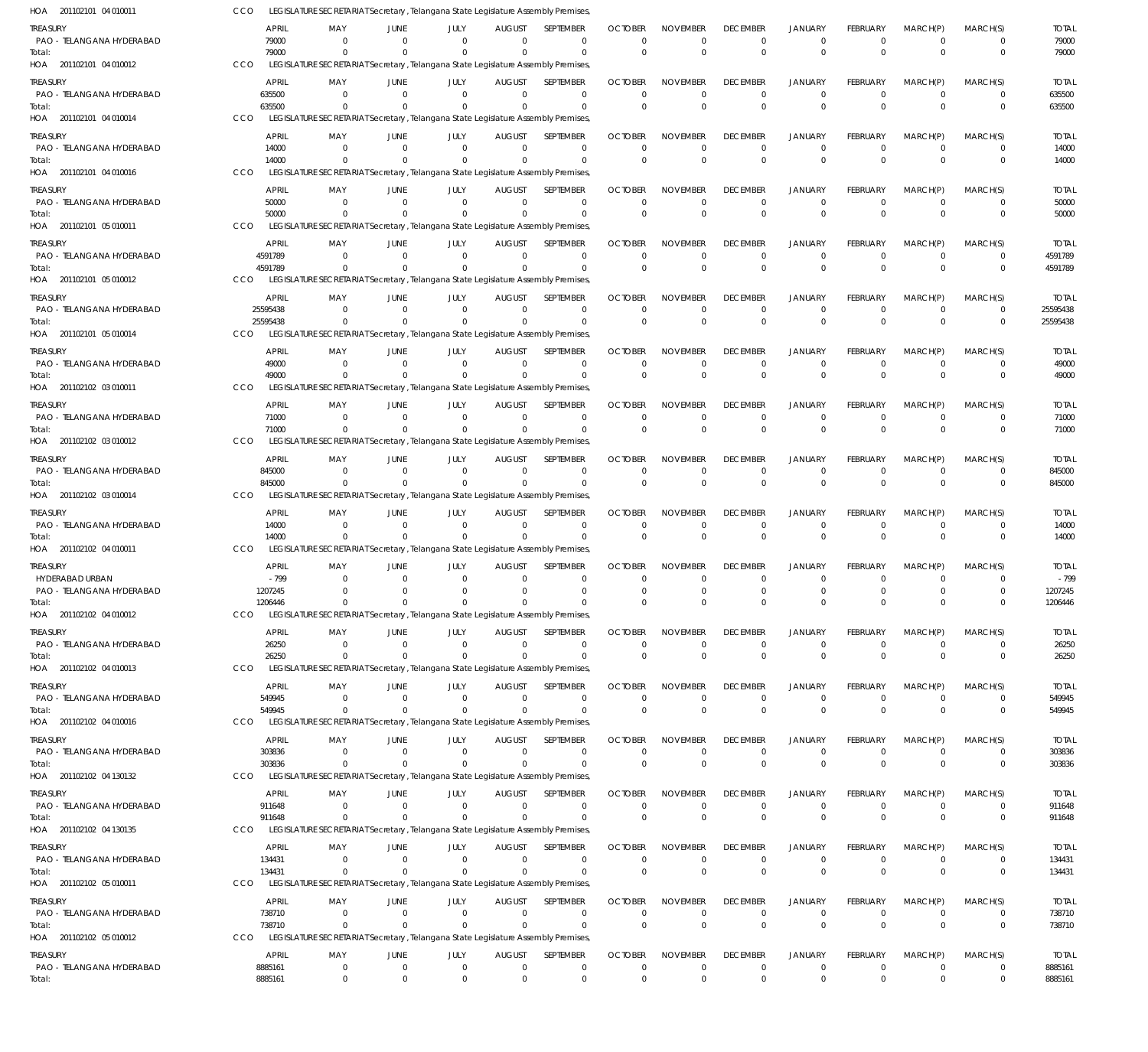| HOA 201102102 05 010014                      | CCO                | LEGISLATURE SECRETARIAT Secretary, Telangana State Legislature Assembly Premises,                          |                                  |                            |                              |                             |                            |                                |                                |                            |                                  |                               |                         |                         |
|----------------------------------------------|--------------------|------------------------------------------------------------------------------------------------------------|----------------------------------|----------------------------|------------------------------|-----------------------------|----------------------------|--------------------------------|--------------------------------|----------------------------|----------------------------------|-------------------------------|-------------------------|-------------------------|
| <b>TREASURY</b>                              |                    | APRIL<br>MAY                                                                                               | JUNE                             | JULY                       | <b>AUGUST</b>                | SEPTEMBER                   | <b>OCTOBER</b>             | <b>NOVEMBER</b>                | <b>DECEMBER</b>                | JANUARY                    | <b>FEBRUARY</b>                  | MARCH(P)                      | MARCH(S)                | <b>TOTAL</b>            |
| PAO - TELANGANA HYDERABAD                    |                    | 28000<br>$\Omega$<br>$\Omega$                                                                              | $\Omega$<br>$\Omega$             | $\Omega$<br>$\Omega$       | $\Omega$<br>$\Omega$         | $\Omega$<br>$\Omega$        | $\Omega$<br>$\Omega$       | $\mathbf 0$<br>$\mathbf 0$     | $\Omega$<br>$\Omega$           | $\Omega$<br>$\Omega$       | $\Omega$<br>$\Omega$             | $\Omega$<br>$\Omega$          | 0<br>$\mathbf 0$        | 28000                   |
| Total:<br>HOA 201102102 05 010016            | CCO                | 28000<br>LEGISLATURE SECRETARIAT Secretary , Telangana State Legislature Assembly Premises,                |                                  |                            |                              |                             |                            |                                |                                |                            |                                  |                               |                         | 28000                   |
| <b>TREASURY</b>                              |                    | <b>APRIL</b><br>MAY                                                                                        | JUNE                             | JULY                       | <b>AUGUST</b>                | SEPTEMBER                   | <b>OCTOBER</b>             | <b>NOVEMBER</b>                | <b>DECEMBER</b>                | <b>JANUARY</b>             | <b>FEBRUARY</b>                  | MARCH(P)                      | MARCH(S)                | <b>TOTAL</b>            |
| PAO - TELANGANA HYDERABAD                    |                    | 100000<br>$\Omega$                                                                                         | $\Omega$                         | $\Omega$                   | $\Omega$                     | $\Omega$                    | $\Omega$                   | $\mathbf 0$                    | $\Omega$                       | $\Omega$                   | $\Omega$                         | $\Omega$                      | 0                       | 100000                  |
| Total:                                       |                    | 100000<br>$\Omega$                                                                                         | $\Omega$                         | $\Omega$                   | $\Omega$                     | $\Omega$                    | $\Omega$                   | $\Omega$                       | $\Omega$                       | $\Omega$                   | $\Omega$                         | $\Omega$                      | $\mathbf 0$             | 100000                  |
| HOA 201102103 04 010011                      | CCO                | LEGISLATURE SECRETARIAT Secretary, Telangana State Legislature Assembly Premises,                          |                                  |                            |                              |                             |                            |                                |                                |                            |                                  |                               |                         |                         |
| <b>TREASURY</b>                              |                    | APRIL<br>MAY                                                                                               | JUNE                             | JULY                       | <b>AUGUST</b>                | SEPTEMBER                   | <b>OCTOBER</b>             | <b>NOVEMBER</b>                | <b>DECEMBER</b>                | <b>JANUARY</b>             | <b>FEBRUARY</b>                  | MARCH(P)                      | MARCH(S)                | <b>TOTAL</b>            |
| HYDERABAD URBAN<br>PAO - TELANGANA HYDERABAD | 6415935            | $-3123$<br>$\Omega$<br>$\Omega$                                                                            | $\Omega$<br>$\Omega$             | $\Omega$<br>$\Omega$       | $\Omega$<br>$\Omega$         | $\Omega$<br>$\mathbf 0$     | $\Omega$<br>$\Omega$       | $\Omega$<br>$\mathbf 0$        | $\Omega$<br>$\Omega$           | $\Omega$<br>$\mathbf 0$    | $\Omega$<br>$\Omega$             | $\Omega$<br>$\Omega$          | 0<br>$\mathbf 0$        | $-3123$<br>6415935      |
| Total:                                       | 6412812            | $\Omega$                                                                                                   | $\Omega$                         | $\Omega$                   | $\Omega$                     | $\Omega$                    | $\Omega$                   | $\Omega$                       | $\Omega$                       | $\Omega$                   | $\Omega$                         | $\Omega$                      | $\Omega$                | 6412812                 |
| HOA 201102103 04 010012                      | CCO                | LEGISLATURE SECRETARIAT Secretary, Telangana State Legislature Assembly Premises,                          |                                  |                            |                              |                             |                            |                                |                                |                            |                                  |                               |                         |                         |
| <b>TREASURY</b>                              |                    | APRIL<br>MAY                                                                                               | JUNE                             | JULY                       | <b>AUGUST</b>                | SEPTEMBER                   | <b>OCTOBER</b>             | <b>NOVEMBER</b>                | <b>DECEMBER</b>                | JANUARY                    | <b>FEBRUARY</b>                  | MARCH(P)                      | MARCH(S)                | <b>TOTAL</b>            |
| PAO - TELANGANA HYDERABAD<br>Total:          |                    | 134300<br>$\Omega$<br>134300<br>$\Omega$                                                                   | $\Omega$<br>$\Omega$             | $\Omega$<br>$\Omega$       | $\Omega$<br>$\Omega$         | $\Omega$<br>$\Omega$        | $\Omega$<br>$\Omega$       | $\mathbf 0$<br>$\mathbf 0$     | $\Omega$<br>$\Omega$           | $\Omega$<br>$\Omega$       | $\Omega$<br>$\Omega$             | $\Omega$<br>$\Omega$          | 0<br>$\Omega$           | 134300<br>134300        |
| HOA 201102103 04 010013                      | CCO                | LEGISLATURE SECRETARIAT Secretary, Telangana State Legislature Assembly Premises,                          |                                  |                            |                              |                             |                            |                                |                                |                            |                                  |                               |                         |                         |
| <b>TREASURY</b>                              |                    | <b>APRIL</b><br>MAY                                                                                        | JUNE                             | JULY                       | <b>AUGUST</b>                | SEPTEMBER                   | <b>OCTOBER</b>             | <b>NOVEMBER</b>                | <b>DECEMBER</b>                | <b>JANUARY</b>             | <b>FEBRUARY</b>                  | MARCH(P)                      | MARCH(S)                | <b>TOTAL</b>            |
| PAO - TELANGANA HYDERABAD                    | 2660744            | $\Omega$                                                                                                   | $\Omega$                         | $\Omega$                   | $\Omega$                     | $\mathbf 0$                 | $\Omega$                   | $\mathbf 0$                    | $\overline{0}$                 | $\Omega$                   | $\Omega$                         | $\Omega$                      | $\mathbf 0$             | 2660744                 |
| Total:                                       | 2660744            | $\Omega$                                                                                                   | $\Omega$                         | $\Omega$                   | $\Omega$                     | $\Omega$                    | $\Omega$                   | $\Omega$                       | $\Omega$                       | $\Omega$                   | $\Omega$                         | $\Omega$                      | $\mathbf 0$             | 2660744                 |
| HOA 201102103 04 010016                      | CCO                | LEGISLATURE SECRETARIAT Secretary, Telangana State Legislature Assembly Premises,                          |                                  |                            |                              |                             |                            |                                |                                |                            |                                  |                               |                         |                         |
| treasury<br>PAO - TELANGANA HYDERABAD        | 1603024            | APRIL<br>MAY<br>$\Omega$                                                                                   | JUNE<br>$\Omega$                 | JULY<br>$\Omega$           | <b>AUGUST</b><br>$\Omega$    | SEPTEMBER<br>$\Omega$       | <b>OCTOBER</b><br>$\Omega$ | <b>NOVEMBER</b><br>$\mathbf 0$ | <b>DECEMBER</b><br>$\Omega$    | <b>JANUARY</b><br>$\Omega$ | <b>FEBRUARY</b><br>$\Omega$      | MARCH(P)<br>$\Omega$          | MARCH(S)<br>0           | <b>TOTAL</b><br>1603024 |
| Total:                                       | 1603024            | $\Omega$                                                                                                   | $\Omega$                         | $\Omega$                   | $\Omega$                     | $\Omega$                    | $\Omega$                   | $\Omega$                       | $\Omega$                       | $\Omega$                   | $\Omega$                         | $\Omega$                      | $\mathbf 0$             | 1603024                 |
| HOA 201102103 04 010018                      | CCO                | LEGISLATURE SECRETARIAT Secretary, Telangana State Legislature Assembly Premises,                          |                                  |                            |                              |                             |                            |                                |                                |                            |                                  |                               |                         |                         |
| treasury                                     |                    | APRIL<br>MAY                                                                                               | JUNE                             | JULY                       | <b>AUGUST</b>                | SEPTEMBER                   | <b>OCTOBER</b>             | <b>NOVEMBER</b>                | <b>DECEMBER</b>                | <b>JANUARY</b>             | FEBRUARY                         | MARCH(P)                      | MARCH(S)                | <b>TOTAL</b>            |
| PAO - TELANGANA HYDERABAD                    |                    | 140965<br>0                                                                                                | $\Omega$                         | $\Omega$                   | $\Omega$                     | $\mathbf 0$                 | 0                          | $\mathbf 0$                    | 0                              | 0                          | $\Omega$                         | $\Omega$                      | 0                       | 140965                  |
| Total:<br>HOA 201102103 04 130131            | <b>CCO</b>         | 140965<br>$\Omega$<br>LEGISLATURE SECRETARIAT Secretary , Telangana State Legislature Assembly Premises,   | $\Omega$                         | $\mathbf 0$                | $\Omega$                     | $\Omega$                    | $\Omega$                   | $\Omega$                       | $\Omega$                       | $\Omega$                   | $\Omega$                         | $\Omega$                      | $\mathbf 0$             | 140965                  |
| treasury                                     |                    | APRIL<br>MAY                                                                                               | JUNE                             | JULY                       | <b>AUGUST</b>                | SEPTEMBER                   | <b>OCTOBER</b>             | <b>NOVEMBER</b>                | <b>DECEMBER</b>                | JANUARY                    | <b>FEBRUARY</b>                  | MARCH(P)                      | MARCH(S)                | <b>TOTAL</b>            |
| PAO - TELANGANA HYDERABAD                    |                    | 115371<br>$\Omega$                                                                                         | $\Omega$                         | $\Omega$                   | $\Omega$                     | $\Omega$                    | $\Omega$                   | $\Omega$                       | $\Omega$                       | $\Omega$                   | $\Omega$                         | $\Omega$                      | 0                       | 115371                  |
| Total:                                       |                    | 115371<br>$\Omega$                                                                                         | $\Omega$                         | $\Omega$                   | $\Omega$                     | $\Omega$                    | $\Omega$                   | $\Omega$                       | $\Omega$                       | $\Omega$                   | $\Omega$                         | $\Omega$                      | $\mathbf 0$             | 115371                  |
| HOA 201102103 04 130132                      | CCO                | LEGISLATURE SECRETARIAT Secretary, Telangana State Legislature Assembly Premises,                          |                                  |                            |                              |                             |                            |                                |                                |                            |                                  |                               |                         |                         |
| <b>TREASURY</b>                              |                    | APRIL<br>MAY                                                                                               | JUNE                             | JULY                       | <b>AUGUST</b>                | SEPTEMBER                   | <b>OCTOBER</b>             | <b>NOVEMBER</b>                | <b>DECEMBER</b>                | <b>JANUARY</b>             | <b>FEBRUARY</b>                  | MARCH(P)                      | MARCH(S)                | <b>TOTAL</b>            |
| HYDERABAD URBAN<br>PAO - TELANGANA HYDERABAD | 1919134            | $-98091$<br>$\Omega$<br>$\Omega$                                                                           | $\Omega$<br>$\Omega$             | $\Omega$<br>$\Omega$       | $\Omega$<br>$\Omega$         | $\mathbf 0$<br>$\mathbf 0$  | $\Omega$<br>$\Omega$       | $\mathbf 0$<br>$\mathbf 0$     | $\Omega$<br>$\Omega$           | $\Omega$<br>$\mathbf 0$    | $\Omega$<br>$\Omega$             | $\Omega$<br>$\Omega$          | 0<br>$\mathbf 0$        | $-98091$<br>1919134     |
| Total:                                       | 1821043            | $\Omega$                                                                                                   | $\Omega$                         | $\Omega$                   | $\Omega$                     | $\Omega$                    | $\Omega$                   | $\Omega$                       | $\Omega$                       | $\Omega$                   | $\Omega$                         | $\Omega$                      | $\Omega$                | 1821043                 |
| HOA 201102103 04 130133                      | CCO                | LEGISLATURE SECRETARIAT Secretary, Telangana State Legislature Assembly Premises,                          |                                  |                            |                              |                             |                            |                                |                                |                            |                                  |                               |                         |                         |
| TREASURY                                     |                    | APRIL<br>MAY                                                                                               | JUNE                             | JULY                       | <b>AUGUST</b>                | SEPTEMBER                   | <b>OCTOBER</b>             | <b>NOVEMBER</b>                | <b>DECEMBER</b>                | <b>JANUARY</b>             | <b>FEBRUARY</b>                  | MARCH(P)                      | MARCH(S)                | <b>TOTAL</b>            |
| PAO - TELANGANA HYDERABAD                    |                    | 485880<br>$\Omega$<br>485880<br>$\Omega$                                                                   | $\Omega$<br>$\Omega$             | $\Omega$<br>$\Omega$       | $\Omega$<br>$\mathbf 0$      | $\mathbf 0$<br>$\mathbf{0}$ | 0<br>$\Omega$              | $\mathbf 0$<br>$^{\circ}$      | 0<br>$\Omega$                  | $\Omega$<br>$\Omega$       | $\Omega$<br>$\Omega$             | $\Omega$<br>$\Omega$          | 0<br>$\mathbf 0$        | 485880<br>485880        |
| Total:<br>HOA 201102103 04 130135            | <b>CCO</b>         | LEGISLATURE SECRETARIAT Secretary , Telangana State Legislature Assembly Premises,                         |                                  |                            |                              |                             |                            |                                |                                |                            |                                  |                               |                         |                         |
| <b>TREASURY</b>                              |                    | APRIL<br>MAY                                                                                               | JUNE                             | JULY                       | <b>AUGUST</b>                | SEPTEMBER                   | <b>OCTOBER</b>             | <b>NOVEMBER</b>                | <b>DECEMBER</b>                | <b>JANUARY</b>             | <b>FEBRUARY</b>                  | MARCH(P)                      | MARCH(S)                | <b>TOTAL</b>            |
| PAO - TELANGANA HYDERABAD                    |                    | 965090<br>$\Omega$                                                                                         | $\Omega$                         | $\Omega$                   | $\Omega$                     | $\Omega$                    | $\Omega$                   | $\Omega$                       | $\Omega$                       |                            | $\Omega$                         | $\Omega$                      |                         | 965090                  |
| Total:                                       |                    | 965090<br>$\Omega$                                                                                         | $\Omega$                         | $\Omega$                   | $\Omega$                     | $\Omega$                    | $\Omega$                   | $\Omega$                       | $\Omega$                       | $\Omega$                   | $\Omega$                         | $\Omega$                      | $\mathbf 0$             | 965090                  |
| HOA 201102103 04 300301                      | CCO                | LEGISLATURE SECRETARIAT Secretary, Telangana State Legislature Assembly Premises,                          |                                  |                            |                              |                             |                            |                                |                                |                            |                                  |                               |                         |                         |
| <b>TREASURY</b><br>PAO - TELANGANA HYDERABAD |                    | APRIL<br>MAY<br>307000<br>$\Omega$                                                                         | JUNE<br>$\Omega$                 | JULY<br>$\Omega$           | <b>AUGUST</b><br>$\mathbf 0$ | SEPTEMBER<br>0              | <b>OCTOBER</b><br>$\Omega$ | <b>NOVEMBER</b><br>0           | <b>DECEMBER</b><br>$\mathbf 0$ | <b>JANUARY</b><br>0        | FEBRUARY<br>$\Omega$             | MARCH(P)<br>$^{\circ}$        | MARCH(S)<br>0           | <b>TOTAL</b><br>307000  |
| Total:                                       |                    | 307000<br>$\Omega$                                                                                         | - 0                              | $\Omega$                   | $\Omega$                     | $\Omega$                    | $\Omega$                   | $\Omega$                       | $\overline{0}$                 | $\Omega$                   | $\Omega$                         | $\Omega$                      | $\mathbf{0}$            | 307000                  |
| HOA 201203090 04 010011                      | CCO                | GOVERNOR & GOVERNOR SECRETARIAT - HOD SECRETARY TO GOVERNOR, RAJ BHAVAN, SOMAJIGUDA,                       |                                  |                            |                              |                             |                            |                                |                                |                            |                                  |                               |                         |                         |
| <b>TREASURY</b>                              |                    | APRIL<br>MAY                                                                                               | JUNE                             | JULY                       | <b>AUGUST</b>                | <b>SEPTEMBER</b>            | <b>OCTOBER</b>             | <b>NOVEMBER</b>                | <b>DECEMBER</b>                | JANUARY                    | FEBRUARY                         | MARCH(P)                      | MARCH(S)                | TOTAL                   |
| PAO - TELANGANA HYDERABAD                    | 1328440<br>1328440 | $\overline{0}$<br>$\Omega$                                                                                 | $\overline{0}$<br>$\Omega$       | $\Omega$<br>$\Omega$       | $\Omega$<br>$\Omega$         | 0<br>$\Omega$               | $\Omega$<br>$\Omega$       | $\mathbf 0$<br>$\Omega$        | $\Omega$<br>$\Omega$           | $\Omega$<br>$\Omega$       | $\Omega$<br>$\Omega$             | $\Omega$<br>$\Omega$          | 0<br>$\mathbf{0}$       | 1328440<br>1328440      |
| Total:<br>HOA 201203090 04 010012            | CCO                | GOVERNOR & GOVERNOR SECRETARIAT - HOD SECRETARY TO GOVERNOR, RAJ BHAVAN, SOMAJIGUDA,                       |                                  |                            |                              |                             |                            |                                |                                |                            |                                  |                               |                         |                         |
| <b>TREASURY</b>                              |                    | APRIL<br>MAY                                                                                               | JUNE                             | JULY                       | <b>AUGUST</b>                | <b>SEPTEMBER</b>            | <b>OCTOBER</b>             | <b>NOVEMBER</b>                | <b>DECEMBER</b>                | JANUARY                    | <b>FEBRUARY</b>                  | MARCH(P)                      | MARCH(S)                | <b>TOTAL</b>            |
| PAO - TELANGANA HYDERABAD                    |                    | 43630<br>$\overline{0}$                                                                                    | $\Omega$                         | $\Omega$                   | $\mathbf 0$                  | 0                           | $\Omega$                   | $\mathbf 0$                    | $\mathbf 0$                    | $\Omega$                   | $\Omega$                         | $\Omega$                      | 0                       | 43630                   |
| Total:                                       |                    | 43630<br>$\Omega$                                                                                          | $\Omega$                         | $\Omega$                   | $\Omega$                     | $\Omega$                    | $\Omega$                   | $\mathbf 0$                    | $\Omega$                       | $\Omega$                   | $\Omega$                         | $\Omega$                      | $\Omega$                | 43630                   |
| HOA 201203090 04 010013                      | <b>CCO</b>         | GOVERNOR & GOVERNOR SECRETARIAT - HOD SECRETARY TO GOVERNOR, RAJ BHAVAN, SOMAJIGUDA,                       |                                  |                            |                              |                             |                            |                                |                                |                            |                                  |                               |                         |                         |
| <b>TREASURY</b><br>PAO - TELANGANA HYDERABAD |                    | <b>APRIL</b><br>MAY<br>492738<br>$\Omega$                                                                  | JUNE<br>$\Omega$                 | JULY<br>$\Omega$           | <b>AUGUST</b><br>$\Omega$    | SEPTEMBER<br>$\mathbf 0$    | <b>OCTOBER</b><br>$\Omega$ | <b>NOVEMBER</b><br>$\mathbf 0$ | <b>DECEMBER</b><br>$\mathbf 0$ | JANUARY<br>$\Omega$        | FEBRUARY<br>$\Omega$             | MARCH(P)<br>$\Omega$          | MARCH(S)<br>$\mathbf 0$ | <b>TOTAL</b><br>492738  |
| Total:                                       |                    | 492738<br>$\Omega$                                                                                         | - 0                              | $\Omega$                   | $\Omega$                     | $\Omega$                    | $\Omega$                   | $\Omega$                       | $\mathbf 0$                    | $\mathbf 0$                | $\Omega$                         | $\Omega$                      | $\mathbf{0}$            | 492738                  |
| HOA 201203090 04 010016                      | CCO                | GOVERNOR & GOVERNOR SECRETARIAT - HOD SECRETARY TO GOVERNOR, RAJ BHAVAN, SOMAJIGUDA,                       |                                  |                            |                              |                             |                            |                                |                                |                            |                                  |                               |                         |                         |
| <b>TREASURY</b>                              |                    | APRIL<br>MAY                                                                                               | JUNE                             | JULY                       | <b>AUGUST</b>                | SEPTEMBER                   | <b>OCTOBER</b>             | <b>NOVEMBER</b>                | <b>DECEMBER</b>                | <b>JANUARY</b>             | <b>FEBRUARY</b>                  | MARCH(P)                      | MARCH(S)                | <b>TOTAL</b>            |
| PAO - TELANGANA HYDERABAD                    |                    | 268354<br>$\overline{0}$                                                                                   | $\Omega$                         | $\Omega$                   | $\mathbf 0$                  | 0                           | $\Omega$                   | 0                              | $\mathbf 0$                    | $\Omega$                   | $\Omega$                         | $^{\circ}$                    | 0                       | 268354                  |
| Total:<br>HOA 201203090 04 010018            | <b>CCO</b>         | 268354<br>$\Omega$<br>GOVERNOR & GOVERNOR SECRETARIAT - HOD SECRETARY TO GOVERNOR, RAJ BHAVAN, SOMAJIGUDA, | $\Omega$                         | $\Omega$                   | $\Omega$                     | $\Omega$                    | $\Omega$                   | $\Omega$                       | $\Omega$                       | $\Omega$                   | $\Omega$                         | $\Omega$                      | $\mathbf 0$             | 268354                  |
|                                              |                    | APRIL<br>MAY                                                                                               |                                  |                            |                              | SEPTEMBER                   | <b>OCTOBER</b>             | <b>NOVEMBER</b>                | <b>DECEMBER</b>                | JANUARY                    | FEBRUARY                         |                               | MARCH(S)                |                         |
| <b>TREASURY</b><br>PAO - TELANGANA HYDERABAD |                    | 93977<br>$\Omega$                                                                                          | JUNE<br>$\overline{0}$           | JULY<br>$\Omega$           | <b>AUGUST</b><br>$\Omega$    | $\mathbf 0$                 | $\Omega$                   | $\mathbf 0$                    | 0                              | $\Omega$                   | $\Omega$                         | MARCH(P)<br>$\Omega$          | 0                       | <b>TOTAL</b><br>93977   |
| Total:                                       |                    | 93977<br>$\Omega$                                                                                          | $\Omega$                         | $\Omega$                   | $\Omega$                     | $\Omega$                    | $\Omega$                   | $\Omega$                       | $\mathbf{0}$                   | $\mathbf 0$                | $\Omega$                         | $\Omega$                      | $\mathbf{0}$            | 93977                   |
| HOA 201203090 04 130131                      | <b>CCO</b>         | GOVERNOR & GOVERNOR SECRETARIAT - HOD SECRETARY TO GOVERNOR, RAJ BHAVAN, SOMAJIGUDA,                       |                                  |                            |                              |                             |                            |                                |                                |                            |                                  |                               |                         |                         |
| <b>TREASURY</b>                              |                    | APRIL<br>MAY                                                                                               | JUNE                             | JULY                       | <b>AUGUST</b>                | SEPTEMBER                   | <b>OCTOBER</b>             | <b>NOVEMBER</b>                | <b>DECEMBER</b>                | JANUARY                    | FEBRUARY                         | MARCH(P)                      | MARCH(S)                | <b>TOTAL</b>            |
| PAO - TELANGANA HYDERABAD<br>Total:          |                    | 43610<br>$\overline{0}$<br>43610<br>$\mathbf 0$                                                            | $\overline{0}$<br>$\overline{0}$ | $\mathbf 0$<br>$\mathbf 0$ | $\mathbf 0$<br>$\mathbf 0$   | 0<br>$\mathbf 0$            | 0<br>$\mathbf 0$           | $\mathbf 0$<br>$\mathbf 0$     | $\mathbf 0$<br>$\mathbf{0}$    | $\mathbf 0$<br>$\Omega$    | $\overline{0}$<br>$\overline{0}$ | $\overline{0}$<br>$\mathbf 0$ | 0<br>$\mathbf 0$        | 43610<br>43610          |
|                                              |                    |                                                                                                            |                                  |                            |                              |                             |                            |                                |                                |                            |                                  |                               |                         |                         |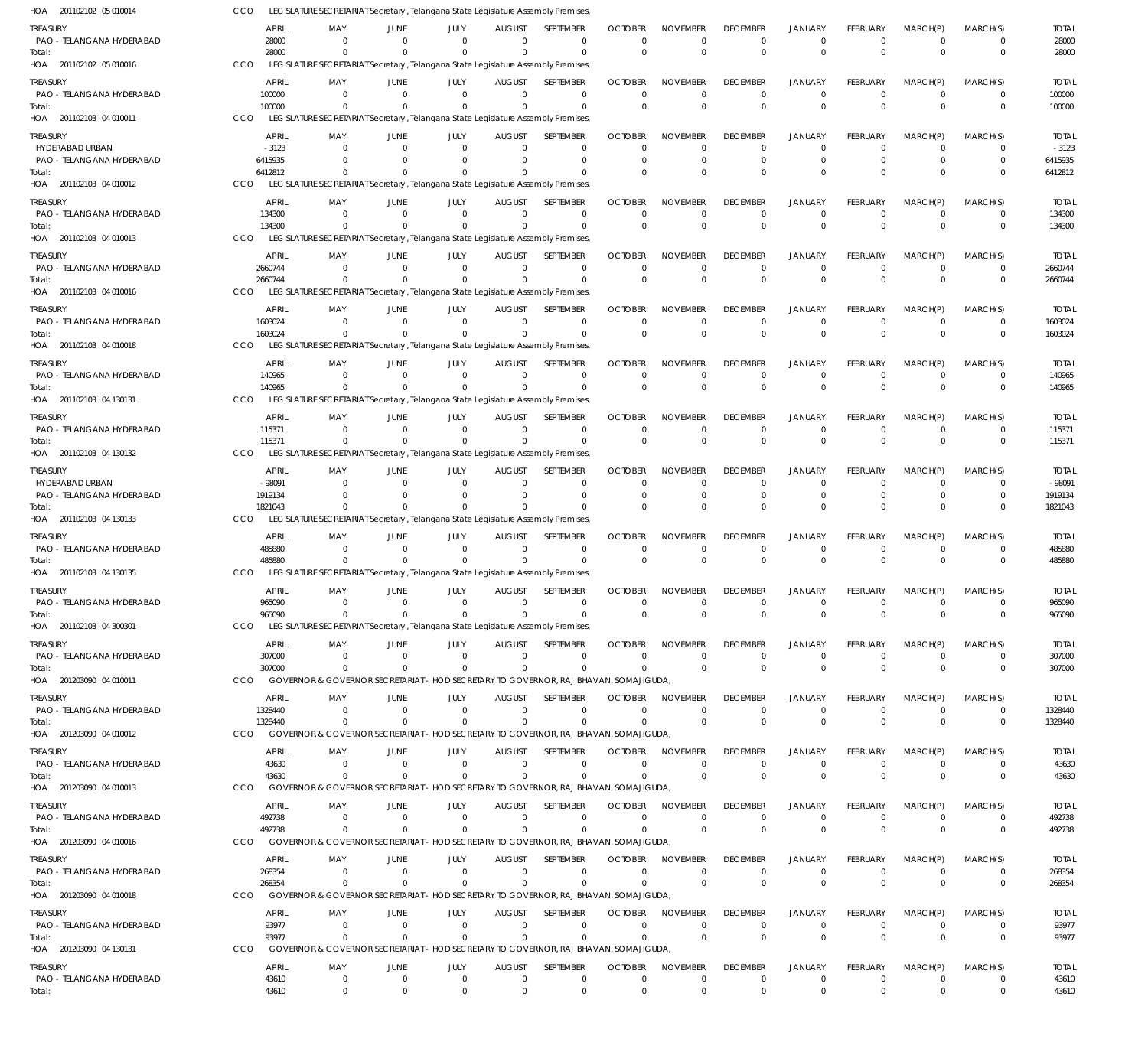GOVERNOR & GOVERNOR SECRETARIAT - HOD SECRETARY TO GOVERNOR, RAJ BHAVAN, SOMAJIGUDA, CCO

| 201203090 04 130132<br>HOA                   |     |                       | GOVERNOR & GOVERNOR SECRETARIAT - HOD SECRETARY TO GOVERNOR, RAJ BHAVAN, SOMAJIGUDA              |                          |                               |                                 |                                |                              |                                |                                   |                                  |                                |                            |                                  |                       |
|----------------------------------------------|-----|-----------------------|--------------------------------------------------------------------------------------------------|--------------------------|-------------------------------|---------------------------------|--------------------------------|------------------------------|--------------------------------|-----------------------------------|----------------------------------|--------------------------------|----------------------------|----------------------------------|-----------------------|
| <b>TREASURY</b>                              |     | <b>APRIL</b>          | MAY                                                                                              | <b>JUNE</b>              | JULY                          | <b>AUGUST</b>                   | SEPTEMBER                      | <b>OCTOBER</b>               | <b>NOVEMBER</b>                | <b>DECEMBER</b>                   | <b>JANUARY</b>                   | <b>FEBRUARY</b>                | MARCH(P)                   | MARCH(S)                         | <b>TOTAL</b>          |
| PAO - TELANGANA HYDERABAD                    |     | 1095135               | $\Omega$                                                                                         | $\Omega$                 | $\Omega$                      | $\Omega$                        | $\Omega$                       | $\Omega$                     | $\Omega$                       | $\overline{0}$                    | $\overline{0}$                   | $\Omega$                       | $\mathbf 0$                | 0                                | 1095135               |
| Total:                                       |     | 1095135               | $\Omega$                                                                                         | $\Omega$                 | $\mathbf 0$                   | $^{\circ}$                      | $\Omega$                       | $\Omega$                     | $\Omega$                       | $\Omega$                          | $\Omega$                         | $\Omega$                       | $\Omega$                   | $\overline{0}$                   | 1095135               |
| HOA 201203090 04 240                         | CCO |                       | GOVERNOR & GOVERNOR SECRETARIAT - HOD SECRETARY TO GOVERNOR, RAJ BHAVAN, SOMAJIGUDA              |                          |                               |                                 |                                |                              |                                |                                   |                                  |                                |                            |                                  |                       |
| <b>TREASURY</b>                              |     | <b>APRIL</b>          | MAY                                                                                              | JUNE                     | JULY                          | <b>AUGUST</b>                   | SEPTEMBER                      | <b>OCTOBER</b>               | <b>NOVEMBER</b>                | <b>DECEMBER</b>                   | <b>JANUARY</b>                   | <b>FEBRUARY</b>                | MARCH(P)                   | MARCH(S)                         | <b>TOTAL</b>          |
| HYDERABAD URBAN<br>PAO - TELANGANA HYDERABAD |     | $-2625$<br>38777      | $\Omega$<br>$\Omega$                                                                             | $\Omega$<br>$\Omega$     | $\Omega$<br>$\overline{0}$    | - 0<br>0                        | $\Omega$<br>$\overline{0}$     | $\Omega$<br>$\Omega$         | $\Omega$<br>$\Omega$           | 0<br>$\mathbf 0$                  | $\Omega$<br>$\overline{0}$       | $\Omega$<br>$\Omega$           | $\Omega$<br>$\Omega$       | 0<br>0                           | $-2625$<br>38777      |
| Total:                                       |     | 36152                 | $\Omega$                                                                                         | $\Omega$                 | $\Omega$                      | $\Omega$                        | $\Omega$                       | $\Omega$                     | $\Omega$                       | $\Omega$                          | $\Omega$                         | $\Omega$                       | $\Omega$                   | $\Omega$                         | 36152                 |
| HOA 201203090 04 510511                      | CCO |                       | GOVERNOR & GOVERNOR SECRETARIAT - HOD SECRETARY TO GOVERNOR, RAJ BHAVAN, SOMAJIGUDA,             |                          |                               |                                 |                                |                              |                                |                                   |                                  |                                |                            |                                  |                       |
| <b>TREASURY</b>                              |     | <b>APRIL</b>          | MAY                                                                                              | JUNE                     | JULY                          | <b>AUGUST</b>                   | SEPTEMBER                      | <b>OCTOBER</b>               | <b>NOVEMBER</b>                | <b>DECEMBER</b>                   | <b>JANUARY</b>                   | <b>FEBRUARY</b>                | MARCH(P)                   | MARCH(S)                         | <b>TOTAL</b>          |
| PAO - TELANGANA HYDERABAD                    |     | 57329                 | $\Omega$                                                                                         | $\Omega$                 | $\Omega$                      | $\Omega$                        | $\Omega$                       | $\Omega$                     | $\Omega$                       | $\mathbf 0$                       | $\overline{0}$                   | $\Omega$                       | $\Omega$                   | $\Omega$                         | 57329                 |
| Total:                                       |     | 57329                 | $\Omega$                                                                                         | $\Omega$                 | $\Omega$                      | $\Omega$                        | $\Omega$                       | $\Omega$                     | $\Omega$                       | $\mathbf{0}$                      | $\Omega$                         | $\Omega$                       | $\Omega$                   | $\mathbf 0$                      | 57329                 |
| HOA 201203101 04 010011                      | CCO |                       | GOVERNOR & GOVERNOR SECRETARIAT - HOD SECRETARY TO GOVERNOR, RAJ BHAVAN, SOMAJIGUDA              |                          |                               |                                 |                                |                              |                                |                                   |                                  |                                |                            |                                  |                       |
| <b>TREASURY</b>                              |     | <b>APRIL</b>          | MAY                                                                                              | <b>JUNE</b>              | JULY                          | <b>AUGUST</b>                   | SEPTEMBER                      | <b>OCTOBER</b>               | <b>NOVEMBER</b>                | <b>DECEMBER</b>                   | <b>JANUARY</b>                   | <b>FEBRUARY</b>                | MARCH(P)                   | MARCH(S)                         | <b>TOTAL</b>          |
| PAO - TELANGANA HYDERABAD                    |     | 245000                | $\Omega$                                                                                         | $\Omega$                 | $\Omega$                      | $\overline{0}$                  | $^{\circ}$                     | $^{\circ}$                   | $^{\circ}$                     | $\overline{0}$                    | $\overline{0}$                   | $\mathbf 0$                    | $\mathbf 0$                | $\mathbf 0$                      | 245000                |
| Total:                                       |     | 245000                | $\Omega$                                                                                         | $\Omega$                 | $\Omega$                      | $\overline{0}$                  | $\Omega$                       | $\Omega$                     | $\Omega$                       | $\mathbf{0}$                      | $\Omega$                         | $\Omega$                       | $\Omega$                   | $\mathbf 0$                      | 245000                |
| HOA 201203103 04 010011                      | CCO |                       | GOVERNOR & GOVERNOR SECRETARIAT - HOD SECRETARY TO GOVERNOR, RAJ BHAVAN, SOMAJIGUDA,             |                          |                               |                                 |                                |                              |                                |                                   |                                  |                                |                            |                                  |                       |
| <b>TREASURY</b>                              |     | <b>APRIL</b>          | MAY                                                                                              | <b>JUNE</b>              | JULY                          | <b>AUGUST</b>                   | SEPTEMBER                      | <b>OCTOBER</b>               | <b>NOVEMBER</b>                | <b>DECEMBER</b>                   | <b>JANUARY</b>                   | <b>FEBRUARY</b>                | MARCH(P)                   | MARCH(S)                         | <b>TOTAL</b>          |
| PAO - TELANGANA HYDERABAD                    |     | 2811435<br>2811435    | $\Omega$<br>$\Omega$                                                                             | $\Omega$<br>$\Omega$     | $\overline{0}$<br>$\Omega$    | $^{\circ}$<br>$^{\circ}$        | $\Omega$<br>$\Omega$           | $\Omega$<br>$\Omega$         | $\Omega$<br>$\Omega$           | $\mathbf 0$<br>$\mathbf 0$        | $\overline{0}$<br>$\Omega$       | $\mathbf 0$<br>$\Omega$        | $\overline{0}$<br>$\Omega$ | $\overline{0}$<br>$\mathbf 0$    | 2811435<br>2811435    |
| Total:<br>HOA 201203103 04 010012            | CCO |                       | GOVERNOR & GOVERNOR SECRETARIAT - HOD SECRETARY TO GOVERNOR, RAJ BHAVAN, SOMAJIGUDA              |                          |                               |                                 |                                |                              |                                |                                   |                                  |                                |                            |                                  |                       |
|                                              |     |                       |                                                                                                  |                          |                               |                                 |                                |                              |                                |                                   |                                  |                                |                            |                                  |                       |
| <b>TREASURY</b><br>PAO - TELANGANA HYDERABAD |     | <b>APRIL</b><br>87344 | MAY<br>$\Omega$                                                                                  | <b>JUNE</b><br>$\Omega$  | JULY<br>$\overline{0}$        | <b>AUGUST</b><br>$\overline{0}$ | SEPTEMBER<br>$\overline{0}$    | <b>OCTOBER</b><br>$\Omega$   | <b>NOVEMBER</b><br>$\Omega$    | <b>DECEMBER</b><br>$\overline{0}$ | <b>JANUARY</b><br>$\overline{0}$ | <b>FEBRUARY</b><br>$\mathbf 0$ | MARCH(P)<br>$\mathbf 0$    | MARCH(S)<br>$\mathbf 0$          | <b>TOTAL</b><br>87344 |
| Total:                                       |     | 87344                 | $\Omega$                                                                                         | $\Omega$                 | $\Omega$                      | $\overline{0}$                  | $\Omega$                       | $\Omega$                     | $\Omega$                       | $\mathbf 0$                       | $\overline{0}$                   | $\Omega$                       | $\Omega$                   | $\mathbf 0$                      | 87344                 |
| HOA 201203103 04 010013                      | CCO |                       | GOVERNOR & GOVERNOR SECRETARIAT - HOD SECRETARY TO GOVERNOR, RAJ BHAVAN, SOMAJIGUDA,             |                          |                               |                                 |                                |                              |                                |                                   |                                  |                                |                            |                                  |                       |
| <b>TREASURY</b>                              |     | APRIL                 | MAY                                                                                              | <b>JUNE</b>              | JULY                          | <b>AUGUST</b>                   | <b>SEPTEMBER</b>               | <b>OCTOBER</b>               | <b>NOVEMBER</b>                | <b>DECEMBER</b>                   | <b>JANUARY</b>                   | <b>FEBRUARY</b>                | MARCH(P)                   | MARCH(S)                         | <b>TOTAL</b>          |
| PAO - TELANGANA HYDERABAD                    |     | 1197915               | $\Omega$                                                                                         | $\Omega$                 | $\Omega$                      | $\Omega$                        | $\Omega$                       | $\Omega$                     | $\Omega$                       | $\mathbf 0$                       | $\overline{0}$                   | $\mathbf 0$                    | $\mathbf 0$                | 0                                | 1197915               |
| Total:                                       |     | 1197915               | $\Omega$                                                                                         | $\Omega$                 | $\Omega$                      | $\mathbf 0$                     | $\Omega$                       | $\Omega$                     | $\Omega$                       | $\Omega$                          | $\Omega$                         | $\Omega$                       | $\Omega$                   | $\Omega$                         | 1197915               |
| HOA 201203103 04 010016                      | CCO |                       | GOVERNOR & GOVERNOR SECRETARIAT - HOD SECRETARY TO GOVERNOR, RAJ BHAVAN, SOMAJIGUDA              |                          |                               |                                 |                                |                              |                                |                                   |                                  |                                |                            |                                  |                       |
| <b>TREASURY</b>                              |     | <b>APRIL</b>          | MAY                                                                                              | JUNE                     | JULY                          | <b>AUGUST</b>                   | SEPTEMBER                      | <b>OCTOBER</b>               | <b>NOVEMBER</b>                | <b>DECEMBER</b>                   | <b>JANUARY</b>                   | <b>FEBRUARY</b>                | MARCH(P)                   | MARCH(S)                         | <b>TOTAL</b>          |
| PAO - TELANGANA HYDERABAD                    |     | 129209                | $\Omega$                                                                                         | $\Omega$                 | $\overline{0}$                | $\overline{0}$                  | $\overline{0}$                 | $\Omega$                     | $\Omega$                       | $\overline{0}$                    | $\overline{0}$                   | $\mathbf 0$                    | $\mathbf 0$                | $\overline{0}$                   | 129209                |
| Total:                                       |     | 129209                | $\Omega$                                                                                         | $\Omega$                 | $\Omega$                      | $\mathbf 0$                     | $\Omega$                       | $\Omega$                     | $\Omega$                       | $\mathbf 0$                       | $\Omega$                         | $\Omega$                       | $\Omega$                   | $\mathbf 0$                      | 129209                |
| 201203103 04 130131<br>HOA                   | CCO |                       | GOVERNOR & GOVERNOR SECRETARIAT - HOD SECRETARY TO GOVERNOR, RAJ BHAVAN, SOMAJIGUDA,             |                          |                               |                                 |                                |                              |                                |                                   |                                  |                                |                            |                                  |                       |
| <b>TREASURY</b>                              |     | <b>APRIL</b>          | MAY                                                                                              | JUNE                     | JULY                          | <b>AUGUST</b>                   | SEPTEMBER                      | <b>OCTOBER</b>               | <b>NOVEMBER</b>                | <b>DECEMBER</b>                   | <b>JANUARY</b>                   | <b>FEBRUARY</b>                | MARCH(P)                   | MARCH(S)                         | <b>TOTAL</b>          |
| PAO - TELANGANA HYDERABAD<br>Total:          |     | 471<br>471            | $\Omega$<br>$\Omega$                                                                             | $\Omega$<br>$\Omega$     | $\overline{0}$<br>$\mathbf 0$ | $^{\circ}$<br>$^{\circ}$        | $\overline{0}$<br>$\Omega$     | $\Omega$<br>$\Omega$         | $\Omega$<br>$\overline{0}$     | $\mathbf 0$<br>$\mathbf 0$        | $\overline{0}$<br>$\overline{0}$ | $\mathbf 0$<br>$\Omega$        | $\mathbf 0$<br>$\Omega$    | $\mathbf 0$<br>$\overline{0}$    | 471<br>471            |
| HOA 201203103 04 300302                      | CCO |                       | GOVERNOR & GOVERNOR SECRETARIAT - HOD SECRETARY TO GOVERNOR, RAJ BHAVAN, SOMAJIGUDA              |                          |                               |                                 |                                |                              |                                |                                   |                                  |                                |                            |                                  |                       |
|                                              |     | <b>APRIL</b>          | MAY                                                                                              | <b>JUNE</b>              | JULY                          | <b>AUGUST</b>                   | SEPTEMBER                      | <b>OCTOBER</b>               | <b>NOVEMBER</b>                | <b>DECEMBER</b>                   | <b>JANUARY</b>                   | <b>FEBRUARY</b>                | MARCH(P)                   | MARCH(S)                         | <b>TOTAL</b>          |
| <b>TREASURY</b><br>PAO - TELANGANA HYDERABAD |     | 446422                | $\Omega$                                                                                         | $\Omega$                 | $\overline{0}$                | 0                               | $\overline{0}$                 | $^{\circ}$                   | $\overline{0}$                 | $\overline{0}$                    | $\overline{0}$                   | 0                              | $\mathbf 0$                | $\overline{0}$                   | 446422                |
| Total:                                       |     | 446422                | $\Omega$                                                                                         | $\Omega$                 | $\Omega$                      | $^{\circ}$                      | $\Omega$                       | $\Omega$                     | $\Omega$                       | $\mathbf 0$                       | $\Omega$                         | $\Omega$                       | $\Omega$                   | $\mathbf 0$                      | 446422                |
| HOA 201203105 04 010011                      | CCO |                       | GOVERNOR & GOVERNOR SECRETARIAT - HOD SECRETARY TO GOVERNOR, RAJ BHAVAN, SOMAJIGUDA              |                          |                               |                                 |                                |                              |                                |                                   |                                  |                                |                            |                                  |                       |
| <b>TREASURY</b>                              |     | <b>APRIL</b>          | MAY                                                                                              | <b>JUNE</b>              | JULY                          | <b>AUGUST</b>                   | SEPTEMBER                      | <b>OCTOBER</b>               | <b>NOVEMBER</b>                | <b>DECEMBER</b>                   | <b>JANUARY</b>                   | <b>FEBRUARY</b>                | MARCH(P)                   | MARCH(S)                         | <b>TOTAL</b>          |
| PAO - TELANGANA HYDERABAD                    |     | 287179                | $\Omega$                                                                                         | $\Omega$                 | $\overline{0}$                | $^{\circ}$                      | $\Omega$                       | $\Omega$                     | $\Omega$                       | $\Omega$                          | $\Omega$                         | $\Omega$                       | $\Omega$                   | $\Omega$                         | 287179                |
| Total:                                       |     | 287179                | $\mathbf{0}$                                                                                     | $\mathbf{0}$             | $\mathbf 0$                   | $^{\circ}$                      | $\mathbf 0$                    | $\overline{0}$               | $\Omega$                       | $\mathbf{0}$                      | $\overline{0}$                   |                                |                            |                                  | 287179                |
| HOA 201203105 04 010012                      | CCO |                       | GOVERNOR & GOVERNOR SECRETARIAT - HOD SECRETARY TO GOVERNOR, RAJ BHAVAN, SOMAJIGUDA,             |                          |                               |                                 |                                |                              |                                |                                   |                                  |                                |                            |                                  |                       |
| <b>TREASURY</b>                              |     | <b>APRIL</b>          | MAY                                                                                              | JUNE                     | JULY                          | <b>AUGUST</b>                   | SEPTEMBER                      | <b>OCTOBER</b>               | <b>NOVEMBER</b>                | <b>DECEMBER</b>                   | <b>JANUARY</b>                   | <b>FEBRUARY</b>                | MARCH(P)                   | MARCH(S)                         | <b>TOTAL</b>          |
| PAO - TELANGANA HYDERABAD                    |     | 11044                 | $\mathbf{0}$                                                                                     | $\Omega$                 | $\overline{0}$                | $^{\circ}$                      | $^{\circ}$                     | $^{\circ}$                   | $\Omega$                       | $\mathbf 0$                       | $\overline{0}$                   | $\mathbf 0$                    | $\mathbf 0$                | $^{\circ}$                       | 11044                 |
| Total:                                       | CCO | 11044                 | $\Omega$<br>GOVERNOR & GOVERNOR SECRETARIAT - HOD SECRETARY TO GOVERNOR, RAJ BHAVAN, SOMAJIGUDA, | $\Omega$                 | $\overline{0}$                | $^{\circ}$                      | $\overline{0}$                 | 0                            | $\Omega$                       | $\mathbf 0$                       | $\overline{0}$                   | $\mathbf{0}$                   | $\Omega$                   | $\overline{0}$                   | 11044                 |
| HOA 201203105 04 010013                      |     |                       |                                                                                                  |                          |                               |                                 |                                |                              |                                |                                   |                                  |                                |                            |                                  |                       |
| <b>TREASURY</b>                              |     | APRIL                 | MAY                                                                                              | JUNE                     | JULY                          | <b>AUGUST</b>                   | <b>SEPTEMBER</b>               | <b>OCTOBER</b>               | <b>NOVEMBER</b>                | <b>DECEMBER</b>                   | <b>JANUARY</b>                   | FEBRUARY                       | MARCH(P)                   | MARCH(S)                         | <b>TOTAL</b>          |
| PAO - TELANGANA HYDERABAD<br>Total:          |     | 102578<br>102578      | $\mathbf{0}$<br>$\Omega$                                                                         | $\mathbf{0}$<br>$\Omega$ | $\mathbf 0$<br>$\mathbf 0$    | $^{\circ}$<br>$^{\circ}$        | $\mathbf{0}$<br>$\overline{0}$ | $\Omega$<br>$\Omega$         | $\Omega$<br>$\mathbf 0$        | $\mathbf 0$<br>$\mathbf 0$        | $\mathbf 0$<br>$\mathbf 0$       | $\mathbf 0$<br>$\mathbf 0$     | $\mathbf 0$<br>$\Omega$    | $\overline{0}$<br>$\overline{0}$ | 102578<br>102578      |
| HOA 201203105 04 010015                      | CCO |                       | GOVERNOR & GOVERNOR SECRETARIAT - HOD SECRETARY TO GOVERNOR, RAJ BHAVAN, SOMAJIGUDA,             |                          |                               |                                 |                                |                              |                                |                                   |                                  |                                |                            |                                  |                       |
|                                              |     | APRIL                 | MAY                                                                                              | JUNE                     |                               |                                 | <b>SEPTEMBER</b>               |                              | <b>NOVEMBER</b>                | <b>DECEMBER</b>                   |                                  | <b>FEBRUARY</b>                | MARCH(P)                   | MARCH(S)                         |                       |
| <b>TREASURY</b><br>PAO - TELANGANA HYDERABAD |     | 17461                 | $\Omega$                                                                                         | $\Omega$                 | JULY<br>$\overline{0}$        | <b>AUGUST</b><br>0              | $^{\circ}$                     | <b>OCTOBER</b><br>0          | $\overline{0}$                 | 0                                 | <b>JANUARY</b><br>$\overline{0}$ | $\mathbf 0$                    | $\mathbf 0$                | $^{\circ}$                       | <b>TOTAL</b><br>17461 |
| Total:                                       |     | 17461                 | $\Omega$                                                                                         | $\Omega$                 | $\Omega$                      | $^{\circ}$                      | $\Omega$                       | $\Omega$                     | $\overline{0}$                 | $\mathbf 0$                       | $\overline{0}$                   | $\mathbf 0$                    | $\Omega$                   | $\mathbf 0$                      | 17461                 |
| HOA 201203105 04 010016                      | CCO |                       | GOVERNOR & GOVERNOR SECRETARIAT - HOD SECRETARY TO GOVERNOR, RAJ BHAVAN, SOMAJIGUDA,             |                          |                               |                                 |                                |                              |                                |                                   |                                  |                                |                            |                                  |                       |
| <b>TREASURY</b>                              |     | <b>APRIL</b>          | MAY                                                                                              | <b>JUNE</b>              | JULY                          | <b>AUGUST</b>                   | SEPTEMBER                      | <b>OCTOBER</b>               | <b>NOVEMBER</b>                | <b>DECEMBER</b>                   | <b>JANUARY</b>                   | FEBRUARY                       | MARCH(P)                   | MARCH(S)                         | <b>TOTAL</b>          |
| PAO - TELANGANA HYDERABAD                    |     | 31783                 | 0                                                                                                | $\Omega$                 | $\mathbf 0$                   | $^{\circ}$                      | $^{\circ}$                     | $\Omega$                     | $\Omega$                       | $\mathbf 0$                       | $\overline{0}$                   | $\mathbf 0$                    | $\mathbf 0$                | $\overline{0}$                   | 31783                 |
| Total:                                       |     | 31783                 | $\Omega$                                                                                         | $\Omega$                 | $\mathbf 0$                   | $^{\circ}$                      | $\Omega$                       | $\Omega$                     | $\Omega$                       | $\mathbf 0$                       | $\Omega$                         | $\Omega$                       | $\Omega$                   | $\mathbf 0$                      | 31783                 |
| HOA 201203105 04 130131                      | CCO |                       | GOVERNOR & GOVERNOR SECRETARIAT - HOD SECRETARY TO GOVERNOR, RAJ BHAVAN, SOMAJIGUDA,             |                          |                               |                                 |                                |                              |                                |                                   |                                  |                                |                            |                                  |                       |
| <b>TREASURY</b>                              |     | <b>APRIL</b>          | MAY                                                                                              | JUNE                     | JULY                          | <b>AUGUST</b>                   | SEPTEMBER                      | <b>OCTOBER</b>               | <b>NOVEMBER</b>                | <b>DECEMBER</b>                   | <b>JANUARY</b>                   | FEBRUARY                       | MARCH(P)                   | MARCH(S)                         | <b>TOTAL</b>          |
| PAO - TELANGANA HYDERABAD                    |     | 589                   | $\mathbf 0$                                                                                      | $\mathbf{0}$             | $\mathbf 0$                   | $^{\circ}$                      | $\overline{0}$                 | $\mathbf 0$                  | $\overline{0}$                 | $\mathbf 0$                       | $\overline{0}$                   | $\mathbf 0$                    | $\mathbf 0$                | $\overline{0}$                   | 589                   |
| Total:                                       |     | 589                   | $\Omega$                                                                                         | $\Omega$                 | $\overline{0}$                | $^{\circ}$                      | $\overline{0}$                 | 0                            | $\overline{0}$                 | $\mathbf 0$                       | $\overline{0}$                   | $\mathbf{0}$                   | $\Omega$                   | $\mathbf 0$                      | 589                   |
| HOA 20120310525 04 210211                    | CCO |                       | GOVERNOR & GOVERNOR SECRETARIAT - HOD SECRETARY TO GOVERNOR, RAJ BHAVAN, SOMAJIGUDA,             |                          |                               |                                 |                                |                              |                                |                                   |                                  |                                |                            |                                  |                       |
| <b>TREASURY</b>                              |     | APRIL                 | MAY                                                                                              | JUNE                     | JULY                          | <b>AUGUST</b>                   | SEPTEMBER                      | <b>OCTOBER</b>               | <b>NOVEMBER</b>                | <b>DECEMBER</b>                   | <b>JANUARY</b>                   | FEBRUARY                       | MARCH(P)                   | MARCH(S)                         | <b>TOTAL</b>          |
| PAO - TELANGANA HYDERABAD                    |     | 614107                | $\Omega$<br>$\Omega$                                                                             | $\Omega$<br>$\Omega$     | $\mathbf 0$<br>$\mathbf 0$    | $^{\circ}$                      | $\overline{0}$<br>$\Omega$     | $\Omega$<br>$\Omega$         | $\overline{0}$                 | $\mathbf 0$                       | $\mathbf{0}$<br>$\overline{0}$   | $\mathbf 0$<br>$\Omega$        | $\mathbf 0$<br>$\Omega$    | $\overline{0}$                   | 614107                |
| Total:<br>HOA 20120310625 04 200             | CCO | 614107                | GOVERNOR & GOVERNOR SECRETARIAT - HOD SECRETARY TO GOVERNOR, RAJ BHAVAN, SOMAJIGUDA,             |                          |                               | $^{\circ}$                      |                                |                              | $\mathbf 0$                    | $\mathbf 0$                       |                                  |                                |                            | $\overline{0}$                   | 614107                |
|                                              |     |                       |                                                                                                  |                          |                               |                                 |                                |                              |                                |                                   |                                  |                                |                            |                                  |                       |
| <b>TREASURY</b><br>PAO - TELANGANA HYDERABAD |     | APRIL<br>28014        | MAY<br>$\overline{0}$                                                                            | JUNE<br>$\mathbf{0}$     | JULY<br>$\overline{0}$        | <b>AUGUST</b><br>$^{\circ}$     | SEPTEMBER<br>$^{\circ}$        | <b>OCTOBER</b><br>$^{\circ}$ | <b>NOVEMBER</b><br>$\mathbf 0$ | <b>DECEMBER</b><br>0              | <b>JANUARY</b><br>$\overline{0}$ | <b>FEBRUARY</b><br>$\mathbf 0$ | MARCH(P)<br>$\mathbf 0$    | MARCH(S)<br>$^{\circ}$           | <b>TOTAL</b><br>28014 |
| Total:                                       |     | 28014                 | $\mathbf{0}$                                                                                     | $\Omega$                 | $\Omega$                      | $^{\circ}$                      | $\mathbf 0$                    | $\mathbf 0$                  | $\mathbf 0$                    | $\mathbf 0$                       | $\Omega$                         | $\Omega$                       | $\Omega$                   | $\mathbf 0$                      | 28014                 |
|                                              |     |                       |                                                                                                  |                          |                               |                                 |                                |                              |                                |                                   |                                  |                                |                            |                                  |                       |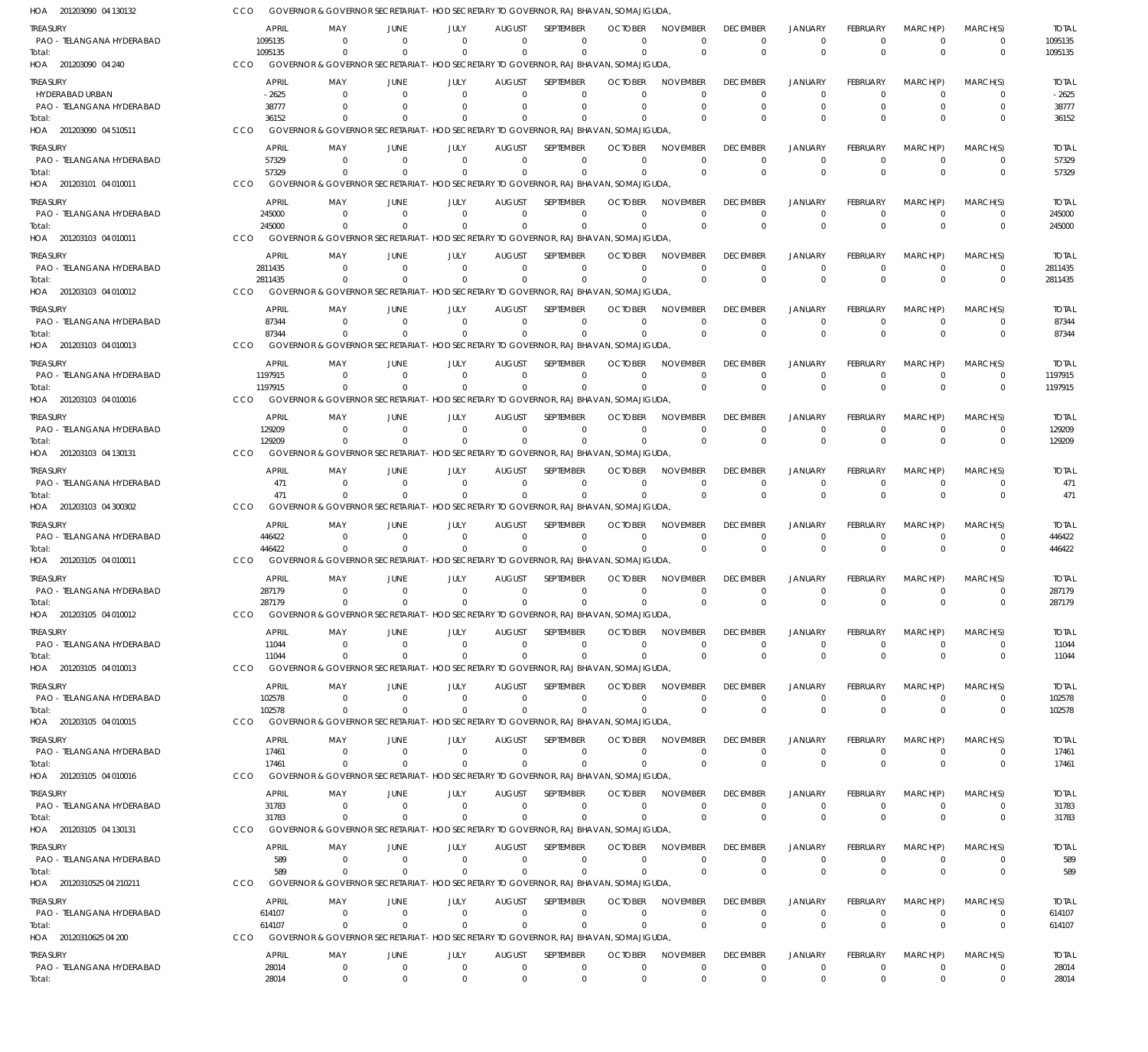| HOA 20120310625 05 200                                           |     |                                  |                          |                              | GOVERNOR & GOVERNOR SECRETARIAT – HOD SECRETARY TO GOVERNOR, RAJ BHAVAN, SOMAJIGUDA                         |                                       |                                   |                                        |                                            |                                         |                                        |                                         |                                        |                              |                                  |
|------------------------------------------------------------------|-----|----------------------------------|--------------------------|------------------------------|-------------------------------------------------------------------------------------------------------------|---------------------------------------|-----------------------------------|----------------------------------------|--------------------------------------------|-----------------------------------------|----------------------------------------|-----------------------------------------|----------------------------------------|------------------------------|----------------------------------|
| TREASURY<br>PAO - TELANGANA HYDERABAD<br>Total:                  |     | <b>APRIL</b><br>579189<br>579189 | MAY<br>- 0<br>$\Omega$   | JUNE<br>$\Omega$<br>$\Omega$ | JULY<br>$\Omega$<br>$\Omega$                                                                                | <b>AUGUST</b><br>$\Omega$<br>$\Omega$ | SEPTEMBER<br>$\Omega$<br>$\Omega$ | <b>OCTOBER</b><br>$\Omega$<br>$\Omega$ | <b>NOVEMBER</b><br>$\mathbf 0$<br>$\Omega$ | <b>DECEMBER</b><br>$\Omega$<br>$\Omega$ | <b>JANUARY</b><br>$\Omega$<br>$\Omega$ | <b>FEBRUARY</b><br>$\Omega$<br>$\Omega$ | MARCH(P)<br>$\overline{0}$<br>$\Omega$ | MARCH(S)<br>0<br>$\mathbf 0$ | <b>TOTAL</b><br>579189<br>579189 |
| HOA 201203107 04 240                                             | CCO |                                  |                          |                              | GOVERNOR & GOVERNOR SECRETARIAT - HOD SECRETARY TO GOVERNOR, RAJ BHAVAN, SOMAJIGUDA                         |                                       |                                   |                                        |                                            |                                         |                                        |                                         |                                        |                              |                                  |
| treasury<br>PAO - TELANGANA HYDERABAD                            |     | <b>APRIL</b><br>2653             | MAY<br>- 0               | JUNE<br>$\Omega$             | JULY<br>$\Omega$                                                                                            | <b>AUGUST</b><br>$\Omega$             | <b>SFPIFMBFR</b><br>$\mathbf 0$   | <b>OCTOBER</b><br>$\Omega$             | <b>NOVEMBER</b><br>$\mathbf 0$             | <b>DECEMBER</b><br>$\Omega$             | <b>JANUARY</b><br>$\Omega$             | <b>FEBRUARY</b><br>$\Omega$             | MARCH(P)<br>$\overline{0}$             | MARCH(S)<br>$\mathbf 0$      | <b>TOTAL</b><br>2653             |
| Total:<br>HOA 20120310725 04 210211                              | CCO | 2653                             | $\Omega$                 |                              | $\Omega$<br>GOVERNOR & GOVERNOR SECRETARIAT - HOD SECRETARY TO GOVERNOR, RAJ BHAVAN, SOMAJIGUDA             | $\Omega$                              | $\mathbf 0$                       | $\Omega$                               | $\Omega$                                   | $\Omega$                                | $\Omega$                               | $\Omega$                                | $\Omega$                               | $\mathbf 0$                  | 2653                             |
| treasury                                                         |     | <b>APRIL</b>                     | MAY                      | JUNE                         | JULY                                                                                                        | <b>AUGUST</b>                         | SEPTEMBER                         | <b>OCTOBER</b>                         | <b>NOVEMBER</b>                            | <b>DECEMBER</b>                         | <b>JANUARY</b>                         | <b>FEBRUARY</b>                         | MARCH(P)                               | MARCH(S)                     | <b>TOTAL</b>                     |
| PAO - TELANGANA HYDERABAD<br>Total:<br>HOA 20120310825 04 500503 | CCO | 58343<br>58343                   | - 0<br>$\Omega$          | $\overline{0}$<br>$\Omega$   | $\Omega$<br>$\Omega$<br>GOVERNOR & GOVERNOR SECRETARIAT - HOD SECRETARY TO GOVERNOR, RAJ BHAVAN, SOMAJIGUDA | $\Omega$<br>$\Omega$                  | $\Omega$<br>$\Omega$              | $\Omega$<br>$\Omega$                   | $\mathbf 0$<br>$\mathbf 0$                 | $\Omega$<br>$\mathbf 0$                 | $\Omega$<br>$\Omega$                   | $\Omega$<br>$\Omega$                    | $\overline{0}$<br>$\Omega$             | $\Omega$<br>$\mathbf 0$      | 58343<br>58343                   |
| treasury                                                         |     | <b>APRIL</b>                     | MAY                      | JUNE                         | JULY                                                                                                        | <b>AUGUST</b>                         | SEPTEMBER                         | <b>OCTOBER</b>                         | <b>NOVEMBER</b>                            | <b>DECEMBER</b>                         | <b>JANUARY</b>                         | <b>FEBRUARY</b>                         | MARCH(P)                               | MARCH(S)                     | <b>TOTAL</b>                     |
| PAO - TELANGANA HYDERABAD                                        |     | 40017<br>40017                   | - 0<br>$\Omega$          | $\Omega$<br>$\Omega$         | $\Omega$<br>$\Omega$                                                                                        | $\Omega$<br>$\Omega$                  | $\mathbf 0$<br>$\Omega$           | $\Omega$<br>$\Omega$                   | $\mathbf 0$<br>$\Omega$                    | 0<br>$\Omega$                           | $^{\circ}$<br>$\Omega$                 | 0<br>$\Omega$                           | $\overline{0}$<br>$\Omega$             | $\mathbf 0$<br>$\mathbf 0$   | 40017<br>40017                   |
| Total:<br>HOA 20120380025 06 210211                              | CCO |                                  |                          |                              | GOVERNOR & GOVERNOR SECRETARIAT - HOD SECRETARY TO GOVERNOR, RAJ BHAVAN, SOMAJIGUDA                         |                                       |                                   |                                        |                                            |                                         |                                        |                                         |                                        |                              |                                  |
| treasury                                                         |     | <b>APRIL</b>                     | MAY                      | <b>JUNE</b>                  | JULY                                                                                                        | <b>AUGUST</b>                         | SEPTEMBER                         | <b>OCTOBER</b>                         | <b>NOVEMBER</b>                            | <b>DECEMBER</b>                         | <b>JANUARY</b>                         | <b>FEBRUARY</b>                         | MARCH(P)                               | MARCH(S)                     | <b>TOTAL</b>                     |
| PAO - TELANGANA HYDERABAD<br>Total:                              |     | 10000<br>10000                   | - 0<br>$\Omega$          | $\Omega$<br>$\Omega$         | $\Omega$<br>$\Omega$                                                                                        | $\Omega$<br>$\Omega$                  | $\Omega$<br>$\Omega$              | $\Omega$<br>$\Omega$                   | $\Omega$<br>$\Omega$                       | $\Omega$<br>$\Omega$                    | $\Omega$<br>$\Omega$                   | $\Omega$<br>$\Omega$                    | $\Omega$<br>$\Omega$                   | $\mathbf 0$<br>$\mathbf 0$   | 10000<br>10000                   |
| HOA 20120380025 07 210211                                        | CCO |                                  |                          |                              | GOVERNOR & GOVERNOR SECRETARIAT - HOD SECRETARY TO GOVERNOR, RAJ BHAVAN, SOMAJIGUDA                         |                                       |                                   |                                        |                                            |                                         |                                        |                                         |                                        |                              |                                  |
| treasury<br>PAO - TELANGANA HYDERABAD                            |     | <b>APRIL</b><br>324329           | MAY<br>- 0               | JUNE<br>$\Omega$             | JULY<br>$\Omega$                                                                                            | <b>AUGUST</b><br>$\overline{0}$       | <b>SEPTEMBER</b><br>$\mathbf 0$   | <b>OCTOBER</b><br>$\Omega$             | <b>NOVEMBER</b><br>$\mathbf 0$             | <b>DECEMBER</b><br>$\Omega$             | <b>JANUARY</b><br>$^{\circ}$           | <b>FEBRUARY</b><br>$\mathbf 0$          | MARCH(P)<br>$\overline{0}$             | MARCH(S)<br>$\mathbf 0$      | <b>TOTAL</b><br>324329           |
| Total:                                                           |     | 324329                           | $\Omega$                 | $\Omega$                     | $\Omega$<br>GENERAL ADMN, SECRETARIAT DEPT - HOD SECRETARY, GENERAL ADMINISTRATION DEPARTMENT               | $\Omega$                              | $\Omega$                          | $\Omega$                               | $\Omega$                                   | $\Omega$                                | $\Omega$                               | $\Omega$                                | $\Omega$                               | $\mathbf 0$                  | 324329                           |
| HOA 201300101 04 010011<br>treasury                              | CCO | <b>APRIL</b>                     | MAY                      | JUNE                         | JULY                                                                                                        | <b>AUGUST</b>                         | <b>SEPTEMBER</b>                  | <b>OCTOBER</b>                         | <b>NOVEMBER</b>                            | <b>DECEMBER</b>                         | <b>JANUARY</b>                         | <b>FEBRUARY</b>                         | MARCH(P)                               | MARCH(S)                     | <b>TOTAL</b>                     |
| PAO - TELANGANA HYDERABAD                                        |     | 2548571                          | $\Omega$                 | $\Omega$                     | $\Omega$                                                                                                    | $\Omega$                              | $\Omega$                          | $\Omega$                               | $\Omega$                                   | $\Omega$                                | $\Omega$                               | $\Omega$                                | $\Omega$                               | $\mathbf 0$                  | 2548571                          |
| Total:<br>HOA 201300101 04 010012                                | CCO | 2548571                          | $\Omega$                 | $\Omega$                     | $\Omega$<br>GENERAL ADMN, SECRETARIAT DEPT - HOD SECRETARY, GENERAL ADMINISTRATION DEPARTMENT               | $\Omega$                              | $\Omega$                          | $\Omega$                               | $\Omega$                                   | $\Omega$                                | $\Omega$                               | $\Omega$                                | $\Omega$                               | $\mathbf 0$                  | 2548571                          |
| treasury                                                         |     | <b>APRIL</b>                     | MAY                      | JUNE                         | JULY                                                                                                        | <b>AUGUST</b>                         | SEPTEMBER                         | <b>OCTOBER</b>                         | <b>NOVEMBER</b>                            | <b>DECEMBER</b>                         | <b>JANUARY</b>                         | <b>FEBRUARY</b>                         | MARCH(P)                               | MARCH(S)                     | <b>TOTAL</b>                     |
| PAO - TELANGANA HYDERABAD<br>Total:                              |     | 5657351<br>5657351               | - 0<br>- 0               | $\Omega$<br>$\Omega$         | $\overline{0}$<br>$\Omega$                                                                                  | $\overline{0}$<br>$\Omega$            | $\mathbf 0$<br>$\Omega$           | $\Omega$<br>$\Omega$                   | $\Omega$<br>$\Omega$                       | $\Omega$<br>$\Omega$                    | $\overline{0}$<br>$\Omega$             | $\mathbf 0$<br>$\Omega$                 | $\overline{0}$<br>$\Omega$             | $\mathbf 0$<br>$\mathbf 0$   | 5657351<br>5657351               |
| HOA 201300101 04 010014                                          | CCO |                                  |                          |                              | GENERAL ADMN, SECRETARIAT DEPT - HOD SECRETARY, GENERAL ADMINISTRATION DEPARTMENT                           |                                       |                                   |                                        |                                            |                                         |                                        |                                         |                                        |                              |                                  |
| treasury<br>PAO - TELANGANA HYDERABAD                            |     | <b>APRIL</b><br>126000           | MAY<br>$\Omega$          | JUNE<br>- 0                  | JULY<br>$\Omega$                                                                                            | <b>AUGUST</b><br>$\Omega$             | SEPTEMBER<br>$\Omega$             | <b>OCTOBER</b><br>$\Omega$             | <b>NOVEMBER</b><br>$\Omega$                | <b>DECEMBER</b><br>$\Omega$             | <b>JANUARY</b><br>$^{\circ}$           | FEBRUARY<br>$\mathbf 0$                 | MARCH(P)<br>$\overline{0}$             | MARCH(S)<br>0                | <b>TOTAL</b><br>126000           |
| Total:                                                           | CCO | 126000                           | $\Omega$                 | $\Omega$                     | $\Omega$<br>GENERAL ADMN, SECRETARIAT DEPT - HOD SECRETARY, GENERAL ADMINISTRATION DEPARTMENT               | $\Omega$                              | $\Omega$                          | $\Omega$                               | $\Omega$                                   | $\Omega$                                | $\Omega$                               | $\Omega$                                | $\Omega$                               | $\mathbf 0$                  | 126000                           |
| HOA 201300101 04 010016<br>treasury                              |     | <b>APRIL</b>                     | MAY                      | JUNE                         | JULY                                                                                                        | <b>AUGUST</b>                         | SEPTEMBER                         | <b>OCTOBER</b>                         | <b>NOVEMBER</b>                            | <b>DECEMBER</b>                         | <b>JANUARY</b>                         | <b>FEBRUARY</b>                         | MARCH(P)                               | MARCH(S)                     | <b>TOTAL</b>                     |
| PAO - TELANGANA HYDERABAD                                        |     | 300000                           | - 0                      | $\Omega$                     | $\Omega$                                                                                                    | $\Omega$                              | $\mathbf 0$                       | $\Omega$                               | $\Omega$                                   | $\Omega$                                | $\overline{0}$                         | $\mathbf 0$                             | $\overline{0}$                         | $\mathbf 0$                  | 300000                           |
| lotal:<br>HOA 201300101 05 010011                                | CCO | 300000                           | $\Omega$                 |                              | $\Omega$<br>GENERAL ADMN, SECRETARIAT DEPT - HOD SECRETARY, GENERAL ADMINISTRATION DEPARTMENT               | $\Omega$                              | $\mathbf 0$                       | $\Omega$                               | $\Omega$                                   | $\Omega$                                | $\Omega$                               | $\Omega$                                | $\Omega$                               | $\mathbf 0$                  | 300000                           |
| treasury                                                         |     | <b>APRIL</b>                     | MAY                      | JUNE                         | JULY                                                                                                        | <b>AUGUST</b>                         | SEPTEMBER                         | <b>OCTOBER</b>                         | <b>NOVEMBER</b>                            | <b>DECEMBER</b>                         | <b>JANUARY</b>                         | <b>FEBRUARY</b>                         | MARCH(P)                               | MARCH(S)                     | <b>TOTAL</b>                     |
| PAO - TELANGANA HYDERABAD<br>Total:                              |     | 3741202<br>3741202               | - 0<br>$\Omega$          | $\Omega$<br>$\Omega$         | $\Omega$<br>$\Omega$                                                                                        | $\Omega$<br>$\Omega$                  | $\mathbf 0$<br>$\Omega$           | $\Omega$<br>$\Omega$                   | $\Omega$<br>$\Omega$                       | $\Omega$<br>$\Omega$                    | $^{\circ}$<br>$\Omega$                 | $\Omega$<br>$\Omega$                    | $\overline{0}$<br>$\Omega$             | 0<br>$\mathbf 0$             | 3741202<br>3741202               |
| HOA 201300101 05 010012                                          | CCO |                                  |                          |                              | GENERAL ADMN, SECRETARIAT DEPT - HOD SECRETARY, GENERAL ADMINISTRATION DEPARTMENT                           |                                       |                                   |                                        |                                            |                                         |                                        |                                         |                                        |                              |                                  |
| Treasury                                                         |     | APRIL                            | MAY                      | JUNE                         | JULY                                                                                                        | <b>AUGUST</b>                         | <b>SEPTEMBER</b>                  | <b>OCTOBER</b>                         | <b>NOVEMBER</b>                            | <b>DECEMBER</b>                         | <b>JANUARY</b>                         | FEBRUARY                                | MARCH(P)                               | MARCH(S)                     | <b>TOTAL</b>                     |
| PAO - TELANGANA HYDERABAD<br>Total:                              |     | 87340<br>87340                   | 0<br>$^{\circ}$          | - 0<br>$\Omega$              | $\Omega$<br>$\mathbf 0$                                                                                     | 0<br>$\mathbf{0}$                     | 0<br>$\mathbf 0$                  | -0<br>$\Omega$                         | $\Omega$<br>$\Omega$                       | 0<br>$\Omega$                           | $^{\circ}$<br>$\overline{0}$           | $\mathbf 0$<br>$\mathbf 0$              | $\overline{0}$<br>$\Omega$             | 0<br>$\mathbf 0$             | 87340<br>87340                   |
| HOA 201300101 05 010013                                          | CCO |                                  |                          |                              | GENERAL ADMN, SECRETARIAT DEPT - HOD SECRETARY, GENERAL ADMINISTRATION DEPARTMENT                           |                                       |                                   |                                        |                                            |                                         |                                        |                                         |                                        |                              |                                  |
| treasury<br>PAO - TELANGANA HYDERABAD                            |     | APRIL<br>1231692                 | MAY<br>- 0               | JUNE<br>$\overline{0}$       | JULY<br>$\Omega$                                                                                            | <b>AUGUST</b><br>$\Omega$             | SEPTEMBER<br>$\mathbf 0$          | <b>OCTOBER</b><br>$\Omega$             | <b>NOVEMBER</b><br>$\Omega$                | <b>DECEMBER</b><br>$\Omega$             | <b>JANUARY</b><br>$\overline{0}$       | FEBRUARY<br>$\mathbf 0$                 | MARCH(P)<br>$\overline{0}$             | MARCH(S)<br>$\mathbf 0$      | <b>TOTAL</b><br>1231692          |
| Total:                                                           |     | 1231692                          | $^{\circ}$               | $\Omega$                     | $\Omega$                                                                                                    | $\mathbf{0}$                          | $\Omega$                          | $\Omega$                               | $\Omega$                                   | $\Omega$                                | $\Omega$                               | $\Omega$                                | $\Omega$                               | $\mathbf 0$                  | 1231692                          |
| HOA 201300101 05 010016<br>treasury                              | CCO | <b>APRIL</b>                     | MAY                      | JUNE                         | GENERAL ADMN, SECRETARIAT DEPT - HOD SECRETARY, GENERAL ADMINISTRATION DEPARTMENT<br>JULY                   | <b>AUGUST</b>                         | SEPTEMBER                         | <b>OCTOBER</b>                         | <b>NOVEMBER</b>                            | <b>DECEMBER</b>                         | <b>JANUARY</b>                         | FEBRUARY                                | MARCH(P)                               | MARCH(S)                     | <b>TOTAL</b>                     |
| PAO - TELANGANA HYDERABAD                                        |     | 784872                           | 0                        | $\overline{0}$               | $\overline{0}$                                                                                              | $\overline{0}$                        | $\mathbf 0$                       | $\mathbf 0$                            | $\mathbf 0$                                | $\Omega$                                | $^{\circ}$                             | $\mathbf 0$                             | $\overline{0}$                         | $\mathbf 0$                  | 784872                           |
| Total:<br>HOA 201300101 05 010018                                | CCO | 784872                           | - 0                      | - 0                          | $\Omega$<br>GENERAL ADMN, SECRETARIAT DEPT - HOD SECRETARY, GENERAL ADMINISTRATION DEPARTMENT,              | $\Omega$                              | $\mathbf 0$                       | $\Omega$                               | $\Omega$                                   | $\mathbf{0}$                            | $\overline{0}$                         | $\mathbf{0}$                            | $\Omega$                               | $\mathbf 0$                  | 784872                           |
| treasury                                                         |     | <b>APRIL</b>                     | MAY                      | JUNE                         | JULY                                                                                                        | <b>AUGUST</b>                         | SEPTEMBER                         | <b>OCTOBER</b>                         | <b>NOVEMBER</b>                            | <b>DECEMBER</b>                         | <b>JANUARY</b>                         | FEBRUARY                                | MARCH(P)                               | MARCH(S)                     | <b>TOTAL</b>                     |
| PAO - TELANGANA HYDERABAD<br>Total:                              |     | 67483<br>67483                   | $^{\circ}$<br>$^{\circ}$ | $\overline{0}$<br>$\Omega$   | $\overline{0}$<br>$\Omega$                                                                                  | $\Omega$<br>$\Omega$                  | $\mathbf 0$<br>$\Omega$           | $\Omega$<br>$\Omega$                   | $\Omega$<br>$\Omega$                       | $\Omega$<br>$\Omega$                    | $^{\circ}$<br>$\Omega$                 | $\mathbf 0$<br>$\Omega$                 | $\overline{0}$<br>$\Omega$             | $\mathbf 0$<br>$\mathbf 0$   | 67483<br>67483                   |
| HOA 201300101 05 110111                                          | CCO |                                  |                          |                              | GENERAL ADMN, SECRETARIAT DEPT - HOD SECRETARY, GENERAL ADMINISTRATION DEPARTMENT                           |                                       |                                   |                                        |                                            |                                         |                                        |                                         |                                        |                              |                                  |
| Treasury                                                         |     | <b>APRIL</b>                     | MAY                      | JUNE                         | JULY                                                                                                        | <b>AUGUST</b>                         | SEPTEMBER                         | <b>OCTOBER</b>                         | <b>NOVEMBER</b>                            | <b>DECEMBER</b>                         | <b>JANUARY</b>                         | <b>FEBRUARY</b>                         | MARCH(P)                               | MARCH(S)                     | <b>TOTAL</b>                     |
| PAO - TELANGANA HYDERABAD<br>Total:                              |     | 45029<br>45029                   | 0<br>- 0                 | $\Omega$<br>- 0              | $\overline{0}$<br>$\Omega$                                                                                  | $\overline{0}$<br>$\Omega$            | $\mathbf 0$<br>$\mathbf 0$        | 0<br>$\Omega$                          | $\mathbf 0$<br>$\Omega$                    | 0<br>$\Omega$                           | $^{\circ}$<br>$\overline{0}$           | 0<br>$\mathbf{0}$                       | $\overline{0}$<br>$\Omega$             | $\mathbf 0$<br>$\mathbf 0$   | 45029<br>45029                   |
| HOA 201300101 05 300301                                          | CCO |                                  |                          |                              | GENERAL ADMN, SECRETARIAT DEPT - HOD SECRETARY, GENERAL ADMINISTRATION DEPARTMENT                           |                                       |                                   |                                        |                                            |                                         |                                        |                                         |                                        |                              |                                  |
| treasury<br>PAO - TELANGANA HYDERABAD                            |     | <b>APRIL</b><br>1057635          | MAY<br>0                 | JUNE<br>$\overline{0}$       | JULY<br>$\overline{0}$                                                                                      | <b>AUGUST</b><br>$\mathbf{0}$         | SEPTEMBER<br>$\mathbf 0$          | <b>OCTOBER</b><br>$\overline{0}$       | <b>NOVEMBER</b><br>$\Omega$                | <b>DECEMBER</b><br>$\Omega$             | <b>JANUARY</b><br>$^{\circ}$           | FEBRUARY<br>$\mathbf 0$                 | MARCH(P)<br>$^{\circ}$                 | MARCH(S)<br>0                | <b>TOTAL</b><br>1057635          |
| Total:<br>HOA 201300101 05 300302                                | CCO | 1057635                          | $^{\circ}$               | $\Omega$                     | $\Omega$<br>GENERAL ADMN, SECRETARIAT DEPT - HOD SECRETARY, GENERAL ADMINISTRATION DEPARTMENT               | $\Omega$                              | $\Omega$                          | $\Omega$                               | $\Omega$                                   | $\Omega$                                | $\Omega$                               | $\Omega$                                | $\Omega$                               | $\mathbf 0$                  | 1057635                          |
| treasury                                                         |     | APRIL                            | MAY                      | JUNE                         | JULY                                                                                                        | <b>AUGUST</b>                         | SEPTEMBER                         | <b>OCTOBER</b>                         | <b>NOVEMBER</b>                            | <b>DECEMBER</b>                         | <b>JANUARY</b>                         | FEBRUARY                                | MARCH(P)                               | MARCH(S)                     | <b>TOTAL</b>                     |
| PAO - TELANGANA HYDERABAD                                        |     | 51084                            | $^{\circ}$               | $\overline{0}$               | $\overline{0}$                                                                                              | $\mathbf{0}$                          | $\mathbf 0$                       | $\mathbf 0$                            | $\mathbf 0$                                | $\mathbf 0$                             | $\overline{0}$                         | $\mathbf 0$                             | $\overline{0}$                         | $\mathbf 0$                  | 51084                            |
| Total:                                                           |     | 51084                            | $\mathbf 0$              | $\mathbf 0$                  | $\Omega$                                                                                                    | $\Omega$                              | $\mathbf 0$                       | $\Omega$                               | $\Omega$                                   | $\Omega$                                | $\Omega$                               | $\Omega$                                | $\Omega$                               | $\mathbf 0$                  | 51084                            |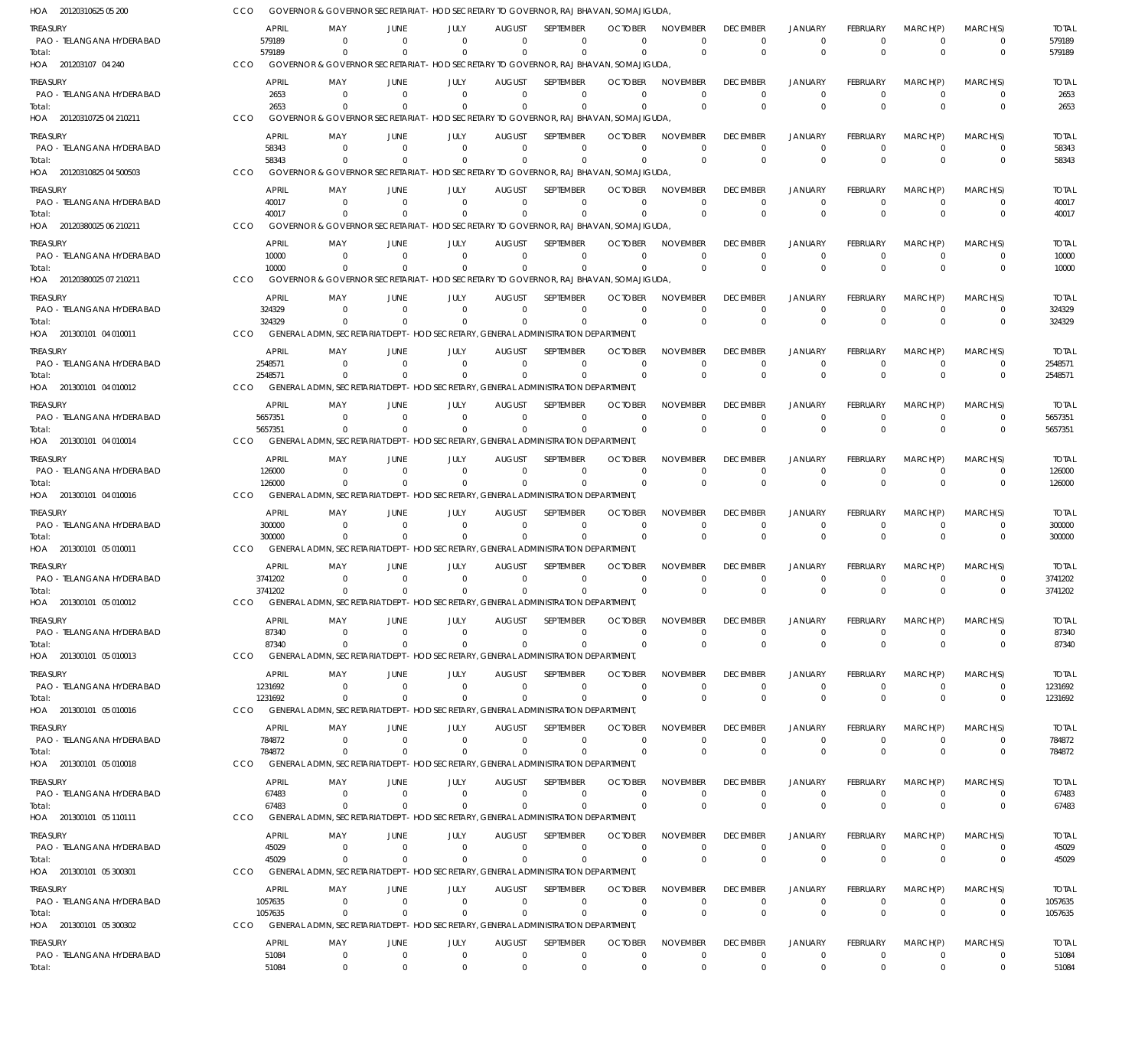| 201300800 04 130131<br>HOA                   | cco                    |                                  | GENERAL ADMN, SECRETARIAT DEPT - HOD SECRETARY, GENERAL ADMINISTRATION DEPARTMENT |                            |                                 |                                    |                               |                                   |                                |                               |                               |                                  |                            |                         |
|----------------------------------------------|------------------------|----------------------------------|-----------------------------------------------------------------------------------|----------------------------|---------------------------------|------------------------------------|-------------------------------|-----------------------------------|--------------------------------|-------------------------------|-------------------------------|----------------------------------|----------------------------|-------------------------|
| <b>TREASURY</b>                              | <b>APRIL</b>           | MAY                              | <b>JUNE</b>                                                                       | JULY                       | <b>AUGUST</b>                   | <b>SEPTEMBER</b>                   | <b>OCTOBER</b>                | <b>NOVEMBER</b>                   | <b>DECEMBER</b>                | JANUARY                       | FEBRUARY                      | MARCH(P)                         | MARCH(S)                   | <b>TOTAL</b>            |
| PAO - TELANGANA HYDERABAD                    | 184777                 | $\Omega$                         | $\Omega$                                                                          | $\Omega$                   | $\mathbf{0}$                    | $\overline{0}$                     | $\mathbf 0$                   | $\overline{0}$                    | $\mathbf 0$                    | $\mathbf 0$                   | $\mathbf 0$                   | $\mathbf 0$                      | $\mathbf 0$                | 184777                  |
| Total:<br>HOA 201400102 04 010011            | 184777<br>CCO          | $\Omega$                         | $\Omega$<br>The Registrar, Telangana High Court, Nayapul                          | $\Omega$                   | $\mathbf 0$                     | $\mathbf 0$                        | $\mathbf 0$                   | $\overline{0}$                    | $\overline{0}$                 | $\overline{0}$                | $\mathbf 0$                   | $\Omega$                         | $\mathbf 0$                | 184777                  |
|                                              |                        |                                  |                                                                                   |                            |                                 |                                    |                               |                                   |                                |                               |                               |                                  |                            |                         |
| <b>TREASURY</b><br>KARIMNAGAR                | <b>APRIL</b><br>43530  | MAY<br>$\Omega$                  | JUNE<br>$\Omega$                                                                  | JULY<br>$\Omega$           | <b>AUGUST</b><br>$\Omega$       | <b>SEPTEMBER</b><br>$\overline{0}$ | <b>OCTOBER</b><br>$\Omega$    | <b>NOVEMBER</b><br>$\mathbf 0$    | <b>DECEMBER</b><br>$\mathbf 0$ | JANUARY<br>$\overline{0}$     | FEBRUARY<br>$\Omega$          | MARCH(P)<br>$\Omega$             | MARCH(S)<br>$\mathbf 0$    | <b>TOTAL</b><br>43530   |
| PAO - TELANGANA HYDERABAD                    | 33313796               | $\overline{0}$                   | 0                                                                                 | $\overline{0}$             | $\mathbf 0$                     | $\overline{0}$                     | 0                             | $\mathbf 0$                       | $\mathbf 0$                    | $\overline{0}$                | 0                             | $\mathbf 0$                      | $\mathbf 0$                | 33313796                |
| Total:                                       | 33357326               | $\Omega$                         | - 0                                                                               | $\Omega$                   | $\Omega$                        | $\overline{0}$                     | $\mathbf 0$                   | $\overline{0}$                    | $\mathbf 0$                    | $\overline{0}$                | $\Omega$                      | $\Omega$                         | $\mathbf 0$                | 33357326                |
| HOA 201400102 04 010012                      | <b>CCO</b>             |                                  | The Registrar, Telangana High Court, Nayapul,                                     |                            |                                 |                                    |                               |                                   |                                |                               |                               |                                  |                            |                         |
| <b>TREASURY</b>                              | <b>APRIL</b>           | MAY                              | <b>JUNE</b>                                                                       | JULY                       | <b>AUGUST</b>                   | <b>SEPTEMBER</b>                   | <b>OCTOBER</b>                | <b>NOVEMBER</b>                   | <b>DECEMBER</b>                | <b>JANUARY</b>                | FEBRUARY                      | MARCH(P)                         | MARCH(S)                   | <b>TOTAL</b>            |
| KARIMNAGAR                                   | 8785                   | $\Omega$                         | $\Omega$                                                                          | $\Omega$                   | $\Omega$                        | $\Omega$                           | $\Omega$                      | $\Omega$                          | $\mathbf 0$                    | $\mathbf 0$                   | $\Omega$                      | $\Omega$                         | 0                          | 8785                    |
| PAO - TELANGANA HYDERABAD                    | 1710039<br>1718824     | $\Omega$<br>$\Omega$             | - 0<br>$\Omega$                                                                   | $\Omega$<br>$\mathbf{0}$   | $\Omega$<br>$\Omega$            | $\overline{0}$<br>$\overline{0}$   | $\mathbf 0$<br>$\Omega$       | $\overline{0}$<br>$\mathbf 0$     | $\mathbf 0$<br>$\overline{0}$  | $\mathbf 0$<br>$\overline{0}$ | $\mathbf 0$<br>$\Omega$       | $\mathbf 0$<br>$\Omega$          | $\mathbf 0$<br>$\mathbf 0$ | 1710039<br>1718824      |
| Total:<br>HOA 201400102 04 010013            | CCO                    |                                  | The Registrar, Telangana High Court, Nayapul,                                     |                            |                                 |                                    |                               |                                   |                                |                               |                               |                                  |                            |                         |
|                                              |                        |                                  |                                                                                   |                            |                                 |                                    |                               |                                   |                                |                               |                               |                                  |                            |                         |
| <b>TREASURY</b><br>KARIMNAGAR                | <b>APRIL</b><br>66338  | MAY<br>$\overline{0}$            | <b>JUNE</b><br>0                                                                  | JULY<br>$\overline{0}$     | <b>AUGUST</b><br>$\mathbf 0$    | SEPTEMBER<br>$\overline{0}$        | <b>OCTOBER</b><br>$\Omega$    | <b>NOVEMBER</b><br>$\mathbf 0$    | <b>DECEMBER</b><br>$\mathbf 0$ | JANUARY<br>$\overline{0}$     | FEBRUARY<br>$\mathbf 0$       | MARCH(P)<br>$\mathbf 0$          | MARCH(S)<br>$\mathbf 0$    | <b>TOTAL</b><br>66338   |
| PAO - TELANGANA HYDERABAD                    | 12555818               | $\Omega$                         | - 0                                                                               | $\Omega$                   | $\mathbf 0$                     | $\overline{0}$                     | $\mathbf 0$                   | $\overline{0}$                    | $\mathbf 0$                    | $\mathbf 0$                   | $\mathbf 0$                   | $\mathbf 0$                      | $\mathbf 0$                | 12555818                |
| Total:                                       | 12622156               | $\Omega$                         | $\Omega$                                                                          | $\Omega$                   | $\Omega$                        | $\overline{0}$                     | $\mathbf{0}$                  | $\overline{0}$                    | $\overline{0}$                 | $\overline{0}$                | $\Omega$                      | $\Omega$                         | $\mathbf 0$                | 12622156                |
| 201400102 04 010014<br>HOA                   | <b>CCO</b>             |                                  | The Registrar, Telangana High Court, Nayapul,                                     |                            |                                 |                                    |                               |                                   |                                |                               |                               |                                  |                            |                         |
| <b>TREASURY</b>                              | <b>APRIL</b>           | MAY                              | <b>JUNE</b>                                                                       | JULY                       | <b>AUGUST</b>                   | SEPTEMBER                          | <b>OCTOBER</b>                | <b>NOVEMBER</b>                   | <b>DECEMBER</b>                | <b>JANUARY</b>                | FEBRUARY                      | MARCH(P)                         | MARCH(S)                   | <b>TOTAL</b>            |
| <b>KARIMNAGAR</b>                            | 2300                   | $\Omega$                         | $\Omega$                                                                          | $\Omega$                   | $\Omega$                        | $\Omega$                           | $\Omega$                      | $\mathbf 0$                       | $\mathbf 0$                    | $\mathbf 0$                   | $\Omega$                      | $\Omega$                         | $\Omega$                   | 2300                    |
| PAO - TELANGANA HYDERABAD<br>Total:          | 397400<br>399700       | $\Omega$<br>$\Omega$             | - 0<br>$\Omega$                                                                   | $\overline{0}$<br>$\Omega$ | 0<br>$\Omega$                   | $\overline{0}$<br>$\Omega$         | $\mathbf 0$<br>$\Omega$       | $\overline{0}$<br>$\Omega$        | $\mathbf 0$<br>$\Omega$        | $\mathbf 0$<br>$\Omega$       | $\mathbf 0$<br>$\Omega$       | $\mathbf 0$<br>$\Omega$          | $\mathbf 0$<br>$\Omega$    | 397400<br>399700        |
| HOA<br>201400102 04 010015                   | CCO                    |                                  | The Registrar, Telangana High Court, Nayapul,                                     |                            |                                 |                                    |                               |                                   |                                |                               |                               |                                  |                            |                         |
| <b>TREASURY</b>                              | <b>APRIL</b>           | MAY                              | JUNE                                                                              | JULY                       | <b>AUGUST</b>                   | <b>SEPTEMBER</b>                   | <b>OCTOBER</b>                | <b>NOVEMBER</b>                   | <b>DECEMBER</b>                | <b>JANUARY</b>                | FEBRUARY                      | MARCH(P)                         | MARCH(S)                   | <b>TOTAL</b>            |
| KARIMNAGAR                                   | 12135                  | $\Omega$                         | $\Omega$                                                                          | $\Omega$                   | $\overline{0}$                  | $\overline{0}$                     | $\mathbf 0$                   | $\mathbf 0$                       | $\mathbf 0$                    | $\overline{0}$                | $\mathbf 0$                   | $\Omega$                         | $\mathbf 0$                | 12135                   |
| PAO - TELANGANA HYDERABAD                    | 76610                  | $\Omega$                         | - 0                                                                               | $\Omega$                   | $\mathbf 0$                     | $\overline{0}$                     | $\mathbf 0$                   | $\overline{0}$                    | $\mathbf 0$                    | $\mathbf 0$                   | 0                             | $\mathbf 0$                      | $\mathbf 0$                | 76610                   |
| Total:                                       | 88745                  | $\Omega$                         | $\Omega$                                                                          | $\Omega$                   | $\Omega$                        | $\Omega$                           | $\Omega$                      | $\Omega$                          | $\mathbf 0$                    | $\Omega$                      | $\Omega$                      | $\Omega$                         | $\mathbf 0$                | 88745                   |
| HOA 201400102 04 010016                      | CCO                    |                                  | The Registrar, Telangana High Court, Nayapul,                                     |                            |                                 |                                    |                               |                                   |                                |                               |                               |                                  |                            |                         |
| <b>TREASURY</b>                              | <b>APRIL</b>           | MAY                              | JUNE                                                                              | <b>JULY</b>                | <b>AUGUST</b>                   | SEPTEMBER                          | <b>OCTOBER</b>                | <b>NOVEMBER</b>                   | <b>DECEMBER</b>                | JANUARY                       | FEBRUARY                      | MARCH(P)                         | MARCH(S)                   | <b>TOTAL</b>            |
| PAO - TELANGANA HYDERABAD                    | 8704681                | $\Omega$                         | $\Omega$                                                                          | $\overline{0}$             | $\mathbf 0$                     | $\overline{0}$                     | $\mathbf 0$                   | $\mathbf 0$                       | $\mathbf 0$                    | $\mathbf 0$                   | $\mathbf 0$                   | $\Omega$                         | $\mathbf 0$                | 8704681                 |
| Total:<br>HOA 201400102 04 010017            | 8704681<br><b>CCO</b>  | $\Omega$                         | $\Omega$<br>The Registrar, Telangana High Court, Nayapul                          | $\Omega$                   | $\mathbf{0}$                    | $\mathbf{0}$                       | $\Omega$                      | $\overline{0}$                    | $\overline{0}$                 | $\overline{0}$                | $\Omega$                      | $\Omega$                         | $\mathbf 0$                | 8704681                 |
|                                              |                        |                                  |                                                                                   |                            |                                 |                                    |                               |                                   |                                |                               |                               |                                  |                            |                         |
| <b>TREASURY</b><br>PAO - TELANGANA HYDERABAD | <b>APRIL</b><br>633903 | MAY<br>$\Omega$                  | JUNE<br>$\overline{0}$                                                            | JULY<br>$\overline{0}$     | <b>AUGUST</b><br>$\overline{0}$ | SEPTEMBER<br>$\overline{0}$        | <b>OCTOBER</b><br>$\mathbf 0$ | <b>NOVEMBER</b><br>$\mathbf 0$    | <b>DECEMBER</b><br>$\mathbf 0$ | JANUARY<br>$\mathbf 0$        | FEBRUARY<br>$\overline{0}$    | MARCH(P)<br>$\overline{0}$       | MARCH(S)<br>$\mathbf 0$    | <b>TOTAL</b><br>633903  |
| Total:                                       | 633903                 | $\Omega$                         | - 0                                                                               | $\overline{0}$             | $\mathbf 0$                     | $\overline{0}$                     | $\mathbf{0}$                  | $\overline{0}$                    | $\overline{0}$                 | $\overline{0}$                | $\mathbf 0$                   | $\Omega$                         | $\mathbf 0$                | 633903                  |
| HOA<br>201400102 04 010018                   | CCO                    |                                  | The Registrar, Telangana High Court, Nayapul,                                     |                            |                                 |                                    |                               |                                   |                                |                               |                               |                                  |                            |                         |
| <b>TREASURY</b>                              | <b>APRIL</b>           | MAY                              | <b>JUNE</b>                                                                       | JULY                       | <b>AUGUST</b>                   | SEPTEMBER                          | <b>OCTOBER</b>                | <b>NOVEMBER</b>                   | <b>DECEMBER</b>                | JANUARY                       | FEBRUARY                      | MARCH(P)                         | MARCH(S)                   | <b>TOTAL</b>            |
| HYDERABAD URBAN                              | $-11500$               | $\Omega$                         | - 0                                                                               | - 0                        | $\Omega$                        | $\Omega$                           | $\Omega$                      | $\Omega$                          | $\mathbf 0$                    | $\overline{0}$                | $\Omega$                      | $\Omega$                         | $\Omega$                   | $-11500$                |
| KARIMNAGAR                                   | 57689                  | $\Omega$                         | - 0                                                                               | $\Omega$                   | 0                               | $\overline{0}$                     | $\Omega$                      | $\mathbf 0$                       | $\mathbf 0$                    | $\mathbf 0$                   | $\Omega$                      | $\Omega$                         | $\mathbf 0$                | 57689                   |
| PAO - TELANGANA HYDERABAD                    | 1050929                | $\Omega$<br>$\Omega$             | - 0<br>$\Omega$                                                                   | $\Omega$                   | $\Omega$                        | $\overline{0}$<br>$\Omega$         | $\Omega$                      | $\mathbf 0$<br>$\Omega$           | $\mathbf 0$<br>$\Omega$        | $\mathbf 0$<br>$\Omega$       | $\mathbf 0$                   | $\mathbf 0$<br>$\Omega$          | $\mathbf 0$                | 1050929                 |
| Total:<br>HOA 201400102 04 010019            | 1097118<br>CCO         |                                  | The Registrar, Telangana High Court, Nayapul,                                     | $\mathbf{0}$               | $\Omega$                        |                                    | $\Omega$                      |                                   |                                |                               | $\Omega$                      |                                  | $\mathbf 0$                | 1097118                 |
|                                              |                        |                                  |                                                                                   |                            |                                 |                                    |                               |                                   |                                |                               |                               |                                  |                            |                         |
| TREASURY<br>PAO - TELANGANA HYDERABAD        | <b>APRIL</b><br>289766 | MAY<br>-0                        | <b>JUNE</b><br>0                                                                  | JULY<br>0                  | <b>AUGUST</b><br>$\mathbf{0}$   | SEPTEMBER<br>0                     | <b>OCTOBER</b><br>0           | <b>NOVEMBER</b><br>0              | <b>DECEMBER</b><br>0           | <b>JANUARY</b><br>$^{\circ}$  | <b>FEBRUARY</b><br>0          | MARCH(P)<br>$\mathbf 0$          | MARCH(S)<br>$\overline{0}$ | <b>TOTAL</b><br>289766  |
| Total:                                       | 289766                 | $\overline{0}$                   | $\Omega$                                                                          | $\Omega$                   | $\mathbf 0$                     | $\mathbf 0$                        | $\mathbf 0$                   | $\mathbf 0$                       | $\mathbf 0$                    | $\overline{0}$                | $\mathbf 0$                   | $\mathbf 0$                      |                            | 289766                  |
| HOA 201400102 04 110115                      | CCO                    |                                  |                                                                                   |                            |                                 |                                    |                               |                                   |                                |                               |                               |                                  | $\mathbf 0$                |                         |
| <b>TREASURY</b>                              |                        |                                  | The Registrar, Telangana High Court, Nayapul,                                     |                            |                                 |                                    |                               |                                   |                                |                               |                               |                                  |                            |                         |
|                                              |                        |                                  |                                                                                   |                            |                                 | <b>SEPTEMBER</b>                   |                               |                                   |                                |                               |                               |                                  |                            |                         |
| PAO - TELANGANA HYDERABAD                    | <b>APRIL</b><br>111770 | MAY<br>$\Omega$                  | <b>JUNE</b><br>$^{\circ}$                                                         | JULY<br>$\mathbf 0$        | <b>AUGUST</b><br>$\mathbf 0$    | $\overline{0}$                     | <b>OCTOBER</b><br>$\Omega$    | <b>NOVEMBER</b><br>$\overline{0}$ | <b>DECEMBER</b><br>$\mathbf 0$ | JANUARY<br>$\mathbf 0$        | FEBRUARY<br>$\overline{0}$    | MARCH(P)<br>$\overline{0}$       | MARCH(S)<br>$\mathbf 0$    | <b>TOTAL</b><br>111770  |
| Total:                                       | 111770                 | $\Omega$                         | $\Omega$                                                                          | $\Omega$                   | $\mathbf 0$                     | $\,0\,$                            | $\mathbf 0$                   | $\overline{0}$                    | $\overline{0}$                 | $\overline{0}$                | $\mathbf 0$                   | $\Omega$                         | $\mathbf 0$                | 111770                  |
| HOA 201400102 04 130131                      | CCO                    |                                  | The Registrar, Telangana High Court, Nayapul                                      |                            |                                 |                                    |                               |                                   |                                |                               |                               |                                  |                            |                         |
| <b>TREASURY</b>                              | <b>APRIL</b>           | MAY                              | <b>JUNE</b>                                                                       | JULY                       | <b>AUGUST</b>                   | <b>SEPTEMBER</b>                   | <b>OCTOBER</b>                | <b>NOVEMBER</b>                   | <b>DECEMBER</b>                | JANUARY                       | FEBRUARY                      | MARCH(P)                         | MARCH(S)                   | <b>TOTAL</b>            |
| PAO - TELANGANA HYDERABAD                    | 1527907                | $\overline{0}$                   | $^{\circ}$                                                                        | $\overline{0}$             | $\mathbf 0$                     | $\overline{0}$                     | $\mathbf 0$                   | $\mathbf 0$                       | $\mathbf 0$                    | $\mathbf 0$                   | $\overline{0}$                | $\overline{0}$                   | $\mathbf 0$                | 1527907                 |
| Total:                                       | 1527907                | $\overline{0}$                   | $\overline{0}$                                                                    | $\Omega$                   | $\mathbf 0$                     | $\,0\,$                            | $\mathbf 0$                   | $\overline{0}$                    | $\overline{0}$                 | $\overline{0}$                | $\mathbf 0$                   | $\Omega$                         | $\mathbf 0$                | 1527907                 |
| HOA 201400102 04 130132                      | CCO                    |                                  | The Registrar, Telangana High Court, Nayapul                                      |                            |                                 |                                    |                               |                                   |                                |                               |                               |                                  |                            |                         |
| <b>TREASURY</b>                              | <b>APRIL</b>           | MAY                              | <b>JUNE</b>                                                                       | JULY                       | <b>AUGUST</b>                   | SEPTEMBER                          | <b>OCTOBER</b>                | <b>NOVEMBER</b>                   | <b>DECEMBER</b>                | JANUARY                       | FEBRUARY                      | MARCH(P)                         | MARCH(S)                   | <b>TOTAL</b>            |
| PAO - TELANGANA HYDERABAD<br>Total:          | 8886485<br>8886485     | $\Omega$<br>$\Omega$             | $^{\circ}$<br>$\Omega$                                                            | $\mathbf 0$<br>$\mathbf 0$ | $\mathbf 0$<br>$\mathbf 0$      | $\overline{0}$<br>$\mathbf 0$      | $\mathbf 0$<br>$\mathbf 0$    | $\mathbf 0$<br>$\overline{0}$     | $\mathbf 0$<br>$\overline{0}$  | $\mathbf 0$<br>$\overline{0}$ | $\overline{0}$<br>$\mathbf 0$ | $\overline{0}$<br>$\overline{0}$ | $\mathbf 0$<br>$\mathbf 0$ | 8886485<br>8886485      |
| HOA 201400102 04 130133                      | <b>CCO</b>             |                                  | The Registrar, Telangana High Court, Nayapul,                                     |                            |                                 |                                    |                               |                                   |                                |                               |                               |                                  |                            |                         |
|                                              | <b>APRIL</b>           | MAY                              |                                                                                   |                            |                                 | SEPTEMBER                          | <b>OCTOBER</b>                | <b>NOVEMBER</b>                   | <b>DECEMBER</b>                |                               |                               |                                  | MARCH(S)                   |                         |
| <b>TREASURY</b><br>PAO - TELANGANA HYDERABAD | 1069800                | $\overline{0}$                   | <b>JUNE</b><br>$\overline{0}$                                                     | JULY<br>$\overline{0}$     | <b>AUGUST</b><br>$\overline{0}$ | $\overline{0}$                     | $\mathbf 0$                   | $\overline{0}$                    | $\mathbf 0$                    | JANUARY<br>$\mathbf 0$        | FEBRUARY<br>$\overline{0}$    | MARCH(P)<br>$\overline{0}$       | $\mathbf 0$                | <b>TOTAL</b><br>1069800 |
| Total:                                       | 1069800                | $\overline{0}$                   | $\overline{0}$                                                                    | $\overline{0}$             | $\mathbf 0$                     | $\overline{0}$                     | $\mathbf 0$                   | $\overline{0}$                    | $\overline{0}$                 | $\overline{0}$                | $\mathbf 0$                   | $\overline{0}$                   | $\mathbf 0$                | 1069800                 |
| HOA 201400102 04 130135                      | CCO                    |                                  | The Registrar, Telangana High Court, Nayapul,                                     |                            |                                 |                                    |                               |                                   |                                |                               |                               |                                  |                            |                         |
| <b>TREASURY</b>                              | APRIL                  | MAY                              | JUNE                                                                              | JULY                       | <b>AUGUST</b>                   | SEPTEMBER                          | <b>OCTOBER</b>                | <b>NOVEMBER</b>                   | <b>DECEMBER</b>                | JANUARY                       | FEBRUARY                      | MARCH(P)                         | MARCH(S)                   | <b>TOTAL</b>            |
| PAO - TELANGANA HYDERABAD                    | 1659866                | $\overline{0}$                   | $^{\circ}$                                                                        | $\mathbf 0$                | $\mathbf{0}$                    | $\overline{0}$                     | $\mathbf 0$                   | $\mathbf 0$                       | $\mathbf 0$                    | $\mathbf 0$                   | $\overline{0}$                | $\overline{0}$                   | $\mathbf 0$                | 1659866                 |
| Total:                                       | 1659866                | $\Omega$                         | $\Omega$                                                                          | $\mathbf{0}$               | $\mathbf 0$                     | $\,0\,$                            | $\mathbf 0$                   | $\overline{0}$                    | $\overline{0}$                 | $\overline{0}$                | $\mathbf 0$                   | $\Omega$                         | $\mathbf 0$                | 1659866                 |
| HOA 201400102 04 240                         | <b>CCO</b>             |                                  | The Registrar, Telangana High Court, Nayapul,                                     |                            |                                 |                                    |                               |                                   |                                |                               |                               |                                  |                            |                         |
| <b>TREASURY</b>                              | <b>APRIL</b>           | MAY                              | <b>JUNE</b>                                                                       | JULY                       | <b>AUGUST</b>                   | SEPTEMBER                          | <b>OCTOBER</b>                | <b>NOVEMBER</b>                   | <b>DECEMBER</b>                | JANUARY                       | FEBRUARY                      | MARCH(P)                         | MARCH(S)                   | <b>TOTAL</b>            |
| PAO - TELANGANA HYDERABAD                    | 199675                 | $\overline{0}$<br>$\overline{0}$ | $\overline{0}$<br>$\Omega$                                                        | $\overline{0}$             | $\mathbf 0$                     | $\overline{0}$                     | $\mathbf 0$<br>$\mathbf 0$    | $\overline{0}$                    | $\mathbf 0$<br>$\overline{0}$  | $\mathbf 0$                   | $\overline{0}$<br>$\mathbf 0$ | $\overline{0}$<br>$\overline{0}$ | $\mathbf 0$                | 199675                  |
| Total:<br>HOA 201400102 04 300301            | 199675<br>CCO          |                                  | The Registrar, Telangana High Court, Nayapul,                                     | $\mathbf 0$                | $\mathbf 0$                     | $\mathbf 0$                        |                               | $\overline{0}$                    |                                | $\overline{0}$                |                               |                                  | $\mathbf 0$                | 199675                  |
|                                              |                        |                                  |                                                                                   |                            |                                 |                                    |                               |                                   |                                |                               |                               |                                  |                            |                         |
| <b>TREASURY</b><br>PAO - TELANGANA HYDERABAD | APRIL<br>112500        | MAY<br>$\mathbf 0$               | <b>JUNE</b><br>$^{\circ}$                                                         | JULY<br>$\mathbf 0$        | <b>AUGUST</b><br>$\mathbf{0}$   | SEPTEMBER<br>$\overline{0}$        | <b>OCTOBER</b><br>$\mathbf 0$ | <b>NOVEMBER</b><br>$\mathbf 0$    | <b>DECEMBER</b><br>$\mathbf 0$ | JANUARY<br>$\mathbf 0$        | FEBRUARY<br>$\overline{0}$    | MARCH(P)<br>$\overline{0}$       | MARCH(S)<br>$\mathbf 0$    | <b>TOTAL</b><br>112500  |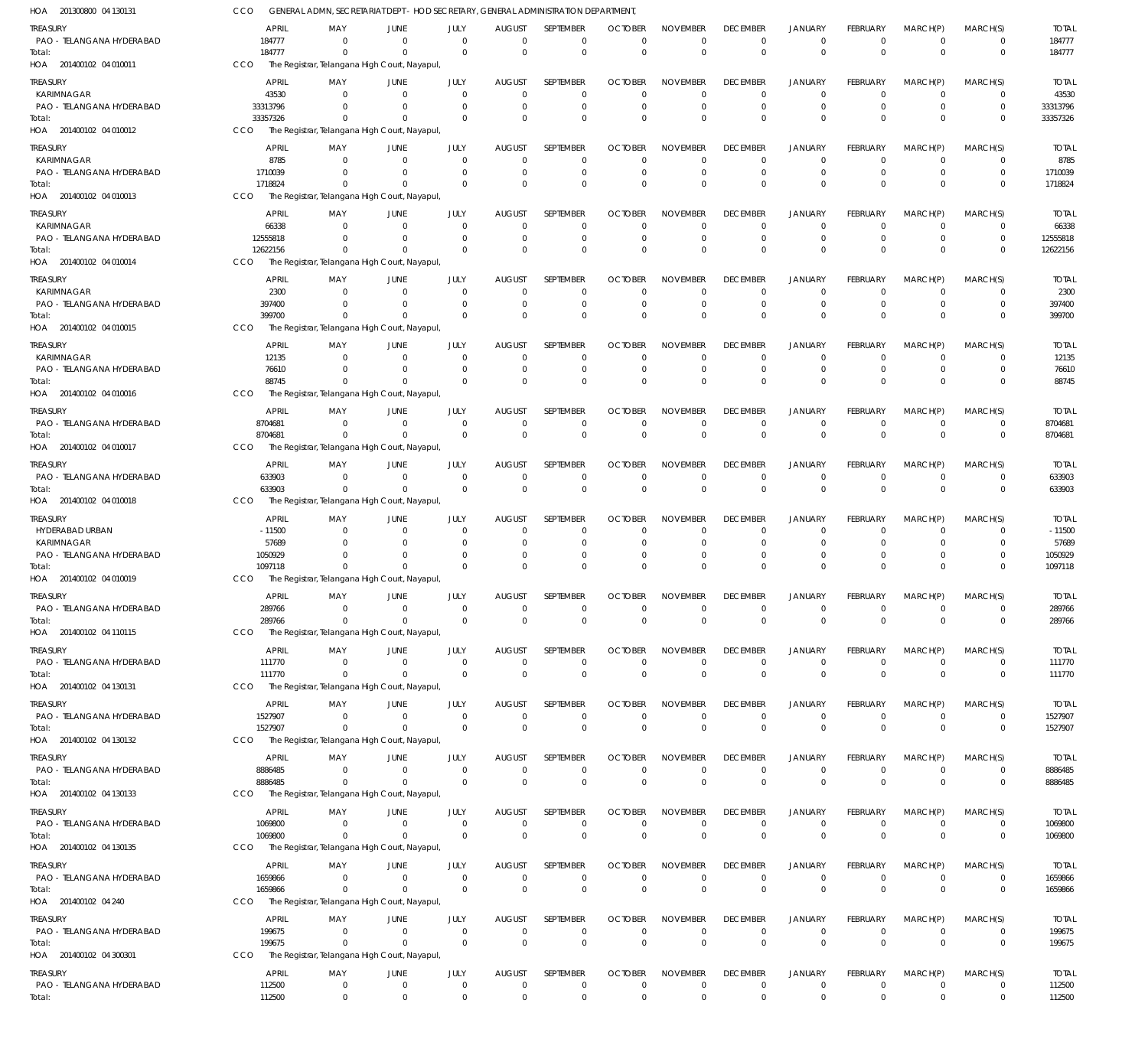| HOA 201400102 04 510511           | CCO            | The Registrar, Telangana High Court, Nayapul, |                      |                      |                      |                      |                      |                      |                 |                      |                 |                      |                |               |
|-----------------------------------|----------------|-----------------------------------------------|----------------------|----------------------|----------------------|----------------------|----------------------|----------------------|-----------------|----------------------|-----------------|----------------------|----------------|---------------|
| treasury                          | <b>APRIL</b>   | MAY                                           | JUNE                 | JULY                 | <b>AUGUST</b>        | <b>SEPTEMBER</b>     | <b>OCTOBER</b>       | <b>NOVEMBER</b>      | <b>DECEMBER</b> | <b>JANUARY</b>       | FEBRUARY        | MARCH(P)             | MARCH(S)       | <b>TOTAL</b>  |
| PAO - TELANGANA HYDERABAD         | 27139          | $\overline{0}$                                | $\overline{0}$       | $\mathbf 0$          | $\mathbf 0$          | $\mathbf 0$          | $\overline{0}$       | $\mathbf 0$          | $\mathbf 0$     | $\mathbf 0$          | $\mathbf 0$     | $\mathbf 0$          | $\mathbf 0$    | 27139         |
| Total:                            | 27139          | $^{\circ}$                                    | $\overline{0}$       | $\mathbf 0$          | $\mathbf 0$          | $\mathbf 0$          | $^{\circ}$           | $\mathbf 0$          | $\mathbf 0$     | $\overline{0}$       | $\mathbf 0$     | $\mathbf 0$          | $\overline{0}$ | 27139         |
| HOA 20140010225 04 200            | CCO            | The Registrar, Telangana High Court, Nayapul, |                      |                      |                      |                      |                      |                      |                 |                      |                 |                      |                |               |
|                                   |                |                                               |                      |                      |                      |                      |                      |                      |                 |                      |                 |                      |                |               |
| treasury                          | <b>APRIL</b>   | MAY                                           | JUNE                 | JULY                 | <b>AUGUST</b>        | SEPTEMBER            | <b>OCTOBER</b>       | <b>NOVEMBER</b>      | <b>DECEMBER</b> | <b>JANUARY</b>       | FEBRUARY        | MARCH(P)             | MARCH(S)       | <b>TOTAL</b>  |
| PAO - TELANGANA HYDERABAD         | 69950          | $\Omega$                                      | $\overline{0}$       | $\mathbf 0$          | $\mathbf 0$          | $\mathbf 0$          | $\Omega$             | $\Omega$             | $\mathbf 0$     | $^{\circ}$           | $\mathbf 0$     | $\mathbf 0$          | $^{\circ}$     | 69950         |
| Total:                            | 69950          | $\Omega$                                      | $\Omega$             | $\Omega$             | $\Omega$             | $\mathbf 0$          | $\Omega$             | $\Omega$             | $\Omega$        | $\Omega$             | $\mathbf 0$     | $\Omega$             | $\mathbf 0$    | 69950         |
| HOA 20140010225 04 500503         | CCO            | The Registrar, Telangana High Court, Nayapul  |                      |                      |                      |                      |                      |                      |                 |                      |                 |                      |                |               |
| treasury                          | <b>APRIL</b>   | MAY                                           | JUNE                 | JULY                 | <b>AUGUST</b>        | SEPTEMBER            | <b>OCTOBER</b>       | <b>NOVEMBER</b>      | <b>DECEMBER</b> | <b>JANUARY</b>       | FEBRUARY        | MARCH(P)             | MARCH(S)       | <b>TOTAL</b>  |
| PAO - TELANGANA HYDERABAD         | 559841         | $^{\circ}$                                    | $\overline{0}$       | $\mathbf 0$          | $\mathbf 0$          | $\mathbf 0$          | $^{\circ}$           | $\mathbf 0$          | $\mathbf 0$     | $^{\circ}$           | $\mathbf 0$     | $\mathbf 0$          | $\mathbf 0$    | 559841        |
| Total:                            | 559841         | $\Omega$                                      | $\overline{0}$       | $\mathbf 0$          | $\mathbf 0$          | $\mathbf 0$          | $\mathbf 0$          | $\mathbf 0$          | $\mathbf 0$     | $\overline{0}$       | $\mathbf 0$     | $\mathbf 0$          | $\mathbf 0$    | 559841        |
| HOA 201400103 04 010011           | CCO            | The Registrar, Telangana High Court, Nayapul, |                      |                      |                      |                      |                      |                      |                 |                      |                 |                      |                |               |
| treasury                          | <b>APRIL</b>   | MAY                                           | JUNE                 | JULY                 | <b>AUGUST</b>        | SEPTEMBER            | <b>OCTOBER</b>       | <b>NOVEMBER</b>      | <b>DECEMBER</b> | <b>JANUARY</b>       | FEBRUARY        | MARCH(P)             | MARCH(S)       | <b>TOTAL</b>  |
| PAO - TELANGANA HYDERABAD         | 678180         | $\Omega$                                      | $\mathbf 0$          | $\mathbf 0$          | $\mathbf 0$          | $\mathbf 0$          | $\Omega$             | $\Omega$             | $\mathbf 0$     | $^{\circ}$           | $\mathbf 0$     | $\mathbf 0$          | $\mathbf 0$    | 678180        |
| Total:                            | 678180         | $\Omega$                                      | $\Omega$             | $\mathbf 0$          | $\mathbf 0$          | $\mathbf 0$          | $\mathbf 0$          | $\Omega$             | $\Omega$        | $\overline{0}$       | $\mathbf 0$     | $\mathbf 0$          | $\overline{0}$ | 678180        |
| HOA 201400103 04 010012           | CCO            | The Registrar, Telangana High Court, Nayapul, |                      |                      |                      |                      |                      |                      |                 |                      |                 |                      |                |               |
|                                   |                |                                               |                      |                      |                      |                      |                      |                      |                 |                      |                 |                      |                |               |
| treasury                          | <b>APRIL</b>   | MAY                                           | JUNE                 | JULY                 | <b>AUGUST</b>        | SEPTEMBER            | <b>OCTOBER</b>       | <b>NOVEMBER</b>      | <b>DECEMBER</b> | <b>JANUARY</b>       | FEBRUARY        | MARCH(P)             | MARCH(S)       | <b>TOTAL</b>  |
| PAO - TELANGANA HYDERABAD         | 16000          | $\overline{0}$                                | $\overline{0}$       | $\mathbf 0$          | $\mathbf 0$          | $\mathbf 0$          | $\overline{0}$       | $\Omega$             | $\mathbf 0$     | $\overline{0}$       | $\overline{0}$  | $\mathbf 0$          | $\mathbf 0$    | 16000         |
| Total:                            | 16000          | $\mathbf 0$                                   | $\overline{0}$       | $\mathbf 0$          | $\mathbf 0$          | $\mathbf 0$          | $\overline{0}$       | $\mathbf 0$          | $\Omega$        | $\overline{0}$       | $\mathbf 0$     | $\mathbf 0$          | $\overline{0}$ | 16000         |
| HOA 201400103 04 010013           | CCO            | The Registrar, Telangana High Court, Nayapul, |                      |                      |                      |                      |                      |                      |                 |                      |                 |                      |                |               |
| <b>TREASURY</b>                   | <b>APRIL</b>   | MAY                                           | JUNE                 | JULY                 | <b>AUGUST</b>        | SEPTEMBER            | <b>OCTOBER</b>       | <b>NOVEMBER</b>      | <b>DECEMBER</b> | <b>JANUARY</b>       | FEBRUARY        | MARCH(P)             | MARCH(S)       | <b>TOTAL</b>  |
| KARIMNAGAR                        | 41458          | $\Omega$                                      | $\mathbf 0$          | 0                    | 0                    | 0                    | $\Omega$             | $\Omega$             | $\Omega$        | $^{\circ}$           | $\Omega$        | $\Omega$             | 0              | 41458         |
| PAO - TELANGANA HYDERABAD         | 260405         | $\Omega$                                      | $\mathbf 0$          | $\Omega$             | $\Omega$             | $\Omega$             | $\Omega$             | $\Omega$             | $\Omega$        | $\Omega$             | $\Omega$        | $\Omega$             | $\mathbf 0$    | 260405        |
| SIDDIPET                          | 17256          | $\Omega$                                      | $\mathbf 0$          | $\Omega$             | $\Omega$             | $\Omega$             | $\Omega$             | $\Omega$             | $\Omega$        | $\overline{0}$       | $\Omega$        | $\Omega$             | $\Omega$       | 17256         |
| WARANGAL (R)                      | 75173          | $\Omega$                                      | $\Omega$             | $\Omega$             | $\Omega$             | $\mathbf 0$          | $^{\circ}$           | $\Omega$             | $\Omega$        | $\overline{0}$       | $\Omega$        | $\mathbf 0$          | 0              | 75173         |
| Total:                            | 394292         | $\Omega$                                      | $\Omega$             | $\Omega$             | $\Omega$             | $\Omega$             | $\Omega$             | $\Omega$             | $\Omega$        | $\Omega$             | $\Omega$        | $\Omega$             | $\mathbf 0$    | 394292        |
| HOA 201400103 04 010016           | CCO            | The Registrar, Telangana High Court, Nayapul, |                      |                      |                      |                      |                      |                      |                 |                      |                 |                      |                |               |
|                                   |                |                                               |                      |                      |                      |                      |                      |                      |                 |                      |                 |                      |                |               |
| treasury                          | <b>APRIL</b>   | MAY                                           | JUNE                 | JULY                 | <b>AUGUST</b>        | SEPTEMBER            | <b>OCTOBER</b>       | <b>NOVEMBER</b>      | <b>DECEMBER</b> | <b>JANUARY</b>       | <b>FEBRUARY</b> | MARCH(P)             | MARCH(S)       | <b>TOTAL</b>  |
| PAO - TELANGANA HYDERABAD         | 197795         | $\overline{0}$                                | $\overline{0}$       | $\mathbf 0$          | $\mathbf 0$          | $\mathbf 0$          | $\overline{0}$       | $\Omega$             | $\mathbf 0$     | $\overline{0}$       | $\mathbf 0$     | $\mathbf 0$          | $\overline{0}$ | 197795        |
| Total:                            | 197795         | $\overline{0}$                                | $\overline{0}$       | $\mathbf 0$          | $\mathbf 0$          | $\mathbf 0$          | $\overline{0}$       | $\mathbf 0$          | $\Omega$        | $\overline{0}$       | $\mathbf 0$     | $\mathbf 0$          | $\mathbf 0$    | 197795        |
| HOA 201400103 05 010011           | CCO            | The Registrar, Telangana High Court, Nayapul, |                      |                      |                      |                      |                      |                      |                 |                      |                 |                      |                |               |
| TREASURY                          | APRIL          | MAY                                           | JUNE                 | JULY                 | <b>AUGUST</b>        | SEPTEMBER            | <b>OCTOBER</b>       | <b>NOVEMBER</b>      | <b>DECEMBER</b> | <b>JANUARY</b>       | FEBRUARY        | MARCH(P)             | MARCH(S)       | <b>TOTAL</b>  |
| KARIMNAGAR                        | 438960         | $\Omega$                                      | $\mathbf 0$          | $\mathbf 0$          | 0                    | 0                    | $\Omega$             | $\Omega$             | $\Omega$        | $\overline{0}$       | $\Omega$        | $\Omega$             | $\mathbf 0$    | 438960        |
| <b>KHAMMAM</b>                    | 404728         | $\Omega$                                      | 0                    | $\Omega$             | $\Omega$             | $\Omega$             | $\Omega$             | $\Omega$             | $\Omega$        | $\Omega$             | $\Omega$        | $\Omega$             | $\Omega$       | 404728        |
| MAHABOOB NAGAR                    | 392020         | $\Omega$                                      | 0                    | $\Omega$             | $\Omega$             | $\Omega$             | $\Omega$             | $\Omega$             | $\Omega$        | $\Omega$             | O               | $\Omega$             | $\Omega$       | 392020        |
| <b>MANCHERIAL</b>                 | 381940         | $\Omega$                                      | $\Omega$             | $\Omega$             | $\Omega$             | $\Omega$             | $\Omega$             | $\Omega$             | $\Omega$        | $\Omega$             | $\Omega$        | $\Omega$             | $\Omega$       | 381940        |
| NALGONDA                          | 309720         | $\Omega$                                      | 0                    | $\Omega$             | $\Omega$             | $\Omega$             | $\Omega$             | $\Omega$             | $\Omega$        | $\Omega$             | O               | $\Omega$             | $\Omega$       | 309720        |
| NIZAMABAD                         | 380548         | $\Omega$                                      | $\Omega$             | $\Omega$             | $\Omega$             | $\Omega$             | $\Omega$             | $\Omega$             | $\Omega$        | $\Omega$             | $\Omega$        | $\Omega$             | $\Omega$       | 380548        |
| PAO - TELANGANA HYDERABAD         | 418790         | U                                             | $\Omega$             | $\Omega$             | $\Omega$             | $\Omega$             | $\Omega$             | $\Omega$             | $\Omega$        | $\Omega$             | U               | $\Omega$             | $\Omega$       | 418790        |
| <b>RANGA REDDY</b>                | 249430         | U                                             | $\Omega$             | $\Omega$             | $\Omega$             | $\Omega$             | $\Omega$             | $\Omega$             | $\Omega$        | $\Omega$             | $\Omega$        | $\Omega$             | $\Omega$       | 249430        |
| SANGAREDDY                        | 276880         |                                               | $\Omega$             | $\Omega$             | $\Omega$             | $\cup$               | -C                   | $\Omega$             | $\Omega$        | $\Omega$             | $\Omega$        | $\Omega$             | $\Omega$       | 276880        |
| WARANGAL (U)                      | 412880         | $\Omega$                                      | $\Omega$             | $\Omega$             | $\Omega$             | $\Omega$             | $\Omega$             | $\Omega$             | $\Omega$        | $\overline{0}$       | $\Omega$        | $\mathbf 0$          | 0              | 412880        |
| Total:                            | 3665896        | $\Omega$                                      | $\Omega$             | $\Omega$             | $\Omega$             | $\Omega$             | $\Omega$             | $\Omega$             | $\Omega$        | $\Omega$             | $\Omega$        | $\Omega$             | $\Omega$       | 3665896       |
| HOA 201400103 05 010012           | CCO            | The Registrar, Telangana High Court, Nayapul, |                      |                      |                      |                      |                      |                      |                 |                      |                 |                      |                |               |
|                                   |                |                                               |                      |                      |                      |                      |                      | <b>NOVEMBER</b>      |                 |                      |                 |                      |                |               |
| TREASURY                          | <b>APRIL</b>   | MAY                                           | <b>JUNE</b>          | <b>JULY</b>          | <b>ALIGUST</b>       | <b>SEPTEMBER</b>     | <b>OCTOBER</b>       |                      | <b>DECEMBER</b> | <b>JANIJARY</b>      | <b>FEBRUARY</b> | MARCH(P)             | MARCH(S)       | <b>TOTAI</b>  |
| KARIMNAGAR                        | 8490           | $\mathbf 0$                                   | $\mathbf 0$          | 0                    | 0                    | $\mathbf 0$          | $\Omega$             | $\Omega$             | $\Omega$        | $^{\circ}$           | $\Omega$        | 0                    | 0              | 8490          |
| <b>KHAMMAM</b>                    | 15625          | 0                                             | $\mathbf 0$          | $\mathbf 0$          | 0                    | $\mathbf 0$          | $\Omega$             | $\Omega$             | $\Omega$        | $\overline{0}$       | $\mathbf 0$     | $\Omega$             | 0              | 15625         |
| MAHABOOB NAGAR                    | 1000           | 0                                             | $\Omega$             | $\Omega$             | $\Omega$             | $\mathbf 0$          | $\Omega$             | $\Omega$             | $\Omega$        | $\Omega$             | U               | $\Omega$             | 0              | 1000          |
| <b>MANCHERIAL</b>                 | 3246           | $\Omega$<br>$\Omega$                          | $\Omega$<br>$\Omega$ | $\Omega$<br>$\Omega$ | $\Omega$<br>$\Omega$ | $\Omega$<br>$\Omega$ | $\Omega$<br>$\Omega$ | $\Omega$<br>$\Omega$ | $\Omega$        | $\Omega$<br>$\Omega$ | U<br>O          | $\Omega$<br>$\Omega$ | $\Omega$       | 3246          |
| NALGONDA<br>NIZAMABAD             | 12485<br>12360 | $\Omega$                                      | $\Omega$             | $\Omega$             | $\Omega$             | $\Omega$             | $\Omega$             | $\Omega$             |                 | $\Omega$             | O               | $\Omega$             | 0<br>$\Omega$  | 12485         |
|                                   |                | $\Omega$                                      | $\Omega$             |                      | $\Omega$             | $\mathbf 0$          | -C                   | $\Omega$             |                 | $\Omega$             |                 | $\Omega$             |                | 12360         |
| PAO - TELANGANA HYDERABAD         | 21725          | U                                             | $\Omega$             | 0<br>$\Omega$        | $\Omega$             | $\Omega$             | -C                   | $\Omega$             |                 | $\Omega$             | O               | $\Omega$             | 0<br>$\Omega$  | 21725         |
| <b>RANGA REDDY</b><br>SANGAREDDY  | 9955           | $\Omega$                                      | $\Omega$             | $\Omega$             | $\Omega$             | $\mathbf 0$          | -0                   | $\Omega$             | $\Omega$        | $\Omega$             | O               | $\mathbf 0$          | 0              | 9955          |
| WARANGAL (U)                      | 8445<br>16135  | $\Omega$                                      | $\Omega$             | $\Omega$             | $\Omega$             | $\mathbf 0$          | $\Omega$             | $\Omega$             | $\Omega$        | $\overline{0}$       | $\Omega$        | $\mathbf 0$          | 0              | 8445<br>16135 |
|                                   | 109466         | $\Omega$                                      | $\Omega$             | $\Omega$             | $\Omega$             | $\mathbf 0$          | $\Omega$             | $\mathbf 0$          | $\Omega$        | $\overline{0}$       | $\Omega$        | $\mathbf 0$          | 0              | 109466        |
| Total:<br>HOA 201400103 05 010013 | <b>CCO</b>     | The Registrar, Telangana High Court, Nayapul, |                      |                      |                      |                      |                      |                      |                 |                      |                 |                      |                |               |
|                                   |                |                                               |                      |                      |                      |                      |                      |                      |                 |                      |                 |                      |                |               |
| treasury                          | <b>APRIL</b>   | MAY                                           | JUNE                 | JULY                 | <b>AUGUST</b>        | SEPTEMBER            | <b>OCTOBER</b>       | <b>NOVEMBER</b>      | <b>DECEMBER</b> | <b>JANUARY</b>       | FEBRUARY        | MARCH(P)             | MARCH(S)       | <b>TOTAL</b>  |
| KARIMNAGAR                        | 239401         | 0                                             | $\mathbf 0$          | $\mathbf 0$          | $\mathbf 0$          | $\mathbf 0$          | $\Omega$             | $\Omega$             | $\mathbf 0$     | $\overline{0}$       | $\Omega$        | $\mathbf 0$          | $\mathbf 0$    | 239401        |
| KHAMMAM                           | 245849         | 0                                             | 0                    | $\Omega$             | $\Omega$             | $\mathbf 0$          | $\Omega$             | $\Omega$             | $\Omega$        | $\overline{0}$       | $\Omega$        | $\Omega$             | 0              | 245849        |
| <b>MAHABOOB NAGAR</b>             | 215720         | $\Omega$                                      | $\Omega$             | $\Omega$             | 0                    | $\Omega$             | $\Omega$             | $\Omega$             | $\Omega$        | $\Omega$             | O               | $\Omega$             | $\Omega$       | 215720        |
| <b>MANCHERIAL</b>                 | 224686         | $\Omega$                                      | $\Omega$             | O                    | O                    | $\Omega$             | $\Omega$             | $\Omega$             | $\Omega$        | $\Omega$             |                 | $\Omega$             | $\Omega$       | 224686        |
| NALGONDA                          | 213117         | $\Omega$                                      | $\Omega$             | $\Omega$             | $\Omega$             | $\Omega$             | $\Omega$             | $\Omega$             | $\Omega$        | $\Omega$             | O               | $\Omega$             | $\Omega$       | 213117        |
| NIZAMABAD                         | 210713         | U                                             | n                    | O                    | O                    | $\cup$               | $\Omega$             | $\Omega$             |                 | $\Omega$             |                 | $\Omega$             | 0              | 210713        |
| PAO - TELANGANA HYDERABAD         | 203046         | U                                             | n                    | O                    | $\Omega$             | $\Omega$             | $\Omega$             | $\Omega$             | $\Omega$        | $\Omega$             |                 | $\Omega$             | $\Omega$       | 203046        |
| <b>RANGA REDDY</b>                | 221161         | U                                             | $\Omega$             | C                    | $\Omega$             | $\cup$               | -C                   | $\Omega$             | $\Omega$        | $\Omega$             |                 | $\Omega$             | $\Omega$       | 221161        |
| SANGAREDDY                        | 187102         | $\Omega$                                      | $\Omega$             | $\Omega$             | $\Omega$             | $\Omega$             | $\Omega$             | $\Omega$             | $\Omega$        | $\Omega$             | O               | $\Omega$             | $\Omega$       | 187102        |
| WARANGAL (U)                      | 232277         | $\Omega$                                      | $\Omega$             | $\Omega$             | $\Omega$             | $\Omega$             | $\Omega$             | $\Omega$             | $\Omega$        | $^{\circ}$           | 0               | $\mathbf 0$          | 0              | 232277        |
| Total:                            | 2193072        | $\Omega$                                      | $\Omega$             | $\Omega$             | $\Omega$             | $\Omega$             | $\Omega$             | $\Omega$             | $\Omega$        | $\Omega$             | $\Omega$        | $\Omega$             | $\mathbf 0$    | 2193072       |
| HOA 201400103 05 010014           | <b>CCO</b>     | The Registrar, Telangana High Court, Nayapul, |                      |                      |                      |                      |                      |                      |                 |                      |                 |                      |                |               |
| treasury                          | <b>APRIL</b>   | MAY                                           | JUNE                 | <b>JULY</b>          | <b>AUGUST</b>        | SEPTEMBER            | <b>OCTOBER</b>       | <b>NOVEMBER</b>      | <b>DECEMBER</b> | <b>JANUARY</b>       | FEBRUARY        | MARCH(P)             | MARCH(S)       | <b>TOTAL</b>  |
| KARIMNAGAR                        | 3000           | $\mathbf 0$                                   | $\overline{0}$       | $\mathbf 0$          | $\mathbf 0$          | $\mathbf 0$          | $^{\circ}$           | $\Omega$             | $\Omega$        | $^{\circ}$           | $\mathbf 0$     | $\mathbf 0$          | $\mathbf 0$    | 3000          |
| <b>KHAMMAM</b>                    | 1500           | 0                                             | $\mathbf 0$          | 0                    | 0                    | $\mathbf 0$          | $\Omega$             | $\mathbf 0$          | $\Omega$        | $^{\circ}$           | $\Omega$        | 0                    | 0              | 1500          |
| <b>MANCHERIAL</b>                 | 1500           | $\Omega$                                      | $\mathbf 0$          | $\Omega$             | $\Omega$             | $\mathbf 0$          | $\Omega$             | $\Omega$             | $\Omega$        | $\Omega$             | $\Omega$        | $\Omega$             | 0              | 1500          |
| NALGONDA                          | 1500           | 0                                             | $\Omega$             | $\Omega$             | $\Omega$             | $\mathbf 0$          | $\Omega$             | $\Omega$             | $\Omega$        | $\Omega$             | O               | $\Omega$             | 0              | 1500          |
| PAO - TELANGANA HYDERABAD         | 1500           | $\Omega$                                      | $\Omega$             | $\Omega$             | $\Omega$             | $\Omega$             | $\Omega$             | $\Omega$             |                 | $\Omega$             | $\Omega$        | $\Omega$             | 0              | 1500          |
| SANGAREDDY                        | 1500           | 0                                             | $\overline{0}$       | $\mathbf 0$          | $\mathbf 0$          | $\mathbf 0$          | 0                    | $\mathbf 0$          | 0               | $\overline{0}$       | $\Omega$        | $\mathbf 0$          | 0              | 1500          |
| WARANGAL (U)                      | 1500           | $\mathbf 0$                                   | $\overline{0}$       | $\mathbf 0$          | $\Omega$             | $\mathbf 0$          | $\Omega$             | $\Omega$             | $\Omega$        | $\overline{0}$       | $\mathbf 0$     | $\mathbf 0$          | 0              | 1500          |
|                                   |                |                                               |                      |                      |                      |                      |                      |                      |                 |                      |                 |                      |                |               |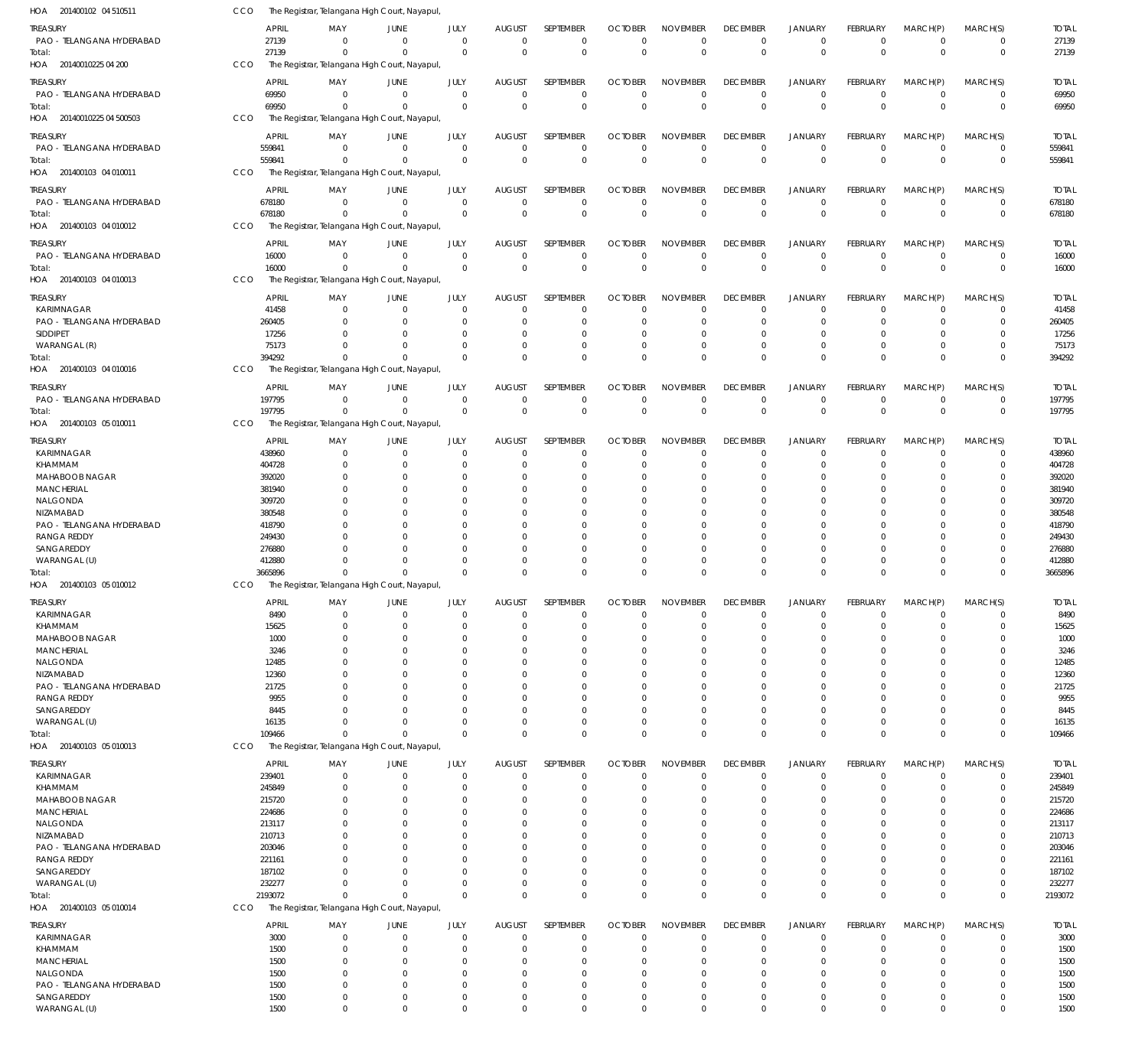| HOA 201400103 05 010014           | CCO |                       | The Registrar, Telangana High Court, Nayapul,             |                            |                            |                              |                          |                                  |                             |                                |                                  |                                |                            |                          |                       |
|-----------------------------------|-----|-----------------------|-----------------------------------------------------------|----------------------------|----------------------------|------------------------------|--------------------------|----------------------------------|-----------------------------|--------------------------------|----------------------------------|--------------------------------|----------------------------|--------------------------|-----------------------|
| TREASURY<br>Total:                |     | <b>APRIL</b><br>12000 | MAY<br>$\overline{0}$                                     | JUNE<br>$\overline{0}$     | JULY<br>$\mathbf 0$        | <b>AUGUST</b><br>$\Omega$    | SEPTEMBER<br>$\mathbf 0$ | <b>OCTOBER</b><br>$\Omega$       | <b>NOVEMBER</b><br>$\Omega$ | <b>DECEMBER</b><br>$\mathbf 0$ | <b>JANUARY</b><br>$\mathbf 0$    | <b>FEBRUARY</b><br>$\mathbf 0$ | MARCH(P)<br>$\overline{0}$ | MARCH(S)<br>0            | <b>TOTAL</b><br>12000 |
| HOA 201400103 05 010015           | CCO |                       | The Registrar, Telangana High Court, Nayapul,             |                            |                            |                              |                          |                                  |                             |                                |                                  |                                |                            |                          |                       |
| <b>TREASURY</b>                   |     | <b>APRIL</b>          | MAY                                                       | JUNE                       | JULY                       | <b>AUGUST</b>                | <b>SEPTEMBER</b>         | <b>OCTOBER</b>                   | <b>NOVEMBER</b>             | <b>DECEMBER</b>                | <b>JANUARY</b>                   | FEBRUARY                       | MARCH(P)                   | MARCH(S)                 | <b>TOTAL</b>          |
| KARIMNAGAR                        |     | 16851                 | 0                                                         | $\mathbf 0$                | $\Omega$                   | $\Omega$                     | $\mathbf 0$              | $\Omega$                         | $\Omega$                    | $\mathbf 0$                    | $\overline{0}$                   | $\Omega$                       | $\mathbf 0$                | 0                        | 16851                 |
| KHAMMAM                           |     | 9234                  | $\Omega$                                                  | $\Omega$                   | $\Omega$                   | $\Omega$                     | $\Omega$                 | $\Omega$                         | $\Omega$                    | $\Omega$                       | $\overline{0}$                   | $\Omega$                       | $\Omega$                   | $\Omega$                 | 9234                  |
| <b>MANCHERIAL</b>                 |     | 8541                  | $\Omega$                                                  | $\Omega$                   | $\Omega$                   | 0                            | $\Omega$                 | $\Omega$                         | $\Omega$                    | $\Omega$                       | $\Omega$                         | $\Omega$                       | $\Omega$                   | $\Omega$                 | 8541                  |
| NALGONDA                          |     | 9234                  | $\Omega$                                                  | $\Omega$                   | $\Omega$                   | $\Omega$                     | $\Omega$                 | $\Omega$                         | $\Omega$                    | $\Omega$                       | $\Omega$                         | $\Omega$                       | $\Omega$                   | $\Omega$                 | 9234                  |
| NIZAMABAD                         |     | 6156                  | 0                                                         | $\Omega$                   | $\Omega$                   | 0                            | $\Omega$                 | $\Omega$                         | $\Omega$                    | $\Omega$                       | $\Omega$                         | U                              | $\Omega$                   | O                        | 6156                  |
| PAO - TELANGANA HYDERABAD         |     | 10203                 | $\Omega$                                                  | $\Omega$                   | $\Omega$                   | $\Omega$                     | $\Omega$                 | $\Omega$                         | $\Omega$                    | $\Omega$                       | $\Omega$                         | 0                              | $\Omega$                   | $\Omega$                 | 10203                 |
| SANGAREDDY                        |     | 8541                  |                                                           | $\Omega$                   | $\Omega$                   | $\Omega$                     | $\Omega$                 | $\Omega$                         | $\Omega$                    | $\Omega$                       | $\Omega$                         | $\Omega$                       | $\Omega$                   | $\Omega$                 | 8541                  |
| WARANGAL (U)                      |     | 9234                  | $\Omega$                                                  | $\Omega$                   | $\Omega$                   | $\Omega$                     | $\Omega$                 | $\Omega$                         | $\Omega$                    | $\Omega$                       | $\overline{0}$                   | $\Omega$                       | $\Omega$                   | $\mathbf 0$              | 9234                  |
| Total:                            |     | 77994                 | $\Omega$                                                  | $\Omega$                   | $\Omega$                   | $\Omega$                     | $\Omega$                 | $\Omega$                         | $\Omega$                    | $\Omega$                       | $\Omega$                         | $\Omega$                       | $\Omega$                   | $\mathbf 0$              | 77994                 |
| HOA 201400103 05 010016           | CCO |                       | The Registrar, Telangana High Court, Nayapul,             |                            |                            |                              |                          |                                  |                             |                                |                                  |                                |                            |                          |                       |
|                                   |     |                       |                                                           |                            |                            |                              | SEPTEMBER                |                                  |                             |                                |                                  |                                |                            |                          |                       |
| treasury                          |     | <b>APRIL</b><br>75966 | MAY<br>$\mathbf 0$                                        | JUNE<br>$\overline{0}$     | JULY<br>$\mathbf 0$        | <b>AUGUST</b><br>$\Omega$    | $\mathbf 0$              | <b>OCTOBER</b><br>$\Omega$       | <b>NOVEMBER</b><br>$\Omega$ | <b>DECEMBER</b><br>$^{\circ}$  | <b>JANUARY</b><br>$\overline{0}$ | FEBRUARY<br>0                  | MARCH(P)<br>$\Omega$       | MARCH(S)<br>$\mathbf 0$  | <b>TOTAL</b><br>75966 |
| KARIMNAGAR<br>KHAMMAM             |     | 78806                 | $\Omega$                                                  | $\Omega$                   | $\mathbf 0$                | $\Omega$                     | $\mathbf 0$              | $\Omega$                         | $\Omega$                    | $\Omega$                       | $\overline{0}$                   | 0                              | $\Omega$                   | $\mathbf 0$              |                       |
|                                   |     |                       |                                                           | $\Omega$                   |                            |                              |                          |                                  |                             |                                | $\Omega$                         |                                |                            |                          | 78806                 |
| MAHABOOB NAGAR                    |     | 77708                 | $\Omega$                                                  |                            | $\Omega$                   | $\Omega$                     | 0                        | $\Omega$                         | $\Omega$                    | $\Omega$                       |                                  | $\Omega$                       | $\Omega$                   | $\mathbf 0$              | 77708                 |
| <b>MANCHERIAL</b>                 |     | 54885                 | $\Omega$                                                  | $\Omega$                   | $\Omega$                   | $\Omega$                     | $\Omega$                 | $\Omega$                         | $\Omega$                    | $\Omega$                       | $\Omega$                         | $\Omega$                       | $\Omega$                   | $\Omega$                 | 54885                 |
| NALGONDA                          |     | 46416                 | $\Omega$                                                  | $\Omega$                   | $\Omega$                   | $\Omega$                     | $\Omega$                 | $\Omega$                         | $\Omega$                    | $\Omega$                       | $\Omega$                         | $\Omega$                       | $\Omega$                   | $\Omega$                 | 46416                 |
| NIZAMABAD                         |     | 71242                 | $\Omega$                                                  | $\Omega$                   | $\Omega$                   | $\Omega$                     | $\Omega$                 | $\Omega$                         | $\Omega$                    | $\Omega$                       | $\Omega$                         | $\Omega$                       | $\Omega$                   | $\Omega$                 | 71242                 |
| PAO - TELANGANA HYDERABAD         |     | 124143                | $\Omega$                                                  | $\Omega$                   | $\Omega$                   | $\Omega$                     | $\Omega$                 | $\Omega$                         | $\Omega$                    | $\Omega$                       | $\Omega$                         | $\Omega$                       | $\Omega$                   | $\Omega$                 | 124143                |
| <b>RANGA REDDY</b>                |     | 74301                 | U                                                         | $\Omega$                   | $\Omega$                   | $\Omega$                     | $\Omega$                 | $\Omega$                         | $\Omega$                    | $\Omega$                       | $\Omega$                         | $\Omega$                       | $\Omega$                   | $\Omega$                 | 74301                 |
| SANGAREDDY                        |     | 40812                 | $\Omega$                                                  | $\Omega$                   | $\Omega$                   | $\Omega$                     | $\Omega$                 | $\Omega$                         | $\Omega$                    | $\Omega$                       | $\Omega$                         | $\Omega$                       | $\Omega$                   | $\mathbf 0$              | 40812                 |
| WARANGAL (U)                      |     | 82790                 | $\Omega$                                                  | $\Omega$                   | $\Omega$                   | $\Omega$                     | $\Omega$                 | $\Omega$                         | $\Omega$                    | $\Omega$                       | $\Omega$                         | $\Omega$                       | $\Omega$                   | $\mathbf 0$              | 82790                 |
| Total:                            |     | 727069                | $\Omega$                                                  | $\Omega$                   | $\Omega$                   | $\Omega$                     | $\Omega$                 | $\Omega$                         | $\Omega$                    | $\mathbf 0$                    | $\Omega$                         | $\Omega$                       | $\Omega$                   | $\mathbf 0$              | 727069                |
| HOA 201400103 05 010017           | CCO |                       | The Registrar, Telangana High Court, Nayapul,             |                            |                            |                              |                          |                                  |                             |                                |                                  |                                |                            |                          |                       |
| treasury                          |     | <b>APRIL</b>          | MAY                                                       | JUNE                       | JULY                       | <b>AUGUST</b>                | SEPTEMBER                | <b>OCTOBER</b>                   | <b>NOVEMBER</b>             | <b>DECEMBER</b>                | <b>JANUARY</b>                   | FEBRUARY                       | MARCH(P)                   | MARCH(S)                 | <b>TOTAL</b>          |
| RANGA REDDY                       |     | 4641                  | $\Omega$                                                  | $\Omega$                   | $\mathbf 0$                | 0                            | $\mathbf 0$              | $\Omega$                         | $\Omega$                    | $\mathbf 0$                    | $\mathbf 0$                      | $\mathbf 0$                    | $\overline{0}$             | $\mathbf 0$              | 4641                  |
| Total:<br>HOA 201400103 05 010018 | CCO | 4641                  | $\Omega$                                                  | $\Omega$                   | $\Omega$                   | 0                            | $\mathbf 0$              | $\Omega$                         | $\Omega$                    | $\mathbf 0$                    | $\mathbf 0$                      | $\mathbf 0$                    | $\mathbf 0$                | $\pmb{0}$                | 4641                  |
|                                   |     |                       | The Registrar, Telangana High Court, Nayapul,             |                            |                            |                              |                          |                                  |                             |                                |                                  |                                |                            |                          |                       |
| TREASURY                          |     | <b>APRIL</b>          | MAY                                                       | JUNE                       | JULY                       | <b>AUGUST</b>                | SEPTEMBER                | <b>OCTOBER</b>                   | <b>NOVEMBER</b>             | <b>DECEMBER</b>                | <b>JANUARY</b>                   | FEBRUARY                       | MARCH(P)                   | MARCH(S)                 | <b>TOTAL</b>          |
| KHAMMAM                           |     | 43883                 | $\mathbf 0$                                               | $\overline{0}$             | $\mathbf 0$                | 0                            | $\mathbf 0$              | $\overline{0}$                   | $\Omega$                    | $\mathbf 0$                    | $\overline{0}$                   | $\mathbf 0$                    | $\mathbf 0$                | $\mathbf 0$              | 43883                 |
| Total:                            |     | 43883                 | $\Omega$                                                  | $\Omega$                   | $\Omega$                   | $\Omega$                     | $\mathbf 0$              | $\Omega$                         | $\Omega$                    | $\mathbf 0$                    | $\overline{0}$                   | $\mathbf 0$                    | $\Omega$                   | $\mathbf 0$              | 43883                 |
| HOA 201400103 05 110111           | CCO |                       | The Registrar, Telangana High Court, Nayapul,             |                            |                            |                              |                          |                                  |                             |                                |                                  |                                |                            |                          |                       |
| TREASURY                          |     | <b>APRIL</b>          | MAY                                                       | JUNE                       | JULY                       | <b>AUGUST</b>                | SEPTEMBER                | <b>OCTOBER</b>                   | <b>NOVEMBER</b>             | <b>DECEMBER</b>                | <b>JANUARY</b>                   | FEBRUARY                       | MARCH(P)                   | MARCH(S)                 | <b>TOTAL</b>          |
| <b>MANCHERIAL</b>                 |     | 767                   | $\Omega$                                                  | $\Omega$                   | $\Omega$                   | $\Omega$                     | $\mathbf 0$              | $\Omega$                         | $\Omega$                    | $\mathbf 0$                    | $\overline{0}$                   | $\mathbf 0$                    | $\Omega$                   | $\mathbf 0$              | 767                   |
| Total:                            |     | 767                   | $\mathbf 0$                                               | $\Omega$                   | $\Omega$                   | $\mathbf 0$                  | $\mathbf 0$              | $^{\circ}$                       | $\Omega$                    | $\mathbf 0$                    | $\,0\,$                          | $\mathbf 0$                    | $\overline{0}$             | $\mathbf 0$              | 767                   |
| HOA 201400103 05 130132           | CCO |                       | The Registrar, Telangana High Court, Nayapul,             |                            |                            |                              |                          |                                  |                             |                                |                                  |                                |                            |                          |                       |
|                                   |     |                       |                                                           |                            |                            |                              |                          |                                  |                             |                                |                                  |                                |                            |                          |                       |
| treasury                          |     | <b>APRIL</b>          | MAY                                                       | JUNE                       | JULY                       | <b>AUGUST</b>                | SEPTEMBER                | <b>OCTOBER</b>                   | <b>NOVEMBER</b>             | <b>DECEMBER</b>                | <b>JANUARY</b>                   | FEBRUARY                       | MARCH(P)                   | MARCH(S)                 | <b>TOTAL</b>          |
| MAHABOOB NAGAR                    |     | 89490                 | 0                                                         | $\overline{0}$             | $\mathbf 0$                | 0                            | $\mathbf 0$              | $\Omega$                         | $\Omega$                    | $^{\circ}$                     | $^{\circ}$                       | 0                              | 0                          | $\mathbf 0$              | 89490                 |
| MANCHERIAL                        |     | 46175                 | $\Omega$                                                  | $\Omega$                   | $\Omega$                   | $\Omega$                     | 0                        | $\Omega$                         | $\Omega$                    | $\Omega$                       | $^{\circ}$                       | $\Omega$                       | $\Omega$                   | $\mathbf 0$              | 46175                 |
| NIZAMABAD                         |     | 17588                 | U                                                         | $\Omega$                   | $\Omega$                   | $\Omega$                     | $\mathbf 0$              | $\Omega$                         | $\Omega$                    | $\Omega$                       | $\Omega$                         | $\Omega$                       | $\Omega$                   | $\mathbf 0$              | 17588                 |
| <b>RANGA REDDY</b>                |     | 11410                 | $\Omega$                                                  | $\Omega$                   | $\Omega$                   | $\Omega$                     | $\Omega$                 | $\Omega$                         | $\Omega$                    | $\Omega$                       | $\Omega$                         | $\Omega$                       | $\Omega$                   | $\mathbf 0$              | 11410                 |
| SANGAREDDY                        |     | 67357                 | $\Omega$                                                  | $\Omega$                   | $\Omega$                   | $\Omega$                     | $\Omega$                 | $\Omega$                         | $\Omega$                    | $\Omega$                       | $\Omega$                         | $\Omega$                       | $\Omega$                   | $\Omega$                 | 67357                 |
| Total:                            |     | 232020                | $\overline{0}$                                            | $\Omega$                   | $\mathbf 0$                | $\mathbf 0$                  | $\mathbf 0$              | $\Omega$                         | $\Omega$                    | $\mathbf 0$                    | $\,0\,$                          | $\Omega$                       | $\Omega$                   | $\mathbf 0$              | 232020                |
| HOA 201400103 06 010011           | CCO |                       | The Registrar, Telangana High Court, Nayapul,             |                            |                            |                              |                          |                                  |                             |                                |                                  |                                |                            |                          |                       |
| TREASURY                          |     | <b>APRIL</b>          | MAY                                                       | JUNE                       | JULY                       | <b>AUGUST</b>                | SEPTEMBER                | <b>OCTOBER</b>                   | <b>NOVEMBER</b>             | <b>DECEMBER</b>                | <b>JANUARY</b>                   | FEBRUARY                       | MARCH(P)                   | MARCH(S)                 | <b>TOTAL</b>          |
| JOGULAMBA GADWAL                  |     | 154650                | $\Omega$                                                  | $\Omega$                   | $\Omega$                   | $\mathbf 0$                  | $\mathbf 0$              | $\Omega$                         | $\Omega$                    | $\mathbf 0$                    | $\mathbf 0$                      | $\Omega$                       | $\mathbf 0$                | $\Omega$                 | 154650                |
| KHAMMAM                           |     | 93540                 | $\Omega$                                                  | $\overline{0}$             | $\Omega$                   | 0                            | $\mathbf 0$              | $^{\circ}$                       | $\Omega$                    | $\mathbf 0$                    | $\mathbf 0$                      | $\mathbf 0$                    | $\mathbf 0$                | $\mathbf 0$              | 93540                 |
| Total:                            |     | 248190                | $\Omega$                                                  | $\Omega$                   | $\Omega$                   | $\Omega$                     | $\mathbf 0$              | $\Omega$                         | $\Omega$                    | $\mathbf 0$                    | $\mathbf{0}$                     | $\Omega$                       | $\Omega$                   | $\Omega$                 | 248190                |
| HOA 201400103 06 010012           | CCO |                       | The Registrar, Telangana High Court, Nayapul,             |                            |                            |                              |                          |                                  |                             |                                |                                  |                                |                            |                          |                       |
|                                   |     |                       |                                                           |                            |                            |                              |                          |                                  |                             |                                |                                  |                                |                            |                          |                       |
| TREASURY                          |     | <b>APRIL</b>          | MAY<br>$\Omega$                                           | JUNE<br>$\Omega$           | JULY<br>$\mathbf 0$        | <b>AUGUST</b><br>$\mathbf 0$ | SEPTEMBER<br>$\mathbf 0$ | <b>OCTOBER</b><br>$\overline{0}$ | <b>NOVEMBER</b><br>$\Omega$ | <b>DECEMBER</b><br>$\mathbf 0$ | <b>JANUARY</b><br>$\overline{0}$ | FEBRUARY<br>$\mathbf 0$        | MARCH(P)<br>$\Omega$       | MARCH(S)<br>$\mathbf 0$  | <b>TOTAL</b>          |
| JOGULAMBA GADWAL                  |     | 20944                 |                                                           |                            |                            |                              |                          |                                  |                             |                                |                                  |                                |                            |                          | 20944                 |
| KHAMMAM                           |     | 17180                 | $\mathbf 0$                                               | $\overline{0}$             | $\mathbf 0$                | $\mathbf 0$                  | 0                        | $\overline{0}$                   | $\Omega$                    | $\mathbf 0$                    | $\overline{0}$                   | $\mathbf 0$                    | $\overline{0}$             | $\pmb{0}$                | 17180                 |
| Total:                            |     | 38124                 | $\Omega$                                                  | $\Omega$                   | $\Omega$                   | $\Omega$                     | $\mathbf 0$              | $\Omega$                         | $\Omega$                    | $\overline{0}$                 | $\overline{0}$                   | $\Omega$                       | $\Omega$                   | $\mathbf 0$              | 38124                 |
| HOA 201400103 06 010013           | CCO |                       | The Registrar, Telangana High Court, Nayapul,             |                            |                            |                              |                          |                                  |                             |                                |                                  |                                |                            |                          |                       |
| TREASURY                          |     | <b>APRIL</b>          | MAY                                                       | JUNE                       | JULY                       | <b>AUGUST</b>                | SEPTEMBER                | <b>OCTOBER</b>                   | <b>NOVEMBER</b>             | <b>DECEMBER</b>                | <b>JANUARY</b>                   | FEBRUARY                       | MARCH(P)                   | MARCH(S)                 | <b>TOTAL</b>          |
| JOGULAMBA GADWAL                  |     | 169084                | $\Omega$                                                  | $\Omega$                   | $\Omega$                   | $\Omega$                     | $\Omega$                 | $\Omega$                         | $\Omega$                    | $\mathbf 0$                    | $\overline{0}$                   | $\Omega$                       | $\Omega$                   | 0                        | 169084                |
| KHAMMAM                           |     | 150388                | $\Omega$                                                  | $\Omega$                   | $\Omega$                   | $\Omega$                     | $\mathbf 0$              | $\overline{0}$                   | $\Omega$                    | $\mathbf 0$                    | $\mathbf 0$                      | $\mathbf 0$                    | $\mathbf 0$                | $\mathbf 0$              | 150388                |
| Total:                            |     | 319472                | $\Omega$                                                  | $\Omega$                   | $\Omega$                   | $\mathbf 0$                  | $\mathbf 0$              | $^{\circ}$                       | $\Omega$                    | $\mathbf 0$                    | $\mathbf 0$                      | $\Omega$                       | $\mathbf 0$                | $\mathbf 0$              | 319472                |
| HOA 201400103 06 010014           | CCO |                       | The Registrar, Telangana High Court, Nayapul,             |                            |                            |                              |                          |                                  |                             |                                |                                  |                                |                            |                          |                       |
| treasury                          |     | APRIL                 | MAY                                                       | JUNE                       | JULY                       | <b>AUGUST</b>                | SEPTEMBER                | <b>OCTOBER</b>                   | <b>NOVEMBER</b>             | <b>DECEMBER</b>                | <b>JANUARY</b>                   | <b>FEBRUARY</b>                | MARCH(P)                   | MARCH(S)                 | <b>TOTAL</b>          |
|                                   |     |                       |                                                           |                            |                            |                              |                          | $\Omega$                         |                             |                                |                                  |                                |                            |                          |                       |
| JOGULAMBA GADWAL<br>KHAMMAM       |     | 6200<br>4600          | 0<br>$\Omega$                                             | $\overline{0}$<br>$\Omega$ | $\mathbf 0$<br>$\mathbf 0$ | $\mathbf 0$<br>0             | $\mathbf 0$              | $\overline{0}$                   | $\Omega$<br>$\mathbf 0$     | $^{\circ}$<br>$\mathbf 0$      | $\overline{0}$<br>$\overline{0}$ | 0<br>$\mathbf 0$               | $\Omega$<br>$\mathbf 0$    | $\mathbf 0$<br>$\pmb{0}$ | 6200                  |
|                                   |     |                       |                                                           |                            |                            |                              | 0                        |                                  |                             |                                |                                  |                                |                            |                          | 4600                  |
| Total:<br>HOA 201400103 06 010015 | CCO | 10800                 | $\Omega$<br>The Registrar, Telangana High Court, Nayapul, | $\Omega$                   | $\Omega$                   | $\Omega$                     | $\mathbf 0$              | $\Omega$                         | $\Omega$                    | $\mathbf 0$                    | $\mathbf 0$                      | $\Omega$                       | $\Omega$                   | $\boldsymbol{0}$         | 10800                 |
|                                   |     |                       |                                                           |                            |                            |                              |                          |                                  |                             |                                |                                  |                                |                            |                          |                       |
| TREASURY                          |     | <b>APRIL</b>          | MAY                                                       | JUNE                       | JULY                       | <b>AUGUST</b>                | SEPTEMBER                | <b>OCTOBER</b>                   | <b>NOVEMBER</b>             | <b>DECEMBER</b>                | JANUARY                          | FEBRUARY                       | MARCH(P)                   | MARCH(S)                 | <b>TOTAL</b>          |
| JOGULAMBA GADWAL                  |     | 30930                 | $\mathbf 0$                                               | $\mathbf 0$                | $\mathbf 0$                | $\mathbf 0$                  | $\mathbf 0$              | $\Omega$                         | $\Omega$                    | $\mathbf 0$                    | $\mathbf 0$                      | $\mathbf 0$                    | $\mathbf 0$                | $\Omega$                 | 30930                 |
| KHAMMAM                           |     | 27510                 | $\Omega$                                                  | $\mathbf 0$                | $\mathbf 0$                | 0                            | $\mathbf 0$              | $\mathbf 0$                      | $\mathbf 0$                 | $\mathbf 0$                    | $\mathbf 0$                      | $\mathbf 0$                    | $\mathbf 0$                | 0                        | 27510                 |
| Total:                            |     | 58440                 | $\Omega$                                                  | $\Omega$                   | $\Omega$                   | $\Omega$                     | $\mathbf 0$              | $^{\circ}$                       | $\Omega$                    | $\mathbf 0$                    | $\mathbf{0}$                     | $\Omega$                       | $\Omega$                   | $\mathbf{0}$             | 58440                 |
| HOA 201400103 06 010016           | CCO |                       | The Registrar, Telangana High Court, Nayapul,             |                            |                            |                              |                          |                                  |                             |                                |                                  |                                |                            |                          |                       |
| TREASURY                          |     | <b>APRIL</b>          | MAY                                                       | JUNE                       | JULY                       | <b>AUGUST</b>                | SEPTEMBER                | <b>OCTOBER</b>                   | <b>NOVEMBER</b>             | <b>DECEMBER</b>                | <b>JANUARY</b>                   | FEBRUARY                       | MARCH(P)                   | MARCH(S)                 | <b>TOTAL</b>          |
| JOGULAMBA GADWAL                  |     | 18950                 | $\overline{0}$                                            | $\overline{0}$             | $\mathbf 0$                | $\mathbf 0$                  | $\mathbf 0$              | $^{\circ}$                       | $\Omega$                    | $\mathbf 0$                    | $^{\circ}$                       | $\mathbf 0$                    | $\Omega$                   | $\mathbf 0$              | 18950                 |
| KHAMMAM                           |     | 18340                 | $\overline{0}$                                            | $\overline{0}$             | 0                          | $\mathbf 0$                  | 0                        | $^{\circ}$                       | $\mathbf 0$                 | 0                              | 0                                | $\mathbf 0$                    | $\mathbf 0$                | $\pmb{0}$                | 18340                 |
| Total:                            |     | 37290                 | $\mathbf 0$                                               | $\overline{0}$             | $\mathbf 0$                | $\Omega$                     | $\mathbf 0$              | $\Omega$                         | $\Omega$                    | $\mathbf 0$                    | $\mathbf 0$                      | $\mathbf{0}$                   | $\mathbf 0$                | $\mathbf 0$              | 37290                 |
|                                   |     |                       |                                                           |                            |                            |                              |                          |                                  |                             |                                |                                  |                                |                            |                          |                       |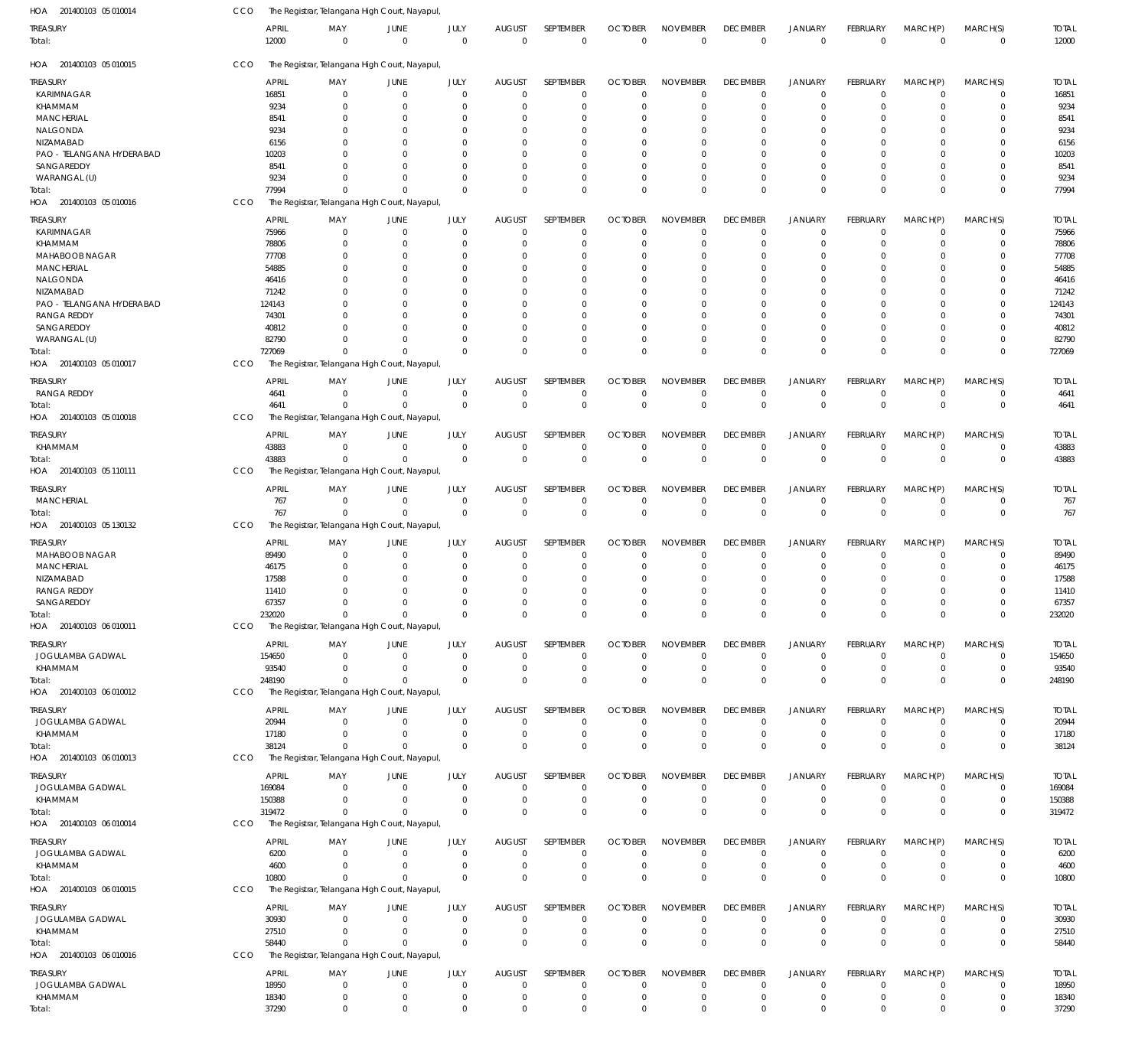| HOA 201400103 06 310312     | CCO          | The Registrar, Telangana High Court, Nayapul, |                |             |               |             |                |                 |                 |                |              |                |             |              |
|-----------------------------|--------------|-----------------------------------------------|----------------|-------------|---------------|-------------|----------------|-----------------|-----------------|----------------|--------------|----------------|-------------|--------------|
| <b>TREASURY</b>             | <b>APRIL</b> | MAY                                           | JUNE           | JULY        | <b>AUGUST</b> | SEPTEMBER   | <b>OCTOBER</b> | <b>NOVEMBER</b> | <b>DECEMBER</b> | <b>JANUARY</b> | FEBRUARY     | MARCH(P)       | MARCH(S)    | <b>TOTAL</b> |
| JOGULAMBA GADWAL            | 210          | $\mathbf 0$                                   | $\overline{0}$ | $\mathbf 0$ | $\mathbf 0$   | $\mathbf 0$ | $\Omega$       | $\Omega$        | $\mathbf 0$     | $\mathbf 0$    | $\mathbf 0$  | $\overline{0}$ | $\mathbf 0$ | 210          |
| <b>RANGA REDDY</b>          | 14959        | $\mathbf 0$                                   | $\overline{0}$ | $\mathbf 0$ | 0             | $\mathbf 0$ | $^{\circ}$     | $\Omega$        | $\mathbf 0$     | $\mathbf 0$    | $\mathbf 0$  | $\overline{0}$ | $\mathbf 0$ | 14959        |
| WANAPARTHY                  | 33500        | $\mathbf 0$                                   | $\overline{0}$ | $\mathbf 0$ | 0             | $\mathbf 0$ | 0              | $\Omega$        | $\mathbf 0$     | $\overline{0}$ | $\mathbf 0$  | $\mathbf 0$    | $\mathbf 0$ | 33500        |
| Total:                      | 48669        | $\Omega$                                      | $\Omega$       | $\Omega$    | $\Omega$      | $\mathbf 0$ | $\Omega$       | $\Omega$        | $\mathbf 0$     | $\mathbf{0}$   | $\Omega$     | $\Omega$       | $\mathbf 0$ | 48669        |
| HOA 20140010312 06 310312   | CCO          | The Registrar, Telangana High Court, Nayapul  |                |             |               |             |                |                 |                 |                |              |                |             |              |
| <b>TREASURY</b>             | <b>APRIL</b> | MAY                                           | JUNE           | JULY        | <b>AUGUST</b> | SEPTEMBER   | <b>OCTOBER</b> | <b>NOVEMBER</b> | <b>DECEMBER</b> | <b>JANUARY</b> | FEBRUARY     | MARCH(P)       | MARCH(S)    | <b>TOTAL</b> |
| ADILABAD                    | 1491072      | $\mathbf 0$                                   | $\overline{0}$ | $\mathbf 0$ | $\mathbf 0$   | $\mathbf 0$ | $\overline{0}$ | $\Omega$        | $\mathbf 0$     | $\mathbf 0$    | $\mathbf 0$  | $\overline{0}$ | $\mathbf 0$ | 1491072      |
| JOGULAMBA GADWAL            | 52244        | $\mathbf 0$                                   | $\overline{0}$ | $\mathbf 0$ | 0             | $\mathbf 0$ | $\overline{0}$ | $\Omega$        | $\mathbf 0$     | $\overline{0}$ | 0            | $\mathbf 0$    | $\mathbf 0$ | 52244        |
| KHAMMAM                     | 37200        | $\Omega$                                      | $\overline{0}$ | $\mathbf 0$ | 0             | $\mathbf 0$ | $\Omega$       | $\Omega$        | $\Omega$        | $\overline{0}$ | $\Omega$     | $\Omega$       | $\mathbf 0$ | 37200        |
| MAHABOOB NAGAR              | 6956         | $\Omega$                                      | $\overline{0}$ | $\mathbf 0$ | 0             | $\mathbf 0$ | $\Omega$       | $\Omega$        | $\Omega$        | $^{\circ}$     | $\Omega$     | $\Omega$       | $\mathbf 0$ | 6956         |
| NALGONDA                    | 7906         | $\Omega$                                      | $\mathbf 0$    | $\mathbf 0$ | 0             | $\mathbf 0$ | $\Omega$       | $\Omega$        | $\Omega$        | $\Omega$       | $\Omega$     | $\Omega$       | $\mathbf 0$ | 7906         |
| SANGAREDDY                  | 337005       | $\Omega$                                      | $\Omega$       | $\mathbf 0$ | 0             | $\mathbf 0$ | $\Omega$       | $\Omega$        | $\Omega$        | $\overline{0}$ | $\Omega$     | $\mathbf 0$    | $\mathbf 0$ | 337005       |
| WARANGAL (U)                | 992400       | $\Omega$                                      | $\Omega$       | $\mathbf 0$ | 0             | $\mathbf 0$ | $\Omega$       | $\Omega$        | $\Omega$        | $\overline{0}$ | 0            | $\mathbf 0$    | $\mathbf 0$ | 992400       |
| Total:                      | 2924783      | $\Omega$                                      | $\Omega$       | $\mathbf 0$ | $\Omega$      | $\mathbf 0$ | $\Omega$       | $\Omega$        | $\mathbf 0$     | $\mathbb O$    | $\mathbf{0}$ | $\Omega$       | $\mathbf 0$ | 2924783      |
| HOA 20140010325 05 280284   | CCO          | The Registrar, Telangana High Court, Nayapul, |                |             |               |             |                |                 |                 |                |              |                |             |              |
| treasury                    | <b>APRIL</b> | MAY                                           | JUNE           | JULY        | <b>AUGUST</b> | SEPTEMBER   | <b>OCTOBER</b> | <b>NOVEMBER</b> | <b>DECEMBER</b> | <b>JANUARY</b> | FEBRUARY     | MARCH(P)       | MARCH(S)    | <b>TOTAL</b> |
| NIZAMABAD                   | 153000       | $\mathbf 0$                                   | $\overline{0}$ | $\mathbf 0$ | 0             | $\mathbf 0$ | $\overline{0}$ | $\Omega$        | $\mathbf 0$     | $\mathbf 0$    | $\mathbf 0$  | $\overline{0}$ | $\mathbf 0$ | 153000       |
| Total:                      | 153000       | $\Omega$                                      | $\Omega$       | $\mathbf 0$ | $\mathbf 0$   | $\mathbf 0$ | $\mathbf 0$    | $\Omega$        | $\mathbf 0$     | $\mathbf 0$    | $\mathbf 0$  | $\overline{0}$ | $\mathbf 0$ | 153000       |
| HOA 201400105 04 010011     | CCO          | The Registrar, Telangana High Court, Nayapul, |                |             |               |             |                |                 |                 |                |              |                |             |              |
| <b>TREASURY</b>             | <b>APRIL</b> | MAY                                           | JUNE           | JULY        | <b>AUGUST</b> | SEPTEMBER   | <b>OCTOBER</b> | <b>NOVEMBER</b> | <b>DECEMBER</b> | <b>JANUARY</b> | FEBRUARY     | MARCH(P)       | MARCH(S)    | <b>TOTAL</b> |
| ADILABAD                    | 3757070      | $\mathbf 0$                                   | $\overline{0}$ | $\mathbf 0$ | 0             | $\mathbf 0$ | $\overline{0}$ | $\Omega$        | $\mathbf 0$     | $\overline{0}$ | $\mathbf 0$  | $\overline{0}$ | $\mathbf 0$ | 3757070      |
| <b>BHADRADI KOTHAGUDEM</b>  | 3701299      | $\mathbf 0$                                   | $\overline{0}$ | $\mathbf 0$ | 0             | $\mathbf 0$ | $\Omega$       | $\Omega$        | $\mathbf 0$     | $\overline{0}$ | 0            | $\mathbf 0$    | $\mathbf 0$ | 3701299      |
| <b>JAGTIAL</b>              | 2661262      | $\mathbf 0$                                   | $\overline{0}$ | $\mathbf 0$ | 0             | $\mathbf 0$ | $\Omega$       | $\Omega$        | $^{\circ}$      | $\overline{0}$ | $\Omega$     | $\Omega$       | $\mathbf 0$ | 2661262      |
| <b>JANGAON</b>              | 1225676      | $\Omega$                                      | $\mathbf 0$    | $\mathbf 0$ | 0             | $\mathbf 0$ | $\Omega$       | $\Omega$        | $\Omega$        | $\Omega$       | $\Omega$     | $\Omega$       | $\Omega$    | 1225676      |
| JOGULAMBA GADWAL            | 1590699      | $\mathbf 0$                                   | $\mathbf 0$    | $\mathbf 0$ | 0             | $\mathbf 0$ | $\Omega$       | $\Omega$        | $\Omega$        | $\Omega$       | $\Omega$     | $\Omega$       | $\mathbf 0$ | 1590699      |
| KAMAREDDY                   | 3334258      | $\Omega$                                      | $\mathbf 0$    | $\Omega$    | 0             | $\mathbf 0$ | $\Omega$       | $\Omega$        | $\Omega$        | $\Omega$       | $\Omega$     | $\Omega$       | $\mathbf 0$ | 3334258      |
| KARIMNAGAR                  | 5131072      | $\Omega$                                      | $\Omega$       | $\Omega$    | $\Omega$      | $\mathbf 0$ | $\Omega$       | $\Omega$        | $\Omega$        | $\Omega$       | $\Omega$     | $\Omega$       | $\mathbf 0$ | 5131072      |
| KHAMMAM                     | 4563386      | $\Omega$                                      | $\Omega$       | $\Omega$    | 0             | $\mathbf 0$ | $\Omega$       | $\Omega$        | $\Omega$        | $\Omega$       | $\Omega$     | $\Omega$       | $\Omega$    | 4563386      |
| KOMARAMBHEEM ASIFABAD       | 1972868      | $\Omega$                                      | $\mathbf 0$    | $\mathbf 0$ | 0             | $\mathbf 0$ | $\Omega$       | $\Omega$        | $\Omega$        | $\Omega$       | $\Omega$     | $\Omega$       | $\mathbf 0$ | 1972868      |
| MAHABOOB NAGAR              | 2914705      | $\Omega$                                      | $\Omega$       | $\Omega$    | $\Omega$      | $\mathbf 0$ | $\Omega$       | $\Omega$        | $\Omega$        | $\Omega$       | $\Omega$     | $\Omega$       | $\Omega$    | 2914705      |
| MAHABUBABAD                 | 1732117      | $\Omega$                                      | $\Omega$       | $\Omega$    | 0             | $\mathbf 0$ | $\Omega$       | $\Omega$        | $\Omega$        | $\Omega$       | $\Omega$     | $\Omega$       | $\mathbf 0$ | 1732117      |
| MANCHERIAL                  | 3012154      | $\Omega$                                      | $\mathbf 0$    | $\mathbf 0$ | 0             | $\mathbf 0$ | $\Omega$       | $\Omega$        | $\Omega$        | $\Omega$       | $\Omega$     | $\Omega$       | $\mathbf 0$ | 3012154      |
| MEDAK                       | 1439313      | $\Omega$                                      | $\Omega$       | $\Omega$    | 0             | $\mathbf 0$ | $\Omega$       | $\Omega$        | $\Omega$        | $\Omega$       | $\Omega$     | $\Omega$       | $\mathbf 0$ | 1439313      |
| <b>MEDCHAL</b>              | 5171851      | $\Omega$                                      | $\Omega$       | $\Omega$    | $\Omega$      | $\mathbf 0$ | $\Omega$       | $\Omega$        | $\Omega$        | $\Omega$       | $\Omega$     | $\Omega$       | $\Omega$    | 5171851      |
| Mulugu                      | 391240       | $\mathbf 0$                                   | $\Omega$       | $\mathbf 0$ | 0             | $\mathbf 0$ | $\Omega$       | $\Omega$        | $\Omega$        | $\Omega$       | $\Omega$     | $\Omega$       | $\mathbf 0$ | 391240       |
| NAGARKURNOOL                | 1969650      | $\Omega$                                      | $\Omega$       | $\Omega$    | $\Omega$      | $\mathbf 0$ | $\Omega$       | $\Omega$        | $\Omega$        | $\Omega$       | $\Omega$     | $\Omega$       | $\Omega$    | 1969650      |
| NALGONDA                    | 6224406      | $\Omega$                                      | $\Omega$       | $\Omega$    | 0             | $\mathbf 0$ | $\Omega$       | $\Omega$        | $\Omega$        | $\Omega$       | $\Omega$     | $\Omega$       | $\mathbf 0$ | 6224406      |
| NIRMAL                      | 2261426      | $\Omega$                                      | $\Omega$       | $\Omega$    | 0             | $\mathbf 0$ | $\Omega$       | $\Omega$        | $\Omega$        | $\Omega$       | $\Omega$     | $\Omega$       | 0           | 2261426      |
| NIZAMABAD                   | 5898995      | $\Omega$                                      | $\Omega$       | $\Omega$    | 0             | $\mathbf 0$ | $\Omega$       | $\Omega$        | $\Omega$        | $\Omega$       | $\Omega$     | $\Omega$       | $\mathbf 0$ | 5898995      |
| Narayanpet                  | 692650       | 0                                             | $\Omega$       | $\Omega$    | $\Omega$      | $\mathbf 0$ | $\Omega$       | $\Omega$        | $\Omega$        | $\Omega$       | $\Omega$     | $\Omega$       | $\Omega$    | 692650       |
| PAO - TELANGANA HYDERABAD   | 21321144     | $\Omega$                                      | $\Omega$       | $\mathbf 0$ | 0             | $\mathbf 0$ | $\Omega$       | $\Omega$        | $\Omega$        | $\Omega$       | $\Omega$     | $\Omega$       | $\mathbf 0$ | 21321144     |
| PEDDAPALLY                  | 3330145      | $\Omega$                                      | $\Omega$       | $\Omega$    | 0             | $\mathbf 0$ | $\Omega$       | $\Omega$        | $\Omega$        | $\Omega$       | $\Omega$     | $\Omega$       | $\mathbf 0$ | 3330145      |
| PPO - MOTIGALLY (TELANGANA) | $-5000$      | $\Omega$                                      | $\Omega$       | $\Omega$    | 0             | $\mathbf 0$ | $\Omega$       | $\Omega$        | $\Omega$        | $\Omega$       | $\Omega$     | $\Omega$       | $\mathbf 0$ | $-5000$      |
| <b>RANGA REDDY</b>          | 14185595     | 0                                             | $\Omega$       | $\mathbf 0$ | 0             | $\mathbf 0$ | $\Omega$       | $\Omega$        | $\Omega$        | $\Omega$       | $\Omega$     | $\Omega$       | $\mathbf 0$ | 14185595     |
| SANGAREDDY                  | 3900954      | $\Omega$                                      | $\Omega$       | $\mathbf 0$ | 0             | $\mathbf 0$ | $\Omega$       | $\Omega$        | $\Omega$        | $\Omega$       | $\Omega$     | $\Omega$       | $\mathbf 0$ | 3900954      |
| <b>SIDDIPET</b>             | 3240878      | $\Omega$                                      | $\Omega$       | $\mathbf 0$ | $\mathbf 0$   | $\mathbf 0$ | $\Omega$       | $\Omega$        | $\Omega$        | $\Omega$       | $\Omega$     | $\Omega$       | $\mathbf 0$ | 3240878      |
| SIRICILLA                   | 2105704      | 0                                             | n              | 0           | 0             | 0           | -C             |                 |                 | $\Omega$       |              | 0              | 0           | 2105704      |
| SURYAPET                    | 2671105      | $\mathbf 0$                                   | $\mathbf 0$    | 0           | 0             | $\mathbf 0$ | $\Omega$       | $\Omega$        | $\Omega$        | $\overline{0}$ | 0            | $\Omega$       | $\mathbf 0$ | 2671105      |
| VIKARABAD                   | 2622559      | 0                                             | $\Omega$       | $\mathbf 0$ | 0             | $\mathbf 0$ | $\Omega$       | $\Omega$        | $\Omega$        | $\overline{0}$ | $\Omega$     | $\Omega$       | $\mathbf 0$ | 2622559      |
| <b>WANAPARTHY</b>           | 1482035      | 0                                             | $\Omega$       | $\Omega$    | $\Omega$      | $\mathbf 0$ | $\Omega$       | $\Omega$        | $\Omega$        | $\Omega$       | $\Omega$     | $\Omega$       | $\Omega$    | 1482035      |
| WARANGAL (R)                | 1533300      | 0                                             | $\mathbf 0$    | 0           | 0             | $\mathbf 0$ | $\Omega$       | $\Omega$        | $\Omega$        | $\overline{0}$ | $\Omega$     | $\mathbf 0$    | $\mathbf 0$ | 1533300      |
| WARANGAL (U)                | 5446045      | 0                                             | $\Omega$       | $\Omega$    | $\Omega$      | $\mathbf 0$ | $\Omega$       | $\Omega$        | $\Omega$        | $\Omega$       | $\Omega$     | $\Omega$       | $\mathbf 0$ | 5446045      |
| YADADRI                     | 2328246      | 0                                             | $\Omega$       | $\mathbf 0$ | $\mathbf 0$   | $\mathbf 0$ | $\Omega$       | $\Omega$        | $^{\circ}$      | $\overline{0}$ | 0            | $\mathbf 0$    | $\mathbf 0$ | 2328246      |
| Total:                      | 123808807    | $\mathbf 0$                                   | $\mathbf 0$    | $\mathbf 0$ | 0             | $\mathbf 0$ | $\Omega$       | $\Omega$        | $\mathbf 0$     | $\mathbf 0$    | $\mathbf 0$  | $\mathbf 0$    | $\mathbf 0$ | 123808807    |
| HOA 201400105 04 010012     | <b>CCO</b>   | The Registrar, Telangana High Court, Nayapul, |                |             |               |             |                |                 |                 |                |              |                |             |              |
| <b>TREASURY</b>             | <b>APRIL</b> | MAY                                           | JUNE           | JULY        | <b>AUGUST</b> | SEPTEMBER   | <b>OCTOBER</b> | <b>NOVEMBER</b> | <b>DECEMBER</b> | <b>JANUARY</b> | FEBRUARY     | MARCH(P)       | MARCH(S)    | <b>TOTAL</b> |
| ADILABAD                    | 74049        | $\overline{0}$                                | $\overline{0}$ | $\mathbf 0$ | $\mathbf 0$   | $\mathbf 0$ | $\overline{0}$ | $\Omega$        | $\mathbf 0$     | $\mathbf 0$    | $\mathbf 0$  | $\mathbf 0$    | $\mathbf 0$ | 74049        |
| <b>BHADRADI KOTHAGUDEM</b>  | 78305        | $\mathbf 0$                                   | $\mathbf 0$    | $\mathbf 0$ | 0             | $\mathbf 0$ | $\overline{0}$ | $\Omega$        | $\mathbf 0$     | $\overline{0}$ | $\mathbf 0$  | $\mathbf 0$    | $\mathbf 0$ | 78305        |
| <b>JAGTIAL</b>              | 42576        | $\mathbf 0$                                   | 0              | $\mathbf 0$ | 0             | $\mathbf 0$ | $\Omega$       | $\Omega$        | $\mathbf 0$     | $\overline{0}$ | $\Omega$     | $\Omega$       | $\mathbf 0$ | 42576        |
| <b>JANGAON</b>              | 12488        | $\Omega$                                      | $\Omega$       | $\Omega$    | 0             | $\mathbf 0$ | $\Omega$       | $\Omega$        | $\Omega$        | $\Omega$       | $\Omega$     | $\Omega$       | $\mathbf 0$ | 12488        |
| JOGULAMBA GADWAL            | 23355        | $\Omega$                                      | $\Omega$       | $\Omega$    | 0             | $\mathbf 0$ | $\Omega$       | $\Omega$        | $\Omega$        | $\Omega$       | $\Omega$     | $\Omega$       | $\mathbf 0$ | 23355        |
| KAMAREDDY                   | 49004        | $\Omega$                                      | $\Omega$       | $\Omega$    | $\mathbf 0$   | $\mathbf 0$ | $\Omega$       | $\Omega$        | $\Omega$        | $\Omega$       | $\Omega$     | $\Omega$       | $\mathbf 0$ | 49004        |
| KARIMNAGAR                  | 132084       | $\Omega$                                      | $\Omega$       | $\Omega$    | 0             | $\mathbf 0$ | $\Omega$       | $\Omega$        | 0               | $\overline{0}$ | $\Omega$     | $\Omega$       | $\mathbf 0$ | 132084       |
| KHAMMAM                     | 150680       | $\Omega$                                      | $\Omega$       | $\Omega$    | $\Omega$      | $\mathbf 0$ | $\Omega$       | $\Omega$        | $\Omega$        | $\Omega$       | $\Omega$     | $\Omega$       | $\mathbf 0$ | 150680       |
| KOMARAMBHEEM ASIFABAD       | 47237        | $\Omega$                                      | $\Omega$       | $\Omega$    | 0             | $\mathbf 0$ | $\Omega$       | $\Omega$        | $\Omega$        | $\Omega$       | $\Omega$     | $\Omega$       | $\mathbf 0$ | 47237        |
| MAHABOOB NAGAR              | 72204        | $\Omega$                                      | $\Omega$       | $\Omega$    | 0             | $\mathbf 0$ | $\Omega$       | $\Omega$        | $\Omega$        | $\Omega$       | $\Omega$     | $\Omega$       | $\mathbf 0$ | 72204        |
| MAHABUBABAD                 | 27803        | $\Omega$                                      | $\Omega$       | $\Omega$    | 0             | $\mathbf 0$ | $\Omega$       | $\Omega$        | $\Omega$        | $\Omega$       | $\Omega$     | $\Omega$       | $\mathbf 0$ | 27803        |
| <b>MANCHERIAL</b>           | 68083        | $\Omega$                                      | $\Omega$       | $\Omega$    | 0             | $\mathbf 0$ | $\Omega$       | $\Omega$        | $\Omega$        | $\Omega$       | $\Omega$     | $\Omega$       | $\mathbf 0$ | 68083        |
| MEDAK                       | 35252        | $\Omega$                                      | $\Omega$       | $\Omega$    | 0             | $\mathbf 0$ | $\Omega$       | $\Omega$        | $\Omega$        | $\overline{0}$ | $\Omega$     | $\Omega$       | $\mathbf 0$ | 35252        |
| <b>MEDCHAL</b>              | 246515       | $\Omega$                                      | $\Omega$       | $\Omega$    | 0             | $\mathbf 0$ | $\Omega$       | $\Omega$        | $\Omega$        | $\Omega$       | $\Omega$     | $\Omega$       | $\mathbf 0$ | 246515       |
| Mulugu                      | 3662         | $\Omega$                                      | $\Omega$       | $\Omega$    | 0             | $\mathbf 0$ | $\Omega$       | $\Omega$        | $\Omega$        | $\Omega$       | $\Omega$     | $\Omega$       | $\mathbf 0$ | 3662         |
| NAGARKURNOOL                | 38785        | $\Omega$                                      | $\Omega$       | $\Omega$    | 0             | $\mathbf 0$ | $\Omega$       | $\Omega$        | $\Omega$        | $\Omega$       | $\Omega$     | $\Omega$       | $\mathbf 0$ | 38785        |
| NALGONDA                    | 129321       | $\Omega$                                      | $\Omega$       | $\Omega$    | 0             | $\mathbf 0$ | $\Omega$       | $\Omega$        | $\Omega$        | $\overline{0}$ | $\Omega$     | $\Omega$       | $\mathbf 0$ | 129321       |
| NIRMAL                      | 33386        | $\Omega$                                      | $\Omega$       | $\Omega$    | $\mathbf 0$   | $\Omega$    | $\Omega$       | $\Omega$        | $\Omega$        | $\Omega$       | $\Omega$     | $\Omega$       | $\Omega$    | 33386        |
| NIZAMABAD                   | 182752       | 0                                             | $\Omega$       | $\Omega$    | 0             | $\mathbf 0$ | $\Omega$       | $\Omega$        | 0               | $\overline{0}$ | $\Omega$     | $\Omega$       | $\mathbf 0$ | 182752       |
| Narayanpet                  | 26855        | $\Omega$                                      | $\Omega$       | $\Omega$    | 0             | $\mathbf 0$ | $\Omega$       | $\Omega$        | $\Omega$        | $\Omega$       | $\Omega$     | $\Omega$       | $\mathbf 0$ | 26855        |
| PAO - TELANGANA HYDERABAD   | 936586       | $\Omega$                                      | $\Omega$       | $\Omega$    | $\Omega$      | $\mathbf 0$ | $\Omega$       | $\Omega$        | $\Omega$        | $\Omega$       | $\Omega$     | $\Omega$       | $\mathbf 0$ | 936586       |
| PEDDAPALLY                  | 74240        | $\Omega$                                      | $\Omega$       | $\Omega$    | $\mathbf 0$   | $\mathbf 0$ | $\Omega$       | $\Omega$        | $\Omega$        | $^{\circ}$     | $\Omega$     | $\mathbf 0$    | $\mathbf 0$ | 74240        |
| <b>RANGA REDDY</b>          | 535929       | 0                                             | $\mathbf 0$    | $\mathbf 0$ | $\mathbf 0$   | 0           | 0              | $\mathbf 0$     | $\mathbf 0$     | $\mathbf 0$    | 0            | $\mathbf 0$    | 0           | 535929       |
| SANGAREDDY                  | 81685        | $\mathbf 0$                                   | $\mathbf 0$    | $\mathbf 0$ | $\mathbf 0$   | $\mathbf 0$ | $\mathbf 0$    | $\mathbf 0$     | $\mathbf 0$     | $\mathbf 0$    | 0            | $\mathbf 0$    | $\mathbf 0$ | 81685        |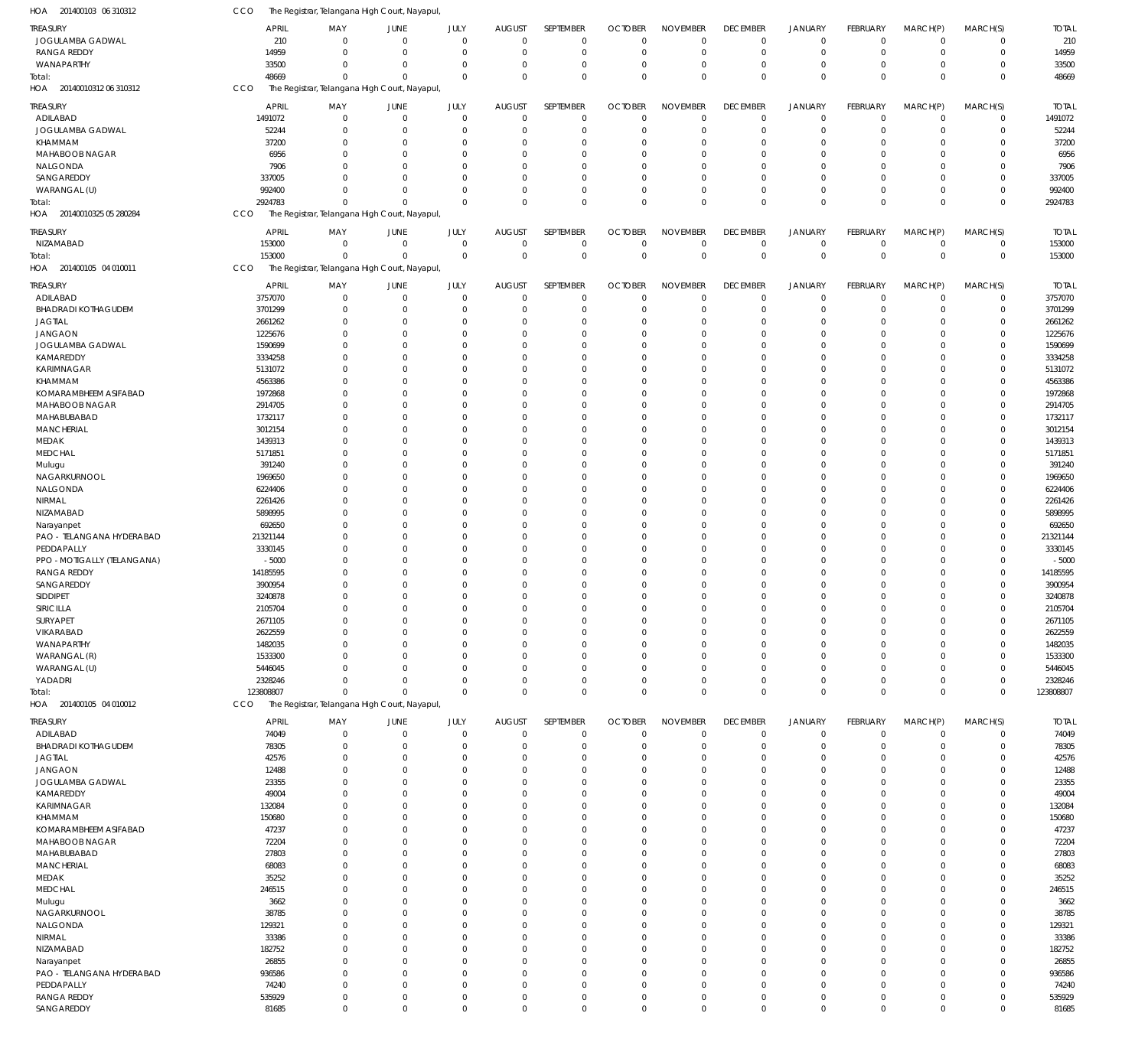| HOA 201400105 04 010012       | CCO                   | The Registrar, Telangana High Court, Nayapul  |                     |                     |                              |                  |                            |                            |                                |                               |                                |                            |                         |                       |
|-------------------------------|-----------------------|-----------------------------------------------|---------------------|---------------------|------------------------------|------------------|----------------------------|----------------------------|--------------------------------|-------------------------------|--------------------------------|----------------------------|-------------------------|-----------------------|
| TREASURY                      | <b>APRIL</b>          | MAY                                           | <b>JUNE</b>         | JULY                | <b>AUGUST</b>                | SEPTEMBER        | <b>OCTOBER</b>             | <b>NOVEMBER</b>            | <b>DECEMBER</b>                | <b>JANUARY</b>                | <b>FEBRUARY</b>                | MARCH(P)                   | MARCH(S)                | <b>TOTAL</b>          |
| <b>SIDDIPET</b>               | 48411                 | $\mathbf 0$                                   | $\overline{0}$      | $\mathbf 0$         | $\mathbf 0$                  | $\mathbf 0$      | $\mathbf 0$                | $\mathbf 0$                | $\mathbf 0$                    | $\mathbf 0$                   | $\Omega$                       | $\overline{0}$             | $\mathbf 0$             | 48411                 |
| SIRICILLA                     | 58400                 | $\mathbf 0$                                   | $\overline{0}$      | $\mathbf 0$         | $\mathbf 0$                  | $\mathbf 0$      | $\mathbf 0$                | $\mathbf 0$                | $\mathbf 0$                    | $\mathbf 0$                   | $^{\circ}$                     | $\overline{0}$             | $\mathbf 0$             | 58400                 |
| SURYAPET                      | 60667                 | $\mathbf 0$                                   | $\mathbf 0$         | $\Omega$            | 0                            | $\mathbf 0$      | $\Omega$                   | $\mathbf 0$                | $\Omega$                       | $\Omega$                      | $\Omega$                       | $\Omega$                   | 0                       | 60667                 |
| VIKARABAD                     | 64114                 | $\Omega$                                      | $\Omega$            | $\Omega$            | $\overline{0}$               | $\mathbf 0$      | $\Omega$                   | $\mathbf 0$                | $\Omega$                       | $\Omega$                      | $\Omega$                       | $\Omega$                   | $\Omega$                | 64114                 |
| WANAPARTHY                    | 24573                 | $\Omega$                                      | $\mathbf 0$         | $\Omega$            | 0                            | $\mathbf 0$      | $\Omega$                   | $\mathbf 0$                | $\Omega$                       | $\Omega$                      | $\Omega$                       | $\Omega$                   | 0                       | 24573                 |
| WARANGAL (R)                  | 36195                 | $\Omega$                                      | $\Omega$            | $\Omega$            | $\Omega$                     | $\mathbf 0$      | $\Omega$                   | $^{\circ}$                 | $\Omega$                       | $\Omega$                      | $\Omega$                       | $\Omega$                   | $\Omega$                | 36195                 |
| WARANGAL (U)                  | 257010                | 0                                             | $\Omega$            | $\Omega$            | $\overline{0}$               | $\mathbf 0$      | O                          | $\Omega$                   | $\Omega$                       | $\Omega$                      | $\Omega$                       | $\Omega$                   | 0                       | 257010                |
| YADADRI                       | 72382                 | $\Omega$                                      | $\Omega$            | $\Omega$            | $\mathbf 0$                  | $\mathbf 0$      | 0                          | $\mathbf 0$                | $\Omega$                       | $\Omega$                      | $\Omega$                       | $\overline{0}$             | $\mathbf 0$             | 72382                 |
| Total:                        | 3724588               | $\Omega$                                      | $\Omega$            | $\mathbf 0$         | $\mathbf 0$                  | $\mathbf 0$      | $\Omega$                   | $\mathbf 0$                | $\Omega$                       | $\Omega$                      | $\Omega$                       | $\mathbf 0$                | $\mathbf 0$             | 3724588               |
| HOA 201400105 04 010013       | CCO                   | The Registrar, Telangana High Court, Nayapul  |                     |                     |                              |                  |                            |                            |                                |                               |                                |                            |                         |                       |
|                               | <b>APRIL</b>          | MAY                                           | JUNE                | JULY                | <b>AUGUST</b>                | SEPTEMBER        | <b>OCTOBER</b>             | <b>NOVEMBER</b>            | <b>DECEMBER</b>                | <b>JANUARY</b>                | <b>FEBRUARY</b>                | MARCH(P)                   |                         | <b>TOTAL</b>          |
| Treasury<br>ADILABAD          | 2359466               | $\mathbf 0$                                   | $\overline{0}$      | $\mathbf 0$         | $\mathbf 0$                  | $\mathbf 0$      | 0                          | $\mathbf 0$                | $\mathbf 0$                    | $\mathbf 0$                   | $^{\circ}$                     | $\overline{0}$             | MARCH(S)<br>$\mathbf 0$ | 2359466               |
| <b>BHADRADI KOTHAGUDEM</b>    | 1845734               | $\mathbf 0$                                   | $\overline{0}$      | $\mathbf 0$         | 0                            | $\mathbf 0$      | $\mathbf 0$                | $\mathbf 0$                | $\mathbf 0$                    | $\mathbf 0$                   | $^{\circ}$                     | $\Omega$                   | $\mathbf 0$             | 1845734               |
| <b>JAGTIAL</b>                | 1616041               | $\mathbf 0$                                   | $\mathbf 0$         | 0                   | 0                            | $\mathbf 0$      | O                          | $\mathbf 0$                | $\Omega$                       | $\Omega$                      | $\Omega$                       | $\Omega$                   | 0                       | 1616041               |
| <b>JANGAON</b>                | 827973                | $\Omega$                                      | $\Omega$            | 0                   | 0                            | $\mathbf 0$      | $\Omega$                   | $\mathbf 0$                | $\Omega$                       | $\Omega$                      |                                | $\Omega$                   | 0                       | 827973                |
| JOGULAMBA GADWAL              | 924073                | 0                                             | $\mathbf 0$         | $\Omega$            | 0                            | $\mathbf 0$      | O                          | $\mathbf 0$                | $\Omega$                       | $\Omega$                      |                                | $\Omega$                   | 0                       | 924073                |
| KAMAREDDY                     | 2210909               | $\Omega$                                      | $\Omega$            | 0                   | 0                            | $\mathbf 0$      | $\Omega$                   | $\mathbf 0$                |                                | $\Omega$                      |                                | $\Omega$                   | $\Omega$                | 2210909               |
| KARIMNAGAR                    | 3460292               | $\Omega$                                      | $\Omega$            | 0                   | 0                            | $\mathbf 0$      | O                          | $\mathbf 0$                | $\Omega$                       | $\Omega$                      | $\Omega$                       | $\Omega$                   | 0                       | 3460292               |
| <b>KHAMMAM</b>                | 2759092               | $\Omega$                                      | $\Omega$            | $\Omega$            | 0                            | $\mathbf 0$      | $\Omega$                   | $\mathbf 0$                |                                | $\Omega$                      |                                | $\Omega$                   | 0                       | 2759092               |
| KOMARAMBHEEM ASIFABAD         | 1290884               | $\Omega$                                      | $\Omega$            | 0                   | 0                            | $\mathbf 0$      | O                          | $\mathbf 0$                | $\Omega$                       | $\Omega$                      |                                | $\Omega$                   | 0                       | 1290884               |
| MAHABOOB NAGAR                | 2054025               | 0                                             | $\Omega$            | 0                   | 0                            | $\mathbf 0$      | $\Omega$                   | $\mathbf 0$                |                                | $\Omega$                      |                                | $\Omega$                   | $\Omega$                | 2054025               |
| MAHABUBABAD                   | 1053880               | $\Omega$                                      | $\Omega$            | $\Omega$            | 0                            | $\mathbf 0$      | $\Omega$                   | $\mathbf 0$                | $\Omega$                       | $\Omega$                      | $\Omega$                       | $\Omega$                   | 0                       | 1053880               |
| <b>MANCHERIAL</b>             | 1813225               | $\Omega$                                      | $\Omega$            | 0                   | 0                            | $\mathbf 0$      | $\Omega$                   | $\mathbf 0$                |                                | $\Omega$                      |                                | $\Omega$                   | $\Omega$                | 1813225               |
| MEDAK                         | 941120                | $\Omega$                                      | $\Omega$            | $\Omega$            | 0                            | $\mathbf 0$      | O                          | $\mathbf 0$                | $\Omega$                       | $\Omega$                      | $\Omega$                       | $\Omega$                   | 0                       | 941120                |
| <b>MEDCHAL</b>                | 3378831               | $\Omega$                                      | $\Omega$            | $\Omega$            | 0                            | $\mathbf 0$      | $\Omega$                   | $\mathbf 0$                | $\Omega$                       | $\Omega$                      |                                | $\Omega$                   | 0                       | 3378831               |
|                               | 238637                | $\Omega$                                      | $\Omega$            | 0                   | 0                            | $\mathbf 0$      | $\Omega$                   | $\mathbf 0$                | $\Omega$                       | $\Omega$                      |                                | $\Omega$                   | 0                       | 238637                |
| Mulugu<br>NAGARKURNOOL        | 1523821               | 0                                             | $\Omega$            | $\Omega$            | 0                            | $\mathbf 0$      | $\Omega$                   | $\mathbf 0$                |                                | $\Omega$                      |                                | $\Omega$                   | 0                       | 1523821               |
| NALGONDA                      | 4062136               | $\Omega$                                      | $\Omega$            | $\Omega$            | 0                            | $\mathbf 0$      | $\Omega$                   | $\mathbf 0$                | $\Omega$                       | $\Omega$                      |                                | $\Omega$                   | 0                       | 4062136               |
| NIRMAL                        | 1255350               | 0                                             | $\Omega$            | 0                   | 0                            | $\mathbf 0$      | $\Omega$                   | $\mathbf 0$                | $\Omega$                       | $\Omega$                      |                                | $\Omega$                   | $\Omega$                | 1255350               |
| NIZAMABAD                     | 4049374               | $\Omega$                                      | $\Omega$            | 0                   | 0                            | $\mathbf 0$      | $\Omega$                   | $\mathbf 0$                | $\Omega$                       | $\Omega$                      | $\Omega$                       | $\Omega$                   | 0                       | 4049374               |
| Narayanpet                    | 499055                | $\Omega$                                      | $\Omega$            | $\Omega$            | 0                            | $\mathbf 0$      | $\Omega$                   | $\mathbf 0$                |                                | $\Omega$                      |                                | $\Omega$                   | 0                       | 499055                |
| PAO - TELANGANA HYDERABAD     | 10808957              | $\Omega$                                      | $\Omega$            | 0                   | 0                            | $\mathbf 0$      | O                          | $\mathbf 0$                | $\Omega$                       | $\Omega$                      |                                | $\Omega$                   | 0                       | 10808957              |
| PEDDAPALLY                    | 1826646               | 0                                             | $\Omega$            | 0                   | 0                            | $\mathbf 0$      | $\Omega$                   | $\mathbf 0$                |                                | $\Omega$                      |                                | $\Omega$                   | $\Omega$                | 1826646               |
| RANGA REDDY                   | 9757194               | $\Omega$                                      | $\Omega$            | 0                   | 0                            | $\mathbf 0$      | $\Omega$                   | $\mathbf 0$                | $\Omega$                       | $\Omega$                      |                                | $\Omega$                   | 0                       | 9757194               |
| SANGAREDDY                    | 2455463               | 0                                             | $\Omega$            | 0                   | 0                            | $\mathbf 0$      | $\Omega$                   | $\mathbf 0$                |                                | $\Omega$                      |                                | $\Omega$                   | $\Omega$                | 2455463               |
| SIDDIPET                      | 2233040               | $\Omega$                                      | $\Omega$            | 0                   | 0                            | $\mathbf 0$      | O                          | $\mathbf 0$                | $\Omega$                       | $\Omega$                      | $\Omega$                       | $\Omega$                   | 0                       | 2233040               |
| SIRICILLA                     | 1400588               | 0                                             | $\Omega$            | $\Omega$            | 0                            | $\mathbf 0$      | $\Omega$                   | $\mathbf 0$                | $\Omega$                       | $\Omega$                      |                                | $\Omega$                   | 0                       | 1400588               |
| SURYAPET                      | 1491589               | $\Omega$                                      | $\Omega$            | 0                   | 0                            | $\mathbf 0$      | O                          | $\mathbf 0$                | $\Omega$                       | $\Omega$                      |                                | $\Omega$                   | 0                       | 1491589               |
| VIKARABAD                     | 1610222               | 0                                             | $\Omega$            | $\Omega$            | 0                            | $\mathbf 0$      | $\Omega$                   | $\mathbf 0$                |                                | $\Omega$                      |                                | $\Omega$                   | $\Omega$                | 1610222               |
| WANAPARTHY                    | 883540                | $\Omega$                                      | $\Omega$            | 0                   | 0                            | $\mathbf 0$      | O                          | $\mathbf 0$                | $\Omega$                       | $\Omega$                      |                                | $\Omega$                   | 0                       | 883540                |
| WARANGAL (R)                  | 881183                | U                                             | $\Omega$            | 0                   | 0                            | $\mathbf 0$      | $\Omega$                   | $\mathbf 0$                | $\Omega$                       | $\Omega$                      |                                | $\Omega$                   | $\Omega$                | 881183                |
| WARANGAL (U)                  | 3525066               | 0                                             | $\Omega$            | $\Omega$            | $\overline{0}$               | $\mathbf 0$      | O                          | $\mathbf 0$                | $\Omega$                       | $\Omega$                      | $\Omega$                       | $\Omega$                   | 0                       | 3525066               |
| YADADRI                       | 1450778               | $\Omega$                                      | $\Omega$            | $\Omega$            | $\overline{0}$               | $\mathbf 0$      | O                          | $\mathbf 0$                | $\Omega$                       | $\Omega$                      | $\Omega$                       | $\overline{0}$             | 0                       | 1450778               |
| Total:                        | 76488184              | $\Omega$                                      | $\Omega$            | $\mathbf 0$         | $\Omega$                     | $\mathbf 0$      | $\Omega$                   | $\mathbf 0$                | $\Omega$                       | $\Omega$                      | $\Omega$                       | $\mathbf{0}$               | $\mathbf 0$             | 76488184              |
| HOA 201400105 04 010014       | CCO                   | The Registrar, Telangana High Court, Nayapul, |                     |                     |                              |                  |                            |                            |                                |                               |                                |                            |                         |                       |
|                               |                       |                                               |                     |                     |                              |                  |                            |                            |                                |                               |                                |                            |                         |                       |
| <b>TREASURY</b><br>ADILABAD   | <b>APRIL</b><br>13800 | MAY<br>$\overline{0}$                         | JUNE<br>$\mathbf 0$ | JULY<br>$\mathbf 0$ | <b>AUGUST</b><br>$\mathbf 0$ | SEPTEMBER        | <b>OCTOBER</b>             | NOVEMBER<br>$\mathbf 0$    | <b>DECEMBER</b><br>$\mathbf 0$ | <b>JANUARY</b>                | <b>FEBRUARY</b><br>$\mathbf 0$ | MARCH(P)                   | MARCH(S)<br>$\mathbf 0$ | <b>TOTAL</b><br>13800 |
|                               |                       | $\mathbf 0$                                   | $\overline{0}$      | $\mathbf 0$         | $\mathbf 0$                  | 0<br>$\mathbf 0$ | $\mathbf 0$<br>$\mathbf 0$ |                            | $\Omega$                       | $\overline{0}$<br>$\mathbf 0$ | $\Omega$                       | $\mathbf 0$                | $\mathbf 0$             |                       |
| <b>BHADRADI KOTHAGUDEM</b>    | 11300                 | $\mathbf 0$                                   | $\overline{0}$      | $\mathbf 0$         | $\mathbf 0$                  | $\mathbf 0$      | $\mathbf 0$                | $\mathbf 0$<br>$\mathbf 0$ | $\Omega$                       | $\mathbf 0$                   |                                | $\mathbf 0$<br>$\mathbf 0$ | $\mathbf 0$             | 11300                 |
| <b>JAGTIAL</b>                | 12200                 | $\mathbf 0$                                   | $\mathbf 0$         | $\Omega$            | $\mathbf 0$                  | $\mathbf 0$      | $\mathbf 0$                | $\mathbf 0$                | $\Omega$                       | $\mathbf 0$                   | $\mathbf 0$<br>$\Omega$        | $\mathbf 0$                | $\mathbf 0$             | 12200<br>4500         |
| <b>JANGAON</b>                | 4500                  | $\mathbf 0$                                   | $\mathbf 0$         | $\mathbf 0$         | $\mathbf 0$                  | $\mathbf 0$      | $\mathbf 0$                | $\mathbf 0$                | $\Omega$                       | $\Omega$                      | $\Omega$                       | $\mathbf 0$                | $\mathbf 0$             |                       |
| JOGULAMBA GADWAL<br>KAMAREDDY | 3000<br>11400         | $\mathbf 0$                                   | $\mathbf 0$         | $\Omega$            | $\mathbf 0$                  | $\mathbf 0$      | $\Omega$                   | $\mathbf 0$                | $\Omega$                       | $\Omega$                      | $\Omega$                       | $\mathbf{0}$               | $\mathbf 0$             | 3000<br>11400         |
| KARIMNAGAR                    | 26800                 | $\mathbf 0$                                   | $\Omega$            | $\Omega$            | $\mathbf 0$                  | $\mathbf 0$      | $\mathbf 0$                | $\mathbf 0$                | $\Omega$                       | $\Omega$                      | $\Omega$                       | $\Omega$                   | $\mathbf 0$             | 26800                 |
| KHAMMAM                       | 26800                 | $\mathbf 0$                                   | $\mathbf 0$         | $\Omega$            | $\mathbf 0$                  | $\mathbf 0$      | 0                          | $\mathbf 0$                | $\Omega$                       | $\Omega$                      | $\Omega$                       | $\mathbf{0}$               | $\mathbf 0$             | 26800                 |
| KOMARAMBHEEM ASIFABAD         | 6000                  | $\mathbf 0$                                   | $\Omega$            | $\Omega$            | $\mathbf 0$                  | $\mathbf 0$      | $\mathbf 0$                | $\mathbf 0$                | $\Omega$                       | $\Omega$                      | $\Omega$                       | $\mathbf 0$                | $\mathbf 0$             | 6000                  |
| MAHABOOB NAGAR                | 19200                 | $\mathbf 0$                                   | $\mathbf 0$         | $\Omega$            | $\mathbf 0$                  | $\mathbf 0$      | $\Omega$                   | $\mathbf 0$                | $\Omega$                       | $\Omega$                      | $\Omega$                       | $\mathbf 0$                | 0                       | 19200                 |
| MAHABUBABAD                   | 7600                  | $\mathbf 0$                                   | $\Omega$            | $\Omega$            | $\mathbf 0$                  | $\mathbf 0$      | $\mathbf 0$                | $\mathbf 0$                | $\Omega$                       | $\Omega$                      | $\Omega$                       | $\mathbf 0$                | $\mathbf 0$             | 7600                  |
| <b>MANCHERIAL</b>             | 12800                 | $\mathbf 0$                                   | $\mathbf 0$         | $\Omega$            | $\mathbf 0$                  | $\mathbf 0$      | $\Omega$                   | $\mathbf 0$                | $\Omega$                       | $\Omega$                      | $\Omega$                       | $\mathbf{0}$               | $\mathbf 0$             | 12800                 |
| MEDAK                         | 6000                  | $\mathbf 0$                                   | $\Omega$            | $\Omega$            | $\mathbf 0$                  | $\mathbf 0$      | $\mathbf 0$                | $\mathbf 0$                | $\Omega$                       | $\Omega$                      | $\Omega$                       | $\mathbf 0$                | $\mathbf 0$             | 6000                  |
| <b>MEDCHAL</b>                | 28800                 | $\mathbf 0$                                   | $\mathbf 0$         | $\Omega$            | $\mathbf 0$                  | $\mathbf 0$      | 0                          | $\mathbf 0$                | $\Omega$                       | $\Omega$                      | $\Omega$                       | $\mathbf 0$                | $\mathbf 0$             | 28800                 |
| Mulugu                        | 1500                  | $\mathbf 0$                                   | $\Omega$            | $\Omega$            | $\mathbf 0$                  | $\mathbf 0$      | $\mathbf 0$                | $\mathbf 0$                | $\Omega$                       | $\Omega$                      | $\Omega$                       | $\mathbf 0$                | $\mathbf 0$             | 1500                  |
| NAGARKURNOOL                  | 12900                 | $\mathbf 0$                                   | $\mathbf 0$         | $\Omega$            | $\mathbf 0$                  | $\mathbf 0$      | O                          | $\mathbf 0$                | $\Omega$                       | $\Omega$                      | $\Omega$                       | $\Omega$                   | 0                       | 12900                 |
| NALGONDA                      | 35100                 | $\mathbf 0$                                   | $\Omega$            | $\Omega$            | $\mathbf 0$                  | $\mathbf 0$      | $\mathbf 0$                | $\mathbf 0$                | $\Omega$                       | $\Omega$                      | $\Omega$                       | $\mathbf 0$                | $\mathbf 0$             | 35100                 |
| NIRMAL                        | 9100                  | $\mathbf 0$                                   | $\Omega$            | $\Omega$            | $\mathbf 0$                  | $\mathbf 0$      | $\Omega$                   | $\mathbf 0$                | $\Omega$                       | $\Omega$                      | $\Omega$                       | $\mathbf{0}$               | $\mathbf 0$             | 9100                  |
| NIZAMABAD                     | 33846                 | $\mathbf 0$                                   | $\Omega$            | $\Omega$            | $\mathbf 0$                  | $\mathbf 0$      | $\mathbf 0$                | $\mathbf 0$                | $\Omega$                       | $\Omega$                      | $\Omega$                       | $\Omega$                   | $\mathbf 0$             | 33846                 |
| Narayanpet                    | 5300                  | $\mathbf 0$                                   | $\mathbf 0$         | $\Omega$            | $\mathbf 0$                  | $\mathbf 0$      | 0                          | $\mathbf 0$                | $\Omega$                       | $\Omega$                      | $\Omega$                       | $\mathbf 0$                | $\mathbf 0$             | 5300                  |
| PAO - TELANGANA HYDERABAD     | 72800                 | $\Omega$                                      | $\Omega$            | $\Omega$            | $\mathbf 0$                  | $\mathbf 0$      | $\Omega$                   | $\mathbf 0$                | $\Omega$                       | $\Omega$                      | $\Omega$                       | $\mathbf 0$                | $\mathbf 0$             | 72800                 |
| PEDDAPALLY                    |                       | $\mathbf 0$                                   | $\mathbf 0$         | $\Omega$            | $\mathbf 0$                  | $\mathbf 0$      | $\Omega$                   | $\mathbf 0$                | $\Omega$                       | $\Omega$                      | $\Omega$                       | $\mathbf 0$                | 0                       | 10500                 |
|                               |                       |                                               |                     |                     |                              |                  |                            | $\mathbf 0$                | $\Omega$                       | $\Omega$                      |                                |                            | $\mathbf 0$             | 49500                 |
|                               | 10500                 | $\mathbf 0$                                   | $\Omega$            | $\Omega$            | $\mathbf 0$                  | $\mathbf 0$      | $\mathbf 0$                |                            |                                |                               | $\Omega$                       | $\mathbf 0$                |                         |                       |
| <b>RANGA REDDY</b>            | 49500                 | $\mathbf 0$                                   | $\mathbf 0$         | $\Omega$            | $\mathbf 0$                  | $\mathbf 0$      | $\Omega$                   | $\mathbf 0$                | $\Omega$                       | $\Omega$                      | $\Omega$                       | $\mathbf{0}$               | $\mathbf 0$             |                       |
| SANGAREDDY                    | 14400                 | $\mathbf 0$                                   | $\Omega$            | $\Omega$            | $\mathbf 0$                  | $\mathbf 0$      | $\mathbf 0$                | $\mathbf 0$                | $\Omega$                       | $\Omega$                      | $\Omega$                       | $\mathbf 0$                | $\mathbf 0$             | 14400                 |
| SIDDIPET<br>SIRICILLA         | 9000<br>9100          | $\mathbf 0$                                   | $\mathbf 0$         | $\Omega$            | $\mathbf 0$                  | $\mathbf 0$      | 0                          | $\mathbf 0$                | $\Omega$                       | $\Omega$                      | $\Omega$                       | $\Omega$                   | $\mathbf 0$             | 9000<br>9100          |
| SURYAPET                      | 14300                 | $\Omega$                                      | $\Omega$            | $\Omega$            | $\mathbf 0$                  | $\mathbf 0$      | $\mathbf 0$                | $\mathbf 0$                | $\Omega$                       | $\Omega$                      | $\Omega$                       | $\mathbf 0$                | $\mathbf 0$             | 14300                 |
| VIKARABAD                     | 7500                  | $\mathbf 0$                                   | $\mathbf 0$         | $\Omega$            | $\mathbf 0$                  | $\mathbf 0$      | O                          | $\mathbf 0$                | $\Omega$                       | $\Omega$                      | $\Omega$                       | $\Omega$                   | $\mathbf 0$             | 7500                  |
| WANAPARTHY                    | 6100                  | $\mathbf 0$                                   | $\Omega$            | $\Omega$            | $\mathbf 0$                  | $\mathbf 0$      | $\mathbf 0$                | $\mathbf 0$                | $\Omega$                       | $\Omega$                      | $\Omega$                       | $\mathbf 0$                | $\mathbf 0$             | 6100                  |
| WARANGAL (R)                  | 4500                  | $\mathbf 0$                                   | $\Omega$            | $\Omega$            | $\mathbf 0$                  | $\mathbf 0$      | $\Omega$                   | $\mathbf 0$                | $\Omega$                       | $\Omega$                      | $\Omega$                       | $\mathbf 0$                | $\mathbf 0$             | 4500                  |
| WARANGAL (U)                  | 25100                 | $\mathbf 0$                                   | $\mathbf 0$         | $\mathbf 0$         | $\mathbf 0$                  | $\mathbf 0$      | 0                          | $\mathbf 0$                | $\Omega$                       | $\Omega$                      | $\Omega$                       | $\mathbf 0$                | $\mathbf 0$             | 25100                 |
| YADADRI                       | 19800                 | $\mathbf 0$                                   | $\mathbf 0$         | $\mathbf 0$         | $\mathbf 0$                  | $\mathbf 0$      | $\mathbf 0$                | $\mathbf 0$                | $\mathbf 0$                    | $\mathbf 0$                   | $\mathbf 0$                    | $\mathbf 0$                | $\pmb{0}$               | 19800                 |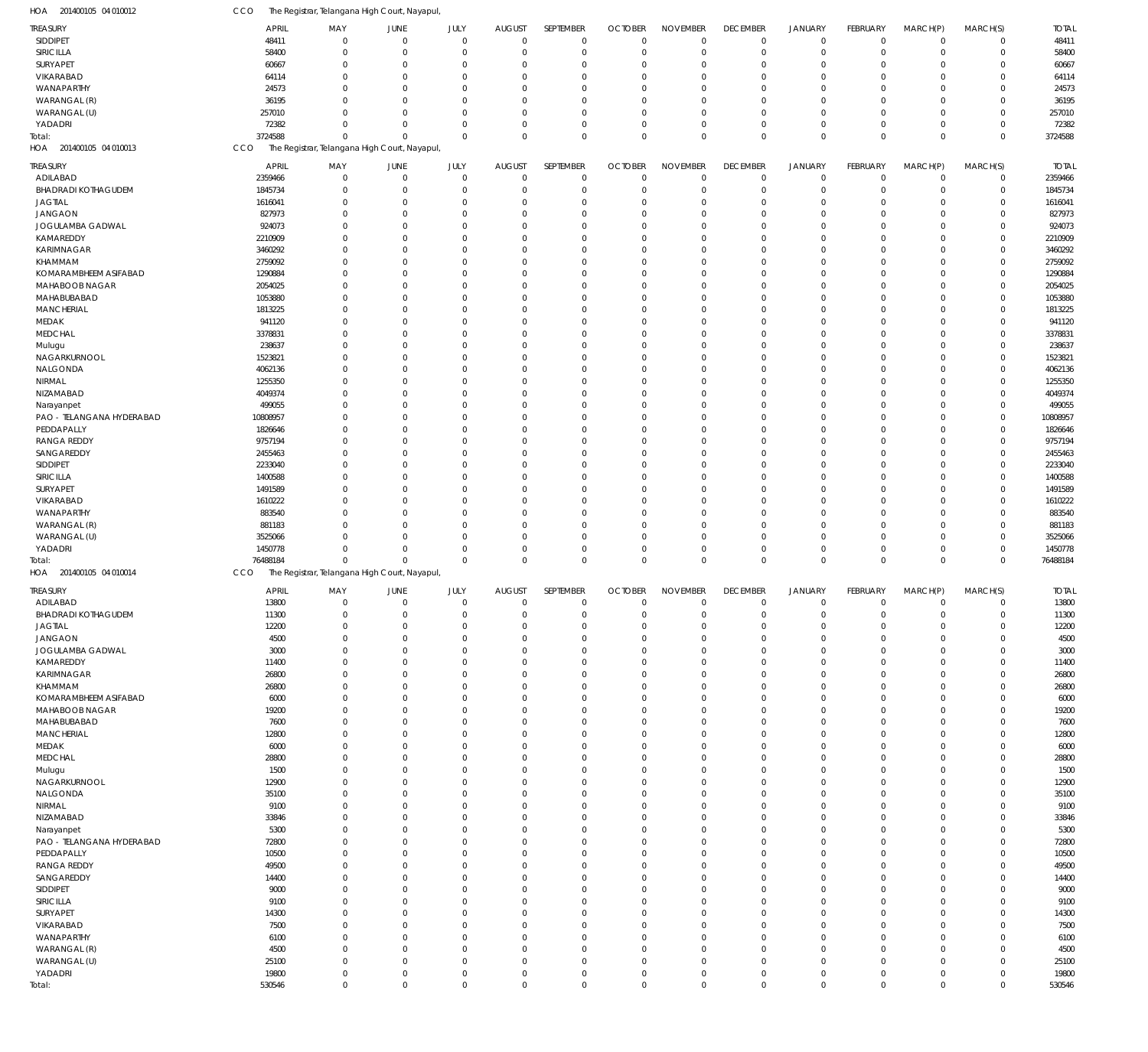| HOA 201400105 04 010015                | CCO                   | The Registrar, Telangana High Court, Nayapul,             |                            |                          |                           |                       |                               |                                |                                |                               |                            |                         |                               |                       |
|----------------------------------------|-----------------------|-----------------------------------------------------------|----------------------------|--------------------------|---------------------------|-----------------------|-------------------------------|--------------------------------|--------------------------------|-------------------------------|----------------------------|-------------------------|-------------------------------|-----------------------|
| TREASURY                               | <b>APRIL</b>          | MAY                                                       | JUNE                       | JULY                     | <b>AUGUST</b>             | SEPTEMBER             | <b>OCTOBER</b>                | <b>NOVEMBER</b>                | <b>DECEMBER</b>                | <b>JANUARY</b>                | <b>FEBRUARY</b>            | MARCH(P)                | MARCH(S)                      | <b>TOTAL</b>          |
| ADILABAD                               | 98910                 | $\mathbf 0$                                               | $\mathbf 0$                | $\mathbf 0$              | $\Omega$                  | $\mathbf 0$           | $\mathbf 0$                   | $\mathbf 0$                    | $\mathbf 0$                    | $\mathbf 0$                   | $\mathbf 0$                | $\mathbf 0$             | $\overline{0}$                | 98910                 |
| <b>BHADRADI KOTHAGUDEM</b>             | 81958                 | 0                                                         | $\mathbf 0$                | $^{\circ}$               | $\Omega$                  | $\Omega$              | $\mathbf 0$                   | $\mathbf 0$                    | $\mathbf 0$                    | $\mathbf 0$                   | $\mathbf 0$                | $\mathbf 0$             | $\overline{0}$                | 81958                 |
| <b>JAGTIAL</b><br><b>JANGAON</b>       | 78516<br>34440        | $\Omega$<br>$\Omega$                                      | $\mathbf 0$<br>$\mathbf 0$ | $\Omega$<br>$\Omega$     | $\Omega$<br>$\Omega$      | $\Omega$              | $\mathbf 0$<br>$\Omega$       | $\Omega$<br>$\Omega$           | $\mathbf 0$<br>$\mathbf 0$     | $\mathbf 0$<br>$\mathbf 0$    | $\mathbf 0$<br>$\mathbf 0$ | $\Omega$<br>$\Omega$    | $\mathbf 0$<br>$\Omega$       | 78516<br>34440        |
| JOGULAMBA GADWAL                       | 27702                 | $\Omega$                                                  | $\mathbf 0$                | $\Omega$                 | $\Omega$                  | $\Omega$              | $\mathbf 0$                   | $\Omega$                       | $\mathbf 0$                    | 0                             | $\mathbf 0$                | $\Omega$                | $\mathbf 0$                   | 27702                 |
| KAMAREDDY                              | 74199                 | $\Omega$                                                  | $\mathbf 0$                | $\Omega$                 | $\Omega$                  | $\Omega$              | $\Omega$                      | $\Omega$                       | $\mathbf 0$                    | 0                             | $\Omega$                   | $\Omega$                | $\Omega$                      | 74199                 |
| <b>KARIMNAGAR</b>                      | 159294                | $\Omega$                                                  | $\mathbf 0$                | $\Omega$                 | $\Omega$                  | $\Omega$              | $\mathbf 0$                   | $\Omega$                       | $\mathbf 0$                    | 0                             | $\mathbf 0$                | $\Omega$                | $\mathbf 0$                   | 159294                |
| KHAMMAM                                | 184697                | $\Omega$                                                  | $\mathbf 0$                | $\Omega$                 | $\Omega$                  | $\Omega$              | $\Omega$                      | $\Omega$                       | $\mathbf 0$                    | 0                             | $\mathbf 0$                | $\Omega$                | $\Omega$                      | 184697                |
| KOMARAMBHEEM ASIFABAD                  | 65679                 | $\Omega$                                                  | $\mathbf 0$                | $\Omega$                 | $\Omega$                  | $\Omega$              | $\Omega$                      | $\Omega$                       | $\mathbf 0$                    | 0                             | $\mathbf 0$                | $\Omega$                | $\mathbf 0$                   | 65679                 |
| MAHABOOB NAGAR                         | 120108                | $\Omega$                                                  | $\mathbf 0$                | $\Omega$                 | $\Omega$                  | $\Omega$              | $\Omega$                      | $\Omega$                       | $\mathbf 0$                    | 0                             | $\overline{0}$             | $\Omega$                | $\mathbf 0$                   | 120108                |
| MAHABUBABAD                            | 44031                 | $\Omega$                                                  | $\mathbf 0$                | $\Omega$                 | $\Omega$                  | $\Omega$              | $\Omega$                      | $\Omega$                       | $\mathbf 0$                    | 0                             | $\mathbf 0$                | $\Omega$                | $\mathbf 0$                   | 44031                 |
| <b>MANCHERIAL</b>                      | 77370                 | $\Omega$                                                  | $\mathbf 0$                | $\Omega$                 | $\Omega$                  | $\Omega$              | $\Omega$                      | $\Omega$                       | $\mathbf 0$                    | 0                             | $\Omega$                   | $\Omega$                | $\Omega$                      | 77370                 |
| MEDAK                                  | 49934                 | $\Omega$                                                  | $\mathbf 0$                | $\Omega$                 | $\Omega$                  | $\Omega$              | $\mathbf 0$                   | $\Omega$                       | $\mathbf 0$                    | 0                             | $\mathbf 0$                | $\Omega$                | $\mathbf 0$                   | 49934                 |
| <b>MEDCHAL</b>                         | 188105                | $\Omega$                                                  | $\mathbf 0$                | $\Omega$                 | $\Omega$                  | $\Omega$              | $\Omega$                      | $\Omega$                       | $\mathbf 0$                    | 0                             | $\Omega$                   | $\Omega$                | $\Omega$                      | 188105                |
| Mulugu                                 | 8541                  | $\Omega$                                                  | $\mathbf 0$                | $\Omega$                 | $\Omega$                  | $\Omega$              | $\Omega$                      | $\Omega$                       | $\mathbf 0$                    | 0                             | $\mathbf 0$                | $\Omega$                | $\mathbf 0$                   | 8541                  |
| NAGARKURNOOL                           | 77685                 | $\Omega$                                                  | $\mathbf 0$                | $\Omega$                 | $\Omega$<br>$\Omega$      | $\Omega$              | $\Omega$<br>$\Omega$          | $\Omega$<br>$\Omega$           | $\mathbf 0$<br>$\mathbf 0$     | 0<br>0                        | $\mathbf 0$<br>$\Omega$    | $\Omega$<br>$\Omega$    | $\mathbf 0$                   | 77685                 |
| NALGONDA<br>NIRMAL                     | 202959<br>54063       | $\Omega$<br>$\Omega$                                      | $\mathbf 0$<br>$\mathbf 0$ | $\Omega$<br>$\Omega$     | $\Omega$                  | $\Omega$              | $\Omega$                      | $\Omega$                       | $\mathbf 0$                    | 0                             | $\Omega$                   | $\Omega$                | $\mathbf 0$<br>$\Omega$       | 202959<br>54063       |
| NIZAMABAD                              | 197103                | $\Omega$                                                  | $\mathbf 0$                | $\Omega$                 | $\Omega$                  |                       | $\mathbf 0$                   | $\Omega$                       | $\mathbf 0$                    | 0                             | $\mathbf 0$                | $\Omega$                | $\mathbf 0$                   | 197103                |
| Narayanpet                             | 29685                 | $\Omega$                                                  | $\mathbf 0$                | $\Omega$                 | $\Omega$                  | $\Omega$              | $\Omega$                      | $\Omega$                       | $\mathbf 0$                    | 0                             | $\Omega$                   | $\Omega$                | $\Omega$                      | 29685                 |
| PAO - TELANGANA HYDERABAD              | 466380                | $\Omega$                                                  | $\mathbf 0$                | $\Omega$                 | $\Omega$                  |                       | $\Omega$                      | $\Omega$                       | $\Omega$                       | 0                             | $\mathbf 0$                | $\Omega$                | $\mathbf 0$                   | 466380                |
| PEDDAPALLY                             | 76176                 | $\Omega$                                                  | $\mathbf 0$                | $\Omega$                 | $\Omega$                  | $\Omega$              | $\Omega$                      | $\Omega$                       | $\mathbf 0$                    | 0                             | $\Omega$                   | $\Omega$                | $\Omega$                      | 76176                 |
| <b>RANGA REDDY</b>                     | 370084                | $\Omega$                                                  | $\mathbf 0$                | $\Omega$                 | $\Omega$                  | $\Omega$              | $\Omega$                      | $\Omega$                       | $\mathbf 0$                    | 0                             | $\mathbf 0$                | $\Omega$                | $\Omega$                      | 370084                |
| SANGAREDDY                             | 109238                | $\Omega$                                                  | $\mathbf 0$                | $\Omega$                 | $\Omega$                  | $\Omega$              | $\Omega$                      | $\Omega$                       | $\mathbf 0$                    | 0                             | $\mathbf 0$                | $\Omega$                | $\Omega$                      | 109238                |
| SIDDIPET                               | 63125                 | $\Omega$                                                  | $\mathbf 0$                | $\Omega$                 | $\Omega$                  | $\Omega$              | $\Omega$                      | $\Omega$                       | $\mathbf 0$                    | 0                             | $\mathbf 0$                | $\Omega$                | $\mathbf 0$                   | 63125                 |
| SIRICILLA                              | 56595                 | $\Omega$                                                  | $\mathbf 0$                | $\Omega$                 | $\Omega$                  | $\Omega$              | $\Omega$                      | $\Omega$                       | $\Omega$                       | 0                             | $\Omega$                   | $\Omega$                | $\Omega$                      | 56595                 |
| SURYAPET                               | 87294                 | $\Omega$                                                  | $\mathbf 0$                | $\Omega$                 | $\Omega$                  |                       | $\mathbf 0$                   | $\Omega$                       | $\mathbf 0$                    | 0                             | $\mathbf 0$                | $\Omega$                | $\mathbf 0$                   | 87294                 |
| VIKARABAD                              | 66255                 | $\Omega$                                                  | $\mathbf 0$                | $\Omega$                 | $\Omega$                  | $\Omega$              | $\Omega$                      | $\Omega$                       | $\mathbf 0$                    | 0                             | $\Omega$                   | $\Omega$                | $\Omega$                      | 66255                 |
| WANAPARTHY                             | 36192                 | $\Omega$                                                  | $\mathbf 0$                | $\Omega$                 | $\Omega$                  |                       | $\Omega$                      | $\Omega$                       | $\Omega$                       | 0                             | $\mathbf 0$                | $\Omega$                | $\mathbf 0$                   | 36192                 |
| WARANGAL (R)                           | 43398                 | $\Omega$                                                  | $\mathbf 0$                | $\Omega$                 | $\Omega$                  | $\Omega$              | $\Omega$                      | $\Omega$                       | $\mathbf 0$                    | 0                             | $\overline{0}$             | $\Omega$                | $\mathbf 0$                   | 43398                 |
| WARANGAL (U)                           | 211188                | $\Omega$                                                  | $\mathbf 0$                | $\Omega$                 | $\Omega$                  | $\Omega$              | $\Omega$                      | $\Omega$                       | $\mathbf 0$                    | 0                             | $\mathbf 0$                | $\Omega$                | $\mathbf 0$                   | 211188                |
| YADADRI                                | 114144                | $\Omega$                                                  | $\mathbf 0$                | $\Omega$                 | $\Omega$                  | $\Omega$              | $\mathbf 0$                   | $^{\circ}$                     | $\mathbf 0$                    | $\mathbf 0$                   | $\mathbf 0$                | 0                       | $\mathbf 0$                   | 114144                |
| iotal:<br>HOA 201400105 04 010016      | 3555048<br>CCO        | $\Omega$<br>The Registrar, Telangana High Court, Nayapul, | $\Omega$                   | $\Omega$                 | $\Omega$                  | $\Omega$              | $\mathbf 0$                   | $\Omega$                       | $\mathbf 0$                    | $\mathbf 0$                   | $\mathbf 0$                | $\Omega$                | $\mathbf 0$                   | 3555048               |
|                                        |                       |                                                           |                            |                          |                           |                       |                               |                                |                                |                               |                            |                         |                               |                       |
| Treasury                               | <b>APRIL</b>          | MAY                                                       | JUNE                       | JULY                     | <b>AUGUST</b><br>$\Omega$ | SEPTEMBER             | <b>OCTOBER</b>                | <b>NOVEMBER</b>                | <b>DECEMBER</b>                | <b>JANUARY</b>                | FEBRUARY                   | MARCH(P)                | MARCH(S)<br>$\mathbf 0$       | <b>TOTAL</b>          |
| ADILABAD<br><b>BHADRADI KOTHAGUDEM</b> | 480185<br>508795      | O<br>O                                                    | $\mathbf 0$<br>$\mathbf 0$ | $^{\circ}$<br>$^{\circ}$ | $\Omega$                  | $\Omega$<br>$\Omega$  | $\mathbf 0$<br>$\mathbf 0$    | $^{\circ}$<br>$^{\circ}$       | $^{\circ}$<br>$\overline{0}$   | $\mathbf 0$<br>$\mathbf 0$    | $\mathbf 0$<br>$\mathbf 0$ | 0<br>0                  | $\mathbf 0$                   | 480185<br>508795      |
| <b>JAGTIAL</b>                         | 362918                | $\Omega$                                                  | $\mathbf 0$                | $\Omega$                 | $\Omega$                  |                       | $\mathbf 0$                   | $\Omega$                       | $\overline{0}$                 | $\mathbf 0$                   | $\mathbf 0$                | $\Omega$                | $\mathbf 0$                   | 362918                |
| JANGAON                                | 145619                | $\Omega$                                                  | $\mathbf 0$                | $\Omega$                 | $\Omega$                  |                       | $\Omega$                      | $\Omega$                       | $\Omega$                       | 0                             | $\Omega$                   | $\Omega$                | $\mathbf 0$                   | 145619                |
| JOGULAMBA GADWAL                       | 214735                | $\Omega$                                                  | $\mathbf 0$                | $\Omega$                 | $\Omega$                  |                       | $\Omega$                      | $\Omega$                       | $\overline{0}$                 | 0                             | $\mathbf 0$                | $\Omega$                | $\mathbf 0$                   | 214735                |
| KAMAREDDY                              | 426787                | $\Omega$                                                  | $\mathbf 0$                | $\Omega$                 | $\Omega$                  |                       | $\Omega$                      | $\Omega$                       | $\Omega$                       | 0                             | $\mathbf 0$                | $\Omega$                | $\Omega$                      | 426787                |
| KARIMNAGAR                             | 804968                | $\Omega$                                                  | $\mathbf 0$                | $\Omega$                 | $\Omega$                  |                       | $\Omega$                      | $\Omega$                       | $\Omega$                       | 0                             | $\mathbf 0$                | $\Omega$                | $\mathbf 0$                   | 804968                |
| KHAMMAM                                | 740032                | 0                                                         | $\mathbf 0$                | $\Omega$                 | $\Omega$                  |                       | $\Omega$                      | $\Omega$                       | $\Omega$                       | 0                             | $\mathbf 0$                | $\Omega$                | $\mathbf 0$                   | 740032                |
| KOMARAMBHEEM ASIFABAD                  | 231281                | $\Omega$                                                  | $\mathbf 0$                | $\Omega$                 | $\Omega$                  |                       | $\Omega$                      | $\Omega$                       | $\overline{0}$                 | 0                             | $\Omega$                   | $\Omega$                | $\mathbf 0$                   | 231281                |
| MAHABOOB NAGAR                         | 498862                | 0                                                         | $\mathbf 0$                | $\Omega$                 | $\Omega$                  |                       | $\Omega$                      | $\Omega$                       | $\Omega$                       | 0                             | $\mathbf 0$                | $\Omega$                | $\mathbf 0$                   | 498862                |
| MAHABUBABAD                            | 205519                | $\Omega$                                                  | $\mathbf 0$                | $\Omega$                 | $\Omega$                  | $\Omega$              | $\mathbf 0$                   | $\Omega$                       | $\overline{0}$                 | 0                             | $\mathbf 0$                | $\Omega$                | $\mathbf 0$                   | 205519                |
| <b>MANCHERIAL</b>                      | 404438                | $\Omega$                                                  | $\mathbf 0$                | $\Omega$                 | $\Omega$                  | $\Omega$              | $\Omega$                      | $\Omega$                       | $\mathbf 0$                    | 0                             | $\mathbf 0$                | $\Omega$                | $\mathbf 0$                   | 404438                |
| MEDAK                                  | 171293                | -0                                                        | 0                          |                          |                           |                       | $\Omega$                      | $\Omega$                       | $\Omega$                       | 0                             | $\Omega$                   |                         | $\mathbf 0$                   | 171293                |
| <b>MEDCHAL</b>                         | 1407138               | $\Omega$                                                  | $\mathbf 0$                | $\Omega$                 | $\Omega$                  |                       | $\mathbf 0$                   | $\mathbf 0$                    | $\Omega$                       | $\mathbf 0$                   | $\mathbf 0$                | $\Omega$                | $\mathbf 0$                   | 1407138               |
| Mulugu                                 | 47443                 | $\Omega$                                                  | $\mathbf 0$                | $\Omega$                 | $\Omega$                  | $\Omega$              | $\mathbf 0$                   | $\overline{0}$                 | $\overline{0}$                 | $\mathbf 0$                   | $\mathbf 0$                | $\Omega$                | $\mathbf 0$                   | 47443                 |
| NAGARKURNOOL                           | 208708                | $\Omega$                                                  | $\mathbf 0$                | $\Omega$                 | $\Omega$                  |                       | $\mathbf 0$                   | $\mathbf 0$                    | $\overline{0}$                 | 0                             | $\mathbf 0$                | $\Omega$                | $\Omega$                      | 208708                |
| NALGONDA                               | 804574                | $\Omega$                                                  | $\mathbf 0$                | $\Omega$                 | $\Omega$<br>$\Omega$      |                       | $\mathbf 0$<br>$\Omega$       | $\Omega$<br>$\Omega$           | $\overline{0}$<br>$\Omega$     | 0<br>$\Omega$                 | $\mathbf 0$<br>$\mathbf 0$ | $\Omega$<br>$\Omega$    | $\Omega$<br>$\Omega$          | 804574                |
| NIRMAL<br>NIZAMABAD                    | 309621<br>962324      | 0<br>$\Omega$                                             | $\mathbf 0$<br>$\mathbf 0$ | C<br>$\Omega$            | $\Omega$                  |                       | $\mathbf 0$                   | 0                              | $\overline{0}$                 | 0                             | $\mathbf 0$                | $\Omega$                | $\mathbf 0$                   | 309621<br>962324      |
| Narayanpet                             | 69425                 | $\Omega$                                                  | $\mathbf 0$                | ſ                        | $\Omega$                  |                       | $\Omega$                      | $\Omega$                       | $\Omega$                       | 0                             | $\mathbf 0$                | $\Omega$                | $\Omega$                      | 69425                 |
| PAO - TELANGANA HYDERABAD              | 6061096               | $\Omega$                                                  | $\mathbf 0$                | C                        | $\Omega$                  |                       | $\Omega$                      | $\Omega$                       | $\overline{0}$                 | 0                             | $\mathbf 0$                | $\Omega$                | $\mathbf 0$                   | 6061096               |
| PEDDAPALLY                             | 468169                | $\Omega$                                                  | $\mathbf 0$                | $\mathcal{L}$            | $\Omega$                  |                       | $\Omega$                      | $\Omega$                       | $\Omega$                       | 0                             | $\mathbf 0$                | $\Omega$                | $\mathbf 0$                   | 468169                |
| <b>RANGA REDDY</b>                     | 3586021               | $\Omega$                                                  | $\mathbf 0$                | $\Omega$                 | $\Omega$                  |                       | $\Omega$                      | $\Omega$                       | $\overline{0}$                 | 0                             | $\mathbf 0$                | $\Omega$                | $\mathbf 0$                   | 3586021               |
| SANGAREDDY                             | 507224                | O                                                         | $\mathbf 0$                | C                        | $\Omega$                  |                       | $\Omega$                      | $\mathbf 0$                    | $\Omega$                       | 0                             | $\mathbf 0$                | 0                       | $\Omega$                      | 507224                |
| SIDDIPET                               | 411646                | $\Omega$                                                  | $\mathbf 0$                | $\Omega$                 | $\Omega$                  |                       | $\mathbf 0$                   | $\Omega$                       | $\overline{0}$                 | 0                             | $\mathbf 0$                | $\Omega$                | $\mathbf 0$                   | 411646                |
| SIRICILLA                              | 274490                | $\Omega$                                                  | $\mathbf 0$                | ſ                        | $\Omega$                  |                       | $\Omega$                      | $\Omega$                       | $\Omega$                       | $\Omega$                      | $\Omega$                   | $\Omega$                | $\Omega$                      | 274490                |
| SURYAPET                               | 352505                | $\Omega$                                                  | $\mathbf 0$                | C                        | $\Omega$                  |                       | $\Omega$                      | 0                              | $\overline{0}$                 | 0                             | $\mathbf 0$                | $\Omega$                | $\mathbf 0$                   | 352505                |
| VIKARABAD                              | 331267                | $\Omega$                                                  | $\mathbf 0$                | ſ                        | $\Omega$                  |                       | $\Omega$                      | $\Omega$                       | $\Omega$                       | 0                             | $\mathbf 0$                | $\Omega$                | $\Omega$                      | 331267                |
| WANAPARTHY                             | 187315                | $\Omega$                                                  | $\mathbf 0$                | $\Omega$                 | $\Omega$                  |                       | $\Omega$                      | $\Omega$                       | $\overline{0}$                 | 0                             | $\Omega$                   | $\Omega$                | $\mathbf 0$                   | 187315                |
| WARANGAL (R)                           | 178223                | O                                                         | $\mathbf 0$                | $\mathcal{L}$            | $\Omega$                  |                       | $\Omega$                      | $\Omega$                       | $\Omega$                       | 0                             | $\mathbf 0$                | $\Omega$                | $\mathbf 0$                   | 178223                |
| WARANGAL (U)                           | 1066357               | $\Omega$                                                  | $\mathbf 0$                | $\Omega$                 | $\Omega$                  | $\Omega$              | $\Omega$                      | $\Omega$                       | $\mathbf 0$                    | $\mathbf 0$                   | $\mathbf 0$                | $\Omega$                | $\mathbf 0$                   | 1066357               |
| YADADRI<br>Total:                      | 271883<br>22700861    | O<br>$\Omega$                                             | $\mathbf 0$<br>$\mathbf 0$ | $\Omega$<br>$\Omega$     | $\Omega$<br>$\Omega$      | $\Omega$              | $\mathbf 0$<br>$\mathbf 0$    | $\overline{0}$<br>$\mathbf 0$  | $\overline{0}$<br>$\mathbb O$  | $\mathbf 0$<br>$\mathbf 0$    | $\mathbf 0$<br>$\mathbf 0$ | 0<br>$\mathbf 0$        | $\mathbf 0$<br>$\overline{0}$ | 271883<br>22700861    |
| HOA 201400105 04 010017                | CCO                   | The Registrar, Telangana High Court, Nayapul,             |                            |                          |                           |                       |                               |                                |                                |                               |                            |                         |                               |                       |
|                                        |                       |                                                           |                            |                          |                           |                       |                               |                                |                                |                               |                            |                         |                               |                       |
| treasury                               | <b>APRIL</b><br>12829 | MAY<br>$\mathbf 0$                                        | <b>JUNE</b><br>$\mathbf 0$ | JULY<br>$\mathbf 0$      | <b>AUGUST</b><br>$\Omega$ | SEPTEMBER<br>$\Omega$ | <b>OCTOBER</b><br>$\mathbf 0$ | <b>NOVEMBER</b><br>$\mathbf 0$ | <b>DECEMBER</b><br>$\mathbf 0$ | <b>JANUARY</b><br>$\mathbf 0$ | FEBRUARY<br>$\mathbf 0$    | MARCH(P)<br>$\mathbf 0$ | MARCH(S)<br>$\overline{0}$    | <b>TOTAL</b><br>12829 |
| ADILABAD<br><b>BHADRADI KOTHAGUDEM</b> | 32239                 | 0                                                         | $\mathbf 0$                | $\overline{0}$           | $\Omega$                  | $\Omega$              | $\mathbf 0$                   | $\overline{0}$                 | $\mathbf 0$                    | $\mathbf 0$                   | $\mathbf 0$                | $\Omega$                | $\mathbf 0$                   | 32239                 |
| <b>JAGTIAL</b>                         | 18450                 | 0                                                         | $\mathbf 0$                | $\Omega$                 | $\Omega$                  |                       | $\mathbf 0$                   | $\overline{0}$                 | $\mathbf 0$                    | $\mathbf 0$                   | $\mathbf 0$                | $\Omega$                | $\mathbf 0$                   | 18450                 |
| <b>JANGAON</b>                         | 28458                 | $\Omega$                                                  | $\mathbf 0$                | $\Omega$                 | $\Omega$                  | $\Omega$              | $\mathbf 0$                   | $\Omega$                       | $\mathbf 0$                    | 0                             | $\mathbf 0$                | $\Omega$                | $\mathbf 0$                   | 28458                 |
| KARIMNAGAR                             | 41037                 | $\Omega$                                                  | $\mathbf 0$                | $\Omega$                 | $\Omega$                  | $\Omega$              | $\Omega$                      | $\Omega$                       | $\mathbf 0$                    | 0                             | $\Omega$                   | $\Omega$                | $\mathbf 0$                   | 41037                 |
| KHAMMAM                                | 524830                | $\Omega$                                                  | $\mathbf 0$                | $\Omega$                 | $\Omega$                  | $\Omega$              | $\mathbf 0$                   | $\Omega$                       | $\mathbf 0$                    | 0                             | $\mathbf 0$                | $\Omega$                | $\mathbf 0$                   | 524830                |
| <b>MAHABOOB NAGAR</b>                  | 200                   | $\Omega$                                                  | $\mathbf 0$                | $\Omega$                 | $\Omega$                  | $\Omega$              | $\Omega$                      | $\Omega$                       | $\mathbf 0$                    | 0                             | $\Omega$                   | $\Omega$                | $\Omega$                      | 200                   |
| MAHABUBABAD                            | 100                   | $\Omega$                                                  | $\mathbf 0$                | $\Omega$                 | $\Omega$                  | $\Omega$              | $\mathbf 0$                   | $\Omega$                       | $\mathbf 0$                    | 0                             | $\mathbf 0$                | $\Omega$                | $\mathbf 0$                   | 100                   |
| <b>MANCHERIAL</b>                      | 36098                 | $\Omega$                                                  | $\mathbf 0$                | $\Omega$                 | $\Omega$                  | $\Omega$              | $\Omega$                      | $\overline{0}$                 | $\mathbf 0$                    | $\mathbf 0$                   | $\mathbf 0$                | $\Omega$                | $\mathbf 0$                   | 36098                 |
| MEDAK                                  | 200                   | 0                                                         | $\mathbf 0$                | $\overline{0}$           | $\mathbf 0$               | $\mathbf 0$           | $\mathbf 0$                   | $\mathbf 0$                    | $\mathbf 0$                    | $\pmb{0}$                     | $\mathbf 0$                | 0                       | $\mathbf 0$                   | 200                   |
| MEDCHAL                                | 10541                 | $\mathbf 0$                                               | $\mathsf 0$                | $\Omega$                 | $\Omega$                  | $\mathbf 0$           | $\mathbf 0$                   | $\mathbf 0$                    | $\mathbb O$                    | $\mathbf 0$                   | $\mathbf 0$                | $\mathbf 0$             | $\mathbf 0$                   | 10541                 |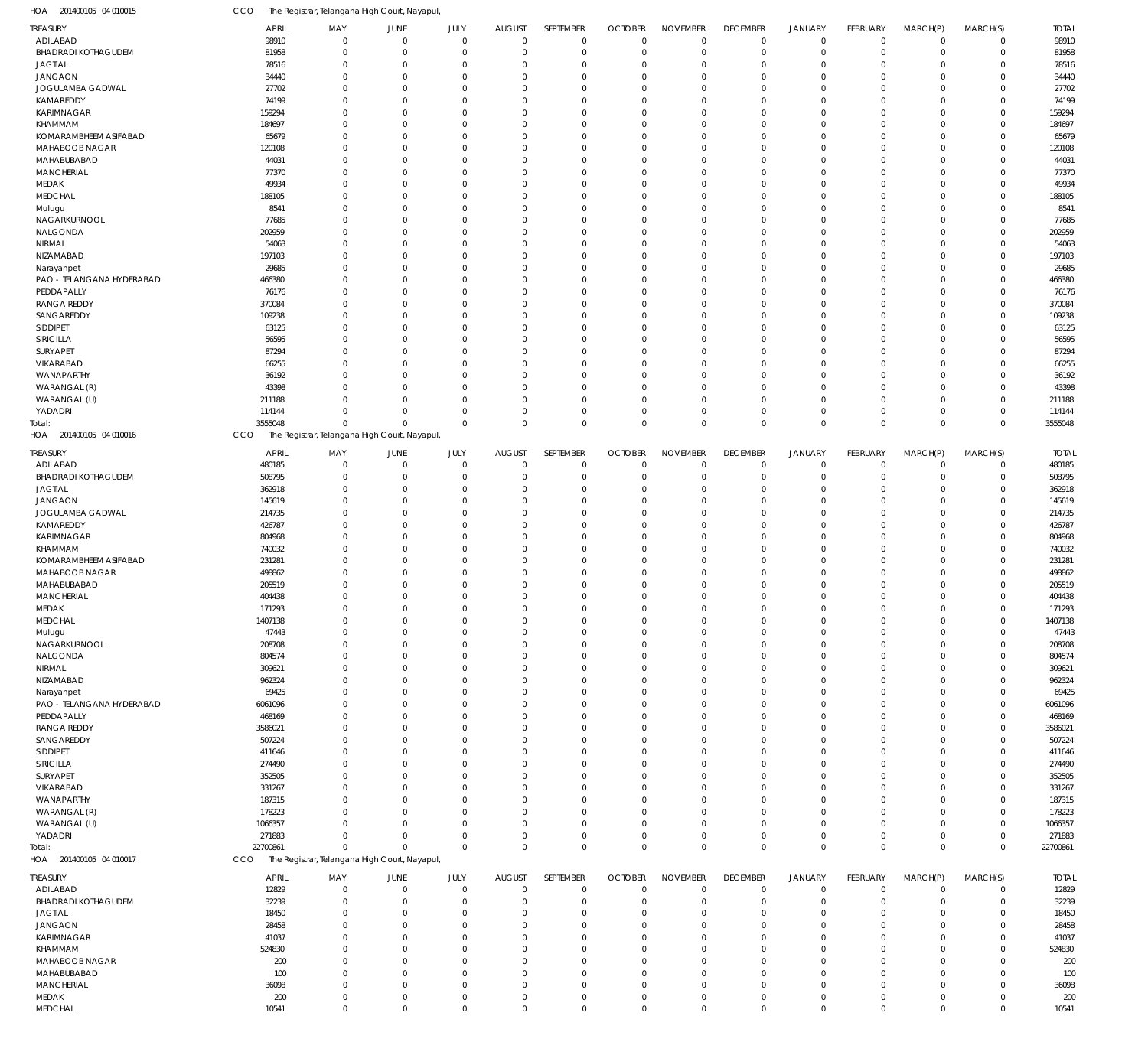| <b>REASURY</b>                    | <b>APRIL</b> | MAY                                           | <b>JUNE</b>    | JULY         | <b>AUGUST</b>  | SEPTEMBER      | <b>OCTOBER</b> | <b>NOVEMBER</b> | <b>DECEMBER</b> | <b>JANUARY</b> | <b>FEBRUARY</b> | MARCH(P)       | MARCH(S)    | <b>TOTAL</b> |
|-----------------------------------|--------------|-----------------------------------------------|----------------|--------------|----------------|----------------|----------------|-----------------|-----------------|----------------|-----------------|----------------|-------------|--------------|
| Mulugu                            | 200          | $\Omega$                                      | $\mathbf 0$    | $\mathbf 0$  | $\overline{0}$ | $\overline{0}$ | $\overline{0}$ | $\mathbf 0$     | $\mathbf 0$     | $\mathbf 0$    | $\Omega$        | $\mathbf 0$    | $\mathbf 0$ | 200          |
| NALGONDA                          | 200          | $\Omega$                                      | $\overline{0}$ | $\mathbf 0$  | $\overline{0}$ | $\mathbf 0$    | $\mathbf 0$    | $\mathbf 0$     | $\mathbf 0$     | $\mathbf 0$    | $\Omega$        | $\overline{0}$ | $\mathbf 0$ | 200          |
| NIZAMABAD                         | 180454       | $\Omega$                                      | $\overline{0}$ | $\Omega$     | $\Omega$       | $\mathbf 0$    | $\mathbf 0$    | $\mathbf 0$     | 0               | $\mathbf 0$    |                 | $\Omega$       | $\mathbf 0$ | 180454       |
| PAO - TELANGANA HYDERABAD         | 63260        | $\Omega$                                      | $\Omega$       | $\Omega$     | $\Omega$       | $\Omega$       | $\Omega$       | $\mathbf 0$     | $\Omega$        | $\Omega$       | $\Omega$        | $\Omega$       | $\Omega$    | 63260        |
| <b>RANGA REDDY</b>                | 506631       | $\Omega$                                      | $\overline{0}$ | $\Omega$     | $\Omega$       | $\mathbf 0$    | 0              | 0               | 0               | $\mathbf 0$    |                 | $\Omega$       | 0           | 506631       |
| SANGAREDDY                        | 499286       | $\Omega$                                      | $\Omega$       | $\Omega$     | $\Omega$       | $\Omega$       | $\Omega$       | $\mathbf 0$     | $\Omega$        | $\Omega$       |                 | $\Omega$       | $\Omega$    | 499286       |
| SIDDIPET                          | 200          | $\Omega$                                      | $\Omega$       | $\Omega$     | $\Omega$       | $\Omega$       | $\Omega$       | $\Omega$        | $\Omega$        | $\Omega$       |                 | $\Omega$       | 0           | 200          |
| SURYAPET                          | 100          | $\Omega$                                      | $\Omega$       | $\Omega$     | $\Omega$       | $\Omega$       | 0              | $\mathbf 0$     | $\Omega$        | $\Omega$       |                 | $\Omega$       | $\mathbf 0$ | 100          |
| VIKARABAD                         | 100          | $\Omega$                                      | $\Omega$       | $\Omega$     | $\Omega$       | $\Omega$       | 0              | 0               | $\Omega$        | $\Omega$       |                 | $\Omega$       | 0           | 100          |
| WARANGAL (R)                      | 157115       | $\Omega$                                      | $\Omega$       | $\Omega$     | $\Omega$       | $\Omega$       | 0              | $\mathbf 0$     | $\Omega$        | $\Omega$       |                 | $\Omega$       | $\Omega$    | 157115       |
| WARANGAL (U)                      | 203628       | $\Omega$                                      | $\Omega$       | $\Omega$     | $\Omega$       | $\mathbf 0$    | 0              | $\mathbf 0$     | $\Omega$        | $\mathbf 0$    |                 | $\Omega$       | $\mathbf 0$ | 203628       |
| YADADRI                           | 300          | $\Omega$                                      | $\Omega$       | $\Omega$     | $\Omega$       | $\mathbf 0$    | $\mathbf 0$    | $\mathbf 0$     | 0               | $\mathbf 0$    | $\Omega$        | $\Omega$       | $\mathbf 0$ | 300          |
| Total:                            | 2316456      | $\mathbf 0$                                   | $\Omega$       | $\Omega$     | $\Omega$       | $\mathbf 0$    | $\Omega$       | $\Omega$        | $\mathbf 0$     | $\mathbf 0$    | $\Omega$        | $\mathbf 0$    | $\mathbf 0$ | 2316456      |
| HOA 201400105 04 010018           | CCO          | The Registrar, Telangana High Court, Nayapul, |                |              |                |                |                |                 |                 |                |                 |                |             |              |
|                                   |              |                                               |                |              |                |                |                |                 |                 |                |                 |                |             |              |
| TREASURY                          | <b>APRIL</b> | MAY                                           | <b>JUNE</b>    | JULY         | <b>AUGUST</b>  | SEPTEMBER      | <b>OCTOBER</b> | <b>NOVEMBER</b> | <b>DECEMBER</b> | <b>JANUARY</b> | FEBRUARY        | MARCH(P)       | MARCH(S)    | <b>TOTAL</b> |
| BHADRADI KOTHAGUDEM               | 26786        |                                               | $\overline{0}$ | $\mathbf 0$  | $\mathbf 0$    | 0              | $\mathbf 0$    | $\mathbf 0$     | $\mathbf 0$     | $\mathbf 0$    | $\Omega$        | $\overline{0}$ | $\mathbf 0$ | 26786        |
| <b>JAGTIAL</b>                    | 277236       | $\Omega$                                      | $\overline{0}$ | $\mathbf 0$  | $\mathbf 0$    | $\mathbf 0$    | $\mathbf 0$    | $\mathbf 0$     | $\mathbf 0$     | $\mathbf 0$    |                 | $\Omega$       | $\mathbf 0$ | 277236       |
| JOGULAMBA GADWAL                  | 42862        | $\Omega$                                      | $\overline{0}$ | 0            | $\Omega$       | $\mathbf 0$    | 0              | $\mathbf 0$     | 0               | $\mathbf 0$    |                 | $\Omega$       | $\mathbf 0$ | 42862        |
| KAMAREDDY                         | 233200       |                                               | $\overline{0}$ | 0            | $\Omega$       | $\Omega$       | 0              | $\mathbf 0$     | $\Omega$        | $\Omega$       |                 | $\Omega$       | 0           | 233200       |
| KARIMNAGAR                        | 304948       | $\Omega$                                      | $\overline{0}$ | 0            | $\Omega$       | $\mathbf 0$    | 0              | $\mathbf 0$     | $\Omega$        | $\mathbf 0$    |                 | $\Omega$       | $\mathbf 0$ | 304948       |
| KHAMMAM                           | 256393       |                                               | $\Omega$       | 0            | $\Omega$       | $\Omega$       | 0              | 0               | $\Omega$        | $\Omega$       |                 | $\Omega$       | 0           | 256393       |
| KOMARAMBHEEM ASIFABAD             | 182118       |                                               | $\Omega$       | 0            | $\Omega$       | $\Omega$       | 0              | 0               | $\Omega$        | $\Omega$       |                 | $\Omega$       | $\mathbf 0$ | 182118       |
| <b>MEDCHAL</b>                    | 178497       |                                               | $\Omega$       | 0            | $\Omega$       | $\Omega$       | 0              | $\mathbf 0$     | $\Omega$        | $\Omega$       |                 | $\Omega$       | 0           | 178497       |
| NAGARKURNOOL                      | 44434        |                                               | $\Omega$       | 0            | $\Omega$       | $\Omega$       | 0              | $\mathbf 0$     | $\Omega$        | $\Omega$       |                 | $\Omega$       | $\mathbf 0$ | 44434        |
| NALGONDA                          | 328271       |                                               | $\Omega$       | 0            | $\Omega$       | $\Omega$       | $\Omega$       | $\mathbf 0$     | $\Omega$        | $\Omega$       |                 | $\Omega$       | 0           | 328271       |
| NIZAMABAD                         | 78058        |                                               | $\Omega$       | 0            | $\Omega$       | $\mathbf 0$    | 0              | $\mathbf 0$     | $\Omega$        | $\mathbf 0$    |                 | $\Omega$       | $\mathbf 0$ | 78058        |
| PAO - TELANGANA HYDERABAD         | 306797       |                                               | $\Omega$       | 0            | $\Omega$       | $\Omega$       | 0              | $\mathbf 0$     | $\Omega$        | $\Omega$       |                 | $\Omega$       | 0           | 306797       |
| PEDDAPALLY                        | 42477        |                                               | $\Omega$       | 0            | $\Omega$       | $\Omega$       | 0              | $\mathbf 0$     | $\Omega$        | $\Omega$       |                 | $\Omega$       | $\mathbf 0$ | 42477        |
| <b>RANGA REDDY</b>                | 399198       |                                               | $\Omega$       | 0            | $\Omega$       | $\Omega$       | 0              | $\mathbf 0$     | $\Omega$        | $\Omega$       |                 | $\Omega$       | 0           | 399198       |
| SIDDIPET                          | 591208       |                                               | $\Omega$       | 0            | $\Omega$       | $\Omega$       | 0              | 0               | $\Omega$        | $\mathbf 0$    |                 | $\Omega$       | $\mathbf 0$ | 591208       |
| SIRICILLA                         | 160695       |                                               | $\Omega$       | 0            | $\Omega$       | $\Omega$       | 0              | $\mathbf 0$     | $\Omega$        | $\Omega$       |                 | $\Omega$       | 0           | 160695       |
| SURYAPET                          | 120584       |                                               | $\Omega$       | 0            | $\Omega$       | $\Omega$       | 0              | $\mathbf 0$     | $\Omega$        | $\Omega$       |                 | $\Omega$       | $\mathbf 0$ | 120584       |
| VIKARABAD                         | 43679        |                                               | $\Omega$       | 0            | $\Omega$       | $\Omega$       | 0              | $\mathbf 0$     | $\Omega$        | $\Omega$       |                 | $\Omega$       | $\mathbf 0$ | 43679        |
| WARANGAL (R)                      | 35614        |                                               | $\Omega$       | 0            | $\Omega$       | $\Omega$       | 0              | 0               | $\Omega$        | $\Omega$       |                 | $\Omega$       | $\mathbf 0$ | 35614        |
| WARANGAL (U)                      | 140616       |                                               | $\Omega$       | 0            | $\Omega$       | $\mathbf 0$    | 0              | $\mathbf 0$     | $\Omega$        | $\mathbf 0$    |                 | $\Omega$       | $\mathbf 0$ | 140616       |
| YADADRI                           | 94449        | $\Omega$                                      | $\overline{0}$ | $\Omega$     | $\mathbf 0$    | $\mathbf 0$    | 0              | $\mathbf 0$     | 0               | $\mathbf 0$    |                 | $\overline{0}$ | $\mathbf 0$ | 94449        |
|                                   | 3888120      | $\Omega$                                      | $\Omega$       | $\Omega$     | $\Omega$       | $\mathbf 0$    | $\overline{0}$ | $\mathbf{0}$    | $\Omega$        | $\Omega$       | $\Omega$        | $\Omega$       | $\mathbf 0$ | 3888120      |
| iotal:<br>HOA 201400105 04 020021 | <b>CCO</b>   | The Registrar, Telangana High Court, Nayapul, |                |              |                |                |                |                 |                 |                |                 |                |             |              |
|                                   |              |                                               |                |              |                |                |                |                 |                 |                |                 |                |             |              |
| TREASURY                          | <b>APRIL</b> | MAY                                           | <b>JUNE</b>    | JULY         | <b>AUGUST</b>  | SEPTEMBER      | <b>OCTOBER</b> | <b>NOVEMBER</b> | <b>DECEMBER</b> | <b>JANUARY</b> | <b>FEBRUARY</b> | MARCH(P)       | MARCH(S)    | <b>TOTAL</b> |
| JOGULAMBA GADWAL                  | 7800         | $\Omega$                                      | $\mathbf 0$    | $\mathbf 0$  | $\mathbf 0$    | $\mathbf 0$    | $\mathbf 0$    | $\mathbf 0$     | $\mathbf 0$     | $\mathbf 0$    | $\Omega$        | $\Omega$       | $\mathbf 0$ | 7800         |
| KAMAREDDY                         | 7200         | $\Omega$                                      | $\overline{0}$ | $\mathbf 0$  | $\mathbf 0$    | $\mathbf 0$    | $\mathbf 0$    | $\mathbf 0$     | $\mathbf 0$     | $\mathbf 0$    | $\Omega$        | $\Omega$       | $\mathbf 0$ | 7200         |
| <b>MANCHERIAL</b>                 | 7200         | $\Omega$                                      | $\overline{0}$ | $\Omega$     | $\Omega$       | $\mathbf 0$    | 0              | $\mathbf 0$     | 0               | $\mathbf 0$    |                 | $\Omega$       | $\mathbf 0$ | 7200         |
| <b>RANGA REDDY</b>                | 60084        | $\Omega$                                      | $\Omega$       | $\Omega$     | $\Omega$       | $\Omega$       | $\Omega$       | $\mathbf 0$     | $\Omega$        | $\Omega$       | $\Omega$        | $\Omega$       | $\mathbf 0$ | 60084        |
| SIDDIPET                          | 7200         | $\Omega$                                      | $\Omega$       | $\Omega$     | $\mathbf 0$    | $\mathbf 0$    | 0              | 0               | 0               | $\mathbf 0$    |                 | $\Omega$       | $\mathbf 0$ | 7200         |
| SURYAPET                          | 7200         | $\Omega$                                      | $\Omega$       | $\Omega$     | $\mathbf 0$    | $\mathbf 0$    | 0              | 0               | 0               | $\mathbf 0$    |                 | $\overline{0}$ | $\mathbf 0$ | 7200         |
| iotal:                            | 96684        | $\mathbf{0}$                                  | $\Omega$       | $\Omega$     | $\Omega$       | $\mathbf 0$    | $\overline{0}$ | $\Omega$        | $\Omega$        | $\Omega$       | $\Omega$        | $\mathbf 0$    | $\mathbf 0$ | 96684        |
| HOA 201400105 04 020022           | CCO          | The Registrar, Telangana High Court, Nayapul, |                |              |                |                |                |                 |                 |                |                 |                |             |              |
|                                   |              |                                               |                |              |                |                |                |                 |                 |                |                 |                |             |              |
| <b>TREASURY</b>                   | <b>APRIL</b> | MAY                                           | JUNE           | JULY         | <b>AUGUST</b>  | SEPTEMBER      | <b>OCTOBER</b> | <b>NOVEMBER</b> | <b>DECEMBER</b> | <b>JANUARY</b> | <b>FEBRUARY</b> | MARCH(P)       | MARCH(S)    | <b>TOTAL</b> |
| NIZAMABAD                         | 8000         | $^{\circ}$                                    | $\mathbf 0$    | $\mathbf{0}$ | $\overline{0}$ | $\mathbf 0$    | $\mathbf 0$    | $\mathbf 0$     | $\mathbf 0$     | $\mathbf 0$    | $\Omega$        | $\overline{0}$ | $\mathbf 0$ | 8000         |
| Total:                            | 8000         | $\Omega$                                      | $\mathbf 0$    | $\mathbf 0$  | $\overline{0}$ | $\mathbf 0$    | $\overline{0}$ | $\mathbf 0$     | $\mathbf 0$     | $\mathbf 0$    | $\mathbf{0}$    | $\mathbf 0$    | $\mathbf 0$ | 8000         |
| HOA 201400105 04 020023           | CCO          | The Registrar, Telangana High Court, Nayapul, |                |              |                |                |                |                 |                 |                |                 |                |             |              |
| TREASURY                          | <b>APRIL</b> | MAY                                           | <b>JUNE</b>    | JULY         | <b>AUGUST</b>  | SEPTEMBER      | <b>OCTOBER</b> | <b>NOVEMBER</b> | <b>DECEMBER</b> | <b>JANUARY</b> | <b>FEBRUARY</b> | MARCH(P)       | MARCH(S)    | <b>TOTAL</b> |
| <b>BHADRADI KOTHAGUDEM</b>        | $-14667$     | $^{\circ}$                                    | $\overline{0}$ | $\mathbf{0}$ | $\overline{0}$ | $\mathbf 0$    | $\overline{0}$ | $\mathbf 0$     | $\mathbf 0$     | $\mathbf 0$    | $\Omega$        | $\overline{0}$ | $\mathbf 0$ | $-14667$     |
| MAHABUBABAD                       | 2000         | $\Omega$                                      | $\overline{0}$ | $\mathbf 0$  | $\mathbf 0$    | $\mathbf 0$    | $\mathbf 0$    | $\mathbf 0$     | $\mathbf 0$     | $\mathbf 0$    | $\Omega$        | $\Omega$       | $\mathbf 0$ | 2000         |
| <b>RANGA REDDY</b>                | 6900         | $\Omega$                                      | $\overline{0}$ | $\Omega$     | $\Omega$       | $\mathbf 0$    | $\mathbf 0$    | $\mathbf 0$     | 0               | $\mathbf 0$    | $\Omega$        | $\Omega$       | $\mathbf 0$ | 6900         |
| YADADRI                           | 16000        | $\Omega$                                      | $\Omega$       | $\Omega$     | $\mathbf 0$    | $\mathbf 0$    | $\mathbf 0$    | $\mathbf 0$     | $\mathbf 0$     | $\mathbf 0$    | $\Omega$        | $\overline{0}$ | $\mathbf 0$ | 16000        |
|                                   | 10233        | $\mathbf 0$                                   | $\overline{0}$ | $\Omega$     | $\Omega$       | $\mathbf 0$    | $\overline{0}$ | $\mathbf 0$     | $\mathbf 0$     | $\mathbf 0$    | $\Omega$        | $\mathbf 0$    | $\mathbf 0$ | 10233        |
| Total:<br>HOA 201400105 04 110111 | CCO          | The Registrar, Telangana High Court, Nayapul, |                |              |                |                |                |                 |                 |                |                 |                |             |              |
|                                   |              |                                               |                |              |                |                |                |                 |                 |                |                 |                |             |              |
| TREASURY                          | <b>APRIL</b> | MAY                                           | <b>JUNE</b>    | JULY         | <b>AUGUST</b>  | SEPTEMBER      | <b>OCTOBER</b> | <b>NOVEMBER</b> | <b>DECEMBER</b> | <b>JANUARY</b> | FEBRUARY        | MARCH(P)       | MARCH(S)    | <b>TOTAL</b> |
| ADILABAD                          | 2310         | $\Omega$                                      | $\overline{0}$ | 0            | $\mathbf 0$    | 0              | $\mathbf 0$    | $\mathbf 0$     | $\mathbf 0$     | $\mathbf 0$    |                 | $^{\circ}$     | $\mathbf 0$ | 2310         |
| BHADRADI KOTHAGUDEM               | 4108         | $\Omega$                                      | $\overline{0}$ | $\mathbf 0$  | $\mathbf 0$    | $\mathbf 0$    | $\mathbf 0$    | $\mathbf 0$     | $\mathbf 0$     | $\mathbf 0$    |                 | $\Omega$       | $\mathbf 0$ | 4108         |
| <b>JAGTIAL</b>                    | 5409         | $\Omega$                                      | $\overline{0}$ | 0            | $\Omega$       | $\mathbf 0$    | 0              | $\mathbf 0$     | 0               | $\mathbf 0$    |                 | $\Omega$       | $\mathbf 0$ | 5409         |
| JOGULAMBA GADWAL                  | 2427         |                                               | $\Omega$       | 0            | $\Omega$       | $\Omega$       | 0              | $\mathbf 0$     | $\Omega$        | $\Omega$       |                 | $\Omega$       | $\mathbf 0$ | 2427         |
| KAMAREDDY                         | 22344        | 0                                             | $\overline{0}$ | 0            | $\Omega$       | $\mathbf 0$    | 0              | $\mathbf 0$     | $\Omega$        | $\mathbf 0$    |                 | $\Omega$       | $\mathbf 0$ | 22344        |
| KARIMNAGAR                        | 26895        |                                               | $\Omega$       | 0            | $\Omega$       | $\mathbf 0$    | $\mathbf 0$    | $\mathbf 0$     | $\Omega$        | $\Omega$       |                 | $\Omega$       | 0           | 26895        |
| KHAMMAM                           | 12830        |                                               | $\Omega$       | 0            | $\Omega$       | $\Omega$       | 0              | $\mathbf 0$     | $\Omega$        | $\Omega$       |                 | $\Omega$       | $\mathbf 0$ | 12830        |
| KOMARAMBHEEM ASIFABAD             | 36525        |                                               | $\Omega$       | 0            | $\Omega$       | $\Omega$       | 0              | $\mathbf 0$     | $\Omega$        | $\Omega$       |                 | $\Omega$       | 0           | 36525        |
| <b>MAHABOOB NAGAR</b>             | 4079         | $\Omega$                                      | $\overline{0}$ | 0            | $\Omega$       | $\mathbf 0$    | 0              | $\mathbf 0$     | $\Omega$        | $\mathbf 0$    |                 | $\Omega$       | $\mathbf 0$ | 4079         |
| <b>MANCHERIAL</b>                 | 36525        |                                               | $\Omega$       | U            | $\Omega$       | $\Omega$       | 0              | $\mathbf 0$     | $\Omega$        | $\Omega$       |                 | $\Omega$       | $\mathbf 0$ | 36525        |
| <b>MEDCHAL</b>                    | 2080         | 0                                             | $\Omega$       | 0            | $\Omega$       | $\Omega$       | 0              | $\mathbf 0$     | $\Omega$        | $\Omega$       |                 | $\Omega$       | $\mathbf 0$ | 2080         |
| NALGONDA                          | 4991         |                                               | $\Omega$       | 0            | $\Omega$       | $\Omega$       | $\mathbf 0$    | $\mathbf 0$     | $\Omega$        | $\Omega$       |                 | $\Omega$       | 0           | 4991         |
| NIRMAL                            | 772          | $\Omega$                                      | $\Omega$       | 0            | $\Omega$       | $\Omega$       | 0              | $\mathbf 0$     | $\Omega$        | $\Omega$       |                 | $\Omega$       | $\mathbf 0$ | 772          |
| NIZAMABAD                         | 12508        | <sup>0</sup>                                  | $\Omega$       | U            | $\Omega$       | $\Omega$       | 0              | $\mathbf 0$     | $\Omega$        | $\Omega$       |                 | $\Omega$       | 0           | 12508        |
| PEDDAPALLY                        | 16372        | $\Omega$                                      | $\Omega$       | 0            | $\Omega$       | $\Omega$       | 0              | $\mathbf 0$     | $\Omega$        | $\mathbf 0$    |                 | $\Omega$       | $\mathbf 0$ | 16372        |
| SANGAREDDY                        | 11095        |                                               | $\Omega$       | 0            | $\Omega$       | $\Omega$       | 0              | $\mathbf 0$     | $\Omega$        | $\Omega$       |                 | $\Omega$       | 0           | 11095        |
| SIDDIPET                          | 3968         | <sup>0</sup>                                  | $\Omega$       | 0            | $\Omega$       | $\Omega$       | 0              | $\mathbf 0$     | $\Omega$        | $\Omega$       |                 | $\Omega$       | $\mathbf 0$ | 3968         |
| SIRICILLA                         | 2730         | <sup>0</sup>                                  | $\Omega$       | 0            | $\Omega$       | $\Omega$       | $\mathbf 0$    | $\mathbf 0$     | $\Omega$        | $\Omega$       |                 | $\Omega$       | $\mathbf 0$ | 2730         |
| SURYAPET                          | 4940         | $\Omega$                                      | $\overline{0}$ | 0            | $\overline{0}$ | $\mathbf 0$    | 0              | $\mathbf 0$     | 0               | $\mathbf 0$    |                 | $^{\circ}$     | $\mathbf 0$ | 4940         |
| VIKARABAD                         | 13560        | 0                                             | $\mathbf 0$    | 0            | $\overline{0}$ | $\mathbf 0$    | $\mathbf 0$    | $\mathbf 0$     | 0               | $\mathbf 0$    |                 | $\mathbf 0$    | $\mathbf 0$ | 13560        |
| WARANGAL (U)                      | 3294         | $\mathbf 0$                                   | $\overline{0}$ | $\mathbf 0$  | $\overline{0}$ | $\mathbf 0$    | $\mathbf 0$    | $\mathbf 0$     | $\mathbf 0$     | $\Omega$       |                 | $\mathbf 0$    | $\mathbb O$ | 3294         |
|                                   |              |                                               |                |              |                |                |                |                 |                 |                |                 |                |             |              |

201400105 04 010017 HOA

CCO The Registrar, Telangana High Court, Nayapul,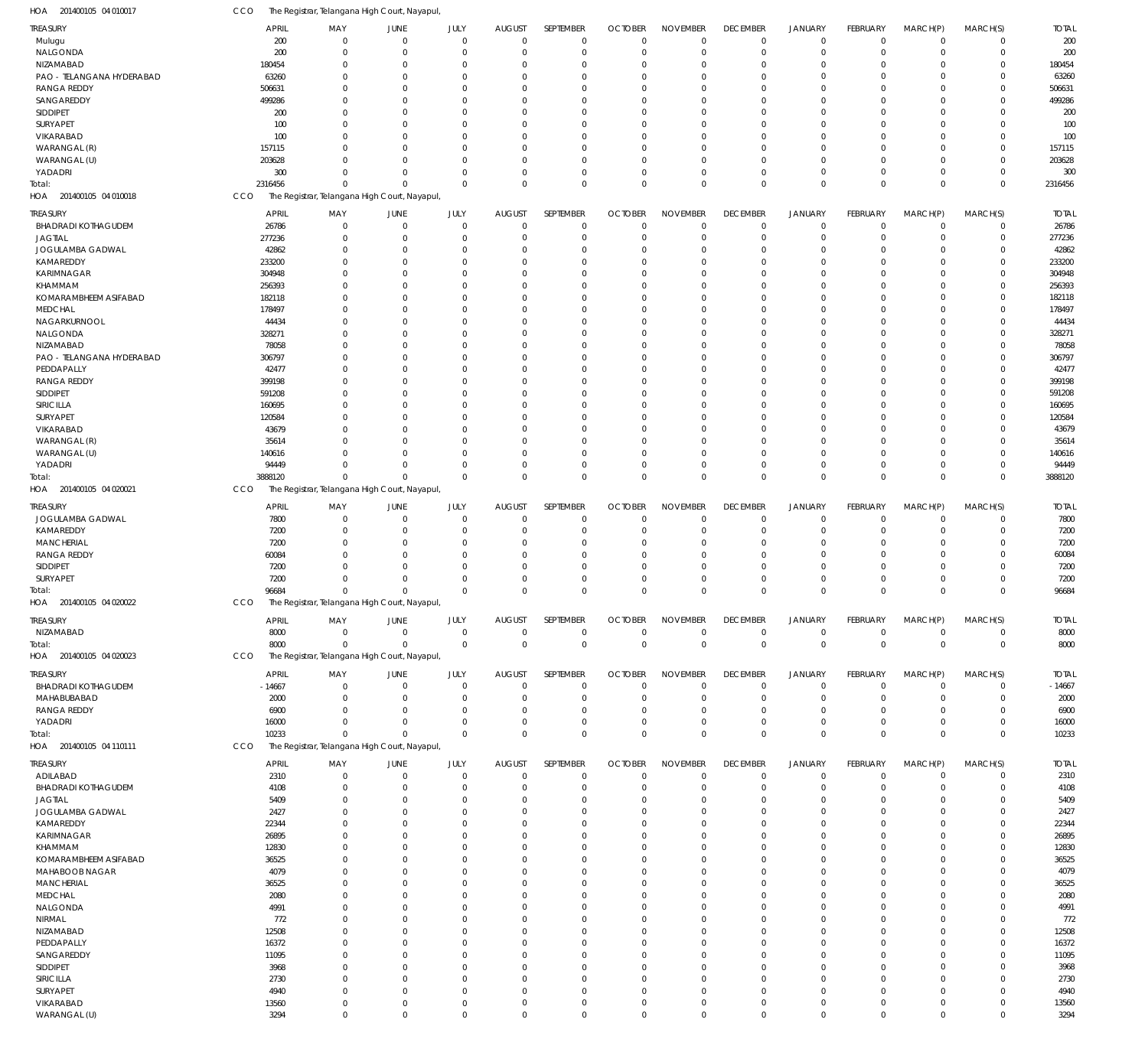| HOA 201400105 04 110111           | CCO               | The Registrar, Telangana High Court, Nayapul, |                      |               |                          |                |                            |                 |                            |                  |                  |                            |                |                   |
|-----------------------------------|-------------------|-----------------------------------------------|----------------------|---------------|--------------------------|----------------|----------------------------|-----------------|----------------------------|------------------|------------------|----------------------------|----------------|-------------------|
| <b>TREASURY</b>                   |                   | <b>APRIL</b><br>MAY                           | JUNE                 | JULY          | <b>AUGUST</b>            | SEPTEMBER      | <b>OCTOBER</b>             | <b>NOVEMBER</b> | <b>DECEMBER</b>            | <b>JANUARY</b>   | FEBRUARY         | MARCH(P)                   | MARCH(S)       | <b>TOTAL</b>      |
| YADADRI                           |                   | 3946<br>$^{\circ}$                            | $\mathbf 0$          | $\mathbf 0$   | $\overline{0}$           | $\overline{0}$ | $\overline{0}$             | $\mathbf 0$     | $\overline{0}$             | $\mathbf 0$      | $\mathbf 0$      | $\mathbf 0$                | $\mathbf 0$    | 3946              |
| Total:                            | 233708            | $\mathbf 0$                                   | $\mathbf{0}$         | $\mathbf 0$   | $\overline{0}$           | $\overline{0}$ | $\overline{0}$             | $\mathbf 0$     | $\mathbf 0$                | $\mathbf 0$      | $\mathbf 0$      | $\mathbf 0$                | $\mathbf 0$    | 233708            |
| HOA 201400105 04 110114           | CCO               | The Registrar, Telangana High Court, Nayapul, |                      |               |                          |                |                            |                 |                            |                  |                  |                            |                |                   |
| <b>TREASURY</b>                   |                   | <b>APRIL</b><br>MAY                           | JUNE                 | JULY          | <b>AUGUST</b>            | SEPTEMBER      | <b>OCTOBER</b>             | <b>NOVEMBER</b> | <b>DECEMBER</b>            | <b>JANUARY</b>   | <b>FEBRUARY</b>  | MARCH(P)                   | MARCH(S)       | <b>TOTAL</b>      |
| ADILABAD                          |                   | 5035<br>$\overline{0}$                        | $\mathbf 0$          | $\mathbf{0}$  | $\mathbf{0}$             | $\overline{0}$ | $\overline{0}$             | $\mathbf 0$     | 0                          | $\mathsf 0$      | $\mathbf 0$      | $\mathbf 0$                | $\mathbf 0$    | 5035              |
| KOMARAMBHEEM ASIFABAD             |                   | 6040<br>$\mathbf 0$                           | $\overline{0}$       | $\Omega$      | $\overline{0}$           | 0              | $\overline{0}$             | $\Omega$        | $\mathbf 0$                | $\mathbf 0$      | -0               | $\mathbf 0$                | $\mathbf 0$    | 6040              |
| MAHABUBABAD                       |                   | 9950<br>$\mathbf 0$                           | $\overline{0}$       | 0             | $\Omega$                 | 0              | $\mathbf{0}$               | $\Omega$        | $\mathbf 0$                | $\mathbf 0$      | -0               | $\mathbf 0$                | $\Omega$       | 9950              |
| MEDAK                             |                   | 9050<br>0                                     | $\overline{0}$       | 0             | $\Omega$                 | 0              | $\Omega$                   | $\Omega$        | $\mathbf 0$                | $\mathbf 0$      | -0               | $\mathbf 0$                | $\Omega$       | 9050              |
| NAGARKURNOOL                      |                   | 5130<br>$\Omega$                              | $\overline{0}$       | 0             | $\Omega$                 | $\Omega$       | $\Omega$                   | $\Omega$        | 0                          | $\mathbf 0$      | $\Omega$         | $\Omega$                   | $\Omega$       | 5130              |
| NALGONDA                          | 25600             | $\mathbf 0$                                   | $\overline{0}$       | 0             | $\Omega$                 | 0              | $^{\circ}$                 | $\Omega$        | $\mathbf 0$                | $\mathbf 0$      | 0                | $\mathbf 0$                | $\Omega$       | 25600             |
| PEDDAPALLY                        |                   | 3252<br>$\Omega$                              | $\Omega$             | $\Omega$      | $\Omega$                 | $\Omega$       | $\Omega$                   | $\Omega$        | 0                          | $\mathbf 0$      | $\Omega$         | $\Omega$                   | $\Omega$       | 3252              |
| <b>RANGA REDDY</b>                |                   | 5820<br>$\Omega$                              | $\Omega$             | 0             | $\Omega$                 | 0              | $\Omega$                   | $\Omega$        | $\mathbf 0$                | $\mathbf 0$      | $\Omega$         | $\Omega$                   | $\Omega$       | 5820              |
| SANGAREDDY                        |                   | 2800<br>$\Omega$                              | $\Omega$             | $\Omega$      | $\Omega$                 | 0              | $\mathbf{0}$               | $\Omega$        | $\mathbf 0$                | $\mathbf 0$      | -0               | $\mathbf 0$                | $\Omega$       | 2800              |
| SURYAPET                          |                   | 9500<br>$\Omega$                              | $\overline{0}$       | $\Omega$      | $\mathbf 0$              | 0              | $\mathbf 0$                | $\Omega$        | $\mathbf 0$                | $\mathbf 0$      | 0                | $\mathbf 0$                | $\Omega$       | 9500              |
| Total:                            | 82177             | $\Omega$                                      | $\Omega$             | $\Omega$      | $\Omega$                 | $\mathbf 0$    | $\overline{0}$             | $\mathbf 0$     | $\mathbf 0$                | $\mathbf 0$      | $\Omega$         | $\mathbf 0$                | $\Omega$       | 82177             |
| HOA 201400105 04 130131           | CCO               | The Registrar, Telangana High Court, Nayapul, |                      |               |                          |                |                            |                 |                            |                  |                  |                            |                |                   |
| TREASURY                          |                   | <b>APRIL</b><br>MAY                           | JUNE                 | JULY          | <b>AUGUST</b>            | SEPTEMBER      | <b>OCTOBER</b>             | <b>NOVEMBER</b> | <b>DECEMBER</b>            | <b>JANUARY</b>   | <b>FEBRUARY</b>  | MARCH(P)                   | MARCH(S)       | <b>TOTAL</b>      |
| <b>JAGTIAL</b>                    |                   | 2548<br>$\overline{0}$                        | $\mathbf 0$          | $\mathbf 0$   | $\mathbf 0$              | $\overline{0}$ | $\overline{0}$             | $\Omega$        | $\mathbf 0$                | $\mathbf 0$      | $\mathbf 0$      | $\mathbf 0$                | $\mathbf 0$    | 2548              |
| KARIMNAGAR                        |                   | 1590<br>$\overline{0}$                        | $\overline{0}$       | $\mathbf 0$   | $\mathbf{0}$             | $\mathbf 0$    | $\overline{0}$             | $\mathbf 0$     | $\mathbf 0$                | $\mathbf 0$      | 0                | $\mathbf 0$                | $\mathbf 0$    | 1590              |
| KHAMMAM                           | $-2046$           | $^{\circ}$                                    | $\overline{0}$       | $\Omega$      | $\Omega$                 | 0              | $\Omega$                   | $\Omega$        | $\mathbf 0$                | $\mathbf 0$      | -0               | $\Omega$                   | $\Omega$       | $-2046$           |
| KOMARAMBHEEM ASIFABAD             | 16500             | $\Omega$                                      | $\Omega$             | $\Omega$      | $\Omega$                 | $\Omega$       | $\Omega$                   | $\Omega$        | $\mathbf 0$                | $\mathbf 0$      | $\Omega$         | $\Omega$                   | $\Omega$       | 16500             |
| MAHABOOB NAGAR                    |                   | 9025<br>$\mathbf 0$                           | $\overline{0}$       | $\Omega$      | $\Omega$                 | 0              | $\Omega$                   | $\Omega$        | $\mathbf 0$                | $\mathbf 0$      | 0                | $\Omega$                   | $\Omega$       | 9025              |
| MAHABUBABAD                       | $-10209$          | $\Omega$                                      | $\Omega$             | $\Omega$      | $\Omega$                 | $\Omega$       | $\Omega$                   | $\Omega$        | $\Omega$                   | $\mathbf 0$      | $\Omega$         | $\Omega$                   | $\Omega$       | $-10209$          |
| <b>MANCHERIAL</b>                 | 18402             | $\Omega$                                      | $\overline{0}$       | $\Omega$      | $\Omega$                 | $\Omega$       | $\Omega$                   | $\Omega$        | $\mathbf 0$                | $\mathbf 0$      | $\Omega$         | $\Omega$                   | $\Omega$       | 18402             |
| NIZAMABAD                         |                   | 1486<br>$\Omega$                              | $\Omega$             | $\Omega$      | $\Omega$                 | $\Omega$       | $\Omega$                   | $\Omega$        | $\mathbf 0$                | $\mathbf 0$      | 0                | $\Omega$                   | $\Omega$       | 1486              |
| PAO - TELANGANA HYDERABAD         | 25901             | $\Omega$                                      | $\Omega$             | $\Omega$      | $\Omega$                 | $\Omega$       | $\Omega$                   | $\Omega$        | $\mathbf 0$                | $\mathbf 0$      | $\Omega$         | $\Omega$                   | $\Omega$       | 25901             |
| <b>RANGA REDDY</b>                |                   | $-626$<br>$\Omega$                            | $\Omega$             | $\Omega$      | $\Omega$                 | $\Omega$       | $\Omega$                   | $\Omega$        | $\mathbf 0$                | $\mathbf 0$      | $\Omega$         | $\Omega$                   | $\Omega$       | $-626$            |
| VIKARABAD                         |                   | 536<br>$\Omega$                               | $\Omega$             | $\Omega$      | $\Omega$                 | $\Omega$       | $\Omega$                   | $\Omega$        | $\mathbf 0$                | $\mathbf 0$      | -0               | $\Omega$                   | $\Omega$       | 536               |
| WARANGAL (R)                      |                   | 1118<br>$\Omega$                              | $\Omega$             | $\Omega$      | $\Omega$                 | $\Omega$       | $\Omega$                   | $\Omega$        | $\mathbf 0$                | $\mathbf 0$      | $\mathbf 0$      | $\mathbf 0$                | $\Omega$       | 1118              |
| Total:                            | 64225             | $\mathbf 0$                                   | $\mathbf{0}$         | $\Omega$      | $\Omega$                 | $\Omega$       | $\Omega$                   | $\Omega$        | $\mathbf 0$                | $\mathbf 0$      | $\Omega$         | $\mathbf 0$                | $\Omega$       | 64225             |
| HOA 201400105 04 130132           | CCO               | The Registrar, Telangana High Court, Nayapul, |                      |               |                          |                |                            |                 |                            |                  |                  |                            |                |                   |
| <b>TREASURY</b>                   |                   | <b>APRIL</b><br>MAY                           | JUNE                 | JULY          | <b>AUGUST</b>            | SEPTEMBER      | <b>OCTOBER</b>             | <b>NOVEMBER</b> | <b>DECEMBER</b>            | <b>JANUARY</b>   | <b>FEBRUARY</b>  | MARCH(P)                   | MARCH(S)       | <b>TOTAL</b>      |
| ADILABAD                          | 274739            | 0                                             | $\mathbf 0$          | $\mathbf 0$   | $\mathbf{0}$             | $\mathbf 0$    | $\overline{0}$             | $\mathbf 0$     | 0                          | $\mathbf 0$      | -0               | $\mathbf 0$                | $\mathbf 0$    | 274739            |
| <b>BHADRADI KOTHAGUDEM</b>        | 17570             | $\overline{0}$                                | $\overline{0}$       | $\mathbf 0$   | $\Omega$                 | 0              | $\overline{0}$             | $\Omega$        | $\mathbf 0$                | $\mathbf 0$      | $^{\circ}$       | $\mathbf 0$                | $\mathbf 0$    | 17570             |
| <b>JAGTIAL</b>                    | 152615            | $\mathbf 0$                                   | $\overline{0}$       | 0             | $\Omega$                 | 0              | $^{\circ}$                 | $\Omega$        | $\mathbf 0$                | $\mathbf 0$      | -0               | $\mathbf 0$                | 0              | 152615            |
| <b>JANGAON</b>                    | 11530             | $\mathbf 0$                                   | $\overline{0}$       | $\Omega$      | $\Omega$                 | 0              | $\mathbf{0}$               | $\Omega$        | $\mathbf 0$                | $\mathbf 0$      | -0               | $\mathbf 0$                | $\Omega$       | 11530             |
| JOGULAMBA GADWAL                  | 14405             | $\mathbf 0$                                   | $\overline{0}$       | 0             | $\Omega$                 | $\Omega$       | $\Omega$                   | 0               | 0                          | $\mathbf 0$      | $\Omega$         | $\Omega$                   | $\Omega$       | 14405             |
| KAMAREDDY                         | 346489            | $\Omega$                                      | $\Omega$             | $\Omega$      | $\Omega$                 | $\Omega$       | $\Omega$                   | $\Omega$        | 0                          | $\mathbf 0$      | $\Omega$         | $\Omega$                   | $\Omega$       | 346489            |
| KARIMNAGAR                        | 188210            | $\mathbf 0$                                   | $\overline{0}$       | 0             | $\Omega$                 | 0              | $\Omega$                   | $\Omega$        | $\mathbf 0$                | $\mathbf 0$      | 0                | $\mathbf 0$                | $\Omega$       | 188210            |
| KHAMMAM                           | 144651            | $\Omega$                                      | $\Omega$             | 0             | $\Omega$                 | $\Omega$       | $\Omega$                   | $\Omega$        | 0                          | $\mathbf 0$      | $\Omega$         | $\Omega$                   | $\Omega$       | 144651            |
| KOMARAMBHEEM ASIFABAD             | 78141             | $\mathbf 0$                                   | $\overline{0}$       | 0             | $\Omega$                 | 0              | $\mathbf{0}$               | $\Omega$        | $\mathbf 0$                | $\mathbf 0$      | 0                | $\mathbf 0$                | 0              | 78141             |
| MAHABOOB NAGAR                    | 294675            | $\Omega$                                      | $\Omega$             | $\Omega$      | $\Omega$                 | $\Omega$       | $\Omega$                   | $\Omega$        | 0                          | $\mathbf 0$      | $\Omega$         | $\Omega$                   | $\Omega$       | 294675            |
| MAHABUBABAD                       | 11350             | $\Omega$                                      | $\Omega$             | 0             | $\Omega$                 | $\Omega$       | $\Omega$                   | $\Omega$        | 0                          | $\mathbf 0$      | $\Omega$         | $\Omega$                   | $\Omega$       | 11350             |
| MANCHERIAL                        | 94574             | $\Omega$                                      | $\Omega$             | 0             | $\Omega$                 | 0              | $^{\circ}$                 | $\Omega$        | $\mathbf 0$                | $\mathbf 0$      | $\Omega$         | $\Omega$                   | $\Omega$       | 94574             |
| MEDAK                             | 208616            | $\mathbf 0$                                   | $\overline{0}$       | 0             | $\overline{0}$           | 0              | $\mathbf 0$                | 0               | $\mathbf 0$                | $\mathbf 0$      | $\Omega$         | $\mathbf 0$                | $\Omega$       | 208616            |
| <b>MEDCHAL</b>                    | 115548            | $\Omega$                                      | $\mathbf{0}$         | $\Omega$      | $\Omega$                 | $\Omega$       | $\Omega$                   | $\Omega$        | $\mathbf 0$                | $\mathbf 0$      | $\Omega$         | $\mathbf 0$                | $\Omega$       | 115548            |
| NAGARKURNOOL                      | 382600            | 0                                             | $\Omega$             |               | 0                        | $\Omega$       | 0                          |                 | 0                          | 0                | 0                | $\Omega$                   | $\Omega$       | 382600            |
| NALGONDA                          | 650776            | 0                                             | $\overline{0}$       | 0             | $\Omega$                 | 0              | $\mathbf 0$                | 0               | 0                          | $\mathbf 0$      | 0                | $\mathbf 0$                | $\Omega$       | 650776            |
| NIRMAL                            | 36196             | 0                                             | $\overline{0}$       | 0             | $\Omega$                 | 0              | $\mathbf 0$                | $\Omega$        | 0                          | $\mathbf 0$      | 0                | $\mathbf 0$                | $\Omega$       | 36196             |
| NIZAMABAD                         | 302967            | $\Omega$                                      | $\Omega$             | 0             | $\Omega$                 | 0              | $\mathbf{0}$               | $\Omega$        | 0                          | $\mathbf 0$      | $\Omega$         | $\Omega$                   | $\Omega$       | 302967            |
| Narayanpet                        | 324850            | 0                                             | $\overline{0}$       | 0             | $\Omega$                 | 0              | $\mathbf 0$                | 0               | 0                          | $\mathbf 0$      | 0                | $\Omega$                   | $\Omega$       | 324850            |
| PAO - TELANGANA HYDERABAD         |                   | 9680<br>$\Omega$                              | $\Omega$             | U             | $\Omega$                 | $\Omega$       | $\Omega$                   | 0               | 0                          | $\mathbf 0$      | $\Omega$         | $\Omega$                   | $\Omega$       | 9680              |
| PEDDAPALLY                        | 101085            | 0                                             | $\Omega$             | 0             | $\Omega$                 | $\Omega$       | $^{\circ}$                 | 0               | 0                          | $\mathbf 0$      | $\Omega$         | $\Omega$                   | $\Omega$       | 101085            |
| <b>RANGA REDDY</b>                | 294494            | $\Omega$                                      | $\Omega$             | U             | $\Omega$                 | 0              | $^{\circ}$                 | $\Omega$        | 0                          | $\mathbf 0$      | $\Omega$         | $\Omega$                   | -C             | 294494            |
| SANGAREDDY                        | 628978            | $\Omega$                                      | $\Omega$             | U             | $\Omega$                 | $\Omega$       | $\Omega$                   | 0               | 0                          | $\mathbf 0$      | 0                | $\Omega$                   | $\Omega$       | 628978            |
| SIDDIPET                          | 191975            | $\Omega$                                      | $\Omega$             | 0             | $\Omega$                 | $\Omega$       | $\mathbf 0$                | $\Omega$        | 0                          | $\mathbf 0$      | $\Omega$         | $\Omega$                   | $\Omega$       | 191975            |
| SIRICILLA                         | 127760            | 0                                             | $\Omega$             | U             | $\Omega$                 | $\Omega$       | $\Omega$                   | U               | 0                          | $\mathbf 0$      | $\Omega$         | $\Omega$                   | $\Omega$       | 127760            |
| SURYAPET                          | 406479            | $\Omega$                                      | $\Omega$             | U             | $\Omega$                 | 0              | $\Omega$                   | 0               | 0                          | $\mathbf 0$      | 0                | $\Omega$                   | $\Omega$       | 406479            |
| VIKARABAD                         | 42685             | 0                                             | $\Omega$             | 0             | $\Omega$                 | $\Omega$       | $^{\circ}$                 | 0               | 0                          | $\mathbf 0$      | 0                | $\Omega$                   | $\Omega$       | 42685             |
| WANAPARTHY                        | 206482            | $\Omega$                                      | $\Omega$<br>$\Omega$ | U             | $\Omega$<br>$\Omega$     | $\Omega$       | $\Omega$<br>$\Omega$       | 0               | 0                          | $\mathbf 0$      | $\Omega$         | $\Omega$                   | $\Omega$       | 206482            |
| WARANGAL (R)                      | 13150             | $\Omega$                                      | $\Omega$             | 0             |                          | $\Omega$       |                            | 0<br>$\Omega$   | 0                          | $\mathbf 0$      | 0                | $\Omega$                   | $\Omega$       | 13150             |
| WARANGAL (U)                      | 1156828           | $\Omega$                                      | $\overline{0}$       | 0<br>$\Omega$ | $\Omega$<br>$\mathbf{0}$ | $\Omega$<br>0  | $\mathbf 0$<br>$\mathbf 0$ | $\mathbf 0$     | $\mathbf 0$<br>$\mathbf 0$ | $\mathbf 0$      | 0                | $\mathbf 0$                | $\Omega$       | 1156828           |
| YADADRI                           | 185265<br>7015363 | 0<br>$\mathbf 0$                              | $\Omega$             | $\Omega$      | $\Omega$                 | $\mathbf 0$    | $\overline{0}$             | $\mathbf 0$     | $\mathbf 0$                | 0<br>$\mathbf 0$ | 0<br>$\mathbf 0$ | $\mathbf 0$<br>$\mathbf 0$ | 0<br>$\Omega$  | 185265<br>7015363 |
| Total:<br>HOA 201400105 04 130133 | CCO               | The Registrar, Telangana High Court, Nayapul, |                      |               |                          |                |                            |                 |                            |                  |                  |                            |                |                   |
|                                   |                   |                                               |                      |               |                          |                |                            |                 |                            |                  |                  |                            |                |                   |
| <b>TREASURY</b>                   |                   | <b>APRIL</b><br>MAY                           | JUNE                 | JULY          | <b>AUGUST</b>            | SEPTEMBER      | <b>OCTOBER</b>             | <b>NOVEMBER</b> | <b>DECEMBER</b>            | <b>JANUARY</b>   | <b>FEBRUARY</b>  | MARCH(P)                   | MARCH(S)       | <b>TOTAL</b>      |
| PAO - TELANGANA HYDERABAD         |                   | 1895<br>$\overline{0}$                        | $\mathbf 0$          | $\mathbf 0$   | $\mathbf 0$              | $\overline{0}$ | $\overline{0}$             | $\mathbf 0$     | $\overline{0}$             | $\mathsf 0$      | $\mathbf 0$      | $\mathbf 0$                | $\mathbf 0$    | 1895              |
| Total:                            |                   | 1895<br>$\mathbf 0$                           | $\Omega$             | $\mathbf 0$   | $\mathbf 0$              | $\mathbf 0$    | $\overline{0}$             | $\mathbf 0$     | $\mathbf 0$                | $\mathsf 0$      | $\mathbf 0$      | $\mathbf 0$                | $^{\circ}$     | 1895              |
| HOA 201400105 04 130135           | CCO               | The Registrar, Telangana High Court, Nayapul, |                      |               |                          |                |                            |                 |                            |                  |                  |                            |                |                   |
| <b>TREASURY</b>                   |                   | <b>APRIL</b><br>MAY                           | JUNE                 | JULY          | <b>AUGUST</b>            | SEPTEMBER      | <b>OCTOBER</b>             | <b>NOVEMBER</b> | <b>DECEMBER</b>            | <b>JANUARY</b>   | FEBRUARY         | MARCH(P)                   | MARCH(S)       | <b>TOTAL</b>      |
| <b>JAGTIAL</b>                    |                   | 8021<br>$\overline{0}$                        | $\mathbf 0$          | $\mathbf 0$   | $\mathbf 0$              | $\mathbf 0$    | $\overline{0}$             | $\mathbf 0$     | 0                          | $\mathbf 0$      | $\mathbf 0$      | $\mathbf 0$                | $\overline{0}$ | 8021              |
| <b>JANGAON</b>                    |                   | 374<br>0                                      | $\overline{0}$       | 0             | $\overline{0}$           | 0              | $\overline{0}$             | $\mathbf 0$     | $\mathbf 0$                | 0                | -0               | $\mathbf 0$                | 0              | 374               |
| KHAMMAM                           |                   | 3650<br>$\mathbf 0$                           | $\overline{0}$       | 0             | $\Omega$                 | 0              | $^{\circ}$                 | $\mathbf 0$     | 0                          | $\mathbf 0$      | 0                | 0                          | $\Omega$       | 3650              |
| <b>MEDCHAL</b>                    | 35664             | $\Omega$                                      | $\overline{0}$       | 0             | $\Omega$                 | 0              | $^{\circ}$                 | 0               | 0                          | $\mathbf 0$      | 0                | $\Omega$                   | $\Omega$       | 35664             |
| NIZAMABAD                         | 94535             | $\Omega$                                      | $\Omega$             | 0             | $\Omega$                 | $\Omega$       | $\Omega$                   | 0               | 0                          | $\mathbf 0$      | $\Omega$         | $\Omega$                   | $\Omega$       | 94535             |
| Narayanpet                        |                   | 959<br>$\mathbf 0$                            | $\Omega$             | 0             | $\Omega$                 | 0              | $^{\circ}$                 | 0               | 0                          | $\mathbf 0$      | 0                | 0                          | $\Omega$       | 959               |
| PAO - TELANGANA HYDERABAD         | 175400            | $\Omega$                                      | $\Omega$             | U             | $\Omega$                 | $\Omega$       | $\mathbf 0$                | 0               | 0                          | $\mathbf 0$      | 0                | $\Omega$                   | $\Omega$       | 175400            |
| <b>RANGA REDDY</b>                |                   | 4358<br>$\mathbf 0$                           | $\overline{0}$       | 0             | $\Omega$                 | 0              | $\mathbf 0$                | $\mathbf 0$     | $\mathbf 0$                | $\mathbf 0$      | $\Omega$         | 0                          | 0              | 4358              |
| SIDDIPET                          | 13012             | $\mathbf 0$                                   | $\mathbf 0$          | 0             | $\mathbf 0$              | 0              | $\mathbf 0$                | $\mathbf 0$     | $\mathbf 0$                | $\mathsf 0$      | $\mathbf 0$      | $\mathbf 0$                | $\mathbf 0$    | 13012             |
| SURYAPET                          |                   | 718<br>$\mathbf 0$                            | $\mathbb O$          | $\mathbf 0$   | $\mathbf 0$              | $\mathbf 0$    | $\mathbf 0$                | $\mathbf 0$     | $\mathbf 0$                | $\mathbf 0$      | $\mathbf 0$      | $\mathbf 0$                | $\mathbf 0$    | 718               |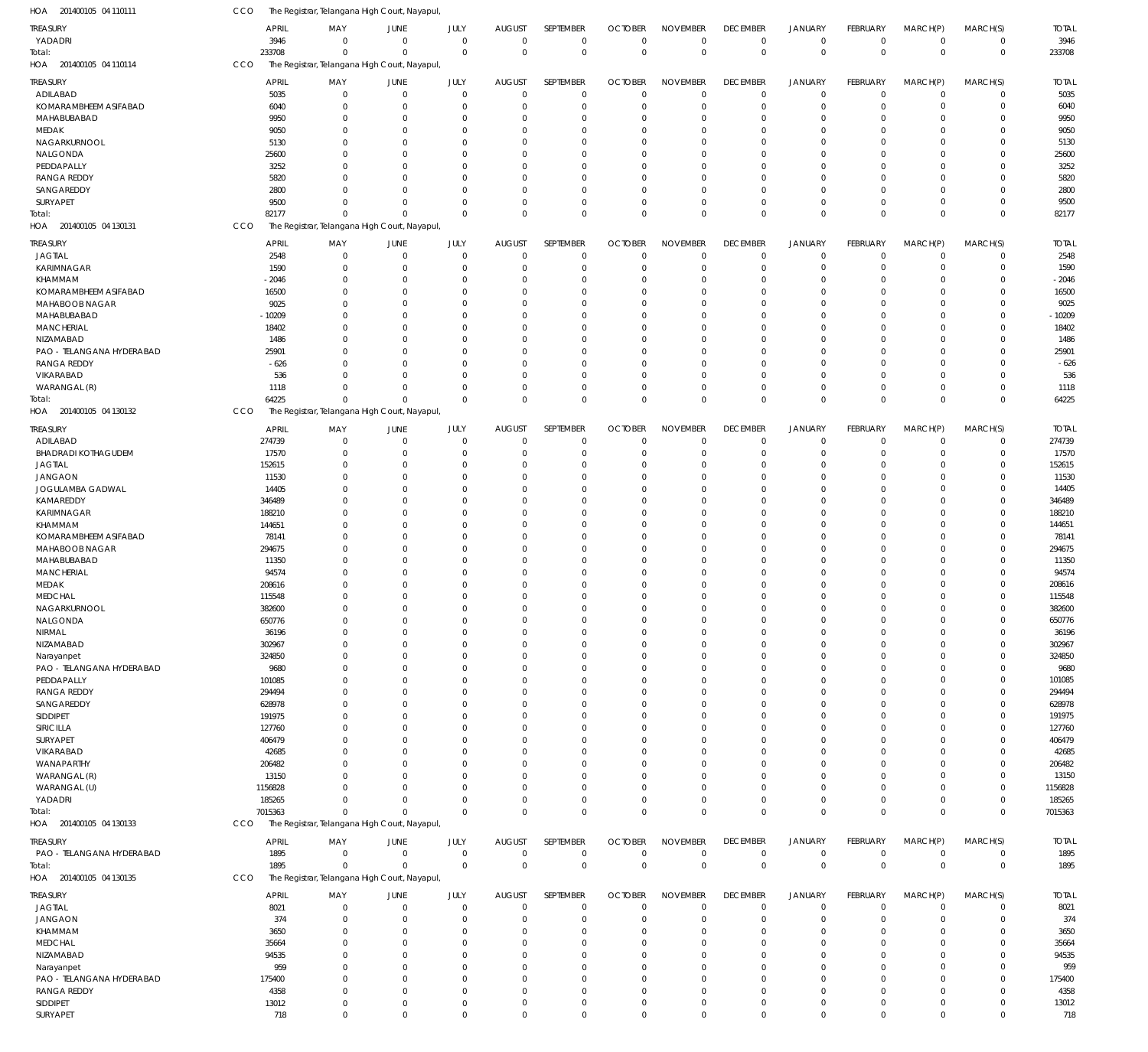| HOA 201400105 04 130135    | CCO        |                | The Registrar, Telangana High Court, Nayapul, |               |                            |                      |                         |                      |                      |                            |                                  |                            |                                  |                            |                |
|----------------------------|------------|----------------|-----------------------------------------------|---------------|----------------------------|----------------------|-------------------------|----------------------|----------------------|----------------------------|----------------------------------|----------------------------|----------------------------------|----------------------------|----------------|
| <b>TREASURY</b>            |            | <b>APRIL</b>   | MAY                                           | JUNE          | JULY                       | <b>AUGUST</b>        | SEPTEMBER               | <b>OCTOBER</b>       | <b>NOVEMBER</b>      | <b>DECEMBER</b>            | <b>JANUARY</b>                   | FEBRUARY                   | MARCH(P)                         | MARCH(S)                   | <b>TOTAL</b>   |
| VIKARABAD                  |            | 3290           | $\mathbf 0$                                   | $\mathbf 0$   | $\mathbf 0$                | $\Omega$             | $\mathbf 0$             | $\Omega$             | $\Omega$             | $\mathbf 0$                | $\mathbf 0$                      | $\mathbf 0$                | $\overline{0}$                   | $\mathbf 0$                | 3290           |
| WARANGAL (U)               |            | 1493           | $\mathbf 0$                                   | 0             | $\mathbf 0$                | 0                    | $\mathbf 0$             | $\Omega$             | $\mathbf 0$          | $\mathbf 0$                | $\mathbf 0$                      | $\mathbf 0$                | $\mathbf 0$                      | $\mathbf 0$                | 1493           |
| Total:                     |            | 341474         | $\mathbf 0$                                   | $\Omega$      | $\mathbf 0$                | $\Omega$             | $\mathbf 0$             | $\Omega$             | $\Omega$             | $\mathbf 0$                | $\mathbf 0$                      | $\Omega$                   | $\Omega$                         | $\mathbf 0$                | 341474         |
| HOA 201400105 04 140       | CCO        |                | The Registrar, Telangana High Court, Nayapul, |               |                            |                      |                         |                      |                      |                            |                                  |                            |                                  |                            |                |
| <b>TREASURY</b>            |            | <b>APRIL</b>   | MAY                                           | JUNE          | JULY                       | <b>AUGUST</b>        | SEPTEMBER               | <b>OCTOBER</b>       | <b>NOVEMBER</b>      | <b>DECEMBER</b>            | <b>JANUARY</b>                   | FEBRUARY                   | MARCH(P)                         | MARCH(S)                   | <b>TOTAL</b>   |
| <b>JAGTIAL</b>             |            | 98164          | $\mathbf 0$                                   | 0             | $\mathbf 0$                | $\mathbf 0$          | $\mathbf 0$             | $\Omega$             | $\mathbf 0$          | 0                          | $\overline{0}$                   | $\mathbf 0$                | $\overline{0}$                   | $\mathbf 0$                | 98164          |
| <b>JANGAON</b>             |            | 680            | $\mathbf 0$                                   | 0             | $\mathbf 0$                | $\Omega$             | $\mathbf 0$             | $\Omega$             | $\Omega$             | $\mathbf 0$                | $\overline{0}$                   | 0                          | $\overline{0}$                   | $\mathbf 0$                | 680            |
| KAMAREDDY                  |            | 39476          | $\mathbf 0$                                   | O             | $\mathbf 0$                | $\Omega$             | $\Omega$                |                      | $\Omega$             | $\overline{0}$             | $\overline{0}$                   | $\Omega$                   | $\Omega$                         | $\mathbf 0$                | 39476          |
| <b>MANCHERIAL</b>          |            | 116540         | $\mathbf 0$                                   | $\Omega$      | $\Omega$                   | $\Omega$             | $\Omega$                |                      | $\Omega$             | 0                          | $\Omega$                         | $\Omega$                   | $\Omega$                         | $\mathbf 0$                | 116540         |
| NIRMAL                     |            | 32584          | $\mathbf 0$                                   | O             | $\mathbf 0$                | $\Omega$             | $\Omega$                |                      | $\Omega$             | $\mathbf 0$                | $\Omega$                         | $\Omega$                   | $\Omega$                         | $\mathbf 0$                | 32584          |
| PEDDAPALLY                 |            | 2314           | $\mathbf 0$                                   | $\Omega$      | $\Omega$                   | $\Omega$             | $\Omega$                |                      | $\Omega$             | $\Omega$                   | $\Omega$                         | $\Omega$                   | $\Omega$                         | $\Omega$                   | 2314           |
| SANGAREDDY                 |            | 5548           | $\mathbf 0$                                   | $\Omega$      | $\Omega$                   | $\Omega$             | $\Omega$                |                      | $\Omega$             | $\mathbf 0$                | $\Omega$                         | $\Omega$                   | $\Omega$                         | $\mathbf 0$                | 5548           |
| WARANGAL (R)               |            | 340649         | $\mathbf 0$                                   | $\Omega$      | $\Omega$                   | $\Omega$             | $\Omega$                |                      | $\Omega$             | $\mathbf 0$                | $\Omega$                         | $\Omega$                   | $\Omega$                         | $\mathbf 0$                | 340649         |
| YADADRI                    |            | 288440         | $\mathbf 0$                                   | $\Omega$      | $\mathbf 0$                | $\Omega$             | $\Omega$                |                      | $\Omega$             | $\mathbf 0$                | $\overline{0}$                   | $\Omega$                   | $\overline{0}$                   | $\mathbf 0$                | 288440         |
| Total:                     |            | 924395         | $\mathbf 0$                                   | $\Omega$      | $\Omega$                   | $\Omega$             | $\Omega$                | $\Omega$             | $\Omega$             | $\mathbf 0$                | $\Omega$                         | $\Omega$                   | $\Omega$                         | $\mathbf 0$                | 924395         |
| HOA 201400105 04 240       | <b>CCO</b> |                | The Registrar, Telangana High Court, Nayapul, |               |                            |                      |                         |                      |                      |                            |                                  |                            |                                  |                            |                |
|                            |            |                |                                               |               |                            |                      |                         |                      |                      |                            |                                  |                            |                                  |                            |                |
| <b>TREASURY</b>            |            | <b>APRIL</b>   | MAY                                           | JUNE          | JULY                       | <b>AUGUST</b>        | SEPTEMBER               | <b>OCTOBER</b>       | <b>NOVEMBER</b>      | <b>DECEMBER</b>            | <b>JANUARY</b>                   | FEBRUARY                   | MARCH(P)                         | MARCH(S)                   | <b>TOTAL</b>   |
| <b>BHADRADI KOTHAGUDEM</b> |            | 27602          | $\mathbf 0$                                   | $\mathbf 0$   | $\mathbf 0$                | $\Omega$             | $\mathbf 0$             | $\Omega$             | $\Omega$             | $\mathbf 0$                | $\mathbf 0$                      | $\mathbf 0$                | $\overline{0}$                   | $\mathbf 0$                | 27602          |
| <b>JAGTIAL</b>             |            | 5049           | $\mathbf 0$                                   | 0             | $\mathbf 0$                | $\Omega$             | $\mathbf 0$             | $\Omega$             | $\Omega$             | $\mathbf 0$                | $\overline{0}$                   | $\mathbf 0$                | $\overline{0}$                   | $\mathbf 0$                | 5049           |
| KHAMMAM                    |            | 4994           | $\mathbf 0$                                   | O             | $\Omega$                   | $\Omega$             | $\mathbf 0$             |                      | $\Omega$             | $\mathbf 0$                | $\overline{0}$                   | $\Omega$                   | $\Omega$                         | $\mathbf 0$                | 4994           |
| <b>MEDCHAL</b>             |            | 15000          | $\mathbf 0$                                   | $\Omega$      | $\Omega$                   | $\Omega$             | $\Omega$                | $\Omega$             | $\Omega$             | $\mathbf 0$                | $\Omega$                         | $\Omega$                   | $\Omega$                         | $\mathbf 0$                | 15000          |
| NIZAMABAD                  |            | 18428          | $\mathbf 0$                                   | $\Omega$      | $\Omega$                   | $\Omega$             | $\mathbf 0$             |                      | $\Omega$             | $\mathbf 0$                | $\overline{0}$                   | $\Omega$                   | $\mathbf 0$                      | $\mathbf 0$                | 18428          |
| SANGAREDDY                 |            | 7609           | $\Omega$                                      | $\Omega$      | $\Omega$                   | $\Omega$             | $\mathbf 0$             | $\Omega$             | $\Omega$             | $\mathbf 0$                | $\mathbf 0$                      | $\Omega$                   | $\overline{0}$                   | $\mathbf 0$                | 7609           |
| Total:                     |            | 78682          | $\mathbf 0$                                   | $\Omega$      | $\mathbf 0$                | $\Omega$             | $\mathbf 0$             | $\Omega$             | $\mathbf 0$          | $\mathbf 0$                | $\mathbb O$                      | $\Omega$                   | $\Omega$                         | $\mathbf 0$                | 78682          |
| HOA 201400105 04 300302    | CCO        |                | The Registrar, Telangana High Court, Nayapul, |               |                            |                      |                         |                      |                      |                            |                                  |                            |                                  |                            |                |
| <b>TREASURY</b>            |            | <b>APRIL</b>   | MAY                                           | JUNE          | <b>JULY</b>                | <b>AUGUST</b>        | SEPTEMBER               | <b>OCTOBER</b>       | <b>NOVEMBER</b>      | <b>DECEMBER</b>            | <b>JANUARY</b>                   | FEBRUARY                   | MARCH(P)                         | MARCH(S)                   | <b>TOTAL</b>   |
| ADILABAD                   |            | 120538         | $\mathbf 0$                                   | 0             | $\mathbf 0$                | $\overline{0}$       | $\mathbf 0$             | $\Omega$             | $\mathbf 0$          | $\mathbf 0$                | $\overline{0}$                   | $\mathbf 0$                | $\overline{0}$                   | $\mathbf 0$                | 120538         |
| <b>JAGTIAL</b>             |            | 494136         | $\mathbf 0$                                   | 0             | $\mathbf 0$                | $\Omega$             | $\mathbf 0$             | $\Omega$             | $\Omega$             | $\mathbf 0$                | $\overline{0}$                   | $\mathbf 0$                | $\overline{0}$                   | $\mathbf 0$                | 494136         |
| KAMAREDDY                  |            | 94468          | $\mathbf 0$                                   | O             | $\mathbf 0$                | -0                   | $\mathbf 0$             |                      | $\Omega$             | $\mathbf 0$                | $\overline{0}$                   | $\Omega$                   | $\Omega$                         | $\mathbf 0$                | 94468          |
| KARIMNAGAR                 |            | 1183580        | $\mathbf 0$                                   | $\Omega$      | $\Omega$                   | $\Omega$             | $\Omega$                |                      | $\Omega$             | $\Omega$                   | $\Omega$                         | $\Omega$                   | $\Omega$                         | $\mathbf 0$                | 1183580        |
| KHAMMAM                    |            | 2957045        | $\mathbf 0$                                   | $\Omega$      | $\Omega$                   | $\Omega$             | $\Omega$                |                      | $\Omega$             | 0                          | $\Omega$                         | $\Omega$                   | $\Omega$                         | $\mathbf 0$                | 2957045        |
| KOMARAMBHEEM ASIFABAD      |            | 21489          | $\mathbf 0$                                   | $\Omega$      | $\Omega$                   | -C                   | $\Omega$                |                      | $\Omega$             | $\Omega$                   | $\Omega$                         | $\Omega$                   | $\Omega$                         | $\mathbf 0$                | 21489          |
| <b>MANCHERIAL</b>          |            | 445381         | $\mathbf 0$                                   | $\Omega$      | $\mathbf 0$                | $\Omega$             | $\Omega$                |                      | $\Omega$             | $\mathbf 0$                | $\Omega$                         | $\Omega$                   | $\Omega$                         | $\mathbf 0$                | 445381         |
| MEDAK                      |            | 353751         | $\mathbf 0$                                   | $\Omega$      | $\Omega$                   | $\Omega$             | $\Omega$                |                      | $\Omega$             | $\Omega$                   | $\Omega$                         | $\Omega$                   | $\Omega$                         | $\Omega$                   | 353751         |
| NALGONDA                   |            | 7087505        | $\mathbf 0$                                   | O             | $\Omega$                   | $\Omega$             | $\Omega$                |                      | $\Omega$             | $\mathbf 0$                | $\Omega$                         | $\Omega$                   | $\Omega$                         | $\mathbf 0$                | 7087505        |
| NIRMAL                     |            | 63858          | $\mathbf 0$                                   | $\Omega$      | $\Omega$                   | $\Omega$             | $\Omega$                |                      | $\Omega$             | $\Omega$                   | $\Omega$                         | $\Omega$                   | $\Omega$                         | $\mathbf 0$                | 63858          |
| NIZAMABAD                  |            | 520059         | $\mathbf 0$                                   | O             | $\Omega$                   | $\Omega$             | $\Omega$                |                      | $\Omega$             | $\mathbf 0$                | $\Omega$                         | $\Omega$                   | $\Omega$                         | $\mathbf 0$                | 520059         |
| PAO - TELANGANA HYDERABAD  |            | 73700          | $\mathbf 0$                                   | $\Omega$      | $\Omega$                   | -C                   | $\Omega$                |                      | $\Omega$             | $\Omega$                   | $\Omega$                         | $\Omega$                   | $\Omega$                         | $\Omega$                   | 73700          |
| PEDDAPALLY                 |            | 306272         | $\mathbf 0$                                   | O             | $\mathbf 0$                | $\Omega$             | $\Omega$                |                      | $\Omega$             | $\mathbf 0$                | $\Omega$                         | $\Omega$                   | $\Omega$                         | $\mathbf 0$                | 306272         |
| <b>RANGA REDDY</b>         |            | 5032779        | $\mathbf 0$                                   | $\Omega$      | $\Omega$                   | -C                   | $\Omega$                |                      | $\Omega$             | $\Omega$                   | $\Omega$                         | $\Omega$                   | $\Omega$                         | 0                          | 5032779        |
| SANGAREDDY                 |            | 671618         | $\mathbf 0$                                   | $\Omega$      | $\Omega$                   | $\Omega$             | $\Omega$                |                      | $\Omega$             | $\mathbf 0$                | $\Omega$                         | $\Omega$                   | $\Omega$                         | $\mathbf 0$                | 671618         |
| SIDDIPET                   |            | 768544         | $\mathbf 0$                                   | $\Omega$      | $\Omega$                   | $\Omega$             | $\Omega$                |                      | $\Omega$             | $\Omega$                   | $\Omega$                         | $\Omega$                   | $\Omega$                         | $\mathbf 0$                | 768544         |
| SIRICILLA                  |            | 312128         | $\mathbf 0$                                   | O             | $\Omega$                   | $\Omega$             | $\Omega$                |                      | $\Omega$             | $\mathbf 0$                | $\Omega$                         | $\Omega$                   | $\mathbf 0$                      | $\mathbf 0$                | 312128         |
| WARANGAL (U)               |            | 1437462        | $\mathbf 0$                                   | $\Omega$      | $\mathbf 0$                | $\Omega$             | $\mathbf 0$             |                      | $\Omega$             | $\mathbf 0$                | $\overline{0}$                   | $\Omega$                   | $\mathbf 0$                      | $\mathbf 0$                | 1437462        |
| Total:                     |            | 21944313       | $\mathbf 0$                                   | $\Omega$      | $\Omega$                   | $\Omega$             | $\Omega$                | $\Omega$             | $\Omega$             | $\mathbf 0$                | $\mathbf 0$                      | $\Omega$                   | $\overline{0}$                   | $\mathbf 0$                | 21944313       |
| HOA 201400105 04 310318    | CCO        |                | The Registrar, Telangana High Court, Nayapul, |               |                            |                      |                         |                      |                      |                            |                                  |                            |                                  |                            |                |
|                            |            |                |                                               |               |                            |                      |                         |                      |                      |                            |                                  |                            |                                  |                            |                |
| <b>TREASURY</b>            |            | <b>APRIL</b>   | MAY                                           | JUNE          | JULY                       | <b>AUGUST</b>        | SEPTEMBER               | <b>OCTOBER</b>       | <b>NOVEMBER</b>      | <b>DECEMBER</b>            | <b>JANUARY</b>                   | FEBRUARY                   | MARCH(P)                         | MARCH(S)                   | <b>TOTAL</b>   |
| <b>BHADRADI KOTHAGUDEM</b> |            | 20000          | $\mathbf 0$                                   | $\mathbf 0$   | $\mathbf 0$                | $\mathbf 0$          | $\mathbf 0$             | $\Omega$             | $\mathbf 0$          | $\mathbf 0$                | $\mathbf 0$                      | $\mathbf 0$                | $\mathbf 0$                      | $\mathbf 0$                | 20000          |
| JANGAON                    |            | 20000          | $\mathbf 0$                                   | 0             | $\mathbf 0$                | $\Omega$             | $\mathbf 0$             | $\Omega$             | $\Omega$             | $\mathbf 0$                | $\overline{0}$                   | $\Omega$                   | $\Omega$                         | $\mathbf 0$                | 20000          |
| KAMAREDDY                  |            | 20000          | $\mathbf 0$                                   | 0             | $\mathbf 0$                | $\Omega$             | $\Omega$                | $\Omega$             | $\Omega$             | $\overline{0}$             | $\overline{0}$                   | $\Omega$                   | $\Omega$                         | $\mathbf 0$                | 20000          |
| NIZAMABAD                  |            | 20000          | 0                                             | O             | $\Omega$                   | $\Omega$             | $\Omega$                |                      | $\Omega$             | $\mathbf 0$                | $\Omega$                         | $\Omega$                   | $\Omega$                         | $\mathbf 0$                | 20000          |
| PAO - TELANGANA HYDERABAD  |            | 40000          | $\Omega$                                      | O             | $\Omega$                   | $\Omega$             | $\Omega$                |                      | $\Omega$             | $\Omega$                   | $\Omega$                         | $\Omega$                   | $\Omega$                         | $\Omega$                   | 40000          |
| <b>RANGA REDDY</b>         |            | 40000          | $\mathbf 0$                                   | O             | $\Omega$                   | $\Omega$             | $\Omega$                |                      | $\Omega$             | 0                          | $\Omega$                         |                            | $\Omega$                         | 0                          | 40000          |
| SANGAREDDY                 |            | 20000          | $\Omega$                                      | $\Omega$      | $\Omega$                   | $\Omega$             | $\Omega$                |                      | $\Omega$             | $\mathbf{0}$               | $\Omega$                         | $\Omega$                   | $\Omega$                         | $\Omega$                   | 20000          |
| SIRICILLA                  |            | 20000          | $\mathbf 0$                                   | $\Omega$      | $\Omega$                   | $\Omega$             | $\Omega$                |                      | $\Omega$             | $\mathbf 0$                | $\overline{0}$                   | $\Omega$                   | $\mathbf 0$                      | $\mathbf 0$                | 20000          |
| Total:                     |            | 200000         | $\Omega$                                      | $\Omega$      | $\Omega$                   | $\Omega$             | $\Omega$                | $\Omega$             | $\Omega$             | $\mathbf 0$                | $\mathbf 0$                      | $\Omega$                   | $\Omega$                         | $\mathbf 0$                | 200000         |
| HOA 201400105 04 510511    | CCO        |                | The Registrar, Telangana High Court, Nayapul, |               |                            |                      |                         |                      |                      |                            |                                  |                            |                                  |                            |                |
| <b>TREASURY</b>            |            | <b>APRIL</b>   | MAY                                           | JUNE          | JULY                       | <b>AUGUST</b>        | SEPTEMBER               | <b>OCTOBER</b>       | <b>NOVEMBER</b>      | <b>DECEMBER</b>            | <b>JANUARY</b>                   | FEBRUARY                   | MARCH(P)                         | MARCH(S)                   | <b>TOTAL</b>   |
| NALGONDA                   |            | 3500           | $\mathbf 0$                                   | $\mathbf 0$   | $\mathbf 0$                | $\overline{0}$       | $\mathbf 0$             | $\Omega$             | $\mathbf 0$          | $\mathbf 0$                | $\mathbf 0$                      | $\mathbf 0$                | $\mathbf 0$                      | $\mathbf 0$                | 3500           |
| SANGAREDDY                 |            | 15800          | $\mathbf 0$                                   | 0             | $\mathbf 0$                | $\Omega$             | $\mathbf 0$             | -0                   | $\mathbf 0$          | $\mathbf 0$                | $\mathbf 0$                      | $\mathbf 0$                | $\overline{0}$                   | $\mathbf 0$                | 15800          |
| Total:                     |            | 19300          | $\mathbf 0$                                   | 0             | $\mathbf 0$                | $\Omega$             | $\mathbf 0$             | $\Omega$             | $\Omega$             | $\mathbf 0$                | $\overline{0}$                   | $\mathbf 0$                | $\Omega$                         | $\mathbf 0$                | 19300          |
| HOA 201400105 05 010011    | CCO        |                | The Registrar, Telangana High Court, Nayapul, |               |                            |                      |                         |                      |                      |                            |                                  |                            |                                  |                            |                |
| <b>TREASURY</b>            |            | APRIL          | MAY                                           | JUNE          | JULY                       | <b>AUGUST</b>        | SEPTEMBER               | <b>OCTOBER</b>       | <b>NOVEMBER</b>      | <b>DECEMBER</b>            | <b>JANUARY</b>                   | FEBRUARY                   | MARCH(P)                         | MARCH(S)                   | <b>TOTAL</b>   |
|                            |            |                |                                               |               |                            |                      |                         |                      |                      |                            |                                  |                            |                                  |                            |                |
| <b>BHADRADI KOTHAGUDEM</b> |            | 59530          | $\mathbf 0$<br>$\mathbf 0$                    | 0             | $\mathbf 0$<br>$\mathbf 0$ | $\Omega$<br>$\Omega$ | $\mathbf 0$             | $\Omega$<br>$\Omega$ | $\Omega$<br>$\Omega$ | $\mathbf 0$<br>$\mathbf 0$ | $\overline{0}$<br>$\overline{0}$ | $\mathbf 0$<br>$\mathbf 0$ | $\overline{0}$<br>$\overline{0}$ | $\mathbf 0$<br>$\mathbf 0$ | 59530          |
| KAMAREDDY                  |            | 35130          |                                               | 0             | $\Omega$                   |                      | $\mathbf 0$             |                      | $\Omega$             |                            |                                  |                            | $\Omega$                         |                            | 35130          |
| KARIMNAGAR                 |            | 56010          | $\mathbf 0$                                   | $\Omega$      |                            | $\Omega$             | $\mathbf 0$<br>$\Omega$ |                      | $\Omega$             | $\mathbf 0$                | $\overline{0}$<br>$\Omega$       | $\Omega$                   | $\Omega$                         | $\mathbf 0$<br>$\Omega$    | 56010          |
| KHAMMAM                    |            | 116610         | $\mathbf 0$                                   | O             | $\Omega$                   | $\Omega$             |                         |                      |                      | $\mathbf 0$                |                                  | $\Omega$                   |                                  |                            | 116610         |
| MAHABUBABAD                |            | 60160          | 0                                             | O             | $\Omega$                   | $\Omega$             | $\Omega$                |                      | $\Omega$             | $\Omega$                   | $\Omega$                         | U                          | $\Omega$                         | $\Omega$                   | 60160          |
| <b>MANCHERIAL</b>          |            | 132106         | $\Omega$                                      | $\Omega$      | $\Omega$                   | $\Omega$             | $\Omega$                |                      | $\Omega$             | $\Omega$                   | $\Omega$                         | $\Omega$                   | $\Omega$                         | $\Omega$                   | 132106         |
| NALGONDA                   |            | 104940         | 0<br>$\Omega$                                 | O             | $\Omega$                   | $\Omega$             | $\Omega$                |                      | $\Omega$<br>$\Omega$ | 0<br>$\Omega$              | $\Omega$<br>$\Omega$             | $\Omega$                   | $\Omega$<br>$\Omega$             | 0<br>$\Omega$              | 104940         |
| NIZAMABAD                  |            | 55630          |                                               | O             | $\Omega$                   | $\Omega$             | $\Omega$                |                      | $\Omega$             |                            | $\Omega$                         |                            | $\Omega$                         |                            | 55630          |
| PAO - TELANGANA HYDERABAD  |            | 590170         | $\mathbf 0$<br>$\mathbf 0$                    | O<br>$\Omega$ | $\Omega$<br>$\Omega$       | $\Omega$<br>$\Omega$ | $\Omega$<br>$\Omega$    |                      | $\Omega$             | $\Omega$<br>$\Omega$       | $\Omega$                         | $\Omega$                   | $\Omega$                         | 0<br>$\Omega$              | 590170         |
| <b>RANGA REDDY</b>         |            | 585644         | $\mathbf 0$                                   |               | $\Omega$                   | $\Omega$             | $\Omega$                |                      | $\Omega$             |                            | $\Omega$                         | $\Omega$                   | $\Omega$                         | $\mathbf 0$                | 585644         |
| SANGAREDDY<br>SIDDIPET     |            | 77637<br>53700 | $\mathbf 0$                                   | 0<br>0        | $\mathbf 0$                | $\Omega$             | $\mathbf 0$             | $\Omega$             | $\mathbf 0$          | $\mathbf 0$<br>$\mathbf 0$ | $\mathbf 0$                      | 0                          | $\overline{0}$                   | $\mathbf 0$                | 77637<br>53700 |
| Total:                     |            | 1927267        | $\mathbf 0$                                   | $\mathbf 0$   | $\mathbf 0$                | $\Omega$             | $\mathbf 0$             | $\Omega$             | $\mathbf 0$          | $\mathbf 0$                | $\mathbf 0$                      | $\Omega$                   | $\overline{0}$                   | $\mathbf 0$                | 1927267        |
|                            |            |                |                                               |               |                            |                      |                         |                      |                      |                            |                                  |                            |                                  |                            |                |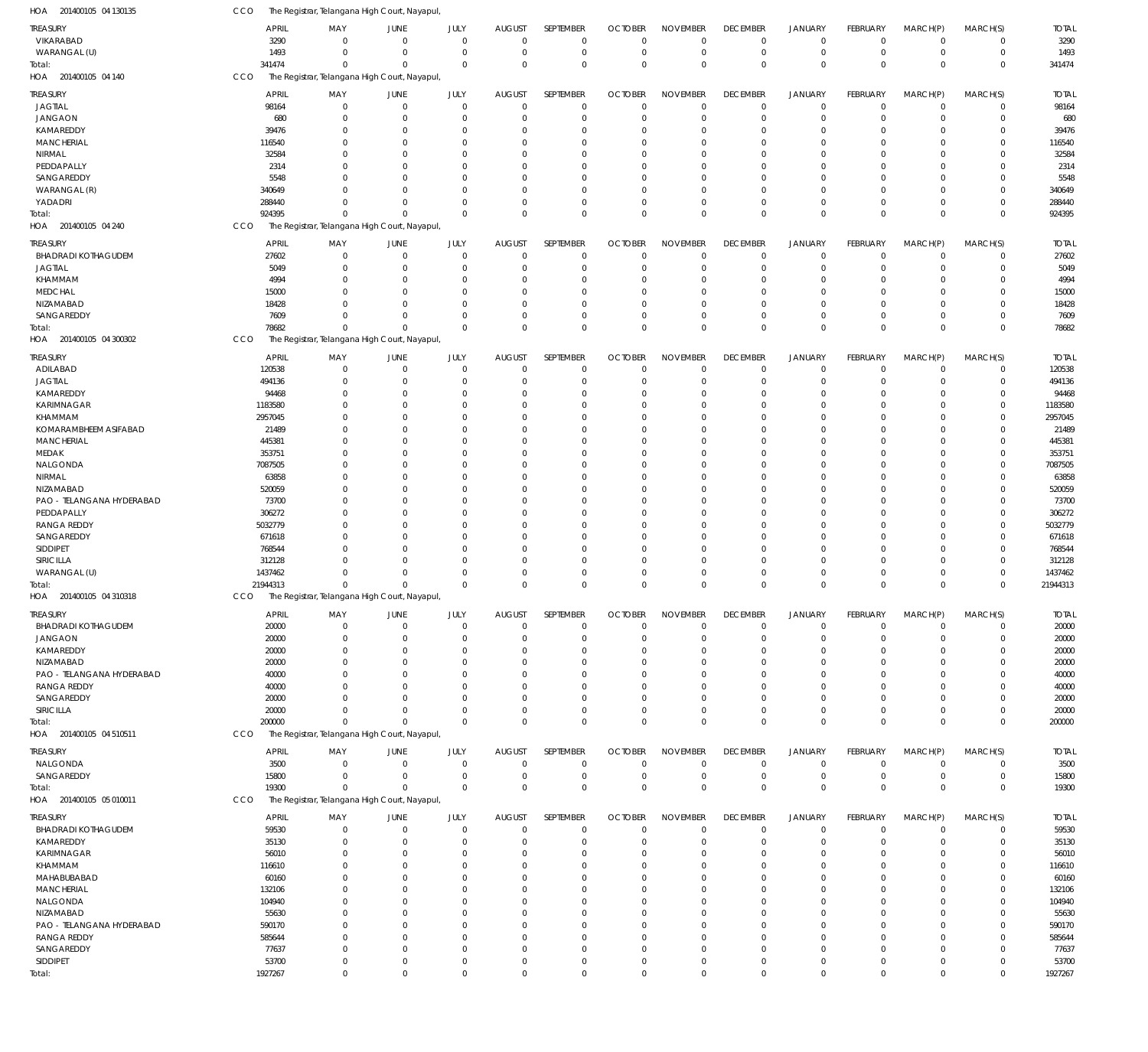| HOA 201400105 05 010012                | CCO                   | The Registrar, Telangana High Court, Nayapul, |                        |                     |                              |                         |                      |                      |                                |                      |                             |                        |              |               |
|----------------------------------------|-----------------------|-----------------------------------------------|------------------------|---------------------|------------------------------|-------------------------|----------------------|----------------------|--------------------------------|----------------------|-----------------------------|------------------------|--------------|---------------|
| TREASURY                               | <b>APRIL</b>          | MAY                                           | <b>JUNE</b>            | JULY                | <b>AUGUST</b>                | SEPTEMBER               | <b>OCTOBER</b>       | <b>NOVEMBER</b>      | <b>DECEMBER</b>                | <b>JANUARY</b>       | <b>FEBRUARY</b>             | MARCH(P)               | MARCH(S)     | <b>TOTAL</b>  |
| <b>BHADRADI KOTHAGUDEM</b>             | 11254                 | $\Omega$                                      | $\overline{0}$         | $\mathbf 0$         | $\mathbf 0$                  | $\mathbf 0$             | $\overline{0}$       | $\mathbf 0$          | $\mathbf 0$                    | $\mathbf 0$          | $\Omega$                    | $\Omega$               | 0            | 11254         |
| KAMAREDDY                              | 8110                  | $\Omega$                                      | $\overline{0}$         | $\mathbf 0$         | $\mathbf 0$                  | $\mathbf 0$             | $\mathbf 0$          | $\mathbf 0$          | $\mathbf 0$                    | $\mathbf 0$          | $\Omega$                    | $\Omega$               | $\mathbf 0$  | 8110          |
| <b>KARIMNAGAR</b>                      | 1580                  | $\Omega$                                      | $\overline{0}$         | 0                   | $\Omega$                     | 0                       | 0                    | 0                    | $\Omega$                       | 0                    |                             | $\Omega$               | 0            | 1580          |
| KHAMMAM                                | 15943                 | $\Omega$                                      | $\Omega$               | 0                   | $\Omega$                     | $\Omega$                | $\Omega$             | $\Omega$             | $\Omega$                       | $\Omega$             |                             | $\Omega$               | 0            | 15943         |
| MAHABUBABAD                            | 11740                 | $\Omega$                                      | $\Omega$               | 0                   | $\Omega$                     | $\mathbf 0$             | 0                    | $\Omega$             | $\Omega$                       | $\Omega$             |                             | $\Omega$               | 0            | 11740         |
| <b>MANCHERIAL</b>                      | 7863                  |                                               | $\Omega$<br>- 0        | 0<br><sup>0</sup>   | $\Omega$<br>$\Omega$         | $\Omega$<br>$\Omega$    | $\Omega$<br>$\Omega$ | $\Omega$<br>$\Omega$ | $\Omega$                       | $\Omega$<br>$\Omega$ |                             | $\Omega$<br>$\Omega$   | 0<br>0       | 7863<br>16400 |
| NALGONDA<br>NIZAMABAD                  | 16400<br>5750         |                                               | $\Omega$               | 0                   | $\Omega$                     | $\Omega$                | $\Omega$             | 0                    | $\Omega$<br>$\Omega$           | $\Omega$             |                             | $\Omega$               | 0            | 5750          |
| PAO - TELANGANA HYDERABAD              | 40168                 |                                               | $\Omega$               | <sup>0</sup>        | $\Omega$                     | 0                       | 0                    | $\Omega$             | $\Omega$                       | $\Omega$             |                             | $\Omega$               | 0            | 40168         |
| <b>RANGA REDDY</b>                     | 63821                 |                                               | $\Omega$               | <sup>0</sup>        | $\Omega$                     | $\Omega$                | $\Omega$             | $\Omega$             | $\Omega$                       | $\Omega$             |                             | $\Omega$               | 0            | 6382          |
| SANGAREDDY                             | 20046                 |                                               | $\Omega$               | 0                   | $\Omega$                     | $\mathbf 0$             | 0                    | $\Omega$             | $\Omega$                       | 0                    |                             | $\Omega$               | 0            | 20046         |
| SIDDIPET                               | 8410                  |                                               | $\Omega$               | $\Omega$            | $\Omega$                     | $\mathbf 0$             | 0                    | 0                    | 0                              | $\mathbf 0$          |                             | $\Omega$               | 0            | 841           |
| lotal:                                 | 211085                | $\Omega$                                      | $\Omega$               | $\Omega$            | $\Omega$                     | $\mathbf 0$             | $\overline{0}$       | $\Omega$             | $\Omega$                       | $\mathbf 0$          | $\Omega$                    | $\Omega$               | $\mathbf 0$  | 211085        |
| HOA 201400105 05 010013                | CCO                   | The Registrar, Telangana High Court, Nayapul, |                        |                     |                              |                         |                      |                      |                                |                      |                             |                        |              |               |
| treasury                               | <b>APRIL</b>          | MAY                                           | JUNE                   | JULY                | <b>AUGUST</b>                | SEPTEMBER               | <b>OCTOBER</b>       | <b>NOVEMBER</b>      | <b>DECEMBER</b>                | <b>JANUARY</b>       | FEBRUARY                    | MARCH(P)               | MARCH(S)     | <b>TOTAL</b>  |
| <b>BHADRADI KOTHAGUDEM</b>             | 94628                 |                                               | $\overline{0}$         | $\mathbf 0$         | $\mathbf 0$                  | $\mathbf 0$             | $\mathbf 0$          | $\mathbf 0$          | 0                              | 0                    | $\Omega$                    | $\overline{0}$         | $\mathbf 0$  | 94628         |
| KAMAREDDY                              | 55776                 |                                               | $\overline{0}$         | 0                   | $\mathbf 0$                  | $\mathbf 0$             | $\mathbf 0$          | $\mathbf 0$          | 0                              | $\mathbf 0$          | -0                          | $\Omega$               | $\mathbf 0$  | 55776         |
| KARIMNAGAR                             | 127511                |                                               | $\overline{0}$         | 0                   | $\Omega$                     | $\mathbf 0$             | 0                    | 0                    | $\Omega$                       | $\mathbf 0$          |                             | $\Omega$               | $\mathbf 0$  | 127511        |
| KHAMMAM                                | 187239                |                                               | - 0                    | 0                   | $\Omega$                     | $\Omega$                | $\Omega$             | 0                    | C.                             | $\Omega$             |                             | $\Omega$               | 0            | 187239        |
| MAHABUBABAD                            | 144052                |                                               | - 0                    | 0                   | $\Omega$                     | $\Omega$                | 0                    | 0                    | 0                              | 0                    |                             | $\Omega$               | 0            | 144052        |
| <b>MANCHERIAL</b>                      | 198984                |                                               | - 0                    | 0                   | $\Omega$                     | 0                       | 0                    | 0                    |                                | $\Omega$             |                             | $\Omega$               | 0            | 198984        |
| NALGONDA                               | 169084                |                                               | - 0                    | 0                   | $\Omega$                     | $\Omega$                | 0                    | 0                    | C.                             | 0                    |                             | $\Omega$               | 0            | 169084        |
| NIZAMABAD                              | 88576                 |                                               | $\Omega$               | 0                   | $\Omega$                     | $\Omega$                | $\Omega$             | 0                    |                                | $\Omega$             |                             | $\Omega$               | 0            | 88576         |
| PAO - TELANGANA HYDERABAD              | 433558                |                                               | - 0                    | 0                   | $\Omega$                     | 0                       | 0                    | 0                    | $\Omega$                       | 0                    |                             | $\Omega$               | 0            | 433558        |
| <b>RANGA REDDY</b>                     | 685996                |                                               | $\Omega$               | O                   | $\Omega$                     | 0                       | 0                    | 0                    | 0                              | $\Omega$             |                             | $\Omega$               | 0            | 685996        |
| SANGAREDDY                             | 293220                |                                               | - 0                    | 0                   | $\Omega$                     | $\mathbf 0$             | 0                    | 0                    | $\Omega$                       | 0                    |                             | $\Omega$               | 0            | 293220        |
| <b>SIDDIPET</b>                        | 168411                |                                               | $\Omega$               | $\Omega$            | $\Omega$                     | $\mathbf 0$             | 0                    | $\mathbf 0$          | 0                              | $\mathbf 0$          | $\Omega$                    | $\Omega$               | $\mathbf 0$  | 168411        |
| Total:                                 | 2647035               | $\Omega$                                      | $\Omega$               | $\Omega$            | $\Omega$                     | $\mathbf 0$             | $\overline{0}$       | $\mathbf{0}$         | $\Omega$                       | $\mathbf{0}$         | $\Omega$                    | $\Omega$               | $\mathbf 0$  | 2647035       |
| HOA 201400105 05 010014                | CCO                   | The Registrar, Telangana High Court, Nayapul, |                        |                     |                              |                         |                      |                      |                                |                      |                             |                        |              |               |
| treasury                               | <b>APRIL</b>          | MAY                                           | <b>JUNE</b>            | JULY                | <b>AUGUST</b>                | SEPTEMBER               | <b>OCTOBER</b>       | <b>NOVEMBER</b>      | <b>DECEMBER</b>                | <b>JANUARY</b>       | FEBRUARY                    | MARCH(P)               | MARCH(S)     | <b>TOTAL</b>  |
| KAMAREDDY                              | 1500                  | $\Omega$                                      | $\mathbf 0$            | $\mathbf 0$         | $\mathbf 0$                  | $\mathbf 0$             | $\mathbf 0$          | $\mathbf 0$          | $\mathbf 0$                    | 0                    | $\Omega$                    | $\Omega$               | $\Omega$     | 1500          |
| <b>KARIMNAGAR</b>                      | 3100                  | $\Omega$                                      | $\overline{0}$         | $\Omega$            | $\Omega$                     | $\mathbf 0$             | $\mathbf 0$          | $\mathbf 0$          | 0                              | $\mathbf 0$          |                             | $\Omega$               | 0            | 3100          |
| KHAMMAM                                | 5400                  | $\Omega$                                      | $\Omega$               | 0                   | $\Omega$                     | $\Omega$                | 0                    | 0                    | $\Omega$                       | $\Omega$             |                             | $\Omega$               | 0            | 5400          |
| MAHABUBABAD                            | 3100                  | $\Omega$                                      | - 0                    | <sup>0</sup>        | $\Omega$                     | $\Omega$                | $\Omega$             | $\Omega$             | $\Omega$                       | $\Omega$             |                             | $\Omega$               | 0            | 3100          |
| <b>MANCHERIAL</b>                      | 3100                  | $\Omega$                                      | $\Omega$               | 0                   | $\Omega$                     | $\Omega$                | $\Omega$             | $\Omega$             | $\Omega$                       | $\Omega$             |                             | $\Omega$               | 0            | 3100          |
| NALGONDA                               | 6200                  |                                               | $\Omega$<br>$\Omega$   | 0                   | $\Omega$<br>$\Omega$         | $\mathbf 0$<br>$\Omega$ | 0                    | $\Omega$             | $\Omega$                       | $\Omega$             |                             | $\Omega$<br>$\Omega$   | 0<br>0       | 6200          |
| NIZAMABAD<br>PAO - TELANGANA HYDERABAD | 3100<br>9300          |                                               | - 0                    | 0<br>U              | $\Omega$                     | $\Omega$                | $\Omega$<br>0        | $\Omega$<br>$\Omega$ | $\Omega$<br>$\Omega$           | $\Omega$<br>$\Omega$ |                             | $\Omega$               | 0            | 3100<br>9300  |
| <b>RANGA REDDY</b>                     | 17800                 |                                               | $\Omega$               | 0                   | $\Omega$                     | $\Omega$                | 0                    | 0                    | $\Omega$                       | $\Omega$             |                             | $\Omega$               | 0            | 17800         |
| SANGAREDDY                             | 7750                  |                                               | $\Omega$               | U                   | $\Omega$                     | $\mathbf 0$             | 0                    | $\Omega$             | $\Omega$                       | $\Omega$             |                             | $\Omega$               | 0            | 7750          |
| SIDDIPET                               | 3100                  | $\Omega$                                      | $\Omega$               | $\Omega$            | $\Omega$                     | $\mathbf 0$             | $\mathbf 0$          | $\mathbf 0$          | $\Omega$                       | $\mathbf 0$          | $\Omega$                    | $\Omega$               | $\mathbf 0$  | 3100          |
| Total:                                 | 63450                 | $\Omega$                                      | $\Omega$               | $\Omega$            | $\Omega$                     | $\mathbf 0$             | $\overline{0}$       | $\mathbf{0}$         | $\mathbf 0$                    | $\mathbf 0$          | $\Omega$                    | $\mathbf 0$            | $\mathbf 0$  | 63450         |
| HOA 201400105 05 010015                | CCO                   | The Registrar, Telangana High Court, Nayapul, |                        |                     |                              |                         |                      |                      |                                |                      |                             |                        |              |               |
|                                        |                       |                                               |                        |                     |                              |                         |                      |                      |                                | <b>JANUARY</b>       |                             |                        | MARCH(S)     | <b>TOTAL</b>  |
| treasury<br><b>BHADRADI KOTHAGUDEM</b> | <b>APRIL</b><br>17310 | MAY                                           | JUNE<br>$\overline{0}$ | JULY<br>$\mathbf 0$ | <b>AUGUST</b><br>$\mathbf 0$ | SEPTEMBER<br>0          | <b>OCTOBER</b><br>0  | <b>NOVEMBER</b><br>0 | <b>DECEMBER</b><br>$\mathbf 0$ | 0                    | <b>FEBRUARY</b><br>$\Omega$ | MARCH(P)<br>$^{\circ}$ | $\mathbf 0$  | 17310         |
| KAMAREDDY                              | 10203                 | $\mathbf 0$                                   | $\mathbf 0$            | $\mathbf 0$         | $\overline{0}$               | $\mathbf 0$             | $\mathbf 0$          | $\mathbf 0$          | $\mathbf 0$                    | $\mathbf 0$          | $\Omega$                    | $\overline{0}$         | $\mathbf 0$  | 10203         |
| KARIMNAGAR                             | 15834                 |                                               | $\Omega$               |                     | 0                            | 0                       | 0                    | 0                    |                                | $\Omega$             |                             | $\Omega$               | 0            | 15834         |
| KHAMMAM                                | 34251                 | $\Omega$                                      | $\overline{0}$         | $\Omega$            | $\Omega$                     | $\mathbf 0$             | $\mathbf 0$          | $\mathbf 0$          | $\Omega$                       | $\Omega$             |                             | $\Omega$               | $\mathbf 0$  | 34251         |
| MAHABUBABAD                            | 18048                 | 0                                             | $\overline{0}$         | 0                   | $\Omega$                     | $\mathbf 0$             | 0                    | $\mathbf 0$          | $\Omega$                       | $\mathbf 0$          |                             | $\Omega$               | $\mathbf 0$  | 18048         |
| <b>MANCHERIAL</b>                      | 15465                 |                                               | - 0                    | 0                   | $\Omega$                     | $\Omega$                | 0                    | $\mathbf 0$          | $\Omega$                       | $\Omega$             |                             | $\Omega$               | 0            | 15465         |
| NALGONDA                               | 30930                 |                                               | $\overline{0}$         | 0                   | $\Omega$                     | $\mathbf 0$             | 0                    | $\mathbf 0$          | $\Omega$                       | 0                    |                             | $\Omega$               | 0            | 30930         |
| NIZAMABAD                              | 16203                 |                                               | - 0                    | 0                   | $\Omega$                     | $\Omega$                | 0                    | 0                    | $\Omega$                       | $\Omega$             |                             | $\Omega$               | 0            | 16203         |
| PAO - TELANGANA HYDERABAD              | 49716                 |                                               | - 0                    | 0                   | $\Omega$                     | $\Omega$                | 0                    | 0                    | $\Omega$                       | 0                    |                             | $\Omega$               | $\Omega$     | 49716         |
| <b>RANGA REDDY</b>                     | 99432                 |                                               | - 0                    | 0                   | $\Omega$                     | $\Omega$                | 0                    | $\mathbf 0$          | $\Omega$                       | $\Omega$             |                             | $\Omega$               | 0            | 99432         |
| SANGAREDDY                             | 39401                 |                                               | - 0                    | 0                   | $\Omega$                     | $\mathbf 0$             | 0                    | 0                    | $\Omega$                       | $\mathbf 0$          |                             | $\Omega$               | 0            | 39401         |
| SIDDIPET                               | 15834                 | <sup>0</sup>                                  | $\Omega$               | 0                   | $\Omega$                     | $\mathbf 0$             | 0                    | $\mathbf 0$          | 0                              | $\mathbf 0$          | $\Omega$                    | $^{\circ}$             | $\mathbf 0$  | 15834         |
| Total:                                 | 362627                | $\Omega$                                      | $\Omega$               | $\Omega$            | $\Omega$                     | $\mathbf 0$             | $\overline{0}$       | $\mathbf 0$          | $\mathbf 0$                    | $\mathbf 0$          | $\Omega$                    | $\Omega$               | $\mathbf 0$  | 362627        |
| HOA 201400105 05 010016                | CCO                   | The Registrar, Telangana High Court, Nayapul, |                        |                     |                              |                         |                      |                      |                                |                      |                             |                        |              |               |
| treasury                               | <b>APRIL</b>          | MAY                                           | <b>JUNE</b>            | JULY                | <b>AUGUST</b>                | SEPTEMBER               | <b>OCTOBER</b>       | <b>NOVEMBER</b>      | <b>DECEMBER</b>                | <b>JANUARY</b>       | <b>FEBRUARY</b>             | MARCH(P)               | MARCH(S)     | <b>TOTAL</b>  |
| <b>BHADRADI KOTHAGUDEM</b>             | 8367                  | $\Omega$                                      | $\mathbf 0$            | $\mathbf{0}$        | $\overline{0}$               | $\mathbf 0$             | $\mathbf 0$          | $\mathbf 0$          | $\mathbf 0$                    | $\mathbf 0$          | $\Omega$                    | $\Omega$               | $\mathbf 0$  | 8367          |
| KHAMMAM                                | 18218                 | $\Omega$                                      | $\overline{0}$         | $\mathbf 0$         | $\Omega$                     | $\mathbf 0$             | $\mathbf 0$          | $\mathbf 0$          | $\mathbf 0$                    | $\mathbf 0$          |                             | $\Omega$               | $\mathbf 0$  | 18218         |
| MAHABUBABAD                            | 9216                  | $\Omega$                                      | $\overline{0}$         | $\Omega$            | $\Omega$                     | $\mathbf 0$             | 0                    | $\mathbf 0$          | 0                              | $\mathbf 0$          |                             | $\Omega$               | 0            | 9216          |
| <b>MANCHERIAL</b>                      | 25425                 | $\Omega$                                      | $\overline{0}$         | 0                   | $\mathbf 0$                  | $\mathbf 0$             | 0                    | 0                    | 0                              | $\mathbf 0$          |                             | $\Omega$               | 0            | 25425         |
| NALGONDA                               | 14950                 | $\Omega$                                      | $\Omega$               | 0                   | $\Omega$                     | $\Omega$                | 0                    | 0                    | $\Omega$                       | $\Omega$             |                             | $\Omega$               | 0            | 14950         |
| NIZAMABAD                              | 9831                  | $\Omega$                                      | $\Omega$               | U                   | $\Omega$                     | $\Omega$                | 0                    | 0                    | $\Omega$                       | $\Omega$             |                             | $\Omega$               | 0            | 9831          |
| PAO - TELANGANA HYDERABAD              | 140997                | $\Omega$                                      | $\Omega$               | $\Omega$            | $\Omega$                     | $\Omega$                | 0                    | 0                    | $\Omega$                       | $\Omega$             |                             | $\Omega$               | 0            | 140997        |
| <b>RANGA REDDY</b>                     | 83598                 | $\Omega$                                      | $\Omega$               | U                   | $\Omega$                     | $\mathbf 0$             | 0                    | 0                    | $\Omega$                       | 0                    |                             | $\Omega$               | 0            | 83598         |
| SANGAREDDY                             | 23039                 | $\Omega$                                      | $\Omega$               | $\Omega$            | $\Omega$                     | $\mathbf 0$             | $\mathbf 0$          | $\mathbf 0$          | 0                              | $\mathbf 0$          | $\Omega$                    | $^{\circ}$             | $\mathbf 0$  | 23039         |
| lotal:                                 | 333641                | $\Omega$                                      | $\Omega$               | $\Omega$            | $\Omega$                     | $\mathbf 0$             | $\overline{0}$       | $\mathbf 0$          | $\mathbf 0$                    | $\mathbf 0$          | $\Omega$                    | $\mathbf 0$            | $\mathbf{0}$ | 333641        |
| HOA 201400105 05 010017                | CCO                   | The Registrar, Telangana High Court, Nayapul, |                        |                     |                              |                         |                      |                      |                                |                      |                             |                        |              |               |
| TREASURY                               | <b>APRIL</b>          | MAY                                           | JUNE                   | JULY                | <b>AUGUST</b>                | SEPTEMBER               | <b>OCTOBER</b>       | <b>NOVEMBER</b>      | <b>DECEMBER</b>                | <b>JANUARY</b>       | <b>FEBRUARY</b>             | MARCH(P)               | MARCH(S)     | <b>TOTAL</b>  |
| RANGA REDDY                            | 39005                 | 0                                             | $\mathbf 0$            | $\mathbf{0}$        | $\overline{0}$               | $\mathbf 0$             | $\mathbf 0$          | $\mathbf 0$          | $\mathbf 0$                    | 0                    | $\Omega$                    | $\overline{0}$         | $\mathbf 0$  | 39005         |
| SIDDIPET                               | 4850                  | 0                                             | $\mathbf 0$            | $\mathbf 0$         | $\overline{0}$               | $\mathbf 0$             | $\mathbf 0$          | $\mathbf 0$          | $\mathbf 0$                    | $\mathbf 0$          | 0                           | $\overline{0}$         | $\mathbf 0$  | 4850          |
| Total:                                 | 43855                 | $\Omega$                                      | $\Omega$               | $\mathbf{0}$        | $\Omega$                     | $\mathbf 0$             | $\overline{0}$       | $\mathbf 0$          | $\mathbf 0$                    | $\mathbb O$          | $\Omega$                    | $\overline{0}$         | $\mathbf 0$  | 43855         |
| HOA 201400105 05 010018                | CCO                   | The Registrar, Telangana High Court, Nayapul, |                        |                     |                              |                         |                      |                      |                                |                      |                             |                        |              |               |
| TREASURY                               | <b>APRIL</b>          | MAY                                           | <b>JUNE</b>            | JULY                | <b>AUGUST</b>                | SEPTEMBER               | <b>OCTOBER</b>       | <b>NOVEMBER</b>      | <b>DECEMBER</b>                | <b>JANUARY</b>       | FEBRUARY                    | MARCH(P)               | MARCH(S)     | <b>TOTAL</b>  |
| KHAMMAM                                | 78158                 | $\mathbf{0}$                                  | $\mathbf 0$            | $\mathbf 0$         | $\overline{0}$               | $\mathbf 0$             | $\mathbf 0$          | $\mathbf 0$          | $\mathbf 0$                    | $\mathbf 0$          | $\Omega$                    | $\overline{0}$         | $\mathbf 0$  | 78158         |
| Total:                                 | 78158                 | $\mathbf 0$                                   | $\mathbf 0$            | $\mathbf 0$         | $\overline{0}$               | $\mathbf 0$             | $\mathbf 0$          | $\mathbf 0$          | $\mathbf 0$                    | $\mathbf 0$          | $\mathbf 0$                 | $\mathbf 0$            | $\mathbf 0$  | 78158         |
|                                        |                       |                                               |                        |                     |                              |                         |                      |                      |                                |                      |                             |                        |              |               |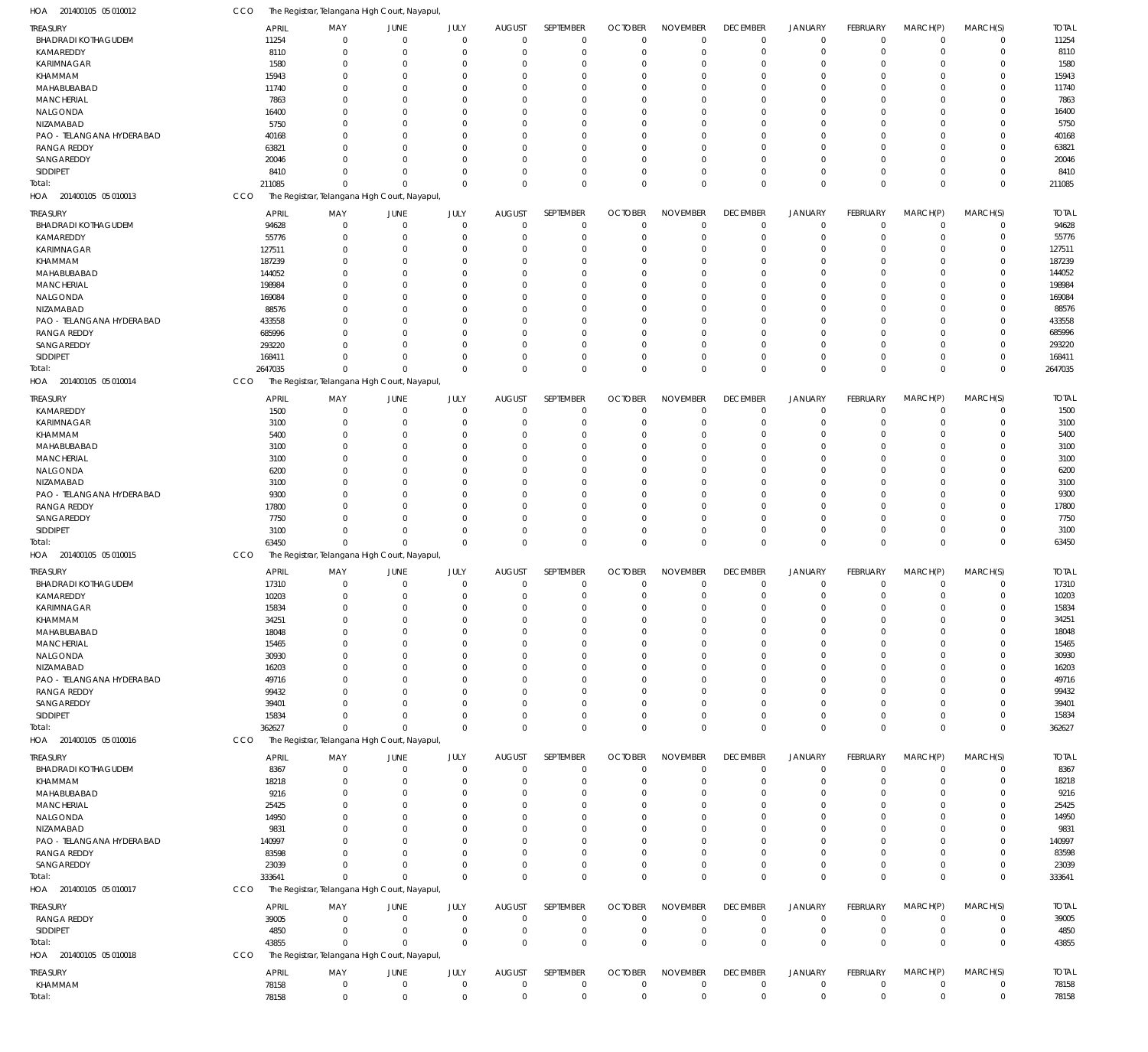| HOA 201400105 05 110111                | CCO        |                  | The Registrar, Telangana High Court, Nayapul  |                                  |                              |                                  |                            |                                  |                                |                                |                               |                            |                            |                                  |                     |
|----------------------------------------|------------|------------------|-----------------------------------------------|----------------------------------|------------------------------|----------------------------------|----------------------------|----------------------------------|--------------------------------|--------------------------------|-------------------------------|----------------------------|----------------------------|----------------------------------|---------------------|
| TREASURY                               |            | <b>APRIL</b>     | MAY                                           | JUNE                             | JULY                         | <b>AUGUST</b>                    | SEPTEMBER                  | <b>OCTOBER</b>                   | <b>NOVEMBER</b>                | <b>DECEMBER</b>                | <b>JANUARY</b>                | <b>FEBRUARY</b>            | MARCH(P)                   | MARCH(S)                         | <b>TOTAL</b>        |
| <b>MAHABOOB NAGAR</b>                  |            | 2703             | $\Omega$                                      | $\Omega$                         | $\mathbf{0}$                 | $\mathbf 0$                      | $\mathbf 0$                | $\mathbf 0$                      | $\mathbf 0$                    | $\mathbf 0$                    | $\Omega$                      | $\Omega$                   | $\Omega$                   | 0                                | 2703                |
| <b>MANCHERIAL</b>                      |            | 19505            | $\Omega$                                      | $\Omega$                         | $\mathbf{0}$                 | $\mathbf 0$                      | $\mathbf 0$                | 0                                | $\mathbf 0$                    | $\mathbf 0$                    | $\Omega$                      | $\Omega$                   | $\Omega$                   | $\mathbf 0$                      | 19505               |
| NIRMAL                                 |            | 1430             | $\Omega$                                      | - 0                              | $\Omega$                     | $\Omega$                         | 0                          | 0                                | $\Omega$                       | $\Omega$                       | $\Omega$                      |                            | $\Omega$                   | 0                                | 1430                |
| WARANGAL (U)                           |            | 3085             | $\Omega$                                      | $\Omega$                         | $\Omega$                     | $\Omega$                         | $\mathbf 0$                | 0                                | 0                              | $\Omega$                       | $\Omega$                      | $\Omega$                   | $\Omega$                   | 0                                | 3085                |
| Total:                                 |            | 26723            | $\Omega$                                      | $\Omega$                         | $\Omega$                     | $\Omega$                         | $\mathbf 0$                | $\Omega$                         | $\Omega$                       | $\Omega$                       | $\Omega$                      | $\Omega$                   | $\Omega$                   | $\mathbf 0$                      | 26723               |
| HOA 201400105 05 130131                | CCO        |                  | The Registrar, Telangana High Court, Nayapul  |                                  |                              |                                  |                            |                                  |                                |                                |                               |                            |                            |                                  |                     |
| Treasury                               |            | <b>APRIL</b>     | MAY                                           | JUNE                             | JULY                         | <b>AUGUST</b>                    | SEPTEMBER                  | <b>OCTOBER</b>                   | <b>NOVEMBER</b>                | <b>DECEMBER</b>                | <b>JANUARY</b>                | <b>FEBRUARY</b>            | MARCH(P)                   | MARCH(S)                         | <b>TOTAL</b>        |
| <b>BHADRADI KOTHAGUDEM</b>             |            | 1012             | $\Omega$                                      | $\overline{0}$                   | $\mathbf{0}$                 | $\mathbf 0$                      | $\mathbf 0$                | $\mathbf 0$                      | $\mathbf 0$                    | $\overline{0}$                 | $\mathbf 0$                   | $\overline{0}$             | $\mathbf 0$                | $\mathbf 0$                      | 1012                |
| Total:                                 |            | 1012             | $\overline{0}$                                | $\overline{0}$                   | $\mathbf{0}$                 | $\Omega$                         | $\mathbf 0$                | $\overline{0}$                   | $\mathbf 0$                    | $\mathbf 0$                    | $\mathbf 0$                   | $\overline{0}$             | $\overline{0}$             | $\mathbf 0$                      | 1012                |
| HOA 201400105 05 130132                | CCO        |                  | The Registrar, Telangana High Court, Nayapul  |                                  |                              |                                  |                            |                                  |                                |                                |                               |                            |                            |                                  |                     |
|                                        |            |                  |                                               |                                  |                              |                                  |                            |                                  |                                |                                |                               |                            |                            |                                  |                     |
| treasury<br><b>BHADRADI KOTHAGUDEM</b> |            | APRIL<br>962     | MAY<br>$\Omega$                               | JUNE<br>$\overline{0}$           | JULY<br>$\mathbf{0}$         | <b>AUGUST</b><br>$\mathbf 0$     | SEPTEMBER<br>$\mathbf 0$   | <b>OCTOBER</b><br>$\mathbf 0$    | <b>NOVEMBER</b><br>$\mathbf 0$ | <b>DECEMBER</b><br>$\mathbf 0$ | <b>JANUARY</b><br>$\mathbf 0$ | FEBRUARY<br>$^{\circ}$     | MARCH(P)<br>$\Omega$       | MARCH(S)<br>0                    | <b>TOTAL</b><br>962 |
| JOGULAMBA GADWAL                       |            | 1800             | $\Omega$                                      | $\Omega$                         | $\Omega$                     | $\Omega$                         | $\mathbf 0$                | 0                                | $\mathbf 0$                    | $\Omega$                       | $\Omega$                      | $\Omega$                   | $\Omega$                   | $\mathbf 0$                      | 1800                |
| KHAMMAM                                |            | 23445            | $\Omega$                                      | - 0                              | $\Omega$                     | $\Omega$                         | 0                          | 0                                | $\Omega$                       | $\Omega$                       | $\Omega$                      |                            | $\Omega$                   | $\Omega$                         | 23445               |
| <b>MAHABOOB NAGAR</b>                  |            | 36940            | $\Omega$                                      | - 0                              | $\Omega$                     | $\Omega$                         | $\Omega$                   | 0                                | $\Omega$                       | $\Omega$                       | $\Omega$                      |                            | $\Omega$                   | $\Omega$                         | 36940               |
| <b>MANCHERIAL</b>                      |            | 42990            | <sup>0</sup>                                  | - 0                              | $\Omega$                     | $\Omega$                         | 0                          | 0                                | $\Omega$                       | $\Omega$                       | $\Omega$                      |                            | $\Omega$                   | $\Omega$                         | 42990               |
| <b>MEDCHAL</b>                         |            | 55400            | <sup>0</sup>                                  | $\Omega$                         | $\Omega$                     | $\Omega$                         | $\Omega$                   | $\Omega$                         | $\Omega$                       | $\Omega$                       | $\Omega$                      | $\Omega$                   | $\Omega$                   | $\Omega$                         | 55400               |
| NAGARKURNOOL                           |            | 27000            |                                               | $\Omega$                         | $\Omega$                     | $\Omega$                         | 0                          | 0                                | $\Omega$                       | $\Omega$                       | $\Omega$                      |                            | $\Omega$                   | $\Omega$                         | 27000               |
| NIRMAL                                 |            | 38450            |                                               | $\Omega$                         | $\Omega$                     | $\Omega$                         | $\Omega$                   | $\Omega$                         | $\Omega$                       | $\Omega$                       | $\Omega$                      | $\Omega$                   | $\Omega$                   | $\Omega$                         | 38450               |
| NIZAMABAD                              |            | 17489            |                                               | $\Omega$                         | $\Omega$                     | $\Omega$                         | $\Omega$                   | $\Omega$                         | $\Omega$                       | $\Omega$                       | $\Omega$                      |                            | $\Omega$                   | $\Omega$                         | 17489               |
| <b>RANGA REDDY</b>                     |            | 115361           |                                               | $\Omega$                         | $\Omega$                     | $\Omega$                         | $\Omega$                   | $\Omega$                         | $\Omega$                       | $\Omega$                       | $\Omega$                      | $\Omega$                   | $\Omega$                   | $\Omega$                         | 115361              |
| SANGAREDDY                             |            | 5240             |                                               | $\Omega$                         | $\Omega$                     | $\Omega$                         | 0                          | 0                                | $\Omega$                       | $\Omega$                       | -0                            |                            | $\Omega$                   | $\Omega$                         | 5240                |
| <b>SIDDIPET</b>                        |            | 16676            |                                               | $\Omega$                         | $\Omega$                     | $\Omega$                         | $\Omega$                   | $\Omega$                         | $\Omega$                       | $\Omega$                       | $\Omega$                      | $\Omega$                   | $\Omega$                   | $\Omega$                         | 16676               |
| WARANGAL (R)                           |            | 9920             |                                               | $\Omega$                         | $\Omega$                     | $\Omega$                         | $\Omega$                   | $\Omega$                         | $\Omega$                       | $\Omega$                       | $\Omega$                      | $\Omega$                   | $\Omega$                   | $\Omega$                         | 9920                |
| WARANGAL (U)                           |            | 9285             | $\Omega$<br>$\Omega$                          | $\Omega$<br>$\Omega$             | $\Omega$<br>$\Omega$         | $\Omega$<br>$\Omega$             | $\mathbf 0$<br>$\mathbf 0$ | 0                                | $\mathbf 0$<br>$\Omega$        | $\Omega$<br>$\Omega$           | $\Omega$<br>$\Omega$          | $\Omega$<br>$\Omega$       | $\Omega$<br>$\Omega$       | $\mathbf 0$<br>$\mathbf 0$       | 9285                |
| Total:<br>HOA 201400105 05 300301      | CCO        | 400958           |                                               |                                  |                              |                                  |                            | $\Omega$                         |                                |                                |                               |                            |                            |                                  | 400958              |
|                                        |            |                  | The Registrar, Telangana High Court, Nayapul  |                                  |                              |                                  |                            |                                  |                                |                                |                               |                            |                            |                                  |                     |
| Treasury                               |            | <b>APRIL</b>     | MAY                                           | JUNE                             | JULY                         | <b>AUGUST</b>                    | SEPTEMBER                  | <b>OCTOBER</b>                   | <b>NOVEMBER</b>                | <b>DECEMBER</b>                | <b>JANUARY</b>                | FEBRUARY                   | MARCH(P)                   | MARCH(S)                         | <b>TOTAL</b>        |
| <b>BHADRADI KOTHAGUDEM</b>             |            | 9347             | - 0                                           | $\overline{0}$                   | $\mathbf{0}$                 | $\mathbf 0$                      | $\mathbf 0$                | 0                                | $\mathbf 0$                    | $\mathbf 0$                    | 0                             | $^{\circ}$                 | $\mathbf 0$                | 0                                | 9347                |
| Total:                                 |            | 9347             | $\Omega$                                      | $\Omega$                         | $\Omega$                     | $\Omega$                         | $\mathbf 0$                | $\overline{0}$                   | $\mathbf 0$                    | $\Omega$                       | $\mathbf 0$                   | $\overline{0}$             | $\Omega$                   | $\mathbf 0$                      | 9347                |
| HOA 201400105 05 300302                | CCO        |                  | The Registrar, Telangana High Court, Nayapul  |                                  |                              |                                  |                            |                                  |                                |                                |                               |                            |                            |                                  |                     |
| treasury                               |            | APRIL            | MAY                                           | JUNE                             | JULY                         | <b>AUGUST</b>                    | SEPTEMBER                  | <b>OCTOBER</b>                   | <b>NOVEMBER</b>                | <b>DECEMBER</b>                | <b>JANUARY</b>                | FEBRUARY                   | MARCH(P)                   | MARCH(S)                         | <b>TOTAL</b>        |
| NIZAMABAD                              |            | 65476            | $\Omega$                                      | $\Omega$                         | $\mathbf 0$                  | $\mathbf 0$                      | $\mathbf 0$                | $\overline{0}$                   | $\mathbf 0$                    | $\mathbf 0$                    | $\mathbf 0$                   | $\overline{0}$             | $\overline{0}$             | $\overline{0}$                   | 65476               |
| Total:                                 |            | 65476            | $\Omega$                                      | $\Omega$                         | $\Omega$                     | $\Omega$                         | $\mathbf 0$                | $\overline{0}$                   | $\mathbf 0$                    | $\Omega$                       | $\mathbf 0$                   | $\Omega$                   | $\overline{0}$             | $\mathbf 0$                      | 65476               |
| HOA 201400106 04 010011                | CCO        |                  | The Registrar, Telangana High Court, Nayapul  |                                  |                              |                                  |                            |                                  |                                |                                |                               |                            |                            |                                  |                     |
| treasury                               |            | <b>APRIL</b>     | MAY                                           | JUNE                             | JULY                         | <b>AUGUST</b>                    | SEPTEMBER                  | <b>OCTOBER</b>                   | <b>NOVEMBER</b>                | <b>DECEMBER</b>                | <b>JANUARY</b>                | FEBRUARY                   | MARCH(P)                   | MARCH(S)                         | <b>TOTAL</b>        |
| PAO - TELANGANA HYDERABAD              |            | 1909070          | $\overline{0}$                                | $\overline{0}$                   | $\mathbf{0}$                 | $\mathbf 0$                      | $\mathbf 0$                | $^{\circ}$                       | $\mathbf 0$                    | $^{\circ}$                     | $\mathbf 0$                   | $^{\circ}$                 | $\overline{0}$             | $\mathbf 0$                      | 1909070             |
| Total:                                 |            | 1909070          | $\Omega$                                      | $\Omega$                         | $\mathbf{0}$                 | $\overline{0}$                   | $\mathbf 0$                | $\mathbf 0$                      | $\mathbf 0$                    | $\Omega$                       | $\mathbf{0}$                  | $\overline{0}$             | $\overline{0}$             | $\overline{0}$                   | 1909070             |
| HOA 201400106 04 010012                | CCO        |                  | The Registrar, Telangana High Court, Nayapul  |                                  |                              |                                  |                            |                                  |                                |                                |                               |                            |                            |                                  |                     |
| treasury                               |            | <b>APRIL</b>     | MAY                                           | JUNE                             | JULY                         | <b>AUGUST</b>                    | SEPTEMBER                  | <b>OCTOBER</b>                   | <b>NOVEMBER</b>                | <b>DECEMBER</b>                | <b>JANUARY</b>                | FEBRUARY                   | MARCH(P)                   | MARCH(S)                         | <b>TOTAL</b>        |
| PAO - TELANGANA HYDERABAD              |            | 45725            | $\Omega$                                      | $\Omega$                         | $\mathbf{0}$                 | $\mathbf 0$                      | $\mathbf 0$                | $\mathbf 0$                      | 0                              | $\mathbf 0$                    | $\Omega$                      | $^{\circ}$                 | $\overline{0}$             | $\mathbf 0$                      | 45725               |
| Total:                                 |            | 45725            | $\Omega$                                      | $\Omega$                         | $\Omega$                     | $\overline{0}$                   | $\mathbf 0$                | $\mathbf 0$                      | $\mathbf 0$                    | $\mathbf 0$                    | $\mathbf{0}$                  | $\Omega$                   | $\mathbf{0}$               | $\mathbf 0$                      | 45725               |
| HOA 201400106 04 010013                | CCO        |                  | The Registrar, Telangana High Court, Nayapul  |                                  |                              |                                  |                            |                                  |                                |                                |                               |                            |                            |                                  |                     |
|                                        |            |                  |                                               |                                  |                              |                                  |                            |                                  |                                |                                |                               |                            |                            |                                  |                     |
| TREASURY<br>PAO - TELANGANA HYDERABAD  |            | APRIL            | MAY                                           | JUNE                             | JULY<br>$\mathbf{0}$         | <b>AUGUST</b><br>$\mathbf 0$     | SEPTEMBER<br>$\mathbf 0$   | <b>OCTOBER</b>                   | <b>NOVEMBER</b>                | <b>DECEMBER</b>                | <b>JANUARY</b><br>$\mathbf 0$ | <b>FEBRUARY</b>            | MARCH(P)<br>$\overline{0}$ | MARCH(S)<br>$\overline{0}$       | <b>TOTAL</b>        |
| Total:                                 |            | 726841<br>726841 | -0<br>$\mathbf 0$                             | 0<br>$\overline{0}$              | $\Omega$                     | $\overline{0}$                   | $\mathbf 0$                | $^{\circ}$<br>$\mathbf 0$        | $\mathbf 0$<br>$\mathbf 0$     | 0<br>$\Omega$                  | $\mathbf{0}$                  | $^{\circ}$<br>$\mathbf 0$  | $\mathbf 0$                | $\mathbf 0$                      | 726841<br>726841    |
| HOA 201400106 04 010016                | <b>CCO</b> |                  | The Registrar, Telangana High Court, Nayapul  |                                  |                              |                                  |                            |                                  |                                |                                |                               |                            |                            |                                  |                     |
|                                        |            |                  |                                               |                                  |                              |                                  |                            |                                  |                                |                                |                               |                            |                            |                                  |                     |
| treasury                               |            | <b>APRIL</b>     | MAY                                           | JUNE                             | JULY                         | <b>AUGUST</b>                    | SEPTEMBER                  | <b>OCTOBER</b>                   | <b>NOVEMBER</b>                | <b>DECEMBER</b>                | <b>JANUARY</b>                | <b>FEBRUARY</b>            | MARCH(P)                   | MARCH(S)                         | <b>TOTAL</b>        |
| PAO - TELANGANA HYDERABAD              |            | 576133           | $\Omega$                                      | $\mathbf 0$                      | $\overline{0}$               | $\overline{0}$                   | $\mathbf 0$                | $^{\circ}$                       | $\mathbf 0$                    | $\mathbf 0$                    | $\mathbf 0$                   | $^{\circ}$                 | $\mathbf 0$                | $^{\circ}$                       | 576133              |
| Total:                                 |            | 576133           | $\mathbf{0}$                                  | $\Omega$                         | $\Omega$                     | $\overline{0}$                   | $\mathbf 0$                | $\mathbf 0$                      | $\mathbf 0$                    | $\mathbf 0$                    | $\Omega$                      | $\mathbf{0}$               | $\overline{0}$             | $\overline{0}$                   | 576133              |
| HOA 201400106 04 010017                | CCO        |                  | The Registrar, Telangana High Court, Nayapul  |                                  |                              |                                  |                            |                                  |                                |                                |                               |                            |                            |                                  |                     |
| treasury                               |            | <b>APRIL</b>     | MAY                                           | JUNE                             | JULY                         | <b>AUGUST</b>                    | SEPTEMBER                  | <b>OCTOBER</b>                   | <b>NOVEMBER</b>                | <b>DECEMBER</b>                | <b>JANUARY</b>                | <b>FEBRUARY</b>            | MARCH(P)                   | MARCH(S)                         | <b>TOTAL</b>        |
| PAO - TELANGANA HYDERABAD              |            | 50094            | $\overline{0}$                                | $\mathbf 0$                      | $\mathbf{0}$                 | $\overline{0}$                   | $\mathbf 0$                | $^{\circ}$                       | $\mathbf 0$                    | $\mathbf 0$                    | $\mathbf 0$                   | $\mathbf 0$                | $\overline{0}$             | $^{\circ}$                       | 50094               |
| Total:                                 |            | 50094            | $\Omega$                                      | $\Omega$                         | $\mathbf{0}$                 | $\overline{0}$                   | $\mathbf 0$                | $\overline{0}$                   | $\mathbf 0$                    | $\mathbf 0$                    | $\mathbf 0$                   | $\mathbf 0$                | $\overline{0}$             | $\mathbf 0$                      | 50094               |
| HOA 201400106 04 130132                | CCO        |                  | The Registrar, Telangana High Court, Nayapul  |                                  |                              |                                  |                            |                                  |                                |                                |                               |                            |                            |                                  |                     |
| treasury                               |            | <b>APRIL</b>     | MAY                                           | JUNE                             | JULY                         | <b>AUGUST</b>                    | SEPTEMBER                  | <b>OCTOBER</b>                   | <b>NOVEMBER</b>                | <b>DECEMBER</b>                | <b>JANUARY</b>                | FEBRUARY                   | MARCH(P)                   | MARCH(S)                         | <b>TOTAL</b>        |
| PAO - TELANGANA HYDERABAD              |            | 9000             | $\Omega$                                      | $\overline{0}$                   | $\mathbf{0}$                 | $\overline{0}$                   | $\mathbf 0$                | $^{\circ}$                       | $\mathbf 0$                    | $\mathbf 0$                    | $\mathbf 0$                   | $^{\circ}$                 | $\overline{0}$             | $\mathbf 0$                      | 9000                |
| Total:                                 |            | 9000             | $\mathbf{0}$                                  | $\overline{0}$                   | $\overline{0}$               | $\overline{0}$                   | $\mathbf 0$                | $\mathbf 0$                      | $\mathbf 0$                    | $\mathbf 0$                    | $\mathbf 0$                   | $\mathbf 0$                | $\mathbf 0$                | $\overline{0}$                   | 9000                |
| HOA 201400106 04 510511                | CCO        |                  | The Registrar, Telangana High Court, Nayapul, |                                  |                              |                                  |                            |                                  |                                |                                |                               |                            |                            |                                  |                     |
| Treasury                               |            | <b>APRIL</b>     | MAY                                           | JUNE                             | JULY                         | <b>AUGUST</b>                    | SEPTEMBER                  | <b>OCTOBER</b>                   | <b>NOVEMBER</b>                | <b>DECEMBER</b>                | <b>JANUARY</b>                | <b>FEBRUARY</b>            | MARCH(P)                   | MARCH(S)                         | <b>TOTAL</b>        |
| PAO - TELANGANA HYDERABAD              |            | 14200            | $\overline{0}$                                | $\mathbf 0$                      | $\mathbf{0}$                 | $\mathbf 0$                      | $\mathbf 0$                | $\overline{0}$                   | $\mathbf 0$                    | $\overline{0}$                 | $\mathbf 0$                   | $\overline{0}$             | $\overline{0}$             | $\overline{0}$                   | 14200               |
| Total:                                 |            | 14200            | $\overline{0}$                                | $\overline{0}$                   | $\mathbf{0}$                 | $\overline{0}$                   | $\mathbf 0$                | $\mathbf 0$                      | $\mathbf 0$                    | $\mathbf 0$                    | $\mathbf 0$                   | $\mathbf 0$                | $\overline{0}$             | $\mathbf 0$                      | 14200               |
| HOA 201400108 04 010011                | CCO        |                  | The Registrar, Telangana High Court, Nayapul  |                                  |                              |                                  |                            |                                  |                                |                                |                               |                            |                            |                                  |                     |
|                                        |            |                  |                                               |                                  |                              |                                  |                            |                                  |                                |                                |                               |                            |                            |                                  |                     |
| TREASURY                               |            | <b>APRIL</b>     | MAY                                           | JUNE                             | JULY                         | <b>AUGUST</b>                    | SEPTEMBER                  | <b>OCTOBER</b>                   | <b>NOVEMBER</b>                | <b>DECEMBER</b>                | <b>JANUARY</b>                | FEBRUARY                   | MARCH(P)                   | MARCH(S)                         | <b>TOTAL</b>        |
| PAO - TELANGANA HYDERABAD              |            | 106360           | $\Omega$<br>$\mathbf{0}$                      | $\overline{0}$<br>$\overline{0}$ | $\mathbf{0}$<br>$\mathbf{0}$ | $\mathbf 0$<br>$\mathbf 0$       | $\mathbf 0$<br>$\mathbf 0$ | $\overline{0}$<br>$\overline{0}$ | $\mathbf 0$<br>$\mathbf 0$     | $\mathbf 0$                    | $\mathbf 0$<br>$\mathbf 0$    | $\Omega$<br>$\overline{0}$ | $\Omega$<br>$\mathbf 0$    | $\overline{0}$<br>$\overline{0}$ | 106360              |
| WARANGAL (U)                           |            | 103880<br>210240 | $\mathbf 0$                                   | $\overline{0}$                   | $\mathbf{0}$                 | $\overline{0}$                   | $\mathbf 0$                | $\mathbf 0$                      | $\mathbf 0$                    | $\mathbf 0$<br>$\mathbf 0$     | $\mathbf 0$                   | $\overline{0}$             | $\mathbf 0$                | $\mathbf 0$                      | 103880<br>210240    |
| Total:<br>HOA 201400108 04 010012      | CCO        |                  | The Registrar, Telangana High Court, Nayapul, |                                  |                              |                                  |                            |                                  |                                |                                |                               |                            |                            |                                  |                     |
|                                        |            |                  |                                               |                                  |                              |                                  |                            |                                  |                                |                                |                               |                            |                            |                                  |                     |
|                                        |            |                  |                                               |                                  |                              |                                  |                            |                                  |                                |                                |                               |                            |                            |                                  |                     |
| TREASURY                               |            | <b>APRIL</b>     | MAY                                           | JUNE                             | JULY                         | <b>AUGUST</b>                    | SEPTEMBER                  | <b>OCTOBER</b>                   | <b>NOVEMBER</b>                | <b>DECEMBER</b>                | <b>JANUARY</b>                | <b>FEBRUARY</b>            | MARCH(P)                   | MARCH(S)                         | <b>TOTAL</b>        |
| PAO - TELANGANA HYDERABAD              |            | 9956             | $\overline{0}$                                | $\mathbf 0$                      | $\mathbf{0}$                 | $\mathbf 0$                      | $\mathbf 0$                | 0                                | $\mathbf 0$                    | $\mathbf 0$                    | 0                             | $^{\circ}$                 | $\mathbf 0$                | 0                                | 9956                |
| WARANGAL (U)<br>Total:                 |            | 3150<br>13106    | $\mathbf 0$<br>$\mathbf 0$                    | $\mathbf 0$<br>$\mathbf 0$       | $\mathbf{0}$<br>$\mathbf{0}$ | $\overline{0}$<br>$\overline{0}$ | $\mathbf 0$<br>$\mathbf 0$ | $\overline{0}$<br>$\mathbf 0$    | $\mathbf 0$<br>$\mathbf 0$     | $\mathbf 0$<br>$\mathbf 0$     | $\mathbf 0$<br>$\mathbf 0$    | $^{\circ}$<br>$\mathbf 0$  | $\mathbf 0$<br>$\mathbf 0$ | $\mathbf 0$<br>$\mathbf 0$       | 3150<br>13106       |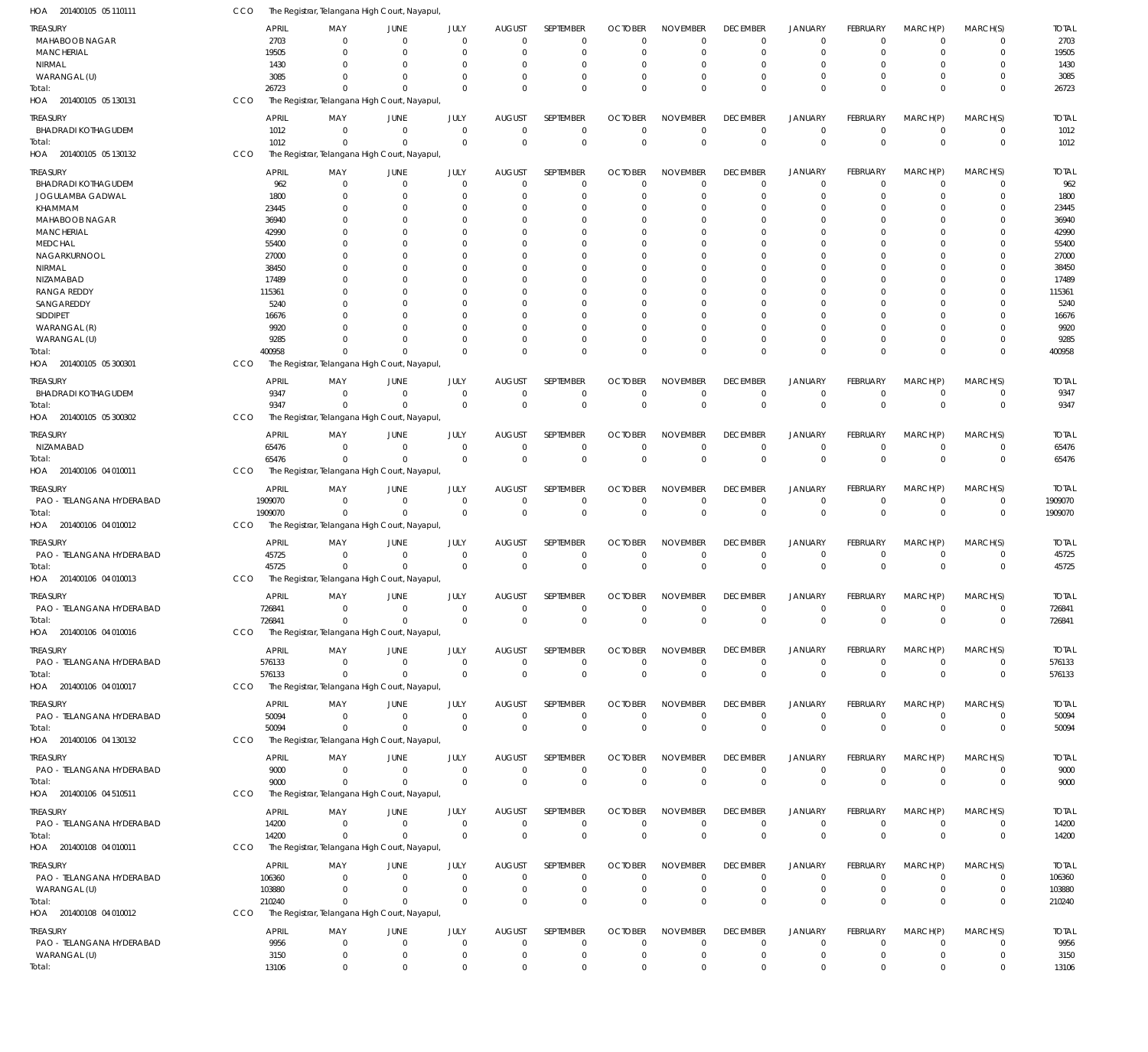| HOA 201400108 04 010013                   | CCO                   | The Registrar, Telangana High Court, Nayapul                |                            |                            |                              |                            |                            |                                |                                |                                  |                                |                                  |                            |                       |
|-------------------------------------------|-----------------------|-------------------------------------------------------------|----------------------------|----------------------------|------------------------------|----------------------------|----------------------------|--------------------------------|--------------------------------|----------------------------------|--------------------------------|----------------------------------|----------------------------|-----------------------|
| TREASURY<br>PAO - TELANGANA HYDERABAD     | <b>APRIL</b><br>96371 | MAY<br>$\Omega$                                             | JUNE<br>$\mathbf 0$        | JULY<br>$\mathbf 0$        | <b>AUGUST</b><br>$\mathbf 0$ | SEPTEMBER<br>$\mathbf 0$   | <b>OCTOBER</b><br>$\Omega$ | <b>NOVEMBER</b><br>$\Omega$    | <b>DECEMBER</b><br>$\mathbf 0$ | <b>JANUARY</b><br>$\overline{0}$ | FEBRUARY<br>$\mathbf 0$        | MARCH(P)<br>$\overline{0}$       | MARCH(S)<br>0              | <b>TOTAL</b><br>96371 |
| WARANGAL (U)                              | 109926                | $\Omega$                                                    | $\overline{0}$             | $\mathbf 0$                | $\mathbf 0$                  | $\mathbf 0$                | $\mathbf 0$                | $\Omega$                       | $\mathbf 0$                    | $\overline{0}$                   | $\mathbf 0$                    | $\overline{0}$                   | $\mathbf 0$                | 109926                |
| Total:                                    | 206297                | $\mathbf{0}$                                                | $\Omega$                   | $\Omega$                   | $\mathbf 0$                  | $\mathbf 0$                | $\Omega$                   | $\Omega$                       | $\mathbf 0$                    | $\overline{0}$                   | $\Omega$                       | $\Omega$                         | $\mathbf 0$                | 206297                |
| HOA 201400108 04 010014                   | CCO                   | The Registrar, Telangana High Court, Nayapul                |                            |                            |                              |                            |                            |                                |                                |                                  |                                |                                  |                            |                       |
| TREASURY<br>PAO - TELANGANA HYDERABAD     | <b>APRIL</b><br>1500  | MAY<br>$\mathbf 0$                                          | JUNE<br>$\mathbf 0$        | JULY<br>$\mathbf 0$        | AUGUST<br>$\mathbf 0$        | SEPTEMBER<br>$\mathbf 0$   | <b>OCTOBER</b><br>0        | <b>NOVEMBER</b><br>$\mathbf 0$ | <b>DECEMBER</b><br>0           | <b>JANUARY</b><br>$\mathbf 0$    | <b>FEBRUARY</b><br>$\mathbf 0$ | MARCH(P)<br>$\overline{0}$       | MARCH(S)<br>$\mathbf 0$    | <b>TOTAL</b><br>1500  |
| Total:                                    | 1500                  | $\mathbf 0$                                                 | $\mathbf 0$                | $\mathbf 0$                | $\mathbf 0$                  | $\mathbf 0$                | $\mathbf 0$                | $\mathbf 0$                    | $\mathbf 0$                    | $\overline{0}$                   | $\mathbf 0$                    | $\Omega$                         | $\mathbf 0$                | 1500                  |
| HOA 201400108 04 010015                   | CCO                   | The Registrar, Telangana High Court, Nayapul                |                            |                            |                              |                            |                            |                                |                                |                                  |                                |                                  |                            |                       |
| TREASURY                                  | <b>APRIL</b>          | MAY                                                         | JUNE                       | JULY                       | <b>AUGUST</b>                | SEPTEMBER                  | <b>OCTOBER</b>             | <b>NOVEMBER</b>                | <b>DECEMBER</b>                | <b>JANUARY</b>                   | FEBRUARY                       | MARCH(P)                         | MARCH(S)                   | <b>TOTAL</b>          |
| PAO - TELANGANA HYDERABAD                 | 9696                  | $\Omega$                                                    | $\mathbf 0$                | $\mathbf 0$                | $\mathbf 0$                  | $\mathbf 0$                | $\Omega$                   | $\Omega$                       | $\mathbf 0$                    | $^{\circ}$                       | $\mathbf 0$                    | $\overline{0}$                   | $\mathbf 0$                | 9696                  |
| Total:                                    | 9696                  | $\Omega$                                                    | $\Omega$                   | $\Omega$                   | $\Omega$                     | $\mathbf 0$                | $\Omega$                   | $\Omega$                       | $\Omega$                       | $\overline{0}$                   | $\Omega$                       | $\Omega$                         | $\mathbf 0$                | 9696                  |
| HOA 201400108 04 010016                   | CCO                   | The Registrar, Telangana High Court, Nayapul                |                            |                            |                              |                            |                            |                                |                                |                                  |                                |                                  |                            |                       |
| <b>TREASURY</b>                           | <b>APRIL</b>          | MAY                                                         | JUNE                       | JULY                       | <b>AUGUST</b>                | <b>SEPTEMBER</b>           | <b>OCTOBER</b>             | <b>NOVEMBER</b>                | <b>DECEMBER</b>                | JANUARY                          | FEBRUARY                       | MARCH(P)                         | MARCH(S)                   | <b>TOTAL</b>          |
| PAO - TELANGANA HYDERABAD                 | 30849                 | $\mathbf 0$                                                 | $\mathbf 0$                | $\mathbf 0$                | $\mathbf 0$                  | $\mathbf 0$                | $\mathbf 0$                | $\Omega$                       | $\mathbf 0$                    | $^{\circ}$                       | $\mathbf 0$                    | $\overline{0}$                   | $\mathbf 0$                | 30849                 |
| WARANGAL (U)                              | 20424                 | $\Omega$                                                    | $\overline{0}$             | $\mathbf 0$                | 0                            | $\mathbf 0$                | 0                          | $\mathbf 0$                    | 0                              | $^{\circ}$                       | $\mathbf 0$                    | $\overline{0}$                   | $\mathbf 0$                | 20424                 |
| Total:                                    | 51273                 | $\mathbf 0$                                                 | $\mathbf 0$                | $\Omega$                   | $\Omega$                     | $\mathbf 0$                | $\Omega$                   | $\Omega$                       | $\Omega$                       | $\overline{0}$                   | $\Omega$                       | $\Omega$                         | $\mathbf 0$                | 51273                 |
| HOA 201400108 04 010017                   | CCO                   | The Registrar, Telangana High Court, Nayapul                |                            |                            |                              |                            |                            |                                |                                |                                  |                                |                                  |                            |                       |
| TREASURY                                  | <b>APRIL</b>          | MAY                                                         | JUNE                       | JULY                       | <b>AUGUST</b>                | SEPTEMBER                  | <b>OCTOBER</b>             | <b>NOVEMBER</b>                | <b>DECEMBER</b>                | <b>JANUARY</b>                   | FEBRUARY                       | MARCH(P)                         | MARCH(S)                   | <b>TOTAL</b>          |
| WARANGAL (U)                              | 100                   | $\mathbf 0$                                                 | $\mathbf 0$                | $\mathbf 0$                | $\mathbf 0$                  | $\mathbf 0$                | $\mathbf 0$                | $\mathbf 0$                    | $\mathbf 0$                    | $^{\circ}$                       | $\mathbf 0$                    | $^{\circ}$                       | $\mathbf 0$                | 100                   |
| Total:                                    | 100<br>CCO            | $\mathbf 0$                                                 | $\mathbf 0$                | $\Omega$                   | $\mathbf 0$                  | $\mathbf 0$                | $\Omega$                   | $\mathbf 0$                    | $\mathbf 0$                    | $\overline{0}$                   | $\mathbf 0$                    | $\Omega$                         | $\mathbf 0$                | 100                   |
| HOA 201400108 04 130132                   |                       | The Registrar, Telangana High Court, Nayapul,               |                            |                            |                              |                            |                            |                                |                                |                                  |                                |                                  |                            |                       |
| TREASURY                                  | <b>APRIL</b>          | MAY                                                         | JUNE                       | JULY                       | <b>AUGUST</b>                | SEPTEMBER                  | <b>OCTOBER</b>             | <b>NOVEMBER</b>                | <b>DECEMBER</b>                | <b>JANUARY</b>                   | FEBRUARY                       | MARCH(P)                         | MARCH(S)                   | <b>TOTAL</b>          |
| WARANGAL (U)                              | 3000                  | $\mathbf 0$                                                 | $\mathbf 0$<br>$\Omega$    | $\mathbf 0$<br>$\mathbf 0$ | $\mathbf 0$<br>$\mathbf 0$   | $\mathbf 0$<br>$\mathbf 0$ | $\mathbf 0$<br>$\mathbf 0$ | $\mathbf 0$<br>$\mathbf 0$     | $\mathbf 0$<br>$\mathbf 0$     | $\overline{0}$<br>$\overline{0}$ | $\mathbf 0$<br>$\mathbf 0$     | $\overline{0}$<br>$\Omega$       | $\mathbf 0$<br>$\mathbf 0$ | 3000                  |
| Total:<br>HOA 201400108 05 010011         | 3000<br>CCO           | $\mathbf 0$<br>The Registrar, Telangana High Court, Nayapul |                            |                            |                              |                            |                            |                                |                                |                                  |                                |                                  |                            | 3000                  |
|                                           |                       |                                                             |                            |                            |                              |                            |                            |                                |                                |                                  |                                |                                  |                            |                       |
| <b>TREASURY</b>                           | <b>APRIL</b>          | MAY                                                         | <b>JUNE</b>                | JULY                       | <b>AUGUST</b>                | <b>SEPTEMBER</b>           | <b>OCTOBER</b>             | <b>NOVEMBER</b><br>$\Omega$    | <b>DECEMBER</b>                | <b>JANUARY</b>                   | FEBRUARY                       | MARCH(P)                         | MARCH(S)                   | <b>TOTAL</b>          |
| KAMAREDDY<br>MEDAK                        | 135220<br>130566      | $\Omega$<br>$\Omega$                                        | $\mathbf 0$<br>$\mathbf 0$ | $\mathbf 0$<br>$\Omega$    | $\mathbf 0$<br>0             | $\mathbf 0$<br>$\mathbf 0$ | $\mathbf 0$<br>$\Omega$    | $\Omega$                       | 0<br>0                         | $^{\circ}$<br>$^{\circ}$         | $\mathbf 0$<br>$\Omega$        | $^{\circ}$<br>$\Omega$           | $\mathbf 0$<br>$\mathbf 0$ | 135220<br>130566      |
| Mulugu                                    | 184920                | $\Omega$                                                    | $\mathbf 0$                | $\Omega$                   | $\Omega$                     | 0                          | $\Omega$                   | $\Omega$                       | $\Omega$                       | $\Omega$                         | $\Omega$                       | $\Omega$                         | $\Omega$                   | 184920                |
| NAGARKURNOOL                              | 127000                | $\Omega$                                                    | $\mathbf 0$                | $\Omega$                   | $\Omega$                     | 0                          | -0                         | $\Omega$                       | $\Omega$                       | $\Omega$                         | $\Omega$                       | $\Omega$                         | 0                          | 127000                |
| PAO - TELANGANA HYDERABAD                 | 5949710               | U                                                           | $\Omega$                   | $\Omega$                   | $\Omega$                     | $\Omega$                   | $\Omega$                   | $\Omega$                       | $\Omega$                       | $\Omega$                         | $\Omega$                       | $\Omega$                         | $\Omega$                   | 5949710               |
| WARANGAL (U)                              | 51170                 | $\Omega$                                                    | $\Omega$                   | $\Omega$                   | $\Omega$                     | $\mathbf 0$                | 0                          | $\Omega$                       | $\mathbf 0$                    | $\overline{0}$                   | $\mathbf 0$                    | $\mathbf 0$                      | $\mathbf 0$                | 51170                 |
| Total:                                    | 6578586               | $\Omega$                                                    | $\Omega$                   | $\Omega$                   | $\Omega$                     | $\mathbf 0$                | $\Omega$                   | $\Omega$                       | $\Omega$                       | $\Omega$                         | $\Omega$                       | $\Omega$                         | $\mathbf 0$                | 6578586               |
| HOA 201400108 05 010012                   | CCO                   | The Registrar, Telangana High Court, Nayapul                |                            |                            |                              |                            |                            |                                |                                |                                  |                                |                                  |                            |                       |
| <b>TREASURY</b>                           | <b>APRIL</b>          | MAY                                                         | <b>JUNE</b>                | JULY                       | <b>AUGUST</b>                | SEPTEMBER                  | <b>OCTOBER</b>             | <b>NOVEMBER</b>                | <b>DECEMBER</b>                | <b>JANUARY</b>                   | FEBRUARY                       | MARCH(P)                         | MARCH(S)                   | <b>TOTAL</b>          |
| KAMAREDDY                                 | 19264                 | $\mathbf 0$                                                 | $\mathbf 0$                | $\mathbf 0$                | $\mathbf 0$                  | $\mathbf 0$                | $\mathbf 0$                | $\mathbf 0$                    | 0                              | $\overline{0}$                   | $\mathbf 0$                    | $\overline{0}$                   | $\mathbf 0$                | 19264                 |
| MEDAK                                     | 12315                 | 0<br>$\Omega$                                               | $\mathbf 0$<br>$\mathbf 0$ | $\Omega$<br>$\Omega$       | 0                            | $\mathbf 0$                | $\Omega$                   | $\Omega$<br>$\Omega$           | $\Omega$                       | $\overline{0}$                   | $\Omega$<br>$\Omega$           | $\Omega$<br>$\Omega$             | $\mathbf 0$<br>$\Omega$    | 12315                 |
| Mulugu<br>NAGARKURNOOL                    | 5850<br>14329         | $\Omega$                                                    | $\mathbf 0$                | $\Omega$                   | $\Omega$<br>0                | 0<br>$\mathbf 0$           | -0<br>-0                   | $\Omega$                       | $\Omega$                       | $^{\circ}$<br>$\overline{0}$     | $\Omega$                       | $\mathbf 0$                      | $\mathbf 0$                | 5850<br>14329         |
| PAO - TELANGANA HYDERABAD                 | 249345                | U                                                           | $\Omega$                   | O                          | $\Omega$                     | $\mathbf 0$                | -0                         | $\Omega$                       |                                | $\Omega$                         | $\Omega$                       | $\Omega$                         | $\Omega$                   | 249345                |
| WARANGAL (U)                              | 7796                  | $\Omega$                                                    | $\Omega$                   | $\Omega$                   | $\mathbf 0$                  | $\mathbf 0$                | $\Omega$                   | $\Omega$                       | $\Omega$                       | $\overline{0}$                   | 0                              | $\mathbf 0$                      | $\mathbf 0$                | 7796                  |
| Total:                                    | 308899                | $\mathbf 0$                                                 | $\Omega$                   | $\Omega$                   | $\Omega$                     | $\mathbf 0$                | $\Omega$                   | $\Omega$                       | $\Omega$                       | $\Omega$                         | $\Omega$                       | $\Omega$                         | $\mathbf 0$                | 308899                |
| HOA 201400108 05 010013                   | CCO                   | The Registrar, Telangana High Court, Nayapul                |                            |                            |                              |                            |                            |                                |                                |                                  |                                |                                  |                            |                       |
| <b>TREASURY</b>                           | <b>APRIL</b>          | MAY                                                         | <b>JUNE</b>                | JULY                       | <b>AUGUST</b>                | SEPTEMBER                  | <b>OCTOBER</b>             | <b>NOVEMBER</b>                | <b>DECEMBER</b>                | <b>JANUARY</b>                   | <b>FEBRUARY</b>                | MARCH(P)                         | MARCH(S)                   | <b>TOTAI</b>          |
| KAMAREDDY                                 | 106545                | $\mathbf 0$                                                 | $\mathbf 0$                | $\Omega$                   | $\mathbf 0$                  | $\mathbf 0$                | $\Omega$                   | $\Omega$                       | $\Omega$                       | $\overline{0}$                   | 0                              | $\mathbf 0$                      | $\mathbf 0$                | 106545                |
| MEDAK                                     | 66823                 | $\mathbf 0$                                                 | $\mathbf 0$                | $\mathbf 0$                | 0                            | $\mathbf 0$                | 0                          | $\Omega$                       | $\Omega$                       | $\overline{0}$                   | $\mathbf 0$                    | $\Omega$                         | $\Omega$                   | 66823                 |
| Mulugu                                    | 121413                | $\Omega$<br>$\Omega$                                        | $\mathbf 0$                | $\Omega$<br>$\Omega$       | $\Omega$                     | $\mathbf 0$                | $\Omega$                   | $\Omega$<br>$\Omega$           | $\Omega$                       | $\overline{0}$<br>$\Omega$       | $\Omega$                       | $\Omega$<br>$\Omega$             | 0<br>$\Omega$              | 121413                |
| NAGARKURNOOL<br>PAO - TELANGANA HYDERABAD | 94828<br>3729083      | 0                                                           | $\mathbf 0$<br>$\mathbf 0$ | $\Omega$                   | $\Omega$<br>$\Omega$         | $\mathbf 0$<br>0           | $\Omega$<br>$\Omega$       | $\Omega$                       | $\Omega$<br>$\Omega$           | $\overline{0}$                   | $\Omega$<br>$\Omega$           | $\mathbf 0$                      | 0                          | 94828<br>3729083      |
| WARANGAL (U)                              | 46691                 | $\Omega$                                                    | $\Omega$                   | $\Omega$                   | $\Omega$                     | $\mathbf 0$                | 0                          | $\Omega$                       | $\Omega$                       | $\overline{0}$                   | $\Omega$                       | $\Omega$                         | $\mathbf 0$                | 46691                 |
| Total:                                    | 4165383               | $\Omega$                                                    | $\Omega$                   | $\Omega$                   | $\Omega$                     | $\mathbf 0$                | $\Omega$                   | $\Omega$                       | $\mathbf 0$                    | $\mathbf 0$                      | $\Omega$                       | $\Omega$                         | $\mathbf 0$                | 4165383               |
| HOA 201400108 05 010014                   | CCO                   | The Registrar, Telangana High Court, Nayapul                |                            |                            |                              |                            |                            |                                |                                |                                  |                                |                                  |                            |                       |
| <b>TREASURY</b>                           | <b>APRIL</b>          | MAY                                                         | <b>JUNE</b>                | JULY                       | <b>AUGUST</b>                | SEPTEMBER                  | <b>OCTOBER</b>             | <b>NOVEMBER</b>                | <b>DECEMBER</b>                | <b>JANUARY</b>                   | FEBRUARY                       | MARCH(P)                         | MARCH(S)                   | <b>TOTAL</b>          |
| KAMAREDDY                                 | 1500                  | $\mathbf 0$                                                 | $\mathbf 0$                | $\mathbf 0$                | $\mathbf 0$                  | $\mathbf 0$                | 0                          | $\Omega$                       | $\mathbf 0$                    | $\overline{0}$                   | $\mathbf 0$                    | $\overline{0}$                   | $\mathbf 0$                | 1500                  |
| Mulugu                                    | 1500                  | $\mathbf 0$                                                 | $\mathbf 0$                | $\mathbf 0$                | 0                            | $\mathbf 0$                | 0                          | $\mathbf 0$                    | $\Omega$                       | $\overline{0}$                   | $\mathbf 0$                    | $\mathbf 0$                      | $\mathbf 0$                | 1500                  |
| NAGARKURNOOL                              | 1500                  | $\mathbf 0$                                                 | $\mathbf 0$                | $\Omega$                   | 0                            | $\mathbf 0$                | $\Omega$                   | $\Omega$                       | $\Omega$                       | $\overline{0}$                   | $\Omega$                       | $\Omega$                         | $\mathbf 0$                | 1500                  |
| PAO - TELANGANA HYDERABAD                 | 34600                 | $\Omega$                                                    | $\Omega$                   | 0                          | $\Omega$                     | $\mathbf 0$                | $\Omega$                   | $\Omega$                       | $\Omega$                       | $\overline{0}$                   | $\Omega$                       | $\Omega$                         | $\mathbf 0$                | 34600                 |
| WARANGAL (U)                              | 1500<br>40600         | $\mathbf 0$<br>$\mathbf 0$                                  | $\mathbf 0$<br>$\mathbf 0$ | $\Omega$<br>$\Omega$       | $\mathbf 0$<br>$\mathbf 0$   | $\mathbf 0$<br>$\mathbf 0$ | 0<br>$\Omega$              | $\mathbf 0$<br>$\Omega$        | 0<br>$\Omega$                  | $\overline{0}$<br>$\overline{0}$ | $\mathbf 0$<br>$\mathbf 0$     | $\overline{0}$<br>$\overline{0}$ | $\mathbf 0$<br>$\mathbf 0$ | 1500<br>40600         |
| Total:<br>HOA 201400108 05 010015         | CCO                   | The Registrar, Telangana High Court, Nayapul                |                            |                            |                              |                            |                            |                                |                                |                                  |                                |                                  |                            |                       |
|                                           |                       |                                                             |                            |                            |                              |                            |                            |                                |                                |                                  |                                |                                  |                            |                       |
| TREASURY                                  | <b>APRIL</b>          | MAY                                                         | <b>JUNE</b>                | JULY                       | <b>AUGUST</b>                | SEPTEMBER                  | <b>OCTOBER</b>             | <b>NOVEMBER</b>                | <b>DECEMBER</b>                | <b>JANUARY</b>                   | FEBRUARY                       | MARCH(P)                         | MARCH(S)                   | <b>TOTAL</b>          |
| KAMAREDDY<br>Mulugu                       | 8541<br>9234          | $\mathbf 0$<br>$\mathbf 0$                                  | $\mathbf 0$<br>$\mathbf 0$ | $\mathbf 0$<br>$\mathbf 0$ | $\mathbf 0$<br>$\mathbf 0$   | $\mathbf 0$<br>$\mathbf 0$ | $\mathbf 0$<br>0           | $\Omega$<br>$\Omega$           | $\mathbf 0$<br>$\mathbf 0$     | $^{\circ}$<br>$\overline{0}$     | $\mathbf 0$<br>$\mathbf 0$     | $\mathbf 0$<br>$\mathbf 0$       | 0<br>$\mathbf 0$           | 8541<br>9234          |
| NAGARKURNOOL                              | 9234                  | $\mathbf 0$                                                 | $\mathbf 0$                | $\Omega$                   | 0                            | $\mathbf 0$                | $\Omega$                   | $\Omega$                       | 0                              | $^{\circ}$                       | $\Omega$                       | 0                                | $\mathbf 0$                | 9234                  |
| PAO - TELANGANA HYDERABAD                 | 204141                | $\Omega$                                                    | $\mathbf 0$                | $\Omega$                   | $\Omega$                     | $\mathbf 0$                | $\Omega$                   | $\Omega$                       | $\Omega$                       | $^{\circ}$                       | $\Omega$                       | $\Omega$                         | $\mathbf 0$                | 204141                |
| WARANGAL (U)                              | 8541                  | $\Omega$                                                    | $\mathbf 0$                | $\Omega$                   | $\mathbf 0$                  | $\mathbf 0$                | 0                          | $\Omega$                       | $\mathbf 0$                    | $^{\circ}$                       | $\Omega$                       | $\mathbf 0$                      | $\mathbf 0$                | 8541                  |
| Total:                                    | 239691                | $\Omega$                                                    | $\Omega$                   | $\Omega$                   | $\Omega$                     | $\mathbf 0$                | $\Omega$                   | $\Omega$                       | $\Omega$                       | $\Omega$                         | $\Omega$                       | $\Omega$                         | $\mathbf 0$                | 239691                |
| HOA 201400108 05 010016                   | CCO                   | The Registrar, Telangana High Court, Nayapul,               |                            |                            |                              |                            |                            |                                |                                |                                  |                                |                                  |                            |                       |
| <b>TREASURY</b>                           | <b>APRIL</b>          | MAY                                                         | <b>JUNE</b>                | JULY                       | <b>AUGUST</b>                | SEPTEMBER                  | <b>OCTOBER</b>             | <b>NOVEMBER</b>                | <b>DECEMBER</b>                | <b>JANUARY</b>                   | FEBRUARY                       | MARCH(P)                         | MARCH(S)                   | <b>TOTAL</b>          |
| KAMAREDDY                                 | 19450                 | $\mathbf 0$                                                 | $\mathbf 0$                | $\mathbf 0$                | $\mathbf 0$                  | $\mathbf 0$                | $\mathbf 0$                | $\Omega$                       | $\mathbf 0$                    | $\overline{0}$                   | $\mathbf 0$                    | $^{\circ}$                       | $\mathbf 0$                | 19450                 |
| MEDAK                                     | 15498                 | $\mathbf 0$                                                 | $\mathbf 0$                | $\Omega$                   | 0                            | $\mathbf 0$                | O                          | $\Omega$                       | $\Omega$                       | $^{\circ}$                       | 0                              | $\mathbf 0$                      | $\mathbf 0$                | 15498                 |
| Mulugu                                    | 22025                 | $\Omega$                                                    | $\mathbf 0$                | $\Omega$                   | $\Omega$                     | $\mathbf 0$                | $\Omega$                   | $\Omega$                       | $\Omega$                       | $\overline{0}$                   | $\Omega$                       | $\Omega$                         | $\mathbf 0$                | 22025                 |
| NAGARKURNOOL<br>PAO - TELANGANA HYDERABAD | 9373<br>1631538       | $\mathbf 0$<br>$\mathbf 0$                                  | $\mathbf 0$<br>$\mathbf 0$ | 0<br>0                     | $\Omega$<br>0                | $\mathbf 0$<br>$\mathbf 0$ | $\Omega$<br>$\Omega$       | $\Omega$<br>$\Omega$           | $\Omega$                       | $\overline{0}$<br>$\overline{0}$ | $\Omega$<br>$\Omega$           | $\Omega$<br>$\mathbf 0$          | $\mathbf 0$<br>0           | 9373<br>1631538       |
| WARANGAL (U)                              | 5694                  | $\mathbf 0$                                                 | $\mathbf 0$                | 0                          | $\mathbf 0$                  | $\mathbf 0$                | 0                          | $\mathbf 0$                    | 0                              | $\overline{0}$                   | 0                              | $\overline{0}$                   | $\mathbf 0$                | 5694                  |
| Total:                                    | 1703578               | $\mathbf 0$                                                 | $\mathbf 0$                | $\mathbf 0$                | $\mathbf 0$                  | $\mathbf 0$                | 0                          | $\mathbf 0$                    | $\Omega$                       | $\overline{0}$                   | $\mathbf 0$                    | $\overline{0}$                   | $\mathbf 0$                | 1703578               |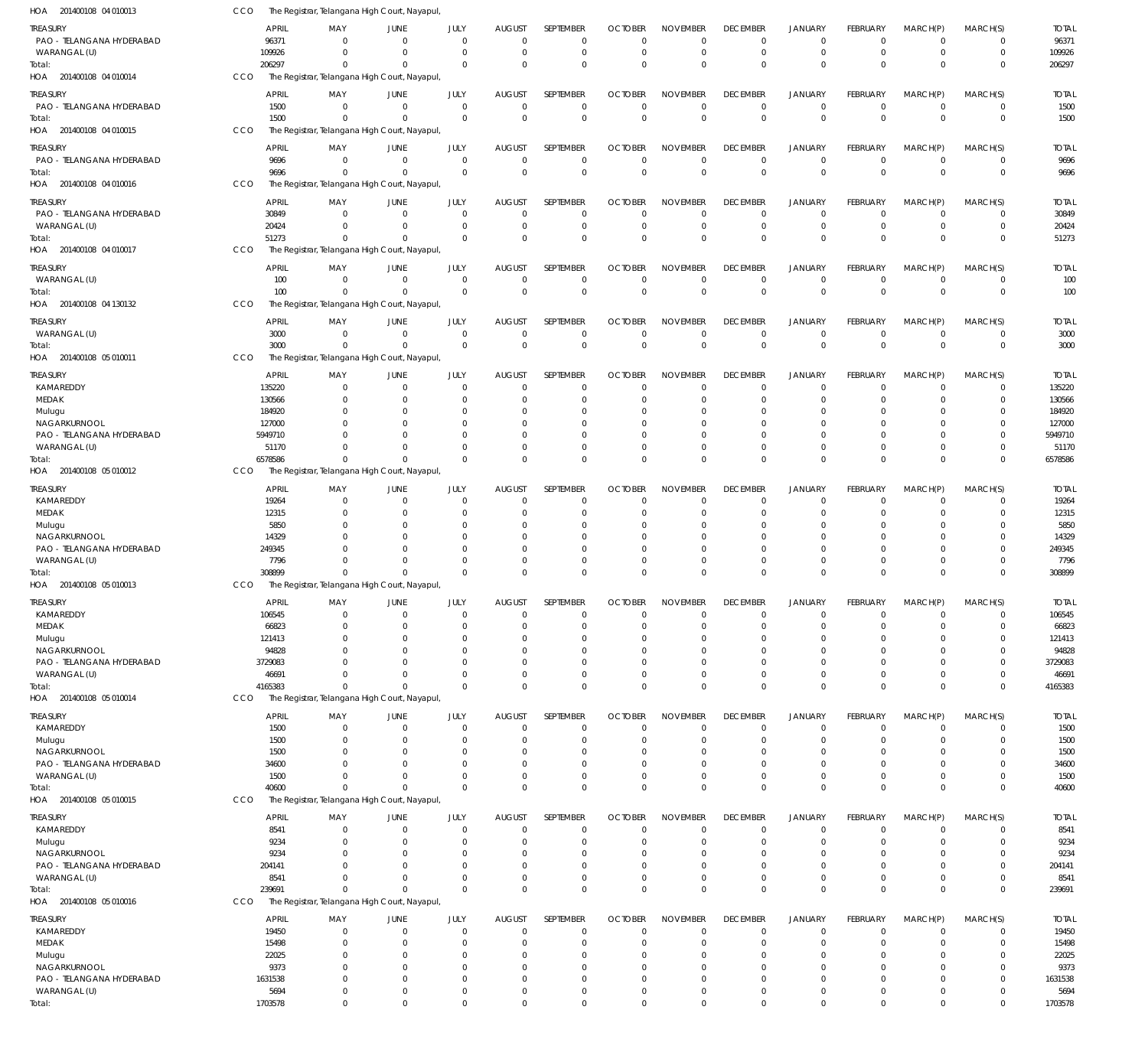| HOA 201400108 05 010017               | CCO        |                 | The Registrar, Telangana High Court, Nayapul              |                            |                             |                                  |                            |                               |                             |                                   |                                  |                                |                               |                            |                        |
|---------------------------------------|------------|-----------------|-----------------------------------------------------------|----------------------------|-----------------------------|----------------------------------|----------------------------|-------------------------------|-----------------------------|-----------------------------------|----------------------------------|--------------------------------|-------------------------------|----------------------------|------------------------|
| Treasury                              |            | APRIL           | MAY                                                       | JUNE                       | JULY                        | <b>AUGUST</b>                    | SEPTEMBER                  | <b>OCTOBER</b>                | <b>NOVEMBER</b>             | <b>DECEMBER</b>                   | <b>JANUARY</b>                   | FEBRUARY                       | MARCH(P)                      | MARCH(S)                   | <b>TOTAL</b>           |
| PAO - TELANGANA HYDERABAD<br>Total:   |            | 29851<br>29851  | $\Omega$<br>$\Omega$                                      | $\Omega$<br>$\Omega$       | $\mathbf{0}$<br>$\Omega$    | $\Omega$<br>$\Omega$             | $\mathbf 0$<br>$\mathbf 0$ | $\overline{0}$<br>$\Omega$    | $\mathbf 0$<br>$\mathbf 0$  | $\overline{0}$<br>$\mathbf{0}$    | $\Omega$<br>$\Omega$             | $^{\circ}$<br>$\Omega$         | $\mathbf 0$<br>$\Omega$       | 0<br>$\mathbf 0$           | 29851<br>29851         |
| HOA 201400108 05 010018               | CCO        |                 | The Registrar, Telangana High Court, Nayapul              |                            |                             |                                  |                            |                               |                             |                                   |                                  |                                |                               |                            |                        |
| treasury                              |            | <b>APRIL</b>    | MAY                                                       | JUNE                       | JULY                        | <b>AUGUST</b>                    | SEPTEMBER                  | <b>OCTOBER</b>                | <b>NOVEMBER</b>             | <b>DECEMBER</b>                   | JANUARY                          | <b>FEBRUARY</b>                | MARCH(P)                      | MARCH(S)                   | <b>TOTAL</b>           |
| NAGARKURNOOL                          |            | 36850           | $\Omega$                                                  | $\Omega$                   | $\Omega$                    | $\Omega$                         | $\mathbf 0$                | $\Omega$                      | $\Omega$                    | $\Omega$                          | $\Omega$<br>$\Omega$             | $\Omega$                       | $\Omega$<br>$\Omega$          | $^{\circ}$                 | 36850                  |
| Total:<br>HOA 201400108 05 130131     | CCO        | 36850           | $\Omega$<br>The Registrar, Telangana High Court, Nayapul  | $\Omega$                   | $\Omega$                    | $\Omega$                         | $\mathbf 0$                | $\Omega$                      | $\mathbf 0$                 | $\Omega$                          |                                  | $\Omega$                       |                               | $\mathbf 0$                | 36850                  |
| treasury                              |            | <b>APRIL</b>    | MAY                                                       | JUNE                       | JULY                        | <b>AUGUST</b>                    | SEPTEMBER                  | <b>OCTOBER</b>                | <b>NOVEMBER</b>             | <b>DECEMBER</b>                   | <b>JANUARY</b>                   | FEBRUARY                       | MARCH(P)                      | MARCH(S)                   | <b>TOTAL</b>           |
| KAMAREDDY                             |            | 9843            | $\Omega$                                                  | $\Omega$                   | $\mathbf{0}$                | $\Omega$                         | $\mathbf 0$                | $\mathbf 0$                   | $\mathbf 0$                 | $\Omega$                          | $\Omega$                         | $\Omega$                       | $\Omega$                      | 0                          | 9843                   |
| PAO - TELANGANA HYDERABAD             |            | 15021<br>24864  | $\Omega$<br>$\Omega$                                      | - 0<br>$\Omega$            | $\Omega$<br>$\Omega$        | $\Omega$<br>$\Omega$             | $\mathbf 0$<br>$\Omega$    | $\overline{0}$<br>$\Omega$    | $\mathbf 0$<br>$\Omega$     | $\Omega$<br>$\Omega$              | $\mathbf 0$<br>$\Omega$          | $\Omega$<br>$\Omega$           | $\Omega$<br>$\Omega$          | $\mathbf 0$<br>$\Omega$    | 15021<br>24864         |
| Total:<br>HOA 201400108 05 130132     | CCO        |                 | The Registrar, Telangana High Court, Nayapul              |                            |                             |                                  |                            |                               |                             |                                   |                                  |                                |                               |                            |                        |
| treasury                              |            | APRIL           | MAY                                                       | JUNE                       | JULY                        | <b>AUGUST</b>                    | SEPTEMBER                  | <b>OCTOBER</b>                | <b>NOVEMBER</b>             | <b>DECEMBER</b>                   | <b>JANUARY</b>                   | <b>FEBRUARY</b>                | MARCH(P)                      | MARCH(S)                   | <b>TOTAL</b>           |
| KAMAREDDY                             |            | 20873           | $\Omega$                                                  | $\Omega$                   | $\Omega$                    | $\Omega$                         | $\mathbf 0$                | $\Omega$                      | $\Omega$                    | $\Omega$                          | $\Omega$                         | $\Omega$                       | $\Omega$                      | 0                          | 20873                  |
| MEDAK<br>NAGARKURNOOL                 |            | 22165<br>10431  | $\Omega$                                                  | $\Omega$<br>$\Omega$       | $\Omega$<br>0               | $\Omega$<br>0                    | $\Omega$<br>0              | $\Omega$<br>$\Omega$          | $\Omega$<br>$\Omega$        | $\Omega$<br>$\Omega$              | $\Omega$<br>$\Omega$             | $\Omega$                       | $\Omega$                      | 0<br>0                     | 22165<br>10431         |
| PAO - TELANGANA HYDERABAD             |            | 8048            |                                                           | $\Omega$                   | n                           | $\Omega$                         | $\Omega$                   | $\Omega$                      | $\Omega$                    | $\Omega$                          | $\Omega$                         | $\Omega$                       | O                             | $\Omega$                   | 8048                   |
| WARANGAL (U)                          |            | 5990            | <sup>0</sup>                                              | $\Omega$                   | $\Omega$                    | $\Omega$                         | $\Omega$                   | $\Omega$                      | $\Omega$                    | $\Omega$                          | $\Omega$                         | $\Omega$                       | $\Omega$                      | $\Omega$                   | 5990                   |
| Total:<br>HOA 201400108 05 130134     | CCO        | 67507           | $\Omega$<br>The Registrar, Telangana High Court, Nayapul  |                            | $\Omega$                    | $\Omega$                         | $\Omega$                   | $\Omega$                      | $\Omega$                    | $\Omega$                          | $\Omega$                         | $\Omega$                       | $\Omega$                      | $\Omega$                   | 67507                  |
|                                       |            |                 |                                                           |                            |                             |                                  |                            |                               |                             |                                   |                                  |                                |                               |                            |                        |
| treasury<br>PAO - TELANGANA HYDERABAD |            | APRIL<br>34000  | MAY<br>$\Omega$                                           | JUNE<br>$\Omega$           | JULY<br>$\mathbf{0}$        | <b>AUGUST</b><br>0               | SEPTEMBER<br>$\mathbf 0$   | <b>OCTOBER</b><br>0           | <b>NOVEMBER</b><br>0        | <b>DECEMBER</b><br>$\overline{0}$ | <b>JANUARY</b><br>$\Omega$       | FEBRUARY<br>$\Omega$           | MARCH(P)<br>0                 | MARCH(S)<br>0              | <b>TOTAL</b><br>34000  |
| Total:                                |            | 34000           | $\Omega$                                                  | $\Omega$                   | $\Omega$                    | $\Omega$                         | $\mathbf 0$                | $\Omega$                      | $\mathbf 0$                 | $\Omega$                          | $\Omega$                         | $\Omega$                       | $\Omega$                      | $\mathbf 0$                | 34000                  |
| HOA 201400108 05 130135               | CCO        |                 | The Registrar, Telangana High Court, Nayapul              |                            |                             |                                  |                            |                               |                             |                                   |                                  |                                |                               |                            |                        |
| treasury                              |            | <b>APRIL</b>    | MAY                                                       | JUNE                       | JULY                        | <b>AUGUST</b>                    | SEPTEMBER                  | <b>OCTOBER</b>                | <b>NOVEMBER</b>             | <b>DECEMBER</b>                   | JANUARY                          | FEBRUARY                       | MARCH(P)                      | MARCH(S)                   | <b>TOTAL</b>           |
| PAO - TELANGANA HYDERABAD<br>Total:   |            | 5332<br>5332    | $\Omega$<br>$\Omega$                                      | $\Omega$<br>- 0            | $\Omega$<br>$\mathbf{0}$    | $\Omega$<br>$\Omega$             | $\mathbf 0$<br>$\mathbf 0$ | $\Omega$<br>$\mathbf 0$       | $\Omega$<br>$\mathbf 0$     | $\mathbf 0$<br>$\Omega$           | $\Omega$<br>$\mathbf 0$          | $\Omega$<br>$\Omega$           | $\Omega$<br>$\Omega$          | $\mathbf 0$<br>$\mathbf 0$ | 5332<br>5332           |
| HOA 201400108 05 280284               | CCO        |                 | The Registrar, Telangana High Court, Nayapul              |                            |                             |                                  |                            |                               |                             |                                   |                                  |                                |                               |                            |                        |
| Treasury                              |            | APRIL           | MAY                                                       | JUNE                       | JULY                        | <b>AUGUST</b>                    | SEPTEMBER                  | <b>OCTOBER</b>                | <b>NOVEMBER</b>             | <b>DECEMBER</b>                   | <b>JANUARY</b>                   | FEBRUARY                       | MARCH(P)                      | MARCH(S)                   | <b>TOTAL</b>           |
| KAMAREDDY                             |            | 101000          | $\Omega$                                                  | $\overline{0}$             | $\mathbf{0}$                | $\Omega$                         | $\mathbf 0$                | $\Omega$                      | 0                           | 0                                 | $\Omega$                         | $\Omega$                       | $\Omega$                      | 0                          | 101000                 |
| MAHABUBABAD<br><b>MANCHERIAL</b>      |            | 48000<br>69000  | $\Omega$<br>$\Omega$                                      | - 0<br>$\Omega$            | $\Omega$<br>0               | $\Omega$<br>$\Omega$             | $\Omega$<br>$\Omega$       | $\Omega$<br>$\Omega$          | $\Omega$<br>$\Omega$        | $\Omega$<br>$\Omega$              | $\Omega$<br>$\Omega$             | $\Omega$                       | $\Omega$                      | $\Omega$<br>0              | 48000<br>69000         |
| Mulugu                                |            | 16000           |                                                           | $\Omega$                   | 0                           | $\Omega$                         | $\Omega$                   | $\Omega$                      | $\Omega$                    | $\Omega$                          | $\Omega$                         |                                |                               | $\Omega$                   | 16000                  |
| NAGARKURNOOL                          |            | 6000            |                                                           | $\Omega$<br>$\Omega$       | 0<br>$\Omega$               | $\Omega$<br>$\Omega$             | $\Omega$<br>$\Omega$       | $\Omega$<br>$\Omega$          | $\Omega$<br>$\Omega$        | $\Omega$<br>$\Omega$              | $\Omega$<br>$\Omega$             | $\Omega$                       | $\Omega$<br>$\Omega$          | 0<br>$\Omega$              | 6000                   |
| NIZAMABAD<br>VIKARABAD                |            | 46000<br>31935  |                                                           | $\Omega$                   | $\Omega$                    | $\Omega$                         | $\Omega$                   | $\Omega$                      | $\Omega$                    | $\Omega$                          | $\Omega$                         | $\Omega$                       | $\Omega$                      | 0                          | 46000<br>31935         |
| WARANGAL (R)                          |            | 100000          |                                                           | $\Omega$                   | $\Omega$                    | $\Omega$                         | $\mathbf 0$                | $\Omega$                      | 0                           | $\Omega$                          | $\Omega$                         | $\Omega$                       | $\Omega$                      | 0                          | 100000                 |
| Total:<br>HOA 201400108 05 300302     | CCO        | 417935          | The Registrar, Telangana High Court, Nayapul              | $\Omega$                   | $\Omega$                    | $\Omega$                         | $\Omega$                   | $\Omega$                      | $\Omega$                    | $\Omega$                          | $\Omega$                         | $\Omega$                       | $\Omega$                      | $\mathbf 0$                | 417935                 |
|                                       |            |                 |                                                           |                            |                             |                                  |                            |                               |                             |                                   |                                  |                                |                               |                            |                        |
| treasury<br>MEDAK                     |            | APRIL<br>33540  | MAY<br>$\Omega$                                           | JUNE<br>$\Omega$           | JULY<br>$\Omega$            | <b>AUGUST</b><br>$\Omega$        | SEPTEMBER<br>0             | <b>OCTOBER</b><br>$\Omega$    | <b>NOVEMBER</b><br>$\Omega$ | <b>DECEMBER</b><br>$\mathbf 0$    | JANUARY<br>$\Omega$              | FEBRUARY<br>$\Omega$           | MARCH(P)<br>$\Omega$          | MARCH(S)<br>0              | <b>TOTAL</b><br>33540  |
| Total:                                |            | 33540           | $\Omega$                                                  | $\Omega$                   | $\Omega$                    | $\Omega$                         | $\Omega$                   | $\Omega$                      | $\Omega$                    | $\Omega$                          | $\Omega$                         | $\Omega$                       | $\Omega$                      | $\mathbf 0$                | 33540                  |
| HOA 201400108 05 310318               | CCO        |                 | The Registrar, Telangana High Court, Nayapul              |                            |                             |                                  |                            |                               |                             |                                   |                                  |                                |                               |                            |                        |
| TREASURY                              |            | APRIL           | MAY                                                       | <b>JUNE</b>                | JULY.                       | <b>AUGUST</b>                    | <b>SEPTEMBER</b>           | <b>OCTOBER</b>                | <b>NOVEMBER</b>             | <b>DECEMBER</b>                   | JANUARY                          | <b>FFBRUARY</b>                | MARCH(P)                      | MARCH(S)                   | <b>TOTAI</b>           |
| PAO - TELANGANA HYDERABAD<br>Total:   |            | 20000<br>20000  | $\Omega$<br>$\mathbf{0}$                                  | $\mathbf 0$<br>$\Omega$    | $\mathbf{0}$<br>$\Omega$    | $\overline{0}$<br>$\Omega$       | $\mathbf 0$<br>$\mathbf 0$ | $\overline{0}$<br>$\mathbf 0$ | $\mathbf 0$<br>$\mathbf 0$  | $\overline{0}$<br>$\mathbf{0}$    | $\Omega$<br>$\mathbf 0$          | $\overline{0}$<br>$\mathbf 0$  | $\mathbf 0$<br>$\overline{0}$ | $\mathbf 0$<br>$\mathbf 0$ | 20000<br>20000         |
| HOA 201400108 11 010011               | CCO        |                 | The Registrar, Telangana High Court, Nayapul              |                            |                             |                                  |                            |                               |                             |                                   |                                  |                                |                               |                            |                        |
| treasury                              |            | <b>APRIL</b>    | MAY                                                       | JUNE                       | <b>JULY</b>                 | <b>AUGUST</b>                    | SEPTEMBER                  | <b>OCTOBER</b>                | <b>NOVEMBER</b>             | <b>DECEMBER</b>                   | <b>JANUARY</b>                   | <b>FEBRUARY</b>                | MARCH(P)                      | MARCH(S)                   | <b>TOTAL</b>           |
| PAO - TELANGANA HYDERABAD             |            | 1896888         | $\Omega$                                                  | $\mathbf 0$                | $\mathbf{0}$                | $\mathbf 0$                      | $\mathbf 0$                | $\overline{0}$                | $\mathbf 0$                 | $\mathbf 0$                       | $\Omega$                         | $\overline{0}$                 | $\mathbf 0$                   | $^{\circ}$                 | 1896888                |
| Total:<br>HOA 201400108 11 010012     | <b>CCO</b> | 1896888         | $\Omega$<br>The Registrar, Telangana High Court, Nayapul, | $\Omega$                   | $\Omega$                    | $\Omega$                         | $\mathbf 0$                | $\overline{0}$                | $\mathbf 0$                 | $\mathbf{0}$                      | $\Omega$                         | $\overline{0}$                 | $\Omega$                      | $\overline{0}$             | 1896888                |
| treasury                              |            | <b>APRIL</b>    | MAY                                                       | JUNE                       | JULY                        | <b>AUGUST</b>                    | <b>SEPTEMBER</b>           | <b>OCTOBER</b>                | <b>NOVEMBER</b>             | <b>DECEMBER</b>                   | JANUARY                          | FEBRUARY                       | MARCH(P)                      | MARCH(S)                   | <b>TOTAL</b>           |
| PAO - TELANGANA HYDERABAD             |            | 55454           | $\Omega$                                                  | $\Omega$                   | $\mathbf{0}$                | $\overline{0}$                   | $\mathbf 0$                | $\overline{0}$                | $\mathbf 0$                 | $\mathbf 0$                       | $\Omega$                         | $\Omega$                       | $\mathbf 0$                   | $\overline{0}$             | 55454                  |
| Total:                                |            | 55454           | $\Omega$                                                  | $\Omega$                   | $\overline{0}$              | $\Omega$                         | $\mathbf 0$                | $\overline{0}$                | $\mathbf 0$                 | $\mathbf{0}$                      | $\mathbf 0$                      | $\mathbf{0}$                   | $\Omega$                      | $\overline{0}$             | 55454                  |
| HOA 201400108 11 010013               | CCO        |                 | The Registrar, Telangana High Court, Nayapul,             |                            |                             |                                  |                            |                               |                             |                                   |                                  |                                |                               |                            |                        |
| Treasury<br>PAO - TELANGANA HYDERABAD |            | APRIL<br>959468 | MAY<br>$\Omega$                                           | JUNE<br>$\overline{0}$     | JULY<br>$\Omega$            | <b>AUGUST</b><br>$\Omega$        | SEPTEMBER<br>$\mathbf 0$   | <b>OCTOBER</b><br>$\Omega$    | <b>NOVEMBER</b><br>$\Omega$ | <b>DECEMBER</b><br>$\mathbf 0$    | <b>JANUARY</b><br>$\overline{0}$ | <b>FEBRUARY</b><br>$\Omega$    | MARCH(P)<br>$\overline{0}$    | MARCH(S)<br>$\overline{0}$ | <b>TOTAL</b><br>959468 |
| Total:                                |            | 959468          | $\mathbf{0}$                                              | $\overline{0}$             | $\Omega$                    | $\Omega$                         | $\mathbf 0$                | $\mathbf 0$                   | $\mathbf 0$                 | $\mathbf 0$                       | $\mathbf 0$                      | $\mathbf 0$                    | $\mathbf 0$                   | $^{\circ}$                 | 959468                 |
| HOA 201400108 11 010014               | CCO        |                 | The Registrar, Telangana High Court, Nayapul,             |                            |                             |                                  |                            |                               |                             |                                   |                                  |                                |                               |                            |                        |
| Treasury                              |            | <b>APRIL</b>    | MAY                                                       | JUNE                       | JULY                        | <b>AUGUST</b>                    | SEPTEMBER                  | <b>OCTOBER</b>                | <b>NOVEMBER</b>             | <b>DECEMBER</b>                   | <b>JANUARY</b>                   | FEBRUARY                       | MARCH(P)                      | MARCH(S)                   | <b>TOTAL</b>           |
| PAO - TELANGANA HYDERABAD<br>Total:   |            | 6200<br>6200    | $\mathbf{0}$<br>$\Omega$                                  | $\mathbf 0$<br>$\Omega$    | $\mathbf{0}$<br>$\Omega$    | $\overline{0}$<br>$\overline{0}$ | $\mathbf 0$<br>$\mathbf 0$ | $^{\circ}$<br>$\overline{0}$  | $\mathbf 0$<br>$\mathbf 0$  | 0<br>$\mathbf{0}$                 | $\mathbf 0$<br>$\mathbf 0$       | $\overline{0}$<br>$\mathbf{0}$ | $\mathbf 0$<br>$\Omega$       | $\mathbf 0$<br>$\mathbf 0$ | 6200<br>6200           |
| HOA 201400108 11 010015               | CCO        |                 | The Registrar, Telangana High Court, Nayapul,             |                            |                             |                                  |                            |                               |                             |                                   |                                  |                                |                               |                            |                        |
| treasury                              |            | <b>APRIL</b>    | MAY                                                       | JUNE                       | JULY                        | <b>AUGUST</b>                    | SEPTEMBER                  | <b>OCTOBER</b>                | <b>NOVEMBER</b>             | <b>DECEMBER</b>                   | <b>JANUARY</b>                   | FEBRUARY                       | MARCH(P)                      | MARCH(S)                   | <b>TOTAL</b>           |
| PAO - TELANGANA HYDERABAD             |            | 35124           | $\Omega$                                                  | $\overline{0}$             | $\mathbf{0}$                | $\mathbf 0$                      | $\mathbf 0$                | $^{\circ}$                    | $\mathbf 0$                 | $\mathbf 0$                       | $\overline{0}$                   | $\Omega$                       | $\overline{0}$                | $^{\circ}$                 | 35124                  |
| Total:<br>HOA 201400108 11 010016     | CCO        | 35124           | $\Omega$<br>The Registrar, Telangana High Court, Nayapul  | $\Omega$                   | $\Omega$                    | $\Omega$                         | $\mathbf 0$                | $\overline{0}$                | $\mathbf 0$                 | $\mathbf{0}$                      | $\Omega$                         | $\Omega$                       | $\Omega$                      | $\mathbf 0$                | 35124                  |
|                                       |            | APRIL           | MAY                                                       |                            | JULY                        | <b>AUGUST</b>                    | SEPTEMBER                  | <b>OCTOBER</b>                | <b>NOVEMBER</b>             | <b>DECEMBER</b>                   | <b>JANUARY</b>                   | FEBRUARY                       |                               |                            | <b>TOTAL</b>           |
| treasury<br>PAO - TELANGANA HYDERABAD |            | 496396          | $\Omega$                                                  | JUNE<br>$\overline{0}$     | $\mathbf{0}$                | $\mathbf 0$                      | $\mathbf 0$                | $^{\circ}$                    | $\mathbf 0$                 | $\mathbf 0$                       | $\mathbf 0$                      | $\Omega$                       | MARCH(P)<br>$\Omega$          | MARCH(S)<br>$\mathbf 0$    | 496396                 |
| Total:                                |            | 496396          | $\Omega$                                                  | $\Omega$                   | $\mathbf{0}$                | $\overline{0}$                   | $\mathbf 0$                | $\overline{0}$                | $\mathbf 0$                 | $\mathbf 0$                       | $\mathbf 0$                      | $\mathbf 0$                    | $\Omega$                      | $\overline{0}$             | 496396                 |
| HOA 201400108 11010017                | CCO        |                 | The Registrar, Telangana High Court, Nayapul,             |                            |                             |                                  |                            |                               |                             |                                   |                                  |                                |                               |                            |                        |
| Treasury                              |            | APRIL           | MAY                                                       | JUNE                       | JULY                        | <b>AUGUST</b>                    | SEPTEMBER                  | <b>OCTOBER</b>                | <b>NOVEMBER</b>             | <b>DECEMBER</b>                   | <b>JANUARY</b>                   | FEBRUARY                       | MARCH(P)                      | MARCH(S)                   | <b>TOTAL</b>           |
| PAO - TELANGANA HYDERABAD<br>Total:   |            | 42133<br>42133  | 0<br>$\boldsymbol{0}$                                     | $\mathbf 0$<br>$\mathbf 0$ | $\mathbf 0$<br>$\mathbf{0}$ | $\mathbf 0$<br>$\mathbf 0$       | $\mathbf 0$<br>$\mathbf 0$ | $\mathbf 0$<br>$\mathbf 0$    | $\mathbf 0$<br>$\mathbf 0$  | 0<br>$\mathbf 0$                  | $\mathbf 0$<br>$\mathbf{0}$      | $^{\circ}$<br>$\mathbf 0$      | $\mathbf 0$<br>$\mathbf{0}$   | $^{\circ}$<br>$\mathbf 0$  | 42133<br>42133         |
|                                       |            |                 |                                                           |                            |                             |                                  |                            |                               |                             |                                   |                                  |                                |                               |                            |                        |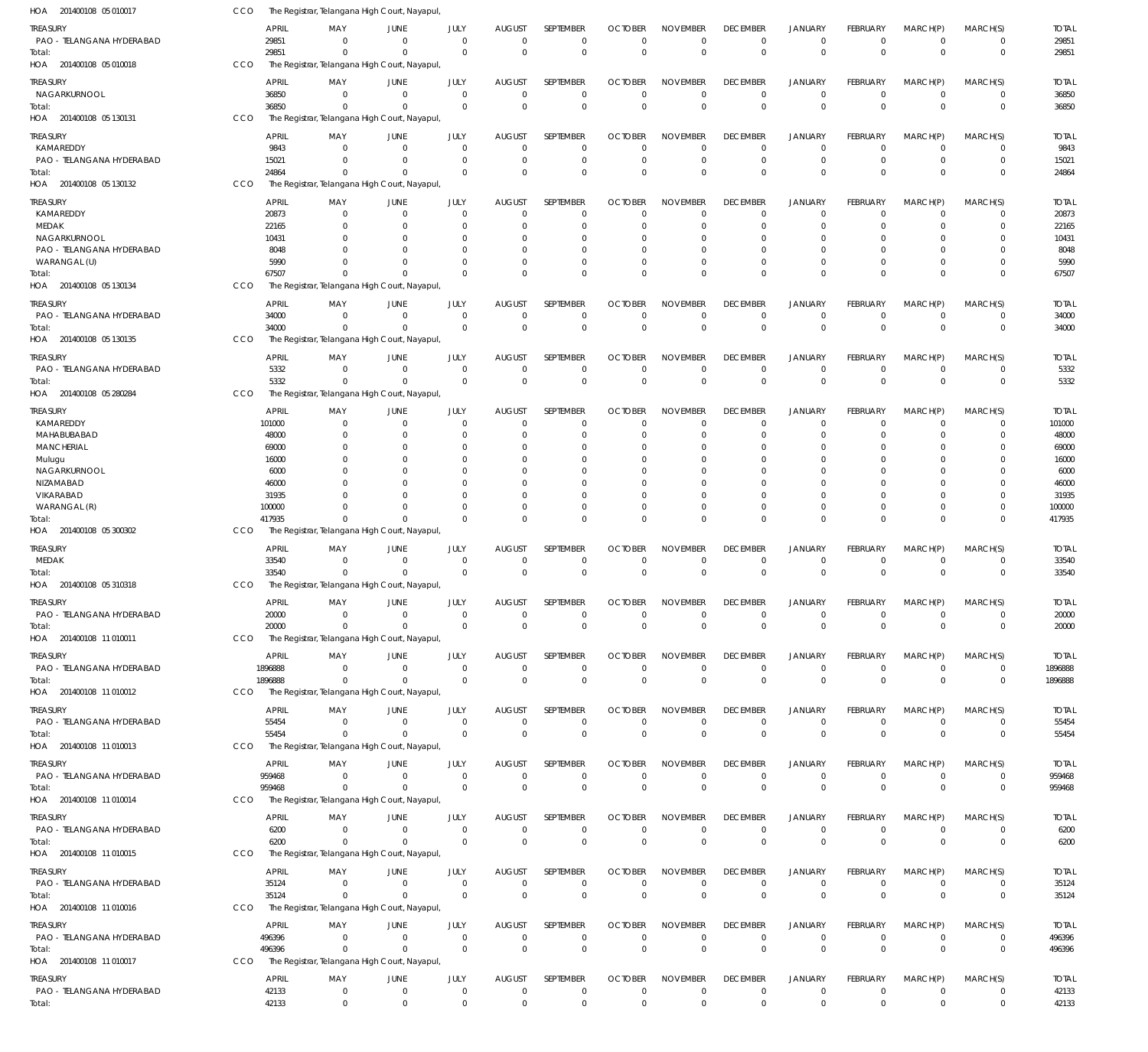| HOA 201400108 11 130131                | CCO        |                        | The Registrar, Telangana High Court, Nayapul                                                          |                        |                        |                                 |                                 |                               |                                |                                |                                  |                                |                                  |                         |                        |
|----------------------------------------|------------|------------------------|-------------------------------------------------------------------------------------------------------|------------------------|------------------------|---------------------------------|---------------------------------|-------------------------------|--------------------------------|--------------------------------|----------------------------------|--------------------------------|----------------------------------|-------------------------|------------------------|
| treasury<br>PAO - TELANGANA HYDERABAD  |            | <b>APRIL</b><br>3461   | MAY<br>- 0                                                                                            | JUNE<br>$\overline{0}$ | JULY<br>$\overline{0}$ | <b>AUGUST</b><br>$\overline{0}$ | <b>SEPTEMBER</b><br>$\mathbf 0$ | <b>OCTOBER</b><br>$\mathbf 0$ | <b>NOVEMBER</b><br>$\mathbf 0$ | <b>DECEMBER</b><br>$\mathbf 0$ | <b>JANUARY</b><br>$^{\circ}$     | <b>FEBRUARY</b><br>$\mathbf 0$ | MARCH(P)<br>$^{\circ}$           | MARCH(S)<br>$\mathbf 0$ | <b>TOTAL</b><br>3461   |
| Total:<br>HOA 201400108 11 130132      | CCO        | 3461                   | $\Omega$<br>The Registrar, Telangana High Court, Nayapul                                              | $\Omega$               | $\Omega$               | $\overline{0}$                  | $\mathbf 0$                     | $\Omega$                      | $\Omega$                       | $\Omega$                       | $\overline{0}$                   | $\mathbf{0}$                   | $\overline{0}$                   | $\mathbf 0$             | 3461                   |
| treasury                               |            | <b>APRIL</b>           | MAY                                                                                                   | JUNE                   | JULY                   | <b>AUGUST</b>                   | SEPTEMBER                       | <b>OCTOBER</b>                | <b>NOVEMBER</b>                | <b>DECEMBER</b>                | <b>JANUARY</b>                   | FEBRUARY                       | MARCH(P)                         | MARCH(S)                | <b>TOTAL</b>           |
| PAO - TELANGANA HYDERABAD<br>Total:    |            | 343317<br>343317       | $\Omega$<br>$\Omega$                                                                                  | $\Omega$<br>$\Omega$   | $\Omega$<br>$\Omega$   | $\mathbf 0$<br>$\Omega$         | $\mathbf 0$<br>$\mathbf 0$      | $\Omega$<br>$\Omega$          | $\Omega$<br>$\Omega$           | $\Omega$<br>$\Omega$           | $^{\circ}$<br>$\Omega$           | $\mathbf 0$<br>$\Omega$        | $^{\circ}$<br>$\Omega$           | 0<br>$\mathbf 0$        | 343317<br>343317       |
| HOA 201400108 11 130135                | CCO        |                        | The Registrar, Telangana High Court, Nayapul                                                          |                        |                        |                                 |                                 |                               |                                |                                |                                  |                                |                                  |                         |                        |
| treasury<br>PAO - TELANGANA HYDERABAD  |            | <b>APRIL</b><br>1682   | MAY<br>- 0                                                                                            | JUNE<br>$\overline{0}$ | JULY<br>$\mathbf 0$    | <b>AUGUST</b><br>$\mathbf 0$    | SEPTEMBER<br>$\mathbf 0$        | <b>OCTOBER</b><br>$\mathbf 0$ | <b>NOVEMBER</b><br>$\mathbf 0$ | <b>DECEMBER</b><br>$\Omega$    | JANUARY<br>$^{\circ}$            | FEBRUARY<br>$\mathbf 0$        | MARCH(P)<br>$^{\circ}$           | MARCH(S)<br>$\mathbf 0$ | <b>TOTAL</b><br>1682   |
| Total:                                 |            | 1682                   | $\Omega$                                                                                              | $\Omega$               | $\overline{0}$         | $\Omega$                        | $\mathbf 0$                     | $\Omega$                      | $\Omega$                       | $\Omega$                       | $\overline{0}$                   | $\mathbf{0}$                   | $\Omega$                         | $\mathbf 0$             | 1682                   |
| HOA 20140010825 04 280284              | CCO        |                        | The Registrar, Telangana High Court, Nayapul                                                          |                        |                        |                                 |                                 |                               |                                |                                |                                  |                                |                                  |                         |                        |
| treasury                               |            | <b>APRIL</b>           | MAY                                                                                                   | JUNE                   | JULY                   | <b>AUGUST</b>                   | <b>SEPTEMBER</b>                | <b>OCTOBER</b>                | <b>NOVEMBER</b>                | <b>DECEMBER</b>                | <b>JANUARY</b>                   | FEBRUARY                       | MARCH(P)                         | MARCH(S)                | <b>TOTAL</b>           |
| NIZAMABAD                              |            | 46000                  | $\Omega$                                                                                              | $\Omega$               | $\Omega$               | $\mathbf 0$                     | $\mathbf 0$                     | $\Omega$                      | $\Omega$                       | $\mathbf 0$                    | $^{\circ}$                       | $\Omega$                       | $\overline{0}$                   | 0                       | 46000                  |
| Total:<br>HOA 20140010825 05 280284    | CCO        | 46000                  | - 0<br>The Registrar, Telangana High Court, Nayapul                                                   | $\Omega$               | $\Omega$               | $\mathbf 0$                     | $\mathbf 0$                     | $\Omega$                      | $\Omega$                       | $\mathbf{0}$                   | $\overline{0}$                   | $\Omega$                       | $\overline{0}$                   | $\mathbf 0$             | 46000                  |
|                                        |            | <b>APRIL</b>           |                                                                                                       |                        |                        |                                 | SEPTEMBER                       | <b>OCTOBER</b>                | <b>NOVEMBER</b>                |                                |                                  |                                |                                  |                         |                        |
| treasury<br><b>BHADRADI KOTHAGUDEM</b> |            | 25000                  | MAY<br>$\Omega$                                                                                       | JUNE<br>$\overline{0}$ | JULY<br>0              | <b>AUGUST</b><br>$\mathbf 0$    | $\mathbf 0$                     | $\Omega$                      | $\Omega$                       | <b>DECEMBER</b><br>$\Omega$    | <b>JANUARY</b><br>$^{\circ}$     | FEBRUARY<br>$\Omega$           | MARCH(P)<br>$\overline{0}$       | MARCH(S)<br>0           | <b>TOTAL</b><br>25000  |
| KHAMMAM                                |            | 42000                  | $\Omega$                                                                                              | $\Omega$               | $\Omega$               | $\Omega$                        | $\mathbf 0$                     | $\Omega$                      | $\Omega$                       | $\Omega$                       | $^{\circ}$                       | $\Omega$                       | $\Omega$                         | $\mathbf 0$             | 42000                  |
| <b>MAHABOOB NAGAR</b>                  |            | 5000                   | $\Omega$                                                                                              | $\Omega$               | 0                      | $\Omega$                        | 0                               | O                             | $\Omega$                       | - ( )                          | $\Omega$                         | O                              | $\Omega$                         | $\Omega$                | 5000                   |
| <b>MEDCHAL</b><br>NAGARKURNOOL         |            | 76000<br>52000         |                                                                                                       | $\Omega$<br>$\Omega$   | n<br>-0                | $\Omega$<br>$\Omega$            | $\Omega$<br>$\Omega$            | C.<br>-0                      | $\Omega$<br>$\Omega$           |                                | $\Omega$<br>$\Omega$             | O<br>O                         | $\Omega$<br>$\Omega$             | U<br>0                  | 76000<br>52000         |
| NALGONDA                               |            | 270387                 |                                                                                                       | $\Omega$               | n                      | -C                              | $\Omega$                        | C.                            | $\Omega$                       |                                | $\Omega$                         | O                              | $\Omega$                         | U                       | 270387                 |
| NIZAMABAD                              |            | 115000                 | <sup>0</sup>                                                                                          | $\Omega$               | 0                      | $\Omega$                        | $\Omega$                        | C.                            | $\Omega$                       |                                | $\Omega$                         | O                              | $\Omega$                         | 0                       | 115000                 |
| <b>RANGA REDDY</b><br>SURYAPET         |            | 2830447<br>7200        |                                                                                                       | $\Omega$<br>$\Omega$   | n<br>n                 | $\Omega$<br>$\Omega$            | $\Omega$<br>$\Omega$            | C.<br>-0                      | $\Omega$<br>$\Omega$           |                                | $\Omega$<br>$\Omega$             | O<br>O                         | $\Omega$<br>$\Omega$             | U<br>0                  | 2830447<br>7200        |
| WANAPARTHY                             |            | 25000                  |                                                                                                       | $\Omega$               | n                      | $\Omega$                        | $\Omega$                        | O                             | $\Omega$                       |                                | $\Omega$                         | 0                              | $\Omega$                         | $\Omega$                | 25000                  |
| WARANGAL (R)                           |            | 8000                   |                                                                                                       | $\Omega$               | $\Omega$               | $\Omega$                        | $\mathbf 0$                     | O                             | $\Omega$                       | $\Omega$                       | $\overline{0}$                   | $\Omega$                       | $\overline{0}$                   | $\mathbf 0$             | 8000                   |
| Total:                                 |            | 3456034                | $\Omega$                                                                                              | $\Omega$               | $\Omega$               | $\Omega$                        | $\Omega$                        | $\Omega$                      | $\Omega$                       | $\Omega$                       | $\Omega$                         | $\Omega$                       | $\Omega$                         | $\mathbf 0$             | 3456034                |
| HOA 201400110 04 010011                | CCO        |                        | The Joint Secretary to Govt., Law Department, TS Secretariat                                          |                        |                        |                                 |                                 |                               |                                |                                |                                  |                                |                                  |                         |                        |
| treasury<br>PAO - TELANGANA HYDERABAD  |            | <b>APRIL</b><br>249100 | MAY<br>$\Omega$                                                                                       | JUNE<br>$\overline{0}$ | JULY<br>$\Omega$       | <b>AUGUST</b><br>$\Omega$       | SEPTEMBER<br>$\mathbf 0$        | <b>OCTOBER</b><br>$\Omega$    | <b>NOVEMBER</b><br>$\Omega$    | <b>DECEMBER</b><br>$\Omega$    | <b>JANUARY</b><br>$\overline{0}$ | FEBRUARY<br>$\Omega$           | MARCH(P)<br>$\overline{0}$       | MARCH(S)<br>0           | <b>TOTAL</b><br>249100 |
| Total:                                 |            | 249100                 | $\Omega$                                                                                              | $\Omega$               | $\Omega$               | $\Omega$                        | $\mathbf 0$                     | $\Omega$                      | $\Omega$                       | $\Omega$                       | $\Omega$                         | $\Omega$                       | $\Omega$                         | $\mathbf 0$             | 249100                 |
| HOA 201400110 04 010012                | CCO        |                        | The Joint Secretary to Govt., Law Department, TS Secretariat                                          |                        |                        |                                 |                                 |                               |                                |                                |                                  |                                |                                  |                         |                        |
| treasury                               |            | <b>APRIL</b>           | MAY                                                                                                   | JUNE                   | JULY                   | <b>AUGUST</b>                   | SEPTEMBER                       | <b>OCTOBER</b>                | <b>NOVEMBER</b>                | <b>DECEMBER</b>                | JANUARY                          | FEBRUARY                       | MARCH(P)                         | MARCH(S)                | <b>TOTAL</b>           |
| PAO - TELANGANA HYDERABAD              |            | 4000                   | $\Omega$                                                                                              | $\Omega$               | $\mathbf 0$            | $\mathbf 0$                     | $\mathbf 0$                     | $\mathbf 0$                   | $\mathbf 0$                    | $\Omega$                       | $^{\circ}$                       | $\mathbf 0$                    | $\overline{0}$                   | $\mathbf 0$             | 4000                   |
| Total:<br>HOA 201400110 04 010013      | CCO        | 4000                   | $\Omega$<br>The Joint Secretary to Govt., Law Department, TS Secretariat                              | $\Omega$               | $\mathbf 0$            | $\overline{0}$                  | $\mathbf 0$                     | $\Omega$                      | $^{\circ}$                     | $\mathbf{0}$                   | $\overline{0}$                   | $\mathbf{0}$                   | $\Omega$                         | $\mathbf 0$             | 4000                   |
| treasury                               |            | <b>APRIL</b>           | MAY                                                                                                   | JUNE                   | JULY                   | <b>AUGUST</b>                   | SEPTEMBER                       | <b>OCTOBER</b>                | <b>NOVEMBER</b>                | <b>DECEMBER</b>                | JANUARY                          | FEBRUARY                       | MARCH(P)                         | MARCH(S)                | <b>TOTAL</b>           |
| PAO - TELANGANA HYDERABAD              |            | 75795                  | $\Omega$                                                                                              | $\Omega$               | $\Omega$               | $\Omega$                        | 0                               | $\Omega$                      | $\Omega$                       | $\Omega$                       | $^{\circ}$                       | $\Omega$                       | $^{\circ}$                       | 0                       | 75795                  |
| iotal:                                 |            | 75795                  | $\Omega$                                                                                              | $\Omega$               | $\Omega$               | $\Omega$                        | $\mathbf 0$                     | $\Omega$                      | $\Omega$                       | $\Omega$                       | $\overline{0}$                   | $\Omega$                       | $\Omega$                         | $\mathbf 0$             | 75795                  |
| HOA 201400110 04 010016                | CCO        |                        | The Joint Secretary to Govt., Law Department, TS Secretariat                                          |                        |                        |                                 |                                 |                               |                                |                                |                                  |                                |                                  |                         |                        |
| treasury<br>PAO - TELANGANA HYDERABAD  |            | <b>APRIL</b><br>58641  | MAY<br>$\overline{0}$                                                                                 | JUNE<br>$\overline{0}$ | JULY<br>$\overline{0}$ | <b>AUGUST</b><br>$\mathbf 0$    | SEPTEMBER<br>$\mathbf 0$        | <b>OCTOBER</b><br>$\mathbf 0$ | <b>NOVEMBER</b><br>$\mathbf 0$ | <b>DECEMBER</b><br>$\mathbf 0$ | <b>JANUARY</b><br>$\overline{0}$ | FEBRUARY<br>$\mathbf 0$        | MARCH(P)<br>$\overline{0}$       | MARCH(S)<br>$\mathbf 0$ | <b>TOTAL</b><br>58641  |
| Total:                                 |            | 58641                  |                                                                                                       | $\Omega$               | $\cap$                 | $\Omega$                        | $\Omega$                        | $\Omega$                      | $\Omega$                       | $\Omega$                       | $\cap$                           | $\Omega$                       | $\Omega$                         | $\Omega$                | 58641                  |
| HOA 201400110 04 300301                | CCO        |                        | The Joint Secretary to Govt., Law Department, TS Secretariat,                                         |                        |                        |                                 |                                 |                               |                                |                                |                                  |                                |                                  |                         |                        |
| Treasury                               |            | APRIL                  | MAY                                                                                                   | JUNE                   | JULY                   | <b>AUGUST</b>                   | SEPTEMBER                       | <b>OCTOBER</b>                | <b>NOVEMBER</b>                | <b>DECEMBER</b>                | <b>JANUARY</b>                   | <b>FEBRUARY</b>                | MARCH(P)                         | MARCH(S)                | <b>TOTAL</b>           |
| PAO - TELANGANA HYDERABAD              |            | 13500                  | - 0                                                                                                   | $\overline{0}$         | $\Omega$               | $\mathbf 0$                     | $\mathbf 0$                     | $\Omega$                      | $\mathbf 0$                    | $\mathbf 0$                    | $\overline{0}$                   | $\mathbf 0$                    | $\overline{0}$                   | $\overline{0}$          | 13500                  |
| Total:<br>HOA 201400110 04 300302      | CCO        | 13500                  | $^{\circ}$<br>The Joint Secretary to Govt., Law Department, TS Secretariat                            | $\Omega$               | $\Omega$               | $\Omega$                        | $\mathbf 0$                     | $\mathbf{0}$                  | $\mathbf 0$                    | $\overline{0}$                 | $\mathbf 0$                      | $\mathbf 0$                    | $\overline{0}$                   | $\mathbf 0$             | 13500                  |
| treasury                               |            | APRIL                  | MAY                                                                                                   | JUNE                   | JULY                   | <b>AUGUST</b>                   | SEPTEMBER                       | <b>OCTOBER</b>                | <b>NOVEMBER</b>                | <b>DECEMBER</b>                | JANUARY                          | <b>FEBRUARY</b>                | MARCH(P)                         | MARCH(S)                | <b>TOTAL</b>           |
| PAO - TELANGANA HYDERABAD              |            | 51908                  | $^{\circ}$                                                                                            | $\overline{0}$         | $\mathbf 0$            | $\overline{0}$                  | $\mathbf 0$                     | $\mathbf 0$                   | $\mathbf 0$                    | $\mathbf 0$                    | $\overline{0}$                   | $\mathbf 0$                    | $\overline{0}$                   | $\mathbf 0$             | 51908                  |
| Total:                                 |            | 51908                  | $\Omega$                                                                                              | $\Omega$               | $\Omega$               | $\overline{0}$                  | $\mathbf 0$                     | $\mathbf{0}$                  | $\mathbf 0$                    | $\mathbf 0$                    | $\overline{0}$                   | $\mathbf{0}$                   | $\Omega$                         | $\mathbf 0$             | 51908                  |
| HOA 201400112 04 010013                | CCO        |                        | The Registrar, Telangana High Court, Nayapul,                                                         |                        |                        |                                 |                                 |                               |                                |                                |                                  |                                |                                  |                         |                        |
| Treasury                               |            | <b>APRIL</b>           | MAY                                                                                                   | JUNE                   | JULY                   | <b>AUGUST</b>                   | SEPTEMBER                       | <b>OCTOBER</b>                | <b>NOVEMBER</b>                | <b>DECEMBER</b>                | <b>JANUARY</b>                   | FEBRUARY                       | MARCH(P)                         | MARCH(S)                | <b>TOTAL</b>           |
| <b>RANGA REDDY</b><br>Total:           |            | 31470<br>31470         | $\Omega$<br>$\Omega$                                                                                  | $\Omega$<br>$\Omega$   | $\Omega$<br>$\Omega$   | $\Omega$<br>$\Omega$            | $\Omega$<br>$\Omega$            | $\Omega$<br>$\mathbf{0}$      | $\mathbf 0$<br>$\mathbf 0$     | $\mathbf 0$<br>$\mathbf 0$     | $^{\circ}$<br>$\mathbf 0$        | $\Omega$<br>$\mathbf 0$        | $\overline{0}$<br>$\overline{0}$ | $\Omega$<br>$\mathbf 0$ | 31470<br>31470         |
| HOA 201400114 04 010011                | CCO        |                        | The Special Officer, Government Pleaders Office, Telangana High Court Buildings, Nayapul,             |                        |                        |                                 |                                 |                               |                                |                                |                                  |                                |                                  |                         |                        |
| TREASURY                               |            | APRIL                  | MAY                                                                                                   | JUNE                   | JULY                   | <b>AUGUST</b>                   | SEPTEMBER                       | <b>OCTOBER</b>                | <b>NOVEMBER</b>                | <b>DECEMBER</b>                | <b>JANUARY</b>                   | FEBRUARY                       | MARCH(P)                         | MARCH(S)                | <b>TOTAL</b>           |
| PAO - TELANGANA HYDERABAD              |            | 1756295                | - 0                                                                                                   | $\overline{0}$         | $\overline{0}$         | $\overline{0}$                  | $\mathbf 0$                     | $\Omega$                      | $\mathbf 0$                    | $\mathbf 0$                    | $\mathbf 0$                      | $\mathbf 0$                    | $\overline{0}$                   | 0                       | 1756295                |
| Total:                                 |            | 1756295                | $\Omega$                                                                                              | $\mathbf{0}$           | $\Omega$               | $\mathbf{0}$                    | $\mathbf 0$                     | $\Omega$                      | $\Omega$                       | $\mathbf{0}$                   | $\overline{0}$                   | $\mathbf 0$                    | $\overline{0}$                   | $\mathbf 0$             | 1756295                |
| HOA 201400114 04 010012                | <b>CCO</b> |                        | The Special Officer, Government Pleaders Office, Telangana High Court Buildings, Nayapul,             |                        |                        |                                 |                                 |                               |                                |                                |                                  |                                |                                  |                         |                        |
| treasury<br>PAO - TELANGANA HYDERABAD  |            | <b>APRIL</b><br>115200 | MAY<br>- 0                                                                                            | JUNE<br>$\overline{0}$ | JULY<br>$\Omega$       | <b>AUGUST</b><br>$\mathbf 0$    | SEPTEMBER<br>$\mathbf 0$        | <b>OCTOBER</b><br>$\mathbf 0$ | <b>NOVEMBER</b><br>$\mathbf 0$ | <b>DECEMBER</b><br>$\mathbf 0$ | <b>JANUARY</b><br>$^{\circ}$     | FEBRUARY<br>$\mathbf 0$        | MARCH(P)<br>$^{\circ}$           | MARCH(S)<br>0           | <b>TOTAL</b><br>115200 |
| Total:                                 |            | 115200                 | $\Omega$                                                                                              | $\overline{0}$         | $\Omega$               | $\Omega$                        | $\Omega$                        | $\Omega$                      | $\mathbf 0$                    | $\mathbf 0$                    | $\mathbf 0$                      | $\Omega$                       | $\Omega$                         | $\mathbf 0$             | 115200                 |
| HOA 201400114 04 010013                | CCO        |                        | The Special Officer, Government Pleaders Office, Telangana High Court Buildings, Nayapul,             |                        |                        |                                 |                                 |                               |                                |                                |                                  |                                |                                  |                         |                        |
| Treasury                               |            | APRIL                  | MAY                                                                                                   | JUNE                   | JULY                   | AUGUST                          | SEPTEMBER                       | <b>OCTOBER</b>                | <b>NOVEMBER</b>                | <b>DECEMBER</b>                | <b>JANUARY</b>                   | FEBRUARY                       | MARCH(P)                         | MARCH(S)                | <b>TOTAL</b>           |
| PAO - TELANGANA HYDERABAD              |            | 626614                 | - 0                                                                                                   | $\Omega$               | $\mathbf 0$            | $\overline{0}$                  | $\mathbf 0$                     | $\mathbf 0$                   | $\mathbf 0$                    | $\mathbf 0$                    | $^{\circ}$                       | $\mathbf 0$                    | $^{\circ}$                       | $\mathbf 0$             | 626614                 |
| Total:<br>HOA 201400114 04 010016      | CCO        | 626614                 | $\Omega$<br>The Special Officer, Government Pleaders Office, Telangana High Court Buildings, Nayapul, | $\overline{0}$         | $\Omega$               | $\Omega$                        | $\mathbf 0$                     | $\mathbf{0}$                  | $\mathbf 0$                    | $\mathbf 0$                    | $\overline{0}$                   | $\mathbf{0}$                   | $\overline{0}$                   | $\mathbf 0$             | 626614                 |
| treasury                               |            | <b>APRIL</b>           | MAY                                                                                                   | JUNE                   | JULY                   | <b>AUGUST</b>                   | SEPTEMBER                       | <b>OCTOBER</b>                | <b>NOVEMBER</b>                | <b>DECEMBER</b>                | <b>JANUARY</b>                   | FEBRUARY                       | MARCH(P)                         | MARCH(S)                | <b>TOTAL</b>           |
| PAO - TELANGANA HYDERABAD              |            | 463294                 | $\mathbf 0$                                                                                           | $\mathbf 0$            | $\overline{0}$         | $\mathbf 0$                     | 0                               | $\mathbf 0$                   | $\mathbf 0$                    | $\mathbf 0$                    | $\mathbf 0$                      | $\mathbf 0$                    | $\mathbf 0$                      | 0                       | 463294                 |
| Total:                                 |            | 463294                 | $^{\circ}$                                                                                            | $\mathbf 0$            | $\mathbf 0$            | $\mathbf 0$                     | $\mathbf 0$                     | $\mathbf{0}$                  | $\mathbf 0$                    | $\mathbf 0$                    | $\mathbf 0$                      | $\mathbf{0}$                   | $\overline{0}$                   | $\mathbf 0$             | 463294                 |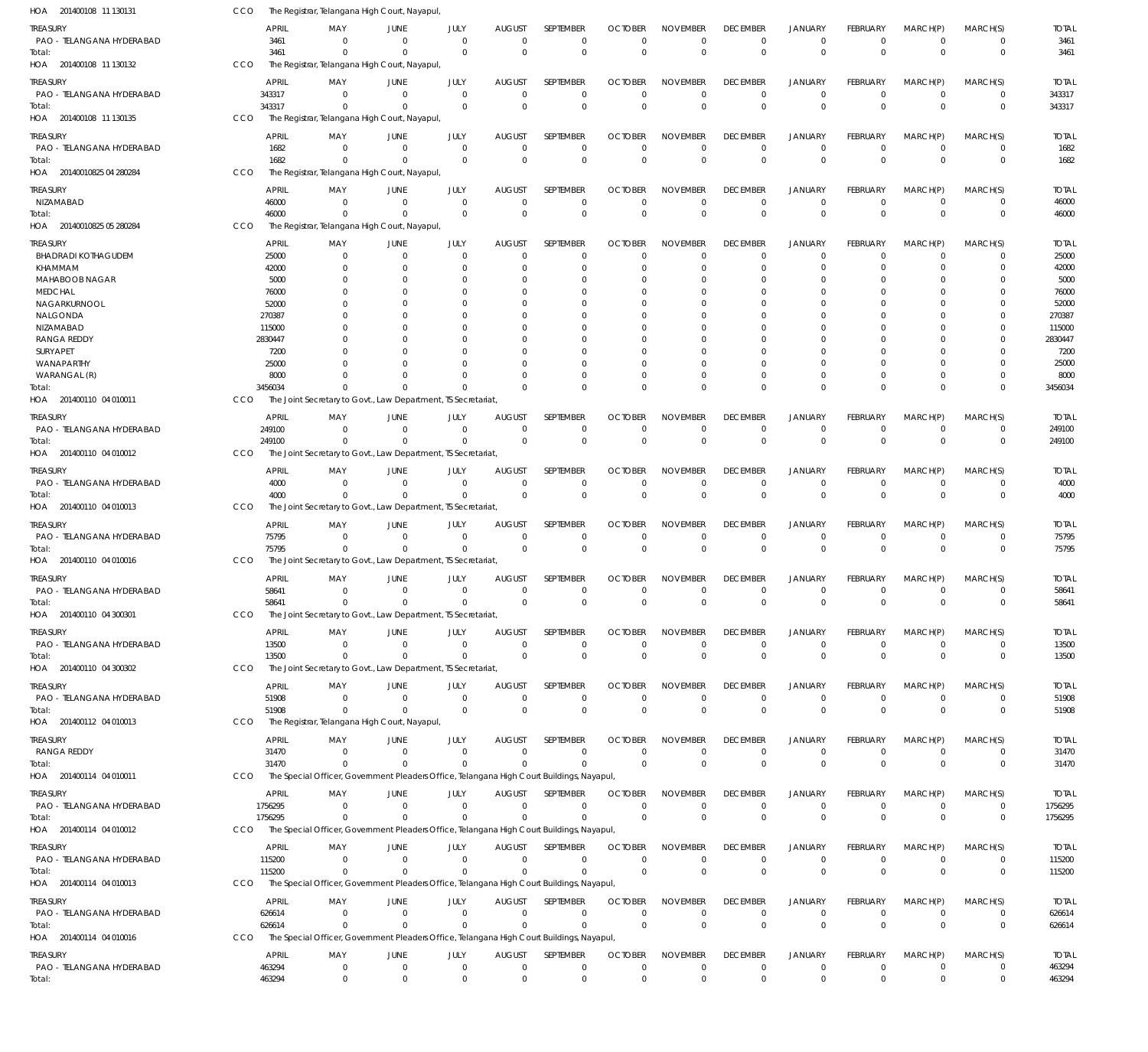| HOA 201400114 04 010017               | CCO |                        | The Special Officer, Government Pleaders Office, Telangana High Court Buildings, Nayapul,                |                      |                      |                           |                              |                            |                             |                             |                                  |                                |                            |                            |                        |
|---------------------------------------|-----|------------------------|----------------------------------------------------------------------------------------------------------|----------------------|----------------------|---------------------------|------------------------------|----------------------------|-----------------------------|-----------------------------|----------------------------------|--------------------------------|----------------------------|----------------------------|------------------------|
| treasury                              |     | <b>APRIL</b>           | MAY                                                                                                      | JUNE                 | JULY                 | <b>AUGUST</b>             | <b>SEPTEMBER</b>             | <b>OCTOBER</b>             | <b>NOVEMBER</b>             | <b>DECEMBER</b>             | <b>JANUARY</b>                   | <b>FEBRUARY</b>                | MARCH(P)                   | MARCH(S)                   | <b>TOTAL</b>           |
| PAO - TELANGANA HYDERABAD             |     | 90722                  | $\Omega$                                                                                                 | $\Omega$             | $\Omega$             | $\Omega$                  | $\Omega$                     | $\Omega$                   | $\Omega$                    | 0                           | $^{\circ}$                       | $\Omega$                       | $^{\circ}$                 | 0                          | 90722                  |
| Total:<br>HOA 201400114 04 130131     | CCO | 90722                  | The Special Officer, Government Pleaders Office, Telangana High Court Buildings, Nayapul,                | $\Omega$             | $\Omega$             | $\Omega$                  | $\Omega$                     | $\Omega$                   | $\Omega$                    | $\Omega$                    | $\Omega$                         | $\Omega$                       | $\Omega$                   | $\mathbf 0$                | 90722                  |
|                                       |     |                        |                                                                                                          |                      |                      |                           |                              |                            |                             |                             |                                  |                                |                            |                            |                        |
| treasury                              |     | <b>APRIL</b>           | MAY<br>- 0                                                                                               | JUNE<br>$\Omega$     | JULY<br>$\Omega$     | AUGUST<br>$\Omega$        | <b>SEPTEMBER</b><br>$\Omega$ | <b>OCTOBER</b><br>$\Omega$ | <b>NOVEMBER</b><br>$\Omega$ | <b>DECEMBER</b><br>$\Omega$ | <b>JANUARY</b><br>$\overline{0}$ | <b>FEBRUARY</b><br>$\Omega$    | MARCH(P)<br>$\Omega$       | MARCH(S)<br>$\Omega$       | <b>TOTAL</b>           |
| PAO - TELANGANA HYDERABAD<br>Total:   |     | 4633<br>4633           |                                                                                                          |                      | $\Omega$             | $\Omega$                  | $\Omega$                     | $\Omega$                   | $\Omega$                    | $\Omega$                    | $\overline{0}$                   | $\Omega$                       | $\Omega$                   | $\mathbf 0$                | 4633<br>4633           |
| HOA 201400114 04 130133               | CCO |                        | The Special Officer, Government Pleaders Office, Telangana High Court Buildings, Nayapul,                |                      |                      |                           |                              |                            |                             |                             |                                  |                                |                            |                            |                        |
| treasury                              |     | APRIL                  | MAY                                                                                                      | JUNE                 | JULY                 | <b>AUGUST</b>             | SEPTEMBER                    | <b>OCTOBER</b>             | <b>NOVEMBER</b>             | <b>DECEMBER</b>             | <b>JANUARY</b>                   | <b>FEBRUARY</b>                | MARCH(P)                   | MARCH(S)                   | <b>TOTAL</b>           |
| PAO - TELANGANA HYDERABAD             |     | 17498                  | $\Omega$                                                                                                 | $\Omega$             | $\Omega$             | $\Omega$                  | $\Omega$                     | $\Omega$                   | $\Omega$                    | $\Omega$                    | $\overline{0}$                   | $\Omega$                       | $\Omega$                   | $\Omega$                   | 17498                  |
| Total:                                |     | 17498                  |                                                                                                          | $\Omega$             | $\Omega$             | $\Omega$                  | $\Omega$                     | $\Omega$                   | $\mathbf 0$                 | $\Omega$                    | $\Omega$                         | $\Omega$                       | $\Omega$                   | $\mathbf 0$                | 17498                  |
| HOA 201400114 04 130135               | CCO |                        | The Special Officer, Government Pleaders Office, Telangana High Court Buildings, Nayapul,                |                      |                      |                           |                              |                            |                             |                             |                                  |                                |                            |                            |                        |
| treasury                              |     | APRIL                  | MAY                                                                                                      | JUNE                 | JULY                 | <b>AUGUST</b>             | SEPTEMBER                    | <b>OCTOBER</b>             | <b>NOVEMBER</b>             | <b>DECEMBER</b>             | <b>JANUARY</b>                   | <b>FEBRUARY</b>                | MARCH(P)                   | MARCH(S)                   | <b>TOTAL</b>           |
| PAO - TELANGANA HYDERABAD             |     | 108034                 | $\Omega$                                                                                                 | $\Omega$             | $\Omega$             | $\Omega$                  | $\Omega$                     | $\Omega$                   | $\mathbf 0$                 | $\Omega$                    | $\overline{0}$                   | $\mathbf 0$                    | $\overline{0}$             | $\mathbf 0$                | 108034                 |
| Total:                                |     | 108034                 |                                                                                                          |                      |                      | $\Omega$                  | $\Omega$                     | $\Omega$                   | $\Omega$                    | $\Omega$                    | $\Omega$                         | $\Omega$                       | $\Omega$                   | $\mathbf 0$                | 108034                 |
| HOA 201400114 04 280281               | CCO |                        | The Special Officer, Government Pleaders Office, Telangana High Court Buildings, Nayapul,                |                      |                      |                           |                              |                            |                             |                             |                                  |                                |                            |                            |                        |
| treasury                              |     | APRIL                  | MAY                                                                                                      | JUNE                 | JULY                 | AUGUST                    | SEPTEMBER                    | <b>OCTOBER</b>             | <b>NOVEMBER</b>             | <b>DECEMBER</b>             | <b>JANUARY</b>                   | <b>FEBRUARY</b>                | MARCH(P)                   | MARCH(S)                   | <b>TOTAL</b>           |
| PAO - TELANGANA HYDERABAD<br>Total:   |     | 3094500<br>3094500     | $\Omega$<br>$\Omega$                                                                                     | $\Omega$<br>$\Omega$ | $\Omega$<br>$\Omega$ | $\Omega$<br>$\Omega$      | $\Omega$<br>$\Omega$         | $\Omega$<br>$\Omega$       | $\Omega$<br>$\Omega$        | $\Omega$<br>$\Omega$        | $\Omega$<br>$\overline{0}$       | $\Omega$<br>$\Omega$           | $\Omega$<br>$\Omega$       | $\Omega$<br>$\mathbf 0$    | 3094500<br>3094500     |
| HOA 201400114 04 300301               | CCO |                        | The Special Officer, Government Pleaders Office, Telangana High Court Buildings, Nayapul,                |                      |                      |                           |                              |                            |                             |                             |                                  |                                |                            |                            |                        |
|                                       |     |                        |                                                                                                          |                      |                      |                           |                              | <b>OCTOBER</b>             | <b>NOVEMBER</b>             | <b>DECEMBER</b>             | <b>JANUARY</b>                   |                                |                            |                            |                        |
| treasury<br>PAO - TELANGANA HYDERABAD |     | <b>APRIL</b><br>642500 | MAY<br>- 0                                                                                               | JUNE<br>$\Omega$     | JULY<br>$\Omega$     | AUGUST<br>$\Omega$        | SEPTEMBER<br>$\Omega$        | $\Omega$                   | $\Omega$                    | $\Omega$                    | $\overline{0}$                   | <b>FEBRUARY</b><br>$\mathbf 0$ | MARCH(P)<br>$\Omega$       | MARCH(S)<br>$\mathbf 0$    | <b>TOTAL</b><br>642500 |
| Total:                                |     | 642500                 | $\Omega$                                                                                                 | $\Omega$             | $\Omega$             | $\Omega$                  | $\Omega$                     | $\Omega$                   | $\Omega$                    | $\Omega$                    | $\Omega$                         | $\Omega$                       | $\Omega$                   | $\mathbf 0$                | 642500                 |
| HOA 201400114 09 010011               | CCO |                        | The Member Secretary, State Legal Services Authority, Telangana High Court Complex, Nayapul,             |                      |                      |                           |                              |                            |                             |                             |                                  |                                |                            |                            |                        |
| treasury                              |     | <b>APRIL</b>           | MAY                                                                                                      | JUNE                 | JULY                 | <b>AUGUST</b>             | <b>SEPTEMBER</b>             | <b>OCTOBER</b>             | <b>NOVEMBER</b>             | <b>DECEMBER</b>             | <b>JANUARY</b>                   | <b>FEBRUARY</b>                | MARCH(P)                   | MARCH(S)                   | <b>TOTAL</b>           |
| PAO - TELANGANA HYDERABAD             |     | 841220                 | $\Omega$                                                                                                 | $\Omega$             | $\Omega$             | $\Omega$                  | $\Omega$                     | $\Omega$                   | $\Omega$                    | $\Omega$                    | $\overline{0}$                   | $\Omega$                       | $\Omega$                   | 0                          | 841220                 |
| Total:                                |     | 841220                 |                                                                                                          |                      |                      | $\Omega$                  | $\Omega$                     | $\Omega$                   | $\Omega$                    | $\Omega$                    | $\Omega$                         | $\Omega$                       | $\Omega$                   | $\Omega$                   | 841220                 |
| HOA 201400114 09 010012               | CCO |                        | The Member Secretary, State Legal Services Authority, Telangana High Court Complex, Nayapul,             |                      |                      |                           |                              |                            |                             |                             |                                  |                                |                            |                            |                        |
| treasury                              |     | <b>APRIL</b>           | MAY                                                                                                      | JUNE                 | JULY                 | <b>AUGUST</b>             | SEPTEMBER                    | <b>OCTOBER</b>             | <b>NOVEMBER</b>             | <b>DECEMBER</b>             | <b>JANUARY</b>                   | <b>FEBRUARY</b>                | MARCH(P)                   | MARCH(S)                   | <b>TOTAL</b>           |
| PAO - TELANGANA HYDERABAD             |     | 27134                  | $\Omega$                                                                                                 | $\Omega$             | $\Omega$             | $\Omega$                  | $\Omega$                     | $\Omega$                   | $\mathbf 0$                 | $\Omega$                    | $^{\circ}$                       | $\Omega$                       | $\Omega$                   | $\mathbf 0$                | 27134                  |
| Total:                                |     | 27134                  |                                                                                                          |                      | $\Omega$             | $\Omega$                  | $\Omega$                     | $\Omega$                   | $\Omega$                    | $\Omega$                    | $\overline{0}$                   | $\Omega$                       | $\Omega$                   | $\mathbf 0$                | 27134                  |
| HOA 201400114 09 010013               | CCO |                        | The Member Secretary, State Legal Services Authority, Telangana High Court Complex, Nayapul,             |                      |                      |                           |                              |                            |                             |                             |                                  |                                |                            |                            |                        |
| treasury                              |     | APRIL                  | MAY                                                                                                      | JUNE                 | JULY                 | <b>AUGUST</b>             | SEPTEMBER                    | <b>OCTOBER</b>             | <b>NOVEMBER</b>             | <b>DECEMBER</b>             | <b>JANUARY</b>                   | <b>FEBRUARY</b>                | MARCH(P)                   | MARCH(S)                   | <b>TOTAL</b>           |
| PAO - TELANGANA HYDERABAD             |     | 465132                 | $\Omega$                                                                                                 | $\Omega$             | $\Omega$             | $\Omega$                  | $\Omega$                     | $\Omega$                   | $\Omega$                    | $\Omega$                    | $\Omega$                         | $\Omega$                       | $\Omega$                   | $\Omega$                   | 465132                 |
| Total:<br>HOA 201400114 09 010014     | CCO | 465132                 | The Member Secretary, State Legal Services Authority, Telangana High Court Complex, Nayapul,             |                      | $\Omega$             | $\Omega$                  | $\Omega$                     | $\Omega$                   | $\Omega$                    | $\Omega$                    | $\Omega$                         | $\Omega$                       | $\Omega$                   | $\mathbf 0$                | 465132                 |
|                                       |     |                        |                                                                                                          |                      |                      |                           |                              |                            |                             |                             |                                  |                                |                            |                            |                        |
| treasury                              |     | APRIL                  | MAY                                                                                                      | JUNE                 | JULY                 | <b>AUGUST</b>             | <b>SEPTEMBER</b>             | <b>OCTOBER</b>             | <b>NOVEMBER</b>             | <b>DECEMBER</b>             | <b>JANUARY</b>                   | <b>FEBRUARY</b>                | MARCH(P)                   | MARCH(S)                   | <b>TOTAL</b>           |
| PAO - TELANGANA HYDERABAD<br>Total:   |     | 5400<br>5400           | - 0<br>$\Omega$                                                                                          | $\Omega$<br>$\Omega$ | $\Omega$<br>$\Omega$ | $\Omega$<br>$\Omega$      | $\Omega$<br>$\Omega$         | $\Omega$<br>$\Omega$       | $\Omega$<br>$\Omega$        | $\Omega$<br>$\Omega$        | $\overline{0}$<br>$\Omega$       | $\Omega$<br>$\Omega$           | $\Omega$<br>$\Omega$       | $\mathbf 0$<br>$\mathbf 0$ | 5400<br>5400           |
| HOA 201400114 09 010015               | CCO |                        | The Member Secretary, State Legal Services Authority, Telangana High Court Complex, Nayapul,             |                      |                      |                           |                              |                            |                             |                             |                                  |                                |                            |                            |                        |
| treasury                              |     | APRIL                  | MAY                                                                                                      | JUNE                 | JULY                 | <b>AUGUST</b>             | SEPTEMBER                    | <b>OCTOBER</b>             | <b>NOVEMBER</b>             | <b>DECEMBER</b>             | JANUARY                          | <b>FEBRUARY</b>                | MARCH(P)                   | MARCH(S)                   | <b>TOTAL</b>           |
| PAO - TELANGANA HYDERABAD             |     | 34932                  | $\Omega$                                                                                                 | $\Omega$             | $\Omega$             | $\Omega$                  | $\Omega$                     | $\Omega$                   | $\Omega$                    | $\Omega$                    | $\overline{0}$                   | $\Omega$                       | $\Omega$                   | $\Omega$                   | 34932                  |
| Total:                                |     | 34932                  | $^{\circ}$                                                                                               | $\overline{0}$       | $\Omega$             | $\Omega$                  | $\mathbf{0}$                 | $\Omega$                   | $\Omega$                    | $\Omega$                    | $\Omega$                         | $\Omega$                       | $\Omega$                   | $\Omega$                   | 34932                  |
| HOA 201400114 09 010016               | CCO |                        | The Member Secretary, State Legal Services Authority, Telangana High Court Complex, Nayapul,             |                      |                      |                           |                              |                            |                             |                             |                                  |                                |                            |                            |                        |
| Treasury                              |     | APRIL                  | MAY                                                                                                      | JUNE                 | JULY                 | <b>AUGUST</b>             | SEPTEMBER                    | <b>OCTOBER</b>             | <b>NOVEMBER</b>             | <b>DECEMBER</b>             | <b>JANUARY</b>                   | <b>FEBRUARY</b>                | MARCH(P)                   | MARCH(S)                   | <b>TOTAL</b>           |
| PAO - TELANGANA HYDERABAD             |     | 227459                 | $^{\circ}$                                                                                               | $\Omega$             | $\Omega$             | $\Omega$                  | $\Omega$                     | $\Omega$                   | $\Omega$                    | $\Omega$                    | $\overline{0}$                   | $\mathbf 0$                    | $\overline{0}$             | $\mathbf 0$                | 227459                 |
| Total:                                |     | 227459                 | $\Omega$                                                                                                 | $\Omega$             | $\Omega$             | $\Omega$                  | $\Omega$                     | $\Omega$                   | $\Omega$                    | $\mathbf{0}$                | $\overline{0}$                   | $\mathbf{0}$                   | $\Omega$                   | $\mathbf 0$                | 227459                 |
| HOA 201400114 09 130131               | CCO |                        | The Member Secretary, State Legal Services Authority, Telangana High Court Complex, Nayapul,             |                      |                      |                           |                              |                            |                             |                             |                                  |                                |                            |                            |                        |
| treasury                              |     | APRIL                  | MAY                                                                                                      | JUNE                 | JULY                 | AUGUST                    | SEPTEMBER                    | <b>OCTOBER</b>             | <b>NOVEMBER</b>             | <b>DECEMBER</b>             | <b>JANUARY</b>                   | <b>FEBRUARY</b>                | MARCH(P)                   | MARCH(S)                   | <b>TOTAL</b>           |
| PAO - TELANGANA HYDERABAD             |     | 21405                  | $\Omega$                                                                                                 | $\Omega$             | $\Omega$             | $\Omega$                  | $\Omega$                     | $\Omega$                   | $\Omega$                    | 0                           | $^{\circ}$                       | $\Omega$                       | $^{\circ}$                 | $\Omega$                   | 21405                  |
| Total:<br>HOA 201400114 09 130135     | CCO | 21405                  | $\Omega$<br>The Member Secretary, State Legal Services Authority, Telangana High Court Complex, Nayapul, | $\Omega$             | $\Omega$             | $\Omega$                  | $\Omega$                     | $\Omega$                   | $\Omega$                    | $\Omega$                    | $\overline{0}$                   | $\Omega$                       | $\Omega$                   | $\mathbf 0$                | 21405                  |
|                                       |     |                        |                                                                                                          |                      |                      |                           |                              |                            |                             |                             |                                  |                                |                            |                            |                        |
| treasury                              |     | APRIL                  | MAY                                                                                                      | JUNE                 | JULY                 | <b>AUGUST</b><br>$\Omega$ | <b>SEPTEMBER</b><br>$\Omega$ | <b>OCTOBER</b>             | <b>NOVEMBER</b><br>$\Omega$ | <b>DECEMBER</b>             | <b>JANUARY</b>                   | <b>FEBRUARY</b><br>$\Omega$    | MARCH(P)                   | MARCH(S)                   | <b>TOTAL</b>           |
| PAO - TELANGANA HYDERABAD<br>Total:   |     | 4889<br>4889           | - 0<br>$\Omega$                                                                                          | $\Omega$<br>$\Omega$ | - 0<br>$\Omega$      | $\Omega$                  | $\Omega$                     | $\Omega$<br>$\Omega$       | $\Omega$                    | $\Omega$<br>$\Omega$        | $\overline{0}$<br>$\overline{0}$ | $\mathbf{0}$                   | $\Omega$<br>$\Omega$       | $\mathbf 0$<br>$\mathbf 0$ | 4889<br>4889           |
| HOA 201400114 09 240                  | CCO |                        | The Member Secretary, State Legal Services Authority, Telangana High Court Complex, Nayapul,             |                      |                      |                           |                              |                            |                             |                             |                                  |                                |                            |                            |                        |
| treasury                              |     | APRIL                  | MAY                                                                                                      | JUNE                 | JULY                 | <b>AUGUST</b>             | SEPTEMBER                    | <b>OCTOBER</b>             | <b>NOVEMBER</b>             | <b>DECEMBER</b>             | <b>JANUARY</b>                   | <b>FEBRUARY</b>                | MARCH(P)                   | MARCH(S)                   | <b>TOTAL</b>           |
| PAO - TELANGANA HYDERABAD             |     | 27646                  | - 0                                                                                                      | $\Omega$             | $\Omega$             | $\Omega$                  | $\Omega$                     | $\Omega$                   | $\Omega$                    | 0                           | $\overline{0}$                   | $\mathbf 0$                    | $\overline{0}$             | 0                          | 27646                  |
| Total:                                |     | 27646                  | $\Omega$                                                                                                 | $\Omega$             | $\Omega$             | $\Omega$                  | $\Omega$                     | $\Omega$                   | $\Omega$                    | $\Omega$                    | $\Omega$                         | $\Omega$                       | $\Omega$                   | $\mathbf 0$                | 27646                  |
| HOA 201400114 10 010011               | CCO |                        | The Member Secretary, State Legal Services Authority, Telangana High Court Complex, Nayapul,             |                      |                      |                           |                              |                            |                             |                             |                                  |                                |                            |                            |                        |
| treasury                              |     | APRIL                  | MAY                                                                                                      | JUNE                 | JULY                 | AUGUST                    | SEPTEMBER                    | <b>OCTOBER</b>             | <b>NOVEMBER</b>             | <b>DECEMBER</b>             | <b>JANUARY</b>                   | <b>FEBRUARY</b>                | MARCH(P)                   | MARCH(S)                   | <b>TOTAL</b>           |
| <b>JAGTIAL</b>                        |     | 105815                 | - 0                                                                                                      | $\Omega$             | $\Omega$             | $\Omega$                  | $\mathbf 0$                  | $\Omega$                   | $\Omega$                    | $\Omega$                    | $^{\circ}$                       | $\Omega$                       | $\Omega$                   | $\Omega$                   | 105815                 |
| PAO - TELANGANA HYDERABAD             |     | 319980                 | - 0                                                                                                      | - 0                  | $\Omega$             | $\Omega$                  | $\mathbf 0$                  | $\Omega$                   | $\Omega$                    | $\Omega$                    | $^{\circ}$                       | $\Omega$                       | $\overline{0}$             | $\mathbf 0$                | 319980                 |
| Total:                                |     | 425795                 | $\Omega$                                                                                                 | $\Omega$             | $\Omega$             | $\Omega$                  | $\Omega$                     | $\Omega$                   | $\Omega$                    | $\Omega$                    | $\overline{0}$                   | $\Omega$                       | $\Omega$                   | $\mathbf 0$                | 425795                 |
| HOA 201400114 10 010012               | CCO |                        | The Member Secretary, State Legal Services Authority, Telangana High Court Complex, Nayapul,             |                      |                      |                           |                              |                            |                             |                             |                                  |                                |                            |                            |                        |
| treasury                              |     | <b>APRIL</b>           | MAY                                                                                                      | JUNE                 | JULY                 | <b>AUGUST</b>             | SEPTEMBER                    | <b>OCTOBER</b>             | <b>NOVEMBER</b>             | <b>DECEMBER</b>             | <b>JANUARY</b>                   | <b>FEBRUARY</b>                | MARCH(P)                   | MARCH(S)                   | <b>TOTAL</b>           |
| JAGTIAL                               |     | 5075                   | $\Omega$                                                                                                 | $\Omega$             | $\Omega$             | $\Omega$                  | $\Omega$                     | $\Omega$                   | $\Omega$                    | $\Omega$                    | $\Omega$                         | $\Omega$                       | $\Omega$                   | 0                          | 5075                   |
| PAO - TELANGANA HYDERABAD<br>Total:   |     | 11125<br>16200         | $\Omega$<br>$\Omega$                                                                                     | $\Omega$<br>$\Omega$ | $\Omega$<br>$\Omega$ | $\Omega$<br>$\Omega$      | $\Omega$<br>$\Omega$         | $\Omega$<br>$\Omega$       | $\Omega$<br>$\Omega$        | $\Omega$<br>$\Omega$        | $\overline{0}$<br>$\overline{0}$ | $\Omega$<br>$\Omega$           | $\overline{0}$<br>$\Omega$ | $\mathbf 0$<br>$\mathbf 0$ | 11125<br>16200         |
| HOA 201400114 10 010013               | CCO |                        | The Member Secretary, State Legal Services Authority, Telangana High Court Complex, Nayapul,             |                      |                      |                           |                              |                            |                             |                             |                                  |                                |                            |                            |                        |
|                                       |     | APRIL                  | MAY                                                                                                      | JUNE                 | JULY                 | <b>AUGUST</b>             | SEPTEMBER                    | <b>OCTOBER</b>             | <b>NOVEMBER</b>             | <b>DECEMBER</b>             | <b>JANUARY</b>                   | <b>FEBRUARY</b>                | MARCH(P)                   | MARCH(S)                   | <b>TOTAL</b>           |
| treasury<br>JAGTIAL                   |     | 78736                  | 0                                                                                                        | $\Omega$             | 0                    | $\overline{0}$            | $\mathbf 0$                  | $\Omega$                   | $\Omega$                    | $\Omega$                    | $\overline{0}$                   | $\Omega$                       | - 0                        | $\Omega$                   | 78736                  |
| PAO - TELANGANA HYDERABAD             |     | 199466                 | $^{\circ}$                                                                                               | $\overline{0}$       | 0                    | 0                         | 0                            | 0                          | $\mathbf 0$                 | $\mathbf 0$                 | $\mathbf 0$                      | 0                              | $\mathbf 0$                | $\mathbf 0$                | 199466                 |
| Total:                                |     | 278202                 | $^{\circ}$                                                                                               | $\overline{0}$       | $\Omega$             | $\Omega$                  | $\Omega$                     | $\Omega$                   | $\Omega$                    | $\Omega$                    | $\Omega$                         | $\Omega$                       | $\Omega$                   | $\Omega$                   | 278202                 |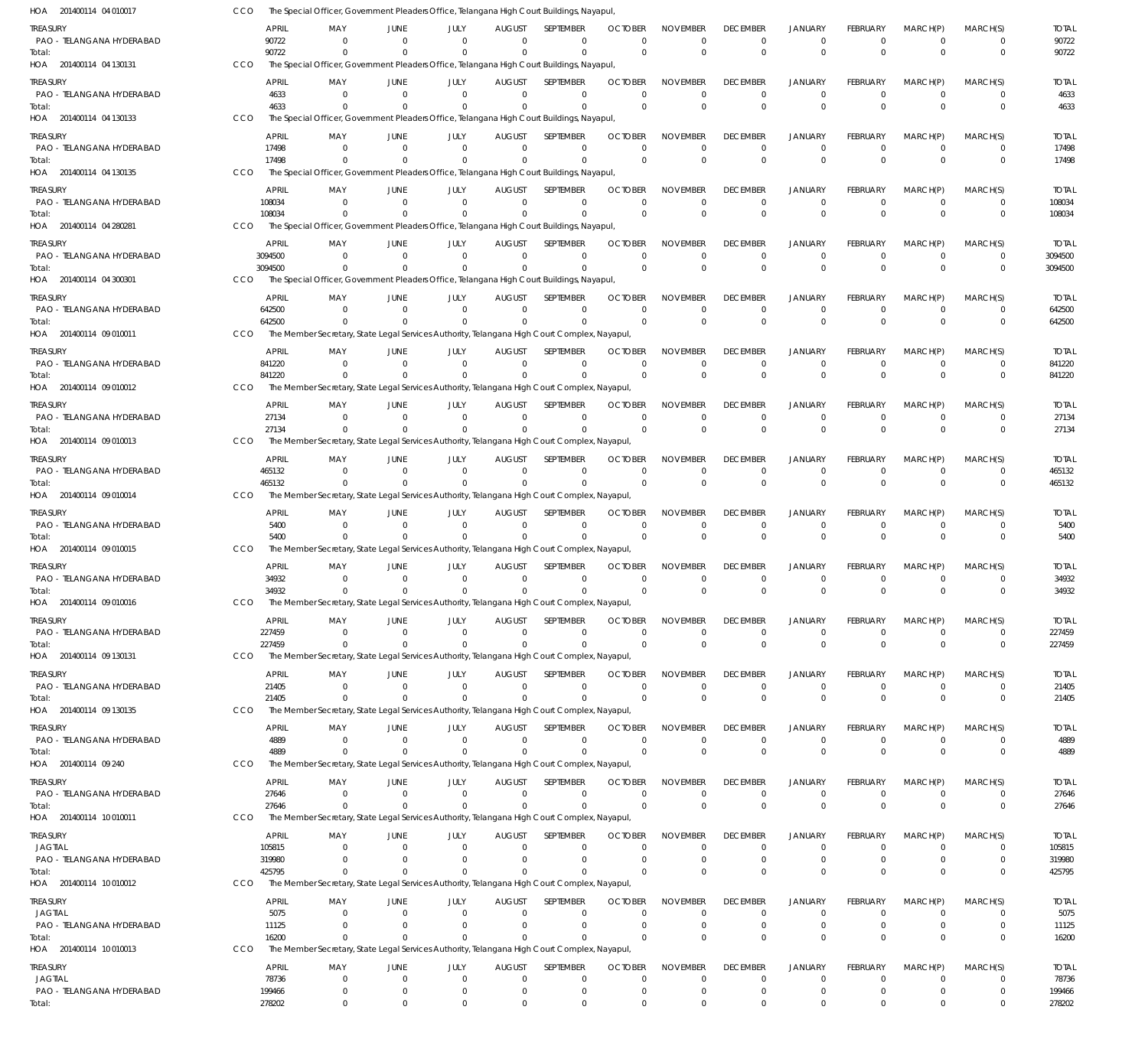| HOA 201400114 10 010014               | CCO |                   |                                                                       |                            |                   |                              | The Member Secretary, State Legal Services Authority, Telangana High Court Complex, Nayapul, |                            |                                |                             |                                  |                             |                            |                         |                      |
|---------------------------------------|-----|-------------------|-----------------------------------------------------------------------|----------------------------|-------------------|------------------------------|----------------------------------------------------------------------------------------------|----------------------------|--------------------------------|-----------------------------|----------------------------------|-----------------------------|----------------------------|-------------------------|----------------------|
| treasury                              |     | APRIL             | MAY                                                                   | JUNE                       | JULY              | AUGUST                       | <b>SEPTEMBER</b>                                                                             | <b>OCTOBER</b>             | <b>NOVEMBER</b>                | <b>DECEMBER</b>             | <b>JANUARY</b>                   | FEBRUARY                    | MARCH(P)                   | MARCH(S)                | <b>TOTAL</b>         |
| JAGTIAL                               |     | 1500              | $\Omega$                                                              | $\Omega$                   | $\Omega$          | $\Omega$                     | $\Omega$                                                                                     | $\Omega$                   | $\Omega$                       | $\Omega$                    | $\overline{0}$                   | $\Omega$                    | - 0                        | 0                       | 1500                 |
| PAO - TELANGANA HYDERABAD             |     | 3100              | $\Omega$                                                              | $\Omega$                   | $\Omega$          | $\Omega$                     | $\Omega$                                                                                     | $\Omega$                   | $\Omega$                       | $\Omega$                    | $\overline{0}$                   | $\Omega$                    | $\Omega$                   | $\Omega$                | 3100                 |
| Total:                                |     | 4600              | $\Omega$                                                              |                            |                   | $\Omega$                     | $\Omega$                                                                                     | $\Omega$                   | $\Omega$                       | $\Omega$                    | $\Omega$                         | $\Omega$                    | $\Omega$                   | $\Omega$                | 4600                 |
| HOA 201400114 10 010015               | CCO |                   |                                                                       |                            |                   |                              | The Member Secretary, State Legal Services Authority, Telangana High Court Complex, Nayapul, |                            |                                |                             |                                  |                             |                            |                         |                      |
| treasury                              |     | <b>APRIL</b>      | MAY                                                                   | JUNE                       | JULY              | <b>AUGUST</b>                | SEPTEMBER                                                                                    | <b>OCTOBER</b>             | <b>NOVEMBER</b>                | <b>DECEMBER</b>             | <b>JANUARY</b>                   | <b>FEBRUARY</b>             | MARCH(P)                   | MARCH(S)                | <b>TOTAL</b>         |
| JAGTIAL                               |     | 14403             | $\Omega$                                                              | $\Omega$                   | $\Omega$          | $\Omega$                     | $\mathbf 0$                                                                                  | $\Omega$                   | $\Omega$                       | $\Omega$                    | $^{\circ}$                       | $\Omega$                    | $\Omega$                   | $\Omega$                | 14403                |
| PAO - TELANGANA HYDERABAD             |     | 18093             | $\Omega$                                                              | $\Omega$                   | $\Omega$          | $\Omega$                     | $\Omega$                                                                                     | $\Omega$                   | $\Omega$                       | $\Omega$                    | $\overline{0}$                   | $\Omega$                    | $\Omega$                   | $\Omega$                | 18093                |
| Total:                                |     | 32496             | $\Omega$                                                              |                            |                   | <sup>0</sup>                 | $\Omega$                                                                                     | $\Omega$                   | $\Omega$                       | $\Omega$                    | $\Omega$                         | $\Omega$                    | $\Omega$                   | $\Omega$                | 32496                |
| HOA 201400114 10 010016               | CCO |                   |                                                                       |                            |                   |                              | The Member Secretary, State Legal Services Authority, Telangana High Court Complex, Nayapul, |                            |                                |                             |                                  |                             |                            |                         |                      |
| treasury                              |     | <b>APRIL</b>      | MAY                                                                   | JUNE                       | JULY              | <b>AUGUST</b>                | <b>SEPTEMBER</b>                                                                             | <b>OCTOBER</b>             | <b>NOVEMBER</b>                | <b>DECEMBER</b>             | <b>JANUARY</b>                   | <b>FEBRUARY</b>             | MARCH(P)                   | MARCH(S)                | <b>TOTAL</b>         |
| JAGTIAL                               |     | 6961              | $\Omega$                                                              | $\Omega$                   | $\Omega$          | $\Omega$                     | $\Omega$                                                                                     | $\Omega$                   | $\Omega$                       | $\Omega$                    | $\Omega$                         | $\Omega$                    | $\Omega$                   | $\Omega$                | 6961                 |
| PAO - TELANGANA HYDERABAD             |     | 94554             | $\Omega$                                                              | $\Omega$                   | $\Omega$          | $\Omega$                     | $\Omega$                                                                                     | $\Omega$                   | $\Omega$                       | $\Omega$                    | $\overline{0}$                   | $\Omega$                    | $\overline{0}$             | $\mathbf 0$             | 94554                |
| Total:                                |     | 101515            | $\Omega$                                                              | $\Omega$                   | $\Omega$          | $\Omega$                     | $\Omega$                                                                                     | $\Omega$                   | $\Omega$                       | $\Omega$                    | $\Omega$                         | $\Omega$                    | $\Omega$                   | $\mathbf 0$             | 101515               |
| HOA 201400114 10 130131               | CCO |                   |                                                                       |                            |                   |                              | The Member Secretary, State Legal Services Authority, Telangana High Court Complex, Nayapul, |                            |                                |                             |                                  |                             |                            |                         |                      |
| treasury                              |     | <b>APRIL</b>      | MAY                                                                   | JUNE                       | JULY              | <b>AUGUST</b>                | SEPTEMBER                                                                                    | <b>OCTOBER</b>             | <b>NOVEMBER</b>                | <b>DECEMBER</b>             | <b>JANUARY</b>                   | <b>FEBRUARY</b>             | MARCH(P)                   | MARCH(S)                | <b>TOTAL</b>         |
| PAO - TELANGANA HYDERABAD             |     | 2129              | $\Omega$                                                              | $\Omega$                   | $\Omega$          | $\Omega$                     | $\Omega$                                                                                     | $\Omega$                   | $\Omega$                       | $\Omega$                    | $\Omega$                         | $\Omega$                    | $\Omega$                   | 0                       | 2129                 |
| Total:                                |     | 2129              | $\Omega$                                                              |                            | $\Omega$          | $\Omega$                     | $\Omega$                                                                                     | $\Omega$                   | $\Omega$                       | $\Omega$                    | $\Omega$                         | $\Omega$                    | $\Omega$                   | $\Omega$                | 2129                 |
| HOA 201400114 13 010011               | CCO |                   | The Director of Prosecutions, Telangana, DGP Office Complex, Saifabad |                            |                   |                              |                                                                                              |                            |                                |                             |                                  |                             |                            |                         |                      |
| treasury                              |     | <b>APRIL</b>      | MAY                                                                   | JUNE                       | JULY              | <b>AUGUST</b>                | SEPTEMBER                                                                                    | <b>OCTOBER</b>             | <b>NOVEMBER</b>                | <b>DECEMBER</b>             | <b>JANUARY</b>                   | <b>FEBRUARY</b>             | MARCH(P)                   | MARCH(S)                | <b>TOTAL</b>         |
| PAO - TELANGANA HYDERABAD             |     | 372555            | $\Omega$                                                              | $\Omega$                   | $\Omega$          | $\Omega$                     | $\mathbf 0$                                                                                  | $\Omega$                   | $\mathbf 0$                    | $\Omega$                    | $^{\circ}$                       | $\mathbf 0$                 | $\Omega$                   | $\mathbf 0$             | 372555               |
| Total:                                |     | 372555            | $\Omega$                                                              | $\Omega$                   | $\Omega$          | $\Omega$                     | $\mathbf 0$                                                                                  | $\Omega$                   | $\mathbf 0$                    | $\Omega$                    | $\overline{0}$                   | $\Omega$                    | $\Omega$                   | $\mathbf 0$             | 372555               |
| HOA 201400114 13010012                | CCO |                   | The Director of Prosecutions, Telangana, DGP Office Complex, Saifabad |                            |                   |                              |                                                                                              |                            |                                |                             |                                  |                             |                            |                         |                      |
| treasury                              |     | <b>APRIL</b>      | MAY                                                                   | JUNE                       | JULY              | <b>AUGUST</b>                | SEPTEMBER                                                                                    | <b>OCTOBER</b>             | <b>NOVEMBER</b>                | <b>DECEMBER</b>             | <b>JANUARY</b>                   | FEBRUARY                    | MARCH(P)                   | MARCH(S)                | <b>TOTAL</b>         |
| PAO - TELANGANA HYDERABAD             |     | 8866              | $\Omega$                                                              | $\Omega$                   | $\Omega$          | $\Omega$                     | $\mathbf 0$                                                                                  | $\Omega$                   | $\Omega$                       | $\mathbf 0$                 | $^{\circ}$                       | $\Omega$                    | $\overline{0}$             | $\Omega$                | 8866                 |
| Total:                                |     | 8866              |                                                                       | $\Omega$                   | $\Omega$          | $\Omega$                     | $\Omega$                                                                                     | $\Omega$                   | $\Omega$                       | $\Omega$                    | $\Omega$                         | $\Omega$                    | $\Omega$                   | $\mathbf 0$             | 8866                 |
| HOA 201400114 13 010013               | CCO |                   | The Director of Prosecutions, Telangana, DGP Office Complex, Saifabad |                            |                   |                              |                                                                                              |                            |                                |                             |                                  |                             |                            |                         |                      |
| treasury                              |     | <b>APRIL</b>      | MAY                                                                   | JUNE                       | JULY              | <b>AUGUST</b>                | <b>SEPTEMBER</b>                                                                             | <b>OCTOBER</b>             | <b>NOVEMBER</b>                | <b>DECEMBER</b>             | <b>JANUARY</b>                   | FEBRUARY                    | MARCH(P)                   | MARCH(S)                | <b>TOTAL</b>         |
| PAO - TELANGANA HYDERABAD             |     | 151100            | - 0                                                                   | $\Omega$                   | $\Omega$          | $\Omega$                     | $\mathbf 0$                                                                                  | $\Omega$                   | $\mathbf 0$                    | $\Omega$                    | $\overline{0}$                   | $\Omega$                    | $\overline{0}$             | $\mathbf 0$             | 151100               |
| Total:                                |     | 151100            | $\Omega$                                                              | $\Omega$                   | $\Omega$          | $\Omega$                     | $\Omega$                                                                                     | $\Omega$                   | $\Omega$                       | $\Omega$                    | $\Omega$                         | $\Omega$                    | $\Omega$                   | $\Omega$                | 151100               |
| HOA 201400114 13 010016               | CCO |                   | The Director of Prosecutions, Telangana, DGP Office Complex, Saifabad |                            |                   |                              |                                                                                              |                            |                                |                             |                                  |                             |                            |                         |                      |
| treasury                              |     | APRIL             | MAY                                                                   | JUNE                       | JULY              | <b>AUGUST</b>                | SEPTEMBER                                                                                    | <b>OCTOBER</b>             | <b>NOVEMBER</b>                | <b>DECEMBER</b>             | <b>JANUARY</b>                   | <b>FEBRUARY</b>             | MARCH(P)                   | MARCH(S)                | <b>TOTAL</b>         |
| PAO - TELANGANA HYDERABAD             |     | 94756             | $\Omega$                                                              | $\Omega$                   | $\Omega$          | $\Omega$                     | $\mathbf 0$                                                                                  | $\Omega$                   | $^{\circ}$                     | $\Omega$                    | $\overline{0}$                   | $\Omega$                    | $\Omega$                   | $\mathbf 0$             | 94756                |
| Total:                                |     | 94756             | $\Omega$                                                              | $\Omega$                   |                   | $\Omega$                     | $\Omega$                                                                                     | $\Omega$                   | $\Omega$                       | $\Omega$                    | $\Omega$                         | $\Omega$                    | $\Omega$                   | $\mathbf 0$             | 94756                |
| HOA 201400114 13010017                | CCO |                   | The Director of Prosecutions, Telangana, DGP Office Complex, Saifabad |                            |                   |                              |                                                                                              |                            |                                |                             |                                  |                             |                            |                         |                      |
| treasury                              |     | APRIL             | MAY                                                                   | JUNE                       | JULY              | <b>AUGUST</b>                | SEPTEMBER                                                                                    | <b>OCTOBER</b>             | <b>NOVEMBER</b>                | <b>DECEMBER</b>             | <b>JANUARY</b>                   | FEBRUARY                    | MARCH(P)                   | MARCH(S)                | <b>TOTAL</b>         |
| PAO - TELANGANA HYDERABAD             |     | 100000            | - 0                                                                   | $\Omega$                   | $\Omega$          | $\Omega$                     | $\mathbf 0$                                                                                  | $\Omega$                   | $\mathbf 0$                    | $\Omega$                    | $\overline{0}$                   | $\mathbf 0$                 | $\overline{0}$             | $\mathbf 0$             | 100000               |
| Total:                                |     | 100000            |                                                                       |                            |                   | $\Omega$                     | $\mathbf 0$                                                                                  | $\Omega$                   | $\Omega$                       | $\Omega$                    | $\Omega$                         | $\Omega$                    | $\Omega$                   | $\mathbf 0$             | 100000               |
| HOA 201400114 13 130131               | CCO |                   | The Director of Prosecutions, Telangana, DGP Office Complex, Saifabad |                            |                   |                              |                                                                                              |                            |                                |                             |                                  |                             |                            |                         |                      |
|                                       |     | <b>APRIL</b>      |                                                                       |                            |                   |                              |                                                                                              | <b>OCTOBER</b>             | <b>NOVEMBER</b>                |                             |                                  |                             |                            | MARCH(S)                |                      |
| treasury<br>PAO - TELANGANA HYDERABAD |     | 2648              | MAY<br>$\Omega$                                                       | JUNE<br>$\Omega$           | JULY<br>$\Omega$  | <b>AUGUST</b><br>$\Omega$    | SEPTEMBER<br>$\mathbf 0$                                                                     | $\Omega$                   | $\Omega$                       | <b>DECEMBER</b><br>$\Omega$ | <b>JANUARY</b><br>$^{\circ}$     | <b>FEBRUARY</b><br>$\Omega$ | MARCH(P)<br>$\Omega$       | $\Omega$                | <b>TOTAL</b><br>2648 |
| Total:                                |     | 2648              |                                                                       | $\Omega$                   |                   | $\Omega$                     | $\Omega$                                                                                     | $\Omega$                   | $\Omega$                       | $\Omega$                    | $\overline{0}$                   | $\Omega$                    | $\Omega$                   | $\mathbf 0$             | 2648                 |
| HOA 201400114 13 300301               | CCO |                   | The Director of Prosecutions, Telangana, DGP Office Complex, Saifabad |                            |                   |                              |                                                                                              |                            |                                |                             |                                  |                             |                            |                         |                      |
| <b>TREASURY</b>                       |     | <b>APRIL</b>      |                                                                       | JUNE                       | JULY <b>Andre</b> | AUGUST                       | <b>SEPTEMBER</b>                                                                             | <b>OCTOBER</b>             | <b>NOVEMBER</b>                | <b>DECEMBER</b>             |                                  | <b>FFBRUARY</b>             | MARCH(P)                   |                         |                      |
| PAO - TELANGANA HYDERABAD             |     | 787               | MAY<br>0                                                              | 0                          | $\Omega$          | $\Omega$                     | $\mathbf 0$                                                                                  | $\Omega$                   | $\mathbf 0$                    | $\Omega$                    | JANUARY<br>$\overline{0}$        | 0                           | $\mathbf 0$                | MARCH(S)<br>$\mathbf 0$ | <b>TOTAL</b><br>787  |
| Total:                                |     | 787               | $\Omega$                                                              | $\Omega$                   | $\Omega$          | $\Omega$                     | $\mathbf 0$                                                                                  | $\Omega$                   | $\Omega$                       | $\Omega$                    | $\overline{0}$                   | $\mathbf 0$                 | $\Omega$                   | $\pmb{0}$               | 787                  |
| HOA 201400114 13 300302               | CCO |                   | The Director of Prosecutions, Telangana, DGP Office Complex, Saifabad |                            |                   |                              |                                                                                              |                            |                                |                             |                                  |                             |                            |                         |                      |
|                                       |     |                   |                                                                       |                            |                   |                              |                                                                                              |                            |                                |                             |                                  |                             |                            |                         |                      |
| treasury<br>PAO - TELANGANA HYDERABAD |     | APRIL             | MAY<br>- 0                                                            | JUNE<br>$\Omega$           | JULY<br>$\Omega$  | <b>AUGUST</b><br>$\mathbf 0$ | SEPTEMBER<br>$\mathbf 0$                                                                     | <b>OCTOBER</b><br>$\Omega$ | <b>NOVEMBER</b><br>$\mathbf 0$ | <b>DECEMBER</b><br>0        | <b>JANUARY</b><br>$\overline{0}$ | FEBRUARY<br>0               | MARCH(P)<br>$\overline{0}$ | MARCH(S)<br>0           | <b>TOTAL</b><br>4224 |
| Total:                                |     | 4224<br>4224      | $\Omega$                                                              | $\Omega$                   | $\Omega$          | $\Omega$                     | $\Omega$                                                                                     | $\Omega$                   | $\Omega$                       | $\Omega$                    | $\Omega$                         | $\Omega$                    | $\Omega$                   | $\mathbf 0$             | 4224                 |
| HOA 201400114 14 010011               | CCO |                   | The Director of Prosecutions, Telangana, DGP Office Complex, Saifabad |                            |                   |                              |                                                                                              |                            |                                |                             |                                  |                             |                            |                         |                      |
|                                       |     |                   |                                                                       |                            |                   |                              |                                                                                              |                            |                                |                             |                                  |                             |                            |                         |                      |
| treasury                              |     | <b>APRIL</b>      | MAY                                                                   | JUNE                       | JULY<br>$\Omega$  | <b>AUGUST</b>                | SEPTEMBER                                                                                    | <b>OCTOBER</b>             | <b>NOVEMBER</b>                | <b>DECEMBER</b>             | JANUARY                          | FEBRUARY                    | MARCH(P)                   | MARCH(S)                | <b>TOTAL</b>         |
| ADILABAD<br>KARIMNAGAR                |     | 223510<br>1079200 | $\overline{0}$<br>$\Omega$                                            | $\overline{0}$<br>$\Omega$ | $\Omega$          | $\mathbf 0$<br>$\Omega$      | $\mathbf 0$<br>$\mathbf 0$                                                                   | $\Omega$<br>$\Omega$       | $\mathbf 0$<br>$\Omega$        | $\Omega$<br>$\Omega$        | $\overline{0}$<br>$\overline{0}$ | $\Omega$<br>0               | $\Omega$<br>$\Omega$       | 0<br>$\mathbf 0$        | 223510<br>1079200    |
| KHAMMAM                               |     | 510537            | $\Omega$                                                              | $\Omega$                   | 0                 | C                            | $\Omega$                                                                                     | $\Omega$                   | $\Omega$                       |                             | $\Omega$                         | 0                           | $\Omega$                   | $\Omega$                | 510537               |
| <b>MAHABOOB NAGAR</b>                 |     | 634520            | 0                                                                     | $\Omega$                   |                   | $\Omega$                     | $\Omega$                                                                                     | O                          | $\Omega$                       |                             | $\Omega$                         |                             | $\Omega$                   | $\Omega$                | 634520               |
| NALGONDA                              |     | 511670            |                                                                       | O                          |                   | C                            | $\Omega$                                                                                     | O                          | $\Omega$                       |                             | $\Omega$                         |                             | $\Omega$                   | 0                       | 511670               |
| NIZAMABAD                             |     | 470121            | 0                                                                     | $\Omega$                   |                   | $\Omega$                     | $\Omega$                                                                                     | O                          | $\Omega$                       |                             | $\Omega$                         |                             | $\Omega$                   | $\Omega$                | 470121               |
| PAO - TELANGANA HYDERABAD             |     | 1332970           |                                                                       |                            |                   | C                            | $\Omega$                                                                                     | O                          | $\Omega$                       |                             | $\Omega$                         | 0                           | $\Omega$                   | 0                       | 1332970              |
| RANGA REDDY                           |     | 939015            | <sup>0</sup>                                                          |                            |                   | C                            | $\Omega$                                                                                     | -0                         | $\Omega$                       |                             | $\Omega$                         |                             | $\Omega$                   | $\Omega$                | 939015               |
| SANGAREDDY                            |     | 425890            |                                                                       |                            |                   | C                            | $\Omega$                                                                                     | O                          | $\Omega$                       |                             | $\Omega$                         | 0                           | $\Omega$                   | $\Omega$                | 425890               |
| WARANGAL (U)                          |     | 584086            | $\Omega$                                                              | $\Omega$                   | $\Omega$          | $\Omega$                     | $\Omega$                                                                                     | O                          | $\Omega$                       | $\Omega$                    | $\overline{0}$                   | $\Omega$                    | $\mathbf 0$                | 0                       | 584086               |
| Total:                                |     | 6711519           | $\Omega$                                                              | $\Omega$                   |                   | $\Omega$                     | $\Omega$                                                                                     | $\Omega$                   | $\Omega$                       | $\Omega$                    | $\Omega$                         | $\Omega$                    | $\Omega$                   | $\mathbf 0$             | 6711519              |
| HOA 201400114 14 010012               | CCO |                   | The Director of Prosecutions, Telangana, DGP Office Complex, Saifabad |                            |                   |                              |                                                                                              |                            |                                |                             |                                  |                             |                            |                         |                      |
| treasury                              |     | <b>APRIL</b>      | MAY                                                                   | JUNE                       | JULY              | <b>AUGUST</b>                | SEPTEMBER                                                                                    | <b>OCTOBER</b>             | <b>NOVEMBER</b>                | <b>DECEMBER</b>             | <b>JANUARY</b>                   | FEBRUARY                    | MARCH(P)                   | MARCH(S)                | <b>TOTAL</b>         |
| ADILABAD                              |     | 3800              | $\Omega$                                                              | $\Omega$                   | $\Omega$          | $\Omega$                     | $\Omega$                                                                                     | $\Omega$                   | $\Omega$                       | $\Omega$                    | $\Omega$                         | $\Omega$                    | $\Omega$                   | $\Omega$                | 3800                 |
| KARIMNAGAR                            |     | 16000             | $\Omega$                                                              | 0                          | 0                 | $\Omega$                     | $\Omega$                                                                                     | O                          | $\Omega$                       | $\Omega$                    | $\Omega$                         | 0                           | $\Omega$                   | $\Omega$                | 16000                |
| KHAMMAM                               |     | 8000              | 0                                                                     | $\Omega$                   |                   | C                            | $\Omega$                                                                                     | O                          | $\Omega$                       |                             | $\Omega$                         |                             | $\Omega$                   | 0                       | 8000                 |
| MAHABOOB NAGAR<br>NALGONDA            |     | 9685<br>5650      | <sup>0</sup><br>0                                                     | O                          |                   | 0<br>0                       | $\Omega$<br>$\Omega$                                                                         | -0<br>-0                   | $\Omega$<br>$\Omega$           |                             | $\Omega$<br>$\Omega$             |                             | $\Omega$<br>$\Omega$       | 0<br>C                  | 9685<br>5650         |
| NIZAMABAD                             |     | 8770              |                                                                       |                            |                   | 0                            | $\Omega$                                                                                     | O                          | $\Omega$                       |                             | $\Omega$                         |                             | $\Omega$                   | 0                       | 8770                 |
| PAO - TELANGANA HYDERABAD             |     | 41100             |                                                                       |                            |                   | C                            | $\Omega$                                                                                     |                            | $\Omega$                       |                             | $\Omega$                         |                             | $\Omega$                   | C                       | 41100                |
| <b>RANGA REDDY</b>                    |     | 22070             | 0                                                                     |                            |                   | O                            | $\Omega$                                                                                     | -0                         | $\Omega$                       |                             | - 0                              |                             | $\Omega$                   | 0                       | 22070                |
| SANGAREDDY                            |     | 4542              | $\Omega$                                                              | 0                          |                   | 0                            | $\Omega$                                                                                     | C.                         | $\Omega$                       |                             | $\Omega$                         |                             | $\Omega$                   | 0                       | 4542                 |
| WARANGAL (U)                          |     | 10904             | 0                                                                     | 0                          | $\Omega$          | $\Omega$                     | 0                                                                                            | O                          | $\Omega$                       | $\Omega$                    | $^{\circ}$                       | 0                           | 0                          | 0                       | 10904                |
| Total:                                |     | 130521            | $\Omega$                                                              | $\Omega$                   | $\Omega$          | $\Omega$                     | $\Omega$                                                                                     | $\Omega$                   | $\Omega$                       | $\Omega$                    | $^{\circ}$                       | $\Omega$                    | $\mathbf 0$                | $\Omega$                | 130521               |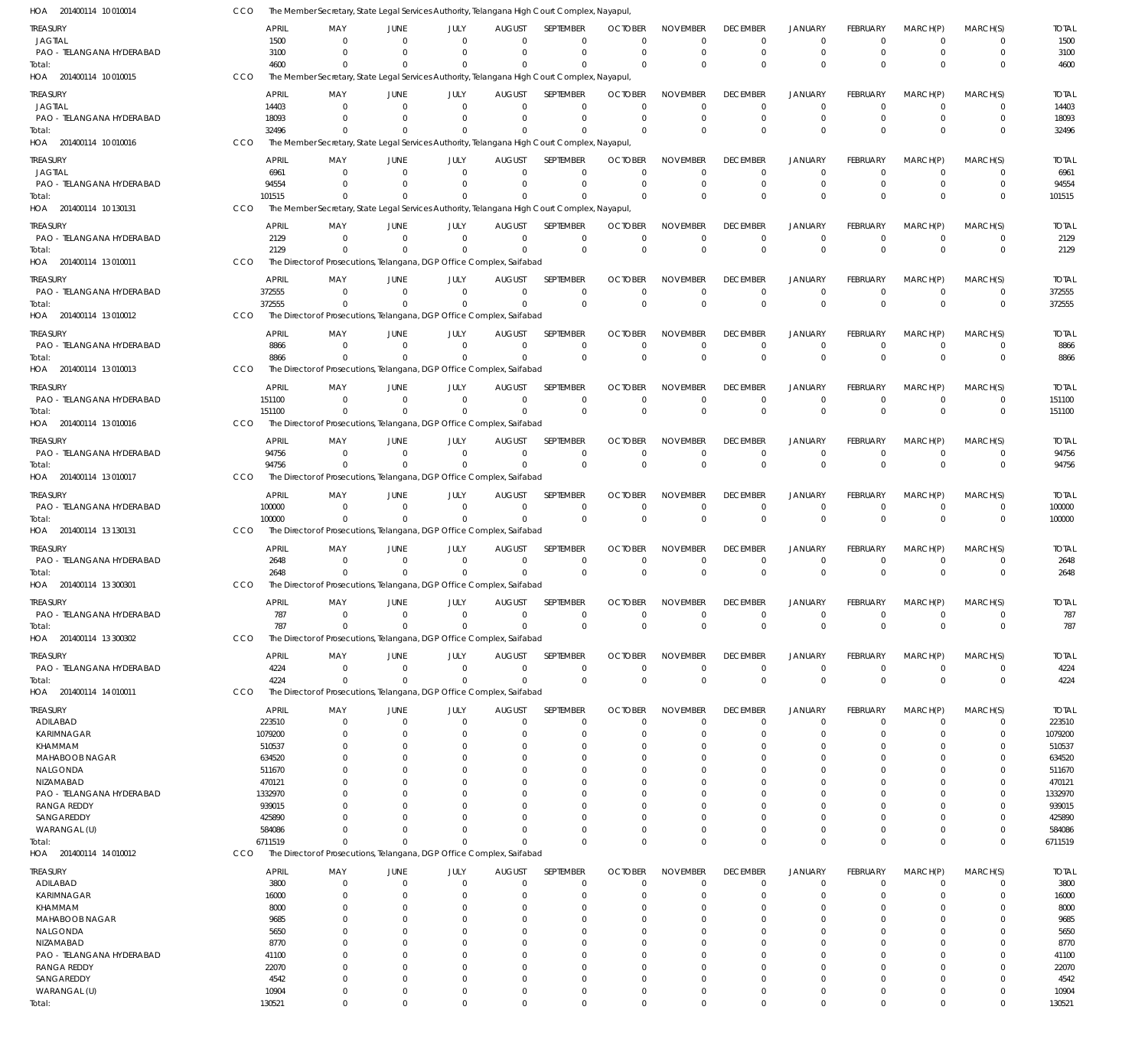| HOA 201400114 14 010013           | CCO              | The Director of Prosecutions, Telangana, DGP Office Complex, Saifabad                        |                               |                            |                         |                               |                      |                         |                           |                            |                      |                            |                            |                  |
|-----------------------------------|------------------|----------------------------------------------------------------------------------------------|-------------------------------|----------------------------|-------------------------|-------------------------------|----------------------|-------------------------|---------------------------|----------------------------|----------------------|----------------------------|----------------------------|------------------|
| TREASURY                          | <b>APRIL</b>     | MAY                                                                                          | JUNE                          | JULY                       | <b>AUGUST</b>           | SEPTEMBER                     | <b>OCTOBER</b>       | <b>NOVEMBER</b>         | <b>DECEMBER</b>           | <b>JANUARY</b>             | FEBRUARY             | MARCH(P)                   | MARCH(S)                   | <b>TOTAL</b>     |
| ADILABAD                          | 122116           | $\Omega$                                                                                     | $\overline{0}$                | $\Omega$                   | $\mathbf 0$             | $\mathbf 0$                   | $\Omega$             | $\Omega$                | $^{\circ}$                | $\overline{0}$             | $\overline{0}$       | $\mathbf 0$                | 0                          | 122116           |
| <b>KARIMNAGAR</b>                 | 415190           | $\Omega$                                                                                     | $\Omega$                      | $\Omega$                   | $\Omega$                | $\mathbf 0$                   | $\Omega$             | $\Omega$                | $\Omega$                  | $\overline{0}$             | 0                    | $\Omega$                   | $\mathbf 0$                | 415190           |
| KHAMMAM                           | 179021           |                                                                                              | $\Omega$                      |                            | $\Omega$                | 0                             | $\Omega$             | $\Omega$                | $\Omega$                  | $\Omega$                   | $\Omega$             | $\Omega$                   | 0                          | 179021           |
| <b>MAHABOOB NAGAR</b>             | 303292           |                                                                                              | $\Omega$                      |                            | $\Omega$                | $\Omega$                      | $\Omega$             | $\Omega$                |                           | $\Omega$                   | $\Omega$             | $\Omega$                   | $\mathbf 0$                | 303292           |
| NALGONDA                          | 260353           |                                                                                              | $\Omega$                      |                            | $\Omega$                | 0                             | $\Omega$             | $\Omega$                |                           | $\Omega$                   |                      | $\Omega$                   | 0                          | 260353           |
| NIZAMABAD                         | 178481           |                                                                                              | $\Omega$                      | $\Omega$                   | $\Omega$                | $\Omega$                      | $\Omega$             | $\Omega$                |                           | $\Omega$                   | $\Omega$             | $\Omega$                   | $\mathbf 0$                | 178481           |
| PAO - TELANGANA HYDERABAD         | 686032           |                                                                                              | $\Omega$                      |                            | $\Omega$                | $\Omega$                      | -0                   | $\Omega$                |                           | $\Omega$                   |                      | $\Omega$                   | 0                          | 686032           |
| <b>RANGA REDDY</b><br>SANGAREDDY  | 620780           |                                                                                              | $\Omega$                      | $\Omega$                   | $\Omega$                | $\Omega$                      | $\Omega$             | $\Omega$                |                           | $\Omega$                   | $\Omega$             | $\Omega$                   | $\mathbf 0$                | 620780           |
|                                   | 263220<br>328108 |                                                                                              | $\Omega$<br>$\Omega$          | $\Omega$                   | $\Omega$<br>$\Omega$    | $\Omega$<br>$\Omega$          | $\Omega$<br>$\Omega$ | $\Omega$<br>$\Omega$    | $\Omega$                  | $\Omega$<br>$\Omega$       | $\Omega$<br>$\Omega$ | $\Omega$<br>$\Omega$       | 0<br>$\mathbf 0$           | 263220<br>328108 |
| WARANGAL (U)                      | 3356593          | $\Omega$                                                                                     | $\Omega$                      | $\Omega$                   | $\Omega$                | $\Omega$                      | $\Omega$             | $\Omega$                | $\Omega$                  | $\Omega$                   | $\Omega$             | $\Omega$                   | $\mathbf 0$                | 3356593          |
| Total:<br>HOA 201400114 14 010015 | CCO              | The Director of Prosecutions, Telangana, DGP Office Complex, Saifabad                        |                               |                            |                         |                               |                      |                         |                           |                            |                      |                            |                            |                  |
|                                   |                  |                                                                                              |                               |                            |                         |                               |                      |                         |                           |                            |                      |                            |                            |                  |
| <b>TREASURY</b>                   | <b>APRIL</b>     | MAY                                                                                          | JUNE                          | JULY                       | <b>AUGUST</b>           | SEPTEMBER                     | <b>OCTOBER</b>       | <b>NOVEMBER</b>         | <b>DECEMBER</b>           | <b>JANUARY</b>             | FEBRUARY             | MARCH(P)                   | MARCH(S)                   | <b>TOTAL</b>     |
| ADILABAD                          | 5000             | $\Omega$                                                                                     | $\Omega$                      | $\mathbf 0$                | $\mathbf 0$             | $\mathbf 0$                   | $\mathbf 0$          | $\Omega$                | $^{\circ}$                | $\overline{0}$             | $\mathbf 0$          | $\mathbf 0$                | $\mathbf 0$                | 5000             |
| NIZAMABAD                         | 2414             | $\overline{0}$                                                                               | $\mathbf 0$                   | $\mathbf 0$                | $\mathbf 0$             | $\mathbf 0$                   | $\mathbf 0$          | $\Omega$                | $\overline{0}$            | $\overline{0}$             | $\mathbf 0$          | $\mathbf 0$                | $\mathsf 0$                | 2414             |
| Total:                            | 7414             | $\Omega$                                                                                     | $\Omega$                      |                            | $\Omega$                | $\mathbf 0$                   | $\Omega$             | $\Omega$                | $\Omega$                  | $\Omega$                   | $\Omega$             | $\Omega$                   | $\mathbf 0$                | 7414             |
| HOA 201400114 14 010016           | CCO              | The Director of Prosecutions, Telangana, DGP Office Complex, Saifabad                        |                               |                            |                         |                               |                      |                         |                           |                            |                      |                            |                            |                  |
| treasury                          | <b>APRIL</b>     | MAY                                                                                          | JUNE                          | JULY                       | <b>AUGUST</b>           | SEPTEMBER                     | <b>OCTOBER</b>       | <b>NOVEMBER</b>         | <b>DECEMBER</b>           | <b>JANUARY</b>             | FEBRUARY             | MARCH(P)                   | MARCH(S)                   | <b>TOTAL</b>     |
| ADILABAD                          | 31546            | $\Omega$                                                                                     | $\overline{0}$                | $\mathbf 0$                | $\mathbf 0$             | $\mathbf 0$                   | $\Omega$             | $\Omega$                | $\overline{0}$            | $\overline{0}$             | $\mathbf 0$          | $\mathbf 0$                | 0                          | 31546            |
| <b>KARIMNAGAR</b>                 | 165766           | $\Omega$                                                                                     | $\mathbf 0$                   | $\Omega$                   | $\Omega$                | $\mathbf 0$                   | $\Omega$             | $\Omega$                | $\Omega$                  | $\overline{0}$             | $\Omega$             | $\Omega$                   | $\mathbf 0$                | 165766           |
| KHAMMAM                           | 75220            |                                                                                              | $\Omega$                      | $\Omega$                   | $\Omega$                | $\Omega$                      | $\Omega$             | $\Omega$                |                           | $\Omega$                   | $\Omega$             | $\Omega$                   | $\mathbf 0$                | 75220            |
| <b>MAHABOOB NAGAR</b>             | 87862            |                                                                                              | $\Omega$                      |                            | $\Omega$                | 0                             | -0                   | $\Omega$                |                           | $\Omega$                   |                      | $\Omega$                   | $\mathbf 0$                | 87862            |
| NALGONDA                          | 70230            |                                                                                              | $\Omega$                      |                            | $\Omega$                | $\Omega$                      | $\Omega$             | $\Omega$                |                           | $\Omega$                   | $\Omega$             | $\Omega$                   | $\mathbf 0$                | 70230            |
| NIZAMABAD                         | 70782            |                                                                                              | $\Omega$                      |                            | $\Omega$                | 0                             | -0                   | $\Omega$                |                           | $\Omega$                   |                      | $\Omega$                   | 0                          | 70782            |
| PAO - TELANGANA HYDERABAD         | 380339           |                                                                                              | $\Omega$                      |                            | $\Omega$                | $\Omega$                      | $\Omega$             | $\Omega$                |                           | $\Omega$                   | $\Omega$             | $\Omega$                   | $\mathbf 0$                | 380339           |
| <b>RANGA REDDY</b>                | 232950           |                                                                                              | $\Omega$                      |                            | $\Omega$                | $\Omega$                      | -0                   | $\Omega$                |                           | $\Omega$                   | $\Omega$             | $\Omega$                   | $\mathbf 0$                | 232950           |
| SANGAREDDY                        | 58794            |                                                                                              | $\Omega$                      | $\Omega$                   | $\Omega$                | $\Omega$                      | $\Omega$             | $\Omega$                |                           | $\Omega$                   | $\Omega$             | $\Omega$                   | $\mathbf 0$                | 58794            |
| WARANGAL (U)                      | 103589           | $\Omega$<br>$\Omega$                                                                         | $\Omega$<br>$\Omega$          | $\Omega$<br>$\Omega$       | $\Omega$<br>$\Omega$    | 0<br>$\Omega$                 | $\Omega$             | $\Omega$                | $\Omega$                  | $\overline{0}$<br>$\Omega$ | 0                    | $\mathbf 0$<br>$\Omega$    | $\mathbf 0$                | 103589           |
| Total:<br>HOA 201400114 14 010017 | 1277078<br>CCO   | The Director of Prosecutions, Telangana, DGP Office Complex, Saifabad                        |                               |                            |                         |                               | $\Omega$             | $\Omega$                | $\Omega$                  |                            | $\Omega$             |                            | $\mathbf 0$                | 1277078          |
|                                   |                  |                                                                                              |                               |                            |                         |                               |                      |                         |                           |                            |                      |                            |                            |                  |
| treasury                          | <b>APRIL</b>     | MAY                                                                                          | JUNE                          | JULY                       | <b>AUGUST</b>           | SEPTEMBER                     | <b>OCTOBER</b>       | <b>NOVEMBER</b>         | <b>DECEMBER</b>           | <b>JANUARY</b>             | FEBRUARY             | MARCH(P)                   | MARCH(S)                   | <b>TOTAL</b>     |
| PAO - TELANGANA HYDERABAD         | 44206            | $^{\circ}$                                                                                   | $\mathbf 0$                   | $\mathbf 0$                | $\mathbf 0$             | $\mathbf 0$                   | $\Omega$             | $\Omega$                | $^{\circ}$                | $\overline{0}$             | $\overline{0}$       | $\mathbf 0$                | 0                          | 44206            |
| <b>RANGA REDDY</b>                | 134417           | $\Omega$                                                                                     | $\Omega$                      | $\Omega$                   | 0                       | $\mathbf 0$                   | 0                    | $\Omega$                | $^{\circ}$                | $\overline{0}$             | 0                    | $\mathbf 0$                | 0                          | 134417           |
| Total:                            | 178623           | $\Omega$                                                                                     | $\Omega$                      | $\Omega$                   | $\Omega$                | $\mathbf 0$                   | $\Omega$             | $\Omega$                | $\Omega$                  | $\overline{0}$             | $\Omega$             | $\Omega$                   | $\mathbf 0$                | 178623           |
| HOA 201400114 14 010018           | CCO              | The Director of Prosecutions, Telangana, DGP Office Complex, Saifabad                        |                               |                            |                         |                               |                      |                         |                           |                            |                      |                            |                            |                  |
| treasury                          | <b>APRIL</b>     | MAY                                                                                          | JUNE                          | JULY                       | <b>AUGUST</b>           | SEPTEMBER                     | <b>OCTOBER</b>       | <b>NOVEMBER</b>         | <b>DECEMBER</b>           | <b>JANUARY</b>             | FEBRUARY             | MARCH(P)                   | MARCH(S)                   | <b>TOTAL</b>     |
| <b>KARIMNAGAR</b>                 | 46557            | $\Omega$                                                                                     | $\mathbf 0$                   | $\mathbf 0$                | $\mathbf 0$             | 0                             | $\Omega$             | $\Omega$                | $^{\circ}$                | $\overline{0}$             | $\mathbf 0$          | $\Omega$                   | 0                          | 46557            |
| KHAMMAM                           | 182520           | $\Omega$                                                                                     | $\Omega$                      | $\Omega$                   | $\Omega$                | $\mathbf 0$                   | $\Omega$             | $\Omega$                | $\Omega$                  | $\overline{0}$             | 0                    | $\Omega$                   | $\mathbf 0$                | 182520           |
| NALGONDA                          | 45899            | $\Omega$                                                                                     | 0                             | $\Omega$                   | $\Omega$                | 0                             | $\Omega$             | $\Omega$                | $\Omega$                  | 0                          | $\Omega$             | $\Omega$                   | 0                          | 45899            |
| SANGAREDDY                        | 233931           |                                                                                              | $\Omega$                      | $\Omega$                   | $\Omega$                | $\Omega$                      | $\Omega$             | $\Omega$                | $\Omega$                  | $\Omega$                   | $\Omega$             | $\Omega$                   | $\mathbf 0$                | 233931           |
| WARANGAL (U)                      | 283298           | $\Omega$                                                                                     | $\Omega$                      | $\Omega$                   | $\Omega$                | $\mathbf 0$                   | $\Omega$             | $\Omega$                | $\Omega$                  | $\overline{0}$             | 0                    | $\mathbf 0$                | $\mathbf 0$                | 283298           |
| Total:                            | 792205           | $\Omega$                                                                                     | $\Omega$                      | $\Omega$                   | $\Omega$                | $\Omega$                      | $\Omega$             | $\Omega$                | $\Omega$                  | $\Omega$                   | $\Omega$             | $\Omega$                   | $\mathbf 0$                | 792205           |
| HOA 201400114 14 110111           | CCO              | The Director of Prosecutions, Telangana, DGP Office Complex, Saifabad                        |                               |                            |                         |                               |                      |                         |                           |                            |                      |                            |                            |                  |
| TREASURY                          | <b>APRIL</b>     | MAY                                                                                          | JUNE                          | JULY                       | <b>AUGUST</b>           | SEPTEMBER                     | <b>OCTOBER</b>       | <b>NOVEMBER</b>         | <b>DECEMBER</b>           | <b>JANUARY</b>             | FEBRUARY             | MARCH(P)                   | MARCH(S)                   | <b>TOTAL</b>     |
| KHAMMAM                           | 6300             | $\mathbf 0$                                                                                  | $\mathbf 0$                   | $\mathbf 0$                | $\mathbf 0$             | $\mathbf 0$                   | $\mathbf 0$          | $\mathbf 0$             | $\mathbf 0$               | $\mathbf 0$                | $\overline{0}$       | $\overline{0}$             | $\mathbf 0$                | 6300             |
| MAHABOOB NAGAR                    | 17611            | 0                                                                                            |                               |                            |                         | 0                             |                      |                         |                           |                            |                      |                            | 0                          | 17611            |
| NALGONDA                          | 4400             | $\Omega$                                                                                     | $\Omega$                      | $\Omega$                   | $\Omega$                | $\mathbf 0$                   | $\Omega$             | $\Omega$                | $\Omega$                  | $\Omega$                   | 0                    | $\Omega$                   | $\mathbf 0$                | 4400             |
| NIZAMABAD                         | 9020             | $\Omega$                                                                                     | $\Omega$                      | $\Omega$                   | 0                       | $\mathbf 0$                   | $\Omega$             | $\Omega$                | $^{\circ}$                | $\overline{0}$             | $\mathbf 0$          | $\mathbf 0$                | 0                          | 9020             |
| Total:                            | 37331            | $\Omega$                                                                                     | $\mathbf 0$                   | $\Omega$                   | $\mathbf 0$             | $\Omega$                      | $\Omega$             | $\Omega$                | $^{\circ}$                | $\overline{0}$             | $\Omega$             | $\Omega$                   | $\mathbf 0$                | 37331            |
| HOA 201400114 14 130132           | CCO              | The Director of Prosecutions, Telangana, DGP Office Complex, Saifabad                        |                               |                            |                         |                               |                      |                         |                           |                            |                      |                            |                            |                  |
| TREASURY                          | <b>APRIL</b>     | MAY                                                                                          | JUNE                          | JULY                       | <b>AUGUST</b>           | SEPTEMBER                     | <b>OCTOBER</b>       | <b>NOVEMBER</b>         | <b>DECEMBER</b>           | <b>JANUARY</b>             | FEBRUARY             | MARCH(P)                   | MARCH(S)                   | <b>TOTAL</b>     |
| ADILABAD                          | 600              | 0                                                                                            | $\mathbf 0$                   | $\mathbf 0$                | $\mathbf 0$             | $\mathbf 0$                   | $\Omega$             | $\Omega$                | $^{\circ}$                | $\overline{0}$             | $\mathbf 0$          | 0                          | 0                          | 600              |
| KHAMMAM                           | 63914            | $\Omega$                                                                                     | $\mathbf 0$                   | $\Omega$                   | $\Omega$                | $\mathbf 0$                   | $\Omega$             | $\Omega$                | $\Omega$                  | $\overline{0}$             | 0                    | $\Omega$                   | $\mathbf 0$                | 63914            |
| NALGONDA                          | 6600             | $\Omega$                                                                                     | $\mathbf 0$                   | $\Omega$                   | $\Omega$                | 0                             | $\Omega$             | $\Omega$                | $\Omega$                  | $\Omega$                   | $\Omega$             | $\Omega$                   | $\mathbf 0$                | 6600             |
| <b>RANGA REDDY</b>                | 12760            | $\Omega$                                                                                     | $\Omega$                      | $\Omega$                   | $\Omega$                | $\Omega$                      | $\Omega$             | $\Omega$                |                           | $\Omega$                   | $\Omega$             | $\Omega$                   | $\mathbf 0$                | 12760            |
| SANGAREDDY                        | 4555             |                                                                                              | $\Omega$                      | $\Omega$                   | $\Omega$                | $\Omega$                      | $\Omega$             | $\Omega$                | $\Omega$                  | $\Omega$                   | $\Omega$             | $\Omega$                   | $\mathbf 0$                | 4555             |
| WARANGAL (U)                      | 4950             | $\Omega$                                                                                     | $\Omega$                      | $\Omega$                   | $\Omega$                | $\Omega$                      | $\Omega$             | $\Omega$                | $\Omega$                  | $\overline{0}$             | 0                    | $\Omega$                   | $\mathbf 0$                | 4950             |
| Total:                            | 93379            | $\mathbf{0}$                                                                                 | $\Omega$                      | $\Omega$                   | $\Omega$                | $\Omega$                      | $\Omega$             | $\Omega$                | $\Omega$                  | $\mathbf 0$                | $\Omega$             | $\Omega$                   | $\mathbf 0$                | 93379            |
| HOA 201400114 15 010011           | CCO              | The Member Secretary, State Legal Services Authority, Telangana High Court Complex, Nayapul, |                               |                            |                         |                               |                      |                         |                           |                            |                      |                            |                            |                  |
| TREASURY                          | <b>APRIL</b>     | MAY                                                                                          | JUNE                          | JULY                       | <b>AUGUST</b>           | SEPTEMBER                     | <b>OCTOBER</b>       | <b>NOVEMBER</b>         | <b>DECEMBER</b>           | <b>JANUARY</b>             | FEBRUARY             | MARCH(P)                   | MARCH(S)                   | <b>TOTAL</b>     |
| ADILABAD                          | 172140           | 0                                                                                            | $\Omega$                      | $\mathbf 0$                | $\mathbf 0$             | $\mathbf 0$                   | $\mathbf 0$          | $\Omega$                | $^{\circ}$                | $\overline{0}$             | $\mathbf 0$          | $\mathbf 0$                | $\mathbf 0$                | 172140           |
| KARIMNAGAR                        | 213880           | 0                                                                                            | $\Omega$                      | $\Omega$                   | 0                       | $\mathbf 0$                   | $\mathbf 0$          | $\Omega$                | $\overline{0}$            | $\overline{0}$             | 0                    | $\mathbf 0$                | $\mathbf 0$                | 213880           |
| KHAMMAM                           | 159160           | 0                                                                                            | $\Omega$                      | $\Omega$                   | $\Omega$                | $\mathbf 0$                   | $\Omega$             | $\Omega$                | $\Omega$                  | $\Omega$                   | 0                    | $\Omega$                   | $\mathbf 0$                | 159160           |
| KOMARAMBHEEM ASIFABAD             | 35910            | 0                                                                                            | $\Omega$                      |                            | 0                       | $\mathbf 0$                   | $\Omega$             | $\Omega$                |                           | $\Omega$                   | $\Omega$             | $\Omega$                   | $\mathbf 0$                | 35910            |
| MAHABOOB NAGAR                    | 238020           | $\Omega$                                                                                     | $\Omega$                      |                            | $\Omega$                | $\mathbf 0$                   | -0                   | $\Omega$                |                           | $\Omega$                   | 0                    | $\Omega$                   | $\mathbf 0$                | 238020           |
| NALGONDA                          | 196300           |                                                                                              | $\Omega$                      |                            | $\Omega$                | $\mathbf 0$                   | -0                   | $\cap$                  |                           | $\Omega$                   | $\Omega$             | $\Omega$                   | $\mathbf 0$                | 196300           |
| NIZAMABAD                         | 144660           | 0                                                                                            | $\Omega$                      |                            | $\Omega$                | $\mathbf 0$                   | -C                   | $\Omega$                |                           | $\Omega$                   | $\Omega$             | $\Omega$                   | $\mathbf 0$                | 144660           |
| PAO - TELANGANA HYDERABAD         | 440152           |                                                                                              |                               |                            | $\Omega$                | $\mathbf 0$                   | -0                   | $\Omega$                |                           | $\Omega$                   | $\Omega$             | $\Omega$                   | $\mathbf 0$                | 440152           |
| <b>RANGA REDDY</b>                | 255230           | $\Omega$                                                                                     | $\Omega$                      | 0                          | $\Omega$                | $\mathbf 0$                   | -0                   | $\Omega$<br>$\Omega$    | $\Omega$                  | $\Omega$                   | $\Omega$             | $\Omega$                   | $\mathbf 0$                | 255230           |
| SANGAREDDY                        | 164710<br>224300 | $\Omega$                                                                                     | $\Omega$<br>$\Omega$          | O<br>O                     | $\Omega$<br>$\Omega$    | $\overline{0}$<br>$\mathbf 0$ | -C<br>$\Omega$       | $\Omega$                | $\Omega$                  | $\Omega$<br>$\overline{0}$ | $\Omega$<br>0        | $\Omega$<br>$\mathbf 0$    | $\mathbf 0$<br>$\mathbf 0$ | 164710<br>224300 |
| WARANGAL (U)<br>Total:            | 2244462          | $\Omega$                                                                                     | $\Omega$                      | $\Omega$                   | $\Omega$                | $\Omega$                      | $\Omega$             | $\Omega$                | $\Omega$                  | $\Omega$                   | $\Omega$             | $\Omega$                   | $\mathbf 0$                | 2244462          |
| HOA 201400114 15 010012           | CCO              | The Member Secretary, State Legal Services Authority, Telangana High Court Complex, Nayapul, |                               |                            |                         |                               |                      |                         |                           |                            |                      |                            |                            |                  |
|                                   |                  |                                                                                              |                               |                            |                         |                               |                      |                         |                           |                            |                      |                            |                            |                  |
| TREASURY                          | <b>APRIL</b>     | MAY                                                                                          | JUNE                          | JULY                       | <b>AUGUST</b>           | SEPTEMBER                     | <b>OCTOBER</b>       | <b>NOVEMBER</b>         | <b>DECEMBER</b>           | <b>JANUARY</b>             | FEBRUARY             | MARCH(P)                   | MARCH(S)                   | <b>TOTAL</b>     |
| ADILABAD                          | 2640             | $\Omega$                                                                                     | $\mathbf 0$                   | $\Omega$                   | $\mathbf 0$             | 0                             | $\Omega$             | $\Omega$                | $^{\circ}$                | $\overline{0}$             | $\mathbf 0$          | O                          | 0                          | 2640             |
| KARIMNAGAR                        | 12635            | $\overline{0}$                                                                               | $\mathbf 0$                   | $\mathbf 0$                | $\mathbf 0$             | $\mathbf 0$                   | $\mathbf 0$          | $\mathbf 0$             | $\overline{0}$            | $\overline{0}$             | $\mathbf 0$          | $\overline{0}$             | $\mathbf 0$                | 12635            |
| KHAMMAM                           | 1750<br>11997    | $\mathbf 0$                                                                                  | $\overline{0}$<br>$\mathbf 0$ | $\mathbf 0$<br>$\mathbf 0$ | $\mathbf 0$<br>$\Omega$ | $\mathbf 0$<br>$\mathbf 0$    | 0                    | $\mathbf 0$<br>$\Omega$ | $^{\circ}$<br>$\mathbf 0$ | $\overline{0}$             | $\mathbf 0$          | $\mathbf 0$<br>$\mathbf 0$ | $\mathbf 0$<br>$\mathbf 0$ | 1750             |
| MAHABOOB NAGAR                    |                  | $\mathbf 0$                                                                                  |                               |                            |                         |                               | $\mathbf 0$          |                         |                           | $\mathbf 0$                | $\mathbf 0$          |                            |                            | 11997            |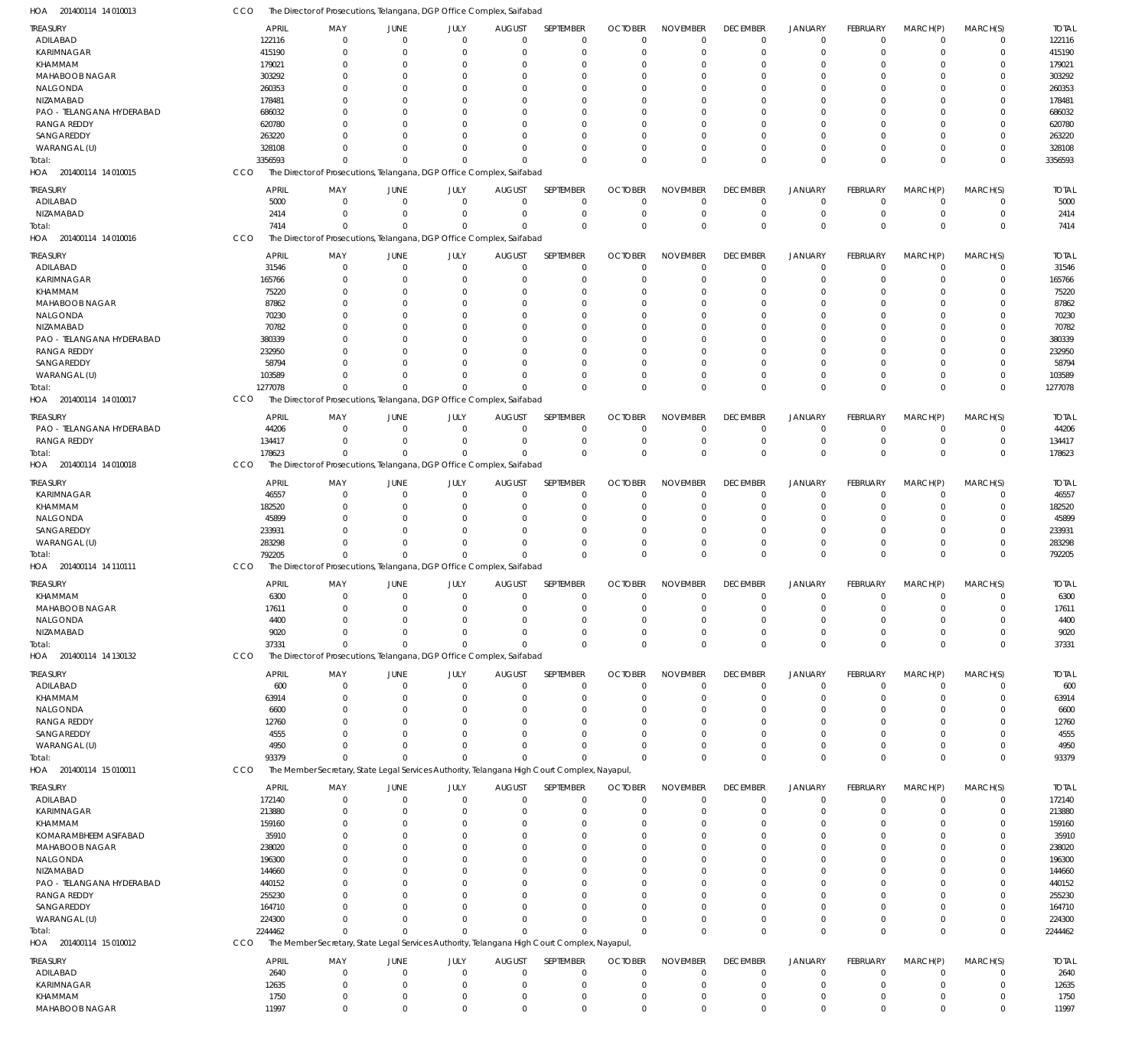| HOA 201400114 15 010012             | CCO |                 |                         |                      |                      |                      | The Member Secretary, State Legal Services Authority, Telangana High Court Complex, Nayapul  |                         |                               |                            |                            |                            |                         |                            |                 |
|-------------------------------------|-----|-----------------|-------------------------|----------------------|----------------------|----------------------|----------------------------------------------------------------------------------------------|-------------------------|-------------------------------|----------------------------|----------------------------|----------------------------|-------------------------|----------------------------|-----------------|
| <b>TREASURY</b>                     |     | APRIL           | MAY                     | JUNE                 | JULY                 | <b>AUGUST</b>        | SEPTEMBER                                                                                    | <b>OCTOBER</b>          | <b>NOVEMBER</b>               | <b>DECEMBER</b>            | <b>JANUARY</b>             | FEBRUARY                   | MARCH(P)                | MARCH(S)                   | <b>TOTAL</b>    |
| NALGONDA                            |     | 9962            | $\mathbf{0}$            | $\Omega$             | $\Omega$             | $\Omega$             | $\overline{0}$                                                                               | $\Omega$                | $\mathbf 0$                   | $\mathbf 0$                | $\overline{0}$             | $\Omega$                   | $\mathbf 0$             | $\mathbf 0$                | 9962            |
| NIZAMABAD                           |     | 1550            | $\mathbf 0$             | $\Omega$             | $\Omega$             | $\Omega$             | $\overline{0}$                                                                               | $\Omega$                | $\overline{0}$                | $\mathbf 0$                | $\mathbf 0$                | $\mathbf 0$                | 0                       | $\mathbf 0$                | 1550            |
| PAO - TELANGANA HYDERABAD           |     | 33398           | $\Omega$                | $\Omega$             | $\Omega$             | $\Omega$             | $\Omega$                                                                                     | $\Omega$                | $\Omega$                      | $\Omega$                   | $\Omega$                   | $\Omega$                   | 0                       | $\mathbf 0$                | 33398           |
| <b>RANGA REDDY</b>                  |     | 13990           | $\Omega$                | $\Omega$             | $\Omega$             | $\Omega$             | $\Omega$                                                                                     | $\Omega$                | $\Omega$                      | $\Omega$                   | $\cup$                     | $\Omega$                   | 0                       | $\Omega$                   | 13990           |
| SANGAREDDY                          |     | 8425            | $\Omega$                | $\Omega$             | $\Omega$             |                      | $\Omega$                                                                                     | $\Omega$                | $\Omega$                      | $\Omega$                   | $\Omega$                   | $\Omega$                   | 0                       | $\mathbf 0$                | 8425            |
| WARANGAL (U)                        |     | 13450           | $\Omega$                | $\Omega$             | $\Omega$             | $\Omega$             | $\Omega$                                                                                     | $\Omega$                | $\Omega$                      | $\Omega$                   | $\Omega$                   | $\mathbf 0$                | $\Omega$                | $\mathbf 0$                | 13450           |
| Total:                              |     | 109797          | $\Omega$                | $\Omega$             | $\Omega$             | $\Omega$             | $\Omega$                                                                                     | $\Omega$                | $\Omega$                      | $\Omega$                   | $\Omega$                   | $\Omega$                   | $\Omega$                | $\mathbf 0$                | 109797          |
| HOA 201400114 15 010013             | CCO |                 |                         |                      |                      |                      | The Member Secretary, State Legal Services Authority, Telangana High Court Complex, Nayapul  |                         |                               |                            |                            |                            |                         |                            |                 |
| <b>TREASURY</b>                     |     | <b>APRIL</b>    | MAY                     | JUNE                 | JULY                 | <b>AUGUST</b>        | SEPTEMBER                                                                                    | <b>OCTOBER</b>          | <b>NOVEMBER</b>               | <b>DECEMBER</b>            | <b>JANUARY</b>             | FEBRUARY                   | MARCH(P)                | MARCH(S)                   | <b>TOTAL</b>    |
| ADILABAD                            |     | 66052           | $\mathbf{0}$            | $\Omega$             | $\Omega$             | $\mathbf{0}$         | $^{\circ}$                                                                                   | $\mathbf 0$             | $\overline{0}$                | $\mathbf 0$                | $\overline{0}$             | $\mathbf 0$                | $\mathbf 0$             | $\mathbf 0$                | 66052           |
| <b>KARIMNAGAR</b>                   |     | 117612          | $\mathbf{0}$            | $\Omega$             | $\Omega$             | $\Omega$             | $\overline{0}$                                                                               | $\Omega$                | $\overline{0}$                | $\mathbf 0$                | $\overline{0}$             | $\mathbf 0$                | 0                       | $\mathbf 0$                | 117612          |
| KHAMMAM                             |     | 64740           | $\mathbf 0$             | $\Omega$             | $\Omega$             |                      | $\Omega$                                                                                     | $\Omega$                | $\Omega$                      | 0                          | $\Omega$                   | 0                          | 0                       | $\mathbf 0$                | 64740           |
| KOMARAMBHEEM ASIFABAD               |     | 13618           | $\Omega$                | C                    | $\Omega$             |                      | $\Omega$                                                                                     | $\Omega$                | $\Omega$                      |                            | $\Omega$                   | $\Omega$                   | 0                       | $\mathbf 0$                | 13618           |
| <b>MAHABOOB NAGAR</b>               |     | 202917          | $\Omega$                | C                    | $\Omega$             |                      | $\Omega$                                                                                     | $\Omega$                | $\Omega$                      |                            | $\Omega$                   | $\Omega$                   | 0                       | $\mathbf 0$                | 202917          |
| NALGONDA                            |     | 125111          | $\Omega$                | -C                   | $\cap$               |                      | $\Omega$                                                                                     |                         | $\Omega$                      |                            | $\Omega$                   | $\Omega$                   | 0                       | $\mathbf 0$                | 125111          |
| NIZAMABAD                           |     | 55512           | $\Omega$                | -C                   | $\Omega$             |                      | $\Omega$                                                                                     | 0                       | $\Omega$                      |                            | $\cup$                     | $\Omega$                   | 0                       | $\mathbf 0$                | 55512           |
| PAO - TELANGANA HYDERABAD           |     | 288957          | $\Omega$                | -C                   | $\Omega$             |                      | $\Omega$                                                                                     | $\Omega$                | $\Omega$                      |                            | $\Omega$                   | $\Omega$                   | 0                       | $\mathbf 0$                | 288957          |
| <b>RANGA REDDY</b>                  |     | 200552          | $\Omega$                | -C                   | $\Omega$             |                      | $\Omega$                                                                                     | $\Omega$                | $\Omega$                      | 0                          | $\Omega$                   | 0                          | 0                       | $\mathbf 0$                | 200552          |
| SANGAREDDY                          |     | 115490          | $\Omega$                | ſ                    | $\cap$               |                      | $\Omega$                                                                                     | $\Omega$                | $\Omega$                      |                            | $\cup$                     | $\Omega$                   | $\Omega$                | $\Omega$                   | 115490          |
| WARANGAL (U)                        |     | 135406          | $\Omega$                | $\Omega$             | $\Omega$             | $\Omega$             | $\Omega$                                                                                     | $\Omega$                | $\Omega$                      | $\Omega$                   | $\Omega$                   | $\mathbf 0$                | $\Omega$                | $\mathbf 0$                | 135406          |
| Total:                              |     | 1385967         | $\Omega$                | $\Omega$             | $\Omega$             | $\Omega$             | $\Omega$                                                                                     | $\Omega$                | $\Omega$                      | $\Omega$                   | $\Omega$                   | $\Omega$                   | $\Omega$                | $\mathbf 0$                | 1385967         |
| HOA 201400114 15 010014             | CCO |                 |                         |                      |                      |                      | The Member Secretary, State Legal Services Authority, Telangana High Court Complex, Nayapul  |                         |                               |                            |                            |                            |                         |                            |                 |
| <b>TREASURY</b>                     |     | <b>APRIL</b>    | MAY                     | JUNE                 | JULY                 | <b>AUGUST</b>        | SEPTEMBER                                                                                    | <b>OCTOBER</b>          | <b>NOVEMBER</b>               | <b>DECEMBER</b>            | <b>JANUARY</b>             | FEBRUARY                   | MARCH(P)                | MARCH(S)                   | <b>TOTAL</b>    |
| KARIMNAGAR                          |     | 2300            | $\mathbf{0}$            | $\Omega$             | $\Omega$             | $\Omega$             | $\overline{0}$                                                                               | $\Omega$                | $\overline{0}$                | $\mathbf 0$                | $\mathbf 0$                | $\mathbf 0$                | 0                       | $\mathbf 0$                | 2300            |
| <b>MAHABOOB NAGAR</b>               |     | 2300            | $\mathbf 0$             | $\Omega$             | $\Omega$             | $\Omega$             | $\Omega$                                                                                     | $\Omega$                | $\overline{0}$                | $\mathbf 0$                | $\Omega$                   | $\mathbf 0$                | $\Omega$                | $\mathbf 0$                | 2300            |
| NALGONDA                            |     | 2300            | 0                       | $\Omega$             | $\Omega$             | $\Omega$             | $\Omega$                                                                                     | $\Omega$                | $\mathbf 0$                   | $\Omega$                   | $\Omega$                   | $\Omega$                   | 0                       | $\mathbf 0$                | 2300            |
| PAO - TELANGANA HYDERABAD           |     | 4600            | $\Omega$                | $\Omega$             | $\Omega$             |                      | $\Omega$                                                                                     | $\Omega$                | $\Omega$                      | $\Omega$                   | $\cup$                     | $\Omega$                   | $\Omega$                | $\mathbf 0$                | 4600            |
| <b>RANGA REDDY</b>                  |     | 2300            | $\Omega$                | $\Omega$             | $\Omega$             | $\Omega$             | $\Omega$                                                                                     | $\Omega$                | $\Omega$                      | O                          | $\Omega$                   | $\Omega$                   | $\Omega$                | $\Omega$                   | 2300            |
| SANGAREDDY                          |     | 2300            | $\Omega$                | $\Omega$             | $\Omega$             | $\Omega$             | $\Omega$                                                                                     | $\Omega$                | $\Omega$                      | $\Omega$                   | $\Omega$                   | $\mathbf 0$                | $\Omega$                | $\mathbf 0$                | 2300            |
| Total:                              |     | 16100           | $\Omega$                | $\Omega$             | $\Omega$             | $\Omega$             | $\Omega$                                                                                     | $\Omega$                | $\Omega$                      | $\Omega$                   | $\Omega$                   | $\Omega$                   | $\Omega$                | $\Omega$                   | 16100           |
| HOA 201400114 15 010015             | CCO |                 |                         |                      |                      |                      | The Member Secretary, State Legal Services Authority, Telangana High Court Complex, Nayapul  |                         |                               |                            |                            |                            |                         |                            |                 |
| <b>TREASURY</b>                     |     | <b>APRIL</b>    | MAY                     | JUNE                 | JULY                 | <b>AUGUST</b>        | SEPTEMBER                                                                                    | <b>OCTOBER</b>          | <b>NOVEMBER</b>               | <b>DECEMBER</b>            | <b>JANUARY</b>             | FEBRUARY                   | MARCH(P)                | MARCH(S)                   | <b>TOTAL</b>    |
| <b>KARIMNAGAR</b>                   |     | 8541            | $\mathbf{0}$            | $\Omega$             | $\Omega$             | $\Omega$             | $\overline{0}$                                                                               | $\mathbf 0$             | $\mathbf 0$                   | $\mathbf 0$                | $\mathbf 0$                | $\mathbf 0$                | 0                       | $\mathbf 0$                | 8541            |
| <b>MAHABOOB NAGAR</b>               |     | 12135           | $\mathbf{0}$            | $\Omega$             | $\Omega$             | $\Omega$             | $\Omega$                                                                                     | $\Omega$                | $\Omega$                      | $\Omega$                   | $\Omega$                   | $\mathbf 0$                | $\Omega$                | $\mathbf 0$                | 12135           |
| NALGONDA                            |     | 12135           | $\mathbf 0$             | $\Omega$             | $\Omega$             |                      | $\Omega$                                                                                     | $\Omega$                | $\mathbf 0$                   | $\Omega$                   | $\Omega$                   | 0                          | 0                       | $\mathbf 0$                | 12135           |
| PAO - TELANGANA HYDERABAD           |     | 24318           | $\Omega$                | $\Omega$             | $\Omega$             |                      | $\Omega$                                                                                     | $\Omega$                | $\Omega$                      | 0                          | $\Omega$                   | $\Omega$                   | 0                       | $\mathbf 0$                | 24318           |
| <b>RANGA REDDY</b>                  |     | 12459           | $\Omega$                | $\Omega$             | $\Omega$             |                      | $\Omega$                                                                                     | $\Omega$                | $\Omega$                      | 0                          | $\Omega$                   | $\Omega$                   | 0                       | $\mathbf 0$                | 12459           |
| SANGAREDDY                          |     | 11859           | $\Omega$<br>$\Omega$    | -C<br>$\Omega$       | $\Omega$<br>$\Omega$ | $\Omega$             | $\Omega$<br>$\Omega$                                                                         | $\Omega$<br>$\Omega$    | $\Omega$<br>$\Omega$          | $\mathbf 0$                | $\Omega$<br>$\mathbf 0$    | $\mathbf 0$<br>$\mathbf 0$ | $\Omega$                | $\mathbf 0$<br>$\mathbf 0$ | 11859           |
| WARANGAL (U)<br>Total:              |     | 12135<br>93582  | $\Omega$                | $\Omega$             | $\Omega$             | $\Omega$             | $\Omega$                                                                                     | $\Omega$                | $\Omega$                      | $\Omega$                   | $\overline{0}$             | $\Omega$                   | 0<br>$\Omega$           | $\mathbf 0$                | 12135<br>93582  |
| HOA 201400114 15 010016             | CCO |                 |                         |                      |                      |                      | The Member Secretary, State Legal Services Authority, Telangana High Court Complex, Nayapul  |                         |                               |                            |                            |                            |                         |                            |                 |
|                                     |     |                 |                         |                      |                      |                      |                                                                                              |                         |                               |                            |                            |                            |                         |                            |                 |
| <b>TREASURY</b>                     |     | <b>APRIL</b>    | MAY                     | JUNE                 | JULY                 | <b>AUGUST</b>        | SEPTEMBER                                                                                    | <b>OCTOBER</b>          | <b>NOVEMBER</b>               | <b>DECEMBER</b>            | <b>JANUARY</b>             | FEBRUARY                   | MARCH(P)                | MARCH(S)                   | <b>TOTAL</b>    |
| ADILABAD                            |     | 24699           | $\Omega$<br>$\Omega$    | $\Omega$             | $\Omega$<br>$\Omega$ | $\Omega$<br>$\Omega$ | $\Omega$                                                                                     | $\Omega$<br>$\Omega$    | $\overline{0}$<br>$\mathbf 0$ | $\mathbf 0$<br>$\mathbf 0$ | $\mathbf 0$                | $\mathbf 0$                | $\Omega$                | $\mathbf 0$                | 24699           |
| <b>KARIMNAGAR</b>                   |     | 44274<br>33392  | $\Omega$                | $\Omega$<br>$\Omega$ | $\Omega$             | $\Omega$             | $\overline{0}$<br>$\Omega$                                                                   | $\Omega$                | $\Omega$                      | $\Omega$                   | $\mathbf 0$<br>$\Omega$    | $\mathbf 0$<br>$\Omega$    | 0<br>$\Omega$           | $\mathbf 0$<br>$\mathbf 0$ | 44274<br>33392  |
| KHAMMAM<br>KOMARAMBHFFM ASIFABAD    |     | 4214            | $\Omega$                | $\Omega$             | $\mathbf 0$          | $\mathbf{0}$         | $\Omega$                                                                                     | $\mathbf 0$             | $\mathbf 0$                   | $\Omega$                   | $\Omega$                   | $\Omega$                   | $\Omega$                | $\mathbf 0$                | 4214            |
| MAHABOOB NAGAR                      |     | 49044           | $\Omega$                | $\Omega$             | $\Omega$             | $\Omega$             | $\Omega$                                                                                     | $\Omega$                | $\Omega$                      | $\Omega$                   | $\Omega$                   | $\Omega$                   | $\Omega$                | $\mathbf 0$                | 49044           |
| NALGONDA                            |     | 29843           | $\Omega$                | $\Omega$             | $\Omega$             | $\Omega$             | $\overline{0}$                                                                               | $\mathbf 0$             | $\mathbf 0$                   | $\mathbf 0$                | $\Omega$                   | $\mathbf 0$                | 0                       | $\mathbf 0$                | 29843           |
| NIZAMABAD                           |     | 28632           | $\Omega$                | $\Omega$             | $\Omega$             | $\Omega$             | $\Omega$                                                                                     | $\Omega$                | $\mathbf 0$                   | $\Omega$                   | $\Omega$                   | $\Omega$                   | $\Omega$                | 0                          | 28632           |
| PAO - TELANGANA HYDERABAD           |     | 131685          | $\Omega$                | $\Omega$             | $\Omega$             | $\Omega$             | $\Omega$                                                                                     | $\Omega$                | $\Omega$                      | O                          | $\cup$                     | $\Omega$                   | $\Omega$                | $\mathbf 0$                | 131685          |
| <b>RANGA REDDY</b>                  |     | 57666           |                         |                      | $\cap$               |                      | $\Omega$                                                                                     |                         | $\Omega$                      |                            |                            | $\Omega$                   | $\Omega$                | 0                          | 57666           |
| SANGAREDDY                          |     | 17759           |                         |                      | $\cap$               |                      | $\Omega$                                                                                     | $\Omega$                | $\Omega$                      | U                          | C.                         | $\Omega$                   | $\Omega$                | $\Omega$                   | 17759           |
| WARANGAL (U)                        |     | 43714           | $\Omega$                |                      | $\Omega$             | $\Omega$             | $\Omega$                                                                                     |                         | $\Omega$                      | $\Omega$                   | $\Omega$                   | $\Omega$                   | $\Omega$                | $\mathbf 0$                | 43714           |
| Total:                              |     | 464922          | $\Omega$                | $\Omega$             | $\Omega$             | $\Omega$             | $\Omega$                                                                                     | $\Omega$                | $\Omega$                      | $\Omega$                   | $\Omega$                   | $\Omega$                   | $\Omega$                | $\mathbf 0$                | 464922          |
| HOA 201400114 15 010018             | CCO |                 |                         |                      |                      |                      | The Member Secretary, State Legal Services Authority, Telangana High Court Complex, Nayapul  |                         |                               |                            |                            |                            |                         |                            |                 |
| <b>TREASURY</b>                     |     | <b>APRIL</b>    | MAY                     | JUNE                 | JULY                 | <b>AUGUST</b>        | SEPTEMBER                                                                                    | <b>OCTOBER</b>          | <b>NOVEMBER</b>               | <b>DECEMBER</b>            | <b>JANUARY</b>             | FEBRUARY                   | MARCH(P)                | MARCH(S)                   | <b>TOTAL</b>    |
| WARANGAL (U)                        |     | 28811           | $\mathbf 0$             | $\Omega$             | $\mathbf 0$          | $\mathbf{0}$         | $\overline{0}$                                                                               | $\overline{0}$          | $\mathbf 0$                   | $\overline{0}$             | $\overline{0}$             | $\mathbf 0$                | $\mathbf 0$             | $\mathbf 0$                | 28811           |
| Total:                              |     | 28811           | $\Omega$                | $\Omega$             | $\Omega$             | $\Omega$             | $\Omega$                                                                                     | $\overline{0}$          | $\overline{0}$                | $\mathbf 0$                | $\overline{0}$             | $\mathbf 0$                | $\Omega$                | $\mathbf 0$                | 28811           |
| HOA 201400114 15 110111             | CCO |                 |                         |                      |                      |                      | The Member Secretary, State Legal Services Authority, Telangana High Court Complex, Nayapul  |                         |                               |                            |                            |                            |                         |                            |                 |
| <b>TREASURY</b>                     |     | <b>APRIL</b>    | MAY                     | JUNE                 | JULY                 | <b>AUGUST</b>        | SEPTEMBER                                                                                    | <b>OCTOBER</b>          | <b>NOVEMBER</b>               | <b>DECEMBER</b>            | <b>JANUARY</b>             | FEBRUARY                   | MARCH(P)                | MARCH(S)                   | <b>TOTAL</b>    |
| KARIMNAGAR                          |     | 1080            | $\mathbf 0$             | $\mathbf 0$          | $\Omega$             | $\mathbf 0$          | $\Omega$                                                                                     | $\Omega$                | $\mathbf 0$                   | $\overline{0}$             | $\overline{0}$             | $\mathbf 0$                | $\mathbf 0$             | $\mathbf 0$                | 1080            |
| Total:                              |     | 1080            | $\mathbf{0}$            | $\Omega$             | $\Omega$             | $\Omega$             | $\Omega$                                                                                     | $\mathbf 0$             | $\overline{0}$                | $\mathbf 0$                | $\mathbf 0$                | $\mathbf 0$                | $\Omega$                | $\mathbf 0$                | 1080            |
| HOA 201400114 15 130131             | CCO |                 |                         |                      |                      |                      | The Member Secretary, State Legal Services Authority, Telangana High Court Complex, Nayapul, |                         |                               |                            |                            |                            |                         |                            |                 |
|                                     |     |                 |                         |                      |                      |                      |                                                                                              |                         |                               |                            |                            |                            |                         |                            |                 |
| <b>TREASURY</b>                     |     | <b>APRIL</b>    | MAY                     | JUNE                 | JULY                 | <b>AUGUST</b>        | SEPTEMBER                                                                                    | <b>OCTOBER</b>          | <b>NOVEMBER</b>               | <b>DECEMBER</b>            | <b>JANUARY</b>             | FEBRUARY                   | MARCH(P)                | MARCH(S)                   | <b>TOTAL</b>    |
| ADILABAD                            |     | 2544            | $\mathbf{0}$            | $\Omega$             | $\Omega$             | 0                    | $^{\circ}$                                                                                   | 0                       | $\mathbf 0$                   | $\mathbf 0$                | $\mathbf 0$                | 0                          | 0                       | $\mathbf 0$                | 2544            |
| NALGONDA                            |     | 1045            | $\mathbf 0$             | $\Omega$<br>$\Omega$ | $\Omega$<br>$\Omega$ | $\Omega$<br>$\Omega$ | $^{\circ}$<br>$^{\circ}$                                                                     | $\mathbf 0$<br>$\Omega$ | $\overline{0}$<br>$\mathbf 0$ | $\mathbf 0$<br>$\mathbf 0$ | $\mathbf 0$<br>$\mathbf 0$ | $\mathbf 0$<br>$\mathbf 0$ | 0                       | $\mathbf 0$<br>$\mathbf 0$ | 1045            |
| PAO - TELANGANA HYDERABAD<br>Total: |     | 4684<br>8273    | $\mathbf 0$<br>$\Omega$ | $\Omega$             | $\Omega$             | $\Omega$             | $\Omega$                                                                                     | $\Omega$                | $\Omega$                      | $\mathbf 0$                | $\overline{0}$             | $\Omega$                   | 0<br>$\Omega$           | $\mathbf 0$                | 4684<br>8273    |
| HOA 201400114 15 130132             | CCO |                 |                         |                      |                      |                      | The Member Secretary, State Legal Services Authority, Telangana High Court Complex, Nayapul  |                         |                               |                            |                            |                            |                         |                            |                 |
|                                     |     |                 |                         |                      |                      |                      |                                                                                              |                         |                               |                            |                            |                            |                         |                            |                 |
| TREASURY                            |     | <b>APRIL</b>    | MAY                     | JUNE                 | JULY                 | <b>AUGUST</b>        | SEPTEMBER                                                                                    | <b>OCTOBER</b>          | <b>NOVEMBER</b>               | <b>DECEMBER</b>            | <b>JANUARY</b>             | FEBRUARY                   | MARCH(P)                | MARCH(S)                   | <b>TOTAL</b>    |
| ADILABAD                            |     | 35000           | $\mathbf{0}$            | $\Omega$             | $\Omega$             | $\Omega$             | $\overline{0}$                                                                               | $\Omega$                | $\overline{0}$                | $\mathbf 0$                | $\mathbf 0$                | $\mathbf 0$                | 0                       | $\mathbf 0$                | 35000           |
| <b>KARIMNAGAR</b>                   |     | 35000           | $\mathbf 0$             | $\Omega$             | $\Omega$             | $\Omega$             | $\overline{0}$                                                                               | $\Omega$                | $\mathbf 0$                   | $\mathbf 0$                | $\mathbf 0$                | $\mathbf 0$                | $\Omega$                | $\mathbf 0$                | 35000           |
| NIZAMABAD                           |     | 40550           | 0                       | $\Omega$             | $\Omega$             | $\Omega$             | $\overline{0}$                                                                               | $\Omega$                | $\mathbf 0$                   | $\Omega$                   | $\Omega$                   | $\Omega$                   | 0                       | $\mathbf 0$                | 40550           |
| RANGA REDDY                         |     | 31789           | $\Omega$                | $\Omega$             | $\Omega$             | $\Omega$             | $\Omega$                                                                                     | $\Omega$                | $\Omega$                      | $\Omega$                   | C.                         | $\Omega$                   | $\Omega$                | $\mathbf 0$                | 31789           |
| SANGAREDDY                          |     | 41588           | $\Omega$<br>$\mathbf 0$ | -C<br>$\Omega$       | $\Omega$<br>$\Omega$ | $\Omega$<br>$\Omega$ | $\Omega$<br>$^{\circ}$                                                                       | $\Omega$<br>$\mathbf 0$ | $\Omega$<br>$\mathbf 0$       | $\Omega$<br>$\mathbf 0$    | $\cup$<br>$\mathbf 0$      | $\Omega$<br>$\mathbf 0$    | $\Omega$<br>$\mathbf 0$ | $\mathbf 0$<br>$\mathbf 0$ | 41588           |
| WARANGAL (U)<br>Total:              |     | 19784<br>203711 | $\Omega$                | $\Omega$             | $\Omega$             | $\Omega$             | $\Omega$                                                                                     | $\Omega$                | $\Omega$                      | $\Omega$                   | $\Omega$                   | $\Omega$                   | $\Omega$                | $\Omega$                   | 19784<br>203711 |
|                                     |     |                 |                         |                      |                      |                      |                                                                                              |                         |                               |                            |                            |                            |                         |                            |                 |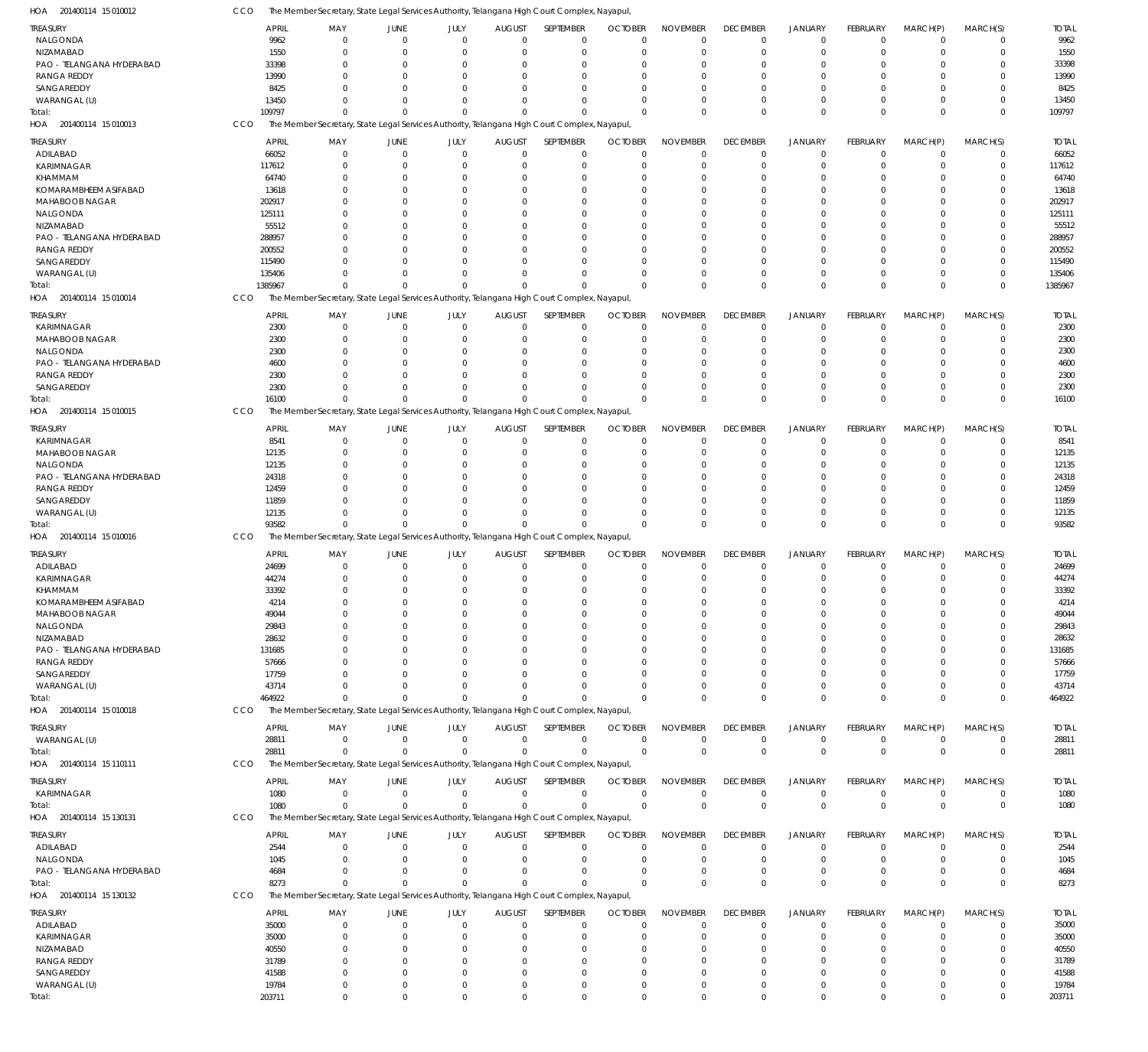| HOA 201400114 15 130135           | CCO | The Member Secretary, State Legal Services Authority, Telangana High Court Complex, Nayapul, |                                                                                              |                      |                                  |                            |                      |                            |                      |                         |                 |                        |             |                  |
|-----------------------------------|-----|----------------------------------------------------------------------------------------------|----------------------------------------------------------------------------------------------|----------------------|----------------------------------|----------------------------|----------------------|----------------------------|----------------------|-------------------------|-----------------|------------------------|-------------|------------------|
| <b>TREASURY</b>                   |     | <b>APRIL</b>                                                                                 | MAY<br>JUNE                                                                                  | JULY                 | <b>AUGUST</b>                    | SEPTEMBER                  | <b>OCTOBER</b>       | <b>NOVEMBER</b>            | <b>DECEMBER</b>      | <b>JANUARY</b>          | <b>FEBRUARY</b> | MARCH(P)               | MARCH(S)    | <b>TOTAL</b>     |
| NALGONDA                          |     | 10000                                                                                        | $\overline{0}$<br>$\mathbf{0}$                                                               | $\mathbf 0$          | $\overline{0}$                   | $\mathbf 0$                | $\mathbf 0$          | $\mathbf 0$                | $\mathbf 0$          | $\mathbf 0$             | $\Omega$        | $^{\circ}$             | $\mathbf 0$ | 10000            |
| PAO - TELANGANA HYDERABAD         |     | 15622                                                                                        | $\mathbf 0$<br>$\overline{0}$                                                                | $\Omega$             | $\mathbf 0$                      | $\mathbf 0$                | $^{\circ}$           | $\mathbf 0$                | $^{\circ}$           | $\mathbf 0$             | $\Omega$        | $^{\circ}$             | $\mathbf 0$ | 15622            |
| Total:                            |     | 25622                                                                                        | $\Omega$<br>$\Omega$                                                                         | $\Omega$             | $\Omega$                         | $\Omega$                   | $\Omega$             | $\mathbf 0$                | $\Omega$             | $\mathbf{0}$            | $\Omega$        | $\Omega$               | $\mathbf 0$ | 25622            |
| HOA 201400114 15 300302           | CCO |                                                                                              | The Member Secretary, State Legal Services Authority, Telangana High Court Complex, Nayapul, |                      |                                  |                            |                      |                            |                      |                         |                 |                        |             |                  |
| <b>TREASURY</b>                   |     | <b>APRIL</b>                                                                                 | MAY<br>JUNE                                                                                  | JULY                 | <b>AUGUST</b>                    | SEPTEMBER                  | <b>OCTOBER</b>       | <b>NOVEMBER</b>            | <b>DECEMBER</b>      | <b>JANUARY</b>          | FEBRUARY        | MARCH(P)               | MARCH(S)    | <b>TOTAL</b>     |
| ADILABAD                          |     | 83558                                                                                        | $\overline{0}$<br>0                                                                          | $\mathbf 0$          | $\mathbf 0$                      | $\mathbf 0$                | $^{\circ}$           | $\mathbf 0$                | $\mathbf 0$          | $\mathbf 0$             | $\Omega$        | $\overline{0}$         | $\mathbf 0$ | 83558            |
| KARIMNAGAR                        |     | 412008                                                                                       | 0<br>$\overline{0}$                                                                          | $\Omega$             | 0                                | $\mathbf 0$                | $^{\circ}$           | $\mathbf 0$                | $\Omega$             | $\mathbf 0$             |                 | $\Omega$               | $\mathbf 0$ | 412008           |
| KHAMMAM                           |     | 69998                                                                                        | $\overline{0}$<br>0                                                                          | 0                    | C                                | 0                          | $\Omega$             | $\Omega$                   | $\Omega$             | $\Omega$                |                 | $\Omega$               | 0           | 69998            |
| MAHABOOB NAGAR                    |     | 69858                                                                                        | $\overline{0}$<br>0                                                                          |                      | 0                                | $\mathbf 0$                | $\Omega$             | $\Omega$                   | $\Omega$             | $\Omega$                |                 | $\Omega$               | 0           | 69858            |
| NALGONDA                          |     | 77261                                                                                        | $\overline{0}$<br>0                                                                          | 0                    | $\Omega$                         | $\mathbf 0$                | $\Omega$             | $\Omega$                   | $\Omega$             | $\Omega$                |                 | $\Omega$               | 0           | 77261            |
| NIZAMABAD                         |     | 50232                                                                                        | $\overline{0}$<br>0                                                                          |                      | C                                | 0                          | $\Omega$             | $\Omega$                   | $\Omega$             | $\Omega$                |                 | $\Omega$               | $\Omega$    | 50232            |
| <b>RANGA REDDY</b>                |     | 220432                                                                                       | $\Omega$<br>0                                                                                | 0                    | $\Omega$                         | $\mathbf 0$                | $\Omega$             | $\Omega$                   | $\Omega$             | $\Omega$                |                 | $\Omega$               | 0           | 220432           |
| SANGAREDDY                        |     | 51570                                                                                        | $\Omega$<br>0                                                                                | 0                    | $\Omega$                         | $\mathbf 0$                | $\Omega$             | $\Omega$                   | $\Omega$             | $\Omega$                |                 | $\Omega$               | 0           | 51570            |
| WARANGAL (U)                      |     | 202633                                                                                       | $\Omega$<br>0                                                                                |                      | 0<br>$\Omega$                    | $\mathbf 0$                | $\Omega$             | $\Omega$                   | $\Omega$             | $\Omega$                |                 | $\Omega$               | 0           | 202633           |
| Total:                            |     | 1237550                                                                                      | $\Omega$<br>$\Omega$                                                                         |                      | $\Omega$<br>$\Omega$             | $\Omega$                   | $\Omega$             | $\Omega$                   | $\Omega$             | $\Omega$                | $\Omega$        | $\Omega$               | 0           | 1237550          |
| HOA 201400114 16 010011           | CCO |                                                                                              | The Member Secretary, State Legal Services Authority, Telangana High Court Complex, Nayapul, |                      |                                  |                            |                      |                            |                      |                         |                 |                        |             |                  |
| <b>TREASURY</b>                   |     | <b>APRIL</b>                                                                                 | MAY<br>JUNE                                                                                  | JULY                 | <b>AUGUST</b>                    | SEPTEMBER                  | <b>OCTOBER</b>       | <b>NOVEMBER</b>            | <b>DECEMBER</b>      | <b>JANUARY</b>          | <b>FEBRUARY</b> | MARCH(P)               | MARCH(S)    | <b>TOTAL</b>     |
| <b>BHADRADI KOTHAGUDEM</b>        |     | 110100                                                                                       | $\overline{0}$<br>$\mathbf 0$                                                                | $\mathbf 0$          | $\mathbf 0$                      | $\mathbf 0$                | $\mathbf{0}$         | $\mathbf 0$                | $\overline{0}$       | $\mathbf 0$             | $\Omega$        | $\Omega$               | $\mathbf 0$ | 110100           |
| <b>JAGTIAL</b>                    |     | 55790                                                                                        | 0<br>$\overline{0}$                                                                          | $\Omega$             | 0                                | $\mathbf 0$                | $^{\circ}$           | $\mathbf 0$                | $\mathbf 0$          | $\mathbf 0$             | $\Omega$        | $\Omega$               | $\mathbf 0$ | 55790            |
| <b>JANGAON</b>                    |     | 30910                                                                                        | $\overline{0}$<br>0                                                                          | 0                    | $\Omega$                         | $\mathbf 0$                | $\Omega$             | $\mathbf 0$                | $\Omega$             | $\mathbf 0$             |                 | $\Omega$               | $\mathbf 0$ | 30910            |
| JOGULAMBA GADWAL                  |     | 59240                                                                                        | $\Omega$<br>$\overline{0}$                                                                   | $\Omega$             | $\Omega$                         | $\mathbf 0$                | $\Omega$             | $\mathbf 0$                | $\Omega$             | $\Omega$                |                 | $\Omega$               | $\mathbf 0$ | 59240            |
| KAMAREDDY                         |     | 99250                                                                                        | $\overline{0}$<br>0                                                                          |                      | 0<br>$\Omega$                    | $\mathbf 0$                | $\Omega$             | $\mathbf 0$                | $\Omega$             | $\Omega$                |                 | $\Omega$               | 0           | 99250            |
| KARIMNAGAR                        |     | 49810                                                                                        | $\Omega$<br>$\overline{0}$                                                                   |                      | 0<br>$\Omega$                    | $\mathbf 0$                | $\Omega$             | $\mathbf 0$                | $\Omega$             | $\Omega$                |                 | $\Omega$               | 0           | 49810            |
| KHAMMAM                           |     | 68600                                                                                        | $\Omega$<br>$\overline{0}$                                                                   | $\Omega$             | $\Omega$                         | $\mathbf 0$                | $\Omega$             | $\Omega$                   | $\Omega$             | $\Omega$                |                 | $\Omega$               | 0           | 68600            |
| KOMARAMBHEEM ASIFABAD             |     | 65480                                                                                        | $\Omega$<br>$\overline{0}$                                                                   | $\Omega$             | $\Omega$                         | $\mathbf 0$                | $\Omega$             | $\mathbf 0$                | $\Omega$             | $\Omega$                |                 | $\Omega$               | $\mathbf 0$ | 65480            |
| MAHABOOB NAGAR                    |     | 67350                                                                                        | $\overline{0}$<br>0                                                                          | 0                    | $\Omega$                         | $\mathbf 0$                | $\Omega$             | $\mathbf 0$                | $\Omega$             | $\Omega$                |                 | $\Omega$               | 0           | 67350            |
| MAHABUBABAD                       |     | 31790                                                                                        | $\Omega$<br>$\overline{0}$                                                                   | $\Omega$             | $\Omega$                         | $\mathbf 0$                | $\Omega$             | $\mathbf 0$                | $\Omega$             | $\Omega$                |                 | $\Omega$               | 0           | 31790            |
| MEDAK                             |     | 37490                                                                                        | $\Omega$<br>$\overline{0}$                                                                   | 0                    | $\Omega$                         | $\mathbf 0$                | $\Omega$             | $\Omega$                   | $\Omega$             | $\Omega$                |                 | $\Omega$               | 0           | 37490            |
| <b>MEDCHAL</b>                    |     | 124629                                                                                       | $\overline{0}$<br>0                                                                          |                      | $\Omega$<br>$\Omega$             | $\mathbf 0$                | $\Omega$             | $\mathbf 0$                | $\Omega$             | $\Omega$                |                 | $\Omega$               | $\mathbf 0$ | 124629           |
| Mulugu                            |     | 25400                                                                                        | $\overline{0}$<br>0                                                                          | $\Omega$             | $\Omega$                         | $\mathbf 0$                | $\Omega$             | $\mathbf 0$                | $\Omega$             | $\Omega$                |                 | $\Omega$               | 0           | 25400            |
| NAGARKURNOOL                      |     | 66690                                                                                        | $\Omega$<br>$\overline{0}$                                                                   |                      | $\Omega$<br>$\Omega$             | $\mathbf 0$                | $\Omega$             | $\mathbf 0$                | $\Omega$             | $\Omega$                |                 | $\Omega$               | 0           | 66690            |
| NALGONDA                          |     | 137848                                                                                       | $\overline{0}$<br>0                                                                          | 0                    | $\Omega$                         | $\mathbf 0$                | $\Omega$             | $\Omega$                   | $\Omega$             | $\Omega$                |                 | $\Omega$               | 0           | 137848           |
| NIRMAL                            |     | 67430                                                                                        | $\overline{0}$<br>$\Omega$                                                                   | $\Omega$             | $\Omega$                         | $\mathbf 0$                | $\Omega$             | $\mathbf 0$                | $\Omega$             | $\Omega$                |                 | $\Omega$               | $\Omega$    | 67430            |
| NIZAMABAD                         |     | 103810                                                                                       | $\overline{0}$<br>0                                                                          | 0                    | $\Omega$                         | $\mathbf 0$                | $\Omega$             | $\mathbf 0$                | $\Omega$             | $\Omega$                |                 | $\Omega$               | 0           | 103810           |
| Narayanpet                        |     | 93660                                                                                        | $\overline{0}$<br>0                                                                          |                      | 0<br>$\Omega$                    | $\mathbf 0$                | $\Omega$             | $\mathbf 0$                | $\Omega$             | $\Omega$                |                 | $\Omega$               | $\mathbf 0$ | 93660            |
| PEDDAPALLY                        |     | 30935                                                                                        | $\overline{0}$<br>0                                                                          | 0                    | 0                                | $\mathbf 0$                | $\Omega$             | $\Omega$                   | $\Omega$             | $\Omega$                |                 | $\Omega$               | 0           | 30935            |
| SANGAREDDY                        |     | 48850                                                                                        | $\Omega$<br>$\overline{0}$                                                                   |                      | $\Omega$<br>$\Omega$             | $\mathbf 0$                | $\Omega$             | $\mathbf 0$                | $\Omega$             | $\Omega$                |                 | $\Omega$               | $\mathbf 0$ | 48850            |
| SIDDIPET                          |     | 73020                                                                                        | $\overline{0}$<br>0                                                                          | 0                    | $\Omega$                         | $\mathbf 0$                | $\Omega$             | $\mathbf 0$                | $\Omega$             | $\Omega$                |                 | $\Omega$               | 0           | 73020            |
| SIRICILLA                         |     | 63580                                                                                        | $\Omega$<br>$\overline{0}$                                                                   | $\Omega$             | $\Omega$                         | $\mathbf 0$                | $\Omega$             | $\mathbf 0$                | $\Omega$             | $\Omega$                |                 | $\Omega$               | $\Omega$    | 63580            |
| SURYAPET                          |     | 36880                                                                                        | $\Omega$<br>$\overline{0}$                                                                   | $\Omega$             | $\Omega$                         | $\mathbf 0$                | $\Omega$             | $\Omega$                   | $\Omega$             | $\Omega$                |                 | $\Omega$               | 0           | 36880            |
| VIKARABAD                         |     | 92290                                                                                        | $\overline{0}$<br>0                                                                          | $\Omega$             | $\Omega$                         | $\mathbf 0$                | $\Omega$             | $\mathbf 0$                | $\Omega$             | $\Omega$                |                 | $\Omega$               | 0           | 92290            |
| WANAPARTHY                        |     | 65790                                                                                        | $\Omega$<br>0                                                                                | $\Omega$             | $\Omega$                         | $\mathbf 0$                | $\Omega$             | $\mathbf 0$                | $\Omega$             | $\Omega$                |                 | $\Omega$               | 0           | 65790            |
| WARANGAL (R)                      |     | 118180                                                                                       | $\Omega$<br>$\Omega$                                                                         | $\Omega$             | $\Omega$                         | $\mathbf 0$                | -0                   | $\mathbf 0$                | $\Omega$             | $\Omega$                |                 | $\Omega$               | $\mathbf 0$ | 118180           |
| YADADRI                           |     | 62790<br>1887592                                                                             | $\overline{0}$<br>0<br>$\Omega$<br>$\Omega$                                                  | $\Omega$<br>$\Omega$ | $\mathbf 0$<br>$\Omega$          | $\mathbf 0$<br>$\Omega$    | $\Omega$<br>$\Omega$ | $\mathbf 0$<br>$\Omega$    | $\Omega$<br>$\Omega$ | $\mathbf 0$<br>$\Omega$ | $\Omega$        | $^{\circ}$<br>$\Omega$ | 0<br>0      | 62790<br>1887592 |
| iotal:<br>HOA 201400114 16 010012 | CCO |                                                                                              | The Member Secretary, State Legal Services Authority, Telangana High Court Complex, Nayapul, |                      |                                  |                            |                      |                            |                      |                         |                 |                        |             |                  |
|                                   |     |                                                                                              |                                                                                              |                      |                                  |                            |                      |                            |                      |                         |                 |                        |             |                  |
| ireasury                          |     | APRIL                                                                                        | JUNE<br>MAY                                                                                  | JULY                 | <b>AUGUST</b>                    | SEPTEMBER                  | <b>OCTOBER</b>       | <b>NOVEMBER</b>            | <b>DECEMBER</b>      | JANUARY                 | FEBRUARY        | MARCH(P)               | MARCH(S)    | total            |
| <b>BHADRADI KOTHAGUDEM</b>        |     | 600                                                                                          | $\overline{0}$<br>$\mathbf 0$                                                                | $\mathbf{0}$         | $\mathbf 0$                      | $\mathbf 0$                | $^{\circ}$           | $\mathbf 0$                | 0                    | $\mathbf 0$             | $\Omega$        | $\Omega$               | 0           | 600              |
| <b>JAGTIAL</b>                    |     | 2000                                                                                         | 0<br>$\overline{0}$                                                                          | $\Omega$             | 0                                | $\mathbf 0$                | -0                   | $\mathbf 0$                | 0                    | $\mathbf 0$             |                 | $\Omega$               | $\mathbf 0$ | 2000             |
| <b>JANGAON</b>                    |     | 220                                                                                          | 0<br>$\overline{0}$                                                                          | O                    | C                                | $\mathbf 0$                | 0                    | $\Omega$                   | $\Omega$             | $\Omega$                |                 |                        | 0           | 220              |
| KAMAREDDY                         |     | 520                                                                                          | 0<br>0                                                                                       |                      | 0                                | $\mathbf 0$                | $\Omega$             | $\Omega$                   | $\Omega$             | $\Omega$                |                 | $\Omega$               | 0           | 520              |
| KARIMNAGAR                        |     | 220                                                                                          | $\Omega$<br>$\overline{0}$                                                                   |                      | 0                                | $\mathbf 0$                | $\Omega$             | $\Omega$                   | $\Omega$             | $\Omega$                |                 | $\Omega$               | 0           | 220              |
| MAHABOOB NAGAR                    |     | 220                                                                                          | $\Omega$<br>$\overline{0}$                                                                   |                      | 0                                | $\mathbf 0$                | $\Omega$             | $\Omega$                   | $\Omega$             | $\Omega$                |                 | $\Omega$               | 0           | 220              |
| MAHABUBABAD                       |     | 420                                                                                          | 0<br>$\Omega$                                                                                |                      | C                                | 0                          | $\Omega$             | $\Omega$                   | $\Omega$             | $\Omega$                |                 |                        | 0           | 420              |
| MEDAK                             |     | 300                                                                                          | $\Omega$<br>$\Omega$                                                                         |                      | 0                                | $\mathbf 0$                | $\Omega$             | $\Omega$                   | $\Omega$             | $\Omega$                |                 | $\Omega$               | 0           | 300              |
| NAGARKURNOOL                      |     | 2000                                                                                         | $\Omega$<br>0                                                                                |                      | C                                | 0                          | $\Omega$             | $\Omega$                   | $\Omega$             | $\Omega$                |                 | $\Omega$               | 0           | 2000             |
| NALGONDA                          |     | 400                                                                                          | 0<br>$\Omega$                                                                                |                      | 0                                | $\mathbf 0$                | $\Omega$             | $\Omega$                   | $\Omega$             | $\Omega$                |                 | $\Omega$               | 0           | 400              |
| Narayanpet                        |     | 600                                                                                          | 0<br>$\Omega$<br>0<br>$\Omega$                                                               |                      | C<br>0                           | 0                          | $\Omega$<br>$\Omega$ | $\Omega$<br>$\Omega$       | $\Omega$<br>$\Omega$ | $\Omega$<br>$\Omega$    |                 | $\Omega$               | 0<br>0      | 600              |
| SIRICILLA<br>VIKARABAD            |     | 2125<br>25                                                                                   | 0<br>$\Omega$                                                                                |                      | C                                | 0<br>$\Omega$              | $\Omega$             | $\Omega$                   | $\Omega$             | $\Omega$                |                 | $\Omega$               | 0           | 2125<br>25       |
| WARANGAL (R)                      |     | 600                                                                                          | $\Omega$<br>0                                                                                | 0                    | $\Omega$                         | $\mathbf 0$                | $\Omega$             | $\Omega$                   | $\Omega$             | $\Omega$                |                 | $\Omega$               | 0           | 600              |
| YADADRI                           |     | 300                                                                                          | $\Omega$<br>0                                                                                | O                    | $\Omega$                         | $\mathbf 0$                | -0                   | $\Omega$                   | $\Omega$             | $\Omega$                |                 | $\Omega$               | 0           | 300              |
| Total:                            |     | 10550                                                                                        | $\Omega$<br>$\Omega$                                                                         |                      | $\Omega$<br>$\Omega$             | $\Omega$                   | $\Omega$             | $\mathbf 0$                | $\Omega$             | $\mathbf{0}$            | $\Omega$        | $\Omega$               | 0           | 10550            |
| HOA 201400114 16 010013           | CCO |                                                                                              | The Member Secretary, State Legal Services Authority, Telangana High Court Complex, Nayapul, |                      |                                  |                            |                      |                            |                      |                         |                 |                        |             |                  |
|                                   |     |                                                                                              |                                                                                              |                      |                                  |                            |                      |                            |                      |                         |                 |                        |             |                  |
| treasury                          |     | <b>APRIL</b>                                                                                 | JUNE<br>MAY                                                                                  | JULY                 | <b>AUGUST</b>                    | SEPTEMBER                  | <b>OCTOBER</b>       | <b>NOVEMBER</b>            | <b>DECEMBER</b>      | <b>JANUARY</b>          | FEBRUARY        | MARCH(P)               | MARCH(S)    | <b>TOTAL</b>     |
| <b>BHADRADI KOTHAGUDEM</b>        |     | 48574                                                                                        | $\overline{0}$<br>$\mathbf 0$                                                                | $\mathbf{0}$         | $\mathbf 0$                      | $\mathbf 0$                | $^{\circ}$           | $\mathbf 0$                | $\overline{0}$       | 0                       | $\Omega$        | $\Omega$               | $\mathbf 0$ | 48574            |
| <b>JAGTIAL</b>                    |     | 26373                                                                                        | 0<br>$\overline{0}$                                                                          | $\Omega$             | 0                                | $\mathbf 0$                | -0                   | $\mathbf 0$                | $\mathbf 0$          | $\mathbf 0$             |                 | $\Omega$               | $\mathbf 0$ | 26373            |
| <b>JANGAON</b>                    |     | 42490                                                                                        | 0<br>$\overline{0}$                                                                          | $\Omega$             | 0                                | $\mathbf 0$                | -0                   | $\mathbf 0$                | $\Omega$             | $\Omega$                |                 | $\Omega$               | $\mathbf 0$ | 42490            |
| JOGULAMBA GADWAL                  |     | 26803                                                                                        | $\overline{0}$<br>0                                                                          | 0                    | $\Omega$                         | $\mathbf 0$                | $\Omega$             | $\Omega$                   | $\Omega$             | $\Omega$                |                 | $\Omega$               | 0           | 26803            |
| KAMAREDDY                         |     | 37961                                                                                        | $\Omega$<br>$\Omega$<br>$\overline{0}$                                                       | 0                    | $\Omega$<br>$\Omega$<br>$\Omega$ | $\mathbf 0$<br>$\mathbf 0$ | $\Omega$<br>$\Omega$ | $\mathbf 0$<br>$\mathbf 0$ | $\Omega$<br>$\Omega$ | $\Omega$<br>$\Omega$    |                 | $\Omega$<br>$\Omega$   | 0<br>0      | 37961<br>33915   |
| KARIMNAGAR<br>KHAMMAM             |     | 33915<br>26158                                                                               | 0<br>$\Omega$<br>$\Omega$                                                                    | 0                    | $\Omega$                         | $\mathbf 0$                | $\Omega$             | $\mathbf 0$                | $\Omega$             | $\Omega$                |                 | $\Omega$               | 0           | 26158            |
| KOMARAMBHEEM ASIFABAD             |     | 25010                                                                                        | $\Omega$<br>$\overline{0}$                                                                   | 0                    | $\Omega$                         | $\mathbf 0$                | $\Omega$             | $\Omega$                   | $\Omega$             | $\Omega$                |                 | $\Omega$               | 0           | 25010            |
| MAHABOOB NAGAR                    |     | 25817                                                                                        | $\Omega$<br>$\Omega$                                                                         |                      | $\Omega$<br>$\Omega$             | $\mathbf 0$                | $\Omega$             | $\mathbf 0$                | $\Omega$             | $\Omega$                |                 | $\Omega$               | $\mathbf 0$ | 25817            |
| MAHABUBABAD                       |     | 12199                                                                                        | $\Omega$<br>0                                                                                | 0                    | $\Omega$                         | $\mathbf 0$                | $\Omega$             | $\mathbf 0$                | $\Omega$             | $\Omega$                |                 | $\Omega$               | 0           | 12199            |
| <b>MEDAK</b>                      |     | 14386                                                                                        | $\Omega$<br>$\Omega$                                                                         | 0                    | $\Omega$                         | $\mathbf 0$                | $\Omega$             | $\mathbf 0$                | $\Omega$             | $\Omega$                |                 | $\Omega$               | 0           | 14386            |
| <b>MEDCHAL</b>                    |     | 35804                                                                                        | $\Omega$<br>$\overline{0}$                                                                   |                      | $\Omega$<br>$\Omega$             | $\mathbf 0$                | $\Omega$             | $\Omega$                   | $\Omega$             | $\Omega$                |                 | $\Omega$               | 0           | 35804            |
| Mulugu                            |     | 14240                                                                                        | $\Omega$<br>$\overline{0}$                                                                   | $\Omega$             | $\Omega$                         | $\mathbf 0$                | -0                   | $\mathbf 0$                | $\Omega$             | $\Omega$                |                 | $\Omega$               | $\mathbf 0$ | 14240            |
| NAGARKURNOOL                      |     | 25476                                                                                        | $\overline{0}$<br>0                                                                          | $\mathbf 0$          | $\mathbf 0$                      | $\mathbf 0$                | $^{\circ}$           | $\mathbf 0$                | $\mathbf 0$          | $\mathbf 0$             | $\Omega$        | $\mathbf 0$            | $\mathbf 0$ | 25476            |
| NALGONDA                          |     | 50736                                                                                        | $\mathbf 0$<br>$\overline{0}$                                                                | $\mathbf 0$          | $\mathbf 0$                      | $\mathbf 0$                | $\mathbf 0$          | $\mathbf 0$                | $\mathbf 0$          | $\mathbf 0$             | $\Omega$        | $\mathbf 0$            | $\mathbf 0$ | 50736            |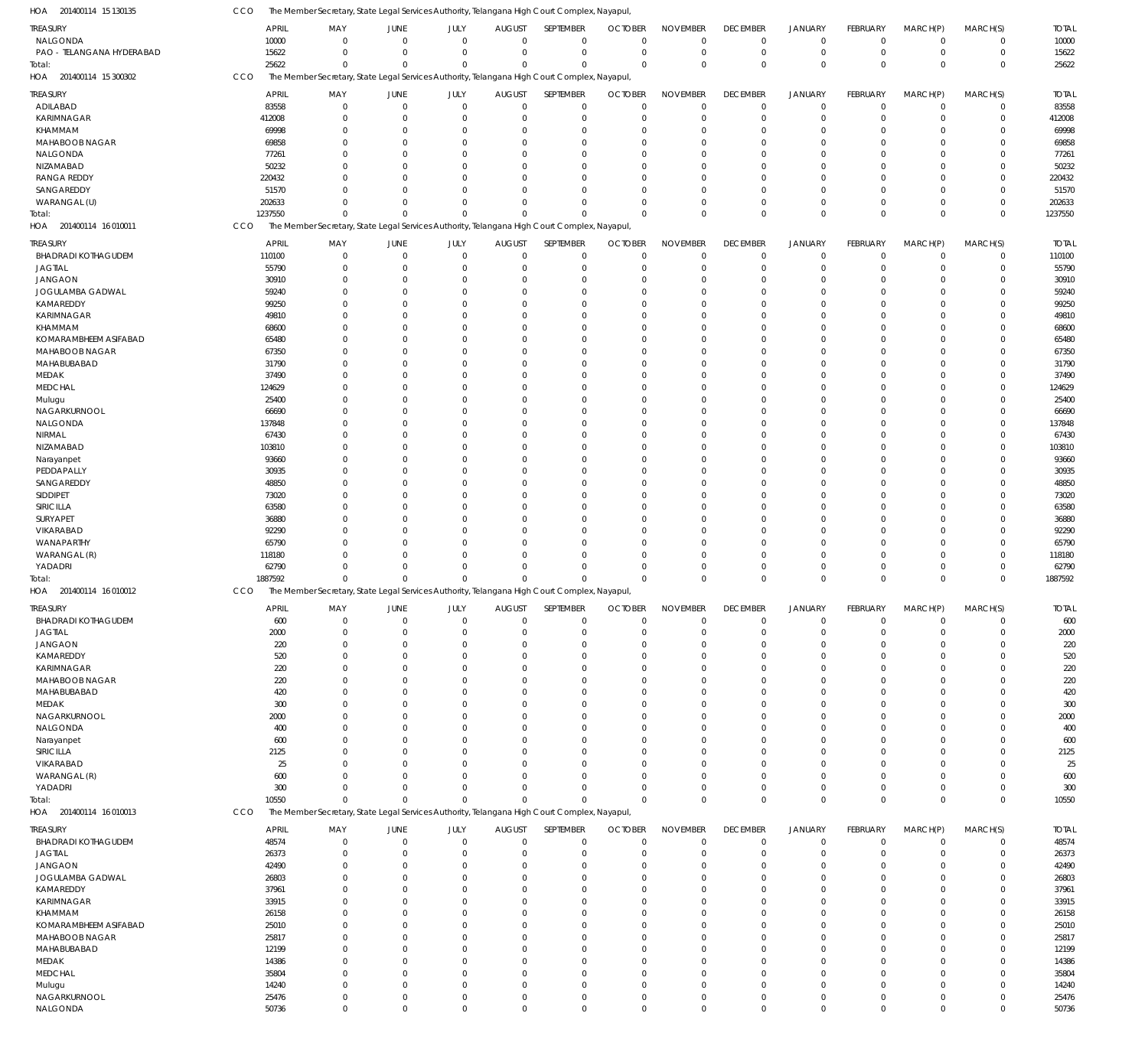201400114 16 010013 HOA 201400114 16 010016 HOA 201400114 16 010018 HOA 201400114 16 130131 HOA 201400114 16 130132 HOA 201400114 16 300302 HOA The Member Secretary, State Legal Services Authority, Telangana High Court Complex, Nayapul, The Member Secretary, State Legal Services Authority, Telangana High Court Complex, Nayapul, The Member Secretary, State Legal Services Authority, Telangana High Court Complex, Nayapul, The Member Secretary, State Legal Services Authority, Telangana High Court Complex, Nayapul, The Member Secretary, State Legal Services Authority, Telangana High Court Complex, Nayapul, The Member Secretary, State Legal Services Authority, Telangana High Court Complex, Nayapul, CCO **CCO CCO CCO** CCO CCO 789372 258308 35407 -1290 41770  $\Omega$  $\Omega$ 0 0 0  $\Omega$  $\Omega$ 0 0  $\Omega$ 0  $\Omega$ 0 0  $\sqrt{0}$  $\Omega$  $\Omega$ 0 0  $\Omega$  $\Omega$  $\Omega$ 0 0  $\theta$  $\Omega$  $\Omega$ 0  $\Omega$  $\Omega$  $\Omega$  $\Omega$ 0 0  $\Omega$  $\Omega$  $\Omega$ 0 0  $\Omega$  $\Omega$  $\Omega$ 0 0 0  $\Omega$  $\Omega$ 0 0 0  $\Omega$  $\Omega$ 0  $\Omega$  $\Omega$  $\Omega$  $\Omega$ 0 0 0 789372 258308 35407 -1290 41770 NIRMAL NIZAMABAD Narayanpet PEDDAPALLY SANGAREDDY SIDDIPET SIRICILLA SURYAPET VIKARABAD WANAPARTHY WARANGAL (R) YADADRI BHADRADI KOTHAGUDEM JAGTIAL JANGAON JOGULAMBA GADWAL KAMAREDDY KARIMNAGAR KHAMMAM KOMARAMBHEEM ASIFABAD MAHABOOB NAGAR MAHABUBABAD MEDAK MEDCHAL Mulugu NAGARKURNOOL NALGONDA NIRMAL NIZAMABAD Narayanpet PEDDAPALLY SANGAREDDY SIDDIPET SIRICILLA SURYAPET VIKARABAD WANAPARTHY WARANGAL (R) YADADRI JOGULAMBA GADWAL NIZAMABAD ADILABAD JOGULAMBA GADWAL KHAMMAM MAHABUBABAD MEDAK MEDCHAL NAGARKURNOOL Narayanpet RANGA REDDY SANGAREDDY SURYAPET ADILABAD BHADRADI KOTHAGUDEM JAGTIAL JANGAON JOGULAMBA GADWAL KAMAREDDY KARIMNAGAR KHAMMAM MAHABOOB NAGAR MAHABUBABAD **MANCHERIAL** MEDAK TREASURY TREASURY TREASURY TREASURY TREASURY TREASURY 25747 39435 35945 11858 27354 35008 24398 13987 35201 25080 45337 24080 14307 7960 4434 8442 13365 5911 8095 7740 7989 3775 4452 27701 3017 7884 17325 9628 14746 11123 3670 6986 10430 9124 5230 12561 9379 14030 9004 35407 -1290 3600 1600 3600 3600 3600 3600 3200 250 10220 4900 3600 56080 16723 74088 16886 85194 257382 34866 16693 32666 126644 161770 151194 APRIL APRIL APRIL APRIL APRIL APRIL 0 0  $\Omega$ 0 0  $\sqrt{2}$ 0  $\Omega$  $\Omega$ 0  $\Omega$ 0  $\Omega$ 0 0  $\Omega$ 0  $\Omega$ 0 0 0  $\Omega$  $\Omega$ 0 0  $\Omega$ 0  $\Omega$ 0  $\Omega$ 0 0  $\Omega$ 0  $\Omega$ 0 0  $\Omega$ 0  $\Omega$  $\,$  0  $\,$ 0  $\Omega$ 0 0  $\Omega$  $\Omega$  $\Omega$ 0  $\Omega$ 0  $\Omega$  $\Omega$ 0 0  $\Omega$ 0  $\Omega$ 0  $\Omega$ 0 0  $\Omega$ 0 MAY MAY MAY MAY MAY MAY 0 0  $\Omega$ 0 0  $\sqrt{2}$ 0  $\Omega$ 0 0  $\Omega$ 0  $\Omega$ 0 0  $\Omega$ 0  $\Omega$ 0 0 0 0  $\Omega$ 0 0 0 0  $\Omega$ 0  $\Omega$ 0 0  $\Omega$ 0  $\Omega$ 0 0  $\Omega$ 0  $\Omega$  $\boldsymbol{0}$ 0  $\Omega$ 0 0  $\Omega$ 0  $\Omega$ 0  $\Omega$ 0 0  $\Omega$ 0 0 0 0  $\Omega$ 0  $\Omega$ 0 0  $\Omega$  $\boldsymbol{0}$ JUNE JUNE JUNE JUNE JUNE JUNE 0 0  $\Omega$ 0 0  $\Omega$ 0  $\Omega$  $\Omega$ 0  $\Omega$ 0  $\Omega$ 0 0  $\sqrt{0}$ 0  $\Omega$ 0 0 0  $\Omega$  $\Omega$ 0 0 0 0  $\Omega$ 0  $\Omega$ 0 0  $\Omega$ 0  $\Omega$ 0 0  $\Omega$ 0  $\Omega$ 0 0  $\Omega$ 0 0  $\Omega$ 0  $\Omega$ 0  $\Omega$ 0  $\Omega$  $\Omega$ 0 0 0 0  $\Omega$ 0  $\Omega$ 0 0  $\sqrt{0}$  $\,$  0  $\,$ JULY JULY JULY JULY JULY JULY  $\Omega$ 0  $\Omega$ 0 0  $\sqrt{2}$ 0  $\Omega$  $\Omega$ 0  $\Omega$ 0  $\Omega$ 0 0  $\sqrt{2}$ 0  $\Omega$  $\Omega$ 0  $\Omega$  $\Omega$  $\Omega$ 0 0  $\Omega$ 0  $\Omega$ 0  $\Omega$ 0  $\Omega$  $\Omega$ 0  $\Omega$ 0 0  $\Omega$ 0  $\Omega$ 0 0  $\Omega$ 0 0  $\Omega$ 0  $\Omega$ 0  $\Omega$ 0  $\Omega$  $\Omega$ 0 0 0 0  $\Omega$ 0  $\Omega$ 0 0  $\Omega$ 0 AUGUST AUGUST AUGUST AUGUST AUGUST AUGUST  $\Omega$  $\overline{0}$  $\Omega$ 0 0  $\Omega$ 0  $\Omega$  $\Omega$  $\Omega$  $\Omega$  $\overline{0}$  $\Omega$ 0 0  $\Omega$ 0  $\Omega$  $\Omega$ 0  $\Omega$  $\Omega$  $\Omega$  $\overline{0}$ 0  $\Omega$  $\Omega$  $\Omega$  $\overline{0}$  $\Omega$ 0  $\Omega$  $\Omega$  $\overline{0}$  $\Omega$  $\Omega$  $\Omega$  $\Omega$ 0  $\Omega$ 0 0  $\Omega$ 0 0  $\Omega$  $\Omega$  $\Omega$  $\Omega$  $\Omega$  $\Omega$  $\Omega$  $\Omega$  $\overline{0}$ 0  $\Omega$ 0  $\Omega$  $\overline{0}$  $\Omega$ 0 0  $\Omega$ 0 SEPTEMBER SEPTEMBER SEPTEMBER SEPTEMBER SEPTEMBER SEPTEMBER 0 0  $\Omega$ 0  $\Omega$  $\Omega$ 0  $\Omega$  $\Omega$  $\Omega$  $\Omega$ 0  $\Omega$ 0 0  $\Omega$ 0  $\Omega$ 0 0  $\Omega$  $\Omega$  $\Omega$ 0  $\Omega$  $\Omega$  $\Omega$  $\Omega$ 0  $\Omega$ 0  $\Omega$  $\Omega$ 0  $\Omega$  $\overline{0}$  $\Omega$  $\Omega$ 0  $\Omega$ 0 0  $\Omega$ 0  $\Omega$  $\Omega$  $\Omega$  $\Omega$ 0  $\Omega$  $\Omega$  $\Omega$  $\Omega$ 0 0 0 0  $\Omega$ 0  $\Omega$ 0 0  $\Omega$ 0 OCTOBER OCTOBER OCTOBER OCTOBER OCTOBER OCTOBER 0 0  $\Omega$ 0 0  $\sqrt{2}$ 0  $\Omega$ 0 0  $\Omega$ 0  $\Omega$ 0 0  $\Omega$ 0  $\Omega$ 0 0  $\Omega$  $\Omega$  $\Omega$ 0 0  $\Omega$  $\Omega$  $\Omega$ 0  $\Omega$ 0  $\Omega$  $\Omega$ 0  $\Omega$ 0 0  $\Omega$ 0  $\Omega$ 0 0  $\Omega$ 0 0  $\Omega$  $\Omega$  $\Omega$ 0  $\Omega$ 0 0  $\Omega$ 0 0 0 0  $\Omega$ 0  $\Omega$ 0 0  $\Omega$  $\,$  0  $\,$ NOVEMBER NOVEMBER NOVEMBER NOVEMBER NOVEMBER NOVEMBER 0 0  $\Omega$ 0  $\Omega$  $\Omega$ 0  $\Omega$  $\Omega$ 0  $\Omega$ 0 0 0 0  $\theta$ 0  $\Omega$  $\Omega$ 0  $\Omega$  $\Omega$  $\Omega$ 0 0  $\Omega$  $\Omega$ 0 0  $\Omega$ 0  $\Omega$  $\Omega$ 0  $\Omega$ 0 0  $\Omega$ 0 0 0 0  $\Omega$  $\overline{0}$ 0  $\Omega$  $\Omega$  $\Omega$  $\overline{0}$  $\Omega$ 0 0 0 0 0 0 0  $\Omega$ 0  $\Omega$ 0 0  $\Omega$ 0 DECEMBER DECEMBER DECEMBER DECEMBER DECEMBER DECEMBER  $\Omega$ 0  $\Omega$ 0  $\Omega$  $\Omega$ 0  $\Omega$  $\Omega$ 0  $\Omega$ 0  $\Omega$ 0 0  $\Omega$ 0  $\Omega$ 0 0  $\Omega$  $\Omega$  $\Omega$ 0 0  $\Omega$ 0  $\Omega$ 0  $\Omega$ 0  $\Omega$  $\Omega$ 0  $\Omega$ 0 0  $\Omega$ 0 0 0 0  $\Omega$ 0 0  $\Omega$  $\Omega$  $\Omega$ 0  $\Omega$ 0 0  $\Omega$ 0 0 0 0  $\Omega$ 0  $\Omega$ 0 0  $\theta$ 0 JANUARY JANUARY JANUARY JANUARY JANUARY JANUARY 0 0  $\Omega$ 0 0  $\theta$ 0  $\Omega$ 0 0 0 0  $\Omega$ 0 0  $\theta$ 0  $\Omega$ 0 0 0 0  $\Omega$ 0 0 0 0  $\Omega$ 0  $\Omega$ 0 0  $\theta$ 0  $\Omega$ 0 0 0 0  $\Omega$ 0 0  $\Omega$ 0 0 0 0  $\Omega$ 0  $\Omega$ 0 0  $\Omega$ 0 0 0 0  $\Omega$ 0  $\Omega$ 0 0  $\Omega$ 0 FEBRUARY FEBRUARY FEBRUARY FEBRUARY FEBRUARY FEBRUARY 0 0  $\Omega$ 0  $\Omega$  $\Omega$ 0  $\Omega$ 0 0  $\Omega$ 0 0 0 0  $\Omega$ 0  $\Omega$ 0 0 0  $\Omega$  $\Omega$ 0 0  $\Omega$  $\Omega$  $\Omega$ 0  $\Omega$ 0  $\Omega$  $\Omega$ 0  $\Omega$ 0 0  $\Omega$ 0 0 0 0  $\Omega$ 0  $\Omega$ 0  $\Omega$  $\Omega$ 0  $\Omega$ 0  $\Omega$ 0 0 0 0  $\Omega$  $\Omega$ 0  $\Omega$ 0 0  $\Omega$ 0 MARCH(P) MARCH(P) MARCH(P) MARCH(P) MARCH(P) MARCH(P)  $\Omega$ 0  $\Omega$ 0  $\Omega$  $\Omega$ 0  $\Omega$ 0 0  $\Omega$ 0 0 0 0  $\Omega$ 0  $\Omega$ 0 0  $\Omega$  $\Omega$  $\Omega$ 0 0 0  $\Omega$  $\Omega$ 0  $\Omega$ 0  $\Omega$  $\Omega$ 0  $\Omega$ 0 0  $\Omega$ 0  $\Omega$ 0 0  $\Omega$ 0  $\Omega$ 0  $\Omega$  $\Omega$ 0  $\Omega$ 0 0 0 0 0 0  $\Omega$  $\Omega$ 0  $\Omega$ 0 0  $\Omega$ 0 MARCH(S) MARCH(S) MARCH(S) MARCH(S) MARCH(S) MARCH(S) 25747 39435 35945 11858 27354 35008 24398 13987 35201 25080 45337 24080 14307 7960 4434 8442 13365 5911 8095 7740 7989 3775 4452 27701 3017 7884 17325 9628 14746 11123 3670 6986 10430 9124 5230 12561 9379 14030 9004 35407 -1290 3600 1600 3600 3600 3600 3600 3200 250 10220 4900 3600 56080 16723 74088 16886 85194 257382 34866 16693 32666 126644 161770 151194 TOTAL TOTAL TOTAL TOTAL TOTAL TOTAL Total: Total: Total: Total: Total:

MEDCHAL

215746

 $\Omega$ 

 $\Omega$ 

 $\Omega$ 

 $\Omega$ 

 $\Omega$ 

 $\Omega$ 

 $\Omega$ 

0

 $\Omega$ 

 $\Omega$ 

 $\Omega$ 

 $\Omega$ 

215746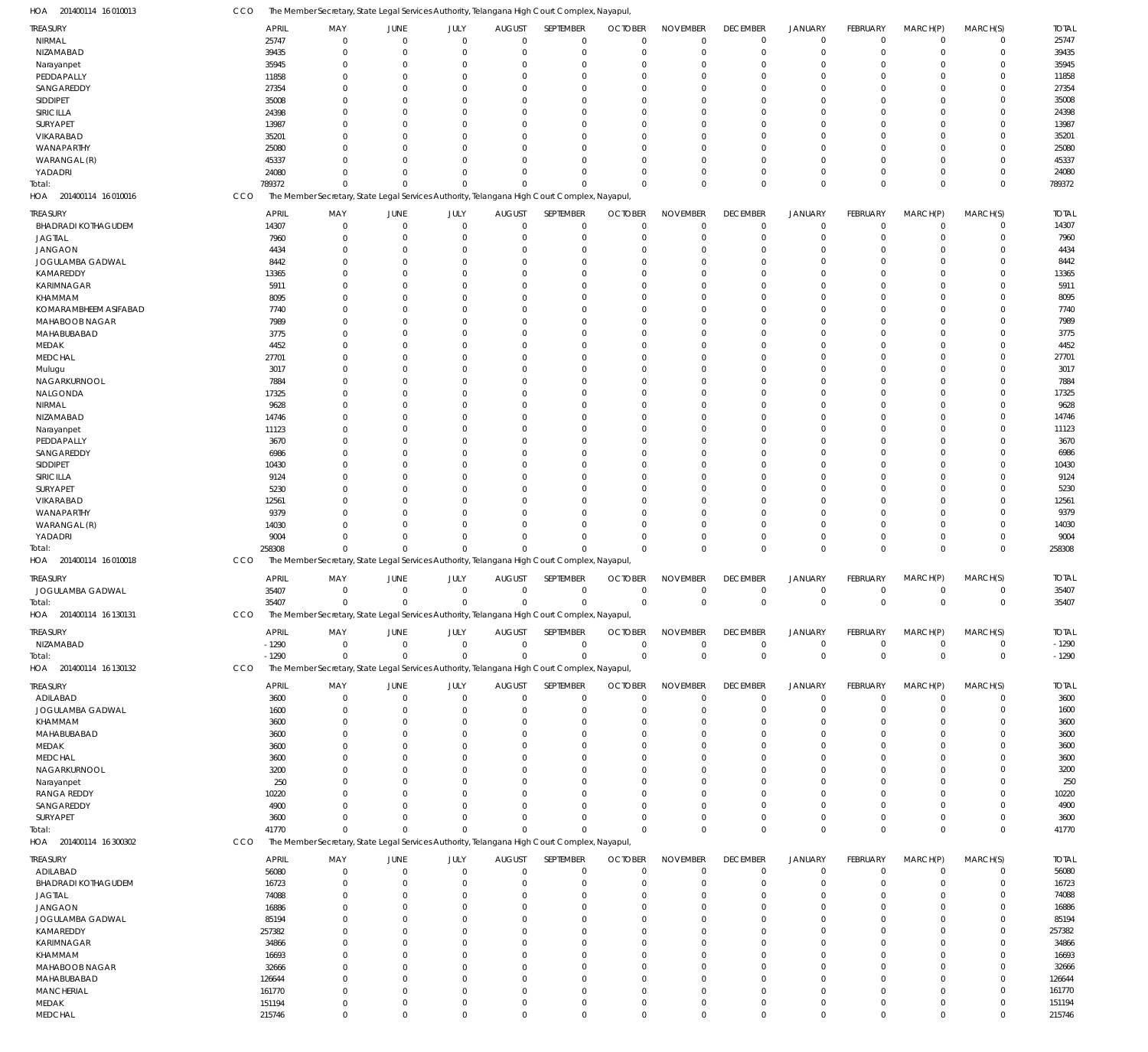201400114 18 130132 HOA 201400114 18 130135 HOA 201400114 18 300302 HOA 20140011425 14 280284 HOA 20140011425 18 280284 HOA 201400117 05 010011 HOA 201400117 05 010012 HOA 201400117 05 010013 HOA The Member Secretary, State Legal Services Authority, Telangana High Court Complex, Nayapul, The Member Secretary, State Legal Services Authority, Telangana High Court Complex, Nayapul, The Member Secretary, State Legal Services Authority, Telangana High Court Complex, Nayapul, The Director of Prosecutions, Telangana, DGP Office Complex, Saifabad The Member Secretary, State Legal Services Authority, Telangana High Court Complex, Nayapul, The Registrar, Telangana High Court, Nayapul, The Registrar, Telangana High Court, Nayapul, The Registrar, Telangana High Court, Nayapul, **CCO CCO CCO** CCO CCO CCO CCO **CCO** 2994905 39533 1644 477891 856000 335628 4544718 153012  $\Omega$ 0 0  $\Omega$ 0 0 0 0 0 0 0 0  $\Omega$ 0 0 0 0 0 0  $\Omega$  $\Omega$ 0  $\Omega$ 0  $\Omega$ 0 0  $\Omega$  $\Omega$  $\Omega$  $\Omega$ 0  $\Omega$ 0 0  $\Omega$  $\Omega$  $\Omega$ 0 0  $\Omega$ 0  $\Omega$  $\Omega$  $\Omega$ 0  $\Omega$ 0  $\Omega$ 0 0  $\Omega$  $\Omega$ 0  $\Omega$ 0  $\Omega$ 0 0  $\Omega$  $\Omega$ 0  $\Omega$ 0  $\Omega$ 0 0  $\Omega$  $\Omega$ 0  $\Omega$ 0 0 0 0 0  $\Omega$ 0 0 0 0  $\Omega$ 0  $\Omega$  $\Omega$ 0  $\Omega$ 0  $\Omega$ 0 0  $\Omega$  $\Omega$  $\Omega$  $\Omega$ 0 2994905 39533 1644 477891 856000 335628 4544718 153012 Mulugu NAGARKURNOOL NALGONDA NIRMAL NIZAMABAD Narayanpet PEDDAPALLY RANGA REDDY SANGAREDDY SIDDIPET SURYAPET VIKARABAD WANAPARTHY WARANGAL (R) YADADRI KARIMNAGAR NIZAMABAD RANGA REDDY RANGA REDDY ADILABAD KARIMNAGAR NIZAMABAD RANGA REDDY WARANGAL (U) MAHABOOB NAGAR ADILABAD KARIMNAGAR RANGA REDDY ADILABAD KHAMMAM MAHABOOB NAGAR NALGONDA NIZAMABAD PAO - TELANGANA HYDERABAD RANGA REDDY SANGAREDDY WARANGAL (U) ADILABAD KHAMMAM MAHABOOB NAGAR NALGONDA NIZAMABAD PAO - TELANGANA HYDERABAD RANGA REDDY SANGAREDDY WARANGAL (U) ADILABAD KHAMMAM MAHABOOB NAGAR NALGONDA NIZAMABAD PAO - TELANGANA HYDERABAD RANGA REDDY SANGAREDDY TREASURY TREASURY **TREASURY** TREASURY TREASURY TREASURY TREASURY TREASURY TREASURY 33772 236786 51507 56080 17043 32666 204831 311615 274476 112524 90137 161073 85193 16886 64384 4700 20271 14562 1644 51765 132536 135652 135648 22290 856000 154016 25228 156384 372990 280890 417402 675630 195542 1440814 419320 454190 287940 425 11198 9271 15895 10350 55543 20641 19464 10225 164142 268899 258009 477451 145111 865583 301719 351459 APRIL APRIL APRIL APRIL APRIL APRIL APRIL APRIL APRIL  $\Omega$ 0  $\Omega$ 0 0  $\sqrt{2}$ 0  $\Omega$  $\Omega$ 0  $\Omega$ 0  $\Omega$ 0 0  $\sqrt{0}$ 0  $\Omega$ 0  $\Omega$  $\Omega$ 0  $\Omega$ 0 0  $\Omega$ 0 0  $\sqrt{0}$ 0  $\Omega$  $\Omega$ 0  $\Omega$ 0  $\Omega$ 0 0  $\Omega$ 0  $\Omega$  $\Omega$ 0  $\Omega$  $\Omega$  $\Omega$ 0 0  $\Omega$ 0  $\Omega$ 0 0 0 MAY MAY MAY MAY MAY MAY MAY MAY MAY 0 0  $\Omega$ 0 0  $\sqrt{2}$ 0  $\Omega$ 0 0  $\Omega$ 0  $\Omega$ 0 0 0 0  $\Omega$ 0 0  $\Omega$ 0  $\Omega$ 0 0  $\Omega$ 0 0  $\Omega$ 0  $\Omega$ 0 0  $\Omega$ 0  $\Omega$ 0 0  $\Omega$ 0  $\Omega$ 0 0 0 0  $\Omega$ 0 0  $\Omega$ 0  $\Omega$ 0 0  $\boldsymbol{0}$ JUNE JUNE JUNE JUNE JUNE JUNE JUNE JUNE **JUNE** 0 0  $\Omega$ 0 0  $\Omega$ 0  $\Omega$ 0 0  $\Omega$ 0  $\Omega$ 0 0  $\Omega$ 0  $\Omega$ 0 0  $\Omega$ 0  $\Omega$ 0 0  $\Omega$ 0 0  $\Omega$ 0  $\Omega$ 0 0 0 0  $\Omega$ 0 0  $\sqrt{0}$ 0  $\Omega$ 0 0 0  $\Omega$  $\Omega$ 0 0 0 0  $\Omega$ 0 0 0 JULY JULY JULY JULY JULY JULY JULY JULY JULY  $\Omega$ 0  $\Omega$ 0 0  $\sqrt{2}$ 0  $\Omega$  $\Omega$ 0  $\Omega$ 0  $\Omega$ 0 0  $\Omega$ 0  $\Omega$ 0 0  $\Omega$ 0  $\Omega$ 0 0  $\Omega$ 0 0  $\Omega$ 0  $\Omega$  $\Omega$ 0  $\Omega$ 0  $\Omega$ 0 0  $\sqrt{2}$ 0  $\Omega$ 0 0  $\Omega$  $\Omega$  $\Omega$ 0 0  $\Omega$ 0  $\Omega$ 0 0 0 AUGUST AUGUST **AUGUST** AUGUST AUGUST AUGUST AUGUST AUGUST **AUGUST**  $\Omega$  $\overline{0}$  $\Omega$ 0 0  $\Omega$ 0  $\Omega$  $\Omega$  $\Omega$  $\Omega$  $\overline{0}$  $\Omega$  $\overline{0}$ 0  $\Omega$ 0  $\Omega$ 0  $\Omega$  $\Omega$  $\overline{0}$  $\Omega$ 0  $\Omega$  $\Omega$ 0 0  $\Omega$ 0  $\Omega$  $\Omega$ 0  $\Omega$ 0  $\Omega$ 0 0  $\Omega$ 0  $\Omega$  $\Omega$ 0  $\Omega$  $\Omega$  $\Omega$ 0 0  $\Omega$ 0  $\Omega$ 0 0 0 SEPTEMBER SEPTEMBER SEPTEMBER SEPTEMBER SEPTEMBER SEPTEMBER SEPTEMBER SEPTEMBER **SEPTEMBER**  $\Omega$ 0  $\Omega$ 0  $\Omega$  $\Omega$ 0  $\Omega$ 0  $\Omega$  $\Omega$ 0  $\Omega$ 0  $\Omega$  $\Omega$ 0  $\Omega$ 0  $\Omega$  $\Omega$ 0  $\Omega$ 0  $\Omega$  $\Omega$ 0 0  $\Omega$ 0  $\Omega$ 0 0  $\Omega$ 0  $\Omega$ 0  $\Omega$  $\Omega$ 0  $\Omega$ 0 0  $\Omega$  $\Omega$  $\Omega$ 0 0  $\Omega$ 0  $\Omega$ 0 0 0 **OCTOBER** OCTOBER OCTOBER OCTOBER **OCTOBER** OCTOBER OCTOBER OCTOBER **OCTOBER**  $\Omega$ 0  $\Omega$ 0 0  $\Omega$ 0  $\Omega$  $\Omega$  $\Omega$  $\Omega$ 0  $\Omega$ 0 0  $\Omega$ 0  $\Omega$ 0 0  $\Omega$ 0  $\Omega$ 0 0  $\Omega$ 0 0  $\Omega$ 0  $\Omega$  $\mathbf 0$ 0  $\Omega$ 0  $\Omega$ 0 0  $\Omega$ 0  $\Omega$ 0 0  $\Omega$ 0  $\Omega$ 0 0 0 0  $\Omega$ 0 0 0 NOVEMBER NOVEMBER NOVEMBER NOVEMBER NOVEMBER NOVEMBER NOVEMBER NOVEMBER NOVEMBER  $\Omega$ 0  $\Omega$ 0  $\Omega$  $\Omega$ 0  $\Omega$  $\Omega$  $\Omega$  $\Omega$ 0  $\Omega$  $\overline{0}$ 0  $\Omega$ 0  $\Omega$ 0 0  $\Omega$ 0  $\Omega$ 0 0  $\Omega$ 0 0  $\Omega$ 0  $\Omega$  $\Omega$ 0  $\Omega$ 0  $\Omega$ 0  $\Omega$  $\Omega$ 0  $\Omega$  $\Omega$ 0  $\Omega$  $\Omega$  $\Omega$ 0 0  $\Omega$ 0  $\Omega$  $\overline{0}$ 0 0 DECEMBER DECEMBER **DECEMBER** DECEMBER DECEMBER DECEMBER DECEMBER DECEMBER **DECEMBER**  $\Omega$ 0  $\Omega$ 0  $\Omega$  $\Omega$ 0  $\Omega$ 0 0  $\Omega$ 0  $\Omega$ 0 0  $\Omega$ 0  $\Omega$ 0 0  $\Omega$ 0  $\Omega$ 0 0  $\Omega$ 0 0  $\Omega$ 0  $\Omega$ 0 0  $\Omega$ 0  $\Omega$ 0  $\Omega$  $\Omega$ 0  $\Omega$ 0 0  $\Omega$  $\Omega$  $\Omega$ 0 0  $\Omega$ 0  $\Omega$ 0 0 0 JANUARY JANUARY JANUARY JANUARY JANUARY JANUARY JANUARY JANUARY JANUARY 0 0  $\Omega$ 0 0  $\Omega$ 0  $\Omega$  $\overline{0}$ 0 0 0  $\Omega$ 0 0 0 0  $\Omega$ 0 0 0 0  $\Omega$ 0 0  $\Omega$ 0 0  $\Omega$ 0  $\Omega$  $\overline{0}$ 0 0 0  $\Omega$ 0 0  $\Omega$ 0  $\Omega$  $\overline{0}$ 0 0 0  $\Omega$ 0 0 0 0  $\Omega$ 0 0  $\boldsymbol{0}$ FEBRUARY FEBRUARY FEBRUARY FEBRUARY FEBRUARY FEBRUARY FEBRUARY FEBRUARY FEBRUARY  $\Omega$ 0  $\Omega$ 0  $\Omega$  $\Omega$ 0  $\Omega$ 0  $\Omega$  $\Omega$ 0  $\Omega$ 0 0  $\Omega$ 0  $\Omega$ 0  $\Omega$  $\Omega$ 0  $\Omega$ 0 0  $\Omega$ 0 0  $\Omega$ 0  $\Omega$ 0  $\Omega$  $\Omega$ 0  $\Omega$ 0  $\Omega$  $\Omega$ 0  $\Omega$ 0  $\Omega$  $\Omega$  $\Omega$  $\Omega$ 0 0  $\Omega$ 0  $\Omega$ 0 0 0 MARCH(P) MARCH(P) MARCH(P) MARCH(P) MARCH(P) MARCH(P) MARCH(P) MARCH(P) MARCH(P)  $\Omega$ 0  $\Omega$ 0  $\Omega$ 0 0  $\Omega$ 0  $\Omega$ 0 0  $\Omega$ 0 0  $\Omega$ 0  $\Omega$ 0  $\Omega$  $\Omega$ 0  $\Omega$ 0  $\Omega$  $\Omega$ 0 0  $\Omega$ 0  $\Omega$ 0  $\Omega$  $\Omega$ 0  $\Omega$ 0  $\Omega$  $\Omega$ 0  $\Omega$ 0 0 0  $\Omega$  $\Omega$ 0 0  $\Omega$ 0  $\Omega$ 0 0 0 MARCH(S) MARCH(S) MARCH(S) MARCH(S) MARCH(S) MARCH(S) MARCH(S) MARCH(S) MARCH(S) 33772 236786 51507 56080 17043 32666 204831 311615 274476 112524 90137 161073 85193 16886 64384 4700 20271 14562 1644 51765 132536 135652 135648 22290 856000 154016 25228 156384 372990 280890 417402 675630 195542 1440814 419320 454190 287940 425 11198 9271 15895 10350 55543 20641 19464 10225 164142 268899 258009 477451 145111 865583 301719 351459 TOTAL TOTAL TOTAL TOTAL TOTAL TOTAL TOTAL TOTAL TOTAL Total: Total: Total: Total: Total: Total: Total: Total:

The Member Secretary, State Legal Services Authority, Telangana High Court Complex, Nayapul,

201400114 16 300302 HOA

CCO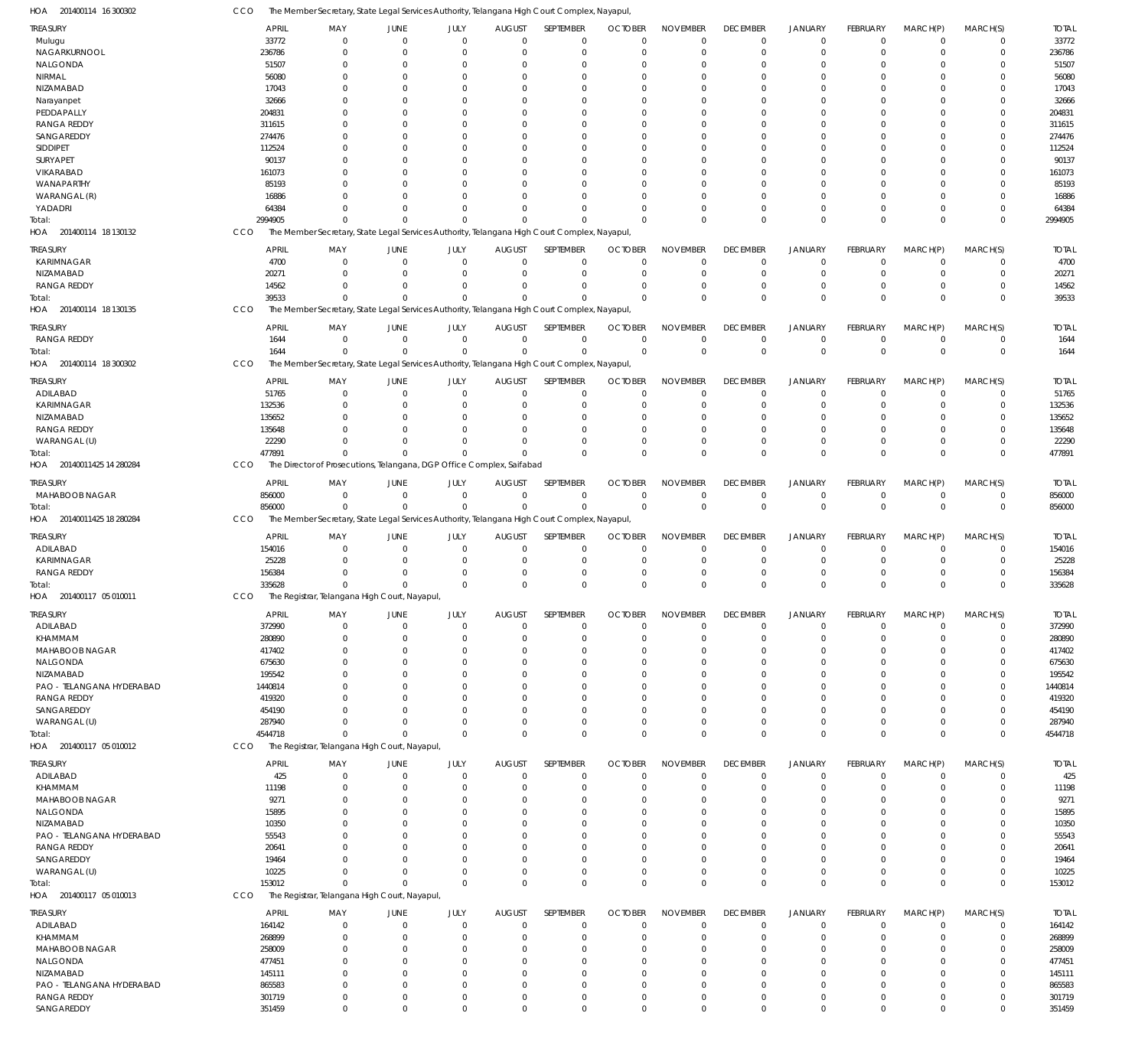| HOA 201400117 05 010013                | CCO | The Registrar, Telangana High Court, Nayapul  |                               |                            |                                  |                               |                            |                               |                            |                               |                            |                      |                               |                             |                 |
|----------------------------------------|-----|-----------------------------------------------|-------------------------------|----------------------------|----------------------------------|-------------------------------|----------------------------|-------------------------------|----------------------------|-------------------------------|----------------------------|----------------------|-------------------------------|-----------------------------|-----------------|
| <b>TREASURY</b>                        |     | <b>APRIL</b>                                  | MAY                           | JUNE                       | JULY                             | <b>AUGUST</b>                 | SEPTEMBER                  | <b>OCTOBER</b>                | <b>NOVEMBER</b>            | <b>DECEMBER</b>               | <b>JANUARY</b>             | <b>FEBRUARY</b>      | MARCH(P)                      | MARCH(S)                    | <b>TOTAL</b>    |
| WARANGAL (U)                           |     | 190082                                        | $\Omega$                      | $\mathbf 0$                | $\overline{0}$                   | $\mathbf 0$                   | $\mathbf 0$                | $\overline{0}$                | $\mathbf 0$                | $\mathbf 0$                   | $\mathbf 0$                | $\Omega$             | $\overline{0}$                | $\mathbf 0$                 | 190082          |
| Total:                                 |     | 3022455                                       | $\mathbf 0$                   | $\Omega$                   | $\Omega$                         | $\Omega$                      | $\mathbf 0$                | $\overline{0}$                | $\mathbf 0$                | $\mathbf 0$                   | $\mathbf{0}$               | $\Omega$             | $\Omega$                      | $\mathbf 0$                 | 3022455         |
| HOA 201400117 05 010014                | CCO | The Registrar, Telangana High Court, Nayapul, |                               |                            |                                  |                               |                            |                               |                            |                               |                            |                      |                               |                             |                 |
| <b>TREASURY</b>                        |     | <b>APRIL</b>                                  | MAY                           | JUNE                       | JULY                             | <b>AUGUST</b>                 | SEPTEMBER                  | <b>OCTOBER</b>                | <b>NOVEMBER</b>            | <b>DECEMBER</b>               | <b>JANUARY</b>             | <b>FEBRUARY</b>      | MARCH(P)                      | MARCH(S)                    | <b>TOTAL</b>    |
| <b>KHAMMAM</b>                         |     | 3100                                          | 0                             | $\overline{0}$             | $\mathbf 0$                      | $\mathbf 0$                   | $\mathbf 0$                | $\mathbf 0$                   | $\mathbf 0$                | $\overline{0}$                | $\mathbf 0$                | $\Omega$             | $\overline{0}$                | $\mathbf 0$                 | 3100            |
| MAHABOOB NAGAR                         |     | 3100                                          | 0                             | $\overline{0}$             | 0                                | $\Omega$                      | $\mathbf 0$                | 0                             | $\mathbf 0$                | 0                             | $\mathbf 0$                |                      | $\Omega$                      | $\mathbf 0$                 | 3100            |
| NALGONDA                               |     | 6200                                          | $\Omega$                      | $\Omega$                   | $\Omega$                         | $\Omega$                      | 0                          | 0                             | 0                          | $\Omega$                      | $\Omega$                   |                      | $\Omega$                      | 0                           | 6200            |
| NIZAMABAD<br>PAO - TELANGANA HYDERABAD |     | 3100                                          | 0                             | 0<br>$\Omega$              | 0                                | $\Omega$                      | $\mathbf 0$                | 0                             | 0                          | 0                             | $\Omega$                   |                      | $\Omega$                      | 0                           | 3100            |
| <b>RANGA REDDY</b>                     |     | 8500<br>3100                                  | $\Omega$<br>$\Omega$          | $\Omega$                   | $\Omega$<br>0                    | $\Omega$<br>$\Omega$          | $\Omega$<br>$\Omega$       | 0<br>0                        | 0<br>0                     | $\Omega$<br>$\Omega$          | $\Omega$<br>$\Omega$       |                      | $\Omega$                      | 0<br>0                      | 8500<br>3100    |
| SANGAREDDY                             |     | 6200                                          | <sup>0</sup>                  | $\Omega$                   | $\Omega$                         | $\Omega$                      | $\Omega$                   | 0                             | 0                          | $\Omega$                      | $\Omega$                   |                      | $\Omega$                      | $\Omega$                    | 6200            |
| WARANGAL (U)                           |     | 3100                                          | $\Omega$                      | $\Omega$                   | $\Omega$                         | $\Omega$                      | $\mathbf 0$                | 0                             | $\mathbf 0$                | $\Omega$                      | $\mathbf 0$                |                      | $\Omega$                      | $\mathbf 0$                 | 3100            |
| Total:                                 |     | 36400                                         | $\Omega$                      | $\Omega$                   | $\Omega$                         | $\Omega$                      | $\mathbf 0$                | $\mathbf 0$                   | $\Omega$                   | $\Omega$                      | $\Omega$                   | $\Omega$             | $\Omega$                      | 0                           | 36400           |
| HOA 201400117 05 010015                | CCO | The Registrar, Telangana High Court, Nayapul  |                               |                            |                                  |                               |                            |                               |                            |                               |                            |                      |                               |                             |                 |
| <b>TREASURY</b>                        |     | <b>APRIL</b>                                  | MAY                           | JUNE                       | JULY                             | <b>AUGUST</b>                 | SEPTEMBER                  | <b>OCTOBER</b>                | <b>NOVEMBER</b>            | <b>DECEMBER</b>               | <b>JANUARY</b>             | FEBRUARY             | MARCH(P)                      | MARCH(S)                    | <b>TOTAL</b>    |
| <b>KHAMMAM</b>                         |     | 18093                                         | 0                             | $\overline{0}$             | $\mathbf 0$                      | $\mathbf 0$                   | $\mathbf 0$                | $\mathbf 0$                   | $\mathbf 0$                | $\mathbf 0$                   | $\mathbf 0$                | $\Omega$             | $\Omega$                      | 0                           | 18093           |
| MAHABOOB NAGAR                         |     | 17310                                         | $\mathbf 0$                   | $\overline{0}$             | $\mathbf 0$                      | $\mathbf 0$                   | $\mathbf 0$                | 0                             | $\mathbf 0$                | 0                             | $\mathbf 0$                | $\Omega$             | $\Omega$                      | $\mathbf 0$                 | 17310           |
| NALGONDA                               |     | 52701                                         | 0                             | $\overline{0}$             | $\Omega$                         | $\Omega$                      | 0                          | 0                             | $\Omega$                   | $\Omega$                      | $\Omega$                   |                      | $\Omega$                      | 0                           | 52701           |
| NIZAMABAD                              |     | 16203                                         | $\Omega$                      | $\Omega$                   | $\Omega$                         | $\Omega$                      | $\Omega$                   | 0                             | 0                          | $\Omega$                      | $\Omega$                   |                      | $\Omega$                      | $\Omega$                    | 16203           |
| PAO - TELANGANA HYDERABAD              |     | 74070                                         | $\Omega$                      | $\overline{0}$             | $\Omega$                         | $\Omega$                      | 0                          | 0                             | $\Omega$                   | $\Omega$                      | $\Omega$                   |                      | $\Omega$                      | 0                           | 74070           |
| <b>RANGA REDDY</b>                     |     | 19749                                         | $\Omega$                      | $\Omega$                   | $\Omega$                         | $\Omega$                      | $\Omega$                   | $\Omega$                      | $\Omega$                   | $\Omega$                      | $\Omega$                   |                      | $\Omega$                      | $\Omega$                    | 19749           |
| SANGAREDDY                             |     | 34620                                         | $\Omega$                      | $\Omega$                   | $\Omega$                         | $\Omega$                      | $\Omega$                   | 0                             | $\Omega$                   | $\Omega$                      | $\Omega$                   |                      | $\Omega$                      | 0                           | 34620           |
| WARANGAL (U)                           |     | 19335                                         | $\Omega$                      | $\Omega$                   | $\Omega$                         | $\Omega$                      | $\mathbf 0$                | 0                             | $\mathbf 0$                | 0                             | $\mathbf 0$                | $\Omega$             | $\Omega$                      | $\mathbf 0$                 | 19335           |
| Total:                                 |     | 252081                                        | $\Omega$                      | $\Omega$                   | $\Omega$                         | $\Omega$                      | $\mathbf 0$                | $\mathbf 0$                   | $\mathbf 0$                | $\Omega$                      | $\Omega$                   | $\Omega$             | $\mathbf{0}$                  | $\mathbf 0$                 | 252081          |
| HOA 201400117 05 010016                | CCO | The Registrar, Telangana High Court, Nayapul  |                               |                            |                                  |                               |                            |                               |                            |                               |                            |                      |                               |                             |                 |
| TREASURY                               |     | <b>APRIL</b>                                  | MAY                           | JUNE                       | JULY                             | <b>AUGUST</b>                 | SEPTEMBER                  | <b>OCTOBER</b>                | <b>NOVEMBER</b>            | <b>DECEMBER</b>               | JANUARY                    | <b>FEBRUARY</b>      | MARCH(P)                      | MARCH(S)                    | <b>TOTAL</b>    |
| ADILABAD                               |     | 53536                                         | 0                             | $\overline{0}$             | $\mathbf 0$                      | $\mathbf 0$                   | $\mathbf 0$                | $\mathbf 0$                   | $\mathbf 0$                | $^{\circ}$                    | $\mathbf 0$                |                      | $\Omega$                      | 0                           | 53536           |
| <b>KHAMMAM</b>                         |     | 55392                                         | $\Omega$                      | $\overline{0}$             | 0                                | $\mathbf 0$                   | $\mathbf 0$                | 0                             | $\mathbf 0$                | 0                             | $\mathbf 0$                |                      | $\Omega$                      | $\mathbf 0$                 | 55392           |
| MAHABOOB NAGAR                         |     | 85733                                         | 0                             | $\overline{0}$             | 0                                | $\Omega$                      | $\mathbf 0$                | 0                             | 0                          | 0                             | $\Omega$                   |                      | $\Omega$                      | 0                           | 85733           |
| NALGONDA                               |     | 71372                                         | 0                             | $\Omega$                   | 0                                | $\Omega$                      | $\Omega$                   | $\Omega$                      | $\Omega$                   | $\Omega$                      | $\Omega$                   |                      | $\Omega$                      | 0                           | 71372           |
| NIZAMABAD                              |     | 39878                                         | $\Omega$                      | $\Omega$                   | 0                                | $\Omega$                      | $\Omega$                   | 0                             | 0                          | $\Omega$                      | $\Omega$                   |                      | $\Omega$                      | 0                           | 39878           |
| PAO - TELANGANA HYDERABAD              |     | 404235                                        | $\Omega$                      | $\Omega$                   | $\Omega$                         | $\Omega$                      | $\Omega$                   | 0                             | 0                          | $\Omega$                      | $\Omega$                   |                      |                               | 0                           | 404235          |
| <b>RANGA REDDY</b><br>SANGAREDDY       |     | 104280<br>48511                               | $\Omega$<br><sup>0</sup>      | $\Omega$<br>$\Omega$       | 0<br>$\Omega$                    | $\Omega$<br>$\Omega$          | $\Omega$<br>$\Omega$       | 0<br>$\Omega$                 | 0<br>$\Omega$              | $\Omega$<br>$\Omega$          | $\Omega$<br>$\Omega$       |                      | $\Omega$<br>$\Omega$          | 0<br>$\Omega$               | 104280<br>4851  |
| WARANGAL (U)                           |     | 57414                                         | $\Omega$                      | $\Omega$                   | $\Omega$                         | $\Omega$                      | $\mathbf 0$                | 0                             | $\mathbf 0$                | 0                             | $\mathbf 0$                |                      | $\overline{0}$                | $\mathbf 0$                 | 57414           |
| Total:                                 |     | 920351                                        | $\mathbf 0$                   | $\Omega$                   | $\Omega$                         | $\Omega$                      | $\mathbf 0$                | $\mathbf 0$                   | $\mathbf 0$                | $\Omega$                      | $\Omega$                   | $\Omega$             | $\Omega$                      | $\mathbf 0$                 | 920351          |
| HOA 201400117 05 010017                | CCO | The Registrar, Telangana High Court, Nayapul  |                               |                            |                                  |                               |                            |                               |                            |                               |                            |                      |                               |                             |                 |
|                                        |     |                                               |                               |                            |                                  |                               |                            |                               |                            |                               |                            |                      |                               |                             |                 |
| TREASURY                               |     | <b>APRIL</b>                                  | MAY                           | JUNE                       | JULY                             | <b>AUGUST</b>                 | SEPTEMBER                  | <b>OCTOBER</b>                | <b>NOVEMBER</b>            | <b>DECEMBER</b>               | <b>JANUARY</b>             | FEBRUARY             | MARCH(P)                      | MARCH(S)                    | <b>TOTAL</b>    |
| WARANGAL (U)                           |     | 100<br>100                                    | $\overline{0}$<br>$\mathbf 0$ | $\overline{0}$<br>$\Omega$ | $\mathbf 0$<br>$\Omega$          | $\mathbf 0$<br>$\overline{0}$ | $\mathbf 0$<br>$\mathbf 0$ | $\mathbf 0$<br>$\overline{0}$ | $\mathbf 0$<br>$\mathbf 0$ | $\overline{0}$<br>$\mathbf 0$ | $\mathbf 0$<br>$\Omega$    | $\Omega$<br>$\Omega$ | $\overline{0}$<br>$\Omega$    | $\mathbf 0$<br>$\mathbf{0}$ | 100<br>100      |
| Total:<br>HOA 201400117 05 010018      | CCO | The Registrar, Telangana High Court, Nayapul, |                               |                            |                                  |                               |                            |                               |                            |                               |                            |                      |                               |                             |                 |
|                                        |     |                                               |                               |                            |                                  |                               |                            |                               |                            |                               |                            |                      |                               |                             |                 |
| <b>TREASURY</b>                        |     | <b>APRIL</b>                                  | MAY                           | JUNE                       | JULY                             | <b>AUGUST</b>                 | <b>SEPTEMBER</b>           | <b>OCTOBER</b>                | <b>NOVEMBER</b>            | <b>DECEMBER</b>               | <b>JANUARY</b>             | FEBRUARY             | MARCH(P)                      | MARCH(S)                    | <b>TOTAL</b>    |
| KHAMMAM                                |     | 106554                                        | 0                             | $\overline{0}$             | $\mathbf 0$                      | $\mathbf 0$                   | $\mathbf 0$                | $\mathbf 0$                   | $\mathbf 0$                | $^{\circ}$                    | $\mathbf 0$                | $\Omega$             | $^{\circ}$                    | $\mathbf 0$                 | 106554          |
| PAO - TELANGANA HYDERABAD              |     | 85859                                         | 0                             | $\overline{0}$             | 0                                | 0                             | $\mathbf 0$                | 0                             | 0                          | 0                             | $\mathbf 0$                |                      | $^{\circ}$                    | 0                           | 85859           |
| Total:<br>HOA 201400117 05 110111      |     | 192413                                        | $\Omega$                      | $\Omega$                   | $\Omega$                         | $\Omega$                      | $\mathbf 0$                | $\mathbf 0$                   | $\mathbf 0$                | $\Omega$                      | $\Omega$                   | $\Omega$             | $\Omega$                      | $\mathbf 0$                 | 192413          |
|                                        | CCO | The Registrar, Telangana High Court, Nayapul  |                               |                            |                                  |                               |                            |                               |                            |                               |                            |                      |                               |                             |                 |
| TREASURY                               |     | <b>APRIL</b>                                  | MAY                           | JUNE                       | JULY                             | <b>AUGUST</b>                 | SEPTEMBER                  | <b>OCTOBER</b>                | <b>NOVEMBER</b>            | <b>DECEMBER</b>               | <b>JANUARY</b>             | <b>FEBRUARY</b>      | MARCH(P)                      | MARCH(S)                    | <b>TOTAL</b>    |
| MAHABOOB NAGAR                         |     | 3900                                          | $^{\circ}$                    | $\mathbf 0$                | $\overline{0}$                   | $\mathbf 0$                   | $\mathbf 0$                | $^{\circ}$                    | $\mathbf 0$                | $\mathbf 0$                   | $\mathbf 0$                | $\mathbf 0$          | $^{\circ}$                    | $\mathbf 0$                 | 3900            |
| Total:                                 |     | 3900                                          | $\mathbf 0$                   | $\mathbf 0$                | $\overline{0}$                   | $\overline{0}$                | $\mathbf 0$                | $\overline{0}$                | $\mathbf 0$                | $\mathbf 0$                   | $\mathbf 0$                | $\mathbf 0$          | $\mathbf 0$                   | $\mathbf{0}$                | 3900            |
| HOA 201400117 05 110115                | CCO | The Registrar, Telangana High Court, Nayapul, |                               |                            |                                  |                               |                            |                               |                            |                               |                            |                      |                               |                             |                 |
| <b>TREASURY</b>                        |     | <b>APRIL</b>                                  | MAY                           | JUNE                       | JULY                             | <b>AUGUST</b>                 | SEPTEMBER                  | <b>OCTOBER</b>                | <b>NOVEMBER</b>            | <b>DECEMBER</b>               | <b>JANUARY</b>             | <b>FEBRUARY</b>      | MARCH(P)                      | MARCH(S)                    | <b>TOTAL</b>    |
| <b>KHAMMAM</b>                         |     | 2300                                          | $\overline{0}$                | $\mathbf 0$                | $\overline{0}$                   | $\mathbf 0$                   | $\mathbf 0$                | $\mathbf 0$                   | $\mathbf 0$                | $\overline{0}$                | $\mathbf 0$                | $\Omega$             | $\overline{0}$                | $\mathbf 0$                 | 2300            |
| WARANGAL (U)                           |     | 4320                                          | $^{\circ}$                    | $\mathbf 0$                | $\overline{0}$                   | $\mathbf 0$                   | $\mathbf 0$                | $\mathbf 0$                   | $\mathbf 0$                | $\overline{0}$                | $\mathbf 0$                | $\Omega$             | $\overline{0}$                | $\mathbf 0$                 | 4320            |
| Total:                                 |     | 6620                                          | $\mathbf 0$                   | $\overline{0}$             | $\Omega$                         | $\mathbf 0$                   | $\mathbf 0$                | $\overline{0}$                | $\mathbf 0$                | $\mathbf 0$                   | $\mathbf 0$                | $\Omega$             | $\Omega$                      | $\mathbf 0$                 | 6620            |
| HOA 201400117 05 130131                | CCO | The Registrar, Telangana High Court, Nayapul, |                               |                            |                                  |                               |                            |                               |                            |                               |                            |                      |                               |                             |                 |
| TREASURY                               |     | <b>APRIL</b>                                  | MAY                           | JUNE                       | JULY                             | <b>AUGUST</b>                 | SEPTEMBER                  | <b>OCTOBER</b>                | <b>NOVEMBER</b>            | <b>DECEMBER</b>               | <b>JANUARY</b>             | <b>FEBRUARY</b>      | MARCH(P)                      | MARCH(S)                    | <b>TOTAL</b>    |
| PAO - TELANGANA HYDERABAD              |     | 7304                                          | 0                             | $\mathbf 0$                | $\overline{0}$                   | $\mathbf 0$                   | $\mathbf 0$                | $^{\circ}$                    | $\mathbf 0$                | $\mathbf 0$                   | $\mathbf 0$                | $\mathbf 0$          | $\overline{0}$                | $\mathbf 0$                 | 7304            |
| Total:                                 |     | 7304                                          | $\mathbf 0$                   | $\mathbf 0$                | $\overline{0}$                   | $\mathbf 0$                   | $\mathbf 0$                | $\overline{0}$                | $\mathbf 0$                | $\mathbf 0$                   | $\mathbf 0$                | $\Omega$             | $\Omega$                      | $\mathbf 0$                 | 7304            |
| HOA 201400117 05 130132                | CCO | The Registrar, Telangana High Court, Nayapul, |                               |                            |                                  |                               |                            |                               |                            |                               |                            |                      |                               |                             |                 |
| <b>TREASURY</b>                        |     | <b>APRIL</b>                                  | MAY                           | JUNE                       | JULY                             | <b>AUGUST</b>                 | SEPTEMBER                  | <b>OCTOBER</b>                | <b>NOVEMBER</b>            | <b>DECEMBER</b>               | <b>JANUARY</b>             | FEBRUARY             | MARCH(P)                      | MARCH(S)                    | <b>TOTAL</b>    |
| ADILABAD                               |     | 6400                                          | $\overline{0}$                | $\mathbf 0$                | $\overline{0}$                   | $\mathbf 0$                   | $\mathbf 0$                | $\mathbf 0$                   | $\mathbf 0$                | $\overline{0}$                | $\mathbf 0$                | $\Omega$             | $\overline{0}$                | $\mathbf 0$                 | 6400            |
| <b>KHAMMAM</b>                         |     | 5500                                          | $\mathbf 0$                   | $\overline{0}$             | 0                                | $\mathbf 0$                   | $\mathbf 0$                | 0                             | $\mathbf 0$                | 0                             | $\mathbf 0$                |                      | $\Omega$                      | $\mathbf 0$                 | 5500            |
| MAHABOOB NAGAR                         |     | 102670                                        | $\mathbf 0$                   | $\overline{0}$             | $\Omega$                         | $\Omega$                      | 0                          | 0                             | $\mathbf 0$                | 0                             | $\Omega$                   |                      | $\Omega$                      | 0                           | 102670          |
| NIZAMABAD                              |     | 6000                                          | $\mathbf 0$                   | $\overline{0}$             | $\Omega$                         | $\Omega$                      | $\mathbf 0$                | 0                             | 0                          | $\Omega$                      | $\Omega$                   |                      | $\Omega$                      | 0                           | 6000            |
| PAO - TELANGANA HYDERABAD              |     | 10765                                         | $\Omega$                      | $\Omega$                   | $\Omega$                         | $\Omega$                      | $\Omega$                   | 0                             | $\Omega$                   | $\Omega$                      | $\Omega$                   |                      | $\Omega$                      | 0                           | 10765           |
| SANGAREDDY                             |     | 7280                                          | $\mathbf 0$                   | $\Omega$                   | $\Omega$                         | $\Omega$                      | $\mathbf 0$                | 0                             | 0                          | 0                             | $\mathbf 0$                |                      | $\Omega$                      | 0                           | 7280            |
| WARANGAL (U)                           |     | 41066                                         | $\Omega$                      | $\Omega$                   | $\Omega$                         | $\Omega$                      | $\mathbf 0$                | 0                             | $\mathbf 0$                | 0                             | $\mathbf 0$                |                      | $\overline{0}$                | $\mathbf 0$                 | 41066           |
| Total:                                 |     | 179681                                        | $\mathbf 0$                   | $\Omega$                   | $\Omega$                         | $\Omega$                      | $\mathbf 0$                | $\mathbf 0$                   | $\mathbf 0$                | $\mathbf 0$                   | $\mathbf{0}$               | $\Omega$             | $\Omega$                      | $\mathbf 0$                 | 179681          |
| HOA 201400117 05 130135                | CCO | The Registrar, Telangana High Court, Nayapul  |                               |                            |                                  |                               |                            |                               |                            |                               |                            |                      |                               |                             |                 |
| <b>TREASURY</b>                        |     | <b>APRIL</b>                                  | MAY                           | JUNE                       | JULY                             | AUGUST                        | SEPTEMBER                  | <b>OCTOBER</b>                | <b>NOVEMBER</b>            | <b>DECEMBER</b>               | <b>JANUARY</b>             | FEBRUARY             | MARCH(P)                      | MARCH(S)                    | <b>TOTAL</b>    |
| NIZAMABAD                              |     | 841                                           | $^{\circ}$                    | $\mathbf 0$                | $\overline{0}$                   | $\mathbf 0$                   | $\mathbf 0$                | $\mathbf 0$                   | $\mathbf 0$                | $\mathbf 0$                   | $\mathbf 0$                | $\Omega$             | $\Omega$                      | $\mathbf 0$                 | 841             |
| PAO - TELANGANA HYDERABAD              |     | 2573                                          | $^{\circ}$                    | $\mathbf 0$                | $\overline{0}$                   | $\mathbf 0$                   | 0                          | $\overline{0}$                | $\mathbf 0$                | $^{\circ}$                    | $\mathbf 0$                | 0                    | $^{\circ}$                    | $\mathbf 0$                 | 2573            |
| Total:                                 |     | 3414                                          | $\mathbf 0$                   | $\overline{0}$             | $\Omega$                         | $\Omega$                      | $\mathbf 0$                | $\mathbf 0$                   | $\mathbf 0$                | $\mathbf 0$                   | $\Omega$                   | $\Omega$             | $\Omega$                      | $\mathbf{0}$                | 3414            |
| HOA 201400117 05 300302                | CCO | The Registrar, Telangana High Court, Nayapul, |                               |                            |                                  |                               |                            |                               |                            |                               |                            |                      |                               |                             |                 |
|                                        |     |                                               |                               |                            |                                  |                               |                            |                               |                            |                               |                            |                      |                               |                             |                 |
| TREASURY                               |     | <b>APRIL</b>                                  | MAY                           | JUNE                       | JULY                             | <b>AUGUST</b>                 | SEPTEMBER                  | <b>OCTOBER</b>                | <b>NOVEMBER</b>            | <b>DECEMBER</b>               | <b>JANUARY</b>             | FEBRUARY             | MARCH(P)                      | MARCH(S)                    | <b>TOTAL</b>    |
| KARIMNAGAR<br>KHAMMAM                  |     | 104598<br>82350                               | $^{\circ}$<br>$\mathbf 0$     | $\overline{0}$<br>$\,0\,$  | $\overline{0}$<br>$\overline{0}$ | $\mathbf 0$<br>$\overline{0}$ | 0<br>$\mathbf 0$           | $\mathbf 0$<br>$\overline{0}$ | $\mathbf 0$<br>$\mathsf 0$ | $\mathbf 0$<br>$\mathbf 0$    | $\mathbf 0$<br>$\mathbb O$ | 0<br>$\mathbf 0$     | $\overline{0}$<br>$\mathbf 0$ | $\mathbf 0$<br>$\mathbf 0$  | 104598<br>82350 |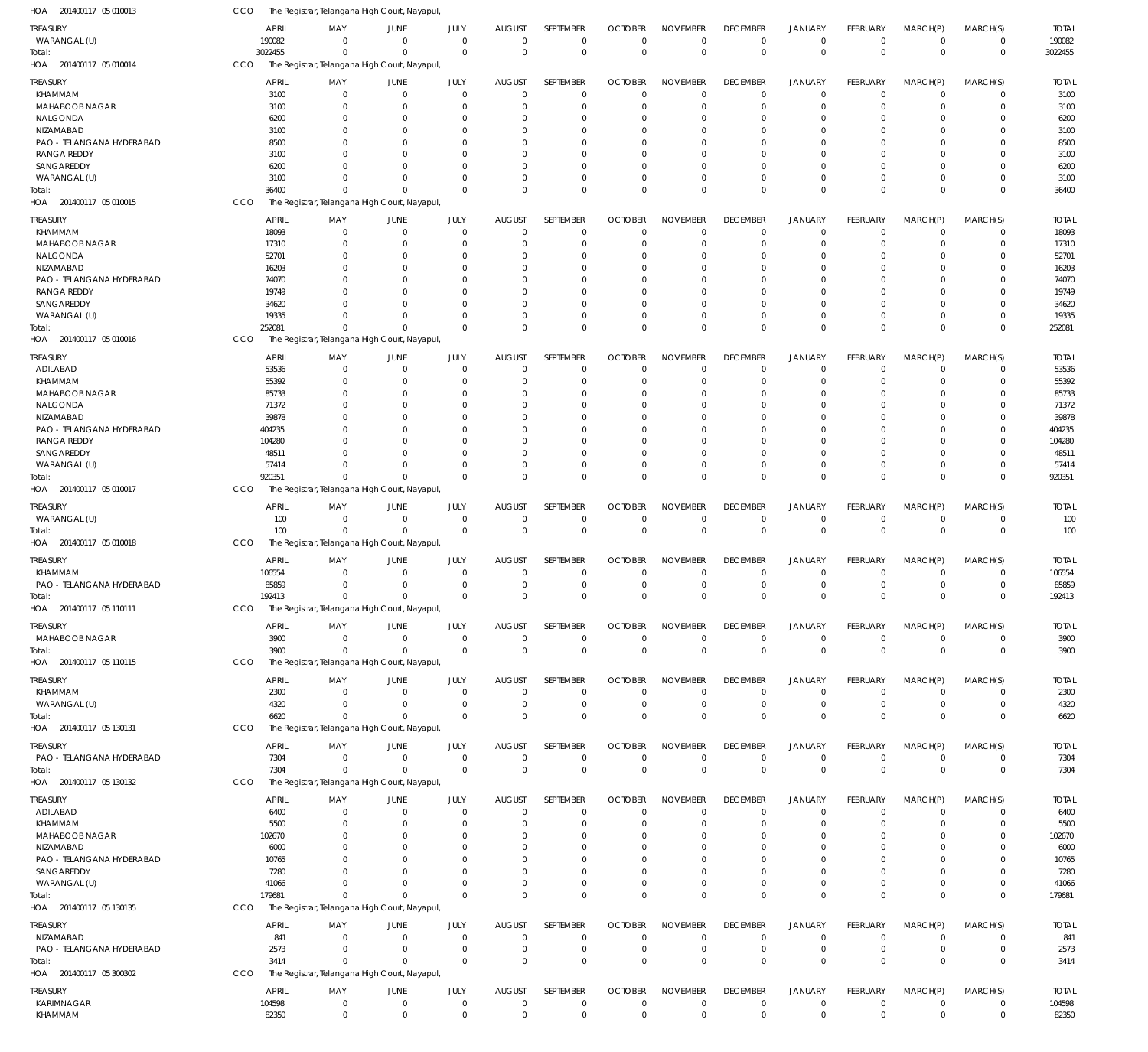| HOA 201400117 05 300302               | CCO        |                        | The Registrar, Telangana High Court, Nayapul,                                                  |                                  |                              |                                 |                             |                                  |                                |                                |                               |                             |                                  |                               |                        |
|---------------------------------------|------------|------------------------|------------------------------------------------------------------------------------------------|----------------------------------|------------------------------|---------------------------------|-----------------------------|----------------------------------|--------------------------------|--------------------------------|-------------------------------|-----------------------------|----------------------------------|-------------------------------|------------------------|
| TREASURY                              |            | <b>APRIL</b>           | MAY                                                                                            | JUNE                             | JULY                         | <b>AUGUST</b>                   | <b>SEPTEMBER</b>            | <b>OCTOBER</b>                   | <b>NOVEMBER</b>                | <b>DECEMBER</b>                | <b>JANUARY</b>                | <b>FEBRUARY</b>             | MARCH(P)                         | MARCH(S)                      | <b>TOTAL</b>           |
| <b>MAHABOOB NAGAR</b>                 |            | 176025                 | $\Omega$                                                                                       | $\Omega$                         | $\Omega$                     | $\Omega$                        | $\mathbf 0$                 | $\Omega$                         | $\Omega$                       | $\mathbf 0$                    | $\mathbf 0$                   | $\Omega$                    | $\Omega$                         | 0                             | 176025                 |
| NALGONDA<br>NIZAMABAD                 |            | 97291<br>21946         | $\Omega$<br>$\Omega$                                                                           | $\Omega$<br>- 0                  | $\Omega$<br>$\Omega$         | $\overline{0}$<br>$\Omega$      | $\overline{0}$<br>0         | 0<br>0                           | $\mathbf 0$<br>$\Omega$        | $\mathbf 0$<br>0               | $\mathbf 0$<br>0              | $\Omega$                    | $\Omega$<br>$\Omega$             | $\mathbf 0$<br>0              | 97291<br>21946         |
| Total:                                |            | 482210                 | $\cap$                                                                                         | $\Omega$                         | $\Omega$                     | $\Omega$                        | $\Omega$                    | $\Omega$                         | $\Omega$                       | $\Omega$                       | $\Omega$                      | $\Omega$                    | $\Omega$                         | $\Omega$                      | 482210                 |
| HOA 20140011725 05 280284             | CCO        |                        | The Registrar, Telangana High Court, Nayapul,                                                  |                                  |                              |                                 |                             |                                  |                                |                                |                               |                             |                                  |                               |                        |
| treasury                              |            | <b>APRIL</b>           | MAY                                                                                            | JUNE                             | JULY                         | <b>AUGUST</b>                   | SEPTEMBER                   | <b>OCTOBER</b>                   | <b>NOVEMBER</b>                | <b>DECEMBER</b>                | <b>JANUARY</b>                | <b>FEBRUARY</b>             | MARCH(P)                         | MARCH(S)                      | <b>TOTAL</b>           |
| KHAMMAM                               |            | 47288                  | $\Omega$                                                                                       | $\overline{0}$                   | $\mathbf{0}$                 | $\overline{0}$                  | $\mathbf 0$                 | $\mathbf 0$                      | $\mathbf 0$                    | 0                              | $\mathbf 0$                   | $\Omega$                    | $\Omega$                         | $\mathbf 0$                   | 47288                  |
| PAO - TELANGANA HYDERABAD             |            | 22704                  |                                                                                                | - 0                              | 0                            | 0                               | $\mathbf 0$                 | 0                                | 0                              | 0                              | $\mathbf 0$                   |                             | $\Omega$                         | $\mathbf 0$                   | 22704                  |
| <b>RANGA REDDY</b><br>WARANGAL (U)    |            | 23078<br>62337         |                                                                                                | - 0<br>- 0                       | 0<br>0                       | $\Omega$<br>$\Omega$            | 0<br>$\mathbf 0$            | O<br>0                           | 0<br>0                         | $\Omega$<br>$\Omega$           | $\Omega$<br>$\mathbf 0$       |                             | $\Omega$                         | 0<br>$\mathbf 0$              | 23078<br>62337         |
| Total:                                |            | 155407                 | $\Omega$                                                                                       | $\Omega$                         | $\Omega$                     | $\Omega$                        | $\mathbf 0$                 | $\overline{0}$                   | $\mathbf{0}$                   | $\Omega$                       | $\Omega$                      | $\Omega$                    | $\Omega$                         | $\mathbf 0$                   | 155407                 |
| HOA 201400800 05 010011               | <b>CCO</b> |                        | The Director, Judicial Academy, SP Road                                                        |                                  |                              |                                 |                             |                                  |                                |                                |                               |                             |                                  |                               |                        |
| treasury                              |            | <b>APRIL</b>           | MAY                                                                                            | <b>JUNE</b>                      | JULY                         | <b>AUGUST</b>                   | SEPTEMBER                   | <b>OCTOBER</b>                   | <b>NOVEMBER</b>                | <b>DECEMBER</b>                | <b>JANUARY</b>                | <b>FEBRUARY</b>             | MARCH(P)                         | MARCH(S)                      | <b>TOTAL</b>           |
| PAO - TELANGANA HYDERABAD             |            | 643065                 | $\Omega$                                                                                       | $\mathbf 0$                      | $\mathbf{0}$                 | $\overline{0}$                  | $\mathbf 0$                 | $\mathbf 0$                      | $\mathbf 0$                    | $\mathbf 0$                    | $\mathbf 0$                   | $\Omega$                    | $\overline{0}$                   | $\mathbf 0$                   | 643065                 |
| Total:                                |            | 643065                 | $\Omega$                                                                                       | $\Omega$                         | $\Omega$                     | $\Omega$                        | $\mathbf 0$                 | $\Omega$                         | $\mathbf 0$                    | $\mathbf 0$                    | $\mathbf{0}$                  | $\Omega$                    | $\Omega$                         | $\mathbf 0$                   | 643065                 |
| HOA 201400800 05 010012               | CCO        |                        | The Director, Judicial Academy, SP Road                                                        |                                  |                              |                                 |                             |                                  |                                |                                |                               |                             |                                  |                               |                        |
| treasury                              |            | <b>APRIL</b>           | MAY                                                                                            | JUNE                             | JULY                         | <b>AUGUST</b>                   | SEPTEMBER                   | <b>OCTOBER</b>                   | <b>NOVEMBER</b>                | <b>DECEMBER</b>                | JANUARY                       | FEBRUARY                    | MARCH(P)                         | MARCH(S)                      | <b>TOTAL</b>           |
| PAO - TELANGANA HYDERABAD<br>Total:   |            | 88168<br>88168         | $\Omega$<br>$\Omega$                                                                           | $\overline{0}$<br>$\overline{0}$ | $\mathbf{0}$<br>$\mathbf{0}$ | $\overline{0}$<br>$\Omega$      | $\mathbf 0$<br>$\mathbf{0}$ | $\mathbf 0$<br>$\overline{0}$    | $\mathbf 0$<br>$\mathbf 0$     | $\mathbf 0$<br>$\mathbf 0$     | $\mathbf 0$<br>$\mathbf 0$    | $\Omega$<br>$\Omega$        | $^{\circ}$<br>$\Omega$           | $\mathbf 0$<br>$\mathbf{0}$   | 88168<br>88168         |
| HOA 201400800 05 010013               | CCO        |                        | The Director, Judicial Academy, SP Road,                                                       |                                  |                              |                                 |                             |                                  |                                |                                |                               |                             |                                  |                               |                        |
| treasury                              |            | <b>APRIL</b>           | MAY                                                                                            | JUNE                             | JULY                         | <b>AUGUST</b>                   | <b>SEPTEMBER</b>            | <b>OCTOBER</b>                   | <b>NOVEMBER</b>                | <b>DECEMBER</b>                | JANUARY                       | <b>FEBRUARY</b>             | MARCH(P)                         | MARCH(S)                      | <b>TOTAL</b>           |
| PAO - TELANGANA HYDERABAD             |            | 440690                 | $\Omega$                                                                                       | $\Omega$                         | $\mathbf{0}$                 | $\overline{0}$                  | $\mathbf 0$                 | $\mathbf 0$                      | 0                              | $\mathbf 0$                    | $\mathbf 0$                   | $\Omega$                    | $\Omega$                         | $\mathbf 0$                   | 440690                 |
| Total:                                |            | 440690                 | $\Omega$                                                                                       | $\Omega$                         | $\Omega$                     | $\Omega$                        | $\mathbf 0$                 | $\overline{0}$                   | $\mathbf 0$                    | $\mathbf 0$                    | $\mathbf 0$                   | $\Omega$                    | $\Omega$                         | $\overline{0}$                | 440690                 |
| HOA 201400800 05 010014               | CCO        |                        | The Director, Judicial Academy, SP Road                                                        |                                  |                              |                                 |                             |                                  |                                |                                |                               |                             |                                  |                               |                        |
| Treasury                              |            | APRIL                  | MAY                                                                                            | JUNE                             | JULY                         | <b>AUGUST</b>                   | <b>SEPTEMBER</b>            | <b>OCTOBER</b>                   | <b>NOVEMBER</b>                | <b>DECEMBER</b>                | <b>JANUARY</b>                | <b>FEBRUARY</b>             | MARCH(P)                         | MARCH(S)                      | <b>TOTAL</b>           |
| PAO - TELANGANA HYDERABAD             |            | 7700                   | $\Omega$                                                                                       | $\overline{0}$                   | $\overline{0}$               | 0                               | $\mathbf 0$                 | $\mathbf 0$                      | $\mathbf 0$                    | $\mathbf 0$                    | $\mathbf 0$                   | $\Omega$                    | $\overline{0}$                   | $\mathbf 0$                   | 7700                   |
| Total:<br>HOA 201400800 05 010015     | CCO        | 7700                   | $\Omega$<br>The Director, Judicial Academy, SP Road,                                           | $\overline{0}$                   | $\Omega$                     | $\Omega$                        | $\mathbf 0$                 | $\overline{0}$                   | $\mathbf 0$                    | $\mathbf{0}$                   | $\mathbf{0}$                  | $\Omega$                    | $\Omega$                         | $\mathbf 0$                   | 7700                   |
|                                       |            |                        |                                                                                                |                                  |                              |                                 |                             |                                  |                                |                                |                               |                             |                                  |                               |                        |
| treasury<br>PAO - TELANGANA HYDERABAD |            | <b>APRIL</b><br>46986  | MAY<br>$\Omega$                                                                                | JUNE<br>$\Omega$                 | JULY<br>$\mathbf{0}$         | <b>AUGUST</b><br>$\overline{0}$ | SEPTEMBER<br>$\mathbf 0$    | <b>OCTOBER</b><br>$\mathbf 0$    | <b>NOVEMBER</b><br>$\mathbf 0$ | <b>DECEMBER</b><br>$\mathbf 0$ | <b>JANUARY</b><br>$\mathbf 0$ | FEBRUARY<br>$\Omega$        | MARCH(P)<br>$\Omega$             | MARCH(S)<br>$\mathbf 0$       | <b>TOTAL</b><br>46986  |
| Total:                                |            | 46986                  | $\Omega$                                                                                       | $\Omega$                         | $\mathbf 0$                  | $\Omega$                        | $\mathbf 0$                 | $\overline{0}$                   | $\mathbf 0$                    | $\mathbf 0$                    | $\mathbf{0}$                  | $\Omega$                    | $\Omega$                         | $\mathbf 0$                   | 46986                  |
| HOA 201400800 05 010016               | CCO        |                        | The Director, Judicial Academy, SP Road                                                        |                                  |                              |                                 |                             |                                  |                                |                                |                               |                             |                                  |                               |                        |
| treasury                              |            | <b>APRIL</b>           | MAY                                                                                            | JUNE                             | JULY                         | <b>AUGUST</b>                   | SEPTEMBER                   | <b>OCTOBER</b>                   | <b>NOVEMBER</b>                | <b>DECEMBER</b>                | <b>JANUARY</b>                | FEBRUARY                    | MARCH(P)                         | MARCH(S)                      | <b>TOTAL</b>           |
| PAO - TELANGANA HYDERABAD             |            | 179378                 | $\Omega$                                                                                       | $\mathbf 0$                      | $\mathbf{0}$                 | $\overline{0}$                  | $\mathbf 0$                 | $\mathbf 0$                      | $\mathbf 0$                    | $\mathbf 0$                    | $\mathbf 0$                   | $\Omega$                    | $\overline{0}$                   | $\mathbf 0$                   | 179378                 |
| Total:                                |            | 179378                 | $\Omega$                                                                                       | $\Omega$                         | $\mathbf{0}$                 | $\Omega$                        | $\mathbf 0$                 | $\overline{0}$                   | $\mathbf 0$                    | $\mathbf{0}$                   | $\mathbf 0$                   | $\Omega$                    | $\Omega$                         | $\mathbf 0$                   | 179378                 |
| HOA 201400800 05 010017               | CCO        |                        | The Director, Judicial Academy, SP Road,                                                       |                                  |                              |                                 |                             |                                  |                                |                                |                               |                             |                                  |                               |                        |
| treasury                              |            | <b>APRIL</b>           | MAY                                                                                            | JUNE                             | JULY                         | <b>AUGUST</b>                   | SEPTEMBER                   | <b>OCTOBER</b>                   | <b>NOVEMBER</b>                | <b>DECEMBER</b>                | JANUARY                       | <b>FEBRUARY</b>             | MARCH(P)                         | MARCH(S)                      | <b>TOTAL</b>           |
| PAO - TELANGANA HYDERABAD             |            | 44670<br>44670         | $\Omega$<br>$\Omega$                                                                           | $\Omega$<br>$\Omega$             | $\mathbf{0}$<br>$\mathbf{0}$ | 0<br>$\overline{0}$             | $\mathbf 0$<br>$\mathbf 0$  | $\mathbf 0$<br>$\overline{0}$    | $\mathbf 0$<br>$\mathbf 0$     | $\mathbf 0$<br>$\mathbf 0$     | $\mathbf 0$<br>$\mathbf 0$    | $\Omega$<br>$\Omega$        | $\Omega$<br>$\Omega$             | $\mathbf 0$<br>$\mathbf 0$    | 44670<br>44670         |
| Total:<br>HOA 201400800 05 010018     | CCO        |                        | The Director, Judicial Academy, SP Road,                                                       |                                  |                              |                                 |                             |                                  |                                |                                |                               |                             |                                  |                               |                        |
| Treasury                              |            | APRIL                  | MAY                                                                                            | JUNE                             | JULY                         | <b>AUGUST</b>                   | SEPTEMBER                   | <b>OCTOBER</b>                   | <b>NOVEMBER</b>                | <b>DECEMBER</b>                | <b>JANUARY</b>                | <b>FEBRUARY</b>             | MARCH(P)                         | MARCH(S)                      | <b>TOTAL</b>           |
| PAO - TELANGANA HYDERABAD             |            | 83511                  | 0                                                                                              | $\overline{0}$                   | 0                            | 0                               | $\mathbf 0$                 | 0                                | 0                              | 0                              | $\mathbf 0$                   |                             | $^{\circ}$                       | 0                             | 83511                  |
| Total:                                |            | 83511                  | $\Omega$                                                                                       | $\Omega$                         | $\Omega$                     | $\Omega$                        | $\mathbf 0$                 | $\Omega$                         | 0                              | $\Omega$                       | $\Omega$                      | $\Omega$                    | $\Omega$                         | $\mathbf{0}$                  | 83511                  |
| HOA 201400800 05 130131               | CCO        |                        | The Director, Judicial Academy, SP Road,                                                       |                                  |                              |                                 |                             |                                  |                                |                                |                               |                             |                                  |                               |                        |
| Treasury                              |            | <b>APRIL</b>           | MAY                                                                                            | JUNE                             | JULY                         | <b>AUGUST</b>                   | SEPTEMBER                   | <b>OCTOBER</b>                   | <b>NOVEMBER</b>                | <b>DECEMBER</b>                | <b>JANUARY</b>                | FEBRUARY                    | MARCH(P)                         | MARCH(S)                      | <b>TOTAL</b>           |
| PAO - TELANGANA HYDERABAD             |            | 16606                  | $\Omega$                                                                                       | $\overline{0}$                   | $\overline{0}$               | $\overline{0}$                  | $\mathbf 0$                 | $\mathbf 0$                      | $\mathbf 0$                    | $\mathbf 0$                    | $\mathbf 0$                   | $\Omega$                    | $^{\circ}$                       | $\mathbf 0$                   | 16606                  |
| Total:<br>HOA 201400800 05 130135     | <b>CCO</b> | 16606                  | $\mathbf{0}$<br>The Director, Judicial Academy, SP Road,                                       | $\mathbf{0}$                     | $\mathbf 0$                  | $\overline{0}$                  | $\mathbf 0$                 | $\overline{0}$                   | $\mathbf 0$                    | $\mathbf 0$                    | $\mathbf{0}$                  | $\Omega$                    | $\mathbf 0$                      | $\mathbf 0$                   | 16606                  |
|                                       |            |                        |                                                                                                |                                  |                              |                                 |                             |                                  |                                |                                |                               |                             |                                  |                               |                        |
| treasury<br>PAO - TELANGANA HYDERABAD |            | <b>APRIL</b><br>120410 | MAY<br>$\Omega$                                                                                | JUNE<br>$\mathbf 0$              | JULY<br>$\overline{0}$       | <b>AUGUST</b><br>$\overline{0}$ | SEPTEMBER<br>$\overline{0}$ | <b>OCTOBER</b><br>$\overline{0}$ | <b>NOVEMBER</b><br>$\mathbf 0$ | <b>DECEMBER</b><br>$\mathbf 0$ | <b>JANUARY</b><br>$\mathbf 0$ | <b>FEBRUARY</b><br>$\Omega$ | MARCH(P)<br>$^{\circ}$           | MARCH(S)<br>$\mathbf 0$       | <b>TOTAL</b><br>120410 |
| Total:                                |            | 120410                 | $\Omega$                                                                                       | $\Omega$                         | $\overline{0}$               | $\overline{0}$                  | $\mathbf 0$                 | $\overline{0}$                   | $\mathbf 0$                    | $\mathbf 0$                    | $\mathbf 0$                   | $\Omega$                    | $\Omega$                         | $\mathbf 0$                   | 120410                 |
| HOA 201400800 05 300302               | CCO        |                        | The Director, Judicial Academy, SP Road,                                                       |                                  |                              |                                 |                             |                                  |                                |                                |                               |                             |                                  |                               |                        |
| treasury                              |            | <b>APRIL</b>           | MAY                                                                                            | JUNE                             | JULY                         | <b>AUGUST</b>                   | SEPTEMBER                   | <b>OCTOBER</b>                   | <b>NOVEMBER</b>                | <b>DECEMBER</b>                | JANUARY                       | FEBRUARY                    | MARCH(P)                         | MARCH(S)                      | <b>TOTAL</b>           |
| PAO - TELANGANA HYDERABAD             |            | 291861                 | $\Omega$                                                                                       | $\overline{0}$                   | $\overline{0}$               | $\overline{0}$                  | $\Omega$                    | $\Omega$                         | 0                              | $\mathbf 0$                    | $\mathbf 0$                   | $\Omega$                    | $\overline{0}$                   | $\mathbf 0$                   | 291861                 |
| Total:                                |            | 291861                 | $\Omega$                                                                                       | $\Omega$                         | $\Omega$                     | $\Omega$                        | $\mathbf 0$                 | $\overline{0}$                   | $\mathbf 0$                    | $\mathbf 0$                    | $\mathbf 0$                   | $\Omega$                    | $\mathbf 0$                      | $\mathbf 0$                   | 291861                 |
| HOA 201400800 15 010011               | <b>CCO</b> |                        | GENERAL ADMN, SECRETARIAT DEPT - HOD SECRETARY, GENERAL ADMINISTRATION DEPARTMENT              |                                  |                              |                                 |                             |                                  |                                |                                |                               |                             |                                  |                               |                        |
| Treasury                              |            | APRIL                  | MAY                                                                                            | JUNE                             | JULY                         | <b>AUGUST</b>                   | SEPTEMBER                   | <b>OCTOBER</b>                   | <b>NOVEMBER</b>                | <b>DECEMBER</b>                | <b>JANUARY</b>                | <b>FEBRUARY</b>             | MARCH(P)                         | MARCH(S)                      | TOTAL                  |
| PAO - TELANGANA HYDERABAD<br>Total:   |            | 2687294<br>2687294     | $\Omega$<br>$\Omega$                                                                           | $\overline{0}$<br>$\Omega$       | $\mathbf{0}$<br>$\mathbf{0}$ | $\overline{0}$<br>$\Omega$      | $\mathbf 0$<br>$\mathbf 0$  | 0<br>$\overline{0}$              | 0<br>$\mathbf 0$               | 0<br>$\mathbf 0$               | $\mathbf 0$<br>$\mathbf 0$    | $\Omega$<br>$\Omega$        | $\overline{0}$<br>$\overline{0}$ | $\mathbf 0$<br>$\overline{0}$ | 2687294<br>2687294     |
| HOA 201400800 15 010012               | <b>CCO</b> |                        | GENERAL ADMN, SECRETARIAT DEPT - HOD SECRETARY, GENERAL ADMINISTRATION DEPARTMENT,             |                                  |                              |                                 |                             |                                  |                                |                                |                               |                             |                                  |                               |                        |
| Treasury                              |            | <b>APRIL</b>           | MAY                                                                                            | JUNE                             | JULY                         | <b>AUGUST</b>                   | SEPTEMBER                   | <b>OCTOBER</b>                   | <b>NOVEMBER</b>                | <b>DECEMBER</b>                | <b>JANUARY</b>                | FEBRUARY                    | MARCH(P)                         | MARCH(S)                      | <b>TOTAL</b>           |
| PAO - TELANGANA HYDERABAD             |            | 54182                  | $\Omega$                                                                                       | $\Omega$                         | $\overline{0}$               | $\overline{0}$                  | $\mathbf 0$                 | $\mathbf 0$                      | $\mathbf 0$                    | $\mathbf 0$                    | $\mathbf 0$                   | $\Omega$                    | $^{\circ}$                       | $\mathbf 0$                   | 54182                  |
| Total:                                |            | 54182                  | $\Omega$                                                                                       | $\Omega$                         | $\Omega$                     | $\Omega$                        | $\Omega$                    | $\Omega$                         | $\mathbf 0$                    | $\mathbf 0$                    | $\mathbf{0}$                  | $\Omega$                    | $\Omega$                         | $\mathbf{0}$                  | 54182                  |
| HOA 201400800 15 010013               | CCO        |                        | GENERAL ADMN, SECRETARIAT DEPT - HOD SECRETARY, GENERAL ADMINISTRATION DEPARTMENT              |                                  |                              |                                 |                             |                                  |                                |                                |                               |                             |                                  |                               |                        |
| treasury                              |            | <b>APRIL</b>           | MAY                                                                                            | <b>JUNE</b>                      | JULY                         | <b>AUGUST</b>                   | SEPTEMBER                   | <b>OCTOBER</b>                   | <b>NOVEMBER</b>                | <b>DECEMBER</b>                | <b>JANUARY</b>                | FEBRUARY                    | MARCH(P)                         | MARCH(S)                      | <b>TOTAL</b>           |
| PAO - TELANGANA HYDERABAD             |            | 907715                 | 0                                                                                              | $\mathbf 0$                      | $\mathbf{0}$                 | $\overline{0}$                  | $\mathbf 0$                 | $\overline{0}$                   | $\mathbf 0$                    | $\mathbf 0$                    | $\mathbf 0$                   | $\Omega$                    | $^{\circ}$                       | $\mathbf 0$                   | 907715                 |
| Total:<br>HOA 201400800 15 010014     | CCO        | 907715                 | $\Omega$<br>GENERAL ADMN, SECRETARIAT DEPT - HOD SECRETARY, GENERAL ADMINISTRATION DEPARTMENT, | $\overline{0}$                   | 0                            | $\Omega$                        | $\mathbf 0$                 | $\overline{0}$                   | 0                              | $\mathbf 0$                    | $\mathbf 0$                   | $\Omega$                    | $\Omega$                         | $\mathbf 0$                   | 907715                 |
|                                       |            |                        |                                                                                                |                                  |                              |                                 |                             |                                  |                                |                                |                               |                             |                                  |                               |                        |
| treasury<br>PAO - TELANGANA HYDERABAD |            | <b>APRIL</b><br>88000  | MAY<br>0                                                                                       | <b>JUNE</b><br>$\mathbf 0$       | JULY<br>$\mathbf 0$          | <b>AUGUST</b><br>$\overline{0}$ | SEPTEMBER<br>$\mathbf 0$    | <b>OCTOBER</b><br>$\mathbf 0$    | <b>NOVEMBER</b><br>0           | <b>DECEMBER</b><br>0           | <b>JANUARY</b><br>$\mathbf 0$ | FEBRUARY<br>0               | MARCH(P)<br>$^{\circ}$           | MARCH(S)<br>$\mathbf 0$       | <b>TOTAL</b><br>88000  |
| Total:                                |            | 88000                  | $\mathbf 0$                                                                                    | $\mathbf 0$                      | $\mathbf{0}$                 | $\overline{0}$                  | $\mathbf 0$                 | $\mathbf 0$                      | $\mathbf 0$                    | $\mathbf 0$                    | $\mathbf{0}$                  | $\mathbf{0}$                | $\mathbf 0$                      | $\mathbf{0}$                  | 88000                  |
|                                       |            |                        |                                                                                                |                                  |                              |                                 |                             |                                  |                                |                                |                               |                             |                                  |                               |                        |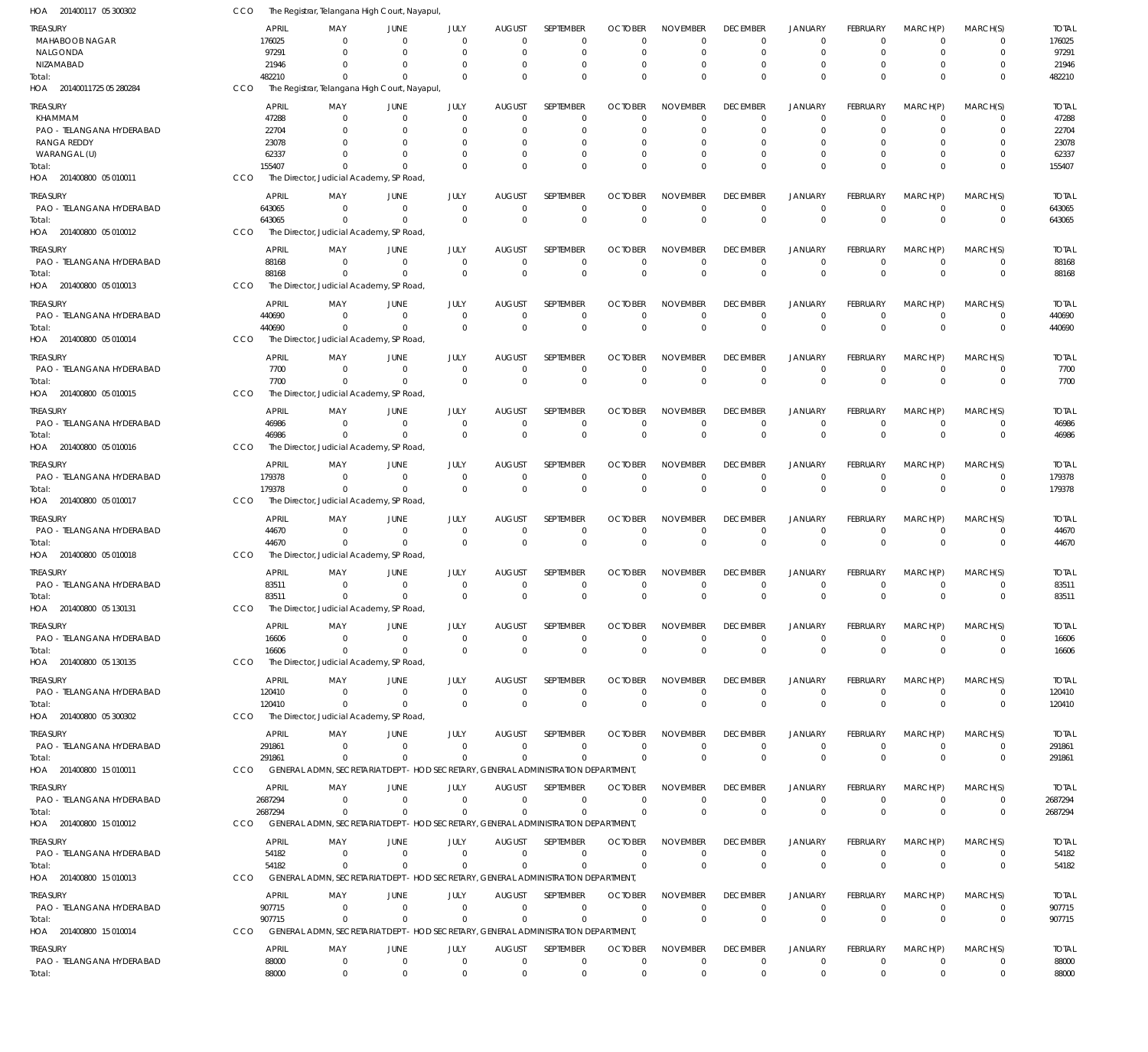201400800 15 010016 HOA 201400800 15 010017 HOA 201400800 15 130131 HOA 201400800 15 130132 HOA 201400800 15 140 HOA 201400800 15 240 HOA 201400800 15 510511 HOA 201500102 01 010011 HOA 201500102 01 010012 HOA 201500102 01 010013 HOA 201500102 01 010016 HOA 201500102 01 010017 HOA 201500102 01 130131 HOA 201500102 03 010011 HOA GENERAL ADMN, SECRETARIAT DEPT - HOD SECRETARY, GENERAL ADMINISTRATION DEPARTMENT, GENERAL ADMN, SECRETARIAT DEPT - HOD SECRETARY, GENERAL ADMINISTRATION DEPARTMENT, GENERAL ADMN, SECRETARIAT DEPT - HOD SECRETARY, GENERAL ADMINISTRATION DEPARTMENT, GENERAL ADMN, SECRETARIAT DEPT - HOD SECRETARY, GENERAL ADMINISTRATION DEPARTMENT, GENERAL ADMN, SECRETARIAT DEPT - HOD SECRETARY, GENERAL ADMINISTRATION DEPARTMENT, GENERAL ADMN, SECRETARIAT DEPT - HOD SECRETARY, GENERAL ADMINISTRATION DEPARTMENT, GENERAL ADMN, SECRETARIAT DEPT - HOD SECRETARY, GENERAL ADMINISTRATION DEPARTMENT, CHIEF ELECTORAL OFFICER, ELECTIONS CHIEF ELECTORAL OFFICER & EX-OFFICIO SPL SECY TO GOVT,GEN.ADMN(ELECTIONS)DEPT CHIEF ELECTORAL OFFICER, ELECTIONS CHIEF ELECTORAL OFFICER & EX-OFFICIO SPL SECY TO GOVT,GEN.ADMN(ELECTIONS)DEPT CHIEF ELECTORAL OFFICER, ELECTIONS CHIEF ELECTORAL OFFICER & EX-OFFICIO SPL SECY TO GOVT,GEN.ADMN(ELECTIONS)DEPT CHIEF ELECTORAL OFFICER, ELECTIONS CHIEF ELECTORAL OFFICER & EX-OFFICIO SPL SECY TO GOVT,GEN.ADMN(ELECTIONS)DEPT CHIEF ELECTORAL OFFICER, ELECTIONS CHIEF ELECTORAL OFFICER & EX-OFFICIO SPL SECY TO GOVT,GEN.ADMN(ELECTIONS)DEPT CHIEF ELECTORAL OFFICER, ELECTIONS CHIEF ELECTORAL OFFICER & EX-OFFICIO SPL SECY TO GOVT,GEN.ADMN(ELECTIONS)DEPT CHIEF ELECTORAL OFFICER, ELECTIONS CHIEF ELECTORAL OFFICER & EX-OFFICIO SPL SECY TO GOVT,GEN.ADMN(ELECTIONS)DEPT CCO CCO. **CCO CCO** CCO CCO CCO CCO. CCO **CCO** CCO. CCO **CCO** CCO. 753900 159772 4957 352653 5025428 57748 86800 1241969 13800 375852 295342 1050 1036 0 0  $\Omega$ 0  $\Omega$  $\Omega$ 0 0  $\Omega$ 0  $\Omega$  $\Omega$ 0 0 0  $\Omega$ 0  $\Omega$  $\Omega$ 0 0 0 0  $\Omega$ 0 0 0 0  $\Omega$ 0 0 0 0  $\Omega$ 0 0  $\Omega$ 0 0 0 0  $\Omega$ 0  $\Omega$  $\Omega$ 0  $\Omega$  $\Omega$ 0  $\Omega$  $\Omega$ 0 0 0  $\Omega$ 0  $\Omega$  $\Omega$ 0  $\Omega$  $\Omega$ 0  $\Omega$ 0 0 0  $\Omega$  $\Omega$ 0  $\Omega$  $\Omega$ 0  $\Omega$  $\Omega$ 0  $\Omega$ 0 0 0  $\Omega$  $\Omega$ 0  $\Omega$  $\Omega$ 0  $\Omega$  $\Omega$ 0  $\Omega$ 0 0 0 0 0 0  $\Omega$ 0 0 0  $\Omega$ 0  $\Omega$  $\Omega$ 0 0 0 0 0  $\Omega$ 0 0  $\Omega$ 0 0  $\Omega$ 0 0 0 0 0 0  $\Omega$ 0 0  $\Omega$ 0 0  $\Omega$  $\boldsymbol{0}$ 0 0 0  $\Omega$ 0  $\Omega$ 0 0  $\Omega$ 0 0  $\Omega$ 0 0 0  $\Omega$  $\Omega$ 0  $\Omega$  $\Omega$ 0  $\Omega$ 0 0  $\Omega$ 0 0 753900 159772 4957 352653 5025428 57748 86800 1241969 13800 375852 295342 1050 1036 PAO - TELANGANA HYDERABAD PAO - TELANGANA HYDERABAD PAO - TELANGANA HYDERABAD PAO - TELANGANA HYDERABAD PAO - TELANGANA HYDERABAD PAO - TELANGANA HYDERABAD PAO - TELANGANA HYDERABAD PAO - TELANGANA HYDERABAD PAO - TELANGANA HYDERABAD PAO - TELANGANA HYDERABAD PAO - TELANGANA HYDERABAD PAO - TELANGANA HYDERABAD PAO - TELANGANA HYDERABAD ADILABAD BHADRADI KOTHAGUDEM BHOOPALAPALLY JAGTIAL JANGAON KAMAREDDY KARIMNAGAR KHAMMAM KOMARAMBHEEM ASIFABAD MAHABOOB NAGAR MAHABUBABAD **MANCHERIAL** MEDAK MEDCHAL NAGARKURNOOL NALGONDA NIRMAL NIZAMABAD Narayanpet PEDDAPALLY RANGA REDDY **SANGAREDDY** SIDDIPET TREASURY **TREASURY** TREASURY TREASURY **TREASURY** TREASURY TREASURY **TREASURY** TREASURY TREASURY **TREASURY** TREASURY TREASURY TREASURY 753900 159772 4957 352653 5025428 57748 86800 1241969 13800 375852 295342 1050 1036 116970 129350 72910 170090 255560 123030 246020 218820 64600 159690 75980 196304 259279 56020 97045 435008 92690 288041 50080 177210 138820 320780 239360 APRIL APRIL APRIL APRIL APRIL APRIL APRIL APRIL APRIL APRIL APRIL APRIL APRIL APRIL  $\Omega$ 0 0  $\sqrt{0}$ 0 0  $\Omega$ 0 0 0 0 0 0 0  $\Omega$ 0  $\Omega$  $\bigcap$ 0  $\Omega$ 0 0  $\Omega$  $\Omega$  $\Omega$ 0 0 0  $\Omega$  $\Omega$ 0  $\Omega$ 0 0  $\Omega$ 0 MAY MAY MAY MAY MAY MAY MAY MAY MAY MAY MAY MAY MAY MAY  $\Omega$ 0 0  $\Omega$ 0 0 0  $\,$  0  $\,$ 0 0 0 0 0 0  $\Omega$ 0 0  $\Omega$ 0  $\Omega$ 0 0 0  $\Omega$  $\Omega$ 0 0 0  $\Omega$  $\Omega$ 0  $\Omega$ 0 0  $\Omega$ 0 JUNE **JUNE** JUNE JUNE **JUNE** JUNE JUNE **JUNE** JUNE JUNE JUNE JUNE JUNE JUNE 0 0 0  $\sqrt{0}$ 0 0 0  $\,$  0  $\,$ 0 0 0 0 0 0  $\Omega$ 0 0  $\bigcap$ 0  $\Omega$ 0 0 0  $\Omega$  $\Omega$ 0 0 0  $\Omega$  $\Omega$ 0  $\Omega$ 0 0  $\sqrt{0}$ 0 JULY JULY JULY JULY JULY JULY JULY JULY JULY JULY JULY JULY JULY JULY  $\Omega$ 0 0  $\Omega$ 0 0 0 0 0 0 0 0 0 0  $\Omega$ 0  $\Omega$  $\Omega$ 0  $\Omega$  $\Omega$ 0  $\Omega$  $\Omega$  $\Omega$ 0 0  $\Omega$  $\Omega$  $\Omega$ 0  $\Omega$ 0 0  $\Omega$ 0 AUGUST **AUGUST** AUGUST AUGUST **AUGUST** AUGUST AUGUST AUGUST AUGUST AUGUST **AUGUST** AUGUST AUGUST **AUGUST**  $\Omega$ 0 0  $\Omega$ 0 0  $\Omega$ 0 0 0 0 0 0 0  $\Omega$ 0  $\Omega$  $\Omega$ 0  $\Omega$  $\Omega$  $\Omega$  $\Omega$  $\Omega$  $\Omega$  $\overline{0}$  $\Omega$  $\Omega$  $\Omega$  $\Omega$ 0  $\Omega$ 0  $\Omega$  $\Omega$ 0 SEPTEMBER **SEPTEMBER SEPTEMBER** SEPTEMBER **SEPTEMBER** SEPTEMBER SEPTEMBER **SEPTEMBER** SEPTEMBER SEPTEMBER **SEPTEMBER** SEPTEMBER SEPTEMBER **SEPTEMBER**  $\Omega$ 0  $\Omega$  $\Omega$ 0 0  $\Omega$ 0 0  $\Omega$ 0 0  $\Omega$ 0  $\Omega$ 0  $\Omega$  $\Omega$ 0  $\Omega$ 0  $\Omega$  $\Omega$  $\Omega$  $\Omega$ 0  $\Omega$  $\Omega$  $\Omega$  $\Omega$ 0  $\Omega$ 0  $\Omega$  $\Omega$ 0 **OCTOBER OCTOBER** OCTOBER **OCTOBER OCTOBER** OCTOBER **OCTOBER OCTOBER** OCTOBER **OCTOBER OCTOBER** OCTOBER **OCTOBER OCTOBER**  $\Omega$ 0 0  $\Omega$ 0 0  $\Omega$ 0 0  $\Omega$ 0 0  $\Omega$ 0  $\Omega$ 0  $\Omega$  $\Omega$ 0  $\Omega$ 0  $\Omega$  $\Omega$  $\Omega$  $\Omega$ 0 0  $\Omega$  $\Omega$  $\Omega$ 0  $\Omega$ 0 0  $\Omega$ 0 NOVEMBER NOVEMBER NOVEMBER NOVEMBER NOVEMBER NOVEMBER NOVEMBER NOVEMBER NOVEMBER NOVEMBER NOVEMBER NOVEMBER NOVEMBER NOVEMBER  $\Omega$ 0 0  $\Omega$ 0 0  $\Omega$ 0 0  $\Omega$ 0 0  $\Omega$ 0  $\Omega$  $\overline{0}$  $\Omega$  $\Omega$ 0  $\Omega$  $\Omega$  $\Omega$  $\Omega$  $\Omega$  $\Omega$  $\overline{0}$ 0  $\Omega$  $\Omega$  $\Omega$ 0  $\Omega$ 0 0  $\Omega$ 0 DECEMBER **DECEMBER** DECEMBER DECEMBER **DECEMBER** DECEMBER DECEMBER **DECEMBER** DECEMBER DECEMBER **DECEMBER** DECEMBER DECEMBER **DECEMBER**  $\Omega$ 0 0  $\Omega$ 0 0  $\Omega$ 0 0  $\Omega$ 0 0  $\Omega$ 0  $\Omega$ 0  $\Omega$  $\Omega$ 0  $\Omega$ 0 0  $\Omega$  $\Omega$  $\Omega$ 0 0  $\Omega$  $\Omega$  $\Omega$ 0  $\Omega$ 0  $\Omega$  $\Omega$ 0 JANUARY JANUARY JANUARY JANUARY JANUARY JANUARY JANUARY JANUARY JANUARY JANUARY JANUARY JANUARY JANUARY JANUARY  $\Omega$ 0  $\Omega$  $\Omega$ 0 0 0 0 0  $\Omega$ 0 0 0 0  $\Omega$  $\overline{0}$  $\Omega$  $\Omega$ 0  $\Omega$  $\overline{0}$ 0 0  $\Omega$  $\Omega$  $\overline{0}$ 0 0 0  $\Omega$ 0  $\Omega$ 0 0  $\Omega$  $\boldsymbol{0}$ FEBRUARY FEBRUARY FEBRUARY FEBRUARY FEBRUARY FEBRUARY FEBRUARY FEBRUARY FEBRUARY FEBRUARY FEBRUARY FEBRUARY FEBRUARY FEBRUARY 0 0  $\Omega$  $\Omega$ 0  $\Omega$ 0 0  $\Omega$  $\Omega$ 0 0  $\Omega$ 0  $\Omega$  $\overline{0}$  $\Omega$ 0 0  $\Omega$ 0  $\Omega$  $\Omega$  $\Omega$  $\Omega$ 0  $\Omega$  $\Omega$  $\Omega$  $\Omega$ 0  $\Omega$ 0  $\Omega$  $\Omega$ 0 MARCH(P) MARCH(P) MARCH(P) MARCH(P) MARCH(P) MARCH(P) MARCH(P) MARCH(P) MARCH(P) MARCH(P) MARCH(P) MARCH(P) MARCH(P) MARCH(P)  $\Omega$ 0  $\Omega$ 0 0 0  $\Omega$ 0  $\Omega$ 0 0 0  $\Omega$ 0  $\Omega$ 0  $\Omega$ 0 0  $\Omega$ 0  $\Omega$ 0 0  $\Omega$ 0  $\Omega$ 0  $\Omega$  $\Omega$ 0  $\Omega$ 0  $\Omega$  $\Omega$ 0 MARCH(S) MARCH(S) MARCH(S) MARCH(S) MARCH(S) MARCH(S) MARCH(S) MARCH(S) MARCH(S) MARCH(S) MARCH(S) MARCH(S) MARCH(S) MARCH(S) 753900 159772 4957 352653 5025428 57748 86800 1241969 13800 375852 295342 1050 1036 116970 129350 72910 170090 255560 123030 246020 218820 64600 159690 75980 196304 259279 56020 97045 435008 92690 288041 50080 177210 138820 320780 239360 TOTAL TOTAL TOTAL TOTAL TOTAL TOTAL TOTAL TOTAL TOTAL TOTAL TOTAL TOTAL TOTAL TOTAL Total: Total: Total: Total: Total: Total: Total: Total: Total: Total: Total: Total: Total:

SIRICILLA

81550

 $\Omega$ 

 $\Omega$ 

 $\Omega$ 

 $\Omega$ 

 $\Omega$ 

 $\Omega$ 

 $\Omega$ 

 $\Omega$ 

 $\Omega$ 

 $\Omega$ 

 $\Omega$ 

 $\Omega$ 

81550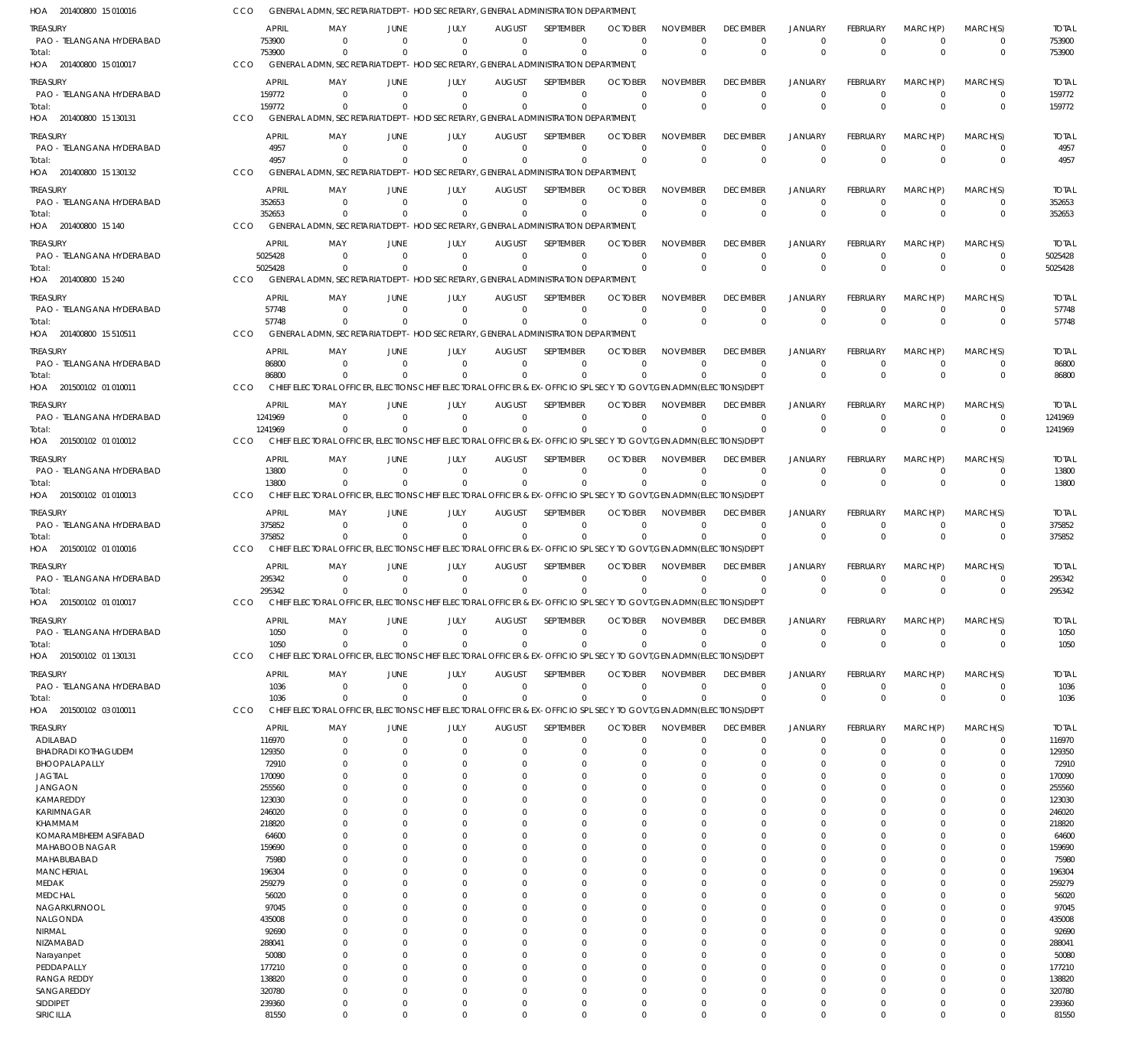| TREASURY                   | APRIL        | MAY            | <b>JUNE</b>                                                                                                        | JULY           | <b>AUGUST</b> | SEPTEMBER      | <b>OCTOBER</b> | <b>NOVEMBER</b> | <b>DECEMBER</b> | JANUARY        | FEBRUARY    | MARCH(P)       | MARCH(S)    | <b>TOTAL</b> |
|----------------------------|--------------|----------------|--------------------------------------------------------------------------------------------------------------------|----------------|---------------|----------------|----------------|-----------------|-----------------|----------------|-------------|----------------|-------------|--------------|
| SURYAPET                   | 265368       | $\mathbf 0$    | $\Omega$                                                                                                           | $\mathbf 0$    | $\mathbf 0$   | $\mathbf 0$    | $\mathbf 0$    | $\mathbf 0$     | $\mathbf 0$     | $\overline{0}$ | $\mathbf 0$ | $\overline{0}$ | $\mathsf 0$ | 265368       |
| VIKARABAD                  | 95760        | $\Omega$       |                                                                                                                    | $\Omega$       | $\mathbf 0$   | $\overline{0}$ | $\mathbf 0$    | $\mathbf 0$     | 0               | $\overline{0}$ | $\Omega$    | $\mathbf 0$    | $\mathbf 0$ | 95760        |
| WANAPARTHY                 | 64070        | $\Omega$       |                                                                                                                    | $\Omega$       | $\Omega$      | $\Omega$       | $\Omega$       | $\mathbf 0$     | 0               | $\mathbf 0$    | 0           | $\Omega$       | $\mathbf 0$ | 64070        |
| WARANGAL (R)               | 238050       | $\Omega$       |                                                                                                                    | $\Omega$       | $\Omega$      | $\Omega$       | $\Omega$       | $\overline{0}$  | 0               | $\Omega$       | $\Omega$    | $\Omega$       | $\mathbf 0$ | 238050       |
| WARANGAL (U)               | 59530        | $\Omega$       |                                                                                                                    | $\Omega$       | $\Omega$      | $\Omega$       | $\Omega$       | $\Omega$        | $\Omega$        | $\Omega$       | $\Omega$    | $\Omega$       | $\mathbf 0$ | 59530        |
| YADADRI                    | 265590       | $\Omega$       | $\Omega$                                                                                                           | $\Omega$       | $\mathbf 0$   | $\Omega$       | $\Omega$       | $\Omega$        | 0               | $\Omega$       | $\Omega$    | $\mathbf 0$    | $\mathbf 0$ | 265590       |
|                            | 5053575      | $\Omega$       | $\Omega$                                                                                                           | $\mathbf 0$    | $\mathbf 0$   | $\Omega$       | $\Omega$       | $\Omega$        | $\mathbf 0$     | $\Omega$       | $\Omega$    | $\mathbf 0$    | $\mathbf 0$ | 5053575      |
| Total:                     |              |                |                                                                                                                    |                |               |                |                |                 |                 |                |             |                |             |              |
| HOA 201500102 03 010012    | <b>CCO</b>   |                | CHIEF ELECTORAL OFFICER, ELECTIONS CHIEF ELECTORAL OFFICER & EX-OFFICIO SPL SECY TO GOVT, GEN.ADMN(ELECTIONS) DEPT |                |               |                |                |                 |                 |                |             |                |             |              |
| TREASURY                   | <b>APRIL</b> | MAY            | JUNE                                                                                                               | JULY           | <b>AUGUST</b> | SEPTEMBER      | <b>OCTOBER</b> | <b>NOVEMBER</b> | <b>DECEMBER</b> | <b>JANUARY</b> | FEBRUARY    | MARCH(P)       | MARCH(S)    | <b>TOTAL</b> |
| ADILABAD                   | 1325         | $\mathbf 0$    | $\Omega$                                                                                                           | $\mathbf 0$    | $\mathbf 0$   | $\mathbf 0$    | $\mathbf 0$    | $\mathbf 0$     | $\overline{0}$  | $\overline{0}$ | $\Omega$    | $\mathbf 0$    | $\mathbf 0$ | 1325         |
| <b>BHADRADI KOTHAGUDEM</b> | 1325         | $\Omega$       | $\Omega$                                                                                                           | $\Omega$       | $\mathbf 0$   | $\mathbf 0$    | $\mathbf 0$    | $\mathbf 0$     | $\mathbf 0$     | $\overline{0}$ | $\mathbf 0$ | $\mathbf 0$    | $\mathbf 0$ | 1325         |
|                            |              | $\Omega$       | $\Omega$                                                                                                           | $\Omega$       | $\Omega$      | $\overline{0}$ | $\Omega$       | $\mathbf 0$     |                 | $\Omega$       | $\Omega$    |                | $\mathbf 0$ |              |
| KARIMNAGAR                 | 650          |                |                                                                                                                    |                |               |                |                |                 | 0               |                |             | $\Omega$       |             | 650          |
| KHAMMAM                    | 1350         | $\Omega$       | $\Omega$                                                                                                           | $\Omega$       | $\Omega$      | $\Omega$       | $\Omega$       | $\Omega$        | $\Omega$        | $\Omega$       | $\Omega$    | $\Omega$       | $\mathbf 0$ | 1350         |
| MEDAK                      | 2000         | $\Omega$       |                                                                                                                    | $\Omega$       | $\Omega$      | $\Omega$       | $\Omega$       | $\mathbf 0$     | $\Omega$        | $\Omega$       | $\Omega$    | $\Omega$       | $\mathbf 0$ | 2000         |
| <b>MEDCHAL</b>             | 700          | $\Omega$       |                                                                                                                    | $\Omega$       | $\Omega$      | $\Omega$       | $\Omega$       | $\Omega$        | $\Omega$        | $\Omega$       | $\Omega$    | $\Omega$       | $\mathbf 0$ | 700          |
| NIRMAL                     | 2000         | $\Omega$       |                                                                                                                    | $\Omega$       | $\Omega$      | $\Omega$       | $\Omega$       | $\Omega$        | $\Omega$        | $\Omega$       | $\Omega$    | $\Omega$       | $\mathbf 0$ | 2000         |
| NIZAMABAD                  | 650          | $\Omega$       | $\Omega$                                                                                                           | $\Omega$       | $\Omega$      | $\Omega$       | $\Omega$       | $\Omega$        | $\Omega$        | $\Omega$       | $\Omega$    | $\Omega$       | $\mathbf 0$ | 650          |
| Narayanpet                 | 2000         | $\Omega$       |                                                                                                                    | $\Omega$       | $\Omega$      | $\Omega$       | $\Omega$       | $\Omega$        | $\Omega$        | $\Omega$       | $\Omega$    | $\Omega$       | $\mathbf 0$ | 2000         |
| PEDDAPALLY                 | 2650         | $\Omega$       |                                                                                                                    | $\Omega$       | $\Omega$      | $\Omega$       | $\Omega$       | $\Omega$        | $\Omega$        | $\Omega$       | $\Omega$    | $\Omega$       | $\mathbf 0$ | 2650         |
| <b>RANGA REDDY</b>         | 600          | $\Omega$       |                                                                                                                    | $\Omega$       | $\Omega$      | $\Omega$       | $\Omega$       | $\Omega$        | $\Omega$        | $\Omega$       | C           | $\Omega$       | $\mathbf 0$ | 600          |
| SANGAREDDY                 |              | $\Omega$       | $\cap$                                                                                                             | $\Omega$       | $\Omega$      | $\Omega$       | $\Omega$       | $\Omega$        | $\Omega$        | $\Omega$       | $\Omega$    | $\Omega$       | $\mathbf 0$ |              |
|                            | 3300         |                |                                                                                                                    |                |               |                |                |                 |                 |                |             |                |             | 3300         |
| SIDDIPET                   | 4000         | $\Omega$       |                                                                                                                    | $\Omega$       | $\Omega$      | $\Omega$       | $\Omega$       | $\Omega$        | $\Omega$        | $\Omega$       | $\Omega$    | $\Omega$       | $\mathbf 0$ | 4000         |
| WARANGAL (R)               | 350          | $\Omega$       | $\Omega$                                                                                                           | $\Omega$       | $\Omega$      | $\Omega$       | $\Omega$       | $\Omega$        | $\Omega$        | $\Omega$       | $\Omega$    | $\Omega$       | $\mathbf 0$ | 350          |
| WARANGAL (U)               | 650          | $\Omega$       | $\Omega$                                                                                                           | $\Omega$       | $\Omega$      | $\Omega$       | $\Omega$       | $\Omega$        | $\Omega$        | $\Omega$       | $\Omega$    | $\Omega$       | $\mathbf 0$ | 650          |
| Total:                     | 23550        | $\Omega$       | $\Omega$                                                                                                           | $\mathbf 0$    | $\Omega$      | $\Omega$       | $\Omega$       | $\Omega$        | $\Omega$        | $\Omega$       | $\Omega$    | $\Omega$       | $\mathbf 0$ | 23550        |
| HOA 201500102 03 010013    | CCO          |                | CHIEF ELECTORAL OFFICER, ELECTIONS CHIEF ELECTORAL OFFICER & EX-OFFICIO SPL SECY TO GOVT, GEN.ADMN(ELECTIONS) DEPT |                |               |                |                |                 |                 |                |             |                |             |              |
|                            |              |                |                                                                                                                    |                |               |                |                |                 |                 |                |             |                |             |              |
| TREASURY                   | APRIL        | MAY            | <b>JUNE</b>                                                                                                        | JULY           | <b>AUGUST</b> | SEPTEMBER      | <b>OCTOBER</b> | <b>NOVEMBER</b> | <b>DECEMBER</b> | JANUARY        | FEBRUARY    | MARCH(P)       | MARCH(S)    | <b>TOTAL</b> |
| ADILABAD                   | 44915        | $\mathbf 0$    | $\Omega$                                                                                                           | $\overline{0}$ | $\mathbf 0$   | $\mathbf 0$    | $\mathbf 0$    | $\mathbf 0$     | $\overline{0}$  | $\overline{0}$ | $\mathbf 0$ | $\mathbf 0$    | $\mathbf 0$ | 44915        |
| <b>BHADRADI KOTHAGUDEM</b> | 47881        | $\Omega$       |                                                                                                                    | $\Omega$       | $\mathbf 0$   | $\overline{0}$ | 0              | $\mathbf 0$     | 0               | $^{\circ}$     | 0           | $\mathbf 0$    | $\mathbf 0$ | 47881        |
| BHOOPALAPALLY              | 28004        | $\Omega$       |                                                                                                                    | $\Omega$       | $\Omega$      | $\Omega$       | $\Omega$       | $\mathbf 0$     | 0               | $\Omega$       | 0           | $\Omega$       | $\mathbf 0$ | 28004        |
| <b>JAGTIAL</b>             | 65252        | $\Omega$       |                                                                                                                    | $\Omega$       | $\Omega$      | $\Omega$       | $\Omega$       | $\Omega$        | $\Omega$        | $\Omega$       | C           | $\Omega$       | $\mathbf 0$ | 65252        |
| <b>JANGAON</b>             | 96591        | $\Omega$       |                                                                                                                    | $\Omega$       | $\Omega$      | $\Omega$       | $\Omega$       | $\Omega$        | $\Omega$        | $\Omega$       | C           | $\Omega$       | $\mathbf 0$ | 96591        |
| KAMAREDDY                  | 47315        | $\Omega$       |                                                                                                                    | $\Omega$       | $\Omega$      | $\Omega$       | $\Omega$       | $\Omega$        | $\Omega$        | $\Omega$       | C           | $\Omega$       | $\mathbf 0$ | 47315        |
| KARIMNAGAR                 | 94451        | $\Omega$       |                                                                                                                    | $\Omega$       | $\Omega$      | $\Omega$       | $\Omega$       | $\Omega$        | O               | $\Omega$       | C           | $\Omega$       | $\mathbf 0$ | 94451        |
|                            |              | $\Omega$       |                                                                                                                    | $\Omega$       |               | $\Omega$       |                |                 |                 |                |             |                |             |              |
| KHAMMAM                    | 82634        |                |                                                                                                                    |                | $\Omega$      |                | $\Omega$       | $\Omega$        | $\Omega$        | $\Omega$       | C           | $\Omega$       | $\mathbf 0$ | 82634        |
| KOMARAMBHEEM ASIFABAD      | 24805        | $\Omega$       |                                                                                                                    | $\Omega$       | $\Omega$      | $\Omega$       | $\Omega$       | $\Omega$        | $\Omega$        | $\Omega$       | $\Omega$    | $\Omega$       | $\mathbf 0$ | 24805        |
| MAHABOOB NAGAR             | 59333        | $\Omega$       |                                                                                                                    | $\Omega$       | $\Omega$      | $\Omega$       | $\Omega$       | $\Omega$        | $\Omega$        | $\Omega$       | C           | $\Omega$       | $\mathbf 0$ | 59333        |
| MAHABUBABAD                | 29171        | $\Omega$       |                                                                                                                    | $\Omega$       | $\Omega$      | $\Omega$       | $\Omega$       | $\Omega$        | 0               | $\Omega$       | $\Omega$    | $\Omega$       | $\mathbf 0$ | 29171        |
| <b>MANCHERIAL</b>          | 63833        | $\Omega$       |                                                                                                                    | $\Omega$       | $\Omega$      | $\Omega$       | $\Omega$       | $\mathbf 0$     | $\Omega$        | $\Omega$       | C           | $\Omega$       | $\mathbf 0$ | 63833        |
| MEDAK                      | 92815        | $\Omega$       |                                                                                                                    | $\cap$         | $\Omega$      | $\Omega$       | $\Omega$       | $\Omega$        | $\Omega$        | $\Omega$       | C           | $\Omega$       | $\mathbf 0$ | 92815        |
| <b>MEDCHAL</b>             | 21497        | $\Omega$       |                                                                                                                    | $\Omega$       | $\Omega$      | $\Omega$       | $\Omega$       | $\Omega$        | $\Omega$        | $\Omega$       | C           | $\Omega$       | $\mathbf 0$ | 21497        |
| NAGARKURNOOL               | 35804        | $\Omega$       |                                                                                                                    | $\Omega$       | $\Omega$      | $\Omega$       | $\Omega$       | $\Omega$        | O               | $\Omega$       | C           | $\Omega$       | $\mathbf 0$ | 35804        |
| NALGONDA                   | 167068       | $\Omega$       |                                                                                                                    | $\Omega$       | $\Omega$      | $\Omega$       | $\Omega$       | $\Omega$        | $\Omega$        | $\Omega$       | C           | $\Omega$       | $\mathbf 0$ | 167068       |
|                            |              | $\Omega$       |                                                                                                                    | $\Omega$       | $\Omega$      | $\Omega$       | $\Omega$       | $\Omega$        |                 | $\Omega$       | $\Omega$    | $\Omega$       | $\mathbf 0$ |              |
| NIRMAL                     | 35597        |                |                                                                                                                    |                |               |                |                |                 | 0               |                |             |                |             | 35597        |
| NIZAMABAD                  | 110728       | $\Omega$       |                                                                                                                    | $\Omega$       | $\Omega$      | $\Omega$       | $\Omega$       | $\Omega$        | $\Omega$        | $\Omega$       | C           | $\Omega$       | $\mathbf 0$ | 110728       |
| Narayanpet                 | 19225        |                |                                                                                                                    | $\Omega$       | $\Omega$      | $\Omega$       | $\Omega$       | $\Omega$        | O               | $\Omega$       | $\Omega$    | $\Omega$       | $\mathbf 0$ | 19225        |
| PEDDAPALLY                 | 68130        | $\Omega$       | $\Omega$                                                                                                           | $\Omega$       | $\mathbf 0$   | $\mathbf 0$    | $\Omega$       | $\Omega$        | $\Omega$        | $\Omega$       | $\Omega$    | $\Omega$       | $\mathbf 0$ | 68130        |
| <b>RANGA REDDY</b>         | 53453        | $\cap$         |                                                                                                                    | $\cap$         |               |                |                | $\Omega$        |                 |                |             | $\Omega$       | $\cap$      | 53453        |
| SANGAREDDY                 | 123328       | $\Omega$       |                                                                                                                    | $\Omega$       | 0             | $\overline{0}$ | $\Omega$       | $\Omega$        | $\Omega$        | $\Omega$       | C           | $\Omega$       | $\mathbf 0$ | 123328       |
| SIDDIPET                   | 91880        | $\mathbf 0$    | $\Omega$                                                                                                           | $\Omega$       | $\mathbf 0$   | $\overline{0}$ | $\mathbf 0$    | $\mathbf 0$     | 0               | $\mathbf 0$    | $\mathbf 0$ | $\mathbf 0$    | $\mathbf 0$ | 91880        |
| SIRICILLA                  | 31315        | $\Omega$       |                                                                                                                    | $\Omega$       | $\Omega$      | $\Omega$       | $\Omega$       | $\mathbf 0$     | $\Omega$        | $\Omega$       | U           | $\Omega$       | $\mathbf 0$ | 31315        |
| SURYAPET                   | 86009        | $\Omega$       |                                                                                                                    | $\Omega$       | $\Omega$      | $\Omega$       | $\Omega$       | $\mathbf 0$     | 0               | $\Omega$       | C           | $\Omega$       | $\mathbf 0$ | 86009        |
|                            |              | $\Omega$       |                                                                                                                    | $\Omega$       | $\Omega$      | $\Omega$       | $\Omega$       | $\mathbf 0$     | $\Omega$        | $\Omega$       | C           | $\Omega$       | $\mathbf 0$ |              |
| VIKARABAD                  | 36876        |                |                                                                                                                    |                |               |                |                |                 |                 |                |             |                |             | 36876        |
| WANAPARTHY                 | 24596        | $\Omega$       |                                                                                                                    | $\Omega$       | $\Omega$      | $\Omega$       | $\Omega$       | $\mathbf 0$     | $\Omega$        | $\Omega$       | C           | $\Omega$       | $\mathbf 0$ | 24596        |
| WARANGAL (R)               | 87777        | $\Omega$       |                                                                                                                    | $\Omega$       | $\Omega$      | $\Omega$       | $\Omega$       | $\mathbf 0$     | $\Omega$        | $\Omega$       | C           | $\Omega$       | $\mathbf 0$ | 87777        |
| WARANGAL (U)               | 22944        | $\Omega$       |                                                                                                                    | $\Omega$       | $\Omega$      | $\Omega$       | $\Omega$       | $\Omega$        | $\Omega$        | $\Omega$       | C           | $\Omega$       | $\mathbf 0$ | 22944        |
| YADADRI                    | 85486        | $\Omega$       | $\Omega$                                                                                                           | $\Omega$       | $\mathbf 0$   | $\Omega$       | $\Omega$       | $\mathbf 0$     | 0               | $\Omega$       | $\Omega$    | $\mathbf 0$    | $\mathbf 0$ | 85486        |
| Total:                     | 1878713      | $\Omega$       | $\Omega$                                                                                                           | $\overline{0}$ | $\mathbf 0$   | $\Omega$       | $\Omega$       | $\mathbf 0$     | $\mathbf 0$     | $\overline{0}$ | $\mathbf 0$ | $\mathbf 0$    | $\mathbf 0$ | 1878713      |
| HOA 201500102 03 010016    | CCO          |                | CHIEF ELECTORAL OFFICER, ELECTIONS CHIEF ELECTORAL OFFICER & EX-OFFICIO SPL SECY TO GOVT, GEN.ADMN(ELECTIONS) DEPT |                |               |                |                |                 |                 |                |             |                |             |              |
|                            |              |                |                                                                                                                    |                |               |                |                |                 |                 |                |             |                |             |              |
| TREASURY                   | APRIL        | MAY            | JUNE                                                                                                               | JULY           | <b>AUGUST</b> | SEPTEMBER      | <b>OCTOBER</b> | <b>NOVEMBER</b> | <b>DECEMBER</b> | JANUARY        | FEBRUARY    | MARCH(P)       | MARCH(S)    | <b>TOTAL</b> |
| ADILABAD                   | 19129        | $\mathbf 0$    | $\Omega$                                                                                                           | $\mathbf 0$    | $\mathbf 0$   | $\mathbf 0$    | $\mathbf 0$    | $\mathbf 0$     | $\mathbf 0$     | $\overline{0}$ | $\mathbf 0$ | $\mathbf 0$    | $\mathbf 0$ | 19129        |
| <b>BHADRADI KOTHAGUDEM</b> | 20210        | $\Omega$       | $\Omega$                                                                                                           | $\Omega$       | $\mathbf 0$   | $\mathbf 0$    | $\mathbf 0$    | $\mathbf 0$     | $\mathbf 0$     | $\overline{0}$ | $\mathbf 0$ | $\mathbf 0$    | $\mathbf 0$ | 20210        |
| BHOOPALAPALLY              | 8666         | $\mathbf 0$    |                                                                                                                    | $\Omega$       | 0             | $\overline{0}$ | 0              | $\mathbf 0$     | 0               | $\mathbf 0$    | $\Omega$    | $\Omega$       | $\mathbf 0$ | 8666         |
| <b>JAGTIAL</b>             | 23522        | $\Omega$       | $\Omega$                                                                                                           | $\Omega$       | $\Omega$      | $\Omega$       | $\Omega$       | $\mathbf 0$     | $\Omega$        | $\Omega$       | U           | $\Omega$       | $\mathbf 0$ | 23522        |
| <b>JANGAON</b>             | 32705        | $\Omega$       |                                                                                                                    | $\Omega$       | $\Omega$      | $\Omega$       | $\Omega$       | $\mathbf 0$     | $\Omega$        | $\Omega$       | U           | $\Omega$       | $\mathbf 0$ | 32705        |
| KAMAREDDY                  | 15205        | $\Omega$       |                                                                                                                    | $\Omega$       | $\Omega$      | $\Omega$       | $\Omega$       | $\mathbf 0$     | $\Omega$        | $\Omega$       | $\Omega$    | $\Omega$       | $\mathbf 0$ | 15205        |
| KARIMNAGAR                 | 39099        | $\Omega$       |                                                                                                                    | $\Omega$       | $\Omega$      | $\Omega$       | $\Omega$       | $\mathbf 0$     | $\Omega$        | $\Omega$       | U           | $\Omega$       | $\mathbf 0$ | 39099        |
|                            |              | $\Omega$       |                                                                                                                    | $\Omega$       | $\Omega$      | $\Omega$       | $\Omega$       | $\mathbf 0$     | $\Omega$        | $\Omega$       | $\Omega$    | $\Omega$       | $\mathbf 0$ |              |
| KHAMMAM                    | 36524        |                |                                                                                                                    |                |               |                |                |                 |                 |                |             |                |             | 36524        |
| KOMARAMBHEEM ASIFABAD      | 7677         | $\Omega$       |                                                                                                                    | $\Omega$       | $\Omega$      | $\Omega$       | $\Omega$       | $\mathbf 0$     | $\Omega$        | $\Omega$       | U           | $\Omega$       | $\mathbf 0$ | 7677         |
| MAHABOOB NAGAR             | 22014        | $\Omega$       | $\Omega$                                                                                                           | $\Omega$       | $\Omega$      | $\Omega$       | $\Omega$       | $\mathbf 0$     | $\Omega$        | $\Omega$       | $\Omega$    | $\Omega$       | $\mathbf 0$ | 22014        |
| MAHABUBABAD                | 9028         | $\Omega$       |                                                                                                                    | $\Omega$       | $\Omega$      | $\Omega$       | $\Omega$       | $\mathbf 0$     | $\Omega$        | $\Omega$       | U           | $\Omega$       | $\mathbf 0$ | 9028         |
| <b>MANCHERIAL</b>          | 23082        | $\Omega$       |                                                                                                                    | $\Omega$       | $\Omega$      | $\Omega$       | $\Omega$       | $\mathbf 0$     | $\Omega$        | $\Omega$       | U           | $\Omega$       | $\mathbf 0$ | 23082        |
| MEDAK                      | 46441        | $\Omega$       |                                                                                                                    | $\Omega$       | $\Omega$      | $\Omega$       | $\Omega$       | $\mathbf 0$     | $\Omega$        | $\Omega$       | U           | $\Omega$       | $\mathbf 0$ | 46441        |
| <b>MEDCHAL</b>             | 16632        | $\Omega$       |                                                                                                                    | $\Omega$       | $\Omega$      | $\Omega$       | $\Omega$       | $\mathbf 0$     | $\Omega$        | $\Omega$       | $\Omega$    | $\Omega$       | $\mathbf 0$ | 16632        |
| NAGARKURNOOL               | 15159        | $\Omega$       |                                                                                                                    | $\Omega$       | $\Omega$      | $\Omega$       | $\Omega$       | $\mathbf 0$     | $\Omega$        | $\Omega$       | U           | $\Omega$       | $\mathbf 0$ | 15159        |
| NALGONDA                   | 55819        | $\Omega$       |                                                                                                                    | $\Omega$       | $\Omega$      | $\Omega$       | $\Omega$       | $\mathbf 0$     | $\Omega$        | $\Omega$       | $\Omega$    | $\Omega$       | $\mathbf 0$ | 55819        |
|                            |              |                |                                                                                                                    |                |               |                |                |                 |                 |                |             |                |             |              |
| NIRMAL                     | 12567        | $\Omega$       |                                                                                                                    | $\Omega$       | $\Omega$      | $\Omega$       | $\Omega$       | $\mathbf 0$     | $\Omega$        | $\Omega$       | 0           | $\Omega$       | $\mathbf 0$ | 12567        |
| NIZAMABAD                  | 42311        | $\Omega$       | $\Omega$                                                                                                           | $\Omega$       | $\Omega$      | $\Omega$       | $\Omega$       | $\mathbf 0$     | $\Omega$        | $\Omega$       | $\Omega$    | $\Omega$       | $\mathbf 0$ | 42311        |
| Narayanpet                 | 5950         | $\Omega$       |                                                                                                                    | $\Omega$       | $\mathbf 0$   | $\overline{0}$ | $\Omega$       | $\mathbf 0$     | 0               | $\Omega$       | $\Omega$    | $\mathbf 0$    | $\mathbf 0$ | 5950         |
| PEDDAPALLY                 | 25625        | $\mathbf 0$    | $\Omega$                                                                                                           | $\overline{0}$ | $\mathbf 0$   | $\mathbf 0$    | $\mathbf 0$    | $\mathbf 0$     | 0               | $\mathbf 0$    | $\mathbf 0$ | $\mathbf 0$    | $\mathsf 0$ | 25625        |
| <b>RANGA REDDY</b>         | 19579        | $\overline{0}$ | $\mathbf 0$                                                                                                        | $\mathbf 0$    | $\mathbf 0$   | $\mathbf 0$    | $\mathbf 0$    | $\overline{0}$  | $\mathbf 0$     | $\mathbf 0$    | $\mathbf 0$ | $\mathbf 0$    | $\mathbf 0$ | 19579        |

CCO CHIEF ELECTORAL OFFICER, ELECTIONS CHIEF ELECTORAL OFFICER & EX-OFFICIO SPL SECY TO GOVT,GEN.ADMN(ELECTIONS)DEPT

201500102 03 010011 HOA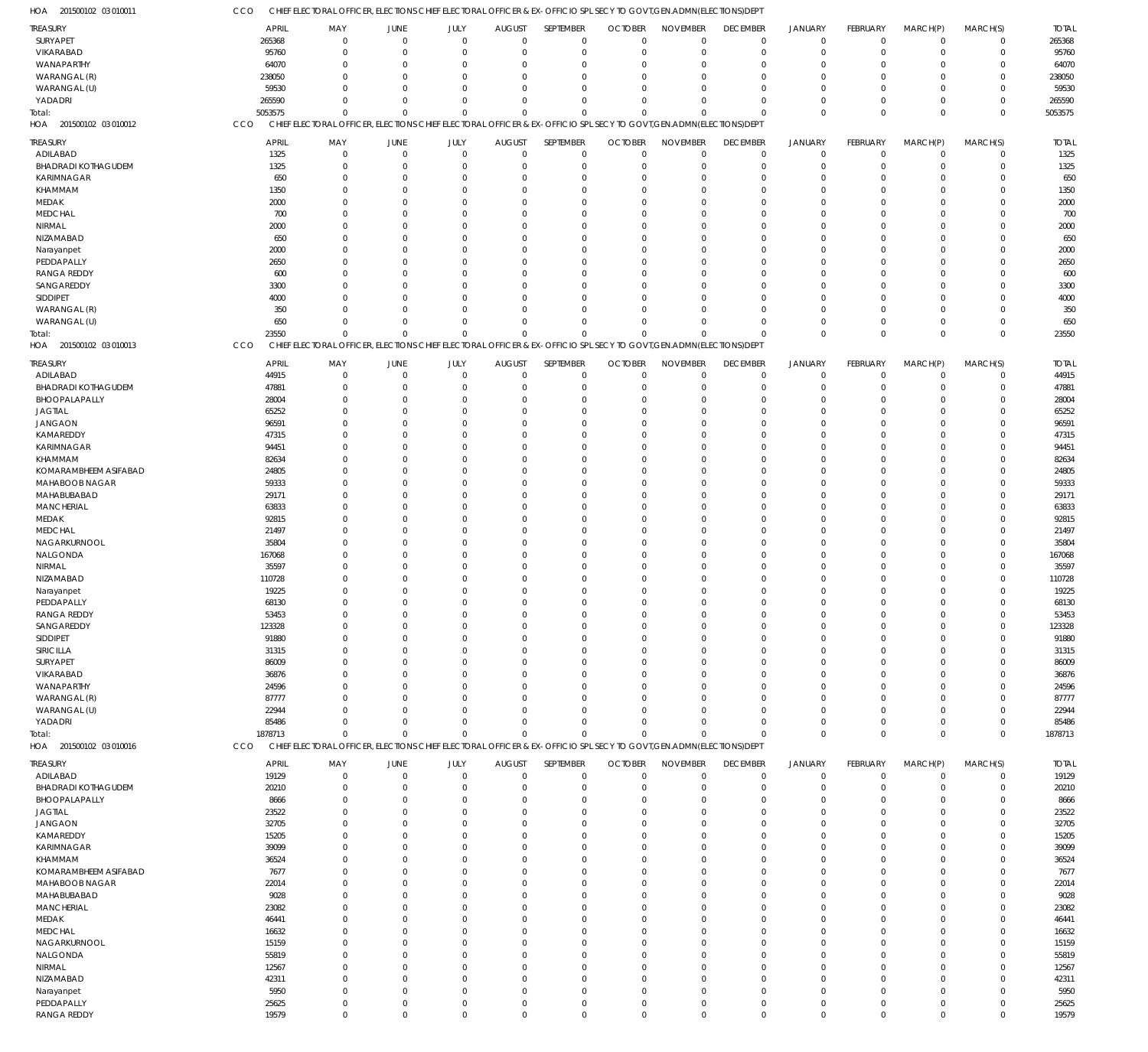| HOA<br>201500102 03 010016            | CCO                     | CHIEF ELECTORAL OFFICER, ELECTIONS CHIEF ELECTORAL OFFICER & EX-OFFICIO SPL SECY TO GOVT, GEN.ADMN(ELECTIONS)DEP'   |                      |                        |                                 |                          |                               |                                |                             |                                  |                         |                            |                            |                   |
|---------------------------------------|-------------------------|---------------------------------------------------------------------------------------------------------------------|----------------------|------------------------|---------------------------------|--------------------------|-------------------------------|--------------------------------|-----------------------------|----------------------------------|-------------------------|----------------------------|----------------------------|-------------------|
| TREASURY                              | <b>APRIL</b>            | MAY                                                                                                                 | JUNE                 | JULY                   | <b>AUGUST</b>                   | SEPTEMBER                | <b>OCTOBER</b>                | <b>NOVEMBER</b>                | <b>DECEMBER</b>             | <b>JANUARY</b>                   | FEBRUARY                | MARCH(P)                   | MARCH(S)                   | <b>TOTAL</b>      |
| SANGAREDDY                            | 51670                   | $\Omega$                                                                                                            | $\Omega$             | $\Omega$               | $\Omega$                        | 0                        | $\Omega$                      | $\Omega$                       | $\Omega$                    | $\overline{0}$                   | $\Omega$                | $\overline{0}$             | 0                          | 51670             |
| SIDDIPET                              | 30929                   | $\Omega$                                                                                                            | $\Omega$             | $\Omega$               | $\Omega$                        | $\mathbf 0$              | $\Omega$                      | $\Omega$                       | $\Omega$                    | $\Omega$                         | $\Omega$                | $\Omega$                   | $\mathbf 0$                | 30929             |
| SIRICILLA                             | 10269                   | $\Omega$                                                                                                            | $\Omega$             | $\Omega$               | $\Omega$                        | 0                        |                               | $\Omega$                       |                             | $\Omega$                         |                         | $\Omega$                   | 0                          | 10269             |
| SURYAPET                              | 29684                   |                                                                                                                     | $\Omega$<br>$\Omega$ | $\Omega$<br>$\Omega$   | $\cup$<br>C                     | $\Omega$<br>$\Omega$     | C.<br>C.                      | $\Omega$<br>$\Omega$           |                             | $\Omega$<br>$\Omega$             | U                       | $\Omega$<br>$\Omega$       | $\Omega$<br>$\Omega$       | 29684             |
| VIKARABAD<br>WANAPARTHY               | 13045<br>9197           |                                                                                                                     | $\Omega$             | $\Omega$               | $\cup$                          | $\Omega$                 | O                             | $\Omega$                       |                             | $\Omega$                         | U                       | $\Omega$                   | $\Omega$                   | 13045<br>9197     |
| WARANGAL (R)                          | 31084                   |                                                                                                                     | $\Omega$             | $\Omega$               | $\cup$                          | $\Omega$                 |                               | $\Omega$                       |                             | $\Omega$                         |                         | $\Omega$                   | 0                          | 31084             |
| WARANGAL (U)                          | 11834                   |                                                                                                                     | $\Omega$             | $\Omega$               | $\cup$                          | $\Omega$                 | C.                            | $\Omega$                       |                             | $\Omega$                         | U                       | $\Omega$                   | $\Omega$                   | 11834             |
| YADADRI                               | 28119                   | $\Omega$                                                                                                            | $\Omega$             | $\Omega$               | $\Omega$                        | $\Omega$                 | C.                            | $\Omega$                       |                             | $\Omega$                         | 0                       | $\Omega$                   | $\mathbf 0$                | 28119             |
| Total:                                | 712775                  | $\Omega$                                                                                                            | $\Omega$             | $\Omega$               | $\Omega$                        | $\Omega$                 | C.                            | $\Omega$                       |                             | $\Omega$                         | $\Omega$                | $\Omega$                   | $\Omega$                   | 712775            |
| HOA<br>201500102 03 010017            | CCO<br><b>CHIEF</b>     | ELECTORAL OFFICER, ELECTIONS CHIEF ELECTORAL OFFICER & EX-OFFICIO SPL SECY TO GOVT, GEN. ADMN (ELECTIONS) DEPT      |                      |                        |                                 |                          |                               |                                |                             |                                  |                         |                            |                            |                   |
| treasury                              | <b>APRIL</b>            | MAY                                                                                                                 | JUNE                 | JULY                   | <b>AUGUST</b>                   | SEPTEMBER                | <b>OCTOBER</b>                | <b>NOVEMBER</b>                | <b>DECEMBER</b>             | <b>JANUARY</b>                   | <b>FEBRUARY</b>         | MARCH(P)                   | MARCH(S)                   | <b>TOTAL</b>      |
| SANGAREDDY                            | 66000                   | $\Omega$                                                                                                            | $\Omega$             | $\overline{0}$         | $\mathbf 0$                     | $\mathbf 0$              | $\mathbf 0$                   | $\mathbf 0$                    | $\Omega$                    | $\overline{0}$                   | $\mathbf 0$             | $\overline{0}$             | $\mathbf 0$                | 66000             |
| SIRICILLA                             | 77900                   | $\Omega$                                                                                                            | $\Omega$             | $\mathbf 0$            | $\overline{0}$                  | $\mathbf 0$              | 0                             | $\mathbf 0$                    | $\Omega$                    | $\overline{0}$                   | 0                       | $\overline{0}$             | $\mathbf 0$                | 77900             |
| Total:                                | 143900                  | $\Omega$                                                                                                            | $\Omega$             | $\Omega$               | $\Omega$                        | $\mathbf 0$              | $\Omega$                      | $\Omega$                       | $\Omega$                    | $\Omega$                         | $\Omega$                | $\Omega$                   | $\mathbf 0$                | 143900            |
| HOA 201500103 04 130132               | CCO                     | CHIEF ELECTORAL OFFICER, ELECTIONS CHIEF ELECTORAL OFFICER & EX-OFFICIO SPL SECY TO GOVT, GEN.ADMN(ELECTIONS) DEPT  |                      |                        |                                 |                          |                               |                                |                             |                                  |                         |                            |                            |                   |
| TREASURY                              | <b>APRIL</b>            | MAY                                                                                                                 | <b>JUNE</b>          | JULY                   | <b>AUGUST</b>                   | SEPTEMBER                | <b>OCTOBER</b>                | <b>NOVEMBER</b>                | <b>DECEMBER</b>             | <b>JANUARY</b>                   | FEBRUARY                | MARCH(P)                   | MARCH(S)                   | <b>TOTAL</b>      |
| NALGONDA                              | 5000                    | $\Omega$                                                                                                            | $\Omega$             | $\Omega$               | $\overline{0}$                  | $\mathbf 0$              | $\Omega$                      | $\mathbf 0$                    | $\Omega$                    | $\overline{0}$                   | $\mathbf 0$             | $\overline{0}$             | $\mathbf 0$                | 5000              |
| Total:                                | 5000                    | $\Omega$                                                                                                            | $\Omega$             | $\Omega$               | $\Omega$                        | $\mathbf 0$              | $\Omega$                      | $\Omega$                       | $\Omega$                    | $\Omega$                         | $\Omega$                | $\Omega$                   | $\mathbf 0$                | 5000              |
| HOA 201500103 04 300302               | CCO                     | CHIEF ELECTORAL OFFICER, ELECTIONS CHIEF ELECTORAL OFFICER & EX-OFFICIO SPL SECY TO GOVT, GEN.ADMN(ELECTIONS) DEPT  |                      |                        |                                 |                          |                               |                                |                             |                                  |                         |                            |                            |                   |
|                                       |                         |                                                                                                                     |                      |                        |                                 |                          |                               |                                |                             |                                  |                         |                            |                            | <b>TOTAL</b>      |
| treasury<br>PAO - TELANGANA HYDERABAD | <b>APRIL</b><br>2413718 | MAY<br>$\Omega$                                                                                                     | JUNE<br>$\mathbf 0$  | JULY<br>$\overline{0}$ | <b>AUGUST</b><br>$\overline{0}$ | SEPTEMBER<br>$\mathbf 0$ | <b>OCTOBER</b><br>$\mathbf 0$ | <b>NOVEMBER</b><br>$\mathbf 0$ | <b>DECEMBER</b><br>$\Omega$ | <b>JANUARY</b><br>$\overline{0}$ | FEBRUARY<br>$\mathbf 0$ | MARCH(P)<br>$\overline{0}$ | MARCH(S)<br>$\mathbf 0$    | 2413718           |
| Total:                                | 2413718                 | $\Omega$                                                                                                            | $\Omega$             | $\mathbf 0$            | $\Omega$                        | $\mathbf 0$              | $\Omega$                      | $\Omega$                       | $\Omega$                    | $\Omega$                         | $\Omega$                | $\Omega$                   | $\mathbf 0$                | 2413718           |
| HOA 20150010325 04 210211             | CCO                     | CHIEF ELECTORAL OFFICER, ELECTIONS CHIEF ELECTORAL OFFICER & EX-OFFICIO SPL SECY TO GOVT, GEN.ADMN(ELECTIONS) DEPT  |                      |                        |                                 |                          |                               |                                |                             |                                  |                         |                            |                            |                   |
|                                       |                         |                                                                                                                     |                      |                        |                                 |                          |                               |                                |                             |                                  |                         |                            |                            |                   |
| treasury                              | <b>APRIL</b>            | MAY                                                                                                                 | JUNE                 | JULY                   | <b>AUGUST</b>                   | SEPTEMBER                | <b>OCTOBER</b>                | <b>NOVEMBER</b>                | <b>DECEMBER</b>             | <b>JANUARY</b>                   | <b>FEBRUARY</b>         | MARCH(P)                   | MARCH(S)                   | <b>TOTAL</b>      |
| SIRICILLA                             | 42000                   | $\Omega$                                                                                                            | $\Omega$             | $\overline{0}$         | $\overline{0}$                  | $\mathbf 0$              | $\Omega$                      | $\mathbf 0$                    | $\Omega$                    | $\Omega$                         | $\Omega$                | $\overline{0}$             | $\mathbf 0$                | 42000             |
| WANAPARTHY                            | 15700<br>57700          | $\Omega$<br>$\Omega$                                                                                                | $\Omega$<br>$\Omega$ | $\Omega$<br>$\Omega$   | $\Omega$<br>$\Omega$            | $\mathbf 0$<br>$\Omega$  | $\Omega$<br>$\Omega$          | $\Omega$<br>$\Omega$           | $\Omega$                    | $\overline{0}$<br>$\Omega$       | $\Omega$<br>$\Omega$    | $\mathbf 0$<br>$\Omega$    | $\mathbf 0$<br>$\mathbf 0$ | 15700             |
| Total:<br>HOA 20150010325 04 280284   | CCO                     | CHIEF ELECTORAL OFFICER, ELECTIONS CHIEF ELECTORAL OFFICER & EX-OFFICIO SPL SECY TO GOVT, GEN. ADMN(ELECTIONS) DEPT |                      |                        |                                 |                          |                               |                                |                             |                                  |                         |                            |                            | 57700             |
|                                       |                         |                                                                                                                     |                      |                        |                                 |                          |                               |                                |                             |                                  |                         |                            |                            |                   |
| TREASURY                              | <b>APRIL</b>            | MAY                                                                                                                 | JUNE                 | JULY                   | <b>AUGUST</b>                   | SEPTEMBER                | <b>OCTOBER</b>                | <b>NOVEMBER</b>                | <b>DECEMBER</b>             | <b>JANUARY</b>                   | FEBRUARY                | MARCH(P)                   | MARCH(S)                   | <b>TOTAL</b>      |
| <b>JAGTIAL</b>                        | 1162724                 | $\Omega$                                                                                                            | $\overline{0}$       | $\overline{0}$         | $\mathbf 0$                     | $\mathbf 0$              | $\mathbf 0$                   | $\mathbf 0$                    | $\Omega$                    | $\Omega$                         | $\Omega$                | $\overline{0}$             | $\mathbf 0$                | 1162724           |
| <b>JANGAON</b>                        | $-28100$                |                                                                                                                     | $\Omega$             | $\Omega$               | $\Omega$                        | $\mathbf 0$              | $\Omega$                      | $\Omega$                       |                             | $\Omega$                         | 0                       | $\Omega$                   | $\mathbf 0$                | $-28100$          |
| JOGULAMBA GADWAL                      | 627220                  |                                                                                                                     | $\Omega$             | $\Omega$               | $\Omega$                        | 0                        | O                             | $\Omega$                       |                             | $\Omega$                         | 0                       | $\Omega$                   | $\Omega$                   | 627220            |
| KAMAREDDY<br>KARIMNAGAR               | 766346<br>1123590       |                                                                                                                     | $\Omega$<br>$\Omega$ | 0<br>$\Omega$          | $\cup$<br>$\cup$                | 0<br>$\Omega$            | O<br>C.                       | $\Omega$<br>$\Omega$           |                             | $\Omega$<br>$\Omega$             | O                       | $\Omega$<br>$\Omega$       | $\Omega$<br>$\Omega$       | 766346<br>1123590 |
| MAHABOOB NAGAR                        | 789394                  |                                                                                                                     | $\Omega$             | $\Omega$               | $\Omega$                        | $\mathbf 0$              | O                             | $\Omega$                       |                             | $\Omega$                         | O                       | $\Omega$                   | $\Omega$                   | 789394            |
| NAGARKURNOOL                          | 746179                  |                                                                                                                     | $\Omega$             | $\Omega$               | $\Omega$                        | 0                        | C.                            | $\Omega$                       |                             | $\Omega$                         |                         | $\Omega$                   | $\Omega$                   | 746179            |
| NALGONDA                              | 775547                  |                                                                                                                     | $\Omega$             | $\Omega$               | $\cup$                          | 0                        | C.                            | $\Omega$                       |                             | $\Omega$                         | O                       | $\Omega$                   | $\Omega$                   | 775547            |
| NIZAMABAD                             | 252809                  |                                                                                                                     |                      | $\Omega$               | $\cup$                          | $\Omega$                 | O                             | $\Omega$                       |                             | $\Omega$                         |                         | $\Omega$                   | $\Omega$                   | 252809            |
| Narayanpet                            | $-28800$                |                                                                                                                     | $\Omega$             | $\Omega$               | $\Omega$                        | $\mathbf 0$              | O                             | $\Omega$                       |                             | $\Omega$                         | U                       | $\Omega$                   | $\Omega$                   | $-28800$          |
| PAO - TELANGANA HYDERABAD             | 614561                  |                                                                                                                     | $\Omega$             | $\Omega$               | $\cup$                          | $\Omega$                 | C.                            | $\Omega$                       |                             | $\Omega$                         | U                       | $\Omega$                   | $\Omega$                   | 614561            |
| PEDDAPALLY                            | 68725                   |                                                                                                                     | $\Omega$             | $\Omega$               | $\sqrt{ }$                      | 0                        | C.                            | $\Omega$                       |                             | $\Omega$                         | O                       | $\Omega$                   | 0                          | 68725             |
| SANGAREDDY                            | 806680                  |                                                                                                                     |                      | $\Omega$               | $\Omega$                        | 0                        | O                             | $\Omega$                       |                             | $\Omega$                         |                         | $\Omega$                   | 0                          | 806680            |
| SIRICILLA                             | 1547097                 |                                                                                                                     | $\Omega$             | $\Omega$               | $\Omega$                        | $\mathbf 0$              | O                             | $\Omega$                       |                             | $\Omega$                         | O                       | $\Omega$                   | 0                          | 1547097           |
| SURYAPET                              | 83470                   | $\Omega$                                                                                                            | $\Omega$             | $\Omega$               | $\Omega$                        | $\Omega$                 | $\Omega$                      | $\Omega$                       |                             | $\Omega$                         | 0                       | $\Omega$                   | $\Omega$                   | 83470             |
| WARANGAL (R)                          | 686134                  |                                                                                                                     |                      |                        |                                 | 0                        |                               |                                |                             |                                  |                         | 0                          | C                          | 686134            |
| WARANGAL (U)                          | 768760                  |                                                                                                                     | $\Omega$             | O                      | $\cup$                          | 0                        | C.                            | $\Omega$                       |                             | $\Omega$                         | $\Omega$                | $\Omega$                   | $\Omega$                   | 768760            |
| YADADRI                               | 70349                   | <sup>0</sup>                                                                                                        | $\Omega$             | $\Omega$               | $\Omega$                        | 0                        | C.                            | $\Omega$                       |                             | $\Omega$                         | $\Omega$                | $\overline{0}$             | $\Omega$                   | 70349             |
| Total:                                | 10832685                | $\Omega$                                                                                                            | $\Omega$             | $\Omega$               | $\Omega$                        | $\mathbf 0$              | $\Omega$                      | $\Omega$                       | $\Omega$                    | $\Omega$                         | $\Omega$                | $\Omega$                   | $\mathbf 0$                | 10832685          |
| HOA 201500105 04 130132               | <b>CCO</b>              | CHIEF ELECTORAL OFFICER, ELECTIONS CHIEF ELECTORAL OFFICER & EX-OFFICIO SPL SECY TO GOVT, GEN.ADMN(ELECTIONS) DEPT  |                      |                        |                                 |                          |                               |                                |                             |                                  |                         |                            |                            |                   |
| TREASURY                              | <b>APRIL</b>            | MAY                                                                                                                 | JUNE                 | JULY                   | <b>AUGUST</b>                   | SEPTEMBER                | <b>OCTOBER</b>                | <b>NOVEMBER</b>                | <b>DECEMBER</b>             | <b>JANUARY</b>                   | FEBRUARY                | MARCH(P)                   | MARCH(S)                   | <b>TOTAL</b>      |
| YADADRI                               | 2599678                 | $\Omega$                                                                                                            | $\Omega$             | $\Omega$               | $\Omega$                        | $\mathbf 0$              | $\Omega$                      | $\mathbf 0$                    | $\Omega$                    | $^{\circ}$                       | $\mathbf 0$             | $\overline{0}$             | 0                          | 2599678           |
| Total:                                | 2599678                 | $\Omega$                                                                                                            | $\Omega$             | $\Omega$               | $\Omega$                        | $\Omega$                 | $\Omega$                      | $\Omega$                       | $\Omega$                    | $\Omega$                         | $\Omega$                | $\Omega$                   | $\mathbf 0$                | 2599678           |
| HOA 201500105 04 240                  | CCO                     | CHIEF ELECTORAL OFFICER, ELECTIONS CHIEF ELECTORAL OFFICER & EX-OFFICIO SPL SECY TO GOVT, GEN.ADMN(ELECTIONS) DEPT  |                      |                        |                                 |                          |                               |                                |                             |                                  |                         |                            |                            |                   |
| TREASURY                              | <b>APRIL</b>            | MAY                                                                                                                 | JUNE                 | JULY                   | <b>AUGUST</b>                   | SEPTEMBER                | <b>OCTOBER</b>                | <b>NOVEMBER</b>                | <b>DECEMBER</b>             | <b>JANUARY</b>                   | FEBRUARY                | MARCH(P)                   | MARCH(S)                   | <b>TOTAL</b>      |
| <b>BHADRADI KOTHAGUDEM</b>            | 300000                  | $\Omega$                                                                                                            | $\overline{0}$       | $\mathbf 0$            | $\overline{0}$                  | $\mathbf 0$              | $\mathbf 0$                   | $\mathbf 0$                    | $\mathbf 0$                 | $^{\circ}$                       | $\mathbf 0$             | $\overline{0}$             | $\mathbf 0$                | 300000            |
| Total:                                | 300000                  | $\Omega$                                                                                                            | $\Omega$             | $\Omega$               | $\Omega$                        | $\mathbf 0$              | $\Omega$                      | $\Omega$                       | $\Omega$                    | $\Omega$                         | $\Omega$                | $\Omega$                   | $\mathbf 0$                | 300000            |
| HOA 20150010525 04 210211             | CCO                     | CHIEF ELECTORAL OFFICER, ELECTIONS CHIEF ELECTORAL OFFICER & EX-OFFICIO SPL SECY TO GOVT, GEN.ADMN(ELECTIONS) DEPT  |                      |                        |                                 |                          |                               |                                |                             |                                  |                         |                            |                            |                   |
| treasury                              | <b>APRIL</b>            | MAY                                                                                                                 | JUNE                 | JULY                   | <b>AUGUST</b>                   | SEPTEMBER                | <b>OCTOBER</b>                | <b>NOVEMBER</b>                | <b>DECEMBER</b>             | JANUARY                          | FEBRUARY                | MARCH(P)                   | MARCH(S)                   | <b>TOTAL</b>      |
| PAO - TELANGANA HYDERABAD             | 2553275                 | $\Omega$                                                                                                            | $\overline{0}$       | $\mathbf 0$            | $\Omega$                        | $\mathbf 0$              | $\Omega$                      | $\mathbf 0$                    | $\Omega$                    | $^{\circ}$                       | $\mathbf 0$             | $^{\circ}$                 | $\mathbf 0$                | 2553275           |
| Total:                                | 2553275                 | $\Omega$                                                                                                            | $\Omega$             | $\Omega$               | $\Omega$                        | $\mathbf 0$              | $\Omega$                      | $\Omega$                       | $\Omega$                    | $\Omega$                         | $\Omega$                | $\Omega$                   | $\mathbf 0$                | 2553275           |
| HOA 20150010525 04 260                | CCO                     | CHIEF ELECTORAL OFFICER, ELECTIONS CHIEF ELECTORAL OFFICER & EX-OFFICIO SPL SECY TO GOVT, GEN.ADMN(ELECTIONS) DEPT  |                      |                        |                                 |                          |                               |                                |                             |                                  |                         |                            |                            |                   |
| TREASURY                              | APRIL                   | MAY                                                                                                                 | JUNE                 | JULY                   | <b>AUGUST</b>                   | SEPTEMBER                | <b>OCTOBER</b>                | <b>NOVEMBER</b>                | <b>DECEMBER</b>             | <b>JANUARY</b>                   | <b>FEBRUARY</b>         | MARCH(P)                   | MARCH(S)                   | <b>TOTAL</b>      |
| <b>BHADRADI KOTHAGUDEM</b>            | 219467                  | $\Omega$                                                                                                            | $\overline{0}$       | $\overline{0}$         | $\overline{0}$                  | $\mathbf 0$              | 0                             | $\mathbf 0$                    | $\mathbf 0$                 | $^{\circ}$                       | 0                       | $\overline{0}$             | $\mathbf 0$                | 219467            |
| Total:                                | 219467                  | $\Omega$                                                                                                            | $\Omega$             | $\overline{0}$         | $\overline{0}$                  | $\mathbf 0$              | $\Omega$                      | $\Omega$                       | $\Omega$                    | $\overline{0}$                   | $\mathbf 0$             | $\Omega$                   | $\mathbf 0$                | 219467            |
| HOA 20150010525 04 280284             | CCO                     | CHIEF ELECTORAL OFFICER, ELECTIONS CHIEF ELECTORAL OFFICER & EX-OFFICIO SPL SECY TO GOVT, GEN.ADMN(ELECTIONS) DEPT  |                      |                        |                                 |                          |                               |                                |                             |                                  |                         |                            |                            |                   |
|                                       |                         |                                                                                                                     |                      |                        |                                 |                          |                               |                                |                             |                                  |                         |                            |                            |                   |
| TREASURY                              | <b>APRIL</b>            | MAY                                                                                                                 | JUNE                 | JULY                   | <b>AUGUST</b>                   | SEPTEMBER                | <b>OCTOBER</b>                | <b>NOVEMBER</b>                | <b>DECEMBER</b>             | <b>JANUARY</b>                   | FEBRUARY                | MARCH(P)                   | MARCH(S)                   | <b>TOTAL</b>      |
| <b>BHADRADI KOTHAGUDEM</b>            | 109701                  | $^{\circ}$                                                                                                          | $\overline{0}$       | $\overline{0}$         | $\mathbf 0$                     | $\mathbf 0$              | $\mathbf 0$                   | $\Omega$                       | $\Omega$                    | $\overline{0}$                   | $\Omega$                | $\overline{0}$             | 0                          | 109701            |
| JOGULAMBA GADWAL                      | $-900$                  | $\Omega$                                                                                                            | $\Omega$<br>$\Omega$ | $\Omega$<br>$\Omega$   | $\Omega$<br>$\Omega$            | $\mathbf 0$              | 0                             | $\Omega$<br>$\Omega$           | $\Omega$                    | $\Omega$<br>$\Omega$             | $\Omega$                | $\Omega$<br>$\Omega$       | $\mathbf 0$<br>0           | $-900$            |
| KHAMMAM<br>MAHABOOB NAGAR             | 1000000<br>48000        | $\Omega$                                                                                                            | $\Omega$             | $\Omega$               | $\Omega$                        | 0<br>$\Omega$            | O<br>O                        | $\Omega$                       | $\Omega$                    | $\Omega$                         | 0                       | $\Omega$                   | 0                          | 1000000<br>48000  |
| NALGONDA                              | $-7200$                 |                                                                                                                     | -0                   | $\Omega$               | $\cup$                          | 0                        |                               | $\Omega$                       |                             | - 0                              |                         | $\Omega$                   | C                          | $-7200$           |
| NIZAMABAD                             | $-900$                  |                                                                                                                     | $\Omega$             | $\Omega$               | $\cup$                          | $\Omega$                 | O                             | $\Omega$                       |                             | - 0                              | O                       | $\Omega$                   | C                          | $-900$            |
| Narayanpet                            | $-7200$                 |                                                                                                                     | $\Omega$             |                        | $\cup$                          | $\Omega$                 | O                             | $\Omega$                       |                             | $\Omega$                         |                         | $\Omega$                   | 0                          | $-7200$           |
| SURYAPET                              | $-8100$                 | $\Omega$                                                                                                            | $\Omega$             | $\Omega$               | $\Omega$                        | $\Omega$                 | $\Omega$                      | $\Omega$                       |                             | $\Omega$                         | 0                       | $\Omega$                   | 0                          | $-8100$           |
| YADADRI                               | $-800$                  | $^{\circ}$                                                                                                          | $\Omega$             | $\Omega$               | $\mathbf 0$                     | $\mathbf 0$              | $\Omega$                      | $\mathbf 0$                    | $\Omega$                    | $\Omega$                         | $\Omega$                | $\mathbf 0$                | 0                          | $-800$            |
| Total:                                | 1132601                 | $\Omega$                                                                                                            | $\Omega$             | $\Omega$               | $\Omega$                        | $\Omega$                 | $\mathbf 0$                   | $\mathbf 0$                    | $\Omega$                    | $\Omega$                         | $\Omega$                | $\Omega$                   | $\Omega$                   | 1132601           |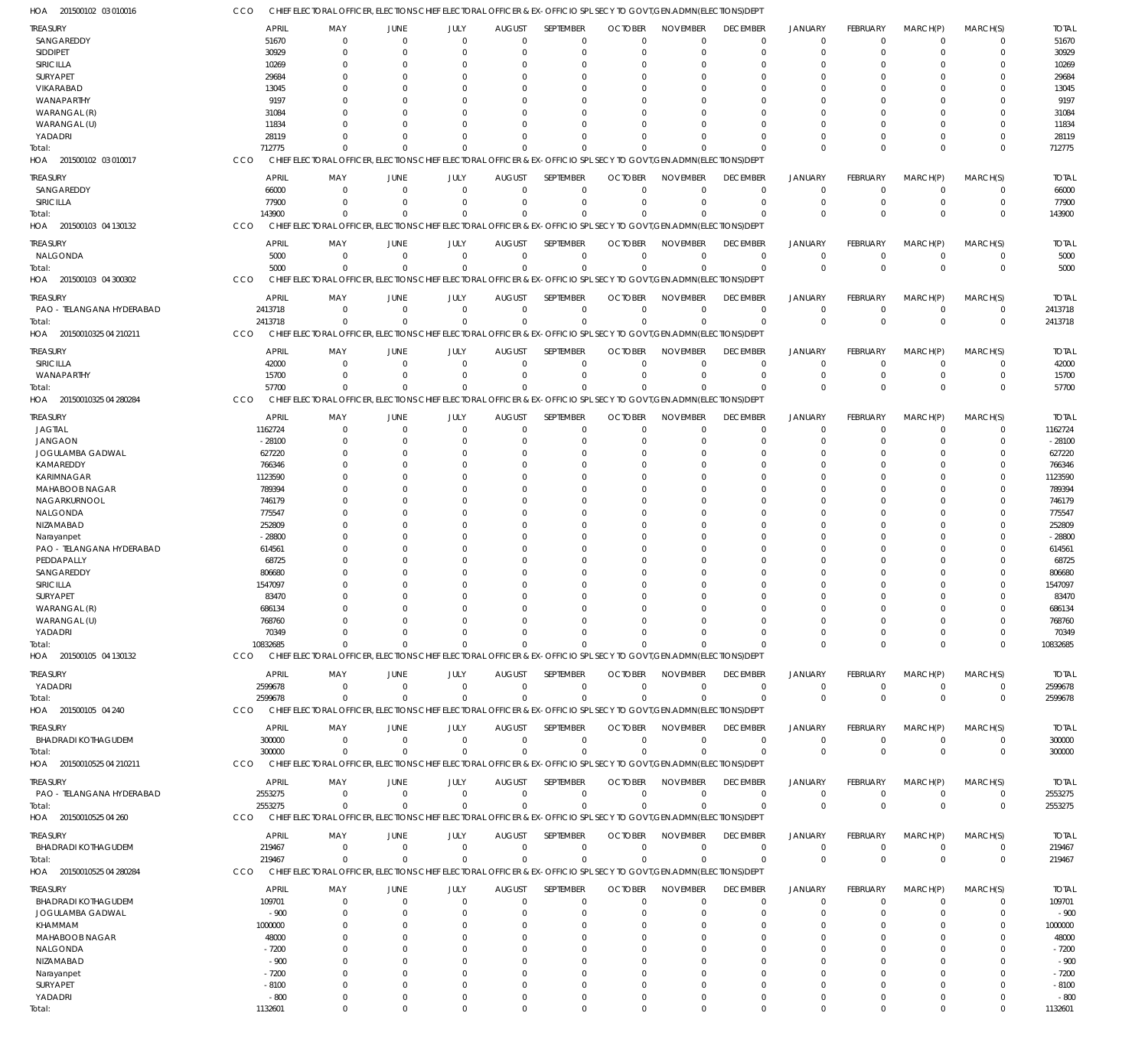| HOA 201500106 04 010011                   | CCO                | CHIEF ELECTORAL OFFICER, ELECTIONS CHIEF ELECTORAL OFFICER & EX-OFFICIO SPL SECY TO GOVT, GEN.ADMN(ELECTIONS)DEPT                      |                            |                         |                           |                  |                                                 |                                |                                  |                                  |                            |                            |                            |                          |
|-------------------------------------------|--------------------|----------------------------------------------------------------------------------------------------------------------------------------|----------------------------|-------------------------|---------------------------|------------------|-------------------------------------------------|--------------------------------|----------------------------------|----------------------------------|----------------------------|----------------------------|----------------------------|--------------------------|
| TREASURY                                  | APRIL              | MAY                                                                                                                                    | <b>JUNE</b>                | JULY                    | <b>AUGUST</b>             | <b>SEPTEMBER</b> | <b>OCTOBER</b>                                  | <b>NOVEMBER</b>                | <b>DECEMBER</b>                  | <b>JANUARY</b>                   | FEBRUARY                   | MARCH(P)                   | MARCH(S)                   | <b>TOTAL</b>             |
| <b>JAGTIAL</b>                            |                    | 4825<br>$\Omega$                                                                                                                       | $\Omega$                   | $\Omega$                | $\Omega$                  |                  | $\Omega$<br>$\Omega$                            | $\Omega$                       | $\Omega$                         | $\Omega$                         | $\Omega$                   | $\Omega$                   | 0                          | 4825                     |
| SIDDIPET<br>Total:                        | 72389<br>77214     | $\Omega$<br>$\Omega$                                                                                                                   | $\Omega$<br>$\Omega$       | $\Omega$<br>$\Omega$    | $\Omega$<br>$\Omega$      |                  | $\Omega$<br>$\Omega$<br>$\Omega$                | $\Omega$<br>$\Omega$           | $\Omega$<br>$\Omega$             | $\overline{0}$<br>$\Omega$       | $\Omega$<br>$\Omega$       | $\Omega$<br>$\Omega$       | $\mathbf 0$<br>$\Omega$    | 72389<br>77214           |
| HOA 201500106 04 010013                   | CCO                | CHIEF ELECTORAL OFFICER, ELECTIONS CHIEF ELECTORAL OFFICER & EX-OFFICIO SPL SECY TO GOVT, GEN. ADMN(ELECTIONS) DEPT                    |                            |                         |                           |                  |                                                 |                                |                                  |                                  |                            |                            |                            |                          |
| <b>TREASURY</b>                           | APRIL              | MAY                                                                                                                                    | JUNE                       | JULY                    | <b>AUGUST</b>             | SEPTEMBER        | <b>OCTOBER</b>                                  | <b>NOVEMBER</b>                | <b>DECEMBER</b>                  | <b>JANUARY</b>                   | FEBRUARY                   | MARCH(P)                   | MARCH(S)                   | <b>TOTAL</b>             |
| <b>JAGTIAL</b>                            | 10727              | $\Omega$                                                                                                                               | C                          | $\Omega$                | $\Omega$                  |                  | $\mathbf 0$<br>$\Omega$                         | $\Omega$                       | $^{\circ}$                       | 0                                | $\Omega$                   | $\Omega$                   | $\Omega$                   | 10727                    |
| MAHABUBABAD                               |                    | 842                                                                                                                                    |                            | $\Omega$                |                           |                  | $\Omega$                                        |                                | $\Omega$                         | $\Omega$                         |                            |                            | $\Omega$                   | 842                      |
| SIDDIPET<br>Total:                        | 11222<br>22791     | <sup>0</sup>                                                                                                                           |                            | $\Omega$<br>$\Omega$    | $\Omega$                  |                  | $\Omega$<br>$\Omega$                            |                                | $\Omega$                         | $\Omega$                         |                            | $\Omega$                   | 0<br>$\Omega$              | 11222<br>22791           |
| HOA 201500106 04 010016                   | CCO                | CHIEF ELECTORAL OFFICER, ELECTIONS CHIEF ELECTORAL OFFICER & EX-OFFICIO SPL SECY TO GOVT, GEN.ADMN(ELECTIONS) DEPT                     |                            |                         |                           |                  |                                                 |                                |                                  |                                  |                            |                            |                            |                          |
| TREASURY                                  | APRIL              | MAY                                                                                                                                    | JUNE                       | JULY                    | <b>AUGUST</b>             | <b>SEPTEMBER</b> | <b>OCTOBER</b>                                  | <b>NOVEMBER</b>                | <b>DECEMBER</b>                  | <b>JANUARY</b>                   | FEBRUARY                   | MARCH(P)                   | MARCH(S)                   | <b>TOTAL</b>             |
| <b>JAGTIAL</b>                            |                    | 579<br>$\Omega$                                                                                                                        | $\Omega$                   | $\Omega$                | $\Omega$                  |                  | $\Omega$<br>$\Omega$                            | $\Omega$                       | $\Omega$                         | $\overline{0}$                   | $\Omega$                   | $\Omega$                   | 0                          | 579                      |
| SIDDIPET                                  |                    | 3473<br>$\Omega$                                                                                                                       | $\Omega$                   | $\Omega$                | $\Omega$                  |                  | $\Omega$<br>$\Omega$                            | $\Omega$                       | $\Omega$                         | $\overline{0}$                   | $\Omega$                   | $\Omega$                   | $\mathbf 0$                | 3473                     |
| Total:                                    | CCO                | 4052<br>$\Omega$<br>CHIEF ELECTORAL OFFICER, ELECTIONS CHIEF ELECTORAL OFFICER & EX-OFFICIO SPL SECY TO GOVT, GEN.ADMN(ELECTIONS) DEPT | $\Omega$                   | $\Omega$                | $\Omega$                  |                  | $\Omega$                                        | $\Omega$                       | $\Omega$                         | $\Omega$                         | $\Omega$                   | $\Omega$                   | $\Omega$                   | 4052                     |
| HOA 201500106 04 110111                   |                    |                                                                                                                                        |                            |                         |                           |                  |                                                 |                                |                                  |                                  |                            |                            |                            |                          |
| treasury                                  | APRIL<br>10000000  | MAY<br>$\Omega$                                                                                                                        | JUNE<br>$\Omega$           | JULY<br>$\Omega$        | <b>AUGUST</b><br>$\Omega$ | SEPTEMBER        | <b>OCTOBER</b><br>$\mathbf 0$<br>$\Omega$       | <b>NOVEMBER</b><br>$\Omega$    | <b>DECEMBER</b><br>$^{\circ}$    | <b>JANUARY</b><br>$\overline{0}$ | FEBRUARY<br>$\Omega$       | MARCH(P)<br>$\Omega$       | MARCH(S)<br>0              | <b>TOTAL</b><br>10000000 |
| NALGONDA<br>Total:                        | 10000000           | $\Omega$                                                                                                                               | $\Omega$                   | $\Omega$                | $\Omega$                  |                  | $\Omega$<br>$\Omega$                            | $\Omega$                       | $\Omega$                         | $\Omega$                         | $\Omega$                   | $\Omega$                   | $\mathbf 0$                | 10000000                 |
| HOA 201500106 04 130131                   | <b>CCO</b>         | CHIEF ELECTORAL OFFICER, ELECTIONS CHIEF ELECTORAL OFFICER & EX-OFFICIO SPL SECY TO GOVT, GEN.ADMN(ELECTIONS) DEPT                     |                            |                         |                           |                  |                                                 |                                |                                  |                                  |                            |                            |                            |                          |
| treasury                                  | APRIL              | MAY                                                                                                                                    | JUNE                       | JULY                    | <b>AUGUST</b>             | <b>SFPTFMBFR</b> | <b>OCTOBER</b>                                  | <b>NOVEMBER</b>                | <b>DECEMBER</b>                  | <b>JANUARY</b>                   | FEBRUARY                   | MARCH(P)                   | MARCH(S)                   | <b>TOTAL</b>             |
| PAO - TELANGANA HYDERABAD                 | 26112              | $\Omega$                                                                                                                               | $\Omega$                   | $\Omega$                | $\Omega$                  |                  | $\Omega$<br>$\Omega$                            | $\Omega$                       | $\Omega$                         | $\overline{0}$                   | $\Omega$                   | $\Omega$                   | 0                          | 26112                    |
| Total:                                    | 26112              | $\Omega$                                                                                                                               | $\Omega$                   | $\Omega$                | $\Omega$                  |                  | $\Omega$<br>$\Omega$                            | $\Omega$                       | $\Omega$                         | $\Omega$                         | $\Omega$                   | $\Omega$                   | $\mathbf 0$                | 26112                    |
| HOA 201500106 04 130132                   | CCO                | CHIEF ELECTORAL OFFICER, ELECTIONS CHIEF ELECTORAL OFFICER & EX-OFFICIO SPL SECY TO GOVT, GEN.ADMN(ELECTIONS) DEPT                     |                            |                         |                           |                  |                                                 |                                |                                  |                                  |                            |                            |                            |                          |
| <b>TREASURY</b>                           | <b>APRIL</b>       | MAY                                                                                                                                    | JUNE                       | JULY                    | <b>AUGUST</b>             | SEPTEMBER        | <b>OCTOBER</b>                                  | <b>NOVEMBER</b>                | <b>DECEMBER</b>                  | <b>JANUARY</b>                   | FEBRUARY                   | MARCH(P)                   | MARCH(S)                   | <b>TOTAL</b>             |
| NALGONDA<br>PAO - TELANGANA HYDERABAD     | 12865000<br>122546 | $\Omega$<br>$\Omega$                                                                                                                   | $\Omega$<br>C              | $\Omega$<br>$\Omega$    | $\Omega$<br>$\Omega$      |                  | $\Omega$<br>$\Omega$<br>$\Omega$                | $\Omega$                       | $\Omega$<br>$\Omega$             | $\Omega$<br>$\Omega$             | $\Omega$<br>$\Omega$       | $\Omega$<br>$\Omega$       | 0<br>$\mathbf 0$           | 12865000<br>122546       |
| Total:                                    | 12987546           | $\Omega$                                                                                                                               | $\Omega$                   | $\Omega$                | $\Omega$                  |                  | $\Omega$                                        |                                | $\Omega$                         | $\Omega$                         | $\Omega$                   | $\Omega$                   | $\Omega$                   | 12987546                 |
| HOA 201500106 04 130134                   | CCO                | CHIEF ELECTORAL OFFICER, ELECTIONS CHIEF ELECTORAL OFFICER & EX-OFFICIO SPL SECY TO GOVT, GEN. ADMN(ELECTIONS) DEPT                    |                            |                         |                           |                  |                                                 |                                |                                  |                                  |                            |                            |                            |                          |
| <b>TREASURY</b>                           | APRIL              | MAY                                                                                                                                    | JUNE                       | JULY                    | <b>AUGUST</b>             | SEPTEMBER        | <b>OCTOBER</b>                                  | <b>NOVEMBER</b>                | <b>DECEMBER</b>                  | <b>JANUARY</b>                   | FEBRUARY                   | MARCH(P)                   | MARCH(S)                   | <b>TOTAL</b>             |
| NALGONDA                                  | 1935000            | $\Omega$                                                                                                                               | $\Omega$                   | $\Omega$                | $\Omega$                  |                  | $\Omega$<br>$\Omega$                            | $\Omega$                       | $\Omega$                         | $\Omega$                         | $\Omega$                   | $\Omega$                   | $\Omega$                   | 1935000                  |
| PAO - TELANGANA HYDERABAD                 | 6371               | $\Omega$                                                                                                                               | $\Omega$                   | $\Omega$                | $\Omega$                  |                  | $\Omega$<br>$\Omega$                            | $\Omega$                       | $\Omega$                         | $\Omega$                         | $\Omega$                   | $\Omega$                   | $\mathbf 0$                | 6371                     |
| Total:                                    | 1941371<br>CCO     | $\Omega$<br>CHIEF ELECTORAL OFFICER, ELECTIONS CHIEF ELECTORAL OFFICER & EX-OFFICIO SPL SECY TO GOVT, GEN.ADMN(ELECTIONS) DEPT         | $\Omega$                   | $\Omega$                | $\Omega$                  |                  | $\Omega$                                        | $\Omega$                       | $\Omega$                         | $\Omega$                         | $\Omega$                   | $\Omega$                   | $\Omega$                   | 1941371                  |
| HOA 201500106 04 240                      |                    |                                                                                                                                        |                            |                         |                           |                  |                                                 |                                |                                  |                                  |                            |                            |                            |                          |
| <b>TREASURY</b><br>NALGONDA               | APRIL<br>900000    | MAY<br>$\Omega$                                                                                                                        | JUNE<br>$\Omega$           | JULY<br>$\mathbf 0$     | <b>AUGUST</b><br>$\Omega$ | SEPTEMBER        | <b>OCTOBER</b><br>$\mathbf 0$<br>$\Omega$       | <b>NOVEMBER</b><br>$\Omega$    | <b>DECEMBER</b><br>$^{\circ}$    | <b>JANUARY</b><br>$\overline{0}$ | FEBRUARY<br>$\Omega$       | MARCH(P)<br>$\Omega$       | MARCH(S)<br>0              | <b>TOTAL</b><br>900000   |
| Total:                                    | 900000             | $\Omega$                                                                                                                               | $\Omega$                   | $\Omega$                | $\Omega$                  |                  | $\Omega$<br>$\Omega$                            | $\Omega$                       | $\Omega$                         | $\Omega$                         | $\Omega$                   | $\Omega$                   | $\mathbf 0$                | 900000                   |
| HOA 201500106 05 110111                   | <b>CCO</b>         | CHIEF ELECTORAL OFFICER, ELECTIONS CHIEF ELECTORAL OFFICER & EX-OFFICIO SPL SECY TO GOVT, GEN. ADMN(ELECTIONS) DEPT                    |                            |                         |                           |                  |                                                 |                                |                                  |                                  |                            |                            |                            |                          |
| treasury                                  | APRIL              | MAY                                                                                                                                    | JUNE                       | JULY                    | <b>AUGUST</b>             | SEPTEMBER        | <b>OCTOBER</b>                                  | <b>NOVEMBER</b>                | <b>DECEMBER</b>                  | <b>JANUARY</b>                   | FEBRUARY                   | MARCH(P)                   | MARCH(S)                   | <b>TOTAL</b>             |
| WARANGAL (R)                              | 345000             | $\Omega$                                                                                                                               | $\Omega$                   | $\Omega$                | $\Omega$                  |                  | $\mathbf 0$<br>$\Omega$                         | $\Omega$                       | $\Omega$                         | $\overline{0}$                   | $\Omega$                   | $\Omega$                   | 0                          | 345000                   |
| Total:                                    | 345000             | $\Omega$                                                                                                                               | $\Omega$                   | $\Omega$                | $\Omega$                  |                  | $\Omega$<br>$\Omega$                            | $\Omega$                       | $\Omega$                         | $\Omega$                         | $\Omega$                   | $\Omega$                   | $\mathbf 0$                | 345000                   |
| HOA 201500106 05 130132                   | <b>CCO</b>         | CHIEF ELECTORAL OFFICER, ELECTIONS CHIEF ELECTORAL OFFICER & EX-OFFICIO SPL SECY TO GOVT, GEN. ADMN(ELECTIONS) DEPT                    |                            |                         |                           |                  |                                                 |                                |                                  |                                  |                            |                            |                            |                          |
| <b>TREASURY</b>                           | APRIL              | MAY<br>$\Omega$                                                                                                                        | JUNE<br>$\Omega$           | JULY<br>$\Omega$        | <b>AUGUST</b><br>$\Omega$ | <b>SEPTEMBER</b> | <b>OCTOBER</b><br>$\Omega$<br>$\Omega$          | <b>NOVEMBER</b><br>$\mathbf 0$ | <b>DECEMBER</b>                  | <b>JANUARY</b><br>$\Omega$       | FEBRUARY<br>$\Omega$       | MARCH(P)<br>$\Omega$       | MARCH(S)<br>$\Omega$       | <b>TOTAL</b>             |
| Mulugu<br>WARANGAL (R)                    | 40000<br>296000    | 0                                                                                                                                      |                            | 0                       | $\Omega$                  |                  | $\Omega$                                        |                                | $\overline{0}$<br>- 0            | 0                                | 0                          | 0                          | 0                          | 40000<br>296000          |
| Total:                                    | 336000             | $\Omega$                                                                                                                               |                            | $\Omega$                | $\Omega$                  |                  | $\Omega$                                        |                                | $\Omega$                         | $\overline{0}$                   | $\Omega$                   | $\Omega$                   | $\mathbf 0$                | 336000                   |
| HOA 201500106 05 130134                   | CCO                | CHIEF ELECTORAL OFFICER, ELECTIONS CHIEF ELECTORAL OFFICER & EX-OFFICIO SPL SECY TO GOVT, GEN.ADMN(ELECTIONS) DEPT                     |                            |                         |                           |                  |                                                 |                                |                                  |                                  |                            |                            |                            |                          |
| treasury                                  | APRIL              | MAY                                                                                                                                    | <b>JUNE</b>                | JULY                    | <b>AUGUST</b>             | SEPTEMBER        | <b>OCTOBER</b>                                  | <b>NOVEMBER</b>                | <b>DECEMBER</b>                  | <b>JANUARY</b>                   | FEBRUARY                   | MARCH(P)                   | MARCH(S)                   | <b>TOTAL</b>             |
| KARIMNAGAR                                | $-16268$           | $\mathbf 0$                                                                                                                            | $\overline{0}$             | $\mathbf 0$             | $\Omega$                  |                  | 0<br>$\Omega$                                   | $\Omega$                       | $\overline{0}$                   | $\overline{0}$                   | $\Omega$                   | $\Omega$                   | $\mathbf 0$                | $-16268$                 |
| PAO - TELANGANA HYDERABAD<br>Total:       | 87838<br>71570     | $\Omega$<br>$\Omega$                                                                                                                   | $\Omega$<br>$\Omega$       | $\mathbf 0$<br>$\Omega$ | $\Omega$<br>$\Omega$      |                  | $\mathbf 0$<br>$\Omega$<br>$\Omega$<br>$\Omega$ | $\Omega$<br>$\Omega$           | $\Omega$<br>$\Omega$             | $\overline{0}$<br>$\overline{0}$ | $\mathbf 0$<br>$\Omega$    | $\Omega$<br>$\Omega$       | $\mathbf 0$<br>$\mathbf 0$ | 87838<br>71570           |
| HOA 201500106 05 240                      | CCO                | CHIEF ELECTORAL OFFICER. ELECTIONS CHIEF ELECTORAL OFFICER & EX-OFFICIO SPL SECY TO GOVT.GEN.ADMN(ELECTIONS)DEPT                       |                            |                         |                           |                  |                                                 |                                |                                  |                                  |                            |                            |                            |                          |
| <b>TREASURY</b>                           | APRIL              | MAY                                                                                                                                    | JUNE                       | JULY                    | <b>AUGUST</b>             | SEPTEMBER        | <b>OCTOBER</b>                                  | <b>NOVEMBER</b>                | <b>DECEMBER</b>                  | JANUARY                          | FEBRUARY                   | MARCH(P)                   | MARCH(S)                   | <b>TOTAL</b>             |
| RANGA REDDY                               | 398000             | 0                                                                                                                                      | 0                          | 0                       | $\Omega$                  |                  | 0<br>$\Omega$                                   | $\Omega$                       | $^{\circ}$                       | 0                                | 0                          | $\Omega$                   | 0                          | 398000                   |
| WARANGAL (R)                              | 12000              | $\Omega$                                                                                                                               | $\Omega$                   | $\Omega$                | 0                         |                  | $\Omega$<br>$\Omega$                            | $\Omega$                       | $\overline{0}$                   | $\overline{0}$                   | 0                          | $\Omega$                   | $\mathbf 0$                | 12000                    |
| Total:                                    | 410000             | $\Omega$                                                                                                                               | $\Omega$                   | $\Omega$                | $\Omega$                  |                  | $\Omega$                                        | $\Omega$                       | $\Omega$                         | $\Omega$                         | $\Omega$                   | $\Omega$                   | $\mathbf 0$                | 410000                   |
| HOA 20150010625 04 210211                 | CCO                | CHIEF ELECTORAL OFFICER, ELECTIONS CHIEF ELECTORAL OFFICER & EX-OFFICIO SPL SECY TO GOVT, GEN.ADMN(ELECTIONS) DEPT                     |                            |                         |                           |                  |                                                 |                                |                                  |                                  |                            |                            |                            |                          |
| <b>TREASURY</b>                           | APRIL              | MAY                                                                                                                                    | <b>JUNE</b>                | JULY                    | <b>AUGUST</b>             | SEPTEMBER        | <b>OCTOBER</b>                                  | <b>NOVEMBER</b>                | <b>DECEMBER</b>                  | <b>JANUARY</b>                   | FEBRUARY                   | MARCH(P)                   | MARCH(S)                   | <b>TOTAL</b>             |
| NALGONDA<br>PAO - TELANGANA HYDERABAD     | 575000<br>109856   | $\mathbf{0}$<br>$\Omega$                                                                                                               | $\overline{0}$<br>$\Omega$ | $^{\circ}$<br>$\Omega$  | $\Omega$<br>$\Omega$      |                  | 0<br>$\Omega$<br>$\mathbf 0$<br>$\Omega$        | $\Omega$<br>$\Omega$           | $^{\circ}$<br>$^{\circ}$         | 0<br>$\overline{0}$              | $\mathbf 0$<br>$\mathbf 0$ | $\Omega$<br>0              | 0<br>$\mathbf 0$           | 575000<br>109856         |
| Total:                                    | 684856             | $\Omega$                                                                                                                               | C                          | $\Omega$                | $\Omega$                  |                  | $\Omega$<br>$\Omega$                            | $\Omega$                       | $\Omega$                         | $\Omega$                         | $\Omega$                   | $\Omega$                   | $\mathbf 0$                | 684856                   |
| HOA 20150010625 04 260                    | CCO                | CHIEF ELECTORAL OFFICER, ELECTIONS CHIEF ELECTORAL OFFICER & EX-OFFICIO SPL SECY TO GOVT, GEN.ADMN(ELECTIONS) DEPT                     |                            |                         |                           |                  |                                                 |                                |                                  |                                  |                            |                            |                            |                          |
| <b>TREASURY</b>                           | APRIL              | MAY                                                                                                                                    | <b>JUNE</b>                | JULY                    | <b>AUGUST</b>             | SEPTEMBER        | <b>OCTOBER</b>                                  | <b>NOVEMBER</b>                | <b>DECEMBER</b>                  | <b>JANUARY</b>                   | FEBRUARY                   | MARCH(P)                   | MARCH(S)                   | <b>TOTAL</b>             |
| PAO - TELANGANA HYDERABAD                 | 973500             | $\mathbf 0$                                                                                                                            | $\mathbf 0$                | $\mathbf 0$             | $\mathbf{0}$              |                  | $\mathbf 0$<br>$\Omega$                         | $\Omega$                       | $\overline{0}$                   | $\overline{0}$                   | $\overline{0}$             | $\Omega$                   | 0                          | 973500                   |
| Total:                                    | 973500             | $\Omega$                                                                                                                               | $\Omega$                   | $\mathbf 0$             | $\Omega$                  |                  | $\mathbf 0$<br>$\Omega$                         | $\Omega$                       | $\overline{0}$                   | $\overline{0}$                   | $\Omega$                   | $\Omega$                   | $\mathbf 0$                | 973500                   |
| HOA 20150010625 04 280284                 | CCO                | CHIEF ELECTORAL OFFICER, ELECTIONS CHIEF ELECTORAL OFFICER & EX-OFFICIO SPL SECY TO GOVT, GEN.ADMN(ELECTIONS) DEPT                     |                            |                         |                           |                  |                                                 |                                |                                  |                                  |                            |                            |                            |                          |
| <b>TREASURY</b>                           | APRIL              | MAY                                                                                                                                    | JUNE                       | JULY                    | <b>AUGUST</b>             | SEPTEMBER        | <b>OCTOBER</b>                                  | <b>NOVEMBER</b>                | <b>DECEMBER</b>                  | <b>JANUARY</b>                   | FEBRUARY                   | MARCH(P)                   | MARCH(S)                   | <b>TOTAL</b>             |
| NALGONDA<br>Total:                        | 900000<br>900000   | $\Omega$<br>$\Omega$                                                                                                                   | $\overline{0}$<br>$\Omega$ | $\mathbf 0$<br>$\Omega$ | 0<br>$\Omega$             |                  | $\mathbf 0$<br>$\Omega$<br>$\Omega$<br>$\Omega$ | $\Omega$<br>$\Omega$           | $\overline{0}$<br>$\overline{0}$ | 0<br>$\overline{0}$              | 0<br>$\Omega$              | - 0<br>$\Omega$            | 0<br>$\mathbf 0$           | 900000<br>900000         |
| HOA 20150010625 05 210211                 | CCO                | CHIEF ELECTORAL OFFICER, ELECTIONS CHIEF ELECTORAL OFFICER & EX-OFFICIO SPL SECY TO GOVT, GEN. ADMN(ELECTIONS) DEPT                    |                            |                         |                           |                  |                                                 |                                |                                  |                                  |                            |                            |                            |                          |
| <b>TREASURY</b>                           | <b>APRIL</b>       | MAY                                                                                                                                    | JUNE                       | JULY                    | <b>AUGUST</b>             | SEPTEMBER        | <b>OCTOBER</b>                                  | <b>NOVEMBER</b>                | <b>DECEMBER</b>                  | <b>JANUARY</b>                   | FEBRUARY                   | MARCH(P)                   | MARCH(S)                   | <b>TOTAL</b>             |
| MAHABOOB NAGAR                            |                    | 8400<br>$\mathbf{0}$                                                                                                                   | 0                          | 0                       | $\Omega$                  |                  | $\mathbf 0$<br>$\Omega$                         | $\Omega$                       | $^{\circ}$                       | 0                                | 0                          | 0                          | 0                          | 8400                     |
| <b>MEDCHAL</b>                            | 39500              | 0                                                                                                                                      | C                          | $\Omega$                |                           |                  | $\Omega$<br>$\Omega$                            | $\Omega$                       | $\Omega$                         | $\Omega$                         | $\Omega$                   | $\Omega$                   | $\Omega$                   | 39500                    |
| NAGARKURNOOL                              | 8800               | 0                                                                                                                                      |                            | $\Omega$                |                           |                  | $\Omega$                                        | $\Omega$                       | $\Omega$                         |                                  |                            | $\Omega$                   | $\Omega$                   | 8800                     |
| PAO - TELANGANA HYDERABAD<br>WARANGAL (R) | 1319549            | $\mathbf 0$<br>1200<br>$\mathbf 0$                                                                                                     | 0<br>$\mathbf 0$           | $\Omega$<br>$\Omega$    | 0<br>$\Omega$             |                  | $\Omega$<br>$\Omega$<br>$\Omega$<br>$\Omega$    | $\Omega$<br>$\Omega$           | 0<br>$\overline{0}$              | $\overline{0}$<br>$\Omega$       | $\Omega$<br>$\Omega$       | $\Omega$<br>$\overline{0}$ | 0<br>$\mathbf 0$           | 1319549<br>1200          |
|                                           |                    |                                                                                                                                        |                            |                         |                           |                  |                                                 |                                |                                  |                                  |                            |                            |                            |                          |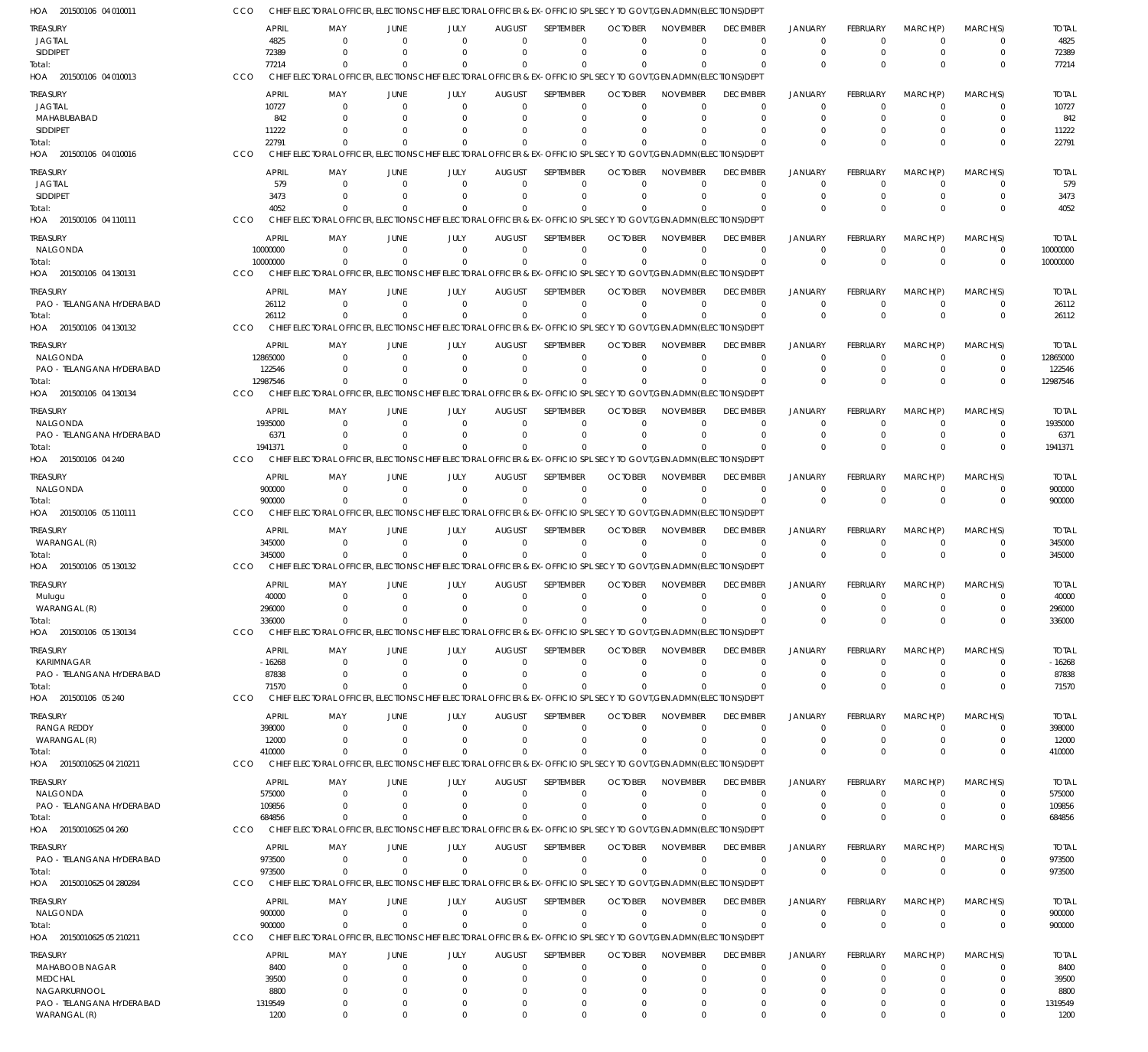| HOA 20150010625 05 210211             | CCO        |                         |                     |                      | CHIEF ELECTORAL OFFICER, ELECTIONS CHIEF ELECTORAL OFFICER & EX-OFFICIO SPL SECY TO GOVT, GEN.ADMN(ELECTIONS) DEPT |                              |                                 |                            |                                 |                                   |                                |                                |                            |                            |                         |
|---------------------------------------|------------|-------------------------|---------------------|----------------------|--------------------------------------------------------------------------------------------------------------------|------------------------------|---------------------------------|----------------------------|---------------------------------|-----------------------------------|--------------------------------|--------------------------------|----------------------------|----------------------------|-------------------------|
| treasury<br>Total:                    |            | <b>APRIL</b><br>1377449 | MAY<br>$\mathbf{0}$ | JUNE<br>$\mathbf{0}$ | JULY<br>$\Omega$                                                                                                   | <b>AUGUST</b><br>$\mathbf 0$ | <b>SEPTEMBER</b><br>$\mathbf 0$ | <b>OCTOBER</b><br>$\Omega$ | <b>NOVEMBER</b><br>$\mathbf{0}$ | <b>DECEMBER</b><br>$\overline{0}$ | <b>JANUARY</b><br>$\mathbf{0}$ | <b>FEBRUARY</b><br>$\mathbf 0$ | MARCH(P)<br>$\overline{0}$ | MARCH(S)<br>$\mathbf{0}$   | <b>TOTAL</b><br>1377449 |
| HOA 201500108 04 240                  | CCO        |                         |                     |                      | CHIEF ELECTORAL OFFICER, ELECTIONS CHIEF ELECTORAL OFFICER & EX-OFFICIO SPL SECY TO GOVT, GEN.ADMN(ELECTIONS) DEPT |                              |                                 |                            |                                 |                                   |                                |                                |                            |                            |                         |
| treasury                              |            | <b>APRIL</b>            | MAY                 | JUNE                 | JULY                                                                                                               | <b>AUGUST</b>                | <b>SFPTFMBFR</b>                | <b>OCTOBER</b>             | <b>NOVEMBER</b>                 | <b>DECEMBER</b>                   | <b>JANUARY</b>                 | <b>FEBRUARY</b>                | MARCH(P)                   | MARCH(S)                   | <b>TOTAL</b>            |
| PAO - TELANGANA HYDERABAD             |            | 33134                   | $\Omega$            | $\Omega$             | $\Omega$                                                                                                           | $\Omega$                     | $\Omega$                        | $\Omega$                   | $\Omega$                        | $\mathbf 0$                       | $\Omega$                       | $\Omega$                       | $\Omega$                   | $\Omega$                   | 33134                   |
| Total:                                |            | 33134                   | $\Omega$            | $\Omega$             | $\Omega$                                                                                                           | $\Omega$                     | $\Omega$                        | $\Omega$                   | $\Omega$                        | $\mathbf 0$                       | $\mathbf{0}$                   | $\Omega$                       | $\Omega$                   | $\mathbf 0$                | 33134                   |
| HOA 202900001 01 010011               | CCO        |                         |                     |                      | LAND ADMINISTRATION - HOD CHIEF COMMISSIONER, LAND ADMINISTRATION STATION ROAD, NAMPALLY,                          |                              |                                 |                            |                                 |                                   |                                |                                |                            |                            |                         |
| treasury                              |            | APRIL                   | MAY                 | JUNE                 | JULY                                                                                                               | AUGUST                       | <b>SFPTFMBFR</b>                | <b>OCTOBER</b>             | <b>NOVEMBER</b>                 | <b>DECEMBER</b>                   | <b>JANUARY</b>                 | <b>FFBRUARY</b>                | MARCH(P)                   | MARCH(S)                   | <b>TOTAL</b>            |
| PAO - TELANGANA HYDERABAD             |            | 5284075                 | $\Omega$            | $\Omega$             | $\Omega$                                                                                                           | $\Omega$                     | $\Omega$                        | $\Omega$                   | $\Omega$                        | $\mathbf 0$                       | $\mathbf 0$                    | $\Omega$                       | $\Omega$                   | 0                          | 5284075                 |
| Total:                                |            | 5284075                 | $\Omega$            |                      | $\Omega$                                                                                                           | $\Omega$                     | $\Omega$                        |                            | $\Omega$                        | $\mathbf{0}$                      | $\Omega$                       | $\Omega$                       | $\Omega$                   | $\mathbf 0$                | 5284075                 |
| HOA 202900001 01 010012               | CCO        |                         |                     |                      | LAND ADMINISTRATION - HOD CHIEF COMMISSIONER, LAND ADMINISTRATION STATION ROAD, NAMPALLY,                          |                              |                                 |                            |                                 |                                   |                                |                                |                            |                            |                         |
| treasury                              |            | <b>APRIL</b>            | MAY                 | JUNE                 | JULY                                                                                                               | <b>AUGUST</b>                | <b>SFPTFMBFR</b>                | <b>OCTOBER</b>             | <b>NOVEMBER</b>                 | <b>DECEMBER</b>                   | <b>JANUARY</b>                 | <b>FEBRUARY</b>                | MARCH(P)                   | MARCH(S)                   | <b>TOTAL</b>            |
| PAO - TELANGANA HYDERABAD             |            | 107800                  | $\Omega$            | $\Omega$             | $\Omega$                                                                                                           | $\Omega$                     | $\Omega$                        | $\Omega$                   | $\Omega$                        | $\mathbf 0$                       | $\Omega$                       | $\Omega$                       | $\Omega$                   | $\Omega$                   | 107800                  |
| Total:                                |            | 107800                  |                     |                      | $\Omega$                                                                                                           | $\Omega$                     | $\Omega$                        |                            | $\Omega$                        | $\mathbf 0$                       | $\mathbf{0}$                   | $\Omega$                       | $\Omega$                   | $\Omega$                   | 107800                  |
| HOA 202900001 01 010013               | <b>CCO</b> | LAND ADMINISTRATION     |                     |                      | - HOD CHIEF COMMISSIONER, LAND ADMINISTRATION STATION ROAD, NAMPALLY                                               |                              |                                 |                            |                                 |                                   |                                |                                |                            |                            |                         |
| treasury                              |            | <b>APRIL</b>            | MAY                 | JUNE                 | JULY                                                                                                               | <b>AUGUST</b>                | <b>SEPTEMBER</b>                | <b>OCTOBER</b>             | <b>NOVEMBER</b>                 | <b>DECEMBER</b>                   | <b>JANUARY</b>                 | <b>FEBRUARY</b>                | MARCH(P)                   | MARCH(S)                   | <b>TOTAL</b>            |
| PAO - TELANGANA HYDERABAD             |            | 1983529                 | $\Omega$            | $\Omega$             | $\Omega$                                                                                                           | $\Omega$                     | $\mathbf{0}$                    | $\Omega$                   | $\Omega$                        | $\mathbf 0$                       | $\mathbf 0$                    | $\Omega$                       | $\Omega$                   | 0                          | 1983529                 |
| Total:                                |            | 1983529                 |                     |                      | $\Omega$                                                                                                           | $\Omega$                     | $\Omega$                        |                            | $\Omega$                        | $\mathbf 0$                       | $\Omega$                       | $\Omega$                       | $\Omega$                   | $\mathbf 0$                | 1983529                 |
| HOA 202900001 01 010016               | <b>CCO</b> |                         |                     |                      | LAND ADMINISTRATION - HOD CHIEF COMMISSIONER, LAND ADMINISTRATION STATION ROAD, NAMPALLY,                          |                              |                                 |                            |                                 |                                   |                                |                                |                            |                            |                         |
| treasury                              |            | <b>APRIL</b>            | MAY                 | JUNE                 | JULY                                                                                                               | <b>AUGUST</b>                | <b>SEPTEMBER</b>                | <b>OCTOBER</b>             | <b>NOVEMBER</b>                 | <b>DECEMBER</b>                   | <b>JANUARY</b>                 | <b>FFBRUARY</b>                | MARCH(P)                   | MARCH(S)                   | <b>TOTAL</b>            |
| PAO - TELANGANA HYDERABAD             |            | 1502607                 | $\Omega$            | $\Omega$             | $\Omega$                                                                                                           | $\Omega$                     | $\Omega$                        | $\Omega$                   | $\Omega$                        | $\mathbf 0$                       | $\Omega$                       | $\Omega$                       | $\Omega$                   | 0                          | 1502607                 |
| Total:<br>HOA 202900001 04 010011     | <b>CCO</b> | 1502607                 |                     |                      | $\Omega$<br>SETTLEMENTS - HOD DIR SETTLEMENTS, SURVEY & LAND RECORDS OPP, SAI KISHORE CINEMA HALL                  | $\Omega$                     | $\Omega$                        |                            | $\Omega$                        | $\mathbf{0}$                      | $\Omega$                       | $\Omega$                       | $\Omega$                   | $\mathbf 0$                | 1502607                 |
|                                       |            |                         |                     |                      |                                                                                                                    |                              |                                 |                            |                                 |                                   |                                |                                |                            |                            |                         |
| treasury                              |            | <b>APRIL</b>            | MAY                 | JUNE                 | JULY                                                                                                               | <b>AUGUST</b>                | <b>SEPTEMBER</b>                | <b>OCTOBER</b>             | <b>NOVEMBER</b>                 | <b>DECEMBER</b>                   | <b>JANUARY</b>                 | <b>FFBRUARY</b>                | MARCH(P)                   | MARCH(S)                   | <b>TOTAL</b>            |
| PAO - TELANGANA HYDERABAD             |            | 611279                  | $\Omega$            | $\Omega$             | $\Omega$                                                                                                           | $\Omega$                     | $\mathbf 0$                     | $\Omega$                   | $\Omega$                        | $\mathbf 0$                       | $\overline{0}$                 | $\Omega$                       | $\Omega$                   | 0                          | 611279                  |
| Total:<br>HOA 202900001 04 010012     | CCO        | 611279                  | $\Omega$            |                      | $\Omega$<br>SETTLEMENTS - HOD DIR., SETTLEMENTS, SURVEY & LAND RECORDS OPP. SAI KISHORE CINEMA HALL                | $\Omega$                     | $\Omega$                        | $\Omega$                   | $\Omega$                        | $\mathbf 0$                       | $\Omega$                       | $\Omega$                       | $\Omega$                   | $\mathbf{0}$               | 611279                  |
|                                       |            |                         |                     |                      |                                                                                                                    |                              |                                 |                            |                                 |                                   |                                |                                |                            |                            |                         |
| treasury                              |            | <b>APRIL</b>            | MAY                 | JUNE                 | JULY                                                                                                               | <b>AUGUST</b>                | <b>SEPTEMBER</b>                | <b>OCTOBER</b>             | <b>NOVEMBER</b>                 | <b>DECEMBER</b>                   | <b>JANUARY</b>                 | <b>FEBRUARY</b>                | MARCH(P)                   | MARCH(S)                   | <b>TOTAL</b>            |
| PAO - TELANGANA HYDERABAD             |            | 7932                    | $\Omega$            | $\Omega$             | $\Omega$                                                                                                           | $\Omega$                     | $\Omega$                        | $\Omega$                   | $\Omega$                        | $\mathbf 0$                       | $\mathbf 0$                    | $\Omega$                       | $\Omega$                   | $\Omega$                   | 7932                    |
| Total:<br>HOA 202900001 04 010013     | <b>CCO</b> | 7932                    | $\Omega$            |                      | $\Omega$<br>SETTLEMENTS - HOD DIR., SETTLEMENTS, SURVEY & LAND RECORDS OPP. SAI KISHORE CINEMA HALL                | $\Omega$                     | $\Omega$                        | $\Omega$                   | $\Omega$                        | $\mathbf 0$                       | $\Omega$                       | $\Omega$                       | $\Omega$                   | $\Omega$                   | 7932                    |
|                                       |            |                         |                     |                      |                                                                                                                    |                              |                                 |                            |                                 |                                   |                                |                                |                            |                            |                         |
| treasury                              |            | <b>APRIL</b>            | MAY                 | JUNE                 | JULY                                                                                                               | <b>AUGUST</b>                | <b>SEPTEMBER</b>                | <b>OCTOBER</b>             | <b>NOVEMBER</b>                 | <b>DECEMBER</b>                   | <b>JANUARY</b>                 | <b>FEBRUARY</b>                | MARCH(P)                   | MARCH(S)                   | <b>TOTAL</b>            |
| PAO - TELANGANA HYDERABAD             |            | 193191<br>193191        | $\Omega$            | $\Omega$             | $\Omega$<br>$\Omega$                                                                                               | $\Omega$<br>$\Omega$         | $\mathbf{0}$<br>$\Omega$        | $\Omega$<br>$\Omega$       | $\Omega$<br>$\Omega$            | $\mathbf 0$<br>$\mathbf 0$        | $\overline{0}$<br>$\Omega$     | $\Omega$<br>$\Omega$           | $\Omega$<br>$\Omega$       | $\mathbf 0$<br>$\mathbf 0$ | 193191<br>193191        |
| Total:<br>HOA 202900001 04 010016     | <b>CCO</b> |                         |                     |                      | SETTLEMENTS - HOD DIR., SETTLEMENTS, SURVEY & LAND RECORDS OPP, SAI KISHORE CINEMA HALL                            |                              |                                 |                            |                                 |                                   |                                |                                |                            |                            |                         |
|                                       |            |                         |                     |                      |                                                                                                                    |                              |                                 |                            |                                 |                                   |                                |                                |                            |                            |                         |
| treasury<br>PAO - TELANGANA HYDERABAD |            | <b>APRIL</b><br>121997  | MAY<br>$\Omega$     | JUNE<br>$\Omega$     | JULY<br>$\Omega$                                                                                                   | <b>AUGUST</b><br>$\Omega$    | <b>SEPTEMBER</b><br>$\Omega$    | <b>OCTOBER</b><br>$\Omega$ | <b>NOVEMBER</b><br>$\Omega$     | <b>DECEMBER</b><br>$\mathbf 0$    | <b>JANUARY</b><br>$^{\circ}$   | FEBRUARY                       | MARCH(P)<br>$\Omega$       | MARCH(S)<br>$\Omega$       | <b>TOTAL</b><br>121997  |
| Total:                                |            | 121997                  | $\Omega$            | $\Omega$             | $\Omega$                                                                                                           | $\Omega$                     | $\Omega$                        |                            | $\Omega$                        | $\mathbf{0}$                      | $\Omega$                       | $\Omega$                       | $\Omega$                   | $\mathbf 0$                | 121997                  |
| HOA 202900001 05 010011               | <b>CCO</b> |                         |                     |                      | SURVEY SETTLEMENT AND LAND RECORDS - HOD COMMISSIONER, SETTLEMENTS AND LAND RECORDS, STATION ROAD                  |                              |                                 |                            |                                 |                                   |                                |                                |                            |                            |                         |
|                                       |            | APRIL                   | MAY                 | JUNE                 |                                                                                                                    |                              | SEPTEMBER                       | <b>OCTOBER</b>             | <b>NOVEMBER</b>                 | <b>DECEMBER</b>                   | <b>JANUARY</b>                 | FEBRUARY                       | MARCH(P)                   |                            |                         |
| treasury<br>PAO - TELANGANA HYDERABAD |            | 1530234                 | $\Omega$            | $\Omega$             | JULY<br>$\Omega$                                                                                                   | AUGUST<br>$\Omega$           | 0                               | $\Omega$                   | $\Omega$                        | $^{\circ}$                        | $\Omega$                       | $\Omega$                       | $\Omega$                   | MARCH(S)<br>0              | <b>TOTAL</b><br>1530234 |
| Total:                                |            | 1530234                 | $\Omega$            | $\Omega$             | $\Omega$                                                                                                           | $\Omega$                     | $\Omega$                        | $\Omega$                   | $\Omega$                        | $\mathbf 0$                       | $\Omega$                       | $\Omega$                       | $\Omega$                   | $\Omega$                   | 1530234                 |
| HOA 202900001 05 010012               | CCO        |                         |                     |                      | SURVEY SETTLEMENT AND LAND RECORDS - HOD COMMISSIONER, SETTLEMENTS AND LAND RECORDS, STATION ROAD                  |                              |                                 |                            |                                 |                                   |                                |                                |                            |                            |                         |
| treasury                              |            | APRIL                   | MAY                 | JUNE                 | JULY                                                                                                               | <b>AUGUST</b>                | SEPTEMBER                       | <b>OCTOBER</b>             | <b>NOVEMBER</b>                 | <b>DECEMBER</b>                   | <b>JANUARY</b>                 | FEBRUARY                       | MARCH(P)                   | MARCH(S)                   | <b>TOTAL</b>            |
| PAO - TELANGANA HYDERABAD             |            | 33643                   | $\Omega$            | $\Omega$             | $\Omega$                                                                                                           | $\Omega$                     | $\Omega$                        | $\Omega$                   | $\Omega$                        | $\mathbf 0$                       | $\mathbf 0$                    | $\Omega$                       | $\Omega$                   | 0                          | 33643                   |
| Total:                                |            | 33643                   | $\Omega$            | $\Omega$             | $\Omega$                                                                                                           | $\Omega$                     | $\Omega$                        | $\Omega$                   | $\Omega$                        | $\mathbf 0$                       | $\mathbf{0}$                   | $\Omega$                       | $\Omega$                   | $\mathbf 0$                | 33643                   |
| HOA 202900001 05 010013               | CCO        |                         |                     |                      | SURVEY SETTLEMENT AND LAND RECORDS - HOD COMMISSIONER, SETTLEMENTS AND LAND RECORDS, STATION ROAD                  |                              |                                 |                            |                                 |                                   |                                |                                |                            |                            |                         |
| treasury                              |            | <b>APRIL</b>            | MAY                 | JUNE                 | JULY                                                                                                               | <b>AUGUST</b>                | <b>SEPTEMBER</b>                | <b>OCTOBER</b>             | <b>NOVEMBER</b>                 | <b>DECEMBER</b>                   | <b>JANUARY</b>                 | <b>FEBRUARY</b>                | MARCH(P)                   | MARCH(S)                   | <b>TOTAL</b>            |
| PAO - TELANGANA HYDERABAD             |            | 637598                  | $\Omega$            | $\Omega$             | $\Omega$                                                                                                           | $\Omega$                     | $\mathbf 0$                     | $\Omega$                   | $\Omega$                        | $\mathbf 0$                       | $\mathbf 0$                    | $\Omega$                       | $\Omega$                   | $\mathbf 0$                | 637598                  |
| Total:                                |            | 637598                  | $\Omega$            | $\Omega$             | $\Omega$                                                                                                           | $\Omega$                     | $\Omega$                        | $\Omega$                   | $\Omega$                        | $\mathbf{0}$                      | $\Omega$                       | $\Omega$                       | $\Omega$                   | 0                          | 637598                  |
| HOA 202900001 05 010016               | CCO        |                         |                     |                      | SURVEY SETTLEMENT AND LAND RECORDS - HOD COMMISSIONER, SETTLEMENTS AND LAND RECORDS, STATION ROAD.                 |                              |                                 |                            |                                 |                                   |                                |                                |                            |                            |                         |
| treasury                              |            | <b>APRIL</b>            | MAY                 | JUNE                 | JULY                                                                                                               | <b>AUGUST</b>                | SEPTEMBER                       | <b>OCTOBER</b>             | <b>NOVEMBER</b>                 | <b>DECEMBER</b>                   | <b>JANUARY</b>                 | FEBRUARY                       | MARCH(P)                   | MARCH(S)                   | <b>TOTAL</b>            |
| PAO - TELANGANA HYDERABAD             |            | 433294                  | $\Omega$            | $\Omega$             | $\Omega$                                                                                                           | $\mathbf 0$                  | $\Omega$                        | $\Omega$                   | $\Omega$                        | $\mathbf 0$                       | $^{\circ}$                     | 0                              | 0                          | 0                          | 433294                  |
| Total:                                |            | 433294                  | $\Omega$            | $\Omega$             | $\Omega$                                                                                                           | $\Omega$                     | $\Omega$                        | $\Omega$                   | $\Omega$                        | $\Omega$                          | $\mathbf{0}$                   | $\Omega$                       | $\Omega$                   | $\mathbf 0$                | 433294                  |
| HOA 20290000125 01 280284             | <b>CCO</b> |                         |                     |                      | LAND ADMINISTRATION - HOD CHIEF COMMISSIONER, LAND ADMINISTRATION STATION ROAD, NAMPALLY,                          |                              |                                 |                            |                                 |                                   |                                |                                |                            |                            |                         |
| treasury                              |            | <b>APRIL</b>            | MAY                 | JUNE                 | JULY                                                                                                               | <b>AUGUST</b>                | SEPTEMBER                       | <b>OCTOBER</b>             | <b>NOVEMBER</b>                 | <b>DECEMBER</b>                   | <b>JANUARY</b>                 | FEBRUARY                       | MARCH(P)                   | MARCH(S)                   | <b>TOTAL</b>            |
| PAO - TELANGANA HYDERABAD             |            | 1300000                 | $\Omega$            | $\Omega$             | $\Omega$                                                                                                           | $\mathbf 0$                  | 0                               | $\Omega$                   | $\Omega$                        | $^{\circ}$                        | $\mathbf 0$                    | $\Omega$                       | 0                          | 0                          | 1300000                 |
| Total:                                |            | 1300000                 | $\Omega$            | $\Omega$             | $\Omega$                                                                                                           | $\Omega$                     | $\Omega$                        | $\Omega$                   | $\Omega$                        | $\mathbf{0}$                      | $\Omega$                       | $\Omega$                       | $\Omega$                   | $\mathbf 0$                | 1300000                 |
| HOA 202900102 07 010011               | CCO        |                         |                     |                      | SURVEY SETTLEMENT AND LAND RECORDS - HOD COMMISSIONER, SETTLEMENTS AND LAND RECORDS, STATION ROAD,                 |                              |                                 |                            |                                 |                                   |                                |                                |                            |                            |                         |
| Treasury                              |            | <b>APRIL</b>            | MAY                 | JUNE                 | JULY                                                                                                               | <b>AUGUST</b>                | SEPTEMBER                       | <b>OCTOBER</b>             | <b>NOVEMBER</b>                 | <b>DECEMBER</b>                   | <b>JANUARY</b>                 | FEBRUARY                       | MARCH(P)                   | MARCH(S)                   | <b>TOTAL</b>            |
| ADILABAD                              |            | 556600                  | $\Omega$            | $\Omega$             | $\Omega$                                                                                                           | $\Omega$                     | $\Omega$                        | $\Omega$                   | $\Omega$                        | $\mathbf 0$                       | $\Omega$                       | 0                              | $\Omega$                   | $\Omega$                   | 556600                  |
| <b>BHADRADI KOTHAGUDEM</b>            |            | 613220                  | <sup>0</sup>        | 0                    | 0                                                                                                                  | $\Omega$                     | $\Omega$                        | $\Omega$                   | $\Omega$                        | $\Omega$                          | $\Omega$                       |                                | $\Omega$                   | $\Omega$                   | 613220                  |
| BHOOPALAPALLY<br><b>JAGTIAL</b>       |            | 273690<br>353120        |                     | 0<br>0               |                                                                                                                    | 0<br>0                       | $\Omega$<br>$\Omega$            | ſ<br>$\Omega$              | $\Omega$<br>$\Omega$            | $\Omega$<br>$\Omega$              | $\Omega$<br>$\Omega$           |                                | 0<br>0                     | $\Omega$<br>$\Omega$       | 273690<br>353120        |
| JANGAON                               |            | 323025                  |                     | 0                    |                                                                                                                    | 0                            | $\Omega$                        | $\Omega$                   | $\Omega$                        | 0                                 | 0                              |                                | 0                          | $\Omega$                   | 323025                  |
| JOGULAMBA GADWAL                      |            | 182580                  |                     | 0                    |                                                                                                                    | 0                            | $\Omega$                        | $\Omega$                   | $\Omega$                        | $\Omega$                          | 0                              |                                | $\Omega$                   | $\Omega$                   | 182580                  |
| KAMAREDDY                             |            | 472010                  |                     | 0                    |                                                                                                                    | 0                            | C.                              |                            |                                 | <sup>0</sup>                      | $\Omega$                       |                                | 0                          | $\Omega$                   | 472010                  |
| KARIMNAGAR                            |            | 486380                  |                     | O                    |                                                                                                                    | 0                            | $\Omega$                        | $\Omega$                   | $\Omega$                        | $\Omega$                          | 0                              |                                | 0                          | $\Omega$                   | 486380                  |
| KHAMMAM                               |            | 754500                  |                     | 0                    |                                                                                                                    | 0                            | $\Omega$                        |                            | $\Omega$                        | 0                                 | 0                              |                                | 0                          | $\Omega$                   | 754500                  |
| KOMARAMBHEEM ASIFABAD                 |            | 234710                  |                     | O                    |                                                                                                                    | 0                            | $\Omega$                        |                            | $\Omega$                        | $\Omega$                          | 0                              |                                | $\Omega$                   | $\Omega$                   | 234710                  |
| MAHABOOB NAGAR<br>MAHABUBABAD         |            | 394150<br>247090        | 0                   | O<br>O               |                                                                                                                    | 0<br>$\Omega$                | C.<br>$\Omega$                  |                            | $\Omega$<br>$\Omega$            | <sup>0</sup><br>$\Omega$          | $\Omega$<br>0                  |                                | 0<br>$\Omega$              | $\Omega$<br>$\Omega$       | 394150<br>247090        |
| <b>MANCHERIAL</b>                     |            | 380050                  | 0                   | $\Omega$             |                                                                                                                    | $\Omega$                     | $\Omega$                        | $\Omega$                   | $\Omega$                        | $\Omega$                          | $\Omega$                       |                                | $\Omega$                   | $\Omega$                   | 380050                  |
| MEDAK                                 |            | 369195                  | 0                   | 0                    | 0                                                                                                                  | $\Omega$                     | $\Omega$                        | $\Omega$                   | $\Omega$                        | 0                                 | 0                              | 0                              | $\Omega$                   | $\Omega$                   | 369195                  |
| MEDCHAL                               |            | 490710                  | $\Omega$            | $\Omega$             | $\Omega$                                                                                                           | $\Omega$                     | $\Omega$                        | $\Omega$                   | $\Omega$                        | $\Omega$                          | $\Omega$                       | $\Omega$                       | $\Omega$                   | $\Omega$                   | 490710                  |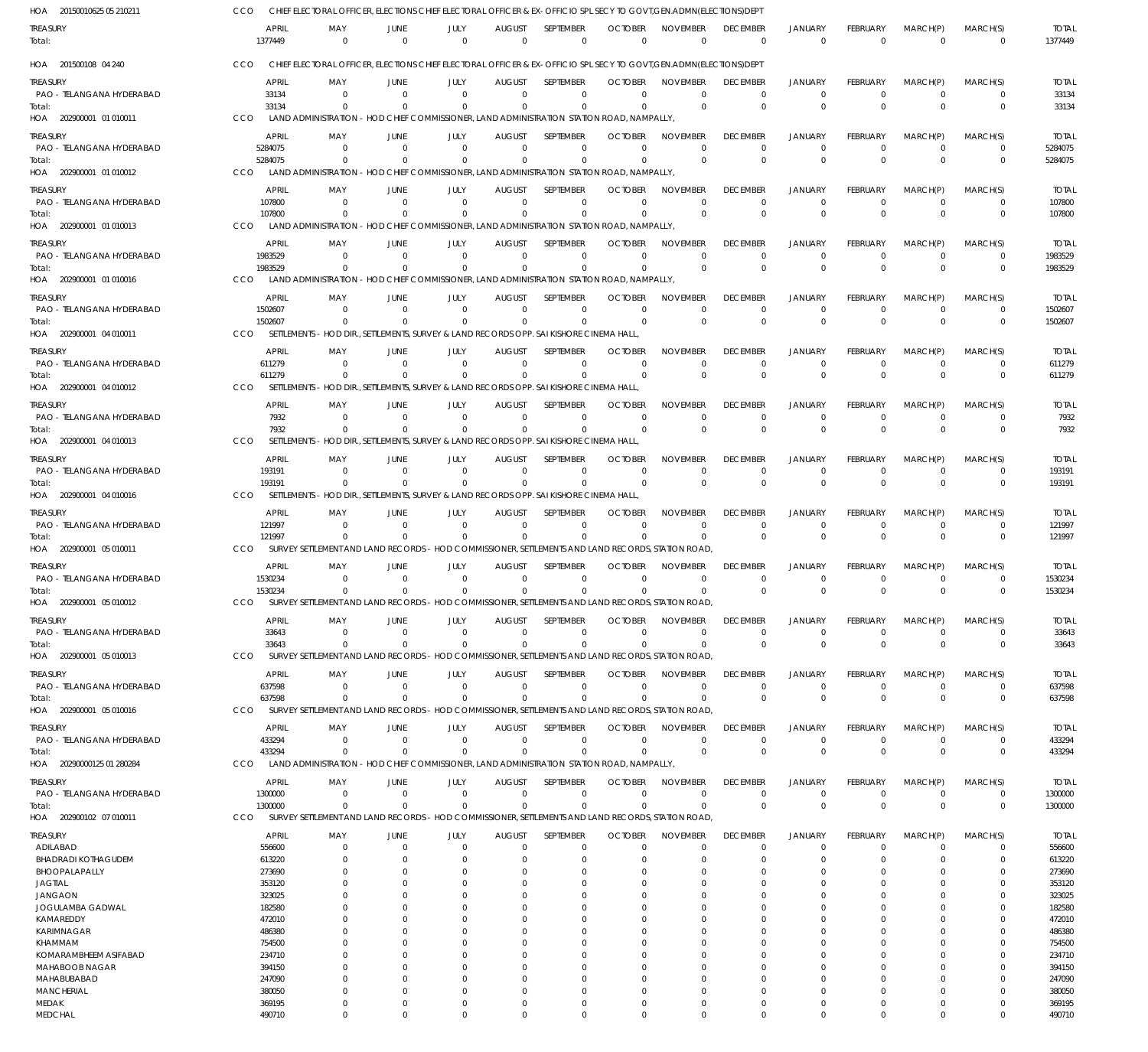202900102 07 010011 HOA 202900102 07 010012 HOA 202900102 07 010013 HOA 202900102 07 010015 HOA SURVEY SETTLEMENT AND LAND RECORDS - HOD COMMISSIONER, SETTLEMENTS AND LAND RECORDS, STATION ROAD, SURVEY SETTLEMENT AND LAND RECORDS - HOD COMMISSIONER, SETTLEMENTS AND LAND RECORDS, STATION ROAD, SURVEY SETTLEMENT AND LAND RECORDS - HOD COMMISSIONER, SETTLEMENTS AND LAND RECORDS, STATION ROAD, SURVEY SETTLEMENT AND LAND RECORDS - HOD COMMISSIONER, SETTLEMENTS AND LAND RECORDS, STATION ROAD, CCO CCO CCO CCO 14948674 158379 5772438  $\theta$ 0  $\Omega$ 0 0  $\Omega$ 0 0 0  $\theta$ 0  $\Omega$ 0 0  $\Omega$  $\Omega$ 0  $\Omega$  $\Omega$ 0  $\Omega$  $\Omega$ 0  $\Omega$ 0 0  $\Omega$  $\mathbf 0$ 0  $\Omega$ 0 0  $\Omega$  $\Omega$ 0  $\Omega$ 14948674 158379 5772438 NAGARKURNOOL NALGONDA NIRMAL NIZAMABAD PAO - TELANGANA HYDERABAD PEDDAPALLY RANGA REDDY SANGAREDDY SIDDIPET SIRICILLA SURYAPET VIKARABAD WANAPARTHY WARANGAL (R) WARANGAL (U) YADADRI ADILABAD BHADRADI KOTHAGUDEM JAGTIAL KAMAREDDY KARIMNAGAR KHAMMAM KOMARAMBHEEM ASIFABAD MAHABOOB NAGAR MEDAK NAGARKURNOOL NALGONDA NIZAMABAD PAO - TELANGANA HYDERABAD **PEDDAPALLY** RANGA REDDY SANGAREDDY SIRICILLA WARANGAL (R) WARANGAL (U) ADILABAD BHADRADI KOTHAGUDEM BHOOPALAPALLY JAGTIAL JANGAON JOGULAMBA GADWAL KAMAREDDY KARIMNAGAR KHAMMAM KOMARAMBHEEM ASIFABAD MAHABOOB NAGAR MAHABUBABAD **MANCHERIAL** MEDAK MEDCHAL NAGARKURNOOL NALGONDA NIRMAL NIZAMABAD PAO - TELANGANA HYDERABAD PEDDAPALLY RANGA REDDY SANGAREDDY SIDDIPET SIRICILLA SURYAPET VIKARABAD WANAPARTHY WARANGAL (R) WARANGAL (U) YADADRI NALGONDA TREASURY TREASURY TREASURY TREASURY 394410 534450 451490 609245 2916885 255010 490601 665350 296900 328640 291610 205840 330839 412124 332190 302060 4059 710 2000 2000 7200 11380 1687 2446 2000 4000 6395 11000 64597 1895 27000 360 2000 3350 4300 213620 228102 105137 135633 124142 70259 181356 186814 289794 90186 151536 94939 145821 141708 188691 151381 210778 173614 246314 1164038 97859 198899 255785 114354 126497 112113 79076 126860 123479 127547 116106 2705 APRIL APRIL APRIL APRIL 0 0  $\Omega$ 0 0  $\sqrt{2}$ 0  $\Omega$  $\Omega$ 0  $\Omega$ 0  $\Omega$ 0 0 0 0 0 0 0 0  $\Omega$  $\Omega$ 0 0  $\Omega$ 0  $\Omega$ 0  $\Omega$ 0 0  $\Omega$ 0 0 0 0 0 0  $\Omega$ 0 0  $\sqrt{2}$ 0  $\Omega$  $\Omega$ 0  $\Omega$ 0  $\Omega$ 0 0  $\Omega$ 0  $\Omega$ 0  $\Omega$ 0 0  $\Omega$ 0  $\Omega$ 0 0  $\Omega$ 0 0 MAY MAY MAY MAY 0 0  $\Omega$ 0 0  $\sqrt{2}$ 0  $\Omega$ 0 0  $\Omega$ 0  $\Omega$ 0 0  $\boldsymbol{0}$ 0  $\Omega$ 0 0 0 0  $\Omega$ 0 0 0 0  $\Omega$ 0  $\Omega$ 0 0  $\Omega$  $\boldsymbol{0}$  $\Omega$ 0 0 0 0  $\Omega$ 0 0  $\Omega$ 0  $\Omega$ 0 0 0 0  $\Omega$ 0 0 0 0  $\Omega$ 0  $\Omega$  $\boldsymbol{0}$ 0  $\Omega$ 0  $\Omega$ 0 0  $\Omega$ 0 0 JUNE JUNE JUNE JUNE 0 0  $\Omega$ 0 0  $\sqrt{0}$ 0  $\Omega$ 0 0 0 0  $\Omega$ 0 0 0 0  $\Omega$ 0 0 0 0  $\Omega$ 0 0 0 0  $\Omega$ 0  $\Omega$ 0 0  $\sqrt{0}$ 0  $\Omega$ 0 0 0 0  $\Omega$ 0 0  $\sqrt{0}$ 0  $\Omega$ 0 0 0 0  $\Omega$ 0 0  $\Omega$ 0  $\Omega$ 0  $\sqrt{0}$ 0 0  $\sqrt{0}$ 0  $\Omega$ 0 0  $\Omega$ 0  $\sqrt{0}$ JULY JULY JULY JULY 0 0  $\Omega$ 0 0  $\sqrt{2}$ 0  $\Omega$  $\Omega$ 0  $\Omega$ 0  $\Omega$ 0 0 0 0  $\Omega$ 0 0 0  $\Omega$  $\Omega$ 0 0  $\Omega$ 0  $\Omega$ 0  $\Omega$ 0  $\Omega$  $\Omega$ 0  $\Omega$ 0 0 0 0  $\Omega$ 0 0  $\sqrt{2}$ 0  $\Omega$  $\Omega$ 0  $\Omega$ 0  $\Omega$ 0 0  $\Omega$ 0  $\Omega$ 0  $\Omega$ 0  $\Omega$  $\Omega$ 0  $\Omega$ 0 0  $\Omega$ 0  $\Omega$ AUGUST AUGUST **AUGUST** AUGUST 0 0  $\Omega$ 0 0  $\Omega$ 0  $\Omega$  $\Omega$ 0  $\Omega$  $\overline{0}$  $\Omega$ 0 0  $\Omega$ 0  $\Omega$ 0 0  $\Omega$  $\Omega$  $\Omega$ 0 0  $\Omega$  $\Omega$  $\Omega$  $\overline{0}$  $\Omega$ 0  $\Omega$  $\Omega$ 0  $\Omega$ 0 0  $\Omega$ 0  $\Omega$ 0 0  $\Omega$ 0  $\Omega$  $\Omega$ 0  $\Omega$ 0  $\Omega$ 0 0  $\Omega$  $\Omega$  $\Omega$  $\overline{0}$  $\Omega$ 0  $\Omega$  $\Omega$ 0  $\Omega$  $\Omega$ 0  $\Omega$ 0  $\Omega$ SEPTEMBER SEPTEMBER SEPTEMBER SEPTEMBER 0 0  $\Omega$ 0 0  $\Omega$ 0  $\Omega$  $\Omega$ 0  $\Omega$ 0  $\Omega$ 0 0  $\Omega$ 0  $\Omega$ 0 0  $\Omega$  $\Omega$  $\Omega$ 0 0  $\Omega$  $\Omega$  $\Omega$ 0  $\Omega$ 0  $\Omega$  $\Omega$ 0  $\Omega$ 0 0 0 0  $\Omega$ 0 0  $\Omega$ 0  $\Omega$  $\Omega$ 0  $\Omega$ 0  $\Omega$ 0 0  $\Omega$  $\Omega$  $\Omega$ 0  $\Omega$ 0  $\Omega$  $\Omega$ 0  $\Omega$ 0  $\Omega$  $\Omega$ 0  $\Omega$ **OCTOBER OCTOBER OCTOBER** OCTOBER 0 0  $\Omega$ 0 0  $\Omega$ 0  $\Omega$ 0 0  $\Omega$ 0  $\Omega$ 0 0  $\Omega$ 0  $\Omega$ 0 0 0 0  $\Omega$ 0 0 0  $\Omega$  $\Omega$ 0  $\Omega$ 0 0  $\Omega$ 0  $\Omega$ 0 0 0 0  $\Omega$ 0 0  $\sqrt{2}$ 0  $\Omega$  $\overline{0}$ 0  $\Omega$ 0  $\Omega$ 0 0  $\Omega$  $\Omega$  $\Omega$ 0  $\Omega$ 0 0  $\Omega$ 0  $\Omega$ 0 0  $\Omega$ 0  $\Omega$ NOVEMBER NOVEMBER NOVEMBER NOVEMBER 0 0  $\Omega$ 0 0  $\Omega$ 0  $\Omega$  $\overline{0}$ 0  $\Omega$ 0  $\Omega$ 0 0  $\Omega$ 0  $\Omega$ 0 0 0  $\Omega$  $\Omega$ 0 0  $\Omega$ 0  $\Omega$  $\overline{0}$  $\Omega$ 0  $\Omega$  $\Omega$ 0  $\Omega$ 0 0 0 0  $\Omega$ 0 0  $\Omega$ 0  $\Omega$  $\Omega$ 0  $\Omega$ 0  $\Omega$ 0 0  $\Omega$ 0  $\Omega$  $\overline{0}$  $\Omega$ 0  $\Omega$  $\Omega$ 0  $\Omega$ 0 0  $\Omega$ 0  $\Omega$ DECEMBER DECEMBER DECEMBER DECEMBER 0 0  $\Omega$ 0 0  $\Omega$ 0  $\Omega$  $\Omega$ 0  $\Omega$ 0  $\Omega$ 0 0 0 0  $\Omega$ 0 0 0  $\Omega$  $\Omega$ 0 0  $\Omega$ 0  $\Omega$ 0  $\Omega$ 0 0  $\Omega$  $\,$  0  $\,$  $\Omega$ 0 0 0 0  $\Omega$ 0 0  $\Omega$ 0  $\Omega$ 0 0 0 0  $\Omega$ 0 0  $\Omega$ 0  $\Omega$ 0  $\Omega$ 0  $\Omega$  $\Omega$ 0  $\Omega$ 0 0  $\Omega$ 0  $\Omega$ JANUARY JANUARY JANUARY JANUARY 0 0  $\Omega$ 0 0  $\Omega$ 0  $\Omega$  $\overline{0}$ 0 0 0  $\Omega$ 0 0 0 0  $\Omega$  $\overline{0}$ 0 0 0  $\Omega$ 0 0 0 0 0 0  $\Omega$ 0 0  $\Omega$  $\boldsymbol{0}$  $\Omega$ 0 0 0 0  $\Omega$ 0 0  $\Omega$ 0  $\Omega$  $\overline{0}$ 0 0 0  $\Omega$ 0 0 0 0  $\Omega$ 0  $\Omega$ 0 0  $\Omega$ 0  $\Omega$ 0 0 0 0  $\Omega$ FEBRUARY FEBRUARY FEBRUARY FEBRUARY 0 0  $\Omega$ 0 0  $\Omega$ 0  $\Omega$  $\Omega$ 0  $\Omega$ 0  $\Omega$ 0 0 0 0  $\Omega$  $\overline{0}$ 0  $\Omega$  $\Omega$  $\Omega$  $\overline{0}$ 0 0  $\Omega$  $\Omega$ 0  $\Omega$ 0  $\Omega$  $\Omega$ 0  $\Omega$ 0 0  $\Omega$ 0  $\Omega$ 0 0  $\Omega$ 0  $\Omega$  $\Omega$ 0 0 0  $\Omega$  $\overline{0}$ 0  $\Omega$  $\Omega$  $\Omega$ 0  $\Omega$ 0  $\Omega$  $\Omega$ 0  $\Omega$ 0 0  $\Omega$ 0  $\Omega$ MARCH(P) MARCH(P) MARCH(P) MARCH(P)  $\Omega$ 0  $\Omega$ 0  $\Omega$  $\Omega$ 0  $\Omega$ 0  $\Omega$  $\Omega$ 0  $\Omega$ 0 0 0 0  $\Omega$ 0 0 0  $\Omega$  $\Omega$ 0 0 0  $\Omega$  $\Omega$ 0  $\Omega$ 0  $\Omega$  $\Omega$ 0  $\Omega$ 0 0  $\Omega$ 0  $\Omega$ 0 0  $\Omega$ 0  $\Omega$ 0 0  $\Omega$ 0  $\Omega$ 0 0 0  $\Omega$  $\Omega$ 0  $\Omega$ 0  $\Omega$  $\Omega$ 0  $\Omega$ 0 0  $\Omega$ 0  $\Omega$ MARCH(S) MARCH(S) MARCH(S) MARCH(S) 394410 534450 451490 609245 2916885 255010 490601 665350 296900 328640 291610 205840 330839 412124 332190 302060 4059 710 2000 2000 7200 11380 1687 2446 2000 4000 6395 11000 64597 1895 27000 360 2000 3350 4300 213620 228102 105137 135633 124142 70259 181356 186814 289794 90186 151536 94939 145821 141708 188691 151381 210778 173614 246314 1164038 97859 198899 255785 114354 126497 112113 79076 126860 123479 127547 116106 2705 TOTAL TOTAL TOTAL TOTAL Total: Total: Total:

2705

Total:

0

0

0

0

0

0

0

0

0

0

0

0

2705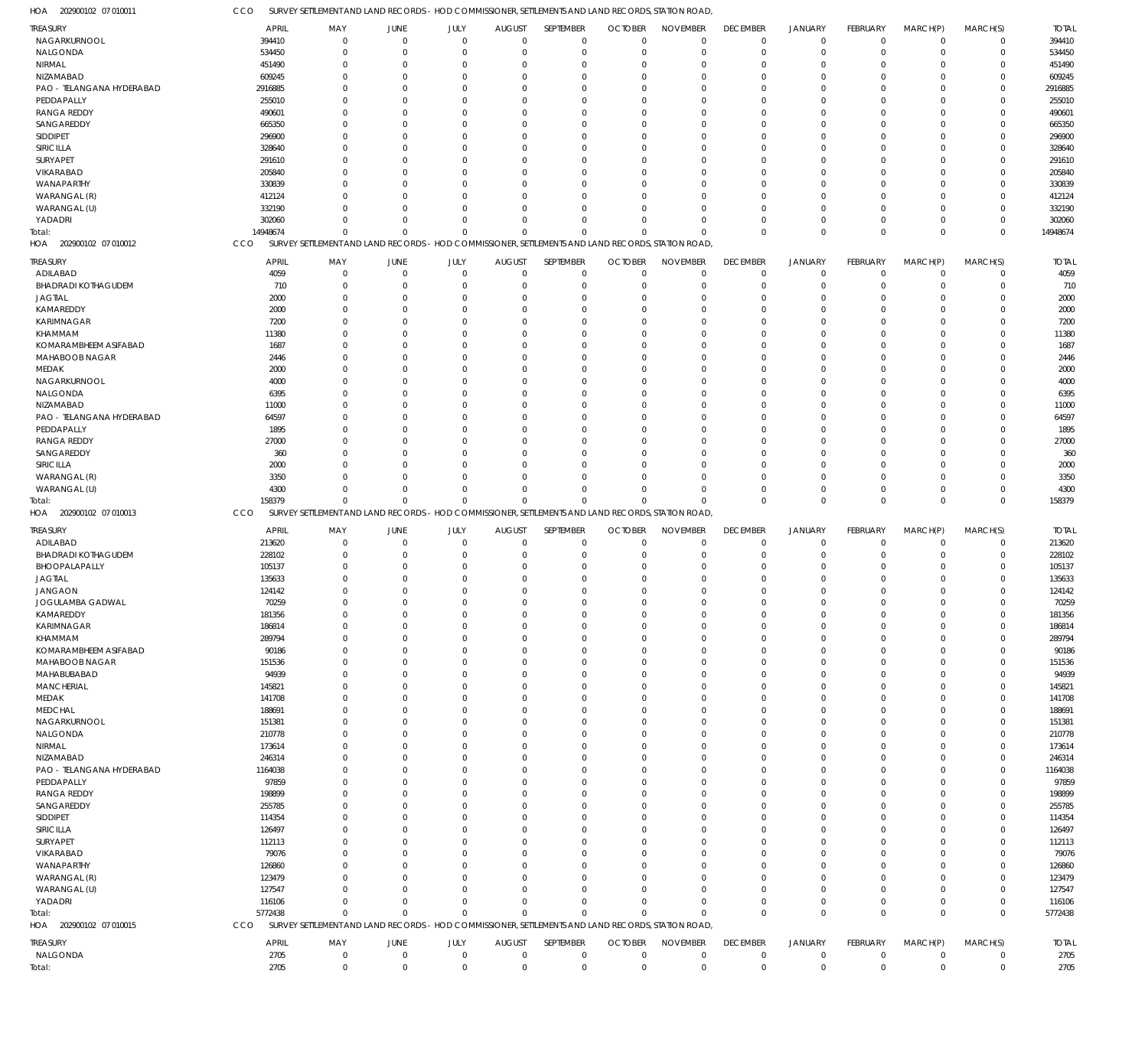202900102 07 010016 HOA CCO SURVEY SETTLEMENT AND LAND RECORDS - HOD COMMISSIONER, SETTLEMENTS AND LAND RECORDS, STATION ROAD, ADILABAD TREASURY APRIL MAY JUNE JULY AUGUST SEPTEMBER OCTOBER NOVEMBER DECEMBER JANUARY FEBRUARY MARCH(P) MARCH(S)  $\overline{0}$  

TOTAL

| ADILABAD                            | 79882            | 0                                                                                                 | C                |                            |                     | 0                          | $\Omega$                     |                             |                   |                               |                               |                                  | 0                          | 79882            |
|-------------------------------------|------------------|---------------------------------------------------------------------------------------------------|------------------|----------------------------|---------------------|----------------------------|------------------------------|-----------------------------|-------------------|-------------------------------|-------------------------------|----------------------------------|----------------------------|------------------|
| <b>BHADRADI KOTHAGUDEM</b>          | 88111            | $\Omega$                                                                                          | $\Omega$         | $\Omega$                   |                     | $\Omega$                   | $\Omega$                     | $\Omega$                    |                   |                               |                               |                                  | $\Omega$                   | 88111            |
| BHOOPALAPALLY                       | 32537            | $\Omega$                                                                                          | $\Omega$         | $\Omega$                   |                     | $\Omega$                   | $\Omega$                     | $\Omega$                    |                   |                               |                               | $\Omega$                         | 0                          | 32537            |
| <b>JAGTIAL</b>                      | 50720            |                                                                                                   | $\Omega$         | $\Omega$                   |                     | $\Omega$                   | $\Omega$                     | $\Omega$                    |                   |                               |                               |                                  | $\Omega$                   | 50720            |
| <b>JANGAON</b>                      | 46421            |                                                                                                   | C                | $\Omega$                   |                     | $\Omega$                   | $\Omega$                     | $\Omega$                    |                   |                               |                               |                                  | $\Omega$                   | 4642             |
| JOGULAMBA GADWAL                    | 26273            |                                                                                                   | C                | $\Omega$                   |                     | $\Omega$                   | $\Omega$                     | $\Omega$                    |                   |                               |                               |                                  | $\Omega$                   | 26273            |
| KAMAREDDY                           | 67817            |                                                                                                   | C                | $\Omega$                   |                     | $\Omega$                   | $\Omega$                     | $\Omega$                    |                   |                               |                               | $\Omega$                         | $\Omega$                   | 67817            |
| <b>KARIMNAGAR</b>                   | 96356            |                                                                                                   | C                | $\Omega$                   |                     | $\Omega$                   | $\Omega$                     | $\Omega$                    |                   |                               |                               |                                  | $\Omega$                   | 96356            |
| KHAMMAM                             | 149470           | $\Omega$                                                                                          | C                | $\Omega$                   |                     | $\Omega$                   | $\Omega$                     | $\Omega$                    |                   |                               |                               | $\Omega$                         | $\Omega$                   | 149470           |
| KOMARAMBHEEM ASIFABAD               | 27909            |                                                                                                   | C                | $\Omega$                   |                     | $\Omega$                   | $\Omega$                     | $\Omega$                    |                   |                               |                               |                                  | $\Omega$                   | 27909            |
| MAHABOOB NAGAR                      | 78160            | $\Omega$                                                                                          | C                | $\Omega$                   |                     | $\Omega$                   | $\Omega$                     | $\Omega$                    |                   |                               |                               | $\Omega$                         | $\Omega$                   | 78160            |
|                                     |                  |                                                                                                   |                  |                            |                     |                            |                              |                             |                   |                               |                               |                                  |                            |                  |
| MAHABUBABAD                         | 29382            |                                                                                                   | C                | $\Omega$                   |                     | $\Omega$                   | $\Omega$                     | $\Omega$                    |                   |                               |                               |                                  | $\Omega$                   | 29382            |
| <b>MANCHERIAL</b>                   | 54530            | 0                                                                                                 | C                | $\Omega$                   |                     | $\Omega$                   | $\Omega$                     | $\Omega$                    |                   |                               |                               |                                  | $\Omega$                   | 54530            |
| MEDAK                               | 43855            |                                                                                                   | C                | $\Omega$                   |                     | $\Omega$                   | $\Omega$                     | $\Omega$                    |                   |                               |                               |                                  | $\Omega$                   | 43855            |
| <b>MEDCHAL</b>                      | 145986           | $\Omega$                                                                                          | C                | $\Omega$                   |                     | $\Omega$                   | $\Omega$                     | $\Omega$                    |                   |                               |                               | $\Omega$                         | $\Omega$                   | 145986           |
| NAGARKURNOOL                        | 46849            |                                                                                                   | C                | $\Omega$                   |                     | $\Omega$                   | $\Omega$                     | $\Omega$                    |                   |                               |                               |                                  | $\Omega$                   | 46849            |
| <b>NALGONDA</b>                     | 76776            | $\Omega$                                                                                          | C                | $\Omega$                   |                     | $\Omega$                   | $\Omega$                     | $\Omega$                    |                   |                               |                               |                                  | $\Omega$                   | 76776            |
| NIRMAL                              | 64921            | $\Omega$                                                                                          | C                | $\Omega$                   |                     | $\Omega$                   | $\Omega$                     | $\Omega$                    |                   |                               |                               |                                  | $\Omega$                   | 64921            |
| NIZAMABAD                           | 120618           | $\Omega$                                                                                          | C                | $\Omega$                   |                     | $\Omega$                   | $\Omega$                     | $\Omega$                    |                   |                               |                               | $\Omega$                         | $\Omega$                   | 120618           |
| PAO - TELANGANA HYDERABAD           | 835235           |                                                                                                   | C                | $\Omega$                   |                     | $\Omega$                   | $\Omega$                     | $\Omega$                    |                   |                               |                               |                                  | $\Omega$                   | 835235           |
| PEDDAPALLY                          | 30285            | $\Omega$                                                                                          |                  | $\Omega$                   |                     | $\Omega$                   | $\Omega$                     | $\Omega$                    |                   |                               |                               |                                  | $\Omega$                   | 30285            |
|                                     |                  |                                                                                                   | C                |                            |                     |                            |                              |                             |                   |                               |                               |                                  |                            |                  |
| <b>RANGA REDDY</b>                  | 162750           |                                                                                                   | C                | $\Omega$                   |                     | $\Omega$                   | $\Omega$                     | $\Omega$                    |                   |                               |                               |                                  | $\Omega$                   | 162750           |
| SANGAREDDY                          | 95649            | $\Omega$                                                                                          | C                | $\Omega$                   |                     | $\Omega$                   | $\Omega$                     | $\Omega$                    |                   |                               |                               | $\Omega$                         | $\Omega$                   | 95649            |
| SIDDIPET                            | 42762            |                                                                                                   | C                | $\Omega$                   |                     | $\Omega$                   | $\Omega$                     | $\Omega$                    |                   |                               |                               |                                  | $\Omega$                   | 42762            |
| SIRICILLA                           | 47302            |                                                                                                   | C                | $\Omega$                   |                     | $\Omega$                   | $\Omega$                     | $\Omega$                    |                   |                               |                               |                                  | $\Omega$                   | 47302            |
| SURYAPET                            | 41924            |                                                                                                   | C                | $\Omega$                   |                     | $\Omega$                   | $\Omega$                     | $\Omega$                    |                   |                               |                               |                                  | $\Omega$                   | 41924            |
| VIKARABAD                           | 29569            |                                                                                                   | C                | $\Omega$                   |                     | $\Omega$                   | $\Omega$                     | $\Omega$                    |                   |                               |                               | $\Omega$                         | $\Omega$                   | 29569            |
| WANAPARTHY                          | 47439            |                                                                                                   | C                | $\Omega$                   |                     | $\Omega$                   | -C                           | $\Omega$                    |                   |                               |                               |                                  | 0                          | 47439            |
| WARANGAL (R)                        | 63688            |                                                                                                   | $\Omega$         | $\Omega$                   |                     | $\Omega$                   | $\Omega$                     | $\Omega$                    |                   |                               |                               | $\Omega$                         | $\Omega$                   | 63688            |
| WARANGAL (U)                        | 65786            |                                                                                                   | $\Omega$         | $\Omega$                   |                     | $\Omega$                   | $\Omega$                     | $\Omega$                    |                   |                               |                               | $\Omega$                         | $\Omega$                   | 65786            |
|                                     | 43417            | $\Omega$                                                                                          | $\Omega$         | $\Omega$                   | $\Omega$            | $\Omega$                   | $\Omega$                     | $\Omega$                    |                   | $\Omega$                      | $\Omega$                      | $\Omega$                         | 0                          | 43411            |
| YADADRI                             |                  |                                                                                                   |                  |                            |                     |                            |                              |                             |                   |                               |                               |                                  |                            |                  |
| Total:                              | 2832379          | $\Omega$                                                                                          | $\Omega$         | $\Omega$                   | $\Omega$            | $\Omega$                   | -C                           | $\Omega$                    | $\Omega$          | $\Omega$                      | $\Omega$                      | $\Omega$                         | $\Omega$                   | 2832379          |
| HOA 202900102 07 010017             | CCO              | SURVEY SETTLEMENT AND LAND RECORDS - HOD COMMISSIONER, SETTLEMENTS AND LAND RECORDS, STATION ROAD |                  |                            |                     |                            |                              |                             |                   |                               |                               |                                  |                            |                  |
| <b>TREASURY</b>                     | <b>APRIL</b>     | MAY                                                                                               | <b>JUNE</b>      | JULY                       | <b>AUGUST</b>       | SEPTEMBER                  | <b>OCTOBER</b>               | <b>NOVEMBER</b>             | <b>DECEMBER</b>   | <b>JANUARY</b>                | <b>FEBRUARY</b>               | MARCH(P)                         | MARCH(S)                   | <b>TOTAL</b>     |
| KAMAREDDY                           | 20484            | $\mathbf 0$                                                                                       | $\mathbf 0$      | $\mathbf 0$                | $\Omega$            | $\mathbf 0$                | $\Omega$                     | $\Omega$                    | $\Omega$          | $\Omega$                      | $\Omega$                      | $\Omega$                         | $\mathbf 0$                | 20484            |
|                                     |                  |                                                                                                   |                  |                            |                     |                            |                              |                             |                   |                               |                               |                                  |                            |                  |
| KHAMMAM                             | 60040            | $\Omega$                                                                                          | $\Omega$         | $\mathbf 0$                | $\Omega$            | $\mathbf 0$                | $\Omega$                     | $\Omega$                    | $\Omega$          | $\Omega$                      | $\Omega$                      | $\Omega$                         | $\mathbf 0$                | 60040            |
| PAO - TELANGANA HYDERABAD           | 197085           | $\Omega$                                                                                          | $\Omega$         | $\Omega$                   | $\Omega$            | $\mathbf 0$                | $\Omega$                     | $\Omega$                    | $\Omega$          | $\Omega$                      |                               | $\Omega$                         | 0                          | 197085           |
| WANAPARTHY                          | 8500             | $\Omega$                                                                                          | $\Omega$         | $\Omega$                   | $\Omega$            | $\Omega$                   | $\Omega$                     | $\Omega$                    | $\Omega$          | $\Omega$                      | $\Omega$                      | $\Omega$                         | 0                          | 8500             |
|                                     |                  |                                                                                                   |                  |                            |                     |                            |                              |                             |                   |                               |                               |                                  |                            |                  |
| Total:                              | 286109           | $\overline{0}$                                                                                    | $\Omega$         | $\Omega$                   | $\Omega$            | $\Omega$                   | $\Omega$                     | $\Omega$                    | $\Omega$          | $\Omega$                      | $\Omega$                      | $\mathbf{0}$                     | $\mathbf 0$                | 286109           |
| HOA 202900102 07 130131             | CCO              | SURVEY SETTLEMENT AND LAND RECORDS - HOD COMMISSIONER, SETTLEMENTS AND LAND RECORDS, STATION ROAD |                  |                            |                     |                            |                              |                             |                   |                               |                               |                                  |                            |                  |
|                                     |                  |                                                                                                   |                  |                            |                     |                            |                              |                             |                   |                               |                               |                                  |                            |                  |
| <b>TREASURY</b>                     | <b>APRIL</b>     | MAY                                                                                               | <b>JUNE</b>      | JULY                       | <b>AUGUST</b>       | SEPTEMBER                  | <b>OCTOBER</b>               | <b>NOVEMBER</b>             | <b>DECEMBER</b>   | <b>JANUARY</b>                | <b>FEBRUARY</b>               | MARCH(P)                         | MARCH(S)                   | <b>TOTAL</b>     |
| PAO - TELANGANA HYDERABAD           | 1291             | $\mathbf 0$                                                                                       | 0                | $\mathbf 0$                | $\mathbf 0$         | $\mathbf 0$                | $\Omega$                     | $\Omega$                    | $\Omega$          | $\Omega$                      | $\Omega$                      | $\Omega$                         | $\mathbf 0$                | 1291             |
| Total:                              | 1291             | $\mathbf 0$                                                                                       | $\mathbf 0$      | $\mathbf 0$                | $\mathbf 0$         | $\mathbf 0$                | $\Omega$                     | $\Omega$                    | $\Omega$          | $\overline{0}$                | $\mathbf 0$                   | $\Omega$                         | $\mathbf 0$                | 1291             |
| HOA 202900102 07 300302             | CCO              | SURVEY SETTLEMENT AND LAND RECORDS - HOD COMMISSIONER, SETTLEMENTS AND LAND RECORDS, STATION ROAD |                  |                            |                     |                            |                              |                             |                   |                               |                               |                                  |                            |                  |
|                                     |                  |                                                                                                   |                  |                            |                     |                            |                              |                             |                   |                               |                               |                                  |                            |                  |
| TREASURY                            | <b>APRIL</b>     | MAY                                                                                               | <b>JUNE</b>      | JULY                       | <b>AUGUST</b>       | <b>SEPTEMBER</b>           | <b>OCTOBER</b>               | <b>NOVEMBER</b>             | <b>DECEMBER</b>   | <b>JANUARY</b>                | <b>FEBRUARY</b>               | MARCH(P)                         | MARCH(S)                   | <b>TOTAL</b>     |
| ADILABAD                            | 224787           | $\mathbf 0$                                                                                       | 0                | $\mathbf 0$                | 0                   | $\mathbf 0$                | $\Omega$                     | $\Omega$                    | $\Omega$          | $\Omega$                      | $\Omega$                      | $\Omega$                         | 0                          | 224787           |
| KAMAREDDY                           | $-67968$         | $\Omega$                                                                                          | $\Omega$         | $\mathbf 0$                | $\Omega$            | $\mathbf 0$                | $\Omega$                     | $\Omega$                    | $\Omega$          | $\Omega$                      | $\Omega$                      | $\Omega$                         | $\mathbf 0$                | $-67968$         |
| MEDAK                               | 361005           | $\Omega$                                                                                          | $\Omega$         | $\mathbf 0$                | $\Omega$            | $\mathbf 0$                | $\Omega$                     | $\Omega$                    | $\Omega$          | $\Omega$                      | $\Omega$                      | $\Omega$                         | $\mathbf 0$                | 361005           |
| <b>NIZAMABAD</b>                    | 82539            | $\Omega$                                                                                          | $\Omega$         | $\mathbf 0$                | $\Omega$            | $\Omega$                   | $\mathbf 0$                  | $\mathbf 0$                 | $\Omega$          | $\mathbf 0$                   | $\mathbf{0}$                  | $\mathbf 0$                      | $\Omega$                   | 82539            |
| Total:                              | 600363           | $\mathbf 0$                                                                                       | $\Omega$         | $\Omega$                   | $\Omega$            | $\mathbf{0}$               | $\Omega$                     | $\Omega$                    | $\mathbf 0$       | $\mathbf 0$                   | $\mathbf{0}$                  | $\mathbf{0}$                     | $\mathbf 0$                | 600363           |
| HOA 20290010325 05 500503           | <b>CCO</b>       | LAND ADMINISTRATION - HOD CHIEF COMMISSIONER, LAND ADMINISTRATION STATION ROAD, NAMPALLY,         |                  |                            |                     |                            |                              |                             |                   |                               |                               |                                  |                            |                  |
|                                     |                  |                                                                                                   |                  |                            |                     |                            |                              |                             |                   |                               |                               |                                  |                            |                  |
| <b>TREASURY</b>                     | <b>APRIL</b>     | MAY                                                                                               | <b>JUNE</b>      | JULY                       | <b>AUGUST</b>       | SEPTEMBER                  | <b>OCTOBER</b>               | <b>NOVEMBER</b>             | <b>DECEMBER</b>   | <b>JANUARY</b>                | <b>FEBRUARY</b>               | MARCH(P)                         | MARCH(S)                   | <b>TOTAL</b>     |
| ADILABAD                            | 700000           | 0                                                                                                 | 0                | $\Omega$                   | 0                   | $\mathbf 0$                | $\Omega$                     | $\Omega$                    | 0                 | $^{\circ}$                    | 0                             | $\Omega$                         | 0                          | 700000           |
| <b>BHADRADI KOTHAGUDEM</b>          | 2708444          | $\Omega$                                                                                          | 0                | $\Omega$                   |                     | $\mathbf 0$                | $\Omega$                     | $\Omega$                    | $\Omega$          | $\Omega$                      | $\Omega$                      |                                  | 0                          | 2708444          |
| <b>JAGTIAL</b>                      | 898917           |                                                                                                   | C                | $\Omega$                   |                     | $\Omega$                   | -0                           | $\Omega$                    |                   |                               |                               |                                  |                            | 898917           |
| <b>MANCHERIAL</b>                   | 180460           |                                                                                                   | C                |                            |                     | $\Omega$                   | -0                           | $\Omega$                    |                   |                               |                               |                                  |                            | 180460           |
| <b>MEDCHAL</b>                      | 1000000          |                                                                                                   |                  |                            |                     | $\Omega$                   | -0                           | $\Omega$                    |                   |                               |                               |                                  |                            | 1000000          |
|                                     |                  |                                                                                                   |                  |                            |                     | $\Omega$                   |                              |                             |                   |                               |                               |                                  |                            |                  |
| NAGARKURNOOL                        | 930000           |                                                                                                   |                  |                            |                     |                            |                              |                             |                   |                               |                               |                                  |                            | 930000           |
| NALGONDA                            | 4200000          |                                                                                                   |                  |                            |                     | $\Omega$                   |                              |                             |                   |                               |                               |                                  | 0                          | 4200000          |
| Narayanpet                          | 195000           |                                                                                                   |                  |                            |                     |                            |                              |                             |                   |                               |                               |                                  |                            | 195000           |
| PEDDAPALLY                          | 2000000          |                                                                                                   |                  |                            |                     |                            |                              |                             |                   |                               |                               |                                  |                            | 2000000          |
| <b>RANGA REDDY</b>                  | 378648           |                                                                                                   |                  |                            |                     |                            |                              |                             |                   |                               |                               |                                  |                            | 378648           |
| SURYAPET                            | 1224850          |                                                                                                   |                  |                            |                     | $\Omega$                   |                              |                             |                   |                               |                               |                                  | 0                          | 1224850          |
| YADADRI                             | 200000           |                                                                                                   |                  |                            |                     | $\Omega$                   |                              | $\Omega$                    |                   |                               |                               |                                  |                            | 200000           |
| Total:                              | 14616319         | $\Omega$                                                                                          |                  | $\Omega$                   |                     | $\Omega$                   |                              | $\Omega$                    |                   | $\Omega$                      | $\Omega$                      | $\Omega$                         | $\Omega$                   | 14616319         |
| HOA 202900800 04 010011             | CCO              | SURVEY SETTLEMENT AND LAND RECORDS - HOD COMMISSIONER, SETTLEMENTS AND LAND RECORDS, STATION ROAD |                  |                            |                     |                            |                              |                             |                   |                               |                               |                                  |                            |                  |
|                                     |                  |                                                                                                   |                  |                            |                     |                            |                              |                             |                   |                               |                               |                                  |                            |                  |
| <b>TREASURY</b>                     | APRIL            | MAY                                                                                               | JUNE             | JULY                       | <b>AUGUST</b>       | SEPTEMBER                  | <b>OCTOBER</b>               | <b>NOVEMBER</b>             | <b>DECEMBER</b>   | <b>JANUARY</b>                | <b>FEBRUARY</b>               | MARCH(P)                         | MARCH(S)                   | <b>TOTAL</b>     |
| PAO - TELANGANA HYDERABAD           | 493725           | $\mathbf 0$                                                                                       | $\mathbf 0$      | 0                          | $\mathbf{0}$        | $\mathbf 0$                | $\Omega$                     | $\mathbf 0$                 | $\Omega$          | $\mathbf 0$                   | $\Omega$                      | $\Omega$                         | $\mathbf 0$                | 493725           |
| Total:                              | 493725           | $\Omega$                                                                                          | $\Omega$         | 0                          | $\Omega$            | $\mathbf 0$                | $\Omega$                     | $\Omega$                    | $\Omega$          | $\overline{0}$                | $\overline{0}$                | $\Omega$                         | $\mathbf 0$                | 493725           |
| HOA 202900800 04 010012             | CCO              | SURVEY SETTLEMENT AND LAND RECORDS - HOD COMMISSIONER, SETTLEMENTS AND LAND RECORDS, STATION ROAD |                  |                            |                     |                            |                              |                             |                   |                               |                               |                                  |                            |                  |
|                                     |                  |                                                                                                   |                  |                            |                     |                            |                              |                             |                   |                               |                               |                                  |                            |                  |
| <b>TREASURY</b>                     | <b>APRIL</b>     | MAY                                                                                               | JUNE             | JULY                       | <b>AUGUST</b>       | SEPTEMBER                  | <b>OCTOBER</b>               | <b>NOVEMBER</b>             | <b>DECEMBER</b>   | <b>JANUARY</b>                | <b>FEBRUARY</b>               | MARCH(P)                         | MARCH(S)                   | <b>TOTAL</b>     |
| PAO - TELANGANA HYDERABAD           | 9500             | 0                                                                                                 | 0                | 0                          | 0                   | $\mathbf 0$                | 0                            | 0                           | 0                 | $^{\circ}$                    | 0                             | 0                                | 0                          | 9500             |
| Total:                              | 9500             | $\Omega$                                                                                          | $\Omega$         | $\mathbf 0$                | $\mathbf 0$         | $\mathbf 0$                | $\Omega$                     | $\Omega$                    | $\Omega$          | $\overline{0}$                | $\mathbf{0}$                  | $\overline{0}$                   | $\mathbf 0$                | 9500             |
| HOA 202900800 04 010013             | CCO              | SURVEY SETTLEMENT AND LAND RECORDS - HOD COMMISSIONER, SETTLEMENTS AND LAND RECORDS, STATION ROAD |                  |                            |                     |                            |                              |                             |                   |                               |                               |                                  |                            |                  |
|                                     |                  |                                                                                                   |                  |                            |                     |                            |                              |                             |                   |                               |                               |                                  |                            |                  |
| <b>TREASURY</b>                     | APRIL            | MAY                                                                                               | <b>JUNE</b>      | JULY                       | <b>AUGUST</b>       | SEPTEMBER                  | <b>OCTOBER</b>               | <b>NOVEMBER</b>             | <b>DECEMBER</b>   | <b>JANUARY</b>                | <b>FEBRUARY</b>               | MARCH(P)                         | MARCH(S)                   | <b>TOTAL</b>     |
| PAO - TELANGANA HYDERABAD<br>Total: | 189628<br>189628 | $\mathbf 0$<br>$\mathbf 0$                                                                        | 0<br>$\mathbf 0$ | $\mathbf 0$<br>$\mathbf 0$ | $\overline{0}$<br>0 | $\mathbf 0$<br>$\mathbf 0$ | $\overline{0}$<br>$^{\circ}$ | $\mathbf 0$<br>$\mathbf{0}$ | 0<br>$\mathbf{0}$ | $\mathbf 0$<br>$\overline{0}$ | $\overline{0}$<br>$\mathbf 0$ | $\overline{0}$<br>$\overline{0}$ | $\mathbf 0$<br>$\mathbf 0$ | 189628<br>189628 |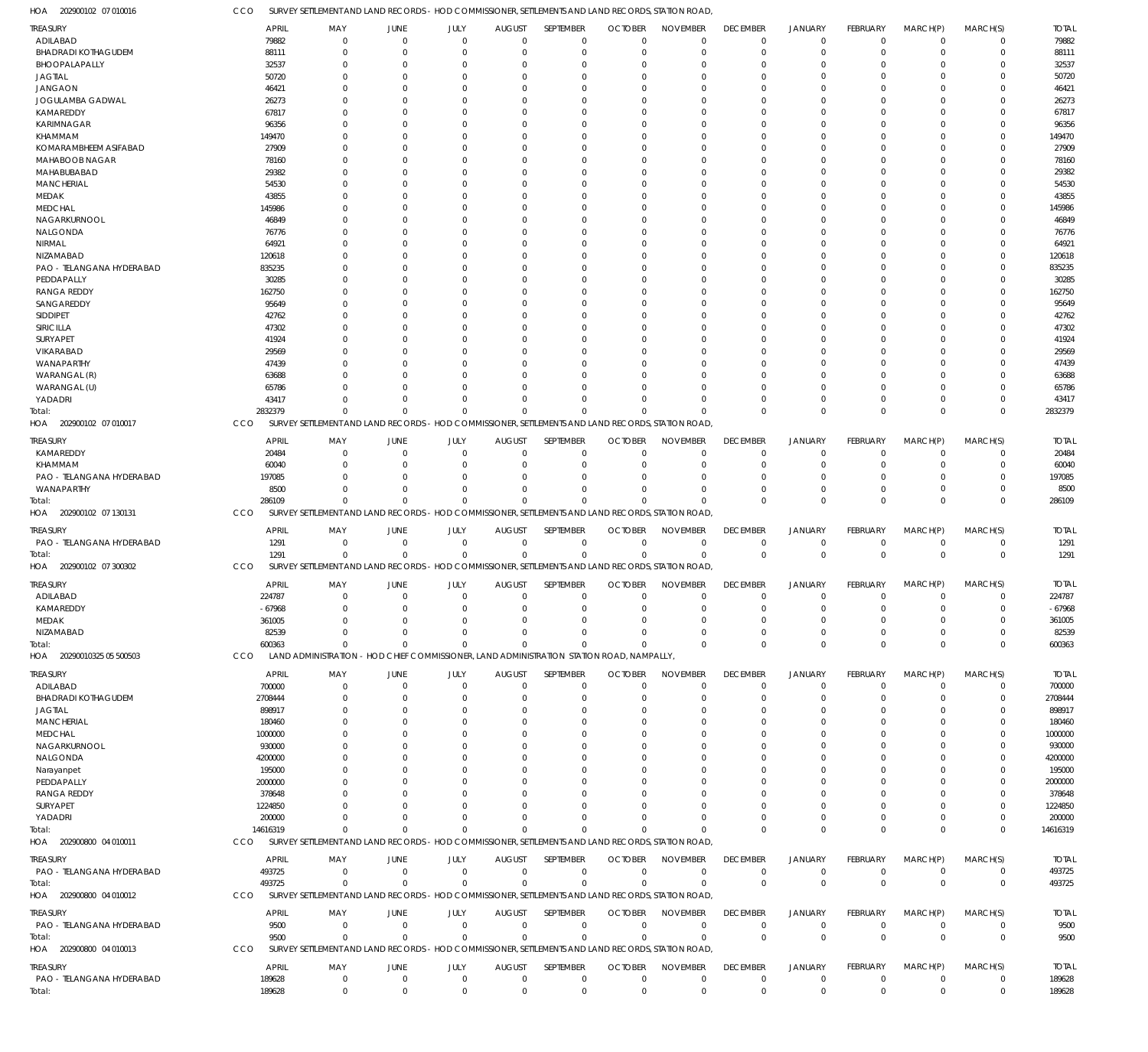202900800 04 010016 HOA 202900800 11 130132 HOA 202900800 11 300302 HOA 203003001 01 010011 HOA 203003001 01 010012 HOA 203003001 01 010013 HOA 203003001 01 010016 HOA 203003001 01 130131 HOA 203003001 01 130135 HOA 203003001 03 010011 HOA SURVEY SETTLEMENT AND LAND RECORDS - HOD COMMISSIONER, SETTLEMENTS AND LAND RECORDS, STATION ROAD, LAND ADMINISTRATION - HOD CHIEF COMMISSIONER, LAND ADMINISTRATION STATION ROAD, NAMPALLY, LAND ADMINISTRATION - HOD CHIEF COMMISSIONER, LAND ADMINISTRATION STATION ROAD, NAMPALLY, REGISTRATION AND STAMPS - HOD INSPECTOR GENERAL, REGISTRATION & STAMPS , Registration Bhavan, Near MJ Market, REGISTRATION AND STAMPS - HOD INSPECTOR GENERAL, REGISTRATION & STAMPS , Registration Bhavan, Near MJ Market, REGISTRATION AND STAMPS - HOD INSPECTOR GENERAL, REGISTRATION & STAMPS, Registration Bhavan, Near MJ Market REGISTRATION AND STAMPS - HOD INSPECTOR GENERAL, REGISTRATION & STAMPS , Registration Bhavan, Near MJ Market, REGISTRATION AND STAMPS - HOD INSPECTOR GENERAL, REGISTRATION & STAMPS , Registration Bhavan, Near MJ Market, REGISTRATION AND STAMPS - HOD INSPECTOR GENERAL, REGISTRATION & STAMPS , Registration Bhavan, Near MJ Market, REGISTRATION AND STAMPS - HOD INSPECTOR GENERAL, REGISTRATION & STAMPS , Registration Bhavan, Near MJ Market, CCO CCO CCO CCO CCO **CCO** CCO **CCO CCO** C<sub>CO</sub> 146709 156257 2502985 1215966 28123 515019 297462 1823 172422 0  $\Omega$  $\Omega$ 0 0 0 0  $\Omega$ 0 0 0  $\Omega$ 0 0 0  $\Omega$ 0 0 0 0  $\sqrt{0}$ 0 0 0 0 0 0 0 0  $\Omega$ 0 0 0  $\Omega$  $\Omega$ 0 0 0  $\theta$ 0 0 0  $\Omega$  $\theta$ 0 0 0  $\Omega$ 0  $\Omega$ 0  $\Omega$  $\Omega$ 0 0 0  $\Omega$ 0  $\Omega$ 0  $\Omega$  $\Omega$ 0 0 0  $\Omega$ 0 0 0  $\Omega$ 0 0 0 0  $\Omega$ 0 0 0  $\Omega$ 0 0 0  $\boldsymbol{0}$  $\Omega$ 0 0 0  $\Omega$ 0 0 0 0  $\Omega$ 0  $\Omega$ 0  $\Omega$ 0 0 0 0  $\Omega$ 0  $\Omega$ 0  $\Omega$  $\Omega$ 0 146709 156257 2502985 1215966 28123 515019 297462 1823 172422 PAO - TELANGANA HYDERABAD ADILABAD NAGARKURNOOL BHOOPALAPALLY MAHABOOB NAGAR **MANCHERIAL** MEDCHAL Mulugu NALGONDA NIZAMABAD PAO - TELANGANA HYDERABAD SANGAREDDY SIDDIPET SURYAPET YADADRI PAO - TELANGANA HYDERABAD PAO - TELANGANA HYDERABAD PAO - TELANGANA HYDERABAD RANGA REDDY PAO - TELANGANA HYDERABAD PAO - TELANGANA HYDERABAD PAO - TELANGANA HYDERABAD ADILABAD BHADRADI KOTHAGUDEM JAGTIAL JANGAON JOGULAMBA GADWAL KAMAREDDY KARIMNAGAR KHAMMAM KOMARAMBHEEM ASIFABAD MAHABOOB NAGAR MAHABUBABAD **MANCHERIAL** MEDAK MEDCHAL Mulugu NAGARKURNOOL NALGONDA NIRMAL NIZAMABAD Narayanpet PAO - TELANGANA HYDERABAD PEDDAPALLY RANGA REDDY **SANGAREDDY** SIDDIPET SIRICILLA SURYAPET VIKARABAD WANAPARTHY TREASURY TREASURY TREASURY TREASURY **TREASURY** TREASURY **TREASURY** TREASURY TREASURY **TREASURY** 146709 65000 91257 30492 149500 234000 70000 161818 273177 367677 268986 255177 205000 201242 285916 1215966 28123 466559 48460 297462 1823 172422 619564 348580 553270 360358 211042 403876 1149707 1288193 156550 627470 135056 147297 328730 1698808 109531 221890 1374725 357540 1112999 192450 3259405 383840 3005350 993571 846394 274170 494519 391830 142072 APRIL APRIL APRIL APRIL APRIL APRIL APRIL APRIL APRIL APRIL  $\sqrt{0}$ 0 0 0 0  $\Omega$ 0 0  $\Omega$  $\Omega$  $\Omega$ 0  $\Omega$ 0  $\Omega$ 0 0 0  $\Omega$ 0 0 0 0  $\Omega$  $\Omega$  $\Omega$  $\Omega$ 0  $\Omega$ 0 0  $\Omega$ 0  $\Omega$ 0 0  $\Omega$  $\Omega$  $\Omega$ 0 0  $\Omega$  $\Omega$  $\Omega$ 0  $\Omega$ 0 0  $\Omega$ 0  $\Omega$ MAY MAY MAY MAY MAY MAY MAY MAY MAY MAY 0 0 0 0 0  $\Omega$ 0 0  $\Omega$  $\Omega$  $\Omega$ 0  $\Omega$ 0 0 0 0 0  $\Omega$ 0 0 0 0  $\Omega$ 0 0  $\Omega$ 0  $\Omega$ 0 0  $\Omega$ 0  $\Omega$ 0 0 0  $\Omega$  $\Omega$ 0 0 0 0  $\Omega$ 0  $\Omega$ 0 0  $\Omega$  $\boldsymbol{0}$  $\Omega$ JUNE **JUNE** JUNE JUNE **JUNE** JUNE **JUNE** JUNE JUNE **JUNE** 0 0 0 0 0  $\Omega$ 0 0  $\Omega$  $\Omega$  $\Omega$ 0  $\Omega$ 0  $\Omega$  $\Omega$ 0 0  $\sqrt{0}$ 0 0 0 0  $\Omega$ 0 0  $\Omega$ 0  $\Omega$ 0 0  $\Omega$ 0  $\Omega$ 0 0 0  $\Omega$  $\Omega$ 0 0 0  $\Omega$  $\Omega$ 0  $\Omega$ 0 0  $\sqrt{0}$ 0  $\Omega$ JULY JULY JULY JULY JULY JULY JULY JULY JULY JULY  $\Omega$ 0 0 0 0  $\Omega$ 0 0  $\Omega$  $\Omega$  $\Omega$ 0  $\Omega$ 0  $\Omega$  $\Omega$ 0 0  $\Omega$ 0 0 0 0  $\Omega$  $\Omega$ 0  $\Omega$ 0  $\Omega$ 0  $\Omega$  $\Omega$ 0  $\Omega$  $\Omega$ 0  $\Omega$  $\Omega$  $\Omega$ 0 0  $\Omega$  $\Omega$  $\Omega$ 0  $\Omega$ 0 0  $\Omega$ 0  $\Omega$ AUGUST AUGUST AUGUST AUGUST **AUGUST** AUGUST AUGUST AUGUST AUGUST **AUGUST**  $\Omega$  $\overline{0}$ 0  $\Omega$  $\overline{0}$  $\Omega$  $\overline{0}$  $\Omega$  $\Omega$  $\Omega$  $\Omega$ 0  $\Omega$  $\Omega$  $\Omega$  $\Omega$ 0  $\Omega$  $\Omega$ 0 0  $\Omega$  $\overline{0}$  $\Omega$  $\Omega$  $\Omega$  $\Omega$  $\overline{0}$  $\Omega$  $\overline{0}$  $\Omega$  $\Omega$ 0  $\Omega$  $\Omega$ 0  $\Omega$  $\Omega$  $\Omega$  $\overline{0}$ 0  $\Omega$  $\Omega$  $\Omega$  $\overline{0}$  $\Omega$ 0 0  $\Omega$ 0  $\Omega$ SEPTEMBER **SEPTEMBER** SEPTEMBER SEPTEMBER **SEPTEMBER** SEPTEMBER **SEPTEMBER** SEPTEMBER SEPTEMBER **SEPTEMBER**  $\Omega$ 0 0  $\Omega$ 0  $\Omega$ 0  $\Omega$  $\Omega$  $\Omega$  $\sqrt{2}$ 0  $\Omega$ 0  $\Omega$  $\Omega$ 0 0  $\Omega$ 0 0  $\Omega$ 0  $\sqrt{2}$ 0  $\Omega$  $\Omega$ 0  $\Omega$ 0  $\Omega$  $\Omega$ 0  $\Omega$ 0  $\Omega$  $\Omega$  $\Omega$  $\Omega$ 0  $\Omega$  $\Omega$  $\Omega$  $\Omega$ 0  $\Omega$ 0  $\Omega$  $\Omega$ 0  $\Omega$ **OCTOBER OCTOBER OCTOBER** OCTOBER OCTOBER **OCTOBER OCTOBER** OCTOBER OCTOBER **OCTOBER**  $\Omega$ 0 0  $\Omega$ 0  $\Omega$ 0 0  $\Omega$  $\Omega$  $\Omega$ 0  $\Omega$  $\Omega$  $\Omega$  $\Omega$ 0 0  $\Omega$ 0 0 0 0  $\Omega$ 0  $\Omega$  $\Omega$ 0  $\Omega$ 0  $\Omega$  $\Omega$ 0  $\Omega$ 0  $\Omega$  $\Omega$  $\Omega$  $\Omega$ 0 0  $\Omega$  $\Omega$  $\Omega$ 0  $\Omega$ 0 0  $\Omega$ 0  $\Omega$ NOVEMBER NOVEMBER NOVEMBER NOVEMBER NOVEMBER NOVEMBER NOVEMBER NOVEMBER NOVEMBER NOVEMBER  $\Omega$ 0 0  $\Omega$ 0  $\Omega$  $\Omega$  $\Omega$  $\Omega$  $\Omega$  $\Omega$ 0  $\Omega$ 0  $\Omega$  $\Omega$ 0 0  $\Omega$ 0 0  $\Omega$ 0  $\Omega$  $\Omega$  $\Omega$  $\Omega$ 0  $\Omega$  $\overline{0}$  $\Omega$  $\Omega$ 0  $\Omega$  $\overline{0}$  $\Omega$  $\Omega$  $\Omega$  $\Omega$  $\overline{0}$ 0  $\Omega$  $\Omega$  $\Omega$ 0  $\Omega$ 0 0  $\Omega$ 0  $\Omega$ DECEMBER **DECEMBER** DECEMBER **DECEMBER DECEMBER** DECEMBER **DECEMBER** DECEMBER DECEMBER **DECEMBER**  $\Omega$ 0 0  $\Omega$ 0  $\Omega$ 0  $\Omega$  $\Omega$  $\Omega$  $\Omega$ 0  $\Omega$ 0  $\Omega$  $\Omega$ 0 0  $\Omega$ 0 0  $\Omega$ 0  $\Omega$ 0  $\Omega$  $\Omega$ 0  $\Omega$ 0  $\Omega$  $\Omega$ 0  $\Omega$ 0 0  $\Omega$  $\Omega$  $\Omega$ 0 0  $\Omega$  $\Omega$  $\Omega$ 0  $\Omega$ 0 0  $\Omega$  $\,$  0  $\,$  $\Omega$ JANUARY JANUARY JANUARY JANUARY JANUARY JANUARY JANUARY JANUARY JANUARY JANUARY 0 0 0  $\Omega$ 0  $\Omega$  $\overline{0}$ 0 0  $\Omega$  $\Omega$ 0  $\Omega$ 0 0  $\Omega$ 0 0  $\Omega$ 0 0  $\Omega$ 0  $\Omega$ 0 0  $\Omega$ 0  $\Omega$  $\overline{0}$ 0  $\Omega$ 0  $\Omega$  $\overline{0}$ 0 0  $\Omega$  $\Omega$ 0 0 0 0  $\Omega$ 0  $\Omega$ 0 0  $\Omega$  $\boldsymbol{0}$  $\Omega$ FEBRUARY FEBRUARY FEBRUARY FEBRUARY FEBRUARY FEBRUARY FEBRUARY FEBRUARY FEBRUARY FEBRUARY  $\Omega$ 0 0  $\Omega$ 0  $\Omega$ 0  $\Omega$  $\Omega$  $\Omega$  $\Omega$ 0  $\Omega$ 0  $\Omega$ 0 0  $\Omega$  $\Omega$ 0 0  $\Omega$ 0  $\Omega$ 0  $\Omega$  $\Omega$ 0  $\Omega$  $\overline{0}$  $\Omega$  $\Omega$ 0  $\Omega$ 0  $\Omega$  $\Omega$  $\Omega$  $\Omega$  $\overline{0}$ 0  $\Omega$  $\Omega$  $\Omega$ 0  $\Omega$ 0  $\Omega$  $\Omega$ 0  $\Omega$ MARCH(P) MARCH(P) MARCH(P) MARCH(P) MARCH(P) MARCH(P) MARCH(P) MARCH(P) MARCH(P) MARCH(P)  $\Omega$ 0 0 0 0  $\Omega$ 0  $\Omega$ 0 0  $\Omega$ 0  $\Omega$ 0  $\Omega$  $\Omega$ 0  $\Omega$  $\Omega$ 0  $\Omega$  $\Omega$ 0  $\Omega$ 0  $\Omega$  $\Omega$ 0  $\Omega$ 0 0 0 0  $\Omega$ 0  $\Omega$ 0 0  $\Omega$ 0  $\Omega$ 0  $\Omega$  $\Omega$ 0  $\Omega$ 0  $\Omega$  $\Omega$ 0  $\Omega$ MARCH(S) MARCH(S) MARCH(S) MARCH(S) MARCH(S) MARCH(S) MARCH(S) MARCH(S) MARCH(S) MARCH(S) 146709 65000 91257 30492 149500 234000 70000 161818 273177 367677 268986 255177 205000 201242 285916 1215966 28123 466559 48460 297462 1823 172422 619564 348580 553270 360358 211042 403876 1149707 1288193 156550 627470 135056 147297 328730 1698808 109531 221890 1374725 357540 1112999 192450 3259405 383840 3005350 993571 846394 274170 494519 391830 142072 TOTAL TOTAL TOTAL TOTAL TOTAL TOTAL TOTAL TOTAL TOTAL TOTAL Total: Total: Total: Total: Total: Total: Total: Total: Total: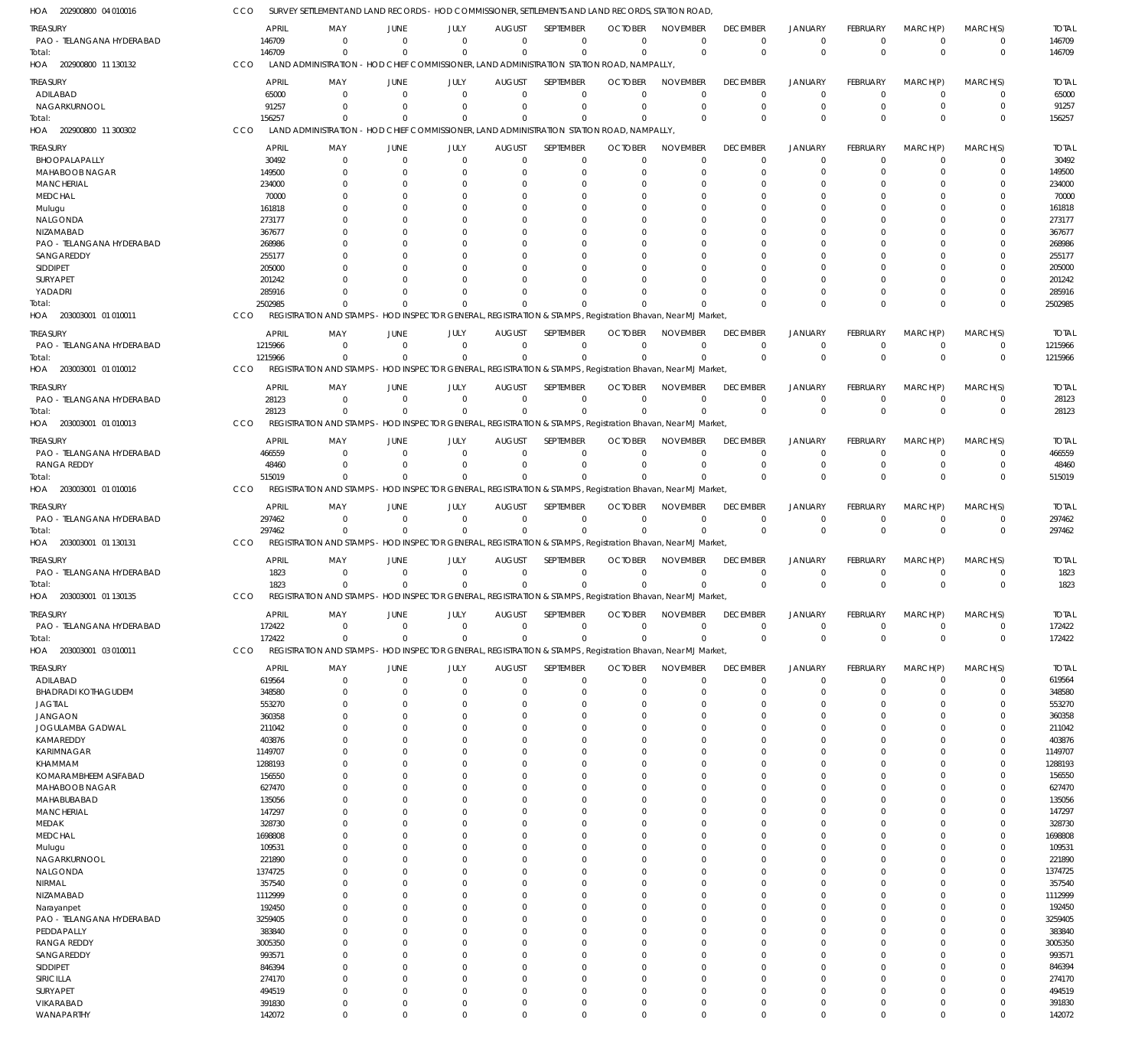203003001 03 010011 HOA

CCO REGISTRATION AND STAMPS - HOD INSPECTOR GENERAL, REGISTRATION & STAMPS, Registration Bhavan, Near MJ Market,

| אשו<br>LUUTU LUUCUUUL      |                  | IMIVIF J                                                                                                     |          |                         |                      |                         | <u>IOD INSELOTOR GLINLRAL, REGISTRATION &amp; STAIVES, REGISTRATION DITAVANI, NEAL IVIS</u> |                            | <b>IVIGING</b>             |                                |                 |                            |                  |                  |
|----------------------------|------------------|--------------------------------------------------------------------------------------------------------------|----------|-------------------------|----------------------|-------------------------|---------------------------------------------------------------------------------------------|----------------------------|----------------------------|--------------------------------|-----------------|----------------------------|------------------|------------------|
| TREASURY                   | <b>APRIL</b>     | MAY                                                                                                          | JUNE     | JULY                    | <b>AUGUST</b>        | SEPTEMBER               | <b>OCTOBER</b>                                                                              | <b>NOVEMBER</b>            | <b>DECEMBER</b>            | <b>JANUARY</b>                 | FEBRUARY        | MARCH(P)                   | MARCH(S)         | <b>TOTAL</b>     |
| WARANGAL (R)               | 318200           | $\mathbf 0$                                                                                                  | $\Omega$ | $\Omega$                | $\Omega$             | $\Omega$                | $\Omega$                                                                                    | $\overline{0}$             | $\mathbf 0$                | $\mathbf 0$                    | $\mathbf 0$     | $\mathbf 0$                | $\mathbf 0$      | 318200           |
| WARANGAL (U)               | 1366397          | $\mathbf{0}$                                                                                                 | $\Omega$ | $\Omega$                | $\Omega$             | $\mathbf 0$             | $\Omega$                                                                                    | $\overline{0}$             | $\mathbf 0$                | $\overline{0}$                 | $\mathbf 0$     | $\overline{0}$             | $\mathbf 0$      | 1366397          |
|                            |                  |                                                                                                              |          |                         |                      |                         |                                                                                             |                            |                            |                                |                 |                            |                  |                  |
| YADADRI                    | 1289819          | $\Omega$                                                                                                     | $\Omega$ | $\Omega$                | $\Omega$             | $\Omega$                | $\Omega$                                                                                    | $\overline{0}$             | $\Omega$                   | $\overline{0}$                 | $\mathbf 0$     | $\overline{0}$             | $\mathbf 0$      | 1289819          |
| Total:                     | 24163203         | $\Omega$                                                                                                     | $\Omega$ | $\Omega$                | $\Omega$             | $\Omega$                | $\Omega$                                                                                    | $\Omega$                   | $\mathbf{0}$               | $\mathbf{0}$                   | $\Omega$        | $\Omega$                   | $\mathbf 0$      | 24163203         |
| HOA 203003001 03 010012    | CCO              | REGISTRATION AND STAMPS - HOD INSPECTOR GENERAL, REGISTRATION & STAMPS, Registration Bhavan, Near MJ Market, |          |                         |                      |                         |                                                                                             |                            |                            |                                |                 |                            |                  |                  |
| TREASURY                   | APRIL            | MAY                                                                                                          | JUNE     | JULY                    | <b>AUGUST</b>        | SEPTEMBER               | <b>OCTOBER</b>                                                                              | <b>NOVEMBER</b>            | <b>DECEMBER</b>            | <b>JANUARY</b>                 | <b>FEBRUARY</b> | MARCH(P)                   | MARCH(S)         | <b>TOTAL</b>     |
| ADILABAD                   | 1840             | $\mathbf 0$                                                                                                  | $\Omega$ | $\Omega$                | $\mathbf{0}$         | $\mathbf 0$             | $^{\circ}$                                                                                  | $^{\circ}$                 | $\mathbf 0$                | $\overline{0}$                 | $\mathbf 0$     | $\mathbf 0$                | $\mathbf 0$      | 1840             |
| <b>BHADRADI KOTHAGUDEM</b> | 10500            | $\Omega$                                                                                                     |          | $\Omega$                | $\Omega$             | $\Omega$                | $\Omega$                                                                                    | $\Omega$                   | $\mathbf 0$                | $\overline{0}$                 | $\Omega$        | $\Omega$                   | $\mathbf 0$      | 10500            |
|                            |                  |                                                                                                              |          |                         |                      |                         |                                                                                             |                            |                            |                                |                 |                            |                  |                  |
| <b>JAGTIAL</b>             | 3503             | $\Omega$                                                                                                     |          | $\Omega$                |                      | $\Omega$                | $\Omega$                                                                                    | $^{\circ}$                 | $\mathbf 0$                | $\Omega$                       | 0               | $\Omega$                   | $\mathbf 0$      | 3503             |
| KAMAREDDY                  | 1000             | $\Omega$                                                                                                     |          |                         |                      | $\Omega$                |                                                                                             | $\Omega$                   | $\Omega$                   | $\Omega$                       |                 |                            | $\Omega$         | 1000             |
| KARIMNAGAR                 | 15487            | $\Omega$                                                                                                     |          |                         |                      | $\Omega$                |                                                                                             | $\Omega$                   | $\Omega$                   | $\Omega$                       | 0               | $\Omega$                   | 0                | 15487            |
| KHAMMAM                    | 11484            | $\Omega$                                                                                                     |          |                         |                      | $\Omega$                |                                                                                             | $\Omega$                   | $\Omega$                   | $\Omega$                       |                 |                            | $\Omega$         | 11484            |
| KOMARAMBHEEM ASIFABAD      | 40               | $\Omega$                                                                                                     |          |                         |                      | $\Omega$                | <sup>0</sup>                                                                                | $\Omega$                   | $\Omega$                   | $\Omega$                       |                 | $\Omega$                   | $\Omega$         | 40               |
| MAHABOOB NAGAR             | 1503             | $\Omega$                                                                                                     |          |                         |                      | $\Omega$                |                                                                                             | $\Omega$                   | $\Omega$                   | $\Omega$                       |                 |                            | $\Omega$         | 1503             |
| MEDAK                      | 3140             | $\Omega$                                                                                                     |          |                         |                      | $\Omega$                |                                                                                             | $\Omega$                   | $\Omega$                   | $\Omega$                       |                 | $\Omega$                   | $\Omega$         | 3140             |
| <b>MEDCHAL</b>             | 22800            | $\Omega$                                                                                                     |          |                         |                      | $\Omega$                | $\Omega$                                                                                    | $\Omega$                   | $\Omega$                   | $\Omega$                       |                 |                            | $\Omega$         | 22800            |
|                            |                  |                                                                                                              |          |                         |                      |                         |                                                                                             |                            |                            |                                |                 |                            |                  |                  |
| NAGARKURNOOL               | 2000             | $\Omega$                                                                                                     |          |                         |                      | $\Omega$                | $\Omega$                                                                                    | $\Omega$                   | $\Omega$                   | $\Omega$                       |                 | $\Omega$                   | $\Omega$         | 2000             |
| NALGONDA                   | 6420             | $\Omega$                                                                                                     |          |                         |                      | $\Omega$                |                                                                                             | $\Omega$                   | 0                          | $\Omega$                       |                 |                            | $\Omega$         | 6420             |
| NIZAMABAD                  | 17400            | $\Omega$                                                                                                     |          |                         |                      | $\Omega$                |                                                                                             | $\Omega$                   | $\Omega$                   | $\Omega$                       |                 | $\Omega$                   | 0                | 17400            |
| Narayanpet                 | 1300             | $\Omega$                                                                                                     |          |                         |                      | $\Omega$                |                                                                                             | $\Omega$                   | $\Omega$                   | $\Omega$                       |                 |                            | $\Omega$         | 1300             |
| PAO - TELANGANA HYDERABAD  | 79471            | $\Omega$                                                                                                     |          |                         |                      | $\Omega$                | <sup>0</sup>                                                                                | $\Omega$                   | $\Omega$                   | $\Omega$                       |                 |                            | 0                | 79471            |
| PEDDAPALLY                 | 2000             | $\Omega$                                                                                                     |          |                         |                      | $\Omega$                |                                                                                             | $\Omega$                   | $\Omega$                   | $\Omega$                       |                 |                            | $\Omega$         | 2000             |
| <b>RANGA REDDY</b>         | 44077            | $\Omega$                                                                                                     |          |                         |                      | $\Omega$                |                                                                                             | $\Omega$                   | $\Omega$                   | $\Omega$                       |                 | $\Omega$                   | 0                | 44077            |
| SANGAREDDY                 | 4000             | $\Omega$                                                                                                     |          |                         |                      | $\Omega$                |                                                                                             | $\Omega$                   | $\Omega$                   | $\Omega$                       |                 |                            | $\Omega$         | 4000             |
| SIDDIPET                   | 5476             | $\Omega$                                                                                                     |          |                         |                      | $\Omega$                | $\Omega$                                                                                    | $\Omega$                   | $\Omega$                   | $\Omega$                       |                 | $\Omega$                   | $\Omega$         | 5476             |
|                            |                  |                                                                                                              |          |                         |                      |                         |                                                                                             |                            |                            | $\Omega$                       |                 |                            |                  |                  |
| SURYAPET                   | 3789             | $\Omega$                                                                                                     |          |                         |                      |                         |                                                                                             | $\Omega$                   | 0                          |                                |                 |                            | $\Omega$         | 3789             |
| VIKARABAD                  | 2000             | $\Omega$                                                                                                     |          |                         |                      | $\Omega$                |                                                                                             | $\Omega$                   | $\Omega$                   | $\Omega$                       |                 | $\Omega$                   | $\Omega$         | 2000             |
| WARANGAL (R)               | 2000             | $\Omega$                                                                                                     |          |                         |                      | $\Omega$                |                                                                                             | $\Omega$                   | $\Omega$                   | $\Omega$                       |                 |                            | $\Omega$         | 2000             |
| WARANGAL (U)               | 25955            | $\Omega$                                                                                                     |          | $\Omega$                |                      | $\Omega$                |                                                                                             | $\Omega$                   | $\Omega$                   | $\Omega$                       |                 | $\Omega$                   | $\Omega$         | 25955            |
| YADADRI                    | 2000             | $\Omega$                                                                                                     |          | $\Omega$                | $\Omega$             | $\Omega$                |                                                                                             | $\Omega$                   | $\Omega$                   | $\Omega$                       | $\Omega$        | $\Omega$                   | 0                | 2000             |
| Total:                     | 269185           | $\Omega$                                                                                                     | $\Omega$ | $\Omega$                | $\Omega$             | $\Omega$                |                                                                                             | $\Omega$                   | $\Omega$                   | $\Omega$                       | $\Omega$        | $\Omega$                   | $\Omega$         | 269185           |
| 203003001 03 010013<br>HOA | CCO              | REGISTRATION AND STAMPS - HOD INSPECTOR GENERAL, REGISTRATION & STAMPS, Registration Bhavan, Near MJ Market, |          |                         |                      |                         |                                                                                             |                            |                            |                                |                 |                            |                  |                  |
|                            |                  |                                                                                                              |          |                         |                      |                         |                                                                                             |                            |                            |                                |                 |                            |                  |                  |
| <b>TREASURY</b>            | APRIL            | MAY                                                                                                          | JUNE     | JULY                    | <b>AUGUST</b>        | SEPTEMBER               | <b>OCTOBER</b>                                                                              | <b>NOVEMBER</b>            | <b>DECEMBER</b>            | <b>JANUARY</b>                 | FEBRUARY        | MARCH(P)                   | MARCH(S)         | <b>TOTAL</b>     |
| ADILABAD                   | 204350           | $\mathbf 0$                                                                                                  | $\Omega$ | $\Omega$                | $\Omega$             | $\mathbf 0$             | $\Omega$                                                                                    | $\overline{0}$             | $\mathbf 0$                | $\overline{0}$                 | $\mathbf 0$     | $\overline{0}$             | $\mathbf 0$      | 204350           |
| <b>BHADRADI KOTHAGUDEM</b> | 192363           | $\mathbf{0}$                                                                                                 | $\Omega$ | $\Omega$                |                      | $\Omega$                | $\Omega$                                                                                    | $\Omega$                   | $\mathbf 0$                | $\overline{0}$                 | $\Omega$        | $\Omega$                   | $\mathbf 0$      | 192363           |
| <b>JAGTIAL</b>             | 188115           | $\Omega$                                                                                                     | $\Omega$ | $\Omega$                |                      | $\Omega$                | $\Omega$                                                                                    | $\Omega$                   | $\Omega$                   | $\Omega$                       | $\Omega$        | $\Omega$                   | $\mathbf 0$      | 188115           |
| <b>JANGAON</b>             | 132682           | $\Omega$                                                                                                     |          | $\Omega$                |                      | $\Omega$                | $\Omega$                                                                                    | $\Omega$                   | $\Omega$                   | $\Omega$                       | $\Omega$        | $\Omega$                   | $\mathbf 0$      | 132682           |
| JOGULAMBA GADWAL           | 68804            | $\Omega$                                                                                                     |          | $\Omega$                |                      | $\Omega$                | $\Omega$                                                                                    | $\Omega$                   | $\Omega$                   | $\Omega$                       | 0               | $\Omega$                   | $\Omega$         | 68804            |
| KAMAREDDY                  | 155280           | $\Omega$                                                                                                     |          | $\Omega$                |                      | $\Omega$                |                                                                                             | $\Omega$                   | $\Omega$                   | $\Omega$                       | U               | $\Omega$                   | 0                | 155280           |
|                            |                  |                                                                                                              |          |                         |                      |                         |                                                                                             |                            |                            |                                |                 |                            |                  |                  |
| KARIMNAGAR                 | 448271           | $\Omega$                                                                                                     |          | $\Omega$                |                      | $\Omega$                | $\Omega$                                                                                    | $\Omega$                   | $\Omega$                   | $\Omega$                       | $\Omega$        | $\Omega$                   | $\mathbf 0$      | 448271           |
| KHAMMAM                    | 501158           | $\Omega$                                                                                                     |          | $\Omega$                |                      | $\Omega$                | $\Omega$                                                                                    | $\Omega$                   | $\Omega$                   | $\Omega$                       | 0               | $\Omega$                   | 0                | 501158           |
| KOMARAMBHEEM ASIFABAD      | 60157            | $\Omega$                                                                                                     |          |                         |                      | $\Omega$                | $\Omega$                                                                                    | $\Omega$                   | $\Omega$                   | $\Omega$                       | $\Omega$        | $\Omega$                   | $\mathbf 0$      | 60157            |
| MAHABOOB NAGAR             | 241135           | $\Omega$                                                                                                     |          | $\Omega$                |                      | $\Omega$                |                                                                                             | $\Omega$                   | $\Omega$                   | $\Omega$                       | 0               | $\Omega$                   | 0                | 241135           |
| MAHABUBABAD                | 52083            | $\Omega$                                                                                                     |          | $\Omega$                |                      | $\Omega$                | $\Omega$                                                                                    | $\Omega$                   | $\Omega$                   | $\Omega$                       | $\Omega$        | $\Omega$                   | $\Omega$         | 52083            |
| MANCHERIAL                 | 56767            | $\Omega$                                                                                                     |          | $\Omega$                |                      | $\Omega$                |                                                                                             | $\Omega$                   | $\Omega$                   | $\Omega$                       | 0               | $\Omega$                   | 0                | 56767            |
| MEDAK                      | 144656           | $\Omega$                                                                                                     |          | $\Omega$                | $\Omega$             | $\Omega$                | $\Omega$                                                                                    | $\Omega$                   | $\Omega$                   | $\Omega$                       | $\Omega$        | $\Omega$                   | $\Omega$         | 144656           |
| <b>MEDCHAL</b>             | 655618           | $\Omega$                                                                                                     | $\Omega$ | $\Omega$                | $\Omega$             | $\Omega$                | $\Omega$                                                                                    | $\Omega$                   | $\Omega$                   | $\Omega$                       | $\Omega$        | $\Omega$                   | $\Omega$         | 655618           |
|                            |                  |                                                                                                              |          |                         |                      |                         |                                                                                             |                            |                            |                                |                 |                            |                  |                  |
| Mulugu                     | 42053            | $\mathbf 0$                                                                                                  | $\Omega$ | $\Omega$                | $\mathbf 0$          | $^{\circ}$              | $\Omega$                                                                                    | $\mathbf 0$                | $\mathbf 0$                | $\mathbf 0$                    | 0               | $\mathbf 0$                | $\mathbf 0$      | 42053            |
| NAGARKURNOOL               | 85322            | $\mathbf{0}$                                                                                                 | $\Omega$ | $\Omega$                | $\Omega$             | $\mathbf 0$             | $\Omega$                                                                                    | $\overline{0}$             | $\mathbf 0$                | $\overline{0}$                 | $\Omega$        | $\mathbf 0$                | $\mathbf 0$      | 85322            |
| NALGONDA                   | 528125           | $\Omega$                                                                                                     |          | $\Omega$                | $\Omega$             | $\Omega$                | $\Omega$                                                                                    | $\Omega$                   | $\Omega$                   | $\Omega$                       | $\Omega$        | $\Omega$                   | $\mathbf 0$      | 528125           |
| NIRMAL                     | 137597           | $\mathbf{0}$                                                                                                 |          | $\Omega$                |                      | $\Omega$                | $\Omega$                                                                                    | $\overline{0}$             | 0                          | $\Omega$                       | 0               | $\Omega$                   | 0                | 137597           |
| NIZAMABAD                  | 428243           | $\Omega$                                                                                                     |          |                         |                      | $\Omega$                | $\Omega$                                                                                    | $\Omega$                   | $\Omega$                   | $\Omega$                       | 0               | $\Omega$                   | $\mathbf 0$      | 428243           |
| Narayanpet                 | 73984            | $\mathbf{0}$                                                                                                 |          | $\Omega$                |                      | $\Omega$                | $\Omega$                                                                                    | $\Omega$                   | $\Omega$                   | $\Omega$                       | 0               | $\Omega$                   | 0                | 73984            |
| PAO - TELANGANA HYDERABAD  | 1276373          | $\Omega$                                                                                                     |          | $\Omega$                |                      | $\Omega$                | $\Omega$                                                                                    | $\Omega$                   | $\Omega$                   | $\Omega$                       | 0               | $\Omega$                   | $\mathbf 0$      | 1276373          |
| PEDDAPALLY                 | 147648           | $\Omega$                                                                                                     |          | $\Omega$                |                      | $\Omega$                | $\Omega$                                                                                    | $\Omega$                   | $\Omega$                   | $\Omega$                       | 0               | $\Omega$                   | 0                | 147648           |
| <b>RANGA REDDY</b>         | 1125297          | $\Omega$                                                                                                     |          | $\Omega$                |                      | $\Omega$                | $\Omega$                                                                                    | $\Omega$                   | $\Omega$                   | $\Omega$                       | 0               | $\Omega$                   | 0                | 1125297          |
| SANGAREDDY                 | 382205           | $\Omega$                                                                                                     |          | $\Omega$                |                      | $\Omega$                | $\Omega$                                                                                    | $\Omega$                   | $\Omega$                   | $\Omega$                       | 0               | $\Omega$                   | 0                | 382205           |
|                            |                  |                                                                                                              |          |                         |                      |                         |                                                                                             | $\Omega$                   |                            |                                |                 |                            |                  |                  |
| SIDDIPET                   | 330554           | $\Omega$                                                                                                     |          | $\Omega$                |                      | $\Omega$                | $\Omega$                                                                                    |                            | $\Omega$                   | $\Omega$                       | $\Omega$        | $\Omega$                   | $\mathbf 0$      | 330554           |
| SIRICILLA                  | 105455           | $\mathbf{0}$                                                                                                 |          | $\Omega$                |                      | $\Omega$                | $\Omega$                                                                                    | $\Omega$                   | $\Omega$                   | $\Omega$                       | 0               | $\Omega$                   | 0                | 105455           |
| <b>SURYAPET</b>            | 178544           | $\Omega$                                                                                                     |          |                         |                      | $\Omega$                | $\Omega$                                                                                    | $\Omega$                   | $\Omega$                   | $\Omega$                       | 0               | $\Omega$                   | 0                | 178544           |
| VIKARABAD                  | 150646           | $\Omega$                                                                                                     |          | $\Omega$                |                      | $\Omega$                | $\Omega$                                                                                    | $\Omega$                   | $\Omega$                   | $\Omega$                       | 0               | $\Omega$                   | 0                | 150646           |
| WANAPARTHY                 | 56252            | $\Omega$                                                                                                     |          | $\Omega$                |                      | $\Omega$                | $\Omega$                                                                                    | $\Omega$                   | $\Omega$                   | $\Omega$                       | 0               | $\Omega$                   | 0                | 56252            |
| WARANGAL (R)               | 122167           | $\Omega$                                                                                                     |          | $\Omega$                |                      | $\Omega$                | $\Omega$                                                                                    | $\Omega$                   | $\Omega$                   | $\Omega$                       | 0               | $\Omega$                   | 0                | 122167           |
| WARANGAL (U)               | 508673           | $\Omega$                                                                                                     |          | $\Omega$                |                      | $\Omega$                | $\Omega$                                                                                    | $\Omega$                   | $\Omega$                   | $\Omega$                       | 0               | $\Omega$                   | 0                | 508673           |
| YADADRI                    | 406969           | $\Omega$                                                                                                     |          | $\Omega$                | $\Omega$             | $\Omega$                | $\Omega$                                                                                    | $\Omega$                   | $\mathbf 0$                | $\overline{0}$                 | $\Omega$        | $\overline{0}$             | 0                | 406969           |
| Total:                     | 9187546          | $\Omega$                                                                                                     | $\Omega$ | $\Omega$                | $\Omega$             | $\Omega$                | $\Omega$                                                                                    | $\Omega$                   | $\Omega$                   | $\Omega$                       | $\Omega$        | $\Omega$                   | $\mathbf 0$      | 9187546          |
|                            |                  |                                                                                                              |          |                         |                      |                         |                                                                                             |                            |                            |                                |                 |                            |                  |                  |
| HOA 203003001 03 010015    |                  |                                                                                                              |          |                         |                      |                         |                                                                                             |                            |                            |                                |                 |                            |                  |                  |
|                            | CCO              | REGISTRATION AND STAMPS - HOD INSPECTOR GENERAL, REGISTRATION & STAMPS, Registration Bhavan, Near MJ Market, |          |                         |                      |                         |                                                                                             |                            |                            |                                |                 |                            |                  |                  |
| TREASURY                   | <b>APRIL</b>     | MAY                                                                                                          | JUNE     | JULY                    | <b>AUGUST</b>        | SEPTEMBER               | <b>OCTOBER</b>                                                                              | <b>NOVEMBER</b>            | <b>DECEMBER</b>            | <b>JANUARY</b>                 | FEBRUARY        | MARCH(P)                   | MARCH(S)         | <b>TOTAL</b>     |
| MEDAK                      | 5584             | $\mathbf 0$                                                                                                  | $\Omega$ | $\mathbf{0}$            | $\mathbf{0}$         | $\mathbf 0$             | $\overline{0}$                                                                              | $\overline{0}$             | $\mathbf 0$                | $\overline{0}$                 | $\mathbf 0$     | $\mathbf 0$                | $\mathbf 0$      | 5584             |
|                            | 5584             | $\mathbf{0}$                                                                                                 | $\Omega$ | $\Omega$                | $\Omega$             | $\Omega$                | $\Omega$                                                                                    | $\Omega$                   | $\,0\,$                    | $\,0\,$                        | $\mathbf 0$     | $\overline{0}$             | $\mathbf 0$      |                  |
| Total:                     |                  |                                                                                                              |          |                         |                      |                         |                                                                                             |                            |                            |                                |                 |                            |                  | 5584             |
| HOA 203003001 03 010016    | CCO              | REGISTRATION AND STAMPS - HOD INSPECTOR GENERAL, REGISTRATION & STAMPS, Registration Bhavan, Near MJ Market, |          |                         |                      |                         |                                                                                             |                            |                            |                                |                 |                            |                  |                  |
| <b>TREASURY</b>            | <b>APRIL</b>     | MAY                                                                                                          | JUNE     | JULY                    | <b>AUGUST</b>        | SEPTEMBER               | <b>OCTOBER</b>                                                                              | <b>NOVEMBER</b>            | <b>DECEMBER</b>            | <b>JANUARY</b>                 | FEBRUARY        | MARCH(P)                   | MARCH(S)         | <b>TOTAL</b>     |
| ADILABAD                   | 75097            | $\mathbf 0$                                                                                                  | $\Omega$ | $\Omega$                | $\Omega$             | $\mathbf 0$             | $\overline{0}$                                                                              | $\overline{0}$             | $\mathbf 0$                | $\mathbf 0$                    | $\mathbf 0$     | $\overline{0}$             | $\mathbf 0$      | 75097            |
| <b>BHADRADI KOTHAGUDEM</b> | 64897            | $\mathbf{0}$                                                                                                 |          | $\Omega$                | $\Omega$             | $\mathbf 0$             | $\Omega$                                                                                    | $\overline{0}$             | $\overline{0}$             | $\overline{0}$                 | 0               | $\mathbf 0$                | $\mathbf 0$      | 64897            |
| <b>JAGTIAL</b>             | 70553            | $\Omega$                                                                                                     |          | $\Omega$                |                      | $\Omega$                | $\Omega$                                                                                    | $\Omega$                   | $\mathbf 0$                | $\overline{0}$                 | 0               | $\Omega$                   | $\mathbf 0$      | 70553            |
|                            |                  |                                                                                                              |          | $\Omega$                | $\Omega$             | $\Omega$                | $\Omega$                                                                                    | $\Omega$                   |                            | $\Omega$                       | 0               | $\Omega$                   |                  |                  |
| <b>JANGAON</b>             | 44116            | $\mathbf{0}$                                                                                                 |          |                         |                      |                         |                                                                                             |                            | $\mathbf 0$                |                                |                 |                            | 0                | 44116            |
| <b>JOGULAMBA GADWAL</b>    | 23848            | $\Omega$                                                                                                     |          | $\Omega$                | <sup>0</sup>         | $\Omega$                | $\Omega$                                                                                    | $\Omega$                   | $\Omega$                   | $\Omega$                       | 0               | $\Omega$                   | $\mathbf 0$      | 23848            |
| KAMAREDDY                  | 62504            | $\mathbf{0}$                                                                                                 |          | $\Omega$                | $\Omega$             | $\Omega$                | $\Omega$                                                                                    | $\overline{0}$             | $\mathbf 0$                | $\Omega$                       | 0               | $\Omega$                   | 0                | 62504            |
| KARIMNAGAR<br>KHAMMAM      | 217682<br>207614 | $\mathbf{0}$<br>$\mathbf 0$                                                                                  | $\Omega$ | $\Omega$<br>$\mathbf 0$ | $\Omega$<br>$\Omega$ | $\mathbf 0$<br>$\Omega$ | $^{\circ}$<br>$\Omega$                                                                      | $\mathbf 0$<br>$\mathbb O$ | $\mathbf 0$<br>$\mathbb O$ | $\overline{0}$<br>$\mathbf{0}$ | 0<br>$\Omega$   | $\mathbf 0$<br>$\mathbf 0$ | 0<br>$\mathbf 0$ | 217682<br>207614 |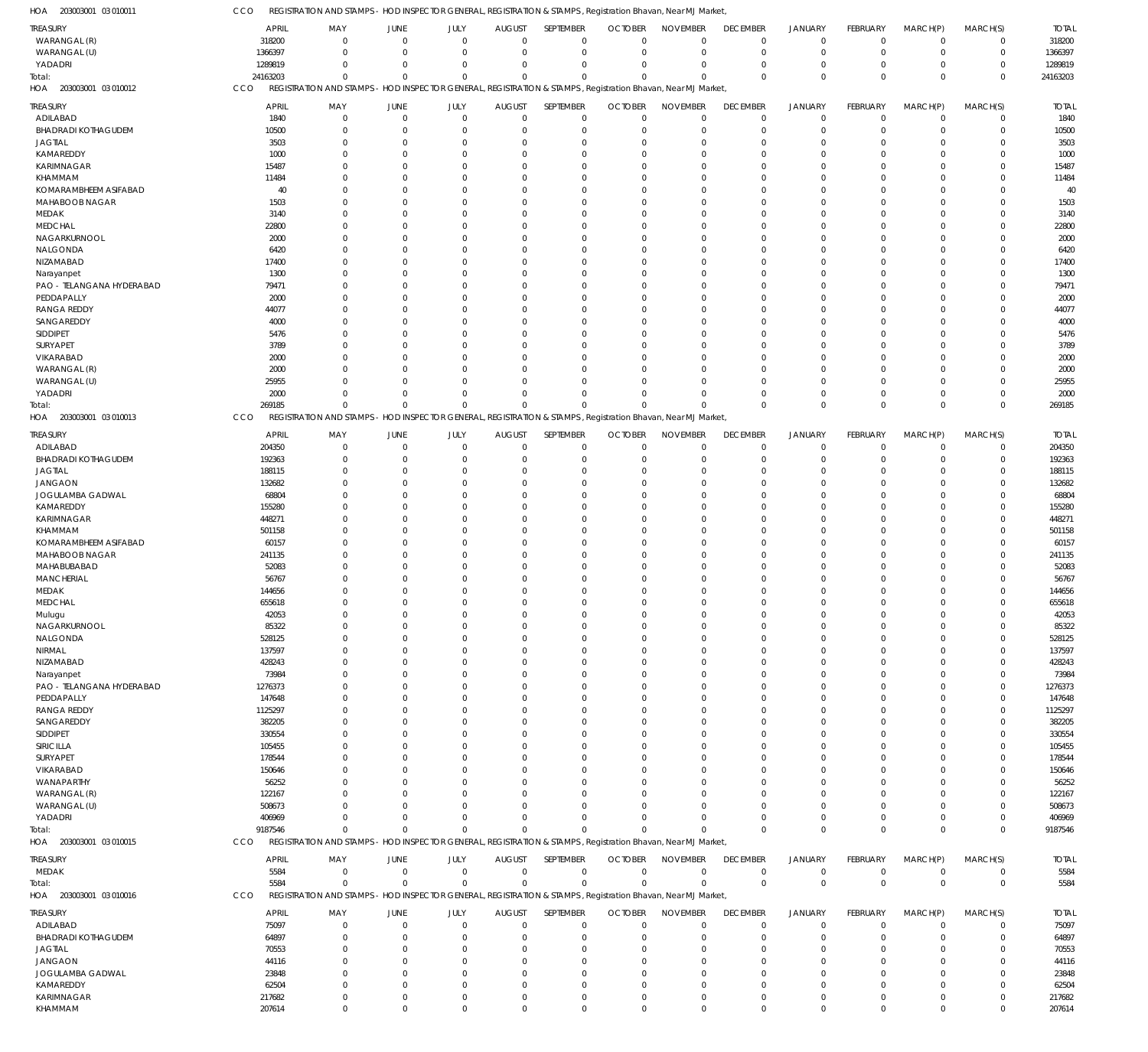203003001 03 010016 HOA

CCO REGISTRATION AND STAMPS - HOD INSPECTOR GENERAL, REGISTRATION & STAMPS, Registration Bhavan, Near MJ Market,

| .<br>ronnon,                 |                      |                                                                                                              |                         |                     |                                 |                          |                            |                                |                                |                               |                             |                        |                         |                      |
|------------------------------|----------------------|--------------------------------------------------------------------------------------------------------------|-------------------------|---------------------|---------------------------------|--------------------------|----------------------------|--------------------------------|--------------------------------|-------------------------------|-----------------------------|------------------------|-------------------------|----------------------|
| treasury                     | APRIL                | MAY                                                                                                          | JUNE                    | JULY                | <b>AUGUST</b>                   | SEPTEMBER                | <b>OCTOBER</b>             | <b>NOVEMBER</b>                | <b>DECEMBER</b>                | <b>JANUARY</b>                | FEBRUARY                    | MARCH(P)               | MARCH(S)                | <b>TOTAL</b>         |
| KOMARAMBHEEM ASIFABAD        | 18617                |                                                                                                              | $\Omega$                | 0                   | $\mathbf 0$                     | $\mathbf 0$              | $\Omega$                   | $\Omega$                       | $\mathbf 0$                    | $\mathbf 0$                   | $\Omega$                    | $^{\circ}$             | 0                       | 18617                |
| MAHABOOB NAGAR               | 116110               |                                                                                                              | $\Omega$                | 0                   | $\Omega$                        | $\Omega$                 | $\Omega$                   | $\Omega$                       | C.                             | $\Omega$                      |                             | $\Omega$               | 0                       | 116110               |
| MAHABUBABAD                  | 16118                |                                                                                                              | - 0                     |                     | 0                               | 0                        | $\Omega$                   | $\Omega$                       | $\left($                       | $\Omega$                      |                             | $\Omega$               | 0                       | 16118                |
| <b>MANCHERIAL</b>            | 23463                |                                                                                                              | $\Omega$                |                     | 0                               |                          | O                          | C                              |                                |                               |                             |                        |                         | 23463                |
| MEDAK                        | 39140                |                                                                                                              | $\Omega$                |                     | $\Omega$                        | O                        | 0                          | n                              |                                | $\Omega$                      |                             | $\Omega$               | 0                       | 39140                |
| <b>MEDCHAL</b>               | 504331               |                                                                                                              | $\Omega$                |                     | 0                               |                          | O                          | C                              |                                | $\Omega$                      |                             |                        |                         | 504331               |
| Mulugu                       | 13014                |                                                                                                              |                         |                     | $\Omega$                        |                          | O                          | n                              |                                |                               |                             | $\Omega$               |                         | 13014                |
| NAGARKURNOOL                 | 26406                |                                                                                                              |                         |                     | O                               |                          | O                          |                                |                                |                               |                             |                        |                         | 26406                |
| NALGONDA                     | 184531               |                                                                                                              | $\Omega$                |                     | $\Omega$                        | O                        | 0                          | n                              |                                | $\Omega$                      |                             | $\Omega$               | 0                       | 184531               |
| NIRMAL                       | 47589                |                                                                                                              |                         |                     | 0                               |                          | O                          |                                |                                |                               |                             |                        |                         | 47589                |
| NIZAMABAD                    | 199934               |                                                                                                              |                         |                     | $\Omega$                        | O                        | 0                          | n                              |                                |                               |                             |                        | 0                       | 199934               |
| Narayanpet                   | 22897                |                                                                                                              |                         |                     | 0                               |                          | O                          | C                              |                                |                               |                             |                        |                         | 22897                |
| PAO - TELANGANA HYDERABAD    | 988061               |                                                                                                              | $\Omega$                |                     | $\Omega$                        |                          | O                          | n                              |                                | $\Omega$                      |                             | $\Omega$               | 0                       | 988061               |
| PEDDAPALLY                   | 46747                |                                                                                                              |                         |                     | O                               |                          | O                          | C                              |                                |                               |                             |                        |                         | 46747                |
| <b>RANGA REDDY</b>           | 726149               |                                                                                                              |                         |                     | $\Omega$                        | O                        | 0                          | n                              |                                | $\Omega$                      |                             | $\Omega$               | 0                       | 726149               |
| SANGAREDDY                   | 135102               |                                                                                                              |                         |                     | 0                               |                          | O                          |                                |                                |                               |                             |                        |                         | 135102               |
| SIDDIPET                     | 108901               |                                                                                                              |                         |                     | $\Omega$                        |                          | O                          | n                              |                                | $\Omega$                      |                             | $\Omega$               | 0                       | 108901               |
| SIRICILLA                    | 36294                |                                                                                                              |                         |                     | 0                               |                          | O                          | C                              |                                |                               |                             |                        |                         | 36294                |
| SURYAPET                     | 63897                |                                                                                                              |                         |                     | $\Omega$                        |                          | O                          | n                              |                                | $\Omega$                      |                             | $\Omega$               | 0                       | 63897                |
| VIKARABAD                    | 51440                |                                                                                                              |                         |                     | O                               |                          | C                          |                                |                                |                               |                             | $\Omega$               |                         | 51440                |
| WANAPARTHY                   | 21036<br>37807       |                                                                                                              |                         |                     | $\Omega$<br>O                   |                          | C<br>C                     | n                              |                                | $\Omega$<br>$\Omega$          |                             | $\Omega$               | 0                       | 21036<br>37807       |
| WARANGAL (R)<br>WARANGAL (U) | 262365               |                                                                                                              |                         |                     | $\Omega$                        |                          | O                          | C                              |                                | $\Omega$                      |                             | $\Omega$               | 0                       | 262365               |
| YADADRI                      | 131345               |                                                                                                              | $\Omega$                |                     | $\Omega$                        | O                        | O                          | n                              |                                | $\Omega$                      |                             | $\Omega$               | 0                       | 131345               |
| Total:                       | 4587605              | $\Omega$                                                                                                     | $\Omega$                | 0                   | $\Omega$                        | $\Omega$                 |                            |                                | $\Omega$                       | $\Omega$                      |                             | $\Omega$               | $\Omega$                | 4587605              |
| HOA 203003001 03 010017      | CCO                  | REGISTRATION AND STAMPS - HOD INSPECTOR GENERAL, REGISTRATION & STAMPS, Registration Bhavan, Near MJ Market, |                         |                     |                                 |                          |                            |                                |                                |                               |                             |                        |                         |                      |
|                              |                      |                                                                                                              |                         |                     |                                 |                          |                            |                                |                                |                               |                             |                        |                         |                      |
| treasury                     | APRIL                | MAY                                                                                                          | <b>JUNE</b>             | JULY                | <b>AUGUST</b>                   | SEPTEMBER                | <b>OCTOBER</b>             | <b>NOVEMBER</b>                | <b>DECEMBER</b>                | <b>JANUARY</b>                | FEBRUARY                    | MARCH(P)               | MARCH(S)                | <b>TOTAL</b>         |
| MAHABOOB NAGAR               | 174850               | $\Omega$                                                                                                     | $^{\circ}$              | $\mathbf 0$         | $^{\circ}$                      | $\mathbf 0$              | $\mathbf 0$                | $\mathbf 0$                    | 0                              | $\mathbf 0$                   | $\Omega$                    | $\Omega$               | 0                       | 174850               |
| <b>RANGA REDDY</b>           | 100000               |                                                                                                              | $\Omega$                | $\Omega$            | $\Omega$                        | $\Omega$                 | $\Omega$                   | $\Omega$                       | $\Omega$                       | $\Omega$                      |                             | $\Omega$               | 0                       | 100000               |
| WARANGAL (U)                 | 224584               |                                                                                                              | $\Omega$                | $\Omega$            | $\Omega$                        | $\Omega$                 | $\Omega$                   | $\Omega$                       | $\Omega$                       | $\Omega$                      | $\Omega$                    | $\Omega$               | $\mathbf 0$             | 224584               |
| Total:                       | 499434               | $\Omega$                                                                                                     | $\Omega$                | $\Omega$            | $\Omega$                        | $\Omega$                 | $\Omega$                   | $\Omega$                       | $\Omega$                       | $\mathbf 0$                   | $\Omega$                    | $\Omega$               | $\mathbf 0$             | 499434               |
| HOA 203003001 03 010018      | CCO                  | REGISTRATION AND STAMPS - HOD INSPECTOR GENERAL, REGISTRATION & STAMPS, Registration Bhavan, Near MJ Market, |                         |                     |                                 |                          |                            |                                |                                |                               |                             |                        |                         |                      |
| treasury                     | <b>APRIL</b>         | MAY                                                                                                          | JUNE                    | JULY                | <b>AUGUST</b>                   | SEPTEMBER                | <b>OCTOBER</b>             | <b>NOVEMBER</b>                | <b>DECEMBER</b>                | <b>JANUARY</b>                | FEBRUARY                    | MARCH(P)               | MARCH(S)                | <b>TOTAL</b>         |
| NIZAMABAD                    | $-570$               |                                                                                                              | $\Omega$                | $\Omega$            | $\mathbf 0$                     | $\mathbf 0$              | $\mathbf 0$                | 0                              | 0                              | 0                             |                             | $\Omega$               | 0                       | $-570$               |
| PAO - TELANGANA HYDERABAD    | 100017               | $\Omega$                                                                                                     | $\Omega$                | $\Omega$            | $\Omega$                        | $\Omega$                 | $\Omega$                   | $\Omega$                       | $\Omega$                       | $\Omega$                      |                             | $\Omega$               | 0                       | 100017               |
| Total:                       | 99447                | $\Omega$                                                                                                     | $\Omega$                | 0                   | $\Omega$                        | $\Omega$                 |                            | $\Omega$                       | $\Omega$                       | $\Omega$                      |                             | $\Omega$               | $\Omega$                | 99447                |
| HOA 203003001 03 130131      | CCO                  | REGISTRATION AND STAMPS - HOD INSPECTOR GENERAL, REGISTRATION & STAMPS, Registration Bhavan, Near MJ Market, |                         |                     |                                 |                          |                            |                                |                                |                               |                             |                        |                         |                      |
|                              |                      |                                                                                                              |                         |                     |                                 |                          | <b>OCTOBER</b>             |                                |                                |                               |                             |                        |                         |                      |
| treasury                     | <b>APRIL</b><br>2772 | MAY<br>$\Omega$                                                                                              | <b>JUNE</b><br>$\Omega$ | JULY<br>$\mathbf 0$ | <b>AUGUST</b><br>$\overline{0}$ | SEPTEMBER<br>$\mathbf 0$ | $\Omega$                   | <b>NOVEMBER</b><br>$\mathbf 0$ | <b>DECEMBER</b><br>$\mathbf 0$ | <b>JANUARY</b><br>$\mathbf 0$ | <b>FEBRUARY</b><br>$\Omega$ | MARCH(P)<br>$^{\circ}$ | MARCH(S)<br>$\mathbf 0$ | <b>TOTAL</b><br>2772 |
| RANGA REDDY<br>Total:        | 2772                 | $\Omega$                                                                                                     | $\Omega$                | $\Omega$            | $\mathbf 0$                     | $\Omega$                 | $\Omega$                   | $\Omega$                       | $\Omega$                       | $\mathbf 0$                   | $\Omega$                    | $\overline{0}$         | $\mathbf 0$             | 2772                 |
| HOA 203003001 03 130134      | CCO                  | REGISTRATION AND STAMPS - HOD INSPECTOR GENERAL, REGISTRATION & STAMPS, Registration Bhavan, Near MJ Market, |                         |                     |                                 |                          |                            |                                |                                |                               |                             |                        |                         |                      |
|                              |                      |                                                                                                              |                         |                     |                                 |                          |                            |                                |                                |                               |                             |                        |                         |                      |
| treasury                     | <b>APRIL</b>         | MAY                                                                                                          | JUNE                    | JULY                | <b>AUGUST</b>                   | SEPTEMBER                | <b>OCTOBER</b>             | <b>NOVEMBER</b>                | <b>DECEMBER</b>                | <b>JANUARY</b>                | FEBRUARY                    | MARCH(P)               | MARCH(S)                | <b>TOTAL</b>         |
| <b>MEDCHAL</b>               | 132000               | $\Omega$                                                                                                     | $\Omega$                | $\Omega$            | $\Omega$                        | $\Omega$                 | $\Omega$                   | $\Omega$                       | $\Omega$                       | 0                             | $\Omega$                    | $\Omega$               | 0                       | 132000               |
| Total:                       | 132000               | $\Omega$                                                                                                     | $\Omega$                | $\mathbf 0$         | $\Omega$                        | $\Omega$                 | $\Omega$                   | $\Omega$                       | $\Omega$                       | $\mathbf 0$                   | $\Omega$                    | $\Omega$               | $\mathbf 0$             | 132000               |
| HOA 203003001 03 130135      | CCO                  | REGISTRATION AND STAMPS - HOD INSPECTOR GENERAL, REGISTRATION & STAMPS, Registration Bhavan, Near MJ Market, |                         |                     |                                 |                          |                            |                                |                                |                               |                             |                        |                         |                      |
| <b>TREASURY</b>              | APRIL                | MAY                                                                                                          | <b>JUNE</b>             | JULY.               | <b>AUGUST</b>                   |                          | SEPTEMBER OCTOBER NOVEMBER |                                | <b>DECEMBER</b>                | JANUARY                       | <b>FFRRIJARY</b>            | MARCH(P)               | MARCH(S)                | <b>TOTAI</b>         |
| JOGULAMBA GADWAL             | $-11421$             | $\Omega$                                                                                                     | $\Omega$                | $\Omega$            | 0                               | $\Omega$                 | $\Omega$                   | $\Omega$                       | $\Omega$                       | $\Omega$                      | $\Omega$                    | $\Omega$               | $\Omega$                | $-11421$             |
| <b>MEDCHAL</b>               | 32314                | $\Omega$                                                                                                     | $\overline{0}$          | $\Omega$            | $\Omega$                        | $\Omega$                 | $\mathbf 0$                | $\mathbf 0$                    | $\Omega$                       | $\Omega$                      | $\Omega$                    | $\Omega$               | $\mathbf 0$             | 32314                |
| PAO - TELANGANA HYDERABAD    | 47934                |                                                                                                              | $\Omega$                | 0                   | $\Omega$                        | $\Omega$                 | $\Omega$                   | $\Omega$                       | $\Omega$                       | $\Omega$                      |                             | $\Omega$               | $\Omega$                | 47934                |
| <b>RANGA REDDY</b>           | 39325                |                                                                                                              | $\Omega$                | 0                   | $\Omega$                        | 0                        | $\Omega$                   | $\Omega$                       | C.                             | $\Omega$                      |                             | $\Omega$               | $\Omega$                | 39325                |
| VIKARABAD                    | 8043                 | $\Omega$                                                                                                     | $\Omega$                | $\Omega$            | $\Omega$                        | $\Omega$                 | $\Omega$                   | $\Omega$                       | $\Omega$                       | $\mathbf 0$                   |                             | $^{\circ}$             | $\mathbf 0$             | 8043                 |
| Total:                       | 116195               | $\Omega$                                                                                                     | $\Omega$                | $\Omega$            | $\Omega$                        | $\Omega$                 | O                          | $\Omega$                       | $\Omega$                       | $\Omega$                      | $\Omega$                    | $\Omega$               | $\Omega$                | 116195               |
| HOA 203003001 03 300302      | CCO                  | REGISTRATION AND STAMPS - HOD INSPECTOR GENERAL, REGISTRATION & STAMPS, Registration Bhavan, Near MJ Market, |                         |                     |                                 |                          |                            |                                |                                |                               |                             |                        |                         |                      |
|                              |                      |                                                                                                              |                         |                     |                                 | SEPTEMBER                | <b>OCTOBER</b>             | <b>NOVEMBER</b>                | <b>DECEMBER</b>                | <b>JANUARY</b>                | FEBRUARY                    |                        |                         |                      |
| treasury                     | APRIL<br>182797      | MAY<br>$\Omega$                                                                                              | JUNE<br>$\Omega$        | JULY<br>$\Omega$    | <b>AUGUST</b><br>$\Omega$       | $\Omega$                 | $\Omega$                   | $\Omega$                       | $\Omega$                       | $\mathbf{0}$                  | $\Omega$                    | MARCH(P)<br>$\Omega$   | MARCH(S)                | Total<br>182797      |
| ADILABAD<br>JOGULAMBA GADWAL | 1546896              |                                                                                                              | $\Omega$                | 0                   | $\Omega$                        | $\Omega$                 | $\Omega$                   | $\Omega$                       | $\Omega$                       | $\Omega$                      |                             | $\Omega$               | 0<br>0                  | 1546896              |
| KARIMNAGAR                   | 760287               |                                                                                                              | $\Omega$                |                     | 0                               | 0                        | $\Omega$                   | $\Omega$                       | C.                             | $\Omega$                      |                             |                        |                         | 760287               |
| MAHABOOB NAGAR               | 185274               |                                                                                                              | $\Omega$                |                     | $\Omega$                        | O                        | $\Omega$                   | $\Omega$                       |                                | $\Omega$                      |                             | $\Omega$               | 0                       | 185274               |
| MAHABUBABAD                  | 253288               |                                                                                                              | $\Omega$                |                     | 0                               | O                        | $\Omega$                   | $\Omega$                       |                                | $\Omega$                      |                             | $\Omega$               |                         | 253288               |
| MEDCHAL                      | 4129806              |                                                                                                              | $\Omega$                |                     | $\Omega$                        | O                        | $\Omega$                   | $\Omega$                       |                                | $\Omega$                      |                             | $\Omega$               |                         | 4129806              |
| NAGARKURNOOL                 | 344916               |                                                                                                              |                         |                     | U                               |                          | $\Omega$                   | n                              |                                |                               |                             | $\Omega$               |                         | 344916               |
| NIRMAL                       | 52263                |                                                                                                              | $\Omega$                |                     | 0                               | O                        | $\Omega$                   | $\Omega$                       |                                | $\Omega$                      |                             | $\Omega$               |                         | 52263                |
| NIZAMABAD                    | 981000               |                                                                                                              |                         |                     | 0                               |                          | $\Omega$                   | $\Omega$                       |                                | $\Omega$                      |                             | $\Omega$               |                         | 981000               |
| Narayanpet                   | 292656               |                                                                                                              | $\Omega$                |                     | $\Omega$                        | O                        | $\Omega$                   | $\Omega$                       |                                | $\Omega$                      |                             | $\Omega$               |                         | 292656               |
| PAO - TELANGANA HYDERABAD    | 1936759              |                                                                                                              | $\Omega$                |                     | O                               |                          | $\Omega$                   | $\Omega$                       |                                | $\Omega$                      |                             | $\Omega$               |                         | 1936759              |
| PEDDAPALLY                   | 274404               |                                                                                                              | $\Omega$                |                     | $\Omega$                        |                          | $\Omega$                   | $\Omega$                       |                                | $\Omega$                      |                             | $\Omega$               | 0                       | 274404               |
| <b>RANGA REDDY</b>           | 12516633             |                                                                                                              |                         |                     | O                               |                          | $\Omega$                   | $\Omega$                       |                                |                               |                             | $\Omega$               |                         | 12516633             |
| SANGAREDDY                   | 610200               |                                                                                                              | $\Omega$                |                     | $\Omega$                        | O                        | $\Omega$                   | $\Omega$                       |                                | $\Omega$                      |                             | $\Omega$               | 0                       | 610200               |
| SIDDIPET                     | 1530396              |                                                                                                              |                         |                     | 0                               |                          | 0                          | $\Omega$                       |                                | $\Omega$                      |                             | $\Omega$               |                         | 1530396              |
| SIRICILLA                    | 823212               |                                                                                                              |                         |                     | $\Omega$                        |                          | 0                          | $\Omega$                       |                                | $\Omega$                      |                             | $\Omega$               |                         | 823212               |
| SURYAPET                     | 574233               |                                                                                                              |                         |                     | O                               |                          | O                          | n                              |                                | $\Omega$                      |                             | $\Omega$               |                         | 574233               |
| WARANGAL (U)                 | 70192                |                                                                                                              | $\Omega$                |                     | $\Omega$                        | O                        | $\Omega$                   | $\Omega$                       | $\Omega$                       | $\Omega$                      |                             | $\Omega$               | 0                       | 70192                |
| YADADRI                      | 187311               |                                                                                                              | $\Omega$                |                     | $\Omega$                        | 0                        | $\Omega$                   | $\Omega$                       | C.                             | $\Omega$                      |                             | $\Omega$               | 0                       | 187311               |
| Total:                       | 27252523             | $\Omega$                                                                                                     | $\Omega$                |                     | $\Omega$                        | $\Omega$                 | C                          | $\Omega$                       | $\Omega$                       | $\mathbf 0$                   | $\Omega$                    | $\Omega$               | $\Omega$                | 27252523             |
| HOA 203900001 01 010011      | CCO                  | COMMISSIONER OF EXCISE - HOD COMMISSIONER OF STATE EXCISE, EXCISE BHAVAN, OPP AJANTA GATE, MJ ROAD,          |                         |                     |                                 |                          |                            |                                |                                |                               |                             |                        |                         |                      |
| treasury                     | APRIL                | MAY                                                                                                          | JUNE                    | JULY                | <b>AUGUST</b>                   | SEPTEMBER                | <b>OCTOBER</b>             | <b>NOVEMBER</b>                | <b>DECEMBER</b>                | <b>JANUARY</b>                | <b>FEBRUARY</b>             | MARCH(P)               | MARCH(S)                | Total                |
| PAO - TELANGANA HYDERABAD    | 3574300              | $\Omega$                                                                                                     | $\mathbf 0$             | $\mathbf 0$         | $\overline{0}$                  | $\mathbf 0$              | $\mathbf 0$                | $\mathbf 0$                    | $\mathbf 0$                    | $\mathbf 0$                   | $\Omega$                    | $\overline{0}$         | $\mathbf 0$             | 3574300              |
|                              | 3574300              | $\Omega$                                                                                                     | $\mathbf 0$             | $\mathbf 0$         | $\overline{0}$                  | $\mathbf 0$              | $\mathbf 0$                | $\mathbf 0$                    | $\mathbf 0$                    | $\mathbf 0$                   | $\overline{0}$              | $\mathbf 0$            | $\mathbf 0$             | 3574300              |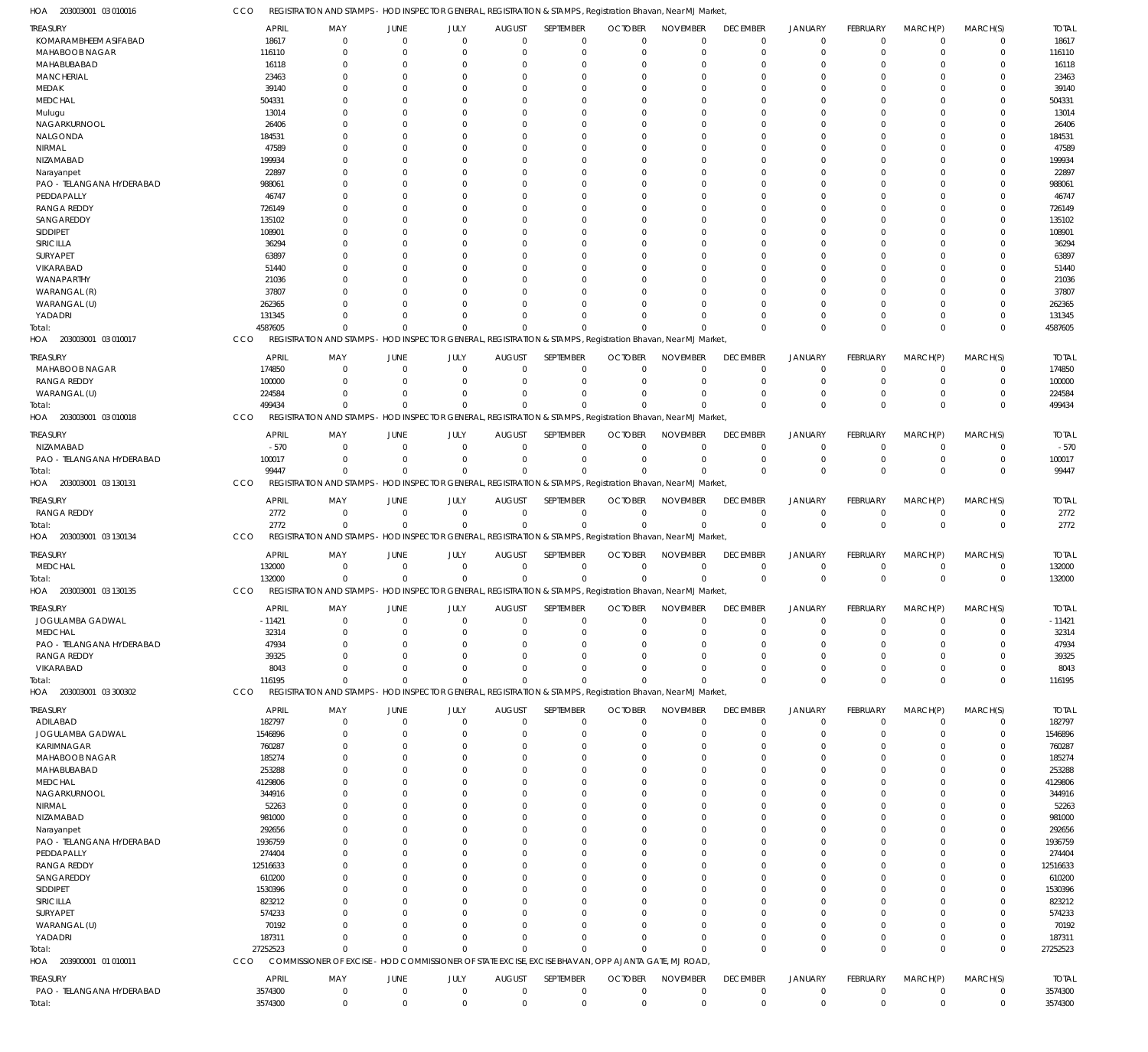| HOA 203900001 01 010012                     | CCO                |                                                                                                     |                            |                          |                               |                            | COMMISSIONER OF EXCISE - HOD COMMISSIONER OF STATE EXCISE, EXCISE BHAVAN, OPP AJANTA GATE, MJ ROAD |                      |                         |                                  |                         |                            |                            |                    |
|---------------------------------------------|--------------------|-----------------------------------------------------------------------------------------------------|----------------------------|--------------------------|-------------------------------|----------------------------|----------------------------------------------------------------------------------------------------|----------------------|-------------------------|----------------------------------|-------------------------|----------------------------|----------------------------|--------------------|
| <b>TREASURY</b>                             | APRIL              | MAY                                                                                                 | <b>JUNE</b>                | <b>JULY</b>              | <b>AUGUST</b>                 | SEPTEMBER                  | <b>OCTOBER</b>                                                                                     | <b>NOVEMBER</b>      | <b>DECEMBER</b>         | <b>JANUARY</b>                   | <b>FEBRUARY</b>         | MARCH(P)                   | MARCH(S)                   | <b>TOTAL</b>       |
| PAO - TELANGANA HYDERABAD<br>Total:         | 304153<br>304153   | $\mathbf 0$<br>$\Omega$                                                                             | $\overline{0}$<br>$\Omega$ | $\mathbf{0}$<br>$\Omega$ | $\overline{0}$<br>$\Omega$    | $\mathbf 0$<br>$\mathbf 0$ | $\Omega$<br>$\Omega$                                                                               | $\Omega$<br>$\Omega$ | $\Omega$<br>$\Omega$    | $\overline{0}$<br>$\Omega$       | $\mathbf 0$<br>$\Omega$ | $\overline{0}$<br>$\Omega$ | 0<br>$\mathbf 0$           | 304153<br>304153   |
| HOA 203900001 01 010013                     | CCO                | COMMISSIONER OF EXCISE - HOD COMMISSIONER OF STATE EXCISE, EXCISE BHAVAN, OPP AJANTA GATE, MJ ROAD, |                            |                          |                               |                            |                                                                                                    |                      |                         |                                  |                         |                            |                            |                    |
| treasury                                    | <b>APRIL</b>       | MAY                                                                                                 | <b>JUNE</b>                | JULY                     | <b>AUGUST</b>                 | SEPTEMBER                  | <b>OCTOBER</b>                                                                                     | <b>NOVEMBER</b>      | <b>DECEMBER</b>         | <b>JANUARY</b>                   | <b>FEBRUARY</b>         | MARCH(P)                   | MARCH(S)                   | <b>TOTAL</b>       |
| PAO - TELANGANA HYDERABAD                   | 1394190            | $\Omega$                                                                                            | $\Omega$                   | $\Omega$                 | $\mathbf 0$                   | $\mathbf 0$                | $\Omega$                                                                                           | $\Omega$             | $^{\circ}$              | $\overline{0}$                   | $\mathbf 0$             | $\overline{0}$             | 0                          | 1394190            |
| Total:                                      | 1394190            | $\Omega$                                                                                            | $\Omega$                   | $\Omega$                 | $\Omega$                      | $\mathbf 0$                | $\Omega$                                                                                           | $\Omega$             | $\Omega$                | $\Omega$                         | $\Omega$                | $\Omega$                   | $\mathbf 0$                | 1394190            |
| HOA 203900001 01 010016                     | CCO                | COMMISSIONER OF EXCISE - HOD COMMISSIONER OF STATE EXCISE, EXCISE BHAVAN, OPP AJANTA GATE, MJ ROAD  |                            |                          |                               |                            |                                                                                                    |                      |                         |                                  |                         |                            |                            |                    |
| treasury                                    | <b>APRIL</b>       | MAY                                                                                                 | <b>JUNE</b>                | JULY                     | <b>AUGUST</b>                 | SEPTEMBER                  | <b>OCTOBER</b>                                                                                     | <b>NOVEMBER</b>      | <b>DECEMBER</b>         | <b>JANUARY</b>                   | <b>FEBRUARY</b>         | MARCH(P)                   | MARCH(S)                   | <b>TOTAL</b>       |
| PAO - TELANGANA HYDERABAD<br>Total:         | 1033536<br>1033536 | $\mathbf 0$<br>$\Omega$                                                                             | $\overline{0}$<br>$\Omega$ | $\mathbf 0$<br>$\Omega$  | $\mathbf 0$<br>$\Omega$       | $\mathbf 0$<br>$\mathbf 0$ | $\mathbf 0$<br>$\Omega$                                                                            | $\Omega$<br>$\Omega$ | $\Omega$<br>$\Omega$    | $\overline{0}$<br>$\Omega$       | $\mathbf 0$<br>$\Omega$ | $\overline{0}$<br>$\Omega$ | $\mathbf 0$<br>$\mathbf 0$ | 1033536<br>1033536 |
| HOA 203900001 01 010017                     | CCO                | COMMISSIONER OF EXCISE - HOD COMMISSIONER OF STATE EXCISE, EXCISE BHAVAN, OPP AJANTA GATE, MJ ROAD  |                            |                          |                               |                            |                                                                                                    |                      |                         |                                  |                         |                            |                            |                    |
| treasury                                    | <b>APRIL</b>       | MAY                                                                                                 | <b>JUNE</b>                | JULY                     | <b>AUGUST</b>                 | SEPTEMBER                  | <b>OCTOBER</b>                                                                                     | <b>NOVEMBER</b>      | <b>DECEMBER</b>         | <b>JANUARY</b>                   | <b>FEBRUARY</b>         | MARCH(P)                   | MARCH(S)                   | <b>TOTAL</b>       |
| PAO - TELANGANA HYDERABAD                   | 100000             | 0                                                                                                   | $\Omega$                   | $\mathbf 0$              | $\mathbf 0$                   | $\mathbf 0$                | $\Omega$                                                                                           | $\Omega$             | $^{\circ}$              | $^{\circ}$                       | 0                       | $\overline{0}$             | 0                          | 100000             |
| Total:                                      | 100000             | $\Omega$                                                                                            | $\Omega$                   | $\Omega$                 | $\mathbf 0$                   | $\mathbf 0$                | $\Omega$                                                                                           | $\Omega$             | $\Omega$                | $\Omega$                         | $\Omega$                | $\Omega$                   | $\mathbf 0$                | 100000             |
| HOA 203900001 01 130131                     | CCO                | COMMISSIONER OF EXCISE - HOD COMMISSIONER OF STATE EXCISE, EXCISE BHAVAN, OPP AJANTA GATE, MJ ROAD, |                            |                          |                               |                            |                                                                                                    |                      |                         |                                  |                         |                            |                            |                    |
| treasury                                    | <b>APRIL</b>       | MAY                                                                                                 | <b>JUNE</b>                | JULY<br>$\Omega$         | <b>AUGUST</b>                 | SEPTEMBER                  | <b>OCTOBER</b><br>$\Omega$                                                                         | <b>NOVEMBER</b>      | <b>DECEMBER</b>         | <b>JANUARY</b>                   | <b>FEBRUARY</b>         | MARCH(P)                   | MARCH(S)                   | <b>TOTAL</b>       |
| PAO - TELANGANA HYDERABAD<br>Total:         | 8189<br>8189       | $\mathbf 0$<br>$\Omega$                                                                             | $\overline{0}$<br>$\Omega$ | $\Omega$                 | $\overline{0}$<br>$\mathbf 0$ | $\mathbf 0$<br>$\mathbf 0$ | $\Omega$                                                                                           | $\Omega$<br>$\Omega$ | $\Omega$<br>$\Omega$    | $\overline{0}$<br>$\Omega$       | $\mathbf 0$<br>$\Omega$ | $^{\circ}$<br>$\Omega$     | $\mathbf 0$<br>$\mathbf 0$ | 8189<br>8189       |
| 203900001 01 130135<br>HOA                  | CCO                | COMMISSIONER OF EXCISE - HOD COMMISSIONER OF STATE EXCISE, EXCISE BHAVAN, OPP AJANTA GATE, MJ ROAD  |                            |                          |                               |                            |                                                                                                    |                      |                         |                                  |                         |                            |                            |                    |
| treasury                                    | <b>APRIL</b>       | MAY                                                                                                 | <b>JUNE</b>                | JULY                     | <b>AUGUST</b>                 | SEPTEMBER                  | <b>OCTOBER</b>                                                                                     | <b>NOVEMBER</b>      | <b>DECEMBER</b>         | <b>JANUARY</b>                   | <b>FEBRUARY</b>         | MARCH(P)                   | MARCH(S)                   | <b>TOTAL</b>       |
| PAO - TELANGANA HYDERABAD                   | 649123             | $\mathbf 0$                                                                                         | $\Omega$                   | $\Omega$                 | $\mathbf 0$                   | $\mathbf 0$                | $\Omega$                                                                                           | $\Omega$             | $\Omega$                | $\overline{0}$                   | $\mathbf 0$             | $\Omega$                   | 0                          | 649123             |
| Total:                                      | 649123             | $\Omega$                                                                                            | $\Omega$                   | $\Omega$                 | $\Omega$                      | $\mathbf 0$                | $\Omega$                                                                                           | $\Omega$             | $\Omega$                | $\Omega$                         | $\Omega$                | $\Omega$                   | $\mathbf 0$                | 649123             |
| HOA 203900001 01 300302                     | CCO                | COMMISSIONER OF EXCISE - HOD COMMISSIONER OF STATE EXCISE, EXCISE BHAVAN, OPP AJANTA GATE, MJ ROAD  |                            |                          |                               |                            |                                                                                                    |                      |                         |                                  |                         |                            |                            |                    |
| treasury                                    | <b>APRIL</b>       | MAY                                                                                                 | <b>JUNE</b>                | JULY                     | <b>AUGUST</b>                 | SEPTEMBER                  | <b>OCTOBER</b>                                                                                     | <b>NOVEMBER</b>      | <b>DECEMBER</b>         | <b>JANUARY</b>                   | <b>FEBRUARY</b>         | MARCH(P)                   | MARCH(S)                   | <b>TOTAL</b>       |
| PAO - TELANGANA HYDERABAD<br>Total:         | 306506<br>306506   | $\Omega$<br>$\Omega$                                                                                | $\overline{0}$<br>$\Omega$ | $\Omega$<br>$\Omega$     | $\mathbf 0$<br>$\Omega$       | $\mathbf 0$<br>$\mathbf 0$ | $\Omega$<br>$\Omega$                                                                               | $\Omega$<br>$\Omega$ | $\mathbf 0$<br>$\Omega$ | $\overline{0}$<br>$\overline{0}$ | $\mathbf 0$<br>$\Omega$ | $\overline{0}$<br>$\Omega$ | $\mathbf 0$<br>$\mathbf 0$ | 306506<br>306506   |
| HOA 203900001 03 010011                     | CCO                | COMMISSIONER OF EXCISE - HOD COMMISSIONER OF STATE EXCISE, EXCISE BHAVAN, OPP AJANTA GATE, MJ ROAD  |                            |                          |                               |                            |                                                                                                    |                      |                         |                                  |                         |                            |                            |                    |
| <b>TREASURY</b>                             | <b>APRIL</b>       | MAY                                                                                                 | <b>JUNE</b>                | JULY                     | <b>AUGUST</b>                 | SEPTEMBER                  | <b>OCTOBER</b>                                                                                     | <b>NOVEMBER</b>      | <b>DECEMBER</b>         | <b>JANUARY</b>                   | <b>FEBRUARY</b>         | MARCH(P)                   | MARCH(S)                   | <b>TOTAL</b>       |
| ADILABAD                                    | 4618448            | 0                                                                                                   | $\overline{0}$             | $\Omega$                 | 0                             | 0                          | $\Omega$                                                                                           | $\Omega$             | $\Omega$                | $^{\circ}$                       | 0                       | 0                          | 0                          | 4618448            |
| <b>BHADRADI KOTHAGUDEM</b>                  | 3287915            | $\Omega$                                                                                            | $\Omega$                   | $\Omega$                 | 0                             | $\Omega$                   | $\Omega$                                                                                           | $\Omega$             | $\Omega$                | $\Omega$                         | $\Omega$                | $\Omega$                   | $\Omega$                   | 3287915            |
| BHOOPALAPALLY<br><b>JAGTIAL</b>             | 1523716<br>1684100 |                                                                                                     | $\Omega$<br>$\Omega$       | O                        | 0<br>$\Omega$                 | $\Omega$<br>$\Omega$       | $\Omega$<br>-C                                                                                     | $\Omega$             |                         | $\Omega$                         |                         | $\Omega$<br>$\Omega$       | $\Omega$                   | 1523716<br>1684100 |
| <b>JANGAON</b>                              | 1499564            |                                                                                                     | $\Omega$                   |                          | $\Omega$                      | $\Omega$                   | -C                                                                                                 | $\Omega$             |                         |                                  |                         | $\Omega$                   | O                          | 1499564            |
| JOGULAMBA GADWAL                            | 1596120            |                                                                                                     | $\Omega$                   |                          | 0                             | $\Omega$                   | -0                                                                                                 | $\Omega$             |                         |                                  |                         |                            |                            | 1596120            |
| KAMAREDDY                                   | 3275595            |                                                                                                     | $\Omega$                   |                          | $\Omega$                      | $\Omega$                   | $\Omega$                                                                                           | $\Omega$             |                         | $\Omega$                         |                         | $\Omega$                   | O                          | 3275595            |
| KARIMNAGAR<br>KHAMMAM                       | 3630080<br>4320900 |                                                                                                     | $\Omega$<br>$\Omega$       |                          | 0<br>$\Omega$                 | $\Omega$<br>$\Omega$       | -0                                                                                                 | $\Omega$             |                         | $\Omega$                         |                         | $\Omega$<br>$\Omega$       |                            | 3630080<br>4320900 |
| KOMARAMBHEEM ASIFABAD                       | 1406665            |                                                                                                     | $\Omega$                   |                          | $\Omega$                      | $\Omega$                   | $\Omega$                                                                                           | $\Omega$             |                         |                                  |                         | $\Omega$                   |                            | 1406665            |
| MAHABOOB NAGAR                              | 4554030            |                                                                                                     | $\Omega$                   |                          | $\Omega$                      | $\Omega$                   | -C                                                                                                 | $\Omega$             |                         | $\Omega$                         |                         | $\Omega$                   |                            | 4554030            |
| MAHABUBABAD<br><b>MANCHERIAL</b>            | 1778094<br>2267137 |                                                                                                     |                            |                          | $\Omega$<br>$\Omega$          | $\Omega$<br>$\Omega$       | -C<br>-0                                                                                           | $\Omega$             |                         | $\Omega$                         |                         | $\Omega$<br>$\Omega$       | O                          | 1778094<br>2267137 |
| MEDAK                                       | 2140070            |                                                                                                     |                            |                          | C                             | $\Omega$                   |                                                                                                    |                      |                         |                                  |                         |                            |                            | 2140070            |
| <b>MEDCHAL</b>                              | 2877876            |                                                                                                     |                            |                          | $\Omega$                      | $\Omega$                   | -0                                                                                                 |                      |                         | $\Omega$                         | $\Omega$                | $\Omega$                   | $\Omega$                   | 2877876            |
| NAGARKURNOOL                                | 2773347            | $\Omega$                                                                                            | $\Omega$                   | $\Omega$                 | $\Omega$                      | $\Omega$                   | $\Omega$                                                                                           | $\Omega$             | $\Omega$                | $\Omega$                         | $\Omega$                | $\Omega$                   | $\Omega$                   | 2773347            |
| NALGONDA<br>NIRMAL                          | 4417902<br>1440555 | 0<br>$\Omega$                                                                                       | 0<br>$\Omega$              |                          | 0<br>0                        | $\Omega$<br>$\Omega$       | -0<br>$\Omega$                                                                                     | $\Omega$             |                         | $\Omega$                         |                         | 0<br>$\Omega$              | O<br>$\Omega$              | 4417902<br>1440555 |
| NIZAMABAD                                   | 5278095            | $\Omega$                                                                                            | $\Omega$                   | O                        | $\Omega$                      | $\Omega$                   | $\Omega$                                                                                           | $\Omega$             | $\Omega$                | $\Omega$                         | 0                       | $\Omega$                   | $\Omega$                   | 5278095            |
| PAO - TELANGANA HYDERABAD                   | 14193195           |                                                                                                     | $\Omega$                   |                          | C                             | $\Omega$                   | $\Omega$                                                                                           | $\Omega$             |                         |                                  |                         | $\Omega$                   | O                          | 14193195           |
| PEDDAPALLY<br><b>RANGA REDDY</b>            | 2151963<br>6082170 | 0<br>0                                                                                              | $\Omega$<br>$\Omega$       |                          | 0<br>0                        | $\Omega$<br>$\Omega$       | $\Omega$<br>$\Omega$                                                                               | $\Omega$<br>$\Omega$ |                         | $\Omega$<br>$\Omega$             |                         | $\Omega$<br>$\Omega$       | $\Omega$                   | 2151963<br>6082170 |
| SANGAREDDY                                  | 4981095            | 0                                                                                                   | $\Omega$                   |                          | $\Omega$                      | $\Omega$                   | $\Omega$                                                                                           | $\Omega$             |                         | $\Omega$                         |                         | $\Omega$                   | O                          | 4981095            |
| SIDDIPET                                    | 3311104            |                                                                                                     |                            |                          | C                             | $\Omega$                   | -0                                                                                                 | $\Omega$             |                         |                                  |                         |                            |                            | 3311104            |
| SIRICILLA                                   | 1289760            | 0                                                                                                   | $\Omega$                   |                          | 0                             | $\Omega$                   | $\Omega$                                                                                           | $\Omega$             |                         | $\Omega$                         |                         | $\Omega$                   | O                          | 1289760            |
| <b>SURYAPET</b><br>VIKARABAD                | 2093863<br>2092355 |                                                                                                     | $\Omega$<br>$\Omega$       |                          | 0<br>$\Omega$                 | $\Omega$<br>$\Omega$       | $\Omega$<br>-0                                                                                     | $\Omega$<br>$\Omega$ |                         | $\Omega$                         |                         | $\Omega$<br>$\Omega$       | $\Omega$                   | 2093863<br>2092355 |
| <b>WANAPARTHY</b>                           | 1552850            |                                                                                                     |                            |                          | 0                             | $\Omega$                   | -0                                                                                                 | $\Omega$             |                         |                                  |                         |                            |                            | 1552850            |
| WARANGAL (R)                                | 1377820            | 0                                                                                                   | $\Omega$                   |                          | $\Omega$                      | $\Omega$                   | $\Omega$                                                                                           | $\Omega$             |                         | $\Omega$                         |                         | $\Omega$                   | $\Omega$                   | 1377820            |
| WARANGAL (U)<br>YADADRI                     | 4487997<br>1954770 | 0                                                                                                   | $\Omega$<br>$\Omega$       | $\Omega$                 | $\Omega$<br>$\Omega$          | $\Omega$<br>$\Omega$       | -C<br>$\Omega$                                                                                     | $\Omega$<br>$\Omega$ | $\Omega$                | $\Omega$<br>$\Omega$             | $\Omega$                | $\Omega$<br>$\Omega$       | $\Omega$<br>0              | 4487997<br>1954770 |
| Total:                                      | 99939151           | $\Omega$                                                                                            | $\Omega$                   | $\Omega$                 | $\mathbf 0$                   | $\Omega$                   | $\Omega$                                                                                           | $\Omega$             | $\Omega$                | $\Omega$                         | $\Omega$                | $\Omega$                   | $\mathbf 0$                | 99939151           |
| HOA 203900001 03 010012                     | <b>CCO</b>         | COMMISSIONER OF EXCISE - HOD COMMISSIONER OF STATE EXCISE, EXCISE BHAVAN, OPP AJANTA GATE, MJ ROAD, |                            |                          |                               |                            |                                                                                                    |                      |                         |                                  |                         |                            |                            |                    |
| treasury                                    | <b>APRIL</b>       | MAY                                                                                                 | JUNE                       | JULY                     | AUGUST                        | SEPTEMBER                  | <b>OCTOBER</b>                                                                                     | <b>NOVEMBER</b>      | <b>DECEMBER</b>         | <b>JANUARY</b>                   | <b>FEBRUARY</b>         | MARCH(P)                   | MARCH(S)                   | <b>TOTAL</b>       |
| ADILABAD                                    | 360175             | 0                                                                                                   | $\overline{0}$             | $\mathbf 0$              | 0                             | 0                          | $\Omega$                                                                                           | $\Omega$             | $^{\circ}$              | $^{\circ}$                       | 0                       | $\mathbf 0$                | 0                          | 360175             |
| <b>BHADRADI KOTHAGUDEM</b><br>BHOOPALAPALLY | 50554<br>22500     | 0<br>0                                                                                              | $\Omega$<br>$\Omega$       | $\Omega$<br>$\Omega$     | $\Omega$<br>$\Omega$          | $\mathbf 0$<br>0           | $\Omega$<br>$\Omega$                                                                               | $\Omega$<br>$\Omega$ | $\Omega$<br>$\Omega$    | $\overline{0}$<br>$\Omega$       | 0<br>$\Omega$           | $\Omega$<br>$\Omega$       | $\mathbf 0$<br>$\mathbf 0$ | 50554<br>22500     |
| <b>JAGTIAL</b>                              | 20225              | $\Omega$                                                                                            | $\Omega$                   | $\Omega$                 | $\Omega$                      | $\Omega$                   | $\Omega$                                                                                           | $\Omega$             |                         | $\Omega$                         | $\Omega$                | $\Omega$                   | $\mathbf 0$                | 20225              |
| <b>JANGAON</b>                              | 10650              | 0                                                                                                   | $\Omega$                   | $\Omega$                 | $\Omega$                      | 0                          | $\Omega$                                                                                           | $\Omega$             |                         | $\Omega$                         |                         | $\Omega$                   | $\mathbf 0$                | 10650              |
| JOGULAMBA GADWAL                            | 16300              | $\Omega$                                                                                            | $\Omega$                   | $\Omega$                 | $\Omega$                      | $\Omega$                   | $\Omega$                                                                                           | $\Omega$             |                         | $\Omega$                         | $\Omega$                | $\Omega$                   | $\Omega$                   | 16300              |
| KAMAREDDY<br>KARIMNAGAR                     | 46950<br>59400     | $\Omega$<br>$\Omega$                                                                                | $\Omega$<br>$\Omega$       | $\Omega$<br>$\Omega$     | $\Omega$<br>$\Omega$          | 0<br>$\Omega$              | $\Omega$<br>$\Omega$                                                                               | $\Omega$<br>$\Omega$ |                         | $\Omega$<br>$\Omega$             |                         | $\Omega$<br>$\Omega$       | $\mathbf 0$<br>$\Omega$    | 46950<br>59400     |
| KHAMMAM                                     | 71295              | 0                                                                                                   | $\Omega$                   | $\Omega$                 | $\Omega$                      | $\Omega$                   | $\Omega$                                                                                           | $\Omega$             |                         | $\Omega$                         |                         | $\Omega$                   | $\mathbf 0$                | 71295              |
| KOMARAMBHEEM ASIFABAD                       | 13975              | $\Omega$                                                                                            | $\Omega$                   | $\Omega$                 | $\Omega$                      | $\Omega$                   | $\Omega$                                                                                           | $\Omega$             |                         | $\Omega$                         | $\Omega$                | $\Omega$                   | $\Omega$                   | 13975              |
| MAHABOOB NAGAR                              | 43534              | 0                                                                                                   | $\Omega$                   | $\Omega$                 | $\Omega$                      | 0                          | $\Omega$                                                                                           | $\Omega$             |                         | $\Omega$                         |                         | $\Omega$                   | $\mathbf 0$                | 43534              |
| MAHABUBABAD<br><b>MANCHERIAL</b>            | 14125<br>277206    | $\Omega$<br>$\Omega$                                                                                | $\Omega$<br>$\Omega$       | $\Omega$<br>$\Omega$     | $\Omega$<br>$\Omega$          | $\Omega$<br>$\Omega$       | $\Omega$<br>$\Omega$                                                                               | $\Omega$<br>$\Omega$ | $\Omega$                | $\Omega$<br>$\Omega$             | $\Omega$                | $\Omega$<br>$\Omega$       | $\Omega$<br>$\mathbf 0$    | 14125<br>277206    |
| MEDAK                                       | 41425              | $\Omega$                                                                                            | $\Omega$                   | $\Omega$                 | $\Omega$                      | $\Omega$                   | $\Omega$                                                                                           | $\Omega$             | $\Omega$                | $\Omega$                         | $\Omega$                | $\Omega$                   | $\Omega$                   | 41425              |
| <b>MEDCHAL</b>                              | 234025             | 0                                                                                                   | $\overline{0}$             | $\mathbf 0$              | $\mathbf 0$                   | $\mathbf 0$                | $\Omega$                                                                                           | $\Omega$             | $\Omega$                | $\overline{0}$                   | 0                       | $\mathbf 0$                | $\mathbf 0$                | 234025             |
| NAGARKURNOOL                                | 29600              | $\mathbf 0$                                                                                         | $\Omega$                   | $\mathbf 0$              | $\Omega$                      | $\mathbf 0$                | $\Omega$                                                                                           | $\Omega$             | $\Omega$                | $\Omega$                         | $\mathbf 0$             | $\overline{0}$             | $\mathbf 0$                | 29600              |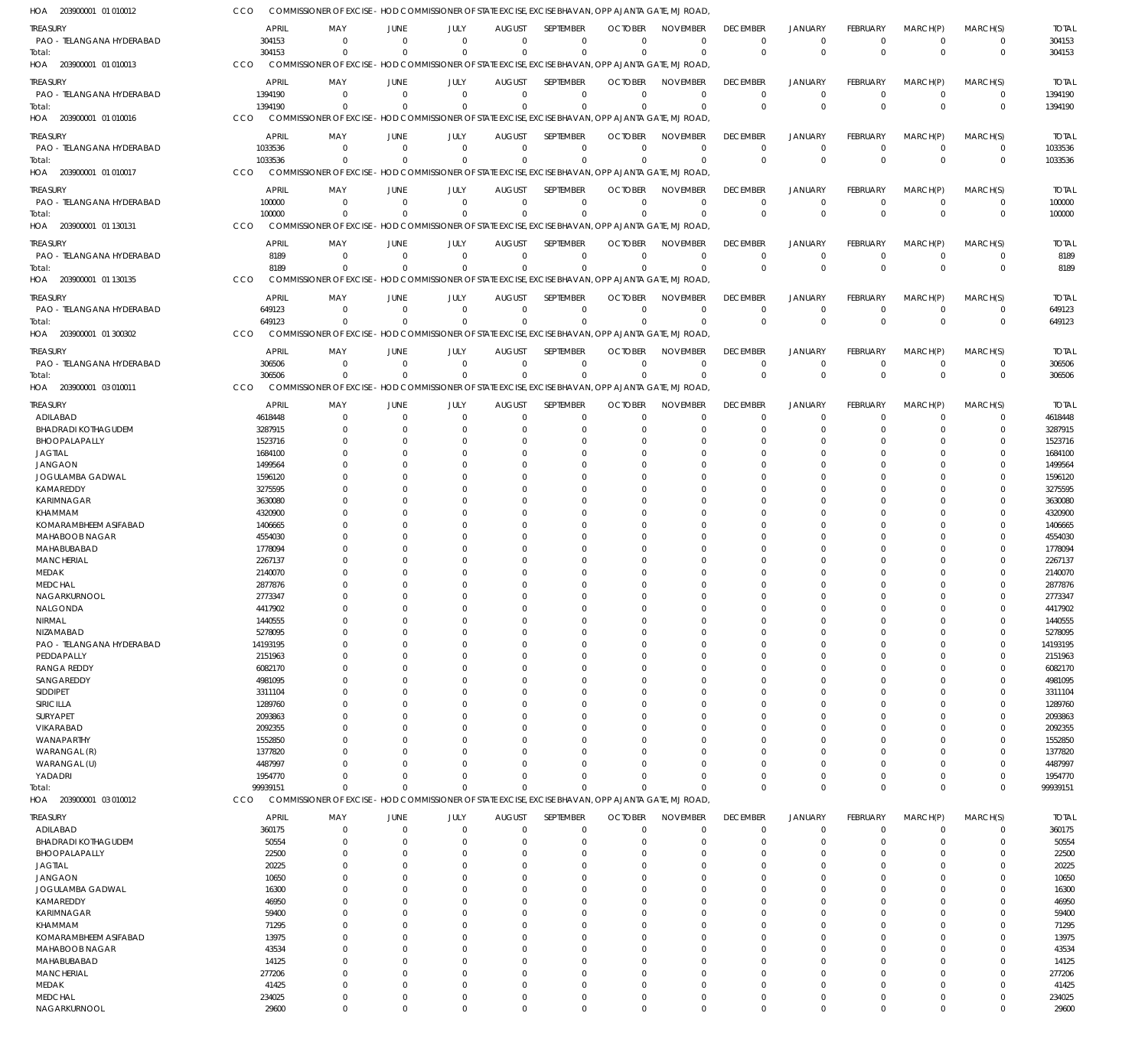| HOA<br>203900001 03 010012             | CCO                | COMMISSIONER OF EXCISE - HOD COMMISSIONER OF STATE EXCISE, EXCISE BHAVAN, OPP AJANTA GATE, MJ ROAD  |                            |                      |                         |                            |                      |                      |                        |                            |                      |                         |                            |                    |
|----------------------------------------|--------------------|-----------------------------------------------------------------------------------------------------|----------------------------|----------------------|-------------------------|----------------------------|----------------------|----------------------|------------------------|----------------------------|----------------------|-------------------------|----------------------------|--------------------|
| TREASURY                               | <b>APRIL</b>       | MAY                                                                                                 | JUNE                       | JULY                 | <b>AUGUST</b>           | SEPTEMBER                  | <b>OCTOBER</b>       | <b>NOVEMBER</b>      | <b>DECEMBER</b>        | <b>JANUARY</b>             | <b>FEBRUARY</b>      | MARCH(P)                | MARCH(S)                   | <b>TOTAL</b>       |
| NALGONDA                               | 43987              | $\Omega$                                                                                            | $\overline{0}$             | $\mathbf 0$          | $\mathbf 0$             | $\mathbf 0$                | $\mathbf 0$          | $\Omega$             | $\mathbf 0$            | $\mathbf 0$                | $\overline{0}$       | $\overline{0}$          | $\mathbf 0$                | 43987              |
| NIRMAL                                 | 15625              | $\Omega$                                                                                            | $\mathbf{0}$               | $\mathbf{0}$         | $\overline{0}$          | $\mathbf 0$                | $\mathbf 0$          | $\Omega$             | $\mathbf 0$            | $\mathbf 0$                | $\mathbf 0$          | $\overline{0}$          | $\mathbf 0$                | 15625              |
| NIZAMABAD<br>PAO - TELANGANA HYDERABAD | 172525             | $\Omega$<br>$\Omega$                                                                                | $\overline{0}$<br>$\Omega$ | $\Omega$<br>$\Omega$ | 0<br>$\Omega$           | $\mathbf 0$<br>$\mathbf 0$ | $\Omega$<br>$\Omega$ | $\Omega$<br>$\Omega$ | $^{\circ}$<br>$\Omega$ | $\overline{0}$<br>$\Omega$ | $\Omega$<br>$\Omega$ | $\Omega$<br>$\Omega$    | $\mathbf 0$<br>$\mathbf 0$ | 172525             |
| PEDDAPALLY                             | 2158040<br>26259   | $\Omega$                                                                                            | $\Omega$                   | $\Omega$             | $\Omega$                | $\mathbf 0$                | $\Omega$             | $\Omega$             | $\Omega$               | $\Omega$                   | $\Omega$             | $\Omega$                | $\mathbf 0$                | 2158040<br>26259   |
| <b>RANGA REDDY</b>                     | 740192             | $\Omega$                                                                                            | $\Omega$                   | $\Omega$             | $\Omega$                | $\mathbf 0$                | $\Omega$             | $\Omega$             | $\Omega$               | $\Omega$                   | $\Omega$             | $\Omega$                | $\mathbf 0$                | 740192             |
| SANGAREDDY                             | 479250             | $\Omega$                                                                                            | $\Omega$                   | $\Omega$             | $\Omega$                | $\mathbf 0$                | $\Omega$             | $\Omega$             | $\Omega$               | $\Omega$                   | $\Omega$             | $\Omega$                | $\mathbf 0$                | 479250             |
| SIDDIPET                               | 28325              | $\Omega$                                                                                            | $\Omega$                   | $\Omega$             | $\Omega$                | $\mathbf 0$                | $\Omega$             | $\Omega$             | $\Omega$               | $\Omega$                   | $\Omega$             | $\Omega$                | $\mathbf 0$                | 28325              |
| SIRICILLA                              | 13425              | $\Omega$                                                                                            | $\overline{0}$             | $\Omega$             | $\Omega$                | $\mathbf 0$                | $\Omega$             | $\Omega$             | $\Omega$               | $\Omega$                   | $\Omega$             | $\Omega$                | $\mathbf 0$                | 13425              |
| SURYAPET                               | 21125              | $\Omega$                                                                                            | $\Omega$                   | $\Omega$             | $\Omega$                | $\mathbf 0$                | $\Omega$             | $\Omega$             | $\Omega$               | $\Omega$                   | $\Omega$             | $\Omega$                | $\mathbf 0$                | 21125              |
| VIKARABAD                              | 24929              | $\Omega$                                                                                            | $\Omega$                   | $\Omega$             | $\Omega$                | $\mathbf 0$                | $\Omega$             | $\Omega$             | $\Omega$               | $\Omega$                   | $\Omega$             | $\Omega$                | $\mathbf 0$                | 24929              |
| WANAPARTHY                             | 171625             | $\Omega$                                                                                            | $\Omega$                   | $\Omega$             | $\Omega$                | $\mathbf 0$                | $\Omega$             | $\Omega$             | $\Omega$               | $\Omega$                   | $\Omega$             | $\Omega$                | $\mathbf 0$                | 171625             |
| WARANGAL (R)                           | 154525             | $\Omega$                                                                                            | $\Omega$                   | $\Omega$             | $\Omega$                | $\mathbf 0$                | $\Omega$             | $\Omega$             | $\Omega$               | $\Omega$                   | $\Omega$             | $\Omega$                | $\mathbf 0$                | 154525             |
| WARANGAL (U)                           | 79737              | $\Omega$<br>$\Omega$                                                                                | $\Omega$<br>$\Omega$       | $\Omega$<br>$\Omega$ | $\Omega$<br>$\mathbf 0$ | $\Omega$<br>$\mathbf 0$    | $\Omega$<br>$\Omega$ | $\Omega$<br>$\Omega$ | $\Omega$<br>$\Omega$   | $\Omega$<br>$\Omega$       | $\Omega$<br>$\Omega$ | $\Omega$<br>$\mathbf 0$ | $\mathbf 0$<br>$\mathbf 0$ | 79737<br>18400     |
| YADADRI<br>Total:                      | 18400<br>5459908   | $\Omega$                                                                                            | $\Omega$                   | $\Omega$             | $\mathbf 0$             | $\mathbf{0}$               | $\Omega$             | $\Omega$             | $\mathbf 0$            | $\mathbf{0}$               | $\Omega$             | $\Omega$                | $\mathbf 0$                | 5459908            |
| 203900001 03 010013<br>HOA             | CCO                | COMMISSIONER OF EXCISE - HOD COMMISSIONER OF STATE EXCISE, EXCISE BHAVAN, OPP AJANTA GATE, MJ ROAD, |                            |                      |                         |                            |                      |                      |                        |                            |                      |                         |                            |                    |
| TREASURY                               | <b>APRIL</b>       | MAY                                                                                                 | JUNE                       | JULY                 | <b>AUGUST</b>           | SEPTEMBER                  | <b>OCTOBER</b>       | <b>NOVEMBER</b>      | <b>DECEMBER</b>        | <b>JANUARY</b>             | FEBRUARY             | MARCH(P)                | MARCH(S)                   | <b>TOTAL</b>       |
| ADILABAD                               | 1133708            | $\mathbf 0$                                                                                         | $\overline{0}$             | $\mathbf 0$          | $\overline{0}$          | $\mathbf 0$                | $\mathbf 0$          | $\Omega$             | $^{\circ}$             | $\mathbf 0$                | $\overline{0}$       | $\mathbf 0$             | 0                          | 1133708            |
| <b>BHADRADI KOTHAGUDEM</b>             | 1264272            | $\Omega$                                                                                            | $\overline{0}$             | $\Omega$             | 0                       | $\mathbf 0$                | 0                    | $\Omega$             | $^{\circ}$             | $\overline{0}$             | 0                    | $\mathbf 0$             | $\mathsf 0$                | 1264272            |
| BHOOPALAPALLY                          | 585564             | $\Omega$                                                                                            | $\overline{0}$             | $\Omega$             | 0                       | $\mathbf 0$                | $\Omega$             | $\Omega$             | $\Omega$               | $\overline{0}$             | $\Omega$             | $\Omega$                | $\mathbf 0$                | 585564             |
| <b>JAGTIAL</b>                         | 646561             | $\Omega$                                                                                            | $\overline{0}$             | $\Omega$             | 0                       | $\mathbf 0$                | $\Omega$             | $\Omega$             | $\Omega$               | $\Omega$                   | $\Omega$             | $\Omega$                | $\mathbf 0$                | 646561             |
| <b>JANGAON</b>                         | 576204             | $\Omega$                                                                                            | $\Omega$                   | $\Omega$             | $\Omega$                | $\mathbf 0$                | $\Omega$             | $\Omega$             | $\Omega$               | $\Omega$                   | $\Omega$             | $\Omega$                | $\mathbf 0$                | 576204             |
| JOGULAMBA GADWAL                       | 612688             | $\Omega$                                                                                            | $\Omega$                   | $\Omega$             | $\Omega$                | $\mathbf 0$                | $\Omega$             | $\Omega$             | $\Omega$               | $\Omega$                   | $\Omega$             | $\Omega$                | $\mathbf 0$                | 612688             |
| KAMAREDDY                              | 1258606            | $\Omega$                                                                                            | $\Omega$                   | $\Omega$<br>$\Omega$ | $\Omega$                | $\mathbf 0$                | $\Omega$             | $\Omega$<br>$\Omega$ | $\Omega$               | $\Omega$                   | $\Omega$             | $\Omega$                | $\mathbf 0$                | 1258606            |
| KARIMNAGAR<br>KHAMMAM                  | 1392663<br>1663963 | $\Omega$<br>$\Omega$                                                                                | $\Omega$<br>$\Omega$       | $\Omega$             | 0<br>$\Omega$           | $\mathbf 0$<br>$\mathbf 0$ | $\Omega$<br>$\Omega$ | $\Omega$             | $\Omega$<br>$\Omega$   | $\Omega$<br>$\Omega$       | $\Omega$<br>$\Omega$ | $\Omega$<br>$\Omega$    | $\mathbf 0$<br>$\mathbf 0$ | 1392663<br>1663963 |
| KOMARAMBHEEM ASIFABAD                  | 539590             | $\Omega$                                                                                            | $\Omega$                   | $\Omega$             | $\Omega$                | $\mathbf 0$                | $\Omega$             | $\Omega$             | $\Omega$               | $\Omega$                   | $\Omega$             | $\Omega$                | $\mathbf 0$                | 539590             |
| MAHABOOB NAGAR                         | 1749824            | $\Omega$                                                                                            | $\Omega$                   | $\Omega$             | $\Omega$                | $\mathbf 0$                | $\Omega$             | $\Omega$             | $\Omega$               | $\Omega$                   | $\Omega$             | $\Omega$                | $\mathbf 0$                | 1749824            |
| MAHABUBABAD                            | 683171             | $\Omega$                                                                                            | $\Omega$                   | $\Omega$             | $\Omega$                | $\mathbf 0$                | $\Omega$             | $\Omega$             | $\Omega$               | $\Omega$                   | $\Omega$             | $\Omega$                | $\mathbf 0$                | 683171             |
| <b>MANCHERIAL</b>                      | 870671             | $\Omega$                                                                                            | $\Omega$                   | $\Omega$             | $\Omega$                | $\mathbf 0$                | $\Omega$             | $\Omega$             | $\Omega$               | $\Omega$                   | $\Omega$             | $\Omega$                | $\mathbf 0$                | 870671             |
| MEDAK                                  | 790414             | $\Omega$                                                                                            | $\overline{0}$             | $\Omega$             | $\overline{0}$          | $\mathbf 0$                | $\Omega$             | $\Omega$             | $\Omega$               | $\Omega$                   | $\Omega$             | $\Omega$                | $\mathbf 0$                | 790414             |
| <b>MEDCHAL</b>                         | 1079386            | $\Omega$                                                                                            | $\Omega$                   | $\Omega$             | $\Omega$                | $\mathbf 0$                | $\Omega$             | $\Omega$             | $\Omega$               | $\Omega$                   | $\Omega$             | $\Omega$                | $\mathbf 0$                | 1079386            |
| NAGARKURNOOL                           | 1060886            | $\Omega$                                                                                            | $\Omega$                   | $\Omega$             | $\Omega$                | $\mathbf 0$                | $\Omega$             | $\Omega$             | $\Omega$               | $\Omega$                   | $\Omega$             | $\Omega$                | $\mathbf 0$                | 1060886            |
| NALGONDA                               | 1718597            | $\Omega$                                                                                            | $\Omega$                   | $\Omega$             | $\Omega$                | $\mathbf 0$                | $\Omega$             | $\Omega$             | $\Omega$               | $\Omega$                   | $\Omega$             | $\Omega$                | $\mathbf 0$                | 1718597            |
| NIRMAL                                 | 553414             | $\Omega$                                                                                            | $\Omega$                   | $\Omega$<br>$\Omega$ | 0                       | $\mathbf 0$                | $\Omega$             | $\Omega$<br>$\Omega$ | $\Omega$               | $\Omega$                   | $\Omega$             | $\Omega$                | $\mathbf 0$                | 553414             |
| NIZAMABAD<br>PAO - TELANGANA HYDERABAD | 2037956<br>5448127 | $\Omega$<br>$\Omega$                                                                                | $\Omega$<br>$\Omega$       | $\Omega$             | $\Omega$<br>$\Omega$    | $\mathbf 0$<br>$\mathbf 0$ | $\Omega$<br>$\Omega$ | $\Omega$             | $\Omega$<br>$\Omega$   | $\Omega$<br>$\Omega$       | $\Omega$<br>$\Omega$ | $\Omega$<br>$\Omega$    | $\mathbf 0$<br>$\mathbf 0$ | 2037956<br>5448127 |
| PEDDAPALLY                             | 834601             | $\Omega$                                                                                            | $\Omega$                   | $\Omega$             | $\Omega$                | $\mathbf 0$                | $\Omega$             | $\Omega$             | $\Omega$               | $\Omega$                   | $\Omega$             | $\Omega$                | $\mathbf 0$                | 834601             |
| <b>RANGA REDDY</b>                     | 2331666            | $\Omega$                                                                                            | $\Omega$                   | $\Omega$             | $\Omega$                | $\mathbf 0$                | $\Omega$             | $\Omega$             | $\Omega$               | $\Omega$                   | $\Omega$             | $\Omega$                | $\mathbf 0$                | 2331666            |
| SANGAREDDY                             | 1912816            | $\Omega$                                                                                            | $\Omega$                   | $\Omega$             | $\Omega$                | $\mathbf 0$                | $\Omega$             | $\Omega$             | $\Omega$               | $\Omega$                   | $\Omega$             | $\Omega$                | $\mathbf 0$                | 1912816            |
| SIDDIPET                               | 1212294            | $\Omega$                                                                                            | $\Omega$                   | $\Omega$             | 0                       | $\mathbf 0$                | $\Omega$             | $\Omega$             | $\Omega$               | $\Omega$                   | $\Omega$             | $\Omega$                | $\mathbf 0$                | 1212294            |
| SIRICILLA                              | 495458             | $\Omega$                                                                                            | $\Omega$                   | $\Omega$             | $\Omega$                | $\mathbf 0$                | $\Omega$             | $\Omega$             | $\Omega$               | $\Omega$                   | $\Omega$             | $\Omega$                | $\mathbf 0$                | 495458             |
| SURYAPET                               | 807616             | $\Omega$                                                                                            | $\Omega$                   | $\Omega$             | $\Omega$                | $\mathbf 0$                | $\Omega$             | $\Omega$             | $\Omega$               | $\Omega$                   | $\Omega$             | $\Omega$                | $\mathbf 0$                | 807616             |
| VIKARABAD                              | 802078             | $\Omega$                                                                                            | $\Omega$                   | $\Omega$             | 0                       | $\mathbf 0$                | $\Omega$             | $\Omega$             | $\Omega$               | $\Omega$                   | $\Omega$             | $\Omega$                | $\mathbf 0$                | 802078             |
| WANAPARTHY                             | 596213             | $\Omega$                                                                                            | $\Omega$                   | 0                    | $\overline{0}$          | $\mathbf 0$                | $\Omega$             | $\Omega$             | $\Omega$               | $\Omega$                   | $\Omega$             | $\Omega$                | $\mathbf 0$                | 596213             |
| WARANGAL (R)                           | 536671             | $\Omega$                                                                                            | $\Omega$                   | $\Omega$             | $\mathbf 0$             | $\mathbf 0$                | $\Omega$             | $\Omega$             | $\Omega$               | $\mathbf 0$                | $\Omega$             | $\Omega$                | $\mathbf 0$                | 536671             |
| WARANGAL (U)<br>YADADRI                | 1714282<br>751097  | 0<br>$\mathbf 0$                                                                                    | $\Omega$                   | $\Omega$             | 0<br>0                  | 0<br>$\mathbf 0$           | $\Omega$             | $\Omega$             | 0                      | $\overline{0}$             | $\mathbf 0$          | O<br>$\mathbf 0$        | 0<br>$\mathsf 0$           | 1714282<br>751097  |
| Total:                                 | 37661057           | $\Omega$                                                                                            | $\Omega$                   | $\Omega$             | $\Omega$                | 0                          |                      | $\Omega$             | $^{\circ}$             | $\mathbf 0$                | $\Omega$             | $\mathbf 0$             | $\mathbf 0$                | 37661057           |
| HOA 203900001 03 010015                | CCO                | COMMISSIONER OF EXCISE - HOD COMMISSIONER OF STATE EXCISE, EXCISE BHAVAN, OPP AJANTA GATE, MJ ROAD, |                            |                      |                         |                            |                      |                      |                        |                            |                      |                         |                            |                    |
| treasury                               | <b>APRIL</b>       | MAY                                                                                                 | JUNE                       | JULY                 | AUGUST                  | SEPTEMBER                  | <b>OCTOBER</b>       | <b>NOVEMBER</b>      | <b>DECEMBER</b>        | <b>JANUARY</b>             | FEBRUARY             | MARCH(P)                | MARCH(S)                   | <b>TOTAL</b>       |
| <b>BHADRADI KOTHAGUDEM</b>             | 3234               | $\mathbf 0$                                                                                         | $\mathbf{0}$               | $\mathbf{0}$         | $\mathbf 0$             | 0                          | $\mathbf 0$          | $\Omega$             | $\overline{0}$         | $\overline{0}$             | $\overline{0}$       | $\mathbf 0$             | 0                          | 3234               |
| NALGONDA                               | 2554               | $\Omega$                                                                                            | $\overline{0}$             | $\mathbf{0}$         | $\overline{0}$          | $\mathbf 0$                | $\Omega$             | $\Omega$             | $\overline{0}$         | $\overline{0}$             | $\Omega$             | $\Omega$                | $\mathbf 0$                | 2554               |
| SURYAPET                               | 2149               | $\Omega$                                                                                            | $\Omega$                   | $\Omega$             | $\mathbf 0$             | $\mathbf 0$                | $\Omega$             | $\Omega$             | $\overline{0}$         | $\overline{0}$             | 0                    | $\mathbf 0$             | $\mathbf 0$                | 2149               |
| Total:                                 | 7937               | $\Omega$                                                                                            | $\Omega$                   | $\Omega$             | $\mathbf 0$             | 0                          | $\Omega$             | $\Omega$             | $^{\circ}$             | $\mathbf 0$                | $\Omega$             | $\mathbf 0$             | $\mathbf 0$                | 7937               |
| HOA 203900001 03 010016                | CCO                | COMMISSIONER OF EXCISE - HOD COMMISSIONER OF STATE EXCISE, EXCISE BHAVAN, OPP AJANTA GATE, MJ ROAD, |                            |                      |                         |                            |                      |                      |                        |                            |                      |                         |                            |                    |
| TREASURY                               | <b>APRIL</b>       | MAY                                                                                                 | JUNE                       | JULY                 | <b>AUGUST</b>           | SEPTEMBER                  | <b>OCTOBER</b>       | <b>NOVEMBER</b>      | <b>DECEMBER</b>        | <b>JANUARY</b>             | FEBRUARY             | MARCH(P)                | MARCH(S)                   | <b>TOTAL</b>       |
| ADILABAD                               | 459621             | $\Omega$                                                                                            | $\overline{0}$             | $\mathbf 0$          | $\overline{0}$          | $\mathbf 0$                | $\mathbf 0$          | $\Omega$             | $^{\circ}$             | $\overline{0}$             | 0                    | $\mathbf 0$             | 0                          | 459621             |
| <b>BHADRADI KOTHAGUDEM</b>             | 479351             | $\Omega$                                                                                            | $\Omega$                   | $\Omega$             | 0                       | $\mathbf 0$                | 0                    | $\Omega$             | $\Omega$               | $\overline{0}$             | 0                    | $\Omega$                | $\mathbf 0$                | 479351             |
| BHOOPALAPALLY                          | 199394             | $\Omega$                                                                                            | $\Omega$<br>$\Omega$       | 0                    | 0                       | $\mathbf 0$                | -0                   | $\Omega$<br>$\Omega$ | $\Omega$               | $\Omega$<br>$\Omega$       | 0                    | $\Omega$<br>$\Omega$    | $\mathbf 0$<br>$\mathbf 0$ | 199394             |
| <b>JAGTIAL</b><br><b>JANGAON</b>       | 231295<br>199204   |                                                                                                     | $\Omega$                   |                      | 0<br>0                  | 0<br>$\mathbf 0$           | -0<br>-C             | $\Omega$             |                        | $\Omega$                   | 0<br>0               | $\Omega$                | $\mathbf 0$                | 231295<br>199204   |
| JOGULAMBA GADWAL                       | 200910             |                                                                                                     | $\Omega$                   |                      | 0                       | $\mathbf 0$                | -C                   |                      |                        |                            | 0                    | $\Omega$                | $\mathbf 0$                | 200910             |
| KAMAREDDY                              | 421917             |                                                                                                     | n                          |                      | 0                       | $\mathbf 0$                | -C                   | $\cap$               |                        |                            | 0                    | $\Omega$                | $\mathbf 0$                | 421917             |
| KARIMNAGAR                             | 648807             |                                                                                                     |                            |                      | 0                       | 0                          | -C                   | $\cap$               |                        |                            | U                    | $\Omega$                | $\mathbf 0$                | 648807             |
| KHAMMAM                                | 705192             |                                                                                                     | n                          |                      | 0                       | $\mathbf 0$                | -0                   | $\Omega$             |                        | $\Omega$                   | 0                    | $\Omega$                | $\mathbf 0$                | 705192             |
| KOMARAMBHEEM ASIFABAD                  | 181051             |                                                                                                     | $\Omega$                   |                      | 0                       | $\mathbf 0$                | -C                   | $\cap$               |                        |                            | 0                    | $\Omega$                | $\mathbf 0$                | 181051             |
| MAHABOOB NAGAR                         | 720112             |                                                                                                     | n                          |                      | 0                       | $\mathbf 0$                | -C                   | $\Omega$             |                        | $\Omega$                   | 0                    | $\Omega$                | $\mathbf 0$                | 720112             |
| MAHABUBABAD                            | 211427             |                                                                                                     |                            |                      | 0                       | $\mathbf 0$                | -0                   | $\Omega$             |                        |                            |                      | $\Omega$                | $\mathbf 0$                | 211427             |
| <b>MANCHERIAL</b>                      | 311451             |                                                                                                     | 0                          |                      | 0                       | $\mathbf 0$                | -0                   | $\Omega$             |                        | $\Omega$                   | 0                    | $\Omega$                | $\mathbf 0$                | 311451             |
| MEDAK                                  | 244612             |                                                                                                     | $\Omega$                   |                      | 0                       | $\mathbf 0$                | -C                   | $\cap$               |                        |                            | O                    | $\Omega$                | $\mathbf 0$                | 244612             |
| MEDCHAL                                | 834173             |                                                                                                     | n                          |                      | 0                       | $\mathbf 0$<br>$\mathbf 0$ | -C                   | $\Omega$<br>$\Omega$ |                        |                            | 0                    | $\Omega$<br>$\Omega$    | $\mathbf 0$<br>$\mathbf 0$ | 834173             |
| NAGARKURNOOL<br>NALGONDA               | 329947<br>591654   |                                                                                                     | n                          |                      | 0<br>0                  | $\mathbf 0$                | -0<br>-C             | $\Omega$             |                        | $\Omega$                   | 0                    | $\Omega$                | $\mathbf 0$                | 329947<br>591654   |
| NIRMAL                                 | 193749             |                                                                                                     | n                          |                      | 0                       | $\mathbf 0$                |                      |                      |                        |                            | U                    | $\Omega$                | $\mathbf 0$                | 193749             |
| NIZAMABAD                              | 882746             |                                                                                                     |                            |                      | $\Omega$                | $\mathbf 0$                | -0                   | $\Omega$             |                        |                            | 0                    | $\Omega$                | $\mathbf 0$                | 882746             |
| PAO - TELANGANA HYDERABAD              | 4012556            |                                                                                                     | $\Omega$                   |                      | 0                       | $\mathbf 0$                | $\Omega$             | $\Omega$             |                        |                            | 0                    | $\Omega$                | $\mathbf 0$                | 4012556            |
| PEDDAPALLY                             | 285359             | 0                                                                                                   | $\Omega$                   | n                    | 0                       | $\mathbf 0$                | $\Omega$             | $\Omega$             |                        | $\Omega$                   | 0                    | $\Omega$                | $\mathbf 0$                | 285359             |
| <b>RANGA REDDY</b>                     | 1399582            | $\mathbf 0$                                                                                         | $\mathbf{0}$               | $\mathbf{0}$         | $\mathbf 0$             | $\mathbf 0$                | 0                    | $\Omega$             | $^{\circ}$             | $\overline{0}$             | 0                    | $\overline{0}$          | $\mathbf 0$                | 1399582            |
| SANGAREDDY                             | 792678             | $\mathbf 0$                                                                                         | $\mathbf{0}$               | $\Omega$             | $\mathbf 0$             | $\mathbf 0$                | $\mathbf 0$          | $\mathbf 0$          | $\mathbf 0$            | $\mathbf 0$                | $\mathbf 0$          | $\mathbf 0$             | $\mathbf 0$                | 792678             |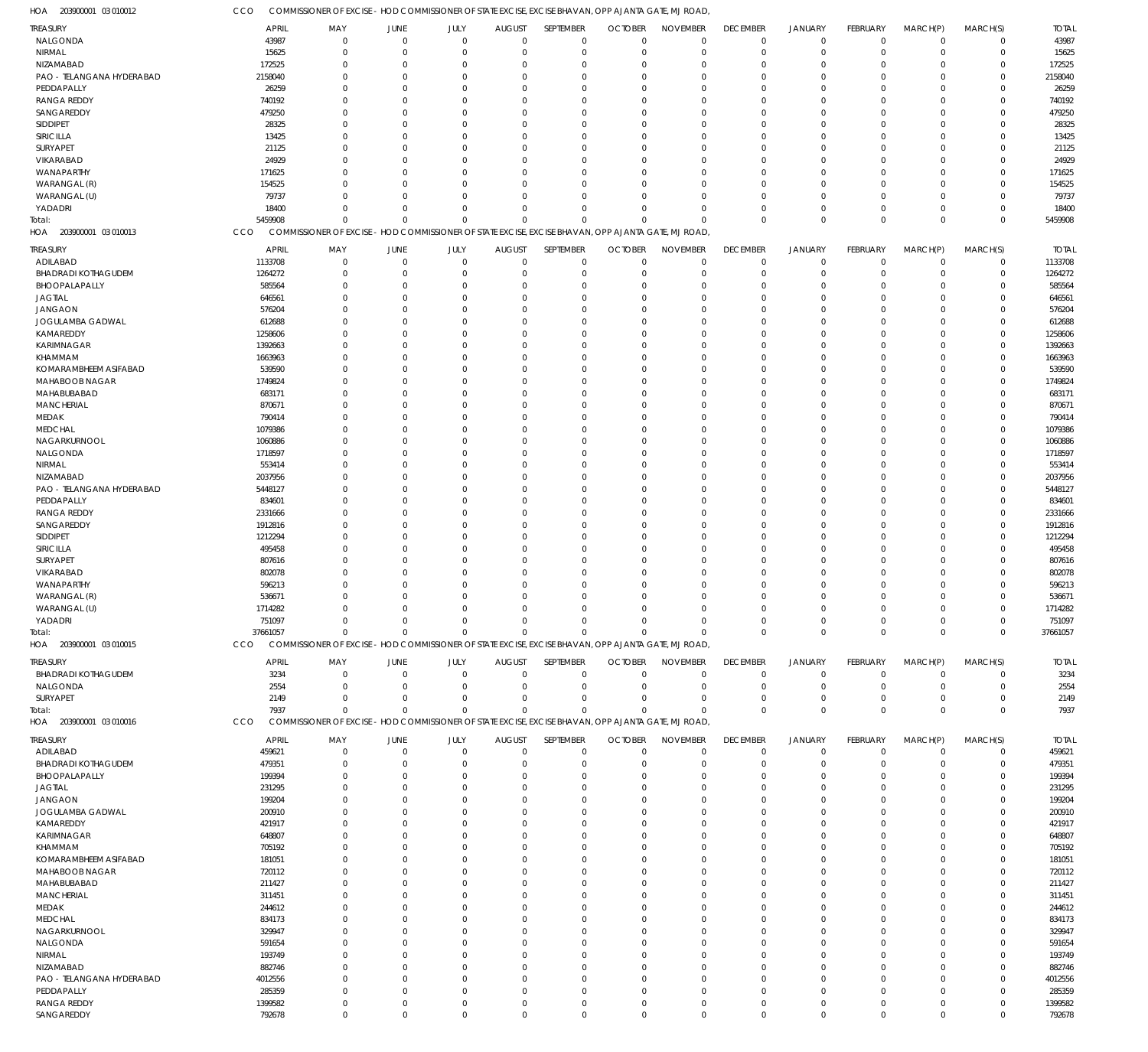203900001 03 010016 HOA

COMMISSIONER OF EXCISE - HOD COMMISSIONER OF STATE EXCISE, EXCISE BHAVAN, OPP AJANTA GATE, MJ ROAD, CCO

| <b>TREASURY</b>                   |          | <b>APRIL</b><br>MAY                                                                                 | <b>JUNE</b> | JULY                                                                        | <b>AUGUST</b>             | <b>SEPTEMBER</b>      | <b>OCTOBER</b>             | <b>NOVEMBER</b>                   | <b>DECEMBER</b>                   | JANUARY                          | FEBRUARY                       | MARCH(P)                | MARCH(S)                | <b>TOTAL</b>          |
|-----------------------------------|----------|-----------------------------------------------------------------------------------------------------|-------------|-----------------------------------------------------------------------------|---------------------------|-----------------------|----------------------------|-----------------------------------|-----------------------------------|----------------------------------|--------------------------------|-------------------------|-------------------------|-----------------------|
| SIDDIPET                          |          | 415287<br>0                                                                                         |             | $\Omega$<br>$\Omega$                                                        | $\Omega$                  | $\Omega$              | $\Omega$                   | $\Omega$                          | $^{\circ}$                        | $\overline{0}$                   | $\mathbf 0$                    | $\Omega$                | $\mathbf 0$             | 415287                |
| SIRICILLA                         |          | 169284<br>$\Omega$                                                                                  |             | $\Omega$                                                                    |                           |                       |                            |                                   | $\Omega$                          | $\Omega$                         | $\Omega$                       |                         | $\mathbf 0$             | 169284                |
| SURYAPET                          |          | 280936<br>$\Omega$                                                                                  |             | C.                                                                          |                           |                       |                            |                                   | 0                                 |                                  |                                |                         | $\Omega$                | 280936                |
| VIKARABAD                         |          | 282740<br>0                                                                                         |             | C.                                                                          |                           |                       |                            |                                   |                                   |                                  |                                |                         | $\Omega$                | 282740                |
| WANAPARTHY                        |          | 202430                                                                                              |             | $\Omega$                                                                    |                           |                       |                            |                                   |                                   |                                  |                                |                         | $\Omega$                | 202430                |
| WARANGAL (R)                      |          | 188453                                                                                              |             |                                                                             |                           |                       |                            |                                   |                                   |                                  |                                |                         | $\Omega$                | 188453                |
| WARANGAL (U)                      |          | 864531                                                                                              |             | $\Omega$                                                                    |                           |                       |                            |                                   |                                   |                                  | 0                              |                         | $\Omega$                | 864531                |
| YADADRI                           |          | 253467                                                                                              |             | $\Omega$                                                                    |                           |                       |                            |                                   |                                   | $\Omega$                         | $\Omega$                       | 0                       | $\Omega$                | 253467                |
| Total:                            | 17193916 | $\Omega$                                                                                            |             | $\Omega$                                                                    |                           |                       |                            |                                   | $\Omega$                          | $\Omega$                         | $\Omega$                       | $\Omega$                | $\Omega$                | 17193916              |
| HOA 203900001 03 010017           | CCO      | COMMISSIONER OF EXCISE - HOD COMMISSIONER OF STATE EXCISE, EXCISE BHAVAN, OPP AJANTA GATE, MJ ROAD, |             |                                                                             |                           |                       |                            |                                   |                                   |                                  |                                |                         |                         |                       |
| TREASURY                          |          | <b>APRIL</b><br>MAY                                                                                 | JUNE        | JULY                                                                        | <b>AUGUST</b>             | SEPTEMBER             | <b>OCTOBER</b>             | <b>NOVEMBER</b>                   | <b>DECEMBER</b>                   | <b>JANUARY</b>                   | <b>FEBRUARY</b>                | MARCH(P)                | MARCH(S)                | <b>TOTAL</b>          |
| <b>BHADRADI KOTHAGUDEM</b>        |          | 100000<br>$\mathbf 0$                                                                               |             | $\mathbf 0$<br>0                                                            | $\Omega$                  | $\mathbf 0$           | $^{\circ}$                 | $\overline{0}$                    | $^{\circ}$                        | $\overline{0}$                   | $\mathbf 0$                    | $^{\circ}$              | 0                       | 100000                |
| BHOOPALAPALLY                     |          | 100000<br>0                                                                                         |             | $\Omega$<br>0                                                               |                           | $\Omega$              | $\Omega$                   | $\Omega$                          | 0                                 | $\Omega$                         | $\Omega$                       | 0                       | 0                       | 100000                |
| KAMAREDDY                         |          | 303597<br>$\Omega$                                                                                  |             | $\Omega$<br>0                                                               |                           | $\Omega$              | $\Omega$                   | $\Omega$                          | $\Omega$                          | $\Omega$                         | 0                              | 0                       | $\Omega$                | 303597                |
| <b>KARIMNAGAR</b>                 |          | 100000<br>0                                                                                         |             | 0<br>0                                                                      |                           |                       |                            | $\Omega$                          | 0                                 | 0                                | 0                              | 0                       | 0                       | 100000                |
| MAHABUBABAD                       |          | 85927<br>0                                                                                          |             | $\Omega$<br>n                                                               |                           |                       | $\Omega$                   | $\Omega$                          | U                                 | n                                | 0                              | 0                       | $\Omega$                | 85927                 |
| NALGONDA                          |          | 100000<br>0                                                                                         |             | $\Omega$                                                                    |                           |                       |                            |                                   |                                   |                                  | O                              | 0                       | $\Omega$                | 100000                |
| PEDDAPALLY                        |          | 21386<br>$\Omega$                                                                                   |             | $\Omega$<br>0                                                               |                           |                       |                            | $\Omega$                          |                                   | n                                | $\Omega$                       | 0                       | $\Omega$                | 21386                 |
| <b>RANGA REDDY</b>                |          | 8465<br>0                                                                                           |             | $\Omega$                                                                    |                           |                       |                            | O                                 | 0                                 |                                  | O                              | 0                       | $\Omega$                | 8465                  |
| WARANGAL (U)                      |          | 100000<br>n                                                                                         |             | $\Omega$<br>$\Omega$                                                        |                           | $\Omega$              |                            | $\Omega$<br>$\Omega$              | U                                 | $\Omega$                         | $\Omega$                       | 0                       | $\Omega$                | 100000                |
| YADADRI                           |          | 49590<br>$\Omega$<br>968965<br>$\Omega$                                                             |             | n<br>$\Omega$                                                               |                           | $\Omega$              |                            | $\Omega$                          | $\Omega$<br>$\Omega$              | $\Omega$<br>$\Omega$             | $\Omega$<br>$\Omega$           | $\Omega$                | 0<br>$\Omega$           | 49590<br>968965       |
| Total:<br>HOA 203900001 03 010018 | CCO      | COMMISSIONER OF EXCISE - HOD COMMISSIONER OF STATE EXCISE, EXCISE BHAVAN, OPP AJANTA GATE, MJ ROAD, |             |                                                                             |                           |                       |                            |                                   |                                   |                                  |                                | $\Omega$                |                         |                       |
|                                   |          |                                                                                                     |             |                                                                             |                           |                       |                            |                                   |                                   |                                  |                                |                         |                         |                       |
| <b>TREASURY</b>                   |          | <b>APRIL</b><br>MAY                                                                                 | JUNE        | JULY                                                                        | <b>AUGUST</b>             | <b>SEPTEMBER</b>      | <b>OCTOBER</b>             | <b>NOVEMBER</b>                   | <b>DECEMBER</b>                   | <b>JANUARY</b>                   | <b>FEBRUARY</b>                | MARCH(P)                | MARCH(S)                | <b>TOTAL</b>          |
| PAO - TELANGANA HYDERABAD         |          | 125179<br>0                                                                                         |             | $\mathbf 0$<br>$\Omega$                                                     | $\Omega$                  | $\Omega$              | $\overline{0}$             | $\overline{0}$                    | $\overline{0}$                    | $\overline{0}$                   | $\mathbf 0$                    | $\mathbf 0$             | $\mathbf 0$             | 125179                |
| Total:                            |          | 125179<br>$\Omega$                                                                                  |             | $\Omega$<br>$\Omega$                                                        | $\Omega$                  | $\Omega$              | $\Omega$                   | $\overline{0}$                    | $\mathbf 0$                       | $\overline{0}$                   | $\Omega$                       | $\Omega$                | $\mathbf 0$             | 125179                |
| HOA<br>203900001 03 110112        | CCO      | <b>COMMISSIONER OF EXCISE</b>                                                                       |             | - HOD COMMISSIONER OF STATE EXCISE, EXCISE BHAVAN, OPP AJANTA GATE, MJ ROAD |                           |                       |                            |                                   |                                   |                                  |                                |                         |                         |                       |
| TREASURY                          |          | <b>APRIL</b><br>MAY                                                                                 | JUNE        | JULY                                                                        | <b>AUGUST</b>             | SEPTEMBER             | <b>OCTOBER</b>             | <b>NOVEMBER</b>                   | <b>DECEMBER</b>                   | <b>JANUARY</b>                   | <b>FEBRUARY</b>                | MARCH(P)                | MARCH(S)                | <b>TOTAL</b>          |
| WARANGAL (R)                      |          | 10079<br>$\mathbf 0$                                                                                |             | $\mathbf 0$<br>$\Omega$                                                     | $\Omega$                  | $\Omega$              | $\Omega$                   | $\overline{0}$                    | $\overline{0}$                    | $\overline{0}$                   | $\mathbf 0$                    | $\mathbf 0$             | $\mathbf 0$             | 10079                 |
| Total:                            |          | 10079<br>$\Omega$                                                                                   |             | $\Omega$<br>$\Omega$                                                        | $\Omega$                  | $\Omega$              | $\Omega$                   | $\overline{0}$                    | $\mathbf 0$                       | $\Omega$                         | $\Omega$                       | $\Omega$                | $\mathbf 0$             | 10079                 |
| HOA 203900001 03 130131           | CCO      | COMMISSIONER OF EXCISE - HOD COMMISSIONER OF STATE EXCISE, EXCISE BHAVAN, OPP AJANTA GATE, MJ ROAD, |             |                                                                             |                           |                       |                            |                                   |                                   |                                  |                                |                         |                         |                       |
| TREASURY                          |          | <b>APRIL</b><br>MAY                                                                                 | JUNE        | JULY                                                                        | <b>AUGUST</b>             | SEPTEMBER             | <b>OCTOBER</b>             | <b>NOVEMBER</b>                   | <b>DECEMBER</b>                   | <b>JANUARY</b>                   | <b>FEBRUARY</b>                | MARCH(P)                | MARCH(S)                | <b>TOTAL</b>          |
| PAO - TELANGANA HYDERABAD         |          | 10219<br>$\mathbf 0$                                                                                |             | $\mathbf 0$<br>$\Omega$                                                     | $\Omega$                  | $\Omega$              | $\Omega$                   | $\overline{0}$                    | $\mathbf 0$                       | $\mathbf 0$                      | $\mathbf 0$                    | $^{\circ}$              | $\mathbf 0$             | 10219                 |
| Total:                            |          | 10219<br>$\Omega$                                                                                   |             | $\Omega$<br>$\Omega$                                                        | $\Omega$                  | $\Omega$              | $\Omega$                   | $\Omega$                          | $\mathbf 0$                       | $\overline{0}$                   | $\mathbf 0$                    | $\Omega$                | $\mathbf 0$             | 10219                 |
| HOA 203900001 03 130132           | CCO      | COMMISSIONER OF EXCISE - HOD COMMISSIONER OF STATE EXCISE, EXCISE BHAVAN, OPP AJANTA GATE, MJ ROAD  |             |                                                                             |                           |                       |                            |                                   |                                   |                                  |                                |                         |                         |                       |
|                                   |          |                                                                                                     |             |                                                                             |                           |                       |                            |                                   |                                   |                                  |                                |                         |                         |                       |
| <b>TREASURY</b><br>RANGA REDDY    |          | <b>APRIL</b><br>MAY<br>47485<br>0                                                                   | JUNE        | JULY<br>$\Omega$<br>$\mathbf 0$                                             | <b>AUGUST</b><br>$\Omega$ | SEPTEMBER<br>$\Omega$ | <b>OCTOBER</b><br>$\Omega$ | <b>NOVEMBER</b><br>$\overline{0}$ | <b>DECEMBER</b><br>$\overline{0}$ | <b>JANUARY</b><br>$\overline{0}$ | <b>FEBRUARY</b><br>$\mathbf 0$ | MARCH(P)<br>$\mathbf 0$ | MARCH(S)<br>$\mathbf 0$ | <b>TOTAL</b><br>47485 |
| Total:                            |          | 47485<br>$\Omega$                                                                                   |             | $\Omega$<br>$\Omega$                                                        | $\Omega$                  | $\Omega$              | $\Omega$                   | $\overline{0}$                    | $\mathbf 0$                       | $\Omega$                         | $\mathbf 0$                    | $\Omega$                | $\mathbf 0$             | 47485                 |
| HOA 203900001 03 130133           | CCO      | COMMISSIONER OF EXCISE - HOD COMMISSIONER OF STATE EXCISE, EXCISE BHAVAN, OPP AJANTA GATE, MJ ROAD, |             |                                                                             |                           |                       |                            |                                   |                                   |                                  |                                |                         |                         |                       |
|                                   |          |                                                                                                     |             |                                                                             |                           |                       |                            |                                   |                                   |                                  |                                |                         |                         |                       |
| TREASURY                          |          | <b>APRIL</b><br>MAY                                                                                 | JUNE        | JULY                                                                        | <b>AUGUST</b>             | SEPTEMBER             | <b>OCTOBER</b>             | <b>NOVEMBER</b>                   | <b>DECEMBER</b>                   | <b>JANUARY</b>                   | FEBRUARY                       | MARCH(P)                | MARCH(S)                | <b>TOTAL</b>          |
| PAO - TELANGANA HYDERABAD         |          | 80591<br>0                                                                                          |             | $\Omega$<br>$\Omega$                                                        | $\Omega$                  | $\Omega$              | $\overline{0}$             | $\overline{0}$                    | $\mathbf 0$                       | $\mathbf 0$                      | $\mathbf 0$                    | 0                       | $\mathbf 0$             | 80591                 |
| Total:                            |          | 80591<br>$\Omega$                                                                                   |             | $\mathbf 0$<br>$\Omega$                                                     | $\Omega$                  | $\Omega$              | $\Omega$                   | $\overline{0}$                    | $\mathbf 0$                       | $\overline{0}$                   | $\mathbf 0$                    | $\mathbf{0}$            | $\mathbf 0$             | 80591                 |
| HOA 203900001 03 130134           | CCO      | COMMISSIONER OF EXCISE - HOD COMMISSIONER OF STATE EXCISE, EXCISE BHAVAN, OPP AJANTA GATE, MJ ROAD, |             |                                                                             |                           |                       |                            |                                   |                                   |                                  |                                |                         |                         |                       |
| <b>TREASURY</b>                   |          | <b>APRIL</b><br>MAY                                                                                 | JUNE        | JULY                                                                        | <b>AUGUST</b>             | SEPTEMBER             | <b>OCTOBER</b>             | <b>NOVEMBER</b>                   | <b>DECEMBER</b>                   | <b>JANUARY</b>                   | FEBRUARY                       | MARCH(P)                | MARCH(S)                | <b>TOTAL</b>          |
| ADILABAD                          |          | 462000<br>$\mathbf 0$                                                                               |             | $\mathbf 0$<br>$\mathbf 0$                                                  | $\mathbf 0$               | $\overline{0}$        | $\mathbf 0$                | $\mathbf 0$                       | $\mathbf 0$                       | $\mathbf 0$                      | $\mathbf 0$                    | 0                       | 0                       | 462000                |
| <b>MANCHERIAL</b>                 |          | 330000<br>$\mathbf 0$                                                                               |             | $\Omega$<br>$\Omega$                                                        | $\Omega$                  | $\Omega$              | $\Omega$                   | $\mathbf 0$                       | 0                                 | $\Omega$                         | $\Omega$                       | $^{\circ}$              | $\mathbf 0$             | 330000                |
| WARANGAL (R)                      |          | 330000<br>$\mathbf 0$                                                                               |             | $\mathbf 0$<br>$\Omega$                                                     | $\Omega$                  | $\mathbf 0$           | $\overline{0}$             | $\mathbf 0$                       | $\mathbf 0$                       | $\overline{0}$                   | $\mathbf 0$                    | 0                       | $\mathbf 0$             | 330000                |
| Total:                            |          | 1122000<br>$\Omega$                                                                                 |             | $\Omega$<br>$\Omega$                                                        | $\Omega$                  | $\Omega$              | $\Omega$                   | $\Omega$                          | $\Omega$                          | $\Omega$                         | $\Omega$                       | $\Omega$                | $\mathbf 0$             | 1122000               |
| HOA 203900001 03 130135           | CCO      | COMMISSIONER OF EXCISE - HOD COMMISSIONER OF STATE EXCISE, EXCISE BHAVAN, OPP AJANTA GATE, MJ ROAD, |             |                                                                             |                           |                       |                            |                                   |                                   |                                  |                                |                         |                         |                       |
| TREASURY                          |          | <b>APRIL</b><br>MAY                                                                                 | <b>JUNE</b> | JULY                                                                        | <b>AUGUST</b>             | <b>SEPTEMBER</b>      | <b>OCTOBER</b>             | <b>NOVEMBER</b>                   | <b>DECEMBER</b>                   | <b>JANUARY</b>                   | FEBRUARY                       | MARCH(P)                | MARCH(S)                | <b>TOTAL</b>          |
| PAO - TELANGANA HYDERABAD         |          | 42386<br>0                                                                                          |             | $\overline{0}$<br>$\mathbf 0$                                               | $\Omega$                  | $\Omega$              | $^{\circ}$                 | $\overline{0}$                    | $\overline{0}$                    | $\overline{0}$                   | $\mathbf 0$                    | $\mathbf 0$             | $\mathbf 0$             | 42386                 |
| Total:                            |          | 42386<br>$\mathbf 0$                                                                                |             | $\Omega$<br>$\Omega$                                                        | $\Omega$                  | $\Omega$              | $\Omega$                   | $\overline{0}$                    | $\mathbf 0$                       | $\overline{0}$                   | $\mathbf 0$                    | $\Omega$                | $\mathbf 0$             | 42386                 |
| HOA 203900001 03 300302           | CCO      | COMMISSIONER OF EXCISE - HOD COMMISSIONER OF STATE EXCISE, EXCISE BHAVAN, OPP AJANTA GATE, MJ ROAD, |             |                                                                             |                           |                       |                            |                                   |                                   |                                  |                                |                         |                         |                       |
| <b>TREASURY</b>                   |          | <b>APRIL</b><br>MAY                                                                                 | JUNE        | JULY                                                                        | <b>AUGUST</b>             | SEPTEMBER             | <b>OCTOBER</b>             | <b>NOVEMBER</b>                   | <b>DECEMBER</b>                   | <b>JANUARY</b>                   | FEBRUARY                       | MARCH(P)                | MARCH(S)                | <b>TOTAL</b>          |
| BHOOPALAPALLY                     |          | 179913<br>$\mathbf 0$                                                                               |             | $\Omega$<br>$\Omega$                                                        | $\Omega$                  | $\Omega$              | $\overline{0}$             | $\mathbf 0$                       | $\overline{0}$                    | $\overline{0}$                   | $\mathbf 0$                    | -0                      | $\mathbf 0$             | 179913                |
| <b>JANGAON</b>                    |          | 84465<br>$\mathbf 0$                                                                                |             | $\Omega$<br>0                                                               | $\Omega$                  | $\Omega$              | $\Omega$                   | $\Omega$                          | $\mathbf 0$                       | $\mathbf 0$                      | $\mathbf 0$                    | $\Omega$                | $\mathbf 0$             | 84465                 |
| JOGULAMBA GADWAL                  |          | 213730<br>0                                                                                         |             | $\Omega$<br>0                                                               |                           | $\Omega$              | $\Omega$                   | $\Omega$                          | $\Omega$                          | $\Omega$                         | $\Omega$                       | 0                       | 0                       | 213730                |
| <b>KARIMNAGAR</b>                 |          | 606672<br>$\Omega$                                                                                  |             | $\Omega$<br>n                                                               |                           | $\Omega$              | $\Omega$                   | $\Omega$                          | $\Omega$                          | n                                | $\Omega$                       | 0                       | $\mathbf 0$             | 606672                |
| MAHABOOB NAGAR                    |          | 1268691<br>0                                                                                        |             | $\Omega$                                                                    |                           | $\Omega$              | $\Omega$                   | $\Omega$                          | $\Omega$                          | n                                | $\Omega$                       | 0                       | $\Omega$                | 1268691               |
| MEDAK                             |          | 190215<br>$\Omega$                                                                                  |             | $\Omega$<br>n                                                               |                           | $\Omega$              | $\Omega$                   | $\Omega$                          | $\Omega$                          | $\Omega$                         | $\Omega$                       | $\Omega$                | $\Omega$                | 190215                |
| NAGARKURNOOL                      |          | 341968<br>0                                                                                         |             | $\Omega$                                                                    |                           | $\Omega$              | $\Omega$                   | $\Omega$                          | 0                                 |                                  | $\Omega$                       | 0                       | 0                       | 341968                |
| NIZAMABAD                         |          | 49644<br>n                                                                                          |             | $\Omega$                                                                    |                           | $\Omega$              | $\Omega$                   | $\Omega$                          | $\Omega$                          |                                  | $\Omega$                       | 0                       | $\Omega$                | 49644                 |
| <b>RANGA REDDY</b>                |          | 128892<br>n                                                                                         |             | $\Omega$                                                                    |                           |                       |                            | $\Omega$                          | U                                 |                                  | $\Omega$                       | 0                       | $\Omega$                | 128892                |
| SANGAREDDY                        |          | 993297<br>$\Omega$                                                                                  |             | $\Omega$<br>n                                                               |                           | $\Omega$              | $\Omega$                   | $\Omega$                          | $\Omega$                          |                                  | $\Omega$                       | $\Omega$                | $\Omega$                | 993297                |
| WANAPARTHY                        |          | 213730<br>0                                                                                         |             | $\Omega$                                                                    |                           | $\Omega$              | $\Omega$                   | $\Omega$                          | $\Omega$                          |                                  | $\Omega$                       | 0                       | 0                       | 213730                |
| WARANGAL (R)                      |          | 85746<br>$\Omega$                                                                                   |             | $\Omega$<br>n                                                               |                           | $\Omega$              | $\Omega$                   | $\Omega$                          | $\Omega$                          | $\Omega$                         | $\Omega$                       | $\Omega$                | $\mathbf 0$             | 85746                 |
| Total:                            |          | 4356963<br>$\Omega$                                                                                 |             | $\Omega$<br>$\Omega$                                                        | $\Omega$                  | $\Omega$              | $\Omega$                   | $\Omega$                          | $\Omega$                          | $\Omega$                         | $\Omega$                       | $\Omega$                | $\mathbf 0$             | 4356963               |
| HOA 203900001 03 310318           | CCO      | COMMISSIONER OF EXCISE - HOD COMMISSIONER OF STATE EXCISE, EXCISE BHAVAN, OPP AJANTA GATE, MJ ROAD, |             |                                                                             |                           |                       |                            |                                   |                                   |                                  |                                |                         |                         |                       |
| TREASURY                          |          | <b>APRIL</b><br>MAY                                                                                 | JUNE        | JULY                                                                        | <b>AUGUST</b>             | SEPTEMBER             | <b>OCTOBER</b>             | <b>NOVEMBER</b>                   | <b>DECEMBER</b>                   | JANUARY                          | FEBRUARY                       | MARCH(P)                | MARCH(S)                | <b>TOTAL</b>          |
| PAO - TELANGANA HYDERABAD         |          | 20000<br>0                                                                                          |             | $\mathbf 0$<br>$\Omega$                                                     | $\Omega$                  | $\Omega$              | 0                          | $\mathbf 0$                       | $\mathbf 0$                       | $\mathbf 0$                      | 0                              | 0                       | 0                       | 20000                 |
| VIKARABAD                         |          | 20000<br>$\mathbf 0$                                                                                |             | $\Omega$<br>$\Omega$                                                        | $\Omega$                  | $\Omega$              | $^{\circ}$                 | $\overline{0}$                    | $\mathbf 0$                       | $\overline{0}$                   | $\mathbf 0$                    | 0                       | $\mathbf 0$             | 20000                 |
| Total:                            |          | 40000<br>$\Omega$                                                                                   |             | $\Omega$<br>$\Omega$                                                        | $\Omega$                  | $\Omega$              | $\Omega$                   | $\Omega$                          | $\mathbf 0$                       | $\Omega$                         | $\Omega$                       | $\Omega$                | $\mathbf 0$             | 40000                 |
| HOA 203900001 70 010011           | CCO      | COMMISSIONER OF EXCISE - HOD COMMISSIONER OF STATE EXCISE, EXCISE BHAVAN, OPP AJANTA GATE, MJ ROAD, |             |                                                                             |                           |                       |                            |                                   |                                   |                                  |                                |                         |                         |                       |
| TREASURY                          |          | <b>APRIL</b><br>MAY                                                                                 | JUNE        | JULY                                                                        | <b>AUGUST</b>             | SEPTEMBER             | <b>OCTOBER</b>             | <b>NOVEMBER</b>                   | <b>DECEMBER</b>                   | <b>JANUARY</b>                   | FEBRUARY                       | MARCH(P)                | MARCH(S)                | <b>TOTAL</b>          |
| PAO - TELANGANA HYDERABAD         |          | 766070<br>$\mathbf 0$                                                                               |             | $\mathbf{0}$<br>$\mathbf 0$                                                 | $\Omega$                  | $\mathbf 0$           | $\mathbf 0$                | $\mathbf 0$                       | $\overline{0}$                    | $\overline{0}$                   | $\mathbf 0$                    | $\mathbf 0$             | $\mathbf 0$             | 766070                |
| Total:                            |          | 766070<br>$\Omega$                                                                                  |             | $\Omega$<br>$\Omega$                                                        | $\Omega$                  | $\Omega$              | $\Omega$                   | $\Omega$                          | $\Omega$                          | $\Omega$                         | $\Omega$                       | $\Omega$                | $\mathbf 0$             | 766070                |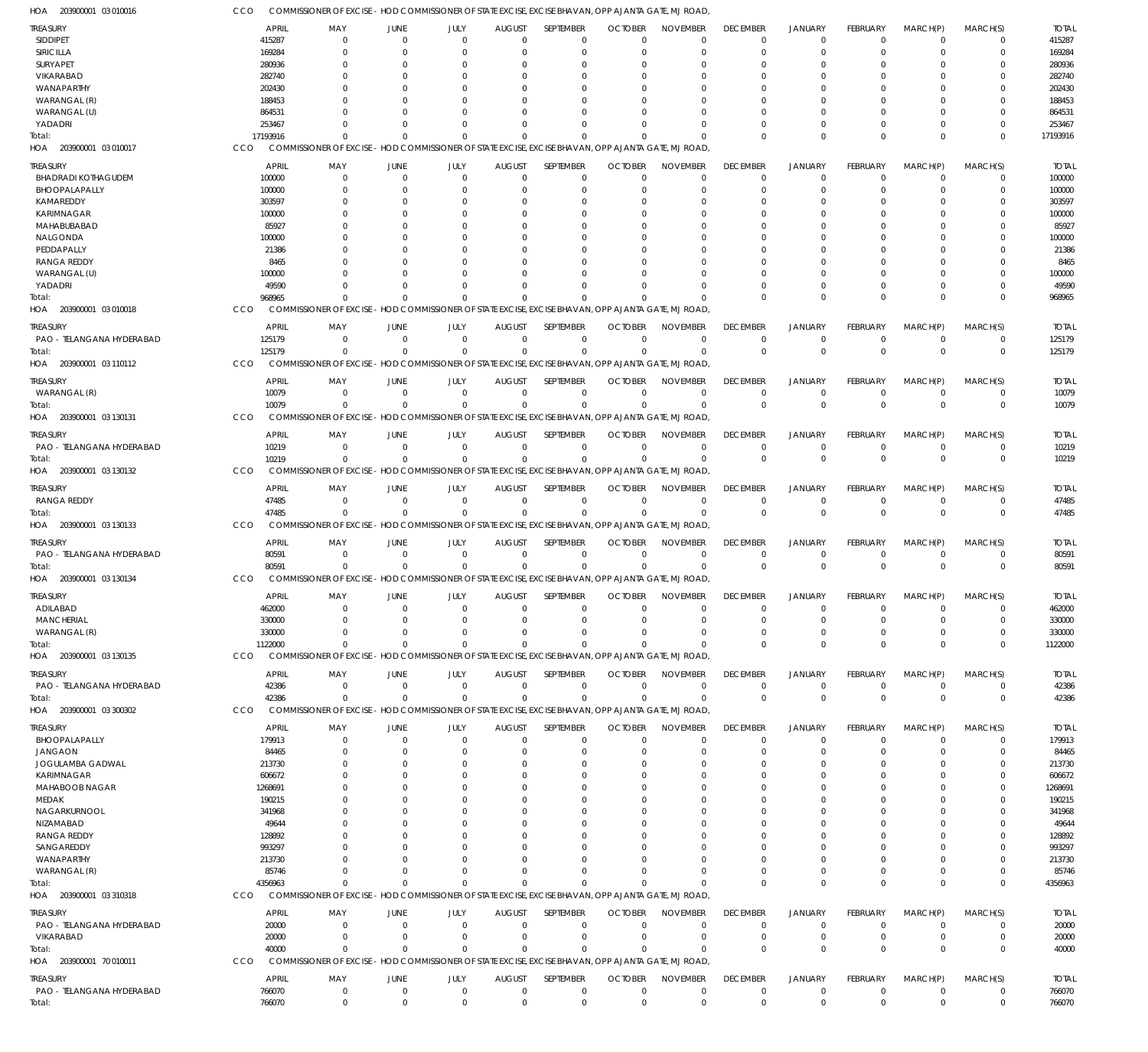| HOA 203900001 70 010012                 |     |                         |                            |                               | COMMISSIONER OF EXCISE – HOD COMMISSIONER OF STATE EXCISE. EXCISE BHAVAN. OPP AJANTA GATE. MJ ROAD |                              |                            |                                                                                                                |                             |                                |                                  |                                |                            |                            |                         |
|-----------------------------------------|-----|-------------------------|----------------------------|-------------------------------|----------------------------------------------------------------------------------------------------|------------------------------|----------------------------|----------------------------------------------------------------------------------------------------------------|-----------------------------|--------------------------------|----------------------------------|--------------------------------|----------------------------|----------------------------|-------------------------|
| TREASURY                                |     | <b>APRIL</b>            | MAY                        | <b>JUNE</b>                   | JULY                                                                                               | <b>AUGUST</b>                | SEPTEMBER                  | <b>OCTOBER</b>                                                                                                 | <b>NOVEMBER</b>             | <b>DECEMBER</b>                | <b>JANUARY</b>                   | <b>FEBRUARY</b>                | MARCH(P)                   | MARCH(S)                   | <b>TOTAL</b>            |
| PAO - TELANGANA HYDERABAD<br>Total:     |     | 107870<br>107870        | $\Omega$<br>$\Omega$       | $\Omega$<br>$\Omega$          | $\Omega$<br>$\Omega$                                                                               | $\Omega$<br>$\Omega$         | $\Omega$<br>$\mathbf 0$    | $\Omega$<br>$\Omega$                                                                                           | $\Omega$<br>$\Omega$        | $\mathbf 0$<br>$\mathbf 0$     | $\overline{0}$<br>$\mathbf{0}$   | $\mathbf 0$<br>$\Omega$        | $\Omega$<br>$\Omega$       | 0<br>$\mathbf 0$           | 107870<br>107870        |
| HOA 203900001 70 010013                 | CCO |                         |                            |                               |                                                                                                    |                              |                            | COMMISSIONER OF EXCISE - HOD COMMISSIONER OF STATE EXCISE, EXCISE BHAVAN, OPP AJANTA GATE, MJ ROAD,            |                             |                                |                                  |                                |                            |                            |                         |
| <b>TREASURY</b>                         |     | <b>APRIL</b>            | MAY                        | <b>JUNE</b>                   | JULY                                                                                               | <b>AUGUST</b>                | SEPTEMBER                  | <b>OCTOBER</b>                                                                                                 | <b>NOVEMBER</b>             | <b>DECEMBER</b>                | <b>JANUARY</b>                   | <b>FEBRUARY</b>                | MARCH(P)                   | MARCH(S)                   | <b>TOTAL</b>            |
| PAO - TELANGANA HYDERABAD               |     | 300518                  | $\overline{0}$             | $\Omega$                      | $\mathbf 0$                                                                                        | $\mathbf 0$                  | $\mathbf 0$                | $\Omega$                                                                                                       | $\Omega$                    | $\mathbf 0$                    | $\overline{0}$                   | $\mathbf 0$                    | $\overline{0}$             | $\mathbf 0$                | 300518                  |
| Total:<br>HOA 203900001 70 010015       | CCO | 300518                  | $\Omega$                   | $\Omega$                      | $\mathbf 0$                                                                                        | $\mathbf 0$                  | $\mathbf 0$                | $\Omega$<br>COMMISSIONER OF EXCISE - HOD COMMISSIONER OF STATE EXCISE, EXCISE BHAVAN, OPP AJANTA GATE, MJ ROAD | $\Omega$                    | $\mathbf 0$                    | $\Omega$                         | $\Omega$                       | $\Omega$                   | $\mathbf 0$                | 300518                  |
| <b>TREASURY</b>                         |     | <b>APRIL</b>            | MAY                        | <b>JUNE</b>                   | JULY                                                                                               | <b>AUGUST</b>                | SEPTEMBER                  | <b>OCTOBER</b>                                                                                                 | <b>NOVEMBER</b>             | <b>DECEMBER</b>                | <b>JANUARY</b>                   | <b>FEBRUARY</b>                | MARCH(P)                   | MARCH(S)                   | <b>TOTAL</b>            |
| PAO - TELANGANA HYDERABAD               |     | 280                     | $\Omega$                   | $\Omega$                      | $\Omega$                                                                                           | $\Omega$                     | $\mathbf 0$                | $^{\circ}$                                                                                                     | $\Omega$                    | $\mathbf 0$                    | $^{\circ}$                       | $\mathbf 0$                    | $\Omega$                   | $\Omega$                   | 280                     |
| Total:                                  |     | 280                     | $\Omega$                   | $\Omega$                      | $\Omega$                                                                                           | $\Omega$                     | $\Omega$                   | $\Omega$                                                                                                       | $\Omega$                    | $\mathbf 0$                    | $\mathbf 0$                      | $\Omega$                       | $\Omega$                   | $\mathbf 0$                | 280                     |
| HOA 203900001 70 010016                 | CCO |                         |                            |                               |                                                                                                    |                              |                            | COMMISSIONER OF EXCISE - HOD COMMISSIONER OF STATE EXCISE, EXCISE BHAVAN, OPP AJANTA GATE, MJ ROAD             |                             |                                |                                  |                                |                            |                            |                         |
| TREASURY<br>PAO - TELANGANA HYDERABAD   |     | <b>APRIL</b><br>217399  | MAY<br>$\overline{0}$      | <b>JUNE</b><br>$\overline{0}$ | JULY<br>$\mathbf 0$                                                                                | <b>AUGUST</b><br>$\mathbf 0$ | SEPTEMBER<br>$\mathbf 0$   | <b>OCTOBER</b><br>$\Omega$                                                                                     | <b>NOVEMBER</b><br>$\Omega$ | <b>DECEMBER</b><br>$\mathbf 0$ | <b>JANUARY</b><br>$^{\circ}$     | <b>FEBRUARY</b><br>$\mathbf 0$ | MARCH(P)<br>$\overline{0}$ | MARCH(S)<br>$\mathbf 0$    | <b>TOTAL</b><br>217399  |
| Total:                                  |     | 217399                  | $\Omega$                   | $\Omega$                      | $\mathbf 0$                                                                                        | $\mathbf 0$                  | $\mathbf 0$                | $\Omega$                                                                                                       | $\Omega$                    | $\overline{0}$                 | $\Omega$                         | $\Omega$                       | $\Omega$                   | $\mathbf 0$                | 217399                  |
| HOA 203900001 70 130131                 | CCO |                         |                            |                               |                                                                                                    |                              |                            | COMMISSIONER OF EXCISE - HOD COMMISSIONER OF STATE EXCISE, EXCISE BHAVAN, OPP AJANTA GATE, MJ ROAD,            |                             |                                |                                  |                                |                            |                            |                         |
| TREASURY                                |     | <b>APRIL</b>            | MAY                        | <b>JUNE</b>                   | JULY                                                                                               | <b>AUGUST</b>                | SEPTEMBER                  | <b>OCTOBER</b>                                                                                                 | <b>NOVEMBER</b>             | <b>DECEMBER</b>                | <b>JANUARY</b>                   | <b>FEBRUARY</b>                | MARCH(P)                   | MARCH(S)                   | <b>TOTAL</b>            |
| PAO - TELANGANA HYDERABAD<br>Total:     |     | 940<br>940              | $\overline{0}$<br>$\Omega$ | $\Omega$<br>$\Omega$          | $\Omega$<br>$\Omega$                                                                               | $\mathbf 0$<br>$\Omega$      | $\mathbf 0$<br>$\Omega$    | $\Omega$<br>$\Omega$                                                                                           | $\Omega$<br>$\Omega$        | $\mathbf 0$<br>$\mathbf 0$     | $^{\circ}$<br>$\Omega$           | $\mathbf 0$<br>$\Omega$        | $\Omega$<br>$\Omega$       | $\mathbf 0$<br>$\mathbf 0$ | 940<br>940              |
| HOA 203900001 70 130135                 | CCO |                         |                            |                               |                                                                                                    |                              |                            | COMMISSIONER OF EXCISE - HOD COMMISSIONER OF STATE EXCISE, EXCISE BHAVAN, OPP AJANTA GATE, MJ ROAD             |                             |                                |                                  |                                |                            |                            |                         |
| <b>TREASURY</b>                         |     | <b>APRIL</b>            | MAY                        | JUNE                          | JULY                                                                                               | <b>AUGUST</b>                | <b>SEPTEMBER</b>           | <b>OCTOBER</b>                                                                                                 | <b>NOVEMBER</b>             | <b>DECEMBER</b>                | <b>JANUARY</b>                   | <b>FEBRUARY</b>                | MARCH(P)                   | MARCH(S)                   | <b>TOTAL</b>            |
| PAO - TELANGANA HYDERABAD               |     | 12168                   | $\overline{0}$             | $\Omega$                      | $\mathbf 0$                                                                                        | $\mathbf 0$                  | $\mathbf 0$                | $\Omega$                                                                                                       | $\Omega$                    | $\mathbf 0$                    | $\overline{0}$                   | $\mathbf 0$                    | $\Omega$                   | $\mathbf 0$                | 12168                   |
| Total:<br>HOA 204000001 01 010011       | CCO | 12168                   | $\Omega$                   | $\Omega$                      | $\mathbf 0$                                                                                        | $\mathbf 0$                  | $\mathbf 0$                | $\Omega$<br>COMMERCIAL TAXES - HOD COMMISSIONER.COMMERCIAL TAXES NEAR GANDHI BHAVAN.NAMPALLY                   | $\Omega$                    | $\mathbf 0$                    | $\overline{0}$                   | $\mathbf 0$                    | $\Omega$                   | $\mathbf 0$                | 12168                   |
| <b>TREASURY</b>                         |     | <b>APRIL</b>            | MAY                        | <b>JUNE</b>                   | JULY                                                                                               | <b>AUGUST</b>                | SEPTEMBER                  | <b>OCTOBER</b>                                                                                                 | <b>NOVEMBER</b>             | <b>DECEMBER</b>                | <b>JANUARY</b>                   | <b>FEBRUARY</b>                | MARCH(P)                   | MARCH(S)                   | <b>TOTAL</b>            |
| HYDERABAD URBAN                         |     | $-2644$                 | $\Omega$                   | $\Omega$                      | 0                                                                                                  | 0                            | $\mathbf 0$                | $\Omega$                                                                                                       | $\Omega$                    | $^{\circ}$                     | $^{\circ}$                       | $\mathbf 0$                    | $\Omega$                   | 0                          | $-2644$                 |
| PAO - TELANGANA HYDERABAD               |     | 4876404                 | $\Omega$                   | $\Omega$                      | $\Omega$                                                                                           | $\Omega$                     | $\mathbf 0$                | $\Omega$                                                                                                       | $\Omega$                    | $\Omega$                       | $\Omega$                         | $\Omega$                       | $\Omega$                   | $\mathbf 0$                | 4876404                 |
| Total:<br>HOA 204000001 01 010012       | CCO | 4873760                 | $\Omega$                   | $\Omega$                      | $\Omega$                                                                                           | $\Omega$                     | $\Omega$                   | $\Omega$<br>COMMERCIAL TAXES - HOD COMMISSIONER, COMMERCIAL TAXES NEAR GANDHI BHAVAN, NAMPALLY                 | $\Omega$                    | $\Omega$                       | $\Omega$                         | $\Omega$                       | $\Omega$                   | $\Omega$                   | 4873760                 |
| <b>TREASURY</b>                         |     | <b>APRIL</b>            | MAY                        | <b>JUNE</b>                   | JULY                                                                                               | <b>AUGUST</b>                | SEPTEMBER                  | <b>OCTOBER</b>                                                                                                 | <b>NOVEMBER</b>             | <b>DECEMBER</b>                | <b>JANUARY</b>                   | <b>FEBRUARY</b>                | MARCH(P)                   | MARCH(S)                   | <b>TOTAL</b>            |
| PAO - TELANGANA HYDERABAD               |     | 141980                  | $\overline{0}$             | $\Omega$                      | $\mathbf 0$                                                                                        | $\mathbf 0$                  | $\mathbf 0$                | $\Omega$                                                                                                       | $\Omega$                    | $\mathbf 0$                    | $\overline{0}$                   | $\mathbf 0$                    | $\overline{0}$             | $\mathbf 0$                | 141980                  |
| Total:                                  |     | 141980                  | $\Omega$                   | $\Omega$                      | $\mathbf 0$                                                                                        | $\mathbf 0$                  | $\mathbf 0$                | $\Omega$                                                                                                       | $\Omega$                    | $\overline{0}$                 | $\Omega$                         | $\Omega$                       | $\Omega$                   | $\mathbf 0$                | 141980                  |
| HOA 204000001 01 010013                 | CCO |                         |                            |                               |                                                                                                    |                              |                            | COMMERCIAL TAXES - HOD COMMISSIONER, COMMERCIAL TAXES NEAR GANDHI BHAVAN, NAMPALLY                             |                             |                                |                                  |                                |                            |                            |                         |
| TREASURY<br>PAO - TELANGANA HYDERABAD   |     | <b>APRIL</b><br>1821476 | MAY<br>$\Omega$            | <b>JUNE</b><br>$\Omega$       | JULY<br>$\Omega$                                                                                   | <b>AUGUST</b><br>$\mathbf 0$ | SEPTEMBER<br>$\mathbf 0$   | <b>OCTOBER</b><br>$\Omega$                                                                                     | <b>NOVEMBER</b><br>$\Omega$ | <b>DECEMBER</b><br>$\mathbf 0$ | <b>JANUARY</b><br>$\overline{0}$ | <b>FEBRUARY</b><br>$\mathbf 0$ | MARCH(P)<br>$\Omega$       | MARCH(S)<br>$\mathbf 0$    | <b>TOTAL</b><br>1821476 |
| Total:                                  |     | 1821476                 | $\Omega$                   | $\Omega$                      | $\Omega$                                                                                           | $\Omega$                     | $\Omega$                   | $\Omega$                                                                                                       | $\Omega$                    | $\mathbf 0$                    | $\mathbf 0$                      | $\Omega$                       | $\Omega$                   | $\mathbf 0$                | 1821476                 |
| HOA 204000001 01 010016                 | CCO |                         |                            |                               |                                                                                                    |                              |                            | COMMERCIAL TAXES - HOD COMMISSIONER, COMMERCIAL TAXES NEAR GANDHI BHAVAN, NAMPALLY                             |                             |                                |                                  |                                |                            |                            |                         |
| <b>TREASURY</b>                         |     | <b>APRIL</b>            | MAY                        | <b>JUNE</b>                   | JULY                                                                                               | <b>AUGUST</b>                | SEPTEMBER                  | <b>OCTOBER</b>                                                                                                 | <b>NOVEMBER</b>             | <b>DECEMBER</b>                | <b>JANUARY</b>                   | <b>FEBRUARY</b>                | MARCH(P)                   | MARCH(S)                   | <b>TOTAL</b>            |
| PAO - TELANGANA HYDERABAD<br>Total:     |     | 1350147<br>1350147      | $\overline{0}$<br>$\Omega$ | $\overline{0}$<br>$\Omega$    | $\mathbf 0$<br>$\mathbf 0$                                                                         | $\mathbf 0$<br>$\mathbf 0$   | $\mathbf 0$<br>$\mathbf 0$ | $\Omega$<br>$\Omega$                                                                                           | $\Omega$<br>$\Omega$        | $^{\circ}$<br>$\overline{0}$   | $\overline{0}$<br>$\overline{0}$ | $\mathbf 0$<br>$\Omega$        | $\overline{0}$<br>$\Omega$ | $\mathbf 0$<br>$\mathbf 0$ | 1350147<br>1350147      |
| HOA 204000001 01 130134                 | CCO |                         |                            |                               |                                                                                                    |                              |                            | COMMERCIAL TAXES - HOD COMMISSIONER, COMMERCIAL TAXES NEAR GANDHI BHAVAN, NAMPALLY                             |                             |                                |                                  |                                |                            |                            |                         |
| TREASURY                                |     | <b>APRIL</b>            | MAY                        | <b>JUNE</b>                   | JULY                                                                                               | <b>AUGUST</b>                | SEPTEMBER                  | <b>OCTOBER</b>                                                                                                 | <b>NOVEMBER</b>             | <b>DECEMBER</b>                | <b>JANUARY</b>                   | <b>FEBRUARY</b>                | MARCH(P)                   | MARCH(S)                   | <b>TOTAL</b>            |
| PAO - TELANGANA HYDERABAD               |     | 1821267                 | $\Omega$                   | $\Omega$                      | $\mathbf 0$                                                                                        | $\mathbf 0$                  | $\mathbf 0$                | $\Omega$                                                                                                       | $\Omega$                    | $\mathbf 0$                    | $\Omega$                         | $\Omega$                       | $\Omega$                   | $\Omega$                   | 1821267                 |
| Total:<br>204000001 01 300302<br>HOA    | CCO | 1821267                 | $\mathbf 0$                | $\overline{0}$                | $\mathbf 0$                                                                                        | $\mathbf 0$                  | $\mathbf 0$                | 0<br>COMMERCIAL TAXES - HOD COMMISSIONER, COMMERCIAL TAXES NEAR GANDHI BHAVAN, NAMPALLY                        | $\mathbf{0}$                | $\mathbf 0$                    | $\mathbf 0$                      | $\mathbf{0}$                   |                            |                            | 1821267                 |
| treasury                                |     | <b>APRIL</b>            | MAY                        | JUNE                          | JULY                                                                                               | <b>AUGUST</b>                | SEPTEMBER                  | <b>OCTOBER</b>                                                                                                 | <b>NOVEMBER</b>             | <b>DECEMBER</b>                | <b>JANUARY</b>                   | FEBRUARY                       | MARCH(P)                   | MARCH(S)                   | <b>TOTAL</b>            |
| PAO - TELANGANA HYDERABAD               |     | 931366                  | $\overline{0}$             | $\overline{0}$                | $\mathbf 0$                                                                                        | $\mathbf 0$                  | $\mathbf 0$                | $\overline{0}$                                                                                                 | $\Omega$                    | $\mathbf 0$                    | $^{\circ}$                       | $\mathbf 0$                    | $\overline{0}$             | $\mathbf 0$                | 931366                  |
| Total:<br>HOA 204000001 03 010011       | CCO | 931366                  | $\Omega$                   | $\Omega$                      | $\mathbf 0$                                                                                        | 0                            | $\mathbf 0$                | $\Omega$<br>COMMERCIAL TAXES - HOD COMMISSIONER, COMMERCIAL TAXES NEAR GANDHI BHAVAN, NAMPALLY                 | $\Omega$                    | $\overline{0}$                 | $\overline{0}$                   | $\mathbf{0}$                   | $\Omega$                   | $\mathbf 0$                | 931366                  |
|                                         |     |                         |                            |                               |                                                                                                    |                              |                            |                                                                                                                |                             |                                |                                  |                                |                            |                            |                         |
| treasury<br>ADILABAD                    |     | <b>APRIL</b><br>1053586 | MAY<br>$\overline{0}$      | JUNE<br>$\mathbf 0$           | JULY<br>$\mathbf 0$                                                                                | <b>AUGUST</b><br>$\mathbf 0$ | SEPTEMBER<br>$\mathbf 0$   | <b>OCTOBER</b><br>$\Omega$                                                                                     | <b>NOVEMBER</b><br>$\Omega$ | <b>DECEMBER</b><br>$\mathbf 0$ | JANUARY<br>$\overline{0}$        | FEBRUARY<br>$\mathbf 0$        | MARCH(P)<br>$\mathbf 0$    | MARCH(S)<br>$\mathbf 0$    | <b>TOTAL</b><br>1053586 |
| <b>BHADRADI KOTHAGUDEM</b>              |     | 651082                  | $\Omega$                   | $\Omega$                      | $\Omega$                                                                                           | 0                            | $\mathbf 0$                | $\Omega$                                                                                                       | $\Omega$                    | $\Omega$                       | $\overline{0}$                   | $\Omega$                       | $\Omega$                   | $\mathbf 0$                | 651082                  |
| HYDERABAD URBAN<br>JAGTIAL              |     | $-35393$<br>635785      | $\Omega$<br>$\Omega$       | $\Omega$<br>$\Omega$          | $\Omega$<br>$\Omega$                                                                               | 0<br>0                       | $\mathbf 0$<br>0           | $\Omega$<br>$\Omega$                                                                                           | $\Omega$<br>$\Omega$        | $\Omega$<br>$\Omega$           | $\Omega$<br>$\Omega$             | $\Omega$<br>$\Omega$           | $\Omega$<br>$\Omega$       | $\Omega$<br>0              | $-35393$<br>635785      |
| <b>JANGAON</b>                          |     | 664509                  | $\Omega$                   | $\Omega$                      | $\Omega$                                                                                           | $\Omega$                     | $\Omega$                   | $\Omega$                                                                                                       | $\Omega$                    | $\Omega$                       | $\Omega$                         | $\Omega$                       | $\Omega$                   | $\Omega$                   | 664509                  |
| JOGULAMBA GADWAL                        |     | 395755                  |                            | $\Omega$                      | $\Omega$                                                                                           | $\Omega$                     | $\mathbf 0$                | $\Omega$                                                                                                       | $\Omega$<br>$\Omega$        | $\Omega$                       | $\Omega$                         | U                              | $\Omega$                   | $\Omega$                   | 395755                  |
| KAMAREDDY<br>KARIMNAGAR                 |     | 1052614<br>2823844      | U<br>U                     | $\Omega$<br>$\Omega$          | $\Omega$<br>$\Omega$                                                                               | $\Omega$<br>$\Omega$         | $\Omega$<br>$\Omega$       | $\Omega$<br>$\Omega$                                                                                           | $\Omega$                    | $\Omega$<br>$\Omega$           | $\Omega$<br>$\Omega$             | $\Omega$<br>U                  | $\Omega$<br>$\Omega$       | $\Omega$<br>$\Omega$       | 1052614<br>2823844      |
| KHAMMAM                                 |     | 2589915                 |                            | $\Omega$                      | $\Omega$                                                                                           | $\Omega$                     | $\Omega$                   | $\Omega$                                                                                                       | $\Omega$                    | $\Omega$                       | $\Omega$                         | $\Omega$                       | $\Omega$                   | $\Omega$                   | 2589915                 |
| KOMARAMBHEEM ASIFABAD<br>MAHABOOB NAGAR |     | 488160<br>1441635       | 0<br>U                     | $\Omega$<br>$\Omega$          | $\Omega$<br>$\Omega$                                                                               | 0<br>$\Omega$                | 0<br>$\Omega$              | $\Omega$<br>$\Omega$                                                                                           | $\Omega$<br>$\Omega$        | $\Omega$<br>$\Omega$           | $\Omega$<br>$\Omega$             | U<br>$\Omega$                  | $\Omega$<br>$\Omega$       | $\Omega$<br>$\Omega$       | 488160<br>1441635       |
| MAHABUBABAD                             |     | 662435                  |                            | $\Omega$                      | $\Omega$                                                                                           | $\Omega$                     | $\Omega$                   | $\Omega$                                                                                                       | $\Omega$                    | $\Omega$                       | $\Omega$                         | U                              | $\Omega$                   | $\Omega$                   | 662435                  |
| <b>MANCHERIAL</b>                       |     | 1002690                 | U                          | $\Omega$                      | $\Omega$                                                                                           | $\Omega$                     | $\Omega$                   | $\Omega$                                                                                                       | $\Omega$                    | $\Omega$                       | $\Omega$                         | $\Omega$                       | $\Omega$                   | $\Omega$                   | 1002690                 |
| MEDAK<br><b>MEDCHAL</b>                 |     | 592710<br>4554580       | U<br>U                     | $\Omega$<br>$\Omega$          | $\Omega$<br>$\Omega$                                                                               | 0<br>$\Omega$                | $\Omega$<br>$\Omega$       | $\Omega$<br>$\Omega$                                                                                           | $\Omega$<br>$\Omega$        | $\Omega$<br>$\Omega$           | $\Omega$<br>$\Omega$             | U<br>$\Omega$                  | $\Omega$<br>$\Omega$       | $\Omega$<br>$\Omega$       | 592710<br>4554580       |
| NALGONDA                                |     | 2548745                 | 0                          | $\Omega$                      | $\Omega$                                                                                           | $\Omega$                     | $\mathbf 0$                | $\Omega$                                                                                                       | $\Omega$                    | $\Omega$                       | $\Omega$                         | U                              | $\Omega$                   | $\Omega$                   | 2548745                 |
| <b>NIRMAL</b><br>NIZAMABAD              |     | 1111790<br>3658055      | U                          | $\Omega$<br>$\Omega$          | $\Omega$<br>$\Omega$                                                                               | $\Omega$<br>$\Omega$         | $\Omega$<br>$\Omega$       | $\Omega$<br>$\Omega$                                                                                           | $\Omega$<br>$\Omega$        | $\Omega$<br>$\Omega$           | $\Omega$<br>$\Omega$             | $\Omega$<br>U                  | $\Omega$<br>$\Omega$       | $\Omega$<br>$\Omega$       | 1111790<br>3658055      |
| PAO - TELANGANA HYDERABAD               |     | 30899956                | U                          | $\Omega$                      | $\Omega$                                                                                           | $\Omega$                     | $\Omega$                   | $\Omega$                                                                                                       | $\Omega$                    | $\Omega$                       | $\Omega$                         | $\Omega$                       | $\Omega$                   | $\Omega$                   | 30899956                |
| PEDDAPALLY                              |     | 682520                  | U                          | $\Omega$                      | $\Omega$                                                                                           | $\Omega$                     | $\Omega$                   | $\Omega$                                                                                                       | $\Omega$                    | $\Omega$                       | $\Omega$                         | U                              | $\Omega$                   | $\Omega$                   | 682520                  |
| <b>RANGA REDDY</b><br>SANGAREDDY        |     | 3839460<br>1561385      | U                          | $\Omega$<br>$\Omega$          | $\Omega$<br>$\Omega$                                                                               | $\Omega$<br>$\Omega$         | $\Omega$<br>0              | $\Omega$<br>$\Omega$                                                                                           | $\Omega$<br>$\Omega$        | $\Omega$<br>$\Omega$           | $\Omega$<br>$\Omega$             | $\Omega$<br>U                  | $\Omega$<br>$\Omega$       | $\Omega$<br>$\Omega$       | 3839460<br>1561385      |
| SIDDIPET                                |     | 597590                  | $\Omega$                   | $\Omega$                      | $\Omega$                                                                                           | $\Omega$                     | $\Omega$                   | $\Omega$                                                                                                       | $\Omega$                    | $\Omega$                       | $\Omega$                         | $\Omega$                       | $\Omega$                   | $\Omega$                   | 597590                  |
| SURYAPET                                |     | 1122290                 | U                          | $\Omega$                      | $\Omega$                                                                                           | $\Omega$                     | $\Omega$                   | $\Omega$                                                                                                       | $\Omega$                    | $\Omega$                       | $\Omega$                         | U                              | $\Omega$                   | $\Omega$                   | 1122290                 |
| WARANGAL (R)<br>WARANGAL (U)            |     | 558195<br>3800755       | $\Omega$<br>$\mathbf 0$    | $\Omega$<br>$\mathbf 0$       | $\Omega$<br>$\mathbf 0$                                                                            | $\Omega$<br>0                | $\Omega$<br>$\mathbf 0$    | $\Omega$<br>0                                                                                                  | $\Omega$<br>$\mathbf 0$     | $\Omega$<br>$\mathbf 0$        | $\Omega$<br>$^{\circ}$           | $\Omega$<br>0                  | $\Omega$<br>$\mathbf 0$    | $\Omega$<br>$\mathbf 0$    | 558195<br>3800755       |
| YADADRI                                 |     | 559349                  | $\mathbf 0$                | $\Omega$                      | $\mathbf 0$                                                                                        | $\mathbf 0$                  | $\mathbf 0$                | $\Omega$                                                                                                       | $\Omega$                    | $\mathbf 0$                    | $\mathbf 0$                      | 0                              | $\Omega$                   | $\mathbf 0$                | 559349                  |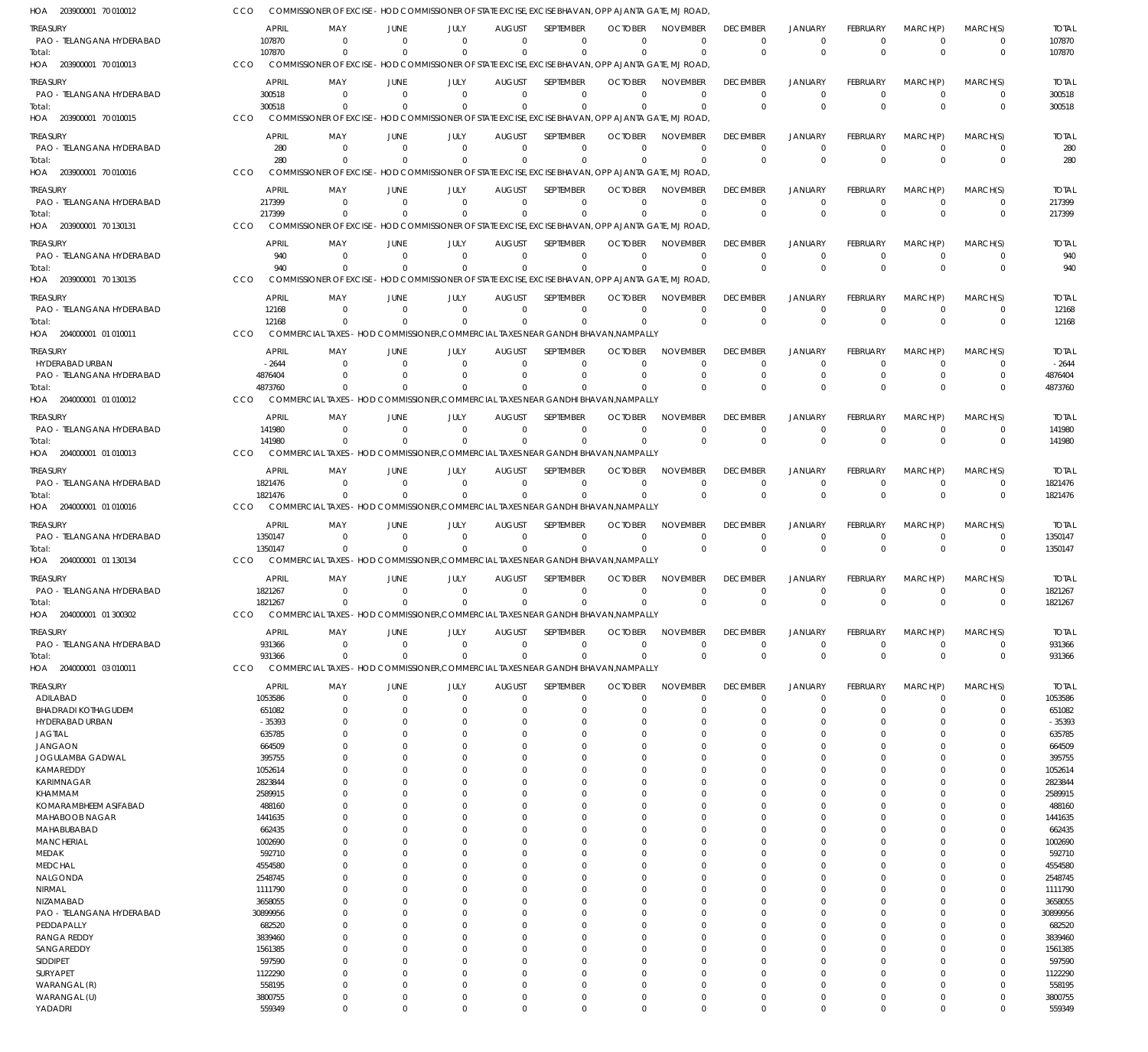COMMERCIAL TAXES - HOD COMMISSIONER,COMMERCIAL TAXES NEAR GANDHI BHAVAN,NAMPALLY  $CCD$ 

| HOA<br>204000001 03 010011 | CCO | COMMERCIAL TAXES - HOD COMMISSIONER, COMMERCIAL TAXES NEAR GANDHI BHAVAN, NAMPALLY |                      |                     |                               |                             |                               |                                |                                |                               |                         |                         |                            |                          |
|----------------------------|-----|------------------------------------------------------------------------------------|----------------------|---------------------|-------------------------------|-----------------------------|-------------------------------|--------------------------------|--------------------------------|-------------------------------|-------------------------|-------------------------|----------------------------|--------------------------|
| TREASURY<br>Total:         |     | APRIL<br>MAY<br>69513997<br>$\overline{0}$                                         | JUNE<br>$\mathbf{0}$ | JULY<br>$\mathbf 0$ | <b>AUGUST</b><br>$\mathbf{0}$ | SEPTEMBER<br>$\overline{0}$ | <b>OCTOBER</b><br>$\mathbf 0$ | <b>NOVEMBER</b><br>$\mathbf 0$ | <b>DECEMBER</b><br>$\mathbf 0$ | <b>JANUARY</b><br>$\mathbf 0$ | FEBRUARY<br>$\mathbf 0$ | MARCH(P)<br>$\mathbf 0$ | MARCH(S)<br>$\mathbf 0$    | <b>TOTAL</b><br>69513997 |
| 204000001 03 010012<br>HOA | CCO | COMMERCIAL TAXES - HOD COMMISSIONER, COMMERCIAL TAXES NEAR GANDHI BHAVAN, NAMPALLY |                      |                     |                               |                             |                               |                                |                                |                               |                         |                         |                            |                          |
| <b>TREASURY</b>            |     | <b>APRIL</b><br>MAY                                                                | <b>JUNE</b>          | JULY                | <b>AUGUST</b>                 | SEPTEMBER                   | <b>OCTOBER</b>                | <b>NOVEMBER</b>                | <b>DECEMBER</b>                | JANUARY                       | <b>FEBRUARY</b>         | MARCH(P)                | MARCH(S)                   | <b>TOTAL</b>             |
| ADILABAD                   |     | 2000<br>$\mathbf 0$                                                                | $\mathbf 0$          | $\mathbf 0$         | $\mathbf{0}$                  | $\overline{0}$              | $\mathbf 0$                   | $\overline{0}$                 | $\mathbf 0$                    | $\mathbf 0$                   | $\mathbf 0$             | $\mathbf 0$             | $\mathbf 0$                | 2000                     |
| <b>BHADRADI KOTHAGUDEM</b> |     | 16450<br>$\overline{0}$                                                            | $\Omega$             | $\Omega$            | $\mathbf 0$                   | $\overline{0}$              | $\Omega$                      | $\mathbf 0$                    | $\mathbf 0$                    | $\mathbf 0$                   | $\mathbf 0$             | 0                       | $\mathbf 0$                | 16450                    |
| <b>JAGTIAL</b>             |     | 4000<br>$\Omega$                                                                   | $\Omega$             | $\Omega$            | $\Omega$                      | $\overline{0}$              | $\Omega$                      | $\Omega$                       | $\mathbf 0$                    | $\mathbf 0$                   | $\mathbf 0$             | 0                       | $\mathbf 0$                | 4000                     |
| KAMAREDDY                  |     | 3640<br>$\Omega$                                                                   | $\Omega$             | $\Omega$            | $\Omega$                      | $\Omega$                    | O                             | $\Omega$                       | $\mathbf 0$                    | 0                             | $\mathbf 0$             | C.                      | $\mathbf 0$                | 3640                     |
| KARIMNAGAR                 |     | 48358<br>$\Omega$                                                                  | $\Omega$             | <sup>0</sup>        | 0                             | $\Omega$                    | O                             | $\Omega$                       | $\Omega$                       | 0                             | $\Omega$                |                         | $\mathbf 0$                | 48358                    |
| KHAMMAM                    |     | 38925<br>$\Omega$                                                                  | $\Omega$             | $\Omega$            | $\Omega$                      | $\Omega$                    | O                             | $\Omega$                       | $\mathbf 0$                    | 0                             | $\mathbf 0$             |                         | $\mathbf 0$                | 38925                    |
| MAHABOOB NAGAR             |     | 7233<br>$\Omega$                                                                   | $\cap$               | $\Omega$            | $\Omega$                      | $\Omega$                    |                               | $\Omega$                       | $\Omega$                       | 0                             | $\Omega$                | C.                      | $\mathbf 0$                | 7233                     |
| MEDAK                      |     | 4000<br>$\Omega$                                                                   | <sup>0</sup>         | $\Omega$            | $\Omega$                      | $\Omega$                    | O                             | $\Omega$                       | $\Omega$                       | $\Omega$                      | $\Omega$                | C.                      | $\mathbf 0$                | 4000                     |
| <b>MEDCHAL</b>             |     | 124050<br>$\Omega$                                                                 | <sup>0</sup>         | $\Omega$            | 0                             | $\Omega$                    | $\Omega$                      | $\Omega$                       | 0                              | 0                             | $\Omega$                |                         | $\mathbf 0$                | 124050                   |
| NALGONDA                   |     | 11398<br>$\Omega$                                                                  | <sup>0</sup>         | $\Omega$            | $\Omega$                      | $\Omega$                    | O                             | $\Omega$                       | $\mathbf 0$                    | 0                             | $\Omega$                | C.                      | $\mathbf 0$                | 11398                    |
| NIRMAL                     |     | 4000<br>$\Omega$                                                                   | <sup>0</sup>         | <sup>0</sup>        | 0                             | $\Omega$                    |                               | $\Omega$                       | $\Omega$                       | $\Omega$                      | $\Omega$                |                         | $\mathbf 0$                | 4000                     |
| NIZAMABAD                  |     | 43400<br>$\Omega$                                                                  | <sup>0</sup>         | $\Omega$            | $\Omega$                      | $\Omega$                    | O                             | $\Omega$                       | $\mathbf 0$                    | 0                             | $\Omega$                | C.                      | $\mathbf 0$                | 43400                    |
| PAO - TELANGANA HYDERABAD  |     | 870083<br>$\Omega$                                                                 | $\Omega$             | $\Omega$            | 0                             | $\Omega$                    | $\Omega$                      | $\Omega$                       | $\Omega$                       | 0                             | $\Omega$                |                         | $\mathbf 0$                | 870083                   |
| PEDDAPALLY                 |     | 2040<br>$\Omega$                                                                   | <sup>0</sup>         | $\Omega$            | 0                             | $\Omega$                    | O                             | $\Omega$                       | $\Omega$                       | $\Omega$                      | $\Omega$                |                         | $\mathbf 0$                | 2040                     |
| <b>RANGA REDDY</b>         |     | 104250<br>$\Omega$                                                                 | $\Omega$             | $\Omega$            | 0                             | $\Omega$                    |                               | $\Omega$                       | $\Omega$                       | 0                             | $\Omega$                |                         | $\mathbf 0$                | 104250                   |
| SANGAREDDY                 |     | $\Omega$                                                                           | <sup>0</sup>         | $\Omega$            |                               | $\Omega$                    | O                             | $\Omega$                       |                                |                               | $\Omega$                |                         |                            |                          |
|                            |     | 6000<br>$\Omega$                                                                   | <sup>0</sup>         | <sup>0</sup>        | $\Omega$                      | $\Omega$                    | $\Omega$                      | $\Omega$                       | $\mathbf 0$<br>$\Omega$        | $\Omega$                      | $\Omega$                | C.                      | $\mathbf 0$<br>$\mathbf 0$ | 6000                     |
| SIDDIPET                   |     | 2350                                                                               |                      | $\Omega$            | 0                             |                             |                               |                                |                                | $\Omega$                      |                         |                         |                            | 2350                     |
| SURYAPET                   |     | 4000<br>$\Omega$                                                                   | $\Omega$             |                     | $\Omega$                      | $\Omega$                    | 0                             | $\Omega$                       | $\mathbf 0$                    | 0                             | $\mathbf 0$             | C.                      | $\mathbf 0$                | 4000                     |
| WARANGAL (R)               |     | 1000<br>$\Omega$                                                                   | $\Omega$             | $\Omega$            | $\Omega$                      | $\Omega$                    | U                             | $\Omega$                       | $\Omega$                       | $\Omega$                      | $\Omega$                | C.                      | $\mathbf 0$                | 1000                     |
| WARANGAL (U)               |     | 51350<br>$\Omega$                                                                  | $\Omega$             | $\Omega$            | $\Omega$                      | $\Omega$                    | 0                             | $\Omega$                       | $\mathbf 0$                    | 0                             | $\overline{0}$          | C.                      | $\mathbf 0$                | 51350                    |
| YADADRI                    |     | 2000<br>$\Omega$                                                                   | $\Omega$             | $\Omega$            | $\Omega$                      | $\Omega$                    | $\Omega$                      | $\Omega$                       | $\mathbf 0$                    | $\mathbf 0$                   | $\mathbf 0$             | O                       | $\mathbf 0$                | 2000                     |
| Total:                     |     | 1350527<br>$\Omega$                                                                | $\Omega$             | $\Omega$            | $\Omega$                      | $\Omega$                    | $\Omega$                      | $\Omega$                       | $\mathbf 0$                    | $\Omega$                      | $\mathbf 0$             | $\Omega$                | $\mathbf 0$                | 1350527                  |
| 204000001 03 010013<br>HOA | CCO | COMMERCIAL TAXES - HOD COMMISSIONER, COMMERCIAL TAXES NEAR GANDHI BHAVAN, NAMPALLY |                      |                     |                               |                             |                               |                                |                                |                               |                         |                         |                            |                          |
| TREASURY                   |     | APRIL<br>MAY                                                                       | <b>JUNE</b>          | JULY                | <b>AUGUST</b>                 | SEPTEMBER                   | <b>OCTOBER</b>                | <b>NOVEMBER</b>                | <b>DECEMBER</b>                | JANUARY                       | <b>FEBRUARY</b>         | MARCH(P)                | MARCH(S)                   | <b>TOTAL</b>             |
| ADILABAD                   |     | 401867<br>$\mathbf 0$                                                              | $\Omega$             | $\mathbf{0}$        | $\mathbf 0$                   | $\overline{0}$              | $\mathbf 0$                   | $\mathbf 0$                    | $\mathbf 0$                    | $\mathbf 0$                   | $\mathbf 0$             | $\Omega$                | $\mathbf 0$                | 401867                   |
| <b>BHADRADI KOTHAGUDEM</b> |     | 250073<br>$\overline{0}$                                                           | $\Omega$             | $\Omega$            | $\mathbf 0$                   | $^{\circ}$                  | $\Omega$                      | $\mathbf 0$                    | $\mathbf 0$                    | $\mathbf 0$                   | $\mathbf 0$             | O                       | $\mathbf 0$                | 250073                   |
| <b>JAGTIAL</b>             |     | 244061<br>$\Omega$                                                                 | $\Omega$             | $\Omega$            | $\Omega$                      | $\Omega$                    | $\Omega$                      | $\Omega$                       | $\mathbf 0$                    | 0                             | 0                       | $\Omega$                | $\mathbf 0$                | 244061                   |
| <b>JANGAON</b>             |     | 229737<br>$\Omega$                                                                 | $\Omega$             | $\Omega$            | $\Omega$                      | $\Omega$                    | $\Omega$                      | $\Omega$                       | $\Omega$                       | $\Omega$                      | $\Omega$                | C.                      | $\mathbf 0$                | 229737                   |
| JOGULAMBA GADWAL           |     | 152127<br>$\Omega$                                                                 | $\Omega$             | $\Omega$            | $\Omega$                      | $\Omega$                    | $\Omega$                      | $\Omega$                       | $\Omega$                       | $\Omega$                      | $\Omega$                | $\Omega$                | $\mathbf 0$                | 152127                   |
| KAMAREDDY                  |     | 390692<br>$\Omega$                                                                 | U                    | $\Omega$            | $\Omega$                      | $\Omega$                    | $\Omega$                      | $\Omega$                       | $\Omega$                       | $\Omega$                      | $\Omega$                | C.                      | $\mathbf 0$                | 390692                   |
|                            |     | $\Omega$                                                                           | $\Omega$             | $\Omega$            | $\Omega$                      | $\Omega$                    | $\Omega$                      | $\Omega$                       | $\Omega$                       | $\Omega$                      | $\Omega$                |                         |                            |                          |
| KARIMNAGAR                 |     | 1105634                                                                            |                      |                     |                               |                             |                               |                                |                                |                               |                         | C.                      | $\mathbf 0$                | 1105634                  |
| KHAMMAM                    |     | 995155<br>$\Omega$                                                                 | U                    | $\Omega$            | 0                             | $\Omega$                    | $\Omega$                      | $\Omega$                       | $\Omega$                       | $\Omega$                      | $\Omega$                | C.                      | $\mathbf 0$                | 995155                   |
| KOMARAMBHEEM ASIFABAD      |     | 187490<br>$\Omega$                                                                 | $\Omega$             | $\Omega$            | $\Omega$                      | $\Omega$                    | $\Omega$                      | $\Omega$                       | $\Omega$                       | $\Omega$                      | $\Omega$                | $\Omega$                | $\mathbf 0$                | 187490                   |
| MAHABOOB NAGAR             |     | 555104<br>$\Omega$                                                                 | U                    | $\Omega$            | 0                             | $\Omega$                    | $\Omega$                      | $\Omega$                       | $\Omega$                       | $\Omega$                      | $\Omega$                | C.                      | $\mathbf 0$                | 555104                   |
| MAHABUBABAD                |     | 254246<br>$\Omega$                                                                 | $\Omega$             | $\Omega$            | $\Omega$                      | $\Omega$                    | $\Omega$                      | $\Omega$                       | $\Omega$                       | $\Omega$                      | $\Omega$                | C.                      | $\mathbf 0$                | 254246                   |
| <b>MANCHERIAL</b>          |     | 385336<br>$\Omega$                                                                 | U                    | $\Omega$            | $\Omega$                      | $\Omega$                    | $\Omega$                      | $\Omega$                       | $\Omega$                       | $\Omega$                      | $\Omega$                | C.                      | $\mathbf 0$                | 385336                   |
| MEDAK                      |     | 227526<br>$\Omega$                                                                 | $\Omega$             | $\Omega$            | $\Omega$                      | $\Omega$                    | $\Omega$                      | $\Omega$                       | $\Omega$                       | $\Omega$                      | $\Omega$                | $\Omega$                | $\mathbf 0$                | 227526                   |
| <b>MEDCHAL</b>             |     | 1684373<br>$\Omega$                                                                | <sup>0</sup>         | $\Omega$            | $\Omega$                      | $\Omega$                    | $\Omega$                      | $\Omega$                       | $\Omega$                       | 0                             | $\Omega$                | O                       | $\mathbf 0$                | 1684373                  |
| NALGONDA                   |     | 980131<br>$\Omega$                                                                 | $\Omega$             | $\Omega$            | $\Omega$                      | $\Omega$                    | $\Omega$                      | $\Omega$                       | $\Omega$                       | $\Omega$                      | $\Omega$                | $\Omega$                | $\mathbf 0$                | 980131                   |
| NIRMAL                     |     | 427711<br>$\Omega$                                                                 |                      | $\Omega$            | $\Omega$                      | $\Omega$                    | $\Omega$                      | $\Omega$                       | $\Omega$                       | $\Omega$                      | $\Omega$                | C.                      | $\mathbf 0$                | 427711                   |
| NIZAMABAD                  |     | 1404515<br>$\Omega$                                                                | $\Omega$             | $\Omega$            | $\Omega$                      | $\Omega$                    | $\Omega$                      | $\Omega$                       | $\Omega$                       | $\Omega$                      | $\mathbf 0$             | $\Omega$                | $\mathbf 0$                | 1404515                  |
| PAO - TELANGANA HYDERABAD  |     | 12051372<br>$\Omega$                                                               | $\Omega$             | $\Omega$            | $\Omega$                      | $\Omega$                    | $\Omega$                      | $\Omega$                       | $\Omega$                       | $\Omega$                      | $\mathbf{0}$            | $\Omega$                | $\mathbf 0$                | 12051372                 |
| PEDDAPALLY                 |     | 268970<br>$\Omega$                                                                 | $\Omega$             | $\mathbf{0}$        | $\cap$                        | $\Omega$                    | $\cap$                        | $\Omega$                       | $\Omega$                       | $\Omega$                      | $\Omega$                | $\Omega$                | $\mathbf 0$                | 268970                   |
| <b>RANGA REDDY</b>         |     | 1497252<br>$\overline{0}$                                                          | $\Omega$             | $\mathbf 0$         | $\mathbf 0$                   | $\overline{0}$              | $\Omega$                      | $\mathbf 0$                    | $\mathbf 0$                    | $\mathbf 0$                   | $\mathbf 0$             | $\Omega$                | $\mathbf 0$                | 1497252                  |
| SANGAREDDY                 |     | 601138<br>$\overline{0}$                                                           | $\Omega$             | $\Omega$            | $\mathbf 0$                   | $\overline{0}$              | $\mathbf 0$                   | $\mathbf 0$                    | $\mathbf 0$                    | $\mathbf 0$                   | $\mathbf 0$             | $\Omega$                | $\mathbf 0$                | 601138                   |
| SIDDIPET                   |     | 229969<br>$\overline{0}$                                                           | $\Omega$             | $\Omega$            | $\Omega$                      | $\mathbf 0$                 | $\Omega$                      | $\mathbf 0$                    | $\mathbf 0$                    | $\mathbf 0$                   | $\Omega$                | $\Omega$                | $\mathbf 0$                | 229969                   |
| SURYAPET                   |     | 437336<br>$\Omega$                                                                 | $\Omega$             | $\Omega$            | $\Omega$                      | $\mathbf 0$                 | $\Omega$                      | $\mathbf 0$                    | $\mathbf 0$                    | 0                             | $\mathbf 0$             | $\Omega$                | $\mathbf 0$                | 437336                   |
| WARANGAL (R)               |     | 214494<br>$\Omega$                                                                 | <sup>0</sup>         | $\Omega$            | $\Omega$                      | $\Omega$                    | $\Omega$                      | $\Omega$                       | 0                              | 0                             | $\Omega$                | $\Omega$                | $\mathbf 0$                | 214494                   |
| WARANGAL (U)               |     | 1460415<br>$\Omega$                                                                | $\Omega$             | $\Omega$            | $\Omega$                      | $\Omega$                    | $\Omega$                      | $\Omega$                       | $\Omega$                       | $\Omega$                      | $\Omega$                | $\Omega$                | $\mathbf 0$                | 1460415                  |
| YADADRI                    |     | 215346<br>$\overline{0}$                                                           | $\Omega$             | $\mathbf 0$         | $\mathbf 0$                   | $\overline{0}$              | $\mathbf 0$                   | $\mathbf 0$                    | $\mathbf 0$                    | 0                             | $\mathbf 0$             | 0                       | $\mathbf 0$                | 215346                   |
| Total:                     |     | 26852070<br>$\Omega$                                                               | $\Omega$             | $\overline{0}$      | $\Omega$                      | $\Omega$                    | $\Omega$                      | $\Omega$                       | $\mathbf 0$                    | $\Omega$                      | $\mathbf 0$             | $\Omega$                | $\mathbf 0$                | 26852070                 |
| HOA 204000001 03 010015    | CCO | COMMERCIAL TAXES - HOD COMMISSIONER, COMMERCIAL TAXES NEAR GANDHI BHAVAN, NAMPALLY |                      |                     |                               |                             |                               |                                |                                |                               |                         |                         |                            |                          |
|                            |     |                                                                                    |                      |                     |                               |                             |                               |                                |                                |                               |                         |                         |                            |                          |
| <b>TREASURY</b>            |     | <b>APRIL</b><br>MAY                                                                | <b>JUNE</b>          | JULY                | <b>AUGUST</b>                 | SEPTEMBER                   | <b>OCTOBER</b>                | <b>NOVEMBER</b>                | <b>DECEMBER</b>                | JANUARY                       | FEBRUARY                | MARCH(P)                | MARCH(S)                   | <b>TOTAL</b>             |
| SURYAPET                   |     | 1809<br>$\mathbf 0$                                                                | $\mathbf 0$          | $\mathbf 0$         | $\mathbf 0$                   | $\overline{0}$              | $\mathbf 0$                   | $\mathbf 0$                    | $\mathsf 0$                    | $\overline{0}$                | $\mathbf 0$             | $\mathbf 0$             | $\mathbf 0$                | 1809                     |
| Total:                     |     | 1809<br>$\overline{0}$                                                             | $\mathbf 0$          | $\mathbf 0$         | $\mathbf 0$                   | $\overline{0}$              | $\mathbf 0$                   | $\mathbf 0$                    | $\mathbf{0}$                   | $\mathbf 0$                   | $\mathbf 0$             | $\mathbf{0}$            | $\mathbf 0$                | 1809                     |
| HOA 204000001 03 010016    | CCO | COMMERCIAL TAXES - HOD COMMISSIONER, COMMERCIAL TAXES NEAR GANDHI BHAVAN, NAMPALLY |                      |                     |                               |                             |                               |                                |                                |                               |                         |                         |                            |                          |
| TREASURY                   |     | <b>APRIL</b><br>MAY                                                                | <b>JUNE</b>          | JULY                | <b>AUGUST</b>                 | SEPTEMBER                   | <b>OCTOBER</b>                | <b>NOVEMBER</b>                | <b>DECEMBER</b>                | JANUARY                       | <b>FEBRUARY</b>         | MARCH(P)                | MARCH(S)                   | <b>TOTAL</b>             |
| ADILABAD                   |     | 150275<br>$\mathbf 0$                                                              | $\mathbf 0$          | $\mathbf 0$         | $\mathbf 0$                   | $\overline{0}$              | $\mathbf 0$                   | $\mathbf 0$                    | $\mathbf 0$                    | $\overline{0}$                | $\mathbf 0$             | $\mathbf 0$             | $\mathbf 0$                | 150275                   |
| <b>BHADRADI KOTHAGUDEM</b> |     | 130194<br>$\overline{0}$                                                           | $\Omega$             | $\Omega$            | $\mathbf 0$                   | $\overline{0}$              | $\mathbf 0$                   | $\mathbf 0$                    | $\mathbf 0$                    | $\mathbf 0$                   | $\mathbf 0$             | $\Omega$                | $\mathbf 0$                | 130194                   |
| <b>JAGTIAL</b>             |     | 91264<br>$\overline{0}$                                                            | $\Omega$             | $\Omega$            | $\Omega$                      | $\overline{0}$              | $\mathbf 0$                   | $\mathbf 0$                    | $\mathbf 0$                    | 0                             | 0                       | $\Omega$                | $\mathbf 0$                | 91264                    |
| <b>JANGAON</b>             |     | 85910<br>$\overline{0}$                                                            | <sup>0</sup>         | $\Omega$            | $\Omega$                      | $\overline{0}$              | $\Omega$                      | $\mathbf 0$                    | $\mathbf 0$                    | 0                             | $\Omega$                | $\Omega$                | $\mathbf 0$                | 85910                    |
|                            |     | $\Omega$                                                                           | $\Omega$             | $\Omega$            | $\Omega$                      | $\Omega$                    | $\Omega$                      | $\Omega$                       | $\Omega$                       |                               | $\Omega$                |                         |                            |                          |
| JOGULAMBA GADWAL           |     | 56887                                                                              |                      |                     |                               |                             |                               |                                |                                | $\Omega$                      |                         | $\Omega$                | $\mathbf 0$                | 56887                    |
| KAMAREDDY                  |     | 132798<br>$\Omega$                                                                 | <sup>0</sup>         | $\Omega$            | $\Omega$                      | $\mathbf 0$                 | $\Omega$                      | $\Omega$                       | $\mathbf 0$                    | 0                             | $\Omega$                | $\Omega$                | $\mathbf 0$                | 132798                   |
| KARIMNAGAR                 |     | 543644<br>$\Omega$                                                                 | <sup>0</sup>         | $\Omega$            | $\Omega$                      | $^{\circ}$                  | $\Omega$                      | $\Omega$                       | $\Omega$                       | 0                             | $\Omega$                | $\Omega$                | $\mathbf 0$                | 543644                   |
| KHAMMAM                    |     | 513282<br>$\Omega$                                                                 | U                    | $\Omega$            | $\Omega$                      | $\Omega$                    | $\Omega$                      | $\Omega$                       | $\Omega$                       | 0                             | $\Omega$                | $\Omega$                | $\mathbf 0$                | 513282                   |
| KOMARAMBHEEM ASIFABAD      |     | 58023<br>$\Omega$                                                                  | $\Omega$             | $\Omega$            | $\Omega$                      | $\Omega$                    | $\Omega$                      | $\Omega$                       | $\Omega$                       | 0                             | $\Omega$                | $\Omega$                | $\mathbf 0$                | 58023                    |
| MAHABOOB NAGAR             |     | 240675<br>$\overline{0}$                                                           | <sup>0</sup>         | $\Omega$            | $\Omega$                      | $\mathbf 0$                 | $\Omega$                      | $\mathbf 0$                    | 0                              | 0                             | $\Omega$                | $\Omega$                | $\mathbf 0$                | 240675                   |
| MAHABUBABAD                |     | 78680<br>$\Omega$                                                                  | <sup>0</sup>         | $\Omega$            | $\Omega$                      | $\Omega$                    | $\Omega$                      | $\Omega$                       | $\Omega$                       | $\Omega$                      | $\Omega$                | $\Omega$                | $\mathbf 0$                | 78680                    |
| <b>MANCHERIAL</b>          |     | 144097<br>$\Omega$                                                                 | <sup>0</sup>         | $\Omega$            | $\Omega$                      | $\Omega$                    | $\Omega$                      | $\Omega$                       | $\Omega$                       | 0                             | $\Omega$                | $\Omega$                | $\mathbf 0$                | 144097                   |
| MEDAK                      |     | 70412<br>$\Omega$                                                                  | $\Omega$             | $\Omega$            | $\Omega$                      | $\Omega$                    | $\Omega$                      | $\Omega$                       | $\Omega$                       | 0                             | $\mathbf 0$             | $\Omega$                | $\mathbf 0$                | 70412                    |
| <b>MEDCHAL</b>             |     | 1303970<br>$\Omega$                                                                | <sup>0</sup>         | $\Omega$            | $\Omega$                      | $\Omega$                    | $\Omega$                      | $\Omega$                       | $\Omega$                       | 0                             | $\Omega$                | $\Omega$                | $\mathbf 0$                | 1303970                  |
| NALGONDA                   |     | 355716<br>$\Omega$                                                                 | $\Omega$             | $\Omega$            | $\Omega$                      | $\mathbf 0$                 | $\Omega$                      | $\Omega$                       | $\Omega$                       | $\Omega$                      | $\Omega$                | $\Omega$                | $\mathbf 0$                | 355716                   |
| NIRMAL                     |     | 147503<br>$\overline{0}$                                                           | <sup>0</sup>         | $\Omega$            | $\Omega$                      | $\mathbf 0$                 | $\Omega$                      | $\mathbf 0$                    | $\mathbf 0$                    | 0                             | $\Omega$                | $\Omega$                | $\mathbf 0$                | 147503                   |
| NIZAMABAD                  |     | 688387<br>$\Omega$                                                                 | $\Omega$             | $\Omega$            | $\Omega$                      | $\Omega$                    | $\Omega$                      | $\mathbf 0$                    | $\mathbf 0$                    | $\mathbf 0$                   | $\mathbf 0$             | $\Omega$                | $\mathbf 0$                | 688387                   |
| PAO - TELANGANA HYDERABAD  |     | 8717045<br>$\mathbf 0$                                                             | $\mathbf 0$          | $\mathbf{0}$        | $\mathbf 0$                   | $\overline{0}$              | $\mathbf 0$                   | $\overline{0}$                 | $\mathbf 0$                    | $\mathbf 0$                   | $\mathbf 0$             | 0                       | $\mathbf 0$                | 8717045                  |
| PEDDAPALLY                 |     | 83239<br>$\mathbf 0$                                                               | $\mathbf 0$          | $\mathbf 0$         | $\mathbf 0$                   | $\overline{0}$              | $\mathbf 0$                   | $\mathbf 0$                    | $\mathbf 0$                    | $\mathbf 0$                   | $\mathbf 0$             | $\mathbf 0$             | $\mathbf 0$                | 83239                    |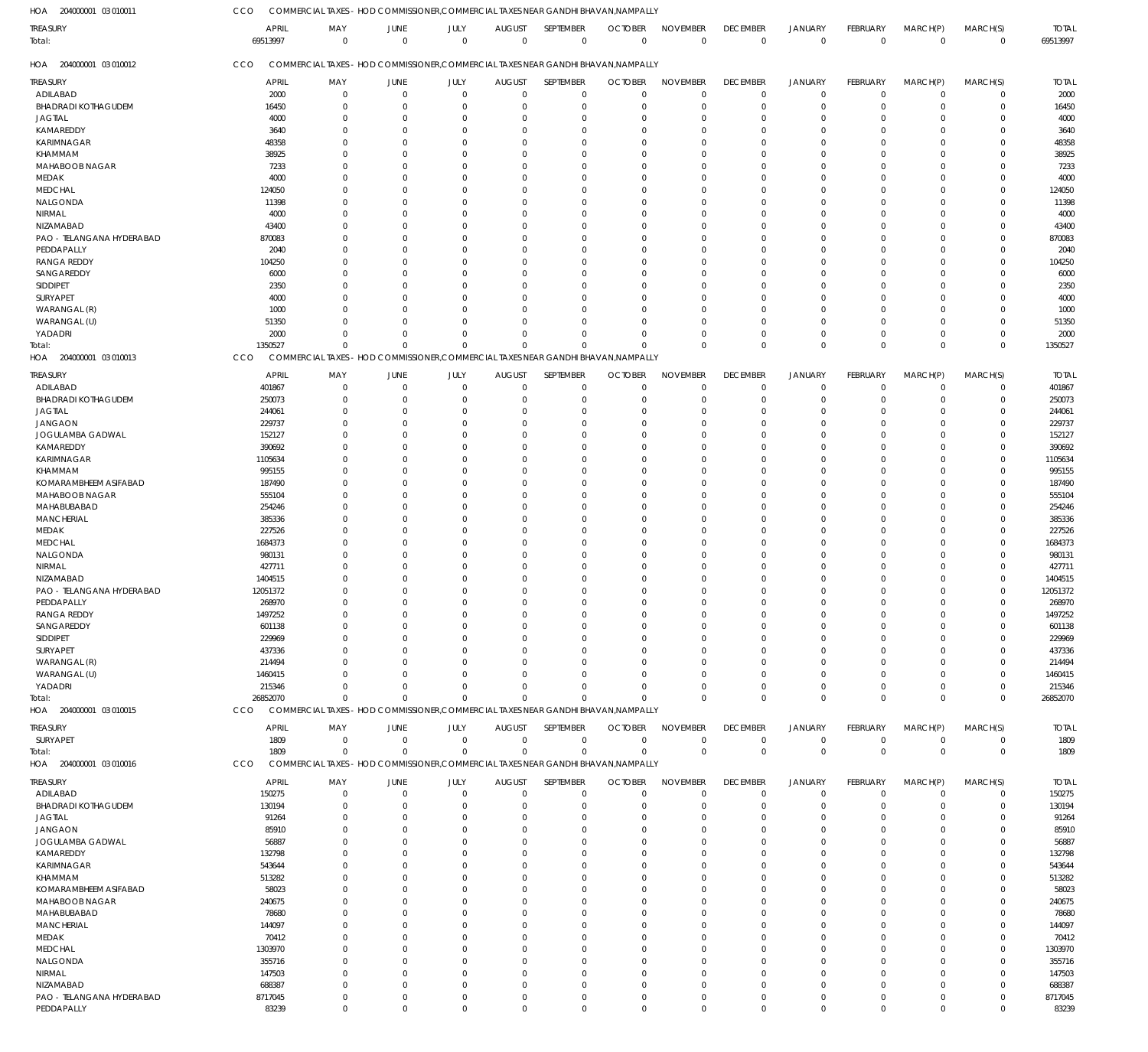| HOA 204000001 03 010016             |                        | COMMERCIAL TAXES – HOD COMMISSIONER,COMMERCIAL TAXES NEAR GANDHI BHAVAN,NAMPALLY                              |                            |                         |                            |                          |                            |                             |                                |                                  |                         |                         |                            |                        |
|-------------------------------------|------------------------|---------------------------------------------------------------------------------------------------------------|----------------------------|-------------------------|----------------------------|--------------------------|----------------------------|-----------------------------|--------------------------------|----------------------------------|-------------------------|-------------------------|----------------------------|------------------------|
| TREASURY                            | <b>APRIL</b>           | MAY                                                                                                           | <b>JUNE</b>                | JULY                    | <b>AUGUST</b>              | SEPTEMBER                | <b>OCTOBER</b>             | <b>NOVEMBER</b>             | <b>DECEMBER</b>                | <b>JANUARY</b>                   | <b>FEBRUARY</b>         | MARCH(P)                | MARCH(S)                   | <b>TOTAL</b>           |
| <b>RANGA REDDY</b>                  | 1131672                | $\Omega$                                                                                                      | $\Omega$                   | $\Omega$                | $\Omega$                   | 0                        | $\Omega$                   | $\Omega$                    | $\overline{0}$                 | $\mathbf 0$                      | $\Omega$                | $\Omega$                | 0                          | 1131672                |
| SANGAREDDY                          | 204859                 | 0                                                                                                             | $\Omega$                   | 0                       | $\Omega$                   | $\mathbf 0$              | $\Omega$                   | $\Omega$                    | $\mathbf 0$                    | $\mathbf 0$                      | $\Omega$                | $\Omega$                | $\mathbf 0$                | 204859                 |
| SIDDIPET<br>SURYAPET                | 85995<br>154526        |                                                                                                               | 0                          |                         | 0<br>n                     | $\Omega$<br>$\Omega$     |                            |                             |                                | $\Omega$<br>$\Omega$             |                         | 0<br>0                  | $\Omega$<br>$\Omega$       | 85995<br>154526        |
| WARANGAL (R)                        | 66381                  |                                                                                                               |                            |                         | n                          | O                        |                            |                             |                                | O                                |                         | 0                       |                            | 66381                  |
| WARANGAL (U)                        | 745742                 |                                                                                                               |                            | O                       | n                          | $\Omega$                 |                            |                             | <sup>0</sup>                   | $\Omega$                         | O                       | 0                       | $\Omega$                   | 745742                 |
| YADADRI                             | 80529                  |                                                                                                               |                            | O                       | $\Omega$                   | $\Omega$                 |                            |                             | $\Omega$                       | 0                                | 0                       | 0                       | 0                          | 80529                  |
| Total:                              | 16061705               |                                                                                                               |                            | U                       | $\Omega$                   | $\Omega$                 |                            | $\Omega$                    | $\Omega$                       | $\Omega$                         | $\Omega$                | $\Omega$                | $\Omega$                   | 16061705               |
| HOA 204000001 03 010017             | CCO                    | COMMERCIAL TAXES - HOD COMMISSIONER, COMMERCIAL TAXES NEAR GANDHI BHAVAN, NAMPALLY                            |                            |                         |                            |                          |                            |                             |                                |                                  |                         |                         |                            |                        |
| treasury                            | <b>APRIL</b>           | MAY                                                                                                           | <b>JUNE</b>                | JULY                    | <b>AUGUST</b>              | SEPTEMBER                | <b>OCTOBER</b>             | <b>NOVEMBER</b>             | <b>DECEMBER</b>                | JANUARY                          | <b>FEBRUARY</b>         | MARCH(P)                | MARCH(S)                   | <b>TOTAL</b>           |
| KAMAREDDY<br>KOMARAMBHEEM ASIFABAD  | 85652<br>33104         | $\Omega$<br>0                                                                                                 | $\Omega$<br>$\Omega$       | $\Omega$<br>0           | 0<br>0                     | 0<br>$\mathbf 0$         | $\Omega$                   | $\Omega$<br>$\Omega$        | $^{\circ}$<br>0                | $\mathbf 0$<br>0                 | $\Omega$<br>0           | 0<br>0                  | 0<br>$\mathbf 0$           | 85652<br>33104         |
| NALGONDA                            | 95935                  |                                                                                                               |                            |                         | 0                          | $\Omega$                 |                            |                             | $\Omega$                       |                                  |                         |                         | $\Omega$                   | 95935                  |
| PAO - TELANGANA HYDERABAD           | 769233                 | <sup>0</sup>                                                                                                  | $\Omega$                   | 0                       | -0                         | 0                        |                            |                             | $\Omega$                       | $\Omega$                         | 0                       | $\Omega$                | $\mathbf 0$                | 769233                 |
| Total:                              | 983924                 | <sup>0</sup>                                                                                                  | $\Omega$                   | U                       | $\Omega$                   | $\Omega$                 |                            | $\cap$                      | $\Omega$                       | $\Omega$                         | 0                       | $\Omega$                | $\Omega$                   | 983924                 |
| HOA 204000001 03 010018             | <b>CCO</b>             | COMMERCIAL TAXES - HOD COMMISSIONER, COMMERCIAL TAXES NEAR GANDHI BHAVAN, NAMPALLY                            |                            |                         |                            |                          |                            |                             |                                |                                  |                         |                         |                            |                        |
| treasury                            | <b>APRIL</b>           | MAY                                                                                                           | <b>JUNE</b>                | JULY                    | <b>AUGUST</b>              | SEPTEMBER                | <b>OCTOBER</b>             | <b>NOVEMBER</b>             | <b>DECEMBER</b>                | JANUARY                          | <b>FEBRUARY</b>         | MARCH(P)                | MARCH(S)                   | <b>TOTAL</b>           |
| PAO - TELANGANA HYDERABAD           | 760984                 | $\Omega$                                                                                                      | $\Omega$                   | $\Omega$                | $\mathbf 0$                | $\mathbf 0$              | $\Omega$                   | $\Omega$                    | $\mathbf 0$                    | $\mathbf 0$                      | $\Omega$                | $\mathbf 0$             | 0                          | 760984                 |
| Total:                              | 760984                 | $\Omega$                                                                                                      |                            | $\Omega$                | $\Omega$                   | $\Omega$                 | $\Omega$                   | $\Omega$                    | $\mathbf 0$                    | $\overline{0}$                   | $\Omega$                | $\Omega$                | $\mathbf 0$                | 760984                 |
| HOA 204000001 03 130131             | CCO                    | COMMERCIAL TAXES - HOD COMMISSIONER, COMMERCIAL TAXES NEAR GANDHI BHAVAN, NAMPALLY                            |                            |                         |                            |                          |                            |                             |                                |                                  |                         |                         |                            |                        |
| treasury                            | <b>APRIL</b>           | MAY                                                                                                           | JUNE                       | JULY                    | <b>AUGUST</b>              | SEPTEMBER                | <b>OCTOBER</b>             | <b>NOVEMBER</b>             | <b>DECEMBER</b>                | <b>JANUARY</b>                   | <b>FEBRUARY</b>         | MARCH(P)                | MARCH(S)                   | <b>TOTAL</b>           |
| PAO - TELANGANA HYDERABAD           | 86835<br>86835         | $\Omega$<br>$\Omega$                                                                                          | $\Omega$<br>$\Omega$       | $\Omega$<br>$\mathbf 0$ | $\mathbf 0$<br>$\mathbf 0$ | $\mathbf 0$<br>$\Omega$  | $\Omega$                   | $\Omega$<br>$\Omega$        | $\mathbf 0$<br>$\mathbf 0$     | $\overline{0}$<br>$\overline{0}$ | $\mathbf 0$<br>$\Omega$ | $\mathbf 0$<br>$\Omega$ | $\mathbf 0$<br>$\mathbf 0$ | 86835                  |
| Total:<br>HOA 204000001 03 130132   | CCO                    | COMMERCIAL TAXES - HOD COMMISSIONER, COMMERCIAL TAXES NEAR GANDHI BHAVAN, NAMPALLY                            |                            |                         |                            |                          |                            |                             |                                |                                  |                         |                         |                            | 86835                  |
|                                     |                        |                                                                                                               |                            |                         |                            |                          |                            |                             |                                |                                  |                         |                         |                            |                        |
| treasury<br>RANGA REDDY             | <b>APRIL</b><br>350199 | MAY<br>$\Omega$                                                                                               | JUNE<br>$\Omega$           | JULY<br>$\Omega$        | <b>AUGUST</b><br>$\Omega$  | SEPTEMBER<br>$\mathbf 0$ | <b>OCTOBER</b><br>$\Omega$ | <b>NOVEMBER</b><br>$\Omega$ | <b>DECEMBER</b><br>$\mathbf 0$ | <b>JANUARY</b><br>$\mathbf 0$    | <b>FEBRUARY</b><br>0    | MARCH(P)<br>$\mathbf 0$ | MARCH(S)<br>0              | <b>TOTAL</b><br>350199 |
| Total:                              | 350199                 | $\Omega$                                                                                                      | $\Omega$                   | $\Omega$                | $\Omega$                   | $\Omega$                 | $\Omega$                   | $\Omega$                    | $\mathbf 0$                    | $\overline{0}$                   | $\Omega$                | $\mathbf 0$             | $\mathbf 0$                | 350199                 |
| HOA 204000001 03 130134             | CCO                    | COMMERCIAL TAXES - HOD COMMISSIONER.COMMERCIAL TAXES NEAR GANDHI BHAVAN.NAMPALLY                              |                            |                         |                            |                          |                            |                             |                                |                                  |                         |                         |                            |                        |
| treasury                            | <b>APRIL</b>           | MAY                                                                                                           | JUNE                       | JULY                    | <b>AUGUST</b>              | SEPTEMBER                | <b>OCTOBER</b>             | <b>NOVEMBER</b>             | <b>DECEMBER</b>                | <b>JANUARY</b>                   | <b>FEBRUARY</b>         | MARCH(P)                | MARCH(S)                   | <b>TOTAL</b>           |
| ADILABAD                            | 297000                 | $\Omega$                                                                                                      | $\Omega$                   | $\Omega$                | 0                          | 0                        | $\Omega$                   |                             | $^{\circ}$                     | 0                                | $\Omega$                | 0                       | 0                          | 297000                 |
| PAO - TELANGANA HYDERABAD           | 4964000                | <sup>0</sup>                                                                                                  | $\Omega$                   | $\Omega$                | $\Omega$                   | $\mathbf 0$              | $\Omega$                   | $\Omega$                    | $\mathbf 0$                    | $\overline{0}$                   | $\mathbf 0$             | 0                       | $\mathbf 0$                | 4964000                |
| Total:                              | 5261000                | <sup>0</sup>                                                                                                  |                            | U                       | $\Omega$                   | $\Omega$                 |                            | $\Omega$                    | $\mathbf 0$                    | $\Omega$                         | $\Omega$                | $\Omega$                | $\mathbf 0$                | 5261000                |
| HOA 204000001 03 130135             | CCO                    | COMMERCIAL TAXES - HOD COMMISSIONER, COMMERCIAL TAXES NEAR GANDHI BHAVAN, NAMPALLY                            |                            |                         |                            |                          |                            |                             |                                |                                  |                         |                         |                            |                        |
| treasury                            | <b>APRIL</b>           | MAY                                                                                                           | JUNE                       | JULY                    | <b>AUGUST</b>              | SEPTEMBER                | <b>OCTOBER</b>             | <b>NOVEMBER</b>             | <b>DECEMBER</b>                | <b>JANUARY</b>                   | <b>FEBRUARY</b>         | MARCH(P)                | MARCH(S)                   | <b>TOTAL</b>           |
| PAO - TELANGANA HYDERABAD           | 278221                 | $\Omega$                                                                                                      | $\Omega$                   | $\Omega$                | $\Omega$                   | $\mathbf 0$              | $\Omega$                   | $\Omega$                    | $\mathbf 0$                    | $\mathbf 0$                      | $\Omega$                | $\mathbf 0$             | $\mathbf 0$                | 278221                 |
| Total:<br>HOA 204000001 03 280281   | 278221<br>CCO          | $\Omega$<br>COMMERCIAL TAXES - HOD COMMISSIONER, COMMERCIAL TAXES NEAR GANDHI BHAVAN, NAMPALLY                | $\Omega$                   | $\Omega$                | $\Omega$                   | $\Omega$                 | $\Omega$                   | $\Omega$                    | $\mathbf 0$                    | $\overline{0}$                   | $\Omega$                | $\mathbf 0$             | $\mathbf 0$                | 278221                 |
|                                     |                        |                                                                                                               |                            |                         |                            |                          |                            |                             |                                |                                  |                         |                         |                            |                        |
| treasury                            | <b>APRIL</b>           | MAY                                                                                                           | JUNE                       | JULY                    | <b>AUGUST</b>              | <b>SEPTEMBER</b>         | <b>OCTOBER</b>             | <b>NOVEMBER</b>             | <b>DECEMBER</b>                | <b>JANUARY</b>                   | <b>FEBRUARY</b>         | MARCH(P)                | MARCH(S)                   | <b>TOTAL</b>           |
| NIZAMABAD<br>Total:                 | 24000<br>24000         | $\Omega$<br>$\Omega$                                                                                          | $\Omega$<br>$\Omega$       | 0<br>$\Omega$           | $\mathbf 0$<br>$\Omega$    | $\mathbf 0$<br>$\Omega$  | $\Omega$                   | $\Omega$<br>$\Omega$        | $\overline{0}$<br>$\Omega$     | $\mathbf 0$<br>$\Omega$          | 0<br>$\Omega$           | 0<br>$\mathbf 0$        | 0<br>$\mathbf 0$           | 24000<br>24000         |
| HOA 204000001 04 010011             | CCO                    | SALES TAX APPELLATE TRIBUNAL - HOD COMMISSIONER, SALES TAX APPELLATE NEAR GANDHI BHAVAN, NAMPALLY             |                            |                         |                            |                          |                            |                             |                                |                                  |                         |                         |                            |                        |
| treasury                            | <b>APRIL</b>           | MAY                                                                                                           | <b>JUNE</b>                | JULY                    | <b>AUGUST</b>              | SEPTEMBER                | <b>OCTOBER</b>             | <b>NOVEMBER</b>             | <b>DECEMBER</b>                | <b>JANUARY</b>                   | <b>FEBRUARY</b>         | MARCH(P)                | MARCH(S)                   | <b>TOTAL</b>           |
| PAO - TELANGANA HYDERABAD           | 601877                 | $\Omega$                                                                                                      | $\Omega$                   | $\mathbf 0$             | $\mathbf 0$                | $\mathbf 0$              | $\Omega$                   | $\Omega$                    | $\mathbf 0$                    | $\mathbf 0$                      | $\Omega$                | $\Omega$                | $\Omega$                   | 601877                 |
| Total:                              | 601877                 | $\mathbf{0}$                                                                                                  | $\overline{0}$             | $\mathbf{0}$            | $^{\circ}$                 | $\mathbf 0$              | $\mathbf 0$                | $\mathbf{0}$                | $\mathbf{0}$                   | $\overline{0}$                   | $\mathbf 0$             | 0                       | 0                          | 601877                 |
| HOA 204000001 04 010012             | <b>CCO</b>             | SALES TAX APPELLATE TRIBUNAL - HOD COMMISSIONER, SALES TAX APPELLATE NEAR GANDHI BHAVAN, NAMPALLY             |                            |                         |                            |                          |                            |                             |                                |                                  |                         |                         |                            |                        |
| treasury                            | <b>APRIL</b>           | MAY                                                                                                           | JUNE                       | JULY                    | <b>AUGUST</b>              | <b>SEPTEMBER</b>         | <b>OCTOBER</b>             | <b>NOVEMBER</b>             | <b>DECEMBER</b>                | <b>JANUARY</b>                   | <b>FEBRUARY</b>         | MARCH(P)                | MARCH(S)                   | <b>TOTAL</b>           |
| PAO - TELANGANA HYDERABAD           | 13170                  | $\mathbf{0}$                                                                                                  | $\Omega$                   | $\mathbf 0$             | $\overline{0}$             | $\mathbf 0$              | $\Omega$                   | $\Omega$                    | $\mathbf 0$                    | $\mathbf 0$                      | $\mathbf 0$             | $^{\circ}$              | $\mathbf 0$                | 13170                  |
| Total:                              | 13170                  | $\Omega$                                                                                                      | $\Omega$                   | $\Omega$                | $\Omega$                   | $\mathbf 0$              |                            | $\Omega$                    | $\mathbf 0$                    | $\overline{0}$                   | $\mathbf 0$             | $^{\circ}$              | $\mathbf 0$                | 13170                  |
| HOA 204000001 04 010013             | <b>CCO</b>             | SALES TAX APPELLATE TRIBUNAL - HOD COMMISSIONER, SALES TAX APPELLATE NEAR GANDHI BHAVAN, NAMPALLY             |                            |                         |                            |                          |                            |                             |                                |                                  |                         |                         |                            |                        |
| treasury                            | <b>APRIL</b>           | MAY                                                                                                           | <b>JUNE</b>                | JULY                    | <b>AUGUST</b>              | SEPTEMBER                | <b>OCTOBER</b>             | <b>NOVEMBER</b>             | <b>DECEMBER</b>                | <b>JANUARY</b>                   | <b>FEBRUARY</b>         | MARCH(P)                | MARCH(S)                   | <b>TOTAL</b>           |
| PAO - TELANGANA HYDERABAD           | 307418                 | $\mathbf 0$                                                                                                   | $\overline{0}$             | $\mathbf 0$             | $\mathbf 0$                | $\mathbf 0$              | $\Omega$                   | $\Omega$                    | $\mathbf 0$                    | $\mathbf 0$                      | $\Omega$                | $^{\circ}$              | $\mathbf 0$                | 307418                 |
| Total:<br>HOA 204000001 04 010014   | 307418<br>CCO          | $\Omega$<br>SALES TAX APPELLATE TRIBUNAL - HOD COMMISSIONER, SALES TAX APPELLATE NEAR GANDHI BHAVAN, NAMPALLY | $\Omega$                   | $\Omega$                | $\Omega$                   | $\mathbf 0$              | $\Omega$                   | $\Omega$                    | $\mathbf 0$                    | $\overline{0}$                   | $\mathbf 0$             | $\mathbf 0$             | $\mathbf 0$                | 307418                 |
|                                     |                        |                                                                                                               |                            |                         |                            |                          |                            |                             |                                |                                  |                         |                         |                            |                        |
| Treasury                            | <b>APRIL</b>           | MAY                                                                                                           | JUNE                       | JULY                    | <b>AUGUST</b>              | <b>SEPTEMBER</b>         | <b>OCTOBER</b>             | <b>NOVEMBER</b>             | <b>DECEMBER</b>                | <b>JANUARY</b>                   | <b>FEBRUARY</b>         | MARCH(P)                | MARCH(S)                   | <b>TOTAL</b>           |
| PAO - TELANGANA HYDERABAD<br>Total: | 3100<br>3100           | $\mathbf{0}$<br>$\Omega$                                                                                      | $\overline{0}$<br>$\Omega$ | 0<br>$\Omega$           | 0<br>$\Omega$              | 0<br>$\Omega$            | $\Omega$                   | $\Omega$<br>$\Omega$        | 0<br>$\mathbf 0$               | $\overline{0}$<br>$\overline{0}$ | 0<br>$\mathbf 0$        | 0<br>$\mathbf 0$        | $\mathbf 0$<br>$\mathbf 0$ | 3100<br>3100           |
| HOA 204000001 04 010015             | <b>CCO</b>             | SALES TAX APPELLATE TRIBUNAL - HOD COMMISSIONER SALES TAX APPELLATE NEAR GANDHI BHAVAN. NAMPALLY              |                            |                         |                            |                          |                            |                             |                                |                                  |                         |                         |                            |                        |
| Treasury                            | <b>APRIL</b>           | MAY                                                                                                           | JUNE                       | JULY                    | <b>AUGUST</b>              | SEPTEMBER                | <b>OCTOBER</b>             | <b>NOVEMBER</b>             | <b>DECEMBER</b>                | <b>JANUARY</b>                   | FEBRUARY                | MARCH(P)                | MARCH(S)                   | <b>TOTAL</b>           |
| PAO - TELANGANA HYDERABAD           | 18921                  | $\mathbf 0$                                                                                                   | $\overline{0}$             | $\Omega$                | $^{\circ}$                 | $\mathbf 0$              | $\Omega$                   | $\Omega$                    | $\mathbf 0$                    | $\mathbf 0$                      | $\mathbf 0$             | $\overline{0}$          | $\mathbf 0$                | 18921                  |
| Total:                              | 18921                  | $\Omega$                                                                                                      | $\Omega$                   | $\Omega$                | $\Omega$                   | $\Omega$                 | $\Omega$                   | $\Omega$                    | $\mathbf 0$                    | $\overline{0}$                   | $\Omega$                | $\Omega$                | $\mathbf 0$                | 18921                  |
| HOA 204000001 04 010016             | CCO                    | SALES TAX APPELLATE TRIBUNAL - HOD COMMISSIONER, SALES TAX APPELLATE NEAR GANDHI BHAVAN, NAMPALLY             |                            |                         |                            |                          |                            |                             |                                |                                  |                         |                         |                            |                        |
| treasury                            | <b>APRIL</b>           | MAY                                                                                                           | JUNE                       | JULY                    | <b>AUGUST</b>              | SEPTEMBER                | <b>OCTOBER</b>             | <b>NOVEMBER</b>             | <b>DECEMBER</b>                | <b>JANUARY</b>                   | <b>FEBRUARY</b>         | MARCH(P)                | MARCH(S)                   | <b>TOTAL</b>           |
| PAO - TELANGANA HYDERABAD           | 148063                 | $\mathbf 0$                                                                                                   | $\overline{0}$             | $\mathbf 0$             | $\mathbf 0$                | $\mathbf 0$              | $\Omega$                   | $\Omega$                    | $\mathbf 0$                    | $\mathbf 0$                      | $\mathbf 0$             | $\mathbf 0$             | $\mathbf 0$                | 148063                 |
| Total:                              | 148063                 | $\Omega$                                                                                                      | $\Omega$                   | $\Omega$                | $\Omega$                   | $\Omega$                 |                            | $\Omega$                    | $\mathbf 0$                    | $\overline{0}$                   | $\mathbf 0$             | $\Omega$                | $\mathbf 0$                | 148063                 |
| HOA 204000001 04 130131             | <b>CCO</b>             | SALES TAX APPELLATE TRIBUNAL - HOD COMMISSIONER, SALES TAX APPELLATE NEAR GANDHI BHAVAN, NAMPALLY             |                            |                         |                            |                          |                            |                             |                                |                                  |                         |                         |                            |                        |
| treasury                            | <b>APRIL</b>           | MAY                                                                                                           | JUNE                       | JULY                    | <b>AUGUST</b>              | SEPTEMBER                | <b>OCTOBER</b>             | <b>NOVEMBER</b>             | <b>DECEMBER</b>                | <b>JANUARY</b>                   | <b>FEBRUARY</b>         | MARCH(P)                | MARCH(S)                   | <b>TOTAL</b>           |
| PAO - TELANGANA HYDERABAD           | 4712                   | $\Omega$                                                                                                      | $\Omega$                   | $\mathbf 0$             | 0                          | $\mathbf 0$              | $\Omega$                   | $\Omega$                    | $\mathbf 0$                    | $\mathbf 0$                      | $\mathbf 0$             | $\overline{0}$          | $\mathbf 0$                | 4712                   |
| Total:                              | 4712                   | $\mathbf 0$                                                                                                   | $\Omega$                   | $\Omega$                | $\Omega$                   | $\Omega$                 | $\Omega$                   | $\Omega$                    | $\mathbf 0$                    | $\overline{0}$                   | $\mathbf 0$             | $\mathbf 0$             | $\mathbf 0$                | 4712                   |
| HOA 204000001 04 130135             | CCO                    | SALES TAX APPELLATE TRIBUNAL - HOD COMMISSIONER, SALES TAX APPELLATE NEAR GANDHI BHAVAN, NAMPALLY             |                            |                         |                            |                          |                            |                             |                                |                                  |                         |                         |                            |                        |
| Treasury                            | <b>APRIL</b>           | MAY                                                                                                           | JUNE                       | JULY                    | <b>AUGUST</b>              | SEPTEMBER                | <b>OCTOBER</b>             | <b>NOVEMBER</b>             | <b>DECEMBER</b>                | <b>JANUARY</b>                   | <b>FEBRUARY</b>         | MARCH(P)                | MARCH(S)                   | <b>TOTAL</b>           |
| PAO - TELANGANA HYDERABAD           | 1407                   | $\mathbf 0$                                                                                                   | $\overline{0}$             | $\mathbf{0}$            | $^{\circ}$                 | $\mathbf 0$              | $^{\circ}$                 | $\mathbf 0$                 | 0                              | $\mathbf 0$                      | $\mathbf 0$             | $\mathbf 0$             | $\mathbf 0$                | 1407                   |
| Total:                              | 1407                   | $\mathbf 0$                                                                                                   | $\overline{0}$             | $\Omega$                | $\mathbf 0$                | $\mathbf 0$              | $\mathbf 0$                | $\mathbf 0$                 | $\mathbf 0$                    | $\overline{0}$                   | $\Omega$                | $\mathbf 0$             | $\mathbf 0$                | 1407                   |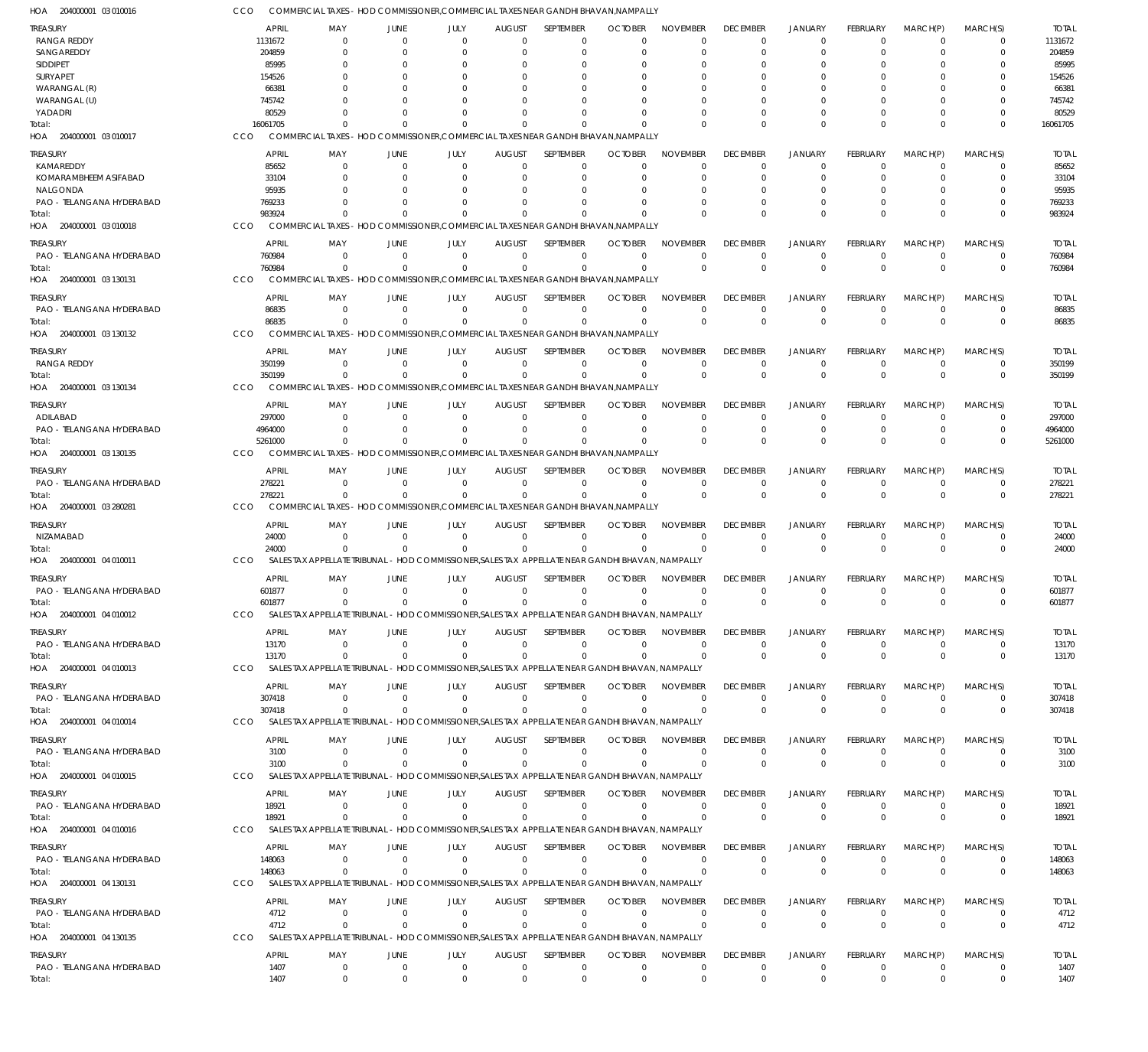| HOA 204000001 04 300302               |     |                        |                            |                            | SALES TAX APPELLATE TRIBUNAL - HOD COMMISSIONER, SALES TAX APPELLATE NEAR GANDHI BHAVAN, NAMPALLY           |                                  |                             |                               |                             |                             |                             |                            |                               |                              |                        |
|---------------------------------------|-----|------------------------|----------------------------|----------------------------|-------------------------------------------------------------------------------------------------------------|----------------------------------|-----------------------------|-------------------------------|-----------------------------|-----------------------------|-----------------------------|----------------------------|-------------------------------|------------------------------|------------------------|
| treasury<br>PAO - TELANGANA HYDERABAD |     | <b>APRIL</b><br>234992 | MAY<br>$\Omega$            | JUNE<br>$\Omega$           | <b>JULY</b><br>$\Omega$                                                                                     | <b>AUGUST</b><br>$\Omega$        | SEPTEMBER<br>$\Omega$       | <b>OCTOBER</b><br>$\Omega$    | <b>NOVEMBER</b><br>$\Omega$ | <b>DECEMBER</b><br>$\Omega$ | <b>JANUARY</b><br>$\Omega$  | FEBRUARY<br>$\Omega$       | MARCH(P)<br>$\Omega$          | MARCH(S)<br>0                | <b>TOTAL</b><br>234992 |
| Total:<br>HOA 204000001 05 010011     | CCO | 234992                 | $\Omega$                   | $\Omega$                   | $\Omega$<br>COMMERCIAL TAXES - HOD COMMISSIONER, COMMERCIAL TAXES NEAR GANDHI BHAVAN, NAMPALLY              | $\Omega$                         | $\Omega$                    | $\Omega$                      | $\Omega$                    | $\Omega$                    | $\Omega$                    | $\Omega$                   | $\Omega$                      | $\overline{0}$               | 234992                 |
| treasury                              |     | <b>APRIL</b>           | MAY                        | JUNE                       | JULY                                                                                                        | <b>AUGUST</b>                    | <b>SFPTFMBFR</b>            | <b>OCTOBER</b>                | <b>NOVEMBER</b>             | <b>DECEMBER</b>             | <b>JANUARY</b>              | FEBRUARY                   | MARCH(P)                      | MARCH(S)                     | <b>TOTAL</b>           |
| PAO - TELANGANA HYDERABAD             |     | 104500                 | $\Omega$                   | $\Omega$                   | $\mathbf{0}$                                                                                                | $\Omega$                         | $\mathbf 0$                 | $\Omega$                      | $\mathbf 0$                 | $\Omega$                    | $\Omega$                    | $\Omega$                   | $\Omega$                      | $\overline{0}$               | 104500                 |
| lotal:                                |     | 104500                 | $\Omega$                   | $\Omega$                   | $\Omega$                                                                                                    | $\Omega$                         | $\mathbf 0$                 | $\Omega$                      | $\Omega$                    | $\Omega$                    | $\Omega$                    | $\Omega$                   | $\Omega$                      | $\mathbf 0$                  | 104500                 |
| HOA 204000001 05 010012               | CCO |                        |                            |                            | COMMERCIAL TAXES - HOD COMMISSIONER, COMMERCIAL TAXES NEAR GANDHI BHAVAN, NAMPALLY                          |                                  |                             |                               |                             |                             |                             |                            |                               |                              |                        |
| treasury                              |     | <b>APRIL</b>           | MAY                        | JUNE                       | JULY                                                                                                        | <b>AUGUST</b>                    | SEPTEMBER                   | <b>OCTOBER</b>                | <b>NOVEMBER</b>             | <b>DECEMBER</b>             | <b>JANUARY</b>              | FEBRUARY                   | MARCH(P)                      | MARCH(S)                     | <b>TOTAL</b>           |
| PAO - TELANGANA HYDERABAD             |     | 2000                   | $\Omega$                   | $\Omega$                   | $\Omega$                                                                                                    | $\Omega$                         | $\Omega$                    | $\Omega$                      | $\mathbf 0$                 | $\Omega$                    | $\Omega$                    | $\Omega$                   | $\Omega$                      | $\Omega$                     | 2000                   |
| Total:<br>HOA 204000001 05 010013     | CCO | 2000                   | $\Omega$                   | $\Omega$                   | $\Omega$<br>COMMERCIAL TAXES - HOD COMMISSIONER, COMMERCIAL TAXES NEAR GANDHI BHAVAN, NAMPALLY              | $\Omega$                         | $\Omega$                    | $\Omega$                      | $\Omega$                    | $\Omega$                    | $\Omega$                    | $\Omega$                   | $\Omega$                      | $\overline{0}$               | 2000                   |
| treasury                              |     | <b>APRIL</b>           | MAY                        | JUNE                       | <b>JULY</b>                                                                                                 | <b>AUGUST</b>                    | SEPTEMBER                   | <b>OCTOBER</b>                | <b>NOVEMBER</b>             | <b>DECEMBER</b>             | <b>JANUARY</b>              | FEBRUARY                   | MARCH(P)                      | MARCH(S)                     | <b>TOTAL</b>           |
| PAO - TELANGANA HYDERABAD             |     | 40331                  | - 0                        | - 0                        | $\Omega$                                                                                                    | $\Omega$                         | $\mathbf 0$                 | - 0                           | $\mathbf 0$                 | 0                           | $\Omega$                    | $\Omega$                   | $\Omega$                      | 0                            | 40331                  |
| Total:                                |     | 40331                  | $\Omega$                   | $\Omega$                   | $\Omega$                                                                                                    | $\Omega$                         | $\Omega$                    | $\Omega$                      | $\Omega$                    | $\Omega$                    | $\Omega$                    | $\Omega$                   | $\Omega$                      | $\mathbf 0$                  | 40331                  |
| HOA 204000001 05 010016               | CCO |                        |                            |                            | COMMERCIAL TAXES - HOD COMMISSIONER, COMMERCIAL TAXES NEAR GANDHI BHAVAN, NAMPALLY                          |                                  |                             |                               |                             |                             |                             |                            |                               |                              |                        |
| treasury                              |     | <b>APRIL</b>           | MAY                        | <b>JUNE</b>                | <b>JULY</b>                                                                                                 | <b>AUGUST</b>                    | SEPTEMBER                   | <b>OCTOBER</b>                | <b>NOVEMBER</b>             | <b>DECEMBER</b>             | <b>JANUARY</b>              | FEBRUARY                   | MARCH(P)                      | MARCH(S)                     | <b>TOTAL</b>           |
| PAO - TELANGANA HYDERABAD<br>Total:   |     | 31203<br>31203         | $\Omega$<br>$\Omega$       | $\Omega$<br>$\cap$         | $\Omega$<br>$\Omega$                                                                                        | $\Omega$<br>$\Omega$             | $\Omega$<br>$\Omega$        | $\Omega$<br>$\Omega$          | $\Omega$<br>$\Omega$        | $\Omega$<br>$\Omega$        | $\Omega$<br>$\Omega$        | $\Omega$<br>$\Omega$       | $\Omega$<br>$\Omega$          | $^{\circ}$<br>$\mathbf 0$    | 31203<br>31203         |
| HOA 204000001 08 010011               | CCO |                        |                            |                            | COMMERCIAL TAXES - HOD COMMISSIONER, COMMERCIAL TAXES NEAR GANDHI BHAVAN, NAMPALLY                          |                                  |                             |                               |                             |                             |                             |                            |                               |                              |                        |
| treasury                              |     | <b>APRIL</b>           | MAY                        | JUNE                       | JULY                                                                                                        | <b>AUGUST</b>                    | <b>SEPTEMBER</b>            | <b>OCTOBER</b>                | <b>NOVEMBER</b>             | <b>DECEMBER</b>             | <b>JANUARY</b>              | FEBRUARY                   | MARCH(P)                      | MARCH(S)                     | <b>TOTAL</b>           |
| ADILABAD                              |     | 409580                 | $\Omega$                   | $\Omega$                   | $\Omega$                                                                                                    | $\Omega$                         | 0                           | 0                             | $\mathbf 0$                 | $\Omega$                    | $\Omega$                    | $\Omega$                   | $\Omega$                      | $\Omega$                     | 409580                 |
| KAMAREDDY                             |     | 95256                  |                            | $\Omega$                   | 0                                                                                                           | $\Omega$                         | $\mathbf 0$                 | $\Omega$                      | $\Omega$                    | $\Omega$                    | $\Omega$                    |                            |                               | $\Omega$                     | 95256                  |
| NIZAMABAD                             |     | 505810                 |                            |                            |                                                                                                             | $\Omega$                         | $\Omega$                    | $\Omega$                      | $\Omega$                    |                             | $\Omega$                    |                            |                               | 0                            | 505810                 |
| lotal:                                |     | 1010646                |                            |                            | COMMERCIAL TAXES - HOD COMMISSIONER.COMMERCIAL TAXES NEAR GANDHI BHAVAN.NAMPALLY                            | $\Omega$                         | $\Omega$                    | n                             | $\Omega$                    | $\Omega$                    | $\Omega$                    | - 0                        | $\Omega$                      | $\Omega$                     | 1010646                |
| 08 010012<br>HOA 204000001            | CCO |                        |                            |                            |                                                                                                             |                                  |                             |                               |                             |                             |                             |                            |                               |                              |                        |
| treasury                              |     | <b>APRIL</b>           | MAY                        | JUNE                       | JULY                                                                                                        | <b>AUGUST</b>                    | SEPTEMBER                   | <b>OCTOBER</b>                | <b>NOVEMBER</b>             | <b>DECEMBER</b>             | <b>JANUARY</b>              | FEBRUARY                   | MARCH(P)                      | MARCH(S)                     | <b>TOTAL</b>           |
| NIZAMABAD<br>Total:                   |     | 2000<br>2000           | $\Omega$<br>$\Omega$       | $\Omega$<br>$\Omega$       | $\Omega$<br>$\Omega$                                                                                        | $\Omega$<br>$\Omega$             | $\Omega$<br>$\Omega$        | $\Omega$<br>$\Omega$          | $\mathbf 0$<br>$\Omega$     | $\mathbf 0$<br>$\Omega$     | $\Omega$<br>$\Omega$        | $\Omega$<br>$\Omega$       | $\Omega$<br>$\Omega$          | $\Omega$<br>$\mathbf 0$      | 2000<br>2000           |
| 08 010013<br>HOA 204000001            | CCO |                        |                            |                            | COMMERCIAL TAXES - HOD COMMISSIONER, COMMERCIAL TAXES NEAR GANDHI BHAVAN, NAMPALLY                          |                                  |                             |                               |                             |                             |                             |                            |                               |                              |                        |
|                                       |     | <b>APRIL</b>           |                            |                            |                                                                                                             |                                  | SEPTEMBER                   | <b>OCTOBER</b>                | <b>NOVEMBER</b>             | <b>DECEMBER</b>             | <b>JANUARY</b>              |                            |                               |                              |                        |
| TREASURY<br>ADILABAD                  |     | 158011                 | MAY<br>$\Omega$            | JUNE<br>$\Omega$           | JULY<br>$\Omega$                                                                                            | <b>AUGUST</b><br>$\Omega$        | 0                           | 0                             | $\Omega$                    | $\Omega$                    | $\Omega$                    | FEBRUARY                   | MARCH(P)                      | MARCH(S)<br>0                | <b>TOTAL</b><br>158011 |
| KAMAREDDY                             |     | 53576                  |                            | $\Omega$                   | $\Omega$                                                                                                    | $\Omega$                         | $\Omega$                    | $\Omega$                      | $\Omega$                    | $\Omega$                    | $\Omega$                    |                            |                               | $\Omega$                     | 53576                  |
| NIZAMABAD                             |     | 194819                 |                            | $\Omega$                   |                                                                                                             | $\Omega$                         | $\Omega$                    | $\Omega$                      | $\Omega$                    |                             | $\Omega$                    |                            | $\Omega$                      | 0                            | 194819                 |
| Total:                                |     | 406406                 | $\cap$                     | $\Omega$                   | <sup>0</sup>                                                                                                | $\Omega$                         | $\Omega$                    | $\Omega$                      | $\Omega$                    |                             | $\Omega$                    | $\Omega$                   | $\Omega$                      | $\Omega$                     | 406406                 |
| HOA 204000001<br>08 010016            | CCO |                        |                            |                            | COMMERCIAL TAXES - HOD COMMISSIONER, COMMERCIAL TAXES NEAR GANDHI BHAVAN, NAMPALLY                          |                                  |                             |                               |                             |                             |                             |                            |                               |                              |                        |
| TREASURY                              |     | <b>APRIL</b>           | MAY                        | JUNE                       | JULY                                                                                                        | <b>AUGUST</b>                    | SEPTEMBER                   | <b>OCTOBER</b>                | <b>NOVEMBER</b>             | <b>DECEMBER</b>             | <b>JANUARY</b>              | FEBRUARY                   | MARCH(P)                      | MARCH(S)                     | <b>TOTAL</b>           |
| ADILABAD<br>KAMAREDDY                 |     | 59084<br>17388         | $\Omega$<br>$\Omega$       | - 0<br>$\Omega$            | $\Omega$<br>$\Omega$                                                                                        | $\Omega$<br>$\Omega$             | 0<br>$\Omega$               | $\Omega$<br>$\Omega$          | $\Omega$<br>$\Omega$        | $\Omega$<br>$\Omega$        | $\Omega$<br>$\Omega$        | $\Omega$<br>$\Omega$       | $\Omega$<br>$\Omega$          | 0<br>$\Omega$                | 59084<br>17388         |
| NIZAMABAD                             |     | 72850                  | $\Omega$                   | $\Omega$                   |                                                                                                             | $\Omega$                         | $\Omega$                    | $\Omega$                      | $\Omega$                    | $\Omega$                    | $\Omega$                    | $\Omega$                   | $\Omega$                      | 0                            | 72850                  |
| Total:                                |     | 149322                 | $\cap$                     | $\cap$                     | $\Omega$                                                                                                    | $\Omega$                         | $\Omega$                    | $\Omega$                      | $\Omega$                    | $\cap$                      | $\Omega$                    | $\Omega$                   | $\Omega$                      | $\Omega$                     | 149322                 |
| HOA 204000001<br>09 010011            | CCO |                        |                            |                            | COMMERCIAL TAXES - HOD COMMISSIONER, COMMERCIAL TAXES NEAR GANDHI BHAVAN, NAMPALLY                          |                                  |                             |                               |                             |                             |                             |                            |                               |                              |                        |
| treasury                              |     | APRIL                  | MAY                        | JUNE                       | JULY                                                                                                        | <b>AUGUST</b>                    | SEPTEMBER                   | <b>OCTOBER</b>                | <b>NOVEMBER</b>             | <b>DECEMBER</b>             | <b>JANUARY</b>              | FEBRUARY                   | MARCH(P)                      | MARCH(S)                     | <b>TOTAL</b>           |
| PAO - TELANGANA HYDERABAD             |     | 183980                 | $\Omega$                   | $\overline{0}$             | $\mathbf{0}$                                                                                                | $\overline{0}$                   | $\mathbf 0$                 | $\overline{0}$                | $\mathbf 0$                 | $\mathbf 0$                 | $\Omega$                    | $\overline{0}$             | $\Omega$                      | $\overline{0}$               | 183980                 |
| Total:                                |     | 183980                 |                            |                            |                                                                                                             |                                  |                             |                               | $\Omega$                    |                             |                             |                            |                               | $\overline{0}$               | 183980                 |
| HOA 204000001 09 010012               | CCO |                        |                            |                            | COMMERCIAL TAXES - HOD COMMISSIONER, COMMERCIAL TAXES NEAR GANDHI BHAVAN, NAMPALLY                          |                                  |                             |                               |                             |                             |                             |                            |                               |                              |                        |
| treasury                              |     | <b>APRIL</b>           | MAY                        | JUNE                       | <b>JULY</b>                                                                                                 | <b>AUGUST</b><br>$\Omega$        | SEPTEMBER                   | <b>OCTOBER</b>                | <b>NOVEMBER</b>             | <b>DECEMBER</b>             | <b>JANUARY</b>              | <b>FEBRUARY</b>            | MARCH(P)                      | MARCH(S)                     | <b>TOTAL</b>           |
| PAO - TELANGANA HYDERABAD<br>Total:   |     | 2700<br>2700           | $\mathbf{0}$<br>$\Omega$   | $\overline{0}$<br>- 0      | $\mathbf{0}$<br>$\Omega$                                                                                    | $\Omega$                         | $\mathbf{0}$<br>$\mathbf 0$ | $\Omega$<br>$\Omega$          | $\Omega$<br>$\mathbf 0$     | $\mathbf 0$<br>$\mathbf 0$  | $\Omega$<br>$\mathbf{0}$    | $\Omega$<br>$\overline{0}$ | $\overline{0}$<br>$\mathbf 0$ | $\Omega$<br>$\mathbf 0$      | 2700<br>2700           |
| HOA 204000001 09 010013               | CCO |                        |                            |                            | COMMERCIAL TAXES - HOD COMMISSIONER, COMMERCIAL TAXES NEAR GANDHI BHAVAN, NAMPALLY                          |                                  |                             |                               |                             |                             |                             |                            |                               |                              |                        |
| treasury                              |     | <b>APRIL</b>           | MAY                        | JUNE                       | <b>JULY</b>                                                                                                 | <b>AUGUST</b>                    | SEPTEMBER                   | <b>OCTOBER</b>                | <b>NOVEMBER</b>             | <b>DECEMBER</b>             | <b>JANUARY</b>              | <b>FEBRUARY</b>            | MARCH(P)                      | MARCH(S)                     | <b>TOTAL</b>           |
| PAO - TELANGANA HYDERABAD             |     | 70615                  | - 0                        | $\overline{0}$             | $\mathbf{0}$                                                                                                | $\overline{0}$                   | 0                           | - 0                           | 0                           | $^{\circ}$                  | 0                           | $^{\circ}$                 | $\mathbf 0$                   | $^{\circ}$                   | 70615                  |
| Total:                                |     | 70615                  | $\Omega$                   | $\Omega$                   | $\Omega$                                                                                                    | $\Omega$                         | $\Omega$                    | $\Omega$                      | $\Omega$                    | $\Omega$                    | $\Omega$                    | $\Omega$                   | $\Omega$                      | $\mathbf 0$                  | 70615                  |
| HOA 204000001 09 010016               | CCO |                        |                            |                            | COMMERCIAL TAXES - HOD COMMISSIONER, COMMERCIAL TAXES NEAR GANDHI BHAVAN, NAMPALLY                          |                                  |                             |                               |                             |                             |                             |                            |                               |                              |                        |
| treasury                              |     | <b>APRIL</b>           | MAY                        | <b>JUNE</b>                | <b>JULY</b>                                                                                                 | <b>AUGUST</b>                    | SEPTEMBER                   | <b>OCTOBER</b>                | <b>NOVEMBER</b>             | <b>DECEMBER</b>             | <b>JANUARY</b>              | <b>FEBRUARY</b>            | MARCH(P)                      | MARCH(S)                     | <b>TOTAL</b>           |
| PAO - TELANGANA HYDERABAD             |     | 46499                  | $\Omega$                   | $\Omega$                   | $\overline{0}$                                                                                              | $\Omega$                         | $\Omega$                    | $\Omega$                      | $\Omega$                    | $\mathbf 0$                 | $\Omega$                    | $\Omega$                   | $\Omega$                      | $\overline{0}$               | 46499                  |
| Total:                                |     | 46499                  | $\Omega$                   | $\Omega$                   | $\Omega$<br>TRANSPORT COMMISSIONER TELANGANA - HOD COMMISSIONER OF TRANSPORT, TRANSPORT BHAVAN, SOMAJIGUDA, | $\Omega$                         | $\Omega$                    | $\Omega$                      | $\Omega$                    | $\Omega$                    | $\Omega$                    | $\Omega$                   | $\Omega$                      | $\mathbf 0$                  | 46499                  |
| HOA 204100001 01 010011               | CCO |                        |                            |                            |                                                                                                             |                                  |                             |                               |                             |                             |                             |                            |                               |                              |                        |
| treasury                              |     | <b>APRIL</b>           | MAY                        | JUNE                       | JULY                                                                                                        | <b>AUGUST</b>                    | SEPTEMBER                   | <b>OCTOBER</b>                | <b>NOVEMBER</b>             | <b>DECEMBER</b>             | <b>JANUARY</b>              | <b>FEBRUARY</b>            | MARCH(P)                      | MARCH(S)                     | <b>TOTAL</b>           |
| PAO - TELANGANA HYDERABAD<br>Total:   |     | 1734100<br>1734100     | $\overline{0}$<br>$\Omega$ | $\mathbf 0$<br>$\Omega$    | $\mathbf{0}$<br>$\Omega$                                                                                    | $\overline{0}$<br>$\Omega$       | $\mathbf 0$<br>$\mathbf 0$  | $\mathbf 0$<br>$\Omega$       | $\mathbf 0$<br>$\mathbf 0$  | $^{\circ}$<br>$\Omega$      | $\Omega$<br>$\Omega$        | $^{\circ}$<br>$\Omega$     | $\Omega$<br>$\Omega$          | $^{\circ}$<br>$\overline{0}$ | 1734100<br>1734100     |
| HOA 204100001 01010012                | CCO |                        |                            |                            | TRANSPORT COMMISSIONER TELANGANA - HOD COMMISSIONER OF TRANSPORT, TRANSPORT BHAVAN, SOMAJIGUDA,             |                                  |                             |                               |                             |                             |                             |                            |                               |                              |                        |
| treasury                              |     | APRIL                  | MAY                        | JUNE                       | <b>JULY</b>                                                                                                 | <b>AUGUST</b>                    | SEPTEMBER                   | <b>OCTOBER</b>                | <b>NOVEMBER</b>             | <b>DECEMBER</b>             | <b>JANUARY</b>              | FEBRUARY                   | MARCH(P)                      | MARCH(S)                     | <b>TOTAL</b>           |
| PAO - TELANGANA HYDERABAD             |     | 32320                  | $\Omega$                   | $\overline{0}$             | $\Omega$                                                                                                    | $\Omega$                         | $\mathbf{0}$                | $\Omega$                      | $\mathbf 0$                 | $\mathbf 0$                 | $\Omega$                    | $\Omega$                   | $\overline{0}$                | $^{\circ}$                   | 32320                  |
| Total:                                |     | 32320                  | $\Omega$                   | $\Omega$                   | $\Omega$                                                                                                    | $\Omega$                         | $\Omega$                    | $\Omega$                      | $\Omega$                    | $\overline{0}$              | $\Omega$                    | $\Omega$                   | $\Omega$                      | $\overline{0}$               | 32320                  |
| HOA 204100001 01010013                | CCO |                        |                            |                            | TRANSPORT COMMISSIONER TELANGANA - HOD COMMISSIONER OF TRANSPORT, TRANSPORT BHAVAN, SOMAJIGUDA,             |                                  |                             |                               |                             |                             |                             |                            |                               |                              |                        |
| Treasury                              |     | <b>APRIL</b>           | MAY                        | JUNE                       | JULY                                                                                                        | <b>AUGUST</b>                    | SEPTEMBER                   | <b>OCTOBER</b>                | <b>NOVEMBER</b>             | <b>DECEMBER</b>             | <b>JANUARY</b>              | <b>FEBRUARY</b>            | MARCH(P)                      | MARCH(S)                     | <b>TOTAL</b>           |
| PAO - TELANGANA HYDERABAD             |     | 670254                 | $\overline{0}$             | $\overline{0}$             | $\mathbf{0}$                                                                                                | $\overline{0}$                   | $\mathbf 0$                 | - 0                           | $\mathbf 0$                 | $\overline{0}$              | $\Omega$                    | $\Omega$                   | $\Omega$                      | $\overline{0}$               | 670254                 |
| Total:                                |     | 670254                 | $\Omega$                   | $\Omega$                   | $\mathbf{0}$                                                                                                | $\overline{0}$                   | $\mathbf 0$                 | $\Omega$                      | $\mathbf 0$                 | $\Omega$                    | $\Omega$                    | $\overline{0}$             | $\Omega$                      | $\overline{0}$               | 670254                 |
| HOA 204100001 01 010016               | CCO |                        |                            |                            | TRANSPORT COMMISSIONER TELANGANA - HOD COMMISSIONER OF TRANSPORT, TRANSPORT BHAVAN, SOMAJIGUDA,             |                                  |                             |                               |                             |                             |                             |                            |                               |                              |                        |
| treasury                              |     | APRIL                  | MAY                        | JUNE                       | JULY                                                                                                        | <b>AUGUST</b>                    | SEPTEMBER                   | <b>OCTOBER</b>                | <b>NOVEMBER</b>             | <b>DECEMBER</b>             | <b>JANUARY</b>              | <b>FEBRUARY</b>            | MARCH(P)                      | MARCH(S)                     | <b>TOTAL</b>           |
| PAO - TELANGANA HYDERABAD<br>Total:   |     | 438885<br>438885       | $\mathbf 0$<br>$\mathbf 0$ | $\mathbf 0$<br>$\mathbf 0$ | $\overline{0}$<br>$\overline{0}$                                                                            | $\overline{0}$<br>$\overline{0}$ | $\mathbf 0$<br>$\mathbf 0$  | $\overline{0}$<br>$\mathbf 0$ | $\mathbf 0$<br>$\mathbf 0$  | $\mathbf 0$<br>$\mathbf 0$  | $\mathbf 0$<br>$\mathbf{0}$ | $^{\circ}$<br>$\mathbf 0$  | $\overline{0}$<br>$\mathbf 0$ | $^{\circ}$<br>$^{\circ}$     | 438885<br>438885       |
|                                       |     |                        |                            |                            |                                                                                                             |                                  |                             |                               |                             |                             |                             |                            |                               |                              |                        |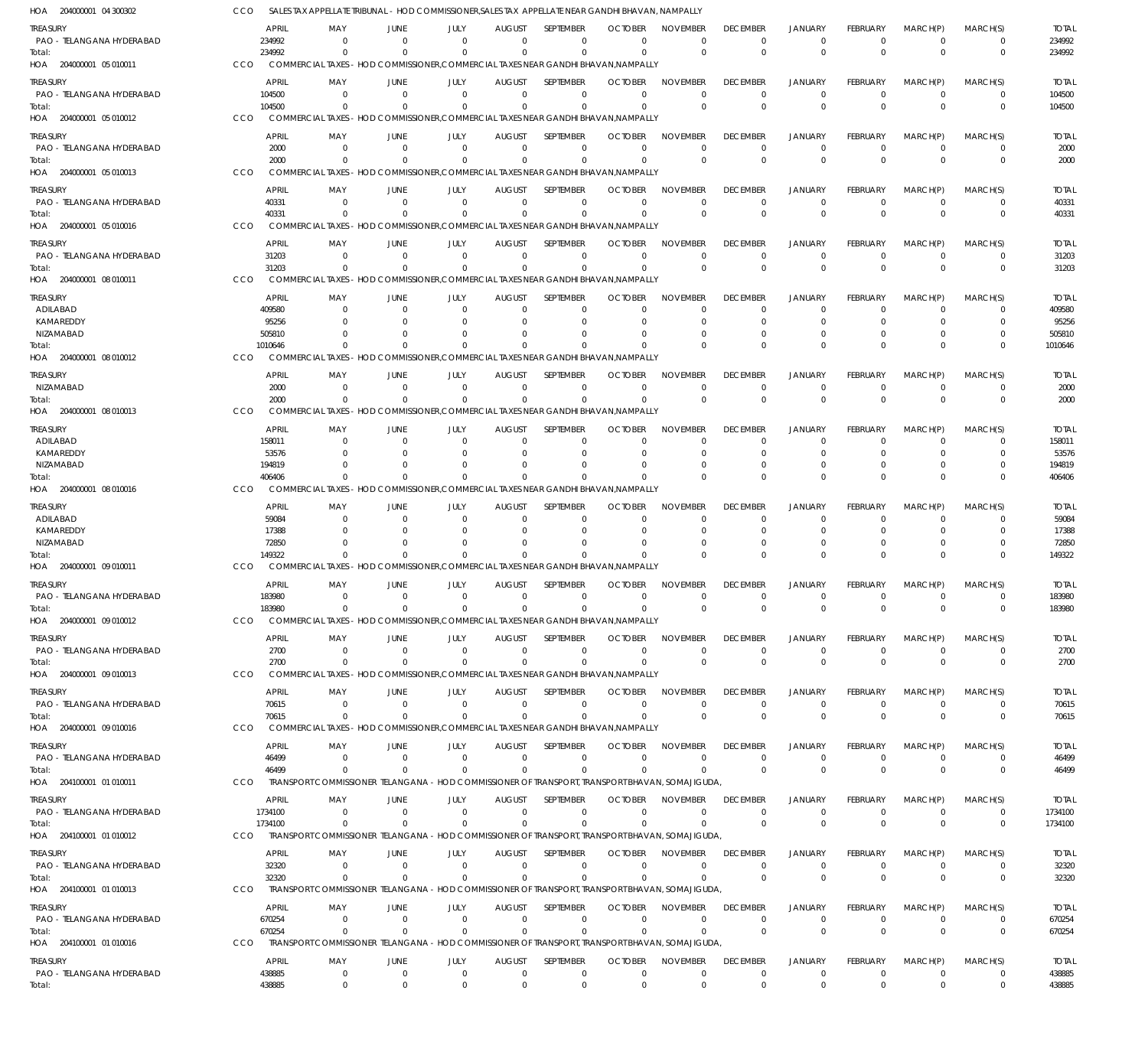| 204100001 01 130131<br>HOA              | CCO               | TRANSPORT COMMISSIONER TELANGANA - HOD COMMISSIONER OF TRANSPORT, TRANSPORT BHAVAN, SOMAJIGUDA, |                               |                            |                              |                            |                                            |                            |                      |                           |                         |                        |                            |                   |
|-----------------------------------------|-------------------|-------------------------------------------------------------------------------------------------|-------------------------------|----------------------------|------------------------------|----------------------------|--------------------------------------------|----------------------------|----------------------|---------------------------|-------------------------|------------------------|----------------------------|-------------------|
| TREASURY                                |                   | <b>APRIL</b><br>MAY                                                                             | JUNE                          | JULY                       | <b>AUGUST</b>                | SEPTEMBER                  | <b>OCTOBER</b>                             | <b>NOVEMBER</b>            | <b>DECEMBER</b>      | <b>JANUARY</b>            | FEBRUARY                | MARCH(P)               | MARCH(S)                   | <b>TOTAL</b>      |
| PAO - TELANGANA HYDERABAD               | 13225             | $^{\circ}$                                                                                      | $\mathbf 0$                   | $\overline{0}$             | $\mathbf{0}$                 | $\mathbf 0$                | $\mathbf 0$                                | $\mathbf 0$                | $\mathbf 0$          | $^{\circ}$                | $\mathbf 0$             | $\overline{0}$         | $\pmb{0}$                  | 13225             |
| Total:                                  | 13225             | $\Omega$                                                                                        | $\Omega$                      | $\Omega$                   | $\mathbf 0$                  | $\mathbf 0$                | 0                                          | $\Omega$                   | $\Omega$             | $\overline{0}$            | $\mathbf{0}$            | $\Omega$               | $\mathbf 0$                | 13225             |
| 204100001 01 130135<br>HOA              | CCO               | TRANSPORT COMMISSIONER TELANGANA - HOD COMMISSIONER OF TRANSPORT, TRANSPORT BHAVAN, SOMAJIGUDA, |                               |                            |                              |                            |                                            |                            |                      |                           |                         |                        |                            |                   |
| treasury                                | <b>APRIL</b>      | MAY                                                                                             | JUNE                          | JULY                       | <b>AUGUST</b>                | SEPTEMBER                  | <b>OCTOBER</b>                             | <b>NOVEMBER</b>            | <b>DECEMBER</b>      | <b>JANUARY</b>            | FEBRUARY                | MARCH(P)               | MARCH(S)                   | <b>TOTAL</b>      |
| PAO - TELANGANA HYDERABAD<br>Total:     | 209701<br>209701  | $^{\circ}$<br>$^{\circ}$                                                                        | $\mathbf 0$<br>$\overline{0}$ | $\overline{0}$<br>$\Omega$ | $\mathbf{0}$<br>$\mathbf{0}$ | $\mathbf 0$                | $\mathbf 0$<br>$\mathbf 0$<br>$\mathbf{0}$ | $\mathbf 0$<br>$\Omega$    | $\Omega$<br>$\Omega$ | $^{\circ}$<br>$\mathbf 0$ | $\mathbf 0$<br>$\Omega$ | $^{\circ}$<br>$\Omega$ | $\mathbf 0$<br>$\mathbf 0$ | 209701<br>209701  |
| 204100001 01 280282<br>HOA              | CCO               | TRANSPORT COMMISSIONER TELANGANA - HOD COMMISSIONER OF TRANSPORT, TRANSPORT BHAVAN, SOMAJIGUDA, |                               |                            |                              |                            |                                            |                            |                      |                           |                         |                        |                            |                   |
|                                         | <b>APRIL</b>      | MAY                                                                                             |                               | JULY                       | <b>AUGUST</b>                | SEPTEMBER                  | <b>OCTOBER</b>                             | <b>NOVEMBER</b>            | <b>DECEMBER</b>      | JANUARY                   | FEBRUARY                | MARCH(P)               | MARCH(S)                   | <b>TOTAL</b>      |
| treasury<br>PAO - TELANGANA HYDERABAD   | 192206            | - 0                                                                                             | JUNE<br>$\overline{0}$        | $\mathbf 0$                | $\overline{0}$               | 0                          | $\mathbf 0$                                | $\mathbf 0$                | $\mathbf 0$          | $\overline{0}$            | $\mathbf 0$             | $\overline{0}$         | $\mathbf 0$                | 192206            |
| Total:                                  | 192206            | $\Omega$                                                                                        | $\Omega$                      | $\Omega$                   | $\overline{0}$               | $\mathbf 0$                | $\Omega$                                   | $\Omega$                   | $\Omega$             | $\overline{0}$            | $\mathbf 0$             | $\Omega$               | $\mathbf 0$                | 192206            |
| HOA 204100001 03 010011                 | CCO               | TRANSPORT COMMISSIONER TELANGANA - HOD COMMISSIONER OF TRANSPORT, TRANSPORT BHAVAN, SOMAJIGUDA, |                               |                            |                              |                            |                                            |                            |                      |                           |                         |                        |                            |                   |
| TREASURY                                | APRIL             | MAY                                                                                             | JUNE                          | JULY                       | <b>AUGUST</b>                | SEPTEMBER                  | <b>OCTOBER</b>                             | <b>NOVEMBER</b>            | <b>DECEMBER</b>      | <b>JANUARY</b>            | FEBRUARY                | MARCH(P)               | MARCH(S)                   | <b>TOTAL</b>      |
| ADILABAD                                | 670790            | $\overline{0}$                                                                                  | $\mathbf 0$                   | $\mathbf 0$                | $\mathbf 0$                  | $\mathbf 0$                | $\mathbf 0$                                | $\mathbf 0$                | $\mathbf 0$          | $\overline{0}$            | $\mathbf 0$             | $\overline{0}$         | $\mathbf 0$                | 670790            |
| <b>BHADRADI KOTHAGUDEM</b>              | 699950            | $\Omega$                                                                                        | $\Omega$                      | $\Omega$                   | $\mathbf 0$                  | $\mathbf 0$                | 0                                          | $\mathbf 0$                | $\Omega$             | $^{\circ}$                | $\mathbf 0$             | $\mathbf 0$            | $\mathbf 0$                | 699950            |
| BHOOPALAPALLY                           | 341920            | $\Omega$                                                                                        | $\Omega$                      | $\Omega$                   | $\Omega$                     | $\mathbf 0$                | O                                          | $\Omega$                   | $\Omega$             | $\Omega$                  | 0                       | $\Omega$               | $\mathbf 0$                | 341920            |
| <b>JAGTIAL</b><br><b>JANGAON</b>        | 414275<br>229543  | $\Omega$<br>$\Omega$                                                                            | $\Omega$<br>$\Omega$          | $\Omega$<br>$\Omega$       | $\Omega$<br>$\Omega$         | $\Omega$<br>$\mathbf 0$    | O<br>O                                     | $\Omega$<br>$\Omega$       |                      | $\Omega$<br>$\Omega$      | 0<br>0                  | $\Omega$<br>$\Omega$   | $\Omega$<br>$\mathbf 0$    | 414275<br>229543  |
| JOGULAMBA GADWAL                        | 428150            | $\Omega$                                                                                        | $\Omega$                      | $\Omega$                   | $\Omega$                     | $\mathbf 0$                | $\Omega$                                   | $\Omega$                   |                      | $\Omega$                  | 0                       | $\Omega$               | $\Omega$                   | 428150            |
| KAMAREDDY                               | 1172610           | <sup>0</sup>                                                                                    | $\Omega$                      | U                          | $\Omega$                     | $\Omega$                   | O                                          | $\Omega$                   |                      | $\Omega$                  | U                       | $\Omega$               | $\Omega$                   | 1172610           |
| KARIMNAGAR                              | 454484            | $\Omega$                                                                                        | $\Omega$                      | $\Omega$                   | $\Omega$                     | $\Omega$                   | O                                          | $\Omega$                   |                      | $\Omega$                  | 0                       | $\Omega$               | $\Omega$                   | 454484            |
| KHAMMAM                                 | 507960            | 0                                                                                               | $\Omega$                      | U                          | $\Omega$                     | $\mathbf 0$                | O                                          | $\Omega$                   |                      | $\Omega$                  | U                       | $\Omega$               | $\Omega$                   | 507960            |
| KOMARAMBHEEM ASIFABAD                   | 526950            | $\Omega$                                                                                        | $\Omega$                      | $\Omega$                   | $\Omega$                     | $\Omega$                   | $\Omega$                                   | $\Omega$                   |                      | $\Omega$                  | U                       | $\Omega$               | $\Omega$                   | 526950            |
| MAHABOOB NAGAR                          | 478880            | <sup>0</sup><br>$\Omega$                                                                        | $\Omega$<br>$\Omega$          | U<br>$\Omega$              | $\Omega$                     | $\mathbf 0$                | O                                          | $\Omega$<br>$\Omega$       |                      | $\Omega$<br>$\Omega$      | U                       | $\Omega$<br>$\Omega$   | $\Omega$<br>$\Omega$       | 478880            |
| MAHABUBABAD<br><b>MANCHERIAL</b>        | 233160<br>504170  | <sup>0</sup>                                                                                    | $\Omega$                      | U                          | $\Omega$<br>$\Omega$         | $\mathbf 0$<br>$\mathbf 0$ | O<br>O                                     | $\Omega$                   |                      | $\Omega$                  | 0<br>U                  | $\Omega$               | $\Omega$                   | 233160<br>504170  |
| MEDAK                                   | 353000            | $\Omega$                                                                                        | $\Omega$                      | U                          | $\Omega$                     | $\Omega$                   | $\Omega$                                   | $\Omega$                   |                      | $\Omega$                  | U                       | $\Omega$               | $\Omega$                   | 353000            |
| <b>MEDCHAL</b>                          | 1291220           | $\Omega$                                                                                        | $\Omega$                      | U                          | $\Omega$                     | $\mathbf 0$                | O                                          | $\Omega$                   |                      | $\Omega$                  | U                       | $\Omega$               | $\Omega$                   | 1291220           |
| NAGARKURNOOL                            | 457910            | $\Omega$                                                                                        | $\Omega$                      | $\Omega$                   | $\Omega$                     | $\Omega$                   | $\Omega$                                   | $\Omega$                   |                      | $\Omega$                  | U                       | $\Omega$               | $\Omega$                   | 457910            |
| NALGONDA                                | 1210042           | <sup>0</sup>                                                                                    | $\Omega$                      | U                          | $\Omega$                     | $\Omega$                   | O                                          | $\Omega$                   |                      | $\Omega$                  | U                       | $\Omega$               | $\Omega$                   | 1210042           |
| NIRMAL                                  | 400240            | $\Omega$                                                                                        | $\Omega$                      | U                          | $\Omega$                     | $\mathbf 0$                | $\Omega$                                   | $\Omega$                   |                      | $\Omega$                  | 0                       | $\Omega$               | $\Omega$                   | 400240            |
| NIZAMABAD                               | 1157160           | <sup>0</sup><br>$\Omega$                                                                        | $\Omega$<br>$\Omega$          | U<br>$\Omega$              | $\Omega$<br>$\Omega$         | $\mathbf 0$<br>$\Omega$    | O                                          | $\Omega$<br>$\Omega$       |                      | $\Omega$<br>$\Omega$      | U<br>U                  | $\Omega$<br>$\Omega$   | 0<br>$\Omega$              | 1157160           |
| PAO - TELANGANA HYDERABAD<br>PEDDAPALLY | 6689690<br>329560 | <sup>0</sup>                                                                                    | $\Omega$                      | U                          | $\Omega$                     | $\mathbf 0$                | O<br>O                                     | $\Omega$                   |                      | $\Omega$                  | U                       | $\Omega$               | $\Omega$                   | 6689690<br>329560 |
| <b>RANGA REDDY</b>                      | 1490883           | $\Omega$                                                                                        | $\Omega$                      | $\Omega$                   | $\Omega$                     | $\mathbf 0$                | $\Omega$                                   | $\Omega$                   |                      | $\Omega$                  | 0                       | $\Omega$               | $\Omega$                   | 1490883           |
| SANGAREDDY                              | 680760            | <sup>0</sup>                                                                                    | $\Omega$                      | U                          | $\Omega$                     | $\mathbf 0$                | 0                                          | $\Omega$                   |                      | $\Omega$                  | U                       | $\Omega$               | $\Omega$                   | 680760            |
| SIDDIPET                                | 303064            | $\Omega$                                                                                        | $\Omega$                      | $\Omega$                   | $\Omega$                     | $\Omega$                   | 0                                          | $\Omega$                   |                      | $\Omega$                  | U                       | $\Omega$               | $\Omega$                   | 303064            |
| SIRICILLA                               | 306190            | 0                                                                                               | $\Omega$                      | U                          | $\Omega$                     | $\mathbf 0$                | 0                                          | $\Omega$                   |                      | $\Omega$                  | U                       | $\Omega$               | 0                          | 306190            |
| SURYAPET                                | 639525            | $\Omega$                                                                                        | $\Omega$                      | $\Omega$                   | $\Omega$                     | $\Omega$                   | $\Omega$                                   | $\Omega$                   |                      | $\Omega$                  | U                       | $\Omega$               | $\Omega$                   | 639525            |
| VIKARABAD<br>WANAPARTHY                 | 470065<br>174998  | <sup>0</sup><br>$\Omega$                                                                        | $\Omega$<br>$\Omega$          | U<br>$\Omega$              | $\Omega$<br>$\Omega$         | $\Omega$<br>$\Omega$       | 0<br>0                                     | $\Omega$<br>$\Omega$       |                      | $\Omega$<br>$\Omega$      | U<br>0                  | $\Omega$<br>$\Omega$   | $\Omega$<br>$\Omega$       | 470065<br>174998  |
| WARANGAL (R)                            | 296070            | <sup>0</sup>                                                                                    | $\Omega$                      | $\Omega$                   | $\Omega$                     | $\mathbf 0$                | 0                                          | $\Omega$                   |                      | $\Omega$                  | 0                       | $\Omega$               | $\mathbf 0$                | 296070            |
| WARANGAL (U)                            | 543146            | n                                                                                               | $\Omega$                      | $\Omega$                   | $\Omega$                     | $\Omega$                   | $\Omega$                                   | $\Omega$                   |                      | $\Omega$                  | 0                       | $\Omega$               | $\Omega$                   | 543146            |
| YADADRI                                 | 740044            | 0                                                                                               | $\Omega$                      | $\Omega$                   | 0                            | $\mathbf 0$                | 0                                          | $\Omega$                   |                      | $\Omega$                  | 0                       | $\Omega$               | $\mathbf 0$                | 740044            |
| Total:                                  | 24196409          | $^{\circ}$                                                                                      | $\Omega$                      | $\Omega$                   | $\Omega$                     | $\Omega$                   | C                                          | $\Omega$                   | $\Omega$             | $\Omega$                  | $\Omega$                | $\Omega$               | $\mathbf 0$                | 24196409          |
| HOA 204100001 03 010012                 | <b>CCO</b>        | TRANSPORT COMMISSIONER TELANGANA - HOD COMMISSIONER OF TRANSPORT, TRANSPORT BHAVAN, SOMAJIGUDA, |                               |                            |                              |                            |                                            |                            |                      |                           |                         |                        |                            |                   |
| reasury                                 |                   | <b>APRIL</b><br>MAY                                                                             | JUNE                          | <b>JULY</b>                | AUGUST                       | SEPTEMBER                  | <b>OCTOBER</b>                             | <b>NOVEMBER</b>            | <b>DECEMBER</b>      | <b>JANUARY</b>            | FEBRUARY                | MARCH(P)               | MARCH(S)                   | <b>TOTAL</b>      |
| ADILABAD                                |                   | 1350<br>$^{\circ}$                                                                              | $\mathbf 0$                   | $\mathbf 0$                | $\mathbf 0$                  | $\mathbf 0$                | 0                                          | $\mathbf 0$                | -0                   | $\overline{0}$            | $\mathbf 0$             | $\overline{0}$         | $\mathbf 0$                | 1350              |
| <b>BHADRADI KOTHAGUDEM</b>              |                   | 3940<br>$\mathbf 0$                                                                             | $\overline{0}$                | $\Omega$                   | 0                            | $\mathbf 0$                | $\Omega$                                   | $\mathbf 0$                | $\Omega$             | $\overline{0}$            | 0                       | $\mathbf 0$            | $\mathbf 0$                | 3940              |
| BHOOPALAPALLY<br><b>JAGTIAL</b>         |                   | 310<br>$\mathbf 0$<br>300<br>$\mathbf 0$                                                        | $\Omega$<br>$\Omega$          | O<br>0                     | $\Omega$<br>$\Omega$         | $\mathbf 0$<br>$\mathbf 0$ | $\Omega$<br>$\Omega$                       | $\mathbf 0$<br>$\mathbf 0$ | $\Omega$             | $\Omega$<br>$\Omega$      | $\Omega$<br>0           | $\Omega$<br>$\Omega$   | $\mathbf 0$<br>$\mathbf 0$ | 310<br>300        |
| <b>JANGAON</b>                          |                   | 600<br>$\Omega$                                                                                 | $\Omega$                      | U                          | $\Omega$                     | $\mathbf 0$                | $\Omega$                                   | $\Omega$                   |                      | $\Omega$                  | U                       | $\Omega$               | $\mathbf 0$                | 600               |
| JOGULAMBA GADWAL                        | 31500             | $\mathbf 0$                                                                                     | $\Omega$                      | U                          | $\Omega$                     | $\mathbf 0$                | $\Omega$                                   | $\Omega$                   |                      | $\Omega$                  | U                       | $\Omega$               | $\mathbf 0$                | 31500             |
| KAMAREDDY                               |                   | 200<br>$\mathbf 0$                                                                              | $\Omega$                      |                            | $\Omega$                     | $\mathbf 0$                | $\Omega$                                   | $\mathbf 0$                |                      | $\Omega$                  | U                       | $\Omega$               | $\mathbf 0$                | 200               |
| KARIMNAGAR                              | 10850             | $\mathbf 0$                                                                                     | $\Omega$                      | U                          | $\Omega$                     | $\mathbf 0$                | $\Omega$                                   | $\mathbf 0$                |                      | $\Omega$                  | U                       | $\Omega$               | $\mathbf 0$                | 10850             |
| KHAMMAM                                 |                   | 7870<br>$\Omega$                                                                                | $\Omega$                      | n                          | $\Omega$                     | $\mathbf 0$                | $\Omega$                                   | $\Omega$                   |                      | $\Omega$                  | U                       | $\Omega$               | $\mathbf 0$                | 7870              |
| KOMARAMBHEEM ASIFABAD<br>MAHABOOB NAGAR |                   | 1200<br>$\mathbf 0$<br>2100<br>$\mathbf 0$                                                      | $\Omega$<br>$\Omega$          | U                          | $\Omega$<br>$\Omega$         | $\mathbf 0$<br>$\mathbf 0$ | $\Omega$<br>O                              | $\mathbf 0$<br>$\mathbf 0$ |                      | $\Omega$<br>$\Omega$      | U<br>U                  | $\Omega$<br>$\Omega$   | $\mathbf 0$<br>$\mathbf 0$ | 1200<br>2100      |
| MAHABUBABAD                             |                   | 450<br>$\Omega$                                                                                 | $\Omega$                      | U                          | $\Omega$                     | $\mathbf 0$                | $\Omega$                                   | $\mathbf 0$                |                      | $\Omega$                  | U                       | $\Omega$               | $\mathbf 0$                | 450               |
| <b>MANCHERIAL</b>                       |                   | 2650<br>$\Omega$                                                                                | $\Omega$                      |                            | $\Omega$                     | $\mathbf 0$                | $\Omega$                                   | $\Omega$                   |                      | $\Omega$                  | U                       | $\Omega$               | $\mathbf 0$                | 2650              |
| MEDAK                                   | 1070              | $\mathbf 0$                                                                                     | $\Omega$                      | U                          | $\Omega$                     | $\mathbf 0$                | $\Omega$                                   | $\mathbf 0$                |                      | $\Omega$                  | U                       | $\Omega$               | $\mathbf 0$                | 1070              |
| <b>MEDCHAL</b>                          | 30464             | $\Omega$                                                                                        | $\Omega$                      | U                          | $\Omega$                     | $\mathbf 0$                | $\Omega$                                   | $\mathbf 0$                |                      | $\Omega$                  | U                       | $\Omega$               | $\mathbf 0$                | 30464             |
| NALGONDA                                |                   | 300<br>$\mathbf 0$                                                                              | $\Omega$                      | U                          | $\Omega$                     | $\mathbf 0$                | $\Omega$                                   | $\mathbf 0$                |                      | $\Omega$                  | U                       | $\Omega$               | $\mathbf 0$                | 300               |
| NIRMAL                                  |                   | 1450<br>$\Omega$                                                                                | $\Omega$<br>$\Omega$          | U                          | $\Omega$<br>$\Omega$         | $\mathbf 0$                | $\Omega$                                   | $\Omega$                   |                      | $\Omega$<br>$\Omega$      | U<br>U                  | $\Omega$<br>$\Omega$   | $\mathbf 0$                | 1450              |
| NIZAMABAD<br>PAO - TELANGANA HYDERABAD  | 12000<br>170769   | $\mathbf 0$<br>$\Omega$                                                                         | $\Omega$                      |                            | $\Omega$                     | $\mathbf 0$<br>$\mathbf 0$ | $\Omega$<br>$\Omega$                       | $\mathbf 0$<br>$\mathbf 0$ |                      | $\Omega$                  | U                       | $\Omega$               | $\mathbf 0$<br>$\mathbf 0$ | 12000<br>170769   |
| PEDDAPALLY                              |                   | 2600<br>$\mathbf 0$                                                                             | $\Omega$                      | U                          | $\Omega$                     | $\mathbf 0$                | $\Omega$                                   | $\mathbf 0$                |                      | $\Omega$                  | U                       | $\Omega$               | $\mathbf 0$                | 2600              |
| <b>RANGA REDDY</b>                      | 29500             | $\Omega$                                                                                        | $\Omega$                      | U                          | $\Omega$                     | $\mathbf 0$                | $\Omega$                                   | $\Omega$                   |                      | $\Omega$                  | U                       | $\Omega$               | $\mathbf 0$                | 29500             |
| SANGAREDDY                              |                   | 1200<br>$\mathbf 0$                                                                             | $\Omega$                      | U                          | $\Omega$                     | $\mathbf 0$                | $\Omega$                                   | $\mathbf 0$                |                      | $\Omega$                  | U                       | $\Omega$               | $\mathbf 0$                | 1200              |
| SIDDIPET                                |                   | 10<br>$\Omega$                                                                                  | $\Omega$                      |                            | $\Omega$                     | $\mathbf 0$                | $\Omega$                                   | $\mathbf 0$                |                      | $\Omega$                  | U                       | $\Omega$               | $\mathbf 0$                | 10                |
| SIRICILLA                               |                   | 300<br>$\mathbf 0$                                                                              | $\Omega$                      | U                          | $\Omega$                     | $\mathbf 0$                | $\Omega$                                   | $\mathbf 0$                |                      | $\Omega$                  | U                       | $\Omega$               | $\mathbf 0$                | 300               |
| SURYAPET                                |                   | 300<br>$\Omega$                                                                                 | $\Omega$                      | n                          | $\Omega$                     | $\mathbf 0$                | $\Omega$                                   | $\Omega$                   |                      | $\Omega$                  | U                       | $\Omega$               | $\mathbf 0$                | 300               |
| VIKARABAD<br>WANAPARTHY                 | 10500             | 200<br>$\mathbf 0$<br>$\Omega$                                                                  | $\Omega$<br>$\Omega$          | U<br>U                     | $\Omega$<br>$\Omega$         | $\mathbf 0$<br>$\mathbf 0$ | $\Omega$<br>O                              | $\mathbf 0$<br>$\mathbf 0$ |                      | $\Omega$<br>$\Omega$      | U<br>0                  | $\Omega$<br>$\Omega$   | $\mathbf 0$<br>$\mathbf 0$ | 200<br>10500      |
| WARANGAL (R)                            |                   | 4400<br>$\mathbf 0$                                                                             | $\Omega$                      | $\Omega$                   | $\Omega$                     | $\mathbf 0$                | $\Omega$                                   | $\mathbf 0$                |                      | $\Omega$                  | 0                       | $\Omega$               | $\mathbf 0$                | 4400              |
| WARANGAL (U)                            |                   | 5350<br>$\Omega$                                                                                | $\Omega$                      | U                          | $\mathbf 0$                  | $\mathbf 0$                | O                                          | $\mathbf 0$                |                      | $\Omega$                  | 0                       | $\overline{0}$         | $\mathbf 0$                | 5350              |
| YADADRI                                 |                   | 1640<br>$\mathbf 0$                                                                             | $\mathbf 0$                   | $\mathbf 0$                | $\mathbf 0$                  | $\mathsf 0$                | 0                                          | $\mathbf 0$                | $\mathbf 0$          | $\overline{0}$            | $\mathbf 0$             | $\mathbf 0$            | $\mathbf 0$                | 1640              |
| Total:                                  | 335373            | $\mathbf 0$                                                                                     | $\mathbf 0$                   | $\mathbf 0$                | $\mathbf 0$                  |                            | $\mathbf 0$<br>$\mathbf 0$                 | $\mathbf 0$                | $\mathbf 0$          | $\mathbf 0$               | $\mathbf 0$             | $\mathbf 0$            | $\mathbf 0$                | 335373            |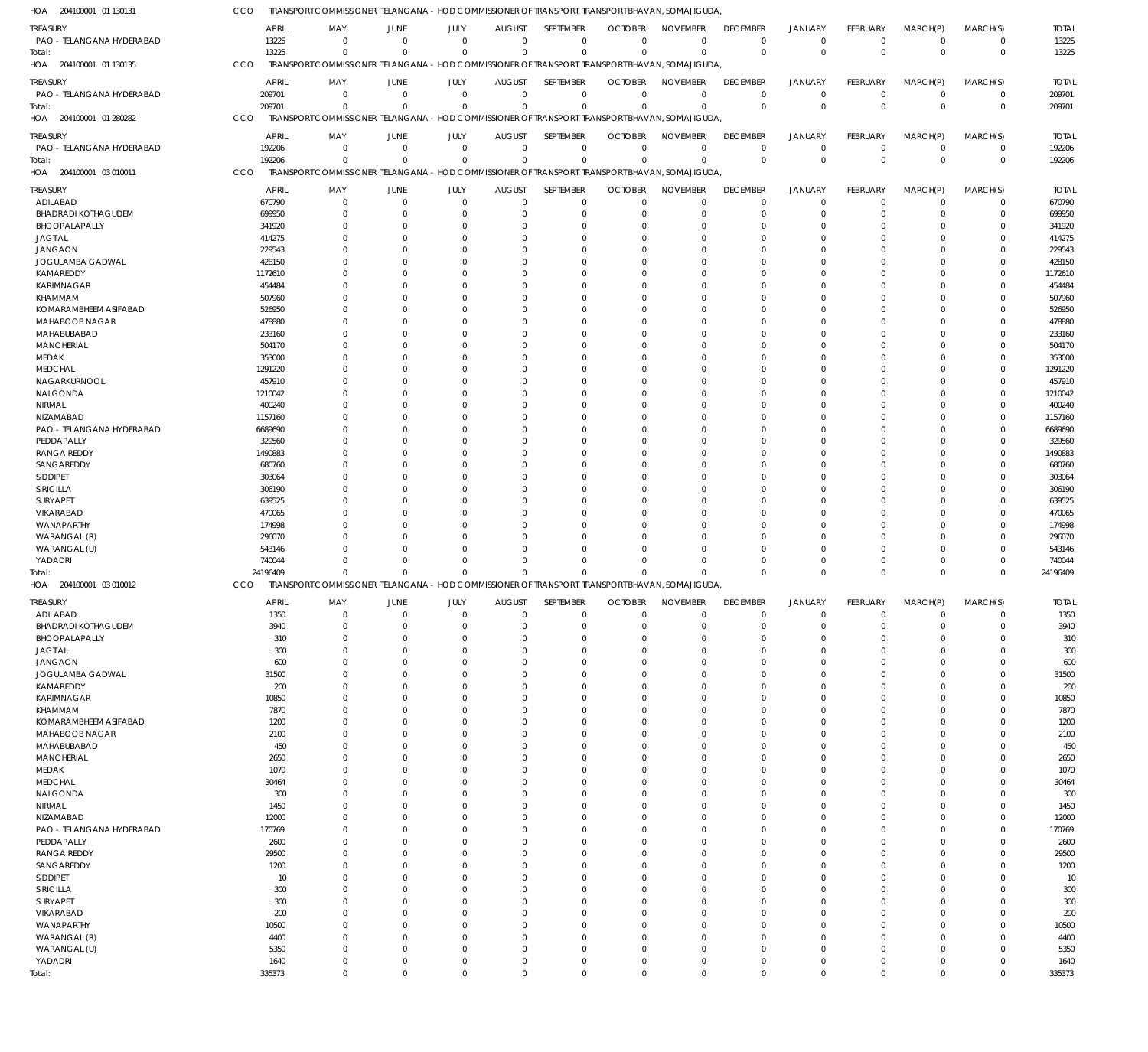204100001 03 010013 HOA

TRANSPORT COMMISSIONER TELANGANA - HOD COMMISSIONER OF TRANSPORT, TRANSPORT BHAVAN, SOMAJIGUDA, CCO

| <b>TREASURY</b>            | <b>APRIL</b> | MAY                                                                                             | <b>JUNE</b>                      | JULY                       | <b>AUGUST</b>              | SEPTEMBER        | <b>OCTOBER</b>             | <b>NOVEMBER</b>            | <b>DECEMBER</b>            | <b>JANUARY</b>             | <b>FEBRUARY</b>               | MARCH(P)                   | MARCH(S)                   | <b>TOTAL</b> |
|----------------------------|--------------|-------------------------------------------------------------------------------------------------|----------------------------------|----------------------------|----------------------------|------------------|----------------------------|----------------------------|----------------------------|----------------------------|-------------------------------|----------------------------|----------------------------|--------------|
| ADILABAD                   | 244251       | 0                                                                                               | $\overline{0}$                   | $\mathbf 0$                | $\mathbf 0$                | $\mathbf 0$      | $\mathbf 0$                | $\mathbf 0$                | $\overline{0}$             | $\mathbf 0$                | $\Omega$                      | $\overline{0}$             | $\mathbf 0$                | 244251       |
| <b>BHADRADI KOTHAGUDEM</b> | 269858       | 0                                                                                               | $\overline{0}$                   | $\Omega$                   | $\mathbf 0$                | $\mathbf 0$      | $^{\circ}$                 | $\mathbf 0$                | $\mathbf 0$                | $\mathbf 0$                | $\Omega$                      | $\Omega$                   | $\mathbf 0$                | 269858       |
| BHOOPALAPALLY              | 131374       | 0                                                                                               | $\overline{0}$                   | $\Omega$                   | 0                          | $\mathbf 0$      | -0                         | $\mathbf 0$                | 0                          | $\Omega$                   |                               | $\Omega$                   | $\mathbf 0$                | 131374       |
| <b>JAGTIAL</b>             | 159683       | $\Omega$                                                                                        | $\Omega$                         | O                          | $\Omega$                   | $\mathbf 0$      | $\Omega$                   | $\mathbf 0$                | $\Omega$                   | $\Omega$                   |                               | $\Omega$                   | 0                          | 159683       |
| <b>JANGAON</b>             | 88964        | $\Omega$                                                                                        | $\overline{0}$                   | O                          | $\Omega$                   | $\mathbf 0$      | -0                         | $\mathbf 0$                | $\Omega$                   | $\Omega$                   |                               | $\Omega$                   | 0                          | 88964        |
| JOGULAMBA GADWAL           | 164608       | $\Omega$                                                                                        | $\overline{0}$                   | $\Omega$                   | $\Omega$                   | $\mathbf 0$      | -0                         | $\mathbf 0$                | $\Omega$                   | $\Omega$                   |                               | $\Omega$                   | 0                          | 164608       |
| KAMAREDDY                  | 450710       | $\Omega$                                                                                        | $\Omega$                         | O                          | $\Omega$                   | $\mathbf 0$      | -0                         | $\mathbf 0$                | $\Omega$                   | $\Omega$                   |                               | $\Omega$                   | 0                          | 450710       |
| KARIMNAGAR                 | 172709       | $\Omega$                                                                                        | $\Omega$                         | $\Omega$                   | $\Omega$                   | $\mathbf 0$      | -0                         | $\mathbf 0$                | $\Omega$                   | $\Omega$                   |                               | $\Omega$                   | 0                          | 172709       |
| KHAMMAM                    | 195670       | $\Omega$                                                                                        | $\overline{0}$                   | O                          | $\Omega$                   | $\mathbf 0$      | -0                         | $\mathbf 0$                | $\Omega$                   | $\Omega$                   |                               | $\Omega$                   | 0                          | 195670       |
| KOMARAMBHEEM ASIFABAD      | 198372       | $\Omega$                                                                                        | $\Omega$                         | O                          | $\Omega$                   | $\mathbf 0$      | -0                         | $\mathbf 0$                | $\Omega$                   | $\Omega$                   |                               | $\Omega$                   | 0                          | 198372       |
| MAHABOOB NAGAR             | 184176       | $\Omega$                                                                                        | $\Omega$                         | O                          | $\Omega$                   | $\mathbf 0$      | -0                         | $\mathbf 0$                | $\Omega$                   | $\Omega$                   |                               | $\Omega$                   | 0                          | 184176       |
| MAHABUBABAD                | 89551        | $\Omega$                                                                                        | $\overline{0}$                   | $\Omega$                   | $\Omega$                   | $\mathbf 0$      | $^{\circ}$                 | $\mathbf 0$                | $\Omega$                   | $\Omega$                   |                               | $\Omega$                   | 0                          | 89551        |
| <b>MANCHERIAL</b>          | 193881       | $\Omega$                                                                                        | $\Omega$                         | O                          | $\Omega$                   | $\mathbf 0$      | -0                         | $\mathbf 0$                | $\Omega$                   | $\Omega$                   |                               | $\Omega$                   | 0                          | 193881       |
| MEDAK                      | 119020       | 0                                                                                               | $\Omega$                         | O                          | $\Omega$                   | $\mathbf 0$      | -0                         | $\mathbf 0$                | $\Omega$                   | $\Omega$                   |                               | $\Omega$                   | 0                          | 119020       |
| <b>MEDCHAL</b>             | 496412       | $\Omega$                                                                                        | $\overline{0}$                   | O                          | $\Omega$                   | $\mathbf 0$      | -0                         | $\mathbf 0$                | $\Omega$                   | $\Omega$                   |                               | $\Omega$                   | 0                          | 496412       |
| NAGARKURNOOL               | 176233       | $\Omega$                                                                                        | $\Omega$                         | $\Omega$                   | $\Omega$                   | $\mathbf 0$      | -0                         | $\mathbf 0$                | $\Omega$                   | $\Omega$                   |                               | $\Omega$                   | 0                          | 176233       |
| NALGONDA                   | 330202       | $\Omega$                                                                                        | $\Omega$                         | O                          | $\Omega$                   | $\mathbf 0$      | -0                         | $\mathbf 0$                | $\Omega$                   | $\Omega$                   |                               | $\Omega$                   | 0                          | 330202       |
| NIRMAL                     | 149687       | 0                                                                                               | $\Omega$                         | $\Omega$                   | $\Omega$                   | $\mathbf 0$      | -0                         | $\mathbf 0$                | $\Omega$                   | $\Omega$                   |                               | $\Omega$                   | $\Omega$                   | 149687       |
| NIZAMABAD                  | 450484       | $\Omega$                                                                                        | $\Omega$                         | O                          | $\Omega$                   | $\mathbf 0$      | -0                         | $\mathbf 0$                | $\Omega$                   | $\Omega$                   |                               | $\Omega$                   | 0                          | 450484       |
| PAO - TELANGANA HYDERABAD  | 2953539      | U                                                                                               | $\Omega$                         | n                          | $\Omega$                   | $\mathbf 0$      | $\Omega$                   | $\Omega$                   | $\Omega$                   | $\Omega$                   |                               | $\Omega$                   | 0                          | 2953539      |
| PEDDAPALLY                 | 141356       | $\Omega$                                                                                        | $\Omega$                         | O                          | $\Omega$                   | $\mathbf 0$      | -0                         | $\mathbf 0$                | $\Omega$                   | $\Omega$                   |                               | $\Omega$                   | 0                          | 141356       |
| <b>RANGA REDDY</b>         | 577730       | $\Omega$                                                                                        | $\Omega$                         | O                          | 0                          | $\mathbf 0$      | -0                         | $\mathbf 0$                | $\Omega$                   | $\Omega$                   |                               | $\Omega$                   | 0                          | 577730       |
| SANGAREDDY                 | 261454       | $\Omega$                                                                                        | $\Omega$                         | O                          | $\Omega$                   | $\mathbf 0$      | -0                         | $\mathbf 0$                | $\Omega$                   | $\Omega$                   |                               | $\Omega$                   | 0                          | 261454       |
| SIDDIPET                   | 120651       | $\Omega$                                                                                        | $\Omega$                         | $\Omega$                   | $\Omega$                   | $\mathbf 0$      | -0                         | $\mathbf 0$                | $\Omega$                   | $\Omega$                   |                               | $\Omega$                   | 0                          | 120651       |
| SIRICILLA                  | 117894       | $\Omega$                                                                                        | $\overline{0}$                   | O                          | $\Omega$                   | $\mathbf 0$      | -0                         | $\mathbf 0$                | $\Omega$                   | $\Omega$                   |                               | $\Omega$                   | 0                          | 117894       |
| SURYAPET                   | 245937       | <sup>0</sup>                                                                                    | $\Omega$                         | O                          | 0                          | $\mathbf 0$      | $\Omega$                   | $\mathbf 0$                | $\Omega$                   | $\Omega$                   |                               | $\Omega$                   | 0                          | 245937       |
| VIKARABAD                  | 180911       | 0                                                                                               | $\Omega$                         | O                          | $\Omega$                   | $\mathbf 0$      | -0                         | $\mathbf 0$                | $\Omega$                   | $\Omega$                   |                               | $\Omega$                   | 0                          | 180911       |
| WANAPARTHY                 | 69688        | $\Omega$                                                                                        | $\Omega$                         | $\Omega$                   | $\Omega$                   | $\mathbf 0$      | $\Omega$                   | $\mathbf 0$                | $\Omega$                   | $\Omega$                   |                               | $\Omega$                   | $\Omega$                   | 69688        |
| WARANGAL (R)               | 114130       | $\Omega$                                                                                        | $\Omega$                         | O                          | $\Omega$                   | $\mathbf 0$      | $\Omega$                   | $\mathbf 0$                | $\Omega$                   | $\Omega$                   |                               | $\Omega$                   | 0                          | 114130       |
| WARANGAL (U)               | 155702       | 0                                                                                               | $\Omega$                         | $\Omega$                   | $\Omega$                   | $\mathbf 0$      | -0                         | $\mathbf 0$                | $\Omega$                   | $\Omega$                   |                               | $\Omega$                   | 0                          | 155702       |
| YADADRI                    | 154039       | $\Omega$                                                                                        | $\overline{0}$                   | $\Omega$                   | $\mathbf 0$                | $\mathbf 0$      | -0                         | $\mathbf 0$                | $\Omega$                   | $\mathbf 0$                | $\Omega$                      | $\overline{0}$             | $\mathbf 0$                | 154039       |
| Total:                     | 9358876      | $\Omega$                                                                                        | $\Omega$                         | $\Omega$                   | $\mathbf 0$                | $\mathbf 0$      | $\Omega$                   | $\Omega$                   | $\Omega$                   | $\Omega$                   | $\Omega$                      | $\Omega$                   | $\mathbf 0$                | 9358876      |
| HOA 204100001 03 010015    | CCO          | TRANSPORT COMMISSIONER TELANGANA - HOD COMMISSIONER OF TRANSPORT, TRANSPORT BHAVAN, SOMAJIGUDA, |                                  |                            |                            |                  |                            |                            |                            |                            |                               |                            |                            |              |
| <b>TREASURY</b>            | <b>APRIL</b> | MAY                                                                                             | <b>JUNE</b>                      | JULY                       | <b>AUGUST</b>              | SEPTEMBER        | <b>OCTOBER</b>             | <b>NOVEMBER</b>            | <b>DECEMBER</b>            | <b>JANUARY</b>             | FEBRUARY                      | MARCH(P)                   | MARCH(S)                   | <b>TOTAL</b> |
| PAO - TELANGANA HYDERABAD  | 479          | $\mathbf 0$                                                                                     | $\overline{0}$                   | $\mathbf 0$                | $\mathbf 0$                | $\mathbf 0$      | $\mathbf 0$                | $\mathbf 0$                | $\mathbf 0$                | $\mathbf 0$                | $\Omega$                      | $\Omega$                   | $\mathbf 0$                | 479          |
| SIDDIPET                   | 869          | $\mathbf 0$                                                                                     | $\overline{0}$                   | $\mathbf 0$                | $\mathbf 0$                | $\mathbf 0$      | $^{\circ}$                 | $\mathbf 0$                | $\mathbf 0$                | $\mathbf 0$                | $^{\circ}$                    | $\overline{0}$             | $\mathbf 0$                | 869          |
| Total:                     | 1348         | $\Omega$                                                                                        | $\Omega$                         | $\Omega$                   | $\mathbf 0$                | $\mathbf 0$      | $\Omega$                   | $\Omega$                   | $\Omega$                   | $\mathbf 0$                | $\Omega$                      | $\mathbf 0$                | $\mathbf 0$                | 1348         |
| HOA 204100001 03 010016    | CCO          | TRANSPORT COMMISSIONER TELANGANA - HOD COMMISSIONER OF TRANSPORT, TRANSPORT BHAVAN, SOMAJIGUDA, |                                  |                            |                            |                  |                            |                            |                            |                            |                               |                            |                            |              |
| <b>TREASURY</b>            | <b>APRIL</b> | MAY                                                                                             | <b>JUNE</b>                      | JULY                       | <b>AUGUST</b>              | SEPTEMBER        | <b>OCTOBER</b>             | <b>NOVEMBER</b>            | <b>DECEMBER</b>            | JANUARY                    | FEBRUARY                      | MARCH(P)                   | MARCH(S)                   | <b>TOTAL</b> |
| ADILABAD                   | 96554        | 0                                                                                               | $\overline{0}$                   | $\mathbf 0$                | $\mathbf 0$                | $\mathbf 0$      | $^{\circ}$                 | $\mathbf 0$                | $\overline{0}$             | $\mathbf 0$                | $\Omega$                      | $\overline{0}$             | $\mathbf 0$                | 96554        |
| <b>BHADRADI KOTHAGUDEM</b> | 97665        | 0                                                                                               | $\overline{0}$                   | $\Omega$                   | 0                          | $\mathbf 0$      | $^{\circ}$                 | $\mathbf 0$                | $\mathbf 0$                | $\mathbf 0$                | $\Omega$                      | $\Omega$                   | $\mathbf 0$                | 97665        |
| BHOOPALAPALLY              | 40655        | 0                                                                                               | $\overline{0}$                   | 0                          | 0                          | $\mathbf 0$      | -0                         | $\mathbf 0$                | 0                          | $\Omega$                   |                               | $\Omega$                   | $\mathbf 0$                | 40655        |
| <b>JAGTIAL</b>             | 59711        | $\Omega$                                                                                        | $\overline{0}$                   | $\Omega$                   | $\Omega$                   | $\mathbf 0$      | -0                         | $\mathbf 0$                | $\Omega$                   | $\Omega$                   |                               | $\Omega$                   | $\Omega$                   | 5971         |
| <b>JANGAON</b>             | 33267        | $\Omega$                                                                                        | $\Omega$                         | O                          | $\Omega$                   | $\mathbf 0$      | -0                         | $\mathbf 0$                | $\Omega$                   | $\Omega$                   |                               | $\Omega$                   | 0                          | 33267        |
| JOGULAMBA GADWAL           | 61555        | $\Omega$                                                                                        | $\Omega$                         | $\Omega$                   | $\Omega$                   | $\mathbf 0$      | -0                         | $\mathbf 0$                | $\Omega$                   | $\Omega$                   |                               | $\Omega$                   | 0                          | 61555        |
| KAMAREDDY                  | 161713       | $\Omega$                                                                                        | $\overline{0}$                   | 0                          | $\mathbf 0$                | $\mathbf 0$      | -0                         | $\mathbf 0$                | $\Omega$                   | $\Omega$                   |                               | $\Omega$                   | $\mathbf 0$                | 161713       |
| KARIMNAGAR                 | 85538        | $\Omega$                                                                                        | $\Omega$                         | $\Omega$                   | $\Omega$                   | $\mathbf 0$      | $\mathbf 0$                | $\mathbf 0$                | $\Omega$                   | $\Omega$                   | $\Omega$                      | $\Omega$                   | $\Omega$                   | 85538        |
| KHAMMAM                    | 88658        | 0                                                                                               | 0                                |                            | C                          | 0                | -0                         | $\Omega$                   |                            |                            |                               | $\Omega$                   | 0                          | 88658        |
| KOMARAMBHEEM ASIFABAD      | 62609        | 0                                                                                               | $\overline{0}$                   | 0                          | $\Omega$                   | $\mathbf 0$      | $\mathbf 0$                | $\mathbf 0$                | $\Omega$                   | $\Omega$                   |                               | $\Omega$                   | $\mathbf 0$                | 62609        |
| MAHABOOB NAGAR             | 88768        | 0                                                                                               | $\Omega$                         | O                          | $\Omega$                   | $\mathbf 0$      | -0                         | $\mathbf 0$                | $\Omega$                   | $\Omega$                   |                               | $\Omega$                   | 0                          | 88768        |
| MAHABUBABAD                | 27714        |                                                                                                 | $\Omega$                         |                            | 0                          | $\mathbf 0$      | -0                         | $\mathbf 0$                | $\Omega$                   | $\Omega$                   |                               | $\Omega$                   | $\Omega$                   | 27714        |
| <b>MANCHERIAL</b>          | 72499        | 0                                                                                               | $\Omega$                         | n                          | $\Omega$                   | $\mathbf 0$      | -0                         | $\mathbf 0$                | $\Omega$                   | $\Omega$                   |                               | $\Omega$                   | 0                          | 72499        |
| MEDAK                      | 41942        |                                                                                                 | $\Omega$                         | O                          | $\Omega$                   | $\mathbf 0$      | -0                         | $\Omega$                   | $\Omega$                   | $\Omega$                   |                               | $\Omega$                   | $\Omega$                   | 41942        |
| <b>MEDCHAL</b>             | 381157       | 0                                                                                               | $\Omega$                         | n                          | $\Omega$                   | $\mathbf 0$      | -0                         | $\mathbf 0$                | $\Omega$                   | $\Omega$                   |                               | $\Omega$                   | 0                          | 381157       |
| NAGARKURNOOL               | 54538        |                                                                                                 | $\Omega$                         |                            | 0                          | $\mathbf 0$      | -0                         | $\mathbf 0$                | $\Omega$                   | $\Omega$                   |                               | $\Omega$                   | $\Omega$                   | 54538        |
| NALGONDA                   | 118529       | 0                                                                                               | $\Omega$                         | n                          | $\Omega$                   | $\mathbf 0$      | -0                         | $\mathbf 0$                | $\Omega$                   | $\Omega$                   |                               | $\Omega$                   | 0                          | 118529       |
| NIRMAL                     | 52672        |                                                                                                 | $\Omega$                         |                            | $\Omega$                   | $\mathbf 0$      | -0                         | $\Omega$                   | $\Omega$                   | $\Omega$                   |                               | $\Omega$                   | 0                          | 52672        |
| NIZAMABAD                  | 215127       | 0                                                                                               | $\Omega$                         |                            | $\Omega$                   | $\mathbf 0$      | -0                         | $\mathbf 0$                | $\Omega$                   | $\Omega$                   |                               | $\Omega$                   | 0                          | 215127       |
| PAO - TELANGANA HYDERABAD  | 1936653      |                                                                                                 | $\Omega$                         |                            | 0                          | $\mathbf 0$      | -0                         | $\mathbf 0$                | $\Omega$                   | $\Omega$                   |                               | $\Omega$                   | 0                          | 1936653      |
| PEDDAPALLY                 | 41507        | 0                                                                                               | $\Omega$                         |                            | $\Omega$                   | $\mathbf 0$      | -0                         | $\mathbf 0$                | $\Omega$                   | $\Omega$                   |                               | $\Omega$                   | 0                          | 41507        |
| <b>RANGA REDDY</b>         | 425893       | 0                                                                                               | $\Omega$                         |                            | 0                          | $\mathbf 0$      | -0                         | $\mathbf 0$                | $\Omega$                   | $\Omega$                   |                               | $\Omega$                   | $\Omega$                   | 425893       |
| SANGAREDDY                 | 111822       | 0                                                                                               | $\Omega$                         |                            | $\Omega$                   | $\mathbf 0$      | -0                         | $\mathbf 0$                | $\Omega$                   | $\Omega$                   |                               | $\Omega$                   | 0                          | 111822       |
| SIDDIPET                   | 43428        | 0                                                                                               | $\Omega$                         |                            | 0                          | 0                | -0                         | $\mathbf 0$                | $\Omega$                   | $\Omega$                   |                               | $\Omega$                   | 0                          | 43428        |
| SIRICILLA                  | 44086        | 0                                                                                               | $\Omega$                         |                            | 0                          | $\mathbf 0$      | -0                         | $\mathbf 0$                | $\Omega$                   | $\Omega$                   |                               | $\Omega$                   | 0                          | 44086        |
| SURYAPET                   | 91965        |                                                                                                 | $\Omega$                         |                            | 0                          | $\mathbf 0$      | $\Omega$                   | $\Omega$                   | $\Omega$                   | $\Omega$                   |                               | $\Omega$                   | $\Omega$                   | 91965        |
| VIKARABAD                  | 70817        | 0                                                                                               | $\Omega$                         |                            | 0                          | $\mathbf 0$      | -0                         | $\Omega$                   | $\Omega$                   | $\Omega$                   |                               | $\Omega$                   | $\Omega$                   | 70817        |
| WANAPARTHY                 | 26060        |                                                                                                 | $\Omega$                         |                            | C                          | 0                | $\Omega$                   | $\mathbf 0$                | $\Omega$                   | $\Omega$                   |                               | $\Omega$                   | 0                          | 26060        |
| WARANGAL (R)               | 58866        | 0                                                                                               | $\Omega$                         |                            | 0                          | 0                | -0                         | 0                          | $\Omega$                   | $\Omega$                   |                               | $\Omega$                   | 0                          | 58866        |
| WARANGAL (U)               | 80308        |                                                                                                 | $\Omega$                         | O                          | $\Omega$                   | $\Omega$         | $\Omega$                   | $\Omega$                   | $\Omega$                   | $\Omega$                   |                               | $\Omega$                   | 0                          | 80308        |
| YADADRI                    | 57602        | 0                                                                                               | $\Omega$                         | $\Omega$                   | $\mathbf 0$                | $\mathbf 0$      | -0                         | $\mathbf 0$                | $\Omega$                   | $\Omega$                   |                               | $\overline{0}$             | $\mathbf 0$                | 57602        |
| Total:                     | 4829878      | $\mathbf 0$                                                                                     | $\Omega$                         | $\Omega$                   | $\mathbf 0$                | $\mathbf 0$      | $\Omega$                   | $\mathbf 0$                | $\Omega$                   | $\Omega$                   | $\Omega$                      | $\Omega$                   | $\mathbf 0$                | 4829878      |
| HOA 204100001 03 010017    | CCO          | TRANSPORT COMMISSIONER TELANGANA - HOD COMMISSIONER OF TRANSPORT, TRANSPORT BHAVAN, SOMAJIGUDA, |                                  |                            |                            |                  |                            |                            |                            |                            |                               |                            |                            |              |
| TREASURY                   | APRIL        | MAY                                                                                             | JUNE                             | JULY                       | <b>AUGUST</b>              | SEPTEMBER        | <b>OCTOBER</b>             | <b>NOVEMBER</b>            | <b>DECEMBER</b>            | <b>JANUARY</b>             | <b>FEBRUARY</b>               | MARCH(P)                   | MARCH(S)                   | <b>TOTAL</b> |
| PAO - TELANGANA HYDERABAD  |              | $\mathbf{0}$                                                                                    | $\overline{0}$                   | $\mathbf{0}$               | $\mathbf 0$                | $\mathbf 0$      | $\mathbf 0$                | $\mathbf 0$                | $\overline{0}$             | $\mathbf 0$                | $^{\circ}$                    | $\overline{0}$             | $\mathbf 0$                | 233800       |
| Total:                     | 233800       |                                                                                                 |                                  |                            |                            |                  |                            |                            |                            |                            |                               |                            |                            |              |
|                            | 233800       | $\mathbf 0$                                                                                     | $\overline{0}$                   | $\mathbf 0$                | $\mathbf 0$                | $\mathbf 0$      | $\Omega$                   | $\mathbf 0$                | $\Omega$                   | $\mathbf{0}$               | $\mathbf 0$                   | $\mathbf{0}$               | $\mathbf 0$                | 233800       |
| HOA 204100001 03 020021    | CCO          | TRANSPORT COMMISSIONER TELANGANA - HOD COMMISSIONER OF TRANSPORT, TRANSPORT BHAVAN, SOMAJIGUDA, |                                  |                            |                            |                  |                            |                            |                            |                            |                               |                            |                            |              |
|                            |              |                                                                                                 |                                  |                            |                            |                  |                            |                            |                            |                            |                               |                            |                            |              |
| <b>TREASURY</b>            | <b>APRIL</b> | MAY                                                                                             | <b>JUNE</b>                      | JULY                       | <b>AUGUST</b>              | SEPTEMBER        | <b>OCTOBER</b>             | <b>NOVEMBER</b>            | <b>DECEMBER</b>            | <b>JANUARY</b>             | <b>FEBRUARY</b>               | MARCH(P)                   | MARCH(S)                   | <b>TOTAL</b> |
| KAMAREDDY<br>Total:        | 6492<br>6492 | $\mathbf 0$<br>$\mathbf 0$                                                                      | $\overline{0}$<br>$\overline{0}$ | $\mathbf 0$<br>$\mathbf 0$ | $\mathbf 0$<br>$\mathbf 0$ | 0<br>$\mathbf 0$ | $\mathbf 0$<br>$\mathbf 0$ | $\mathbf 0$<br>$\mathbf 0$ | $\mathbf 0$<br>$\mathbf 0$ | $\mathbf 0$<br>$\mathbf 0$ | $\mathbf 0$<br>$\overline{0}$ | $\mathbf 0$<br>$\mathbf 0$ | $\mathbf 0$<br>$\mathbf 0$ | 6492<br>6492 |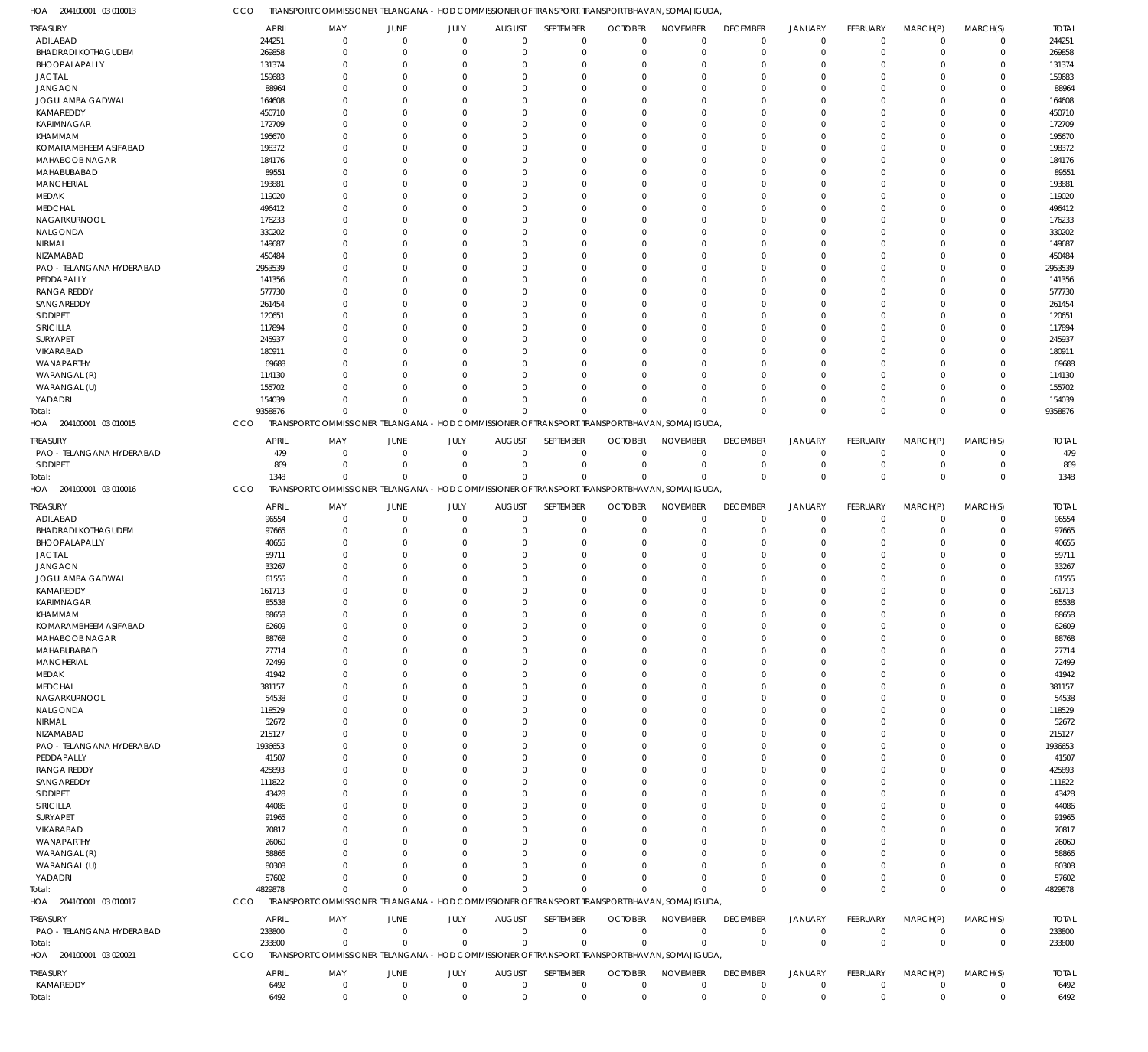| HOA 204100001 03 130134             | cco |              | TRANSPORT COMMISSIONER TELANGANA – HOD COMMISSIONER OF TRANSPORT, TRANSPORT BHAVAN, SOMAJIGUDA, |                         |                     |                              |                  |                               |                             |                         |                |                         |                            |             |              |
|-------------------------------------|-----|--------------|-------------------------------------------------------------------------------------------------|-------------------------|---------------------|------------------------------|------------------|-------------------------------|-----------------------------|-------------------------|----------------|-------------------------|----------------------------|-------------|--------------|
| <b>TREASURY</b>                     |     | APRIL        | MAY                                                                                             | <b>JUNE</b>             | JULY                | <b>AUGUST</b>                | SEPTEMBER        | <b>OCTOBER</b>                | <b>NOVEMBER</b>             | <b>DECEMBER</b>         | <b>JANUARY</b> | FEBRUARY                | MARCH(P)                   | MARCH(S)    | <b>TOTAL</b> |
| ADILABAD                            |     | 297000       | $\Omega$                                                                                        | $\overline{0}$          | $\Omega$            | $\Omega$                     | $\mathbf 0$      | $\Omega$                      | $\Omega$                    | $\Omega$                | $\overline{0}$ | $\Omega$                | $\overline{0}$             | $\mathbf 0$ | 297000       |
| KAMAREDDY                           |     | 198000       | $\Omega$                                                                                        | $\mathbf 0$             | $\Omega$            | $\Omega$                     | $\mathbf 0$      | $\Omega$                      | $\Omega$                    | $\Omega$                | $\overline{0}$ | $\mathbf 0$             | $\Omega$                   | $\mathbf 0$ | 198000       |
| SIDDIPET                            |     | 148500       | $\Omega$                                                                                        | $\mathbf 0$             | $\Omega$            | $\Omega$                     | 0                | $\Omega$                      | $\Omega$                    | $\Omega$                | $\Omega$       | $\Omega$                | $\Omega$                   | 0           | 148500       |
| YADADRI                             |     | 766590       | $\Omega$                                                                                        | $\Omega$                | $\Omega$            | $\Omega$                     | $\mathbf 0$      | $\Omega$                      | $\Omega$                    | $\Omega$                | $\Omega$       | $\Omega$                | $\Omega$                   | $\mathbf 0$ | 766590       |
| Total:                              |     | 1410090      | $\Omega$                                                                                        | $\Omega$                | $\Omega$            | $\Omega$                     | $\Omega$         | $\Omega$                      | $\Omega$                    | $\Omega$                | $\Omega$       | $\Omega$                | $\Omega$                   | $\mathbf 0$ | 1410090      |
| HOA 204100001 03 130135             | CCO |              | TRANSPORT COMMISSIONER TELANGANA - HOD COMMISSIONER OF TRANSPORT, TRANSPORT BHAVAN, SOMAJIGUDA, |                         |                     |                              |                  |                               |                             |                         |                |                         |                            |             |              |
|                                     |     |              |                                                                                                 |                         |                     |                              |                  |                               |                             |                         |                |                         |                            |             |              |
| TREASURY                            |     | <b>APRIL</b> | MAY                                                                                             | <b>JUNE</b>             | JULY                | <b>AUGUST</b>                | SEPTEMBER        | <b>OCTOBER</b>                | <b>NOVEMBER</b>             | <b>DECEMBER</b>         | <b>JANUARY</b> | <b>FEBRUARY</b>         | MARCH(P)                   | MARCH(S)    | <b>TOTAL</b> |
| ADILABAD                            |     | $-72357$     | 0                                                                                               | $\overline{0}$          | $\mathbf 0$         | $\mathbf 0$                  | $\mathbf 0$      | $\mathbf 0$                   | $\Omega$                    | $\mathbf 0$             | $\overline{0}$ | $\mathbf 0$             | $\overline{0}$             | $\mathbf 0$ | $-72357$     |
| NIZAMABAD                           |     | 28022        | $\Omega$                                                                                        | $\mathbf 0$             | $\Omega$            | $\Omega$                     | $\mathbf 0$      | $\Omega$                      | $\Omega$                    |                         | $\overline{0}$ | 0                       | $\Omega$                   | $\mathbf 0$ | 28022        |
| PAO - TELANGANA HYDERABAD           |     | 181080       | 0                                                                                               | $\Omega$                | $\Omega$            | $\Omega$                     | $\mathbf 0$      | $\Omega$                      | $\Omega$                    | $\Omega$                | $\Omega$       | $\Omega$                | $\Omega$                   | $\mathbf 0$ | 181080       |
| <b>RANGA REDDY</b>                  |     | 115278       | $\Omega$                                                                                        | $\Omega$                | 0                   | $\Omega$                     | $\mathbf 0$      |                               | $\Omega$                    |                         | $\Omega$       | $\Omega$                | $\Omega$                   | $\mathbf 0$ | 115278       |
| Total:                              |     | 252023       | $\Omega$                                                                                        | $\Omega$                | $\Omega$            | $\Omega$                     | $\mathbf 0$      |                               | $\Omega$                    | $\Omega$                | $\Omega$       | $\Omega$                | $\Omega$                   | $\mathbf 0$ | 252023       |
| HOA 204100001 03 140                | CCO |              | TRANSPORT COMMISSIONER TELANGANA - HOD COMMISSIONER OF TRANSPORT, TRANSPORT BHAVAN, SOMAJIGUDA, |                         |                     |                              |                  |                               |                             |                         |                |                         |                            |             |              |
|                                     |     |              |                                                                                                 |                         |                     |                              |                  |                               |                             |                         |                |                         |                            |             |              |
| <b>TREASURY</b>                     |     | <b>APRIL</b> | MAY<br>$\Omega$                                                                                 | <b>JUNE</b>             | JULY<br>$\mathbf 0$ | <b>AUGUST</b><br>$\mathbf 0$ | SEPTEMBER        | <b>OCTOBER</b><br>$\mathbf 0$ | <b>NOVEMBER</b><br>$\Omega$ | <b>DECEMBER</b>         | <b>JANUARY</b> | FEBRUARY                | MARCH(P)                   | MARCH(S)    | <b>TOTAL</b> |
| PAO - TELANGANA HYDERABAD           |     | 56330        |                                                                                                 | $\mathbf 0$<br>$\Omega$ | $\Omega$            |                              | $\mathbf 0$      |                               | $\Omega$                    | $\mathbf 0$<br>$\Omega$ | $\overline{0}$ | $\mathbf 0$<br>$\Omega$ | $\overline{0}$<br>$\Omega$ | $\mathbf 0$ | 56330        |
| Total:                              |     | 56330        | $\Omega$                                                                                        |                         |                     | $\mathbf 0$                  | $\mathbf 0$      | $\Omega$                      |                             |                         | $\overline{0}$ |                         |                            | $\mathbf 0$ | 56330        |
| HOA 204100001 03 280282             | CCO |              | TRANSPORT COMMISSIONER TELANGANA - HOD COMMISSIONER OF TRANSPORT, TRANSPORT BHAVAN, SOMAJIGUDA, |                         |                     |                              |                  |                               |                             |                         |                |                         |                            |             |              |
| <b>TREASURY</b>                     |     | <b>APRIL</b> | MAY                                                                                             | <b>JUNE</b>             | JULY                | <b>AUGUST</b>                | SEPTEMBER        | <b>OCTOBER</b>                | <b>NOVEMBER</b>             | <b>DECEMBER</b>         | <b>JANUARY</b> | FEBRUARY                | MARCH(P)                   | MARCH(S)    | <b>TOTAL</b> |
| <b>BHADRADI KOTHAGUDEM</b>          |     | 88600        | 0                                                                                               | $\mathbf 0$             | $\Omega$            | $\mathbf 0$                  | $\mathbf 0$      | $\mathbf 0$                   | $\Omega$                    | $\Omega$                | $^{\circ}$     | $\mathbf 0$             | $\overline{0}$             | $\mathbf 0$ | 88600        |
| BHOOPALAPALLY                       |     | 23340        | $\Omega$                                                                                        | $\Omega$                | $\Omega$            | $\Omega$                     | $\mathbf 0$      | $\Omega$                      | $\Omega$                    | $\Omega$                | $^{\circ}$     | $\Omega$                | $\Omega$                   | $\mathbf 0$ | 23340        |
| <b>JAGTIAL</b>                      |     | 87088        | $\Omega$                                                                                        | $\Omega$                | 0                   | $\Omega$                     | $\mathbf 0$      | -0                            | $\Omega$                    |                         | $\Omega$       | 0                       | $\Omega$                   | $\mathbf 0$ | 87088        |
| <b>JANGAON</b>                      |     | 68325        |                                                                                                 | $\Omega$                |                     | 0                            | $\mathbf 0$      |                               | $\Omega$                    |                         | $\Omega$       |                         | $\Omega$                   | $\Omega$    | 68325        |
| JOGULAMBA GADWAL                    |     | 65700        | U                                                                                               | $\Omega$                |                     | $\Omega$                     | $\mathbf 0$      |                               | $\Omega$                    |                         | $\Omega$       |                         | $\Omega$                   | $\Omega$    | 65700        |
| KAMAREDDY                           |     | 132900       |                                                                                                 | $\Omega$                |                     | O                            | $\mathbf 0$      |                               | $\Omega$                    |                         | $\Omega$       |                         | $\Omega$                   | $\Omega$    | 132900       |
| KARIMNAGAR                          |     | 131028       |                                                                                                 | $\Omega$                |                     | $\Omega$                     | $\mathbf 0$      | -C                            | $\Omega$                    |                         | $\Omega$       |                         | $\Omega$                   | $\Omega$    | 131028       |
| KOMARAMBHEEM ASIFABAD               |     | 62700        |                                                                                                 | $\Omega$                |                     | 0                            | $\mathbf 0$      |                               | $\Omega$                    |                         | $\Omega$       |                         | $\Omega$                   | $\Omega$    | 62700        |
| MAHABOOB NAGAR                      |     | 131400       | U                                                                                               | $\Omega$                |                     | $\Omega$                     | $\mathbf 0$      |                               | $\Omega$                    |                         | $\Omega$       |                         | $\Omega$                   | $\Omega$    | 131400       |
| <b>MEDCHAL</b>                      |     | 354400       |                                                                                                 | $\Omega$                |                     | O                            | $\mathbf 0$      | -C                            | $\Omega$                    |                         | $\Omega$       |                         | $\Omega$                   | $\Omega$    | 354400       |
| NALGONDA                            |     | 154350       |                                                                                                 | $\Omega$                |                     | $\Omega$                     | $\mathbf 0$      | -C                            | $\Omega$                    |                         | $\Omega$       |                         | $\Omega$                   | $\Omega$    | 154350       |
| NIRMAL                              |     | 122200       |                                                                                                 | $\Omega$                |                     | $\Omega$                     | $\mathbf 0$      |                               | $\Omega$                    |                         | $\Omega$       |                         | $\Omega$                   | $\Omega$    | 122200       |
| PAO - TELANGANA HYDERABAD           |     | 966500       | 0                                                                                               | $\Omega$                |                     | $\Omega$                     | $\mathbf 0$      |                               | $\Omega$                    |                         | $\Omega$       |                         | $\Omega$                   | $\Omega$    | 966500       |
| PEDDAPALLY                          |     | 109610       |                                                                                                 | $\Omega$                |                     | O                            | $\mathbf 0$      |                               | $\Omega$                    |                         | $\Omega$       |                         | $\Omega$                   | U           | 109610       |
| <b>RANGA REDDY</b>                  |     | 420850       |                                                                                                 | $\Omega$                |                     | $\Omega$                     | $\mathbf 0$      |                               | $\Omega$                    |                         | $\Omega$       |                         | $\Omega$                   | $\Omega$    | 420850       |
| SANGAREDDY                          |     | 206437       |                                                                                                 | $\Omega$                |                     | O                            | $\mathbf 0$      |                               | $\Omega$                    |                         | $\Omega$       |                         | $\Omega$                   | $\Omega$    | 206437       |
| SURYAPET                            |     | 132270       |                                                                                                 | $\Omega$                |                     | $\Omega$                     | $\mathbf 0$      |                               | $\Omega$                    |                         | $\Omega$       |                         | $\Omega$                   | $\Omega$    | 132270       |
| VIKARABAD                           |     | 199350       |                                                                                                 | $\Omega$                |                     | O                            | $\Omega$         |                               | $\Omega$                    |                         | $\Omega$       |                         | $\Omega$                   | U           | 199350       |
| WARANGAL (R)                        |     | 93900        | U                                                                                               | $\Omega$                |                     | $\Omega$                     | $\mathbf 0$      |                               | $\Omega$                    |                         | $\Omega$       |                         | $\Omega$                   | $\Omega$    | 93900        |
| WARANGAL (U)                        |     | 164325       |                                                                                                 | $\Omega$                |                     | $\Omega$                     | $\Omega$         |                               | $\Omega$                    |                         | $\Omega$       | $\Omega$                | $\Omega$                   | $\Omega$    | 164325       |
| YADADRI                             |     | 88725        | $\Omega$                                                                                        | $\Omega$                | $\Omega$            | $\Omega$                     | $\mathbf 0$      |                               | $\Omega$                    |                         | $\Omega$       | $\Omega$                | $\Omega$                   | $\mathbf 0$ | 88725        |
|                                     |     | 3803998      | $\Omega$                                                                                        | $\Omega$                | $\Omega$            | $\mathbf 0$                  | $\mathbf 0$      | -C                            | $\Omega$                    | $\Omega$                | $\Omega$       | $\Omega$                | $\Omega$                   | $\mathbf 0$ | 3803998      |
| Total:<br>HOA 20410000125 03 800801 | CCO |              | TRANSPORT COMMISSIONER TELANGANA - HOD COMMISSIONER OF TRANSPORT, TRANSPORT BHAVAN, SOMAJIGUDA, |                         |                     |                              |                  |                               |                             |                         |                |                         |                            |             |              |
|                                     |     |              |                                                                                                 |                         |                     |                              |                  |                               |                             |                         |                |                         |                            |             |              |
| <b>TREASURY</b>                     |     | <b>APRIL</b> | MAY                                                                                             | <b>JUNE</b>             | JULY                | <b>AUGUST</b>                | SEPTEMBER        | <b>OCTOBER</b>                | <b>NOVEMBER</b>             | <b>DECEMBER</b>         | <b>JANUARY</b> | FEBRUARY                | MARCH(P)                   | MARCH(S)    | <b>TOTAL</b> |
| KAMAREDDY                           |     | 268656       | $\Omega$                                                                                        | $\Omega$                | $\Omega$            | $\mathbf 0$                  | $\mathbf 0$      | $\Omega$                      | $\Omega$                    | $\Omega$                | $^{\circ}$     | $\Omega$                | $\Omega$                   | 0           | 268656       |
| MAHABOOB NAGAR                      |     | 232299       | $\Omega$                                                                                        | $\Omega$                | $\Omega$            | $\mathbf 0$                  | $\mathbf 0$      | $\Omega$                      | $\Omega$                    | $\Omega$                | $\Omega$       | $\mathbf 0$             | $\Omega$                   | $\mathbf 0$ | 232299       |
| MEDAK                               |     | 273926       | $\Omega$                                                                                        | $\Omega$                | $\Omega$            | $\Omega$                     | $\Omega$         | $\Omega$                      | $\Omega$                    | $\Omega$                | $\Omega$       | $\Omega$                | $\Omega$                   | $\Omega$    | 273926       |
| <b>MEDCHAL</b>                      |     | 1587348      | $\Omega$                                                                                        | $\Omega$                | $\Omega$            | $\mathbf 0$                  | $\Omega$         | $\Omega$                      | $\Omega$                    | $\mathbf 0$             | $^{\circ}$     | $\mathbf 0$             | $\mathbf 0$                | $\Omega$    | 1587348      |
| NIRMAL                              |     | 108000       | $\Omega$                                                                                        | $\Omega$                | $\Omega$            | $\Omega$                     | $\mathbf 0$      | $\Omega$                      | $\Omega$                    | $\Omega$                | $\Omega$       | $\Omega$                | $\Omega$                   | 0           | 108000       |
| PAO - TELANGANA HYDERABAD           |     | 581608       | $\Omega$                                                                                        | $\Omega$                | $\Omega$            | $\Omega$                     | $\mathbf 0$      | 0                             | $\Omega$                    | $\Omega$                | $\Omega$       | $\Omega$                | $\mathbf 0$                | $\Omega$    | 581608       |
| <b>SIDDIPET</b>                     |     | 2159595      | $\Omega$                                                                                        | $\Omega$                | $\Omega$            | $\Omega$                     | 0                | $\Omega$                      | $\Omega$                    | 0                       | $^{\circ}$     | $\Omega$                | $\mathbf 0$                | $\mathbf 0$ | 2159595      |
| Total:                              |     | 5211432      | $\Omega$                                                                                        | $\Omega$                | $\Omega$            | $\Omega$                     | $\Omega$         | $\Omega$                      | $\Omega$                    | $\Omega$                | $\Omega$       | $\Omega$                | $\Omega$                   | $\mathbf 0$ | 5211432      |
| HOA 204500103 01 010011             | CCO |              | THE CHIEF ELECTRICAL INSPECTOR, MINT COMPOUND,                                                  |                         |                     |                              |                  |                               |                             |                         |                |                         |                            |             |              |
|                                     |     |              |                                                                                                 |                         |                     |                              |                  |                               |                             |                         |                |                         |                            |             |              |
| <b>TREASURY</b>                     |     | <b>APRIL</b> | MAY                                                                                             | JUNE                    | JULY                | <b>AUGUST</b>                | <b>SEPTEMBER</b> | <b>OCTOBER</b>                | <b>NOVEMBER</b>             | <b>DECEMBER</b>         | <b>JANUARY</b> | <b>FEBRUARY</b>         | MARCH(P)                   | MARCH(S)    | <b>TOTAL</b> |
| PAO - TELANGANA HYDERABAD           |     | 935540       | $\overline{0}$                                                                                  | $\mathbf 0$             | $\mathbf 0$         | $\overline{0}$               | $\mathbf 0$      | $\mathbf 0$                   | $\mathbf 0$                 | $\mathbf 0$             | $\overline{0}$ | $\mathbf 0$             | $\overline{0}$             | $\mathbf 0$ | 935540       |
| Total:                              |     | 935540       | $\mathbf 0$                                                                                     | $\overline{0}$          | $\mathbf 0$         | $\mathbf 0$                  | $\mathbf 0$      | $\mathbf 0$                   | $\mathbf 0$                 | $\mathbf 0$             | $\overline{0}$ | $\mathbf 0$             | $\overline{0}$             | $\mathbf 0$ | 935540       |
| HOA 204500103 01 010012             | CCO |              | THE CHIEF ELECTRICAL INSPECTOR, MINT COMPOUND,                                                  |                         |                     |                              |                  |                               |                             |                         |                |                         |                            |             |              |
| TREASURY                            |     | <b>APRIL</b> | MAY                                                                                             | <b>JUNE</b>             | JULY                | <b>AUGUST</b>                | SEPTEMBER        | <b>OCTOBER</b>                | <b>NOVEMBER</b>             | <b>DECEMBER</b>         | <b>JANUARY</b> | FEBRUARY                | MARCH(P)                   | MARCH(S)    | <b>TOTAL</b> |
| PAO - TELANGANA HYDERABAD           |     | 16600        | $\mathbf 0$                                                                                     | $\mathbf 0$             | $\mathbf 0$         | $\mathbf 0$                  | $\mathbf 0$      | $\mathbf 0$                   | $\mathbf 0$                 | $\mathbf 0$             | $\mathbf 0$    | $\mathbf 0$             | $\overline{0}$             | $\mathbf 0$ | 16600        |
| Total:                              |     | 16600        | $\mathbf{0}$                                                                                    | $\mathbf 0$             | $\mathbf 0$         | $\mathbf 0$                  | $\mathbf 0$      | $\mathbf 0$                   | $\mathbf 0$                 | $\mathbf 0$             | $\overline{0}$ | $\mathbf 0$             | $\Omega$                   | $\mathbf 0$ | 16600        |
| HOA 204500103 01 010013             | CCO |              | THE CHIEF ELECTRICAL INSPECTOR, MINT COMPOUND,                                                  |                         |                     |                              |                  |                               |                             |                         |                |                         |                            |             |              |
|                                     |     |              |                                                                                                 |                         |                     |                              |                  |                               |                             |                         |                |                         |                            |             |              |
| <b>TREASURY</b>                     |     | APRIL        | MAY                                                                                             | JUNE                    | JULY                | <b>AUGUST</b>                | SEPTEMBER        | <b>OCTOBER</b>                | <b>NOVEMBER</b>             | <b>DECEMBER</b>         | <b>JANUARY</b> | FEBRUARY                | MARCH(P)                   | MARCH(S)    | <b>TOTAL</b> |
| PAO - TELANGANA HYDERABAD           |     | 359168       | $\mathbf 0$                                                                                     | $\overline{0}$          | $\mathbf 0$         | $\mathbf 0$                  | $\mathbf 0$      | 0                             | $\mathbf 0$                 | $\mathbf 0$             | $\overline{0}$ | $\mathbf 0$             | $\overline{0}$             | $\mathbf 0$ | 359168       |
| Total:                              |     | 359168       | $\mathbf 0$                                                                                     | $\mathbf 0$             | $\mathbf 0$         | $\mathbf 0$                  | $\mathbf 0$      | $\mathbf 0$                   | $\mathbf 0$                 | $\mathbf 0$             | $\overline{0}$ | $\mathbf 0$             | $\overline{0}$             | $\mathbf 0$ | 359168       |
| HOA 204500103 01 010016             | CCO |              | THE CHIEF ELECTRICAL INSPECTOR, MINT COMPOUND,                                                  |                         |                     |                              |                  |                               |                             |                         |                |                         |                            |             |              |
| <b>TREASURY</b>                     |     | <b>APRIL</b> | MAY                                                                                             | <b>JUNE</b>             | JULY                | <b>AUGUST</b>                | SEPTEMBER        | <b>OCTOBER</b>                | <b>NOVEMBER</b>             | <b>DECEMBER</b>         | <b>JANUARY</b> | FEBRUARY                | MARCH(P)                   | MARCH(S)    | <b>TOTAL</b> |
| PAO - TELANGANA HYDERABAD           |     | 251368       | 0                                                                                               | $\mathbf 0$             | $\overline{0}$      | $\overline{0}$               | $\mathbf 0$      | $\mathbf 0$                   | $\mathbf 0$                 | $\mathbf 0$             | $\overline{0}$ | $\mathbf 0$             | $\overline{0}$             | $\mathbf 0$ | 251368       |
|                                     |     | 251368       | $\mathbf 0$                                                                                     | $\mathbf 0$             | $\mathbf 0$         | $\mathbf 0$                  | $\mathbf 0$      | $\mathbf 0$                   | $\mathbf 0$                 | $\mathbf 0$             | $\overline{0}$ | $\mathbf 0$             | $\Omega$                   | $\mathbf 0$ | 251368       |
| Total:<br>HOA 204500103 02 010011   | CCO |              | THE CHIEF ELECTRICAL INSPECTOR, MINT COMPOUND,                                                  |                         |                     |                              |                  |                               |                             |                         |                |                         |                            |             |              |
|                                     |     |              |                                                                                                 |                         |                     |                              |                  |                               |                             |                         |                |                         |                            |             |              |
| <b>TREASURY</b>                     |     | <b>APRIL</b> | MAY                                                                                             | <b>JUNE</b>             | JULY                | <b>AUGUST</b>                | SEPTEMBER        | <b>OCTOBER</b>                | <b>NOVEMBER</b>             | <b>DECEMBER</b>         | <b>JANUARY</b> | FEBRUARY                | MARCH(P)                   | MARCH(S)    | <b>TOTAL</b> |
| HYDERABAD URBAN                     |     | $-14621$     | $\mathbf 0$                                                                                     | $\mathbf 0$             | $\mathbf 0$         | $\mathbf 0$                  | $\mathbf 0$      | $\mathbf 0$                   | $\Omega$                    | 0                       | $\overline{0}$ | $\mathbf 0$             | $\overline{0}$             | $\mathbf 0$ | $-14621$     |
| MAHABOOB NAGAR                      |     | 71080        | $\mathbf 0$                                                                                     | $\mathbf 0$             | $\Omega$            | 0                            | $\mathbf 0$      | -0                            | $\Omega$                    | 0                       | $\overline{0}$ | 0                       | $\Omega$                   | $\mathbf 0$ | 71080        |
| NALGONDA                            |     | 81730        | $\Omega$                                                                                        | $\Omega$                | 0                   | O                            | 0                |                               | $\Omega$                    |                         | $\Omega$       |                         | $\Omega$                   | 0           | 81730        |
| NIZAMABAD                           |     | 100380       | $\Omega$                                                                                        | $\Omega$                |                     | 0                            | 0                | -0                            | $\Omega$                    |                         | $\Omega$       |                         | $\Omega$                   | 0           | 100380       |
| PAO - TELANGANA HYDERABAD           |     | 1173351      | $\Omega$                                                                                        | $\Omega$                |                     | $\Omega$                     | $\mathbf 0$      |                               | $\Omega$                    |                         | $\Omega$       | O                       | $\Omega$                   | 0           | 1173351      |
| WARANGAL (U)                        |     | 178130       | $\mathbf 0$                                                                                     | $\mathbf 0$             | 0                   | $\mathbf 0$                  | $\mathbf 0$      | 0                             | $\mathbf 0$                 | 0                       | $\overline{0}$ | 0                       | $\overline{0}$             | $\mathbf 0$ | 178130       |
| Total:                              |     | 1590050      | $\mathbf 0$                                                                                     | $\mathbf 0$             | $\Omega$            | $\mathbf 0$                  | $\mathbf 0$      | 0                             | $\Omega$                    | $\Omega$                | $\overline{0}$ | $\mathbf 0$             | $\overline{0}$             | $\Omega$    | 1590050      |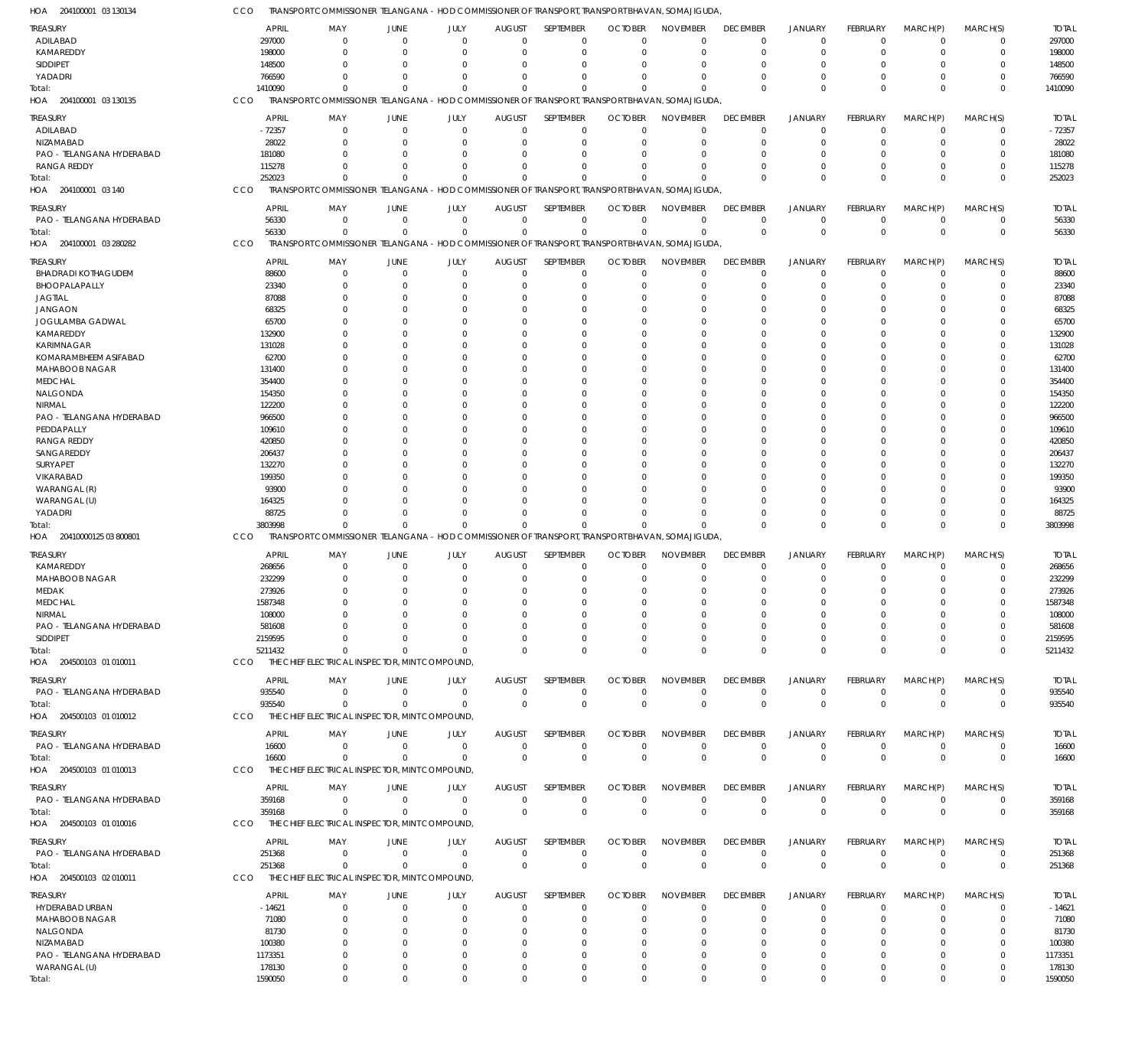| HOA 204500103 02 010012               | CCO                    | THE CHIEF ELECTRICAL INSPECTOR, MINT COMPOUND,                                                                  |                            |                        |                              |                                 |                            |                                |                             |                                  |                                |                                  |                         |                        |
|---------------------------------------|------------------------|-----------------------------------------------------------------------------------------------------------------|----------------------------|------------------------|------------------------------|---------------------------------|----------------------------|--------------------------------|-----------------------------|----------------------------------|--------------------------------|----------------------------------|-------------------------|------------------------|
| TREASURY<br>NIZAMABAD                 | <b>APRIL</b><br>1000   | MAY<br>$\Omega$                                                                                                 | JUNE<br>$\Omega$           | JULY<br>$\Omega$       | <b>AUGUST</b><br>$\Omega$    | <b>SEPTEMBER</b><br>$\mathbf 0$ | <b>OCTOBER</b><br>$\Omega$ | <b>NOVEMBER</b><br>$\Omega$    | <b>DECEMBER</b><br>$\Omega$ | <b>JANUARY</b><br>$\overline{0}$ | FEBRUARY<br>$\Omega$           | MARCH(P)<br>$\mathbf 0$          | MARCH(S)<br>0           | <b>TOTAL</b><br>1000   |
| PAO - TELANGANA HYDERABAD             | 24035                  | $\Omega$                                                                                                        | $\Omega$                   | $\Omega$               | $\Omega$                     | $\mathbf 0$                     | $\Omega$                   | $\Omega$                       | $\Omega$                    | $\Omega$                         | $\Omega$                       | $\overline{0}$                   | $\mathbf 0$             | 24035                  |
| WARANGAL (U)                          | 1650                   | $\Omega$                                                                                                        | $\Omega$                   | $\Omega$               | $\Omega$                     | 0                               | $\Omega$                   | $\Omega$                       | $\Omega$                    | $^{\circ}$                       | $\Omega$                       | $\Omega$                         | 0                       | 1650                   |
| Total:<br>HOA 204500103 02 010013     | 26685<br>CCO           | $\Omega$<br>THE CHIEF ELECTRICAL INSPECTOR, MINT COMPOUND,                                                      | $\Omega$                   | $\Omega$               | $\Omega$                     | $\Omega$                        | $\Omega$                   | $\Omega$                       | $\Omega$                    | $\Omega$                         | $\Omega$                       | $\Omega$                         | $\Omega$                | 26685                  |
|                                       |                        |                                                                                                                 |                            |                        |                              |                                 |                            |                                |                             |                                  |                                |                                  |                         |                        |
| treasury                              | <b>APRIL</b>           | MAY                                                                                                             | JUNE                       | JULY                   | <b>AUGUST</b>                | <b>SEPTEMBER</b>                | <b>OCTOBER</b>             | <b>NOVEMBER</b>                | <b>DECEMBER</b>             | <b>JANUARY</b>                   | <b>FEBRUARY</b>                | MARCH(P)                         | MARCH(S)                | <b>TOTAL</b>           |
| MAHABOOB NAGAR<br>NALGONDA            | 27279<br>31381         | $\Omega$                                                                                                        | $\overline{0}$<br>$\Omega$ | $\mathbf 0$<br>0       | $\mathbf 0$<br>$\Omega$      | $\mathbf 0$<br>$\mathbf 0$      | $\Omega$<br>O              | $\Omega$<br>$\mathbf 0$        | $\Omega$                    | $\overline{0}$<br>$^{\circ}$     | $\Omega$<br>$\Omega$           | $\overline{0}$<br>$\Omega$       | 0<br>$\mathbf 0$        | 27279<br>31381         |
| NIZAMABAD                             | 38528                  |                                                                                                                 | $\Omega$                   | 0                      |                              | 0                               |                            | $\Omega$                       |                             |                                  |                                |                                  | C                       | 38528                  |
| PAO - TELANGANA HYDERABAD             | 630214                 |                                                                                                                 | $\Omega$                   | 0                      | $\cup$                       | 0                               | 0                          | $\Omega$                       |                             | - 0                              |                                | $\Omega$                         | $\Omega$                | 630214                 |
| WARANGAL (U)                          | 68385                  |                                                                                                                 | $\Omega$                   | $\Omega$               | $\Omega$                     | $\mathbf 0$                     | 0                          | $\Omega$                       |                             | $\Omega$                         | $\Omega$                       | $\Omega$                         | $\Omega$                | 68385                  |
| Total:                                | 795787                 | $\Omega$                                                                                                        | $\Omega$                   | $\Omega$               | $\Omega$                     | $\mathbf 0$                     | $\Omega$                   | $\Omega$                       | $\Omega$                    | $\Omega$                         | $\Omega$                       | $\Omega$                         | $\mathbf 0$             | 795787                 |
| HOA 204500103 02 010016               | CCO                    | THE CHIEF ELECTRICAL INSPECTOR, MINT COMPOUND,                                                                  |                            |                        |                              |                                 |                            |                                |                             |                                  |                                |                                  |                         |                        |
| treasury                              | <b>APRIL</b>           | MAY                                                                                                             | JUNE                       | JULY                   | <b>AUGUST</b>                | SEPTEMBER                       | <b>OCTOBER</b>             | <b>NOVEMBER</b>                | <b>DECEMBER</b>             | <b>JANUARY</b>                   | <b>FEBRUARY</b>                | MARCH(P)                         | MARCH(S)                | <b>TOTAL</b>           |
| MAHABOOB NAGAR                        | 14070                  | $\Omega$                                                                                                        | $\Omega$                   | $\mathbf 0$            | $\mathbf 0$                  | 0                               | $\Omega$                   | $\Omega$                       | $\Omega$                    | $\Omega$                         | $\Omega$                       | $\overline{0}$                   | $\Omega$                | 14070                  |
| NALGONDA                              | 11735                  | $\Omega$                                                                                                        | $\Omega$                   | $\Omega$               | $\Omega$                     | 0                               | 0                          | $\Omega$                       | $\Omega$                    | $\Omega$                         | U                              | $\Omega$                         | 0                       | 11735                  |
| NIZAMABAD                             | 19872                  |                                                                                                                 | $\Omega$                   | $\Omega$               | $\cup$                       | $\Omega$                        | 0                          | $\Omega$                       |                             | $\Omega$                         |                                | $\Omega$                         | $\Omega$                | 19872                  |
| PAO - TELANGANA HYDERABAD             | 336366                 |                                                                                                                 | $\Omega$                   | $\Omega$               | $\Omega$                     | 0                               | 0                          | $\Omega$                       |                             | $\Omega$                         |                                | $\Omega$                         | 0                       | 336366                 |
| WARANGAL (U)                          | 35272                  | $\Omega$                                                                                                        | $\Omega$<br>$\Omega$       | $\Omega$<br>$\Omega$   | $\Omega$                     | $\mathbf 0$<br>$\Omega$         | $\Omega$                   | $\Omega$<br>$\Omega$           | $\Omega$                    | $\Omega$<br>$\Omega$             | $\Omega$<br>$\Omega$           | $\Omega$<br>$\Omega$             | $\mathbf 0$             | 35272                  |
| Total:<br>HOA 204500103 02 010017     | 417315<br>CCO          | THE CHIEF ELECTRICAL INSPECTOR, MINT COMPOUND,                                                                  |                            |                        | $\Omega$                     |                                 | $\Omega$                   |                                |                             |                                  |                                |                                  | $\mathbf 0$             | 417315                 |
|                                       |                        |                                                                                                                 |                            |                        |                              |                                 |                            |                                |                             |                                  |                                |                                  |                         |                        |
| treasury                              | <b>APRIL</b>           | MAY                                                                                                             | JUNE                       | JULY                   | <b>AUGUST</b>                | SEPTEMBER                       | <b>OCTOBER</b>             | <b>NOVEMBER</b>                | <b>DECEMBER</b>             | <b>JANUARY</b>                   | <b>FEBRUARY</b>                | MARCH(P)                         | MARCH(S)                | <b>TOTAL</b>           |
| PAO - TELANGANA HYDERABAD             | 100000                 | $\Omega$                                                                                                        | $\Omega$<br>$\Omega$       | 0<br>$\mathbf 0$       | $\mathbf 0$<br>$\mathbf 0$   | $\mathbf 0$<br>$\mathbf 0$      | $\Omega$                   | $\Omega$<br>$\mathbf 0$        | $\Omega$<br>$\Omega$        | $^{\circ}$<br>$^{\circ}$         | $\Omega$<br>$\mathbf 0$        | $\overline{0}$<br>$\overline{0}$ | 0<br>$\mathbf 0$        | 100000                 |
| WARANGAL (U)<br>lotal:                | 23180<br>123180        | $\Omega$<br>$\Omega$                                                                                            | $\Omega$                   | $\Omega$               | $\Omega$                     | $\mathbf 0$                     | 0<br>$\Omega$              | $\Omega$                       | $\Omega$                    | $\Omega$                         | $\Omega$                       | $\Omega$                         | $\mathbf 0$             | 23180<br>123180        |
| HOA 204500103 02 010018               | CCO                    | THE CHIEF ELECTRICAL INSPECTOR, MINT COMPOUND,                                                                  |                            |                        |                              |                                 |                            |                                |                             |                                  |                                |                                  |                         |                        |
|                                       |                        |                                                                                                                 |                            |                        |                              |                                 |                            |                                |                             |                                  |                                |                                  |                         |                        |
| treasury<br>PAO - TELANGANA HYDERABAD | <b>APRIL</b><br>100017 | MAY<br>$\Omega$                                                                                                 | JUNE<br>$\overline{0}$     | JULY<br>$^{\circ}$     | <b>AUGUST</b><br>$\Omega$    | SEPTEMBER<br>$\mathbf 0$        | <b>OCTOBER</b><br>$\Omega$ | <b>NOVEMBER</b><br>$\mathbf 0$ | <b>DECEMBER</b><br>$\Omega$ | <b>JANUARY</b><br>$^{\circ}$     | <b>FEBRUARY</b><br>$\mathbf 0$ | MARCH(P)<br>$\overline{0}$       | MARCH(S)<br>$\mathbf 0$ | <b>TOTAL</b><br>100017 |
| Total:                                | 100017                 | $\Omega$                                                                                                        | $\Omega$                   | $\Omega$               | $\Omega$                     | $\mathbf 0$                     | $\Omega$                   | $\mathbf 0$                    | $\Omega$                    | $\Omega$                         | $\Omega$                       | $\Omega$                         | $\mathbf 0$             | 100017                 |
| HOA 204500103 02 130131               | CCO                    | THE CHIEF ELECTRICAL INSPECTOR, MINT COMPOUND,                                                                  |                            |                        |                              |                                 |                            |                                |                             |                                  |                                |                                  |                         |                        |
|                                       |                        |                                                                                                                 |                            |                        |                              |                                 |                            |                                |                             |                                  |                                |                                  |                         |                        |
| treasury<br>NIZAMABAD                 | <b>APRIL</b><br>$-239$ | MAY<br>$\Omega$                                                                                                 | JUNE<br>$\Omega$           | JULY<br>$\overline{0}$ | <b>AUGUST</b><br>$\mathbf 0$ | SEPTEMBER<br>$\mathbf 0$        | <b>OCTOBER</b><br>0        | <b>NOVEMBER</b><br>$\mathbf 0$ | <b>DECEMBER</b><br>0        | <b>JANUARY</b><br>$^{\circ}$     | <b>FEBRUARY</b><br>$\mathbf 0$ | MARCH(P)<br>$\overline{0}$       | MARCH(S)<br>$\mathbf 0$ | <b>TOTAL</b><br>$-239$ |
| Total:                                | $-239$                 | $\Omega$                                                                                                        | $\Omega$                   | $\Omega$               | $\Omega$                     | $\mathbf 0$                     | $\Omega$                   | $\Omega$                       | $\Omega$                    | $\overline{0}$                   | $\Omega$                       | $\Omega$                         | $\mathbf 0$             | $-239$                 |
| HOA 204901101 05 450                  | CCO                    | FINANCE - HOD SECRETARY, FINANCE Telangana SECRETARIAT                                                          |                            |                        |                              |                                 |                            |                                |                             |                                  |                                |                                  |                         |                        |
|                                       | <b>APRIL</b>           | MAY                                                                                                             | <b>JUNE</b>                | JULY                   | <b>AUGUST</b>                | SEPTEMBER                       | <b>OCTOBER</b>             | <b>NOVEMBER</b>                | <b>DECEMBER</b>             | <b>JANUARY</b>                   | FEBRUARY                       | MARCH(P)                         | MARCH(S)                | <b>TOTAL</b>           |
| treasury<br><b>TRANSFER ENTRY</b>     | ****************       | $\Omega$                                                                                                        | $\Omega$                   | $\Omega$               | $\Omega$                     | $\mathbf 0$                     | $\Omega$                   | $\Omega$                       | $\Omega$                    | $\overline{0}$                   | $\mathbf 0$                    | $\overline{0}$                   | 0                       | 14953258470            |
| Total:                                | ****************       | $\Omega$                                                                                                        | $\Omega$                   | $\Omega$               | $\Omega$                     | $\mathbf 0$                     | $\Omega$                   | $\Omega$                       | $\Omega$                    | $\Omega$                         | $\Omega$                       | $\Omega$                         | $\Omega$                | 14953258470            |
| HOA 204901115 04 450                  | CCO                    | FINANCE - HOD SECRETARY, FINANCE Telangana SECRETARIAT                                                          |                            |                        |                              |                                 |                            |                                |                             |                                  |                                |                                  |                         |                        |
| treasury                              | <b>APRIL</b>           | MAY                                                                                                             | JUNE                       | JULY                   | <b>AUGUST</b>                | SEPTEMBER                       | <b>OCTOBER</b>             | <b>NOVEMBER</b>                | <b>DECEMBER</b>             | <b>JANUARY</b>                   | FEBRUARY                       | MARCH(P)                         | MARCH(S)                | <b>TOTAL</b>           |
| <b>TRANSFER ENTRY</b>                 | 87424436.66            | $\Omega$                                                                                                        | $\Omega$                   | $\overline{0}$         | $\mathbf 0$                  | $\mathbf 0$                     | 0                          | $\mathbf 0$                    | $\Omega$                    | $\overline{0}$                   | $\mathbf 0$                    | $\overline{0}$                   | 0                       | 87424436.66            |
| Total:                                | 87424436.66            | $\Omega$                                                                                                        | $\Omega$                   | $\Omega$               | $\Omega$                     | $\mathbf 0$                     | $\Omega$                   | $\mathbf 0$                    | $\Omega$                    | $\overline{0}$                   | $\mathbf 0$                    | $\Omega$                         | $\mathbf 0$             | 87424436.66            |
| HOA 204901123 04 450                  | CCO                    | FINANCE - HOD SECRETARY, FINANCE Telangana SECRETARIAT,                                                         |                            |                        |                              |                                 |                            |                                |                             |                                  |                                |                                  |                         |                        |
| treasury                              | <b>APRIL</b>           | MAY                                                                                                             | JUNE                       | JULY                   | <b>AUGUST</b>                | SEPTEMBER                       | <b>OCTOBER</b>             | <b>NOVEMBER</b>                | <b>DECEMBER</b>             | <b>JANUARY</b>                   | FEBRUARY                       | MARCH(P)                         | MARCH(S)                | <b>TOTAL</b>           |
| <b>TRANSFER ENTRY</b>                 | 354567500              | $\overline{0}$                                                                                                  | $\mathbf 0$                | $\mathbf 0$            | $\overline{0}$               | $\mathbf 0$                     | $\mathbf 0$                | $\mathbf 0$                    | $\overline{0}$              | $\mathbf 0$                      | $\mathbf 0$                    | $\overline{0}$                   | 0                       | 354567500              |
| Total:                                | 354567500              | $\mathbf 0$                                                                                                     | $\overline{0}$             | $\Omega$               | $\mathbf 0$                  | $\mathbf 0$                     | $\mathbf 0$                | $\mathbf 0$                    | $\overline{0}$              | $\Omega$                         | $\overline{0}$                 | $\overline{0}$                   | $\mathbf 0$             | 354567500              |
| HOA 204901200 32 450                  | <b>CCO</b>             | FINANCE - HOD SECRETARY, FINANCE Telangana SECRETARIAT                                                          |                            |                        |                              |                                 |                            |                                |                             |                                  |                                |                                  |                         |                        |
| Treasury                              | APRIL                  | MAY                                                                                                             | JUNE                       | JULY                   | <b>AUGUST</b>                | <b>SEPTEMBER</b>                | <b>OCTOBER</b>             | <b>NOVEMBER</b>                | <b>DECEMBER</b>             | <b>JANUARY</b>                   | <b>FEBRUARY</b>                | MARCH(P)                         | MARCH(S)                | <b>TOTAL</b>           |
| PAO - TELANGANA HYDERABAD             | 25945484               | - 0                                                                                                             | $\Omega$                   | $\overline{0}$         | $\overline{0}$               | 0                               | 0                          | $\mathbf 0$                    | $\mathbf 0$                 | $^{\circ}$                       | $\mathbf 0$                    | $\overline{0}$                   | 0                       | 25945484               |
| Total:                                | 25945484               | $\Omega$                                                                                                        | $\Omega$                   | $\Omega$               | $\overline{0}$               | $\mathbf 0$                     | $\mathbf 0$                | $\mathbf 0$                    | $\Omega$                    | $\overline{0}$                   | $\mathbf 0$                    | $\overline{0}$                   | $\mathbf 0$             | 25945484               |
| HOA 204901200 42 450                  |                        | CCO FINANCE - HOD SECRETARY, FINANCE Telangana SECRETARIAT,                                                     |                            |                        |                              |                                 |                            |                                |                             |                                  |                                |                                  |                         |                        |
| treasury                              | <b>APRIL</b>           | MAY                                                                                                             | JUNE                       | JULY                   | <b>AUGUST</b>                | SEPTEMBER                       | <b>OCTOBER</b>             | <b>NOVEMBER</b>                | <b>DECEMBER</b>             | <b>JANUARY</b>                   | FEBRUARY                       | MARCH(P)                         | MARCH(S)                | <b>TOTAL</b>           |
| PAO - TELANGANA HYDERABAD             | 35526104               | $\Omega$                                                                                                        | $\overline{0}$             | $\overline{0}$         | $\Omega$                     | $\mathbf 0$                     | $\Omega$                   | $\Omega$                       | $\Omega$                    | $\overline{0}$                   | $\mathbf 0$                    | $\overline{0}$                   | 0                       | 35526104               |
| Total:                                | 35526104               | $\Omega$                                                                                                        | $\Omega$                   | $\Omega$               | $\Omega$                     | $\mathbf 0$                     | $\Omega$                   | $\mathbf 0$                    | $\Omega$                    | $\Omega$                         | $\Omega$                       | $\Omega$                         | $\mathbf 0$             | 35526104               |
| HOA 204904101 02 450                  | CCO                    | FINANCE - HOD SECRETARY, FINANCE Telangana SECRETARIAT                                                          |                            |                        |                              |                                 |                            |                                |                             |                                  |                                |                                  |                         |                        |
| treasury                              | <b>APRIL</b>           | MAY                                                                                                             | JUNE                       | JULY                   | <b>AUGUST</b>                | <b>SEPTEMBER</b>                | <b>OCTOBER</b>             | <b>NOVEMBER</b>                | <b>DECEMBER</b>             | <b>JANUARY</b>                   | FEBRUARY                       | MARCH(P)                         | MARCH(S)                | <b>TOTAL</b>           |
| <b>TRANSFER ENTRY</b>                 | 1392642                | $^{\circ}$                                                                                                      | $\mathbf 0$                | $\overline{0}$         | $\overline{0}$               | $\mathbf 0$                     | $\mathbf 0$                | $\mathbf 0$                    | $\mathbf 0$                 | $^{\circ}$                       | $\mathbf 0$                    | $\overline{0}$                   | $\mathbf 0$             | 1392642                |
| Total:                                | 1392642                | $\Omega$                                                                                                        | $\Omega$                   | $^{\circ}$             | $\overline{0}$               | $\mathbf 0$                     | $\Omega$                   | $\Omega$                       | $\mathbf 0$                 | $^{\circ}$                       | $\mathbf 0$                    | $\Omega$                         | $\mathbf 0$             | 1392642                |
| HOA 205100102 04 010011               | CCO                    | PUBLIC SERVICE COMMISSION - HOD CHAIRMAN, TS .PUBLIC SERVICE COMMISSION, PRATHIBHA BHAVAN, BESIDE GANDHI BHAVAN |                            |                        |                              |                                 |                            |                                |                             |                                  |                                |                                  |                         |                        |
| treasury                              | APRIL                  | MAY                                                                                                             | JUNE                       | JULY                   | <b>AUGUST</b>                | SEPTEMBER                       | <b>OCTOBER</b>             | <b>NOVEMBER</b>                | <b>DECEMBER</b>             | <b>JANUARY</b>                   | FEBRUARY                       | MARCH(P)                         | MARCH(S)                | <b>TOTAL</b>           |
| PAO - TELANGANA HYDERABAD             | 4309541                | $\Omega$                                                                                                        | $\overline{0}$             | $^{\circ}$             | $\Omega$                     | $\mathbf 0$                     | $\Omega$                   | $\mathbf 0$                    | $\mathbf 0$                 | $^{\circ}$                       | $\mathbf 0$                    | $^{\circ}$                       | $\mathbf 0$             | 4309541                |
| Total:                                | 4309541                | $\Omega$                                                                                                        | $\Omega$                   | $\Omega$               | $\Omega$                     | $\Omega$                        | $\Omega$                   | $\Omega$                       | $\Omega$                    | $^{\circ}$                       | $\overline{0}$                 | $\overline{0}$                   | $\mathbf 0$             | 4309541                |
| HOA 205100102 04 010012               | <b>CCO</b>             | PUBLIC SERVICE COMMISSION - HOD CHAIRMAN, TS .PUBLIC SERVICE COMMISSION, PRATHIBHA BHAVAN, BESIDE GANDHI BHAVAN |                            |                        |                              |                                 |                            |                                |                             |                                  |                                |                                  |                         |                        |
| Treasury                              | APRIL                  | MAY                                                                                                             | JUNE                       | JULY                   | <b>AUGUST</b>                | SEPTEMBER                       | <b>OCTOBER</b>             | <b>NOVEMBER</b>                | <b>DECEMBER</b>             | <b>JANUARY</b>                   | FEBRUARY                       | MARCH(P)                         | MARCH(S)                | <b>TOTAL</b>           |
| PAO - TELANGANA HYDERABAD             | 170358                 | - 0                                                                                                             | $\Omega$                   | $^{\circ}$             | $\overline{0}$               | 0                               | 0                          | $\mathbf 0$                    | 0                           | $^{\circ}$                       | $\mathbf 0$                    | $\overline{0}$                   | $\mathbf 0$             | 170358                 |
| Total:                                | 170358                 | $\Omega$                                                                                                        | $\Omega$                   | $\mathbf 0$            | $\overline{0}$               | $\mathbf 0$                     | $\Omega$                   | $\Omega$                       | $\Omega$                    | $\overline{0}$                   | $\mathbf 0$                    | $\Omega$                         | $\mathbf 0$             | 170358                 |
| HOA 205100102 04 010013               | <b>CCO</b>             | PUBLIC SERVICE COMMISSION - HOD CHAIRMAN, TS .PUBLIC SERVICE COMMISSION, PRATHIBHA BHAVAN, BESIDE GANDHI BHAVAN |                            |                        |                              |                                 |                            |                                |                             |                                  |                                |                                  |                         |                        |
| treasury                              | <b>APRIL</b>           | MAY                                                                                                             | JUNE                       | JULY                   | <b>AUGUST</b>                | SEPTEMBER                       | <b>OCTOBER</b>             | <b>NOVEMBER</b>                | <b>DECEMBER</b>             | <b>JANUARY</b>                   | FEBRUARY                       | MARCH(P)                         | MARCH(S)                | <b>TOTAL</b>           |
| PAO - TELANGANA HYDERABAD             | 1535355                | $\Omega$                                                                                                        | $\overline{0}$             | $\Omega$               | $\Omega$                     | $\mathbf 0$                     | $\Omega$                   | $\mathbf 0$                    | $\mathbf 0$                 | $\overline{0}$                   | $\mathbf 0$                    | $\overline{0}$                   | 0                       | 1535355                |
| Total:                                | 1535355                | $\mathbf 0$                                                                                                     | $\overline{0}$             | $\Omega$               | $\overline{0}$               | $\Omega$                        | $\Omega$                   | $\Omega$                       | $\Omega$                    | $\Omega$                         | $\overline{0}$                 | $\Omega$                         | $\mathbf 0$             | 1535355                |
| HOA 205100102 04 010016               | <b>CCO</b>             | PUBLIC SERVICE COMMISSION - HOD CHAIRMAN, TS .PUBLIC SERVICE COMMISSION, PRATHIBHA BHAVAN, BESIDE GANDHI BHAVAN |                            |                        |                              |                                 |                            |                                |                             |                                  |                                |                                  |                         |                        |
| treasury                              | <b>APRIL</b>           | MAY                                                                                                             | JUNE                       | JULY                   | <b>AUGUST</b>                | SEPTEMBER                       | <b>OCTOBER</b>             | <b>NOVEMBER</b>                | <b>DECEMBER</b>             | <b>JANUARY</b>                   | FEBRUARY                       | MARCH(P)                         | MARCH(S)                | <b>TOTAL</b>           |
| PAO - TELANGANA HYDERABAD             | 1231885                | 0                                                                                                               | 0                          | $\mathbf 0$            | $\overline{0}$               | $\mathbf 0$                     | $\mathbf 0$                | $\mathbf 0$                    | $\mathbf 0$                 | $\overline{0}$                   | 0                              | $\overline{0}$                   | $\mathbf 0$             | 1231885                |
| Total:                                | 1231885                | $\mathbf 0$                                                                                                     | $\mathbf 0$                | $\overline{0}$         | $\overline{0}$               | $\mathbf 0$                     | $\mathbf 0$                | $\mathbf 0$                    | $\mathbf 0$                 | $\overline{0}$                   | $\mathbf 0$                    | $\overline{0}$                   | $\mathbf 0$             | 1231885                |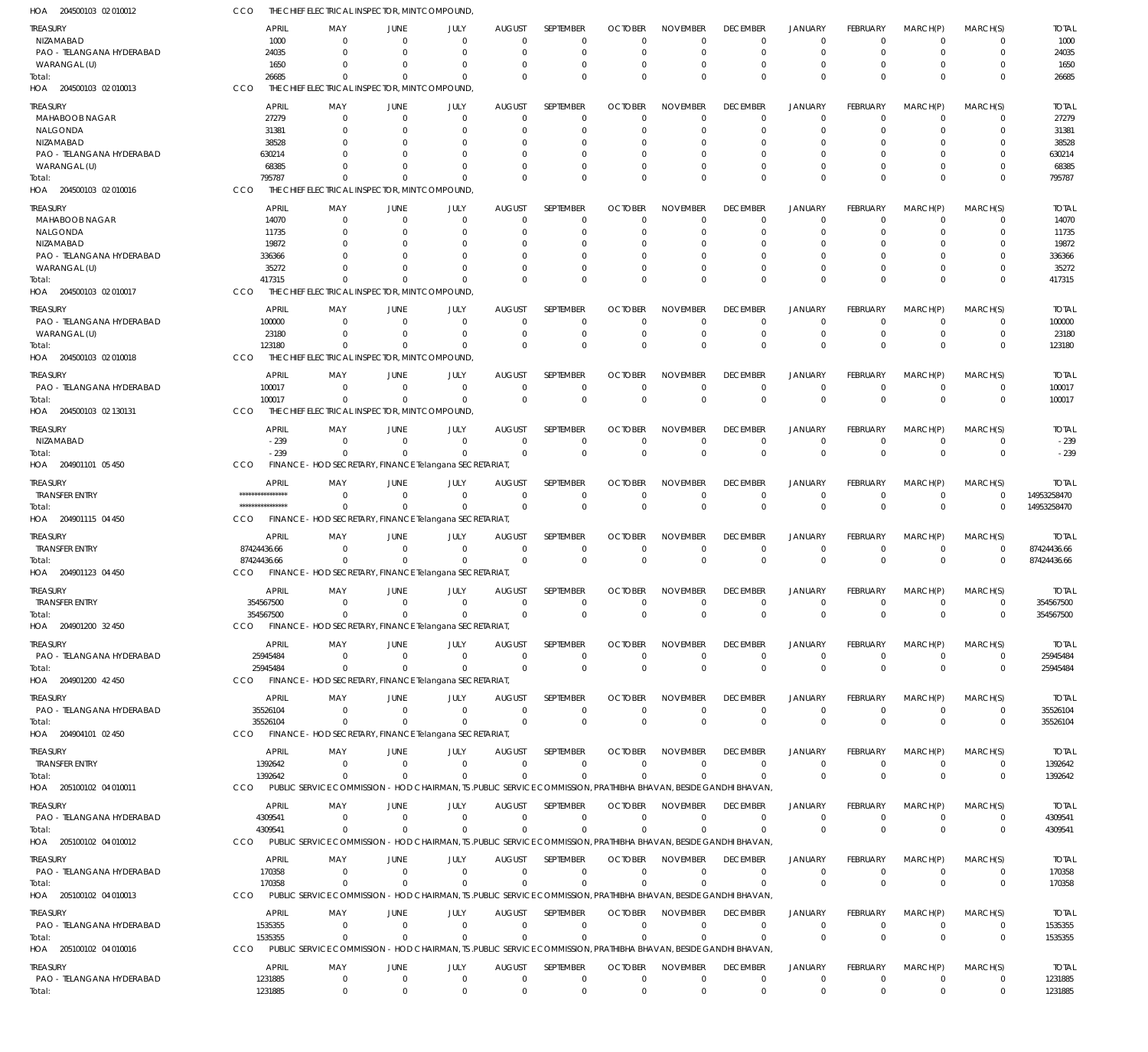| HOA 205100102 04 010017               | CCO        |                        |                           |                                  | PUBLIC SERVICE COMMISSION - HOD CHAIRMAN, TS .PUBLIC SERVICE COMMISSION, PRATHIBHA BHAVAN, BESIDE GANDHI BHAVAN             |                                 |                              |                            |                             |                                   |                                  |                                |                            |                         |                         |
|---------------------------------------|------------|------------------------|---------------------------|----------------------------------|-----------------------------------------------------------------------------------------------------------------------------|---------------------------------|------------------------------|----------------------------|-----------------------------|-----------------------------------|----------------------------------|--------------------------------|----------------------------|-------------------------|-------------------------|
| Treasury                              |            | <b>APRIL</b>           | MAY                       | JUNE                             | JULY                                                                                                                        | AUGUST                          | <b>SEPTEMBER</b>             | <b>OCTOBER</b>             | <b>NOVEMBER</b>             | <b>DECEMBER</b>                   | <b>JANUARY</b>                   | <b>FEBRUARY</b>                | MARCH(P)                   | MARCH(S)                | <b>TOTAL</b>            |
| PAO - TELANGANA HYDERABAD<br>Total:   |            | 192042<br>192042       | - 0<br>$\Omega$           | $\Omega$                         | $\Omega$<br>$\Omega$                                                                                                        | $\Omega$<br>$\Omega$            | $\Omega$<br>$\Omega$         | $\cup$                     | $\Omega$<br>$\Omega$        | $\Omega$<br>$\Omega$              | $\overline{0}$<br>$\Omega$       | $\Omega$<br>$\Omega$           | $\Omega$<br>$\Omega$       | $\Omega$<br>$\mathbf 0$ | 192042<br>192042        |
| HOA 205100102 04 130131               | <b>CCO</b> |                        |                           |                                  | PUBLIC SERVICE COMMISSION - HOD CHAIRMAN, TS .PUBLIC SERVICE COMMISSION, PRATHIBHA BHAVAN, BESIDE GANDHI BHAVAN             |                                 |                              |                            |                             |                                   |                                  |                                |                            |                         |                         |
| treasury<br>PAO - TELANGANA HYDERABAD |            | <b>APRIL</b><br>64402  | MAY<br>$\Omega$           | JUNE<br>$\Omega$                 | JULY<br>$\Omega$                                                                                                            | <b>AUGUST</b><br>$\Omega$       | <b>SEPTEMBER</b><br>$\Omega$ | <b>OCTOBER</b><br>$\Omega$ | <b>NOVEMBER</b><br>$\Omega$ | <b>DECEMBER</b><br>$\overline{0}$ | <b>JANUARY</b><br>$\Omega$       | <b>FEBRUARY</b><br>$\Omega$    | MARCH(P)<br>$\Omega$       | MARCH(S)<br>$\Omega$    | <b>TOTAL</b><br>64402   |
| Total:<br>HOA 205100102 04 130133     | CCO        | 64402                  | PUBLIC SERVICE COMMISSION |                                  | $\Omega$<br>- HOD CHAIRMAN, TS ,PUBLIC SERVICE COMMISSION, PRATHIBHA BHAVAN, BESIDE GANDHI BHAVAN                           | $\Omega$                        | $\Omega$                     | $\Omega$                   | $\Omega$                    | $\Omega$                          | $\Omega$                         | $\Omega$                       | $\Omega$                   | $\Omega$                | 64402                   |
| treasury                              |            | APRIL                  | MAY                       | JUNE                             | JULY                                                                                                                        | <b>AUGUST</b>                   | SEPTEMBER                    | <b>OCTOBER</b>             | <b>NOVEMBER</b>             | <b>DECEMBER</b>                   | <b>JANUARY</b>                   | <b>FEBRUARY</b>                | MARCH(P)                   | MARCH(S)                | <b>TOTAL</b>            |
| PAO - TELANGANA HYDERABAD             |            | 85653                  | - 0                       | $\Omega$                         | $\Omega$                                                                                                                    | $\Omega$                        | $\Omega$                     | $\Omega$                   | $\Omega$                    | $\Omega$                          | $\Omega$                         | $\Omega$                       | $\Omega$                   | $\Omega$                | 85653                   |
| Total:<br>HOA 205100102 04 280281     | CCO        | 85653                  |                           |                                  | $\Omega$<br>PUBLIC SERVICE COMMISSION - HOD CHAIRMAN. TS .PUBLIC SERVICE COMMISSION. PRATHIBHA BHAVAN, BESIDE GANDHI BHAVAN | $\Omega$                        | $\Omega$                     |                            | $\Omega$                    | $\Omega$                          | $\Omega$                         | $\Omega$                       | $\Omega$                   | $\mathbf 0$             | 85653                   |
| treasury                              |            | <b>APRIL</b>           | MAY                       | JUNE                             | JULY                                                                                                                        | <b>AUGUST</b>                   | <b>SFPIFMBFR</b>             | <b>OCTOBER</b>             | <b>NOVEMBER</b>             | <b>DECEMBER</b>                   | <b>JANUARY</b>                   | <b>FEBRUARY</b>                | MARCH(P)                   | MARCH(S)                | <b>TOTAL</b>            |
| PAO - TELANGANA HYDERABAD             |            | 41000                  | $\Omega$                  | $\Omega$                         | $\Omega$                                                                                                                    | $\Omega$                        | $\Omega$                     | $\Omega$                   | $\Omega$                    | $\overline{0}$                    | $\Omega$                         | $\Omega$                       | $\Omega$                   | $\Omega$                | 41000                   |
| Total:<br>HOA 205100102 04 300302     | <b>CCO</b> | 41000                  |                           |                                  | $\Omega$<br>PUBLIC SERVICE COMMISSION - HOD CHAIRMAN. TS .PUBLIC SERVICE COMMISSION. PRATHIBHA BHAVAN. BESIDE GANDHI BHAVAN | $\Omega$                        | $\Omega$                     |                            | $\Omega$                    | $\Omega$                          | $\Omega$                         | $\Omega$                       | $\Omega$                   | $\Omega$                | 41000                   |
| treasury                              |            | APRIL                  | MAY                       | <b>JUNE</b>                      | JULY                                                                                                                        | AUGUST                          | <b>SEPTEMBER</b>             | <b>OCTOBER</b>             | <b>NOVEMBER</b>             | <b>DECEMBER</b>                   | <b>JANUARY</b>                   | <b>FEBRUARY</b>                | MARCH(P)                   | MARCH(S)                | <b>TOTAL</b>            |
| PAO - TELANGANA HYDERABAD<br>Total:   |            | 788242<br>788242       | - 0<br>$\Omega$           | $\Omega$<br>$\Omega$             | $\Omega$<br>$\Omega$                                                                                                        | $\Omega$<br>$\Omega$            | $\Omega$<br>$\Omega$         | $\Omega$<br>$\Omega$       | $\Omega$<br>$\Omega$        | $\Omega$<br>$\Omega$              | $\Omega$<br>$\Omega$             | $\Omega$<br>$\Omega$           | $\Omega$<br>$\Omega$       | $\Omega$<br>$\mathbf 0$ | 788242<br>788242        |
| HOA 205200090 04 010011               | CCO        |                        |                           |                                  | GENERAL ADMN, SECRETARIAT DEPT - HOD SECRETARY, GENERAL ADMINISTRATION DEPARTMENT                                           |                                 |                              |                            |                             |                                   |                                  |                                |                            |                         |                         |
| treasury                              |            | <b>APRIL</b>           | MAY                       | JUNE                             | JULY                                                                                                                        | <b>AUGUST</b>                   | <b>SFPIFMBFR</b>             | <b>OCTOBER</b>             | <b>NOVEMBER</b>             | <b>DECEMBER</b>                   | <b>JANUARY</b>                   | <b>FEBRUARY</b>                | MARCH(P)                   | MARCH(S)                | <b>TOTAL</b>            |
| PAO - TELANGANA HYDERABAD<br>Total:   |            | 11641776<br>11641776   | $\Omega$                  | $\Omega$                         | $\Omega$<br>$\Omega$                                                                                                        | $\Omega$<br>$\Omega$            | $\Omega$<br>$\Omega$         | $\Omega$<br>$\Omega$       | $\Omega$<br>$\Omega$        | $\Omega$<br>$\Omega$              | $\overline{0}$<br>$\Omega$       | $\Omega$<br>$\Omega$           | $\Omega$<br>$\Omega$       | 0<br>$\Omega$           | 11641776<br>11641776    |
| HOA 205200090 04 010012               | <b>CCO</b> |                        |                           |                                  | GENERAL ADMN, SECRETARIAT DEPT - HOD SECRETARY, GENERAL ADMINISTRATION DEPARTMENT                                           |                                 |                              |                            |                             |                                   |                                  |                                |                            |                         |                         |
| treasury                              |            | <b>APRIL</b>           | MAY                       | JUNE                             | JULY                                                                                                                        | <b>AUGUST</b>                   | SEPTEMBER                    | <b>OCTOBER</b>             | <b>NOVEMBER</b>             | <b>DECEMBER</b>                   | <b>JANUARY</b>                   | <b>FEBRUARY</b>                | MARCH(P)                   | MARCH(S)                | <b>TOTAL</b>            |
| PAO - TELANGANA HYDERABAD<br>Total:   |            | 508923<br>508923       | - 0                       | $\Omega$                         | $\Omega$                                                                                                                    | $\Omega$<br>$\Omega$            | $\Omega$<br>$\Omega$         | $\Omega$<br>$\Omega$       | $\Omega$<br>$\Omega$        | $\Omega$<br>$\Omega$              | $\Omega$<br>$\Omega$             | $\Omega$<br>$\Omega$           | $\Omega$<br>$\Omega$       | $\Omega$<br>$\mathbf 0$ | 508923<br>508923        |
| HOA 205200090 04 010013               | CCO        |                        |                           |                                  | GENERAL ADMN. SECRETARIAT DEPT - HOD SECRETARY, GENERAL ADMINISTRATION DEPARTMENT                                           |                                 |                              |                            |                             |                                   |                                  |                                |                            |                         |                         |
| TREASURY                              |            | APRIL                  | MAY                       | JUNE                             | JULY                                                                                                                        | <b>AUGUST</b>                   | SEPTEMBER                    | <b>OCTOBER</b>             | <b>NOVEMBER</b>             | <b>DECEMBER</b>                   | <b>JANUARY</b>                   | <b>FEBRUARY</b>                | MARCH(P)                   | MARCH(S)                | <b>TOTAL</b>            |
| PAO - TELANGANA HYDERABAD<br>Total:   |            | 3809012<br>3809012     | $\Omega$<br>$\Omega$      | $\Omega$<br>$\Omega$             | $\Omega$<br>$\Omega$                                                                                                        | $\Omega$<br>$\Omega$            | $\Omega$<br>$\Omega$         | $\Omega$<br>$\Omega$       | $\Omega$<br>$\Omega$        | $\Omega$<br>$\Omega$              | $\Omega$<br>$\Omega$             | $\Omega$<br>$\Omega$           | $\Omega$<br>$\Omega$       | $\Omega$<br>$\mathbf 0$ | 3809012<br>3809012      |
| HOA 205200090 04 010016               | <b>CCO</b> |                        |                           |                                  | GENERAL ADMN, SECRETARIAT DEPT - HOD SECRETARY, GENERAL ADMINISTRATION DEPARTMENT                                           |                                 |                              |                            |                             |                                   |                                  |                                |                            |                         |                         |
| treasury<br>PAO - TELANGANA HYDERABAD |            | APRIL                  | MAY<br>$\Omega$           | JUNE<br>$\Omega$                 | JULY<br>$\Omega$                                                                                                            | AUGUST<br>$\Omega$              | <b>SEPTEMBER</b><br>$\Omega$ | <b>OCTOBER</b><br>$\Omega$ | <b>NOVEMBER</b><br>$\Omega$ | <b>DECEMBER</b><br>$\Omega$       | <b>JANUARY</b><br>$^{\circ}$     | FEBRUARY<br>0                  | MARCH(P)<br>- 0            | MARCH(S)<br>0           | <b>TOTAL</b>            |
| Total:                                |            | 2856351<br>2856351     | $\Omega$                  |                                  | $\Omega$                                                                                                                    | $\Omega$                        | $\Omega$                     | $\Omega$                   | $\Omega$                    | $\Omega$                          | $\Omega$                         | $\Omega$                       | $\Omega$                   | $\mathbf 0$             | 2856351<br>2856351      |
| HOA 205200090 04 010017               | <b>CCO</b> |                        |                           |                                  | GENERAL ADMN. SECRETARIAT DEPT - HOD SECRETARY. GENERAL ADMINISTRATION DEPARTMENT                                           |                                 |                              |                            |                             |                                   |                                  |                                |                            |                         |                         |
| treasury<br>PAO - TELANGANA HYDERABAD |            | APRIL<br>2020634       | MAY<br>- 0                | JUNE<br>$\Omega$                 | JULY<br>$\Omega$                                                                                                            | <b>AUGUST</b><br>$\Omega$       | SEPTEMBER<br>$\Omega$        | <b>OCTOBER</b><br>$\Omega$ | <b>NOVEMBER</b><br>$\Omega$ | <b>DECEMBER</b><br>$\Omega$       | <b>JANUARY</b><br>$\Omega$       | <b>FEBRUARY</b><br>$\Omega$    | MARCH(P)<br>$\Omega$       | MARCH(S)<br>$\Omega$    | <b>TOTAL</b><br>2020634 |
| Total:                                |            | 2020634                | $\Omega$                  |                                  | $\Omega$                                                                                                                    | $\Omega$                        | $\Omega$                     | $\Omega$                   | $\Omega$                    | $\Omega$                          | $\Omega$                         | $\Omega$                       | $\Omega$                   | $\Omega$                | 2020634                 |
| HOA 205200090 04 010018               | CCO        |                        |                           |                                  | GENERAL ADMN, SECRETARIAT DEPT - HOD SECRETARY, GENERAL ADMINISTRATION DEPARTMENT                                           |                                 |                              |                            |                             |                                   |                                  |                                |                            |                         |                         |
| treasury<br>PAO - TELANGANA HYDERABAD |            | <b>APRIL</b><br>296362 | MAY<br>$\Omega$           | JUNE<br>$\Omega$                 | JULY<br>$\Omega$                                                                                                            | <b>AUGUST</b><br>$\Omega$       | <b>SEPTEMBER</b><br>$\Omega$ | <b>OCTOBER</b><br>$\Omega$ | <b>NOVEMBER</b><br>$\Omega$ | <b>DECEMBER</b><br>$\Omega$       | <b>JANUARY</b><br>$\Omega$       | <b>FEBRUARY</b><br>$\Omega$    | MARCH(P)<br>$\Omega$       | MARCH(S)<br>$\Omega$    | <b>TOTAL</b><br>296362  |
| Total:                                |            | 296362                 | $\Omega$                  |                                  | $\Omega$                                                                                                                    | $\Omega$                        | $\Omega$                     | $\Omega$                   | $\Omega$                    | $\Omega$                          | $\Omega$                         | $\Omega$                       | $\Omega$                   | $\Omega$                | 296362                  |
| HOA 205200090 04 010019               | CCO        |                        |                           |                                  | GENERAL ADMN, SECRETARIAT DEPT - HOD SECRETARY, GENERAL ADMINISTRATION DEPARTMENT,                                          |                                 |                              |                            |                             |                                   |                                  |                                |                            |                         |                         |
| Treasury<br>PAO - TELANGANA HYDERABAD |            | APRIL<br>175213        | MAY<br>- 0                | JUNE<br>$\Omega$                 | JULY<br>$\Omega$                                                                                                            | <b>AUGUST</b><br>$\Omega$       | SEPTEMBER<br>$\Omega$        | <b>OCTOBER</b><br>-0       | <b>NOVEMBER</b><br>$\Omega$ | <b>DECEMBER</b><br>$\Omega$       | <b>JANUARY</b><br>$\Omega$       | <b>FEBRUARY</b><br>$\Omega$    | MARCH(P)<br>$\Omega$       | MARCH(S)<br>$\Omega$    | <b>TOTAL</b><br>175213  |
| Total:<br>HOA 205200090 04 130131     | <b>CCO</b> | 175213                 | $^{\circ}$                | - 0                              | $\Omega$<br>GENERAL ADMN, SECRETARIAT DEPT - HOD SECRETARY, GENERAL ADMINISTRATION DEPARTMENT                               | $\Omega$                        | $\Omega$                     | $\Omega$                   | $\Omega$                    | $\Omega$                          | $\Omega$                         | $\Omega$                       | $\Omega$                   | $\mathbf 0$             | 175213                  |
| treasury                              |            | APRIL                  | MAY                       | JUNE                             | JULY                                                                                                                        | AUGUST                          | SEPTEMBER                    | <b>OCTOBER</b>             | <b>NOVEMBER</b>             | <b>DECEMBER</b>                   | <b>JANUARY</b>                   | FEBRUARY                       | MARCH(P)                   | MARCH(S)                | <b>TOTAL</b>            |
| PAO - TELANGANA HYDERABAD             |            | 507442                 | - 0                       | $\Omega$                         | $\Omega$                                                                                                                    | $\Omega$                        | $\Omega$                     | $\Omega$                   | $\Omega$                    | $\Omega$                          | $\overline{0}$                   | $\Omega$                       | - 0                        | $\Omega$                | 507442                  |
| Total:<br>HOA 205200090 04 130135     | <b>CCO</b> | 507442                 | $\Omega$                  | $\Omega$                         | $\Omega$<br>GENERAL ADMN, SECRETARIAT DEPT - HOD SECRETARY, GENERAL ADMINISTRATION DEPARTMENT                               | $\Omega$                        | $\Omega$                     | $\Omega$                   | $\Omega$                    | $\Omega$                          | $\Omega$                         | $\Omega$                       | $\Omega$                   | $\mathbf 0$             | 507442                  |
| treasury                              |            | <b>APRIL</b>           | MAY                       | JUNE                             | JULY                                                                                                                        | <b>AUGUST</b>                   | <b>SEPTEMBER</b>             | <b>OCTOBER</b>             | <b>NOVEMBER</b>             | <b>DECEMBER</b>                   | <b>JANUARY</b>                   | <b>FEBRUARY</b>                | MARCH(P)                   | MARCH(S)                | <b>TOTAL</b>            |
| PAO - TELANGANA HYDERABAD             |            | 456981                 | - 0                       | $\Omega$                         | $\Omega$                                                                                                                    | $\Omega$                        | $\Omega$                     | $\Omega$                   | $\Omega$                    | $\Omega$                          | $\Omega$                         | $\Omega$                       | $\Omega$                   | 0                       | 456981                  |
| Total:<br>HOA 205200090 04 300301     | CCO        | 456981                 | $\Omega$                  | $\Omega$                         | $\Omega$<br>GENERAL ADMN, SECRETARIAT DEPT - HOD SECRETARY, GENERAL ADMINISTRATION DEPARTMENT                               | $\Omega$                        | $\Omega$                     | $\Omega$                   | $\Omega$                    | $\Omega$                          | $\Omega$                         | $\Omega$                       | $\Omega$                   | $\mathbf 0$             | 456981                  |
| treasury                              |            | APRIL                  | MAY                       | JUNE                             | JULY                                                                                                                        | <b>AUGUST</b>                   | SEPTEMBER                    | <b>OCTOBER</b>             | <b>NOVEMBER</b>             | <b>DECEMBER</b>                   | <b>JANUARY</b>                   | FEBRUARY                       | MARCH(P)                   | MARCH(S)                | <b>TOTAL</b>            |
| PAO - TELANGANA HYDERABAD             |            | 15000<br>15000         | $^{\circ}$<br>$\Omega$    | $\Omega$<br>$\Omega$             | $\Omega$<br>$\Omega$                                                                                                        | $\overline{0}$<br>$\Omega$      | $\Omega$<br>$\Omega$         | $\Omega$<br>$\Omega$       | $\Omega$<br>$\Omega$        | $\Omega$<br>$\Omega$              | $\overline{0}$<br>$\Omega$       | $\mathbf 0$<br>$\Omega$        | $\Omega$<br>$\Omega$       | 0<br>$\mathbf 0$        | 15000<br>15000          |
| Total:<br>HOA 205200090 04 300302     | CCO        |                        |                           |                                  | GENERAL ADMN, SECRETARIAT DEPT - HOD SECRETARY, GENERAL ADMINISTRATION DEPARTMENT                                           |                                 |                              |                            |                             |                                   |                                  |                                |                            |                         |                         |
| treasury                              |            | <b>APRIL</b>           | MAY                       | JUNE                             | JULY                                                                                                                        | <b>AUGUST</b>                   | SEPTEMBER                    | <b>OCTOBER</b>             | <b>NOVEMBER</b>             | <b>DECEMBER</b>                   | <b>JANUARY</b>                   | FEBRUARY                       | MARCH(P)                   | MARCH(S)                | <b>TOTAL</b>            |
| PAO - TELANGANA HYDERABAD<br>Total:   |            | 2052631<br>2052631     | $\Omega$<br>$\Omega$      | $\Omega$<br>$\Omega$             | $\Omega$<br>$\Omega$                                                                                                        | $\Omega$<br>$\Omega$            | $\Omega$<br>$\Omega$         | $\Omega$<br>$\Omega$       | $\Omega$<br>$\Omega$        | $\Omega$<br>$\Omega$              | $\Omega$<br>$\overline{0}$       | $\Omega$<br>$\Omega$           | $\Omega$<br>$\Omega$       | $\Omega$<br>$\mathbf 0$ | 2052631<br>2052631      |
| HOA 205200090 06 010011               | CCO        |                        |                           |                                  | FINANCE SECRETARIAT DEPARTMENT-HOD SECRETARY TO GOVERNMENT, FINANCE DEPARTMENT,                                             |                                 |                              |                            |                             |                                   |                                  |                                |                            |                         |                         |
| treasury                              |            | <b>APRIL</b>           | MAY                       | JUNE                             | JULY                                                                                                                        | <b>AUGUST</b>                   | <b>SEPTEMBER</b>             | <b>OCTOBER</b>             | <b>NOVEMBER</b>             | <b>DECEMBER</b>                   | <b>JANUARY</b>                   | FEBRUARY                       | MARCH(P)                   | MARCH(S)                | <b>TOTAL</b>            |
| PAO - TELANGANA HYDERABAD<br>Total:   |            | 7239386<br>7239386     | - 0<br>$\Omega$           | $\overline{0}$<br>$\Omega$       | $\Omega$<br>$\Omega$                                                                                                        | $\Omega$<br>$\Omega$            | $\Omega$<br>$\Omega$         | $\Omega$<br>$\Omega$       | $\Omega$<br>$\Omega$        | $\Omega$<br>$\Omega$              | $^{\circ}$<br>$\Omega$           | $\Omega$<br>$\Omega$           | $\overline{0}$<br>$\Omega$ | 0<br>$\mathbf 0$        | 7239386<br>7239386      |
| HOA 205200090 06 010012               | CCO        |                        |                           |                                  | FINANCE SECRETARIAT DEPARTMENT-HOD SECRETARY TO GOVERNMENT, FINANCE DEPARTMENT,                                             |                                 |                              |                            |                             |                                   |                                  |                                |                            |                         |                         |
| treasury                              |            | APRIL                  | MAY                       | JUNE                             | JULY<br>$\overline{0}$                                                                                                      | <b>AUGUST</b><br>$\overline{0}$ | SEPTEMBER<br>$\mathbf 0$     | <b>OCTOBER</b><br>$\Omega$ | NOVEMBER                    | <b>DECEMBER</b><br>$\Omega$       | <b>JANUARY</b><br>$\overline{0}$ | <b>FEBRUARY</b><br>$\mathbf 0$ | MARCH(P)<br>$\overline{0}$ | MARCH(S)<br>$\Omega$    | <b>TOTAL</b>            |
| PAO - TELANGANA HYDERABAD<br>Total:   |            | 147681<br>147681       | $^{\circ}$<br>$^{\circ}$  | $\overline{0}$<br>$\overline{0}$ | $\Omega$                                                                                                                    | $\Omega$                        | $\Omega$                     | $\Omega$                   | $\mathbf 0$<br>$^{\circ}$   | $\overline{0}$                    | $^{\circ}$                       | $\Omega$                       | $\Omega$                   | $\mathbf{0}$            | 147681<br>147681        |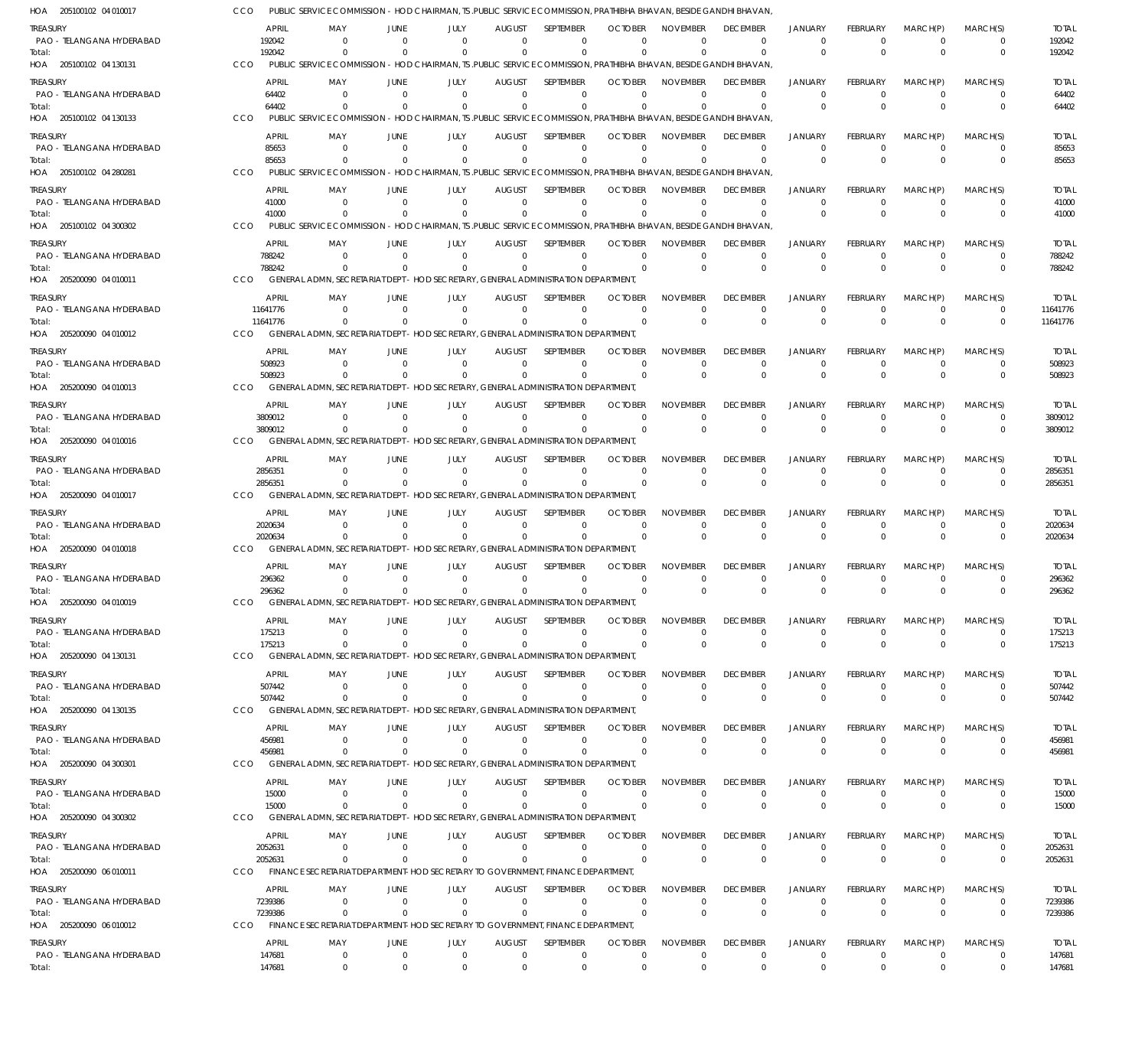205200090 06 010013 HOA 205200090 06 010016 HOA 205200090 06 010017 HOA 205200090 06 130131 HOA 205200090 06 130132 HOA 205200090 06 130134 HOA 205200090 06 160 HOA 205200090 06 280281 HOA 205200090 06 280284 HOA 205200090 06 300302 HOA 205200090 06 500503 HOA 205200090 06 510511 HOA 205200090 07 010011 HOA 205200090 07 010012 HOA 205200090 07 010013 HOA 205200090 07 010016 HOA 205200090 07 010017 HOA 205200090 07 130131 HOA FINANCE SECRETARIAT DEPARTMENT-HOD SECRETARY TO GOVERNMENT, FINANCE DEPARTMENT, FINANCE SECRETARIAT DEPARTMENT-HOD SECRETARY TO GOVERNMENT, FINANCE DEPARTMENT, FINANCE SECRETARIAT DEPARTMENT-HOD SECRETARY TO GOVERNMENT, FINANCE DEPARTMENT, FINANCE SECRETARIAT DEPARTMENT-HOD SECRETARY TO GOVERNMENT, FINANCE DEPARTMENT, FINANCE SECRETARIAT DEPARTMENT-HOD SECRETARY TO GOVERNMENT, FINANCE DEPARTMENT FINANCE SECRETARIAT DEPARTMENT-HOD SECRETARY TO GOVERNMENT, FINANCE DEPARTMENT, FINANCE SECRETARIAT DEPARTMENT-HOD SECRETARY TO GOVERNMENT, FINANCE DEPARTMENT, FINANCE SECRETARIAT DEPARTMENT-HOD SECRETARY TO GOVERNMENT, FINANCE DEPARTMENT, FINANCE SECRETARIAT DEPARTMENT-HOD SECRETARY TO GOVERNMENT, FINANCE DEPARTMENT, FINANCE SECRETARIAT DEPARTMENT-HOD SECRETARY TO GOVERNMENT, FINANCE DEPARTMENT, FINANCE SECRETARIAT DEPARTMENT-HOD SECRETARY TO GOVERNMENT, FINANCE DEPARTMENT FINANCE SECRETARIAT DEPARTMENT-HOD SECRETARY TO GOVERNMENT, FINANCE DEPARTMENT, PLANNING ,SECRETARIAT - HOD SECRETARY TO GOVERNMENT, PLANNING DEPARTMENT, PLANNING ,SECRETARIAT - HOD SECRETARY TO GOVERNMENT, PLANNING DEPARTMENT, PLANNING ,SECRETARIAT - HOD SECRETARY TO GOVERNMENT, PLANNING DEPARTMENT, PLANNING ,SECRETARIAT - HOD SECRETARY TO GOVERNMENT, PLANNING DEPARTMENT, PLANNING ,SECRETARIAT - HOD SECRETARY TO GOVERNMENT, PLANNING DEPARTMENT, PLANNING ,SECRETARIAT - HOD SECRETARY TO GOVERNMENT, PLANNING DEPARTMENT, CCO CCO. CCO **CCO** CCO CCO CCO CCO CCO CCO CCO.  $CCO$ **CCO** CCO **CCO CCO** CCO **CCO** 2605892 1994996 79981 19635 1261129 1369690 68481 2000 180000 1979146 577766 25711 2422463 44346 976844 618896 45604 6579 0 0  $\Omega$ 0  $\Omega$  $\Omega$ 0  $\Omega$  $\Omega$ 0  $\Omega$ 0 0  $\Omega$ 0  $\Omega$  $\Omega$ 0 0 0  $\Omega$ 0  $\Omega$  $\Omega$ 0  $\sqrt{0}$ 0 0  $\Omega$ 0 0  $\Omega$ 0  $\Omega$  $\Omega$  $\,$  0  $\,$ 0 0  $\Omega$ 0  $\Omega$ 0 0  $\mathbf{0}$ 0 0  $\Omega$ 0 0  $\Omega$ 0  $\Omega$  $\Omega$ 0 0 0  $\Omega$ 0  $\Omega$  $\Omega$ 0  $\Omega$  $\Omega$ 0  $\Omega$ 0 0  $\Omega$  $\Omega$  $\Omega$  $\Omega$ 0 0 0  $\Omega$ 0  $\Omega$  $\Omega$ 0  $\Omega$  $\Omega$ 0  $\Omega$ 0 0  $\Omega$ 0  $\Omega$  $\Omega$ 0 0  $\Omega$  $\Omega$ 0  $\Omega$  $\Omega$ 0  $\sqrt{2}$  $\Omega$ 0  $\Omega$ 0 0  $\Omega$ 0  $\Omega$  $\Omega$ 0 0  $\Omega$  $\Omega$ 0  $\Omega$ 0 0  $\Omega$  $\Omega$ 0  $\Omega$ 0 0  $\Omega$ 0  $\Omega$  $\Omega$ 0 0 0  $\Omega$ 0  $\Omega$ 0 0  $\Omega$ 0 0  $\Omega$ 0 0  $\Omega$ 0  $\Omega$  $\Omega$ 0 0 0  $\Omega$ 0  $\Omega$ 0 0  $\Omega$ 0 0  $\Omega$ 0 0  $\Omega$ 0  $\Omega$  $\Omega$ 0 0 0 0 0  $\Omega$ 0 0  $\Omega$ 0 0  $\Omega$  $\boldsymbol{0}$ 0  $\Omega$ 0  $\Omega$  $\Omega$  $\,$  0  $\,$ 0 0  $\Omega$ 0  $\Omega$  $\Omega$ 0  $\Omega$ 0 0  $\Omega$ 0 0  $\Omega$ 0  $\Omega$  $\Omega$ 0 0  $\Omega$  $\Omega$ 0  $\Omega$  $\Omega$ 0  $\Omega$ 0 0  $\Omega$ 0 0  $\Omega$ 0  $\Omega$  $\Omega$ 0 2605892 1994996 79981 19635 1261129 1369690 68481 2000 180000 1979146 577766 25711 2422463 44346 976844 618896 45604 6579 PAO - TELANGANA HYDERABAD PAO - TELANGANA HYDERABAD PAO - TELANGANA HYDERABAD PAO - TELANGANA HYDERABAD PAO - TELANGANA HYDERABAD PAO - TELANGANA HYDERABAD PAO - TELANGANA HYDERABAD PAO - TELANGANA HYDERABAD PAO - TELANGANA HYDERABAD PAO - TELANGANA HYDERABAD PAO - TELANGANA HYDERABAD PAO - TELANGANA HYDERABAD PAO - TELANGANA HYDERABAD PAO - TELANGANA HYDERABAD PAO - TELANGANA HYDERABAD PAO - TELANGANA HYDERABAD PAO - TELANGANA HYDERABAD PAO - TELANGANA HYDERABAD TREASURY **TREASURY** TREASURY **TREASURY TREASURY** TREASURY **TREASURY TREASURY** TREASURY **TREASURY TREASURY** TREASURY TREASURY **TREASURY** TREASURY TREASURY **TREASURY** TREASURY 2605892 1994996 79981 19635 1261129 1369690 68481 2000 180000 1979146 577766 25711 2422463 44346 976844 618896 45604 6579 APRIL APRIL APRIL APRIL APRIL APRIL APRIL APRIL APRIL APRIL APRIL APRIL APRIL APRIL APRIL APRIL APRIL APRIL  $\Omega$ 0 0  $\Omega$ 0 0  $\Omega$ 0 0 0 0 0 0 0 0 0 0  $\Omega$ MAY MAY MAY MAY **MAY** MAY MAY MAY MAY MAY MAY MAY MAY MAY MAY MAY MAY MAY 0 0 0  $\Omega$ 0 0 0  $\,$  0  $\,$ 0 0 0 0  $\,$  0  $\,$ 0 0 0 0  $\Omega$ JUNE **JUNE** JUNE JUNE **JUNE** JUNE JUNE **JUNE** JUNE JUNE JUNE JUNE JUNE JUNE JUNE JUNE JUNE JUNE 0 0 0  $\sqrt{0}$ 0 0 0  $\,$  0  $\,$ 0  $\,$  0  $\,$ 0 0 0  $\,$  0  $\,$ 0 0 0 0 JULY JULY JULY JULY JULY JULY JULY JULY JULY JULY JULY JULY JULY JULY JULY JULY JULY JULY  $\Omega$ 0 0  $\Omega$ 0 0  $\Omega$ 0 0 0 0 0 0 0  $\Omega$ 0 0  $\Omega$ AUGUST **AUGUST** AUGUST AUGUST **AUGUST** AUGUST AUGUST AUGUST AUGUST AUGUST **AUGUST** AUGUST AUGUST **AUGUST** AUGUST AUGUST **AUGUST** AUGUST  $\Omega$ 0 0  $\Omega$ 0 0  $\Omega$ 0 0  $\Omega$ 0 0 0 0  $\Omega$ 0 0  $\Omega$ **SEPTEMBER SEPTEMBER SEPTEMBER** SEPTEMBER **SEPTEMBER** SEPTEMBER SEPTEMBER **SEPTEMBER** SEPTEMBER SEPTEMBER **SEPTEMBER** SEPTEMBER SEPTEMBER **SEPTEMBER** SEPTEMBER SEPTEMBER **SEPTEMBER** SEPTEMBER 0 0  $\Omega$  $\Omega$ 0 0 0 0 0  $\Omega$ 0 0  $\Omega$ 0  $\Omega$  $\Omega$ 0  $\Omega$ **OCTOBER OCTOBER** OCTOBER **OCTOBER OCTOBER** OCTOBER **OCTOBER OCTOBER** OCTOBER **OCTOBER OCTOBER OCTOBER OCTOBER OCTOBER OCTOBER OCTOBER OCTOBER OCTOBER**  $\Omega$ 0 0  $\Omega$ 0 0  $\Omega$ 0 0  $\Omega$ 0 0 0 0  $\Omega$  $\Omega$ 0  $\Omega$ NOVEMBER NOVEMBER NOVEMBER NOVEMBER NOVEMBER NOVEMBER NOVEMBER NOVEMBER NOVEMBER NOVEMBER NOVEMBER NOVEMBER NOVEMBER NOVEMBER NOVEMBER NOVEMBER NOVEMBER NOVEMBER  $\Omega$ 0 0  $\Omega$ 0 0  $\Omega$ 0 0  $\Omega$ 0 0  $\Omega$ 0  $\Omega$  $\Omega$ 0  $\Omega$ DECEMBER **DECEMBER** DECEMBER DECEMBER **DECEMBER** DECEMBER DECEMBER **DECEMBER** DECEMBER DECEMBER **DECEMBER** DECEMBER DECEMBER **DECEMBER** DECEMBER DECEMBER **DECEMBER** DECEMBER  $\Omega$ 0 0  $\Omega$ 0 0  $\Omega$ 0 0  $\Omega$ 0 0  $\Omega$ 0  $\Omega$  $\Omega$ 0  $\Omega$ JANUARY JANUARY JANUARY JANUARY JANUARY JANUARY JANUARY JANUARY JANUARY JANUARY JANUARY JANUARY JANUARY JANUARY JANUARY JANUARY JANUARY JANUARY  $\Omega$ 0  $\Omega$  $\Omega$ 0 0  $\Omega$ 0 0  $\Omega$ 0 0 0 0  $\Omega$ 0 0  $\Omega$ FEBRUARY **FEBRUARY** FEBRUARY FEBRUARY FEBRUARY FEBRUARY FEBRUARY FEBRUARY FEBRUARY FEBRUARY FEBRUARY FEBRUARY FEBRUARY FEBRUARY FEBRUARY FEBRUARY FEBRUARY FEBRUARY  $\Omega$ 0  $\Omega$  $\Omega$ 0 0 0 0  $\Omega$  $\Omega$ 0 0  $\Omega$ 0  $\Omega$  $\Omega$ 0  $\Omega$ MARCH(P) MARCH(P) MARCH(P) MARCH(P) MARCH(P) MARCH(P) MARCH(P) MARCH(P) MARCH(P) MARCH(P) MARCH(P) MARCH(P) MARCH(P) MARCH(P) MARCH(P) MARCH(P) MARCH(P) MARCH(P)  $\Omega$ 0  $\Omega$  $\Omega$ 0 0  $\Omega$ 0  $\Omega$ 0 0  $\Omega$  $\Omega$ 0  $\Omega$ 0 0  $\Omega$ MARCH(S) MARCH(S) MARCH(S) MARCH(S) MARCH(S) MARCH(S) MARCH(S) MARCH(S) MARCH(S) MARCH(S) MARCH(S) MARCH(S) MARCH(S) MARCH(S) MARCH(S) MARCH(S) MARCH(S) MARCH(S) 2605892 1994996 79981 19635 1261129 1369690 68481 2000 180000 1979146 577766 25711 2422463 44346 976844 618896 45604 6579 TOTAL TOTAL TOTAL TOTAL TOTAL TOTAL TOTAL TOTAL TOTAL TOTAL TOTAL TOTAL TOTAL TOTAL TOTAL TOTAL TOTAL TOTAL Total: Total: Total: Total: Total: Total: Total: Total: Total: Total: Total: Total: Total: Total: Total: Total: Total: Total: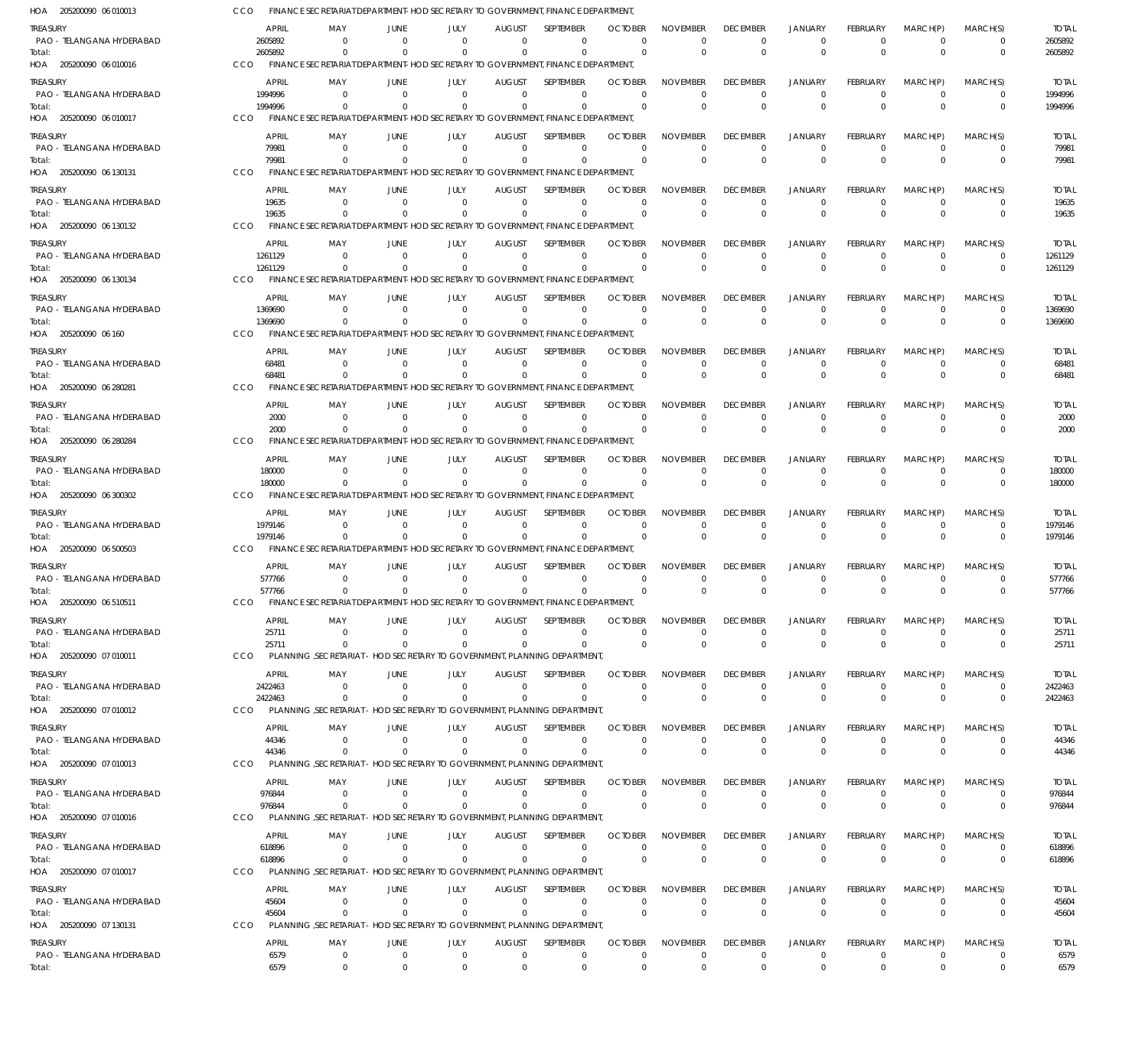205200090 07 300302 HOA 205200090 08 010011 HOA 205200090 08 010012 HOA 205200090 08 010013 HOA 205200090 08 010016 HOA 205200090 08 010017 HOA 205200090 08 130131 HOA 205200090 08 300302 HOA 205200090 09 010011 HOA 205200090 09 010012 HOA 205200090 09 010013 HOA 205200090 09 010016 HOA 205200090 09 130131 HOA 205200090 09 130134 HOA 205200090 09 280281 HOA 205200090 09 300302 HOA 205200090 10 010011 HOA 205200090 10 010012 HOA PLANNING ,SECRETARIAT - HOD SECRETARY TO GOVERNMENT, PLANNING DEPARTMENT, The Secretary to Government, Home Department, Telangana Secretariat, The Secretary to Government, Home Department, Telangana Secretariat, The Secretary to Government, Home Department, Telangana Secretariat, The Secretary to Government, Home Department, Telangana Secretariat, The Secretary to Government, Home Department, Telangana Secretariat, The Secretary to Government, Home Department, Telangana Secretariat, The Secretary to Government, Home Department, Telangana Secretariat, REVENUE DEPARTMENT SECRETARIAT DEPARTMENT -HOD SECRETARY, REVENUE DEPARTMENT, TS SECRETARIAT, REVENUE DEPARTMENT SECRETARIAT DEPARTMENT -HOD SECRETARY, REVENUE DEPARTMENT, TS SECRETARIAT, REVENUE DEPARTMENT SECRETARIAT DEPARTMENT -HOD SECRETARY, REVENUE DEPARTMENT, TS SECRETARIAT, REVENUE DEPARTMENT SECRETARIAT DEPARTMENT -HOD SECRETARY, REVENUE DEPARTMENT, TS SECRETARIAT, REVENUE DEPARTMENT SECRETARIAT DEPARTMENT -HOD SECRETARY, REVENUE DEPARTMENT, TS SECRETARIAT, REVENUE DEPARTMENT SECRETARIAT DEPARTMENT -HOD SECRETARY, REVENUE DEPARTMENT, TS SECRETARIAT, REVENUE DEPARTMENT SECRETARIAT DEPARTMENT -HOD SECRETARY, REVENUE DEPARTMENT, TS SECRETARIAT, REVENUE DEPARTMENT SECRETARIAT DEPARTMENT -HOD SECRETARY, REVENUE DEPARTMENT, TS SECRETARIAT, The Joint Secretary to Govt., Law Department, TS Secretariat, The Joint Secretary to Govt., Law Department, TS Secretariat, CCO CCO CCO CCO CCO CCO CCO CCO CCO CCO CCO. CCO **CCO** CCO **CCO** CCO CCO **CCO** 191560 2695767 86550 884029 611615 6761 16900 332854 3613378 77750 1373861 1014615 21594 102000 50325500 611822 1520870 34150 0 0 0 0  $\Omega$ 0 0 0  $\Omega$ 0 0  $\Omega$ 0 0 0  $\Omega$  $\Omega$ 0 0 0 0 0  $\Omega$ 0 0 0 0 0 0 0 0 0 0 0  $\Omega$  $\,$  0  $\,$ 0 0 0 0  $\Omega$ 0 0  $\Omega$ 0 0  $\Omega$ 0 0  $\Omega$ 0  $\Omega$ 0 0 0 0  $\Omega$ 0  $\Omega$  $\Omega$ 0  $\Omega$  $\Omega$ 0  $\Omega$ 0 0  $\Omega$ 0  $\Omega$  $\Omega$ 0 0 0 0 0  $\Omega$ 0 0  $\Omega$ 0 0  $\Omega$ 0 0  $\Omega$ 0  $\Omega$  $\Omega$  $\,$  0  $\,$ 0 0  $\Omega$ 0  $\Omega$ 0 0  $\Omega$  $\Omega$ 0  $\Omega$ 0 0  $\Omega$  $\Omega$  $\Omega$  $\Omega$ 0 0 0  $\Omega$ 0  $\Omega$  $\Omega$ 0  $\Omega$  $\Omega$ 0  $\Omega$ 0 0  $\Omega$ 0  $\Omega$  $\Omega$ 0 0 0  $\Omega$ 0  $\Omega$ 0 0  $\Omega$ 0 0  $\Omega$ 0 0  $\Omega$ 0  $\Omega$  $\Omega$ 0 0 0  $\Omega$ 0  $\Omega$ 0 0  $\Omega$ 0 0  $\Omega$ 0 0  $\Omega$ 0  $\Omega$  $\Omega$ 0 0 0 0 0  $\Omega$ 0 0  $\Omega$ 0 0  $\Omega$  $\boldsymbol{0}$ 0  $\Omega$ 0  $\Omega$  $\Omega$ 0 0 0  $\Omega$ 0  $\Omega$ 0 0  $\Omega$ 0 0  $\Omega$ 0 0  $\Omega$ 0  $\Omega$  $\Omega$ 0 0  $\Omega$  $\Omega$ 0  $\Omega$  $\Omega$ 0  $\Omega$ 0 0  $\Omega$ 0 0  $\Omega$ 0  $\Omega$  $\Omega$ 0 191560 2695767 86550 884029 611615 6761 16900 332854 3613378 77750 1373861 1014615 21594 102000 50325500 611822 1520870 34150 PAO - TELANGANA HYDERABAD PAO - TELANGANA HYDERABAD PAO - TELANGANA HYDERABAD PAO - TELANGANA HYDERABAD PAO - TELANGANA HYDERABAD PAO - TELANGANA HYDERABAD PAO - TELANGANA HYDERABAD PAO - TELANGANA HYDERABAD PAO - TELANGANA HYDERABAD PAO - TELANGANA HYDERABAD PAO - TELANGANA HYDERABAD PAO - TELANGANA HYDERABAD PAO - TELANGANA HYDERABAD PAO - TELANGANA HYDERABAD PAO - TELANGANA HYDERABAD PAO - TELANGANA HYDERABAD PAO - TELANGANA HYDERABAD PAO - TELANGANA HYDERABAD TREASURY **TREASURY** TREASURY TREASURY **TREASURY** TREASURY TREASURY **TREASURY** TREASURY TREASURY **TREASURY** TREASURY TREASURY **TREASURY** TREASURY TREASURY **TREASURY** TREASURY 191560 2695767 86550 884029 611615 6761 16900 332854 3613378 77750 1373861 1014615 21594 102000 50325500 611822 1520870 34150 APRIL APRIL APRIL APRIL APRIL APRIL APRIL APRIL APRIL APRIL APRIL APRIL APRIL APRIL APRIL APRIL APRIL APRIL  $\sqrt{0}$ 0 0  $\Omega$ 0 0  $\Omega$ 0 0 0 0 0 0 0 0 0 0  $\Omega$ MAY MAY MAY MAY MAY MAY MAY MAY MAY MAY MAY MAY MAY MAY MAY MAY MAY MAY 0 0 0  $\Omega$ 0 0 0 0 0 0 0 0  $\,$  0  $\,$ 0 0  $\,$  0  $\,$ 0  $\Omega$ JUNE **JUNE** JUNE JUNE **JUNE** JUNE JUNE **JUNE** JUNE JUNE JUNE JUNE JUNE JUNE JUNE JUNE JUNE JUNE 0 0 0 0 0 0 0  $\,$  0  $\,$ 0  $\,$  0  $\,$ 0 0 0  $\,$  0  $\,$  $\Omega$ 0 0  $\Omega$ JULY JULY JULY JULY JULY JULY JULY JULY JULY JULY JULY JULY JULY JULY JULY JULY JULY JULY  $\Omega$ 0 0  $\Omega$ 0 0 0 0 0 0 0 0 0 0  $\Omega$ 0 0  $\Omega$ AUGUST **AUGUST** AUGUST AUGUST **AUGUST** AUGUST AUGUST AUGUST AUGUST AUGUST AUGUST AUGUST AUGUST **AUGUST** AUGUST AUGUST **AUGUST** AUGUST  $\Omega$ 0  $\Omega$  $\Omega$ 0 0  $\Omega$ 0 0 0 0 0 0 0  $\Omega$ 0 0  $\Omega$ SEPTEMBER **SEPTEMBER SEPTEMBER** SEPTEMBER **SEPTEMBER** SEPTEMBER SEPTEMBER **SEPTEMBER** SEPTEMBER SEPTEMBER **SEPTEMBER** SEPTEMBER SEPTEMBER **SEPTEMBER** SEPTEMBER SEPTEMBER **SEPTEMBER** SEPTEMBER  $\Omega$ 0  $\Omega$  $\Omega$ 0 0  $\Omega$ 0 0  $\Omega$ 0 0 0 0  $\Omega$  $\Omega$ 0  $\Omega$ OCTOBER **OCTOBER** OCTOBER **OCTOBER OCTOBER** OCTOBER OCTOBER **OCTOBER** OCTOBER **OCTOBER OCTOBER** OCTOBER **OCTOBER OCTOBER** OCTOBER **OCTOBER** OCTOBER **OCTOBER**  $\Omega$ 0 0  $\Omega$ 0 0  $\Omega$ 0 0  $\Omega$ 0 0 0 0  $\Omega$  $\Omega$ 0  $\Omega$ NOVEMBER NOVEMBER NOVEMBER NOVEMBER NOVEMBER NOVEMBER NOVEMBER NOVEMBER NOVEMBER NOVEMBER NOVEMBER NOVEMBER NOVEMBER NOVEMBER NOVEMBER NOVEMBER NOVEMBER NOVEMBER  $\Omega$ 0 0  $\Omega$ 0 0  $\Omega$ 0 0  $\Omega$ 0 0  $\Omega$ 0  $\Omega$  $\Omega$ 0  $\Omega$ DECEMBER **DECEMBER** DECEMBER DECEMBER **DECEMBER** DECEMBER DECEMBER **DECEMBER** DECEMBER DECEMBER **DECEMBER** DECEMBER DECEMBER **DECEMBER** DECEMBER DECEMBER **DECEMBER** DECEMBER  $\Omega$ 0 0  $\Omega$ 0 0  $\Omega$ 0 0  $\Omega$ 0 0  $\Omega$ 0  $\Omega$  $\Omega$ 0  $\Omega$ JANUARY JANUARY JANUARY JANUARY JANUARY JANUARY JANUARY JANUARY JANUARY JANUARY JANUARY JANUARY JANUARY JANUARY JANUARY JANUARY JANUARY JANUARY  $\Omega$ 0  $\Omega$  $\Omega$ 0 0 0 0 0  $\Omega$ 0 0 0 0  $\Omega$ 0 0  $\Omega$ FEBRUARY **FEBRUARY** FEBRUARY FEBRUARY FEBRUARY FEBRUARY FEBRUARY FEBRUARY FEBRUARY FEBRUARY FEBRUARY FEBRUARY FEBRUARY FEBRUARY FEBRUARY FEBRUARY FEBRUARY FEBRUARY  $\Omega$ 0  $\Omega$  $\Omega$ 0 0  $\Omega$ 0  $\Omega$  $\Omega$ 0 0 0 0  $\Omega$  $\Omega$ 0  $\Omega$ MARCH(P) MARCH(P) MARCH(P) MARCH(P) MARCH(P) MARCH(P) MARCH(P) MARCH(P) MARCH(P) MARCH(P) MARCH(P) MARCH(P) MARCH(P) MARCH(P) MARCH(P) MARCH(P) MARCH(P) MARCH(P)  $\Omega$ 0  $\Omega$  $\Omega$ 0 0  $\Omega$ 0  $\Omega$ 0 0  $\Omega$  $\Omega$ 0  $\Omega$ 0 0  $\Omega$ MARCH(S) MARCH(S) MARCH(S) MARCH(S) MARCH(S) MARCH(S) MARCH(S) MARCH(S) MARCH(S) MARCH(S) MARCH(S) MARCH(S) MARCH(S) MARCH(S) MARCH(S) MARCH(S) MARCH(S) MARCH(S) 191560 2695767 86550 884029 611615 6761 16900 332854 3613378 77750 1373861 1014615 21594 102000 50325500 611822 1520870 34150 TOTAL TOTAL TOTAL TOTAL TOTAL TOTAL TOTAL TOTAL TOTAL TOTAL TOTAL TOTAL TOTAL TOTAL TOTAL TOTAL TOTAL TOTAL Total: Total: Total: Total: Total: Total: Total: Total: Total: Total: Total: Total: Total: Total: Total: Total: Total: Total: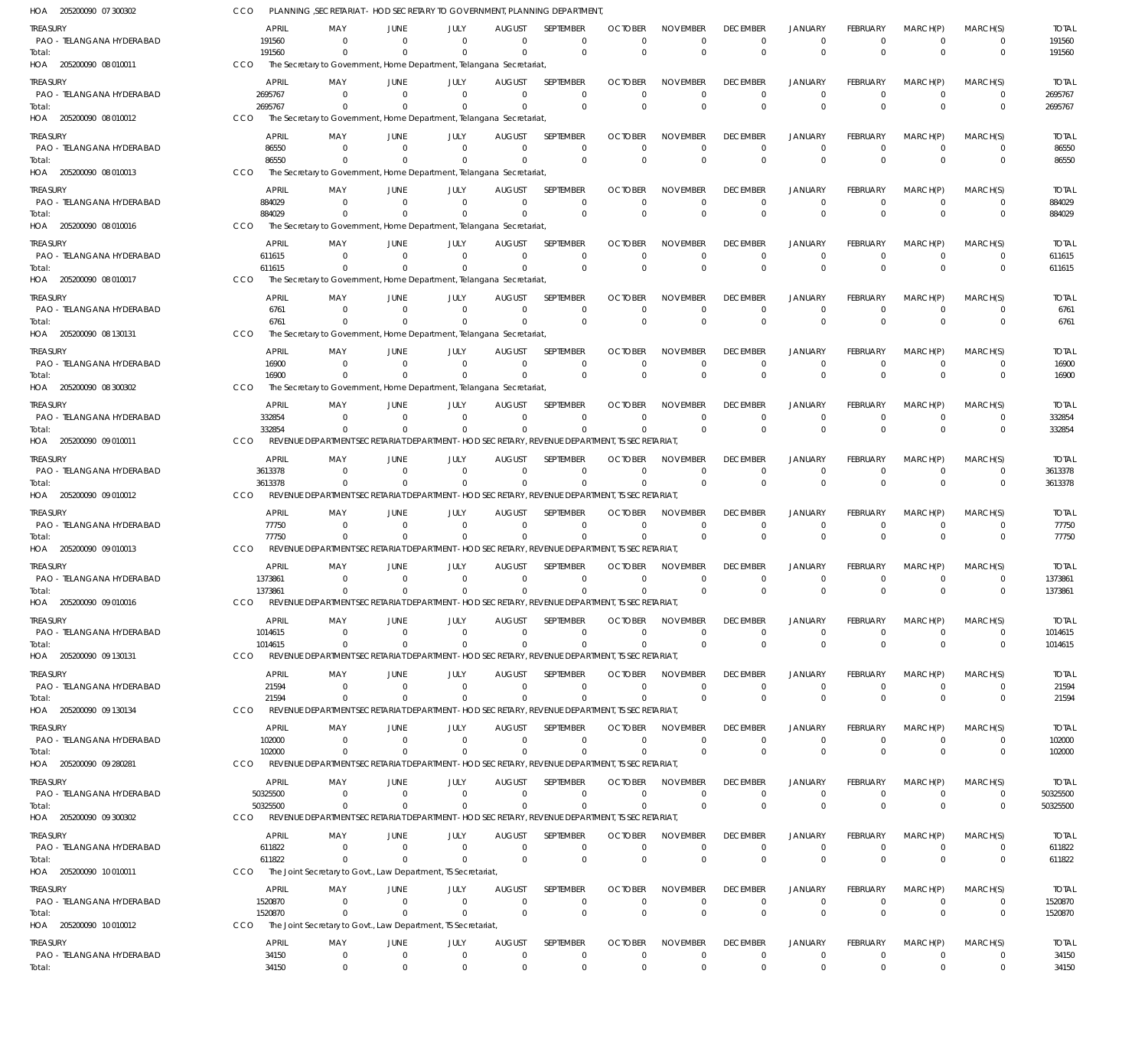205200090 10 010013 HOA 205200090 10 010014 HOA 205200090 10 010015 HOA 205200090 10 010016 HOA 205200090 10 010017 HOA 205200090 10 130131 HOA 205200090 10 130135 HOA 205200090 10 300301 HOA 205200090 10 300302 HOA 205200090 24 130134 HOA 205200090 26 010011 HOA 205200090 26 010012 HOA 205200090 26 010013 HOA 205200090 26 010016 HOA 205200090 28 010011 HOA 205200090 28 010012 HOA 205200090 28 010013 HOA 205200090 28 010014 HOA The Joint Secretary to Govt., Law Department, TS Secretariat, The Joint Secretary to Govt., Law Department, TS Secretariat, The Joint Secretary to Govt., Law Department, TS Secretariat, The Joint Secretary to Govt., Law Department, TS Secretariat, The Joint Secretary to Govt., Law Department, TS Secretariat, The Joint Secretary to Govt., Law Department, TS Secretariat, The Joint Secretary to Govt., Law Department, TS Secretariat, The Joint Secretary to Govt., Law Department, TS Secretariat, The Joint Secretary to Govt., Law Department, TS Secretariat, FINANCE SECRETARIAT DEPARTMENT-HOD SECRETARY TO GOVERNMENT, FINANCE DEPARTMENT, REVENUE DEPARTMENT SECRETARIAT DEPARTMENT -HOD SECRETARY, REVENUE DEPARTMENT, TS SECRETARIAT, REVENUE DEPARTMENT SECRETARIAT DEPARTMENT -HOD SECRETARY, REVENUE DEPARTMENT, TS SECRETARIAT, REVENUE DEPARTMENT SECRETARIAT DEPARTMENT -HOD SECRETARY, REVENUE DEPARTMENT, TS SECRETARIAT, REVENUE DEPARTMENT SECRETARIAT DEPARTMENT -HOD SECRETARY, REVENUE DEPARTMENT, TS SECRETARIAT, The Joint Secretary to Govt., Law Department, TS Secretariat, The Joint Secretary to Govt., Law Department, TS Secretariat, The Joint Secretary to Govt., Law Department, TS Secretariat, The Joint Secretary to Govt., Law Department, TS Secretariat, CCO CCO **CCO CCO** CCO CCO CCO CCO. CCO CCO CCO **CCO CCO** CCO **CCO CCO** CCO **CCO** 744185 3100 21087 445536 13280 12495 943 352780 249740 102000 156725 3575 59595 46107 415252 11800 290733 3100 0 0  $\Omega$ 0 0  $\Omega$ 0  $\Omega$  $\Omega$ 0 0 0 0 0 0  $\Omega$  $\Omega$ 0 0 0 0 0  $\Omega$ 0 0  $\Omega$ 0 0  $\Omega$ 0 0  $\Omega$  $\,$  0  $\,$ 0  $\Omega$ 0 0 0 0 0 0 0 0  $\mathbf{0}$ 0 0  $\Omega$ 0 0  $\mathbf{0}$ 0  $\Omega$ 0 0 0 0  $\Omega$ 0  $\Omega$ 0 0  $\Omega$  $\Omega$ 0  $\Omega$ 0 0  $\Omega$ 0  $\Omega$  $\Omega$ 0 0 0 0 0  $\Omega$ 0 0  $\Omega$  $\Omega$ 0  $\Omega$ 0 0  $\Omega$ 0  $\Omega$  $\Omega$ 0 0 0  $\Omega$ 0  $\Omega$ 0 0  $\Omega$  $\Omega$ 0  $\Omega$ 0 0  $\Omega$ 0  $\Omega$  $\Omega$ 0 0 0  $\Omega$ 0  $\Omega$ 0 0  $\Omega$  $\Omega$ 0  $\Omega$ 0 0  $\Omega$ 0  $\Omega$  $\Omega$ 0 0 0  $\Omega$ 0  $\Omega$ 0 0  $\Omega$ 0 0  $\Omega$ 0 0  $\Omega$ 0  $\Omega$  $\Omega$ 0 0 0  $\Omega$ 0  $\Omega$ 0 0  $\Omega$ 0 0  $\Omega$ 0 0  $\Omega$ 0  $\Omega$  $\Omega$ 0 0 0 0 0  $\Omega$ 0 0  $\Omega$  $\,$  0  $\,$ 0  $\Omega$  $\boldsymbol{0}$ 0  $\Omega$ 0  $\Omega$  $\Omega$ 0 0 0  $\Omega$ 0  $\Omega$ 0 0  $\Omega$ 0 0  $\Omega$ 0 0  $\Omega$ 0  $\Omega$  $\Omega$ 0 0  $\Omega$  $\Omega$ 0  $\Omega$ 0 0  $\Omega$ 0 0  $\Omega$ 0 0  $\Omega$ 0  $\Omega$  $\Omega$ 0 744185 3100 21087 445536 13280 12495 943 352780 249740 102000 156725 3575 59595 46107 415252 11800 290733 3100 PAO - TELANGANA HYDERABAD PAO - TELANGANA HYDERABAD PAO - TELANGANA HYDERABAD PAO - TELANGANA HYDERABAD PAO - TELANGANA HYDERABAD PAO - TELANGANA HYDERABAD PAO - TELANGANA HYDERABAD PAO - TELANGANA HYDERABAD PAO - TELANGANA HYDERABAD PAO - TELANGANA HYDERABAD PAO - TELANGANA HYDERABAD PAO - TELANGANA HYDERABAD PAO - TELANGANA HYDERABAD PAO - TELANGANA HYDERABAD PAO - TELANGANA HYDERABAD PAO - TELANGANA HYDERABAD PAO - TELANGANA HYDERABAD PAO - TELANGANA HYDERABAD TREASURY **TREASURY** TREASURY TREASURY **TREASURY** TREASURY TREASURY **TREASURY** TREASURY TREASURY **TREASURY** TREASURY TREASURY **TREASURY** TREASURY TREASURY **TREASURY** TREASURY 744185 3100 21087 445536 13280 12495 943 352780 249740 102000 156725 3575 59595 46107 415252 11800 290733 3100 APRIL APRIL APRIL APRIL APRIL APRIL APRIL APRIL APRIL APRIL APRIL APRIL APRIL APRIL APRIL APRIL APRIL APRIL  $\Omega$ 0 0  $\Omega$ 0 0  $\Omega$ 0 0 0 0 0 0 0 0 0 0  $\Omega$ MAY MAY MAY MAY MAY MAY MAY MAY MAY MAY MAY MAY MAY MAY MAY MAY MAY MAY 0 0 0  $\Omega$ 0 0 0  $\,$  0  $\,$ 0 0 0 0  $\,$  0  $\,$ 0 0  $\,$  0  $\,$ 0  $\Omega$ JUNE **JUNE** JUNE JUNE **JUNE** JUNE JUNE **JUNE** JUNE JUNE JUNE JUNE JUNE JUNE JUNE JUNE JUNE JUNE 0 0 0 0 0 0  $\,$  0  $\,$  $\,$  0  $\,$ 0  $\,$  0  $\,$ 0 0  $\,$  0  $\,$ 0  $\Omega$ 0 0  $\Omega$ JULY JULY JULY JULY JULY JULY JULY JULY JULY JULY JULY JULY JULY JULY JULY JULY JULY JULY  $\Omega$ 0 0  $\Omega$ 0 0  $\Omega$ 0 0 0 0 0 0 0  $\Omega$ 0 0  $\Omega$ AUGUST **AUGUST** AUGUST AUGUST **AUGUST** AUGUST AUGUST AUGUST AUGUST AUGUST AUGUST AUGUST AUGUST **AUGUST** AUGUST AUGUST **AUGUST** AUGUST  $\Omega$ 0 0  $\Omega$ 0 0  $\Omega$ 0 0 0 0 0 0 0  $\Omega$ 0 0  $\Omega$ SEPTEMBER **SEPTEMBER** SEPTEMBER SEPTEMBER **SEPTEMBER** SEPTEMBER SEPTEMBER SEPTEMBER SEPTEMBER SEPTEMBER **SEPTEMBER** SEPTEMBER SEPTEMBER **SEPTEMBER** SEPTEMBER SEPTEMBER **SEPTEMBER** SEPTEMBER  $\Omega$ 0  $\Omega$  $\Omega$ 0 0  $\Omega$ 0 0  $\Omega$ 0 0 0 0  $\Omega$  $\Omega$ 0  $\Omega$ **OCTOBER OCTOBER** OCTOBER **OCTOBER OCTOBER** OCTOBER OCTOBER **OCTOBER** OCTOBER **OCTOBER OCTOBER** OCTOBER **OCTOBER OCTOBER OCTOBER OCTOBER OCTOBER OCTOBER**  $\Omega$ 0 0  $\Omega$ 0 0  $\Omega$ 0 0  $\Omega$ 0 0 0 0  $\Omega$  $\Omega$ 0  $\Omega$ NOVEMBER NOVEMBER NOVEMBER NOVEMBER NOVEMBER NOVEMBER NOVEMBER NOVEMBER NOVEMBER NOVEMBER NOVEMBER NOVEMBER NOVEMBER NOVEMBER NOVEMBER NOVEMBER NOVEMBER NOVEMBER  $\Omega$ 0 0  $\Omega$ 0 0  $\Omega$ 0 0  $\Omega$ 0 0 0 0  $\Omega$  $\Omega$ 0  $\Omega$ DECEMBER **DECEMBER** DECEMBER DECEMBER **DECEMBER** DECEMBER DECEMBER **DECEMBER** DECEMBER DECEMBER **DECEMBER** DECEMBER DECEMBER **DECEMBER** DECEMBER DECEMBER **DECEMBER** DECEMBER  $\Omega$ 0 0  $\Omega$ 0 0  $\Omega$ 0 0  $\Omega$ 0 0 0 0  $\Omega$  $\Omega$ 0  $\Omega$ JANUARY JANUARY JANUARY JANUARY JANUARY JANUARY JANUARY JANUARY JANUARY JANUARY JANUARY JANUARY JANUARY JANUARY JANUARY JANUARY JANUARY JANUARY 0 0 0  $\Omega$ 0 0 0 0 0 0 0 0 0 0  $\Omega$ 0 0  $\Omega$ FEBRUARY **FEBRUARY** FEBRUARY FEBRUARY FEBRUARY FEBRUARY FEBRUARY FEBRUARY FEBRUARY FEBRUARY FEBRUARY FEBRUARY FEBRUARY FEBRUARY FEBRUARY FEBRUARY FEBRUARY FEBRUARY  $\Omega$ 0  $\Omega$  $\Omega$ 0 0  $\Omega$ 0  $\Omega$  $\Omega$ 0 0 0 0  $\Omega$  $\Omega$ 0  $\Omega$ MARCH(P) MARCH(P) MARCH(P) MARCH(P) MARCH(P) MARCH(P) MARCH(P) MARCH(P) MARCH(P) MARCH(P) MARCH(P) MARCH(P) MARCH(P) MARCH(P) MARCH(P) MARCH(P) MARCH(P) MARCH(P)  $\Omega$ 0  $\Omega$  $\Omega$ 0 0  $\Omega$ 0  $\Omega$  $\Omega$ 0 0  $\Omega$ 0  $\Omega$  $\Omega$ 0  $\Omega$ MARCH(S) MARCH(S) MARCH(S) MARCH(S) MARCH(S) MARCH(S) MARCH(S) MARCH(S) MARCH(S) MARCH(S) MARCH(S) MARCH(S) MARCH(S) MARCH(S) MARCH(S) MARCH(S) MARCH(S) MARCH(S) 744185 3100 21087 445536 13280 12495 943 352780 249740 102000 156725 3575 59595 46107 415252 11800 290733 3100 TOTAL TOTAL TOTAL TOTAL TOTAL TOTAL TOTAL TOTAL TOTAL TOTAL TOTAL TOTAL TOTAL TOTAL TOTAL TOTAL TOTAL TOTAL Total: Total: Total: Total: Total: Total: Total: Total: Total: Total: Total: Total: Total: Total: Total: Total: Total: Total: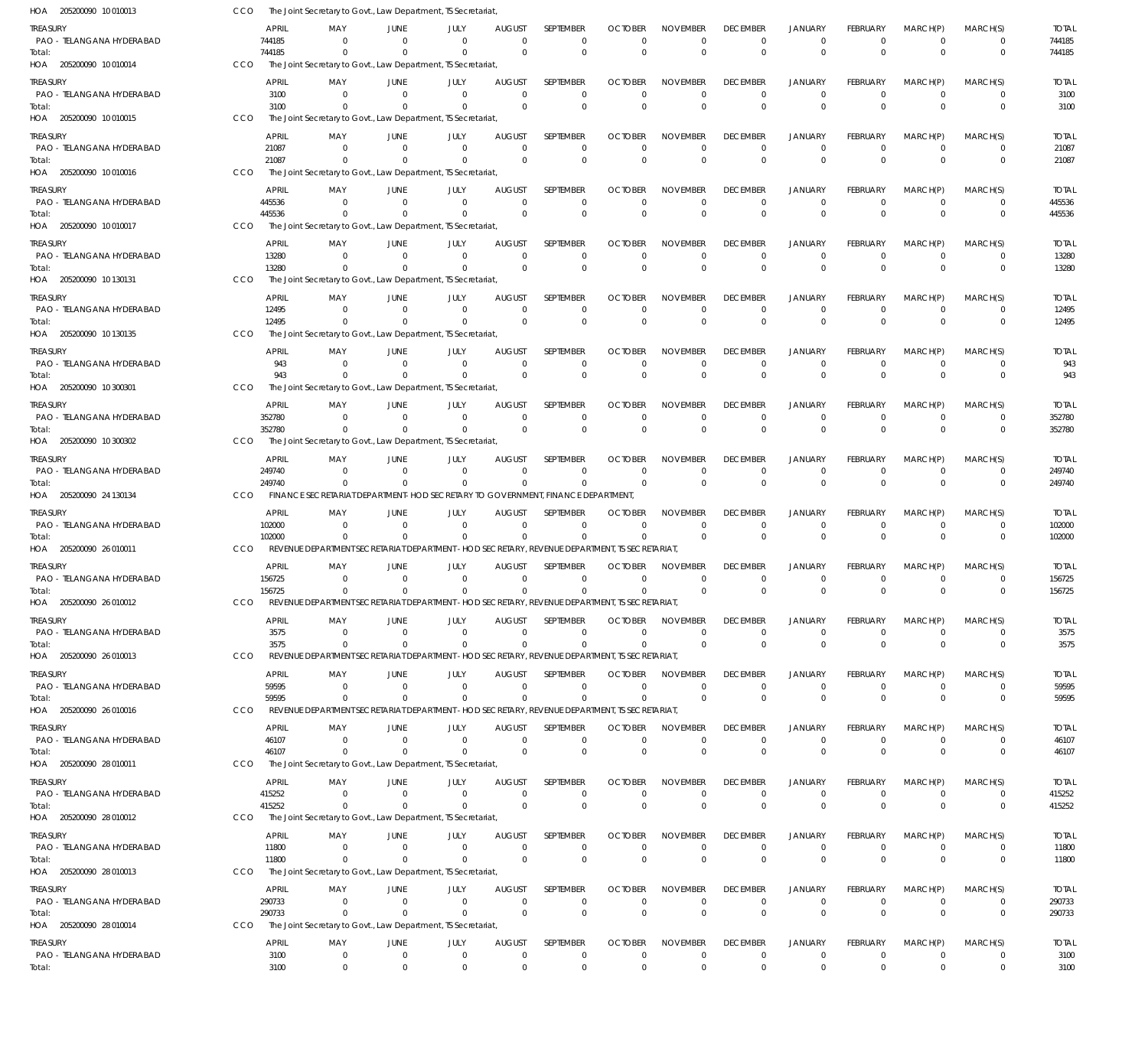| HOA 205200090 28 010015               | CCO                  |                        | The Joint Secretary to Govt., Law Department, TS Secretariat                                                               |                                  |                          |                            |                             |                               |                             |                                   |                                  |                               |                         |                            |                         |
|---------------------------------------|----------------------|------------------------|----------------------------------------------------------------------------------------------------------------------------|----------------------------------|--------------------------|----------------------------|-----------------------------|-------------------------------|-----------------------------|-----------------------------------|----------------------------------|-------------------------------|-------------------------|----------------------------|-------------------------|
| Treasury<br>PAO - TELANGANA HYDERABAD |                      | <b>APRIL</b><br>18921  | MAY<br>$\Omega$                                                                                                            | JUNE<br>$\Omega$                 | JULY<br>$\Omega$         | AUGUST<br>$\overline{0}$   | SEPTEMBER<br>$\mathbf 0$    | <b>OCTOBER</b><br>$\Omega$    | <b>NOVEMBER</b><br>$\Omega$ | <b>DECEMBER</b><br>$^{\circ}$     | <b>JANUARY</b><br>$\overline{0}$ | FEBRUARY<br>$\overline{0}$    | MARCH(P)<br>$\mathbf 0$ | MARCH(S)<br>$\mathbf 0$    | <b>TOTAL</b><br>18921   |
| Total:<br>HOA 205200090 28 010016     | CCO                  | 18921                  | $\Omega$<br>The Joint Secretary to Govt., Law Department, TS Secretariat                                                   | $\Omega$                         | $\Omega$                 | $\Omega$                   | $\mathbf 0$                 | $\Omega$                      | $\Omega$                    | $\mathbf 0$                       | $\mathbf 0$                      | $\Omega$                      | $\Omega$                | $\mathbf 0$                | 18921                   |
| treasury                              |                      | <b>APRIL</b>           | MAY                                                                                                                        | JUNE                             | JULY                     | <b>AUGUST</b>              | SEPTEMBER                   | <b>OCTOBER</b>                | <b>NOVEMBER</b>             | <b>DECEMBER</b>                   | <b>JANUARY</b>                   | FEBRUARY                      | MARCH(P)                | MARCH(S)                   | <b>TOTAL</b>            |
| PAO - TELANGANA HYDERABAD             |                      | 120849                 | $\Omega$                                                                                                                   | $\Omega$                         | $\Omega$                 | $\Omega$                   | $\mathbf 0$                 | $\Omega$                      | $\Omega$                    | $\overline{0}$                    | $\overline{0}$                   | $\Omega$                      | $\mathbf 0$             | 0                          | 120849                  |
| Total:                                |                      | 120849                 | $\Omega$                                                                                                                   | $\Omega$                         | $\Omega$                 | $\Omega$                   | $\Omega$                    | $\Omega$                      | $\Omega$                    | $\mathbf 0$                       | $\mathbf{0}$                     | $\Omega$                      | $\Omega$                | $\mathbf 0$                | 120849                  |
| HOA 205200090 28 300302               | CCO                  |                        | The Joint Secretary to Govt., Law Department, TS Secretariat                                                               |                                  |                          |                            |                             |                               |                             |                                   |                                  |                               |                         |                            |                         |
| treasury<br>PAO - TELANGANA HYDERABAD |                      | <b>APRIL</b><br>85138  | MAY<br>$\Omega$                                                                                                            | JUNE<br>$\Omega$                 | JULY<br>$\Omega$         | <b>AUGUST</b><br>$\Omega$  | SEPTEMBER<br>$\mathbf 0$    | <b>OCTOBER</b><br>$\Omega$    | <b>NOVEMBER</b><br>$\Omega$ | <b>DECEMBER</b><br>$\overline{0}$ | JANUARY<br>$\mathbf 0$           | FEBRUARY<br>$\overline{0}$    | MARCH(P)<br>$\mathbf 0$ | MARCH(S)<br>$\mathbf 0$    | <b>TOTAL</b><br>85138   |
| Total:                                |                      | 85138                  | $\Omega$                                                                                                                   | $\Omega$                         | $\Omega$                 | $\Omega$                   | $\Omega$                    | $\Omega$                      | $\Omega$                    | $\mathbf 0$                       | $\mathbf 0$                      | $\Omega$                      | $\Omega$                | $\mathbf 0$                | 85138                   |
| HOA 20520009025 14 500503             | CCO                  |                        | GENERAL ADMN, SECRETARIAT DEPT - HOD SECRETARY, GENERAL ADMINISTRATION DEPARTMENT,                                         |                                  |                          |                            |                             |                               |                             |                                   |                                  |                               |                         |                            |                         |
| treasury                              |                      | APRIL                  | MAY                                                                                                                        | JUNE                             | JULY                     | <b>AUGUST</b>              | <b>SEPTEMBER</b>            | <b>OCTOBER</b>                | <b>NOVEMBER</b>             | <b>DECEMBER</b>                   | <b>JANUARY</b>                   | FEBRUARY                      | MARCH(P)                | MARCH(S)                   | <b>TOTAL</b>            |
| PAO - TELANGANA HYDERABAD             |                      | 1818630                | $\Omega$                                                                                                                   | $\Omega$                         | $\Omega$                 | $\Omega$                   | $\Omega$                    | $\Omega$                      | $\Omega$                    | $\overline{0}$                    | $\mathbf 0$                      | $\Omega$                      | $\Omega$                | $\mathbf 0$                | 1818630                 |
| Total:<br>HOA 20520009025 26 500503   | <b>CCO</b>           | 1818630                | $\Omega$<br>REVENUE DEPARTMENT SECRETARIAT DEPARTMENT - HOD SECRETARY, REVENUE DEPARTMENT, TS SECRETARIAT                  | $\Omega$                         | $\Omega$                 | $\Omega$                   | $\Omega$                    | $\Omega$                      | $\Omega$                    | $^{\circ}$                        | $\mathbf 0$                      | $\Omega$                      | $\mathbf{0}$            | $\mathbf 0$                | 1818630                 |
| treasury                              |                      | <b>APRIL</b>           | MAY                                                                                                                        | JUNE                             | JULY                     | <b>AUGUST</b>              | SEPTEMBER                   | <b>OCTOBER</b>                | <b>NOVEMBER</b>             | <b>DECEMBER</b>                   | <b>JANUARY</b>                   | FEBRUARY                      | MARCH(P)                | MARCH(S)                   | <b>TOTAL</b>            |
| PAO - TELANGANA HYDERABAD             |                      | 755968                 | $\Omega$                                                                                                                   | $\Omega$                         | $\mathbf 0$              | $\overline{0}$             | $\mathbf 0$                 | $\Omega$                      | $\Omega$                    | $^{\circ}$                        | $\overline{0}$                   | $^{\circ}$                    | $\overline{0}$          | 0                          | 755968                  |
| Total:                                |                      | 755968                 | $\Omega$                                                                                                                   | $\Omega$                         | $\Omega$                 | $\Omega$                   | $\Omega$                    | $\Omega$                      | $\Omega$                    | $\Omega$                          | $\mathbf 0$                      | $\Omega$                      | $\Omega$                | $\mathbf 0$                | 755968                  |
| HOA 20520009025 33 280284             | CCO                  |                        | FINANCE SECRETARIAT DEPARTMENT-HOD SECRETARY TO GOVERNMENT, FINANCE DEPARTMENT                                             |                                  |                          |                            |                             |                               |                             |                                   |                                  |                               |                         |                            |                         |
| treasury                              |                      | <b>APRIL</b>           | MAY                                                                                                                        | JUNE                             | JULY                     | <b>AUGUST</b>              | SEPTEMBER                   | <b>OCTOBER</b>                | <b>NOVEMBER</b>             | <b>DECEMBER</b>                   | <b>JANUARY</b>                   | FEBRUARY                      | MARCH(P)                | MARCH(S)                   | <b>TOTAL</b>            |
| PAO - TELANGANA HYDERABAD<br>Total:   | 68910420<br>68910420 |                        | $\Omega$<br>$\Omega$                                                                                                       | $\Omega$<br>$\Omega$             | $\Omega$<br>$\Omega$     | $\Omega$<br>$\Omega$       | $\Omega$<br>$\Omega$        | $\Omega$<br>$\Omega$          | $\Omega$<br>$\Omega$        | $^{\circ}$<br>$\mathbf 0$         | $\mathbf 0$<br>$\mathbf{0}$      | $\Omega$<br>$\Omega$          | $\Omega$<br>$\Omega$    | 0<br>$\Omega$              | 68910420<br>68910420    |
| HOA 205200092 04 010011               | <b>CCO</b>           |                        | ANTI CORRUPTION BUREAU - HOD DIRECTOR OF ANTI CORRUPTION BUREAU, Road No. 12, Banjara Hills, MLA Colony,                   |                                  |                          |                            |                             |                               |                             |                                   |                                  |                               |                         |                            |                         |
| treasury                              |                      | <b>APRIL</b>           | MAY                                                                                                                        | JUNE                             | JULY                     | <b>AUGUST</b>              | SEPTEMBER                   | <b>OCTOBER</b>                | <b>NOVEMBER</b>             | <b>DECEMBER</b>                   | <b>JANUARY</b>                   | FEBRUARY                      | MARCH(P)                | MARCH(S)                   | <b>TOTAL</b>            |
| HYDERABAD URBAN                       |                      | $-18357$               | $\Omega$                                                                                                                   | $\Omega$                         | $\Omega$                 | $\Omega$                   | $\mathbf 0$                 | $\Omega$                      | $\Omega$                    | $^{\circ}$                        | $\Omega$                         | $\Omega$                      | $\Omega$                | $\mathbf 0$                | $-18357$                |
| PAO - TELANGANA HYDERABAD<br>Total:   |                      | 3902035<br>3883678     | $\Omega$<br>$\Omega$                                                                                                       | $\Omega$<br>$\Omega$             | $\Omega$<br>$\Omega$     | $\Omega$<br>$\Omega$       | $\mathbf 0$<br>$\Omega$     | $\Omega$                      | $\Omega$<br>$\Omega$        | $\Omega$<br>$\Omega$              | $\overline{0}$<br>$\Omega$       | $\Omega$<br>$\Omega$          | $\Omega$<br>$\Omega$    | $\mathbf 0$<br>0           | 3902035<br>3883678      |
| HOA 205200092 04 010012               | <b>CCO</b>           |                        | ANTI CORRUPTION BUREAU - HOD DIRECTOR OF ANTI CORRUPTION BUREAU, Road No. 12, Banjara Hills, MLA Colony,                   |                                  |                          |                            |                             |                               |                             |                                   |                                  |                               |                         |                            |                         |
| treasury                              |                      | APRIL                  | MAY                                                                                                                        | JUNE                             | JULY                     | <b>AUGUST</b>              | SEPTEMBER                   | <b>OCTOBER</b>                | <b>NOVEMBER</b>             | <b>DECEMBER</b>                   | <b>JANUARY</b>                   | FEBRUARY                      | MARCH(P)                | MARCH(S)                   | <b>TOTAL</b>            |
| PAO - TELANGANA HYDERABAD             |                      | 922164                 | $\Omega$                                                                                                                   | $\Omega$                         | $\Omega$                 | $\Omega$                   | $\Omega$                    | $\Omega$                      | $\Omega$                    | $\overline{0}$                    | $\Omega$                         | $\Omega$                      | $\Omega$                | $\Omega$                   | 922164                  |
| Total:                                |                      | 922164                 | $\Omega$                                                                                                                   | $\Omega$                         | $\Omega$                 | $\Omega$                   | $\Omega$                    | $\Omega$                      | $\Omega$                    | $\mathbf 0$                       | $\mathbf{0}$                     | $\Omega$                      | $\Omega$                | $\Omega$                   | 922164                  |
| HOA 205200092 04 010013               | CCO                  |                        | ANTI CORRUPTION BUREAU - HOD DIRECTOR OF ANTI CORRUPTION BUREAU, Road No. 12, Banjara Hills, MLA Colony                    |                                  |                          |                            |                             |                               |                             |                                   |                                  |                               |                         |                            |                         |
| treasury<br>PAO - TELANGANA HYDERABAD |                      | APRIL<br>1471622       | MAY<br>$\overline{0}$                                                                                                      | JUNE<br>$\Omega$                 | JULY<br>$\Omega$         | <b>AUGUST</b><br>$\Omega$  | SEPTEMBER<br>$\mathbf 0$    | <b>OCTOBER</b><br>$\Omega$    | <b>NOVEMBER</b><br>$\Omega$ | <b>DECEMBER</b><br>$^{\circ}$     | JANUARY<br>$\overline{0}$        | FEBRUARY<br>$\overline{0}$    | MARCH(P)<br>$\Omega$    | MARCH(S)<br>$\mathbf 0$    | <b>TOTAL</b><br>1471622 |
| Total:                                |                      | 1471622                | $\Omega$                                                                                                                   | $\Omega$                         | $\Omega$                 | $\mathbf 0$                | $\Omega$                    |                               | $\Omega$                    | $^{\circ}$                        | $\mathbf{0}$                     | $\Omega$                      | $\Omega$                | $\mathbf 0$                | 1471622                 |
| HOA 205200092 04 010014               | CCO                  |                        | ANTI CORRUPTION BUREAU - HOD DIRECTOR OF ANTI CORRUPTION BUREAU, Road No. 12, Banjara Hills, MLA Colony,                   |                                  |                          |                            |                             |                               |                             |                                   |                                  |                               |                         |                            |                         |
| treasury                              |                      | <b>APRIL</b>           | MAY                                                                                                                        | JUNE                             | JULY                     | <b>AUGUST</b>              | SEPTEMBER                   | <b>OCTOBER</b>                | <b>NOVEMBER</b>             | <b>DECEMBER</b>                   | <b>JANUARY</b>                   | FEBRUARY                      | MARCH(P)                | MARCH(S)                   | <b>TOTAL</b>            |
| PAO - TELANGANA HYDERABAD<br>Total:   |                      | 2000<br>2000           | $\Omega$<br>$\Omega$                                                                                                       | $\Omega$<br>$\Omega$             | $\Omega$<br>$\Omega$     | $\Omega$<br>$\Omega$       | $\Omega$<br>$\Omega$        | $\Omega$<br>$\Omega$          | $\Omega$<br>$\Omega$        | $^{\circ}$<br>$^{\circ}$          | $\Omega$<br>$\mathbf{0}$         | $\Omega$<br>$\Omega$          | $\Omega$<br>$\Omega$    | $\Omega$<br>$\mathbf 0$    | 2000<br>2000            |
| HOA 205200092 04 010016               | CCO                  |                        | ANTI CORRUPTION BUREAU - HOD DIRECTOR OF ANTI CORRUPTION BUREAU, Road No. 12, Banjara Hills, MLA Colony,                   |                                  |                          |                            |                             |                               |                             |                                   |                                  |                               |                         |                            |                         |
| treasury                              |                      | <b>APRIL</b>           | MAY                                                                                                                        | JUNE                             | JULY                     | <b>AUGUST</b>              | SEPTEMBER                   | <b>OCTOBER</b>                | <b>NOVEMBER</b>             | <b>DECEMBER</b>                   | <b>JANUARY</b>                   | FEBRUARY                      | MARCH(P)                | MARCH(S)                   | <b>TOTAL</b>            |
| PAO - TELANGANA HYDERABAD             |                      | 1209292                | $\mathbf 0$                                                                                                                | $\overline{0}$                   | $\overline{0}$           | $\overline{0}$             | 0                           | $\mathbf 0$                   | $\mathbf 0$                 | $\overline{0}$                    | $\overline{0}$                   | $\overline{0}$                | $\Omega$                | $\Omega$                   | 1209292                 |
| Total:                                |                      | 1209292                | ANTI CORRUPTION BUREAU - HOD DIRECTOR OF ANTI CORRUPTION BUREAU, Road No. 12, Banjara Hills, MLA Colony,                   |                                  | $\cap$                   | $\cap$                     | $\cap$                      | $\Omega$                      | $\cap$                      |                                   | $\Omega$                         | $\cap$                        | $\Omega$                | $\cap$                     | 1209292                 |
| HOA 205200092 04 010017               | CCO                  |                        |                                                                                                                            |                                  |                          |                            |                             |                               |                             |                                   |                                  |                               |                         |                            |                         |
| treasury<br>PAO - TELANGANA HYDERABAD |                      | <b>APRIL</b><br>426380 | MAY<br>$\Omega$                                                                                                            | JUNE<br>$\overline{0}$           | JULY<br>$\Omega$         | <b>AUGUST</b><br>$\Omega$  | SEPTEMBER<br>$\Omega$       | <b>OCTOBER</b><br>$\Omega$    | <b>NOVEMBER</b><br>$\Omega$ | <b>DECEMBER</b><br>$\mathbf 0$    | <b>JANUARY</b><br>$\mathbf 0$    | <b>FEBRUARY</b><br>$\Omega$   | MARCH(P)<br>$\mathbf 0$ | MARCH(S)<br>$\mathbf 0$    | <b>TOTAL</b><br>426380  |
| Total:                                |                      | 426380                 | $\overline{0}$                                                                                                             | $\Omega$                         | $\Omega$                 | $\Omega$                   | $\Omega$                    | $\Omega$                      | $\Omega$                    | $\mathbf 0$                       | $\mathbf 0$                      | $\Omega$                      | $\mathbf 0$             | $\mathbf 0$                | 426380                  |
| HOA 205200092 04 010018               | CCO                  |                        | ANTI CORRUPTION BUREAU - HOD DIRECTOR OF ANTI CORRUPTION BUREAU, Road No. 12, Banjara Hills, MLA Colony,                   |                                  |                          |                            |                             |                               |                             |                                   |                                  |                               |                         |                            |                         |
| treasury                              |                      | APRIL                  | MAY                                                                                                                        | JUNE                             | JULY                     | <b>AUGUST</b>              | <b>SEPTEMBER</b>            | <b>OCTOBER</b>                | <b>NOVEMBER</b>             | <b>DECEMBER</b>                   | JANUARY                          | FEBRUARY                      | MARCH(P)                | MARCH(S)                   | <b>TOTAL</b>            |
| PAO - TELANGANA HYDERABAD<br>Total:   |                      | 132508<br>132508       | $\mathbf 0$<br>$\Omega$                                                                                                    | $\overline{0}$<br>$\Omega$       | $\mathbf{0}$<br>$\Omega$ | $\overline{0}$<br>$\Omega$ | $\mathbf 0$<br>$\mathbf{0}$ | $\Omega$                      | $\Omega$<br>$\Omega$        | $^{\circ}$<br>$\mathbf 0$         | $\mathbf 0$<br>$\mathbf 0$       | $^{\circ}$<br>$\mathbf 0$     | $\mathbf 0$<br>$\Omega$ | $\mathbf 0$<br>$\mathbf 0$ | 132508<br>132508        |
| HOA 205200092 04 110111               | CCO                  |                        | ANTI CORRUPTION BUREAU - HOD DIRECTOR OF ANTI CORRUPTION BUREAU, Road No. 12, Banjara Hills, MLA Colony,                   |                                  |                          |                            |                             |                               |                             |                                   |                                  |                               |                         |                            |                         |
| treasury                              |                      | <b>APRIL</b>           | MAY                                                                                                                        | JUNE                             | JULY                     | <b>AUGUST</b>              | SEPTEMBER                   | <b>OCTOBER</b>                | NOVEMBER                    | <b>DECEMBER</b>                   | JANUARY                          | FEBRUARY                      | MARCH(P)                | MARCH(S)                   | <b>TOTAL</b>            |
| PAO - TELANGANA HYDERABAD             |                      | 421750                 | $\Omega$                                                                                                                   | $\Omega$                         | $\Omega$                 | $\Omega$                   | $\Omega$                    | $\Omega$                      | $\Omega$                    | $\mathbf 0$                       | $^{\circ}$                       | $\Omega$                      | $\Omega$                | $\Omega$                   | 421750                  |
| Total:<br>HOA 205200092 04 130131     | <b>CCO</b>           | 421750                 | $\Omega$<br>ANTI CORRUPTION BUREAU - HOD DIRECTOR OF ANTI CORRUPTION BUREAU, Road No. 12, Banjara Hills, MLA Colony,       | $\Omega$                         | $\Omega$                 | $\Omega$                   | $\Omega$                    | $\Omega$                      | $\Omega$                    | $^{\circ}$                        | $\mathbf 0$                      | $\Omega$                      | $\mathbf{0}$            | $\mathbf 0$                | 421750                  |
|                                       |                      |                        |                                                                                                                            |                                  |                          |                            |                             |                               |                             |                                   |                                  |                               |                         |                            |                         |
| Treasury<br>PAO - TELANGANA HYDERABAD |                      | <b>APRIL</b><br>80081  | MAY<br>$\mathbf 0$                                                                                                         | JUNE<br>$\overline{0}$           | JULY<br>$\mathbf 0$      | AUGUST<br>$\overline{0}$   | SEPTEMBER<br>$\mathbf 0$    | <b>OCTOBER</b><br>$\Omega$    | <b>NOVEMBER</b><br>$\Omega$ | <b>DECEMBER</b><br>$^{\circ}$     | <b>JANUARY</b><br>$\overline{0}$ | <b>FEBRUARY</b><br>$^{\circ}$ | MARCH(P)<br>$\mathbf 0$ | MARCH(S)<br>0              | <b>TOTAL</b><br>80081   |
| Total:                                |                      | 80081                  | $\mathbf 0$                                                                                                                | $\Omega$                         | $\mathbf{0}$             | $\mathbf 0$                | 0                           | $\Omega$                      | $\Omega$                    | $\overline{0}$                    | $\overline{0}$                   | $\mathbf 0$                   | $\overline{0}$          | 0                          | 80081                   |
| HOA 205200092 04 130133               | <b>CCO</b>           |                        | ANTI CORRUPTION BUREAU - HOD DIRECTOR OF ANTI CORRUPTION BUREAU, Road No. 12, Banjara Hills, MLA Colony,                   |                                  |                          |                            |                             |                               |                             |                                   |                                  |                               |                         |                            |                         |
| treasury                              |                      | <b>APRIL</b>           | MAY                                                                                                                        | JUNE                             | JULY                     | <b>AUGUST</b>              | SEPTEMBER                   | <b>OCTOBER</b>                | <b>NOVEMBER</b>             | <b>DECEMBER</b>                   | JANUARY                          | FEBRUARY                      | MARCH(P)                | MARCH(S)                   | <b>TOTAL</b>            |
| PAO - TELANGANA HYDERABAD<br>Total:   |                      | 4738<br>4738           | $\overline{0}$<br>$\Omega$                                                                                                 | $\overline{0}$<br>$\overline{0}$ | $\Omega$<br>$\Omega$     | $\mathbf 0$<br>$\Omega$    | $\mathbf 0$<br>$\Omega$     | $\Omega$<br>$\Omega$          | $\Omega$<br>$\Omega$        | $\mathbf 0$<br>$\mathbf 0$        | $\mathbf 0$<br>$\mathbf{0}$      | $\overline{0}$<br>$\Omega$    | $\mathbf 0$<br>$\Omega$ | 0<br>$\Omega$              | 4738<br>4738            |
| HOA 205200092 04 130134               | CCO                  |                        | ANTI CORRUPTION BUREAU - HOD DIRECTOR OF ANTI CORRUPTION BUREAU, Road No. 12, Banjara Hills, MLA Colony,                   |                                  |                          |                            |                             |                               |                             |                                   |                                  |                               |                         |                            |                         |
| treasury                              |                      | <b>APRIL</b>           | MAY                                                                                                                        | JUNE                             | JULY                     | <b>AUGUST</b>              | SEPTEMBER                   | <b>OCTOBER</b>                | <b>NOVEMBER</b>             | <b>DECEMBER</b>                   | JANUARY                          | <b>FEBRUARY</b>               | MARCH(P)                | MARCH(S)                   | <b>TOTAL</b>            |
| PAO - TELANGANA HYDERABAD             |                      | 204000                 | $\mathbf 0$                                                                                                                | $\overline{0}$                   | $\mathbf 0$              | $\overline{0}$             | $\mathbf 0$                 | $\Omega$                      | $\Omega$                    | $\overline{0}$                    | $\mathbf 0$                      | $\overline{0}$                | $\mathbf 0$             | $\mathbf 0$                | 204000                  |
| Total:<br>HOA 205200092 04 130135     | CCO                  | 204000                 | $\overline{0}$<br>ANTI CORRUPTION BUREAU - HOD DIRECTOR OF ANTI CORRUPTION BUREAU, Road No. 12, Banjara Hills, MLA Colony, | $\Omega$                         | $\Omega$                 | $\overline{0}$             | 0                           |                               | $\Omega$                    | $\mathbf 0$                       | $\mathbf 0$                      | $\mathbf 0$                   | $\overline{0}$          | $\mathbf 0$                | 204000                  |
|                                       |                      |                        |                                                                                                                            |                                  |                          |                            |                             |                               |                             |                                   |                                  |                               |                         |                            |                         |
| treasury<br>PAO - TELANGANA HYDERABAD |                      | <b>APRIL</b><br>99603  | MAY<br>$\mathbf 0$                                                                                                         | JUNE<br>$\overline{0}$           | JULY<br>$\mathbf{0}$     | AUGUST<br>$\mathbf 0$      | SEPTEMBER<br>0              | <b>OCTOBER</b><br>$\mathbf 0$ | NOVEMBER<br>0               | <b>DECEMBER</b><br>$\mathbf 0$    | JANUARY<br>$\mathbf 0$           | FEBRUARY<br>$\overline{0}$    | MARCH(P)<br>$\mathbf 0$ | MARCH(S)<br>0              | <b>TOTAL</b><br>99603   |
| Total:                                |                      | 99603                  | $\mathbf 0$                                                                                                                | $\overline{0}$                   | $\Omega$                 | $\mathbf{0}$               | $\mathbf{0}$                | $\mathbf{0}$                  | $\overline{0}$              | $^{\circ}$                        | $\mathbf 0$                      | $\Omega$                      | $\mathbf{0}$            | $\Omega$                   | 99603                   |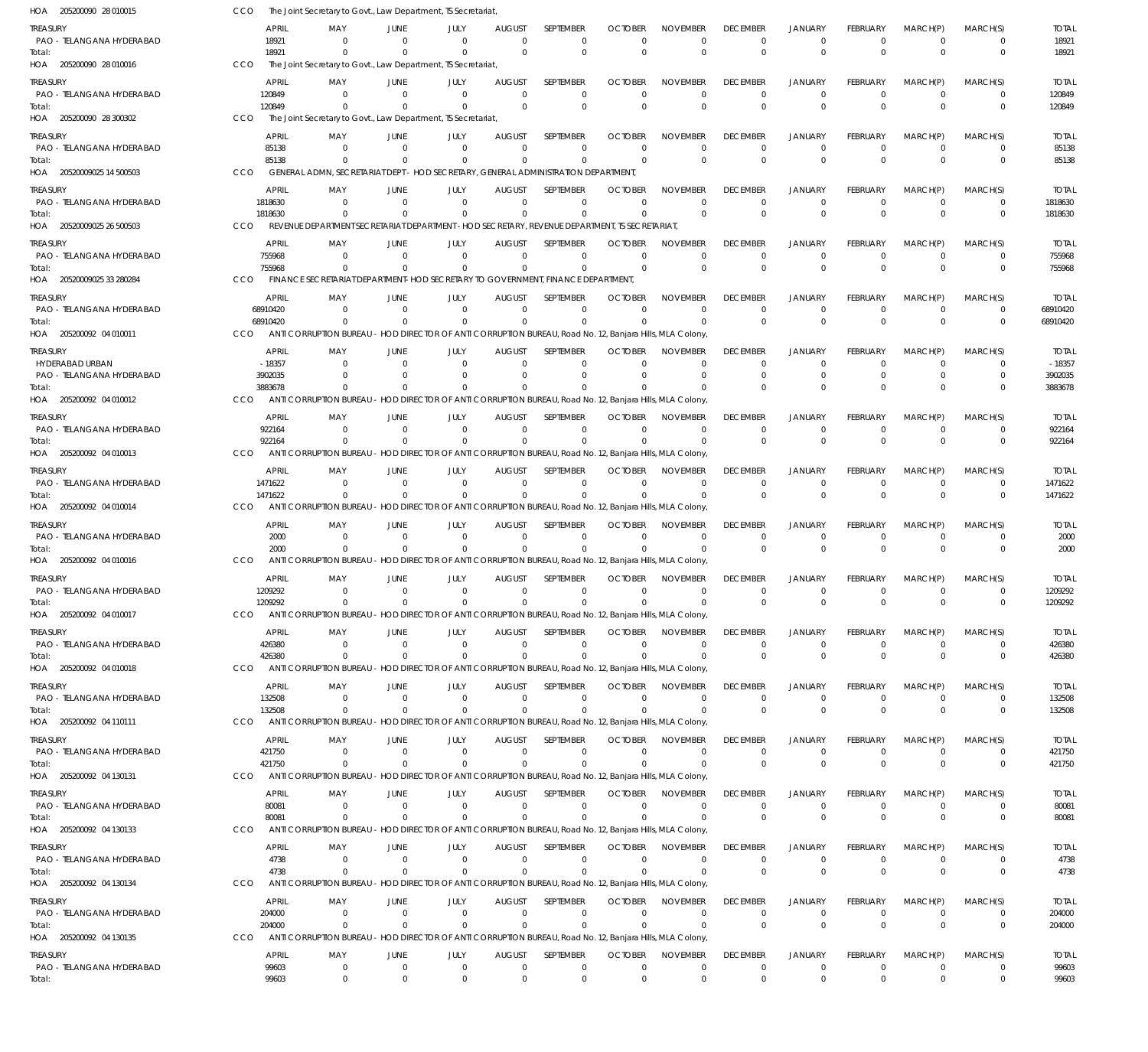| HOA<br>205200092 04 280282               | CCO        |                        | ANTI CORRUPTION BUREAU - HOD DIRECTOR OF ANTI CORRUPTION BUREAU, Road No. 12, Banjara Hills, MLA Colony         |                         |                     |                                 |                          |                               |                                |                                |                               |                                   |                            |                         |                        |
|------------------------------------------|------------|------------------------|-----------------------------------------------------------------------------------------------------------------|-------------------------|---------------------|---------------------------------|--------------------------|-------------------------------|--------------------------------|--------------------------------|-------------------------------|-----------------------------------|----------------------------|-------------------------|------------------------|
| TREASURY                                 |            | <b>APRIL</b>           | MAY                                                                                                             | <b>JUNE</b>             | JULY                | <b>AUGUST</b>                   | <b>SEPTEMBER</b>         | <b>OCTOBER</b>                | <b>NOVEMBER</b>                | <b>DECEMBER</b>                | <b>JANUARY</b>                | FEBRUARY                          | MARCH(P)                   | MARCH(S)                | <b>TOTAL</b>           |
| PAO - TELANGANA HYDERABAD                |            | 1361460                | $\Omega$                                                                                                        | $\Omega$                | $\Omega$            | $\Omega$                        | $\mathbf 0$              | $\Omega$                      | $\Omega$                       | $\Omega$                       | $\Omega$                      | $\Omega$                          | $\Omega$                   | $\mathbf 0$             | 1361460                |
| Total:                                   |            | 1361460                | $\Omega$                                                                                                        | $\Omega$                | $\Omega$            | $\mathbf 0$                     | $\mathbf 0$              | $\Omega$                      | $\Omega$                       | $\Omega$                       | $\Omega$                      | $\Omega$                          | $\Omega$                   | $\mathbf{0}$            | 1361460                |
| HOA 205200092 04 300301                  | <b>CCO</b> |                        | ANTI CORRUPTION BUREAU - HOD DIRECTOR OF ANTI CORRUPTION BUREAU, Road No. 12, Banjara Hills, MLA Colony,        |                         |                     |                                 |                          |                               |                                |                                |                               |                                   |                            |                         |                        |
| treasury                                 |            | <b>APRIL</b>           | MAY                                                                                                             | <b>JUNE</b>             | JULY                | <b>AUGUST</b>                   | SEPTEMBER                | <b>OCTOBER</b>                | <b>NOVEMBER</b>                | <b>DECEMBER</b>                | <b>JANUARY</b>                | FEBRUARY                          | MARCH(P)                   | MARCH(S)                | <b>TOTAL</b>           |
| PAO - TELANGANA HYDERABAD                |            | 103516                 | $\overline{0}$                                                                                                  | $\overline{0}$          | $\mathbf 0$         | $\mathbf 0$                     | $\mathbf 0$              | $\Omega$                      | $\mathbf 0$                    | $\mathbf 0$                    | $\Omega$                      | $\Omega$                          | $^{\circ}$                 | $\mathbf 0$             | 103516                 |
| Total:                                   |            | 103516                 | $\Omega$                                                                                                        | $\Omega$                | $\mathbf 0$         | $\overline{0}$                  | $\mathbf 0$              | $\Omega$                      | $\Omega$                       | $\Omega$                       | $\Omega$                      | $\Omega$                          | $\Omega$                   | $\mathbf 0$             | 103516                 |
| HOA 205200092 04 300302                  | CCO        |                        | ANTI CORRUPTION BUREAU - HOD DIRECTOR OF ANTI CORRUPTION BUREAU, Road No. 12, Banjara Hills, MLA Colony         |                         |                     |                                 |                          |                               |                                |                                |                               |                                   |                            |                         |                        |
|                                          |            |                        |                                                                                                                 |                         |                     |                                 |                          |                               |                                |                                |                               |                                   |                            |                         |                        |
| treasury                                 |            | <b>APRIL</b>           | MAY                                                                                                             | <b>JUNE</b>             | JULY                | <b>AUGUST</b>                   | SEPTEMBER                | <b>OCTOBER</b>                | <b>NOVEMBER</b>                | <b>DECEMBER</b>                | <b>JANUARY</b>                | FEBRUARY                          | MARCH(P)                   | MARCH(S)                | <b>TOTAL</b>           |
| PAO - TELANGANA HYDERABAD                |            | 773481                 | $\Omega$                                                                                                        | $\Omega$                | $\mathbf 0$         | $\mathbf 0$                     | $\mathbf 0$              | $\Omega$                      | $\Omega$                       | $\Omega$                       | $\Omega$                      | $\Omega$                          | $\Omega$                   | $\mathbf 0$             | 773481                 |
| Total:                                   |            | 773481                 | $\Omega$                                                                                                        | $\Omega$                | $\mathbf 0$         | $\mathbf 0$                     | 0                        | $\Omega$                      | $\Omega$                       | $\Omega$                       | $\mathbf{0}$                  | $\Omega$                          | $\Omega$                   | $\mathbf{0}$            | 773481                 |
| HOA 205200092 04 510511                  | CCO        |                        | ANTI CORRUPTION BUREAU - HOD DIRECTOR OF ANTI CORRUPTION BUREAU, Road No. 12, Banjara Hills, MLA Colony         |                         |                     |                                 |                          |                               |                                |                                |                               |                                   |                            |                         |                        |
| TREASURY                                 |            | <b>APRIL</b>           | MAY                                                                                                             | <b>JUNE</b>             | JULY                | <b>AUGUST</b>                   | SEPTEMBER                | <b>OCTOBER</b>                | <b>NOVEMBER</b>                | <b>DECEMBER</b>                | <b>JANUARY</b>                | FEBRUARY                          | MARCH(P)                   | MARCH(S)                | <b>TOTAL</b>           |
| PAO - TELANGANA HYDERABAD                |            | 108490                 | $\overline{0}$                                                                                                  | $\overline{0}$          | $\mathbf 0$         | $\mathbf 0$                     | $\mathbf 0$              | 0                             | $\mathbf 0$                    | $\mathbf 0$                    | 0                             | $\Omega$                          | $^{\circ}$                 | $\mathbf 0$             | 108490                 |
| Total:                                   |            | 108490                 | $\Omega$                                                                                                        | $\Omega$                | $\mathbf 0$         | $\mathbf 0$                     | $\mathbf 0$              | $\Omega$                      | $\Omega$                       | $\Omega$                       | $\Omega$                      | $\Omega$                          | $\Omega$                   | $\mathbf{0}$            | 108490                 |
| HOA 205200092 05 010011                  | <b>CCO</b> |                        | ANTI CORRUPTION BUREAU - HOD DIRECTOR OF ANTI CORRUPTION BUREAU, Road No. 12, Banjara Hills, MLA Colony         |                         |                     |                                 |                          |                               |                                |                                |                               |                                   |                            |                         |                        |
| TREASURY                                 |            | <b>APRIL</b>           | MAY                                                                                                             | <b>JUNE</b>             | JULY                | <b>AUGUST</b>                   | SEPTEMBER                | <b>OCTOBER</b>                | <b>NOVEMBER</b>                | <b>DECEMBER</b>                | <b>JANUARY</b>                | FEBRUARY                          | MARCH(P)                   | MARCH(S)                | <b>TOTAL</b>           |
| KARIMNAGAR                               |            | 1003470                | $\Omega$                                                                                                        | $\overline{0}$          | $\mathbf 0$         | $\mathbf 0$                     | $\mathbf 0$              | $\Omega$                      | $\Omega$                       | $\Omega$                       | $\Omega$                      | $\Omega$                          | $\Omega$                   | $\mathbf 0$             | 1003470                |
| NIZAMABAD                                |            | 671500                 | $\Omega$                                                                                                        | $\Omega$                | $\Omega$            | $\Omega$                        | $\mathbf 0$              | 0                             | $\Omega$                       | $\Omega$                       | $\Omega$                      |                                   | $\Omega$                   | $\Omega$                | 671500                 |
| PAO - TELANGANA HYDERABAD                |            | 1660683                |                                                                                                                 | $\Omega$                | <sup>0</sup>        | 0                               | $\Omega$                 | C.                            | $\Omega$                       | $\Omega$                       | $\Omega$                      |                                   | $\Omega$                   | $\Omega$                | 1660683                |
| RANGA REDDY                              |            | 1032987                |                                                                                                                 | $\Omega$                | <sup>0</sup>        | $\Omega$                        | $\Omega$                 |                               | $\Omega$                       | $\Omega$                       | $\Omega$                      | $\Omega$                          | $\Omega$                   | $\Omega$                | 1032987                |
| WARANGAL (U)                             |            | 879212                 | $\Omega$                                                                                                        | $\Omega$                | 0                   | $\Omega$                        | $\Omega$                 |                               | $\Omega$                       | $\Omega$                       | $\Omega$                      | $\Omega$                          | $\Omega$                   | 0                       | 879212                 |
| Total:                                   |            | 5247852                | $\Omega$                                                                                                        | $\Omega$                | $\Omega$            | $\Omega$                        | $\Omega$                 | $\Omega$                      | $\Omega$                       | $\Omega$                       | $\Omega$                      | $\Omega$                          | $\Omega$                   | $\Omega$                | 5247852                |
| HOA 205200092 05 010012                  | CCO        |                        | ANTI CORRUPTION BUREAU - HOD DIRECTOR OF ANTI CORRUPTION BUREAU, Road No. 12, Banjara Hills, MLA Colony,        |                         |                     |                                 |                          |                               |                                |                                |                               |                                   |                            |                         |                        |
|                                          |            |                        |                                                                                                                 |                         |                     |                                 |                          |                               |                                |                                |                               |                                   |                            |                         |                        |
| TREASURY<br>KARIMNAGAR                   |            | <b>APRIL</b><br>292331 | MAY<br>$\overline{0}$                                                                                           | <b>JUNE</b><br>$\Omega$ | JULY<br>$\mathbf 0$ | <b>AUGUST</b><br>$\overline{0}$ | SEPTEMBER<br>$\mathbf 0$ | <b>OCTOBER</b><br>$\Omega$    | <b>NOVEMBER</b><br>$\mathbf 0$ | <b>DECEMBER</b><br>$\Omega$    | <b>JANUARY</b><br>$\Omega$    | FEBRUARY<br>$\Omega$              | MARCH(P)<br>$\Omega$       | MARCH(S)<br>$\mathbf 0$ | <b>TOTAL</b><br>292331 |
| NIZAMABAD                                |            | 194651                 | $\Omega$                                                                                                        | $\Omega$                | 0                   | 0                               | $\mathbf 0$              | 0                             | $\mathbf 0$                    | $\Omega$                       | $\Omega$                      |                                   | $\Omega$                   | 0                       | 194651                 |
| PAO - TELANGANA HYDERABAD                |            | 486247                 |                                                                                                                 | $\Omega$                | <sup>0</sup>        | 0                               | $\Omega$                 |                               | $\Omega$                       |                                |                               |                                   |                            |                         | 486247                 |
| RANGA REDDY                              |            | 305321                 |                                                                                                                 | $\Omega$                | <sup>0</sup>        | 0                               | $\Omega$                 |                               | $\Omega$                       |                                | $\Omega$                      |                                   | $\Omega$                   | $\Omega$                | 305321                 |
| WARANGAL (U)                             |            | 252689                 |                                                                                                                 | $\Omega$                | $\Omega$            | $\Omega$                        | $\mathbf 0$              |                               | $\Omega$                       |                                | $\Omega$                      |                                   | $\Omega$                   | $\Omega$                | 252689                 |
| Total:                                   |            | 1531239                | $\Omega$                                                                                                        | $\Omega$                | $\Omega$            | $\Omega$                        | $\Omega$                 |                               | $\Omega$                       | $\cap$                         | $\Omega$                      | $\Omega$                          | $\Omega$                   | $\Omega$                | 1531239                |
| HOA 205200092 05 010013                  | CCO        |                        | ANTI CORRUPTION BUREAU - HOD DIRECTOR OF ANTI CORRUPTION BUREAU, Road No. 12, Banjara Hills, MLA Colony,        |                         |                     |                                 |                          |                               |                                |                                |                               |                                   |                            |                         |                        |
|                                          |            |                        |                                                                                                                 |                         |                     |                                 |                          |                               |                                |                                |                               |                                   |                            |                         |                        |
| TREASURY                                 |            | <b>APRIL</b>           | MAY                                                                                                             | <b>JUNE</b>             | JULY                | <b>AUGUST</b>                   | SEPTEMBER                | <b>OCTOBER</b>                | <b>NOVEMBER</b>                | <b>DECEMBER</b>                | <b>JANUARY</b>                | FEBRUARY                          | MARCH(P)                   | MARCH(S)                | <b>TOTAL</b>           |
| KARIMNAGAR                               |            | 385121                 | $\Omega$                                                                                                        | $\Omega$                | $\Omega$            | $\mathbf 0$                     | $\mathbf 0$              | $\Omega$                      | $\Omega$                       | $\Omega$                       | $\Omega$                      | $\Omega$                          | $\Omega$                   | $\Omega$                | 385121                 |
| NIZAMABAD                                |            | 257704                 |                                                                                                                 | $\Omega$                | $\Omega$            | $\Omega$                        | 0                        | 0                             | $\Omega$                       | $\Omega$                       | $\Omega$                      |                                   | $\Omega$                   | $\Omega$                | 257704                 |
| PAO - TELANGANA HYDERABAD                |            | 637278                 |                                                                                                                 | $\Omega$                | <sup>0</sup>        | $\Omega$                        | $\Omega$                 | C.                            | $\Omega$                       | $\Omega$                       | $\Omega$                      |                                   | $\Omega$                   | $\Omega$                | 637278                 |
| RANGA REDDY                              |            | 406378                 |                                                                                                                 | $\Omega$                | <sup>0</sup>        | $\Omega$                        | $\Omega$                 |                               | $\Omega$                       | $\Omega$                       | $\Omega$                      |                                   | $\Omega$                   | $\Omega$                | 406378                 |
| WARANGAL (U)                             |            | 337256                 | $\Omega$<br>$\Omega$                                                                                            | $\Omega$<br>$\Omega$    | $\Omega$            | $\Omega$<br>$\Omega$            | $\Omega$<br>$\Omega$     | C.                            | $\Omega$<br>$\Omega$           | $\Omega$<br>$\Omega$           | $\Omega$<br>$\Omega$          | $\Omega$<br>$\Omega$              | $\Omega$<br>$\Omega$       | 0                       | 337256                 |
| Total:<br>HOA 205200092 05 010014        | CCO        | 2023737                | ANTI CORRUPTION BUREAU - HOD DIRECTOR OF ANTI CORRUPTION BUREAU, Road No. 12, Banjara Hills, MLA Colony         |                         | $\Omega$            |                                 |                          | $\Omega$                      |                                |                                |                               |                                   |                            | $\mathbf 0$             | 2023737                |
|                                          |            |                        |                                                                                                                 |                         |                     |                                 |                          |                               |                                |                                |                               |                                   |                            |                         |                        |
| treasury                                 |            | <b>APRIL</b>           | MAY                                                                                                             | <b>JUNE</b>             | JULY                | <b>AUGUST</b>                   | SEPTEMBER                | <b>OCTOBER</b>                | <b>NOVEMBER</b>                | <b>DECEMBER</b>                | <b>JANUARY</b>                | FEBRUARY                          | MARCH(P)                   | MARCH(S)                | <b>TOTAL</b>           |
| KARIMNAGAR                               |            | 3710                   | $\overline{0}$                                                                                                  | $\Omega$                | $\mathbf 0$         | $\overline{0}$                  | $\mathbf 0$              | $\Omega$                      | $\mathbf 0$                    | $\Omega$                       | $\Omega$                      | - 0                               | $\Omega$                   | $\mathbf 0$             | 3710                   |
| Total:                                   |            | 3710                   | $\Omega$                                                                                                        | $\Omega$                | $\mathbf 0$         | $\mathbf 0$                     | $\mathbf{0}$             | $\Omega$                      | $\Omega$                       | $\Omega$                       | $\Omega$                      | $\Omega$                          | $\Omega$                   | $\mathbf 0$             | 3710                   |
| HOA 205200092 05 010016                  | CCO        |                        | ANTI CORRUPTION BUREAU - HOD DIRECTOR OF ANTI CORRUPTION BUREAU, Road No. 12, Banjara Hills, MLA Colony,        |                         |                     |                                 |                          |                               |                                |                                |                               |                                   |                            |                         |                        |
| <b>TREASURY</b>                          |            | <b>APRIL</b>           | MAY                                                                                                             | <b>JUNE</b>             | JULY                | <b>AUGUST</b>                   | SEPTEMBER                | <b>OCTOBER</b>                | <b>NOVEMBER</b>                | <b>DECEMBER</b>                | <b>JANUARY</b>                | <b>FEBRUARY</b>                   | MARCH(P)                   | MARCH(S)                | <b>TOTAL</b>           |
| KARIMNAGAR                               |            | 225015                 | $\Omega$                                                                                                        | $\Omega$                | <sup>0</sup>        | $\Omega$                        | $\mathbf 0$              | O                             | $\Omega$                       | $\Omega$                       | $\Omega$                      | $\Omega$                          | $\Omega$                   | $\mathbf 0$             | 225015                 |
| NIZAMABAD                                |            | 148100                 | $\Omega$                                                                                                        | $\Omega$                | $\Omega$            | $\Omega$                        | $\mathbf 0$              | $\Omega$                      | $\mathbf 0$                    | $\Omega$                       | $\Omega$                      | $\Omega$                          | $\Omega$                   | $\Omega$                | 148100                 |
| PAO - TELANGANA HYDERABAD                |            | 539858                 |                                                                                                                 |                         | <sup>0</sup>        | 0                               | $\Omega$                 |                               | $\Omega$                       | $\Omega$                       | $\Omega$                      |                                   | $\Omega$                   |                         | 539858                 |
| RANGA REDDY                              |            | 287058                 |                                                                                                                 |                         | 0                   | $\Omega$                        | $\Omega$                 |                               | $\Omega$                       | $\Omega$                       | $\Omega$                      |                                   | $\Omega$                   | $\Omega$                | 287058                 |
| WARANGAL (U)                             |            | 210971                 |                                                                                                                 |                         | <sup>0</sup>        | $\Omega$                        | $\Omega$                 |                               | $\Omega$                       |                                | $\Omega$                      | $\Omega$                          | $\Omega$                   | 0                       | 210971                 |
| Total:                                   |            | 1411002                | $\Omega$                                                                                                        | $\Omega$                | $\Omega$            | $\Omega$                        | $\Omega$                 | $\Omega$                      | $\Omega$                       | $\Omega$                       | $\Omega$                      | $\Omega$                          | $\Omega$                   | $\Omega$                | 1411002                |
| HOA 205200092 05 130131                  | <b>CCO</b> |                        | ANTI CORRUPTION BUREAU - HOD DIRECTOR OF ANTI CORRUPTION BUREAU, Road No. 12, Banjara Hills, MLA Colony,        |                         |                     |                                 |                          |                               |                                |                                |                               |                                   |                            |                         |                        |
| TREASURY                                 |            | <b>APRIL</b>           | MAY                                                                                                             | JUNE                    | JULY                | <b>AUGUST</b>                   | SEPTEMBER                | <b>OCTOBER</b>                | <b>NOVEMBER</b>                | <b>DECEMBER</b>                | <b>JANUARY</b>                | <b>FEBRUARY</b>                   | MARCH(P)                   | MARCH(S)                | <b>TOTAL</b>           |
| WARANGAL (U)                             |            | $-793$                 | $\overline{0}$                                                                                                  | $\overline{0}$          | $\mathbf 0$         | $\mathbf 0$                     | $\mathbf 0$              | $\mathbf 0$                   | $\mathbf 0$                    | $\mathbf 0$                    | $\mathbf 0$                   | $\overline{0}$                    | $\overline{0}$             | $\mathbf 0$             | $-793$                 |
| Total:                                   |            | $-793$                 | $\overline{0}$                                                                                                  | $\overline{0}$          | $\mathbf 0$         | $\mathbf 0$                     | $\mathbf 0$              | $\Omega$                      | $\mathbf 0$                    | $\Omega$                       | $\mathbf{0}$                  | $\overline{0}$                    | $\Omega$                   | $\mathbf 0$             | $-793$                 |
| HOA 205200092 05 280282                  | CCO        |                        | ANTI CORRUPTION BUREAU - HOD DIRECTOR OF ANTI CORRUPTION BUREAU, Road No. 12, Banjara Hills, MLA Colony,        |                         |                     |                                 |                          |                               |                                |                                |                               |                                   |                            |                         |                        |
|                                          |            |                        |                                                                                                                 |                         |                     |                                 |                          |                               |                                |                                |                               |                                   |                            |                         |                        |
| TREASURY                                 |            | <b>APRIL</b>           | MAY                                                                                                             | JUNE                    | JULY                | <b>AUGUST</b>                   | SEPTEMBER                | <b>OCTOBER</b>                | <b>NOVEMBER</b>                | <b>DECEMBER</b>                | <b>JANUARY</b>                | FEBRUARY                          | MARCH(P)                   | MARCH(S)                | <b>TOTAL</b>           |
| KARIMNAGAR                               |            | 130200                 | $\Omega$                                                                                                        | $\Omega$                | $\Omega$            | $\mathbf 0$                     | $\mathbf 0$              | 0                             | $\mathbf 0$                    | $\mathbf 0$                    | $\Omega$                      | $\Omega$                          | $\Omega$                   | $\mathbf 0$             | 130200                 |
| NIZAMABAD                                |            | 130032                 | $\Omega$                                                                                                        | $\Omega$                | 0                   | $\Omega$                        | $\mathbf 0$              | $\Omega$                      | $\Omega$                       | $\Omega$                       | $\Omega$                      |                                   | $\Omega$<br>$\Omega$       | $\Omega$<br>$\Omega$    | 130032                 |
| PAO - TELANGANA HYDERABAD<br>RANGA REDDY |            | 88200<br>154350        |                                                                                                                 | n                       | 0<br>O              | $\Omega$<br>$\Omega$            | $\Omega$<br>$\Omega$     | O                             | $\Omega$<br>$\Omega$           | $\Omega$<br>$\Omega$           | $\Omega$<br>$\Omega$          |                                   | $\Omega$                   | $\Omega$                | 88200<br>154350        |
| WARANGAL (U)                             |            | 87600                  |                                                                                                                 | $\Omega$                | <sup>0</sup>        | $\Omega$                        | $\Omega$                 | C.                            | $\Omega$                       | $\Omega$                       | $\Omega$                      |                                   | $\Omega$                   | $\Omega$                | 87600                  |
| Total:                                   |            | 590382                 | $\Omega$                                                                                                        | $\Omega$                | $\Omega$            | $\Omega$                        | $\Omega$                 | $\Omega$                      | $\Omega$                       | $\Omega$                       | $\Omega$                      | $\Omega$                          | $\mathbf{0}$               | $\mathbf 0$             | 590382                 |
| HOA 205200092 06 010011                  | CCO        |                        | TRIBUNAL FOR DISCIPLINARY PROC - HOD CHAIRMAN, TRIBUNAL FOR DISCIPLINARY PROC, 5TH FLOOR, CHANDRAVIHAR BUILDING |                         |                     |                                 |                          |                               |                                |                                |                               |                                   |                            |                         |                        |
|                                          |            |                        |                                                                                                                 |                         |                     |                                 |                          |                               |                                |                                |                               |                                   |                            |                         |                        |
| treasury                                 |            | <b>APRIL</b>           | MAY                                                                                                             | <b>JUNE</b>             | JULY                | <b>AUGUST</b>                   | SEPTEMBER                | <b>OCTOBER</b>                | <b>NOVEMBER</b>                | <b>DECEMBER</b>                | JANUARY                       | <b>FEBRUARY</b>                   | MARCH(P)                   | MARCH(S)                | <b>TOTAL</b>           |
| PAO - TELANGANA HYDERABAD                |            | 188065                 | $\overline{0}$                                                                                                  | $\overline{0}$          | $\mathbf 0$         | $\mathbf 0$                     | 0                        | 0                             | $\mathbf 0$                    | $\mathbf 0$                    | 0                             | $\Omega$                          | $\overline{0}$             | $\mathbf 0$             | 188065                 |
| Total:                                   |            | 188065                 | $\mathbf 0$                                                                                                     | $\overline{0}$          | $\mathbf 0$         | $\mathbf 0$                     | $\mathbf 0$              | $\Omega$                      | $\Omega$                       | $\mathbf{0}$                   | $\Omega$                      | $\overline{0}$                    | $\Omega$                   | $\mathbf 0$             | 188065                 |
| HOA 205200092 06 010012                  | CCO        |                        | TRIBUNAL FOR DISCIPLINARY PROC - HOD CHAIRMAN, TRIBUNAL FOR DISCIPLINARY PROC, 5TH FLOOR, CHANDRAVIHAR BUILDING |                         |                     |                                 |                          |                               |                                |                                |                               |                                   |                            |                         |                        |
| TREASURY                                 |            | <b>APRIL</b>           | MAY                                                                                                             | <b>JUNE</b>             | JULY                | <b>AUGUST</b>                   | SEPTEMBER                | <b>OCTOBER</b>                | <b>NOVEMBER</b>                | <b>DECEMBER</b>                | <b>JANUARY</b>                | <b>FEBRUARY</b>                   | MARCH(P)                   | MARCH(S)                | <b>TOTAL</b>           |
| PAO - TELANGANA HYDERABAD                |            | 4300                   | $\overline{0}$                                                                                                  | $\overline{0}$          | $\Omega$            | $\mathbf 0$                     | $\mathbf 0$              | $\mathbf 0$                   | $\mathbf 0$                    | $\mathbf 0$                    | $\mathbf 0$                   | $\Omega$                          | $\Omega$                   | $\mathbf 0$             | 4300                   |
| Total:                                   |            | 4300                   | $\Omega$                                                                                                        | $\Omega$                | $\Omega$            | $\mathbf 0$                     | $\mathbf 0$              | $\Omega$                      | $\Omega$                       | $\Omega$                       | $\Omega$                      | $\Omega$                          | $\Omega$                   | $\mathbf 0$             | 4300                   |
| HOA 205200092 06 010013                  | CCO        |                        | TRIBUNAL FOR DISCIPLINARY PROC - HOD CHAIRMAN,TRIBUNAL FOR DISCIPLINARY PROC, 5TH FLOOR, CHANDRAVIHAR BUILDING  |                         |                     |                                 |                          |                               |                                |                                |                               |                                   |                            |                         |                        |
|                                          |            |                        |                                                                                                                 |                         |                     |                                 |                          |                               |                                |                                |                               |                                   |                            |                         |                        |
| treasury<br>PAO - TELANGANA HYDERABAD    |            | <b>APRIL</b><br>72123  | MAY<br>$\overline{0}$                                                                                           | JUNE<br>$\overline{0}$  | JULY<br>$\mathbf 0$ | <b>AUGUST</b><br>$\overline{0}$ | SEPTEMBER<br>$\mathbf 0$ | <b>OCTOBER</b><br>$\mathbf 0$ | <b>NOVEMBER</b><br>$\mathbf 0$ | <b>DECEMBER</b><br>$\mathbf 0$ | <b>JANUARY</b><br>$\mathbf 0$ | <b>FEBRUARY</b><br>$\overline{0}$ | MARCH(P)<br>$\overline{0}$ | MARCH(S)<br>$\mathbf 0$ | <b>TOTAL</b><br>72123  |
| Total:                                   |            | 72123                  | $\overline{0}$                                                                                                  | $\overline{0}$          | $\Omega$            | $\Omega$                        | $\mathbf 0$              | $\Omega$                      | $\Omega$                       | $\Omega$                       | $\Omega$                      |                                   | $\Omega$                   | $\mathbf 0$             | 72123                  |
|                                          |            |                        |                                                                                                                 |                         |                     |                                 |                          |                               |                                |                                |                               |                                   |                            |                         |                        |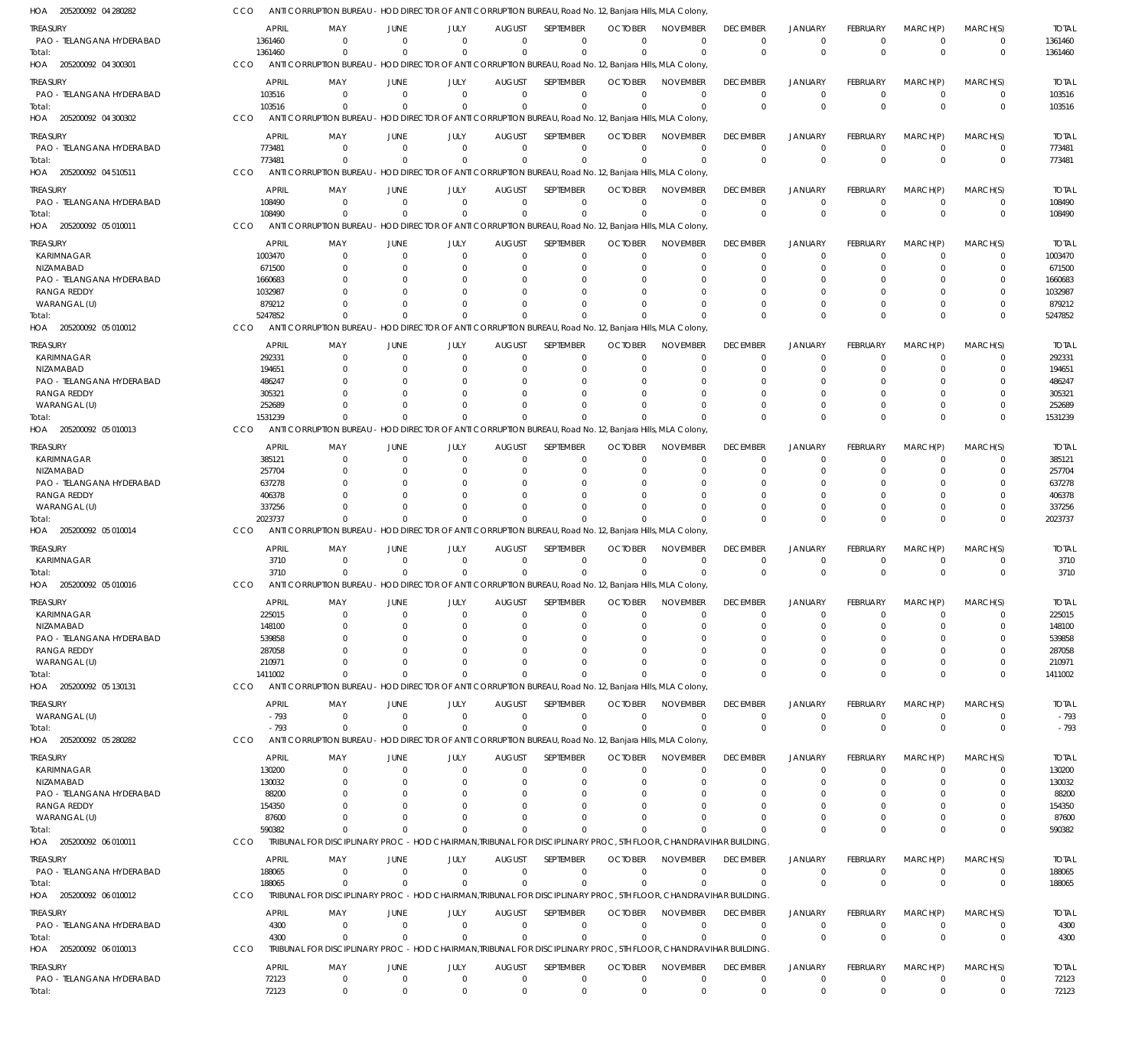| HOA 205200092 06 010016               | CCO        |                   |                      |                         | TRIBUNAL FOR DISCIPLINARY PROC - HOD CHAIRMAN.TRIBUNAL FOR DISCIPLINARY PROC. 5TH FLOOR, CHANDRAVIHAR BUILDING                   |                                 |                                 |                                  |                             |                                   |                               |                             |                      |                      |                                |
|---------------------------------------|------------|-------------------|----------------------|-------------------------|----------------------------------------------------------------------------------------------------------------------------------|---------------------------------|---------------------------------|----------------------------------|-----------------------------|-----------------------------------|-------------------------------|-----------------------------|----------------------|----------------------|--------------------------------|
| treasury<br>PAO - TELANGANA HYDERABAD |            | APRIL<br>55800    | MAY<br>$\Omega$      | <b>JUNE</b><br>$\Omega$ | JULY<br>$\Omega$                                                                                                                 | <b>AUGUST</b><br>$\Omega$       | <b>SEPTEMBER</b><br>$\Omega$    | <b>OCTOBER</b><br>$\Omega$       | <b>NOVEMBER</b><br>$\Omega$ | <b>DECEMBER</b><br>$\overline{0}$ | <b>JANUARY</b><br>0           | FEBRUARY<br>$\Omega$        | MARCH(P)<br>$\Omega$ | MARCH(S)<br>$\Omega$ | <b>TOTAL</b><br>55800          |
| Total:<br>HOA 205200092 06 130131     | CCO        | 55800             |                      | $\Omega$                | $\Omega$<br>TRIBUNAL FOR DISCIPLINARY PROC - HOD CHAIRMAN.TRIBUNAL FOR DISCIPLINARY PROC. 5TH FLOOR, CHANDRAVIHAR BUILDING       | $\Omega$                        | $\Omega$                        | $\Omega$                         | $\Omega$                    | $\Omega$                          | $\Omega$                      | $\Omega$                    | $\Omega$             | $\Omega$             | 55800                          |
| treasury                              |            | APRIL             | MAY                  | <b>JUNE</b>             | JULY                                                                                                                             | AUGUST                          | <b>SEPTEMBER</b>                | <b>OCTOBER</b>                   | <b>NOVEMBER</b>             | <b>DECEMBER</b>                   | <b>JANUARY</b>                | FEBRUARY                    | MARCH(P)             | MARCH(S)             | <b>TOTAL</b>                   |
| PAO - TELANGANA HYDERABAD<br>Total:   |            | 2730<br>2730      | $\Omega$<br>$\Omega$ | $\Omega$                | $\Omega$<br>$\Omega$                                                                                                             | $\Omega$<br>$\Omega$            | $\Omega$<br>$\Omega$            | $\overline{0}$<br>$\Omega$       | $\Omega$<br>$\Omega$        | $\Omega$<br>$\Omega$              | $\mathbf 0$<br>$\mathbf 0$    | $\Omega$<br>$\Omega$        | $\Omega$<br>$\Omega$ | $\Omega$<br>$\Omega$ | 2730<br>2730                   |
| HOA 205200092 06 130132               | CCO        |                   |                      |                         | TRIBUNAL FOR DISCIPLINARY PROC - HOD CHAIRMAN, TRIBUNAL FOR DISCIPLINARY PROC, 5TH FLOOR, CHANDRAVIHAR BUILDING                  |                                 |                                 |                                  |                             |                                   |                               |                             |                      |                      |                                |
| treasury                              |            | APRIL             | MAY                  | JUNE                    | JULY                                                                                                                             | <b>AUGUST</b>                   | <b>SFPTFMBFR</b>                | <b>OCTOBER</b>                   | <b>NOVEMBER</b>             | <b>DECEMBER</b>                   | <b>JANUARY</b>                | <b>FEBRUARY</b>             | MARCH(P)             | MARCH(S)             | <b>TOTAL</b>                   |
| PAO - TELANGANA HYDERABAD             |            | 1080              | $\Omega$             | $\Omega$                | - 0                                                                                                                              | $\Omega$                        | $\Omega$                        | $\Omega$                         | $\Omega$                    | $\overline{0}$                    | $\mathbf 0$                   | $\Omega$                    | $\Omega$             | $\Omega$             | 1080                           |
| Total:<br>HOA 205200092 06 130135     | CCO        | 1080              |                      |                         | $\Omega$<br>TRIBUNAL FOR DISCIPLINARY PROC - HOD CHAIRMAN, TRIBUNAL FOR DISCIPLINARY PROC, 5TH FLOOR, CHANDRAVIHAR BUILDING      | $\Omega$                        | $\Omega$                        | $\Omega$                         | $\Omega$                    | $\Omega$                          | $\Omega$                      | $\Omega$                    | $\Omega$             | $\Omega$             | 1080                           |
| treasury                              |            | APRIL             | MAY                  | <b>JUNE</b>             | JULY                                                                                                                             | <b>AUGUST</b>                   | SEPTEMBER                       | <b>OCTOBER</b>                   | <b>NOVEMBER</b>             | <b>DECEMBER</b>                   | <b>JANUARY</b>                | FEBRUARY                    | MARCH(P)             | MARCH(S)             | <b>TOTAL</b>                   |
| PAO - TELANGANA HYDERABAD             |            | 5190              | $\Omega$             | $\Omega$                | $\Omega$                                                                                                                         | $\Omega$                        | $\mathbf 0$                     | $\Omega$                         | $\Omega$                    | $\overline{0}$                    | $\mathbf 0$                   | $\Omega$                    | $\Omega$             | $\Omega$             | 5190                           |
| Total:<br>HOA 205200092 07 010011     | CCO        | 5190              |                      |                         | $\Omega$<br>DIRECTOR OF TRANSLATIONS H.No. 3-6-267/2A Himayathnagar                                                              | $\Omega$                        | $\Omega$                        | $\overline{0}$                   | $\Omega$                    | $\Omega$                          | $\mathbf 0$                   | $\Omega$                    | $\Omega$             | $\Omega$             | 5190                           |
| treasury                              |            | <b>APRIL</b>      | MAY                  | <b>JUNE</b>             | JULY                                                                                                                             | <b>AUGUST</b>                   | <b>SEPTEMBER</b>                | <b>OCTOBER</b>                   | <b>NOVEMBER</b>             | <b>DECEMBER</b>                   | <b>JANUARY</b>                | FEBRUARY                    | MARCH(P)             | MARCH(S)             | <b>TOTAL</b>                   |
| PAO - TELANGANA HYDERABAD             |            | 602690            | $\Omega$             | $\Omega$                | - 0                                                                                                                              | $\Omega$                        | $\Omega$                        | $\Omega$                         | $\Omega$                    | $\overline{0}$                    | $\mathbf 0$                   | $\Omega$                    | $\Omega$             | $\Omega$             | 602690                         |
| Total:                                |            | 602690            | $\Omega$             | $\Omega$                | $\Omega$                                                                                                                         | $\Omega$                        | $\Omega$                        | $\Omega$                         | $\Omega$                    | $\mathbf 0$                       | $\mathbf{0}$                  | $\Omega$                    | $\Omega$             | $\Omega$             | 602690                         |
| HOA 205200092 07 010012               | CCO        |                   |                      |                         | DIRECTOR OF TRANSLATIONS H.No. 3-6-267/2A Himayathnagar                                                                          |                                 |                                 |                                  |                             |                                   |                               |                             |                      |                      |                                |
| treasury<br>PAO - TELANGANA HYDERABAD |            | APRIL<br>11000    | MAY<br>$\Omega$      | <b>JUNE</b><br>$\Omega$ | JULY<br>- 0                                                                                                                      | AUGUST<br>$\Omega$              | <b>SEPTEMBER</b><br>$\mathbf 0$ | <b>OCTOBER</b><br>$\overline{0}$ | <b>NOVEMBER</b><br>$\Omega$ | <b>DECEMBER</b><br>$\mathbf 0$    | <b>JANUARY</b><br>$\mathbf 0$ | <b>FEBRUARY</b><br>0        | MARCH(P)<br>$\Omega$ | MARCH(S)<br>$\Omega$ | <b>TOTAL</b><br>11000          |
| Total:                                |            | 11000             |                      | $\Omega$                | $\Omega$                                                                                                                         | $\Omega$                        | $\Omega$                        | $\Omega$                         | $\Omega$                    | $\Omega$                          | $\Omega$                      | $\Omega$                    | $\Omega$             | $\Omega$             | 11000                          |
| HOA 205200092 07 010013               | CCO        |                   |                      |                         | DIRECTOR OF TRANSLATIONS H.No. 3-6-267/2A Himayathnagar                                                                          |                                 |                                 |                                  |                             |                                   |                               |                             |                      |                      |                                |
| treasury<br>PAO - TELANGANA HYDERABAD |            | APRIL<br>228757   | MAY<br>$\Omega$      | <b>JUNE</b><br>$\Omega$ | JULY<br>$\Omega$                                                                                                                 | <b>AUGUST</b><br>$\Omega$       | <b>SEPTEMBER</b><br>$\Omega$    | <b>OCTOBER</b><br>$\Omega$       | <b>NOVEMBER</b><br>$\Omega$ | <b>DECEMBER</b><br>$\overline{0}$ | <b>JANUARY</b><br>$\Omega$    | <b>FEBRUARY</b><br>$\Omega$ | MARCH(P)<br>$\Omega$ | MARCH(S)<br>$\Omega$ | <b>TOTAL</b><br>228757         |
| Total:                                |            | 228757            |                      |                         | $\Omega$                                                                                                                         | $\Omega$                        | $\Omega$                        | $\Omega$                         | $\Omega$                    | $\Omega$                          | $\Omega$                      | $\Omega$                    | $\Omega$             | $\Omega$             | 228757                         |
| HOA 205200092 07 010016               | CCO        |                   |                      |                         | DIRECTOR OF TRANSLATIONS H.No. 3-6-267/2A Himayathnagar                                                                          |                                 |                                 |                                  |                             |                                   |                               |                             |                      |                      |                                |
| treasury                              |            | APRIL             | MAY                  | JUNE                    | JULY                                                                                                                             | AUGUST                          | <b>SEPTEMBER</b>                | <b>OCTOBER</b>                   | <b>NOVEMBER</b>             | <b>DECEMBER</b>                   | <b>JANUARY</b>                | FEBRUARY                    | MARCH(P)             | MARCH(S)             | <b>TOTAL</b>                   |
| PAO - TELANGANA HYDERABAD<br>Total:   |            | 167910<br>167910  | $\Omega$<br>$\Omega$ | $\Omega$<br>$\Omega$    | - 0<br>$\Omega$                                                                                                                  | $\Omega$<br>$\Omega$            | 0<br>$\Omega$                   | $\overline{0}$<br>$\overline{0}$ | $\Omega$<br>$\Omega$        | $\overline{0}$<br>$\Omega$        | $\mathbf 0$<br>$\mathbf 0$    | $\Omega$<br>$\Omega$        | $\Omega$<br>$\Omega$ | $\Omega$<br>$\Omega$ | 167910<br>167910               |
| HOA 205200092 07 130135               | CCO        |                   |                      |                         | DIRECTOR OF TRANSLATIONS H.No. 3-6-267/2A Himayathnagar                                                                          |                                 |                                 |                                  |                             |                                   |                               |                             |                      |                      |                                |
| treasury                              |            | APRIL             | MAY                  | <b>JUNE</b>             | JULY                                                                                                                             | <b>AUGUST</b>                   | <b>SEPTEMBER</b>                | <b>OCTOBER</b>                   | <b>NOVEMBER</b>             | <b>DECEMBER</b>                   | <b>JANUARY</b>                | FEBRUARY                    | MARCH(P)             | MARCH(S)             | <b>TOTAL</b>                   |
| PAO - TELANGANA HYDERABAD<br>Total:   |            | 2960<br>2960      | $\Omega$             | $\Omega$<br>$\Omega$    | - 0<br>$\Omega$                                                                                                                  | $\Omega$<br>$\Omega$            | $\Omega$<br>$\Omega$            | $\Omega$<br>$\Omega$             | $\Omega$<br>$\Omega$        | $\overline{0}$<br>$\mathbf 0$     | 0<br>$\mathbf{0}$             | $\Omega$<br>$\Omega$        | $\Omega$<br>$\Omega$ | $\Omega$<br>$\Omega$ | 2960<br>2960                   |
| HOA 205200092 07 240                  | CCO        |                   |                      |                         | DIRECTOR OF TRANSLATIONS H.No. 3-6-267/2A Himayathnagar                                                                          |                                 |                                 |                                  |                             |                                   |                               |                             |                      |                      |                                |
| treasury                              |            | APRIL             | MAY                  | <b>JUNE</b>             | JULY                                                                                                                             | AUGUST                          | <b>SEPTEMBER</b>                | <b>OCTOBER</b>                   | <b>NOVEMBER</b>             | <b>DECEMBER</b>                   | <b>JANUARY</b>                | FEBRUARY                    | MARCH(P)             | MARCH(S)             | <b>TOTAL</b>                   |
| PAO - TELANGANA HYDERABAD<br>Total:   |            | 8674<br>8674      | $\Omega$<br>$\Omega$ | $\Omega$<br>$\Omega$    | $\Omega$<br>$\Omega$                                                                                                             | $\Omega$<br>$\Omega$            | 0<br>$\Omega$                   | $\Omega$<br>$\Omega$             | $\Omega$<br>$\Omega$        | $\mathbf 0$<br>$\Omega$           | $\mathbf 0$<br>$\mathbf 0$    | $\Omega$<br>$\Omega$        | $\Omega$<br>$\Omega$ | $\Omega$<br>$\Omega$ | 8674<br>8674                   |
| HOA 205200092 07 300302               | CCO        |                   |                      |                         | DIRECTOR OF TRANSLATIONS H.No. 3-6-267/2A Himayathnagar                                                                          |                                 |                                 |                                  |                             |                                   |                               |                             |                      |                      |                                |
| treasury                              |            | APRIL             | MAY                  | JUNE                    | JULY                                                                                                                             | <b>AUGUST</b>                   | SEPTEMBER                       | <b>OCTOBER</b>                   | <b>NOVEMBER</b>             | <b>DECEMBER</b>                   | <b>JANUARY</b>                | <b>FEBRUARY</b>             | MARCH(P)             | MARCH(S)             | <b>TOTAL</b>                   |
| PAO - TELANGANA HYDERABAD             |            | 266409            | $\Omega$<br>$\Omega$ | $\Omega$                | - 0                                                                                                                              | $\Omega$<br>$\Omega$            | $\Omega$                        | $\Omega$<br>$\Omega$             | $\Omega$<br>$\Omega$        | $\Omega$<br>$\Omega$              | $\mathbf 0$<br>$\Omega$       | $\Omega$<br>$\Omega$        | $\Omega$<br>$\Omega$ | $\Omega$<br>$\Omega$ | 266409                         |
| Total:<br>HOA 205200092 08 010011     | CCO        | 266409            |                      | $\mathbf{0}$            | $^{\circ}$<br>O/O SPECIAL COMMISSIONER, AP, NEW DELHI-HOD SPECIAL COMMISSIONER OF Telangan, Telangana Bhavan, NO.1,              |                                 | $\overline{0}$                  |                                  |                             | ASHOKA ROAD,                      |                               |                             |                      |                      | 266409                         |
| Treasury                              |            | APRIL             | MAY                  | JUNE                    | JULY                                                                                                                             | <b>AUGUST</b>                   | SEPTEMBER                       | <b>OCTOBER</b>                   | <b>NOVEMBER</b>             | <b>DECEMBER</b>                   | <b>JANUARY</b>                | FEBRUARY                    | MARCH(P)             | MARCH(S)             | <b>TOTAL</b>                   |
| PAO - TS NEW DELHI                    |            | 402835            | $\Omega$             | $\Omega$                | $^{\circ}$                                                                                                                       | $\Omega$                        | $\Omega$                        | $\Omega$                         | $\Omega$                    | $\overline{0}$                    | $\mathbf 0$                   | $\Omega$                    | $\Omega$             | $\Omega$             | 402835                         |
| Total:<br>HOA 205200092 08 010012     | <b>CCO</b> | 402835            | $\Omega$             | $\Omega$                | $^{\circ}$<br>O/O SPECIAL COMMISSIONER, AP, NEW DELHI-HOD SPECIAL COMMISSIONER OF Telangan, Telangana Bhavan, NO.1, ASHOKA ROAD, | $\Omega$                        | $\Omega$                        | $\Omega$                         | $\Omega$                    | $^{\circ}$                        | 0                             | $\Omega$                    | $\Omega$             | $\Omega$             | 402835                         |
| Treasury                              |            | APRIL             | MAY                  | JUNE                    | JULY                                                                                                                             | AUGUST                          | <b>SEPTEMBER</b>                | <b>OCTOBER</b>                   | <b>NOVEMBER</b>             | <b>DECEMBER</b>                   | <b>JANUARY</b>                | FEBRUARY                    | MARCH(P)             | MARCH(S)             | <b>TOTAL</b>                   |
| PAO - TS NEW DELHI                    |            | 45600             | $\Omega$             | $\Omega$                | $^{\circ}$                                                                                                                       | $\Omega$                        | $\Omega$                        | $\Omega$                         | $\Omega$                    | $\mathbf 0$                       | 0                             | $\Omega$                    | $\Omega$             | $\Omega$             | 45600                          |
| Total:<br>HOA 205200092 08 010013     | <b>CCO</b> | 45600             | $\Omega$             | $\Omega$                | $\Omega$<br>O/O SPECIAL COMMISSIONER, AP, NEW DELHI-HOD SPECIAL COMMISSIONER OF Telangan, Telangana Bhavan, NO.1, ASHOKA ROAD,   | $\Omega$                        | $\Omega$                        | $\Omega$                         | $\Omega$                    | $^{\circ}$                        | $\Omega$                      | $\Omega$                    | $\Omega$             | $\Omega$             | 45600                          |
| Treasury                              |            | APRIL             | MAY                  | JUNE                    | JULY                                                                                                                             | <b>AUGUST</b>                   | <b>SEPTEMBER</b>                | <b>OCTOBER</b>                   | <b>NOVEMBER</b>             | <b>DECEMBER</b>                   | <b>JANUARY</b>                | FEBRUARY                    | MARCH(P)             | MARCH(S)             | <b>TOTAL</b>                   |
| PAO - TS NEW DELHI                    |            | 125130            | $\Omega$             | $\Omega$                | $^{\circ}$                                                                                                                       | $\Omega$                        | 0                               | $\Omega$                         | $\Omega$                    | $\overline{0}$                    | $\mathbf 0$                   | $\Omega$                    | $\Omega$             | $\Omega$             | 125130                         |
| Total:<br>HOA 205200092 08 010016     | CCO        | 125130            | $\Omega$             | $\Omega$                | $^{\circ}$<br>O/O SPECIAL COMMISSIONER, AP, NEW DELHI-HOD SPECIAL COMMISSIONER OF Telangan, Telangana Bhavan, NO.1, ASHOKA ROAD, | $\Omega$                        | $\mathbf 0$                     | $\Omega$                         | $\Omega$                    | $\overline{0}$                    | $\mathbf{0}$                  | $\Omega$                    | $\Omega$             | $\Omega$             | 125130                         |
| treasury                              |            | APRIL             | MAY                  | JUNE                    | JULY                                                                                                                             | <b>AUGUST</b>                   | SEPTEMBER                       | <b>OCTOBER</b>                   | <b>NOVEMBER</b>             | <b>DECEMBER</b>                   | <b>JANUARY</b>                | FEBRUARY                    | MARCH(P)             | MARCH(S)             | <b>TOTAL</b>                   |
| PAO - TS NEW DELHI                    |            | 56349             | $\Omega$             | $\Omega$                | $^{\circ}$                                                                                                                       | $\Omega$                        | $\Omega$                        | $\Omega$                         | $\Omega$                    | $\overline{0}$                    | 0                             | $\Omega$                    | $\Omega$             | $\Omega$             | 56349                          |
| Total:                                |            | 56349             | $\Omega$             | $\Omega$                | - 0<br>O/O SPECIAL COMMISSIONER, AP, NEW DELHI-HOD SPECIAL COMMISSIONER OF Telangan, Telangana Bhavan, NO.1, ASHOKA ROAD,        | $\Omega$                        | $\Omega$                        |                                  | <sup>0</sup>                | $^{\circ}$                        | $\Omega$                      | $\Omega$                    | $\Omega$             | $\Omega$             | 56349                          |
| HOA 205200092 08 010017               | CCO        |                   |                      |                         |                                                                                                                                  |                                 |                                 |                                  |                             |                                   |                               |                             |                      |                      |                                |
| treasury<br>PAO - TS NEW DELHI        |            | APRIL<br>$\Omega$ | MAY<br>$\Omega$      | JUNE<br>$\Omega$        | JULY<br>$^{\circ}$                                                                                                               | AUGUST<br>$\Omega$              | SEPTEMBER<br>$\Omega$           | <b>OCTOBER</b><br>$\Omega$       | <b>NOVEMBER</b><br>$\Omega$ | <b>DECEMBER</b><br>$\overline{0}$ | <b>JANUARY</b><br>$\mathbf 0$ | FEBRUARY<br>$\Omega$        | MARCH(P)<br>$\Omega$ | MARCH(S)<br>$\Omega$ | <b>TOTAL</b><br>$\mathbf 0$    |
| Total:                                |            | $\Omega$          |                      |                         | $\Omega$                                                                                                                         | $\Omega$                        | $\Omega$                        |                                  | <sup>0</sup>                | $^{\circ}$                        | $\mathbf{0}$                  | $\Omega$                    | $\Omega$             | $\Omega$             | 0                              |
| HOA 205200092 08 010018               | CCO        |                   |                      |                         | O/O SPECIAL COMMISSIONER, AP, NEW DELHI-HOD SPECIAL COMMISSIONER OF Telangan, Telangana Bhavan, NO.1, ASHOKA ROAD,               |                                 |                                 |                                  |                             |                                   |                               |                             |                      |                      |                                |
| Treasury<br>PAO - TS NEW DELHI        |            | APRIL<br>$\Omega$ | MAY<br>$\Omega$      | JUNE<br>$\Omega$        | JULY<br>$^{\circ}$                                                                                                               | <b>AUGUST</b><br>$\Omega$       | SEPTEMBER<br>$\Omega$           | <b>OCTOBER</b><br>$\Omega$       | <b>NOVEMBER</b><br>$\Omega$ | <b>DECEMBER</b><br>$\mathbf 0$    | <b>JANUARY</b><br>0           | FEBRUARY<br>$\Omega$        | MARCH(P)<br>$\Omega$ | MARCH(S)<br>$\Omega$ | <b>TOTAL</b><br>$\mathbf 0$    |
| Total:                                |            | $\Omega$          | $\Omega$             | $\Omega$                | $^{\circ}$                                                                                                                       | $\Omega$                        | $\Omega$                        | $\Omega$                         | $\Omega$                    | $^{\circ}$                        | $\Omega$                      | $\Omega$                    | $\Omega$             | $\Omega$             | $\mathbf 0$                    |
| HOA 205200092 08 010019               | CCO        |                   |                      |                         | O/O SPECIAL COMMISSIONER, AP, NEW DELHI-HOD SPECIAL COMMISSIONER OF Telangan, Telangana Bhavan, NO.1, ASHOKA ROAD,               |                                 |                                 |                                  |                             |                                   |                               |                             |                      |                      |                                |
| Treasury<br>PAO - TS NEW DELHI        |            | APRIL<br>$\Omega$ | MAY<br>$\Omega$      | JUNE<br>$\mathbf{0}$    | JULY<br>$^{\circ}$                                                                                                               | <b>AUGUST</b><br>$\overline{0}$ | SEPTEMBER<br>$^{\circ}$         | <b>OCTOBER</b><br>$\Omega$       | <b>NOVEMBER</b><br>$\Omega$ | <b>DECEMBER</b><br>$\overline{0}$ | <b>JANUARY</b><br>$\mathbf 0$ | FEBRUARY<br>0               | MARCH(P)<br>$\Omega$ | MARCH(S)<br>$\Omega$ | <b>TOTAL</b><br>$\overline{0}$ |
| Total:                                |            | $^{\circ}$        | $\overline{0}$       | $\mathbf 0$             | $^{\circ}$                                                                                                                       | $\mathbf{0}$                    | $\mathbf 0$                     | $\overline{0}$                   | $\mathbf 0$                 | $\overline{0}$                    | 0                             | $\Omega$                    | $\Omega$             | $\mathbf 0$          | $\overline{0}$                 |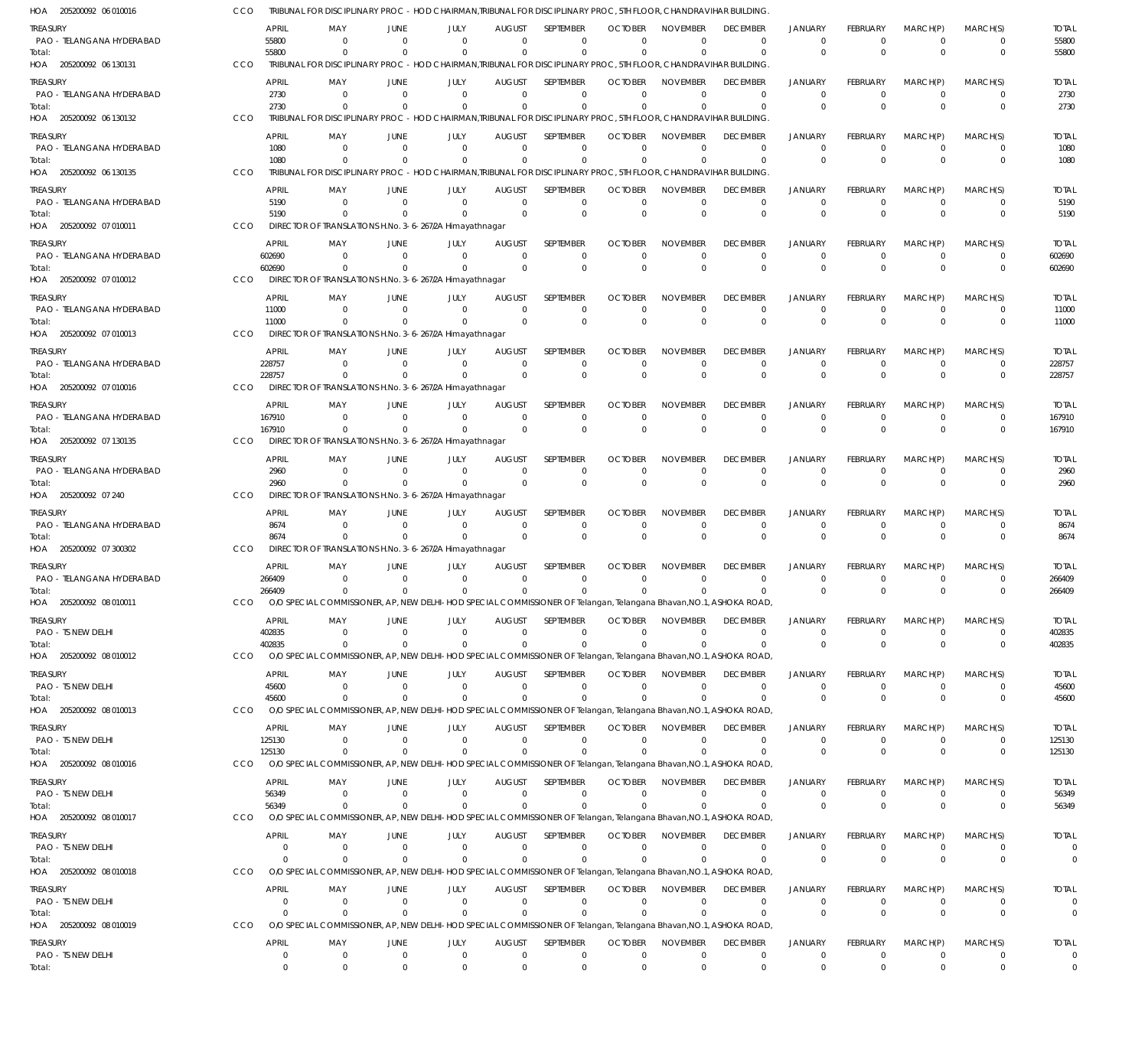| HOA 205200092 08 110111                      | <b>CCO</b> |                        | O/O SPECIAL COMMISSIONER, AP, NEW DELHI-HOD SPECIAL COMMISSIONER OF Telangan, Telangana Bhavan, NO.1, ASHOKA ROAD  |                               |                      |                              |                                 |                                  |                                |                                 |                                |                      |                      |                            |                        |
|----------------------------------------------|------------|------------------------|--------------------------------------------------------------------------------------------------------------------|-------------------------------|----------------------|------------------------------|---------------------------------|----------------------------------|--------------------------------|---------------------------------|--------------------------------|----------------------|----------------------|----------------------------|------------------------|
|                                              |            |                        |                                                                                                                    |                               |                      |                              |                                 |                                  |                                |                                 |                                |                      |                      |                            |                        |
| <b>TREASURY</b><br>PAO - TS NEW DELHI        |            | <b>APRIL</b><br>- 0    | MAY<br>0                                                                                                           | <b>JUNE</b><br>$\overline{0}$ | JULY<br>$\Omega$     | <b>AUGUST</b><br>$\Omega$    | SEPTEMBER<br>$\Omega$           | <b>OCTOBER</b><br>$\Omega$       | <b>NOVEMBER</b><br>$\Omega$    | <b>DECEMBER</b><br>$\mathbf{0}$ | <b>JANUARY</b><br>$\mathbf{0}$ | FEBRUARY<br>$\Omega$ | MARCH(P)<br>$\Omega$ | MARCH(S)<br>0              | <b>TOTAL</b>           |
| Total:                                       |            | $\Omega$               | $\Omega$                                                                                                           | $\Omega$                      | $\Omega$             | $\Omega$                     | $\Omega$                        | $\Omega$                         | $\Omega$                       | $\Omega$                        | $\Omega$                       | $\Omega$             | $\Omega$             | $\mathbf 0$                |                        |
| HOA 205200092 08 130131                      | CCO        |                        | O/O SPECIAL COMMISSIONER, AP, NEW DELHI-HOD SPECIAL COMMISSIONER OF Telangan, Telangana Bhavan, NO.1, ASHOKA ROAD  |                               |                      |                              |                                 |                                  |                                |                                 |                                |                      |                      |                            |                        |
| <b>TREASURY</b>                              |            | <b>APRIL</b>           | MAY                                                                                                                | <b>JUNE</b>                   | JULY                 | <b>AUGUST</b>                | SEPTEMBER                       | <b>OCTOBER</b>                   | <b>NOVEMBER</b>                | <b>DECEMBER</b>                 | <b>JANUARY</b>                 | FEBRUARY             | MARCH(P)             | MARCH(S)                   | <b>TOTAL</b>           |
| PAO - TS NEW DELHI                           |            | $\overline{0}$         | $\mathbf{0}$                                                                                                       | $\Omega$                      | $\Omega$             | $\mathbf 0$                  | $\mathbf 0$                     | $\Omega$                         | $\mathbf 0$                    | $\mathbf 0$                     | $\Omega$                       | $\Omega$             | $\Omega$             | $\mathbf 0$                | $\mathbf 0$            |
| Total:                                       |            | $\Omega$               | $\Omega$                                                                                                           | $\Omega$                      | $\mathbf{0}$         | $\mathbf 0$                  | $\mathbf 0$                     | $\Omega$                         | $\Omega$                       | $\mathbf 0$                     | $\Omega$                       | $\Omega$             | $\Omega$             | $\mathbf 0$                | $\Omega$               |
| HOA 205200092 08 130132                      | CCO        |                        | O/O SPECIAL COMMISSIONER, AP, NEW DELHI-HOD SPECIAL COMMISSIONER OF Telangan, Telangana Bhavan, NO.1, ASHOKA ROAD  |                               |                      |                              |                                 |                                  |                                |                                 |                                |                      |                      |                            |                        |
| <b>TREASURY</b>                              |            | <b>APRIL</b>           | MAY                                                                                                                | <b>JUNE</b>                   | JULY                 | <b>AUGUST</b>                | <b>SEPTEMBER</b>                | <b>OCTOBER</b>                   | <b>NOVEMBER</b>                | <b>DECEMBER</b>                 | <b>JANUARY</b>                 | FEBRUARY             | MARCH(P)             | MARCH(S)                   | <b>TOTAL</b>           |
| PAO - TS NEW DELHI                           |            | 15272                  | $\Omega$                                                                                                           | $\Omega$                      | $\Omega$             | $\Omega$                     | $\mathbf 0$                     | $\Omega$                         | $\mathbf 0$                    | $\mathbf 0$                     | $\Omega$                       | $\Omega$             | $\Omega$             | $\mathbf 0$                | 15272                  |
| Total:                                       |            | 15272                  | $\Omega$                                                                                                           | $\Omega$                      | $\Omega$             | $\Omega$                     | $\Omega$                        | $\Omega$                         | $\Omega$                       | $\Omega$                        | $\Omega$                       | $\Omega$             | $\Omega$             | $\mathbf 0$                | 15272                  |
| HOA 205200092 08 130133                      | CCO        |                        | O/O SPECIAL COMMISSIONER, AP, NEW DELHI-HOD SPECIAL COMMISSIONER OF Telangan, Telangana Bhavan, NO.1, ASHOKA ROAD  |                               |                      |                              |                                 |                                  |                                |                                 |                                |                      |                      |                            |                        |
| <b>TREASURY</b>                              |            | <b>APRIL</b>           | MAY                                                                                                                | JUNE                          | JULY                 | <b>AUGUST</b>                | SEPTEMBER                       | <b>OCTOBER</b>                   | <b>NOVEMBER</b>                | <b>DECEMBER</b>                 | <b>JANUARY</b>                 | FEBRUARY             | MARCH(P)             | MARCH(S)                   | <b>TOTAL</b>           |
| PAO - TS NEW DELHI                           |            | - 0                    | 0                                                                                                                  | $\Omega$                      | $\mathbf 0$          | $\mathbf 0$                  | $\mathbf 0$                     | $\Omega$                         | $\Omega$                       | $\mathbf 0$                     | $\Omega$                       |                      | $\Omega$             | $\mathbf 0$                |                        |
| Total:                                       |            | $\Omega$               | $\mathbf 0$                                                                                                        | $\Omega$                      | $\Omega$             | $\mathbf 0$                  | $\mathbf 0$                     | $\Omega$                         | $\Omega$                       | $\mathbf 0$                     | $\Omega$                       | $\Omega$             | $\Omega$             | $\mathbf{0}$               | $\Omega$               |
| HOA 205200092 08 280284                      | CCO        |                        | O/O SPECIAL COMMISSIONER, AP, NEW DELHI-HOD SPECIAL COMMISSIONER OF Telangan, Telangana Bhavan, NO.1, ASHOKA ROAD  |                               |                      |                              |                                 |                                  |                                |                                 |                                |                      |                      |                            |                        |
| <b>TREASURY</b>                              |            | <b>APRIL</b>           | MAY                                                                                                                | <b>JUNE</b>                   | JULY                 | <b>AUGUST</b>                | SEPTEMBER                       | <b>OCTOBER</b>                   | <b>NOVEMBER</b>                | <b>DECEMBER</b>                 | <b>JANUARY</b>                 | FEBRUARY             | MARCH(P)             | MARCH(S)                   | <b>TOTAL</b>           |
| PAO - TS NEW DELHI                           |            | $\Omega$<br>$\Omega$   | $\Omega$<br>$\Omega$                                                                                               | $\Omega$<br>$\Omega$          | $\Omega$<br>$\Omega$ | $\Omega$<br>$\Omega$         | 0<br>$\Omega$                   | $\Omega$<br>$\Omega$             | $\Omega$<br>$\Omega$           | $\Omega$<br>$\Omega$            | 0<br>$\Omega$                  | $\Omega$<br>$\Omega$ | $\Omega$<br>$\Omega$ | 0<br>$\mathbf 0$           | $\Omega$<br>$\Omega$   |
| Total:<br>HOA 205200092 08 300301            | CCO        |                        | O/O SPECIAL COMMISSIONER, AP, NEW DELHI-HOD SPECIAL COMMISSIONER OF Telangan, Telangana Bhavan, NO.1, ASHOKA ROAD  |                               |                      |                              |                                 |                                  |                                |                                 |                                |                      |                      |                            |                        |
|                                              |            |                        |                                                                                                                    |                               |                      |                              |                                 |                                  |                                |                                 |                                |                      |                      |                            |                        |
| <b>TREASURY</b><br>PAO - TS NEW DELHI        |            | <b>APRIL</b><br>588385 | MAY<br>$\mathbf 0$                                                                                                 | JUNE<br>$\Omega$              | JULY<br>$\Omega$     | <b>AUGUST</b><br>$\mathbf 0$ | <b>SEPTEMBER</b><br>$\mathbf 0$ | <b>OCTOBER</b><br>$\Omega$       | <b>NOVEMBER</b><br>$\mathbf 0$ | <b>DECEMBER</b><br>$\mathbf{0}$ | <b>JANUARY</b><br>$\Omega$     | FEBRUARY<br>$\Omega$ | MARCH(P)<br>$\Omega$ | MARCH(S)<br>$\mathbf 0$    | <b>TOTAL</b><br>588385 |
| Total:                                       |            | 588385                 | $\Omega$                                                                                                           |                               | $\Omega$             | $\Omega$                     | $\mathbf 0$                     |                                  | $\Omega$                       | $\Omega$                        | $\Omega$                       | $\Omega$             | $\Omega$             | $\mathbf 0$                | 588385                 |
| HOA 205200092 08 300302                      | CCO        |                        | O/O SPECIAL COMMISSIONER, AP, NEW DELHI-HOD SPECIAL COMMISSIONER OF Telangan, Telangana Bhavan, NO.1, ASHOKA ROAD, |                               |                      |                              |                                 |                                  |                                |                                 |                                |                      |                      |                            |                        |
| <b>TREASURY</b>                              |            | <b>APRIL</b>           | MAY                                                                                                                | <b>JUNE</b>                   | JULY                 | <b>AUGUST</b>                | SEPTEMBER                       | <b>OCTOBER</b>                   | <b>NOVEMBER</b>                | <b>DECEMBER</b>                 | <b>JANUARY</b>                 | FEBRUARY             | MARCH(P)             | MARCH(S)                   | <b>TOTAL</b>           |
| PAO - TS NEW DELHI                           |            | $\Omega$               | $\Omega$                                                                                                           | $\Omega$                      | $\Omega$             | $\mathbf 0$                  | $\mathbf 0$                     | $\Omega$                         | $\Omega$                       | $\mathbf{0}$                    | $\Omega$                       | $\Omega$             | $\Omega$             | 0                          | 0                      |
| Total:                                       |            | $\mathbf{0}$           | $\Omega$                                                                                                           | $\Omega$                      | $\Omega$             | $\mathbf 0$                  | $\mathbf 0$                     | $\Omega$                         | $\Omega$                       | $\Omega$                        | $\Omega$                       | $\Omega$             | $\Omega$             | $\mathbf 0$                |                        |
| HOA 205200092 08 510511                      | CCO        |                        | O/O SPECIAL COMMISSIONER, AP, NEW DELHI-HOD SPECIAL COMMISSIONER OF Telangan, Telangana Bhavan, NO.1, ASHOKA ROAD, |                               |                      |                              |                                 |                                  |                                |                                 |                                |                      |                      |                            |                        |
| <b>TREASURY</b>                              |            | <b>APRIL</b>           | MAY                                                                                                                | JUNE                          | JULY                 | <b>AUGUST</b>                | SEPTEMBER                       | <b>OCTOBER</b>                   | <b>NOVEMBER</b>                | <b>DECEMBER</b>                 | <b>JANUARY</b>                 | FEBRUARY             | MARCH(P)             | MARCH(S)                   | <b>TOTAL</b>           |
| PAO - TS NEW DELHI                           |            | $\Omega$               | 0                                                                                                                  | $\Omega$                      | $\Omega$             | $\mathbf 0$                  | $\mathbf 0$                     | $\Omega$                         | $\mathbf 0$                    | $\mathbf 0$                     | 0                              |                      | $\Omega$             | $\mathbf 0$                | $\mathbf 0$            |
| Total:                                       |            | $\Omega$               | $\Omega$                                                                                                           | $\Omega$                      | $\Omega$             | $\Omega$                     | $\mathbf 0$                     | $\Omega$                         | $\Omega$                       | $\Omega$                        | $\Omega$                       | $\Omega$             | $\Omega$             | $\mathbf 0$                | $\mathbf 0$            |
| HOA 205200092 09 010011                      | CCO        |                        | GENERAL ADMN, SECRETARIAT DEPT - HOD SECRETARY, GENERAL ADMINISTRATION DEPARTMENT,                                 |                               |                      |                              |                                 |                                  |                                |                                 |                                |                      |                      |                            |                        |
| TREASURY                                     |            | <b>APRIL</b>           | MAY                                                                                                                | <b>JUNE</b>                   | JULY                 | <b>AUGUST</b>                | SEPTEMBER                       | <b>OCTOBER</b>                   | <b>NOVEMBER</b>                | <b>DECEMBER</b>                 | <b>JANUARY</b>                 | FEBRUARY             | MARCH(P)             | MARCH(S)                   | <b>TOTAL</b>           |
| PAO - TELANGANA HYDERABAD                    |            | 291250                 | $\Omega$                                                                                                           | $\Omega$                      | $\Omega$             | $\Omega$                     | $\mathbf 0$                     | $\Omega$                         | $\Omega$                       | $\Omega$                        | $\Omega$                       | $\Omega$             | $\Omega$             | 0                          | 291250                 |
| Total:                                       |            | 291250                 | $\Omega$                                                                                                           | $\Omega$                      | $\Omega$             | $\Omega$                     | $\mathbf 0$                     | $\Omega$                         | $\Omega$                       | $\Omega$                        | $\Omega$                       | $\Omega$             | $\Omega$             | $\mathbf 0$                | 291250                 |
| HOA 205200092 09 010012                      | CCO        |                        | GENERAL ADMN, SECRETARIAT DEPT - HOD SECRETARY, GENERAL ADMINISTRATION DEPARTMENT,                                 |                               |                      |                              |                                 |                                  |                                |                                 |                                |                      |                      |                            |                        |
| TREASURY                                     |            | <b>APRIL</b>           | MAY                                                                                                                | JUNE                          | JULY                 | <b>AUGUST</b>                | SEPTEMBER                       | <b>OCTOBER</b>                   | <b>NOVEMBER</b>                | <b>DECEMBER</b>                 | <b>JANUARY</b>                 | FEBRUARY             | MARCH(P)             | MARCH(S)                   | <b>TOTAL</b>           |
| PAO - TELANGANA HYDERABAD                    |            | 7900<br>7900           | $\mathbf 0$<br>$\Omega$                                                                                            | $\Omega$<br>$\Omega$          | $\Omega$<br>$\Omega$ | $\mathbf 0$<br>$\Omega$      | $\mathbf 0$<br>$\mathbf 0$      | $\overline{0}$<br>$\overline{0}$ | $\mathbf 0$<br>$\mathbf 0$     | 0<br>$\Omega$                   | $\mathbf 0$<br>$\Omega$        | $\Omega$<br>$\Omega$ | $\Omega$<br>$\Omega$ | $\mathbf 0$<br>$\mathbf 0$ | 7900<br>7900           |
| Total:<br>HOA 205200092 09 010013            | CCO        |                        | GENERAL ADMN, SECRETARIAT DEPT - HOD SECRETARY, GENERAL ADMINISTRATION DEPARTMENT,                                 |                               |                      |                              |                                 |                                  |                                |                                 |                                |                      |                      |                            |                        |
|                                              |            |                        |                                                                                                                    |                               |                      |                              |                                 |                                  |                                |                                 |                                |                      |                      |                            |                        |
| <b>TREASURY</b><br>PAO - TELANGANA HYDERABAD |            | <b>APRIL</b><br>111773 | MAY<br>$\Omega$                                                                                                    | <b>JUNE</b><br>$\Omega$       | JULY<br>$\Omega$     | <b>AUGUST</b><br>$\Omega$    | SEPTEMBER<br>$\mathbf 0$        | <b>OCTOBER</b><br>$\Omega$       | <b>NOVEMBER</b><br>$\Omega$    | <b>DECEMBER</b><br>$\Omega$     | <b>JANUARY</b><br>$\Omega$     | FEBRUARY<br>$\Omega$ | MARCH(P)<br>$\Omega$ | MARCH(S)<br>$\Omega$       | <b>TOTAL</b><br>111773 |
| Total:                                       |            | 111773                 | $\Omega$                                                                                                           | $\Omega$                      | $\Omega$             | $\Omega$                     | $\mathbf 0$                     | $\Omega$                         | $\Omega$                       | $\Omega$                        | $\Omega$                       |                      | $\Omega$             | 0                          | 111773                 |
| HOA 205200092 09 010016                      | CCO        |                        | GENERAL ADMN, SECRETARIAT DEPT - HOD SECRETARY, GENERAL ADMINISTRATION DEPARTMENT,                                 |                               |                      |                              |                                 |                                  |                                |                                 |                                |                      |                      |                            |                        |
| treasury                                     |            | <b>APRIL</b>           | MAY                                                                                                                | <b>JUNE</b>                   | JULY                 | <b>AUGUST</b>                | SEPTEMBER                       | <b>OCTOBER</b>                   | <b>NOVEMBER</b>                | <b>DECEMBER</b>                 | JANUARY                        | FEBRUARY             | MARCH(P)             | MARCH(S)                   | <b>TOTAL</b>           |
| PAO - TELANGANA HYDERABAD                    |            | 74948                  | $\mathbf 0$                                                                                                        | $\overline{0}$                | $\mathbf{0}$         | $\mathbf 0$                  | $\mathbf 0$                     | $^{\circ}$                       | $\mathbf 0$                    | $\overline{0}$                  | $\mathbf 0$                    | $\Omega$             | $\overline{0}$       | $\mathbf 0$                | 74948                  |
| Total:                                       |            | 74948                  | $\Omega$                                                                                                           | $\Omega$                      | $\mathbf 0$          | $\mathbf 0$                  | $\mathbf 0$                     | $\mathbf{0}$                     | $\mathbf 0$                    | $\mathbf 0$                     | $\mathbf 0$                    | $\overline{0}$       | $\Omega$             | $\mathbf 0$                | 74948                  |
| HOA 205300093 03 010011                      | CCO        |                        | LAND ADMINISTRATION - HOD CHIEF COMMISSIONER, LAND ADMINISTRATION STATION ROAD, NAMPALLY,                          |                               |                      |                              |                                 |                                  |                                |                                 |                                |                      |                      |                            |                        |
| treasury                                     |            | <b>APRIL</b>           | MAY                                                                                                                | <b>JUNE</b>                   | JULY                 | <b>AUGUST</b>                | SEPTEMBER                       | <b>OCTOBER</b>                   | <b>NOVEMBER</b>                | <b>DECEMBER</b>                 | <b>JANUARY</b>                 | <b>FEBRUARY</b>      | MARCH(P)             | MARCH(S)                   | <b>TOTAL</b>           |
| ADILABAD                                     |            | 1364623                | $\mathbf 0$                                                                                                        | $\overline{0}$                | $\mathbf 0$          | $\mathbf 0$                  | $\mathbf 0$                     | $^{\circ}$                       | $\mathbf 0$                    | $\mathbf 0$                     | $\mathbf 0$                    | $\Omega$             | $\Omega$             | $\mathbf 0$                | 1364623                |
| <b>BHADRADI KOTHAGUDEM</b>                   |            | 222776                 | $\Omega$                                                                                                           | $\Omega$                      | $\Omega$             | 0                            | $\mathbf 0$                     | $^{\circ}$                       | $\mathbf 0$                    | $\Omega$                        | $\mathbf 0$                    | $\Omega$             | $\Omega$             | $\mathbf 0$                | 222776                 |
| BHOOPALAPALLY<br><b>JAGTIAL</b>              |            | 615520<br>1090351      | 0<br>$\Omega$                                                                                                      | $\Omega$<br>$\Omega$          | 0<br>$\Omega$        | 0<br>$\Omega$                | 0<br>$\mathbf 0$                | $\Omega$<br>$\Omega$             | $\Omega$<br>$\Omega$           | $\Omega$<br>$\Omega$            | $\Omega$<br>$\Omega$           | $\Omega$<br>$\Omega$ | $\Omega$<br>$\Omega$ | 0<br>0                     | 615520<br>1090351      |
| <b>JANGAON</b>                               |            | 619675                 | 0                                                                                                                  | $\Omega$                      | O                    | 0                            | 0                               | $\Omega$                         | $\Omega$                       | $\Omega$                        | $\Omega$                       |                      | $\Omega$             | 0                          | 619675                 |
| JOGULAMBA GADWAL                             |            | 719674                 | <sup>0</sup>                                                                                                       | $\Omega$                      | O                    | 0                            | $\Omega$                        | $\Omega$                         | $\Omega$                       | $\Omega$                        | $\Omega$                       |                      | $\Omega$             | $\Omega$                   | 719674                 |
| KAMAREDDY                                    |            | 1071740                | 0                                                                                                                  | $\Omega$                      | O                    | 0                            | 0                               | $\Omega$                         | $\Omega$                       | $\Omega$                        | $\Omega$                       |                      | $\Omega$             | $\Omega$                   | 1071740                |
| KARIMNAGAR                                   |            | 1325071                | $\Omega$                                                                                                           | $\Omega$                      | O                    | $\Omega$                     | $\mathbf 0$                     | $\Omega$                         | $\Omega$                       | $\Omega$                        | $\Omega$                       |                      | $\Omega$             | $\Omega$                   | 1325071                |
| KHAMMAM<br>KOMARAMBHEEM ASIFABAD             |            | 1334621<br>922928      | 0<br>U                                                                                                             | $\Omega$<br>$\Omega$          | O<br>O               | 0<br>0                       | 0<br>$\Omega$                   | $\Omega$<br>$\Omega$             | $\Omega$<br>$\Omega$           | $\Omega$<br>$\Omega$            | $\Omega$<br>$\Omega$           |                      | $\Omega$<br>$\Omega$ | $\Omega$<br>$\Omega$       | 1334621<br>922928      |
| MAHABOOB NAGAR                               |            | 2060100                | 0                                                                                                                  | $\Omega$                      | O                    | 0                            | $\mathbf 0$                     | $\Omega$                         | $\Omega$                       | $\Omega$                        | $\Omega$                       |                      | $\Omega$             | $\Omega$                   | 2060100                |
| MAHABUBABAD                                  |            | 1040611                | $\Omega$                                                                                                           | $\Omega$                      | O                    | 0                            | $\Omega$                        | $\Omega$                         | $\Omega$                       | $\Omega$                        | $\Omega$                       |                      | $\Omega$             | $\Omega$                   | 1040611                |
| <b>MANCHERIAL</b>                            |            | 939277                 | 0                                                                                                                  | $\Omega$                      | O                    | 0                            | $\Omega$                        | $\Omega$                         | $\Omega$                       | $\Omega$                        | $\Omega$                       |                      | $\Omega$             | 0                          | 939277                 |
| MEDAK                                        |            | 1029746                | 0                                                                                                                  | $\Omega$                      | O                    | 0                            | $\mathbf 0$                     | $\Omega$                         | $\mathbf 0$                    | $\Omega$                        | $\Omega$                       |                      | $\Omega$             | $\Omega$                   | 1029746                |
| <b>MEDCHAL</b>                               |            | 1287599                | 0                                                                                                                  | $\Omega$                      | O                    | 0                            | 0                               | $\Omega$                         | $\Omega$                       | $\Omega$                        | $\Omega$                       |                      | $\Omega$             | 0                          | 1287599                |
| Mulugu<br>NAGARKURNOOL                       |            | 138000<br>1151860      | U<br>0                                                                                                             | $\Omega$<br>$\Omega$          | O<br>O               | 0<br>0                       | $\Omega$<br>0                   | $\Omega$<br>$\Omega$             | $\Omega$<br>$\Omega$           | $\Omega$<br>$\Omega$            | $\Omega$<br>$\Omega$           | $\Omega$             | $\Omega$<br>$\Omega$ | 0<br>$\Omega$              | 138000<br>1151860      |
| NALGONDA                                     |            | 1873671                | U                                                                                                                  | $\Omega$                      | O                    | 0                            | 0                               | $\Omega$                         | $\Omega$                       | $\Omega$                        | $\Omega$                       |                      | $\Omega$             | $\Omega$                   | 1873671                |
| NIRMAL                                       |            | 807960                 | 0                                                                                                                  | $\Omega$                      | O                    | 0                            | $\Omega$                        | $\Omega$                         | $\Omega$                       | $\Omega$                        | $\Omega$                       |                      | $\Omega$             | 0                          | 807960                 |
| NIZAMABAD                                    |            | 1166370                | U                                                                                                                  | $\Omega$                      | $\Omega$             | 0                            | $\Omega$                        | $\Omega$                         | $\Omega$                       | $\Omega$                        | $\Omega$                       |                      | $\Omega$             | $\Omega$                   | 1166370                |
| Narayanpet                                   |            | 187650                 | 0                                                                                                                  | $\Omega$                      | O                    | 0                            | 0                               | $\Omega$                         | $\Omega$                       | $\Omega$                        | $\Omega$                       |                      | $\Omega$             | 0                          | 187650                 |
| PAO - TELANGANA HYDERABAD<br>PEDDAPALLY      |            | 3232921<br>1337712     | U<br>0                                                                                                             | $\Omega$<br>$\Omega$          | O<br>O               | 0<br>0                       | $\Omega$<br>0                   | $\Omega$<br>$\Omega$             | $\Omega$<br>$\Omega$           | $\Omega$<br>$\Omega$            | $\Omega$<br>$\Omega$           |                      | $\Omega$<br>$\Omega$ | $\Omega$<br>$\Omega$       | 3232921<br>1337712     |
| <b>RANGA REDDY</b>                           |            | 1774557                | $\Omega$                                                                                                           | $\Omega$                      | O                    | $\Omega$                     | $\mathbf 0$                     | $\Omega$                         | $\Omega$                       | $\Omega$                        | $\Omega$                       |                      | $\Omega$             | 0                          | 1774557                |
| SANGAREDDY                                   |            | 1143538                | 0                                                                                                                  | $\Omega$                      | O                    | 0                            | $\Omega$                        | $\Omega$                         | $\Omega$                       | $\Omega$                        | $\Omega$                       |                      | $\Omega$             | $\Omega$                   | 1143538                |
| SIDDIPET                                     |            | 972245                 | $\Omega$                                                                                                           | $\Omega$                      | $\Omega$             | $\Omega$                     | $\mathbf 0$                     | $\Omega$                         | $\mathbf 0$                    | $\Omega$                        | $\Omega$                       | $\Omega$             | $\Omega$             | 0                          | 972245                 |
| SIRICILLA                                    |            | 1341522                | 0                                                                                                                  | $\overline{0}$                | $\mathbf{0}$         | $\mathbf 0$                  | $\mathbf 0$                     | -0                               | $\mathbf 0$                    | 0                               | $\mathbf 0$                    | $\Omega$             | $\overline{0}$       | 0                          | 1341522                |
| SURYAPET                                     |            | 899556                 | $\mathbf 0$                                                                                                        | $\overline{0}$                | $\mathbf 0$          | $\mathbf 0$                  | $\mathbf 0$                     | $\mathbf 0$                      | $\mathbf 0$                    | $\mathbf 0$                     | $\Omega$                       | $\mathbf{0}$         | $\mathbf 0$          | $\mathbf 0$                | 899556                 |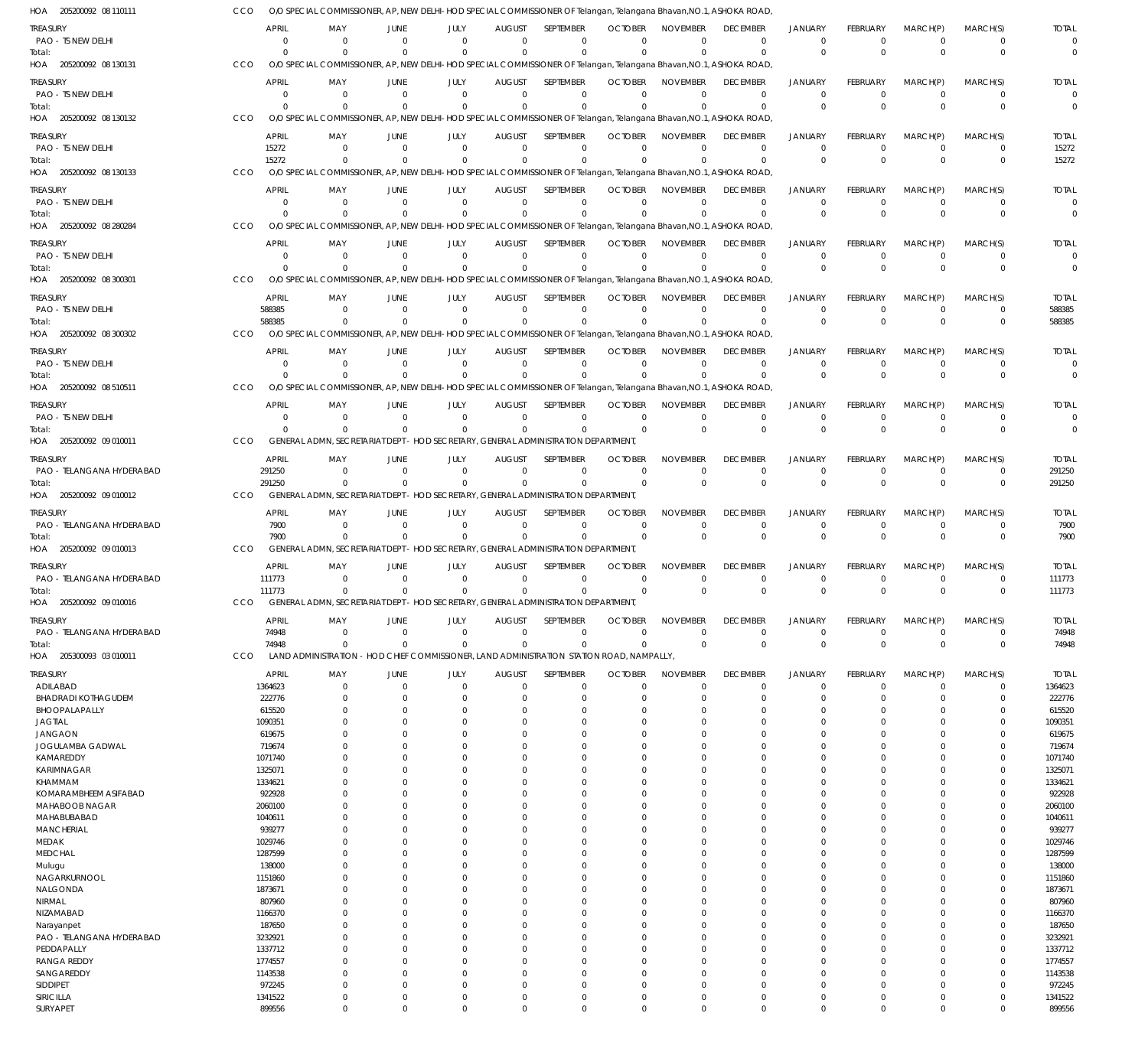205300093 03 010011 HOA

|                            |              | 91. JIVIII VI. 31 IN 191 IN JI V                                                          |                            |                                  |                            |                            | - HOD CHIEF CONTINISSIONER, EAND ADMINISTRATION STATION ROAD, INAINFALLT |                            |                            |                  |                            |                |                            |              |
|----------------------------|--------------|-------------------------------------------------------------------------------------------|----------------------------|----------------------------------|----------------------------|----------------------------|--------------------------------------------------------------------------|----------------------------|----------------------------|------------------|----------------------------|----------------|----------------------------|--------------|
| <b>TREASURY</b>            | <b>APRIL</b> | MAY                                                                                       | JUNE                       | JULY                             | <b>AUGUST</b>              | SEPTEMBER                  | <b>OCTOBER</b>                                                           | <b>NOVEMBER</b>            | <b>DECEMBER</b>            | JANUARY          | <b>FEBRUARY</b>            | MARCH(P)       | MARCH(S)                   | <b>TOTAL</b> |
|                            |              |                                                                                           |                            |                                  |                            |                            |                                                                          |                            |                            |                  |                            |                |                            |              |
| VIKARABAD                  | 1016773      | $\overline{0}$                                                                            | $\Omega$                   | $\overline{0}$                   | $\mathbf 0$                | $\mathbf 0$                | $\mathbf 0$                                                              | $\mathbf 0$                | $\mathbf 0$                | $\mathbf 0$      | $\mathbf 0$                | $\overline{0}$ | $\mathbf 0$                | 1016773      |
| WANAPARTHY                 | 806446       | $\overline{0}$                                                                            | $\Omega$                   | $\mathbf 0$                      | $\mathbf 0$                | $\mathbf 0$                | $\mathbf 0$                                                              | 0                          | $\mathbf 0$                | 0                | $\mathbf 0$                | $\Omega$       | $\mathbf 0$                | 806446       |
| WARANGAL (R)               | 873965       | $\Omega$                                                                                  | $\Omega$                   | $\Omega$                         | $\Omega$                   | 0                          | $\mathbf 0$                                                              | 0                          | $\mathbf 0$                | $\Omega$         | $\Omega$                   | $\Omega$       | $\Omega$                   | 873965       |
| WARANGAL (U)               | 1240270      | $\Omega$                                                                                  | $\Omega$                   | $\Omega$                         | $\Omega$                   | $\Omega$                   | $\Omega$                                                                 | $\Omega$                   | $\Omega$                   | $\Omega$         | $\Omega$                   | $\Omega$       | $\mathbf 0$                | 1240270      |
| YADADRI                    | 1147226      | $\Omega$                                                                                  | $\Omega$                   | $\Omega$                         | $\Omega$                   | $\Omega$                   | $\mathbf 0$                                                              | $\Omega$                   | $\mathbf 0$                | $\Omega$         | $\mathbf 0$                | $\Omega$       | $\mathbf 0$                | 1147226      |
|                            |              |                                                                                           |                            |                                  |                            |                            |                                                                          |                            |                            |                  |                            |                |                            |              |
| Total:                     | 36756554     | $\Omega$                                                                                  | $\Omega$                   | $\Omega$                         | $\Omega$                   | $\Omega$                   | $\Omega$                                                                 | $\mathbf 0$                | $\mathbf 0$                | $\Omega$         | $\mathbf 0$                | $\Omega$       | $\mathbf 0$                | 36756554     |
| HOA 205300093 03 010012    | CCO          | LAND ADMINISTRATION - HOD CHIEF COMMISSIONER, LAND ADMINISTRATION STATION ROAD, NAMPALLY, |                            |                                  |                            |                            |                                                                          |                            |                            |                  |                            |                |                            |              |
|                            |              |                                                                                           |                            |                                  |                            |                            |                                                                          |                            |                            |                  |                            |                |                            |              |
| TREASURY                   | <b>APRIL</b> | MAY                                                                                       | JUNE                       | JULY                             | <b>AUGUST</b>              | SEPTEMBER                  | <b>OCTOBER</b>                                                           | <b>NOVEMBER</b>            | <b>DECEMBER</b>            | <b>JANUARY</b>   | FEBRUARY                   | MARCH(P)       | MARCH(S)                   | <b>TOTAL</b> |
| ADILABAD                   | 1600         | $\overline{0}$                                                                            | $\Omega$                   | $\overline{0}$                   | $\mathbf 0$                | $\overline{0}$             | $\mathbf 0$                                                              | $\mathbf 0$                | $\mathbf 0$                | $\mathbf 0$      | $\mathbf 0$                | $\overline{0}$ | $\mathbf 0$                | 1600         |
| <b>BHADRADI KOTHAGUDEM</b> | 3150         | $^{\circ}$                                                                                | 0                          | $\Omega$                         | $\mathbf 0$                | $\mathbf 0$                | $\mathbf 0$                                                              | $\mathbf 0$                | $\mathbf 0$                | $\Omega$         | $\Omega$                   | $\Omega$       | $\mathbf 0$                | 3150         |
| BHOOPALAPALLY              | 5320         | $\Omega$                                                                                  | 0                          | $\Omega$                         | $\Omega$                   | $\Omega$                   | $\mathbf 0$                                                              | $\Omega$                   | $\mathbf 0$                |                  | $\Omega$                   | -0             | $\mathbf 0$                | 5320         |
|                            |              |                                                                                           |                            |                                  |                            |                            |                                                                          |                            |                            |                  |                            |                |                            |              |
| <b>JAGTIAL</b>             | 3796         | $\Omega$                                                                                  |                            | $\Omega$                         | $\Omega$                   | $\Omega$                   | $\Omega$                                                                 | $\Omega$                   | $\Omega$                   | O                | $\Omega$                   |                | $\Omega$                   | 3796         |
| JOGULAMBA GADWAL           | 3670         | $\Omega$                                                                                  |                            | $\Omega$                         | $\Omega$                   | $\Omega$                   | $\Omega$                                                                 | $\Omega$                   | $\Omega$                   |                  | $\Omega$                   |                | $\Omega$                   | 3670         |
| KAMAREDDY                  | 4687         | $\Omega$                                                                                  |                            | 0                                | $\Omega$                   | O                          | $\Omega$                                                                 | $\Omega$                   | $\Omega$                   |                  | $\Omega$                   |                | $\Omega$                   | 4687         |
| <b>KARIMNAGAR</b>          | 13609        | $\Omega$                                                                                  |                            | $\Omega$                         | $\Omega$                   | O                          | $\Omega$                                                                 | $\Omega$                   | $\Omega$                   |                  | $\Omega$                   | -0             | $\mathbf 0$                | 13609        |
|                            |              |                                                                                           |                            |                                  |                            |                            |                                                                          |                            |                            |                  |                            |                |                            |              |
| KHAMMAM                    | 20554        |                                                                                           |                            | O                                | $\Omega$                   | O                          | $\Omega$                                                                 | $\Omega$                   | $\Omega$                   |                  | $\Omega$                   |                | $\Omega$                   | 20554        |
| KOMARAMBHEEM ASIFABAD      | 2840         |                                                                                           |                            | $\Omega$                         | $\Omega$                   | $\Omega$                   | $\Omega$                                                                 | $\Omega$                   | $\Omega$                   |                  | $\Omega$                   |                | $\mathbf 0$                | 2840         |
| <b>MAHABOOB NAGAR</b>      | 4800         | $\Omega$                                                                                  |                            | $\Omega$                         | $\Omega$                   | $\Omega$                   | $\Omega$                                                                 | $\Omega$                   | $\Omega$                   |                  | $\Omega$                   |                | $\Omega$                   | 4800         |
| <b>MANCHERIAL</b>          | 2440         | $\Omega$                                                                                  |                            | $\Omega$                         | $\Omega$                   | O                          | $\Omega$                                                                 | $\Omega$                   | $\Omega$                   |                  | $\Omega$                   |                | $\Omega$                   | 2440         |
|                            |              |                                                                                           |                            |                                  |                            |                            |                                                                          |                            |                            |                  |                            |                |                            |              |
| MEDAK                      | 3057         |                                                                                           |                            | 0                                | $\Omega$                   | $\Omega$                   | $\Omega$                                                                 | $\Omega$                   | $\Omega$                   |                  | $\Omega$                   |                | $\Omega$                   | 3057         |
| <b>MEDCHAL</b>             | 5895         | $\Omega$                                                                                  |                            | $\Omega$                         | $\Omega$                   | $\Omega$                   | $\Omega$                                                                 | $\Omega$                   | $\Omega$                   |                  | $\Omega$                   |                | $\Omega$                   | 5895         |
| Mulugu                     | 800          |                                                                                           |                            | O                                | $\Omega$                   | O                          | $\Omega$                                                                 | $\Omega$                   | $\Omega$                   |                  | $\cup$                     |                | $\Omega$                   | 800          |
| NAGARKURNOOL               | 6527         | $\Omega$                                                                                  |                            | $\Omega$                         | $\Omega$                   | $\Omega$                   | $\Omega$                                                                 | $\Omega$                   | $\Omega$                   |                  | $\Omega$                   |                | $\mathbf 0$                | 6527         |
|                            |              |                                                                                           |                            |                                  |                            |                            |                                                                          |                            |                            |                  |                            |                |                            |              |
| NALGONDA                   | 10507        | $\Omega$                                                                                  |                            | O                                | $\Omega$                   | $\Omega$                   | $\Omega$                                                                 | $\Omega$                   | $\Omega$                   |                  | $\Omega$                   |                | $\Omega$                   | 10507        |
| NIRMAL                     | 1300         |                                                                                           |                            | O                                | $\Omega$                   | $\Omega$                   | $\Omega$                                                                 | $\Omega$                   | $\Omega$                   |                  | $\Omega$                   |                | $\mathbf 0$                | 1300         |
| NIZAMABAD                  | 18960        | $\Omega$                                                                                  |                            | 0                                | $\Omega$                   | $\Omega$                   | $\Omega$                                                                 | $\Omega$                   | $\Omega$                   |                  | $\Omega$                   |                | $\Omega$                   | 18960        |
| PAO - TELANGANA HYDERABAD  | 66217        | $\Omega$                                                                                  |                            | $\Omega$                         | $\Omega$                   | O                          | $\Omega$                                                                 | $\Omega$                   | $\Omega$                   |                  | $\Omega$                   |                | $\Omega$                   | 66217        |
|                            |              |                                                                                           |                            |                                  |                            |                            |                                                                          |                            |                            |                  |                            |                |                            |              |
| PEDDAPALLY                 | 3257         |                                                                                           |                            |                                  | $\Omega$                   | O                          | $\Omega$                                                                 | $\Omega$                   | $\Omega$                   |                  | $\Omega$                   |                | $\Omega$                   | 3257         |
| <b>RANGA REDDY</b>         | 46337        | $\Omega$                                                                                  |                            | $\Omega$                         | $\Omega$                   | $\Omega$                   | $\Omega$                                                                 | $\Omega$                   | $\Omega$                   |                  | $\Omega$                   |                | $\mathbf 0$                | 46337        |
| SANGAREDDY                 | 4004         | $\Omega$                                                                                  |                            | O                                | $\Omega$                   | O                          | $\Omega$                                                                 | $\Omega$                   | $\Omega$                   |                  | $\cup$                     |                | $\Omega$                   | 4004         |
| SIDDIPET                   | 3107         | $\Omega$                                                                                  |                            | $\Omega$                         | $\Omega$                   | O                          | $\Omega$                                                                 | $\Omega$                   | $\Omega$                   |                  | $\Omega$                   |                | $\Omega$                   | 3107         |
|                            |              |                                                                                           |                            |                                  |                            |                            |                                                                          |                            |                            |                  |                            |                | $\Omega$                   |              |
| SIRICILLA                  | 800          | $\Omega$                                                                                  |                            | 0                                | $\Omega$                   | $\Omega$                   | $\Omega$                                                                 | $\Omega$                   | $\Omega$                   |                  | $\Omega$                   |                |                            | 800          |
| SURYAPET                   | 1650         |                                                                                           |                            | O                                | $\Omega$                   | O                          | $\Omega$                                                                 | $\Omega$                   | $\Omega$                   |                  | $\Omega$                   |                | $\Omega$                   | 1650         |
| VIKARABAD                  | 18040        |                                                                                           |                            | 0                                | $\Omega$                   | O                          | $\Omega$                                                                 | $\Omega$                   | $\Omega$                   |                  | $\Omega$                   |                | $\Omega$                   | 18040        |
| WANAPARTHY                 | 2800         | $\Omega$                                                                                  |                            | $\Omega$                         | $\Omega$                   | O                          | $\Omega$                                                                 | $\Omega$                   | $\Omega$                   |                  | $\Omega$                   | -0             | $\Omega$                   | 2800         |
| WARANGAL (R)               | 15100        |                                                                                           |                            |                                  | $\Omega$                   | O                          | $\Omega$                                                                 | $\Omega$                   | $\Omega$                   |                  | $\Omega$                   |                | $\Omega$                   | 15100        |
|                            |              |                                                                                           |                            |                                  |                            |                            |                                                                          |                            |                            |                  |                            |                |                            |              |
| WARANGAL (U)               | 15820        | $\Omega$                                                                                  |                            | $\Omega$                         | $\Omega$                   | $\Omega$                   | $\Omega$                                                                 | $\Omega$                   | $\Omega$                   | 0                | $\Omega$                   | -0             | $\mathbf 0$                | 15820        |
| YADADRI                    | 360          | $\Omega$                                                                                  | $\Omega$                   | $\Omega$                         | $\Omega$                   | $\Omega$                   | $\Omega$                                                                 | 0                          | $\mathbf 0$                | $\Omega$         | $\Omega$                   | $\Omega$       | $\mathbf 0$                | 360          |
| Total:                     | 291004       | $\Omega$                                                                                  | $\Omega$                   |                                  |                            | $\Omega$                   | $\Omega$                                                                 | $\Omega$                   | $\mathbf 0$                | $\Omega$         | $\Omega$                   | $\Omega$       | $\mathbb O$                | 291004       |
|                            |              |                                                                                           |                            | $\Omega$                         | $\Omega$                   |                            |                                                                          |                            |                            |                  |                            |                |                            |              |
|                            |              |                                                                                           |                            |                                  |                            |                            |                                                                          |                            |                            |                  |                            |                |                            |              |
| HOA 205300093 03 010013    | CCO          | LAND ADMINISTRATION - HOD CHIEF COMMISSIONER, LAND ADMINISTRATION STATION ROAD, NAMPALLY, |                            |                                  |                            |                            |                                                                          |                            |                            |                  |                            |                |                            |              |
|                            |              |                                                                                           |                            |                                  |                            |                            |                                                                          |                            |                            |                  |                            |                |                            |              |
| <b>TREASURY</b>            | <b>APRIL</b> | MAY                                                                                       | JUNE                       | JULY                             | <b>AUGUST</b>              | SEPTEMBER                  | <b>OCTOBER</b>                                                           | <b>NOVEMBER</b>            | <b>DECEMBER</b>            | JANUARY          | FEBRUARY                   | MARCH(P)       | MARCH(S)                   | <b>TOTAL</b> |
| ADILABAD                   | 490564       | $\overline{0}$                                                                            | $\mathbf 0$                | $\overline{0}$                   | $\mathbf 0$                | $\overline{0}$             | $\mathbf 0$                                                              | $\mathbf 0$                | $\mathbf 0$                | $\mathbf 0$      | $\mathbf 0$                | $\overline{0}$ | $\mathbf 0$                | 490564       |
| <b>BHADRADI KOTHAGUDEM</b> | 57145        | $\overline{0}$                                                                            | $\Omega$                   | $\mathbf 0$                      | $\mathbf 0$                | $\mathbf 0$                | $\mathbf 0$                                                              | 0                          | $\mathbf 0$                | $\Omega$         | $\mathbf 0$                | $\Omega$       | $\mathbf 0$                | 57145        |
| BHOOPALAPALLY              | 241792       | $\Omega$                                                                                  | $\Omega$                   | $\Omega$                         | $\Omega$                   | $\Omega$                   | $\mathbf 0$                                                              | $\Omega$                   | $\Omega$                   | $\Omega$         | $\Omega$                   | $\Omega$       | $\mathbf 0$                | 241792       |
|                            |              |                                                                                           |                            |                                  |                            |                            |                                                                          |                            |                            |                  |                            |                |                            |              |
| <b>JAGTIAL</b>             | 403574       | $\Omega$                                                                                  |                            | $\Omega$                         | $\mathbf 0$                | $\Omega$                   | $\Omega$                                                                 | $\Omega$                   | $\mathbf 0$                | $\Omega$         | $\Omega$                   | $\Omega$       | $\mathbf 0$                | 403574       |
| JANGAON                    | 242682       | $\Omega$                                                                                  | $\Omega$                   | $\Omega$                         | $\Omega$                   | $\Omega$                   | $\Omega$                                                                 | $\Omega$                   | $\Omega$                   | $\Omega$         | $\Omega$                   | $\Omega$       | $\Omega$                   | 242682       |
| <b>JOGULAMBA GADWAL</b>    | 246974       | $\Omega$                                                                                  | $\Omega$                   | $\Omega$                         | $\Omega$                   | $\Omega$                   | $\Omega$                                                                 | $\Omega$                   | $\mathbf 0$                | $\Omega$         | $\Omega$                   | $\Omega$       | $\Omega$                   | 246974       |
| KAMAREDDY                  | 349498       | $\overline{0}$                                                                            | $\Omega$                   | $\mathbf 0$                      | $\mathbf 0$                | $\mathbf 0$                | 0                                                                        | 0                          | $\mathbf 0$                | 0                | 0                          | $\mathbf 0$    | $\mathbf 0$                | 349498       |
|                            |              | $\overline{0}$                                                                            | $\Omega$                   | $\mathbf 0$                      | $\mathbf 0$                | $\mathbf 0$                | $\mathbf 0$                                                              | 0                          | $\mathbf 0$                | O                | $\mathbf 0$                | $\Omega$       |                            |              |
| <b>KARIMNAGAR</b>          | 449362       |                                                                                           |                            |                                  |                            |                            |                                                                          |                            |                            |                  |                            |                | $\mathbf 0$                | 449362       |
| KHAMMAM                    | 461480       | $\overline{0}$                                                                            | $\Omega$                   | $\Omega$                         | $\mathbf 0$                | $\mathbf 0$                | $\mathbf 0$                                                              | $\mathbf 0$                | $\mathbf 0$                | $\Omega$         | $\mathbf 0$                | $\Omega$       | $\mathbf 0$                | 461480       |
| KOMARAMBHEEM ASIFABAD      | 284915       | $\overline{0}$                                                                            | 0                          | $\Omega$                         | $\mathbf 0$                | $\mathbf 0$                | $\mathbf 0$                                                              | 0                          | $\mathbf 0$                | $\Omega$         | $\Omega$                   | $\Omega$       | $\mathbf 0$                | 284915       |
| <b>MAHABOOB NAGAR</b>      | 752520       | $\overline{0}$                                                                            | 0                          | $\Omega$                         | $\mathbf 0$                | 0                          | $\mathbf 0$                                                              | 0                          | $\mathbf 0$                | $\Omega$         | $\Omega$                   | $\Omega$       | $\mathbf 0$                | 752520       |
| MAHABUBABAD                | 357171       | $\overline{0}$                                                                            |                            | $\Omega$                         | $\mathbf 0$                | $\mathbf 0$                | $\mathbf 0$                                                              | 0                          | $\mathbf 0$                | $\Omega$         | $\Omega$                   | $\Omega$       | $\mathbf 0$                | 357171       |
|                            |              |                                                                                           | $\Omega$                   | $\Omega$                         |                            |                            |                                                                          |                            |                            | $\Omega$         | $\Omega$                   | $\Omega$       |                            |              |
| <b>MANCHERIAL</b>          | 291636       | $\overline{0}$                                                                            |                            |                                  | $\mathbf 0$                | $\mathbf 0$                | $\mathbf 0$                                                              | 0                          | $\mathbf 0$                |                  |                            |                | $\mathbf 0$                | 291636       |
| <b>MEDAK</b>               | 367298       | $\overline{0}$                                                                            | 0                          | $\Omega$                         | $\mathbf 0$                | $\mathbf 0$                | $\mathbf 0$                                                              | 0                          | $\mathbf 0$                | O                | $\Omega$                   | $\Omega$       | $\mathbf 0$                | 367298       |
| <b>MEDCHAL</b>             | 496460       | $\mathbf 0$                                                                               | 0                          | $\Omega$                         | $\mathbf 0$                | $\mathbf 0$                | $\mathbf 0$                                                              | $\mathbf 0$                | $\mathbf 0$                | $\Omega$         | $\Omega$                   | $\Omega$       | $\mathbf 0$                | 496460       |
| Mulugu                     | 23460        | $\overline{0}$                                                                            | 0                          | $\Omega$                         | $\mathbf 0$                | $\mathbf 0$                | $\mathbf 0$                                                              | 0                          | $\mathbf 0$                | $\Omega$         | $\Omega$                   | $\Omega$       | $\mathbf 0$                | 23460        |
| NAGARKURNOOL               | 330740       | $\overline{0}$                                                                            | 0                          | $\Omega$                         | $\Omega$                   | $\mathbf 0$                | $\mathbf 0$                                                              | 0                          | $\Omega$                   | $\Omega$         | $\Omega$                   | $\Omega$       | $\mathbf 0$                | 330740       |
|                            |              | $\overline{0}$                                                                            | 0                          | $\Omega$                         | $\mathbf 0$                | $\mathbf 0$                | $\mathbf 0$                                                              | 0                          | $\mathbf 0$                | $\Omega$         | $\Omega$                   | $\Omega$       | $\mathbf 0$                | 600353       |
| NALGONDA                   | 600353       |                                                                                           |                            |                                  |                            |                            |                                                                          |                            |                            |                  |                            |                |                            |              |
| NIRMAL                     | 280170       | $\overline{0}$                                                                            | 0                          | $\Omega$                         | $\mathbf 0$                | 0                          | $\mathbf 0$                                                              | 0                          | $\mathbf 0$                | $\Omega$         | $\Omega$                   | $\Omega$       | $\mathbf 0$                | 280170       |
| NIZAMABAD                  | 432129       | $\overline{0}$                                                                            |                            | $\Omega$                         | $\mathbf 0$                | $\mathbf 0$                | $\mathbf 0$                                                              | 0                          | $\mathbf 0$                | $\Omega$         | $\Omega$                   | $\Omega$       | $\mathbf 0$                | 432129       |
| Narayanpet                 | 51458        | $\overline{0}$                                                                            | $\Omega$                   | $\Omega$                         | $\mathbf 0$                | $\mathbf 0$                | $\mathbf 0$                                                              | 0                          | $\mathbf 0$                | $\Omega$         | $\Omega$                   | $\Omega$       | $\mathbf 0$                | 51458        |
|                            |              | $\overline{0}$                                                                            | 0                          | $\Omega$                         | $\mathbf 0$                | $\mathbf 0$                | $\mathbf 0$                                                              | 0                          | $\mathbf 0$                | O                | $\Omega$                   | $\Omega$       | $\mathbf 0$                |              |
| PAO - TELANGANA HYDERABAD  | 1385030      |                                                                                           |                            |                                  |                            |                            |                                                                          |                            |                            |                  |                            |                |                            | 1385030      |
| PEDDAPALLY                 | 447982       | $\mathbf 0$                                                                               | 0                          | $\Omega$                         | $\mathbf 0$                | $\mathbf 0$                | $\mathbf 0$                                                              | $\mathbf 0$                | $\mathbf 0$                | $\Omega$         | $\Omega$                   | $\Omega$       | $\mathbf 0$                | 447982       |
| <b>RANGA REDDY</b>         | 686464       | $\overline{0}$                                                                            | 0                          | $\Omega$                         | $\mathbf 0$                | $\mathbf 0$                | $\mathbf 0$                                                              | 0                          | $\mathbf 0$                | $\Omega$         | $\Omega$                   | $\Omega$       | $\mathbf 0$                | 686464       |
| SANGAREDDY                 | 394748       | $\mathbf 0$                                                                               | 0                          | $\Omega$                         | $\Omega$                   | $\mathbf 0$                | $\mathbf 0$                                                              | 0                          | $\mathbf 0$                | $\Omega$         | $\Omega$                   | $\Omega$       | $\mathbf 0$                | 394748       |
|                            | 312886       | $\overline{0}$                                                                            |                            | $\Omega$                         | $\mathbf 0$                | $\mathbf 0$                | $\mathbf 0$                                                              | 0                          | $\mathbf 0$                | $\Omega$         | $\Omega$                   | $\Omega$       | $\mathbf 0$                | 312886       |
| SIDDIPET                   |              |                                                                                           |                            |                                  |                            |                            |                                                                          |                            |                            |                  |                            |                |                            |              |
| SIRICILLA                  | 480063       | $\overline{0}$                                                                            | 0                          | $\Omega$                         | $\mathbf 0$                | 0                          | $\mathbf 0$                                                              | 0                          | $\mathbf 0$                | $\Omega$         | $\Omega$                   | $\Omega$       | $\mathbf 0$                | 480063       |
| SURYAPET                   | 307201       | $\overline{0}$                                                                            |                            | $\Omega$                         | $\mathbf 0$                | $\mathbf 0$                | $\mathbf 0$                                                              | 0                          | $\mathbf 0$                | O                | $\Omega$                   | $\Omega$       | $\mathbf 0$                | 307201       |
| VIKARABAD                  | 371571       | $\mathbf 0$                                                                               | 0                          | $\Omega$                         | $\Omega$                   | $\mathbf 0$                | $\mathbf 0$                                                              | 0                          | $\Omega$                   | $\Omega$         | $\Omega$                   | $\Omega$       | $\mathbf 0$                | 371571       |
| WANAPARTHY                 | 259604       | $\overline{0}$                                                                            | 0                          | $\Omega$                         | $\mathbf 0$                | 0                          | $\mathbf 0$                                                              | 0                          | 0                          | O                | $\Omega$                   | $\Omega$       | $\mathbf 0$                | 259604       |
|                            |              |                                                                                           |                            |                                  |                            |                            |                                                                          |                            |                            |                  |                            |                |                            |              |
| WARANGAL (R)               | 319142       | $\Omega$                                                                                  | 0                          | $\Omega$                         | $\Omega$                   | 0                          | $\mathbf 0$                                                              | 0                          | $\mathbf 0$                | $\Omega$         | $\Omega$                   | $\Omega$       | $\mathbf 0$                | 319142       |
| WARANGAL (U)               | 459618       | $\overline{0}$                                                                            | $\Omega$                   | $\Omega$                         | $\mathbf 0$                | $\mathbf 0$                | $\mathbf 0$                                                              | 0                          | $\mathbf 0$                | $\Omega$         | $\Omega$                   | $\Omega$       | $\mathbf 0$                | 459618       |
| YADADRI                    | 401119       | $\Omega$                                                                                  | $\Omega$                   | $\Omega$                         | $\mathbf 0$                | $\mathbf 0$                | $\mathbf 0$                                                              | $\mathbf 0$                | $\mathbf 0$                | 0                | $\mathbf 0$                | $\Omega$       | $\mathbf 0$                | 401119       |
| Total:                     | 13036809     | $\overline{0}$                                                                            | $\Omega$                   | $\Omega$                         | $\Omega$                   | $\Omega$                   | $\Omega$                                                                 | $\mathbf 0$                | $\mathbf 0$                | $\Omega$         | $\mathbf 0$                | $\Omega$       | $\mathbf 0$                | 13036809     |
|                            |              |                                                                                           |                            |                                  |                            |                            |                                                                          |                            |                            |                  |                            |                |                            |              |
| HOA 205300093 03 010015    | CCO          | LAND ADMINISTRATION - HOD CHIEF COMMISSIONER, LAND ADMINISTRATION STATION ROAD, NAMPALLY, |                            |                                  |                            |                            |                                                                          |                            |                            |                  |                            |                |                            |              |
| <b>TREASURY</b>            | <b>APRIL</b> | MAY                                                                                       | JUNE                       | JULY                             | <b>AUGUST</b>              | SEPTEMBER                  | <b>OCTOBER</b>                                                           | <b>NOVEMBER</b>            | <b>DECEMBER</b>            | <b>JANUARY</b>   | FEBRUARY                   | MARCH(P)       | MARCH(S)                   | <b>TOTAL</b> |
|                            |              |                                                                                           |                            |                                  |                            |                            |                                                                          |                            |                            |                  |                            |                |                            |              |
| BHOOPALAPALLY              | 6737         | $\overline{0}$                                                                            | $\mathbf 0$                | $\overline{0}$                   | $\mathbf 0$                | $\mathbf 0$                | $\mathbf 0$                                                              | $\mathbf 0$                | $\mathbf 0$                | 0                | $\mathbf 0$                | $^{\circ}$     | $\mathbf 0$                | 6737         |
| JANGAON                    | 3004         | $\overline{0}$                                                                            | $\Omega$                   | $\Omega$                         | $\mathbf 0$                | $\mathbf 0$                | $\mathbf 0$                                                              | $\mathbf 0$                | $\mathbf 0$                | O                | $\mathbf 0$                | $\Omega$       | $\mathbf 0$                | 3004         |
| NAGARKURNOOL<br>VIKARABAD  | 5584<br>618  | $\overline{0}$<br>$\overline{0}$                                                          | $\mathbf 0$<br>$\mathbf 0$ | $\overline{0}$<br>$\overline{0}$ | $\mathbf 0$<br>$\mathbf 0$ | $\mathbf 0$<br>$\mathbf 0$ | $\mathbf 0$<br>$\mathbf 0$                                               | $\mathbf 0$<br>$\mathbf 0$ | $\mathbf 0$<br>$\mathbf 0$ | 0<br>$\mathbf 0$ | $\mathbf 0$<br>$\mathbf 0$ | 0<br>$\Omega$  | $\mathbf 0$<br>$\mathbf 0$ | 5584<br>618  |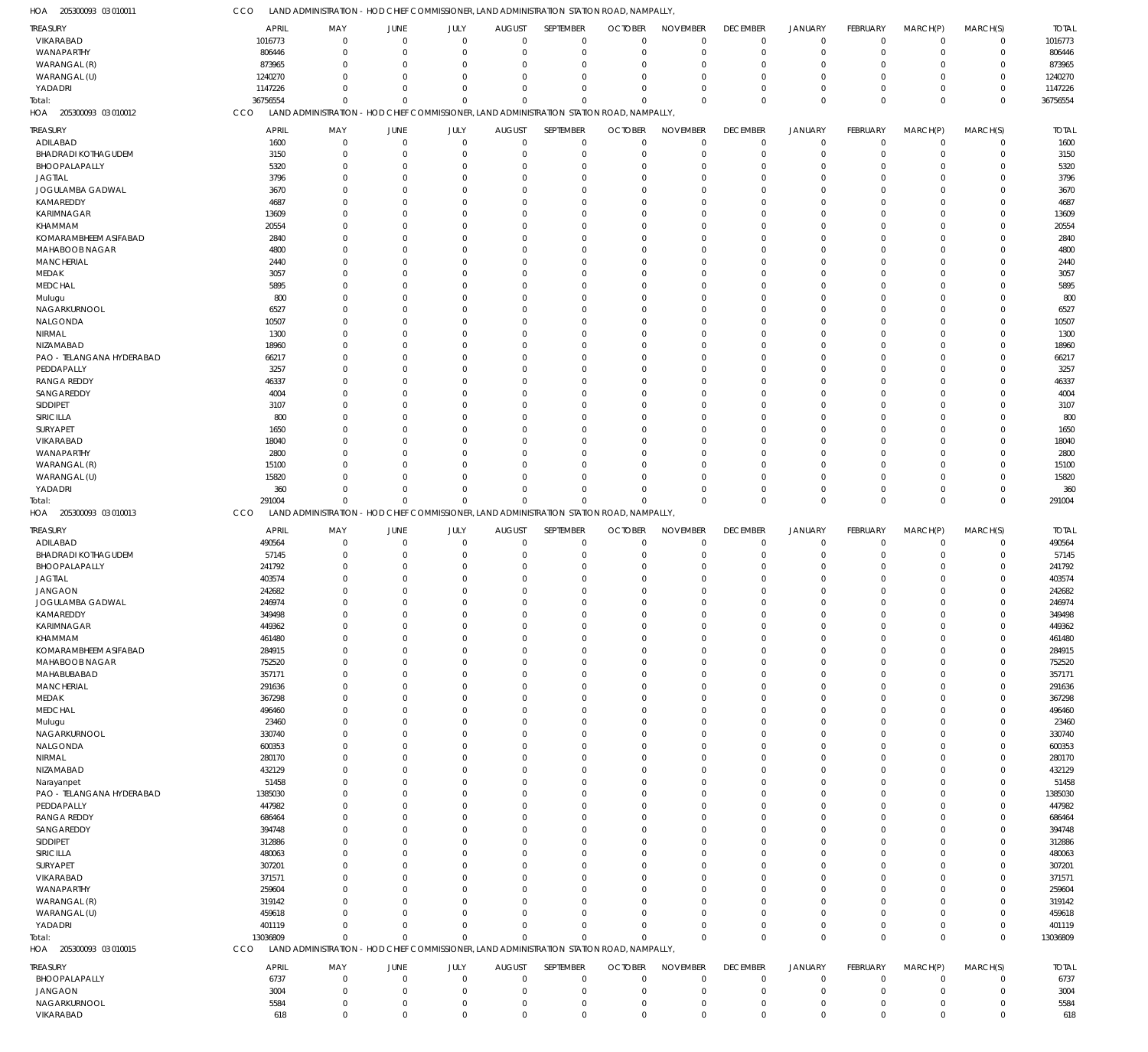| HOA<br>205300093 03 010015              | CCO              | LAND ADMINISTRATION - HOD CHIEF COMMISSIONER, LAND ADMINISTRATION STATION ROAD, NAMPALLY                       |                         |                               |                              |                                  |                               |                                |                                |                                  |                         |                               |                            |                        |
|-----------------------------------------|------------------|----------------------------------------------------------------------------------------------------------------|-------------------------|-------------------------------|------------------------------|----------------------------------|-------------------------------|--------------------------------|--------------------------------|----------------------------------|-------------------------|-------------------------------|----------------------------|------------------------|
| <b>TREASURY</b>                         |                  | <b>APRIL</b><br>MAY                                                                                            | JUNE                    | JULY                          | <b>AUGUST</b>                | SEPTEMBER                        | <b>OCTOBER</b>                | <b>NOVEMBER</b>                | <b>DECEMBER</b>                | <b>JANUARY</b>                   | FEBRUARY                | MARCH(P)                      | MARCH(S)                   | <b>TOTAL</b>           |
| YADADRI                                 |                  | 4361<br>$\overline{0}$                                                                                         | $\Omega$                | $\mathbf 0$                   | $\mathbf 0$                  | $\overline{0}$                   | $\mathbf 0$                   | $\overline{0}$                 | $\mathbf 0$                    | $\overline{0}$                   | $\mathbf 0$             | $\overline{0}$                | $\mathbf 0$                | 4361                   |
| Total:<br>205300093 03 010016           | CCO              | 20304<br>$\Omega$<br>LAND ADMINISTRATION - HOD CHIEF COMMISSIONER, LAND ADMINISTRATION STATION ROAD, NAMPALLY, | $\Omega$                | $\Omega$                      | $\Omega$                     | $\Omega$                         | $\Omega$                      | $\Omega$                       | $\mathbf{0}$                   | $\mathbf 0$                      | $\mathbf 0$             | $\Omega$                      | $\mathbf 0$                | 20304                  |
| HOA                                     |                  |                                                                                                                |                         |                               |                              |                                  |                               |                                |                                |                                  |                         |                               |                            |                        |
| <b>TREASURY</b>                         |                  | <b>APRIL</b><br>MAY                                                                                            | JUNE                    | JULY                          | <b>AUGUST</b>                | SEPTEMBER                        | <b>OCTOBER</b>                | <b>NOVEMBER</b>                | <b>DECEMBER</b>                | <b>JANUARY</b>                   | <b>FEBRUARY</b>         | MARCH(P)                      | MARCH(S)                   | <b>TOTAL</b>           |
| ADILABAD<br><b>BHADRADI KOTHAGUDEM</b>  | 150970           | $\overline{0}$<br>25533<br>$\overline{0}$                                                                      | $\mathbf 0$<br>$\Omega$ | $\overline{0}$<br>$\mathbf 0$ | $\mathbf 0$<br>$\mathbf 0$   | $\overline{0}$<br>$\overline{0}$ | $\mathbf 0$<br>$\mathbf 0$    | $\overline{0}$<br>$\mathbf 0$  | $\overline{0}$<br>$\mathbf 0$  | $\overline{0}$<br>$\overline{0}$ | $\mathbf 0$<br>$\Omega$ | $\overline{0}$<br>$\mathbf 0$ | $\mathbf 0$<br>$\mathbf 0$ | 150970<br>25533        |
| BHOOPALAPALLY                           |                  | 70191<br>$\overline{0}$                                                                                        | $\Omega$                | $\Omega$                      | $\Omega$                     | $\overline{0}$                   | $\Omega$                      | $\Omega$                       | $\mathbf 0$                    | $\Omega$                         | $\Omega$                | $\Omega$                      | $\mathbf 0$                | 70191                  |
| <b>JAGTIAL</b>                          | 141329           | $\Omega$                                                                                                       | $\Omega$                | $\Omega$                      | $\mathbf 0$                  | $\Omega$                         | $\Omega$                      | $\mathbf 0$                    | $\mathbf 0$                    | $\Omega$                         | $\Omega$                | $\Omega$                      | $\mathbf 0$                | 141329                 |
| <b>JANGAON</b>                          |                  | 78410<br>$\Omega$                                                                                              | $\Omega$                | $\Omega$                      | $\Omega$                     | $\Omega$                         | $\Omega$                      | $\mathbf 0$                    | $\Omega$                       | $\Omega$                         | C                       | $\Omega$                      | $\Omega$                   | 78410                  |
| JOGULAMBA GADWAL                        |                  | 77566<br>$\Omega$                                                                                              | <sup>0</sup>            | $\Omega$                      | $\Omega$                     | $\Omega$                         | $\Omega$                      | $\Omega$                       | $\Omega$                       | $\Omega$                         | U                       | $\Omega$                      | $\mathbf 0$                | 77566                  |
| KAMAREDDY                               | 106916           | $\Omega$                                                                                                       | $\Omega$                | $\Omega$                      | $\Omega$                     | $\Omega$                         | $\Omega$                      | $\Omega$                       | $\Omega$                       | $\Omega$                         | $\Omega$                | $\Omega$                      | $\mathbf 0$                | 106916                 |
| KARIMNAGAR                              | 194553           | $\Omega$                                                                                                       | U                       | $\Omega$                      | $\Omega$                     | $\Omega$                         | $\Omega$                      | $\Omega$                       | $\Omega$                       | $\Omega$                         | U                       | $\Omega$                      | $\mathbf 0$                | 194553                 |
| KHAMMAM                                 | 223883           | $\Omega$                                                                                                       | $\Omega$                | $\Omega$                      | $\Omega$                     | $\Omega$                         | $\Omega$                      | $\mathbf 0$                    | $\Omega$                       | $\Omega$                         | $\Omega$                | $\Omega$                      | $\mathbf 0$                | 223883                 |
| KOMARAMBHEEM ASIFABAD                   |                  | 84781<br>$\Omega$                                                                                              | U                       | $\Omega$                      | $\Omega$                     | $\Omega$                         | $\Omega$                      | $\Omega$                       | $\Omega$                       | $\Omega$                         | U                       | $\Omega$                      | $\mathbf 0$                | 84781                  |
| MAHABOOB NAGAR                          | 341672           | $\Omega$                                                                                                       | $\Omega$<br>$\Omega$    | $\Omega$                      | $\Omega$                     | $\Omega$                         | $\Omega$                      | $\Omega$                       | $\Omega$                       | $\Omega$                         | $\Omega$<br>$\Omega$    | $\Omega$                      | $\mathbf 0$                | 341672                 |
| MAHABUBABAD<br><b>MANCHERIAL</b>        | 119379           | $\Omega$<br>90249<br>$\Omega$                                                                                  | O                       | $\Omega$<br>$\Omega$          | $\Omega$<br>$\Omega$         | $\Omega$<br>$\Omega$             | $\Omega$<br>$\Omega$          | $\mathbf 0$<br>$\Omega$        | $\Omega$<br>$\Omega$           | $\Omega$<br>$\Omega$             | C                       | $\Omega$<br>$\Omega$          | $\mathbf 0$<br>$\Omega$    | 119379<br>90249        |
| MEDAK                                   | 107071           | $\Omega$                                                                                                       | $\Omega$                | $\Omega$                      | $\Omega$                     | $\Omega$                         | $\Omega$                      | $\mathbf 0$                    | $\Omega$                       | $\Omega$                         | C                       | $\Omega$                      | $\mathbf 0$                | 107071                 |
| <b>MEDCHAL</b>                          | 382647           | $\Omega$                                                                                                       | $\Omega$                | $\Omega$                      | $\Omega$                     | $\Omega$                         | $\Omega$                      | $\Omega$                       | $\Omega$                       | $\Omega$                         | $\Omega$                | $\Omega$                      | $\mathbf 0$                | 382647                 |
| Mulugu                                  |                  | 4760<br>$\Omega$                                                                                               | $\Omega$                | $\Omega$                      | $\Omega$                     | $\Omega$                         | $\Omega$                      | $\Omega$                       | $\Omega$                       | $\Omega$                         | $\Omega$                | $\Omega$                      | $\mathbf 0$                | 4760                   |
| NAGARKURNOOL                            |                  | 84733<br>$\Omega$                                                                                              | $\Omega$                | $\Omega$                      | $\Omega$                     | $\Omega$                         | $\Omega$                      | $\mathbf 0$                    | $\Omega$                       | $\Omega$                         | $\Omega$                | $\Omega$                      | $\mathbf 0$                | 84733                  |
| NALGONDA                                | 168215           | $\Omega$                                                                                                       | <sup>0</sup>            | $\Omega$                      | $\Omega$                     | $\Omega$                         | $\Omega$                      | $\Omega$                       | $\Omega$                       | $\Omega$                         | U                       | $\Omega$                      | $\mathbf 0$                | 168215                 |
| NIRMAL                                  | 100815           | $\Omega$                                                                                                       | $\Omega$                | $\Omega$                      | $\Omega$                     | $\Omega$                         | $\Omega$                      | $\Omega$                       | $\Omega$                       | $\Omega$                         | $\Omega$                | $\Omega$                      | $\mathbf 0$                | 100815                 |
| NIZAMABAD                               | 203106           | $\Omega$                                                                                                       | O                       | $\Omega$                      | $\Omega$                     | $\Omega$                         | $\Omega$                      | $\Omega$                       | $\Omega$                       | $\Omega$                         | C                       | $\Omega$                      | $\mathbf 0$                | 203106                 |
| Narayanpet                              |                  | 10974<br>$\Omega$<br>$\Omega$                                                                                  | O<br>O                  | $\Omega$<br>$\Omega$          | $\Omega$<br>$\Omega$         | $\Omega$<br>$\Omega$             | $\Omega$<br>$\Omega$          | $\Omega$<br>$\mathbf 0$        | $\Omega$<br>$\Omega$           | $\Omega$<br>$\Omega$             | C<br>C                  | $\Omega$<br>$\Omega$          | $\mathbf 0$<br>$\mathbf 0$ | 10974                  |
| PAO - TELANGANA HYDERABAD<br>PEDDAPALLY | 844848<br>133194 | $\Omega$                                                                                                       | O                       | $\Omega$                      | $\Omega$                     | $\Omega$                         | $\Omega$                      | $\Omega$                       | $\Omega$                       | $\Omega$                         | $\Omega$                | $\Omega$                      | $\Omega$                   | 844848<br>133194       |
| <b>RANGA REDDY</b>                      | 496852           | $\Omega$                                                                                                       | $\Omega$                | $\Omega$                      | $\Omega$                     | $\Omega$                         | $\Omega$                      | $\mathbf 0$                    | $\Omega$                       | $\Omega$                         | $\Omega$                | $\Omega$                      | $\mathbf 0$                | 496852                 |
| SANGAREDDY                              | 135743           | $\Omega$                                                                                                       | O                       | $\Omega$                      | $\Omega$                     | $\Omega$                         | $\Omega$                      | $\Omega$                       | $\Omega$                       | $\Omega$                         | C                       | $\Omega$                      | $\Omega$                   | 135743                 |
| <b>SIDDIPET</b>                         | 109684           | $\Omega$                                                                                                       | U                       | $\Omega$                      | $\Omega$                     | $\Omega$                         | $\Omega$                      | $\Omega$                       | $\Omega$                       | $\Omega$                         | C                       | $\Omega$                      | $\mathbf 0$                | 109684                 |
| SIRICILLA                               | 156141           | $\Omega$                                                                                                       | $\Omega$                | $\Omega$                      | $\Omega$                     | $\Omega$                         | $\Omega$                      | $\Omega$                       | $\Omega$                       | $\Omega$                         | $\Omega$                | $\Omega$                      | $\mathbf 0$                | 156141                 |
| <b>SURYAPET</b>                         | 109886           | $\Omega$                                                                                                       | <sup>0</sup>            | $\Omega$                      | $\Omega$                     | $\Omega$                         | $\Omega$                      | $\Omega$                       | $\Omega$                       | $\Omega$                         | U                       | $\Omega$                      | $\mathbf 0$                | 109886                 |
| VIKARABAD                               | 131536           | $\Omega$                                                                                                       | $\Omega$                | $\Omega$                      | $\Omega$                     | $\Omega$                         | $\Omega$                      | $\mathbf 0$                    | $\Omega$                       | $\Omega$                         | $\Omega$                | $\Omega$                      | $\mathbf 0$                | 131536                 |
| WANAPARTHY                              |                  | 92373<br>$\Omega$                                                                                              | <sup>0</sup>            | $\Omega$                      | $\Omega$                     | $\Omega$                         | $\Omega$                      | $\Omega$                       | $\Omega$                       | $\Omega$                         | U                       | $\Omega$                      | $\mathbf 0$                | 92373                  |
| WARANGAL (R)                            | 157724           | $\Omega$<br>$\Omega$                                                                                           | $\Omega$<br>$\Omega$    | $\Omega$<br>$\Omega$          | $\Omega$                     | $\Omega$                         | $\Omega$<br>$\Omega$          | $\Omega$<br>$\mathbf 0$        | $\Omega$                       | $\Omega$<br>$\Omega$             | $\Omega$<br>$\Omega$    | $\Omega$<br>$\Omega$          | $\Omega$<br>$\mathbf 0$    | 157724                 |
| WARANGAL (U)<br>YADADRI                 | 229760<br>134514 | $\Omega$                                                                                                       | $\Omega$                | $\Omega$                      | $\mathbf 0$<br>$\Omega$      | $\mathbf 0$<br>$\Omega$          | $\Omega$                      | $\overline{0}$                 | $\mathbf 0$<br>$\mathbf 0$     | $\overline{0}$                   | $\Omega$                | $\mathbf 0$                   | $\mathbf 0$                | 229760<br>134514       |
| Total:                                  | 5500008          | $\Omega$                                                                                                       | $\Omega$                | $\Omega$                      | $\Omega$                     | $\Omega$                         | $\Omega$                      | $\Omega$                       | $\mathbf 0$                    | $\Omega$                         | $\Omega$                | $\Omega$                      | $\mathbf 0$                | 5500008                |
| 205300093 03 010017<br>HOA              | CCO              | LAND ADMINISTRATION - HOD CHIEF COMMISSIONER, LAND ADMINISTRATION STATION ROAD, NAMPALLY,                      |                         |                               |                              |                                  |                               |                                |                                |                                  |                         |                               |                            |                        |
|                                         |                  |                                                                                                                |                         |                               |                              |                                  |                               |                                |                                |                                  |                         |                               |                            |                        |
| <b>TREASURY</b><br>KAMAREDDY            | 100000           | APRIL<br>MAY<br>$\overline{0}$                                                                                 | JUNE<br>$\Omega$        | JULY<br>$\overline{0}$        | <b>AUGUST</b><br>$\mathbf 0$ | SEPTEMBER<br>$\overline{0}$      | <b>OCTOBER</b><br>$\mathbf 0$ | <b>NOVEMBER</b><br>$\mathbf 0$ | <b>DECEMBER</b><br>$\mathbf 0$ | <b>JANUARY</b><br>$\mathbf 0$    | FEBRUARY<br>$\Omega$    | MARCH(P)<br>$\Omega$          | MARCH(S)<br>$\mathbf 0$    | <b>TOTAL</b><br>100000 |
| KHAMMAM                                 |                  | 49900<br>$\overline{0}$                                                                                        | $\Omega$                | $\Omega$                      | $\mathbf 0$                  | $^{\circ}$                       | $\mathbf 0$                   | $\mathbf 0$                    | $\mathbf 0$                    | $\mathbf 0$                      | $\Omega$                | $\Omega$                      | $\mathbf 0$                | 49900                  |
| MEDAK                                   |                  | 76000<br>$\Omega$                                                                                              | $\Omega$                | $\Omega$                      | $\Omega$                     | $\Omega$                         | $\Omega$                      | $\mathbf 0$                    | $\mathbf 0$                    | $\Omega$                         | $\Omega$                | $\Omega$                      | $\mathbf 0$                | 76000                  |
| NAGARKURNOOL                            |                  | 9980<br>$\Omega$                                                                                               | $\Omega$                | $\Omega$                      | $\Omega$                     | $\Omega$                         | $\Omega$                      | $\Omega$                       | $\Omega$                       | $\Omega$                         | U                       | $\Omega$                      | $\mathbf 0$                | 9980                   |
| SIRICILLA                               | 100000           | $\Omega$                                                                                                       | $\Omega$                | $\Omega$                      | $\Omega$                     | $\Omega$                         | $\Omega$                      | $\Omega$                       | $\Omega$                       | $\Omega$                         | $\Omega$                | $\Omega$                      | $\mathbf 0$                | 100000                 |
| Total:                                  | 335880           | $\Omega$                                                                                                       |                         | $\Omega$<br>$\Omega$          | $\Omega$                     | $\Omega$                         | $\Omega$                      | $\Omega$                       | $\Omega$                       | $\Omega$                         | $\Omega$                | $\Omega$                      | $\mathbf 0$                | 335880                 |
| HOA 205300093 03 010018                 | CCO              | LAND ADMINISTRATION - HOD CHIEF COMMISSIONER, LAND ADMINISTRATION STATION ROAD, NAMPALLY                       |                         |                               |                              |                                  |                               |                                |                                |                                  |                         |                               |                            |                        |
| TREASURY                                |                  | <b>APRIL</b><br>MAY                                                                                            | JUNE                    | JULY                          | <b>AUGUST</b>                | SEPTEMBER                        | <b>OCTOBER</b>                | <b>NOVEMBER</b>                | <b>DECEMBER</b>                | <b>JANUARY</b>                   | FEBRUARY                | MARCH(P)                      | MARCH(S)                   | <b>TOTAL</b>           |
| PAO - TELANGANA HYDERABAD               |                  | 35420<br>$\overline{0}$                                                                                        | $\mathbf 0$             | $\overline{0}$                | $\mathbf 0$                  | $\overline{0}$                   | $\mathbf 0$                   | $\overline{0}$                 | $\overline{0}$                 | $\overline{0}$                   | $\mathbf 0$             | $\overline{0}$                | $\mathbf 0$                | 35420                  |
| Total:                                  |                  | 35420<br>$\overline{0}$                                                                                        | $\mathbf 0$             | $\overline{0}$                | $\mathbf 0$                  | $\overline{0}$                   | $\mathbf 0$                   | $\mathbf 0$                    | $\mathbf 0$                    | $\overline{0}$                   | $\mathbf 0$             | $\overline{0}$                | $\mathbf 0$                | 35420                  |
| HOA 205300093 03 020021                 | CCO              | LAND ADMINISTRATION - HOD CHIEF COMMISSIONER, LAND ADMINISTRATION STATION ROAD, NAMPALLY,                      |                         |                               |                              |                                  |                               |                                |                                |                                  |                         |                               |                            |                        |
| <b>TREASURY</b>                         |                  | <b>APRIL</b><br>MAY                                                                                            | JUNE                    | JULY                          | <b>AUGUST</b>                | SEPTEMBER                        | <b>OCTOBER</b>                | <b>NOVEMBER</b>                | <b>DECEMBER</b>                | <b>JANUARY</b>                   | FEBRUARY                | MARCH(P)                      | MARCH(S)                   | <b>TOTAL</b>           |
| KHAMMAM                                 |                  | 16000<br>$\overline{0}$                                                                                        | $\mathbf 0$             | $\overline{0}$                | $\mathbf 0$                  | $\overline{0}$                   | $\mathbf 0$                   | $\overline{0}$                 | $\mathbf 0$                    | $\overline{0}$                   | $\mathbf 0$             | $\mathbf 0$                   | $\mathbf 0$                | 16000                  |
| Total:                                  |                  | 16000<br>$\Omega$                                                                                              | $\Omega$                | $\Omega$                      | $\Omega$                     | $\Omega$                         | $\mathbf 0$                   | $\Omega$                       | $\mathbf 0$                    | $\overline{0}$                   | $\mathbf 0$             | $\Omega$                      | $\mathbf 0$                | 16000                  |
| 205300093 03 130132<br>HOA              | CCO              | LAND ADMINISTRATION - HOD CHIEF COMMISSIONER, LAND ADMINISTRATION STATION ROAD, NAMPALLY,                      |                         |                               |                              |                                  |                               |                                |                                |                                  |                         |                               |                            |                        |
| <b>TREASURY</b>                         |                  | <b>APRIL</b><br>MAY                                                                                            | JUNE                    | JULY                          | <b>AUGUST</b>                | SEPTEMBER                        | <b>OCTOBER</b>                | <b>NOVEMBER</b>                | <b>DECEMBER</b>                | <b>JANUARY</b>                   | <b>FEBRUARY</b>         | MARCH(P)                      | MARCH(S)                   | <b>TOTAL</b>           |
| NAGARKURNOOL                            | 150000           | $\overline{0}$                                                                                                 | $\mathbf 0$             | $\overline{0}$                | $\mathbf 0$                  | $\overline{0}$                   | $\mathbf 0$                   | $\overline{0}$                 | $\mathbf 0$                    | $\overline{0}$                   | $\mathbf 0$             | $\mathbf 0$                   | $\mathbf 0$                | 150000                 |
| Narayanpet                              |                  | $-3920$<br>$\overline{0}$                                                                                      | $\mathbf 0$             | $\overline{0}$                | $\mathbf 0$                  | $\overline{0}$                   | $\mathbf 0$                   | $\overline{0}$                 | $\mathbf 0$                    | $\overline{0}$                   | $\mathbf 0$             | $\mathbf 0$                   | $\mathbf 0$                | $-3920$                |
| Total:                                  | 146080           | $\overline{0}$                                                                                                 | $\mathbf 0$             | $\overline{0}$                | $\mathbf 0$                  | $\overline{0}$                   | $\mathbf 0$                   | $\mathbf 0$                    | $\mathbf 0$                    | $\overline{0}$                   | $\mathbf 0$             | $\mathbf 0$                   | $\mathbf 0$                | 146080                 |
| HOA 205300093 03 280281                 | CCO              | LAND ADMINISTRATION - HOD CHIEF COMMISSIONER, LAND ADMINISTRATION STATION ROAD, NAMPALLY,                      |                         |                               |                              |                                  |                               |                                |                                |                                  |                         |                               |                            |                        |
| <b>TREASURY</b>                         |                  | <b>APRIL</b><br>MAY                                                                                            | JUNE                    | JULY                          | <b>AUGUST</b>                | SEPTEMBER                        | <b>OCTOBER</b>                | <b>NOVEMBER</b>                | <b>DECEMBER</b>                | <b>JANUARY</b>                   | FEBRUARY                | MARCH(P)                      | MARCH(S)                   | <b>TOTAL</b>           |
| KOMARAMBHEEM ASIFABAD                   |                  | 2300<br>$\overline{0}$                                                                                         | $\Omega$                | $\overline{0}$                | $\mathbf 0$                  | $\overline{0}$                   | $\mathbf 0$                   | $\Omega$                       | $\mathbf 0$                    | $\overline{0}$                   | $\Omega$                | $\Omega$                      | $\mathbf 0$                | 2300                   |
| VIKARABAD                               |                  | 7800<br>$\overline{0}$                                                                                         | $\Omega$                | $\Omega$                      | $\mathbf 0$                  | $\overline{0}$                   | $\mathbf 0$                   | $\mathbf 0$                    | $\mathbf 0$                    | $\mathbf 0$                      | $\Omega$                | $\Omega$                      | $\mathbf 0$                | 7800                   |
| WARANGAL (R)                            |                  | 7800<br>$\overline{0}$                                                                                         | $\Omega$                | $\mathbf 0$                   | $\mathbf 0$                  | $\mathbf 0$                      | $\mathbf 0$                   | $\mathbf 0$                    | $\mathbf 0$                    | $\mathbf 0$                      | $\mathbf 0$             | $\mathbf 0$                   | $\mathbf 0$                | 7800                   |
| Total:                                  |                  | 17900<br>$\Omega$                                                                                              | $\Omega$                | $\Omega$                      | $\Omega$                     | $\Omega$                         | $\Omega$                      | $\Omega$                       | $\mathbf{0}$                   | $\Omega$                         | $\Omega$                | $\Omega$                      | $\mathbf 0$                | 17900                  |
| 205300093 03 300302<br>HOA              | CCO              | LAND ADMINISTRATION - HOD CHIEF COMMISSIONER, LAND ADMINISTRATION STATION ROAD, NAMPALLY,                      |                         |                               |                              |                                  |                               |                                |                                |                                  |                         |                               |                            |                        |
| <b>TREASURY</b>                         |                  | APRIL<br>MAY                                                                                                   | JUNE                    | JULY                          | <b>AUGUST</b>                | SEPTEMBER                        | <b>OCTOBER</b>                | <b>NOVEMBER</b>                | <b>DECEMBER</b>                | <b>JANUARY</b>                   | <b>FEBRUARY</b>         | MARCH(P)                      | MARCH(S)                   | <b>TOTAL</b>           |
| ADILABAD                                | 1205541          | $\overline{0}$                                                                                                 | $\mathbf 0$             | $\overline{0}$                | $\mathbf 0$                  | $\overline{0}$                   | $\mathbf 0$                   | $\mathbf 0$                    | $\mathbf 0$                    | $\overline{0}$                   | $\mathbf 0$             | $\mathbf 0$                   | $\mathbf 0$                | 1205541                |
| BHOOPALAPALLY                           |                  | 42804<br>$\overline{0}$                                                                                        | 0                       | $\mathbf 0$                   | $\mathbf 0$                  | $\overline{0}$                   | $\mathbf 0$                   | $\mathbf 0$                    | $\mathbf 0$                    | $\mathbf 0$                      | 0                       | $\Omega$                      | $\mathbf 0$                | 42804                  |
| <b>JANGAON</b>                          |                  | 42422<br>$\overline{0}$                                                                                        | $\Omega$                | $\Omega$                      | $\mathbf 0$                  | $\mathbf 0$                      | $\Omega$                      | $\mathbf 0$                    | $\mathbf 0$                    | $\mathbf 0$                      | $\Omega$                | $\Omega$                      | $\mathbf 0$                | 42422                  |
| <b>JOGULAMBA GADWAL</b><br>KHAMMAM      | 361832<br>947032 | $\Omega$<br>$\Omega$                                                                                           | <sup>0</sup><br>U       | $\Omega$<br>$\Omega$          | $\mathbf 0$<br>$\Omega$      | $\Omega$<br>$\Omega$             | $\Omega$<br>$\Omega$          | $\mathbf 0$<br>$\mathbf 0$     | $\mathbf 0$<br>$\Omega$        | $\Omega$<br>$\Omega$             | 0<br>C                  | $\Omega$<br>$\Omega$          | $\mathbf 0$<br>$\Omega$    | 361832<br>947032       |
| KOMARAMBHEEM ASIFABAD                   | 1059000          | $\Omega$                                                                                                       | 0                       | $\Omega$                      | $\Omega$                     | $\Omega$                         | $\Omega$                      | $\mathbf 0$                    | $\Omega$                       | $\Omega$                         | 0                       | $\Omega$                      | $\mathbf 0$                | 1059000                |
| MAHABUBABAD                             | 715000           | $\Omega$                                                                                                       | U                       | $\Omega$                      | $\Omega$                     | $\Omega$                         | O                             | $\Omega$                       | $\Omega$                       | $\Omega$                         | U                       | $\Omega$                      | $\Omega$                   | 715000                 |
| <b>MANCHERIAL</b>                       | 600000           | $\Omega$                                                                                                       | 0                       | $\Omega$                      | $\Omega$                     | $\Omega$                         | 0                             | $\mathbf 0$                    | $\Omega$                       | $\Omega$                         | 0                       | $\Omega$                      | $\mathbf 0$                | 600000                 |
| Mulugu                                  | 147666           | $\Omega$                                                                                                       | O                       | $\Omega$                      | $\Omega$                     | $\Omega$                         | $\Omega$                      | $\mathbf 0$                    | $\Omega$                       | $\Omega$                         | C                       | $\Omega$                      | $\Omega$                   | 147666                 |
| NAGARKURNOOL                            | 275913           | $\overline{0}$                                                                                                 | 0                       | $\Omega$                      | $\Omega$                     | $\Omega$                         | $\Omega$                      | $\overline{0}$                 | $\mathbf 0$                    | $\Omega$                         | $\Omega$                | $\Omega$                      | $\mathbf 0$                | 275913                 |
| NALGONDA                                | 836998           | $\overline{0}$                                                                                                 | $\mathbf 0$             | $\mathbf 0$                   | $\mathbf 0$                  | $\overline{0}$                   | $\mathbf 0$                   | $\overline{0}$                 | $\mathbf 0$                    | $\overline{0}$                   | $\mathbf 0$             | $\mathbf 0$                   | $\mathbf 0$                | 836998                 |
| NIZAMABAD                               | 1106933          | $\overline{0}$                                                                                                 | $\Omega$                | $\mathbf{0}$                  | $\Omega$                     | $\overline{0}$                   | $\mathbf 0$                   | $\mathbb O$                    | $\mathbf 0$                    | $\overline{0}$                   | $\mathbf 0$             | $\mathbf 0$                   | $\Omega$                   | 1106933                |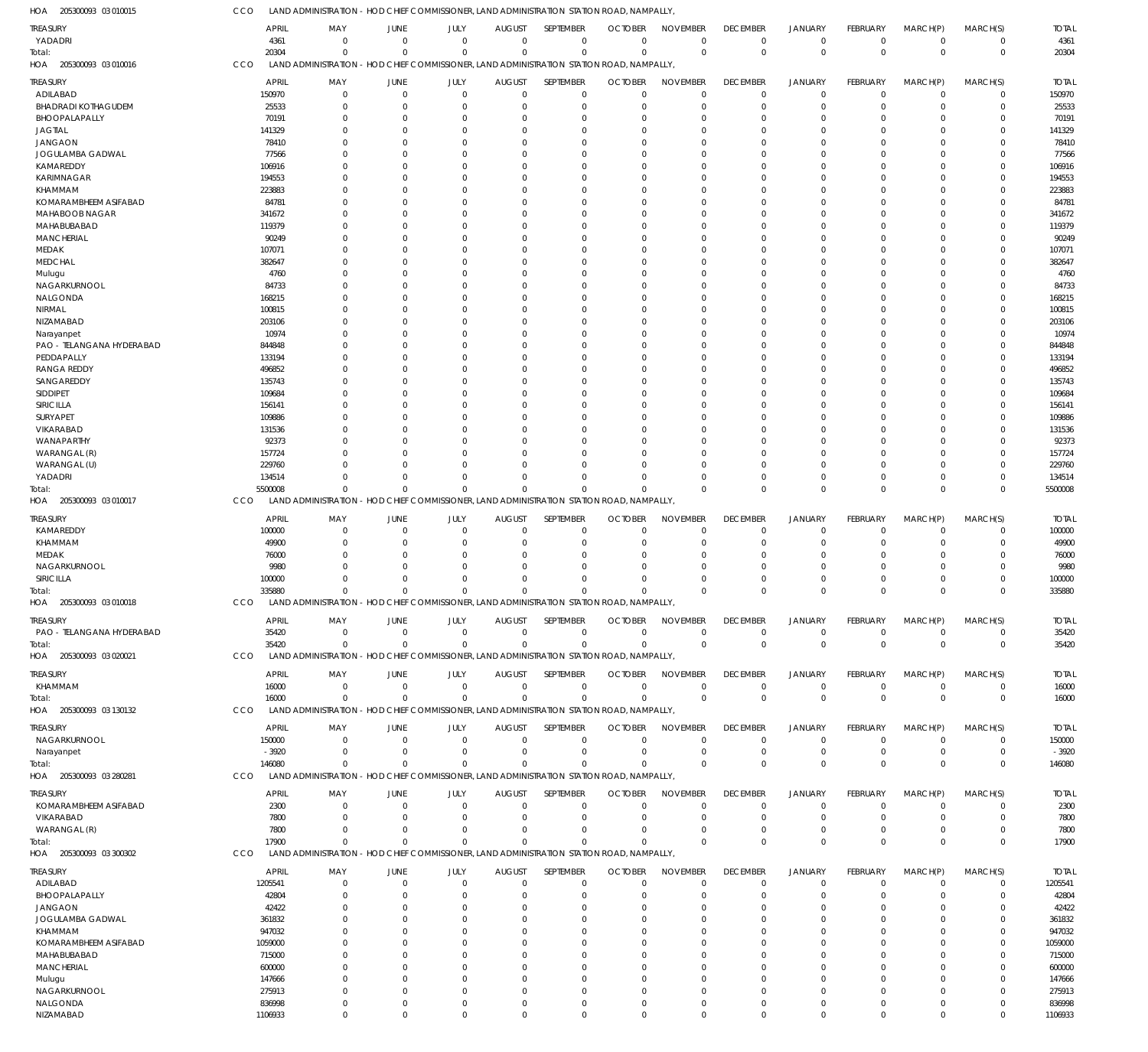205300093 03 300302 HOA

| <b>TREASURY</b>                                 | <b>APRIL</b>      | MAY                                                                                       | <b>JUNE</b>             | JULY                                                                  | <b>AUGUST</b>           | SEPTEMBER                  | <b>OCTOBER</b>       | <b>NOVEMBER</b>            | <b>DECEMBER</b>            | <b>JANUARY</b>               | <b>FEBRUARY</b>      | MARCH(P)         | MARCH(S)                   | <b>TOTAL</b>      |
|-------------------------------------------------|-------------------|-------------------------------------------------------------------------------------------|-------------------------|-----------------------------------------------------------------------|-------------------------|----------------------------|----------------------|----------------------------|----------------------------|------------------------------|----------------------|------------------|----------------------------|-------------------|
| PAO - TELANGANA HYDERABAD                       | 340265            | 0                                                                                         | $\mathbf 0$             | $\mathbf 0$                                                           | 0                       | $\mathbf 0$                |                      | $\Omega$                   | $\mathbf 0$                | $^{\circ}$                   | $\mathbf 0$          | $\mathbf 0$      | $\mathbf 0$                | 340265            |
| SIDDIPET                                        | 665096            | $\Omega$                                                                                  | $\Omega$                | $\mathbf 0$                                                           | O                       | $\Omega$                   |                      | $\Omega$                   | 0                          | $\overline{0}$               | $\Omega$             | 0                | $\mathbf 0$                | 665096            |
| SIRICILLA                                       | 63543             | $\Omega$                                                                                  | $\Omega$                | 0                                                                     |                         | $\Omega$                   |                      | $^{\circ}$                 | 0                          | $\Omega$                     | O                    | 0                | $\mathbf 0$                | 63543             |
| SURYAPET                                        | 429240            |                                                                                           | $\Omega$                | $\Omega$                                                              |                         | $\Omega$                   |                      | $\Omega$                   | $\Omega$                   | $\Omega$                     | 0                    | $\Omega$         | $\Omega$                   | 429240            |
| YADADRI                                         | 171696<br>9010981 | $\Omega$                                                                                  | $\Omega$<br>$\Omega$    | 0<br>$\mathbf 0$                                                      | $\Omega$<br>$\Omega$    | $\Omega$<br>$\Omega$       |                      | $\Omega$<br>$\Omega$       | 0<br>$\Omega$              | $\Omega$<br>$\Omega$         | $\Omega$<br>$\Omega$ | 0<br>$\mathbf 0$ | $\mathbf 0$<br>$\mathbf 0$ | 171696<br>9010981 |
| Total:<br>HOA 205300093 07 130134               | <b>CCO</b>        | <b>LAND ADMINISTRATION</b>                                                                |                         | - HOD CHIEF COMMISSIONER, LAND ADMINISTRATION STATION ROAD, NAMPALLY, |                         |                            |                      |                            |                            |                              |                      |                  |                            |                   |
|                                                 |                   |                                                                                           |                         |                                                                       |                         |                            |                      |                            |                            |                              |                      |                  |                            |                   |
| <b>TREASURY</b>                                 | <b>APRIL</b>      | MAY                                                                                       | JUNE                    | JULY                                                                  | <b>AUGUST</b>           | SEPTEMBER                  | <b>OCTOBER</b>       | <b>NOVEMBER</b>            | <b>DECEMBER</b>            | JANUARY                      | <b>FEBRUARY</b>      | MARCH(P)         | MARCH(S)                   | <b>TOTAL</b>      |
| <b>BHADRADI KOTHAGUDEM</b><br><b>JANGAON</b>    | 297000<br>244913  | $\Omega$<br>$\Omega$                                                                      | $\mathbf 0$<br>$\Omega$ | $\mathbf 0$<br>0                                                      | $\mathbf 0$<br>$\Omega$ | $\mathbf 0$<br>$\mathbf 0$ | $\Omega$<br>$\Omega$ | $^{\circ}$<br>$^{\circ}$   | $\mathbf 0$<br>$\mathbf 0$ | $^{\circ}$<br>$\overline{0}$ | $\Omega$<br>$\Omega$ | $\mathbf 0$<br>0 | 0<br>$\mathbf 0$           | 297000<br>244913  |
| KAMAREDDY                                       | 33000             | O                                                                                         | $\Omega$                | $\Omega$                                                              | C.                      | $\Omega$                   |                      | $\Omega$                   | $\Omega$                   | $\Omega$                     | C                    | 0                | 0                          | 33000             |
| KOMARAMBHEEM ASIFABAD                           | 28426             |                                                                                           | O                       | $\Omega$                                                              |                         | $\Omega$                   |                      | $\Omega$                   | $\Omega$                   | $\Omega$                     | $\Omega$             | 0                | $\mathbf 0$                | 28426             |
| MEDAK                                           | 3475              |                                                                                           | O                       | $\Omega$                                                              | O                       | $\Omega$                   |                      | $\Omega$                   | $\Omega$                   | $\Omega$                     | O                    | 0                | 0                          | 3475              |
| <b>MEDCHAL</b>                                  | 260250            |                                                                                           | $\cup$                  | $\Omega$                                                              | C.                      | $\Omega$                   |                      | $\Omega$                   | $\Omega$                   | $\Omega$                     | $\Omega$             | 0                | $\Omega$                   | 260250            |
| NAGARKURNOOL                                    | 188571            |                                                                                           | O                       | $\Omega$                                                              |                         | $\Omega$                   |                      | $\Omega$                   | 0                          | $\Omega$                     | $\Omega$             | 0                | $\Omega$                   | 188571            |
| NALGONDA                                        | 480857            |                                                                                           | C.                      | $\Omega$                                                              | C.                      | $\Omega$                   |                      | $\Omega$                   | $\Omega$                   | $\Omega$                     | $\Omega$             | 0                | $\Omega$                   | 480857            |
| NIRMAL                                          | 32532             |                                                                                           | O                       | $\Omega$                                                              | C.                      | $\Omega$                   |                      | $\Omega$                   | $\Omega$                   | $\Omega$                     | O                    | 0                | $\Omega$                   | 32532             |
| <b>RANGA REDDY</b>                              | 2526              |                                                                                           | $\cup$                  | $\Omega$                                                              | C.                      | $\Omega$                   |                      | $\Omega$                   | $\Omega$                   | $\Omega$                     | $\Omega$             | $\Omega$         | $\Omega$                   | 2526              |
| SANGAREDDY                                      | 303634            |                                                                                           | O                       | $\Omega$                                                              | C.                      | $\Omega$                   |                      | $\Omega$                   | $\Omega$                   | $\Omega$                     | $\Omega$             | 0                | $\Omega$                   | 303634            |
| SIDDIPET<br>VIKARABAD                           | 32530<br>32533    |                                                                                           | C.<br>C                 | $\Omega$<br>$\Omega$                                                  | C.                      | $\Omega$<br>$\Omega$       |                      | $\Omega$<br>$\Omega$       | $\Omega$<br>0              | $\Omega$<br>$\Omega$         | $\Omega$<br>C        | 0<br>0           | $\Omega$<br>$\Omega$       | 32530<br>32533    |
| WARANGAL (R)                                    | 130126            |                                                                                           | C.                      | $\Omega$                                                              | C.                      | $\Omega$                   |                      | $\Omega$                   | $\Omega$                   | $\Omega$                     | $\Omega$             | $\Omega$         | $\Omega$                   | 130126            |
| YADADRI                                         | 97588             | O                                                                                         | $\Omega$                | $\mathbf 0$                                                           | O                       | $\Omega$                   |                      | $^{\circ}$                 | $\mathbf 0$                | $\overline{0}$               | $\Omega$             | 0                | 0                          | 97588             |
| Total:                                          | 2167961           | $\Omega$                                                                                  | $\cup$                  | $\mathbf 0$                                                           | $\Omega$                | $\Omega$                   | $\Omega$             | $\Omega$                   | $\Omega$                   | $\Omega$                     | $\Omega$             | $\Omega$         | $\mathbf 0$                | 2167961           |
| HOA 205300093 08 010011                         | CCO               | P O, L A, REHABILITATION AND RESETTLEMENT AUTHORITY                                       |                         |                                                                       |                         |                            |                      |                            |                            |                              |                      |                  |                            |                   |
| treasury                                        | <b>APRIL</b>      | MAY                                                                                       | JUNE                    | JULY                                                                  | <b>AUGUST</b>           | SEPTEMBER                  | <b>OCTOBER</b>       | <b>NOVEMBER</b>            | <b>DECEMBER</b>            | JANUARY                      | FEBRUARY             | MARCH(P)         | MARCH(S)                   | <b>TOTAL</b>      |
| PAO - TELANGANA HYDERABAD                       | 40535             | $\mathbf 0$                                                                               | $\overline{0}$          | $\mathbf 0$                                                           | $\Omega$                | $\mathbf 0$                | $\Omega$             | $\overline{0}$             | $\mathbf 0$                | $\overline{0}$               | $\mathbf 0$          | $\mathbf 0$      | $\mathbf 0$                | 40535             |
| Total:                                          | 40535             | $\Omega$                                                                                  | $\overline{0}$          | $\mathbf 0$                                                           | $\Omega$                | $\mathbf 0$                | $\Omega$             | $\overline{0}$             | $\mathbf 0$                | $\overline{0}$               | $\mathbf 0$          | $\mathbf 0$      | $\mathbf 0$                | 40535             |
| HOA 205300093 08 010012                         | CCO               | P O, L A, REHABILITATION AND RESETTLEMENT AUTHORITY                                       |                         |                                                                       |                         |                            |                      |                            |                            |                              |                      |                  |                            |                   |
| treasury                                        | <b>APRIL</b>      | MAY                                                                                       | <b>JUNE</b>             | JULY                                                                  | <b>AUGUST</b>           | SEPTEMBER                  | <b>OCTOBER</b>       | <b>NOVEMBER</b>            | <b>DECEMBER</b>            | JANUARY                      | FEBRUARY             | MARCH(P)         | MARCH(S)                   | <b>TOTAL</b>      |
| PAO - TELANGANA HYDERABAD                       | 1000              | $\mathbf 0$                                                                               | $\Omega$                | $\mathbf 0$                                                           | 0                       | $\mathbf 0$                | $\Omega$             | $\overline{0}$             | $\mathbf 0$                | $\overline{0}$               | $\mathbf 0$          | $\mathbf 0$      | $\mathbf 0$                | 1000              |
| Total:                                          | 1000              | $\Omega$                                                                                  | $\Omega$                | $\mathbf 0$                                                           | $\Omega$                | $\mathbf 0$                | $\Omega$             | $\overline{0}$             | $\mathbf 0$                | $\overline{0}$               | $\mathbf 0$          | $\mathbf 0$      | $\mathbf 0$                | 1000              |
| HOA 205300093 08 010013                         | CCO               | P O, L A, REHABILITATION AND RESETTLEMENT AUTHORITY                                       |                         |                                                                       |                         |                            |                      |                            |                            |                              |                      |                  |                            |                   |
| treasury                                        | <b>APRIL</b>      | MAY                                                                                       | <b>JUNE</b>             | JULY                                                                  | <b>AUGUST</b>           | SEPTEMBER                  | <b>OCTOBER</b>       | <b>NOVEMBER</b>            | <b>DECEMBER</b>            | JANUARY                      | <b>FEBRUARY</b>      | MARCH(P)         | MARCH(S)                   | <b>TOTAL</b>      |
| PAO - TELANGANA HYDERABAD                       | 125378            | $\mathbf 0$                                                                               | $\mathbf 0$             | $\mathbf 0$                                                           | O                       | $\mathbf 0$                | -0                   | $\overline{0}$             | $\mathbf 0$                | $\overline{0}$               | $\mathbf 0$          | $\mathbf 0$      | $\mathbf 0$                | 125378            |
| Total:                                          | 125378            | $\Omega$                                                                                  | $\mathbf 0$             | $\mathbf 0$                                                           | $\Omega$                | $\mathbf 0$                | $\Omega$             | $\overline{0}$             | $\mathbf 0$                | $\overline{0}$               | $\mathbf 0$          | $\mathbf 0$      | $\mathbf 0$                | 125378            |
| HOA 205300093 08 010014                         | CCO               | P O, L A, REHABILITATION AND RESETTLEMENT AUTHORITY                                       |                         |                                                                       |                         |                            |                      |                            |                            |                              |                      |                  |                            |                   |
| treasury                                        | <b>APRIL</b>      | MAY                                                                                       | JUNE                    | JULY                                                                  | <b>AUGUST</b>           | SEPTEMBER                  | <b>OCTOBER</b>       | <b>NOVEMBER</b>            | <b>DECEMBER</b>            | JANUARY                      | FEBRUARY             | MARCH(P)         | MARCH(S)                   | <b>TOTAL</b>      |
| PAO - TELANGANA HYDERABAD                       | 3100              | $\mathbf 0$                                                                               | $\overline{0}$          | $\mathbf 0$                                                           | $\Omega$                | $\mathbf 0$                | $\Omega$             | $\overline{0}$             | $\mathbf 0$                | $\overline{0}$               | $\mathbf 0$          | 0                | $\mathbf 0$                | 3100              |
| Total:                                          | 3100              | $\Omega$                                                                                  | $\Omega$                | $\mathbf 0$                                                           | $\Omega$                | $\mathbf 0$                | $\Omega$             | $\mathbf 0$                | $\mathbf 0$                | $\overline{0}$               | $\Omega$             | $\mathbf 0$      | $\mathbf 0$                | 3100              |
| HOA 205300093 08 010016                         | CCO               | P O, L A, REHABILITATION AND RESETTLEMENT AUTHORITY                                       |                         |                                                                       |                         |                            |                      |                            |                            |                              |                      |                  |                            |                   |
| <b>TREASURY</b>                                 | <b>APRIL</b>      | MAY                                                                                       | JUNE                    | JULY                                                                  | <b>AUGUST</b>           | SEPTEMBER                  | <b>OCTOBER</b>       | <b>NOVEMBER</b>            | <b>DECEMBER</b>            | JANUARY                      | <b>FEBRUARY</b>      | MARCH(P)         | MARCH(S)                   | <b>TOTAL</b>      |
| PAO - TELANGANA HYDERABAD                       | 20000             | $\mathbf 0$                                                                               | $\overline{0}$          | $\mathbf 0$                                                           | 0                       | $\mathbf 0$                | $\Omega$             | $\overline{0}$             | $\mathbf 0$                | $\overline{0}$               | $\mathbf 0$          | $\mathbf 0$      | $\mathbf 0$                | 20000             |
| Total:                                          | 20000             | $\Omega$                                                                                  | $\mathbf 0$             | $\mathbf 0$                                                           | $\Omega$                | $\mathbf 0$                | $\Omega$             | $\overline{0}$             | $\mathbf 0$                | $\overline{0}$               | $\mathbf 0$          | $\mathbf 0$      | $\mathbf 0$                | 20000             |
| HOA 205300093 08 130131                         | CCO               | P O, L A, REHABILITATION AND RESETTLEMENT AUTHORITY                                       |                         |                                                                       |                         |                            |                      |                            |                            |                              |                      |                  |                            |                   |
| <b>TREASURY</b>                                 | <b>APRIL</b>      | MAY                                                                                       | JUNE                    | JULY                                                                  | <b>AUGUST</b>           | SEPTEMBER                  | <b>OCTOBER</b>       | <b>NOVEMBER</b>            | <b>DECEMBER</b>            | JANUARY                      | <b>FEBRUARY</b>      | MARCH(P)         | MARCH(S)                   | <b>TOTAL</b>      |
| PAO - TELANGANA HYDERABAD                       | 3058              | 0                                                                                         | $\mathbf 0$             | $\mathbf 0$                                                           | $\mathbf 0$             | $\mathbf 0$                | $\Omega$             | $\overline{0}$             | $\mathbf 0$                | $\overline{0}$               | $\mathbf 0$          | $\mathbf 0$      | $\mathbf 0$                | 3058              |
| Total:                                          | 3058              | $\Omega$                                                                                  | $\Omega$                | $\mathbf 0$                                                           | $\Omega$                | $\mathbf 0$                | $\Omega$             | $\mathbf 0$                | $\mathbf 0$                | $\overline{0}$               | $\mathbf 0$          | $\mathbf 0$      | $\mathbf 0$                | 3058              |
| HOA 20530009325 03 280284                       | CCO               | LAND ADMINISTRATION - HOD CHIEF COMMISSIONER, LAND ADMINISTRATION STATION ROAD, NAMPALLY, |                         |                                                                       |                         |                            |                      |                            |                            |                              |                      |                  |                            |                   |
| <b>TREASURY</b>                                 | <b>APRIL</b>      | MAY                                                                                       | <b>JUNE</b>             | JULY                                                                  | <b>AUGUST</b>           | SEPTEMBER                  | <b>OCTOBER</b>       | <b>NOVEMBER</b>            | <b>DECEMBER</b>            | JANUARY                      | FEBRUARY             | MARCH(P)         | MARCH(S)                   | <b>TOTAL</b>      |
| ADILABAD                                        | 2000000           | 0                                                                                         | $\mathbf 0$             | $\mathbf 0$                                                           | $\mathbf 0$             | $\mathbf 0$                |                      | $\overline{0}$             | $\mathbf 0$                | $\overline{0}$               | $\mathbf 0$          | $\mathbf 0$      | $\mathbf 0$                | 2000000           |
| <b>BHADRADI KOTHAGUDEM</b>                      | 1805599           | $\Omega$                                                                                  | $\mathbf 0$             | $\mathbf 0$                                                           | O                       | $\mathbf 0$                | $\Omega$             | $\Omega$                   | $\mathbf 0$                | $\overline{0}$               | $\mathbf 0$          | 0                | $\mathbf 0$                | 1805599           |
| <b>JAGTIAL</b>                                  | 199714            | 0                                                                                         | $\Omega$                | 0                                                                     | O                       | $\mathbf 0$                |                      | $\overline{0}$             | 0                          | $\Omega$                     | $\Omega$             | 0                | $\mathbf 0$                | 199714            |
| <b>JANGAON</b>                                  | 252000            | 0                                                                                         | $\Omega$                | 0                                                                     | C.                      | $\Omega$                   |                      | $\Omega$                   | $\Omega$                   | $\Omega$                     | $\Omega$             | $\Omega$         | $\mathbf 0$                | 252000            |
| JOGULAMBA GADWAL                                | 502800            | 0                                                                                         | $\Omega$                | $\mathbf 0$                                                           | O                       | $\mathbf 0$                |                      | $\Omega$                   | 0                          | $\Omega$                     | $\Omega$             | 0                | $\mathbf 0$                | 502800            |
| KAMAREDDY                                       | 350000            | O                                                                                         | $\Omega$                | 0                                                                     |                         | $\Omega$                   |                      | $\Omega$                   | $\Omega$                   | $\Omega$                     | $\Omega$             | 0                | $\mathbf 0$                | 350000            |
| KHAMMAM                                         | 1500800           | 0<br>O                                                                                    | $\Omega$<br>$\Omega$    | 0<br>$\Omega$                                                         | C.                      | $\Omega$<br>$\Omega$       |                      | $\Omega$<br>$\Omega$       | $\Omega$<br>$\Omega$       | $\Omega$<br>$\Omega$         | $\Omega$<br>$\Omega$ | 0                | $\mathbf 0$<br>$\mathbf 0$ | 1500800           |
| KOMARAMBHEEM ASIFABAD<br>MAHABOOB NAGAR         | 468000<br>444000  | 0                                                                                         | $\Omega$                | $\mathbf 0$                                                           | C.<br>O                 | $\mathbf 0$                |                      | $\overline{0}$             | 0                          | $\Omega$                     | $\Omega$             | 0<br>0           | $\mathbf 0$                | 468000<br>444000  |
| MAHABUBABAD                                     | 2673850           | O                                                                                         | $\Omega$                | 0                                                                     |                         | $\Omega$                   |                      | $\Omega$                   | $\Omega$                   | $\Omega$                     | $\Omega$             | 0                | $\mathbf 0$                | 2673850           |
| <b>MANCHERIAL</b>                               | 560000            | 0                                                                                         | $\Omega$                | $\mathbf 0$                                                           | C.                      | $\Omega$                   |                      | $\Omega$                   | $\Omega$                   | $\Omega$                     | $\Omega$             | 0                | $\mathbf 0$                | 560000            |
| MEDAK                                           | 350000            | O                                                                                         | $\Omega$                | $\mathbf 0$                                                           | C.                      | $\Omega$                   |                      | $\Omega$                   | $\Omega$                   | $\Omega$                     | $\Omega$             | 0                | $\mathbf 0$                | 350000            |
| Mulugu                                          | 500000            | 0                                                                                         | $\Omega$                | $\mathbf 0$                                                           | C.                      | $\Omega$                   |                      | $\Omega$                   | $\Omega$                   | $\Omega$                     | $\Omega$             | 0                | $\mathbf 0$                | 500000            |
| NAGARKURNOOL                                    | 2999966           | O                                                                                         | $\Omega$                | $\Omega$                                                              |                         | $\Omega$                   |                      | $\Omega$                   | $\Omega$                   | $\Omega$                     | $\Omega$             | $\Omega$         | $\mathbf 0$                | 2999966           |
| NALGONDA                                        | 2496022           | 0                                                                                         | $\Omega$                | $\mathbf 0$                                                           | C.                      | $\Omega$                   |                      | $\Omega$                   | $\Omega$                   | $\Omega$                     | $\Omega$             | 0                | $\mathbf 0$                | 2496022           |
| NIRMAL                                          | 1350000           | O                                                                                         | $\Omega$                | $\mathbf 0$                                                           | C.                      | $\Omega$                   |                      | $\Omega$                   | $\Omega$                   | $\Omega$                     | $\Omega$             | 0                | $\mathbf 0$                | 1350000           |
| NIZAMABAD                                       | 4500000           | 0                                                                                         | $\Omega$                | $\Omega$                                                              | C.                      | $\Omega$                   |                      | $\Omega$                   | $\Omega$                   | $\Omega$                     | $\Omega$             | 0                | $\mathbf 0$                | 4500000           |
| Narayanpet                                      | 288000            | O<br>0                                                                                    | $\Omega$<br>$\Omega$    | $\Omega$<br>$\mathbf 0$                                               |                         | $\Omega$<br>$\Omega$       |                      | $\Omega$<br>$\overline{0}$ | $\Omega$<br>0              | $\Omega$<br>$\Omega$         | $\Omega$<br>$\Omega$ | 0                | $\mathbf 0$<br>$\mathbf 0$ | 288000            |
| PAO - TELANGANA HYDERABAD<br><b>RANGA REDDY</b> | 4305000<br>408753 | O                                                                                         | $\Omega$                | $\mathbf 0$                                                           | O<br>C.                 | $\Omega$                   |                      | $\Omega$                   | $\Omega$                   | $\Omega$                     | $\Omega$             | 0<br>0           | $\mathbf 0$                | 4305000<br>408753 |
| SIRICILLA                                       | 144000            | 0                                                                                         | $\Omega$                | $\mathbf 0$                                                           | C.                      | $\Omega$                   |                      | $\Omega$                   | $\Omega$                   | $\Omega$                     | $\Omega$             | 0                | $\mathbf 0$                | 144000            |
| WANAPARTHY                                      | 268000            | 0                                                                                         | $\Omega$                | $\mathbf 0$                                                           |                         | $\Omega$                   |                      | $\Omega$                   | $\Omega$                   | $\Omega$                     | $\Omega$             | 0                | $\mathbf 0$                | 268000            |
| WARANGAL (R)                                    | 550000            | $\Omega$                                                                                  | $\Omega$                | $\mathbf 0$                                                           | C.                      | $\Omega$                   |                      | $\Omega$                   | $\Omega$                   | $\Omega$                     | $\Omega$             | 0                | $\mathbf 0$                | 550000            |
| WARANGAL (U)                                    | 350009            | O                                                                                         | $\Omega$                | $\mathbf 0$                                                           | C.                      | $\Omega$                   |                      | $\Omega$                   | $\Omega$                   | $\Omega$                     | $\Omega$             | 0                | $\mathbf 0$                | 350009            |
| YADADRI                                         | 2477419           | 0                                                                                         | $\mathbf 0$             | $\mathbf 0$                                                           | 0                       | $\mathbf 0$                | $\Omega$             | $\mathbf 0$                | 0                          | $\overline{0}$               | $\mathbf 0$          | $\mathbf 0$      | $\mathbf 0$                | 2477419           |
| Total:                                          | 31743932          | $\mathbf 0$                                                                               | $\mathbf 0$             | $\mathbf 0$                                                           | $\mathbf 0$             | $\mathbf 0$                | $\mathbf 0$          | $\mathbf 0$                | $\mathbf 0$                | $\overline{0}$               | $\mathbf 0$          | $\mathbf 0$      | $\mathbf 0$                | 31743932          |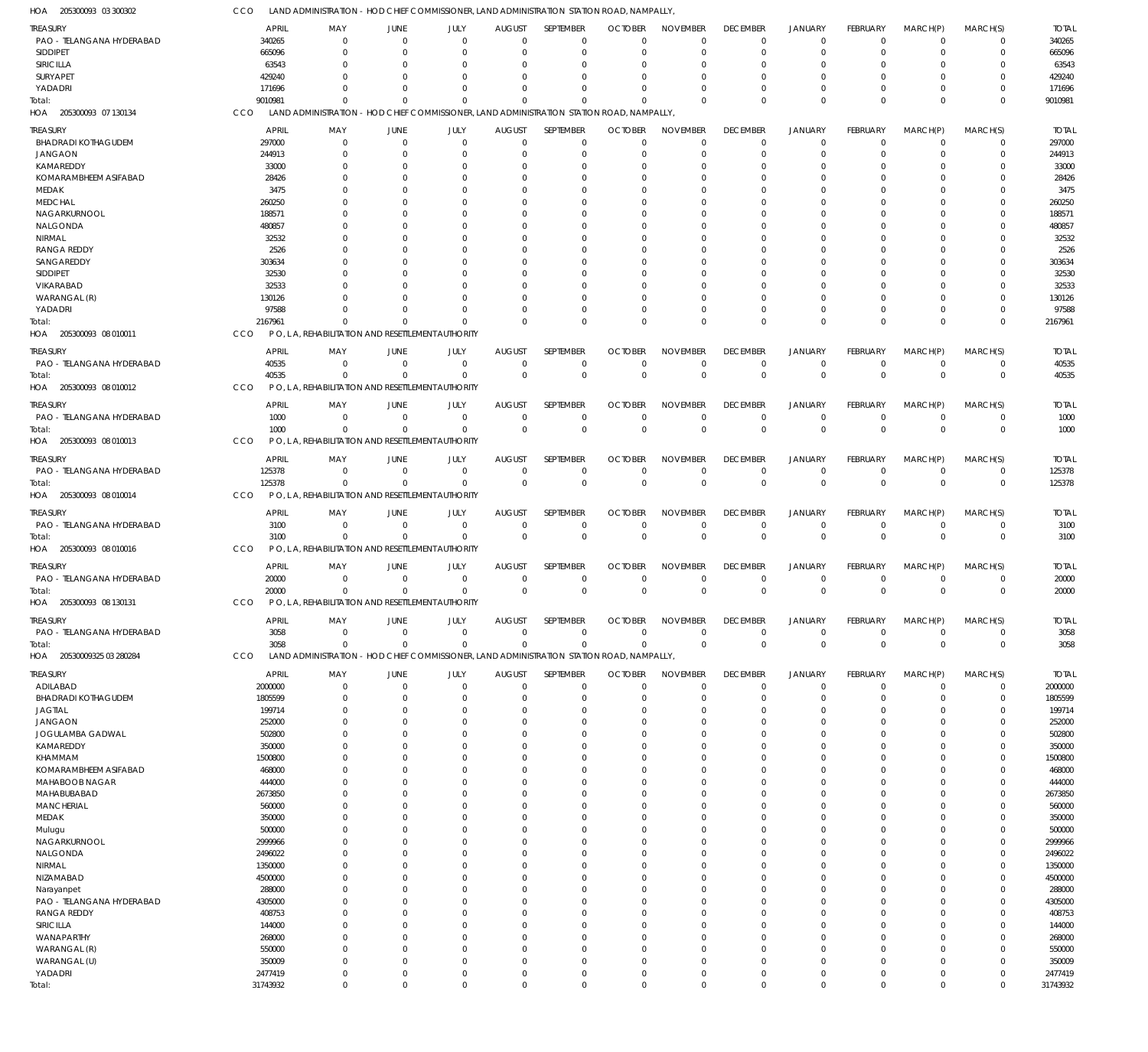| HOA<br>205300094 04 010011 | ссо          | LAND ADMINISTRATION - HOD CHIEF COMMISSIONER, LAND ADMINISTRATION STATION ROAD, NAMPALLY, |                      |                      |                                                                                           |                                                                       |                      |                         |                 |                      |                      |                      |                         |              |
|----------------------------|--------------|-------------------------------------------------------------------------------------------|----------------------|----------------------|-------------------------------------------------------------------------------------------|-----------------------------------------------------------------------|----------------------|-------------------------|-----------------|----------------------|----------------------|----------------------|-------------------------|--------------|
| <b>TREASURY</b>            | <b>APRIL</b> | MAY                                                                                       | JUNE                 | JULY                 | <b>AUGUST</b>                                                                             | SEPTEMBER                                                             | <b>OCTOBER</b>       | <b>NOVEMBER</b>         | <b>DECEMBER</b> | <b>JANUARY</b>       | FEBRUARY             | MARCH(P)             | MARCH(S)                | <b>TOTAL</b> |
| MEDAK                      | 780840       | $\mathbf 0$                                                                               | $\Omega$             | $\Omega$             | $\Omega$                                                                                  | $\Omega$                                                              | $\Omega$             | $\overline{0}$          | $\mathbf 0$     | $\overline{0}$       | $\mathbf 0$          | $\mathbf 0$          | $\mathbf 0$             | 780840       |
| NIRMAL                     | 409250       | $\mathbf 0$                                                                               | $\Omega$             | $\Omega$             | $\Omega$                                                                                  | $\Omega$                                                              | $\Omega$             | $\Omega$                | $\mathbf 0$     | $\mathbf 0$          | $\mathbf 0$          | $^{\circ}$           | $\mathbf 0$             | 409250       |
| NIZAMABAD                  | 450950       | 0                                                                                         | 0                    | $\Omega$             |                                                                                           | $\Omega$                                                              |                      | $\Omega$                | $\Omega$        | 0                    | $\Omega$             | 0                    | $\Omega$                | 450950       |
| SANGAREDDY                 | 454701       | $\Omega$                                                                                  | n                    | $\Omega$             |                                                                                           | $\Omega$                                                              | $\Omega$             | $\Omega$                | $\Omega$        | $\Omega$             | $\Omega$             | 0                    | $\Omega$                | 454701       |
| VIKARABAD                  |              |                                                                                           |                      | $\Omega$             |                                                                                           |                                                                       |                      |                         |                 |                      |                      |                      |                         |              |
|                            | 312160       | $\Omega$                                                                                  |                      |                      |                                                                                           |                                                                       |                      | $\Omega$                | 0               | 0                    | $\Omega$             | 0                    | 0                       | 312160       |
| WARANGAL (R)               | 379595       | $\Omega$                                                                                  | $\Omega$             | $\Omega$             |                                                                                           | $\cap$                                                                | <sup>0</sup>         | $\Omega$                | $\Omega$        | $\Omega$             | $\mathbf 0$          | $\Omega$             | $\mathbf 0$             | 379595       |
| Total:                     | 2787496      | $\Omega$                                                                                  | $\Omega$             | $\Omega$             | $\Omega$                                                                                  | $\Omega$                                                              | $\Omega$             | $\Omega$                | $\Omega$        | $\Omega$             | $\Omega$             | $\Omega$             | $\mathbf 0$             | 2787496      |
| HOA 205300094 04 010012    | CCO          | LAND ADMINISTRATION - HOD CHIEF COMMISSIONER, LAND ADMINISTRATION STATION ROAD, NAMPALLY, |                      |                      |                                                                                           |                                                                       |                      |                         |                 |                      |                      |                      |                         |              |
| <b>TREASURY</b>            | <b>APRIL</b> | MAY                                                                                       | JUNE                 | JULY                 | <b>AUGUST</b>                                                                             | SEPTEMBER                                                             | <b>OCTOBER</b>       | <b>NOVEMBER</b>         | <b>DECEMBER</b> | <b>JANUARY</b>       | <b>FEBRUARY</b>      | MARCH(P)             | MARCH(S)                | <b>TOTAL</b> |
| MEDAK                      | 2420         | $\mathbf 0$                                                                               | 0                    | $\mathbf 0$          | $\Omega$                                                                                  | $\Omega$                                                              | 0                    | $\mathbf 0$             | $\mathbf 0$     | $\overline{0}$       | $\mathbf 0$          | -0                   | $\mathbf 0$             | 2420         |
| NIRMAL                     | 4000         | $\mathbf 0$                                                                               | 0                    | $\Omega$             |                                                                                           | $\Omega$                                                              | $\Omega$             | $\Omega$                | $\mathbf 0$     | $\mathbf 0$          | $\mathbf 0$          | -0                   | $\mathbf 0$             | 4000         |
| NIZAMABAD                  | 3503         | $\mathbf 0$                                                                               | 0                    | $\Omega$             |                                                                                           | $\Omega$                                                              | $\Omega$             | $\Omega$                | 0               | $\Omega$             | $\Omega$             | 0                    | $\mathbf 0$             | 3503         |
| SANGAREDDY                 |              | 500<br>$\Omega$                                                                           |                      | $\Omega$             |                                                                                           | $\Omega$                                                              | $\Omega$             | $\Omega$                | $\Omega$        | $\mathbf 0$          | 0                    | -0                   | $\mathbf 0$             | 500          |
|                            |              | $\Omega$                                                                                  | $\Omega$             | $\Omega$             |                                                                                           | $\Omega$                                                              | $\Omega$             | $\Omega$                | $\Omega$        | $\Omega$             |                      | $\Omega$             |                         |              |
| Total:                     | 10423        |                                                                                           |                      |                      |                                                                                           |                                                                       |                      |                         |                 |                      | $\mathbf 0$          |                      | $\mathbf 0$             | 10423        |
| HOA 205300094 04 010013    | CCO          | <b>LAND ADMINISTRATION</b>                                                                |                      |                      |                                                                                           | - HOD CHIEF COMMISSIONER, LAND ADMINISTRATION STATION ROAD, NAMPALLY, |                      |                         |                 |                      |                      |                      |                         |              |
| <b>TREASURY</b>            | <b>APRIL</b> | MAY                                                                                       | JUNE                 | JULY                 | <b>AUGUST</b>                                                                             | SEPTEMBER                                                             | <b>OCTOBER</b>       | <b>NOVEMBER</b>         | <b>DECEMBER</b> | <b>JANUARY</b>       | <b>FEBRUARY</b>      | MARCH(P)             | MARCH(S)                | <b>TOTAL</b> |
| MEDAK                      | 308270       | $\mathbf 0$                                                                               | $\mathbf{0}$         | $\mathbf 0$          | $\Omega$                                                                                  | $\mathbf 0$                                                           | $\overline{0}$       | $\mathbf 0$             | $\overline{0}$  | $\overline{0}$       | $\mathbf 0$          | $\mathbf 0$          | $\mathbf 0$             | 308270       |
| NIRMAL                     | 158010       | 0                                                                                         | 0                    | $\Omega$             |                                                                                           | $\Omega$                                                              | $\Omega$             | $\Omega$                | 0               | -0                   | $\Omega$             | 0                    | $\mathbf 0$             | 158010       |
| NIZAMABAD                  | 173221       | $\Omega$                                                                                  | 0                    | $\Omega$             |                                                                                           | $\Omega$                                                              | $\Omega$             | $\Omega$                | $\Omega$        | $\Omega$             | $\Omega$             | 0                    | $\Omega$                | 173221       |
| SANGAREDDY                 | 174828       | $\Omega$                                                                                  | 0                    | $\Omega$             |                                                                                           |                                                                       |                      | $\Omega$                | $\Omega$        | 0                    | 0                    | 0                    | 0                       | 174828       |
| VIKARABAD                  | 119946       | $\Omega$                                                                                  | n                    | $\Omega$             |                                                                                           | $\Omega$                                                              | $\Omega$             | $\Omega$                | $\Omega$        | $\Omega$             | $\Omega$             | $\Omega$             | $\Omega$                | 119946       |
| WARANGAL (R)               | 146069       | $\Omega$                                                                                  | n                    | $\Omega$             |                                                                                           | $\Omega$                                                              | $\Omega$             | $\Omega$                | $\Omega$        | $\Omega$             | $\Omega$             | 0                    | $\mathbf 0$             | 146069       |
| Total:                     | 1080344      | $\Omega$                                                                                  | n                    | $\Omega$             |                                                                                           | $\Omega$                                                              | $\Omega$             | $\Omega$                | $\Omega$        | $\Omega$             | $\Omega$             | $\Omega$             | $\mathbf 0$             | 1080344      |
|                            |              |                                                                                           |                      |                      |                                                                                           |                                                                       |                      |                         |                 |                      |                      |                      |                         |              |
| HOA 205300094 04 010015    | CCO          | LAND ADMINISTRATION - HOD CHIEF COMMISSIONER, LAND ADMINISTRATION STATION ROAD, NAMPALLY, |                      |                      |                                                                                           |                                                                       |                      |                         |                 |                      |                      |                      |                         |              |
| <b>TREASURY</b>            | <b>APRIL</b> | MAY                                                                                       | JUNE                 | JULY                 | <b>AUGUST</b>                                                                             | SEPTEMBER                                                             | <b>OCTOBER</b>       | <b>NOVEMBER</b>         | <b>DECEMBER</b> | <b>JANUARY</b>       | <b>FEBRUARY</b>      | MARCH(P)             | MARCH(S)                | <b>TOTAL</b> |
| MEDAK                      | 4604         | $\mathbf 0$                                                                               | $\mathbf{0}$         | $\mathbf 0$          | $\Omega$                                                                                  | $\Omega$                                                              | $\mathbf 0$          | $\overline{0}$          | $\mathbf 0$     | $\overline{0}$       | $\mathbf 0$          | $^{\circ}$           | $\mathbf 0$             | 4604         |
| Total:                     | 4604         | $\mathbf 0$                                                                               | $\Omega$             | $\mathbf 0$          | $\Omega$                                                                                  | $\Omega$                                                              | $\mathbf 0$          | $\mathbf 0$             | $\overline{0}$  | $\overline{0}$       | $\mathbf 0$          | $\Omega$             | $\mathbf 0$             | 4604         |
| HOA 205300094 04 010016    | CCO          | LAND ADMINISTRATION - HOD CHIEF COMMISSIONER, LAND ADMINISTRATION STATION ROAD, NAMPALLY, |                      |                      |                                                                                           |                                                                       |                      |                         |                 |                      |                      |                      |                         |              |
|                            |              |                                                                                           |                      |                      |                                                                                           |                                                                       |                      |                         |                 |                      |                      |                      |                         |              |
| <b>TREASURY</b>            | <b>APRIL</b> | MAY                                                                                       | JUNE                 | JULY                 | <b>AUGUST</b>                                                                             | SEPTEMBER                                                             | <b>OCTOBER</b>       | <b>NOVEMBER</b>         | <b>DECEMBER</b> | <b>JANUARY</b>       | FEBRUARY             | MARCH(P)             | MARCH(S)                | <b>TOTAL</b> |
| MEDAK                      | 86693        | $\mathbf 0$                                                                               | 0                    | $\mathbf 0$          | $\Omega$                                                                                  | $\Omega$                                                              | $\Omega$             | $\mathbf 0$             | $\mathbf 0$     | $\mathbf 0$          | $\mathbf 0$          | $^{\circ}$           | $\mathbf 0$             | 86693        |
| NIRMAL                     | 59086        | $\mathbf 0$                                                                               | 0                    | $\Omega$             |                                                                                           | $\Omega$                                                              | $\Omega$             | $\Omega$                | $\Omega$        | $\Omega$             | $\Omega$             | 0                    | 0                       | 59086        |
| NIZAMABAD                  | 57146        | $\Omega$                                                                                  | 0                    | $\Omega$             |                                                                                           | $\Omega$                                                              | $\Omega$             | $\Omega$                | $\Omega$        | $\Omega$             | $\Omega$             | 0                    | $\Omega$                | 57146        |
| SANGAREDDY                 | 65377        | $\Omega$                                                                                  |                      | $\Omega$             |                                                                                           | $\Omega$                                                              |                      | $\Omega$                | $\Omega$        | 0                    | $\Omega$             | 0                    | $\Omega$                | 65377        |
| VIKARABAD                  | 44854        | $\Omega$                                                                                  | n                    | $\Omega$             |                                                                                           | $\Omega$                                                              | $\Omega$             | $\Omega$                | $\Omega$        | $\Omega$             | $\Omega$             | $\Omega$             | $\Omega$                | 44854        |
| WARANGAL (R)               | 45202        | $\Omega$                                                                                  | $\Omega$             | $\Omega$             | $\Omega$                                                                                  | $\Omega$                                                              | $\Omega$             | $\Omega$                | 0               | $\mathbf 0$          | $\mathbf 0$          | $^{\circ}$           | 0                       | 45202        |
| Total:                     | 358358       | $\Omega$                                                                                  | $\Omega$             | $\Omega$             | $\Omega$                                                                                  | $\Omega$                                                              | $\Omega$             | $\Omega$                | $\Omega$        | $\Omega$             | $\Omega$             | $\Omega$             | $\Omega$                | 358358       |
|                            |              |                                                                                           |                      |                      |                                                                                           |                                                                       |                      |                         |                 |                      |                      |                      |                         |              |
|                            | CCO          |                                                                                           |                      |                      |                                                                                           |                                                                       |                      |                         |                 |                      |                      |                      |                         |              |
| HOA 205300094 04 010017    |              |                                                                                           |                      |                      | LAND ADMINISTRATION - HOD CHIEF COMMISSIONER, LAND ADMINISTRATION STATION ROAD, NAMPALLY, |                                                                       |                      |                         |                 |                      |                      |                      |                         |              |
| <b>TREASURY</b>            | <b>APRIL</b> | MAY                                                                                       | JUNE                 | JULY                 | <b>AUGUST</b>                                                                             | SEPTEMBER                                                             | <b>OCTOBER</b>       | <b>NOVEMBER</b>         | <b>DECEMBER</b> | <b>JANUARY</b>       | <b>FEBRUARY</b>      | MARCH(P)             | MARCH(S)                | <b>TOTAL</b> |
| MEDAK                      | 33000        | $\mathbf 0$                                                                               | $\mathbf{0}$         | $\mathbf 0$          | $\Omega$                                                                                  | $\Omega$                                                              | $\overline{0}$       | $\overline{0}$          | $\overline{0}$  | $\overline{0}$       | $\mathbf 0$          | $\mathbf 0$          | $\mathbf 0$             | 33000        |
| Total:                     | 33000        | $\mathbf 0$                                                                               | $\Omega$             | $\mathbf 0$          | $\Omega$                                                                                  | $\mathbf 0$                                                           | $\mathbf 0$          | $\Omega$                | $\mathbf 0$     | $\overline{0}$       | $\mathbf 0$          | $\Omega$             | $\mathbf 0$             | 33000        |
| HOA 205300094 06 010011    | CCO          | <b>LAND ADMINISTRATION</b>                                                                |                      |                      |                                                                                           | - HOD CHIEF COMMISSIONER, LAND ADMINISTRATION STATION ROAD, NAMPALLY, |                      |                         |                 |                      |                      |                      |                         |              |
|                            |              |                                                                                           |                      |                      |                                                                                           | SEPTEMBER                                                             |                      | <b>NOVEMBER</b>         |                 |                      |                      |                      |                         | <b>TOTAL</b> |
| <b>TREASURY</b>            | <b>APRIL</b> | MAY                                                                                       | JUNE                 | JULY                 | <b>AUGUST</b><br>$\Omega$                                                                 |                                                                       | <b>OCTOBER</b>       |                         | <b>DECEMBER</b> | <b>JANUARY</b>       | FEBRUARY             | MARCH(P)             | MARCH(S)                |              |
| ADILABAD                   | 2189980      | $\mathbf 0$                                                                               | 0                    | $\mathbf 0$          | $\Omega$                                                                                  | $\mathbf 0$                                                           | $\overline{0}$       | $\overline{0}$          | $\mathbf 0$     | $\mathbf 0$          | $\mathbf 0$          | $\mathbf 0$          | 0                       | 2189980      |
| <b>BHADRADI KOTHAGUDEM</b> | 4470886      | $\Omega$<br>$\Omega$                                                                      | $\Omega$<br>$\Omega$ | $\mathbf 0$          |                                                                                           | $\Omega$                                                              | $\Omega$             | $\Omega$                | $\Omega$        | $\Omega$             | $\Omega$             | $\Omega$<br>$\Omega$ | $\mathbf 0$<br>$\Omega$ | 4470886      |
| BHOOPALAPALLY              | 1711690      |                                                                                           |                      | $\mathbf 0$          | $\mathbf{0}$                                                                              | $\mathbf 0$                                                           | $\overline{0}$       | $\mathbf 0$             | 0               |                      | $\mathbf 0$          |                      |                         | 1711690      |
| HYDERABAD URBAN            | $-4829$      | $\mathbf 0$                                                                               | $\mathbf 0$          | $\Omega$             | $\Omega$                                                                                  | $\Omega$                                                              | $\Omega$             | $\mathbf 0$             | 0               | $\mathbf 0$          | $\mathbf 0$          | $\mathbf 0$          | $\mathbf 0$             | $-4829$      |
| <b>JAGTIAL</b>             | 3548124      | $\mathbf 0$                                                                               | $\mathbf{0}$         | $\mathbf 0$          | $\Omega$                                                                                  | $\mathbf 0$                                                           | $\mathbf 0$          | $\mathbf 0$             | $\mathbf 0$     | $\mathbf 0$          | $\mathbf 0$          | $\mathbf 0$          | $\mathbf 0$             | 3548124      |
| <b>JANGAON</b>             | 2212108      | $\mathbf 0$                                                                               | $\Omega$             | $\Omega$             |                                                                                           | $\Omega$                                                              | $\Omega$             | $\mathbf 0$             | 0               | $\Omega$             | $\Omega$             | 0                    | $\mathbf 0$             | 2212108      |
| JOGULAMBA GADWAL           | 1894386      | $\mathbf 0$                                                                               | $\Omega$             | $\Omega$             | $\cap$                                                                                    | $\Omega$                                                              | $\Omega$             | $\mathbf 0$             | $\Omega$        | $\Omega$             | $\mathbf 0$          | $\mathbf 0$          | $\mathbf 0$             | 1894386      |
| KAMAREDDY                  | 3951910      | $\mathbf 0$                                                                               | $\Omega$             | $\Omega$             |                                                                                           | $\Omega$                                                              | $\Omega$             | $\mathbf 0$             | 0               | $\Omega$             | $\Omega$             | 0                    | $\mathbf 0$             | 3951910      |
| <b>KARIMNAGAR</b>          | 3188245      | $\mathbf 0$                                                                               | $\Omega$             | $\Omega$             |                                                                                           | $\Omega$                                                              | $\Omega$             | $\Omega$                | $\Omega$        | $\Omega$             | $\Omega$             | $\Omega$             | $\mathbf 0$             | 3188245      |
| KHAMMAM                    | 7409984      | $\mathbf 0$                                                                               | $\Omega$             | $\Omega$             |                                                                                           | $\Omega$                                                              | $\Omega$             | $\overline{0}$          | 0               | $\Omega$             | $\Omega$             | 0                    | $\mathbf 0$             | 7409984      |
| KOMARAMBHEEM ASIFABAD      | 2369702      | $\mathbf 0$                                                                               | $\Omega$             | $\Omega$             | $\cap$                                                                                    | $\Omega$                                                              | $\Omega$             | $\overline{0}$          | $\Omega$        | $\Omega$             | $\Omega$             | $\mathbf 0$          | $\mathbf 0$             | 2369702      |
| MAHABOOB NAGAR             | 3294895      | $\mathbf 0$                                                                               | $\Omega$             | $\Omega$             |                                                                                           | $\Omega$                                                              | $\Omega$             | $\Omega$                | $\Omega$        | $\Omega$             | $\Omega$             | 0                    | $\mathbf 0$             | 3294895      |
| MAHABUBABAD                | 3530940      | $\mathbf 0$                                                                               | $\Omega$             | $\Omega$             |                                                                                           | $\Omega$                                                              | $\Omega$             | $\Omega$                | $\Omega$        | $\Omega$             | $\Omega$             | $\mathbf 0$          | $\mathbf 0$             | 3530940      |
| <b>MANCHERIAL</b>          | 1955717      | $\mathbf 0$                                                                               | $\Omega$             | $\Omega$             |                                                                                           | $\Omega$                                                              | $\Omega$             | $\mathbf 0$             | 0               | $\Omega$             | $\Omega$             | 0                    | $\mathbf 0$             | 1955717      |
| MEDAK                      | 2927083      | $\mathbf 0$                                                                               | $\Omega$             | $\Omega$             | $\cap$                                                                                    | $\Omega$                                                              | $\Omega$             | $\Omega$                | $\Omega$        | $\Omega$             | $\Omega$             | $\Omega$             | $\mathbf 0$             | 2927083      |
| <b>MEDCHAL</b>             | 1738888      | $\mathbf 0$                                                                               | $\Omega$             | $\Omega$             |                                                                                           | $\Omega$                                                              | $\Omega$             | $\mathbf 0$             | 0               | $\Omega$             | $\Omega$             | 0                    | $\mathbf 0$             | 1738888      |
|                            | 1524218      | $\mathbf 0$                                                                               | $\Omega$             | $\Omega$             |                                                                                           | $\Omega$                                                              | $\Omega$             | $\overline{0}$          | $\Omega$        | $\Omega$             | $\Omega$             | 0                    | $\mathbf 0$             | 1524218      |
| Mulugu                     |              | $\mathbf 0$                                                                               | $\Omega$             | $\Omega$             |                                                                                           | $\Omega$                                                              | $\Omega$             | $\Omega$                | $\Omega$        | $\Omega$             | $\Omega$             | 0                    | $\mathbf 0$             |              |
| NAGARKURNOOL               | 3816771      | $\mathbf 0$                                                                               | $\Omega$             | $\Omega$             | $\cap$                                                                                    | $\Omega$                                                              | $\Omega$             | $\Omega$                | $\Omega$        | $\Omega$             | $\Omega$             | $\mathbf 0$          | $\mathbf 0$             | 3816771      |
| NALGONDA                   | 6019147      |                                                                                           |                      |                      |                                                                                           |                                                                       |                      |                         |                 |                      |                      |                      |                         | 6019147      |
| NIRMAL                     | 2117800      | $\mathbf 0$                                                                               | $\Omega$<br>$\Omega$ | $\Omega$<br>$\Omega$ |                                                                                           | $\Omega$<br>$\Omega$                                                  | $\Omega$<br>$\Omega$ | $\mathbf 0$<br>$\Omega$ | 0<br>$\Omega$   | $\Omega$<br>$\Omega$ | $\Omega$<br>$\Omega$ | 0<br>$\Omega$        | $\mathbf 0$             | 2117800      |
| NIZAMABAD                  | 4996985      | $\mathbf 0$                                                                               |                      |                      |                                                                                           |                                                                       |                      |                         |                 |                      |                      |                      | $\mathbf 0$             | 4996985      |
| Narayanpet                 | 2803599      | $\mathbf 0$                                                                               | $\Omega$             | $\Omega$             | $\cap$                                                                                    | $\Omega$                                                              | $\Omega$             | $\Omega$                | $\Omega$        | $\Omega$             | $\Omega$             | 0                    | $\mathbf 0$             | 2803599      |
| PAO - TELANGANA HYDERABAD  | 1959205      | $\mathbf 0$                                                                               | $\Omega$             | $\Omega$             |                                                                                           | $\Omega$                                                              | $\Omega$             | $\mathbf 0$             | $\Omega$        | $\Omega$             | $\mathbf 0$          | $\mathbf 0$          | $\mathbf 0$             | 1959205      |
| PEDDAPALLY                 | 2343870      | $\mathbf 0$                                                                               | $\Omega$             | $\Omega$             |                                                                                           | $\Omega$                                                              | $\Omega$             | $\Omega$                | $\Omega$        | $\Omega$             | $\Omega$             | 0                    | $\mathbf 0$             | 2343870      |
| <b>RANGA REDDY</b>         | 5592705      | $\mathbf 0$                                                                               | $\Omega$             | $\Omega$             |                                                                                           | $\Omega$                                                              | $\Omega$             | $\Omega$                | $\Omega$        | $\Omega$             | $\Omega$             | $\mathbf 0$          | $\mathbf 0$             | 5592705      |
| SANGAREDDY                 | 4842589      | $\mathbf 0$                                                                               | $\Omega$             | $\Omega$             |                                                                                           | $\Omega$                                                              | $\Omega$             | $\mathbf 0$             | 0               | $\Omega$             | $\Omega$             | 0                    | $\mathbf 0$             | 4842589      |
| SIDDIPET                   | 3283959      | $\mathbf 0$                                                                               | $\Omega$             | $\Omega$             | $\cap$                                                                                    | $\Omega$                                                              | $\Omega$             | $\Omega$                | $\Omega$        | $\Omega$             | $\Omega$             | $\mathbf 0$          | $\mathbf 0$             | 3283959      |
| SIRICILLA                  | 2008011      | $\mathbf 0$                                                                               | $\Omega$             | $\Omega$             |                                                                                           | $\Omega$                                                              | $\Omega$             | $\mathbf 0$             | $\Omega$        | $\Omega$             | $\Omega$             | 0                    | $\mathbf 0$             | 2008011      |
| SURYAPET                   | 4452470      | $\mathbf 0$                                                                               | $\Omega$             | $\Omega$             |                                                                                           | $\Omega$                                                              | $\Omega$             | $\mathbf 0$             | $\Omega$        | $\Omega$             | $\Omega$             | $\mathbf 0$          | $\mathbf 0$             | 4452470      |
| VIKARABAD                  | 3657898      | $\mathbf 0$                                                                               | $\Omega$             | $\Omega$             |                                                                                           | $\Omega$                                                              | $\Omega$             | $\Omega$                | $\Omega$        | $\Omega$             | $\Omega$             | 0                    | $\mathbf 0$             | 3657898      |
| WANAPARTHY                 | 1830250      | $\mathbf 0$                                                                               | $\Omega$             | $\Omega$             | $\Omega$                                                                                  | $\Omega$                                                              | $\Omega$             | $\Omega$                | $\Omega$        | $\Omega$             | $\Omega$             | $\mathbf 0$          | $\mathbf 0$             | 1830250      |
| WARANGAL (R)               | 3260896      | $\mathbf 0$                                                                               | $\Omega$             | $\Omega$             |                                                                                           | $\Omega$                                                              | $\Omega$             | $\overline{0}$          | 0               | $\Omega$             | $\mathbf 0$          | $^{\circ}$           | $\mathbf 0$             | 3260896      |
| WARANGAL (U)               | 2449260      | $\mathbf 0$                                                                               | $\Omega$             | $\Omega$             | $\Omega$                                                                                  | $\Omega$                                                              | $\Omega$             | $\mathbf 0$             | 0               | $\Omega$             | $\mathbf 0$          | $\mathbf 0$          | $\mathbf 0$             | 2449260      |
| YADADRI                    | 3601104      | $\mathbf 0$                                                                               | $\mathbf 0$          | $\mathbf 0$          | $\Omega$                                                                                  | $\mathbf 0$                                                           | $\Omega$             | $\mathbf 0$             | $\mathbf 0$     | $\mathbf 0$          | $\mathbf 0$          | $\mathbf 0$          | $\mathbf 0$             | 3601104      |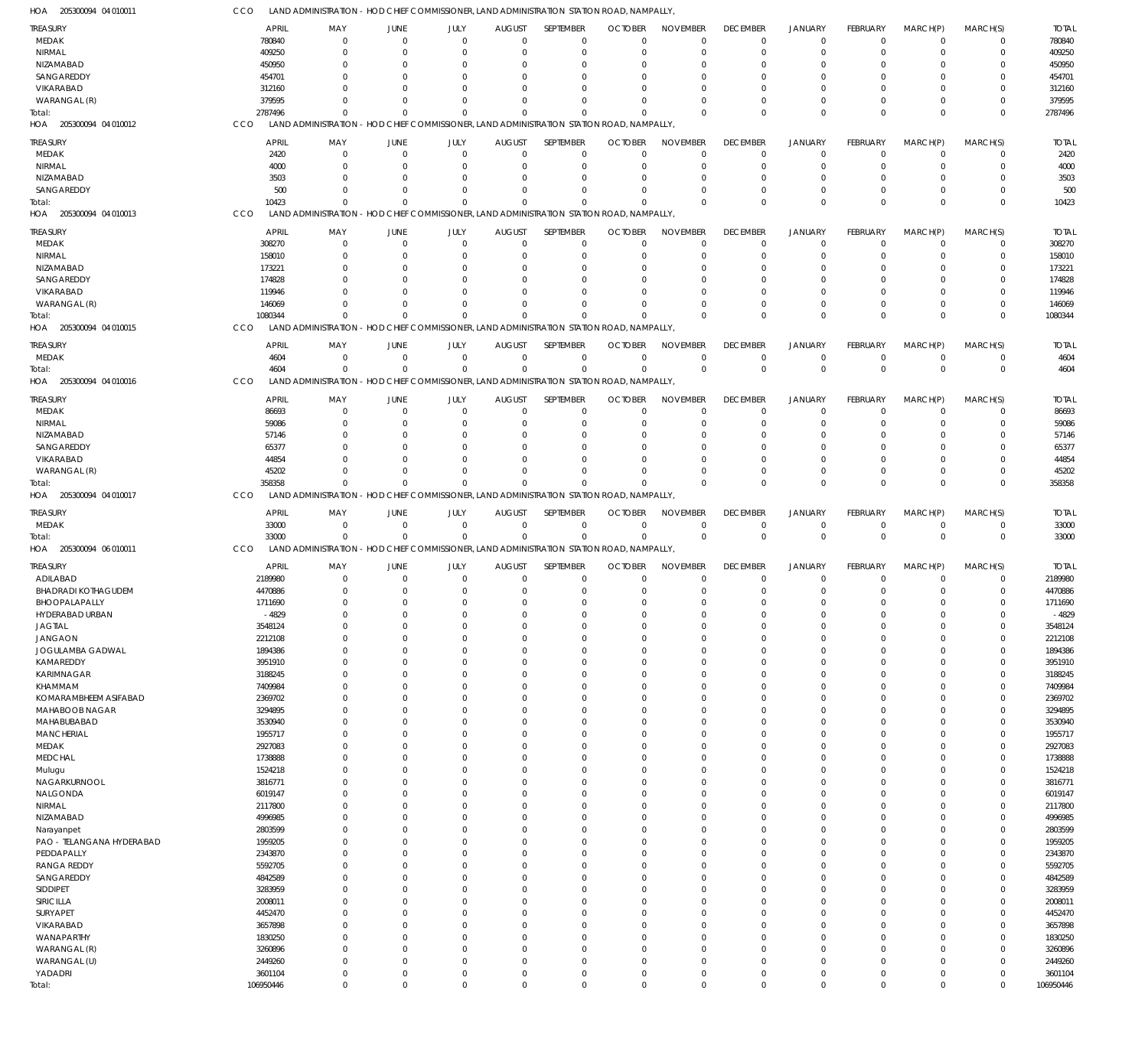| HOA<br>205300094 06 010012         | CCO                    | LAND ADMINISTRATION - HOD CHIEF COMMISSIONER, LAND ADMINISTRATION STATION ROAD, NAMPALLY  |                            |                      |                              |                                                                       |                               |                                |                               |                            |                      |                               |                            |                        |
|------------------------------------|------------------------|-------------------------------------------------------------------------------------------|----------------------------|----------------------|------------------------------|-----------------------------------------------------------------------|-------------------------------|--------------------------------|-------------------------------|----------------------------|----------------------|-------------------------------|----------------------------|------------------------|
| TREASURY                           | <b>APRIL</b>           | MAY                                                                                       | JUNE                       | JULY                 | <b>AUGUST</b>                | SEPTEMBER                                                             | <b>OCTOBER</b>                | <b>NOVEMBER</b>                | <b>DECEMBER</b>               | <b>JANUARY</b>             | <b>FEBRUARY</b>      | MARCH(P)                      | MARCH(S)                   | <b>TOTAL</b>           |
| ADILABAD                           | 34075                  | $\Omega$                                                                                  | $\mathbf 0$                | $\mathbf 0$          | $\mathbf 0$                  | $\mathbf 0$                                                           | $\mathbf 0$                   | $\mathbf 0$                    | $\mathbf 0$                   | $\mathbf 0$                | $\Omega$             | $\mathbf 0$                   | $\mathbf 0$                | 34075                  |
| <b>BHADRADI KOTHAGUDEM</b>         | 126594                 | $\mathbf 0$                                                                               | $\mathbf 0$                | $\mathbf 0$          | $\mathbf 0$                  | $\mathbf 0$                                                           | $\mathbf 0$                   | $\mathbf 0$                    | $\mathbf 0$                   | $\mathbf 0$                | $\Omega$             | $\overline{0}$                | $\mathbf 0$                | 126594                 |
| <b>JAGTIAL</b>                     | 9529                   | $^{\circ}$                                                                                | $\overline{0}$<br>$\Omega$ | $\Omega$             | $\Omega$                     | $\mathbf 0$<br>$\Omega$                                               | $\mathbf 0$                   | $\mathbf 0$                    | $^{\circ}$                    | $\mathbf 0$                | $\Omega$             | $\Omega$                      | $\mathbf 0$                | 9529                   |
| <b>JANGAON</b><br>JOGULAMBA GADWAL | 2000<br>3840           | $\Omega$<br>$\Omega$                                                                      | $\Omega$                   | $\Omega$<br>$\Omega$ | $\Omega$<br>$\Omega$         | $\mathbf 0$                                                           | $\mathbf 0$<br>$\mathbf 0$    | $\mathbf 0$<br>$\mathbf 0$     | $\Omega$<br>$\Omega$          | $\Omega$<br>$\Omega$       | $\Omega$             | $\Omega$<br>$\Omega$          | $\mathbf 0$<br>$\mathbf 0$ | 2000<br>3840           |
| KAMAREDDY                          | 9637                   | $\Omega$                                                                                  | $\Omega$                   | $\Omega$             | $\Omega$                     | $\Omega$                                                              | $\mathbf 0$                   | $\mathbf 0$                    | $\Omega$                      | $\Omega$                   | $\Omega$             | $\Omega$                      | $\Omega$                   | 9637                   |
| KARIMNAGAR                         | 6587                   | $\Omega$                                                                                  | $\Omega$                   | $\Omega$             | $\Omega$                     | $\Omega$                                                              | $\mathbf 0$                   | $\Omega$                       | $\Omega$                      | $\Omega$                   | $\Omega$             | $\Omega$                      | 0                          | 6587                   |
| KHAMMAM                            | 55931                  | $\Omega$                                                                                  | $\Omega$                   | $\Omega$             | $\Omega$                     | $\mathbf 0$                                                           | $\mathbf 0$                   | $\mathbf 0$                    | $\Omega$                      | $\Omega$                   | $\Omega$             | $\Omega$                      | $\Omega$                   | 55931                  |
| KOMARAMBHEEM ASIFABAD              | 36295                  | $\Omega$                                                                                  | $\Omega$                   | $\Omega$             | $\Omega$                     | $\mathbf 0$                                                           | $\mathbf 0$                   | $\mathbf 0$                    | $\Omega$                      | $\Omega$                   |                      | $\Omega$                      | $\mathbf 0$                | 36295                  |
| MAHABOOB NAGAR                     | 21569                  | $\Omega$                                                                                  | $\Omega$                   | $\Omega$             | $\Omega$                     | $\Omega$                                                              | $\mathbf 0$                   | $\Omega$                       | $\Omega$                      | $\Omega$                   | $\Omega$             | $\Omega$                      | $\Omega$                   | 21569                  |
| MAHABUBABAD                        | 27907                  | $\Omega$                                                                                  | $\Omega$                   | $\Omega$             | $\Omega$                     | $\mathbf 0$                                                           | $\mathbf 0$                   | $\mathbf 0$                    | $\Omega$                      | $\Omega$                   |                      | $\Omega$                      | $\mathbf 0$                | 27907                  |
| <b>MANCHERIAL</b>                  | 10225                  | $\Omega$                                                                                  | $\Omega$                   | $\Omega$             | $\Omega$                     | $\mathbf 0$                                                           | $\mathbf 0$                   | $\mathbf 0$                    | $\Omega$                      | $\Omega$                   | $\Omega$             | $\Omega$                      | $\mathbf 0$                | 10225                  |
| MEDAK<br>MEDCHAL                   | 2000                   | $\Omega$<br>$\Omega$                                                                      | $\Omega$<br>$\Omega$       | $\Omega$<br>$\Omega$ | $\Omega$<br>$\Omega$         | $\mathbf 0$<br>$\Omega$                                               | $\mathbf 0$<br>$\mathbf 0$    | $\Omega$<br>$\mathbf 0$        | $\Omega$<br>$\Omega$          | $\Omega$<br>$\Omega$       | $\Omega$             | $\Omega$<br>$\Omega$          | $\mathbf 0$<br>$\mathbf 0$ | 2000<br>19907          |
| Mulugu                             | 19907<br>36940         | $\Omega$                                                                                  | $\Omega$                   | $\Omega$             | $\Omega$                     | $\mathbf 0$                                                           | $\mathbf 0$                   | $\mathbf 0$                    | $\Omega$                      | $\Omega$                   |                      | $\Omega$                      | $\mathbf 0$                | 36940                  |
| NAGARKURNOOL                       | 21255                  | $\Omega$                                                                                  | $\Omega$                   | $\Omega$             | $\Omega$                     | $\Omega$                                                              | $\mathbf 0$                   | $\mathbf 0$                    | $\Omega$                      | $\Omega$                   | $\cap$               | $\Omega$                      | $\Omega$                   | 21255                  |
| NALGONDA                           | 13014                  | $\Omega$                                                                                  | $\Omega$                   | O                    | $\Omega$                     | $\mathbf 0$                                                           | $\mathbf 0$                   | $\Omega$                       | $\Omega$                      | $\Omega$                   |                      | $\Omega$                      | $\mathbf 0$                | 13014                  |
| NIRMAL                             | 1950                   | $\Omega$                                                                                  | $\Omega$                   | $\Omega$             | $\Omega$                     | $\Omega$                                                              | $\mathbf 0$                   | $\mathbf 0$                    | $\Omega$                      | $\Omega$                   | $\Omega$             | $\Omega$                      | $\mathbf 0$                | 1950                   |
| NIZAMABAD                          | 14788                  | $\Omega$                                                                                  | $\Omega$                   | $\Omega$             | $\Omega$                     | $\mathbf 0$                                                           | $\mathbf 0$                   | $\Omega$                       | $\Omega$                      | $\Omega$                   |                      | $\Omega$                      | $\mathbf 0$                | 14788                  |
| Narayanpet                         | 3476                   | $\Omega$                                                                                  | $\Omega$                   | $\Omega$             | $\Omega$                     | $\Omega$                                                              | $\mathbf 0$                   | $\mathbf 0$                    | $\Omega$                      | $\Omega$                   | $\Omega$             | $\Omega$                      | $\mathbf 0$                | 3476                   |
| PAO - TELANGANA HYDERABAD          | 55000                  | $\Omega$                                                                                  | $\Omega$                   | $\Omega$             | $\Omega$                     | $\mathbf 0$                                                           | $\mathbf 0$                   | $\mathbf 0$                    | $\Omega$                      | $\Omega$                   |                      | $\Omega$                      | $\mathbf 0$                | 55000                  |
| PEDDAPALLY                         | 4587                   | $\Omega$                                                                                  | $\Omega$                   | $\Omega$             | $\Omega$                     | $\Omega$                                                              | $\mathbf 0$                   | $\mathbf 0$                    | $\Omega$                      | $\Omega$                   | $\cap$               | $\Omega$                      | $\Omega$                   | 4587                   |
| <b>RANGA REDDY</b><br>SANGAREDDY   | 31855<br>13800         | $\Omega$<br>$\Omega$                                                                      | $\Omega$<br>$\Omega$       | $\Omega$<br>$\Omega$ | $\Omega$<br>$\Omega$         | $\Omega$<br>$\mathbf 0$                                               | $\mathbf 0$<br>$\mathbf 0$    | $\mathbf 0$<br>$\mathbf 0$     | $\Omega$<br>$\Omega$          | $\Omega$<br>$\Omega$       | $\Omega$             | $\Omega$<br>$\Omega$          | $\mathbf 0$<br>$\mathbf 0$ | 31855<br>13800         |
| SIDDIPET                           | 5527                   | $\Omega$                                                                                  | $\Omega$                   | $\Omega$             | $\Omega$                     | $\mathbf 0$                                                           | $\mathbf 0$                   | $\Omega$                       | $\Omega$                      | $\Omega$                   |                      | $\Omega$                      | $\mathbf 0$                | 5527                   |
| SIRICILLA                          | 4000                   | $\Omega$                                                                                  | $\Omega$                   | $\Omega$             | $\Omega$                     | $\Omega$                                                              | $\mathbf 0$                   | $\mathbf 0$                    | $\Omega$                      | $\Omega$                   | $\Omega$             | $\Omega$                      | $\mathbf 0$                | 4000                   |
| SURYAPET                           | 11687                  | $\mathbf 0$                                                                               | $\Omega$                   | $\Omega$             | $\Omega$                     | $\mathbf 0$                                                           | $\mathbf 0$                   | $\mathbf 0$                    | $\Omega$                      | $\Omega$                   |                      | $\Omega$                      | $\mathbf 0$                | 11687                  |
| VIKARABAD                          | 11014                  | $\Omega$                                                                                  | $\Omega$                   | $\Omega$             | $\Omega$                     | $\Omega$                                                              | $\mathbf 0$                   | $\mathbf 0$                    | $\Omega$                      | $\Omega$                   | $\Omega$             | $\Omega$                      | $\Omega$                   | 11014                  |
| WANAPARTHY                         | 1640                   | $\Omega$                                                                                  | $\Omega$                   | $\Omega$             | $\Omega$                     | $\Omega$                                                              | $\Omega$                      | $\Omega$                       | $\Omega$                      | $\Omega$                   |                      | $\Omega$                      | $\mathbf 0$                | 1640                   |
| WARANGAL (R)                       | 5725                   | $\Omega$                                                                                  | $\Omega$                   | $\Omega$             | $\Omega$                     | $\Omega$                                                              | $\mathbf 0$                   | $\mathbf 0$                    | $\Omega$                      | $\Omega$                   | $\Omega$             | $\Omega$                      | $\mathbf 0$                | 5725                   |
| WARANGAL (U)                       | 22537                  | $\Omega$                                                                                  | $\Omega$                   | $\Omega$             | $\Omega$                     | $\mathbf 0$                                                           | 0                             | $\mathbf 0$                    | $\Omega$                      | $\mathbf 0$                | $\Omega$             | $\Omega$                      | $\mathbf 0$                | 22537                  |
| YADADRI                            | 5476<br>630367         | $\Omega$<br>$\mathbf 0$                                                                   | $\Omega$<br>$\mathbf 0$    | $\Omega$<br>$\Omega$ | $\Omega$<br>$\Omega$         | $\mathbf 0$<br>$\Omega$                                               | $\mathbf 0$<br>$\Omega$       | $\mathbf 0$<br>$\mathbf 0$     | $\Omega$<br>$\Omega$          | $\mathbf 0$<br>$\mathbb O$ | $\Omega$<br>$\Omega$ | $\overline{0}$<br>$\mathbf 0$ | $\mathbf 0$<br>$\mathbf 0$ | 5476<br>630367         |
| Total:<br>HOA 205300094 06 010013  | CCO                    | LAND ADMINISTRATION - HOD CHIEF COMMISSIONER, LAND ADMINISTRATION STATION ROAD, NAMPALLY, |                            |                      |                              |                                                                       |                               |                                |                               |                            |                      |                               |                            |                        |
|                                    |                        |                                                                                           |                            |                      |                              |                                                                       |                               |                                |                               |                            |                      |                               |                            |                        |
| TREASURY<br>ADILABAD               | <b>APRIL</b><br>848659 | MAY<br>$^{\circ}$                                                                         | JUNE<br>$\mathbf 0$        | JULY<br>$\mathbf 0$  | <b>AUGUST</b><br>$\mathbf 0$ | SEPTEMBER<br>$\mathbf 0$                                              | <b>OCTOBER</b><br>$\mathbf 0$ | <b>NOVEMBER</b><br>$\mathbf 0$ | <b>DECEMBER</b><br>$^{\circ}$ | JANUARY<br>$\mathbf 0$     | FEBRUARY<br>$\Omega$ | MARCH(P)<br>$^{\circ}$        | MARCH(S)<br>$\mathbf 0$    | <b>TOTAL</b><br>848659 |
| <b>BHADRADI KOTHAGUDEM</b>         | 1765207                | $\Omega$                                                                                  | $\overline{0}$             | $\mathbf 0$          | $\Omega$                     | $\mathbf 0$                                                           | $\mathbf 0$                   | $\mathbf 0$                    | $^{\circ}$                    | $\mathbf 0$                | $\Omega$             | $\Omega$                      | $\mathbf 0$                | 1765207                |
| BHOOPALAPALLY                      | 666074                 | $\Omega$                                                                                  | $\overline{0}$             | $\Omega$             | $\Omega$                     | $\mathbf 0$                                                           | $\mathbf 0$                   | $\mathbf 0$                    | 0                             | $\mathbf 0$                |                      | $\Omega$                      | $\mathbf 0$                | 666074                 |
| <b>JAGTIAL</b>                     | 1399995                | $\Omega$                                                                                  | $\Omega$                   | $\Omega$             | $\Omega$                     | $\mathbf 0$                                                           | $\mathbf 0$                   | $\mathbf 0$                    | $\Omega$                      | $\Omega$                   |                      | $\Omega$                      | 0                          | 1399995                |
| <b>JANGAON</b>                     | 820292                 | $\Omega$                                                                                  | $\Omega$                   | $\Omega$             | $\Omega$                     | $\mathbf 0$                                                           | 0                             | $\mathbf 0$                    | $\Omega$                      | $\Omega$                   |                      | $\Omega$                      | $\mathbf 0$                | 820292                 |
| JOGULAMBA GADWAL                   | 726938                 | $\Omega$                                                                                  | $\Omega$                   | $\Omega$             | $\Omega$                     | $\Omega$                                                              | $\mathbf 0$                   | $\mathbf 0$                    | $\Omega$                      | $\Omega$                   |                      | $\Omega$                      | 0                          | 726938                 |
| KAMAREDDY                          | 1558247                | $\Omega$                                                                                  | $\Omega$                   | $\Omega$             | $\Omega$                     | $\mathbf 0$                                                           | $\mathbf 0$                   | $\mathbf 0$                    | $\Omega$                      | $\Omega$                   |                      | $\Omega$                      | $\mathbf 0$                | 1558247                |
| KARIMNAGAR                         | 1313696                | $\Omega$                                                                                  | $\Omega$                   | $\Omega$             | $\Omega$                     | $\mathbf 0$                                                           | $\mathbf 0$                   | $\mathbf 0$                    | $\Omega$                      | $\Omega$                   |                      | $\Omega$                      | 0                          | 1313696                |
| KHAMMAM<br>KOMARAMBHEEM ASIFABAD   | 2878819<br>888724      | $\Omega$<br>$\Omega$                                                                      | $\Omega$<br>$\Omega$       | $\Omega$<br>$\Omega$ | $\Omega$<br>$\Omega$         | $\mathbf 0$<br>$\mathbf 0$                                            | 0<br>$\mathbf 0$              | $\mathbf 0$<br>$\mathbf 0$     | $\Omega$<br>$\Omega$          | $\Omega$<br>$\Omega$       |                      | $\Omega$<br>$\Omega$          | $\mathbf 0$<br>0           | 2878819<br>888724      |
| MAHABOOB NAGAR                     | 1266442                | $\Omega$                                                                                  | $\Omega$                   | $\Omega$             | $\Omega$                     | $\mathbf 0$                                                           | 0                             | $\mathbf 0$                    | $\Omega$                      | $\Omega$                   |                      | $\Omega$                      | $\mathbf 0$                | 1266442                |
| MAHABUBABAD                        | 1368128                | $\Omega$                                                                                  | $\mathbf 0$                | $\Omega$             | $\Omega$                     | $\mathbf 0$                                                           | $\mathbf 0$                   | $\mathbf 0$                    | $\Omega$                      | $\Omega$                   | $\Omega$             | $\Omega$                      | $\mathbf 0$                | 1368128                |
| <b>MANCHERIAL</b>                  | 747937                 | 0                                                                                         | -0                         |                      | 0                            | 0                                                                     | 0                             | 0                              | -0                            | $\Omega$                   |                      | $\Omega$                      | 0                          | 747937                 |
| MEDAK                              | 1150249                | $\mathbf 0$                                                                               | $\overline{0}$             | 0                    | $\Omega$                     | $\mathbf 0$                                                           | $\mathbf 0$                   | $\mathbf 0$                    | $\Omega$                      | $\Omega$                   |                      | $\Omega$                      | $\mathbf 0$                | 1150249                |
| <b>MEDCHAL</b>                     | 715228                 | 0                                                                                         | $\overline{0}$             | 0                    | $\Omega$                     | $\mathbf 0$                                                           | $\mathbf 0$                   | $\mathbf 0$                    | 0                             | $\Omega$                   | $\Omega$             | $\Omega$                      | $\mathbf 0$                | 715228                 |
| Mulugu                             | 543435                 | $\Omega$                                                                                  | $\Omega$                   | $\Omega$             | $\Omega$                     | $\mathbf 0$                                                           | $\mathbf 0$                   | $\mathbf 0$                    | $\Omega$                      | $\Omega$                   |                      | $\Omega$                      | 0                          | 543435                 |
| NAGARKURNOOL                       | 1611248                | 0                                                                                         | $\overline{0}$<br>$\Omega$ | $\Omega$             | $\Omega$<br>$\Omega$         | $\mathbf 0$<br>$\Omega$                                               | $\mathbf 0$                   | $\mathbf 0$                    | 0                             | $\Omega$<br>$\Omega$       |                      | $\Omega$<br>$\Omega$          | 0<br>0                     | 1611248                |
| NALGONDA<br>NIRMAL                 | 2360638<br>818255      | $\Omega$<br>0                                                                             | $\Omega$                   | $\Omega$<br>$\Omega$ | $\Omega$                     | $\mathbf 0$                                                           | $\mathbf 0$<br>$\mathbf 0$    | $\mathbf 0$<br>$\mathbf 0$     | $\Omega$<br>0                 | $\Omega$                   |                      | $\Omega$                      | 0                          | 2360638<br>818255      |
| NIZAMABAD                          | 2007779                | $\Omega$                                                                                  | $\Omega$                   | $\Omega$             | $\Omega$                     | $\mathbf 0$                                                           | $\mathbf 0$                   | $\mathbf 0$                    | 0                             | $\Omega$                   |                      | $\Omega$                      | $\Omega$                   | 2007779                |
| Narayanpet                         | 1066872                | $\Omega$                                                                                  | $\Omega$                   | $\Omega$             | $\Omega$                     | $\mathbf 0$                                                           | $\mathbf 0$                   | $\mathbf 0$                    | $\Omega$                      | $\Omega$                   |                      | $\Omega$                      | 0                          | 1066872                |
| PAO - TELANGANA HYDERABAD          | 933433                 | $\Omega$                                                                                  | $\Omega$                   | $\Omega$             | $\Omega$                     | $\Omega$                                                              | $\mathbf 0$                   | $\mathbf 0$                    | $\Omega$                      | $\Omega$                   |                      | $\Omega$                      | 0                          | 933433                 |
| PEDDAPALLY                         | 891452                 | $\mathbf 0$                                                                               | $\Omega$                   | $\Omega$             | $\Omega$                     | $\mathbf 0$                                                           | $\mathbf 0$                   | $\mathbf 0$                    | 0                             | $\Omega$                   |                      | $\Omega$                      | $\mathbf 0$                | 891452                 |
| <b>RANGA REDDY</b>                 | 2152432                | $\Omega$                                                                                  | $\Omega$                   | $\Omega$             | $\Omega$                     | $\Omega$                                                              | $\mathbf 0$                   | $\mathbf 0$                    | $\Omega$                      | $\Omega$                   |                      | $\Omega$                      | 0                          | 2152432                |
| SANGAREDDY                         | 1904361                | $\Omega$                                                                                  | $\Omega$                   | $\Omega$             | $\Omega$                     | $\mathbf 0$                                                           | $\mathbf 0$                   | $\mathbf 0$                    | $\Omega$                      | $\Omega$                   |                      | $\Omega$                      | 0                          | 1904361                |
| SIDDIPET<br>SIRICILLA              | 1253857<br>749749      | $\Omega$<br>0                                                                             | $\Omega$<br>$\Omega$       | $\Omega$<br>$\Omega$ | $\Omega$<br>$\Omega$         | $\mathbf 0$<br>$\mathbf 0$                                            | $\mathbf 0$<br>$\mathbf 0$    | $\mathbf 0$<br>$\mathbf 0$     | $\Omega$<br>0                 | $\Omega$<br>$\Omega$       |                      | $\Omega$<br>$\Omega$          | 0<br>0                     | 1253857<br>749749      |
| SURYAPET                           | 1731095                | $\Omega$                                                                                  | $\Omega$                   | $\Omega$             | $\Omega$                     | $\Omega$                                                              | $\mathbf 0$                   | $\mathbf 0$                    | $\Omega$                      | $\Omega$                   |                      | $\Omega$                      | 0                          | 1731095                |
| VIKARABAD                          | 1412253                | 0                                                                                         | $\Omega$                   | $\Omega$             | $\Omega$                     | $\mathbf 0$                                                           | $\mathbf 0$                   | $\mathbf 0$                    | 0                             | $\Omega$                   |                      | $\Omega$                      | 0                          | 1412253                |
| WANAPARTHY                         | 718074                 | $\Omega$                                                                                  | $\Omega$                   | $\Omega$             | $\Omega$                     | $\Omega$                                                              | $\mathbf 0$                   | $\mathbf 0$                    | $\Omega$                      | $\Omega$                   |                      | $\Omega$                      | 0                          | 718074                 |
| WARANGAL (R)                       | 1262067                | $\Omega$                                                                                  | $\Omega$                   | $\Omega$             | $\Omega$                     | $\mathbf 0$                                                           | 0                             | $\mathbf 0$                    | $\Omega$                      | $\Omega$                   |                      | $\Omega$                      | 0                          | 1262067                |
| WARANGAL (U)                       | 939801                 | $\Omega$                                                                                  | $\Omega$                   | $\Omega$             | $\Omega$                     | $\mathbf 0$                                                           | $\mathbf 0$                   | $\mathbf 0$                    | 0                             | $\Omega$                   |                      | $\Omega$                      | 0                          | 939801                 |
| YADADRI                            | 1370005                | $\Omega$                                                                                  | $\mathbf 0$                | 0                    | $\mathbf 0$                  | $\mathbf 0$                                                           | $\mathbf 0$                   | $\mathbf 0$                    | $^{\circ}$                    | $\mathbf 0$                | $\Omega$             | $\mathbf 0$                   | $\mathbf 0$                | 1370005                |
| Total:                             | 41841441               | $\Omega$                                                                                  | $\mathbf 0$                | $\Omega$             | $\Omega$                     | $\mathbf 0$                                                           | $\mathbf 0$                   | $\mathbf 0$                    | $^{\circ}$                    | $\mathbf 0$                | $\Omega$             | $\Omega$                      | $\mathbf 0$                | 41841441               |
| HOA 205300094 06 010015            | CCO                    | <b>LAND ADMINISTRATION</b>                                                                |                            |                      |                              | - HOD CHIEF COMMISSIONER, LAND ADMINISTRATION STATION ROAD, NAMPALLY, |                               |                                |                               |                            |                      |                               |                            |                        |
| TREASURY                           | <b>APRIL</b>           | MAY                                                                                       | JUNE                       | JULY                 | <b>AUGUST</b>                | SEPTEMBER                                                             | <b>OCTOBER</b>                | <b>NOVEMBER</b>                | <b>DECEMBER</b>               | <b>JANUARY</b>             | <b>FEBRUARY</b>      | MARCH(P)                      | MARCH(S)                   | <b>TOTAL</b>           |
| <b>BHADRADI KOTHAGUDEM</b>         | 6137                   | $\overline{0}$                                                                            | $\mathbf 0$                | $\mathbf 0$          | $\mathbf 0$                  | $\mathbf 0$                                                           | $\mathbf 0$                   | $\mathbf 0$                    | $\mathbf 0$                   | $\mathbf 0$                | $\Omega$             | $\Omega$                      | $\mathbf 0$                | 6137                   |
| JOGULAMBA GADWAL                   | 1968                   | $\mathbf 0$                                                                               | $\overline{0}$             | $\mathbf 0$          | $\mathbf 0$                  | $\mathbf 0$                                                           | $\mathbf 0$                   | $\mathbf 0$                    | $\overline{0}$                | $\mathbf 0$                | $\Omega$             | $\overline{0}$                | $\mathbf 0$                | 1968                   |
| KAMAREDDY<br>KARIMNAGAR            | 4693<br>2484           | $\mathbf 0$<br>$\Omega$                                                                   | $\overline{0}$<br>$\Omega$ | $\Omega$<br>$\Omega$ | $\Omega$<br>$\Omega$         | $\mathbf 0$<br>$\Omega$                                               | $\mathbf 0$<br>$\mathbf 0$    | $\mathbf 0$<br>$\mathbf 0$     | $^{\circ}$<br>$\Omega$        | $\mathbf 0$<br>$\Omega$    | $\Omega$<br>$\Omega$ | $\Omega$<br>$\Omega$          | $\mathbf 0$<br>$\mathbf 0$ | 4693<br>2484           |
| KHAMMAM                            | 5230                   | $\mathbf 0$                                                                               | $\overline{0}$             | $\Omega$             | $\Omega$                     | $\mathbf 0$                                                           | $\mathbf 0$                   | $\mathbf 0$                    | 0                             | $\mathbf 0$                |                      | $\Omega$                      | 0                          | 5230                   |
| MAHABOOB NAGAR                     | 4584                   | $\Omega$                                                                                  | $\Omega$                   | $\Omega$             | $\Omega$                     | $\mathbf 0$                                                           | $\mathbf 0$                   | $\mathbf 0$                    | $\Omega$                      | $\Omega$                   | $\Omega$             | $\Omega$                      | $\mathbf 0$                | 4584                   |
| MAHABUBABAD                        | 5157                   | $\mathbf 0$                                                                               | $\Omega$                   | $\Omega$             | $\Omega$                     | $\mathbf 0$                                                           | $\mathbf 0$                   | $\mathbf 0$                    | $\Omega$                      | $\Omega$                   | $\Omega$             | $\Omega$                      | 0                          | 5157                   |
| MEDAK                              | 7377                   | $\mathbf 0$                                                                               | $\mathbf 0$                | $\Omega$             | $\mathbf 0$                  | $\mathbf 0$                                                           | $\mathbf 0$                   | $\mathbf 0$                    | $\mathbf 0$                   | $\mathbf 0$                | $\Omega$             | $\mathbf 0$                   | $\mathbf 0$                | 7377                   |
| <b>MEDCHAL</b>                     | 17498                  | $\mathbf 0$                                                                               | $\mathbf 0$                | $\mathbf 0$          | $\mathbf 0$                  | $\pmb{0}$                                                             | $\mathbf 0$                   | $\mathbf 0$                    | $\mathbf 0$                   | $\mathbf 0$                | $\Omega$             | $\mathbf 0$                   | $\pmb{0}$                  | 17498                  |
| Mulugu                             | 3470                   | $\mathbf 0$                                                                               | $\mathbf 0$                | $\mathbf 0$          | $\mathbf 0$                  | $\mathbf 0$                                                           | $\mathbf 0$                   | $\mathbf 0$                    | $\mathbf 0$                   | $\mathbf 0$                | $\mathbf 0$          | $\mathbf 0$                   | $\mathbf 0$                | 3470                   |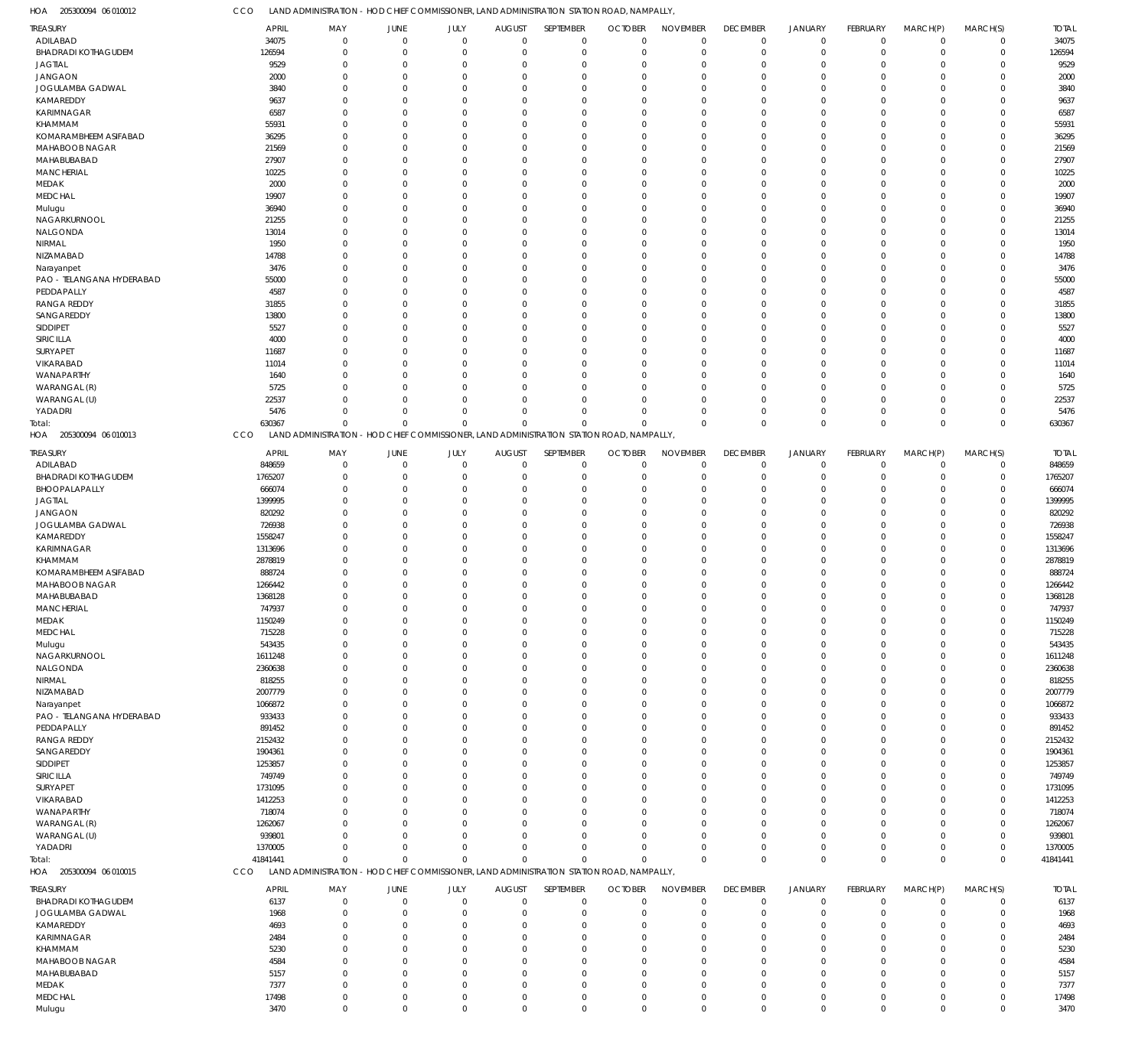| HOA<br>205300094 06 010015              | CCO                 | LAND ADMINISTRATION - HOD CHIEF COMMISSIONER, LAND ADMINISTRATION STATION ROAD, NAMPALLY |                         |                         |                              |                      |                                                                       |                         |                      |                            |                            |                         |                               |                     |
|-----------------------------------------|---------------------|------------------------------------------------------------------------------------------|-------------------------|-------------------------|------------------------------|----------------------|-----------------------------------------------------------------------|-------------------------|----------------------|----------------------------|----------------------------|-------------------------|-------------------------------|---------------------|
| TREASURY                                | APRIL               | MAY                                                                                      | JUNE                    | JULY                    | <b>AUGUST</b>                | SEPTEMBER            | <b>OCTOBER</b>                                                        | <b>NOVEMBER</b>         | <b>DECEMBER</b>      | <b>JANUARY</b>             | <b>FEBRUARY</b>            | MARCH(P)                | MARCH(S)                      | <b>TOTAL</b>        |
| NAGARKURNOOL                            | 61886               | $\mathbf 0$                                                                              | $\mathbf 0$             | $\overline{0}$          | $\Omega$                     | $\overline{0}$       | $\Omega$                                                              | $\mathbf 0$             | $\mathbf 0$          | $\mathbf 0$                | $\mathbf 0$                | $\mathbf 0$             | $\overline{0}$                | 61886               |
| NALGONDA                                | 28814               | $\Omega$                                                                                 | $\Omega$                | $\overline{0}$          | $\Omega$                     | $\Omega$             | $\Omega$                                                              | $\mathbf 0$             | $\mathbf 0$          | $\mathbf 0$                | $\mathbf 0$                | $\mathbf 0$             | $\overline{0}$                | 28814               |
| Narayanpet                              | 8272                | 0                                                                                        | $\mathbf 0$             | $\overline{0}$          | $\Omega$                     | $\Omega$             |                                                                       | 0                       | $\Omega$             | $\mathbf 0$                | 0                          | 0                       | $\mathbf 0$                   | 8272                |
| PAO - TELANGANA HYDERABAD               | 2030                | $\Omega$                                                                                 | $\Omega$                | $\Omega$                | $\Omega$                     | $\Omega$             |                                                                       | $\Omega$                | $\Omega$             | $\mathbf 0$                | $\mathbf 0$                | $\Omega$                | $\Omega$                      | 2030                |
| SANGAREDDY<br>SURYAPET                  | 7058<br>7579        | $\Omega$<br>$\Omega$                                                                     | $\Omega$<br>$\Omega$    | $\Omega$<br>$\Omega$    | $\Omega$<br>$\Omega$         | $\Omega$<br>$\Omega$ | $\cap$                                                                | $\Omega$<br>$\Omega$    | $\Omega$<br>$\Omega$ | $\mathbf 0$<br>$\mathbf 0$ | $\mathbf 0$<br>$\mathbf 0$ | $\Omega$<br>$\Omega$    | $\mathbf 0$<br>$\overline{0}$ | 7058<br>7579        |
| Total:                                  | 174237              | $\Omega$                                                                                 | $\Omega$                | $\Omega$                | $\Omega$                     | $\mathbf 0$          | $\Omega$                                                              | $\Omega$                | $\Omega$             | $\mathbf 0$                | $\mathbf 0$                | $\mathbf 0$             | $\overline{0}$                | 174237              |
| 205300094 06 010016<br>HOA              | CCO                 | <b>LAND ADMINISTRATION</b>                                                               |                         |                         |                              |                      | - HOD CHIEF COMMISSIONER, LAND ADMINISTRATION STATION ROAD, NAMPALLY  |                         |                      |                            |                            |                         |                               |                     |
| TREASURY                                | <b>APRIL</b>        | MAY                                                                                      | <b>JUNE</b>             | JULY                    | <b>AUGUST</b>                | SEPTEMBER            | <b>OCTOBER</b>                                                        | <b>NOVEMBER</b>         | <b>DECEMBER</b>      | <b>JANUARY</b>             | FEBRUARY                   | MARCH(P)                | MARCH(S)                      | <b>TOTAL</b>        |
| ADILABAD                                | 354215              | $\mathbf 0$                                                                              | $\mathbf 0$             | $\overline{0}$          | $\mathbf{0}$                 | $^{\circ}$           | $\Omega$                                                              | $\mathbf 0$             | $\mathbf 0$          | $\mathbf 0$                | $\mathbf 0$                | $\mathbf 0$             | $\overline{0}$                | 354215              |
| <b>BHADRADI KOTHAGUDEM</b>              | 838184              | $\mathbf 0$                                                                              | $\mathbf 0$             | $\overline{0}$          | $\Omega$                     | $\Omega$             |                                                                       | $\mathbf 0$             | $\mathbf 0$          | $\mathbf 0$                | $\mathbf 0$                | $\mathbf 0$             | $\overline{0}$                | 838184              |
| BHOOPALAPALLY                           | 203736              | $\mathbf 0$                                                                              | $\Omega$                | $\overline{0}$          | $\Omega$                     | $\Omega$             |                                                                       | $\mathbf 0$             | -0                   | $\mathbf 0$                | 0                          | $\mathbf 0$             | $\overline{0}$                | 203736              |
| <b>JAGTIAL</b>                          | 429983              | $\Omega$                                                                                 | $\Omega$                | $\overline{0}$          | $\Omega$                     | $\Omega$             |                                                                       | $\Omega$                | $\Omega$             | $\mathbf 0$                | 0                          | $\Omega$                | $\overline{0}$                | 429983              |
| <b>JANGAON</b>                          | 265222              | $\Omega$                                                                                 | $\Omega$                | $\Omega$                | <sup>0</sup>                 | $\Omega$             |                                                                       | $\Omega$                | -0                   | $\mathbf 0$                | 0                          | $\Omega$                | $\overline{0}$                | 265222              |
| JOGULAMBA GADWAL                        | 230002              | $\Omega$                                                                                 | $\Omega$                | $\Omega$                | $\Omega$                     | $\Omega$             |                                                                       | $\Omega$                | $\Omega$             | $\mathbf 0$                | 0                          | $\Omega$                | $\overline{0}$                | 230002              |
| KAMAREDDY                               | 486846              | $\Omega$                                                                                 | $\Omega$                | $\Omega$                | <sup>0</sup>                 | $\Omega$             |                                                                       | $\Omega$                | -0                   | $\overline{0}$             | 0                          | $\Omega$                | $\overline{0}$                | 486846              |
| KARIMNAGAR                              | 416874              | $\Omega$                                                                                 | $\Omega$                | $\Omega$                | $\Omega$                     | $\Omega$             |                                                                       | $\Omega$                | $\Omega$             | $\mathbf 0$                | 0                          | $\Omega$                | $\mathbf 0$                   | 416874              |
| KHAMMAM<br>KOMARAMBHEEM ASIFABAD        | 1079528<br>332425   | $\Omega$<br>$\Omega$                                                                     | $\Omega$<br>$\Omega$    | $\Omega$<br>$\Omega$    | <sup>0</sup><br>$\Omega$     | $\Omega$<br>$\Omega$ |                                                                       | $\Omega$<br>$\Omega$    | -0<br>$\Omega$       | $\mathbf 0$<br>$\mathbf 0$ | 0<br>0                     | $\Omega$<br>$\Omega$    | $\overline{0}$<br>$\mathbf 0$ | 1079528<br>332425   |
| MAHABOOB NAGAR                          | 433031              | $\Omega$                                                                                 | $\Omega$                | $\Omega$                | <sup>0</sup>                 | $\Omega$             |                                                                       | $\Omega$                | -0                   | $\mathbf 0$                | 0                          | $\Omega$                | $\overline{0}$                | 433031              |
| MAHABUBABAD                             | 478934              | $\Omega$                                                                                 | $\Omega$                | $\Omega$                | 0                            | $\Omega$             |                                                                       | $\Omega$                | $\Omega$             | $\mathbf 0$                | 0                          | $\Omega$                | $\mathbf 0$                   | 478934              |
| <b>MANCHERIAL</b>                       | 262007              | $\Omega$                                                                                 | $\Omega$                | $\Omega$                | <sup>0</sup>                 | $\Omega$             |                                                                       | $\Omega$                | -0                   | $\mathbf 0$                | 0                          | $\Omega$                | $\overline{0}$                | 262007              |
| MEDAK                                   | 347323              | $\Omega$                                                                                 | $\Omega$                | $\Omega$                | <sup>0</sup>                 | $\Omega$             |                                                                       | $\Omega$                | $\Omega$             | $\mathbf 0$                | 0                          | $\Omega$                | $\mathbf 0$                   | 347323              |
| <b>MEDCHAL</b>                          | 440662              | $\Omega$                                                                                 | $\Omega$                | $\Omega$                | <sup>0</sup>                 | $\Omega$             |                                                                       | $\Omega$                | -0                   | $\mathbf 0$                | 0                          | $\Omega$                | $\overline{0}$                | 440662              |
| Mulugu                                  | 242145              | $\Omega$                                                                                 | $\Omega$                | $\Omega$                | 0                            | $\Omega$             |                                                                       | $\Omega$                | $\Omega$             | $\mathbf 0$                | 0                          | $\Omega$                | $\mathbf 0$                   | 242145              |
| NAGARKURNOOL                            | 462598              | $\Omega$                                                                                 | $\Omega$                | $\Omega$                | <sup>0</sup>                 | $\Omega$             |                                                                       | $\Omega$                | $\Omega$             | $\mathbf 0$                | 0                          | $\Omega$                | $\overline{0}$                | 462598              |
| NALGONDA<br>NIRMAL                      | 748672<br>256442    | $\Omega$<br>$\Omega$                                                                     | $\Omega$<br>$\Omega$    | $\Omega$<br>$\Omega$    | <sup>0</sup><br><sup>0</sup> | $\Omega$<br>$\Omega$ |                                                                       | $\Omega$<br>$\Omega$    | $\Omega$<br>-0       | $\mathbf 0$<br>$\mathbf 0$ | 0<br>0                     | $\Omega$<br>$\Omega$    | $\mathbf 0$<br>$\overline{0}$ | 748672<br>256442    |
| NIZAMABAD                               | 669744              | $\Omega$                                                                                 | $\Omega$                | $\Omega$                | <sup>0</sup>                 | $\Omega$             |                                                                       | $\Omega$                | $\Omega$             | $\mathbf 0$                | 0                          | $\Omega$                | $\mathbf 0$                   | 669744              |
| Narayanpet                              | 335420              | $\Omega$                                                                                 | $\Omega$                | $\Omega$                | <sup>0</sup>                 | $\Omega$             |                                                                       | $\Omega$                | $\Omega$             | $\mathbf 0$                | 0                          | $\Omega$                | $\overline{0}$                | 335420              |
| PAO - TELANGANA HYDERABAD               | 569247              | $\Omega$                                                                                 | $\Omega$                | $\Omega$                | <sup>0</sup>                 | $\Omega$             |                                                                       | $\Omega$                | -0                   | $\mathbf 0$                | $\Omega$                   | $\Omega$                | $\mathbf 0$                   | 569247              |
| PEDDAPALLY                              | 317810              | $\Omega$                                                                                 | $\Omega$                | $\Omega$                | <sup>0</sup>                 | $\Omega$             |                                                                       | $\Omega$                | -0                   | $\mathbf 0$                | 0                          | $\Omega$                | $\overline{0}$                | 317810              |
| <b>RANGA REDDY</b>                      | 989917              | $\Omega$                                                                                 | $\Omega$                | $\Omega$                | <sup>0</sup>                 | $\Omega$             |                                                                       | $\Omega$                | $\Omega$             | $\mathbf 0$                | 0                          | $\Omega$                | $\mathbf 0$                   | 989917              |
| SANGAREDDY                              | 645080              | $\Omega$                                                                                 | $\Omega$                | $\Omega$                | <sup>0</sup>                 | $\Omega$             |                                                                       | $\Omega$                | $\Omega$             | $\mathbf 0$                | 0                          | $\Omega$                | $\overline{0}$                | 645080              |
| SIDDIPET                                | 403485              | $\Omega$                                                                                 | $\Omega$                | $\Omega$                | <sup>0</sup>                 | $\Omega$             |                                                                       | $\Omega$                | -C                   | $\mathbf 0$                | $\Omega$                   | $\Omega$                | $\mathbf 0$                   | 403485              |
| SIRICILLA                               | 234687              | $\mathbf 0$                                                                              | $\Omega$                | $\Omega$                | <sup>0</sup>                 | $\Omega$             |                                                                       | $\Omega$                | -0                   | $\mathbf 0$                | 0                          | $\Omega$                | $\overline{0}$                | 234687              |
| SURYAPET<br>VIKARABAD                   | 558205<br>454780    | $\Omega$<br>$\Omega$                                                                     | $\Omega$<br>$\Omega$    | $\Omega$<br>$\Omega$    | <sup>0</sup><br><sup>0</sup> | $\Omega$<br>$\Omega$ |                                                                       | $\Omega$<br>$\Omega$    | -0<br>-0             | $\mathbf 0$<br>$\mathbf 0$ | 0<br>0                     | $\Omega$<br>$\Omega$    | $\mathbf 0$<br>$\overline{0}$ | 558205<br>454780    |
| WANAPARTHY                              | 219114              | $\Omega$                                                                                 | O                       | $\Omega$                | <sup>0</sup>                 | $\Omega$             |                                                                       | $\Omega$                | -C                   | $\mathbf 0$                | 0                          | $\Omega$                | $\mathbf 0$                   | 219114              |
| WARANGAL (R)                            | 409191              | $\Omega$                                                                                 | $\Omega$                | $\Omega$                | $\Omega$                     | $\Omega$             |                                                                       | $\Omega$                | -0                   | $\mathbf 0$                | 0                          | $\Omega$                | $\overline{0}$                | 409191              |
| WARANGAL (U)                            | 401410              | $\Omega$                                                                                 | $\Omega$                | $\Omega$                | $\Omega$                     | $\Omega$             |                                                                       | $\Omega$                | $\Omega$             | $\mathbf 0$                | 0                          | $\Omega$                | $\overline{0}$                | 401410              |
| YADADRI                                 | 422260              | $\Omega$                                                                                 | $\mathbf 0$             | $\mathbf 0$             | $\Omega$                     | $\Omega$             |                                                                       | $\mathbf 0$             | $\Omega$             | $\mathbf 0$                | $\mathbf 0$                | $\mathbf 0$             | $\overline{0}$                | 422260              |
| Total:                                  | 14939179            | $\Omega$                                                                                 | $\Omega$                | $\Omega$                | $\Omega$                     | $\Omega$             | $\Omega$                                                              | $\Omega$                | $\Omega$             | $\mathbf 0$                | $\mathbf 0$                | $\mathbf 0$             | $\overline{0}$                | 14939179            |
| HOA 205300094 06 010017                 | CCO                 | <b>LAND ADMINISTRATION</b>                                                               |                         |                         |                              |                      | - HOD CHIEF COMMISSIONER, LAND ADMINISTRATION STATION ROAD, NAMPALLY, |                         |                      |                            |                            |                         |                               |                     |
| TREASURY                                | <b>APRIL</b>        | MAY                                                                                      | JUNE                    | JULY                    | <b>AUGUST</b>                | SEPTEMBER            | <b>OCTOBER</b>                                                        | <b>NOVEMBER</b>         | <b>DECEMBER</b>      | JANUARY                    | <b>FEBRUARY</b>            | MARCH(P)                | MARCH(S)                      | <b>TOTAL</b>        |
| <b>JAGTIAL</b>                          | 48124               | $\overline{0}$                                                                           | $\mathbf 0$             | $\overline{0}$          | $\mathbf 0$                  | $\mathbf 0$          | $\Omega$                                                              | $\mathbf 0$             | $\mathbf 0$          | $\mathbf 0$                | $\mathbf 0$                | $\mathbf 0$             | $\overline{0}$                | 48124               |
| KAMAREDDY                               | 100000              | $\mathbf 0$                                                                              | $\mathbf 0$             | $\overline{0}$          | $\mathbf 0$                  | $\mathbf 0$          | $\mathbf 0$                                                           | $\mathbf 0$             | $\mathbf 0$          | $\mathbf 0$                | $\overline{0}$             | $\mathbf 0$             | $\overline{0}$                | 100000              |
| MEDAK                                   | 115000              | $\mathbf 0$                                                                              | $\mathbf 0$             | $\mathbf 0$             | $\Omega$                     | $\Omega$             | $\Omega$                                                              | $\mathbf 0$             | $\Omega$             | $\mathbf 0$                | $\mathbf 0$                | $\mathbf 0$             | $\overline{0}$                | 115000              |
| NALGONDA                                | 166472              | $\Omega$                                                                                 | $\mathbf 0$             | $\mathbf 0$             | $\Omega$                     | $\Omega$             |                                                                       | $\Omega$                | $\mathbf 0$          | $\mathbf 0$                | $\mathbf 0$                | $\mathbf 0$             | $\overline{0}$                | 166472              |
| Narayanpet<br>PAO - TELANGANA HYDERABAD | 108000<br>15000     | $\Omega$<br>$\Omega$                                                                     | $\mathbf 0$<br>$\Omega$ | $\mathbf 0$<br>$\Omega$ | $\Omega$<br>$\Omega$         | $\Omega$<br>$\Omega$ |                                                                       | $\mathbf 0$<br>$\Omega$ | $\Omega$<br>$\Omega$ | $\mathbf 0$<br>$\mathbf 0$ | $\mathbf 0$<br>$\mathbf 0$ | $\mathbf 0$<br>$\Omega$ | $\overline{0}$<br>$\Omega$    | 108000<br>15000     |
| YADADRI                                 | 53953               | $\mathbf 0$                                                                              | $\mathbf 0$             | $\overline{0}$          | $\Omega$                     | $\Omega$             | $\Omega$                                                              | $\mathbf 0$             | $\Omega$             | $\mathbf 0$                | $\mathbf 0$                | $\mathbf 0$             | $^{\circ}$                    | 53953               |
| Total:                                  | 606549              | $\Omega$                                                                                 | $\Omega$                | $\Omega$                | $\Omega$                     | $\mathbf 0$          | $\Omega$                                                              | $\Omega$                | $\Omega$             | $\mathbf 0$                | $\mathbf 0$                | $\mathbf 0$             | $\overline{0}$                | 606549              |
| HOA 205300094 06 010018                 | CCO                 | <b>LAND ADMINISTRATION</b>                                                               |                         |                         |                              |                      | - HOD CHIEF COMMISSIONER, LAND ADMINISTRATION STATION ROAD, NAMPALLY, |                         |                      |                            |                            |                         |                               |                     |
| TREASURY                                | <b>APRIL</b>        | MAY                                                                                      | JUNE                    | JULY                    | <b>AUGUST</b>                | SEPTEMBER            | <b>OCTOBER</b>                                                        | <b>NOVEMBER</b>         | <b>DECEMBER</b>      | JANUARY                    | FEBRUARY                   | MARCH(P)                | MARCH(S)                      | <b>TOTAL</b>        |
| KHAMMAM                                 | 100222              | $\overline{0}$                                                                           | $\mathbf 0$             | $\overline{0}$          | $\mathbf{0}$                 | $^{\circ}$           | $\Omega$                                                              | $\mathbf 0$             | $\mathbf 0$          | $\mathbf 0$                | $\mathbf 0$                | $\mathbf 0$             | $\overline{0}$                | 100222              |
| NALGONDA                                | 33445               | $\mathbf 0$                                                                              | $\mathbf 0$             | $\overline{0}$          | $\overline{0}$               | $^{\circ}$           | $\Omega$                                                              | $\mathbf 0$             | 0                    | $\mathbf 0$                | $\mathbf 0$                | $\mathbf 0$             | $\overline{0}$                | 33445               |
| Total:                                  | 133667              | $\mathbf 0$                                                                              | $\mathbf 0$             | $\overline{0}$          | $\mathbf{0}$                 | $\overline{0}$       | $\Omega$                                                              | $\Omega$                | $\Omega$             | $\mathbf{0}$               | $\mathbf 0$                | $\mathbf 0$             | $\overline{0}$                | 133667              |
| HOA 205300094 06 280286                 | CCO                 | <b>LAND ADMINISTRATION</b>                                                               |                         |                         |                              |                      | - HOD CHIEF COMMISSIONER, LAND ADMINISTRATION STATION ROAD, NAMPALLY, |                         |                      |                            |                            |                         |                               |                     |
| TREASURY                                | <b>APRIL</b>        | MAY                                                                                      | JUNE                    | JULY                    | <b>AUGUST</b>                | SEPTEMBER            | <b>OCTOBER</b>                                                        | <b>NOVEMBER</b>         | <b>DECEMBER</b>      | JANUARY                    | FEBRUARY                   | MARCH(P)                | MARCH(S)                      | <b>TOTAL</b>        |
| ADILABAD                                | 4587851             | $\mathbf 0$                                                                              | $\mathbf 0$             | $\overline{0}$          | $\Omega$                     | $^{\circ}$           | $\Omega$                                                              | $\mathbf 0$             | $\mathbf 0$          | $\mathbf 0$                | $\mathbf 0$                | $\mathbf 0$             | $\overline{0}$                | 4587851             |
| <b>BHADRADI KOTHAGUDEM</b>              | 2645780             | $\mathbf 0$                                                                              | $\Omega$                | $\overline{0}$          | $\Omega$                     | $\Omega$             | $\Omega$                                                              | $\mathbf 0$             | $\mathbf 0$          | $\mathbf 0$                | $\mathbf 0$                | $\mathbf 0$             | $\overline{0}$                | 2645780             |
| BHOOPALAPALLY                           | 5257609             | $\Omega$                                                                                 | $\mathbf 0$             | $\overline{0}$          | $\Omega$                     | $\Omega$             |                                                                       | $\mathbf 0$             | $\Omega$             | $\mathbf 0$                | $\mathbf 0$                | $\mathbf 0$             | $\overline{0}$                | 5257609             |
| HYDERABAD URBAN                         | 506690              | $\Omega$                                                                                 | $\Omega$                | $\Omega$                | $\Omega$                     | $\Omega$             |                                                                       | $\Omega$                | $\Omega$             | $\mathbf 0$                | $\mathbf 0$                | $\Omega$                | $^{\circ}$                    | 506690              |
| <b>JAGTIAL</b><br><b>JANGAON</b>        | 8327369<br>4237400  | $\Omega$<br>$\Omega$                                                                     | $\Omega$<br>$\Omega$    | $\Omega$<br>$\Omega$    | <sup>0</sup><br>$\Omega$     | $\Omega$<br>$\Omega$ |                                                                       | $\Omega$<br>$\Omega$    | $\Omega$<br>$\Omega$ | $\mathbf 0$<br>$\mathbf 0$ | $\mathbf 0$<br>$\mathbf 0$ | $\Omega$<br>$\Omega$    | $\mathbf 0$<br>$\overline{0}$ | 8327369<br>4237400  |
| JOGULAMBA GADWAL                        | 4466560             | $\Omega$                                                                                 | $\Omega$                | $\Omega$                | <sup>0</sup>                 | $\Omega$             |                                                                       | $\Omega$                | $\Omega$             | $\mathbf 0$                | $\mathbf 0$                | 0                       | $\mathbf 0$                   | 4466560             |
| KAMAREDDY                               | 16148980            | $\Omega$                                                                                 | $\Omega$                | $\Omega$                | <sup>0</sup>                 | $\Omega$             |                                                                       | $\Omega$                | $\Omega$             | $\mathbf 0$                | $\mathbf 0$                | $\Omega$                | $\overline{0}$                | 16148980            |
| KARIMNAGAR                              | 6101890             | $\Omega$                                                                                 | $\Omega$                | $\Omega$                | <sup>0</sup>                 | $\Omega$             |                                                                       | $\Omega$                | $\Omega$             | $\Omega$                   | $\mathbf 0$                | $\Omega$                | $\mathbf 0$                   | 6101890             |
| KHAMMAM                                 | 7083376             | $\Omega$                                                                                 | $\Omega$                | $\Omega$                | $\Omega$                     | $\Omega$             |                                                                       | $\Omega$                | $\Omega$             | $\mathbf 0$                | $\mathbf 0$                | $\Omega$                | $\overline{0}$                | 7083376             |
| KOMARAMBHEEM ASIFABAD                   | 3773880             | $\Omega$                                                                                 | $\Omega$                | $\Omega$                | <sup>0</sup>                 | $\Omega$             |                                                                       | $\Omega$                | $\Omega$             | $\mathbf 0$                | $\mathbf 0$                | 0                       | $\mathbf 0$                   | 3773880             |
| MAHABOOB NAGAR                          | 7024220             | $\Omega$                                                                                 | $\Omega$                | $\Omega$                | <sup>0</sup>                 | $\Omega$             |                                                                       | $\Omega$                | $\Omega$             | $\mathbf 0$                | $\mathbf 0$                | $\Omega$                | $\overline{0}$                | 7024220             |
| MAHABUBABAD                             | 5064300             | $\Omega$                                                                                 | $\Omega$                | $\Omega$                | <sup>0</sup>                 | $\Omega$             |                                                                       | $\Omega$                | $\Omega$             | $\Omega$                   | $\mathbf 0$                | $\Omega$                | $\mathbf 0$                   | 5064300             |
| <b>MANCHERIAL</b>                       | 5391630             | $\Omega$                                                                                 | $\Omega$                | $\Omega$                | $\Omega$                     | $\Omega$             |                                                                       | $\Omega$                | $\Omega$             | $\mathbf 0$                | $\mathbf 0$                | $\Omega$                | $\overline{0}$                | 5391630             |
| MEDAK<br><b>MEDCHAL</b>                 | 10226528<br>2420701 | $\Omega$<br>$\Omega$                                                                     | 0<br>$\Omega$           | $\Omega$<br>$\Omega$    | <sup>0</sup><br><sup>0</sup> | $\Omega$<br>$\Omega$ |                                                                       | $\Omega$<br>$\Omega$    | $\Omega$<br>$\Omega$ | $\mathbf 0$<br>$\mathbf 0$ | $\mathbf 0$<br>$\mathbf 0$ | 0<br>$\Omega$           | $\mathbf 0$<br>$\overline{0}$ | 10226528<br>2420701 |
| Mulugu                                  | 2095486             | $\Omega$                                                                                 | $\Omega$                | $\Omega$                | <sup>0</sup>                 | $\Omega$             |                                                                       | $\Omega$                | $\Omega$             | $\Omega$                   | $\mathbf 0$                | $\Omega$                | $\overline{0}$                | 2095486             |
| NAGARKURNOOL                            | 6776673             | $\Omega$                                                                                 | $\mathbf 0$             | $\mathbf 0$             | $\Omega$                     | $\Omega$             |                                                                       | $\Omega$                | $\Omega$             | $\mathbf 0$                | $\mathbf 0$                | $\Omega$                | $\overline{0}$                | 6776673             |
| NALGONDA                                | 8296184             | $\mathbf 0$                                                                              | $\mathbf 0$             | $\mathbf 0$             | $\Omega$                     | $\overline{0}$       | $\Omega$                                                              | $\mathbf 0$             | 0                    | $\mathbf 0$                | $\mathbf 0$                | $\mathbf 0$             | $\overline{0}$                | 8296184             |
| NIRMAL                                  | 6933005             | $\mathbf 0$                                                                              | $\mathbf 0$             | $\mathbf 0$             | $\Omega$                     | $\overline{0}$       | $\Omega$                                                              | $\Omega$                | $\mathbf 0$          | $\mathbf 0$                | $\mathbf 0$                | $\mathbf 0$             | $\mathbf 0$                   | 6933005             |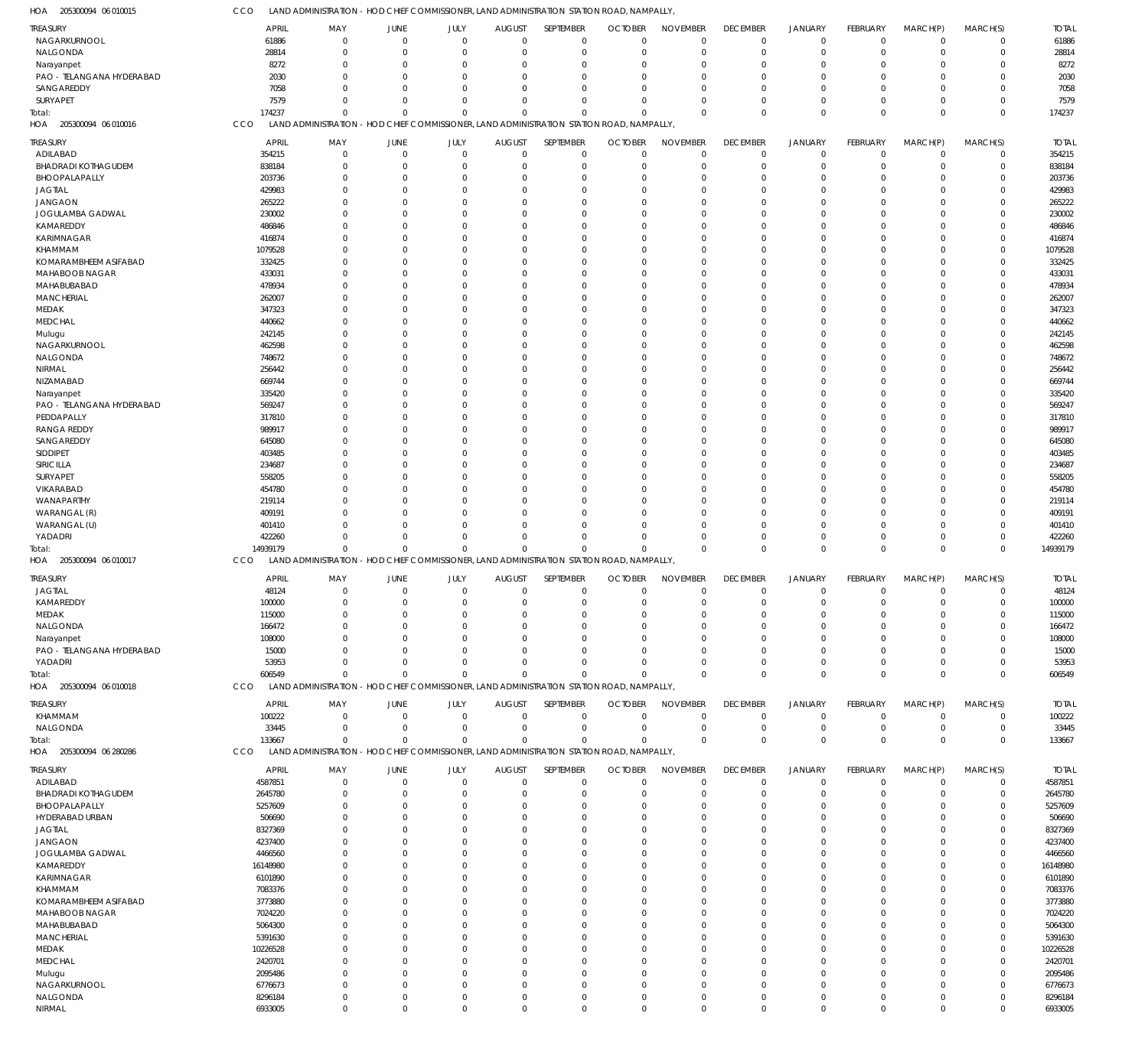205300094 06 280286 HOA 205300094 06 310318 HOA 205300094 12 010011 HOA 205300094 12 010012 HOA LAND ADMINISTRATION - HOD CHIEF COMMISSIONER, LAND ADMINISTRATION STATION ROAD, NAMPALLY, LAND ADMINISTRATION - HOD CHIEF COMMISSIONER, LAND ADMINISTRATION STATION ROAD, NAMPALLY, LAND ADMINISTRATION - HOD CHIEF COMMISSIONER, LAND ADMINISTRATION STATION ROAD, NAMPALLY, LAND ADMINISTRATION - HOD CHIEF COMMISSIONER, LAND ADMINISTRATION STATION ROAD, NAMPALLY, **CCO CCO** CCO CCO 210897839 240000 153209121 0  $\Omega$  $\Omega$ 0  $\Omega$  $\Omega$ 0  $\Omega$  $\Omega$ 0  $\Omega$  $\Omega$ 0  $\Omega$  $\Omega$ 0  $\Omega$  $\Omega$ 0  $\Omega$  $\Omega$ 0 0  $\Omega$ 0 0  $\Omega$ 0 0  $\Omega$ 0 0  $\Omega$ 0 0  $\Omega$ 210897839 240000 153209121 NIZAMABAD Narayanpet PEDDAPALLY RANGA REDDY SANGAREDDY SIDDIPET SIRICILLA SURYAPET VIKARABAD WANAPARTHY WARANGAL (R) WARANGAL (U) YADADRI BHADRADI KOTHAGUDEM JAGTIAL JANGAON JOGULAMBA GADWAL KARIMNAGAR KHAMMAM MAHABUBABAD MANCHERIAL NIRMAL NIZAMABAD PEDDAPALLY SANGAREDDY SIRICILLA WARANGAL (U) ADILABAD BHADRADI KOTHAGUDEM BHOOPALAPALLY HYDERABAD URBAN JAGTIAL JANGAON JOGULAMBA GADWAL KAMAREDDY KARIMNAGAR KHAMMAM KOMARAMBHEEM ASIFABAD MAHABOOB NAGAR MAHABUBABAD MANCHERIAL MEDAK MEDCHAL Mulugu NAGARKURNOOL NALGONDA NIRMAL NIZAMABAD Narayanpet PAO - TELANGANA HYDERABAD PEDDAPALLY RANGA REDDY SANGAREDDY SIDDIPET SIRICILLA SURYAPET VIKARABAD WANAPARTHY WARANGAL (R) WARANGAL (U) YADADRI ADILABAD BHADRADI KOTHAGUDEM BHOOPALAPALLY JAGTIAL JANGAON JOGULAMBA GADWAL KAMAREDDY KARIMNAGAR KHAMMAM TREASURY TREASURY TREASURY TREASURY 15226031 4577190 5786297 8282146 12903776 10071502 5374042 5030454 8739010 1068115 5669663 3523340 7280161 40000 40000 10000 30000 20000 10000 10000 10000 10000 30000 10000 -10000 20000 10000 5020352 6746886 2673587 -3418 4851517 3382942 3106348 5063220 5017079 6494005 3450291 3840014 4231469 4517851 3613719 4214170 2415538 4795203 7537082 3939966 6218858 2975790 6799778 3924076 8330165 6150819 6277023 2914263 5379286 4333763 3552599 4215319 2926021 4303540 62099 120696 6575 10594 6189 5110 14870 32550 59759 APRIL APRIL APRIL APRIL 0 0 0 0 0  $\Omega$ 0 0  $\theta$ 0 0 0 0 0 0  $\Omega$ 0 0 0 0 0 0 0 0 0  $\Omega$ 0 0 0 0 0 0 0 0 0  $\Omega$ 0 0 0 0 0 0  $\Omega$ 0 0 0 0 0 0 0 0 0  $\Omega$ 0 0 0 0  $\Omega$  $\Omega$ 0 0 0 0 0 0 0 0 0 0  $\theta$ MAY MAY MAY MAY 0 0  $\Omega$ 0 0  $\Omega$ 0  $\Omega$ 0 0  $\Omega$ 0  $\Omega$ 0 0 0 0  $\Omega$ 0 0 0  $\Omega$  $\Omega$ 0 0 0  $\Omega$ 0 0 0 0  $\Omega$  $\Omega$ 0  $\Omega$ 0 0 0 0  $\Omega$ 0 0  $\Omega$ 0  $\Omega$ 0 0  $\Omega$ 0  $\Omega$ 0 0  $\Omega$  $\Omega$  $\Omega$ 0  $\Omega$ 0  $\Omega$  $\Omega$ 0 0 0 0  $\Omega$ 0  $\Omega$ 0 0  $\Omega$ JUNE JUNE JUNE JUNE 0 0 0 0 0 0 0 0  $\Omega$ 0  $\Omega$ 0 0 0 0 0 0 0 0 0 0  $\Omega$ 0 0  $\Omega$  $\Omega$ 0 0 0 0 0 0 0 0 0 0 0 0 0 0 0 0 0 0 0  $\Omega$ 0 0 0 0 0 0  $\Omega$ 0 0 0 0 0  $\Omega$ 0 0 0 0 0 0 0 0 0 0 0 JULY JULY JULY JULY  $\Omega$ 0 0 0  $\Omega$  $\Omega$ 0  $\Omega$ 0  $\Omega$ 0 0  $\Omega$ 0 0 0 0  $\Omega$ 0 0  $\Omega$  $\Omega$  $\Omega$ 0  $\Omega$ 0  $\Omega$ 0 0 0  $\Omega$  $\Omega$  $\Omega$ 0  $\Omega$ 0  $\Omega$  $\Omega$ 0  $\Omega$ 0  $\Omega$  $\Omega$ 0  $\Omega$ 0 0  $\Omega$ 0  $\Omega$ 0  $\Omega$ 0  $\Omega$  $\Omega$ 0  $\Omega$ 0 0  $\Omega$ 0 0 0 0  $\Omega$ 0  $\Omega$ 0 0 0 AUGUST AUGUST AUGUST AUGUST  $\Omega$ 0  $\Omega$ 0  $\Omega$  $\Omega$ 0  $\Omega$  $\theta$  $\Omega$  $\Omega$ 0  $\Omega$ 0 0  $\Omega$ 0  $\Omega$  $\theta$ 0  $\Omega$  $\Omega$  $\Omega$ 0  $\Omega$  $\Omega$  $\Omega$  $\Omega$ 0 0  $\Omega$  $\Omega$  $\Omega$ 0  $\Omega$  $\Omega$  $\Omega$  $\Omega$ 0  $\Omega$ 0  $\Omega$  $\Omega$ 0  $\Omega$  $\theta$ 0  $\Omega$ 0  $\Omega$  $\theta$  $\Omega$  $\Omega$  $\Omega$  $\Omega$ 0  $\Omega$  $\Omega$  $\Omega$  $\Omega$ 0 0 0 0  $\Omega$  $\overline{0}$  $\Omega$ 0 0  $\Omega$ SEPTEMBER SEPTEMBER SEPTEMBER SEPTEMBER 0 0 0 0 0  $\Omega$ 0 0 0  $\Omega$ 0 0 0 0 0 0 0 0 0 0  $\Omega$  $\Omega$  $\Omega$ 0 0 0 0 0 0 0  $\Omega$  $\Omega$ 0 0 0 0  $\Omega$  $\Omega$ 0 0 0 0  $\Omega$ 0  $\Omega$ 0 0  $\Omega$ 0 0 0 0 0  $\Omega$ 0 0 0 0 0  $\Omega$ 0 0 0 0 0 0 0 0 0  $\Omega$ **OCTOBER** OCTOBER OCTOBER OCTOBER 0 0  $\Omega$ 0 0  $\Omega$ 0  $\Omega$ 0  $\Omega$  $\Omega$ 0  $\Omega$  $\mathbf 0$ 0  $\Omega$ 0  $\Omega$ 0 0 0  $\Omega$  $\Omega$ 0 0  $\Omega$  $\Omega$  $\Omega$ 0 0 0  $\Omega$  $\Omega$ 0  $\Omega$ 0  $\Omega$  $\Omega$ 0  $\Omega$ 0 0  $\Omega$ 0  $\Omega$ 0 0  $\Omega$ 0  $\Omega$ 0 0  $\Omega$  $\Omega$  $\Omega$ 0  $\Omega$ 0  $\Omega$  $\Omega$ 0 0 0 0  $\Omega$ 0  $\Omega$ 0 0  $\theta$ NOVEMBER NOVEMBER NOVEMBER NOVEMBER 0 0 0 0  $\Omega$  $\Omega$ 0  $\Omega$ 0  $\Omega$  $\Omega$ 0  $\Omega$ 0 0  $\theta$ 0  $\Omega$ 0 0 0  $\Omega$  $\Omega$ 0  $\Omega$  $\Omega$ 0 0 0 0 0  $\Omega$  $\Omega$ 0  $\Omega$ 0  $\Omega$  $\Omega$ 0  $\Omega$ 0  $\Omega$  $\Omega$ 0  $\Omega$ 0 0  $\Omega$ 0  $\Omega$ 0  $\Omega$  $\Omega$  $\Omega$  $\Omega$ 0  $\Omega$  $\Omega$  $\Omega$  $\Omega$ 0 0 0 0  $\Omega$ 0  $\Omega$ 0 0  $\Omega$ DECEMBER **DECEMBER** DECEMBER DECEMBER  $\Omega$ 0  $\Omega$ 0  $\Omega$  $\Omega$ 0  $\Omega$ 0 0  $\Omega$ 0  $\Omega$ 0 0  $\Omega$ 0  $\Omega$ 0 0 0 0  $\Omega$ 0 0 0 0  $\Omega$ 0 0 0 0  $\Omega$ 0  $\Omega$ 0  $\Omega$  $\Omega$ 0  $\Omega$ 0  $\Omega$  $\Omega$ 0  $\Omega$ 0 0  $\Omega$ 0  $\Omega$ 0  $\Omega$ 0  $\Omega$  $\Omega$ 0  $\Omega$ 0  $\Omega$ 0 0 0 0 0  $\Omega$ 0  $\Omega$ 0 0  $\Omega$ JANUARY JANUARY JANUARY JANUARY 0 0  $\Omega$ 0 0  $\Omega$ 0  $\Omega$ 0 0 0 0 0 0 0 0 0  $\Omega$ 0 0 0  $\Omega$  $\Omega$ 0 0 0 0 0 0 0 0 0  $\Omega$ 0  $\Omega$ 0 0 0 0  $\Omega$ 0 0  $\Omega$ 0  $\Omega$ 0 0 0 0  $\Omega$ 0 0 0 0  $\Omega$ 0  $\Omega$ 0 0 0 0 0 0 0  $\Omega$ 0  $\Omega$ 0 0  $\Omega$ FEBRUARY FEBRUARY FEBRUARY FEBRUARY 0 0  $\Omega$ 0  $\Omega$  $\Omega$ 0  $\Omega$ 0 0  $\Omega$ 0  $\Omega$ 0 0  $\Omega$ 0  $\Omega$ 0  $\Omega$ 0  $\Omega$  $\Omega$ 0 0 0 0 0 0 0 0  $\Omega$  $\Omega$ 0  $\Omega$ 0  $\Omega$  $\Omega$ 0  $\Omega$ 0  $\Omega$  $\Omega$ 0  $\Omega$ 0 0 0 0  $\Omega$ 0 0 0  $\Omega$  $\Omega$ 0  $\Omega$ 0  $\Omega$ 0 0 0 0  $\Omega$  $\Omega$ 0  $\Omega$ 0 0  $\Omega$ MARCH(P) MARCH(P) MARCH(P) MARCH(P)  $\Omega$ 0  $\Omega$ 0  $\Omega$  $\Omega$ 0  $\Omega$ 0  $\Omega$  $\Omega$ 0  $\Omega$ 0 0  $\Omega$ 0  $\Omega$ 0  $\Omega$ 0  $\Omega$  $\Omega$ 0 0 0 0  $\Omega$ 0 0 0  $\Omega$  $\Omega$ 0  $\Omega$ 0  $\Omega$  $\Omega$ 0  $\Omega$ 0  $\Omega$  $\Omega$ 0  $\Omega$ 0  $\Omega$ 0 0  $\Omega$ 0 0 0  $\Omega$  $\Omega$ 0  $\Omega$ 0  $\Omega$ 0 0 0 0  $\Omega$  $\Omega$ 0  $\Omega$ 0 0  $\Omega$ MARCH(S) MARCH(S) MARCH(S) MARCH(S) 15226031 4577190 5786297 8282146 12903776 10071502 5374042 5030454 8739010 1068115 5669663 3523340 7280161 40000 40000 10000 30000 20000 10000 10000 10000 10000 30000 10000 -10000 20000 10000 5020352 6746886 2673587 -3418 4851517 3382942 3106348 5063220 5017079 6494005 3450291 3840014 4231469 4517851 3613719 4214170 2415538 4795203 7537082 3939966 6218858 2975790 6799778 3924076 8330165 6150819 6277023 2914263 5379286 4333763 3552599 4215319 2926021 4303540 62099 120696 6575 10594 6189 5110 14870 32550 59759 TOTAL TOTAL TOTAL TOTAL **Total** Total: Total:

KOMARAMBHEEM ASIFABAD MAHABOOB NAGAR

26829 7903  $\,$  0  $\,$ 0

 $\pmb{0}$  $\Omega$ 

0 0

0  $\Omega$  0  $\Omega$ 

0 0 0  $\Omega$ 

0  $\Omega$  0  $\Omega$ 

0  $\Omega$ 

0  $\Omega$ 

0  $\Omega$  26829 7903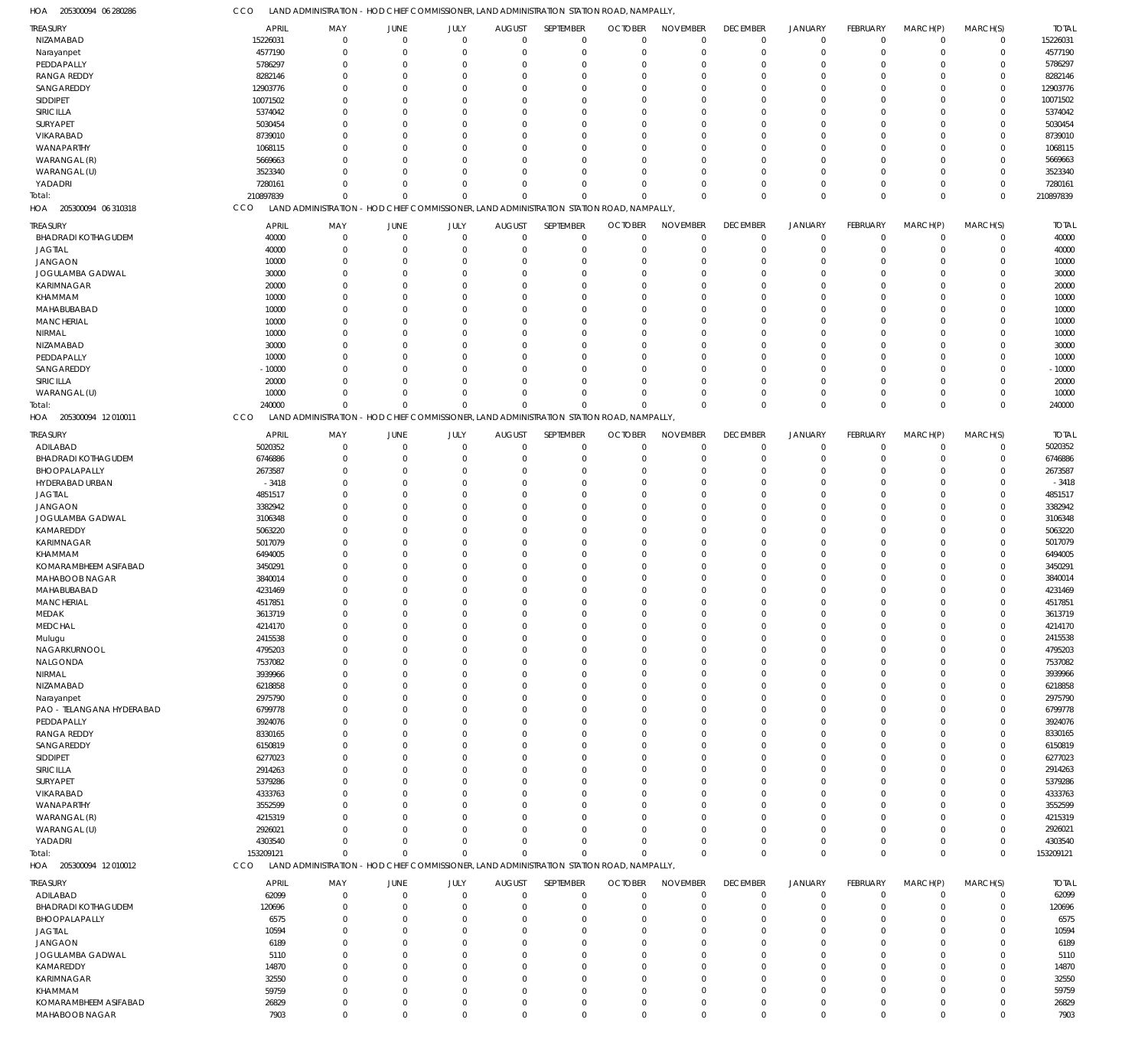205300094 12 010012 HOA

| <b>REASURY</b>             | <b>APRIL</b> | MAY                        | JUNE           | JULY        | <b>AUGUST</b> | SEPTEMBER                                                             | <b>OCTOBER</b> | <b>NOVEMBER</b> | <b>DECEMBER</b> | <b>JANUARY</b> | FEBRUARY        | MARCH(P)       | MARCH(S)    | <b>TOTAL</b> |
|----------------------------|--------------|----------------------------|----------------|-------------|---------------|-----------------------------------------------------------------------|----------------|-----------------|-----------------|----------------|-----------------|----------------|-------------|--------------|
| MAHABUBABAD                | 28506        | $\overline{0}$             | $\mathbf 0$    | $\mathbf 0$ | $\mathbf 0$   | $\mathbf 0$                                                           | $\Omega$       | $\mathbf 0$     | $\overline{0}$  | $\mathbf 0$    | $\mathbf 0$     | $\overline{0}$ | $\mathbf 0$ | 28506        |
| <b>MANCHERIAL</b>          | 32477        | $\Omega$                   | $\mathbf 0$    | $\mathbf 0$ | $\Omega$      | $\mathbf 0$                                                           | 0              | $\mathbf 0$     | $\Omega$        | $\overline{0}$ | $\mathbf 0$     | $\overline{0}$ | $\mathbf 0$ | 32477        |
| MEDAK                      | 7703         | $\mathbf 0$                | $\overline{0}$ | $\Omega$    | $\Omega$      | $\mathbf 0$                                                           | $\Omega$       | $\mathbf 0$     | $\Omega$        | $\overline{0}$ | 0               | $\mathbf 0$    | $\mathbf 0$ | 7703         |
| MEDCHAL                    | 57501        | $\Omega$                   | $\Omega$       | $\Omega$    | $\Omega$      | $\Omega$                                                              | $\Omega$       | $\Omega$        | $\Omega$        | $\Omega$       | 0               | $\Omega$       | $\mathbf 0$ | 57501        |
| Mulugu                     | 35850        | $\Omega$                   | $\Omega$       | 0           | $\Omega$      | $\Omega$                                                              | $\Omega$       | $\Omega$        | $\Omega$        | $\Omega$       | 0               | $\Omega$       | $\mathbf 0$ | 35850        |
| NAGARKURNOOL               | 18344        | $\Omega$                   | $\Omega$       | 0           | $\Omega$      | $\mathbf 0$                                                           | $\Omega$       | $\Omega$        | $\Omega$        | $\Omega$       | 0               | $\Omega$       | $\mathbf 0$ | 18344        |
| NALGONDA                   | 16125        | $\Omega$                   | $\Omega$       | 0           | $\Omega$      | $\mathbf 0$                                                           | $\Omega$       | $\Omega$        |                 | $\Omega$       | 0               | $\Omega$       | $\mathbf 0$ | 16125        |
| NIRMAL                     | 8950         | $\Omega$                   | $\Omega$       | U           | $\Omega$      | $\Omega$                                                              | $\Omega$       | $\Omega$        |                 | $\Omega$       | 0               | $\Omega$       | $\Omega$    | 8950         |
| NIZAMABAD                  | 24394        | $\Omega$                   | $\Omega$       | 0           | $\Omega$      | $\mathbf 0$                                                           | $\Omega$       | $\Omega$        | $\Omega$        | $\Omega$       | 0               | $\Omega$       | $\mathbf 0$ | 24394        |
| Narayanpet                 | 4750         | $\Omega$                   | $\Omega$       | 0           | $\Omega$      | $\mathbf 0$                                                           | $\Omega$       | $\Omega$        |                 | $\Omega$       | 0               | $\Omega$       | $\Omega$    | 4750         |
| PAO - TELANGANA HYDERABAD  | 180707       | $\Omega$                   | $\Omega$       | U           | $\Omega$      | $\Omega$                                                              | $\Omega$       | $\Omega$        | $\Omega$        | $\Omega$       | U               | $\Omega$       | $\mathbf 0$ | 180707       |
| PEDDAPALLY                 | 14699        | $\Omega$                   | $\Omega$       | 0           | $\Omega$      | $\Omega$                                                              | $\Omega$       | $\Omega$        |                 | $\Omega$       | $\Omega$        | $\Omega$       | $\Omega$    | 14699        |
| <b>RANGA REDDY</b>         | 54145        | $\Omega$                   | $\Omega$       | 0           | $\Omega$      | $\mathbf 0$                                                           | $\Omega$       | $\Omega$        | $\Omega$        | $\Omega$       | 0               | $\Omega$       | $\mathbf 0$ | 54145        |
| SANGAREDDY                 | 33910        | $\Omega$                   | $\Omega$       | 0           | $\Omega$      | $\Omega$                                                              | $\Omega$       | $\Omega$        |                 | $\Omega$       | 0               | $\Omega$       | $\Omega$    | 33910        |
| SIDDIPET                   | 16967        | $\Omega$                   | $\Omega$       |             | $\Omega$      | $\Omega$                                                              | $\Omega$       | $\Omega$        | $\Omega$        | $\Omega$       | U               | $\Omega$       | $\mathbf 0$ | 16967        |
| SIRICILLA                  | 6355         | $\Omega$                   | $\Omega$       | 0           | $\Omega$      | $\Omega$                                                              | $\Omega$       | $\Omega$        |                 | $\Omega$       | $\Omega$        | $\Omega$       | $\mathbf 0$ | 6355         |
| SURYAPET                   | 14118        | $\Omega$                   | $\Omega$       | 0           | $\Omega$      | $\mathbf 0$                                                           | $\Omega$       | $\Omega$        | $\Omega$        | $\Omega$       | 0               | $\Omega$       | $\mathbf 0$ | 14118        |
| VIKARABAD                  | 17238        | $\Omega$                   | $\Omega$       | 0           | $\Omega$      | $\Omega$                                                              | $\Omega$       | $\Omega$        | $\Omega$        | $\Omega$       | 0               | $\Omega$       | $\Omega$    | 17238        |
| WANAPARTHY                 | 5378         | $\Omega$                   | $\Omega$       | 0           | $\Omega$      | $\Omega$                                                              | $\Omega$       | $\Omega$        | $\Omega$        | $\Omega$       | 0               | $\Omega$       | $\mathbf 0$ | 5378         |
| WARANGAL (R)               | 18809        | $\Omega$                   | $\Omega$       | 0           | $\Omega$      | $\Omega$                                                              | $\Omega$       | $\Omega$        |                 | $\Omega$       | $\Omega$        | $\Omega$       | $\mathbf 0$ | 18809        |
| WARANGAL (U)               | 27379        | $\Omega$                   | $\Omega$       | $\Omega$    | $\Omega$      | $\Omega$                                                              | $\Omega$       | $\Omega$        | $\Omega$        | $\Omega$       | 0               | $\Omega$       | $\mathbf 0$ | 27379        |
| YADADRI                    | 6410         | $\Omega$                   | $\Omega$       | $\Omega$    | $\Omega$      | $\Omega$                                                              | $\Omega$       | $\Omega$        | $\Omega$        | $^{\circ}$     | $\Omega$        | $\mathbf 0$    | $\mathbf 0$ | 6410         |
| iotal:                     | 983889       | $\Omega$                   | $\Omega$       | O           | $\Omega$      | $\Omega$                                                              | C              | $\Omega$        | $\Omega$        | $\mathbf{0}$   | $\Omega$        | $\Omega$       | $\mathbf 0$ | 983889       |
| HOA<br>205300094 12 010013 | CCO          | <b>LAND ADMINISTRATION</b> |                |             |               | - HOD CHIEF COMMISSIONER, LAND ADMINISTRATION STATION ROAD, NAMPALLY, |                |                 |                 |                |                 |                |             |              |
|                            |              |                            |                |             |               |                                                                       |                |                 |                 |                |                 |                |             |              |
| treasury                   | <b>APRIL</b> | MAY                        | JUNE           | JULY        | <b>AUGUST</b> | SEPTEMBER                                                             | <b>OCTOBER</b> | <b>NOVEMBER</b> | <b>DECEMBER</b> | <b>JANUARY</b> | FEBRUARY        | MARCH(P)       | MARCH(S)    | <b>TOTAL</b> |
| ADILABAD                   | 1934690      | 0                          | $\mathbf{0}$   | $\mathbf 0$ | $\mathbf 0$   | $\mathbf 0$                                                           | $\Omega$       | $^{\circ}$      | $\Omega$        | $^{\circ}$     | 0               | $^{\circ}$     | 0           | 1934690      |
| <b>BHADRADI KOTHAGUDEM</b> | 2609215      | $\Omega$                   | $\Omega$       | $\Omega$    | $\Omega$      | $\mathbf 0$                                                           | $\Omega$       | $\Omega$        | $\Omega$        | $^{\circ}$     | $\Omega$        | $\Omega$       | $\mathbf 0$ | 2609215      |
| BHOOPALAPALLY              | 1009708      | $\Omega$                   | $\Omega$       | $\Omega$    | $\Omega$      | $\Omega$                                                              | $\Omega$       | $\Omega$        | $\Omega$        | $\Omega$       | 0               | $\Omega$       | $\Omega$    | 1009708      |
| <b>JAGTIAL</b>             | 1945878      | $\Omega$                   | $\Omega$       | U           | 0             | $\Omega$                                                              | O              | $\Omega$        |                 | $\Omega$       |                 | $\Omega$       | $\Omega$    | 1945878      |
| <b>JANGAON</b>             | 1234171      | $\Omega$                   | 0              | 0           | $\Omega$      | $\Omega$                                                              | 0              | $\Omega$        |                 | $\Omega$       | U               | $\Omega$       | $\Omega$    | 1234171      |
| JOGULAMBA GADWAL           | 1200532      | $\Omega$                   | 0              |             | 0             | $\Omega$                                                              | 0              | $\Omega$        |                 | $\Omega$       |                 | $\Omega$       | $\Omega$    | 1200532      |
| KAMAREDDY                  | 1960671      | $\Omega$                   | 0              | 0           | $\Omega$      | $\Omega$                                                              | $\Omega$       | $\Omega$        |                 | $\Omega$       | U               | $\Omega$       | $\Omega$    | 1960671      |
| KARIMNAGAR                 | 2050411      | $\Omega$                   | 0              |             | 0             | $\Omega$                                                              | C.             | $\Omega$        |                 | $\Omega$       |                 | $\Omega$       | $\Omega$    | 2050411      |
| KHAMMAM                    | 2496506      | $\Omega$                   | 0              | U           | $\Omega$      | $\Omega$                                                              | 0              | $\Omega$        |                 | $\Omega$       | U               | $\Omega$       | $\Omega$    | 2496506      |
| KOMARAMBHEEM ASIFABAD      | 1443561      | $\Omega$                   | 0              |             | 0             | $\Omega$                                                              | $\Omega$       | $\Omega$        |                 | $\Omega$       |                 | $\Omega$       | $\Omega$    | 1443561      |
| MAHABOOB NAGAR             | 1493042      | $\Omega$                   | 0              | U           | 0             | $\Omega$                                                              | $\Omega$       | $\Omega$        |                 | $\Omega$       |                 | $\Omega$       | $\Omega$    | 1493042      |
| MAHABUBABAD                | 1602964      | $\Omega$                   | 0              |             | 0             | $\Omega$                                                              | O              | $\Omega$        |                 | $\Omega$       |                 | $\Omega$       | $\Omega$    | 1602964      |
| <b>MANCHERIAL</b>          | 1666331      | $\Omega$                   | 0              | 0           | $\Omega$      | $\Omega$                                                              | $\Omega$       | $\Omega$        | $\Omega$        | $\Omega$       | U               | $\Omega$       | $\Omega$    | 1666331      |
| MEDAK                      | 1377640      | $\Omega$                   | 0              |             | 0             | $\Omega$                                                              | 0              | $\Omega$        |                 | $\Omega$       |                 | $\Omega$       | $\Omega$    | 1377640      |
| <b>MEDCHAL</b>             | 1586600      | $\Omega$                   | 0              | U           | 0             | $\Omega$                                                              | $\Omega$       | $\Omega$        |                 | $\Omega$       | U               | $\Omega$       | $\Omega$    | 1586600      |
| Mulugu                     | 862973       | $\Omega$                   | 0              |             | 0             | $\Omega$                                                              | $\Omega$       | $\Omega$        |                 | $\Omega$       |                 | $\Omega$       | $\Omega$    | 862973       |
| NAGARKURNOOL               | 1824564      | $\Omega$                   | 0              | 0           | $\Omega$      | $\Omega$                                                              | $\Omega$       | $\Omega$        |                 | $\Omega$       | U               | $\Omega$       | $\Omega$    | 1824564      |
| NALGONDA                   | 2855442      | $\Omega$                   | 0              |             | 0             | $\Omega$                                                              | O              | $\Omega$        |                 | $\Omega$       |                 | $\Omega$       | $\Omega$    | 2855442      |
| NIRMAL                     | 1425843      | $\Omega$                   | 0              | U           | $\Omega$      | $\Omega$                                                              | $\Omega$       | $\Omega$        |                 | $\Omega$       | O               | $\Omega$       | $\Omega$    | 1425843      |
| NIZAMABAD                  | 2408971      | 0                          | 0              |             | 0             | $\Omega$                                                              | O              | $\Omega$        |                 | $\Omega$       |                 | $\Omega$       | $\Omega$    | 2408971      |
| Narayanpet                 | 1118212      |                            | 0              | U           | $\Omega$      | $\Omega$                                                              | O              | $\Omega$        |                 | $\Omega$       |                 | $\Omega$       | $\Omega$    | 1118212      |
| PAO - TELANGANA HYDERABAD  | 2878344      | U                          | $\Omega$       | O           | $\Omega$      | $\Omega$                                                              | $\Omega$       | $\Omega$        |                 | $\Omega$       | $\Omega$        | $\Omega$       | $\Omega$    | 2878344      |
| PEDDAPALLY                 | 1582436      | $\Omega$                   |                |             | $\Omega$      | $\Omega$                                                              |                | $\Omega$        |                 | $\Omega$       |                 | $\Omega$       | $\Omega$    | 1582436      |
| <b>RANGA REDDY</b>         | 3195222      | $^{\circ}$                 | $\Omega$       | $\Omega$    | $\Omega$      | $\mathbf 0$                                                           | $\Omega$       | $\Omega$        | $\Omega$        | $\overline{0}$ | 0               | $\Omega$       | $\Omega$    | 3195222      |
| SANGAREDDY                 | 2327794      | $\Omega$                   | $\Omega$       | $\Omega$    | $\Omega$      | $\Omega$                                                              | $\Omega$       | $^{\circ}$      | $\Omega$        | $\overline{0}$ | 0               | $\Omega$       | 0           | 2327794      |
| SIDDIPET                   | 2523820      | $\Omega$                   | $\Omega$       | Ω           | $\Omega$      | $\Omega$                                                              | O              | $\Omega$        | $\Omega$        | $\Omega$       | O               | $\Omega$       | C           | 2523820      |
| SIRICILLA                  | 1096494      | $\Omega$                   | $\Omega$       | Ω           | $\Omega$      | $\Omega$                                                              | O              | $\Omega$        | $\Omega$        | $\Omega$       |                 | $\Omega$       | 0           | 1096494      |
| SURYAPET                   | 2025588      | 0                          | 0              |             | 0             | $\Omega$                                                              | O              | $\Omega$        |                 | $\Omega$       |                 | $\Omega$       | C           | 2025588      |
| VIKARABAD                  | 1638074      | $\Omega$                   | O              |             | 0             | $\Omega$                                                              | O              | $\Omega$        | -0              | $\Omega$       |                 | $\Omega$       | 0           | 1638074      |
| WANAPARTHY                 | 1347044      | $\Omega$                   |                |             | 0             | $\Omega$                                                              | O              | $\Omega$        |                 | $\Omega$       |                 | $\Omega$       | C           | 1347044      |
| WARANGAL (R)               | 1580240      | $\Omega$                   | O              |             | 0             | $\Omega$                                                              | O              | $\Omega$        |                 | $\Omega$       |                 | $\Omega$       | 0           | 1580240      |
| WARANGAL (U)               | 1131816      | U                          | O              |             | 0             | $\Omega$                                                              | C.             | $\Omega$        |                 | $\Omega$       |                 | $\Omega$       | 0           | 1131816      |
| YADADRI                    | 1640483      | $\Omega$                   | 0              | U           | $\Omega$      | $\Omega$                                                              | $\Omega$       | $\Omega$        | $\Omega$        | $\Omega$       | 0               | $\mathbf 0$    | $\Omega$    | 1640483      |
| Total:                     | 59075280     | $\Omega$                   | $\Omega$       | $\Omega$    | $\Omega$      | $\Omega$                                                              | C              | $\Omega$        | $\Omega$        | $\Omega$       | $\Omega$        | $\mathbf 0$    | $\mathbf 0$ | 59075280     |
| HOA 205300094 12010015     | CCO          | <b>LAND ADMINISTRATION</b> |                |             |               | - HOD CHIEF COMMISSIONER, LAND ADMINISTRATION STATION ROAD, NAMPALLY  |                |                 |                 |                |                 |                |             |              |
|                            |              |                            |                |             |               |                                                                       |                |                 |                 |                |                 |                |             |              |
| treasury                   | <b>APRIL</b> | MAY                        | JUNE           | JULY        | <b>AUGUST</b> | SEPTEMBER                                                             | <b>OCTOBER</b> | <b>NOVEMBER</b> | <b>DECEMBER</b> | <b>JANUARY</b> | <b>FEBRUARY</b> | MARCH(P)       | MARCH(S)    | <b>TOTAL</b> |
| <b>BHADRADI KOTHAGUDEM</b> | 7441         | 0                          | $\mathbf 0$    | $\mathbf 0$ | $\mathbf 0$   | $\mathbf 0$                                                           | 0              | $\overline{0}$  | $\overline{0}$  | $\overline{0}$ | $\mathbf 0$     | $\overline{0}$ | $\mathbf 0$ | 7441         |
| JANGAON                    | 2344         | $\Omega$                   | $\Omega$       | $\Omega$    | $\Omega$      | $\mathbf 0$                                                           | $\Omega$       | $\mathbf 0$     | $\Omega$        | $\overline{0}$ | $\Omega$        | $\Omega$       | $\mathbf 0$ | 2344         |
| KAMAREDDY                  | 7387         | $\Omega$                   | $\Omega$       | 0           | $\Omega$      | $\mathbf 0$                                                           | $\Omega$       | $\Omega$        | $\Omega$        | $\Omega$       | 0               | $\Omega$       | $\mathbf 0$ | 7387         |
| KHAMMAM                    | 2630         | $\Omega$                   | $\Omega$       | $\Omega$    | $\Omega$      | $\Omega$                                                              | $\Omega$       | $\Omega$        | $\Omega$        | $\Omega$       | 0               | $\Omega$       | $\Omega$    | 2630         |
| KOMARAMBHEEM ASIFABAD      | 4012         | $\Omega$                   | $\Omega$       | Ω           | $\Omega$      | $\mathbf 0$                                                           | O              | $\Omega$        | $\Omega$        | $\Omega$       | O               | $\Omega$       | $\mathbf 0$ | 4012         |
| MAHABOOB NAGAR             | 4126         | $\Omega$                   | 0              |             | $\Omega$      | $\Omega$                                                              | $\Omega$       | $\Omega$        | $\Omega$        | $\Omega$       | 0               | $\Omega$       | $\Omega$    | 4126         |
| MAHABUBABAD                | 1863         | $\Omega$                   | $\Omega$       |             | $\Omega$      | $\Omega$                                                              | $\Omega$       | $\Omega$        | $\Omega$        | $\Omega$       |                 | $\Omega$       | $\Omega$    | 1863         |
| MEDCHAL                    | 3688         | $\Omega$                   | $\Omega$       | U           | $\Omega$      | $\Omega$                                                              | $\Omega$       | $\Omega$        |                 | $\Omega$       | 0               | $\Omega$       | $\Omega$    | 3688         |
| NAGARKURNOOL               | 2943         | $\Omega$                   | $\Omega$       |             | $\Omega$      | $\Omega$                                                              | O              | $\Omega$        | $\Omega$        | $\Omega$       | O               | $\Omega$       | $\Omega$    | 2943         |
| PAO - TELANGANA HYDERABAD  | 4036         | $\Omega$                   | 0              |             | $\Omega$      | $\Omega$                                                              | $\Omega$       | $\Omega$        | $\Omega$        | $\Omega$       | 0               | $\Omega$       | $\Omega$    | 4036         |
| RANGA REDDY                | 5287         | $\Omega$                   | $\Omega$       |             | $\Omega$      | $\mathbf 0$                                                           | O              | $\Omega$        | $\Omega$        | $\Omega$       | O               | $\Omega$       | $\mathbf 0$ | 5287         |
| SIDDIPET                   | 1863         | $\Omega$                   | 0              | U           | $\Omega$      | $\Omega$                                                              | $\Omega$       | $\Omega$        | $\Omega$        | $\Omega$       | 0               | $\Omega$       | $\Omega$    | 1863         |
| SURYAPET                   | 3291         | $\Omega$                   | $\Omega$       | U           | $\Omega$      | $\Omega$                                                              | $\Omega$       | $\Omega$        | $\Omega$        | $\Omega$       | 0               | $\Omega$       | $\mathbf 0$ | 3291         |
| VIKARABAD                  | 3202         | $\Omega$                   | $\Omega$       | $\Omega$    | $\Omega$      | $\Omega$                                                              | $\Omega$       | $\Omega$        | $\Omega$        | $\overline{0}$ | $\Omega$        | $\mathbf 0$    | $\mathbf 0$ | 3202         |
| Total:                     | 54113        | $\Omega$                   | $\Omega$       | O           | $\Omega$      | $\Omega$                                                              | C              | $\Omega$        | $\Omega$        | $\mathbf 0$    | $\Omega$        | $\Omega$       | $\mathbf 0$ | 54113        |
| HOA 205300094 12010016     | CCO          | <b>LAND ADMINISTRATION</b> |                |             |               | - HOD CHIEF COMMISSIONER, LAND ADMINISTRATION STATION ROAD, NAMPALLY, |                |                 |                 |                |                 |                |             |              |
|                            |              |                            |                |             |               |                                                                       |                |                 |                 |                |                 |                |             |              |
| treasury                   | <b>APRIL</b> | MAY                        | JUNE           | JULY        | <b>AUGUST</b> | SEPTEMBER                                                             | <b>OCTOBER</b> | <b>NOVEMBER</b> | <b>DECEMBER</b> | <b>JANUARY</b> | FEBRUARY        | MARCH(P)       | MARCH(S)    | <b>TOTAL</b> |
| ADILABAD                   | 750618       | 0                          | $\Omega$       | 0           | $\mathbf 0$   | $\mathbf 0$                                                           | 0              | $\overline{0}$  | $\Omega$        | $\overline{0}$ | 0               | $\overline{0}$ | 0           | 750618       |
| <b>BHADRADI KOTHAGUDEM</b> | 1070018      | $^{\circ}$                 | $\mathbf{0}$   | $\mathbf 0$ | $\mathbf 0$   | $\mathbf 0$                                                           | $\mathbf 0$    | $\mathbf 0$     | 0               | $\mathbf 0$    | $\mathbf 0$     | $^{\circ}$     | $\mathbf 0$ | 1070018      |
| BHOOPALAPALLY              | 313570       | $\mathbf 0$                | $\mathbf{0}$   | $\mathbf 0$ | $\mathbf 0$   | $\mathbf 0$                                                           | $\mathbf 0$    | $\mathbf 0$     | $\mathbf 0$     | $\mathbf 0$    | $\mathbf 0$     | $\mathbf 0$    | $\mathbf 0$ | 313570       |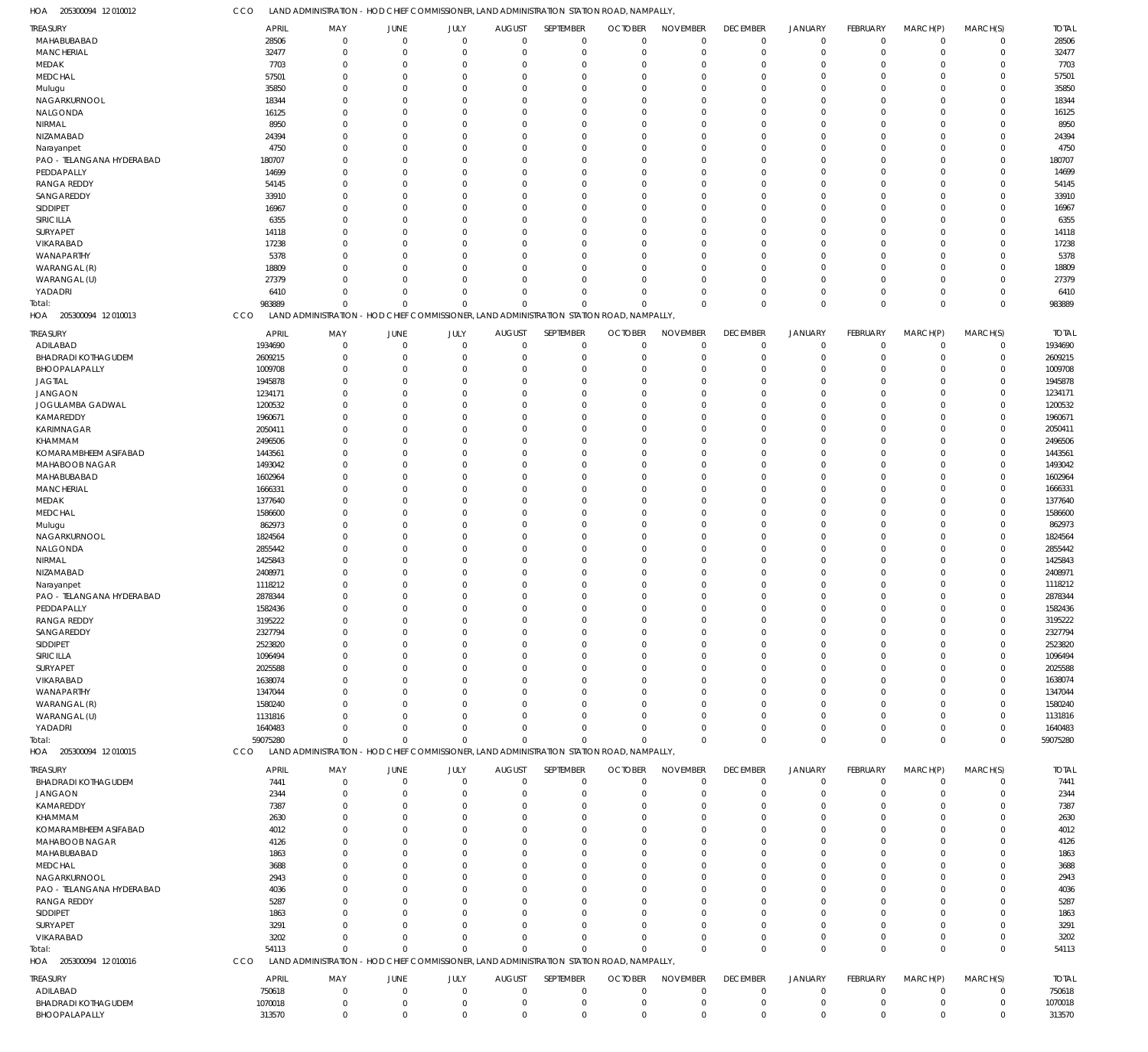| 205300094 12 010016<br>HOA                    | CCO                   | LAND ADMINISTRATION - HOD CHIEF COMMISSIONER, LAND ADMINISTRATION STATION ROAD, NAMPALLY  |                               |                        |                                 |                                    |                                  |                                |                                   |                      |                                |                         |                            |                       |
|-----------------------------------------------|-----------------------|-------------------------------------------------------------------------------------------|-------------------------------|------------------------|---------------------------------|------------------------------------|----------------------------------|--------------------------------|-----------------------------------|----------------------|--------------------------------|-------------------------|----------------------------|-----------------------|
| <b>TREASURY</b>                               | APRIL                 | MAY                                                                                       | JUNE                          | JULY                   | <b>AUGUST</b>                   | SEPTEMBER                          | <b>OCTOBER</b>                   | <b>NOVEMBER</b>                | <b>DECEMBER</b>                   | <b>JANUARY</b>       | <b>FEBRUARY</b>                | MARCH(P)                | MARCH(S)                   | <b>TOTAL</b>          |
| <b>JAGTIAL</b>                                | 616018                | $\overline{0}$                                                                            | $\overline{0}$                | $\mathbf 0$            | $\mathbf 0$                     | $^{\circ}$                         | $\overline{0}$                   | $\mathbf 0$                    | $\overline{0}$                    | $\mathbf 0$          | $\mathbf 0$                    | $\mathbf 0$             | $\mathbf 0$                | 616018                |
| <b>JANGAON</b>                                | 398123                | $\mathbf 0$                                                                               | $\overline{0}$                | $\Omega$               | $\mathbf 0$                     | $\mathbf 0$                        | $\overline{0}$                   | $\mathbf 0$                    | $\overline{0}$                    | $\mathbf 0$          | $\mathbf 0$                    | $\mathbf 0$             | $\mathbf 0$                | 398123                |
| JOGULAMBA GADWAL                              | 376317                | $\mathbf 0$                                                                               | $\overline{0}$                | $\Omega$               | $\Omega$                        | $\mathbf 0$                        | $^{\circ}$                       | $\Omega$                       | $\mathbf 0$                       | $\mathbf 0$          | $\Omega$                       | $\Omega$                | 0                          | 376317                |
| KAMAREDDY<br><b>KARIMNAGAR</b>                | 619470<br>745742      | $\Omega$<br>$\Omega$                                                                      | $\Omega$<br>$\Omega$          | $\Omega$               | $\Omega$<br>$\Omega$            | $\Omega$<br>$\Omega$               | $\Omega$<br>$\Omega$             | $\Omega$<br>$\Omega$           | $\Omega$<br>$\Omega$              | $\Omega$<br>$\Omega$ | $\Omega$<br>$\Omega$           | $\Omega$<br>$\Omega$    | $\Omega$<br>$\Omega$       | 619470<br>745742      |
| KHAMMAM                                       | 980007                | $\Omega$                                                                                  | $\Omega$                      | $\Omega$               | $\Omega$                        | $\Omega$                           | $\Omega$                         | $\Omega$                       | $\Omega$                          | $\Omega$             | $\Omega$                       | $\Omega$                | $\Omega$                   | 980007                |
| KOMARAMBHEEM ASIFABAD                         | 489674                | $\Omega$                                                                                  | $\Omega$                      | O                      | $\Omega$                        | $\Omega$                           | $\Omega$                         | $\Omega$                       | $\Omega$                          | $\Omega$             | $\Omega$                       | $\Omega$                | 0                          | 489674                |
| MAHABOOB NAGAR                                | 558451                | $\Omega$                                                                                  | $\Omega$                      | $\Omega$               | $\Omega$                        | $\Omega$                           | $\Omega$                         | $\Omega$                       | $\Omega$                          | $\Omega$             | $\Omega$                       | $\Omega$                | $\Omega$                   | 558451                |
| MAHABUBABAD                                   | 564407                | $\Omega$                                                                                  | $\Omega$                      | U                      | $\Omega$                        | $\Omega$                           | $\Omega$                         | $\Omega$                       | $\Omega$                          | $\Omega$             | $\Omega$                       | $\Omega$                | 0                          | 564407                |
| <b>MANCHERIAL</b>                             | 607942                | $\Omega$                                                                                  | $\Omega$                      | 0                      | $\Omega$                        | $\Omega$                           | $\Omega$                         | $\Omega$                       | $\Omega$                          | $\Omega$             | $\Omega$                       | $\Omega$                | $\Omega$                   | 607942                |
| <b>MEDAK</b>                                  | 427418                | $\Omega$                                                                                  | $\Omega$                      | 0                      | $\Omega$                        | $\mathbf 0$                        | $\Omega$                         | $\Omega$                       | $\Omega$                          | $\Omega$             | $\Omega$                       | $\Omega$                | $\Omega$                   | 427418                |
| <b>MEDCHAL</b>                                | 1219138               | $\Omega$                                                                                  | $\Omega$                      | $\Omega$               | $\Omega$                        | $\Omega$                           | $\Omega$                         | $\Omega$                       | $\Omega$                          | $\Omega$             | $\Omega$                       | $\Omega$                | $\Omega$                   | 1219138               |
| Mulugu                                        | 348345                | 0                                                                                         | $\Omega$                      |                        | $\Omega$                        | $\Omega$                           | $\Omega$                         | $\Omega$                       | $\Omega$                          | $\Omega$             | $\Omega$                       | $\Omega$                | 0                          | 348345                |
| NAGARKURNOOL                                  | 599753                | $\Omega$                                                                                  | $\Omega$                      | $\Omega$               | $\Omega$                        | $\Omega$                           | $\Omega$                         | $\Omega$                       | $\Omega$                          | $\Omega$             | $\Omega$                       | $\Omega$                | $\Omega$                   | 599753                |
| NALGONDA                                      | 923839                | 0                                                                                         | $\Omega$                      |                        | $\Omega$                        | $\Omega$                           | $\Omega$                         | $\Omega$                       | $\Omega$                          | $\Omega$             | $\Omega$                       | $\Omega$                | $\Omega$                   | 923839                |
| NIRMAL                                        | 442395                | $\Omega$                                                                                  | $\Omega$                      | $\Omega$               | $\Omega$                        | $\Omega$                           | $\Omega$                         | $\Omega$                       | $\Omega$                          | $\Omega$             | $\Omega$                       | $\Omega$                | $\Omega$                   | 442395                |
| NIZAMABAD                                     | 893252                | $\Omega$                                                                                  | $\Omega$                      | U                      | $\Omega$                        | $\Omega$                           | $\Omega$                         | $\Omega$                       | $\Omega$                          | $\Omega$             | $\Omega$                       | $\Omega$                | 0                          | 893252                |
| Narayanpet                                    | 346225                | $\Omega$                                                                                  | $\Omega$                      | 0                      | $\Omega$                        | $\Omega$                           | $\Omega$                         | $\Omega$                       | $\Omega$                          | $\Omega$             | $\Omega$                       | $\Omega$                | $\Omega$                   | 346225                |
| PAO - TELANGANA HYDERABAD<br>PEDDAPALLY       | 1944523<br>560898     | $\Omega$<br>$\Omega$                                                                      | $\Omega$<br>$\Omega$          | 0<br>U                 | $\Omega$<br>$\Omega$            | $\mathbf 0$<br>$\Omega$            | $\Omega$<br>$\Omega$             | $\Omega$<br>$\Omega$           | $\Omega$<br>$\Omega$              | $\Omega$<br>$\Omega$ | $\Omega$<br>$\Omega$           | $\Omega$<br>$\Omega$    | 0<br>$\Omega$              | 1944523<br>560898     |
| <b>RANGA REDDY</b>                            | 1629058               | 0                                                                                         | $\Omega$                      |                        | $\Omega$                        | $\Omega$                           | $\Omega$                         | $\Omega$                       | $\Omega$                          | $\Omega$             | $\Omega$                       | $\Omega$                | $\mathbf 0$                | 1629058               |
| SANGAREDDY                                    | 856934                | $\Omega$                                                                                  | $\Omega$                      | $\Omega$               | $\Omega$                        | $\Omega$                           | $\Omega$                         | $\Omega$                       | $\Omega$                          | $\Omega$             | $\Omega$                       | $\Omega$                | $\Omega$                   | 856934                |
| SIDDIPET                                      | 767884                | 0                                                                                         | $\Omega$                      |                        | $\Omega$                        | $\Omega$                           | $\Omega$                         | $\Omega$                       | $\Omega$                          | $\Omega$             | $\Omega$                       | $\Omega$                | $\Omega$                   | 767884                |
| SIRICILLA                                     | 358371                | $\Omega$                                                                                  | $\Omega$                      | $\Omega$               | $\Omega$                        | $\Omega$                           | $\Omega$                         | $\Omega$                       | $\Omega$                          | $\Omega$             | $\Omega$                       | $\Omega$                | $\Omega$                   | 358371                |
| SURYAPET                                      | 670061                | 0                                                                                         | $\Omega$                      | U                      | $\Omega$                        | $\Omega$                           | $\Omega$                         | $\Omega$                       | $\Omega$                          | $\Omega$             | $\Omega$                       | $\Omega$                | 0                          | 670061                |
| VIKARABAD                                     | 530640                | 0                                                                                         | $\Omega$                      | 0                      | $\Omega$                        | $\Omega$                           | $\Omega$                         | $\Omega$                       | $\Omega$                          | $\Omega$             | $\Omega$                       | $\Omega$                | $\Omega$                   | 530640                |
| WANAPARTHY                                    | 489032                | $\Omega$                                                                                  | $\Omega$                      | 0                      | $\Omega$                        | $\Omega$                           | $\Omega$                         | $\Omega$                       | $\Omega$                          | $\mathbf 0$          | $\Omega$                       | $\Omega$                | 0                          | 489032                |
| WARANGAL (R)                                  | 565924                | $\Omega$                                                                                  | $\Omega$                      | $\Omega$               | $\Omega$                        | $\Omega$                           | $\Omega$                         | $\Omega$                       | $\Omega$                          | $\Omega$             | $\Omega$                       | $\Omega$                | $\Omega$                   | 565924                |
| WARANGAL (U)                                  | 491976                | 0                                                                                         | $\Omega$                      | $\Omega$               | $\Omega$                        | $\Omega$                           | $\Omega$                         | $\Omega$                       | $\Omega$                          | $\Omega$             | $\Omega$                       | $\Omega$                | $\mathbf 0$                | 491976                |
| YADADRI                                       | 522538                | $\Omega$                                                                                  | $\Omega$                      | $\Omega$               | $\Omega$                        | $\Omega$                           | $\Omega$                         | $\Omega$                       | $\Omega$                          | $\mathbf 0$          | $\mathbf 0$                    | $\mathbf 0$             | $\mathbf 0$                | 522538                |
| Total:                                        | 22678561              | $\Omega$                                                                                  | $\Omega$                      | $\Omega$               | $\Omega$                        | $\Omega$                           | $\Omega$                         | $\Omega$                       | $\Omega$                          | $\mathbf 0$          | $\Omega$                       | $\Omega$                | $\Omega$                   | 22678561              |
| HOA 205300094 12 010017                       | CCO                   | LAND ADMINISTRATION - HOD CHIEF COMMISSIONER, LAND ADMINISTRATION STATION ROAD, NAMPALLY, |                               |                        |                                 |                                    |                                  |                                |                                   |                      |                                |                         |                            |                       |
| <b>TREASURY</b>                               | <b>APRIL</b>          | MAY                                                                                       | JUNE                          | JULY                   | <b>AUGUST</b>                   | SEPTEMBER                          | <b>OCTOBER</b>                   | <b>NOVEMBER</b>                | <b>DECEMBER</b>                   | <b>JANUARY</b>       | FEBRUARY                       | MARCH(P)                | MARCH(S)                   | <b>TOTAL</b>          |
| <b>BHADRADI KOTHAGUDEM</b>                    | 9208                  | $\mathbf 0$                                                                               | $\overline{0}$                | 0                      | $\mathbf 0$                     | $\mathbf 0$                        | $\overline{0}$                   | $\mathbf 0$                    | $\mathbf 0$                       | $\mathbf 0$          | $\mathbf 0$                    | $\mathbf 0$             | $\mathbf 0$                | 9208                  |
| <b>JANGAON</b>                                | 108000                | $\mathbf 0$                                                                               | $\overline{0}$                | $\Omega$               | $\Omega$                        | $\mathbf 0$                        | $\overline{0}$                   | $\Omega$                       | $\overline{0}$                    | $\mathbf 0$          | $\mathbf 0$                    | $\mathbf 0$             | $\mathbf 0$                | 108000                |
| JOGULAMBA GADWAL                              | 189800                | $\mathbf 0$                                                                               | $\Omega$                      | $\Omega$               | $\Omega$                        | $\Omega$                           | $\Omega$                         | $\Omega$                       | $\mathbf 0$                       | $\mathbf 0$          | 0                              | $\mathbf 0$             | $\mathbf 0$                | 189800                |
| KAMAREDDY                                     | 82607                 | $\Omega$                                                                                  | $\Omega$                      | U                      | $\Omega$                        | $\Omega$                           | $\Omega$                         | $\Omega$                       | $\mathbf 0$                       | $\Omega$             | $\Omega$                       | $\Omega$                | $\mathbf 0$                | 82607                 |
| <b>KARIMNAGAR</b>                             | 13325                 | $\Omega$                                                                                  | $\Omega$                      | U                      | $\Omega$                        | $\Omega$                           | $\Omega$                         | $\Omega$                       | $\mathbf 0$                       | $\mathbf 0$          | $\Omega$                       | 0                       | $\mathbf 0$                | 13325                 |
| <b>MEDCHAL</b>                                | 14400                 | $\Omega$                                                                                  | $\Omega$                      | n                      | $\Omega$                        | $\Omega$                           | $\Omega$                         | $\Omega$                       | $\Omega$                          | $\Omega$             | $\Omega$                       | $\Omega$                | $\mathbf 0$                | 14400                 |
| NAGARKURNOOL                                  | 150900                | $\Omega$                                                                                  | $\Omega$                      | U                      | $\Omega$                        | $\Omega$                           | $\Omega$                         | $\Omega$                       | $\mathbf 0$                       | $\mathbf 0$          | $\Omega$                       | $\Omega$                | $\mathbf 0$                | 150900                |
| NALGONDA                                      | 42950                 | $\Omega$                                                                                  | $\Omega$<br>$\Omega$          | U<br>U                 | $\Omega$<br>$\Omega$            | $\Omega$<br>$\Omega$               | $\Omega$<br>$\Omega$             | $\Omega$<br>$\Omega$           | $\Omega$<br>$\Omega$              | $\Omega$<br>$\Omega$ | $\Omega$                       | $\Omega$<br>$\Omega$    | $\mathbf 0$                | 42950                 |
| NIZAMABAD<br>PEDDAPALLY                       | 6105<br>46000         | $\Omega$<br>$\Omega$                                                                      | $\Omega$                      |                        | $\Omega$                        | $\Omega$                           | $\Omega$                         | $\Omega$                       | $\Omega$                          | $\Omega$             | $\Omega$<br>$\Omega$           | $\Omega$                | $\mathbf 0$<br>$\mathbf 0$ | 6105<br>46000         |
| SANGAREDDY                                    | 107000                | $\Omega$                                                                                  | $\Omega$                      | U                      | $\Omega$                        | $\Omega$                           | $\Omega$                         | $\Omega$                       | $\Omega$                          | $\Omega$             | $\Omega$                       | $\Omega$                | $\mathbf 0$                | 107000                |
| SIRICILLA                                     | 62052                 | 0                                                                                         | $\Omega$                      | U                      | $\Omega$                        | $\Omega$                           | $\Omega$                         | $\Omega$                       | $\Omega$                          | $\Omega$             | $\Omega$                       | $\Omega$                | 0                          | 62052                 |
| SURYAPET                                      | 200000                | $\Omega$                                                                                  | $\Omega$                      | 0                      | $\Omega$                        | $\mathbf 0$                        | $^{\circ}$                       | $\Omega$                       | $\Omega$                          | $\mathbf 0$          | 0                              | 0                       | $\mathbf 0$                | 200000                |
| WARANGAL (U)                                  | 22000                 | $\Omega$                                                                                  | $\Omega$                      | $\Omega$               | $\Omega$                        | $\Omega$                           | $\Omega$                         | $\Omega$                       | $\Omega$                          | $\mathbf 0$          | $\Omega$                       | $\mathbf 0$             | $\mathbf 0$                | 22000                 |
| Total:                                        | 1054347               | $\mathbf{0}$                                                                              | 0                             | 0                      | 0                               | 0                                  | 0                                | 0                              | 0                                 | 0                    | $\Omega$                       | $^{\circ}$              | $^{\circ}$                 | 1054347               |
| HOA 205300094 12 010018                       | CCO                   | LAND ADMINISTRATION - HOD CHIEF COMMISSIONER, LAND ADMINISTRATION STATION ROAD, NAMPALLY, |                               |                        |                                 |                                    |                                  |                                |                                   |                      |                                |                         |                            |                       |
|                                               | <b>APRIL</b>          | MAY                                                                                       |                               |                        | <b>AUGUST</b>                   | SEPTEMBER                          | <b>OCTOBER</b>                   | <b>NOVEMBER</b>                | <b>DECEMBER</b>                   | <b>JANUARY</b>       | <b>FEBRUARY</b>                | MARCH(P)                | MARCH(S)                   | <b>TOTAL</b>          |
| <b>TREASURY</b><br><b>BHADRADI KOTHAGUDEM</b> | 63442                 | $\mathbf{0}$                                                                              | JUNE<br>$\overline{0}$        | JULY<br>$\overline{0}$ | $\overline{0}$                  | $\mathbf 0$                        | $\mathbf 0$                      | $\Omega$                       | $\overline{0}$                    | $\mathbf 0$          | $\mathbf 0$                    | $\mathbf 0$             | $^{\circ}$                 | 63442                 |
| Total:                                        | 63442                 | $\Omega$                                                                                  | $\Omega$                      | $\Omega$               | $\Omega$                        | $\mathbf 0$                        | $\Omega$                         | $\mathbf 0$                    | $\overline{0}$                    | $\mathbf 0$          | $\overline{0}$                 | $\mathbf 0$             | $\mathbf 0$                | 63442                 |
| HOA 205300094 12020021                        | <b>CCO</b>            | LAND ADMINISTRATION - HOD CHIEF COMMISSIONER, LAND ADMINISTRATION STATION ROAD, NAMPALLY, |                               |                        |                                 |                                    |                                  |                                |                                   |                      |                                |                         |                            |                       |
|                                               |                       |                                                                                           |                               |                        |                                 |                                    |                                  |                                |                                   |                      |                                |                         |                            |                       |
| TREASURY                                      | <b>APRIL</b><br>19200 | MAY<br>$\mathbf{0}$                                                                       | <b>JUNE</b><br>$\overline{0}$ | JULY<br>$\overline{0}$ | <b>AUGUST</b><br>$\overline{0}$ | <b>SEPTEMBER</b><br>$\overline{0}$ | <b>OCTOBER</b><br>$\overline{0}$ | <b>NOVEMBER</b><br>$\mathbf 0$ | <b>DECEMBER</b><br>$\overline{0}$ | <b>JANUARY</b><br>0  | <b>FEBRUARY</b><br>$\mathbf 0$ | MARCH(P)<br>$\mathbf 0$ | MARCH(S)<br>$\overline{0}$ | <b>TOTAL</b><br>19200 |
| ADILABAD<br>Total:                            | 19200                 | $\Omega$                                                                                  | $\Omega$                      | $\mathbf 0$            | $\overline{0}$                  | $\mathbf 0$                        | $\Omega$                         | $\Omega$                       | $\mathbf 0$                       | $\mathbf 0$          | $\overline{0}$                 | $\mathbf 0$             | $^{\circ}$                 | 19200                 |
| HOA 205300094 12 060                          | CCO                   | LAND ADMINISTRATION - HOD CHIEF COMMISSIONER, LAND ADMINISTRATION STATION ROAD, NAMPALLY, |                               |                        |                                 |                                    |                                  |                                |                                   |                      |                                |                         |                            |                       |
|                                               |                       |                                                                                           |                               |                        |                                 |                                    |                                  |                                |                                   |                      |                                |                         |                            |                       |
| TREASURY                                      | <b>APRIL</b>          | MAY                                                                                       | <b>JUNE</b>                   | JULY                   | <b>AUGUST</b>                   | SEPTEMBER                          | <b>OCTOBER</b>                   | <b>NOVEMBER</b>                | <b>DECEMBER</b>                   | <b>JANUARY</b>       | <b>FEBRUARY</b>                | MARCH(P)                | MARCH(S)                   | <b>TOTAL</b>          |
| WARANGAL (U)                                  | 41501                 | 0                                                                                         | $\overline{0}$                | $\overline{0}$         | $\overline{0}$                  | $\overline{0}$                     | $\overline{0}$                   | $\Omega$                       | $\overline{0}$                    | $\mathbf 0$          | $\overline{0}$                 | $\mathbf 0$             | $\overline{0}$             | 41501                 |
| Total:                                        | 41501                 | $\Omega$                                                                                  | $\Omega$                      | $\Omega$               | $\Omega$                        | $\Omega$                           | $\Omega$                         | $\Omega$                       | $\overline{0}$                    | $\mathbf 0$          | $\overline{0}$                 | $\mathbf 0$             | $\mathbf 0$                | 41501                 |
| HOA 205300094 12 110111                       | CCO                   | LAND ADMINISTRATION - HOD CHIEF COMMISSIONER, LAND ADMINISTRATION STATION ROAD, NAMPALLY, |                               |                        |                                 |                                    |                                  |                                |                                   |                      |                                |                         |                            |                       |
| TREASURY                                      | <b>APRIL</b>          | MAY                                                                                       | JUNE                          | JULY                   | <b>AUGUST</b>                   | SEPTEMBER                          | <b>OCTOBER</b>                   | <b>NOVEMBER</b>                | <b>DECEMBER</b>                   | <b>JANUARY</b>       | FEBRUARY                       | MARCH(P)                | MARCH(S)                   | <b>TOTAL</b>          |
| <b>KARIMNAGAR</b>                             | 1800                  | $\mathbf{0}$                                                                              | $\overline{0}$                | $\mathbf 0$            | $\overline{0}$                  | $\mathbf 0$                        | $\overline{0}$                   | $\mathbf 0$                    | $\mathbf 0$                       | $\mathbf 0$          | $\mathbf 0$                    | $\mathbf 0$             | $\mathbf 0$                | 1800                  |
| SANGAREDDY                                    | 1000                  | $\mathbf{0}$                                                                              | $\Omega$                      | $\Omega$               | $\overline{0}$                  | $\mathbf 0$                        | $\overline{0}$                   | $\mathbf 0$                    | $\overline{0}$                    | $\mathbf 0$          | $\mathbf 0$                    | $\mathbf 0$             | $\mathbf 0$                | 1000                  |
| Total:                                        | 2800                  | $\Omega$                                                                                  | $\Omega$                      | $\Omega$               | $\Omega$                        | $\mathbf{0}$                       | $\Omega$                         | $\Omega$                       | $\Omega$                          | $\mathbf 0$          | $\overline{0}$                 | $\Omega$                | $\mathbf 0$                | 2800                  |
| HOA 205300094 12 110114                       | CCO                   | LAND ADMINISTRATION - HOD CHIEF COMMISSIONER, LAND ADMINISTRATION STATION ROAD, NAMPALLY, |                               |                        |                                 |                                    |                                  |                                |                                   |                      |                                |                         |                            |                       |
| TREASURY                                      | <b>APRIL</b>          | MAY                                                                                       | <b>JUNE</b>                   | JULY                   | <b>AUGUST</b>                   | SEPTEMBER                          | <b>OCTOBER</b>                   | <b>NOVEMBER</b>                | <b>DECEMBER</b>                   | <b>JANUARY</b>       | FEBRUARY                       | MARCH(P)                | MARCH(S)                   | <b>TOTAL</b>          |
| BHOOPALAPALLY                                 | 17100                 | $\overline{0}$                                                                            | $\Omega$                      | $\Omega$               | $\Omega$                        | $\mathbf 0$                        | $\overline{0}$                   | $\Omega$                       | $\overline{0}$                    | $\mathbf 0$          | $\mathbf 0$                    | $\Omega$                | $\mathbf 0$                | 17100                 |
| KAMAREDDY                                     | 21600                 | $\mathbf{0}$                                                                              | $\Omega$                      | $\Omega$               | $\overline{0}$                  | $\mathbf 0$                        | $\overline{0}$                   | $\Omega$                       | $\overline{0}$                    | $\mathbf 0$          | $\mathbf 0$                    | $\mathbf 0$             | $\mathbf 0$                | 21600                 |
| Total:                                        | 38700                 | $\Omega$                                                                                  | $\Omega$                      | $\Omega$               | $\Omega$                        | $\Omega$                           | $\Omega$                         | $\Omega$                       | $\mathbf 0$                       | $\mathbf 0$          | $\Omega$                       | $\Omega$                | $\mathbf 0$                | 38700                 |
| HOA 205300094 12 130131                       | CCO                   | LAND ADMINISTRATION - HOD CHIEF COMMISSIONER, LAND ADMINISTRATION STATION ROAD, NAMPALLY, |                               |                        |                                 |                                    |                                  |                                |                                   |                      |                                |                         |                            |                       |
| TREASURY                                      | <b>APRIL</b>          | MAY                                                                                       | <b>JUNE</b>                   | JULY                   | <b>AUGUST</b>                   | SEPTEMBER                          | <b>OCTOBER</b>                   | <b>NOVEMBER</b>                | <b>DECEMBER</b>                   | <b>JANUARY</b>       | FEBRUARY                       | MARCH(P)                | MARCH(S)                   | <b>TOTAL</b>          |
| NIZAMABAD                                     | -21648                | $\mathbf{0}$                                                                              | $\Omega$                      | $\Omega$               | $\mathbf 0$                     | $\mathbf 0$                        | $\mathbf 0$                      | $\mathbf 0$                    | $\mathbf 0$                       | $\mathbf 0$          | 0                              | 0                       | $\mathbf 0$                | $-21648$              |
| RANGA REDDY                                   | $-30000$              | $\mathbf 0$                                                                               | $\Omega$                      | $\Omega$               | $\Omega$                        | $\mathbf 0$                        | $\overline{0}$                   | $\Omega$                       | $\overline{0}$                    | $\mathbf 0$          | $\Omega$                       | $\Omega$                | $\mathbf 0$                | $-30000$              |
| SURYAPET                                      | $-20000$              | 0                                                                                         | $\Omega$                      | 0                      | $\Omega$                        | 0                                  | $\mathbf 0$                      | $\mathbf 0$                    | $\mathbf 0$                       | 0                    | -0                             | 0                       | 0                          | $-20000$              |
| WARANGAL (R)                                  | $-8487$               | $\mathbf 0$                                                                               | $\overline{0}$                | $\Omega$               | $\mathbf 0$                     | 0                                  | $\mathbf 0$                      | $\mathbf 0$                    | $\overline{0}$                    | $\mathbf 0$          | 0                              | $\mathbf 0$             | 0                          | $-8487$               |
| Total:                                        | $-80135$              | $\mathbf{0}$                                                                              | $\Omega$                      | $\Omega$               | $\Omega$                        | $\Omega$                           | $\overline{0}$                   | $\mathbf 0$                    | $\mathbf 0$                       | $\Omega$             | $\Omega$                       | $\Omega$                | $\mathbf 0$                | $-80135$              |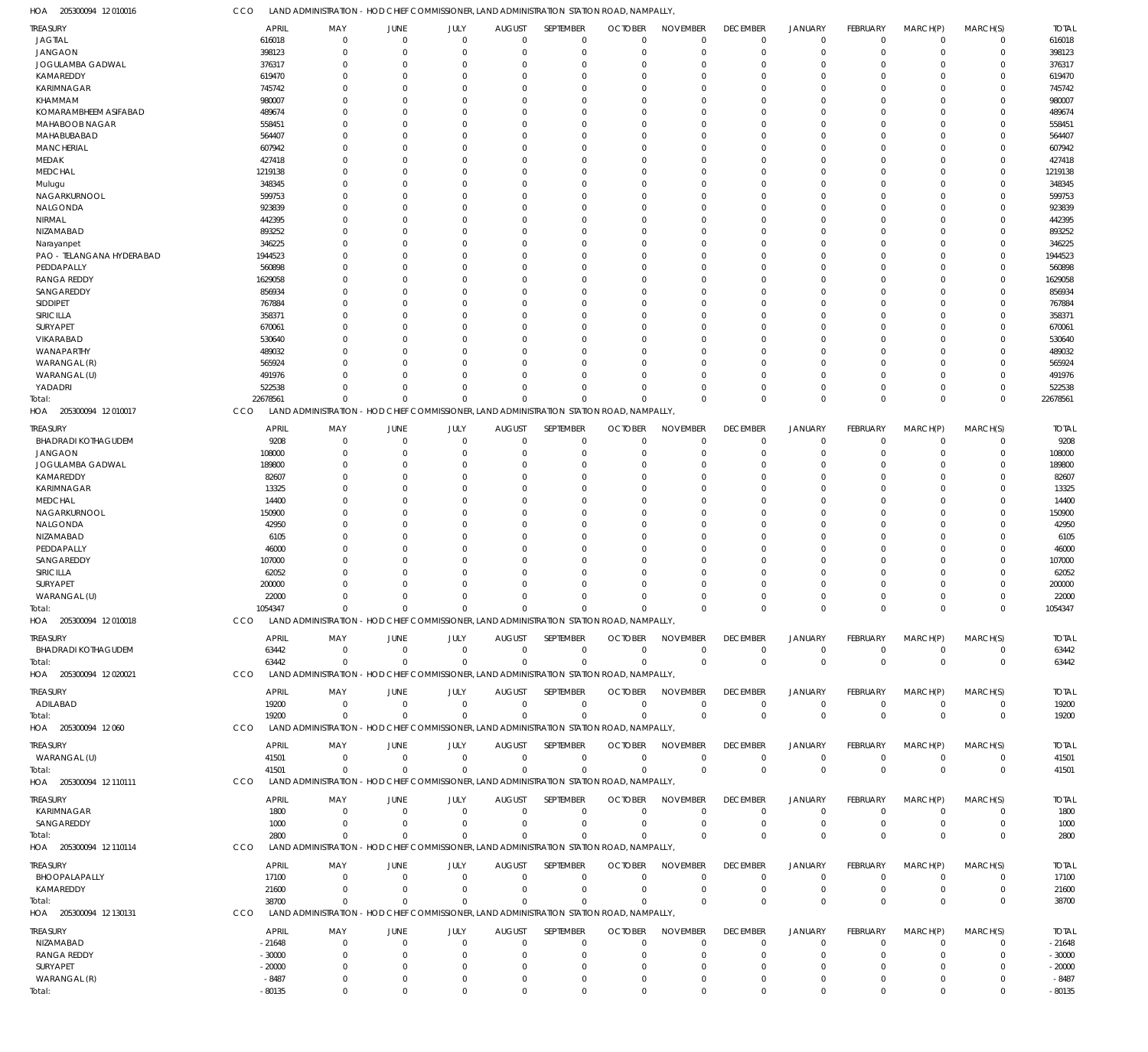| HOA 205300094 12 130132               | CCO                   | LAND ADMINISTRATION - HOD CHIEF COMMISSIONER, LAND ADMINISTRATION STATION ROAD, NAMPALLY,                                                    |                            |                                                                       |                           |                       |                            |                             |                             |                            |                        |                      |                         |                         |
|---------------------------------------|-----------------------|----------------------------------------------------------------------------------------------------------------------------------------------|----------------------------|-----------------------------------------------------------------------|---------------------------|-----------------------|----------------------------|-----------------------------|-----------------------------|----------------------------|------------------------|----------------------|-------------------------|-------------------------|
| TREASURY                              | <b>APRIL</b>          | MAY                                                                                                                                          | JUNE                       | JULY                                                                  | <b>AUGUST</b>             | <b>SEPTEMBER</b>      | <b>OCTOBER</b>             | <b>NOVEMBER</b>             | <b>DECEMBER</b>             | <b>JANUARY</b>             | FEBRUARY               | MARCH(P)             | MARCH(S)                | <b>TOTAL</b>            |
| ADILABAD                              | 2700                  | $\Omega$                                                                                                                                     | $\Omega$                   | $\Omega$                                                              | $\Omega$                  | $\Omega$              | $\Omega$                   | $\Omega$                    | $\Omega$                    | $\Omega$                   | $\Omega$               | $\Omega$             | $\Omega$                | 2700                    |
| WARANGAL (R)                          | $-5200$               |                                                                                                                                              |                            |                                                                       | $\Omega$                  | $\Omega$              |                            | $\Omega$                    | $\Omega$                    | $\Omega$                   | $\Omega$               | $\Omega$             | $\Omega$                | $-5200$                 |
| Total:<br>HOA 205300094 12 130133     | $-2500$<br>CCO        | LAND ADMINISTRATION - HOD CHIEF COMMISSIONER, LAND ADMINISTRATION STATION ROAD, NAMPALLY,                                                    |                            |                                                                       | $\Omega$                  | $\Omega$              |                            |                             | $\Omega$                    | $\Omega$                   |                        | C                    | $\Omega$                | $-2500$                 |
|                                       | <b>APRIL</b>          |                                                                                                                                              |                            |                                                                       |                           | <b>SFPTFMBFR</b>      | <b>OCTOBER</b>             | <b>NOVEMBER</b>             | <b>DECEMBER</b>             | <b>JANUARY</b>             |                        |                      | MARCH(S)                |                         |
| treasury<br>KAMAREDDY                 | 3500                  | MAY<br>$\Omega$                                                                                                                              | JUNE<br>$\Omega$           | JULY<br>$\Omega$                                                      | <b>AUGUST</b><br>$\Omega$ | $\Omega$              | $\Omega$                   | $\Omega$                    | $\Omega$                    | $\Omega$                   | FEBRUARY<br>$\Omega$   | MARCH(P)<br>$\Omega$ | $\Omega$                | <b>TOTAL</b><br>3500    |
| Total:                                | 3500                  | $\Omega$                                                                                                                                     |                            | $\Omega$                                                              | $\Omega$                  | $\Omega$              |                            | $\Omega$                    | $^{\circ}$                  | $\Omega$                   | $\Omega$               | $\Omega$             | $\mathbf 0$             | 3500                    |
| HOA 205300094 12 130134               | CCO                   | LAND ADMINISTRATION - HOD CHIEF COMMISSIONER, LAND ADMINISTRATION STATION ROAD, NAMPALLY,                                                    |                            |                                                                       |                           |                       |                            |                             |                             |                            |                        |                      |                         |                         |
| treasury                              | <b>APRIL</b>          | MAY                                                                                                                                          | JUNE                       | JULY                                                                  | <b>AUGUST</b>             | <b>SFPTFMBFR</b>      | <b>OCTOBER</b>             | <b>NOVEMBER</b>             | <b>DECEMBER</b>             | <b>JANUARY</b>             | FEBRUARY               | MARCH(P)             | MARCH(S)                | <b>TOTAL</b>            |
| PEDDAPALLY                            | 2030                  | $\Omega$                                                                                                                                     | $\Omega$                   | $\Omega$                                                              | $\Omega$                  | $\Omega$              | $\Omega$                   | $\Omega$                    | $\Omega$                    | $\Omega$                   | $\Omega$               | $\Omega$             | $\Omega$                | 2030                    |
| WARANGAL (R)                          | 47650                 |                                                                                                                                              |                            |                                                                       | $\Omega$                  | $\Omega$              | $\Omega$                   | $\Omega$                    | $\Omega$                    | $\Omega$                   | $\Omega$               | $\Omega$             | 0                       | 47650                   |
| Total:                                | 49680                 |                                                                                                                                              |                            |                                                                       | $\Omega$                  |                       |                            | $\Omega$                    | $\Omega$                    | $\Omega$                   |                        | $\Omega$             | $\Omega$                | 49680                   |
| HOA 205300094 12 130135               | CCO                   | <b>LAND ADMINISTRATION</b>                                                                                                                   |                            | - HOD CHIEF COMMISSIONER, LAND ADMINISTRATION STATION ROAD, NAMPALLY, |                           |                       |                            |                             |                             |                            |                        |                      |                         |                         |
| treasury                              | <b>APRIL</b>          | MAY                                                                                                                                          | JUNE                       | JULY                                                                  | <b>AUGUST</b>             | <b>SEPTEMBER</b>      | <b>OCTOBER</b>             | <b>NOVEMBER</b>             | <b>DECEMBER</b>             | <b>JANUARY</b>             | FEBRUARY               | MARCH(P)             | MARCH(S)                | <b>TOTAL</b>            |
| <b>SIDDIPET</b><br>Total:             | 4500<br>4500          | $\Omega$<br>$\Omega$                                                                                                                         | $\Omega$                   | $\Omega$<br>$\Omega$                                                  | $\Omega$<br>$\Omega$      | $\Omega$<br>$\Omega$  | $\Omega$                   | $\Omega$<br>$\Omega$        | $\Omega$<br>$^{\circ}$      | $\Omega$<br>$\Omega$       | $\Omega$<br>$\Omega$   | $\Omega$<br>$\Omega$ | $\Omega$<br>$\mathbf 0$ | 4500<br>4500            |
| HOA 205300094 12 310318               | CCO                   | LAND ADMINISTRATION - HOD CHIEF COMMISSIONER, LAND ADMINISTRATION STATION ROAD, NAMPALLY,                                                    |                            |                                                                       |                           |                       |                            |                             |                             |                            |                        |                      |                         |                         |
| treasury                              | <b>APRIL</b>          | MAY                                                                                                                                          | JUNE                       | JULY                                                                  | <b>AUGUST</b>             | SEPTEMBER             | <b>OCTOBER</b>             | <b>NOVEMBER</b>             | <b>DECEMBER</b>             | JANUARY                    | FEBRUARY               | MARCH(P)             | MARCH(S)                | <b>TOTAL</b>            |
| <b>BHADRADI KOTHAGUDEM</b>            | 20000                 | $\Omega$                                                                                                                                     | n                          |                                                                       | $\Omega$                  | 0                     | $\Omega$                   | $\Omega$                    | $\Omega$                    | $\Omega$                   | $\Omega$               | $\Omega$             | $\Omega$                | 20000                   |
| JOGULAMBA GADWAL                      | 10000                 |                                                                                                                                              |                            |                                                                       | n                         | $\Omega$              |                            |                             | $\Omega$                    | $\Omega$                   |                        |                      | O                       | 10000                   |
| MEDAK                                 | 10000                 |                                                                                                                                              |                            |                                                                       | n                         | $\Omega$              |                            |                             |                             |                            |                        |                      | 0                       | 10000                   |
| YADADRI                               | 20000                 |                                                                                                                                              |                            |                                                                       |                           | $\Omega$              |                            |                             |                             |                            |                        | $\Omega$<br>U        | $\Omega$<br>$\Omega$    | 20000                   |
| lotal:<br>HOA 205300094 13010011      | 60000<br>CCO          | SPECIAL COURT UNDER LAND GRABBING PROHIBITION ACT-HOD SPECIAL COMMISSIONER. LAND GRABBING PROHIBITION ACT. BRKR OFFICES COMPLEX              |                            |                                                                       |                           |                       |                            |                             |                             |                            |                        |                      |                         | 60000                   |
|                                       |                       |                                                                                                                                              |                            |                                                                       |                           |                       |                            |                             |                             |                            |                        |                      |                         |                         |
| treasury<br>PAO - TELANGANA HYDERABAD | APRIL<br>2387423      | MAY<br>$\Omega$                                                                                                                              | JUNE<br>$\Omega$           | JULY<br>$\Omega$                                                      | <b>AUGUST</b><br>$\Omega$ | SEPTEMBER<br>$\Omega$ | <b>OCTOBER</b><br>$\Omega$ | <b>NOVEMBER</b><br>$\Omega$ | <b>DECEMBER</b><br>$\Omega$ | <b>JANUARY</b><br>$\Omega$ | FEBRUARY<br>$\Omega$   | MARCH(P)<br>$\Omega$ | MARCH(S)<br>0           | <b>TOTAL</b><br>2387423 |
| Total:                                | 2387423               |                                                                                                                                              |                            | $\Omega$                                                              | $\Omega$                  | $\Omega$              |                            |                             | $\Omega$                    | $\Omega$                   | $\Omega$               | $\Omega$             | $\mathbf{0}$            | 2387423                 |
| HOA 205300094 13 010012               | <b>CCO</b>            | SPECIAL COURT UNDER LAND GRABBING PROHIBITION ACT-HOD SPECIAL COMMISSIONER, LAND GRABBING PROHIBITION ACT, BRKR OFFICES COMPLEX,             |                            |                                                                       |                           |                       |                            |                             |                             |                            |                        |                      |                         |                         |
| treasury                              | <b>APRIL</b>          | MAY                                                                                                                                          | JUNE                       | JULY                                                                  | <b>AUGUST</b>             | SEPTEMBER             | <b>OCTOBER</b>             | <b>NOVEMBER</b>             | <b>DECEMBER</b>             | <b>JANUARY</b>             | FEBRUARY               | MARCH(P)             | MARCH(S)                | <b>TOTAL</b>            |
| PAO - TELANGANA HYDERABAD             | 50433                 | $\Omega$                                                                                                                                     | $\Omega$                   | $\Omega$                                                              | $\Omega$                  | $\Omega$              | $\Omega$                   | $\Omega$                    | $\mathbf 0$                 | $\Omega$                   | $\Omega$               | $\Omega$             | $\Omega$                | 50433                   |
| Total:                                | 50433                 |                                                                                                                                              |                            | $\Omega$                                                              | $\Omega$                  | $\Omega$              |                            |                             | $\Omega$                    | $\Omega$                   | $\Omega$               | $\Omega$             | $\Omega$                | 50433                   |
| HOA 205300094 13 010013               | CCO                   | SPECIAL COURT UNDER LAND GRABBING PROHIBITION ACT-HOD SPECIAL COMMISSIONER. LAND GRABBING PROHIBITION ACT. BRKR OFFICES COMPLEX              |                            |                                                                       |                           |                       |                            |                             |                             |                            |                        |                      |                         |                         |
| treasury                              | APRIL                 | MAY                                                                                                                                          | JUNE                       | JULY                                                                  | AUGUST                    | SEPTEMBER             | <b>OCTOBER</b>             | <b>NOVEMBER</b>             | <b>DECEMBER</b>             | <b>JANUARY</b>             | FEBRUARY               | MARCH(P)             | MARCH(S)                | <b>TOTAL</b>            |
| PAO - TELANGANA HYDERABAD             | 909911                | $\Omega$                                                                                                                                     | $\Omega$                   | $\Omega$                                                              | $\Omega$                  | $\mathbf 0$           | $\Omega$                   | $\Omega$                    | $\Omega$                    | $\Omega$                   | $\Omega$               | $\Omega$             | 0                       | 909911                  |
| Total:<br>HOA 205300094 13 010016     | 909911<br>CCO         | $\Omega$<br>SPECIAL COURT UNDER LAND GRABBING PROHIBITION ACT-HOD SPECIAL COMMISSIONER, LAND GRABBING PROHIBITION ACT, BRKR OFFICES COMPLEX, |                            | $\Omega$                                                              | $\Omega$                  | $\Omega$              |                            | $\Omega$                    | $\Omega$                    | $\Omega$                   | $\Omega$               | $\Omega$             | $\mathbf 0$             | 909911                  |
|                                       |                       |                                                                                                                                              |                            |                                                                       |                           |                       |                            |                             |                             |                            |                        |                      |                         |                         |
| treasury                              | APRIL                 | MAY                                                                                                                                          | JUNE                       | JULY                                                                  | <b>AUGUST</b>             | <b>SEPTEMBER</b>      | <b>OCTOBER</b>             | <b>NOVEMBER</b>             | <b>DECEMBER</b>             | <b>JANUARY</b>             | FEBRUARY               | MARCH(P)             | MARCH(S)                | <b>TOTAL</b>            |
| PAO - TELANGANA HYDERABAD<br>Total:   | 679766<br>679766      | $\Omega$                                                                                                                                     | $\Omega$                   | $\Omega$<br>$\Omega$                                                  | $\Omega$<br>$\Omega$      | $\Omega$<br>$\Omega$  | $\Omega$                   | $\Omega$<br>$\Omega$        | $\Omega$<br>$\Omega$        | $\Omega$<br>$\Omega$       | $\Omega$<br>$\Omega$   | $\Omega$<br>$\Omega$ | 0<br>$\Omega$           | 679766<br>679766        |
| HOA 205300094 13 010017               | CCO                   | SPECIAL COURT UNDER LAND GRABBING PROHIBITION ACT-HOD SPECIAL COMMISSIONER, LAND GRABBING PROHIBITION ACT, BRKR OFFICES COMPLEX,             |                            |                                                                       |                           |                       |                            |                             |                             |                            |                        |                      |                         |                         |
| treasury                              | <b>APRIL</b>          | MAY                                                                                                                                          | JUNE                       | JULY                                                                  | <b>AUGUST</b>             | SEPTEMBER             | <b>OCTOBER</b>             | <b>NOVEMBER</b>             | <b>DECEMBER</b>             | <b>JANUARY</b>             | FEBRUARY               | MARCH(P)             | MARCH(S)                | <b>TOTAL</b>            |
| PAO - TELANGANA HYDERABAD             | 19570                 | $\Omega$                                                                                                                                     | $\Omega$                   | $\Omega$                                                              | $\Omega$                  | $\Omega$              | $\Omega$                   | $\Omega$                    | $\Omega$                    | $\Omega$                   | $\Omega$               | $\Omega$             | $\Omega$                | 19570                   |
| Total:                                | 19570                 | $\overline{0}$                                                                                                                               | $\Omega$                   | $\Omega$                                                              | $\Omega$                  | $\mathbf{0}$          | $\Omega$                   | $\Omega$                    | $^{\circ}$                  | $\Omega$                   | $\Omega$               | $\Omega$             | $\Omega$                | 19570                   |
| HOA 205300094 13 130131               | <b>CCO</b>            | SPECIAL COURT UNDER LAND GRABBING PROHIBITION ACT-HOD SPECIAL COMMISSIONER, LAND GRABBING PROHIBITION ACT, BRKR OFFICES COMPLEX              |                            |                                                                       |                           |                       |                            |                             |                             |                            |                        |                      |                         |                         |
| Treasury                              | <b>APRIL</b>          | MAY                                                                                                                                          | JUNE                       | JULY                                                                  | AUGUST                    | <b>SEPTEMBER</b>      | <b>OCTOBER</b>             | <b>NOVEMBER</b>             | <b>DECEMBER</b>             | <b>JANUARY</b>             | FEBRUARY               | MARCH(P)             | MARCH(S)                | <b>TOTAL</b>            |
| PAO - TELANGANA HYDERABAD             | 1413                  | $\Omega$                                                                                                                                     | $\Omega$                   | $\Omega$                                                              | $\Omega$                  | $\Omega$              | $\Omega$                   | $\Omega$                    | $\mathbf 0$                 | $^{\circ}$                 | $\Omega$               | $\Omega$             | $\Omega$                | 1413                    |
| Total:                                | 1413                  | $\Omega$                                                                                                                                     | $\Omega$                   | $\Omega$                                                              | $\Omega$                  | $\Omega$              | $\Omega$                   | $\Omega$                    | $^{\circ}$                  | $\Omega$                   | $\Omega$               | $\Omega$             | $\Omega$                | 1413                    |
| HOA 205300094 13 240                  | <b>CCO</b>            | SPECIAL COURT UNDER LAND GRABBING PROHIBITION ACT-HOD SPECIAL COMMISSIONER, LAND GRABBING PROHIBITION ACT, BRKR OFFICES COMPLEX,             |                            |                                                                       |                           |                       |                            |                             |                             |                            |                        |                      |                         |                         |
| treasury                              | <b>APRIL</b>          | MAY                                                                                                                                          | JUNE                       | JULY                                                                  | <b>AUGUST</b>             | <b>SEPTEMBER</b>      | <b>OCTOBER</b>             | <b>NOVEMBER</b>             | <b>DECEMBER</b>             | <b>JANUARY</b>             | <b>FEBRUARY</b>        | MARCH(P)             | MARCH(S)                | <b>TOTAL</b>            |
| PAO - TELANGANA HYDERABAD             |                       | 454<br>$\mathbf 0$<br>454<br>$\Omega$                                                                                                        | $\overline{0}$<br>$\Omega$ | $\Omega$<br>$\Omega$                                                  | $\Omega$<br>$\Omega$      | 0<br>$\Omega$         | $\Omega$<br>$\Omega$       | $\Omega$<br>$\Omega$        | $\Omega$<br>$\mathbf 0$     | $\Omega$<br>$\Omega$       | $\Omega$<br>$\Omega$   | $\Omega$<br>$\Omega$ | 0<br>$\mathbf 0$        | 454<br>454              |
| Total:<br>HOA 205300094 13 310318     | <b>CCO</b>            | SPECIAL COURT UNDER LAND GRABBING PROHIBITION ACT-HOD SPECIAL COMMISSIONER. LAND GRABBING PROHIBITION ACT. BRKR OFFICES COMPLEX              |                            |                                                                       |                           |                       |                            |                             |                             |                            |                        |                      |                         |                         |
|                                       |                       |                                                                                                                                              |                            |                                                                       |                           | SEPTEMBER             | <b>OCTOBER</b>             |                             | <b>DECEMBER</b>             |                            | FEBRUARY               |                      | MARCH(S)                |                         |
| Treasury<br>SANGAREDDY                | APRIL<br>60000        | MAY<br>$\mathbf 0$                                                                                                                           | JUNE<br>$\overline{0}$     | JULY<br>$\Omega$                                                      | AUGUST<br>$\Omega$        | $\Omega$              | $\Omega$                   | NOVEMBER<br>$\Omega$        | $\overline{0}$              | JANUARY<br>$\overline{0}$  | $\Omega$               | MARCH(P)<br>$\Omega$ | $\Omega$                | <b>TOTAL</b><br>60000   |
| Total:                                | 60000                 | $\Omega$                                                                                                                                     | $\Omega$                   | $\Omega$                                                              | $\Omega$                  | $\Omega$              | $\Omega$                   | $\Omega$                    | $\mathbf 0$                 | $\Omega$                   | $\Omega$               | $\Omega$             | $\Omega$                | 60000                   |
| HOA 20530009425 12 280284             | CCO                   | LAND ADMINISTRATION - HOD CHIEF COMMISSIONER, LAND ADMINISTRATION STATION ROAD, NAMPALLY,                                                    |                            |                                                                       |                           |                       |                            |                             |                             |                            |                        |                      |                         |                         |
| Treasury                              | APRIL                 | MAY                                                                                                                                          | JUNE                       | JULY                                                                  | <b>AUGUST</b>             | SEPTEMBER             | <b>OCTOBER</b>             | NOVEMBER                    | <b>DECEMBER</b>             | <b>JANUARY</b>             | <b>FEBRUARY</b>        | MARCH(P)             | MARCH(S)                | <b>TOTAL</b>            |
| JANGAON                               | 144826                | $\mathbf 0$                                                                                                                                  | $\Omega$                   | $\Omega$                                                              | $\Omega$                  | $\mathbf 0$           | $\Omega$                   | $\Omega$                    | $^{\circ}$                  | 0                          | $\Omega$               | $\Omega$             | 0                       | 144826                  |
| Total:                                | 144826                | $\Omega$                                                                                                                                     |                            | $\Omega$                                                              | $\Omega$                  | $\Omega$              | $\Omega$                   | $\Omega$                    | $^{\circ}$                  | $\overline{0}$             | $\Omega$               | $\Omega$             | $\mathbf 0$             | 144826                  |
| HOA 205400095 01 010011               | <b>CCO</b>            | TREASURIES AND ACCOUNTS - HOD DIRECTOR OF TREASURIES AND ACCOUNTS, 5-8-599B, ABIDS,                                                          |                            |                                                                       |                           |                       |                            |                             |                             |                            |                        |                      |                         |                         |
| treasury                              | APRIL                 | MAY                                                                                                                                          | JUNE                       | JULY                                                                  | <b>AUGUST</b>             | SEPTEMBER             | <b>OCTOBER</b>             | <b>NOVEMBER</b>             | <b>DECEMBER</b>             | <b>JANUARY</b>             | <b>FEBRUARY</b>        | MARCH(P)             | MARCH(S)                | <b>TOTAL</b>            |
| PAO - TELANGANA HYDERABAD             | 2273690               | $\Omega$                                                                                                                                     | $\Omega$                   | $\Omega$                                                              | $\Omega$                  | $\Omega$              | $\Omega$                   | $\Omega$                    | $^{\circ}$                  | $\Omega$                   | $\Omega$               | $\Omega$             | $\Omega$                | 2273690                 |
| Total:<br>HOA 205400095 01 010012     | 2273690<br><b>CCO</b> | $\Omega$<br>TREASURIES AND ACCOUNTS - HOD DIRECTOR OF TREASURIES AND ACCOUNTS, 5-8-599/B, ABIDS,                                             | $\Omega$                   | $\Omega$                                                              | $\Omega$                  | $\Omega$              | $\Omega$                   | $\Omega$                    | $^{\circ}$                  | $\mathbf 0$                | $\Omega$               | $\Omega$             | $\mathbf 0$             | 2273690                 |
|                                       |                       |                                                                                                                                              |                            |                                                                       |                           |                       |                            |                             |                             |                            |                        |                      |                         |                         |
| TREASURY                              | APRIL                 | MAY                                                                                                                                          | JUNE                       | JULY                                                                  | AUGUST                    | <b>SEPTEMBER</b>      | <b>OCTOBER</b>             | <b>NOVEMBER</b>             | <b>DECEMBER</b>             | <b>JANUARY</b>             | <b>FEBRUARY</b>        | MARCH(P)             | MARCH(S)                | <b>TOTAL</b>            |
| PAO - TELANGANA HYDERABAD<br>Total:   | 47200<br>47200        | $\mathbf 0$<br>$\overline{0}$                                                                                                                | $\Omega$<br>$\Omega$       | $\Omega$<br>$\Omega$                                                  | $\Omega$<br>$\Omega$      | $\Omega$<br>$\Omega$  | $\Omega$<br>$\Omega$       | $\Omega$<br>$\Omega$        | $^{\circ}$<br>$\mathbf 0$   | 0<br>$\overline{0}$        | $^{\circ}$<br>$\Omega$ | $\Omega$<br>$\Omega$ | 0<br>$\mathbf 0$        | 47200<br>47200          |
| HOA 205400095 01 010013               | <b>CCO</b>            | TREASURIES AND ACCOUNTS - HOD DIRECTOR OF TREASURIES AND ACCOUNTS, 5-8-599/B, ABIDS,                                                         |                            |                                                                       |                           |                       |                            |                             |                             |                            |                        |                      |                         |                         |
| treasury                              | APRIL                 | MAY                                                                                                                                          | JUNE                       | JULY                                                                  | AUGUST                    | SEPTEMBER             | <b>OCTOBER</b>             | <b>NOVEMBER</b>             | <b>DECEMBER</b>             | <b>JANUARY</b>             | <b>FEBRUARY</b>        | MARCH(P)             | MARCH(S)                | <b>TOTAL</b>            |
| PAO - TELANGANA HYDERABAD             | 873085                | $\mathbf 0$                                                                                                                                  | $\overline{0}$             | $\overline{0}$                                                        | $\overline{0}$            | $\Omega$              | $\Omega$                   | $\Omega$                    | $\mathbf 0$                 | $\mathbf 0$                | $\Omega$               | $\overline{0}$       | 0                       | 873085                  |
| Total:                                | 873085                | $\overline{0}$                                                                                                                               | $\overline{0}$             | $\Omega$                                                              | $\mathbf{0}$              | $\mathbf{0}$          | $\Omega$                   | $\Omega$                    | $\mathbf 0$                 | $\overline{0}$             | $\Omega$               | $\mathbf{0}$         | $\Omega$                | 873085                  |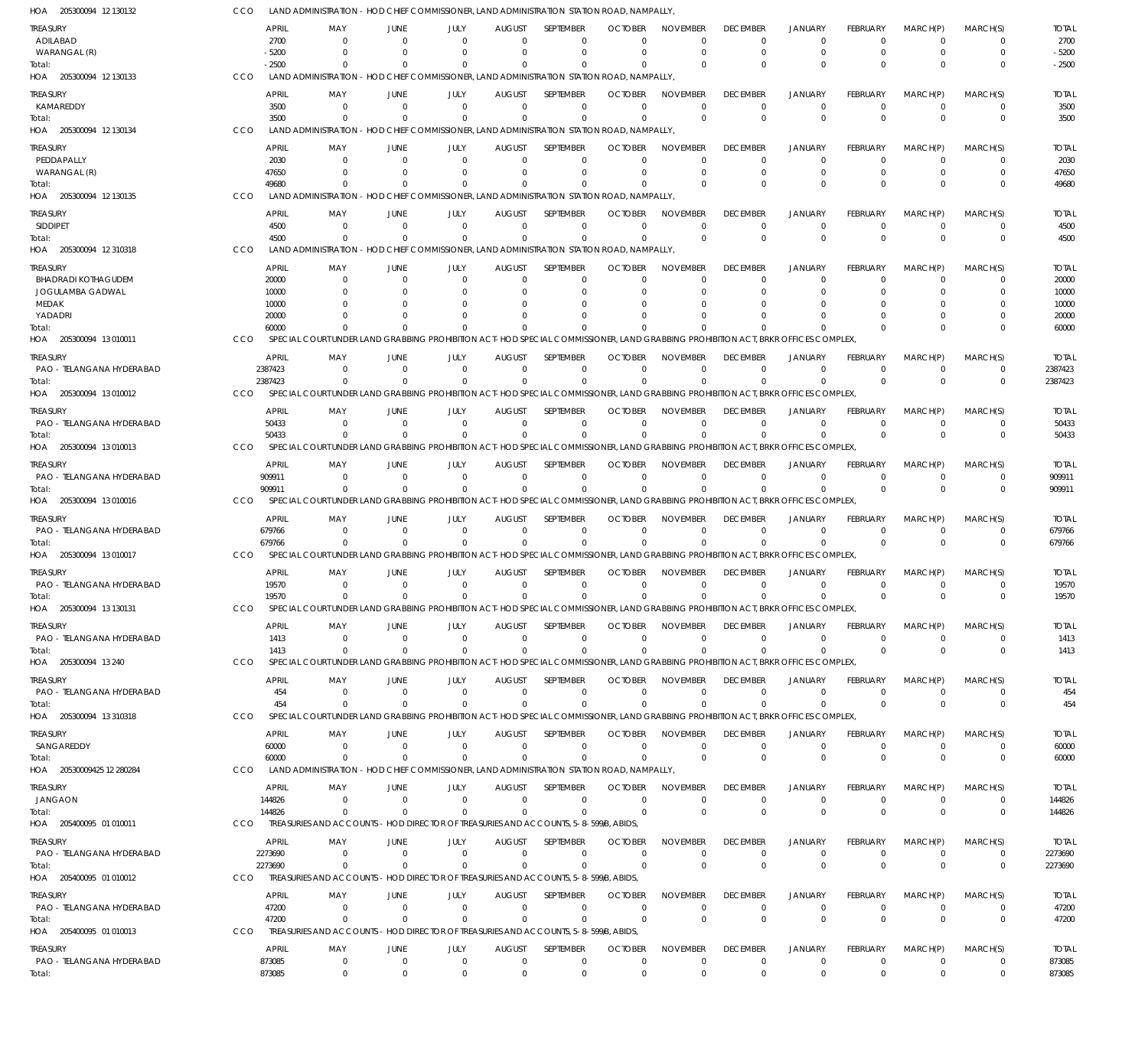| HOA 205400095 01 010016                      | CCO                     | TREASURIES AND ACCOUNTS - HOD DIRECTOR OF TREASURIES AND ACCOUNTS, 5-8-599/B, ABIDS,                 |                            |                                                              |                              |                            |                            |                             |                                   |                                  |                         |                            |                            |                         |
|----------------------------------------------|-------------------------|------------------------------------------------------------------------------------------------------|----------------------------|--------------------------------------------------------------|------------------------------|----------------------------|----------------------------|-----------------------------|-----------------------------------|----------------------------------|-------------------------|----------------------------|----------------------------|-------------------------|
| <b>TREASURY</b>                              | <b>APRIL</b>            | MAY                                                                                                  | JUNE                       | JULY                                                         | <b>AUGUST</b>                | SEPTEMBER                  | <b>OCTOBER</b>             | <b>NOVEMBER</b>             | <b>DECEMBER</b>                   | <b>JANUARY</b>                   | FEBRUARY                | MARCH(P)                   | MARCH(S)                   | <b>TOTAL</b>            |
| PAO - TELANGANA HYDERABAD                    | 647051                  | $\Omega$                                                                                             | $\Omega$                   | $\mathbf 0$                                                  | $\mathbf 0$                  | $\mathbf 0$                | $\Omega$                   | $\Omega$                    | $\mathbf 0$                       | $\mathbf 0$                      | $\mathbf 0$             | $\overline{0}$             | $\mathbf 0$                | 647051                  |
| Total:                                       | 647051                  | $\Omega$                                                                                             | $\Omega$                   | $\Omega$                                                     | $\mathbf{0}$                 | $\mathbf 0$                | $\Omega$                   | $\Omega$                    | $\mathbf 0$                       | $\mathbf 0$                      | $\Omega$                | $\Omega$                   | $\mathbf 0$                | 647051                  |
| HOA 205400095 01 010017                      | CCO                     | TREASURIES AND ACCOUNTS - HOD DIRECTOR OF TREASURIES AND ACCOUNTS, 5-8-599/B, ABIDS,                 |                            |                                                              |                              |                            |                            |                             |                                   |                                  |                         |                            |                            |                         |
| treasury                                     | <b>APRIL</b>            | MAY                                                                                                  | JUNE                       | JULY                                                         | <b>AUGUST</b>                | SEPTEMBER                  | <b>OCTOBER</b><br>$\Omega$ | <b>NOVEMBER</b><br>$\Omega$ | <b>DECEMBER</b>                   | <b>JANUARY</b>                   | FEBRUARY                | MARCH(P)<br>$\Omega$       | MARCH(S)                   | <b>TOTAL</b>            |
| PAO - TELANGANA HYDERABAD<br>Total:          | 100000<br>100000        | $\overline{0}$<br>$\Omega$                                                                           | $\overline{0}$<br>$\Omega$ | $\mathbf 0$<br>$\mathbf 0$                                   | $\mathbf 0$<br>$\mathbf 0$   | $\mathbf 0$<br>$\mathbf 0$ | $\Omega$                   | $\Omega$                    | $^{\circ}$<br>$\Omega$            | $\overline{0}$<br>$\overline{0}$ | $\mathbf 0$<br>$\Omega$ | $\Omega$                   | $\mathbf 0$<br>$\mathbf 0$ | 100000<br>100000        |
| HOA 205400095 01 010018                      | CCO                     | TREASURIES AND ACCOUNTS - HOD DIRECTOR OF TREASURIES AND ACCOUNTS, 5-8-599/B, ABIDS,                 |                            |                                                              |                              |                            |                            |                             |                                   |                                  |                         |                            |                            |                         |
| <b>TREASURY</b>                              | <b>APRIL</b>            | MAY                                                                                                  | <b>JUNE</b>                | JULY                                                         | <b>AUGUST</b>                | SEPTEMBER                  | <b>OCTOBER</b>             | <b>NOVEMBER</b>             | <b>DECEMBER</b>                   | <b>JANUARY</b>                   | FEBRUARY                | MARCH(P)                   | MARCH(S)                   | <b>TOTAL</b>            |
| PAO - TELANGANA HYDERABAD                    | 60485                   | $^{\circ}$                                                                                           | $\Omega$                   | $\Omega$                                                     | $\Omega$                     | $\mathbf 0$                | $\Omega$                   | $\Omega$                    | $^{\circ}$                        | $\overline{0}$                   | $\mathbf 0$             | $\Omega$                   | $\mathbf 0$                | 60485                   |
| Total:                                       | 60485                   | $\Omega$                                                                                             | $\Omega$                   | $\Omega$                                                     | $\Omega$                     | $\mathbf 0$                | $\Omega$                   | $\Omega$                    | $\mathbf 0$                       | $\mathbf 0$                      | $\Omega$                | $\Omega$                   | $\mathbf 0$                | 60485                   |
| HOA 205400095 01 130131                      | CCO                     | TREASURIES AND ACCOUNTS - HOD DIRECTOR OF TREASURIES AND ACCOUNTS, 5-8-599/B, ABIDS,                 |                            |                                                              |                              |                            |                            |                             |                                   |                                  |                         |                            |                            |                         |
| treasury                                     | <b>APRIL</b>            | MAY                                                                                                  | JUNE                       | JULY                                                         | <b>AUGUST</b>                | <b>SEPTEMBER</b>           | <b>OCTOBER</b>             | <b>NOVEMBER</b>             | <b>DECEMBER</b>                   | <b>JANUARY</b>                   | FEBRUARY                | MARCH(P)                   | MARCH(S)                   | <b>TOTAL</b>            |
| PAO - TELANGANA HYDERABAD                    | 1443                    | $\mathbf 0$                                                                                          | $\Omega$                   | $\mathbf 0$                                                  | $\mathbf 0$                  | $\mathbf 0$                | $\Omega$                   | $\Omega$                    | $\overline{0}$                    | $\overline{0}$                   | $\mathbf 0$             | $\overline{0}$             | $\mathbf 0$                | 1443                    |
| Total:                                       | 1443                    | $\Omega$                                                                                             | $\Omega$                   | $\mathbf 0$                                                  | $\mathbf 0$                  | $\mathbf 0$                | $\Omega$                   | $\Omega$                    | $\mathbf 0$                       | $\Omega$                         | $\Omega$                | $\Omega$                   | $\mathbf 0$                | 1443                    |
| HOA 205400095 01 240                         | CCO                     | TREASURIES AND ACCOUNTS - HOD DIRECTOR OF TREASURIES AND ACCOUNTS, 5-8-599/B, ABIDS,                 |                            |                                                              |                              |                            |                            |                             |                                   |                                  |                         |                            |                            |                         |
| <b>TREASURY</b>                              | <b>APRIL</b>            | MAY                                                                                                  | <b>JUNE</b>                | JULY                                                         | <b>AUGUST</b>                | SEPTEMBER                  | <b>OCTOBER</b>             | <b>NOVEMBER</b>             | <b>DECEMBER</b>                   | <b>JANUARY</b>                   | FEBRUARY                | MARCH(P)                   | MARCH(S)                   | <b>TOTAL</b>            |
| PAO - TELANGANA HYDERABAD<br>Total:          | 12015<br>12015          | $\mathbf 0$<br>$\Omega$                                                                              | $\Omega$<br>$\Omega$       | $\mathbf 0$<br>$\mathbf 0$                                   | $\Omega$<br>$\mathbf 0$      | $\mathbf 0$<br>$\mathbf 0$ | $\Omega$<br>$\Omega$       | $\Omega$<br>$\Omega$        | $\mathbf 0$<br>$\mathbf 0$        | $\mathbf 0$<br>$\mathbf 0$       | $\mathbf 0$<br>$\Omega$ | $\Omega$<br>$\Omega$       | $\Omega$<br>$\mathbf 0$    | 12015<br>12015          |
| HOA 205400096 01 010011                      | CCO                     | PAY AND ACCOUNTS OFFICER - HOD PAY AND ACCOUNTS OFFICER. I.II.IV&V FLOORS.INSURANCE BUILDING COMP    |                            |                                                              |                              |                            |                            |                             |                                   |                                  |                         |                            |                            |                         |
| TREASURY                                     | <b>APRIL</b>            | MAY                                                                                                  | <b>JUNE</b>                | JULY                                                         | <b>AUGUST</b>                | SEPTEMBER                  | <b>OCTOBER</b>             | <b>NOVEMBER</b>             | <b>DECEMBER</b>                   | <b>JANUARY</b>                   | FEBRUARY                | MARCH(P)                   | MARCH(S)                   | <b>TOTAL</b>            |
| HYDERABAD URBAN                              | $-32334$                | $\mathbf 0$                                                                                          | $\Omega$                   | $\mathbf 0$                                                  | 0                            | $\mathbf 0$                | $\Omega$                   | $\Omega$                    | $^{\circ}$                        | $\overline{0}$                   | 0                       | $\Omega$                   | 0                          | $-32334$                |
| PAO - TELANGANA HYDERABAD                    | 6214948                 | $\Omega$                                                                                             | $\Omega$                   | $\Omega$                                                     | $\Omega$                     | $\mathbf 0$                | $\Omega$                   | $\Omega$                    | $\Omega$                          | $\Omega$                         | $\Omega$                | $\Omega$                   | $\mathbf 0$                | 6214948                 |
| Total:                                       | 6182614                 | $\Omega$                                                                                             | $\Omega$                   | $\Omega$                                                     | $\Omega$                     | $\Omega$                   |                            | $\Omega$                    | $\Omega$                          | $\Omega$                         | $\Omega$                | $\Omega$                   | $\Omega$                   | 6182614                 |
| HOA 205400096 01 010012                      | CCO                     | PAY AND ACCOUNTS OFFICER - HOD PAY AND ACCOUNTS OFFICER, I, II, IV&V FLOORS, INSURANCE BUILDING COMP |                            |                                                              |                              |                            |                            |                             |                                   |                                  |                         |                            |                            |                         |
| <b>TREASURY</b>                              | <b>APRIL</b>            | MAY                                                                                                  | <b>JUNE</b>                | JULY                                                         | <b>AUGUST</b>                | SEPTEMBER                  | <b>OCTOBER</b>             | <b>NOVEMBER</b>             | <b>DECEMBER</b>                   | <b>JANUARY</b>                   | FEBRUARY                | MARCH(P)                   | MARCH(S)                   | <b>TOTAL</b>            |
| PAO - TELANGANA HYDERABAD                    | 141795                  | $\Omega$                                                                                             | $\Omega$                   | $\mathbf 0$                                                  | $\Omega$                     | $\mathbf 0$                | $\Omega$                   | $\Omega$                    | $\mathbf 0$                       | $\overline{0}$                   | $\mathbf 0$             | $\overline{0}$             | $\mathbf 0$                | 141795                  |
| Total:                                       | 141795                  | $\Omega$                                                                                             | $\Omega$                   | $\Omega$                                                     | $\Omega$                     | $\Omega$                   | $\Omega$                   | $\Omega$                    | $\mathbf 0$                       | $\Omega$                         | $\Omega$                | $\Omega$                   | $\mathbf 0$                | 141795                  |
| HOA 205400096 01 010013                      | <b>CCO</b>              | PAY AND ACCOUNTS OFFICER - HOD PAY AND ACCOUNTS OFFICER, I, II, IV&V FLOORS, INSURANCE BUILDING COMP |                            |                                                              |                              |                            |                            |                             |                                   |                                  |                         |                            |                            |                         |
| treasury                                     | <b>APRIL</b>            | MAY                                                                                                  | <b>JUNE</b>                | JULY                                                         | <b>AUGUST</b>                | SEPTEMBER                  | <b>OCTOBER</b>             | <b>NOVEMBER</b>             | <b>DECEMBER</b>                   | <b>JANUARY</b>                   | FEBRUARY                | MARCH(P)                   | MARCH(S)                   | <b>TOTAL</b>            |
| PAO - TELANGANA HYDERABAD                    | 2385916<br>2385916      | $\mathbf 0$<br>$\Omega$                                                                              | $\Omega$<br>$\Omega$       | $\mathbf 0$<br>$\mathbf 0$                                   | $\mathbf 0$<br>$\Omega$      | $\mathbf 0$<br>$\mathbf 0$ | $\Omega$<br>$\Omega$       | $\Omega$<br>$\Omega$        | $^{\circ}$<br>$\Omega$            | $\overline{0}$<br>$\Omega$       | $\mathbf 0$<br>$\Omega$ | $\Omega$<br>$\Omega$       | $\mathbf 0$<br>$\mathbf 0$ | 2385916<br>2385916      |
| Total:<br>HOA 205400096 01 010016            | CCO                     | PAY AND ACCOUNTS OFFICER - HOD PAY AND ACCOUNTS OFFICER, I, II, IV&V FLOORS, INSURANCE BUILDING COMP |                            |                                                              |                              |                            |                            |                             |                                   |                                  |                         |                            |                            |                         |
|                                              |                         |                                                                                                      |                            |                                                              |                              |                            |                            |                             |                                   |                                  |                         |                            |                            |                         |
| <b>TREASURY</b><br>PAO - TELANGANA HYDERABAD | <b>APRIL</b><br>1831429 | MAY<br>$\Omega$                                                                                      | <b>JUNE</b><br>$\Omega$    | JULY<br>$\Omega$                                             | <b>AUGUST</b><br>$\Omega$    | SEPTEMBER<br>$\mathbf 0$   | <b>OCTOBER</b><br>$\Omega$ | <b>NOVEMBER</b><br>$\Omega$ | <b>DECEMBER</b><br>$\overline{0}$ | <b>JANUARY</b><br>$\overline{0}$ | FEBRUARY<br>$\mathbf 0$ | MARCH(P)<br>$\Omega$       | MARCH(S)<br>$\mathbf 0$    | <b>TOTAL</b><br>1831429 |
| Total:                                       | 1831429                 | $\Omega$                                                                                             | $\Omega$                   | $\Omega$                                                     | $\Omega$                     | $\mathbf 0$                | $\Omega$                   | $\Omega$                    | $\mathbf 0$                       | $\mathbf 0$                      | $\Omega$                | $\Omega$                   | $\mathbf 0$                | 1831429                 |
| HOA 205400096 01 130132                      | <b>CCO</b>              | PAY AND ACCOUNTS OFFICER - HOD PAY AND ACCOUNTS OFFICER, I, II, IV&V FLOORS, INSURANCE BUILDING COMP |                            |                                                              |                              |                            |                            |                             |                                   |                                  |                         |                            |                            |                         |
|                                              |                         |                                                                                                      |                            |                                                              |                              |                            |                            |                             |                                   |                                  |                         |                            |                            |                         |
|                                              |                         | MAY                                                                                                  | JUNE                       |                                                              |                              | SEPTEMBER                  | <b>OCTOBER</b>             | <b>NOVEMBER</b>             | <b>DECEMBER</b>                   |                                  |                         |                            |                            |                         |
| treasury<br>PAO - TELANGANA HYDERABAD        | <b>APRIL</b><br>27900   | $\overline{0}$                                                                                       | $\Omega$                   | JULY<br>$\mathbf 0$                                          | <b>AUGUST</b><br>$\mathbf 0$ | $\mathbf 0$                | $\Omega$                   | $\Omega$                    | $\overline{0}$                    | <b>JANUARY</b><br>$\overline{0}$ | FEBRUARY<br>$\mathbf 0$ | MARCH(P)<br>$\overline{0}$ | MARCH(S)<br>$\mathbf 0$    | <b>TOTAL</b><br>27900   |
| Total:                                       | 27900                   | $\Omega$                                                                                             | $\Omega$                   | $\mathbf 0$                                                  | $\mathbf 0$                  | $\mathbf 0$                | $\Omega$                   | $\Omega$                    | $\mathbf 0$                       | $\Omega$                         | $\Omega$                | $\Omega$                   | $\mathbf 0$                | 27900                   |
| HOA 205400097 03 010011                      | CCO                     | <b>TREASURIES AND ACCOUNTS</b>                                                                       |                            | - HOD DIRECTOR OF TREASURIES AND ACCOUNTS, 5-8-599/B, ABIDS, |                              |                            |                            |                             |                                   |                                  |                         |                            |                            |                         |
| <b>TREASURY</b>                              | <b>APRIL</b>            | MAY                                                                                                  | <b>JUNE</b>                | JULY                                                         | <b>AUGUST</b>                | SEPTEMBER                  | <b>OCTOBER</b>             | <b>NOVEMBER</b>             | <b>DECEMBER</b>                   | <b>JANUARY</b>                   | FEBRUARY                | MARCH(P)                   | MARCH(S)                   | <b>TOTAL</b>            |
| ADILABAD                                     | 1386281                 | $\overline{0}$                                                                                       | $\overline{0}$             | $\mathbf 0$                                                  | $\mathbf 0$                  | $\mathbf 0$                | $\mathbf{0}$               | $\Omega$                    | $\mathbf 0$                       | $\mathbf 0$                      | $\mathbf 0$             | $\Omega$                   | $\Omega$                   | 1386281                 |
| BHADRADI KOTHAGUDEM                          | 1178538                 |                                                                                                      |                            |                                                              |                              |                            |                            |                             |                                   |                                  |                         |                            |                            | 1178538                 |
| BHOOPALAPALLY                                | 556290                  | $\Omega$                                                                                             | $\Omega$                   | $\mathbf 0$                                                  | $\Omega$                     | $\mathbf 0$                | $\Omega$                   | $\Omega$                    | $\Omega$                          | $\Omega$                         | $\Omega$                | $\Omega$                   | $\mathbf 0$                | 556290                  |
| <b>JAGTIAL</b>                               | 1128636                 | $\mathbf 0$<br>$\Omega$                                                                              | $\mathbf 0$<br>$\Omega$    | $\mathbf 0$<br>$\Omega$                                      | 0<br>$\Omega$                | $\mathbf 0$                | $\Omega$<br>$\Omega$       | $\Omega$<br>$\Omega$        | $\mathbf 0$<br>$\Omega$           | $\overline{0}$<br>$\Omega$       | $\mathbf 0$<br>$\Omega$ | $\Omega$<br>$\Omega$       | $\mathbf 0$<br>$\Omega$    | 1128636                 |
| <b>JANGAON</b><br>JOGULAMBA GADWAL           | 881135<br>537489        | $\Omega$                                                                                             | $\Omega$                   | $\Omega$                                                     | $\Omega$                     | $\mathbf 0$<br>$\mathbf 0$ | $\Omega$                   | $\Omega$                    | $\overline{0}$                    | $\Omega$                         | $\Omega$                | $\Omega$                   | $\mathbf 0$                | 881135<br>537489        |
| KAMAREDDY                                    | 1094875                 | $\Omega$                                                                                             | $\Omega$                   | $\Omega$                                                     | $\Omega$                     | $\mathbf 0$                | $\Omega$                   | $\Omega$                    | $\Omega$                          | $\Omega$                         | $\Omega$                | $\Omega$                   | $\Omega$                   | 1094875                 |
| KARIMNAGAR                                   | 1503895                 | $\Omega$                                                                                             | $\Omega$                   | $\Omega$                                                     | 0                            | $\mathbf 0$                | $\Omega$                   | $\Omega$                    | $\mathbf 0$                       | $\Omega$                         | $\Omega$                | $\Omega$                   | 0                          | 1503895                 |
| <b>KHAMMAM</b>                               | 1510005                 | $\Omega$                                                                                             | $\Omega$                   | $\Omega$                                                     | $\Omega$                     | $\mathbf 0$                | $\Omega$                   | $\Omega$                    | $\Omega$                          | $\Omega$                         | $\Omega$                | $\Omega$                   | $\mathbf 0$                | 1510005                 |
| KOMARAMBHEEM ASIFABAD                        | 629470                  | $\Omega$                                                                                             | $\Omega$                   | $\Omega$                                                     | $\Omega$                     | $\mathbf 0$                | $\Omega$                   | $\Omega$                    | $\Omega$                          | $\Omega$                         | $\Omega$                | $\Omega$                   | $\mathbf 0$                | 629470                  |
| MAHABOOB NAGAR                               | 1026921                 | $\Omega$                                                                                             | $\Omega$                   | $\mathbf 0$                                                  | $\mathbf 0$                  | $\mathbf 0$                | $\Omega$                   | $\Omega$                    | $\Omega$                          | $\Omega$                         | $\Omega$                | $\Omega$                   | $\mathbf 0$                | 1026921                 |
| MAHABUBABAD                                  | 854704                  | $\Omega$<br>$\Omega$                                                                                 | $\Omega$<br>$\Omega$       | $\Omega$<br>$\Omega$                                         | $\Omega$<br>$\Omega$         | $\mathbf 0$<br>$\mathbf 0$ | $\Omega$<br>$\Omega$       | $\Omega$<br>$\Omega$        | $\overline{0}$<br>$\Omega$        | $\Omega$<br>$\Omega$             | $\Omega$<br>$\Omega$    | $\Omega$<br>$\Omega$       | $\mathbf 0$<br>$\mathbf 0$ | 854704                  |
| <b>MANCHERIAL</b><br>MEDAK                   | 1187284<br>860655       | $\Omega$                                                                                             | $\Omega$                   | $\Omega$                                                     | 0                            | $\mathbf 0$                | $\Omega$                   | $\Omega$                    | $\mathbf 0$                       | $\Omega$                         | $\Omega$                | $\Omega$                   | $\mathbf 0$                | 1187284<br>860655       |
| MEDCHAL                                      | 655181                  | $\Omega$                                                                                             | $\Omega$                   | $\Omega$                                                     | $\Omega$                     | $\mathbf 0$                | $\Omega$                   | $\Omega$                    | $\Omega$                          | $\Omega$                         | $\Omega$                | $\Omega$                   | $\mathbf 0$                | 655181                  |
| Mulugu                                       | 445195                  | $\Omega$                                                                                             | $\Omega$                   | $\Omega$                                                     | $\Omega$                     | $\mathbf 0$                | $\Omega$                   | $\Omega$                    | $\mathbf 0$                       | $\Omega$                         | $\Omega$                | $\Omega$                   | 0                          | 445195                  |
| NAGARKURNOOL                                 | 1144383                 | $\Omega$                                                                                             | $\Omega$                   | $\Omega$                                                     | $\Omega$                     | $\mathbf 0$                | $\Omega$                   | $\Omega$                    | $\Omega$                          | $\Omega$                         | $\Omega$                | $\Omega$                   | $\mathbf 0$                | 1144383                 |
| NALGONDA                                     | 1879330                 | $\Omega$                                                                                             | $\Omega$                   | $\Omega$                                                     | $\Omega$                     | $\mathbf 0$                | $\Omega$                   | $\Omega$                    | $\mathbf 0$                       | $\Omega$                         | $\Omega$                | $\Omega$                   | $\mathbf 0$                | 1879330                 |
| NIRMAL                                       | 1079020                 | $\Omega$                                                                                             | $\Omega$                   | $\Omega$                                                     | $\Omega$                     | $\mathbf 0$                | $\Omega$                   | $\Omega$                    | $\Omega$                          | $\Omega$                         | $\Omega$                | $\Omega$                   | $\Omega$                   | 1079020                 |
| NIZAMABAD                                    | 1650130                 | $\Omega$<br>$\Omega$                                                                                 | $\Omega$<br>$\Omega$       | $\Omega$<br>$\Omega$                                         | 0<br>$\Omega$                | $\mathbf 0$<br>$\mathbf 0$ | $\Omega$<br>$\Omega$       | $\Omega$<br>$\Omega$        | $\mathbf 0$<br>$\Omega$           | $\Omega$<br>$\Omega$             | $\Omega$<br>$\Omega$    | $\Omega$<br>$\Omega$       | 0<br>$\mathbf 0$           | 1650130                 |
| Narayanpet<br>PAO - TELANGANA HYDERABAD      | 637143<br>970780        | $\Omega$                                                                                             | $\Omega$                   | $\Omega$                                                     | $\Omega$                     | $\mathbf 0$                | $\Omega$                   | $\Omega$                    | $\Omega$                          | $\Omega$                         | $\Omega$                | $\Omega$                   | 0                          | 637143<br>970780        |
| PEDDAPALLY                                   | 1374952                 | $\Omega$                                                                                             | $\Omega$                   | $\Omega$                                                     | $\Omega$                     | $\mathbf 0$                | $\Omega$                   | $\Omega$                    | $\Omega$                          | $\Omega$                         | $\Omega$                | $\Omega$                   | $\mathbf 0$                | 1374952                 |
| <b>RANGA REDDY</b>                           | 1955722                 | $\Omega$                                                                                             | $\Omega$                   | $\Omega$                                                     | 0                            | $\mathbf 0$                | $\Omega$                   | $\Omega$                    | $\mathbf 0$                       | $\Omega$                         | $\Omega$                | $\Omega$                   | 0                          | 1955722                 |
| SANGAREDDY                                   | 1347839                 | $\Omega$                                                                                             | $\Omega$                   | $\Omega$                                                     | $\Omega$                     | $\mathbf 0$                | $\Omega$                   | $\Omega$                    | $\Omega$                          | $\Omega$                         | $\Omega$                | $\Omega$                   | $\mathbf 0$                | 1347839                 |
| SIDDIPET                                     | 863068                  | $\Omega$                                                                                             | $\Omega$                   | $\Omega$                                                     | $\Omega$                     | $\mathbf 0$                | $\Omega$                   | $\Omega$                    | $\mathbf 0$                       | $\Omega$                         | $\Omega$                | $\Omega$                   | $\mathbf 0$                | 863068                  |
| SIRICILLA                                    | 832101                  | $\Omega$<br>$\Omega$                                                                                 | $\Omega$<br>$\Omega$       | $\mathbf 0$<br>$\Omega$                                      | $\mathbf 0$<br>$\Omega$      | $\mathbf 0$<br>$\mathbf 0$ | $\Omega$<br>$\Omega$       | $\Omega$<br>$\Omega$        | $\Omega$<br>$\mathbf 0$           | $\Omega$<br>$\Omega$             | $\Omega$<br>$\Omega$    | $\Omega$<br>$\Omega$       | $\mathbf 0$<br>$\mathbf 0$ | 832101                  |
| SURYAPET<br>VIKARABAD                        | 1265159<br>816215       | $\Omega$                                                                                             | $\Omega$                   | $\Omega$                                                     | $\Omega$                     | $\mathbf 0$                | $\Omega$                   | $\Omega$                    | $\Omega$                          | $\Omega$                         | $\Omega$                | $\Omega$                   | $\mathbf 0$                | 1265159<br>816215       |
| WANAPARTHY                                   | 608528                  | $\Omega$                                                                                             | $\Omega$                   | $\Omega$                                                     | 0                            | $\mathbf 0$                | $\Omega$                   | $\Omega$                    | $\mathbf 0$                       | $\Omega$                         | $\Omega$                | $\Omega$                   | $\mathbf 0$                | 608528                  |
| WARANGAL (R)                                 | 885716                  | $\Omega$                                                                                             | $\Omega$                   | $\Omega$                                                     | $\Omega$                     | $\mathbf 0$                | $\Omega$                   | $\Omega$                    | $\Omega$                          | $\Omega$                         | $\Omega$                | $\Omega$                   | $\mathbf 0$                | 885716                  |
| WARANGAL (U)                                 | 987260                  | $\mathbf 0$                                                                                          | $\Omega$                   | $\Omega$                                                     | 0                            | $\mathbf 0$                | $\Omega$                   | $\Omega$                    | $\mathbf 0$                       | $\overline{0}$                   | $\Omega$                | $\mathbf 0$                | $\mathbf 0$                | 987260                  |
| YADADRI<br>Total:                            | 1338928<br>35072828     | $\mathbf 0$<br>$\mathbf 0$                                                                           | $\mathbf 0$<br>$\mathbf 0$ | $\mathbf 0$<br>$\mathbf 0$                                   | 0<br>$\mathbf 0$             | $\mathbf 0$<br>$\mathbf 0$ | $\Omega$<br>$\Omega$       | $\mathbf 0$<br>$\mathbf 0$  | $\mathbf 0$<br>$\mathbf 0$        | $\overline{0}$<br>$\mathbf 0$    | 0<br>$\mathbf 0$        | $\mathbf 0$<br>$\mathbf 0$ | $\mathbf 0$<br>$\mathbf 0$ | 1338928<br>35072828     |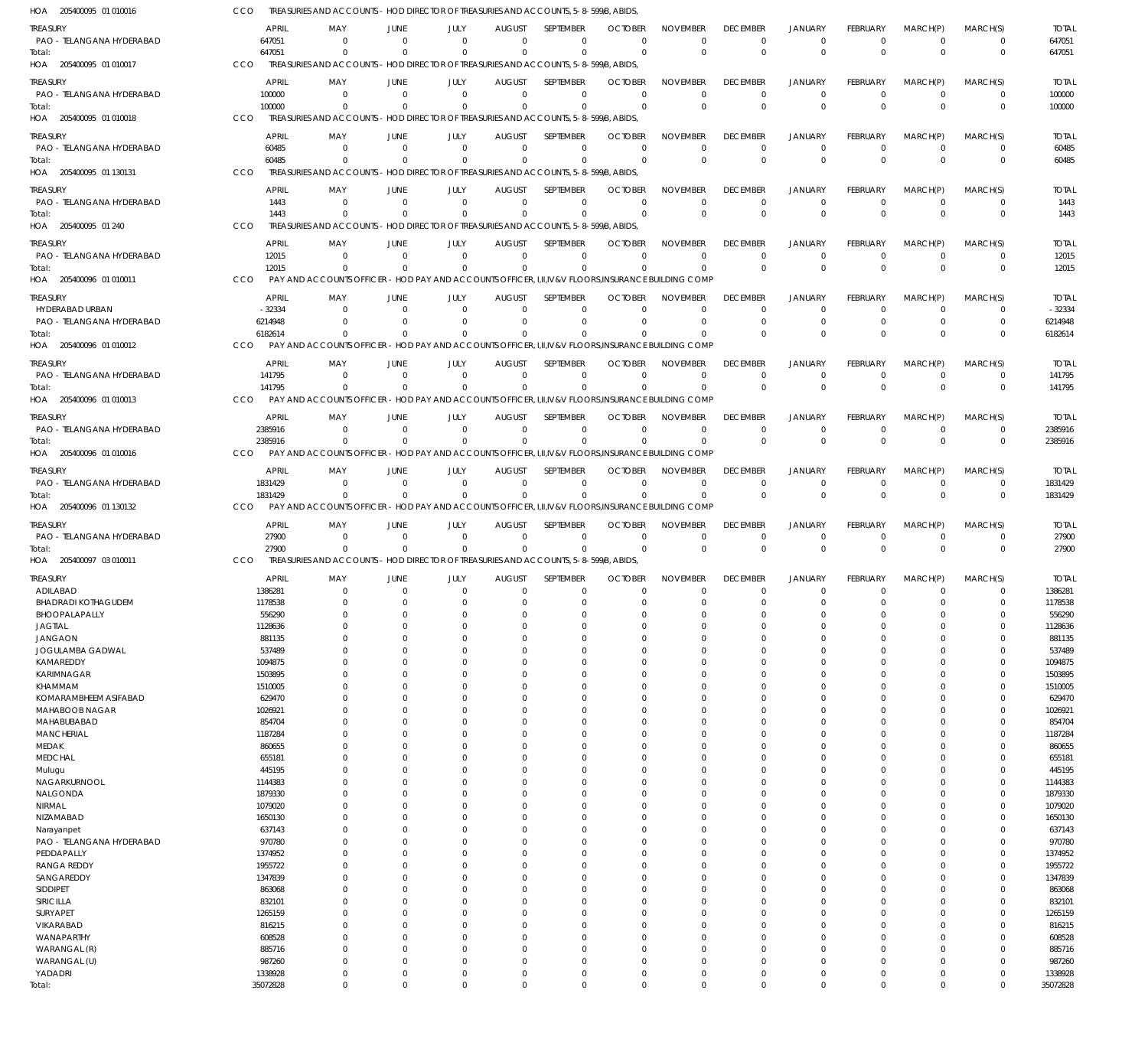CCO TREASURIES AND ACCOUNTS - HOD DIRECTOR OF TREASURIES AND ACCOUNTS, 5-8-599/B, ABIDS,

|          |                                                                                                                                                                                                                                                   |                                                                                                                                                                                                                                                                                             |                                                                                                                                                        |                                                                                                                                                                                                                                                                                  |                                                                                                                                                                                                |                                                                                                                                                                                                                                                                                                   |                                                                                                                                                                                                                                                                                                                                                                                                  |                                                                                                                                                                                                                                                                                                            |                                                                                                                                                                                                                                                                                                                  |                                                                                                                                                                                                                                                                                                                |                                                                                                                                                                                                                 |                                                                                                                                                                                                                                                                                                                    | <b>TOTAL</b>                                                                                                                                                                                                                                                                           |
|----------|---------------------------------------------------------------------------------------------------------------------------------------------------------------------------------------------------------------------------------------------------|---------------------------------------------------------------------------------------------------------------------------------------------------------------------------------------------------------------------------------------------------------------------------------------------|--------------------------------------------------------------------------------------------------------------------------------------------------------|----------------------------------------------------------------------------------------------------------------------------------------------------------------------------------------------------------------------------------------------------------------------------------|------------------------------------------------------------------------------------------------------------------------------------------------------------------------------------------------|---------------------------------------------------------------------------------------------------------------------------------------------------------------------------------------------------------------------------------------------------------------------------------------------------|--------------------------------------------------------------------------------------------------------------------------------------------------------------------------------------------------------------------------------------------------------------------------------------------------------------------------------------------------------------------------------------------------|------------------------------------------------------------------------------------------------------------------------------------------------------------------------------------------------------------------------------------------------------------------------------------------------------------|------------------------------------------------------------------------------------------------------------------------------------------------------------------------------------------------------------------------------------------------------------------------------------------------------------------|----------------------------------------------------------------------------------------------------------------------------------------------------------------------------------------------------------------------------------------------------------------------------------------------------------------|-----------------------------------------------------------------------------------------------------------------------------------------------------------------------------------------------------------------|--------------------------------------------------------------------------------------------------------------------------------------------------------------------------------------------------------------------------------------------------------------------------------------------------------------------|----------------------------------------------------------------------------------------------------------------------------------------------------------------------------------------------------------------------------------------------------------------------------------------|
|          |                                                                                                                                                                                                                                                   |                                                                                                                                                                                                                                                                                             |                                                                                                                                                        |                                                                                                                                                                                                                                                                                  |                                                                                                                                                                                                |                                                                                                                                                                                                                                                                                                   |                                                                                                                                                                                                                                                                                                                                                                                                  |                                                                                                                                                                                                                                                                                                            |                                                                                                                                                                                                                                                                                                                  |                                                                                                                                                                                                                                                                                                                |                                                                                                                                                                                                                 |                                                                                                                                                                                                                                                                                                                    | 8354                                                                                                                                                                                                                                                                                   |
|          |                                                                                                                                                                                                                                                   |                                                                                                                                                                                                                                                                                             |                                                                                                                                                        |                                                                                                                                                                                                                                                                                  |                                                                                                                                                                                                |                                                                                                                                                                                                                                                                                                   |                                                                                                                                                                                                                                                                                                                                                                                                  |                                                                                                                                                                                                                                                                                                            |                                                                                                                                                                                                                                                                                                                  |                                                                                                                                                                                                                                                                                                                |                                                                                                                                                                                                                 |                                                                                                                                                                                                                                                                                                                    | 12200                                                                                                                                                                                                                                                                                  |
|          |                                                                                                                                                                                                                                                   |                                                                                                                                                                                                                                                                                             |                                                                                                                                                        |                                                                                                                                                                                                                                                                                  |                                                                                                                                                                                                |                                                                                                                                                                                                                                                                                                   |                                                                                                                                                                                                                                                                                                                                                                                                  |                                                                                                                                                                                                                                                                                                            |                                                                                                                                                                                                                                                                                                                  |                                                                                                                                                                                                                                                                                                                |                                                                                                                                                                                                                 |                                                                                                                                                                                                                                                                                                                    | 2000                                                                                                                                                                                                                                                                                   |
|          |                                                                                                                                                                                                                                                   |                                                                                                                                                                                                                                                                                             |                                                                                                                                                        |                                                                                                                                                                                                                                                                                  |                                                                                                                                                                                                |                                                                                                                                                                                                                                                                                                   |                                                                                                                                                                                                                                                                                                                                                                                                  |                                                                                                                                                                                                                                                                                                            |                                                                                                                                                                                                                                                                                                                  |                                                                                                                                                                                                                                                                                                                |                                                                                                                                                                                                                 |                                                                                                                                                                                                                                                                                                                    | 2000                                                                                                                                                                                                                                                                                   |
|          |                                                                                                                                                                                                                                                   |                                                                                                                                                                                                                                                                                             |                                                                                                                                                        |                                                                                                                                                                                                                                                                                  |                                                                                                                                                                                                |                                                                                                                                                                                                                                                                                                   |                                                                                                                                                                                                                                                                                                                                                                                                  |                                                                                                                                                                                                                                                                                                            |                                                                                                                                                                                                                                                                                                                  |                                                                                                                                                                                                                                                                                                                |                                                                                                                                                                                                                 |                                                                                                                                                                                                                                                                                                                    | 45                                                                                                                                                                                                                                                                                     |
|          |                                                                                                                                                                                                                                                   |                                                                                                                                                                                                                                                                                             |                                                                                                                                                        |                                                                                                                                                                                                                                                                                  |                                                                                                                                                                                                |                                                                                                                                                                                                                                                                                                   |                                                                                                                                                                                                                                                                                                                                                                                                  |                                                                                                                                                                                                                                                                                                            |                                                                                                                                                                                                                                                                                                                  |                                                                                                                                                                                                                                                                                                                |                                                                                                                                                                                                                 |                                                                                                                                                                                                                                                                                                                    |                                                                                                                                                                                                                                                                                        |
|          |                                                                                                                                                                                                                                                   |                                                                                                                                                                                                                                                                                             |                                                                                                                                                        |                                                                                                                                                                                                                                                                                  |                                                                                                                                                                                                |                                                                                                                                                                                                                                                                                                   |                                                                                                                                                                                                                                                                                                                                                                                                  |                                                                                                                                                                                                                                                                                                            |                                                                                                                                                                                                                                                                                                                  |                                                                                                                                                                                                                                                                                                                |                                                                                                                                                                                                                 |                                                                                                                                                                                                                                                                                                                    | 1460                                                                                                                                                                                                                                                                                   |
|          |                                                                                                                                                                                                                                                   |                                                                                                                                                                                                                                                                                             |                                                                                                                                                        |                                                                                                                                                                                                                                                                                  |                                                                                                                                                                                                |                                                                                                                                                                                                                                                                                                   |                                                                                                                                                                                                                                                                                                                                                                                                  |                                                                                                                                                                                                                                                                                                            |                                                                                                                                                                                                                                                                                                                  |                                                                                                                                                                                                                                                                                                                |                                                                                                                                                                                                                 |                                                                                                                                                                                                                                                                                                                    | 2000                                                                                                                                                                                                                                                                                   |
|          |                                                                                                                                                                                                                                                   |                                                                                                                                                                                                                                                                                             |                                                                                                                                                        |                                                                                                                                                                                                                                                                                  |                                                                                                                                                                                                |                                                                                                                                                                                                                                                                                                   |                                                                                                                                                                                                                                                                                                                                                                                                  |                                                                                                                                                                                                                                                                                                            |                                                                                                                                                                                                                                                                                                                  |                                                                                                                                                                                                                                                                                                                |                                                                                                                                                                                                                 |                                                                                                                                                                                                                                                                                                                    | 22840                                                                                                                                                                                                                                                                                  |
|          |                                                                                                                                                                                                                                                   |                                                                                                                                                                                                                                                                                             |                                                                                                                                                        |                                                                                                                                                                                                                                                                                  |                                                                                                                                                                                                |                                                                                                                                                                                                                                                                                                   |                                                                                                                                                                                                                                                                                                                                                                                                  |                                                                                                                                                                                                                                                                                                            |                                                                                                                                                                                                                                                                                                                  |                                                                                                                                                                                                                                                                                                                |                                                                                                                                                                                                                 |                                                                                                                                                                                                                                                                                                                    | 15025                                                                                                                                                                                                                                                                                  |
|          | $\Omega$                                                                                                                                                                                                                                          | $\cap$                                                                                                                                                                                                                                                                                      | $\Omega$                                                                                                                                               | $\Omega$                                                                                                                                                                                                                                                                         | $\Omega$                                                                                                                                                                                       | $\Omega$                                                                                                                                                                                                                                                                                          | $\Omega$                                                                                                                                                                                                                                                                                                                                                                                         | $\Omega$                                                                                                                                                                                                                                                                                                   | $\Omega$                                                                                                                                                                                                                                                                                                         | $\Omega$                                                                                                                                                                                                                                                                                                       | $\Omega$                                                                                                                                                                                                        | $\Omega$                                                                                                                                                                                                                                                                                                           | 2000                                                                                                                                                                                                                                                                                   |
| 1640     | $\Omega$                                                                                                                                                                                                                                          |                                                                                                                                                                                                                                                                                             | $\Omega$                                                                                                                                               |                                                                                                                                                                                                                                                                                  | $\Omega$                                                                                                                                                                                       | $\Omega$                                                                                                                                                                                                                                                                                          | $\Omega$                                                                                                                                                                                                                                                                                                                                                                                         | $\Omega$                                                                                                                                                                                                                                                                                                   | $\Omega$                                                                                                                                                                                                                                                                                                         |                                                                                                                                                                                                                                                                                                                | $\Omega$                                                                                                                                                                                                        | $\Omega$                                                                                                                                                                                                                                                                                                           | 1640                                                                                                                                                                                                                                                                                   |
| 4400     | $\Omega$                                                                                                                                                                                                                                          | $\cap$                                                                                                                                                                                                                                                                                      | $\Omega$                                                                                                                                               |                                                                                                                                                                                                                                                                                  | $\Omega$                                                                                                                                                                                       | $\Omega$                                                                                                                                                                                                                                                                                          | $\Omega$                                                                                                                                                                                                                                                                                                                                                                                         | $\Omega$                                                                                                                                                                                                                                                                                                   | $\Omega$                                                                                                                                                                                                                                                                                                         | $\Omega$                                                                                                                                                                                                                                                                                                       | $\Omega$                                                                                                                                                                                                        | $\Omega$                                                                                                                                                                                                                                                                                                           | 4400                                                                                                                                                                                                                                                                                   |
| 4000     | $\Omega$                                                                                                                                                                                                                                          |                                                                                                                                                                                                                                                                                             | $\Omega$                                                                                                                                               |                                                                                                                                                                                                                                                                                  | $\Omega$                                                                                                                                                                                       | $\Omega$                                                                                                                                                                                                                                                                                          | $\Omega$                                                                                                                                                                                                                                                                                                                                                                                         | $\Omega$                                                                                                                                                                                                                                                                                                   | $\Omega$                                                                                                                                                                                                                                                                                                         |                                                                                                                                                                                                                                                                                                                | $\Omega$                                                                                                                                                                                                        | $\Omega$                                                                                                                                                                                                                                                                                                           | 4000                                                                                                                                                                                                                                                                                   |
| 13000    | $\Omega$                                                                                                                                                                                                                                          |                                                                                                                                                                                                                                                                                             | $\Omega$                                                                                                                                               | $\Omega$                                                                                                                                                                                                                                                                         | $\Omega$                                                                                                                                                                                       | $\Omega$                                                                                                                                                                                                                                                                                          | $\Omega$                                                                                                                                                                                                                                                                                                                                                                                         | $\Omega$                                                                                                                                                                                                                                                                                                   | $\Omega$                                                                                                                                                                                                                                                                                                         | $\Omega$                                                                                                                                                                                                                                                                                                       | $\Omega$                                                                                                                                                                                                        | $\Omega$                                                                                                                                                                                                                                                                                                           | 13000                                                                                                                                                                                                                                                                                  |
| 2645     | $\Omega$                                                                                                                                                                                                                                          |                                                                                                                                                                                                                                                                                             | $\Omega$                                                                                                                                               | $\Omega$                                                                                                                                                                                                                                                                         | $\Omega$                                                                                                                                                                                       | $\Omega$                                                                                                                                                                                                                                                                                          | $\Omega$                                                                                                                                                                                                                                                                                                                                                                                         | $\Omega$                                                                                                                                                                                                                                                                                                   | $\Omega$                                                                                                                                                                                                                                                                                                         | $\cap$                                                                                                                                                                                                                                                                                                         | $\Omega$                                                                                                                                                                                                        | $\Omega$                                                                                                                                                                                                                                                                                                           | 2645                                                                                                                                                                                                                                                                                   |
|          | $\Omega$                                                                                                                                                                                                                                          | $\cap$                                                                                                                                                                                                                                                                                      | $\Omega$                                                                                                                                               |                                                                                                                                                                                                                                                                                  | $\Omega$                                                                                                                                                                                       | $\Omega$                                                                                                                                                                                                                                                                                          | $\Omega$                                                                                                                                                                                                                                                                                                                                                                                         | $\Omega$                                                                                                                                                                                                                                                                                                   | $\Omega$                                                                                                                                                                                                                                                                                                         | $\Omega$                                                                                                                                                                                                                                                                                                       | $\Omega$                                                                                                                                                                                                        | $\Omega$                                                                                                                                                                                                                                                                                                           | 5025                                                                                                                                                                                                                                                                                   |
|          | $\Omega$                                                                                                                                                                                                                                          |                                                                                                                                                                                                                                                                                             | $\Omega$                                                                                                                                               |                                                                                                                                                                                                                                                                                  | $\Omega$                                                                                                                                                                                       | $\Omega$                                                                                                                                                                                                                                                                                          | $\Omega$                                                                                                                                                                                                                                                                                                                                                                                         | $\Omega$                                                                                                                                                                                                                                                                                                   | $\Omega$                                                                                                                                                                                                                                                                                                         |                                                                                                                                                                                                                                                                                                                | $\Omega$                                                                                                                                                                                                        | $\Omega$                                                                                                                                                                                                                                                                                                           | 9445                                                                                                                                                                                                                                                                                   |
|          | $\Omega$                                                                                                                                                                                                                                          | $\cap$                                                                                                                                                                                                                                                                                      | $\Omega$                                                                                                                                               | $\Omega$                                                                                                                                                                                                                                                                         | $\Omega$                                                                                                                                                                                       | $\Omega$                                                                                                                                                                                                                                                                                          | $\Omega$                                                                                                                                                                                                                                                                                                                                                                                         | $\Omega$                                                                                                                                                                                                                                                                                                   | $\Omega$                                                                                                                                                                                                                                                                                                         | $\Omega$                                                                                                                                                                                                                                                                                                       | $\Omega$                                                                                                                                                                                                        | $\Omega$                                                                                                                                                                                                                                                                                                           | 4040                                                                                                                                                                                                                                                                                   |
|          |                                                                                                                                                                                                                                                   |                                                                                                                                                                                                                                                                                             |                                                                                                                                                        |                                                                                                                                                                                                                                                                                  |                                                                                                                                                                                                |                                                                                                                                                                                                                                                                                                   |                                                                                                                                                                                                                                                                                                                                                                                                  |                                                                                                                                                                                                                                                                                                            |                                                                                                                                                                                                                                                                                                                  |                                                                                                                                                                                                                                                                                                                |                                                                                                                                                                                                                 |                                                                                                                                                                                                                                                                                                                    | 4000                                                                                                                                                                                                                                                                                   |
|          |                                                                                                                                                                                                                                                   |                                                                                                                                                                                                                                                                                             |                                                                                                                                                        |                                                                                                                                                                                                                                                                                  |                                                                                                                                                                                                |                                                                                                                                                                                                                                                                                                   |                                                                                                                                                                                                                                                                                                                                                                                                  |                                                                                                                                                                                                                                                                                                            |                                                                                                                                                                                                                                                                                                                  |                                                                                                                                                                                                                                                                                                                |                                                                                                                                                                                                                 |                                                                                                                                                                                                                                                                                                                    | 20494                                                                                                                                                                                                                                                                                  |
|          |                                                                                                                                                                                                                                                   |                                                                                                                                                                                                                                                                                             |                                                                                                                                                        |                                                                                                                                                                                                                                                                                  |                                                                                                                                                                                                |                                                                                                                                                                                                                                                                                                   |                                                                                                                                                                                                                                                                                                                                                                                                  |                                                                                                                                                                                                                                                                                                            |                                                                                                                                                                                                                                                                                                                  |                                                                                                                                                                                                                                                                                                                |                                                                                                                                                                                                                 |                                                                                                                                                                                                                                                                                                                    | 20100                                                                                                                                                                                                                                                                                  |
|          |                                                                                                                                                                                                                                                   |                                                                                                                                                                                                                                                                                             |                                                                                                                                                        |                                                                                                                                                                                                                                                                                  |                                                                                                                                                                                                |                                                                                                                                                                                                                                                                                                   |                                                                                                                                                                                                                                                                                                                                                                                                  |                                                                                                                                                                                                                                                                                                            |                                                                                                                                                                                                                                                                                                                  |                                                                                                                                                                                                                                                                                                                |                                                                                                                                                                                                                 |                                                                                                                                                                                                                                                                                                                    | 7500                                                                                                                                                                                                                                                                                   |
|          |                                                                                                                                                                                                                                                   |                                                                                                                                                                                                                                                                                             |                                                                                                                                                        |                                                                                                                                                                                                                                                                                  |                                                                                                                                                                                                |                                                                                                                                                                                                                                                                                                   |                                                                                                                                                                                                                                                                                                                                                                                                  |                                                                                                                                                                                                                                                                                                            |                                                                                                                                                                                                                                                                                                                  |                                                                                                                                                                                                                                                                                                                |                                                                                                                                                                                                                 |                                                                                                                                                                                                                                                                                                                    | 33700                                                                                                                                                                                                                                                                                  |
|          |                                                                                                                                                                                                                                                   |                                                                                                                                                                                                                                                                                             |                                                                                                                                                        |                                                                                                                                                                                                                                                                                  |                                                                                                                                                                                                |                                                                                                                                                                                                                                                                                                   |                                                                                                                                                                                                                                                                                                                                                                                                  |                                                                                                                                                                                                                                                                                                            |                                                                                                                                                                                                                                                                                                                  |                                                                                                                                                                                                                                                                                                                |                                                                                                                                                                                                                 |                                                                                                                                                                                                                                                                                                                    |                                                                                                                                                                                                                                                                                        |
|          |                                                                                                                                                                                                                                                   |                                                                                                                                                                                                                                                                                             |                                                                                                                                                        |                                                                                                                                                                                                                                                                                  |                                                                                                                                                                                                |                                                                                                                                                                                                                                                                                                   |                                                                                                                                                                                                                                                                                                                                                                                                  |                                                                                                                                                                                                                                                                                                            |                                                                                                                                                                                                                                                                                                                  |                                                                                                                                                                                                                                                                                                                |                                                                                                                                                                                                                 |                                                                                                                                                                                                                                                                                                                    | 7550                                                                                                                                                                                                                                                                                   |
|          |                                                                                                                                                                                                                                                   |                                                                                                                                                                                                                                                                                             |                                                                                                                                                        |                                                                                                                                                                                                                                                                                  |                                                                                                                                                                                                |                                                                                                                                                                                                                                                                                                   |                                                                                                                                                                                                                                                                                                                                                                                                  |                                                                                                                                                                                                                                                                                                            |                                                                                                                                                                                                                                                                                                                  |                                                                                                                                                                                                                                                                                                                |                                                                                                                                                                                                                 |                                                                                                                                                                                                                                                                                                                    | 7738                                                                                                                                                                                                                                                                                   |
|          |                                                                                                                                                                                                                                                   |                                                                                                                                                                                                                                                                                             |                                                                                                                                                        |                                                                                                                                                                                                                                                                                  |                                                                                                                                                                                                |                                                                                                                                                                                                                                                                                                   |                                                                                                                                                                                                                                                                                                                                                                                                  |                                                                                                                                                                                                                                                                                                            |                                                                                                                                                                                                                                                                                                                  |                                                                                                                                                                                                                                                                                                                |                                                                                                                                                                                                                 |                                                                                                                                                                                                                                                                                                                    | 1687                                                                                                                                                                                                                                                                                   |
|          | $\Omega$                                                                                                                                                                                                                                          |                                                                                                                                                                                                                                                                                             | $\Omega$                                                                                                                                               |                                                                                                                                                                                                                                                                                  | $\Omega$                                                                                                                                                                                       | $\Omega$                                                                                                                                                                                                                                                                                          | $\Omega$                                                                                                                                                                                                                                                                                                                                                                                         | $\Omega$                                                                                                                                                                                                                                                                                                   | $\Omega$                                                                                                                                                                                                                                                                                                         |                                                                                                                                                                                                                                                                                                                | $\Omega$                                                                                                                                                                                                        | $\Omega$                                                                                                                                                                                                                                                                                                           | 1460                                                                                                                                                                                                                                                                                   |
|          |                                                                                                                                                                                                                                                   | $\Omega$                                                                                                                                                                                                                                                                                    |                                                                                                                                                        |                                                                                                                                                                                                                                                                                  |                                                                                                                                                                                                | $\Omega$                                                                                                                                                                                                                                                                                          |                                                                                                                                                                                                                                                                                                                                                                                                  |                                                                                                                                                                                                                                                                                                            |                                                                                                                                                                                                                                                                                                                  | $\Omega$                                                                                                                                                                                                                                                                                                       |                                                                                                                                                                                                                 |                                                                                                                                                                                                                                                                                                                    | 10396                                                                                                                                                                                                                                                                                  |
|          | $\Omega$                                                                                                                                                                                                                                          | $\Omega$                                                                                                                                                                                                                                                                                    | $\Omega$                                                                                                                                               | $\Omega$                                                                                                                                                                                                                                                                         | $\Omega$                                                                                                                                                                                       | $\Omega$                                                                                                                                                                                                                                                                                          | $\Omega$                                                                                                                                                                                                                                                                                                                                                                                         | $\Omega$                                                                                                                                                                                                                                                                                                   | $\Omega$                                                                                                                                                                                                                                                                                                         | $\Omega$                                                                                                                                                                                                                                                                                                       | $\Omega$                                                                                                                                                                                                        | $\Omega$                                                                                                                                                                                                                                                                                                           | 9550                                                                                                                                                                                                                                                                                   |
| 250      | $\Omega$                                                                                                                                                                                                                                          | $\Omega$                                                                                                                                                                                                                                                                                    | $\Omega$                                                                                                                                               | $\Omega$                                                                                                                                                                                                                                                                         | $\Omega$                                                                                                                                                                                       | $\Omega$                                                                                                                                                                                                                                                                                          | $\Omega$                                                                                                                                                                                                                                                                                                                                                                                         | $\Omega$                                                                                                                                                                                                                                                                                                   | $\mathbf 0$                                                                                                                                                                                                                                                                                                      | $\Omega$                                                                                                                                                                                                                                                                                                       | $\Omega$                                                                                                                                                                                                        | $\Omega$                                                                                                                                                                                                                                                                                                           | 250                                                                                                                                                                                                                                                                                    |
| 236544   | $\overline{0}$                                                                                                                                                                                                                                    | $\Omega$                                                                                                                                                                                                                                                                                    | $\Omega$                                                                                                                                               | $\Omega$                                                                                                                                                                                                                                                                         | $\Omega$                                                                                                                                                                                       | $\Omega$                                                                                                                                                                                                                                                                                          | $\Omega$                                                                                                                                                                                                                                                                                                                                                                                         | $\Omega$                                                                                                                                                                                                                                                                                                   | $\mathbf 0$                                                                                                                                                                                                                                                                                                      | $\Omega$                                                                                                                                                                                                                                                                                                       | $\Omega$                                                                                                                                                                                                        | $\Omega$                                                                                                                                                                                                                                                                                                           | 236544                                                                                                                                                                                                                                                                                 |
| CCO      |                                                                                                                                                                                                                                                   |                                                                                                                                                                                                                                                                                             |                                                                                                                                                        |                                                                                                                                                                                                                                                                                  |                                                                                                                                                                                                |                                                                                                                                                                                                                                                                                                   |                                                                                                                                                                                                                                                                                                                                                                                                  |                                                                                                                                                                                                                                                                                                            |                                                                                                                                                                                                                                                                                                                  |                                                                                                                                                                                                                                                                                                                |                                                                                                                                                                                                                 |                                                                                                                                                                                                                                                                                                                    |                                                                                                                                                                                                                                                                                        |
|          |                                                                                                                                                                                                                                                   |                                                                                                                                                                                                                                                                                             |                                                                                                                                                        |                                                                                                                                                                                                                                                                                  |                                                                                                                                                                                                |                                                                                                                                                                                                                                                                                                   |                                                                                                                                                                                                                                                                                                                                                                                                  |                                                                                                                                                                                                                                                                                                            |                                                                                                                                                                                                                                                                                                                  |                                                                                                                                                                                                                                                                                                                |                                                                                                                                                                                                                 |                                                                                                                                                                                                                                                                                                                    |                                                                                                                                                                                                                                                                                        |
|          |                                                                                                                                                                                                                                                   |                                                                                                                                                                                                                                                                                             |                                                                                                                                                        |                                                                                                                                                                                                                                                                                  |                                                                                                                                                                                                |                                                                                                                                                                                                                                                                                                   |                                                                                                                                                                                                                                                                                                                                                                                                  |                                                                                                                                                                                                                                                                                                            |                                                                                                                                                                                                                                                                                                                  |                                                                                                                                                                                                                                                                                                                |                                                                                                                                                                                                                 |                                                                                                                                                                                                                                                                                                                    | <b>TOTAL</b>                                                                                                                                                                                                                                                                           |
|          |                                                                                                                                                                                                                                                   |                                                                                                                                                                                                                                                                                             |                                                                                                                                                        |                                                                                                                                                                                                                                                                                  |                                                                                                                                                                                                |                                                                                                                                                                                                                                                                                                   |                                                                                                                                                                                                                                                                                                                                                                                                  |                                                                                                                                                                                                                                                                                                            |                                                                                                                                                                                                                                                                                                                  |                                                                                                                                                                                                                                                                                                                |                                                                                                                                                                                                                 |                                                                                                                                                                                                                                                                                                                    | 533688                                                                                                                                                                                                                                                                                 |
|          |                                                                                                                                                                                                                                                   |                                                                                                                                                                                                                                                                                             |                                                                                                                                                        |                                                                                                                                                                                                                                                                                  |                                                                                                                                                                                                |                                                                                                                                                                                                                                                                                                   |                                                                                                                                                                                                                                                                                                                                                                                                  |                                                                                                                                                                                                                                                                                                            |                                                                                                                                                                                                                                                                                                                  |                                                                                                                                                                                                                                                                                                                |                                                                                                                                                                                                                 |                                                                                                                                                                                                                                                                                                                    | 449202                                                                                                                                                                                                                                                                                 |
|          |                                                                                                                                                                                                                                                   |                                                                                                                                                                                                                                                                                             |                                                                                                                                                        |                                                                                                                                                                                                                                                                                  |                                                                                                                                                                                                |                                                                                                                                                                                                                                                                                                   |                                                                                                                                                                                                                                                                                                                                                                                                  |                                                                                                                                                                                                                                                                                                            |                                                                                                                                                                                                                                                                                                                  |                                                                                                                                                                                                                                                                                                                |                                                                                                                                                                                                                 |                                                                                                                                                                                                                                                                                                                    | 213572                                                                                                                                                                                                                                                                                 |
|          |                                                                                                                                                                                                                                                   |                                                                                                                                                                                                                                                                                             |                                                                                                                                                        |                                                                                                                                                                                                                                                                                  |                                                                                                                                                                                                |                                                                                                                                                                                                                                                                                                   |                                                                                                                                                                                                                                                                                                                                                                                                  |                                                                                                                                                                                                                                                                                                            |                                                                                                                                                                                                                                                                                                                  | - 0                                                                                                                                                                                                                                                                                                            |                                                                                                                                                                                                                 |                                                                                                                                                                                                                                                                                                                    | 433341                                                                                                                                                                                                                                                                                 |
|          |                                                                                                                                                                                                                                                   |                                                                                                                                                                                                                                                                                             |                                                                                                                                                        |                                                                                                                                                                                                                                                                                  |                                                                                                                                                                                                |                                                                                                                                                                                                                                                                                                   |                                                                                                                                                                                                                                                                                                                                                                                                  |                                                                                                                                                                                                                                                                                                            |                                                                                                                                                                                                                                                                                                                  |                                                                                                                                                                                                                                                                                                                |                                                                                                                                                                                                                 |                                                                                                                                                                                                                                                                                                                    |                                                                                                                                                                                                                                                                                        |
| 338461   | $\Omega$                                                                                                                                                                                                                                          |                                                                                                                                                                                                                                                                                             | $\Omega$                                                                                                                                               |                                                                                                                                                                                                                                                                                  | $\Omega$                                                                                                                                                                                       | $\Omega$                                                                                                                                                                                                                                                                                          | $\Omega$                                                                                                                                                                                                                                                                                                                                                                                         | $\Omega$                                                                                                                                                                                                                                                                                                   | $\Omega$                                                                                                                                                                                                                                                                                                         |                                                                                                                                                                                                                                                                                                                | $\Omega$                                                                                                                                                                                                        | $\Omega$                                                                                                                                                                                                                                                                                                           | 338461                                                                                                                                                                                                                                                                                 |
| 206520   | $\Omega$                                                                                                                                                                                                                                          |                                                                                                                                                                                                                                                                                             | $\Omega$                                                                                                                                               |                                                                                                                                                                                                                                                                                  | $\Omega$                                                                                                                                                                                       | $\Omega$                                                                                                                                                                                                                                                                                          | $\Omega$                                                                                                                                                                                                                                                                                                                                                                                         | $\Omega$                                                                                                                                                                                                                                                                                                   | $\Omega$                                                                                                                                                                                                                                                                                                         |                                                                                                                                                                                                                                                                                                                | $\Omega$                                                                                                                                                                                                        |                                                                                                                                                                                                                                                                                                                    | 206520                                                                                                                                                                                                                                                                                 |
| 420632   | $\Omega$                                                                                                                                                                                                                                          |                                                                                                                                                                                                                                                                                             | $\Omega$                                                                                                                                               |                                                                                                                                                                                                                                                                                  | $\Omega$                                                                                                                                                                                       | $\Omega$                                                                                                                                                                                                                                                                                          | $\Omega$                                                                                                                                                                                                                                                                                                                                                                                         | $\Omega$                                                                                                                                                                                                                                                                                                   | $\Omega$                                                                                                                                                                                                                                                                                                         |                                                                                                                                                                                                                                                                                                                | $\Omega$                                                                                                                                                                                                        | $\Omega$                                                                                                                                                                                                                                                                                                           | 420632                                                                                                                                                                                                                                                                                 |
| 600982   | $\Omega$                                                                                                                                                                                                                                          |                                                                                                                                                                                                                                                                                             | $\Omega$                                                                                                                                               |                                                                                                                                                                                                                                                                                  | $\Omega$                                                                                                                                                                                       | $\Omega$                                                                                                                                                                                                                                                                                          | $\Omega$                                                                                                                                                                                                                                                                                                                                                                                         | $\Omega$                                                                                                                                                                                                                                                                                                   | $\Omega$                                                                                                                                                                                                                                                                                                         |                                                                                                                                                                                                                                                                                                                | $\Omega$                                                                                                                                                                                                        |                                                                                                                                                                                                                                                                                                                    | 600982                                                                                                                                                                                                                                                                                 |
| 580060   | $\Omega$                                                                                                                                                                                                                                          |                                                                                                                                                                                                                                                                                             | $\Omega$                                                                                                                                               |                                                                                                                                                                                                                                                                                  | $\Omega$                                                                                                                                                                                       | $\cap$                                                                                                                                                                                                                                                                                            | $\Omega$                                                                                                                                                                                                                                                                                                                                                                                         | $\Omega$                                                                                                                                                                                                                                                                                                   | $\Omega$                                                                                                                                                                                                                                                                                                         |                                                                                                                                                                                                                                                                                                                | $\Omega$                                                                                                                                                                                                        | $\Omega$                                                                                                                                                                                                                                                                                                           | 580060                                                                                                                                                                                                                                                                                 |
| 240109   | $\Omega$                                                                                                                                                                                                                                          |                                                                                                                                                                                                                                                                                             | $\Omega$                                                                                                                                               |                                                                                                                                                                                                                                                                                  | $\Omega$                                                                                                                                                                                       | $\Omega$                                                                                                                                                                                                                                                                                          | $\Omega$                                                                                                                                                                                                                                                                                                                                                                                         |                                                                                                                                                                                                                                                                                                            | $\Omega$                                                                                                                                                                                                                                                                                                         |                                                                                                                                                                                                                                                                                                                | $\Omega$                                                                                                                                                                                                        |                                                                                                                                                                                                                                                                                                                    | 240109                                                                                                                                                                                                                                                                                 |
| 394771   | $\Omega$                                                                                                                                                                                                                                          |                                                                                                                                                                                                                                                                                             | $\Omega$                                                                                                                                               |                                                                                                                                                                                                                                                                                  | $\Omega$                                                                                                                                                                                       | $\cap$                                                                                                                                                                                                                                                                                            | $\Omega$                                                                                                                                                                                                                                                                                                                                                                                         | $\Omega$                                                                                                                                                                                                                                                                                                   | $\Omega$                                                                                                                                                                                                                                                                                                         |                                                                                                                                                                                                                                                                                                                | $\Omega$                                                                                                                                                                                                        | $\Omega$                                                                                                                                                                                                                                                                                                           | 394771                                                                                                                                                                                                                                                                                 |
| 327947   | $\Omega$                                                                                                                                                                                                                                          |                                                                                                                                                                                                                                                                                             | $\Omega$                                                                                                                                               |                                                                                                                                                                                                                                                                                  | $\Omega$                                                                                                                                                                                       | $\Omega$                                                                                                                                                                                                                                                                                          | $\Omega$                                                                                                                                                                                                                                                                                                                                                                                         | $\Omega$                                                                                                                                                                                                                                                                                                   | $\Omega$                                                                                                                                                                                                                                                                                                         |                                                                                                                                                                                                                                                                                                                | $\Omega$                                                                                                                                                                                                        |                                                                                                                                                                                                                                                                                                                    | 327947                                                                                                                                                                                                                                                                                 |
|          | $\Omega$                                                                                                                                                                                                                                          |                                                                                                                                                                                                                                                                                             | $\Omega$                                                                                                                                               | $\Omega$                                                                                                                                                                                                                                                                         | $\Omega$                                                                                                                                                                                       | $\Omega$                                                                                                                                                                                                                                                                                          | $\Omega$                                                                                                                                                                                                                                                                                                                                                                                         | $\Omega$                                                                                                                                                                                                                                                                                                   | $\Omega$                                                                                                                                                                                                                                                                                                         |                                                                                                                                                                                                                                                                                                                | $\Omega$                                                                                                                                                                                                        | -0                                                                                                                                                                                                                                                                                                                 |                                                                                                                                                                                                                                                                                        |
| 455125   | $\Omega$                                                                                                                                                                                                                                          | $\Omega$                                                                                                                                                                                                                                                                                    | $\Omega$                                                                                                                                               | $\Omega$                                                                                                                                                                                                                                                                         | $\Omega$                                                                                                                                                                                       | $\Omega$                                                                                                                                                                                                                                                                                          | $\Omega$                                                                                                                                                                                                                                                                                                                                                                                         | $\Omega$                                                                                                                                                                                                                                                                                                   | $\Omega$                                                                                                                                                                                                                                                                                                         | $\Omega$                                                                                                                                                                                                                                                                                                       | $\Omega$                                                                                                                                                                                                        | $\Omega$                                                                                                                                                                                                                                                                                                           | 455125                                                                                                                                                                                                                                                                                 |
| 330193   |                                                                                                                                                                                                                                                   |                                                                                                                                                                                                                                                                                             |                                                                                                                                                        |                                                                                                                                                                                                                                                                                  |                                                                                                                                                                                                |                                                                                                                                                                                                                                                                                                   |                                                                                                                                                                                                                                                                                                                                                                                                  |                                                                                                                                                                                                                                                                                                            |                                                                                                                                                                                                                                                                                                                  |                                                                                                                                                                                                                                                                                                                |                                                                                                                                                                                                                 |                                                                                                                                                                                                                                                                                                                    | 330193                                                                                                                                                                                                                                                                                 |
| 251529   | -0                                                                                                                                                                                                                                                |                                                                                                                                                                                                                                                                                             |                                                                                                                                                        |                                                                                                                                                                                                                                                                                  |                                                                                                                                                                                                |                                                                                                                                                                                                                                                                                                   |                                                                                                                                                                                                                                                                                                                                                                                                  |                                                                                                                                                                                                                                                                                                            |                                                                                                                                                                                                                                                                                                                  |                                                                                                                                                                                                                                                                                                                |                                                                                                                                                                                                                 |                                                                                                                                                                                                                                                                                                                    | 251529                                                                                                                                                                                                                                                                                 |
| 169727   | $\Omega$                                                                                                                                                                                                                                          |                                                                                                                                                                                                                                                                                             | $\Omega$                                                                                                                                               |                                                                                                                                                                                                                                                                                  | $\Omega$                                                                                                                                                                                       | $\Omega$                                                                                                                                                                                                                                                                                          | $\Omega$                                                                                                                                                                                                                                                                                                                                                                                         | $\Omega$                                                                                                                                                                                                                                                                                                   | $\Omega$                                                                                                                                                                                                                                                                                                         |                                                                                                                                                                                                                                                                                                                | $\Omega$                                                                                                                                                                                                        |                                                                                                                                                                                                                                                                                                                    | 169727                                                                                                                                                                                                                                                                                 |
| 439440   | $\mathbf 0$                                                                                                                                                                                                                                       |                                                                                                                                                                                                                                                                                             | $\Omega$                                                                                                                                               |                                                                                                                                                                                                                                                                                  | $\Omega$                                                                                                                                                                                       | $\Omega$                                                                                                                                                                                                                                                                                          | $\mathbf 0$                                                                                                                                                                                                                                                                                                                                                                                      | $\Omega$                                                                                                                                                                                                                                                                                                   | $\Omega$                                                                                                                                                                                                                                                                                                         | $\Omega$                                                                                                                                                                                                                                                                                                       | $\Omega$                                                                                                                                                                                                        | $\Omega$                                                                                                                                                                                                                                                                                                           | 439440                                                                                                                                                                                                                                                                                 |
| 786998   | $\Omega$                                                                                                                                                                                                                                          |                                                                                                                                                                                                                                                                                             | $\Omega$                                                                                                                                               |                                                                                                                                                                                                                                                                                  | $\Omega$                                                                                                                                                                                       | $\Omega$                                                                                                                                                                                                                                                                                          | $\Omega$                                                                                                                                                                                                                                                                                                                                                                                         | $\Omega$                                                                                                                                                                                                                                                                                                   | $\Omega$                                                                                                                                                                                                                                                                                                         |                                                                                                                                                                                                                                                                                                                | $\Omega$                                                                                                                                                                                                        |                                                                                                                                                                                                                                                                                                                    | 786998                                                                                                                                                                                                                                                                                 |
| 414550   | $\Omega$                                                                                                                                                                                                                                          |                                                                                                                                                                                                                                                                                             | $\cap$                                                                                                                                                 |                                                                                                                                                                                                                                                                                  | $\Omega$                                                                                                                                                                                       | $\Omega$                                                                                                                                                                                                                                                                                          | $\Omega$                                                                                                                                                                                                                                                                                                                                                                                         | $\Omega$                                                                                                                                                                                                                                                                                                   | $\Omega$                                                                                                                                                                                                                                                                                                         |                                                                                                                                                                                                                                                                                                                | $\Omega$                                                                                                                                                                                                        |                                                                                                                                                                                                                                                                                                                    | 414550                                                                                                                                                                                                                                                                                 |
| 657402   | $\Omega$                                                                                                                                                                                                                                          |                                                                                                                                                                                                                                                                                             | $\Omega$                                                                                                                                               |                                                                                                                                                                                                                                                                                  | $\Omega$                                                                                                                                                                                       |                                                                                                                                                                                                                                                                                                   | $\Omega$                                                                                                                                                                                                                                                                                                                                                                                         |                                                                                                                                                                                                                                                                                                            | $\Omega$                                                                                                                                                                                                                                                                                                         |                                                                                                                                                                                                                                                                                                                | $\Omega$                                                                                                                                                                                                        |                                                                                                                                                                                                                                                                                                                    | 657402                                                                                                                                                                                                                                                                                 |
| 243987   | $\Omega$                                                                                                                                                                                                                                          |                                                                                                                                                                                                                                                                                             | $\Omega$                                                                                                                                               |                                                                                                                                                                                                                                                                                  | $\Omega$                                                                                                                                                                                       |                                                                                                                                                                                                                                                                                                   | $\Omega$                                                                                                                                                                                                                                                                                                                                                                                         | $\Omega$                                                                                                                                                                                                                                                                                                   | $\Omega$                                                                                                                                                                                                                                                                                                         |                                                                                                                                                                                                                                                                                                                | $\Omega$                                                                                                                                                                                                        | $\Omega$                                                                                                                                                                                                                                                                                                           | 243987                                                                                                                                                                                                                                                                                 |
| 372648   | $\Omega$                                                                                                                                                                                                                                          |                                                                                                                                                                                                                                                                                             | $\Omega$                                                                                                                                               |                                                                                                                                                                                                                                                                                  | $\Omega$                                                                                                                                                                                       | $\Omega$                                                                                                                                                                                                                                                                                          | $\Omega$                                                                                                                                                                                                                                                                                                                                                                                         | $\Omega$                                                                                                                                                                                                                                                                                                   | $\Omega$                                                                                                                                                                                                                                                                                                         |                                                                                                                                                                                                                                                                                                                | $\Omega$                                                                                                                                                                                                        |                                                                                                                                                                                                                                                                                                                    | 372648                                                                                                                                                                                                                                                                                 |
| 528390   | $\Omega$                                                                                                                                                                                                                                          |                                                                                                                                                                                                                                                                                             | $\cap$                                                                                                                                                 |                                                                                                                                                                                                                                                                                  | $\Omega$                                                                                                                                                                                       |                                                                                                                                                                                                                                                                                                   | $\Omega$                                                                                                                                                                                                                                                                                                                                                                                         | $\Omega$                                                                                                                                                                                                                                                                                                   | $\Omega$                                                                                                                                                                                                                                                                                                         |                                                                                                                                                                                                                                                                                                                | $\Omega$                                                                                                                                                                                                        |                                                                                                                                                                                                                                                                                                                    | 528390                                                                                                                                                                                                                                                                                 |
| 755636   | $\Omega$                                                                                                                                                                                                                                          |                                                                                                                                                                                                                                                                                             | $\Omega$                                                                                                                                               |                                                                                                                                                                                                                                                                                  | $\Omega$                                                                                                                                                                                       |                                                                                                                                                                                                                                                                                                   | $\Omega$                                                                                                                                                                                                                                                                                                                                                                                         |                                                                                                                                                                                                                                                                                                            | $\Omega$                                                                                                                                                                                                                                                                                                         |                                                                                                                                                                                                                                                                                                                | $\Omega$                                                                                                                                                                                                        |                                                                                                                                                                                                                                                                                                                    | 755636                                                                                                                                                                                                                                                                                 |
| 517765   | $\Omega$                                                                                                                                                                                                                                          |                                                                                                                                                                                                                                                                                             | $\Omega$                                                                                                                                               |                                                                                                                                                                                                                                                                                  | $\Omega$                                                                                                                                                                                       |                                                                                                                                                                                                                                                                                                   | $\Omega$                                                                                                                                                                                                                                                                                                                                                                                         | $\Omega$                                                                                                                                                                                                                                                                                                   | $\Omega$                                                                                                                                                                                                                                                                                                         |                                                                                                                                                                                                                                                                                                                | $\Omega$                                                                                                                                                                                                        |                                                                                                                                                                                                                                                                                                                    | 517765                                                                                                                                                                                                                                                                                 |
| 350900   | $\Omega$                                                                                                                                                                                                                                          |                                                                                                                                                                                                                                                                                             | $\Omega$                                                                                                                                               |                                                                                                                                                                                                                                                                                  | $\Omega$                                                                                                                                                                                       |                                                                                                                                                                                                                                                                                                   | $\Omega$                                                                                                                                                                                                                                                                                                                                                                                         | $\Omega$                                                                                                                                                                                                                                                                                                   | $\Omega$                                                                                                                                                                                                                                                                                                         |                                                                                                                                                                                                                                                                                                                | $\Omega$                                                                                                                                                                                                        |                                                                                                                                                                                                                                                                                                                    | 350900                                                                                                                                                                                                                                                                                 |
| 342826   | $\Omega$                                                                                                                                                                                                                                          |                                                                                                                                                                                                                                                                                             | $\Omega$                                                                                                                                               |                                                                                                                                                                                                                                                                                  | $\Omega$                                                                                                                                                                                       |                                                                                                                                                                                                                                                                                                   | $\Omega$                                                                                                                                                                                                                                                                                                                                                                                         | $\Omega$                                                                                                                                                                                                                                                                                                   | $\Omega$                                                                                                                                                                                                                                                                                                         |                                                                                                                                                                                                                                                                                                                | $\Omega$                                                                                                                                                                                                        |                                                                                                                                                                                                                                                                                                                    | 342826                                                                                                                                                                                                                                                                                 |
| 486666   | $\Omega$                                                                                                                                                                                                                                          |                                                                                                                                                                                                                                                                                             | $\Omega$                                                                                                                                               |                                                                                                                                                                                                                                                                                  | $\Omega$                                                                                                                                                                                       |                                                                                                                                                                                                                                                                                                   | $\Omega$                                                                                                                                                                                                                                                                                                                                                                                         |                                                                                                                                                                                                                                                                                                            | $\Omega$                                                                                                                                                                                                                                                                                                         |                                                                                                                                                                                                                                                                                                                | $\Omega$                                                                                                                                                                                                        |                                                                                                                                                                                                                                                                                                                    | 486666                                                                                                                                                                                                                                                                                 |
| 313702   | $\Omega$                                                                                                                                                                                                                                          |                                                                                                                                                                                                                                                                                             | $\cap$                                                                                                                                                 |                                                                                                                                                                                                                                                                                  | $\Omega$                                                                                                                                                                                       |                                                                                                                                                                                                                                                                                                   | $\Omega$                                                                                                                                                                                                                                                                                                                                                                                         | $\Omega$                                                                                                                                                                                                                                                                                                   | $\Omega$                                                                                                                                                                                                                                                                                                         |                                                                                                                                                                                                                                                                                                                | $\Omega$                                                                                                                                                                                                        |                                                                                                                                                                                                                                                                                                                    | 313702                                                                                                                                                                                                                                                                                 |
| 233684   | $\Omega$                                                                                                                                                                                                                                          |                                                                                                                                                                                                                                                                                             | $\Omega$                                                                                                                                               |                                                                                                                                                                                                                                                                                  | $\Omega$                                                                                                                                                                                       |                                                                                                                                                                                                                                                                                                   | $\Omega$                                                                                                                                                                                                                                                                                                                                                                                         |                                                                                                                                                                                                                                                                                                            | $\Omega$                                                                                                                                                                                                                                                                                                         |                                                                                                                                                                                                                                                                                                                | $\Omega$                                                                                                                                                                                                        |                                                                                                                                                                                                                                                                                                                    | 233684                                                                                                                                                                                                                                                                                 |
| 338592   | $\Omega$                                                                                                                                                                                                                                          |                                                                                                                                                                                                                                                                                             | $\Omega$                                                                                                                                               |                                                                                                                                                                                                                                                                                  | $\Omega$                                                                                                                                                                                       |                                                                                                                                                                                                                                                                                                   | $\Omega$                                                                                                                                                                                                                                                                                                                                                                                         | $\Omega$                                                                                                                                                                                                                                                                                                   | $\Omega$                                                                                                                                                                                                                                                                                                         |                                                                                                                                                                                                                                                                                                                | $\Omega$                                                                                                                                                                                                        |                                                                                                                                                                                                                                                                                                                    | 338592                                                                                                                                                                                                                                                                                 |
| 379479   | $\Omega$                                                                                                                                                                                                                                          |                                                                                                                                                                                                                                                                                             | $\Omega$                                                                                                                                               |                                                                                                                                                                                                                                                                                  | $\Omega$                                                                                                                                                                                       |                                                                                                                                                                                                                                                                                                   | $\Omega$                                                                                                                                                                                                                                                                                                                                                                                         | $\Omega$                                                                                                                                                                                                                                                                                                   | $\Omega$                                                                                                                                                                                                                                                                                                         |                                                                                                                                                                                                                                                                                                                | $\Omega$                                                                                                                                                                                                        |                                                                                                                                                                                                                                                                                                                    | 379479                                                                                                                                                                                                                                                                                 |
| 513325   | $\Omega$                                                                                                                                                                                                                                          |                                                                                                                                                                                                                                                                                             | $\Omega$                                                                                                                                               | $\Omega$                                                                                                                                                                                                                                                                         | $\Omega$                                                                                                                                                                                       | $\Omega$                                                                                                                                                                                                                                                                                          | $\Omega$                                                                                                                                                                                                                                                                                                                                                                                         | $\Omega$                                                                                                                                                                                                                                                                                                   | $\mathbf 0$                                                                                                                                                                                                                                                                                                      | $\Omega$                                                                                                                                                                                                                                                                                                       | $\Omega$                                                                                                                                                                                                        | $\Omega$                                                                                                                                                                                                                                                                                                           | 513325                                                                                                                                                                                                                                                                                 |
| 13621849 | $\Omega$                                                                                                                                                                                                                                          |                                                                                                                                                                                                                                                                                             | $\Omega$                                                                                                                                               | $\Omega$                                                                                                                                                                                                                                                                         | $\Omega$                                                                                                                                                                                       | $\cap$                                                                                                                                                                                                                                                                                            | $\Omega$                                                                                                                                                                                                                                                                                                                                                                                         | $\Omega$                                                                                                                                                                                                                                                                                                   | $\mathbf 0$                                                                                                                                                                                                                                                                                                      | $\Omega$                                                                                                                                                                                                                                                                                                       | $\Omega$                                                                                                                                                                                                        | $\Omega$                                                                                                                                                                                                                                                                                                           | 13621849                                                                                                                                                                                                                                                                               |
| CCO      |                                                                                                                                                                                                                                                   |                                                                                                                                                                                                                                                                                             |                                                                                                                                                        |                                                                                                                                                                                                                                                                                  | TREASURIES AND ACCOUNTS - HOD DIRECTOR OF TREASURIES AND ACCOUNTS, 5-8-599/B, ABIDS,                                                                                                           |                                                                                                                                                                                                                                                                                                   |                                                                                                                                                                                                                                                                                                                                                                                                  |                                                                                                                                                                                                                                                                                                            |                                                                                                                                                                                                                                                                                                                  |                                                                                                                                                                                                                                                                                                                |                                                                                                                                                                                                                 |                                                                                                                                                                                                                                                                                                                    |                                                                                                                                                                                                                                                                                        |
|          |                                                                                                                                                                                                                                                   |                                                                                                                                                                                                                                                                                             |                                                                                                                                                        |                                                                                                                                                                                                                                                                                  |                                                                                                                                                                                                |                                                                                                                                                                                                                                                                                                   |                                                                                                                                                                                                                                                                                                                                                                                                  |                                                                                                                                                                                                                                                                                                            |                                                                                                                                                                                                                                                                                                                  |                                                                                                                                                                                                                                                                                                                |                                                                                                                                                                                                                 |                                                                                                                                                                                                                                                                                                                    |                                                                                                                                                                                                                                                                                        |
| APRIL    | MAY                                                                                                                                                                                                                                               | JUNE                                                                                                                                                                                                                                                                                        | JULY                                                                                                                                                   | <b>AUGUST</b>                                                                                                                                                                                                                                                                    | SEPTEMBER                                                                                                                                                                                      | <b>OCTOBER</b>                                                                                                                                                                                                                                                                                    | <b>NOVEMBER</b>                                                                                                                                                                                                                                                                                                                                                                                  | <b>DECEMBER</b>                                                                                                                                                                                                                                                                                            | <b>JANUARY</b>                                                                                                                                                                                                                                                                                                   | FEBRUARY                                                                                                                                                                                                                                                                                                       | MARCH(P)                                                                                                                                                                                                        | MARCH(S)                                                                                                                                                                                                                                                                                                           | <b>TOTAL</b>                                                                                                                                                                                                                                                                           |
| 202073   | $\mathbf 0$                                                                                                                                                                                                                                       | $\Omega$                                                                                                                                                                                                                                                                                    | $\Omega$                                                                                                                                               | $\Omega$                                                                                                                                                                                                                                                                         | $\mathbf 0$                                                                                                                                                                                    | $\Omega$                                                                                                                                                                                                                                                                                          | $\Omega$                                                                                                                                                                                                                                                                                                                                                                                         | $\mathbf 0$                                                                                                                                                                                                                                                                                                | $\mathbf 0$                                                                                                                                                                                                                                                                                                      | $\Omega$                                                                                                                                                                                                                                                                                                       | $\Omega$                                                                                                                                                                                                        | $\Omega$                                                                                                                                                                                                                                                                                                           | 202073                                                                                                                                                                                                                                                                                 |
| 176132   | $\mathbf 0$                                                                                                                                                                                                                                       | $\Omega$                                                                                                                                                                                                                                                                                    | $\Omega$                                                                                                                                               | $\Omega$                                                                                                                                                                                                                                                                         | $\mathbf 0$                                                                                                                                                                                    | $\Omega$                                                                                                                                                                                                                                                                                          | $\Omega$                                                                                                                                                                                                                                                                                                                                                                                         | $\Omega$                                                                                                                                                                                                                                                                                                   | $\mathbf 0$                                                                                                                                                                                                                                                                                                      | $\Omega$                                                                                                                                                                                                                                                                                                       | $\Omega$                                                                                                                                                                                                        | $\Omega$                                                                                                                                                                                                                                                                                                           | 176132                                                                                                                                                                                                                                                                                 |
| 66093    | $\mathbf 0$                                                                                                                                                                                                                                       |                                                                                                                                                                                                                                                                                             | $\Omega$                                                                                                                                               | $\Omega$                                                                                                                                                                                                                                                                         | $\mathbf 0$                                                                                                                                                                                    | $\Omega$                                                                                                                                                                                                                                                                                          | $\Omega$                                                                                                                                                                                                                                                                                                                                                                                         | $\Omega$                                                                                                                                                                                                                                                                                                   | $\mathbf 0$                                                                                                                                                                                                                                                                                                      | $\Omega$                                                                                                                                                                                                                                                                                                       | $\Omega$                                                                                                                                                                                                        | $\Omega$                                                                                                                                                                                                                                                                                                           | 66093                                                                                                                                                                                                                                                                                  |
| 159320   | $\Omega$                                                                                                                                                                                                                                          |                                                                                                                                                                                                                                                                                             | $\Omega$                                                                                                                                               |                                                                                                                                                                                                                                                                                  | $\Omega$                                                                                                                                                                                       | $\Omega$                                                                                                                                                                                                                                                                                          | $\Omega$                                                                                                                                                                                                                                                                                                                                                                                         | $\Omega$                                                                                                                                                                                                                                                                                                   | $\Omega$                                                                                                                                                                                                                                                                                                         |                                                                                                                                                                                                                                                                                                                | $\Omega$                                                                                                                                                                                                        | $\Omega$                                                                                                                                                                                                                                                                                                           | 159320                                                                                                                                                                                                                                                                                 |
| 118325   | $\Omega$                                                                                                                                                                                                                                          |                                                                                                                                                                                                                                                                                             | $\Omega$                                                                                                                                               |                                                                                                                                                                                                                                                                                  | $\Omega$                                                                                                                                                                                       | $\Omega$                                                                                                                                                                                                                                                                                          | $\Omega$                                                                                                                                                                                                                                                                                                                                                                                         | $\Omega$                                                                                                                                                                                                                                                                                                   | $\Omega$                                                                                                                                                                                                                                                                                                         |                                                                                                                                                                                                                                                                                                                | $\Omega$                                                                                                                                                                                                        | $\Omega$                                                                                                                                                                                                                                                                                                           | 118325                                                                                                                                                                                                                                                                                 |
| 61323    | $\Omega$                                                                                                                                                                                                                                          |                                                                                                                                                                                                                                                                                             | $\Omega$                                                                                                                                               |                                                                                                                                                                                                                                                                                  | $\Omega$                                                                                                                                                                                       | $\Omega$                                                                                                                                                                                                                                                                                          | $\Omega$                                                                                                                                                                                                                                                                                                                                                                                         | $\Omega$                                                                                                                                                                                                                                                                                                   | $\Omega$                                                                                                                                                                                                                                                                                                         | $\Omega$                                                                                                                                                                                                                                                                                                       | $\Omega$                                                                                                                                                                                                        | $\Omega$                                                                                                                                                                                                                                                                                                           | 61323                                                                                                                                                                                                                                                                                  |
| 144214   | $\mathbf 0$                                                                                                                                                                                                                                       |                                                                                                                                                                                                                                                                                             | $\Omega$                                                                                                                                               |                                                                                                                                                                                                                                                                                  | $\Omega$                                                                                                                                                                                       | $\Omega$                                                                                                                                                                                                                                                                                          | $\Omega$                                                                                                                                                                                                                                                                                                                                                                                         | $\Omega$                                                                                                                                                                                                                                                                                                   | $\Omega$                                                                                                                                                                                                                                                                                                         |                                                                                                                                                                                                                                                                                                                | $\Omega$                                                                                                                                                                                                        | $\Omega$                                                                                                                                                                                                                                                                                                           | 144214                                                                                                                                                                                                                                                                                 |
| 260320   | $\Omega$                                                                                                                                                                                                                                          |                                                                                                                                                                                                                                                                                             | $\Omega$                                                                                                                                               |                                                                                                                                                                                                                                                                                  | $\Omega$                                                                                                                                                                                       | $\Omega$                                                                                                                                                                                                                                                                                          | $\Omega$                                                                                                                                                                                                                                                                                                                                                                                         | $\Omega$                                                                                                                                                                                                                                                                                                   | $\Omega$                                                                                                                                                                                                                                                                                                         | $\Omega$                                                                                                                                                                                                                                                                                                       | $\Omega$                                                                                                                                                                                                        | $\Omega$                                                                                                                                                                                                                                                                                                           | 260320                                                                                                                                                                                                                                                                                 |
| 251549   | $\mathbf 0$                                                                                                                                                                                                                                       |                                                                                                                                                                                                                                                                                             | $\Omega$                                                                                                                                               |                                                                                                                                                                                                                                                                                  | $\Omega$                                                                                                                                                                                       | $\Omega$                                                                                                                                                                                                                                                                                          | $\Omega$                                                                                                                                                                                                                                                                                                                                                                                         | $\Omega$                                                                                                                                                                                                                                                                                                   | $\Omega$                                                                                                                                                                                                                                                                                                         | $\Omega$                                                                                                                                                                                                                                                                                                       | $\Omega$                                                                                                                                                                                                        | $\Omega$                                                                                                                                                                                                                                                                                                           | 251549                                                                                                                                                                                                                                                                                 |
| 77086    | $\Omega$                                                                                                                                                                                                                                          | $\cap$                                                                                                                                                                                                                                                                                      | $\Omega$                                                                                                                                               | $\cap$                                                                                                                                                                                                                                                                           | $\Omega$                                                                                                                                                                                       | $\Omega$                                                                                                                                                                                                                                                                                          | $\Omega$                                                                                                                                                                                                                                                                                                                                                                                         | $\Omega$                                                                                                                                                                                                                                                                                                   | $\Omega$                                                                                                                                                                                                                                                                                                         | $\Omega$                                                                                                                                                                                                                                                                                                       | $\Omega$                                                                                                                                                                                                        | $\Omega$                                                                                                                                                                                                                                                                                                           | 77086                                                                                                                                                                                                                                                                                  |
| 187476   | $\mathbf 0$                                                                                                                                                                                                                                       | $\Omega$                                                                                                                                                                                                                                                                                    | $\mathbf 0$                                                                                                                                            | $\mathbf 0$                                                                                                                                                                                                                                                                      | $\mathbf 0$                                                                                                                                                                                    | $\Omega$                                                                                                                                                                                                                                                                                          | $\mathbf 0$                                                                                                                                                                                                                                                                                                                                                                                      | $\mathbf 0$                                                                                                                                                                                                                                                                                                | $\mathbf 0$                                                                                                                                                                                                                                                                                                      | $\Omega$                                                                                                                                                                                                                                                                                                       | $\mathbf 0$                                                                                                                                                                                                     | $\mathbf 0$                                                                                                                                                                                                                                                                                                        | 187476                                                                                                                                                                                                                                                                                 |
|          | APRIL<br>8354<br>12200<br>2000<br>2000<br>45<br>1460<br>2000<br>22840<br>15025<br>2000<br>5025<br>9445<br>4040<br>4000<br>20494<br>20100<br>7500<br>33700<br>7550<br>7738<br>1687<br>1460<br>10396<br>9550<br>APRIL<br>533688<br>449202<br>213572 | MAY<br>$\mathbf 0$<br>$\mathbf 0$<br>$\mathbf 0$<br>$\Omega$<br>$\Omega$<br>$\Omega$<br>$\mathbf 0$<br>$\Omega$<br>$\mathbf 0$<br>$\Omega$<br>$\Omega$<br>$\Omega$<br>$\Omega$<br>$\Omega$<br>$\Omega$<br>$\Omega$<br>$\Omega$<br>$\Omega$<br>MAY<br>$\mathbf 0$<br>$\Omega$<br>$\mathbf 0$ | JUNE<br>$\Omega$<br>$\Omega$<br>$\Omega$<br>$\Omega$<br>$\cap$<br>$\Omega$<br>$\Omega$<br>$\cap$<br>$\cap$<br>$\Omega$<br>JUNE<br>$\Omega$<br>$\Omega$ | $\Omega$<br>$\Omega$<br>$\Omega$<br>$\Omega$<br>$\Omega$<br>$\Omega$<br>$\Omega$<br>$\Omega$<br>$\Omega$<br>$\Omega$<br>$\Omega$<br>$\Omega$<br>$\Omega$<br>$\Omega$<br>$\Omega$<br>$\Omega$<br>$\Omega$<br>$\Omega$<br>$\Omega$<br>$\Omega$<br>$\Omega$<br>$\Omega$<br>$\Omega$ | JULY<br><b>AUGUST</b><br>$\Omega$<br>$\Omega$<br>$\Omega$<br>$\Omega$<br>$\Omega$<br>$\Omega$<br>$\Omega$<br>$\Omega$<br>$\Omega$<br>$\Omega$<br>JULY<br><b>AUGUST</b><br>$\Omega$<br>$\Omega$ | SEPTEMBER<br>$\overline{0}$<br>$\mathbf 0$<br>$\mathbf 0$<br>$\Omega$<br>$\Omega$<br>$\Omega$<br>$\Omega$<br>$\Omega$<br>$\Omega$<br>$\Omega$<br>$\Omega$<br>$\Omega$<br>$\Omega$<br>$\Omega$<br>$\Omega$<br>$\Omega$<br>$\Omega$<br>$\Omega$<br>SEPTEMBER<br>$\mathbf 0$<br>$\Omega$<br>$\Omega$ | <b>OCTOBER</b><br>$\Omega$<br>$\Omega$<br>$\Omega$<br>$\Omega$<br>$\Omega$<br>$\Omega$<br>$\Omega$<br>$\Omega$<br>$\Omega$<br>$\Omega$<br>$\Omega$<br>$\Omega$<br>$\Omega$<br>$\Omega$<br>$\Omega$<br>$\Omega$<br>$\Omega$<br>TREASURIES AND ACCOUNTS - HOD DIRECTOR OF TREASURIES AND ACCOUNTS, 5-8-599/B, ABIDS,<br><b>OCTOBER</b><br>$\Omega$<br>$\Omega$<br>$\Omega$<br>$\Omega$<br>$\Omega$ | <b>NOVEMBER</b><br>$\Omega$<br>$\Omega$<br>$\Omega$<br>$\Omega$<br>$\Omega$<br>$\Omega$<br>$\Omega$<br>$\Omega$<br>$\Omega$<br>$\Omega$<br>$\Omega$<br>$\Omega$<br>$\Omega$<br>$\Omega$<br>$\Omega$<br>$\Omega$<br>$\Omega$<br>$\Omega$<br><b>NOVEMBER</b><br>$\Omega$<br>$\Omega$<br>$\Omega$<br>$\Omega$ | <b>DECEMBER</b><br>$\mathbf 0$<br>$\Omega$<br>$\Omega$<br>$\Omega$<br>$\Omega$<br>$\Omega$<br>$\Omega$<br>$\Omega$<br>$\Omega$<br>$\Omega$<br>$\Omega$<br>$\Omega$<br>$\Omega$<br>$\Omega$<br>$\Omega$<br>$\Omega$<br>$\Omega$<br>$\Omega$<br><b>DECEMBER</b><br>$\mathbf 0$<br>$\Omega$<br>$\Omega$<br>$\Omega$ | <b>JANUARY</b><br>$\mathbf 0$<br>$\mathbf 0$<br>$\mathbf 0$<br>$\Omega$<br>$\Omega$<br>$\Omega$<br>$\Omega$<br>$\Omega$<br>$\Omega$<br>$\Omega$<br>$\Omega$<br>$\Omega$<br>$\Omega$<br>$\Omega$<br>$\Omega$<br>$\Omega$<br>$\Omega$<br>$\Omega$<br><b>JANUARY</b><br>$\mathbf 0$<br>$\mathbf 0$<br>$\mathbf 0$ | <b>FEBRUARY</b><br>$\Omega$<br>$\Omega$<br>$\Omega$<br>$\Omega$<br>$\cap$<br>$\Omega$<br>$\cap$<br>$\Omega$<br>$\cap$<br>$\cap$<br>$\cap$<br>$\Omega$<br>$\cap$<br>$\Omega$<br>FEBRUARY<br>$\Omega$<br>$\Omega$ | MARCH(P)<br>$\Omega$<br>$\Omega$<br>$\Omega$<br>$\Omega$<br>$\Omega$<br>$\Omega$<br>$\Omega$<br>$\Omega$<br>$\Omega$<br>$\Omega$<br>$\Omega$<br>$\Omega$<br>$\Omega$<br>$\Omega$<br>$\Omega$<br>$\Omega$<br>$\Omega$<br>$\Omega$<br>MARCH(P)<br>$\Omega$<br>$\Omega$<br>$\Omega$<br>433341<br>$\Omega$<br>$\Omega$ | MARCH(S)<br>$\Omega$<br>$\mathbf 0$<br>$\Omega$<br>$\Omega$<br>$\Omega$<br>$\Omega$<br>$\Omega$<br>$\Omega$<br>$\Omega$<br>$\Omega$<br>$\Omega$<br>$\Omega$<br>$\Omega$<br>$\Omega$<br>$\Omega$<br>$\Omega$<br>$\Omega$<br>$\Omega$<br>MARCH(S)<br>$\mathbf 0$<br>$\Omega$<br>$\Omega$ |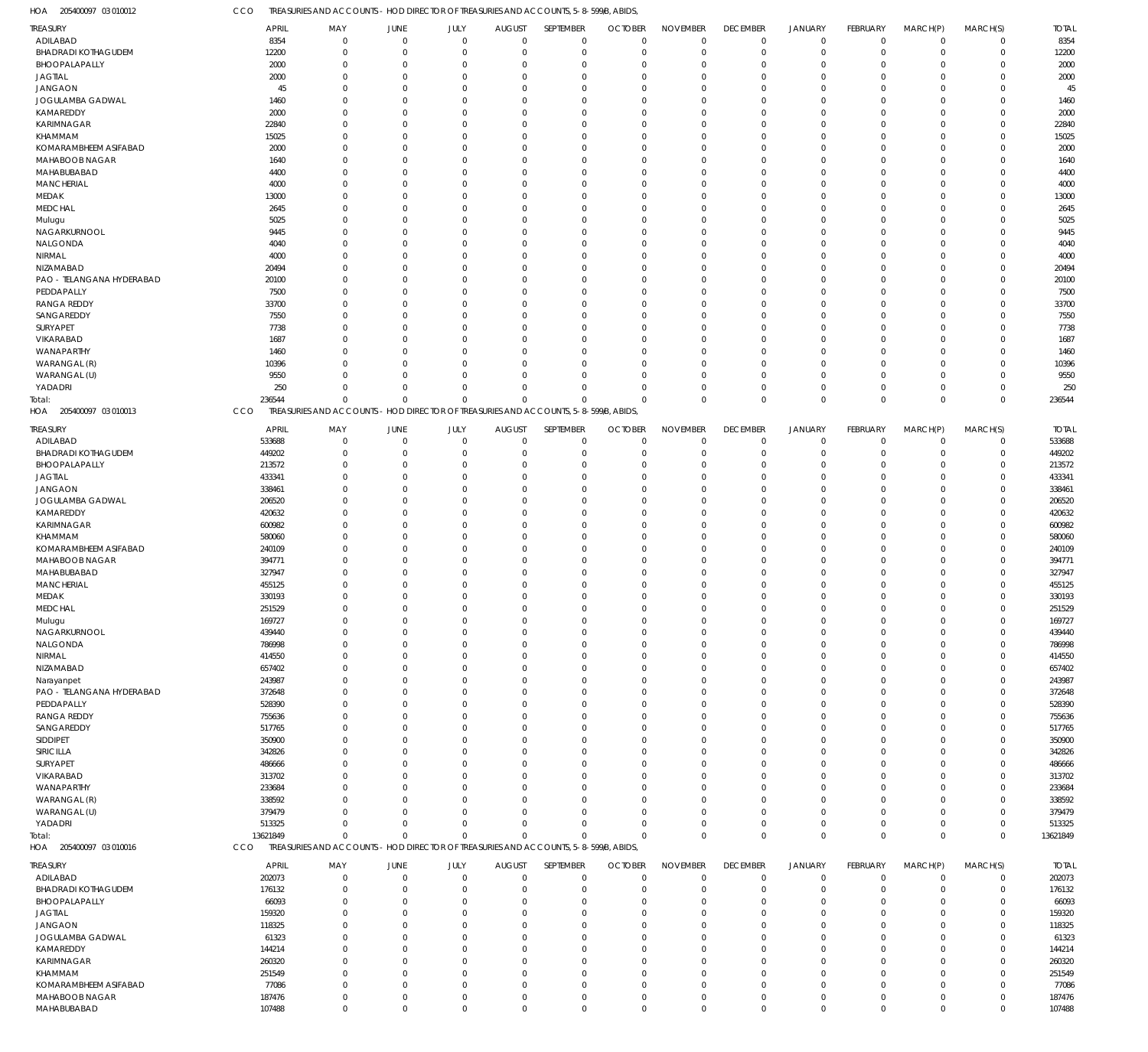CCO TREASURIES AND ACCOUNTS - HOD DIRECTOR OF TREASURIES AND ACCOUNTS, 5-8-599/B, ABIDS,

| HOA<br>205400097 03 010016 | CCO |              | TREASURIES AND ACCOUNTS - HOD DIRECTOR OF TREASURIES AND ACCOUNTS, 5-8-599/B, ABIDS, |             |             |               |             |                |                 |                 |                |                |             |             |              |
|----------------------------|-----|--------------|--------------------------------------------------------------------------------------|-------------|-------------|---------------|-------------|----------------|-----------------|-----------------|----------------|----------------|-------------|-------------|--------------|
| <b>TREASURY</b>            |     | <b>APRIL</b> | MAY                                                                                  | JUNE        | JULY        | <b>AUGUST</b> | SEPTEMBER   | <b>OCTOBER</b> | <b>NOVEMBER</b> | <b>DECEMBER</b> | <b>JANUARY</b> | FEBRUARY       | MARCH(P)    | MARCH(S)    | <b>TOTAL</b> |
| <b>MANCHERIAL</b>          |     | 163921       | $\mathbf 0$                                                                          | $\Omega$    | $\Omega$    | $\Omega$      | $\mathbf 0$ | $\Omega$       | $\Omega$        | $\mathbf 0$     | $\mathbf 0$    | $\Omega$       | $\Omega$    | $\Omega$    | 163921       |
|                            |     |              |                                                                                      |             |             |               |             |                |                 |                 |                |                |             |             |              |
| MEDAK                      |     | 114155       | $\Omega$                                                                             | $\Omega$    | $\Omega$    | $\Omega$      | $\mathbf 0$ | $\Omega$       | $\Omega$        | $\Omega$        | $\mathbf 0$    | $\Omega$       | $\Omega$    | $\Omega$    | 114155       |
| <b>MEDCHAL</b>             |     | 194601       | $\mathbf 0$                                                                          | $\Omega$    | $\Omega$    | $\Omega$      | $\mathbf 0$ | $\Omega$       | $\Omega$        | $\Omega$        | $\mathbf 0$    | $\Omega$       | $\Omega$    | $\Omega$    | 194601       |
| Mulugu                     |     | 60749        | $\Omega$                                                                             | $\Omega$    | $\Omega$    |               | $\Omega$    | $\Omega$       | $\Omega$        | $\Omega$        | $\Omega$       | $\Omega$       | $\Omega$    |             | 60749        |
| NAGARKURNOOL               |     | 135992       | $\Omega$                                                                             |             | $\Omega$    |               | $\Omega$    | $\Omega$       | $\Omega$        | $\Omega$        | $\Omega$       |                | $\Omega$    | $\Omega$    | 135992       |
| NALGONDA                   |     | 250101       | $\Omega$                                                                             | $\Omega$    | $\Omega$    |               | $\Omega$    | $\Omega$       | $\Omega$        | $\Omega$        | $\Omega$       | $\Omega$       | $\Omega$    | $\Omega$    | 250101       |
| NIRMAL                     |     | 146196       | $\Omega$                                                                             |             | $\Omega$    |               | $\Omega$    | $\Omega$       | $\Omega$        | $\Omega$        | $\Omega$       |                | $\Omega$    |             | 146196       |
| NIZAMABAD                  |     | 286942       | $\Omega$                                                                             |             | $\Omega$    |               | $\Omega$    | $\Omega$       | $\Omega$        | $\Omega$        | $\Omega$       |                | $\Omega$    | $\Omega$    | 286942       |
|                            |     |              | $\Omega$                                                                             |             | $\Omega$    |               | $\Omega$    | $\Omega$       | $\Omega$        |                 | $\Omega$       |                | $\Omega$    |             |              |
| Narayanpet                 |     | 75506        |                                                                                      |             |             |               |             |                |                 | $\Omega$        |                |                |             |             | 75506        |
| PAO - TELANGANA HYDERABAD  |     | 288309       | $\Omega$                                                                             | n           | $\Omega$    |               | $\Omega$    | $\Omega$       | $\Omega$        | $\Omega$        | $\Omega$       | $\Omega$       | $\Omega$    | $\Omega$    | 288309       |
| PEDDAPALLY                 |     | 166001       | $\Omega$                                                                             |             | $\Omega$    |               | $\Omega$    | $\Omega$       | $\Omega$        | $\Omega$        | $\Omega$       |                | $\Omega$    |             | 166001       |
| <b>RANGA REDDY</b>         |     | 428992       | $\Omega$                                                                             |             | $\Omega$    |               | $\Omega$    | $\Omega$       | $\Omega$        | $\Omega$        | $\Omega$       | $\Omega$       | $\Omega$    |             | 428992       |
| SANGAREDDY                 |     | 205544       | $\Omega$                                                                             |             | $\Omega$    |               | $\Omega$    | $\Omega$       | $\Omega$        | $\Omega$        | $\Omega$       |                | $\Omega$    |             | 205544       |
| SIDDIPET                   |     | 114012       | $\Omega$                                                                             | $\Omega$    | $\Omega$    |               | $\Omega$    | $\Omega$       | $\Omega$        | $\Omega$        | $\Omega$       | $\Omega$       | $\Omega$    | $\Omega$    | 114012       |
|                            |     |              |                                                                                      |             |             |               |             |                |                 |                 |                |                |             |             |              |
| SIRICILLA                  |     | 117694       | $\Omega$                                                                             |             | $\Omega$    |               | $\Omega$    | $\Omega$       | $\Omega$        | $\Omega$        | $\Omega$       |                | $\Omega$    |             | 117694       |
| SURYAPET                   |     | 174106       | $\Omega$                                                                             |             | $\Omega$    |               | $\Omega$    | $\Omega$       | $\Omega$        | $\Omega$        | $\Omega$       |                | $\Omega$    |             | 174106       |
| VIKARABAD                  |     | 111781       | $\Omega$                                                                             |             | $\Omega$    |               | $\Omega$    | $\Omega$       | $\Omega$        | $\Omega$        | $\Omega$       |                | $\Omega$    | $\Omega$    | 111781       |
| WANAPARTHY                 |     | 85172        | $\Omega$                                                                             | $\Omega$    | $\Omega$    |               | $\Omega$    | $\Omega$       | $\Omega$        | $\Omega$        | $\Omega$       | $\Omega$       | $\Omega$    | $\Omega$    | 85172        |
| WARANGAL (R)               |     | 148236       | $\Omega$                                                                             |             | $\Omega$    |               | $\Omega$    | $\Omega$       | $\Omega$        | $\Omega$        | $\Omega$       |                | $\Omega$    |             | 148236       |
| WARANGAL (U)               |     | 185471       | $\Omega$                                                                             |             | $\Omega$    |               | $\Omega$    | $\Omega$       | $\Omega$        | $\Omega$        | $\Omega$       | $\Omega$       | $\Omega$    | $\Omega$    | 185471       |
|                            |     |              |                                                                                      |             |             |               |             |                |                 |                 |                |                |             |             |              |
| YADADRI                    |     | 174109       | $\Omega$                                                                             | $\Omega$    | $\Omega$    | $\Omega$      | $\Omega$    | $\Omega$       | $\Omega$        | $\Omega$        | $\mathbf 0$    | $\Omega$       | $\Omega$    | $\Omega$    | 174109       |
| Total:                     |     | 5438989      | $\Omega$                                                                             | $\Omega$    | $\Omega$    | $\Omega$      | $\Omega$    | $\cap$         | $\Omega$        | $\Omega$        | $\Omega$       | $\Omega$       | $\Omega$    | $\Omega$    | 5438989      |
| HOA<br>205400097 03 010017 | CCO |              | TREASURIES AND ACCOUNTS - HOD DIRECTOR OF TREASURIES AND ACCOUNTS, 5-8-599/B, ABIDS, |             |             |               |             |                |                 |                 |                |                |             |             |              |
|                            |     |              |                                                                                      |             |             |               |             |                |                 |                 |                |                |             |             |              |
| <b>TREASURY</b>            |     | APRIL        | MAY                                                                                  | <b>JUNE</b> | JULY        | <b>AUGUST</b> | SEPTEMBER   | <b>OCTOBER</b> | <b>NOVEMBER</b> | <b>DECEMBER</b> | <b>JANUARY</b> | FEBRUARY       | MARCH(P)    | MARCH(S)    | <b>TOTAL</b> |
| KAMAREDDY                  |     | 71369        | $\mathbf 0$                                                                          | $\Omega$    | $\mathbf 0$ | $\Omega$      | $\mathbf 0$ | $\Omega$       | $\Omega$        | $\mathbf 0$     | $\mathbf 0$    | $\Omega$       | $\Omega$    | 0           | 71369        |
| KARIMNAGAR                 |     | 146988       | $\mathbf 0$                                                                          | $\Omega$    | $\Omega$    |               | $\mathbf 0$ | $\Omega$       | $\Omega$        | $\Omega$        | $\mathbf 0$    |                | $\Omega$    | $^{\circ}$  | 146988       |
| MANCHERIAL                 |     | 175708       | $\Omega$                                                                             |             | $\Omega$    |               | $\Omega$    | $\Omega$       | $\Omega$        | $\Omega$        | $\Omega$       |                | $\Omega$    |             | 175708       |
| NAGARKURNOOL               |     | 71940        | $\Omega$                                                                             |             | $\Omega$    |               | $\mathbf 0$ |                | $\Omega$        | $\Omega$        | $\mathbf 0$    |                | $\Omega$    | $\Omega$    | 71940        |
| NALGONDA                   |     | 110486       | $\Omega$                                                                             |             | $\Omega$    |               | $\Omega$    | $\Omega$       | $\Omega$        | $\Omega$        | $\Omega$       |                | $\Omega$    |             | 110486       |
|                            |     |              |                                                                                      |             |             |               |             |                |                 |                 |                |                |             |             |              |
| SANGAREDDY                 |     | 10000        | $\Omega$                                                                             |             | $\Omega$    |               | $\Omega$    | $\Omega$       | $\Omega$        | $\Omega$        | $\Omega$       |                | $\Omega$    | $\Omega$    | 10000        |
| <b>SIDDIPET</b>            |     | 16158        | $\Omega$                                                                             |             | $\Omega$    | $\Omega$      | $\Omega$    | $\Omega$       | $\Omega$        | $\Omega$        | $\mathbf 0$    | $\Omega$       | $\Omega$    | $\Omega$    | 16158        |
| Total:                     |     | 602649       | $\Omega$                                                                             | $\cap$      | $\Omega$    | $\Omega$      | $\Omega$    | $\Omega$       | $\Omega$        | $\Omega$        | $\Omega$       | $\Omega$       | $\Omega$    | $\Omega$    | 602649       |
| 205400097 03 010018<br>HOA | CCO |              | TREASURIES AND ACCOUNTS - HOD DIRECTOR OF TREASURIES AND ACCOUNTS, 5-8-599/B, ABIDS, |             |             |               |             |                |                 |                 |                |                |             |             |              |
|                            |     |              |                                                                                      |             |             |               |             |                |                 |                 |                |                |             |             |              |
| <b>TREASURY</b>            |     | <b>APRIL</b> | MAY                                                                                  | JUNE        | JULY        | <b>AUGUST</b> | SEPTEMBER   | <b>OCTOBER</b> | <b>NOVEMBER</b> | <b>DECEMBER</b> | <b>JANUARY</b> | FEBRUARY       | MARCH(P)    | MARCH(S)    | <b>TOTAL</b> |
| KAMAREDDY                  |     | 109100       | $\overline{0}$                                                                       | $\Omega$    | $\mathbf 0$ | $\Omega$      | $\mathbf 0$ | $\Omega$       | $\Omega$        | $\mathbf 0$     | $\mathbf 0$    | $\Omega$       | $\Omega$    | $\Omega$    | 109100       |
| KARIMNAGAR                 |     | 54604        | $\mathbf 0$                                                                          | $\Omega$    | $\Omega$    | $\Omega$      | $\mathbf 0$ | $\Omega$       | $\Omega$        | $\Omega$        | $\mathbf 0$    | $\Omega$       | $\Omega$    | $\Omega$    | 54604        |
| KHAMMAM                    |     | 20627        | $\Omega$                                                                             | $\Omega$    | $\Omega$    | $\Omega$      | $\Omega$    | $\Omega$       | $\Omega$        | $\Omega$        | $\Omega$       | $\Omega$       | $\Omega$    | $\Omega$    | 20627        |
| MAHABOOB NAGAR             |     | 32483        | $\mathbf 0$                                                                          |             | $\Omega$    |               | $\mathbf 0$ | $\Omega$       | $\Omega$        | $\Omega$        | $\mathbf 0$    |                | $\Omega$    | $\Omega$    | 32483        |
|                            |     |              |                                                                                      |             |             |               |             |                |                 |                 |                |                |             |             |              |
| MEDAK                      |     | 25044        | $\Omega$                                                                             | $\Omega$    | $\Omega$    |               | $\Omega$    | $\Omega$       | $\Omega$        | $\Omega$        | $\Omega$       | $\Omega$       | $\Omega$    | $\Omega$    | 25044        |
| Mulugu                     |     | 40961        | $\Omega$                                                                             |             | $\Omega$    |               | $\Omega$    | ſ              | $\Omega$        | $\Omega$        | $\Omega$       |                | $\Omega$    | $\Omega$    | 40961        |
| NALGONDA                   |     | 75962        | $\Omega$                                                                             | $\cap$      | $\Omega$    |               | $\Omega$    | $\Omega$       | $\Omega$        | $\Omega$        | $\Omega$       | $\Omega$       | $\Omega$    | $\Omega$    | 75962        |
| SIDDIPET                   |     | 43987        | $\Omega$                                                                             | $\Omega$    | $\Omega$    | $\Omega$      | $\Omega$    | $\Omega$       | $\Omega$        | $\Omega$        | $\Omega$       | $\Omega$       | $\Omega$    | $\Omega$    | 43987        |
| SIRICILLA                  |     | 45185        | $\Omega$                                                                             | $\Omega$    | $\Omega$    | $\Omega$      | $\Omega$    | $\Omega$       | $\Omega$        | $\Omega$        | $\mathbf 0$    | $\Omega$       | $\Omega$    | $\Omega$    | 45185        |
|                            |     | 447953       | $\Omega$                                                                             | $\Omega$    | $\Omega$    | $\Omega$      | $\Omega$    | $\Omega$       | $\Omega$        | $\Omega$        | $\mathbf{0}$   | $\Omega$       | $\Omega$    | $\Omega$    | 447953       |
| Total:                     |     |              |                                                                                      |             |             |               |             |                |                 |                 |                |                |             |             |              |
| HOA 205400097 03 110111    | CCO |              | TREASURIES AND ACCOUNTS - HOD DIRECTOR OF TREASURIES AND ACCOUNTS, 5-8-599/B, ABIDS, |             |             |               |             |                |                 |                 |                |                |             |             |              |
| TREASURY                   |     | <b>APRIL</b> | MAY                                                                                  | JUNE        | JULY        | <b>AUGUST</b> | SEPTEMBER   | <b>OCTOBER</b> | <b>NOVEMBER</b> | <b>DECEMBER</b> | <b>JANUARY</b> | FEBRUARY       | MARCH(P)    | MARCH(S)    | <b>TOTAL</b> |
| KARIMNAGAR                 |     | 14140        | 0                                                                                    |             |             |               | $\Omega$    |                |                 |                 |                |                |             |             | 14140        |
|                            |     |              |                                                                                      |             |             |               |             |                |                 |                 |                |                |             |             |              |
| KHAMMAM                    |     | 4530         | $\Omega$                                                                             |             | $\Omega$    |               | $\Omega$    | $\Omega$       | $\Omega$        | $\Omega$        | $\Omega$       |                | $\Omega$    |             | 4530         |
| MEDCHAL                    |     | 7215         | $\mathbf 0$                                                                          |             | $\Omega$    |               | $\Omega$    | $\Omega$       | $\mathbf 0$     | $\Omega$        | $\mathbf 0$    |                | $\Omega$    | $\Omega$    | 7215         |
| NALGONDA                   |     | 5000         | $\Omega$                                                                             |             | $\cap$      |               | $\Omega$    | $\Omega$       | $\Omega$        | $\Omega$        | $\Omega$       |                | $\Omega$    |             | 5000         |
| SIDDIPET                   |     | 1200         | $\Omega$                                                                             |             | $\Omega$    |               | $\Omega$    | $\Omega$       | $\Omega$        | $\Omega$        | $\Omega$       |                | $\Omega$    | $\Omega$    | 1200         |
| VIKARABAD                  |     | 5000         | $\mathbf 0$                                                                          |             | $\Omega$    | $\Omega$      | $\Omega$    | $\Omega$       | $\Omega$        | $\Omega$        | $\mathbf 0$    | $\Omega$       | $\Omega$    | $\Omega$    | 5000         |
| Total:                     |     | 37085        | $\mathbf{0}$                                                                         | $\cap$      | $\Omega$    | $\Omega$      | $\Omega$    | $\Omega$       | $\Omega$        | $\Omega$        | $\mathbf{0}$   | $\Omega$       | $\Omega$    | $\Omega$    | 37085        |
|                            |     |              |                                                                                      |             |             |               |             |                |                 |                 |                |                |             |             |              |
| HOA 205400097 03 130132    | CCO |              | TREASURIES AND ACCOUNTS - HOD DIRECTOR OF TREASURIES AND ACCOUNTS, 5-8-599/B, ABIDS, |             |             |               |             |                |                 |                 |                |                |             |             |              |
| TREASURY                   |     | <b>APRIL</b> | MAY                                                                                  | JUNE        | JULY        | <b>AUGUST</b> | SEPTEMBER   | <b>OCTOBER</b> | <b>NOVEMBER</b> | <b>DECEMBER</b> | <b>JANUARY</b> | FEBRUARY       | MARCH(P)    | MARCH(S)    | <b>TOTAL</b> |
| ADILABAD                   |     | $-10200$     | $\mathbf 0$                                                                          | $\Omega$    | $\mathbf 0$ | $\Omega$      | $\mathbf 0$ | $\Omega$       | $\mathbf{0}$    | $\mathbf 0$     | $\mathbf 0$    | $\Omega$       | $\Omega$    | $\Omega$    | $-10200$     |
| <b>BHADRADI KOTHAGUDEM</b> |     | 63400        | $\mathbf 0$                                                                          | $\Omega$    | $\Omega$    | $\Omega$      | $\mathbf 0$ | $\Omega$       | $\Omega$        | $\Omega$        | $\mathbf 0$    | $\Omega$       | $\Omega$    | $\Omega$    | 63400        |
|                            |     |              |                                                                                      |             |             |               |             |                |                 |                 |                |                |             |             |              |
| BHOOPALAPALLY              |     | 60000        | $\Omega$                                                                             | $\Omega$    | $\Omega$    | $\cap$        | $\Omega$    | $\Omega$       | $\Omega$        | $\Omega$        | $\Omega$       | $\Omega$       | $\Omega$    | $\Omega$    | 60000        |
| HYDERABAD URBAN            |     | $-67200$     | $\mathbf 0$                                                                          |             | $\Omega$    | $\Omega$      | $\mathbf 0$ | $\Omega$       | $\Omega$        | $\Omega$        | $\mathbf 0$    | $\Omega$       | $\Omega$    | $\Omega$    | $-67200$     |
| <b>JAGTIAL</b>             |     | 359700       | $\Omega$                                                                             | $\Omega$    | $\Omega$    |               | $\Omega$    | $\Omega$       | $\Omega$        | $\Omega$        | $\Omega$       | $\Omega$       | $\Omega$    |             | 359700       |
| KHAMMAM                    |     | 600          | $\Omega$                                                                             |             | $\Omega$    |               | $\Omega$    | $\Omega$       | $\Omega$        | $\Omega$        | $\Omega$       |                | $\Omega$    |             | 600          |
| MANCHERIAL                 |     | $-21600$     | $\Omega$                                                                             | $\Omega$    | $\Omega$    |               | $\Omega$    | $\Omega$       | $\Omega$        | $\Omega$        | $\Omega$       | $\Omega$       | $\Omega$    | $\Omega$    | $-21600$     |
| MEDAK                      |     | 5000         | $\Omega$                                                                             |             | $\Omega$    |               | $\Omega$    | $\Omega$       | $\Omega$        | $\Omega$        | $\Omega$       |                | $\Omega$    |             | 5000         |
|                            |     |              |                                                                                      |             |             |               |             |                |                 |                 |                |                |             |             |              |
| <b>MEDCHAL</b>             |     | 351476       | $\Omega$                                                                             |             | $\Omega$    |               | $\Omega$    | $\Omega$       | $\Omega$        | $\Omega$        | $\Omega$       |                | $\Omega$    |             | 351476       |
| NAGARKURNOOL               |     | 5000         | $\Omega$                                                                             |             | $\Omega$    |               | $\Omega$    | $\Omega$       | $\Omega$        | $\Omega$        | $\Omega$       |                | $\Omega$    |             | 5000         |
| NALGONDA                   |     | 26000        | $\Omega$                                                                             | $\Omega$    | $\Omega$    |               | $\Omega$    | $\Omega$       | $\Omega$        | $\Omega$        | $\Omega$       | $\Omega$       | $\Omega$    | $\Omega$    | 26000        |
| <b>RANGA REDDY</b>         |     | 65100        | $\mathbf 0$                                                                          |             | $\Omega$    |               | $\Omega$    | $\Omega$       | $\Omega$        | $\Omega$        | $\Omega$       |                | $\Omega$    |             | 65100        |
| SIDDIPET                   |     | 13000        | $\Omega$                                                                             |             | $\Omega$    |               | $\Omega$    | $\Omega$       | $\Omega$        | $\Omega$        | $\Omega$       |                | $\Omega$    |             | 13000        |
|                            |     |              |                                                                                      |             |             |               |             |                |                 |                 |                |                |             |             |              |
| SURYAPET                   |     | 9500         | $\Omega$                                                                             |             | $\Omega$    |               | $\Omega$    | $\Omega$       | $\Omega$        | $\Omega$        | $\Omega$       |                | $\Omega$    |             | 9500         |
| VIKARABAD                  |     | 19627        | $\Omega$                                                                             | $\cap$      | $\Omega$    |               | $\Omega$    | $\Omega$       | $\Omega$        | $\Omega$        | $\Omega$       | $\Omega$       | $\Omega$    | $\Omega$    | 19627        |
| WARANGAL (U)               |     | 301350       | $\mathbf 0$                                                                          | $\Omega$    | $\Omega$    |               | $\Omega$    | $\Omega$       | $\Omega$        | $\Omega$        | $\Omega$       | $\Omega$       | $\Omega$    | $\Omega$    | 301350       |
| YADADRI                    |     | 5000         | $\Omega$                                                                             | $\Omega$    | $\Omega$    | $\Omega$      | $\Omega$    | $\Omega$       | $\Omega$        | $\Omega$        | $\mathbf 0$    | $\Omega$       | $\Omega$    | $\Omega$    | 5000         |
| Total:                     |     | 1185753      | $\mathbf{0}$                                                                         | $\Omega$    | $\Omega$    | $\Omega$      | $\Omega$    | $\Omega$       | $\Omega$        | $\Omega$        | $\mathbf{0}$   | $\Omega$       | $\Omega$    | $\Omega$    | 1185753      |
| HOA 205400097 03 130134    | CCO |              | TREASURIES AND ACCOUNTS - HOD DIRECTOR OF TREASURIES AND ACCOUNTS, 5-8-599/B, ABIDS, |             |             |               |             |                |                 |                 |                |                |             |             |              |
|                            |     |              |                                                                                      |             |             |               |             |                |                 |                 |                |                |             |             |              |
| <b>TREASURY</b>            |     | APRIL        | MAY                                                                                  | JUNE        | JULY        | <b>AUGUST</b> | SEPTEMBER   | <b>OCTOBER</b> | <b>NOVEMBER</b> | <b>DECEMBER</b> | <b>JANUARY</b> | FEBRUARY       | MARCH(P)    | MARCH(S)    | <b>TOTAL</b> |
| <b>MEDCHAL</b>             |     | 33000        | $\overline{0}$                                                                       | $\mathbf 0$ | $\mathbf 0$ | $\mathbf 0$   | $\mathbf 0$ | $\overline{0}$ | $\mathbf 0$     | $\mathbf 0$     | $\mathbf 0$    | $\overline{0}$ | $\mathbf 0$ | $\mathbf 0$ | 33000        |
|                            |     | 33000        | $\mathbf 0$                                                                          |             | $\mathbf 0$ |               | $\mathbf 0$ |                | $\mathbf 0$     |                 | $\mathbf 0$    | $\mathbf{0}$   | $\mathbf 0$ | $\mathbf 0$ |              |
| Total:                     |     |              |                                                                                      | $\mathbf 0$ |             | $\mathbf 0$   |             | $\mathbf 0$    |                 | $\mathbf 0$     |                |                |             |             | 33000        |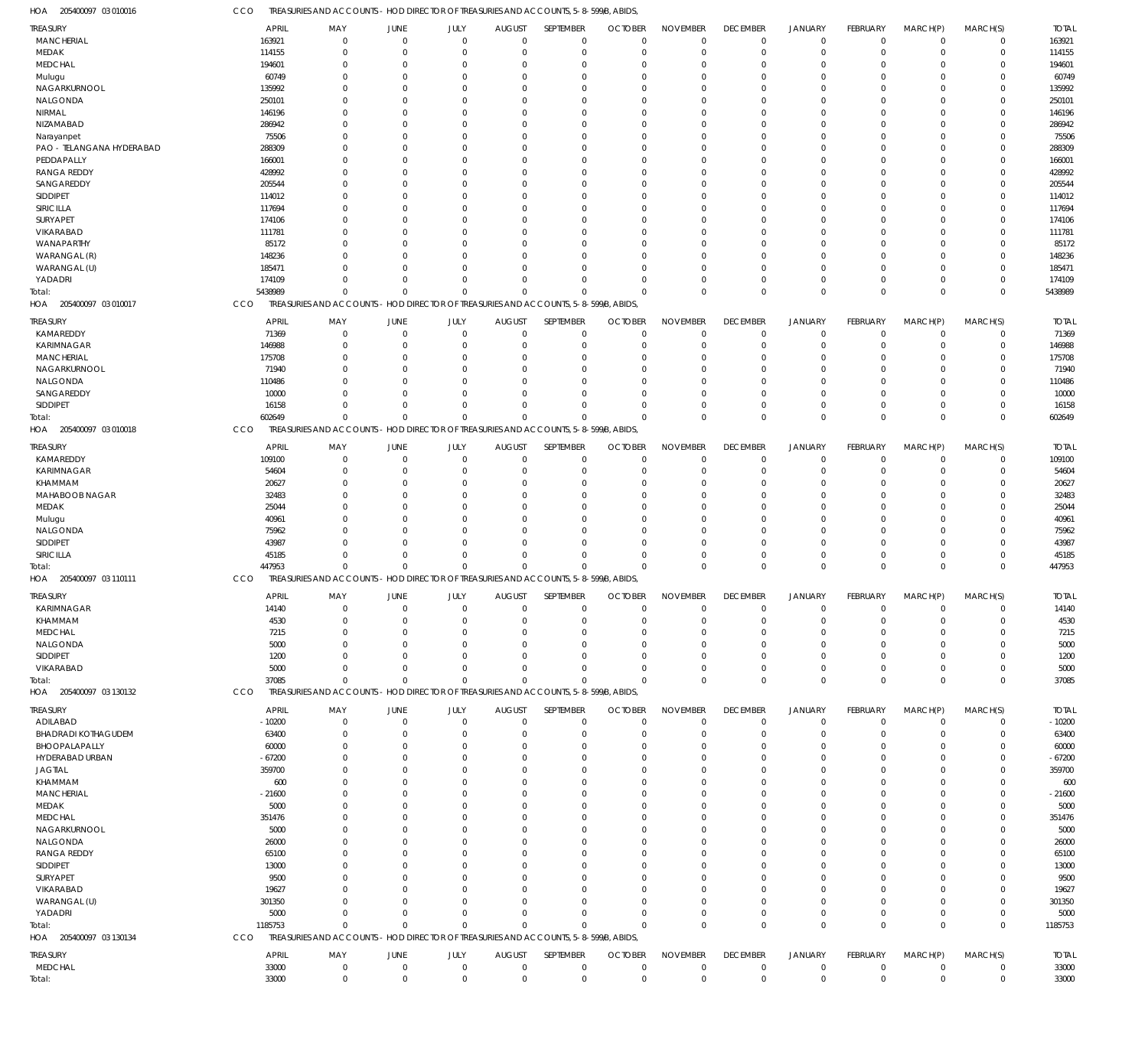| HOA<br>205400097 03 130135                   | ссо |                    | TREASURIES AND ACCOUNTS                                                               |                            |                            |                              | - HOD DIRECTOR OF TREASURIES AND ACCOUNTS, 5-8-599/B, ABIDS                                      |                               |                                   |                                |                                  |                             |                             |                            |                      |
|----------------------------------------------|-----|--------------------|---------------------------------------------------------------------------------------|----------------------------|----------------------------|------------------------------|--------------------------------------------------------------------------------------------------|-------------------------------|-----------------------------------|--------------------------------|----------------------------------|-----------------------------|-----------------------------|----------------------------|----------------------|
| <b>TREASURY</b>                              |     | <b>APRIL</b>       | MAY                                                                                   | JUNE                       | JULY                       | <b>AUGUST</b>                | SEPTEMBER                                                                                        | <b>OCTOBER</b>                | <b>NOVEMBER</b>                   | <b>DECEMBER</b>                | <b>JANUARY</b>                   | <b>FEBRUARY</b>             | MARCH(P)                    | MARCH(S)                   | <b>TOTAL</b>         |
| JOGULAMBA GADWAL                             |     | 15000              | $\overline{0}$                                                                        | $\Omega$                   | $\Omega$                   | $\Omega$                     | $\Omega$                                                                                         | $\Omega$                      | $\mathbf 0$                       | $\mathbf 0$                    | $\Omega$                         | $\Omega$                    | $\Omega$                    | 0                          | 15000                |
| MEDAK                                        |     | 1350               | $\Omega$                                                                              | $\Omega$                   | $\Omega$                   | $\Omega$                     | $\Omega$                                                                                         | $\Omega$                      | $\Omega$                          | $\mathbf 0$                    | $\Omega$                         | $\Omega$                    | $\Omega$                    | $\mathbf 0$                | 1350                 |
| SURYAPET                                     |     | 712                | - 0<br>$\Omega$                                                                       |                            | $\Omega$                   |                              | $\Omega$                                                                                         |                               | $\Omega$<br>$\Omega$              | 0                              |                                  |                             |                             | $\Omega$                   | 712                  |
| YADADRI<br>Total:                            |     | 705<br>17767       | $\Omega$                                                                              | <sup>0</sup><br>$\Omega$   | $\Omega$<br>$\mathbf{0}$   | 0<br>$\Omega$                | $\Omega$<br>$\Omega$                                                                             | $\Omega$<br>$\Omega$          | $\Omega$                          | $\Omega$<br>$\Omega$           | $\Omega$<br>$\Omega$             | 0<br>$\Omega$               | $\Omega$<br>$\Omega$        | $\mathbf 0$<br>$\mathbf 0$ | 705<br>17767         |
| HOA 205400097 03 140                         | CCO |                    |                                                                                       |                            |                            |                              | TREASURIES AND ACCOUNTS - HOD DIRECTOR OF TREASURIES AND ACCOUNTS, 5-8-599/B, ABIDS,             |                               |                                   |                                |                                  |                             |                             |                            |                      |
|                                              |     | <b>APRIL</b>       | MAY                                                                                   | <b>JUNE</b>                |                            |                              | SEPTEMBER                                                                                        | <b>OCTOBER</b>                |                                   |                                |                                  | <b>FEBRUARY</b>             |                             | MARCH(S)                   | <b>TOTAL</b>         |
| <b>TREASURY</b><br>NALGONDA                  |     | 25425              | $\overline{0}$                                                                        | $\Omega$                   | JULY<br>$\overline{0}$     | <b>AUGUST</b><br>$\mathbf 0$ | $\overline{0}$                                                                                   | $\mathbf 0$                   | <b>NOVEMBER</b><br>$\overline{0}$ | <b>DECEMBER</b><br>$\mathbf 0$ | <b>JANUARY</b><br>$\overline{0}$ | $\Omega$                    | MARCH(P)<br>$\mathbf 0$     | $\mathbf 0$                | 25425                |
| Total:                                       |     | 25425              | $\Omega$                                                                              | $\Omega$                   | $\overline{0}$             | $\mathbf 0$                  | $\overline{0}$                                                                                   | $\Omega$                      | $\Omega$                          | $\mathbf 0$                    | $\overline{0}$                   | $\mathbf 0$                 | $\Omega$                    | $\mathbf 0$                | 25425                |
| HOA 205400097 03 300302                      | CCO |                    | <b>TREASURIES AND ACCOUNTS</b>                                                        |                            |                            |                              | - HOD DIRECTOR OF TREASURIES AND ACCOUNTS, 5-8-599/B, ABIDS,                                     |                               |                                   |                                |                                  |                             |                             |                            |                      |
| <b>TREASURY</b>                              |     | <b>APRIL</b>       | MAY                                                                                   | JUNE                       | JULY                       | <b>AUGUST</b>                | SEPTEMBER                                                                                        | <b>OCTOBER</b>                | <b>NOVEMBER</b>                   | <b>DECEMBER</b>                | <b>JANUARY</b>                   | <b>FEBRUARY</b>             | MARCH(P)                    | MARCH(S)                   | <b>TOTAL</b>         |
| ADILABAD                                     |     | 115600             | $\overline{0}$                                                                        | $\Omega$                   | $\Omega$                   | $\mathbf 0$                  | $\mathbf 0$                                                                                      | $\Omega$                      | $\mathbf 0$                       | $\mathbf 0$                    | $^{\circ}$                       | $\Omega$                    | $\Omega$                    | 0                          | 115600               |
| BHOOPALAPALLY                                |     | 20867              | $\Omega$                                                                              | $\Omega$                   | $\Omega$                   | $\Omega$                     | $\Omega$                                                                                         | $\Omega$                      | $\Omega$                          | $\Omega$                       | $\Omega$                         | 0                           | 0                           | $\mathbf 0$                | 20867                |
| KARIMNAGAR                                   |     | 6444               | - 0                                                                                   |                            |                            |                              | $\Omega$                                                                                         |                               | $\Omega$                          |                                |                                  |                             |                             | $\Omega$                   | 6444                 |
| KHAMMAM                                      |     | 41734              | $\Omega$                                                                              |                            |                            |                              | $\Omega$                                                                                         |                               | $\Omega$                          |                                |                                  |                             | O                           | $\Omega$                   | 41734                |
| NAGARKURNOOL                                 |     | 21474              | $\Omega$                                                                              |                            | $\Omega$                   |                              |                                                                                                  |                               |                                   |                                |                                  |                             | O                           | $\Omega$                   | 21474                |
| <b>NIRMAL</b><br>NIZAMABAD                   |     | 21615<br>62793     | $\Omega$                                                                              |                            | $\Omega$                   |                              | $\Omega$                                                                                         |                               |                                   |                                | n                                | C                           | 0<br>O                      | $\Omega$<br>$\Omega$       | 21615<br>62793       |
| SANGAREDDY                                   |     | 21613              | $\Omega$                                                                              |                            |                            |                              | O                                                                                                |                               | $\Omega$                          |                                | n                                | C                           | O                           | $\Omega$                   | 21613                |
| SIDDIPET                                     |     | 63646              | - 0                                                                                   |                            |                            |                              |                                                                                                  |                               |                                   |                                |                                  |                             | 0                           | $\Omega$                   | 63646                |
| VIKARABAD                                    |     | 21107              | $\cap$                                                                                |                            | $\Omega$                   | U                            | $\Omega$                                                                                         | $\Omega$                      | $\Omega$                          | $\Omega$                       | $\Omega$                         | 0                           | $\Omega$                    | $\mathbf 0$                | 21107                |
| Total:                                       |     | 396893             | $\Omega$                                                                              | $\Omega$                   | $\Omega$                   | $\Omega$                     | $\Omega$                                                                                         |                               | $\cap$                            | $\Omega$                       | $\Omega$                         | $\Omega$                    | $\Omega$                    | $\Omega$                   | 396893               |
| HOA 205400097 03 310318                      | CCO |                    | <b>TREASURIES AND ACCOUNTS</b>                                                        |                            |                            |                              | - HOD DIRECTOR OF TREASURIES AND ACCOUNTS, 5-8-599/B, ABIDS                                      |                               |                                   |                                |                                  |                             |                             |                            |                      |
| <b>TREASURY</b>                              |     | <b>APRIL</b>       | MAY                                                                                   | <b>JUNE</b>                | JULY                       | <b>AUGUST</b>                | SEPTEMBER                                                                                        | <b>OCTOBER</b>                | <b>NOVEMBER</b>                   | <b>DECEMBER</b>                | <b>JANUARY</b>                   | <b>FEBRUARY</b>             | MARCH(P)                    | MARCH(S)                   | <b>TOTAL</b>         |
| SURYAPET                                     |     | 20000              | $\overline{0}$                                                                        | $\overline{0}$             | $\overline{0}$             | $\mathbf 0$                  | $\overline{0}$                                                                                   | $\mathbf 0$                   | $\mathbf 0$                       | $\mathbf 0$                    | $\overline{0}$                   | $\mathbf 0$                 | $\mathbf 0$                 | $\mathbf 0$                | 20000                |
| Total:                                       |     | 20000              | $\Omega$                                                                              | $\Omega$                   | $\mathbf{0}$               | $\mathbf 0$                  | $\overline{0}$                                                                                   | $\Omega$                      | $\Omega$                          | $\mathbf 0$                    | $\overline{0}$                   | $\mathbf 0$                 | $\overline{0}$              | $\mathbf 0$                | 20000                |
| HOA 205400097 04 010011                      | CCO |                    |                                                                                       |                            |                            |                              | TREASURIES AND ACCOUNTS - HOD DIRECTOR OF TREASURIES AND ACCOUNTS, 5-8-599/B, ABIDS,             |                               |                                   |                                |                                  |                             |                             |                            |                      |
| <b>TREASURY</b>                              |     | <b>APRIL</b>       | MAY                                                                                   | <b>JUNE</b>                | JULY                       | <b>AUGUST</b>                | SEPTEMBER                                                                                        | <b>OCTOBER</b>                | <b>NOVEMBER</b>                   | <b>DECEMBER</b>                | <b>JANUARY</b>                   | <b>FEBRUARY</b>             | MARCH(P)                    | MARCH(S)                   | <b>TOTAL</b>         |
| PAO - TELANGANA HYDERABAD                    |     | 3990037            | $\Omega$                                                                              | $\Omega$                   | $\Omega$                   | $\mathbf{0}$                 | $\overline{0}$                                                                                   | $\Omega$                      | $\mathbf 0$                       | $\mathbf 0$                    | $\overline{0}$                   | $\Omega$                    | $\mathbf 0$                 | 0                          | 3990037              |
| Total:                                       |     | 3990037            | $\Omega$                                                                              | $\Omega$                   | $\Omega$                   | $\mathbf 0$                  | $\Omega$                                                                                         | $\Omega$                      | $\Omega$                          | $\Omega$                       | $\Omega$                         | $\Omega$                    | $\Omega$                    | $\mathbf 0$                | 3990037              |
| HOA<br>205400097 04 010012                   | CCO |                    | <b>TREASURIES AND ACCOUNTS</b>                                                        |                            |                            |                              | HOD DIRECTOR OF TREASURIES AND ACCOUNTS, 5-8-599/B, ABIDS                                        |                               |                                   |                                |                                  |                             |                             |                            |                      |
| <b>TREASURY</b>                              |     | <b>APRIL</b>       | MAY                                                                                   | JUNE                       | JULY                       | <b>AUGUST</b>                | SEPTEMBER                                                                                        | <b>OCTOBER</b>                | <b>NOVEMBER</b>                   | <b>DECEMBER</b>                | <b>JANUARY</b>                   | <b>FEBRUARY</b>             | MARCH(P)                    | MARCH(S)                   | <b>TOTAL</b>         |
| PAO - TELANGANA HYDERABAD                    |     | 100754             | $\overline{0}$                                                                        | $\overline{0}$             | $\overline{0}$             | $\mathbf{0}$                 | $\mathbf 0$                                                                                      | $\overline{0}$                | $\overline{0}$                    | $\mathbf 0$                    | $\overline{0}$                   | $\mathbf 0$                 | $\mathbf 0$                 | $\mathbf 0$                | 100754               |
| Total:<br>HOA 205400097 04 010013            | CCO | 100754             | $\Omega$                                                                              | $\overline{0}$             | $\mathbf{0}$               | $\Omega$                     | $\Omega$<br>TREASURIES AND ACCOUNTS - HOD DIRECTOR OF TREASURIES AND ACCOUNTS, 5-8-599/B, ABIDS, | $\Omega$                      | $\Omega$                          | $\mathbf 0$                    | $\Omega$                         | $\Omega$                    | $\Omega$                    | $\mathbf 0$                | 100754               |
|                                              |     |                    |                                                                                       |                            |                            |                              |                                                                                                  |                               |                                   |                                |                                  |                             |                             |                            |                      |
| <b>TREASURY</b>                              |     | <b>APRIL</b>       | MAY                                                                                   | JUNE                       | JULY                       | <b>AUGUST</b>                | SEPTEMBER                                                                                        | <b>OCTOBER</b>                | <b>NOVEMBER</b>                   | <b>DECEMBER</b>                | <b>JANUARY</b>                   | <b>FEBRUARY</b>             | MARCH(P)                    | MARCH(S)                   | <b>TOTAL</b>         |
| PAO - TELANGANA HYDERABAD                    |     | 1607350<br>1607350 | $\Omega$<br>$\Omega$                                                                  | $\overline{0}$<br>$\Omega$ | $\mathbf 0$<br>$\mathbf 0$ | $\mathbf 0$<br>$\mathbf 0$   | $\mathbf 0$<br>$\Omega$                                                                          | $\overline{0}$<br>$\Omega$    | $\overline{0}$<br>$\Omega$        | $\mathbf 0$<br>$\mathbf 0$     | $\overline{0}$<br>$\overline{0}$ | $\Omega$<br>$\Omega$        | $\mathbf 0$<br>$\mathbf{0}$ | 0<br>$\mathbf 0$           | 1607350<br>1607350   |
| Total:<br>205400097 04 010015<br>HOA         | CCO |                    |                                                                                       |                            |                            |                              | TREASURIES AND ACCOUNTS - HOD DIRECTOR OF TREASURIES AND ACCOUNTS, 5-8-599/B, ABIDS,             |                               |                                   |                                |                                  |                             |                             |                            |                      |
|                                              |     |                    |                                                                                       |                            |                            |                              |                                                                                                  |                               |                                   |                                |                                  |                             |                             |                            |                      |
| <b>TREASURY</b><br>PAO - TELANGANA HYDERABAD |     | <b>APRIL</b>       | MAY<br>$\Omega$                                                                       | <b>JUNE</b><br>$\Omega$    | JULY<br>$\Omega$           | <b>AUGUST</b><br>$\mathbf 0$ | SEPTEMBER<br>$\mathbf 0$                                                                         | <b>OCTOBER</b><br>$\mathbf 0$ | <b>NOVEMBER</b><br>$\mathbf 0$    | <b>DECEMBER</b><br>$\mathbf 0$ | <b>JANUARY</b><br>$\overline{0}$ | <b>FEBRUARY</b><br>$\Omega$ | MARCH(P)<br>$\mathbf 0$     | MARCH(S)<br>$\mathbf 0$    | <b>TOTAL</b><br>4126 |
| Total:                                       |     | 4126<br>4126       | $\Omega$                                                                              | $\Omega$                   | $\mathbf{0}$               | $\mathbf 0$                  | $\Omega$                                                                                         | $\Omega$                      | $\Omega$                          | $\mathbf 0$                    | $\overline{0}$                   | $\mathbf 0$                 | $\Omega$                    | $\mathbf 0$                | 4126                 |
| 205400097 04 010016<br>HOA                   | CCO |                    |                                                                                       |                            |                            |                              | TREASURIES AND ACCOUNTS - HOD DIRECTOR OF TREASURIES AND ACCOUNTS, 5-8-599/B, ABIDS,             |                               |                                   |                                |                                  |                             |                             |                            |                      |
| <b>TREASURY</b>                              |     | <b>APRIL</b>       | MAY                                                                                   | <b>JUNE</b>                | <b>JULY</b>                | <b>AUGUST</b>                | <b>SEPTEMBER</b>                                                                                 | <b>OCTOBER</b>                | <b>NOVEMBER</b>                   | <b>DECEMBER</b>                | <b>JANUARY</b>                   | <b>FEBRUARY</b>             | MARCH(P)                    |                            | <b>TOTAL</b>         |
| PAO - TELANGANA HYDERABAD                    |     | 1195823            | - 0                                                                                   |                            | $\Omega$                   | 0                            | $\Omega$                                                                                         | $\Omega$                      | $\Omega$                          | $\Omega$                       | $\Omega$                         | $\mathbf 0$                 | $\mathbf 0$                 | MARCH(S)<br>$\mathbf 0$    | 1195823              |
| Total:                                       |     | 1195823            | $\Omega$                                                                              | $\Omega$                   | $\Omega$                   | $\Omega$                     | $\Omega$                                                                                         | $\Omega$                      | $\overline{0}$                    | $\mathbf 0$                    | $\Omega$                         | $\mathbf 0$                 | $\Omega$                    | $\mathbf 0$                | 1195823              |
| HOA 205400097 04 010017                      | CCO |                    |                                                                                       |                            |                            |                              | TREASURIES AND ACCOUNTS - HOD DIRECTOR OF TREASURIES AND ACCOUNTS, 5-8-599/B, ABIDS,             |                               |                                   |                                |                                  |                             |                             |                            |                      |
| <b>TREASURY</b>                              |     | <b>APRIL</b>       | MAY                                                                                   | JUNE                       | JULY                       | <b>AUGUST</b>                | SEPTEMBER                                                                                        | <b>OCTOBER</b>                | <b>NOVEMBER</b>                   | <b>DECEMBER</b>                | <b>JANUARY</b>                   | <b>FEBRUARY</b>             | MARCH(P)                    | MARCH(S)                   | <b>TOTAL</b>         |
| PAO - TELANGANA HYDERABAD                    |     | 35927              | $\mathbf 0$                                                                           | $\mathbf 0$                | $\mathbf 0$                | $\mathbf 0$                  | $\mathbf 0$                                                                                      | $\mathbf 0$                   | $\overline{0}$                    | $\overline{0}$                 | $\overline{0}$                   | $\mathbf 0$                 | $\overline{0}$              | $\mathbf 0$                | 35927                |
| Total:                                       |     | 35927              | $\overline{0}$                                                                        | $\mathbf 0$                | $\mathbf 0$                | $\mathbf{0}$                 | $\overline{0}$                                                                                   | $\overline{0}$                | $\overline{0}$                    | $\mathbf 0$                    | $\overline{0}$                   | $\mathbf 0$                 | $\Omega$                    | $\mathbf 0$                | 35927                |
| HOA 205400097 04 010018                      | CCO |                    |                                                                                       |                            |                            |                              | TREASURIES AND ACCOUNTS - HOD DIRECTOR OF TREASURIES AND ACCOUNTS, 5-8-599/B, ABIDS,             |                               |                                   |                                |                                  |                             |                             |                            |                      |
| <b>TREASURY</b>                              |     | <b>APRIL</b>       | MAY                                                                                   | JUNE                       | JULY                       | <b>AUGUST</b>                | <b>SEPTEMBER</b>                                                                                 | <b>OCTOBER</b>                | <b>NOVEMBER</b>                   | <b>DECEMBER</b>                | <b>JANUARY</b>                   | <b>FEBRUARY</b>             | MARCH(P)                    | MARCH(S)                   | <b>TOTAL</b>         |
| PAO - TELANGANA HYDERABAD                    |     | 46027              | $\overline{0}$                                                                        | $\overline{0}$             | $\mathbf 0$                | $\mathbf{0}$                 | $\mathbf 0$                                                                                      | $\mathbf 0$                   | $\overline{0}$                    | $\mathbf 0$                    | $\overline{0}$                   | $\mathbf 0$                 | $\mathbf 0$                 | $\mathbf 0$                | 46027                |
| Total:                                       |     | 46027              | $\Omega$                                                                              | $\overline{0}$             | $\mathbf{0}$               | $\mathbf 0$                  | $\overline{0}$                                                                                   | $\Omega$                      | $\Omega$                          | $\mathbf 0$                    | $\overline{0}$                   | $\Omega$                    | $\Omega$                    | $\mathbf 0$                | 46027                |
| HOA 205400097 04 130133                      | CCO |                    |                                                                                       |                            |                            |                              | TREASURIES AND ACCOUNTS - HOD DIRECTOR OF TREASURIES AND ACCOUNTS, 5-8-599/B, ABIDS,             |                               |                                   |                                |                                  |                             |                             |                            |                      |
| <b>TREASURY</b>                              |     | <b>APRIL</b>       | MAY                                                                                   | JUNE                       | <b>JULY</b>                | <b>AUGUST</b>                | <b>SEPTEMBER</b>                                                                                 | <b>OCTOBER</b>                | <b>NOVEMBER</b>                   | <b>DECEMBER</b>                | <b>JANUARY</b>                   | <b>FEBRUARY</b>             | MARCH(P)                    | MARCH(S)                   | <b>TOTAL</b>         |
| PAO - TELANGANA HYDERABAD                    |     | 99450              | $\overline{0}$                                                                        | $\mathbf 0$                | $\overline{0}$             | $\mathbf{0}$                 | $\overline{0}$                                                                                   | $\mathbf 0$                   | $^{\circ}$                        | $\overline{0}$                 | $\overline{0}$                   | $\mathbf 0$                 | $\mathbf 0$                 | $\mathbf 0$                | 99450                |
| Total:                                       |     | 99450              | $\overline{0}$                                                                        | $\mathbf 0$                | $\mathbf 0$                | $\mathbf 0$                  | $\overline{0}$                                                                                   | $\overline{0}$                | $\Omega$                          | $\mathbf 0$                    | $\overline{0}$                   | $\mathbf 0$                 | $\mathbf 0$                 | $\mathbf 0$                | 99450                |
| HOA 205400097 04 130135                      | CCO |                    | <b>TREASURIES AND ACCOUNTS -</b>                                                      |                            |                            |                              | - HOD DIRECTOR OF TREASURIES AND ACCOUNTS, 5-8-599/B, ABIDS,                                     |                               |                                   |                                |                                  |                             |                             |                            |                      |
| <b>TREASURY</b>                              |     | APRIL              | MAY                                                                                   | JUNE                       | JULY                       | <b>AUGUST</b>                | SEPTEMBER                                                                                        | <b>OCTOBER</b>                | <b>NOVEMBER</b>                   | <b>DECEMBER</b>                | <b>JANUARY</b>                   | <b>FEBRUARY</b>             | MARCH(P)                    | MARCH(S)                   | <b>TOTAL</b>         |
| PAO - TELANGANA HYDERABAD                    |     | 273205             | $\Omega$                                                                              | $\overline{0}$             | $\mathbf 0$                | $\mathbf{0}$                 | $\overline{0}$                                                                                   | $\mathbf 0$                   | $\overline{0}$                    | $\mathbf 0$                    | $\overline{0}$                   | $\mathbf 0$                 | $\mathbf 0$                 | $\mathbf 0$                | 273205               |
| Total:                                       |     | 273205             | $\Omega$                                                                              | $\mathbf{0}$               | $\mathbf{0}$               | $\Omega$                     | $\Omega$                                                                                         | $\Omega$                      | $\Omega$                          | $\mathbf 0$                    | $\overline{0}$                   | $\Omega$                    | $\Omega$                    | $\mathbf 0$                | 273205               |
| HOA 205400098 01 010011                      | CCO |                    | STATE AUDIT - HOD DIRECTOR OF STATE AUDIT, INSURANCE BUILDING COMPOUND,               |                            |                            |                              |                                                                                                  |                               |                                   |                                |                                  |                             |                             |                            |                      |
| <b>TREASURY</b>                              |     | <b>APRIL</b>       | MAY                                                                                   | JUNE                       | JULY                       | <b>AUGUST</b>                | SEPTEMBER                                                                                        | <b>OCTOBER</b>                | <b>NOVEMBER</b>                   | <b>DECEMBER</b>                | <b>JANUARY</b>                   | <b>FEBRUARY</b>             | MARCH(P)                    | MARCH(S)                   | <b>TOTAL</b>         |
| PAO - TELANGANA HYDERABAD                    |     | 1830795            | $\overline{0}$                                                                        | $\mathbf 0$                | $\mathbf 0$                | $\mathbf{0}$                 | $\overline{0}$                                                                                   | $\mathbf 0$                   | $^{\circ}$                        | $\overline{0}$                 | $\overline{0}$                   | $\mathbf 0$                 | $\overline{0}$              | $\mathbf 0$                | 1830795              |
| Total:                                       |     | 1830795            | $\overline{0}$                                                                        | $\mathbf 0$                | $\mathbf 0$                | $\mathbf 0$                  | $\overline{0}$                                                                                   | $\overline{0}$                | $\overline{0}$                    | $\mathbf 0$                    | $\overline{0}$                   | $\mathbf 0$                 | $\Omega$                    | $\mathbf 0$                | 1830795              |
| HOA 205400098 01 010012                      | CCO |                    | STATE AUDIT - HOD DIRECTOR OF STATE AUDIT, INSURANCE BUILDING COMPOUND,               |                            |                            |                              |                                                                                                  |                               |                                   |                                |                                  |                             |                             |                            |                      |
| <b>TREASURY</b>                              |     | <b>APRIL</b>       | MAY                                                                                   | JUNE                       | JULY                       | <b>AUGUST</b>                | SEPTEMBER                                                                                        | <b>OCTOBER</b>                | <b>NOVEMBER</b>                   | <b>DECEMBER</b>                | <b>JANUARY</b>                   | <b>FEBRUARY</b>             | MARCH(P)                    | MARCH(S)                   | <b>TOTAL</b>         |
| PAO - TELANGANA HYDERABAD                    |     | 39900              | $\overline{0}$                                                                        | $\mathbf{0}$               | $\mathbf 0$                | $\mathbf 0$                  | $\overline{0}$                                                                                   | $\mathbf 0$                   | $\overline{0}$                    | $\mathbf 0$                    | $\overline{0}$                   | $\mathbf 0$                 | $\overline{0}$              | $\mathbf 0$                | 39900                |
| Total:                                       | CCO | 39900              | $^{\circ}$<br>STATE AUDIT - HOD DIRECTOR OF STATE AUDIT, INSURANCE BUILDING COMPOUND, | $\overline{0}$             | $\mathbf 0$                | $\mathbf{0}$                 | $\overline{0}$                                                                                   | $\overline{0}$                | $\overline{0}$                    | $\mathbf 0$                    | $\overline{0}$                   | $\mathbf 0$                 | $\mathbf 0$                 | $\mathbf 0$                | 39900                |
| HOA 205400098 01 010013                      |     |                    |                                                                                       |                            |                            |                              |                                                                                                  |                               |                                   |                                |                                  |                             |                             |                            |                      |
| <b>TREASURY</b>                              |     | <b>APRIL</b>       | MAY                                                                                   | <b>JUNE</b>                | JULY                       | <b>AUGUST</b>                | SEPTEMBER                                                                                        | <b>OCTOBER</b>                | <b>NOVEMBER</b>                   | <b>DECEMBER</b>                | <b>JANUARY</b>                   | FEBRUARY                    | MARCH(P)                    | MARCH(S)                   | <b>TOTAL</b>         |
| PAO - TELANGANA HYDERABAD                    |     | 702888<br>702888   | $\mathbf 0$<br>$\mathbf 0$                                                            | $\mathbf 0$<br>$\mathbf 0$ | $\overline{0}$<br>$\,0\,$  | $\mathbf 0$<br>$\mathbf 0$   | $\overline{0}$<br>$\mathbf{0}$                                                                   | $\mathbf 0$<br>$\mathbf 0$    | $\mathbf 0$<br>$\overline{0}$     | $\mathbf 0$<br>$\mathbf{0}$    | $\overline{0}$<br>$\overline{0}$ | $\mathbf 0$<br>$\mathbf 0$  | 0<br>$\mathbf 0$            | 0<br>$\mathbf 0$           | 702888<br>702888     |
| Total:                                       |     |                    |                                                                                       |                            |                            |                              |                                                                                                  |                               |                                   |                                |                                  |                             |                             |                            |                      |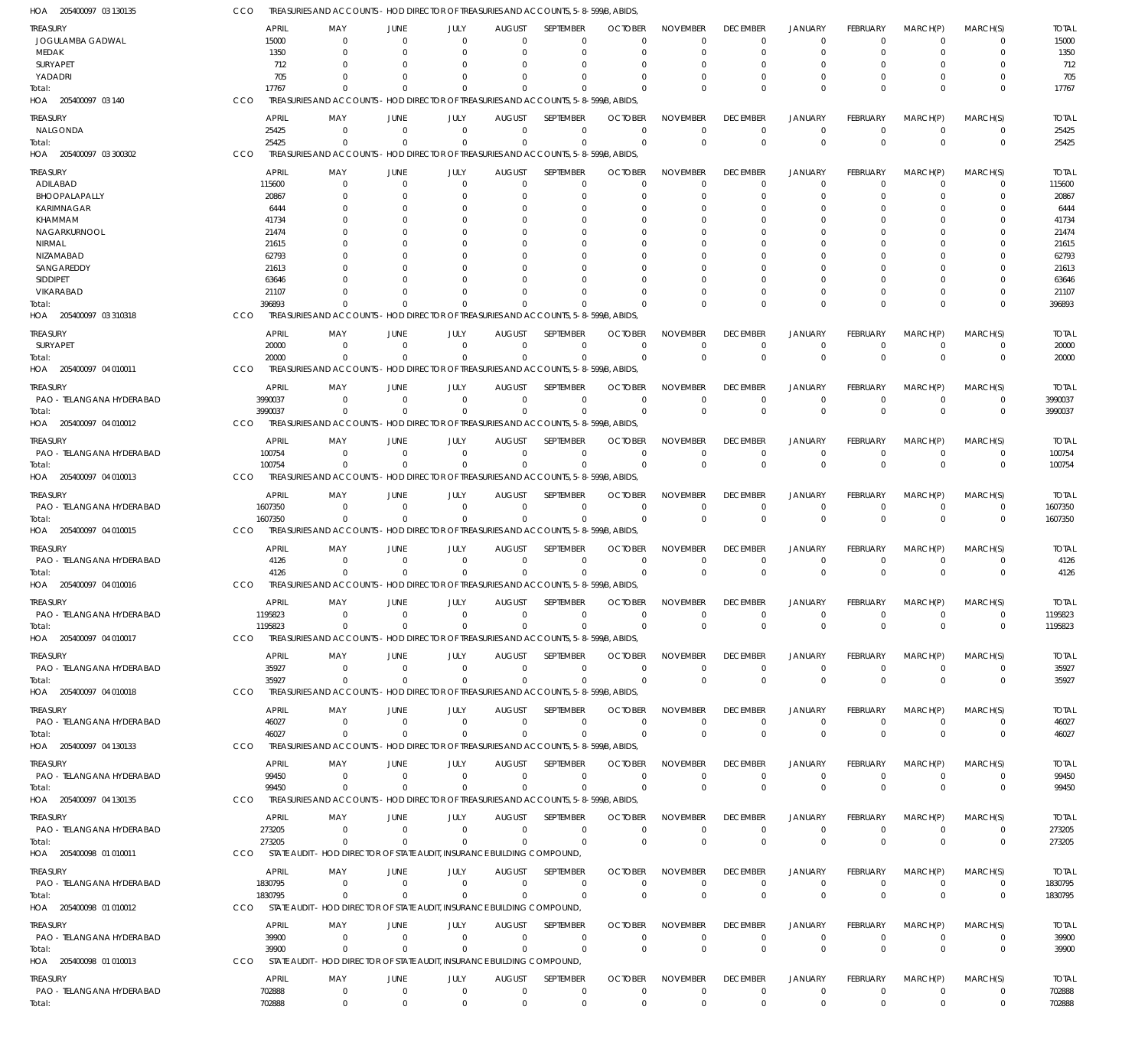| 205400098 01 010016<br>AOF             | CCO |                  |                      |                      | STATE AUDIT - HOD DIRECTOR OF STATE AUDIT, INSURANCE BUILDING COMPOUND,             |                      |                         |                           |                         |                      |                         |                 |                      |               |                  |
|----------------------------------------|-----|------------------|----------------------|----------------------|-------------------------------------------------------------------------------------|----------------------|-------------------------|---------------------------|-------------------------|----------------------|-------------------------|-----------------|----------------------|---------------|------------------|
| <b>TREASURY</b>                        |     | <b>APRIL</b>     | MAY                  | JUNE                 | JULY                                                                                | <b>AUGUST</b>        | <b>SEPTEMBER</b>        | <b>OCTOBER</b>            | <b>NOVEMBER</b>         | <b>DECEMBER</b>      | <b>JANUARY</b>          | <b>FEBRUARY</b> | MARCH(P)             | MARCH(S)      | <b>TOTAL</b>     |
| PAO - TELANGANA HYDERABAD              |     | 510560           | 0                    | $\mathbf 0$          | $\overline{0}$                                                                      | $\overline{0}$       | $\mathbf 0$             | $\overline{0}$            | $\mathbf 0$             | $^{\circ}$           | $\mathbf 0$             | $\Omega$        | $^{\circ}$           | 0             | 510560           |
| Total:                                 |     | 510560           | $^{\circ}$           | $\Omega$             | $\Omega$                                                                            | $\Omega$             | $\Omega$                | $\Omega$                  | $\mathbf 0$             | $\Omega$             | $\mathbf 0$             | $\Omega$        | $\Omega$             | $\mathbf 0$   | 510560           |
| HOA 205400098 01 010017                | CCO |                  |                      |                      | STATE AUDIT - HOD DIRECTOR OF STATE AUDIT, INSURANCE BUILDING COMPOUND,             |                      |                         |                           |                         |                      |                         |                 |                      |               |                  |
| TREASURY                               |     | <b>APRIL</b>     | MAY                  | JUNE                 | JULY                                                                                | <b>AUGUST</b>        | SEPTEMBER               | <b>OCTOBER</b>            | <b>NOVEMBER</b>         | <b>DECEMBER</b>      | <b>JANUARY</b>          | <b>FEBRUARY</b> | MARCH(P)             | MARCH(S)      | <b>TOTAL</b>     |
| PAO - TELANGANA HYDERABAD              |     | 112000           | $\Omega$             | $\overline{0}$       | $\overline{0}$                                                                      | $\overline{0}$       | $\mathbf 0$             | $\overline{0}$            | $\mathbf 0$             | $^{\circ}$           | $\mathbf 0$             | $\Omega$        | $^{\circ}$           | $\mathbf 0$   | 112000           |
| Total:                                 |     | 112000           | $\Omega$             | $\Omega$             | $\mathbf 0$                                                                         | $\Omega$             | $\mathbf 0$             | $\Omega$                  | $\mathbf 0$             | $\Omega$             | $\mathbf{0}$            | $\Omega$        | $\Omega$             | $\mathbf 0$   | 112000           |
| 205400098 01 010018<br>HOA             | CCO |                  |                      |                      | STATE AUDIT - HOD DIRECTOR OF STATE AUDIT, INSURANCE BUILDING COMPOUND,             |                      |                         |                           |                         |                      |                         |                 |                      |               |                  |
| TREASURY                               |     | <b>APRIL</b>     | MAY                  | JUNE                 | JULY                                                                                | <b>AUGUST</b>        | SEPTEMBER               | <b>OCTOBER</b>            | <b>NOVEMBER</b>         | <b>DECEMBER</b>      | <b>JANUARY</b>          | <b>FEBRUARY</b> | MARCH(P)             | MARCH(S)      | <b>TOTAL</b>     |
| PAO - TELANGANA HYDERABAD              |     | 47824            | $\overline{0}$       | $\mathbf 0$          | $\overline{0}$                                                                      | $\overline{0}$       | $\mathbf 0$             | $\mathbf 0$               | $\mathbf 0$             | $\overline{0}$       | $\mathbf 0$             | $\Omega$        | $\Omega$             | $\mathbf 0$   | 47824            |
| Total:                                 |     | 47824            | $^{\circ}$           | $\Omega$             | $\overline{0}$                                                                      | $\Omega$             | $\mathbf 0$             | $\overline{0}$            | $\mathbf 0$             | $\Omega$             | $\mathbf 0$             | $\Omega$        | $\Omega$             | $\mathbf 0$   | 47824            |
| HOA 205400098 01 130131                | CCO |                  |                      |                      | STATE AUDIT - HOD DIRECTOR OF STATE AUDIT, INSURANCE BUILDING COMPOUND,             |                      |                         |                           |                         |                      |                         |                 |                      |               |                  |
| <b>TREASURY</b>                        |     | <b>APRIL</b>     | MAY                  | JUNE                 | JULY                                                                                | <b>AUGUST</b>        | SEPTEMBER               | <b>OCTOBER</b>            | <b>NOVEMBER</b>         | <b>DECEMBER</b>      | <b>JANUARY</b>          | <b>FEBRUARY</b> | MARCH(P)             | MARCH(S)      | <b>TOTAL</b>     |
| PAO - TELANGANA HYDERABAD              |     | 3793             | $\Omega$             | $\overline{0}$       | $\overline{0}$                                                                      | $\mathbf 0$          | 0                       | 0                         | O                       | $^{\circ}$           | 0                       |                 | $^{\circ}$           | $\mathbf 0$   | 3793             |
| Total:                                 |     | 3793             | $\Omega$             | $\Omega$             | $\mathbf 0$                                                                         | $\Omega$             | $\mathbf 0$             | $\Omega$                  | $\Omega$                | $\Omega$             | $\mathbf 0$             | $\Omega$        | $\Omega$             | $\mathbf 0$   | 3793             |
| HOA 205400098 01 130134                | CCO |                  |                      |                      | STATE AUDIT - HOD DIRECTOR OF STATE AUDIT, INSURANCE BUILDING COMPOUND,             |                      |                         |                           |                         |                      |                         |                 |                      |               |                  |
| TREASURY                               |     | <b>APRIL</b>     | MAY                  | JUNE                 | JULY                                                                                | <b>AUGUST</b>        | SEPTEMBER               | <b>OCTOBER</b>            | <b>NOVEMBER</b>         | <b>DECEMBER</b>      | <b>JANUARY</b>          | <b>FEBRUARY</b> | MARCH(P)             | MARCH(S)      | <b>TOTAL</b>     |
| PAO - TELANGANA HYDERABAD              |     | 170000           | - 0                  | $\overline{0}$       | $\overline{0}$                                                                      | $\overline{0}$       | $\mathbf 0$             | $\overline{0}$            | $\mathbf 0$             | $^{\circ}$           | $\mathbf 0$             | $\Omega$        | $\Omega$             | $\mathbf 0$   | 170000           |
| Total:                                 |     | 170000           | $\Omega$             | $\Omega$             | $\overline{0}$                                                                      | $\overline{0}$       | $\mathbf 0$             | $\Omega$                  | $\mathbf{0}$            | $\Omega$             | $\mathbf 0$             | $\Omega$        | $\Omega$             | $\mathbf{0}$  | 170000           |
| 205400098 01 300302<br>HOA             | CCO |                  |                      |                      | STATE AUDIT - HOD DIRECTOR OF STATE AUDIT, INSURANCE BUILDING COMPOUND,             |                      |                         |                           |                         |                      |                         |                 |                      |               |                  |
| TREASURY                               |     | <b>APRIL</b>     | MAY                  | JUNE                 | JULY                                                                                | <b>AUGUST</b>        | SEPTEMBER               | <b>OCTOBER</b>            | <b>NOVEMBER</b>         | <b>DECEMBER</b>      | <b>JANUARY</b>          | <b>FEBRUARY</b> | MARCH(P)             | MARCH(S)      | <b>TOTAL</b>     |
| PAO - TELANGANA HYDERABAD              |     | 882883           | $\overline{0}$       | $\mathbf 0$          | $\overline{0}$                                                                      | $\mathbf 0$          | $\mathbf 0$             | $\overline{0}$            | $\mathbf 0$             | $\overline{0}$       | $\mathbf 0$             | $\Omega$        | $^{\circ}$           | 0             | 882883           |
| Total:                                 |     | 882883           | $\Omega$             | $\Omega$             | $\overline{0}$                                                                      | $\Omega$             | $\mathbf 0$             | $\overline{0}$            | $\mathbf 0$             | $\Omega$             | $\mathbf 0$             | $\Omega$        | $\Omega$             | $\mathbf{0}$  | 882883           |
| HOA 205400098 03 010011                | CCO |                  |                      |                      | STATE AUDIT - HOD DIRECTOR OF STATE AUDIT. INSURANCE BUILDING COMPOUND.             |                      |                         |                           |                         |                      |                         |                 |                      |               |                  |
| TREASURY                               |     | APRIL            | MAY                  | JUNE                 | JULY                                                                                | <b>AUGUST</b>        | SEPTEMBER               | <b>OCTOBER</b>            | <b>NOVEMBER</b>         | <b>DECEMBER</b>      | <b>JANUARY</b>          | <b>FEBRUARY</b> | MARCH(P)             | MARCH(S)      | <b>TOTAL</b>     |
| ADILABAD                               |     | 269110           | $\Omega$             | $\overline{0}$       | $\overline{0}$                                                                      | $\mathbf 0$          | $\mathbf 0$             | $\mathbf 0$               | 0                       | $^{\circ}$           | 0                       | $\Omega$        | $\Omega$             | $\mathbf 0$   | 269110           |
| <b>BHADRADI KOTHAGUDEM</b>             |     | 463265           | $\Omega$             | $\overline{0}$       | 0                                                                                   | $\Omega$             | $\mathbf 0$             | 0                         | $\Omega$                | $\Omega$             | 0                       |                 | $\Omega$             | 0             | 463265           |
| BHOOPALAPALLY                          |     | 208410           | $\Omega$             | $\Omega$             | $\Omega$                                                                            | $\Omega$             | $\Omega$                | $\Omega$                  | $\Omega$                | $\Omega$             | $\Omega$                |                 | $\Omega$             | 0             | 208410           |
| <b>JAGTIAL</b>                         |     | 562830           | 0                    | $\Omega$             | $\Omega$                                                                            | $\Omega$             | $\Omega$                | C                         | $\Omega$                | $\Omega$             | $\Omega$                |                 | $\Omega$             | 0             | 562830           |
| <b>JANGAON</b>                         |     | 307810           | $\Omega$             | $\Omega$             | $\Omega$                                                                            | $\Omega$             | $\Omega$                | $\Omega$                  | $\Omega$                | $\Omega$             | $\Omega$                |                 | $\Omega$             | $\Omega$      | 307810           |
| JOGULAMBA GADWAL<br>KAMAREDDY          |     | 200370<br>402950 | 0                    | $\Omega$<br>$\Omega$ | $\Omega$<br>$\Omega$                                                                | $\Omega$<br>$\Omega$ | $\Omega$<br>$\Omega$    | $\mathcal{L}$<br>$\Omega$ | $\Omega$<br>$\Omega$    | $\Omega$<br>$\Omega$ | $\Omega$<br>$\Omega$    |                 | $\Omega$<br>$\Omega$ | 0<br>$\Omega$ | 200370<br>402950 |
| KARIMNAGAR                             |     | 932850           |                      | $\Omega$             | $\Omega$                                                                            | $\Omega$             | $\Omega$                | C                         | $\Omega$                | $\Omega$             | $\Omega$                |                 | $\Omega$             | 0             | 932850           |
| KHAMMAM                                |     | 675191           |                      | $\Omega$             | $\Omega$                                                                            | $\Omega$             | $\Omega$                | $\Omega$                  | $\Omega$                | $\Omega$             | $\Omega$                |                 | $\Omega$             | 0             | 675191           |
| KOMARAMBHEEM ASIFABAD                  |     | 226840           |                      | $\Omega$             | $\Omega$                                                                            | $\Omega$             | $\Omega$                | C                         | $\Omega$                | $\Omega$             | $\Omega$                |                 | $\Omega$             | 0             | 226840           |
| MAHABOOB NAGAR                         |     | 540590           |                      | $\Omega$             | $\Omega$                                                                            | $\Omega$             | $\Omega$                | $\Omega$                  | $\Omega$                | $\Omega$             | $\Omega$                |                 | $\Omega$             | $\Omega$      | 540590           |
| MAHABUBABAD                            |     | 274530           |                      | $\Omega$             | $\Omega$                                                                            | $\Omega$             | $\Omega$                | $\Omega$                  | $\Omega$                | $\Omega$             | $\Omega$                |                 | $\Omega$             | 0             | 274530           |
| <b>MANCHERIAL</b>                      |     | 360951           |                      | $\Omega$             | $\Omega$                                                                            | $\Omega$             | $\Omega$                | $\Omega$                  | $\Omega$                | $\Omega$             | $\Omega$                |                 | $\Omega$             | 0             | 360951           |
| MEDAK                                  |     | 344210           |                      | $\Omega$             | $\Omega$                                                                            | $\Omega$             | $\Omega$                | $\Omega$                  | $\Omega$                | $\Omega$             | $\Omega$                |                 | $\Omega$             | 0             | 344210           |
| <b>MEDCHAL</b>                         |     | 289080           |                      | $\Omega$<br>$\Omega$ | $\Omega$                                                                            | $\Omega$<br>$\Omega$ | $\Omega$<br>$\Omega$    | $\Omega$<br>C             | $\Omega$<br>$\Omega$    | $\Omega$<br>$\Omega$ | $\Omega$<br>$\Omega$    |                 | $\Omega$<br>$\Omega$ | $\Omega$<br>0 | 289080<br>97080  |
| Mulugu<br>NAGARKURNOOL                 |     | 97080<br>254560  |                      | $\Omega$             | $\Omega$                                                                            | $\Omega$             | $\Omega$                | $\Omega$                  | $\Omega$                | $\Omega$             | $\Omega$                |                 | $\Omega$             | $\Omega$      | 254560           |
| NALGONDA                               |     | 651140           |                      | $\Omega$             | $\Omega$                                                                            | $\Omega$             | $\Omega$                | $\Omega$                  | $\Omega$                | $\Omega$             | $\Omega$                |                 | $\Omega$             | 0             | 651140           |
| NIRMAL                                 |     | 349425           |                      | $\Omega$             | $\Omega$                                                                            | $\Omega$             | $\Omega$                | $\Omega$                  | $\Omega$                | $\Omega$             | $\Omega$                |                 | $\Omega$             | 0             | 349425           |
| NIZAMABAD                              |     | 671170           | $\Omega$             | $\Omega$             | $\Omega$                                                                            | $\Omega$             | $\Omega$                | $\Omega$                  | $\Omega$                | $\Omega$             | $\Omega$                | $\Omega$        | $\Omega$             | $\mathbf 0$   | 671170           |
| PAO - TELANGANA HYDERABAD              |     | 1215620          | $^{\circ}$           | $\Omega$             | $\Omega$                                                                            | $\Omega$             | $\Omega$                | $\Omega$                  | $\mathbf{0}$            | $\Omega$             | $\Omega$                | $\Omega$        | $\mathbf{0}$         | $\Omega$      | 1215620          |
| PEDDAPALLY                             |     | 387107           | 0                    | 0                    |                                                                                     | 0                    | $\mathbf 0$             | 0                         | $\Omega$                |                      | $\Omega$                |                 |                      | 0             | 387107           |
| <b>RANGA REDDY</b>                     |     | 575522           | $\Omega$             | $\overline{0}$       | $\Omega$                                                                            | $\Omega$             | $\mathbf 0$             | 0                         | $\mathbf 0$             | $\Omega$             | $\Omega$                |                 | $\Omega$             | $\Omega$      | 575522           |
| SANGAREDDY<br>SIDDIPET                 |     | 803210<br>441250 | $\Omega$<br>$\Omega$ | $\Omega$<br>$\Omega$ | 0<br>$\Omega$                                                                       | $\Omega$<br>$\Omega$ | $\mathbf 0$<br>$\Omega$ | 0<br>$\Omega$             | $\Omega$<br>$\Omega$    | $\Omega$<br>$\Omega$ | $\Omega$<br>$\Omega$    |                 | $\Omega$<br>$\Omega$ | 0<br>0        | 803210<br>441250 |
| SIRICILLA                              |     | 530400           |                      | $\Omega$             |                                                                                     | $\Omega$             | $\Omega$                | $\Omega$                  | $\Omega$                | $\Omega$             | $\Omega$                |                 | $\Omega$             | 0             | 530400           |
| SURYAPET                               |     | 440325           | $\Omega$             | $\Omega$             |                                                                                     | $\Omega$             | $\Omega$                | $\Omega$                  | $\Omega$                | $\Omega$             | $\Omega$                |                 | $\Omega$             | 0             | 440325           |
| VIKARABAD                              |     | 382940           | 0                    |                      |                                                                                     | $\Omega$             | $\Omega$                | $\Omega$                  | $\Omega$                | $\Omega$             | $\Omega$                |                 | $\Omega$             | 0             | 382940           |
| WANAPARTHY                             |     | 248000           | <sup>0</sup>         | $\Omega$             |                                                                                     | $\Omega$             | $\Omega$                | $\Omega$                  | $\Omega$                | $\Omega$             | $\Omega$                |                 | $\Omega$             | 0             | 248000           |
| WARANGAL (R)                           |     | 501650           | 0                    | $\Omega$             |                                                                                     | $\Omega$             | $\mathbf 0$             | $\Omega$                  | $\Omega$                | $\Omega$             | $\Omega$                |                 | $\Omega$             | 0             | 501650           |
| WARANGAL (U)                           |     | 1017160          |                      |                      |                                                                                     | $\Omega$             | $\Omega$                | $\Omega$                  | $\Omega$                | $\Omega$             | $\Omega$                |                 | $\Omega$             | 0             | 1017160          |
| YADADRI                                |     | 577890           | $\Omega$             | $\Omega$             | $\Omega$                                                                            | $\mathbf{0}$         | $\mathbf 0$             | $\Omega$                  | $\mathbf 0$             | $\Omega$             | $\mathbf 0$             |                 | $\Omega$             | 0             | 577890           |
| Total:<br>HOA 205400098 03 010012      | CCO | 15203436         | $\Omega$             | $\Omega$             | $\Omega$<br>STATE AUDIT - HOD DIRECTOR OF STATE AUDIT, INSURANCE BUILDING COMPOUND, | $\Omega$             | $\Omega$                | $\Omega$                  | $\mathbf 0$             | $\Omega$             | $\Omega$                | $\Omega$        | $\Omega$             | $\mathbf 0$   | 15203436         |
|                                        |     |                  |                      |                      |                                                                                     |                      |                         |                           |                         |                      |                         |                 |                      |               |                  |
| <b>TREASURY</b>                        |     | <b>APRIL</b>     | MAY                  | JUNE                 | JULY                                                                                | <b>AUGUST</b>        | SEPTEMBER               | <b>OCTOBER</b>            | <b>NOVEMBER</b>         | <b>DECEMBER</b>      | <b>JANUARY</b>          | FEBRUARY        | MARCH(P)             | MARCH(S)      | <b>TOTAL</b>     |
| <b>JAGTIAL</b>                         |     | 4629             | 0                    | $\overline{0}$       | $\mathbf 0$                                                                         | $\mathbf 0$          | $\mathbf 0$             | $\overline{0}$            | $\mathbf 0$             | $\overline{0}$       | $\mathbf 0$             | $\Omega$        | $\overline{0}$       | $\mathbf 0$   | 4629             |
| JOGULAMBA GADWAL<br>KAMAREDDY          |     | 2000<br>1417     | $\Omega$<br>0        | $\Omega$<br>$\Omega$ | $\Omega$                                                                            | $\Omega$             | $\mathbf 0$<br>$\Omega$ | 0<br>0                    | $\mathbf 0$<br>$\Omega$ | $\Omega$<br>$\Omega$ | $\mathbf 0$<br>$\Omega$ |                 |                      | 0<br>0        | 2000<br>1417     |
| KARIMNAGAR                             |     | 16120            | $\Omega$             | $\Omega$             |                                                                                     | $\Omega$             | $\Omega$                | 0                         | $\Omega$                | $\Omega$             | $\Omega$                |                 | $\Omega$             | 0             | 16120            |
| KHAMMAM                                |     | 13527            |                      |                      |                                                                                     |                      | $\Omega$                | $\Omega$                  | $\Omega$                |                      | $\Omega$                |                 |                      | 0             | 13527            |
| MAHABOOB NAGAR                         |     | 4000             | 0                    |                      |                                                                                     |                      | $\Omega$                | $\Omega$                  | $\Omega$                |                      | $\Omega$                |                 |                      | 0             | 4000             |
| <b>MANCHERIAL</b>                      |     | 2000             |                      |                      |                                                                                     |                      | $\Omega$                | $\Omega$                  | $\Omega$                |                      | $\Omega$                |                 |                      | $\Omega$      | 2000             |
| MEDAK                                  |     | 3186             | 0                    |                      |                                                                                     | 0                    | $\Omega$                | $\Omega$                  | $\Omega$                | -0                   | $\Omega$                |                 |                      | 0             | 3186             |
| NALGONDA                               |     | 2420             |                      |                      |                                                                                     |                      | O                       | $\Omega$                  | $\Omega$                | -0                   | $\Omega$                |                 |                      | 0             | 2420             |
| NIRMAL                                 |     | 2000             | 0                    |                      |                                                                                     |                      | $\Omega$                | 0                         | $\Omega$                | $\Omega$             | $\Omega$                |                 |                      | 0             | 2000             |
| NIZAMABAD<br>PAO - TELANGANA HYDERABAD |     | 9750<br>36600    |                      |                      |                                                                                     |                      | $\Omega$<br>$\Omega$    | $\Omega$<br>$\Omega$      | $\Omega$<br>$\Omega$    | -0<br>-0             | $\Omega$<br>$\Omega$    |                 |                      | 0<br>0        | 9750<br>36600    |
| PEDDAPALLY                             |     | 2595             |                      |                      |                                                                                     |                      | $\Omega$                | $\Omega$                  | $\Omega$                | $\Omega$             | $\Omega$                |                 |                      | 0             | 2595             |
| <b>RANGA REDDY</b>                     |     | 14102            | 0                    |                      |                                                                                     |                      | $\Omega$                | $\Omega$                  | $\Omega$                | -0                   | $\Omega$                |                 |                      | 0             | 14102            |
| SIDDIPET                               |     | 2000             |                      |                      |                                                                                     |                      | O                       | $\Omega$                  | $\Omega$                |                      |                         |                 |                      | 0             | 2000             |
| SIRICILLA                              |     | 2000             | $\Omega$             |                      |                                                                                     | 0                    | $\Omega$                | $\Omega$                  | $\Omega$                | $\Omega$             | $\Omega$                |                 | $\Omega$             | 0             | 2000             |
| SURYAPET                               |     | 2000             |                      |                      |                                                                                     |                      | $\Omega$                | 0                         | $\Omega$                | -0                   | $\Omega$                |                 |                      | 0             | 2000             |
| WARANGAL (R)                           |     | 9539             | 0                    |                      |                                                                                     | $\Omega$             | $\Omega$                | 0                         | $\Omega$                | -0                   | $\Omega$                |                 | $\Omega$             | 0             | 9539             |
| WARANGAL (U)                           |     | 16675            | $\mathbf 0$          | $\overline{0}$       | $\mathbf 0$                                                                         | $\mathbf 0$          | $\mathbf 0$             | $\mathbf 0$               | $\mathbf 0$             | 0                    | $\mathbf 0$             |                 | $\overline{0}$       | 0             | 16675            |
| Total:                                 |     | 146560           | $\mathbf 0$          | $\mathbf 0$          | $\Omega$                                                                            | $\Omega$             | $\mathbf 0$             | $\mathbf 0$               | $\mathbf 0$             | $\mathbf 0$          | $\Omega$                | $\Omega$        | $\mathbf 0$          | $\mathbf 0$   | 146560           |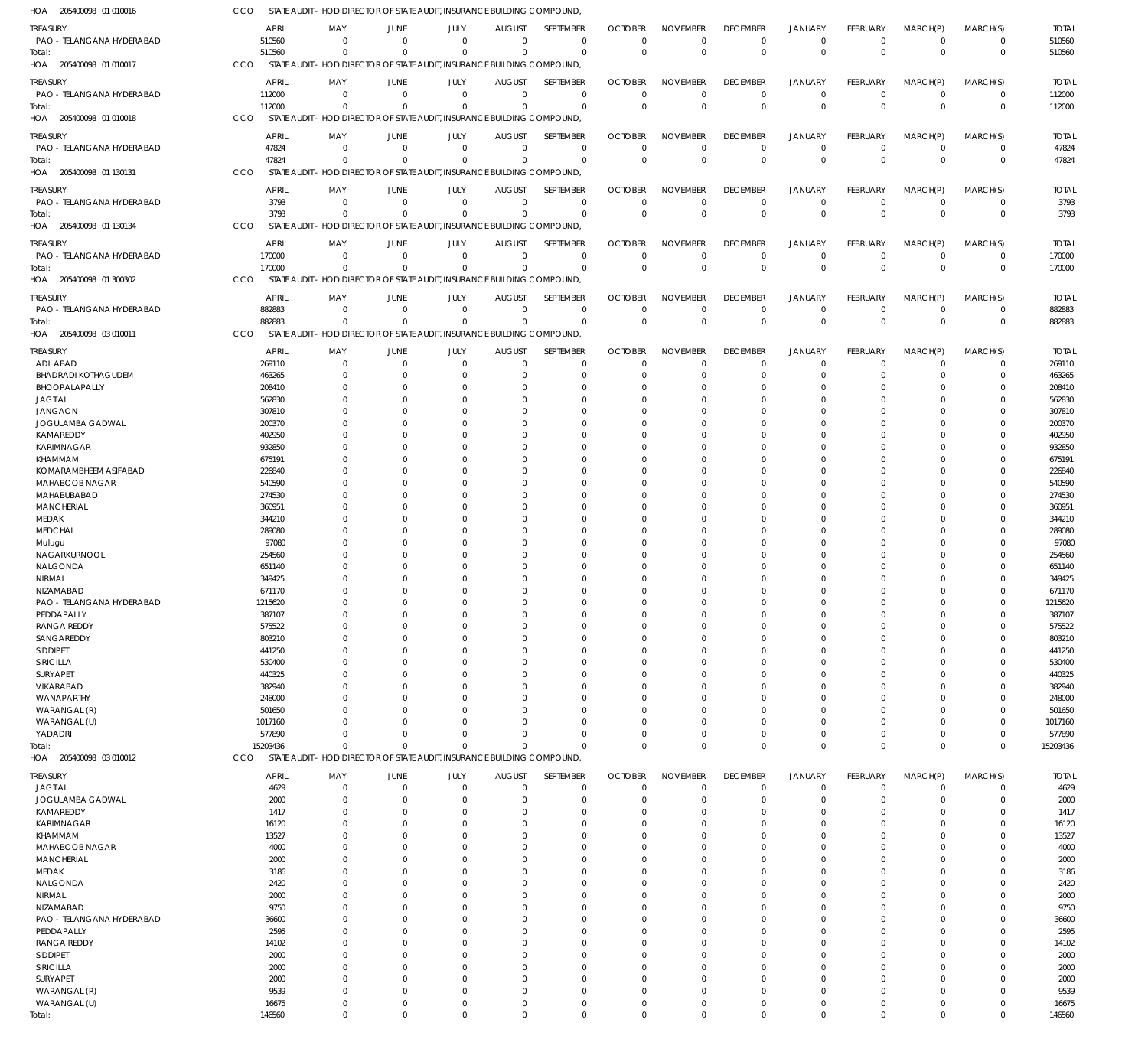205400098 03 010013 HOA CCO STATE AUDIT - HOD DIRECTOR OF STATE AUDIT, INSURANCE BUILDING COMPOUND,

| TREASURY                                     | <b>APRIL</b>         | MAY                                                                                    | <b>JUNE</b>                | JULY                       | <b>AUGUST</b>                | SEPTEMBER                  | <b>OCTOBER</b>                | <b>NOVEMBER</b>                | <b>DECEMBER</b>                | <b>JANUARY</b>                | <b>FEBRUARY</b>                   | MARCH(P)                    | MARCH(S)                   | <b>TOTAL</b>          |
|----------------------------------------------|----------------------|----------------------------------------------------------------------------------------|----------------------------|----------------------------|------------------------------|----------------------------|-------------------------------|--------------------------------|--------------------------------|-------------------------------|-----------------------------------|-----------------------------|----------------------------|-----------------------|
| ADILABAD                                     | 103431               | $\mathbf 0$                                                                            | $\mathbf 0$                | $\mathbf 0$                | $\mathbf 0$                  | $\mathbf 0$                | $\overline{0}$                | $\mathbf 0$                    | $\mathbf 0$                    | $\mathbf 0$                   | $\overline{0}$                    | $\mathbf 0$                 | $\mathbf 0$                | 103431                |
| <b>BHADRADI KOTHAGUDEM</b><br>BHOOPALAPALLY  | 177816<br>79987      | $\mathbf 0$<br>$\mathbf 0$                                                             | $\mathbf 0$<br>$\mathbf 0$ | $\mathbf 0$<br>$\mathbf 0$ | $\Omega$<br>$\Omega$         | $\mathbf 0$<br>$\mathbf 0$ | 0<br>$\Omega$                 | $\mathbf 0$<br>$\Omega$        | $\mathbf 0$<br>$\Omega$        | $\mathbf 0$<br>$\mathbf 0$    | $\Omega$<br>$\Omega$              | $\mathbf 0$<br>$\Omega$     | $\mathbf 0$<br>$\Omega$    | 177816<br>79987       |
| <b>JAGTIAL</b>                               | 216224               | $\mathbf 0$                                                                            | $\mathbf 0$                | $\Omega$                   | $\Omega$                     | $\mathbf 0$                | $\Omega$                      | $\mathbf 0$                    | $\Omega$                       | $\mathbf 0$                   | $\Omega$                          | $\Omega$                    | $\Omega$                   | 216224                |
| <b>JANGAON</b>                               | 118355               | $\mathbf 0$                                                                            | $\Omega$                   | $\Omega$                   | $\Omega$                     | $\Omega$                   | $\cup$                        | $\Omega$                       | $\Omega$                       | $\Omega$                      | $\Omega$                          | $\Omega$                    | $\Omega$                   | 118355                |
| JOGULAMBA GADWAL                             | 76947                | $\mathbf 0$                                                                            | $\Omega$                   | $\Omega$                   | $\Omega$                     | $\mathbf 0$                | $\cup$                        | $\Omega$                       | $\Omega$                       | $\Omega$                      | -C                                | $\Omega$                    | $\Omega$                   | 76947                 |
| KAMAREDDY                                    | 154830               | $\mathbf 0$                                                                            | $\Omega$                   | $\Omega$                   | $\Omega$                     | $\Omega$                   | $\cup$                        | $\Omega$                       | $\Omega$                       | $\Omega$                      | $\Omega$                          | $\Omega$                    | $\Omega$                   | 154830                |
| <b>KARIMNAGAR</b>                            | 358308               | $\mathbf 0$                                                                            | $\Omega$                   | $\Omega$                   | $\Omega$                     | $\mathbf 0$                | $\cup$                        | $\Omega$                       | $\Omega$                       | $\mathbf{0}$                  | -C                                | $\Omega$                    | $\Omega$                   | 358308                |
| KHAMMAM<br>KOMARAMBHEEM ASIFABAD             | 266891<br>87204      | $\Omega$<br>$\mathbf 0$                                                                | $\Omega$<br>$\Omega$       | $\Omega$<br>$\Omega$       | $\Omega$<br>$\Omega$         | $\mathbf 0$<br>$\mathbf 0$ | $\Omega$<br>$\cup$            | $\Omega$<br>$\Omega$           | $\Omega$<br>$\Omega$           | $\Omega$<br>$\mathbf 0$       | $\Omega$<br>$\Omega$              | $\Omega$<br>$\Omega$        | $\Omega$<br>$\Omega$       | 266891<br>87204       |
| MAHABOOB NAGAR                               | 207911               | $\Omega$                                                                               | $\Omega$                   | $\Omega$                   | $\Omega$                     | $\Omega$                   | $\cup$                        | $\Omega$                       | $\Omega$                       | $\Omega$                      | $\Omega$                          | $\Omega$                    | $\Omega$                   | 207911                |
| MAHABUBABAD                                  | 105510               | $\mathbf 0$                                                                            | $\Omega$                   | $\Omega$                   | $\Omega$                     | $\mathbf 0$                | $\Omega$                      | $\Omega$                       | $\Omega$                       | $\mathbf 0$                   | -C                                | $\Omega$                    | $\Omega$                   | 105510                |
| <b>MANCHERIAL</b>                            | 107774               | $\mathbf 0$                                                                            | $\Omega$                   | $\Omega$                   | $\Omega$                     | $\Omega$                   | $\cup$                        | $\Omega$                       | $\Omega$                       | $\Omega$                      | $\Omega$                          | $\Omega$                    | $\Omega$                   | 107774                |
| MEDAK                                        | 132126               | $\mathbf 0$                                                                            | $\Omega$                   | $\Omega$                   | $\Omega$                     | $\mathbf 0$                | $\cup$                        | $\Omega$                       | $\Omega$                       | $\mathbf{0}$                  | -C                                | $\Omega$                    | $\Omega$                   | 132126                |
| MEDCHAL<br>Mulugu                            | 110986<br>41871      | $\mathbf 0$<br>$\mathbf 0$                                                             | $\Omega$<br>$\Omega$       | $\Omega$<br>$\Omega$       | $\Omega$<br>$\Omega$         | $\Omega$<br>$\mathbf 0$    | $\cup$<br>$\cup$              | $\Omega$<br>$\Omega$           | $\Omega$<br>$\Omega$           | $\Omega$<br>$\Omega$          | $\Omega$<br>-C                    | $\Omega$<br>$\Omega$        | $\Omega$<br>$\Omega$       | 110986<br>41871       |
| NAGARKURNOOL                                 | 97887                | $\Omega$                                                                               | $\Omega$                   | $\Omega$                   | $\Omega$                     | $\Omega$                   | $\Omega$                      | $\Omega$                       | $\Omega$                       | $\Omega$                      | $\Omega$                          | $\Omega$                    | $\Omega$                   | 97887                 |
| NALGONDA                                     | 250149               | $\mathbf 0$                                                                            | $\Omega$                   | $\Omega$                   | $\Omega$                     | $\mathbf 0$                | $\cup$                        | $\Omega$                       | $\Omega$                       | $\Omega$                      | $\Omega$                          | $\Omega$                    | $\Omega$                   | 250149                |
| NIRMAL                                       | 134188               | $\Omega$                                                                               | $\Omega$                   | $\Omega$                   | $\Omega$                     | $\Omega$                   | $\cup$                        | $\Omega$                       | $\Omega$                       | $\Omega$                      | -C                                | $\Omega$                    | $\Omega$                   | 134188                |
| NIZAMABAD                                    | 258117               | $\mathbf 0$                                                                            | $\Omega$                   | $\Omega$                   | $\Omega$                     | $\mathbf 0$                | $\Omega$                      | $\Omega$                       | $\Omega$                       | $\mathbf 0$                   | -C                                | $\Omega$<br>$\Omega$        | $\Omega$                   | 258117                |
| PAO - TELANGANA HYDERABAD<br>PEDDAPALLY      | 465738<br>148735     | $\Omega$<br>$\mathbf 0$                                                                | $\Omega$<br>$\Omega$       | $\Omega$<br>$\Omega$       | $\Omega$<br>$\Omega$         | $\Omega$<br>$\mathbf 0$    | $\cup$<br>$\cup$              | $\Omega$<br>$\Omega$           | $\Omega$<br>$\Omega$           | $\Omega$<br>$\Omega$          | $\Omega$<br>-C                    | $\Omega$                    | $\Omega$<br>$\Omega$       | 465738<br>148735      |
| <b>RANGA REDDY</b>                           | 221250               | $\mathbf 0$                                                                            | $\Omega$                   | $\Omega$                   | $\Omega$                     | $\Omega$                   | $\cup$                        | $\Omega$                       | $\Omega$                       | $\Omega$                      | $\Omega$                          | $\Omega$                    | $\Omega$                   | 221250                |
| SANGAREDDY                                   | 308859               | $\mathbf 0$                                                                            | $\Omega$                   | $\Omega$                   | $\Omega$                     | $\mathbf 0$                | $\cup$                        | $\Omega$                       | $\Omega$                       | $\Omega$                      | -C                                | $\Omega$                    | $\Omega$                   | 308859                |
| SIDDIPET                                     | 169483               | $\Omega$                                                                               | $\Omega$                   | $\Omega$                   | $\Omega$                     | $\Omega$                   | $\Omega$                      | $\Omega$                       | $\Omega$                       | $\Omega$                      | $\Omega$                          | $\Omega$                    | $\Omega$                   | 169483                |
| SIRICILLA                                    | 203668               | $\mathbf 0$                                                                            | $\Omega$                   | $\Omega$                   | $\Omega$                     | $\mathbf 0$                | $\cup$                        | $\Omega$                       | $\Omega$                       | $\Omega$                      | $\Omega$                          | $\Omega$                    | $\Omega$                   | 203668                |
| SURYAPET<br>VIKARABAD                        | 169118<br>147042     | $\Omega$<br>$\mathbf 0$                                                                | $\Omega$<br>$\Omega$       | $\Omega$<br>$\Omega$       | $\Omega$<br>$\Omega$         | $\Omega$<br>$\mathbf 0$    | $\cup$<br>$\Omega$            | $\Omega$<br>$\mathbf 0$        | $\Omega$<br>$\Omega$           | $\Omega$<br>$\mathbf 0$       | -C<br>$\Omega$                    | $\Omega$<br>$\Omega$        | $\Omega$<br>$\Omega$       | 169118<br>147042      |
| WANAPARTHY                                   | 95390                | $\Omega$                                                                               | $\Omega$                   | $\Omega$                   | $\Omega$                     | $\Omega$                   | $\cup$                        | $\Omega$                       | $\Omega$                       | $\Omega$                      | $\Omega$                          | $\Omega$                    | $\Omega$                   | 95390                 |
| WARANGAL (R)                                 | 192730               | $\mathbf 0$                                                                            | $\Omega$                   | $\Omega$                   | $\Omega$                     | $\mathbf 0$                | $\cup$                        | $\Omega$                       | $\Omega$                       | $\mathbf{0}$                  | -C                                | $\Omega$                    | $\Omega$                   | 192730                |
| WARANGAL (U)                                 | 390787               | $\Omega$                                                                               | $\Omega$                   | $\mathbf 0$                | $\Omega$                     | $\Omega$                   | $\cup$                        | $\Omega$                       | $\Omega$                       | $\Omega$                      | $\Omega$                          | $\Omega$                    | $\Omega$                   | 390787                |
| YADADRI                                      | 222009               | $\Omega$                                                                               | $\Omega$                   | $\mathbf 0$                | $\Omega$                     | $\mathbf 0$                | $\Omega$                      | $\mathbf 0$                    | $\Omega$                       | $\mathbf 0$                   | $\Omega$                          | $\mathbf{0}$                | $\Omega$                   | 222009                |
| Total:<br>HOA 205400098 03 010015            | 5821321<br>CCO       | $\mathbf 0$<br>STATE AUDIT - HOD DIRECTOR OF STATE AUDIT, INSURANCE BUILDING COMPOUND, | $\mathbf 0$                | $\mathbf 0$                | $\Omega$                     | $\Omega$                   | $\Omega$                      | $\mathbf 0$                    | $\Omega$                       | $\mathbf 0$                   | $\Omega$                          | $\Omega$                    | $\Omega$                   | 5821321               |
|                                              |                      |                                                                                        |                            |                            |                              |                            |                               |                                |                                |                               |                                   |                             |                            |                       |
| <b>TREASURY</b><br>Mulugu                    | <b>APRIL</b><br>3113 | MAY<br>$\overline{0}$                                                                  | JUNE<br>$\mathbf 0$        | JULY<br>$\mathbf 0$        | <b>AUGUST</b><br>$\mathbf 0$ | SEPTEMBER<br>$\mathbf 0$   | <b>OCTOBER</b><br>$\mathbf 0$ | <b>NOVEMBER</b><br>$\mathbf 0$ | <b>DECEMBER</b><br>$\mathbf 0$ | <b>JANUARY</b><br>0           | <b>FEBRUARY</b><br>$\overline{0}$ | MARCH(P)<br>$\Omega$        | MARCH(S)<br>$\Omega$       | <b>TOTAL</b><br>3113  |
| Total:                                       | 3113                 | $\mathbf 0$                                                                            | $\mathbf 0$                | $\Omega$                   | $\Omega$                     | $\mathbf 0$                | $\mathbf 0$                   | $\mathbf 0$                    | $\mathbf 0$                    | $\mathbf 0$                   | $\mathbf 0$                       | $\mathbf{0}$                | $\mathbf{0}$               | 3113                  |
| HOA 205400098 03 010016                      | CCO                  | STATE AUDIT - HOD DIRECTOR OF STATE AUDIT, INSURANCE BUILDING COMPOUND,                |                            |                            |                              |                            |                               |                                |                                |                               |                                   |                             |                            |                       |
|                                              |                      |                                                                                        |                            |                            |                              |                            |                               |                                |                                |                               |                                   |                             |                            |                       |
| TREASURY                                     | <b>APRIL</b>         | MAY                                                                                    | <b>JUNE</b>                | JULY                       | <b>AUGUST</b>                | SEPTEMBER                  | <b>OCTOBER</b>                | <b>NOVEMBER</b>                | <b>DECEMBER</b>                | <b>JANUARY</b>                | <b>FEBRUARY</b>                   | MARCH(P)                    |                            | <b>TOTAL</b>          |
| ADILABAD                                     | 38678                | $\mathbf 0$                                                                            | $\mathbf 0$                | $\mathbf 0$                | $\mathbf 0$                  | $\mathbf 0$                | $\mathbf 0$                   | $\mathbf 0$                    | $\mathbf 0$                    | $\mathbf 0$                   | $\overline{0}$                    | $\mathbf 0$                 | MARCH(S)<br>$\mathbf 0$    | 38678                 |
| <b>BHADRADI KOTHAGUDEM</b>                   | 66492                | $\mathbf 0$                                                                            | 0                          | $\mathbf 0$                | $\Omega$                     | $\mathbf 0$                | $\Omega$                      | $\mathbf 0$                    | 0                              | 0                             | $\Omega$                          | $\Omega$                    | 0                          | 66492                 |
| BHOOPALAPALLY                                | 24753                | $\mathbf 0$                                                                            | 0                          | $\mathbf 0$                | $\Omega$                     | $\mathbf 0$                | $\Omega$                      | $\mathbf 0$                    | $\Omega$                       | $\mathbf 0$                   | $\Omega$                          | $\Omega$                    | $\Omega$                   | 24753                 |
| <b>JAGTIAL</b>                               | 80856                | $\mathbf 0$                                                                            | 0                          | $\mathbf 0$                | $\Omega$                     | $\mathbf 0$                | $\Omega$                      | $\mathbf 0$                    | $\Omega$                       | $\mathbf 0$                   | $\Omega$                          | $\Omega$                    | $\Omega$                   | 80856                 |
| <b>JANGAON</b>                               | 44261                | $\Omega$<br>$\Omega$                                                                   | $\Omega$<br>$\Omega$       | $\Omega$<br>$\Omega$       | $\Omega$<br>$\Omega$         | $\Omega$<br>$\mathbf 0$    | $\Omega$<br>$\Omega$          | $\Omega$<br>$\Omega$           | $\Omega$<br>$\Omega$           | $\Omega$<br>$\Omega$          | $\Omega$<br>-C                    | $\Omega$<br>$\Omega$        | $\Omega$<br>$\Omega$       | 44261                 |
| JOGULAMBA GADWAL<br>KAMAREDDY                | 28773<br>57897       | $\Omega$                                                                               | $\Omega$                   | $\Omega$                   | $\Omega$                     | $\mathbf 0$                | $\Omega$                      | $\Omega$                       | -C                             | $\Omega$                      | $\Omega$                          | $\Omega$                    | $\Omega$                   | 28773<br>57897        |
| <b>KARIMNAGAR</b>                            | 184810               | $\mathbf 0$                                                                            | $\Omega$                   | $\Omega$                   | $\Omega$                     | $\mathbf 0$                | $\Omega$                      | $\Omega$                       | $\Omega$                       | $\Omega$                      | $\Omega$                          | $\Omega$                    | $\Omega$                   | 184810                |
| KHAMMAM                                      | 138408               | $\Omega$                                                                               | $\Omega$                   | $\Omega$                   | $\Omega$                     | $\Omega$                   | $\Omega$                      | $\Omega$                       | $\Omega$                       | $\Omega$                      | $\Omega$                          | $\Omega$                    | $\Omega$                   | 138408                |
| KOMARAMBHEEM ASIFABAD                        | 26987                | $\mathbf 0$                                                                            | 0                          | 0                          | $\Omega$                     | $\mathbf 0$                | $\Omega$                      | $\Omega$                       | -C                             | $\mathbf 0$                   | $\Omega$                          | $\Omega$                    | $\Omega$                   | 26987                 |
| MAHABOOB NAGAR                               | 93854                | $\mathbf 0$<br>$\mathbf 0$                                                             | 0<br>$\Omega$              | $\mathbf 0$<br>$\Omega$    | $\Omega$<br>$\Omega$         | $\mathbf 0$<br>$\mathbf 0$ | 0<br>$\Omega$                 | $\mathbf 0$<br>$\mathbf 0$     | $\Omega$<br>$\Omega$           | $\mathbf 0$<br>$\mathbf 0$    | $\Omega$<br>-C                    | $\Omega$<br>$\Omega$        | $\Omega$<br>$\Omega$       | 93854                 |
| MAHABUBABAD<br><b>MANCHERIAL</b>             | 32652<br>40302       | $\Omega$                                                                               | $\Omega$                   | $\Omega$                   | n                            | $\Omega$                   | $\Omega$                      | $\Omega$                       | $\Omega$                       | $\Omega$                      | -0                                | $\Omega$                    | $\Omega$                   | 32652<br>40302        |
| MEDAK                                        | 40888                | $\mathbf 0$                                                                            | $\Omega$                   | $\Omega$                   | $\Omega$                     | $\mathbf 0$                | O                             | $\mathbf 0$                    | $\Omega$                       | 0                             | -0                                | $\Omega$                    | $\Omega$                   | 40888                 |
| MEDCHAL                                      | 85866                | $\Omega$                                                                               | $\Omega$                   | $\Omega$                   | n                            | $\Omega$                   | $\Omega$                      | $\Omega$                       | $\Omega$                       | $\Omega$                      | -C                                | $\Omega$                    | $\Omega$                   | 85866                 |
| Mulugu                                       | 11563                | $\Omega$                                                                               | -0                         | $\Omega$                   | n                            | $\mathbf 0$                | O                             | $\Omega$                       | $\Omega$                       | 0                             | -0                                | $\Omega$                    | $\Omega$                   | 11563                 |
| NAGARKURNOOL                                 | 30291                | $\Omega$                                                                               | $\Omega$<br>$\Omega$       | $\Omega$<br>$\Omega$       | $\Omega$<br>$\Omega$         | $\mathbf 0$                | $\Omega$<br>O                 | $\Omega$<br>$\Omega$           | $\Omega$<br>$\Omega$           | $\Omega$                      | -C<br>-0                          | $\Omega$<br>$\Omega$        | $\Omega$<br>$\Omega$       | 30291                 |
| NALGONDA<br>NIRMAL                           | 93541<br>50179       | $\mathbf 0$<br>$\Omega$                                                                | $\Omega$                   | $\Omega$                   | n                            | $\mathbf 0$<br>$\mathbf 0$ | $\Omega$                      | $\mathbf 0$                    | $\Omega$                       | 0<br>$\Omega$                 | -0                                | $\Omega$                    | $\Omega$                   | 93541<br>50179        |
| NIZAMABAD                                    | 133132               | $\mathbf 0$                                                                            | $\Omega$                   | $\Omega$                   | $\Omega$                     | $\mathbf 0$                | O                             | $\mathbf 0$                    | $\Omega$                       | 0                             | -0                                | $\Omega$                    | $\Omega$                   | 133132                |
| PAO - TELANGANA HYDERABAD                    | 362365               | $\Omega$                                                                               | $\Omega$                   | $\Omega$                   | n                            | $\Omega$                   | $\Omega$                      | $\Omega$                       | $\Omega$                       | $\Omega$                      | -0                                | $\Omega$                    | $\Omega$                   | 362365                |
| PEDDAPALLY                                   | 53708                | $\mathbf 0$                                                                            | $\Omega$                   | $\Omega$                   | $\Omega$                     | $\mathbf 0$                | O                             | $\mathbf 0$                    | $\Omega$                       | 0                             | -0                                | $\Omega$                    | $\Omega$                   | 53708                 |
| <b>RANGA REDDY</b>                           | 171175               | $\Omega$                                                                               | $\Omega$<br>-0             | $\Omega$<br>$\Omega$       | n<br>n                       | $\Omega$                   | $\Omega$<br>O                 | $\Omega$<br>$\Omega$           | $\Omega$<br>$\Omega$           | $\Omega$<br>$\Omega$          | -C<br>-0                          | $\Omega$<br>$\Omega$        | $\Omega$                   | 171175                |
| SANGAREDDY<br>SIDDIPET                       | 115494<br>63376      | $\mathbf 0$<br>$\Omega$                                                                | $\Omega$                   | $\Omega$                   | $\Omega$                     | $\mathbf 0$<br>$\Omega$    | $\Omega$                      | $\Omega$                       | $\Omega$                       | $\Omega$                      | -C                                | $\Omega$                    | $\Omega$                   | 115494<br>63376       |
| SIRICILLA                                    | 72824                | 0                                                                                      | 0                          | $\Omega$                   | n                            | $\mathbf 0$                | O                             | $\Omega$                       | $\Omega$                       | $\Omega$                      | -0                                | $\Omega$                    | $\Omega$                   | 72824                 |
| SURYAPET                                     | 63239                | $\Omega$                                                                               | $\Omega$                   | $\Omega$                   | n                            | $\Omega$                   | $\Omega$                      | $\mathbf 0$                    | $\Omega$                       | $\Omega$                      |                                   | $\Omega$                    | $\Omega$                   | 63239                 |
| VIKARABAD                                    | 54985                | 0                                                                                      | -0                         | $\Omega$                   | 0                            | $\mathbf 0$                | O                             | $\Omega$                       | $\Omega$                       | 0                             | -0                                | $\Omega$                    | $\Omega$                   | 54985                 |
| WANAPARTHY                                   | 35672                | $\Omega$                                                                               | $\Omega$                   | $\Omega$                   | n<br>n                       | $\Omega$                   | C.<br>C.                      | $\Omega$                       | $\Omega$                       | $\Omega$                      | -0                                | $\Omega$                    | $\Omega$<br>$\Omega$       | 35672                 |
| WARANGAL (R)<br>WARANGAL (U)                 | 99406<br>201562      | $\Omega$<br>$\Omega$                                                                   | 0<br>-0                    | $\Omega$<br>$\Omega$       | n                            | $\mathbf 0$<br>$\Omega$    | C.                            | $\Omega$<br>$\Omega$           | $\Omega$<br>$\Omega$           | 0<br>$\Omega$                 | -0                                | $\Omega$<br>$\Omega$        | $\Omega$                   | 99406<br>201562       |
| YADADRI                                      | 80444                | $\mathbf 0$                                                                            | $\Omega$                   | $\mathbf 0$                | $\Omega$                     | $\mathbf 0$                | O                             | $\mathbf 0$                    | $\Omega$                       | $\mathbf 0$                   | $\Omega$                          | $\mathbf 0$                 | $\Omega$                   | 80444                 |
| Total:                                       | 2678433              | $\mathbf 0$                                                                            | $\mathbf 0$                | $\Omega$                   | $\Omega$                     | $\Omega$                   | $\Omega$                      | $\mathbf 0$                    | $\Omega$                       | $\mathbf 0$                   | $\Omega$                          | $\Omega$                    | $\Omega$                   | 2678433               |
| HOA 205400098 03 010017                      | <b>CCO</b>           | STATE AUDIT - HOD DIRECTOR OF STATE AUDIT, INSURANCE BUILDING COMPOUND,                |                            |                            |                              |                            |                               |                                |                                |                               |                                   |                             |                            |                       |
| <b>TREASURY</b>                              | <b>APRIL</b>         | MAY                                                                                    | <b>JUNE</b>                | JULY                       | <b>AUGUST</b>                | SEPTEMBER                  | <b>OCTOBER</b>                | <b>NOVEMBER</b>                | <b>DECEMBER</b>                | <b>JANUARY</b>                | <b>FEBRUARY</b>                   | MARCH(P)                    | MARCH(S)                   | <b>TOTAL</b>          |
| SIDDIPET                                     | 37304                | $\overline{0}$<br>$\Omega$                                                             | $\mathbf 0$<br>$\Omega$    | $\mathbf 0$<br>$\mathbf 0$ | $\mathbf{0}$<br>$\Omega$     | $\mathbf 0$<br>$\mathbf 0$ | $\mathbf 0$<br>$\Omega$       | $\mathbf 0$                    | $\mathbf 0$                    | 0                             | $\mathbf 0$<br>$\mathbf 0$        | $\mathbf 0$<br>$\mathbf{0}$ | $\mathbf 0$<br>$\mathbf 0$ | 37304                 |
| Total:<br>205400098 03 010018<br>HOA         | 37304<br>CCO         | STATE AUDIT - HOD DIRECTOR OF STATE AUDIT, INSURANCE BUILDING COMPOUND,                |                            |                            |                              |                            |                               | $\mathbf 0$                    | $\mathbf 0$                    | $\mathbf 0$                   |                                   |                             |                            | 37304                 |
|                                              |                      |                                                                                        |                            |                            |                              |                            |                               |                                |                                |                               |                                   |                             |                            |                       |
| <b>TREASURY</b><br>PAO - TELANGANA HYDERABAD | APRIL<br>30152       | MAY<br>$\mathbf 0$                                                                     | JUNE<br>$\mathbf 0$        | JULY<br>$\mathbf 0$        | <b>AUGUST</b><br>$\mathbf 0$ | SEPTEMBER<br>$\mathbf 0$   | <b>OCTOBER</b><br>$\mathbf 0$ | <b>NOVEMBER</b><br>0           | <b>DECEMBER</b><br>$\mathbf 0$ | <b>JANUARY</b><br>$\mathbf 0$ | <b>FEBRUARY</b><br>$\mathbf 0$    | MARCH(P)<br>0               | MARCH(S)<br>$\mathbf 0$    | <b>TOTAL</b><br>30152 |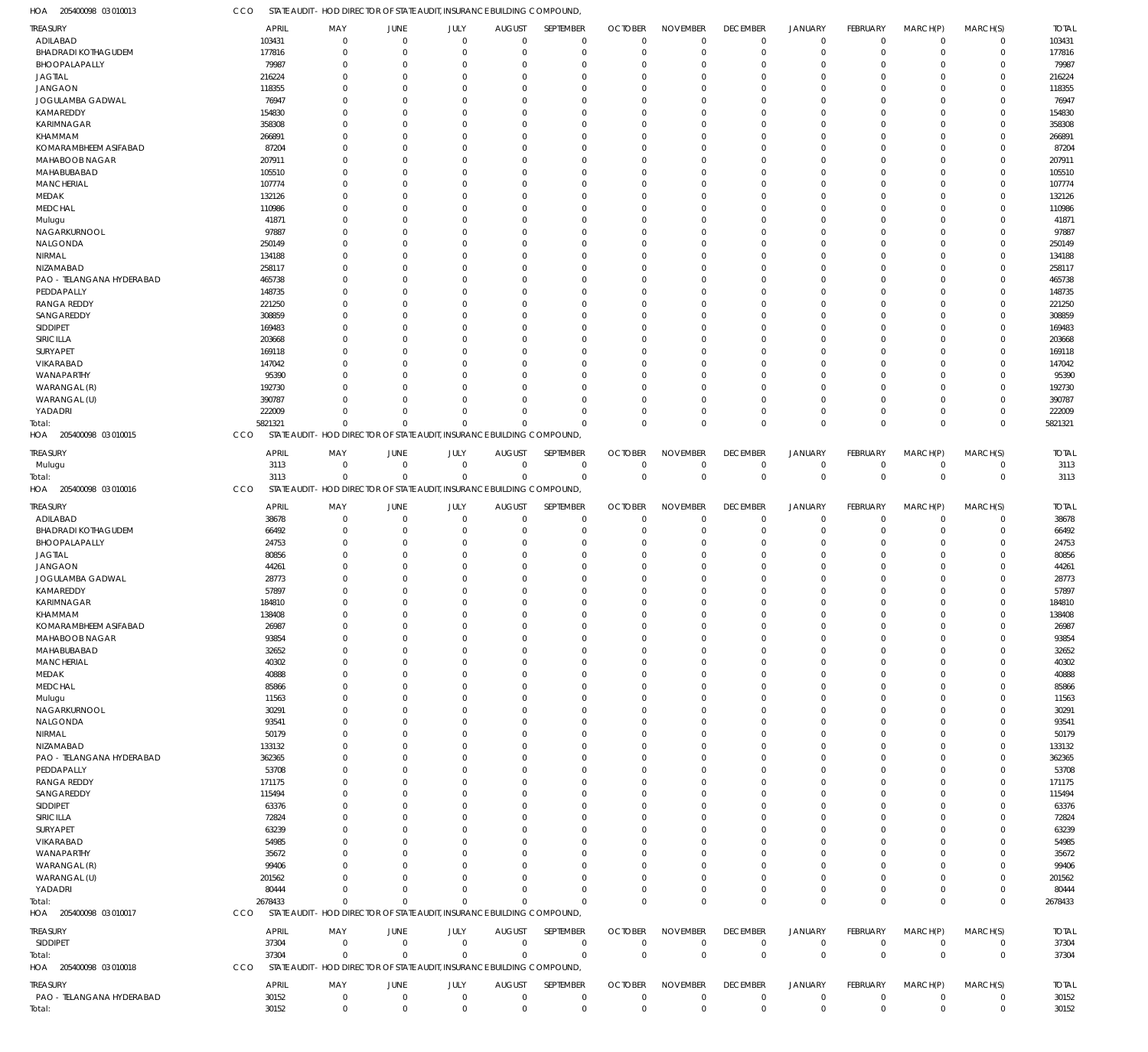| HOA 205400098 03 020021                      | CCO<br>STATE AUDIT                  |                             | - HOD DIRECTOR OF STATE AUDIT, INSURANCE BUILDING COMPOUND              |                               |                                 |                            |                               |                                |                                |                               |                                |                            |                               |                         |
|----------------------------------------------|-------------------------------------|-----------------------------|-------------------------------------------------------------------------|-------------------------------|---------------------------------|----------------------------|-------------------------------|--------------------------------|--------------------------------|-------------------------------|--------------------------------|----------------------------|-------------------------------|-------------------------|
| TREASURY                                     | <b>APRIL</b>                        | MAY                         | <b>JUNE</b>                                                             | JULY                          | <b>AUGUST</b>                   | SEPTEMBER                  | <b>OCTOBER</b>                | <b>NOVEMBER</b>                | <b>DECEMBER</b>                | <b>JANUARY</b>                | <b>FEBRUARY</b>                | MARCH(P)                   | MARCH(S)                      | <b>TOTAL</b>            |
| SURYAPET                                     | 4000                                | $\Omega$                    | $\Omega$                                                                | $\Omega$                      | $\Omega$                        | $\mathbf 0$                | $\Omega$                      | $\Omega$                       | $\Omega$                       | $\mathbf 0$                   | $\Omega$                       | $\overline{0}$             | $\mathbf 0$                   | 4000                    |
| Total:                                       | 4000                                | $\Omega$                    | $\Omega$                                                                | $\Omega$                      | $\Omega$                        | $\Omega$                   | $\Omega$                      | $\mathbf{0}$                   | $\Omega$                       | $\Omega$                      | $\mathbf{0}$                   | $\overline{0}$             | $\mathbf 0$                   | 4000                    |
| HOA 205400098 03 110111                      | CCO                                 |                             | STATE AUDIT - HOD DIRECTOR OF STATE AUDIT, INSURANCE BUILDING COMPOUND, |                               |                                 |                            |                               |                                |                                |                               |                                |                            |                               |                         |
| <b>TREASURY</b>                              | <b>APRIL</b>                        | MAY                         | <b>JUNE</b>                                                             | JULY                          | <b>AUGUST</b>                   | SEPTEMBER                  | <b>OCTOBER</b>                | <b>NOVEMBER</b>                | <b>DECEMBER</b>                | <b>JANUARY</b>                | <b>FEBRUARY</b>                | MARCH(P)                   | MARCH(S)                      | <b>TOTAL</b>            |
| KARIMNAGAR                                   | 206242                              | $\mathbf 0$                 | $\overline{0}$                                                          | $\mathbf 0$                   | $\overline{0}$                  | $\mathbf 0$                | $\mathbf 0$                   | $\mathbf 0$                    | $\Omega$                       | $\mathbf 0$                   | $\overline{0}$                 | $\overline{0}$             | $\overline{0}$                | 206242                  |
| Total:<br>HOA 205400098 03 130134            | 206242<br>CCO<br><b>STATE AUDIT</b> | $\Omega$                    | $\Omega$<br>- HOD DIRECTOR OF STATE AUDIT, INSURANCE BUILDING COMPOUND, | $\mathbf 0$                   | $\overline{0}$                  | $\mathbf{0}$               | $\Omega$                      | $\Omega$                       | $\Omega$                       | $\overline{0}$                | $\Omega$                       | $\Omega$                   | $\mathbf 0$                   | 206242                  |
|                                              |                                     |                             |                                                                         |                               |                                 |                            |                               |                                |                                |                               |                                |                            |                               |                         |
| TREASURY                                     | <b>APRIL</b>                        | MAY                         | <b>JUNE</b>                                                             | JULY                          | <b>AUGUST</b>                   | SEPTEMBER                  | <b>OCTOBER</b>                | <b>NOVEMBER</b>                | <b>DECEMBER</b>                | <b>JANUARY</b>                | <b>FEBRUARY</b>                | MARCH(P)                   | MARCH(S)                      | <b>TOTAL</b>            |
| MEDAK<br>NALGONDA                            | 66000                               | $\Omega$<br>$\Omega$        | $\overline{0}$<br>$\Omega$                                              | $\Omega$<br>$\Omega$          | $\mathbf 0$<br>$\Omega$         | $\mathbf 0$<br>0           | $\Omega$<br>O                 | $\Omega$<br>$\Omega$           | $\Omega$<br>$\Omega$           | $\Omega$<br>$\Omega$          | $\Omega$<br>$\Omega$           | $\Omega$<br>$\Omega$       | $\Omega$<br>$\Omega$          | 66000<br>33000          |
| <b>RANGA REDDY</b>                           | 33000<br>68000                      |                             | $\Omega$                                                                | n                             | 0                               | $\Omega$                   | O                             | $\Omega$                       |                                |                               |                                | $\Omega$                   | $\Omega$                      | 68000                   |
| SURYAPET                                     | 33000                               |                             | $\Omega$                                                                |                               | 0                               | $\Omega$                   |                               | $\Omega$                       |                                | $\Omega$                      |                                | $\Omega$                   | O                             | 33000                   |
| YADADRI                                      | 33000                               |                             | $\Omega$                                                                | U                             | $\Omega$                        | $\Omega$                   | $\Omega$                      | $\Omega$                       |                                | $\Omega$                      | $\Omega$                       | $\Omega$                   | $\Omega$                      | 33000                   |
| Total:                                       | 233000                              | $\Omega$                    | $\Omega$                                                                | $\Omega$                      | $\Omega$                        | $\Omega$                   | $\Omega$                      | $\Omega$                       | $\Omega$                       | $\Omega$                      | $\Omega$                       | $\Omega$                   | $\mathbf 0$                   | 233000                  |
| HOA 205500001 01 010011                      | CCO                                 |                             | The DG & IG of Police, Telangana, Saifabad,                             |                               |                                 |                            |                               |                                |                                |                               |                                |                            |                               |                         |
| TREASURY                                     | <b>APRIL</b>                        | MAY                         | JUNE                                                                    | JULY                          | AUGUST                          | SEPTEMBER                  | <b>OCTOBER</b>                | <b>NOVEMBER</b>                | <b>DECEMBER</b>                | <b>JANUARY</b>                | <b>FEBRUARY</b>                | MARCH(P)                   | MARCH(S)                      | <b>TOTAL</b>            |
| HYDERABAD URBAN                              | $-21760$                            | 0                           | 0                                                                       | 0                             | 0                               | 0                          | O                             | 0                              | -0                             | 0                             | $\Omega$                       | $\Omega$                   | 0                             | $-21760$                |
| KOMARAMBHEEM ASIFABAD                        | $-22585$                            | $\Omega$                    | $\Omega$                                                                | $\Omega$                      | $\Omega$                        | $\mathbf 0$                | 0                             | $\Omega$                       | $\Omega$                       | $\Omega$                      | $\Omega$                       | $\Omega$                   | $\Omega$                      | $-22585$                |
| PAO - TELANGANA HYDERABAD<br>Total:          | 39734787<br>39690442                | $\Omega$<br>$\Omega$        | $\Omega$<br>$\Omega$                                                    | $\Omega$<br>$\Omega$          | 0<br>$\Omega$                   | $\mathbf 0$<br>$\mathbf 0$ | 0<br>$\Omega$                 | $\mathbf 0$<br>$\Omega$        | -0<br>$\Omega$                 | $\Omega$<br>$\Omega$          | $\Omega$<br>$\Omega$           | $\Omega$<br>$\Omega$       | 0<br>$\Omega$                 | 39734787<br>39690442    |
| HOA 205500001 01 010012                      | <b>CCO</b>                          |                             | The DG & IG of Police, Telangana, Saifabad,                             |                               |                                 |                            |                               |                                |                                |                               |                                |                            |                               |                         |
|                                              |                                     |                             |                                                                         |                               |                                 | <b>SEPTEMBER</b>           |                               |                                |                                |                               |                                |                            |                               |                         |
| <b>TREASURY</b><br>PAO - TELANGANA HYDERABAD | <b>APRIL</b><br>9417057             | MAY<br>$\mathbf{0}$         | <b>JUNE</b><br>$\overline{0}$                                           | JULY<br>$\mathbf 0$           | AUGUST<br>$\overline{0}$        | 0                          | <b>OCTOBER</b><br>$\mathbf 0$ | <b>NOVEMBER</b><br>$\mathbf 0$ | <b>DECEMBER</b><br>0           | <b>JANUARY</b><br>$\mathbf 0$ | <b>FEBRUARY</b><br>$^{\circ}$  | MARCH(P)<br>$\mathbf 0$    | MARCH(S)<br>0                 | <b>TOTAL</b><br>9417057 |
| Total:                                       | 9417057                             | $\Omega$                    | $\Omega$                                                                | $\Omega$                      | $\Omega$                        | $\mathbf 0$                | $\Omega$                      | $\Omega$                       | $\Omega$                       | $\Omega$                      | $\mathbf{0}$                   | $\Omega$                   | $\mathbf 0$                   | 9417057                 |
| HOA 205500001 01 010013                      | CCO                                 |                             | The DG & IG of Police, Telangana, Saifabad,                             |                               |                                 |                            |                               |                                |                                |                               |                                |                            |                               |                         |
| treasury                                     | <b>APRIL</b>                        | MAY                         | JUNE                                                                    | JULY                          | <b>AUGUST</b>                   | <b>SEPTEMBER</b>           | <b>OCTOBER</b>                | <b>NOVEMBER</b>                | <b>DECEMBER</b>                | <b>JANUARY</b>                | <b>FEBRUARY</b>                | MARCH(P)                   | MARCH(S)                      | <b>TOTAL</b>            |
| PAO - TELANGANA HYDERABAD                    | 14753958                            | $\mathbf{0}$                | $\overline{0}$                                                          | $\mathbf 0$                   | $\overline{0}$                  | $\mathbf 0$                | $\Omega$                      | $\mathbf 0$                    | $\Omega$                       | $\mathbf 0$                   | $^{\circ}$                     | $\overline{0}$             | $^{\circ}$                    | 14753958                |
| Total:                                       | 14753958                            | $\Omega$                    | $\Omega$                                                                | $\Omega$                      | $\overline{0}$                  | $\mathbf 0$                | $\Omega$                      | $\Omega$                       | $\Omega$                       | $\overline{0}$                | $\Omega$                       | $\overline{0}$             | $\mathbf 0$                   | 14753958                |
| HOA 205500001 01 010016                      | CCO                                 |                             | The DG & IG of Police, Telangana, Saifabad,                             |                               |                                 |                            |                               |                                |                                |                               |                                |                            |                               |                         |
| TREASURY                                     | <b>APRIL</b>                        | MAY                         | <b>JUNE</b>                                                             | JULY                          | <b>AUGUST</b>                   | SEPTEMBER                  | <b>OCTOBER</b>                | <b>NOVEMBER</b>                | <b>DECEMBER</b>                | <b>JANUARY</b>                | <b>FEBRUARY</b>                | MARCH(P)                   | MARCH(S)                      | <b>TOTAL</b>            |
| PAO - TELANGANA HYDERABAD                    | 11745156                            | $\mathbf{0}$                | $\overline{0}$                                                          | $\Omega$                      | $\mathbf 0$                     | $\mathbf 0$                | $\mathbf 0$                   | $\mathbf 0$                    | $\Omega$                       | $\mathbf 0$                   | $\Omega$                       | $\overline{0}$             | $^{\circ}$                    | 11745156                |
| Total:                                       | 11745156                            | $\Omega$                    | $\Omega$                                                                | $\Omega$                      | $\Omega$                        | $\mathbf 0$                | $\mathbf 0$                   | $\mathbf{0}$                   | $\mathbf{0}$                   | $\overline{0}$                | $\mathbf{0}$                   | $\overline{0}$             | $\mathbf 0$                   | 11745156                |
| HOA 205500001 01 010017                      | CCO                                 |                             | The DG & IG of Police, Telangana, Saifabad,                             |                               |                                 |                            |                               |                                |                                |                               |                                |                            |                               |                         |
| TREASURY                                     | <b>APRIL</b>                        | MAY                         | JUNE                                                                    | JULY                          | <b>AUGUST</b>                   | SEPTEMBER                  | <b>OCTOBER</b>                | <b>NOVEMBER</b>                | <b>DECEMBER</b>                | JANUARY                       | <b>FEBRUARY</b>                | MARCH(P)                   | MARCH(S)                      | <b>TOTAL</b>            |
| PAO - TELANGANA HYDERABAD                    | 485629                              | $\mathbf 0$                 | $\overline{0}$                                                          | $\mathbf 0$                   | $\overline{0}$                  | $\mathbf 0$                | 0                             | $\mathbf 0$                    | 0                              | $^{\circ}$                    | $^{\circ}$                     | $\mathbf 0$                | $^{\circ}$                    | 485629                  |
| Total:                                       | 485629                              | $\Omega$                    | $\overline{0}$                                                          | $\Omega$                      | $\mathbf 0$                     | $\mathbf 0$                | $\mathbf{0}$                  | $\Omega$                       | $\Omega$                       | $\overline{0}$                | $\Omega$                       | $\Omega$                   | $\mathbf 0$                   | 485629                  |
| HOA 205500001 01 010018                      | CCO                                 |                             | The DG & IG of Police, Telangana, Saifabad,                             |                               |                                 |                            |                               |                                |                                |                               |                                |                            |                               |                         |
| TREASURY                                     | <b>APRIL</b>                        | MAY                         | <b>JUNE</b>                                                             | JULY                          | <b>AUGUST</b>                   | <b>SEPTEMBER</b>           | <b>OCTOBER</b>                | <b>NOVEMBER</b>                | <b>DECEMBER</b>                | <b>JANUARY</b>                | <b>FEBRUARY</b>                | MARCH(P)                   | MARCH(S)                      | <b>TOTAL</b>            |
| PAO - TELANGANA HYDERABAD<br>Total:          | 243821<br>243821                    | $\overline{0}$<br>$\Omega$  | $\overline{0}$<br>$\Omega$                                              | $\mathbf 0$<br>$\Omega$       | $\overline{0}$<br>$\Omega$      | 0<br>$\mathbf 0$           | $\mathbf 0$<br>$\Omega$       | $\mathbf 0$<br>$\Omega$        | $\Omega$<br>$\Omega$           | $\mathbf 0$<br>$\Omega$       | $\Omega$<br>$\mathbf{0}$       | $\overline{0}$<br>$\Omega$ | $\overline{0}$<br>$\mathbf 0$ | 243821<br>243821        |
| HOA 205500001 01 010019                      | CCO                                 |                             | The DG & IG of Police, Telangana, Saifabad,                             |                               |                                 |                            |                               |                                |                                |                               |                                |                            |                               |                         |
|                                              |                                     |                             |                                                                         |                               |                                 |                            |                               |                                |                                |                               |                                |                            |                               |                         |
| TREASURY<br>PAO - TELANGANA HYDERABAD        | <b>APRIL</b><br>807534              | MAY<br>$\mathbf{0}$         | JUNE<br>$\overline{0}$                                                  | JULY<br>$\mathbf 0$           | <b>AUGUST</b><br>$\overline{0}$ | SEPTEMBER<br>$\mathbf 0$   | <b>OCTOBER</b><br>$\mathbf 0$ | <b>NOVEMBER</b><br>$\mathbf 0$ | <b>DECEMBER</b><br>$\Omega$    | <b>JANUARY</b><br>$\mathbf 0$ | <b>FEBRUARY</b><br>$\mathbf 0$ | MARCH(P)<br>$\mathbf 0$    | MARCH(S)<br>$^{\circ}$        | <b>TOTAL</b><br>807534  |
| Total:                                       | 807534                              | $\mathbf 0$                 | $\Omega$                                                                | $\mathbf{0}$                  | $\mathbf 0$                     | $\mathbf 0$                |                               |                                |                                | $\Omega$                      | $\Omega$                       | $\Omega$                   | $\overline{0}$                | 807534                  |
| HOA 205500001 01 130131                      | CCO                                 |                             | The DG & IG of Police, Telangana, Saifabad,                             |                               |                                 |                            |                               |                                |                                |                               |                                |                            |                               |                         |
| TREASURY                                     | <b>APRIL</b>                        | MAY                         | <b>JUNE</b>                                                             | JULY                          | <b>AUGUST</b>                   | SEPTEMBER                  | <b>OCTOBER</b>                | <b>NOVEMBER</b>                | <b>DECEMBER</b>                | <b>JANUARY</b>                | <b>FEBRUARY</b>                | MARCH(P)                   | MARCH(S)                      | <b>TOTAL</b>            |
| PAO - TELANGANA HYDERABAD                    | 16529                               | $\mathbf{0}$                | $\overline{0}$                                                          | $\Omega$                      | $\overline{0}$                  | $\mathbf 0$                | $\mathbf 0$                   | $\mathbf 0$                    | $\mathbf 0$                    | $\mathbf 0$                   | $\mathbf 0$                    | $\mathbf 0$                | $^{\circ}$                    | 16529                   |
| Total:                                       | 16529                               | $\Omega$                    | $\Omega$                                                                | $\Omega$                      | $\mathbf 0$                     | $\mathbf 0$                | $\mathbf 0$                   | $\mathbf 0$                    | $\mathbf 0$                    | $\overline{0}$                | $\mathbf 0$                    | $\overline{0}$             | $\mathbf 0$                   | 16529                   |
| HOA 205500001 01 130133                      | CCO                                 |                             | The DG & IG of Police, Telangana, Saifabad,                             |                               |                                 |                            |                               |                                |                                |                               |                                |                            |                               |                         |
| <b>TREASURY</b>                              | <b>APRIL</b>                        | MAY                         | JUNE                                                                    | JULY                          | <b>AUGUST</b>                   | SEPTEMBER                  | <b>OCTOBER</b>                | <b>NOVEMBER</b>                | <b>DECEMBER</b>                | <b>JANUARY</b>                | <b>FEBRUARY</b>                | MARCH(P)                   | MARCH(S)                      | <b>TOTAL</b>            |
| PAO - TELANGANA HYDERABAD                    | 8992                                | $\mathbf{0}$                | $\overline{0}$                                                          | $\mathbf 0$                   | $\mathbf 0$                     | $\mathbf 0$                | 0                             | $\mathbf 0$                    | $\mathbf 0$                    | $^{\circ}$                    | $^{\circ}$                     | $\mathbf 0$                | $^{\circ}$                    | 8992                    |
| Total:                                       | 8992                                | $\mathbf{0}$                | $\overline{0}$                                                          | $\Omega$                      | $\overline{0}$                  | $\mathsf 0$                | $\mathbf{0}$                  | $\mathbb O$                    | $\mathbf{0}$                   | $\overline{0}$                | $\mathbf 0$                    | $\overline{0}$             | $\mathbf 0$                   | 8992                    |
| HOA 205500001 01 130135                      | CCO                                 |                             | The DG & IG of Police, Telangana, Saifabad,                             |                               |                                 |                            |                               |                                |                                |                               |                                |                            |                               |                         |
| <b>TREASURY</b>                              | <b>APRIL</b>                        | MAY                         | <b>JUNE</b>                                                             | JULY                          | <b>AUGUST</b>                   | SEPTEMBER                  | <b>OCTOBER</b>                | <b>NOVEMBER</b>                | <b>DECEMBER</b>                | <b>JANUARY</b>                | FEBRUARY                       | MARCH(P)                   | MARCH(S)                      | <b>TOTAL</b>            |
| PAO - TELANGANA HYDERABAD                    | 46501                               | 0                           | $\overline{0}$                                                          | $\mathbf 0$                   | $\overline{0}$                  | $\mathbf 0$                | $\Omega$                      | $\mathbf 0$                    | $\mathbf 0$                    | $\mathbf 0$                   | $\mathbf 0$                    | $\mathbf 0$                | $\overline{0}$                | 46501                   |
| Total:                                       | 46501                               | $\Omega$                    | $\overline{0}$                                                          | $\Omega$                      | $\mathbf 0$                     | $\mathbf 0$                | $\mathbf 0$                   | $\Omega$                       | $\Omega$                       | $\overline{0}$                | $\mathbf 0$                    | $\overline{0}$             | $\overline{0}$                | 46501                   |
| HOA 205500001 01 240                         | CCO                                 |                             | The DG & IG of Police, Telangana, Saifabad,                             |                               |                                 |                            |                               |                                |                                |                               |                                |                            |                               |                         |
| <b>TREASURY</b>                              | <b>APRIL</b>                        | MAY                         | JUNE                                                                    | JULY                          | <b>AUGUST</b>                   | SEPTEMBER                  | <b>OCTOBER</b>                | <b>NOVEMBER</b>                | <b>DECEMBER</b>                | <b>JANUARY</b>                | FEBRUARY                       | MARCH(P)                   | MARCH(S)                      | <b>TOTAL</b>            |
| PAO - TELANGANA HYDERABAD                    | 26155249                            | $\mathbf{0}$<br>$\mathbf 0$ | $\overline{0}$                                                          | $\mathbf 0$<br>$\overline{0}$ | $\overline{0}$                  | $\mathbf 0$                | $\mathbf 0$<br>$\mathbf 0$    | $\mathbf 0$                    | $\mathbf 0$<br>$\mathbf 0$     | $\mathbf 0$<br>$\overline{0}$ | $\mathbf 0$                    | $\overline{0}$<br>$\Omega$ | $\overline{0}$<br>$\mathbf 0$ | 26155249                |
| Total:<br>HOA 205500001 01 280281            | 26155249<br><b>CCO</b>              |                             | $\overline{0}$<br>The DG & IG of Police, Telangana, Saifabad,           |                               | $\overline{0}$                  | $\mathbf 0$                |                               | $\mathbf 0$                    |                                |                               | $\mathbf 0$                    |                            |                               | 26155249                |
|                                              |                                     |                             |                                                                         |                               |                                 |                            |                               |                                |                                |                               |                                |                            |                               |                         |
| TREASURY<br>PAO - TELANGANA HYDERABAD        | <b>APRIL</b>                        | MAY<br>$\Omega$             | JUNE<br>$\Omega$                                                        | JULY<br>$\mathbf 0$           | <b>AUGUST</b><br>$\overline{0}$ | SEPTEMBER<br>$\mathbf 0$   | <b>OCTOBER</b><br>$\mathbf 0$ | <b>NOVEMBER</b><br>$\mathbf 0$ | <b>DECEMBER</b><br>$\mathbf 0$ | <b>JANUARY</b><br>$\mathbf 0$ | FEBRUARY<br>$\overline{0}$     | MARCH(P)<br>$\mathbf 0$    | MARCH(S)<br>$\overline{0}$    | <b>TOTAL</b><br>1026000 |
| Total:                                       | 1026000<br>1026000                  | $\Omega$                    | $\overline{0}$                                                          | $\mathbf 0$                   | $\mathbf 0$                     | $\mathbf 0$                | $\mathbf 0$                   | $\mathbf 0$                    | $\mathbf 0$                    | $\overline{0}$                | $\mathbf 0$                    | $\overline{0}$             | $\mathbf 0$                   | 1026000                 |
| HOA 205500001 01 280282                      | <b>CCO</b>                          |                             | The DG & IG of Police, Telangana, Saifabad,                             |                               |                                 |                            |                               |                                |                                |                               |                                |                            |                               |                         |
| <b>TREASURY</b>                              | <b>APRIL</b>                        | MAY                         | JUNE                                                                    | JULY                          | <b>AUGUST</b>                   | SEPTEMBER                  | <b>OCTOBER</b>                | <b>NOVEMBER</b>                | <b>DECEMBER</b>                | <b>JANUARY</b>                | <b>FEBRUARY</b>                | MARCH(P)                   | MARCH(S)                      | <b>TOTAL</b>            |
| PAO - TELANGANA HYDERABAD                    | 2397269                             | $\mathbf{0}$                | $\overline{0}$                                                          | $\mathbf 0$                   | $\mathbf 0$                     | $\mathbf 0$                | $\mathbf 0$                   | $\mathbf 0$                    | $\mathbf 0$                    | $\mathbf 0$                   | $\overline{0}$                 | $\overline{0}$             | $\overline{0}$                | 2397269                 |
| Total:                                       | 2397269                             | $\mathbf{0}$                | $\overline{0}$                                                          | $\Omega$                      | $\overline{0}$                  | $\mathbf 0$                | $\mathbf{0}$                  | $\mathbf 0$                    | $\mathbf{0}$                   | $\overline{0}$                | $\mathbf 0$                    | $\overline{0}$             | $\mathbf 0$                   | 2397269                 |
| HOA 205500001 01 300302                      | <b>CCO</b>                          |                             | The DG & IG of Police, Telangana, Saifabad,                             |                               |                                 |                            |                               |                                |                                |                               |                                |                            |                               |                         |
| TREASURY                                     | <b>APRIL</b>                        | MAY                         | JUNE                                                                    | JULY                          | <b>AUGUST</b>                   | SEPTEMBER                  | <b>OCTOBER</b>                | <b>NOVEMBER</b>                | <b>DECEMBER</b>                | <b>JANUARY</b>                | FEBRUARY                       | MARCH(P)                   | MARCH(S)                      | <b>TOTAL</b>            |
| PAO - TELANGANA HYDERABAD                    | 238384                              | $\mathbf 0$                 | $\overline{0}$                                                          | $\mathbf 0$                   | $\mathbf 0$                     | $\mathbf 0$                | $\mathbf 0$                   | $\mathbf 0$                    | $\mathbf 0$                    | $\mathbf 0$                   | $\mathbf 0$                    | $\mathbf 0$                | $\overline{0}$                | 238384                  |
| Total:                                       | 238384                              | $\mathbf 0$                 | $\overline{0}$                                                          | $\mathbf 0$                   | $\mathbf 0$                     | $\mathbf 0$                | $\mathbf 0$                   | $\mathbf 0$                    | $\mathbf 0$                    | $\mathbf 0$                   | $\mathbf 0$                    | $\overline{0}$             | $\mathbf 0$                   | 238384                  |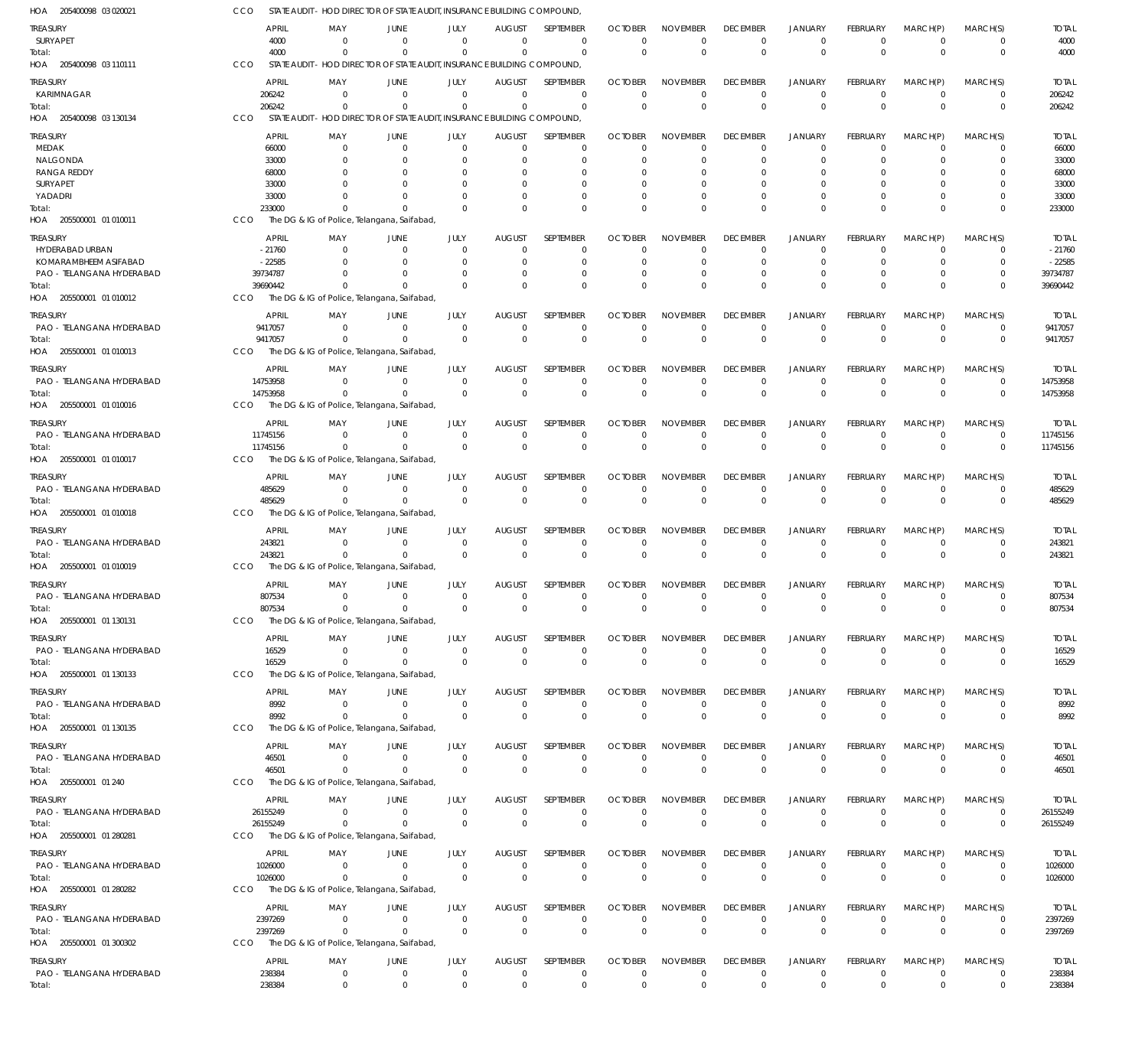| HOA<br>205500001 03 010011         | CCO              | The DG & IG of Police, Telangana, Saifabad  |                            |                      |                            |                            |                            |                               |                            |                           |                      |                      |                            |                  |
|------------------------------------|------------------|---------------------------------------------|----------------------------|----------------------|----------------------------|----------------------------|----------------------------|-------------------------------|----------------------------|---------------------------|----------------------|----------------------|----------------------------|------------------|
| <b>TREASURY</b>                    | APRIL            | MAY                                         | JUNE                       | JULY                 | <b>AUGUST</b>              | SEPTEMBER                  | <b>OCTOBER</b>             | <b>NOVEMBER</b>               | <b>DECEMBER</b>            | <b>JANUARY</b>            | <b>FEBRUARY</b>      | MARCH(P)             | MARCH(S)                   | <b>TOTAL</b>     |
| ADILABAD                           | 926599           | $\mathbf 0$                                 | $\mathbf 0$                | $\mathbf 0$          | $\mathbf 0$                | $\mathbf 0$                | $\mathbf 0$                | $\mathbf 0$                   | $\mathbf 0$                | $\mathbf 0$               | $\mathbf 0$          | $\mathbf 0$          | $\mathbf 0$                | 926599           |
| <b>BHADRADI KOTHAGUDEM</b>         | 739760           | $\mathbf 0$                                 | $\mathbf 0$                | 0                    | $\mathbf 0$                | $\overline{0}$             | $\mathbf 0$                | $\mathbf 0$                   | $\mathbf 0$                | $\overline{0}$            | $\mathbf 0$          | $\Omega$             | $\mathbf 0$                | 739760           |
| BHOOPALAPALLY<br><b>JAGTIAL</b>    | 435260<br>625460 | $\mathbf 0$<br>$\Omega$                     | $\mathbf 0$<br>$\Omega$    | $\Omega$<br>$\Omega$ | $\mathbf 0$<br>$\mathbf 0$ | $\Omega$<br>$\Omega$       | $\mathbf 0$<br>$\mathbf 0$ | $\Omega$<br>$\Omega$          | $\mathbf 0$<br>$\mathbf 0$ | $\Omega$<br>$\Omega$      | $\Omega$<br>$\Omega$ | $\Omega$<br>$\Omega$ | $\mathbf 0$<br>$\mathbf 0$ | 435260<br>625460 |
| JOGULAMBA GADWAL                   | 397850           | $\Omega$                                    | $\Omega$                   | $\Omega$             | $\mathbf 0$                | $\Omega$                   | $\mathbf 0$                | $\Omega$                      | $\mathbf 0$                | $\Omega$                  | $\Omega$             | $\Omega$             | $\mathbf 0$                | 397850           |
| KAMAREDDY                          | 756980           | $\Omega$                                    | $\Omega$                   | $\Omega$             | $\mathbf 0$                | $\Omega$                   | $\mathbf 0$                | $\Omega$                      | $\Omega$                   | $\Omega$                  | $\Omega$             | $\Omega$             | $\mathbf 0$                | 756980           |
| KARIMNAGAR                         | 1597267          | $\Omega$                                    | $\Omega$                   | $\Omega$             | $\mathbf 0$                | $\Omega$                   | $\mathbf 0$                | $\Omega$                      | $\mathbf 0$                | $\Omega$                  | $\Omega$             | $\Omega$             | $\mathbf 0$                | 1597267          |
| KHAMMAM                            | 1395330          | $\Omega$                                    | $\Omega$                   | $\Omega$             | $\mathbf 0$                | $\Omega$                   | $\mathbf 0$                | $\Omega$                      | $\Omega$                   | $\Omega$                  | $\Omega$             | $\Omega$             | $\mathbf 0$                | 1395330          |
| KOMARAMBHEEM ASIFABAD              | 398780           | $\Omega$                                    | $\Omega$                   | $\Omega$             | $\mathbf 0$                | $\Omega$                   | $\mathbf 0$                | $\Omega$                      | $\Omega$                   | $\Omega$                  | $\Omega$             | $\Omega$             | $\mathbf 0$                | 398780           |
| MAHABOOB NAGAR                     | 685900           | $\Omega$                                    | $\Omega$                   | $\Omega$             | $\mathbf 0$                | $\Omega$                   | $\mathbf 0$                | $\Omega$                      | $\Omega$                   | $\Omega$                  | $\Omega$             | $\Omega$             | $\mathbf 0$                | 685900           |
| MAHABUBABAD                        | 595684           | $\Omega$                                    | $\Omega$                   | $\Omega$             | $\mathbf 0$                | $\Omega$                   | $\mathbf 0$                | $\Omega$                      | $\Omega$                   | $\Omega$                  | $\Omega$             | $\Omega$             | $\mathbf 0$                | 595684           |
| MEDAK                              | 519400           | $\Omega$                                    | $\Omega$                   | $\Omega$             | $\mathbf 0$                | $\Omega$                   | $\mathbf 0$                | $\Omega$                      | $\Omega$                   | $\Omega$                  | $\Omega$             | $\Omega$             | $\mathbf 0$                | 519400           |
| Mulugu<br>NAGARKURNOOL             | 57800<br>483530  | $\Omega$<br>$\Omega$                        | $\Omega$<br>$\Omega$       | $\Omega$<br>$\Omega$ | $\mathbf 0$<br>$\mathbf 0$ | $\Omega$<br>$\Omega$       | $\mathbf 0$<br>$\mathbf 0$ | $\Omega$<br>$\Omega$          | $\Omega$<br>$\Omega$       | $\Omega$<br>$\Omega$      | $\Omega$<br>$\Omega$ | $\Omega$<br>$\Omega$ | $\mathbf 0$<br>$\mathbf 0$ | 57800<br>483530  |
| NALGONDA                           | 1179360          | $\Omega$                                    | $\Omega$                   | $\Omega$             | $\mathbf 0$                | $\Omega$                   | $\mathbf 0$                | $\Omega$                      | $\mathbf 0$                | $\Omega$                  | $\Omega$             | $\Omega$             | $\mathbf 0$                | 1179360          |
| NIZAMABAD                          | 1507461          | $\Omega$                                    | $\Omega$                   | $\Omega$             | $\mathbf 0$                | $\Omega$                   | $\mathbf 0$                | $\Omega$                      | $\Omega$                   | $\Omega$                  | $\Omega$             | $\Omega$             | $\mathbf 0$                | 1507461          |
| Narayanpet                         | 57800            | $\Omega$                                    | $\Omega$                   | $\Omega$             | $\mathbf 0$                | $\Omega$                   | $\mathbf 0$                | $\Omega$                      | $\Omega$                   | $\Omega$                  | $\Omega$             | $\Omega$             | $\mathbf 0$                | 57800            |
| PAO - TELANGANA HYDERABAD          | 922053           | $\Omega$                                    | $\Omega$                   | $\Omega$             | $\mathbf 0$                | $\Omega$                   | $\mathbf 0$                | $\Omega$                      | $\Omega$                   | $\Omega$                  | $\Omega$             | $\Omega$             | $\mathbf 0$                | 922053           |
| PEDDAPALLY                         | 908400           | $\Omega$                                    | $\Omega$                   | $\Omega$             | $\mathbf 0$                | $\Omega$                   | $\mathbf 0$                | $\Omega$                      | $\Omega$                   | $\Omega$                  | $\Omega$             | $\Omega$             | $\mathbf 0$                | 908400           |
| <b>RANGA REDDY</b>                 | 3338             | $\Omega$                                    | $\Omega$                   | $\Omega$             | $\mathbf 0$                | $\Omega$                   | $\mathbf 0$                | $\Omega$                      | $\Omega$                   | $\Omega$                  | $\Omega$             | $\Omega$             | $\mathbf 0$                | 3338             |
| SANGAREDDY                         | 1018800          | $\Omega$                                    | $\Omega$                   | $\Omega$             | $\mathbf 0$                | $\Omega$                   | $\mathbf 0$                | $\Omega$                      | $\Omega$                   | $\Omega$                  | $\Omega$             | $\Omega$             | $\mathbf 0$                | 1018800          |
| SIDDIPET                           | 930730           | $\Omega$                                    | $\Omega$<br>$\Omega$       | $\Omega$             | $\mathbf 0$                | $\Omega$<br>$\Omega$       | $\mathbf 0$                | $\Omega$                      | $\Omega$                   | $\Omega$                  | $\Omega$<br>$\Omega$ | $\Omega$<br>$\Omega$ | $\mathbf 0$<br>$\mathbf 0$ | 930730           |
| SIRICILLA<br>SURYAPET              | 559320<br>835415 | $\Omega$<br>$\Omega$                        | $\Omega$                   | $\Omega$<br>$\Omega$ | $\mathbf 0$<br>$\mathbf 0$ | $\Omega$                   | $\mathbf 0$<br>$\mathbf 0$ | $\Omega$<br>$\Omega$          | $\mathbf 0$<br>$\mathbf 0$ | $\Omega$<br>$\Omega$      | $\Omega$             | $\Omega$             | $\mathbf 0$                | 559320<br>835415 |
| VIKARABAD                          | 477340           | $\Omega$                                    | $\Omega$                   | $\Omega$             | $\mathbf 0$                | $\Omega$                   | $\mathbf 0$                | $\Omega$                      | $\mathbf 0$                | $\Omega$                  | $\Omega$             | $\Omega$             | $\mathbf 0$                | 477340           |
| WANAPARTHY                         | 486889           | $\Omega$                                    | $\mathbf 0$                | $\Omega$             | $\mathbf 0$                | $\Omega$                   | $\mathbf 0$                | $\mathbf 0$                   | $\mathbf 0$                | $\Omega$                  | $\Omega$             | $\Omega$             | $\mathbf 0$                | 486889           |
| WARANGAL (U)                       | 1671819          | $\Omega$                                    | $\mathbf 0$                | $\Omega$             | $\mathbf 0$                | $\Omega$                   | $\mathbf 0$                | $\mathbf 0$                   | $\mathbf 0$                | $\Omega$                  | $\Omega$             | $\Omega$             | $\mathbf 0$                | 1671819          |
| Total:                             | 20174325         | $\Omega$                                    | $\Omega$                   | $\Omega$             | $\mathbf 0$                | $\Omega$                   | $\mathbf 0$                | $\mathbf 0$                   | $\mathbb O$                | $\mathbf 0$               | $\mathbf 0$          | $\Omega$             | $\mathbf 0$                | 20174325         |
| 205500001 03 010012<br>HOA         | CCO              | The DG & IG of Police, Telangana, Saifabad, |                            |                      |                            |                            |                            |                               |                            |                           |                      |                      |                            |                  |
| <b>TREASURY</b>                    | <b>APRIL</b>     | MAY                                         | JUNE                       | JULY                 | <b>AUGUST</b>              | SEPTEMBER                  | <b>OCTOBER</b>             | <b>NOVEMBER</b>               | <b>DECEMBER</b>            | JANUARY                   | <b>FEBRUARY</b>      | MARCH(P)             | MARCH(S)                   | <b>TOTAL</b>     |
| ADILABAD                           | 4000             | $\mathbf 0$                                 | $\mathbf 0$                | $\mathbf 0$          | $\mathbf 0$                | $\overline{0}$             | $\mathbf 0$                | $\overline{0}$                | $\mathbf 0$                | $\overline{0}$            | $\mathbf 0$          | $\Omega$             | $\mathbf 0$                | 4000             |
| <b>BHADRADI KOTHAGUDEM</b>         | 150              | O                                           | $\mathbf 0$                | 0                    | $\mathbf 0$                | $\overline{0}$             | $\mathbf 0$                | $\overline{0}$                | $\mathbf 0$                | 0                         | $\mathbf 0$          | $\Omega$             | $\mathbf 0$                | 150              |
| JOGULAMBA GADWAL                   | 2735             | 0                                           | $\mathbf 0$                | $\Omega$             | $\mathbf 0$                | $\Omega$                   | $\mathbf 0$                | $\Omega$                      | $\mathbf 0$                | $\Omega$                  | $\Omega$             |                      | $\mathbf 0$                | 2735             |
| KAMAREDDY                          | 40               | $\Omega$                                    | $\mathbf{0}$               | $\Omega$             | $\mathbf 0$                | $\Omega$                   | $\mathbf 0$                | $\Omega$                      | $\mathbf 0$                | $\Omega$                  | $\Omega$             | $\Omega$             | $\mathbf 0$                | 40               |
| KARIMNAGAR<br><b>KHAMMAM</b>       | 29595            | $\Omega$<br>$\Omega$                        | $\Omega$<br>$\Omega$       | -0                   | $\mathbf 0$<br>$\mathbf 0$ | $\Omega$<br>$\Omega$       | $\mathbf 0$<br>$\mathbf 0$ | $\Omega$<br>$\Omega$          | $\Omega$                   | $\sqrt{ }$<br>$\Omega$    | $\Omega$<br>$\Omega$ | $\Omega$<br>$\Omega$ | $\mathbf 0$<br>$\mathbf 0$ | 29595            |
| KOMARAMBHEEM ASIFABAD              | 24523<br>2000    | $\Omega$                                    | $\Omega$                   | $\Omega$<br>-C       | $\mathbf 0$                | $\Omega$                   | $\mathbf 0$                | $\Omega$                      | $\mathbf 0$<br>$\Omega$    | $\sqrt{ }$                | $\Omega$             |                      | $\mathbf 0$                | 24523<br>2000    |
| MAHABOOB NAGAR                     | 4000             | $\Omega$                                    | $\mathbf 0$                | $\Omega$             | $\mathbf 0$                | $\Omega$                   | $\mathbf 0$                | $\Omega$                      | $\mathbf 0$                | $\Omega$                  | $\Omega$             | $\Omega$             | $\mathbf 0$                | 4000             |
| MAHABUBABAD                        | 30               | $\Omega$                                    | $\Omega$                   | $\Omega$             | $\mathbf 0$                | $\Omega$                   | $\mathbf 0$                | $\Omega$                      | $\Omega$                   | $\sqrt{ }$                | $\Omega$             | $\Omega$             | $\Omega$                   | 30               |
| MEDAK                              | 1877             | $\Omega$                                    | $\Omega$                   | $\Omega$             | $\mathbf 0$                | $\Omega$                   | $\mathbf 0$                | $\Omega$                      | $\mathbf 0$                | ſ                         | $\Omega$             | $\Omega$             | $\mathbf 0$                | 1877             |
| NAGARKURNOOL                       | 7650             | $\Omega$                                    | $\Omega$                   | -0                   | $\mathbf 0$                | $\Omega$                   | $\mathbf 0$                | $\Omega$                      | $\Omega$                   | $\Omega$                  | $\Omega$             |                      | $\mathbf 0$                | 7650             |
| NALGONDA                           | 9650             | $\cup$                                      | $\Omega$                   | $\Omega$             | $\mathbf 0$                | $\Omega$                   | $\mathbf 0$                | $\Omega$                      | $\mathbf 0$                | ſ                         | $\Omega$             | $\Omega$             | $\mathbf 0$                | 9650             |
| NIZAMABAD                          | 19500            | $\Omega$                                    | $\Omega$                   | -0                   | $\mathbf 0$                | $\Omega$                   | $\mathbf 0$                | $\Omega$                      | $\Omega$                   | $\sqrt{ }$                | $\Omega$             | $\Omega$             | $\mathbf 0$                | 19500            |
| PAO - TELANGANA HYDERABAD          | 20908            | C.                                          | $\mathbf{0}$               | $\Omega$             | $\mathbf 0$                | $\Omega$                   | $\mathbf 0$                | $\Omega$                      | $\mathbf 0$                | ſ                         | $\Omega$             | $\Omega$             | $\mathbf 0$                | 20908            |
| PEDDAPALLY                         | 18230            | $\Omega$<br>$\Omega$                        | $\Omega$                   | $\Omega$<br>$\Omega$ | $\mathbf 0$<br>$\mathbf 0$ | $\Omega$<br>$\Omega$       | $\mathbf 0$<br>$\mathbf 0$ | $\Omega$<br>$\Omega$          | $\Omega$<br>$\mathbf 0$    | $\mathcal{L}$<br>$\Omega$ | $\Omega$<br>$\Omega$ | $\Omega$<br>$\Omega$ | $\mathbf 0$<br>$\mathbf 0$ | 18230            |
| SANGAREDDY<br>SIDDIPET             | 7720<br>2000     | $\Omega$                                    | $\mathbf 0$<br>$\mathbf 0$ | $\Omega$             | $\mathbf 0$                | $\Omega$                   | $\mathbf 0$                | $\Omega$                      | $\mathbf 0$                | $\Omega$                  | $\Omega$             | $\Omega$             | $\mathbf 0$                | 7720<br>2000     |
| SIRICILLA                          | 510              | 0                                           | $\Omega$                   |                      | $\mathbf 0$                | $\Omega$                   | $\mathbf 0$                | -0                            | $\mathbf 0$                |                           | $\Omega$             |                      | $\mathbf 0$                | 510              |
| SURYAPET                           | 4530             | $\mathbf 0$                                 | $\mathbf 0$                | $\Omega$             | $\mathbf 0$                | $\overline{0}$             | $\mathbf 0$                | $\Omega$                      | $\mathbf 0$                | $\Omega$                  | $\Omega$             | $\Omega$             | $\mathbf 0$                | 4530             |
| WANAPARTHY                         | 6420             | $\Omega$                                    | $\mathbf 0$                | $\Omega$             | $\mathbf 0$                | $\overline{0}$             | $\mathbf 0$                | $\overline{0}$                | $\mathbf 0$                | $\Omega$                  | $\mathbf 0$          | $\Omega$             | $\mathbf 0$                | 6420             |
| WARANGAL (U)                       | 19536            | $\Omega$                                    | $\mathbf 0$                | $\Omega$             | $\mathbf 0$                | $\overline{0}$             | $\mathbf 0$                | $\mathbf 0$                   | $\mathbf 0$                | $\mathbf 0$               | $\mathbf 0$          | $\Omega$             | $\mathbf 0$                | 19536            |
| Total:                             | 185604           | $\Omega$                                    | $\mathbf 0$                | $\Omega$             | $\mathbf 0$                | $\mathbf 0$                | $\mathbf 0$                | $\mathbf 0$                   | $\mathbb O$                | $\Omega$                  | $\mathbf 0$          | $\Omega$             | $\mathbf 0$                | 185604           |
| 205500001 03 010013<br>HOA         | CCO              | The DG & IG of Police, Telangana, Saifabad, |                            |                      |                            |                            |                            |                               |                            |                           |                      |                      |                            |                  |
| <b>TREASURY</b>                    | APRIL            | MAY                                         | JUNE                       | JULY                 | <b>AUGUST</b>              | SEPTEMBER                  | <b>OCTOBER</b>             | <b>NOVEMBER</b>               | <b>DECEMBER</b>            | <b>JANUARY</b>            | <b>FEBRUARY</b>      | MARCH(P)             | MARCH(S)                   | <b>TOTAL</b>     |
| ADILABAD                           | 282154           | $\mathbf 0$                                 | $\mathbf 0$                | $\mathbf 0$          | $\mathbf 0$                | $\mathbf 0$                | $\overline{0}$             | $\overline{0}$                | $\mathbf 0$                | $\mathbf 0$               | $\mathbf 0$          | $\Omega$             | $\mathbf 0$                | 282154           |
| <b>BHADRADI KOTHAGUDEM</b>         | 268187           | $\mathbf 0$                                 | $\mathbf 0$                | 0                    | $\mathbf 0$                | $^{\circ}$                 | $\mathbf 0$                | $^{\circ}$                    | $\mathbf 0$                | $^{\circ}$                | $\mathbf 0$          | $\Omega$             | $\mathbf 0$                | 268187           |
| BHOOPALAPALLY                      | 167365           | $\mathbf 0$                                 | $\Omega$                   | $\Omega$             | $\mathbf 0$                | $^{\circ}$                 | $\mathbf 0$                | $\mathbf 0$                   | $\mathbf 0$                | $\Omega$                  | $\Omega$             | $\Omega$             | $\mathbf 0$                | 167365           |
| <b>JAGTIAL</b><br>JOGULAMBA GADWAL | 224539<br>153116 | $\mathbf 0$<br>$\mathbf 0$                  | $\Omega$<br>$\mathbf 0$    | $\Omega$<br>$\Omega$ | $\mathbf 0$<br>$\mathbf 0$ | $\Omega$<br>$\Omega$       | $\mathbf 0$<br>$\mathbf 0$ | $\Omega$<br>$\mathbf 0$       | $\mathbf 0$<br>$\mathbf 0$ | $\Omega$<br>$\Omega$      | $\Omega$<br>$\Omega$ | $\Omega$<br>$\Omega$ | $\mathbf 0$<br>$\mathbf 0$ | 224539<br>153116 |
| KAMAREDDY                          | 273763           | $\Omega$                                    | $\Omega$                   | $\Omega$             | $\mathbf 0$                | $\Omega$                   | $\mathbf 0$                | $\Omega$                      | $\mathbf 0$                | $\Omega$                  | $\Omega$             | $\Omega$             | $\mathbf 0$                | 273763           |
| KARIMNAGAR                         | 562713           | $\mathbf 0$                                 | $\Omega$                   | $\Omega$             | $\mathbf 0$                | $\Omega$                   | $\mathbf 0$                | $\mathbf 0$                   | $\mathbf 0$                | $\Omega$                  | $\Omega$             | $\Omega$             | $\mathbf 0$                | 562713           |
| KHAMMAM                            | 535393           | $\Omega$                                    | $\Omega$                   | $\Omega$             | $\mathbf 0$                | $\Omega$                   | $\mathbf 0$                | $\mathbf 0$                   | $\mathbf 0$                | $\Omega$                  | $\Omega$             | $\Omega$             | $\mathbf 0$                | 535393           |
| KOMARAMBHEEM ASIFABAD              | 153099           | $\mathbf 0$                                 | $\Omega$                   | $\Omega$             | $\mathbf 0$                | $\Omega$                   | $\mathbf 0$                | $\Omega$                      | $\mathbf 0$                | $\Omega$                  | $\Omega$             | $\Omega$             | $\mathbf 0$                | 153099           |
| MAHABOOB NAGAR                     | 245133           | $\mathbf 0$                                 | $\Omega$                   | $\Omega$             | $\mathbf 0$                | $\Omega$                   | $\mathbf 0$                | $\mathbf 0$                   | $\mathbf 0$                | $\Omega$                  | $\Omega$             | $\Omega$             | $\mathbf 0$                | 245133           |
| MAHABUBABAD                        | 223571           | $\Omega$                                    | $\Omega$                   | $\Omega$             | $\mathbf 0$                | $\Omega$                   | $\mathbf 0$                | $\mathbf 0$                   | $\mathbf 0$                | $\Omega$                  | $\Omega$             | $\Omega$             | $\mathbf 0$                | 223571           |
| MEDAK                              | 199585           | $\mathbf 0$                                 | $\Omega$                   | $\Omega$             | $\mathbf 0$                | $\Omega$                   | $\mathbf 0$                | $\Omega$                      | $\mathbf 0$                | $\Omega$                  | $\Omega$             | $\Omega$             | $\mathbf 0$                | 199585           |
| Mulugu                             | 9826             | $\Omega$                                    | $\Omega$                   | $\Omega$             | $\mathbf 0$                | $\Omega$                   | $\mathbf 0$                | $\mathbf 0$                   | $\mathbf 0$                | $\Omega$                  | $\Omega$             | $\Omega$             | $\mathbf 0$                | 9826             |
| NAGARKURNOOL<br>NALGONDA           | 185853<br>452594 | $\Omega$<br>$\Omega$                        | $\Omega$<br>$\Omega$       | $\Omega$<br>$\Omega$ | $\mathbf 0$<br>$\mathbf 0$ | $\Omega$<br>$\overline{0}$ | $\mathbf 0$<br>$\mathbf 0$ | $\Omega$<br>$\mathbf 0$       | $\mathbf 0$<br>$\mathbf 0$ | $\Omega$<br>$\Omega$      | $\Omega$<br>$\Omega$ | $\Omega$<br>$\Omega$ | $\mathbf 0$<br>$\mathbf 0$ | 185853<br>452594 |
| NIZAMABAD                          | 517715           | $\Omega$                                    | $\Omega$                   | $\Omega$             | $\mathbf 0$                | $\Omega$                   | $\mathbf 0$                | $\mathbf 0$                   | $\mathbf 0$                | $\Omega$                  | $\Omega$             | $\Omega$             | $\mathbf 0$                | 517715           |
| Narayanpet                         | 9826             | $\mathbf 0$                                 | $\Omega$                   | $\Omega$             | $\mathbf 0$                | $\Omega$                   | $\mathbf 0$                | $\Omega$                      | $\mathbf 0$                | $\Omega$                  | $\Omega$             | $\Omega$             | $\mathbf 0$                | 9826             |
| PAO - TELANGANA HYDERABAD          | 364714           | $\mathbf 0$                                 | $\Omega$                   | $\Omega$             | $\mathbf 0$                | $\Omega$                   | $\mathbf 0$                | $\mathbf 0$                   | $\mathbf 0$                | $\Omega$                  | $\Omega$             | $\Omega$             | $\mathbf 0$                | 364714           |
| PEDDAPALLY                         | 348117           | $\Omega$                                    | $\Omega$                   | $\Omega$             | $\mathbf 0$                | $\Omega$                   | $\mathbf 0$                | $\mathbf 0$                   | $\mathbf 0$                | $\Omega$                  | $\Omega$             | $\Omega$             | $\mathbf 0$                | 348117           |
| SANGAREDDY                         | 391100           | $\mathbf 0$                                 | $\Omega$                   | $\Omega$             | $\mathbf 0$                | $\Omega$                   | $\mathbf 0$                | $\Omega$                      | $\mathbf 0$                | $\Omega$                  | $\Omega$             | $\Omega$             | $\mathbf 0$                | 391100           |
| SIDDIPET                           | 326381           | $\Omega$                                    | $\Omega$                   | $\Omega$             | $\mathbf 0$                | $\Omega$                   | $\mathbf 0$                | $\mathbf 0$                   | $\mathbf 0$                | $\Omega$                  | $\Omega$             | $\Omega$             | $\mathbf 0$                | 326381           |
| SIRICILLA                          | 199316           | $\Omega$                                    | $\Omega$                   | $\Omega$             | $\mathbf 0$                | $\Omega$                   | $\mathbf 0$                | $\Omega$                      | $\mathbf 0$                | $\Omega$                  | $\Omega$             | $\Omega$             | $\mathbf 0$                | 199316           |
| SURYAPET                           | 303499           | $\mathbf 0$                                 | $\mathbf 0$                | $\Omega$             | $\mathbf 0$                | $\overline{0}$             | $\mathbf 0$                | $\mathbf 0$                   | $\mathbf 0$                | $\Omega$                  | $\Omega$             | $\Omega$             | $\mathbf 0$                | 303499           |
| VIKARABAD<br>WANAPARTHY            | 183579<br>175683 | $\Omega$<br>$\mathbf 0$                     | $\Omega$<br>$\mathbf 0$    | $\Omega$<br>$\Omega$ | $\mathbf 0$<br>$\mathbf 0$ | $\Omega$<br>$\overline{0}$ | $\mathbf 0$<br>$\mathbf 0$ | $\mathbf 0$<br>$\overline{0}$ | $\mathbf 0$<br>$\mathbf 0$ | $\Omega$<br>$\Omega$      | $\Omega$<br>$\Omega$ | $\Omega$<br>$\Omega$ | $\mathbf 0$<br>$\mathbf 0$ | 183579<br>175683 |
| WARANGAL (U)                       | 586050           | $\mathbf 0$                                 | $\mathbf 0$                | $\mathbf 0$          | $\mathbf 0$                | $\mathbf 0$                | $\mathbf 0$                | $\mathbf 0$                   | $\mathbf 0$                | $\mathbf 0$               | $\mathbf 0$          | $\mathbf 0$          | $\mathbf 0$                | 586050           |
|                                    |                  |                                             |                            |                      |                            |                            |                            |                               |                            |                           |                      |                      |                            |                  |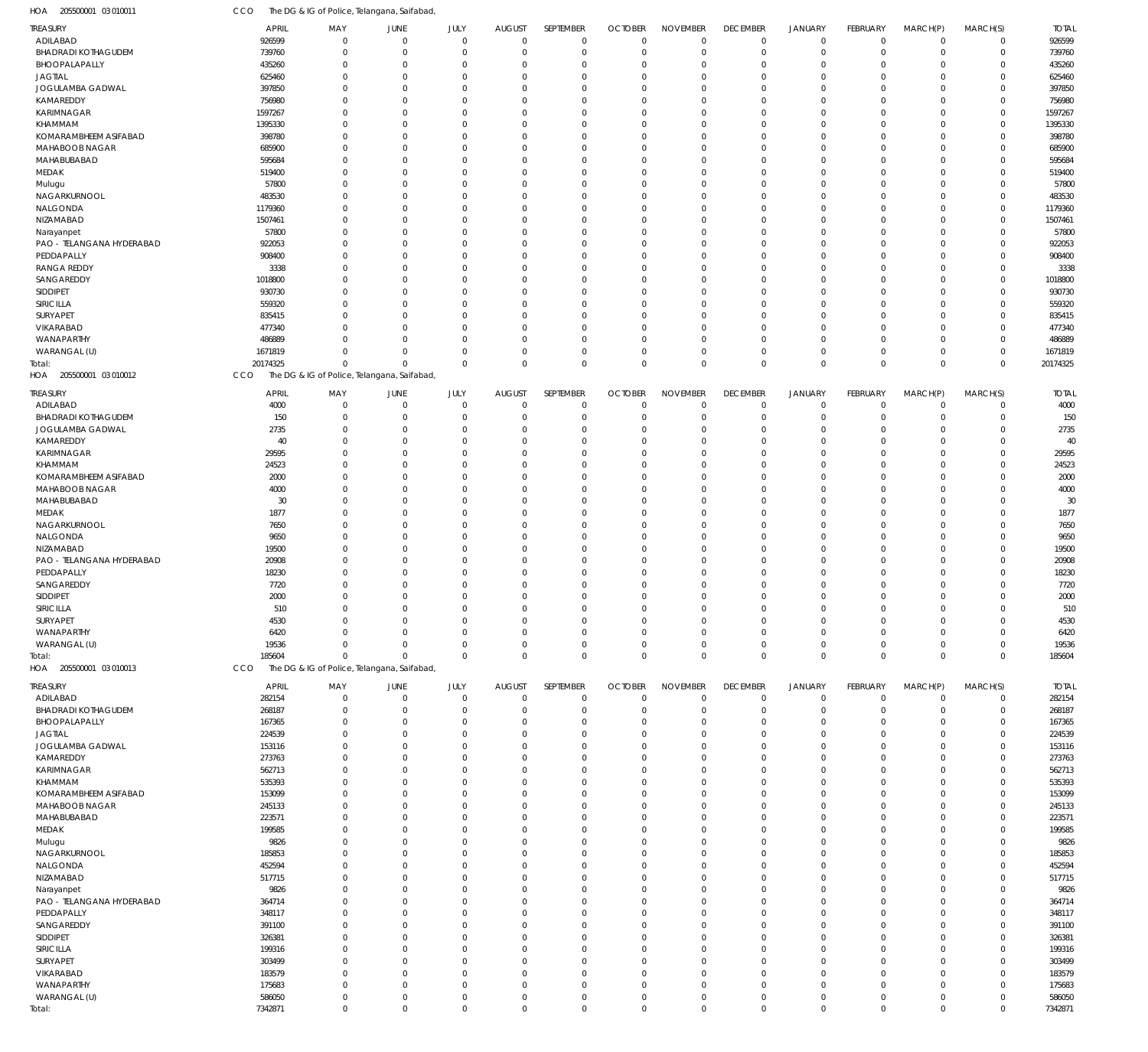| HOA<br>205500001 03 010016            | CCO                   | The DG & IG of Police, Telangana, Saifabad,                |                                  |                               |                                 |                            |                               |                            |                                |                                  |                            |                                  |                            |                        |
|---------------------------------------|-----------------------|------------------------------------------------------------|----------------------------------|-------------------------------|---------------------------------|----------------------------|-------------------------------|----------------------------|--------------------------------|----------------------------------|----------------------------|----------------------------------|----------------------------|------------------------|
| TREASURY                              | <b>APRIL</b>          | MAY                                                        | JUNE                             | JULY                          | <b>AUGUST</b>                   | SEPTEMBER                  | <b>OCTOBER</b>                | <b>NOVEMBER</b>            | <b>DECEMBER</b>                | <b>JANUARY</b>                   | FEBRUARY                   | MARCH(P)                         | MARCH(S)                   | <b>TOTAL</b>           |
| ADILABAD                              | 97191                 | $\Omega$                                                   | $\overline{0}$                   | $\overline{0}$                | $\mathbf 0$                     | $\mathbf 0$                | $\Omega$                      | $\Omega$                   | $\Omega$                       | $\overline{0}$                   | $\mathbf 0$                | $\overline{0}$                   | 0                          | 97191                  |
| <b>BHADRADI KOTHAGUDEM</b>            | 95585                 | $\Omega$                                                   | $\Omega$                         | $\Omega$                      | $\mathbf 0$                     | $\mathbf 0$                | 0                             | $\mathbf 0$                | $\Omega$                       | $\overline{0}$                   | 0                          | $\overline{0}$                   | $\mathbf 0$                | 95585                  |
| BHOOPALAPALLY<br><b>JAGTIAL</b>       | 49586<br>79259        | $\Omega$<br>$\Omega$                                       | - 0<br>$\Omega$                  | $\Omega$<br>$\Omega$          | 0<br>$\cup$                     | 0<br>$\Omega$              | 0<br>0                        | $\Omega$<br>$\Omega$       |                                | $^{\circ}$<br>$\Omega$           | 0<br>O                     | $\Omega$<br>$\Omega$             | 0<br>$\Omega$              | 49586<br>79259         |
| JOGULAMBA GADWAL                      | 57256                 | $\Omega$                                                   | $\Omega$                         | $\Omega$                      | $\Omega$                        | 0                          | O                             | $\Omega$                   |                                | $\Omega$                         |                            | $\Omega$                         | 0                          | 57256                  |
| KAMAREDDY                             | 97382                 | $\Omega$                                                   | $\Omega$                         | $\Omega$                      | $\Omega$                        | $\mathbf 0$                | $\Omega$                      | $\Omega$                   |                                | $\Omega$                         | 0                          | $\Omega$                         | $\Omega$                   | 97382                  |
| <b>KARIMNAGAR</b>                     | 260906                |                                                            | $\Omega$                         | $\Omega$                      | $\Omega$                        | 0                          | O                             | $\Omega$                   |                                | $\Omega$                         |                            | $\Omega$                         | 0                          | 260906                 |
| KHAMMAM                               | 283900                | <sup>0</sup>                                               | $\Omega$                         | $\Omega$                      | $\cup$                          | $\Omega$                   | O                             | $\Omega$                   |                                | $\Omega$                         | O                          | $\Omega$                         | $\Omega$                   | 283900                 |
| KOMARAMBHEEM ASIFABAD                 | 47380                 | <sup>0</sup>                                               | $\Omega$                         | $\Omega$                      | $\Omega$                        | 0                          | O                             | $\Omega$                   |                                | $\Omega$                         |                            | $\Omega$                         | 0                          | 47380                  |
| MAHABOOB NAGAR                        | 118886                |                                                            | $\Omega$<br>$\Omega$             | $\Omega$<br>$\Omega$          | $\Omega$<br>$\Omega$            | $\Omega$                   | $\Omega$                      | $\Omega$<br>$\Omega$       |                                | $\Omega$<br>$\Omega$             | 0<br>O                     | $\Omega$<br>$\Omega$             | $\Omega$<br>0              | 118886<br>76915        |
| MAHABUBABAD<br>MEDAK                  | 76915<br>61764        |                                                            | $\Omega$                         | $\Omega$                      | $\Omega$                        | 0<br>$\mathbf 0$           | O<br>O                        | $\Omega$                   |                                | $\Omega$                         | 0                          | $\Omega$                         | $\Omega$                   | 61764                  |
| NAGARKURNOOL                          | 48047                 |                                                            | - 0                              | $\Omega$                      | $\Omega$                        | 0                          | O                             | $\Omega$                   |                                | $\Omega$                         |                            | $\Omega$                         | 0                          | 4804                   |
| NALGONDA                              | 156468                |                                                            | $\Omega$                         | $\Omega$                      | $\Omega$                        | $\Omega$                   | $\Omega$                      | $\Omega$                   |                                | $\Omega$                         | U                          | $\Omega$                         | $\Omega$                   | 156468                 |
| NIZAMABAD                             | 253944                |                                                            | $\Omega$                         | $\Omega$                      | $\Omega$                        | 0                          | O                             | $\Omega$                   |                                | $\Omega$                         |                            | $\Omega$                         | 0                          | 253944                 |
| PAO - TELANGANA HYDERABAD             | 271222                |                                                            | $\Omega$                         | $\Omega$                      | $\Omega$                        | $\mathbf 0$                | $\Omega$                      | $\Omega$                   |                                | $\Omega$                         | 0                          | $\Omega$                         | $\Omega$                   | 271222                 |
| PEDDAPALLY                            | 187552                |                                                            | $\Omega$                         | $\Omega$                      | $\Omega$                        | 0                          | O                             | $\Omega$                   |                                | $\Omega$                         |                            | $\Omega$                         | 0                          | 187552                 |
| SANGAREDDY<br>SIDDIPET                | 146244<br>129420      |                                                            | $\Omega$<br>$\Omega$             | $\Omega$<br>$\Omega$          | $\Omega$<br>$\Omega$            | $\Omega$<br>0              | O<br>O                        | $\Omega$<br>$\Omega$       |                                | $\Omega$<br>$\Omega$             | U                          | $\Omega$<br>$\Omega$             | $\Omega$<br>0              | 146244<br>129420       |
| SIRICILLA                             | 63666                 |                                                            | $\Omega$                         | $\Omega$                      | $\Omega$                        | $\Omega$                   | $\Omega$                      | $\Omega$                   |                                | $\Omega$                         | U                          | $\Omega$                         | 0                          | 63666                  |
| SURYAPET                              | 108502                |                                                            | $\Omega$                         | $\Omega$                      | $\Omega$                        | 0                          | O                             | $\Omega$                   |                                | $\Omega$                         |                            | $\Omega$                         | 0                          | 108502                 |
| VIKARABAD                             | 68646                 |                                                            | $\Omega$                         | $\Omega$                      | $\Omega$                        | $\Omega$                   | O                             | $\Omega$                   |                                | $\Omega$                         | U                          | $\Omega$                         | $\Omega$                   | 68646                  |
| WANAPARTHY                            | 60994                 |                                                            | $\Omega$                         | $\Omega$                      | $\Omega$                        | 0                          | O                             | $\Omega$                   |                                | $\Omega$                         | 0                          | $\Omega$                         | 0                          | 60994                  |
| WARANGAL (U)                          | 295906                | <sup>n</sup>                                               | $\Omega$                         | $\Omega$                      | $\Omega$                        | $\mathbf 0$                | $\Omega$                      | $\Omega$                   | $\Omega$                       | $\Omega$                         | $\Omega$                   | $\Omega$                         | $\mathbf 0$                | 295906                 |
| Total:<br>HOA 205500001 03 010017     | 3116621<br>CCO        | $\Omega$<br>The DG & IG of Police, Telangana, Saifabad,    | $\Omega$                         | $\Omega$                      | $\Omega$                        | $\Omega$                   | $\Omega$                      | $\Omega$                   | $\Omega$                       | $\Omega$                         | $\Omega$                   | $\Omega$                         | $\mathbf 0$                | 3116621                |
|                                       |                       |                                                            |                                  |                               |                                 |                            |                               |                            |                                |                                  |                            |                                  |                            |                        |
| treasury<br>PAO - TELANGANA HYDERABAD | <b>APRIL</b>          | MAY                                                        | JUNE                             | JULY                          | <b>AUGUST</b><br>$\overline{0}$ | SEPTEMBER                  | <b>OCTOBER</b>                | <b>NOVEMBER</b>            | <b>DECEMBER</b>                | <b>JANUARY</b>                   | FEBRUARY                   | MARCH(P)                         | MARCH(S)                   | <b>TOTAL</b>           |
| Total:                                | 116268<br>116268      | $^{\circ}$<br>$^{\circ}$                                   | $\overline{0}$<br>$\overline{0}$ | $\overline{0}$<br>$\mathbf 0$ | $\overline{0}$                  | $\mathbf 0$<br>$\mathbf 0$ | 0<br>$\mathbf 0$              | $\mathbf 0$<br>$\mathbf 0$ | 0<br>$\Omega$                  | $\overline{0}$<br>$\overline{0}$ | $\mathbf 0$<br>$\mathbf 0$ | $\overline{0}$<br>$\overline{0}$ | $\mathbf 0$<br>$\mathbf 0$ | 116268<br>116268       |
| HOA 205500001 03 130131               | CCO                   | The DG & IG of Police, Telangana, Saifabad,                |                                  |                               |                                 |                            |                               |                            |                                |                                  |                            |                                  |                            |                        |
| treasury                              | <b>APRIL</b>          | MAY                                                        | JUNE                             | JULY                          | <b>AUGUST</b>                   | SEPTEMBER                  | <b>OCTOBER</b>                | <b>NOVEMBER</b>            | <b>DECEMBER</b>                | <b>JANUARY</b>                   | FEBRUARY                   | MARCH(P)                         | MARCH(S)                   | <b>TOTAL</b>           |
| PAO - TELANGANA HYDERABAD             | 859                   | $\Omega$                                                   | $\overline{0}$                   | $^{\circ}$                    | $\mathbf 0$                     | 0                          | 0                             | $\mathbf 0$                | $\Omega$                       | $^{\circ}$                       | $\mathbf 0$                | $\overline{0}$                   | $\mathbf 0$                | 859                    |
| Total:                                | 859                   | $\Omega$                                                   | $\Omega$                         | $\Omega$                      | $\Omega$                        | $\mathbf 0$                | $\Omega$                      | $\mathbf 0$                | $\Omega$                       | $\Omega$                         | $\Omega$                   | $\Omega$                         | $\mathbf 0$                | 859                    |
| 205500001 03 300302<br>HOA            | CCO                   | The DG & IG of Police, Telangana, Saifabad,                |                                  |                               |                                 |                            |                               |                            |                                |                                  |                            |                                  |                            |                        |
| treasury                              | <b>APRIL</b>          | MAY                                                        | JUNE                             | JULY                          | <b>AUGUST</b>                   | SEPTEMBER                  | <b>OCTOBER</b>                | <b>NOVEMBER</b>            | <b>DECEMBER</b>                | <b>JANUARY</b>                   | FEBRUARY                   | MARCH(P)                         | MARCH(S)                   | <b>TOTAL</b>           |
| PAO - TELANGANA HYDERABAD             | 126544                | $^{\circ}$                                                 | $\overline{0}$                   | $\overline{0}$                | $\mathbf 0$                     | $\mathbf 0$                | $\mathbf 0$                   | $\mathbf 0$                | $\Omega$                       | $\overline{0}$                   | $\mathbf 0$                | $\overline{0}$                   | $\mathbf 0$                | 126544                 |
| Total:                                | 126544                | $\Omega$                                                   | $\Omega$                         | $\overline{0}$                | $\Omega$                        | $\mathbf 0$                | $\mathbf 0$                   | $\mathbf 0$                | $\Omega$                       | $\overline{0}$                   | $\mathbf 0$                | $\Omega$                         | $\mathbf 0$                | 126544                 |
| 205500001 07 010011<br>HOA            | CCO                   | The DG & IG of Police, Telangana, Saifabad,                |                                  |                               |                                 |                            |                               |                            |                                |                                  |                            |                                  |                            |                        |
| treasury                              | <b>APRIL</b>          | MAY                                                        | JUNE                             | JULY                          | <b>AUGUST</b>                   | SEPTEMBER                  | <b>OCTOBER</b>                | <b>NOVEMBER</b>            | <b>DECEMBER</b>                | <b>JANUARY</b>                   | FEBRUARY                   | MARCH(P)                         | MARCH(S)                   | <b>TOTAL</b>           |
| PAO - TELANGANA HYDERABAD             | 510315                | $\Omega$                                                   | $\Omega$                         | $\Omega$                      | $\Omega$                        | $\mathbf 0$                | 0                             | $\mathbf 0$                | $\Omega$                       | $\overline{0}$                   | $\mathbf 0$                | $\overline{0}$                   | $\mathbf 0$                | 510315                 |
| Total:                                | 510315                | $\mathbf 0$                                                | $\Omega$                         | $\Omega$                      | $\overline{0}$                  | $\mathbf 0$                | $\mathbf 0$                   | $\mathbf 0$                | $\Omega$                       | $\overline{0}$                   | $\overline{0}$             | $\overline{0}$                   | $\mathbf 0$                | 510315                 |
| HOA 205500001 07 010012               | CCO                   | The DG & IG of Police, Telangana, Saifabad,                |                                  |                               |                                 |                            |                               |                            |                                |                                  |                            |                                  |                            |                        |
| treasury                              | <b>APRIL</b>          | MAY                                                        | JUNE                             | JULY                          | <b>AUGUST</b>                   | SEPTEMBER                  | <b>OCTOBER</b>                | <b>NOVEMBER</b>            | <b>DECEMBER</b>                | <b>JANUARY</b>                   | FEBRUARY                   | MARCH(P)                         | MARCH(S)                   | <b>TOTAL</b>           |
| PAO - TELANGANA HYDERABAD             | 6100<br>6100          | - 0<br>$\mathbf 0$                                         | $\overline{0}$<br>$\Omega$       | $^{\circ}$<br>$\Omega$        | $\mathbf 0$<br>$\overline{0}$   | 0<br>$\mathbf 0$           | 0<br>$\mathbf 0$              | $\mathbf 0$<br>$\mathbf 0$ | 0<br>$\Omega$                  | $^{\circ}$<br>$\overline{0}$     | 0<br>$\mathbf 0$           | - 0<br>$\overline{0}$            | 0<br>$\mathbf 0$           | 6100<br>6100           |
| Total:<br>HOA 205500001 07 010013     | CCO                   | The DG & IG of Police, Telangana, Saifabad,                |                                  |                               |                                 |                            |                               |                            |                                |                                  |                            |                                  |                            |                        |
|                                       |                       |                                                            |                                  |                               |                                 |                            |                               |                            |                                |                                  |                            |                                  |                            |                        |
| Treasury                              | APRIL<br>151955       | MAY<br>$\mathbf 0$                                         | JUNE                             | JULY<br>$\mathbf 0$           | <b>AUGUST</b><br>$\overline{0}$ | SEPTEMBER<br>$\mathbf 0$   | <b>OCTOBER</b><br>$\mathbf 0$ | <b>NOVEMBER</b>            | <b>DECEMBER</b>                | <b>JANUARY</b>                   | FEBRUARY                   | MARCH(P)                         | MARCH(S)                   | <b>TOTAL</b><br>151955 |
| PAO - TELANGANA HYDERABAD<br>Total:   | 151955                | $\mathbf 0$                                                | $\mathbf 0$<br>$\overline{0}$    | $\mathbf{0}$                  | $\overline{0}$                  | $\mathbb O$                | $\mathbf 0$                   | $\mathbf 0$<br>$\mathbf 0$ | 0<br>$\overline{0}$            | $\mathbf 0$<br>$\mathbf 0$       | $\mathbf 0$<br>$\mathbf 0$ | $\overline{0}$<br>$\overline{0}$ | 0<br>$\mathbf 0$           | 151955                 |
| HOA 205500001 07 010016               | <b>CCO</b>            | The DG & IG of Police, Telangana, Saifabad,                |                                  |                               |                                 |                            |                               |                            |                                |                                  |                            |                                  |                            |                        |
| <b>TREASURY</b>                       | <b>APRIL</b>          | MAY                                                        | JUNE                             | JULY                          | <b>AUGUST</b>                   | SEPTEMBER                  | <b>OCTOBER</b>                | <b>NOVEMBER</b>            | <b>DECEMBER</b>                | <b>JANUARY</b>                   | <b>FEBRUARY</b>            | MARCH(P)                         | MARCH(S)                   | <b>TOTAL</b>           |
| PAO - TELANGANA HYDERABAD             | 139812                | $^{\circ}$                                                 | $\mathbf 0$                      | $\mathbf 0$                   | $\overline{0}$                  | $\mathbf 0$                | $\mathbf 0$                   | $\mathbf 0$                | $\mathbf 0$                    | $^{\circ}$                       | $\mathbf 0$                | $\overline{0}$                   | $\mathbf 0$                | 139812                 |
| Total:                                | 139812                | $\Omega$                                                   | $\Omega$                         | $\mathbf 0$                   | $\overline{0}$                  | $\mathbf 0$                | $\mathbf 0$                   | $\mathbf 0$                | $\mathbf 0$                    | $\mathbf 0$                      | $\mathbf 0$                | $\overline{0}$                   | $\mathbf 0$                | 139812                 |
| HOA 205500001 07 130131               | CCO                   | The DG & IG of Police, Telangana, Saifabad,                |                                  |                               |                                 |                            |                               |                            |                                |                                  |                            |                                  |                            |                        |
| treasury                              | <b>APRIL</b>          | MAY                                                        | JUNE                             | JULY                          | <b>AUGUST</b>                   | SEPTEMBER                  | <b>OCTOBER</b>                | <b>NOVEMBER</b>            | <b>DECEMBER</b>                | JANUARY                          | FEBRUARY                   | MARCH(P)                         | MARCH(S)                   | <b>TOTAL</b>           |
| PAO - TELANGANA HYDERABAD             | 18184                 | $\mathbf 0$                                                | $\mathbf 0$                      | $\overline{0}$                | $\overline{0}$                  | $\mathbf 0$                | $\mathbf 0$                   | $\mathbf 0$                | $\mathbf 0$                    | $\overline{0}$                   | $\mathbf 0$                | $\overline{0}$                   | $\mathbf 0$                | 18184                  |
| Total:                                | 18184                 | $\mathbf 0$                                                | $\overline{0}$                   | $\Omega$                      | $\overline{0}$                  | $\mathbf 0$                | $\mathbf 0$                   | $\mathbf 0$                | $\mathbf 0$                    | $\mathbf 0$                      | $\mathbf 0$                | $\overline{0}$                   | $\mathbf 0$                | 18184                  |
| HOA 20550000125 01 050                | CCO                   | The DG & IG of Police, Telangana, Saifabad,                |                                  |                               |                                 |                            |                               |                            |                                |                                  |                            |                                  |                            |                        |
| Treasury                              | APRIL                 | MAY                                                        | JUNE                             | JULY                          | <b>AUGUST</b>                   | SEPTEMBER                  | <b>OCTOBER</b>                | <b>NOVEMBER</b>            | <b>DECEMBER</b>                | <b>JANUARY</b>                   | <b>FEBRUARY</b>            | MARCH(P)                         | MARCH(S)                   | <b>TOTAL</b>           |
| PAO - TELANGANA HYDERABAD             | 2720000               | $\Omega$                                                   | $\mathbf 0$                      | $\mathbf 0$                   | $\overline{0}$                  | $\mathbf 0$                | 0                             | $\mathbf 0$                | $\mathbf 0$                    | $^{\circ}$                       | $\mathbf 0$                | $\overline{0}$                   | $\mathbf 0$                | 2720000                |
| Total:                                | 2720000               | $\Omega$                                                   | $\mathbf 0$                      | $\mathbf 0$                   | $\overline{0}$                  | $\mathbf 0$                | $\mathbf 0$                   | $\mathbf 0$                | $\mathbf 0$                    | $\overline{0}$                   | $\mathbf 0$                | $\overline{0}$                   | $\mathbf 0$                | 2720000                |
| HOA 20550000125 01 200                | CCO                   | The DG & IG of Police, Telangana, Saifabad,                |                                  |                               |                                 |                            |                               |                            |                                |                                  |                            |                                  |                            |                        |
| Treasury                              | <b>APRIL</b>          | MAY                                                        | JUNE                             | JULY                          | <b>AUGUST</b>                   | SEPTEMBER                  | <b>OCTOBER</b>                | <b>NOVEMBER</b>            | <b>DECEMBER</b>                | <b>JANUARY</b>                   | FEBRUARY                   | MARCH(P)                         | MARCH(S)                   | <b>TOTAL</b>           |
| PAO - TELANGANA HYDERABAD             | 1776125               | $^{\circ}$                                                 | $\mathbf 0$                      | $\mathbf 0$                   | $\overline{0}$                  | $\mathbf 0$                | $\mathbf 0$                   | $\mathbf 0$                | $\mathbf 0$                    | $\mathbf 0$                      | $\mathbf 0$                | $\overline{0}$                   | $\mathbf 0$                | 1776125                |
| Total:<br>HOA 20550000125 01 220      | 1776125<br><b>CCO</b> | $\mathbf 0$<br>The DG & IG of Police, Telangana, Saifabad, | $\overline{0}$                   | $\mathbf 0$                   | $\overline{0}$                  | $\mathbf 0$                | $\mathbf 0$                   | $\mathbf 0$                | $\Omega$                       | $\overline{0}$                   | $\mathbf 0$                | $\overline{0}$                   | $\mathbf 0$                | 1776125                |
|                                       |                       |                                                            |                                  |                               |                                 |                            |                               |                            |                                |                                  |                            |                                  |                            |                        |
| treasury                              | <b>APRIL</b>          | MAY                                                        | JUNE                             | JULY<br>$^{\circ}$            | <b>AUGUST</b><br>$\mathbf 0$    | SEPTEMBER                  | <b>OCTOBER</b><br>$\mathbf 0$ | <b>NOVEMBER</b>            | <b>DECEMBER</b><br>$\mathbf 0$ | <b>JANUARY</b><br>$^{\circ}$     | <b>FEBRUARY</b>            | MARCH(P)<br>$\overline{0}$       | MARCH(S)                   | <b>TOTAL</b>           |
| PAO - TELANGANA HYDERABAD<br>Total:   | 2092300<br>2092300    | $^{\circ}$<br>$\Omega$                                     | $\mathbf 0$<br>$\Omega$          | $^{\circ}$                    | $\overline{0}$                  | $\mathbf 0$<br>$\mathbf 0$ | $\mathbf 0$                   | $\mathbf 0$<br>$\mathbf 0$ | $\mathbf 0$                    | $\mathbf 0$                      | $\mathbf 0$<br>$\mathbf 0$ | $\Omega$                         | 0<br>$\mathbf 0$           | 2092300<br>2092300     |
| HOA 20550000125 01 250                | <b>CCO</b>            | The DG & IG of Police, Telangana, Saifabad,                |                                  |                               |                                 |                            |                               |                            |                                |                                  |                            |                                  |                            |                        |
| treasury                              | <b>APRIL</b>          | MAY                                                        | JUNE                             | JULY                          | <b>AUGUST</b>                   | SEPTEMBER                  | <b>OCTOBER</b>                | <b>NOVEMBER</b>            | <b>DECEMBER</b>                | <b>JANUARY</b>                   | <b>FEBRUARY</b>            | MARCH(P)                         | MARCH(S)                   | <b>TOTAL</b>           |
| PAO - TELANGANA HYDERABAD             | 3121300               | $\mathbf 0$                                                | $\mathbf 0$                      | $\mathbf 0$                   | $\overline{0}$                  | $\mathbf 0$                | $\mathbf 0$                   | $\mathbf 0$                | $\mathbf 0$                    | $^{\circ}$                       | $\mathbf 0$                | $\overline{0}$                   | $\mathbf 0$                | 3121300                |
| Total:                                | 3121300               | $\mathbf 0$                                                | $\mathbf 0$                      | $\mathbf 0$                   | $\mathbf 0$                     | $\mathbf 0$                | $\mathbf 0$                   | $\mathbf 0$                | $\mathbf 0$                    | $\mathbf 0$                      | $\mathbf 0$                | $\overline{0}$                   | $\mathbf 0$                | 3121300                |
|                                       |                       |                                                            |                                  |                               |                                 |                            |                               |                            |                                |                                  |                            |                                  |                            |                        |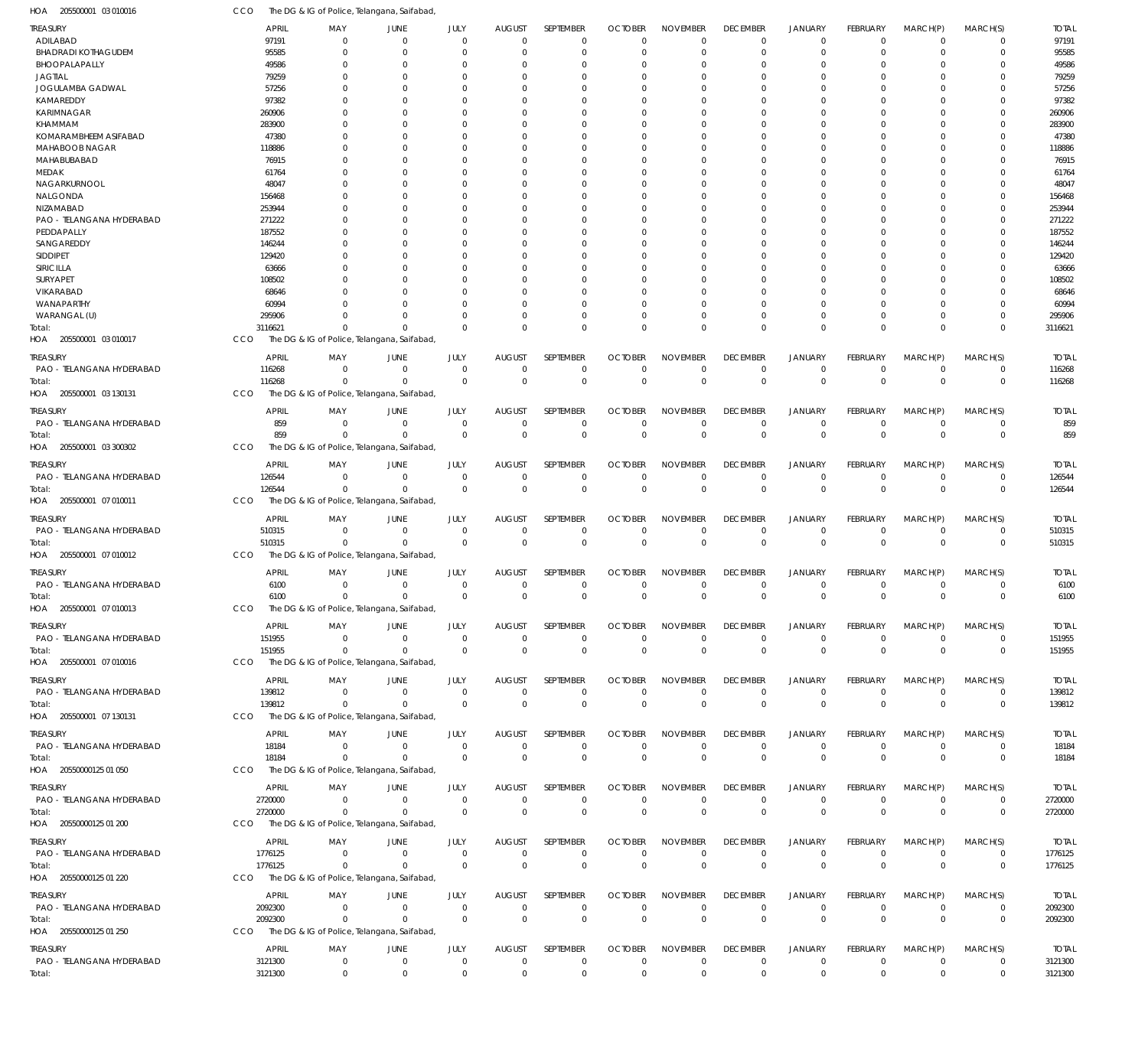| HOA<br>20550000125 01 500503            | CCO                     |                 | The DG & IG of Police, Telangana, Saifabad,             |                        |                                 |                          |                               |                                |                                |                               |                             |                      |                  |                         |
|-----------------------------------------|-------------------------|-----------------|---------------------------------------------------------|------------------------|---------------------------------|--------------------------|-------------------------------|--------------------------------|--------------------------------|-------------------------------|-----------------------------|----------------------|------------------|-------------------------|
| treasury<br>PAO - TELANGANA HYDERABAD   | <b>APRIL</b><br>3428530 | MAY<br>$\Omega$ | JUNE<br>$\Omega$                                        | JULY<br>$\overline{0}$ | <b>AUGUST</b><br>$\overline{0}$ | SEPTEMBER<br>$\mathbf 0$ | <b>OCTOBER</b><br>$\mathbf 0$ | <b>NOVEMBER</b><br>$\mathbf 0$ | <b>DECEMBER</b><br>$\mathbf 0$ | JANUARY<br>$\mathbf 0$        | <b>FEBRUARY</b><br>$\Omega$ | MARCH(P)<br>$\Omega$ | MARCH(S)<br>0    | <b>TOTAL</b><br>3428530 |
| Total:<br>HOA 205500003 04 010011       | 3428530<br><b>CCO</b>   | $\Omega$        | $\Omega$<br>The DG & IG of Police, Telangana, Saifabad, | $\overline{0}$         | $\mathbf{0}$                    | $\mathbf 0$              | $\mathbf{0}$                  | $\mathbf 0$                    | $\mathbf 0$                    | $\mathbf 0$                   | $\Omega$                    | $\Omega$             | $\mathbf 0$      | 3428530                 |
|                                         |                         |                 |                                                         |                        |                                 |                          |                               |                                |                                |                               |                             |                      |                  |                         |
| TREASURY                                | APRIL<br>3099158        | MAY<br>$\Omega$ | JUNE<br>$\overline{0}$                                  | JULY<br>$\Omega$       | <b>AUGUST</b><br>$\overline{0}$ | SEPTEMBER<br>$\mathbf 0$ | <b>OCTOBER</b><br>$\mathbf 0$ | <b>NOVEMBER</b><br>0           | <b>DECEMBER</b><br>0           | <b>JANUARY</b><br>$\mathbf 0$ | <b>FEBRUARY</b>             | MARCH(P)<br>$\Omega$ | MARCH(S)<br>0    | <b>TOTAL</b><br>3099158 |
| KARIMNAGAR<br>PAO - TELANGANA HYDERABAD | 3502890                 |                 | $\Omega$                                                | $\Omega$               | $\Omega$                        | $\mathbf 0$              | 0                             | 0                              | 0                              | $\mathbf 0$                   |                             | $\Omega$             | 0                | 3502890                 |
| WARANGAL (U)                            | 4077149                 |                 | $\Omega$                                                | $\Omega$               | $\Omega$                        | $\mathbf 0$              | 0                             | 0                              | $\Omega$                       | $\mathbf 0$                   |                             | $\Omega$             | 0                | 4077149                 |
| Total:                                  | 10679197                | $\Omega$        | $\Omega$                                                | $\Omega$               | $\Omega$                        | $\mathbf 0$              | $\Omega$                      | $\Omega$                       | $\Omega$                       | $\mathbf 0$                   | $\Omega$                    | $\Omega$             | $\mathbf 0$      | 10679197                |
| HOA 205500003 04 010012                 | CCO                     |                 | The DG & IG of Police, Telangana, Saifabad,             |                        |                                 |                          |                               |                                |                                |                               |                             |                      |                  |                         |
| treasury                                | <b>APRIL</b>            | MAY             | JUNE                                                    | JULY                   | <b>AUGUST</b>                   | <b>SEPTEMBER</b>         | <b>OCTOBER</b>                | <b>NOVEMBER</b>                | <b>DECEMBER</b>                | <b>JANUARY</b>                | <b>FEBRUARY</b>             | MARCH(P)             | MARCH(S)         | TOTAL                   |
| <b>KARIMNAGAR</b>                       | 1108384                 | $\Omega$        | $\Omega$                                                | $\Omega$               | $\overline{0}$                  | 0                        | 0                             | 0                              | 0                              | 0                             |                             | $\Omega$             | 0                | 1108384                 |
| PAO - TELANGANA HYDERABAD               | 1113074                 |                 | $\Omega$                                                | $\Omega$               | $\Omega$                        | $\mathbf 0$              | $\Omega$                      | $\Omega$                       | $\Omega$                       | $\Omega$                      |                             | $\Omega$             | 0                | 1113074                 |
| WARANGAL (U)                            | 1136685                 |                 | $\Omega$                                                | $\Omega$               | $\Omega$                        | $\mathbf 0$              | 0                             | $\Omega$                       | $\Omega$                       | $\mathbf 0$                   |                             | $\Omega$             | $\mathbf 0$      | 1136685                 |
| Total:<br>HOA 205500003 04 010013       | 3358143<br><b>CCO</b>   | $\Omega$        | $\Omega$<br>The DG & IG of Police, Telangana, Saifabad, | $\Omega$               | $\Omega$                        | $\mathbf 0$              | $\Omega$                      | $\Omega$                       | $\Omega$                       | $\mathbf 0$                   | $\Omega$                    | $\Omega$             | $\mathbf 0$      | 3358143                 |
|                                         |                         |                 |                                                         |                        |                                 |                          |                               |                                |                                |                               |                             |                      |                  |                         |
| <b>TREASURY</b>                         | APRIL                   | MAY             | JUNE                                                    | JULY                   | <b>AUGUST</b>                   | SEPTEMBER                | <b>OCTOBER</b>                | <b>NOVEMBER</b>                | <b>DECEMBER</b>                | <b>JANUARY</b>                | <b>FEBRUARY</b>             | MARCH(P)             | MARCH(S)         | TOTAL                   |
| KARIMNAGAR<br>PAO - TELANGANA HYDERABAD | 1191281<br>1355168      |                 | $^{\circ}$<br>$\Omega$                                  | $\Omega$<br>$\Omega$   | $\overline{0}$<br>$\Omega$      | 0<br>$\mathbf 0$         | 0<br>$\Omega$                 | 0<br>0                         | 0<br>$\Omega$                  | 0<br>$\Omega$                 |                             | - 0<br>$\Omega$      | 0<br>$\mathbf 0$ | 1191281<br>1355168      |
| WARANGAL (U)                            | 1565034                 |                 | $\Omega$                                                | $\Omega$               | $\Omega$                        | $\mathbf 0$              | 0                             | 0                              | 0                              | $\mathbf 0$                   |                             | $\Omega$             | $\mathbf 0$      | 1565034                 |
| Total:                                  | 4111483                 | $\Omega$        | $\Omega$                                                | $\Omega$               | $\Omega$                        | $\mathbf 0$              | 0                             | $\mathbf 0$                    | $\Omega$                       | $\Omega$                      |                             | $\Omega$             | $\mathbf 0$      | 4111483                 |
| HOA 205500003 04 010016                 | <b>CCO</b>              |                 | The DG & IG of Police, Telangana, Saifabad,             |                        |                                 |                          |                               |                                |                                |                               |                             |                      |                  |                         |
|                                         |                         |                 |                                                         |                        |                                 | <b>SEPTEMBER</b>         |                               |                                |                                |                               |                             |                      |                  |                         |
| treasury<br><b>KARIMNAGAR</b>           | APRIL<br>755884         | MAY<br>$\Omega$ | JUNE<br>$\Omega$                                        | JULY<br>$\Omega$       | <b>AUGUST</b><br>$\overline{0}$ | 0                        | <b>OCTOBER</b><br>0           | <b>NOVEMBER</b><br>0           | <b>DECEMBER</b><br>0           | <b>JANUARY</b><br>0           | <b>FEBRUARY</b>             | MARCH(P)<br>$\Omega$ | MARCH(S)<br>0    | <b>TOTAL</b><br>755884  |
| PAO - TELANGANA HYDERABAD               | 1114376                 |                 | $\Omega$                                                | $\Omega$               | $\Omega$                        | $\mathbf 0$              | $\Omega$                      | $\Omega$                       | $\Omega$                       | $\Omega$                      | $\Omega$                    | $\Omega$             | $\Omega$         | 1114376                 |
| WARANGAL (U)                            | 935110                  |                 | $\Omega$                                                | $\Omega$               | $\mathbf 0$                     | $\mathbf 0$              | 0                             | $\Omega$                       | 0                              | $\mathbf 0$                   |                             | $\Omega$             | 0                | 935110                  |
| Total:                                  | 2805370                 | $\Omega$        | $\Omega$                                                | $\Omega$               | $\Omega$                        | $\Omega$                 | $\Omega$                      | $\Omega$                       | $\Omega$                       | $\Omega$                      | $\cap$                      | $\Omega$             | $\Omega$         | 2805370                 |
| HOA 205500003 04 010017                 | CCO                     |                 | The DG & IG of Police, Telangana, Saifabad,             |                        |                                 |                          |                               |                                |                                |                               |                             |                      |                  |                         |
| treasury                                | APRIL                   | MAY             | JUNE                                                    | JULY                   | <b>AUGUST</b>                   | SEPTEMBER                | <b>OCTOBER</b>                | <b>NOVEMBER</b>                | <b>DECEMBER</b>                | JANUARY                       | FEBRUARY                    | MARCH(P)             | MARCH(S)         | <b>TOTAL</b>            |
| PAO - TELANGANA HYDERABAD               | 139567                  | $\Omega$        | $\overline{0}$                                          | $\mathbf 0$            | $\overline{0}$                  | $\mathbf 0$              | $\mathbf 0$                   | $\mathbf 0$                    | 0                              | $\mathbf 0$                   | $\Omega$                    | $^{\circ}$           | $\mathbf 0$      | 139567                  |
| Total:                                  | 139567                  |                 | $\Omega$                                                | $\overline{0}$         | $\Omega$                        | $\overline{0}$           | $\mathbf 0$                   | $\mathbf 0$                    | $\Omega$                       | $\mathbf 0$                   | $\Omega$                    | $\Omega$             | $\mathbf 0$      | 139567                  |
| HOA 205500003 04 130131                 | CCO                     |                 | The DG & IG of Police, Telangana, Saifabad,             |                        |                                 |                          |                               |                                |                                |                               |                             |                      |                  |                         |
| treasury                                | <b>APRIL</b>            | MAY             | JUNE                                                    | JULY                   | <b>AUGUST</b>                   | SEPTEMBER                | <b>OCTOBER</b>                | <b>NOVEMBER</b>                | <b>DECEMBER</b>                | <b>JANUARY</b>                | <b>FEBRUARY</b>             | MARCH(P)             | MARCH(S)         | <b>TOTAL</b>            |
| PAO - TELANGANA HYDERABAD               | 1720                    | $\Omega$        | $\Omega$                                                | $\Omega$               | $\overline{0}$                  | $\mathbf 0$              | $\mathbf 0$                   | 0                              | $\mathbf 0$                    | 0                             | $\Omega$                    | $\Omega$             | $\mathbf 0$      | 1720                    |
| Total:                                  | 1720                    | $\Omega$        | $\Omega$                                                | $\overline{0}$         | $\mathbf 0$                     | $\overline{0}$           | $\mathbf 0$                   | $\mathbf 0$                    | $\mathbf 0$                    | $\mathbf 0$                   | $\Omega$                    | $\Omega$             | $\mathbf 0$      | 1720                    |
| HOA 205500003 04 130133                 | CCO                     |                 | The DG & IG of Police, Telangana, Saifabad,             |                        |                                 |                          |                               |                                |                                |                               |                             |                      |                  |                         |
| treasury                                | <b>APRIL</b>            | MAY             | JUNE                                                    | JULY                   | <b>AUGUST</b>                   | SEPTEMBER                | <b>OCTOBER</b>                | <b>NOVEMBER</b>                | <b>DECEMBER</b>                | <b>JANUARY</b>                | <b>FEBRUARY</b>             | MARCH(P)             | MARCH(S)         | <b>TOTAL</b>            |
| PAO - TELANGANA HYDERABAD               | 120000                  | $\Omega$        | $\overline{0}$                                          | $\mathbf 0$            | $\overline{0}$                  | $\mathbf 0$              | 0                             | 0                              | 0                              | $\mathbf 0$                   |                             | $\overline{0}$       | $\mathbf 0$      | 120000                  |
| Total:                                  | 120000                  | $\Omega$        | $\overline{0}$                                          | $\Omega$               | $\Omega$                        | $\overline{0}$           | $\mathbf 0$                   | $\mathbf 0$                    | $\mathbf 0$                    | $\mathbf 0$                   | $\Omega$                    | $\Omega$             | $\mathbf 0$      | 120000                  |
| HOA 205500003 04 280282                 | CCO                     |                 | The DG & IG of Police, Telangana, Saifabad,             |                        |                                 |                          |                               |                                |                                |                               |                             |                      |                  |                         |
| treasury                                | <b>APRIL</b>            | MAY             | JUNE                                                    | JULY                   | <b>AUGUST</b>                   | <b>SEPTEMBER</b>         | <b>OCTOBER</b>                | <b>NOVEMBER</b>                | <b>DECEMBER</b>                | <b>JANUARY</b>                | FEBRUARY                    | MARCH(P)             | MARCH(S)         | <b>TOTAL</b>            |
| PAO - TELANGANA HYDERABAD               | 405310                  | $\Omega$        | $\Omega$                                                | $\Omega$               | $\overline{0}$                  | $\mathbf 0$              | $\mathbf 0$                   | 0                              | $\mathbf 0$                    | $\mathbf 0$                   | $\Omega$                    | $\Omega$             | 0                | 405310                  |
| Total:                                  | 405310                  | $\Omega$        | $\Omega$                                                | $\Omega$               | $\Omega$                        | $\mathbf 0$              | $\Omega$                      | $\Omega$                       | $\Omega$                       | $\mathbf 0$                   | $\Omega$                    | $\Omega$             | $\mathbf 0$      | 405310                  |
| HOA 205500003 05 010011                 | <b>CCO</b>              |                 | The Director, Police Academy, Himayath Sagar,           |                        |                                 |                          |                               |                                |                                |                               |                             |                      |                  |                         |
| treasury                                | <b>APRIL</b>            | MAY             | JUNE                                                    | JULY                   | <b>AUGUST</b>                   | SEPTEMBER                | <b>OCTOBER</b>                | <b>NOVEMBER</b>                | <b>DECEMBER</b>                | JANUARY                       | FEBRUARY                    | MARCH(P)             | MARCH(S)         | <b>TOTAL</b>            |
| PAO - TELANGANA HYDERABAD               | 6523598                 | $\mathbf 0$     | $\overline{0}$                                          | $\mathbf 0$            | $\mathbf 0$                     | $\mathbf 0$              | $\mathbf 0$                   | 0                              | 0                              | $\mathbf 0$                   | $\Omega$                    | $^{\circ}$           | $\mathbf 0$      | 6523598                 |
| Total:                                  | 6523598                 | $\Omega$        | $\Omega$                                                | $\overline{0}$         | $\mathbf{0}$                    | $\mathbf 0$              | $\mathbf 0$                   | $\mathbf 0$                    | $\mathbf 0$                    | $\mathbf 0$                   | $\Omega$                    | $\Omega$             | $\mathbf 0$      | 6523598                 |
| HOA 205500003 05 010012                 | CCO                     |                 | The Director, Police Academy, Himayath Sagar,           |                        |                                 |                          |                               |                                |                                |                               |                             |                      |                  |                         |
| treasury                                | <b>APRIL</b>            | MAY             | JUNE                                                    | JULY                   | <b>AUGUST</b>                   | <b>SEPTEMBER</b>         | <b>OCTOBER</b>                | <b>NOVEMBER</b>                | <b>DECEMBER</b>                | <b>JANUARY</b>                | <b>FEBRUARY</b>             | MARCH(P)             | MARCH(S)         | <b>TOTAL</b>            |
| PAO - TELANGANA HYDERABAD               | 1749498                 | $\Omega$        | $\Omega$                                                | $\mathbf 0$            | $\mathbf 0$                     | $\mathbf 0$              | $\mathbf 0$                   | 0                              | $\mathbf 0$                    | $\mathbf 0$                   | $\Omega$                    | $\Omega$             | $\mathbf 0$      | 1749498                 |
| Total:                                  | 1749498                 | $\Omega$        | $\Omega$                                                | $\overline{0}$         | $\mathbf 0$                     | $\mathbf 0$              | $\mathbf 0$                   | $\mathbf 0$                    | $\mathbf 0$                    | $\mathbf 0$                   | $\Omega$                    | $\overline{0}$       | $\mathbf 0$      | 1749498                 |
| HOA 205500003 05 010013                 | CCO                     |                 | The Director, Police Academy, Himayath Sagar,           |                        |                                 |                          |                               |                                |                                |                               |                             |                      |                  |                         |
| Treasury                                | <b>APRIL</b>            | MAY             | JUNE                                                    | JULY                   | <b>AUGUST</b>                   | SEPTEMBER                | <b>OCTOBER</b>                | <b>NOVEMBER</b>                | <b>DECEMBER</b>                | <b>JANUARY</b>                | <b>FEBRUARY</b>             | MARCH(P)             | MARCH(S)         | <b>TOTAL</b>            |
| PAO - TELANGANA HYDERABAD               | 2434316                 | $\Omega$        | $\overline{0}$                                          | $\mathbf 0$            | $^{\circ}$                      | $\mathbf 0$              | $\mathbf 0$                   | 0                              | $\mathbf 0$                    | $\mathbf 0$                   | $\Omega$                    | $\overline{0}$       | $\mathbf 0$      | 2434316                 |
| Total:                                  | 2434316                 | $\Omega$        | $\overline{0}$                                          | $\mathbf 0$            | $^{\circ}$                      | $\overline{0}$           | $\mathbf 0$                   | $\mathbf 0$                    | $\mathbf 0$                    | $\mathbf 0$                   | $\Omega$                    | $\overline{0}$       | $\mathbf 0$      | 2434316                 |
| HOA 205500003 05 010016                 | CCO                     |                 | The Director, Police Academy, Himayath Sagar,           |                        |                                 |                          |                               |                                |                                |                               |                             |                      |                  |                         |
| Treasury                                | <b>APRIL</b>            | MAY             | JUNE                                                    | JULY                   | <b>AUGUST</b>                   | SEPTEMBER                | <b>OCTOBER</b>                | <b>NOVEMBER</b>                | <b>DECEMBER</b>                | <b>JANUARY</b>                | FEBRUARY                    | MARCH(P)             | MARCH(S)         | <b>TOTAL</b>            |
| PAO - TELANGANA HYDERABAD               | 1920043                 | $\Omega$        | $\overline{0}$                                          | $\mathbf 0$            | $\mathbf 0$                     | $\mathbf 0$              | $\mathbf 0$                   | $\mathbf 0$                    | $\mathbf 0$                    | $\mathbf 0$                   | $\Omega$                    | $\overline{0}$       | $\mathbf 0$      | 1920043                 |
| Total:                                  | 1920043                 | $\mathbf 0$     | $\Omega$                                                | $\overline{0}$         | $\mathbf 0$                     | $\mathbb O$              | $\mathbf 0$                   | $\mathbf 0$                    | $\mathbf 0$                    | $\mathbf 0$                   | $\Omega$                    | $\Omega$             | $\mathbf 0$      | 1920043                 |
| HOA 205500003 05 130131                 | <b>CCO</b>              |                 | The Director, Police Academy, Himayath Sagar,           |                        |                                 |                          |                               |                                |                                |                               |                             |                      |                  |                         |
| treasury                                | <b>APRIL</b>            | MAY             | JUNE                                                    | JULY                   | <b>AUGUST</b>                   | SEPTEMBER                | <b>OCTOBER</b>                | <b>NOVEMBER</b>                | <b>DECEMBER</b>                | <b>JANUARY</b>                | FEBRUARY                    | MARCH(P)             | MARCH(S)         | <b>TOTAL</b>            |
| PAO - TELANGANA HYDERABAD               | 46105                   | $\Omega$        | $\overline{0}$                                          | $\mathbf 0$            | $\mathbf 0$                     | $\overline{0}$           | $\mathbf 0$                   | $\mathbf 0$                    | $\mathbf 0$                    | $\mathbf 0$                   | $\Omega$                    | $\overline{0}$       | $\mathbf 0$      | 46105                   |
| Total:                                  | 46105                   | $\Omega$        | $\Omega$                                                | $\mathbf 0$            | $\overline{0}$                  | $\mathbf 0$              | $\mathbf 0$                   | $\mathbf 0$                    | $\mathbf 0$                    | $\mathbf 0$                   | $\Omega$                    | $\overline{0}$       | $\mathbf 0$      | 46105                   |
| HOA 205500003 05 130133                 | CCO                     |                 | The Director, Police Academy, Himayath Sagar,           |                        |                                 |                          |                               |                                |                                |                               |                             |                      |                  |                         |
| treasury                                | <b>APRIL</b>            | MAY             | JUNE                                                    | JULY                   | <b>AUGUST</b>                   | SEPTEMBER                | <b>OCTOBER</b>                | <b>NOVEMBER</b>                | <b>DECEMBER</b>                | JANUARY                       | FEBRUARY                    | MARCH(P)             | MARCH(S)         | <b>TOTAL</b>            |
| PAO - TELANGANA HYDERABAD               | 862930                  | $\Omega$        | $\mathbf{0}$                                            | $\mathbf 0$            | $\mathbf 0$                     | $\mathbf 0$              | $\mathbf 0$                   | $\mathbf 0$                    | $\mathbf 0$                    | $\mathbf 0$                   | $\Omega$                    | $\overline{0}$       | $\mathbf 0$      | 862930                  |
| Total:                                  | 862930                  | $\Omega$        | $\Omega$                                                | $\overline{0}$         | $\mathbf 0$                     | $\mathbf 0$              | $\mathbf 0$                   | $\mathbf 0$                    | $\mathbf 0$                    | $\mathbf 0$                   | $\overline{0}$              | $\Omega$             | $\mathbf 0$      | 862930                  |
| HOA 205500003 05 130135                 | <b>CCO</b>              |                 | The Director, Police Academy, Himayath Sagar,           |                        |                                 |                          |                               |                                |                                |                               |                             |                      |                  |                         |
| Treasury                                | <b>APRIL</b>            | MAY             | JUNE                                                    | JULY                   | <b>AUGUST</b>                   | SEPTEMBER                | <b>OCTOBER</b>                | <b>NOVEMBER</b>                | <b>DECEMBER</b>                | JANUARY                       | FEBRUARY                    | MARCH(P)             | MARCH(S)         | <b>TOTAL</b>            |
| PAO - TELANGANA HYDERABAD               | 74297                   | $\Omega$        | $\overline{0}$                                          | $\mathbf 0$            | $\mathbf 0$                     | $\mathbf 0$              | $\mathbf 0$                   | 0                              | $\mathbf 0$                    | $\mathbf 0$                   | $\Omega$                    | $\overline{0}$       | $\mathbf 0$      | 74297                   |
| Total:                                  | 74297                   | $\Omega$        | $\overline{0}$                                          | $\mathbf 0$            | $\mathbf 0$                     | $\mathbf 0$              | $\mathbf 0$                   | $\mathbf 0$                    | $\mathbf 0$                    | $\mathbf 0$                   | $\Omega$                    | $\overline{0}$       | $\mathbf 0$      | 74297                   |
| HOA 205500003 05 280282                 | <b>CCO</b>              |                 | The Director, Police Academy, Himayath Sagar,           |                        |                                 |                          |                               |                                |                                |                               |                             |                      |                  |                         |
| Treasury                                | <b>APRIL</b>            | MAY             | <b>JUNE</b>                                             | JULY                   | <b>AUGUST</b>                   | SEPTEMBER                | <b>OCTOBER</b>                | <b>NOVEMBER</b>                | <b>DECEMBER</b>                | <b>JANUARY</b>                | FEBRUARY                    | MARCH(P)             | MARCH(S)         | <b>TOTAL</b>            |
| PAO - TELANGANA HYDERABAD               | 6541479                 | 0               | $\overline{0}$                                          | 0                      | $\mathbf 0$                     | $\overline{0}$           | $\mathbf 0$                   | $\mathbf 0$                    | $\mathbf 0$                    | $\mathbf 0$                   | $\mathbf 0$                 | $\overline{0}$       | $\mathbf 0$      | 6541479                 |
| Total:                                  | 6541479                 | $\mathbf 0$     | $\mathbf 0$                                             | $\mathbf 0$            | $\mathbf 0$                     | $\mathbf 0$              | $\mathbf 0$                   | $\mathbf 0$                    | $\mathbf 0$                    | $\mathbf 0$                   | $\mathbf 0$                 | $\mathbf 0$          | $\mathbf 0$      | 6541479                 |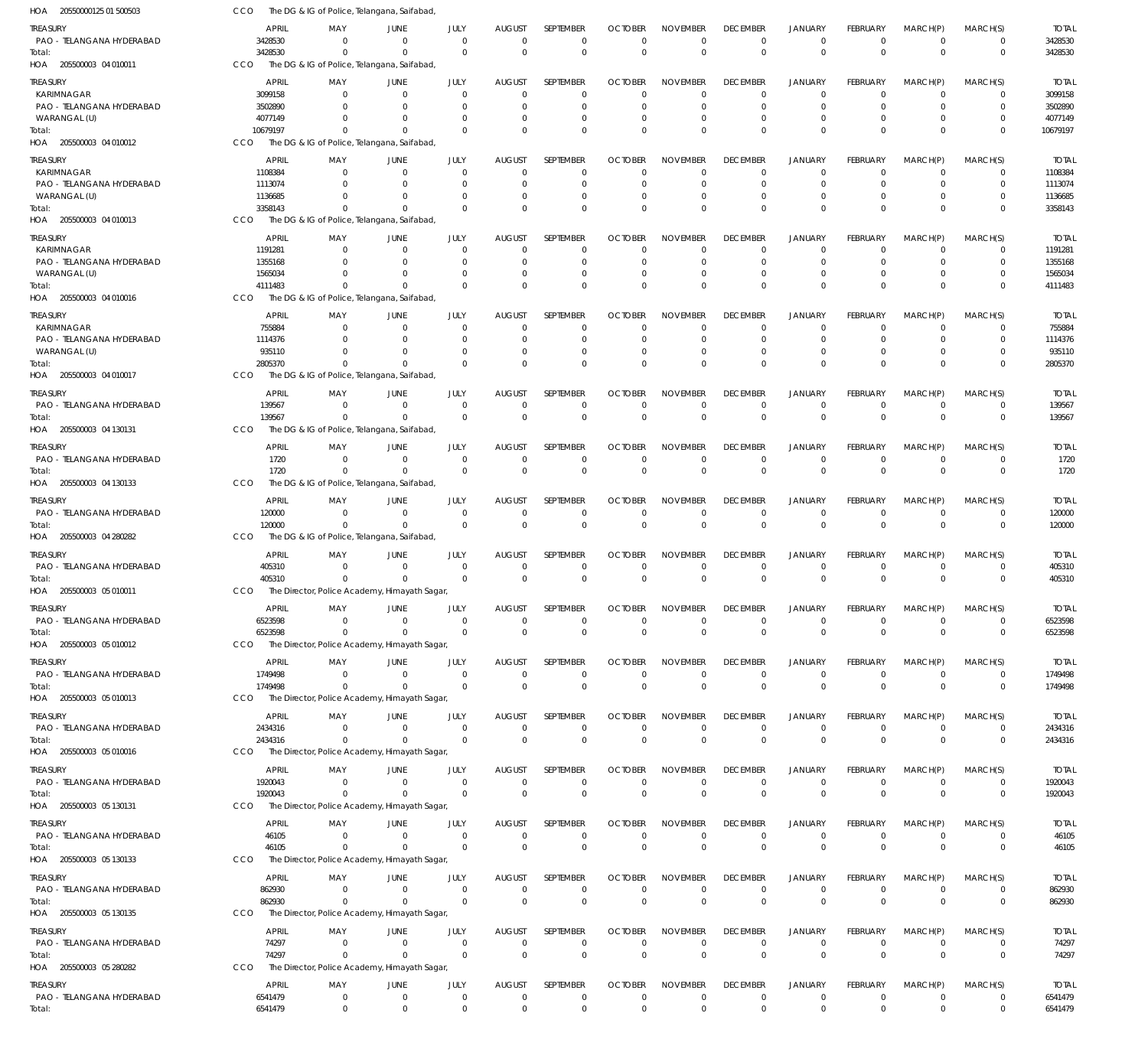| HOA<br>205500003 05 300302                   | CCO                      | The Director, Police Academy, Himayath Sagar,                                  |                               |                            |                               |                                 |                               |                                |                                |                                  |                                |                            |                            |                          |
|----------------------------------------------|--------------------------|--------------------------------------------------------------------------------|-------------------------------|----------------------------|-------------------------------|---------------------------------|-------------------------------|--------------------------------|--------------------------------|----------------------------------|--------------------------------|----------------------------|----------------------------|--------------------------|
| <b>TREASURY</b><br>PAO - TELANGANA HYDERABAD | <b>APRIL</b><br>695476   | MAY<br>$\Omega$                                                                | JUNE<br>$\mathbf 0$           | JULY<br>$\Omega$           | AUGUST<br>$\mathbf 0$         | SEPTEMBER<br>$\mathbf 0$        | <b>OCTOBER</b><br>$\Omega$    | <b>NOVEMBER</b><br>$\Omega$    | <b>DECEMBER</b><br>$\mathbf 0$ | <b>JANUARY</b><br>$^{\circ}$     | <b>FEBRUARY</b><br>$\mathbf 0$ | MARCH(P)<br>$^{\circ}$     | MARCH(S)<br>0              | <b>TOTAL</b><br>695476   |
| Total:<br>HOA 20550000325 04 340             | 695476<br>CCO            | $\mathbf 0$<br>The DG & IG of Police, Telangana, Saifabad,                     | $\Omega$                      | $\Omega$                   | $\Omega$                      | $\mathbf 0$                     | $\Omega$                      | $\Omega$                       | $\Omega$                       | $\Omega$                         | $\Omega$                       | $\Omega$                   | $\mathbf 0$                | 695476                   |
|                                              |                          |                                                                                |                               |                            |                               |                                 |                               |                                |                                |                                  |                                |                            |                            |                          |
| <b>TREASURY</b><br>PAO - TELANGANA HYDERABAD | <b>APRIL</b><br>5846045  | MAY<br>$\Omega$                                                                | JUNE<br>$\overline{0}$        | JULY<br>$\Omega$           | <b>AUGUST</b><br>$\mathbf 0$  | <b>SEPTEMBER</b><br>$\mathbf 0$ | <b>OCTOBER</b><br>$\Omega$    | <b>NOVEMBER</b><br>$\Omega$    | <b>DECEMBER</b><br>$\Omega$    | <b>JANUARY</b><br>$^{\circ}$     | <b>FEBRUARY</b><br>$\Omega$    | MARCH(P)<br>$\overline{0}$ | MARCH(S)<br>$\mathbf 0$    | <b>TOTAL</b><br>5846045  |
| <b>RANGA REDDY</b>                           | $-9000$                  | $\Omega$                                                                       | $\overline{0}$                | $\mathbf 0$                | 0                             | $\mathbf 0$                     | 0                             | $\Omega$                       | $\Omega$                       | $^{\circ}$                       | 0                              | $\overline{0}$             | $\mathbf 0$                | $-9000$                  |
| Total:                                       | 5837045                  | $\Omega$                                                                       | $\Omega$                      | $\Omega$                   | $\Omega$                      | $\mathbf 0$                     | $\Omega$                      | $\Omega$                       | $\Omega$                       | $\Omega$                         | $\Omega$                       | $\Omega$                   | $\mathbf 0$                | 5837045                  |
| HOA 20550000325 04 500503                    | CCO                      | The DG & IG of Police, Telangana, Saifabad,                                    |                               |                            |                               |                                 |                               |                                |                                |                                  |                                |                            |                            |                          |
| <b>TREASURY</b>                              | <b>APRIL</b>             | MAY                                                                            | JUNE                          | JULY                       | AUGUST                        | <b>SEPTEMBER</b>                | <b>OCTOBER</b>                | <b>NOVEMBER</b>                | <b>DECEMBER</b>                | <b>JANUARY</b>                   | <b>FEBRUARY</b>                | MARCH(P)                   | MARCH(S)                   | <b>TOTAL</b>             |
| KARIMNAGAR                                   | $-6000$                  | $\Omega$                                                                       | $\mathbf 0$                   | $\Omega$                   | $\Omega$                      | 0                               | $\Omega$                      | $\Omega$                       | $\Omega$                       | $\Omega$                         | $\Omega$                       | $\Omega$                   | 0                          | $-6000$                  |
| <b>MANCHERIAL</b>                            | $-2311$<br>$-8311$       | $\Omega$<br>$\Omega$                                                           | $\mathbf 0$<br>$\overline{0}$ | $\mathbf 0$<br>$\Omega$    | 0<br>$\mathbf 0$              | $\mathbf 0$<br>$\mathbf 0$      | 0<br>$\Omega$                 | $\Omega$<br>$\Omega$           | $\Omega$<br>$\Omega$           | $\overline{0}$<br>$\Omega$       | $\Omega$<br>$\Omega$           | $\Omega$<br>$\Omega$       | $\mathbf 0$<br>$\mathbf 0$ | $-2311$<br>$-8311$       |
| Total:<br>HOA 205500101 05 010011            | CCO                      | The IG of Police, Andhra Pradesh, Intelligence Branch, Saifabad                |                               |                            |                               |                                 |                               |                                |                                |                                  |                                |                            |                            |                          |
| <b>TREASURY</b>                              | <b>APRIL</b>             | MAY                                                                            | JUNE                          | JULY                       | <b>AUGUST</b>                 | SEPTEMBER                       | <b>OCTOBER</b>                | <b>NOVEMBER</b>                | <b>DECEMBER</b>                | <b>JANUARY</b>                   | <b>FEBRUARY</b>                | MARCH(P)                   | MARCH(S)                   | <b>TOTAL</b>             |
| HYDERABAD URBAN                              | $-376025$                | 0                                                                              | $\overline{0}$                | 0                          | 0                             | $\mathbf 0$                     | $\Omega$                      | $\Omega$                       | $\Omega$                       | $^{\circ}$                       | $\Omega$                       | $\overline{0}$             | 0                          | $-376025$                |
| NIZAMABAD                                    | $-73906$                 | $\Omega$                                                                       | $\Omega$                      | $\Omega$                   | $\Omega$                      | $\mathbf 0$                     | -0                            | $\Omega$                       | $\Omega$                       | $\Omega$                         | $\Omega$                       | $\Omega$                   | $\mathbf 0$                | $-73906$                 |
| PAO - TELANGANA HYDERABAD                    | 76660286                 |                                                                                | $\Omega$                      | $\Omega$                   | 0                             | 0                               |                               | $\Omega$                       | $\Omega$                       | $\Omega$                         | 0                              | $\Omega$                   | 0                          | 76660286                 |
| SIRICILLA                                    | $-1354$                  | U                                                                              | $\Omega$                      | O                          | $\Omega$                      | $\mathbf 0$                     | -0                            | $\Omega$                       |                                | $\overline{0}$                   | $\Omega$                       | $\Omega$                   | $\Omega$                   | $-1354$                  |
| Total:                                       | 76209001                 | $\Omega$                                                                       | $\Omega$                      | $\cap$                     | $\Omega$                      | $\Omega$                        | $\Omega$                      | $\Omega$                       | $\Omega$                       | $\Omega$                         | $\Omega$                       | $\Omega$                   | $\Omega$                   | 76209001                 |
| HOA 205500101 05 010012                      | CCO                      | The IG of Police, Andhra Pradesh, Intelligence Branch, Saifabad                |                               |                            |                               |                                 |                               |                                |                                |                                  |                                |                            |                            |                          |
| TREASURY                                     | <b>APRIL</b>             | MAY                                                                            | JUNE                          | JULY                       | <b>AUGUST</b>                 | SEPTEMBER                       | <b>OCTOBER</b>                | <b>NOVEMBER</b>                | <b>DECEMBER</b>                | JANUARY                          | <b>FEBRUARY</b>                | MARCH(P)                   | MARCH(S)                   | <b>TOTAL</b>             |
| PAO - TELANGANA HYDERABAD                    | 43067527                 | $\Omega$                                                                       | $\overline{0}$                | $\Omega$                   | $\mathbf 0$                   | $\mathbf 0$                     | $\Omega$                      | $\Omega$                       | $\mathbf 0$                    | $^{\circ}$                       | $\mathbf 0$                    | $\overline{0}$             | $\mathbf 0$                | 43067527                 |
| Total:<br>HOA 205500101 05 010013            | 43067527<br><b>CCO</b>   | $\Omega$<br>The IG of Police, Andhra Pradesh, Intelligence Branch, Saifabad    | $\Omega$                      | $\Omega$                   | $\Omega$                      | $\mathbf 0$                     | $\Omega$                      | $\Omega$                       | $\Omega$                       | $\Omega$                         | $\Omega$                       | $\Omega$                   | $\mathbf 0$                | 43067527                 |
|                                              |                          |                                                                                |                               |                            |                               |                                 |                               |                                |                                |                                  |                                |                            |                            |                          |
| TREASURY                                     | <b>APRIL</b>             | MAY                                                                            | JUNE                          | JULY                       | <b>AUGUST</b>                 | SEPTEMBER                       | <b>OCTOBER</b>                | <b>NOVEMBER</b>                | <b>DECEMBER</b>                | <b>JANUARY</b>                   | <b>FEBRUARY</b>                | MARCH(P)                   | MARCH(S)                   | <b>TOTAL</b>             |
| PAO - TELANGANA HYDERABAD                    | 29533666<br>29533666     | $\mathbf 0$<br>$\mathbf 0$                                                     | $\Omega$<br>$\mathbf 0$       | $\mathbf 0$<br>$\mathbf 0$ | $\mathbf 0$<br>$\mathbf 0$    | $\mathbf 0$<br>$\mathbf 0$      | 0<br>$\Omega$                 | $\Omega$<br>$\Omega$           | 0<br>$\Omega$                  | $^{\circ}$<br>$\overline{0}$     | $\mathbf 0$<br>$\mathbf 0$     | $\overline{0}$<br>$\Omega$ | $\mathbf 0$<br>$\mathbf 0$ | 29533666<br>29533666     |
| Total:<br>HOA 205500101 05 010015            | CCO                      | The IG of Police, Andhra Pradesh, Intelligence Branch, Saifabad,               |                               |                            |                               |                                 |                               |                                |                                |                                  |                                |                            |                            |                          |
|                                              |                          |                                                                                |                               |                            |                               |                                 |                               |                                |                                |                                  |                                |                            |                            |                          |
| <b>TREASURY</b><br>PAO - TELANGANA HYDERABAD | <b>APRIL</b><br>5478     | MAY<br>$\Omega$                                                                | JUNE<br>$\mathbf 0$           | JULY<br>$\Omega$           | <b>AUGUST</b><br>$\mathbf 0$  | SEPTEMBER<br>0                  | <b>OCTOBER</b><br>$\mathbf 0$ | <b>NOVEMBER</b><br>0           | <b>DECEMBER</b><br>0           | <b>JANUARY</b><br>$^{\circ}$     | FEBRUARY<br>$\mathbf 0$        | MARCH(P)<br>$\overline{0}$ | MARCH(S)<br>0              | <b>TOTAL</b><br>5478     |
| Total:                                       | 5478                     | $\Omega$                                                                       | $\mathbf{0}$                  | $\Omega$                   | $\Omega$                      | $\mathbf 0$                     | $\Omega$                      | $\Omega$                       | $\Omega$                       | $\Omega$                         | $\Omega$                       | $\Omega$                   | $\Omega$                   | 5478                     |
| HOA 205500101 05 010016                      | CCO                      | The IG of Police, Andhra Pradesh, Intelligence Branch, Saifabad                |                               |                            |                               |                                 |                               |                                |                                |                                  |                                |                            |                            |                          |
| TREASURY                                     | <b>APRIL</b>             | MAY                                                                            | JUNE                          | JULY                       | <b>AUGUST</b>                 | SEPTEMBER                       | <b>OCTOBER</b>                | <b>NOVEMBER</b>                | <b>DECEMBER</b>                | JANUARY                          | FEBRUARY                       | MARCH(P)                   | MARCH(S)                   | <b>TOTAL</b>             |
| PAO - TELANGANA HYDERABAD                    | 23857254                 | $\mathbf{0}$                                                                   | $\mathbf 0$                   | $\mathbf 0$                | $\mathbf 0$                   | $\mathbf 0$                     | $\Omega$                      | $\Omega$                       | 0                              | $\overline{0}$                   | $\mathbf 0$                    | $\overline{0}$             | $\mathbf 0$                | 23857254                 |
| Total:                                       | 23857254                 | $\Omega$                                                                       | $\Omega$                      | $\Omega$                   | $\Omega$                      | $\mathbf 0$                     | $\Omega$                      | $\Omega$                       | $\Omega$                       | $\overline{0}$                   | $\Omega$                       | $\Omega$                   | $\mathbf 0$                | 23857254                 |
| HOA 205500101 05 010017                      | CCO                      | The IG of Police, Andhra Pradesh, Intelligence Branch, Saifabad,               |                               |                            |                               |                                 |                               |                                |                                |                                  |                                |                            |                            |                          |
| TREASURY                                     | <b>APRIL</b>             | MAY                                                                            | <b>JUNE</b>                   | JULY                       | <b>AUGUST</b>                 | SEPTEMBER                       | <b>OCTOBER</b>                | <b>NOVEMBER</b>                | <b>DECEMBER</b>                | <b>JANUARY</b>                   | <b>FEBRUARY</b>                | MARCH(P)                   | MARCH(S)                   | <b>TOTAL</b>             |
| PAO - TELANGANA HYDERABAD                    | 811174                   | $\Omega$                                                                       | $\mathbf 0$                   | $\Omega$                   | $\Omega$                      | $\mathbf 0$                     | $\mathbf 0$                   | $\Omega$                       | $\Omega$                       | $^{\circ}$                       | $\mathbf 0$                    | $\Omega$                   | $\mathbf 0$                | 811174                   |
| Total:                                       | 811174                   | $\mathbf{0}$                                                                   | $\mathbf 0$                   | $\mathbf 0$                | $\mathbf 0$                   | $\mathbf 0$                     | $\mathbf{0}$                  | $\mathbf 0$                    | $\mathbf 0$                    | $\overline{0}$                   | $\Omega$                       | $\Omega$                   | $\mathbf 0$                | 811174                   |
| HOA 205500101 05 010018                      | CCO                      | The IG of Police, Andhra Pradesh, Intelligence Branch, Saifabad                |                               |                            |                               |                                 |                               |                                |                                |                                  |                                |                            |                            |                          |
| <b>TREASURY</b>                              | <b>APRIL</b>             | MAY                                                                            | JUNE                          | JULY                       | <b>AUGUST</b>                 | SEPTEMBER                       | <b>OCTOBER</b>                | <b>NOVEMBER</b>                | <b>DECEMBER</b>                | JANUARY                          | <b>FEBRUARY</b>                | MARCH(P)                   | MARCH(S)                   | <b>TOTAL</b>             |
| PAO - TELANGANA HYDERABAD                    | 70684                    | 0                                                                              | $\overline{0}$                | $\mathbf 0$                | 0                             | 0                               | 0                             | 0                              | 0                              | $^{\circ}$                       | 0                              | - 0                        | 0                          | 70684                    |
| Total:                                       | 70684                    | $\Omega$                                                                       | $\overline{0}$                | $\Omega$                   | $\mathbf 0$                   | $\mathbf 0$                     | $\Omega$                      | $\Omega$                       | $\Omega$                       | $\Omega$                         | $\Omega$                       | $\Omega$                   | $\mathbf 0$                | 70684                    |
| HOA 205500101 05 130131                      | CCO                      | The IG of Police, Andhra Pradesh, Intelligence Branch, Saifabad,               |                               |                            |                               |                                 |                               |                                |                                |                                  |                                |                            |                            |                          |
| <b>TREASURY</b>                              | <b>APRIL</b>             | MAY                                                                            | JUNE                          | JULY                       | <b>AUGUST</b>                 | SEPTEMBER                       | <b>OCTOBER</b>                | <b>NOVEMBER</b>                | <b>DECEMBER</b>                | <b>JANUARY</b>                   | FEBRUARY                       | MARCH(P)                   | MARCH(S)                   | <b>TOTAL</b>             |
| PAO - TELANGANA HYDERABAD                    | 426051                   | $\mathbf 0$                                                                    | $\mathbf 0$                   | $\Omega$                   | $\mathbf 0$<br>$\overline{0}$ | $\mathbf 0$                     | $\mathbf 0$                   | $\mathbf 0$                    | $\mathbf 0$                    | $^{\circ}$                       | $\mathbf 0$                    | $^{\circ}$                 | 0                          | 426051                   |
| Total:<br>HOA 205500101 05 130134            | 426051<br>CCO            | $\mathbf 0$<br>The IG of Police, Andhra Pradesh, Intelligence Branch, Saifabad | $\mathbf 0$                   | $\Omega$                   |                               | $\mathbf 0$                     | $\mathbf 0$                   | $\mathbf 0$                    | $\mathbf 0$                    | $\mathbf 0$                      | $\mathbf 0$                    | $\overline{0}$             | $\mathbf 0$                | 426051                   |
|                                              |                          |                                                                                |                               |                            |                               |                                 |                               |                                |                                |                                  |                                |                            |                            |                          |
| <b>TREASURY</b>                              | <b>APRIL</b>             | MAY                                                                            | JUNE                          | JULY                       | <b>AUGUST</b>                 | SEPTEMBER                       | <b>OCTOBER</b>                | <b>NOVEMBER</b>                | <b>DECEMBER</b>                | <b>JANUARY</b>                   | FEBRUARY                       | MARCH(P)                   | MARCH(S)                   | <b>TOTAL</b>             |
| HYDERABAD URBAN<br>Total:                    | $-79942$<br>$-79942$     | $\overline{0}$<br>$\mathbf 0$                                                  | $\mathbf 0$<br>$\Omega$       | $\mathbf 0$<br>$\mathbf 0$ | $\overline{0}$<br>$\mathbf 0$ | $\mathbf 0$<br>$\mathbf 0$      | $\mathbf 0$<br>$\mathbf 0$    | $\mathbf 0$<br>$\mathbf 0$     | $\mathbf 0$<br>$\mathbf 0$     | $\overline{0}$<br>$\overline{0}$ | $\mathbf 0$<br>$\mathbf 0$     | $\overline{0}$<br>$\Omega$ | $\mathbf 0$<br>$\mathbf 0$ | $-79942$<br>$-79942$     |
| HOA 205500101 05 280282                      | <b>CCO</b>               | The IG of Police, Andhra Pradesh, Intelligence Branch, Saifabad                |                               |                            |                               |                                 |                               |                                |                                |                                  |                                |                            |                            |                          |
|                                              | <b>APRIL</b>             | MAY                                                                            | <b>JUNE</b>                   |                            |                               | SEPTEMBER                       | <b>OCTOBER</b>                | <b>NOVEMBER</b>                | <b>DECEMBER</b>                | JANUARY                          | FEBRUARY                       | MARCH(P)                   | MARCH(S)                   | <b>TOTAL</b>             |
| TREASURY<br>PAO - TELANGANA HYDERABAD        | 3863475                  | $\mathbf 0$                                                                    | $\mathbf 0$                   | JULY<br>$\mathbf 0$        | <b>AUGUST</b><br>$\mathbf 0$  | $\mathbf 0$                     | $\mathbf 0$                   | $\mathbf 0$                    | $\mathbf 0$                    | $\overline{0}$                   | $\mathbf 0$                    | $\overline{0}$             | $\mathbf 0$                | 3863475                  |
| Total:                                       | 3863475                  | $\Omega$                                                                       | $\mathbf{0}$                  | $\Omega$                   | $\mathbf 0$                   | $\mathbf 0$                     | $\mathbf 0$                   | $\mathbf 0$                    | $\mathbf 0$                    | $\mathbf 0$                      | $\mathbf 0$                    | $\Omega$                   | $\mathbf 0$                | 3863475                  |
| HOA 205500104 01 010011                      | CCO                      | The IG of Police, Special Protection Force, Budha Bhavan, M.G.Road,            |                               |                            |                               |                                 |                               |                                |                                |                                  |                                |                            |                            |                          |
| <b>TREASURY</b>                              | <b>APRIL</b>             | MAY                                                                            | JUNE                          | JULY                       | <b>AUGUST</b>                 | SEPTEMBER                       | <b>OCTOBER</b>                | <b>NOVEMBER</b>                | <b>DECEMBER</b>                | <b>JANUARY</b>                   | <b>FEBRUARY</b>                | MARCH(P)                   | MARCH(S)                   | <b>TOTAL</b>             |
| PAO - TELANGANA HYDERABAD                    | 50335236                 | $\Omega$                                                                       | $\Omega$                      | $\mathbf 0$                | $\mathbf 0$                   | $\mathbf 0$                     | O                             | $\Omega$                       | 0                              | $^{\circ}$                       | 0                              | $\mathbf 0$                | 0                          | 50335236                 |
| WARANGAL (U)                                 | 1433059                  | $\mathbf 0$                                                                    | $\overline{0}$                | $\mathbf 0$                | $\mathbf 0$                   | $\mathbf 0$                     | 0                             | $\mathbf 0$                    | $\mathbf 0$                    | $^{\circ}$                       | $\mathbf 0$                    | $\overline{0}$             | $\mathbf 0$                | 1433059                  |
| Total:                                       | 51768295                 | $\mathbf 0$                                                                    | $\Omega$                      | $\Omega$                   | $\mathbf 0$                   | $\mathbf 0$                     | $\Omega$                      | $\Omega$                       | $\Omega$                       | $\overline{0}$                   | $\Omega$                       | $\Omega$                   | $\mathbf 0$                | 51768295                 |
| HOA 205500104 01 010012                      | <b>CCO</b>               | The IG of Police, Special Protection Force, Budha Bhavan, M.G.Road,            |                               |                            |                               |                                 |                               |                                |                                |                                  |                                |                            |                            |                          |
| <b>TREASURY</b>                              | <b>APRIL</b>             | MAY                                                                            | JUNE                          | JULY                       | <b>AUGUST</b>                 | SEPTEMBER                       | <b>OCTOBER</b>                | <b>NOVEMBER</b>                | <b>DECEMBER</b>                | JANUARY                          | FEBRUARY                       | MARCH(P)                   | MARCH(S)                   | <b>TOTAL</b>             |
| PAO - TELANGANA HYDERABAD                    | 14762946                 | $\Omega$                                                                       | $\mathbf 0$                   | $\mathbf 0$                | $\mathbf 0$                   | 0                               | 0                             | $\Omega$                       | $\mathbf 0$                    | $^{\circ}$                       | 0                              | $\overline{0}$             | 0                          | 14762946                 |
| WARANGAL (U)                                 | 920444                   | $\mathbf 0$                                                                    | $\mathbf 0$                   | $\mathbf 0$                | $\mathbf 0$                   | $\mathbf 0$                     | 0                             | $\Omega$                       | $\mathbf 0$                    | $^{\circ}$                       | $\mathbf 0$                    | $\overline{0}$             | $\mathbf 0$                | 920444                   |
| Total:                                       | 15683390                 | $\Omega$                                                                       | $\Omega$                      | $\Omega$                   | $\Omega$                      | $\Omega$                        | $\Omega$                      | $\Omega$                       | $\Omega$                       | $\Omega$                         | $\Omega$                       | $\Omega$                   | $\mathbf 0$                | 15683390                 |
| HOA 205500104 01 010013                      | CCO                      | The IG of Police, Special Protection Force, Budha Bhavan, M.G.Road,            |                               |                            |                               |                                 |                               |                                |                                |                                  |                                |                            |                            |                          |
| TREASURY                                     | <b>APRIL</b>             | MAY                                                                            | JUNE                          | JULY                       | <b>AUGUST</b>                 | SEPTEMBER                       | <b>OCTOBER</b>                | <b>NOVEMBER</b>                | <b>DECEMBER</b>                | <b>JANUARY</b>                   | FEBRUARY                       | MARCH(P)                   | MARCH(S)                   | <b>TOTAL</b>             |
| PAO - TELANGANA HYDERABAD                    | 19351506                 | $\mathbf 0$                                                                    | $\mathbf 0$                   | $\mathbf 0$                | $\mathbf 0$                   | $\mathbf 0$                     | 0                             | $\Omega$                       | 0                              | $\overline{0}$                   | $\mathbf 0$                    | $\overline{0}$             | $\mathbf 0$                | 19351506                 |
| WARANGAL (U)<br>Total:                       | 555628<br>19907134       | $\mathbf 0$<br>$\Omega$                                                        | $\mathbf 0$<br>$\Omega$       | $\mathbf 0$<br>$\Omega$    | 0<br>$\mathbf 0$              | $\mathbf 0$<br>$\mathbf 0$      | 0<br>$\Omega$                 | $\mathbf 0$<br>$\Omega$        | 0<br>$\Omega$                  | $\overline{0}$<br>$\overline{0}$ | 0<br>$\mathbf 0$               | $\overline{0}$<br>$\Omega$ | $\mathbf 0$<br>$\mathbf 0$ | 555628<br>19907134       |
| HOA 205500104 01 010016                      | CCO                      | The IG of Police, Special Protection Force, Budha Bhavan, M.G.Road,            |                               |                            |                               |                                 |                               |                                |                                |                                  |                                |                            |                            |                          |
|                                              |                          |                                                                                |                               |                            |                               |                                 |                               |                                |                                |                                  |                                |                            |                            |                          |
| TREASURY<br>PAO - TELANGANA HYDERABAD        | <b>APRIL</b><br>15537254 | MAY<br>$\mathbf 0$                                                             | <b>JUNE</b><br>$\mathbf 0$    | JULY<br>$\mathbf 0$        | <b>AUGUST</b><br>$\mathbf 0$  | SEPTEMBER<br>$\mathbf 0$        | <b>OCTOBER</b><br>$\mathbf 0$ | <b>NOVEMBER</b><br>$\mathbf 0$ | <b>DECEMBER</b><br>$\mathbf 0$ | <b>JANUARY</b><br>$\overline{0}$ | FEBRUARY<br>$\mathbf 0$        | MARCH(P)<br>$\overline{0}$ | MARCH(S)<br>0              | <b>TOTAL</b><br>15537254 |
| WARANGAL (U)                                 | 376873                   | $\mathbf 0$                                                                    | $\mathbf 0$                   | $\mathbf 0$                | $\mathbf 0$                   | $\mathbf 0$                     | $\mathbf 0$                   | $\mathbf 0$                    | $\mathbf 0$                    | $\overline{0}$                   | $\mathbf 0$                    | $\overline{0}$             | $\mathbf 0$                | 376873                   |
|                                              |                          |                                                                                |                               |                            |                               |                                 |                               |                                |                                |                                  |                                |                            |                            |                          |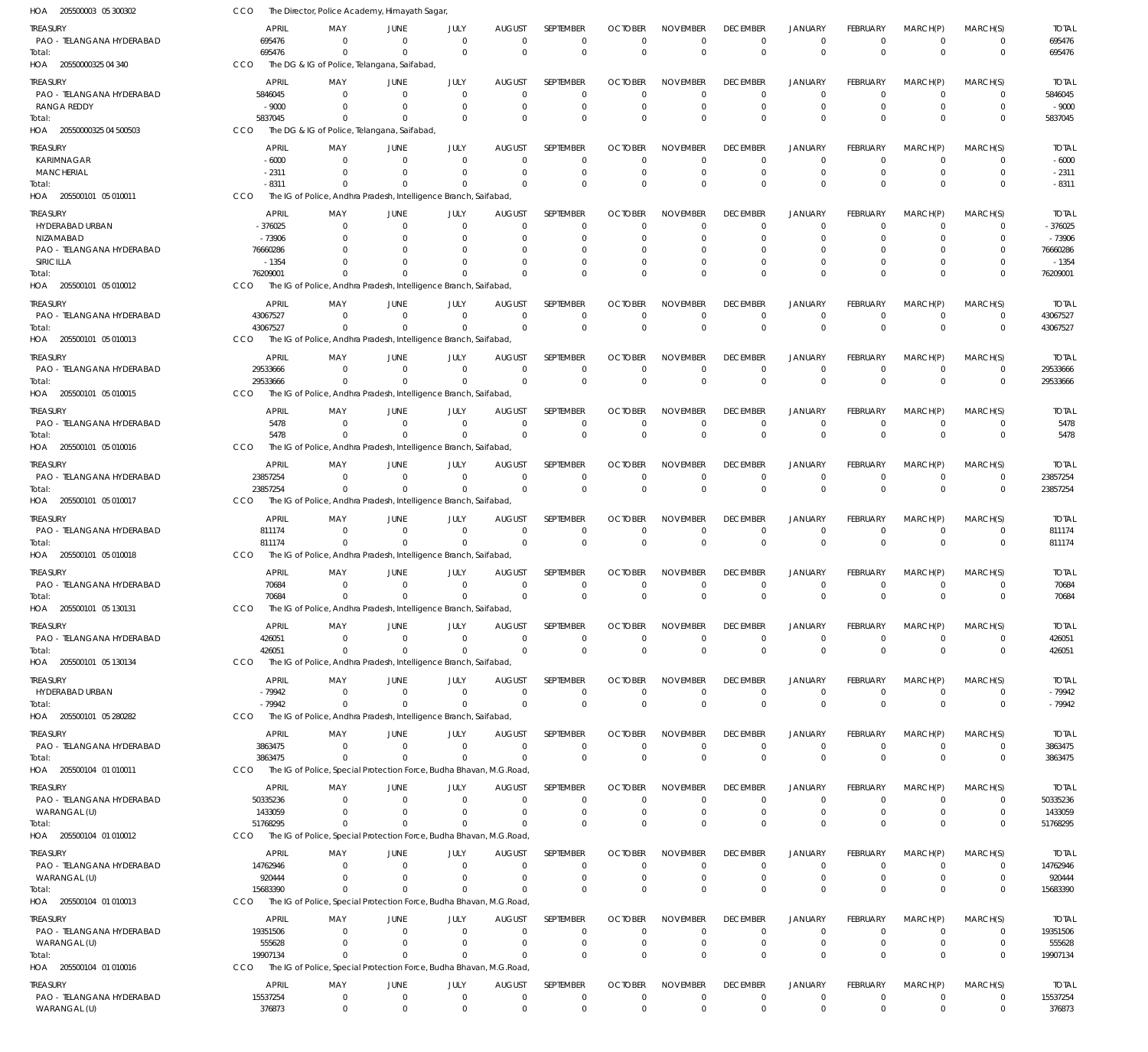| HOA 205500104 01 010016                         | CCO                      | The IG of Police, Special Protection Force, Budha Bhavan, M.G.Road, |                            |                            |                                 |                                 |                               |                                |                                   |                                  |                                |                               |                            |                          |
|-------------------------------------------------|--------------------------|---------------------------------------------------------------------|----------------------------|----------------------------|---------------------------------|---------------------------------|-------------------------------|--------------------------------|-----------------------------------|----------------------------------|--------------------------------|-------------------------------|----------------------------|--------------------------|
| treasury<br>Total:                              | <b>APRIL</b><br>15914127 | MAY<br>$\mathbf 0$                                                  | JUNE<br>$\mathbf 0$        | JULY<br>$\Omega$           | <b>AUGUST</b><br>$\overline{0}$ | SEPTEMBER<br>$\mathbf 0$        | <b>OCTOBER</b><br>$\mathbf 0$ | <b>NOVEMBER</b><br>$\mathbf 0$ | <b>DECEMBER</b><br>$\overline{0}$ | <b>JANUARY</b><br>$\mathbf 0$    | <b>FEBRUARY</b><br>$\mathbf 0$ | MARCH(P)<br>$\overline{0}$    | MARCH(S)<br>$\mathbf 0$    | <b>TOTAL</b><br>15914127 |
| HOA 205500104 01 130131                         | CCO                      | The IG of Police, Special Protection Force, Budha Bhavan, M.G.Road, |                            |                            |                                 |                                 |                               |                                |                                   |                                  |                                |                               |                            |                          |
| treasury                                        | <b>APRIL</b>             | MAY                                                                 | JUNE                       | JULY                       | <b>AUGUST</b>                   | <b>SEPTEMBER</b>                | <b>OCTOBER</b>                | <b>NOVEMBER</b>                | <b>DECEMBER</b>                   | JANUARY                          | FEBRUARY                       | MARCH(P)                      | MARCH(S)                   | <b>TOTAL</b>             |
| PAO - TELANGANA HYDERABAD<br>Total:             | 1255                     | $\overline{0}$<br>$\Omega$                                          | $\mathbf 0$                | $\overline{0}$<br>$\Omega$ | $\overline{0}$<br>$\Omega$      | $\mathbf 0$<br>$\mathbf 0$      | $\mathbf 0$<br>$\mathbf{0}$   | $\mathbf 0$<br>$\mathbf 0$     | $\mathbf 0$<br>$\mathbf{0}$       | $\overline{0}$<br>$\overline{0}$ | $\mathbf 0$<br>$\mathbf 0$     | $\overline{0}$<br>$\Omega$    | $\mathbf 0$<br>$\mathbf 0$ | 1255<br>1255             |
| HOA 205500104 01 300302                         | 1255<br>CCO              | The IG of Police, Special Protection Force, Budha Bhavan, M.G.Road, | $\Omega$                   |                            |                                 |                                 |                               |                                |                                   |                                  |                                |                               |                            |                          |
|                                                 |                          |                                                                     |                            |                            |                                 |                                 |                               |                                |                                   |                                  |                                |                               |                            |                          |
| treasury<br>PAO - TELANGANA HYDERABAD           | <b>APRIL</b><br>148991   | MAY<br>$\Omega$                                                     | JUNE<br>$\overline{0}$     | JULY<br>$\overline{0}$     | <b>AUGUST</b><br>$\overline{0}$ | <b>SEPTEMBER</b><br>$\mathbf 0$ | <b>OCTOBER</b><br>0           | <b>NOVEMBER</b><br>$\mathbf 0$ | <b>DECEMBER</b><br>0              | <b>JANUARY</b><br>$\overline{0}$ | FEBRUARY<br>$\mathbf 0$        | MARCH(P)<br>$\overline{0}$    | MARCH(S)<br>$\mathbf 0$    | <b>TOTAL</b><br>148991   |
| Total:                                          | 148991                   | $\Omega$                                                            | $\Omega$                   | $\Omega$                   | $\overline{0}$                  | $\mathbf 0$                     | $\mathbf 0$                   | $\mathbf 0$                    | $\Omega$                          | $\overline{0}$                   | $\mathbf 0$                    | $\Omega$                      | $\mathbf 0$                | 148991                   |
| HOA 205500104 04 010011                         | CCO                      | The DG & IG of Police, Telangana, Saifabad,                         |                            |                            |                                 |                                 |                               |                                |                                   |                                  |                                |                               |                            |                          |
| treasury                                        | <b>APRIL</b>             | MAY                                                                 | JUNE                       | JULY                       | <b>AUGUST</b>                   | SEPTEMBER                       | <b>OCTOBER</b>                | <b>NOVEMBER</b>                | <b>DECEMBER</b>                   | <b>JANUARY</b>                   | FEBRUARY                       | MARCH(P)                      | MARCH(S)                   | <b>TOTAL</b>             |
| ADILABAD                                        | 8838851                  | $\Omega$                                                            | $\overline{0}$             | $\Omega$                   | $\mathbf 0$                     | $\mathbf 0$                     | $\Omega$                      | $\Omega$                       | $\Omega$                          | $^{\circ}$                       | $\mathbf 0$                    | $^{\circ}$                    | $\mathbf 0$                | 8838851                  |
| <b>BHADRADI KOTHAGUDEM</b><br>JOGULAMBA GADWAL  | 9284840<br>8550711       | $\Omega$                                                            | $\Omega$<br>$\Omega$       | $\Omega$                   | $\Omega$<br>C                   | $\mathbf 0$<br>0                | $\Omega$<br>O                 | $\Omega$<br>$\Omega$           | $\Omega$                          | $^{\circ}$<br>$\Omega$           | $\Omega$<br>0                  | $\Omega$<br>$\Omega$          | $\mathbf 0$<br>$\mathbf 0$ | 9284840<br>8550711       |
| KHAMMAM                                         | 15348324                 |                                                                     | $\Omega$                   |                            | C                               | 0                               |                               | $\Omega$                       |                                   | $\Omega$                         | 0                              | $\Omega$                      | $\mathbf 0$                | 15348324                 |
| <b>MANCHERIAL</b>                               | 11861694                 |                                                                     | $\Omega$                   |                            |                                 | $\Omega$                        |                               | $\Omega$                       |                                   | $\Omega$                         | U                              | $\Omega$                      | $\Omega$                   | 11861694                 |
| NALGONDA                                        | 14026252                 |                                                                     | $\Omega$                   |                            | C                               | 0                               | O                             | $\Omega$                       |                                   | $\Omega$                         | O                              | $\Omega$                      | $\mathbf 0$                | 14026252                 |
| NIZAMABAD                                       | 9858337                  |                                                                     |                            |                            |                                 | $\Omega$                        |                               | $\Omega$                       |                                   | $\Omega$                         | 0                              | $\Omega$                      | $\Omega$                   | 9858337                  |
| PAO - TELANGANA HYDERABAD                       | 20369828                 |                                                                     | $\Omega$                   |                            | C                               | $\Omega$                        |                               | $\Omega$                       |                                   | $\Omega$                         | 0                              | $\Omega$                      | $\mathbf 0$                | 20369828                 |
| <b>RANGA REDDY</b>                              | 40337038                 |                                                                     |                            |                            | C                               | $\Omega$                        | O                             | $\Omega$                       |                                   | $\Omega$                         | U                              | $\Omega$                      | 0                          | 40337038                 |
| SIRICILLA                                       | 9959614                  |                                                                     |                            |                            | $\Omega$                        | $\Omega$                        | O                             | $\Omega$                       |                                   | $\Omega$                         | 0                              | $\Omega$                      | $\mathbf 0$                | 9959614                  |
| WARANGAL (U)                                    | 22473402                 |                                                                     | $\Omega$                   |                            | $\Omega$                        | 0                               | O                             | $\Omega$                       |                                   | $\overline{0}$                   | $\Omega$                       | $\overline{0}$                | $\mathbf 0$                | 22473402                 |
| Total:<br>HOA 205500104 04 010012               | 170908891<br><b>CCO</b>  | $\Omega$<br>The DG & IG of Police, Telangana, Saifabad,             |                            | $\Omega$                   | $\Omega$                        | $\Omega$                        | $\Omega$                      | $\Omega$                       | $\Omega$                          | $\Omega$                         | $\Omega$                       | $\Omega$                      | $\Omega$                   | 170908891                |
| treasury                                        | <b>APRIL</b>             | MAY                                                                 | JUNE                       | JULY                       | <b>AUGUST</b>                   | <b>SEPTEMBER</b>                | <b>OCTOBER</b>                | <b>NOVEMBER</b>                | <b>DECEMBER</b>                   | <b>JANUARY</b>                   | FEBRUARY                       | MARCH(P)                      | MARCH(S)                   | <b>TOTAL</b>             |
| ADILABAD                                        | 3643755                  | $\overline{0}$                                                      | $\mathbf 0$                | $\mathbf 0$                | $\mathbf 0$                     | $\mathbf 0$                     | 0                             | $\overline{0}$                 | 0                                 | $\overline{0}$                   | $\mathbf 0$                    | $\overline{0}$                | 0                          | 3643755                  |
| <b>BHADRADI KOTHAGUDEM</b>                      | 4109856                  | $\Omega$                                                            | $\overline{0}$             | $\Omega$                   | $\Omega$                        | 0                               | $\Omega$                      | $\Omega$                       | $\Omega$                          | $^{\circ}$                       | $\Omega$                       | $\Omega$                      | $\mathbf 0$                | 4109856                  |
| JOGULAMBA GADWAL                                | 3326136                  |                                                                     | $\Omega$                   | $\Omega$                   | $\Omega$                        | $\mathbf 0$                     | $\Omega$                      | $\Omega$                       |                                   | $\Omega$                         | $\Omega$                       | $\Omega$                      | $\Omega$                   | 3326136                  |
| KHAMMAM                                         | 6331598                  |                                                                     | $\Omega$                   |                            | $\Omega$                        | $\mathbf 0$                     | O                             | $\Omega$                       |                                   | $\Omega$                         | U                              | $\Omega$                      | $\mathbf 0$                | 6331598                  |
| <b>MANCHERIAL</b>                               | 4935671                  |                                                                     | $\Omega$                   | $\Omega$                   | $\Omega$                        | $\Omega$                        | $\Omega$                      | $\Omega$                       |                                   | $\Omega$                         | U                              | $\Omega$                      | $\Omega$                   | 4935671                  |
| NALGONDA                                        | 5708636                  |                                                                     | $\Omega$                   |                            | $\Omega$                        | 0                               |                               | $\Omega$                       |                                   | $\Omega$                         | U                              | $\Omega$                      | $\Omega$                   | 5708636                  |
| NIZAMABAD                                       | 3842762                  |                                                                     | $\Omega$                   | $\Omega$                   | $\Omega$                        | $\Omega$                        | $\Omega$                      | $\Omega$                       |                                   | $\Omega$                         | $\Omega$                       | $\Omega$                      | $\Omega$                   | 3842762                  |
| PAO - TELANGANA HYDERABAD                       | 5742061                  |                                                                     | $\Omega$                   |                            | $\Omega$                        | 0                               | O                             | $\Omega$                       |                                   | $\Omega$                         | U                              | $\Omega$                      | $\Omega$                   | 5742061                  |
| <b>RANGA REDDY</b>                              | 20135466                 |                                                                     | $\Omega$                   | $\Omega$                   | $\Omega$                        | $\Omega$                        | $\Omega$                      | $\Omega$                       |                                   | $\Omega$                         | 0                              | $\Omega$                      | $\Omega$                   | 20135466                 |
| SIRICILLA                                       | 4838095                  |                                                                     | $\Omega$                   |                            | $\Omega$                        | $\Omega$                        |                               | $\Omega$                       |                                   | $\Omega$<br>$\Omega$             | 0<br>$\Omega$                  | $\Omega$<br>$\Omega$          | $\mathbf 0$<br>$\mathbf 0$ | 4838095                  |
| WARANGAL (U)<br>Total:                          | 8383492<br>70997528      | $\Omega$<br>$\Omega$                                                | $\Omega$<br>$\Omega$       | $\Omega$<br>$\Omega$       | $\Omega$<br>$\Omega$            | $\mathbf 0$<br>$\mathbf 0$      | $\Omega$<br>$\Omega$          | $\Omega$<br>$\Omega$           | $\Omega$<br>$\Omega$              | $\Omega$                         | $\Omega$                       | $\Omega$                      | $\mathbf 0$                | 8383492<br>70997528      |
| HOA 205500104 04 010013                         | CCO                      | The DG & IG of Police, Telangana, Saifabad,                         |                            |                            |                                 |                                 |                               |                                |                                   |                                  |                                |                               |                            |                          |
| treasury                                        | APRIL                    | MAY                                                                 | JUNE                       | JULY                       | <b>AUGUST</b>                   | SEPTEMBER                       | <b>OCTOBER</b>                | <b>NOVEMBER</b>                | <b>DECEMBER</b>                   | JANUARY                          | FEBRUARY                       | MARCH(P)                      | MARCH(S)                   | <b>TOTAL</b>             |
| ADILABAD                                        | 3405702                  | $\Omega$                                                            | $\overline{0}$             | $\Omega$                   | 0                               | 0                               | O                             | 0                              | 0                                 | $^{\circ}$                       | 0                              | $\overline{0}$                | $\mathbf 0$                | 3405702                  |
| <b>BHADRADI KOTHAGUDEM</b>                      | 3581343                  |                                                                     | $\Omega$                   | $\Omega$                   | C                               | 0                               | $\Omega$                      | $\Omega$                       |                                   | $\Omega$                         | $\Omega$                       | $\overline{0}$                | $\mathbf 0$                | 3581343                  |
| JOGULAMBA GADWAL                                | 3271981                  |                                                                     | $\Omega$                   |                            | C                               | 0                               | O                             | $\Omega$                       |                                   | $\Omega$                         | O                              | $\Omega$                      | 0                          | 3271981                  |
| KHAMMAM                                         | 5933375                  |                                                                     | $\Omega$                   | $\Omega$                   | $\Omega$                        | $\Omega$                        | $\Omega$                      | $\Omega$                       |                                   | $\Omega$                         | 0                              | $\Omega$                      | $\Omega$                   | 5933375                  |
| <b>MANCHERIAL</b>                               | 4576795                  | $\Omega$                                                            |                            |                            | $\Omega$                        | $\Omega$                        | $\Omega$                      | $\Omega$                       |                                   | $\Omega$                         | $\Omega$                       | $\Omega$                      | $\Omega$                   | 4576795                  |
| NALGONDA                                        | 13029646                 | $\mathbf 0$                                                         | $\overline{0}$             | $\Omega$                   | $\Omega$                        | $\mathbf 0$                     | $\Omega$                      | $\Omega$                       | $\Omega$                          | $\overline{0}$                   | $\Omega$                       | $\overline{0}$<br>$\Omega$    | $\mathbf 0$                | 13029646                 |
| NIZAMABAD<br>PAO - TELANGANA HYDERABAD          | 3793340<br>7807046       | $\mathbf 0$                                                         | $\overline{0}$<br>$\Omega$ | $\Omega$                   | $\Omega$<br>C                   | $\mathbf 0$<br>0                | $\Omega$<br>$\Omega$          | $\mathbf 0$<br>$\Omega$        | $\Omega$                          | $\overline{0}$<br>$\Omega$       | $\Omega$<br>0                  | $\Omega$                      | $\mathbf 0$<br>$\Omega$    | 3793340<br>7807046       |
| <b>RANGA REDDY</b>                              | 22397257                 | $\Omega$                                                            | $\Omega$                   |                            | 0                               | $\mathbf 0$                     | O                             | $\Omega$                       |                                   | $\Omega$                         | 0                              | $\Omega$                      | $\mathbf 0$                | 22397257                 |
| SIRICILLA                                       | 3839358                  |                                                                     | $\Omega$                   |                            | C                               | 0                               | $\Omega$                      | $\Omega$                       |                                   | $\Omega$                         | U                              | $\Omega$                      | 0                          | 3839358                  |
| WARANGAL (U)                                    | 8662339                  | $\Omega$                                                            | $\Omega$                   | $\Omega$                   | $\Omega$                        | $\mathbf 0$                     | $\Omega$                      | $^{\circ}$                     | $\Omega$                          | $\overline{0}$                   | $\Omega$                       | $\overline{0}$                | $\mathbf 0$                | 8662339                  |
| Total:                                          | 80298182                 | $\Omega$                                                            | $\Omega$                   | $\Omega$                   | $\Omega$                        | $\mathbf 0$                     | $\Omega$                      | $\Omega$                       | $\Omega$                          | $\Omega$                         | $\Omega$                       | $\Omega$                      | $\mathbf 0$                | 80298182                 |
| HOA 205500104 04 010016                         | CCO                      | The DG & IG of Police, Telangana, Saifabad,                         |                            |                            |                                 |                                 |                               |                                |                                   |                                  |                                |                               |                            |                          |
| Treasury                                        | APRIL                    | MAY                                                                 | JUNE                       | JULY                       | <b>AUGUST</b>                   | SEPTEMBER                       | <b>OCTOBER</b>                | <b>NOVEMBER</b>                | <b>DECEMBER</b>                   | <b>JANUARY</b>                   | FEBRUARY                       | MARCH(P)                      | MARCH(S)                   | <b>TOTAL</b>             |
| ADILABAD                                        | 1701799                  | 0                                                                   | $\mathbf 0$                | $\mathbf 0$                | $\mathbf 0$                     | $\mathbf 0$                     | $\Omega$                      | $\Omega$                       | 0                                 | $\overline{0}$                   | $\mathbf 0$                    | $\overline{0}$                | 0                          | 1701799                  |
| <b>BHADRADI KOTHAGUDEM</b>                      | 1846278                  | $\Omega$                                                            | $\overline{0}$             | 0                          | $\Omega$                        | $\mathbf 0$                     | 0                             | $\mathbf 0$                    | $\Omega$                          | $\overline{0}$                   | $\Omega$                       | $\Omega$                      | $\mathbf 0$                | 1846278                  |
| JOGULAMBA GADWAL                                | 526799                   | $\Omega$                                                            | $\overline{0}$             | $\Omega$                   | $\Omega$                        | $\mathbf 0$                     | $\Omega$                      | $\Omega$                       | $\Omega$                          | $^{\circ}$                       | 0                              | $\Omega$                      | $\mathbf 0$                | 526799                   |
| KHAMMAM                                         | 2638489                  | $\Omega$                                                            | $\overline{0}$             | $\Omega$                   | $\Omega$                        | $\mathbf 0$                     | $\Omega$                      | $\Omega$                       | $\Omega$                          | $\Omega$                         | 0                              | $\Omega$                      | $\Omega$                   | 2638489                  |
| <b>MANCHERIAL</b>                               | 821302                   | $\Omega$                                                            | $\Omega$                   |                            | $\Omega$                        | $\mathbf 0$                     | $\Omega$                      | $\Omega$                       |                                   | $\Omega$                         | U                              | $\Omega$                      | 0                          | 821302                   |
| NALGONDA                                        | 1335514                  | $\Omega$                                                            | $\Omega$                   | $\Omega$                   | $\Omega$                        | $\mathbf 0$                     | $\Omega$                      | $\Omega$                       |                                   | $\Omega$                         | U                              | $\Omega$                      | $\Omega$                   | 1335514                  |
| NIZAMABAD                                       | 1056366<br>4091609       |                                                                     | $\Omega$<br>$\Omega$       | $\Omega$                   | $\Omega$<br>$\Omega$            | $\mathbf 0$<br>$\Omega$         | $\Omega$<br>$\Omega$          | $\Omega$<br>$\Omega$           | $\Omega$                          | $\Omega$<br>$\Omega$             | 0                              | $\Omega$<br>$\Omega$          | 0<br>0                     | 1056366<br>4091609       |
| PAO - TELANGANA HYDERABAD<br><b>RANGA REDDY</b> | 8664100                  | $\Omega$                                                            | $\Omega$                   |                            | $\Omega$                        | $\mathbf 0$                     | 0                             | $\Omega$                       | $\Omega$                          | $\Omega$                         | U                              | $\Omega$                      | 0                          | 8664100                  |
| SIRICILLA                                       | 2004247                  |                                                                     | $\Omega$                   | $\Omega$                   | $\Omega$                        | 0                               | $\Omega$                      | $\Omega$                       | $\Omega$                          | $\Omega$                         | 0                              | $\Omega$                      | 0                          | 2004247                  |
| WARANGAL (U)                                    | 4682324                  | $\Omega$                                                            | $\Omega$                   | $\Omega$                   | $\Omega$                        | $\mathbf 0$                     | $\Omega$                      | $\mathbf 0$                    | $\Omega$                          | $^{\circ}$                       | $\Omega$                       | $\overline{0}$                | $\mathbf 0$                | 4682324                  |
| Total:                                          | 29368827                 | $\Omega$                                                            | $\Omega$                   | $\Omega$                   | $\Omega$                        | $\mathbf 0$                     | $\Omega$                      | $\Omega$                       | $\Omega$                          | $\Omega$                         | $\Omega$                       | $\Omega$                      | $\mathbf 0$                | 29368827                 |
| HOA 205500104 04 010017                         | CCO                      | The DG & IG of Police, Telangana, Saifabad,                         |                            |                            |                                 |                                 |                               |                                |                                   |                                  |                                |                               |                            |                          |
| Treasury                                        | <b>APRIL</b>             | MAY                                                                 | JUNE                       | JULY                       | <b>AUGUST</b>                   | SEPTEMBER                       | <b>OCTOBER</b>                | <b>NOVEMBER</b>                | <b>DECEMBER</b>                   | <b>JANUARY</b>                   | FEBRUARY                       | MARCH(P)                      | MARCH(S)                   | <b>TOTAL</b>             |
| ADILABAD                                        | 107993                   | 0                                                                   | $\mathbf 0$                | $\mathbf 0$                | $\mathbf 0$                     | $\mathbf 0$                     | 0                             | $\overline{0}$                 | $\mathbf 0$                       | $^{\circ}$                       | $\mathbf 0$                    | $^{\circ}$                    | $\mathbf 0$                | 107993                   |
| JOGULAMBA GADWAL                                | 13357                    | $\Omega$                                                            | 0                          | $\Omega$                   | 0                               | $\mathbf 0$                     | $\Omega$                      | $\Omega$                       | $\Omega$                          | $^{\circ}$                       | $\Omega$                       | $\mathbf 0$                   | $\mathbf 0$                | 13357                    |
| NALGONDA                                        | 40896                    | $\Omega$                                                            | $\Omega$                   |                            | C                               | 0                               | $\Omega$                      | $\Omega$                       |                                   | $\Omega$                         | $\Omega$                       | $\Omega$                      | $\mathbf 0$                | 40896                    |
| PAO - TELANGANA HYDERABAD                       | 6930                     | $\Omega$                                                            | $\Omega$                   |                            | $\Omega$                        | $\mathbf 0$                     | O                             | $\Omega$                       |                                   | $\Omega$                         | U                              | $\Omega$                      | $\mathbf 0$                | 6930                     |
| <b>RANGA REDDY</b>                              | 100000                   | $\Omega$                                                            | $\Omega$                   |                            | $\Omega$                        | $\mathbf 0$                     | $\Omega$                      | $\Omega$                       |                                   | $\Omega$                         | 0                              | $\Omega$                      | $\mathbf 0$                | 100000                   |
| SIRICILLA<br>lotal:                             | 90893                    | $^{\circ}$                                                          | 0<br>$\mathbf 0$           | 0<br>$\mathbf 0$           | 0<br>$\mathbf 0$                | 0<br>$\mathbf 0$                | O<br>$\mathbf 0$              | $\mathbf 0$<br>$\Omega$        | $\Omega$<br>$\Omega$              | $\overline{0}$<br>$\overline{0}$ | 0<br>$\mathbf 0$               | $\overline{0}$<br>$\mathbf 0$ | $\mathbf 0$<br>$\mathbf 0$ | 90893<br>360069          |
|                                                 | 360069                   | $^{\circ}$                                                          |                            |                            |                                 |                                 |                               |                                |                                   |                                  |                                |                               |                            |                          |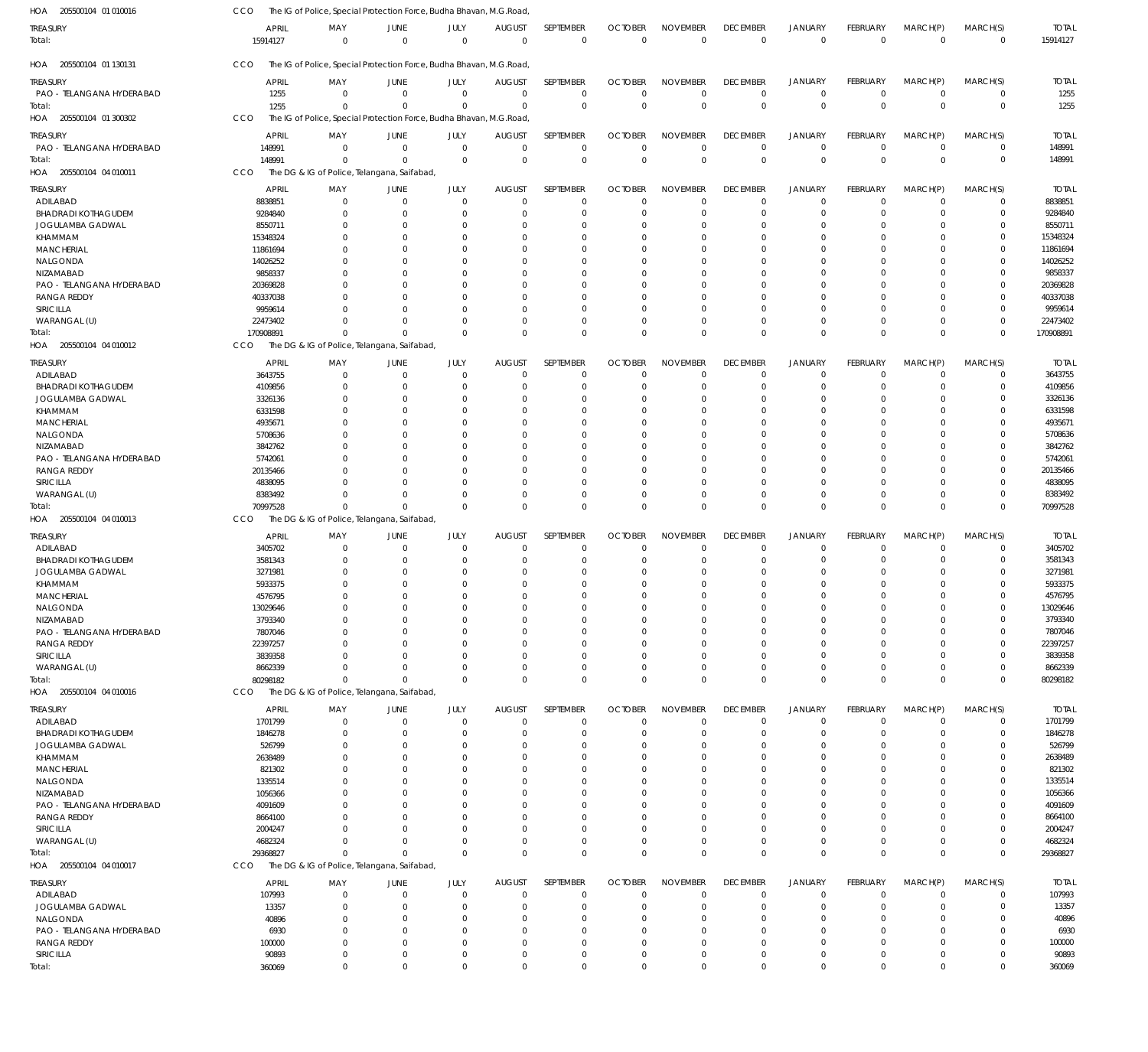| HOA 205500104 04 010018    | CCO                   |                                    | The DG & IG of Police, Telangana, Saifabad,             |                              |                               |                            |                            |                                |                                |                                  |                            |                            |                            |                       |
|----------------------------|-----------------------|------------------------------------|---------------------------------------------------------|------------------------------|-------------------------------|----------------------------|----------------------------|--------------------------------|--------------------------------|----------------------------------|----------------------------|----------------------------|----------------------------|-----------------------|
| <b>TREASURY</b>            | <b>APRIL</b>          | MAY                                | <b>JUNE</b>                                             | JULY                         | <b>AUGUST</b>                 | SEPTEMBER                  | <b>OCTOBER</b>             | <b>NOVEMBER</b>                | <b>DECEMBER</b>                | <b>JANUARY</b>                   | FEBRUARY                   | MARCH(P)                   | MARCH(S)                   | <b>TOTAL</b>          |
| NALGONDA                   | 840408                | $\Omega$                           | $\overline{0}$                                          | $\mathbf{0}$                 | $\Omega$                      | $\mathbf 0$                | $\Omega$                   | $\Omega$                       | $\mathbf 0$                    | $\mathbf 0$                      | $\Omega$                   | $\Omega$                   | $\mathbf 0$                | 840408                |
| PAO - TELANGANA HYDERABAD  | 52712                 | $\Omega$                           | $\Omega$                                                | $\mathbf{0}$                 | $\Omega$                      | $\mathbf 0$                | $\Omega$                   | $\Omega$                       | $\mathbf 0$                    | $\mathbf 0$                      | $\overline{0}$             | $\overline{0}$             | $\mathbf 0$                | 52712                 |
| Total:                     | 893120<br>CCO         | $\Omega$                           | - 0<br>The DG & IG of Police, Telangana, Saifabad,      | $\Omega$                     | $\Omega$                      | $\Omega$                   | $\Omega$                   | $\Omega$                       | $\mathbf 0$                    | $\mathbf 0$                      | $\Omega$                   | $\Omega$                   | $\mathbf 0$                | 893120                |
| HOA 205500104 04 110111    |                       |                                    |                                                         |                              |                               |                            |                            |                                |                                |                                  |                            |                            |                            |                       |
| <b>TREASURY</b>            | <b>APRIL</b>          | MAY                                | JUNE                                                    | JULY                         | <b>AUGUST</b>                 | SEPTEMBER                  | <b>OCTOBER</b>             | <b>NOVEMBER</b>                | <b>DECEMBER</b>                | <b>JANUARY</b>                   | FEBRUARY                   | MARCH(P)                   | MARCH(S)                   | <b>TOTAL</b>          |
| KHAMMAM<br>RANGA REDDY     | 12300<br>36450        | $\mathbf 0$<br>$\mathbf 0$         | $\mathbf 0$<br>$\mathbf 0$                              | $\mathbf{0}$<br>$\mathbf{0}$ | 0<br>$\Omega$                 | $\mathbf 0$<br>$\mathbf 0$ | - 0<br>$\Omega$            | $\Omega$<br>$\Omega$           | $^{\circ}$                     | $\overline{0}$<br>$\overline{0}$ | $\mathbf 0$<br>$\mathbf 0$ | $^{\circ}$<br>$\Omega$     | 0<br>$\mathbf 0$           | 12300                 |
| SIRICILLA                  | 4500                  | $\Omega$                           | 0                                                       | $\mathbf 0$                  | $\Omega$                      | $\mathbf 0$                |                            | $\Omega$                       | $\mathbf 0$<br>$\mathbf 0$     | $\overline{0}$                   | 0                          | $\mathbf 0$                | $\mathbf 0$                | 36450<br>4500         |
| Total:                     | 53250                 | $\mathbf 0$                        | 0                                                       | $\Omega$                     | $\Omega$                      | $\Omega$                   | $\Omega$                   | $\Omega$                       | $\mathbf 0$                    | $\mathbf 0$                      | $\Omega$                   | $\Omega$                   | $\mathbf 0$                | 53250                 |
| HOA 205500104 04 130131    | CCO                   |                                    | The DG & IG of Police, Telangana, Saifabad,             |                              |                               |                            |                            |                                |                                |                                  |                            |                            |                            |                       |
| <b>TREASURY</b>            | <b>APRIL</b>          | MAY                                | JUNE                                                    | JULY                         | <b>AUGUST</b>                 | <b>SEPTEMBER</b>           | <b>OCTOBER</b>             | <b>NOVEMBER</b>                | <b>DECEMBER</b>                | <b>JANUARY</b>                   | FEBRUARY                   | MARCH(P)                   | MARCH(S)                   | <b>TOTAL</b>          |
| <b>BHADRADI KOTHAGUDEM</b> | 5328                  | $\mathbf 0$                        | $\overline{0}$                                          | $\mathbf{0}$                 | $\Omega$                      | 0                          | $\Omega$                   | $\Omega$                       | $\overline{0}$                 | $\overline{0}$                   | $\Omega$                   | $\Omega$                   | 0                          | 5328                  |
| PAO - TELANGANA HYDERABAD  | 19283                 | $\Omega$                           | $\overline{0}$                                          | $\mathbf{0}$                 | $\Omega$                      | $\mathbf 0$                | $\Omega$                   | $\Omega$                       | $\mathbf 0$                    | $\mathbf 0$                      | $\mathbf 0$                | $\Omega$                   | $\mathbf 0$                | 19283                 |
| RANGA REDDY                | 8748                  | $\mathbf 0$                        | 0                                                       | $\mathbf 0$                  | $\Omega$                      | $\mathbf 0$                | $\Omega$                   | $\Omega$                       | $\mathbf 0$                    | $\overline{0}$                   | $\mathbf 0$                | $\mathbf 0$                | $\mathbf 0$                | 8748                  |
| Total:                     | 33359                 | $\Omega$                           | $\Omega$                                                | $\Omega$                     | $\Omega$                      | $\Omega$                   | $\Omega$                   | $\Omega$                       | $\Omega$                       | $\overline{0}$                   | $\Omega$                   | $\Omega$                   | $\mathbf 0$                | 33359                 |
| HOA 205500104 04 130135    | CCO                   |                                    | The DG & IG of Police, Telangana, Saifabad,             |                              |                               |                            |                            |                                |                                |                                  |                            |                            |                            |                       |
| <b>TREASURY</b>            | <b>APRIL</b>          | MAY                                | JUNE                                                    | JULY                         | <b>AUGUST</b>                 | SEPTEMBER                  | <b>OCTOBER</b>             | <b>NOVEMBER</b>                | <b>DECEMBER</b>                | <b>JANUARY</b>                   | FEBRUARY                   | MARCH(P)                   | MARCH(S)                   | <b>TOTAL</b>          |
| <b>BHADRADI KOTHAGUDEM</b> | 3864                  | $\mathbf 0$                        | $\overline{0}$                                          | $\mathbf{0}$                 | $\Omega$                      | $\mathbf 0$                | $\Omega$                   | $\Omega$                       | $\mathbf 0$                    | $\overline{0}$                   | $\overline{0}$             | $\mathbf 0$                | $\mathbf 0$                | 3864                  |
| PAO - TELANGANA HYDERABAD  | 43285                 | $\mathbf 0$                        | $\overline{0}$                                          | $\mathbf{0}$                 | 0                             | $\mathbf 0$                | $\Omega$                   | $\mathbf 0$                    | $\mathbf 0$                    | $\overline{0}$                   | $\mathbf 0$                | $\overline{0}$             | $\mathbf 0$                | 43285                 |
| Total:                     | 47149                 | $\mathbf 0$                        | 0                                                       | $\mathbf 0$                  | $\Omega$                      | $\Omega$                   | $\Omega$                   | $\Omega$                       | $\mathbf 0$                    | $\overline{0}$                   | $\Omega$                   | $\Omega$                   | $\mathbf 0$                | 47149                 |
| HOA 205500104 04 240       | CCO                   |                                    | The DG & IG of Police, Telangana, Saifabad,             |                              |                               |                            |                            |                                |                                |                                  |                            |                            |                            |                       |
| <b>TREASURY</b>            | <b>APRIL</b>          | MAY                                | JUNE                                                    | JULY                         | <b>AUGUST</b>                 | <b>SEPTEMBER</b>           | <b>OCTOBER</b>             | <b>NOVEMBER</b>                | <b>DECEMBER</b>                | <b>JANUARY</b>                   | FEBRUARY                   | MARCH(P)                   | MARCH(S)                   | <b>TOTAL</b>          |
| <b>RANGA REDDY</b>         | 1279673               | $\Omega$                           | $\overline{0}$                                          | $\mathbf{0}$                 | $\Omega$                      | 0                          | $\Omega$                   | $\Omega$                       | $\overline{0}$                 | $\overline{0}$                   | $\overline{0}$             | $\Omega$                   | 0                          | 1279673               |
| SIRICILLA                  | 945519                | $\Omega$                           | $\Omega$                                                | $\mathbf{0}$                 | $\Omega$                      | $\mathbf 0$                | $\Omega$                   | $\Omega$                       | $\mathbf 0$                    | $\mathbf 0$                      | $\overline{0}$             | $\Omega$                   | $\mathbf 0$                | 945519                |
| Total:                     | 2225192               | $\Omega$                           | $\Omega$                                                | $\Omega$                     | $\Omega$                      | $\Omega$                   | $\Omega$                   | $\Omega$                       | $\mathbf 0$                    | $\mathbf 0$                      | $\Omega$                   | $\Omega$                   | $\mathbf 0$                | 2225192               |
| HOA 205500104 04 300301    | CCO                   |                                    | The DG & IG of Police, Telangana, Saifabad,             |                              |                               |                            |                            |                                |                                |                                  |                            |                            |                            |                       |
| <b>TREASURY</b>            | <b>APRIL</b>          | MAY                                | <b>JUNE</b>                                             | JULY                         | <b>AUGUST</b>                 | <b>SEPTEMBER</b>           | <b>OCTOBER</b>             | <b>NOVEMBER</b>                | <b>DECEMBER</b>                | <b>JANUARY</b>                   | FEBRUARY                   | MARCH(P)                   | MARCH(S)                   | <b>TOTAL</b>          |
| ADILABAD                   | 348000                | $\mathbf 0$                        | $\overline{0}$                                          | $\mathbf{0}$                 | 0                             | $^{\circ}$                 | $\Omega$                   | $^{\circ}$                     | $^{\circ}$                     | $\overline{0}$                   | $\overline{0}$             | $^{\circ}$                 | $\mathbf 0$                | 348000                |
| PAO - TELANGANA HYDERABAD  | 394000                | $\mathbf 0$                        | 0                                                       | $\mathbf{0}$                 | $\Omega$                      | $\mathbf 0$                | $\Omega$                   | $\Omega$                       | $\mathbf 0$                    | $\overline{0}$                   | $\mathbf 0$                | $\Omega$                   | $\mathbf 0$                | 394000                |
| Total:                     | 742000<br>CCO         | $\Omega$                           | $\Omega$<br>The DG & IG of Police, Telangana, Saifabad, | $\mathbf 0$                  | $\Omega$                      | $\Omega$                   | $\Omega$                   | $\Omega$                       | $\mathbf 0$                    | $\Omega$                         | $\Omega$                   | $\Omega$                   | $\mathbf 0$                | 742000                |
| HOA 205500104 04 300302    |                       |                                    |                                                         |                              |                               |                            |                            |                                |                                |                                  |                            |                            |                            |                       |
| <b>TREASURY</b>            | <b>APRIL</b>          | MAY                                | <b>JUNE</b>                                             | JULY                         | <b>AUGUST</b>                 | SEPTEMBER                  | <b>OCTOBER</b>             | <b>NOVEMBER</b>                | <b>DECEMBER</b>                | JANUARY                          | FEBRUARY                   | MARCH(P)                   | MARCH(S)                   | <b>TOTAL</b>          |
| KHAMMAM                    | 1458374               | $\Omega$                           | $\overline{0}$                                          | 0                            | 0                             | $\mathbf 0$                | $\Omega$                   | $\Omega$<br>$\Omega$           | $\mathbf 0$                    | $\mathbf 0$                      | $^{\circ}$                 | $\Omega$                   | $\mathbf 0$                | 1458374               |
| NIZAMABAD<br>Total:        | 205876<br>1664250     | $\mathbf 0$<br>$\Omega$            | 0<br>$\Omega$                                           | $\mathbf{0}$<br>$\mathbf 0$  | 0<br>$\Omega$                 | $\mathbf 0$<br>$\Omega$    | $\Omega$<br>$\Omega$       | $\Omega$                       | $\mathbf 0$<br>$\mathbf{0}$    | $\overline{0}$<br>$\overline{0}$ | $\mathbf 0$<br>$\Omega$    | $\mathbf 0$<br>$\Omega$    | $\mathbf 0$<br>$\mathbf 0$ | 205876<br>1664250     |
| HOA 205500104 04 310318    | CCO                   |                                    | The DG & IG of Police, Telangana, Saifabad              |                              |                               |                            |                            |                                |                                |                                  |                            |                            |                            |                       |
|                            |                       |                                    |                                                         |                              |                               |                            |                            |                                |                                |                                  |                            |                            |                            |                       |
| TREASURY<br>NIZAMABAD      | <b>APRIL</b><br>20000 | MAY<br>$\mathbf 0$                 | <b>JUNE</b><br>$\overline{0}$                           | JULY<br>$\mathbf{0}$         | <b>AUGUST</b><br>$\mathbf{0}$ | SEPTEMBER<br>$\mathbf 0$   | <b>OCTOBER</b><br>$\Omega$ | <b>NOVEMBER</b><br>$\mathbf 0$ | <b>DECEMBER</b><br>$\mathbf 0$ | <b>JANUARY</b><br>$\mathbf 0$    | FEBRUARY<br>$\overline{0}$ | MARCH(P)<br>$\overline{0}$ | MARCH(S)<br>$\mathbf 0$    | <b>TOTAL</b><br>20000 |
| Total:                     | 20000                 | $\mathbf 0$                        | $\mathbf 0$                                             | $\mathbf 0$                  | $\Omega$                      | $\mathbf 0$                | $\Omega$                   | $\overline{0}$                 | $\mathbf 0$                    | $\mathbf 0$                      | $\mathbf 0$                | $\Omega$                   | $\mathbf 0$                | 20000                 |
| HOA 205500104 04 510511    | CCO                   |                                    | The DG & IG of Police, Telangana, Saifabad,             |                              |                               |                            |                            |                                |                                |                                  |                            |                            |                            |                       |
| <b>TREASURY</b>            | <b>APRIL</b>          | MAY                                | <b>JUNE</b>                                             | JULY                         | <b>AUGUST</b>                 | <b>SEPTEMBER</b>           | <b>OCTOBER</b>             | <b>NOVEMBER</b>                | <b>DECEMBER</b>                | JANUARY                          | FEBRUARY                   | MARCH(P)                   | MARCH(S)                   | <b>TOTAL</b>          |
| <b>RANGA REDDY</b>         | 74134                 | $\Omega$                           | $\mathbf 0$                                             | $\mathbf 0$                  | 0                             | $^{\circ}$                 | $\Omega$                   | $\Omega$                       | $\mathbf 0$                    | $\mathbf 0$                      | $\overline{0}$             | $\overline{0}$             | $\mathbf 0$                | 74134                 |
| SIRICILLA                  | 99419                 | $\Omega$                           | $^{\circ}$                                              | $\mathbf 0$                  | $\mathbf{0}$                  | $\mathbf 0$                | $\Omega$                   | $\Omega$                       | $\mathbf 0$                    | $\mathbf 0$                      | $\Omega$                   | $\Omega$                   | $\mathbf 0$                | 99419                 |
| Total:                     | 173553                | $\mathbf 0$                        | $\mathbf 0$                                             | $\mathbf{0}$                 | $\mathbf 0$                   | $\mathbf 0$                | $\mathbf{0}$               | $\overline{0}$                 | $\mathbf{0}$                   | $\mathbf{0}$                     | $\mathbf 0$                | $\mathbf 0$                | $\mathbf 0$                | 173553                |
| HOA 205500104 06 010011    | CCO                   | I.G.Greyhounds GreenLands Begumpet |                                                         |                              |                               |                            |                            |                                |                                |                                  |                            |                            |                            |                       |
| TREASURY                   | <b>APRIL</b>          | MAY                                | JUNE                                                    | JULY                         | <b>AUGUST</b>                 | SEPTEMBER                  | <b>OCTOBER</b>             | <b>NOVEMBER</b>                | <b>DECEMBER</b>                | <b>JANUARY</b>                   | FEBRUARY                   | MARCH(P)                   | MARCH(S)                   | <b>TOTAL</b>          |
| ADILABAD                   | $-1709$               | $\mathbf 0$                        | $\mathbf 0$                                             | $\mathbf{0}$                 | $\mathbf{0}$                  | $\mathbf 0$                | $\Omega$                   | $\mathbf 0$                    | $\mathbf 0$                    | $\mathbf 0$                      | $\overline{0}$             | $\overline{0}$             | $\mathbf 0$                | $-1709$               |
| HYDERABAD URBAN            | -284713               | $\mathbf 0$                        | 0                                                       | $\mathbf{0}$                 | $\Omega$                      | $\mathbf 0$                | - 0                        | $\Omega$                       | $\mathbf 0$                    | $\overline{0}$                   | 0                          | $\mathbf 0$                | $\mathbf 0$                | $-284713$             |
| <b>MEDCHAL</b>             | 27529                 | 0                                  | 0                                                       | 0                            | $\Omega$                      | $\Omega$                   |                            | $\Omega$                       | 0                              | $\mathbf 0$                      | $\Omega$                   | $\Omega$                   | $\mathbf 0$                | 27529                 |
| NAGARKURNOOL               | $-12581$              | 0                                  | 0                                                       | $\Omega$                     | $\Omega$                      | $\mathbf 0$                |                            | $\Omega$                       | $\mathbf 0$                    | $\mathbf 0$                      | $\Omega$                   | $\Omega$                   | $\mathbf 0$                | $-12581$              |
| NIRMAL                     | $-52347$              | 0                                  | 0                                                       | $\Omega$                     | -C                            | $\Omega$                   |                            | $\Omega$                       | 0                              | $\Omega$                         | $\Omega$                   | $\Omega$                   | $\Omega$                   | $-52347$              |
| PAO - TELANGANA HYDERABAD  | 28238037              | 0                                  | 0                                                       | $\Omega$                     | $\Omega$                      | $\Omega$                   |                            | $\Omega$                       | 0                              | $\Omega$                         | 0                          | $\Omega$                   | 0                          | 28238037              |
| RANGA REDDY<br>SIRICILLA   | $-66528$<br>$-12075$  | O<br>0                             | $\Omega$<br>0                                           | $\Omega$<br>$\Omega$         | -C<br>$\Omega$                | $\Omega$<br>$\Omega$       |                            | $\Omega$<br>$\Omega$           | $\Omega$<br>0                  | $\Omega$<br>$\Omega$             | 0<br>$\Omega$              | $\Omega$<br>$\Omega$       | $\Omega$<br>0              | $-66528$<br>$-12075$  |
| WARANGAL (U)               | $-15308$              | O                                  | 0                                                       | $\Omega$                     | $\Omega$                      | $\Omega$                   |                            | $\Omega$                       | $\mathbf 0$                    | $\Omega$                         | $\Omega$                   | $\mathbf 0$                | 0                          | $-15308$              |
| Total:                     | 27820305              | $\Omega$                           | $\Omega$                                                | $\mathbf 0$                  | $\Omega$                      | $\Omega$                   | $\Omega$                   | $\overline{0}$                 | $\mathbf 0$                    | $\Omega$                         | $\Omega$                   | $\overline{0}$             | $\mathbf 0$                | 27820305              |
| HOA 205500104 06 010012    | <b>CCO</b>            | I.G.Greyhounds GreenLands Begumpet |                                                         |                              |                               |                            |                            |                                |                                |                                  |                            |                            |                            |                       |
| TREASURY                   | <b>APRIL</b>          | MAY                                | <b>JUNE</b>                                             | JULY                         | <b>AUGUST</b>                 | SEPTEMBER                  | <b>OCTOBER</b>             | <b>NOVEMBER</b>                | <b>DECEMBER</b>                | <b>JANUARY</b>                   | FEBRUARY                   | MARCH(P)                   | MARCH(S)                   | <b>TOTAL</b>          |
| <b>MEDCHAL</b>             | 24079                 | $\mathbf 0$                        | $\mathbf 0$                                             | $\mathbf{0}$                 | $\mathbf{0}$                  | $\mathbf 0$                | $\Omega$                   | $\Omega$                       | $\mathbf 0$                    | $\mathbf 0$                      | $\overline{0}$             | $\mathbf 0$                | $\mathbf 0$                | 24079                 |
| PAO - TELANGANA HYDERABAD  | 21571757              | $\mathbf 0$                        | 0                                                       | $\mathbf{0}$                 | 0                             | 0                          | 0                          | $\mathbf 0$                    | 0                              | $\mathbf 0$                      | $\overline{0}$             | $\mathbf 0$                | $\boldsymbol{0}$           | 21571757              |
| Total:                     | 21595836              | $\Omega$                           | $\Omega$                                                | $\mathbf 0$                  | $\Omega$                      | $\Omega$                   | $\Omega$                   | $\Omega$                       | $\mathbf 0$                    | $\mathbf 0$                      | $\Omega$                   | $\Omega$                   | $\mathbf 0$                | 21595836              |
| HOA 205500104 06 010013    | <b>CCO</b>            | I.G.Greyhounds GreenLands Begumpet |                                                         |                              |                               |                            |                            |                                |                                |                                  |                            |                            |                            |                       |
| TREASURY                   | <b>APRIL</b>          | MAY                                | <b>JUNE</b>                                             | JULY                         | <b>AUGUST</b>                 | SEPTEMBER                  | <b>OCTOBER</b>             | <b>NOVEMBER</b>                | <b>DECEMBER</b>                | <b>JANUARY</b>                   | FEBRUARY                   | MARCH(P)                   | MARCH(S)                   | <b>TOTAL</b>          |
| <b>MEDCHAL</b>             | 10674                 | $\mathbf 0$                        | $\mathbf 0$                                             | $\mathbf{0}$                 | $\mathbf{0}$                  | $\mathbf 0$                | $\Omega$                   | $\mathbf 0$                    | $\mathbf 0$                    | $\mathbf 0$                      | $^{\circ}$                 | $\overline{0}$             | $\mathbf 0$                | 10674                 |
| PAO - TELANGANA HYDERABAD  | 10461897              | $\mathbf 0$                        | $\mathbf 0$                                             | $\mathbf{0}$                 | 0                             | $\mathbf 0$                | $\Omega$                   | $\mathbf 0$                    | $\mathbf 0$                    | $\mathbf 0$                      | $\mathbf 0$                | $\overline{0}$             | $\mathbf 0$                | 10461897              |
| Total:                     | 10472571              | $\mathbf 0$                        | $\mathbf 0$                                             | $\mathbf{0}$                 | $\Omega$                      | $\mathbf 0$                | $\Omega$                   | $\overline{0}$                 | $\mathbf 0$                    | $\mathbf 0$                      | $\mathbf 0$                | $\overline{0}$             | $\mathbf 0$                | 10472571              |
| HOA 205500104 06 010016    | CCO                   | I.G.Greyhounds GreenLands Begumpet |                                                         |                              |                               |                            |                            |                                |                                |                                  |                            |                            |                            |                       |
| <b>TREASURY</b>            | <b>APRIL</b>          | MAY                                | <b>JUNE</b>                                             | JULY                         | <b>AUGUST</b>                 | SEPTEMBER                  | <b>OCTOBER</b>             | <b>NOVEMBER</b>                | <b>DECEMBER</b>                | <b>JANUARY</b>                   | FEBRUARY                   | MARCH(P)                   | MARCH(S)                   | <b>TOTAL</b>          |
| MEDCHAL                    | 10461                 | $\mathbf 0$                        | 0                                                       | $\mathbf{0}$                 | $\mathbf 0$                   | $\mathbf 0$                | $\Omega$                   | $\mathbf 0$                    | $\mathbf 0$                    | $\mathbf 0$                      | $^{\circ}$                 | $\mathbf 0$                | 0                          | 10461                 |
| PAO - TELANGANA HYDERABAD  | 8284954               | $\mathbf 0$                        | $\overline{0}$                                          | $\mathbf{0}$                 | 0                             | $\mathbf 0$                | $\Omega$                   | $\mathbf 0$                    | $\mathbf 0$                    | $\mathbf 0$                      | $\overline{0}$             | $\overline{0}$             | $\mathbf 0$                | 8284954               |
| Total:                     | 8295415               | $\mathbf 0$                        | $\mathbf 0$                                             | $\mathbf 0$                  | $\Omega$                      | $\mathbf 0$                | $\Omega$                   | $\mathbf 0$                    | $\mathbf 0$                    | $\mathbf 0$                      | $\Omega$                   | $\Omega$                   | $\mathbf 0$                | 8295415               |
| HOA 205500104 06 010017    | CCO                   | I.G.Greyhounds GreenLands Begumpet |                                                         |                              |                               |                            |                            |                                |                                |                                  |                            |                            |                            |                       |
| <b>TREASURY</b>            | <b>APRIL</b>          | MAY                                | JUNE                                                    | JULY                         | <b>AUGUST</b>                 | SEPTEMBER                  | <b>OCTOBER</b>             | <b>NOVEMBER</b>                | <b>DECEMBER</b>                | <b>JANUARY</b>                   | FEBRUARY                   | MARCH(P)                   | MARCH(S)                   | <b>TOTAL</b>          |
| PAO - TELANGANA HYDERABAD  | 688375                | 0                                  | $\mathbf 0$                                             | $\mathbf 0$                  | $\mathbf 0$                   | 0                          | 0                          | $\mathbf 0$                    | 0                              | $\overline{0}$                   | $\mathbf 0$                | $\overline{0}$             | 0                          | 688375                |
| Total:                     | 688375                | $\mathbf 0$                        | $\mathbf 0$                                             | $\mathbf 0$                  | $\mathbf 0$                   | $\mathbf 0$                | $\mathbf{0}$               | $\mathbf 0$                    | $\mathbf 0$                    | $\mathbf 0$                      | $\mathbf 0$                | $\overline{0}$             | $\mathbf 0$                | 688375                |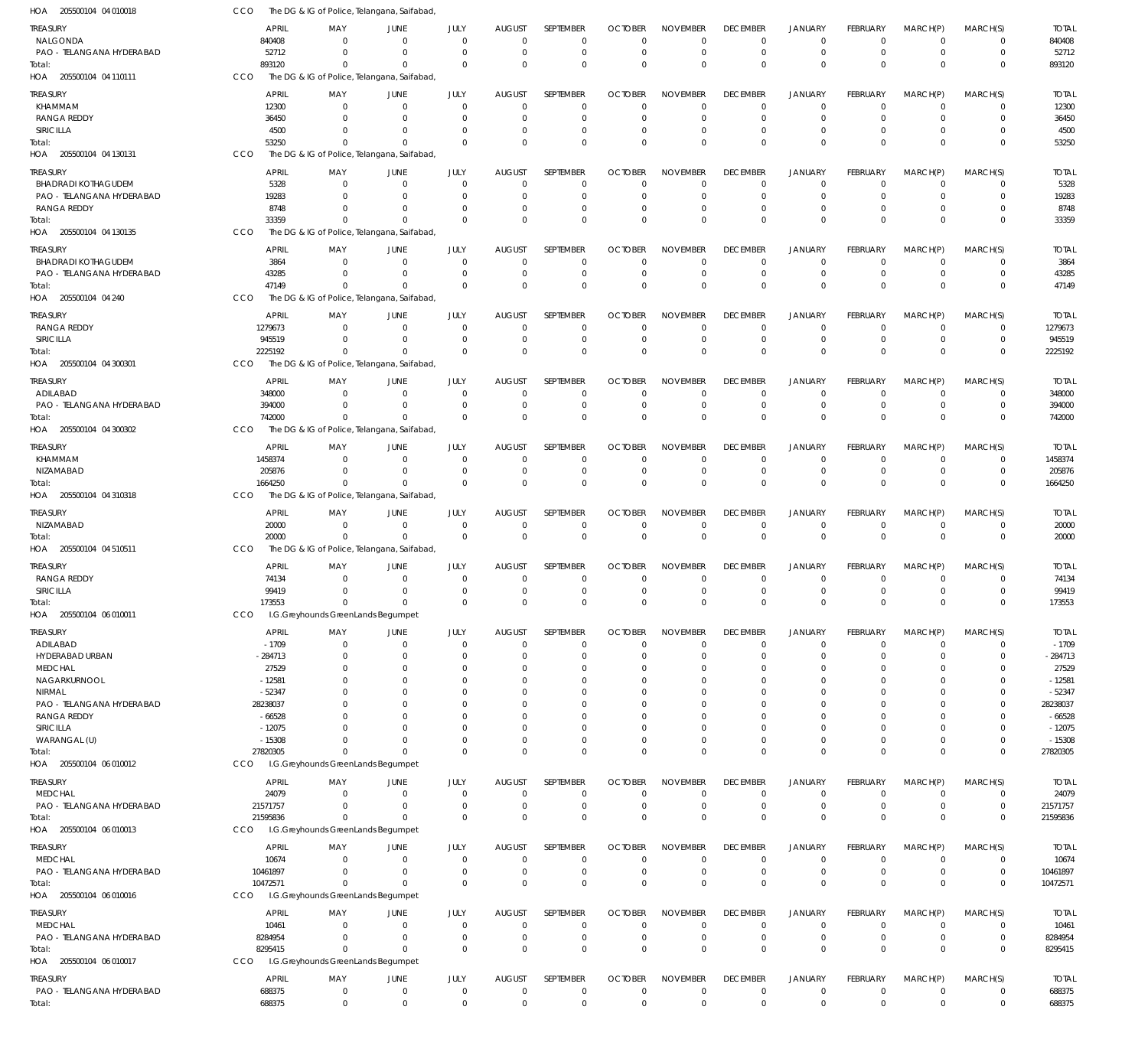| HOA 205500104 06 130131                      | CCO                       | I.G.Greyhounds GreenLands Begumpet                                                    |                                |                                  |                               |                                 |                                  |                                |                                   |                               |                             |                             |                             |                          |
|----------------------------------------------|---------------------------|---------------------------------------------------------------------------------------|--------------------------------|----------------------------------|-------------------------------|---------------------------------|----------------------------------|--------------------------------|-----------------------------------|-------------------------------|-----------------------------|-----------------------------|-----------------------------|--------------------------|
| TREASURY                                     | <b>APRIL</b>              | MAY                                                                                   | JUNE                           | JULY                             | <b>AUGUST</b>                 | SEPTEMBER                       | <b>OCTOBER</b>                   | <b>NOVEMBER</b>                | <b>DECEMBER</b>                   | <b>JANUARY</b>                | <b>FEBRUARY</b>             | MARCH(P)                    | MARCH(S)                    | <b>TOTAL</b>             |
| HYDERABAD URBAN<br>Total:                    | $-19734$<br>$-19734$      | $\Omega$<br>$\mathbf 0$                                                               | $\mathbf 0$<br>$\mathbf{0}$    | $\overline{0}$<br>$\Omega$       | $\mathbf 0$<br>$\Omega$       | $\mathbf 0$<br>$\mathbf 0$      | $\overline{0}$<br>$\overline{0}$ | $\mathbf 0$<br>$\mathbf 0$     | $\mathbf 0$<br>$\mathbf 0$        | $\mathbf 0$<br>$\mathbf{0}$   | $\Omega$<br>$\Omega$        | $\Omega$<br>$\Omega$        | $\mathbf 0$<br>$\mathbf 0$  | $-19734$<br>$-19734$     |
| HOA 205500104 06 130135                      | <b>CCO</b>                | I.G.Greyhounds GreenLands Begumpet                                                    |                                |                                  |                               |                                 |                                  |                                |                                   |                               |                             |                             |                             |                          |
| <b>TREASURY</b>                              | <b>APRIL</b>              | MAY                                                                                   | JUNE                           | JULY                             | <b>AUGUST</b>                 | SEPTEMBER                       | <b>OCTOBER</b>                   | <b>NOVEMBER</b>                | <b>DECEMBER</b>                   | <b>JANUARY</b>                | <b>FEBRUARY</b>             | MARCH(P)                    | MARCH(S)                    | <b>TOTAL</b>             |
| PAO - TELANGANA HYDERABAD                    | 455659                    | $\Omega$<br>$\Omega$                                                                  | $\overline{0}$<br>$\Omega$     | $\overline{0}$<br>$\overline{0}$ | $\mathbf 0$<br>$\Omega$       | $\mathbf 0$<br>$\mathbf 0$      | $\overline{0}$<br>$\overline{0}$ | $\mathbf 0$<br>$\mathbf 0$     | $\overline{0}$<br>$\mathbf 0$     | $\mathbf 0$<br>$\mathbf{0}$   | $\Omega$<br>$\Omega$        | $\overline{0}$<br>$\Omega$  | $\mathbf 0$<br>$\mathbf 0$  | 455659<br>455659         |
| Total:<br>HOA 205500104 06 280282            | 455659<br>CCO             | I.G.Greyhounds GreenLands Begumpet                                                    |                                |                                  |                               |                                 |                                  |                                |                                   |                               |                             |                             |                             |                          |
| TREASURY                                     | <b>APRIL</b>              | MAY                                                                                   | JUNE                           | JULY                             | <b>AUGUST</b>                 | SEPTEMBER                       | <b>OCTOBER</b>                   | <b>NOVEMBER</b>                | <b>DECEMBER</b>                   | <b>JANUARY</b>                | <b>FEBRUARY</b>             | MARCH(P)                    | MARCH(S)                    | <b>TOTAL</b>             |
| PAO - TELANGANA HYDERABAD                    | 1393248                   | $\Omega$                                                                              | $\overline{0}$                 | $\overline{0}$                   | $\mathbf 0$                   | $\mathbf 0$                     | $\mathbf 0$                      | $\mathbf 0$                    | $\mathbf 0$                       | $\mathbf 0$                   | $\Omega$                    | $\Omega$                    | $\mathbf 0$                 | 1393248                  |
| Total:                                       | 1393248                   | $^{\circ}$                                                                            | $\mathbf 0$                    | $\Omega$                         | $\Omega$                      | $\mathbf 0$                     | $\overline{0}$                   | $\mathbf 0$                    | $\mathbf 0$                       | $\mathbf 0$                   | $\Omega$                    | $\Omega$                    | $\mathbf 0$                 | 1393248                  |
| HOA 205500104 06 300302                      | CCO                       | I.G.Greyhounds GreenLands Begumpet                                                    |                                |                                  |                               |                                 |                                  |                                |                                   |                               |                             |                             |                             |                          |
| TREASURY<br>PAO - TELANGANA HYDERABAD        | <b>APRIL</b><br>1959839   | MAY<br>$\Omega$                                                                       | JUNE<br>$\overline{0}$         | JULY<br>$\overline{0}$           | <b>AUGUST</b><br>$\mathbf 0$  | <b>SEPTEMBER</b><br>$\mathbf 0$ | <b>OCTOBER</b><br>$\mathbf 0$    | <b>NOVEMBER</b><br>$\mathbf 0$ | <b>DECEMBER</b><br>$\overline{0}$ | <b>JANUARY</b><br>$\mathbf 0$ | <b>FEBRUARY</b><br>0        | MARCH(P)<br>$\overline{0}$  | MARCH(S)<br>$\mathbf 0$     | <b>TOTAL</b><br>1959839  |
| Total:                                       | 1959839                   | $^{\circ}$                                                                            | $\mathbf 0$                    | $\overline{0}$                   | $\overline{0}$                | $\mathbf 0$                     | $\overline{0}$                   | $\mathbf 0$                    | $\mathbf 0$                       | $\mathbf{0}$                  | $\Omega$                    | $\Omega$                    | $\mathbf 0$                 | 1959839                  |
| HOA 205500104 06 510511                      | <b>CCO</b>                | I.G.Greyhounds GreenLands Begumpet                                                    |                                |                                  |                               |                                 |                                  |                                |                                   |                               |                             |                             |                             |                          |
| TREASURY                                     | <b>APRIL</b>              | MAY                                                                                   | JUNE                           | JULY                             | <b>AUGUST</b>                 | SEPTEMBER                       | <b>OCTOBER</b>                   | <b>NOVEMBER</b>                | <b>DECEMBER</b>                   | <b>JANUARY</b>                | <b>FEBRUARY</b>             | MARCH(P)                    | MARCH(S)                    | <b>TOTAL</b>             |
| HYDERABAD URBAN<br>Total:                    | $-7644$<br>$-7644$        | - 0<br>$\mathbf 0$                                                                    | $\Omega$<br>$\Omega$           | $\Omega$<br>$\Omega$             | $\Omega$<br>$\Omega$          | $\mathbf 0$<br>$\mathbf 0$      | $\overline{0}$<br>$\Omega$       | $\mathbf 0$<br>$\mathbf 0$     | $\overline{0}$<br>$\Omega$        | $\mathbf 0$<br>$\Omega$       | $\Omega$<br>$\Omega$        | $\overline{0}$<br>$\Omega$  | $\mathbf 0$<br>$\mathbf 0$  | $-7644$<br>$-7644$       |
| HOA 20550010425 01 340                       | CCO                       | The IG of Police, Special Protection Force, Budha Bhavan, M.G.Road,                   |                                |                                  |                               |                                 |                                  |                                |                                   |                               |                             |                             |                             |                          |
| TREASURY                                     | <b>APRIL</b>              | MAY                                                                                   | JUNE                           | JULY                             | <b>AUGUST</b>                 | SEPTEMBER                       | <b>OCTOBER</b>                   | <b>NOVEMBER</b>                | <b>DECEMBER</b>                   | JANUARY                       | <b>FEBRUARY</b>             | MARCH(P)                    | MARCH(S)                    | <b>TOTAL</b>             |
| PAO - TELANGANA HYDERABAD                    | 1091127                   | $\overline{0}$                                                                        | $\overline{0}$                 | $\overline{0}$                   | $\overline{0}$                | $\mathbf 0$                     | $\overline{0}$                   | $\mathbf 0$                    | $\overline{0}$                    | $\mathbf 0$                   | $\Omega$                    | $\Omega$                    | $\mathbf 0$                 | 1091127                  |
| Total:<br>HOA 20550010425 04 050             | 1091127<br><b>CCO</b>     | $^{\circ}$<br>The DG & IG of Police, Telangana, Saifabad,                             | $\overline{0}$                 | $\overline{0}$                   | $\overline{0}$                | $\mathbf 0$                     | $\overline{0}$                   | $\mathbf 0$                    | $\mathbf 0$                       | $\mathbf 0$                   | $\Omega$                    | $\Omega$                    | $\mathbf 0$                 | 1091127                  |
| TREASURY                                     | <b>APRIL</b>              | MAY                                                                                   | JUNE                           | JULY                             | <b>AUGUST</b>                 | SEPTEMBER                       | <b>OCTOBER</b>                   | <b>NOVEMBER</b>                | <b>DECEMBER</b>                   | JANUARY                       | <b>FEBRUARY</b>             | MARCH(P)                    | MARCH(S)                    | <b>TOTAL</b>             |
| <b>MANCHERIAL</b>                            | $-210$                    | $\Omega$                                                                              | $\Omega$                       | $\mathbf 0$                      | 0                             | $\mathbf 0$                     | 0                                | 0                              | 0                                 | 0                             | $\Omega$                    | $\Omega$                    | $\mathbf 0$                 | $-210$                   |
| WARANGAL (U)                                 | $-10$                     | $^{\circ}$                                                                            | $\Omega$                       | $\Omega$                         | $\mathbf 0$                   | $\mathbf 0$                     | $\mathbf 0$                      | $\Omega$                       | $\Omega$                          | $\mathbf 0$                   | $\Omega$                    | $\Omega$                    | $\mathbf 0$                 | $-10$                    |
| Total:<br>HOA 20550010425 04 500503          | $-220$<br>CCO             | $\Omega$<br>The DG & IG of Police, Telangana, Saifabad,                               | $\Omega$                       | $\Omega$                         | $\Omega$                      | $\Omega$                        | $\Omega$                         | $\Omega$                       | $\Omega$                          | $\Omega$                      | $\Omega$                    | $\Omega$                    | $\Omega$                    | $-220$                   |
| <b>TREASURY</b>                              | <b>APRIL</b>              | MAY                                                                                   | JUNE                           | JULY                             | <b>AUGUST</b>                 | SEPTEMBER                       | <b>OCTOBER</b>                   | <b>NOVEMBER</b>                | <b>DECEMBER</b>                   | <b>JANUARY</b>                | <b>FEBRUARY</b>             | MARCH(P)                    | MARCH(S)                    | <b>TOTAL</b>             |
| <b>MANCHERIAL</b>                            | $-345$                    | $^{\circ}$                                                                            | $\overline{0}$                 | $\overline{0}$                   | $\mathbf 0$                   | $\mathbf 0$                     | $\overline{0}$                   | $\mathbf 0$                    | $\overline{0}$                    | $\mathbf 0$                   | $\Omega$                    | $\overline{0}$              | $\mathbf 0$                 | $-345$                   |
| Total:                                       | $-345$                    | $^{\circ}$                                                                            | $\Omega$                       | $\Omega$                         | $\mathbf 0$                   | $\mathbf 0$                     | $\overline{0}$                   | $\mathbf 0$                    | $\mathbf 0$                       | $\mathbf 0$                   | $\Omega$                    | $\Omega$                    | $\mathbf 0$                 | $-345$                   |
| HOA 205500108 04 010011                      | CCO                       | The Commissioner of Police, Hyderabad City Police, Basheerbagh X Roads,               |                                |                                  |                               |                                 |                                  |                                |                                   |                               |                             |                             |                             |                          |
| TREASURY<br>HYDERABAD URBAN                  | <b>APRIL</b><br>$-55329$  | MAY<br>$\Omega$                                                                       | JUNE<br>$\overline{0}$         | JULY<br>$\Omega$                 | <b>AUGUST</b><br>$\mathbf 0$  | SEPTEMBER<br>$\mathbf 0$        | <b>OCTOBER</b><br>0              | <b>NOVEMBER</b><br>0           | <b>DECEMBER</b><br>$\mathbf 0$    | <b>JANUARY</b><br>$\Omega$    | <b>FEBRUARY</b><br>$\Omega$ | MARCH(P)<br>$\Omega$        | MARCH(S)<br>$\mathbf 0$     | <b>TOTAL</b><br>$-55329$ |
| PAO - TELANGANA HYDERABAD                    | 13582993                  | $\Omega$                                                                              | $\Omega$                       | $\Omega$                         | $\mathbf 0$                   | $\mathbf 0$                     | $\overline{0}$                   | $\mathbf 0$                    | 0                                 | $\mathbf 0$                   | $\Omega$                    | $\overline{0}$              | $\mathbf 0$                 | 13582993                 |
| Total:                                       | 13527664                  | $\Omega$                                                                              | $\Omega$                       | $\Omega$                         | $\Omega$                      | $\Omega$                        | $\Omega$                         | $\Omega$                       | $\Omega$                          | $\Omega$                      | $\Omega$                    | $\Omega$                    | $\Omega$                    | 13527664                 |
| HOA 205500108 04 010012                      | CCO                       | The Commissioner of Police, Hyderabad City Police, Basheerbagh X Roads                |                                |                                  |                               |                                 |                                  |                                |                                   |                               |                             |                             |                             |                          |
| <b>TREASURY</b><br>PAO - TELANGANA HYDERABAD | <b>APRIL</b><br>341361    | MAY<br>$\overline{0}$                                                                 | JUNE<br>$\mathbf 0$            | JULY<br>$\overline{0}$           | <b>AUGUST</b><br>$\mathbf 0$  | SEPTEMBER<br>$\mathbf 0$        | <b>OCTOBER</b><br>$\overline{0}$ | <b>NOVEMBER</b><br>$\mathbf 0$ | <b>DECEMBER</b><br>$\overline{0}$ | <b>JANUARY</b><br>$\mathbf 0$ | FEBRUARY<br>$\Omega$        | MARCH(P)<br>$\overline{0}$  | MARCH(S)<br>$\mathbf 0$     | <b>TOTAL</b><br>341361   |
| Total:                                       | 341361                    | $\Omega$                                                                              | $\Omega$                       | $\Omega$                         | $\overline{0}$                | $\mathbf 0$                     | $\overline{0}$                   | $\mathbf 0$                    | $^{\circ}$                        | $\mathbf 0$                   | $\Omega$                    | $\Omega$                    | $\mathbf{0}$                | 341361                   |
| HOA 205500108 04 010013                      | CCO                       | The Commissioner of Police, Hyderabad City Police, Basheerbagh X Roads,               |                                |                                  |                               |                                 |                                  |                                |                                   |                               |                             |                             |                             |                          |
| TREASURY                                     | <b>APRIL</b>              | MAY                                                                                   | JUNE                           | JULY                             | <b>AUGUST</b>                 | SEPTEMBER                       | <b>OCTOBER</b>                   | <b>NOVEMBER</b>                | <b>DECEMBER</b>                   | <b>JANUARY</b>                | <b>FEBRUARY</b>             | MARCH(P)                    | MARCH(S)                    | <b>TOTAL</b>             |
| PAO - TELANGANA HYDERABAD<br>Total:          | 5212309<br>5212309        | $^{\circ}$<br>$\mathbf 0$                                                             | $\overline{0}$<br>$\mathbf{0}$ | $\mathbf 0$<br>$\Omega$          | $\overline{0}$<br>$\Omega$    | $\mathbf 0$<br>$\mathbf 0$      | $\mathbf 0$<br>$\mathbf{0}$      | $\mathbf 0$<br>$\Omega$        | $\mathbf 0$<br>$\mathbf 0$        | $\mathbf 0$<br>$\Omega$       | $\mathbf 0$<br>$\Omega$     | $\mathbf 0$<br>$\mathbf{0}$ | 0<br>$\mathbf{0}$           | 5212309<br>5212309       |
| HOA 205500108 04 010016                      | CCO                       | The Commissioner of Police, Hyderabad City Police, Basheerbagh X Roads                |                                |                                  |                               |                                 |                                  |                                |                                   |                               |                             |                             |                             |                          |
| TREASURY                                     | <b>APRIL</b>              | MAY                                                                                   | JUNE                           | JULY                             | AUGUST                        | SEPTEMBER                       | <b>OCTOBER</b>                   | <b>NOVEMBER</b>                | <b>DECEMBER</b>                   | <b>JANUARY</b>                | <b>FEBRUARY</b>             | MARCH(P)                    | MARCH(S)                    | <b>TOTAL</b>             |
| PAO - TELANGANA HYDERABAD                    | 4028009                   | 0                                                                                     | $\overline{0}$                 | $\overline{0}$                   | $\mathbf 0$                   | $\mathbf 0$                     | 0                                | 0                              | $\mathbf 0$                       | $\mathbf 0$                   | 0                           | $^{\circ}$                  | $\mathbf 0$                 | 4028009                  |
| Total:<br>HOA 205500108 04 010017            | 4028009<br>CCO            | $^{\circ}$<br>The Commissioner of Police, Hyderabad City Police, Basheerbagh X Roads, | $\mathbf{0}$                   | $\Omega$                         | $\overline{0}$                | $\mathbf 0$                     | $\overline{0}$                   | $\mathbf 0$                    | $\mathbf 0$                       | $\mathbf 0$                   | $\Omega$                    | $\Omega$                    | $\mathbf{0}$                | 4028009                  |
|                                              |                           |                                                                                       |                                |                                  |                               |                                 |                                  | <b>NOVEMBER</b>                |                                   |                               |                             |                             |                             |                          |
| TREASURY<br>PAO - TELANGANA HYDERABAD        | <b>APRIL</b><br>116184    | MAY<br>- 0                                                                            | JUNE<br>$\mathbf 0$            | JULY<br>$\Omega$                 | <b>AUGUST</b><br>$\Omega$     | SEPTEMBER<br>$\mathbf 0$        | <b>OCTOBER</b><br>$\Omega$       | $\mathbf 0$                    | <b>DECEMBER</b><br>$\mathbf 0$    | <b>JANUARY</b><br>$\mathbf 0$ | FEBRUARY<br>$\Omega$        | MARCH(P)<br>$\Omega$        | MARCH(S)<br>$\mathbf 0$     | <b>TOTAL</b><br>116184   |
| Total:                                       | 116184                    | $^{\circ}$                                                                            | $\Omega$                       | $\Omega$                         | $\Omega$                      | $\Omega$                        | $\Omega$                         | $\Omega$                       | $\mathbf 0$                       | $\Omega$                      | $\Omega$                    | $\Omega$                    | $\mathbf 0$                 | 116184                   |
| HOA 205500108 04 020023                      | CCO                       | The Commissioner of Police, Hyderabad City Police, Basheerbagh X Roads                |                                |                                  |                               |                                 |                                  |                                |                                   |                               |                             |                             |                             |                          |
| TREASURY<br>PAO - TELANGANA HYDERABAD        | <b>APRIL</b><br>16000     | MAY<br>$^{\circ}$                                                                     | JUNE<br>$\mathbf 0$            | JULY<br>$\overline{0}$           | <b>AUGUST</b><br>$\mathbf 0$  | SEPTEMBER<br>$\mathbf 0$        | <b>OCTOBER</b><br>$\overline{0}$ | <b>NOVEMBER</b><br>$\mathbf 0$ | <b>DECEMBER</b><br>$\overline{0}$ | <b>JANUARY</b><br>$\mathbf 0$ | <b>FEBRUARY</b><br>$\Omega$ | MARCH(P)<br>$\overline{0}$  | MARCH(S)<br>$\mathbf 0$     | <b>TOTAL</b><br>16000    |
| Total:                                       | 16000                     | $\Omega$                                                                              | $\overline{0}$                 | $\Omega$                         | $\mathbf 0$                   | $\mathbf 0$                     | $\overline{0}$                   | $\mathbf 0$                    | $\mathbf 0$                       | $\mathbf 0$                   | $\Omega$                    | $\Omega$                    | $\mathbf 0$                 | 16000                    |
| HOA 205500108 05 010011                      | CCO                       | The Commissioner of Police, Hyderabad City Police, Basheerbagh X Roads,               |                                |                                  |                               |                                 |                                  |                                |                                   |                               |                             |                             |                             |                          |
| TREASURY                                     | <b>APRIL</b>              | MAY                                                                                   | JUNE                           | JULY                             | <b>AUGUST</b>                 | SEPTEMBER                       | <b>OCTOBER</b>                   | <b>NOVEMBER</b>                | <b>DECEMBER</b>                   | JANUARY                       | FEBRUARY                    | MARCH(P)                    | MARCH(S)                    | <b>TOTAL</b>             |
| HYDERABAD URBAN<br>PAO - TELANGANA HYDERABAD | $-446525$<br>331566870    | $\Omega$<br>$\Omega$                                                                  | $\Omega$<br>$\Omega$           | $\Omega$<br>$\Omega$             | $\mathbf 0$<br>$\Omega$       | $\mathbf 0$<br>$\mathbf 0$      | 0<br>$\Omega$                    | 0<br>$\Omega$                  | $\overline{0}$<br>$\Omega$        | $\Omega$<br>$\Omega$          | $\Omega$                    | $\Omega$<br>$\Omega$        | $\mathbf 0$<br>$\mathbf 0$  | $-446525$<br>331566870   |
| PPO - MOTIGALLY (TELANGANA)                  | $-131734$                 | $\Omega$                                                                              | $\Omega$                       | $\Omega$                         | $\Omega$                      | $\mathbf 0$                     | 0                                | 0                              | 0                                 | $\mathbf 0$                   | $\Omega$                    | $\Omega$                    | $\mathbf 0$                 | $-131734$                |
| Total:                                       | 330988611                 | $\Omega$                                                                              | $\overline{0}$                 | $\Omega$                         | $\Omega$                      | $\Omega$                        | $\Omega$                         | $\Omega$                       | $\Omega$                          | $\Omega$                      | $\Omega$                    | $\mathbf{0}$                | $\Omega$                    | 330988611                |
| HOA 205500108 05 010012                      | CCO                       | The Commissioner of Police, Hyderabad City Police, Basheerbagh X Roads,               |                                |                                  |                               |                                 |                                  |                                |                                   |                               |                             |                             |                             |                          |
| TREASURY<br>PAO - TELANGANA HYDERABAD        | <b>APRIL</b><br>111882314 | MAY<br>$\Omega$                                                                       | JUNE<br>$\overline{0}$         | JULY<br>$\overline{0}$           | AUGUST<br>$\mathbf 0$         | SEPTEMBER<br>$\mathbf 0$        | <b>OCTOBER</b><br>0              | <b>NOVEMBER</b><br>$\mathbf 0$ | <b>DECEMBER</b><br>$\overline{0}$ | <b>JANUARY</b><br>$\mathbf 0$ | FEBRUARY<br>$\Omega$        | MARCH(P)<br>$\overline{0}$  | MARCH(S)<br>$\mathbf 0$     | TOTAL<br>111882314       |
| Total:                                       | 111882314                 | $^{\circ}$                                                                            | $\mathbf{0}$                   | $\Omega$                         | $\overline{0}$                | $\mathbf 0$                     | $\overline{0}$                   | $\mathbf 0$                    | $\mathbf 0$                       | $\mathbf 0$                   | $\Omega$                    | $\Omega$                    | $\mathbf{0}$                | 111882314                |
| HOA 205500108 05 010013                      | CCO                       | The Commissioner of Police, Hyderabad City Police, Basheerbagh X Roads,               |                                |                                  |                               |                                 |                                  |                                |                                   |                               |                             |                             |                             |                          |
| TREASURY                                     | <b>APRIL</b>              | MAY                                                                                   | <b>JUNE</b>                    | JULY                             | <b>AUGUST</b>                 | SEPTEMBER                       | <b>OCTOBER</b>                   | <b>NOVEMBER</b>                | <b>DECEMBER</b>                   | <b>JANUARY</b>                | FEBRUARY                    | MARCH(P)                    | MARCH(S)                    | <b>TOTAL</b>             |
| PAO - TELANGANA HYDERABAD                    | 127352025<br>127352025    | - 0<br>$^{\circ}$                                                                     | $\mathbf 0$<br>$\mathbf{0}$    | $\overline{0}$<br>$\Omega$       | $\overline{0}$<br>$\mathbf 0$ | $\mathbf 0$<br>$\mathbf 0$      | $\overline{0}$<br>$\Omega$       | $\mathbf 0$<br>$\mathbf 0$     | $^{\circ}$<br>$^{\circ}$          | $\mathbf 0$<br>$\Omega$       | $\Omega$<br>$\Omega$        | $^{\circ}$<br>$\Omega$      | $\mathbf 0$<br>$\mathbf{0}$ | 127352025<br>127352025   |
| Total:<br>HOA 205500108 05 010015            | CCO                       | The Commissioner of Police, Hyderabad City Police, Basheerbagh X Roads                |                                |                                  |                               |                                 |                                  |                                |                                   |                               |                             |                             |                             |                          |
| TREASURY                                     | <b>APRIL</b>              | MAY                                                                                   | JUNE                           | JULY                             | <b>AUGUST</b>                 | SEPTEMBER                       | <b>OCTOBER</b>                   | <b>NOVEMBER</b>                | <b>DECEMBER</b>                   | <b>JANUARY</b>                | FEBRUARY                    | MARCH(P)                    | MARCH(S)                    | <b>TOTAL</b>             |
| PAO - TELANGANA HYDERABAD                    | 2118                      | $^{\circ}$                                                                            | $\overline{0}$                 | $\overline{0}$                   | $\overline{0}$                | 0                               | $\mathbf 0$                      | 0                              | $\mathbf 0$                       | $\mathbf 0$                   | 0                           | $^{\circ}$                  | $\mathbf 0$                 | 2118                     |
| Total:                                       | 2118                      | $\mathbf 0$                                                                           | $\mathbf 0$                    | $\overline{0}$                   | $\mathbf 0$                   | $\mathbf 0$                     | $\mathbf 0$                      | $\mathbf 0$                    | $\mathbf 0$                       | $\mathbf 0$                   | $\Omega$                    | $\mathbf 0$                 | $\mathbf{0}$                | 2118                     |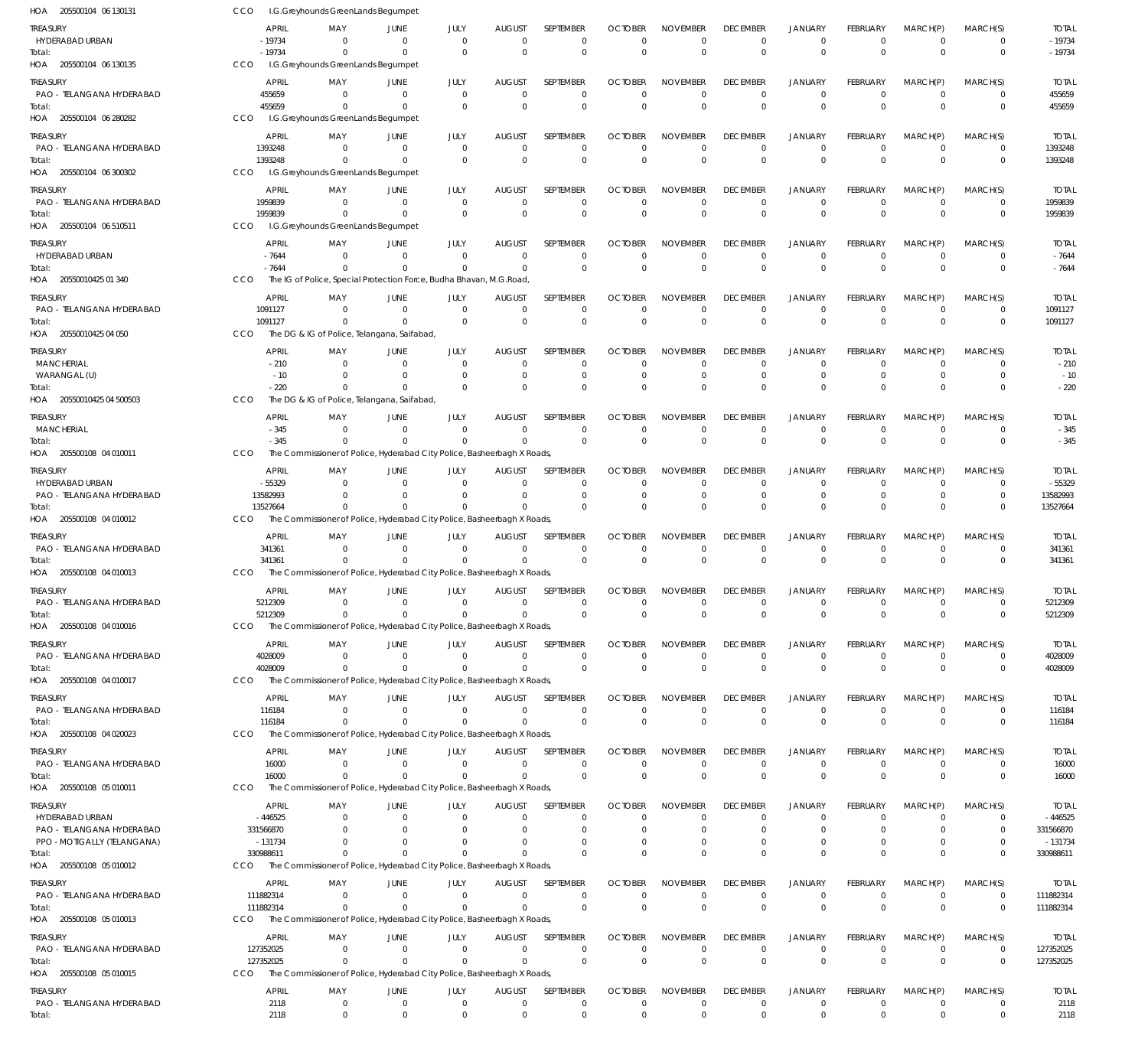205500108 05 010016 HOA 205500108 05 010017 HOA 205500108 05 010018 HOA 205500108 05 020023 HOA 205500108 05 130133 HOA 205500108 05 130135 HOA 205500108 05 280281 HOA 205500108 05 280282 HOA 205500108 09 130132 HOA 205500108 09 130134 HOA 20550010825 05 230 HOA 205500109 03 010011 HOA The Commissioner of Police, Hyderabad City Police, Basheerbagh X Roads, The Commissioner of Police, Hyderabad City Police, Basheerbagh X Roads, The Commissioner of Police, Hyderabad City Police, Basheerbagh X Roads, The Commissioner of Police, Hyderabad City Police, Basheerbagh X Roads, The Commissioner of Police, Hyderabad City Police, Basheerbagh X Roads, The Commissioner of Police, Hyderabad City Police, Basheerbagh X Roads, The Commissioner of Police, Hyderabad City Police, Basheerbagh X Roads, The Commissioner of Police, Hyderabad City Police, Basheerbagh X Roads, The Commissioner of Police, Hyderabad City Police, Basheerbagh X Roads, The Commissioner of Police, Hyderabad City Police, Basheerbagh X Roads, The Commissioner of Police, Hyderabad City Police, Basheerbagh X Roads, The DG & IG of Police, Telangana, Saifabad, CCO **CCO** CCO CCO CCO CCO CCO CCO. CCO CCO CCO. CCO 117943623 700767 56862 104000 81929 370000 293333 178689309 -112 -304 496000 857661625 0 0  $\Omega$ 0 0  $\Omega$ 0  $\Omega$ 0 0 0  $\Omega$ 0 0 0 0  $\Omega$ 0 0 0  $\,$  0  $\,$ 0  $\Omega$  $\Omega$ 0 0 0 0 0 0 0  $\mathbf{0}$ 0 0  $\Omega$  $\Omega$ 0 0  $\Omega$ 0  $\Omega$ 0 0  $\Omega$  $\Omega$ 0  $\Omega$  $\Omega$ 0 0 0 0  $\Omega$ 0 0  $\Omega$ 0 0  $\Omega$  $\theta$ 0 0 0 0  $\Omega$ 0 0  $\Omega$ 0 0  $\Omega$  $\Omega$ 0 0  $\Omega$ 0  $\Omega$ 0 0  $\Omega$ 0 0  $\Omega$  $\Omega$ 0 0 0 0 0 0 0 0 0 0  $\Omega$  $\Omega$ 0 0 0 0  $\Omega$ 0 0  $\Omega$ 0 0  $\Omega$  $\Omega$ 0 0 0 0  $\Omega$  $\boldsymbol{0}$ 0  $\Omega$  $\boldsymbol{0}$ 0  $\Omega$ 0 0 0 0 0  $\Omega$ 0 0 0 0 0  $\Omega$  $\Omega$ 0 0  $\Omega$ 0  $\Omega$ 0 0  $\Omega$ 0 0  $\Omega$  $\Omega$ 117943623 700767 56862 104000 81929 370000 293333 178689309 -112 -304 496000 857661625 PAO - TELANGANA HYDERABAD PAO - TELANGANA HYDERABAD PAO - TELANGANA HYDERABAD PAO - TELANGANA HYDERABAD PAO - TELANGANA HYDERABAD PAO - TELANGANA HYDERABAD PAO - TELANGANA HYDERABAD PAO - TELANGANA HYDERABAD HYDERABAD URBAN HYDERABAD URBAN PAO - TELANGANA HYDERABAD ADILABAD BHADRADI KOTHAGUDEM BHOOPALAPALLY HYDERABAD URBAN JAGTIAL JOGULAMBA GADWAL KAMAREDDY KARIMNAGAR KHAMMAM KOMARAMBHEEM ASIFABAD MAHABOOB NAGAR MAHABUBABAD MEDAK MEDCHAL Mulugu NAGARKURNOOL NALGONDA NIRMAL NIZAMABAD Narayanpet PAO - TELANGANA HYDERABAD PEDDAPALLY RANGA REDDY SANGAREDDY SIDDIPET SIRICILLA SURYAPET VIKARABAD WANAPARTHY WARANGAL (U) TREASURY **TREASURY** TREASURY TREASURY **TREASURY** TREASURY TREASURY **TREASURY** TREASURY TREASURY **TREASURY** TREASURY 117943623 700767 56862 104000 81929 370000 293333 178689309 -112 -304 496000 31131204 41183190 32382070 -521 21756001 14008894 25942479 39426531 55587792 26828290 39623661 23129951 21783483 189789 135780 22936920 43983179 25260551 46211530 77780 13840031 74686815 -26474 43282330 32038009 16496845 30281882 25349932 16318619 93815082 APRIL APRIL APRIL APRIL APRIL APRIL APRIL APRIL APRIL APRIL APRIL APRIL  $\Omega$ 0 0  $\Omega$ 0 0 0 0 0 0 0 0 0  $\Omega$  $\Omega$ 0  $\Omega$  $\Omega$  $\Omega$  $\Omega$ 0  $\Omega$ 0  $\Omega$  $\Omega$ 0  $\Omega$  $\Omega$ 0  $\Omega$  $\Omega$  $\Omega$ 0 0  $\Omega$  $\Omega$  $\Omega$ 0  $\Omega$ 0 0 MAY MAY MAY MAY MAY MAY MAY MAY MAY MAY MAY MAY 0 0 0  $\Omega$ 0 0 0 0 0 0 0 0 0 0  $\Omega$ 0  $\Omega$ 0 0  $\Omega$ 0  $\Omega$ 0 0  $\Omega$ 0  $\Omega$ 0 0 0  $\Omega$  $\Omega$ 0 0 0 0  $\Omega$ 0  $\Omega$ 0 0 JUNE **JUNE** JUNE JUNE **JUNE** JUNE JUNE JUNE JUNE JUNE JUNE JUNE 0 0 0 0 0 0 0 0 0 0 0 0 0 0  $\Omega$ 0  $\Omega$ 0 0  $\Omega$ 0  $\Omega$ 0 0  $\Omega$ 0  $\Omega$ 0 0 0  $\Omega$  $\Omega$ 0 0 0 0  $\Omega$ 0  $\Omega$ 0 0 JULY JULY JULY JULY JULY JULY JULY JULY JULY JULY JULY JULY 0 0 0 0 0 0 0 0 0 0 0 0 0 0  $\Omega$ 0  $\Omega$ 0 0  $\Omega$ 0  $\Omega$ 0 0  $\Omega$ 0  $\Omega$ 0 0 0  $\Omega$  $\Omega$ 0 0 0 0  $\Omega$ 0  $\Omega$ 0 0 AUGUST AUGUST AUGUST AUGUST AUGUST AUGUST AUGUST AUGUST AUGUST AUGUST AUGUST AUGUST  $\Omega$ 0 0  $\Omega$ 0 0  $\Omega$ 0 0 0 0 0 0 0  $\Omega$ 0  $\Omega$  $\Omega$ 0  $\Omega$  $\overline{0}$  $\Omega$ 0  $\Omega$  $\Omega$ 0  $\Omega$  $\Omega$ 0  $\Omega$  $\Omega$  $\Omega$ 0 0  $\Omega$  $\Omega$  $\Omega$  $\overline{0}$  $\Omega$ 0 0 SEPTEMBER **SEPTEMBER** SEPTEMBER SEPTEMBER SEPTEMBER SEPTEMBER SEPTEMBER SEPTEMBER SEPTEMBER SEPTEMBER **SEPTEMBER** SEPTEMBER 0 0 0  $\Omega$ 0 0 0 0 0 0 0 0 0  $\Omega$  $\Omega$ 0  $\Omega$ 0  $\Omega$  $\Omega$ 0  $\Omega$ 0  $\Omega$  $\Omega$ 0  $\Omega$  $\Omega$ 0  $\Omega$  $\Omega$  $\Omega$ 0 0  $\Omega$  $\Omega$  $\Omega$ 0  $\Omega$ 0 0 OCTOBER **OCTOBER** OCTOBER OCTOBER **OCTOBER** OCTOBER OCTOBER **OCTOBER** OCTOBER **OCTOBER OCTOBER** OCTOBER 0 0 0  $\Omega$ 0 0  $\Omega$ 0 0 0 0 0 0 0  $\Omega$ 0  $\Omega$ 0 0  $\Omega$ 0  $\Omega$ 0 0  $\Omega$ 0  $\Omega$  $\overline{0}$ 0  $\Omega$  $\Omega$  $\Omega$ 0 0  $\Omega$  $\Omega$  $\Omega$ 0  $\Omega$ 0 0 NOVEMBER NOVEMBER NOVEMBER NOVEMBER NOVEMBER NOVEMBER NOVEMBER NOVEMBER NOVEMBER NOVEMBER NOVEMBER NOVEMBER 0 0 0  $\Omega$ 0 0 0 0 0 0 0 0 0 0  $\Omega$ 0  $\Omega$ 0 0  $\Omega$ 0  $\Omega$ 0 0  $\Omega$ 0  $\Omega$  $\overline{0}$ 0  $\Omega$  $\Omega$  $\Omega$ 0 0 0  $\Omega$  $\Omega$  $\overline{0}$  $\Omega$ 0 0 DECEMBER **DECEMBER** DECEMBER DECEMBER DECEMBER DECEMBER DECEMBER DECEMBER DECEMBER DECEMBER **DECEMBER** DECEMBER 0 0 0  $\Omega$ 0 0 0 0 0 0 0 0 0  $\Omega$  $\Omega$ 0  $\Omega$ 0 0  $\Omega$ 0  $\Omega$ 0 0  $\Omega$ 0  $\Omega$ 0 0 0  $\Omega$  $\Omega$ 0 0  $\Omega$ 0  $\Omega$ 0  $\Omega$ 0 0 JANUARY JANUARY JANUARY JANUARY JANUARY JANUARY JANUARY JANUARY JANUARY JANUARY JANUARY JANUARY 0 0 0  $\Omega$ 0 0 0 0 0 0 0 0 0 0  $\Omega$ 0  $\Omega$ 0 0  $\Omega$ 0  $\Omega$ 0 0  $\Omega$ 0  $\Omega$  $\overline{0}$ 0 0 0  $\Omega$ 0 0 0 0  $\Omega$ 0  $\Omega$ 0 0 FEBRUARY FEBRUARY FEBRUARY FEBRUARY FEBRUARY FEBRUARY FEBRUARY FEBRUARY FEBRUARY FEBRUARY FEBRUARY FEBRUARY 0 0  $\Omega$ 0 0 0 0 0 0  $\Omega$ 0 0 0  $\Omega$  $\Omega$ 0  $\Omega$ 0  $\Omega$  $\Omega$ 0  $\Omega$  $\overline{0}$  $\Omega$  $\Omega$ 0  $\Omega$  $\overline{0}$ 0  $\Omega$  $\Omega$  $\Omega$ 0 0 0  $\Omega$  $\Omega$ 0  $\Omega$ 0 0 MARCH(P) MARCH(P) MARCH(P) MARCH(P) MARCH(P) MARCH(P) MARCH(P) MARCH(P) MARCH(P) MARCH(P) MARCH(P) MARCH(P)  $\Omega$ 0  $\Omega$  $\Omega$ 0 0  $\Omega$ 0 0  $\Omega$ 0 0 0  $\Omega$  $\Omega$ 0  $\Omega$ 0  $\Omega$  $\Omega$ 0  $\Omega$ 0  $\Omega$  $\Omega$ 0  $\Omega$ 0  $\Omega$ 0  $\Omega$  $\Omega$ 0 0  $\Omega$  $\Omega$  $\Omega$ 0  $\Omega$ 0 0 MARCH(S) MARCH(S) MARCH(S) MARCH(S) MARCH(S) MARCH(S) MARCH(S) MARCH(S) MARCH(S) MARCH(S) MARCH(S) MARCH(S) 117943623 700767 56862 104000 81929 370000 293333 178689309 -112 -304 496000 31131204 41183190 32382070 -521 21756001 14008894 25942479 39426531 55587792 26828290 39623661 23129951 21783483 189789 135780 22936920 43983179 25260551 46211530 77780 13840031 74686815 -26474 43282330 32038009 16496845 30281882 25349932 16318619 93815082 TOTAL TOTAL TOTAL TOTAL TOTAL TOTAL TOTAL TOTAL TOTAL TOTAL TOTAL TOTAL Total: Total: Total: Total: Total: Total: Total: Total: Total: Total: Total: Total: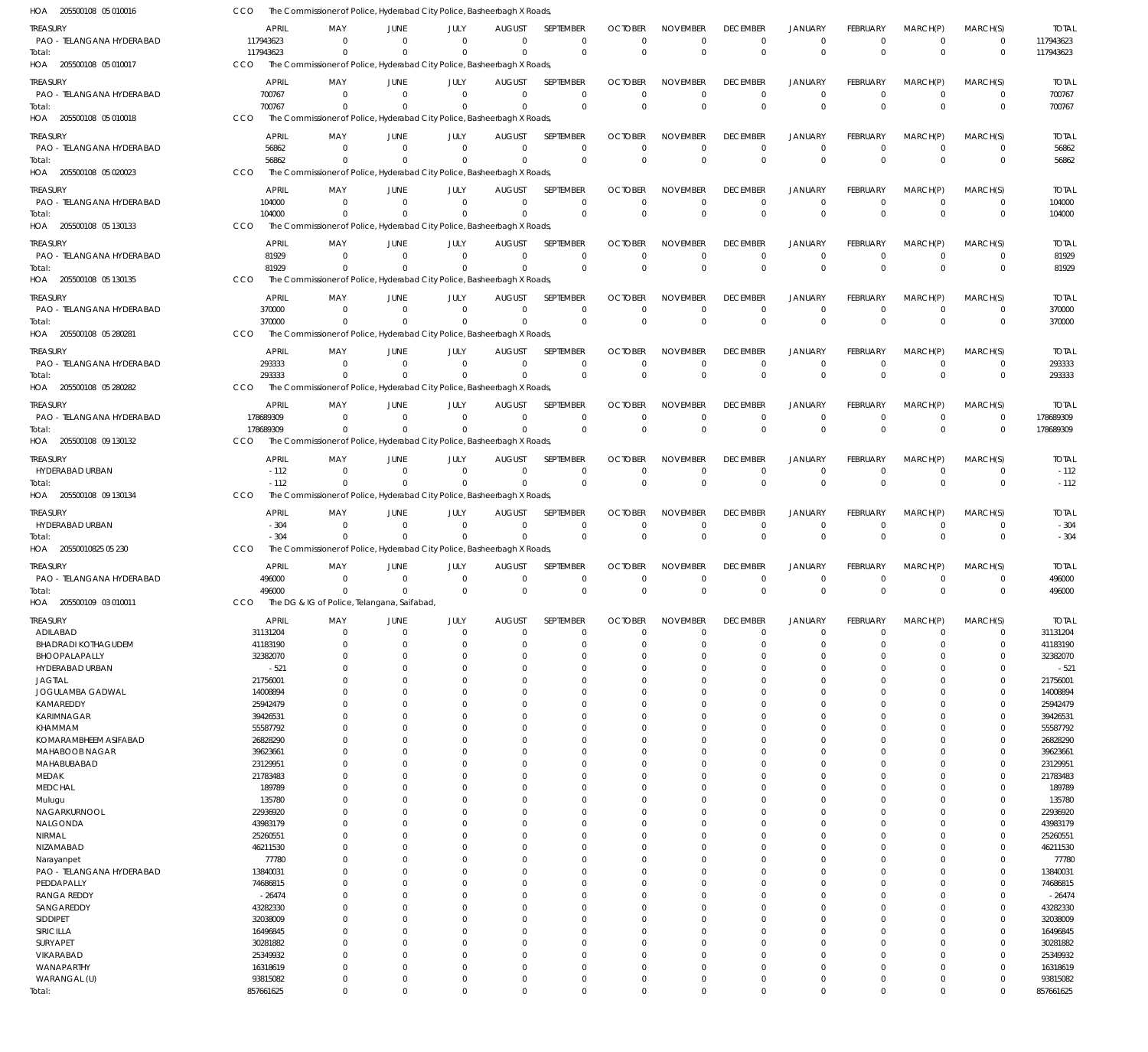| HOA<br>205500109 03 010012 | CCC          |                      | The DG & IG of Police, Telangana, Saifabad, |                         |                                  |                      |                            |                         |                            |                      |                      |             |                         |              |
|----------------------------|--------------|----------------------|---------------------------------------------|-------------------------|----------------------------------|----------------------|----------------------------|-------------------------|----------------------------|----------------------|----------------------|-------------|-------------------------|--------------|
| <b>TREASURY</b>            | <b>APRIL</b> | MAY                  | <b>JUNE</b>                                 | JULY                    | <b>AUGUST</b>                    | SEPTEMBER            | <b>OCTOBER</b>             | <b>NOVEMBER</b>         | <b>DECEMBER</b>            | JANUARY              | FEBRUARY             | MARCH(P)    | MARCH(S)                | <b>TOTAL</b> |
| ADILABAD                   | 12113381     | $\Omega$             | $\overline{0}$                              | $\mathbf{0}$            | $\mathbf 0$                      | $\mathbf 0$          | $\mathbf 0$                | $\mathbf 0$             | $\mathbf 0$                | $\overline{0}$       | $\mathbf 0$          | $\Omega$    | $\mathbf 0$             | 12113381     |
| <b>BHADRADI KOTHAGUDEM</b> | 7512678      | $\Omega$             | $\Omega$                                    | $\mathbf 0$             | $\mathbf 0$                      | $\mathbf 0$          | $\mathbf 0$                | $\mathbf 0$             | $\mathbf 0$                | $\Omega$             | $\Omega$             | $\Omega$    | $\mathbf 0$             | 7512678      |
| BHOOPALAPALLY              | 5392915      | $\Omega$             | $\Omega$                                    | $\Omega$                | $\overline{0}$                   | $\Omega$             | $\mathbf 0$                | $\mathbf 0$             | $\overline{0}$             | $\Omega$             | $\Omega$             | $\Omega$    | $\mathbf 0$             | 5392915      |
| <b>JAGTIAL</b>             | 7796529      | $\Omega$             | $\Omega$                                    | $\Omega$                | $\overline{0}$                   | $\Omega$             | $\mathbf 0$                | $\mathbf 0$             | $\Omega$                   | $\Omega$             | $\Omega$             | $\Omega$    | $\Omega$                | 7796529      |
| JOGULAMBA GADWAL           | 5593773      | $\Omega$             | $\Omega$                                    | $\Omega$                | $\overline{0}$                   | $\Omega$             | $\mathbf 0$                | $\mathbf 0$             | $\Omega$                   | $\Omega$             | $\Omega$             | $\Omega$    | $\Omega$                | 5593773      |
| KAMAREDDY                  | 10423057     | $\Omega$             | $\Omega$                                    | $\Omega$                | $\overline{0}$                   | $\Omega$             | $\mathbf 0$                | $\mathbf 0$             | $\Omega$                   | $\Omega$             | $\Omega$             | $\Omega$    | $\mathbf 0$             | 10423057     |
| <b>KARIMNAGAR</b>          | 12364322     | $\Omega$             | $\Omega$                                    | $\Omega$                | $\overline{0}$                   | $\Omega$             | $\mathbf 0$                | $\mathbf 0$             | $\Omega$                   | $\Omega$             | $\Omega$             | $\Omega$    | $\mathbf 0$             | 12364322     |
| KHAMMAM                    | 10006846     | $\Omega$             | $\Omega$                                    | $\Omega$                | $\overline{0}$                   | $\Omega$             | $\mathbf 0$                | $\mathbf 0$             | $\Omega$                   | $\Omega$             | $\Omega$             | $\Omega$    | $\mathbf 0$             | 10006846     |
| KOMARAMBHEEM ASIFABAD      | 10445777     | $\Omega$             | $\Omega$                                    | $\Omega$                | $\overline{0}$                   | $\Omega$             | $\mathbf 0$                | $\mathbf 0$             | $\Omega$                   | $\Omega$             | $\Omega$             | $\Omega$    | $\mathbf 0$             | 10445777     |
| MAHABOOB NAGAR             | 15677653     | $\Omega$             | $\Omega$                                    | $\Omega$                | $\Omega$                         | $\Omega$             | $\mathbf 0$                | $\mathbf 0$             | $\Omega$                   | $\Omega$             | $\Omega$             | $\Omega$    | $\Omega$                | 15677653     |
| MAHABUBABAD                | 3660177      | $\Omega$             | $\Omega$                                    | $\Omega$                | $\overline{0}$                   | $\Omega$             | $\mathbf 0$                | $\mathbf 0$             | $\Omega$                   | $\Omega$             | $\Omega$             | $\Omega$    | $\mathbf 0$             | 3660177      |
| MEDAK                      | 8705198      | $\Omega$             | $\Omega$                                    | $\Omega$                | $\Omega$                         | $\Omega$             | $\mathbf 0$                | $\mathbf 0$             | $\Omega$                   | $\Omega$             | $\Omega$             | $\Omega$    | $\Omega$                | 8705198      |
| <b>MEDCHAL</b>             | 5093         | $\Omega$             | $\Omega$                                    | $\Omega$                | $\overline{0}$                   | $\Omega$             | $\mathbf 0$                | $\mathbf 0$             | $\Omega$                   | $\Omega$             | $\Omega$             | $\Omega$    | $\mathbf 0$             | 5093         |
| Mulugu                     | 150          | $\Omega$             | $\Omega$                                    | $\Omega$                | $\Omega$                         | $\Omega$             | $\mathbf 0$                | $\mathbf{0}$            | $\Omega$                   | $\Omega$             | $\Omega$             | $\Omega$    | $\Omega$                | 150          |
| NAGARKURNOOL               | 9104547      | $\Omega$             | $\Omega$                                    | $\Omega$                | $\overline{0}$                   | $\Omega$             | $\mathbf 0$                | $\mathbf 0$             | $\Omega$                   | $\Omega$             | $\Omega$             | $\Omega$    | $\mathbf 0$             | 9104547      |
| NALGONDA                   | 17778172     | $\Omega$             | $\Omega$                                    | $\Omega$                | $\overline{0}$                   | $\Omega$             | $\mathbf 0$                | $\mathbf 0$             | $\Omega$                   | $\Omega$             | $\Omega$             | $\Omega$    | $\Omega$                | 17778172     |
| NIRMAL                     | 9373640      | $\Omega$             | $\Omega$                                    | $\Omega$                | $\Omega$                         | $\Omega$             | $\mathbf 0$                | $\mathbf 0$             | $\Omega$                   | $\Omega$             | $\Omega$             | $\Omega$    | $\mathbf 0$             | 9373640      |
| NIZAMABAD                  | 18235145     | $\Omega$             | $\Omega$                                    | $\Omega$                | $\overline{0}$                   | $\Omega$             | $\mathbf 0$                | $\mathbf 0$             | $\Omega$                   | $\Omega$             | $\Omega$             | $\Omega$    | $\mathbf 0$             | 18235145     |
| Narayanpet                 | 150          | $\Omega$             | $\Omega$                                    | $\Omega$                | $\Omega$                         | $\Omega$             | $\mathbf 0$                | $\mathbf 0$             | $\Omega$                   | $\Omega$             | $\Omega$             | $\Omega$    | $\mathbf 0$             | 150          |
| PAO - TELANGANA HYDERABAD  | 3550497      | $\Omega$             | $\Omega$                                    | $\Omega$                | $\overline{0}$                   | $\Omega$             | $\mathbf 0$                | $\mathbf 0$             | $\Omega$                   | $\Omega$             | $\Omega$             | $\Omega$    | $\mathbf 0$             | 3550497      |
| PEDDAPALLY                 | 26259065     | $\Omega$             | $\Omega$                                    | $\Omega$                | $\Omega$                         | $\Omega$             | $\mathbf 0$                | $\mathbf 0$             | $\Omega$                   | $\Omega$             | $\Omega$             | $\Omega$    | $\mathbf 0$             | 26259065     |
| SANGAREDDY                 | 16081298     | $\Omega$             | $\Omega$                                    | $\Omega$                | $\Omega$                         | $\Omega$             | $\mathbf 0$                | $\mathbf 0$             | $\Omega$                   | $\Omega$             | $\Omega$             | $\Omega$    | $\Omega$                | 16081298     |
| SIDDIPET                   | 13098205     | $\Omega$             | $\Omega$                                    | $\Omega$                | $\overline{0}$                   | $\Omega$             | $\mathbf 0$                | $\mathbf 0$             | $\Omega$                   | $\Omega$             | $\Omega$             | $\Omega$    | $\mathbf 0$             | 13098205     |
| SIRICILLA                  | 6279483      | $\Omega$             | $\Omega$                                    | $\Omega$                | $\Omega$                         | $\Omega$             | $\mathbf 0$                | $\mathbf 0$             | $\Omega$                   | $\Omega$             | $\Omega$             | $\Omega$    | $\Omega$                | 6279483      |
| SURYAPET                   | 12024645     | $\Omega$             | $\Omega$                                    | $\Omega$                | $\overline{0}$                   | $\Omega$             | $\mathbf 0$                | $\mathbf 0$             | $\Omega$                   | $\Omega$             | $\Omega$             | $\Omega$    | $\mathbf 0$             | 12024645     |
| VIKARABAD                  | 7566293      | $\Omega$             | $\Omega$                                    | $\Omega$                | $\Omega$                         | $\Omega$             | $\mathbf 0$                | $\mathbf 0$             | $\Omega$                   | $\Omega$             | $\Omega$             | $\Omega$    | $\Omega$                | 7566293      |
| WANAPARTHY                 | 6353290      | $\Omega$             | $\Omega$                                    | $\Omega$                | $\overline{0}$                   | $\Omega$             | $\mathbf 0$                | $\mathbf 0$             | $\Omega$                   | $\Omega$             | $\Omega$             | $\Omega$    | $\mathbf 0$             | 6353290      |
| WARANGAL (U)               | 11527814     | $\Omega$             | $\Omega$                                    | $\mathbf 0$             | $\mathbf 0$                      | $\Omega$             | $\mathbf 0$                | $\mathbf 0$             | $\overline{0}$             | $\Omega$             | $\Omega$             | $\Omega$    | $\mathbf 0$             | 11527814     |
| Total:                     | 266929793    | $\Omega$             | $\Omega$                                    | $\Omega$                | $\mathbf{0}$                     | $\Omega$             | $\mathbf{0}$               | $\mathbf 0$             | $\overline{0}$             | $\Omega$             | $\mathbf 0$          | $\Omega$    | $\mathbf{0}$            | 266929793    |
| 205500109 03 010013<br>HOA | CCO          |                      | The DG & IG of Police, Telangana, Saifabad, |                         |                                  |                      |                            |                         |                            |                      |                      |             |                         |              |
| <b>TREASURY</b>            | <b>APRIL</b> | MAY                  | <b>JUNE</b>                                 | <b>JULY</b>             | <b>AUGUST</b>                    | SEPTEMBER            | <b>OCTOBER</b>             | <b>NOVEMBER</b>         | <b>DECEMBER</b>            | JANUARY              | <b>FEBRUARY</b>      | MARCH(P)    | MARCH(S)                | <b>TOTAL</b> |
|                            |              | $\Omega$             | $\mathbf 0$                                 | $\mathbf{0}$            | $\mathbf 0$                      | $\mathbf 0$          | $\overline{0}$             |                         | $^{\circ}$                 | $^{\circ}$           | $\Omega$             | $\Omega$    | $\mathbf 0$             |              |
| ADILABAD                   | 11836571     | $\Omega$             | $\Omega$                                    |                         |                                  | $\mathbf 0$          | $\overline{0}$             | $\mathbf 0$             | $\overline{0}$             | $\Omega$             | $\Omega$             | $\Omega$    |                         | 11836571     |
| <b>BHADRADI KOTHAGUDEM</b> | 15796972     |                      |                                             | $\mathbf 0$             | $\mathbf 0$                      |                      |                            | $\mathbf 0$             |                            |                      |                      |             | $\mathbf 0$             | 15796972     |
| BHOOPALAPALLY              | 12594530     | $\Omega$<br>$\Omega$ | $\Omega$                                    | $\mathbf 0$             | $\overline{0}$<br>$\Omega$       | $\Omega$<br>$\Omega$ | $\overline{0}$<br>$\Omega$ | $\mathbf 0$             | $\overline{0}$<br>$\Omega$ | $\Omega$<br>$\Omega$ | $\Omega$<br>$\Omega$ |             | $\mathbf 0$<br>$\Omega$ | 12594530     |
| <b>JAGTIAL</b>             | 8341314      |                      | $\Omega$                                    | $\Omega$                |                                  |                      |                            | $\Omega$                | $\Omega$                   |                      | $\Omega$             |             | $\Omega$                | 8341314      |
| JOGULAMBA GADWAL           | 5385278      | $\Omega$<br>$\Omega$ | $\Omega$<br>$\Omega$                        | $\mathbf 0$<br>$\Omega$ | $\overline{0}$<br>$\overline{0}$ | $\Omega$<br>$\Omega$ | $\overline{0}$<br>$\Omega$ | $\mathbf 0$<br>$\Omega$ | $\Omega$                   | $\Omega$             | $\Omega$             |             | $\Omega$                | 5385278      |
| KAMAREDDY                  | 10016371     | $\Omega$             |                                             |                         | $\Omega$                         |                      |                            |                         | $\Omega$                   |                      | $\Omega$             |             | $\Omega$                | 10016371     |
| <b>KARIMNAGAR</b>          | 15052180     |                      | $\Omega$                                    | $\Omega$                |                                  | $\Omega$             | $\overline{0}$             | $\mathbf 0$             |                            | $\Omega$             |                      |             |                         | 15052180     |
| KHAMMAM                    | 21713851     | $\Omega$             | $\Omega$                                    | $\Omega$                | $\overline{0}$                   | $\Omega$             | $\Omega$                   | $\mathbf 0$             | $\Omega$                   |                      | $\Omega$             |             | $\Omega$                | 21713851     |
| KOMARAMBHEEM ASIFABAD      | 10353341     | $\Omega$             | $\Omega$                                    | $\Omega$                | $\Omega$                         | $\Omega$             | $\mathbf 0$                | $\mathbf 0$             | $\Omega$                   | $\Omega$             | $\Omega$             |             | $\Omega$                | 10353341     |
| MAHABOOB NAGAR             | 15094912     | $\Omega$             | $\Omega$                                    | $\Omega$                | $\overline{0}$                   | $\Omega$             | $\overline{0}$             | $\mathbf 0$             | $\Omega$                   |                      | $\Omega$             |             | $\Omega$                | 15094912     |
| MAHABUBABAD                | 8895357      | $\Omega$             | $\Omega$                                    | $\Omega$                | $\Omega$                         | $\Omega$             | $\mathbf 0$                | $\mathbf 0$             | $\Omega$                   |                      | $\Omega$             |             | $\Omega$                | 8895357      |
| MEDAK                      | 8351027      | $\Omega$             | $\Omega$                                    | $\Omega$                | $\mathbf 0$                      | $\Omega$             | $\Omega$                   | $\Omega$                | $\Omega$                   |                      | $\Omega$             |             | $\Omega$                | 8351027      |
| MEDCHAL                    | 23209        | $\Omega$             | $\Omega$                                    | $\Omega$                | $\overline{0}$                   | $\Omega$             | $\mathbf 0$                | $\mathbf 0$             | $\Omega$                   |                      | $\Omega$             |             | $\Omega$                | 23209        |
| Mulugu                     | 39695        | $\Omega$             | $\Omega$                                    | $\Omega$                | $\overline{0}$                   | $\Omega$             | $\Omega$                   | $\Omega$                | $\Omega$                   | $\Omega$             | $\Omega$             |             | $\Omega$                | 39695        |
| NAGARKURNOOL               | 8820264      | $\Omega$             | $\Omega$                                    | $\mathbf 0$             | $\overline{0}$                   | $\Omega$             | $\overline{0}$             | $\mathbf 0$             | $\Omega$                   | $\Omega$             | $\Omega$             |             | $\Omega$                | 8820264      |
| NALGONDA                   | 16835906     | $\Omega$             | $\Omega$                                    | $\Omega$                | $\Omega$                         | $\Omega$             | $\mathbf 0$                | $\Omega$                | $\Omega$                   | $\Omega$             | $\Omega$             | $\Omega$    | $\Omega$                | 16835906     |
| NIRMAL                     | 9742642      | 0                    |                                             |                         | $\Omega$                         | 0                    | $\Omega$                   | $\Omega$                | $\Omega$                   |                      |                      |             | $\Omega$                | 9742642      |
| NIZAMABAD                  | 17791371     | $\Omega$             | $\Omega$                                    | $\mathbf 0$             | $\mathbf 0$                      | $\Omega$             | $\Omega$                   | $\mathbf 0$             | $\Omega$                   | $\Omega$             | $\Omega$             |             | $\Omega$                | 17791371     |
| Narayanpet                 | 29869        | $\Omega$             | $\Omega$                                    | $\mathbf 0$             | $\mathbf 0$                      | $\mathbf 0$          | $\mathbf 0$                | $\mathbf 0$             | $\overline{0}$             | $\Omega$             | $\Omega$             | $\Omega$    | $\Omega$                | 29869        |
| PAO - TELANGANA HYDERABAD  | 5336050      | $\Omega$             | $\Omega$                                    | $\Omega$                | $\overline{0}$                   | $\Omega$             | $\Omega$                   | $\overline{0}$          | $\Omega$                   |                      | $\Omega$             |             | $\Omega$                | 5336050      |
| PEDDAPALLY                 | 28723398     | O                    | $\Omega$                                    | $\Omega$                | $\Omega$                         | $\Omega$             | $\Omega$                   | $\mathbf 0$             | $\Omega$                   |                      | $\Omega$             | $\Omega$    | $\Omega$                | 28723398     |
| SANGAREDDY                 | 16557137     | $\Omega$             | $\Omega$                                    | $\Omega$                | $\Omega$                         | $\Omega$             | $\Omega$                   | $\mathbf 0$             | $\Omega$                   |                      | $\cap$               |             | $\Omega$                | 16557137     |
| SIDDIPET                   | 12424009     | O                    | $\Omega$                                    | $\Omega$                | $\Omega$                         | $\Omega$             | $\Omega$                   | $\mathbf 0$             | $\Omega$                   |                      | $\Omega$             |             | $\Omega$                | 12424009     |
| SIRICILLA                  | 6337020      | O                    | $\Omega$                                    | $\Omega$                | $\Omega$                         | $\Omega$             | $\Omega$                   | $\mathbf 0$             | $\Omega$                   |                      | $\cap$               |             | $\Omega$                | 6337020      |
| SURYAPET                   | 11302690     | O                    | $\Omega$                                    | $\Omega$                | $\Omega$                         | $\Omega$             | $\mathbf 0$                | $\mathbf 0$             | $\Omega$                   |                      | $\Omega$             |             | $\Omega$                | 11302690     |
| VIKARABAD                  | 9768517      | n                    | $\Omega$                                    | $\Omega$                | $\Omega$                         | $\Omega$             | $\Omega$                   | $\Omega$                | $\Omega$                   |                      | $\cap$               |             | $\Omega$                | 9768517      |
| WANAPARTHY                 | 6545751      | O                    | $\Omega$                                    | $\mathbf 0$             | $\overline{0}$                   | $\Omega$             | $\mathbf 0$                | $\mathbf 0$             | $\Omega$                   |                      | $\Omega$             | $\Omega$    | $\Omega$                | 6545751      |
| WARANGAL (U)               | 35785632     | O                    | $\Omega$                                    | $\Omega$                | $\Omega$                         | $\Omega$             | $\overline{0}$             | $\mathbf 0$             | $\overline{0}$             | $\Omega$             | $\Omega$             | $\Omega$    | $\Omega$                | 35785632     |
| Total:                     | 329494864    | $\Omega$             | $\Omega$                                    | $\Omega$                | $\Omega$                         | $\mathbf 0$          | $\mathbb O$                | $\mathbf 0$             | $\mathbb O$                | $\Omega$             | $\Omega$             | $\Omega$    | $\Omega$                | 329494864    |
| 205500109 03 010015<br>HOA | CCO          |                      | The DG & IG of Police, Telangana, Saifabad, |                         |                                  |                      |                            |                         |                            |                      |                      |             |                         |              |
| TREASURY                   | <b>APRIL</b> | MAY                  | JUNE                                        | JULY                    | <b>AUGUST</b>                    | SEPTEMBER            | <b>OCTOBER</b>             | <b>NOVEMBER</b>         | <b>DECEMBER</b>            | JANUARY              | <b>FEBRUARY</b>      | MARCH(P)    | MARCH(S)                | <b>TOTAL</b> |
| BHOOPALAPALLY              | 2414         | $\mathbf 0$          | $\overline{0}$                              | $\mathbf 0$             | $\mathbf 0$                      | $\mathbf 0$          | $\overline{0}$             | $\mathbf 0$             | $\mathbf 0$                | $\overline{0}$       | $\Omega$             | $\Omega$    | $\Omega$                | 2414         |
| NALGONDA                   | 2862         | $\Omega$             | $\overline{0}$                              | $\mathbf 0$             | $\mathbf 0$                      | $\mathbf 0$          | $\mathbf 0$                | $\mathbf 0$             | $\mathbf 0$                | $^{\circ}$           | $\mathbf 0$          | $\Omega$    | $\mathbf 0$             | 2862         |
| Total:                     | 5276         | $\Omega$             | $\Omega$                                    | $\mathbf 0$             | $\mathbf 0$                      | $\mathbf{0}$         | $\mathbf{0}$               | $\mathbf 0$             | $\mathbf 0$                | $\Omega$             | $\Omega$             | $\Omega$    | $\Omega$                | 5276         |
| 205500109 03 010016<br>HOA | CCO          |                      | The DG & IG of Police, Telangana, Saifabad, |                         |                                  |                      |                            |                         |                            |                      |                      |             |                         |              |
|                            |              |                      |                                             |                         |                                  |                      |                            |                         |                            |                      |                      |             |                         |              |
| <b>TREASURY</b>            | <b>APRIL</b> | MAY                  | <b>JUNE</b>                                 | JULY                    | <b>AUGUST</b>                    | SEPTEMBER            | <b>OCTOBER</b>             | <b>NOVEMBER</b>         | <b>DECEMBER</b>            | JANUARY              | <b>FEBRUARY</b>      | MARCH(P)    | MARCH(S)                | <b>TOTAL</b> |
| ADILABAD                   | 5745722      | $\mathbf 0$          | $\overline{0}$                              | $\mathbf{0}$            | $\mathbf 0$                      | $\mathbf 0$          | $\overline{0}$             | $\mathbf 0$             | $\overline{0}$             | $\Omega$             | $\Omega$             | $\Omega$    | $\Omega$                | 5745722      |
| <b>BHADRADI KOTHAGUDEM</b> | 7906839      | $\Omega$             | $\overline{0}$                              | $\mathbf 0$             | $\overline{0}$                   | $\mathbf 0$          | $\overline{0}$             | $\mathbf 0$             | $\overline{0}$             | $\Omega$             | $\Omega$             |             | $\mathbf 0$             | 7906839      |
| BHOOPALAPALLY              | 5694148      | $\Omega$             | $\Omega$                                    | $\Omega$                | $\overline{0}$                   | $\Omega$             | $\Omega$                   | $\mathbf 0$             | $^{\circ}$                 | $\Omega$             | $\Omega$             |             | $\Omega$                | 5694148      |
| <b>JAGTIAL</b>             | 3945207      | 0                    | $\Omega$                                    | 0                       | $\overline{0}$                   | $\Omega$             | $\overline{0}$             | $\mathbf 0$             | $\Omega$                   |                      | $\Omega$             |             | $\Omega$                | 3945207      |
| JOGULAMBA GADWAL           | 2608790      | $\Omega$             | $\Omega$                                    | $\Omega$                | $\Omega$                         | $\Omega$             | $\Omega$                   | $\Omega$                | $\Omega$                   |                      | $\cap$               |             | $\Omega$                | 2608790      |
| KAMAREDDY                  | 4880490      | O                    | $\Omega$                                    | $\Omega$                | $\overline{0}$                   | $\Omega$             | $\overline{0}$             | $\mathbf 0$             | $\Omega$                   |                      | $\Omega$             |             | $\Omega$                | 4880490      |
| <b>KARIMNAGAR</b>          | 9034948      | n                    | $\Omega$                                    | $\Omega$                | $\Omega$                         | $\Omega$             | $\Omega$                   | $\Omega$                | $\Omega$                   |                      | $\cap$               |             | $\Omega$                | 9034948      |
| KHAMMAM                    | 12039796     | O                    | $\Omega$                                    | $\Omega$                | $\Omega$                         | $\Omega$             | $\overline{0}$             | $\mathbf 0$             | $\Omega$                   |                      | $\Omega$             |             | $\Omega$                | 12039796     |
| KOMARAMBHEEM ASIFABAD      | 4784212      | $\Omega$             | $\Omega$                                    | $\Omega$                | $\Omega$                         | $\Omega$             | $\Omega$                   | $\Omega$                | $\Omega$                   |                      | $\Omega$             |             | $\Omega$                | 4784212      |
| MAHABOOB NAGAR             | 8598033      | O                    | $\Omega$                                    | $\Omega$                | $\Omega$                         | $\Omega$             | $\mathbf 0$                | $\mathbf 0$             | $\Omega$                   |                      | $\Omega$             | $\Omega$    | $\Omega$                | 8598033      |
| MAHABUBABAD                | 3956692      | $\Omega$             | $\Omega$                                    | $\Omega$                | $\mathbf 0$                      | $\Omega$             | $\Omega$                   | $\mathbf 0$             | $\Omega$                   |                      | $\cap$               |             | $\Omega$                | 3956692      |
| MEDAK                      | 3831161      | O                    | $\Omega$                                    | $\Omega$                | $\overline{0}$                   | $\Omega$             | $\mathbf 0$                | $\mathbf 0$             | $\Omega$                   |                      | $\Omega$             | $\Omega$    | $\mathbf 0$             | 3831161      |
| MEDCHAL                    | 13179        | $\Omega$             | $\mathbf 0$                                 | $\mathbf 0$             | $\mathbf 0$                      | $\mathbf 0$          | $\mathbf 0$                | $\mathbf 0$             | $\overline{0}$             | $\Omega$             | $\Omega$             | $\Omega$    | $\mathbf 0$             | 13179        |
| Mulugu                     | 13868        | $\mathbf 0$          | $\overline{0}$                              | $\mathbf 0$             | $\mathbf 0$                      | $\mathbf 0$          | $\mathbb O$                | $\mathbf 0$             | $\mathbf 0$                | $\mathbf 0$          | $\mathbf 0$          | $\mathbf 0$ | $\mathbf 0$             | 13868        |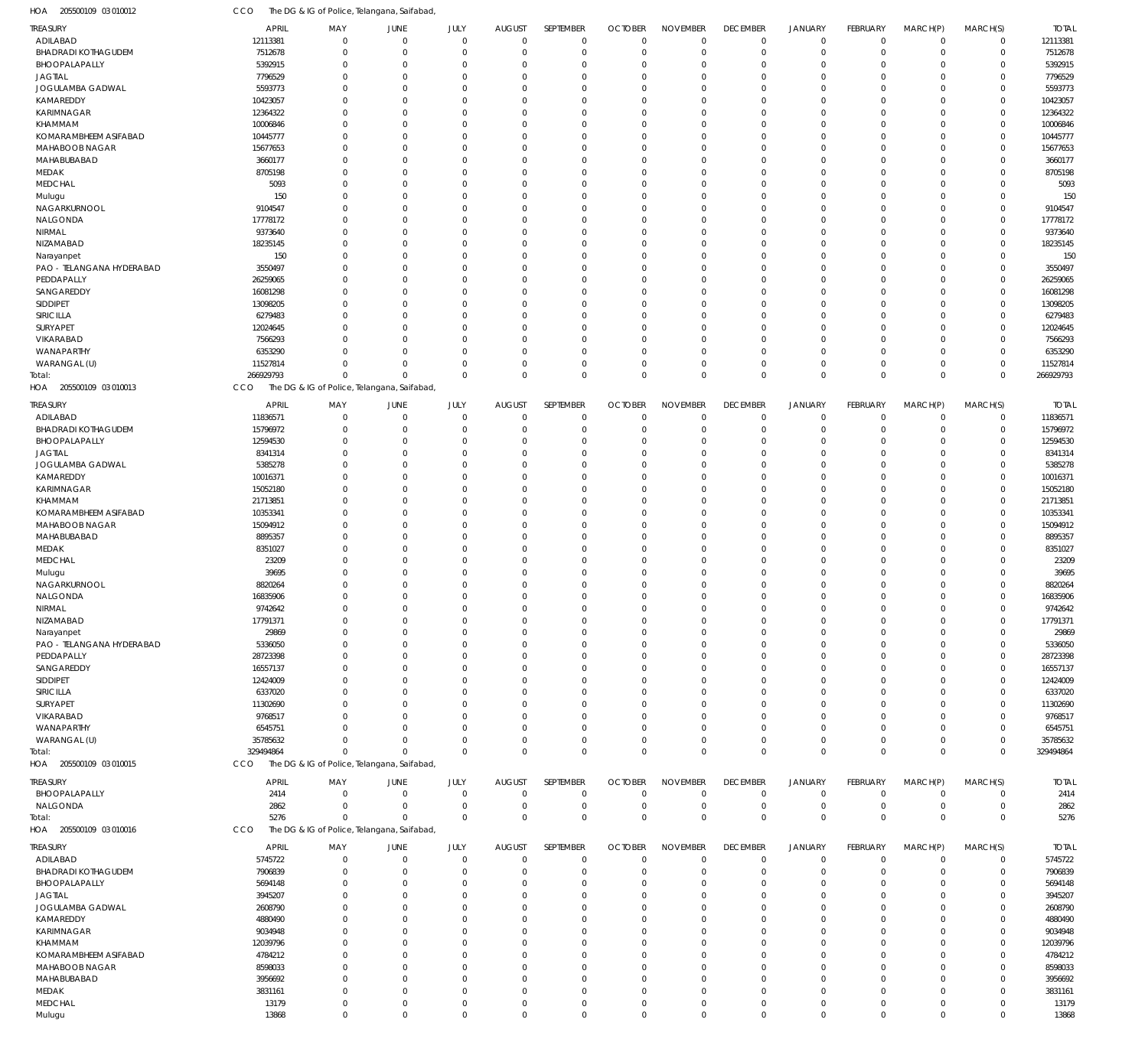| 205500109 03 010016<br>HOA | CCO          |          | The DG & IG of Police, Telangana, Saifabad, |              |                |                  |                |                 |                 |                |                 |             |              |              |
|----------------------------|--------------|----------|---------------------------------------------|--------------|----------------|------------------|----------------|-----------------|-----------------|----------------|-----------------|-------------|--------------|--------------|
| <b>TREASURY</b>            | <b>APRIL</b> | MAY      | JUNE                                        | JULY         | <b>AUGUST</b>  | SEPTEMBER        | <b>OCTOBER</b> | <b>NOVEMBER</b> | <b>DECEMBER</b> | <b>JANUARY</b> | FEBRUARY        | MARCH(P)    | MARCH(S)     | <b>TOTAL</b> |
| NAGARKURNOOL               | 3700827      | $\Omega$ | $\Omega$                                    | $\mathbf 0$  | $\overline{0}$ | $\mathbf 0$      | $\overline{0}$ | $\mathbf 0$     | $\mathbf 0$     | $\Omega$       | $\mathbf 0$     | $\mathbf 0$ | $\mathbf 0$  | 3700827      |
| NALGONDA                   | 8401312      | $\Omega$ | $\Omega$                                    | $\mathbf 0$  | $\overline{0}$ | $\mathbf 0$      | $\overline{0}$ | $\mathbf 0$     | $\mathbf 0$     | $\Omega$       | $\mathbf 0$     | $\mathbf 0$ | $\mathbf 0$  | 8401312      |
| NIRMAL                     | 4418226      | $\Omega$ | $\Omega$                                    | $\mathbf 0$  | $\overline{0}$ | $\Omega$         | $\overline{0}$ | $\mathbf 0$     | $\Omega$        | $\Omega$       | $\Omega$        | $\Omega$    | $\mathbf 0$  | 4418226      |
| NIZAMABAD                  | 10122953     | $\Omega$ | $\Omega$                                    | $\mathbf 0$  | $\Omega$       | $\Omega$         | $\overline{0}$ | $\Omega$        | $\Omega$        | $\Omega$       | $\Omega$        | $\Omega$    | $\Omega$     | 10122953     |
| Narayanpet                 | 9244         | $\Omega$ | $\Omega$                                    | $\mathbf 0$  | $\overline{0}$ | 0                | $\overline{0}$ | $\Omega$        | $\Omega$        | - 0            | $\Omega$        | $\Omega$    | $\mathbf 0$  | 9244         |
| PAO - TELANGANA HYDERABAD  | 4344242      | $\Omega$ | $\Omega$                                    | $\mathbf 0$  | $\Omega$       | $\Omega$         | $\Omega$       | $\Omega$        | $\Omega$        | $\Omega$       | $\Omega$        | $\Omega$    | $\Omega$     | 4344242      |
| PEDDAPALLY                 | 11711128     | $\Omega$ | $\Omega$                                    | $\mathbf 0$  | 0              | $\Omega$         | $\overline{0}$ | $\Omega$        | $\Omega$        | $\cap$         | $\Omega$        | $\Omega$    | $\mathbf 0$  | 11711128     |
| SANGAREDDY                 | 9072509      | $\Omega$ | $\Omega$                                    | $\mathbf 0$  | $\Omega$       | $\Omega$         | $\overline{0}$ | $\Omega$        | $\Omega$        | - 0            | $\Omega$        | $\Omega$    | $\Omega$     | 9072509      |
| SIDDIPET                   | 6078760      | $\Omega$ | $\Omega$                                    | $\mathbf 0$  | $\overline{0}$ | 0                | $\mathbf 0$    | $\Omega$        | $\Omega$        | - 0            | $\Omega$        | $\Omega$    | $\mathbf 0$  | 6078760      |
| SIRICILLA                  | 3023418      | $\Omega$ | $\Omega$                                    | $\mathbf 0$  | $\Omega$       | $\Omega$         | $\overline{0}$ | $\Omega$        | $\Omega$        | $\Omega$       | $\Omega$        | $\Omega$    | $\Omega$     | 3023418      |
| <b>SURYAPET</b>            | 5695097      | $\Omega$ | $\Omega$                                    | $\mathbf 0$  | 0              | $\Omega$         | $\overline{0}$ | $\mathbf 0$     | $\Omega$        | - 0            | $\Omega$        | $\Omega$    | $\mathbf 0$  | 5695097      |
| <b>VIKARABAD</b>           | 4718750      | $\Omega$ | $\Omega$                                    | $\mathbf 0$  | $\Omega$       | $\Omega$         | $\overline{0}$ | $\Omega$        | $\Omega$        | - 0            | $\Omega$        | $\Omega$    | $\mathbf 0$  | 4718750      |
| WANAPARTHY                 | 2872509      | $\Omega$ | $\Omega$                                    | $\mathbf 0$  | $\overline{0}$ | $\Omega$         | $\overline{0}$ | $\mathbf 0$     | $\Omega$        | $\Omega$       | $\Omega$        | $\Omega$    | $\mathbf 0$  | 2872509      |
| WARANGAL (U)               | 21231954     | $\Omega$ | $\Omega$                                    | $\mathbf 0$  | $\Omega$       | $\Omega$         | $\overline{0}$ | $\mathbf 0$     | $\Omega$        | $\Omega$       | $\Omega$        | $\Omega$    | $\mathbf 0$  | 21231954     |
| Total:                     | 168454014    | $\Omega$ | $\Omega$                                    | $\Omega$     | $\Omega$       | $\Omega$         | $\Omega$       | $\mathbf 0$     | $\Omega$        | $\Omega$       | $\Omega$        | $\Omega$    | $\mathbf 0$  | 168454014    |
| 205500109 03 010017<br>HOA | CCO          |          | The DG & IG of Police, Telangana, Saifabad  |              |                |                  |                |                 |                 |                |                 |             |              |              |
| TREASURY                   | <b>APRIL</b> | MAY      | <b>JUNE</b>                                 | JULY         | <b>AUGUST</b>  | SEPTEMBER        | <b>OCTOBER</b> | <b>NOVEMBER</b> | <b>DECEMBER</b> | JANUARY        | <b>FEBRUARY</b> | MARCH(P)    | MARCH(S)     | <b>TOTAL</b> |
| BHOOPALAPALLY              | 67894        | $\Omega$ | $\Omega$                                    | $\mathbf 0$  | $\overline{0}$ | $\mathbf 0$      | $\overline{0}$ | $\mathbf 0$     | $\mathbf 0$     | $\Omega$       | $\mathbf 0$     | $\mathbf 0$ | $\mathbf 0$  | 67894        |
| <b>JAGTIAL</b>             | 265257       | $\Omega$ | $\Omega$                                    | $\mathbf 0$  | $\overline{0}$ | $\Omega$         | $\overline{0}$ | $\mathbf 0$     | $\Omega$        | $\Omega$       | $\mathbf 0$     | $\mathbf 0$ | $\mathbf 0$  | 265257       |
| KHAMMAM                    | 870219       | $\Omega$ | 0                                           | $\mathbf 0$  | $\overline{0}$ | $\Omega$         | $\overline{0}$ | $\mathbf 0$     | $\Omega$        |                | $\mathbf 0$     | 0           | $\mathbf 0$  | 870219       |
| NIZAMABAD                  | 222679       | $\Omega$ | $\Omega$                                    | $\mathbf 0$  | $\overline{0}$ | $\Omega$         | $\overline{0}$ | $\Omega$        | $\Omega$        | - 0            | $\Omega$        | $\Omega$    | $\mathbf 0$  | 222679       |
| PAO - TELANGANA HYDERABAD  | 356882       | $\Omega$ | -C                                          | $\mathbf 0$  | 0              | $\Omega$         | $\mathbf 0$    | $\mathbf 0$     | $\Omega$        |                | $\Omega$        | 0           | $\mathbf 0$  | 356882       |
| PEDDAPALLY                 | 283838       | $\Omega$ | $\cap$                                      | $\Omega$     | $\Omega$       | $\Omega$         | $\Omega$       | $\Omega$        | $\Omega$        |                | $\Omega$        | $\Omega$    | $\mathbf 0$  | 283838       |
| SANGAREDDY                 | 251350       | $\Omega$ | -C                                          | $\mathbf 0$  | 0              | $\Omega$         | $\mathbf 0$    | $\mathbf 0$     | $\Omega$        |                | $\Omega$        | 0           | $\mathbf 0$  | 251350       |
| SIDDIPET                   | 194365       | $\Omega$ |                                             | $\Omega$     | 0              | $\Omega$         | $\mathbf 0$    | $\Omega$        | $\Omega$        |                | $\Omega$        | $\Omega$    | $\mathbf 0$  | 194365       |
| SIRICILLA                  | 253783       | $\Omega$ | -C                                          | $\mathbf 0$  | 0              | $\Omega$         | $\mathbf 0$    | $\mathbf 0$     | $\Omega$        |                | $\Omega$        | 0           | $\mathbf 0$  | 253783       |
| SURYAPET                   | 16180        | $\Omega$ | $\cap$                                      | $\Omega$     | $\Omega$       | $\Omega$         | $\Omega$       | $\Omega$        | $\Omega$        |                | $\Omega$        | $\Omega$    | $\mathbf 0$  | 16180        |
| WANAPARTHY                 | 84065        | $\Omega$ | $\Omega$                                    | $\mathbf{0}$ | 0              | $\Omega$         | $\mathbf 0$    | $\mathbf 0$     | $\Omega$        |                | $\mathbf 0$     | 0           | $\mathbf 0$  | 84065        |
| WARANGAL (U)               | 41428        | $\Omega$ | $\Omega$                                    | $\mathbf 0$  | $\overline{0}$ | $\Omega$         | $\overline{0}$ | $\mathbf 0$     | $\Omega$        | $\Omega$       | $\mathbf 0$     | 0           | $\mathbf 0$  | 41428        |
| Total:                     | 2907940      | $\Omega$ | $\Omega$                                    | $\mathbf{0}$ | $\Omega$       | $\Omega$         | $\Omega$       | $\overline{0}$  | $\Omega$        | $\Omega$       | $\mathbf 0$     | $\Omega$    | $\mathbf 0$  | 2907940      |
| 205500109 03 010018<br>HOA | CCO          |          | The DG & IG of Police, Telangana, Saifabad, |              |                |                  |                |                 |                 |                |                 |             |              |              |
| <b>TREASURY</b>            | <b>APRIL</b> | MAY      | <b>JUNE</b>                                 | JULY         | <b>AUGUST</b>  | SEPTEMBER        | <b>OCTOBER</b> | <b>NOVEMBER</b> | <b>DECEMBER</b> | JANUARY        | <b>FEBRUARY</b> | MARCH(P)    | MARCH(S)     | <b>TOTAL</b> |
| <b>MEDCHAL</b>             | 131633       | $\Omega$ | $\Omega$                                    | $\mathbf 0$  | $\overline{0}$ | $\mathbf 0$      | $\overline{0}$ | $\mathbf 0$     | $\Omega$        | $\Omega$       | $\mathbf 0$     | $\mathbf 0$ | $\mathbf 0$  | 131633       |
| PAO - TELANGANA HYDERABAD  | 111861       | $\Omega$ | $\Omega$                                    | $\mathbf 0$  | $\overline{0}$ | $\mathbf 0$      | $\overline{0}$ | $\mathbf 0$     | $\mathbf 0$     | $\Omega$       | $\mathbf 0$     | 0           | $\mathbf 0$  | 111861       |
| <b>SIDDIPET</b>            | 114406       | $\Omega$ | $\Omega$                                    | $\mathbf 0$  | $\overline{0}$ | $\mathbf 0$      | $\overline{0}$ | $\mathbf 0$     | $\mathbf 0$     | $\Omega$       | $\mathbf 0$     | $\mathbf 0$ | $\mathbf 0$  | 114406       |
| Total:                     | 357900       | $\Omega$ | $\Omega$                                    | $\mathbf 0$  | $\Omega$       | $\Omega$         | $\overline{0}$ | $\mathbf 0$     | $\overline{0}$  | $\Omega$       | $\mathbf 0$     | $\Omega$    | $\mathbf 0$  | 357900       |
| 205500109 03 020023<br>HOA | CCO          |          | The DG & IG of Police, Telangana, Saifabad, |              |                |                  |                |                 |                 |                |                 |             |              |              |
| TREASURY                   | <b>APRIL</b> | MAY      | JUNE                                        | JULY         | <b>AUGUST</b>  | SEPTEMBER        | <b>OCTOBER</b> | <b>NOVEMBER</b> | <b>DECEMBER</b> | JANUARY        | <b>FEBRUARY</b> | MARCH(P)    | MARCH(S)     | <b>TOTAL</b> |
| ADILABAD                   | 56000        | $\Omega$ | 0                                           | $\mathbf 0$  | $\overline{0}$ | $\mathbf 0$      | $\mathbf 0$    | $\overline{0}$  | $\mathbf 0$     | $\Omega$       | $\mathbf 0$     | $\mathbf 0$ | $\mathbf 0$  | 56000        |
| BHOOPALAPALLY              | 36000        | $\Omega$ | $\Omega$                                    | $\mathbf 0$  | $\overline{0}$ | $\Omega$         | $\overline{0}$ | $\mathbf 0$     | $\mathbf 0$     | $\Omega$       | $\mathbf 0$     | 0           | $\mathbf 0$  | 36000        |
| <b>JAGTIAL</b>             | 79800        | $\Omega$ | 0                                           | $\mathbf 0$  | $\overline{0}$ | $\Omega$         | $\overline{0}$ | $\mathbf 0$     | $\Omega$        |                | $\mathbf 0$     | 0           | $\mathbf 0$  | 79800        |
| KHAMMAM                    | 176000       | $\Omega$ | $\Omega$                                    | $\mathbf 0$  | $\overline{0}$ | $\Omega$         | $\Omega$       | $\Omega$        | $\Omega$        |                | $\Omega$        | $\Omega$    | $\mathbf 0$  | 176000       |
| MAHABUBABAD                | 60000        | $\Omega$ | 0                                           | $\mathbf 0$  | 0              | $\Omega$         | $\mathbf 0$    | $\mathbf 0$     | $\Omega$        |                | $\mathbf 0$     | 0           | $\mathbf 0$  | 60000        |
| NIZAMABAD                  | 12000        | $\cap$   | $\Omega$                                    | $\mathbf 0$  | 0              | $\Omega$         | $\Omega$       | $\Omega$        | $\Omega$        |                | $\Omega$        | 0           | $\mathbf 0$  | 12000        |
| SANGAREDDY                 | 48000        | $\Omega$ | 0                                           | $\mathbf 0$  | 0              | 0                | $\mathbf 0$    | $\mathbf 0$     | $\Omega$        |                | $\mathbf 0$     | 0           | $\mathbf 0$  | 48000        |
| SIDDIPET                   | 44000        | $\Omega$ | $\Omega$                                    | $\mathbf 0$  | $\overline{0}$ | $\Omega$         | $\Omega$       | $\Omega$        | $\Omega$        | $\Omega$       | $\mathbf 0$     | $\mathbf 0$ | $\mathbf 0$  | 44000        |
| VIKARABAD                  | $-8000$      | $\Omega$ | $\Omega$                                    | $\mathbf 0$  | 0              | 0                | $\overline{0}$ | 0               | $\mathbf 0$     | -0             | $\mathbf 0$     | 0           | $\mathbf 0$  | $-8000$      |
| Total:                     | 503800       | $\Omega$ | $\Omega$                                    | $\mathbf 0$  | $\mathbf 0$    | $\mathbf 0$      | $\overline{0}$ | $\mathbb O$     | $\mathbf 0$     | $\Omega$       | $\mathbf 0$     | $\mathbf 0$ | $\mathbf 0$  | 503800       |
| 205500109 03 110111<br>HOA | CCO          |          | The DG & IG of Police, Telangana, Saifabad  |              |                |                  |                |                 |                 |                |                 |             |              |              |
| <b>TREASURY</b>            | <b>APRIL</b> | MAY      | <b>JUNE</b>                                 | JULY         | <b>AUGUST</b>  | <b>SEPTEMBER</b> | <b>OCTOBER</b> | <b>NOVEMBER</b> | <b>DECEMBER</b> | <b>JANUARY</b> | FEBRUARY        | MARCH(P)    | MARCH(S)     | <b>TOTAL</b> |
| <b>JAGTIAL</b>             | 55500        | $\Omega$ | $\Omega$                                    | $\mathbf 0$  | $\overline{0}$ | $\Omega$         | $\overline{0}$ | $\mathbf 0$     | $\mathbf 0$     | $\Omega$       | $\mathbf 0$     | $\mathbf 0$ | $\mathbf 0$  | 55500        |
| KOMARAMBHEEM ASIFABAD      | $-64800$     | $\Omega$ | $\Omega$                                    | $\mathbf{0}$ | $\overline{0}$ | $\mathbf 0$      | $\overline{0}$ | $\mathbf 0$     | $\mathbf 0$     | $\Omega$       | $\mathbf 0$     | 0           | $\mathbf 0$  | $-64800$     |
| NALGONDA                   | $-1410$      | $\Omega$ | $\Omega$                                    | $\mathbf 0$  | 0              | $\mathbf 0$      | $\overline{0}$ | $\mathbf 0$     | $\mathbf 0$     | $\Omega$       | $\Omega$        | 0           | $\mathbf 0$  | $-1410$      |
| SIDDIPET                   | $-2100$      | $\Omega$ | $\Omega$                                    | $\mathbf 0$  | $\mathbf 0$    | $\Omega$         | $\overline{0}$ | $\mathbf 0$     | $\Omega$        | $\Omega$       | $\Omega$        | $\Omega$    | $\mathbf 0$  | $-2100$      |
| WANAPARTHY                 | $-2475$      | $\Omega$ | $\Omega$                                    | $\mathbf 0$  | $\mathbf 0$    | $\mathbf 0$      | $\overline{0}$ | $\mathbf 0$     | $\mathbf 0$     | $\Omega$       | $\mathbf 0$     | $\mathbf 0$ | $\mathbf 0$  | $-2475$      |
| Total:                     | $-15285$     | $\Omega$ | $\Omega$                                    | $\mathbf 0$  | $\overline{0}$ | $\Omega$         | $\overline{0}$ | $\overline{0}$  | $\Omega$        | $\Omega$       | $\mathbf 0$     | $\Omega$    | $\mathbf{0}$ | $-15285$     |
| HOA<br>205500109 03 110112 | <b>CCO</b>   |          | The DG & IG of Police, Telangana, Saifabad, |              |                |                  |                |                 |                 |                |                 |             |              |              |
|                            |              |          |                                             |              |                |                  |                |                 |                 |                |                 |             |              |              |
| TREASURY                   | <b>APRIL</b> | MAY      | JUNE                                        | JULY         | <b>AUGUST</b>  | SEPTEMBER        | <b>OCTOBER</b> | <b>NOVEMBER</b> | <b>DECEMBER</b> | <b>JANUARY</b> | FEBRUARY        | MARCH(P)    | MARCH(S)     | <b>TOTAL</b> |
| BHADRADI KOTHAGUDEM        | 4999974      | $\Omega$ | $^{\circ}$                                  | $\mathbf 0$  | $\overline{0}$ | $\mathbf 0$      | $\mathbf 0$    | $\mathbf 0$     | $\mathbf 0$     | $\mathbf 0$    | $\mathbf 0$     | $\mathbf 0$ | $\mathbf 0$  | 4999974      |
| Total:                     | 4999974      | $\Omega$ | $\Omega$                                    | $\mathbf 0$  | $\overline{0}$ | $\overline{0}$   | $\overline{0}$ | $\mathbb O$     | $\overline{0}$  | $\overline{0}$ | $\mathbf 0$     | $\Omega$    | $\mathbf 0$  | 4999974      |
| 205500109 03 110115<br>HOA | <b>CCO</b>   |          | The DG & IG of Police, Telangana, Saifabad, |              |                |                  |                |                 |                 |                |                 |             |              |              |
| <b>TREASURY</b>            | APRIL        | MAY      | JUNE                                        | JULY         | <b>AUGUST</b>  | SEPTEMBER        | <b>OCTOBER</b> | <b>NOVEMBER</b> | <b>DECEMBER</b> | <b>JANUARY</b> | FEBRUARY        | MARCH(P)    | MARCH(S)     | <b>TOTAL</b> |
| <b>JAGTIAL</b>             | 377700       | $\Omega$ | $\Omega$                                    | $\mathbf 0$  | $\overline{0}$ | $\mathbf 0$      | $\overline{0}$ | $\mathbf 0$     | $\mathbf 0$     | $\Omega$       | $\mathbf 0$     | $\mathbf 0$ | $\mathbf 0$  | 377700       |
| <b>MAHABOOB NAGAR</b>      | $-300$       | $\Omega$ | $\Omega$                                    | $\mathbf 0$  | $\overline{0}$ | $\mathbf 0$      | $\overline{0}$ | $\mathbf 0$     | $\mathbf 0$     | $\Omega$       | $\mathbf 0$     | 0           | $\mathbf 0$  | $-300$       |
| VIKARABAD                  | $-300$       | $\Omega$ | $\Omega$                                    | $\mathbf 0$  | $\mathbf 0$    | $\mathbf 0$      | $\mathbf 0$    | $\mathbf 0$     | $\mathbf 0$     | $\Omega$       | $\mathbf 0$     | $\mathbf 0$ | $\mathbf 0$  | $-300$       |
| Total:                     | 377100       | $\Omega$ | $\Omega$                                    | $\mathbf 0$  | $\Omega$       | $\Omega$         | $\overline{0}$ | $\mathbf 0$     | $\mathbf 0$     | $\Omega$       | $\mathbf 0$     | $\Omega$    | $\mathbf 0$  | 377100       |
| 205500109 03 130131<br>HOA | CCO          |          | The DG & IG of Police, Telangana, Saifabad, |              |                |                  |                |                 |                 |                |                 |             |              |              |
| TREASURY                   | <b>APRIL</b> | MAY      | <b>JUNE</b>                                 | JULY         | <b>AUGUST</b>  | SEPTEMBER        | <b>OCTOBER</b> | <b>NOVEMBER</b> | <b>DECEMBER</b> | <b>JANUARY</b> | FEBRUARY        | MARCH(P)    | MARCH(S)     | <b>TOTAL</b> |
| ADILABAD                   | 149303       | $\Omega$ | $\Omega$                                    | $\mathbf 0$  | $\overline{0}$ | $\mathbf 0$      | $\overline{0}$ | $\mathbf 0$     | $\mathbf 0$     | -0             | $\mathbf 0$     | $\mathbf 0$ | $\mathbf 0$  | 149303       |
| <b>JAGTIAL</b>             | 67316        | $\Omega$ | $\Omega$                                    | $\mathbf 0$  | $\overline{0}$ | $\mathbf 0$      | $\overline{0}$ | $\mathbf 0$     | $\mathbf 0$     | $\Omega$       | $\mathbf 0$     | 0           | $\mathbf 0$  | 67316        |
| KAMAREDDY                  | 61316        | $\Omega$ | 0                                           | $\mathbf 0$  | 0              | $\Omega$         | $\overline{0}$ | $\mathbf 0$     | $\Omega$        |                | $\mathbf 0$     | 0           | $\mathbf 0$  | 61316        |
| MAHABUBABAD                | 145575       | $\cap$   | $\cap$                                      | $\mathbf 0$  | 0              | $\Omega$         | $\overline{0}$ | $\Omega$        | $\Omega$        |                | $\Omega$        | $\Omega$    | $\mathbf 0$  | 145575       |
| NIRMAL                     | 25575        | $\Omega$ | $\Omega$                                    | $\mathbf 0$  | 0              | $\Omega$         | $\mathbf 0$    | $\mathbf 0$     | $\Omega$        |                | $\Omega$        | 0           | $\mathbf 0$  | 25575        |
| PAO - TELANGANA HYDERABAD  | 4074         | $\Omega$ |                                             | $\Omega$     | 0              | $\Omega$         | $\Omega$       | $\Omega$        | $\Omega$        |                | $\Omega$        | $\Omega$    | $\mathbf 0$  | 4074         |
| SANGAREDDY                 | 112209       | $\Omega$ | $\Omega$                                    | $\mathbf 0$  | 0              | $\Omega$         | $\overline{0}$ | $\mathbf 0$     | $\Omega$        |                | $\mathbf 0$     | $\mathbf 0$ | $\mathbf 0$  | 112209       |
| VIKARABAD                  | 15688        | $\Omega$ | $\Omega$                                    | $\mathbf 0$  | $\mathbf 0$    | $\mathbf 0$      | $\overline{0}$ | $\mathbf 0$     | $\Omega$        | $\Omega$       | $\mathbf 0$     | $\mathbf 0$ | $\mathbf 0$  | 15688        |
| Total:                     | 581056       | $\Omega$ | $\Omega$                                    | $\Omega$     | $\Omega$       | $\Omega$         | $\overline{0}$ | $\Omega$        | $\Omega$        |                | $\Omega$        | $\mathbf 0$ | $\mathbf 0$  | 581056       |
|                            |              |          |                                             |              |                |                  |                |                 |                 |                |                 |             |              |              |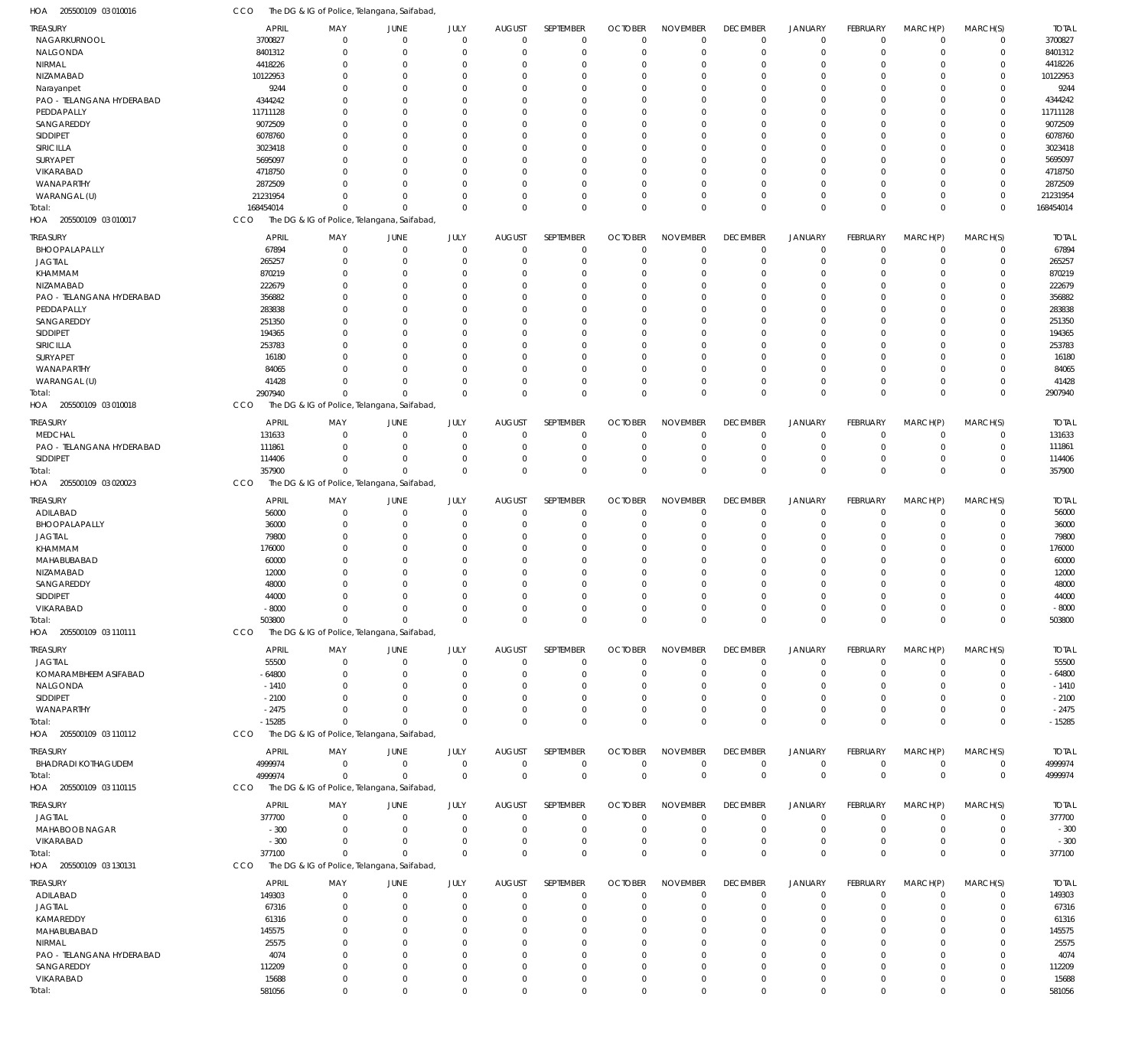| HOA<br>205500109 03 130132 | CCO          |                                     | The DG & IG of Police, Telangana, Saifabad  |             |               |                  |                |                 |                 |                |                 |              |             |              |
|----------------------------|--------------|-------------------------------------|---------------------------------------------|-------------|---------------|------------------|----------------|-----------------|-----------------|----------------|-----------------|--------------|-------------|--------------|
| <b>TREASURY</b>            | <b>APRIL</b> | MAY                                 | JUNE                                        | JULY        | <b>AUGUST</b> | SEPTEMBER        | <b>OCTOBER</b> | <b>NOVEMBER</b> | <b>DECEMBER</b> | <b>JANUARY</b> | FEBRUARY        | MARCH(P)     | MARCH(S)    | <b>TOTAL</b> |
| <b>JANGAON</b>             | 45000        | $\mathbf 0$                         | $\Omega$                                    | $\Omega$    | $\Omega$      | $\Omega$         | $\Omega$       | $\overline{0}$  | $\overline{0}$  | $\overline{0}$ | $\mathbf 0$     | $\mathbf 0$  | $\mathbf 0$ | 45000        |
| SIDDIPET                   | 60000        | $\mathbf 0$                         | 0                                           | $\mathbf 0$ | $\Omega$      | $\Omega$         | $\overline{0}$ | $\overline{0}$  | $\mathbf 0$     | $\overline{0}$ | $\mathbf 0$     | $^{\circ}$   | $\mathbf 0$ | 60000        |
| SIRICILLA                  | 99998        | $\mathbf 0$                         | $\Omega$                                    | $\Omega$    |               | $\Omega$         | $\Omega$       | $\mathbf 0$     | $\mathbf 0$     | -0             | $\Omega$        | 0            | $\mathbf 0$ | 99998        |
| SURYAPET                   | 10000        | $\Omega$                            | $\Omega$                                    | $\Omega$    | $\Omega$      | $\Omega$         | $\Omega$       | $\Omega$        | $\mathbf 0$     | $\Omega$       | $\mathbf 0$     | $\Omega$     | $\mathbf 0$ | 10000        |
|                            |              |                                     |                                             | $\Omega$    | $\Omega$      | $\Omega$         |                |                 |                 | $\Omega$       | $\Omega$        |              |             |              |
| Total:                     | 214998       | $\Omega$                            | $\Omega$                                    |             |               |                  | $\Omega$       | $\mathbf 0$     | $\mathbf 0$     |                |                 | $\Omega$     | $\mathbf 0$ | 214998       |
| HOA 205500109 03 130135    | CCO          |                                     | The DG & IG of Police, Telangana, Saifabad  |             |               |                  |                |                 |                 |                |                 |              |             |              |
| <b>TREASURY</b>            | <b>APRIL</b> | MAY                                 | JUNE                                        | JULY        | <b>AUGUST</b> | SEPTEMBER        | <b>OCTOBER</b> | <b>NOVEMBER</b> | <b>DECEMBER</b> | <b>JANUARY</b> | <b>FEBRUARY</b> | MARCH(P)     | MARCH(S)    | <b>TOTAL</b> |
| <b>JAGTIAL</b>             | 318687       | $\mathbf 0$                         | $\overline{0}$                              | $\mathbf 0$ | $\Omega$      | $\mathbf 0$      | $\overline{0}$ | $\mathbf 0$     | $\mathbf 0$     | $\overline{0}$ | $\mathbf 0$     | $\mathbf 0$  | $\mathbf 0$ | 318687       |
| KAMAREDDY                  | 177877       | $\mathbf 0$                         | 0                                           | $\mathbf 0$ | $\Omega$      | $\mathbf 0$      | $\overline{0}$ | $\overline{0}$  | $\mathbf 0$     | $\overline{0}$ | $\mathbf 0$     | $^{\circ}$   | $\mathbf 0$ | 177877       |
| Total:                     | 496564       | $\mathbf 0$                         | $\Omega$                                    | $\mathbf 0$ | $\Omega$      | $\Omega$         | $\mathbf{0}$   | $\mathbf 0$     | $\mathbf 0$     | $\overline{0}$ | $\mathbf 0$     | $\Omega$     | $\mathbf 0$ | 496564       |
| HOA 205500109 03 140       | CCO          |                                     | The DG & IG of Police, Telangana, Saifabad, |             |               |                  |                |                 |                 |                |                 |              |             |              |
|                            |              |                                     |                                             |             |               |                  |                |                 |                 |                |                 |              |             |              |
| TREASURY                   | <b>APRIL</b> | MAY                                 | JUNE                                        | JULY        | <b>AUGUST</b> | <b>SEPTEMBER</b> | <b>OCTOBER</b> | <b>NOVEMBER</b> | <b>DECEMBER</b> | <b>JANUARY</b> | <b>FEBRUARY</b> | MARCH(P)     | MARCH(S)    | <b>TOTAL</b> |
| <b>BHADRADI KOTHAGUDEM</b> | $-367489$    | $\mathbf 0$                         | $\mathbf{0}$                                | $\mathbf 0$ | $\Omega$      | $\Omega$         | $\Omega$       | $\overline{0}$  | $\overline{0}$  | $\overline{0}$ | $\mathbf 0$     | $\mathbf 0$  | $\mathbf 0$ | $-367489$    |
| VIKARABAD                  | $-21124$     | $\mathbf 0$                         | 0                                           | $\mathbf 0$ | $\Omega$      | $\mathbf 0$      | $^{\circ}$     | $\overline{0}$  | $\overline{0}$  | $\overline{0}$ | $\mathbf 0$     | $^{\circ}$   | 0           | $-21124$     |
| Total:                     | -388613      | $\Omega$                            | $\Omega$                                    | $\Omega$    | $\Omega$      | $\Omega$         | $\Omega$       | $\Omega$        | $\Omega$        | $\Omega$       | $\Omega$        | $\Omega$     | $\mathbf 0$ | -388613      |
| HOA 205500109 03 240       | CCO          |                                     | The DG & IG of Police, Telangana, Saifabad, |             |               |                  |                |                 |                 |                |                 |              |             |              |
| <b>TREASURY</b>            | <b>APRIL</b> | MAY                                 | JUNE                                        | JULY        | <b>AUGUST</b> | SEPTEMBER        | <b>OCTOBER</b> | <b>NOVEMBER</b> | <b>DECEMBER</b> | <b>JANUARY</b> | FEBRUARY        | MARCH(P)     | MARCH(S)    | <b>TOTAL</b> |
|                            |              |                                     |                                             |             | $\Omega$      | $\Omega$         |                |                 |                 |                |                 |              |             |              |
| ADILABAD                   | 2249434      | $\mathbf 0$                         | $\overline{0}$                              | $\mathbf 0$ |               |                  | $^{\circ}$     | $\mathbf 0$     | $^{\circ}$      | $\mathbf 0$    | $\mathbf 0$     | $^{\circ}$   | $\mathbf 0$ | 2249434      |
| <b>JAGTIAL</b>             | 999162       | $\mathbf 0$                         | 0                                           | $\mathbf 0$ |               | $\Omega$         | $^{\circ}$     | $\mathbf 0$     | $\mathbf 0$     | $\overline{0}$ | 0               | 0            | $\mathbf 0$ | 999162       |
| KAMAREDDY                  | 1429885      | $\mathbf 0$                         | 0                                           | $\Omega$    |               | $\Omega$         | $\Omega$       | $\Omega$        | 0               | $^{\circ}$     | 0               | 0            | $\mathbf 0$ | 1429885      |
| NIRMAL                     | 1796417      | $\mathbf 0$                         | 0                                           | $\Omega$    |               | $\Omega$         | $\Omega$       | $\Omega$        | 0               | $\Omega$       | $\Omega$        | $\Omega$     | $\mathbf 0$ | 1796417      |
| SURYAPET                   | 791382       | $\Omega$                            | 0                                           | $\Omega$    |               | $\Omega$         | $\Omega$       | $\Omega$        | $\Omega$        | $\Omega$       | $\mathbf 0$     | $\Omega$     | $\mathbf 0$ | 791382       |
| WARANGAL (U)               | 3087815      | $\mathbf 0$                         | $\Omega$                                    | $\Omega$    |               | $\Omega$         | $\Omega$       | $\overline{0}$  | 0               | $\overline{0}$ | $\mathbf 0$     | $\mathbf 0$  | $\mathbf 0$ | 3087815      |
| Total:                     | 10354095     | $\mathbf 0$                         | $\Omega$                                    | $\Omega$    |               | $\Omega$         | $\Omega$       | $\Omega$        | $\Omega$        | $\Omega$       | $\mathbf 0$     | $\Omega$     | $\mathbf 0$ | 10354095     |
| HOA 205500109 03 280282    | CCO          |                                     | The DG & IG of Police, Telangana, Saifabad, |             |               |                  |                |                 |                 |                |                 |              |             |              |
| <b>TREASURY</b>            | <b>APRIL</b> | MAY                                 | JUNE                                        | JULY        | <b>AUGUST</b> | SEPTEMBER        | <b>OCTOBER</b> | <b>NOVEMBER</b> | <b>DECEMBER</b> | <b>JANUARY</b> | FEBRUARY        | MARCH(P)     | MARCH(S)    | <b>TOTAL</b> |
| <b>JAGTIAL</b>             | 6341992      | $\mathbf 0$                         | 0                                           | $\mathbf 0$ | $\Omega$      | $\Omega$         | $\Omega$       | $\mathbf 0$     | $\overline{0}$  | $\overline{0}$ | $\mathbf 0$     | $^{\circ}$   | 0           | 6341992      |
|                            |              |                                     |                                             |             |               |                  |                |                 |                 |                |                 |              |             |              |
| VIKARABAD                  | $-157083$    | $\mathbf 0$                         | $\Omega$                                    | $\mathbf 0$ | $\Omega$      | $\mathbf 0$      | $\overline{0}$ | $\mathbf 0$     | $\overline{0}$  | $\overline{0}$ | $\mathbf 0$     | $\mathbf 0$  | $\mathbf 0$ | $-157083$    |
| Total:                     | 6184909      | $\mathbf 0$                         | $\Omega$                                    | $\Omega$    | $\Omega$      | $\Omega$         | $\mathbf{0}$   | $\mathbf 0$     | $\mathbf 0$     | $\overline{0}$ | $\mathbf 0$     | $\mathbf{0}$ | $\mathbf 0$ | 6184909      |
| HOA 205500109 03 300302    | CCO          |                                     | The DG & IG of Police, Telangana, Saifabad  |             |               |                  |                |                 |                 |                |                 |              |             |              |
| <b>TREASURY</b>            | <b>APRIL</b> | MAY                                 | JUNE                                        | JULY        | <b>AUGUST</b> | SEPTEMBER        | <b>OCTOBER</b> | <b>NOVEMBER</b> | <b>DECEMBER</b> | <b>JANUARY</b> | FEBRUARY        | MARCH(P)     | MARCH(S)    | <b>TOTAL</b> |
| ADILABAD                   | 120000       | $\mathbf 0$                         | 0                                           | $\mathbf 0$ | $\Omega$      | $\Omega$         | $^{\circ}$     | $\mathbf 0$     | $\overline{0}$  | $\overline{0}$ | 0               | -0           | $\mathbf 0$ | 120000       |
| BHOOPALAPALLY              | 105426       | $\mathbf 0$                         | $\Omega$                                    | $\Omega$    |               | $\Omega$         | $\Omega$       | $\Omega$        | $\mathbf 0$     | $\mathbf 0$    | $\mathbf 0$     | -0           | $\mathbf 0$ | 105426       |
| KHAMMAM                    | 419676       | $\mathbf 0$                         | 0                                           | $\Omega$    |               | $\Omega$         | $\Omega$       | $\mathbf 0$     | 0               | $\Omega$       | 0               | 0            | $\mathbf 0$ | 419676       |
|                            |              |                                     |                                             | $\Omega$    |               | $\Omega$         | $\Omega$       | $\Omega$        | $\Omega$        | $\Omega$       | $\Omega$        |              | $\mathbf 0$ |              |
| MAHABUBABAD                | 20000        | 0                                   | 0                                           |             |               |                  |                |                 |                 |                |                 | 0            |             | 20000        |
| NIZAMABAD                  | 185175       | $\mathbf 0$                         | 0                                           | $\Omega$    |               | $\Omega$         | $\Omega$       | $\Omega$        | $\Omega$        | $\Omega$       | $\Omega$        | $\Omega$     | $\mathbf 0$ | 185175       |
| PEDDAPALLY                 | 152000       | $\mathbf 0$                         | 0                                           | $\Omega$    |               | $\Omega$         | $\Omega$       | $\Omega$        | $\Omega$        | $\Omega$       | $\Omega$        | $\Omega$     | $\mathbf 0$ | 152000       |
| SANGAREDDY                 | 212719       | $\mathbf 0$                         | 0                                           | $\Omega$    |               | $\Omega$         | $\Omega$       | $\Omega$        | 0               | $\Omega$       | $\Omega$        | $\Omega$     | $\mathbf 0$ | 212719       |
| SIDDIPET                   | 180398       | $\Omega$                            | 0                                           | $\Omega$    |               | $\Omega$         | $\Omega$       | $\Omega$        | $\Omega$        | $\Omega$       | 0               | $\Omega$     | $\mathbf 0$ | 180398       |
| VIKARABAD                  | $-4585$      | $\mathbf 0$                         | $\Omega$                                    | $\mathbf 0$ | $\Omega$      | $\Omega$         | 0              | $\overline{0}$  | 0               | $\overline{0}$ | $\mathbf 0$     | $\mathbf 0$  | $\mathbf 0$ | $-4585$      |
| Total:                     | 1390809      | $\mathbf 0$                         | $\Omega$                                    | $\Omega$    | $\Omega$      | $\Omega$         | $\Omega$       | $\Omega$        | $\mathbf 0$     | $\overline{0}$ | $\mathbf 0$     | $\mathbf{0}$ | $\mathbf 0$ | 1390809      |
| HOA 205500109 03 310318    | CCO          |                                     | The DG & IG of Police, Telangana, Saifabad, |             |               |                  |                |                 |                 |                |                 |              |             |              |
|                            |              |                                     |                                             |             |               |                  |                |                 |                 |                |                 |              |             |              |
| <b>TREASURY</b>            | <b>APRIL</b> | MAY                                 | JUNE                                        | JULY        | <b>AUGUST</b> | SEPTEMBER        | <b>OCTOBER</b> | <b>NOVEMBER</b> | <b>DECEMBER</b> | <b>JANUARY</b> | FEBRUARY        | MARCH(P)     | MARCH(S)    | <b>TOTAL</b> |
| NALGONDA                   | 20000        | $\mathbf 0$                         | $\mathbf 0$                                 | $\mathbf 0$ | $\Omega$      | $\Omega$         | $\mathbf 0$    | $\mathbf 0$     | $\overline{0}$  | $\overline{0}$ | $\mathbf 0$     | $\mathbf 0$  | $\mathbf 0$ | 20000        |
| Total:                     | 20000        | $\mathbf 0$                         | $\mathbf 0$                                 | $\mathbf 0$ | $\mathbf{0}$  | $\mathbf 0$      | $\mathbf 0$    | $\mathbf 0$     | $\mathbf 0$     | $\overline{0}$ | $\mathbf 0$     | $\mathbf 0$  | $\mathbf 0$ | 20000        |
| HOA 205500109 04 010011    | CCO          | The Commissioner, Cyberabad Police, |                                             |             |               |                  |                |                 |                 |                |                 |              |             |              |
| <b>TREASURY</b>            | <b>APRIL</b> | MAY                                 | JUNE                                        | JULY        | <b>AUGUST</b> | SEPTEMBER        | <b>OCTOBER</b> | <b>NOVEMBER</b> | <b>DECEMBER</b> | <b>JANUARY</b> | FEBRUARY        | MARCH(P)     | MARCH(S)    | <b>TOTAL</b> |
| <b>MEDCHAL</b>             | 49697        | $\mathbf 0$                         | $\overline{0}$                              | $\mathbf 0$ | $\Omega$      | $\Omega$         | $\overline{0}$ | $\overline{0}$  | $\mathbf 0$     | $\overline{0}$ | $\mathbf 0$     | $\mathbf 0$  | $\mathbf 0$ | 49697        |
| RANGA REDDY                | 142606551    | $\mathbf 0$                         | 0                                           | $\mathbf 0$ | $\Omega$      | $\mathbf 0$      | $^{\circ}$     | $\overline{0}$  | $\overline{0}$  | $\overline{0}$ | 0               | $^{\circ}$   | $\mathbf 0$ | 142606551    |
| VIKARABAD                  | 4761         | $\mathbf 0$                         | 0                                           | $\mathbf 0$ | $\Omega$      | $\Omega$         | $^{\circ}$     | $\overline{0}$  | $\mathbf 0$     | $\overline{0}$ | 0               | $^{\circ}$   | $\mathbf 0$ | 4761         |
|                            | 142661009    | $\mathbf 0$                         | $\Omega$                                    | $\mathbf 0$ | $\Omega$      | $\Omega$         | $\mathbf 0$    | $\mathbf 0$     | $\mathbf 0$     | $\overline{0}$ | $\mathbf 0$     | $\Omega$     | $\mathbf 0$ | 142661009    |
| Total:                     |              |                                     |                                             |             |               |                  |                |                 |                 |                |                 |              |             |              |
| HOA 205500109 04 010012    | CCO          | The Commissioner, Cyberabad Police, |                                             |             |               |                  |                |                 |                 |                |                 |              |             |              |
| <b>TREASURY</b>            | <b>APRIL</b> | MAY                                 | JUNE                                        | JULY        | <b>AUGUST</b> | SEPTEMBER        | <b>OCTOBER</b> | <b>NOVEMBER</b> | <b>DECEMBER</b> | <b>JANUARY</b> | FEBRUARY        | MARCH(P)     | MARCH(S)    | <b>TOTAL</b> |
| <b>MEDCHAL</b>             | 451          | $\mathbf 0$                         | $^{\circ}$                                  | $\mathbf 0$ | $\Omega$      | $\Omega$         | $\overline{0}$ | $\mathbf 0$     | $\overline{0}$  | $\overline{0}$ | $\mathbf 0$     | $\mathbf 0$  | $\mathbf 0$ | 451          |
| <b>RANGA REDDY</b>         | 52667036     | $\mathbf 0$                         | 0                                           | $\mathbf 0$ | $\Omega$      | $\mathbf 0$      | $\Omega$       | $\overline{0}$  | $\overline{0}$  | $\overline{0}$ | $\mathbf 0$     | $^{\circ}$   | $\mathbf 0$ | 52667036     |
| VIKARABAD                  | 163          | $\mathbf 0$                         | $\Omega$                                    | $\mathbf 0$ | $\Omega$      | $\mathbf 0$      | $^{\circ}$     | $\mathbf 0$     | $\mathbf 0$     | $\overline{0}$ | $\mathbf 0$     | $^{\circ}$   | $\mathbf 0$ | 163          |
| Total:                     | 52667650     | $\mathbf 0$                         | $\Omega$                                    | $\mathbf 0$ | $\Omega$      | $\mathbf{0}$     | $\mathbf{0}$   | $\mathbf 0$     | $\mathbf 0$     | $\mathbf 0$    | $\mathbf 0$     | $\mathbf 0$  | $\mathbf 0$ | 52667650     |
| HOA 205500109 04 010013    | CCO          | The Commissioner, Cyberabad Police, |                                             |             |               |                  |                |                 |                 |                |                 |              |             |              |
|                            |              |                                     |                                             |             |               |                  |                |                 |                 |                |                 |              |             |              |
| <b>TREASURY</b>            | <b>APRIL</b> | MAY                                 | JUNE                                        | JULY        | <b>AUGUST</b> | SEPTEMBER        | <b>OCTOBER</b> | <b>NOVEMBER</b> | <b>DECEMBER</b> | <b>JANUARY</b> | <b>FEBRUARY</b> | MARCH(P)     | MARCH(S)    | <b>TOTAL</b> |
| MEDCHAL                    | 3563         | $\mathbf 0$                         | 0                                           | $\mathbf 0$ | $\Omega$      | 0                | $^{\circ}$     | $\mathbf 0$     | $\mathbf 0$     | $\overline{0}$ | $\mathbf 0$     | -0           | $\mathbf 0$ | 3563         |
| RANGA REDDY                | 55393560     | $\mathbf 0$                         | 0                                           | $\mathbf 0$ | $\Omega$      | $\mathbf 0$      | $^{\circ}$     | $\overline{0}$  | $\overline{0}$  | $\overline{0}$ | $\mathbf 0$     | $^{\circ}$   | $\mathbf 0$ | 55393560     |
| VIKARABAD                  | 1846         | $\mathbf 0$                         | $\Omega$                                    | $\mathbf 0$ | $\Omega$      | $\mathbf 0$      | $^{\circ}$     | $\mathbf 0$     | $\mathbf 0$     | $\overline{0}$ | $\mathbf 0$     | $^{\circ}$   | $\mathbf 0$ | 1846         |
| Total:                     | 55398969     | $\mathbf 0$                         | $\overline{0}$                              | $\mathbf 0$ | $\Omega$      | $\mathbf{0}$     | $\mathbf 0$    | $\mathbf 0$     | $\mathbf 0$     | $\overline{0}$ | $\mathbf 0$     | $\mathbf{0}$ | $\mathbf 0$ | 55398969     |
| HOA 205500109 04 010016    | CCO          | The Commissioner, Cyberabad Police, |                                             |             |               |                  |                |                 |                 |                |                 |              |             |              |
|                            |              |                                     |                                             |             |               |                  |                |                 |                 |                |                 |              |             |              |
| <b>TREASURY</b>            | <b>APRIL</b> | MAY                                 | JUNE                                        | JULY        | <b>AUGUST</b> | SEPTEMBER        | <b>OCTOBER</b> | <b>NOVEMBER</b> | <b>DECEMBER</b> | <b>JANUARY</b> | FEBRUARY        | MARCH(P)     | MARCH(S)    | <b>TOTAL</b> |
| <b>MEDCHAL</b>             | 3492         | $\mathbf 0$                         | 0                                           | $\mathbf 0$ | $\Omega$      | $\Omega$         | $\Omega$       | $\mathbf 0$     | $^{\circ}$      | $\overline{0}$ | $\mathbf 0$     | -0           | $^{\circ}$  | 3492         |
| <b>RANGA REDDY</b>         | 49077056     | $\mathbf 0$                         | 0                                           | $\mathbf 0$ | $\Omega$      | $\mathbf 0$      | $^{\circ}$     | $\mathbf 0$     | $\overline{0}$  | $\overline{0}$ | $\mathbf 0$     | $^{\circ}$   | $\mathbf 0$ | 49077056     |
| VIKARABAD                  | 1070         | $\mathbf 0$                         | 0                                           | $\mathbf 0$ | $\Omega$      | $\mathbf 0$      | $^{\circ}$     | $\mathbf 0$     | $\overline{0}$  | $\overline{0}$ | $\mathbf 0$     | $^{\circ}$   | $\mathbf 0$ | 1070         |
| Total:                     | 49081618     | $\mathbf 0$                         | $\Omega$                                    | $\mathbf 0$ | $\Omega$      | $\mathbf{0}$     | $\mathbf 0$    | $\mathbf 0$     | $\mathbf 0$     | $\overline{0}$ | $\mathbf 0$     | $\Omega$     | $\mathbf 0$ | 49081618     |
| HOA 205500109 04 010017    | CCO          | The Commissioner, Cyberabad Police, |                                             |             |               |                  |                |                 |                 |                |                 |              |             |              |
| <b>TREASURY</b>            | <b>APRIL</b> | MAY                                 | JUNE                                        | JULY        | <b>AUGUST</b> | SEPTEMBER        | <b>OCTOBER</b> | <b>NOVEMBER</b> | <b>DECEMBER</b> | <b>JANUARY</b> | FEBRUARY        | MARCH(P)     | MARCH(S)    | <b>TOTAL</b> |
| PAO - TELANGANA HYDERABAD  | 245889       | $\mathbf 0$                         | $\overline{0}$                              | $\mathbf 0$ | $\Omega$      | $\mathbf 0$      | $\overline{0}$ | $\mathbf 0$     | $\mathbf 0$     | $\overline{0}$ | $\mathbf 0$     | $\mathbf 0$  | $\mathbf 0$ | 245889       |
|                            |              |                                     |                                             |             |               | $\mathbf 0$      |                |                 | $\overline{0}$  |                |                 |              |             |              |
| RANGA REDDY                | 255448       | 0                                   | 0                                           | $\mathbf 0$ | $\mathbf{0}$  |                  | 0              | $\mathbf 0$     |                 | $\overline{0}$ | 0               | 0            | $\mathbf 0$ | 255448       |
| Total:                     | 501337       | $\mathbf 0$                         | $\mathbf{0}$                                | $\mathbf 0$ | $\Omega$      | $\mathbf 0$      | $\mathbf 0$    | $\mathbf 0$     | $\mathbf 0$     | $\mathbf 0$    | $\mathbf 0$     | $\mathbf{0}$ | $\mathbf 0$ | 501337       |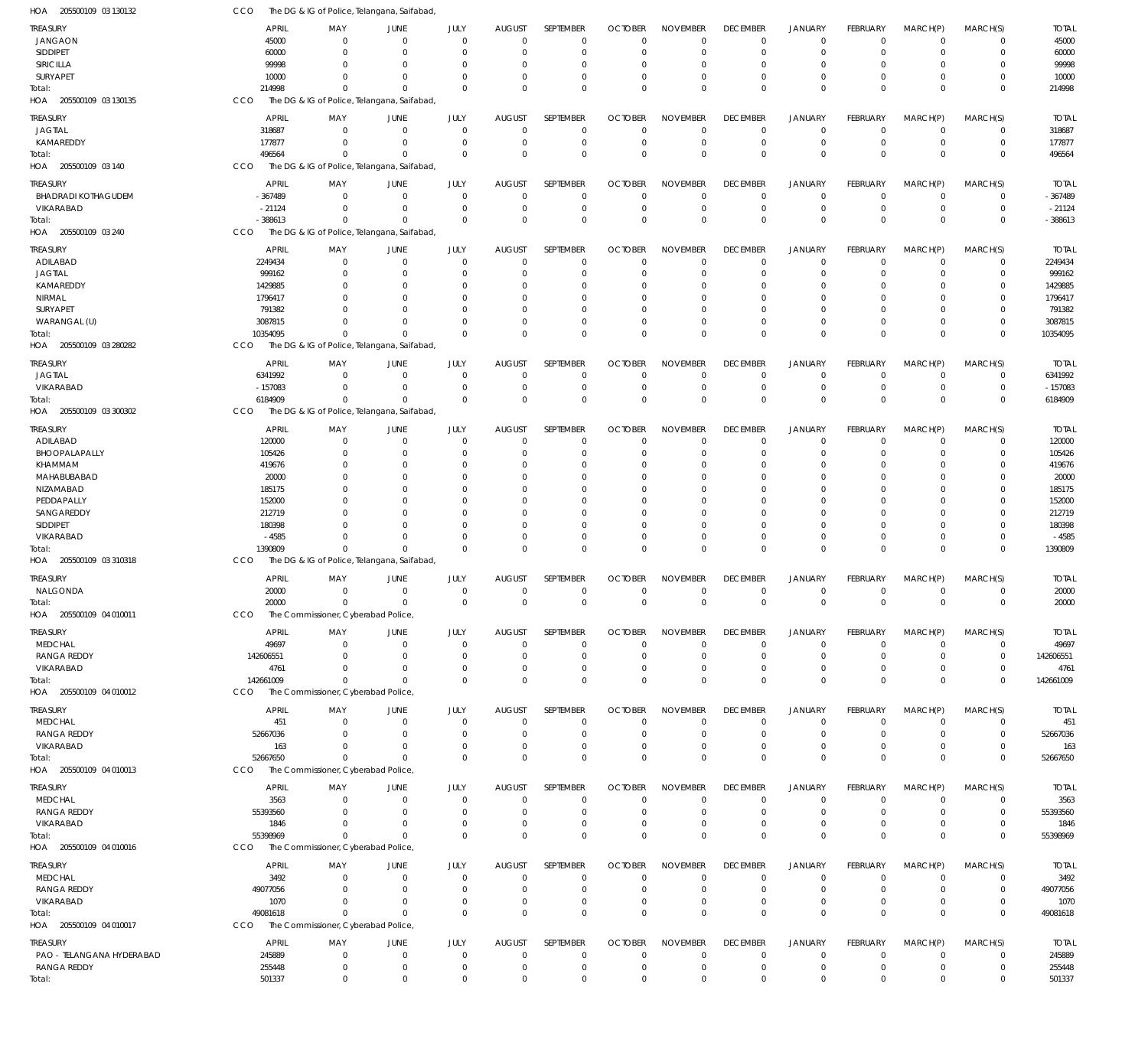| HOA 205500109 04 110111           | CCO                      | The Commissioner, Cyberabad Police,                       |                               |                         |                              |                  |                               |                            |                                |                               |                        |                            |                            |                   |
|-----------------------------------|--------------------------|-----------------------------------------------------------|-------------------------------|-------------------------|------------------------------|------------------|-------------------------------|----------------------------|--------------------------------|-------------------------------|------------------------|----------------------------|----------------------------|-------------------|
| TREASURY                          | <b>APRIL</b>             | MAY                                                       | JUNE                          | JULY                    | <b>AUGUST</b>                | SEPTEMBER        | <b>OCTOBER</b>                | <b>NOVEMBER</b>            | <b>DECEMBER</b>                | <b>JANUARY</b>                | FEBRUARY               | MARCH(P)                   | MARCH(S)                   | <b>TOTAL</b>      |
| <b>RANGA REDDY</b>                | 407520                   | $\mathbf 0$                                               | $\overline{0}$                | $\mathbf 0$             | $\mathbf 0$                  | $\mathbf 0$      | 0                             | $\mathbf 0$                | $\mathbf 0$                    | 0                             | $^{\circ}$             | $\overline{0}$             | $\mathbf 0$                | 407520            |
| Total:                            | 407520                   | $\Omega$                                                  | $\overline{0}$                | $\mathbf 0$             | $\mathbf 0$                  | $\mathbf 0$      | $\mathbf 0$                   | $\mathbb O$                | $\mathbf 0$                    | $\Omega$                      | $\Omega$               | $\Omega$                   | $\mathbf 0$                | 407520            |
| HOA 205500109 04 240              | CCO                      | The Commissioner, Cyberabad Police,                       |                               |                         |                              |                  |                               |                            |                                |                               |                        |                            |                            |                   |
| TREASURY                          | <b>APRIL</b>             | MAY                                                       | <b>JUNE</b>                   | JULY                    | <b>AUGUST</b>                | SEPTEMBER        | <b>OCTOBER</b>                | <b>NOVEMBER</b>            | <b>DECEMBER</b>                | <b>JANUARY</b>                | <b>FEBRUARY</b>        | MARCH(P)                   | MARCH(S)                   | <b>TOTAL</b>      |
| <b>RANGA REDDY</b>                | 45110                    | $\mathbf 0$                                               | $\overline{0}$                | $\mathbf 0$             | $\mathbf 0$                  | $\mathbf 0$      | $\mathbf 0$                   | $\mathbf 0$                | $\Omega$                       | $\mathbf 0$                   | $\Omega$               | $\Omega$                   | $\mathbf 0$                | 45110             |
| Total:                            | 45110                    | $\Omega$                                                  | $\overline{0}$                | $\mathbf 0$             | $\Omega$                     | $\mathbf 0$      | $\Omega$                      | $\mathbf 0$                | $\Omega$                       | $\Omega$                      | $\Omega$               | $\Omega$                   | $\mathbf 0$                | 45110             |
| HOA 205500109 04 280282           | CCO                      | The Commissioner, Cyberabad Police,                       |                               |                         |                              |                  |                               |                            |                                |                               |                        |                            |                            |                   |
|                                   |                          |                                                           |                               |                         |                              |                  |                               |                            |                                |                               |                        |                            |                            |                   |
| treasury                          | <b>APRIL</b>             | MAY                                                       | JUNE                          | JULY                    | <b>AUGUST</b>                | SEPTEMBER        | <b>OCTOBER</b>                | <b>NOVEMBER</b>            | <b>DECEMBER</b>                | <b>JANUARY</b>                | FEBRUARY               | MARCH(P)                   | MARCH(S)                   | <b>TOTAL</b>      |
| RANGA REDDY                       | 25743430                 | $\mathbf 0$                                               | $\overline{0}$                | $\mathbf 0$             | $\mathbf 0$                  | $\mathbf 0$      | $\mathbf 0$                   | $\mathbf 0$                | $\mathbf 0$                    | $\mathbf 0$                   | $\overline{0}$         | $\overline{0}$             | $\mathbf 0$                | 25743430          |
| Total:                            | 25743430                 | $\Omega$                                                  | $\overline{0}$                | $\mathbf 0$             | $\mathbf 0$                  | $\mathbf 0$      | $\mathbf 0$                   | $\mathbf 0$                | $\mathbf 0$                    | $\mathbf 0$                   | $\Omega$               | $\Omega$                   | $\mathbf 0$                | 25743430          |
| HOA 205500109 04 300302           | <b>CCO</b>               | The Commissioner, Cyberabad Police,                       |                               |                         |                              |                  |                               |                            |                                |                               |                        |                            |                            |                   |
| <b>TREASURY</b>                   | <b>APRIL</b>             | MAY                                                       | <b>JUNE</b>                   | JULY                    | <b>AUGUST</b>                | <b>SEPTEMBER</b> | <b>OCTOBER</b>                | <b>NOVEMBER</b>            | <b>DECEMBER</b>                | <b>JANUARY</b>                | FEBRUARY               | MARCH(P)                   | MARCH(S)                   | <b>TOTAL</b>      |
| RANGA REDDY                       | 4910591                  | $\Omega$                                                  | $\overline{0}$                | $\mathbf 0$             | $\mathbf 0$                  | $\mathbf 0$      | $\mathbf 0$                   | $\mathbf 0$                | $\mathbf 0$                    | 0                             | $\Omega$               | $\overline{0}$             | $\mathbf 0$                | 4910591           |
| Total:                            | 4910591                  | $\Omega$                                                  | $\Omega$                      | $\mathbf 0$             | $\mathbf 0$                  | $\mathbf 0$      | $\mathbf 0$                   | $\mathbf 0$                | $\mathbf{0}$                   | $\Omega$                      | $\Omega$               | $\mathbf 0$                | $\mathbf 0$                | 4910591           |
| HOA 205500109 04 510511           | CCO                      | The Commissioner, Cyberabad Police,                       |                               |                         |                              |                  |                               |                            |                                |                               |                        |                            |                            |                   |
| treasury                          | <b>APRIL</b>             | MAY                                                       | <b>JUNE</b>                   | JULY                    | <b>AUGUST</b>                | SEPTEMBER        | <b>OCTOBER</b>                | <b>NOVEMBER</b>            | <b>DECEMBER</b>                | <b>JANUARY</b>                | FEBRUARY               | MARCH(P)                   | MARCH(S)                   | <b>TOTAL</b>      |
| RANGA REDDY                       | $-24000$                 | $\mathbf 0$                                               | $\overline{0}$                | $\mathbf 0$             | $\mathbf 0$                  | $\mathbf 0$      | $\mathbf 0$                   | $\mathbf 0$                | $\mathbf 0$                    | $\mathbf 0$                   | $\Omega$               | $\overline{0}$             | $\mathbf 0$                | $-24000$          |
| Total:                            | $-24000$                 | $\mathbf 0$                                               | $\overline{0}$                | $\Omega$                | $\mathbf 0$                  | $\mathbf 0$      | $\mathbf 0$                   | $\mathbf 0$                | $\Omega$                       | $\Omega$                      | $\Omega$               | $\Omega$                   | $\mathbf 0$                | $-24000$          |
| HOA 205500109 05 130132           | CCO                      | The DG & IG of Police, Telangana, Saifabad,               |                               |                         |                              |                  |                               |                            |                                |                               |                        |                            |                            |                   |
| TREASURY                          | <b>APRIL</b>             | MAY                                                       | <b>JUNE</b>                   | JULY                    | <b>AUGUST</b>                | SEPTEMBER        | <b>OCTOBER</b>                | <b>NOVEMBER</b>            | <b>DECEMBER</b>                | <b>JANUARY</b>                | FEBRUARY               | MARCH(P)                   | MARCH(S)                   | <b>TOTAL</b>      |
| ADILABAD                          | 100000                   | $\mathbf 0$                                               | $\overline{0}$                | $\mathbf 0$             | $\mathbf 0$                  | 0                | $\Omega$                      | $\mathbf 0$                | $\Omega$                       | 0                             | $\Omega$               | $\Omega$                   | 0                          | 100000            |
| JOGULAMBA GADWAL                  | $-60000$                 | $\Omega$                                                  | $\overline{0}$                | $\Omega$                | $\Omega$                     | $\mathbf 0$      | $\Omega$                      | $\mathbf 0$                | $\Omega$                       | $\Omega$                      | $\Omega$               | $\Omega$                   | $\Omega$                   | $-60000$          |
| KHAMMAM                           | 175000                   | $\Omega$                                                  | $\Omega$                      | C                       | $\Omega$                     | 0                | O                             | $\Omega$                   | $\Omega$                       | $\Omega$                      |                        | $\Omega$                   | $\Omega$                   | 175000            |
| NALGONDA                          | 150000                   | $\Omega$                                                  | $\Omega$                      | 0                       | $\Omega$                     | $\mathbf 0$      | $\Omega$                      | $\mathbf 0$                | $\Omega$                       | $\Omega$                      |                        | $\Omega$                   | $\Omega$                   | 150000            |
| <b>NIRMAL</b>                     | 50000                    | $\Omega$                                                  | $\Omega$                      | C                       | $\Omega$                     | $\Omega$         | O                             | $\Omega$                   | $\Omega$                       | $\Omega$                      |                        | $\Omega$                   | $\Omega$                   | 50000             |
| SANGAREDDY                        | $-20000$                 | $\Omega$                                                  | $\Omega$                      | $\Omega$                | $\Omega$                     | $\Omega$         | O                             | $\Omega$                   | $\Omega$                       | $\Omega$                      | $\Omega$               | $\Omega$                   | $\Omega$                   | $-20000$          |
| SIDDIPET                          | 200000                   | $\Omega$                                                  | $\Omega$                      | $\Omega$                | $\mathbf 0$                  | $\mathbf 0$      | 0                             | $\mathbf 0$                | $\Omega$                       | $\mathbf 0$                   | $\Omega$               | $\overline{0}$             | 0                          | 200000            |
| Total:                            | 595000                   | $\Omega$                                                  | $\Omega$                      | $\Omega$                | $\Omega$                     | $\Omega$         | $\Omega$                      | $\Omega$                   | $\Omega$                       | $\Omega$                      | $\Omega$               | $\Omega$                   | $\Omega$                   | 595000            |
| HOA 205500109 11 010011           | CCO                      | Commissioner of Rachakonda Police, HOD XXX                |                               |                         |                              |                  |                               |                            |                                |                               |                        |                            |                            |                   |
| TREASURY                          | <b>APRIL</b>             | MAY                                                       | JUNE                          | JULY                    | <b>AUGUST</b>                | SEPTEMBER        | <b>OCTOBER</b>                | <b>NOVEMBER</b>            | <b>DECEMBER</b>                | <b>JANUARY</b>                | FEBRUARY               | MARCH(P)                   | MARCH(S)                   | <b>TOTAL</b>      |
| <b>MEDCHAL</b>                    | 140887098                | $\mathbf 0$                                               | $\overline{0}$                | $\mathbf 0$             | 0                            | $\mathbf 0$      | $\Omega$                      | $\mathbf 0$                | $\Omega$                       | $\Omega$                      | $\Omega$               | $\Omega$                   | $\mathbf 0$                | 140887098         |
| NALGONDA                          | $-17223$                 | 0                                                         | $\overline{0}$                | $\Omega$                | 0                            | $\mathbf 0$      | O                             | $\mathbf 0$                | 0                              | $\Omega$                      |                        | $\Omega$                   | $\mathbf 0$                | $-17223$          |
| SURYAPET                          | $-2558$                  | $\Omega$                                                  | $\Omega$                      | $\Omega$                | $\Omega$                     | 0                | O                             | $\mathbf 0$                | $\Omega$                       | $\Omega$                      |                        | $\Omega$                   | $\Omega$                   | $-2558$           |
| VIKARABAD                         | 10560                    | $\Omega$                                                  | $\Omega$                      | $\Omega$                | $\mathbf 0$                  | $\mathbf 0$      | $\Omega$                      | $\mathbf 0$                | $\Omega$                       | $\Omega$                      | $\Omega$               | $\Omega$                   | $\mathbf 0$                | 10560             |
| Total:                            | 140877877                | $\Omega$                                                  | $\Omega$                      | $\Omega$                | $\Omega$                     | $\mathbf 0$      | $\Omega$                      | $\Omega$                   | $\Omega$                       | $\Omega$                      | $\Omega$               | $\Omega$                   | $\mathbf 0$                | 140877877         |
| HOA 205500109 11 010012           | <b>CCO</b>               | Commissioner of Rachakonda Police, HOD XXX                |                               |                         |                              |                  |                               |                            |                                |                               |                        |                            |                            |                   |
| TREASURY                          | <b>APRIL</b>             | MAY                                                       | <b>JUNE</b>                   | JULY                    | <b>AUGUST</b>                | SEPTEMBER        | <b>OCTOBER</b>                | <b>NOVEMBER</b>            | <b>DECEMBER</b>                | <b>JANUARY</b>                | FEBRUARY               | MARCH(P)                   | MARCH(S)                   | <b>TOTAL</b>      |
| <b>MEDCHAL</b>                    | 52940604                 | $\mathbf 0$                                               | $\overline{0}$                | $\mathbf 0$             | $\mathbf 0$                  | 0                | $\Omega$                      | $\Omega$                   | $\Omega$                       | $\Omega$                      | $\Omega$               | $\Omega$                   | 0                          | 52940604          |
| VIKARABAD                         | 458                      | $\Omega$                                                  | $\overline{0}$                | $\Omega$                | $\mathbf 0$                  | $\mathbf 0$      | 0                             | $\mathbf 0$                | $\Omega$                       | $\Omega$                      | $\Omega$               | $\Omega$                   | $\mathbf 0$                | 458               |
| Total:                            | 52941062                 | $\Omega$                                                  | $\Omega$                      | $\Omega$                | $\mathbf 0$                  | $\mathbf 0$      | $\Omega$                      | $\mathbf 0$                | $\Omega$                       | $\Omega$                      | $\Omega$               | $\Omega$                   | $\mathbf 0$                | 52941062          |
| HOA 205500109 11 010013           | <b>CCO</b>               | Commissioner of Rachakonda Police, HOD XXX                |                               |                         |                              |                  |                               |                            |                                |                               |                        |                            |                            |                   |
|                                   |                          |                                                           |                               |                         |                              | <b>SEPTEMBER</b> |                               | <b>NOVEMBER</b>            |                                |                               | <b>FEBRUARY</b>        |                            |                            |                   |
| TREASURY<br><b>MEDCHAL</b>        | <b>APRIL</b><br>64976522 | MAY<br>$\mathbf 0$                                        | <b>JUNE</b><br>$\overline{0}$ | JULY<br>$\mathbf 0$     | <b>AUGUST</b><br>$\mathbf 0$ | $\mathbf 0$      | <b>OCTOBER</b><br>$\mathbf 0$ | $\mathbf 0$                | <b>DECEMBER</b><br>$\mathbf 0$ | <b>JANUARY</b><br>$\mathbf 0$ | $^{\circ}$             | MARCH(P)<br>$\overline{0}$ | MARCH(S)<br>$\mathbf 0$    | Total<br>64976522 |
| VIKARABAD                         | 4052                     |                                                           | $\bigcap$                     | $\cap$                  | $\Omega$                     | $\mathbf{0}$     | $\bigcap$                     | $\cap$                     | $\cap$                         | $\cap$                        | $\cap$                 | $\cap$                     | $\Omega$                   | 4052              |
| Total:                            | 64980574                 | $\mathbf 0$                                               | $\Omega$                      | $\Omega$                | $\mathbf 0$                  | $\mathbf 0$      | $\Omega$                      | $\Omega$                   | $\Omega$                       | $\Omega$                      | $\Omega$               | $\Omega$                   | $\mathbf 0$                | 64980574          |
| HOA 205500109 11 010014           | <b>CCO</b>               | Commissioner of Rachakonda Police, HOD XXX                |                               |                         |                              |                  |                               |                            |                                |                               |                        |                            |                            |                   |
|                                   |                          |                                                           |                               |                         |                              |                  |                               |                            |                                |                               |                        |                            |                            |                   |
| <b>TREASURY</b>                   | <b>APRIL</b>             | MAY                                                       | <b>JUNE</b>                   | JULY                    | <b>AUGUST</b>                | <b>SEPTEMBER</b> | <b>OCTOBER</b>                | <b>NOVEMBER</b>            | <b>DECEMBER</b>                | <b>JANUARY</b>                | <b>FEBRUARY</b>        | MARCH(P)                   | MARCH(S)                   | <b>TOTAL</b>      |
| <b>MEDCHAL</b>                    | 530                      | $\mathbf 0$                                               | $^{\circ}$                    | $\mathbf 0$             | $\mathbf 0$                  | $\mathbf 0$      | $\mathbf 0$                   | $\mathbf 0$                | $\mathbf 0$                    | 0                             | $^{\circ}$             | $^{\circ}$                 | $\mathbf 0$                | 530               |
| Total:                            | 530<br>CCO               | $\Omega$<br>Commissioner of Rachakonda Police, HOD XXX    | $\overline{0}$                | $\Omega$                | $\mathbf 0$                  | $\mathbf 0$      | $\mathbf 0$                   | $\mathbb O$                | $\mathbf 0$                    | $\mathbf 0$                   | $\mathbf 0$            | $\mathbf 0$                | $\mathbf 0$                | 530               |
| HOA 205500109 11 010015           |                          |                                                           |                               |                         |                              |                  |                               |                            |                                |                               |                        |                            |                            |                   |
| <b>TREASURY</b>                   | <b>APRIL</b>             | MAY                                                       | JUNE                          | JULY                    | <b>AUGUST</b>                | SEPTEMBER        | <b>OCTOBER</b>                | <b>NOVEMBER</b>            | <b>DECEMBER</b>                | <b>JANUARY</b>                | FEBRUARY               | MARCH(P)                   | MARCH(S)                   | <b>TOTAL</b>      |
| <b>MEDCHAL</b>                    | 2185                     | $\mathbf 0$                                               | $\overline{0}$                | $\mathbf 0$             | $\mathbf 0$                  | $\mathbf 0$      | $\mathbf 0$                   | $\mathbf 0$                | $\mathbf 0$                    | $\mathbf 0$                   | $\Omega$               | $^{\circ}$                 | $\mathbf 0$                | 2185              |
| Total:                            | 2185                     | $\mathbf 0$                                               | $\overline{0}$                | $\Omega$                | $\mathbf 0$                  | $\mathbf 0$      | $\mathbf 0$                   | $\mathbb O$                | $\mathbf 0$                    | $\mathbf 0$                   | $\Omega$               | $\Omega$                   | $\mathbf 0$                | 2185              |
| HOA 205500109 11 010016           | CCO                      | Commissioner of Rachakonda Police, HOD XXX                |                               |                         |                              |                  |                               |                            |                                |                               |                        |                            |                            |                   |
| <b>TREASURY</b>                   | <b>APRIL</b>             | MAY                                                       | JUNE                          | JULY                    | <b>AUGUST</b>                | SEPTEMBER        | <b>OCTOBER</b>                | <b>NOVEMBER</b>            | <b>DECEMBER</b>                | <b>JANUARY</b>                | FEBRUARY               | MARCH(P)                   | MARCH(S)                   | <b>TOTAL</b>      |
| <b>MEDCHAL</b>                    | 45673611                 | $\Omega$                                                  | $\overline{0}$                | $\Omega$                | $\mathbf 0$                  | $\mathbf 0$      | $\Omega$                      | $\Omega$                   | $\mathbf 0$                    | $\mathbf 0$                   | $\Omega$               | $\Omega$                   | 0                          | 45673611          |
| VIKARABAD                         | 3921                     | $\Omega$                                                  | $\Omega$                      | $\Omega$                | $\mathbf 0$                  | $\mathbf 0$      | 0                             | $\mathbf 0$                | $\mathbf 0$                    | $\mathbf 0$                   | $^{\circ}$             | $\Omega$                   | $\mathbf 0$                | 3921              |
| Total:                            | 45677532                 | $\Omega$                                                  | $\Omega$                      | $\Omega$                | $\Omega$                     | $\mathbf 0$      | $\Omega$                      | $\mathbf 0$                | $\Omega$                       | $\Omega$                      | $\Omega$               | $\mathbf 0$                | $\mathbf 0$                | 45677532          |
| HOA 205500109 11 010017           | <b>CCO</b>               | Commissioner of Rachakonda Police, HOD XXX                |                               |                         |                              |                  |                               |                            |                                |                               |                        |                            |                            |                   |
| TREASURY                          | <b>APRIL</b>             | MAY                                                       | JUNE                          | JULY                    | <b>AUGUST</b>                | SEPTEMBER        | <b>OCTOBER</b>                | <b>NOVEMBER</b>            | <b>DECEMBER</b>                | <b>JANUARY</b>                | FEBRUARY               | MARCH(P)                   | MARCH(S)                   | <b>TOTAL</b>      |
| <b>MEDCHAL</b>                    | 854605                   | $\mathbf 0$                                               | $\overline{0}$                | $\mathbf 0$             | $\mathbf 0$                  | $\mathbf 0$      | 0                             | $\mathbf 0$                | $\mathbf 0$                    | $\mathbf 0$                   | $\Omega$               | $\Omega$                   | $\mathbf 0$                | 854605            |
| PAO - TELANGANA HYDERABAD         | 47950                    | $\mathbf 0$                                               | $\overline{0}$                | $\mathbf 0$             | $\mathbf 0$                  | $\mathbf 0$      | $\mathbf 0$                   | $\mathbf 0$                | $\mathbf 0$                    | $\mathbf 0$                   | $\Omega$               | $\Omega$                   | $\mathbf 0$                | 47950             |
| Total:                            | 902555                   | $\Omega$                                                  | $\Omega$                      | $\Omega$                | $\Omega$                     | $\mathbf 0$      | $\Omega$                      | $\mathbf 0$                | $\Omega$                       | $\Omega$                      | $\Omega$               | $\Omega$                   | $\mathbf 0$                | 902555            |
| HOA 205500109 11 010018           | <b>CCO</b>               | Commissioner of Rachakonda Police, HOD XXX                |                               |                         |                              |                  |                               |                            |                                |                               |                        |                            |                            |                   |
| <b>TREASURY</b>                   | <b>APRIL</b>             | MAY                                                       | JUNE                          | JULY                    | <b>AUGUST</b>                | SEPTEMBER        | <b>OCTOBER</b>                | <b>NOVEMBER</b>            | <b>DECEMBER</b>                | <b>JANUARY</b>                | <b>FEBRUARY</b>        | MARCH(P)                   | MARCH(S)                   | <b>TOTAL</b>      |
| <b>MEDCHAL</b>                    | 16536025                 | $\Omega$                                                  | $\overline{0}$                | $\mathbf 0$             | $\mathbf 0$                  | $\mathbf 0$      | $\mathbf 0$                   | $\mathbf 0$                | $\mathbf 0$                    | 0                             | $^{\circ}$             | $^{\circ}$                 | $\mathbf 0$                | 16536025          |
| Total:                            | 16536025                 | $\Omega$                                                  | $\overline{0}$                | $\Omega$                | $\mathbf 0$                  | $\mathbf 0$      | $\mathbf 0$                   | $\mathbb O$                | $\mathbf 0$                    | $\mathbf 0$                   | $\Omega$               | $\mathbf 0$                | $\mathbf 0$                | 16536025          |
| HOA 205500109 11 110111           | CCO                      | Commissioner of Rachakonda Police, HOD XXX                |                               |                         |                              |                  |                               |                            |                                |                               |                        |                            |                            |                   |
|                                   |                          |                                                           |                               |                         |                              |                  |                               |                            |                                |                               |                        |                            |                            |                   |
| <b>TREASURY</b>                   | <b>APRIL</b>             | MAY                                                       | JUNE                          | JULY                    | <b>AUGUST</b>                | SEPTEMBER        | <b>OCTOBER</b>                | <b>NOVEMBER</b>            | <b>DECEMBER</b>                | <b>JANUARY</b>                | <b>FEBRUARY</b>        | MARCH(P)                   | MARCH(S)                   | <b>TOTAL</b>      |
| <b>MEDCHAL</b>                    | $-32400$                 | $\mathbf 0$                                               | $\overline{0}$                | $\mathbf 0$<br>$\Omega$ | $\mathbf 0$                  | $\mathbf 0$      | 0                             | $\mathbf 0$<br>$\mathbb O$ | $\overline{0}$                 | $\mathbf 0$                   | $^{\circ}$<br>$\Omega$ | $\overline{0}$<br>$\Omega$ | $\mathbf 0$<br>$\mathbf 0$ | $-32400$          |
| Total:<br>HOA 205500109 11 280282 | $-32400$<br><b>CCO</b>   | $\mathbf 0$<br>Commissioner of Rachakonda Police, HOD XXX | $\overline{0}$                |                         | $\mathbf 0$                  | $\mathbf 0$      | $\mathbf 0$                   |                            | $\mathbf 0$                    | $\mathbf 0$                   |                        |                            |                            | $-32400$          |
|                                   |                          |                                                           |                               |                         |                              |                  |                               |                            |                                |                               |                        |                            |                            |                   |
| <b>TREASURY</b>                   | <b>APRIL</b>             | MAY                                                       | JUNE                          | JULY                    | <b>AUGUST</b>                | SEPTEMBER        | <b>OCTOBER</b>                | <b>NOVEMBER</b>            | <b>DECEMBER</b>                | <b>JANUARY</b>                | <b>FEBRUARY</b>        | MARCH(P)                   | MARCH(S)                   | Total             |
| <b>MEDCHAL</b>                    | 26609166                 | $\mathbf 0$                                               | $\overline{0}$                | $\mathbf 0$             | $\mathbf 0$                  | $\mathbf 0$      | $\mathbf 0$                   | $\mathbf 0$                | $\mathbf 0$                    | $\mathbf 0$                   | $\mathbf 0$            | $\overline{0}$             | 0                          | 26609166          |
| Total:                            | 26609166                 | $\mathbf 0$                                               | $\overline{0}$                | $\mathbf 0$             | $\mathbf 0$                  | $\mathbf 0$      | $\mathbf 0$                   | $\mathbf 0$                | $\mathbf 0$                    | $\mathbf 0$                   | $\mathbf 0$            | $\mathbf 0$                | $\mathbf 0$                | 26609166          |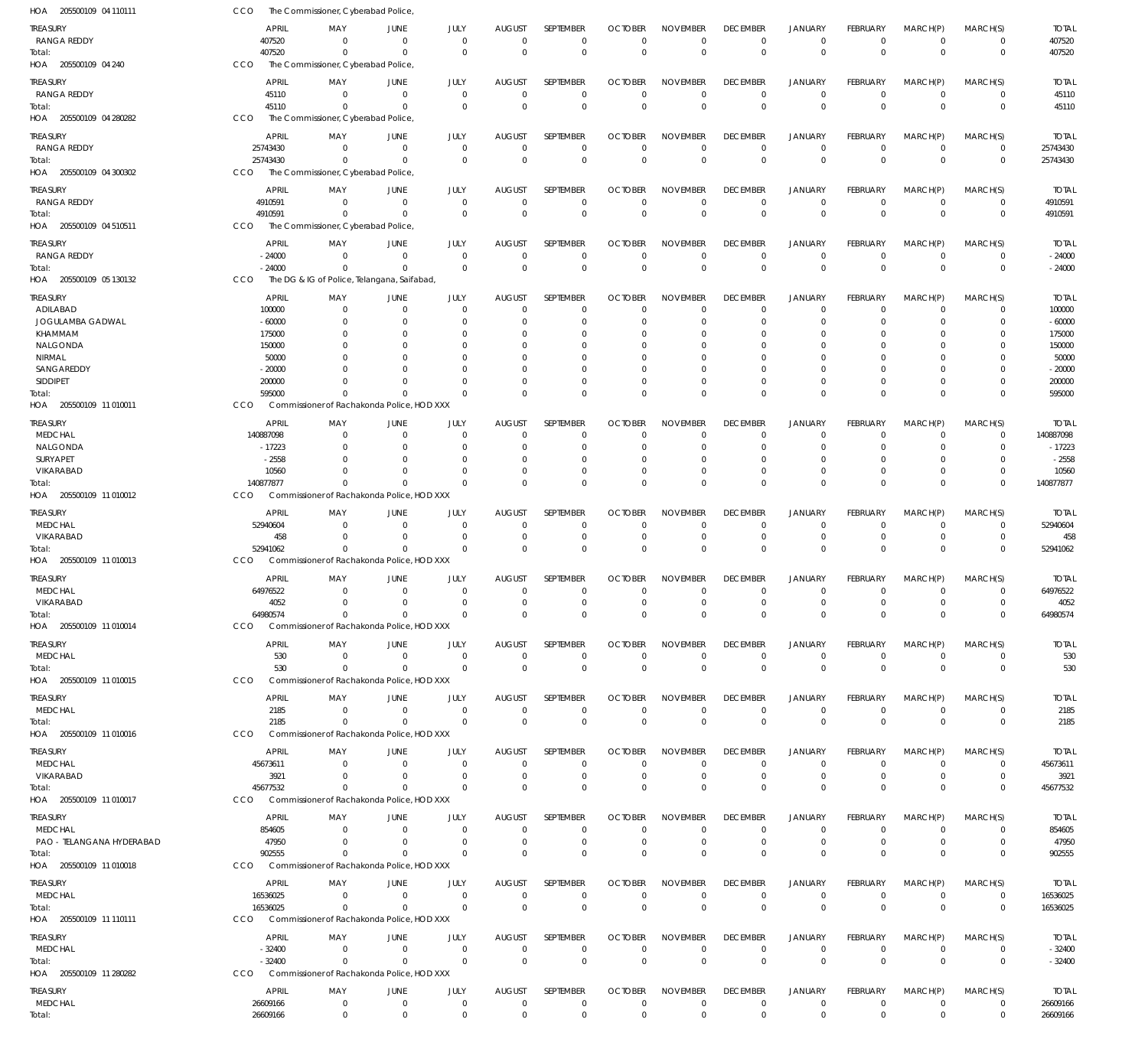| HOA 205500109 11 300302                      | CCO                     |                                     | Commissioner of Rachakonda Police, HOD XXX  |                      |                         |                            |                            |                                |                             |                               |                             |                         |                          |                         |
|----------------------------------------------|-------------------------|-------------------------------------|---------------------------------------------|----------------------|-------------------------|----------------------------|----------------------------|--------------------------------|-----------------------------|-------------------------------|-----------------------------|-------------------------|--------------------------|-------------------------|
| <b>TREASURY</b>                              | <b>APRIL</b>            | MAY                                 | JUNE                                        | JULY                 | AUGUST                  | SEPTEMBER                  | <b>OCTOBER</b>             | <b>NOVEMBER</b>                | <b>DECEMBER</b>             | <b>JANUARY</b>                | <b>FEBRUARY</b>             | MARCH(P)                | MARCH(S)                 | <b>TOTAL</b>            |
| MEDCHAL                                      | 2082418                 | $\Omega$                            | $\overline{0}$                              | $\Omega$             | $\mathbf 0$             | $\mathbf 0$                | $\Omega$                   | $\mathbf 0$                    | $\overline{0}$              | $\mathbf 0$                   | $\mathbf 0$                 | $\mathbf 0$             | 0                        | 2082418                 |
| Total:                                       | 2082418                 | $\Omega$                            | $\Omega$                                    | $\Omega$             | $\Omega$                | $\mathbf 0$                | $\Omega$                   | $\mathbf{0}$                   | $\overline{0}$              | $\Omega$                      | $\mathbf 0$                 | $\Omega$                | $\overline{0}$           | 2082418                 |
| HOA 205500109 11 310318                      | CCO                     |                                     | Commissioner of Rachakonda Police, HOD XXX  |                      |                         |                            |                            |                                |                             |                               |                             |                         |                          |                         |
| TREASURY                                     | <b>APRIL</b>            | MAY                                 | <b>JUNE</b>                                 | JULY                 | <b>AUGUST</b>           | SEPTEMBER                  | <b>OCTOBER</b>             | <b>NOVEMBER</b>                | <b>DECEMBER</b>             | <b>JANUARY</b>                | <b>FEBRUARY</b>             | MARCH(P)                | MARCH(S)                 | <b>TOTAL</b>            |
| MEDCHAL                                      | 20000                   | $\Omega$                            | $\Omega$                                    | $\Omega$             | $\Omega$                | $\mathbf 0$                | $\Omega$                   | $\Omega$                       | $\Omega$                    | $\Omega$                      | $\Omega$                    | $\overline{0}$          | $\overline{0}$           | 20000                   |
| Total:                                       | 20000                   | $\Omega$                            | $\Omega$                                    | $\Omega$             | $\Omega$                | $\mathbf 0$                | $\Omega$                   | $\Omega$                       | $\Omega$                    | $\Omega$                      | $\Omega$                    | $\Omega$                | $\overline{0}$           | 20000                   |
| HOA 205500109 11 510511                      | CCO                     |                                     | Commissioner of Rachakonda Police, HOD XXX  |                      |                         |                            |                            |                                |                             |                               |                             |                         |                          |                         |
| <b>TREASURY</b>                              | APRIL                   | MAY                                 | JUNE                                        | JULY                 | AUGUST                  | SEPTEMBER                  | <b>OCTOBER</b>             | <b>NOVEMBER</b>                | <b>DECEMBER</b>             | <b>JANUARY</b>                | FEBRUARY                    | MARCH(P)                | MARCH(S)                 | <b>TOTAL</b>            |
| <b>MEDCHAL</b>                               | $-18256$                | $\Omega$                            | $\mathbf{0}$                                | $\Omega$             | $\mathbf 0$             | $\mathbf 0$                | $\mathbf 0$                | $\mathbf 0$                    | $\Omega$                    | $\mathbf 0$                   | $^{\circ}$                  | $\mathbf 0$             | $^{\circ}$               | $-18256$                |
| Total:<br>HOA 20550010925 03 250             | $-18256$<br>CCO         | $\Omega$                            | $\Omega$                                    | $\Omega$             | $\Omega$                | $\mathbf 0$                | $\Omega$                   | $\mathbf{0}$                   | $\Omega$                    | $\Omega$                      | $\mathbf 0$                 | $\Omega$                | $\overline{0}$           | $-18256$                |
|                                              |                         |                                     | The DG & IG of Police, Telangana, Saifabad, |                      |                         |                            |                            |                                |                             |                               |                             |                         |                          |                         |
| <b>TREASURY</b>                              | APRIL                   | MAY                                 | JUNE                                        | JULY                 | AUGUST                  | SEPTEMBER                  | <b>OCTOBER</b>             | <b>NOVEMBER</b>                | <b>DECEMBER</b>             | <b>JANUARY</b>                | <b>FEBRUARY</b>             | MARCH(P)                | MARCH(S)                 | <b>TOTAL</b>            |
| PAO - TELANGANA HYDERABAD                    | 3622140<br>3622140      | $\Omega$<br>$\Omega$                | $\Omega$<br>$\Omega$                        | $\Omega$<br>$\Omega$ | $\Omega$<br>$\mathbf 0$ | $\mathbf 0$<br>$\mathbf 0$ | $\Omega$<br>$\mathbf 0$    | $\Omega$<br>$\Omega$           | $\overline{0}$<br>$\Omega$  | $\Omega$<br>$\mathbf 0$       | $\Omega$<br>$\Omega$        | $\Omega$<br>$\Omega$    | $^{\circ}$<br>$^{\circ}$ | 3622140<br>3622140      |
| Total:<br>HOA 20550010925 03 500503          | <b>CCO</b>              |                                     | The DG & IG of Police, Telangana, Saifabad, |                      |                         |                            |                            |                                |                             |                               |                             |                         |                          |                         |
|                                              |                         |                                     |                                             |                      |                         |                            |                            |                                |                             |                               |                             |                         |                          |                         |
| TREASURY<br>KARIMNAGAR                       | APRIL<br>$-2800$        | MAY<br>0                            | JUNE<br>$\mathbf 0$                         | JULY<br>$\Omega$     | AUGUST<br>$\mathbf 0$   | SEPTEMBER<br>$\mathbf 0$   | <b>OCTOBER</b><br>$\Omega$ | <b>NOVEMBER</b><br>$\mathbf 0$ | <b>DECEMBER</b><br>$\Omega$ | <b>JANUARY</b><br>$\mathbf 0$ | FEBRUARY<br>$\Omega$        | MARCH(P)<br>$\mathbf 0$ | MARCH(S)<br>$^{\circ}$   | <b>TOTAL</b><br>$-2800$ |
| Total:                                       | $-2800$                 | $\Omega$                            | $\Omega$                                    | $\Omega$             | $\Omega$                | $\mathbf 0$                | $\Omega$                   | $\Omega$                       | $\Omega$                    | $\Omega$                      | $\Omega$                    | $\Omega$                | $\mathbf 0$              | $-2800$                 |
| HOA 20550010925 04 280284                    | CCO                     | The Commissioner, Cyberabad Police, |                                             |                      |                         |                            |                            |                                |                             |                               |                             |                         |                          |                         |
| <b>TREASURY</b>                              | APRIL                   | MAY                                 | JUNE                                        | JULY                 | <b>AUGUST</b>           | SEPTEMBER                  | <b>OCTOBER</b>             | <b>NOVEMBER</b>                | <b>DECEMBER</b>             | <b>JANUARY</b>                | <b>FEBRUARY</b>             | MARCH(P)                | MARCH(S)                 | <b>TOTAL</b>            |
| RANGA REDDY                                  | 148000                  | $\Omega$                            | $\Omega$                                    | $\Omega$             | $\Omega$                | $\mathbf 0$                | $\Omega$                   | $\mathbf 0$                    | $\Omega$                    | $\Omega$                      | $\Omega$                    | $\Omega$                | $\mathbf 0$              | 148000                  |
| Total:                                       | 148000                  | $\Omega$                            | $\Omega$                                    | $\Omega$             | $\Omega$                | $\mathbf 0$                | $\Omega$                   | $\mathbf 0$                    | $\Omega$                    | $\Omega$                      | $\Omega$                    | $\Omega$                | $\overline{0}$           | 148000                  |
| HOA 20550010925 09 520521                    | CCO                     | The Commissioner, Cyberabad Police, |                                             |                      |                         |                            |                            |                                |                             |                               |                             |                         |                          |                         |
| <b>TREASURY</b>                              | <b>APRIL</b>            | MAY                                 | JUNE                                        | JULY                 | <b>AUGUST</b>           | SEPTEMBER                  | <b>OCTOBER</b>             | <b>NOVEMBER</b>                | <b>DECEMBER</b>             | <b>JANUARY</b>                | FEBRUARY                    | MARCH(P)                | MARCH(S)                 | <b>TOTAL</b>            |
| RANGA REDDY                                  | 56593                   | $\Omega$                            | $\Omega$                                    | $\Omega$             | $\mathbf 0$             | $\mathbf 0$                | 0                          | $\mathbf 0$                    | $\Omega$                    | $\mathbf 0$                   | $^{\circ}$                  | $\mathbf 0$             | $^{\circ}$               | 56593                   |
| Total:                                       | 56593                   | $\Omega$                            | $\Omega$                                    | $\Omega$             | $\Omega$                | $\mathbf 0$                | $\Omega$                   | $\Omega$                       | $\Omega$                    | $\Omega$                      | $\Omega$                    | $\Omega$                | $\mathbf 0$              | 56593                   |
| HOA 20550010925 11 280284                    | CCO                     |                                     | Commissioner of Rachakonda Police, HOD XXX  |                      |                         |                            |                            |                                |                             |                               |                             |                         |                          |                         |
| <b>TREASURY</b>                              | APRIL                   | MAY                                 | JUNE                                        | JULY                 | AUGUST                  | SEPTEMBER                  | <b>OCTOBER</b>             | <b>NOVEMBER</b>                | <b>DECEMBER</b>             | <b>JANUARY</b>                | <b>FEBRUARY</b>             | MARCH(P)                | MARCH(S)                 | <b>TOTAL</b>            |
| MEDCHAL                                      | 948186                  | $\Omega$                            | $\Omega$                                    | $\Omega$             | $\Omega$                | $\mathbf 0$                | $\Omega$                   | $\Omega$                       | $\Omega$                    | $\Omega$                      | $\Omega$                    | $\Omega$                | $\mathbf 0$              | 948186                  |
| Total:                                       | 948186                  | $\Omega$                            | $\overline{0}$                              | $\Omega$             | $\Omega$                | $\mathbf 0$                | $\mathbf 0$                | $\mathbf 0$                    | $\Omega$                    | $\mathbf 0$                   | $\Omega$                    | $\Omega$                | $\overline{0}$           | 948186                  |
| HOA 20550010925 13 500503                    | CCO                     |                                     | The DG & IG of Police, Telangana, Saifabad, |                      |                         |                            |                            |                                |                             |                               |                             |                         |                          |                         |
| TREASURY                                     | APRIL                   | MAY                                 | JUNE                                        | JULY                 | AUGUST                  | SEPTEMBER                  | <b>OCTOBER</b>             | <b>NOVEMBER</b>                | <b>DECEMBER</b>             | <b>JANUARY</b>                | FEBRUARY                    | MARCH(P)                | MARCH(S)                 | <b>TOTAL</b>            |
| VIKARABAD                                    | $-40000$                | $\mathbf 0$                         | $\mathbf 0$                                 | $\Omega$             | $\mathbf 0$             | $\mathbf 0$                | 0                          | $\mathbf 0$                    | $\Omega$                    | $\mathbf 0$                   | $\Omega$                    | 0                       | $^{\circ}$               | $-40000$                |
| Total:                                       | $-40000$                | $\Omega$                            | $\Omega$                                    | $\Omega$             | $\overline{0}$          | $\mathbf 0$                | $\mathbf 0$                | $\mathbf 0$                    | $\Omega$                    | $\Omega$                      | $\Omega$                    | $\Omega$                | $\overline{0}$           | $-40000$                |
| HOA 205500111 04 010011                      | CCO                     |                                     | The DG & IG of Police, Telangana, Saifabad, |                      |                         |                            |                            |                                |                             |                               |                             |                         |                          |                         |
| <b>TREASURY</b>                              | APRIL                   | MAY                                 | JUNE                                        | JULY                 | AUGUST                  | SEPTEMBER                  | <b>OCTOBER</b>             | <b>NOVEMBER</b>                | <b>DECEMBER</b>             | <b>JANUARY</b>                | <b>FEBRUARY</b>             | MARCH(P)                | MARCH(S)                 | <b>TOTAL</b>            |
| NAGARKURNOOL                                 | $-10919$                | $\Omega$                            | $\Omega$                                    | $\Omega$             | $\Omega$                | $\Omega$                   | $\Omega$                   | $\Omega$                       | $\Omega$                    | $\Omega$                      | $\Omega$                    | $\Omega$                | $\Omega$                 | $-10919$                |
| PAO - TELANGANA HYDERABAD                    | 15360680                | $\Omega$                            | $\Omega$                                    | $\Omega$             | $\Omega$                | $\Omega$                   | $\Omega$                   | $\Omega$                       | $\Omega$                    | $\Omega$                      | $\Omega$                    | $\Omega$                | $\Omega$                 | 15360680                |
| WARANGAL (U)<br>Total:                       | 3697<br>15353458        | $\Omega$<br>$\Omega$                | $\Omega$<br>$\Omega$                        | O<br>$\Omega$        | $\Omega$<br>$\Omega$    | $\mathbf 0$<br>$\Omega$    | $\Omega$<br>$\Omega$       | $\Omega$<br>$\Omega$           | $\Omega$<br>$\Omega$        | $\mathbf 0$<br>$\Omega$       | $\Omega$<br>$\Omega$        | 0<br>$\Omega$           | 0<br>$\Omega$            | 3697<br>15353458        |
| HOA 205500111 04 010012                      | CCO                     |                                     | The DG & IG of Police, Telangana, Saifabad, |                      |                         |                            |                            |                                |                             |                               |                             |                         |                          |                         |
|                                              |                         |                                     |                                             |                      |                         |                            |                            |                                |                             |                               |                             |                         |                          |                         |
| <b>TREASURY</b><br>PAO - TELANGANA HYDERABAD | <b>APRIL</b><br>3381879 | MAY<br>$\Omega$                     | JUNE<br>$\Omega$                            | JULY<br>$\Omega$     | AUGUST<br>$\Omega$      | SEPTEMBER<br>$\Omega$      | <b>OCTOBER</b><br>$\Omega$ | <b>NOVEMBER</b><br>$\Omega$    | <b>DECEMBER</b><br>$\Omega$ | <b>JANUARY</b><br>$\Omega$    | <b>FEBRUARY</b><br>$\Omega$ | MARCH(P)<br>$\Omega$    | MARCH(S)                 | <b>TOTAL</b><br>3381879 |
| Total:                                       | 3381879                 | $\mathbf 0$                         | $\Omega$                                    | $\Omega$             | $\Omega$                | $\mathbf 0$                | $\Omega$                   | $\Omega$                       | $\Omega$                    | $\Omega$                      | $\mathbf 0$                 | $\Omega$                | $\mathbf 0$              | 3381879                 |
| HOA 205500111 04 010013                      | <b>CCO</b>              |                                     | The DG & IG of Police, Telangana, Saifabad, |                      |                         |                            |                            |                                |                             |                               |                             |                         |                          |                         |
| <b>TREASURY</b>                              | <b>APRIL</b>            | MAY                                 | JUNE                                        | JULY                 | AUGUST                  | SEPTEMBER                  | <b>OCTOBER</b>             | <b>NOVEMBER</b>                | <b>DECEMBER</b>             | <b>JANUARY</b>                | <b>FEBRUARY</b>             | MARCH(P)                | MARCH(S)                 | <b>TOTAL</b>            |
| PAO - TELANGANA HYDERABAD                    | 5848828                 | $\Omega$                            | $\Omega$                                    | 0                    | $\mathbf 0$             | $\mathbf 0$                | 0                          | $\mathbf 0$                    | $\mathbf 0$                 | $^{\circ}$                    | 0                           | 0                       | $^{\circ}$               | 5848828                 |
| Total:                                       | 5848828                 | $\Omega$                            | $\Omega$                                    | $\Omega$             | $\mathbf 0$             | $\mathbf 0$                | $\mathbf 0$                | $\mathbf 0$                    | $\mathbf 0$                 | $\mathbf 0$                   | $\mathbf 0$                 | $\mathbf 0$             | $\overline{0}$           | 5848828                 |
| HOA 205500111 04 010016                      | CCO                     |                                     | The DG & IG of Police, Telangana, Saifabad, |                      |                         |                            |                            |                                |                             |                               |                             |                         |                          |                         |
| <b>TREASURY</b>                              | APRIL                   | MAY                                 | JUNE                                        | JULY                 | <b>AUGUST</b>           | <b>SEPTEMBER</b>           | <b>OCTOBER</b>             | <b>NOVEMBER</b>                | <b>DECEMBER</b>             | <b>JANUARY</b>                | FEBRUARY                    | MARCH(P)                | MARCH(S)                 | <b>TOTAL</b>            |
| PAO - TELANGANA HYDERABAD                    | 4502312                 | 0                                   | $\mathbf 0$                                 | $\Omega$             | $\mathbf 0$             | $\mathbf 0$                | 0                          | $\mathbf 0$                    | $\mathbf 0$                 | $\mathbf 0$                   | $\overline{0}$              | $\mathbf 0$             | $^{\circ}$               | 4502312                 |
| Total:                                       | 4502312                 | $\Omega$                            | $\Omega$                                    | $\Omega$             | $\Omega$                | $\mathbf 0$                | $\mathbf 0$                | $\mathbb O$                    | $\Omega$                    | $\overline{0}$                | $\overline{0}$              | $\Omega$                | $\overline{0}$           | 4502312                 |
| HOA 205500111 04 010017                      | CCO                     |                                     | The DG & IG of Police, Telangana, Saifabad, |                      |                         |                            |                            |                                |                             |                               |                             |                         |                          |                         |
| <b>TREASURY</b>                              | APRIL                   | MAY                                 | JUNE                                        | JULY                 | <b>AUGUST</b>           | SEPTEMBER                  | <b>OCTOBER</b>             | <b>NOVEMBER</b>                | <b>DECEMBER</b>             | <b>JANUARY</b>                | FEBRUARY                    | MARCH(P)                | MARCH(S)                 | <b>TOTAL</b>            |
| PAO - TELANGANA HYDERABAD                    | 92310                   | $\mathbf 0$                         | $\mathbf 0$                                 | $\Omega$             | $\mathbf 0$             | $\mathbf 0$                | $\mathbf 0$                | $\mathbf 0$                    | $\mathbf 0$                 | $\mathbf 0$                   | $\overline{0}$              | $\mathbf 0$             | $\mathbf 0$              | 92310                   |
| Total:                                       | 92310                   | $\Omega$                            | $\Omega$                                    | $\Omega$             | $\mathbf 0$             | $\mathbf 0$                | $\mathbf 0$                | $\mathbf 0$                    | $\mathbf 0$                 | $\Omega$                      | $\mathbf{0}$                | $\Omega$                | $\overline{0}$           | 92310                   |
| HOA 205500111 04 130131                      | CCO                     |                                     | The DG & IG of Police, Telangana, Saifabad, |                      |                         |                            |                            |                                |                             |                               |                             |                         |                          |                         |
| TREASURY                                     | <b>APRIL</b>            | MAY                                 | JUNE                                        | JULY                 | <b>AUGUST</b>           | SEPTEMBER                  | <b>OCTOBER</b>             | <b>NOVEMBER</b>                | <b>DECEMBER</b>             | <b>JANUARY</b>                | FEBRUARY                    | MARCH(P)                | MARCH(S)                 | <b>TOTAL</b>            |
| PAO - TELANGANA HYDERABAD                    | 49549                   | 0                                   | $\mathbf 0$                                 | 0                    | $\mathbf 0$             | $\mathbf 0$                | 0                          | 0                              | $\mathbf 0$                 | $\mathbf 0$                   | $\mathbf 0$                 | 0                       | $\overline{0}$           | 49549                   |
| Total:                                       | 49549                   | $\Omega$                            | $\Omega$                                    | $\Omega$             | $\overline{0}$          | $\mathbf 0$                | $\mathbf 0$                | $\mathbb O$                    | $\overline{0}$              | $\mathbf 0$                   | $\Omega$                    | $\Omega$                | $\overline{0}$           | 49549                   |
| HOA 205500111 04 300302                      | CCO                     |                                     | The DG & IG of Police, Telangana, Saifabad, |                      |                         |                            |                            |                                |                             |                               |                             |                         |                          |                         |
| <b>TREASURY</b>                              | APRIL                   | MAY                                 | JUNE                                        | JULY                 | <b>AUGUST</b>           | SEPTEMBER                  | <b>OCTOBER</b>             | <b>NOVEMBER</b>                | <b>DECEMBER</b>             | <b>JANUARY</b>                | FEBRUARY                    | MARCH(P)                | MARCH(S)                 | <b>TOTAL</b>            |
| PAO - TELANGANA HYDERABAD                    | 170274                  | $\mathbf 0$                         | $\Omega$                                    | $\Omega$             | $\mathbf 0$             | $\mathbf 0$                | $\Omega$                   | $\mathbf 0$                    | $\mathbf 0$                 | $\mathbf 0$                   | $\Omega$                    | $\mathbf 0$             | $\overline{0}$           | 170274                  |
| Total:                                       | 170274                  | $\mathbf 0$                         | $\mathbf 0$                                 | $\Omega$             | $\mathbf 0$             | $\mathbf 0$                | $\mathbf 0$                | $\mathbf 0$                    | $\mathbf 0$                 | $\mathbf 0$                   | $\mathbf 0$                 | $\overline{0}$          | $\overline{0}$           | 170274                  |
| HOA 205500113 04 010011                      | CCO                     |                                     | The DG & IG of Police, Telangana, Saifabad, |                      |                         |                            |                            |                                |                             |                               |                             |                         |                          |                         |
| TREASURY                                     | APRIL                   | MAY                                 | JUNE                                        | JULY                 | <b>AUGUST</b>           | SEPTEMBER                  | <b>OCTOBER</b>             | <b>NOVEMBER</b>                | <b>DECEMBER</b>             | <b>JANUARY</b>                | <b>FEBRUARY</b>             | MARCH(P)                | MARCH(S)                 | <b>TOTAL</b>            |
| JOGULAMBA GADWAL                             | 148830                  | $\mathbf 0$                         | $\mathbf 0$                                 | 0                    | $\mathbf 0$             | $\mathbf 0$                | $\Omega$                   | $\mathbf 0$                    | 0                           | $^{\circ}$                    | $\Omega$                    | $\Omega$                | 0                        | 148830                  |
| <b>MANCHERIAL</b>                            | 244570                  | $\Omega$                            | $\overline{0}$                              | $\Omega$             | $\Omega$                | $\mathbf 0$                | $\Omega$                   | $\Omega$                       | $\Omega$                    | $\Omega$                      | $\Omega$                    | $\Omega$                | $\Omega$                 | 244570                  |
| NALGONDA<br>NIZAMABAD                        | 129340<br>94625         | 0<br>$\Omega$                       | - 0<br>$\Omega$                             | $\Omega$<br>0        | $\Omega$<br>$\Omega$    | $\Omega$<br>$\Omega$       | O<br>O                     | $\Omega$<br>$\Omega$           | $\Omega$<br>$\Omega$        | $\Omega$<br>$\Omega$          | $\Omega$<br>$\Omega$        | $\Omega$<br>$\Omega$    | $\Omega$<br>$\Omega$     | 129340<br>94625         |
| PAO - TELANGANA HYDERABAD                    | 431909                  | $\Omega$                            | $\Omega$                                    |                      | $\Omega$                | $\Omega$                   | -0                         | $\Omega$                       | $\Omega$                    | $\Omega$                      |                             | $\Omega$                | 0                        | 431909                  |
| <b>RANGA REDDY</b>                           | 363090                  | $\Omega$                            | $\Omega$                                    | O                    | $\Omega$                | $\Omega$                   | C.                         | $\Omega$                       | $\Omega$                    | $\Omega$                      | $\Omega$                    | $\Omega$                | $\Omega$                 | 363090                  |
| WARANGAL (U)                                 | 336830                  | 0                                   | $\mathbf 0$                                 | $\Omega$             | $\mathbf 0$             | $\mathbf 0$                | $\Omega$                   | $\mathbf 0$                    | $\Omega$                    | $\mathbf 0$                   | 0                           | $\mathbf 0$             | 0                        | 336830                  |
| Total:                                       | 1749194                 | $\Omega$                            | $\mathbf 0$                                 | $\Omega$             | $\Omega$                | $\Omega$                   | $\Omega$                   | $\Omega$                       | $\Omega$                    | $\Omega$                      | $\Omega$                    | $\Omega$                | $\Omega$                 | 1749194                 |
|                                              |                         |                                     |                                             |                      |                         |                            |                            |                                |                             |                               |                             |                         |                          |                         |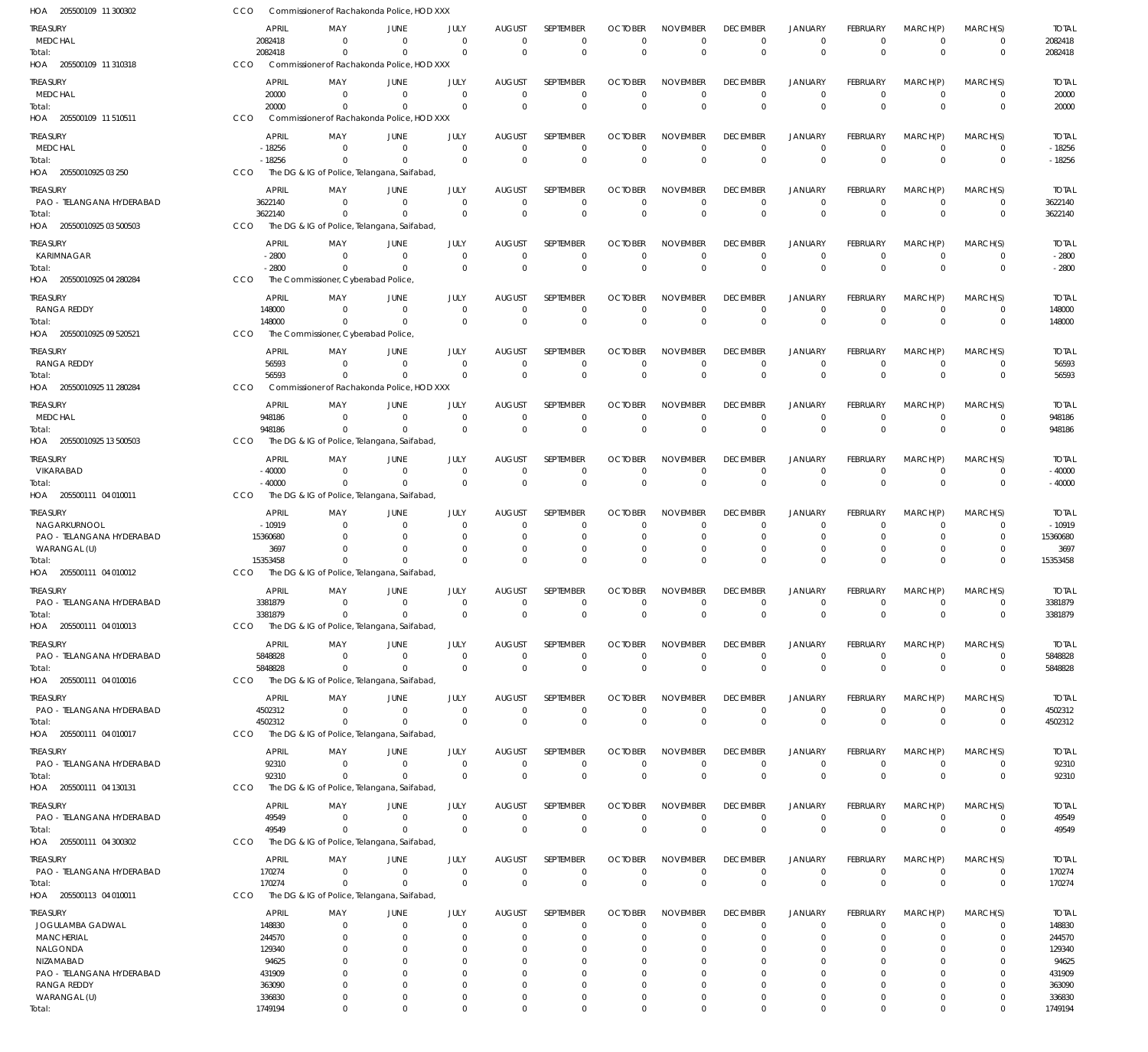| 1OA<br>205500113 04 010012            | CCO          |                   | The DG & IG of Police, Telangana, Saifabad, |                        |                                 |                  |                                  |                                |                 |                               |                             |                            |                         |              |
|---------------------------------------|--------------|-------------------|---------------------------------------------|------------------------|---------------------------------|------------------|----------------------------------|--------------------------------|-----------------|-------------------------------|-----------------------------|----------------------------|-------------------------|--------------|
| TREASURY                              | <b>APRIL</b> | MAY               | JUNE                                        | JULY                   | <b>AUGUST</b>                   | <b>SEPTEMBER</b> | <b>OCTOBER</b>                   | <b>NOVEMBER</b>                | <b>DECEMBER</b> | <b>JANUARY</b>                | <b>FEBRUARY</b>             | MARCH(P)                   | MARCH(S)                | <b>TOTAL</b> |
| JOGULAMBA GADWAL                      | 16900        | $\Omega$          | $\overline{0}$                              | $\Omega$               | $\mathbf 0$                     | $\mathbf 0$      | $\overline{0}$                   | $\mathbf 0$                    | $\mathbf 0$     | $\mathbf 0$                   | $\Omega$                    | $\Omega$                   | 0                       | 16900        |
| <b>MANCHERIAL</b>                     | 10770        | $\Omega$          | $\overline{0}$                              | $\mathbf 0$            | $\mathbf{0}$                    | $\mathbf 0$      | 0                                | $\mathbf 0$                    | $\mathbf 0$     | $\mathbf 0$                   | $\Omega$                    | $\Omega$                   | $\mathbf 0$             | 10770        |
| NALGONDA                              | 100          | $\Omega$          | $\overline{0}$                              | $\Omega$               | 0                               | 0                | 0                                | $\Omega$                       | $\Omega$        | $\Omega$                      |                             | $\Omega$                   | 0                       | 100          |
| NIZAMABAD                             | 4450         | $\Omega$          | $\Omega$                                    | $\Omega$               | $\Omega$                        | $\Omega$         | $\Omega$                         | $\Omega$                       | $\Omega$        | $\Omega$                      |                             | $\Omega$                   | 0                       | 4450         |
| PAO - TELANGANA HYDERABAD             | 20400        | $\Omega$          | $\Omega$                                    |                        | $\Omega$                        | $\Omega$         | $\Omega$                         | $\Omega$                       | $\Omega$        | $\Omega$                      |                             | $\Omega$                   | 0                       | 20400        |
| <b>RANGA REDDY</b>                    | 23375        | $\Omega$          | $\Omega$                                    | $\Omega$               | $\Omega$                        | $\Omega$         | $\Omega$                         | $\Omega$                       | $\Omega$        | $\Omega$                      |                             | $\Omega$                   | $\Omega$                | 23375        |
| WARANGAL (U)                          | 18783        | $\Omega$          | $\Omega$                                    | $\Omega$               | $\Omega$                        | $\Omega$         | 0                                | $\Omega$                       | $\Omega$        | $\Omega$                      | $\Omega$                    | $\Omega$                   | 0                       | 18783        |
| Total:                                | 94778        | $\Omega$          | $\Omega$                                    | $\Omega$               | $\Omega$                        | $\mathbf 0$      | $\Omega$                         | $\Omega$                       | $\Omega$        | $\Omega$                      | $\Omega$                    | $\Omega$                   | $\Omega$                | 94778        |
| HOA 205500113 04 010013               | CCO          |                   | The DG & IG of Police, Telangana, Saifabad, |                        |                                 |                  |                                  |                                |                 |                               |                             |                            |                         |              |
| <b>TREASURY</b>                       | <b>APRIL</b> | MAY               | JUNE                                        | JULY                   | <b>AUGUST</b>                   | SEPTEMBER        | <b>OCTOBER</b>                   | <b>NOVEMBER</b>                | <b>DECEMBER</b> | <b>JANUARY</b>                | <b>FEBRUARY</b>             | MARCH(P)                   | MARCH(S)                | <b>TOTAL</b> |
| JOGULAMBA GADWAL                      | 70488        | $\overline{0}$    | $\overline{0}$                              | $\overline{0}$         | $\mathbf 0$                     | $\mathbf 0$      | $\mathbf 0$                      | $\mathbf 0$                    | $\overline{0}$  | $\mathbf 0$                   | $\Omega$                    | $\Omega$                   | $\mathbf 0$             | 70488        |
| <b>MANCHERIAL</b>                     | 93896        | 0                 | $\overline{0}$                              | $\Omega$               | $\Omega$                        | $\mathbf 0$      | 0                                | 0                              | 0               | $\mathbf 0$                   |                             | $\Omega$                   | $\mathbf 0$             | 93896        |
| NALGONDA                              | 49521        | 0                 | $\Omega$                                    | 0                      | $\Omega$                        | $\Omega$         | 0                                | 0                              | $\Omega$        | $\Omega$                      |                             |                            | 0                       | 49521        |
| NIZAMABAD                             | 36275        | $\Omega$          | $\Omega$                                    | 0                      | $\Omega$                        | 0                | 0                                | 0                              | $\Omega$        | $\Omega$                      |                             | $\Omega$                   | 0                       | 36275        |
| PAO - TELANGANA HYDERABAD             | 165872       | <sup>0</sup>      | $\Omega$                                    | 0                      | $\Omega$                        | $\Omega$         | $\Omega$                         | $\Omega$                       | $\Omega$        | $\Omega$                      |                             | $\Omega$                   | 0                       | 165872       |
| <b>RANGA REDDY</b>                    | 138516       | $\Omega$          | $\Omega$                                    | 0                      | $\Omega$                        | $\Omega$         | 0                                | 0                              | $\Omega$        | $\Omega$                      |                             | $\Omega$                   | 0                       | 138516       |
| WARANGAL (U)                          | 127505       | $\Omega$          | $\Omega$                                    | $\Omega$               | $\Omega$                        | $\mathbf 0$      | 0                                | 0                              | $\Omega$        | $\Omega$                      |                             | $\Omega$                   | $\Omega$                | 127505       |
| Total:                                | 682073       | $\Omega$          | $\Omega$                                    | $\Omega$               | $\Omega$                        | $\mathbf 0$      | 0                                | $\mathbf 0$                    | $\Omega$        | $\Omega$                      | $\Omega$                    | $\Omega$                   | $\mathbf 0$             | 682073       |
| HOA 205500113 04 010016               | CCO          |                   | The DG & IG of Police, Telangana, Saifabad, |                        |                                 |                  |                                  |                                |                 |                               |                             |                            |                         |              |
| TREASURY                              | <b>APRIL</b> | MAY               | JUNE                                        | JULY                   | <b>AUGUST</b>                   | SEPTEMBER        | <b>OCTOBER</b>                   | <b>NOVEMBER</b>                | <b>DECEMBER</b> | JANUARY                       | FEBRUARY                    | MARCH(P)                   | MARCH(S)                | <b>TOTAL</b> |
| JOGULAMBA GADWAL                      | 17605        | 0                 | $\mathbf 0$                                 | $\overline{0}$         | $\mathbf{0}$                    | $\mathbf 0$      | $\mathbf 0$                      | 0                              | $\overline{0}$  | $\Omega$                      | $\Omega$                    | $\Omega$                   | $\mathbf 0$             | 17605        |
| <b>MANCHERIAL</b>                     | 35112        | 0                 | $\overline{0}$                              | $\Omega$               | $\Omega$                        | $\mathbf 0$      | 0                                | $\mathbf 0$                    | $\Omega$        | 0                             |                             | $\Omega$                   | $\mathbf 0$             | 35112        |
| NALGONDA                              | 20518        | $\Omega$          | $\overline{0}$                              | $\Omega$               | $\Omega$                        | $\Omega$         | $\Omega$                         | 0                              | $\Omega$        | $\Omega$                      |                             | $\Omega$                   | $\Omega$                | 20518        |
| NIZAMABAD                             | 13226        | 0                 | $\Omega$                                    | $\Omega$               | $\Omega$                        | $\Omega$         | $\Omega$                         | $\Omega$                       | $\Omega$        | $\Omega$                      |                             | $\Omega$                   | 0                       | 13226        |
| PAO - TELANGANA HYDERABAD             | 101912       | $\Omega$          | $\Omega$                                    | $\Omega$               | $\Omega$                        | $\Omega$         | $\Omega$                         | $\Omega$                       | $\Omega$        | $\Omega$                      |                             | $\Omega$                   | $\Omega$                | 101912       |
| <b>RANGA REDDY</b>                    | 84681        | $\Omega$          | $\Omega$                                    | $\Omega$               | $\Omega$                        | $\Omega$         | $\Omega$                         | $\Omega$                       | $\Omega$        | $\Omega$                      |                             | $\Omega$                   | 0                       | 84681        |
| WARANGAL (U)                          | 67764        | $\Omega$          | $\Omega$                                    | $\Omega$               | $\Omega$                        | $\mathbf 0$      | 0                                | 0                              | $\Omega$        | $\Omega$                      | $\Omega$                    | $\Omega$                   | $\mathbf 0$             | 67764        |
| Total:                                | 340818       | $\Omega$          | $\Omega$                                    | $\Omega$               | $\Omega$                        | $\mathbf 0$      | $\Omega$                         | $\Omega$                       | $\Omega$        | $\Omega$                      | $\Omega$                    | $\Omega$                   | $\mathbf 0$             | 340818       |
| HOA 20550011325 04 310312             | CCO          |                   | The DG & IG of Police, Telangana, Saifabad, |                        |                                 |                  |                                  |                                |                 |                               |                             |                            |                         |              |
| treasury                              | <b>APRIL</b> | MAY               | JUNE                                        | JULY                   | <b>AUGUST</b>                   | SEPTEMBER        | <b>OCTOBER</b>                   | <b>NOVEMBER</b>                | <b>DECEMBER</b> | JANUARY                       | <b>FEBRUARY</b>             | MARCH(P)                   | MARCH(S)                | <b>TOTAL</b> |
| PAO - TELANGANA HYDERABAD             | 14500000     | 0                 | $\overline{0}$                              | $\overline{0}$         | $\mathbf 0$                     | $\mathbf 0$      | $\mathbf 0$                      | $\mathbf 0$                    | $^{\circ}$      | $\mathbf 0$                   | $\Omega$                    | $^{\circ}$                 | $\mathbf 0$             | 14500000     |
| Total:                                | 14500000     | $^{\circ}$        | $\overline{0}$                              | $\mathbf 0$            | $\overline{0}$                  | $\mathbf 0$      | $\overline{0}$                   | $\mathbf 0$                    | $\mathbf 0$     | $\mathbf 0$                   | $\Omega$                    | $\overline{0}$             | $\mathbf{0}$            | 14500000     |
| 205500114 04 010011<br>HOA            | CCO          |                   | The DG & IG of Police, Telangana, Saifabad, |                        |                                 |                  |                                  |                                |                 |                               |                             |                            |                         |              |
| TREASURY                              | <b>APRIL</b> | MAY               | JUNE                                        | JULY                   | <b>AUGUST</b>                   | SEPTEMBER        | <b>OCTOBER</b>                   | <b>NOVEMBER</b>                | <b>DECEMBER</b> | <b>JANUARY</b>                | FEBRUARY                    | MARCH(P)                   | MARCH(S)                | <b>TOTAL</b> |
| HYDERABAD URBAN                       | $-3355$      | $\Omega$          | $\overline{0}$                              | $\mathbf 0$            | $\mathbf 0$                     | 0                | $\mathbf 0$                      | 0                              | 0               | 0                             | $\Omega$                    | $\Omega$                   | 0                       | $-3355$      |
| PAO - TELANGANA HYDERABAD             | 19903911     | $\Omega$          | $\Omega$                                    | $\Omega$               | $\mathbf 0$                     | $\mathbf 0$      | $\mathbf 0$                      | $\mathbf 0$                    | $^{\circ}$      | $\mathbf 0$                   | $\Omega$                    | $\Omega$                   | $\mathbf 0$             | 19903911     |
| Total:                                | 19900556     | $^{\circ}$        | $\Omega$                                    | $\Omega$               | $\Omega$                        | $\mathbf 0$      | $\mathbf 0$                      | $\Omega$                       | $\Omega$        | $\Omega$                      | $\Omega$                    | $\Omega$                   | $\mathbf 0$             | 19900556     |
| HOA 205500114 04 010012               | CCO          |                   | The DG & IG of Police, Telangana, Saifabad, |                        |                                 |                  |                                  |                                |                 |                               |                             |                            |                         |              |
|                                       |              |                   |                                             |                        |                                 |                  |                                  |                                |                 |                               |                             |                            |                         |              |
| TREASURY                              | <b>APRIL</b> | MAY               | JUNE                                        | JULY                   | <b>AUGUST</b>                   | SEPTEMBER        | <b>OCTOBER</b>                   | <b>NOVEMBER</b>                | <b>DECEMBER</b> | <b>JANUARY</b>                | FEBRUARY                    | MARCH(P)                   | MARCH(S)                | <b>TOTAL</b> |
| PAO - TELANGANA HYDERABAD             | 4966990      | $\overline{0}$    | $\overline{0}$                              | $\overline{0}$         | $\mathbf 0$                     | $\mathbf 0$      | 0                                | 0                              | $\overline{0}$  | $\mathbf 0$                   | $\Omega$                    | $^{\circ}$                 | $\mathbf 0$             | 4966990      |
| Total:                                | 4966990      | $^{\circ}$        | $\overline{0}$                              | $\overline{0}$         | $\overline{0}$                  | $\mathbf 0$      | $\overline{0}$                   | $\mathbf 0$                    | $\mathbf 0$     | $\mathbf 0$                   | $\Omega$                    | $\overline{0}$             | $\mathbf{0}$            | 4966990      |
| HOA 205500114 04 010013               | <b>CCO</b>   |                   | The DG & IG of Police, Telangana, Saifabad, |                        |                                 |                  |                                  |                                |                 |                               |                             |                            |                         |              |
| TREASURY                              | <b>APRIL</b> | MAY               | JUNE                                        | JULY                   | <b>AUGUST</b>                   | <b>SEPTEMBER</b> | <b>OCTOBER</b>                   | <b>NOVEMBER</b>                | <b>DECEMBER</b> | <b>JANUARY</b>                | <b>FEBRUARY</b>             | MARCH(P)                   | MARCH(S)                | <b>TOTAL</b> |
| PAO - TELANGANA HYDERABAD             | 7692460      | $^{\circ}$        | $\mathbf 0$                                 | $\overline{0}$         | $\overline{0}$                  | $\mathbf 0$      | $\mathbf 0$                      | $\mathbf 0$                    | $\mathbf 0$     | $\Omega$                      | $\Omega$                    | $\overline{0}$             | $\mathbf 0$             | 7692460      |
| Total:                                | 7692460      | $^{\circ}$        | $\mathbf 0$                                 | $\overline{0}$         | $\mathbf 0$                     | $\mathbf 0$      | $\mathbf 0$                      | $\mathbf 0$                    | $\mathbf 0$     | $\mathbf{0}$                  | $\mathbf 0$                 | $\mathbf 0$                | $\mathbf{0}$            | 7692460      |
| HOA 205500114 04 010016               | CCO          |                   | The DG & IG of Police, Telangana, Saifabad, |                        |                                 |                  |                                  |                                |                 |                               |                             |                            |                         |              |
| TREASURY                              | <b>APRIL</b> | MAY               | JUNE                                        | JULY                   | <b>AUGUST</b>                   | SEPTEMBER        | <b>OCTOBER</b>                   | <b>NOVEMBER</b>                | <b>DECEMBER</b> | <b>JANUARY</b>                | <b>FEBRUARY</b>             | MARCH(P)                   | MARCH(S)                | <b>TOTAL</b> |
| HYDERABAD URBAN                       | $-9741$      | $^{\circ}$        | $\mathbf 0$                                 | $\overline{0}$         | $\overline{0}$                  | $\mathbf 0$      | $\overline{0}$                   | $\mathbf 0$                    | $\overline{0}$  | $\mathbf 0$                   | $\Omega$                    | $\overline{0}$             | $\mathbf 0$             | $-9741$      |
| PAO - TELANGANA HYDERABAD             | 5717305      | $^{\circ}$        | $\mathbf 0$                                 | $\overline{0}$         | $\overline{0}$                  | $\mathbf 0$      | $\overline{0}$                   | $\mathbf 0$                    | $\overline{0}$  | $\mathbf 0$                   | $\Omega$                    | $\overline{0}$             | $\mathbf 0$             | 5717305      |
| Total:                                | 5707564      | $^{\circ}$        | $\mathbf 0$                                 | $\Omega$               | $\overline{0}$                  | $\mathbf 0$      | $\overline{0}$                   | $\mathbf 0$                    | $\Omega$        | $\Omega$                      | $\Omega$                    | $\Omega$                   | $\mathbf 0$             | 5707564      |
| HOA 205500114 04 130131               | <b>CCO</b>   |                   | The DG & IG of Police, Telangana, Saifabad, |                        |                                 |                  |                                  |                                |                 |                               |                             |                            |                         |              |
|                                       | <b>APRIL</b> |                   |                                             |                        |                                 | SEPTEMBER        |                                  |                                | <b>DECEMBER</b> |                               |                             |                            |                         | <b>TOTAL</b> |
| TREASURY<br>PAO - TELANGANA HYDERABAD | 10547        | MAY<br>$^{\circ}$ | JUNE<br>$\mathbf 0$                         | JULY<br>$\overline{0}$ | <b>AUGUST</b><br>$\overline{0}$ | $\mathbf 0$      | <b>OCTOBER</b><br>$\overline{0}$ | <b>NOVEMBER</b><br>$\mathbf 0$ | $\mathbf 0$     | <b>JANUARY</b><br>$\mathbf 0$ | <b>FEBRUARY</b><br>$\Omega$ | MARCH(P)<br>$\overline{0}$ | MARCH(S)<br>$\mathbf 0$ | 10547        |
| Total:                                | 10547        | $\mathbf 0$       | $\mathbf 0$                                 | $\overline{0}$         | $\overline{0}$                  | $\mathbf 0$      | $\overline{0}$                   | $\mathbf 0$                    | $\mathbf 0$     | $\mathbf{0}$                  | $\Omega$                    | $\Omega$                   | $\mathbf 0$             | 10547        |
| HOA 205500116 04 010011               | CCO          |                   | The DG & IG of Police, Telangana, Saifabad, |                        |                                 |                  |                                  |                                |                 |                               |                             |                            |                         |              |
|                                       |              |                   |                                             |                        |                                 |                  |                                  |                                |                 |                               |                             |                            |                         |              |
| <b>TREASURY</b>                       | <b>APRIL</b> | MAY               | JUNE                                        | JULY                   | <b>AUGUST</b>                   | SEPTEMBER        | <b>OCTOBER</b>                   | <b>NOVEMBER</b>                | <b>DECEMBER</b> | <b>JANUARY</b>                | <b>FEBRUARY</b>             | MARCH(P)                   | MARCH(S)                | <b>TOTAL</b> |
| PAO - TELANGANA HYDERABAD             | 2677440      | $^{\circ}$        | $\mathbf 0$                                 | $\overline{0}$         | $\overline{0}$                  | $\mathbf 0$      | $\overline{0}$                   | $\mathbf 0$                    | $\mathbf 0$     | $\mathbf 0$                   | $\mathbf 0$                 | $^{\circ}$                 | $\mathbf 0$             | 2677440      |
| Total:                                | 2677440      | $^{\circ}$        | $\overline{0}$                              | $\overline{0}$         | $\overline{0}$                  | $\mathbf 0$      | $\overline{0}$                   | $\mathbf 0$                    | $\mathbf 0$     | $\mathbf 0$                   | $\Omega$                    | $\Omega$                   | $\mathbf{0}$            | 2677440      |
| HOA 205500116 04 010012               | <b>CCO</b>   |                   | The DG & IG of Police, Telangana, Saifabad, |                        |                                 |                  |                                  |                                |                 |                               |                             |                            |                         |              |
| <b>TREASURY</b>                       | <b>APRIL</b> | MAY               | JUNE                                        | JULY                   | <b>AUGUST</b>                   | SEPTEMBER        | <b>OCTOBER</b>                   | <b>NOVEMBER</b>                | <b>DECEMBER</b> | <b>JANUARY</b>                | <b>FEBRUARY</b>             | MARCH(P)                   | MARCH(S)                | <b>TOTAL</b> |
| PAO - TELANGANA HYDERABAD             | 47780        | $^{\circ}$        | $\mathbf 0$                                 | $\overline{0}$         | $\overline{0}$                  | $\mathbf 0$      | $^{\circ}$                       | 0                              | $\mathbf 0$     | $^{\circ}$                    | 0                           | $^{\circ}$                 | $\mathbf 0$             | 47780        |
| Total:                                | 47780        | $^{\circ}$        | $\overline{0}$                              | $\overline{0}$         | $\overline{0}$                  | $\mathbf 0$      | $\overline{0}$                   | $\mathbf 0$                    | $\mathbf 0$     | $\mathbf 0$                   | $\mathbf{0}$                | $\mathbf 0$                | $\mathbf 0$             | 47780        |
| HOA 205500116 04 010013               | <b>CCO</b>   |                   | The DG & IG of Police, Telangana, Saifabad, |                        |                                 |                  |                                  |                                |                 |                               |                             |                            |                         |              |
| TREASURY                              | <b>APRIL</b> | MAY               | JUNE                                        | JULY                   | <b>AUGUST</b>                   | SEPTEMBER        | <b>OCTOBER</b>                   | <b>NOVEMBER</b>                | <b>DECEMBER</b> | <b>JANUARY</b>                | <b>FEBRUARY</b>             | MARCH(P)                   | MARCH(S)                | <b>TOTAL</b> |
| PAO - TELANGANA HYDERABAD             | 1027879      | $^{\circ}$        | $\mathbf 0$                                 | $\overline{0}$         | $\overline{0}$                  | $\mathbf 0$      | $\overline{0}$                   | $\mathbf 0$                    | $^{\circ}$      | $\mathbf 0$                   | 0                           | $^{\circ}$                 | $\mathbf 0$             | 1027879      |
| Total:                                | 1027879      | $^{\circ}$        | $\mathbf 0$                                 | $\overline{0}$         | $\overline{0}$                  | $\mathbf 0$      | $\overline{0}$                   | $\mathbf 0$                    | $^{\circ}$      | $\mathbf 0$                   | $\mathbf{0}$                | $\overline{0}$             | $\mathbf{0}$            | 1027879      |
| HOA 205500116 04 010016               | <b>CCO</b>   |                   | The DG & IG of Police, Telangana, Saifabad, |                        |                                 |                  |                                  |                                |                 |                               |                             |                            |                         |              |
|                                       |              |                   |                                             |                        |                                 |                  |                                  |                                |                 |                               |                             |                            |                         |              |
| TREASURY                              | <b>APRIL</b> | MAY               | JUNE                                        | JULY                   | <b>AUGUST</b>                   | SEPTEMBER        | <b>OCTOBER</b>                   | <b>NOVEMBER</b>                | <b>DECEMBER</b> | <b>JANUARY</b>                | <b>FEBRUARY</b>             | MARCH(P)                   | MARCH(S)                | TOTAL        |
| PAO - TELANGANA HYDERABAD             | 696343       | $^{\circ}$        | $\mathbf 0$                                 | $\overline{0}$         | $\overline{0}$                  | $\mathbf 0$      | $\mathbf 0$                      | $\mathbf 0$                    | $\mathbf 0$     | $\mathbf 0$                   | $\mathbf 0$                 | $^{\circ}$                 | 0                       | 696343       |
| Total:                                | 696343       | $\mathbf 0$       | $\mathbf 0$                                 | $\overline{0}$         | $\overline{0}$                  | $\mathbf 0$      | $\overline{0}$                   | $\mathbf 0$                    | $\mathbf 0$     | $\mathbf{0}$                  | $\Omega$                    | $\Omega$                   | $\mathbf 0$             | 696343       |
| HOA 205500116 04 300302               | <b>CCO</b>   |                   | The DG & IG of Police, Telangana, Saifabad, |                        |                                 |                  |                                  |                                |                 |                               |                             |                            |                         |              |
| TREASURY                              | <b>APRIL</b> | MAY               | JUNE                                        | JULY                   | <b>AUGUST</b>                   | SEPTEMBER        | <b>OCTOBER</b>                   | <b>NOVEMBER</b>                | <b>DECEMBER</b> | <b>JANUARY</b>                | <b>FEBRUARY</b>             | MARCH(P)                   | MARCH(S)                | TOTAL        |
| PAO - TELANGANA HYDERABAD             | 678662       | $\mathbf 0$       | $\overline{0}$                              | $\overline{0}$         | $\overline{0}$                  | $\mathbf 0$      | $\overline{0}$                   | 0                              | $\mathbf 0$     | $\mathbf 0$                   | $\mathbf 0$                 | $^{\circ}$                 | 0                       | 678662       |
| Total:                                | 678662       | $\mathbf 0$       | $\overline{0}$                              | $\overline{0}$         | $\overline{0}$                  | $\boldsymbol{0}$ | $\overline{0}$                   | $\boldsymbol{0}$               | $\mathbf 0$     | $\mathbf 0$                   | 0                           | $\mathbf 0$                | $\mathbf{0}$            | 678662       |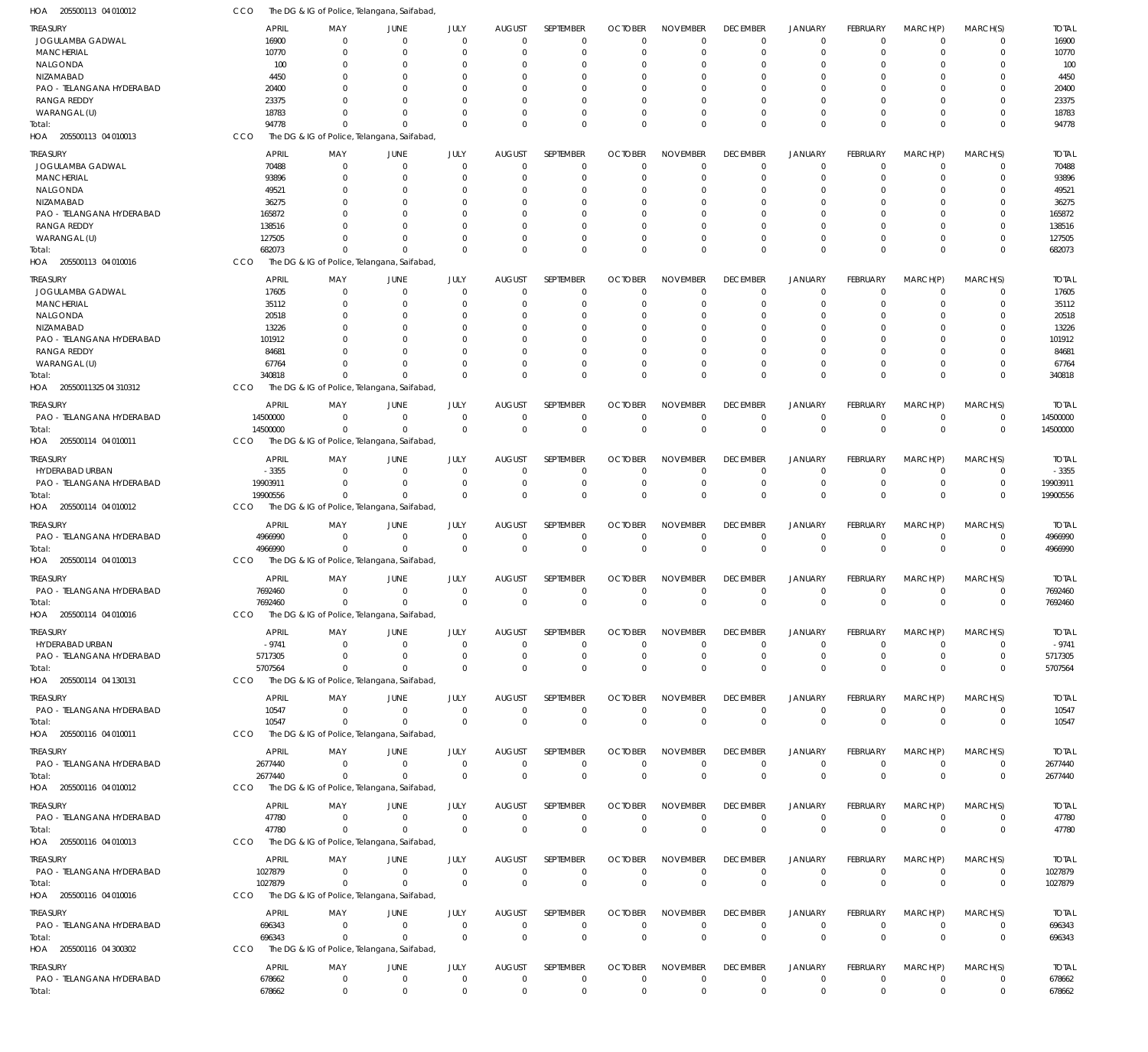| HOA 205500117 06 010011               | CCO                | DGP, OCTOPUS oloThe Addl DG of Police, Shanthi Nilayam Bds Balayogi Parayatak bhavan, Begumpet |                            |                         |                              |                         |                         |                         |                            |                                  |                         |                         |                            |                    |
|---------------------------------------|--------------------|------------------------------------------------------------------------------------------------|----------------------------|-------------------------|------------------------------|-------------------------|-------------------------|-------------------------|----------------------------|----------------------------------|-------------------------|-------------------------|----------------------------|--------------------|
| TREASURY                              | <b>APRIL</b>       | MAY                                                                                            | <b>JUNE</b>                | JULY                    | <b>AUGUST</b>                | <b>SEPTEMBER</b>        | <b>OCTOBER</b>          | <b>NOVEMBER</b>         | <b>DECEMBER</b>            | <b>JANUARY</b>                   | <b>FEBRUARY</b>         | MARCH(P)                | MARCH(S)                   | <b>TOTAL</b>       |
| HYDERABAD URBAN                       | $-67976$           | $\Omega$                                                                                       | $\Omega$                   | $\Omega$                | $\Omega$                     | $\Omega$                | $\Omega$                | $\Omega$                | $\mathbf 0$                | $\mathbf 0$                      | $\Omega$                | $\mathbf 0$             | 0                          | $-67976$           |
| PAO - TELANGANA HYDERABAD             | 9666436            | $\Omega$                                                                                       | $\Omega$                   | $\Omega$                | $\Omega$                     | $\Omega$                | $\Omega$                | $\Omega$                | $\mathbf 0$                | $\mathbf 0$                      | $\mathbf 0$             | $\mathbf 0$             | $\mathbf 0$                | 9666436            |
| Total:                                | 9598460            | $\Omega$                                                                                       | $\Omega$                   | $\Omega$                | $\Omega$                     | $\Omega$                | $\Omega$                | $\Omega$                | $\mathbf 0$                | $\mathbf 0$                      | $\Omega$                | $\Omega$                | $\mathbf 0$                | 9598460            |
| HOA 205500117 06 010012               | CCO                | DGP, OCTOPUS oloThe Addl DG of Police, Shanthi Nilayam Bds Balayogi Parayatak bhavan, Begumpet |                            |                         |                              |                         |                         |                         |                            |                                  |                         |                         |                            |                    |
| treasury                              | <b>APRIL</b>       | MAY                                                                                            | JUNE                       | JULY                    | <b>AUGUST</b>                | <b>SEPTEMBER</b>        | <b>OCTOBER</b>          | <b>NOVEMBER</b>         | <b>DECEMBER</b>            | <b>JANUARY</b>                   | <b>FEBRUARY</b>         | MARCH(P)                | MARCH(S)                   | <b>TOTAL</b>       |
| PAO - TELANGANA HYDERABAD             | 9296442            | $\Omega$                                                                                       | $\Omega$                   | $\mathbf 0$             | $\mathbf 0$                  | $\mathbf 0$             | $\Omega$                | $\Omega$                | $^{\circ}$                 | $\overline{0}$                   | $\mathbf 0$             | $\mathbf 0$             | $\mathbf 0$                | 9296442            |
| Total:                                | 9296442            | $\Omega$                                                                                       | $\Omega$                   | $\Omega$                | $\mathbf 0$                  | $\mathbf 0$             | $\Omega$                | $\Omega$                | $\mathbf 0$                | $\mathbf 0$                      | $\mathbf 0$             | $\mathbf 0$             | $\mathbf 0$                | 9296442            |
| HOA 205500117 06 010013               | CCO                | DGP, OCTOPUS oloThe Addl DG of Police, Shanthi Nilayam Bds Balayogi Parayatak bhavan, Begumpet |                            |                         |                              |                         |                         |                         |                            |                                  |                         |                         |                            |                    |
| treasury                              | <b>APRIL</b>       | MAY                                                                                            | <b>JUNE</b>                | JULY                    | <b>AUGUST</b>                | <b>SEPTEMBER</b>        | <b>OCTOBER</b>          | <b>NOVEMBER</b>         | <b>DECEMBER</b>            | <b>JANUARY</b>                   | FEBRUARY                | MARCH(P)                | MARCH(S)                   | <b>TOTAL</b>       |
| PAO - TELANGANA HYDERABAD             | 4139308            | $\Omega$                                                                                       | $\overline{0}$             | $\Omega$                | $\mathbf 0$                  | $\mathbf 0$             | $\mathbf{0}$            | $\Omega$                | $\mathbf 0$                | $\mathbf 0$                      | $\mathbf 0$             | $\mathbf 0$             | 0                          | 4139308            |
| Total:                                | 4139308            | $\Omega$                                                                                       | $\Omega$                   | $\Omega$                | $\Omega$                     | $\Omega$                | $\Omega$                | $\Omega$                | $\mathbf 0$                | $\mathbf{0}$                     | $\Omega$                | $\Omega$                | $\mathbf 0$                | 4139308            |
| HOA 205500117 06 010016               | CCO                | DGP, OCTOPUS oloThe Addl DG of Police, Shanthi Nilayam Bds Balayogi Parayatak bhavan, Begumpet |                            |                         |                              |                         |                         |                         |                            |                                  |                         |                         |                            |                    |
| treasury                              | <b>APRIL</b>       | MAY                                                                                            | <b>JUNE</b>                | JULY                    | <b>AUGUST</b>                | SEPTEMBER               | <b>OCTOBER</b>          | <b>NOVEMBER</b>         | <b>DECEMBER</b>            | <b>JANUARY</b>                   | FEBRUARY                | MARCH(P)                | MARCH(S)                   | <b>TOTAL</b>       |
| PAO - TELANGANA HYDERABAD             | 2794381            | $\mathbf{0}$                                                                                   | $\Omega$                   | $\Omega$                | $\mathbf 0$                  | $\mathbf 0$             | $\Omega$                | $\Omega$                | $\mathbf 0$                | $\mathbf 0$                      | $\mathbf 0$             | $\mathbf 0$             | $\mathbf 0$                | 2794381            |
| Total:                                | 2794381            | $\Omega$                                                                                       | $\Omega$                   | $\Omega$                | $\Omega$                     | $\mathbf 0$             | $\Omega$                | $\Omega$                | $\mathbf 0$                | $\mathbf 0$                      | $\Omega$                | $\Omega$                | $\mathbf 0$                | 2794381            |
| HOA 205500117 06 280282               | <b>CCO</b>         | DGP, OCTOPUS oloThe Addl DG of Police, Shanthi Nilayam Bds Balayogi Parayatak bhavan, Begumpet |                            |                         |                              |                         |                         |                         |                            |                                  |                         |                         |                            |                    |
| treasury                              | <b>APRIL</b>       | MAY                                                                                            | JUNE                       | JULY                    | <b>AUGUST</b>                | SEPTEMBER               | <b>OCTOBER</b>          | <b>NOVEMBER</b>         | <b>DECEMBER</b>            | JANUARY                          | <b>FEBRUARY</b>         | MARCH(P)                | MARCH(S)                   | <b>TOTAL</b>       |
| PAO - TELANGANA HYDERABAD             | 2173682            | $\Omega$                                                                                       | $\Omega$                   | $\Omega$                | $\mathbf 0$                  | $\mathbf 0$             | $\Omega$                | $\Omega$                | $\mathbf 0$                | $\mathbf 0$                      | $\mathbf 0$             | $\mathbf 0$             | $\mathbf 0$                | 2173682            |
| Total:                                | 2173682            | $\Omega$                                                                                       |                            | $\Omega$                | $\Omega$                     | $\Omega$                | $\Omega$                | $\Omega$                | $\mathbf 0$                | $\mathbf 0$                      | $\Omega$                | $\mathbf 0$             | $\mathbf 0$                | 2173682            |
| HOA 205500117 06 300302               | CCO                | DGP, OCTOPUS oloThe Addl DG of Police, Shanthi Nilayam Bds Balayogi Parayatak bhavan, Begumpet |                            |                         |                              |                         |                         |                         |                            |                                  |                         |                         |                            |                    |
|                                       | <b>APRIL</b>       |                                                                                                |                            |                         |                              | SEPTEMBER               | <b>OCTOBER</b>          | <b>NOVEMBER</b>         | <b>DECEMBER</b>            |                                  | <b>FEBRUARY</b>         |                         |                            | <b>TOTAL</b>       |
| treasury<br>PAO - TELANGANA HYDERABAD | 1004602            | MAY<br>$\Omega$                                                                                | <b>JUNE</b><br>$\Omega$    | JULY<br>$\mathbf 0$     | <b>AUGUST</b><br>$\mathbf 0$ | $\mathbf 0$             | $\mathbf 0$             | $\mathbf 0$             | $\overline{0}$             | <b>JANUARY</b><br>$\mathbf 0$    | $\mathbf 0$             | MARCH(P)<br>$\mathbf 0$ | MARCH(S)<br>$\mathbf 0$    | 1004602            |
| Total:                                | 1004602            | $\Omega$                                                                                       | $\mathbf 0$                | $\Omega$                | $\Omega$                     | $\mathbf 0$             | $\Omega$                | $\Omega$                | $\mathbf 0$                | $\mathbf 0$                      | $\mathbf 0$             | $\mathbf 0$             | $\mathbf 0$                | 1004602            |
| HOA 20550011725 04 280284             | <b>CCO</b>         | The IG of Police, Andhra Pradesh, Intelligence Branch, Saifabad,                               |                            |                         |                              |                         |                         |                         |                            |                                  |                         |                         |                            |                    |
|                                       |                    |                                                                                                |                            |                         |                              |                         |                         |                         |                            |                                  |                         |                         |                            |                    |
| treasury                              | <b>APRIL</b>       | MAY                                                                                            | JUNE                       | JULY                    | <b>AUGUST</b>                | SEPTEMBER               | <b>OCTOBER</b>          | <b>NOVEMBER</b>         | <b>DECEMBER</b>            | <b>JANUARY</b>                   | FEBRUARY                | MARCH(P)                | MARCH(S)                   | <b>TOTAL</b>       |
| <b>BHADRADI KOTHAGUDEM</b>            | 1080000<br>1080000 | $\Omega$<br>$\Omega$                                                                           | $\overline{0}$<br>$\Omega$ | $\Omega$<br>$\Omega$    | $\mathbf 0$<br>$\Omega$      | 0<br>$\mathbf 0$        | $\Omega$<br>$\mathbf 0$ | $\mathbf 0$<br>$\Omega$ | $\mathbf 0$<br>$\mathbf 0$ | $\mathbf 0$<br>$\mathbf{0}$      | $\mathbf 0$<br>$\Omega$ | $\mathbf 0$<br>$\Omega$ | 0<br>$\mathbf 0$           | 1080000<br>1080000 |
| Total:<br>HOA 205500800 04 110111     | CCO                | The DG & IG of Police, Telangana, Saifabad,                                                    |                            |                         |                              |                         |                         |                         |                            |                                  |                         |                         |                            |                    |
|                                       |                    |                                                                                                |                            |                         |                              |                         |                         |                         |                            |                                  |                         |                         |                            |                    |
| TREASURY                              | <b>APRIL</b>       | MAY                                                                                            | JUNE                       | JULY                    | <b>AUGUST</b>                | SEPTEMBER               | <b>OCTOBER</b>          | <b>NOVEMBER</b>         | <b>DECEMBER</b>            | <b>JANUARY</b>                   | FEBRUARY                | MARCH(P)                | MARCH(S)                   | <b>TOTAL</b>       |
| KHAMMAM                               | 2016000            | 0                                                                                              | $\mathbf 0$                | $\Omega$                | 0                            | $\mathbf 0$             | $\Omega$                | $\Omega$                | $\overline{0}$             | $\mathbf 0$                      | $\Omega$                | 0                       | $\mathbf 0$                | 2016000            |
| NAGARKURNOOL<br>NALGONDA              | 947000<br>6900000  | $\Omega$                                                                                       | $\Omega$<br>$\Omega$       | $\Omega$<br>O           | 0<br>0                       | $\mathbf 0$<br>0        |                         |                         | 0<br>$\Omega$              | 0<br>$\Omega$                    |                         | 0<br>0                  | $\mathbf 0$<br>$\mathbf 0$ | 947000<br>6900000  |
| <b>RANGA REDDY</b>                    | 1154000            |                                                                                                | $\Omega$                   |                         | 0                            | $\Omega$                |                         |                         | $\Omega$                   | $\Omega$                         |                         | $\Omega$                | 0                          | 1154000            |
| SIDDIPET                              | 1346000            |                                                                                                | $\Omega$                   |                         | $\Omega$                     | $\Omega$                |                         |                         | $\Omega$                   | $\Omega$                         | O                       | $\Omega$                | $\Omega$                   | 1346000            |
| WARANGAL (U)                          | 3545000            | $\Omega$                                                                                       | $\Omega$                   | 0                       | $\mathbf 0$                  | $\mathbf 0$             | $\Omega$                | $\Omega$                | $\mathbf 0$                | $\mathbf 0$                      | $\Omega$                | 0                       | $\mathbf 0$                | 3545000            |
| Total:                                | 15908000           | $\Omega$                                                                                       | $\Omega$                   | $\Omega$                | $\mathbf 0$                  | $\mathbf 0$             | $\Omega$                | $\Omega$                | $\mathbf 0$                | $\overline{0}$                   | $\Omega$                | $\mathbf 0$             | $\mathbf 0$                | 15908000           |
| HOA 205500800 04 130132               | CCO                | The DG & IG of Police, Telangana, Saifabad,                                                    |                            |                         |                              |                         |                         |                         |                            |                                  |                         |                         |                            |                    |
| Treasury                              | <b>APRIL</b>       | MAY                                                                                            | <b>JUNE</b>                | JULY                    | <b>AUGUST</b>                | SEPTEMBER               | <b>OCTOBER</b>          | <b>NOVEMBER</b>         | <b>DECEMBER</b>            | <b>JANUARY</b>                   | FEBRUARY                | MARCH(P)                | MARCH(S)                   | <b>TOTAL</b>       |
| KHAMMAM                               | 100000             | $\Omega$                                                                                       | $\mathbf 0$                | 0                       | 0                            | 0                       | $\Omega$                | $\Omega$                | $\overline{0}$             | $\overline{0}$                   | $\Omega$                | 0                       | 0                          | 100000             |
| NAGARKURNOOL                          | 100000             | $\Omega$                                                                                       | $\Omega$                   | $\Omega$                | $\Omega$                     | $\mathbf 0$             | $\Omega$                | $\Omega$                | $\Omega$                   | $\Omega$                         | $\Omega$                | $\Omega$                | $\mathbf 0$                | 100000             |
| NALGONDA                              | 400000             |                                                                                                | $\Omega$                   |                         | 0                            | $\Omega$                |                         |                         | $\Omega$                   | $\Omega$                         |                         | 0                       | $\Omega$                   | 400000             |
| PAO - TELANGANA HYDERABAD             | 300000             |                                                                                                | $\Omega$                   | O                       | $\Omega$                     | $\Omega$                |                         |                         | $\Omega$                   | $\Omega$                         | O                       | $\Omega$                | $\Omega$                   | 300000             |
| <b>RANGA REDDY</b>                    | 100000             | <sup>0</sup>                                                                                   | $\Omega$                   | U                       | $\Omega$                     | $\Omega$                | $\Omega$                | $\Omega$                | $\Omega$                   | $\Omega$                         | $\Omega$                | $\Omega$                | $\Omega$                   | 100000             |
| <b>SIDDIPET</b>                       | 100000             | 0                                                                                              |                            |                         | $\Omega$                     | $\Omega$                | $\Omega$                | $\mathbf 0$             | 0                          |                                  |                         | 0                       | 0                          | 100000             |
| WARANGAL (U)                          | 100000             | $\mathbf 0$                                                                                    | $\mathbf 0$                | $\Omega$                | $\mathbf 0$                  | $\mathbf 0$             | $\Omega$                | $\Omega$                | $\mathbf 0$                | $\mathbf 0$                      | $\mathbf 0$             | $\mathbf 0$             | $\mathbf 0$                | 100000             |
| Total:                                | 1200000            | $\mathbf 0$                                                                                    | $\mathbf 0$                | $\Omega$                | $\mathbf 0$                  | $\mathbf 0$             | $\Omega$                | $\Omega$                | $\mathbf 0$                | $\mathbf 0$                      | $\mathbf 0$             | $\mathbf 0$             | $\mathbf 0$                | 1200000            |
| HOA 205500800 04 130134               | <b>CCO</b>         | The DG & IG of Police, Telangana, Saifabad,                                                    |                            |                         |                              |                         |                         |                         |                            |                                  |                         |                         |                            |                    |
| TREASURY                              | <b>APRIL</b>       | MAY                                                                                            | JUNE                       | JULY                    | <b>AUGUST</b>                | SEPTEMBER               | <b>OCTOBER</b>          | <b>NOVEMBER</b>         | <b>DECEMBER</b>            | <b>JANUARY</b>                   | FEBRUARY                | MARCH(P)                | MARCH(S)                   | <b>TOTAL</b>       |
| KHAMMAM                               | 300000             | $\mathbf 0$                                                                                    | $\mathbf 0$                | $\mathbf 0$             | $\mathbf 0$                  | $\mathbf 0$             | $\Omega$                | $\Omega$                | $^{\circ}$                 | $\mathbf 0$                      | $\mathbf 0$             | 0                       | 0                          | 300000             |
| NAGARKURNOOL                          | 200000             | $\Omega$                                                                                       | $\Omega$                   | $\Omega$                | 0                            | $\mathbf 0$             | $\Omega$                | $\Omega$                | 0                          | $\mathbf 0$                      | 0                       | 0                       | $\mathbf 0$                | 200000             |
| NALGONDA                              | 1000000            |                                                                                                | $\Omega$                   |                         | 0                            | 0                       |                         | $\Omega$                | $\Omega$                   | $\Omega$                         |                         | 0                       | 0                          | 1000000            |
| <b>RANGA REDDY</b><br>SIDDIPET        | 200000<br>200000   |                                                                                                | $\Omega$<br>O              |                         | 0<br>$\Omega$                | 0<br>$\Omega$           |                         | $\Omega$                | $\Omega$<br>$\Omega$       | $\Omega$<br>$\Omega$             |                         | 0<br>$\Omega$           | 0<br>$\mathbf 0$           | 200000<br>200000   |
| WARANGAL (U)                          | 400000             | 0                                                                                              | $\Omega$                   | O                       | 0                            | $\mathbf 0$             | $\Omega$                | $\Omega$                | $\mathbf 0$                | 0                                | $\Omega$                | 0                       | $\mathbf 0$                | 400000             |
| Total:                                | 2300000            | $\Omega$                                                                                       | $\mathbf 0$                | $\Omega$                | $\Omega$                     | $\mathbf 0$             | $\Omega$                | $\Omega$                | $\mathbf 0$                | $\overline{0}$                   | $\Omega$                | $\mathbf 0$             | $\mathbf 0$                | 2300000            |
| HOA 205500800 04 240                  | CCO                | The DG & IG of Police, Telangana, Saifabad,                                                    |                            |                         |                              |                         |                         |                         |                            |                                  |                         |                         |                            |                    |
|                                       | <b>APRIL</b>       |                                                                                                |                            |                         |                              | SEPTEMBER               | <b>OCTOBER</b>          | <b>NOVEMBER</b>         | <b>DECEMBER</b>            |                                  | FEBRUARY                |                         |                            | <b>TOTAL</b>       |
| TREASURY<br>KHAMMAM                   | 800000             | MAY<br>$\Omega$                                                                                | JUNE<br>$\mathbf 0$        | JULY<br>$\Omega$        | <b>AUGUST</b><br>$\mathbf 0$ | 0                       | $\Omega$                | $\Omega$                | $^{\circ}$                 | <b>JANUARY</b><br>$\overline{0}$ | $\Omega$                | MARCH(P)<br>$\mathbf 0$ | MARCH(S)<br>0              | 800000             |
| NAGARKURNOOL                          | 500000             | $\Omega$                                                                                       | $\mathbf 0$                | $\Omega$                | 0                            | $\mathbf 0$             | $\Omega$                | $\Omega$                | $\mathbf 0$                | $\mathbf 0$                      | $\Omega$                | 0                       | $\mathbf 0$                | 500000             |
| NALGONDA                              | 1500000            |                                                                                                | $\Omega$                   | O                       | 0                            | 0                       |                         | $\Omega$                | $\Omega$                   | $\Omega$                         |                         | 0                       | 0                          | 1500000            |
| <b>RANGA REDDY</b>                    | 500000             |                                                                                                | O                          |                         | $\Omega$                     | $\Omega$                | $\Omega$                | $\Omega$                | $\Omega$                   | $\Omega$                         |                         | $\Omega$                | $\Omega$                   | 500000             |
| SIDDIPET                              | 500000             |                                                                                                | $\Omega$                   |                         | $\Omega$                     | 0                       |                         | $\Omega$                | $\Omega$                   | $\Omega$                         |                         | 0                       | 0                          | 500000             |
| WARANGAL (U)                          | 1000000            | U                                                                                              | $\Omega$                   | $\Omega$                | $\mathbf 0$                  | $\mathbf 0$             | $\Omega$                | $\Omega$                | $\mathbf 0$                | $\mathbf 0$                      | $\Omega$                | $\mathbf 0$             | $\mathbf 0$                | 1000000            |
| Total:                                | 4800000            | $\Omega$                                                                                       | $\Omega$                   | $\Omega$                | $\Omega$                     | $\Omega$                | $\Omega$                | $\Omega$                | $\mathbf 0$                | $\mathbf{0}$                     | $\Omega$                | $\Omega$                | $\mathbf 0$                | 4800000            |
| HOA 20550080025 04 230                | <b>CCO</b>         | The DG & IG of Police, Telangana, Saifabad,                                                    |                            |                         |                              |                         |                         |                         |                            |                                  |                         |                         |                            |                    |
| TREASURY                              | <b>APRIL</b>       | MAY                                                                                            | JUNE                       | JULY                    | <b>AUGUST</b>                | SEPTEMBER               | <b>OCTOBER</b>          | <b>NOVEMBER</b>         | <b>DECEMBER</b>            | <b>JANUARY</b>                   | FEBRUARY                | MARCH(P)                | MARCH(S)                   | <b>TOTAL</b>       |
| KHAMMAM                               | 1141000            | 0                                                                                              | $\Omega$                   | $\mathbf 0$             | 0                            | $\mathbf 0$             | $\mathcal{L}$           | $\Omega$                | $^{\circ}$                 | $\mathbf 0$                      | 0                       | 0                       | 0                          | 1141000            |
| NAGARKURNOOL                          | 495000             | $\Omega$                                                                                       | $\Omega$                   | $\Omega$                | 0                            | $\mathbf 0$             | $\Omega$                | $\Omega$                | $\mathbf 0$                | $\mathbf 0$                      | 0                       | 0                       | $\mathbf 0$                | 495000             |
| NALGONDA                              | 1800000            | $\Omega$                                                                                       | $\Omega$                   | 0                       | 0                            | 0                       |                         | $\Omega$                | 0                          | $\Omega$                         |                         | 0                       | $\mathbf 0$                | 1800000            |
| <b>RANGA REDDY</b>                    | 659000             |                                                                                                | $\Omega$                   |                         | 0                            | 0                       |                         | $\Omega$                | $\Omega$                   | $\Omega$                         |                         | $\Omega$                | 0                          | 659000             |
| SIDDIPET                              | 652000             | $\Omega$                                                                                       | $\Omega$                   |                         | $\Omega$                     | $\mathbf 0$             |                         | $\Omega$                | 0                          |                                  |                         | 0                       | 0                          | 652000             |
| WARANGAL (U)                          | 1889000            | $\mathbf 0$                                                                                    | $\mathbf 0$<br>$\Omega$    | $\mathbf 0$<br>$\Omega$ | $\mathbf 0$<br>$\Omega$      | $\mathbf 0$<br>$\Omega$ | $\Omega$                | $\Omega$                | $\mathbf 0$                | $\mathbf 0$<br>$\Omega$          | $\mathbf 0$             | $\mathbf 0$             | $\mathbf 0$                | 1889000            |
| Total:                                | 6636000            | $\mathbf 0$                                                                                    |                            |                         |                              |                         | $\Omega$                | $\mathbf 0$             | $\mathbf 0$                |                                  | $\Omega$                | $\mathbf 0$             | $\mathbf 0$                | 6636000            |

 $20.010011$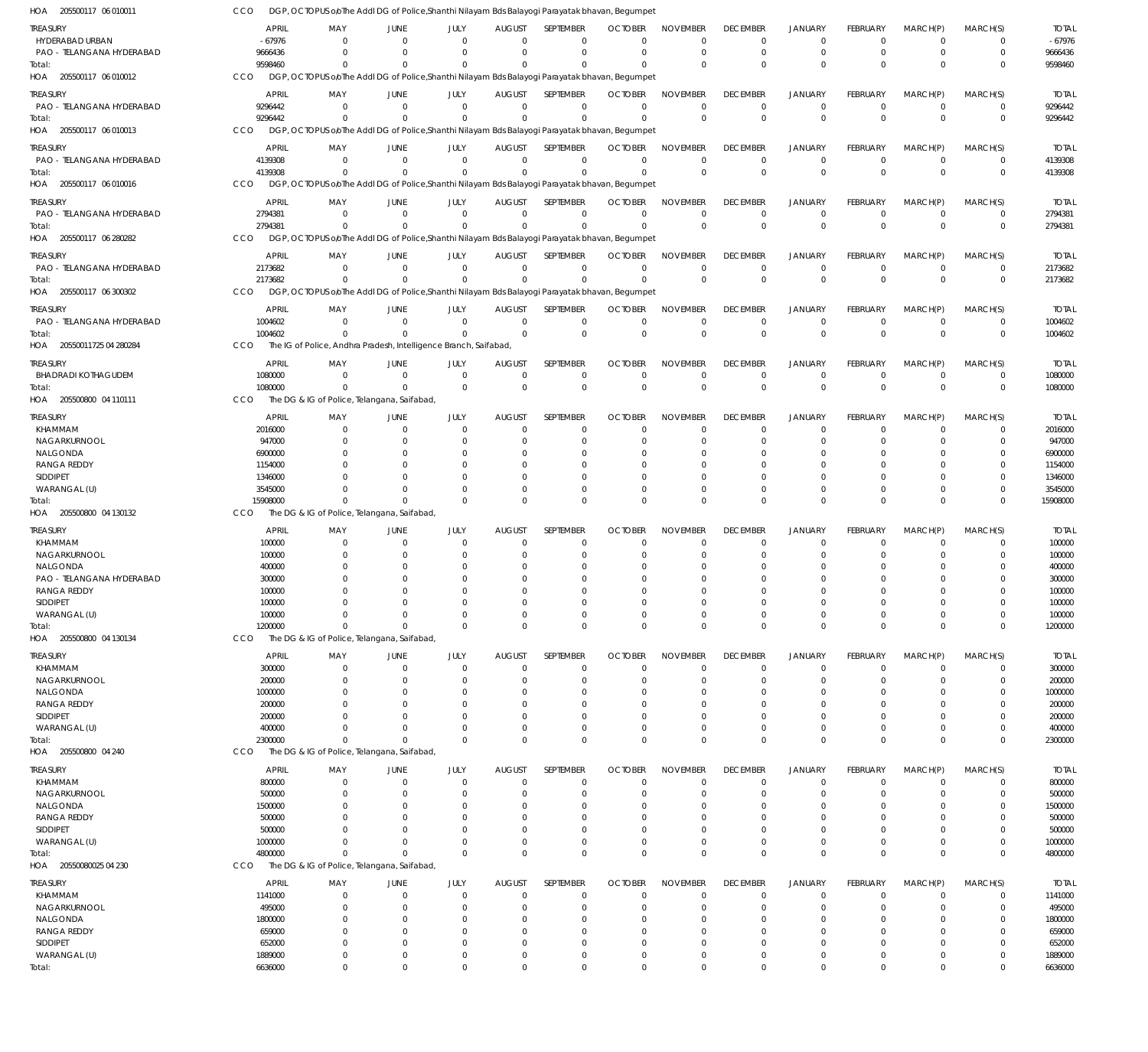| 20550080025 04 280284<br>HOA      | CCO        |                  |                                     | The DG & IG of Police, Telangana, Saifabad,                  |                      |               |                         |                |                      |                 |                      |                 |                      |                         |                  |
|-----------------------------------|------------|------------------|-------------------------------------|--------------------------------------------------------------|----------------------|---------------|-------------------------|----------------|----------------------|-----------------|----------------------|-----------------|----------------------|-------------------------|------------------|
| TREASURY                          |            | <b>APRIL</b>     | MAY                                 | JUNE                                                         | JULY                 | <b>AUGUST</b> | SEPTEMBER               | <b>OCTOBER</b> | <b>NOVEMBER</b>      | <b>DECEMBER</b> | <b>JANUARY</b>       | FEBRUARY        | MARCH(P)             | MARCH(S)                | <b>TOTAL</b>     |
| NALGONDA                          |            | 445000           | $\Omega$                            | $\overline{0}$                                               | $\mathbf 0$          | $\mathbf 0$   | $\mathbf 0$             | $^{\circ}$     | $\Omega$             | $\mathbf 0$     | $\overline{0}$       | $\mathbf 0$     | $\overline{0}$       | $\mathbf 0$             | 445000           |
| Total:                            |            | 445000           | $\Omega$                            | $\Omega$                                                     | $\mathbf 0$          | $\mathbf 0$   | $\mathbf 0$             | $\mathbf 0$    | $\Omega$             | $\mathbf 0$     | $\mathbf 0$          | $\mathbf 0$     | $\Omega$             | $\mathbf 0$             | 445000           |
| HOA 20550080025 04 410            | CCO        |                  |                                     | The DG & IG of Police, Telangana, Saifabad,                  |                      |               |                         |                |                      |                 |                      |                 |                      |                         |                  |
| TREASURY                          |            | <b>APRIL</b>     | MAY                                 | JUNE                                                         | JULY                 | <b>AUGUST</b> | <b>SEPTEMBER</b>        | <b>OCTOBER</b> | <b>NOVEMBER</b>      | <b>DECEMBER</b> | <b>JANUARY</b>       | FEBRUARY        | MARCH(P)             | MARCH(S)                | <b>TOTAL</b>     |
| KHAMMAM                           |            | 200000           | $\overline{0}$                      | $\overline{0}$                                               | $\mathbf 0$          | $\mathbf 0$   | $\mathbf 0$             | $\Omega$       | $\Omega$             | $^{\circ}$      | $\overline{0}$       | $\mathbf 0$     | $\overline{0}$       | $\mathbf 0$             | 200000           |
| NAGARKURNOOL                      |            | 100000           | 0                                   | $\overline{0}$                                               | 0                    | 0             | $\mathbf 0$             | $\Omega$       | $\Omega$             | $^{\circ}$      | $\overline{0}$       | $\Omega$        | $\Omega$             | $\mathbf 0$             | 100000           |
| NALGONDA                          |            | 300000           | $\Omega$                            | $\Omega$                                                     | 0                    | 0             | $\mathbf 0$             | $\Omega$       | $\Omega$             | $\Omega$        | $\Omega$             | 0               | $\Omega$             | $\Omega$                | 300000           |
| <b>RANGA REDDY</b><br>SIDDIPET    |            | 100000<br>200000 | $\Omega$                            | $\Omega$<br>$\Omega$                                         | $\Omega$<br>$\Omega$ | $\Omega$<br>0 | $\mathbf 0$<br>$\Omega$ | $\Omega$<br>-0 | $\Omega$<br>$\Omega$ | $\Omega$        | $\Omega$<br>$\Omega$ | 0<br>$\Omega$   | $\Omega$<br>$\Omega$ | $\mathbf 0$<br>$\Omega$ | 100000<br>200000 |
| WARANGAL (U)                      |            | 200000           | 0                                   | $\Omega$                                                     | $\mathbf 0$          | $\Omega$      | $\mathbf 0$             | $\Omega$       | $\Omega$             | $\Omega$        | $\overline{0}$       | $\Omega$        | $\Omega$             | $\mathbf 0$             | 200000           |
| Total:                            |            | 1100000          | $\Omega$                            | $\Omega$                                                     | $\Omega$             | $\Omega$      | $\mathbf 0$             | $\Omega$       | $\Omega$             | $\Omega$        | $\Omega$             | $\Omega$        | $\Omega$             | $\mathbf 0$             | 1100000          |
| HOA 20550080025 04 500503         | <b>CCO</b> |                  |                                     | The DG & IG of Police, Telangana, Saifabad,                  |                      |               |                         |                |                      |                 |                      |                 |                      |                         |                  |
| <b>TREASURY</b>                   |            | <b>APRIL</b>     | MAY                                 | JUNE                                                         | JULY                 | <b>AUGUST</b> | SEPTEMBER               | <b>OCTOBER</b> | <b>NOVEMBER</b>      | <b>DECEMBER</b> | <b>JANUARY</b>       | FEBRUARY        | MARCH(P)             | MARCH(S)                | <b>TOTAL</b>     |
| KHAMMAM                           |            | 400000           | 0                                   | $\overline{0}$                                               | $\mathbf 0$          | $\mathbf 0$   | $\mathbf 0$             | $\Omega$       | $\Omega$             | $\mathbf 0$     | $\overline{0}$       | $\mathbf 0$     | $\mathbf 0$          | 0                       | 400000           |
| NAGARKURNOOL                      |            | 150000           | $\Omega$                            | $\mathbf 0$                                                  | $\mathbf 0$          | -0            | $\mathbf 0$             | $\Omega$       | $\Omega$             | $\Omega$        | $\Omega$             | $\Omega$        | $\Omega$             | $\mathbf 0$             | 150000           |
| NALGONDA                          |            | 976000           | $\Omega$                            | $\Omega$                                                     | $\Omega$             | 0             | 0                       | $\Omega$       | $\Omega$             | $\Omega$        | $\Omega$             | $\Omega$        | $\Omega$             | 0                       | 976000           |
| PAO - TELANGANA HYDERABAD         |            | 300000           | $\Omega$                            | $\Omega$                                                     | $\Omega$             | $\Omega$      | $\Omega$                | $\Omega$       | $\Omega$             | $\Omega$        | $\Omega$             | $\Omega$        | $\Omega$             | $\Omega$                | 300000           |
| <b>RANGA REDDY</b>                |            | 100000           |                                     | $\Omega$                                                     | $\Omega$             | 0             | $\Omega$                | $\Omega$       | $\Omega$             | $\Omega$        | $\Omega$             | $\Omega$        | $\Omega$             | $\Omega$                | 100000           |
| <b>SIDDIPET</b>                   |            | 300000           |                                     | $\Omega$                                                     | $\Omega$             | $\Omega$      | $\Omega$                | $\Omega$       | $\Omega$             | $\Omega$        | $\Omega$             | $\Omega$        | $\Omega$             | $\Omega$                | 300000           |
| WARANGAL (U)                      |            | 400000           | $\Omega$                            | $\Omega$                                                     | $\Omega$             | $\Omega$      | $\mathbf 0$             | $\Omega$       | $\Omega$             | $\mathbf 0$     | $\overline{0}$       | 0               | $\mathbf 0$          | $\mathbf 0$             | 400000           |
| Total:                            |            | 2626000          | $\Omega$                            | $\Omega$                                                     | $\Omega$             | $\Omega$      | $\Omega$                | $\Omega$       | $\Omega$             | $\Omega$        | $\Omega$             | $\Omega$        | $\Omega$             | $\mathbf 0$             | 2626000          |
| HOA 20550080025 07 500503         | CCO        |                  |                                     | The DG & IG of Police, Telangana, Saifabad,                  |                      |               |                         |                |                      |                 |                      |                 |                      |                         |                  |
| treasury                          |            | <b>APRIL</b>     | MAY                                 | JUNE                                                         | JULY                 | <b>AUGUST</b> | SEPTEMBER               | <b>OCTOBER</b> | <b>NOVEMBER</b>      | <b>DECEMBER</b> | <b>JANUARY</b>       | FEBRUARY        | MARCH(P)             | MARCH(S)                | <b>TOTAL</b>     |
| KARIMNAGAR                        |            | $-10000$         | $\mathbf 0$                         | $\overline{0}$                                               | $\mathbf 0$          | 0             | $\mathbf 0$             | $\Omega$       | $\Omega$             | $^{\circ}$      | $\overline{0}$       | $\mathbf 0$     | $\overline{0}$       | $\mathbf 0$             | $-10000$         |
| Total:                            |            | $-10000$         | $\Omega$                            | $\Omega$                                                     | $\mathbf 0$          | $\mathbf 0$   | $\mathbf 0$             | $\Omega$       | $\Omega$             | $\mathbf 0$     | $\overline{0}$       | $\mathbf 0$     | $\Omega$             | $\mathbf 0$             | $-10000$         |
| HOA 20550080025 19 200            | CCO        |                  | The Commissioner, Cyberabad Police, |                                                              |                      |               |                         |                |                      |                 |                      |                 |                      |                         |                  |
| TREASURY                          |            | <b>APRIL</b>     | MAY                                 | <b>JUNE</b>                                                  | JULY                 | <b>AUGUST</b> | <b>SEPTEMBER</b>        | <b>OCTOBER</b> | <b>NOVEMBER</b>      | <b>DECEMBER</b> | JANUARY              | FEBRUARY        | MARCH(P)             | MARCH(S)                | <b>TOTAL</b>     |
| RANGA REDDY                       |            | 4890             | $\Omega$                            | $\Omega$                                                     | $\mathbf 0$          | $\mathbf 0$   | $\mathbf 0$             | $\overline{0}$ | $\Omega$             | $\mathbf 0$     | $\overline{0}$       | $\mathbf 0$     | $\overline{0}$       | $\mathbf 0$             | 4890             |
| Total:                            |            | 4890             | $\Omega$                            | $\Omega$                                                     | $\mathbf 0$          | $\mathbf 0$   | $\mathbf 0$             | $^{\circ}$     | $\Omega$             | $\mathbf 0$     | $\mathbf 0$          | $\mathbf 0$     | $\Omega$             | $\mathbf 0$             | 4890             |
| HOA 205600001 01 010011           | CCO        |                  |                                     | The DG & IG of Prisons, Telangana, Chanchalguda,             |                      |               |                         |                |                      |                 |                      |                 |                      |                         |                  |
| treasury                          |            | <b>APRIL</b>     | MAY                                 | JUNE                                                         | JULY                 | <b>AUGUST</b> | SEPTEMBER               | <b>OCTOBER</b> | <b>NOVEMBER</b>      | <b>DECEMBER</b> | <b>JANUARY</b>       | FEBRUARY        | MARCH(P)             | MARCH(S)                | <b>TOTAL</b>     |
| PAO - TELANGANA HYDERABAD         |            | 1439960          | $\mathbf 0$                         | $\overline{0}$                                               | $\mathbf 0$          | 0             | $\mathbf 0$             | 0              | $\mathbf 0$          | $^{\circ}$      | $\overline{0}$       | $\mathbf 0$     | $\overline{0}$       | $\mathbf 0$             | 1439960          |
| Total:                            |            | 1439960          | $\Omega$                            | $\Omega$                                                     | $\Omega$             | $\mathbf 0$   | $\mathbf 0$             | $\Omega$       | $\Omega$             | $\mathbf 0$     | $\overline{0}$       | $\mathbf 0$     | $\Omega$             | $\mathbf 0$             | 1439960          |
| HOA 205600001 01 010012           | <b>CCO</b> |                  |                                     | The DG & IG of Prisons, Telangana, Chanchalguda,             |                      |               |                         |                |                      |                 |                      |                 |                      |                         |                  |
| TREASURY                          |            | <b>APRIL</b>     | MAY                                 | <b>JUNE</b>                                                  | JULY                 | <b>AUGUST</b> | SEPTEMBER               | <b>OCTOBER</b> | <b>NOVEMBER</b>      | <b>DECEMBER</b> | <b>JANUARY</b>       | FEBRUARY        | MARCH(P)             | MARCH(S)                | <b>TOTAL</b>     |
| PAO - TELANGANA HYDERABAD         |            | 52832            | $\Omega$                            | $\Omega$                                                     | $\mathbf 0$          | $\mathbf 0$   | $\mathbf 0$             | $\Omega$       | $\Omega$             | $\mathbf 0$     | $\overline{0}$       | $\mathbf 0$     | $\overline{0}$       | $\mathbf 0$             | 52832            |
| Total:                            |            | 52832            | $\Omega$                            | $\Omega$                                                     | $\mathbf 0$          | $\Omega$      | $\mathbf 0$             | $\Omega$       | $\Omega$             | $\mathbf 0$     | $\mathbf 0$          | $\mathbf 0$     | $\Omega$             | $\mathbf 0$             | 52832            |
| HOA 205600001 01 010013           | CCO        |                  |                                     | The DG & IG of Prisons, Telangana, Chanchalguda,             |                      |               |                         |                |                      |                 |                      |                 |                      |                         |                  |
| treasury                          |            | <b>APRIL</b>     | MAY                                 | JUNE                                                         | JULY                 | <b>AUGUST</b> | SEPTEMBER               | <b>OCTOBER</b> | <b>NOVEMBER</b>      | <b>DECEMBER</b> | <b>JANUARY</b>       | FEBRUARY        | MARCH(P)             | MARCH(S)                | <b>TOTAL</b>     |
| PAO - TELANGANA HYDERABAD         |            | 527131           | $\overline{0}$                      | $\overline{0}$                                               | $\mathbf 0$          | 0             | $\mathbf 0$             | $\overline{0}$ | $\Omega$             | $^{\circ}$      | $\overline{0}$       | $\mathbf 0$     | $\overline{0}$       | $\mathbf 0$             | 527131           |
| Total:                            |            | 527131           | $\Omega$                            | $\Omega$                                                     | $\mathbf 0$          | $\mathbf 0$   | $\mathbf 0$             | $^{\circ}$     | $\Omega$             | $\mathbf 0$     | $\mathbf 0$          | $\mathbf 0$     | $\overline{0}$       | $\mathbf 0$             | 527131           |
| HOA 205600001 01 010016           | <b>CCO</b> |                  |                                     | The DG & IG of Prisons, Telangana, Chanchalguda,             |                      |               |                         |                |                      |                 |                      |                 |                      |                         |                  |
| <b>TREASURY</b>                   |            | <b>APRIL</b>     | MAY                                 | <b>JUNE</b>                                                  | JULY                 | <b>AUGUST</b> | SEPTEMBER               | <b>OCTOBER</b> | <b>NOVEMBER</b>      | <b>DECEMBER</b> | JANUARY              | <b>FEBRUARY</b> | MARCH(P)             | MARCH(S)                | <b>TOTAL</b>     |
| PAO - TELANGANA HYDERABAD         |            | 322674           | $\overline{0}$                      | $\mathbf 0$                                                  | $\mathbf 0$          | $\mathbf 0$   | $\mathbf 0$             | $\mathbf 0$    | $\mathbf 0$          | $\overline{0}$  | $\mathbf 0$          | $\mathbf 0$     | $\overline{0}$       | 0                       | 322674           |
| Total:                            |            | 322674           | $\overline{0}$                      | $\Omega$                                                     | $\mathbf 0$          | $\mathbf 0$   | $\mathbf 0$             | $\mathbf 0$    | $\mathbf 0$          | $\mathbf 0$     | $\mathbf 0$          | $\Omega$        | $\mathbf 0$          | $\mathbf 0$             | 322674           |
| HOA 205600001 01 010017           | CCO        |                  |                                     | The DG & IG of Prisons, Telangana, Chanchalguda,             |                      |               |                         |                |                      |                 |                      |                 |                      |                         |                  |
| TREASURY                          |            | <b>APRIL</b>     | MAY                                 | JUNE                                                         | JULY                 | <b>AUGUST</b> | SEPTEMBER               | <b>OCTOBER</b> | <b>NOVEMBER</b>      | <b>DECEMBER</b> | <b>JANUARY</b>       | <b>FEBRUARY</b> | MARCH(P)             | MARCH(S)                | <b>TOTAL</b>     |
| PAO - TELANGANA HYDERABAD         |            | 30939            | $\overline{0}$                      | $\overline{0}$                                               | $\mathbf 0$          | $\mathbf 0$   | $\mathbf 0$             | $\overline{0}$ | $\mathbf 0$          | 0               | $\mathbf 0$          | $\mathbf 0$     | $\overline{0}$       | $\mathbf 0$             | 30939            |
| Total:                            |            | 30939            | $\Omega$                            | $\Omega$                                                     | $\mathbf 0$          | $\mathbf 0$   | $\mathbf 0$             | $^{\circ}$     | $\Omega$             | $\mathbf 0$     | $\mathbf 0$          | $\mathbf 0$     | $\overline{0}$       | $\mathbf 0$             | 30939            |
| HOA 205600001 01 010019           | CCO        |                  |                                     | The DG & IG of Prisons, Telangana, Chanchalguda,             |                      |               |                         |                |                      |                 |                      |                 |                      |                         |                  |
| TREASURY                          |            | <b>APRIL</b>     | MAY                                 | <b>JUNE</b>                                                  | JULY                 | <b>AUGUST</b> | SEPTEMBER               | <b>OCTOBER</b> | <b>NOVEMBER</b>      | <b>DECEMBER</b> | <b>JANUARY</b>       | FEBRUARY        | MARCH(P)             | MARCH(S)                | <b>TOTAL</b>     |
| PAO - TELANGANA HYDERABAD         |            | 195516           | $\overline{0}$                      | $\overline{0}$                                               | $\mathbf 0$          | $\mathbf 0$   | $\mathbf 0$             | $^{\circ}$     | $\Omega$             | $\mathbf 0$     | $^{\circ}$           | $\mathbf 0$     | $\overline{0}$       | $\mathbf 0$             | 195516           |
| Total:                            |            | 195516           | $\Omega$                            | $\Omega$                                                     | $\Omega$             | $\mathbf 0$   | $\mathbf 0$             | $\Omega$       | $\Omega$             | $\mathbf 0$     | $\mathbf 0$          | $\Omega$        | $\Omega$             | $\mathbf 0$             | 195516           |
| HOA 205600001 01 130131           | CCO        |                  |                                     | The DG & IG of Prisons, Telangana, Chanchalguda,             |                      |               |                         |                |                      |                 |                      |                 |                      |                         |                  |
| TREASURY                          |            | <b>APRIL</b>     | MAY                                 | JUNE                                                         | JULY                 | <b>AUGUST</b> | SEPTEMBER               | <b>OCTOBER</b> | <b>NOVEMBER</b>      | <b>DECEMBER</b> | <b>JANUARY</b>       | FEBRUARY        | MARCH(P)             | MARCH(S)                | <b>TOTAL</b>     |
| PAO - TELANGANA HYDERABAD         |            | 8079             | $\overline{0}$                      | $\overline{0}$                                               | $\mathbf 0$          | $\mathbf 0$   | $\mathbf 0$             | $\overline{0}$ | $\mathbf 0$          | $\mathbf 0$     | $\overline{0}$       | $\mathbf 0$     | $\overline{0}$       | $\mathbf 0$             | 8079             |
| Total:                            |            | 8079             | $\mathbf 0$                         | $\Omega$                                                     | $\mathbf 0$          | $\mathbf 0$   | $\mathbf 0$             | $^{\circ}$     | $\Omega$             | $\mathbf 0$     | $\mathbf 0$          | $\mathbf{0}$    | $\Omega$             | $\mathbf 0$             | 8079             |
| HOA 205600001 01 280282           | <b>CCO</b> |                  |                                     | The DG & IG of Prisons, Telangana, Chanchalguda,             |                      |               |                         |                |                      |                 |                      |                 |                      |                         |                  |
| TREASURY                          |            | <b>APRIL</b>     | MAY                                 | JUNE                                                         | JULY                 | <b>AUGUST</b> | SEPTEMBER               | <b>OCTOBER</b> | <b>NOVEMBER</b>      | <b>DECEMBER</b> | <b>JANUARY</b>       | FEBRUARY        | MARCH(P)             | MARCH(S)                | <b>TOTAL</b>     |
| PAO - TELANGANA HYDERABAD         |            | 55921            | $\Omega$                            | $\Omega$                                                     | $\mathbf 0$          | $\mathbf 0$   | $\mathbf 0$             | $\overline{0}$ | 0                    | $\mathbf 0$     | $\mathbf 0$          | $\mathbf 0$     | $\overline{0}$       | $\mathbf 0$             | 55921            |
| Total:                            |            | 55921            | $\Omega$                            | $\Omega$                                                     | $\mathbf 0$          | $\mathbf 0$   | $\mathbf 0$             | $\mathbf 0$    | $\Omega$             | $\mathbf 0$     | $\mathbf 0$          | $\Omega$        | $\Omega$             | $\mathbf 0$             | 55921            |
| HOA 205600001 02 010011           | CCO        |                  |                                     | The DG & IG of Prisons, Telangana, Chanchalguda,             |                      |               |                         |                |                      |                 |                      |                 |                      |                         |                  |
| <b>TREASURY</b>                   |            | <b>APRIL</b>     | MAY                                 | <b>JUNE</b>                                                  | JULY                 | <b>AUGUST</b> | SEPTEMBER               | <b>OCTOBER</b> | <b>NOVEMBER</b>      | <b>DECEMBER</b> | <b>JANUARY</b>       | <b>FEBRUARY</b> | MARCH(P)             | MARCH(S)                | <b>TOTAL</b>     |
| PAO - TELANGANA HYDERABAD         |            | 502460           | $\overline{0}$                      | $\overline{0}$                                               | $\mathbf 0$          | $\mathbf 0$   | $\mathbf 0$             | $\overline{0}$ | $\Omega$             | $^{\circ}$      | $\overline{0}$       | $\mathbf 0$     | $\overline{0}$       | $\mathbf 0$             | 502460           |
| WARANGAL (U)                      |            | 466090           | $\mathbf 0$                         | $\overline{0}$                                               | $\mathbf 0$          | 0             | $\mathbf 0$             | $^{\circ}$     | $\mathbf 0$          | $\mathbf 0$     | $\overline{0}$       | $\mathbf 0$     | $\overline{0}$       | $\mathbf 0$             | 466090           |
| Total:                            |            | 968550           | $\Omega$                            | $\Omega$                                                     | $\mathbf 0$          | $\mathbf 0$   | $\mathbf 0$             | $^{\circ}$     | $\Omega$             | $\mathbf 0$     | $\mathbf 0$          | $\Omega$        | $\Omega$             | $\mathbf 0$             | 968550           |
| HOA 205600001 02 010012           | CCO        |                  |                                     | The DG & IG of Prisons, Telangana, Chanchalguda,             |                      |               |                         |                |                      |                 |                      |                 |                      |                         |                  |
| TREASURY                          |            | <b>APRIL</b>     | MAY                                 | JUNE                                                         | JULY                 | AUGUST        | SEPTEMBER               | <b>OCTOBER</b> | <b>NOVEMBER</b>      | <b>DECEMBER</b> | JANUARY              | FEBRUARY        | MARCH(P)             | MARCH(S)                | <b>TOTAL</b>     |
| PAO - TELANGANA HYDERABAD         |            | 33525            | $\overline{0}$                      | $\overline{0}$                                               | $\mathbf 0$          | $\mathbf 0$   | $\mathbf 0$             | $\Omega$       | $\Omega$             | $\mathbf 0$     | $\overline{0}$       | $\mathbf 0$     | $\overline{0}$       | $\mathbf 0$             | 33525            |
| WARANGAL (U)                      |            | 29886            | $\mathbf 0$                         | $\overline{0}$                                               | $\mathbf 0$          | 0             | $\mathbf 0$             | $\mathbf 0$    | $\mathbf 0$          | $\mathbf 0$     | $^{\circ}$           | $\mathbf 0$     | $^{\circ}$           | $\mathbf 0$             | 29886            |
| Total:<br>HOA 205600001 02 010013 | CCO        | 63411            | $\Omega$                            | $\Omega$<br>The DG & IG of Prisons, Telangana, Chanchalguda, | $\Omega$             | $\Omega$      | $\mathbf 0$             | $^{\circ}$     | $\Omega$             | $\mathbf 0$     | $\mathbf 0$          | $\Omega$        | $\Omega$             | $\mathbf 0$             | 63411            |
|                                   |            |                  |                                     |                                                              |                      |               |                         |                |                      |                 |                      |                 |                      |                         |                  |
| treasury                          |            | <b>APRIL</b>     | MAY                                 | JUNE                                                         | JULY                 | <b>AUGUST</b> | SEPTEMBER               | <b>OCTOBER</b> | <b>NOVEMBER</b>      | <b>DECEMBER</b> | <b>JANUARY</b>       | FEBRUARY        | MARCH(P)             | MARCH(S)                | <b>TOTAL</b>     |
| PAO - TELANGANA HYDERABAD         |            | 192611           | $\overline{0}$                      | $\overline{0}$                                               | $\mathbf 0$          | 0             | $\mathbf 0$             | $\mathbf 0$    | $\mathbf 0$          | $\mathbf 0$     | $^{\circ}$           | $\mathbf 0$     | $^{\circ}$           | $\mathbf 0$             | 192611           |
| WARANGAL (U)                      |            | 178586           | $\overline{0}$                      | $\overline{0}$                                               | $\mathbf 0$          | $\mathbf 0$   | $\mathbf 0$             | $\mathbf 0$    | $\mathbf 0$          | $\mathbf 0$     | $\overline{0}$       | $\mathbf 0$     | $\overline{0}$       | $\mathbf 0$             | 178586           |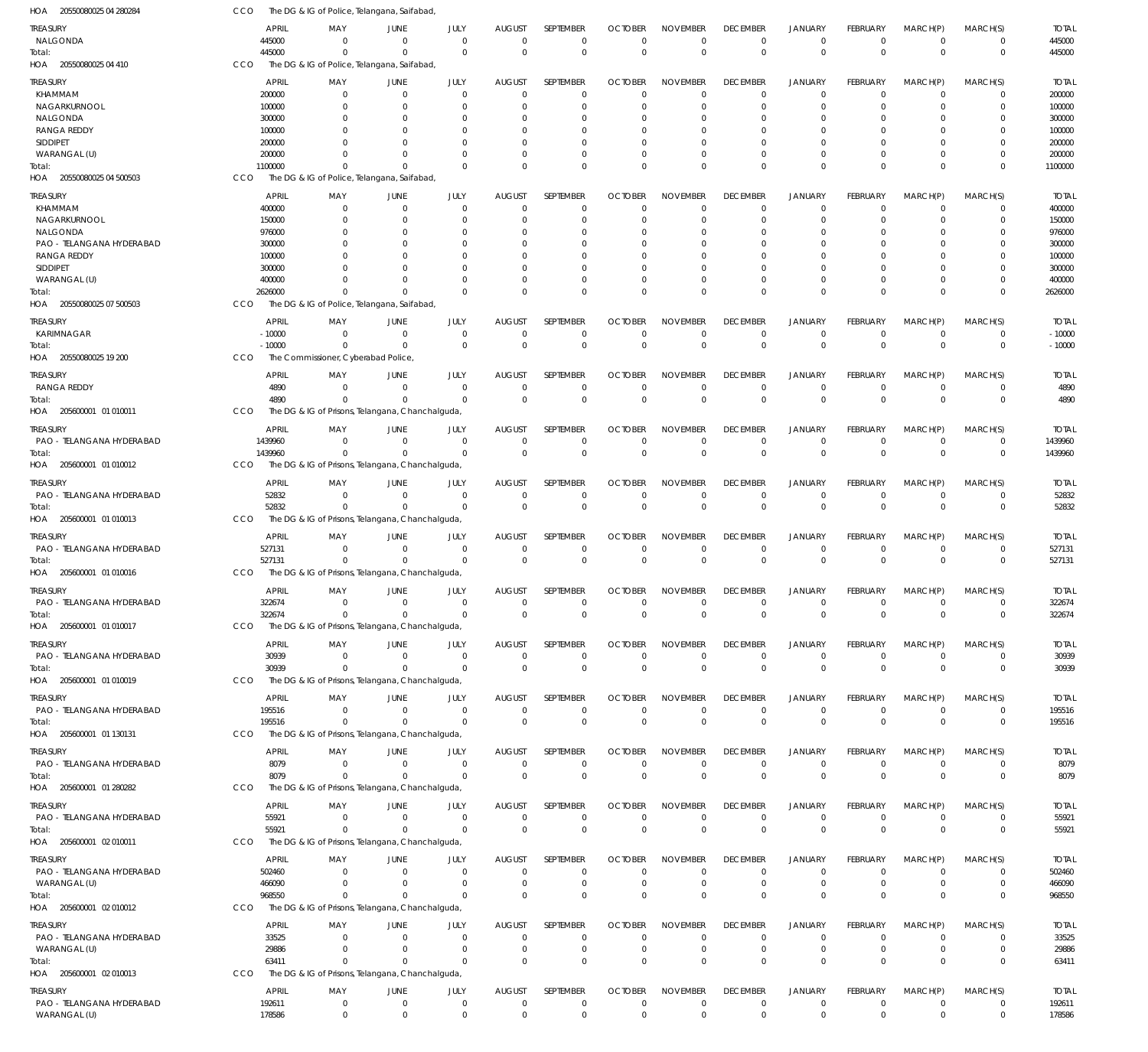| HOA 205600001 02 010013          | CCO                    | The DG & IG of Prisons, Telangana, Chanchalguda, |                             |                            |                              |                            |                               |                                |                                |                                  |                                |                               |                            |                        |
|----------------------------------|------------------------|--------------------------------------------------|-----------------------------|----------------------------|------------------------------|----------------------------|-------------------------------|--------------------------------|--------------------------------|----------------------------------|--------------------------------|-------------------------------|----------------------------|------------------------|
| TREASURY<br>Total:               | <b>APRIL</b><br>371197 | MAY<br>$\mathbf 0$                               | JUNE<br>$\mathbf 0$         | JULY<br>$\overline{0}$     | <b>AUGUST</b><br>$\mathbf 0$ | SEPTEMBER<br>$\mathbf 0$   | <b>OCTOBER</b><br>$\mathbf 0$ | <b>NOVEMBER</b><br>$\mathbf 0$ | <b>DECEMBER</b><br>$\mathbf 0$ | <b>JANUARY</b><br>$\overline{0}$ | <b>FEBRUARY</b><br>$\mathbf 0$ | MARCH(P)<br>$\overline{0}$    | MARCH(S)<br>0              | <b>TOTAL</b><br>371197 |
| HOA 205600001 02 010016          | CCO                    | The DG & IG of Prisons, Telangana, Chanchalguda, |                             |                            |                              |                            |                               |                                |                                |                                  |                                |                               |                            |                        |
| treasury                         | <b>APRIL</b>           | MAY                                              | JUNE                        | JULY                       | <b>AUGUST</b>                | SEPTEMBER                  | <b>OCTOBER</b>                | <b>NOVEMBER</b>                | <b>DECEMBER</b>                | <b>JANUARY</b>                   | FEBRUARY                       | MARCH(P)                      | MARCH(S)                   | <b>TOTAL</b>           |
| PAO - TELANGANA HYDERABAD        | 108501                 | $\Omega$                                         | $\mathbf 0$                 | $\mathbf 0$                | $\mathbf 0$                  | $\mathbf 0$                | $\Omega$                      | $\Omega$                       | $^{\circ}$                     | $\mathbf 0$                      | $\Omega$                       | $\mathbf 0$                   | $\mathbf 0$                | 108501                 |
| WARANGAL (U)                     | 78764                  | $\Omega$                                         | $\Omega$                    | $\mathbf 0$                | $\mathbf 0$                  | $\mathbf 0$                | $\mathbf 0$                   | $\Omega$                       | $\mathbf 0$                    | $\mathbf 0$                      | $\mathbf 0$                    | $\mathbf 0$                   | $\mathsf 0$                | 78764                  |
| Total:                           | 187265                 | $\Omega$                                         | $\Omega$                    | $\Omega$                   | $\Omega$                     | $\mathbf 0$                | $\Omega$                      | $\Omega$                       | $\mathbf 0$                    | $\mathbf 0$                      | $\Omega$                       | $\mathbf 0$                   | $\mathbf 0$                | 187265                 |
| HOA 205600101 04 010011          | CCO                    | The DG & IG of Prisons, Telangana, Chanchalguda, |                             |                            |                              |                            |                               |                                |                                |                                  |                                |                               |                            |                        |
| treasury                         | <b>APRIL</b>           | MAY                                              | JUNE                        | JULY                       | AUGUST                       | SEPTEMBER                  | <b>OCTOBER</b>                | <b>NOVEMBER</b>                | <b>DECEMBER</b>                | <b>JANUARY</b>                   | FEBRUARY                       | MARCH(P)                      | MARCH(S)                   | <b>TOTAL</b>           |
| ADILABAD                         | 1377195                | $\overline{0}$                                   | $\mathbf 0$                 | $\mathbf 0$                | $\mathbf 0$                  | $\mathbf 0$                | $\mathbf 0$                   | $\Omega$                       | $\overline{0}$                 | $\mathbf 0$                      | $\overline{0}$                 | $\mathbf 0$                   | $\mathbf 0$                | 1377195                |
| <b>BHADRADI KOTHAGUDEM</b>       | 442140                 | $\Omega$                                         | $\mathbf 0$                 | $\mathbf 0$                | $\mathbf 0$                  | $\mathbf 0$                | $\mathbf 0$                   | $\Omega$                       | $\overline{0}$                 | $\mathbf 0$                      | $\mathbf 0$                    | $\mathbf 0$                   | $\mathsf 0$                | 442140                 |
| HYDERABAD URBAN                  | $-2086$                | $\Omega$                                         | $\mathbf 0$                 | $\Omega$                   | $\Omega$                     | $\mathbf 0$                | $\Omega$                      | $\Omega$                       | $\Omega$                       | $\Omega$                         | $\Omega$                       | $\Omega$                      | 0                          | $-2086$                |
| <b>JAGTIAL</b>                   | 212480                 | $\Omega$                                         | $\mathbf 0$                 | $\Omega$                   | $\Omega$                     | $\mathbf 0$                | $\Omega$                      | $\Omega$                       | $\Omega$                       | $\Omega$                         | $\Omega$                       | $\Omega$                      | $\mathbf 0$                | 212480                 |
| JANGAON                          | 124420                 | $\Omega$<br>$\Omega$                             | $\mathbf 0$<br>$\Omega$     | $\Omega$                   | $\Omega$                     | $\mathbf 0$                | $\Omega$<br>$\Omega$          | $\Omega$<br>$\Omega$           | $\Omega$                       | $\Omega$<br>$\Omega$             | $\Omega$                       | $\Omega$<br>$\Omega$          | 0                          | 124420                 |
| KAMAREDDY<br><b>KARIMNAGAR</b>   | 183060<br>1826180      | $\Omega$                                         | $\Omega$                    | $\Omega$<br>$\Omega$       | $\Omega$<br>$\Omega$         | $\mathbf 0$<br>$\mathbf 0$ | $\Omega$                      | $\Omega$                       | $\Omega$<br>$\Omega$           | $\Omega$                         | $\Omega$<br>$\Omega$           | $\Omega$                      | $\mathbf 0$<br>0           | 183060<br>1826180      |
| KHAMMAM                          | 2158500                | $\Omega$                                         | $\mathbf 0$                 | $\Omega$                   | $\Omega$                     | $\mathbf 0$                | $\Omega$                      | $\Omega$                       | $\Omega$                       | $\Omega$                         | $\Omega$                       | $\Omega$                      | $\mathbf 0$                | 2158500                |
| KOMARAMBHEEM ASIFABAD            | 351440                 | $\Omega$                                         | $\Omega$                    | $\Omega$                   | $\Omega$                     | $\mathbf 0$                | $\Omega$                      | $\Omega$                       | $\Omega$                       | $\Omega$                         | $\Omega$                       | $\Omega$                      | 0                          | 351440                 |
| MAHABOOB NAGAR                   | 1257155                | $\Omega$                                         | $\Omega$                    | $\Omega$                   | $\Omega$                     | $\mathbf 0$                | $\Omega$                      | $\Omega$                       | $\Omega$                       | $\Omega$                         | $\Omega$                       | $\Omega$                      | $\mathbf 0$                | 1257155                |
| MAHABUBABAD                      | 153130                 | $\Omega$                                         | $\mathbf 0$                 | $\Omega$                   | $\Omega$                     | $\mathbf 0$                | $\Omega$                      | $\Omega$                       | $\Omega$                       | $\Omega$                         | $\Omega$                       | $\Omega$                      | $\mathbf 0$                | 153130                 |
| <b>MANCHERIAL</b>                | 116915                 | $\Omega$                                         | $\Omega$                    | $\Omega$                   | $\Omega$                     | $\mathbf 0$                | $\Omega$                      | $\Omega$                       | $\Omega$                       | $\Omega$                         | $\Omega$                       | $\Omega$                      | $\mathbf 0$                | 116915                 |
| MEDAK                            | 204590                 | $\Omega$                                         | $\Omega$                    | $\Omega$                   | $\Omega$                     | $\mathbf 0$                | $\Omega$                      | $\Omega$                       | $\Omega$                       | $\Omega$                         | $\Omega$                       | $\Omega$                      | 0                          | 204590                 |
| <b>MEDCHAL</b>                   | 8574862                | $\Omega$                                         | $\Omega$                    | $\Omega$                   | $\Omega$                     | $\mathbf 0$                | $\Omega$                      | $\Omega$                       | $\Omega$                       | $\Omega$                         | $\Omega$                       | $\Omega$                      | $\mathbf 0$                | 8574862                |
| Mulugu<br>NAGARKURNOOL           | 84760                  | $\Omega$<br>$\Omega$                             | $\mathbf 0$<br>$\Omega$     | $\Omega$                   | $\Omega$                     | $\mathbf 0$                | $\Omega$<br>$\Omega$          | $\Omega$<br>$\Omega$           | $\Omega$                       | $\Omega$<br>$\Omega$             | $\Omega$                       | $\Omega$<br>$\Omega$          | 0                          | 84760                  |
| NALGONDA                         | 327630<br>1248470      | $\Omega$                                         | $\Omega$                    | $\Omega$<br>$\Omega$       | $\Omega$<br>$\Omega$         | $\mathbf 0$<br>$\mathbf 0$ | $\Omega$                      | $\Omega$                       | $\Omega$<br>$\Omega$           | $\Omega$                         | $\Omega$<br>$\Omega$           | $\Omega$                      | $\mathbf 0$<br>$\mathbf 0$ | 327630<br>1248470      |
| NIRMAL                           | 260870                 | $\Omega$                                         | $\mathbf 0$                 | $\Omega$                   | $\Omega$                     | $\mathbf 0$                | $\Omega$                      | $\Omega$                       | $\Omega$                       | $\Omega$                         | $\Omega$                       | $\Omega$                      | $\mathbf 0$                | 260870                 |
| NIZAMABAD                        | 2120480                | $\Omega$                                         | $\Omega$                    | $\Omega$                   | $\Omega$                     | $\mathbf 0$                | $\Omega$                      | $\Omega$                       | $\Omega$                       | $\Omega$                         | $\Omega$                       | $\Omega$                      | 0                          | 2120480                |
| PAO - TELANGANA HYDERABAD        | 6555205                | $\Omega$                                         | $\Omega$                    | $\Omega$                   | $\Omega$                     | $\mathbf 0$                | $\Omega$                      | $\Omega$                       | $\Omega$                       | $\Omega$                         | $\Omega$                       | $\Omega$                      | $\mathbf 0$                | 6555205                |
| <b>RANGA REDDY</b>               | 171525                 | $\Omega$                                         | $\mathbf 0$                 | $\Omega$                   | $\Omega$                     | $\mathbf 0$                | $\Omega$                      | $\Omega$                       | $\Omega$                       | $\Omega$                         | $\Omega$                       | $\Omega$                      | 0                          | 171525                 |
| SANGAREDDY                       | 1394590                | $\Omega$                                         | $\Omega$                    | $\Omega$                   | $\Omega$                     | $\mathbf 0$                | $\Omega$                      | $\Omega$                       | $\Omega$                       | $\Omega$                         | $\Omega$                       | $\Omega$                      | $\mathbf 0$                | 1394590                |
| SIDDIPET                         | 102280                 | $\Omega$                                         | $\Omega$                    | $\Omega$                   | $\Omega$                     | $\mathbf 0$                | $\Omega$                      | $\Omega$                       | $\Omega$                       | $\Omega$                         | $\Omega$                       | $\Omega$                      | 0                          | 102280                 |
| SURYAPET                         | 217590                 | $\Omega$                                         | $\Omega$                    | $\Omega$                   | $\Omega$                     | $\mathbf 0$                | $\Omega$                      | $\Omega$                       | $\Omega$                       | $\Omega$                         | $\Omega$                       | $\Omega$                      | $\mathbf 0$                | 217590                 |
| VIKARABAD                        | 244880                 | $\Omega$<br><sup>0</sup>                         | $\Omega$<br>$\Omega$        | $\Omega$<br>$\Omega$       | $\Omega$<br>$\Omega$         | $\mathbf 0$<br>$\mathbf 0$ | $\Omega$<br>$\Omega$          | $\Omega$<br>$\Omega$           | $\Omega$<br>$\Omega$           | $\Omega$<br>$\Omega$             | $\Omega$<br>$\Omega$           | $\Omega$<br>$\Omega$          | 0<br>$\mathbf 0$           | 244880                 |
| WARANGAL (R)<br>WARANGAL (U)     | 188800<br>6612336      | <sup>0</sup>                                     | $\Omega$                    | $\Omega$                   | $\Omega$                     | $\mathbf 0$                | $\Omega$                      | $\Omega$                       | $\Omega$                       | $\Omega$                         | $\Omega$                       | $\Omega$                      | $\mathbf 0$                | 188800<br>6612336      |
| YADADRI                          | 146710                 | $\Omega$                                         | $\Omega$                    | $\Omega$                   | $\Omega$                     | $\mathbf 0$                | $\Omega$                      | $\Omega$                       | $\Omega$                       | $\mathbf 0$                      | $\mathbf 0$                    | $\mathbf 0$                   | $\mathsf 0$                | 146710                 |
| Total:                           | 36656107               | $\Omega$                                         | $\Omega$                    | $\Omega$                   | $\Omega$                     | $\mathbf 0$                | $\Omega$                      | $\Omega$                       | $\Omega$                       | $\mathbf 0$                      | $\Omega$                       | $\Omega$                      | $\mathbf 0$                | 36656107               |
| HOA 205600101 04 010012          | <b>CCO</b>             | The DG & IG of Prisons, Telangana, Chanchalguda, |                             |                            |                              |                            |                               |                                |                                |                                  |                                |                               |                            |                        |
| treasury                         | <b>APRIL</b>           | MAY                                              | JUNE                        | JULY                       | <b>AUGUST</b>                | SEPTEMBER                  | <b>OCTOBER</b>                | <b>NOVEMBER</b>                | <b>DECEMBER</b>                | <b>JANUARY</b>                   | FEBRUARY                       | MARCH(P)                      | MARCH(S)                   | <b>TOTAL</b>           |
| ADILABAD                         | 164616                 | $\Omega$                                         | $\mathbf 0$                 | $\mathbf 0$                | $\mathbf 0$                  | $\mathbf 0$                | $\Omega$                      | $\Omega$                       | $\overline{0}$                 | $\mathbf 0$                      | $\mathbf 0$                    | $\mathbf 0$                   | $\mathbf 0$                | 164616                 |
| <b>BHADRADI KOTHAGUDEM</b>       | 7775                   | $\Omega$                                         | $\mathbf 0$                 | $\Omega$                   | $\Omega$                     | $\mathbf 0$                | $\Omega$                      | $\Omega$                       | $\Omega$                       | $\Omega$                         | $\Omega$                       | $\Omega$                      | $\mathbf 0$                | 7775                   |
| <b>JAGTIAL</b>                   | 19025                  | $\Omega$                                         | $\mathbf 0$                 | $\Omega$                   | $\Omega$                     | $\Omega$                   | $\Omega$                      | $\Omega$                       | $\Omega$                       | $\Omega$                         | $\Omega$                       | $\Omega$                      | $\mathbf 0$                | 19025                  |
| <b>JANGAON</b>                   | 2740                   | <sup>0</sup>                                     | $\mathbf 0$                 | $\Omega$                   | $\Omega$                     | 0                          | $\Omega$                      | $\Omega$                       | $\Omega$                       | $\Omega$                         | $\Omega$                       | $\Omega$                      | $\mathbf 0$                | 2740                   |
| KAMAREDDY                        | 18975                  | $\Omega$                                         | $\Omega$                    | $\Omega$                   | $\Omega$                     | $\Omega$                   | $\Omega$                      | $\Omega$                       | $\Omega$                       | $\Omega$                         | $\Omega$                       | $\Omega$                      | $\mathbf 0$                | 18975                  |
| <b>KARIMNAGAR</b>                | 219146                 | $\Omega$                                         | $\mathbf{0}$<br>$\mathbf 0$ | $\Omega$<br>$\Omega$       | $\Omega$                     | $\Omega$<br>$\mathbf 0$    | $\Omega$<br>$\Omega$          | $\Omega$<br>$\Omega$           | $\Omega$                       | $\mathbf 0$                      | $\Omega$<br>$\Omega$           | $\Omega$                      | $\Omega$<br>$\mathbf 0$    | 219146                 |
| KHAMMAM<br>KOMARAMBHEEM ASIFABAD | 64141<br>42275         | $^{\circ}$<br>$\Omega$                           | $\mathbf 0$                 | $\Omega$                   | 0<br>$\Omega$                | $\mathbf 0$                | $\Omega$                      | $\Omega$                       | $\mathbf 0$<br>$\Omega$        | $\mathbf 0$<br>$\Omega$          | $\Omega$                       | 0<br>$\Omega$                 | $\mathbf 0$                | 64141<br>42275         |
| MAHABOOB NAGAR                   | 155528                 | $\Omega$                                         | $\mathbf 0$                 | $\Omega$                   | $\Omega$                     | $\mathbf 0$                | $\Omega$                      | $\Omega$                       | $\Omega$                       | $\mathbf{0}$                     | $\Omega$                       | $\Omega$                      | $\mathbf 0$                | 155528                 |
| MAHABUBABAD                      | 15625                  | $\Omega$                                         | $\mathbf 0$                 | O                          | $\Omega$                     | $\Omega$                   | $\Omega$                      | $\Omega$                       | $\Omega$                       | $\Omega$                         | $\Omega$                       | $\Omega$                      | $\mathbf 0$                | 15625                  |
| <b>MANCHERIAL</b>                | 11255                  | $\Omega$                                         | $\Omega$                    | $\Omega$                   | $\Omega$                     | $\Omega$                   | $\Omega$                      | $\Omega$                       | $\Omega$                       | $\Omega$                         | $\Omega$                       | $\Omega$                      | $\mathbf 0$                | 11255                  |
| MEDAK                            | 22927                  | $\Omega$                                         | $\Omega$                    | O                          | $\Omega$                     | $\Omega$                   | $\Omega$                      | $\Omega$                       | $\Omega$                       | $\Omega$                         | $\Omega$                       | $\Omega$                      | $\mathbf 0$                | 22927                  |
| <b>MEDCHAL</b>                   | 1597743                | $\Omega$                                         | $\Omega$                    | $\Omega$                   | $\Omega$                     | $\Omega$                   | $\Omega$                      | $\Omega$                       | $\Omega$                       | $\Omega$                         | $\Omega$                       | $\Omega$                      | $\mathbf 0$                | 1597743                |
| Mulugu                           | 1250                   | $\Omega$                                         | $\Omega$                    | O                          | $\Omega$                     | $\Omega$                   | $\Omega$                      | $\Omega$                       | $\Omega$                       | $\Omega$                         | $\Omega$                       | $\Omega$                      | $\mathbf 0$                | 1250                   |
| NAGARKURNOOL                     | 29285                  | $\Omega$                                         | $\Omega$<br>$\Omega$        | O<br>O                     | $\Omega$                     | $\Omega$<br>$\Omega$       | $\Omega$<br>$\Omega$          | $\Omega$<br>$\Omega$           | $\Omega$                       | $\Omega$<br>$\Omega$             | $\Omega$<br>$\Omega$           | $\Omega$                      | $\mathbf 0$                | 29285                  |
| NALGONDA<br>NIRMAL               | 143654<br>26375        | $\Omega$<br>$\Omega$                             | $\Omega$                    | O                          | $\Omega$<br>$\Omega$         | $\Omega$                   | $\Omega$                      | $\Omega$                       | $\Omega$<br>$\Omega$           | $\Omega$                         | $\Omega$                       | $\Omega$<br>$\Omega$          | $\mathbf 0$<br>$\mathbf 0$ | 143654<br>26375        |
| NIZAMABAD                        | 282209                 | $\Omega$                                         | $\Omega$                    | O                          | $\Omega$                     | $\Omega$                   | $\Omega$                      | $\Omega$                       | $\Omega$                       | $\Omega$                         | $\Omega$                       | $\Omega$                      | $\mathbf 0$                | 282209                 |
| PAO - TELANGANA HYDERABAD        | 1138203                | $\Omega$                                         | $\Omega$                    | O                          | $\Omega$                     | $\Omega$                   | $\Omega$                      | $\Omega$                       | $\Omega$                       | $\Omega$                         | $\Omega$                       | $\Omega$                      | $\mathbf 0$                | 1138203                |
| <b>RANGA REDDY</b>               | 3900                   | $\Omega$                                         | $\Omega$                    | O                          | $\Omega$                     | $\Omega$                   | $\Omega$                      | $\Omega$                       | $\Omega$                       | $\Omega$                         | $\Omega$                       | $\Omega$                      | $\mathbf 0$                | 3900                   |
| SANGAREDDY                       | 154929                 | $\Omega$                                         | $\Omega$                    | O                          | $\Omega$                     | $\Omega$                   | $\Omega$                      | $\Omega$                       | $\Omega$                       | $\Omega$                         | $\Omega$                       | $\Omega$                      | $\mathbf 0$                | 154929                 |
| SIDDIPET                         | 11400                  | $\Omega$                                         | $\Omega$                    | O                          | $\Omega$                     | $\Omega$                   | $\Omega$                      | $\Omega$                       | $\Omega$                       | $\Omega$                         | $\Omega$                       | $\Omega$                      | $\mathbf 0$                | 11400                  |
| SURYAPET                         | 19625                  | $\Omega$                                         | $\Omega$                    | O                          | $\Omega$                     | $\Omega$                   | $\Omega$                      | $\Omega$                       | $\Omega$                       | $\Omega$                         | $\Omega$                       | $\Omega$                      | $\mathbf 0$                | 19625                  |
| VIKARABAD                        | 2325                   | $\Omega$<br>$\Omega$                             | $\Omega$<br>$\Omega$        | O<br>$\Omega$              | $\Omega$                     | $\Omega$<br>$\Omega$       | $\Omega$<br>$\Omega$          | $\Omega$<br>$\Omega$           | $\Omega$<br>$\Omega$           | $\Omega$<br>$\Omega$             | $\Omega$<br>$\Omega$           | $\Omega$                      | $\mathbf 0$                | 2325                   |
| WARANGAL (R)<br>WARANGAL (U)     | 8225<br>892845         | $\Omega$                                         | $\Omega$                    | O                          | $\Omega$<br>$\Omega$         | $\Omega$                   | $\Omega$                      | $\Omega$                       | $\Omega$                       | $\Omega$                         | $\Omega$                       | $\Omega$<br>$\Omega$          | $\mathbf 0$<br>$\mathbf 0$ | 8225<br>892845         |
| YADADRI                          | 18900                  | $\Omega$                                         | $\Omega$                    | $\Omega$                   | $\Omega$                     | $\mathbf 0$                | $\Omega$                      | $\Omega$                       | $^{\circ}$                     | $\mathbf 0$                      | $\Omega$                       | $\mathbf 0$                   | $\mathbf 0$                | 18900                  |
| Total:                           | 5074896                | $\Omega$                                         | $\Omega$                    | $\Omega$                   | $\Omega$                     | $\mathbf 0$                | $\Omega$                      | $\Omega$                       | $^{\circ}$                     | $\mathbf 0$                      | $\Omega$                       | $\mathbf 0$                   | $\mathbf 0$                | 5074896                |
| HOA 205600101 04 010013          | <b>CCO</b>             | The DG & IG of Prisons, Telangana, Chanchalguda, |                             |                            |                              |                            |                               |                                |                                |                                  |                                |                               |                            |                        |
|                                  | <b>APRIL</b>           | MAY                                              | JUNE                        | JULY                       | <b>AUGUST</b>                | SEPTEMBER                  | <b>OCTOBER</b>                | <b>NOVEMBER</b>                | <b>DECEMBER</b>                | <b>JANUARY</b>                   | FEBRUARY                       | MARCH(P)                      | MARCH(S)                   | <b>TOTAL</b>           |
| treasury<br>ADILABAD             | 529447                 | $^{\circ}$                                       | $\mathbf 0$                 | $\mathbf 0$                | $\mathbf 0$                  | $\mathbf 0$                | 0                             | $\Omega$                       | $^{\circ}$                     | $\mathbf 0$                      | $\mathbf 0$                    | $\mathbf 0$                   | $\mathbf 0$                | 529447                 |
| <b>BHADRADI KOTHAGUDEM</b>       | 169602                 | $\Omega$                                         | $\mathbf 0$                 | 0                          | 0                            | $\mathbf 0$                | $\mathbf 0$                   | $\Omega$                       | $^{\circ}$                     | $\mathbf 0$                      | 0                              | $\mathbf 0$                   | $\mathsf 0$                | 169602                 |
| JAGTIAL                          | 81535                  | 0                                                | $\mathbf 0$                 | $\Omega$                   | $\Omega$                     | $\mathbf 0$                | $\Omega$                      | $\Omega$                       | $^{\circ}$                     | $\overline{0}$                   | $\Omega$                       | $\Omega$                      | 0                          | 81535                  |
| <b>JANGAON</b>                   | 47815                  | $\Omega$                                         | $\Omega$                    | $\Omega$                   | $\Omega$                     | $\mathbf 0$                | $\Omega$                      | $\Omega$                       | $\Omega$                       | $\Omega$                         | $\Omega$                       | $\Omega$                      | $\mathbf 0$                | 47815                  |
| KAMAREDDY                        | 70251                  | $\Omega$                                         | $\Omega$                    | 0                          | $\Omega$                     | $\mathbf 0$                | $\Omega$                      | $\Omega$                       | $\Omega$                       | $\Omega$                         | $\Omega$                       | $\Omega$                      | 0                          | 70251                  |
| KARIMNAGAR                       | 700911                 | $\Omega$                                         | $\Omega$                    | $\Omega$                   | $\Omega$                     | $\mathbf 0$                | $\Omega$                      | $\Omega$                       | $\Omega$                       | $\Omega$                         | $\Omega$                       | $\Omega$                      | $\mathbf 0$                | 700911                 |
| KHAMMAM                          | 826365                 | $\Omega$                                         | $\Omega$                    | $\Omega$                   | $\Omega$                     | $\mathbf 0$                | $\Omega$                      | $\Omega$                       | $\Omega$                       | $\Omega$                         | $\Omega$                       | $\Omega$                      | 0                          | 826365                 |
|                                  |                        |                                                  |                             |                            |                              |                            |                               |                                |                                |                                  |                                |                               |                            |                        |
| KOMARAMBHEEM ASIFABAD            | 134854                 | $\Omega$                                         | $\mathbf 0$                 | $\Omega$                   | $\mathbf 0$                  | $\mathbf 0$                | $\Omega$                      | $\Omega$                       | $\Omega$                       | $\Omega$                         | $\Omega$                       | $\mathbf 0$                   | $\mathsf 0$                | 134854                 |
| MAHABOOB NAGAR<br>MAHABUBABAD    | 482747<br>58777        | 0<br>0                                           | $\mathbf 0$<br>$\mathbf 0$  | $\mathbf 0$<br>$\mathbf 0$ | $\mathbf 0$<br>$\mathbf 0$   | $\mathbf 0$<br>$\mathbf 0$ | $^{\circ}$<br>$\mathbf 0$     | $\mathbf 0$<br>$\mathbf 0$     | $\mathbf 0$<br>$\mathbf 0$     | $\mathbf 0$<br>$\mathbf 0$       | 0<br>$\mathbf 0$               | $\mathbf 0$<br>$\overline{0}$ | $\mathbf 0$<br>$\mathbf 0$ | 482747<br>58777        |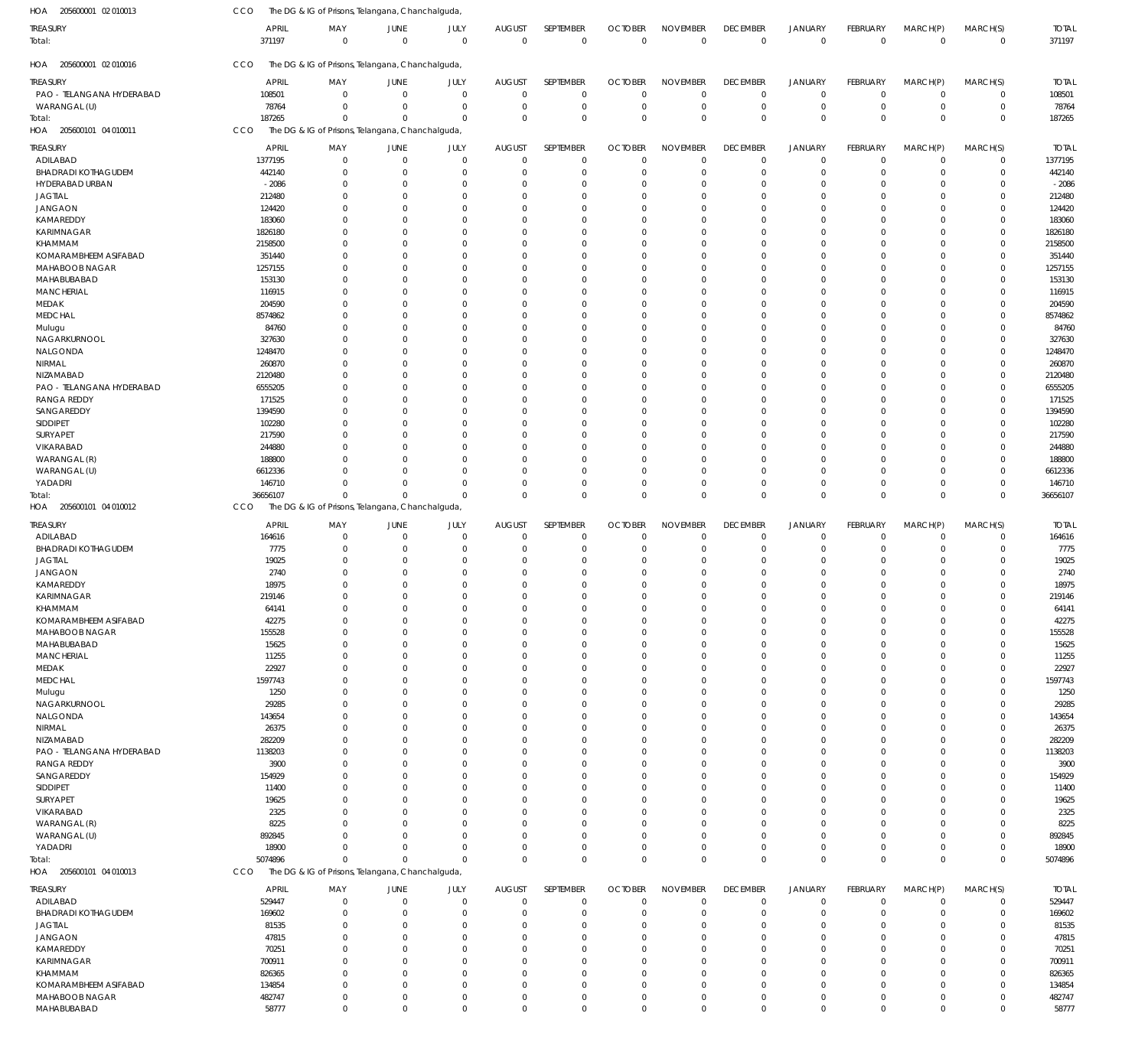| HOA 205600101 04 010013                   | CCO              | The DG & IG of Prisons, Telangana, Chanchalguda, |                                |                         |                         |                            |                      |                         |                      |                            |                         |                               |                            |                  |
|-------------------------------------------|------------------|--------------------------------------------------|--------------------------------|-------------------------|-------------------------|----------------------------|----------------------|-------------------------|----------------------|----------------------------|-------------------------|-------------------------------|----------------------------|------------------|
| TREASURY                                  | <b>APRIL</b>     | MAY                                              | JUNE                           | JULY                    | <b>AUGUST</b>           | SEPTEMBER                  | <b>OCTOBER</b>       | <b>NOVEMBER</b>         | <b>DECEMBER</b>      | <b>JANUARY</b>             | FEBRUARY                | MARCH(P)                      | MARCH(S)                   | <b>TOTAL</b>     |
| <b>MANCHERIAL</b>                         | 44802            | $\overline{0}$                                   | $\mathbf 0$                    | $\mathbf 0$             | $\mathbf 0$             | $\mathbf 0$                | $\mathbf 0$          | $\mathbf 0$             | $\mathbf 0$          | $^{\circ}$                 | $\mathbf 0$             | $\overline{0}$                | $\mathbf 0$                | 44802            |
| MEDAK                                     | 78499            | $^{\circ}$                                       | $\mathbf 0$                    | $\mathbf 0$             | $\mathbf 0$             | $\mathbf 0$                | $\mathbf 0$          | $\mathbf 0$             | $\Omega$             | $\overline{0}$             | $\mathbf 0$             | $\overline{0}$                | $\mathbf 0$                | 78499            |
| <b>MEDCHAL</b><br>Mulugu                  | 3317742<br>26557 | 0<br>$\Omega$                                    | $\overline{0}$<br>$\Omega$     | $\Omega$<br>$\Omega$    | $\Omega$<br>$\Omega$    | $\mathbf 0$<br>$\mathbf 0$ | $\Omega$<br>$\Omega$ | $\Omega$<br>$\Omega$    | $\Omega$<br>$\Omega$ | $\overline{0}$<br>$\Omega$ | $\Omega$<br>$\Omega$    | $\Omega$<br>$\Omega$          | $\mathbf 0$<br>$\Omega$    | 3317742<br>26557 |
| NAGARKURNOOL                              | 125643           | $\Omega$                                         | $\Omega$                       | O                       | $\Omega$                | $\mathbf 0$                | $\Omega$             | $\Omega$                | $\Omega$             | $\Omega$                   | U                       | $\Omega$                      | $\mathbf 0$                | 125643           |
| NALGONDA                                  | 479721           | $\Omega$                                         | $\Omega$                       | $\Omega$                | $\Omega$                | $\mathbf 0$                | $\Omega$             | $\Omega$                | $\Omega$             | $\Omega$                   | $\Omega$                | $\Omega$                      | $\Omega$                   | 479721           |
| NIRMAL                                    | 100034           | $\Omega$                                         | $\Omega$                       | $\Omega$                | $\Omega$                | $\mathbf 0$                | O                    | $\Omega$                | $\Omega$             | $\Omega$                   | U                       | $\Omega$                      | $\mathbf 0$                | 100034           |
| NIZAMABAD                                 | 814185           | $\Omega$                                         | $\Omega$                       | $\Omega$                | $\Omega$                | $\mathbf 0$                | $\Omega$             | $\Omega$                | $\Omega$             | $\Omega$                   | 0                       | $\Omega$                      | $\mathbf 0$                | 814185           |
| PAO - TELANGANA HYDERABAD                 | 2517867          | $\Omega$                                         | $\overline{0}$                 | O                       | $\Omega$                | $\mathbf 0$                | $\Omega$             | $\Omega$                | $\Omega$             | $\Omega$                   | U                       | $\Omega$                      | $\mathbf 0$                | 2517867          |
| <b>RANGA REDDY</b>                        | 65803            | $\Omega$                                         | $\Omega$                       | $\Omega$                | $\Omega$                | $\mathbf 0$                | $\Omega$             | $\Omega$                | $\cap$               | $\Omega$                   | $\Omega$                | $\Omega$                      | $\Omega$                   | 65803            |
| SANGAREDDY                                | 535459           | $\Omega$                                         | $\Omega$                       | O                       | $\Omega$                | $\mathbf 0$                | $\Omega$             | $\Omega$                | $\Omega$             | $\Omega$                   | U                       | $\Omega$                      | $\mathbf 0$                | 535459           |
| SIDDIPET<br>SURYAPET                      | 39218<br>83524   | $\Omega$<br>$\Omega$                             | $\Omega$<br>$\Omega$           | $\Omega$<br>$\Omega$    | $\Omega$<br>$\Omega$    | $\mathbf 0$<br>$\mathbf 0$ | $\Omega$<br>$\Omega$ | $\Omega$<br>$\Omega$    | $\Omega$<br>$\Omega$ | $\Omega$<br>$\Omega$       | $\Omega$<br>U           | $\Omega$<br>$\Omega$          | $\Omega$<br>$\mathbf 0$    | 39218<br>83524   |
| VIKARABAD                                 | 93910            | $\Omega$                                         | $\Omega$                       | $\Omega$                | $\Omega$                | $\mathbf 0$                | $\Omega$             | $\Omega$                | $\cap$               | $\Omega$                   | $\Omega$                | $\Omega$                      | $\Omega$                   | 93910            |
| WARANGAL (R)                              | 72452            | $\Omega$                                         | $\Omega$                       | $\Omega$                | $\Omega$                | $\mathbf 0$                | O                    | $\Omega$                | $\Omega$             | $\Omega$                   | U                       | $\Omega$                      | $\mathbf 0$                | 72452            |
| WARANGAL (U)                              | 2550958          | $\Omega$                                         | $\Omega$                       | $\Omega$                | $\Omega$                | $\mathbf 0$                | $\Omega$             | $\Omega$                | $\Omega$             | $\Omega$                   | $\Omega$                | $\Omega$                      | $\mathbf 0$                | 2550958          |
| YADADRI                                   | 56302            | $\Omega$                                         | $\Omega$                       | $\Omega$                | $\Omega$                | $\mathbf 0$                | $\Omega$             | $\Omega$                | $\Omega$             | $\overline{0}$             | $\Omega$                | $\mathbf 0$                   | $\mathbf 0$                | 56302            |
| Total:                                    | 14104980         | $\Omega$                                         | $\Omega$                       | $\Omega$                | $\Omega$                | $\mathbf 0$                | $\Omega$             | $\Omega$                | $\Omega$             | $\Omega$                   | $\Omega$                | $\Omega$                      | $\mathbf 0$                | 14104980         |
| 205600101 04 010015<br>HOA                | CCO              | The DG & IG of Prisons, Telangana, Chanchalguda, |                                |                         |                         |                            |                      |                         |                      |                            |                         |                               |                            |                  |
| TREASURY                                  | <b>APRIL</b>     | MAY                                              | JUNE                           | JULY                    | <b>AUGUST</b>           | SEPTEMBER                  | <b>OCTOBER</b>       | <b>NOVEMBER</b>         | <b>DECEMBER</b>      | <b>JANUARY</b>             | <b>FEBRUARY</b>         | MARCH(P)                      | MARCH(S)                   | <b>TOTAL</b>     |
| WARANGAL (U)                              | 3688             | $\overline{0}$                                   | $\mathbf 0$                    | $\overline{0}$          | $\overline{0}$          | $\mathsf 0$                | $\mathbf 0$          | $\mathbf 0$             | $\mathbf 0$          | $^{\circ}$                 | $\mathbf 0$             | $\overline{0}$                | 0                          | 3688             |
| Total:                                    | 3688             | $\Omega$                                         | $\Omega$                       | $\Omega$                | $\mathbf 0$             | $\mathbf 0$                | $\mathbf{0}$         | $\mathbf 0$             | $\mathbf{0}$         | $\overline{0}$             | $\mathbf{0}$            | $\Omega$                      | $\mathbf 0$                | 3688             |
| HOA 205600101 04 010016                   | CCO              | The DG & IG of Prisons, Telangana, Chanchalguda, |                                |                         |                         |                            |                      |                         |                      |                            |                         |                               |                            |                  |
| treasury                                  | <b>APRIL</b>     | MAY                                              | JUNE                           | JULY                    | <b>AUGUST</b>           | SEPTEMBER                  | <b>OCTOBER</b>       | <b>NOVEMBER</b>         | <b>DECEMBER</b>      | <b>JANUARY</b>             | FEBRUARY                | MARCH(P)                      | MARCH(S)                   | <b>TOTAL</b>     |
| ADILABAD                                  | 110827           | $^{\circ}$                                       | $\mathbf 0$                    | $\mathbf 0$             | $\mathbf 0$             | $\mathbf 0$                | $\mathbf 0$          | $\mathbf 0$             | $\mathbf 0$          | $^{\circ}$                 | $\mathbf 0$             | $^{\circ}$                    | $\mathbf 0$                | 110827           |
| <b>BHADRADI KOTHAGUDEM</b>                | 39143            | 0<br>$\Omega$                                    | $\overline{0}$<br>$\Omega$     | $\Omega$<br>$\Omega$    | 0<br>$\Omega$           | $\mathbf 0$<br>$\mathbf 0$ | 0<br>$\Omega$        | $\mathbf 0$<br>$\Omega$ | $\Omega$<br>$\Omega$ | $^{\circ}$<br>$\Omega$     | $\mathbf 0$<br>$\Omega$ | $\Omega$<br>$\Omega$          | $\mathbf 0$<br>$\mathbf 0$ | 39143            |
| <b>JAGTIAL</b><br><b>JANGAON</b>          | 33725<br>23626   | $\Omega$                                         | $\overline{0}$                 | $\Omega$                | $\Omega$                | $\mathbf 0$                | $\Omega$             | $\Omega$                | $\Omega$             | $\Omega$                   | 0                       | $\Omega$                      | $\mathbf 0$                | 33725<br>23626   |
| KAMAREDDY                                 | 20499            | $\Omega$                                         | $\Omega$                       | $\Omega$                | $\Omega$                | $\mathbf 0$                | $\Omega$             | $\Omega$                | $\Omega$             | $\Omega$                   | $\Omega$                | $\Omega$                      | $\Omega$                   | 20499            |
| KARIMNAGAR                                | 349340           | $\Omega$                                         | $\Omega$                       | O                       | $\Omega$                | $\mathbf 0$                | $\Omega$             | $\Omega$                | $\Omega$             | $\Omega$                   | U                       | $\Omega$                      | $\mathbf 0$                | 349340           |
| KHAMMAM                                   | 440280           | $\Omega$                                         | $\Omega$                       | $\Omega$                | $\Omega$                | $\mathbf 0$                | $\Omega$             | $\Omega$                | $\Omega$             | $\Omega$                   | $\Omega$                | $\Omega$                      | $\Omega$                   | 440280           |
| KOMARAMBHEEM ASIFABAD                     | 27397            | $\Omega$                                         | $\overline{0}$                 | $\Omega$                | $\Omega$                | $\mathbf 0$                | $\Omega$             | $\Omega$                | $\Omega$             | $\Omega$                   | 0                       | $\Omega$                      | $\mathbf 0$                | 27397            |
| MAHABOOB NAGAR                            | 245423           | $\Omega$                                         | $\Omega$                       | $\Omega$                | $\Omega$                | $\mathbf 0$                | $\Omega$             | $\Omega$                | $\cap$               | $\Omega$                   | $\Omega$                | $\Omega$                      | $\Omega$                   | 245423           |
| MAHABUBABAD                               | 14639            | $\Omega$                                         | $\Omega$                       | O                       | $\Omega$                | $\mathbf 0$                | $\Omega$             | $\Omega$                | $\Omega$             | $\Omega$                   | U                       | $\Omega$                      | $\mathbf 0$                | 14639            |
| <b>MANCHERIAL</b>                         | 13886            | $\Omega$                                         | $\Omega$                       | $\Omega$                | $\Omega$                | $\mathbf 0$                | $\Omega$             | $\Omega$                | $\Omega$             | $\Omega$                   | $\Omega$                | $\Omega$                      | $\mathbf 0$                | 13886            |
| MEDAK                                     | 36610            | $\Omega$                                         | $\Omega$                       | $\Omega$                | $\Omega$                | $\mathbf 0$                | $\Omega$             | $\Omega$                | $\Omega$             | $\Omega$                   | U                       | $\Omega$                      | $\mathbf 0$                | 36610            |
| MEDCHAL                                   | 2687198          | $\Omega$                                         | $\Omega$                       | $\Omega$<br>0           | $\Omega$<br>$\Omega$    | $\mathbf 0$                | $\Omega$             | $\Omega$<br>$\Omega$    | $\Omega$             | $\Omega$<br>$\Omega$       | $\Omega$                | $\Omega$<br>$\Omega$          | $\Omega$                   | 2687198          |
| Mulugu<br>NAGARKURNOOL                    | 10373<br>49536   | $\Omega$<br>$\Omega$                             | $\overline{0}$<br>$\Omega$     | $\Omega$                | $\Omega$                | $\mathbf 0$<br>$\mathbf 0$ | $\Omega$<br>$\Omega$ | $\Omega$                | $\Omega$<br>$\cap$   | $\Omega$                   | 0<br>$\Omega$           | $\Omega$                      | $\mathbf 0$<br>$\Omega$    | 10373<br>49536   |
| NALGONDA                                  | 146570           | $\Omega$                                         | $\Omega$                       | O                       | $\Omega$                | $\mathbf 0$                | $\Omega$             | $\Omega$                | $\Omega$             | $\Omega$                   | U                       | $\Omega$                      | $\Omega$                   | 146570           |
| NIRMAL                                    | 51002            | $\Omega$                                         | $\Omega$                       | $\Omega$                | $\Omega$                | $\mathbf 0$                | $\Omega$             | $\Omega$                | $\Omega$             | $\Omega$                   | $\Omega$                | $\Omega$                      | $\Omega$                   | 51002            |
| NIZAMABAD                                 | 330567           | $\Omega$                                         | $\Omega$                       | $\Omega$                | $\Omega$                | $\mathbf 0$                | $\Omega$             | $\Omega$                | $\Omega$             | $\Omega$                   | 0                       | $\Omega$                      | $\mathbf 0$                | 330567           |
| PAO - TELANGANA HYDERABAD                 | 1736577          | $\Omega$                                         | $\Omega$                       | $\Omega$                | $\Omega$                | $\mathbf 0$                | $\Omega$             | $\Omega$                | $\Omega$             | $\Omega$                   | U                       | $\Omega$                      | $\Omega$                   | 1736577          |
| <b>RANGA REDDY</b>                        | 38496            | $\Omega$                                         | $\Omega$                       | O                       | $\Omega$                | $\mathbf 0$                | $\Omega$             | $\Omega$                |                      | $\Omega$                   | U                       | $\Omega$                      | 0                          | 38496            |
| SANGAREDDY                                | 133609           | $\Omega$                                         | $\Omega$                       | $\Omega$                | $\Omega$                | $\mathbf 0$                | $\Omega$             | $\Omega$                |                      | $\Omega$                   | $\Omega$                | $\mathbf 0$                   | $\mathbf 0$                | 133609           |
| SIDDIPET                                  | 16374            | $\Omega$                                         | $\Omega$                       | $\Omega$                | $\Omega$                | $\mathbf 0$                | $\Omega$             | $\Omega$                | $\Omega$             | $\Omega$                   | $\Omega$                | $\Omega$                      | $\mathbf 0$                | 16374            |
| SURYAPET                                  | 12548            | $^{\circ}$                                       | $\mathbf{0}$                   | $\Omega$                | $\mathbf 0$             | $\mathbf 0$                | $\Omega$             | $\mathbf 0$             | $\mathbf 0$          | $\mathbf 0$                | $\mathbf 0$             | $\overline{0}$                | $\mathbf 0$                | 12548            |
| VIKARABAD<br>WARANGAL (R)                 | 39190<br>23519   | $\mathbf 0$<br>$\mathbf 0$                       | $\overline{0}$<br>$\mathbf{0}$ | $\Omega$<br>$\mathbf 0$ | $\mathbf 0$<br>0        | $\mathbf 0$<br>$\mathbf 0$ | 0<br>0               | $\Omega$<br>$\mathbf 0$ | $\Omega$<br>$\Omega$ | $\Omega$<br>$\overline{0}$ | $\Omega$<br>$\mathbf 0$ | $\mathbf 0$<br>$\overline{0}$ | $\mathbf 0$<br>$\mathbf 0$ | 39190<br>23519   |
| WARANGAL (U)                              | 1242920          | $\Omega$                                         | $\Omega$                       | $\Omega$                | $\Omega$                | $\mathbf 0$                | $\Omega$             | $\Omega$                | $\Omega$             | $\overline{0}$             | $\Omega$                | $\mathbf 0$                   | $\mathbf 0$                | 1242920          |
| YADADRI                                   | 24995            | $\Omega$                                         | $\Omega$                       | $\Omega$                | $\Omega$                | $\mathbf 0$                | 0                    | $\mathbf 0$             | $\Omega$             | $\mathbf 0$                | $\mathbf 0$             | $\overline{0}$                | $\mathbf 0$                | 24995            |
| Total:                                    | 7898869          | $^{\circ}$                                       | $\Omega$                       | $\Omega$                | $\Omega$                | $\mathbf 0$                | $\Omega$             | $\mathbf 0$             | $\mathbf 0$          | $\mathbf 0$                | $\Omega$                | $\overline{0}$                | $\mathbf 0$                | 7898869          |
| HOA 205600101 04 010017                   | CCO              | The DG & IG of Prisons, Telangana, Chanchalguda, |                                |                         |                         |                            |                      |                         |                      |                            |                         |                               |                            |                  |
| TREASURY                                  | <b>APRIL</b>     | MAY                                              | JUNE                           | JULY                    | <b>AUGUST</b>           | SEPTEMBER                  | <b>OCTOBER</b>       | <b>NOVEMBER</b>         | <b>DECEMBER</b>      | <b>JANUARY</b>             | FEBRUARY                | MARCH(P)                      | MARCH(S)                   | <b>TOTAL</b>     |
| ADILABAD                                  | 10600            | 0                                                | $\overline{0}$                 | $\mathbf 0$             | $\mathbf 0$             | $\mathbf 0$                | 0                    | $\mathbf 0$             | 0                    | $^{\circ}$                 | $\mathbf 0$             | $\overline{0}$                | 0                          | 10600            |
| KHAMMAM                                   | 100000           | 0                                                | $\Omega$                       | $\Omega$                | 0                       | $\mathbf 0$                | 0                    | $\mathbf 0$             | $\Omega$             | $^{\circ}$                 | $\Omega$                | $\mathbf 0$                   | $\mathbf 0$                | 100000           |
| MAHABOOB NAGAR                            | 189403           | 0                                                | $\Omega$                       | $\Omega$                | $\Omega$                | 0                          | O                    | $\mathbf 0$             | $\Omega$             | $\Omega$                   | 0                       | $\Omega$                      | $\mathbf 0$                | 189403           |
| <b>MEDCHAL</b>                            | 71332            | $\Omega$                                         | $\Omega$                       | 0                       | $\Omega$                | 0                          | O                    | $\mathbf 0$             |                      | $\Omega$                   | 0                       | $\Omega$                      | 0                          | 71332            |
| NIZAMABAD                                 | 100000           | $\Omega$                                         | $\Omega$                       | 0                       | $\Omega$                | 0                          | 0                    | $\Omega$                |                      | $\Omega$                   | O                       | $\Omega$                      | 0                          | 100000           |
| PAO - TELANGANA HYDERABAD<br>WARANGAL (U) | 100000           | <sup>0</sup><br>$\Omega$                         | $\Omega$                       | $\Omega$<br>$\Omega$    | $\Omega$<br>$\mathbf 0$ | $\mathbf 0$<br>$\mathbf 0$ | 0                    | $\Omega$<br>$\mathbf 0$ | $\Omega$             | $\Omega$<br>$^{\circ}$     | 0                       | $\Omega$<br>$\overline{0}$    | $\mathbf 0$<br>$\mathbf 0$ | 100000           |
| Total:                                    | 90204<br>661539  | $\Omega$                                         | $\Omega$                       | $\Omega$                | $\Omega$                | $\mathbf 0$                | 0<br>$\Omega$        | $\Omega$                | $\Omega$             | $\overline{0}$             | 0<br>$\mathbf 0$        | $\overline{0}$                | $\mathbf 0$                | 90204<br>661539  |
| HOA 205600101 04 020021                   | <b>CCO</b>       | The DG & IG of Prisons, Telangana, Chanchalguda, |                                |                         |                         |                            |                      |                         |                      |                            |                         |                               |                            |                  |
| treasury                                  | <b>APRIL</b>     | MAY                                              | JUNE                           | JULY                    | <b>AUGUST</b>           | SEPTEMBER                  | <b>OCTOBER</b>       | <b>NOVEMBER</b>         | <b>DECEMBER</b>      | <b>JANUARY</b>             | FEBRUARY                | MARCH(P)                      | MARCH(S)                   | <b>TOTAL</b>     |
| PAO - TELANGANA HYDERABAD                 | 103720           | $^{\circ}$                                       | $\overline{0}$                 | $\overline{0}$          | $\overline{0}$          | $\mathbf 0$                | $\mathbf 0$          | $\mathbf 0$             | $\mathbf 0$          | $^{\circ}$                 | $\mathbf 0$             | $\overline{0}$                | $\mathbf 0$                | 103720           |
| Total:                                    | 103720           | $\mathbf 0$                                      | $\Omega$                       | $\Omega$                | $\Omega$                | $\mathsf 0$                | $\mathbf 0$          | $\mathbf 0$             | $\mathbf 0$          | $\overline{0}$             | $\Omega$                | $\Omega$                      | $\mathbf 0$                | 103720           |
| HOA 205600101 04 130131                   | CCO              | The DG & IG of Prisons, Telangana, Chanchalguda, |                                |                         |                         |                            |                      |                         |                      |                            |                         |                               |                            |                  |
| TREASURY                                  | <b>APRIL</b>     | MAY                                              | JUNE                           | JULY                    | <b>AUGUST</b>           | SEPTEMBER                  | <b>OCTOBER</b>       | <b>NOVEMBER</b>         | <b>DECEMBER</b>      | <b>JANUARY</b>             | <b>FEBRUARY</b>         | MARCH(P)                      | MARCH(S)                   | <b>TOTAL</b>     |
| WARANGAL (U)                              | 6277             | $^{\circ}$                                       | $\mathbf 0$                    | $\overline{0}$          | $\overline{0}$          | $\mathbf 0$                | $\mathbf 0$          | $\mathbf 0$             | $\mathbf 0$          | $^{\circ}$                 | $\mathbf 0$             | $\overline{0}$                | $\mathbf 0$                | 6277             |
| Total:                                    | 6277             | $\Omega$                                         | $\Omega$                       | $\Omega$                | $\overline{0}$          | $\mathbf 0$                | $\mathbf{0}$         | $\mathbf 0$             | $\mathbf 0$          | $\overline{0}$             | $\mathbf{0}$            | $\overline{0}$                | $\mathbf 0$                | 6277             |
| HOA 205600101 04 130135                   | CCO              | The DG & IG of Prisons, Telangana, Chanchalguda, |                                |                         |                         |                            |                      |                         |                      |                            |                         |                               |                            |                  |
| treasury                                  | <b>APRIL</b>     | MAY                                              | JUNE                           | JULY                    | <b>AUGUST</b>           | SEPTEMBER                  | <b>OCTOBER</b>       | <b>NOVEMBER</b>         | <b>DECEMBER</b>      | <b>JANUARY</b>             | FEBRUARY                | MARCH(P)                      | MARCH(S)                   | <b>TOTAL</b>     |
| WARANGAL (U)                              | 198439           | $^{\circ}$                                       | $\mathbf 0$                    | $\overline{0}$          | $\mathbf 0$             | $\mathbf 0$                | $\mathbf 0$          | $\mathbf 0$             | $\mathbf 0$          | $\mathbf 0$                | $\mathbf 0$             | $\overline{0}$                | $\mathbf 0$                | 198439           |
| Total:                                    | 198439           | $^{\circ}$                                       | $\overline{0}$                 | $\overline{0}$          | $\mathbf{0}$            | $\mathbf 0$                | $\mathbf 0$          | $\mathbf 0$             | $\overline{0}$       | $\overline{0}$             | $\mathbf 0$             | $\overline{0}$                | $\boldsymbol{0}$           | 198439           |
| HOA 205600101 04 240                      | CCO              | The DG & IG of Prisons, Telangana, Chanchalguda, |                                |                         |                         |                            |                      |                         |                      |                            |                         |                               |                            |                  |
| Treasury                                  | <b>APRIL</b>     | MAY                                              | JUNE                           | JULY                    | <b>AUGUST</b>           | SEPTEMBER                  | <b>OCTOBER</b>       | <b>NOVEMBER</b>         | <b>DECEMBER</b>      | <b>JANUARY</b>             | FEBRUARY                | MARCH(P)                      | MARCH(S)                   | <b>TOTAL</b>     |
| WARANGAL (U)                              | 56632            | $\mathbf 0$                                      | $\overline{0}$                 | $\mathbf 0$             | $\overline{0}$          | $\mathbf 0$                | 0                    | $\mathbf 0$             | $\mathbf 0$          | $\mathbf 0$                | $\mathbf 0$             | $\mathbf 0$                   | 0                          | 56632            |
| Total:                                    | 56632            | $\mathbf 0$                                      | $\mathbf 0$                    | $\mathbf 0$             | $\mathbf{0}$            | $\mathsf 0$                | $\mathbf 0$          | $\mathbf 0$             | $\mathbf 0$          | $\mathbf 0$                | $\mathbf{0}$            | $\overline{0}$                | $\mathbf 0$                | 56632            |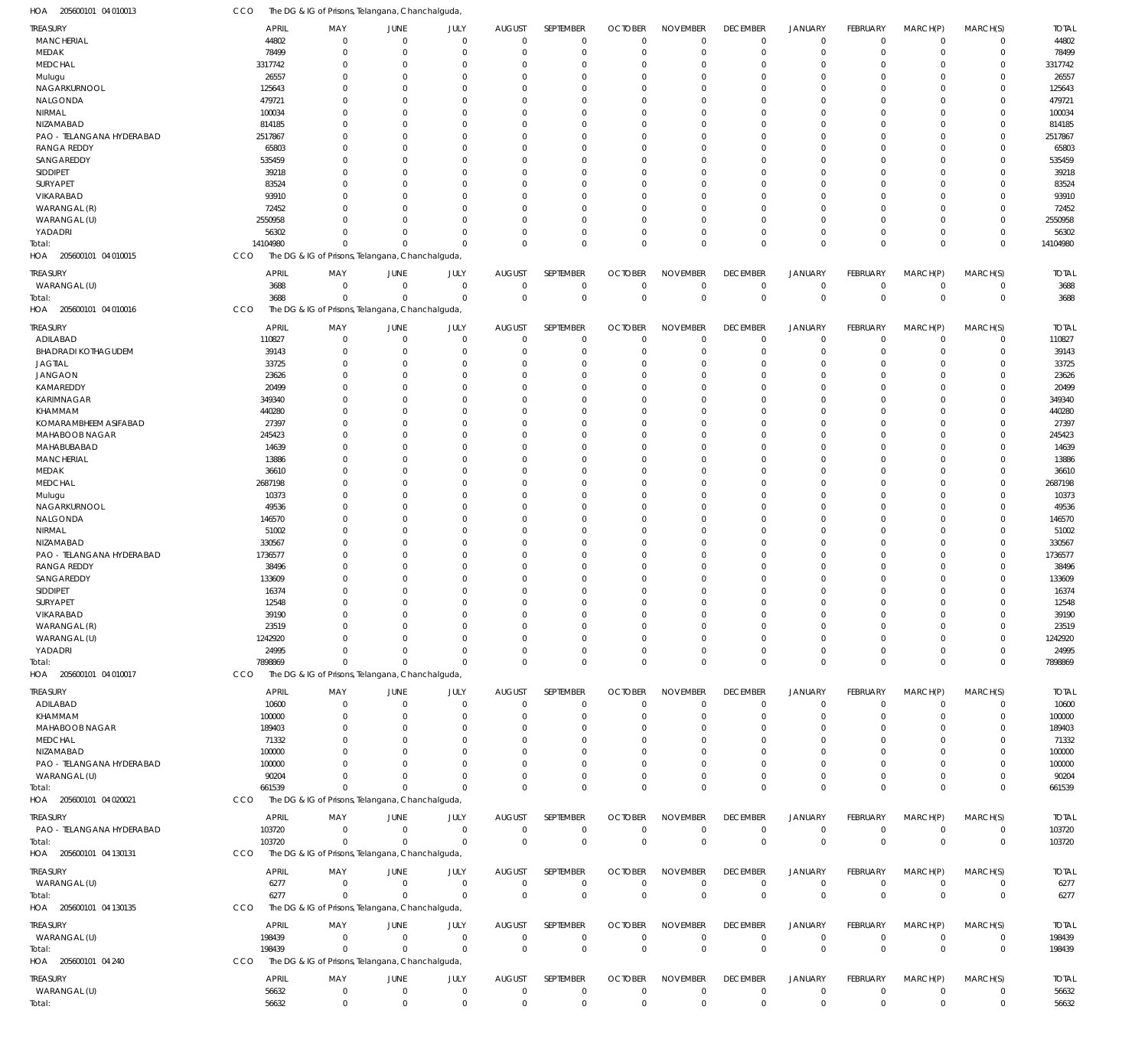| HOA 205600101 04 280282                       | CCO                      | The DG & IG of Prisons, Telangana, Chanchalguda,             |                                  |                            |                               |                            |                               |                                |                                   |                               |                                |                              |                             |                          |
|-----------------------------------------------|--------------------------|--------------------------------------------------------------|----------------------------------|----------------------------|-------------------------------|----------------------------|-------------------------------|--------------------------------|-----------------------------------|-------------------------------|--------------------------------|------------------------------|-----------------------------|--------------------------|
| <b>TREASURY</b>                               | <b>APRIL</b>             | MAY                                                          | JUNE                             | JULY                       | <b>AUGUST</b>                 | SEPTEMBER                  | <b>OCTOBER</b>                | <b>NOVEMBER</b>                | <b>DECEMBER</b>                   | <b>JANUARY</b>                | <b>FEBRUARY</b>                | MARCH(P)                     | MARCH(S)                    | <b>TOTAL</b>             |
| <b>JAGTIAL</b>                                | 114354                   | $\Omega$                                                     | $\overline{0}$                   | $\mathbf{0}$               | $\mathbf 0$                   | $\mathbf 0$                | $\Omega$                      | $\mathbf 0$                    | $\mathbf 0$                       | $\mathbf 0$                   | $\Omega$                       | $\Omega$                     | $\mathbf 0$                 | 114354                   |
| KARIMNAGAR                                    | 164575                   | $\mathbf 0$                                                  | $\overline{0}$                   | $\Omega$                   | 0                             | $\mathbf 0$                | $^{\circ}$                    | $\mathbf 0$                    | $\mathbf 0$                       | $\mathbf 0$                   | $\Omega$                       | $\Omega$                     | $\mathbf 0$                 | 164575                   |
| KHAMMAM                                       | 56230                    | 0<br>$\Omega$                                                | $\overline{0}$                   | $\Omega$                   | $\Omega$                      | 0                          | $\Omega$                      | $\Omega$                       | $\Omega$                          | $\Omega$                      |                                | $\Omega$                     | 0                           | 56230                    |
| <b>MANCHERIAL</b><br><b>MEDCHAL</b>           | 21832<br>209436          | 0                                                            | $\Omega$<br>$\overline{0}$       | $\Omega$<br>0              | $\Omega$<br>$\Omega$          | $\mathbf 0$<br>$\mathbf 0$ | $\Omega$<br>$\Omega$          | $\Omega$<br>$\Omega$           | $\Omega$<br>$\Omega$              | $\Omega$<br>$\Omega$          | $\Omega$                       | $\Omega$<br>$\Omega$         | 0<br>$\Omega$               | 21832<br>209436          |
| NALGONDA                                      | 313507                   | $\Omega$                                                     | $\Omega$                         | $\Omega$                   | $\Omega$                      | $\mathbf 0$                | $\Omega$                      | $\Omega$                       | $\Omega$                          | $\Omega$                      | $\Omega$                       | $\Omega$                     | 0                           | 313507                   |
| NIRMAL                                        | 51164                    | U                                                            | $\Omega$                         | O                          | $\Omega$                      | $\Omega$                   | 0                             | $\Omega$                       | $\Omega$                          | $\Omega$                      |                                | $\Omega$                     | $\Omega$                    | 51164                    |
| NIZAMABAD                                     | 185694                   | <sup>0</sup>                                                 | $\Omega$                         | $\Omega$                   | $\Omega$                      | $\mathbf 0$                | $\Omega$                      | $\mathbf 0$                    | $\Omega$                          | $\Omega$                      | $\Omega$                       | $\Omega$                     | $\Omega$                    | 185694                   |
| PAO - TELANGANA HYDERABAD                     | 314053                   | 0                                                            | $\overline{0}$                   | 0                          | $\Omega$                      | $\mathbf 0$                | 0                             | $\Omega$                       | $\Omega$                          | $\Omega$                      |                                | $\Omega$                     | $\Omega$                    | 314053                   |
| SANGAREDDY                                    | 96640                    | $\Omega$                                                     | $\Omega$                         | $\Omega$                   | $\Omega$                      | $\Omega$                   | $\Omega$                      | $\Omega$                       | $\Omega$                          | $\Omega$                      | $\Omega$                       | $\Omega$                     | $\Omega$                    | 96640                    |
| SURYAPET                                      | 31675                    | 0                                                            | $\Omega$                         | $\Omega$                   | $\Omega$                      | $\mathbf 0$                | $\Omega$                      | $\Omega$                       | $\Omega$                          | $\Omega$                      |                                | $\Omega$                     | 0                           | 31675                    |
| WARANGAL (U)                                  | 463633                   | $\Omega$                                                     | $\Omega$                         | $\Omega$                   | $\Omega$                      | $\mathbf 0$                | -0                            | $\mathbf 0$                    | $\Omega$                          | $\Omega$                      | $\Omega$                       | $\Omega$                     | 0                           | 463633                   |
| Total:                                        | 2022793                  | $\Omega$                                                     | $\Omega$                         | $\Omega$                   | $\Omega$                      | $\Omega$                   | $\Omega$                      | $\Omega$                       | $\Omega$                          | $\Omega$                      | $\Omega$                       | $\mathbf{0}$                 | $\mathbf 0$                 | 2022793                  |
| HOA 205600101 04 300302                       | CCO                      | The DG & IG of Prisons, Telangana, Chanchalguda,             |                                  |                            |                               |                            |                               |                                |                                   |                               |                                |                              |                             |                          |
| <b>TREASURY</b>                               | <b>APRIL</b>             | MAY                                                          | JUNE                             | JULY                       | <b>AUGUST</b>                 | SEPTEMBER                  | <b>OCTOBER</b>                | <b>NOVEMBER</b>                | <b>DECEMBER</b>                   | <b>JANUARY</b>                | FEBRUARY                       | MARCH(P)                     | MARCH(S)                    | <b>TOTAL</b>             |
| ADILABAD                                      | 72810                    | $\mathbf 0$                                                  | $\overline{0}$                   | $\mathbf 0$                | $\mathbf 0$                   | $\mathbf 0$                | $^{\circ}$                    | $\mathbf 0$                    | $^{\circ}$                        | $\mathbf 0$                   | $\Omega$                       | $^{\circ}$                   | $\mathbf 0$                 | 72810                    |
| <b>MEDCHAL</b><br>Total:                      | 68110<br>140920          | $\mathbf 0$<br>$\Omega$                                      | $\overline{0}$<br>$\Omega$       | $\mathbf 0$<br>$\Omega$    | $\mathbf 0$<br>$\Omega$       | $\mathbf 0$<br>$\mathbf 0$ | $^{\circ}$<br>$\Omega$        | $\mathbf 0$<br>$\mathbf 0$     | $\mathbf 0$<br>$\Omega$           | $\mathbf 0$<br>$\Omega$       | $^{\circ}$<br>$\Omega$         | $\overline{0}$<br>$\Omega$   | $\mathbf 0$<br>$\mathbf 0$  | 68110<br>140920          |
| HOA 20560010125 04 050                        | CCO                      | The DG & IG of Prisons, Telangana, Chanchalguda,             |                                  |                            |                               |                            |                               |                                |                                   |                               |                                |                              |                             |                          |
|                                               |                          |                                                              |                                  |                            |                               |                            |                               |                                |                                   |                               |                                |                              |                             |                          |
| treasury                                      | <b>APRIL</b>             | MAY                                                          | <b>JUNE</b>                      | JULY                       | <b>AUGUST</b>                 | <b>SEPTEMBER</b>           | <b>OCTOBER</b>                | <b>NOVEMBER</b>                | <b>DECEMBER</b>                   | <b>JANUARY</b>                | FEBRUARY                       | MARCH(P)<br>$\Omega$         | MARCH(S)                    | <b>TOTAL</b>             |
| KHAMMAM<br><b>MEDCHAL</b>                     | 1000                     | $\mathbf{0}$<br>300<br>$\mathbf 0$                           | $\overline{0}$<br>$\overline{0}$ | $\mathbf 0$<br>$\mathbf 0$ | $\mathbf 0$<br>$\mathbf 0$    | $\mathbf 0$<br>$\mathbf 0$ | $\mathbf 0$<br>$\mathbf 0$    | $\mathbf 0$<br>$\mathbf 0$     | $\mathbf 0$<br>$\mathbf 0$        | $\Omega$<br>$\mathbf 0$       | $\Omega$<br>$\Omega$           | $\Omega$                     | $\mathbf 0$<br>$\mathbf 0$  | 1000<br>300              |
| Total:                                        | 1300                     | $\Omega$                                                     | $\Omega$                         | $\Omega$                   | $\Omega$                      | $\mathbf 0$                | $\Omega$                      | $\Omega$                       | $\Omega$                          | $\Omega$                      | $\Omega$                       | $\Omega$                     | $\mathbf 0$                 | 1300                     |
| HOA 20560010125 04 210211                     | CCO                      | The DG & IG of Prisons, Telangana, Chanchalguda,             |                                  |                            |                               |                            |                               |                                |                                   |                               |                                |                              |                             |                          |
|                                               |                          |                                                              |                                  |                            |                               |                            |                               |                                |                                   |                               |                                |                              |                             |                          |
| <b>TREASURY</b><br>NALGONDA                   | <b>APRIL</b><br>3295     | MAY<br>$\mathbf 0$                                           | JUNE<br>$\overline{0}$           | JULY<br>$\mathbf 0$        | <b>AUGUST</b><br>$\mathbf 0$  | SEPTEMBER<br>$\mathbf 0$   | <b>OCTOBER</b><br>$\mathbf 0$ | <b>NOVEMBER</b><br>$\mathbf 0$ | <b>DECEMBER</b><br>$\overline{0}$ | <b>JANUARY</b><br>$\mathbf 0$ | FEBRUARY<br>$\Omega$           | MARCH(P)<br>$\overline{0}$   | MARCH(S)<br>$\mathbf 0$     | <b>TOTAL</b><br>3295     |
| Total:                                        | 3295                     | $\Omega$                                                     | $\Omega$                         | $\Omega$                   | $\mathbf 0$                   | $\mathbf 0$                | $\mathbf{0}$                  | $\mathbf 0$                    | $\mathbf 0$                       | $\mathbf 0$                   | $\Omega$                       | $\Omega$                     | $\overline{0}$              | 3295                     |
| HOA 20560010125 04 230                        | CCO                      | The DG & IG of Prisons, Telangana, Chanchalguda,             |                                  |                            |                               |                            |                               |                                |                                   |                               |                                |                              |                             |                          |
|                                               |                          |                                                              |                                  |                            |                               |                            |                               |                                |                                   |                               |                                |                              |                             |                          |
| TREASURY<br>WARANGAL (U)                      | <b>APRIL</b><br>5551774  | MAY<br>$\Omega$                                              | <b>JUNE</b><br>$\overline{0}$    | JULY<br>$\mathbf 0$        | <b>AUGUST</b><br>$\mathbf 0$  | SEPTEMBER<br>$\mathbf 0$   | <b>OCTOBER</b><br>$\mathbf 0$ | <b>NOVEMBER</b><br>$\mathbf 0$ | <b>DECEMBER</b><br>$\mathbf 0$    | <b>JANUARY</b><br>0           | FEBRUARY<br>$\Omega$           | MARCH(P)<br>$\Omega$         | MARCH(S)<br>$\mathbf 0$     | <b>TOTAL</b><br>5551774  |
| Total:                                        | 5551774                  | $\Omega$                                                     | $\Omega$                         | $\Omega$                   | $\mathbf 0$                   | $\mathbf 0$                | $\overline{0}$                | $\mathbf 0$                    | $\Omega$                          | $\mathbf 0$                   | $\Omega$                       | $\Omega$                     | $\mathbf 0$                 | 5551774                  |
| HOA 20560010125 04 280284                     | CCO                      | The DG & IG of Prisons, Telangana, Chanchalguda,             |                                  |                            |                               |                            |                               |                                |                                   |                               |                                |                              |                             |                          |
|                                               | <b>APRIL</b>             | MAY                                                          |                                  |                            | <b>AUGUST</b>                 | SEPTEMBER                  | <b>OCTOBER</b>                | <b>NOVEMBER</b>                | <b>DECEMBER</b>                   | <b>JANUARY</b>                | FEBRUARY                       |                              |                             |                          |
| <b>TREASURY</b><br><b>BHADRADI KOTHAGUDEM</b> | 7000                     | $\mathbf 0$                                                  | <b>JUNE</b><br>$\overline{0}$    | JULY<br>$\mathbf 0$        | $\mathbf 0$                   | $\mathbf 0$                | $^{\circ}$                    | $\mathbf 0$                    | $\overline{0}$                    | $\mathbf 0$                   | $\Omega$                       | MARCH(P)<br>$\Omega$         | MARCH(S)<br>$\mathbf 0$     | <b>TOTAL</b><br>7000     |
| <b>JANGAON</b>                                | 2430                     | $\mathbf 0$                                                  | $\overline{0}$                   | $\Omega$                   | 0                             | $\mathbf 0$                | $^{\circ}$                    | $\mathbf 0$                    | $\Omega$                          | $\Omega$                      | $\Omega$                       | $\Omega$                     | $\mathbf 0$                 | 2430                     |
| KAMAREDDY                                     | 1150                     | 0                                                            | $\overline{0}$                   | 0                          | $\Omega$                      | $\mathbf 0$                | -0                            | $\mathbf 0$                    | $\Omega$                          | $\Omega$                      |                                | $\Omega$                     | 0                           | 1150                     |
| KARIMNAGAR                                    | 5970                     | $\Omega$                                                     | $\overline{0}$                   | $\Omega$                   | $\Omega$                      | $\mathbf 0$                | -0                            | $\mathbf 0$                    | $\Omega$                          | $\Omega$                      |                                | $\Omega$                     | $\Omega$                    | 5970                     |
| KOMARAMBHEEM ASIFABAD                         |                          | 355<br>$\Omega$                                              | $\overline{0}$                   | O                          | $\Omega$                      | $\mathbf 0$                | -0                            | $\mathbf 0$                    | $\Omega$                          | $\Omega$                      |                                | $\Omega$                     | 0                           | 355                      |
| <b>MANCHERIAL</b>                             | 3125                     | 0                                                            | $\Omega$                         | O                          | $\Omega$                      | $\mathbf 0$                | -0                            | $\mathbf 0$                    | $\Omega$                          | $\Omega$                      |                                | $\Omega$                     | $\Omega$                    | 3125                     |
| MEDAK                                         | 7120                     | $\Omega$                                                     | $\overline{0}$                   | 0                          | $\Omega$                      | $\mathbf 0$                | -0                            | $\mathbf 0$                    | $\Omega$                          | $\Omega$                      |                                | $\Omega$                     | 0                           | 7120                     |
| <b>MEDCHAL</b><br>NAGARKURNOOL                | 11500                    | $\Omega$<br>0                                                | $\overline{0}$<br>$\Omega$       | O<br>O                     | $\Omega$<br>$\Omega$          | $\mathbf 0$<br>$\mathbf 0$ | -0                            | $\mathbf 0$<br>$\mathbf 0$     | $\Omega$                          | $\Omega$<br>$\Omega$          |                                | $\Omega$<br>$\Omega$         | $\Omega$<br>0               | 11500                    |
| NALGONDA                                      | 10000                    | 620<br>0                                                     | $\Omega$                         | 0                          | $\Omega$                      | $\mathbf 0$                | -0<br>-0                      | $\mathbf 0$                    | $\Omega$<br>$\Omega$              | $\Omega$                      |                                | $\Omega$                     | 0                           | 10000<br>620             |
| SANGAREDDY                                    | 8445                     | 0                                                            | $\overline{0}$                   | 0                          | $\Omega$                      | $\mathbf 0$                | -0                            | $\mathbf 0$                    | $\Omega$                          | $\Omega$                      |                                | $\Omega$                     | 0                           | 8445                     |
| SURYAPET                                      | 5360                     | $\Omega$                                                     | $\Omega$                         | $\Omega$                   | $\Omega$                      | $\mathbf 0$                | $\Omega$                      | $\Omega$                       | $\Omega$                          | $\Omega$                      | $\Omega$                       | $\Omega$                     | $\Omega$                    | 5360                     |
| VIKARABAD                                     | 8800                     | 0                                                            | 0                                | 0                          | $\Omega$                      | 0                          | 0                             | 0                              |                                   | $\Omega$                      |                                | $\Omega$                     | 0                           | 8800                     |
| WARANGAL (R)                                  | 1380                     | $\mathbf 0$                                                  | $\overline{0}$                   | $\Omega$                   | $\mathbf 0$                   | $\mathsf 0$                | $\mathbf 0$                   | $\mathbf 0$                    | $\mathbf 0$                       | $\mathbf 0$                   | $\mathbf 0$                    | $\overline{0}$               | $\mathbf 0$                 | 1380                     |
| Total:                                        | 73255                    | $\Omega$                                                     | $\Omega$                         | $\Omega$                   | $\Omega$                      | $\mathbf 0$                | $\mathbf{0}$                  | $\mathbf 0$                    | $\overline{0}$                    | $\Omega$                      | $\Omega$                       | $\mathbf{0}$                 | $\mathbf 0$                 | 73255                    |
| HOA 205600102 04 010011                       | CCO                      | The DG & IG of Prisons, Telangana, Chanchalguda,             |                                  |                            |                               |                            |                               |                                |                                   |                               |                                |                              |                             |                          |
| TREASURY                                      | <b>APRIL</b>             | MAY                                                          | <b>JUNE</b>                      | JULY                       | <b>AUGUST</b>                 | SEPTEMBER                  | <b>OCTOBER</b>                | <b>NOVEMBER</b>                | <b>DECEMBER</b>                   | <b>JANUARY</b>                | <b>FEBRUARY</b>                | MARCH(P)                     | MARCH(S)                    | <b>TOTAL</b>             |
| PAO - TELANGANA HYDERABAD                     | 52380                    | $\mathbf 0$                                                  | $\overline{0}$                   | $\mathbf{0}$               | $\mathbf 0$                   | $\mathbf 0$                | $\mathbf 0$                   | $\mathbf 0$                    | $\mathbf 0$                       | $\mathbf 0$                   | $\Omega$                       | $\Omega$                     | $\mathbf 0$                 | 52380                    |
| WARANGAL (U)                                  | 210240                   | $\mathbf 0$                                                  | $\overline{0}$                   | $\mathbf 0$                | $\mathbf 0$                   | $\mathbf 0$                | $\mathbf 0$                   | $\mathbf 0$                    | $\mathbf 0$                       | $\mathbf 0$                   | $\Omega$                       | $\overline{0}$               | $\mathbf 0$                 | 210240                   |
| Total:                                        | 262620                   | $\Omega$                                                     | $\Omega$                         | $\Omega$                   | $\Omega$                      | $\mathbf 0$                | $\Omega$                      | $\mathbf 0$                    | $\Omega$                          | $\Omega$                      | $\Omega$                       | $\Omega$                     | $\mathbf 0$                 | 262620                   |
| HOA 205600102 04 010012                       | CCO                      | The DG & IG of Prisons, Telangana, Chanchalguda,             |                                  |                            |                               |                            |                               |                                |                                   |                               |                                |                              |                             |                          |
| <b>TREASURY</b>                               | <b>APRIL</b>             | MAY                                                          | JUNE                             | JULY                       | <b>AUGUST</b>                 | SEPTEMBER                  | <b>OCTOBER</b>                | <b>NOVEMBER</b>                | <b>DECEMBER</b>                   | <b>JANUARY</b>                | <b>FEBRUARY</b>                | MARCH(P)                     | MARCH(S)                    | <b>TOTAL</b>             |
| PAO - TELANGANA HYDERABAD                     | 1300                     | $\mathbf{0}$                                                 | $\overline{0}$                   | $\mathbf{0}$               | $\mathbf 0$                   | $\mathbf 0$                | $\mathbf 0$                   | $\mathbf 0$                    | $\overline{0}$                    | $\mathbf 0$                   | $\Omega$                       | $\Omega$                     | $\mathbf 0$                 | 1300                     |
| WARANGAL (U)                                  | 2500                     | $\mathbf 0$                                                  | $\overline{0}$                   | $\mathbf 0$                | $\mathbf 0$                   | $\mathbf 0$                | $^{\circ}$                    | $\mathbf 0$                    | $\overline{0}$                    | $\mathbf 0$                   | $\Omega$                       | $\overline{0}$               | $\mathbf 0$<br>$\mathbf 0$  | 2500                     |
| Total:<br>HOA 205600102 04 010013             | 3800<br>CCO              | $\Omega$<br>The DG & IG of Prisons, Telangana, Chanchalguda, | $\overline{0}$                   | $\Omega$                   | $\mathbf 0$                   | $\mathbf 0$                | $\overline{0}$                | $\mathbf 0$                    | $\Omega$                          | $\Omega$                      | $\Omega$                       | $\Omega$                     |                             | 3800                     |
|                                               |                          |                                                              |                                  |                            |                               |                            |                               |                                |                                   |                               |                                |                              |                             |                          |
| TREASURY                                      | <b>APRIL</b>             | MAY                                                          | <b>JUNE</b>                      | JULY                       | <b>AUGUST</b>                 | SEPTEMBER                  | <b>OCTOBER</b>                | <b>NOVEMBER</b>                | <b>DECEMBER</b>                   | <b>JANUARY</b>                | FEBRUARY                       | MARCH(P)                     | MARCH(S)                    | <b>TOTAL</b>             |
| PAO - TELANGANA HYDERABAD                     | 20090                    | $\mathbf{0}$                                                 | $\overline{0}$                   | $\mathbf 0$                | $\mathbf 0$                   | $\mathbf 0$                | $^{\circ}$                    | $\mathbf 0$                    | $\mathbf 0$                       | $\mathbf 0$                   | $\Omega$                       | $\Omega$                     | $\mathbf 0$                 | 20090                    |
| WARANGAL (U)<br>Total:                        | 80647<br>100737          | $\mathbf 0$<br>$\Omega$                                      | $\overline{0}$<br>$\Omega$       | $\mathbf 0$<br>$\Omega$    | $\mathbf 0$<br>$\overline{0}$ | $\mathbf 0$<br>$\mathbf 0$ | $^{\circ}$<br>$\mathbf{0}$    | $\mathbf 0$<br>$\mathbf 0$     | $\mathbf 0$<br>$\mathbf 0$        | $\mathbf 0$<br>$\mathbf 0$    | $\Omega$<br>$\Omega$           | $^{\circ}$<br>$\Omega$       | $\mathbf 0$<br>$\mathbf{0}$ | 80647<br>100737          |
| HOA 205600102 04 010016                       | CCO                      | The DG & IG of Prisons, Telangana, Chanchalguda,             |                                  |                            |                               |                            |                               |                                |                                   |                               |                                |                              |                             |                          |
|                                               |                          |                                                              |                                  |                            |                               |                            |                               |                                |                                   |                               |                                |                              |                             |                          |
| <b>TREASURY</b>                               | <b>APRIL</b>             | MAY                                                          | <b>JUNE</b>                      | JULY                       | <b>AUGUST</b>                 | SEPTEMBER                  | <b>OCTOBER</b>                | <b>NOVEMBER</b>                | <b>DECEMBER</b>                   | <b>JANUARY</b>                | FEBRUARY                       | MARCH(P)                     | MARCH(S)                    | <b>TOTAL</b>             |
| PAO - TELANGANA HYDERABAD                     | 15543<br>41596           | $\mathbf{0}$<br>$\mathbf 0$                                  | $\overline{0}$<br>$\overline{0}$ | $\mathbf 0$<br>$\mathbf 0$ | $\mathbf 0$<br>0              | $\mathbf 0$<br>0           | $^{\circ}$<br>$\mathbf 0$     | $\mathbf 0$<br>$\mathbf 0$     | $^{\circ}$<br>$\overline{0}$      | $\mathbf 0$<br>$\mathbf 0$    | $\Omega$<br>$^{\circ}$         | $^{\circ}$<br>$\overline{0}$ | $\mathbf 0$<br>$\mathbf 0$  | 15543<br>41596           |
| WARANGAL (U)<br>Total:                        | 57139                    | $\Omega$                                                     | $\Omega$                         | $\Omega$                   | $\Omega$                      | $\mathbf 0$                | $\mathbf{0}$                  | $\mathbf 0$                    | $\mathbf 0$                       | $\Omega$                      | $\Omega$                       | $\Omega$                     | $\mathbf 0$                 | 57139                    |
| HOA 205600102 04 020021                       | CCO                      | The DG & IG of Prisons, Telangana, Chanchalguda,             |                                  |                            |                               |                            |                               |                                |                                   |                               |                                |                              |                             |                          |
|                                               |                          |                                                              |                                  |                            |                               |                            |                               |                                |                                   |                               |                                |                              |                             |                          |
| TREASURY<br>PAO - TELANGANA HYDERABAD         | <b>APRIL</b><br>49980    | MAY<br>$\mathbf 0$                                           | <b>JUNE</b><br>$\overline{0}$    | JULY<br>$\mathbf 0$        | <b>AUGUST</b><br>$\mathbf 0$  | SEPTEMBER<br>$\mathbf 0$   | <b>OCTOBER</b><br>$\mathbf 0$ | <b>NOVEMBER</b><br>$\mathbf 0$ | <b>DECEMBER</b><br>$\mathbf 0$    | <b>JANUARY</b><br>$\mathbf 0$ | <b>FEBRUARY</b><br>$\mathbf 0$ | MARCH(P)<br>$\overline{0}$   | MARCH(S)<br>$\mathbf 0$     | <b>TOTAL</b><br>49980    |
| Total:                                        | 49980                    | $\mathbf 0$                                                  | $\Omega$                         | $\mathbf 0$                | $\overline{0}$                | $\mathbf 0$                | $\mathbf{0}$                  | $\mathbf 0$                    | $\mathbf 0$                       | $\mathbf 0$                   | $\overline{0}$                 | $\mathbf 0$                  | $\overline{0}$              | 49980                    |
| HOA 205600800 70 010011                       | CCO                      | The DG & IG of Prisons, Telangana, Chanchalguda,             |                                  |                            |                               |                            |                               |                                |                                   |                               |                                |                              |                             |                          |
|                                               |                          |                                                              |                                  |                            |                               |                            |                               |                                |                                   |                               |                                |                              |                             |                          |
| <b>TREASURY</b><br>HYDERABAD URBAN            | <b>APRIL</b><br>$-26077$ | MAY<br>$\mathbf{0}$                                          | JUNE<br>$\overline{0}$           | JULY<br>$\mathbf{0}$       | <b>AUGUST</b><br>$\mathbf 0$  | SEPTEMBER<br>$\mathbf 0$   | <b>OCTOBER</b><br>$^{\circ}$  | <b>NOVEMBER</b><br>$\mathbf 0$ | <b>DECEMBER</b><br>$\overline{0}$ | <b>JANUARY</b><br>$\mathbf 0$ | <b>FEBRUARY</b><br>$^{\circ}$  | MARCH(P)<br>$\overline{0}$   | MARCH(S)<br>$\mathbf 0$     | <b>TOTAL</b><br>$-26077$ |
| PAO - TELANGANA HYDERABAD                     | 355520                   | $\mathbf 0$                                                  | $\overline{0}$                   | $\mathbf 0$                | $\mathbf 0$                   | 0                          | $\mathbf 0$                   | $\mathbf 0$                    | $\mathbf 0$                       | $\mathbf 0$                   | $^{\circ}$                     | $\overline{0}$               | $\mathbf 0$                 | 355520                   |
| Total:                                        | 329443                   | $\mathbf 0$                                                  | $\overline{0}$                   | $\mathbf 0$                | $\mathbf 0$                   | $\mathbf 0$                | $\mathbf{0}$                  | $\mathbf 0$                    | $\mathbf 0$                       | $\mathbf 0$                   | $\overline{0}$                 | $\mathbf 0$                  | $\mathbf 0$                 | 329443                   |
|                                               |                          |                                                              |                                  |                            |                               |                            |                               |                                |                                   |                               |                                |                              |                             |                          |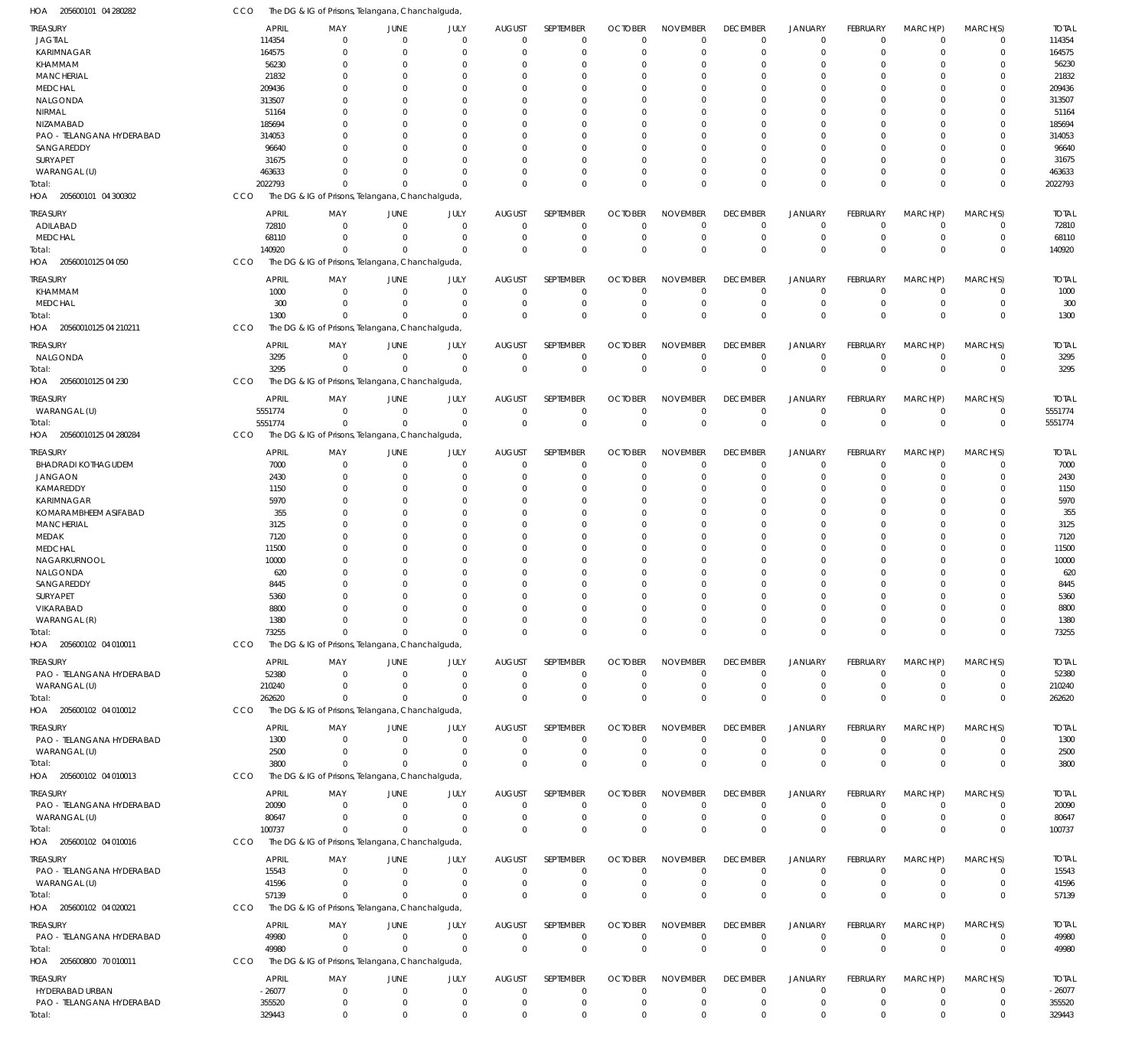| HOA 205600800 70 010012               | CCO                | The DG & IG of Prisons, Telangana, Chanchalguda,                                 |                            |                        |                           |                                 |                            |                             |                                   |                                  |                         |                            |                            |                         |
|---------------------------------------|--------------------|----------------------------------------------------------------------------------|----------------------------|------------------------|---------------------------|---------------------------------|----------------------------|-----------------------------|-----------------------------------|----------------------------------|-------------------------|----------------------------|----------------------------|-------------------------|
| treasury                              | <b>APRIL</b>       | MAY                                                                              | JUNE                       | JULY                   | <b>AUGUST</b>             | <b>SEPTEMBER</b>                | <b>OCTOBER</b>             | <b>NOVEMBER</b>             | <b>DECEMBER</b>                   | <b>JANUARY</b>                   | <b>FEBRUARY</b>         | MARCH(P)                   | MARCH(S)                   | <b>TOTAL</b>            |
| PAO - TELANGANA HYDERABAD             | 42829              | $\Omega$                                                                         | $\Omega$                   | $\Omega$               | $\mathbf 0$               | $\mathbf 0$                     | $\Omega$                   | $\Omega$                    | 0                                 | $^{\circ}$                       | $\Omega$                | $\overline{0}$             | 0                          | 42829                   |
| Total:<br>HOA 205600800 70 010013     | 42829<br>CCO       | $\Omega$                                                                         | $\Omega$                   | $\Omega$               | $\Omega$                  | $\Omega$                        | $\Omega$                   | $\Omega$                    | $\Omega$                          | $\Omega$                         | $\Omega$                | $\Omega$                   | $\mathbf 0$                | 42829                   |
|                                       |                    | The DG & IG of Prisons, Telangana, Chanchalguda,                                 |                            |                        |                           |                                 |                            |                             |                                   |                                  |                         |                            |                            |                         |
| treasury<br>PAO - TELANGANA HYDERABAD | APRIL<br>136361    | MAY<br>- 0                                                                       | JUNE<br>$\Omega$           | JULY<br>- 0            | <b>AUGUST</b><br>$\Omega$ | <b>SEPTEMBER</b><br>$\mathbf 0$ | <b>OCTOBER</b><br>$\Omega$ | <b>NOVEMBER</b><br>$\Omega$ | <b>DECEMBER</b><br>$\Omega$       | <b>JANUARY</b><br>$\overline{0}$ | FEBRUARY<br>$\Omega$    | MARCH(P)<br>$\Omega$       | MARCH(S)<br>$\Omega$       | <b>TOTAL</b><br>136361  |
| Total:                                | 136361             | $\Omega$                                                                         | $\Omega$                   | $\Omega$               | $\Omega$                  | $\Omega$                        | $\Omega$                   | $\Omega$                    | $\Omega$                          | $\Omega$                         | $\Omega$                | $\Omega$                   | $\mathbf 0$                | 136361                  |
| HOA 205600800 70 010016               | CCO                | The DG & IG of Prisons, Telangana, Chanchalguda,                                 |                            |                        |                           |                                 |                            |                             |                                   |                                  |                         |                            |                            |                         |
| treasury                              | APRIL              | MAY                                                                              | JUNE                       | JULY                   | <b>AUGUST</b>             | <b>SEPTEMBER</b>                | <b>OCTOBER</b>             | <b>NOVEMBER</b>             | <b>DECEMBER</b>                   | <b>JANUARY</b>                   | FEBRUARY                | MARCH(P)                   | MARCH(S)                   | <b>TOTAL</b>            |
| PAO - TELANGANA HYDERABAD             | 105498             | - 0                                                                              | $\Omega$                   | $\Omega$               | $\Omega$                  | $\mathbf 0$                     | $\Omega$                   | $\Omega$                    | $\Omega$                          | $\overline{0}$                   | $\Omega$                | $\Omega$                   | $\Omega$                   | 105498                  |
| Total:                                | 105498             | $\Omega$                                                                         |                            | $\Omega$               | $\Omega$                  | $\Omega$                        | $\Omega$                   | $\Omega$                    | $\Omega$                          | $\Omega$                         | $\Omega$                | $\Omega$                   | $\mathbf 0$                | 105498                  |
| HOA 205600800 70 280282               | CCO                | The DG & IG of Prisons, Telangana, Chanchalguda,                                 |                            |                        |                           |                                 |                            |                             |                                   |                                  |                         |                            |                            |                         |
| treasury                              | <b>APRIL</b>       | MAY                                                                              | JUNE                       | JULY                   | <b>AUGUST</b>             | <b>SEPTEMBER</b>                | <b>OCTOBER</b>             | <b>NOVEMBER</b>             | <b>DECEMBER</b>                   | <b>JANUARY</b>                   | FEBRUARY                | MARCH(P)                   | MARCH(S)                   | <b>TOTAL</b>            |
| PAO - TELANGANA HYDERABAD             | 219874<br>219874   | - 0                                                                              | $\Omega$                   | $\Omega$               | $\Omega$<br>$\Omega$      | $\mathbf 0$<br>$\mathbf 0$      | $\Omega$<br>$\Omega$       | $\Omega$<br>$\Omega$        | $\Omega$<br>$\Omega$              | $\overline{0}$<br>$\Omega$       | $\mathbf 0$<br>$\Omega$ | $\overline{0}$<br>$\Omega$ | $\mathbf 0$<br>$\mathbf 0$ | 219874<br>219874        |
| Total:<br>HOA 205800001 01 010011     | CCO                | The Commissioner, Printing, Stationery & Stores Dept., Chanchalguda,             |                            |                        |                           |                                 |                            |                             |                                   |                                  |                         |                            |                            |                         |
| treasury                              | <b>APRIL</b>       | MAY                                                                              | JUNE                       | JULY                   | AUGUST                    | SEPTEMBER                       | <b>OCTOBER</b>             | <b>NOVEMBER</b>             | <b>DECEMBER</b>                   | <b>JANUARY</b>                   | <b>FEBRUARY</b>         | MARCH(P)                   | MARCH(S)                   | <b>TOTAL</b>            |
| PAO - TELANGANA HYDERABAD             | 4157281            | $\Omega$                                                                         | $\Omega$                   | $\Omega$               | $\Omega$                  | $\Omega$                        | $\Omega$                   | $\Omega$                    | $\Omega$                          | $\Omega$                         | $\Omega$                | $\Omega$                   | $\Omega$                   | 4157281                 |
| Total:                                | 4157281            | $\Omega$                                                                         | $\Omega$                   | $\Omega$               | $\Omega$                  | $\Omega$                        | $\Omega$                   | $\Omega$                    | $\Omega$                          | $\overline{0}$                   | $\Omega$                | $\Omega$                   | $\mathbf 0$                | 4157281                 |
| HOA 205800001 01 010012               | CCO                | The Commissioner, Printing, Stationery & Stores Dept., Chanchalguda,             |                            |                        |                           |                                 |                            |                             |                                   |                                  |                         |                            |                            |                         |
| treasury                              | APRIL              | MAY                                                                              | JUNE                       | JULY                   | AUGUST                    | SEPTEMBER                       | <b>OCTOBER</b>             | <b>NOVEMBER</b>             | <b>DECEMBER</b>                   | <b>JANUARY</b>                   | FEBRUARY                | MARCH(P)                   | MARCH(S)                   | <b>TOTAL</b>            |
| PAO - TELANGANA HYDERABAD             | 84264              | - 0                                                                              | $\Omega$                   | $\Omega$               | $\Omega$                  | $\mathbf 0$                     | $\Omega$                   | $\mathbf 0$                 | $\Omega$                          | $^{\circ}$                       | $\mathbf 0$             | $\overline{0}$             | $\mathbf 0$                | 84264                   |
| Total:<br>HOA 205800001 01 010013     | 84264<br>CCO       | $\Omega$<br>The Commissioner, Printing, Stationery & Stores Dept., Chanchalguda, | $\Omega$                   | $\Omega$               | $\overline{0}$            | $\Omega$                        | $\Omega$                   | $\Omega$                    | $\Omega$                          | $\Omega$                         | $\Omega$                | $\Omega$                   | $\mathbf 0$                | 84264                   |
|                                       |                    |                                                                                  |                            |                        |                           |                                 |                            |                             |                                   |                                  |                         |                            |                            |                         |
| treasury<br>PAO - TELANGANA HYDERABAD | APRIL<br>1568506   | MAY<br>$\Omega$                                                                  | JUNE<br>$\Omega$           | JULY<br>$\Omega$       | <b>AUGUST</b><br>$\Omega$ | SEPTEMBER<br>$\mathbf 0$        | <b>OCTOBER</b><br>$\Omega$ | <b>NOVEMBER</b><br>$\Omega$ | <b>DECEMBER</b><br>$\Omega$       | <b>JANUARY</b><br>$^{\circ}$     | FEBRUARY<br>$\Omega$    | MARCH(P)<br>$\Omega$       | MARCH(S)<br>0              | <b>TOTAL</b><br>1568506 |
| Total:                                | 1568506            | $\Omega$                                                                         |                            | $\Omega$               | $\Omega$                  | $\Omega$                        | $\Omega$                   | $\Omega$                    | $\Omega$                          | $\Omega$                         | $\Omega$                | $\Omega$                   | $\Omega$                   | 1568506                 |
| HOA 205800001 01 010016               | CCO                | The Commissioner, Printing, Stationery & Stores Dept., Chanchalguda,             |                            |                        |                           |                                 |                            |                             |                                   |                                  |                         |                            |                            |                         |
| treasury                              | APRIL              | MAY                                                                              | JUNE                       | JULY                   | AUGUST                    | SEPTEMBER                       | <b>OCTOBER</b>             | <b>NOVEMBER</b>             | <b>DECEMBER</b>                   | <b>JANUARY</b>                   | <b>FEBRUARY</b>         | MARCH(P)                   | MARCH(S)                   | <b>TOTAL</b>            |
| PAO - TELANGANA HYDERABAD             | 1142400            | $\Omega$                                                                         | $\Omega$                   | $\Omega$               | $\Omega$                  | $\mathbf 0$                     | $\Omega$                   | $\mathbf 0$                 | $\Omega$                          | $^{\circ}$                       | $\Omega$                | $\Omega$                   | $\mathbf 0$                | 1142400                 |
| Total:                                | 1142400            |                                                                                  |                            |                        | $\Omega$                  | $\Omega$                        | $\Omega$                   | $\mathbf 0$                 | $\Omega$                          | $\Omega$                         | $\Omega$                | $\Omega$                   | $\mathbf 0$                | 1142400                 |
| HOA 205800001 01 010017               | CCO                | The Commissioner, Printing, Stationery & Stores Dept., Chanchalguda,             |                            |                        |                           |                                 |                            |                             |                                   |                                  |                         |                            |                            |                         |
| treasury                              | APRIL              | MAY                                                                              | JUNE                       | JULY<br>$\Omega$       | <b>AUGUST</b><br>$\Omega$ | SEPTEMBER                       | <b>OCTOBER</b>             | <b>NOVEMBER</b><br>$\Omega$ | <b>DECEMBER</b><br>$\Omega$       | <b>JANUARY</b>                   | <b>FEBRUARY</b>         | MARCH(P)<br>$\Omega$       | MARCH(S)                   | <b>TOTAL</b>            |
| PAO - TELANGANA HYDERABAD<br>Total:   | 100000<br>100000   | $\Omega$                                                                         | $\Omega$<br>$\Omega$       | $\Omega$               | $\Omega$                  | $\mathbf 0$<br>$\Omega$         | $\Omega$<br>$\Omega$       | $\Omega$                    | $\Omega$                          | $\Omega$<br>$\Omega$             | $\Omega$<br>$\Omega$    | $\Omega$                   | $\Omega$<br>$\mathbf 0$    | 100000<br>100000        |
| HOA 205800001 01 010018               | CCO                | The Commissioner, Printing, Stationery & Stores Dept., Chanchalguda,             |                            |                        |                           |                                 |                            |                             |                                   |                                  |                         |                            |                            |                         |
| treasury                              | APRIL              | MAY                                                                              | JUNE                       | JULY                   | AUGUST                    | SEPTEMBER                       | <b>OCTOBER</b>             | <b>NOVEMBER</b>             | <b>DECEMBER</b>                   | <b>JANUARY</b>                   | FEBRUARY                | MARCH(P)                   | MARCH(S)                   | <b>TOTAL</b>            |
| PAO - TELANGANA HYDERABAD             | 88885              | - 0                                                                              | $\Omega$                   | $\Omega$               | $\Omega$                  | $\mathbf 0$                     | $\Omega$                   | $\mathbf 0$                 | $\Omega$                          | $\overline{0}$                   | $\Omega$                | $\Omega$                   | 0                          | 88885                   |
| Total:                                | 88885              | $\Omega$                                                                         | $\Omega$                   | $\Omega$               | $\Omega$                  | $\Omega$                        | $\Omega$                   | $\Omega$                    | $\Omega$                          | $\Omega$                         | $\Omega$                | $\Omega$                   | $\mathbf 0$                | 88885                   |
| HOA 20580010125 04 210211             | CCO                | The Commissioner, Printing, Stationery & Stores Dept., Chanchalguda,             |                            |                        |                           |                                 |                            |                             |                                   |                                  |                         |                            |                            |                         |
| treasury                              | APRIL              | MAY                                                                              | JUNE                       | JULY                   | <b>AUGUST</b>             | SEPTEMBER                       | <b>OCTOBER</b>             | <b>NOVEMBER</b>             | <b>DECEMBER</b>                   | <b>JANUARY</b>                   | FEBRUARY                | MARCH(P)                   | MARCH(S)                   | <b>TOTAL</b>            |
| PAO - TELANGANA HYDERABAD<br>Total:   | 9497664<br>9497664 | $\Omega$<br>$^{\circ}$                                                           | $\Omega$<br>$\overline{0}$ | $\Omega$<br>$^{\circ}$ | $\Omega$<br>$\Omega$      | $\mathbf 0$<br>$\Omega$         | $\Omega$<br>$\Omega$       | $^{\circ}$<br>$\Omega$      | $\Omega$<br>$\Omega$              | $\overline{0}$<br>$\Omega$       | $\Omega$<br>$\Omega$    | $\Omega$<br>$\Omega$       | $\Omega$<br>$\Omega$       | 9497664<br>9497664      |
| HOA 205800103 04 010011               | CCO                | The Commissioner, Printing, Stationery & Stores Dept., Chanchalguda,             |                            |                        |                           |                                 |                            |                             |                                   |                                  |                         |                            |                            |                         |
| treasury                              | APRIL              | MAY                                                                              | JUNE                       | JULY                   | <b>AUGUST</b>             | SEPTEMBER                       | <b>OCTOBER</b>             | <b>NOVEMBER</b>             | <b>DECEMBER</b>                   | <b>JANUARY</b>                   | FEBRUARY                | MARCH(P)                   | MARCH(S)                   | <b>TOTAL</b>            |
| HYDERABAD URBAN                       | $-4008$            | $^{\circ}$                                                                       | $\Omega$                   | $\Omega$               | $\Omega$                  | $\mathbf 0$                     | $\Omega$                   | $\mathbf 0$                 | $\Omega$                          | $\overline{0}$                   | $\mathbf 0$             | $\Omega$                   | $\Omega$                   | $-4008$                 |
| PAO - TELANGANA HYDERABAD             | 18256752           | $\Omega$                                                                         | $\Omega$                   | $\Omega$               | 0                         | $\mathbf 0$                     | 0                          | $\mathbf 0$                 | $\Omega$                          | $\mathbf 0$                      | 0                       | $\overline{0}$             | $\mathbf 0$                | 18256752                |
| Total:                                | 18252744           | $\Omega$                                                                         | $\Omega$                   | $\Omega$               | $\Omega$                  | $\Omega$                        | $\Omega$                   | $\Omega$                    | $\Omega$                          | $\Omega$                         | $\Omega$                | $\Omega$                   | $\Omega$                   | 18252744                |
| HOA 205800103 04 010012               | CCO                | The Commissioner, Printing, Stationery & Stores Dept., Chanchalguda              |                            |                        |                           |                                 |                            |                             |                                   |                                  |                         |                            |                            |                         |
| treasury<br>PAO - TELANGANA HYDERABAD | APRIL<br>405615    | MAY<br>$^{\circ}$                                                                | JUNE<br>$\overline{0}$     | JULY<br>$\Omega$       | <b>AUGUST</b><br>$\Omega$ | <b>SEPTEMBER</b><br>$\mathbf 0$ | <b>OCTOBER</b><br>$\Omega$ | <b>NOVEMBER</b><br>$\Omega$ | <b>DECEMBER</b><br>$\overline{0}$ | <b>JANUARY</b><br>$\overline{0}$ | FEBRUARY<br>$\Omega$    | MARCH(P)<br>$\Omega$       | MARCH(S)<br>$\Omega$       | <b>TOTAL</b><br>405615  |
| Total:                                | 405615             | $\Omega$                                                                         | $\Omega$                   | $\Omega$               | $\Omega$                  | $\Omega$                        | $\Omega$                   | $\mathbf 0$                 | $\Omega$                          | $\Omega$                         | $\Omega$                | $\Omega$                   | $\mathbf 0$                | 405615                  |
| HOA 205800103 04 010013               | CCO                | The Commissioner, Printing, Stationery & Stores Dept., Chanchalguda,             |                            |                        |                           |                                 |                            |                             |                                   |                                  |                         |                            |                            |                         |
| treasury                              | <b>APRIL</b>       | MAY                                                                              | JUNE                       | JULY                   | <b>AUGUST</b>             | <b>SEPTEMBER</b>                | <b>OCTOBER</b>             | <b>NOVEMBER</b>             | <b>DECEMBER</b>                   | <b>JANUARY</b>                   | <b>FEBRUARY</b>         | MARCH(P)                   | MARCH(S)                   | <b>TOTAL</b>            |
| PAO - TELANGANA HYDERABAD             | 7005544            | - 0                                                                              | $\Omega$                   | - 0                    | $\Omega$                  | $\mathbf 0$                     | $\Omega$                   | $\mathbf 0$                 | $\overline{0}$                    | $\overline{0}$                   | $\mathbf 0$             | $\overline{0}$             | 0                          | 7005544                 |
| Total:                                | 7005544            | $\Omega$                                                                         | $\Omega$                   | $\Omega$               | $\Omega$                  | $\mathbf 0$                     | $\Omega$                   | $\Omega$                    | $\mathbf{0}$                      | $\overline{0}$                   | $\mathbf{0}$            | $\Omega$                   | $\mathbf 0$                | 7005544                 |
| HOA 205800103 04 010016               | CCO                | The Commissioner, Printing, Stationery & Stores Dept., Chanchalguda              |                            |                        |                           |                                 |                            |                             |                                   |                                  |                         |                            |                            |                         |
| treasury                              | <b>APRIL</b>       | MAY<br>$\Omega$                                                                  | JUNE<br>$\Omega$           | JULY<br>$\Omega$       | AUGUST<br>$\Omega$        | SEPTEMBER                       | <b>OCTOBER</b><br>$\Omega$ | <b>NOVEMBER</b><br>$\Omega$ | <b>DECEMBER</b><br>$\Omega$       | <b>JANUARY</b>                   | FEBRUARY<br>$\Omega$    | MARCH(P)<br>$\overline{0}$ | MARCH(S)                   | <b>TOTAL</b>            |
| PAO - TELANGANA HYDERABAD<br>Total:   | 5140948<br>5140948 | $\Omega$                                                                         | $\Omega$                   | $\Omega$               | $\Omega$                  | 0<br>$\Omega$                   | $\Omega$                   | $\Omega$                    | $\Omega$                          | $^{\circ}$<br>$\overline{0}$     | $\Omega$                | $\Omega$                   | 0<br>$\mathbf 0$           | 5140948<br>5140948      |
| HOA 205800103 04 010017               | CCO                | The Commissioner, Printing, Stationery & Stores Dept., Chanchalguda,             |                            |                        |                           |                                 |                            |                             |                                   |                                  |                         |                            |                            |                         |
| Treasury                              | APRIL              | MAY                                                                              | JUNE                       | JULY                   | <b>AUGUST</b>             | SEPTEMBER                       | <b>OCTOBER</b>             | <b>NOVEMBER</b>             | <b>DECEMBER</b>                   | <b>JANUARY</b>                   | FEBRUARY                | MARCH(P)                   | MARCH(S)                   | <b>TOTAL</b>            |
| PAO - TELANGANA HYDERABAD             | 73430              | - 0                                                                              | $\Omega$                   | $\Omega$               | $\overline{0}$            | $\mathbf 0$                     | $\Omega$                   | $\mathbf 0$                 | $\overline{0}$                    | $\overline{0}$                   | $\mathbf 0$             | $\overline{0}$             | $\mathbf 0$                | 73430                   |
| Total:                                | 73430              | $\Omega$                                                                         | $\Omega$                   | $\Omega$               | $\overline{0}$            | $\mathbf 0$                     | $\Omega$                   | $\mathbf 0$                 | $\Omega$                          | $\overline{0}$                   | $\mathbf{0}$            | $\Omega$                   | $\mathbf 0$                | 73430                   |
| HOA 205800103 04 130131               | CCO                | The Commissioner, Printing, Stationery & Stores Dept., Chanchalguda,             |                            |                        |                           |                                 |                            |                             |                                   |                                  |                         |                            |                            |                         |
| treasury                              | APRIL              | MAY                                                                              | JUNE                       | JULY                   | <b>AUGUST</b>             | SEPTEMBER                       | <b>OCTOBER</b>             | <b>NOVEMBER</b>             | <b>DECEMBER</b>                   | <b>JANUARY</b>                   | <b>FEBRUARY</b>         | MARCH(P)                   | MARCH(S)                   | <b>TOTAL</b>            |
| PAO - TELANGANA HYDERABAD<br>Total:   | 2276<br>2276       | - 0<br>$\Omega$                                                                  | $\overline{0}$<br>$\Omega$ | $\Omega$<br>$\Omega$   | $\mathbf{0}$<br>$\Omega$  | $\mathbf 0$<br>$\mathbf 0$      | $\Omega$<br>$\Omega$       | $\Omega$<br>$\Omega$        | $\overline{0}$<br>$\Omega$        | $\overline{0}$<br>$\Omega$       | $\Omega$<br>$\Omega$    | $\overline{0}$<br>$\Omega$ | 0<br>$\mathbf 0$           | 2276<br>2276            |
| HOA 205800103 04 130133               | CCO                | The Commissioner, Printing, Stationery & Stores Dept., Chanchalguda,             |                            |                        |                           |                                 |                            |                             |                                   |                                  |                         |                            |                            |                         |
| treasury                              | APRIL              | MAY                                                                              | JUNE                       | JULY                   | <b>AUGUST</b>             | SEPTEMBER                       | <b>OCTOBER</b>             | <b>NOVEMBER</b>             | <b>DECEMBER</b>                   | <b>JANUARY</b>                   | FEBRUARY                | MARCH(P)                   | MARCH(S)                   | <b>TOTAL</b>            |
| PAO - TELANGANA HYDERABAD             | 6992               | $\mathbf 0$                                                                      | $\mathbf 0$                | $\overline{0}$         | $\overline{0}$            | $\mathbf 0$                     | 0                          | $\mathbf 0$                 | $\mathbf 0$                       | $\mathbf 0$                      | 0                       | $^{\circ}$                 | $\mathbf 0$                | 6992                    |
| Total:                                | 6992               | $\mathbf 0$                                                                      | $\overline{0}$             | $\Omega$               | $\Omega$                  | $\mathbf 0$                     | $\Omega$                   | $\Omega$                    | $\mathbf 0$                       | $\mathbf 0$                      | $\Omega$                | $\Omega$                   | $\mathbf 0$                | 6992                    |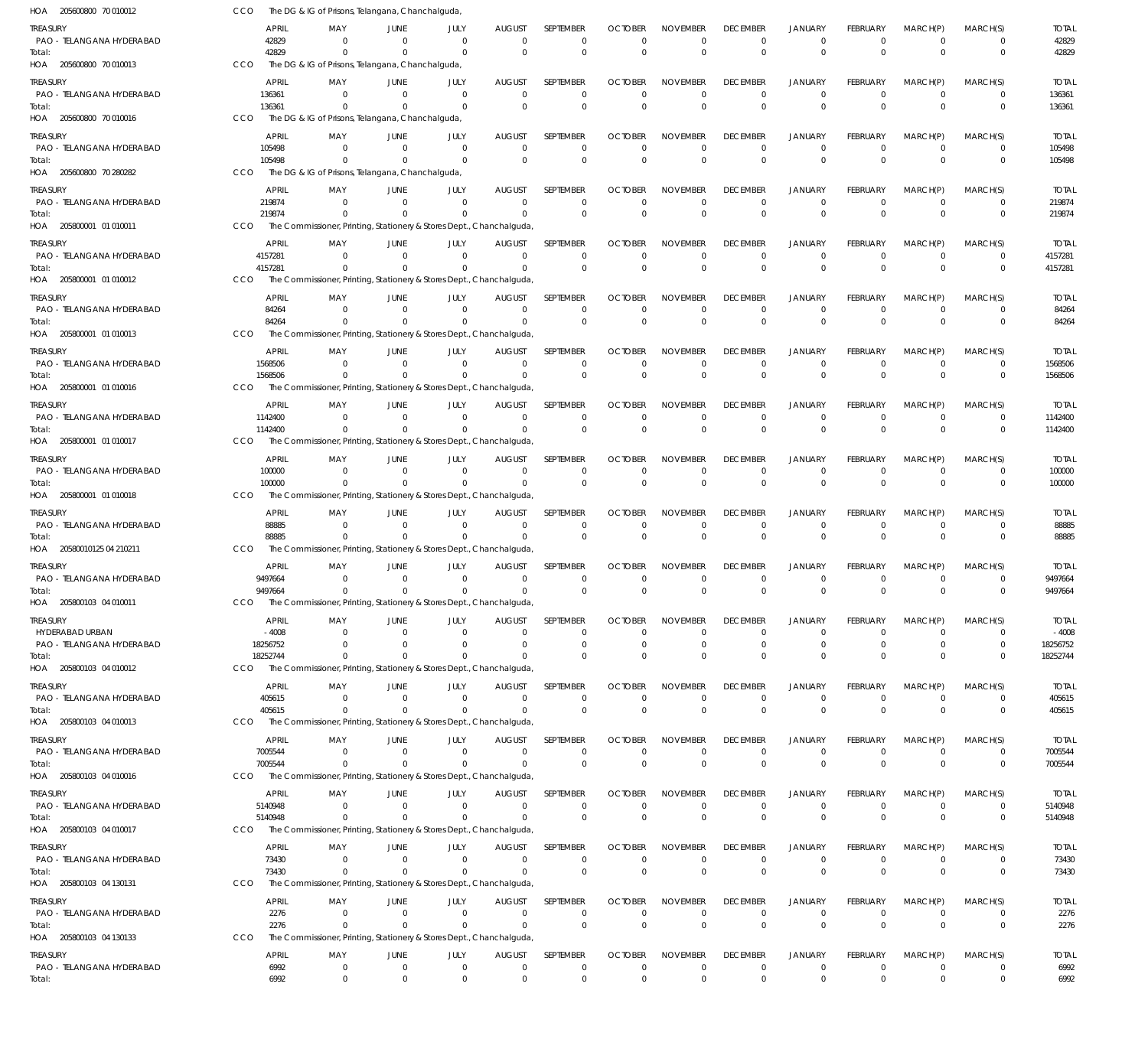| HOA 205800103 04 130135               | CCO                   | The Commissioner, Printing, Stationery & Stores Dept., Chanchalguda,                                                    |                               |                         |                              |                             |                            |                         |                             |                             |                         |                            |                            |                    |
|---------------------------------------|-----------------------|-------------------------------------------------------------------------------------------------------------------------|-------------------------------|-------------------------|------------------------------|-----------------------------|----------------------------|-------------------------|-----------------------------|-----------------------------|-------------------------|----------------------------|----------------------------|--------------------|
| treasury                              | <b>APRIL</b>          | MAY                                                                                                                     | JUNE                          | JULY                    | <b>AUGUST</b>                | SEPTEMBER                   | <b>OCTOBER</b>             | <b>NOVEMBER</b>         | <b>DECEMBER</b>             | <b>JANUARY</b>              | <b>FEBRUARY</b>         | MARCH(P)                   | MARCH(S)                   | <b>TOTAL</b>       |
| PAO - TELANGANA HYDERABAD             | 20490                 | $\Omega$                                                                                                                | $\Omega$                      | $\Omega$                | $\Omega$                     | $\mathbf 0$                 | $\Omega$                   | $\Omega$                | $\mathbf 0$                 | $\mathbf 0$                 | $\Omega$                | $^{\circ}$                 | $\mathbf 0$                | 20490              |
| Total:                                | 20490                 | $\Omega$                                                                                                                |                               | $\Omega$                | $\Omega$                     | $\Omega$                    | $\Omega$                   | $\Omega$                | $\mathbf 0$                 | $\mathbf 0$                 | $\Omega$                | $\mathbf 0$                | $\mathbf 0$                | 20490              |
| HOA 205980001 01 010011               | CCO                   | THE ENGINEER-IN-CHIEF, (R&B,NH,ADMN,ROB/RUBS), OFFICE OF THE ENGINEER-IN-CHIEF(R&B), IV FLOOR, ERRAM MANZIL             |                               |                         |                              |                             |                            |                         |                             |                             |                         |                            |                            |                    |
| treasury                              | <b>APRIL</b>          | MAY                                                                                                                     | <b>JUNE</b>                   | JULY                    | <b>AUGUST</b>                | SEPTEMBER                   | <b>OCTOBER</b>             | <b>NOVEMBER</b>         | <b>DECEMBER</b>             | <b>JANUARY</b>              | <b>FEBRUARY</b>         | MARCH(P)                   | MARCH(S)                   | <b>TOTAL</b>       |
| PAO - TELANGANA HYDERABAD             | 7030058               | $^{\circ}$                                                                                                              | $\Omega$                      | $\Omega$                | $\mathbf 0$                  | $\mathbf 0$                 | $\Omega$                   | $\Omega$                | $\mathbf 0$                 | $\overline{0}$              | $\Omega$                | $\mathbf 0$                | $\mathbf 0$                | 7030058            |
| Total:<br>HOA 205980001 01 010012     | 7030058<br><b>CCO</b> | $\Omega$<br>THE ENGINEER-IN-CHIEF, (R&B,NH,ADMN,ROBIRUBS), OFFICE OF THE ENGINEER-IN-CHIEF(R&B), IV FLOOR, ERRAM MANZIL | $\Omega$                      | $\Omega$                | $\Omega$                     | $\mathbf 0$                 | $\Omega$                   | $\Omega$                | $\mathbf 0$                 | $\Omega$                    | $\Omega$                | $\Omega$                   | $\mathbf 0$                | 7030058            |
|                                       |                       |                                                                                                                         |                               |                         |                              |                             |                            |                         |                             |                             |                         |                            |                            |                    |
| treasury                              | <b>APRIL</b>          | MAY                                                                                                                     | <b>JUNE</b><br>$\Omega$       | JULY                    | <b>AUGUST</b>                | SEPTEMBER                   | <b>OCTOBER</b><br>$\Omega$ | <b>NOVEMBER</b>         | <b>DECEMBER</b>             | <b>JANUARY</b>              | <b>FEBRUARY</b>         | MARCH(P)                   | MARCH(S)                   | <b>TOTAL</b>       |
| PAO - TELANGANA HYDERABAD<br>Total:   | 149800<br>149800      | $\Omega$<br>$\Omega$                                                                                                    | $\Omega$                      | $\Omega$<br>$\Omega$    | $\Omega$<br>$\Omega$         | $\mathbf{0}$<br>$\mathbf 0$ | $\Omega$                   | $\Omega$<br>$\Omega$    | $\mathbf 0$<br>$\mathbf{0}$ | $\mathbf 0$<br>$\mathbf{0}$ | $\Omega$<br>$\Omega$    | $\mathbf 0$<br>$\Omega$    | 0<br>$\mathbf 0$           | 149800<br>149800   |
| HOA 205980001 01 010013               | CCO                   | THE ENGINEER-IN-CHIEF, (R&B,NH,ADMN,ROB/RUBS), OFFICE OF THE ENGINEER-IN-CHIEF(R&B), IV FLOOR, ERRAM MANZIL             |                               |                         |                              |                             |                            |                         |                             |                             |                         |                            |                            |                    |
| treasury                              | <b>APRIL</b>          | MAY                                                                                                                     | JUNE                          | JULY                    | <b>AUGUST</b>                | SEPTEMBER                   | <b>OCTOBER</b>             | <b>NOVEMBER</b>         | <b>DECEMBER</b>             | <b>JANUARY</b>              | <b>FEBRUARY</b>         | MARCH(P)                   | MARCH(S)                   | <b>TOTAL</b>       |
| PAO - TELANGANA HYDERABAD             | 2748199               | $\mathbf{0}$                                                                                                            | $\Omega$                      | $\Omega$                | $\Omega$                     | $\mathbf 0$                 | $\Omega$                   | $\Omega$                | $\mathbf 0$                 | $\mathbf 0$                 | $\Omega$                | $^{\circ}$                 | $\mathbf 0$                | 2748199            |
| Total:                                | 2748199               | $\Omega$                                                                                                                |                               | $\Omega$                | $\Omega$                     | $\mathbf 0$                 |                            | $\Omega$                | $\mathbf 0$                 | $\overline{0}$              | $\Omega$                | $\Omega$                   | $\mathbf 0$                | 2748199            |
| HOA 205980001 01 010016               | CCO                   | THE ENGINEER-IN-CHIEF, (R&B,NH,ADMN,ROBIRUBS), OFFICE OF THE ENGINEER-IN-CHIEF(R&B), IV FLOOR, ERRAM MANZIL             |                               |                         |                              |                             |                            |                         |                             |                             |                         |                            |                            |                    |
| treasury                              | <b>APRIL</b>          | MAY                                                                                                                     | JUNE                          | JULY                    | <b>AUGUST</b>                | SEPTEMBER                   | <b>OCTOBER</b>             | <b>NOVEMBER</b>         | <b>DECEMBER</b>             | <b>JANUARY</b>              | <b>FEBRUARY</b>         | MARCH(P)                   | MARCH(S)                   | <b>TOTAL</b>       |
| PAO - TELANGANA HYDERABAD             | 1949401               | $\mathbf{0}$                                                                                                            | $\overline{0}$                | $\Omega$                | $\Omega$                     | $\mathbf 0$                 | $\Omega$                   | $\Omega$                | $\mathbf 0$                 | $\mathbf 0$                 | $\Omega$                | $^{\circ}$                 | $\mathbf 0$                | 1949401            |
| Total:                                | 1949401               | $\Omega$                                                                                                                | $\Omega$                      | $\Omega$                | $\mathbf 0$                  | $\mathbf 0$                 | $\Omega$                   | $\Omega$                | $\mathbf 0$                 | $\mathbf 0$                 | $\overline{0}$          | $\Omega$                   | $\mathbf 0$                | 1949401            |
| HOA 205980001 01 010017               | CCO                   | THE ENGINEER-IN-CHIEF, (R&B,NH,ADMN,ROB/RUBS), OFFICE OF THE ENGINEER-IN-CHIEF(R&B), IV FLOOR, ERRAM MANZIL             |                               |                         |                              |                             |                            |                         |                             |                             |                         |                            |                            |                    |
| treasury                              | <b>APRIL</b>          | MAY                                                                                                                     | JUNE                          | JULY                    | <b>AUGUST</b>                | SEPTEMBER                   | <b>OCTOBER</b>             | <b>NOVEMBER</b>         | <b>DECEMBER</b>             | <b>JANUARY</b>              | <b>FEBRUARY</b>         | MARCH(P)                   | MARCH(S)                   | <b>TOTAL</b>       |
| PAO - TELANGANA HYDERABAD             | 277356                | $\Omega$                                                                                                                | $\Omega$                      | $\Omega$                | $\mathbf 0$                  | $\mathbf 0$                 | $\Omega$                   | $\mathbf 0$             | $^{\circ}$                  | $\overline{0}$              | $\mathbf 0$             | 0                          | $\mathbf 0$                | 277356             |
| Total:<br>HOA 205980001 01 130131     | 277356<br>CCO         | $\Omega$<br>THE ENGINEER-IN-CHIEF, (R&B,NH,ADMN,ROB/RUBS), OFFICE OF THE ENGINEER-IN-CHIEF(R&B), IV FLOOR, ERRAM MANZIL | $\Omega$                      | $\Omega$                | $\Omega$                     | $\Omega$                    | $\Omega$                   | $\Omega$                | $\mathbf 0$                 | $\Omega$                    | $\Omega$                | $\Omega$                   | $\mathbf 0$                | 277356             |
|                                       |                       |                                                                                                                         |                               |                         |                              |                             |                            |                         |                             |                             |                         |                            |                            |                    |
| treasury                              | <b>APRIL</b>          | MAY                                                                                                                     | <b>JUNE</b>                   | JULY                    | <b>AUGUST</b>                | SEPTEMBER                   | <b>OCTOBER</b>             | <b>NOVEMBER</b>         | <b>DECEMBER</b>             | <b>JANUARY</b>              | FEBRUARY                | MARCH(P)                   | MARCH(S)                   | <b>TOTAL</b>       |
| PAO - TELANGANA HYDERABAD<br>Total:   | 45289<br>45289        | $\Omega$<br>$\Omega$                                                                                                    | $\overline{0}$                | $\Omega$<br>$\Omega$    | $^{\circ}$<br>$\Omega$       | $\mathbf 0$<br>$\mathbf 0$  | $\Omega$<br>$\Omega$       | $\Omega$<br>$\Omega$    | $\mathbf 0$<br>$\mathbf 0$  | $\mathbf 0$<br>$\mathbf{0}$ | $\Omega$<br>$\Omega$    | $\mathbf 0$<br>$\Omega$    | $\mathbf 0$<br>$\mathbf 0$ | 45289<br>45289     |
| HOA 205980001 01 130135               | CCO                   | THE ENGINEER-IN-CHIEF, (R&B,NH,ADMN,ROB/RUBS), OFFICE OF THE ENGINEER-IN-CHIEF(R&B), IV FLOOR, ERRAM MANZIL             |                               |                         |                              |                             |                            |                         |                             |                             |                         |                            |                            |                    |
|                                       | APRIL                 |                                                                                                                         |                               |                         |                              | SEPTEMBER                   | <b>OCTOBER</b>             | <b>NOVEMBER</b>         | <b>DECEMBER</b>             | JANUARY                     | <b>FEBRUARY</b>         |                            |                            | <b>TOTAL</b>       |
| treasury<br>PAO - TELANGANA HYDERABAD | 291634                | MAY<br>$\mathbf{0}$                                                                                                     | JUNE<br>$\Omega$              | JULY<br>$\Omega$        | <b>AUGUST</b><br>$\mathbf 0$ | $\mathbf 0$                 | $\Omega$                   | $\Omega$                | $\mathbf 0$                 | $\mathbf 0$                 | $\overline{0}$          | MARCH(P)<br>$\mathbf 0$    | MARCH(S)<br>$\mathbf 0$    | 291634             |
| Total:                                | 291634                | $\Omega$                                                                                                                | $\Omega$                      | $\Omega$                | $\Omega$                     | $\mathbf 0$                 |                            | $\Omega$                | $\mathbf 0$                 | $\mathbf 0$                 | $\Omega$                | $\Omega$                   | $\mathbf 0$                | 291634             |
| HOA 205980001 01 300302               | CCO                   | THE ENGINEER-IN-CHIEF, (R&B,NH,ADMN,ROB/RUBS), OFFICE OF THE ENGINEER-IN-CHIEF(R&B), IV FLOOR, ERRAM MANZIL             |                               |                         |                              |                             |                            |                         |                             |                             |                         |                            |                            |                    |
| treasury                              | <b>APRIL</b>          | MAY                                                                                                                     | JUNE                          | JULY                    | <b>AUGUST</b>                | SEPTEMBER                   | <b>OCTOBER</b>             | <b>NOVEMBER</b>         | <b>DECEMBER</b>             | <b>JANUARY</b>              | <b>FEBRUARY</b>         | MARCH(P)                   | MARCH(S)                   | <b>TOTAL</b>       |
| PAO - TELANGANA HYDERABAD             | 563180                | $\Omega$                                                                                                                | $\Omega$                      | $\Omega$                | $\Omega$                     | $\mathbf 0$                 | $\Omega$                   | $\Omega$                | $\mathbf 0$                 | $\mathbf 0$                 | $\Omega$                | $\overline{0}$             | $\mathbf 0$                | 563180             |
| Total:                                | 563180                | $\Omega$                                                                                                                | $\Omega$                      | $\Omega$                | $\Omega$                     | $\Omega$                    | $\Omega$                   | $\Omega$                | $\mathbf 0$                 | $\mathbf 0$                 | $\Omega$                | $\mathbf 0$                | $\mathbf 0$                | 563180             |
| HOA 205980001 03 010011               | CCO                   | THE ENGINEER-IN-CHIEF, (R&B,NH,ADMN,ROB/RUBS), OFFICE OF THE ENGINEER-IN-CHIEF(R&B), IV FLOOR, ERRAM MANZIL             |                               |                         |                              |                             |                            |                         |                             |                             |                         |                            |                            |                    |
| Treasury                              | <b>APRIL</b>          | MAY                                                                                                                     | JUNE                          | JULY                    | <b>AUGUST</b>                | SEPTEMBER                   | <b>OCTOBER</b>             | <b>NOVEMBER</b>         | <b>DECEMBER</b>             | <b>JANUARY</b>              | <b>FEBRUARY</b>         | MARCH(P)                   | MARCH(S)                   | <b>TOTAL</b>       |
| ADILABAD                              | 1664830               | $\Omega$                                                                                                                | $\Omega$                      | $\Omega$                | 0                            | 0                           | $\Omega$                   | $\Omega$                | $\overline{0}$              | $\mathbf 0$                 | $\Omega$                | 0                          | 0                          | 1664830            |
| <b>BHADRADI KOTHAGUDEM</b>            | 2008353               | $\Omega$                                                                                                                | $\Omega$                      | $\Omega$<br>O           | $\Omega$                     | $\mathbf 0$                 | $\Omega$                   | $\Omega$                | $\mathbf 0$<br>$\Omega$     | $\mathbf 0$<br>$\Omega$     | $\Omega$                | $\Omega$                   | $\mathbf 0$<br>$\mathbf 0$ | 2008353            |
| BHOOPALAPALLY<br>HYDERABAD URBAN      | 181920<br>$-61413$    |                                                                                                                         | -0<br>$\Omega$                |                         | 0<br>0                       | 0<br>$\Omega$               |                            |                         |                             | $\Omega$                    |                         | 0<br>0                     | $\Omega$                   | 181920<br>$-61413$ |
| JAGTIAL                               | 1295830               |                                                                                                                         |                               |                         | O                            | $\Omega$                    |                            |                         |                             |                             |                         | O                          | $\Omega$                   | 1295830            |
| <b>JANGAON</b>                        | 688650                |                                                                                                                         |                               | O                       | $\Omega$                     | $\Omega$                    |                            |                         |                             | $\Omega$                    | U                       | $\Omega$                   | $\Omega$                   | 688650             |
| JOGULAMBA GADWAL                      | 458680                | $\Omega$                                                                                                                |                               | U                       | $\Omega$                     | $\Omega$                    |                            | $\Omega$                | $\Omega$                    | $\Omega$                    | $\Omega$                | $\Omega$                   | $\Omega$                   | 458680             |
| KAMAREDDY<br>KARIMNAGAR               | 1612389<br>2375660    | $\mathbf 0$<br>$\mathbf 0$                                                                                              | $\mathbf 0$<br>$\overline{0}$ | O<br>$\Omega$           | $\mathbf 0$<br>0             | $\mathbf 0$<br>$\mathbf 0$  | $\Omega$<br>$\Omega$       | $\Omega$<br>$\Omega$    | $\mathbf 0$<br>$\mathbf 0$  | $\Omega$<br>$\mathbf 0$     | O<br>$\Omega$           | $\mathbf 0$<br>0           | $\mathbf 0$<br>$\mathbf 0$ | 1612389<br>2375660 |
| KHAMMAM                               | 4984998               | $\Omega$                                                                                                                | $\mathbf 0$                   | $\Omega$                | $\Omega$                     | $\mathbf 0$                 | $\Omega$                   | $\Omega$                | $\Omega$                    | $\Omega$                    | $\Omega$                | $\Omega$                   | $\mathbf 0$                | 4984998            |
| KOMARAMBHEEM ASIFABAD                 | 547830                | $\Omega$                                                                                                                | $\Omega$                      | O                       | $\Omega$                     | $\mathbf 0$                 | $\Omega$                   | $\Omega$                | $\Omega$                    | $\Omega$                    | O                       | 0                          | $\mathbf 0$                | 547830             |
| MAHABOOB NAGAR                        | 2245598               | $\Omega$                                                                                                                | $\Omega$                      |                         | 0                            | $\Omega$                    |                            | $\Omega$                | $\Omega$                    | $\Omega$                    |                         | $\Omega$                   | $\Omega$                   | 2245598            |
| MAHABUBABAD                           | 1324683               | $\Omega$                                                                                                                | $\Omega$                      | O                       | $\Omega$                     | $\mathbf 0$                 | ſ                          | $\Omega$                | $\Omega$                    | $\Omega$                    | O                       | $\Omega$                   | $\mathbf 0$                | 1324683            |
| <b>MANCHERIAL</b><br>MEDAK            | 1150500<br>797800     | $\Omega$<br>$\Omega$                                                                                                    | $\Omega$<br>$\Omega$          | O                       | $\Omega$<br>$\Omega$         | $\mathbf 0$<br>$\mathbf 0$  |                            | $\Omega$<br>$\Omega$    | $\Omega$<br>$\Omega$        | $\Omega$<br>$\Omega$        | O                       | $\Omega$<br>0              | $\mathbf 0$<br>$\mathbf 0$ | 1150500<br>797800  |
| <b>MEDCHAL</b>                        | 1353490               | 0                                                                                                                       | $\Omega$                      |                         | 0                            | $\Omega$                    |                            | $\Omega$                | $\Omega$                    | $\Omega$                    |                         | 0                          | $\Omega$                   | 1353490            |
| Mulugu                                | 691220                | $\Omega$                                                                                                                | $\Omega$                      | O                       | $\Omega$                     | $\mathbf 0$                 | ſ                          | $\Omega$                | $\Omega$                    | $\Omega$                    |                         | $\Omega$                   | $\mathbf 0$                | 691220             |
| NAGARKURNOOL                          | 1335665               | $\Omega$                                                                                                                | $\Omega$                      | O                       | $\Omega$                     | $\mathbf 0$                 |                            | $\Omega$                | $\Omega$                    | $\Omega$                    |                         | 0                          | $\mathbf 0$                | 1335665            |
| NALGONDA                              | 3173205               | $\Omega$                                                                                                                | $\Omega$                      | U                       | $\Omega$                     | $\mathbf 0$                 |                            | $\Omega$                | $\Omega$                    | $\Omega$                    | O                       | $\Omega$                   | $\mathbf 0$                | 3173205            |
| NIRMAL<br>NIZAMABAD                   | 1317760<br>2993745    | 0<br>$\Omega$                                                                                                           | $\Omega$<br>$\Omega$          |                         | $\Omega$<br>$\Omega$         | $\Omega$<br>$\mathbf 0$     | ſ                          | $\Omega$<br>$\Omega$    | $\Omega$<br>$\Omega$        | $\Omega$<br>$\Omega$        |                         | $\Omega$<br>0              | $\Omega$<br>$\mathbf 0$    | 1317760<br>2993745 |
| Narayanpet                            | 136240                | 0                                                                                                                       | $\Omega$                      |                         | $\Omega$                     | $\mathbf 0$                 |                            | $\Omega$                | $\Omega$                    | $\Omega$                    |                         | $\Omega$                   | $\mathbf 0$                | 136240             |
| PAO - TELANGANA HYDERABAD             | 21050419              | $\Omega$                                                                                                                | $\Omega$                      | U                       | $\Omega$                     | $\mathbf 0$                 |                            | $\Omega$                | $\Omega$                    | $\Omega$                    | O                       | $\Omega$                   | $\mathbf 0$                | 21050419           |
| PAO - TS NEW DELHI                    | 105840                | 0                                                                                                                       | $\Omega$                      |                         | $\Omega$                     | $\Omega$                    |                            | $\Omega$                | $\Omega$                    | $\Omega$                    |                         | $\Omega$                   | $\Omega$                   | 105840             |
| PEDDAPALLY                            | 1130169               | $\Omega$                                                                                                                | $\Omega$                      |                         | $\Omega$                     | $\mathbf 0$                 | $\Omega$                   | $\Omega$                | $\Omega$                    | $\Omega$                    |                         | 0                          | $\mathbf 0$                | 1130169            |
| SANGAREDDY<br>SIDDIPET                | 1834352<br>1006325    | U<br>$\Omega$                                                                                                           | $\Omega$<br>$\Omega$          | O                       | $\Omega$<br>$\Omega$         | $\Omega$<br>$\Omega$        |                            | $\cap$<br>$\Omega$      | $\Omega$<br>$\Omega$        | $\Omega$<br>$\Omega$        | O                       | $\Omega$<br>$\Omega$       | $\mathbf 0$<br>$\mathbf 0$ | 1834352<br>1006325 |
| SIRICILLA                             | 681495                | $\Omega$                                                                                                                | $\Omega$                      |                         | $\Omega$                     | $\Omega$                    |                            | $\Omega$                | $\Omega$                    | $\Omega$                    |                         | $\Omega$                   | $\mathbf 0$                | 681495             |
| SURYAPET                              | 1739825               | $\Omega$                                                                                                                | $\Omega$                      |                         | $\Omega$                     | $\mathbf 0$                 | $\Omega$                   | $\Omega$                | $\Omega$                    | $\Omega$                    |                         | 0                          | $\mathbf 0$                | 1739825            |
| VIKARABAD                             | 1679733               | U                                                                                                                       | $\Omega$                      |                         | $\Omega$                     | $\Omega$                    |                            | $\cap$                  | U                           | $\Omega$                    |                         | $\Omega$                   | $\mathbf 0$                | 1679733            |
| WANAPARTHY                            | 1050135               | $\Omega$                                                                                                                | $\Omega$                      | O                       | $\Omega$                     | $\Omega$                    |                            | $\Omega$                | $\Omega$                    | $\Omega$                    | O                       | $\Omega$                   | $\mathbf 0$                | 1050135            |
| WARANGAL (R)                          | 848540                | 0                                                                                                                       | $\Omega$                      |                         | $\Omega$                     | $\Omega$                    |                            | $\Omega$<br>$\Omega$    | $\Omega$                    | $\Omega$                    |                         | 0                          | $\mathbf 0$                | 848540             |
| WARANGAL (U)<br>YADADRI               | 3761745<br>1706460    | 0<br>$\Omega$                                                                                                           | $\Omega$<br>$\Omega$          | U<br>$\Omega$           | $\Omega$<br>$\mathbf 0$      | $\mathbf 0$<br>$\mathbf 0$  | $\Omega$                   | $\Omega$                | $\Omega$<br>$\Omega$        | $\Omega$<br>$\mathbf 0$     | O<br>$\Omega$           | 0<br>0                     | $\mathbf 0$<br>$\mathbf 0$ | 3761745<br>1706460 |
| iotal:                                | 68872671              | $\mathbf 0$                                                                                                             | $\Omega$                      | $\Omega$                | $\Omega$                     | $\Omega$                    |                            | $\Omega$                | $\Omega$                    | $\mathbf{0}$                | $\Omega$                | $\Omega$                   | $\mathbf 0$                | 68872671           |
| HOA 205980001 03 010012               | CCO                   | THE ENGINEER-IN-CHIEF, (R&B,NH,ADMN,ROBIRUBS), OFFICE OF THE ENGINEER-IN-CHIEF(R&B), IV FLOOR, ERRAM MANZIL,            |                               |                         |                              |                             |                            |                         |                             |                             |                         |                            |                            |                    |
| treasury                              | <b>APRIL</b>          | MAY                                                                                                                     | <b>JUNE</b>                   | JULY                    | <b>AUGUST</b>                | SEPTEMBER                   | <b>OCTOBER</b>             | <b>NOVEMBER</b>         | <b>DECEMBER</b>             | <b>JANUARY</b>              | <b>FEBRUARY</b>         | MARCH(P)                   | MARCH(S)                   | <b>TOTAL</b>       |
| ADILABAD                              | 12825                 | $\mathbf 0$                                                                                                             | $\mathbf 0$                   | $\mathbf 0$             | $\mathbf 0$                  | $\mathbf 0$                 | $\Omega$                   | $\Omega$                | $\mathbf 0$                 | $\mathbf 0$                 | $\Omega$                | $\mathbf 0$                | $\mathbf 0$                | 12825              |
| <b>BHADRADI KOTHAGUDEM</b>            | 10475                 | $\mathbf 0$                                                                                                             | $\mathbf 0$                   | $\mathbf 0$             | 0                            | $\mathbf 0$                 | $\Omega$                   | $\Omega$                | $\mathbf 0$                 | $\mathbf 0$                 | $\mathbf 0$             | 0                          | $\mathbf 0$                | 10475              |
| <b>JAGTIAL</b><br>JOGULAMBA GADWAL    | 3417<br>1895          | $\mathbf 0$<br>$\mathbf 0$                                                                                              | $\mathbf 0$<br>$\mathbf 0$    | $\mathbf 0$<br>$\Omega$ | $\mathbf 0$<br>$\mathbf 0$   | $\mathbf 0$<br>$\mathbf 0$  | $\Omega$<br>$\Omega$       | $\Omega$<br>$\mathbf 0$ | $\mathbf 0$<br>$\mathbf 0$  | $\mathbf 0$<br>$\mathbf 0$  | $\mathbf 0$<br>$\Omega$ | $\mathbf 0$<br>$\mathbf 0$ | $\mathbf 0$<br>$\mathbf 0$ | 3417<br>1895       |
|                                       |                       |                                                                                                                         |                               |                         |                              |                             |                            |                         |                             |                             |                         |                            |                            |                    |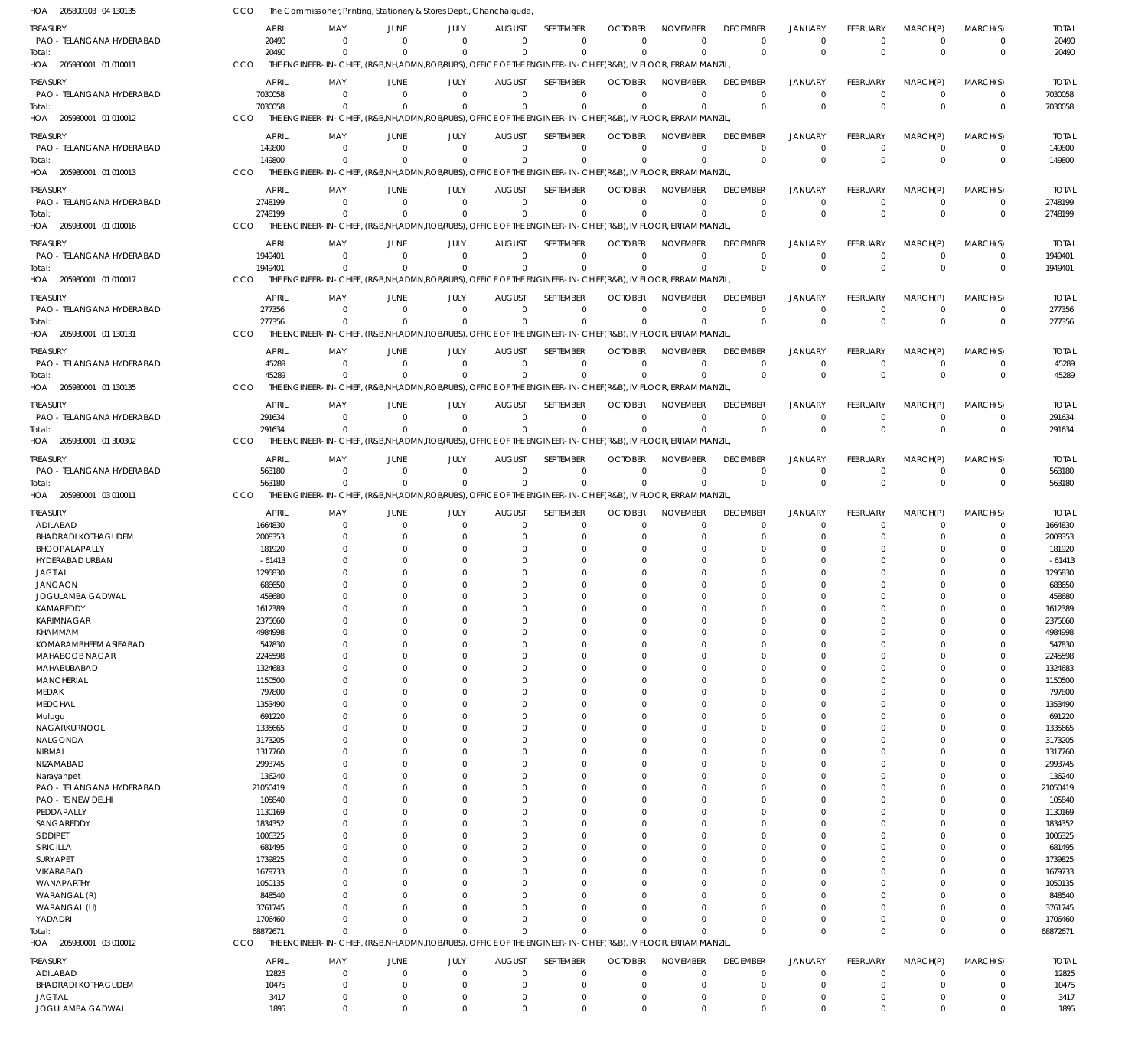CCO THE ENGINEER-IN-CHIEF, (R&B,NH,ADMN,ROB/RUBS), OFFICE OF THE ENGINEER-IN-CHIEF(R&B), IV FLOOR, ERRAM MANZIL,

| HOA<br>205980001 03 010012           | CCO               | THE ENGINEER-IN-CHIEF, (R&B,NH,ADMN,ROB/RUBS), OFFICE OF THE ENGINEER-IN-CHIEF(R&B), IV FLOOR, ERRAM MANZIL  |                                  |                         |                         |                            |                                     |                            |                      |                               |                      |                               |                            |                   |
|--------------------------------------|-------------------|--------------------------------------------------------------------------------------------------------------|----------------------------------|-------------------------|-------------------------|----------------------------|-------------------------------------|----------------------------|----------------------|-------------------------------|----------------------|-------------------------------|----------------------------|-------------------|
| <b>TREASURY</b>                      | <b>APRIL</b>      | MAY                                                                                                          | <b>JUNE</b>                      | JULY                    | <b>AUGUST</b>           | SEPTEMBER                  | <b>OCTOBER</b>                      | <b>NOVEMBER</b>            | <b>DECEMBER</b>      | <b>JANUARY</b>                | <b>FEBRUARY</b>      | MARCH(P)                      | MARCH(S)                   | <b>TOTAL</b>      |
| KAMAREDDY                            | 2000              | $\Omega$                                                                                                     | $\mathbf 0$                      | $\mathbf 0$             | $\overline{0}$          | $\mathbf 0$                | $\overline{0}$                      | $\mathbf 0$                | $\mathbf 0$          | $\mathbf 0$                   | $\Omega$             | $\overline{0}$                | $\mathbf 0$                | 2000              |
| <b>KARIMNAGAR</b><br>KHAMMAM         | 28450<br>52243    | $\Omega$<br>$\Omega$                                                                                         | $\overline{0}$<br>$\overline{0}$ | $\mathbf 0$<br>$\Omega$ | $\mathbf 0$<br>$\Omega$ | $\mathbf 0$<br>$\mathbf 0$ | $\mathbf 0$<br>0                    | $\mathbf 0$<br>$\mathbf 0$ | $\mathbf 0$<br>0     | $\mathbf 0$<br>$\mathbf 0$    | $\Omega$             | $\Omega$<br>$\Omega$          | $\mathbf 0$<br>$\mathbf 0$ | 28450<br>52243    |
| MAHABOOB NAGAR                       | 7640              | $\Omega$                                                                                                     | $\Omega$                         | $\Omega$                | $\Omega$                | $\Omega$                   | $\Omega$                            | $\mathbf 0$                | $\Omega$             | $\Omega$                      |                      | $\Omega$                      | $\Omega$                   | 7640              |
| MAHABUBABAD                          | 2000              | $\Omega$                                                                                                     | $\Omega$                         | $\Omega$                | $\Omega$                | $\Omega$                   | $\mathbf 0$                         | $\Omega$                   | $\Omega$             | $\Omega$                      |                      | $\Omega$                      | $\mathbf 0$                | 2000              |
| <b>MANCHERIAL</b>                    | 1895              | $\Omega$                                                                                                     | $\Omega$                         | $\Omega$                | $\Omega$                | $\Omega$                   | $\Omega$                            | $\overline{0}$             | $\Omega$             | $\Omega$                      |                      | $\Omega$                      | $\Omega$                   | 1895              |
| MEDAK                                | 1339              | $\Omega$                                                                                                     | $\Omega$                         | $\Omega$                | $\Omega$                | $\Omega$                   | $\Omega$                            | $\Omega$                   | $\Omega$             | $\Omega$                      |                      | $\Omega$                      | $\mathbf 0$                | 1339              |
| <b>MEDCHAL</b>                       | 2000              | $\Omega$                                                                                                     | $\Omega$                         | $\Omega$                | $\Omega$                | $\Omega$                   | $\Omega$                            | $\mathbf 0$                | $\Omega$             | $\Omega$                      |                      | $\Omega$                      | $\Omega$                   | 2000              |
| Mulugu                               | 1738              | $\Omega$<br>$\Omega$                                                                                         | $\Omega$<br>$\Omega$             | $\Omega$<br>$\Omega$    | $\Omega$<br>$\Omega$    | $\Omega$<br>$\Omega$       | 0<br>$\Omega$                       | $\Omega$<br>$\Omega$       | $\Omega$             | $\Omega$<br>$\Omega$          |                      | $\Omega$<br>$\Omega$          | $\mathbf 0$<br>$\Omega$    | 1738              |
| NAGARKURNOOL<br>NALGONDA             | 2000<br>12100     | $\Omega$                                                                                                     | $\Omega$                         | O                       | $\Omega$                | $\Omega$                   | $\Omega$                            | $\mathbf 0$                | $\Omega$<br>$\Omega$ | $\Omega$                      |                      | $\Omega$                      | $\mathbf 0$                | 2000<br>12100     |
| NIRMAL                               | 5179              | $\Omega$                                                                                                     | $\Omega$                         | $\Omega$                | $\Omega$                | $\Omega$                   | 0                                   | $\mathbf 0$                | $\Omega$             | $\Omega$                      |                      | $\Omega$                      | $\Omega$                   | 5179              |
| NIZAMABAD                            | 33984             | $\Omega$                                                                                                     | $\Omega$                         | <sup>0</sup>            | $\Omega$                | $\Omega$                   | $\Omega$                            | $\Omega$                   | $\Omega$             | $\Omega$                      |                      | $\Omega$                      | $\mathbf 0$                | 33984             |
| PAO - TELANGANA HYDERABAD            | 459876            | $\Omega$                                                                                                     | $\Omega$                         | $\Omega$                | $\Omega$                | $\Omega$                   | $\Omega$                            | $\mathbf 0$                | $\Omega$             | $\Omega$                      |                      | $\Omega$                      | $\mathbf 0$                | 459876            |
| PAO - TS NEW DELHI                   | 17938             | $\Omega$                                                                                                     | $\Omega$                         | $\Omega$                | $\Omega$                | $\Omega$                   | 0                                   | $\mathbf 0$                | $\Omega$             | $\Omega$                      |                      | $\Omega$                      | $\mathbf 0$                | 17938             |
| SANGAREDDY                           | 10165             | $\Omega$                                                                                                     | $\Omega$                         | $\Omega$                | $\Omega$                | $\Omega$                   | $\Omega$                            | $\mathbf 0$                | $\Omega$             | $\Omega$                      |                      | $\Omega$                      | $\Omega$                   | 10165             |
| SURYAPET                             | 11707             | $\Omega$                                                                                                     | $\Omega$                         | O                       | $\Omega$                | $\Omega$                   | $\Omega$                            | $\Omega$                   | $\Omega$             | $\Omega$                      |                      | $\Omega$                      | $\mathbf 0$                | 11707             |
| VIKARABAD                            | 5840              | $\Omega$<br>$\Omega$                                                                                         | $\Omega$<br>$\Omega$             | $\Omega$<br>$\Omega$    | $\Omega$<br>$\Omega$    | $\Omega$<br>$\Omega$       | $\Omega$<br>$\Omega$                | $\mathbf 0$<br>$\Omega$    | $\Omega$             | $\Omega$<br>$\Omega$          |                      | $\Omega$<br>$\Omega$          | $\mathbf 0$<br>$\mathbf 0$ | 5840              |
| WANAPARTHY<br>WARANGAL (R)           | 7950<br>4710      | $\Omega$                                                                                                     | $\Omega$                         | $\Omega$                | $\Omega$                | $\Omega$                   | $\Omega$                            | $\mathbf 0$                | $\Omega$<br>$\Omega$ | $\Omega$                      |                      | $\Omega$                      | $\Omega$                   | 7950<br>4710      |
| WARANGAL (U)                         | 46711             | $\Omega$                                                                                                     | $\Omega$                         | $\Omega$                | $\Omega$                | $\Omega$                   | $\mathbf 0$                         | $\Omega$                   | $\Omega$             | $\mathbf 0$                   |                      | $\Omega$                      | $\mathbf 0$                | 46711             |
| YADADRI                              | 2000              | $\Omega$                                                                                                     | $\Omega$                         | $\Omega$                | $\Omega$                | $\Omega$                   | $\Omega$                            | $\Omega$                   | $\Omega$             | $\mathbf 0$                   | $\Omega$             | $\Omega$                      | $\mathbf 0$                | 2000              |
| Total:                               | 748077            | $\mathbf 0$                                                                                                  | $\mathbf{0}$                     | $\Omega$                | $\Omega$                | $\Omega$                   | $\Omega$                            | $\Omega$                   | $\Omega$             | $\mathbf 0$                   | $\Omega$             | $\mathbf 0$                   | $\mathbf 0$                | 748077            |
| 205980001 03 010013<br>HOA           | CCO               | THE ENGINEER-IN-CHIEF, (R&B,NH,ADMN,ROB/RUBS), OFFICE OF THE ENGINEER-IN-CHIEF(R&B), IV FLOOR, ERRAM MANZIL, |                                  |                         |                         |                            |                                     |                            |                      |                               |                      |                               |                            |                   |
| TREASURY                             | APRIL             | MAY                                                                                                          | <b>JUNE</b>                      | JULY                    | <b>AUGUST</b>           | SEPTEMBER                  | <b>OCTOBER</b>                      | <b>NOVEMBER</b>            | <b>DECEMBER</b>      | <b>JANUARY</b>                | FEBRUARY             | MARCH(P)                      | MARCH(S)                   | <b>TOTAL</b>      |
| ADILABAD                             | 639697            |                                                                                                              | $\overline{0}$                   | $\mathbf 0$             | $\mathbf 0$             | $\mathbf 0$                | $\mathbf 0$                         | $\mathbf 0$                | $\mathbf 0$          | $\mathbf 0$                   | $\Omega$             | $\overline{0}$                | $\mathbf 0$                | 639697            |
| <b>BHADRADI KOTHAGUDEM</b>           | 773534            | $\Omega$                                                                                                     | $\overline{0}$                   | $\mathbf 0$             | $\Omega$                | $\mathbf 0$                | $\mathbf 0$                         | $\mathbf 0$                | $\mathbf 0$          | $\mathbf 0$                   |                      | $\Omega$                      | $\mathbf 0$                | 773534            |
| BHOOPALAPALLY                        | 69797             |                                                                                                              | $\Omega$                         | 0                       | $\Omega$                | $\Omega$                   | 0                                   | $\mathbf 0$                | $\Omega$             | $\mathbf 0$                   |                      | $\Omega$                      | $\mathbf 0$                | 69797             |
| <b>JAGTIAL</b>                       | 493360            |                                                                                                              | $\Omega$                         | 0                       | $\Omega$                | $\Omega$                   | 0                                   | $\mathbf 0$                | $\Omega$             | $\Omega$                      |                      | $\Omega$                      | 0                          | 493360            |
| <b>JANGAON</b>                       | 276575            |                                                                                                              | $\Omega$<br>$\Omega$             | 0<br>U                  | $\Omega$<br>$\Omega$    | $\mathbf 0$<br>$\Omega$    | 0<br>$\Omega$                       | $\mathbf 0$<br>$\mathbf 0$ | $\Omega$<br>C.       | $\Omega$<br>$\Omega$          |                      | $\Omega$<br>$\Omega$          | $\mathbf 0$<br>0           | 276575            |
| JOGULAMBA GADWAL<br>KAMAREDDY        | 176284<br>619735  |                                                                                                              | $\Omega$                         | 0                       | $\Omega$                | $\Omega$                   | 0                                   | $\mathbf 0$                | $\Omega$             | $\Omega$                      |                      | $\Omega$                      | $\mathbf 0$                | 176284<br>619735  |
| KARIMNAGAR                           | 912770            |                                                                                                              | $\Omega$                         | 0                       | $\Omega$                | $\Omega$                   | 0                                   | $\mathbf 0$                | $\Omega$             | $\Omega$                      |                      | $\Omega$                      | 0                          | 912770            |
| KHAMMAM                              | 1853299           |                                                                                                              | $\Omega$                         | U                       | $\Omega$                | $\Omega$                   | 0                                   | $\mathbf 0$                | $\Omega$             | $\Omega$                      |                      | $\Omega$                      | $\mathbf 0$                | 1853299           |
| KOMARAMBHEEM ASIFABAD                | 203203            |                                                                                                              | $\Omega$                         | U                       | $\Omega$                | $\Omega$                   | $\Omega$                            | $\mathbf 0$                | C.                   | $\Omega$                      |                      | $\Omega$                      | 0                          | 203203            |
| MAHABOOB NAGAR                       | 856245            |                                                                                                              | $\Omega$                         | 0                       | $\Omega$                | $\Omega$                   | 0                                   | $\mathbf 0$                | $\Omega$             | $\Omega$                      |                      | $\Omega$                      | $\mathbf 0$                | 856245            |
| MAHABUBABAD                          | 509377            |                                                                                                              | $\Omega$                         | U                       | $\Omega$                | $\Omega$                   | 0                                   | $\mathbf 0$                | $\Omega$             | $\Omega$                      |                      | $\Omega$                      | 0                          | 509377            |
| <b>MANCHERIAL</b>                    | 442192            |                                                                                                              | $\Omega$                         | U                       | $\Omega$                | $\Omega$                   | 0                                   | $\mathbf 0$                | $\Omega$             | $\Omega$                      |                      | $\Omega$                      | $\mathbf 0$                | 442192            |
| MEDAK<br><b>MEDCHAL</b>              | 306495<br>520510  |                                                                                                              | $\Omega$<br>$\Omega$             | U<br>U                  | $\Omega$<br>$\Omega$    | $\Omega$<br>$\Omega$       | $\mathbf 0$<br>0                    | $\mathbf 0$<br>$\mathbf 0$ | O<br>$\Omega$        | $\Omega$<br>$\Omega$          |                      | $\Omega$<br>$\Omega$          | 0<br>$\mathbf 0$           | 306495<br>520510  |
| Mulugu                               | 265741            |                                                                                                              | $\Omega$                         | U                       | $\Omega$                | $\Omega$                   | 0                                   | $\mathbf 0$                | $\Omega$             | $\Omega$                      |                      | $\Omega$                      | 0                          | 265741            |
| NAGARKURNOOL                         | 513652            |                                                                                                              | $\Omega$                         | 0                       | $\Omega$                | $\Omega$                   | 0                                   | $\mathbf 0$                | $\Omega$             | $\Omega$                      |                      | $\Omega$                      | $\mathbf 0$                | 513652            |
| NALGONDA                             | 1219966           |                                                                                                              | $\Omega$                         | U                       | $\Omega$                | $\Omega$                   | 0                                   | $\mathbf 0$                | O                    | $\Omega$                      |                      | $\Omega$                      | 0                          | 1219966           |
| NIRMAL                               | 506533            |                                                                                                              | $\Omega$                         | U                       | $\Omega$                | $\Omega$                   | 0                                   | $\mathbf 0$                | $\Omega$             | $\Omega$                      |                      | $\Omega$                      | $\mathbf 0$                | 506533            |
| NIZAMABAD                            | 1167290           |                                                                                                              | $\Omega$                         | 0                       | $\Omega$                | $\mathbf 0$                | 0                                   | $\mathbf 0$                | $\Omega$             | $\Omega$                      |                      | $\Omega$                      | $\mathbf 0$                | 1167290           |
| Narayanpet                           | 52445             |                                                                                                              | $\Omega$                         | 0                       | $\Omega$                | $\mathbf 0$                | 0                                   | $\mathbf 0$                | $\Omega$             | $\Omega$                      |                      | $\Omega$                      | $\mathbf 0$                | 52445             |
| PAO - TELANGANA HYDERABAD            | 8390216           | $\Omega$                                                                                                     | $\Omega$                         | $\Omega$                | $\Omega$                | $\Omega$                   | $\mathbf 0$                         | $\mathbf 0$                | $\Omega$             | $\Omega$                      | $\Omega$             | $\Omega$                      | $\Omega$                   | 8390216           |
| PAO - TS NEW DELHI<br>PEDDAPALLY     | 41040<br>402687   |                                                                                                              | $\Omega$<br>$\Omega$             | 0                       | $\Omega$                | $\Omega$                   | $\Omega$<br>0                       | 0<br>$\mathbf 0$           | O                    | $\Omega$                      |                      | $\Omega$<br>$\Omega$          | 0<br>0                     | 41040<br>402687   |
| SANGAREDDY                           | 704756            |                                                                                                              | $\Omega$                         | 0                       | $\Omega$                | $\Omega$                   | 0                                   | $\mathbf 0$                | $\Omega$             | $\Omega$                      |                      | $\Omega$                      | 0                          | 704756            |
| SIDDIPET                             | 386417            |                                                                                                              | - 0                              |                         | $\Omega$                | 0                          | $\Omega$                            | $\mathbf 0$                | C.                   | $\Omega$                      |                      | $\Omega$                      | 0                          | 386417            |
| SIRICILLA                            | 261498            |                                                                                                              | - 0                              | 0                       | $\Omega$                | 0                          | 0                                   | 0                          | O                    | $\Omega$                      |                      | $\Omega$                      | 0                          | 261498            |
| SURYAPET                             | 668602            |                                                                                                              | $\Omega$                         | U                       | $\Omega$                | O                          | $\Omega$                            | 0                          |                      | $\Omega$                      |                      | $\Omega$                      | 0                          | 668602            |
| VIKARABAD                            | 652246            |                                                                                                              | - 0                              | U                       | $\Omega$                | 0                          | $\Omega$                            | 0                          | -0                   | $\Omega$                      |                      | $\Omega$                      | 0                          | 652246            |
| WANAPARTHY                           | 406562            |                                                                                                              |                                  |                         | $\Omega$                |                            | 0                                   | 0                          | O                    | $\Omega$                      |                      | $\Omega$                      | 0                          | 406562            |
| WARANGAL (R)<br>WARANGAL (U)         | 326516<br>1444949 |                                                                                                              | - 0<br>$\Omega$                  | U<br>U                  | $\Omega$<br>$\Omega$    | 0<br>$\Omega$              | $\Omega$<br>$\Omega$                | 0<br>0                     | O<br>C.              | $\Omega$<br>$\Omega$          |                      | $\Omega$<br>$\Omega$          | 0<br>0                     | 326516<br>1444949 |
| YADADRI                              | 697620            |                                                                                                              | $\Omega$                         | 0                       | $\overline{0}$          | $\mathbf 0$                | $\Omega$                            | 0                          | $\Omega$             | $\mathbf 0$                   |                      | $\overline{0}$                | $\mathbf 0$                | 697620            |
| Total:                               | 26761809          | $\Omega$                                                                                                     | $\Omega$                         | $\Omega$                | $\overline{0}$          | $\mathbf 0$                | 0                                   | $\Omega$                   | $\Omega$             | $\Omega$                      | $\Omega$             | $\Omega$                      | $\mathbf 0$                | 26761809          |
| HOA 205980001 03 010015              | <b>CCO</b>        | THE ENGINEER-IN-CHIEF, (R&B,NH,ADMN,ROBIRUBS), OFFICE OF THE ENGINEER-IN-CHIEF(R&B), IV FLOOR, ERRAM MANZIL, |                                  |                         |                         |                            |                                     |                            |                      |                               |                      |                               |                            |                   |
| TREASURY                             | <b>APRIL</b>      | MAY                                                                                                          | <b>JUNE</b>                      | JULY                    | <b>AUGUST</b>           | SEPTEMBER                  | <b>OCTOBER</b>                      | <b>NOVEMBER</b>            | <b>DECEMBER</b>      | <b>JANUARY</b>                | FEBRUARY             | MARCH(P)                      | MARCH(S)                   | <b>TOTAL</b>      |
| KHAMMAM                              | 1917              | $\Omega$                                                                                                     | $\Omega$                         | $\mathbf 0$             | $\mathbf 0$             | $\mathbf 0$                | $\mathbf 0$                         | $\mathbf 0$                | $\mathbf 0$          | $\mathbf 0$                   | $\Omega$             | $\overline{0}$                | $\mathbf 0$                | 1917              |
| MAHABOOB NAGAR                       | 1809              | $\Omega$                                                                                                     | $\Omega$                         | $\mathbf 0$             | $\mathbf 0$             | $\mathbf 0$                | $\mathbf 0$                         | $\mathbf 0$                | 0                    | $\mathbf 0$                   | $\Omega$             | $\Omega$                      | $\mathbf 0$                | 1809              |
| NIZAMABAD                            | 5189              | $\Omega$                                                                                                     | - 0                              | 0                       | $\Omega$                | 0                          | 0                                   | 0                          | 0                    | 0                             |                      | $\Omega$                      | 0                          | 5189              |
| PAO - TELANGANA HYDERABAD            | 8584              |                                                                                                              | $\Omega$                         | <sup>0</sup>            | $\Omega$                | $\Omega$                   | $\Omega$                            | 0                          | $\Omega$             | $\Omega$                      |                      | $\Omega$                      | 0                          | 8584              |
| PAO - TS NEW DELHI                   | $\Omega$          | $\Omega$                                                                                                     | - 0                              | <sup>0</sup>            | $\Omega$                | $\Omega$                   | $\Omega$                            | $\Omega$                   | $\Omega$             | $\Omega$                      |                      | $\Omega$                      | $\mathbf 0$                | $\Omega$          |
| VIKARABAD                            | 1917<br>19416     | $\Omega$<br>$\mathbf 0$                                                                                      | $\Omega$<br>$\mathbf{0}$         | $\Omega$<br>$\Omega$    | $\Omega$<br>$\Omega$    | $\Omega$                   | $\Omega$<br>$\mathbf 0$<br>$\Omega$ | $\Omega$<br>$\Omega$       | $\Omega$<br>$\Omega$ | $\mathbf 0$<br>$\mathbf 0$    | $\Omega$<br>$\Omega$ | $\overline{0}$<br>$\mathbf 0$ | $\mathbf 0$<br>$\mathbf 0$ | 1917<br>19416     |
| Total:<br>205980001 03 010016<br>HOA | CCO               | THE ENGINEER-IN-CHIEF, (R&B,NH,ADMN,ROB/RUBS), OFFICE OF THE ENGINEER-IN-CHIEF(R&B), IV FLOOR, ERRAM MANZIL, |                                  |                         |                         |                            |                                     |                            |                      |                               |                      |                               |                            |                   |
|                                      |                   |                                                                                                              |                                  |                         |                         |                            |                                     |                            |                      |                               |                      |                               |                            |                   |
| TREASURY                             | <b>APRIL</b>      | MAY                                                                                                          | <b>JUNE</b>                      | JULY                    | <b>AUGUST</b>           | SEPTEMBER                  | <b>OCTOBER</b>                      | <b>NOVEMBER</b>            | <b>DECEMBER</b>      | <b>JANUARY</b>                | FEBRUARY             | MARCH(P)                      | MARCH(S)                   | <b>TOTAL</b>      |
| ADILABAD<br>BHADRADI KOTHAGUDEM      | 237757<br>270417  |                                                                                                              | $\overline{0}$<br>$\Omega$       | 0<br>0                  | $\mathbf 0$<br>$\Omega$ | $\mathbf 0$<br>$\mathbf 0$ | $\mathbf 0$<br>$\mathbf 0$          | $\mathbf 0$<br>$\mathbf 0$ | $\mathbf 0$<br>0     | $\overline{0}$<br>$\mathbf 0$ |                      | $^{\circ}$<br>$\Omega$        | $\mathbf 0$<br>$\mathbf 0$ | 237757<br>270417  |
| BHOOPALAPALLY                        | 21600             |                                                                                                              | - 0                              | 0                       | $\Omega$                | 0                          | 0                                   | 0                          | 0                    | 0                             |                      | $\Omega$                      | $\mathbf 0$                | 21600             |
| <b>JAGTIAL</b>                       | 178059            |                                                                                                              | - 0                              | U                       | $\Omega$                | 0                          | 0                                   | 0                          | O                    | $\Omega$                      |                      | $\Omega$                      | 0                          | 178059            |
| <b>JANGAON</b>                       | 95142             |                                                                                                              | - 0                              |                         | $\Omega$                | 0                          | 0                                   | 0                          | O                    | $\Omega$                      |                      | $\Omega$                      | 0                          | 95142             |
| JOGULAMBA GADWAL                     | 63520             |                                                                                                              | $\Omega$                         |                         | $\Omega$                | 0                          | $\Omega$                            | 0                          |                      | $\Omega$                      |                      | $\Omega$                      | $\Omega$                   | 63520             |
| KAMAREDDY                            | 215572            |                                                                                                              | $\Omega$                         | U                       | $\Omega$                | 0                          | 0                                   | 0                          | C.                   | $\Omega$                      |                      | $\Omega$                      | 0                          | 215572            |
| KARIMNAGAR                           | 403317            |                                                                                                              | $\Omega$                         |                         | $\Omega$                | 0                          | 0                                   | 0                          | O                    | $\Omega$                      |                      | $\Omega$                      | 0                          | 403317            |
| KHAMMAM<br>KOMARAMBHEEM ASIFABAD     | 780012<br>69351   | $\Omega$                                                                                                     | $\Omega$<br>$\overline{0}$       | 0<br>0                  | $\Omega$<br>$\mathbf 0$ | $\Omega$<br>$\mathbf 0$    | 0<br>0                              | $\mathbf 0$<br>$\mathbf 0$ | $\Omega$<br>0        | $\Omega$<br>$\mathbf 0$       |                      | $\Omega$<br>$\overline{0}$    | $\mathbf 0$<br>0           | 780012<br>69351   |
| MAHABOOB NAGAR                       | 367467            | $\mathbf 0$                                                                                                  | $\mathbf 0$                      | 0                       | $\overline{0}$          | $\mathbf 0$                | $\mathbf 0$                         | $\mathbf 0$                | $\mathbf 0$          | $\mathbf 0$                   | $\Omega$             | $\mathbf 0$                   | $\mathbf 0$                | 367467            |
|                                      |                   |                                                                                                              |                                  |                         |                         |                            |                                     |                            |                      |                               |                      |                               |                            |                   |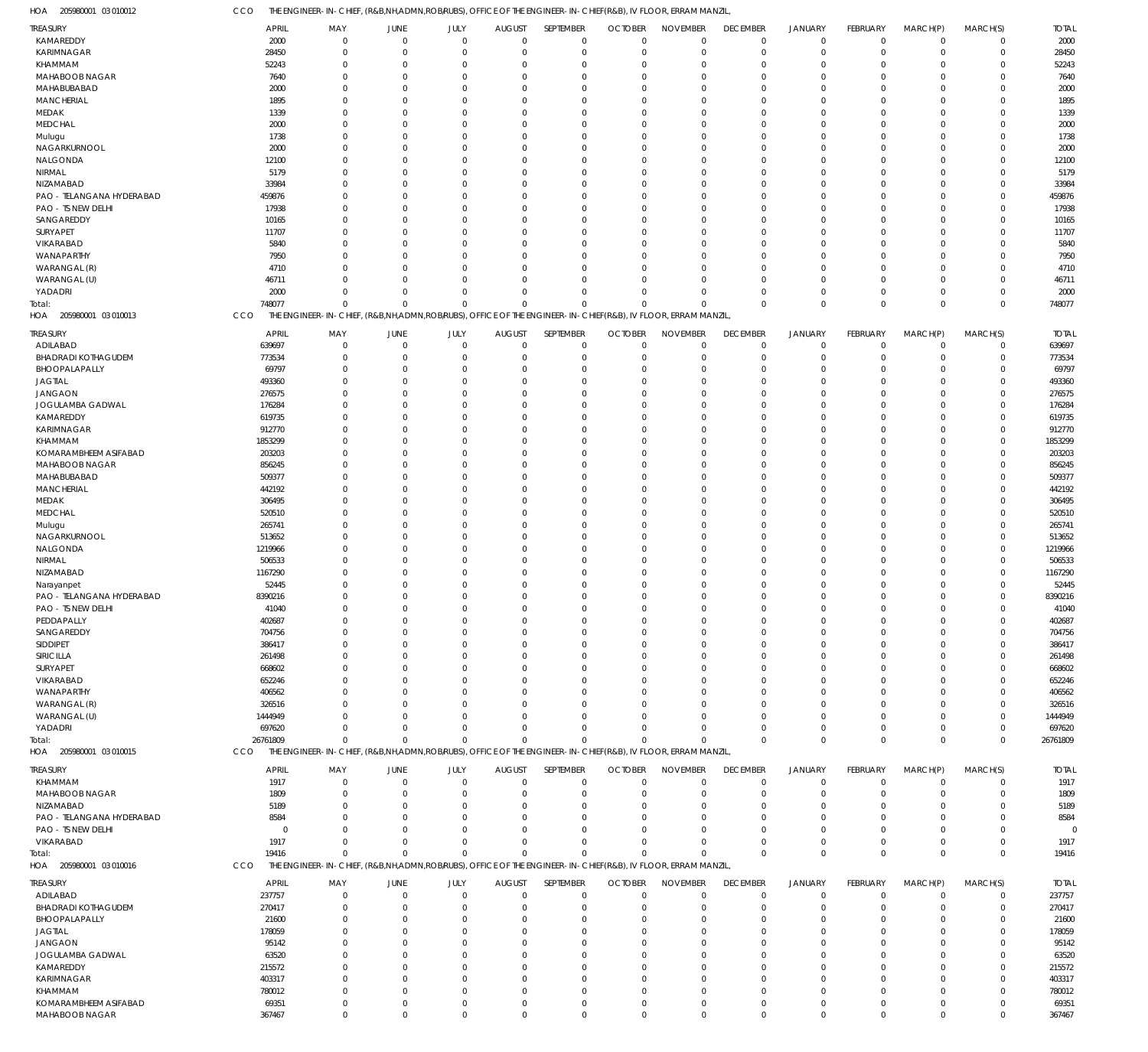CCO THE ENGINEER-IN-CHIEF, (R&B,NH,ADMN,ROB/RUBS), OFFICE OF THE ENGINEER-IN-CHIEF(R&B), IV FLOOR, ERRAM MANZIL,

| HOA<br>205980001 03 010016                   | cco                   | the engineer-in-Chief, (R&B,NH,ADMN,ROB/RUBS), OFFICE OF THE ENGINEER-IN-CHIEF(R&B), IV FLOOR, ERRAM MANZIL |                        |                  |                                 |                          |                               |                                |                                |                                  |                             |                            |                            |                        |
|----------------------------------------------|-----------------------|-------------------------------------------------------------------------------------------------------------|------------------------|------------------|---------------------------------|--------------------------|-------------------------------|--------------------------------|--------------------------------|----------------------------------|-----------------------------|----------------------------|----------------------------|------------------------|
| <b>TREASURY</b>                              | <b>APRIL</b>          | MAY                                                                                                         | <b>JUNE</b>            | JULY             | <b>AUGUST</b>                   | SEPTEMBER                | <b>OCTOBER</b>                | <b>NOVEMBER</b>                | <b>DECEMBER</b>                | <b>JANUARY</b>                   | FEBRUARY                    | MARCH(P)                   | MARCH(S)                   | <b>TOTAL</b>           |
| MAHABUBABAD                                  | 157632                | $\Omega$                                                                                                    | $\Omega$               | $\Omega$         | $\overline{0}$                  | 0                        | $\Omega$                      | $\Omega$                       | $\mathbf 0$                    | $\overline{0}$                   | $\Omega$                    | $\mathbf 0$                | 0                          | 157632                 |
| <b>MANCHERIAL</b>                            | 166526                | 0                                                                                                           | $\Omega$               | 0                | 0                               | $\mathbf 0$              | $\Omega$                      | $\Omega$                       | $\Omega$                       | $\overline{0}$                   | $\Omega$                    | $\Omega$                   | $\mathbf 0$                | 166526                 |
| MEDAK                                        | 94850                 |                                                                                                             | $\Omega$               |                  | 0                               | 0                        |                               | $\Omega$                       |                                | $\Omega$                         |                             | O                          | 0                          | 94850                  |
| <b>MEDCHAL</b>                               | 380349                |                                                                                                             | $\Omega$               | n                | 0                               | $\Omega$                 | -C                            | $\Omega$                       |                                | $\Omega$                         |                             | $\Omega$                   | U                          | 380349                 |
| Mulugu                                       | 82241                 |                                                                                                             | $\Omega$               |                  | 0                               | $\Omega$                 |                               | $\Omega$                       |                                | $\Omega$                         |                             |                            | C                          | 82241                  |
| NAGARKURNOOL                                 | 158961                |                                                                                                             | $\Omega$               | O                | $\Omega$                        | $\Omega$                 | -C                            | $\Omega$                       |                                | $\Omega$                         |                             | $\Omega$                   | U                          | 158961                 |
| NALGONDA                                     | 414890                |                                                                                                             | 0                      |                  | 0                               | $\Omega$                 |                               | $\Omega$                       |                                | $\Omega$                         |                             | $\Omega$                   | C                          | 414890                 |
| <b>NIRMAL</b><br>NIZAMABAD                   | 175857<br>524700      |                                                                                                             | n<br>$\Omega$          |                  | $\Omega$<br>0                   | $\Omega$<br>$\Omega$     | -C                            | $\Omega$<br>$\Omega$           |                                | $\Omega$<br>$\Omega$             |                             | $\Omega$<br>$\Omega$       | U<br>C                     | 175857<br>524700       |
|                                              | 16230                 |                                                                                                             | $\Omega$               | n                | $\Omega$                        | $\Omega$                 | -C                            | $\Omega$                       |                                | $\Omega$                         | O                           | $\Omega$                   | U                          | 16230                  |
| Narayanpet<br>PAO - TELANGANA HYDERABAD      | 5692307               |                                                                                                             | n                      |                  | 0                               | $\Omega$                 |                               | $\Omega$                       |                                | $\Omega$                         |                             | $\Omega$                   | U                          | 5692307                |
| PAO - TS NEW DELHI                           | $\Omega$              |                                                                                                             | $\Omega$               |                  | $\Omega$                        | $\Omega$                 | -C                            | $\Omega$                       |                                | $\Omega$                         |                             | $\Omega$                   | C                          |                        |
| PEDDAPALLY                                   | 124618                |                                                                                                             | $\Omega$               |                  | 0                               | $\Omega$                 |                               | $\Omega$                       |                                | $\Omega$                         |                             | $\Omega$                   |                            | 124618                 |
| SANGAREDDY                                   | 241825                |                                                                                                             | $\Omega$               | O                | $\Omega$                        | $\Omega$                 | -C                            | $\Omega$                       |                                | $\Omega$                         |                             | $\Omega$                   | U                          | 241825                 |
| <b>SIDDIPET</b>                              | 136020                |                                                                                                             | $\Omega$               |                  | 0                               | $\Omega$                 |                               | $\Omega$                       |                                | $\Omega$                         |                             |                            | C                          | 136020                 |
| SIRICILLA                                    | 92147                 |                                                                                                             | $\Omega$               |                  | 0                               | $\Omega$                 | -C                            | $\Omega$                       |                                | $\Omega$                         |                             | $\Omega$                   | U                          | 92147                  |
| SURYAPET                                     | 237346                |                                                                                                             | $\Omega$               |                  | 0                               | $\Omega$                 |                               | $\Omega$                       |                                | $\Omega$                         |                             | $\Omega$                   | C                          | 237346                 |
| VIKARABAD                                    | 230213                |                                                                                                             | $\Omega$               | O                | $\Omega$                        | $\Omega$                 |                               | $\Omega$                       |                                | $\Omega$                         |                             | $\Omega$                   | $\Omega$                   | 230213                 |
| WANAPARTHY                                   | 150969                |                                                                                                             | 0                      |                  | 0                               | $\Omega$                 |                               | $\Omega$                       |                                | $\Omega$                         |                             | $\Omega$                   | 0                          | 150969                 |
| WARANGAL (R)                                 | 130778                |                                                                                                             | n                      |                  | 0                               | $\Omega$                 | -C                            | $\Omega$                       |                                | $\Omega$                         |                             | $\Omega$                   | 0                          | 130778                 |
| WARANGAL (U)                                 | 701627                |                                                                                                             |                        |                  | n                               | $\Omega$                 |                               |                                |                                | $\Omega$                         |                             | $\Omega$                   | 0                          | 701627                 |
| YADADRI                                      | 220286                |                                                                                                             | $\Omega$               | $\Omega$         | $\Omega$                        | $\Omega$                 | -C                            | $\Omega$                       | $\Omega$                       | $\Omega$                         | $\Omega$                    | $\Omega$                   | $\mathbf 0$                | 220286                 |
| Total:                                       | 12832586              | $\Omega$                                                                                                    | $\Omega$               | $\Omega$         | $\mathbf 0$                     | $\Omega$                 | $\Omega$                      | $\cap$                         | $\Omega$                       | $\Omega$                         | $\Omega$                    | $\Omega$                   | $\mathbf 0$                | 12832586               |
| 205980001 03 010017<br>AOF                   | CCO                   | THE ENGINEER-IN-CHIEF, (R&B,NH,ADMN,ROB/RUBS), OFFICE OF THE ENGINEER-IN-CHIEF(R&B), IV FLOOR, ERRAM MANZIL |                        |                  |                                 |                          |                               |                                |                                |                                  |                             |                            |                            |                        |
| TREASURY                                     | <b>APRIL</b>          | MAY                                                                                                         | JUNE                   | JULY             | <b>AUGUST</b>                   | SEPTEMBER                | <b>OCTOBER</b>                | <b>NOVEMBER</b>                | <b>DECEMBER</b>                | <b>JANUARY</b>                   | <b>FEBRUARY</b>             | MARCH(P)                   | MARCH(S)                   | <b>TOTAL</b>           |
| ADILABAD                                     | 28911                 | 0                                                                                                           | $\overline{0}$         | 0                | 0                               | $\mathbf 0$              | 0                             | $\Omega$                       | 0                              | $^{\circ}$                       | 0                           | 0                          | 0                          | 28911                  |
| KAMAREDDY                                    | 12200                 | 0                                                                                                           | $\Omega$               | 0                | $\Omega$                        | $\mathbf 0$              | -0                            | $\Omega$                       |                                | $\Omega$                         | $\Omega$                    | $\Omega$                   | $\Omega$                   | 12200                  |
| KARIMNAGAR                                   | 18740                 |                                                                                                             | $\Omega$               |                  | 0                               | 0                        |                               | $\Omega$                       |                                | $\Omega$                         |                             | O                          | 0                          | 18740                  |
| NALGONDA                                     | 201788                |                                                                                                             | $\Omega$               |                  | 0                               | 0                        |                               | $\Omega$                       |                                | $\Omega$                         |                             | $\Omega$                   | 0                          | 201788                 |
| PAO - TELANGANA HYDERABAD                    | 100000                |                                                                                                             | $\Omega$               | n                | 0                               | 0                        |                               | $\Omega$                       |                                | $\Omega$                         |                             | $\Omega$                   | 0                          | 100000                 |
| PAO - TS NEW DELHI                           | - 0                   |                                                                                                             |                        |                  | n                               | $\Omega$                 |                               |                                |                                | $\Omega$                         |                             | $\Omega$                   | $\Omega$                   |                        |
| SANGAREDDY                                   | 384000                | 0                                                                                                           | $\Omega$               | <sup>0</sup>     | $\Omega$                        | $\mathbf 0$              |                               | $\Omega$                       |                                | $\Omega$                         | $\Omega$                    | $\mathbf 0$                | $\mathbf 0$                | 384000                 |
| Total:                                       | 745639                | $\Omega$                                                                                                    | $\Omega$               | $\Omega$         | $\mathbf 0$                     |                          | $\mathbf 0$<br>$\Omega$       |                                | $\Omega$                       | $\Omega$                         | $\Omega$                    | $\Omega$                   | $\mathbf 0$                | 745639                 |
| 205980001 03 010018<br>HOA                   | CCO                   | THE ENGINEER-IN-CHIEF, (R&B,NH,ADMN,ROB/RUBS), OFFICE OF THE ENGINEER-IN-CHIEF(R&B), IV FLOOR, ERRAM MANZIL |                        |                  |                                 |                          |                               |                                |                                |                                  |                             |                            |                            |                        |
| <b>TREASURY</b>                              | <b>APRIL</b>          | MAY                                                                                                         | JUNE                   | JULY             | <b>AUGUST</b>                   | SEPTEMBER                | <b>OCTOBER</b>                | <b>NOVEMBER</b>                | <b>DECEMBER</b>                | <b>JANUARY</b>                   | FEBRUARY                    | MARCH(P)                   | MARCH(S)                   | <b>TOTAL</b>           |
| KHAMMAM                                      | 59044                 | $\Omega$                                                                                                    | $\Omega$               | $\Omega$         | 0                               | 0                        | $\Omega$                      | $\Omega$                       | $\Omega$                       | $^{\circ}$                       | $\Omega$                    | $\Omega$                   | 0                          | 59044                  |
| PAO - TELANGANA HYDERABAD                    | 172495                | 0                                                                                                           | $\Omega$               | $\Omega$         | $\Omega$                        | $\mathbf 0$              | $\Omega$                      | $\Omega$                       | $\Omega$                       | $\Omega$                         | $\Omega$                    | $\Omega$                   | $\mathbf 0$                | 172495                 |
| PAO - TS NEW DELHI                           | $\Omega$              | 0                                                                                                           | $\Omega$               | $\Omega$         | $\Omega$                        | $\mathbf 0$              | $\Omega$                      | $\Omega$                       | $\Omega$                       | $\overline{0}$                   | $\Omega$                    | $\mathbf 0$                | $\mathbf 0$                |                        |
| Total:                                       | 231539                | $\Omega$                                                                                                    | $\Omega$               | $\Omega$         | $\Omega$                        | $\Omega$                 | $\Omega$                      |                                | $\Omega$                       | $\Omega$                         | $\Omega$                    | $\Omega$                   | $\mathbf 0$                | 231539                 |
| 205980001 03 110111<br>HOA                   | CCO                   | THE ENGINEER-IN-CHIEF, (R&B,NH,ADMN,ROBIRUBS), OFFICE OF THE ENGINEER-IN-CHIEF(R&B), IV FLOOR, ERRAM MANZIL |                        |                  |                                 |                          |                               |                                |                                |                                  |                             |                            |                            |                        |
| ireasury                                     | <b>APRIL</b>          | MAY                                                                                                         | JUNE                   | JULY             | <b>AUGUST</b>                   | SEPTEMBER                | <b>OCTOBER</b>                | <b>NOVEMBER</b>                | <b>DECEMBER</b>                | <b>JANUARY</b>                   | FEBRUARY                    | MARCH(P)                   | MARCH(S)                   | <b>TOTAL</b>           |
| PAO - TS NEW DELHI                           | $\overline{0}$        | $\mathbf{0}$                                                                                                | $\overline{0}$         | $\mathbf{0}$     | $\mathbf 0$                     | $\mathbf 0$              | $\mathbf 0$                   | $\mathbf 0$                    | $\Omega$                       | $\overline{0}$                   | $\mathbf 0$                 | $\overline{0}$             | $\mathbf 0$                |                        |
| Total:                                       | $\Omega$              | $\mathbf 0$                                                                                                 | $\overline{0}$         | $\mathbf 0$      | $\mathbf 0$                     |                          | $\mathbf 0$<br>$\Omega$       | $\Omega$                       | $\mathbf{0}$                   | $\overline{0}$                   | $\mathbf{0}$                | $\overline{0}$             | $\mathbf 0$                |                        |
| HOA 205980001 03 130131                      | CCO                   | THE ENGINEER-IN-CHIEF, (R&B,NH,ADMN,ROB/RUBS), OFFICE OF THE ENGINEER-IN-CHIEF(R&B), IV FLOOR, ERRAM MANZIL |                        |                  |                                 |                          |                               |                                |                                |                                  |                             |                            |                            |                        |
|                                              |                       |                                                                                                             |                        |                  |                                 |                          |                               |                                |                                |                                  |                             |                            |                            |                        |
| <b>TREASURY</b>                              | <b>APRIL</b>          | MAY                                                                                                         | <b>JUNE</b>            | JULY             | <b>AUGUST</b>                   | SEPTEMBER                | <b>OCTOBER</b>                | <b>NOVEMBER</b>                | <b>DECEMBER</b>                | <b>JANUARY</b>                   | <b>FEBRUARY</b>             | MARCH(P)                   | MARCH(S)                   | <b>TOTAL</b>           |
| SANGAREDDY                                   | $-1902$               | $\mathbf{0}$                                                                                                | $\overline{0}$         | $\mathbf 0$      | $\mathbf{0}$                    | $\mathbf 0$              | $\mathbf 0$                   | $\mathbf 0$                    | $\overline{0}$                 | $\mathbf 0$                      | $\mathbf 0$                 | $\overline{0}$             | 0                          | $-1902$                |
| Total:                                       | $-1902$               | $\Omega$                                                                                                    | $\Omega$               | $\mathbf{0}$     | $\Omega$                        |                          | $\mathbf 0$<br>$\mathbf 0$    | $\Omega$                       | $\mathbf 0$                    | $\mathbf{0}$                     | $\Omega$                    | $\Omega$                   | $\mathbf 0$                | $-1902$                |
| HOA 206200103 04 010011                      | <b>CCO</b>            | LOK AYUKTA & UPA LOK AYUKTA - HOD LOKAYUKTA, 5-9-49, BASHEER BAGH                                           |                        |                  |                                 |                          |                               |                                |                                |                                  |                             |                            |                            |                        |
| <b>TREASURY</b>                              | <b>APRIL</b>          | MAY                                                                                                         | JUNE                   | JULY             | <b>AUGUST</b>                   | SEPTEMBER                | <b>OCTOBER</b>                | <b>NOVEMBER</b>                | <b>DECEMBER</b>                | <b>JANUARY</b>                   | <b>FEBRUARY</b>             | MARCH(P)                   | MARCH(S)                   | <b>TOTAL</b>           |
| PAO - TELANGANA HYDERABAD                    | 3173794               | $\mathbf{0}$                                                                                                | $\overline{0}$         | $\overline{0}$   | $\overline{0}$                  | $\mathbf 0$              | 0                             | $\mathbf 0$                    | 0                              | $\overline{0}$                   | $\mathbf 0$                 | $\overline{0}$             | $\mathbf 0$                | 3173794                |
| Total:                                       | 3173794               | $\Omega$                                                                                                    | $\overline{0}$         | $\mathbf{0}$     | $\mathbf 0$                     |                          | $\mathbf 0$<br>$\Omega$       | $\mathbf{0}$                   | $\mathbf 0$                    | $\mathbf 0$                      | $\mathbf 0$                 | $\overline{0}$             | $\mathbf 0$                | 3173794                |
| HOA 206200103 04 010012                      | CCO                   | LOK AYUKTA & UPA LOK AYUKTA - HOD LOKAYUKTA, 5-9-49, BASHEER BAGH,                                          |                        |                  |                                 |                          |                               |                                |                                |                                  |                             |                            |                            |                        |
| TREASURY                                     | <b>APRIL</b>          | MAY                                                                                                         | JUNE                   | JULY             | <b>AUGUST</b>                   | SEPTEMBER                | <b>OCTOBER</b>                | <b>NOVEMBER</b>                | <b>DECEMBER</b>                | <b>JANUARY</b>                   | FEBRUARY                    | MARCH(P)                   | MARCH(S)                   | <b>TOTAL</b>           |
| PAO - TELANGANA HYDERABAD                    | 180583                | 0                                                                                                           | $\overline{0}$         | $\mathbf{0}$     | $\mathbf 0$                     | 0                        | $\Omega$                      | $\Omega$                       | $\mathbf 0$                    | $\overline{0}$                   | $\mathbf 0$                 | $\overline{0}$             | $\mathbf 0$                | 180583                 |
| Total:                                       | 180583                | $\Omega$                                                                                                    | $\Omega$               | $\Omega$         | $\mathbf 0$                     |                          | $\mathbf 0$<br>$\Omega$       | $\Omega$                       | $\mathbf 0$                    | $\mathbf{0}$                     | $\Omega$                    | $\Omega$                   | $\mathbf 0$                | 180583                 |
| HOA 206200103 04 010013                      | CCO                   | LOK AYUKTA & UPA LOK AYUKTA - HOD LOKAYUKTA, 5-9-49, BASHEER BAGH                                           |                        |                  |                                 |                          |                               |                                |                                |                                  |                             |                            |                            |                        |
|                                              |                       |                                                                                                             |                        |                  |                                 |                          |                               |                                |                                |                                  |                             |                            |                            |                        |
| <b>TREASURY</b>                              | APRIL                 | MAY                                                                                                         | JUNE                   | JULY             | <b>AUGUST</b>                   | <b>SEPTEMBER</b>         | <b>OCTOBER</b>                | <b>NOVEMBER</b>                | <b>DECEMBER</b>                | <b>JANUARY</b>                   | FEBRUARY                    | MARCH(P)                   | MARCH(S)                   | <b>TOTAL</b>           |
| PAO - TELANGANA HYDERABAD                    | 1556546               | $\mathbf 0$                                                                                                 | $\overline{0}$         | $\mathbf 0$      | $\overline{0}$                  | $\mathbf 0$              | $\mathbf 0$<br>$\Omega$       | $\mathbf 0$<br>$\mathbf{0}$    | $\mathbf 0$                    | $\overline{0}$<br>$\overline{0}$ | $\mathbf 0$<br>$\mathbf{0}$ | $\overline{0}$<br>$\Omega$ | $\mathbf 0$<br>$\mathbf 0$ | 1556546                |
| Total:<br>HOA 206200103 04 010014            | 1556546<br><b>CCO</b> | $\mathbf{0}$<br>LOK AYUKTA & UPA LOK AYUKTA - HOD LOKAYUKTA, 5-9-49, BASHEER BAGH,                          | $\overline{0}$         | $\mathbf{0}$     | $\mathbf 0$                     |                          | $\mathbf 0$                   |                                | $\mathbf 0$                    |                                  |                             |                            |                            | 1556546                |
|                                              |                       |                                                                                                             |                        |                  |                                 |                          |                               |                                |                                |                                  |                             |                            |                            |                        |
| <b>TREASURY</b>                              | <b>APRIL</b>          | MAY                                                                                                         | JUNE                   | JULY             | <b>AUGUST</b>                   | SEPTEMBER                | <b>OCTOBER</b>                | <b>NOVEMBER</b>                | <b>DECEMBER</b>                | JANUARY                          | FEBRUARY                    | MARCH(P)                   | MARCH(S)                   | <b>TOTAL</b>           |
| PAO - TELANGANA HYDERABAD                    | 69500                 | $\mathbf{0}$                                                                                                | $\overline{0}$         | $\mathbf{0}$     | $\overline{0}$                  | 0                        | 0                             | 0                              | $\mathbf 0$                    | $^{\circ}$                       | $\mathbf 0$                 | $\overline{0}$             | $\mathbf 0$                | 69500                  |
| Total:                                       | 69500                 | $\Omega$                                                                                                    | $\overline{0}$         | $\mathbf{0}$     | $\mathbf{0}$                    |                          | 0<br>$\mathbf{0}$             | $\mathbf{0}$                   | $\mathbf 0$                    | $\overline{0}$                   | $\overline{0}$              | $\Omega$                   | $\mathbf 0$                | 69500                  |
| HOA 206200103 04 010016                      | <b>CCO</b>            | LOK AYUKTA & UPA LOK AYUKTA - HOD LOKAYUKTA, 5-9-49, BASHEER BAGH,                                          |                        |                  |                                 |                          |                               |                                |                                |                                  |                             |                            |                            |                        |
| TREASURY                                     | <b>APRIL</b>          | MAY                                                                                                         | JUNE                   | JULY             | <b>AUGUST</b>                   | SEPTEMBER                | <b>OCTOBER</b>                | <b>NOVEMBER</b>                | <b>DECEMBER</b>                | <b>JANUARY</b>                   | FEBRUARY                    | MARCH(P)                   | MARCH(S)                   | <b>TOTAL</b>           |
| PAO - TELANGANA HYDERABAD                    | 985743                | 0                                                                                                           | $\overline{0}$         | $\overline{0}$   | $\mathbf 0$                     | 0                        | $\Omega$                      | $\mathbf 0$                    | 0                              | $^{\circ}$                       | $\mathbf 0$                 | $^{\circ}$                 | 0                          | 985743                 |
| Total:                                       | 985743                | $\mathbf{0}$                                                                                                | $\overline{0}$         | $\mathbf{0}$     | 0                               |                          | $\mathbf 0$<br>$\Omega$       | $\mathbf{0}$                   | $\mathbf 0$                    | $\mathbf 0$                      | $\mathbf{0}$                | $\Omega$                   | $\mathbf 0$                | 985743                 |
| HOA 206200103 04 010017                      | CCO                   | LOK AYUKTA & UPA LOK AYUKTA - HOD LOKAYUKTA, 5-9-49, BASHEER BAGH,                                          |                        |                  |                                 |                          |                               |                                |                                |                                  |                             |                            |                            |                        |
|                                              |                       |                                                                                                             |                        |                  |                                 |                          |                               |                                |                                |                                  |                             |                            |                            |                        |
| <b>TREASURY</b><br>PAO - TELANGANA HYDERABAD | APRIL<br>179059       | MAY                                                                                                         | JUNE<br>$\overline{0}$ | JULY<br>$\Omega$ | <b>AUGUST</b><br>$\overline{0}$ | SEPTEMBER<br>$\mathbf 0$ | <b>OCTOBER</b><br>$\mathbf 0$ | <b>NOVEMBER</b><br>$\mathbf 0$ | <b>DECEMBER</b><br>$\mathbf 0$ | <b>JANUARY</b><br>$\overline{0}$ | FEBRUARY<br>$\mathbf 0$     | MARCH(P)<br>$\overline{0}$ | MARCH(S)<br>$\mathbf 0$    | <b>TOTAL</b><br>179059 |
|                                              | 179059                | $\mathbf 0$<br>$\mathbf{0}$                                                                                 | $\overline{0}$         | $\Omega$         | $\mathbf 0$                     |                          | $\mathbf 0$<br>$\mathbf{0}$   | $\mathbf{0}$                   | $\mathbf 0$                    | $\overline{0}$                   | $\overline{0}$              | $\Omega$                   | $\mathbf 0$                | 179059                 |
| Total:<br>HOA 206200103 04 110111            | CCO                   | LOK AYUKTA & UPA LOK AYUKTA - HOD LOKAYUKTA, 5-9-49, BASHEER BAGH,                                          |                        |                  |                                 |                          |                               |                                |                                |                                  |                             |                            |                            |                        |
|                                              |                       |                                                                                                             |                        |                  |                                 |                          |                               |                                |                                |                                  |                             |                            |                            |                        |
| TREASURY                                     | <b>APRIL</b>          | MAY                                                                                                         | JUNE                   | JULY             | <b>AUGUST</b>                   | SEPTEMBER                | <b>OCTOBER</b>                | <b>NOVEMBER</b>                | <b>DECEMBER</b>                | <b>JANUARY</b>                   | <b>FEBRUARY</b>             | MARCH(P)                   | MARCH(S)                   | <b>TOTAL</b>           |
| PAO - TELANGANA HYDERABAD                    | 103644                | $\mathbf 0$                                                                                                 | $\overline{0}$         | $\mathbf 0$      | $\overline{0}$                  | $\mathbf 0$              | 0                             | $\mathbf 0$                    | $\mathbf 0$                    | 0                                | $\mathbf 0$                 | $\overline{0}$             | $\mathbf 0$                | 103644                 |
| Total:                                       | 103644                | $\mathbf 0$                                                                                                 | $\overline{0}$         | $\Omega$         | $\Omega$                        |                          | $\mathbf 0$<br>$\Omega$       | $\Omega$                       | $\mathbf 0$                    | $\Omega$                         |                             | $\Omega$                   | $\mathbf 0$                | 103644                 |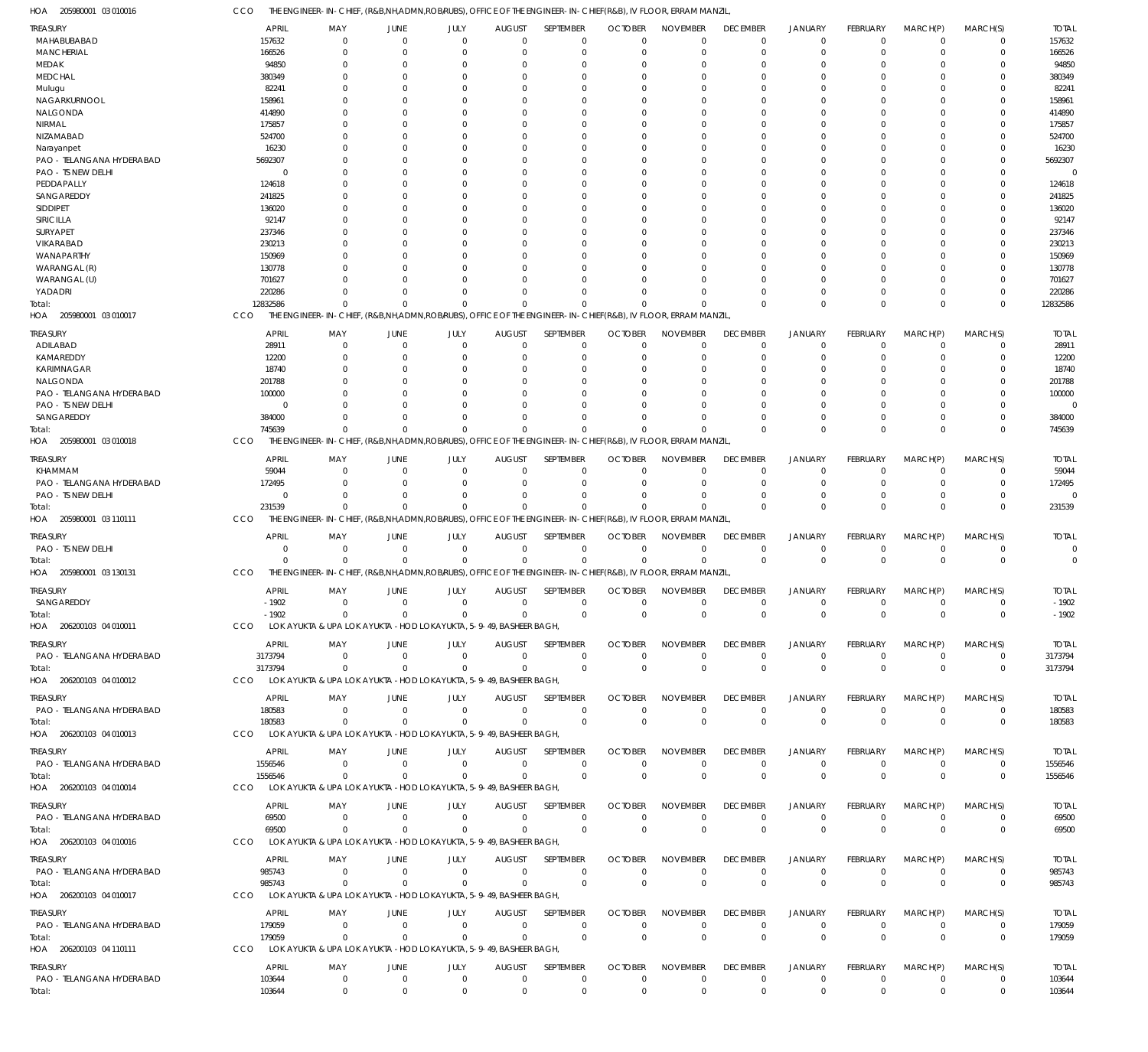| HOA 206200103 04 130131               | <b>CCO</b> |                       | LOK AYUKTA & UPA LOK AYUKTA -HOD LOKAYUKTA, 5-9-49, BASHEER BAGH,              |                                  |                             |                                 |                                                                                                                    |                            |                               |                                |                                  |                                |                            |                             |                        |
|---------------------------------------|------------|-----------------------|--------------------------------------------------------------------------------|----------------------------------|-----------------------------|---------------------------------|--------------------------------------------------------------------------------------------------------------------|----------------------------|-------------------------------|--------------------------------|----------------------------------|--------------------------------|----------------------------|-----------------------------|------------------------|
| Treasury                              |            | <b>APRIL</b>          | MAY                                                                            | JUNE                             | JULY                        | <b>AUGUST</b>                   | <b>SEPTEMBER</b>                                                                                                   | <b>OCTOBER</b>             | <b>NOVEMBER</b>               | <b>DECEMBER</b>                | <b>JANUARY</b>                   | <b>FEBRUARY</b>                | MARCH(P)                   | MARCH(S)                    | <b>TOTAL</b>           |
| PAO - TELANGANA HYDERABAD             |            | 14125                 | $\Omega$                                                                       | $\Omega$                         | $\Omega$                    | $\Omega$                        | $\mathbf 0$                                                                                                        | $\Omega$                   | $\Omega$                      | $\mathbf 0$                    | $\mathbf 0$                      | $\mathbf 0$                    | $\mathbf 0$                | $\mathbf 0$                 | 14125                  |
| Total:<br>HOA 206200103 04 130132     | <b>CCO</b> | 14125                 | $\Omega$<br>LOK AYUKTA & UPA LOK AYUKTA - HOD LOKAYUKTA, 5-9-49, BASHEER BAGH, | $\Omega$                         | $\Omega$                    | $\Omega$                        | $\mathbf 0$                                                                                                        | $\Omega$                   | $\Omega$                      | $\mathbf 0$                    | $\overline{0}$                   | $\Omega$                       | $\Omega$                   | $\mathbf 0$                 | 14125                  |
|                                       |            | <b>APRIL</b>          |                                                                                |                                  | JULY                        | <b>AUGUST</b>                   | SEPTEMBER                                                                                                          | <b>OCTOBER</b>             | <b>NOVEMBER</b>               | <b>DECEMBER</b>                | <b>JANUARY</b>                   | <b>FEBRUARY</b>                | MARCH(P)                   |                             |                        |
| treasury<br>PAO - TELANGANA HYDERABAD |            | 52842                 | MAY<br>$\Omega$                                                                | JUNE<br>$\Omega$                 | $\Omega$                    | $^{\circ}$                      | $\Omega$                                                                                                           | $\Omega$                   | $\Omega$                      | $\mathbf 0$                    | $\mathbf 0$                      | $\Omega$                       | $\Omega$                   | MARCH(S)<br>$\mathbf 0$     | <b>TOTAL</b><br>52842  |
| Total:                                |            | 52842                 | $\Omega$                                                                       | $\Omega$                         | $\Omega$                    | $\Omega$                        | $\mathbf 0$                                                                                                        | $\Omega$                   | $\Omega$                      | $\mathbf 0$                    | $\overline{0}$                   | $\Omega$                       | $\Omega$                   | $\mathbf 0$                 | 52842                  |
| HOA 206200103 04 130133               | CCO        |                       | LOK AYUKTA & UPA LOK AYUKTA - HOD LOKAYUKTA, 5-9-49, BASHEER BAGH,             |                                  |                             |                                 |                                                                                                                    |                            |                               |                                |                                  |                                |                            |                             |                        |
| treasury                              |            | <b>APRIL</b>          | MAY                                                                            | JUNE                             | JULY                        | <b>AUGUST</b>                   | <b>SEPTEMBER</b>                                                                                                   | <b>OCTOBER</b>             | <b>NOVEMBER</b>               | <b>DECEMBER</b>                | <b>JANUARY</b>                   | <b>FEBRUARY</b>                | MARCH(P)                   | MARCH(S)                    | <b>TOTAL</b>           |
| PAO - TELANGANA HYDERABAD             |            | 8501<br>8501          | $\Omega$<br>$\Omega$                                                           | $\Omega$<br>$\Omega$             | $\Omega$<br>$\Omega$        | $\Omega$<br>$\Omega$            | $\mathbf 0$<br>$\mathbf 0$                                                                                         | $\Omega$<br>$\Omega$       | $\Omega$<br>$\Omega$          | $\mathbf 0$<br>$\mathbf 0$     | $\mathbf 0$<br>$\overline{0}$    | $\mathbf 0$<br>$\Omega$        | $\overline{0}$<br>$\Omega$ | $\mathbf 0$<br>$\mathbf 0$  | 8501<br>8501           |
| Total:<br>HOA 206200103 04 130135     | CCO        |                       | LOK AYUKTA & UPA LOK AYUKTA - HOD LOKAYUKTA, 5-9-49, BASHEER BAGH,             |                                  |                             |                                 |                                                                                                                    |                            |                               |                                |                                  |                                |                            |                             |                        |
| treasury                              |            | <b>APRIL</b>          | MAY                                                                            | JUNE                             | JULY                        | <b>AUGUST</b>                   | <b>SEPTEMBER</b>                                                                                                   | <b>OCTOBER</b>             | <b>NOVEMBER</b>               | <b>DECEMBER</b>                | <b>JANUARY</b>                   | <b>FEBRUARY</b>                | MARCH(P)                   | MARCH(S)                    | <b>TOTAL</b>           |
| PAO - TELANGANA HYDERABAD             |            | 78624                 | $\Omega$                                                                       | $\Omega$                         | $\Omega$                    | $\Omega$                        | $\mathbf{0}$                                                                                                       | $\Omega$                   | $\Omega$                      | $\mathbf 0$                    | $\overline{0}$                   | $\Omega$                       | $\Omega$                   | $\mathbf{0}$                | 78624                  |
| Total:                                |            | 78624                 | $\Omega$                                                                       | $\Omega$                         | $\Omega$                    | $\Omega$                        | $\mathbf 0$                                                                                                        | $\Omega$                   | $\Omega$                      | $\mathbf 0$                    | $\overline{0}$                   | $\Omega$                       | $\Omega$                   | $\mathbf 0$                 | 78624                  |
| HOA 206200103 04 240                  | CCO        |                       | LOK AYUKTA & UPA LOK AYUKTA - HOD LOKAYUKTA, 5-9-49, BASHEER BAGH,             |                                  |                             |                                 |                                                                                                                    |                            |                               |                                |                                  |                                |                            |                             |                        |
| treasury<br>PAO - TELANGANA HYDERABAD |            | <b>APRIL</b><br>66475 | MAY<br>$\Omega$                                                                | JUNE<br>$\overline{0}$           | JULY<br>$\Omega$            | <b>AUGUST</b><br>$\Omega$       | SEPTEMBER<br>$\mathbf 0$                                                                                           | <b>OCTOBER</b><br>$\Omega$ | <b>NOVEMBER</b><br>$\Omega$   | <b>DECEMBER</b><br>$\mathbf 0$ | <b>JANUARY</b><br>$\mathbf 0$    | <b>FEBRUARY</b><br>$\Omega$    | MARCH(P)<br>$\Omega$       | MARCH(S)<br>$\mathbf 0$     | <b>TOTAL</b><br>66475  |
| Total:                                |            | 66475                 | $\Omega$                                                                       | $\Omega$                         | $\Omega$                    | $\Omega$                        | $\mathbf 0$                                                                                                        | $\Omega$                   | $\Omega$                      | $\mathbf 0$                    | $\overline{0}$                   | $\Omega$                       | $\Omega$                   | $\mathbf 0$                 | 66475                  |
| HOA 206200103 04 510511               | <b>CCO</b> |                       | LOK AYUKTA & UPA LOK AYUKTA - HOD LOKAYUKTA, 5-9-49, BASHEER BAGH,             |                                  |                             |                                 |                                                                                                                    |                            |                               |                                |                                  |                                |                            |                             |                        |
| treasury                              |            | <b>APRIL</b>          | MAY                                                                            | JUNE                             | JULY                        | <b>AUGUST</b>                   | SEPTEMBER                                                                                                          | <b>OCTOBER</b>             | <b>NOVEMBER</b>               | <b>DECEMBER</b>                | <b>JANUARY</b>                   | <b>FEBRUARY</b>                | MARCH(P)                   | MARCH(S)                    | <b>TOTAL</b>           |
| PAO - TELANGANA HYDERABAD             |            | 23549                 | $\Omega$<br>$\Omega$                                                           | $\Omega$                         | $\Omega$                    | $\Omega$<br>$\Omega$            | $\Omega$<br>$\Omega$                                                                                               | $\Omega$                   | $\Omega$<br>$\Omega$          | $\mathbf 0$                    | $\mathbf 0$                      | $\Omega$<br>$\Omega$           | $\Omega$<br>$\Omega$       | $\mathbf 0$                 | 23549                  |
| Total:<br>HOA 206200104 08 010011     | CCO        | 23549                 |                                                                                | $\Omega$                         | $\Omega$                    |                                 | VIGILANCE COMMISSION - HOD COMMISSIONER, VIGILANCE, Telangana SECRETARIAT,                                         | $\Omega$                   |                               | $\mathbf{0}$                   | $\overline{0}$                   |                                |                            | $\mathbf{0}$                | 23549                  |
| treasury                              |            | <b>APRIL</b>          | MAY                                                                            | JUNE                             | JULY                        | <b>AUGUST</b>                   | SEPTEMBER                                                                                                          | <b>OCTOBER</b>             | <b>NOVEMBER</b>               | <b>DECEMBER</b>                | <b>JANUARY</b>                   | <b>FEBRUARY</b>                | MARCH(P)                   | MARCH(S)                    | <b>TOTAL</b>           |
| PAO - TELANGANA HYDERABAD             |            | 1231032               | $\Omega$                                                                       | $\Omega$                         | $\Omega$                    | $\Omega$                        | $\mathbf 0$                                                                                                        | $\Omega$                   | $\Omega$                      | $\mathbf 0$                    | $\mathbf 0$                      | $\Omega$                       | $\overline{0}$             | $\mathbf 0$                 | 1231032                |
| Total:                                |            | 1231032               | $\Omega$                                                                       |                                  | $\Omega$                    | $\Omega$                        | $\Omega$                                                                                                           | $\Omega$                   | $\Omega$                      | $\mathbf 0$                    | $\overline{0}$                   | $\Omega$                       | $\Omega$                   | $\mathbf 0$                 | 1231032                |
| HOA 206200104 08 010012               | CCO        |                       | <b>VIGILANCE COMMISSION</b>                                                    |                                  |                             |                                 | - HOD COMMISSIONER, VIGILANCE, Telangana SECRETARIAT,                                                              |                            |                               |                                |                                  |                                |                            |                             |                        |
| treasury<br>PAO - TELANGANA HYDERABAD |            | <b>APRIL</b><br>14856 | MAY<br>$\Omega$                                                                | JUNE<br>$\Omega$                 | JULY<br>$\Omega$            | <b>AUGUST</b><br>$\Omega$       | SEPTEMBER<br>$\mathbf{0}$                                                                                          | <b>OCTOBER</b><br>$\Omega$ | <b>NOVEMBER</b><br>$\Omega$   | <b>DECEMBER</b><br>$\mathbf 0$ | <b>JANUARY</b><br>$\mathbf 0$    | <b>FEBRUARY</b><br>$\Omega$    | MARCH(P)<br>$\Omega$       | MARCH(S)<br>$\Omega$        | <b>TOTAL</b><br>14856  |
| Total:                                |            | 14856                 | $\Omega$                                                                       | $\Omega$                         | $\Omega$                    | $\Omega$                        | $\Omega$                                                                                                           | $\Omega$                   | $\Omega$                      | $\mathbf{0}$                   | $\overline{0}$                   | $\Omega$                       | $\Omega$                   | $\mathbf 0$                 | 14856                  |
| HOA 206200104 08 010013               | CCO        |                       |                                                                                |                                  |                             |                                 | VIGILANCE COMMISSION - HOD COMMISSIONER, VIGILANCE, Telangana SECRETARIAT,                                         |                            |                               |                                |                                  |                                |                            |                             |                        |
| treasury                              |            | <b>APRIL</b>          | MAY                                                                            | JUNE                             | JULY                        | <b>AUGUST</b>                   | SEPTEMBER                                                                                                          | <b>OCTOBER</b>             | <b>NOVEMBER</b>               | <b>DECEMBER</b>                | <b>JANUARY</b>                   | <b>FEBRUARY</b>                | MARCH(P)                   | MARCH(S)                    | <b>TOTAL</b>           |
| PAO - TELANGANA HYDERABAD             |            | 335241<br>335241      | $\Omega$<br>$\Omega$                                                           | $\overline{0}$<br>$\Omega$       | $\Omega$<br>$\Omega$        | $\Omega$<br>$\Omega$            | $\mathbf 0$<br>$\Omega$                                                                                            | $\Omega$<br>$\Omega$       | $\Omega$<br>$\Omega$          | $\mathbf 0$<br>$\mathbf 0$     | $\mathbf 0$<br>$\overline{0}$    | $\mathbf 0$<br>$\Omega$        | $\mathbf 0$<br>$\Omega$    | $\mathbf 0$<br>$\mathbf 0$  | 335241<br>335241       |
| Total:<br>HOA 206200104 08 010014     | <b>CCO</b> |                       |                                                                                |                                  |                             |                                 | VIGILANCE COMMISSION - HOD COMMISSIONER, VIGILANCE, Telangana SECRETARIAT,                                         |                            |                               |                                |                                  |                                |                            |                             |                        |
| treasury                              |            | <b>APRIL</b>          | MAY                                                                            | JUNE                             | JULY                        | <b>AUGUST</b>                   | SEPTEMBER                                                                                                          | <b>OCTOBER</b>             | <b>NOVEMBER</b>               | <b>DECEMBER</b>                | <b>JANUARY</b>                   | <b>FEBRUARY</b>                | MARCH(P)                   | MARCH(S)                    | <b>TOTAL</b>           |
| PAO - TELANGANA HYDERABAD             |            | 12000                 | $\Omega$                                                                       | $\Omega$                         | $\Omega$                    | $\Omega$                        | $\Omega$                                                                                                           | $\Omega$                   | $\Omega$                      | $\mathbf 0$                    | $\mathbf 0$                      | $\Omega$                       | $\mathbf 0$                | $\mathbf 0$                 | 12000                  |
| Total:                                |            | 12000                 | $\Omega$                                                                       | $\Omega$                         | $\Omega$                    | $\Omega$                        | $\Omega$                                                                                                           | $\Omega$                   | $\Omega$                      | $\mathbf{0}$                   | $\overline{0}$                   | $\Omega$                       | $\Omega$                   | $\mathbf{0}$                | 12000                  |
| HOA 206200104 08 010016               | CCO        |                       | <b>VIGILANCE COMMISSION</b>                                                    |                                  |                             |                                 | - HOD COMMISSIONER, VIGILANCE, Telangana SECRETARIAT,                                                              |                            |                               |                                |                                  |                                |                            |                             |                        |
| treasury<br>PAO - TELANGANA HYDERABAD |            | APRIL<br>295531       | MAY<br>$\Omega$                                                                | JUNE<br>$\Omega$                 | JULY<br>$\Omega$            | <b>AUGUST</b><br>$\mathbf 0$    | SEPTEMBER<br>$\mathbf 0$                                                                                           | <b>OCTOBER</b><br>$\Omega$ | <b>NOVEMBER</b><br>$\Omega$   | <b>DECEMBER</b><br>$^{\circ}$  | <b>JANUARY</b><br>$\mathbf 0$    | <b>FEBRUARY</b><br>$\mathbf 0$ | MARCH(P)<br>0              | MARCH(S)<br>$\mathbf 0$     | <b>TOTAL</b><br>295531 |
| Total:                                |            | 295531                | $\Omega$                                                                       | $\Omega$                         | $\Omega$                    | $\Omega$                        | $\Omega$                                                                                                           | $\Omega$                   | $\Omega$                      | $\mathbf 0$                    | $\overline{0}$                   | $\Omega$                       | $\Omega$                   | $\mathbf 0$                 | 295531                 |
| HOA 206200104 08 010017               | CCO        |                       |                                                                                |                                  |                             |                                 | VIGILANCE COMMISSION - HOD COMMISSIONER, VIGILANCE, Telangana SECRETARIAT,                                         |                            |                               |                                |                                  |                                |                            |                             |                        |
| Treasury                              |            | APRIL                 | MAY                                                                            | JUNE                             | JULY                        | <b>AUGUST</b>                   | SEPTEMBER                                                                                                          | <b>OCTOBER</b>             | <b>NOVEMBER</b>               | <b>DECEMBER</b>                | <b>JANUARY</b>                   | FEBRUARY                       | MARCH(P)                   | MARCH(S)                    | <b>TOTAL</b>           |
| PAO - TELANGANA HYDERABAD<br>Total:   |            | 41400<br>41400        | $\Omega$<br>$\Omega$                                                           | $\Omega$<br>$\Omega$             | $\Omega$<br>$\Omega$        | $\Omega$<br>$\Omega$            | $\Omega$<br>$\mathbf 0$                                                                                            | $\Omega$<br>$\Omega$       | $\Omega$<br>$\Omega$          | $\mathbf 0$<br>$\mathbf 0$     | $\overline{0}$<br>$\overline{0}$ | $\Omega$<br>$\Omega$           | $^{\circ}$<br>$\mathbf 0$  | $\Omega$<br>$\mathbf 0$     | 41400<br>41400         |
| HOA 206200104 08 130131               | CCO        |                       |                                                                                |                                  |                             |                                 | VIGILANCE COMMISSION - HOD COMMISSIONER, VIGILANCE, Telangana SECRETARIAT,                                         |                            |                               |                                |                                  |                                |                            |                             |                        |
| Treasury                              |            | <b>APRIL</b>          | MAY                                                                            | JUNE                             | JULY                        | <b>AUGUST</b>                   | SEPTEMBER                                                                                                          | <b>OCTOBER</b>             | <b>NOVEMBER</b>               | <b>DECEMBER</b>                | <b>JANUARY</b>                   | <b>FEBRUARY</b>                | MARCH(P)                   | MARCH(S)                    | <b>TOTAL</b>           |
| PAO - TELANGANA HYDERABAD             |            | 2324                  | $\mathbf{0}$                                                                   | $\overline{0}$                   | $\mathbf 0$                 | $\mathbf 0$                     | $\mathbf 0$                                                                                                        | $\Omega$                   | $\Omega$                      | 0                              | $\mathbf 0$                      | $\mathbf 0$                    | $\mathbf 0$                | $\mathbf 0$                 | 2324                   |
| Total:<br>HOA 206200104 08 240        | <b>CCO</b> | 2324                  | $\Omega$                                                                       | $\overline{0}$                   | $\Omega$                    | $\Omega$                        | $\mathbf 0$<br>VIGILANCE COMMISSION - HOD COMMISSIONER, VIGILANCE, Telangana SECRETARIAT,                          | $\Omega$                   | $\Omega$                      | $\mathbf 0$                    | $\overline{0}$                   | $\mathbf 0$                    | $\Omega$                   | $\mathbf 0$                 | 2324                   |
|                                       |            |                       |                                                                                |                                  |                             |                                 |                                                                                                                    |                            |                               |                                |                                  |                                |                            |                             |                        |
| treasury<br>PAO - TELANGANA HYDERABAD |            | <b>APRIL</b><br>32193 | MAY<br>$\Omega$                                                                | JUNE<br>$\overline{0}$           | JULY<br>$\Omega$            | <b>AUGUST</b><br>$\Omega$       | SEPTEMBER<br>$\Omega$                                                                                              | <b>OCTOBER</b><br>$\Omega$ | <b>NOVEMBER</b><br>$\Omega$   | <b>DECEMBER</b><br>$\mathbf 0$ | <b>JANUARY</b><br>$\mathbf 0$    | <b>FEBRUARY</b><br>$\Omega$    | MARCH(P)<br>$\overline{0}$ | MARCH(S)<br>$\mathbf 0$     | <b>TOTAL</b><br>32193  |
| Total:                                |            | 32193                 | $\Omega$                                                                       | $\Omega$                         | $\Omega$                    | $\Omega$                        | $\Omega$                                                                                                           | $\Omega$                   | $\Omega$                      | $\mathbf 0$                    | $\overline{0}$                   | $\Omega$                       | $\Omega$                   | $\mathbf 0$                 | 32193                  |
| HOA 206200104 08 300302               | CCO        |                       | <b>VIGILANCE COMMISSION</b>                                                    |                                  |                             |                                 | - HOD COMMISSIONER, VIGILANCE, Telangana SECRETARIAT,                                                              |                            |                               |                                |                                  |                                |                            |                             |                        |
| treasury                              |            | APRIL                 | MAY                                                                            | JUNE                             | JULY                        | <b>AUGUST</b>                   | SEPTEMBER                                                                                                          | <b>OCTOBER</b>             | <b>NOVEMBER</b>               | <b>DECEMBER</b>                | <b>JANUARY</b>                   | FEBRUARY                       | MARCH(P)                   | MARCH(S)                    | <b>TOTAL</b>           |
| PAO - TELANGANA HYDERABAD<br>Total:   |            | 114936<br>114936      | $\mathbf 0$<br>$\Omega$                                                        | $\overline{0}$<br>$\Omega$       | $\mathbf 0$<br>$\Omega$     | $\mathbf 0$<br>$\Omega$         | $\mathbf 0$<br>$\Omega$                                                                                            | $\Omega$<br>$\Omega$       | 0<br>$\Omega$                 | $\mathbf 0$<br>$\mathbf 0$     | $\mathbf 0$<br>$\overline{0}$    | $\mathbf 0$<br>$\Omega$        | $\overline{0}$<br>$\Omega$ | $\mathbf 0$<br>$\mathbf 0$  | 114936<br>114936       |
| HOA 206200105 05 010011               | <b>CCO</b> |                       |                                                                                |                                  |                             |                                 | VIGILANCE & ENFORCEMENT - HOD DIRECTOR, VIGILANCE & ENFORCEMENT, IX FLOOR, BRK GOVT. OFFICES COMPOUND.             |                            |                               |                                |                                  |                                |                            |                             |                        |
| treasury                              |            | <b>APRIL</b>          | MAY                                                                            | JUNE                             | JULY                        | <b>AUGUST</b>                   | SEPTEMBER                                                                                                          | <b>OCTOBER</b>             | <b>NOVEMBER</b>               | <b>DECEMBER</b>                | <b>JANUARY</b>                   | <b>FEBRUARY</b>                | MARCH(P)                   | MARCH(S)                    | <b>TOTAL</b>           |
| PAO - TELANGANA HYDERABAD             |            | 1341769               | $\Omega$                                                                       | $\Omega$                         | $\Omega$                    | $\Omega$                        | $\mathbf{0}$                                                                                                       | $\Omega$                   | $\Omega$                      | $\mathbf 0$                    | $\mathbf 0$                      | $\Omega$                       | $\Omega$                   | $\mathbf 0$                 | 1341769                |
| Total:<br>HOA 206200105 05 010012     | <b>CCO</b> | 1341769               | $\Omega$                                                                       | $\Omega$                         | $\Omega$                    | $\Omega$                        | $\Omega$<br>VIGILANCE & ENFORCEMENT - HOD DIRECTOR, VIGILANCE & ENFORCEMENT, IX FLOOR, BRK GOVT. OFFICES COMPOUND, | $\Omega$                   | $\Omega$                      | $\mathbf 0$                    | $\overline{0}$                   | $\Omega$                       | $\mathbf 0$                | $\mathbf 0$                 | 1341769                |
|                                       |            | <b>APRIL</b>          | MAY                                                                            |                                  | JULY                        |                                 | SEPTEMBER                                                                                                          | <b>OCTOBER</b>             | <b>NOVEMBER</b>               | <b>DECEMBER</b>                |                                  | <b>FEBRUARY</b>                |                            |                             |                        |
| Treasury<br>PAO - TELANGANA HYDERABAD |            | 94723                 | $\mathbf 0$                                                                    | JUNE<br>$\overline{0}$           | $\mathbf{0}$                | <b>AUGUST</b><br>$\overline{0}$ | $\mathbf 0$                                                                                                        | $\Omega$                   | $\mathbf 0$                   | $\mathbf 0$                    | <b>JANUARY</b><br>$\mathbf 0$    | $\mathbf 0$                    | MARCH(P)<br>$\overline{0}$ | MARCH(S)<br>$\mathbf 0$     | <b>TOTAL</b><br>94723  |
| Total:                                |            | 94723                 | $\Omega$                                                                       | $\overline{0}$                   | $\mathbf 0$                 | $\Omega$                        | $\mathbf{0}$                                                                                                       | $\Omega$                   | $\mathbf{0}$                  | $\mathbf 0$                    | $\overline{0}$                   | $\mathbf 0$                    | $\Omega$                   | $\mathbf 0$                 | 94723                  |
| HOA 206200105 05 010013               | <b>CCO</b> |                       | <b>VIGILANCE &amp; ENFORCEMENT</b>                                             |                                  |                             |                                 | - HOD DIRECTOR, VIGILANCE & ENFORCEMENT, IX FLOOR, BRK GOVT. OFFICES COMPOUND,                                     |                            |                               |                                |                                  |                                |                            |                             |                        |
| treasury                              |            | <b>APRIL</b>          | MAY                                                                            | JUNE                             | JULY                        | <b>AUGUST</b>                   | SEPTEMBER                                                                                                          | <b>OCTOBER</b>             | <b>NOVEMBER</b>               | <b>DECEMBER</b>                | JANUARY                          | <b>FEBRUARY</b>                | MARCH(P)                   | MARCH(S)                    | <b>TOTAL</b>           |
| PAO - TELANGANA HYDERABAD<br>Total:   |            | 469424<br>469424      | $\mathbf 0$<br>$\mathbf 0$                                                     | $\overline{0}$<br>$\overline{0}$ | $\mathbf 0$<br>$\mathbf{0}$ | $\mathbf 0$<br>$\Omega$         | $\mathbf 0$<br>$\mathbf 0$                                                                                         | $\Omega$<br>$\Omega$       | $\mathbf 0$<br>$\overline{0}$ | $\mathbf 0$<br>$\mathbf 0$     | $\mathbf 0$<br>$\overline{0}$    | $\mathbf 0$<br>$\Omega$        | $\mathbf 0$<br>$\Omega$    | $\mathbf{0}$<br>$\mathbf 0$ | 469424<br>469424       |
|                                       |            |                       |                                                                                |                                  |                             |                                 |                                                                                                                    |                            |                               |                                |                                  |                                |                            |                             |                        |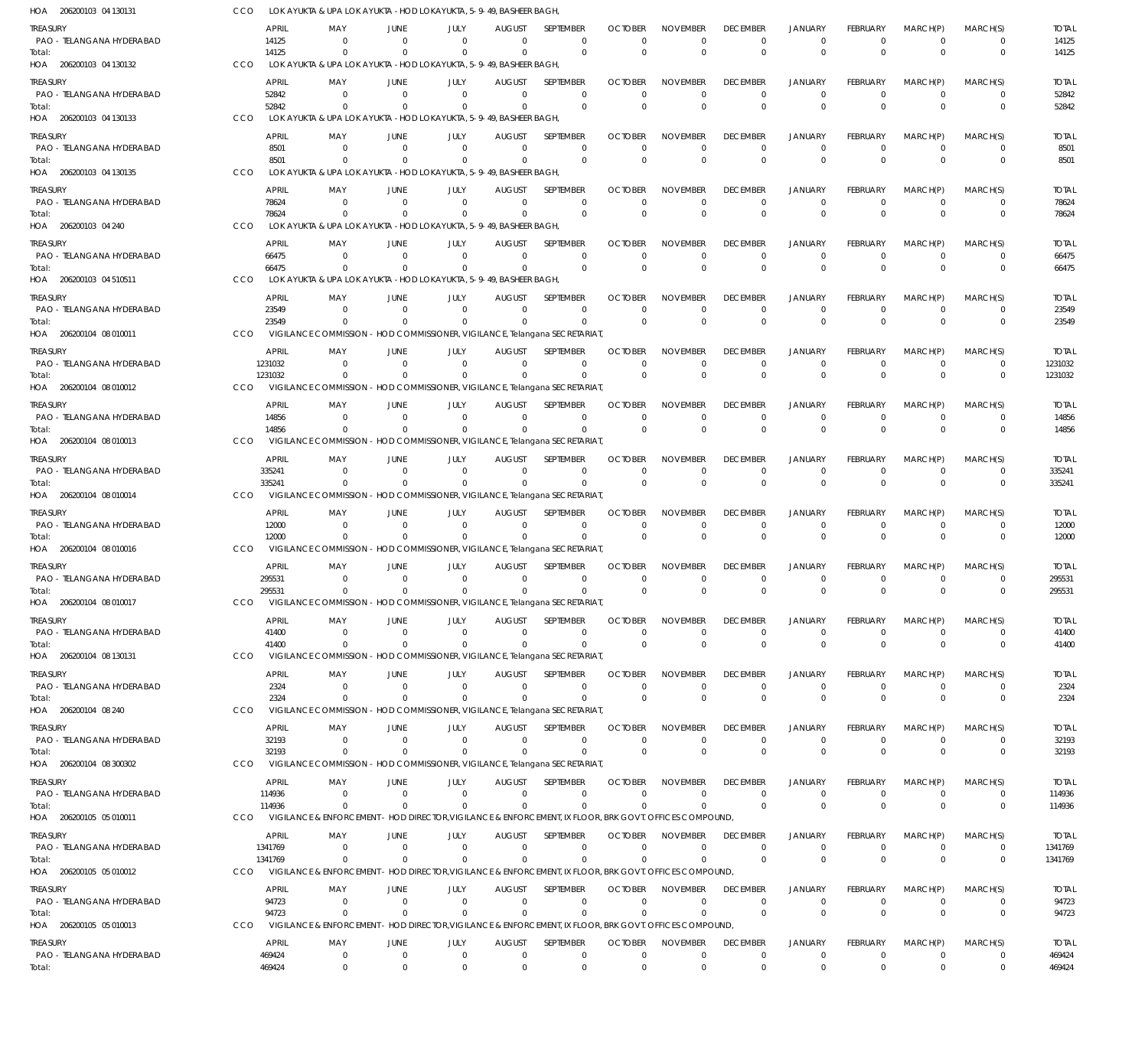| HOA 206200105 05 010016           | CCO              | VIGILANCE & ENFORCEMENT - HOD DIRECTOR, VIGILANCE & ENFORCEMENT, IX FLOOR, BRK GOVT. OFFICES COMPOUND, |                  |                                                                                |                           |                          |                            |                             |                                |                            |                             |                            |                            |                  |
|-----------------------------------|------------------|--------------------------------------------------------------------------------------------------------|------------------|--------------------------------------------------------------------------------|---------------------------|--------------------------|----------------------------|-----------------------------|--------------------------------|----------------------------|-----------------------------|----------------------------|----------------------------|------------------|
| treasury                          | APRIL            | MAY                                                                                                    | JUNE             | JULY                                                                           | <b>AUGUST</b>             | SEPTEMBER                | <b>OCTOBER</b>             | <b>NOVEMBER</b>             | <b>DECEMBER</b>                | <b>JANUARY</b>             | <b>FEBRUARY</b>             | MARCH(P)                   | MARCH(S)                   | <b>TOTAL</b>     |
| PAO - TELANGANA HYDERABAD         | 325931           | - 0                                                                                                    | $\Omega$         | $\Omega$                                                                       | $\Omega$                  | $\Omega$                 | $\Omega$                   | $\Omega$                    | $\Omega$                       | $^{\circ}$                 | $\Omega$                    | $\overline{0}$             | 0                          | 325931           |
| Total:                            | 325931           | $\Omega$                                                                                               | $\Omega$         | $\Omega$                                                                       | $\Omega$                  | $\Omega$                 | $\Omega$                   | $\Omega$                    | $\Omega$                       | $\Omega$                   | $\Omega$                    | $\Omega$                   | $\mathbf 0$                | 325931           |
| HOA 206200105 05 130134           | CCO              | VIGILANCE & ENFORCEMENT - HOD DIRECTOR, VIGILANCE & ENFORCEMENT, IX FLOOR, BRK GOVT. OFFICES COMPOUND, |                  |                                                                                |                           |                          |                            |                             |                                |                            |                             |                            |                            |                  |
| treasury                          | APRIL            | MA <sup>\</sup>                                                                                        | JUNE             | JULY                                                                           | <b>AUGUST</b>             | SEPTEMBER                | <b>OCTOBER</b>             | <b>NOVEMBER</b>             | <b>DECEMBER</b>                | <b>JANUARY</b>             | <b>FEBRUARY</b>             | MARCH(P)                   | MARCH(S)                   | <b>TOTAL</b>     |
| PAO - TELANGANA HYDERABAD         | 306000           | $\Omega$                                                                                               | $\Omega$         | $\Omega$                                                                       | $\overline{0}$            | $\mathbf 0$              | $\Omega$                   | $\Omega$                    | $\Omega$                       | $\Omega$                   | $\Omega$                    | $^{\circ}$                 | 0                          | 306000           |
| Total:                            | 306000           | $\Omega$                                                                                               |                  | $\Omega$                                                                       | $\Omega$                  | $\mathbf 0$              | $\Omega$                   | $\Omega$                    | $\Omega$                       | $\Omega$                   | $\Omega$                    | $\Omega$                   | $\mathbf 0$                | 306000           |
| HOA 206200105 05 280282           | CCO              | <b>VIGILANCE &amp; ENFORCEMENT</b>                                                                     |                  | - HOD DIRECTOR, VIGILANCE & ENFORCEMENT, IX FLOOR, BRK GOVT. OFFICES COMPOUND, |                           |                          |                            |                             |                                |                            |                             |                            |                            |                  |
|                                   |                  |                                                                                                        |                  |                                                                                |                           |                          |                            |                             |                                |                            |                             |                            |                            |                  |
| treasury                          | <b>APRIL</b>     | MAY                                                                                                    | JUNE<br>$\Omega$ | JULY<br>$\Omega$                                                               | <b>AUGUST</b><br>$\Omega$ | SEPTEMBER<br>$\mathbf 0$ | <b>OCTOBER</b><br>$\Omega$ | <b>NOVEMBER</b><br>$\Omega$ | <b>DECEMBER</b><br>$\Omega$    | <b>JANUARY</b><br>$\Omega$ | <b>FEBRUARY</b><br>$\Omega$ | MARCH(P)                   | MARCH(S)                   | <b>TOTAL</b>     |
| PAO - TELANGANA HYDERABAD         | 820092<br>820092 | $\Omega$<br>$\Omega$                                                                                   | $\Omega$         | $\Omega$                                                                       | $\Omega$                  | $\Omega$                 | $\Omega$                   | $\Omega$                    | $\Omega$                       | $\Omega$                   | $\Omega$                    | $\overline{0}$<br>$\Omega$ | $\mathbf 0$<br>$\mathbf 0$ | 820092<br>820092 |
| Total:<br>HOA 206200105 05 300302 | CCO              | VIGILANCE & ENFORCEMENT - HOD DIRECTOR, VIGILANCE & ENFORCEMENT, IX FLOOR, BRK GOVT. OFFICES COMPOUND, |                  |                                                                                |                           |                          |                            |                             |                                |                            |                             |                            |                            |                  |
|                                   |                  |                                                                                                        |                  |                                                                                |                           |                          |                            |                             |                                |                            |                             |                            |                            |                  |
| treasury                          | APRIL            | MAY                                                                                                    | JUNE             | JULY                                                                           | <b>AUGUST</b>             | SEPTEMBER                | <b>OCTOBER</b>             | <b>NOVEMBER</b>             | <b>DECEMBER</b>                | <b>JANUARY</b>             | <b>FEBRUARY</b>             | MARCH(P)                   | MARCH(S)                   | <b>TOTAL</b>     |
| PAO - TELANGANA HYDERABAD         | 689633           | $\Omega$                                                                                               | $\Omega$         | $\Omega$                                                                       | $\overline{0}$            | 0                        | $\Omega$                   | $\mathbf 0$                 | 0                              | $^{\circ}$                 | 0                           | - 0                        | 0                          | 689633           |
| Total:                            | 689633           | $\Omega$                                                                                               | $\Omega$         | $\Omega$                                                                       | $\mathbf 0$               | $\mathbf 0$              | $\Omega$                   | $\Omega$                    | $\Omega$                       | $\Omega$                   | $\Omega$                    | $\Omega$                   | $\mathbf 0$                | 689633           |
| HOA 206200105 06 010011           | CCO              | VIGILANCE & ENFORCEMENT - HOD DIRECTOR, VIGILANCE & ENFORCEMENT, IX FLOOR, BRK GOVT. OFFICES COMPOUND, |                  |                                                                                |                           |                          |                            |                             |                                |                            |                             |                            |                            |                  |
| treasury                          | APRIL            | MAY                                                                                                    | JUNE             | JULY                                                                           | <b>AUGUST</b>             | SEPTEMBER                | <b>OCTOBER</b>             | <b>NOVEMBER</b>             | <b>DECEMBER</b>                | <b>JANUARY</b>             | <b>FEBRUARY</b>             | MARCH(P)                   | MARCH(S)                   | <b>TOTAL</b>     |
| HYDERABAD URBAN                   | $-24128$         | $\Omega$                                                                                               | $\overline{0}$   | $\Omega$                                                                       | $\mathbf 0$               | 0                        | $\Omega$                   | $\Omega$                    | $\Omega$                       | $\Omega$                   | $\Omega$                    | 0                          | 0                          | $-24128$         |
| <b>KARIMNAGAR</b>                 | 558135           |                                                                                                        | $\Omega$         | $\Omega$                                                                       | C                         | $\mathbf 0$              | $\Omega$                   | $\Omega$                    |                                | $\Omega$                   | $\Omega$                    | $\Omega$                   | $\Omega$                   | 558135           |
| NALGONDA                          | 529360           |                                                                                                        | $\Omega$         |                                                                                |                           | $\Omega$                 |                            | $\Omega$                    |                                |                            |                             | $\Omega$                   | $\Omega$                   | 529360           |
| PAO - TELANGANA HYDERABAD         | 2833732          |                                                                                                        |                  |                                                                                |                           | $\Omega$                 |                            | $\Omega$                    |                                |                            |                             | $\Omega$                   | 0                          | 2833732          |
| SANGAREDDY                        | 712310           |                                                                                                        |                  |                                                                                | C                         | $\Omega$                 |                            | $\Omega$                    |                                |                            |                             | $\Omega$                   | 0                          | 712310           |
| WARANGAL (U)                      | 807025           |                                                                                                        |                  |                                                                                | $\Omega$                  | $\Omega$                 |                            | $\Omega$                    |                                | $\Omega$                   | $\Omega$                    | $\Omega$                   | $\mathbf 0$                | 807025           |
| Total:                            | 5416434          | $\Omega$                                                                                               | $\Omega$         |                                                                                | $\Omega$                  | $\overline{0}$           |                            | $\Omega$                    | $\Omega$                       | $\Omega$                   | $\Omega$                    | $\Omega$                   | $\mathbf 0$                | 5416434          |
| HOA 206200105 06 010012           | CCO              | VIGILANCE & ENFORCEMENT - HOD DIRECTOR, VIGILANCE & ENFORCEMENT, IX FLOOR, BRK GOVT. OFFICES COMPOUND, |                  |                                                                                |                           |                          |                            |                             |                                |                            |                             |                            |                            |                  |
| treasury                          | <b>APRIL</b>     | MAY                                                                                                    | JUNE             | JULY                                                                           | <b>AUGUST</b>             | SEPTEMBER                | <b>OCTOBER</b>             | <b>NOVEMBER</b>             | <b>DECEMBER</b>                | <b>JANUARY</b>             | <b>FEBRUARY</b>             | MARCH(P)                   | MARCH(S)                   | <b>TOTAL</b>     |
| KARIMNAGAR                        | 8775             | 0                                                                                                      | 0                | $\Omega$                                                                       | 0                         | 0                        | $\Omega$                   | $\Omega$                    | $\Omega$                       | - 0                        | 0                           | 0                          | C                          | 8775             |
| NALGONDA                          | 2175             |                                                                                                        | $\Omega$         |                                                                                |                           | $\Omega$                 |                            | $\Omega$                    |                                | $\Omega$                   |                             |                            | C                          | 2175             |
| PAO - TELANGANA HYDERABAD         | 79895            |                                                                                                        |                  |                                                                                |                           | $\Omega$                 |                            | $\Omega$                    |                                |                            |                             |                            |                            | 79895            |
| SANGAREDDY                        | 18745            |                                                                                                        |                  |                                                                                |                           |                          |                            |                             |                                |                            |                             | $\Omega$                   |                            | 18745            |
| WARANGAL (U)                      | 10375            |                                                                                                        |                  |                                                                                | $\Omega$                  | $\Omega$                 |                            | $\Omega$                    |                                | $\Omega$                   |                             | $\Omega$                   | 0                          | 10375            |
| Total:                            | 119965           | $\Omega$                                                                                               | $\Omega$         | U                                                                              | $\Omega$                  | $\Omega$                 |                            | $\Omega$                    |                                | $\Omega$                   | 0                           | $\Omega$                   | $\Omega$                   | 119965           |
| HOA 206200105 06 010013           | CCO              | <b>VIGILANCE &amp; ENFORCEMENT</b>                                                                     |                  | - HOD DIRECTOR, VIGILANCE & ENFORCEMENT, IX FLOOR, BRK GOVT. OFFICES COMPOUND, |                           |                          |                            |                             |                                |                            |                             |                            |                            |                  |
| treasury                          | APRIL            | MAY                                                                                                    | JUNE             | JULY                                                                           | <b>AUGUST</b>             | SEPTEMBER                | <b>OCTOBER</b>             | <b>NOVEMBER</b>             | <b>DECEMBER</b>                | <b>JANUARY</b>             | <b>FEBRUARY</b>             | MARCH(P)                   | MARCH(S)                   | <b>TOTAL</b>     |
| KARIMNAGAR                        | 212752           | $\Omega$                                                                                               | $\Omega$         | $\Omega$                                                                       | $\Omega$                  | 0                        | $\Omega$                   | $\Omega$                    | $\Omega$                       | $^{\circ}$                 | $\Omega$                    | $\Omega$                   | 0                          | 212752           |
| NALGONDA                          | 201848           | $\Omega$                                                                                               | $\Omega$         | $\Omega$                                                                       | $\Omega$                  | $\Omega$                 | $\Omega$                   | $\Omega$                    | $\Omega$                       | $\Omega$                   |                             | $\Omega$                   | $\Omega$                   | 201848           |
| PAO - TELANGANA HYDERABAD         | 1123264          |                                                                                                        |                  |                                                                                |                           | $\Omega$                 |                            | $\Omega$                    |                                |                            |                             |                            | 0                          | 1123264          |
| SANGAREDDY                        | 271576           |                                                                                                        |                  |                                                                                |                           | $\Omega$                 |                            | $\Omega$                    |                                | $\Omega$                   |                             | $\Omega$                   | $\Omega$                   | 271576           |
| WARANGAL (U)                      | 307691           | 0                                                                                                      | $\Omega$         | $\Omega$                                                                       | $\Omega$                  | $\Omega$                 | O                          | $\Omega$                    |                                | $\Omega$                   | $\Omega$                    | $\Omega$                   | 0                          | 307691           |
| Total:                            | 2117131          | $\Omega$                                                                                               | $\Omega$         | $\Omega$                                                                       | $\Omega$                  | $\Omega$                 |                            | $\Omega$                    | $\Omega$                       | $\Omega$                   | $\Omega$                    | $\Omega$                   | $\mathbf 0$                | 2117131          |
| HOA 206200105 06 010016           | CCO              | VIGILANCE & ENFORCEMENT - HOD DIRECTOR, VIGILANCE & ENFORCEMENT, IX FLOOR, BRK GOVT. OFFICES COMPOUND, |                  |                                                                                |                           |                          |                            |                             |                                |                            |                             |                            |                            |                  |
| treasury                          | APRIL            | MAY                                                                                                    | JUNE             | JULY                                                                           | <b>AUGUST</b>             | SEPTEMBER                | <b>OCTOBER</b>             | <b>NOVEMBER</b>             | <b>DECEMBER</b>                | <b>JANUARY</b>             | <b>FEBRUARY</b>             | MARCH(P)                   | MARCH(S)                   | <b>TOTAL</b>     |
| <b>KARIMNAGAR</b>                 | 126280           | $\Omega$                                                                                               | $\Omega$         | $\Omega$                                                                       | 0                         | 0                        | $\Omega$                   | $\Omega$                    | $\Omega$                       | $\Omega$                   | $\Omega$                    | $\Omega$                   | C                          | 126280           |
| NALGONDA                          | 89377            |                                                                                                        |                  | 0                                                                              | $\Omega$                  | 0                        | O                          | $\Omega$                    |                                | $\Omega$                   |                             | $\Omega$                   | $\Omega$                   | 89377            |
| PAO - TELANGANA HYDERABAD         | 874179           | $\Omega$                                                                                               | $\Omega$         | $\Omega$                                                                       | $\Omega$                  | $\Omega$                 | $\Omega$                   | $\Omega$                    |                                | $\Omega$                   | 0                           | $\Omega$                   | $\Omega$                   | 874179           |
| SANGAREDDY                        | 225002           |                                                                                                        |                  |                                                                                |                           |                          |                            | $\Omega$                    |                                |                            |                             | 0                          | C                          | 225002           |
| WARANGAL (U)                      | 176672           | $\Omega$                                                                                               |                  |                                                                                |                           | $\Omega$                 |                            | $\Omega$                    |                                | $\Omega$                   | $\Omega$                    | 0                          | 0                          | 176672           |
| Total:                            | 1491510          | $\Omega$                                                                                               |                  |                                                                                | $\Omega$                  | $\Omega$                 |                            | $\Omega$                    | $\Omega$                       | $\Omega$                   | $\Omega$                    | $\Omega$                   | $\Omega$                   | 1491510          |
| HOA 206200105 06 010017           | CCO              | VIGILANCE & ENFORCEMENT - HOD DIRECTOR, VIGILANCE & ENFORCEMENT, IX FLOOR, BRK GOVT. OFFICES COMPOUND, |                  |                                                                                |                           |                          |                            |                             |                                |                            |                             |                            |                            |                  |
|                                   | <b>APRIL</b>     |                                                                                                        |                  | JULY                                                                           |                           |                          |                            |                             |                                | <b>JANUARY</b>             | <b>FEBRUARY</b>             | MARCH(P)                   | MARCH(S)                   | <b>TOTAL</b>     |
| treasury<br>KARIMNAGAR            | 44675            | MAY<br>- 0                                                                                             | JUNE<br>$\Omega$ | $\overline{0}$                                                                 | <b>AUGUST</b><br>$\Omega$ | SEPTEMBER<br>$\mathbf 0$ | <b>OCTOBER</b><br>$\Omega$ | <b>NOVEMBER</b><br>$\Omega$ | <b>DECEMBER</b><br>$\mathbf 0$ | $^{\circ}$                 | 0                           | $\overline{0}$             | $\mathbf 0$                | 44675            |
| Total:                            | 44675            | - 0                                                                                                    | - 0              | $\Omega$                                                                       | $\Omega$                  | $\Omega$                 | $\Omega$                   | $\Omega$                    | $\mathbf{0}$                   | $\overline{0}$             | $\Omega$                    | $\Omega$                   | $\mathbf 0$                | 44675            |
| HOA 206200105 06 110111           | CCO              | VIGILANCE & ENFORCEMENT - HOD DIRECTOR, VIGILANCE & ENFORCEMENT, IX FLOOR, BRK GOVT. OFFICES COMPOUND, |                  |                                                                                |                           |                          |                            |                             |                                |                            |                             |                            |                            |                  |
|                                   |                  |                                                                                                        |                  |                                                                                |                           |                          |                            |                             |                                |                            |                             |                            |                            |                  |
| treasury                          | <b>APRIL</b>     | MAY                                                                                                    | JUNE             | JULY                                                                           | <b>AUGUST</b>             | SEPTEMBER                | <b>OCTOBER</b>             | <b>NOVEMBER</b>             | <b>DECEMBER</b>                | <b>JANUARY</b>             | <b>FEBRUARY</b>             | MARCH(P)                   | MARCH(S)                   | <b>TOTAL</b>     |
| HYDERABAD URBAN                   | $-4000$          | $\Omega$                                                                                               | $\overline{0}$   | $\Omega$                                                                       | 0                         | 0                        | $\Omega$                   | $\Omega$                    | $\mathbf 0$                    | $^{\circ}$                 | 0                           | $\overline{0}$             | 0                          | $-4000$          |
| Total:                            | $-4000$          | $\Omega$                                                                                               | $\Omega$         | $\Omega$                                                                       | $\Omega$                  | $\mathbf 0$              | $\Omega$                   | $\Omega$                    | $\Omega$                       | $\Omega$                   | $\mathbf 0$                 | $\Omega$                   | $\mathbf 0$                | $-4000$          |
| HOA 206200105 06 130134           | CCO              | VIGILANCE & ENFORCEMENT - HOD DIRECTOR, VIGILANCE & ENFORCEMENT, IX FLOOR, BRK GOVT. OFFICES COMPOUND, |                  |                                                                                |                           |                          |                            |                             |                                |                            |                             |                            |                            |                  |
| treasury                          | APRIL            | MAY                                                                                                    | JUNE             | JULY                                                                           | <b>AUGUST</b>             | SEPTEMBER                | <b>OCTOBER</b>             | <b>NOVEMBER</b>             | <b>DECEMBER</b>                | <b>JANUARY</b>             | <b>FEBRUARY</b>             | MARCH(P)                   | MARCH(S)                   | <b>TOTAL</b>     |
| PAO - TELANGANA HYDERABAD         | 563239           | - 0                                                                                                    | $\Omega$         | $\Omega$                                                                       | $\Omega$                  | 0                        | $\Omega$                   | $\Omega$                    | $\Omega$                       | $^{\circ}$                 | $\mathbf 0$                 | $\overline{0}$             | 0                          | 563239           |
| Total:                            | 563239           | $\Omega$                                                                                               | $\Omega$         | $\Omega$                                                                       | $\Omega$                  | $\Omega$                 | $\Omega$                   | $\Omega$                    | $\Omega$                       | $\Omega$                   | $\Omega$                    | $\Omega$                   | $\mathbf 0$                | 563239           |
| HOA 206200105 06 280282           | CCO              | VIGILANCE & ENFORCEMENT - HOD DIRECTOR, VIGILANCE & ENFORCEMENT, IX FLOOR, BRK GOVT. OFFICES COMPOUND, |                  |                                                                                |                           |                          |                            |                             |                                |                            |                             |                            |                            |                  |
| TREASURY                          | <b>APRIL</b>     | MAY                                                                                                    | JUNE             | JULY                                                                           | <b>AUGUST</b>             | SEPTEMBER                | <b>OCTOBER</b>             | <b>NOVEMBER</b>             | <b>DECEMBER</b>                | <b>JANUARY</b>             | <b>FEBRUARY</b>             | MARCH(P)                   | MARCH(S)                   | <b>TOTAL</b>     |
| KARIMNAGAR                        | 97000            | $\Omega$                                                                                               | 0                | $\Omega$                                                                       | 0                         | 0                        | $\Omega$                   | $\Omega$                    | $\Omega$                       | $\Omega$                   | $\Omega$                    | $\Omega$                   | 0                          | 97000            |
| PAO - TELANGANA HYDERABAD         | 504195           |                                                                                                        |                  |                                                                                | C                         | 0                        | O                          | $\Omega$                    |                                |                            |                             |                            | 0                          | 504195           |
| SANGAREDDY                        | 120875           |                                                                                                        |                  |                                                                                | $\Omega$                  | $\Omega$                 | O                          | $\Omega$                    |                                | $^{\circ}$                 |                             | 0                          | 0                          | 120875           |
| Total:                            | 722070           | $\Omega$                                                                                               |                  |                                                                                | $\Omega$                  | $\Omega$                 |                            | $\Omega$                    | $\Omega$                       | $\Omega$                   | $\Omega$                    | $\Omega$                   | $\Omega$                   | 722070           |
| HOA 206200105 06 300302           | CCO              | VIGILANCE & ENFORCEMENT - HOD DIRECTOR, VIGILANCE & ENFORCEMENT, IX FLOOR, BRK GOVT. OFFICES COMPOUND, |                  |                                                                                |                           |                          |                            |                             |                                |                            |                             |                            |                            |                  |
|                                   |                  |                                                                                                        |                  |                                                                                |                           |                          |                            |                             |                                |                            |                             |                            |                            |                  |
| TREASURY                          | APRIL            | MAY                                                                                                    | JUNE             | JULY                                                                           | <b>AUGUST</b>             | SEPTEMBER                | <b>OCTOBER</b>             | <b>NOVEMBER</b>             | <b>DECEMBER</b>                | <b>JANUARY</b>             | <b>FEBRUARY</b>             | MARCH(P)                   | MARCH(S)                   | <b>TOTAL</b>     |
| <b>KARIMNAGAR</b><br>NALGONDA     | 42924<br>52117   | $\Omega$                                                                                               | $\Omega$         | 0<br>0                                                                         | 0<br>$\Omega$             | 0<br>0                   | $\Omega$<br>O              | 0<br>$\Omega$               | $\Omega$<br>$\Omega$           | $\Omega$<br>$\Omega$       | $\Omega$                    | 0                          | $\Omega$<br>0              | 42924<br>52117   |
| WARANGAL (U)                      | 53612            | $\Omega$                                                                                               |                  |                                                                                | $\Omega$                  | $\Omega$                 | $\Omega$                   | $\Omega$                    | $\Omega$                       | $^{\circ}$                 | $\Omega$                    | - 0                        | $\mathbf 0$                | 53612            |
| Total:                            | 148653           | $\Omega$                                                                                               | $\Omega$         | $\Omega$                                                                       | $\Omega$                  | $\Omega$                 | $\Omega$                   | $\Omega$                    | $\Omega$                       | $\Omega$                   | $\Omega$                    | $\Omega$                   | $\mathbf 0$                | 148653           |
| HOA 207000003 04 010011           | CCO              | LAND ADMINISTRATION - HOD CHIEF COMMISSIONER, LAND ADMINISTRATION STATION ROAD, NAMPALLY,              |                  |                                                                                |                           |                          |                            |                             |                                |                            |                             |                            |                            |                  |
|                                   |                  |                                                                                                        |                  |                                                                                |                           |                          |                            |                             |                                |                            |                             |                            |                            |                  |
| TREASURY                          | APRIL            | MAY                                                                                                    | JUNE             | JULY                                                                           | <b>AUGUST</b>             | SEPTEMBER                | <b>OCTOBER</b>             | <b>NOVEMBER</b>             | <b>DECEMBER</b>                | <b>JANUARY</b>             | <b>FEBRUARY</b>             | MARCH(P)                   | MARCH(S)                   | <b>TOTAL</b>     |
| KHAMMAM                           | 57800            | $^{\circ}$                                                                                             | $\overline{0}$   | 0                                                                              | $\overline{0}$            | 0                        | 0                          | $\mathbf 0$                 | 0                              | $^{\circ}$                 | 0                           | $\overline{0}$             | 0                          | 57800            |
| Total:                            | 57800            | $^{\circ}$                                                                                             | $\overline{0}$   | $\Omega$                                                                       | $\Omega$                  | $\mathbf 0$              | $\Omega$                   | $\Omega$                    | $\mathbf 0$                    | $\Omega$                   | $\Omega$                    | $\Omega$                   | $\mathbf 0$                | 57800            |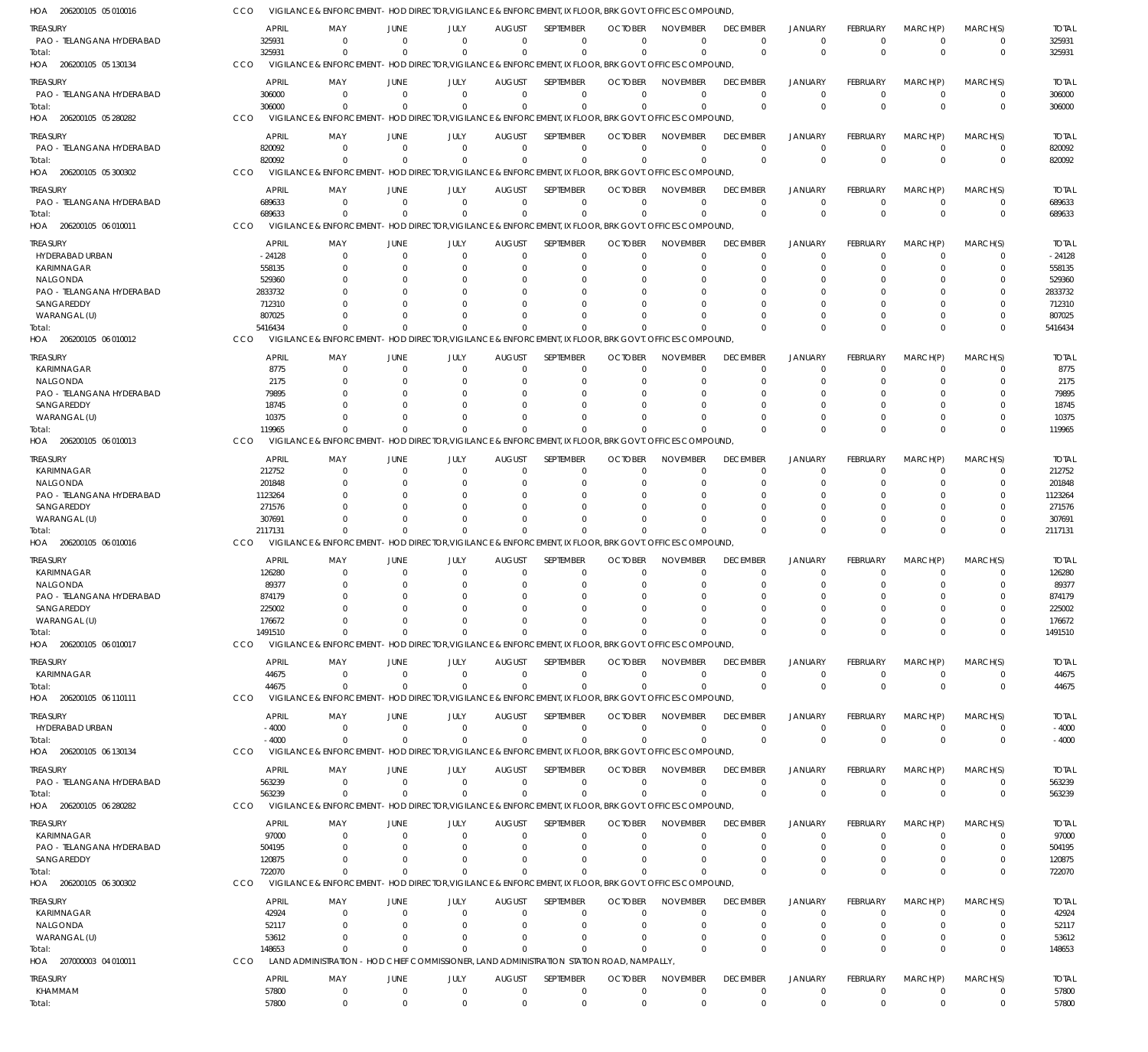| HOA 207000003 04 010013                  | CCO            |                                                     |                      | LAND ADMINISTRATION - HOD CHIEF COMMISSIONER, LAND ADMINISTRATION STATION ROAD, NAMPALLY                        |                           |                                |                            |                             |                             |                                  |                               |                                  |                            |                        |
|------------------------------------------|----------------|-----------------------------------------------------|----------------------|-----------------------------------------------------------------------------------------------------------------|---------------------------|--------------------------------|----------------------------|-----------------------------|-----------------------------|----------------------------------|-------------------------------|----------------------------------|----------------------------|------------------------|
| treasury<br>KHAMMAM                      |                | <b>APRIL</b><br>MAY<br>9826                         | JUNE<br>- 0          | JULY<br>$\Omega$<br>$\Omega$                                                                                    | AUGUST<br>$\Omega$        | <b>SFPIFMBFR</b><br>$^{\circ}$ | <b>OCTOBER</b><br>$\Omega$ | <b>NOVEMBER</b><br>$\Omega$ | <b>DECEMBER</b><br>$\Omega$ | <b>JANUARY</b><br>$^{\circ}$     | <b>FEBRUARY</b><br>0          | MARCH(P)<br>$\overline{0}$       | MARCH(S)<br>0              | <b>TOTAL</b><br>9826   |
| Total:<br>HOA 207000003 04 010016        | CCO            | 9826                                                | $\Omega$             | $\Omega$<br>LAND ADMINISTRATION - HOD CHIEF COMMISSIONER, LAND ADMINISTRATION STATION ROAD, NAMPALLY,           | $\Omega$                  | $\Omega$                       | $\Omega$                   | $\mathbf 0$                 | $\Omega$                    | $\Omega$                         | $\Omega$                      | $\Omega$                         | $\mathbf 0$                | 9826                   |
| treasury                                 |                | <b>APRIL</b><br>MAY                                 | JUNE                 | JULY                                                                                                            | <b>AUGUST</b>             | <b>SFPTFMBFR</b>               | <b>OCTOBER</b>             | <b>NOVEMBER</b>             | <b>DECEMBER</b>             | <b>JANUARY</b>                   | <b>FEBRUARY</b>               | MARCH(P)                         | MARCH(S)                   | <b>TOTAL</b>           |
| KHAMMAM<br>Total:                        |                | 4624<br>4624                                        | $\Omega$<br>$\Omega$ | $\Omega$<br>$\Omega$<br>$\Omega$<br>$\Omega$                                                                    | $\Omega$<br>$\Omega$      | $\Omega$<br>$\mathbf 0$        | $\Omega$<br>$\Omega$       | $\Omega$<br>$\Omega$        | $\Omega$<br>$\Omega$        | $^{\circ}$<br>$\overline{0}$     | $\Omega$<br>$\Omega$          | $\Omega$<br>$\Omega$             | $\Omega$<br>$\mathbf 0$    | 4624<br>4624           |
| HOA 207000003 05 010011                  | CCO            |                                                     |                      | MCR HRD INSTITUTE - HOD DIRECTOR GENERAL, MCR HRD INSTITUTE, ROAD NO.25, JUBILEE HILLS,                         |                           |                                |                            |                             |                             |                                  |                               |                                  |                            |                        |
| treasury                                 |                | APRIL<br>MAY                                        | JUNE                 | JULY                                                                                                            | <b>AUGUST</b>             | SEPTEMBER                      | <b>OCTOBER</b>             | <b>NOVEMBER</b>             | <b>DECEMBER</b>             | <b>JANUARY</b>                   | <b>FEBRUARY</b>               | MARCH(P)                         | MARCH(S)                   | <b>TOTAL</b>           |
| PAO - TELANGANA HYDERABAD                | 2355731        |                                                     | - 0                  | $\Omega$<br>- 0                                                                                                 | $\Omega$                  | 0                              | $\Omega$                   | $\Omega$                    | $\Omega$                    | $^{\circ}$                       | 0                             | $\overline{0}$                   | 0                          | 2355731                |
| Total:<br>HOA 207000003 05 010012        | 2355731<br>CCO |                                                     | $\Omega$             | $\Omega$<br>$\Omega$<br>MCR HRD INSTITUTE - HOD DIRECTOR GENERAL, MCR HRD INSTITUTE, ROAD NO.25, JUBILEE HILLS, | $\Omega$                  | $\Omega$                       | $\Omega$                   | $\Omega$                    | $\Omega$                    | $\Omega$                         | $\Omega$                      | $\Omega$                         | $\mathbf 0$                | 2355731                |
|                                          |                |                                                     |                      |                                                                                                                 |                           |                                |                            |                             |                             |                                  |                               |                                  | MARCH(S)                   |                        |
| treasury<br>PAO - TELANGANA HYDERABAD    |                | APRIL<br>MA۱<br>388803                              | JUNE<br>$\Omega$     | JULY<br>$\Omega$<br>$\Omega$                                                                                    | <b>AUGUST</b><br>$\Omega$ | SEPTEMBER<br>$\Omega$          | <b>OCTOBER</b><br>$\Omega$ | <b>NOVEMBER</b><br>$\Omega$ | <b>DECEMBER</b><br>$\Omega$ | <b>JANUARY</b><br>$\Omega$       | <b>FEBRUARY</b><br>$\Omega$   | MARCH(P)<br>$\overline{0}$       | 0                          | <b>TOTAL</b><br>388803 |
| Total:                                   |                | 388803                                              |                      | $\Omega$                                                                                                        | $\Omega$                  | $\mathbf 0$                    | $\Omega$                   | $\Omega$                    | $\Omega$                    | $\Omega$                         | $\Omega$                      | $\Omega$                         | $\mathbf 0$                | 388803                 |
| HOA 207000003 05 010013                  | CCO            |                                                     |                      | MCR HRD INSTITUTE - HOD DIRECTOR GENERAL, MCR HRD INSTITUTE, ROAD NO.25, JUBILEE HILLS,                         |                           |                                |                            |                             |                             |                                  |                               |                                  |                            |                        |
| treasury                                 |                | <b>APRIL</b><br>MAY                                 | JUNE                 | JULY                                                                                                            | <b>AUGUST</b>             | SEPTEMBER                      | <b>OCTOBER</b>             | <b>NOVEMBER</b>             | <b>DECEMBER</b>             | <b>JANUARY</b>                   | <b>FEBRUARY</b>               | MARCH(P)                         | MARCH(S)                   | <b>TOTAL</b>           |
| PAO - TELANGANA HYDERABAD<br>Total:      |                | 661492<br>661492                                    | $\Omega$<br>$\Omega$ | $\Omega$<br>$\Omega$<br>$\Omega$<br>$\Omega$                                                                    | $\Omega$<br>$\Omega$      | $\Omega$<br>$\Omega$           | $\Omega$<br>$\overline{0}$ | $\Omega$<br>$\mathbf 0$     | $\Omega$<br>$\Omega$        | $^{\circ}$<br>$\overline{0}$     | $\mathbf 0$<br>$\overline{0}$ | $\Omega$<br>$\Omega$             | $\mathbf 0$<br>$\mathbf 0$ | 661492<br>661492       |
| HOA 207000003 05 010016                  | CCO            |                                                     |                      | MCR HRD INSTITUTE - HOD DIRECTOR GENERAL, MCR HRD INSTITUTE, ROAD NO.25, JUBILEE HILLS,                         |                           |                                |                            |                             |                             |                                  |                               |                                  |                            |                        |
| treasury                                 |                | APRIL<br>MAY                                        | JUNE                 | JULY                                                                                                            | <b>AUGUST</b>             | SEPTEMBER                      | <b>OCTOBER</b>             | <b>NOVEMBER</b>             | <b>DECEMBER</b>             | <b>JANUARY</b>                   | <b>FEBRUARY</b>               | MARCH(P)                         | MARCH(S)                   | <b>TOTAL</b>           |
| PAO - TELANGANA HYDERABAD                |                | 509341                                              | $\Omega$             | $\Omega$<br>$\Omega$                                                                                            | $\Omega$                  | 0                              | $\Omega$                   | $\Omega$                    | 0                           | $^{\circ}$                       | 0                             | $\overline{0}$                   | 0                          | 509341                 |
| Total:                                   | CCO            | 509341                                              | $\Omega$             | $\Omega$<br>$\Omega$<br>MCR HRD INSTITUTE - HOD DIRECTOR GENERAL, MCR HRD INSTITUTE, ROAD NO.25, JUBILEE HILLS, | $\Omega$                  | $\Omega$                       | $\Omega$                   | $\Omega$                    | $\Omega$                    | $\Omega$                         | $\Omega$                      | $\Omega$                         | $\mathbf 0$                | 509341                 |
| HOA 207000003 05 300301                  |                |                                                     |                      |                                                                                                                 |                           |                                |                            |                             |                             |                                  |                               |                                  |                            |                        |
| treasury<br>PAO - TELANGANA HYDERABAD    |                | <b>APRIL</b><br>MAY<br>325000                       | JUNE<br>- 0          | JULY<br>$\Omega$<br>$\Omega$                                                                                    | <b>AUGUST</b><br>$\Omega$ | SEPTEMBER<br>$\mathbf 0$       | <b>OCTOBER</b><br>$\Omega$ | <b>NOVEMBER</b><br>$\Omega$ | <b>DECEMBER</b><br>$\Omega$ | <b>JANUARY</b><br>$^{\circ}$     | <b>FEBRUARY</b><br>$\Omega$   | MARCH(P)<br>$\overline{0}$       | MARCH(S)<br>0              | <b>TOTAL</b><br>325000 |
| Total:                                   |                | 325000                                              | $\Omega$             | $\Omega$<br>$\Omega$                                                                                            | $\Omega$                  | $\Omega$                       | $\Omega$                   | $\Omega$                    | $\Omega$                    | $\Omega$                         | $\Omega$                      | $\Omega$                         | $\mathbf 0$                | 325000                 |
| HOA 207000003 05 300302                  | CCO            |                                                     |                      | MCR HRD INSTITUTE - HOD DIRECTOR GENERAL, MCR HRD INSTITUTE, ROAD NO.25, JUBILEE HILLS,                         |                           |                                |                            |                             |                             |                                  |                               |                                  |                            |                        |
| treasury                                 |                | <b>APRIL</b><br>MAY                                 | JUNE                 | JULY                                                                                                            | <b>AUGUST</b>             | SEPTEMBER                      | <b>OCTOBER</b>             | <b>NOVEMBER</b>             | <b>DECEMBER</b>             | <b>JANUARY</b>                   | <b>FEBRUARY</b>               | MARCH(P)                         | MARCH(S)                   | <b>TOTAL</b>           |
| PAO - TELANGANA HYDERABAD                | 1339862        |                                                     | $\Omega$             | $\Omega$<br>$\Omega$                                                                                            | $\Omega$                  | $\mathbf 0$                    | $\mathbf 0$                | $\mathbf 0$                 | $\mathbf 0$                 | $\overline{0}$<br>$\Omega$       | $\mathbf 0$                   | $\Omega$<br>$\Omega$             | $\mathbf 0$                | 1339862                |
| Total:<br>HOA 207000106 05 010011        | CCO            | 1339862                                             |                      | $\Omega$<br>The Principal, Civil Defence Organisation, Lal Bagh, 6-3-652                                        | $\Omega$                  | $\mathbf 0$                    | $\Omega$                   | $\mathbf 0$                 | $\Omega$                    |                                  | $\Omega$                      |                                  | $\mathbf 0$                | 1339862                |
| treasury                                 |                | APRIL<br>MAY                                        | JUNE                 | JULY                                                                                                            | <b>AUGUST</b>             | SEPTEMBER                      | <b>OCTOBER</b>             | <b>NOVEMBER</b>             | <b>DECEMBER</b>             | <b>JANUARY</b>                   | FEBRUARY                      | MARCH(P)                         | MARCH(S)                   | <b>TOTAL</b>           |
| PAO - TELANGANA HYDERABAD                |                | 86180                                               | $\Omega$             | $\Omega$<br>$\Omega$                                                                                            | $\Omega$                  | 0                              | $\Omega$                   | $\mathbf 0$                 | $\Omega$                    | $^{\circ}$                       | $\Omega$                      | $\overline{0}$                   | 0                          | 86180                  |
| Total:                                   |                | 86180                                               |                      | $\Omega$                                                                                                        | $\Omega$                  | $\mathbf 0$                    | $\Omega$                   | $\Omega$                    | $\Omega$                    | $\Omega$                         | $\Omega$                      | $\Omega$                         | $\mathbf 0$                | 86180                  |
| HOA 207000106 05 010012                  | CCO            |                                                     |                      | The Principal, Civil Defence Organisation, Lal Bagh, 6-3-652                                                    |                           |                                |                            |                             |                             |                                  |                               |                                  |                            |                        |
| treasury                                 |                | APRIL<br>MAY                                        | JUNE                 | JULY                                                                                                            | <b>AUGUST</b>             | SEPTEMBER                      | <b>OCTOBER</b>             | <b>NOVEMBER</b>             | <b>DECEMBER</b>             | <b>JANUARY</b>                   | <b>FEBRUARY</b>               | MARCH(P)                         | MARCH(S)                   | <b>TOTAL</b>           |
| PAO - TELANGANA HYDERABAD<br>Total:      |                | 13973<br>13973                                      | $\Omega$<br>$\Omega$ | $\Omega$<br>$\Omega$<br>$\overline{0}$<br>$\Omega$                                                              | $\Omega$<br>$\Omega$      | $\mathbf 0$<br>$\Omega$        | $\Omega$<br>$\Omega$       | $\Omega$<br>$\Omega$        | $\Omega$<br>$\Omega$        | $^{\circ}$<br>$\overline{0}$     | $\Omega$<br>$\Omega$          | $\Omega$<br>$\Omega$             | 0<br>$\mathbf 0$           | 13973<br>13973         |
| HOA 207000106 05 010013                  | CCO            |                                                     |                      | The Principal, Civil Defence Organisation, Lal Bagh, 6-3-652                                                    |                           |                                |                            |                             |                             |                                  |                               |                                  |                            |                        |
| <b>TREASURY</b>                          |                | <b>APRIL</b><br>MAY                                 | JUNE                 | JULY                                                                                                            | <b>AUGUST</b>             | SEPTEMBER                      | <b>OCTOBER</b>             | <b>NOVEMBER</b>             | <b>DECEMBER</b>             | <b>JANUARY</b>                   | <b>FEBRUARY</b>               | MARCH(P)                         | MARCH(S)                   | <b>TOTAL</b>           |
| PAO - TELANGANA HYDERABAD                |                | 54298                                               | - 0                  | - 0<br>$\Omega$                                                                                                 | $\Omega$                  | 0                              | $\Omega$                   | $\Omega$                    | $\Omega$                    | $^{\circ}$                       | $\Omega$                      | $\Omega$                         | 0                          | 54298                  |
| Total:<br>HOA 207000106 05 010016        | CCO            | 54298                                               | $^{\circ}$           | $\overline{0}$<br>$\Omega$<br>The Principal, Civil Defence Organisation, Lal Bagh, 6-3-652                      | $\Omega$                  | $\mathbf 0$                    | $\Omega$                   | $\Omega$                    | $\Omega$                    | $\Omega$                         | $\Omega$                      | $\Omega$                         | $\mathbf 0$                | 54298                  |
| treasury                                 |                | APRIL<br>MAY                                        | JUNE                 | JULY                                                                                                            | <b>AUGUST</b>             | SEPTEMBER                      | <b>OCTOBER</b>             | <b>NOVEMBER</b>             | <b>DECEMBER</b>             | <b>JANUARY</b>                   | <b>FEBRUARY</b>               | MARCH(P)                         | MARCH(S)                   | <b>TOTAL</b>           |
| PAO - TELANGANA HYDERABAD                |                | 27584                                               | 0                    | $\overline{0}$<br>0                                                                                             | $\overline{0}$            | 0                              | 0                          | $\overline{0}$              | 0                           | $^{\circ}$                       | 0                             | $\overline{0}$                   | 0                          | 27584                  |
| Total:                                   |                | 27584                                               | $\Omega$             | $\Omega$<br>$\Omega$                                                                                            | $\Omega$                  | $\mathbf 0$                    | $\Omega$                   | $\mathbf 0$                 | $\mathbf{0}$                | $\overline{0}$                   | $\mathbf{0}$                  | $\Omega$                         | $\mathbf 0$                | 27584                  |
| HOA 207000107 04 010011                  | CCO            | The IG of Police, Home Guards, Telangana, Saifabad, |                      |                                                                                                                 |                           |                                |                            |                             |                             |                                  |                               |                                  |                            |                        |
| treasury                                 |                | APRIL<br>MAY                                        | JUNE                 | JULY                                                                                                            | <b>AUGUST</b>             | <b>SEPTEMBER</b>               | <b>OCTOBER</b>             | <b>NOVEMBER</b>             | <b>DECEMBER</b>             | <b>JANUARY</b>                   | FEBRUARY                      | MARCH(P)                         | MARCH(S)                   | <b>TOTAL</b>           |
| PAO - TELANGANA HYDERABAD<br>RANGA REDDY | 1113430        | 47820                                               | $\Omega$<br>$\Omega$ | $\Omega$<br>0<br>$\overline{0}$<br>0                                                                            | 0<br>0                    | 0<br>$\mathbf 0$               | $\Omega$<br>0              | 0<br>$\mathbf 0$            | $\Omega$<br>0               | $\Omega$<br>$\overline{0}$       | $\Omega$<br>0                 | - 0<br>$\overline{0}$            | 0<br>$\mathbf 0$           | 1113430<br>47820       |
| Total:                                   | 1161250        |                                                     | $\Omega$             | $\Omega$<br>$\Omega$                                                                                            | $\Omega$                  | $\mathbf 0$                    | $\Omega$                   | $\Omega$                    | $\Omega$                    | $\Omega$                         | $\Omega$                      | $\Omega$                         | $\mathbf 0$                | 1161250                |
| HOA 207000107 04 010012                  | CCO            | The IG of Police, Home Guards, Telangana, Saifabad, |                      |                                                                                                                 |                           |                                |                            |                             |                             |                                  |                               |                                  |                            |                        |
| treasury                                 |                | APRIL<br>MAY                                        | JUNE                 | JULY                                                                                                            | <b>AUGUST</b>             | <b>SEPTEMBER</b>               | <b>OCTOBER</b>             | <b>NOVEMBER</b>             | <b>DECEMBER</b>             | <b>JANUARY</b>                   | FEBRUARY                      | MARCH(P)                         | MARCH(S)                   | <b>TOTAL</b>           |
| PAO - TELANGANA HYDERABAD<br>RANGA REDDY |                | 252300<br>15825                                     | $\Omega$<br>$\Omega$ | $\overline{0}$<br>$\Omega$<br>- 0<br>0                                                                          | 0<br>0                    | 0<br>$\mathbf 0$               | $\Omega$<br>0              | $\Omega$<br>$\mathbf 0$     | $\Omega$<br>$\Omega$        | $\Omega$<br>$^{\circ}$           | $\Omega$<br>0                 | - 0<br>$\overline{0}$            | 0<br>$\mathbf 0$           | 252300<br>15825        |
| Total:                                   |                | 268125                                              | $\Omega$             | $\Omega$<br>$\Omega$                                                                                            | $\Omega$                  | $\mathbf 0$                    | 0                          | $\Omega$                    | $\Omega$                    | $\overline{0}$                   | $\Omega$                      | $\Omega$                         | $\mathbf 0$                | 268125                 |
| HOA 207000107 04 010013                  | CCO            | The IG of Police, Home Guards, Telangana, Saifabad, |                      |                                                                                                                 |                           |                                |                            |                             |                             |                                  |                               |                                  |                            |                        |
| TREASURY                                 |                | APRIL<br>MAY                                        | JUNE                 | JULY                                                                                                            | <b>AUGUST</b>             | SEPTEMBER                      | <b>OCTOBER</b>             | <b>NOVEMBER</b>             | <b>DECEMBER</b>             | <b>JANUARY</b>                   | FEBRUARY                      | MARCH(P)                         | MARCH(S)                   | <b>TOTAL</b>           |
| PAO - TELANGANA HYDERABAD                |                | 428131<br>18353                                     | - 0<br>$\Omega$      | $\overline{0}$<br>0<br>$\Omega$<br>0                                                                            | $\overline{0}$<br>0       | 0<br>$\mathbf 0$               | $\Omega$<br>0              | $\Omega$<br>$\mathbf 0$     | $\Omega$<br>$\Omega$        | $^{\circ}$<br>$^{\circ}$         | $\Omega$<br>0                 | $\overline{0}$<br>$\overline{0}$ | 0<br>$\mathbf 0$           | 428131                 |
| RANGA REDDY<br>Total:                    |                | 446484                                              | $\Omega$             | $\Omega$<br>$\Omega$                                                                                            | $\Omega$                  | $\mathbf 0$                    | $\Omega$                   | $\Omega$                    | $\Omega$                    | $\Omega$                         | $\Omega$                      | $\Omega$                         | $\mathbf 0$                | 18353<br>446484        |
| HOA 207000107 04 010016                  | CCO            | The IG of Police, Home Guards, Telangana, Saifabad, |                      |                                                                                                                 |                           |                                |                            |                             |                             |                                  |                               |                                  |                            |                        |
| Treasury                                 |                | APRIL<br>MAY                                        | JUNE                 | JULY                                                                                                            | <b>AUGUST</b>             | SEPTEMBER                      | <b>OCTOBER</b>             | <b>NOVEMBER</b>             | <b>DECEMBER</b>             | <b>JANUARY</b>                   | FEBRUARY                      | MARCH(P)                         | MARCH(S)                   | <b>TOTAL</b>           |
| PAO - TELANGANA HYDERABAD                |                | 354043                                              | $\Omega$             | $\Omega$<br>0                                                                                                   | 0                         | 0                              | $\Omega$                   | $\Omega$                    | 0                           | $^{\circ}$                       | $\Omega$                      | $^{\circ}$                       | 0                          | 354043                 |
| <b>RANGA REDDY</b><br>Total:             |                | 16199<br>370242                                     | $\Omega$<br>$\Omega$ | $\Omega$<br>0<br>$\Omega$<br>$\Omega$                                                                           | 0<br>$\Omega$             | $\mathbf 0$<br>$\mathbf 0$     | 0<br>$\Omega$              | $\mathbf 0$<br>$\Omega$     | 0<br>$\Omega$               | $\overline{0}$<br>$\overline{0}$ | $\mathbf 0$<br>$\Omega$       | $\overline{0}$<br>$\Omega$       | $\mathbf 0$<br>$\mathbf 0$ | 16199<br>370242        |
| HOA 207000107 05 280282                  | CCO            | The IG of Police, Home Guards, Telangana, Saifabad, |                      |                                                                                                                 |                           |                                |                            |                             |                             |                                  |                               |                                  |                            |                        |
| treasury                                 |                | APRIL<br>MAY                                        | JUNE                 | JULY                                                                                                            | <b>AUGUST</b>             | SEPTEMBER                      | <b>OCTOBER</b>             | <b>NOVEMBER</b>             | <b>DECEMBER</b>             | <b>JANUARY</b>                   | <b>FEBRUARY</b>               | MARCH(P)                         | MARCH(S)                   | <b>TOTAL</b>           |
| JAGTIAL                                  |                | 55900                                               | 0                    | $\overline{0}$<br>0                                                                                             | 0                         | 0                              | 0                          | $\mathbf 0$                 | 0                           | $^{\circ}$                       | 0                             | - 0                              | 0                          | 55900                  |
| KARIMNAGAR                               |                | $-270$                                              | $^{\circ}$           | $\overline{0}$<br>0                                                                                             | $\overline{0}$            | 0                              | 0                          | $\mathbf 0$                 | $\mathbf 0$                 | $^{\circ}$                       | 0                             | $^{\circ}$                       | $\mathbf 0$                | $-270$                 |
| Total:                                   |                | 55630                                               | $\mathbf 0$          | $\mathbf 0$<br>$\mathbf 0$                                                                                      | $\mathbf 0$               | $\mathbf 0$                    | $\mathbf 0$                | $\mathbf 0$                 | $\mathbf 0$                 | $\overline{0}$                   | $\mathbf 0$                   | $\mathbf 0$                      | $\mathbf 0$                | 55630                  |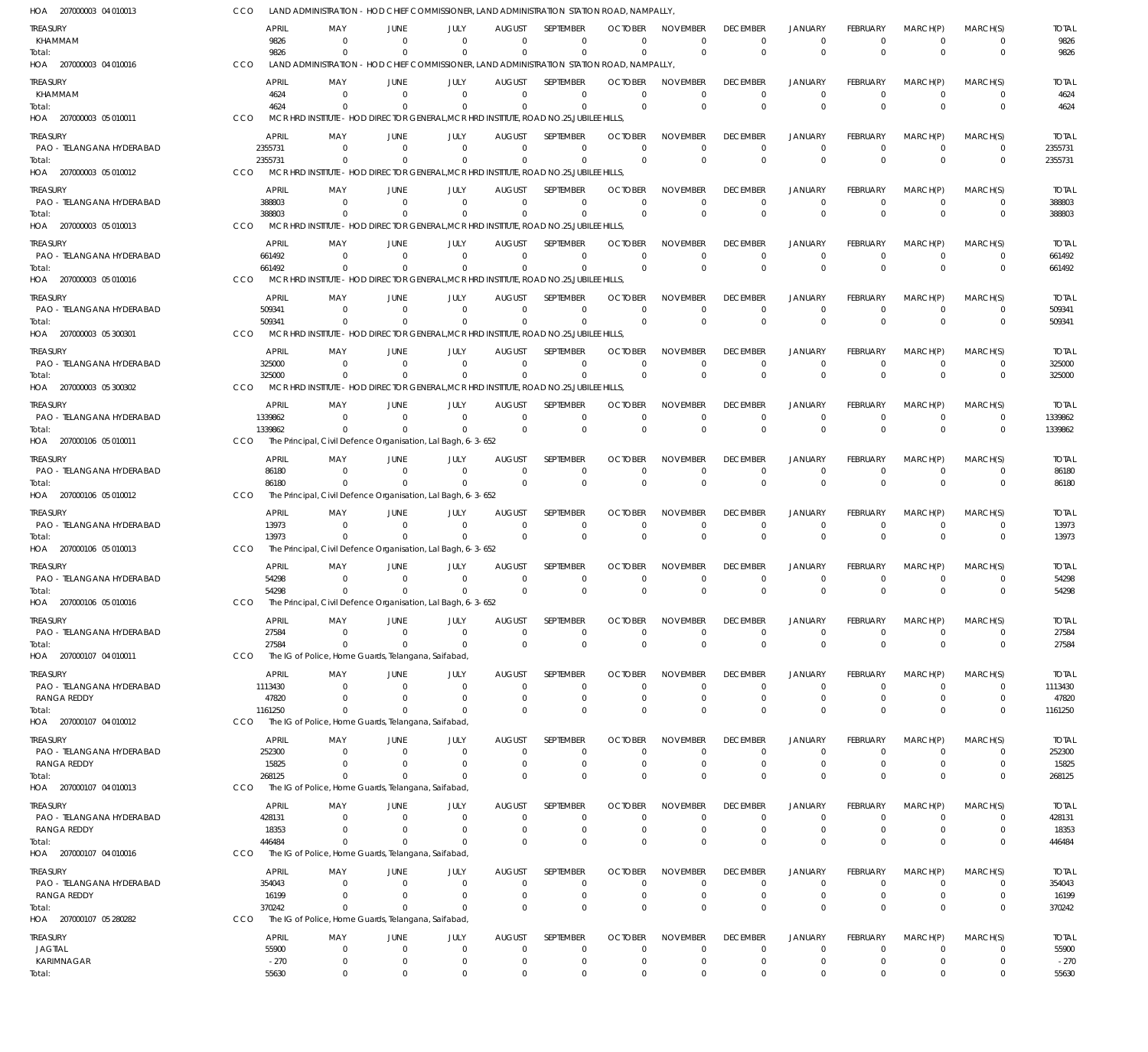| 207000108 01 010011<br>HOA              | CCO             | The DG of Fire Services, Telangana, BRKR Offices Complex, Tank Bund  |                            |                            |               |                            |                            |                             |                            |                               |                  |                                  |                            |                 |
|-----------------------------------------|-----------------|----------------------------------------------------------------------|----------------------------|----------------------------|---------------|----------------------------|----------------------------|-----------------------------|----------------------------|-------------------------------|------------------|----------------------------------|----------------------------|-----------------|
| TREASURY                                | APRIL           | MAY                                                                  | <b>JUNE</b>                | JULY                       | <b>AUGUST</b> | SEPTEMBER                  | <b>OCTOBER</b>             | <b>NOVEMBER</b>             | <b>DECEMBER</b>            | <b>JANUARY</b>                | FEBRUARY         | MARCH(P)                         | MARCH(S)                   | <b>TOTAL</b>    |
| PAO - TELANGANA HYDERABAD               | 872421          | $\mathbf 0$                                                          | $\mathbf 0$                | $\mathbf 0$                | $\mathbf 0$   | $\mathbf 0$                | $\Omega$                   | $\mathbf 0$                 | $\mathbf 0$                | $\mathbf 0$                   | $^{\circ}$       | $\overline{0}$                   | $\mathbf 0$                | 872421          |
| Total:                                  | 872421          | $\Omega$                                                             | $\Omega$                   | $\mathbf{0}$               | $\mathbf 0$   | $\mathbf 0$                | $\overline{0}$             | $\Omega$                    | $\mathbf 0$                | $\mathbb O$                   | $\overline{0}$   | $\overline{0}$                   | $\mathbf 0$                | 872421          |
| HOA 207000108 01 010012                 | CCO             | The DG of Fire Services, Telangana, BRKR Offices Complex, Tank Bund  |                            |                            |               |                            |                            |                             |                            |                               |                  |                                  |                            |                 |
|                                         |                 |                                                                      |                            |                            |               |                            |                            |                             |                            |                               |                  |                                  |                            |                 |
| TREASURY                                | <b>APRIL</b>    | MAY                                                                  | JUNE                       | JULY                       | <b>AUGUST</b> | SEPTEMBER                  | <b>OCTOBER</b>             | <b>NOVEMBER</b>             | <b>DECEMBER</b>            | <b>JANUARY</b>                | FEBRUARY         | MARCH(P)                         | MARCH(S)                   | <b>TOTAL</b>    |
| PAO - TELANGANA HYDERABAD               | 42275           | $\mathbf 0$                                                          | $\overline{0}$             | $\mathbf 0$                | $\mathbf 0$   | $\mathbf 0$                | $\Omega$                   | $\mathbf 0$                 | $\mathbf 0$                | $\mathbf 0$                   | $\overline{0}$   | $\mathbf 0$                      | $\mathbf 0$                | 42275           |
| Total:                                  | 42275           | $\Omega$                                                             | $\Omega$                   | $\Omega$                   | $\mathbf 0$   | $\mathbb O$                | $\Omega$                   | $\Omega$                    | $\mathbb O$                | $\mathbb O$                   | $\Omega$         | $\Omega$                         | $\mathbf 0$                | 42275           |
| 207000108 01 010013<br>HOA              | CCO             | The DG of Fire Services, Telangana, BRKR Offices Complex, Tank Bund  |                            |                            |               |                            |                            |                             |                            |                               |                  |                                  |                            |                 |
| TREASURY                                | <b>APRIL</b>    | MAY                                                                  | <b>JUNE</b>                | JULY                       | <b>AUGUST</b> | SEPTEMBER                  | <b>OCTOBER</b>             | <b>NOVEMBER</b>             | <b>DECEMBER</b>            | <b>JANUARY</b>                | FEBRUARY         | MARCH(P)                         | MARCH(S)                   | <b>TOTAL</b>    |
| PAO - TELANGANA HYDERABAD               | 406128          | $\mathbf 0$                                                          | $\overline{0}$             | $\mathbf 0$                | $\mathbf 0$   | $\mathbf 0$                | $\Omega$                   | $\Omega$                    | $\mathbf 0$                | $\mathbf 0$                   | $^{\circ}$       | $\overline{0}$                   | $\mathbf 0$                | 406128          |
| Total:                                  | 406128          | $\Omega$                                                             | $\Omega$                   | $\Omega$                   | $\mathbf 0$   | $\mathbf 0$                | $\overline{0}$             | $\Omega$                    | $\mathbf 0$                | $\mathbf 0$                   | $\overline{0}$   | $\Omega$                         | $\mathbf 0$                | 406128          |
| HOA 207000108 01 010016                 | CCO             | The DG of Fire Services, Telangana, BRKR Offices Complex, Tank Bund, |                            |                            |               |                            |                            |                             |                            |                               |                  |                                  |                            |                 |
|                                         |                 |                                                                      |                            |                            |               |                            |                            |                             |                            |                               |                  |                                  |                            |                 |
| TREASURY                                | APRIL           | MAY                                                                  | JUNE                       | JULY                       | <b>AUGUST</b> | SEPTEMBER                  | <b>OCTOBER</b>             | <b>NOVEMBER</b>             | <b>DECEMBER</b>            | <b>JANUARY</b>                | FEBRUARY         | MARCH(P)                         | MARCH(S)                   | <b>TOTAL</b>    |
| PAO - TELANGANA HYDERABAD               | 262768          | $\mathbf 0$                                                          | $\mathbf 0$                | $\mathbf 0$                | $\mathbf 0$   | $\mathbf 0$                | $\Omega$                   | $\Omega$                    | $^{\circ}$                 | $\mathbf 0$                   | $\mathbf 0$      | $^{\circ}$                       | 0                          | 262768          |
| Total:                                  | 262768          | $\Omega$                                                             | $\Omega$                   | $\Omega$                   | $\Omega$      | $\mathbb O$                | $\Omega$                   | $\Omega$                    | $\mathbb O$                | $\mathbb O$                   | $\mathbf 0$      | $\overline{0}$                   | $\mathbf 0$                | 262768          |
| HOA 207000108 01 130131                 | CCO             | The DG of Fire Services, Telangana, BRKR Offices Complex, Tank Bund, |                            |                            |               |                            |                            |                             |                            |                               |                  |                                  |                            |                 |
| TREASURY                                | APRIL           | MAY                                                                  | <b>JUNE</b>                | JULY                       | <b>AUGUST</b> | SEPTEMBER                  | <b>OCTOBER</b>             | <b>NOVEMBER</b>             | <b>DECEMBER</b>            | <b>JANUARY</b>                | FEBRUARY         | MARCH(P)                         | MARCH(S)                   | <b>TOTAL</b>    |
| PAO - TELANGANA HYDERABAD               | 13225           | $\mathbf 0$                                                          | $\mathbf 0$                | $\mathbf 0$                | $\mathbf 0$   | $\mathbf 0$                | $\Omega$                   | $\Omega$                    | $\mathbf 0$                | $\mathbf 0$                   | $\overline{0}$   | $\overline{0}$                   | $\mathbf 0$                | 13225           |
| Total:                                  | 13225           | $\Omega$                                                             | $\Omega$                   | $\mathbf 0$                | $\mathbf 0$   | $\mathbf 0$                | $\Omega$                   | $\Omega$                    | $\mathbf 0$                | $\overline{0}$                | $\overline{0}$   | $\Omega$                         | $\mathbf 0$                | 13225           |
| 207000108 03 010011<br>HOA              | CCO             | The DG of Fire Services, Telangana, BRKR Offices Complex, Tank Bund, |                            |                            |               |                            |                            |                             |                            |                               |                  |                                  |                            |                 |
|                                         |                 |                                                                      |                            |                            |               |                            |                            |                             |                            |                               |                  |                                  |                            |                 |
| <b>TREASURY</b>                         | <b>APRIL</b>    | MAY                                                                  | <b>JUNE</b>                | JULY                       | <b>AUGUST</b> | SEPTEMBER                  | <b>OCTOBER</b>             | <b>NOVEMBER</b>             | <b>DECEMBER</b>            | <b>JANUARY</b>                | FEBRUARY         | MARCH(P)                         | MARCH(S)                   | <b>TOTAL</b>    |
| ADILABAD                                | 764434          | $\mathbf 0$                                                          | $\mathbf 0$                | $\mathbf 0$                | $\Omega$      | $\mathbf 0$                | $\Omega$                   | $\Omega$                    | $^{\circ}$                 | $\overline{0}$                | $\mathbf 0$      | $\Omega$                         | 0                          | 764434          |
| <b>BHADRADI KOTHAGUDEM</b>              | 1090624         | $\Omega$                                                             | 0                          | $\Omega$                   | O             | $\mathbf 0$                |                            | $\Omega$                    | $\mathbf 0$                | $\overline{0}$                | 0                | $\Omega$                         | $\mathbf 0$                | 1090624         |
| BHOOPALAPALLY                           | 116190          | 0                                                                    | 0                          | $\Omega$                   |               | $\Omega$                   |                            | $\Omega$                    | $\Omega$                   | $\mathbf 0$                   | $\Omega$         | $\Omega$                         | 0                          | 116190          |
| HYDERABAD URBAN                         | $-6667$         |                                                                      | 0                          | $\Omega$                   |               | $\Omega$                   |                            | $\Omega$                    | $\Omega$                   | $\Omega$                      | $\Omega$         | $\Omega$                         | 0                          | $-6667$         |
| <b>JAGTIAL</b>                          | 536905          |                                                                      | O                          | $\Omega$                   |               | $\Omega$                   |                            | $\Omega$                    | $\Omega$                   | $\Omega$                      |                  | $\Omega$                         | $\Omega$                   | 536905          |
| <b>JANGAON</b>                          | 320084          |                                                                      | $\Omega$                   | $\Omega$                   | O             | $\Omega$                   |                            | $\Omega$                    | $\Omega$                   | $\Omega$                      | $\Omega$         | $\Omega$                         | 0                          | 320084          |
| JOGULAMBA GADWAL                        | 264590          |                                                                      | O                          | $\Omega$                   |               | $\Omega$                   |                            | $\Omega$                    | $\Omega$                   | $\Omega$                      | $\Omega$         | $\Omega$                         | $\Omega$                   | 264590          |
| KAMAREDDY                               | 1019765         |                                                                      | O                          | $\Omega$                   |               | $\Omega$                   |                            | $\Omega$                    | $\Omega$                   | $\Omega$                      | $\Omega$         | $\Omega$                         | $\mathbf 0$                | 1019765         |
| KARIMNAGAR                              | 1445675         |                                                                      | O                          | $\Omega$                   |               | $\Omega$                   |                            | $\Omega$                    | $\Omega$                   | $\Omega$                      | 0                | $\Omega$                         | $\Omega$                   | 1445675         |
| KHAMMAM                                 | 1332260         |                                                                      | O                          | $\Omega$                   |               | $\Omega$                   |                            | $\Omega$                    | $\Omega$                   | $\Omega$                      | $\Omega$         | $\Omega$                         | 0                          | 1332260         |
| KOMARAMBHEEM ASIFABAD                   | 571490          |                                                                      | O                          | $\Omega$                   |               | $\Omega$                   |                            | $\Omega$                    | $\Omega$                   | $\Omega$                      | 0                | $\Omega$                         | $\Omega$                   | 571490          |
| MAHABOOB NAGAR                          | 670230          |                                                                      | $\Omega$                   | $\Omega$                   | O             | $\Omega$                   |                            | $\Omega$                    | $\Omega$                   | $\Omega$                      | 0                | $\Omega$                         | $\mathbf 0$                | 670230          |
| MAHABUBABAD                             | 279320          |                                                                      | O                          | $\Omega$                   |               | $\Omega$                   |                            | $\Omega$                    | $\Omega$                   | $\Omega$                      | 0                | $\Omega$                         | $\Omega$                   | 279320          |
| <b>MANCHERIAL</b>                       | 945405          |                                                                      | O                          | $\Omega$                   |               | $\Omega$                   |                            | $\Omega$                    | $\Omega$                   | $\Omega$                      | 0                | $\Omega$                         | $\mathbf 0$                | 945405          |
| MEDAK                                   | 466670          |                                                                      | O                          | $\Omega$                   |               | $\Omega$                   |                            | $\Omega$                    | $\Omega$                   | $\Omega$                      | 0                | $\Omega$                         | $\Omega$                   | 466670          |
| <b>MEDCHAL</b>                          | 2151277         |                                                                      | 0                          | $\Omega$                   | O             | $\Omega$                   |                            | $\Omega$                    | $\Omega$                   | $\Omega$                      | $\Omega$         | $\Omega$                         | $\mathbf 0$                | 2151277         |
|                                         | 291600          |                                                                      | O                          | $\Omega$                   |               | $\Omega$                   |                            | $\Omega$                    | $\Omega$                   | $\Omega$                      | 0                | $\Omega$                         | $\Omega$                   | 291600          |
| Mulugu<br>NAGARKURNOOL                  | 670530          |                                                                      | $\Omega$                   | $\Omega$                   | O             | $\Omega$                   |                            | $\Omega$                    | $\Omega$                   | $\Omega$                      | $\Omega$         | $\Omega$                         | $\mathbf 0$                | 670530          |
|                                         |                 |                                                                      | $\Omega$                   | $\Omega$                   |               | $\Omega$                   |                            | $\Omega$                    | $\Omega$                   | $\Omega$                      | $\Omega$         | $\Omega$                         | $\Omega$                   |                 |
| NALGONDA                                | 1604283         |                                                                      |                            |                            |               |                            |                            |                             |                            |                               |                  |                                  |                            | 1604283         |
| NIRMAL                                  | 552560          |                                                                      | O                          | $\Omega$                   |               | $\Omega$                   |                            | $\Omega$                    | $\Omega$                   | $\Omega$                      | $\Omega$         | $\Omega$                         | 0                          | 552560          |
|                                         |                 |                                                                      |                            |                            |               | $\Omega$                   |                            | $\Omega$                    | $\Omega$                   | $\Omega$                      | 0                | $\Omega$                         | $\Omega$                   | 1378490         |
| NIZAMABAD                               | 1378490         |                                                                      | O                          | $\Omega$                   |               |                            |                            |                             |                            |                               |                  | $\Omega$                         |                            |                 |
| Narayanpet                              | 244310          |                                                                      | $\Omega$                   | $\Omega$                   | O             | $\Omega$                   |                            | $\Omega$                    | $\Omega$                   | $\Omega$                      | $\Omega$         |                                  | 0                          | 244310          |
| PAO - TELANGANA HYDERABAD               | 8750724         |                                                                      | O                          | $\Omega$                   |               | $\Omega$                   |                            | $\Omega$                    | $\Omega$                   | $\Omega$                      | $\Omega$         | $\Omega$                         | $\Omega$                   | 8750724         |
| PEDDAPALLY                              | 646240          |                                                                      | $\Omega$                   | $\Omega$                   | O             | $\Omega$                   |                            | $\Omega$                    | $\Omega$                   | $\Omega$                      | $\Omega$         | $\Omega$                         | 0                          | 646240          |
| <b>RANGA REDDY</b>                      | 2415880         | $\Omega$                                                             | $\Omega$                   | $\Omega$                   | $\Omega$      | $\Omega$                   | $\Omega$                   | $\Omega$                    | $\Omega$                   | $\Omega$                      | $\Omega$         | $\Omega$                         | $\Omega$                   | 2415880         |
| SANGAREDDY                              | 1886455         | 0                                                                    | 0                          | 0                          |               | $\Omega$                   |                            | $\Omega$                    | 0                          | 0                             | 0                | 0                                | 0                          | 1886455         |
| SIDDIPET                                | 809930          | $\Omega$                                                             | 0                          | $\Omega$                   |               | $\Omega$                   | $\Omega$                   | $\Omega$                    | $\Omega$                   | $\mathbf 0$                   | $\Omega$         | $\Omega$                         | $\mathbf 0$                | 809930          |
| <b>SIRICILLA</b>                        | 311110          | $\Omega$                                                             | 0                          | $\Omega$                   | O             | $\mathbf 0$                | $\Omega$                   | $\Omega$                    | $\mathbf 0$                | $\mathbf 0$                   | $\Omega$         | $\Omega$                         | $\mathbf 0$                | 311110          |
| SURYAPET                                | 833624          | 0                                                                    | 0                          | $\Omega$                   |               | $\Omega$                   |                            | $\Omega$                    | $\Omega$                   | $\Omega$                      | $\Omega$         | $\Omega$                         | $\Omega$                   | 833624          |
| VIKARABAD                               | 922180          | 0                                                                    | 0                          | $\Omega$                   |               | $\Omega$                   |                            | $\Omega$                    | $\Omega$                   | $\Omega$                      | 0                | $\Omega$                         | $\mathbf 0$                | 922180          |
| WANAPARTHY                              | 528060          | $\Omega$                                                             | 0                          | $\Omega$                   |               | $\Omega$                   |                            | $\Omega$                    | $\Omega$                   | $\Omega$                      | 0                | $\Omega$                         | $\Omega$                   | 528060          |
| WARANGAL (R)                            | 771751          | $\Omega$                                                             | $\Omega$                   | $\Omega$                   | O             | $\Omega$                   |                            | $\Omega$                    | $\mathbf 0$                | $\Omega$                      | $\Omega$         | $\Omega$                         | $\mathbf 0$                | 771751          |
| WARANGAL (U)                            | 1215101         | 0                                                                    | $\Omega$                   | $\Omega$                   |               | $\Omega$                   |                            | $\Omega$                    | $\Omega$                   | $\Omega$                      | 0                | $\Omega$                         | 0                          | 1215101         |
| YADADRI                                 | 1002478         | $\Omega$                                                             | $\Omega$                   | $\Omega$                   | $\Omega$      | $\Omega$                   |                            | $\Omega$                    | $\mathbf 0$                | $\overline{0}$                | $\Omega$         | $\Omega$                         | $\mathbf 0$                | 1002478         |
| Total:                                  | 36803558        | $\Omega$                                                             | $\Omega$                   | $\Omega$                   | $\Omega$      | $\mathbf 0$                | $\Omega$                   | $\Omega$                    | $\mathbf 0$                | $\overline{0}$                | $\Omega$         | $\overline{0}$                   | $\mathbf 0$                | 36803558        |
| HOA 207000108 03 010012                 | CCO             | The DG of Fire Services, Telangana, BRKR Offices Complex, Tank Bund, |                            |                            |               |                            |                            |                             |                            |                               |                  |                                  |                            |                 |
|                                         |                 |                                                                      |                            |                            |               |                            |                            |                             |                            |                               | FEBRUARY         |                                  |                            |                 |
| TREASURY                                | APRIL           | MAY                                                                  | <b>JUNE</b>                | JULY                       | <b>AUGUST</b> | SEPTEMBER                  | <b>OCTOBER</b><br>$\Omega$ | <b>NOVEMBER</b><br>$\Omega$ | <b>DECEMBER</b>            | <b>JANUARY</b>                |                  | MARCH(P)                         | MARCH(S)                   | <b>TOTAL</b>    |
| ADILABAD                                | 99727           | $\mathbf 0$                                                          | $\mathbf 0$                | $\mathbf 0$                | $\mathbf 0$   | $\mathbf 0$                |                            |                             | $\mathbf 0$                | $\mathbf 0$                   | $\mathbf 0$      | $\mathbf 0$                      | $\mathbf 0$                | 99727           |
| <b>BHADRADI KOTHAGUDEM</b>              | 121973          | $\mathbf 0$                                                          | $\mathbf 0$                | $\mathbf 0$                | $\Omega$      | $\mathbf 0$                | $\Omega$                   | $\Omega$                    | $\overline{0}$             | $\overline{0}$                | 0                | $\mathbf{0}$                     | $\mathbf 0$                | 121973          |
| BHOOPALAPALLY                           | 1350            | $\mathbf 0$                                                          | $\mathbf 0$                | $\mathbf 0$                | $\Omega$      | $\mathbf 0$                | $\Omega$                   | $\Omega$                    | $\overline{0}$             | $\overline{0}$                | $\Omega$         | $\Omega$                         | $\mathbf 0$                | 1350            |
| <b>JAGTIAL</b>                          | 71650           | $\Omega$                                                             | $\mathbf 0$                | $\Omega$                   | $\Omega$      | $\Omega$                   | $\Omega$                   | $\Omega$                    | $\Omega$                   | $\overline{0}$                | $\Omega$         | $\Omega$                         | $\mathbf 0$                | 71650           |
| <b>JANGAON</b>                          | 4736            | $\mathbf 0$                                                          | $\mathbf 0$                | $\Omega$                   | $\Omega$      | $\mathbf 0$                |                            | $\Omega$                    | $\Omega$                   | $\Omega$                      | $\Omega$         | $\Omega$                         | $\mathbf 0$                | 4736            |
| JOGULAMBA GADWAL                        | 45709           | $\Omega$                                                             | 0                          | $\Omega$                   | $\Omega$      | $\Omega$                   | $\Omega$                   | $\Omega$                    | $\Omega$                   | $\Omega$                      | $\Omega$         | $\Omega$                         | $\mathbf 0$                | 45709           |
| KAMAREDDY                               | 150691          | $\Omega$                                                             | 0                          | $\Omega$                   | $\Omega$      | $\mathbf 0$                | $\Omega$                   | $\Omega$                    | $\Omega$                   | $\overline{0}$                | $\Omega$         | $\Omega$                         | $\mathbf 0$                | 150691          |
| KARIMNAGAR                              | 185833          | $\Omega$                                                             | $\mathbf 0$                | $\Omega$                   | $\Omega$      | $\Omega$                   | $\Omega$                   | $\Omega$                    | $\Omega$                   | $\Omega$                      | $\Omega$         | $\Omega$                         | $\mathbf 0$                | 185833          |
| KHAMMAM                                 | 166140          | $\Omega$                                                             | $\mathbf 0$                | $\Omega$                   | $\Omega$      | $\mathbf 0$                |                            | $\Omega$                    | $\mathbf 0$                | $\Omega$                      | $\Omega$         | $\Omega$                         | $\mathbf 0$                | 166140          |
| KOMARAMBHEEM ASIFABAD                   | 75475           | $\Omega$                                                             | 0                          | $\Omega$                   | $\Omega$      | $\Omega$                   | $\Omega$                   | $\Omega$                    | $\Omega$                   | $\Omega$                      | $\Omega$         | $\Omega$                         | $\mathbf 0$                | 75475           |
| MAHABOOB NAGAR                          | 65000           | $\Omega$                                                             | $\mathbf 0$                | $\Omega$                   | $\Omega$      | $\Omega$                   |                            | $\Omega$                    | $\Omega$                   | $\Omega$                      | $\Omega$         | $\Omega$                         | $\mathbf 0$                | 65000           |
| MAHABUBABAD                             | 2523            | $\Omega$                                                             | $\mathbf 0$                | $\Omega$                   | $\Omega$      | $\Omega$                   | $\Omega$                   | $\Omega$                    | $\Omega$                   | $\Omega$                      | $\Omega$         | $\Omega$                         | $\mathbf 0$                | 2523            |
| <b>MANCHERIAL</b>                       | 139450          | $\mathbf 0$                                                          | 0                          | $\Omega$                   | $\Omega$      | $\mathbf 0$                | $\Omega$                   | $\Omega$                    | $\mathbf 0$                | $\overline{0}$                | $\Omega$         | $\Omega$                         | $\mathbf 0$                | 139450          |
| MEDAK                                   | 71600           | $\Omega$                                                             | 0                          | $\Omega$                   | $\Omega$      | $\Omega$                   | $\Omega$                   | $\Omega$                    | $\Omega$                   | $\Omega$                      | $\Omega$         | $\Omega$                         | $\mathbf 0$                | 71600           |
| <b>MEDCHAL</b>                          | 362634          | $\Omega$                                                             | $\mathbf 0$                | $\Omega$                   | $\Omega$      | $\Omega$                   |                            | $\Omega$                    | $\Omega$                   | $\Omega$                      | $\Omega$         | $\Omega$                         | $\mathbf 0$                | 362634          |
| Mulugu                                  | 3250            | $\Omega$                                                             | $\mathbf 0$                | $\Omega$                   | $\Omega$      | $\Omega$                   | $\Omega$                   | $\Omega$                    | $\Omega$                   | $\Omega$                      | $\Omega$         | $\Omega$                         | $\mathbf 0$                | 3250            |
| NAGARKURNOOL                            | 106350          | $\mathbf 0$                                                          | 0                          | $\Omega$                   | $\Omega$      | $\mathbf 0$                | $\Omega$                   | $\Omega$                    | 0                          | $\Omega$                      | $\Omega$         | $\Omega$                         | $\mathbf 0$                | 106350          |
| NALGONDA                                | 208714          | $\Omega$                                                             | $\Omega$                   | $\Omega$                   | $\Omega$      | $\Omega$                   | $\Omega$                   | $\Omega$                    | $\Omega$                   | $\Omega$                      | $\Omega$         | $\Omega$                         | $\mathbf 0$                | 208714          |
| NIRMAL                                  | 75350           | $\mathbf 0$                                                          | $\mathbf 0$                | $\Omega$                   | $\Omega$      | $\mathbf 0$                | $\Omega$                   | $\Omega$                    | $\Omega$                   | $\Omega$                      | $\Omega$         | $\Omega$                         | $\mathbf 0$                | 75350           |
| NIZAMABAD                               | 205241          | $\Omega$                                                             | $\Omega$                   | $\Omega$                   | $\Omega$      | $\Omega$                   | $\Omega$                   | $\Omega$                    | $\Omega$                   | $\Omega$                      | $\Omega$         | $\Omega$                         | $\mathbf 0$                | 205241          |
| Narayanpet<br>PAO - TELANGANA HYDERABAD | 3120<br>1513360 | $\mathbf 0$<br>$\mathbf 0$                                           | $\mathbf 0$<br>$\mathbf 0$ | $\mathbf 0$<br>$\mathbf 0$ | 0<br>$\Omega$ | $\mathbf 0$<br>$\mathbf 0$ | $\Omega$<br>$\Omega$       | $\mathbf 0$<br>$\mathsf 0$  | $\mathbf 0$<br>$\mathbb O$ | $\overline{0}$<br>$\mathbf 0$ | 0<br>$\mathbf 0$ | $\overline{0}$<br>$\overline{0}$ | $\mathbf 0$<br>$\mathbf 0$ | 3120<br>1513360 |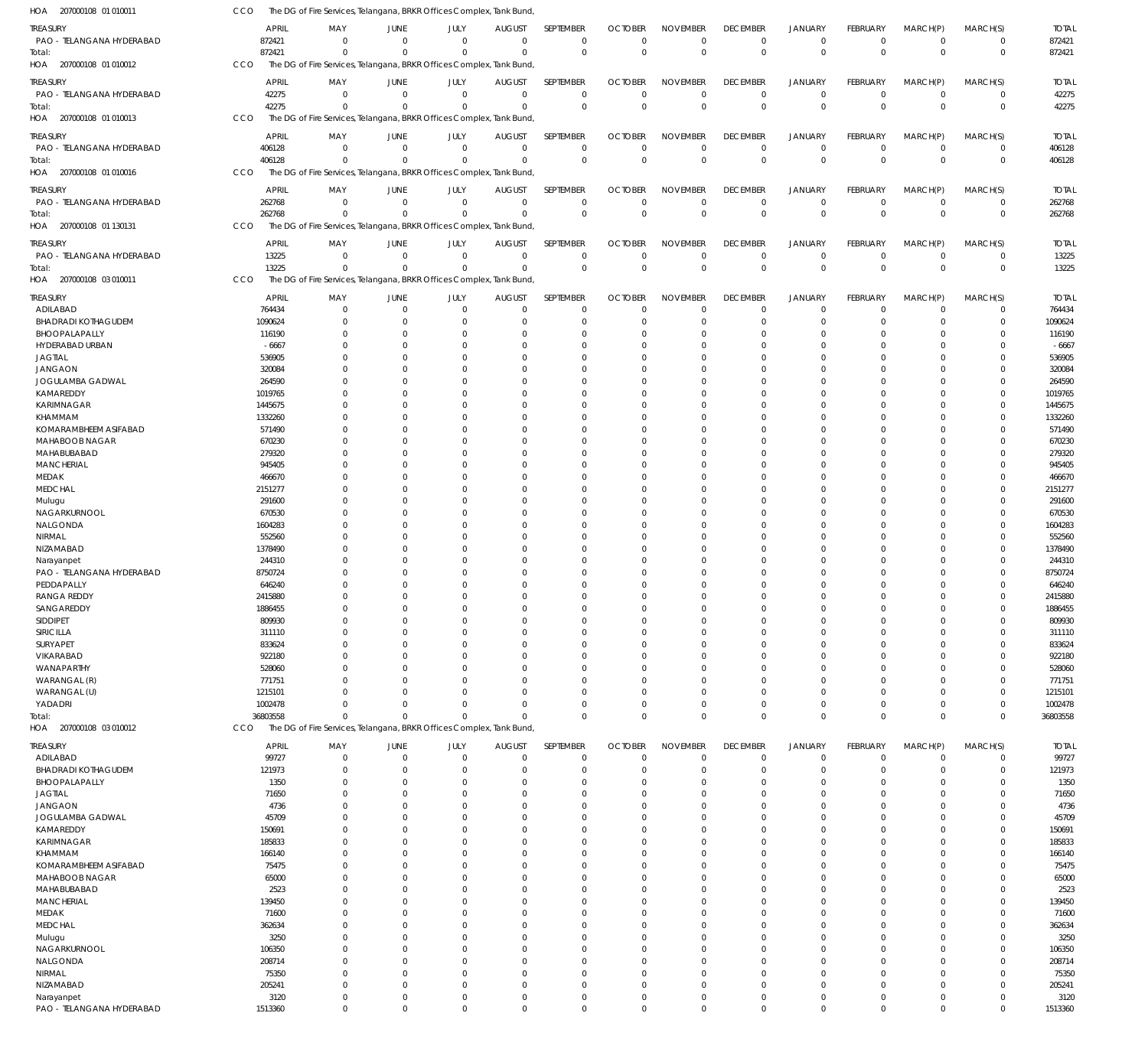| HOA<br>207000108 03 010012       | CCO                | The DG of Fire Services, Telangana, BRKR Offices Complex, Tank Bund  |                            |                            |                            |                            |                         |                      |                         |                                  |                      |                         |                            |                    |
|----------------------------------|--------------------|----------------------------------------------------------------------|----------------------------|----------------------------|----------------------------|----------------------------|-------------------------|----------------------|-------------------------|----------------------------------|----------------------|-------------------------|----------------------------|--------------------|
| TREASURY                         | <b>APRIL</b>       | MAY                                                                  | JUNE                       | JULY                       | <b>AUGUST</b>              | SEPTEMBER                  | <b>OCTOBER</b>          | <b>NOVEMBER</b>      | <b>DECEMBER</b>         | <b>JANUARY</b>                   | FEBRUARY             | MARCH(P)                | MARCH(S)                   | <b>TOTAL</b>       |
| PEDDAPALLY                       | 58050              | $\mathbf 0$                                                          | $\overline{0}$             | $\mathbf 0$                | $\mathbf 0$                | $\mathbf 0$                | $\mathbf 0$             | $\Omega$             | $\mathbf 0$             | $\overline{0}$                   | $\mathbf 0$          | $\mathbf 0$             | $\mathbf 0$                | 58050              |
| <b>RANGA REDDY</b>               | 314629             | $\mathbf 0$                                                          | $\mathbf 0$                | $\mathbf 0$                | 0                          | $\mathbf 0$                | $\overline{0}$          | $\Omega$             | $\mathbf 0$             | $\overline{0}$                   | $\mathbf 0$          | $\mathbf 0$             | $\mathbf 0$                | 314629             |
| SANGAREDDY<br>SIDDIPET           | 295300             | $\mathbf 0$<br>$\Omega$                                              | $\mathbf 0$<br>$\Omega$    | $\mathbf 0$<br>$\mathbf 0$ | 0<br>$\Omega$              | $\mathbf 0$<br>$\mathbf 0$ | $\Omega$<br>$\Omega$    | $\Omega$<br>$\Omega$ | $\mathbf 0$<br>$\Omega$ | $\overline{0}$<br>$\Omega$       | $\Omega$<br>$\Omega$ | $\Omega$<br>$\Omega$    | $\mathbf 0$<br>$\Omega$    | 295300             |
| SIRICILLA                        | 137000<br>45425    | $\mathbf 0$                                                          | $\mathbf 0$                | $\mathbf 0$                | 0                          | $\mathbf 0$                | $\Omega$                | $\Omega$             | $\Omega$                | $\overline{0}$                   | $\Omega$             | $\Omega$                | $\mathbf 0$                | 137000<br>45425    |
| SURYAPET                         | 117373             | $\Omega$                                                             | $\Omega$                   | $\mathbf 0$                | $\Omega$                   | $\mathbf 0$                | $\Omega$                | $\Omega$             | $\Omega$                | $\Omega$                         | $\Omega$             | $\Omega$                | $\Omega$                   | 117373             |
| VIKARABAD                        | 143504             | $\Omega$                                                             | $\Omega$                   | $\mathbf 0$                | $\Omega$                   | $\mathbf 0$                | $\Omega$                | $\Omega$             | $\Omega$                | $\Omega$                         | $\Omega$             | $\Omega$                | $\mathbf 0$                | 143504             |
| WANAPARTHY                       | 85412              | $\Omega$                                                             | $\Omega$                   | $\mathbf 0$                | 0                          | $\mathbf 0$                | $\Omega$                | $\Omega$             | $\Omega$                | $\Omega$                         | $\Omega$             | $\Omega$                | $\mathbf 0$                | 85412              |
| WARANGAL (R)                     | 7634               | $\Omega$                                                             | $\Omega$                   | $\mathbf 0$                | $\Omega$                   | $\mathbf 0$                | $\Omega$                | $\Omega$             | $\Omega$                | $\overline{0}$                   | $\Omega$             | $\Omega$                | $\mathbf 0$                | 7634               |
| WARANGAL (U)                     | 25324              | $\Omega$<br>$\mathbf 0$                                              | $\Omega$<br>$\mathbf 0$    | $\mathbf 0$<br>$\mathbf 0$ | $\Omega$<br>$\mathbf 0$    | $\mathbf 0$<br>$\mathbf 0$ | $\Omega$<br>$\Omega$    | $\Omega$<br>$\Omega$ | $\Omega$<br>$\mathbf 0$ | $\Omega$<br>$\overline{0}$       | $\Omega$<br>$\Omega$ | $\Omega$<br>$\mathbf 0$ | $\mathbf 0$<br>$\mathbf 0$ | 25324              |
| YADADRI<br>Total:                | 162264<br>5071791  | $\Omega$                                                             | $\Omega$                   | $\Omega$                   | $\Omega$                   | $\mathbf 0$                | $\Omega$                | $\Omega$             | $\mathbf 0$             | $\mathbf 0$                      | $\Omega$             | $\Omega$                | $\Omega$                   | 162264<br>5071791  |
| HOA 207000108 03 010013          | CCO                | The DG of Fire Services, Telangana, BRKR Offices Complex, Tank Bund  |                            |                            |                            |                            |                         |                      |                         |                                  |                      |                         |                            |                    |
| TREASURY                         | <b>APRIL</b>       | MAY                                                                  | JUNE                       | JULY                       | <b>AUGUST</b>              | SEPTEMBER                  | <b>OCTOBER</b>          | <b>NOVEMBER</b>      | <b>DECEMBER</b>         | <b>JANUARY</b>                   | <b>FEBRUARY</b>      | MARCH(P)                | MARCH(S)                   | <b>TOTAL</b>       |
| ADILABAD                         | 299002             | $\mathbf 0$                                                          | $\mathbf 0$                | $\mathbf 0$                | $\mathbf 0$                | $\mathbf 0$                | $\overline{0}$          | $\overline{0}$       | $\mathbf 0$             | $\mathbf 0$                      | $\mathbf 0$          | $\mathbf 0$             | $\mathbf 0$                | 299002             |
| <b>BHADRADI KOTHAGUDEM</b>       | 417864             | $\mathbf 0$                                                          | $\mathbf 0$                | $\mathbf 0$                | -0                         | $\mathbf 0$                | $\mathbf 0$             | $\mathbf 0$          | $\mathbf 0$             | $\overline{0}$                   | $\mathbf 0$          | $\overline{0}$          | $\mathbf 0$                | 417864             |
| BHOOPALAPALLY                    | 44770              | $\mathbf 0$                                                          | $\mathbf 0$                | $\mathbf 0$                | 0                          | $\mathbf 0$                | $\Omega$                | $\Omega$             | $\Omega$                | $\overline{0}$                   | $\Omega$             | $\Omega$                | $\mathbf 0$                | 44770              |
| <b>JAGTIAL</b>                   | 205939             | $\mathbf 0$                                                          | $\mathbf 0$                | $\mathbf 0$                | $\Omega$                   | $\mathbf 0$                | $\Omega$                | $\Omega$             | $\Omega$                | $\overline{0}$                   | $\Omega$             | $\Omega$                | $\mathbf 0$                | 205939             |
| <b>JANGAON</b>                   | 122870             | $\mathbf 0$<br>$\Omega$                                              | $\mathbf 0$<br>$\mathbf 0$ | $\mathbf 0$<br>$\mathbf 0$ | 0<br>$\Omega$              | $\mathbf 0$<br>$\mathbf 0$ | $\Omega$<br>$\Omega$    | $\Omega$<br>$\Omega$ | $\Omega$<br>$\Omega$    | $\Omega$<br>$\overline{0}$       | $\Omega$<br>$\Omega$ | $\Omega$<br>$\Omega$    | $\mathbf 0$<br>$\mathbf 0$ | 122870             |
| JOGULAMBA GADWAL<br>KAMAREDDY    | 101778<br>403569   | $\Omega$                                                             | $\mathbf 0$                | $\mathbf 0$                | $\Omega$                   | $\mathbf 0$                | $\Omega$                | $\Omega$             | $\Omega$                | $\Omega$                         | $\Omega$             | $\Omega$                | $\mathbf 0$                | 101778<br>403569   |
| <b>KARIMNAGAR</b>                | 554632             | $\mathbf 0$                                                          | $\mathbf 0$                | $\mathbf 0$                | 0                          | $\mathbf 0$                | $\Omega$                | $\Omega$             | $\Omega$                | $\overline{0}$                   | $\Omega$             | $\Omega$                | $\mathbf 0$                | 554632             |
| KHAMMAM                          | 511976             | $\Omega$                                                             | $\mathbf 0$                | $\mathbf 0$                | $\Omega$                   | $\mathbf 0$                | $\Omega$                | $\Omega$             | $\Omega$                | $\Omega$                         | $\Omega$             | $\Omega$                | $\Omega$                   | 511976             |
| KOMARAMBHEEM ASIFABAD            | 218908             | $\Omega$                                                             | $\Omega$                   | $\mathbf 0$                | $\Omega$                   | $\mathbf 0$                | $\Omega$                | $\Omega$             | $\Omega$                | $\Omega$                         | $\Omega$             | $\Omega$                | $\mathbf 0$                | 218908             |
| MAHABOOB NAGAR                   | 258014             | $\Omega$                                                             | $\mathbf 0$                | $\mathbf 0$                | 0                          | $\mathbf 0$                | $\Omega$                | $\Omega$             | $\Omega$                | $\overline{0}$                   | $\Omega$             | $\Omega$                | $\mathbf 0$                | 258014             |
| MAHABUBABAD                      | 107110             | $\Omega$                                                             | $\mathbf 0$                | $\mathbf 0$                | $\Omega$                   | $\mathbf 0$                | $\Omega$                | $\Omega$             | $\Omega$                | $\Omega$                         | $\Omega$             | $\Omega$                | $\mathbf 0$                | 107110             |
| <b>MANCHERIAL</b>                | 394429             | $\Omega$                                                             | $\Omega$                   | $\mathbf 0$                | $\Omega$                   | $\mathbf 0$                | $\Omega$                | $\Omega$             | $\Omega$                | $\Omega$                         | $\Omega$             | $\Omega$                | $\mathbf 0$                | 394429             |
| MEDAK                            | 200061             | $\mathbf 0$                                                          | $\mathbf 0$                | $\mathbf 0$                | 0                          | $\mathbf 0$                | $\Omega$                | $\Omega$<br>$\Omega$ | $\Omega$                | $\overline{0}$<br>$\Omega$       | $\Omega$<br>$\Omega$ | $\Omega$                | $\mathbf 0$                | 200061             |
| <b>MEDCHAL</b><br>Mulugu         | 850473<br>111895   | $\Omega$<br>$\Omega$                                                 | $\mathbf 0$<br>$\mathbf 0$ | $\mathbf 0$<br>$\mathbf 0$ | $\Omega$<br>$\Omega$       | $\mathbf 0$<br>$\mathbf 0$ | $\Omega$<br>$\Omega$    | $\Omega$             | $\Omega$<br>$\Omega$    | $\Omega$                         | $\Omega$             | $\Omega$<br>$\Omega$    | $\Omega$<br>$\mathbf 0$    | 850473<br>111895   |
| NAGARKURNOOL                     | 257783             | $\Omega$                                                             | $\mathbf 0$                | $\mathbf 0$                | $\Omega$                   | $\mathbf 0$                | $\Omega$                | $\Omega$             | $\Omega$                | $\Omega$                         | $\Omega$             | $\Omega$                | $\mathbf 0$                | 257783             |
| NALGONDA                         | 615188             | $\Omega$                                                             | $\Omega$                   | $\mathbf 0$                | $\Omega$                   | $\mathbf 0$                | $\Omega$                | $\Omega$             | $\Omega$                | $\Omega$                         | U                    | $\Omega$                | $\mathbf 0$                | 615188             |
| NIRMAL                           | 211522             | $\Omega$                                                             | $\mathbf 0$                | $\mathbf 0$                | $\Omega$                   | $\mathbf 0$                | $\Omega$                | $\Omega$             | $\Omega$                | $\Omega$                         | $\Omega$             | $\Omega$                | $\mathbf 0$                | 211522             |
| NIZAMABAD                        | 549477             | $\mathbf 0$                                                          | $\mathbf 0$                | $\mathbf 0$                | 0                          | $\mathbf 0$                | $\Omega$                | $\Omega$             | $\Omega$                | $\overline{0}$                   | $\Omega$             | $\Omega$                | $\mathbf 0$                | 549477             |
| Narayanpet                       | 94066              | $\Omega$                                                             | $\Omega$                   | $\mathbf 0$                | $\Omega$                   | $\mathbf 0$                | $\Omega$                | $\Omega$             | $\Omega$                | $\Omega$                         | $\Omega$             | $\Omega$                | $\Omega$                   | 94066              |
| PAO - TELANGANA HYDERABAD        | 3464173            | $\Omega$                                                             | $\mathbf 0$                | $\mathbf 0$                | $\Omega$                   | $\mathbf 0$                | $\Omega$                | $\Omega$             | $\Omega$                | $\Omega$                         | $\Omega$             | $\Omega$                | $\mathbf 0$                | 3464173            |
| PEDDAPALLY                       | 247883             | $\Omega$                                                             | $\mathbf 0$                | $\mathbf 0$                | $\Omega$                   | $\mathbf 0$                | $\Omega$                | $\Omega$             | $\Omega$                | $\overline{0}$                   | $\Omega$             | $\Omega$                | $\mathbf 0$                | 247883             |
| <b>RANGA REDDY</b><br>SANGAREDDY | 925420<br>725439   | $\Omega$<br>$\Omega$                                                 | $\Omega$<br>$\mathbf 0$    | $\mathbf 0$<br>$\mathbf 0$ | $\Omega$<br>$\Omega$       | $\mathbf 0$<br>$\mathbf 0$ | $\Omega$<br>$\Omega$    | $\Omega$<br>$\Omega$ | $\Omega$<br>$\Omega$    | $\Omega$<br>$\Omega$             | U<br>$\Omega$        | $\Omega$<br>$\Omega$    | $\mathbf 0$<br>$\mathbf 0$ | 925420<br>725439   |
| SIDDIPET                         | 312307             | $\mathbf 0$                                                          | $\mathbf 0$                | $\mathbf 0$                | 0                          | $\mathbf 0$                | $\Omega$                | $\Omega$             | $\Omega$                | $\overline{0}$                   | $\Omega$             | $\Omega$                | $\mathbf 0$                | 312307             |
| SIRICILLA                        | 119534             | $\Omega$                                                             | $\mathbf 0$                | $\mathbf 0$                | $\Omega$                   | $\mathbf 0$                | $\Omega$                | $\Omega$             | $\Omega$                | $\Omega$                         | $\Omega$             | $\Omega$                | $\Omega$                   | 119534             |
| SURYAPET                         | 319506             | $\Omega$                                                             | $\mathbf 0$                | $\mathbf 0$                | $\Omega$                   | $\mathbf 0$                | $\Omega$                | $\Omega$             | $\Omega$                | $\Omega$                         | $\Omega$             | $\Omega$                | $\mathbf 0$                | 319506             |
| VIKARABAD                        | 353517             | $\Omega$                                                             | $\mathbf 0$                | $\mathbf 0$                | $\Omega$                   | $\mathbf 0$                | $\Omega$                | $\Omega$             | $\Omega$                | $\Omega$                         | $\Omega$             | $\Omega$                | $\mathbf 0$                | 353517             |
| WANAPARTHY                       | 203481             | $\Omega$                                                             | $\Omega$                   | $\mathbf 0$                | $\Omega$                   | $\mathbf 0$                | $\Omega$                | $\Omega$             | $\Omega$                | $\Omega$                         | U                    | $\Omega$                | $\mathbf 0$                | 203481             |
| WARANGAL (R)                     | 296352             | $\Omega$                                                             | $\mathbf 0$                | $\mathbf 0$                | 0                          | $\mathbf 0$                | $\Omega$                | $\Omega$             | $\Omega$                | $\Omega$                         | $\Omega$             | $\Omega$                | $\mathbf 0$                | 296352             |
| WARANGAL (U)                     | 466577             | $\Omega$<br>$\Omega$                                                 | $\mathbf 0$                | $\mathbf 0$                | 0                          | $\mathbf 0$                | $\Omega$                | $\Omega$<br>$\Omega$ | $\Omega$                | $\overline{0}$                   | 0<br>$\Omega$        | $\mathbf 0$<br>$\Omega$ | $\mathbf 0$<br>$\Omega$    | 466577             |
| YADADRI<br>Total:                | 385270<br>14350785 | $\mathbf 0$                                                          | $\mathbf 0$<br>$\mathbf 0$ | $\mathbf 0$<br>$\mathbf 0$ | $\mathbf 0$<br>$\mathbf 0$ | $\mathbf 0$<br>$\mathbf 0$ | $\Omega$<br>$\mathbf 0$ | $\mathbf 0$          | $\Omega$<br>$\mathbf 0$ | $\mathbf 0$<br>$\mathbf 0$       | $\mathbf 0$          | $\mathbf 0$             | $\mathbf 0$                | 385270<br>14350785 |
| HOA<br>207000108 03 010016       | CCO                | The DG of Fire Services, Telangana, BRKR Offices Complex, Tank Bund, |                            |                            |                            |                            |                         |                      |                         |                                  |                      |                         |                            |                    |
| TREASURY                         | <b>APRIL</b>       | MAY                                                                  | JUNE                       | JULY                       | <b>AUGUST</b>              | SEPTEMBER                  | <b>OCTOBER</b>          | <b>NOVEMBER</b>      | <b>DECEMBER</b>         | <b>JANUARY</b>                   | FEBRUARY             | MARCH(P)                | MARCH(S)                   | <b>TOTAL</b>       |
| ADILABAD                         | 144246             | $\mathbf 0$                                                          | $\mathbf 0$                | $\mathbf 0$                | $\mathbf 0$                | $\mathbf 0$                | $\overline{0}$          | $\overline{0}$       | $\mathbf 0$             | $\overline{0}$                   | $\mathbf 0$          | $\mathbf 0$             | $\overline{0}$             | 144246             |
| <b>BHADRADI KOTHAGUDEM</b>       | 205670             | $\mathbf 0$                                                          | $\mathbf 0$                | $\mathbf 0$                | 0                          | $\mathbf 0$                | $\Omega$                | $\Omega$             | $\mathbf 0$             | $\mathbf 0$                      | $\mathbf 0$          | $\mathbf 0$             | $\mathbf 0$                | 205670             |
| BHOOPALAPALLY                    | 21015              | $\mathbf 0$                                                          | $\mathbf 0$                | $\mathbf 0$                | 0                          | $\mathbf 0$                | $\Omega$                | $\Omega$             | $\mathbf 0$             | $\overline{0}$                   | $\Omega$             | $\Omega$                | $\mathbf 0$                | 21015              |
| <b>JAGTIAL</b>                   | 110214             | $\mathbf 0$                                                          | $\mathbf 0$                | $\mathbf 0$                | 0                          | $\mathbf 0$                | $\Omega$                | $\Omega$             | $\mathbf 0$             | $\overline{0}$                   | $\Omega$             | $\mathbf 0$             | $\mathbf 0$                | 110214             |
| <b>JANGAON</b>                   | 63044              | $\Omega$                                                             | $\Omega$                   | $\mathbf 0$                | $\Omega$                   | $\mathbf 0$                | $\Omega$                | $\Omega$             | $\Omega$                | $\Omega$                         | $\Omega$             | $\Omega$                | $\Omega$                   | 63044              |
| JOGULAMBA GADWAL                 | 58162              | $\Omega$                                                             | $\mathbf 0$                | $\mathbf 0$                | $\Omega$                   | $\mathbf 0$                | $\Omega$                | $\Omega$             | $\Omega$                | $\overline{0}$                   | $\Omega$             | $\Omega$                | $\mathbf 0$                | 58162              |
| KAMAREDDY                        | 200846             | $\Omega$<br>$\Omega$                                                 | $\mathbf 0$                | $\mathbf 0$<br>$\Omega$    | $\Omega$                   | $\mathbf 0$                | $\Omega$                | $\Omega$<br>$\Omega$ | $\Omega$                | $\overline{0}$<br>$\overline{0}$ | $\Omega$<br>$\Omega$ | $\Omega$<br>$\Omega$    | $\mathbf 0$                | 200846             |
| KARIMNAGAR<br>KHAMMAM            | 313640<br>275729   | $\Omega$                                                             | $\mathbf 0$<br>$\Omega$    | $\mathbf 0$                | $\Omega$<br>$\Omega$       | $\mathbf 0$<br>$\mathbf 0$ | $\Omega$<br>$\Omega$    | $\Omega$             | $\Omega$<br>$\Omega$    | $\Omega$                         | $\Omega$             | $\Omega$                | $\mathbf 0$<br>$\Omega$    | 313640<br>275729   |
| KOMARAMBHEEM ASIFABAD            | 113665             | $\mathbf 0$                                                          | $\mathbf 0$                | $\mathbf 0$                | 0                          | $\mathbf 0$                | $\Omega$                | $\Omega$             | $\mathbf 0$             | $\overline{0}$                   | $\Omega$             | $\mathbf 0$             | $\mathbf 0$                | 113665             |
| MAHABOOB NAGAR                   | 156882             | $\Omega$                                                             | $\Omega$                   | $\mathbf 0$                | $\Omega$                   | $\mathbf 0$                | $\Omega$                | $\Omega$             | $\Omega$                | $\Omega$                         | $\Omega$             | $\Omega$                | $\Omega$                   | 156882             |
| MAHABUBABAD                      | 49183              | $\Omega$                                                             | $\mathbf 0$                | $\Omega$                   | $\Omega$                   | $\mathbf 0$                | $\Omega$                | $\Omega$             | $\Omega$                | $\overline{0}$                   | $\Omega$             | $\Omega$                | $\mathbf 0$                | 49183              |
| <b>MANCHERIAL</b>                | 194118             | $\Omega$                                                             | $\mathbf 0$                | $\mathbf 0$                | $\Omega$                   | $\mathbf 0$                | $\Omega$                | $\Omega$             | $\Omega$                | $\overline{0}$                   | $\Omega$             | $\Omega$                | $\mathbf 0$                | 194118             |
| MEDAK                            | 86873              | $\Omega$                                                             | $\mathbf 0$                | $\mathbf 0$                | $\Omega$                   | $\mathbf 0$                | $\Omega$                | $\Omega$             | $\Omega$                | $\overline{0}$                   | $\Omega$             | $\Omega$                | $\mathbf 0$                | 86873              |
| <b>MEDCHAL</b>                   | 799939             | $\Omega$                                                             | $\Omega$                   | $\mathbf 0$                | $\Omega$                   | $\mathbf 0$                | $\Omega$                | $\Omega$             | $\Omega$                | $\Omega$                         | $\Omega$             | $\Omega$                | $\mathbf 0$                | 799939             |
| Mulugu<br>NAGARKURNOOL           | 53492<br>128174    | $\mathbf 0$<br>$\Omega$                                              | $\mathbf 0$<br>$\Omega$    | $\mathbf 0$<br>$\mathbf 0$ | 0<br>$\Omega$              | $\mathbf 0$<br>$\mathbf 0$ | $\Omega$<br>$\Omega$    | $\Omega$<br>$\Omega$ | $\Omega$<br>$\Omega$    | $\overline{0}$<br>$\Omega$       | $\Omega$<br>$\Omega$ | $\mathbf 0$<br>$\Omega$ | $\mathbf 0$<br>$\Omega$    | 53492<br>128174    |
| NALGONDA                         | 308300             | $\Omega$                                                             | $\mathbf 0$                | $\mathbf 0$                | $\Omega$                   | $\mathbf 0$                | $\Omega$                | $\Omega$             | $\Omega$                | $\overline{0}$                   | $\Omega$             | $\Omega$                | $\mathbf 0$                | 308300             |
| NIRMAL                           | 108513             | $\Omega$                                                             | $\mathbf 0$                | $\mathbf 0$                | $\Omega$                   | $\mathbf 0$                | $\Omega$                | $\Omega$             | $\Omega$                | $\overline{0}$                   | $\Omega$             | $\Omega$                | $\mathbf 0$                | 108513             |
| NIZAMABAD                        | 327675             | $\Omega$                                                             | $\mathbf 0$                | $\Omega$                   | $\Omega$                   | $\mathbf 0$                | $\Omega$                | $\Omega$             | $\Omega$                | $\overline{0}$                   | $\Omega$             | $\Omega$                | $\mathbf 0$                | 327675             |
| Narayanpet                       | 43083              | $\Omega$                                                             | $\Omega$                   | $\mathbf 0$                | $\Omega$                   | $\mathbf 0$                | $\Omega$                | $\Omega$             | $\Omega$                | $\Omega$                         | $\Omega$             | $\Omega$                | $\Omega$                   | 43083              |
| PAO - TELANGANA HYDERABAD        | 3053763            | $\mathbf 0$                                                          | $\mathbf 0$                | $\mathbf 0$                | 0                          | $\mathbf 0$                | $\Omega$                | $\Omega$             | $\Omega$                | $\overline{0}$                   | 0                    | $\mathbf 0$             | $\mathbf 0$                | 3053763            |
| PEDDAPALLY                       | 134967             | $\Omega$                                                             | $\Omega$                   | $\mathbf 0$                | $\Omega$                   | $\mathbf 0$                | $\Omega$                | $\Omega$             | $\Omega$                | $\Omega$                         | $\Omega$             | $\Omega$                | $\Omega$                   | 134967             |
| <b>RANGA REDDY</b>               | 698680             | $\Omega$                                                             | $\mathbf 0$                | $\mathbf 0$                | $\Omega$                   | $\mathbf 0$                | $\Omega$                | $\Omega$             | $\Omega$                | $\overline{0}$                   | $\Omega$             | $\Omega$                | $\mathbf 0$                | 698680             |
| SANGAREDDY<br>SIDDIPET           | 427150<br>159372   | $\Omega$<br>$\Omega$                                                 | $\Omega$<br>$\mathbf 0$    | $\mathbf 0$<br>$\Omega$    | $\Omega$<br>$\Omega$       | $\mathbf 0$<br>$\mathbf 0$ | $\Omega$<br>$\Omega$    | $\Omega$<br>$\Omega$ | $\Omega$<br>$\Omega$    | $\overline{0}$<br>$\overline{0}$ | $\Omega$<br>$\Omega$ | $\Omega$<br>$\Omega$    | $\mathbf 0$<br>$\mathbf 0$ | 427150<br>159372   |
| SIRICILLA                        | 62247              | $\Omega$                                                             | $\Omega$                   | $\mathbf 0$                | $\Omega$                   | $\mathbf 0$                | $\Omega$                | $\Omega$             | $\Omega$                | $\Omega$                         | $\Omega$             | $\Omega$                | $\mathbf 0$                | 62247              |
| SURYAPET                         | 169567             | $\mathbf 0$                                                          | $\mathbf 0$                | $\mathbf 0$                | $\Omega$                   | $\mathbf 0$                | $\Omega$                | $\Omega$             | $\Omega$                | $\overline{0}$                   | $\Omega$             | $\mathbf 0$             | $\mathbf 0$                | 169567             |
| VIKARABAD                        | 189685             | $\Omega$                                                             | $\Omega$                   | $\mathbf 0$                | $\Omega$                   | $\mathbf 0$                | $\Omega$                | $\Omega$             | $\Omega$                | $\Omega$                         | $\Omega$             | $\Omega$                | $\Omega$                   | 189685             |
| WANAPARTHY                       | 110750             | $\mathbf 0$                                                          | $\mathbf 0$                | $\mathbf 0$                | $\mathbf 0$                | $\mathbf 0$                | $\mathbf 0$             | $\mathbf 0$          | $\mathbf 0$             | $\mathbf 0$                      | $\mathbf 0$          | $\mathbf 0$             | $\mathbf 0$                | 110750             |
| WARANGAL (R)                     | 137755             | $\mathbf 0$                                                          | $\mathbf 0$                | $\mathbf 0$                | $\mathbf 0$                | $\mathbf 0$                | $\mathbf 0$             | $\mathbf 0$          | $\mathbf 0$             | $\mathbf 0$                      | $\mathbf 0$          | $\mathbf 0$             | $\mathbf 0$                | 137755             |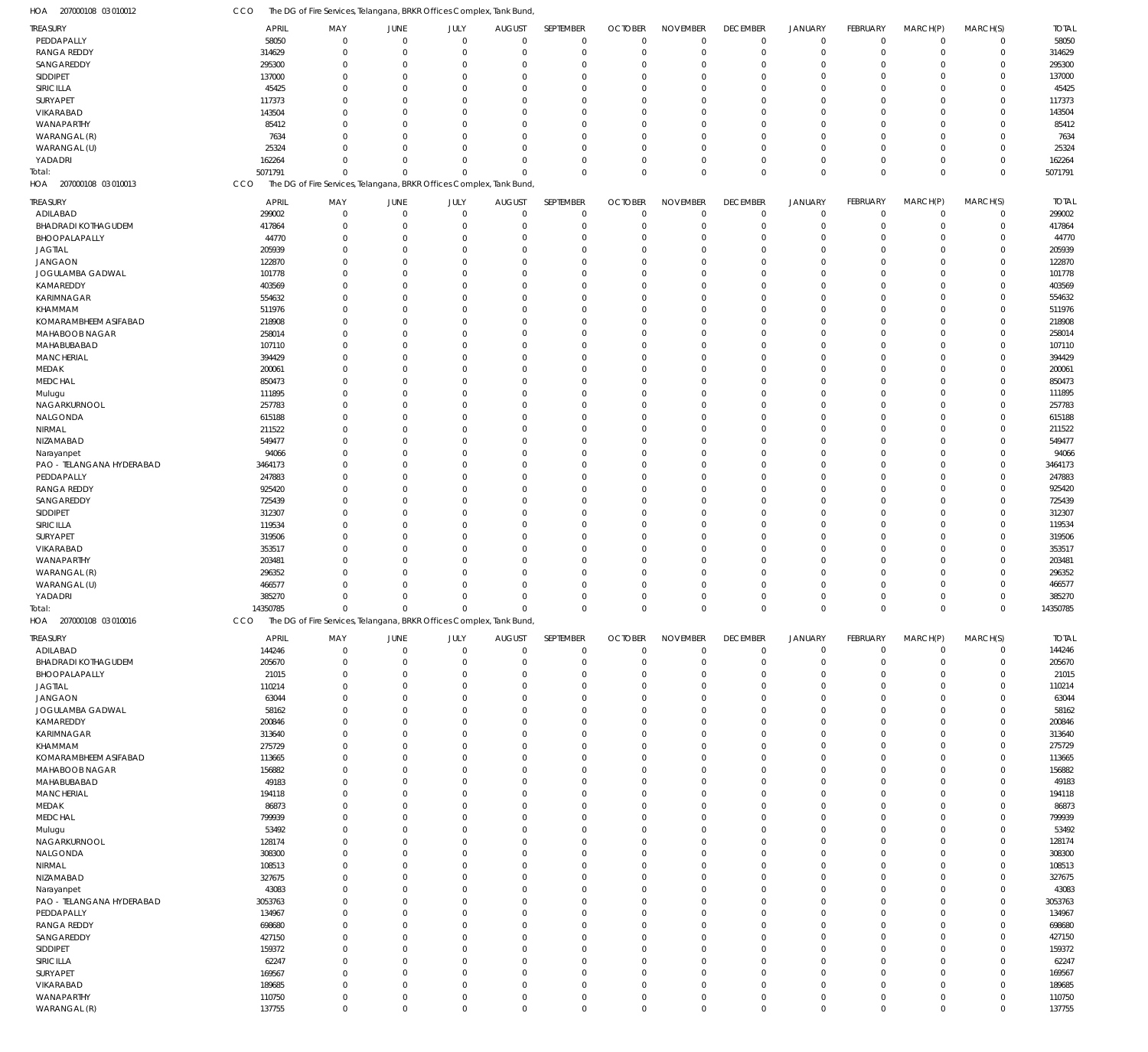| HOA 207000108 03 010016                   | CCO                    | The DG of Fire Services, Telangana, BRKR Offices Complex, Tank Bund,             |                        |                        |                                  |                            |                            |                             |                             |                                  |                         |                               |                            |                        |
|-------------------------------------------|------------------------|----------------------------------------------------------------------------------|------------------------|------------------------|----------------------------------|----------------------------|----------------------------|-----------------------------|-----------------------------|----------------------------------|-------------------------|-------------------------------|----------------------------|------------------------|
| TREASURY<br>WARANGAL (U)                  | <b>APRIL</b><br>298657 | MAY<br>$\Omega$                                                                  | JUNE<br>$\Omega$       | JULY<br>$\Omega$       | <b>AUGUST</b><br>$\overline{0}$  | SEPTEMBER<br>$\mathbf 0$   | <b>OCTOBER</b><br>$\Omega$ | <b>NOVEMBER</b><br>$\Omega$ | <b>DECEMBER</b><br>$\Omega$ | <b>JANUARY</b><br>$^{\circ}$     | FEBRUARY<br>$\Omega$    | MARCH(P)<br>$^{\circ}$        | MARCH(S)<br>0              | <b>TOTAL</b><br>298657 |
| YADADRI                                   | 200749                 | $\Omega$                                                                         | $\Omega$               | $\Omega$               | $\Omega$                         | $\mathbf 0$                | 0                          | $\mathbf 0$                 | $\Omega$                    | $\overline{0}$                   | $\mathbf 0$             | $\overline{0}$                | $\mathbf 0$                | 200749                 |
| Total:                                    | 9405805                | $\Omega$                                                                         | $\Omega$               | $\Omega$               | $\Omega$                         | $\mathbf 0$                | $\Omega$                   | $\Omega$                    | $\Omega$                    | $\Omega$                         | $\Omega$                | $\Omega$                      | $\mathbf 0$                | 9405805                |
| HOA 207000108 03 010017                   | CCO                    | The DG of Fire Services, Telangana, BRKR Offices Complex, Tank Bund,             |                        |                        |                                  |                            |                            |                             |                             |                                  |                         |                               |                            |                        |
| TREASURY                                  | <b>APRIL</b>           | MAY                                                                              | JUNE                   | JULY                   | <b>AUGUST</b>                    | SEPTEMBER                  | <b>OCTOBER</b>             | <b>NOVEMBER</b>             | <b>DECEMBER</b>             | <b>JANUARY</b>                   | <b>FEBRUARY</b>         | MARCH(P)                      | MARCH(S)                   | <b>TOTAL</b>           |
| KHAMMAM                                   | 17800                  | 0                                                                                | $\Omega$               | 0                      | $\mathbf 0$                      | 0                          | O                          | $\mathbf 0$                 | 0                           | $^{\circ}$                       | 0                       | $\overline{0}$                | 0                          | 17800                  |
| MAHABUBABAD                               | 100000                 | $\Omega$                                                                         | $\Omega$               | $\Omega$               | $\Omega$                         | $\mathbf 0$                | $\Omega$                   | $\Omega$                    | $\Omega$                    | $\Omega$                         | $\Omega$                | $\Omega$                      | $\Omega$                   | 100000                 |
| NAGARKURNOOL                              | 13980                  | 0                                                                                | $\Omega$               | n                      | $\Omega$                         | 0                          | O                          | $\Omega$                    |                             | $\Omega$                         |                         | $\Omega$                      | $\Omega$                   | 13980                  |
| PAO - TELANGANA HYDERABAD                 | 282963                 |                                                                                  |                        |                        | $\Omega$                         | 0                          | O                          | $\Omega$                    |                             | $\Omega$                         |                         | $\Omega$                      | $\Omega$                   | 282963                 |
| WARANGAL (R)                              | 12744                  | <sup>0</sup>                                                                     | $\Omega$               | $\Omega$               | $\Omega$                         | 0                          | $\Omega$                   | $\Omega$                    |                             | $\Omega$                         | $\Omega$                | $\Omega$                      | $\mathbf 0$                | 12744                  |
| Total:<br>HOA 207000108 03 010018         | 427487<br>CCO          | $\Omega$<br>The DG of Fire Services, Telangana, BRKR Offices Complex, Tank Bund, | $\Omega$               | $\Omega$               | $\Omega$                         | $\Omega$                   | $\Omega$                   | $\Omega$                    | $\Omega$                    | $\Omega$                         | $\Omega$                | $\Omega$                      | $\mathbf 0$                | 427487                 |
|                                           |                        |                                                                                  |                        |                        |                                  |                            |                            |                             |                             |                                  |                         |                               |                            |                        |
| treasury                                  | <b>APRIL</b>           | MAY                                                                              | JUNE                   | JULY                   | <b>AUGUST</b>                    | <b>SEPTEMBER</b>           | <b>OCTOBER</b>             | <b>NOVEMBER</b>             | <b>DECEMBER</b>             | <b>JANUARY</b>                   | FEBRUARY                | MARCH(P)                      | MARCH(S)                   | <b>TOTAL</b>           |
| PAO - TELANGANA HYDERABAD                 | 51009                  | - 0                                                                              | $\overline{0}$         | $\Omega$               | $\mathbf 0$                      | $\mathbf 0$                | $\Omega$                   | $\Omega$                    | $\Omega$                    | $\overline{0}$                   | $\mathbf 0$             | $\overline{0}$                | $\mathbf 0$                | 51009                  |
| Total:<br>HOA 207000108 03 110111         | 51009<br>CCO           | $\Omega$<br>The DG of Fire Services, Telangana, BRKR Offices Complex, Tank Bund, | $\Omega$               | $\Omega$               | $\Omega$                         | $\mathbf 0$                | $\Omega$                   | $\Omega$                    | $\Omega$                    | $\Omega$                         | $\Omega$                | $\Omega$                      | $\mathbf 0$                | 51009                  |
|                                           |                        |                                                                                  |                        |                        |                                  |                            |                            |                             |                             |                                  |                         |                               |                            |                        |
| treasury                                  | <b>APRIL</b>           | MAY                                                                              | JUNE                   | JULY                   | <b>AUGUST</b>                    | SEPTEMBER                  | <b>OCTOBER</b>             | <b>NOVEMBER</b>             | <b>DECEMBER</b>             | JANUARY                          | FEBRUARY                | MARCH(P)                      | MARCH(S)                   | <b>TOTAL</b>           |
| <b>SIDDIPET</b>                           | 3785                   | - 0                                                                              | $\Omega$               | $\mathbf 0$            | $\overline{0}$                   | $\mathbf 0$                | 0                          | $\mathbf 0$                 | $\Omega$                    | $\overline{0}$                   | $\mathbf 0$             | $\overline{0}$                | $\mathbf 0$                | 3785                   |
| SURYAPET                                  | $-450$<br>3335         | $\Omega$<br>$\Omega$                                                             | $\Omega$<br>$\Omega$   | $\Omega$<br>$\Omega$   | 0<br>$\Omega$                    | $\mathbf 0$<br>$\mathbf 0$ | $\Omega$<br>$\Omega$       | $\mathbf 0$<br>$\Omega$     | $\Omega$<br>$\Omega$        | $\overline{0}$<br>$\Omega$       | 0<br>$\Omega$           | $\overline{0}$<br>$\Omega$    | $\mathbf 0$<br>$\mathbf 0$ | $-450$<br>3335         |
| Total:<br>HOA 207000108 03 130131         | CCO                    | The DG of Fire Services, Telangana, BRKR Offices Complex, Tank Bund,             |                        |                        |                                  |                            |                            |                             |                             |                                  |                         |                               |                            |                        |
|                                           |                        |                                                                                  |                        |                        |                                  |                            |                            |                             |                             |                                  |                         |                               |                            |                        |
| treasury                                  | <b>APRIL</b>           | MAY                                                                              | JUNE                   | JULY                   | <b>AUGUST</b>                    | SEPTEMBER                  | <b>OCTOBER</b>             | <b>NOVEMBER</b>             | <b>DECEMBER</b>             | <b>JANUARY</b>                   | FEBRUARY                | MARCH(P)                      | MARCH(S)                   | <b>TOTAL</b>           |
| PAO - TELANGANA HYDERABAD<br>WARANGAL (U) | 1808<br>$-3840$        | $\Omega$<br>$\Omega$                                                             | $\Omega$<br>$\Omega$   | $\Omega$<br>$\Omega$   | $\overline{0}$<br>$\overline{0}$ | $\mathbf 0$<br>$\mathbf 0$ | $\Omega$<br>0              | $\Omega$<br>$\mathbf 0$     | $\Omega$<br>$\Omega$        | $\overline{0}$<br>$\overline{0}$ | $\Omega$<br>$\mathbf 0$ | $\mathbf 0$<br>$\overline{0}$ | 0<br>$\mathbf 0$           | 1808<br>$-3840$        |
| Total:                                    | $-2032$                | $\Omega$                                                                         | $\overline{0}$         | $\Omega$               | $\Omega$                         | $\mathbf 0$                | $\Omega$                   | $\Omega$                    | $\Omega$                    | $\Omega$                         | $\Omega$                | $\Omega$                      | $\mathbf 0$                | $-2032$                |
| HOA 207000108 03 280282                   | CCO                    | The DG of Fire Services, Telangana, BRKR Offices Complex, Tank Bund,             |                        |                        |                                  |                            |                            |                             |                             |                                  |                         |                               |                            |                        |
|                                           |                        |                                                                                  |                        |                        |                                  |                            |                            |                             |                             |                                  |                         |                               |                            |                        |
| TREASURY                                  | <b>APRIL</b>           | MAY                                                                              | JUNE<br>$\Omega$       | JULY                   | <b>AUGUST</b>                    | SEPTEMBER                  | <b>OCTOBER</b>             | <b>NOVEMBER</b>             | <b>DECEMBER</b>             | <b>JANUARY</b>                   | <b>FEBRUARY</b>         | MARCH(P)                      | MARCH(S)                   | <b>TOTAL</b>           |
| ADILABAD<br><b>KARIMNAGAR</b>             | 634500<br>1196150      | 0<br>$\Omega$                                                                    | $\Omega$               | $\Omega$<br>$\Omega$   | $\mathbf 0$<br>$\Omega$          | 0<br>$\mathbf 0$           | O<br>$\Omega$              | $\mathbf 0$<br>$\Omega$     | $\Omega$                    | $^{\circ}$<br>$\Omega$           | 0<br>0                  | - 0<br>$\Omega$               | 0<br>$\mathbf 0$           | 634500<br>1196150      |
| KHAMMAM                                   | 343160                 | 0                                                                                | $\Omega$               | 0                      | $\Omega$                         | 0                          | O                          | $\Omega$                    |                             | $\Omega$                         |                         | $\Omega$                      | $\mathbf 0$                | 343160                 |
| NALGONDA                                  | 2093576                |                                                                                  | $\Omega$               |                        | C                                | $\Omega$                   | O                          | $\Omega$                    |                             | $\Omega$                         |                         | $\Omega$                      | C                          | 2093576                |
| NIZAMABAD                                 | 991175                 |                                                                                  | $\Omega$               |                        | $\Omega$                         | 0                          | O                          | $\Omega$                    |                             | $\Omega$                         | O                       | $\Omega$                      | 0                          | 991175                 |
| PAO - TELANGANA HYDERABAD                 | 2083403                |                                                                                  |                        |                        | C                                | $\Omega$                   |                            | $\Omega$                    |                             | $\Omega$                         |                         | $\Omega$                      | C                          | 2083403                |
| <b>RANGA REDDY</b>                        | 1897818                |                                                                                  | $\Omega$               | Ω                      | $\Omega$                         | 0                          | O                          | $\Omega$                    |                             | $\Omega$                         | 0                       | $\Omega$                      | 0                          | 1897818                |
| SANGAREDDY                                | 1668075                |                                                                                  | $\Omega$               | U                      | $\Omega$                         | $\Omega$                   | O                          | $\Omega$                    |                             | $\Omega$                         | $\Omega$                | $\Omega$                      | $\mathbf 0$                | 1668075                |
| otal:                                     | 10907857               | $\Omega$                                                                         |                        |                        | $\Omega$                         | $\Omega$                   | $\Omega$                   | $\Omega$                    | $\Omega$                    | $\Omega$                         | $\Omega$                | $\Omega$                      | $\mathbf 0$                | 10907857               |
| HOA 207000108 03 300301                   | CCO                    | The DG of Fire Services, Telangana, BRKR Offices Complex, Tank Bund,             |                        |                        |                                  |                            |                            |                             |                             |                                  |                         |                               |                            |                        |
| treasury                                  | <b>APRIL</b>           | MAY                                                                              | JUNE                   | JULY                   | <b>AUGUST</b>                    | SEPTEMBER                  | <b>OCTOBER</b>             | <b>NOVEMBER</b>             | <b>DECEMBER</b>             | <b>JANUARY</b>                   | FEBRUARY                | MARCH(P)                      | MARCH(S)                   | <b>TOTAL</b>           |
| PAO - TELANGANA HYDERABAD                 | 1110360                | $\Omega$                                                                         | $\Omega$               | $\mathbf 0$            | $\overline{0}$                   | $\mathbf 0$                | $\Omega$                   | $\Omega$                    | $\Omega$                    | $\Omega$                         | $\mathbf 0$             | $\overline{0}$                | 0                          | 1110360                |
| <b>RANGA REDDY</b>                        | 266188                 | $\Omega$<br>$\Omega$                                                             | $\Omega$<br>$\Omega$   | $\Omega$<br>$\Omega$   | 0<br>$\Omega$                    | $\mathbf 0$<br>$\Omega$    | 0<br>$\Omega$              | $\mathbf 0$<br>$\Omega$     | $\Omega$<br>$\Omega$        | $\overline{0}$<br>$\Omega$       | $\mathbf 0$<br>$\Omega$ | $\overline{0}$<br>$\Omega$    | $\mathbf 0$<br>$\mathbf 0$ | 266188                 |
| Total:<br>HOA 207000108 03 300302         | 1376548<br>CCO         | The DG of Fire Services, Telangana, BRKR Offices Complex, Tank Bund,             |                        |                        |                                  |                            |                            |                             |                             |                                  |                         |                               |                            | 1376548                |
|                                           |                        |                                                                                  |                        |                        |                                  |                            |                            |                             |                             |                                  |                         |                               |                            |                        |
| Treasury                                  | <b>APRIL</b>           | MAY                                                                              | JUNE                   | JULY                   | <b>AUGUST</b>                    | SEPTEMBER                  | <b>OCTOBER</b>             | <b>NOVEMBER</b>             | <b>DECEMBER</b>             | <b>JANUARY</b>                   | FEBRUARY                | MARCH(P)                      | MARCH(S)                   | <b>TOTAL</b>           |
| KHAMMAM<br><b>RANGA REDDY</b>             | 42924<br>42924         | $^{\circ}$<br>0                                                                  | $\mathbf 0$            | $\overline{0}$         | $\mathbf 0$<br>$\Omega$          | $\mathbf 0$<br>0           | $\mathbf 0$<br>O           | $\mathbf 0$<br>$\Omega$     | $\mathbf 0$                 | $\overline{0}$<br>- 0            | $\mathbf 0$             | $\overline{0}$<br>$\Omega$    | $\mathbf 0$<br>0           | 42924<br>42924         |
| SANGAREDDY                                | 21462                  | $\mathbf 0$                                                                      | $\Omega$               | $\Omega$               | $\mathbf 0$                      | $\mathbf 0$                | 0                          | $\mathbf 0$                 | $\Omega$                    | $\overline{0}$                   | $\mathbf 0$             | $\overline{0}$                | $\mathbf 0$                | 21462                  |
| Total:                                    | 107310                 | $\Omega$                                                                         |                        |                        | $\Omega$                         | $\mathbf 0$                | $\Omega$                   | $\Omega$                    | $\mathbf{0}$                | $\mathbf 0$                      | $\Omega$                | $\Omega$                      | $\mathbf 0$                | 107310                 |
| HOA 207000108 03 510511                   | CCO                    | The DG of Fire Services, Telangana, BRKR Offices Complex, Tank Bund,             |                        |                        |                                  |                            |                            |                             |                             |                                  |                         |                               |                            |                        |
| treasury                                  | <b>APRIL</b>           | MAY                                                                              | JUNE                   | JULY                   | <b>AUGUST</b>                    | SEPTEMBER                  | <b>OCTOBER</b>             | <b>NOVEMBER</b>             | <b>DECEMBER</b>             | <b>JANUARY</b>                   | <b>FEBRUARY</b>         | MARCH(P)                      | MARCH(S)                   | <b>TOTAL</b>           |
| NIZAMABAD                                 | $-7800$                | - 0                                                                              | $\Omega$               | $\overline{0}$         | $\mathbf{0}$                     | $\mathbf 0$                | $\Omega$                   | $\Omega$                    | $\mathbf 0$                 | $\overline{0}$                   | $\Omega$                | $\overline{0}$                | $\mathbf 0$                | $-7800$                |
| Total:                                    | $-7800$                | $^{\circ}$                                                                       | $\Omega$               | $\Omega$               | $\Omega$                         | $\mathbf 0$                | $\Omega$                   | $\mathbf 0$                 | $\mathbf 0$                 | $\overline{0}$                   | $\Omega$                | $\Omega$                      | $\mathbf 0$                | $-7800$                |
| HOA 207000115 04 010011                   | CCO                    | DIRECTOR, PROTOCOL-HOD DIRECTOR OF PROTOCOL, PROTOCOL DEPARTMENT,                |                        |                        |                                  |                            |                            |                             |                             |                                  |                         |                               |                            |                        |
| Treasury                                  | <b>APRIL</b>           | MAY                                                                              | JUNE                   | JULY                   | <b>AUGUST</b>                    | SEPTEMBER                  | <b>OCTOBER</b>             | <b>NOVEMBER</b>             | <b>DECEMBER</b>             | <b>JANUARY</b>                   | <b>FEBRUARY</b>         | MARCH(P)                      | MARCH(S)                   | <b>TOTAL</b>           |
| PAO - TELANGANA HYDERABAD                 | 3960608                | 0                                                                                | $\overline{0}$         | $\overline{0}$         | $\overline{0}$                   | $\overline{0}$             | $\Omega$                   | $\mathbf 0$                 | $\mathbf 0$                 | $\overline{0}$                   | $\mathbf 0$             | $\overline{0}$                | $\mathbf 0$                | 3960608                |
| Total:                                    | 3960608                | $\overline{0}$                                                                   | $\overline{0}$         | $\mathbf 0$            | $\overline{0}$                   | $\mathbf 0$                | $\mathbf{0}$               | $\mathbf 0$                 | $\mathbf{0}$                | $\overline{0}$                   | $\mathbf 0$             | $\overline{0}$                | $\mathbf 0$                | 3960608                |
| HOA 207000115 04 010012                   | CCO                    | DIRECTOR, PROTOCOL-HOD DIRECTOR OF PROTOCOL, PROTOCOL DEPARTMENT,                |                        |                        |                                  |                            |                            |                             |                             |                                  |                         |                               |                            |                        |
| treasury                                  | APRIL                  | MAY                                                                              | JUNE                   | JULY                   | <b>AUGUST</b>                    | SEPTEMBER                  | <b>OCTOBER</b>             | <b>NOVEMBER</b>             | <b>DECEMBER</b>             | <b>JANUARY</b>                   | FEBRUARY                | MARCH(P)                      | MARCH(S)                   | <b>TOTAL</b>           |
| PAO - TELANGANA HYDERABAD                 | 105105                 | 0                                                                                | $\overline{0}$         | $\overline{0}$         | $\mathbf{0}$                     | $\overline{0}$             | $\mathbf 0$                | $\mathbf 0$                 | 0                           | $\overline{0}$                   | $\mathbf 0$             | $\overline{0}$                | 0                          | 105105                 |
| Total:                                    | 105105                 | $^{\circ}$                                                                       | $\overline{0}$         | $\Omega$               | $\Omega$                         | $\Omega$                   | $\Omega$                   | $\mathbf 0$                 | $\mathbf 0$                 | $\Omega$                         | $\Omega$                | $\Omega$                      | $\mathbf 0$                | 105105                 |
| HOA 207000115 04 010013                   | CCO                    | DIRECTOR, PROTOCOL-HOD DIRECTOR OF PROTOCOL, PROTOCOL DEPARTMENT,                |                        |                        |                                  |                            |                            |                             |                             |                                  |                         |                               |                            |                        |
| treasury                                  | <b>APRIL</b>           | MAY                                                                              | JUNE                   | JULY                   | <b>AUGUST</b>                    | SEPTEMBER                  | <b>OCTOBER</b>             | <b>NOVEMBER</b>             | <b>DECEMBER</b>             | <b>JANUARY</b>                   | FEBRUARY                | MARCH(P)                      | MARCH(S)                   | <b>TOTAL</b>           |
| PAO - TELANGANA HYDERABAD                 | 1514054                | 0                                                                                | $\overline{0}$         | $\overline{0}$         | $\overline{0}$                   | $\mathbf 0$                | $\mathbf 0$                | $\mathbf 0$                 | $\mathbf 0$                 | $\overline{0}$                   | $\mathbf 0$             | $\overline{0}$                | $\mathbf 0$                | 1514054                |
| Total:                                    | 1514054                | $\Omega$                                                                         | $\Omega$               | $\Omega$               | $\mathbf 0$                      | $\mathbf 0$                | $\mathbf{0}$               | $\Omega$                    | $\mathbf{0}$                | $\overline{0}$                   | $\mathbf{0}$            | $\overline{0}$                | $\mathbf 0$                | 1514054                |
| HOA 207000115 04 010015                   | CCO                    | DIRECTOR, PROTOCOL-HOD DIRECTOR OF PROTOCOL, PROTOCOL DEPARTMENT,                |                        |                        |                                  |                            |                            |                             |                             |                                  |                         |                               |                            |                        |
|                                           | APRIL                  |                                                                                  |                        |                        |                                  | SEPTEMBER                  | <b>OCTOBER</b>             | <b>NOVEMBER</b>             | <b>DECEMBER</b>             | <b>JANUARY</b>                   |                         |                               |                            | <b>TOTAL</b>           |
| treasury<br>PAO - TELANGANA HYDERABAD     | 11123                  | MAY<br>$\Omega$                                                                  | JUNE<br>$\overline{0}$ | JULY<br>$\overline{0}$ | <b>AUGUST</b><br>$\Omega$        | $^{\circ}$                 | $\Omega$                   | $\mathbf 0$                 | $\mathbf 0$                 | $^{\circ}$                       | FEBRUARY<br>$\mathbf 0$ | MARCH(P)<br>$\overline{0}$    | MARCH(S)<br>$\mathbf 0$    | 11123                  |
| Total:                                    | 11123                  | $^{\circ}$                                                                       | $\overline{0}$         | $\Omega$               | $\Omega$                         | $\mathbf 0$                | $\mathbf 0$                | $\mathbf 0$                 | $\mathbf 0$                 | $\overline{0}$                   | $\mathbf 0$             | $\Omega$                      | $\mathbf 0$                | 11123                  |
| HOA 207000115 04 010016                   | CCO                    | DIRECTOR, PROTOCOL-HOD DIRECTOR OF PROTOCOL, PROTOCOL DEPARTMENT,                |                        |                        |                                  |                            |                            |                             |                             |                                  |                         |                               |                            |                        |
| Treasury                                  | APRIL                  | MAY                                                                              |                        | JULY                   | <b>AUGUST</b>                    | SEPTEMBER                  | <b>OCTOBER</b>             | <b>NOVEMBER</b>             | <b>DECEMBER</b>             | <b>JANUARY</b>                   | FEBRUARY                | MARCH(P)                      | MARCH(S)                   | <b>TOTAL</b>           |
| PAO - TELANGANA HYDERABAD                 | 1035459                | 0                                                                                | JUNE<br>$\overline{0}$ | $\overline{0}$         | $\overline{0}$                   | $^{\circ}$                 | 0                          | $\mathbf 0$                 | 0                           | $^{\circ}$                       | $\mathbf 0$             | $\overline{0}$                | $\mathbf 0$                | 1035459                |
| Total:                                    | 1035459                | $^{\circ}$                                                                       | $\overline{0}$         | $\overline{0}$         | $\mathbf{0}$                     | $\mathbf 0$                | $\Omega$                   | $\Omega$                    | $\Omega$                    | $\overline{0}$                   | $\mathbf{0}$            | $\overline{0}$                | $\mathbf 0$                | 1035459                |
| HOA 207000115 04 010018                   | <b>CCO</b>             | DIRECTOR, PROTOCOL-HOD DIRECTOR OF PROTOCOL, PROTOCOL DEPARTMENT,                |                        |                        |                                  |                            |                            |                             |                             |                                  |                         |                               |                            |                        |
| treasury                                  | <b>APRIL</b>           | MAY                                                                              | JUNE                   | JULY                   | <b>AUGUST</b>                    | SEPTEMBER                  | <b>OCTOBER</b>             | <b>NOVEMBER</b>             | <b>DECEMBER</b>             | <b>JANUARY</b>                   | FEBRUARY                | MARCH(P)                      | MARCH(S)                   | <b>TOTAL</b>           |
| PAO - TELANGANA HYDERABAD                 | 16856                  | $^{\circ}$                                                                       | $\overline{0}$         | $\overline{0}$         | $\mathbf{0}$                     | $\mathbf 0$                | $\mathbf 0$                | $\mathbf 0$                 | $\mathbf 0$                 | $\overline{0}$                   | $\mathbf 0$             | $\overline{0}$                | $\mathbf 0$                | 16856                  |
| Total:                                    | 16856                  | $\mathbf 0$                                                                      | $\mathbf 0$            | $\mathbf 0$            | $\mathbf 0$                      | $\mathbf 0$                | $\mathbf{0}$               | $\mathbf 0$                 | $\mathbf 0$                 | $\overline{0}$                   | $\mathbf 0$             | $\mathbf 0$                   | $\mathbf 0$                | 16856                  |
|                                           |                        |                                                                                  |                        |                        |                                  |                            |                            |                             |                             |                                  |                         |                               |                            |                        |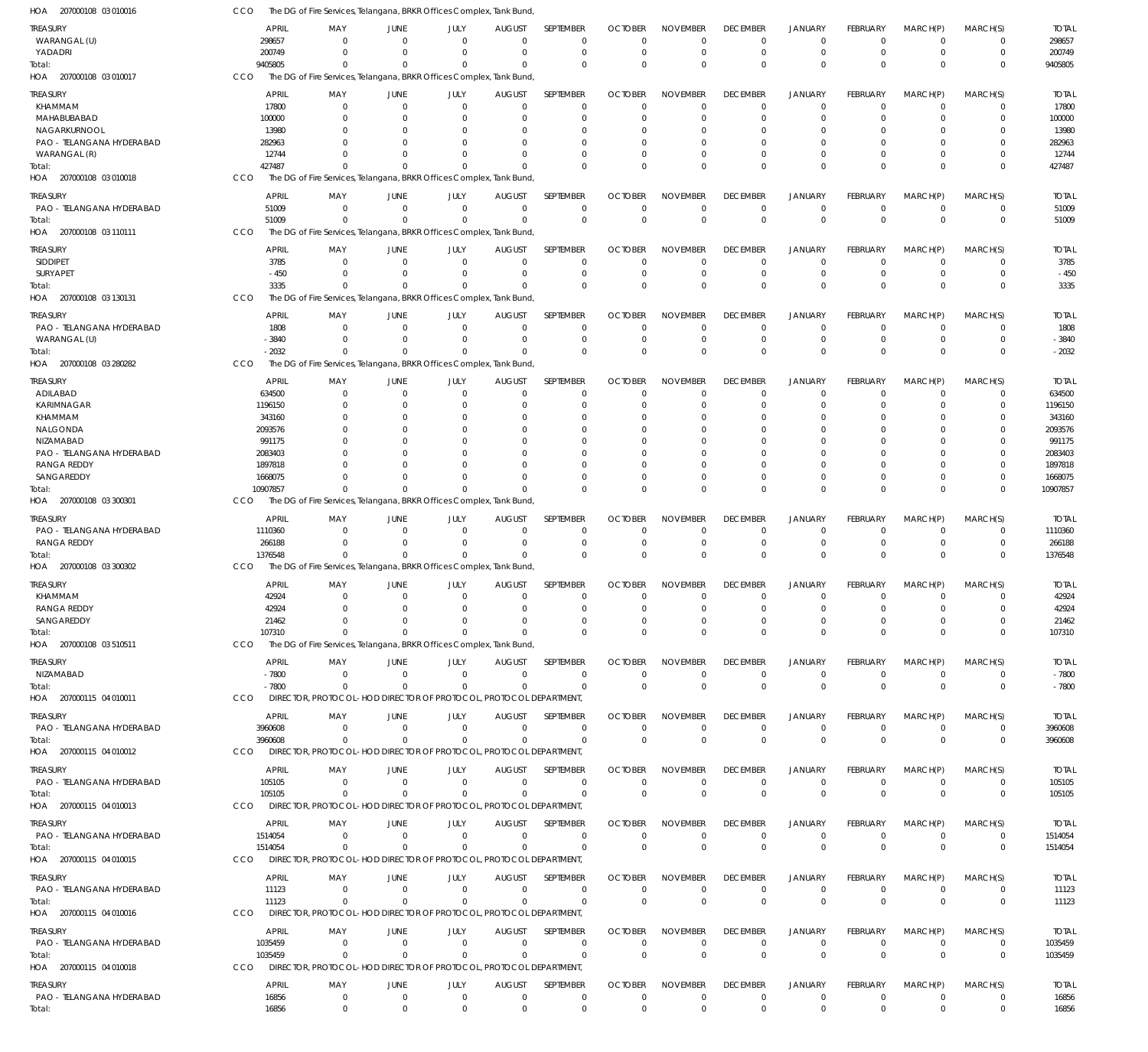| HOA 207000115 04 130131                      | CCO                      | DIRECTOR, PROTOCOL-HOD DIRECTOR OF PROTOCOL, PROTOCOL DEPARTMENT                                                              |                                  |                                                             |                                |                            |                               |                                |                                 |                               |                         |                            |                             |                             |
|----------------------------------------------|--------------------------|-------------------------------------------------------------------------------------------------------------------------------|----------------------------------|-------------------------------------------------------------|--------------------------------|----------------------------|-------------------------------|--------------------------------|---------------------------------|-------------------------------|-------------------------|----------------------------|-----------------------------|-----------------------------|
| <b>TREASURY</b>                              | <b>APRIL</b>             | MAY                                                                                                                           | JUNE                             | JULY                                                        | <b>AUGUST</b>                  | SEPTEMBER                  | <b>OCTOBER</b>                | <b>NOVEMBER</b>                | <b>DECEMBER</b>                 | <b>JANUARY</b>                | FEBRUARY                | MARCH(P)                   | MARCH(S)                    | <b>TOTAL</b>                |
| PAO - TELANGANA HYDERABAD<br>Total:          | 24274<br>24274           | $\mathbf{0}$<br>$\Omega$                                                                                                      | $\Omega$<br>$\Omega$             | $\mathbf 0$<br>$\Omega$                                     | $\mathbf 0$<br>$\Omega$        | $\mathbf 0$<br>$\Omega$    | -0<br>$\Omega$                | $\mathbf 0$<br>$\mathbf 0$     | 0<br>$\Omega$                   | $\mathbf 0$<br>$\Omega$       | $\Omega$<br>$\Omega$    | $\overline{0}$<br>$\Omega$ | $\mathbf 0$<br>$\mathbf 0$  | 24274<br>24274              |
| HOA 207000115 04 130132                      | CCO                      | DIRECTOR, PROTOCOL-HOD DIRECTOR OF PROTOCOL, PROTOCOL DEPARTMENT,                                                             |                                  |                                                             |                                |                            |                               |                                |                                 |                               |                         |                            |                             |                             |
| TREASURY                                     | <b>APRIL</b>             | MAY                                                                                                                           | <b>JUNE</b>                      | JULY                                                        | <b>AUGUST</b>                  | SEPTEMBER                  | <b>OCTOBER</b>                | <b>NOVEMBER</b>                | <b>DECEMBER</b>                 | <b>JANUARY</b>                | FEBRUARY                | MARCH(P)                   | MARCH(S)                    | <b>TOTAL</b>                |
| PAO - TELANGANA HYDERABAD                    | 28804717                 | $\Omega$                                                                                                                      | $\Omega$                         | $\Omega$                                                    | $\Omega$                       | $\Omega$                   | $\Omega$                      | $\Omega$                       | $\Omega$                        | $\Omega$                      | $\Omega$                | $\Omega$                   | $\mathbf 0$                 | 28804717                    |
| Total:<br>HOA 207000115 04 130134            | 28804717<br>CCO          | $\Omega$<br>DIRECTOR, PROTOCOL                                                                                                | $\Omega$                         | $\Omega$<br>-HOD DIRECTOR OF PROTOCOL, PROTOCOL DEPARTMENT, | $\Omega$                       | $\Omega$                   | $\Omega$                      | $\Omega$                       | $\Omega$                        | $\Omega$                      | $\Omega$                | $\Omega$                   | $\mathbf 0$                 | 28804717                    |
|                                              |                          |                                                                                                                               |                                  |                                                             |                                |                            |                               |                                |                                 |                               |                         |                            |                             |                             |
| TREASURY<br>PAO - TELANGANA HYDERABAD        | <b>APRIL</b><br>827160   | MAY<br>$\mathbf{0}$                                                                                                           | <b>JUNE</b><br>$\overline{0}$    | JULY<br>$\mathbf 0$                                         | <b>AUGUST</b><br>$\mathbf 0$   | SEPTEMBER<br>$\mathbf 0$   | <b>OCTOBER</b><br>$\mathbf 0$ | <b>NOVEMBER</b><br>$\mathbf 0$ | <b>DECEMBER</b><br>$\mathbf 0$  | <b>JANUARY</b><br>$\mathbf 0$ | FEBRUARY<br>$\Omega$    | MARCH(P)<br>$\Omega$       | MARCH(S)<br>$\mathbf 0$     | <b>TOTAL</b><br>827160      |
| Total:                                       | 827160                   | $\Omega$                                                                                                                      | $\Omega$                         | $\Omega$                                                    | $\Omega$                       | $\mathbf 0$                | $\Omega$                      | $\mathbf 0$                    | $\Omega$                        | $\Omega$                      | $\Omega$                | $\Omega$                   | $\mathbf 0$                 | 827160                      |
| HOA 207000115 04 130135                      | CCO                      | DIRECTOR, PROTOCOL-HOD DIRECTOR OF PROTOCOL, PROTOCOL DEPARTMENT,                                                             |                                  |                                                             |                                |                            |                               |                                |                                 |                               |                         |                            |                             |                             |
| <b>TREASURY</b><br>PAO - TELANGANA HYDERABAD | <b>APRIL</b><br>79030    | MAY<br>$\Omega$                                                                                                               | <b>JUNE</b><br>$\Omega$          | JULY<br>$\Omega$                                            | <b>AUGUST</b><br>$\Omega$      | SEPTEMBER<br>$\mathbf 0$   | <b>OCTOBER</b><br>$\Omega$    | <b>NOVEMBER</b><br>0           | <b>DECEMBER</b><br>$\mathbf 0$  | <b>JANUARY</b><br>$\Omega$    | FEBRUARY<br>$\Omega$    | MARCH(P)<br>$\Omega$       | MARCH(S)<br>$\mathbf 0$     | <b>TOTAL</b><br>79030       |
| Total:                                       | 79030                    | $\Omega$                                                                                                                      | $\Omega$                         | $\Omega$                                                    | $\Omega$                       | $\Omega$                   | $\Omega$                      | $\Omega$                       | $\Omega$                        | $\Omega$                      | $\Omega$                | $\Omega$                   | $\mathbf 0$                 | 79030                       |
| HOA 207000115 04 240                         | CCO                      | DIRECTOR, PROTOCOL-HOD DIRECTOR OF PROTOCOL, PROTOCOL DEPARTMENT,                                                             |                                  |                                                             |                                |                            |                               |                                |                                 |                               |                         |                            |                             |                             |
| treasury                                     | <b>APRIL</b>             | MAY                                                                                                                           | <b>JUNE</b>                      | JULY                                                        | <b>AUGUST</b>                  | SEPTEMBER                  | <b>OCTOBER</b>                | <b>NOVEMBER</b>                | <b>DECEMBER</b>                 | <b>JANUARY</b>                | FEBRUARY                | MARCH(P)                   | MARCH(S)                    | <b>TOTAL</b>                |
| PAO - TELANGANA HYDERABAD<br>Total:          | 9699567<br>9699567       | $\overline{0}$<br>$\mathbf 0$                                                                                                 | $\overline{0}$<br>$\Omega$       | $\mathbf 0$<br>$\Omega$                                     | $\overline{0}$<br>$\mathbf{0}$ | $\mathbf 0$<br>$\mathbf 0$ | -0<br>$\Omega$                | $\mathbf 0$<br>$\Omega$        | $\mathbf 0$<br>$\Omega$         | $\mathbf 0$<br>$\Omega$       | $\Omega$<br>$\Omega$    | $\overline{0}$<br>$\Omega$ | $\mathbf 0$<br>$\mathbf{0}$ | 9699567<br>9699567          |
| HOA 207000115 04 300302                      | CCO                      | DIRECTOR, PROTOCOL-HOD DIRECTOR OF PROTOCOL, PROTOCOL DEPARTMENT,                                                             |                                  |                                                             |                                |                            |                               |                                |                                 |                               |                         |                            |                             |                             |
| TREASURY                                     | <b>APRIL</b>             | MAY                                                                                                                           | <b>JUNE</b>                      | JULY                                                        | <b>AUGUST</b>                  | SEPTEMBER                  | <b>OCTOBER</b>                | <b>NOVEMBER</b>                | <b>DECEMBER</b>                 | <b>JANUARY</b>                | FEBRUARY                | MARCH(P)                   | MARCH(S)                    | <b>TOTAL</b>                |
| PAO - TELANGANA HYDERABAD                    | 4390968                  | $\Omega$                                                                                                                      | $\Omega$                         | $\Omega$                                                    | $\Omega$                       | $\mathbf 0$                | $\Omega$                      | $\mathbf 0$                    | $\Omega$                        | $\mathbf 0$                   | $\Omega$                | $\Omega$                   | 0                           | 4390968                     |
| Total:<br>HOA 207000115 04 510511            | 4390968<br><b>CCO</b>    | $\Omega$<br>DIRECTOR, PROTOCOL-HOD DIRECTOR OF PROTOCOL, PROTOCOL DEPARTMENT,                                                 | $\Omega$                         | $\Omega$                                                    | $\Omega$                       | $\Omega$                   | $\Omega$                      | $\Omega$                       | $\Omega$                        | $\Omega$                      | $\Omega$                | $\Omega$                   | $\Omega$                    | 4390968                     |
|                                              | <b>APRIL</b>             | MAY                                                                                                                           | JUNE                             | JULY                                                        | <b>AUGUST</b>                  | SEPTEMBER                  | <b>OCTOBER</b>                | <b>NOVEMBER</b>                | <b>DECEMBER</b>                 | <b>JANUARY</b>                | FEBRUARY                | MARCH(P)                   | MARCH(S)                    | <b>TOTAL</b>                |
| TREASURY<br>PAO - TELANGANA HYDERABAD        | 564387                   | $\overline{0}$                                                                                                                | $\Omega$                         | $\mathbf 0$                                                 | $\mathbf{0}$                   | $\mathbf 0$                | $\Omega$                      | $\mathbf 0$                    | $\overline{0}$                  | $\Omega$                      | $\Omega$                | $\Omega$                   | $\mathbf 0$                 | 564387                      |
| Total:                                       | 564387                   | $\Omega$                                                                                                                      |                                  | $\Omega$                                                    | $\mathbf 0$                    | $\mathbf 0$                | $\Omega$                      | $\Omega$                       | $\Omega$                        | $\Omega$                      | $\Omega$                | $\Omega$                   | $\mathbf{0}$                | 564387                      |
| HOA 207000115 05 010011                      | CCO                      | O/O SPECIAL COMMISSIONER, AP, NEW DELHI-HOD SPECIAL COMMISSIONER OF Telangan, Telangana Bhavan, NO.1, ASHOKA ROAD,            |                                  |                                                             |                                |                            |                               |                                |                                 |                               |                         |                            |                             |                             |
| <b>TREASURY</b><br>PAO - TS NEW DELHI        | <b>APRIL</b><br>703960   | MAY<br>$\Omega$                                                                                                               | <b>JUNE</b><br>$\overline{0}$    | JULY<br>$\Omega$                                            | <b>AUGUST</b><br>$\Omega$      | SEPTEMBER<br>$\mathbf 0$   | <b>OCTOBER</b><br>$\Omega$    | <b>NOVEMBER</b><br>$\Omega$    | <b>DECEMBER</b><br>$\mathbf{0}$ | <b>JANUARY</b><br>$\Omega$    | FEBRUARY<br>$\Omega$    | MARCH(P)<br>$\Omega$       | MARCH(S)<br>$\mathbf 0$     | <b>TOTAL</b><br>703960      |
| Total:                                       | 703960                   | $\Omega$                                                                                                                      | $\Omega$                         | $\Omega$                                                    | $\Omega$                       | $\Omega$                   | $\Omega$                      | $\Omega$                       | $\Omega$                        | $\Omega$                      | $\Omega$                | $\Omega$                   | $\mathbf 0$                 | 703960                      |
| HOA 207000115 05 010012                      | CCO                      | O/O SPECIAL COMMISSIONER, AP, NEW DELHI-HOD SPECIAL COMMISSIONER OF Telangan, Telangana Bhavan, NO.1, ASHOKA ROAD             |                                  |                                                             |                                |                            |                               |                                |                                 |                               |                         |                            |                             |                             |
| <b>TREASURY</b>                              | <b>APRIL</b>             | MAY                                                                                                                           | JUNE                             | JULY                                                        | <b>AUGUST</b>                  | SEPTEMBER                  | <b>OCTOBER</b>                | <b>NOVEMBER</b>                | <b>DECEMBER</b>                 | <b>JANUARY</b>                | FEBRUARY                | MARCH(P)                   | MARCH(S)                    | <b>TOTAL</b>                |
| PAO - TS NEW DELHI<br>Total:                 | 115270<br>115270         | $\mathbf 0$<br>$\Omega$                                                                                                       | $\Omega$<br>$\Omega$             | $\Omega$<br>$\Omega$                                        | $\mathbf 0$<br>$\mathbf{0}$    | $\mathbf 0$<br>$\mathbf 0$ | $\Omega$<br>$\Omega$          | $\mathbf 0$<br>$\Omega$        | $\overline{0}$<br>$\Omega$      | $\mathbf 0$<br>$\Omega$       | $\Omega$                | $\Omega$<br>$\Omega$       | $\mathbf 0$<br>$\mathbf{0}$ | 115270<br>115270            |
| HOA 207000115 05 010013                      | CCO                      | O/O SPECIAL COMMISSIONER, AP, NEW DELHI-HOD SPECIAL COMMISSIONER OF Telangan, Telangana Bhavan, NO.1, ASHOKA ROAD             |                                  |                                                             |                                |                            |                               |                                |                                 |                               |                         |                            |                             |                             |
| TREASURY                                     | <b>APRIL</b>             | MAY                                                                                                                           | <b>JUNE</b>                      | JULY                                                        | <b>AUGUST</b>                  | SEPTEMBER                  | <b>OCTOBER</b>                | <b>NOVEMBER</b>                | <b>DECEMBER</b>                 | <b>JANUARY</b>                | FEBRUARY                | MARCH(P)                   | MARCH(S)                    | <b>TOTAL</b>                |
| PAO - TS NEW DELHI                           | 234192                   | $\Omega$                                                                                                                      | $\overline{0}$                   | $\Omega$                                                    | $\Omega$                       | $\mathbf 0$                | $\Omega$                      | $\Omega$                       | $\Omega$                        | $\Omega$                      | $\Omega$                | $\Omega$                   | $\mathbf 0$                 | 234192                      |
| Total:<br>HOA 207000115 05 010016            | 234192<br>CCO            | $\Omega$<br>O/O SPECIAL COMMISSIONER, AP, NEW DELHI-HOD SPECIAL COMMISSIONER OF Telangan, Telangana Bhavan, NO.1, ASHOKA ROAD | $\Omega$                         | $\Omega$                                                    | $\Omega$                       | $\Omega$                   | $\Omega$                      | $\Omega$                       | $\Omega$                        | $\Omega$                      | $\Omega$                | $\Omega$                   | $\Omega$                    | 234192                      |
| TREASURY                                     | <b>APRIL</b>             | MAY                                                                                                                           | JUNE                             | JULY                                                        | <b>AUGUST</b>                  | SEPTEMBER                  | <b>OCTOBER</b>                | <b>NOVEMBER</b>                | <b>DECEMBER</b>                 | <b>JANUARY</b>                | FEBRUARY                | MARCH(P)                   | MARCH(S)                    | <b>TOTAL</b>                |
| PAO - TS NEW DELHI                           | 49700                    | $\Omega$                                                                                                                      | $\Omega$                         | $\Omega$                                                    | $\Omega$                       | $\mathbf 0$                | $\Omega$                      | $\mathbf 0$                    | $\Omega$                        | $\Omega$                      | $\Omega$                | $\Omega$                   | 0                           | 49700                       |
| Total:                                       | 49700                    | $\mathbf 0$                                                                                                                   | $\Omega$                         | $\mathbf 0$                                                 | $\mathbf 0$                    | $\mathbf 0$                | $\Omega$                      | $\Omega$                       | $\Omega$                        | $\Omega$                      | $\Omega$                | $\Omega$                   | $\mathbf 0$                 | 49700                       |
| HOA 207000115 05 010017                      | <b>CCO</b>               | O/O SPECIAL COMMISSIONER, AP, NEW DELHI-HOD SPECIAL COMMISSIONER OF Telangan, Telangana Bhavan, NO.1, ASHOKA ROAD             |                                  |                                                             |                                |                            |                               |                                |                                 |                               |                         |                            |                             |                             |
| TREASURY<br>PAO - TS NEW DELHI               | <b>APRIL</b><br>- 0      | MAY<br>$\mathbf{0}$                                                                                                           | JUNE<br>$\Omega$                 | JULY<br>$\Omega$                                            | <b>AUGUST</b><br>$\Omega$      | SEPTEMBER<br>$\Omega$      | <b>OCTOBER</b><br>$\Omega$    | <b>NOVEMBER</b><br>$\Omega$    | <b>DECEMBER</b><br>$^{\circ}$   | JANUARY<br>$\Omega$           | FEBRUARY<br>$\Omega$    | MARCH(P)<br>$^{\circ}$     | MARCH(S)<br>0               | <b>TOTAL</b><br>0           |
| Total:                                       | $\overline{0}$           | $\Omega$                                                                                                                      | $\Omega$                         | $\Omega$                                                    | $\Omega$                       | $\mathbf 0$                | $\Omega$                      | $\Omega$                       | $\mathbf 0$                     | $\mathbf{0}$                  | $\mathbf 0$             | $\mathbf{0}$               | $\mathbf 0$                 | $\Omega$                    |
| HOA 207000115 05 010018                      | <b>CCO</b>               | O/O SPECIAL COMMISSIONER, AP, NEW DELHI-HOD SPECIAL COMMISSIONER OF Telangan, Telangana Bhavan, NO.1, ASHOKA ROAD             |                                  |                                                             |                                |                            |                               |                                |                                 |                               |                         |                            |                             |                             |
| TREASURY                                     | <b>APRIL</b><br>$\Omega$ | MAY<br>$\mathbf{0}$                                                                                                           | JUNE<br>$\overline{0}$           | JULY<br>$\mathbf 0$                                         | <b>AUGUST</b><br>$\mathbf 0$   | SEPTEMBER                  | <b>OCTOBER</b>                | <b>NOVEMBER</b>                | <b>DECEMBER</b>                 | <b>JANUARY</b><br>$\mathbf 0$ | <b>FEBRUARY</b>         | MARCH(P)<br>$\Omega$       | MARCH(S)<br>$\mathbf 0$     | <b>TOTAL</b><br>$\mathbf 0$ |
| PAO - TS NEW DELHI<br>Total:                 | $\Omega$                 | $\Omega$                                                                                                                      | $\Omega$                         | $\Omega$                                                    | $\mathbf{0}$                   | 0<br>$\mathbf 0$           | -0<br>$\Omega$                | 0<br>$\Omega$                  | $\mathbf 0$<br>$\mathbf{0}$     | $\Omega$                      | $\Omega$<br>$\Omega$    | $\Omega$                   | $\mathbf{0}$                | $\mathbf 0$                 |
| HOA 207000115 05 010019                      | <b>CCO</b>               | O/O SPECIAL COMMISSIONER, AP, NEW DELHI-HOD SPECIAL COMMISSIONER OF Telangan, Telangana Bhavan, NO.1, ASHOKA ROAD             |                                  |                                                             |                                |                            |                               |                                |                                 |                               |                         |                            |                             |                             |
| <b>TREASURY</b>                              | <b>APRIL</b>             | MAY                                                                                                                           | <b>JUNE</b>                      | JULY                                                        | <b>AUGUST</b>                  | SEPTEMBER                  | <b>OCTOBER</b>                | <b>NOVEMBER</b>                | <b>DECEMBER</b>                 | <b>JANUARY</b>                | FEBRUARY                | MARCH(P)                   | MARCH(S)                    | <b>TOTAL</b>                |
| PAO - TS NEW DELHI<br>Total:                 | 0<br>$\Omega$            | $\mathbf{0}$<br>$\Omega$                                                                                                      | $\overline{0}$<br>$\Omega$       | $\mathbf 0$<br>$\Omega$                                     | $\Omega$<br>$\Omega$           | 0<br>$\mathbf 0$           | $\Omega$<br>$\Omega$          | $\Omega$<br>$\Omega$           | $\mathbf 0$<br>$\Omega$         | $^{\circ}$<br>$\Omega$        | $\Omega$<br>$\Omega$    | $\Omega$<br>$\Omega$       | $\mathbf 0$<br>$\mathbf{0}$ | $\Omega$<br>$\mathbf 0$     |
| HOA 207000115 05 110111                      | CCO                      | O/O SPECIAL COMMISSIONER, AP, NEW DELHI-HOD SPECIAL COMMISSIONER OF Telangan, Telangana Bhavan, NO.1, ASHOKA ROAD             |                                  |                                                             |                                |                            |                               |                                |                                 |                               |                         |                            |                             |                             |
| <b>TREASURY</b>                              | <b>APRIL</b>             | MAY                                                                                                                           | JUNE                             | JULY                                                        | <b>AUGUST</b>                  | SEPTEMBER                  | <b>OCTOBER</b>                | <b>NOVEMBER</b>                | <b>DECEMBER</b>                 | <b>JANUARY</b>                | FEBRUARY                | MARCH(P)                   | MARCH(S)                    | <b>TOTAL</b>                |
| PAO - TS NEW DELHI                           | $\overline{0}$           | $\mathbf{0}$                                                                                                                  | $\overline{0}$                   | $\mathbf 0$                                                 | $\mathbf 0$                    | $\mathbf 0$                | $\Omega$                      | $\mathbf 0$                    | $\mathbf 0$                     | $\mathbf 0$                   | $\Omega$                | $\Omega$                   | $\mathbf 0$                 | $\mathbf 0$                 |
| Total:<br>HOA 207000115 05 130131            | $\Omega$<br>CCO          | $\Omega$<br>O/O SPECIAL COMMISSIONER, AP, NEW DELHI-HOD SPECIAL COMMISSIONER OF Telangan, Telangana Bhavan, NO.1, ASHOKA ROAD | $\Omega$                         | $\mathbf 0$                                                 | $\mathbf 0$                    | $\mathbf 0$                |                               | $\Omega$                       | $\mathbf 0$                     | $\Omega$                      | $\Omega$                | $\Omega$                   | $\mathbf 0$                 | $\mathbf 0$                 |
| TREASURY                                     | <b>APRIL</b>             | MAY                                                                                                                           | JUNE                             | JULY                                                        | <b>AUGUST</b>                  | SEPTEMBER                  | <b>OCTOBER</b>                | <b>NOVEMBER</b>                | <b>DECEMBER</b>                 | <b>JANUARY</b>                | FEBRUARY                | MARCH(P)                   | MARCH(S)                    | <b>TOTAL</b>                |
| PAO - TS NEW DELHI                           | 98350                    | $\Omega$                                                                                                                      | $\Omega$                         | $\mathbf 0$                                                 | $\mathbf 0$                    | $\mathbf 0$                | $\Omega$                      | $\mathbf 0$                    | $\mathbf 0$                     | $\Omega$                      | $\Omega$                | $\Omega$                   | $\mathbf 0$                 | 98350                       |
| Total:                                       | 98350                    | $\Omega$                                                                                                                      | $\Omega$                         | $\Omega$                                                    | $\Omega$                       | $\mathbf 0$                | $\Omega$                      | $\Omega$                       | $\Omega$                        | $\Omega$                      | $\Omega$                | $\Omega$                   | $\mathbf{0}$                | 98350                       |
| HOA 207000115 05 130132                      | CCO                      | O/O SPECIAL COMMISSIONER, AP, NEW DELHI-HOD SPECIAL COMMISSIONER OF Telangan, Telangana Bhavan, NO.1, ASHOKA ROAD             |                                  |                                                             |                                |                            |                               |                                |                                 |                               |                         |                            |                             |                             |
| <b>TREASURY</b><br>PAO - TS NEW DELHI        | <b>APRIL</b><br>$-500$   | MAY<br>$\mathbf{0}$                                                                                                           | <b>JUNE</b><br>$\overline{0}$    | JULY<br>$\mathbf 0$                                         | <b>AUGUST</b><br>$\mathbf 0$   | SEPTEMBER<br>0             | <b>OCTOBER</b><br>-0          | <b>NOVEMBER</b><br>0           | <b>DECEMBER</b><br>$^{\circ}$   | <b>JANUARY</b><br>0           | <b>FEBRUARY</b>         | MARCH(P)<br>$^{\circ}$     | MARCH(S)<br>0               | <b>TOTAL</b><br>$-500$      |
| Total:                                       | $-500$                   | $\mathbf{0}$                                                                                                                  | $\overline{0}$                   | $\mathbf 0$                                                 | $\mathbf{0}$                   | $\mathbf 0$                | $\Omega$                      | $\Omega$                       | $\mathbf 0$                     | $\Omega$                      | $\Omega$                | $\Omega$                   | $\mathbf{0}$                | $-500$                      |
| HOA 207000115 05 130133                      | <b>CCO</b>               | O/O SPECIAL COMMISSIONER, AP, NEW DELHI-HOD SPECIAL COMMISSIONER OF Telangan, Telangana Bhavan, NO.1, ASHOKA ROAD             |                                  |                                                             |                                |                            |                               |                                |                                 |                               |                         |                            |                             |                             |
| <b>TREASURY</b>                              | <b>APRIL</b>             | MAY                                                                                                                           | JUNE                             | JULY                                                        | <b>AUGUST</b>                  | SEPTEMBER                  | <b>OCTOBER</b>                | <b>NOVEMBER</b>                | <b>DECEMBER</b>                 | <b>JANUARY</b>                | <b>FEBRUARY</b>         | MARCH(P)                   | MARCH(S)                    | <b>TOTAL</b>                |
| PAO - TS NEW DELHI<br>Total:                 | $-360$<br>$-360$         | $\mathbf 0$<br>$\mathbf 0$                                                                                                    | $\overline{0}$<br>$\overline{0}$ | $\mathbf 0$<br>$\Omega$                                     | $\mathbf{0}$<br>$\mathbf{0}$   | $\mathbf 0$<br>$\mathbf 0$ | $\mathbf 0$<br>$\mathbf{0}$   | $\mathbf 0$<br>$\mathbf 0$     | $\mathbf 0$<br>$\mathbf 0$      | $\mathbf 0$<br>$\Omega$       | $\mathbf 0$<br>$\Omega$ | $^{\circ}$<br>$\Omega$     | $\mathbf 0$<br>$\mathbf{0}$ | $-360$<br>$-360$            |
|                                              |                          |                                                                                                                               |                                  |                                                             |                                |                            |                               |                                |                                 |                               |                         |                            |                             |                             |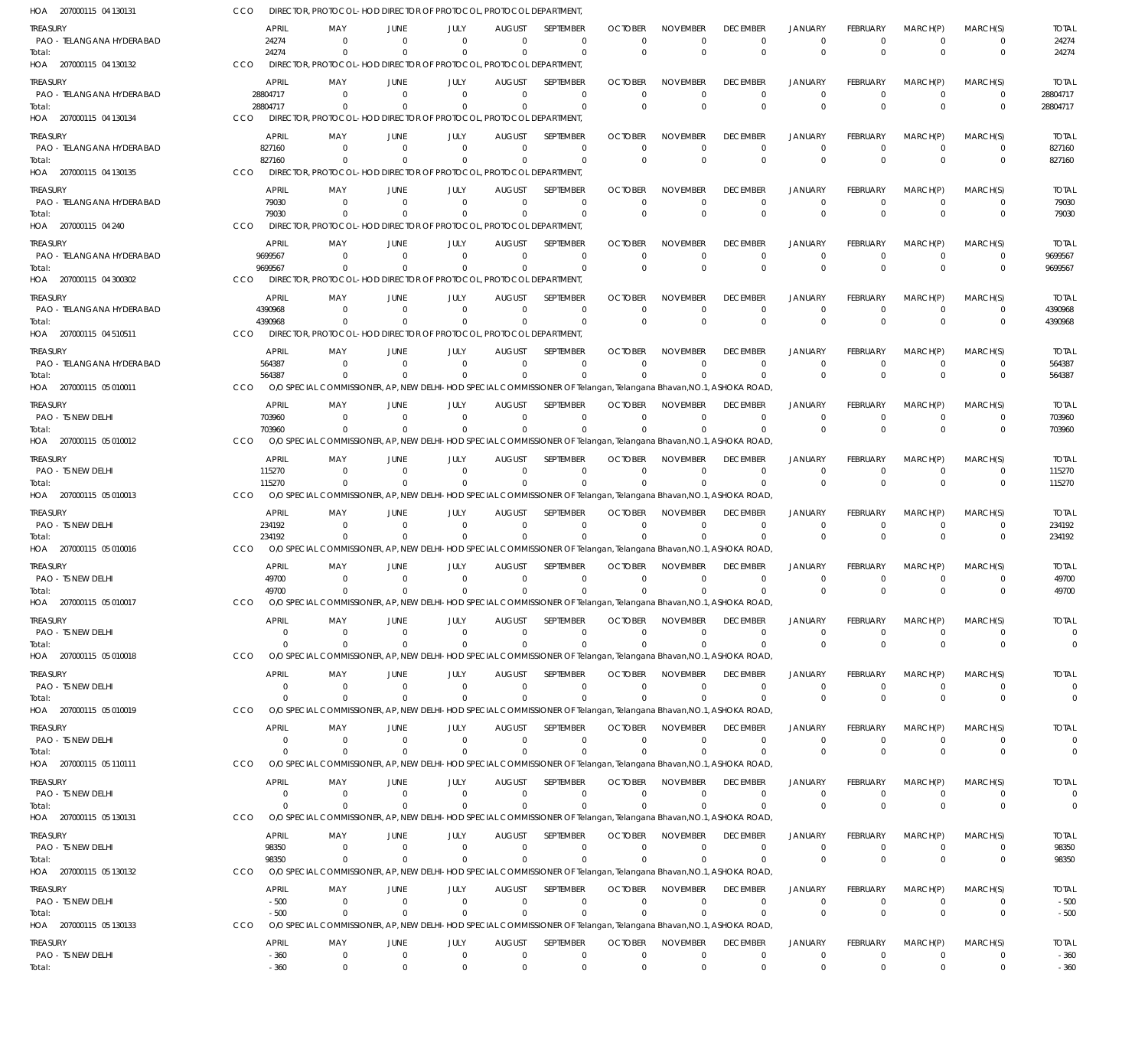| HOA 207000115 05 130135                | CCO                            | O/O SPECIAL COMMISSIONER, AP, NEW DELHI-HOD SPECIAL COMMISSIONER OF Telangan, Telangana Bhavan, NO.1, ASHOKA ROAD             |                            |                         |                           |                                                                                   |                            |                             |                                |                                  |                                |                         |                            |                                |
|----------------------------------------|--------------------------------|-------------------------------------------------------------------------------------------------------------------------------|----------------------------|-------------------------|---------------------------|-----------------------------------------------------------------------------------|----------------------------|-----------------------------|--------------------------------|----------------------------------|--------------------------------|-------------------------|----------------------------|--------------------------------|
| TREASURY<br>PAO - TS NEW DELHI         | <b>APRIL</b><br>506377         | MAY<br>$\Omega$                                                                                                               | JUNE<br>$\Omega$           | JULY<br>$\Omega$        | <b>AUGUST</b><br>$\Omega$ | SEPTEMBER<br>$\mathbf 0$                                                          | <b>OCTOBER</b><br>$\Omega$ | <b>NOVEMBER</b><br>$\Omega$ | <b>DECEMBER</b><br>$\Omega$    | <b>JANUARY</b><br>$\overline{0}$ | FEBRUARY<br>$\mathbf 0$        | MARCH(P)<br>$\mathbf 0$ | MARCH(S)<br>$\overline{0}$ | <b>TOTAL</b><br>506377         |
| Total:<br>HOA 207000115 05 140         | 506377<br><b>CCO</b>           | $\Omega$<br>O/O SPECIAL COMMISSIONER, AP, NEW DELHI-HOD SPECIAL COMMISSIONER OF Telangan, Telangana Bhavan, NO.1, ASHOKA ROAD | $\Omega$                   | $\Omega$                | $\Omega$                  | $\Omega$                                                                          |                            | $\Omega$                    | $\mathbf 0$                    | $\Omega$                         | $\Omega$                       | $\Omega$                | $\mathbf 0$                | 506377                         |
| TREASURY                               | <b>APRIL</b>                   | MAY                                                                                                                           | <b>JUNE</b>                | JULY                    | <b>AUGUST</b>             | SEPTEMBER                                                                         | <b>OCTOBER</b>             | <b>NOVEMBER</b>             | <b>DECEMBER</b>                | <b>JANUARY</b>                   | <b>FEBRUARY</b>                | MARCH(P)                | MARCH(S)                   | <b>TOTAL</b>                   |
| PAO - TS NEW DELHI                     | $\Omega$                       | $\Omega$                                                                                                                      | $\Omega$                   | $\Omega$                | $\Omega$                  | $\Omega$                                                                          | $\Omega$                   | $\Omega$                    | $\Omega$                       | $\Omega$                         | $\Omega$                       | $\Omega$                | $\Omega$                   | 0                              |
| Total:<br>HOA 207000115 05 240         | $\Omega$<br>CCO                | $\Omega$<br>O/O SPECIAL COMMISSIONER, AP, NEW DELHI-HOD SPECIAL COMMISSIONER OF Telangan, Telangana Bhavan, NO.1, ASHOKA ROAD | $\Omega$                   | $\Omega$                | $\Omega$                  | $\Omega$                                                                          |                            | $\Omega$                    | $\overline{0}$                 | $\Omega$                         | $\Omega$                       | $\Omega$                | $\mathbf 0$                | $\mathbf 0$                    |
|                                        | <b>APRIL</b>                   |                                                                                                                               | <b>JUNE</b>                |                         |                           | SEPTEMBER                                                                         |                            | <b>NOVEMBER</b>             | <b>DECEMBER</b>                | <b>JANUARY</b>                   | <b>FEBRUARY</b>                |                         | MARCH(S)                   | <b>TOTAL</b>                   |
| <b>TREASURY</b><br>PAO - TS NEW DELHI  | $-250$                         | MAY<br>$\Omega$                                                                                                               | $\Omega$                   | JULY<br>$\Omega$        | <b>AUGUST</b><br>$\Omega$ | $\mathbf 0$                                                                       | <b>OCTOBER</b><br>$\Omega$ | $\Omega$                    | $\Omega$                       | $\overline{0}$                   | $\mathbf 0$                    | MARCH(P)<br>0           | 0                          | $-250$                         |
| Total:                                 | $-250$                         | $\Omega$                                                                                                                      | $\Omega$                   | $\Omega$                | $\Omega$                  | $\Omega$                                                                          | $\Omega$                   | $\Omega$                    | $\mathbf 0$                    | $\Omega$                         | $\Omega$                       | $\Omega$                | $\mathbf 0$                | $-250$                         |
| HOA 207000115 05 300301                | CCO                            | O/O SPECIAL COMMISSIONER, AP, NEW DELHI-HOD SPECIAL COMMISSIONER OF Telangan, Telangana Bhavan, NO.1, ASHOKA ROAD             |                            |                         |                           |                                                                                   |                            |                             |                                |                                  |                                |                         |                            |                                |
| TREASURY<br>PAO - TS NEW DELHI         | <b>APRIL</b><br>33165          | MAY<br>$\Omega$                                                                                                               | JUNE<br>$\Omega$           | JULY<br>$\Omega$        | <b>AUGUST</b><br>$\Omega$ | SEPTEMBER<br>$\Omega$                                                             | <b>OCTOBER</b><br>$\Omega$ | <b>NOVEMBER</b><br>$\Omega$ | <b>DECEMBER</b><br>$\Omega$    | <b>JANUARY</b><br>$\Omega$       | <b>FEBRUARY</b><br>$\Omega$    | MARCH(P)<br>$\Omega$    | MARCH(S)<br>$\mathbf 0$    | <b>TOTAL</b><br>33165          |
| Total:                                 | 33165                          | $\Omega$                                                                                                                      |                            | $\Omega$                | $\Omega$                  | $\Omega$                                                                          |                            | $\Omega$                    | $\overline{0}$                 | $\Omega$                         | $\Omega$                       | $\Omega$                | $\Omega$                   | 33165                          |
| HOA 207000115 05 300302                | CCO                            | O/O SPECIAL COMMISSIONER, AP, NEW DELHI-HOD SPECIAL COMMISSIONER OF Telangan, Telangana Bhavan, NO.1, ASHOKA ROAD             |                            |                         |                           |                                                                                   |                            |                             |                                |                                  |                                |                         |                            |                                |
| TREASURY<br>PAO - TS NEW DELHI         | <b>APRIL</b><br>$\overline{0}$ | MAY<br>$\mathbf 0$                                                                                                            | <b>JUNE</b><br>$\Omega$    | JULY<br>$\Omega$        | <b>AUGUST</b><br>$\Omega$ | SEPTEMBER<br>$\mathbf 0$                                                          | <b>OCTOBER</b><br>$\Omega$ | <b>NOVEMBER</b><br>$\Omega$ | <b>DECEMBER</b><br>$\Omega$    | <b>JANUARY</b><br>$\overline{0}$ | <b>FEBRUARY</b><br>$\mathbf 0$ | MARCH(P)<br>$\Omega$    | MARCH(S)<br>$\mathbf 0$    | <b>TOTAL</b><br>$\overline{0}$ |
| Total:                                 | $\Omega$                       | $\Omega$                                                                                                                      | $\Omega$                   | $\Omega$                | $\Omega$                  | $\Omega$                                                                          |                            | $\Omega$                    | $\mathbf 0$                    | $\Omega$                         | $\Omega$                       | $\Omega$                | $\mathbf 0$                | $\Omega$                       |
| HOA 207000115 05 510511                | CCO                            | O/O SPECIAL COMMISSIONER, AP, NEW DELHI-HOD SPECIAL COMMISSIONER OF Telangan, Telangana Bhavan, NO.1, ASHOKA ROAD             |                            |                         |                           |                                                                                   |                            |                             |                                |                                  |                                |                         |                            |                                |
| TREASURY                               | <b>APRIL</b>                   | MAY                                                                                                                           | <b>JUNE</b>                | JULY                    | <b>AUGUST</b>             | SEPTEMBER                                                                         | <b>OCTOBER</b>             | <b>NOVEMBER</b>             | <b>DECEMBER</b>                | <b>JANUARY</b>                   | <b>FEBRUARY</b>                | MARCH(P)                | MARCH(S)                   | <b>TOTAL</b>                   |
| PAO - TS NEW DELHI<br>Total:           | $\Omega$<br>$\Omega$           | $\Omega$<br>$\Omega$                                                                                                          | $\Omega$<br>$\Omega$       | $\Omega$<br>$\Omega$    | $\Omega$<br>$\Omega$      | $\Omega$<br>$\Omega$                                                              | $\Omega$<br>$\Omega$       | $\Omega$<br>$\Omega$        | $\mathbf 0$<br>$\Omega$        | $^{\circ}$<br>$\Omega$           | $\Omega$<br>$\Omega$           | $\Omega$<br>$\Omega$    | $\Omega$<br>$\mathbf 0$    | $\mathbf 0$<br>$\mathbf 0$     |
| HOA 207000115 06 010011                | <b>CCO</b>                     | LAND ADMINISTRATION - HOD CHIEF COMMISSIONER, LAND ADMINISTRATION STATION ROAD, NAMPALLY,                                     |                            |                         |                           |                                                                                   |                            |                             |                                |                                  |                                |                         |                            |                                |
| TREASURY                               | <b>APRIL</b>                   | MAY                                                                                                                           | <b>JUNE</b>                | JULY                    | <b>AUGUST</b>             | <b>SEPTEMBER</b>                                                                  | <b>OCTOBER</b>             | <b>NOVEMBER</b>             | <b>DECEMBER</b>                | <b>JANUARY</b>                   | <b>FEBRUARY</b>                | MARCH(P)                | MARCH(S)                   | <b>TOTAL</b>                   |
| WARANGAL (U)<br>Total:                 | 46565<br>46565                 | $\Omega$<br>$\Omega$                                                                                                          | $\Omega$<br>$\Omega$       | $\mathbf 0$<br>$\Omega$ | $\Omega$<br>$\Omega$      | $\mathbf 0$<br>$\Omega$                                                           | $\Omega$<br>$\Omega$       | $\Omega$<br>$\Omega$        | $^{\circ}$<br>$\Omega$         | $^{\circ}$<br>$\Omega$           | $\Omega$<br>$\Omega$           | $\mathbf 0$<br>$\Omega$ | $^{\circ}$<br>$\Omega$     | 46565<br>46565                 |
| HOA 207000115 06 010012                | CCO                            | <b>LAND ADMINISTRATION</b>                                                                                                    |                            |                         |                           | - HOD CHIEF COMMISSIONER, LAND ADMINISTRATION STATION ROAD, NAMPALLY,             |                            |                             |                                |                                  |                                |                         |                            |                                |
| <b>TREASURY</b>                        | APRIL                          | MAY                                                                                                                           | JUNE                       | JULY                    | <b>AUGUST</b>             | SEPTEMBER                                                                         | <b>OCTOBER</b>             | <b>NOVEMBER</b>             | <b>DECEMBER</b>                | <b>JANUARY</b>                   | <b>FEBRUARY</b>                | MARCH(P)                | MARCH(S)                   | <b>TOTAL</b>                   |
| WARANGAL (U)                           | 500                            | $\Omega$                                                                                                                      | $\Omega$                   | $\Omega$                | $\Omega$                  | $\Omega$                                                                          | $\Omega$                   | $\Omega$                    | $\Omega$                       | $^{\circ}$                       | $\Omega$                       | $\Omega$                | 0                          | 500                            |
| Total:<br>HOA 207000115 06 010013      | 500<br><b>CCO</b>              | $\Omega$<br>LAND ADMINISTRATION - HOD CHIEF COMMISSIONER, LAND ADMINISTRATION STATION ROAD, NAMPALLY                          | $\Omega$                   | $\Omega$                | $\Omega$                  | $\Omega$                                                                          | $\Omega$                   | $\Omega$                    | $\Omega$                       | $\Omega$                         | $\Omega$                       | $\Omega$                | $\mathbf 0$                | 500                            |
| TREASURY                               | <b>APRIL</b>                   | MAY                                                                                                                           | <b>JUNE</b>                | JULY                    | <b>AUGUST</b>             | SEPTEMBER                                                                         | <b>OCTOBER</b>             | <b>NOVEMBER</b>             | <b>DECEMBER</b>                | <b>JANUARY</b>                   | <b>FEBRUARY</b>                | MARCH(P)                | MARCH(S)                   | <b>TOTAL</b>                   |
| WARANGAL (U)                           | 17860                          | $\Omega$                                                                                                                      | $\Omega$                   | $\mathbf 0$             | $\Omega$                  | $\mathbf 0$                                                                       | $\Omega$                   | $\Omega$                    | $^{\circ}$                     | $^{\circ}$                       | $\mathbf 0$                    | $\mathbf 0$             | $\mathbf 0$                | 17860                          |
| Total:<br>HOA 207000115 06 010016      | 17860<br>CCO                   | $\Omega$<br><b>LAND ADMINISTRATION</b>                                                                                        | $\Omega$                   | $\Omega$                | $\Omega$                  | $\Omega$<br>- HOD CHIEF COMMISSIONER, LAND ADMINISTRATION STATION ROAD, NAMPALLY, | $\Omega$                   | $\Omega$                    | $\Omega$                       | $\Omega$                         | $\Omega$                       | $\Omega$                | $\Omega$                   | 17860                          |
|                                        | <b>APRIL</b>                   | MAY                                                                                                                           |                            |                         |                           | SEPTEMBER                                                                         | <b>OCTOBER</b>             | <b>NOVEMBER</b>             | <b>DECEMBER</b>                |                                  | <b>FEBRUARY</b>                |                         | MARCH(S)                   |                                |
| <b>TREASURY</b><br>WARANGAL (U)        | 9212                           | $\Omega$                                                                                                                      | JUNE<br>$\Omega$           | JULY<br>$\Omega$        | <b>AUGUST</b><br>$\Omega$ | $\Omega$                                                                          | $\Omega$                   | $\Omega$                    | $\Omega$                       | <b>JANUARY</b><br>$^{\circ}$     | $\Omega$                       | MARCH(P)<br>$\Omega$    | $\Omega$                   | <b>TOTAL</b><br>9212           |
| Total:                                 | 9212                           | $\Omega$                                                                                                                      | $\Omega$                   | $\Omega$                | $\Omega$                  | $\Omega$                                                                          | $\Omega$                   | $\Omega$                    | $\overline{0}$                 | $\Omega$                         | $\Omega$                       | $\Omega$                | $\mathbf{0}$               | 9212                           |
| HOA 207000115 06 010017                | CCO                            | LAND ADMINISTRATION - HOD CHIEF COMMISSIONER, LAND ADMINISTRATION STATION ROAD, NAMPALLY,                                     |                            |                         |                           |                                                                                   |                            |                             |                                |                                  |                                |                         |                            |                                |
| TREASURY<br>WARANGAL (U)               | APRIL<br>100000                | MAY<br>$\Omega$                                                                                                               | JUNE<br>$\Omega$           | JULY<br>0               | <b>AUGUST</b><br>$\Omega$ | SEPTEMBER<br>0                                                                    | <b>OCTOBER</b><br>$\Omega$ | <b>NOVEMBER</b><br>$\Omega$ | <b>DECEMBER</b><br>$^{\circ}$  | <b>JANUARY</b><br>$^{\circ}$     | FEBRUARY<br>$\Omega$           | MARCH(P)<br>$\Omega$    | MARCH(S)<br>0              | <b>TOTAL</b><br>100000         |
| Total:                                 | 100000                         | $\Omega$                                                                                                                      | $\Omega$                   | $\Omega$                | $\Omega$                  | $\Omega$                                                                          | $\Omega$                   | $\Omega$                    | $\mathbf 0$                    | $\Omega$                         | $\Omega$                       | $\Omega$                | $\Omega$                   | 100000                         |
| HOA<br>20700080025 05 500503           | CCO                            | GENERAL ADMN, SECRETARIAT DEPT - HOD SECRETARY, GENERAL ADMINISTRATION DEPARTMENT                                             |                            |                         |                           |                                                                                   |                            |                             |                                |                                  |                                |                         |                            |                                |
| TREASURY<br>PAO - TELANGANA HYDERABAD  | <b>APRIL</b><br>49198715       | MAY<br>$\Omega$                                                                                                               | JUNE<br>$\Omega$           | JULY<br>$\Omega$        | <b>AUGUST</b><br>$\Omega$ | SEPTEMBER<br>$\Omega$                                                             | <b>OCTOBER</b><br>$\Omega$ | <b>NOVEMBER</b><br>$\Omega$ | <b>DECEMBER</b><br>$\mathbf 0$ | <b>JANUARY</b><br>$\overline{0}$ | <b>FEBRUARY</b><br>$\Omega$    | MARCH(P)<br>$\mathbf 0$ | MARCH(S)<br>0              | <b>TOTAL</b><br>49198715       |
| Total:                                 | 49198715                       | $\Omega$                                                                                                                      | $\Omega$                   | $\Omega$                | $\Omega$                  | $\Omega$                                                                          | $\Omega$                   | $\Omega$                    | $\mathbf 0$                    | $\Omega$                         | $\Omega$                       | $\Omega$                | $\mathbf 0$                | 49198715                       |
| HOA 207000911 96 000                   | <b>CCO</b>                     | FINANCE - HOD SECRETARY, FINANCE Telangana SECRETARIAT                                                                        |                            |                         |                           |                                                                                   |                            |                             |                                |                                  |                                |                         |                            |                                |
| TREASURY                               | <b>APRIL</b>                   | MAY                                                                                                                           | JUNE                       | JULY                    | <b>AUGUST</b>             | SEPTEMBER                                                                         | <b>OCTOBER</b>             | <b>NOVEMBER</b>             | <b>DECEMBER</b>                | <b>JANUARY</b>                   | <b>FEBRUARY</b>                | MARCH(P)                | MARCH(S)                   | <b>TOTAL</b>                   |
| PAO - TS NEW DELHI<br>Total:           | $\mathbf 0$<br>$\Omega$        | $\mathbf 0$<br>$\Omega$                                                                                                       | $\overline{0}$<br>$\Omega$ | $\mathbf 0$<br>$\Omega$ | $\Omega$<br>$\Omega$      | $\mathbf 0$<br>$\mathbf{0}$                                                       | $\Omega$<br>$\Omega$       | $\Omega$<br>$\Omega$        | $^{\circ}$<br>$\Omega$         | $\overline{0}$<br>$\Omega$       | $\Omega$<br>$\Omega$           | $\mathbf 0$<br>$\Omega$ | 0<br>$\mathbf 0$           | $\mathbf 0$<br>$\Omega$        |
| HOA 207101101 04 040041                | <b>CCO</b>                     | FINANCE - HOD SECRETARY, FINANCE Telangana SECRETARIAT                                                                        |                            |                         |                           |                                                                                   |                            |                             |                                |                                  |                                |                         |                            |                                |
| TREASURY                               | APRIL                          | MAY                                                                                                                           | <b>JUNE</b>                | JULY                    | <b>AUGUST</b>             | <b>SEPTEMBER</b>                                                                  | <b>OCTOBER</b>             | <b>NOVEMBER</b>             | <b>DECEMBER</b>                | <b>JANUARY</b>                   | <b>FEBRUARY</b>                | MARCH(P)                | MARCH(S)                   | <b>TOTAL</b>                   |
| ADILABAD<br><b>BHADRADI KOTHAGUDEM</b> | 67519350<br>73224508           | $\Omega$<br>0                                                                                                                 | $\Omega$<br>$\Omega$       | $\Omega$<br>$\Omega$    | $\Omega$<br>-0            | $\Omega$<br>$\Omega$                                                              | $\Omega$<br>$\Omega$       | $\Omega$<br>$\Omega$        | $\Omega$<br>$\Omega$           | $\overline{0}$<br>$\overline{0}$ | $\Omega$<br>0                  | $\mathbf 0$<br>$\Omega$ | 0<br>$\mathbf 0$           | 67519350<br>73224508           |
| BHOOPALAPALLY                          | 2196295                        | 0                                                                                                                             | $\Omega$                   | $\Omega$                |                           | $\Omega$                                                                          | $\Omega$                   | $\Omega$                    | $\Omega$                       | $\Omega$                         | U                              | $\Omega$                | $\Omega$                   | 2196295                        |
| HYDERABAD URBAN<br><b>JAGTIAL</b>      | $-11408596$<br>71338052        | O                                                                                                                             | $\Omega$<br>$\Omega$       | $\Omega$<br>$\Omega$    |                           | $\Omega$<br>$\Omega$                                                              | $\sqrt{ }$<br>$\sqrt{ }$   | $\Omega$<br>$\Omega$        | $\Omega$<br>$\Omega$           | $\Omega$<br>$\Omega$             |                                | $\Omega$<br>$\Omega$    | $\Omega$<br>$\Omega$       | $-11408596$<br>71338052        |
| <b>JANGAON</b>                         | 32268903                       |                                                                                                                               | $\Omega$                   | $\Omega$                |                           | $\Omega$                                                                          | $\sqrt{ }$                 | $\Omega$                    | $\Omega$                       | $\Omega$                         |                                | $\Omega$                | 0                          | 32268903                       |
| JOGULAMBA GADWAL                       | 30121710                       |                                                                                                                               | C                          | $\Omega$                |                           | $\Omega$                                                                          | $\sqrt{ }$                 | $\Omega$                    | $\Omega$                       | $\Omega$                         |                                | $\Omega$                | 0                          | 30121710                       |
| KAMAREDDY<br>KARIMNAGAR                | 64116357<br>243935673          |                                                                                                                               | C<br>$\Omega$              | ſ<br>$\Omega$           |                           | $\Omega$<br>$\Omega$                                                              | $\sqrt{ }$                 | $\Omega$<br>$\Omega$        | $\Omega$                       | $\Omega$<br>$\Omega$             |                                | $\Omega$<br>$\Omega$    | $\Omega$<br>$\Omega$       | 64116357<br>243935673          |
| KHAMMAM                                | 215613621                      |                                                                                                                               | C                          | $\Omega$                |                           | $\Omega$                                                                          | $\sqrt{ }$                 | $\Omega$                    | $\Omega$                       | $\Omega$                         |                                | $\Omega$                | $\Omega$                   | 215613621                      |
| KOMARAMBHEEM ASIFABAD                  | 24315562                       |                                                                                                                               | C                          | $\Omega$                |                           | $\Omega$                                                                          | $\sqrt{ }$                 | $\Omega$                    | $\Omega$                       | $\Omega$                         |                                | $\Omega$                | $\Omega$                   | 24315562                       |
| MAHABOOB NAGAR<br>MAHABUBABAD          | 135920815<br>32237820          |                                                                                                                               | C<br>$\Omega$              | ſ<br>$\Omega$           |                           | $\Omega$<br>$\Omega$                                                              | $\sqrt{ }$<br>$\sqrt{ }$   | $\Omega$<br>$\Omega$        | $\Omega$<br>$\Omega$           | $\Omega$<br>$\Omega$             |                                | $\Omega$<br>$\Omega$    | $\Omega$<br>$\Omega$       | 135920815<br>32237820          |
| <b>MANCHERIAL</b>                      | 48733843                       |                                                                                                                               | C                          | ſ                       |                           | $\Omega$                                                                          | $\sqrt{ }$                 | $\Omega$                    | $\Omega$                       | $\Omega$                         |                                | U                       | 0                          | 48733843                       |
| <b>MEDAK</b>                           | 46027813                       |                                                                                                                               | $\Omega$                   | $\Omega$                |                           | $\Omega$                                                                          | $\sqrt{ }$                 | $\Omega$                    | $\Omega$                       | $\Omega$                         |                                | $\Omega$                | 0                          | 46027813                       |
| <b>MEDCHAL</b>                         | 27944592<br>14575830           |                                                                                                                               | C<br>C                     | $\Omega$<br>$\Omega$    |                           | $\Omega$<br>$\Omega$                                                              | $\sqrt{ }$<br>$\sqrt{ }$   | $\Omega$<br>$\Omega$        | $\Omega$<br>$\Omega$           | $\Omega$<br>$\Omega$             |                                | $\Omega$<br>$\Omega$    | 0<br>0                     | 27944592<br>14575830           |
| Mulugu<br>NAGARKURNOOL                 | 68108821                       |                                                                                                                               | C                          | $\Omega$                |                           | $\Omega$                                                                          | $\sqrt{ }$                 | $\Omega$                    | $\Omega$                       | $\Omega$                         |                                | $\Omega$                | 0                          | 68108821                       |
| NALGONDA                               | 190251729                      |                                                                                                                               | $\Omega$                   | $\Omega$                |                           | $\Omega$                                                                          | $\sqrt{ }$                 | $\Omega$                    | $\Omega$                       | $\Omega$                         |                                | $\Omega$                | $\Omega$                   | 190251729                      |
| NIRMAL                                 | 62821863                       |                                                                                                                               | C                          | ſ                       |                           | $\Omega$                                                                          |                            | $\Omega$                    |                                | $\Omega$                         |                                | $\Omega$                | $\Omega$                   | 62821863                       |
| NIZAMABAD<br>Narayanpet                | 176765721<br>22936733          |                                                                                                                               | $\Omega$<br>$\Omega$       | $\Omega$<br>$\Omega$    |                           | $\Omega$<br>$\Omega$                                                              | $\Omega$<br>$\Omega$       | $\Omega$<br>$\Omega$        | $\Omega$<br>$\Omega$           | $\Omega$<br>$\Omega$             |                                | $\Omega$<br>$\Omega$    | $\Omega$<br>$\Omega$       | 176765721<br>22936733          |
| PAO - TELANGANA HYDERABAD              | 159464                         | 0                                                                                                                             | $\Omega$                   | $\Omega$                | $\Omega$                  | $\Omega$                                                                          | $\Omega$                   | $\Omega$                    | $\Omega$                       | $\overline{0}$                   | 0                              | $\Omega$                | 0                          | 159464                         |
| PAO - TS NEW DELHI                     | $\mathbf 0$                    | $\Omega$                                                                                                                      | $\Omega$                   | $\Omega$                | $\Omega$                  | $\Omega$                                                                          | $\Omega$                   | $\Omega$                    | $\Omega$                       | $\Omega$                         | $\Omega$                       | $\Omega$                | $\mathbf 0$                | $\mathbf 0$                    |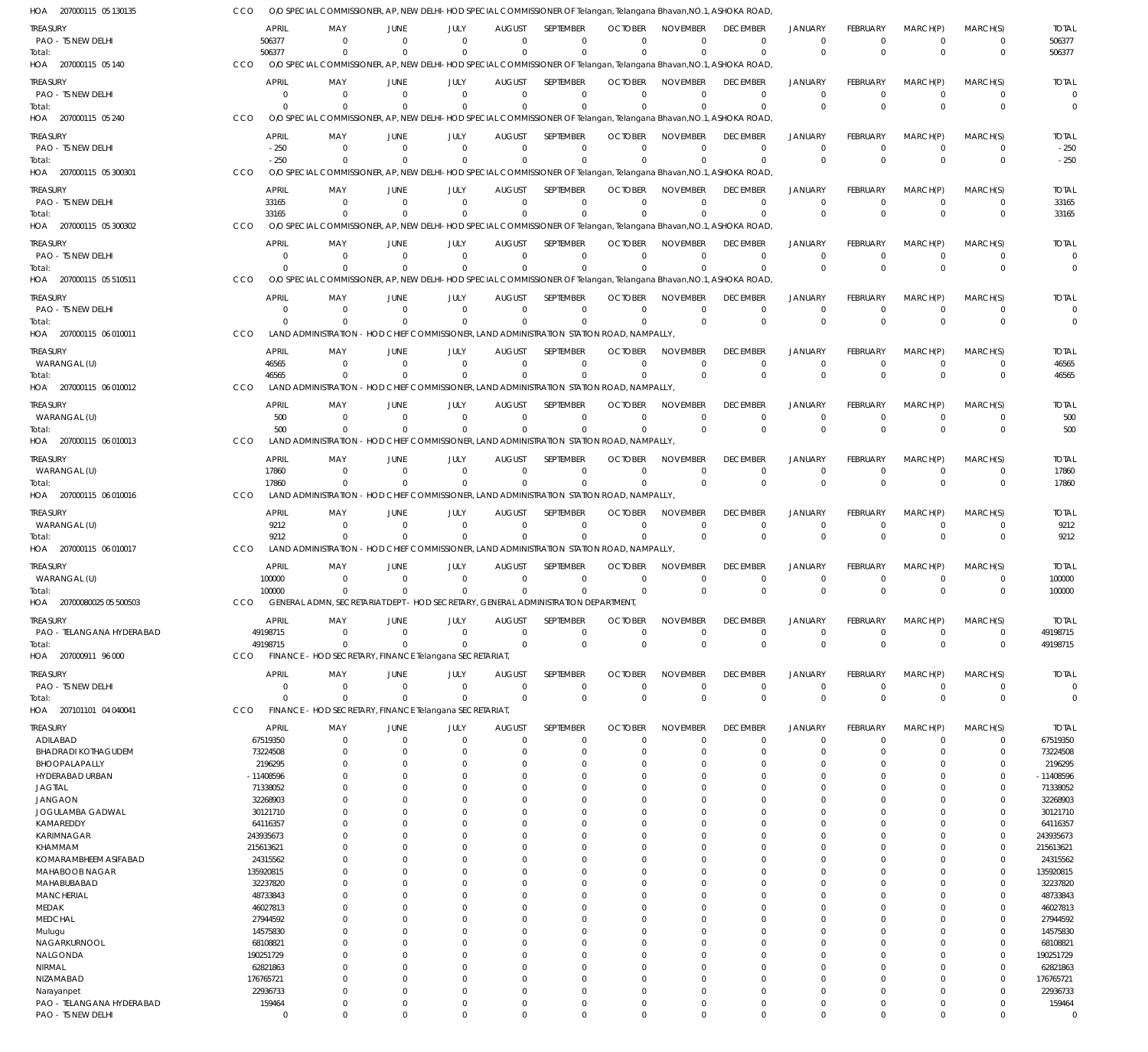| <b>TREASURY</b><br>PEDDAPALLY |                      |                            |                                                        |                            |                            |                            |                            |                            |                            |                            |                            |                            |                            |                      |
|-------------------------------|----------------------|----------------------------|--------------------------------------------------------|----------------------------|----------------------------|----------------------------|----------------------------|----------------------------|----------------------------|----------------------------|----------------------------|----------------------------|----------------------------|----------------------|
|                               | <b>APRIL</b>         | MAY                        | JUNE                                                   | JULY                       | <b>AUGUST</b>              | SEPTEMBER                  | <b>OCTOBER</b>             | <b>NOVEMBER</b>            | <b>DECEMBER</b>            | <b>JANUARY</b>             | FEBRUARY                   | MARCH(P)                   | MARCH(S)                   | <b>TOTAL</b>         |
|                               | 35247563             | $\overline{0}$             | $\mathbf 0$                                            | $\mathbf 0$                | $\mathbf 0$                | $\mathbf 0$                | $\mathbf 0$                | $\mathbf 0$                | $\mathbf 0$                | $\mathbf 0$                | $\mathbf 0$                | $\mathbf 0$                | $\mathbf 0$                | 35247563             |
|                               |                      |                            |                                                        |                            |                            |                            |                            |                            |                            |                            |                            |                            |                            |                      |
| PPO - MOTIGALLY (TELANGANA)   | 2042308588           | $\overline{0}$             | $\mathbf 0$                                            | $\mathbf 0$                | $\mathbf 0$                | $\mathbf 0$                | $\mathbf 0$                | $\mathbf 0$                | $\mathbf 0$                | $\mathbf 0$                | $\mathbf 0$                | $\Omega$                   | $\mathbf 0$                | 2042308588           |
| <b>RANGA REDDY</b>            | 113766850            | $\mathbf 0$                | $\Omega$                                               | $\Omega$                   | $\mathbf 0$                | $^{\circ}$                 | $\mathbf 0$                | 0                          | $\mathbf 0$                | $\Omega$                   | $\Omega$                   | $\Omega$                   | $\mathbf 0$                | 113766850            |
| SANGAREDDY                    | 132779097            | $\mathbf 0$                | $\Omega$                                               | $\mathbf 0$                | $\mathbf 0$                | $\Omega$                   | $\mathbf 0$                | $\mathbf 0$                | $\mathbf 0$                | $\Omega$                   | $\Omega$                   | $\Omega$                   | $\mathbf 0$                | 132779097            |
|                               |                      |                            |                                                        |                            |                            |                            |                            |                            |                            |                            |                            |                            |                            |                      |
| SIDDIPET                      | 89750577             | $\mathbf 0$                | $\Omega$                                               | $\Omega$                   | $\mathbf 0$                | $\Omega$                   | $\Omega$                   | $\Omega$                   | $\mathbf 0$                | $\Omega$                   | $\Omega$                   | $\Omega$                   | $\mathbf 0$                | 89750577             |
| SIRICILLA                     | 30929184             | $\Omega$                   | $\Omega$                                               | $\Omega$                   | $\mathbf 0$                | $\Omega$                   | $\mathbf 0$                | $\Omega$                   | $\Omega$                   | $\Omega$                   | $\Omega$                   | $\Omega$                   | $\mathbf 0$                | 30929184             |
| SURYAPET                      | 82814311             | $\mathbf 0$                | $\Omega$                                               | $\mathbf 0$                | $\mathbf 0$                | $\Omega$                   | $\Omega$                   | $\Omega$                   | $\mathbf 0$                | $\Omega$                   | $\Omega$                   | $\Omega$                   | $\mathbf 0$                | 82814311             |
|                               |                      |                            |                                                        |                            |                            |                            |                            |                            |                            |                            |                            |                            |                            |                      |
| VIKARABAD                     | 61409766             | $\Omega$                   | $\Omega$                                               | $\Omega$                   | $\mathbf 0$                | $\Omega$                   | $\Omega$                   | $\Omega$                   | $\Omega$                   | $\Omega$                   | $\Omega$                   | $\Omega$                   | $\mathbf 0$                | 61409766             |
| WANAPARTHY                    | 41501012             | $\mathbf 0$                | $\Omega$                                               | $\mathbf 0$                | $\mathbf 0$                | $\Omega$                   | $\mathbf 0$                | 0                          | $\mathbf 0$                | $\Omega$                   | $\Omega$                   | $\Omega$                   | $\mathbf 0$                | 41501012             |
| WARANGAL (R)                  |                      | $\Omega$                   | $\Omega$                                               | $\Omega$                   | $\mathbf 0$                |                            |                            | $\Omega$                   | $\mathbf 0$                |                            | $\Omega$                   | $\Omega$                   | $\mathbf 0$                |                      |
|                               | 34096650             |                            |                                                        |                            |                            | $\Omega$                   | $\mathbf 0$                |                            |                            | $\Omega$                   |                            |                            |                            | 34096650             |
| WARANGAL (U)                  | 363572505            | $\Omega$                   | $\Omega$                                               | $\Omega$                   | $\mathbf 0$                | $\Omega$                   | $\Omega$                   | $\Omega$                   | $\Omega$                   | $\Omega$                   | $\Omega$                   | $\Omega$                   | $\mathbf 0$                | 363572505            |
| YADADRI                       | 51303632             | $\Omega$                   | $\mathbf 0$                                            | $\mathbf 0$                | $\mathbf 0$                | $^{\circ}$                 | $\mathbf 0$                | $\mathbf 0$                | $\mathbf 0$                | $\Omega$                   | $\mathbf 0$                | $\Omega$                   | $\mathbf 0$                | 51303632             |
|                               |                      |                            |                                                        |                            |                            |                            |                            |                            |                            |                            |                            |                            |                            |                      |
| Total:                        | 4719206214           | $\mathbf 0$                | $\mathbf 0$                                            | $\mathbf 0$                | $\mathbf 0$                | $\Omega$                   | $\mathbf 0$                | $\mathbf 0$                | $\mathbf 0$                | $\Omega$                   | $\mathbf 0$                | $\Omega$                   | $\mathbf 0$                | 4719206214           |
| 207101101 07 040041<br>HOA    | CCO                  |                            | FINANCE - HOD SECRETARY, FINANCE Telangana SECRETARIAT |                            |                            |                            |                            |                            |                            |                            |                            |                            |                            |                      |
|                               |                      |                            |                                                        |                            |                            |                            |                            |                            |                            |                            |                            |                            |                            |                      |
| <b>TREASURY</b>               | <b>APRIL</b>         | MAY                        | JUNE                                                   | JULY                       | <b>AUGUST</b>              | SEPTEMBER                  | <b>OCTOBER</b>             | <b>NOVEMBER</b>            | <b>DECEMBER</b>            | JANUARY                    | <b>FEBRUARY</b>            | MARCH(P)                   | MARCH(S)                   | <b>TOTAL</b>         |
| ADILABAD                      | 134624               | $\mathbf 0$                | $\mathbf 0$                                            | $\mathbf 0$                | $\mathbf 0$                | $^{\circ}$                 | $\overline{0}$             | $\mathbf 0$                | $\mathbf 0$                | $\mathbf 0$                | $\mathbf 0$                | $\mathbf 0$                | $\mathbf 0$                | 134624               |
|                               |                      |                            |                                                        |                            |                            |                            |                            |                            |                            |                            |                            |                            |                            |                      |
| <b>BHADRADI KOTHAGUDEM</b>    | 86000                | $\overline{0}$             | $\mathbf 0$                                            | $\mathbf 0$                | $\mathbf 0$                | $^{\circ}$                 | $\mathbf 0$                | $\mathbf 0$                | $\mathbf 0$                | $\mathbf 0$                | $\mathbf 0$                | $\Omega$                   | $\mathbf 0$                | 86000                |
| <b>JAGTIAL</b>                | 391432               | $\mathbf 0$                | $\mathbf 0$                                            | $\mathbf 0$                | $\mathbf 0$                | $^{\circ}$                 | $\mathbf 0$                | $\Omega$                   | $\mathbf 0$                | $\Omega$                   | $\Omega$                   | $\Omega$                   | $\mathbf 0$                | 391432               |
| JANGAON                       | 46500                | $\mathbf 0$                | $\mathbf 0$                                            | 0                          | $\mathbf 0$                | $^{\circ}$                 | $\mathbf 0$                | 0                          | $\mathbf 0$                | $\Omega$                   | $\Omega$                   | $\Omega$                   | $\mathbf 0$                | 46500                |
|                               |                      |                            |                                                        |                            |                            |                            |                            |                            |                            |                            |                            |                            |                            |                      |
| JOGULAMBA GADWAL              | 32587                | $\mathbf 0$                | $\mathbf 0$                                            | $\mathbf 0$                | $\mathbf 0$                | -0                         | $\mathbf 0$                | $\Omega$                   | $\mathbf 0$                | $\Omega$                   | $\Omega$                   | $\Omega$                   | $\mathbf 0$                | 32587                |
| KAMAREDDY                     | 53000                | $\mathbf 0$                | $\Omega$                                               | $\Omega$                   | $\mathbf 0$                | $^{\circ}$                 | $\mathbf 0$                | $\Omega$                   | $\Omega$                   | $\Omega$                   | $\Omega$                   | $\Omega$                   | $\mathbf 0$                | 53000                |
|                               |                      | $\mathbf 0$                | $\mathbf 0$                                            | $\mathbf 0$                | $\mathbf 0$                | $^{\circ}$                 | $\mathbf 0$                |                            |                            | $\Omega$                   | $\Omega$                   | $\Omega$                   | $\mathbf 0$                | 403731               |
| KARIMNAGAR                    | 403731               |                            |                                                        |                            |                            |                            |                            | 0                          | $\mathbf 0$                |                            |                            |                            |                            |                      |
| KHAMMAM                       | 169392               | $\mathbf 0$                | $\Omega$                                               | $\Omega$                   | $\mathbf 0$                | $^{\circ}$                 | $\mathbf 0$                | $\Omega$                   | $\mathbf 0$                | $\Omega$                   | $\Omega$                   | $\Omega$                   | $\mathbf 0$                | 169392               |
| KOMARAMBHEEM ASIFABAD         | 58950                | $\mathbf 0$                | $\mathbf 0$                                            | $\mathbf 0$                | $\mathbf 0$                | $^{\circ}$                 | $\mathbf 0$                | $\Omega$                   | $\mathbf 0$                | $\Omega$                   | $\Omega$                   | $\Omega$                   | $\mathbf 0$                | 58950                |
|                               |                      |                            |                                                        |                            |                            |                            |                            |                            |                            |                            |                            |                            |                            |                      |
| <b>MAHABOOB NAGAR</b>         | 131153               | $\mathbf 0$                | $\Omega$                                               | $\mathbf 0$                | $\mathbf 0$                | $^{\circ}$                 | $\mathbf 0$                | $\Omega$                   | $\mathbf 0$                | $\Omega$                   | $\Omega$                   | $\Omega$                   | $\mathbf 0$                | 131153               |
| MAHABUBABAD                   | 142591               | $\mathbf 0$                | $\Omega$                                               | $\mathbf 0$                | $\mathbf 0$                | $^{\circ}$                 | $\mathbf 0$                | $\Omega$                   | $\mathbf 0$                | $\Omega$                   | $\Omega$                   | $\Omega$                   | $\mathbf 0$                | 142591               |
| <b>MANCHERIAL</b>             | 154898               | $\mathbf 0$                | $\mathbf 0$                                            | $\mathbf 0$                | $\mathbf 0$                | $^{\circ}$                 | $\mathbf 0$                | $\Omega$                   | $\mathbf 0$                | $\Omega$                   | $\Omega$                   | $\Omega$                   | $\mathbf 0$                | 154898               |
|                               |                      |                            |                                                        |                            |                            |                            |                            |                            |                            |                            |                            |                            |                            |                      |
| MEDAK                         | 83445                | $\mathbf 0$                | $\mathbf 0$                                            | $\mathbf 0$                | $\mathbf 0$                | $^{\circ}$                 | $\mathbf 0$                | $\Omega$                   | $\mathbf 0$                | $\Omega$                   | $\Omega$                   | $\Omega$                   | $\mathbf 0$                | 83445                |
| <b>MEDCHAL</b>                | 106637               | $\mathbf 0$                | $\Omega$                                               | $\Omega$                   | $\mathbf 0$                | $^{\circ}$                 | $\mathbf 0$                | $\Omega$                   | $\Omega$                   | $\Omega$                   | $\Omega$                   | $\Omega$                   | $\mathbf 0$                | 106637               |
|                               |                      |                            |                                                        |                            | $\mathbf 0$                |                            |                            |                            |                            |                            | $\Omega$                   |                            | $\mathbf 0$                |                      |
| Mulugu                        | 40000                | $\mathbf 0$                | $\mathbf 0$                                            | $\mathbf 0$                |                            | $^{\circ}$                 | $\mathbf 0$                | 0                          | $\mathbf 0$                | $\Omega$                   |                            | $\Omega$                   |                            | 40000                |
| NAGARKURNOOL                  | 208278               | $\mathbf 0$                | $\Omega$                                               | $\Omega$                   | $\mathbf 0$                | $^{\circ}$                 | $\mathbf 0$                | $\Omega$                   | $\mathbf 0$                | $\Omega$                   | $\Omega$                   | $\Omega$                   | $\Omega$                   | 208278               |
| NALGONDA                      | 607580               | $\mathbf 0$                | $\mathbf 0$                                            | $\mathbf 0$                | $\mathbf 0$                | $^{\circ}$                 | $\mathbf 0$                | $\Omega$                   | $\mathbf 0$                | $\Omega$                   | $\Omega$                   | $\Omega$                   | $\mathbf 0$                | 607580               |
|                               |                      |                            |                                                        |                            |                            |                            |                            |                            |                            |                            |                            |                            |                            |                      |
| NIRMAL                        | 282058               | $\mathbf 0$                | $\Omega$                                               | $\mathbf 0$                | $\mathbf 0$                | $^{\circ}$                 | $\mathbf 0$                | $\Omega$                   | $\mathbf 0$                | $\Omega$                   | $\Omega$                   | $\Omega$                   | $\mathbf 0$                | 282058               |
| NIZAMABAD                     | 944912               | $\mathbf 0$                | $\Omega$                                               | $\mathbf 0$                | $\mathbf 0$                | $^{\circ}$                 | $\mathbf 0$                | $\Omega$                   | $\mathbf 0$                | $\Omega$                   | $\Omega$                   | $\Omega$                   | $\mathbf 0$                | 944912               |
|                               | 27897                | $\mathbf 0$                | $\mathbf 0$                                            | $\mathbf 0$                | $\mathbf 0$                | $^{\circ}$                 | $\mathbf 0$                | $\Omega$                   | $\mathbf 0$                | $\Omega$                   | $\Omega$                   | $\Omega$                   | $\mathbf 0$                | 27897                |
| Narayanpet                    |                      |                            |                                                        |                            |                            |                            |                            |                            |                            |                            |                            |                            |                            |                      |
| PEDDAPALLY                    | 203420               | $\mathbf 0$                | $\Omega$                                               | $\mathbf 0$                | $\mathbf 0$                | $^{\circ}$                 | $\mathbf 0$                | $\Omega$                   | $\mathbf 0$                | $\Omega$                   | $\Omega$                   | $\Omega$                   | $\mathbf 0$                | 203420               |
| PPO - MOTIGALLY (TELANGANA)   | 8916277              | $\mathbf 0$                | $\Omega$                                               | $\Omega$                   | $\mathbf 0$                | $^{\circ}$                 | $\mathbf 0$                | $\Omega$                   | $\mathbf 0$                | $\Omega$                   | $\Omega$                   | $\Omega$                   | $\mathbf 0$                | 8916277              |
|                               |                      |                            |                                                        |                            |                            |                            |                            |                            |                            |                            |                            |                            |                            |                      |
| <b>RANGA REDDY</b>            | 309946               | $\mathbf 0$                | $\mathbf 0$                                            | $\mathbf 0$                | $\mathbf 0$                | $^{\circ}$                 | $\mathbf 0$                | 0                          | $\mathbf 0$                | $\Omega$                   | $\Omega$                   | $\Omega$                   | $\mathbf 0$                | 309946               |
| SANGAREDDY                    | 73000                | $\mathbf 0$                | $\Omega$                                               | $\Omega$                   | $\mathbf 0$                | $^{\circ}$                 | $\mathbf 0$                | $\Omega$                   | $\mathbf 0$                | $\Omega$                   | $\Omega$                   | $\Omega$                   | $\mathbf 0$                | 73000                |
| SIDDIPET                      | 112284               | $\mathbf 0$                | $\mathbf 0$                                            | $\mathbf 0$                | $\mathbf 0$                | $^{\circ}$                 | $\mathbf 0$                | $\Omega$                   | $\mathbf 0$                | $\Omega$                   | $\Omega$                   | $\Omega$                   | $\mathbf 0$                | 112284               |
|                               |                      |                            |                                                        |                            |                            |                            |                            |                            |                            |                            |                            |                            |                            |                      |
| SIRICILLA                     | 60848                | $\mathbf 0$                | $\Omega$                                               | $\mathbf 0$                | $\mathbf 0$                | $^{\circ}$                 | $\mathbf 0$                | $\Omega$                   | $\mathbf 0$                | $\Omega$                   | $\Omega$                   | $\Omega$                   | $\mathbf 0$                | 60848                |
| SURYAPET                      | 597410               | $\mathbf 0$                | $\Omega$                                               | $\mathbf 0$                | $\mathbf 0$                | $^{\circ}$                 | $\mathbf 0$                | $\Omega$                   | $\mathbf 0$                | $\Omega$                   | $\Omega$                   | $\Omega$                   | $\mathbf 0$                | 597410               |
| VIKARABAD                     | 227777               | $\mathbf 0$                | $\mathbf 0$                                            | $\mathbf 0$                | $\mathbf 0$                | $^{\circ}$                 | $\mathbf 0$                | 0                          | $\mathbf 0$                | $\Omega$                   | $\Omega$                   | $\Omega$                   | $\mathbf 0$                | 227777               |
|                               |                      |                            |                                                        |                            |                            |                            |                            |                            |                            |                            |                            |                            |                            |                      |
| WARANGAL (R)                  | 158460               | $\Omega$                   | $\mathbf 0$                                            | $\mathbf 0$                | $\mathbf 0$                | -0                         | $\mathbf 0$                | $\Omega$                   | $\mathbf 0$                | $\Omega$                   | $\Omega$                   | $\Omega$                   | $\mathbf 0$                | 158460               |
| WARANGAL (U)                  | 779814               | $\Omega$                   | $\mathbf 0$                                            | $\mathbf 0$                | $\mathbf 0$                | $^{\circ}$                 | $\mathbf 0$                | $\Omega$                   | $\mathbf 0$                | $\Omega$                   | $\Omega$                   | $\Omega$                   | $\mathbf 0$                | 779814               |
|                               |                      |                            | $\mathbf 0$                                            |                            | $\mathbf 0$                |                            |                            |                            |                            |                            |                            |                            |                            |                      |
| YADADRI                       | 497382               | $\Omega$                   |                                                        |                            |                            |                            |                            | $\Omega$                   | $\mathbf 0$                | $\Omega$                   | $\mathbf 0$                | $\Omega$                   | $\mathbf 0$                |                      |
| Total:                        |                      |                            |                                                        | $\mathbf 0$                |                            | -0                         | $\mathbf 0$                |                            |                            |                            |                            | $\Omega$                   |                            | 497382               |
|                               | 16042283             | $\mathbf 0$                | $\mathbf 0$                                            | $\mathbf 0$                | $\mathbf 0$                | $\Omega$                   | $\mathbf 0$                | $\Omega$                   | $\mathbf 0$                | $\Omega$                   | $\mathbf 0$                |                            | $\mathbf 0$                | 16042283             |
|                               |                      |                            |                                                        |                            |                            |                            |                            |                            |                            |                            |                            |                            |                            |                      |
| HOA 207101101 14 040041       | CCO                  |                            | FINANCE - HOD SECRETARY, FINANCE Telangana SECRETARIAT |                            |                            |                            |                            |                            |                            |                            |                            |                            |                            |                      |
|                               |                      |                            |                                                        |                            |                            |                            |                            |                            |                            |                            |                            |                            |                            |                      |
| TREASURY                      | <b>APRIL</b>         | MAY                        | JUNE                                                   | JULY                       | <b>AUGUST</b>              | SEPTEMBER                  | <b>OCTOBER</b>             | <b>NOVEMBER</b>            | <b>DECEMBER</b>            | <b>JANUARY</b>             | FEBRUARY                   | MARCH(P)                   | MARCH(S)                   | <b>TOTAL</b>         |
| ADILABAD                      | 45149093             | $\overline{0}$             | $\mathbf 0$                                            | $\mathbf 0$                | $\mathbf 0$                | $\mathbf 0$                | $\mathbf 0$                | $\mathbf 0$                | $\mathbf 0$                | $\mathbf 0$                | $\mathbf 0$                | $\mathbf 0$                | $\mathbf 0$                | 45149093             |
|                               |                      |                            |                                                        |                            |                            |                            |                            |                            |                            |                            |                            | $\Omega$                   |                            |                      |
| <b>BHADRADI KOTHAGUDEM</b>    | 40977229             | $\mathbf 0$                | $\mathbf 0$                                            | $\mathbf 0$                | $\mathbf 0$                | $\mathbf 0$                | $\mathbf 0$                | $\mathbf 0$                | $\mathbf 0$                | $\mathbf 0$                | $\mathbf 0$                |                            | $\mathbf 0$                | 40977229             |
| BHOOPALAPALLY                 | 9734060              | $\mathbf 0$                | $\Omega$                                               | $\mathbf 0$                | $\mathbf 0$                | $^{\circ}$                 | $\mathbf 0$                | $\mathbf 0$                | $\mathbf 0$                | $\Omega$                   | $\Omega$                   | $\Omega$                   | $\mathbf 0$                | 9734060              |
| <b>JAGTIAL</b>                | 31144743             | $\mathbf 0$                | $\mathbf 0$                                            | $\mathbf 0$                | $\mathbf 0$                | $^{\circ}$                 | $\mathbf 0$                | $\mathbf 0$                | $\mathbf 0$                | $\Omega$                   | $\mathbf 0$                | $\Omega$                   | $\mathbf 0$                | 31144743             |
|                               |                      |                            | $\Omega$                                               | $\Omega$                   |                            | $\Omega$                   |                            |                            |                            | $\Omega$                   | $\Omega$                   | $\Omega$                   |                            |                      |
| <b>JANGAON</b>                | 24833664             | $\mathbf 0$                |                                                        |                            | $\mathbf 0$                |                            | $\mathbf 0$                | $\mathbf 0$                | $\mathbf 0$                |                            |                            |                            | $\mathbf 0$                | 24833664             |
| JOGULAMBA GADWAL              | 17752069             | $\mathbf 0$                | $\Omega$                                               | $\Omega$                   | $\mathbf 0$                | $\Omega$                   | $\mathbf 0$                | $\mathbf 0$                | $\mathbf 0$                | $\Omega$                   | $\Omega$                   | $\Omega$                   | $\mathbf 0$                | 17752069             |
| KAMAREDDY                     | 31586032             | $\mathbf 0$                | $\Omega$                                               | $\mathbf 0$                | $\mathbf 0$                | $^{\circ}$                 | $\mathbf 0$                | $\mathbf 0$                | $\mathbf 0$                | $\Omega$                   | $\Omega$                   | $\Omega$                   | $\mathbf 0$                | 31586032             |
|                               |                      |                            |                                                        |                            |                            |                            |                            |                            |                            |                            |                            | $\Omega$                   |                            |                      |
| KARIMNAGAR                    | 79986310             | $\mathbf 0$                | $\Omega$                                               | $\Omega$                   | $\mathbf 0$                | $\Omega$                   | $\mathbf 0$                | $\Omega$                   | $\mathbf 0$                | $\Omega$                   | $\mathbf 0$                |                            | $\mathbf 0$                | 79986310             |
| KHAMMAM                       | 90326345             | $\mathbf 0$                | $\Omega$                                               | $\mathbf 0$                | $\mathbf 0$                | $^{\circ}$                 | $\mathbf 0$                | $\mathbf 0$                | $\mathbf 0$                | $\Omega$                   | $\Omega$                   | $\Omega$                   | $\mathbf 0$                | 90326345             |
| KOMARAMBHEEM ASIFABAD         | 20990516             | $\mathbf 0$                | $\Omega$                                               | $\Omega$                   | $\mathbf 0$                | $\mathbf 0$                | $\mathbf 0$                | $\mathbf 0$                | $\mathbf 0$                | $\Omega$                   | $\mathbf 0$                | $\Omega$                   | $\mathbf 0$                | 20990516             |
|                               |                      |                            |                                                        |                            |                            |                            |                            |                            |                            |                            |                            |                            |                            |                      |
| MAHABOOB NAGAR                | 59062069             | $\mathbf 0$                | $\Omega$                                               | $\Omega$                   | $\mathbf 0$                | $\Omega$                   | $\mathbf 0$                | $\Omega$                   | $\mathbf 0$                | $\Omega$                   | $\Omega$                   | $\Omega$                   | $\mathbf 0$                | 59062069             |
| MAHABUBABAD                   | 22904825             | $\mathbf 0$                | $\Omega$                                               | $\mathbf 0$                | $\mathbf 0$                | $^{\circ}$                 | $\mathbf 0$                | $\mathbf 0$                | $\mathbf 0$                | $\Omega$                   | $\mathbf 0$                | $\Omega$                   | $\mathbf 0$                | 22904825             |
|                               |                      |                            |                                                        |                            |                            |                            |                            |                            |                            |                            |                            | $\Omega$                   |                            |                      |
| <b>MANCHERIAL</b>             | 29601598             | $\mathbf 0$                | $\Omega$                                               | $\Omega$                   | $\mathbf 0$                | $\Omega$                   | $\mathbf 0$                | $\mathbf 0$                | $\mathbf 0$                | $\Omega$                   | $\Omega$                   |                            | $\mathbf 0$                | 29601598             |
| MEDAK                         | 26901137             | $\mathbf 0$                | $\Omega$                                               | $\Omega$                   | $\mathbf 0$                | $^{\circ}$                 | $\mathbf 0$                | $\mathbf 0$                | $\mathbf 0$                | $\Omega$                   | $\Omega$                   | $\Omega$                   | $\mathbf 0$                | 26901137             |
| MEDCHAL                       | 31527320             | $\mathbf 0$                | $\Omega$                                               | $\mathbf 0$                | $\mathbf 0$                | $^{\circ}$                 | $\mathbf 0$                | $\mathbf 0$                | $\mathbf 0$                | $\Omega$                   | $\Omega$                   | $\Omega$                   | $\mathbf 0$                | 31527320             |
|                               |                      |                            |                                                        |                            |                            |                            |                            |                            |                            |                            |                            |                            |                            |                      |
| Mulugu                        | 11304736             | $\mathbf 0$                | $\Omega$                                               | $\Omega$                   | $\mathbf 0$                | $\Omega$                   | $\mathbf 0$                | $\Omega$                   | $\mathbf 0$                | $\Omega$                   | $\mathbf 0$                | $\Omega$                   | $\mathbf 0$                | 11304736             |
| NAGARKURNOOL                  | 33201903             | $\mathbf 0$                | $\Omega$                                               | $\mathbf 0$                | $\mathbf 0$                | $^{\circ}$                 | $\mathbf 0$                | $\mathbf 0$                | $\mathbf 0$                | $\Omega$                   | $\Omega$                   | $\Omega$                   | $\mathbf 0$                | 33201903             |
| NALGONDA                      | 86747124             | $\mathbf 0$                | $\Omega$                                               | $\Omega$                   | $\mathbf 0$                | $\mathbf 0$                | $\mathbf 0$                | $\Omega$                   | $\mathbf 0$                | $\Omega$                   | $\Omega$                   | $\Omega$                   | $\mathbf 0$                | 86747124             |
|                               |                      |                            |                                                        |                            |                            |                            |                            |                            |                            |                            |                            |                            |                            |                      |
| NIRMAL                        | 38519028             | $\mathbf 0$                | $\Omega$                                               | $\Omega$                   | $\mathbf 0$                | $\Omega$                   | $\mathbf 0$                | $\Omega$                   | $\mathbf 0$                | $\Omega$                   | $\Omega$                   | $\Omega$                   | $\mathbf 0$                | 38519028             |
| NIZAMABAD                     | 83851920             | $\mathbf 0$                | $\Omega$                                               | $\mathbf 0$                | $\mathbf 0$                | $^{\circ}$                 | $\mathbf 0$                | $\mathbf 0$                | $\mathbf 0$                | $\Omega$                   | $\mathbf 0$                | $\Omega$                   | $\mathbf 0$                | 83851920             |
|                               |                      |                            | $\Omega$                                               | $\Omega$                   |                            | $\Omega$                   |                            |                            |                            | $\Omega$                   | $\Omega$                   | $\Omega$                   |                            |                      |
| Narayanpet                    | 12839001             | $\mathbf 0$                |                                                        |                            | $\mathbf 0$                |                            | $\mathbf 0$                | $\mathbf 0$                | $\mathbf 0$                |                            |                            |                            | $\mathbf 0$                | 12839001             |
| PAO - TS NEW DELHI            | 322181               | $\mathbf 0$                | $\Omega$                                               | $\Omega$                   | $\mathbf 0$                | $^{\circ}$                 | $\mathbf 0$                | $\mathbf 0$                | $\mathbf 0$                | $\Omega$                   | $\Omega$                   | $\Omega$                   | $\mathbf 0$                | 322181               |
| PEDDAPALLY                    | 28359011             | $\mathbf 0$                | $\Omega$                                               | $\mathbf 0$                | $\mathbf 0$                | $^{\circ}$                 | $\mathbf 0$                | $\mathbf 0$                | $\mathbf 0$                | $\Omega$                   | $\Omega$                   | $\Omega$                   | $\mathbf 0$                | 28359011             |
|                               |                      |                            |                                                        |                            |                            |                            |                            |                            |                            |                            |                            |                            |                            |                      |
| PPO - MOTIGALLY (TELANGANA)   | 447142797            | $\mathbf 0$                | $\Omega$                                               | $\Omega$                   | $\mathbf 0$                | $\Omega$                   | $\mathbf 0$                | $\Omega$                   | $\mathbf 0$                | $\Omega$                   | $\mathbf 0$                | $\Omega$                   | $\mathbf 0$                | 447142797            |
| <b>RANGA REDDY</b>            | 93948570             | $\mathbf 0$                | $\Omega$                                               | $\mathbf 0$                | $\mathbf 0$                | $^{\circ}$                 | $\mathbf 0$                | $\mathbf 0$                | $\mathbf 0$                | $\Omega$                   | $\Omega$                   | $\Omega$                   | $\mathbf 0$                | 93948570             |
|                               |                      | $\mathbf 0$                | $\Omega$                                               | $\Omega$                   | $\mathbf 0$                | $\mathbf 0$                | $\mathbf 0$                | $\Omega$                   | $\mathbf 0$                | $\Omega$                   | $\Omega$                   | $\Omega$                   | $\mathbf 0$                |                      |
| SANGAREDDY                    | 61580293             |                            |                                                        |                            |                            |                            |                            |                            |                            |                            |                            |                            |                            | 61580293             |
| <b>SIDDIPET</b>               | 34900121             | $\mathbf 0$                | $\Omega$                                               | $\Omega$                   | $\mathbf 0$                | $\Omega$                   | $\mathbf 0$                | $\Omega$                   | $\mathbf 0$                | $\Omega$                   | $\Omega$                   | $\Omega$                   | $\mathbf 0$                | 34900121             |
| SIRICILLA                     | 19699398             | $\mathbf 0$                | $\Omega$                                               | $\Omega$                   | $\mathbf 0$                | $\mathbf 0$                | $\mathbf 0$                | $\mathbf 0$                | $\mathbf 0$                | $\Omega$                   | $\mathbf 0$                | $\Omega$                   | $\mathbf 0$                | 19699398             |
|                               |                      |                            |                                                        |                            |                            |                            |                            |                            |                            | $\Omega$                   |                            | $\Omega$                   |                            |                      |
| <b>SURYAPET</b>               | 38197976             | $\mathbf 0$                | $\mathbf 0$                                            | $\mathbf 0$                | $\mathbf 0$                | $^{\circ}$                 | $\mathbf 0$                | $\mathbf 0$                | $\mathbf 0$                |                            | $\mathbf 0$                |                            | $\mathbf 0$                | 38197976             |
| VIKARABAD<br>WANAPARTHY       | 28454166<br>20000444 | $\mathbf 0$<br>$\mathbf 0$ | $\mathbf 0$<br>$\mathbf 0$                             | $\mathbf 0$<br>$\mathbf 0$ | $\mathbf 0$<br>$\mathbf 0$ | $\mathbf 0$<br>$\mathbf 0$ | $\mathbf 0$<br>$\mathbf 0$ | $\mathbf 0$<br>$\mathbf 0$ | $\mathbf 0$<br>$\mathsf 0$ | $\mathbf 0$<br>$\mathbf 0$ | $\mathbf 0$<br>$\mathbf 0$ | $\mathbf 0$<br>$\mathbf 0$ | $\mathbf 0$<br>$\mathbf 0$ | 28454166<br>20000444 |

CCO FINANCE - HOD SECRETARY, FINANCE Telangana SECRETARIAT,

207101101 04 040041 HOA

WARANGAL (R)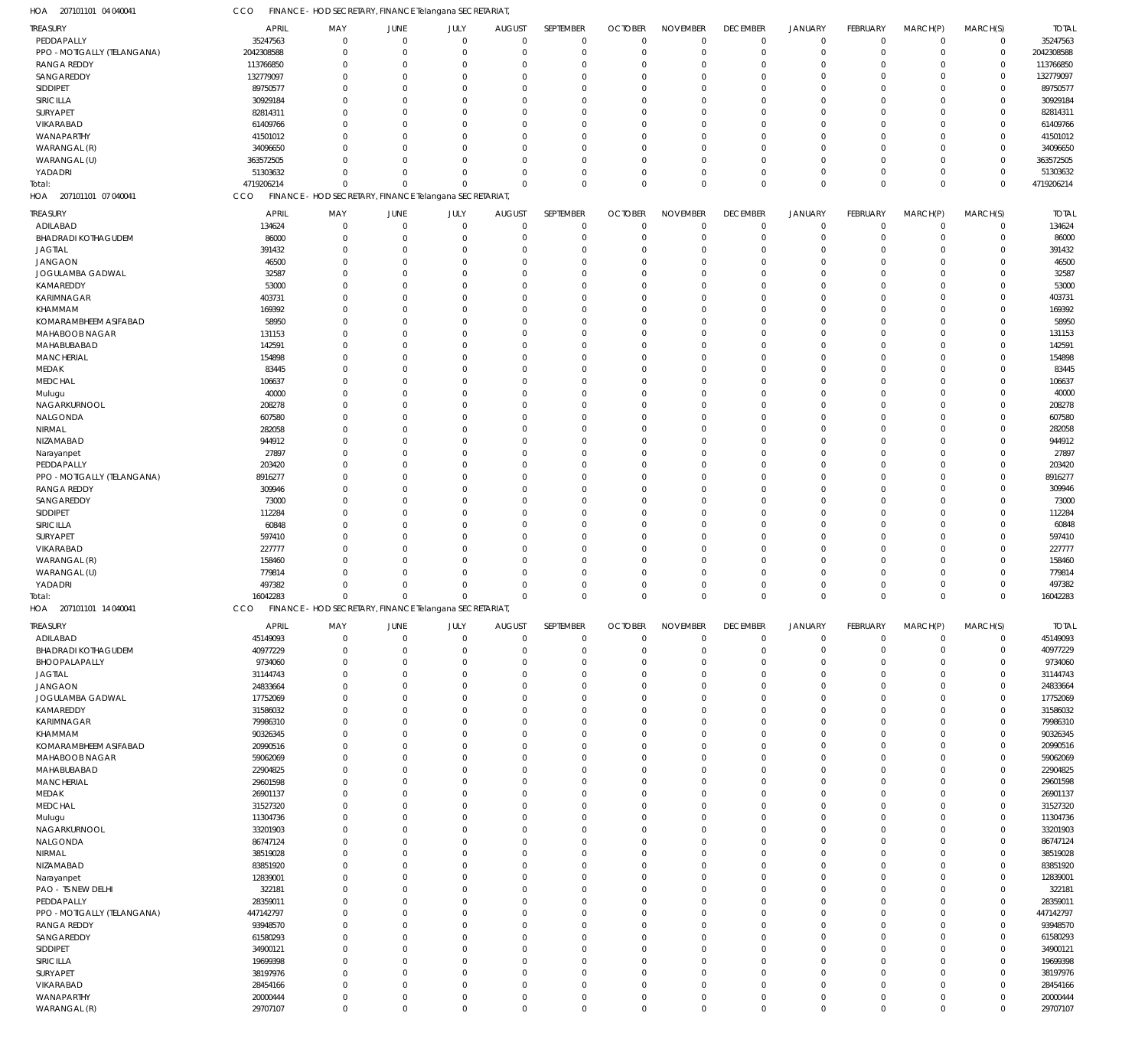| HOA<br>207101101 14 040041                        | CCO                  | FINANCE - HOD SECRETARY, FINANCE Telangana SECRETARIAT |                          |                      |                          |                                  |                         |                                  |                            |                            |                            |                      |                            |                     |
|---------------------------------------------------|----------------------|--------------------------------------------------------|--------------------------|----------------------|--------------------------|----------------------------------|-------------------------|----------------------------------|----------------------------|----------------------------|----------------------------|----------------------|----------------------------|---------------------|
| <b>TREASURY</b>                                   | <b>APRIL</b>         | MAY                                                    | JUNE                     | JULY                 | <b>AUGUST</b>            | SEPTEMBER                        | <b>OCTOBER</b>          | <b>NOVEMBER</b>                  | <b>DECEMBER</b>            | <b>JANUARY</b>             | FEBRUARY                   | MARCH(P)             | MARCH(S)                   | <b>TOTAL</b>        |
| WARANGAL (U)                                      | 112090142            | $\mathbf 0$                                            | $\Omega$                 | $\Omega$             | $\Omega$                 | $\mathbf 0$                      | $\mathbf 0$             | $\overline{0}$                   | $\overline{0}$             | $\overline{0}$             | $\mathbf 0$                | $\mathbf 0$          | $\mathbf 0$                | 112090142           |
| YADADRI                                           | 37724460             | $\mathbf 0$                                            | $\Omega$                 | $\Omega$             | $\Omega$                 | $\mathbf 0$                      | $\mathbf 0$             | $\mathbf 0$                      | $\overline{0}$             | $\mathbf 0$                | $\mathbf 0$                | $\mathbf 0$          | $\mathbf 0$                | 37724460            |
| Total:                                            | 1781067388           | $\mathbf 0$                                            | $\Omega$                 | $\Omega$             | $\mathbf 0$              | $\mathbf 0$                      | $\Omega$                | $\overline{0}$                   | $\mathbf 0$                | $\mathbf 0$                | $\mathbf 0$                | $\Omega$             | $\mathbf 0$                | 1781067388          |
| HOA 207101101 34 040041                           | CCO                  | FINANCE - HOD SECRETARY, FINANCE Telangana SECRETARIAT |                          |                      |                          |                                  |                         |                                  |                            |                            |                            |                      |                            |                     |
| <b>TREASURY</b>                                   | <b>APRIL</b>         | MAY                                                    | JUNE                     | JULY                 | <b>AUGUST</b>            | SEPTEMBER                        | <b>OCTOBER</b>          | <b>NOVEMBER</b>                  | <b>DECEMBER</b>            | <b>JANUARY</b>             | FEBRUARY                   | MARCH(P)             | MARCH(S)                   | <b>TOTAL</b>        |
| ADILABAD                                          | 125005               | $\mathbf 0$                                            | $\mathbf 0$              | $\Omega$             | $^{\circ}$               | $\overline{0}$                   | $\mathbf 0$             | $\overline{0}$                   | $\mathbf 0$                | $\mathbf 0$                | $\mathbf 0$                | 0                    | $\mathbf 0$                | 125005              |
| <b>BHADRADI KOTHAGUDEM</b>                        | 420019               | $\mathbf 0$                                            | $\Omega$<br>$\Omega$     | $\Omega$<br>$\Omega$ | $\Omega$                 | $\overline{0}$<br>$\overline{0}$ | $\mathbf 0$<br>0        | $\overline{0}$<br>$\mathbf 0$    | $\mathbf 0$<br>$\mathbf 0$ | $\mathbf 0$<br>$\mathbf 0$ | $\mathbf 0$                | 0                    | $\mathbf 0$<br>$\mathbf 0$ | 420019              |
| <b>JAGTIAL</b><br><b>JANGAON</b>                  | 452466<br>68618      | $\mathbf 0$<br>$\mathbf 0$                             | $\Omega$                 | $\Omega$             | $\Omega$                 | $\Omega$                         | $\Omega$                | $\overline{0}$                   | $\Omega$                   | $\Omega$                   | 0<br>0                     | 0<br>0               | $\mathbf 0$                | 452466<br>68618     |
| JOGULAMBA GADWAL                                  | 23623                | $\mathbf 0$                                            | C                        | $\Omega$             | $\Omega$                 | $\Omega$                         | 0                       | $\Omega$                         | $\Omega$                   | $\Omega$                   | 0                          | 0                    | $\mathbf 0$                | 23623               |
| <b>KARIMNAGAR</b>                                 | 5727                 | $\Omega$                                               | ſ                        | $\Omega$             |                          | $\Omega$                         | $\Omega$                | $\Omega$                         | $\Omega$                   | $\Omega$                   | $\mathbf 0$                | 0                    | $\mathbf 0$                | 5727                |
| KHAMMAM                                           | 50793                | $\mathbf 0$                                            | ſ                        | $\cap$               | $\Omega$                 | $\Omega$                         | 0                       | $\Omega$                         | 0                          | $\Omega$                   | 0                          | $\Omega$             | $\mathbf 0$                | 50793               |
| MAHABOOB NAGAR                                    | 23542                | $\Omega$                                               | ſ                        | $\Omega$             |                          | $\Omega$                         | $\Omega$                | $\Omega$                         | 0                          | $\Omega$                   | $\Omega$                   | O                    | $\mathbf 0$                | 23542               |
| MAHABUBABAD                                       | 138460               | $\mathbf 0$                                            | ſ                        | $\Omega$             | $\Omega$                 | $\Omega$                         | 0                       | $\mathbf 0$                      | $\Omega$                   | $\Omega$                   | 0                          | O                    | $\mathbf 0$                | 138460              |
| <b>MANCHERIAL</b>                                 | 170090               | $\Omega$                                               | ſ                        | $\Omega$<br>$\Omega$ |                          | $\Omega$                         | $\Omega$                | $\Omega$                         | O                          | $\Omega$                   | 0                          | O                    | $\mathbf 0$                | 170090              |
| <b>MEDCHAL</b><br>NAGARKURNOOL                    | 304405<br>302087     | $\Omega$<br>$\Omega$                                   | ſ<br>ſ                   | $\Omega$             | $\Omega$                 | $\Omega$<br>$\Omega$             | 0<br>$\Omega$           | $\Omega$<br>$\mathbf 0$          | $\Omega$<br>0              | $\Omega$<br>$\Omega$       | 0<br>$\mathbf 0$           | O<br>O               | $\mathbf 0$<br>$\mathbf 0$ | 304405<br>302087    |
| NALGONDA                                          | 42993                | $\Omega$                                               | ſ                        | $\Omega$             |                          | $\Omega$                         | 0                       | $\Omega$                         | 0                          | $\Omega$                   | 0                          | O                    | $\mathbf 0$                | 42993               |
| NIRMAL                                            | 76047                | $\Omega$                                               | ſ                        | $\Omega$             |                          | $\Omega$                         | 0                       | $\Omega$                         | O                          | $\Omega$                   | $\Omega$                   | O                    | $\mathbf 0$                | 76047               |
| PEDDAPALLY                                        | 50446                | $\Omega$                                               | ſ                        | $\Omega$             | $\Omega$                 | $\Omega$                         | 0                       | $\mathbf 0$                      | $\Omega$                   | $\Omega$                   | 0                          | O                    | $\mathbf 0$                | 50446               |
| PPO - MOTIGALLY (TELANGANA)                       | 983063               | $\Omega$                                               | ſ                        | $\Omega$             |                          | $\Omega$                         | $\Omega$                | $\Omega$                         | 0                          | $\Omega$                   | 0                          | O                    | $\mathbf 0$                | 983063              |
| <b>RANGA REDDY</b>                                | 864162               | $\Omega$                                               | ſ                        | $\Omega$             | $\Omega$                 | $\Omega$                         | 0                       | $\Omega$                         | $\Omega$                   | $\Omega$                   | 0                          | O                    | $\mathbf 0$                | 864162              |
| SURYAPET                                          | 430                  | $\Omega$                                               | ſ                        | $\Omega$             |                          | $\Omega$                         | $\Omega$                | $\Omega$                         | $\Omega$                   | $\Omega$                   | $\Omega$                   | O                    | $\mathbf 0$                | 430                 |
| VIKARABAD<br>WANAPARTHY                           | 98914<br>149292      | $\mathbf 0$<br>$\Omega$                                | ſ<br>ſ                   | $\Omega$<br>$\cap$   |                          | $\Omega$<br>$\Omega$             | 0<br>$\Omega$           | $\mathbf 0$<br>$\mathbf 0$       | $\Omega$<br>$\Omega$       | $\Omega$<br>$\Omega$       | 0<br>0                     | O<br>O               | $\mathbf 0$<br>$\mathbf 0$ | 98914<br>149292     |
| WARANGAL (U)                                      | 124184               | $\Omega$                                               | ſ                        | $\Omega$             | $\Omega$                 | $\Omega$                         | 0                       | $\mathbf 0$                      | $\Omega$                   | $\Omega$                   | 0                          | $\Omega$             | $\mathbf 0$                | 124184              |
| YADADRI                                           | 154838               | $\mathbf 0$                                            | $\Omega$                 | $\Omega$             | $\Omega$                 | $\Omega$                         | $\Omega$                | $\overline{0}$                   | $\mathbf 0$                | $\mathbf 0$                | $\mathbf 0$                | $\Omega$             | $\mathbf 0$                | 154838              |
| Total:                                            | 4629204              | $\mathbf 0$                                            |                          | $\Omega$             | $\Omega$                 | $\Omega$                         | $\Omega$                | $\Omega$                         | $\mathbf 0$                | $\Omega$                   | $\mathbf 0$                | $\Omega$             | $\mathbf 0$                | 4629204             |
| HOA 207101102 04 040041                           | CCO                  | FINANCE - HOD SECRETARY, FINANCE Telangana SECRETARIAT |                          |                      |                          |                                  |                         |                                  |                            |                            |                            |                      |                            |                     |
| <b>TREASURY</b>                                   | <b>APRIL</b>         | MAY                                                    | JUNE                     | JULY                 | <b>AUGUST</b>            | SEPTEMBER                        | <b>OCTOBER</b>          | <b>NOVEMBER</b>                  | <b>DECEMBER</b>            | <b>JANUARY</b>             | FEBRUARY                   | MARCH(P)             | MARCH(S)                   | <b>TOTAL</b>        |
| <b>JANGAON</b>                                    | $-3456$              | $\mathbf 0$                                            | $^{\circ}$               | $\Omega$             | $\Omega$                 | $^{\circ}$                       | $\mathbf 0$             | $\overline{0}$                   | $\mathbf 0$                | $\mathbf 0$                | $\mathbf 0$                | $\mathbf 0$          | $\mathbf 0$                | $-3456$             |
| JOGULAMBA GADWAL                                  | $-4639$              | $\mathbf 0$                                            | $\Omega$                 | $\Omega$             | $\Omega$                 | $\overline{0}$                   | $\Omega$                | $\Omega$                         | $\mathbf 0$                | $\mathbf 0$                | $\mathbf 0$                | $\Omega$             | $\mathbf 0$                | $-4639$             |
| KAMAREDDY                                         | $-9945$              | $\Omega$                                               | $\Omega$                 | $\Omega$             | $\Omega$                 | $\Omega$                         | $\Omega$                | $\overline{0}$                   | $\Omega$                   | $\Omega$                   | $\mathbf 0$                | $\Omega$             | $\mathbf 0$                | $-9945$             |
| <b>KARIMNAGAR</b>                                 | $-23777$             | $\Omega$                                               | $\Omega$                 | $\Omega$             | $\Omega$                 | $\Omega$                         | $\Omega$                | $\Omega$                         | $\Omega$                   | $\Omega$                   | $\Omega$                   | O                    | $\mathbf 0$                | $-23777$            |
| NIZAMABAD                                         | 382119               | $\Omega$                                               | $\Omega$                 | $\Omega$             | $\Omega$                 | $\Omega$                         | $\Omega$                | $\Omega$                         | $\Omega$                   | $\Omega$                   | $\Omega$                   | O                    | $\mathbf 0$                | 382119              |
| PAO - TS NEW DELHI<br>PPO - MOTIGALLY (TELANGANA) | $^{\circ}$<br>766942 | $\Omega$<br>$\Omega$                                   | $\Omega$<br>$\Omega$     | $\Omega$<br>$\Omega$ | $\Omega$<br>$\Omega$     | $\Omega$<br>$\Omega$             | $\Omega$<br>$\Omega$    | $\Omega$<br>$\Omega$             | $\Omega$<br>$\Omega$       | $\Omega$<br>$\Omega$       | $\Omega$<br>$\Omega$       | O<br>$\Omega$        | $\mathbf 0$<br>$\mathbf 0$ | 766942              |
| SIRICILLA                                         | $-1$                 | $\Omega$                                               | $\sqrt{ }$               | $\Omega$             | $\Omega$                 | $\Omega$                         | $\Omega$                | $\mathbf 0$                      | $\Omega$                   | $\Omega$                   | $\Omega$                   | O                    | $\mathbf 0$                | $-1$                |
| VIKARABAD                                         | 414666               | $\Omega$                                               | $\Omega$                 | $\Omega$             | $\Omega$                 | $\Omega$                         | $\Omega$                | $\overline{0}$                   | $\Omega$                   | $\Omega$                   | $\mathbf 0$                | $\Omega$             | $\mathbf 0$                | 414666              |
| WARANGAL (U)                                      | 458262               | $\Omega$                                               | $\Omega$                 | $\Omega$             | $\Omega$                 | $\Omega$                         | $\Omega$                | $\Omega$                         | $\Omega$                   | $\Omega$                   | $\Omega$                   | $\Omega$             | $\mathbf 0$                | 458262              |
| YADADRI                                           | 12255                | $\Omega$                                               | $\Omega$                 | $\Omega$             | $\Omega$                 | $\Omega$                         | $\Omega$                | $\overline{0}$                   | $\mathbf 0$                | $\mathbf 0$                | $\mathbf 0$                | $\Omega$             | $\mathbf 0$                | 12255               |
| Total:                                            | 1992426              | $\mathbf 0$                                            | $\Omega$                 | $\Omega$             | $\mathbf 0$              | $\mathbf{0}$                     | $\Omega$                | $\Omega$                         | $\mathbf 0$                | $\mathbf 0$                | $\mathbf 0$                | $\Omega$             | $\mathbf 0$                | 1992426             |
| HOA 207101102 14 040041                           | CCO                  | FINANCE - HOD SECRETARY, FINANCE Telangana SECRETARIAT |                          |                      |                          |                                  |                         |                                  |                            |                            |                            |                      |                            |                     |
| TREASURY                                          | <b>APRIL</b>         | MAY                                                    | JUNE                     | JULY                 | <b>AUGUST</b>            | SEPTEMBER                        | <b>OCTOBER</b>          | <b>NOVEMBER</b>                  | <b>DECEMBER</b>            | <b>JANUARY</b>             | FEBRUARY                   | MARCH(P)             | MARCH(S)                   | <b>TOTAL</b>        |
| ADILABAD                                          | 14742812             | $\mathbf 0$                                            | $\overline{0}$           | $\Omega$             | $^{\circ}$               | $\overline{0}$                   | $\mathbf 0$             | $^{\circ}$                       | $\mathbf 0$                | $\mathbf 0$                | 0                          | 0                    | $\mathbf 0$                | 14742812            |
| <b>BHADRADI KOTHAGUDEM</b>                        | 17565918             | $\mathbf 0$                                            | $\Omega$                 | $\Omega$             | $\Omega$                 | $\mathbf 0$                      | $\mathbf 0$             | $\overline{0}$                   | $\mathbf 0$                | $\overline{0}$             | $\mathbf 0$                | $\mathbf 0$          | $\mathbf 0$                | 17565918            |
| BHOOPALAPALLY<br><b>JAGTIAL</b>                   | 4638697<br>11747891  | $\mathbf 0$<br>$\mathbf 0$                             | $\Omega$                 | $\Omega$             | $\Omega$                 | $^{\circ}$<br>$\mathbf 0$        | $\Omega$<br>$\mathbf 0$ | 0<br>$\overline{0}$              | $\mathbf 0$                | O<br>$\mathbf 0$           | 0<br>$\mathbf 0$           | O<br>0               | $\mathbf 0$<br>$\mathbf 0$ | 4638697<br>11747891 |
| <b>JANGAON</b>                                    | 872587               | $\mathbf 0$                                            | $\Omega$                 | $\Omega$             | $\Omega$                 | $\mathbf 0$                      | $\mathbf 0$             | $\overline{0}$                   | $\mathbf 0$                | $\mathbf 0$                | $\mathbf 0$                | $\Omega$             | $\mathbf 0$                | 872587              |
| JOGULAMBA GADWAL                                  | 8044191              | $\mathbf 0$                                            | $\mathcal{L}$            | $\Omega$             | $\Omega$                 | $\overline{0}$                   | $\overline{0}$          | $\overline{0}$                   | $\Omega$                   | $\mathbf 0$                | $\mathbf 0$                | $\Omega$             | $\mathbf 0$                | 8044191             |
| KAMAREDDY                                         | 1246212              | $\mathbf 0$                                            | $\Omega$                 | $\Omega$             | $\Omega$                 | $\overline{0}$                   | 0                       | $\overline{0}$                   | $\Omega$                   | $\mathbf 0$                | $\mathbf 0$                | 0                    | $\mathbf 0$                | 1246212             |
| <b>KARIMNAGAR</b>                                 | 10533061             | $\mathbf 0$                                            | $\sqrt{ }$               | $\Omega$             | $\Omega$                 | $\overline{0}$                   | $\Omega$                | $\overline{0}$                   | $\Omega$                   | $\Omega$                   | $\mathbf 0$                | $\Omega$             | $\mathbf 0$                | 10533061            |
| KHAMMAM                                           | 4760366              | $\mathbf 0$                                            | $\mathcal{L}$            | $\Omega$             | $\Omega$                 | $\overline{0}$                   | $\Omega$                | $\mathbf 0$                      | $\Omega$                   | $\mathbf 0$                | $\mathbf 0$                | $\Omega$             | $\mathbf 0$                | 4760366             |
| KOMARAMBHEEM ASIFABAD                             | 2181166              | $\mathbf 0$                                            | $\mathcal{L}$            | $\Omega$             |                          | $\overline{0}$                   | 0                       | $\overline{0}$                   | $\Omega$                   | $\mathbf 0$                | $\mathbf 0$                | $\Omega$             | $\mathbf 0$                | 2181166             |
| MAHABOOB NAGAR<br>MAHABUBABAD                     | 3002308<br>2558918   | $\mathbf 0$<br>$\mathbf 0$                             | $\Omega$<br>$\sqrt{ }$   | $\Omega$<br>$\Omega$ | $\Omega$<br>$\Omega$     | $\overline{0}$<br>$\overline{0}$ | $\Omega$<br>$\Omega$    | $\overline{0}$<br>$\mathbf 0$    | $\Omega$<br>$\Omega$       | $\Omega$<br>$\Omega$       | $\mathbf 0$<br>$\mathbf 0$ | $\Omega$<br>$\Omega$ | $\mathbf 0$<br>$\mathbf 0$ | 3002308<br>2558918  |
| <b>MANCHERIAL</b>                                 | 6778448              | $\mathbf 0$                                            | $\Omega$                 | $\Omega$             | $\Omega$                 | $\overline{0}$                   | $\Omega$                | $\overline{0}$                   | $\mathbf 0$                | $\mathbf 0$                | $\mathbf 0$                | 0                    | $\mathbf 0$                | 6778448             |
| MEDAK                                             | 4144130              | $\mathbf 0$                                            | $\sqrt{ }$               | $\Omega$             |                          | $\overline{0}$                   | $\Omega$                | $\overline{0}$                   | $\Omega$                   | $\Omega$                   | $\mathbf 0$                | $\Omega$             | $\mathbf 0$                | 4144130             |
| MEDCHAL                                           | 2360684              | $\mathbf 0$                                            | $\mathcal{L}$            | $\Omega$             | $\Omega$                 | $\overline{0}$                   | $\Omega$                | $\overline{0}$                   | $\Omega$                   | $\Omega$                   | $\mathbf 0$                | $\Omega$             | $\mathbf 0$                | 2360684             |
| Mulugu                                            | 6667904              | $\mathbf 0$                                            | $\mathcal{L}$            | $\Omega$             | $\Omega$                 | $\overline{0}$                   | $\Omega$                | $\overline{0}$                   | $\Omega$                   | $\mathbf 0$                | $\mathbf 0$                | 0                    | $\mathbf 0$                | 6667904             |
| NAGARKURNOOL                                      | 11909438             | $\mathbf 0$                                            | $\Omega$                 | $\Omega$             | $\Omega$                 | $\overline{0}$                   | $\Omega$                | $\overline{0}$                   | $\Omega$                   | $\Omega$                   | $\mathbf 0$                | 0                    | $\mathbf 0$                | 11909438            |
| NALGONDA                                          | 23130840             | $\mathbf 0$                                            | ſ                        | $\Omega$             | <sup>0</sup>             | $\overline{0}$                   | $\Omega$                | $\mathbf 0$                      | $\Omega$                   | $\Omega$                   | $\mathbf 0$                | $\Omega$             | $\mathbf 0$                | 23130840            |
| NIRMAL                                            | 5168884              | $\mathbf 0$                                            | $\Omega$                 | $\Omega$<br>$\Omega$ | $\Omega$                 | $\overline{0}$                   | $\Omega$                | $\overline{0}$                   | $\Omega$                   | $\mathbf 0$                | $\mathbf 0$                | 0                    | $\mathbf 0$                | 5168884             |
| NIZAMABAD<br>Narayanpet                           | 8214133<br>2239185   | $\mathbf 0$<br>$\mathbf 0$                             | $\sqrt{ }$<br>$\sqrt{ }$ | $\Omega$             | $\Omega$<br>$\Omega$     | $\overline{0}$<br>$\overline{0}$ | $\Omega$<br>$\Omega$    | $\overline{0}$<br>$\overline{0}$ | $\Omega$<br>$\Omega$       | $\mathbf 0$<br>$\Omega$    | $\mathbf 0$<br>$\mathbf 0$ | $\Omega$<br>$\Omega$ | $\mathbf 0$<br>$\mathbf 0$ | 8214133<br>2239185  |
| PEDDAPALLY                                        | 2902021              | $\mathbf 0$                                            | $\sqrt{ }$               | $\Omega$             | $\Omega$                 | $\overline{0}$                   | 0                       | $\mathbf 0$                      | $\Omega$                   | $\mathbf 0$                | $\mathbf 0$                | $\Omega$             | $\mathbf 0$                | 2902021             |
| PPO - MOTIGALLY (TELANGANA)                       | 38919648             | $\mathbf 0$                                            | $\Omega$                 | $\Omega$             | $\Omega$                 | $\overline{0}$                   | $\Omega$                | $\overline{0}$                   | $\Omega$                   | $\mathbf 0$                | $\mathbf 0$                | 0                    | $\mathbf 0$                | 38919648            |
| <b>RANGA REDDY</b>                                | 37806486             | $\mathbf 0$                                            | $\sqrt{ }$               | $\Omega$             | $\Omega$                 | $\Omega$                         | $\Omega$                | $\mathbf 0$                      | $\Omega$                   | $\Omega$                   | $\mathbf 0$                | $\Omega$             | $\mathbf 0$                | 37806486            |
| SANGAREDDY                                        | 10026492             | $\mathbf 0$                                            | $\mathcal{L}$            | $\Omega$             | $\Omega$                 | $\overline{0}$                   | $\Omega$                | $\overline{0}$                   | $\Omega$                   | $\mathbf 0$                | $\mathbf 0$                | 0                    | $\mathbf 0$                | 10026492            |
| SIDDIPET                                          | 12695718             | $\mathbf 0$                                            | $\sqrt{ }$               | $\Omega$             |                          | $\overline{0}$                   | $\Omega$                | $\overline{0}$                   | $\Omega$                   | $\mathbf 0$                | $\mathbf 0$                | $\Omega$             | $\mathbf 0$                | 12695718            |
| SIRICILLA                                         | 1343604              | $\mathbf 0$                                            | $\Omega$                 | $\Omega$             | $\Omega$                 | $\overline{0}$                   | $\Omega$                | $\overline{0}$                   | $\Omega$                   | $\Omega$                   | $\mathbf 0$                | $\Omega$             | $\mathbf 0$                | 1343604             |
| SURYAPET                                          | 9979747              | $\mathbf 0$                                            | $\sqrt{ }$               | $\Omega$             | $\Omega$                 | $\overline{0}$                   | $\Omega$                | $\mathbf 0$                      | $\Omega$                   | $\Omega$                   | $\mathbf 0$                | $\Omega$             | $\mathbf 0$                | 9979747             |
| VIKARABAD<br>WANAPARTHY                           | 4441493<br>4911231   | $\mathbf 0$<br>$\mathbf 0$                             | $\Omega$<br>ſ            | $\Omega$<br>$\Omega$ | $\Omega$<br><sup>0</sup> | $\overline{0}$<br>$\overline{0}$ | $\Omega$<br>$\Omega$    | $\overline{0}$<br>$\mathbf 0$    | $\Omega$<br>$\Omega$       | $\mathbf 0$<br>$\Omega$    | $\mathbf 0$<br>$\mathbf 0$ | 0<br>$\Omega$        | $\mathbf 0$<br>$\mathbf 0$ | 4441493<br>4911231  |
| WARANGAL (R)                                      | 5976266              | $\mathbf 0$                                            | $\Omega$                 | $\Omega$             | $\Omega$                 | $\overline{0}$                   | 0                       | $\overline{0}$                   | $\mathbf 0$                | $\mathbf 0$                | $\mathbf 0$                | 0                    | $\mathbf 0$                | 5976266             |
| WARANGAL (U)                                      | 15116030             | $\mathbf 0$                                            | $\Omega$                 | $\Omega$             | $\Omega$                 | $\overline{0}$                   | 0                       | $\overline{0}$                   | $\mathbf 0$                | $\mathbf 0$                | $\mathbf 0$                | $\mathbf 0$          | $\mathbf 0$                | 15116030            |
|                                                   |                      |                                                        |                          |                      |                          |                                  |                         |                                  |                            |                            |                            |                      |                            |                     |
| YADADRI                                           | 14179545             | $\mathbf 0$                                            | $\mathbf 0$              | $\mathbf 0$          | $\mathbf 0$              | $\mathbf 0$                      | $\mathbf 0$             | $\mathbf 0$                      | $\mathbf 0$                | $\mathbf 0$                | $\mathbf 0$                | $\mathbf 0$          | $\mathbf 0$                | 14179545            |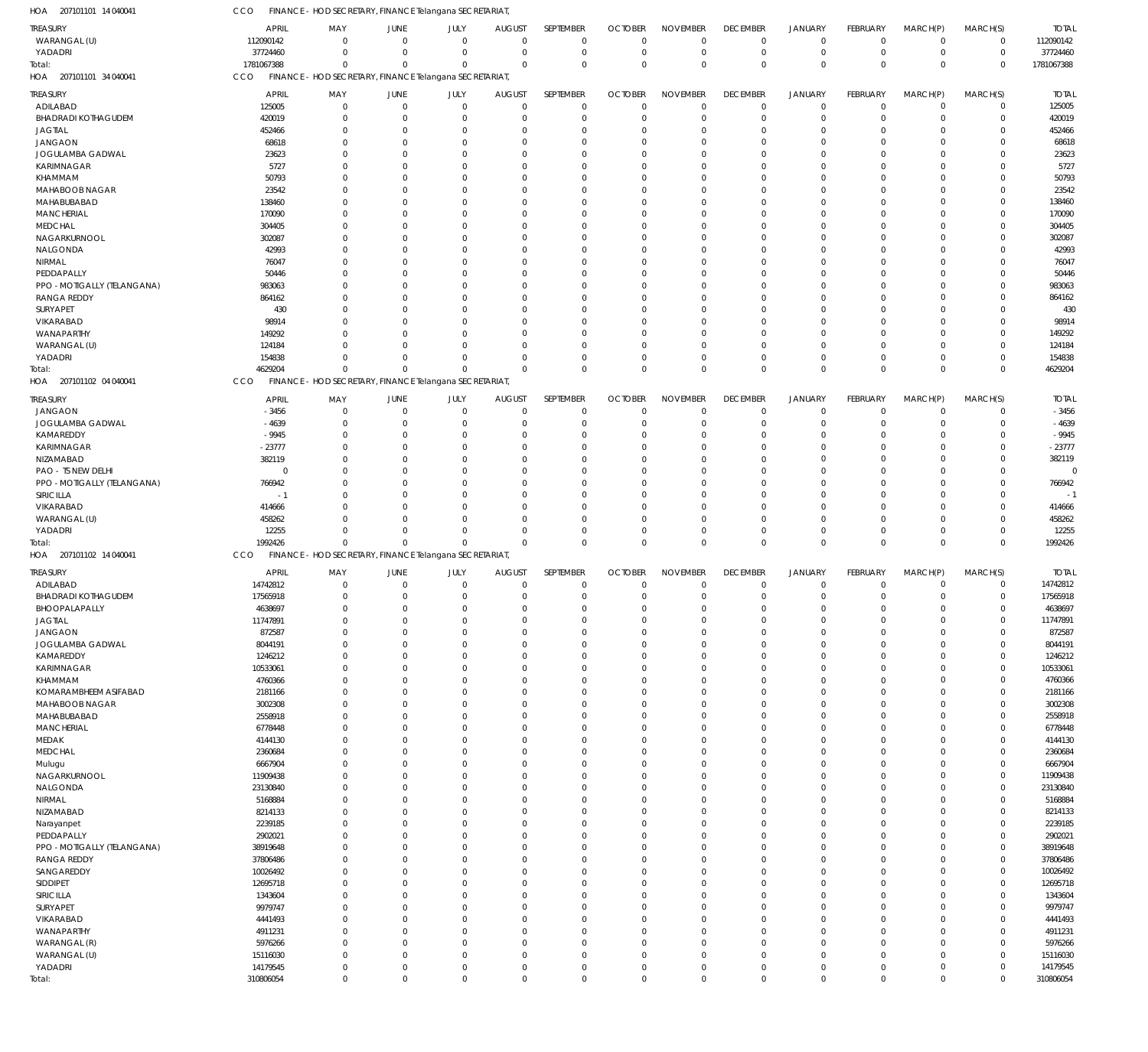207101102 34 040041 HOA CCO FINANCE - HOD SECRETARY, FINANCE Telangana SECRETARIAT,

| TREASURY                                          | <b>APRIL</b>       | MAY                                                    | JUNE                 | JULY                    | <b>AUGUST</b>        | SEPTEMBER               | <b>OCTOBER</b>          | <b>NOVEMBER</b>               | <b>DECEMBER</b>      | JANUARY                 | FEBRUARY             | MARCH(P)         | MARCH(S)                   | <b>TOTAL</b>       |
|---------------------------------------------------|--------------------|--------------------------------------------------------|----------------------|-------------------------|----------------------|-------------------------|-------------------------|-------------------------------|----------------------|-------------------------|----------------------|------------------|----------------------------|--------------------|
| ADILABAD                                          | 3542726            | $\mathsf 0$                                            | $\overline{0}$       | $\mathbf 0$             | $\Omega$             | $\mathbf 0$             | $\mathbf 0$             | $\mathbf 0$                   | $\mathbf 0$          | $\overline{0}$          | $\mathbf 0$          | $\mathbf 0$      | $\mathbf 0$                | 3542726            |
| <b>BHADRADI KOTHAGUDEM</b>                        | 3640677            | $\mathbf 0$                                            | $\Omega$             | $\mathbf 0$             | $\Omega$             | $\Omega$                | $\Omega$                | $\overline{0}$                | $\mathbf 0$          | $\overline{0}$          | $\Omega$             | $\mathbf 0$      | $\mathbf 0$                | 3640677            |
| BHOOPALAPALLY                                     | 1142119            | $\mathbf 0$                                            | $\Omega$             | $\mathbf 0$             |                      | $\Omega$                | $\Omega$                | $\Omega$                      | 0                    | $\overline{0}$          | $\Omega$             | 0                | $\mathbf 0$                | 1142119            |
| <b>JAGTIAL</b>                                    | 2296861            | $\mathbf 0$                                            | $\Omega$             | $\mathbf 0$             |                      | $\Omega$                | $\Omega$                | $\overline{0}$                | 0                    | $\Omega$                | $\Omega$             | $\mathbf 0$      | $\mathbf 0$                | 2296861            |
| <b>JANGAON</b>                                    | 256695             | $\mathbf 0$                                            | $\Omega$             | $\Omega$                |                      | $\Omega$                | $\Omega$                | $\Omega$                      | $\Omega$             | $\Omega$                | $\Omega$             | 0                | $\mathbf 0$                | 256695             |
| JOGULAMBA GADWAL                                  | 1538047            | $\mathbf 0$                                            | $\Omega$             | $\Omega$                |                      | $\Omega$                | $\Omega$                | $\Omega$                      | $\Omega$             | $\Omega$                | U                    | 0                | $\mathbf 0$                | 1538047            |
| KAMAREDDY                                         | 155094             | $\mathbf 0$<br>$\mathbf 0$                             | $\Omega$<br>$\Omega$ | $\Omega$<br>$\Omega$    |                      | $\Omega$<br>$\Omega$    | $\Omega$<br>$\Omega$    | $\Omega$<br>$\Omega$          | $\Omega$<br>$\Omega$ | $\Omega$<br>$\Omega$    | $\Omega$<br>U        | 0                | $\mathbf 0$<br>$\mathbf 0$ | 155094             |
| <b>KARIMNAGAR</b><br>KHAMMAM                      | 2041992<br>761616  | $\mathbf 0$                                            | $\Omega$             | $\Omega$                |                      | $\Omega$                | $\Omega$                | $\Omega$                      | $\Omega$             | $\Omega$                | $\Omega$             | 0<br>$\Omega$    | $\mathbf 0$                | 2041992<br>761616  |
| KOMARAMBHEEM ASIFABAD                             | 612205             | $\mathbf 0$                                            | $\Omega$             | $\Omega$                |                      | $\Omega$                | $\Omega$                | $\Omega$                      | $\Omega$             | $\Omega$                | U                    | 0                | $\mathbf 0$                | 612205             |
| MAHABOOB NAGAR                                    | 471224             | $\mathbf 0$                                            | $\Omega$             | $\Omega$                |                      | $\Omega$                | $\Omega$                | $\Omega$                      | $\Omega$             | $\Omega$                | $\Omega$             | 0                | $\mathbf 0$                | 471224             |
| MAHABUBABAD                                       | 874834             | $\mathbf 0$                                            | 0                    | $\Omega$                |                      | $\Omega$                | $\Omega$                | $\Omega$                      | $\Omega$             | $\Omega$                | U                    | 0                | $\mathbf 0$                | 874834             |
| <b>MANCHERIAL</b>                                 | 1737978            | $\mathbf 0$                                            | $\Omega$             | $\Omega$                |                      | $\Omega$                | $\Omega$                | $\Omega$                      | $\Omega$             | $\Omega$                | $\Omega$             | 0                | $\mathbf 0$                | 1737978            |
| MEDAK                                             | 1080179            | $\mathbf 0$                                            | $\Omega$             | $\Omega$                |                      | $\Omega$                | $\Omega$                | $\Omega$                      | $\Omega$             | $\Omega$                | U                    | 0                | $\mathbf 0$                | 1080179            |
| <b>MEDCHAL</b>                                    | 565263             | $\mathbf 0$                                            | $\Omega$             | $\Omega$                |                      | $\Omega$                | $\Omega$                | $\Omega$                      | $\Omega$             | $\Omega$                | $\Omega$             | $\Omega$         | $\mathbf 0$                | 565263             |
| Mulugu                                            | 1033543            | $\mathbf 0$                                            | 0                    | $\Omega$                |                      | $\Omega$                | $\Omega$                | $\Omega$                      | $\Omega$             | $\Omega$                | $\Omega$             | $\mathbf 0$      | $\mathbf 0$                | 1033543            |
| NAGARKURNOOL                                      | 2425628            | $\mathbf 0$                                            | $\Omega$             | $\Omega$                |                      | $\Omega$                | $\Omega$                | $\Omega$                      | $\Omega$             | $\Omega$                | $\Omega$             | 0                | $\mathbf 0$                | 2425628            |
| NALGONDA                                          | 5303310            | $\mathbf 0$                                            | 0                    | $\Omega$                |                      | $\Omega$                | $\Omega$                | $\Omega$                      | $\Omega$             | $\Omega$                | U                    | 0                | $\mathbf 0$                | 5303310            |
| NIRMAL                                            | 596591             | $\mathbf 0$                                            | $\Omega$             | $\Omega$                |                      | $\Omega$                | $\Omega$                | $\Omega$                      | $\Omega$             | $\Omega$                | $\Omega$             | $\Omega$         | $\mathbf 0$                | 596591             |
| NIZAMABAD                                         | 1362676            | $\mathbf 0$                                            | 0                    | $\Omega$                |                      | $\Omega$                | $\Omega$                | $\Omega$                      | 0                    | $\Omega$                | $\Omega$             | 0                | $\mathbf 0$                | 1362676            |
| Narayanpet                                        | 138083             | $\mathbf 0$                                            | $\Omega$             | $\Omega$                |                      | $\Omega$                | $\Omega$                | $\Omega$                      | $\Omega$             | $\Omega$                | U                    | $\Omega$         | $\mathbf 0$                | 138083             |
| PEDDAPALLY                                        | 834092             | $\mathbf 0$                                            | 0                    | $\Omega$                |                      | $\Omega$                | $\Omega$                | $\Omega$                      | $\Omega$             | $\Omega$                | U                    | 0                | $\mathbf 0$                | 834092             |
| PPO - MOTIGALLY (TELANGANA)                       | 8026965            | $\mathbf 0$                                            | $\Omega$             | $\Omega$                |                      | $\Omega$<br>$\Omega$    | $\Omega$                | $\Omega$                      | $\Omega$             | $\Omega$                | $\Omega$             | 0                | $\mathbf 0$                | 8026965            |
| <b>RANGA REDDY</b><br>SANGAREDDY                  | 6943391            | $\mathbf 0$<br>$\mathbf 0$                             | 0<br>$\Omega$        | $\Omega$<br>$\Omega$    |                      | $\Omega$                | $\Omega$<br>$\Omega$    | $\Omega$<br>$\Omega$          | $\Omega$<br>$\Omega$ | $\Omega$<br>$\Omega$    | U<br>$\Omega$        | 0<br>$\Omega$    | $\mathbf 0$<br>$\mathbf 0$ | 6943391            |
| <b>SIDDIPET</b>                                   | 2588678<br>2025254 | $\mathbf 0$                                            | $\Omega$             | $\Omega$                |                      | $\Omega$                | $\Omega$                | $\Omega$                      | 0                    | $\Omega$                | U                    | 0                | $\mathbf 0$                | 2588678<br>2025254 |
| SIRICILLA                                         | 561569             | $\mathbf 0$                                            | $\Omega$             | $\Omega$                |                      | $\Omega$                | $\Omega$                | $\Omega$                      | $\Omega$             | $\Omega$                | $\Omega$             | $\Omega$         | $\mathbf 0$                | 561569             |
| SURYAPET                                          | 3006169            | $\mathbf 0$                                            | 0                    | $\Omega$                |                      | $\Omega$                | $\Omega$                | $\Omega$                      | $\Omega$             | $\Omega$                | $\Omega$             | 0                | $\mathbf 0$                | 3006169            |
| VIKARABAD                                         | 1249467            | $\mathbf 0$                                            | $\Omega$             | $\Omega$                |                      | $\Omega$                | $\Omega$                | $\Omega$                      | $\Omega$             | $\Omega$                | $\Omega$             | 0                | $\mathbf 0$                | 1249467            |
| WANAPARTHY                                        | 1105647            | $\mathbf 0$                                            | $\Omega$             | $\Omega$                |                      | $\Omega$                | $\Omega$                | $\Omega$                      | $\Omega$             | $\Omega$                | U                    | 0                | $\mathbf 0$                | 1105647            |
| WARANGAL (R)                                      | 1597217            | $\mathbf 0$                                            | $\Omega$             | $\Omega$                |                      | $\Omega$                | $\Omega$                | $\Omega$                      | $\Omega$             | $\Omega$                | $\Omega$             | $\Omega$         | $\mathbf 0$                | 1597217            |
| WARANGAL (U)                                      | 2150558            | $\mathbf 0$                                            | $\Omega$             | $\mathbf 0$             |                      | $\Omega$                | $\Omega$                | $\overline{0}$                | 0                    | $\overline{0}$          | $\Omega$             | $\mathbf 0$      | $\mathbf 0$                | 2150558            |
| YADADRI                                           | 3622590            | $\mathbf 0$                                            | $\Omega$             | $\mathbf 0$             |                      | $\Omega$                | $\Omega$                | $\overline{0}$                | $\mathbf 0$          | $\overline{0}$          | $\Omega$             | $\mathbf 0$      | $\mathbf 0$                | 3622590            |
| Total:                                            | 65288938           | $\mathbf 0$                                            |                      | $\Omega$                | $\Omega$             | $\Omega$                | $\Omega$                | $\mathbf{0}$                  | $\mathbf 0$          | $\overline{0}$          | $\Omega$             | $\mathbf 0$      | $\mathbf 0$                | 65288938           |
| HOA 207101103 04 040041                           | CCO                | FINANCE - HOD SECRETARY, FINANCE Telangana SECRETARIAT |                      |                         |                      |                         |                         |                               |                      |                         |                      |                  |                            |                    |
| <b>TREASURY</b>                                   | <b>APRIL</b>       | MAY                                                    | JUNE                 | JULY                    | <b>AUGUST</b>        | SEPTEMBER               | <b>OCTOBER</b>          | <b>NOVEMBER</b>               | <b>DECEMBER</b>      | JANUARY                 | FEBRUARY             | MARCH(P)         | MARCH(S)                   | <b>TOTAL</b>       |
| <b>BHADRADI KOTHAGUDEM</b>                        | 14868              | $\mathbf 0$                                            | $\mathbf 0$          | $\mathbf 0$             | $\Omega$             | $\Omega$                | $\Omega$                | $\mathbf 0$                   | $\mathbf 0$          | $\overline{0}$          | $\mathbf 0$          | $\mathbf 0$      | $\mathbf 0$                | 14868              |
| HYDERABAD URBAN                                   | -130494            | $\mathbf 0$                                            | 0                    | $\mathbf 0$             | $\Omega$             | $\mathbf 0$             | $\Omega$                | $\mathbf 0$                   | $\mathbf 0$          | $\overline{0}$          | $\mathbf 0$          | $\mathbf 0$      | 0                          | $-130494$          |
| KAMAREDDY                                         | 44824              | $\mathbf 0$                                            | $\Omega$             | $\Omega$                | $\Omega$             | $\Omega$                | $\Omega$                | $\mathbf 0$                   | $\Omega$             | $\Omega$                | $\Omega$             | $\mathbf 0$      | $\mathbf 0$                | 44824              |
| <b>KARIMNAGAR</b>                                 | 53530              | $\mathbf 0$                                            | $\Omega$             | $\Omega$                |                      | $\Omega$                | $\Omega$                | $\Omega$                      | $\Omega$             | $\Omega$                | $\Omega$             | $\Omega$         | $\mathbf 0$                | 53530              |
| KOMARAMBHEEM ASIFABAD                             | 16076              | $\mathbf 0$                                            | $\Omega$             | $\Omega$                | $\cap$               | $\Omega$                | $\Omega$                | $\mathbf 0$                   | $\Omega$             | $\Omega$                | $\Omega$             | $\mathbf 0$      | $\mathbf 0$                | 16076              |
| MAHABOOB NAGAR                                    | 15601              | $\mathbf 0$                                            | $\Omega$             | $\Omega$                |                      | $\Omega$                | $\Omega$                | $\mathbf 0$                   | $\Omega$             | $\Omega$                | $\Omega$             | $\mathbf 0$      | $\mathbf 0$                | 15601              |
| <b>MANCHERIAL</b>                                 | 15888              | $\Omega$                                               | $\Omega$             | $\Omega$                |                      | $\Omega$                | $\Omega$                | $\Omega$                      | $\Omega$             | $\Omega$                | $\Omega$             | $\Omega$         | $\mathbf 0$                | 15888              |
| MEDAK                                             | 16719              | $\mathbf 0$                                            | $\Omega$             | $\Omega$                |                      | $\Omega$                | $\Omega$                | $\Omega$                      | $\Omega$             | $\Omega$                | $\Omega$             | $\mathbf 0$      | $\mathbf 0$                | 16719              |
| NALGONDA                                          | 63517              | $\Omega$                                               | $\Omega$             | $\Omega$                | $\cap$               | $\Omega$                | $\Omega$                | $\mathbf 0$                   | $\Omega$             | $\Omega$                | $\Omega$             | $\mathbf 0$      | $\mathbf 0$                | 63517              |
| NIRMAL                                            | 15294              | $\Omega$                                               | $\Omega$             | $\Omega$                | $\Omega$             | $\Omega$                | $\Omega$                | $\Omega$                      | $\Omega$             | $\Omega$                | $\Omega$             | $\mathbf 0$      | $\mathbf 0$                | 15294              |
| NIZAMABAD                                         | 86082              | $\Omega$                                               | $\Omega$             | $\Omega$                | $\Omega$<br>$\Omega$ | $\Omega$                | $\Omega$                | $\Omega$                      | $\Omega$             | $\Omega$                | $\Omega$             | $\Omega$         | $\mathbf 0$                | 86082              |
| PPO - MOTIGALLY (TELANGANA)                       | 2000544            | $\mathbf 0$                                            | $\Omega$             | $\mathbf 0$             |                      | $\Omega$<br>$\Omega$    | $\Omega$                | $\mathbf 0$                   | $\Omega$             | $\Omega$<br>$\Omega$    | $\Omega$             | $\Omega$         | $\mathbf 0$                | 2000544            |
| RANGA REDDY<br>SANGAREDDY                         | 22210<br>122040    | $\mathbf 0$<br>$\mathbf 0$                             | $\Omega$<br>$\Omega$ | $\Omega$<br>$\Omega$    | $\Omega$             | $\Omega$                | $\mathbf 0$<br>$\Omega$ | $\mathbf 0$<br>$\overline{0}$ | $\mathbf 0$<br>0     | $\mathbf 0$             | $\Omega$<br>$\Omega$ | 0<br>$\mathbf 0$ | 0<br>$\mathbf 0$           | 22210<br>122040    |
| SIDDIPET                                          | 45697              | $\mathbf 0$                                            | $\Omega$             | $\Omega$                |                      | $\Omega$                | $\Omega$                | $\mathbf 0$                   | 0                    | $\Omega$                | $\Omega$             | 0                | $\mathbf 0$                | 45697              |
| SURYAPET                                          | 11393              | 0                                                      | O                    | $\Omega$                |                      | $\Omega$                | $\Omega$                | $\overline{0}$                | $\Omega$             | $\Omega$                | C                    | $\Omega$         | $\mathbf 0$                | 11393              |
| VIKARABAD                                         | 117164             | $\Omega$                                               | C.                   | $\Omega$                |                      | $\Omega$                | $\Omega$                | $\overline{0}$                | $\Omega$             | $\Omega$                | C                    | $\Omega$         | $\mathbf 0$                | 117164             |
| WARANGAL (U)                                      | 73971              | 0                                                      | O                    | $\Omega$                |                      | $\Omega$                | $\Omega$                | $\mathbf 0$                   | 0                    | $\Omega$                | C                    | 0                | $\mathbf 0$                | 73971              |
| YADADRI                                           | 28669              | $\Omega$                                               | $\Omega$             | $\mathbf 0$             | $\cap$               | $\Omega$                | $\Omega$                | $\mathbf 0$                   | 0                    | $^{\circ}$              | $\Omega$             | $\mathbf 0$      | $\mathbf 0$                | 28669              |
| Total:                                            | 2633593            | $\mathbf 0$                                            | $\Omega$             | $\Omega$                | $\Omega$             | $\Omega$                | $^{\circ}$              | $\mathbf 0$                   | $\mathbf 0$          | $\overline{0}$          | $\Omega$             | $\mathbf 0$      | $\mathbf 0$                | 2633593            |
| HOA 207101103 14 040041                           | CCO                | FINANCE - HOD SECRETARY, FINANCE Telangana SECRETARIAT |                      |                         |                      |                         |                         |                               |                      |                         |                      |                  |                            |                    |
| TREASURY                                          | APRIL              | MAY                                                    | JUNE                 | JULY                    | <b>AUGUST</b>        | SEPTEMBER               | <b>OCTOBER</b>          | <b>NOVEMBER</b>               | <b>DECEMBER</b>      | JANUARY                 | FEBRUARY             | MARCH(P)         | MARCH(S)                   | <b>TOTAL</b>       |
| SANGAREDDY                                        | $-2500$            | $\mathbf 0$                                            | $\mathbf 0$          | $\mathbf 0$             | $\Omega$             | $\mathbf 0$             | $^{\circ}$              | $\overline{0}$                | $\mathbf 0$          | $\overline{0}$          | $\mathbf 0$          | $\mathbf 0$      | $\mathbf 0$                | $-2500$            |
| Total:                                            | $-2500$            | $\mathbf 0$                                            | $\mathbf{0}$         | $\mathbf 0$             | $\Omega$             | $\overline{0}$          | $\mathbf 0$             | $\,0\,$                       | $\overline{0}$       | $\overline{0}$          | $\mathbf 0$          | $\overline{0}$   | $\mathbf 0$                | $-2500$            |
| HOA 207101104 04 040041                           | CCO                | FINANCE - HOD SECRETARY, FINANCE Telangana SECRETARIAT |                      |                         |                      |                         |                         |                               |                      |                         |                      |                  |                            |                    |
|                                                   |                    |                                                        |                      |                         |                      |                         |                         |                               |                      |                         |                      |                  |                            |                    |
| TREASURY                                          | APRIL              | MAY                                                    | JUNE                 | JULY                    | <b>AUGUST</b>        | SEPTEMBER               | <b>OCTOBER</b>          | <b>NOVEMBER</b>               | <b>DECEMBER</b>      | JANUARY                 | FEBRUARY             | MARCH(P)         | MARCH(S)                   | <b>TOTAL</b>       |
| ADILABAD                                          | 21036              | $\mathbf 0$                                            | $\mathbf 0$          | $\mathbf 0$             | $\Omega$             | $\Omega$                | $\Omega$                | $\overline{0}$                | $\mathbf 0$          | $\overline{0}$          | $\Omega$             | $\mathbf 0$      | $\mathbf 0$                | 21036              |
| <b>JAGTIAL</b>                                    | 6314               | $\mathbf 0$                                            | $\Omega$             | $^{\circ}$              | $\Omega$             | $\Omega$                | $^{\circ}$              | $\Omega$                      | $\mathbf 0$          | $\overline{0}$          | $\Omega$             | $\mathbf 0$      | $\mathbf 0$                | 6314               |
| KAMAREDDY                                         | 11338              | $\mathbf 0$                                            | O                    | $\mathbf 0$<br>$\Omega$ |                      | $\mathbf 0$<br>$\Omega$ | $^{\circ}$              | $\overline{0}$<br>$\mathbf 0$ | 0                    | $\mathbf 0$<br>$\Omega$ | C                    | 0                | $\mathbf 0$                | 11338              |
| NIZAMABAD<br>PAO - TELANGANA HYDERABAD            | 134100<br>93680    | $\mathbf 0$<br>$\mathbf 0$                             | $\Omega$<br>O        | $\Omega$                |                      | $\Omega$                | $\Omega$<br>$\Omega$    | $\mathbf 0$                   | 0<br>0               | $\Omega$                | $\Omega$<br>U        | 0<br>0           | $\mathbf 0$<br>$\mathbf 0$ | 134100<br>93680    |
| SANGAREDDY                                        | 27016              | $\mathbf 0$                                            | $\Omega$             | $\mathbf 0$             |                      | $\Omega$                | $^{\circ}$              | $\mathbf 0$                   | $\mathbf 0$          | $^{\circ}$              | $\Omega$             | $\mathbf 0$      | $\mathbf 0$                | 27016              |
| Total:                                            | 293484             | $\mathbf 0$                                            | $\Omega$             | $\Omega$                | $\Omega$             | $\mathbf{0}$            | $\mathbf 0$             | $\mathbf 0$                   | $\overline{0}$       | $\overline{0}$          | $\mathbf 0$          | $\mathbf 0$      | $\mathbf 0$                | 293484             |
| HOA 207101104 04 040042                           | CCO                | FINANCE - HOD SECRETARY, FINANCE Telangana SECRETARIAT |                      |                         |                      |                         |                         |                               |                      |                         |                      |                  |                            |                    |
|                                                   |                    |                                                        |                      |                         |                      |                         |                         |                               |                      |                         |                      |                  |                            |                    |
| <b>TREASURY</b>                                   | <b>APRIL</b>       | MAY                                                    | JUNE                 | JULY                    | <b>AUGUST</b>        | SEPTEMBER               | <b>OCTOBER</b>          | <b>NOVEMBER</b>               | <b>DECEMBER</b>      | JANUARY                 | FEBRUARY             | MARCH(P)         | MARCH(S)                   | <b>TOTAL</b>       |
| KHAMMAM                                           | 78953              | $\mathbf 0$                                            | $\mathbf 0$          | $\mathbf 0$             | $\Omega$             | $\Omega$                | $^{\circ}$              | $\overline{0}$                | $\mathbf 0$          | $\overline{0}$          | $\mathbf 0$          | $\mathbf 0$      | $\mathbf 0$                | 78953              |
| NALGONDA                                          | 309821             | $\mathbf 0$                                            | O                    | $\mathbf 0$             |                      | $\mathbf 0$             | $^{\circ}$              | $\overline{0}$                | $\mathbf 0$          | $^{\circ}$              | $\mathbf 0$          | 0                | $\mathbf 0$                | 309821             |
| NIRMAL                                            | 78081              | $\mathbf 0$                                            | O                    | $\mathbf 0$             |                      | $\Omega$                | 0                       | $\overline{0}$                | 0                    | $\overline{0}$          | C                    | 0                | $\mathbf 0$                | 78081              |
| NIZAMABAD                                         | 87674              | $\mathbf 0$                                            | O                    | $\Omega$                |                      | $\Omega$                | $\Omega$                | $\Omega$                      | $\Omega$             | $\Omega$                | C                    | 0                | $\mathbf 0$                | 87674              |
| PAO - TS NEW DELHI                                | $\overline{0}$     | $\mathbf 0$<br>$\mathbf 0$                             | O                    | $\Omega$<br>$\Omega$    |                      | $\Omega$<br>$\Omega$    | $\Omega$<br>$\Omega$    | $\overline{0}$<br>$\Omega$    | 0<br>0               | $\Omega$<br>$\Omega$    | C<br>C               | 0                | $\mathbf 0$<br>$\mathbf 0$ | $\Omega$           |
| PPO - MOTIGALLY (TELANGANA)<br><b>RANGA REDDY</b> | 276294<br>210000   | $\mathbf 0$                                            | O<br>O               | $^{\circ}$              |                      | $\Omega$                | $\Omega$                | $\mathbf 0$                   | 0                    | $\Omega$                | 0                    | 0<br>0           | $\mathbf 0$                | 276294<br>210000   |
| SURYAPET                                          | 887184             | $\mathbf 0$                                            | 0                    | $\mathbf 0$             |                      | $\Omega$                | $^{\circ}$              | $\mathbf 0$                   | 0                    | $\overline{0}$          | $\mathbf 0$          | $\mathbf 0$      | $\mathbf 0$                | 887184             |
| YADADRI                                           | 13695              | $\mathbf 0$                                            | $\mathbf 0$          | $\mathbf 0$             | $\Omega$             | $\Omega$                | $\mathbf 0$             | $\mathbb O$                   | $\mathbf 0$          | $\overline{0}$          | $\mathbf 0$          | $\mathbf 0$      | $\mathbf 0$                | 13695              |
|                                                   |                    |                                                        |                      |                         |                      |                         |                         |                               |                      |                         |                      |                  |                            |                    |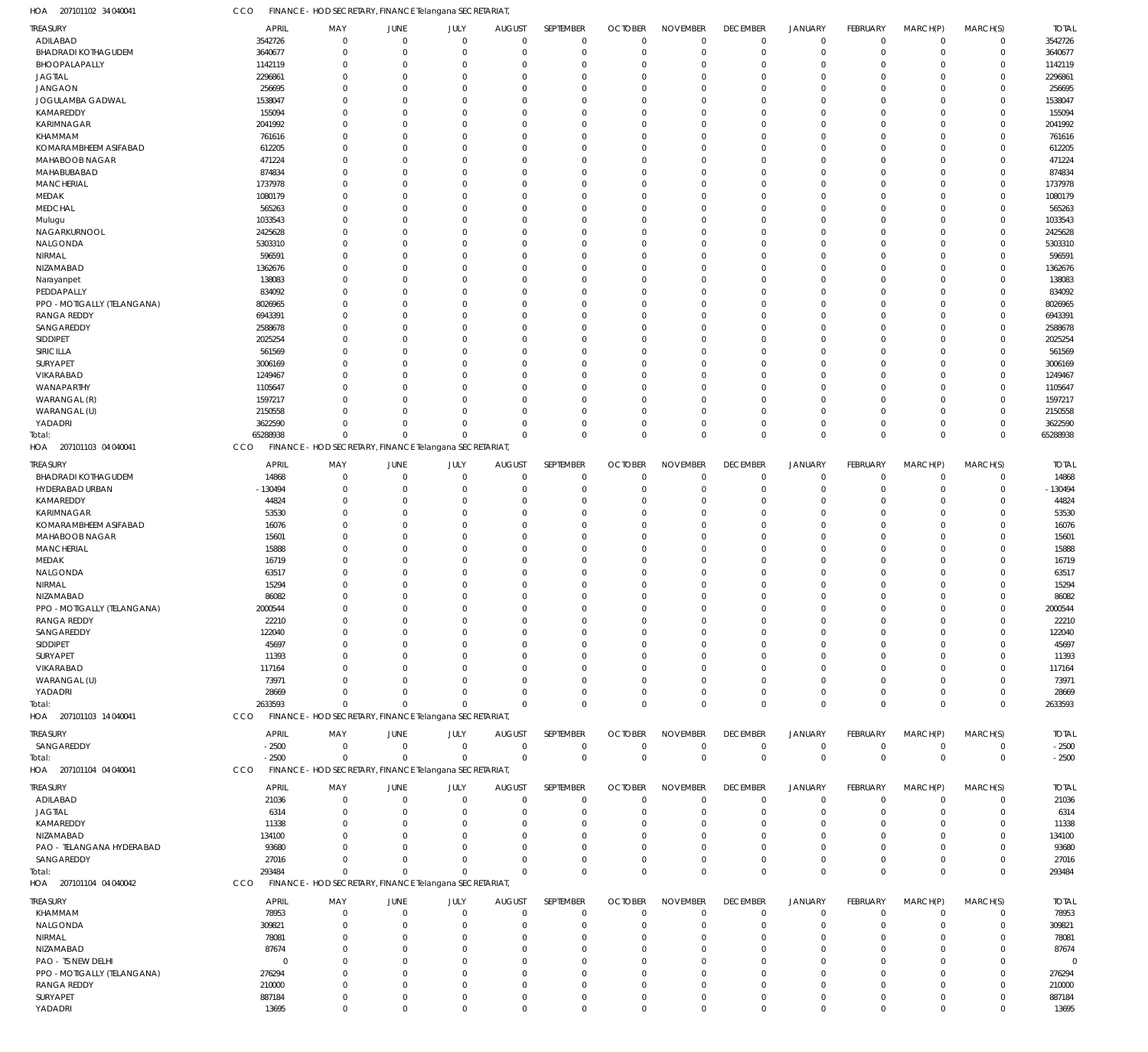207101104 04 040042 HOA

CCO FINANCE - HOD SECRETARY, FINANCE Telangana SECRETARIAT,

| <b>TREASURY</b>                        | <b>APRIL</b><br>1941702 | MAY<br>$\mathbf 0$                                                                                                                            | JUNE<br>$\mathbf 0$     | JULY<br>$\mathbf 0$        | <b>AUGUST</b><br>$\mathbf 0$ | SEPTEMBER<br>$\mathbf 0$   | <b>OCTOBER</b><br>$\mathbf 0$ | <b>NOVEMBER</b><br>$\mathbb O$ | <b>DECEMBER</b><br>$\overline{0}$ | <b>JANUARY</b><br>$\overline{0}$ | FEBRUARY<br>$\mathbf 0$    | MARCH(P)<br>$\mathbf 0$ | MARCH(S)<br>$\mathbf 0$    | <b>TOTAL</b><br>1941702 |
|----------------------------------------|-------------------------|-----------------------------------------------------------------------------------------------------------------------------------------------|-------------------------|----------------------------|------------------------------|----------------------------|-------------------------------|--------------------------------|-----------------------------------|----------------------------------|----------------------------|-------------------------|----------------------------|-------------------------|
| Total:                                 |                         |                                                                                                                                               |                         |                            |                              |                            |                               |                                |                                   |                                  |                            |                         |                            |                         |
| HOA 207101104 14 040042                | CCO                     | FINANCE - HOD SECRETARY, FINANCE Telangana SECRETARIAT,                                                                                       |                         |                            |                              |                            |                               |                                |                                   |                                  |                            |                         |                            |                         |
| <b>TREASURY</b>                        | <b>APRIL</b>            | MAY                                                                                                                                           | JUNE                    | JULY                       | <b>AUGUST</b>                | SEPTEMBER                  | <b>OCTOBER</b>                | <b>NOVEMBER</b>                | <b>DECEMBER</b>                   | <b>JANUARY</b>                   | FEBRUARY                   | MARCH(P)                | MARCH(S)                   | <b>TOTAL</b>            |
| ADILABAD<br><b>BHADRADI KOTHAGUDEM</b> | 18598749<br>20801813    | $\mathbf 0$<br>0                                                                                                                              | $\mathbf 0$<br>$\Omega$ | $\mathbf 0$<br>$\mathbf 0$ | $\Omega$<br>$\Omega$         | $\mathbf 0$<br>$\mathbf 0$ | $\overline{0}$<br>$\Omega$    | $\mathbf 0$<br>$\overline{0}$  | $\overline{0}$<br>$\mathbf 0$     | $\overline{0}$<br>$\overline{0}$ | $\mathbf 0$<br>$\mathbf 0$ | $\mathbf 0$<br>0        | $\mathbf 0$<br>$\mathbf 0$ | 18598749<br>20801813    |
| BHOOPALAPALLY                          | 5096200                 | $\Omega$                                                                                                                                      | $\Omega$                | $\Omega$                   |                              | $\Omega$                   | $\Omega$                      | $\Omega$                       | 0                                 | $\Omega$                         | $\Omega$                   | $\Omega$                | $\mathbf 0$                | 5096200                 |
| <b>JAGTIAL</b>                         | 17044599                | $\Omega$                                                                                                                                      | $\Omega$                | $\Omega$                   |                              | $\Omega$                   |                               | $\Omega$                       | $\Omega$                          | $\Omega$                         | $\Omega$                   | $\Omega$                | $\mathbf 0$                | 17044599                |
| <b>JANGAON</b>                         | 944720                  | $\Omega$                                                                                                                                      | $\Omega$                | $\Omega$                   | $\Omega$                     | $\Omega$                   | $\Omega$                      | $\Omega$                       | $\Omega$                          | $\Omega$                         | $\Omega$                   | $\Omega$                | $\mathbf 0$                | 944720                  |
| JOGULAMBA GADWAL                       | 9749186                 | $\Omega$                                                                                                                                      | C                       | $\Omega$                   |                              | $\Omega$                   |                               | $\Omega$                       | $\Omega$                          | $\Omega$                         | $\Omega$                   | $\Omega$                | $\mathbf 0$                | 9749186                 |
| KAMAREDDY                              | 1784387                 | $\Omega$                                                                                                                                      | $\Omega$                | $\Omega$                   |                              | $\Omega$                   | $\Omega$                      | $\Omega$                       | $\Omega$                          | $\Omega$                         | $\Omega$                   | $\Omega$                | $\mathbf 0$                | 1784387                 |
| <b>KARIMNAGAR</b>                      | 11247990                | $\Omega$                                                                                                                                      | $\Omega$                | $\Omega$                   | $\Omega$                     | $\Omega$                   | $\Omega$                      | $\Omega$                       | $\Omega$                          | $\Omega$                         | $\Omega$                   | $\Omega$                | $\mathbf 0$                | 11247990                |
| <b>KHAMMAM</b>                         | 8353079                 | $\Omega$                                                                                                                                      | $\Omega$                | $\Omega$                   |                              | $\Omega$                   | $\Omega$                      | $\Omega$                       | 0                                 | $\Omega$                         | $\Omega$                   | $\Omega$                | $\mathbf 0$                | 8353079                 |
| KOMARAMBHEEM ASIFABAD                  | 2012159                 | $\Omega$                                                                                                                                      | C                       | $\Omega$                   |                              | $\Omega$                   | $\Omega$                      | $\Omega$                       | $\Omega$                          | $\Omega$                         | $\Omega$                   | $\Omega$                | $\mathbf 0$                | 2012159                 |
| MAHABOOB NAGAR                         | 4484338                 | $\Omega$                                                                                                                                      | $\Omega$                | $\Omega$                   | $\Omega$                     | $\Omega$                   | $\Omega$                      | $\Omega$                       | $\Omega$                          | $\Omega$                         | $\Omega$                   | $\Omega$                | $\mathbf 0$                | 4484338                 |
| MAHABUBABAD                            | 4292209                 | $\Omega$                                                                                                                                      | C                       | $\Omega$                   | $\Omega$                     | $\Omega$                   | $\Omega$                      | $\Omega$                       | $\Omega$                          | $\Omega$                         | $\Omega$                   | $\Omega$                | $\mathbf 0$                | 4292209                 |
| <b>MANCHERIAL</b>                      | 8406730                 | $\Omega$                                                                                                                                      | $\Omega$                | $\Omega$                   |                              | $\Omega$                   | $\Omega$                      | $\Omega$                       | $\Omega$                          | $\Omega$                         | $\Omega$                   | $\Omega$                | $\mathbf 0$                | 8406730                 |
| MEDAK                                  | 4406724                 | $\Omega$                                                                                                                                      | $\Omega$                | $\Omega$                   | $\Omega$                     | $\Omega$                   | $\Omega$                      | $\Omega$                       | $\Omega$                          | $\Omega$                         | $\Omega$                   | $\Omega$                | $\mathbf 0$                | 4406724                 |
| <b>MEDCHAL</b>                         | 3189226                 | $\Omega$                                                                                                                                      | $\Omega$                | $\Omega$                   |                              | $\Omega$                   | $\Omega$                      | $\Omega$                       | $\Omega$                          | $\Omega$                         | $\Omega$                   | $\Omega$                | $\mathbf 0$                | 3189226                 |
| Mulugu                                 | 5834141                 | $\Omega$                                                                                                                                      | C                       | $\Omega$                   |                              | $\Omega$                   |                               | $\Omega$                       | 0                                 | $\Omega$                         | $\Omega$                   | $\Omega$                | $\mathbf 0$                | 5834141                 |
| NAGARKURNOOL                           | 13075015                | $\Omega$                                                                                                                                      | $\Omega$                | $\Omega$                   | $\Omega$                     | $\Omega$                   | $\Omega$                      | $\Omega$                       | $\Omega$                          | $\Omega$                         | $\Omega$                   | $\Omega$                | $\mathbf 0$                | 13075015                |
| NALGONDA                               | 25992927                | $\Omega$                                                                                                                                      | C                       | $\Omega$                   | $\Omega$                     | $\Omega$                   | $\Omega$                      | $\Omega$                       | $\Omega$                          | $\Omega$                         | $\Omega$                   | $\Omega$                | $\mathbf 0$                | 25992927                |
| NIRMAL                                 | 6068834                 | $\Omega$                                                                                                                                      | $\Omega$                | $\Omega$                   |                              | $\Omega$                   | $\Omega$                      | $\Omega$                       | 0                                 | $\Omega$                         | $\Omega$                   | $\Omega$                | $\mathbf 0$                | 6068834                 |
| NIZAMABAD<br>Narayanpet                | 13086859<br>2157056     | $\Omega$<br>$\Omega$                                                                                                                          | $\Omega$<br>$\Omega$    | $\Omega$<br>$\Omega$       | $\Omega$<br>$\Omega$         | $\Omega$<br>$\Omega$       | $\Omega$<br>$\Omega$          | $\Omega$<br>$\Omega$           | $\Omega$<br>$\Omega$              | $\Omega$<br>$\Omega$             | $\Omega$<br>$\Omega$       | $\Omega$<br>$\Omega$    | $\mathbf 0$<br>$\mathbf 0$ | 13086859<br>2157056     |
| PEDDAPALLY                             | 4041020                 | $\Omega$                                                                                                                                      | C                       | $\Omega$                   |                              | $\Omega$                   |                               | $\Omega$                       | 0                                 | $\Omega$                         | $\Omega$                   | $\Omega$                | $\mathbf 0$                | 4041020                 |
| PPO - MOTIGALLY (TELANGANA)            | 41748713                | $\Omega$                                                                                                                                      | $\Omega$                | $\Omega$                   |                              | $\Omega$                   | $\Omega$                      | $\Omega$                       | $\Omega$                          | $\Omega$                         | $\Omega$                   | $\Omega$                | $\mathbf 0$                | 41748713                |
| <b>RANGA REDDY</b>                     | 41935119                | $\Omega$                                                                                                                                      | $\Omega$                | $\Omega$                   | $\Omega$                     | $\Omega$                   | $\Omega$                      | $\Omega$                       | $\Omega$                          | $\Omega$                         | $\Omega$                   | $\Omega$                | $\mathbf 0$                | 41935119                |
| SANGAREDDY                             | 12758449                | $\Omega$                                                                                                                                      | $\Omega$                | $\Omega$                   |                              | $\Omega$                   | $\Omega$                      | $\Omega$                       | 0                                 | $\Omega$                         | $\Omega$                   | $\Omega$                | $\mathbf 0$                | 12758449                |
| SIDDIPET                               | 13745919                | $\Omega$                                                                                                                                      | C                       | $\Omega$                   |                              | $\Omega$                   | $\Omega$                      | $\Omega$                       | $\Omega$                          | $\Omega$                         | $\Omega$                   | $\Omega$                | $\mathbf 0$                | 13745919                |
| SIRICILLA                              | 1045803                 | $\Omega$                                                                                                                                      | $\Omega$                | $\Omega$                   |                              | $\Omega$                   | $\Omega$                      | $\Omega$                       | $\Omega$                          | $\Omega$                         | $\Omega$                   | $\Omega$                | $\mathbf 0$                | 1045803                 |
| <b>SURYAPET</b>                        | 9629939                 | $\Omega$                                                                                                                                      | C                       | $\Omega$                   |                              | $\Omega$                   |                               | $\Omega$                       | 0                                 | $\Omega$                         | $\Omega$                   | $\Omega$                | 0                          | 9629939                 |
| VIKARABAD                              | 9614851                 | $\Omega$                                                                                                                                      | $\Omega$                | $\Omega$                   |                              | $\Omega$                   | $\Omega$                      | $\Omega$                       | 0                                 | $\Omega$                         | $\Omega$                   | $\Omega$                | $\mathbf 0$                | 9614851                 |
| WANAPARTHY                             | 4664718                 | $\Omega$                                                                                                                                      | $\Omega$                | $\Omega$                   |                              | $\Omega$                   |                               | $\Omega$                       | $\Omega$                          | $\Omega$                         | $\Omega$                   | $\Omega$                | $\mathbf 0$                | 4664718                 |
| WARANGAL (R)                           | 7604727                 | $\Omega$                                                                                                                                      | $\Omega$                | $\Omega$                   |                              | $\Omega$                   | $\Omega$                      | $\Omega$                       | 0                                 | $\Omega$                         | $\Omega$                   | $\Omega$                | $\mathbf 0$                | 7604727                 |
| WARANGAL (U)                           | 8556478                 | $\Omega$                                                                                                                                      | $\Omega$                | $\Omega$                   |                              | $\Omega$                   |                               | $\Omega$                       | 0                                 | $\Omega$                         | $\Omega$                   | $\Omega$                | $\mathbf 0$                | 8556478                 |
| YADADRI                                | 15972741                | $\Omega$                                                                                                                                      | $\Omega$                | $\mathbf 0$                | $\Omega$                     | $\Omega$                   | $\Omega$                      | $\Omega$                       | $\Omega$                          | $\Omega$                         | $\mathbf 0$                | $\Omega$                | $\mathbf 0$                | 15972741                |
| Total:                                 | 357945418               | $\Omega$                                                                                                                                      | $\Omega$                | $\Omega$                   | $\Omega$                     | $\Omega$                   | $\Omega$                      | $\Omega$                       | $\Omega$                          | $\Omega$                         | $\Omega$                   | $\Omega$                | $\mathbf 0$                | 357945418               |
| HOA 207101104 15 040042                | CCO                     | Engineer-in-Chief, Major Irrigation, Flood Controland Drainage Engineer-in-Chief, Major Irrigation, Flood Control & Drainage, Jalasoudha Bldg |                         |                            |                              |                            |                               |                                |                                   |                                  |                            |                         |                            |                         |
| <b>TREASURY</b>                        | <b>APRIL</b>            | MAY                                                                                                                                           | JUNE                    | JULY                       | <b>AUGUST</b>                | SEPTEMBER                  | <b>OCTOBER</b>                | <b>NOVEMBER</b>                | <b>DECEMBER</b>                   | <b>JANUARY</b>                   | FEBRUARY                   | MARCH(P)                | MARCH(S)                   | <b>TOTAL</b>            |
| BHOOPALAPALLY                          | 231547                  | $\mathbf 0$                                                                                                                                   | -0                      | $\mathbf 0$                | 0                            | $\Omega$                   | $\mathbf 0$                   | $\mathbf 0$                    | $\overline{0}$                    | $\mathbf 0$                      | 0                          | 0                       | $\mathbf 0$                | 231547                  |
| NIZAMABAD                              | 16093                   | $\Omega$                                                                                                                                      | $\Omega$                | $\mathbf 0$                | $\Omega$                     | $\Omega$                   | $\Omega$                      | $\Omega$                       | $\mathbf 0$                       | $^{\circ}$                       | $\mathbf 0$                | 0                       | $\mathbf 0$                | 16093                   |
| PPO - MOTIGALLY (TELANGANA)            | 7934                    | $\Omega$                                                                                                                                      | $\Omega$                | $\Omega$                   | $\Omega$                     | $\Omega$                   | $\Omega$                      | $\mathbf 0$                    | $\mathbf 0$                       | $\mathbf 0$                      | $\mathbf 0$                | 0                       | $\mathbf 0$                | 7934                    |
| Total:                                 | 255574                  | $\mathbf 0$                                                                                                                                   | $\mathbf 0$             | $\mathbf 0$                | $\Omega$                     | $\Omega$                   | $\Omega$                      | $\Omega$                       | $\mathbf 0$                       | $\overline{0}$                   | $\mathbf 0$                | $\Omega$                | $\mathbf 0$                | 255574                  |
| HOA 207101104 34 040042                | CCO                     | FINANCE - HOD SECRETARY, FINANCE Telangana SECRETARIAT                                                                                        |                         |                            |                              |                            |                               |                                |                                   |                                  |                            |                         |                            |                         |
| <b>TREASURY</b>                        | <b>APRIL</b>            | MAY                                                                                                                                           | JUNE                    | JULY                       | <b>AUGUST</b>                | SEPTEMBER                  | <b>OCTOBER</b>                | <b>NOVEMBER</b>                | <b>DECEMBER</b>                   | <b>JANUARY</b>                   | <b>FEBRUARY</b>            | MARCH(P)                | MARCH(S)                   | <b>TOTAL</b>            |
| ADILABAD                               | 4305668                 | $\Omega$                                                                                                                                      | $\Omega$                | $\mathbf 0$                | $\mathbf 0$                  | $\Omega$                   | $\Omega$                      | $\Omega$                       | $\overline{0}$                    | $\Omega$                         | $\Omega$                   | $\Omega$                | $\mathbf 0$                | 4305668                 |
| <b>BHADRADI KOTHAGUDEM</b>             | 4429027                 | $\mathbf 0$                                                                                                                                   | 0                       | $\mathbf 0$                | 0                            | $\mathbf 0$                | $\Omega$                      | $\mathbf 0$                    | $\mathbf 0$                       | $\mathbf 0$                      | $\mathbf 0$                | 0                       | $\mathbf 0$                | 4429027                 |
| BHOOPALAPALLY                          | 1155403                 | $\mathbf 0$                                                                                                                                   | $^{\circ}$              | $\mathbf 0$                | $\Omega$                     | $\mathbf 0$                | $\Omega$                      | $\mathbf 0$                    | $\mathbf 0$                       | $\overline{0}$                   | $\mathbf 0$                | $^{\circ}$              | $\mathbf 0$                | 1155403                 |
| <b>JAGTIAL</b>                         | 3535923                 | $\mathbf 0$                                                                                                                                   | $^{\circ}$              | $\mathbf 0$                | $\Omega$                     | $\Omega$                   | $\Omega$                      | $\Omega$                       | 0                                 | $\Omega$                         | $\mathbf 0$                | $\Omega$                | $\mathbf 0$                | 3535923                 |
| <b>JANGAON</b>                         | 281152                  | $\mathbf 0$                                                                                                                                   | 0                       | $\mathbf 0$                | $\Omega$                     | $\Omega$                   | $\Omega$                      | $\overline{0}$                 | 0                                 | $\Omega$                         | $\Omega$                   | 0                       | $\mathbf 0$                | 281152                  |
| JOGULAMBA GADWAL                       | 1446945                 | $\mathbf 0$                                                                                                                                   | $\Omega$                | $\mathbf 0$                | $\Omega$                     | $\Omega$                   | $\Omega$                      | $\Omega$                       | 0                                 | $\Omega$                         | 0                          | $\Omega$                | $\mathbf 0$                | 1446945                 |
| KAMAREDDY                              | 143066                  | $\mathbf 0$                                                                                                                                   | $\Omega$                | $\mathbf 0$                | $\Omega$                     | $\Omega$                   | $\Omega$                      | $\Omega$                       | 0                                 | $\Omega$                         | $\Omega$                   | $\Omega$                | $\mathbf 0$                | 143066                  |
| <b>KARIMNAGAR</b>                      | 2541237                 | $\mathbf 0$                                                                                                                                   | $\Omega$                | $\mathbf 0$                | $\Omega$                     | $\Omega$                   | $\Omega$                      | $\Omega$                       | $\Omega$                          | $\Omega$                         | $\mathbf 0$                | $\Omega$                | $\mathbf 0$                | 2541237                 |
| KHAMMAM                                | 1848301                 | $\mathbf 0$                                                                                                                                   | $\Omega$                | $\mathbf 0$                | $\Omega$                     | $\Omega$                   | $\Omega$                      | $\mathbf 0$                    | 0                                 | $\Omega$                         | $\Omega$                   | 0                       | $\mathbf 0$                | 1848301                 |
| <b>KOMARAMBHEEM ASIFABAD</b>           | 549307                  | $\mathbf 0$                                                                                                                                   | $\Omega$                | $\mathbf 0$                | $\Omega$                     | $\Omega$                   | $\Omega$                      | $\Omega$                       | $\Omega$                          | $\Omega$                         | 0                          | $\Omega$                | $\mathbf 0$                | 549307                  |
| MAHABOOB NAGAR                         | 917524                  | $\mathbf 0$                                                                                                                                   | $\Omega$                | $\mathbf 0$                | $\Omega$                     | $\Omega$                   | $\Omega$                      | $\Omega$                       | 0                                 | $\Omega$                         | $\Omega$                   | $\Omega$                | $\mathbf 0$                | 917524                  |
| MAHABUBABAD                            | 1421522                 | $\mathbf 0$                                                                                                                                   | $\Omega$                | $\mathbf 0$                | $\Omega$                     | $\Omega$                   | $\Omega$                      | $\Omega$                       | $\Omega$                          | $\Omega$                         | $\mathbf 0$                | $\Omega$                | $\mathbf 0$                | 1421522                 |
| <b>MANCHERIAL</b>                      | 2185685                 | $\mathbf 0$                                                                                                                                   | $\Omega$                | $\mathbf 0$                | $\Omega$                     | $\Omega$                   | $\Omega$                      | $\overline{0}$                 | 0                                 | $\Omega$                         | $\Omega$                   | $\Omega$                | $\mathbf 0$                | 2185685                 |
| MEDAK                                  | 1653808                 | $\mathbf 0$                                                                                                                                   | $\Omega$                | $\mathbf 0$                | $\Omega$                     | $\Omega$                   | $\Omega$                      | $\Omega$                       | $\Omega$                          | $\Omega$                         | 0                          | $\Omega$                | $\mathbf 0$                | 1653808                 |
| <b>MEDCHAL</b>                         | 837095                  | $\mathbf 0$                                                                                                                                   | 0                       | $\mathbf 0$                | $\Omega$                     | $\Omega$                   | $\Omega$                      | $\overline{0}$                 | 0                                 | $\Omega$                         | 0                          | 0                       | $\mathbf 0$                | 837095                  |
| Mulugu                                 | 1007758                 | $\mathbf 0$                                                                                                                                   | $\Omega$                | $\mathbf 0$                | $\Omega$                     | $\Omega$                   | $\Omega$                      | $\Omega$                       | $\Omega$                          | $\Omega$                         | $\mathbf 0$                | $\Omega$                | $\mathbf 0$                | 1007758                 |
| NAGARKURNOOL                           | 2728653                 | $\mathbf 0$                                                                                                                                   | $\Omega$                | $\mathbf 0$                | $\Omega$                     | $\Omega$                   | $\Omega$                      | $\overline{0}$                 | 0                                 | $\Omega$                         | $\Omega$                   | $\Omega$                | $\mathbf 0$                | 2728653                 |
| NALGONDA                               | 6510020                 | $\mathbf 0$                                                                                                                                   | $\Omega$                | $\mathbf 0$                | $\Omega$                     | $\Omega$                   | $\Omega$                      | $\overline{0}$<br>$\Omega$     | 0                                 | $\Omega$                         | 0                          | $\Omega$                | $\mathbf 0$                | 6510020                 |
| NIRMAL                                 | 1171854                 | $\mathbf 0$                                                                                                                                   | $\Omega$                | $\mathbf 0$                | $\Omega$                     | $\Omega$<br>$\Omega$       | $\Omega$                      | $\Omega$                       | 0                                 | $\Omega$<br>$\Omega$             | $\Omega$                   | $\Omega$                | $\mathbf 0$                | 1171854                 |
| NIZAMABAD                              | 2143506<br>189079       | $\mathbf 0$<br>$\mathbf 0$                                                                                                                    | $\Omega$<br>$\Omega$    | $\mathbf 0$<br>$\mathbf 0$ | $\Omega$<br>$\Omega$         | $\Omega$                   | $\Omega$<br>$\Omega$          | $\overline{0}$                 | $\Omega$<br>0                     | $\Omega$                         | $\mathbf 0$<br>0           | $\Omega$<br>0           | $\mathbf 0$<br>$\mathbf 0$ | 2143506<br>189079       |
| Narayanpet<br>PEDDAPALLY               | 1167695                 | $\mathbf 0$                                                                                                                                   | $\Omega$                | $\mathbf 0$                | $\Omega$                     | $\Omega$                   | $\Omega$                      | $\Omega$                       | $\Omega$                          | $\Omega$                         | 0                          | $\Omega$                | $\mathbf 0$                | 1167695                 |
| PPO - MOTIGALLY (TELANGANA)            | 8758470                 | $\mathbf 0$                                                                                                                                   | $\Omega$                | $\mathbf 0$                | $\Omega$                     | $\Omega$                   | $\Omega$                      | $\Omega$                       | 0                                 | $\Omega$                         | $\Omega$                   | $\Omega$                | $\mathbf 0$                | 8758470                 |
| <b>RANGA REDDY</b>                     | 7595981                 | $\mathbf 0$                                                                                                                                   | $\Omega$                | $\mathbf 0$                | $\Omega$                     | $\Omega$                   | $\Omega$                      | $\Omega$                       | $\Omega$                          | $\Omega$                         | $\mathbf 0$                | $\Omega$                | $\mathbf 0$                | 7595981                 |
| SANGAREDDY                             | 3838194                 | $\mathbf 0$                                                                                                                                   | $\Omega$                | $\mathbf 0$                | $\Omega$                     | $\Omega$                   | $\Omega$                      | $\mathbf 0$                    | 0                                 | $\Omega$                         | $\Omega$                   | 0                       | $\mathbf 0$                | 3838194                 |
| SIDDIPET                               | 2184586                 | $\mathbf 0$                                                                                                                                   | $\Omega$                | $\mathbf 0$                | $\Omega$                     | $\Omega$                   | $\Omega$                      | $\Omega$                       | $\Omega$                          | $\Omega$                         | 0                          | $\Omega$                | $\mathbf 0$                | 2184586                 |
| SIRICILLA                              | 462857                  | $\mathbf 0$                                                                                                                                   | $\Omega$                | $\mathbf 0$                | $\Omega$                     | $\Omega$                   | $\Omega$                      | $\overline{0}$                 | 0                                 | $\Omega$                         | 0                          | $\Omega$                | $\mathbf 0$                | 462857                  |
| SURYAPET                               | 3363248                 | $\mathbf 0$                                                                                                                                   | $\Omega$                | $\mathbf 0$                | $\Omega$                     | $\Omega$                   | $\Omega$                      | $\Omega$                       | $\Omega$                          | $\Omega$                         | $\mathbf 0$                | $\Omega$                | $\mathbf 0$                | 3363248                 |
| VIKARABAD                              | 1695461                 | $\mathbf 0$                                                                                                                                   | $\Omega$                | $\mathbf 0$                | $\Omega$                     | $\Omega$                   | $\Omega$                      | $\overline{0}$                 | 0                                 | $\Omega$                         | $\Omega$                   | $\Omega$                | $\mathbf 0$                | 1695461                 |
| WANAPARTHY                             | 1096374                 | $\mathbf 0$                                                                                                                                   | $\Omega$                | $\mathbf 0$                | $\Omega$                     | $\Omega$                   | $\Omega$                      | $\Omega$                       | 0                                 | $\Omega$                         | 0                          | $\Omega$                | $\mathbf 0$                | 1096374                 |
| WARANGAL (R)                           | 2053427                 | $\mathbf 0$                                                                                                                                   | $\Omega$                | $\mathbf 0$                | $\Omega$                     | $\Omega$                   | $\Omega$                      | $\overline{0}$                 | 0                                 | $\Omega$                         | $\mathbf 0$                | $\Omega$                | $\mathbf 0$                | 2053427                 |
| WARANGAL (U)                           | 1777358                 | $\mathbf 0$                                                                                                                                   | $^{\circ}$              | $\mathbf 0$                | $\Omega$                     | $\Omega$                   | $\Omega$                      | $\overline{0}$                 | 0                                 | $\Omega$                         | $\mathbf 0$                | $\mathbf 0$             | $\mathbf 0$                | 1777358                 |
| YADADRI                                | 3824656                 | $\mathbf 0$                                                                                                                                   | $^{\circ}$              | $\mathbf 0$                | $\mathbf 0$                  | $\mathbf 0$                | $\overline{0}$                | $\mathbf 0$                    | $\mathbf 0$                       | $\overline{0}$                   | $\mathbf 0$                | $\mathbf 0$             | $\mathbf 0$                | 3824656                 |
| Total:                                 | 78820840                | $\mathbf 0$                                                                                                                                   | $\mathbf 0$             | $\mathsf 0$                | $\mathbf 0$                  | $\mathbf 0$                | $\mathbf 0$                   | $\mathbb O$                    | $\overline{0}$                    | $\overline{0}$                   | $\mathbf 0$                | $\mathbf 0$             | $\mathbf 0$                | 78820840                |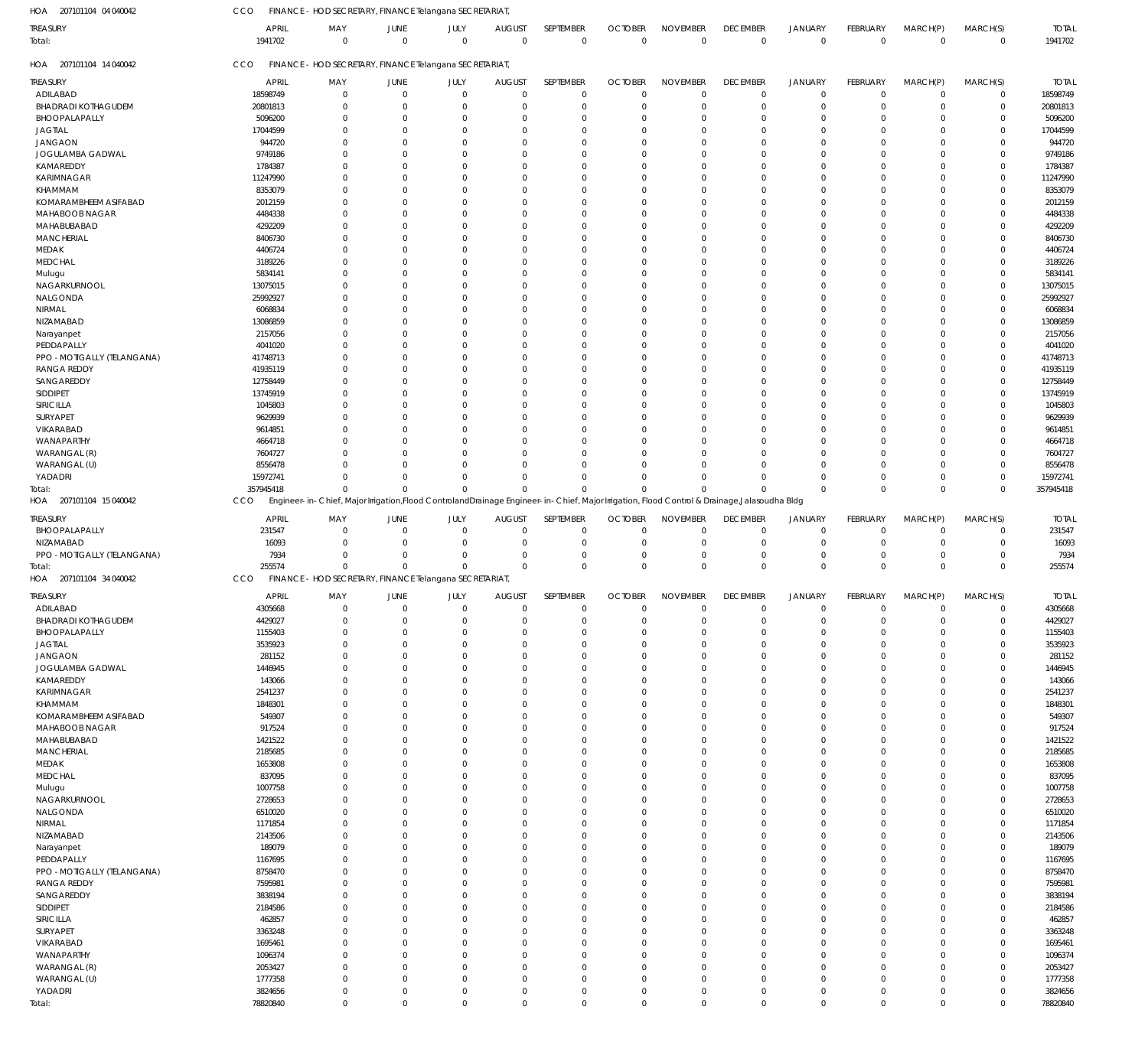207101105 04 040041 HOA CCO FINANCE - HOD SECRETARY, FINANCE Telangana SECRETARIAT,

| TREASURY                                | <b>APRIL</b>         | MAY                                                     | JUNE                 | JULY                 | <b>AUGUST</b>        | SEPTEMBER              | <b>OCTOBER</b>       | <b>NOVEMBER</b>      | <b>DECEMBER</b>      | <b>JANUARY</b>       | FEBRUARY             | MARCH(P)             | MARCH(S)                   | <b>TOTAL</b>         |
|-----------------------------------------|----------------------|---------------------------------------------------------|----------------------|----------------------|----------------------|------------------------|----------------------|----------------------|----------------------|----------------------|----------------------|----------------------|----------------------------|----------------------|
| ADILABAD                                | 36110913             | $\mathbf 0$                                             | $\mathbf 0$          | $\mathbf 0$          | $\mathbf{0}$         | $\mathbf 0$            | $\mathbf 0$          | $\mathbf 0$          | $\overline{0}$       | $\overline{0}$       | $\mathbf 0$          | $\mathbf 0$          | $\mathbf 0$                | 36110913             |
| <b>BHADRADI KOTHAGUDEM</b>              | 37368415             | $\mathbf{0}$                                            | $\Omega$             | $\Omega$             | $\Omega$             | $\overline{0}$         | $\Omega$             | $\mathbf 0$          | $\mathbf 0$          | $\overline{0}$       | $\mathbf 0$          | 0                    | $\mathbf 0$                | 37368415             |
| BHOOPALAPALLY                           | 1574491              | $\mathbf{0}$                                            | $\Omega$             | $\Omega$             | $\Omega$             | $\Omega$               | $\Omega$             | $\mathbf 0$          | $\Omega$             | $\Omega$             | $\Omega$             | $\Omega$             | $\mathbf 0$                | 1574491              |
| HYDERABAD URBAN                         | $-3267291$           | $\mathbf 0$                                             | $\Omega$             | $\Omega$             | $\Omega$             | $\Omega$               | $\Omega$             | $\mathbf 0$          | $\Omega$             | $\Omega$             | $\Omega$             | $\Omega$             | $\mathbf 0$                | $-3267291$           |
| <b>JAGTIAL</b>                          | 36697503             | $\Omega$                                                | $\Omega$             | $\Omega$             | $\Omega$             | $\Omega$               | $\Omega$             | $\Omega$             | $\Omega$             | $\Omega$             | $\Omega$             | $\Omega$             | $\mathbf 0$                | 36697503             |
| <b>JANGAON</b>                          | 13863452             | $\Omega$                                                | $\mathsf{C}$         | $\Omega$             | $\Omega$             | $\Omega$               | $\Omega$             | $\Omega$             | $\Omega$             | $\Omega$             | $\Omega$             | $\Omega$             | $\mathbf 0$                | 13863452             |
| JOGULAMBA GADWAL                        | 16716970             | $\Omega$                                                | $\Omega$             | $\Omega$             | $\Omega$             | $\Omega$               | $\Omega$             | $\Omega$             | $\Omega$             | $\Omega$             | $\Omega$             | $\Omega$             | $\mathbf 0$                | 16716970             |
| KAMAREDDY                               | 31068849             | $\Omega$                                                | $\Omega$             | $\Omega$             | $\Omega$             | $\Omega$               | $\Omega$             | $\Omega$             | $\Omega$             | $\Omega$             | $\Omega$             | $\Omega$             | $\mathbf 0$                | 31068849             |
| <b>KARIMNAGAR</b>                       | 104504905            | $\Omega$                                                | $\Omega$             | $\Omega$             | $\Omega$             | $\Omega$               | $\Omega$             | $\Omega$             | $\Omega$             | $\Omega$             | $\Omega$             | $\Omega$             | $\mathbf 0$                | 104504905            |
| KHAMMAM                                 | 88276886             | $\Omega$                                                | $\Omega$<br>$\Omega$ | $\Omega$<br>$\Omega$ | $\Omega$<br>$\Omega$ | $\Omega$<br>$\Omega$   | $\Omega$<br>$\Omega$ | $\Omega$<br>$\Omega$ | $\Omega$<br>$\Omega$ | $\Omega$<br>$\Omega$ | $\Omega$             | $\Omega$             | $\mathbf 0$                | 88276886             |
| KOMARAMBHEEM ASIFABAD<br>MAHABOOB NAGAR | 11425446             | $\Omega$<br>$\Omega$                                    | C                    | $\Omega$             | $\Omega$             | $\Omega$               | $\Omega$             | $\Omega$             | $\Omega$             | $\Omega$             | $\Omega$<br>$\Omega$ | $\Omega$<br>$\Omega$ | $\mathbf 0$<br>$\mathbf 0$ | 11425446<br>63716900 |
| MAHABUBABAD                             | 63716900<br>15047112 | $\Omega$                                                | $\Omega$             | $\Omega$             | $\Omega$             | $\Omega$               | $\Omega$             | $\Omega$             | $\Omega$             | $\Omega$             | $\Omega$             | $\Omega$             | $\mathbf 0$                | 15047112             |
| <b>MANCHERIAL</b>                       | 22659139             | $\Omega$                                                | $\Omega$             | $\Omega$             | $\Omega$             | $\Omega$               | $\Omega$             | $\Omega$             | $\Omega$             | $\Omega$             | $\Omega$             | $\Omega$             | $\mathbf 0$                | 22659139             |
| MEDAK                                   | 21629647             | $\Omega$                                                | $\Omega$             | $\Omega$             | $\Omega$             | $\Omega$               | $\Omega$             | $\Omega$             | $\Omega$             | $\Omega$             | $\Omega$             | $\Omega$             | $\mathbf 0$                | 21629647             |
| MEDCHAL                                 | 9822693              | $\mathbf 0$                                             | $\Omega$             | $\Omega$             | $\Omega$             | $\Omega$               | $\Omega$             | $\Omega$             | $\Omega$             | $\Omega$             | $\Omega$             | $\Omega$             | $\mathbf 0$                | 9822693              |
| Mulugu                                  | 8900005              | $\Omega$                                                | $\Omega$             | $\Omega$             | $\Omega$             | $\Omega$               | $\Omega$             | $\Omega$             | $\Omega$             | $\Omega$             | $\Omega$             | $\Omega$             | $\mathbf 0$                | 8900005              |
| NAGARKURNOOL                            | 30863108             | $\Omega$                                                | C                    | $\Omega$             | $\Omega$             | $\Omega$               | $\Omega$             | $\Omega$             | $\Omega$             | $\Omega$             | $\Omega$             | $\Omega$             | $\mathbf 0$                | 30863108             |
| NALGONDA                                | 94132285             | $\Omega$                                                | $\Omega$             | $\Omega$             | $\Omega$             | $\Omega$               | $\Omega$             | $\Omega$             | $\Omega$             | $\Omega$             | $\Omega$             | $\Omega$             | $\mathbf 0$                | 94132285             |
| NIRMAL                                  | 31507619             | $\Omega$                                                | $\Omega$             | $\Omega$             | $\Omega$             | $\Omega$               | $\Omega$             | $\Omega$             | $\Omega$             | $\Omega$             | $\Omega$             | $\Omega$             | $\mathbf 0$                | 31507619             |
| NIZAMABAD                               | 83259676             | $\Omega$                                                | $\Omega$             | $\Omega$             | $\Omega$             | $\Omega$               | $\Omega$             | $\Omega$             | $\Omega$             | $\Omega$             | $\Omega$             | $\Omega$             | $\mathbf 0$                | 83259676             |
| Narayanpet                              | 12863843             | $\mathbf 0$                                             | $\Omega$             | $\Omega$             | $\Omega$             | $\Omega$               | $\Omega$             | $\Omega$             | $\Omega$             | $\Omega$             | $\Omega$             | $\Omega$             | $\mathbf 0$                | 12863843             |
| PAO - TS NEW DELHI                      | 43747                | $\Omega$                                                | $\Omega$             | $\Omega$             | $\Omega$             | $\Omega$               | $\Omega$             | $\Omega$             | $\Omega$             | $\Omega$             | $\Omega$             | $\Omega$             | $\mathbf 0$                | 43747                |
| PEDDAPALLY                              | 17024326             | $\Omega$                                                | C                    | $\Omega$             | $\Omega$             | $\Omega$               | $\Omega$             | $\Omega$             | $\Omega$             | $\Omega$             | $\Omega$             | $\Omega$             | $\mathbf 0$                | 17024326             |
| PPO - MOTIGALLY (TELANGANA)             | 750200285            | $\Omega$                                                | $\Omega$             | $\Omega$             | $\Omega$             | $\Omega$               | $\Omega$             | $\Omega$             | $\Omega$             | $\Omega$             | $\Omega$             | $\Omega$             | $\mathbf 0$                | 750200285            |
| <b>RANGA REDDY</b>                      | 42464198             | $\Omega$                                                | $\Omega$             | $\Omega$             | $\Omega$             | $\Omega$               | $\Omega$             | $\Omega$             | $\Omega$             | $\Omega$             | $\Omega$             | $\Omega$             | $\mathbf 0$                | 42464198             |
| SANGAREDDY                              | 65874907             | $\Omega$                                                | $\Omega$             | $\Omega$             | $\Omega$             | $\Omega$               | $\Omega$             | $\Omega$             | $\Omega$             | $\Omega$             | $\Omega$             | $\Omega$             | $\mathbf 0$                | 65874907             |
| SIDDIPET                                | 39172315             | $\Omega$                                                | $\Omega$             | $\Omega$             | $\Omega$             | $\Omega$               | $\Omega$             | $\Omega$             | $\Omega$             | $\Omega$             | $\Omega$             | $\Omega$             | $\mathbf 0$                | 39172315             |
| SIRICILLA                               | 15032097             | $\Omega$                                                | $\Omega$             | $\Omega$             | $\Omega$             | $\Omega$               | $\Omega$             | $\Omega$             | $\Omega$             | $\Omega$             | $\Omega$             | $\Omega$             | $\mathbf 0$                | 15032097             |
| SURYAPET                                | 40168425             | $\Omega$                                                | $\Omega$             | $\Omega$             | $\Omega$             | $\Omega$               | $\Omega$             | $\Omega$             | $\Omega$             | $\Omega$             | $\Omega$             | $\Omega$             | $\mathbf 0$                | 40168425             |
| VIKARABAD                               | 29959142             | $\Omega$                                                | $\Omega$             | $\Omega$             | $\Omega$             | $\Omega$               | $\Omega$             | $\Omega$             | $\Omega$             | $\Omega$             | $\Omega$             | $\Omega$             | $\mathbf 0$                | 29959142             |
| WANAPARTHY                              | 18939894             | $\Omega$                                                | $\Omega$             | $\Omega$             | $\Omega$             | $\Omega$               | $\Omega$             | $\mathbf 0$          | $\Omega$             | $\Omega$             | $\Omega$             | $\Omega$             | $\mathbf 0$                | 18939894             |
| WARANGAL (R)                            | 16663082             | $\Omega$                                                | $\Omega$             | $\Omega$             | $\Omega$             | $\Omega$               | $\Omega$             | $\Omega$             | $\Omega$             | $\Omega$             | $\Omega$             | $\Omega$             | $\mathbf 0$                | 16663082             |
| WARANGAL (U)                            | 152199235            | $\Omega$                                                | $\Omega$             | $\Omega$             | $\Omega$             | $\Omega$               | $\Omega$             | $\Omega$             | $\Omega$             | $\Omega$             | $\Omega$             | $\Omega$             | $\mathbf 0$                | 152199235            |
| YADADRI                                 | 22596139             | $\Omega$                                                | $\Omega$             | $\Omega$             | $\Omega$             | $\Omega$               | $\Omega$             | $\mathbf 0$          | $\mathbf 0$          | $\mathbf 0$          | $\mathbf 0$          | $\mathbf 0$          | $\mathbf 0$                | 22596139             |
| Total:                                  | 1979080358           | $\mathbf 0$                                             | $\Omega$             | $\Omega$             | $\Omega$             | $\mathbf 0$            | $\Omega$             | $\Omega$             | $\mathbf{0}$         | $\Omega$             | $\Omega$             | $\Omega$             | $\mathbf 0$                | 1979080358           |
| HOA 207101105 14 040041                 | CCO                  | FINANCE - HOD SECRETARY, FINANCE Telangana SECRETARIAT  |                      |                      |                      |                        |                      |                      |                      |                      |                      |                      |                            |                      |
| TREASURY                                | <b>APRIL</b>         | MAY                                                     | JUNE                 | JULY                 | <b>AUGUST</b>        | SEPTEMBER              | <b>OCTOBER</b>       | <b>NOVEMBER</b>      | <b>DECEMBER</b>      | JANUARY              | FEBRUARY             | MARCH(P)             | MARCH(S)                   | <b>TOTAL</b>         |
| ADILABAD                                | 9975022              | $\mathbf{0}$                                            | $\overline{0}$       | $\mathbf 0$          | $\Omega$             | $\overline{0}$         | $\mathbf 0$          | $\mathbf 0$          | $\mathbf 0$          | $\overline{0}$       | $\mathbf 0$          | $^{\circ}$           | $\mathbf 0$                | 9975022              |
| <b>BHADRADI KOTHAGUDEM</b>              | 9806814              | $\mathbf 0$                                             | $\mathbf 0$          | $\Omega$             | $\Omega$             | $\Omega$               | $\Omega$             | $\overline{0}$       | $\mathbf 0$          | $\overline{0}$       | $\mathbf 0$          | $^{\circ}$           | $\mathbf 0$                | 9806814              |
|                                         |                      |                                                         |                      |                      |                      |                        |                      |                      |                      |                      |                      |                      |                            |                      |
|                                         |                      |                                                         |                      |                      |                      |                        |                      |                      |                      |                      |                      |                      |                            |                      |
| BHOOPALAPALLY                           | 2110378              | $\mathbf 0$                                             | $\Omega$             | $\Omega$             |                      | $\Omega$               | $\Omega$             | $\overline{0}$       | $\mathbf 0$          | $\mathbf 0$          | $\mathbf 0$          | 0                    | $\mathbf 0$                | 2110378              |
| <b>JAGTIAL</b>                          | 8072546              | $\mathbf 0$                                             | $\Omega$             | $\Omega$             |                      | $\Omega$               | $\Omega$             | $\Omega$             | $\Omega$             | $\Omega$             | $\mathbf 0$          | $\Omega$             | $\mathbf 0$                | 8072546              |
| <b>JANGAON</b>                          | 2707517              | $\mathbf 0$                                             | C                    | $\Omega$             | $\Omega$             | $\Omega$               | $\Omega$             | $\Omega$             | $\Omega$             | $\Omega$             | $\mathbf 0$          | 0                    | $\mathbf 0$                | 2707517              |
| JOGULAMBA GADWAL                        | 5818782              | $\mathbf 0$                                             | C                    | $\Omega$             |                      | $\Omega$               | $\Omega$             | $\Omega$             | O                    | $\Omega$             | $\mathbf 0$          | $\Omega$             | $\mathbf 0$                | 5818782              |
| KAMAREDDY                               | 7461406              | $\mathbf 0$                                             | $\Omega$             | $\Omega$             | $\Omega$             | $\Omega$               | $\Omega$             | $\Omega$             | $\Omega$             | $\Omega$             | $\mathbf 0$          | $\Omega$             | $\mathbf 0$                | 7461406              |
| <b>KARIMNAGAR</b>                       | 16398881             | $\mathbf 0$                                             | $\Omega$             | $\Omega$             | $\Omega$             | $\Omega$               | $\Omega$             | $\Omega$             | $\Omega$             | $\Omega$             | $\mathbf 0$          | 0                    | $\mathbf 0$                | 16398881             |
| KHAMMAM                                 | 14196819             | $\mathbf 0$                                             | $\Omega$<br>$\Omega$ | $\Omega$<br>$\Omega$ | $\Omega$<br>$\Omega$ | $^{\circ}$<br>$\Omega$ | $\Omega$<br>$\Omega$ | $\Omega$<br>$\Omega$ | $\Omega$<br>$\Omega$ | $\Omega$<br>$\Omega$ | $\mathbf 0$          | 0<br>$\Omega$        | $\mathbf 0$                | 14196819             |
| KOMARAMBHEEM ASIFABAD                   | 5348274              | $\mathbf 0$                                             |                      |                      |                      | - 0                    |                      | 0                    |                      | C.                   | $\mathbf 0$          | 0                    | $\mathbf 0$                | 5348274              |
| <b>MAHABOOB NAGAR</b>                   | 10017583             | 0                                                       | $\Omega$             | $\Omega$             |                      | $\overline{0}$         | $\Omega$             | $\mathbf 0$          | $\Omega$             | $\mathbf 0$          | 0<br>$\mathbf 0$     | 0                    | $\mathbf 0$                | 10017583             |
| MAHABUBABAD                             | 6708882              | $\mathbf 0$<br>$\mathbf 0$                              | $\Omega$             | $\Omega$             | $\Omega$             | $\overline{0}$         | $\Omega$             | $\mathbf 0$          | $\Omega$             | $\Omega$             | $\mathbf 0$          | $\Omega$             | $\mathbf 0$<br>$\mathbf 0$ | 6708882              |
| <b>MANCHERIAL</b>                       | 4702152              | $\mathbf 0$                                             | -C                   | $\Omega$             |                      | $\Omega$               | $\Omega$             | $\mathbf 0$          | $\Omega$             | $\Omega$             | $\Omega$             | $\Omega$             | $\mathbf 0$                | 4702152              |
| MEDAK<br><b>MEDCHAL</b>                 | 6474885<br>3638247   | $\mathbf 0$                                             | C                    | $\Omega$             |                      | $\overline{0}$         | $\Omega$             | $\mathbf 0$          | $\Omega$             | $\Omega$             | 0                    | 0                    | $\mathbf 0$                | 6474885<br>3638247   |
|                                         | 3211968              | $\mathbf 0$                                             | -C                   | $\cap$               |                      | $\Omega$               | $\Omega$             | $\Omega$             | O                    | $\Omega$             | $\Omega$             | $\Omega$             | $\mathbf 0$                | 3211968              |
| Mulugu<br>NAGARKURNOOL                  | 5011741              | $\mathbf{0}$                                            | C                    | $\Omega$             | $\Omega$             | $\Omega$               | $\Omega$             | $\mathbf 0$          | 0                    | $\Omega$             | 0                    | $\Omega$             | $\mathbf 0$                | 5011741              |
| NALGONDA                                | 16366826             | $\mathbf 0$                                             | C                    | $\Omega$             |                      | $\Omega$               | $\Omega$             | $\mathbf 0$          | 0                    | $\Omega$             | 0                    | $\Omega$             | $\mathbf 0$                | 16366826             |
| NIRMAL                                  | 6389091              | $\mathbf{0}$                                            | -C                   | $\Omega$             |                      | $\Omega$               | $\Omega$             | $\mathbf 0$          | $\Omega$             | $\Omega$             | 0                    | $\Omega$             | $\mathbf 0$                | 6389091              |
| NIZAMABAD                               | 15117617             | $\mathbf 0$                                             | -C                   | $\Omega$             |                      | $\Omega$               | $\Omega$             | $\Omega$             | 0                    | $\Omega$             | $\Omega$             | $\Omega$             | $\mathbf 0$                | 15117617             |
| Narayanpet                              | 2847516              | $\mathbf 0$                                             | C                    | $\Omega$             | $\Omega$             | $\Omega$               | $\Omega$             | $\mathbf 0$          | 0                    | $\Omega$             | $\mathbf 0$          | 0                    | $\mathbf 0$                | 2847516              |
| PEDDAPALLY                              | 5144506              | $\mathbf 0$                                             | -C                   | $\cap$               |                      | $\Omega$               | $\Omega$             | $\mathbf 0$          | 0                    | $\Omega$             | $\Omega$             | 0                    | $\mathbf 0$                | 5144506              |
| PPO - MOTIGALLY (TELANGANA)             | 55348417             | $\mathbf 0$                                             | -C                   | $\Omega$             |                      | $\Omega$               | $\Omega$             | $\mathbf 0$          | 0                    | $\Omega$             | 0                    | $\Omega$             | $\mathbf 0$                | 55348417             |
| RANGA REDDY                             | 12491642             | $\mathbf 0$                                             | -C                   | $\Omega$             |                      | $\Omega$               | $\Omega$             | $\mathbf 0$          | 0                    | $\Omega$             | $\mathbf 0$          | 0                    | $\mathbf 0$                | 12491642             |
| SANGAREDDY                              | 13743857             | $\mathbf{0}$                                            | -C                   | $\Omega$             |                      | $\Omega$               | $\Omega$             | $\mathbf 0$          | $\Omega$             | $\Omega$             | 0                    | $\Omega$             | $\mathbf 0$                | 13743857             |
| SIDDIPET                                | 7314442              | $\mathbf 0$                                             | -C                   | $\cap$               |                      | $\Omega$               | $\Omega$             | $\Omega$             | 0                    | $\Omega$             | $\Omega$             | 0                    | $\mathbf 0$                | 7314442              |
| SIRICILLA                               | 2877500              | $\mathbf 0$                                             | C                    | $\Omega$             |                      | $\Omega$               | $\Omega$             | $\mathbf 0$          | 0                    | $\Omega$             | 0                    | 0                    | $\mathbf 0$                | 2877500              |
| SURYAPET                                | 6853881              | $\mathbf 0$                                             | -C                   | $\cap$               |                      | $\Omega$               | $\Omega$             | $\Omega$             | O                    | $\Omega$             | $\Omega$             | $\Omega$             | $\mathbf 0$                | 6853881              |
| VIKARABAD                               | 6265795              | $\mathbf 0$                                             | -C                   | $\Omega$             |                      | $\Omega$               | $\Omega$             | $\mathbf 0$          | 0                    | $\Omega$             | $\Omega$             | $\Omega$             | $\mathbf 0$                | 6265795              |
| WANAPARTHY                              | 3870857              | $\mathbf 0$                                             | -C                   | $\Omega$             |                      | $\Omega$               | $\Omega$             | $\mathbf 0$          | 0                    | $\Omega$             | $\Omega$             | 0                    | $\mathbf 0$                | 3870857              |
| WARANGAL (R)                            | 4737597              | $\mathbf 0$                                             | -C                   | $\Omega$             |                      | $\Omega$               | $\Omega$             | $\mathbf 0$          | $\Omega$             | $\Omega$             | 0                    | 0                    | $\mathbf 0$                | 4737597              |
| WARANGAL (U)                            | 18072896             | $\Omega$                                                | -C                   | $\Omega$             |                      | $\Omega$               | $\Omega$             | $\Omega$             | $\Omega$             | $\Omega$             | 0                    | $\Omega$             | $\mathbf 0$                | 18072896             |
| YADADRI                                 | 4536243              | $\mathbf 0$                                             | $\Omega$             | $\Omega$             | $\Omega$             | $\Omega$               | $\Omega$             | $\mathbf 0$          | $\mathbf 0$          | $\mathbf 0$          | $\mathbf 0$          | $\mathbf 0$          | $\mathbf 0$                | 4536243              |
| Total:                                  | 303640580            | $\mathbf 0$                                             | $\Omega$             | $\Omega$             | $\Omega$             | $\Omega$               | $\Omega$             | $\overline{0}$       | $\mathbf 0$          | $\mathbf 0$          | $\mathbf 0$          | $\mathbf 0$          | $\mathbf 0$                | 303640580            |
| HOA 207101105 34 040041                 | CCO                  | FINANCE - HOD SECRETARY, FINANCE Telangana SECRETARIAT, |                      |                      |                      |                        |                      |                      |                      |                      |                      |                      |                            |                      |
| TREASURY                                | <b>APRIL</b>         | MAY                                                     | JUNE                 | JULY                 | <b>AUGUST</b>        | SEPTEMBER              | <b>OCTOBER</b>       | <b>NOVEMBER</b>      | <b>DECEMBER</b>      | <b>JANUARY</b>       | FEBRUARY             | MARCH(P)             |                            | <b>TOTAL</b>         |
| ADILABAD                                | 90469                | $\overline{0}$                                          | $\Omega$             | $\Omega$             | $\Omega$             | $^{\circ}$             | $\Omega$             | $\mathbf 0$          | $\mathbf 0$          | $\mathbf 0$          | $\mathbf 0$          | $\mathbf 0$          | MARCH(S)<br>$\mathbf 0$    | 90469                |
| <b>BHADRADI KOTHAGUDEM</b>              | 173597               | $\mathbf 0$                                             | $\Omega$             | $\Omega$             | $\Omega$             | $\overline{0}$         | $\mathbf 0$          | $\mathbf 0$          | $\mathbf 0$          | $\mathbf 0$          | $\mathbf 0$          | 0                    | $\mathbf 0$                | 173597               |
| <b>JAGTIAL</b>                          | 163312               | $\mathbf{0}$                                            | $\Omega$             | $\Omega$             | $\Omega$             | $^{\circ}$             | $\Omega$             | $\overline{0}$       | $\mathbf 0$          | $\mathbf 0$          | $\mathbf 0$          | 0                    | $\mathbf 0$                | 163312               |
| KHAMMAM                                 | 301162               | $\mathbf 0$                                             | $\Omega$             | $\Omega$             | $\Omega$             | $\Omega$               | $\Omega$             | $\mathbf 0$          | $\Omega$             | $\Omega$             | $\Omega$             | $\Omega$             | $\mathbf 0$                | 301162               |
| MAHABUBABAD                             | 157482               | $\mathbf{0}$                                            | $\Omega$             | $\Omega$             | $\Omega$             | $\Omega$               | $\Omega$             | $\mathbf 0$          | $\Omega$             | $\Omega$             | $\Omega$             | 0                    | $\mathbf 0$                | 157482               |
| MEDCHAL                                 | $-27753$             | $\mathbf 0$                                             | $\mathbf{0}$         | $\Omega$             | $\mathbf{0}$         | $\overline{0}$         | $\mathbf 0$          | $\mathbf 0$          | $\mathbf 0$          | $\mathbf 0$          | $\mathbf 0$          | $\mathbf 0$          | $\mathbf 0$                | $-27753$             |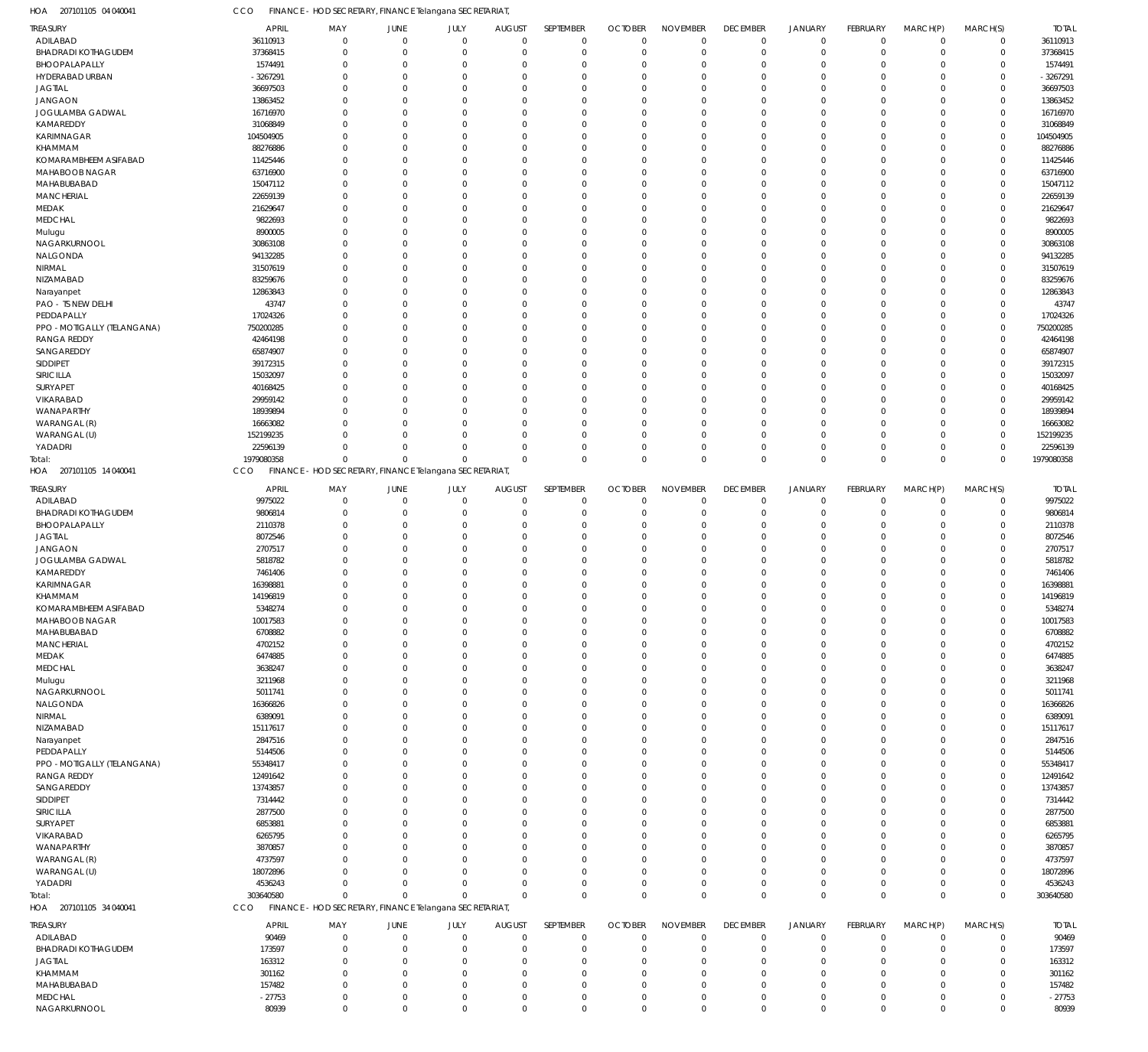207101105 34 040041 HOA 207101109 04 040041 HOA 207101110 04 040041 HOA 207101110 07 040041 HOA 207101110 09 040041 HOA 207101110 14 040041 HOA FINANCE - HOD SECRETARY, FINANCE Telangana SECRETARIAT, FINANCE - HOD SECRETARY, FINANCE Telangana SECRETARIAT, FINANCE - HOD SECRETARY, FINANCE Telangana SECRETARIAT, FINANCE - HOD SECRETARY, FINANCE Telangana SECRETARIAT, FINANCE - HOD SECRETARY, FINANCE Telangana SECRETARIAT, FINANCE - HOD SECRETARY, FINANCE Telangana SECRETARIAT, CCO CCO CCO **CCO CCO** CCO 1452170 1908525 -21618 64430219 69383 0 0  $\Omega$ 0 0 0 0  $\Omega$ 0 0 0  $\Omega$  $\Omega$ 0 0 0  $\Omega$  $\Omega$ 0 0  $\Omega$  $\Omega$ 0 0 0  $\overline{0}$  $\Omega$ 0 0 0  $\Omega$  $\Omega$  $\Omega$ 0 0 0  $\Omega$ 0 0 0  $\Omega$ 0 0 0 0 0 0 0 0 0  $\Omega$  $\Omega$  $\Omega$ 0 0 0  $\Omega$  $\Omega$ 0 0 1452170 1908525 -21618 64430219 69383 NALGONDA NIRMAL NIZAMABAD PPO -MOTIGALLY (TELANGANA) RANGA REDDY SANGAREDDY SIDDIPET VIKARABAD BHADRADI KOTHAGUDEM JANGAON KAMAREDDY KARIMNAGAR KHAMMAM MAHABUBABAD **MANCHERIAL** MEDAK Mulugu NALGONDA NIRMAL Narayanpet RANGA REDDY SANGAREDDY SIRICILLA SURYAPET VIKARABAD WARANGAL (U) NIZAMABAD ADILABAD BHADRADI KOTHAGUDEM BHOOPALAPALLY JAGTIAL JANGAON JOGULAMBA GADWAL KAMAREDDY KARIMNAGAR KHAMMAM KOMARAMBHEEM ASIFABAD MAHABOOB NAGAR MAHABUBABAD **MANCHERIAL** MEDAK MEDCHAL Mulugu NAGARKURNOOL NALGONDA NIRMAL NIZAMABAD Narayanpet PEDDAPALLY PPO -MOTIGALLY (TELANGANA) RANGA REDDY SANGAREDDY SIDDIPET SIRICILLA SURYAPET VIKARABAD WANAPARTHY WARANGAL (R) WARANGAL (U) YADADRI VIKARABAD ADILABAD BHADRADI KOTHAGUDEM JANGAON TREASURY **TREASURY** TREASURY TREASURY **TREASURY** TREASURY 17622 126372 -13922 324030 94958 -25000 -62990 51892 30817 13129 70412 368849 183271 15048 11836 35847 12550 56431 7206 92239 497077 57031 6914 17348 351303 81217 -21618 1357710 2718326 166840 1559427 970088 511961 2525332 2891248 7491300 520797 3658528 1113503 1073478 853830 170194 587369 1843328 8654487 1451254 5128703 512415 772542 53266 2066827 6935 788791 331052 4189886 724604 803556 1091513 5493001 2348128 69383 -4000 698835 226839 APRIL APRIL APRIL APRIL APRIL APRIL  $\Omega$ 0  $\Omega$ 0  $\Omega$  $\Omega$ 0  $\Omega$ 0 0  $\Omega$ 0  $\Omega$ 0 0  $\Omega$ 0  $\Omega$  $\Omega$ 0  $\Omega$  $\Omega$  $\Omega$ 0 0  $\Omega$ 0  $\Omega$ 0 0  $\Omega$ 0  $\Omega$ 0 0  $\Omega$  $\Omega$  $\Omega$ 0 0 0  $\Omega$  $\Omega$ 0  $\Omega$ 0 0  $\Omega$ 0  $\Omega$ 0 0  $\bigcap$ 0  $\Omega$  $\Omega$ 0  $\Omega$  $\Omega$  $\Omega$ 0 0  $\Omega$  $\,$  0  $\,$ MAY MAY MAY MAY MAY MAY 0 0  $\Omega$ 0 0  $\sqrt{2}$ 0  $\Omega$ 0 0  $\Omega$ 0  $\Omega$ 0 0  $\Omega$ 0  $\Omega$ 0 0 0  $\Omega$  $\Omega$ 0 0 0 0  $\Omega$ 0 0  $\Omega$ 0  $\Omega$ 0 0  $\Omega$ 0  $\Omega$ 0 0 0 0  $\Omega$ 0  $\Omega$ 0 0  $\Omega$ 0  $\Omega$ 0 0  $\Omega$ 0  $\Omega$ 0 0  $\Omega$  $\Omega$  $\Omega$ 0 0  $\Omega$  $\boldsymbol{0}$ JUNE JUNE JUNE JUNE **JUNE** JUNE 0 0  $\Omega$ 0 0  $\Omega$ 0  $\Omega$ 0 0  $\sqrt{0}$ 0  $\Omega$ 0 0  $\Omega$ 0  $\Omega$  $\Omega$ 0 0  $\Omega$  $\Omega$ 0 0  $\Omega$ 0  $\Omega$ 0 0 0 0  $\Omega$ 0 0 0  $\Omega$  $\Omega$ 0 0 0 0  $\Omega$ 0  $\Omega$ 0 0  $\Omega$ 0  $\Omega$ 0 0  $\Omega$ 0  $\Omega$  $\Omega$ 0  $\Omega$  $\Omega$  $\Omega$ 0 0 0  $\,$  0  $\,$ JULY JULY JULY JULY JULY JULY  $\Omega$ 0  $\Omega$ 0  $\Omega$  $\sqrt{2}$ 0  $\Omega$ 0 0  $\Omega$ 0  $\Omega$ 0 0  $\Omega$ 0  $\Omega$ 0 0  $\Omega$  $\Omega$  $\Omega$ 0 0  $\Omega$ 0  $\Omega$ 0 0  $\Omega$ 0  $\Omega$ 0 0  $\Omega$  $\Omega$  $\Omega$ 0 0 0  $\Omega$  $\Omega$ 0  $\Omega$ 0 0  $\Omega$ 0  $\Omega$ 0  $\Omega$  $\Omega$ 0  $\Omega$ 0 0  $\Omega$  $\Omega$  $\Omega$ 0 0  $\Omega$  $\,$  0  $\,$ AUGUST **AUGUST** AUGUST AUGUST AUGUST AUGUST  $\Omega$  $\overline{0}$  $\Omega$ 0 0  $\Omega$ 0  $\Omega$ 0 0  $\Omega$ 0  $\Omega$ 0 0  $\Omega$ 0  $\Omega$  $\theta$ 0  $\Omega$  $\Omega$  $\Omega$  $\overline{0}$ 0  $\Omega$ 0  $\Omega$ 0 0  $\Omega$ 0  $\Omega$  $\overline{0}$ 0  $\Omega$  $\Omega$  $\Omega$  $\theta$ 0  $\Omega$  $\Omega$  $\Omega$  $\overline{0}$  $\Omega$  $\Omega$  $\Omega$  $\Omega$ 0  $\Omega$  $\overline{0}$  $\Omega$  $\Omega$ 0  $\Omega$  $\Omega$ 0  $\Omega$  $\Omega$  $\Omega$ 0 0  $\Omega$ 0 SEPTEMBER **SEPTEMBER** SEPTEMBER SEPTEMBER **SEPTEMBER** SEPTEMBER  $\Omega$ 0  $\Omega$ 0  $\Omega$  $\Omega$ 0  $\Omega$ 0 0  $\Omega$ 0  $\Omega$ 0  $\Omega$  $\Omega$ 0  $\Omega$ 0  $\Omega$  $\Omega$  $\Omega$  $\Omega$ 0 0 0 0  $\Omega$ 0 0  $\Omega$ 0  $\Omega$ 0 0  $\Omega$  $\Omega$  $\Omega$ 0 0 0  $\Omega$  $\Omega$ 0  $\sqrt{2}$ 0  $\Omega$  $\Omega$ 0  $\Omega$  $\overline{0}$  $\Omega$  $\Omega$ 0  $\Omega$ 0  $\Omega$  $\Omega$  $\Omega$  $\Omega$ 0 0  $\Omega$  $\,$   $\,$   $\,$ **OCTOBER** OCTOBER **OCTOBER** OCTOBER **OCTOBER** OCTOBER  $\Omega$ 0  $\Omega$ 0 0  $\Omega$ 0  $\Omega$ 0 0  $\Omega$ 0  $\Omega$ 0 0  $\Omega$ 0  $\Omega$ 0 0  $\Omega$  $\Omega$  $\Omega$ 0 0 0 0  $\Omega$  $\mathbf 0$ 0  $\Omega$ 0  $\Omega$ 0 0  $\Omega$  $\Omega$  $\Omega$ 0 0 0  $\Omega$  $\Omega$ 0  $\Omega$ 0 0  $\Omega$ 0  $\Omega$ 0 0  $\Omega$ 0  $\Omega$ 0 0  $\Omega$  $\Omega$  $\Omega$ 0 0  $\Omega$ 0 NOVEMBER NOVEMBER NOVEMBER NOVEMBER NOVEMBER NOVEMBER 0 0  $\Omega$ 0  $\Omega$  $\Omega$ 0  $\Omega$ 0 0  $\Omega$ 0  $\Omega$  $\overline{0}$ 0  $\Omega$ 0  $\Omega$ 0 0  $\Omega$  $\Omega$  $\Omega$  $\overline{0}$ 0 0 0  $\Omega$  $\overline{0}$ 0  $\Omega$ 0  $\Omega$  $\overline{0}$ 0  $\Omega$  $\Omega$  $\Omega$ 0 0 0  $\Omega$  $\Omega$  $\overline{0}$  $\Omega$ 0  $\Omega$  $\Omega$ 0  $\Omega$  $\overline{0}$  $\Omega$  $\Omega$ 0  $\Omega$ 0 0  $\Omega$  $\Omega$  $\Omega$ 0 0 0 0 DECEMBER **DECEMBER DECEMBER** DECEMBER **DECEMBER** DECEMBER  $\Omega$ 0  $\Omega$ 0  $\Omega$  $\Omega$ 0  $\Omega$ 0 0  $\Omega$ 0  $\Omega$ 0  $\Omega$  $\Omega$ 0  $\Omega$ 0 0  $\Omega$  $\Omega$  $\Omega$ 0 0 0 0  $\Omega$ 0 0  $\Omega$ 0  $\Omega$ 0 0  $\Omega$  $\Omega$  $\Omega$ 0 0 0  $\Omega$  $\Omega$ 0  $\Omega$ 0 0  $\Omega$ 0  $\Omega$ 0  $\Omega$  $\Omega$ 0  $\Omega$ 0 0  $\Omega$  $\Omega$  $\Omega$ 0 0  $\Omega$  $\,$  0  $\,$ JANUARY JANUARY JANUARY JANUARY JANUARY JANUARY 0 0  $\Omega$ 0 0  $\Omega$ 0  $\Omega$ 0 0  $\Omega$ 0  $\Omega$  $\overline{0}$ 0  $\Omega$ 0  $\Omega$  $\overline{0}$ 0 0 0  $\Omega$ 0 0 0 0  $\Omega$  $\overline{0}$ 0 0 0  $\Omega$ 0 0 0 0  $\Omega$ 0 0 0 0  $\Omega$ 0  $\Omega$ 0 0  $\Omega$ 0  $\Omega$  $\overline{0}$ 0  $\Omega$ 0  $\Omega$  $\overline{0}$ 0 0 0 0 0 0  $\Omega$  $\boldsymbol{0}$ FEBRUARY FEBRUARY FEBRUARY FEBRUARY FEBRUARY FEBRUARY  $\Omega$ 0  $\Omega$ 0  $\Omega$  $\Omega$ 0  $\Omega$ 0 0  $\Omega$ 0  $\Omega$  $\overline{0}$  $\Omega$  $\Omega$ 0  $\Omega$ 0  $\Omega$  $\Omega$  $\Omega$  $\Omega$  $\overline{0}$ 0 0 0  $\Omega$  $\overline{0}$ 0  $\Omega$ 0  $\Omega$  $\overline{0}$ 0  $\Omega$  $\Omega$  $\Omega$ 0 0 0  $\Omega$  $\Omega$  $\overline{0}$  $\Omega$ 0  $\Omega$  $\Omega$ 0  $\Omega$  $\overline{0}$  $\Omega$  $\Omega$ 0  $\Omega$ 0 0  $\Omega$  $\Omega$  $\Omega$ 0 0  $\Omega$  $\,$  0  $\,$ MARCH(P) MARCH(P) MARCH(P) MARCH(P) MARCH(P) MARCH(P)  $\Omega$ 0  $\Omega$ 0  $\Omega$  $\Omega$ 0  $\Omega$ 0  $\Omega$  $\Omega$ 0  $\Omega$ 0  $\Omega$  $\Omega$ 0  $\Omega$ 0  $\Omega$ 0  $\Omega$  $\Omega$ 0 0 0 0  $\Omega$ 0 0  $\Omega$ 0  $\Omega$ 0 0 0  $\Omega$  $\Omega$ 0 0 0  $\Omega$  $\Omega$ 0  $\Omega$ 0  $\Omega$  $\Omega$ 0  $\Omega$ 0  $\Omega$ 0 0  $\Omega$ 0  $\Omega$ 0  $\Omega$  $\Omega$ 0 0  $\Omega$  $\,$   $\,$   $\,$ MARCH(S) MARCH(S) MARCH(S) MARCH(S) MARCH(S) MARCH(S) 17622 126372 -13922 324030 94958 -25000 -62990 51892 30817 13129 70412 368849 183271 15048 11836 35847 12550 56431 7206 92239 497077 57031 6914 17348 351303 81217 -21618 1357710 2718326 166840 1559427 970088 511961 2525332 2891248 7491300 520797 3658528 1113503 1073478 853830 170194 587369 1843328 8654487 1451254 5128703 512415 772542 53266 2066827 6935 788791 331052 4189886 724604 803556 1091513 5493001 2348128 69383 -4000 698835 226839 TOTAL TOTAL TOTAL TOTAL TOTAL TOTAL Total: Total: Total: Total: Total:

JOGULAMBA GADWAL

14880

 $\Omega$ 

 $\Omega$ 

 $\Omega$ 

 $\Omega$ 

 $\Omega$ 

 $\Omega$ 

 $\Omega$ 

 $\Omega$ 

 $\Omega$ 

 $\Omega$ 

 $\Omega$ 

 $\Omega$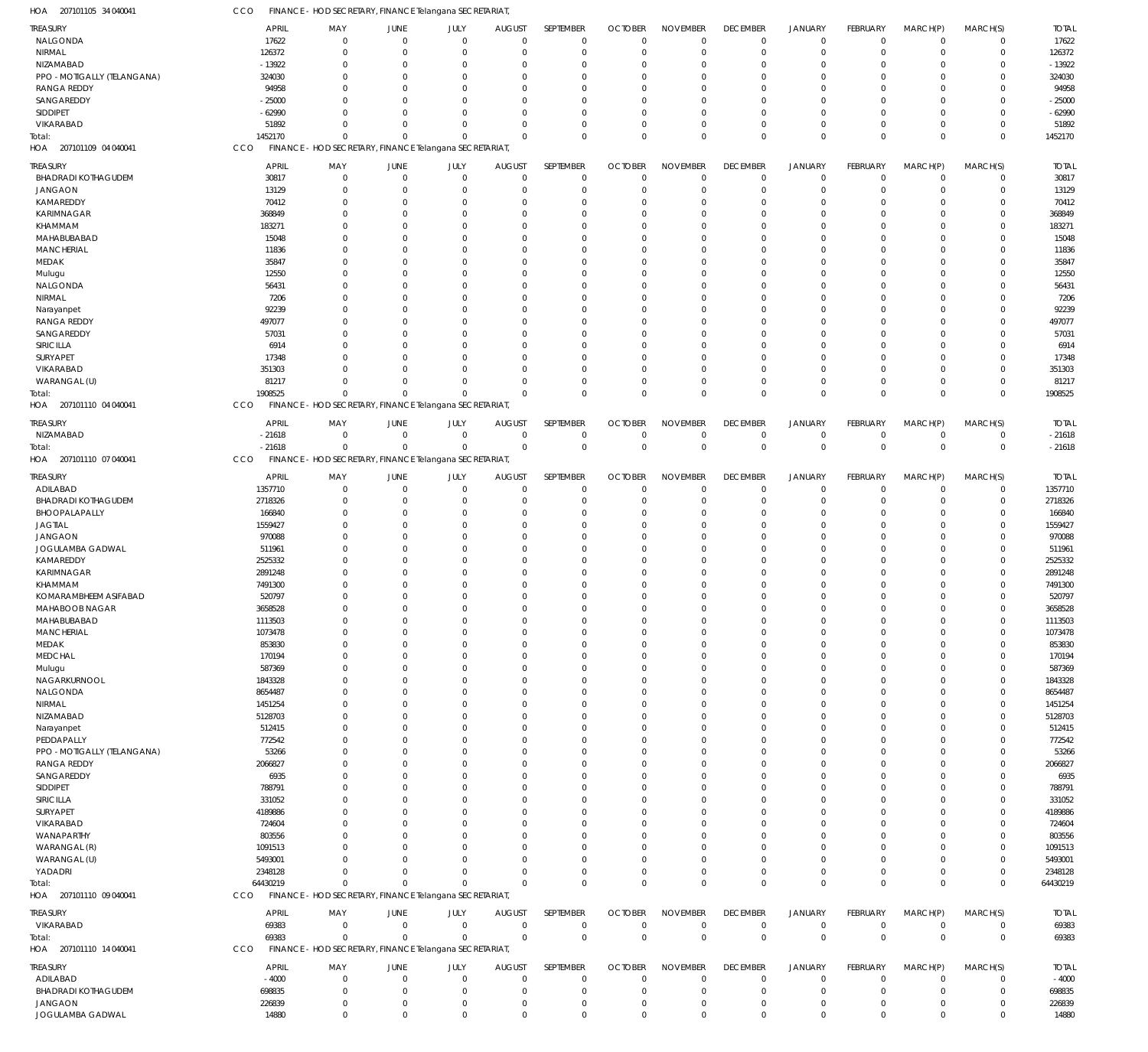207101110 14 040041 HOA 207101111 04 040041 HOA 207101115 04 040041 HOA 207101117 04 320 HOA LEGISLATURE SECRETARIAT Secretary , Telangana State Legislature Assembly Premises, FINANCE - HOD SECRETARY, FINANCE Telangana SECRETARIAT, FINANCE - HOD SECRETARY, FINANCE Telangana SECRETARIAT, CCO **CCO** CCO 5558003 12933000 32514728  $\Omega$ 0 0  $\Omega$ 0 0  $\Omega$ 0  $\Omega$  $\Omega$ 0 0  $\Omega$ 0 0  $\Omega$ 0 0  $\Omega$ 0 0  $\Omega$ 0 0  $\Omega$ 0 0  $\Omega$ 0 0  $\Omega$  $\overline{0}$ 0  $\Omega$ 0  $\Omega$ 5558003 12933000 32514728 KARIMNAGAR KHAMMAM KOMARAMBHEEM ASIFABAD MAHABOOB NAGAR MAHABUBABAD MEDCHAL Mulugu NAGARKURNOOL NALGONDA NIRMAL NIZAMABAD Narayanpet RANGA REDDY SURYAPET VIKARABAD WANAPARTHY WARANGAL (U) PAO -LEGISLATURE (TELANGANA) ADILABAD BHADRADI KOTHAGUDEM BHOOPALAPALLY HYDERABAD URBAN JAGTIAL JANGAON JOGULAMBA GADWAL KAMAREDDY KARIMNAGAR KHAMMAM KOMARAMBHEEM ASIFABAD MAHABOOB NAGAR MAHABUBABAD MANCHERIAL MEDAK MEDCHAL NAGARKURNOOL NALGONDA NIRMAL NIZAMABAD Narayanpet PAO - TELANGANA HYDERABAD PEDDAPALLY RANGA REDDY SANGAREDDY SIDDIPET SIRICILLA SURYAPET VIKARABAD WANAPARTHY WARANGAL (R) WARANGAL (U) YADADRI ADILABAD BHADRADI KOTHAGUDEM BHOOPALAPALLY JAGTIAL JOGULAMBA GADWAL KAMAREDDY KARIMNAGAR KHAMMAM KOMARAMBHEEM ASIFABAD MAHABOOB NAGAR MAHABUBABAD MANCHERIAL MEDAK MEDCHAL Mulugu NAGARKURNOOL NALGONDA NIRMAL NIZAMABAD TREASURY TREASURY **TREASURY** TREASURY 18018 1794978 -6428 15882 45342 43819 61612 206315 292292 -2096 -3600 24773 106144 1880170 82290 39184 22754 12933000 914353 1719701 104475 -20502 32464 21077 15543 1236723 1500944 3014796 164967 142037 43250 400052 1201459 1851764 444716 166853 125940 137988 90121 15052191 53329 1961827 57662 76496 57333 220476 28997 2538 279216 207273 1208669 3881970 20832054 9928081 1274926 10417230 15942818 11376789 19761346 21162222 13619699 12168762 14471676 17874878 3220365 3194495 12467212 27440881 12291578 11854509 APRIL APRIL APRIL APRIL  $\Omega$ 0  $\Omega$ 0  $\Omega$  $\sqrt{2}$ 0  $\Omega$  $\Omega$ 0  $\Omega$ 0  $\Omega$ 0 0  $\Omega$  $\Omega$  $\Omega$ 0 0  $\sqrt{2}$ 0  $\Omega$  $\Omega$ 0  $\Omega$ 0  $\Omega$  $\Omega$ 0  $\Omega$  $\Omega$  $\Omega$ 0  $\Omega$  $\Omega$  $\Omega$  $\Omega$ 0  $\Omega$ 0 0  $\sqrt{2}$ 0  $\Omega$  $\Omega$  $\Omega$  $\Omega$ 0  $\Omega$ 0 0  $\Omega$ 0  $\Omega$  $\Omega$ 0  $\Omega$  $\Omega$  $\Omega$ 0 0  $\Omega$  $\Omega$  $\Omega$ 0  $\Omega$ 0 0  $\Omega$ MAY MAY MAY MAY 0 0  $\Omega$ 0 0  $\Omega$ 0  $\Omega$ 0 0 0 0  $\Omega$ 0 0 0 0 0 0 0  $\Omega$ 0  $\Omega$ 0 0  $\Omega$ 0  $\Omega$ 0 0 0 0  $\Omega$ 0  $\Omega$ 0 0  $\Omega$ 0  $\Omega$ 0 0  $\Omega$ 0  $\Omega$ 0 0 0 0  $\Omega$ 0 0  $\Omega$ 0  $\Omega$ 0 0 0 0  $\Omega$ 0 0 0 0  $\Omega$ 0  $\Omega$ 0 0  $\Omega$ JUNE JUNE JUNE JUNE 0 0  $\Omega$ 0 0  $\Omega$ 0  $\Omega$ 0 0 0 0  $\Omega$ 0 0 0 0 0 0 0 0 0  $\Omega$ 0 0  $\Omega$ 0  $\Omega$ 0 0 0  $\Omega$  $\Omega$ 0  $\Omega$ 0 0 0 0  $\Omega$ 0 0  $\Omega$ 0  $\Omega$  $\Omega$ 0 0 0  $\Omega$ 0 0 0 0  $\Omega$ 0 0 0  $\Omega$  $\Omega$ 0 0 0 0 0 0  $\Omega$ 0 0  $\Omega$ JULY JULY JULY JULY 0 0  $\Omega$ 0 0  $\Omega$ 0  $\Omega$ 0 0  $\Omega$ 0  $\Omega$ 0 0  $\Omega$  $\Omega$ 0 0 0  $\Omega$ 0  $\Omega$ 0 0  $\Omega$ 0  $\Omega$ 0 0 0 0  $\Omega$ 0  $\Omega$ 0 0  $\Omega$ 0  $\Omega$ 0 0  $\Omega$ 0  $\Omega$ 0 0 0 0  $\Omega$ 0 0  $\Omega$ 0  $\Omega$ 0 0 0  $\Omega$  $\Omega$ 0 0 0 0  $\Omega$ 0  $\Omega$ 0 0  $\Omega$ AUGUST AUGUST **AUGUST** AUGUST  $\Omega$ 0  $\Omega$ 0 0  $\Omega$ 0  $\Omega$  $\Omega$ 0  $\Omega$  $\overline{0}$  $\Omega$ 0 0  $\Omega$  $\Omega$  $\Omega$ 0 0  $\Omega$ 0  $\Omega$ 0 0  $\Omega$ 0  $\Omega$  $\overline{0}$ 0  $\Omega$  $\Omega$  $\Omega$ 0  $\Omega$  $\Omega$ 0  $\Omega$  $\overline{0}$  $\Omega$ 0 0  $\Omega$ 0  $\Omega$  $\Omega$ 0  $\Omega$ 0  $\Omega$ 0 0  $\Omega$ 0  $\Omega$ 0 0  $\Omega$  $\Omega$  $\Omega$ 0 0  $\Omega$  $\Omega$  $\Omega$  $\overline{0}$  $\Omega$ 0 0  $\Omega$ SEPTEMBER SEPTEMBER SEPTEMBER SEPTEMBER  $\Omega$ 0  $\Omega$ 0 0  $\Omega$ 0  $\Omega$  $\Omega$ 0  $\Omega$ 0  $\Omega$ 0 0  $\Omega$  $\Omega$  $\Omega$ 0 0  $\Omega$ 0  $\Omega$ 0 0  $\Omega$ 0  $\Omega$ 0 0  $\Omega$  $\Omega$  $\Omega$ 0  $\Omega$ 0  $\Omega$  $\Omega$ 0  $\Omega$ 0  $\Omega$  $\Omega$ 0  $\Omega$ 0 0  $\Omega$ 0  $\Omega$ 0 0  $\Omega$ 0  $\Omega$ 0 0  $\Omega$  $\Omega$  $\Omega$ 0 0 0  $\Omega$  $\Omega$ 0  $\Omega$ 0 0  $\Omega$ **OCTOBER** OCTOBER OCTOBER OCTOBER 0 0  $\Omega$ 0 0  $\Omega$ 0  $\Omega$ 0 0  $\Omega$ 0  $\Omega$ 0 0 0 0  $\Omega$ 0 0  $\Omega$ 0  $\Omega$ 0 0  $\Omega$ 0  $\Omega$ 0 0 0  $\Omega$  $\Omega$ 0  $\Omega$ 0  $\Omega$  $\Omega$ 0  $\Omega$ 0 0  $\Omega$ 0  $\Omega$  $\overline{0}$ 0  $\Omega$ 0  $\Omega$ 0 0  $\Omega$ 0  $\Omega$ 0 0 0  $\Omega$  $\Omega$ 0 0 0 0  $\Omega$ 0  $\Omega$ 0 0  $\Omega$ NOVEMBER NOVEMBER NOVEMBER NOVEMBER 0 0  $\Omega$ 0 0  $\Omega$ 0  $\Omega$  $\Omega$ 0  $\Omega$ 0  $\Omega$  $\overline{0}$ 0 0  $\overline{0}$  $\Omega$ 0 0 0 0  $\Omega$  $\overline{0}$ 0  $\Omega$ 0  $\Omega$  $\overline{0}$ 0 0  $\Omega$  $\Omega$ 0  $\Omega$ 0 0  $\Omega$ 0  $\Omega$ 0 0  $\Omega$ 0  $\Omega$  $\Omega$ 0 0 0  $\Omega$ 0 0  $\Omega$ 0  $\Omega$  $\overline{0}$ 0 0  $\Omega$  $\Omega$ 0 0 0 0  $\Omega$  $\overline{0}$  $\Omega$ 0 0  $\Omega$ DECEMBER DECEMBER **DECEMBER** DECEMBER 0 0  $\Omega$ 0 0  $\Omega$ 0  $\Omega$  $\Omega$ 0  $\Omega$ 0  $\Omega$ 0 0 0 0  $\Omega$ 0 0 0 0  $\Omega$ 0 0  $\Omega$ 0  $\Omega$ 0 0 0  $\Omega$  $\Omega$ 0  $\Omega$ 0 0  $\Omega$ 0  $\Omega$ 0 0  $\Omega$ 0  $\Omega$  $\Omega$ 0 0 0  $\Omega$ 0 0  $\Omega$ 0  $\Omega$ 0 0 0  $\Omega$  $\Omega$ 0 0 0 0  $\Omega$ 0  $\Omega$ 0 0  $\Omega$ JANUARY JANUARY JANUARY JANUARY 0 0  $\Omega$ 0 0  $\Omega$ 0  $\Omega$  $\overline{0}$ 0 0 0  $\Omega$ 0 0 0 0  $\Omega$ 0 0 0 0  $\Omega$ 0 0 0 0  $\Omega$ 0 0 0 0  $\Omega$ 0  $\Omega$ 0 0 0 0  $\Omega$ 0 0  $\Omega$ 0  $\Omega$  $\overline{0}$ 0 0 0  $\Omega$  $\boldsymbol{0}$ 0 0 0  $\Omega$  $\overline{0}$ 0 0 0  $\Omega$ 0 0 0 0 0 0  $\Omega$ 0 0  $\Omega$ FEBRUARY FEBRUARY FEBRUARY FEBRUARY 0 0  $\Omega$ 0 0  $\Omega$ 0  $\Omega$  $\Omega$ 0  $\Omega$ 0  $\Omega$  $\overline{0}$ 0 0 0  $\Omega$ 0 0  $\Omega$ 0  $\Omega$  $\overline{0}$ 0  $\Omega$ 0  $\Omega$  $\overline{0}$ 0 0  $\Omega$  $\Omega$ 0  $\Omega$ 0 0  $\Omega$ 0  $\Omega$ 0 0  $\Omega$ 0  $\Omega$  $\overline{0}$ 0 0 0  $\Omega$ 0 0  $\Omega$ 0  $\Omega$  $\overline{0}$ 0 0  $\Omega$  $\Omega$ 0 0 0  $\Omega$  $\Omega$ 0  $\Omega$ 0 0  $\Omega$ MARCH(P) MARCH(P) MARCH(P) MARCH(P)  $\Omega$ 0  $\Omega$ 0  $\Omega$  $\Omega$ 0  $\Omega$ 0  $\Omega$  $\Omega$ 0  $\Omega$ 0 0 0  $\Omega$  $\Omega$ 0 0  $\Omega$ 0  $\Omega$ 0 0  $\Omega$ 0  $\Omega$ 0 0 0  $\Omega$  $\Omega$ 0  $\Omega$ 0  $\Omega$  $\Omega$ 0  $\Omega$ 0 0  $\Omega$ 0  $\Omega$ 0  $\Omega$ 0 0  $\Omega$ 0  $\Omega$  $\Omega$ 0  $\Omega$ 0 0 0  $\Omega$  $\Omega$ 0 0 0  $\Omega$  $\Omega$ 0  $\Omega$ 0 0  $\Omega$ MARCH(S) MARCH(S) MARCH(S) MARCH(S) 18018 1794978 -6428 15882 45342 43819 61612 206315 292292 -2096 -3600 24773 106144 1880170 82290 39184 22754 12933000 914353 1719701 104475 -20502 32464 21077 15543 1236723 1500944 3014796 164967 142037 43250 400052 1201459 1851764 444716 166853 125940 137988 90121 15052191 53329 1961827 57662 76496 57333 220476 28997 2538 279216 207273 1208669 3881970 20832054 9928081 1274926 10417230 15942818 11376789 19761346 21162222 13619699 12168762 14471676 17874878 3220365 3194495 12467212 27440881 12291578 11854509 TOTAL TOTAL TOTAL TOTAL Total: Total: Total:

FINANCE - HOD SECRETARY, FINANCE Telangana SECRETARIAT,

CCO

Narayanpet PEDDAPALLY

7733674 10699251

0  $\Omega$ 

 $\,$  0  $\,$  $\Omega$ 

0  $\Omega$ 

 $\,$   $\,$   $\,$  $\Omega$ 

0  $\Omega$ 

 $\,$   $\,$   $\,$  $\Omega$ 

 $\,$  0  $\,$  $\Omega$ 

0  $\Omega$   $\,$  0  $\,$  $\Omega$ 

 $\boldsymbol{0}$  $\Omega$ 

 $\,$  0  $\,$  $\Omega$ 

0  $\Omega$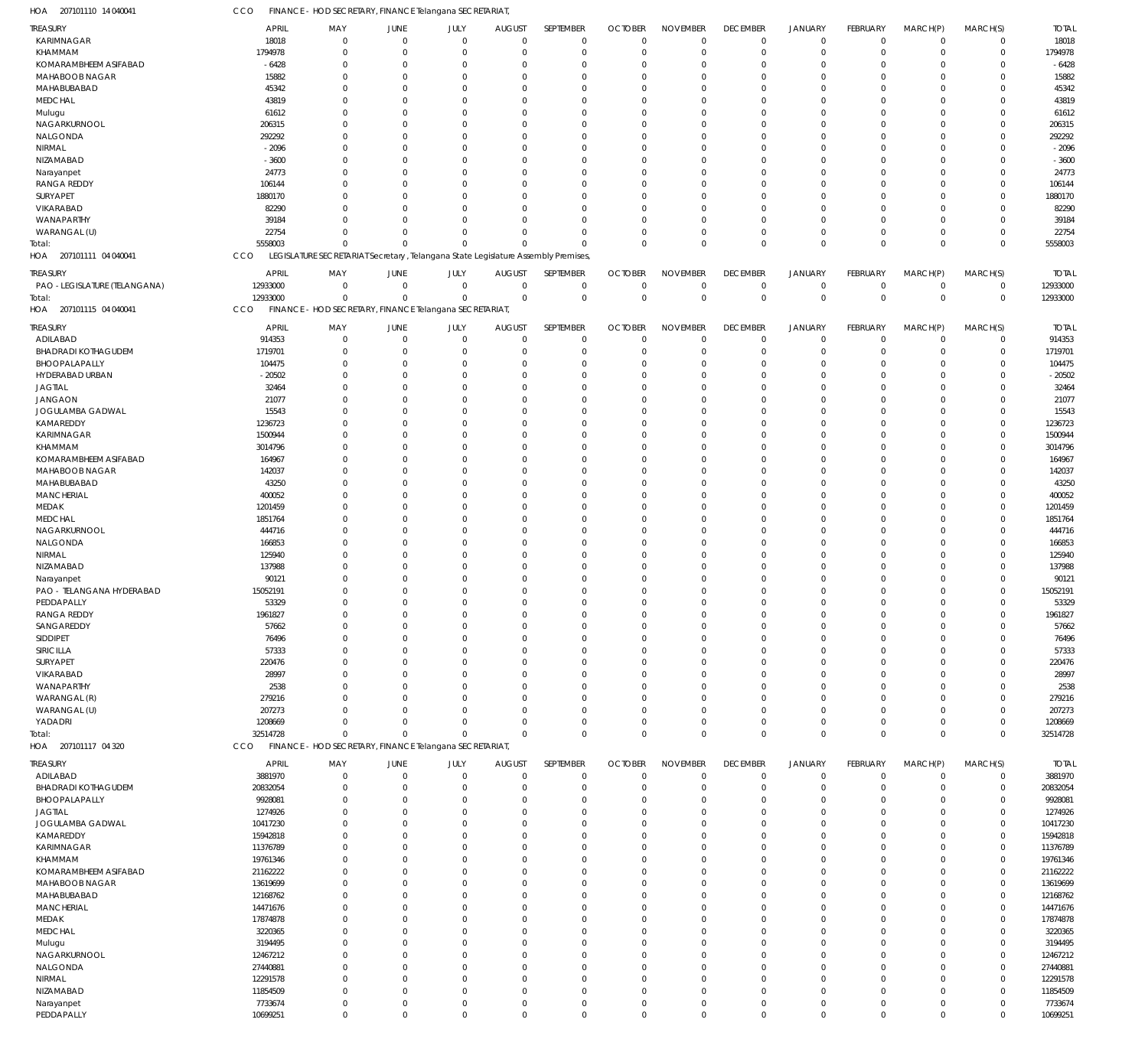| TREASURY                         | <b>APRIL</b>   | MAY                                                                                      | JUNE             | JULY                       | <b>AUGUST</b>    | SEPTEMBER                  | <b>OCTOBER</b>   | <b>NOVEMBER</b>            | <b>DECEMBER</b>  | <b>JANUARY</b>             | FEBRUARY                     | MARCH(P)                      | MARCH(S)         | <b>TOTAL</b> |
|----------------------------------|----------------|------------------------------------------------------------------------------------------|------------------|----------------------------|------------------|----------------------------|------------------|----------------------------|------------------|----------------------------|------------------------------|-------------------------------|------------------|--------------|
| <b>RANGA REDDY</b>               | 37817673       | $\mathbf{0}$                                                                             | $\mathbf 0$      | $\overline{0}$             | $\mathbf 0$      | $\mathbf 0$                | $\Omega$         | $\mathbf{0}$               | $\mathbf{0}$     | $\overline{0}$             | $\Omega$                     | $\mathbf{0}$                  | $\mathbf 0$      | 37817673     |
| SANGAREDDY                       | 19808731       | $\Omega$                                                                                 | $\mathbf 0$      | $\overline{0}$             | $\Omega$         | $\mathbf 0$                | $\Omega$         | $\mathbf 0$                | $\Omega$         | $\overline{0}$             | $\Omega$                     | $\Omega$                      | $\mathbf 0$      | 19808731     |
| SIDDIPET                         | 1592227        | $\Omega$                                                                                 | $\mathbf 0$      | $\Omega$                   | $\Omega$         | $\Omega$                   | $\Omega$         | $\Omega$                   | $\Omega$         | $\Omega$                   | $\Omega$                     | $\Omega$                      | 0                | 1592227      |
| SIRICILLA                        | 9183623        | $\Omega$                                                                                 | $\Omega$         | $\Omega$                   | $\Omega$         | $\Omega$                   | $\Omega$         | $\Omega$                   | $\Omega$         | $\Omega$                   | $\Omega$                     | $\Omega$                      | $\Omega$         | 9183623      |
| <b>SURYAPET</b>                  | 14458887       | $\Omega$                                                                                 | $\Omega$         | $\Omega$                   | $\Omega$         | $\Omega$                   | $\Omega$         | $\Omega$                   | $\Omega$         | $\Omega$                   | $\Omega$                     | $\Omega$                      | $\Omega$         | 14458887     |
| VIKARABAD                        | 16788129       | $\Omega$                                                                                 | $\Omega$         | $\Omega$                   | $\Omega$         | $\Omega$                   | $\Omega$         | $\Omega$                   | $\Omega$         | $\Omega$                   | $\Omega$                     | $\Omega$                      | $\Omega$         | 16788129     |
| WANAPARTHY                       | 9918823        | $\Omega$                                                                                 | $\Omega$         | $\Omega$                   | $\Omega$         | $\Omega$                   | $\Omega$         | $\Omega$                   | $\Omega$         | $\Omega$                   | $\Omega$                     | $\Omega$                      | $\Omega$         | 9918823      |
| WARANGAL (R)                     | 6753221        | $\Omega$                                                                                 | $\Omega$         | $\Omega$                   | $\Omega$         | $\Omega$                   | $\Omega$         | $\mathbf{0}$               | $\Omega$         | $\Omega$                   | $\Omega$                     | $\Omega$                      | $\Omega$         | 6753221      |
| WARANGAL (U)                     | 42918119       | $\Omega$                                                                                 | $\Omega$         | $\Omega$                   | $\Omega$         | $\mathbf 0$                | $\Omega$         | $\mathbf{0}$               | $\Omega$         | $\Omega$                   | $\Omega$                     | $\Omega$                      | 0                | 42918119     |
| Total:                           | 420853849      | $\Omega$                                                                                 | $\Omega$         | $\Omega$                   | $\Omega$         | $\mathbf 0$                | $\Omega$         | $\Omega$                   | $\Omega$         | $\mathbf 0$                | $\Omega$                     | $\Omega$                      | $\Omega$         | 420853849    |
| HOA 207101800 06 040043          | CCO            | FINANCE - HOD SECRETARY, FINANCE Telangana SECRETARIAT                                   |                  |                            |                  |                            |                  |                            |                  |                            |                              |                               |                  |              |
|                                  |                |                                                                                          |                  |                            |                  |                            |                  |                            |                  |                            |                              |                               |                  |              |
| TREASURY                         | <b>APRIL</b>   | MAY                                                                                      | JUNE             | JULY                       | <b>AUGUST</b>    | SEPTEMBER                  | <b>OCTOBER</b>   | <b>NOVEMBER</b>            | <b>DECEMBER</b>  | <b>JANUARY</b>             | FEBRUARY                     | MARCH(P)                      | MARCH(S)         | <b>TOTAL</b> |
| ADILABAD                         | 1474260        | 0                                                                                        | $\mathbf 0$      | $\mathbf 0$                | 0                | $\mathbf 0$                | $\Omega$         | $\mathbf 0$                | $\mathbf{0}$     | $\mathbf 0$                | $^{\circ}$                   | $\Omega$                      | $\mathbf 0$      | 1474260      |
| <b>BHADRADI KOTHAGUDEM</b>       | 1342812        | $\mathbf{0}$                                                                             | $\mathbf 0$      | $\overline{0}$             | 0                | $\mathbf 0$                | $\mathbf 0$      | $\mathbf 0$                | $\mathbf 0$      | $\mathbf 0$                | $^{\circ}$                   | $\Omega$                      | $\pmb{0}$        | 1342812      |
| BHOOPALAPALLY                    | 668739         | $\Omega$                                                                                 | $\mathbf 0$      | $\mathbf 0$                | $\Omega$         | $\mathbf 0$                | $\Omega$         | $\mathbf 0$                | $\Omega$         | $\Omega$                   | $\Omega$                     | $\Omega$                      | 0                | 668739       |
| <b>JAGTIAL</b>                   | 1726760        | $\Omega$                                                                                 | $\mathbf 0$      | $\Omega$                   | $\Omega$         | $\mathbf 0$                | $\Omega$         | $\Omega$                   | $\Omega$         | $\Omega$                   | $\Omega$                     | $\Omega$                      | 0                | 1726760      |
| <b>JANGAON</b>                   | 1366802        | $\Omega$                                                                                 | $\Omega$         | $\mathbf 0$                | $\Omega$         | $\mathbf 0$                | $\Omega$         | $\Omega$                   | $\Omega$         | $\Omega$                   | $\Omega$                     | $\Omega$                      | 0                | 1366802      |
| JOGULAMBA GADWAL                 | 171295         | $\Omega$                                                                                 | $\mathbf 0$      | $\Omega$                   | $\Omega$         | $\mathbf 0$                | $\Omega$         | $\Omega$                   | $\Omega$         | $\Omega$                   | $\Omega$                     | $\Omega$                      | 0                | 171295       |
|                                  |                |                                                                                          |                  |                            |                  |                            |                  |                            |                  |                            |                              | $\Omega$                      |                  |              |
| KAMAREDDY                        | 793651         | $\Omega$                                                                                 | $\Omega$         | $\Omega$                   | $\Omega$         | $\mathbf 0$                | $\Omega$         | $\Omega$                   | $\Omega$         | $\Omega$                   | $\Omega$                     |                               | 0                | 793651       |
| KARIMNAGAR                       | 4254047        | $\Omega$                                                                                 | $\mathbf 0$      | $\mathbf 0$                | $\Omega$         | $\mathbf 0$                | $\Omega$         | $\Omega$                   | $\Omega$         | $\Omega$                   | $\Omega$                     | $\Omega$                      | 0                | 4254047      |
| KHAMMAM                          | 3154742        | $\Omega$                                                                                 | $\Omega$         | $\Omega$                   | $\Omega$         | $\Omega$                   | $\Omega$         | $\Omega$                   | $\Omega$         | $\Omega$                   | $\Omega$                     | $\Omega$                      | $\Omega$         | 3154742      |
| KOMARAMBHEEM ASIFABAD            | 204043         | $\Omega$                                                                                 | $\Omega$         | $\Omega$                   | $\Omega$         | $\mathbf 0$                | $\Omega$         | $\Omega$                   | $\Omega$         | $\Omega$                   | $\Omega$                     | $\Omega$                      | 0                | 204043       |
| MAHABOOB NAGAR                   | 1221770        | $\Omega$                                                                                 | $\Omega$         | $\overline{0}$             | $\Omega$         | $\mathbf 0$                | $\Omega$         | $\mathbf{0}$               | $\Omega$         | $\Omega$                   | $\Omega$                     | $\Omega$                      | 0                | 1221770      |
| MAHABUBABAD                      | 688400         | $\Omega$                                                                                 | $\mathbf 0$      | $\Omega$                   | $\Omega$         | $\mathbf 0$                | $\Omega$         | $\mathbf{0}$               | $\Omega$         | $\Omega$                   | $\Omega$                     | $\Omega$                      | 0                | 688400       |
| MANCHERIAL                       | 782980         | $\Omega$                                                                                 | $\Omega$         | $\Omega$                   | $\Omega$         | $\Omega$                   | $\Omega$         | $\Omega$                   | $\Omega$         | $\Omega$                   | $\Omega$                     | $\Omega$                      | 0                | 782980       |
| MEDAK                            | 972157         | $\mathbf 0$                                                                              | $\mathbf 0$      | $\overline{0}$             | $\Omega$         | $\mathbf 0$                | $\Omega$         | $\mathbf{0}$               | $\Omega$         | $\Omega$                   | $\Omega$                     | $\Omega$                      | 0                | 972157       |
| <b>MEDCHAL</b>                   | 932370         | $\Omega$                                                                                 | $\Omega$         | $\Omega$                   | $\Omega$         | $\Omega$                   | $\Omega$         | $\Omega$                   | $\Omega$         | $\Omega$                   | $\Omega$                     | $\Omega$                      | $\Omega$         | 932370       |
| Mulugu                           | 169190         | $\Omega$                                                                                 | $\Omega$         | $\Omega$                   | $\Omega$         | $\mathbf 0$                | $\Omega$         | $\Omega$                   | $\Omega$         | $\Omega$                   | $\Omega$                     | $\Omega$                      | 0                | 169190       |
|                                  |                |                                                                                          |                  |                            |                  |                            |                  |                            |                  | $\Omega$                   |                              | $\Omega$                      |                  |              |
| NAGARKURNOOL                     | 1078726        | $\Omega$                                                                                 | $\Omega$         | $\overline{0}$             | $\Omega$         | $\mathbf 0$                | $\Omega$         | $\Omega$                   | $\Omega$         |                            | $\Omega$                     |                               | 0                | 1078726      |
| NALGONDA                         | 3462190        | $\Omega$                                                                                 | $\Omega$         | $\Omega$                   | $\Omega$         | $\mathbf 0$                | $\Omega$         | $\mathbf{0}$               | $\Omega$         | $\Omega$                   | $\Omega$                     | $\Omega$                      | 0                | 3462190      |
| NIRMAL                           | 1092728        | $\Omega$                                                                                 | $\Omega$         | $\Omega$                   | $\Omega$         | $\mathbf 0$                | $\Omega$         | $\mathbf{0}$               | $\Omega$         | $\Omega$                   | $\Omega$                     | $\Omega$                      | 0                | 1092728      |
| NIZAMABAD                        | 3205080        | $\Omega$                                                                                 | $\mathbf 0$      | $\overline{0}$             | $\Omega$         | $\mathbf 0$                | $\Omega$         | $\Omega$                   | $\Omega$         | $\Omega$                   | $\Omega$                     | $\Omega$                      | 0                | 3205080      |
| Narayanpet                       | 513852         | $\Omega$                                                                                 | $\Omega$         | $\Omega$                   | $\Omega$         | $\Omega$                   | $\Omega$         | $\Omega$                   | $\Omega$         | $\Omega$                   | $\Omega$                     | $\Omega$                      | 0                | 513852       |
| PAO - TELANGANA HYDERABAD        | 31315871       | $\Omega$                                                                                 | $\Omega$         | $\Omega$                   | $\Omega$         | $\mathbf 0$                | $\Omega$         | $\Omega$                   | $\Omega$         | $\Omega$                   | $\Omega$                     | $\Omega$                      | 0                | 31315871     |
| PAO - TS NEW DELHI               | $\overline{0}$ | $\Omega$                                                                                 | $\Omega$         | $\overline{0}$             | $\Omega$         | $\mathbf 0$                | $\Omega$         | $\Omega$                   | $\Omega$         | $\Omega$                   | $\Omega$                     | $\Omega$                      | $\Omega$         | $\Omega$     |
| PEDDAPALLY                       | 1150940        | $\Omega$                                                                                 | $\Omega$         | $\Omega$                   | $\Omega$         | $\Omega$                   | $\Omega$         | $\Omega$                   | $\Omega$         | $\Omega$                   | $\Omega$                     | $\Omega$                      | 0                | 1150940      |
| <b>RANGA REDDY</b>               | 3091122        | $\Omega$                                                                                 | $\Omega$         | $\Omega$                   | $\Omega$         | $\Omega$                   | $\Omega$         | $\Omega$                   | $\Omega$         | $\Omega$                   | $\Omega$                     | $\Omega$                      | $\Omega$         | 3091122      |
|                                  |                | $\Omega$                                                                                 | $\mathbf 0$      | $\overline{0}$             | $\Omega$         | $\mathbf 0$                | $\Omega$         | $\mathbf{0}$               | $\Omega$         | $\Omega$                   | $\Omega$                     | $\Omega$                      | 0                |              |
| SANGAREDDY                       | 2593387        |                                                                                          |                  |                            |                  |                            |                  |                            |                  |                            |                              |                               |                  | 2593387      |
| <b>SIDDIPET</b>                  | 2123974        | $\Omega$                                                                                 | $\Omega$         | $\Omega$                   | $\Omega$         | $\Omega$                   | $\Omega$         | $\Omega$                   | $\Omega$         | $\Omega$                   | $\Omega$                     | $\Omega$                      | $\Omega$         | 2123974      |
| SIRICILLA                        | 1581420        | $\Omega$                                                                                 | $\Omega$         | $\Omega$                   | $\Omega$         | $\mathbf 0$                | $\Omega$         | $\Omega$                   | $\Omega$         | $\Omega$                   | $\Omega$                     | $\Omega$                      | 0                | 1581420      |
| SURYAPET                         | 1150934        | $\Omega$                                                                                 | $\Omega$         | $\overline{0}$             | $\Omega$         | $\Omega$                   | $\Omega$         | $\Omega$                   | $\Omega$         | $\Omega$                   | $\Omega$                     | $\Omega$                      | $\Omega$         | 1150934      |
| VIKARABAD                        | 508176         | $\Omega$                                                                                 | $\Omega$         | $\Omega$                   | $\Omega$         | $\Omega$                   | $\Omega$         | $\mathbf{0}$               | $\Omega$         | $\Omega$                   | $\Omega$                     | $\Omega$                      | 0                | 508176       |
| WANAPARTHY                       | 300000         | $\Omega$                                                                                 | $\Omega$         | $\overline{0}$             | $\Omega$         | $\mathbf 0$                | $\Omega$         | $\mathbf{0}$               | $\Omega$         | $\Omega$                   | $\Omega$                     | $\Omega$                      | 0                | 300000       |
|                                  |                |                                                                                          |                  |                            |                  |                            |                  |                            | $\Omega$         |                            |                              |                               |                  |              |
|                                  |                | $\Omega$                                                                                 | $\Omega$         | $\mathbf 0$                | $\Omega$         | $\mathbf 0$                | $\Omega$         | $\mathbf{0}$               |                  | $\Omega$                   | $\Omega$                     | $\Omega$                      | 0                |              |
| WARANGAL (R)                     | 719076         | O                                                                                        |                  |                            |                  |                            | $\Omega$         |                            | $\Omega$         | $\Omega$                   | $\Omega$                     | $\Omega$                      |                  | 719076       |
| WARANGAL (U)                     | 4858933        |                                                                                          | $\Omega$         | $\Omega$                   | $\Omega$         | $\Omega$                   |                  | $\Omega$                   |                  |                            |                              |                               | 0                | 4858933      |
| YADADRI                          | 554341         | $\Omega$                                                                                 | $\Omega$         | $\mathbf 0$                | $\Omega$         | $\mathbf 0$                | $\Omega$         | $\Omega$                   | $\Omega$         | $\Omega$                   | $\Omega$                     | $\Omega$                      | 0                | 554341       |
| Total:                           | 79224768       | $\mathbf 0$                                                                              | $\mathbf 0$      | $\mathbf 0$                | $\mathbf 0$      | $\mathbf 0$                | $\Omega$         | $\Omega$                   | $\Omega$         | $\mathbf{0}$               | $\Omega$                     | $\Omega$                      | $\mathbf 0$      | 79224768     |
| HOA 207500101 04 040042          | CCO            | SETTLEMENTS - HOD DIR., SETTLEMENTS, SURVEY & LAND RECORDS OPP. SAI KISHORE CINEMA HALL  |                  |                            |                  |                            |                  |                            |                  |                            |                              |                               |                  |              |
|                                  |                |                                                                                          |                  |                            |                  |                            |                  |                            |                  |                            |                              |                               |                  |              |
| TREASURY                         | <b>APRIL</b>   | MAY                                                                                      | JUNE             | JULY                       | <b>AUGUST</b>    | SEPTEMBER                  | <b>OCTOBER</b>   | <b>NOVEMBER</b>            | <b>DECEMBER</b>  | <b>JANUARY</b>             | FEBRUARY                     | MARCH(P)                      | MARCH(S)         | <b>TOTAL</b> |
| ADILABAD                         | 770            | $\mathbf{0}$                                                                             | $\mathbf 0$      | $\overline{0}$             | $\Omega$         | $\mathbf 0$                | $\Omega$         | $\Omega$                   | $\Omega$         | $\overline{0}$             | $\Omega$                     | $\Omega$                      | $\mathbf 0$      | 770          |
| <b>BHADRADI KOTHAGUDEM</b>       | 125            | $\Omega$                                                                                 | $\mathbf 0$      | $\Omega$                   | $\Omega$         | $\mathbf 0$                | $\Omega$         | $\Omega$                   | $\Omega$         | $\Omega$                   | $\Omega$                     | $\Omega$                      | $\mathbf 0$      | 125          |
| JAGTIAL                          | 375            | $\mathbf{0}$                                                                             | 0                | $\Omega$                   | 0                | $\Omega$                   | $\Omega$         | $\Omega$                   | $\Omega$         | $\Omega$                   | $\Omega$                     | $\Omega$                      | 0                | 375          |
| JOGULAMBA GADWAL                 | 85             | $\Omega$                                                                                 | $\Omega$         | $\Omega$                   | n                | $\Omega$                   | $\Omega$         | $\Omega$                   | $\Omega$         | $\Omega$                   | $\Omega$                     | $\Omega$                      | $\Omega$         | 85           |
| KARIMNAGAR                       | 3030           | $\Omega$                                                                                 | $\Omega$         | $\Omega$                   | n                | $\Omega$                   | $\Omega$         | $\Omega$                   | $\Omega$         | $\Omega$                   | $\Omega$                     | $\Omega$                      | $\Omega$         | 3030         |
| KHAMMAM                          | 210            | $\Omega$                                                                                 | $\Omega$         | $\Omega$                   | $\Omega$         | $\Omega$                   | $\Omega$         | $\mathbf{0}$               | $\Omega$         | $\Omega$                   | $\Omega$                     | $\Omega$                      | $\Omega$         | 210          |
| KOMARAMBHEEM ASIFABAD            | 1225           | $\Omega$                                                                                 | $\Omega$         | $\Omega$                   | n                | $\Omega$                   | $\Omega$         | $\Omega$                   | $\Omega$         | $\Omega$                   |                              | $\Omega$                      | $\Omega$         | 1225         |
| MAHABOOB NAGAR                   | 25             | $\Omega$                                                                                 | $\Omega$         | $\Omega$                   | $\Omega$         | $\Omega$                   | $\Omega$         | $\mathbf{0}$               | $\Omega$         | $\Omega$                   | $\Omega$                     | $\Omega$                      | $\Omega$         | 25           |
| MAHABUBABAD                      | 4025           | 0                                                                                        | $\Omega$         | $\Omega$                   | n                | $\Omega$                   | $\Omega$         | $\Omega$                   | $\Omega$         | $\Omega$                   | $\Omega$                     | $\Omega$                      | $\Omega$         | 4025         |
| <b>MANCHERIAL</b>                | 440            | $\Omega$                                                                                 | $\Omega$         | $\Omega$                   | n                | $\Omega$                   | $\Omega$         | $\mathbf{0}$               | $\Omega$         | $\Omega$                   | $\Omega$                     | $\Omega$                      | $\Omega$         | 440          |
|                                  |                | $\Omega$                                                                                 | $\Omega$         | $\Omega$                   | n                | $\Omega$                   | $\Omega$         | $\Omega$                   | $\Omega$         | $\Omega$                   | $\Omega$                     | $\Omega$                      | $\Omega$         |              |
| MEDAK                            | 50             |                                                                                          |                  |                            | $\Omega$         |                            |                  |                            | $\Omega$         |                            | $\Omega$                     | $\Omega$                      |                  | 50           |
| <b>MEDCHAL</b>                   | 185            | $\Omega$                                                                                 | $\Omega$         | $\Omega$                   |                  | $\Omega$                   | $\Omega$         | $\mathbf{0}$               |                  | $\Omega$                   |                              |                               | $\Omega$         | 185          |
| NAGARKURNOOL                     | 50             | 0                                                                                        | $\Omega$         | $\Omega$                   | n                | $\cup$                     | $\Omega$         | $\Omega$                   | $\Omega$         | $\Omega$                   | $\Omega$                     | $\Omega$                      | $\Omega$         | 50           |
| NALGONDA                         | 490            | $\Omega$                                                                                 | $\Omega$         | $\Omega$                   | $\Omega$         | $\Omega$                   | $\Omega$         | $\mathbf{0}$               | $\Omega$         | $\Omega$                   | $\Omega$                     | $\Omega$                      | $\Omega$         | 490          |
| NIRMAL                           | 130            | $\Omega$                                                                                 | $\Omega$         | $\Omega$                   | n                | $\Omega$                   | $\Omega$         | $\Omega$                   | $\Omega$         | $\Omega$                   |                              | $\Omega$                      | $\Omega$         | 130          |
| NIZAMABAD                        | 50             | $\Omega$                                                                                 | $\Omega$         | $\Omega$                   | n                | $\Omega$                   | $\Omega$         | $\mathbf{0}$               | $\Omega$         | $\Omega$                   | $\Omega$                     | $\Omega$                      | $\Omega$         | 50           |
| Narayanpet                       | 25             | 0                                                                                        | $\Omega$         | $\Omega$                   | n                | $\Omega$                   | $\Omega$         | $\Omega$                   | $\Omega$         | $\Omega$                   | $\mathbf{0}$                 | $\Omega$                      | $\Omega$         | 25           |
| PPO - MOTIGALLY (TELANGANA)      | 29480          | $\Omega$                                                                                 | $\Omega$         | $\Omega$                   | n                | $\Omega$                   | $\Omega$         | $\mathbf{0}$               | $\Omega$         | $\Omega$                   | $\Omega$                     | $\Omega$                      | $\Omega$         | 29480        |
| <b>RANGA REDDY</b>               | 2105           | $\Omega$                                                                                 | $\Omega$         | $\Omega$                   | n                | $\cup$                     | $\Omega$         | $\Omega$                   | $\Omega$         | $\Omega$                   |                              | $\Omega$                      | $\Omega$         | 2105         |
| SANGAREDDY                       | 4405           | $\Omega$                                                                                 | $\Omega$         | $\Omega$                   | $\Omega$         | $\Omega$                   | $\Omega$         | $\mathbf{0}$               | $\Omega$         | $\Omega$                   | $\Omega$                     | $\Omega$                      | $\Omega$         | 4405         |
| SIDDIPET                         | 50             | 0                                                                                        | $\Omega$         | $\Omega$                   | n                | $\Omega$                   | $\Omega$         | $\Omega$                   | $\Omega$         | $\Omega$                   |                              | $\Omega$                      | $\Omega$         | 50           |
|                                  | 50             | $\Omega$                                                                                 | $\Omega$         | $\Omega$                   | n                | $\Omega$                   | $\Omega$         | $\mathbf{0}$               | $\Omega$         | $\Omega$                   | $\Omega$                     | $\Omega$                      | $\Omega$         | 50           |
| SURYAPET                         |                | $\Omega$                                                                                 | $\Omega$         | $\Omega$                   | n                | $\Omega$                   | $\Omega$         | $\Omega$                   | $\Omega$         | $\Omega$                   |                              | $\Omega$                      | $\Omega$         |              |
| VIKARABAD                        | 105            |                                                                                          |                  |                            |                  |                            |                  |                            |                  |                            |                              |                               |                  | 105          |
| WANAPARTHY                       | 75             | $\Omega$                                                                                 | $\Omega$         | $\Omega$                   | $\Omega$         | $\Omega$                   | $\Omega$         | $\Omega$                   | $\Omega$         | $\Omega$                   | $\Omega$                     | $\Omega$                      | $\Omega$         | 75           |
| WARANGAL (U)                     | 1265           | $\Omega$                                                                                 | $\Omega$         | $\Omega$                   | $\Omega$         | $\Omega$                   | $\Omega$         | $\Omega$                   | $\Omega$         | $\mathbf 0$                | $\Omega$                     | $\Omega$                      | 0                | 1265         |
| Total:                           | 48825          | $\Omega$                                                                                 | $\Omega$         | $\Omega$                   | $\Omega$         | $\Omega$                   | $\sqrt{ }$       | $\Omega$                   | $\Omega$         | $\mathbf 0$                | $^{\circ}$                   | $\Omega$                      | $\Omega$         | 48825        |
| HOA 207500101 06 040042          | CCO            | SETTLEMENTS - HOD DIR., SETTLEMENTS, SURVEY & LAND RECORDS OPP. SAI KISHORE CINEMA HALL, |                  |                            |                  |                            |                  |                            |                  |                            |                              |                               |                  |              |
|                                  |                |                                                                                          |                  |                            |                  |                            |                  |                            |                  |                            |                              |                               |                  |              |
| TREASURY                         | <b>APRIL</b>   | MAY                                                                                      | JUNE             | JULY                       | <b>AUGUST</b>    | SEPTEMBER                  | <b>OCTOBER</b>   | <b>NOVEMBER</b>            | <b>DECEMBER</b>  | <b>JANUARY</b>             | FEBRUARY                     | MARCH(P)                      | MARCH(S)         | <b>TOTAL</b> |
| ADILABAD                         | 5130           | 0                                                                                        | $\mathbf 0$      | $\mathbf 0$                | $\mathbf 0$      | 0                          | $\mathbf 0$      | $\mathbf 0$                | $\Omega$         | $\mathbf 0$                | $\overline{0}$               | $\Omega$                      | $\mathbf 0$      | 5130         |
| <b>BHADRADI KOTHAGUDEM</b>       | 2640           | 0                                                                                        | $\mathbf 0$      | $\mathbf 0$                | 0                | $\mathbf 0$                | $\Omega$         | $\mathbf 0$                | $\Omega$         | $\mathbf 0$                | - 0                          | 0                             | 0                | 2640         |
| <b>JAGTIAL</b><br><b>JANGAON</b> | 250<br>300     | 0<br>$\mathbf 0$                                                                         | 0<br>$\mathbf 0$ | $\mathbf 0$<br>$\mathbf 0$ | 0<br>$\mathbf 0$ | $\mathbf 0$<br>$\mathbf 0$ | 0<br>$\mathbf 0$ | $\mathbf 0$<br>$\mathbf 0$ | 0<br>$\mathbf 0$ | $\mathbf 0$<br>$\mathbf 0$ | $^{\circ}$<br>$\overline{0}$ | $\overline{0}$<br>$\mathbf 0$ | 0<br>$\mathbf 0$ | 250<br>300   |

CCO FINANCE - HOD SECRETARY, FINANCE Telangana SECRETARIAT,

207101117 04 320 HOA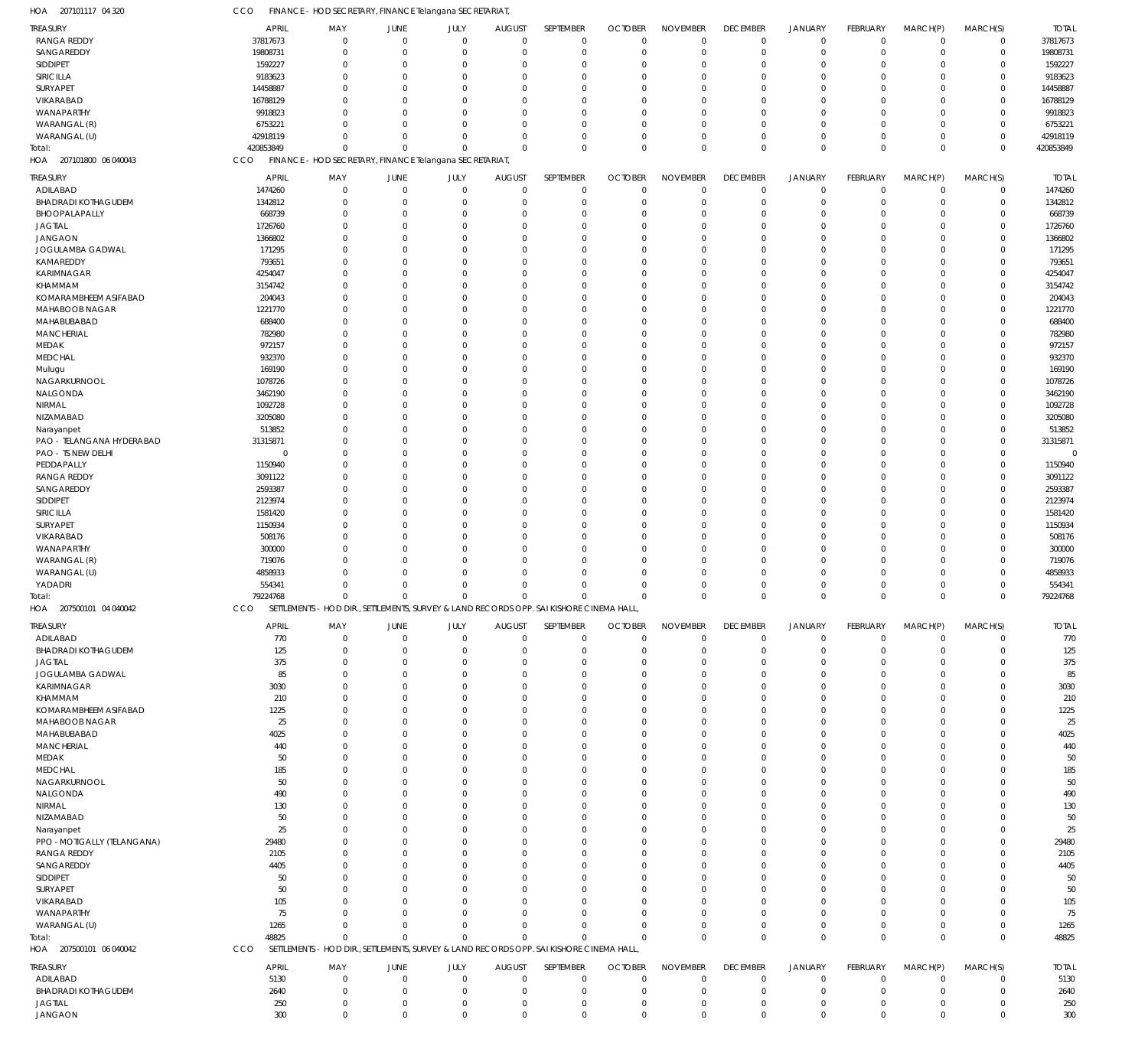207500101 06 040042 HOA

CCO SETTLEMENTS - HOD DIR., SETTLEMENTS, SURVEY & LAND RECORDS OPP. SAI KISHORE CINEMA HALL,

| <b>TREASURY</b>                   | <b>APRIL</b>     | MAY                        | <b>JUNE</b>            | JULY               | <b>AUGUST</b>                                                | SEPTEMBER                                                                                                                                  | <b>OCTOBER</b>          | <b>NOVEMBER</b>            | <b>DECEMBER</b>            | JANUARY                          | FEBRUARY                | MARCH(P)                   | MARCH(S)                   | <b>TOTAL</b> |
|-----------------------------------|------------------|----------------------------|------------------------|--------------------|--------------------------------------------------------------|--------------------------------------------------------------------------------------------------------------------------------------------|-------------------------|----------------------------|----------------------------|----------------------------------|-------------------------|----------------------------|----------------------------|--------------|
| JOGULAMBA GADWAL                  | 100              | $\mathbf 0$                | $\overline{0}$         | $\Omega$           | $\Omega$                                                     | $\overline{0}$                                                                                                                             | $\overline{0}$          | $\mathbf 0$                | $\mathbf 0$                | $\overline{0}$                   | $\mathbf 0$             | $\mathbf 0$                | $\mathbf 0$                | 100          |
| KAMAREDDY                         | 650              | $\mathbf 0$                | $\Omega$               | $\Omega$           | $\Omega$                                                     | $\overline{0}$                                                                                                                             | $\overline{0}$          | $\Omega$                   | $\mathbf 0$                | $\overline{0}$                   | $\mathbf 0$             | $\mathbf 0$                | $\mathbf 0$                | 650          |
| KARIMNAGAR                        | 9386             | $\mathbf 0$                | C.                     | $\Omega$           |                                                              | $\Omega$                                                                                                                                   | $\Omega$                | $\mathbf 0$                | 0                          | $\Omega$                         | $\Omega$                | 0                          | $\mathbf 0$                | 9386         |
| KHAMMAM                           | 16950            | $\Omega$                   | -C                     | $\cap$             |                                                              | $\Omega$                                                                                                                                   | $\Omega$                | $\Omega$                   | $\Omega$                   | $\Omega$                         | $\Omega$                | $\Omega$                   | $\mathbf 0$                | 16950        |
| KOMARAMBHEEM ASIFABAD             | 800              | $\mathbf 0$                | -C                     | $\Omega$           |                                                              | $\Omega$                                                                                                                                   | $\Omega$                | $\Omega$                   | $\Omega$                   | $\Omega$                         | $\Omega$                | 0                          | $\mathbf 0$                | 800          |
| MAHABOOB NAGAR                    | 7800             | $\mathbf 0$                | -C                     | $\cap$             |                                                              | $\Omega$                                                                                                                                   | $\Omega$                | $\Omega$                   | $\Omega$                   | $\Omega$                         | C                       | $\Omega$                   | $\mathbf 0$                | 7800         |
| MAHABUBABAD                       | 75               | $\Omega$                   | -C                     | $\cap$             |                                                              | $\Omega$                                                                                                                                   | $\Omega$                | $\Omega$                   | $\Omega$                   | $\Omega$                         | $\Omega$                | $\Omega$                   | $\mathbf 0$                | 75           |
| <b>MANCHERIAL</b>                 | 705              | $\Omega$                   | -C                     | $\cap$             |                                                              | $\Omega$                                                                                                                                   | $\Omega$                | $\Omega$                   | 0                          | $\Omega$                         | C                       | $\Omega$                   | $\mathbf 0$                | 705          |
| MEDAK                             | 325              | $\mathbf 0$                | -C                     | $\cap$             |                                                              | $\Omega$                                                                                                                                   | $\Omega$                | $\Omega$                   | $\Omega$                   | $\Omega$                         | $\Omega$                | 0                          | $\mathbf 0$                | 325          |
| MEDCHAL                           | 1775             | $\Omega$                   | -C                     | $\cap$             |                                                              | $\Omega$                                                                                                                                   | $\Omega$                | $\Omega$                   | 0                          | $\Omega$                         | $\Omega$                | 0                          | $\mathbf 0$                | 1775         |
| Mulugu                            | 75               | $\Omega$                   | -C                     | $\cap$             |                                                              | $\Omega$                                                                                                                                   | $\Omega$                | $\Omega$                   | 0                          | $\Omega$                         | C                       | 0                          | $\mathbf 0$                | 75           |
| NAGARKURNOOL                      | 225              | $\Omega$                   | -C                     | $\cap$<br>$\cap$   |                                                              | $\Omega$<br>$\Omega$                                                                                                                       | $\Omega$                | $\Omega$                   | 0                          | $\Omega$<br>$\Omega$             | C                       | $\Omega$                   | $\mathbf 0$                | 225          |
| NALGONDA                          | 5250             | $\Omega$<br>$\Omega$       | -C                     | $\cap$             |                                                              | $\Omega$                                                                                                                                   | $\Omega$<br>$\Omega$    | $\Omega$<br>$\Omega$       | 0                          | $\Omega$                         | $\Omega$<br>C           | $\Omega$                   | $\mathbf 0$<br>$\mathbf 0$ | 5250         |
| NIRMAL<br>NIZAMABAD               | 1500<br>9580     | $\Omega$                   | -C<br>-C               | $\cap$             |                                                              | $\Omega$                                                                                                                                   | $\Omega$                | $\Omega$                   | 0<br>$\Omega$              | $\Omega$                         | $\Omega$                | $\Omega$<br>$\Omega$       | $\mathbf 0$                | 1500<br>9580 |
|                                   | 75               | $\Omega$                   | -C                     | $\cap$             |                                                              | $\Omega$                                                                                                                                   | $\Omega$                | $\Omega$                   | 0                          | $\Omega$                         | C                       | $\Omega$                   | $\mathbf 0$                | 75           |
| Narayanpet<br>PEDDAPALLY          | 2450             | $\Omega$                   | -C                     | $\cap$             |                                                              | $\Omega$                                                                                                                                   | $\Omega$                | $\Omega$                   | 0                          | $\Omega$                         | $\Omega$                | 0                          | $\mathbf 0$                | 2450         |
| PPO - MOTIGALLY (TELANGANA)       | 163365           | $\Omega$                   | -C                     | $\cap$             |                                                              | $\Omega$                                                                                                                                   | $\Omega$                | $\Omega$                   | $\Omega$                   | $\Omega$                         | C                       | $\Omega$                   | $\mathbf 0$                | 163365       |
| <b>RANGA REDDY</b>                | 13700            | $\Omega$                   | -C                     | $\cap$             |                                                              | $\Omega$                                                                                                                                   | $\Omega$                | $\Omega$                   | 0                          | $\Omega$                         | $\Omega$                | $\Omega$                   | $\mathbf 0$                | 13700        |
| SANGAREDDY                        | 9196             | $\Omega$                   | -C                     | $\cap$             |                                                              | $\Omega$                                                                                                                                   | $\Omega$                | $\Omega$                   | 0                          | $\Omega$                         | C                       | $\Omega$                   | $\mathbf 0$                | 9196         |
| SIDDIPET                          | 475              | $\Omega$                   | -C                     | $\cap$             |                                                              | $\Omega$                                                                                                                                   | $\Omega$                | $\Omega$                   | $\Omega$                   | $\Omega$                         | $\Omega$                | $\Omega$                   | $\mathbf 0$                | 475          |
| SIRICILLA                         | 4098             | $\Omega$                   | -C                     | $\cap$             |                                                              | $\Omega$                                                                                                                                   | $\Omega$                | $\Omega$                   | 0                          | $\Omega$                         | C                       | 0                          | $\mathbf 0$                | 4098         |
| SURYAPET                          | 275              | $\mathbf 0$                | -C                     | $\Omega$           |                                                              | $\Omega$                                                                                                                                   | $\Omega$                | $\Omega$                   | $\Omega$                   | $\Omega$                         | C                       | 0                          | $\mathbf 0$                | 275          |
| VIKARABAD                         | 675              | $\Omega$                   | -C                     | $\cap$             |                                                              | $\Omega$                                                                                                                                   | $\Omega$                | $\Omega$                   | U                          | $\Omega$                         | C                       | $\Omega$                   | $\mathbf 0$                | 675          |
| WANAPARTHY                        | 600              | $\Omega$                   | -C                     | $\cap$             |                                                              | $\Omega$                                                                                                                                   | $\Omega$                | $\Omega$                   | 0                          | $\Omega$                         | $\Omega$                | $\Omega$                   | $\mathbf 0$                | 600          |
| WARANGAL (R)                      | 75               | $\Omega$                   | -C                     | $\cap$             |                                                              | $\Omega$                                                                                                                                   | $\Omega$                | $\Omega$                   |                            | $\Omega$                         | C                       | $\Omega$                   | $\mathbf 0$                | 75           |
| WARANGAL (U)                      | 21025            | $\Omega$                   | -C                     | $\Omega$           |                                                              | $\Omega$                                                                                                                                   | $\Omega$                | $\Omega$                   | U                          | $\Omega$                         | $\Omega$                | 0                          | $\mathbf 0$                | 21025        |
| YADADRI                           | 175              | $\mathbf 0$                | $\Omega$               | $\Omega$           | $\Omega$                                                     | $\Omega$                                                                                                                                   | $\Omega$                | $\Omega$                   | 0                          | $\Omega$                         | $\Omega$                | 0                          | $\mathbf 0$                | 175          |
| Total:                            | 279700           | $\mathbf 0$                | $\Omega$               | $\Omega$           | $\Omega$                                                     | $\Omega$                                                                                                                                   | $\Omega$                | $\Omega$                   | $\Omega$                   | $\Omega$                         | $\mathbf 0$             | $\Omega$                   | $\mathbf 0$                | 279700       |
| 22020100112 05 310312<br>HOA      | CCO              |                            |                        |                    |                                                              | PROJECT DIRECTOR, SARVA SIKSHA ABHIYAN (RAJIV IDYA MISSION) PROJECT DIRECTOR, SARVA SIKSHA ABHIYAN BESIDE OIO COMMISSIONER OF AGRICULTURE, |                         |                            |                            |                                  |                         |                            |                            |              |
|                                   |                  |                            |                        |                    |                                                              |                                                                                                                                            |                         |                            |                            |                                  |                         |                            |                            |              |
| TREASURY                          | <b>APRIL</b>     | MAY                        | <b>JUNE</b>            | JULY               | <b>AUGUST</b>                                                | SEPTEMBER                                                                                                                                  | <b>OCTOBER</b>          | <b>NOVEMBER</b>            | <b>DECEMBER</b>            | JANUARY                          | FEBRUARY                | MARCH(P)                   | MARCH(S)                   | <b>TOTAL</b> |
| PAO - TELANGANA HYDERABAD         | 265843000        | $\mathbf 0$                | $\Omega$               | $\mathbf 0$        | $\Omega$                                                     | $\mathbf 0$                                                                                                                                | $\mathbf 0$             | $\mathbf 0$                | $\overline{0}$             | $\overline{0}$                   | $\mathbf 0$             | $\mathbf 0$                | $\mathbf 0$                | 265843000    |
| Total:                            | 265843000        | $\mathbf 0$                | $\Omega$               | $\Omega$           | $\Omega$                                                     | $\overline{0}$                                                                                                                             | $\mathbf{0}$            | $\mathbf 0$                | $\overline{0}$             | $\overline{0}$                   | $\mathbf 0$             | $\mathbf 0$                | $\mathbf 0$                | 265843000    |
| 220201101 04 010011<br>HOA        | CCO              |                            |                        |                    | SCHOOL EDUCATION - HOD DIRECTOR OF SCHOOL EDUCATION SAIFABAD |                                                                                                                                            |                         |                            |                            |                                  |                         |                            |                            |              |
| <b>TREASURY</b>                   | <b>APRIL</b>     | MAY                        | JUNE                   | JULY               | <b>AUGUST</b>                                                | SEPTEMBER                                                                                                                                  | <b>OCTOBER</b>          | <b>NOVEMBER</b>            | <b>DECEMBER</b>            | JANUARY                          | FEBRUARY                | MARCH(P)                   | MARCH(S)                   | <b>TOTAL</b> |
| ADILABAD                          | 36715342         | $\mathbf{0}$               | $\overline{0}$         | $\Omega$           | $\Omega$                                                     | $\overline{0}$                                                                                                                             | $\mathbf 0$             | $\overline{0}$             | $\overline{0}$             | $\overline{0}$                   | $\mathbf 0$             | $\mathbf 0$                | $\mathbf 0$                | 36715342     |
| <b>BHADRADI KOTHAGUDEM</b>        | 13368225         | $\mathbf 0$                | $\Omega$               | $\Omega$           |                                                              | $\overline{0}$                                                                                                                             | $\mathbf 0$             | $\overline{0}$             | $\mathbf 0$                | $\overline{0}$                   | $\Omega$                | $\mathbf 0$                | $\mathbf 0$                | 13368225     |
| BHOOPALAPALLY                     | 95565            | $\mathbf 0$                | -C                     | $\Omega$           |                                                              | $\Omega$                                                                                                                                   | $\Omega$                | $\Omega$                   | 0                          | $\Omega$                         | $\Omega$                | 0                          | $\mathbf 0$                | 95565        |
| HYDERABAD URBAN                   | $-60648$         | $\Omega$                   | -C                     | $\cap$             |                                                              | $\Omega$                                                                                                                                   | $\Omega$                | $\Omega$                   | 0                          | $\Omega$                         | $\Omega$                | $\Omega$                   | $\mathbf 0$                | $-60648$     |
| <b>JAGTIAL</b>                    | 1289695          | $\mathbf 0$                | -C                     | $\cap$             |                                                              | $\Omega$                                                                                                                                   | $\Omega$                | $\Omega$                   | $\Omega$                   | $\Omega$                         | $\Omega$                | 0                          | $\mathbf 0$                | 1289695      |
| <b>JANGAON</b>                    | 2305070          | $\Omega$                   | -C                     | $\cap$             |                                                              | $\Omega$                                                                                                                                   | $\Omega$                | $\Omega$                   | 0                          | $\Omega$                         | $\Omega$                | $\Omega$                   | $\mathbf 0$                | 2305070      |
| JOGULAMBA GADWAL                  | 3073865          | $\Omega$                   | -C                     | $\Omega$           |                                                              | $\Omega$                                                                                                                                   | $\Omega$                | $\Omega$                   | 0                          | $\Omega$                         | $\Omega$                | 0                          | $\mathbf 0$                | 3073865      |
| KAMAREDDY                         | 722690           | $\Omega$                   | -C                     | $\cap$             |                                                              | $\Omega$                                                                                                                                   | $\Omega$                | $\Omega$                   | 0                          | $\Omega$                         | $\Omega$                | 0                          | $\mathbf 0$                | 722690       |
| <b>KARIMNAGAR</b>                 | 4963287          | $\Omega$                   |                        | $\cap$             |                                                              | $\Omega$                                                                                                                                   | $\Omega$                | $\Omega$                   | $\Omega$                   | $\Omega$                         | $\Omega$                | 0                          | $\mathbf 0$                | 4963287      |
| KHAMMAM                           | 19936100         | $\Omega$                   | -C                     | $\cap$             |                                                              | $\Omega$                                                                                                                                   | $\Omega$                | $\Omega$                   | 0                          | $\Omega$                         | $\Omega$                | 0                          | $\mathbf 0$                | 19936100     |
| KOMARAMBHEEM ASIFABAD             | 14846686         | $\Omega$                   | -C                     | $\Omega$           | $\Omega$                                                     | $\Omega$                                                                                                                                   | $\Omega$                | $\Omega$                   | $\Omega$                   | $\Omega$                         | $\Omega$                | 0                          | $\mathbf 0$                | 14846686     |
| MAHABOOB NAGAR                    | 5412597          | $\mathbf 0$                | $\Omega$               | $\Omega$           | $\Omega$                                                     | $\Omega$                                                                                                                                   | $\Omega$                | $\Omega$                   | $\Omega$                   | $\Omega$                         | $\Omega$                | $\Omega$                   | $\mathbf 0$                | 5412597      |
| MAHABUBABAD                       | 3870085          | 0                          |                        |                    |                                                              | - 0                                                                                                                                        | $\Omega$                | 0                          | 0                          | n                                |                         | 0                          | $\mathbf 0$                | 3870085      |
| <b>MANCHERIAL</b>                 | 5616893          | $\mathbf 0$                | $\Omega$               | $\Omega$           | $\Omega$                                                     | $\overline{0}$                                                                                                                             | $\mathbf 0$             | $\mathbf 0$                | 0                          | $\mathbf 0$                      | $\Omega$                | 0                          | $\mathbf 0$                | 5616893      |
| MEDAK                             | 1652860          | $\mathbf 0$                | $\Omega$               | $\Omega$           | $\Omega$                                                     | $\overline{0}$                                                                                                                             | $\mathbf 0$             | $\mathbf 0$                | 0                          | $\mathbf 0$                      | $\Omega$                | $\mathbf 0$                | $\mathbf 0$                | 1652860      |
| MEDCHAL                           | 1192360          | $\mathbf 0$                | -C                     | $\cap$             |                                                              | $\Omega$                                                                                                                                   | $\mathbf 0$             | $\overline{0}$             | 0                          | $\Omega$                         | $\Omega$                | 0                          | $\mathbf 0$                | 1192360      |
| Mulugu                            | 3845703          | $\mathbf 0$                | $\Omega$               | $\Omega$           | $\Omega$                                                     | $\overline{0}$                                                                                                                             | $\Omega$                | $\mathbf 0$                | 0                          | $\Omega$                         | $\Omega$                | 0                          | $\mathbf 0$                | 3845703      |
| NAGARKURNOOL                      | 1816319          | $\mathbf 0$                | -C                     | $\cap$             | $\cap$                                                       | $\Omega$                                                                                                                                   | $\Omega$                | $\Omega$                   | $\Omega$                   | $\Omega$                         | $\Omega$                | 0                          | $\mathbf 0$                | 1816319      |
| NALGONDA                          | 4631351          | $\mathbf 0$                | -C                     | $\Omega$           | $\Omega$                                                     | $\Omega$                                                                                                                                   | $\Omega$                | $\overline{0}$             | 0                          | $\Omega$                         | $\Omega$                | 0                          | $\mathbf 0$                | 4631351      |
| NIRMAL                            | 5462726          | $\mathbf 0$                | -C                     | $\cap$             |                                                              | $\Omega$                                                                                                                                   | $\Omega$                | $\Omega$                   | 0                          | $\Omega$                         | $\Omega$                | 0                          | $\mathbf 0$                | 5462726      |
| NIZAMABAD                         | 11072524         | $\mathbf 0$                | -C                     | $\Omega$           | $\Omega$                                                     | $\Omega$                                                                                                                                   | $\Omega$                | $\Omega$                   | 0                          | $\Omega$                         | $\Omega$                | 0                          | $\mathbf 0$                | 11072524     |
| Narayanpet                        | 1264355          | $\mathbf 0$                | -C                     | $\cap$             |                                                              | $\Omega$                                                                                                                                   | $\Omega$                | $\Omega$                   | 0                          | $\Omega$                         | $\Omega$                | 0                          | $\mathbf 0$                | 1264355      |
| PAO - TELANGANA HYDERABAD         | 87592971         | $\mathbf 0$                | -C                     | $\cap$             | $\Omega$                                                     | $\Omega$                                                                                                                                   | $\Omega$                | $\mathbf 0$                | 0                          | $\Omega$                         | $\Omega$                | 0                          | $\mathbf 0$                | 87592971     |
| <b>RANGA REDDY</b>                | 520080           | $\mathbf 0$                | -C                     | $\cap$             |                                                              | $\Omega$                                                                                                                                   | $\Omega$                | $\Omega$                   | $\Omega$                   | $\Omega$                         | $\Omega$                | 0                          | $\mathbf 0$                | 520080       |
| SANGAREDDY                        | 3717375          | $\mathbf 0$                | -C                     | $\Omega$           | $\Omega$                                                     | $\Omega$                                                                                                                                   | $\Omega$                | $\overline{0}$             | 0                          | $\Omega$                         | $\Omega$                | 0                          | $\mathbf 0$                | 3717375      |
| SIDDIPET                          | 840630           | $\mathbf 0$                | -C                     | $\cap$             |                                                              | $\Omega$                                                                                                                                   | $\Omega$                | $\Omega$                   | $\Omega$                   | $\Omega$                         | $\Omega$                | 0                          | $\mathbf 0$                | 840630       |
| SURYAPET                          | 2006625          | $\mathbf 0$                | -C                     | $\Omega$           | $\Omega$                                                     | $\Omega$                                                                                                                                   | $\Omega$                | $\mathbf 0$                | 0                          | $\Omega$                         | $\Omega$                | 0                          | $\mathbf 0$                | 2006625      |
| VIKARABAD                         | 913840           | $\mathbf 0$                | -C                     | $\cap$             |                                                              | $\Omega$                                                                                                                                   | $\Omega$                | $\overline{0}$             | 0                          | $\Omega$                         | $\Omega$                | 0                          | $\mathbf 0$                | 913840       |
| WANAPARTHY                        | 384065           | $\mathbf 0$                | -C                     | $\cap$             | $\Omega$                                                     | $\Omega$                                                                                                                                   | $\Omega$                | $\mathbf 0$                | 0                          | $\Omega$                         | $\Omega$                | 0                          | $\mathbf 0$                | 384065       |
| WARANGAL (R)                      | 273280           | $\Omega$                   | -C                     | $\cap$<br>$\Omega$ |                                                              | $\Omega$                                                                                                                                   | $\Omega$                | $\Omega$                   | $\Omega$                   | $\Omega$                         | $\Omega$                | 0                          | $\mathbf 0$                | 273280       |
| WARANGAL (U)                      | 9635635          | $\mathbf 0$                | $\Omega$               | $\Omega$           | $\Omega$                                                     | $\Omega$                                                                                                                                   | $\Omega$                | $\mathbf 0$                | 0                          | $\mathbf 0$                      | $\Omega$                | $\mathbf 0$                | $\mathbf 0$                | 9635635      |
| YADADRI                           | 1688608          | $\mathbf 0$<br>$\mathbf 0$ | $\Omega$<br>$\sqrt{ }$ | $\Omega$           | $\Omega$<br>$\Omega$                                         | $\Omega$<br>$\mathbf 0$                                                                                                                    | $\mathbf 0$<br>$\Omega$ | $\mathbf 0$<br>$\mathbf 0$ | $\mathbf 0$<br>$\mathbf 0$ | $\overline{0}$<br>$\overline{0}$ | $\Omega$<br>$\mathbf 0$ | $\mathbf 0$<br>$\mathbf 0$ | $\mathbf 0$                | 1688608      |
| Total:<br>HOA 220201101 04 010012 | 250666759<br>CCO |                            |                        |                    | SCHOOL EDUCATION - HOD DIRECTOR OF SCHOOL EDUCATION SAIFABAD |                                                                                                                                            |                         |                            |                            |                                  |                         |                            | $\mathbf 0$                | 250666759    |
|                                   |                  |                            |                        |                    |                                                              |                                                                                                                                            |                         |                            |                            |                                  |                         |                            |                            |              |
| <b>TREASURY</b>                   | <b>APRIL</b>     | MAY                        | <b>JUNE</b>            | JULY               | <b>AUGUST</b>                                                | SEPTEMBER                                                                                                                                  | <b>OCTOBER</b>          | <b>NOVEMBER</b>            | <b>DECEMBER</b>            | JANUARY                          | FEBRUARY                | MARCH(P)                   | MARCH(S)                   | <b>TOTAL</b> |
| ADILABAD                          | 527462           | $\mathbf 0$                | $\overline{0}$         | $\mathbf{0}$       | $\mathbf 0$                                                  | $\mathbf 0$                                                                                                                                | $\overline{0}$          | $\mathbf 0$                | $\overline{0}$             | $\overline{0}$                   | $\mathbf 0$             | $\mathbf 0$                | $\mathbf 0$                | 527462       |
| <b>BHADRADI KOTHAGUDEM</b>        | 285515           | $\mathbf 0$                | $\Omega$               | $\Omega$           | $\Omega$                                                     | $\overline{0}$                                                                                                                             | $\mathbf 0$             | $\mathbf 0$                | $\mathbf 0$                | $\overline{0}$                   | $\mathbf 0$             | $\mathbf 0$                | 0                          | 285515       |
| BHOOPALAPALLY                     | 2000             | $\mathbf 0$                | $\Omega$               | $\Omega$           | $\Omega$                                                     | $\overline{0}$                                                                                                                             | $\Omega$                | $\mathbf 0$                | $\mathbf 0$                | $\Omega$                         | $\Omega$                | $\mathbf 0$                | $\mathbf 0$                | 2000         |
| <b>JAGTIAL</b>                    | 7275             | $\mathbf 0$                | $\Omega$               | $\Omega$           | $\Omega$                                                     | $\overline{0}$                                                                                                                             | $\Omega$                | $\mathbf 0$                | $\Omega$                   | $\Omega$                         | $\Omega$                | $\mathbf 0$                | $\mathbf 0$                | 7275         |
| <b>JANGAON</b>                    | 4960             | $\mathbf 0$                | $\Omega$               | $\Omega$           | $\Omega$                                                     | $\Omega$                                                                                                                                   | $\Omega$                | $\Omega$                   | $\Omega$                   | $\Omega$                         | $\Omega$                | $\mathbf 0$                | $\mathbf 0$                | 4960         |
| JOGULAMBA GADWAL                  | 3600             | $\mathbf 0$                | $\Omega$               | $\Omega$           | $\Omega$                                                     | $\Omega$                                                                                                                                   | $\Omega$                | $\Omega$                   | $\Omega$                   | $\Omega$                         | $\Omega$                | $\mathbf 0$                | $\mathbf 0$                | 3600         |
| KAMAREDDY                         | 525              | $\mathbf 0$                | $\Omega$               | $\Omega$           | $\Omega$                                                     | $\Omega$                                                                                                                                   | $\Omega$                | $\mathbf 0$                | $\Omega$                   | $\Omega$                         | $\Omega$                | $\mathbf 0$                | $\mathbf 0$                | 525          |
| <b>KARIMNAGAR</b>                 | 71300            | $\mathbf 0$                | $\Omega$               | $\Omega$           | $\Omega$                                                     | $\Omega$                                                                                                                                   | $\Omega$                | $\mathbf 0$                | $\Omega$                   | $\Omega$                         | $\Omega$                | $\mathbf 0$                | $\mathbf 0$                | 71300        |
| KHAMMAM                           | 175965           | $\mathbf 0$                | $\Omega$               | $\Omega$           | $\Omega$                                                     | $\Omega$                                                                                                                                   | $\Omega$                | $\mathbf 0$                | $\Omega$                   | $\Omega$                         | $\Omega$                | $\mathbf 0$                | $\mathbf 0$                | 175965       |
| KOMARAMBHEEM ASIFABAD             | 215410           | $\boldsymbol{0}$           | $\mathbf 0$            | $\mathbf{0}$       | $\mathbf 0$                                                  | $\overline{0}$                                                                                                                             | $\mathbf 0$             | $\mathbf 0$                | $\mathbf 0$                | $\mathbf 0$                      | $\mathbf 0$             | $\mathbf 0$                | $\mathbf 0$                | 215410       |
| MAHABOOB NAGAR                    | 10750            | $\mathbf 0$                | $\mathbf 0$            | $\mathbf 0$        | $\mathbf 0$                                                  | $\mathbf 0$                                                                                                                                | $\mathbf 0$             | $\mathbb O$                | $\mathbf 0$                | $\mathbf 0$                      | $\mathbf 0$             | $\mathbf 0$                | $\mathbf 0$                | 10750        |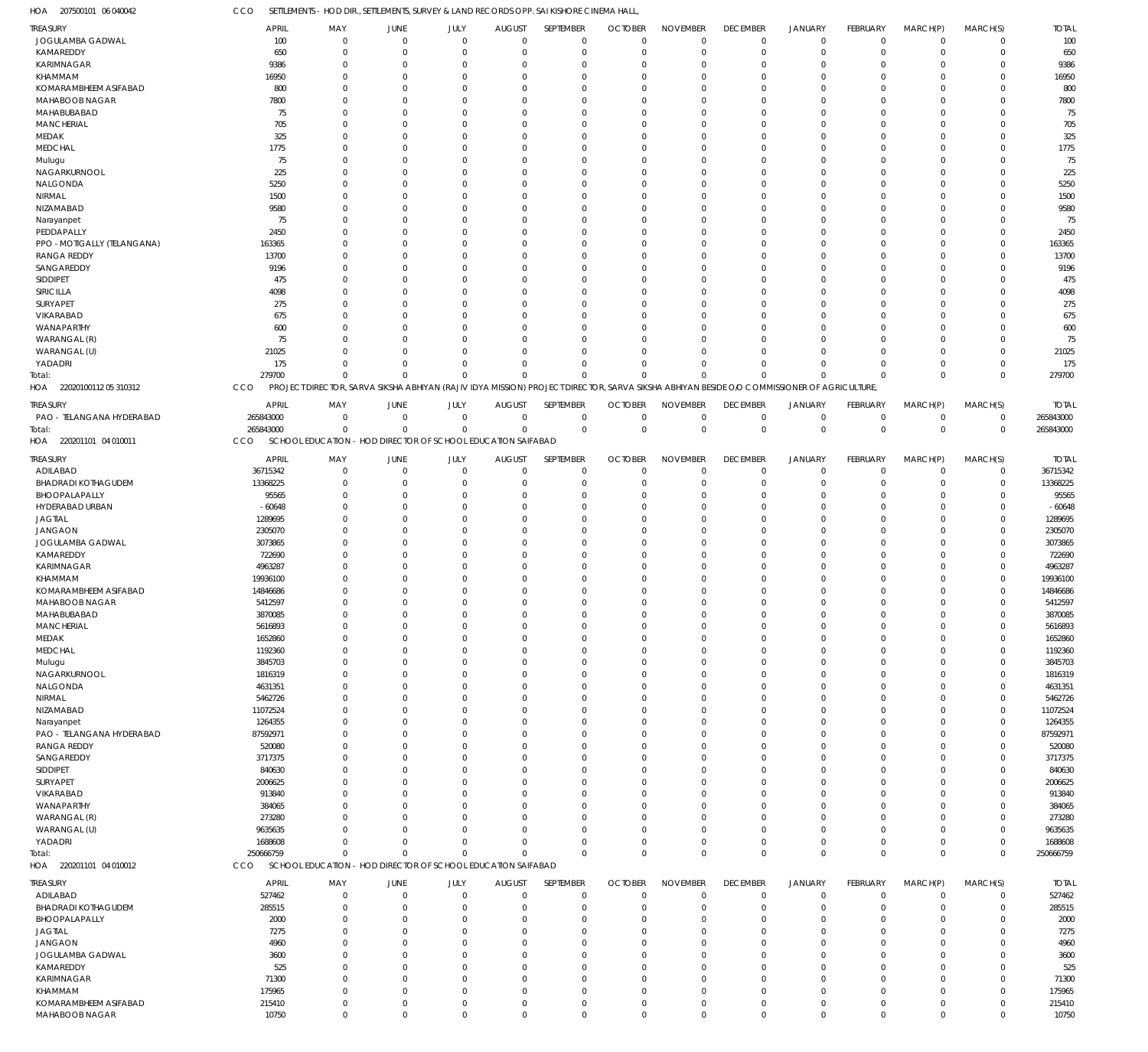220201101 04 010012 HOA CCO SCHOOL EDUCATION - HOD DIRECTOR OF SCHOOL EDUCATION SAIFABAD

| TREASURY                   | <b>APRIL</b> | MAY         | JUNE           | JULY                                                         | <b>AUGUST</b>  | SEPTEMBER   | <b>OCTOBER</b> | <b>NOVEMBER</b> | <b>DECEMBER</b> | <b>JANUARY</b> | FEBRUARY        | MARCH(P)     | MARCH(S)    | <b>TOTAL</b> |
|----------------------------|--------------|-------------|----------------|--------------------------------------------------------------|----------------|-------------|----------------|-----------------|-----------------|----------------|-----------------|--------------|-------------|--------------|
| MAHABUBABAD                | 80496        | $\mathbf 0$ | $\overline{0}$ | $\mathbf 0$                                                  | $\overline{0}$ | $\mathbf 0$ | $\overline{0}$ | $\mathbf 0$     | $\mathbf 0$     | $\mathbf 0$    | $\mathbf 0$     | $\mathbf 0$  | $\mathbf 0$ | 80496        |
| MANCHERIAL                 | 43150        | $\Omega$    | $\overline{0}$ | $\mathbf 0$                                                  | $\mathbf 0$    | $\mathbf 0$ | $\mathbf 0$    | $\mathbf 0$     | $\mathbf 0$     | $\mathbf 0$    | $\mathbf 0$     | $\mathbf 0$  | $\mathbf 0$ | 43150        |
| MEDAK                      | 4125         | $\Omega$    | $\overline{0}$ | $\Omega$                                                     | $\Omega$       | $\mathbf 0$ | $\mathbf 0$    | $\mathbf 0$     | $\mathbf 0$     | $\mathbf 0$    | $\Omega$        | $\Omega$     | $\Omega$    | 4125         |
| <b>MEDCHAL</b>             | 27500        | $\Omega$    | $\Omega$       | $\Omega$                                                     | $\Omega$       | $\Omega$    | $\mathbf 0$    | $\mathbf 0$     | $\mathbf 0$     | $\mathbf 0$    | $\Omega$        | $\Omega$     | $\Omega$    | 27500        |
| Mulugu                     | 82935        | $\Omega$    | $\mathbf 0$    | $\Omega$                                                     | $\Omega$       | $\mathbf 0$ | $\mathbf 0$    | $\mathbf 0$     | $\mathbf 0$     | $\mathbf 0$    | $\Omega$        | $\Omega$     | $\Omega$    | 82935        |
| NAGARKURNOOL               | 34125        | $\Omega$    | $\Omega$       | $\Omega$                                                     | $\Omega$       | $\Omega$    | $\Omega$       | $\mathbf 0$     | $\mathbf 0$     | $\mathbf 0$    | $\Omega$        | $\Omega$     | $\Omega$    | 34125        |
| NALGONDA                   | 10600        | $\Omega$    | $\Omega$       | $\Omega$                                                     | $\Omega$       | $\mathbf 0$ | $\mathbf 0$    | $\mathbf 0$     | $\mathbf 0$     | $\mathbf 0$    | $\Omega$        | $\Omega$     | $\Omega$    | 10600        |
| NIRMAL                     | 14400        | $\Omega$    | $\Omega$       | $\Omega$                                                     | $\Omega$       | $\Omega$    | $\Omega$       | $\mathbf 0$     | $\mathbf 0$     | $\mathbf 0$    | $\Omega$        | $\Omega$     | $\Omega$    | 14400        |
|                            |              |             |                |                                                              |                |             |                |                 |                 |                |                 |              |             |              |
| NIZAMABAD                  | 118306       | $\Omega$    | $\Omega$       | $\Omega$                                                     | $\Omega$       | $\Omega$    | $\Omega$       | $\mathbf 0$     | $\mathbf 0$     | $\mathbf 0$    | $\Omega$        | $\Omega$     | $\Omega$    | 118306       |
| Narayanpet                 | 5075         | $\Omega$    | $\Omega$       | $\Omega$                                                     | $\Omega$       | $\Omega$    | $\mathbf 0$    | $\mathbf 0$     | $\mathbf 0$     | $\mathbf 0$    | $\Omega$        | $\Omega$     | $\Omega$    | 5075         |
| PAO - TELANGANA HYDERABAD  | 2206845      | $\Omega$    | $\Omega$       | $\Omega$                                                     | $\Omega$       | $\Omega$    | $\Omega$       | $\Omega$        | $\mathbf 0$     | $\mathbf 0$    | $\Omega$        | $\Omega$     | $\Omega$    | 2206845      |
| <b>RANGA REDDY</b>         | 3475         | $\Omega$    | $\Omega$       | $\Omega$                                                     | $\Omega$       | $\Omega$    | $\Omega$       | $\mathbf 0$     | $\mathbf 0$     | $\mathbf 0$    | $\Omega$        | $\Omega$     | $\Omega$    | 3475         |
| SANGAREDDY                 | 10900        | $\Omega$    | $\Omega$       | $\Omega$                                                     | $\Omega$       | $\mathbf 0$ | $\mathbf 0$    | $\mathbf 0$     | $\mathbf 0$     | $\mathbf 0$    | $\Omega$        | $\Omega$     | $\Omega$    | 10900        |
| SIDDIPET                   | 525          | $\Omega$    | $\Omega$       | $\Omega$                                                     | $\Omega$       | $\Omega$    | $\Omega$       | $\mathbf 0$     | $\mathbf 0$     | $\mathbf 0$    | $\Omega$        | $\Omega$     | $\Omega$    | 525          |
| SURYAPET                   | 10675        | $\Omega$    | $\Omega$       | $\Omega$                                                     | $\Omega$       | $\Omega$    | $\Omega$       | $\mathbf 0$     | $\mathbf 0$     | $\mathbf 0$    | $\Omega$        | $\Omega$     | $\Omega$    | 10675        |
| VIKARABAD                  | 4600         | $\Omega$    | $\Omega$       | $\Omega$                                                     | $\Omega$       | $\Omega$    | $\Omega$       | $\mathbf 0$     | $\mathbf 0$     | $\mathbf 0$    | $\Omega$        | $\Omega$     | $\Omega$    | 4600         |
|                            |              |             |                |                                                              |                |             |                |                 |                 |                |                 |              |             |              |
| WANAPARTHY                 | 550          | $\Omega$    | $\Omega$       | $\Omega$                                                     | $\Omega$       | $\Omega$    | $\Omega$       | $\mathbf 0$     | $\mathbf 0$     | $\mathbf 0$    | $\Omega$        | $\Omega$     | $\Omega$    | 550          |
| WARANGAL (U)               | 122050       | $\Omega$    | $\Omega$       | $\Omega$                                                     | $\Omega$       | $\Omega$    | $\mathbf 0$    | $\mathbf 0$     | $\mathbf 0$     | $\mathbf 0$    | $\Omega$        | $\Omega$     | $\Omega$    | 122050       |
| YADADRI                    | 3100         | $\Omega$    | $\Omega$       | $\Omega$                                                     | $\mathbf 0$    | $\mathbf 0$ | $\mathbf 0$    | $\mathbf 0$     | $\mathbf 0$     | $\mathbf 0$    | 0               | $\mathbf 0$  | $\Omega$    | 3100         |
| Total:                     | 4088194      | $\Omega$    | $\Omega$       | $\Omega$                                                     | $\Omega$       | $\Omega$    | $\Omega$       | $\mathbf 0$     | $\mathbf 0$     | $\mathbf 0$    | $\Omega$        | $\Omega$     | $\Omega$    | 4088194      |
| HOA 220201101 04 010013    | CCO          |             |                | SCHOOL EDUCATION - HOD DIRECTOR OF SCHOOL EDUCATION SAIFABAD |                |             |                |                 |                 |                |                 |              |             |              |
|                            |              |             |                |                                                              |                |             |                |                 |                 |                |                 |              |             |              |
| TREASURY                   | <b>APRIL</b> | MAY         | JUNE           | JULY                                                         | <b>AUGUST</b>  | SEPTEMBER   | <b>OCTOBER</b> | <b>NOVEMBER</b> | <b>DECEMBER</b> | <b>JANUARY</b> | FEBRUARY        | MARCH(P)     | MARCH(S)    | <b>TOTAL</b> |
| ADILABAD                   | 14007993     | $\mathbf 0$ | $\overline{0}$ | $\mathbf 0$                                                  | $\overline{0}$ | $\mathbf 0$ | $\mathbf 0$    | $\mathbf 0$     | $\mathbf 0$     | $\mathbf 0$    | $\mathbf 0$     | $\mathbf 0$  | $\mathbf 0$ | 14007993     |
| <b>BHADRADI KOTHAGUDEM</b> | 4987926      | $\mathbf 0$ | $\overline{0}$ | $\mathbf 0$                                                  | $\mathbf 0$    | $\mathbf 0$ | $\mathbf 0$    | $\mathbf 0$     | $\mathbf 0$     | $\mathbf 0$    | $\Omega$        | $\mathbf 0$  | $\mathbf 0$ | 4987926      |
| BHOOPALAPALLY              | 36706        | $\Omega$    | $\mathbf 0$    | $\Omega$                                                     | $\Omega$       | $\mathbf 0$ | $\mathbf 0$    | $\mathbf 0$     | $\mathbf 0$     | $\mathbf 0$    | $\Omega$        | $\Omega$     | $\Omega$    | 36706        |
| <b>JAGTIAL</b>             | 496342       | $\mathbf 0$ | 0              | $\Omega$                                                     | $\Omega$       | $\mathbf 0$ | $\mathbf 0$    | $\mathbf 0$     | $\mathbf 0$     | $\mathbf 0$    | O               | $\mathbf 0$  | 0           | 496342       |
| <b>JANGAON</b>             | 884096       | $\Omega$    | $\Omega$       | $\Omega$                                                     | $\Omega$       | $\Omega$    | $\mathbf 0$    | $\mathbf 0$     | 0               | $\mathbf 0$    | C.              | $\Omega$     | $\Omega$    | 884096       |
| JOGULAMBA GADWAL           | 1181956      | $\Omega$    | $\Omega$       | $\Omega$                                                     | $\Omega$       | $\mathbf 0$ | $\mathbf 0$    | $\mathbf 0$     | $\mathbf 0$     | $\mathbf 0$    | C.              | $\Omega$     | $\Omega$    | 1181956      |
| KAMAREDDY                  | 278004       | $\Omega$    | $\Omega$       | $\Omega$                                                     | $\Omega$       | $\Omega$    | $\mathbf 0$    | $\mathbf 0$     | 0               | $\mathbf 0$    | O               | $\Omega$     | $\Omega$    | 278004       |
|                            |              |             |                |                                                              |                |             |                |                 |                 |                |                 |              |             |              |
| KARIMNAGAR                 | 1913366      | $\Omega$    | $\Omega$       | $\Omega$                                                     | $\Omega$       | $\Omega$    | 0              | $\mathbf 0$     | 0               | $\mathbf 0$    | C.              | $\Omega$     | $\Omega$    | 1913366      |
| KHAMMAM                    | 7714559      | $\Omega$    | $\Omega$       | $\Omega$                                                     | $\Omega$       | $\mathbf 0$ | $\mathbf 0$    | $\mathbf 0$     | 0               | $\mathbf 0$    | O               | $\Omega$     | $\Omega$    | 7714559      |
| KOMARAMBHEEM ASIFABAD      | 5602945      | $\Omega$    | 0              | $\Omega$                                                     | $\Omega$       | $\mathbf 0$ | $\mathbf 0$    | $\mathbf 0$     | $\mathbf 0$     | $\mathbf 0$    | O               | $\Omega$     | $\Omega$    | 5602945      |
| MAHABOOB NAGAR             | 2077172      | $\Omega$    | $\Omega$       | $\Omega$                                                     | $\Omega$       | $\Omega$    | $\Omega$       | $\mathbf 0$     | 0               | $\mathbf 0$    | C.              | $\Omega$     | $\Omega$    | 2077172      |
| MAHABUBABAD                | 1484989      | $\mathbf 0$ | $\Omega$       | $\Omega$                                                     | $\Omega$       | $\mathbf 0$ | $\mathbf 0$    | $\mathbf 0$     | $\mathbf 0$     | $\mathbf 0$    | O               | $\Omega$     | $\Omega$    | 1484989      |
| <b>MANCHERIAL</b>          | 2146743      | $\Omega$    | $\Omega$       | $\Omega$                                                     | $\Omega$       | $\Omega$    | $\mathbf 0$    | $\mathbf 0$     | 0               | $\mathbf 0$    | O               | $\Omega$     | $\Omega$    | 2146743      |
| MEDAK                      | 635756       | $\Omega$    | $\Omega$       | $\Omega$                                                     | $\Omega$       | $\mathbf 0$ | $\mathbf 0$    | $\mathbf 0$     | $\mathbf 0$     | $\mathbf 0$    | C.              | $\Omega$     | $\Omega$    | 635756       |
| <b>MEDCHAL</b>             | 458193       | $\Omega$    | $\Omega$       | $\Omega$                                                     | $\Omega$       | $\Omega$    | $\mathbf 0$    | $\mathbf 0$     | $\mathbf 0$     | $\mathbf 0$    | O               | $\Omega$     | $\Omega$    | 458193       |
|                            |              |             |                |                                                              |                |             |                |                 |                 |                |                 |              |             |              |
| Mulugu                     | 1475386      | $\Omega$    | $\Omega$       | $\Omega$                                                     | $\Omega$       | $\mathbf 0$ | 0              | $\mathbf 0$     | $\mathbf 0$     | $\mathbf 0$    | C.              | $\Omega$     | $\Omega$    | 1475386      |
| NAGARKURNOOL               | 697919       | $\Omega$    | $\Omega$       | $\Omega$                                                     | $\Omega$       | $\Omega$    | $\mathbf 0$    | $\mathbf 0$     | 0               | $\mathbf 0$    | O               | $\Omega$     | $\Omega$    | 697919       |
| NALGONDA                   | 1768887      | $\Omega$    | 0              | $\Omega$                                                     | $\Omega$       | $\mathbf 0$ | $\mathbf 0$    | $\mathbf 0$     | $\mathbf 0$     | $\mathbf 0$    | O               | $\mathbf 0$  | 0           | 1768887      |
| NIRMAL                     | 2064598      | $\Omega$    | $\Omega$       | $\Omega$                                                     | $\Omega$       | $\Omega$    | $\mathbf 0$    | $\mathbf 0$     | 0               | $\mathbf 0$    | C.              | $\Omega$     | $\Omega$    | 2064598      |
| NIZAMABAD                  | 4259444      | $\Omega$    | $\Omega$       | $\Omega$                                                     | $\Omega$       | $\mathbf 0$ | $\mathbf 0$    | $\mathbf 0$     | $\mathbf 0$     | $\mathbf 0$    | O               | $\Omega$     | $\Omega$    | 4259444      |
| Narayanpet                 | 486410       | $\Omega$    | $\Omega$       | $\Omega$                                                     | $\Omega$       | $\mathbf 0$ | $\mathbf 0$    | $\mathbf 0$     | $\mathbf 0$     | $\mathbf 0$    | O               | $\Omega$     | $\Omega$    | 486410       |
| PAO - TELANGANA HYDERABAD  | 33835055     | $\Omega$    | $\Omega$       | $\Omega$                                                     | $\Omega$       | $\mathbf 0$ | $\mathbf 0$    | $\mathbf 0$     | $\mathbf 0$     | $\mathbf 0$    | C.              | $\Omega$     | $\Omega$    | 33835055     |
| <b>RANGA REDDY</b>         | 200575       | 0           | $\Omega$       | $\Omega$                                                     | $\Omega$       | $\Omega$    | $\mathbf 0$    | $\mathbf 0$     | 0               | $\mathbf 0$    | O               | $\Omega$     | $\Omega$    | 200575       |
| SANGAREDDY                 | 1427715      | $\Omega$    | $\Omega$       | 0                                                            | $\Omega$       | $\mathbf 0$ | 0              | $\mathbf 0$     | 0               | $\mathbf 0$    | O               | $\Omega$     | $\Omega$    | 1427715      |
|                            |              | $\Omega$    | $\Omega$       | $\Omega$                                                     | $\Omega$       | $\Omega$    | $\Omega$       |                 | $\Omega$        | $\mathbf 0$    | $\Omega$        | $\Omega$     |             |              |
| SIDDIPET                   | 322602       |             |                |                                                              |                |             |                | $\mathbf 0$     |                 |                |                 |              | $\Omega$    | 322602       |
| <b>SURYAPET</b>            | 770049       | $\Omega$    | $\Omega$       | $\Omega$                                                     | $\Omega$       | $\Omega$    | $\Omega$       | $\Omega$        | $\Omega$        | $\Omega$       | $\Omega$        | $\Omega$     | $\Omega$    | 770049       |
| VIKARABAD                  | 351235       | $\mathbf 0$ | $\overline{0}$ | $\Omega$                                                     | $\mathbf 0$    | $\mathbf 0$ | $\mathbf 0$    | $\mathbf 0$     | $\mathbf 0$     | $\mathbf 0$    | $\Omega$        | $\Omega$     | $\Omega$    | 351235       |
| WANAPARTHY                 | 147505       | $\mathbf 0$ | $\overline{0}$ | $\Omega$                                                     | $\Omega$       | $\mathbf 0$ | $\mathbf 0$    | $\mathbf 0$     | $\mathbf 0$     | $\mathbf 0$    | O               | $\mathbf 0$  | $\Omega$    | 147505       |
| WARANGAL (R)               | 104959       | $\mathbf 0$ | 0              | $\Omega$                                                     | $\Omega$       | $\Omega$    | 0              | $\mathbf 0$     | 0               | $\mathbf 0$    | O               | $\mathbf 0$  | ſ           | 104959       |
| WARANGAL (U)               | 3696130      | 0           | $\Omega$       | $\Omega$                                                     | $\Omega$       | $\Omega$    | $\Omega$       | 0               | 0               | $\mathbf 0$    | O               | $\mathbf{0}$ | $\Omega$    | 3696130      |
| YADADRI                    | 647763       | $\Omega$    | $\Omega$       | $\Omega$                                                     | $\mathbf 0$    | $\Omega$    | 0              | $\mathbf 0$     | 0               | $\mathbf 0$    | O               | $\mathbf 0$  | $\Omega$    | 647763       |
| Total:                     | 96162978     | $\Omega$    | $\Omega$       | $\Omega$                                                     | $\Omega$       | $\mathbf 0$ | $\overline{0}$ | $\mathbf 0$     | $\mathbf 0$     | $\mathbf 0$    | $\Omega$        | $\mathbf 0$  | $\Omega$    | 96162978     |
| HOA 220201101 04 010014    | CCO          |             |                | SCHOOL EDUCATION - HOD DIRECTOR OF SCHOOL EDUCATION SAIFABAD |                |             |                |                 |                 |                |                 |              |             |              |
|                            |              |             |                |                                                              |                |             |                |                 |                 |                |                 |              |             |              |
| TREASURY                   | <b>APRIL</b> | MAY         | <b>JUNE</b>    | JULY                                                         | <b>AUGUST</b>  | SEPTEMBER   | <b>OCTOBER</b> | <b>NOVEMBER</b> | <b>DECEMBER</b> | <b>JANUARY</b> | FEBRUARY        | MARCH(P)     | MARCH(S)    | <b>TOTAL</b> |
| KHAMMAM                    | 650          | $\mathbf 0$ | $\overline{0}$ | $\mathbf 0$                                                  | $\overline{0}$ | $\mathbf 0$ | $\mathbf 0$    | $\mathbf 0$     | $\mathbf 0$     | $\mathbf 0$    | $\mathbf 0$     | $\mathbf 0$  | $\mathbf 0$ | 650          |
| Total:                     | 650          | $\mathbf 0$ | $\overline{0}$ | $\mathbf 0$                                                  | $\Omega$       | $\mathbf 0$ | $\overline{0}$ | $\mathbf 0$     | $\mathbf 0$     | $\mathbf 0$    | $\mathbf 0$     | $\mathbf 0$  | $\mathbf 0$ | 650          |
| HOA 220201101 04 010015    | CCO          |             |                | SCHOOL EDUCATION - HOD DIRECTOR OF SCHOOL EDUCATION SAIFABAD |                |             |                |                 |                 |                |                 |              |             |              |
|                            |              |             |                |                                                              |                |             |                |                 |                 |                |                 |              |             |              |
| TREASURY                   | APRIL        | MAY         | JUNE           | JULY                                                         | <b>AUGUST</b>  | SEPTEMBER   | <b>OCTOBER</b> | <b>NOVEMBER</b> | <b>DECEMBER</b> | <b>JANUARY</b> | <b>FEBRUARY</b> | MARCH(P)     | MARCH(S)    | <b>TOTAL</b> |
| ADILABAD                   | 6386         | $\mathbf 0$ | $\overline{0}$ | $\mathbf 0$                                                  | $\overline{0}$ | $\mathbf 0$ | $\mathbf 0$    | $\mathbf 0$     | $\mathbf 0$     | $\mathbf 0$    | 0               | $\mathbf 0$  | $\mathbf 0$ | 6386         |
| KOMARAMBHEEM ASIFABAD      | 4361         | $\mathbf 0$ | $\overline{0}$ | $\mathbf 0$                                                  | $\overline{0}$ | $\mathbf 0$ | $\mathbf 0$    | $\mathbf 0$     | $\mathbf 0$     | $\mathbf 0$    | $\mathbf 0$     | $\mathbf 0$  | $\mathbf 0$ | 4361         |
| Total:                     | 10747        | $\mathbf 0$ | $\Omega$       | $\Omega$                                                     | $\Omega$       | $\mathbf 0$ | $\overline{0}$ | $\mathbf 0$     | $\mathbf 0$     | $\mathbf 0$    | $\Omega$        | $\mathbf 0$  | $\Omega$    | 10747        |
| HOA 220201101 04 010016    | CCO          |             |                | SCHOOL EDUCATION - HOD DIRECTOR OF SCHOOL EDUCATION SAIFABAD |                |             |                |                 |                 |                |                 |              |             |              |
|                            |              |             |                |                                                              |                |             |                |                 |                 |                |                 |              |             |              |
| TREASURY                   | APRIL        | MAY         | <b>JUNE</b>    | JULY                                                         | <b>AUGUST</b>  | SEPTEMBER   | <b>OCTOBER</b> | <b>NOVEMBER</b> | <b>DECEMBER</b> | <b>JANUARY</b> | <b>FEBRUARY</b> | MARCH(P)     | MARCH(S)    | <b>TOTAL</b> |
| ADILABAD                   | 5413387      | $\mathbf 0$ | $\overline{0}$ | $\mathbf 0$                                                  | $\mathbf 0$    | $\mathbf 0$ | $\mathbf 0$    | $\mathbf 0$     | $\mathbf 0$     | $\mathbf 0$    | $\mathbf 0$     | $\mathbf 0$  | $\mathbf 0$ | 5413387      |
| <b>BHADRADI KOTHAGUDEM</b> | 2141692      | $\mathbf 0$ | $\overline{0}$ | $\Omega$                                                     | $\mathbf 0$    | $\mathbf 0$ | $\mathbf 0$    | $\mathbf 0$     | $\mathbf 0$     | $\mathbf 0$    | $\Omega$        | $\mathbf 0$  | 0           | 2141692      |
| BHOOPALAPALLY              | 11359        | $\Omega$    | $\Omega$       | $\Omega$                                                     | $\Omega$       | $\mathbf 0$ | $\mathbf 0$    | $\mathbf 0$     | $\mathbf 0$     | $\mathbf 0$    | $\Omega$        | $\Omega$     | $\Omega$    | 11359        |
| <b>JAGTIAL</b>             | 185607       | 0           | $\mathbf 0$    | 0                                                            | $\Omega$       | $\mathbf 0$ | 0              | $\mathbf 0$     | 0               | $\mathbf 0$    | O               | $\Omega$     | $\Omega$    | 185607       |
| <b>JANGAON</b>             | 273603       | $\Omega$    | $\Omega$       | $\Omega$                                                     | $\Omega$       | $\Omega$    | $\Omega$       | $\mathbf 0$     | 0               | $\Omega$       | C.              | $\Omega$     | $\Omega$    | 273603       |
| JOGULAMBA GADWAL           | 441984       | 0           | $\Omega$       | O                                                            | $\Omega$       | $\Omega$    | $\Omega$       | $\Omega$        | 0               | $\mathbf 0$    | O               | $\Omega$     | $\Omega$    | 441984       |
| KAMAREDDY                  | 91267        | $\Omega$    | $\Omega$       | $\Omega$                                                     | $\Omega$       | $\Omega$    | $\Omega$       | $\mathbf 0$     | $\mathbf 0$     | $\mathbf 0$    | $\Omega$        | $\Omega$     | $\Omega$    | 91267        |
|                            |              |             |                |                                                              |                |             |                |                 |                 |                |                 |              |             |              |
| KARIMNAGAR                 | 986878       | 0           | $\Omega$       | O                                                            | $\Omega$       | $\Omega$    | $\Omega$       | $\Omega$        | 0               | 0              | C.              | $\Omega$     | $\Omega$    | 986878       |
| KHAMMAM                    | 2999488      | U           | $\Omega$       | $\Omega$                                                     | $\Omega$       | $\Omega$    | $\Omega$       | $\mathbf 0$     | $\mathbf 0$     | $\Omega$       | O               | $\Omega$     | $\Omega$    | 2999488      |
| KOMARAMBHEEM ASIFABAD      | 2176045      | $\Omega$    | $\Omega$       | 0                                                            | $\Omega$       | $\Omega$    | 0              | $\Omega$        | 0               | $\mathbf 0$    | O               | $\Omega$     | $\Omega$    | 2176045      |
| MAHABOOB NAGAR             | 1060085      | $\Omega$    | $\Omega$       | $\Omega$                                                     | $\Omega$       | $\Omega$    | $\Omega$       | $\Omega$        | $\mathbf 0$     | $\Omega$       | $\Omega$        | $\Omega$     | $\Omega$    | 1060085      |
| MAHABUBABAD                | 579299       | $\Omega$    | $\Omega$       | $\Omega$                                                     | $\Omega$       | $\Omega$    | $\Omega$       | $\Omega$        | 0               | $\mathbf 0$    | O               | $\Omega$     | $\Omega$    | 579299       |
| <b>MANCHERIAL</b>          | 845451       | $\Omega$    | $\Omega$       | $\Omega$                                                     | $\Omega$       | $\Omega$    | 0              | $\mathbf 0$     | $\mathbf 0$     | $\mathbf 0$    | $\Omega$        | $\Omega$     | $\Omega$    | 845451       |
| MEDAK                      | 196732       | $\mathbf 0$ | $\overline{0}$ | $\mathbf 0$                                                  | $\mathbf 0$    | $\mathbf 0$ | $\mathbf 0$    | $\mathbf 0$     | $\mathbf 0$     | $\mathbf 0$    | 0               | $\mathbf 0$  | $\Omega$    | 196732       |
| <b>MEDCHAL</b>             | 354489       | $\mathbf 0$ | $\mathbf 0$    | $\mathbf 0$                                                  | $\mathbf{0}$   | $\mathbf 0$ | $\mathbf 0$    | $\mathbf 0$     | $\mathbf 0$     | $\mathbf 0$    | $\mathbf 0$     | $\mathbf 0$  | $\mathbf 0$ | 354489       |
|                            |              |             |                |                                                              |                |             |                |                 |                 |                |                 |              |             |              |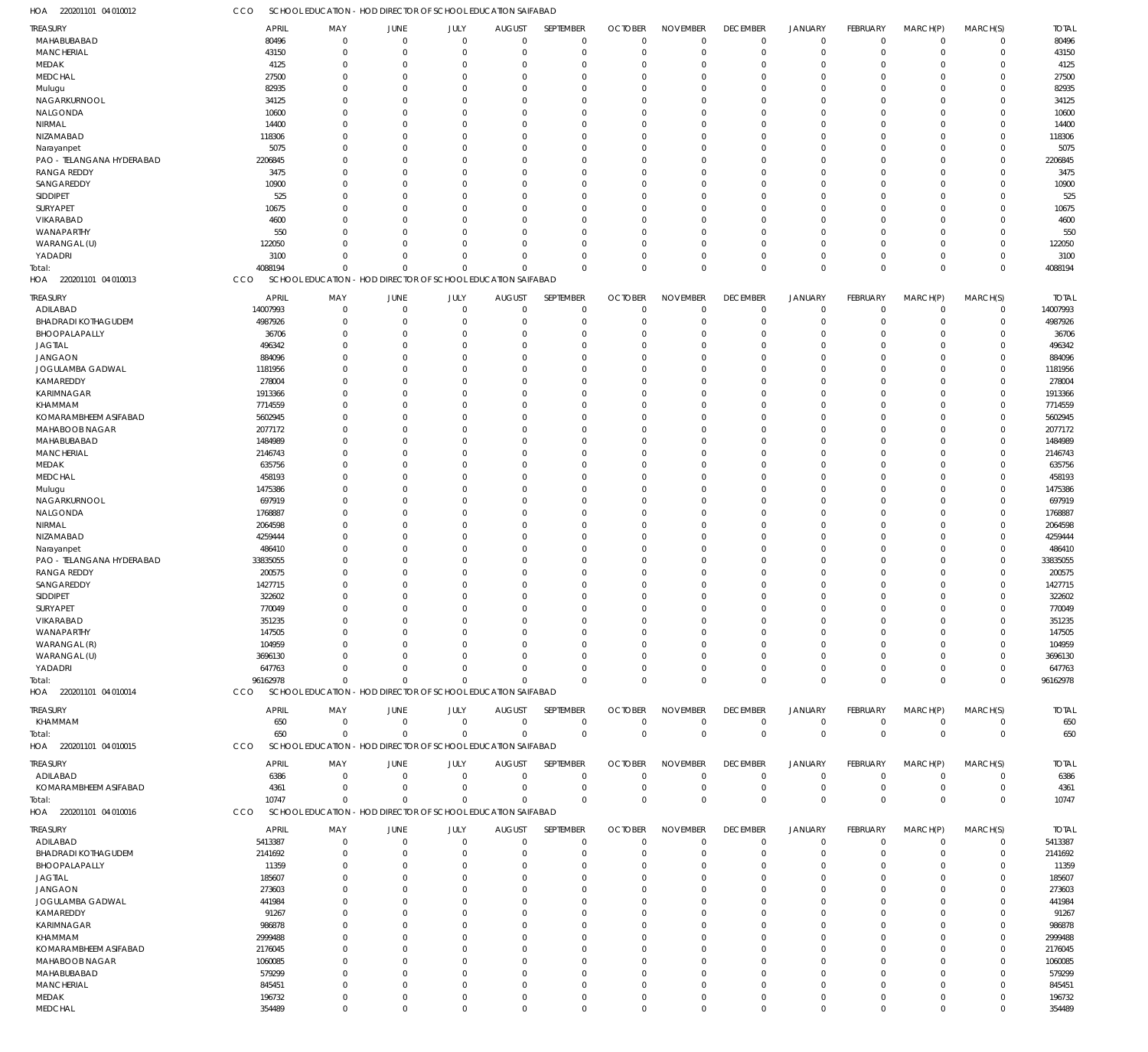220201101 04 010016 HOA CCO SCHOOL EDUCATION - HOD DIRECTOR OF SCHOOL EDUCATION SAIFABAD

| <b>TREASURY</b>              | <b>APRIL</b> | MAY         | JUNE                                                         | JULY         | <b>AUGUST</b> | SEPTEMBER   | <b>OCTOBER</b> | <b>NOVEMBER</b> | <b>DECEMBER</b> | <b>JANUARY</b> | <b>FEBRUARY</b> | MARCH(P)    | MARCH(S)    | <b>TOTAL</b> |
|------------------------------|--------------|-------------|--------------------------------------------------------------|--------------|---------------|-------------|----------------|-----------------|-----------------|----------------|-----------------|-------------|-------------|--------------|
| Mulugu                       | 620840       | $\mathbf 0$ | $\overline{0}$                                               | $\mathbf 0$  | $\Omega$      | $\Omega$    | $\mathbf 0$    | $\mathbf 0$     | $\overline{0}$  | $\overline{0}$ | $\mathbf 0$     | $\mathbf 0$ | $\mathbf 0$ | 620840       |
| NAGARKURNOOL                 | 280661       | $\mathbf 0$ | $^{\circ}$                                                   | $\mathbf 0$  | $\Omega$      | $\Omega$    | $\Omega$       | $\Omega$        | $\mathbf 0$     | $\overline{0}$ | $\mathbf 0$     | $^{\circ}$  | $\mathbf 0$ | 280661       |
| NALGONDA                     | 654417       | $\mathbf 0$ | -0                                                           | $\Omega$     | $\Omega$      | $\Omega$    | $\Omega$       | $\Omega$        | 0               | $\Omega$       | $\Omega$        | $\Omega$    | $\mathbf 0$ | 654417       |
| NIRMAL                       | 703975       | $\Omega$    | $\Omega$                                                     | $\Omega$     | $\Omega$      | $\Omega$    | $\Omega$       | $\Omega$        | $\Omega$        | $\Omega$       | $\Omega$        | $\Omega$    | $\mathbf 0$ | 703975       |
| NIZAMABAD                    | 1993647      | $\mathbf 0$ | -0                                                           | $\Omega$     | $\Omega$      | $\Omega$    | $\Omega$       | $\Omega$        | 0               | $\Omega$       | $\Omega$        | $\Omega$    | $\mathbf 0$ | 1993647      |
|                              |              |             |                                                              |              |               |             |                |                 |                 |                |                 |             |             |              |
| Narayanpet                   | 150520       | $\Omega$    | $\Omega$                                                     | $\Omega$     | $\Omega$      | $\Omega$    | $\Omega$       | $\Omega$        | $\Omega$        | $\Omega$       | $\Omega$        | $\Omega$    | $\mathbf 0$ | 150520       |
| PAO - TELANGANA HYDERABAD    | 25888093     | $\Omega$    | $\Omega$                                                     | $\Omega$     |               | $\Omega$    | $\Omega$       | $\Omega$        | $\Omega$        | $\Omega$       | $\Omega$        | $\Omega$    | $\mathbf 0$ | 25888093     |
| <b>RANGA REDDY</b>           | 90019        | $\Omega$    | $\Omega$                                                     | $\Omega$     | $\Omega$      | $\Omega$    | $\Omega$       | $\Omega$        | $\Omega$        | $\Omega$       | $\Omega$        | $\Omega$    | $\mathbf 0$ | 90019        |
| SANGAREDDY                   | 507418       | $\Omega$    | $\Omega$                                                     | $\Omega$     | $\Omega$      | $\Omega$    | $\Omega$       | $\Omega$        | $\Omega$        | $\Omega$       | $\Omega$        | $\Omega$    | $\mathbf 0$ | 507418       |
| SIDDIPET                     | 120634       | $\Omega$    | $\Omega$                                                     | $\Omega$     | $\Omega$      | $\Omega$    | $\Omega$       | $\Omega$        | $\Omega$        | $\Omega$       | $\Omega$        | $\Omega$    | $\mathbf 0$ | 120634       |
| SURYAPET                     | 284066       | $\Omega$    | $\Omega$                                                     | $\Omega$     | $\Omega$      | $\Omega$    | $\Omega$       | $\Omega$        | $\Omega$        | $\Omega$       | $\Omega$        | $\Omega$    | $\mathbf 0$ | 284066       |
| VIKARABAD                    | 129720       | $\Omega$    | $\Omega$                                                     | $\Omega$     | $\Omega$      | $\Omega$    | $\Omega$       | $\Omega$        | $\Omega$        | $\Omega$       | $\Omega$        | $\Omega$    | $\mathbf 0$ | 129720       |
| WANAPARTHY                   | 48208        | $\Omega$    | $\Omega$                                                     | $\Omega$     |               | $\Omega$    | $\Omega$       | $\Omega$        | $\Omega$        | $\Omega$       | $\Omega$        | $\Omega$    | $\mathbf 0$ | 48208        |
| WARANGAL (R)                 | 32481        | $\Omega$    | $\Omega$                                                     | $\Omega$     |               | $\Omega$    | $\Omega$       | $\Omega$        | $\Omega$        | $\Omega$       | $\Omega$        | $\Omega$    | $\mathbf 0$ | 32481        |
|                              |              |             |                                                              |              |               |             |                |                 |                 |                |                 |             |             |              |
| WARANGAL (U)                 | 1843970      | $\Omega$    | $\Omega$                                                     | $\Omega$     | $\Omega$      | $\Omega$    | $\Omega$       | $\Omega$        | $\Omega$        | $\Omega$       | $\Omega$        | $\Omega$    | $\mathbf 0$ | 1843970      |
| YADADRI                      | 240534       | $\Omega$    | $\Omega$                                                     | $\Omega$     | $\Omega$      | $\Omega$    | $\Omega$       | $\Omega$        | $\Omega$        | $\Omega$       | $\Omega$        | $\Omega$    | $\mathbf 0$ | 240534       |
| Total:                       | 51346569     | $\Omega$    | $\Omega$                                                     | $\Omega$     | $\Omega$      | $\Omega$    | $\Omega$       | $\overline{0}$  | $\Omega$        | $\Omega$       | $\Omega$        | $\Omega$    | $\mathbf 0$ | 51346569     |
| 220201101 04 010017<br>HOA   | CCO          |             | SCHOOL EDUCATION - HOD DIRECTOR OF SCHOOL EDUCATION SAIFABAD |              |               |             |                |                 |                 |                |                 |             |             |              |
|                              | <b>APRIL</b> | MAY         |                                                              |              |               | SEPTEMBER   | <b>OCTOBER</b> | <b>NOVEMBER</b> | <b>DECEMBER</b> | <b>JANUARY</b> | FEBRUARY        |             |             | <b>TOTAL</b> |
| <b>TREASURY</b>              |              |             | JUNE                                                         | JULY         | <b>AUGUST</b> |             |                |                 |                 |                |                 | MARCH(P)    | MARCH(S)    |              |
| ADILABAD                     | 69715        | $\mathbf 0$ | $^{\circ}$                                                   | $\mathbf 0$  | $\Omega$      | $\Omega$    | $\overline{0}$ | $\overline{0}$  | $\mathbf 0$     | $\overline{0}$ | $\mathbf 0$     | $^{\circ}$  | 0           | 69715        |
| <b>BHADRADI KOTHAGUDEM</b>   | 36656        | $\mathbf 0$ | $^{\circ}$                                                   | $\mathbf 0$  | $\Omega$      | $\Omega$    | $\Omega$       | $\Omega$        | $\mathbf 0$     | $\overline{0}$ | $\mathbf 0$     | $^{\circ}$  | $\mathbf 0$ | 36656        |
| JOGULAMBA GADWAL             | 18174        | $\mathbf 0$ | -0                                                           | $\Omega$     |               | $\Omega$    | $\Omega$       | $\Omega$        | 0               | $\Omega$       | 0               | $\Omega$    | $\mathbf 0$ | 18174        |
| KHAMMAM                      | 11930        | 0           | -0                                                           | $\Omega$     |               | $\Omega$    | $\Omega$       | $\Omega$        | 0               | $\mathbf 0$    | $\mathbf 0$     | $\Omega$    | $\mathbf 0$ | 11930        |
| Mulugu                       | 43448        | $\mathbf 0$ | -0                                                           | $\Omega$     |               | $\Omega$    | $\Omega$       | $\Omega$        | 0               | $\Omega$       | 0               | $\Omega$    | $\mathbf 0$ | 43448        |
| NIZAMABAD                    | 137808       | $\Omega$    | $\Omega$                                                     | $\Omega$     |               | $\Omega$    | $\Omega$       | $\Omega$        | $\Omega$        | $\Omega$       | $\Omega$        | $\Omega$    | $\mathbf 0$ | 137808       |
| PAO - TELANGANA HYDERABAD    | 302956       | $\mathbf 0$ | -0                                                           | $\mathbf 0$  | $\Omega$      | $\Omega$    | $\Omega$       | $\Omega$        | 0               | $\Omega$       | $\mathbf 0$     | -0          | $\mathbf 0$ | 302956       |
| WARANGAL (U)                 | 100000       | $\Omega$    | $\Omega$                                                     | $\mathbf{0}$ | $\Omega$      | $\Omega$    | $\Omega$       | $\Omega$        | 0               | $\overline{0}$ | $\mathbf 0$     | -0          | $\mathbf 0$ | 100000       |
|                              |              | $\Omega$    | $\Omega$                                                     | $\Omega$     |               | $\Omega$    | $\Omega$       | $\overline{0}$  | $\mathbf 0$     | $\Omega$       | $\mathbf 0$     | $\Omega$    | $\mathbf 0$ |              |
| Total:                       | 720687       |             |                                                              |              |               |             |                |                 |                 |                |                 |             |             | 720687       |
| 220201101 04 010018<br>HOA   | CCO          |             | SCHOOL EDUCATION - HOD DIRECTOR OF SCHOOL EDUCATION SAIFABAD |              |               |             |                |                 |                 |                |                 |             |             |              |
| <b>TREASURY</b>              | <b>APRIL</b> | MAY         | JUNE                                                         | JULY         | <b>AUGUST</b> | SEPTEMBER   | <b>OCTOBER</b> | <b>NOVEMBER</b> | <b>DECEMBER</b> | <b>JANUARY</b> | FEBRUARY        | MARCH(P)    | MARCH(S)    | <b>TOTAL</b> |
| ADILABAD                     | 29523        | $\mathbf 0$ | $\mathbf 0$                                                  | $\mathbf 0$  | $\Omega$      | $\Omega$    | $\Omega$       | $\overline{0}$  | $\overline{0}$  | $\overline{0}$ | $\mathbf 0$     | $\Omega$    | $\mathbf 0$ | 29523        |
| PAO - TELANGANA HYDERABAD    | 120495       | $\mathbf 0$ | 0                                                            | $\mathbf 0$  | $\Omega$      | $\mathbf 0$ | $^{\circ}$     | $\overline{0}$  | $\mathbf 0$     | $\overline{0}$ | $\mathbf 0$     | -0          | $\mathbf 0$ | 120495       |
| WARANGAL (U)                 | $-285$       | $\Omega$    | $\Omega$                                                     | $\mathbf 0$  | $\Omega$      | $\Omega$    | $^{\circ}$     | $\mathbf 0$     | $\mathbf 0$     | $\overline{0}$ | $\mathbf 0$     | $^{\circ}$  | $\mathbf 0$ | $-285$       |
|                              |              | $\Omega$    |                                                              | $\Omega$     | $\Omega$      | $\Omega$    | $\Omega$       |                 |                 | $\Omega$       | $\Omega$        | $\Omega$    |             |              |
| Total:                       | 149733       |             | $\Omega$                                                     |              |               |             |                | $\overline{0}$  | $\mathbf 0$     |                |                 |             | $\mathbf 0$ | 149733       |
| HOA 220201101 04 310318      | CCO          |             | SCHOOL EDUCATION - HOD DIRECTOR OF SCHOOL EDUCATION SAIFABAD |              |               |             |                |                 |                 |                |                 |             |             |              |
| <b>TREASURY</b>              | <b>APRIL</b> | MAY         | JUNE                                                         | JULY         | <b>AUGUST</b> | SEPTEMBER   | <b>OCTOBER</b> | <b>NOVEMBER</b> | <b>DECEMBER</b> | <b>JANUARY</b> | FEBRUARY        | MARCH(P)    | MARCH(S)    | <b>TOTAL</b> |
| MAHABOOB NAGAR               | 20000        | $\mathbf 0$ | $\mathbf 0$                                                  | $\mathbf 0$  | $\Omega$      | $\mathbf 0$ | $^{\circ}$     | $\overline{0}$  | $\overline{0}$  | $\overline{0}$ | $\mathbf 0$     | $^{\circ}$  | $\mathbf 0$ | 20000        |
| Total:                       | 20000        | $\mathbf 0$ | $\mathbf 0$                                                  | $\mathbf 0$  | $\Omega$      | $\Omega$    | $\overline{0}$ | $\mathbb O$     | $\overline{0}$  | $\overline{0}$ | $\mathbf 0$     | $\mathbf 0$ | $\mathbf 0$ | 20000        |
|                              | CCO          |             | SCHOOL EDUCATION - HOD DIRECTOR OF SCHOOL EDUCATION SAIFABAD |              |               |             |                |                 |                 |                |                 |             |             |              |
| HOA 220201102 04 310311      |              |             |                                                              |              |               |             |                |                 |                 |                |                 |             |             |              |
| <b>TREASURY</b>              | <b>APRIL</b> | MAY         | JUNE                                                         | JULY         | <b>AUGUST</b> | SEPTEMBER   | <b>OCTOBER</b> | <b>NOVEMBER</b> | <b>DECEMBER</b> | <b>JANUARY</b> | FEBRUARY        | MARCH(P)    | MARCH(S)    | <b>TOTAL</b> |
| ADILABAD                     | 858466       | $\mathbf 0$ | $^{\circ}$                                                   | $\mathbf 0$  | $\Omega$      | $\Omega$    | $\Omega$       | $\mathbf 0$     | $\overline{0}$  | $\overline{0}$ | $\mathbf 0$     | -0          | $\mathbf 0$ | 858466       |
| <b>BHADRADI KOTHAGUDEM</b>   | 5205260      | $\mathbf 0$ | $\mathbf 0$                                                  | $\mathbf 0$  | $\Omega$      | $\Omega$    | $\overline{0}$ | $\mathbf 0$     | $\mathbf 0$     | $\overline{0}$ | $\mathbf 0$     | $\Omega$    | $\mathbf 0$ | 5205260      |
|                              |              |             |                                                              | $\Omega$     |               | $\Omega$    | $\Omega$       |                 |                 | $\Omega$       | $\Omega$        |             |             |              |
| BHOOPALAPALLY                | 70037        | $\mathbf 0$ | -0                                                           |              | $\Omega$      |             |                | $\mathbf 0$     | 0               |                |                 | $\Omega$    | $\mathbf 0$ | 70037        |
| <b>JAGTIAL</b>               | 739197       | $\Omega$    | $\Omega$                                                     | $\Omega$     | $\Omega$      | $\Omega$    | $\Omega$       | $\Omega$        | $\Omega$        | $\Omega$       | $\Omega$        | $\Omega$    | $\mathbf 0$ | 739197       |
| <b>JANGAON</b>               | 1279417      | $\Omega$    | $\Omega$                                                     | $\Omega$     | $\Omega$      | $\Omega$    | $\Omega$       | $\Omega$        | $\Omega$        | $\Omega$       | $\Omega$        | $\Omega$    | $\mathbf 0$ | 1279417      |
| KAMAREDDY                    | 164688       | $\Omega$    | $\Omega$                                                     | $\Omega$     | $\Omega$      | $\Omega$    | $\mathbf{0}$   | $\Omega$        | $\Omega$        | $\Omega$       | $\Omega$        | $\Omega$    | $\Omega$    | 164688       |
| <b>KARIMNAGAR</b>            | 1474847      |             |                                                              |              |               |             |                |                 |                 |                |                 |             |             | 1474847      |
| <b>KHAMMAM</b>               | 1069835      | $\mathbf 0$ | 0                                                            | $\Omega$     | $\Omega$      | $\Omega$    | $\Omega$       | $\Omega$        | $\Omega$        | $\Omega$       | $\mathbf 0$     | $\Omega$    | $\mathbf 0$ | 1069835      |
| <b>KOMARAMBHEEM ASIFABAD</b> | 596642       | $\mathbf 0$ | $^{\circ}$                                                   | $\mathbf 0$  | $\Omega$      | $\mathbf 0$ | $\overline{0}$ | $\mathbf 0$     | 0               | $\Omega$       | $\mathbf 0$     | -0          | $\mathbf 0$ | 596642       |
| MAHABOOB NAGAR               | 1736810      | $\Omega$    | $\Omega$                                                     | $\Omega$     |               |             |                |                 |                 |                |                 |             |             | 1736810      |
| <b>MANCHERIAL</b>            | 790886       | $\Omega$    |                                                              |              |               |             |                |                 |                 | $\Omega$       |                 |             |             |              |
|                              | 2391710      |             |                                                              |              |               | $\Omega$    | $\Omega$       | $\Omega$        | $\Omega$        |                | $\Omega$        | $\Omega$    | $\mathbf 0$ |              |
| <b>MEDCHAL</b>               |              |             | $\Omega$                                                     | $\Omega$     |               | $\Omega$    | $\Omega$       | $\Omega$        | $\Omega$        | $\Omega$       | $\Omega$        | $\Omega$    | $\mathbf 0$ | 790886       |
| NAGARKURNOOL                 |              | $\Omega$    | $\Omega$                                                     | $\Omega$     | $\Omega$      | $\Omega$    | $\Omega$       | $\Omega$        | $\Omega$        | $\Omega$       | $\Omega$        | $\Omega$    | $\mathbf 0$ | 2391710      |
|                              | 2682730      | 0           | $\Omega$                                                     | $\Omega$     | $\Omega$      | $\Omega$    | $\Omega$       | $\Omega$        | $\Omega$        | $\Omega$       | $\Omega$        | $\Omega$    | $\mathbf 0$ | 2682730      |
| NALGONDA                     | 6625778      | $\Omega$    | $\Omega$                                                     | $\Omega$     | $\Omega$      | $\Omega$    | $\Omega$       | $\Omega$        | $\Omega$        | $\Omega$       | $\Omega$        | $\Omega$    | $\mathbf 0$ | 6625778      |
| NIZAMABAD                    | 6396534      | $\Omega$    | $\Omega$                                                     | $\Omega$     |               | $\Omega$    | $\Omega$       | $\Omega$        | $\Omega$        | $\Omega$       | $\Omega$        | $\Omega$    | $\mathbf 0$ | 6396534      |
| Narayanpet                   | 173643       | $\Omega$    | $\Omega$                                                     | $\Omega$     | $\Omega$      | $\Omega$    | $\Omega$       | $\Omega$        | $\Omega$        | $\Omega$       | $\Omega$        | $\Omega$    | $\mathbf 0$ | 173643       |
| PAO - TELANGANA HYDERABAD    | 4663511      | 0           | $\Omega$                                                     | $\Omega$     |               | $\Omega$    | $\Omega$       | $\Omega$        | $\Omega$        | $\Omega$       | $\Omega$        | $\Omega$    | $\mathbf 0$ | 4663511      |
| PEDDAPALLY                   | 2304470      | $\Omega$    | $\Omega$                                                     | $\Omega$     |               | $\Omega$    | $\Omega$       | $\Omega$        | $\Omega$        | $\Omega$       | $\Omega$        | $\Omega$    | $\mathbf 0$ | 2304470      |
|                              |              | $\Omega$    | $\Omega$                                                     | $\Omega$     |               | $\Omega$    | $\Omega$       | $\Omega$        | $\Omega$        | $\Omega$       | $\Omega$        | $\Omega$    | $\mathbf 0$ |              |
| <b>RANGA REDDY</b>           | $-264661$    |             |                                                              |              | $\Omega$      |             |                |                 |                 |                |                 |             |             | $-264661$    |
| SANGAREDDY                   | 292810       | $\Omega$    | $\Omega$                                                     | $\Omega$     |               | $\Omega$    | $\Omega$       | $\Omega$        | $\Omega$        | $\Omega$       | $\Omega$        | $\Omega$    | $\mathbf 0$ | 292810       |
| SIRICILLA                    | 155686       | $\Omega$    | $\Omega$                                                     | $\Omega$     |               | $\Omega$    | $\Omega$       | $\Omega$        | $\Omega$        | $\Omega$       | $\Omega$        | $\Omega$    | $\mathbf 0$ | 155686       |
| SURYAPET                     | 1869948      | $\Omega$    | $\Omega$                                                     | $\Omega$     |               | $\Omega$    | $\Omega$       | $\Omega$        | $\Omega$        | $\Omega$       | $\Omega$        | $\Omega$    | $\mathbf 0$ | 1869948      |
| VIKARABAD                    | 438317       | $\Omega$    | $\Omega$                                                     | $\Omega$     |               | $\Omega$    | $\Omega$       | $\Omega$        | $\Omega$        | $\Omega$       | $\Omega$        | $\Omega$    | $\mathbf 0$ | 438317       |
| WANAPARTHY                   | 231524       | $\Omega$    | $\Omega$                                                     | $\Omega$     |               | $\Omega$    | $\Omega$       | $\Omega$        | $\Omega$        | $\Omega$       | $\Omega$        | $\Omega$    | $\mathbf 0$ | 231524       |
| WARANGAL (R)                 | 1484848      | $\Omega$    | $\Omega$                                                     | $\Omega$     |               | $\Omega$    | $\Omega$       | $\Omega$        | $\Omega$        | $\Omega$       | $\Omega$        | $\Omega$    | $\mathbf 0$ | 1484848      |
| WARANGAL (U)                 | 1059942      | $\Omega$    | $\Omega$                                                     | $\Omega$     | $\Omega$      | $\Omega$    | $\Omega$       | $\Omega$        | $\Omega$        | $\Omega$       | $\Omega$        | $\Omega$    | $\mathbf 0$ | 1059942      |
| YADADRI                      | 702808       | $\mathbf 0$ | $\Omega$                                                     | $\Omega$     | $\Omega$      | $\Omega$    | $\Omega$       | $\Omega$        | 0               | $\mathbf 0$    | $\mathbf 0$     | $^{\circ}$  | $\mathbf 0$ | 702808       |
| Total:                       | 45195683     | $\Omega$    | $\Omega$                                                     | $\mathbf 0$  | $\Omega$      | $\Omega$    | $\Omega$       | $\overline{0}$  | $\Omega$        | $\Omega$       | $\Omega$        | $\Omega$    | $\mathbf 0$ | 45195683     |
|                              | CCO          |             | SCHOOL EDUCATION - HOD DIRECTOR OF SCHOOL EDUCATION SAIFABAD |              |               |             |                |                 |                 |                |                 |             |             |              |
| HOA 220201103 05 010011      |              |             |                                                              |              |               |             |                |                 |                 |                |                 |             |             |              |
| <b>TREASURY</b>              | <b>APRIL</b> | MAY         | JUNE                                                         | JULY         | <b>AUGUST</b> | SEPTEMBER   | <b>OCTOBER</b> | <b>NOVEMBER</b> | <b>DECEMBER</b> | <b>JANUARY</b> | <b>FEBRUARY</b> | MARCH(P)    | MARCH(S)    | <b>TOTAL</b> |
| ADILABAD                     | 53278807     | $\mathbf 0$ | $^{\circ}$                                                   | $\mathbf 0$  | $\Omega$      | $\mathbf 0$ | $\overline{0}$ | $\overline{0}$  | $\overline{0}$  | $\overline{0}$ | $\mathbf 0$     | $^{\circ}$  | $\mathbf 0$ | 53278807     |
| <b>BHADRADI KOTHAGUDEM</b>   | 85306910     | $\mathbf 0$ | -0                                                           | $\mathbf 0$  |               | $\Omega$    | $\Omega$       | $\Omega$        | 0               | $^{\circ}$     | 0               | 0           | $\mathbf 0$ | 85306910     |
|                              |              | $\mathbf 0$ | -0                                                           | $\Omega$     |               | $\Omega$    | $\Omega$       | $\Omega$        | 0               | $\Omega$       | 0               | $\Omega$    | $\mathbf 0$ |              |
| BHOOPALAPALLY                | 28803691     |             |                                                              |              |               |             |                |                 |                 |                |                 |             |             | 28803691     |
| JAGTIAL                      | 62216914     | $\mathbf 0$ | 0                                                            | $\Omega$     |               | $\Omega$    | $\Omega$       | $\Omega$        | 0               | $\Omega$       | 0               | 0           | $\mathbf 0$ | 62216914     |
| <b>JANGAON</b>               | 48276734     | 0           | $\Omega$                                                     | $\Omega$     |               | $\Omega$    | $\Omega$       | $\Omega$        | $\Omega$        | $\Omega$       | $\Omega$        | $\Omega$    | $\mathbf 0$ | 48276734     |
| JOGULAMBA GADWAL             | 39594511     | 0           | $\Omega$                                                     | $\Omega$     |               | $\Omega$    | $\Omega$       | $\Omega$        | $\Omega$        | $\Omega$       | $\Omega$        | $\Omega$    | $\mathbf 0$ | 39594511     |
| KAMAREDDY                    | 72562141     | 0           | $\Omega$                                                     | $\Omega$     |               | $\Omega$    | $\Omega$       | $\Omega$        | $\Omega$        | $\Omega$       | $\Omega$        | $\Omega$    | $\mathbf 0$ | 72562141     |
| <b>KARIMNAGAR</b>            | 50093072     | $\mathbf 0$ | -0                                                           | $\mathbf 0$  | $\Omega$      | $\Omega$    | $\Omega$       | $\overline{0}$  | 0               | $\Omega$       | $\mathbf 0$     | $^{\circ}$  | $\mathbf 0$ | 50093072     |
| KHAMMAM                      | 90489388     | $\mathbf 0$ | $\mathbf 0$                                                  | $\mathbf 0$  | $\Omega$      | $\mathbf 0$ | $\mathbf 0$    | $\mathbf 0$     | 0               | $\overline{0}$ | $\mathbf 0$     | $\mathbf 0$ | $\mathbf 0$ | 90489388     |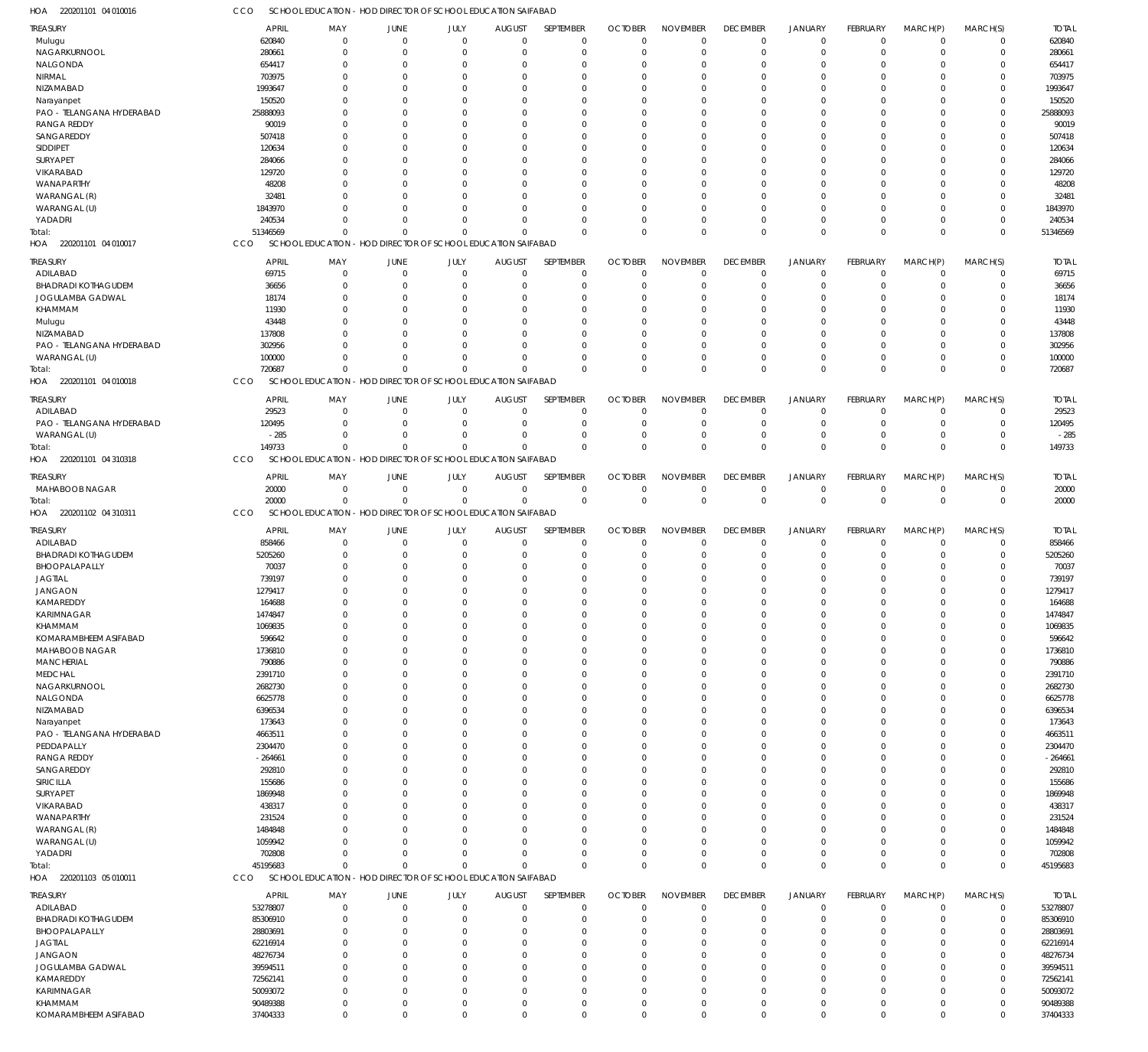220201103 05 010011 HOA CCO SCHOOL EDUCATION - HOD DIRECTOR OF SCHOOL EDUCATION SAIFABAD

| TREASURY                   | <b>APRIL</b>         | MAY                                                          | JUNE                    | JULY           | <b>AUGUST</b>                  | SEPTEMBER               | <b>OCTOBER</b>          | <b>NOVEMBER</b>            | <b>DECEMBER</b>            | <b>JANUARY</b>              | FEBRUARY      | MARCH(P)                | MARCH(S)             | <b>TOTAL</b>         |
|----------------------------|----------------------|--------------------------------------------------------------|-------------------------|----------------|--------------------------------|-------------------------|-------------------------|----------------------------|----------------------------|-----------------------------|---------------|-------------------------|----------------------|----------------------|
| MAHABOOB NAGAR             |                      |                                                              |                         |                |                                |                         | $\overline{0}$          |                            |                            |                             |               |                         |                      |                      |
|                            | 72018493             | 0                                                            | $\mathbf 0$             | $\overline{0}$ | $\overline{0}$                 | $\mathbf 0$             |                         | $\mathbf 0$                | $\mathbf 0$                | 0                           | $\mathbf 0$   | 0                       | $\mathbf 0$          | 72018493             |
| MAHABUBABAD                | 72361210             | $\Omega$                                                     | $\overline{0}$          | $\Omega$       | $\Omega$                       | $\mathbf 0$             | $\mathbf 0$             | $\Omega$                   | $\mathbf 0$                | $\mathbf 0$                 | $\Omega$      | $\mathbf 0$             | $\mathbf 0$          | 72361210             |
| <b>MANCHERIAL</b>          | 52643619             | $\Omega$                                                     | $\overline{0}$          | $\Omega$       | $\Omega$                       | $\Omega$                | $\mathbf 0$             | $\mathbf 0$                | $\Omega$                   | $\mathbf 0$                 | $\Omega$      | $\Omega$                | $\Omega$             | 52643619             |
| MEDAK                      | 68846266             | $\Omega$                                                     | $\overline{0}$          | $\Omega$       | $\Omega$                       | $\mathbf 0$             | $\mathbf 0$             | $\mathbf 0$                | $\mathbf 0$                | $\mathbf 0$                 | $\Omega$      | $\Omega$                | $\Omega$             | 68846266             |
| <b>MEDCHAL</b>             | 51361104             | $\Omega$                                                     | $\Omega$                | $\Omega$       | $\Omega$                       | $\Omega$                | $\Omega$                | $\Omega$                   | $\Omega$                   | $\Omega$                    | $\Omega$      | $\Omega$                | $\Omega$             | 51361104             |
| Mulugu                     | 23996116             | $\Omega$                                                     | $\overline{0}$          | $\Omega$       | $\Omega$                       | $\Omega$                | $\Omega$                | $\Omega$                   | $\Omega$                   | $\Omega$                    | $\Omega$      | $\Omega$                | $\Omega$             | 23996116             |
| NAGARKURNOOL               | 66791290             | $\Omega$                                                     | $\Omega$                | $\Omega$       | $\Omega$                       | $\Omega$                | $\Omega$                | $\mathbf 0$                | $\Omega$                   | $\Omega$                    | $\Omega$      | $\Omega$                | $\Omega$             | 66791290             |
| NALGONDA                   | 112724686            | $\Omega$                                                     | $\Omega$                | $\Omega$       | $\Omega$                       | $\Omega$                | $\Omega$                | $\Omega$                   | $\Omega$                   | $\Omega$                    | $\Omega$      | $\Omega$                | $\Omega$             | 112724686            |
| NIRMAL                     | 50749958             | $\Omega$                                                     | $\Omega$                | $\Omega$       | $\Omega$                       | $\Omega$                | $\mathbf 0$             | $\mathbf 0$                | $\Omega$                   | $\Omega$                    | $\Omega$      | $\Omega$                | $\Omega$             | 50749958             |
|                            |                      |                                                              |                         |                |                                |                         |                         |                            |                            |                             |               |                         |                      |                      |
| NIZAMABAD                  | 88057833             | $\Omega$                                                     | $\Omega$                | O              | $\Omega$                       | $\Omega$                | $\Omega$                | $\Omega$                   | $\Omega$                   | $\Omega$                    | $\Omega$      | $\Omega$                | $\Omega$             | 88057833             |
| Narayanpet                 | 40587128             | $\Omega$                                                     | $\Omega$                | $\Omega$       | $\Omega$                       | $\Omega$                | $\Omega$                | $\Omega$                   | $\Omega$                   | $\Omega$                    | $\Omega$      | $\Omega$                | $\Omega$             | 40587128             |
| PEDDAPALLY                 | 46766604             | $\Omega$                                                     | $\overline{0}$          | 0              | $\Omega$                       | $\Omega$                | $\mathbf 0$             | $\mathbf 0$                | $\Omega$                   | $\mathbf 0$                 | $\Omega$      | $\Omega$                | $\Omega$             | 46766604             |
| <b>RANGA REDDY</b>         | 114354242            | $\Omega$                                                     | $\Omega$                | $\Omega$       | $\Omega$                       | $\Omega$                | $\Omega$                | $\Omega$                   | $\Omega$                   | $\Omega$                    | $\Omega$      | $\Omega$                | $\Omega$             | 114354242            |
| SANGAREDDY                 | 96682318             | $\Omega$                                                     | $\Omega$                | 0              | $\Omega$                       | $\Omega$                | $\Omega$                | $\Omega$                   | $\Omega$                   | $\Omega$                    | $\Omega$      | $\Omega$                | $\Omega$             | 96682318             |
|                            |                      |                                                              |                         |                |                                |                         |                         |                            |                            |                             |               |                         |                      |                      |
| SIDDIPET                   | 80492556             | $\Omega$                                                     | $\Omega$                | $\Omega$       | $\Omega$                       | $\Omega$                | $\Omega$                | $\mathbf 0$                | $\Omega$                   | $\Omega$                    | $\Omega$      | $\Omega$                | $\Omega$             | 80492556             |
| SIRICILLA                  | 38735570             | $\Omega$                                                     | $\Omega$                | $\Omega$       | $\Omega$                       | $\Omega$                | $\Omega$                | $\Omega$                   | $\Omega$                   | $\Omega$                    | $\Omega$      | $\Omega$                | $\Omega$             | 38735570             |
| <b>SURYAPET</b>            | 76438822             | $\Omega$                                                     | $\Omega$                | $\Omega$       | $\Omega$                       | $\Omega$                | $\Omega$                | $\mathbf 0$                | $\Omega$                   | $\Omega$                    | $\Omega$      | $\Omega$                | $\Omega$             | 76438822             |
| VIKARABAD                  | 67614744             | $\Omega$                                                     | $\Omega$                | 0              | $\Omega$                       | $\Omega$                | $\Omega$                | $\Omega$                   | $\Omega$                   | $\Omega$                    | $\Omega$      | $\Omega$                | $\Omega$             | 67614744             |
| WANAPARTHY                 | 42102512             | $\Omega$                                                     | $\Omega$                | $\Omega$       | $\Omega$                       | $\Omega$                | $\Omega$                | $\Omega$                   | $\Omega$                   | $\Omega$                    | $\Omega$      | $\Omega$                | $\Omega$             | 42102512             |
| WARANGAL (R)               | 62616098             | $\Omega$                                                     | $\Omega$                | $\Omega$       | $\Omega$                       | $\Omega$                | $\Omega$                | $\mathbf 0$                | $\Omega$                   | $\mathbf 0$                 | $\Omega$      | $\Omega$                | $\Omega$             | 62616098             |
|                            |                      |                                                              | $\Omega$                | $\Omega$       | $\Omega$                       | $\Omega$                | $\Omega$                |                            | $\Omega$                   | $\Omega$                    |               | $\Omega$                | $\Omega$             |                      |
| WARANGAL (U)               | 31270204             | $\Omega$                                                     |                         |                |                                |                         |                         | $\mathbf 0$                |                            |                             | $\Omega$      |                         |                      | 31270204             |
| YADADRI                    | 51540280             | $\Omega$                                                     | $\overline{0}$          | $\Omega$       | $\Omega$                       | $\Omega$                | $\Omega$                | $\Omega$                   | $\Omega$                   | $\mathbf 0$                 | $\Omega$      | $\mathbf 0$             | $\Omega$             | 51540280             |
| Total:                     | 1976778154           | $\Omega$                                                     | $\Omega$                | $\Omega$       | $\Omega$                       | $\Omega$                | $\mathbf 0$             | $\mathbf 0$                | $\mathbf 0$                | $\mathbf 0$                 | $\Omega$      | $\Omega$                | $\Omega$             | 1976778154           |
| HOA 220201103 05 010012    | CCO                  | SCHOOL EDUCATION - HOD DIRECTOR OF SCHOOL EDUCATION SAIFABAD |                         |                |                                |                         |                         |                            |                            |                             |               |                         |                      |                      |
|                            |                      |                                                              |                         |                |                                |                         |                         |                            |                            |                             |               |                         |                      |                      |
| TREASURY                   | <b>APRIL</b>         | MAY                                                          | <b>JUNE</b>             | JULY           | <b>AUGUST</b>                  | SEPTEMBER               | <b>OCTOBER</b>          | <b>NOVEMBER</b>            | <b>DECEMBER</b>            | <b>JANUARY</b>              | FEBRUARY      | MARCH(P)                | MARCH(S)             | <b>TOTAL</b>         |
| ADILABAD                   | 629924               | $\Omega$                                                     | $\overline{0}$          | $\Omega$       | $\mathbf 0$                    | $\mathbf 0$             | $\mathbf 0$             | $\mathbf 0$                | $\mathbf 0$                | $\mathbf 0$                 | $\Omega$      | $\mathbf 0$             | $\Omega$             | 629924               |
| <b>BHADRADI KOTHAGUDEM</b> | 2000404              | $\Omega$                                                     | $\Omega$                | $\Omega$       | $\mathbf 0$                    | $\mathbf 0$             | $\mathbf 0$             | $\Omega$                   | $\mathbf 0$                | $\mathbf 0$                 | $\Omega$      | $\Omega$                | $\Omega$             | 2000404              |
| BHOOPALAPALLY              | 37955                | $\Omega$                                                     | $^{\circ}$              | $\Omega$       | $\Omega$                       | $\Omega$                | $\Omega$                | $\Omega$                   | $\Omega$                   | $\Omega$                    | $\Omega$      | $\Omega$                | $\Omega$             | 37955                |
| JAGTIAL                    | 121080               | $\Omega$                                                     | $\Omega$                | $\Omega$       | $\Omega$                       | $\Omega$                | $\Omega$                | $\Omega$                   | $\Omega$                   | $\Omega$                    | C.            | $\Omega$                | $\Omega$             | 121080               |
| <b>JANGAON</b>             | 95051                | $\Omega$                                                     | $\Omega$                | $\Omega$       | $\Omega$                       | $\Omega$                | $\Omega$                | $\Omega$                   | $\Omega$                   | $\Omega$                    | C.            | $\Omega$                | $\Omega$             | 95051                |
|                            |                      |                                                              |                         |                |                                |                         |                         |                            |                            |                             |               |                         |                      |                      |
| JOGULAMBA GADWAL           | 91975                | $\Omega$                                                     | $\Omega$                | 0              | $\Omega$                       | $\Omega$                | $\Omega$                | $\Omega$                   | $\Omega$                   | $\Omega$                    | C.            | $\Omega$                | $\Omega$             | 91975                |
| KAMAREDDY                  | 209116               | 0                                                            | $\Omega$                | O              | $\Omega$                       | $\Omega$                | $\Omega$                | $\Omega$                   | $\Omega$                   | $\Omega$                    | ſ             | $\Omega$                | $\Omega$             | 209116               |
| KARIMNAGAR                 | 132979               | $\Omega$                                                     | $\Omega$                | $\Omega$       | $\Omega$                       | $\Omega$                | $\Omega$                | $\Omega$                   | $\Omega$                   | $\Omega$                    | C.            | $\Omega$                | $\Omega$             | 132979               |
| KHAMMAM                    | 741535               | 0                                                            | $\Omega$                | O              | $\Omega$                       | $\Omega$                | $\Omega$                | $\Omega$                   | $\Omega$                   | $\Omega$                    | ſ             | $\Omega$                | $\Omega$             | 741535               |
| KOMARAMBHEEM ASIFABAD      | 404074               | $\Omega$                                                     | $\Omega$                | 0              | $\Omega$                       | $\Omega$                | $\Omega$                | $\Omega$                   | $\Omega$                   | $\Omega$                    | C.            | $\Omega$                | $\Omega$             | 404074               |
|                            |                      |                                                              | $\Omega$                | O              | $\Omega$                       | $\Omega$                | $\Omega$                | $\Omega$                   |                            | $\Omega$                    |               | $\Omega$                | $\Omega$             |                      |
| MAHABOOB NAGAR             | 203831               | $\Omega$                                                     |                         |                |                                |                         |                         |                            | $\Omega$                   |                             | C.            |                         |                      | 203831               |
| MAHABUBABAD                | 575695               | $\Omega$                                                     | $\Omega$                | $\Omega$       | $\Omega$                       | $\Omega$                | $\Omega$                | $\Omega$                   | $\Omega$                   | $\Omega$                    | C.            | $\Omega$                | $\Omega$             | 575695               |
| <b>MANCHERIAL</b>          | 199749               | 0                                                            | $\Omega$                | O              | $\Omega$                       | $\Omega$                | $\Omega$                | $\Omega$                   | $\Omega$                   | $\Omega$                    | C.            | $\Omega$                | $\Omega$             | 199749               |
| MEDAK                      | 174910               | $\Omega$                                                     | $\Omega$                | 0              | $\Omega$                       | $\Omega$                | $\Omega$                | $\Omega$                   | $\Omega$                   | $\Omega$                    | C.            | $\Omega$                | $\Omega$             | 174910               |
| MEDCHAL                    | 739750               | 0                                                            | $\Omega$                | O              | $\Omega$                       | $\Omega$                | $\Omega$                | $\Omega$                   | $\Omega$                   | $\Omega$                    |               | $\Omega$                | $\Omega$             | 739750               |
| Mulugu                     | 383867               | $\Omega$                                                     | $\Omega$                | $\Omega$       | $\Omega$                       | $\Omega$                | $\Omega$                | $\Omega$                   | $\Omega$                   | $\Omega$                    | C.            | $\Omega$                | $\Omega$             | 383867               |
|                            |                      |                                                              |                         |                |                                |                         |                         |                            |                            |                             |               | $\Omega$                |                      |                      |
| NAGARKURNOOL               | 318456               | 0                                                            | $\Omega$                | O              | $\Omega$                       | $\Omega$                | $\Omega$                | $\Omega$                   | $\Omega$                   | $\Omega$                    | ſ             |                         | $\Omega$             | 318456               |
| NALGONDA                   | 362535               | $\Omega$                                                     | $\Omega$                | 0              | $\Omega$                       | $\Omega$                | $\Omega$                | $\Omega$                   | $\Omega$                   | $\Omega$                    | C.            | $\Omega$                | $\Omega$             | 362535               |
| NIRMAL                     | 118135               | 0                                                            | $\Omega$                |                | $\Omega$                       | $\Omega$                | $\Omega$                | $\Omega$                   | $\Omega$                   | $\Omega$                    | ſ             | $\Omega$                | $\Omega$             | 118135               |
| NIZAMABAD                  | 210411               | $\Omega$                                                     | $\Omega$                | $\Omega$       | $\Omega$                       | $\Omega$                | $\Omega$                | $\Omega$                   | $\Omega$                   | $\Omega$                    | C.            | $\Omega$                | $\Omega$             | 210411               |
| Narayanpet                 | 138570               | U                                                            | $\Omega$                | O              | $\Omega$                       | $\Omega$                | $\Omega$                | $\Omega$                   | $\Omega$                   | $\Omega$                    | C.            | $\Omega$                | $\Omega$             | 138570               |
| PEDDAPALLY                 | 128171               | $\Omega$                                                     | $\Omega$                | $\Omega$       | $\Omega$                       | $\Omega$                | $\Omega$                | $\Omega$                   | $\Omega$                   | $\Omega$                    | O             | $\Omega$                | $\Omega$             | 128171               |
|                            |                      |                                                              | $\Omega$                |                |                                |                         |                         |                            |                            |                             |               |                         |                      |                      |
| <b>RANGA REDDY</b>         | 707212               | $\Omega$                                                     |                         | $\Omega$       | $\Omega$                       | $\Omega$                | $\Omega$                | $\Omega$                   | $\Omega$                   | $\mathbf{0}$                | $\Omega$      | $\Omega$                | $\Omega$             | 707212               |
| SANGAREDDY                 | 334367               | 0                                                            | 0                       | $\Omega$       | $\Omega$                       | $\Omega$                | 0                       | $\Omega$                   | $\Omega$                   | $\Omega$                    | $\Omega$      | $\Omega$                | $\Omega$             | 334367               |
| SIDDIPET                   | 213719               | $\Omega$                                                     | $\mathbf 0$             | $\Omega$       | $\Omega$                       | $\Omega$                | $\mathbf 0$             | $\Omega$                   | $\Omega$                   | $\Omega$                    | O             | $\Omega$                | $\Omega$             | 213719               |
| SIRICILLA                  | 54345                | $\Omega$                                                     | $\Omega$                | $\Omega$       | $\Omega$                       | $\Omega$                | $\Omega$                | $\Omega$                   | $\Omega$                   | $\Omega$                    | 0             | $\Omega$                | $\Omega$             | 54345                |
| SURYAPET                   | 214513               | $\Omega$                                                     | $\Omega$                | O              | $\Omega$                       | 0                       | $\Omega$                | $\Omega$                   | $\Omega$                   | $\Omega$                    | -0            | $\Omega$                | $\Omega$             | 214513               |
| VIKARABAD                  | 169365               | $\Omega$                                                     | $\Omega$                | 0              | $\Omega$                       | $\Omega$                | $\Omega$                | $\Omega$                   | $\Omega$                   | $\Omega$                    | -0            | $\Omega$                | $\Omega$             | 169365               |
|                            |                      |                                                              | $\Omega$                |                | $\Omega$                       | 0                       | $\Omega$                | $\Omega$                   | $\Omega$                   | $\Omega$                    |               | $\Omega$                | $\Omega$             |                      |
| WANAPARTHY                 | 101625               | 0                                                            |                         |                |                                |                         |                         |                            |                            |                             | -0            |                         |                      | 101625               |
| WARANGAL (R)               | 159993               | $\Omega$                                                     | $\Omega$                | O              | $\Omega$                       | $\Omega$                | $\Omega$                | $\Omega$                   | $\Omega$                   | $\Omega$                    | -0            | $\Omega$                | $\Omega$             | 159993               |
| WARANGAL (U)               | 314124               | 0                                                            | $\Omega$                | O              | $\Omega$                       | 0                       | $\Omega$                | $\Omega$                   | $\Omega$                   | $\Omega$                    | C.            | $\Omega$                | $\Omega$             | 314124               |
| YADADRI                    | 93747                | $\Omega$                                                     | $\Omega$                | $\Omega$       | $\Omega$                       | $\Omega$                | $\Omega$                | $\Omega$                   | $\mathbf 0$                | $\mathbf 0$                 | 0             | $\Omega$                | $\Omega$             | 93747                |
| Total:                     | 10381183             | $\Omega$                                                     | $\Omega$                | $\Omega$       | $\Omega$                       | $\Omega$                | $\Omega$                | $\Omega$                   | $\mathbf 0$                | $\mathbf 0$                 | $\Omega$      | $\Omega$                | $\Omega$             | 10381183             |
| HOA 220201103 05 010013    | <b>CCO</b>           | SCHOOL EDUCATION - HOD DIRECTOR OF SCHOOL EDUCATION SAIFABAD |                         |                |                                |                         |                         |                            |                            |                             |               |                         |                      |                      |
|                            |                      |                                                              |                         |                |                                |                         |                         |                            |                            |                             |               |                         |                      |                      |
| TREASURY                   | <b>APRIL</b>         | MAY                                                          | <b>JUNE</b>             | JULY           | <b>AUGUST</b>                  | SEPTEMBER               | <b>OCTOBER</b>          | <b>NOVEMBER</b>            | <b>DECEMBER</b>            | <b>JANUARY</b>              | FEBRUARY      | MARCH(P)                | MARCH(S)             | <b>TOTAL</b>         |
| ADILABAD                   | 20370446             | 0                                                            | $\mathbf 0$             | $\mathbf 0$    | $\mathbf 0$                    | 0                       | $\mathbf 0$             | $\mathbf 0$                | $\mathbf 0$                | $\mathbf 0$                 | 0             | $\mathbf 0$             | $\mathbf 0$          | 20370446             |
| <b>BHADRADI KOTHAGUDEM</b> | 33350014             | $\Omega$                                                     | $^{\circ}$              | $\Omega$       | $\Omega$                       | $\mathbf 0$             | $\mathbf 0$             | $\mathbf 0$                | $\Omega$                   | $\mathbf 0$                 | $\Omega$      | $\mathbf{0}$            | $\mathbf 0$          | 33350014             |
| BHOOPALAPALLY              | 11080986             | 0                                                            | $\overline{0}$          | $\Omega$       | $\Omega$                       | $\mathbf 0$             | $\mathbf 0$             | $\mathbf 0$                | $\mathbf 0$                | $\mathbf 0$                 | $\Omega$      | $\Omega$                | $\Omega$             | 11080986             |
|                            |                      |                                                              |                         |                |                                |                         |                         |                            |                            |                             |               |                         |                      |                      |
| <b>JAGTIAL</b>             | 23541744             | $\Omega$                                                     | $\Omega$                | $\Omega$       | $\Omega$                       | $\Omega$                | $\mathbf 0$             | $\mathbf 0$                | $\Omega$                   | $\mathbf 0$                 | $\Omega$      | $\Omega$                | $\Omega$             | 23541744             |
| <b>JANGAON</b>             | 18545248             | $\Omega$                                                     | $\Omega$                | 0              | $\Omega$                       | $\Omega$                | $\Omega$                | $\Omega$                   | $\Omega$                   | $\Omega$                    | 0             | $\Omega$                | $\Omega$             | 18545248             |
| JOGULAMBA GADWAL           | 15235168             | $\Omega$                                                     | $\Omega$                | 0              | $\Omega$                       | $\Omega$                | $\Omega$                | $\Omega$                   | $\Omega$                   | $\Omega$                    | 0             | $\Omega$                | $\Omega$             | 15235168             |
| KAMAREDDY                  | 27886105             | $\Omega$                                                     | $\Omega$                | 0              | $\Omega$                       | $\Omega$                | $\mathbf 0$             | $\Omega$                   | $\Omega$                   | $\Omega$                    | 0             | $\Omega$                | $\Omega$             | 27886105             |
| KARIMNAGAR                 | 19268302             | $\Omega$                                                     | $\Omega$                | 0              | $\Omega$                       | $\Omega$                | $\Omega$                | $\Omega$                   | $\Omega$                   | $\Omega$                    | 0             | $\Omega$                | $\Omega$             | 19268302             |
| KHAMMAM                    | 34704659             | $\Omega$                                                     | $\mathbf 0$             | 0              | $\Omega$                       | $\Omega$                | $\mathbf 0$             | $\Omega$                   | $\mathbf 0$                | $\mathbf 0$                 | 0             | $\Omega$                | $\Omega$             | 34704659             |
|                            |                      |                                                              |                         |                |                                |                         |                         |                            |                            |                             |               |                         |                      |                      |
| KOMARAMBHEEM ASIFABAD      | 14351720             | $\Omega$                                                     | $\Omega$                | 0              | $\Omega$                       | $\Omega$                | $\Omega$                | $\Omega$                   | $\Omega$                   | $\Omega$                    | O             | $\Omega$                | $\Omega$             | 14351720             |
| MAHABOOB NAGAR             | 27620694             | $\Omega$                                                     | $\Omega$                | 0              | $\Omega$                       | $\Omega$                | $\Omega$                | $\Omega$                   | $\Omega$                   | $\Omega$                    | O             | $\Omega$                | $\Omega$             | 27620694             |
| MAHABUBABAD                | 27826447             | $\Omega$                                                     | $\Omega$                | 0              | $\Omega$                       | $\Omega$                | $\Omega$                | $\mathbf 0$                | $\Omega$                   | $\Omega$                    | $\Omega$      | $\Omega$                | $\Omega$             | 27826447             |
| <b>MANCHERIAL</b>          | 20207082             | $\Omega$                                                     | $\Omega$                | O              | $\Omega$                       | $\Omega$                | $\Omega$                | $\Omega$                   | $\Omega$                   | $\Omega$                    | O             | $\Omega$                | $\Omega$             | 20207082             |
| MEDAK                      | 26470211             | $\Omega$                                                     | $\Omega$                | 0              | $\Omega$                       | $\Omega$                | $\Omega$                | $\Omega$                   | $\Omega$                   | $\Omega$                    | O             | $\Omega$                | $\Omega$             | 26470211             |
|                            |                      |                                                              |                         |                |                                |                         |                         |                            |                            |                             |               |                         |                      |                      |
| MEDCHAL                    | 19763471             | $\Omega$                                                     | $\Omega$                | 0              | $\Omega$                       | $\Omega$                | $\mathbf 0$             | $\Omega$                   | $\Omega$                   | $\Omega$                    | O             | $\Omega$                | $\Omega$             | 19763471             |
| Mulugu                     | 9190731              | $\Omega$                                                     | $\Omega$                | 0              | $\Omega$                       | $\Omega$                | $\Omega$                | $\Omega$                   | $\Omega$                   | $\Omega$                    | O             | $\Omega$                | $\Omega$             | 9190731              |
| NAGARKURNOOL               | 25638975             | 0                                                            | $\Omega$                | 0              | $\Omega$                       | $\Omega$                | $\Omega$                | $\Omega$                   | $\Omega$                   | $\Omega$                    | O             | $\Omega$                | $\Omega$             | 25638975             |
| NALGONDA                   | 43280131             | $\Omega$                                                     | $\Omega$                | 0              | $\Omega$                       | $\Omega$                | $\mathbf 0$             | $\mathbf 0$                | $\Omega$                   | $\Omega$                    | O             | $\Omega$                | $\Omega$             | 43280131             |
| NIRMAL                     | 19541515             | 0                                                            | $\overline{0}$          | 0              | $\Omega$                       | $\Omega$                | $\Omega$                | $\Omega$                   | $\Omega$                   | $\Omega$                    | O             | $\Omega$                | $\Omega$             | 19541515             |
|                            |                      |                                                              |                         |                |                                |                         |                         |                            |                            |                             |               |                         |                      |                      |
|                            |                      |                                                              |                         |                |                                |                         |                         |                            |                            |                             |               |                         |                      |                      |
| NIZAMABAD<br>Narayanpet    | 33801343<br>15402742 | 0<br>$\mathbf 0$                                             | $\mathbf 0$<br>$\Omega$ | 0<br>$\Omega$  | $\overline{0}$<br>$\mathbf{0}$ | $\mathbf 0$<br>$\Omega$ | $\mathbf 0$<br>$\Omega$ | $\mathbf 0$<br>$\mathbf 0$ | $\mathbf 0$<br>$\mathbf 0$ | $\mathbf 0$<br>$\mathbf{0}$ | 0<br>$\Omega$ | $\mathbf 0$<br>$\Omega$ | $\Omega$<br>$\Omega$ | 33801343<br>15402742 |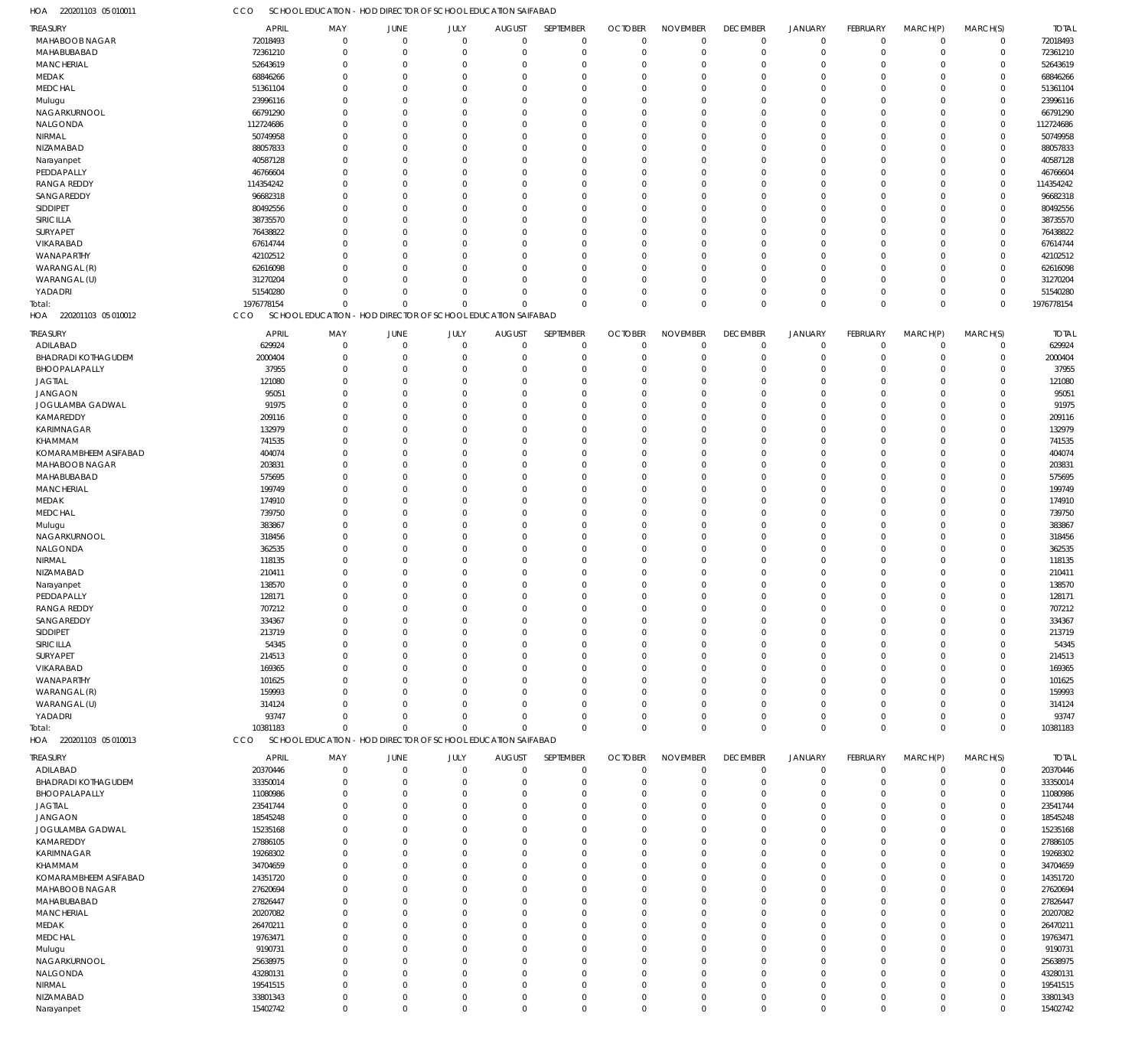| TREASURY                   | <b>APRIL</b> | MAY                                                          | JUNE                                        | JULY           | <b>AUGUST</b> | SEPTEMBER    | <b>OCTOBER</b> | <b>NOVEMBER</b> | <b>DECEMBER</b> | <b>JANUARY</b> | <b>FEBRUARY</b> | MARCH(P)       | MARCH(S)    | <b>TOTAL</b> |
|----------------------------|--------------|--------------------------------------------------------------|---------------------------------------------|----------------|---------------|--------------|----------------|-----------------|-----------------|----------------|-----------------|----------------|-------------|--------------|
| PEDDAPALLY                 | 18060002     | $\mathbf{0}$                                                 | $\mathbf 0$                                 | $\Omega$       | $\mathbf 0$   | $\mathbf 0$  | $\Omega$       | $\Omega$        | $\Omega$        | $\Omega$       | $\Omega$        | $\Omega$       | $\mathbf 0$ | 18060002     |
| <b>RANGA REDDY</b>         | 44139194     | 0                                                            | $\Omega$                                    | $\Omega$       | $\Omega$      | $\Omega$     | $\Omega$       | $\Omega$        | $\Omega$        | $\Omega$       | $\Omega$        | $\Omega$       | $\mathbf 0$ | 44139194     |
| SANGAREDDY                 |              | O                                                            | $\Omega$                                    | $\Omega$       |               | $\Omega$     | $\Omega$       | $\Omega$        | $\Omega$        | $\Omega$       | $\Omega$        | $\Omega$       | $\Omega$    | 37491085     |
|                            | 37491085     |                                                              |                                             |                | 0             |              |                |                 |                 |                |                 |                |             |              |
| SIDDIPET                   | 31332117     | 0                                                            | $\Omega$                                    | $\Omega$       | $\Omega$      | $\Omega$     | -0             | $\Omega$        | $\Omega$        | $\Omega$       | $\Omega$        | $\Omega$       | $\Omega$    | 31332117     |
| SIRICILLA                  | 14816817     |                                                              | C                                           | $\Omega$       | n             | $\Omega$     | -C             | $\Omega$        |                 | $\Omega$       |                 |                | $\Omega$    | 14816817     |
| SURYAPET                   | 29407549     | n                                                            | $\Omega$                                    | $\Omega$       | $\Omega$      | $\Omega$     | -0             | $\Omega$        | $\Omega$        | $\Omega$       | <sup>0</sup>    | $\Omega$       | $\Omega$    | 29407549     |
| VIKARABAD                  | 26000291     |                                                              | C                                           | $\Omega$       | 0             | $\Omega$     | -C             | $\Omega$        |                 | $\Omega$       |                 | $\Omega$       | $\Omega$    | 26000291     |
| WANAPARTHY                 | 16222144     |                                                              | C                                           | $\Omega$       | $\Omega$      | $\Omega$     | -C             | $\Omega$        |                 | $\Omega$       |                 | $\Omega$       | $\Omega$    | 16222144     |
|                            |              |                                                              |                                             |                |               |              |                |                 |                 |                |                 |                |             |              |
| WARANGAL (R)               | 23963740     |                                                              | C                                           | $\Omega$       | n             | $\Omega$     | -C             | $\Omega$        | $\Omega$        | $\Omega$       |                 | $\Omega$       | $\Omega$    | 23963740     |
| WARANGAL (U)               | 11997684     |                                                              | C                                           | $\Omega$       | $\Omega$      | $\Omega$     | $\Omega$       | $\Omega$        | $\Omega$        | $\Omega$       | $\Omega$        | $\Omega$       | $\Omega$    | 11997684     |
| YADADRI                    | 19757418     | 0                                                            | $\Omega$                                    | $\Omega$       | $\Omega$      | $\Omega$     | $\Omega$       | $\Omega$        | $\Omega$        | $\Omega$       | $\Omega$        | $\Omega$       | $\Omega$    | 19757418     |
| Total:                     | 760265775    | $\Omega$                                                     | $\mathsf{C}$                                | $\Omega$       | $\Omega$      | $\Omega$     | $\Omega$       | $\Omega$        | $\Omega$        | $\Omega$       | $\Omega$        | $\Omega$       | $\Omega$    | 760265775    |
|                            | CCO          | SCHOOL EDUCATION - HOD DIRECTOR OF SCHOOL EDUCATION SAIFABAD |                                             |                |               |              |                |                 |                 |                |                 |                |             |              |
| HOA<br>220201103 05 010014 |              |                                                              |                                             |                |               |              |                |                 |                 |                |                 |                |             |              |
| TREASURY                   | <b>APRIL</b> | MAY                                                          | JUNE                                        | JULY           | <b>AUGUST</b> | SEPTEMBER    | <b>OCTOBER</b> | <b>NOVEMBER</b> | <b>DECEMBER</b> | <b>JANUARY</b> | FEBRUARY        | MARCH(P)       | MARCH(S)    | <b>TOTAL</b> |
|                            | 3800         | $\mathbf{0}$                                                 | $\overline{0}$                              | $\mathbf 0$    | $\mathbf 0$   |              | $\mathbf 0$    | $\overline{0}$  |                 | $\mathbf 0$    | $\overline{0}$  | $\overline{0}$ |             |              |
| KHAMMAM                    |              |                                                              |                                             |                |               | $\mathbf 0$  |                |                 | $\mathbf 0$     |                |                 |                | $\mathbf 0$ | 3800         |
| Total:                     | 3800         | $\Omega$                                                     | $\Omega$                                    | $\mathbf 0$    | $\Omega$      | $\mathbf 0$  | $\Omega$       | $\mathbf 0$     | $\Omega$        | $\overline{0}$ | $\overline{0}$  | $\overline{0}$ | $\mathbf 0$ | 3800         |
| HOA 220201103 05 010015    | CCO          | SCHOOL EDUCATION                                             | - HOD DIRECTOR OF SCHOOL EDUCATION SAIFABAD |                |               |              |                |                 |                 |                |                 |                |             |              |
|                            |              |                                                              |                                             |                |               |              |                |                 |                 |                |                 |                |             |              |
| TREASURY                   | <b>APRIL</b> | MAY                                                          | JUNE                                        | JULY           | <b>AUGUST</b> | SEPTEMBER    | <b>OCTOBER</b> | <b>NOVEMBER</b> | <b>DECEMBER</b> | JANUARY        | FEBRUARY        | MARCH(P)       | MARCH(S)    | <b>TOTAL</b> |
| <b>BHADRADI KOTHAGUDEM</b> | 5000         | 0                                                            | $\mathbf 0$                                 | $\overline{0}$ | $\Omega$      | $\mathbf 0$  | $\Omega$       | $\Omega$        | $\Omega$        | $\Omega$       | $\Omega$        | $\Omega$       | 0           | 5000         |
| BHOOPALAPALLY              | 2943         | $\Omega$                                                     | $\Omega$                                    | $\Omega$       | $\Omega$      | $\Omega$     | $\Omega$       | $\Omega$        | $\Omega$        | $\Omega$       | $\Omega$        | $\Omega$       | 0           | 2943         |
| KARIMNAGAR                 | 1297         | 0                                                            | $\Omega$                                    | $\Omega$       | $\Omega$      | $\Omega$     | $\Omega$       | $\Omega$        | $\Omega$        | $\Omega$       | $\Omega$        | $\Omega$       | $\Omega$    | 1297         |
| KHAMMAM                    | 1363         | O                                                            | $\Omega$                                    | $\Omega$       | 0             | $\Omega$     | -C             | $\Omega$        |                 | $\Omega$       |                 |                | $\Omega$    |              |
|                            |              |                                                              |                                             |                |               |              |                |                 |                 |                |                 |                |             | 1363         |
| MAHABOOB NAGAR             | 3688         | O                                                            | $\Omega$                                    | $\Omega$       | $\Omega$      | $\Omega$     | -0             | $\Omega$        | $\Omega$        | $\Omega$       | <sup>0</sup>    | $\Omega$       | $\Omega$    | 3688         |
| MAHABUBABAD                | 3583         |                                                              | C                                           | $\Omega$       | 0             | $\Omega$     | -C             | $\Omega$        |                 | $\Omega$       |                 |                | 0           | 3583         |
| MEDAK                      | 2943         | O                                                            | C                                           | $\Omega$       | $\Omega$      | $\Omega$     | -0             | $\Omega$        |                 | $\Omega$       |                 | $\Omega$       | $\Omega$    | 2943         |
| MEDCHAL                    | 6777         | O                                                            | C                                           | $\Omega$       | 0             | $\Omega$     | -C             | $\Omega$        |                 | $\Omega$       |                 |                | $\Omega$    | 6777         |
|                            |              |                                                              |                                             |                |               |              |                |                 |                 |                |                 |                |             |              |
| Mulugu                     | 1397         | O                                                            | C                                           | $\Omega$       | $\Omega$      | $\Omega$     | -0             | $\Omega$        |                 | $\Omega$       |                 | $\Omega$       | $\Omega$    | 1397         |
| NIZAMABAD                  | 3291         |                                                              | C                                           | $\Omega$       | n             | $\Omega$     | -C             | $\Omega$        |                 | $\Omega$       |                 |                | $\Omega$    | 3291         |
| Narayanpet                 | 529          | O                                                            | C                                           | $\Omega$       | $\Omega$      | $\Omega$     | $\Omega$       | $\Omega$        | $\Omega$        | $\Omega$       | <sup>0</sup>    | $\Omega$       | $\Omega$    | 529          |
| PEDDAPALLY                 | 346          |                                                              | C                                           | $\Omega$       | 0             | $\Omega$     | -C             | $\Omega$        |                 | $\Omega$       |                 |                | $\Omega$    | 346          |
|                            |              |                                                              | C                                           | $\Omega$       | $\Omega$      | $\Omega$     | -C             | $\Omega$        |                 | $\Omega$       |                 | $\Omega$       | $\Omega$    | 7377         |
| <b>RANGA REDDY</b>         | 7377         |                                                              |                                             |                |               |              |                |                 |                 |                |                 |                |             |              |
| SURYAPET                   | 8851         |                                                              | C                                           | $\Omega$       | 0             | $\Omega$     | -C             | $\Omega$        | $\Omega$        | $\Omega$       |                 |                | 0           | 8851         |
| VIKARABAD                  | 3794         |                                                              | C                                           | $\Omega$       | $\Omega$      | $\Omega$     | -0             | $\Omega$        | $\Omega$        | $\Omega$       | $\Omega$        | $\Omega$       | $\Omega$    | 3794         |
| WARANGAL (R)               | 8449         | 0                                                            | $\Omega$                                    | $\Omega$       | $\Omega$      | $\Omega$     | $\Omega$       | $\Omega$        | $\Omega$        | $\Omega$       | $\Omega$        | $\Omega$       | $\Omega$    | 8449         |
| Total:                     | 61628        | $\Omega$                                                     | $\Omega$                                    | $\Omega$       | $\Omega$      | $\Omega$     | $\Omega$       | $\Omega$        | $\Omega$        | $\Omega$       | $\Omega$        | $\Omega$       | $\Omega$    | 61628        |
|                            |              |                                                              |                                             |                |               |              |                |                 |                 |                |                 |                |             |              |
| HOA 220201103 05 010016    | CCO          | SCHOOL EDUCATION - HOD DIRECTOR OF SCHOOL EDUCATION SAIFABAD |                                             |                |               |              |                |                 |                 |                |                 |                |             |              |
| TREASURY                   | <b>APRIL</b> | MAY                                                          | JUNE                                        | <b>JULY</b>    | <b>AUGUST</b> | SEPTEMBER    | <b>OCTOBER</b> | <b>NOVEMBER</b> | <b>DECEMBER</b> | <b>JANUARY</b> | FEBRUARY        | MARCH(P)       | MARCH(S)    | <b>TOTAL</b> |
|                            |              |                                                              | $\overline{0}$                              |                |               |              | $\Omega$       |                 | $\Omega$        |                | $\Omega$        |                |             |              |
| ADILABAD                   | 7716254      | $\mathbf{0}$                                                 |                                             | $\mathbf 0$    | $\mathbf 0$   | $\mathbf 0$  |                | $\overline{0}$  |                 | $\mathbf 0$    |                 | $\Omega$       | $\mathbf 0$ | 7716254      |
| <b>BHADRADI KOTHAGUDEM</b> | 14408549     | $\Omega$                                                     | $\mathbf 0$                                 | $\overline{0}$ | $\Omega$      | $\mathbf 0$  | $\Omega$       | $\Omega$        | $\Omega$        | $\Omega$       | $\Omega$        | $\Omega$       | $\mathbf 0$ | 14408549     |
| BHOOPALAPALLY              | 3417422      | $\Omega$                                                     | $\Omega$                                    | $\Omega$       | $\Omega$      | $\Omega$     | $\Omega$       | $\Omega$        | $\Omega$        | $\Omega$       | $\Omega$        | $\Omega$       | $\Omega$    | 3417422      |
| <b>JAGTIAL</b>             | 7741408      | $\Omega$                                                     | $\Omega$                                    | $\Omega$       | $\Omega$      | $\mathbf 0$  | $\Omega$       | $\Omega$        | $\Omega$        | $\Omega$       | $\Omega$        | $\Omega$       | 0           | 7741408      |
| <b>JANGAON</b>             | 5888936      | 0                                                            | $\Omega$                                    | $\Omega$       | $\Omega$      | $\Omega$     | $\Omega$       | $\Omega$        | $\Omega$        | $\Omega$       | $\Omega$        | $\Omega$       | $\Omega$    | 5888936      |
|                            |              |                                                              |                                             |                |               |              |                |                 |                 |                |                 |                |             |              |
| JOGULAMBA GADWAL           | 4805910      | $\Omega$                                                     | $\Omega$                                    | $\Omega$       | $\Omega$      | $\Omega$     | -0             | $\Omega$        | $\Omega$        | $\Omega$       | $\Omega$        | $\Omega$       | $\Omega$    | 4805910      |
| KAMAREDDY                  | 8884874      | O                                                            | C                                           | $\Omega$       | $\Omega$      | $\Omega$     | $\Omega$       | $\Omega$        |                 | $\Omega$       | $\Omega$        | $\Omega$       | $\Omega$    | 8884874      |
| KARIMNAGAR                 | 6532980      | 0                                                            | C                                           | $\Omega$       | $\Omega$      | $\mathbf 0$  | -0             | $\Omega$        | $\Omega$        | $\Omega$       |                 | $\Omega$       | $\Omega$    | 6532980      |
| KHAMMAM                    | 12688768     | $\Omega$                                                     | C                                           | $\Omega$       | $\Omega$      | $\Omega$     | $\Omega$       | $\Omega$        |                 | $\Omega$       | $\Omega$        | $\Omega$       | $\Omega$    | 12688768     |
| KOMARAMBHEEM ASIFABAD      | 5327733      | $\Omega$                                                     | $\Omega$                                    | $\Omega$       | $\Omega$      | $\mathbf{0}$ | $\Omega$       | $\Omega$        | $\Omega$        | $\Omega$       | $\Omega$        | $\Omega$       | $\Omega$    | 5327733      |
|                            |              |                                                              |                                             |                |               |              |                |                 |                 |                |                 |                |             |              |
| MAHABOOB NAGAR             | 9365938      | $\mathbf{0}$                                                 | $\Omega$                                    | $\Omega$       | $\Omega$      | $\mathbf 0$  | $\Omega$       | $\Omega$        | $\Omega$        | $\Omega$       | $\Omega$        | $\Omega$       | $\mathbf 0$ | 9365938      |
| MAHABUBABAD                | 9366807      | $\Omega$                                                     | $\mathbf 0$                                 | $\Omega$       | $\Omega$      | $\mathbf 0$  | $\Omega$       | $\Omega$        | $\Omega$        | $\Omega$       | $\Omega$        | $\Omega$       | 0           | 9366807      |
| <b>MANCHERIAL</b>          | 6703031      | $\Omega$                                                     | $\Omega$                                    | $\Omega$       | $\Omega$      | $\mathbf 0$  | $\Omega$       | $\Omega$        | $\Omega$        | $\Omega$       | $\Omega$        | $\Omega$       | $\Omega$    | 6703031      |
| MEDAK                      | 8190190      | $\Omega$                                                     | $\Omega$                                    | $\Omega$       | $\Omega$      | $\Omega$     | $\Omega$       | $\Omega$        | $\Omega$        | $\Omega$       | $\Omega$        | $\Omega$       | 0           | 8190190      |
|                            |              | $\Omega$                                                     | $\Omega$                                    | $\Omega$       | $\Omega$      | $\Omega$     | $\Omega$       | $\Omega$        | $\Omega$        | $\Omega$       | $\Omega$        | $\Omega$       | $\Omega$    |              |
| <b>MEDCHAL</b>             | 14388374     |                                                              |                                             |                |               |              |                |                 |                 |                |                 |                |             | 14388374     |
| Mulugu                     | 3595984      | $\Omega$                                                     | $\Omega$                                    | $\Omega$       | $\Omega$      | $\mathbf 0$  | $\Omega$       | $\Omega$        | $\Omega$        | $\Omega$       | $\Omega$        | $\Omega$       | 0           | 3595984      |
| NAGARKURNOOL               | 8325276      | $\Omega$                                                     | $\Omega$                                    | $\Omega$       | $\Omega$      | $\Omega$     | $\Omega$       | $\Omega$        | $\Omega$        | $\Omega$       | $\Omega$        | $\Omega$       | $\Omega$    | 8325276      |
| NALGONDA                   | 13829259     | $\Omega$                                                     | $\Omega$                                    | $\Omega$       | $\Omega$      | $\Omega$     | $\Omega$       | $\Omega$        | $\Omega$        | $\Omega$       | $\Omega$        | $\Omega$       | 0           | 13829259     |
| NIRMAL                     |              |                                                              |                                             |                |               |              |                |                 |                 |                |                 |                |             | 6185225      |
|                            |              |                                                              |                                             |                |               |              |                |                 |                 |                |                 |                |             |              |
| NIZAMABAD                  | 6185225      | $\Omega$                                                     | C                                           | $\Omega$       | $\Omega$      | $\Omega$     | $\Omega$       | $\Omega$        | $\Omega$        | $\Omega$       | $\Omega$        | $\Omega$       | $\Omega$    |              |
|                            | 11479773     | $\Omega$                                                     | $\Omega$                                    | $\Omega$       | $\Omega$      | $\Omega$     | $\Omega$       | $\Omega$        | $\Omega$        | $\Omega$       | $\Omega$        | $\Omega$       | 0           | 11479773     |
| Narayanpet                 | 4770144      | $\Omega$                                                     | $\Omega$                                    | $\Omega$       | $\Omega$      | $\Omega$     | $\Omega$       | $\Omega$        | $\Omega$        | $\Omega$       | $\Omega$        | $\Omega$       | $\Omega$    | 4770144      |
| PEDDAPALLY                 | 6599860      | $\Omega$                                                     | $\Omega$                                    | $\Omega$       | $\Omega$      | $\mathbf 0$  | $\Omega$       | $\Omega$        | $\Omega$        | $\Omega$       | $\Omega$        | $\Omega$       | 0           | 6599860      |
|                            |              | 0                                                            | $\Omega$                                    | $\Omega$       | $\Omega$      | $\Omega$     | $\Omega$       | $\Omega$        | $\Omega$        | $\Omega$       | $\Omega$        | $\Omega$       | $\Omega$    |              |
| <b>RANGA REDDY</b>         | 20373955     |                                                              |                                             |                |               |              |                |                 |                 |                |                 |                |             | 20373955     |
| SANGAREDDY                 | 13619607     | $\Omega$                                                     | $\Omega$                                    | $\Omega$       | $\Omega$      | $\Omega$     | $\Omega$       | $\Omega$        | $\Omega$        | $\Omega$       | $\Omega$        | $\Omega$       | 0           | 13619607     |
| SIDDIPET                   | 9724929      | $\Omega$                                                     | $\Omega$                                    | $\Omega$       | $\Omega$      | $\Omega$     | $\Omega$       | $\Omega$        | $\Omega$        | $\Omega$       | $\Omega$        | $\Omega$       | $\Omega$    | 9724929      |
| SIRICILLA                  | 4759433      | $\Omega$                                                     | $\Omega$                                    | $\Omega$       | $\Omega$      | $\Omega$     | $\Omega$       | $\Omega$        | $\Omega$        | $\Omega$       | $\Omega$        | $\Omega$       | $\Omega$    | 4759433      |
| SURYAPET                   | 9479575      | $\Omega$                                                     | C                                           | $\Omega$       | $\Omega$      | $\Omega$     | $\Omega$       | $\Omega$        | $\Omega$        | $\Omega$       | $\Omega$        | $\Omega$       | $\Omega$    | 9479575      |
| VIKARABAD                  | 8369138      | $\Omega$                                                     | $\Omega$                                    | $\Omega$       | $\Omega$      | $\mathbf 0$  | $\Omega$       | $\Omega$        | $\Omega$        | $\Omega$       | $\Omega$        | $\Omega$       | 0           | 8369138      |
|                            |              |                                                              |                                             |                |               |              |                |                 | $\Omega$        |                |                 |                |             |              |
| WANAPARTHY                 | 5123100      | $\Omega$                                                     | $\Omega$                                    | $\Omega$       | $\Omega$      | $\Omega$     | $\Omega$       | $\Omega$        |                 | $\Omega$       | $\Omega$        | $\Omega$       | $\Omega$    | 5123100      |
| WARANGAL (R)               | 7734672      | $\Omega$                                                     | $\Omega$                                    | $\Omega$       | $\Omega$      | $\Omega$     | -0             | $\Omega$        | $\Omega$        | $\Omega$       | $\Omega$        | $\Omega$       | 0           | 7734672      |
| WARANGAL (U)               | 4780950      | 0                                                            | $\Omega$                                    | $\Omega$       | $\Omega$      | $\Omega$     | $\Omega$       | $\Omega$        | $\Omega$        | $\Omega$       | $\Omega$        | $\Omega$       | $\Omega$    | 4780950      |
| YADADRI                    | 6212792      | $\Omega$                                                     | $\Omega$                                    | $\mathbf 0$    | $\Omega$      | $\mathbf 0$  | $\Omega$       | $\mathbf{0}$    | $\Omega$        | $\Omega$       | $\Omega$        | $\Omega$       | 0           | 6212792      |
|                            |              | $\Omega$                                                     | $\Omega$                                    | $\Omega$       | $\Omega$      | $\Omega$     | $\Omega$       | $\Omega$        | $\Omega$        | $\mathbf 0$    | $\Omega$        | $\mathbf{0}$   | $\Omega$    |              |
| Total:                     | 270390846    |                                                              |                                             |                |               |              |                |                 |                 |                |                 |                |             | 270390846    |
| HOA 220201103 05 010017    | <b>CCO</b>   | SCHOOL EDUCATION - HOD DIRECTOR OF SCHOOL EDUCATION SAIFABAD |                                             |                |               |              |                |                 |                 |                |                 |                |             |              |
|                            |              |                                                              |                                             |                |               |              |                |                 |                 |                |                 |                |             |              |
| TREASURY                   | <b>APRIL</b> | MAY                                                          | JUNE                                        | JULY           | <b>AUGUST</b> | SEPTEMBER    | <b>OCTOBER</b> | <b>NOVEMBER</b> | <b>DECEMBER</b> | <b>JANUARY</b> | FEBRUARY        | MARCH(P)       | MARCH(S)    | <b>TOTAL</b> |
| ADILABAD                   | 68055        | 0                                                            | $\mathbf 0$                                 | $\mathbf 0$    | 0             | $\mathbf 0$  | $\Omega$       | $\Omega$        | $\Omega$        | $\Omega$       | $\Omega$        | $\Omega$       | 0           | 68055        |
| <b>BHADRADI KOTHAGUDEM</b> | 887910       | $\Omega$                                                     | $\Omega$                                    | $\Omega$       | $\Omega$      | $\Omega$     | $\Omega$       | $\Omega$        | $\Omega$        | $\Omega$       | $\Omega$        | $\Omega$       | 0           | 887910       |
| BHOOPALAPALLY              | 100000       | $\Omega$                                                     | $\Omega$                                    | $\Omega$       | 0             | $\Omega$     | $\Omega$       | $\Omega$        | $\Omega$        | $\Omega$       | $\Omega$        | $\Omega$       | $\Omega$    | 100000       |
|                            |              | 0                                                            | $\Omega$                                    | $\Omega$       | $\Omega$      | $\Omega$     | $\Omega$       | $\Omega$        | $\Omega$        | $\Omega$       | $\Omega$        | $\Omega$       | 0           |              |
| <b>JAGTIAL</b>             | 410600       |                                                              |                                             |                |               |              |                |                 |                 |                |                 |                |             | 410600       |
| <b>JANGAON</b>             | 256404       | 0                                                            | $\Omega$                                    | $\Omega$       | 0             | $\Omega$     | $\Omega$       | $\Omega$        | $\Omega$        | $\Omega$       | $\Omega$        | $\Omega$       | $\Omega$    | 256404       |
| JOGULAMBA GADWAL           | 129690       | $\Omega$                                                     | $\Omega$                                    | $\Omega$       | $\Omega$      | $\Omega$     | $\Omega$       | $\mathbf{0}$    | $\Omega$        | $\Omega$       | $\Omega$        | $\Omega$       | $\Omega$    | 129690       |
| KAMAREDDY                  | 408608       | $\mathbf{0}$                                                 | $\mathbf 0$                                 | $\mathbf 0$    | 0             | $\mathbf 0$  | $\Omega$       | $\mathbf 0$     | $\Omega$        | $\mathbf 0$    | $\mathbf 0$     | $\mathbf 0$    | 0           | 408608       |

CCO SCHOOL EDUCATION - HOD DIRECTOR OF SCHOOL EDUCATION SAIFABAD

220201103 05 010013 HOA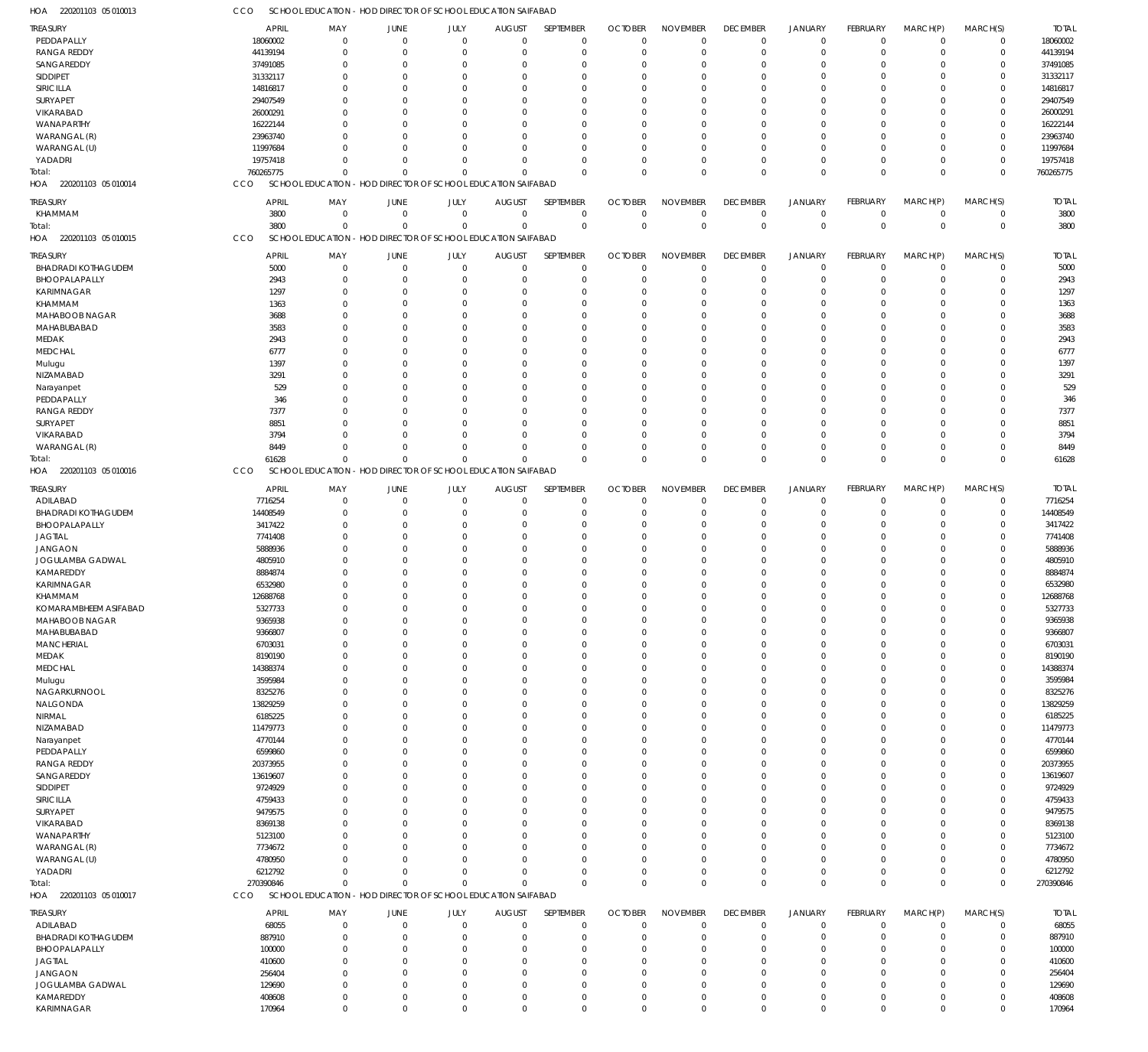220201103 05 010017 HOA CCO SCHOOL EDUCATION - HOD DIRECTOR OF SCHOOL EDUCATION SAIFABAD

| TREASURY                     | <b>APRIL</b>   | MAY                        | <b>JUNE</b>    | JULY                 | <b>AUGUST</b>                                                | SEPTEMBER               | <b>OCTOBER</b>                                                                                                                             | <b>NOVEMBER</b>            | <b>DECEMBER</b>            | <b>JANUARY</b>                | FEBRUARY       | MARCH(P)                      | MARCH(S)                   | <b>TOTAL</b>   |
|------------------------------|----------------|----------------------------|----------------|----------------------|--------------------------------------------------------------|-------------------------|--------------------------------------------------------------------------------------------------------------------------------------------|----------------------------|----------------------------|-------------------------------|----------------|-------------------------------|----------------------------|----------------|
| KHAMMAM                      | 1119385        | $\mathbf 0$                | $\overline{0}$ | $\Omega$             | $\Omega$                                                     | $\Omega$                | $\Omega$                                                                                                                                   | $\Omega$                   | $\mathbf 0$                | $\mathbf 0$                   | $\mathbf 0$    | $\overline{0}$                | $\mathbf 0$                | 1119385        |
| KOMARAMBHEEM ASIFABAD        | 5681           | $\Omega$                   | $\Omega$       | $\Omega$             |                                                              | $\Omega$                | $\Omega$                                                                                                                                   | $\Omega$                   | $\mathbf 0$                | $\overline{0}$                | $\Omega$       | $\Omega$                      | $\mathbf 0$                | 5681           |
| MAHABOOB NAGAR               |                | $\Omega$                   | -C             | $\Omega$             |                                                              | $\Omega$                |                                                                                                                                            | $\Omega$                   |                            | $\Omega$                      | $\Omega$       | $\Omega$                      | $\Omega$                   |                |
|                              | 165632         |                            |                |                      |                                                              |                         |                                                                                                                                            |                            | $^{\circ}$                 |                               |                |                               |                            | 165632         |
| MAHABUBABAD                  | 382630         | $\Omega$                   | 0              | $\Omega$             |                                                              | $\Omega$                | $\Omega$                                                                                                                                   | $\Omega$                   | $\Omega$                   | $\Omega$                      | $\Omega$       | $\Omega$                      | 0                          | 382630         |
| <b>MANCHERIAL</b>            | 57252          | $\Omega$                   | -C             | $\Omega$             |                                                              | $\Omega$                |                                                                                                                                            | $\Omega$                   | $\Omega$                   | $\Omega$                      |                | $\Omega$                      | 0                          | 57252          |
| MEDAK                        | 604353         | $\Omega$                   | -C             | $\Omega$             |                                                              | $\Omega$                | $\Omega$                                                                                                                                   | $\Omega$                   | $\Omega$                   | $\Omega$                      |                | $\Omega$                      | 0                          | 604353         |
| <b>MEDCHAL</b>               | 487159         | $\Omega$                   | -C             | $\Omega$             |                                                              | $\Omega$                |                                                                                                                                            | $\Omega$                   | $\Omega$                   | $\Omega$                      |                | $\Omega$                      | 0                          | 487159         |
|                              |                | $\Omega$                   | $\Omega$       | $\Omega$             |                                                              | $\cap$                  | $\Omega$                                                                                                                                   | $\Omega$                   | $\Omega$                   | $\Omega$                      | $\Omega$       | $\Omega$                      | $\Omega$                   | 58078          |
| Mulugu                       | 58078          |                            |                |                      |                                                              |                         |                                                                                                                                            |                            |                            |                               |                |                               |                            |                |
| NAGARKURNOOL                 | 141809         | $\Omega$                   | -C             | $\Omega$             |                                                              | $\Omega$                |                                                                                                                                            | $\Omega$                   | $\Omega$                   | $\Omega$                      |                | $\Omega$                      | 0                          | 141809         |
| NALGONDA                     | 884552         | $\Omega$                   | -C             | $\Omega$             |                                                              | $\Omega$                | $\Omega$                                                                                                                                   | $\Omega$                   | $\Omega$                   | $\Omega$                      | $\Omega$       | $\Omega$                      | 0                          | 884552         |
| NIRMAL                       | 163242         | $\Omega$                   | -C             | $\Omega$             |                                                              | $\Omega$                |                                                                                                                                            | $\Omega$                   | $\Omega$                   | $\Omega$                      |                | $\Omega$                      | 0                          | 163242         |
| NIZAMABAD                    | 868019         | $\Omega$                   | -C             | $\Omega$             |                                                              | $\Omega$                | $\Omega$                                                                                                                                   | $\Omega$                   | $\Omega$                   | $\Omega$                      |                | $\Omega$                      | 0                          | 868019         |
|                              |                |                            |                |                      |                                                              |                         |                                                                                                                                            |                            |                            |                               |                |                               |                            |                |
| Narayanpet                   | 155168         | $\Omega$                   | -C             | $\Omega$             |                                                              | $\Omega$                |                                                                                                                                            | $\Omega$                   | $\Omega$                   | $\Omega$                      |                | $\Omega$                      | 0                          | 155168         |
| PEDDAPALLY                   | 509319         | $\Omega$                   | -C             | $\cap$               |                                                              | $\Omega$                | $\Omega$                                                                                                                                   | $\Omega$                   | $\Omega$                   | $\Omega$                      | U              | $\Omega$                      | $\Omega$                   | 509319         |
| <b>RANGA REDDY</b>           | 899260         | $\Omega$                   |                | $\Omega$             |                                                              | $\Omega$                |                                                                                                                                            | $\Omega$                   | $\Omega$                   | $\Omega$                      |                | $\Omega$                      | 0                          | 899260         |
| SANGAREDDY                   | 246200         | $\Omega$                   | -C             | $\Omega$             |                                                              | $\cap$                  | $\Omega$                                                                                                                                   | $\Omega$                   | $\Omega$                   | $\Omega$                      | $\Omega$       | $\Omega$                      | 0                          | 246200         |
|                              |                | $\Omega$                   | -C             | $\cap$               |                                                              | $\Omega$                |                                                                                                                                            | $\Omega$                   | $\Omega$                   | $\Omega$                      |                | $\Omega$                      | 0                          |                |
| SIDDIPET                     | 510261         |                            |                |                      |                                                              |                         |                                                                                                                                            |                            |                            |                               |                |                               |                            | 510261         |
| SIRICILLA                    | 311184         | $\Omega$                   | -C             | $\Omega$             |                                                              | $\Omega$                | $\Omega$                                                                                                                                   | $\Omega$                   | $\Omega$                   | $\Omega$                      |                | $\Omega$                      | 0                          | 311184         |
| SURYAPET                     | 654800         | $\Omega$                   | -C             | $\Omega$             |                                                              | $\Omega$                |                                                                                                                                            | $\Omega$                   | $\Omega$                   | $\Omega$                      |                | $\Omega$                      | 0                          | 654800         |
| VIKARABAD                    | 220415         | $\Omega$                   | -C             | $\Omega$             |                                                              | $\cap$                  | $\Omega$                                                                                                                                   | $\Omega$                   | $\Omega$                   | $\Omega$                      | U              | $\Omega$                      | 0                          | 220415         |
| WARANGAL (R)                 | 256636         | $\Omega$                   |                | $\Omega$             |                                                              | $\Omega$                |                                                                                                                                            | $\Omega$                   | $\Omega$                   | $\Omega$                      |                | $\Omega$                      | 0                          | 256636         |
|                              |                |                            |                |                      |                                                              |                         |                                                                                                                                            |                            |                            |                               |                |                               |                            |                |
| WARANGAL (U)                 | 317707         | $\Omega$                   | $\Omega$       | $\Omega$             |                                                              | $\cap$                  | $\Omega$                                                                                                                                   | $\Omega$                   | $\Omega$                   | $\Omega$                      | $\Omega$       | $\Omega$                      | $\Omega$                   | 317707         |
| YADADRI                      | 260029         | $\Omega$                   | $\Omega$       | $\Omega$             |                                                              | $\Omega$                |                                                                                                                                            | $\Omega$                   | $\Omega$                   | $\Omega$                      | $\Omega$       | $\Omega$                      | $\mathbf 0$                | 260029         |
| Total:                       | 11711002       | $\Omega$                   | $\Omega$       | $\Omega$             | $\Omega$                                                     | $\Omega$                | $\Omega$                                                                                                                                   | $\Omega$                   | $\Omega$                   | $\Omega$                      | $\Omega$       | $\Omega$                      | $\Omega$                   | 11711002       |
| 220201103 05 010018<br>HOA   | CCO            | SCHOOL EDUCATION           |                |                      | - HOD DIRECTOR OF SCHOOL EDUCATION SAIFABAD                  |                         |                                                                                                                                            |                            |                            |                               |                |                               |                            |                |
|                              |                |                            |                |                      |                                                              |                         |                                                                                                                                            |                            |                            |                               |                |                               |                            |                |
| TREASURY                     | <b>APRIL</b>   | MAY                        | <b>JUNE</b>    | JULY                 | <b>AUGUST</b>                                                | SEPTEMBER               | <b>OCTOBER</b>                                                                                                                             | <b>NOVEMBER</b>            | <b>DECEMBER</b>            | <b>JANUARY</b>                | FEBRUARY       | MARCH(P)                      | MARCH(S)                   | <b>TOTAL</b>   |
| KAMAREDDY                    | 105166         | $\mathbf 0$                | $\Omega$       | $\mathbf 0$          | $\Omega$                                                     | $\Omega$                | $\Omega$                                                                                                                                   | $\overline{0}$             | $\mathbf 0$                | $\mathbf 0$                   | $\mathbf 0$    | $\overline{0}$                | $\mathbf 0$                | 105166         |
|                              |                |                            |                |                      |                                                              |                         |                                                                                                                                            |                            |                            |                               |                |                               |                            |                |
| Total:                       | 105166         | $\Omega$                   | -C             | $\Omega$             |                                                              | $\Omega$                | $\Omega$                                                                                                                                   | $\Omega$                   | $\mathbf 0$                | $\overline{0}$                | $\Omega$       | $\Omega$                      | $\mathbf 0$                | 105166         |
| 220201103 05 310318<br>HOA   | CCO            | <b>SCHOOL EDUCATION</b>    |                |                      | HOD DIRECTOR OF SCHOOL EDUCATION SAIFABAD                    |                         |                                                                                                                                            |                            |                            |                               |                |                               |                            |                |
|                              |                |                            |                |                      |                                                              |                         |                                                                                                                                            |                            |                            |                               |                |                               |                            |                |
| TREASURY                     | <b>APRIL</b>   | MAY                        | JUNE           | JULY                 | <b>AUGUST</b>                                                | SEPTEMBER               | <b>OCTOBER</b>                                                                                                                             | <b>NOVEMBER</b>            | <b>DECEMBER</b>            | <b>JANUARY</b>                | FEBRUARY       | MARCH(P)                      | MARCH(S)                   | <b>TOTAL</b>   |
| KHAMMAM                      | 20000          | $\mathbf 0$                | $\Omega$       | $\Omega$             | $\Omega$                                                     | $\Omega$                | $\Omega$                                                                                                                                   | $\Omega$                   | $\overline{0}$             | $\overline{0}$                | $\mathbf 0$    | $\overline{0}$                | $\mathbf 0$                | 20000          |
| NIZAMABAD                    | 20000          | $\mathbf 0$                | 0              | $\Omega$             |                                                              | $\Omega$                | $\Omega$                                                                                                                                   | $\Omega$                   | $\mathbf 0$                | $\overline{0}$                | $\Omega$       | $\Omega$                      | $\mathbf 0$                | 20000          |
| Narayanpet                   | 20000          | $\Omega$                   | $\Omega$       | $\Omega$             |                                                              | $\Omega$                | $\Omega$                                                                                                                                   | $\Omega$                   | $\Omega$                   | $\Omega$                      | $\Omega$       | $\Omega$                      | $\Omega$                   | 20000          |
|                              |                |                            |                |                      |                                                              |                         |                                                                                                                                            |                            |                            |                               |                |                               |                            |                |
| <b>SIDDIPET</b>              | 40000          | $\Omega$                   | -C             | $\Omega$             |                                                              | $\Omega$                |                                                                                                                                            | $\Omega$                   | $\Omega$                   | $\Omega$                      |                | $\Omega$                      | 0                          | 40000          |
| SIRICILLA                    | 40000          | $\Omega$                   | $\Omega$       | $\Omega$             |                                                              | $\Omega$                | $\Omega$                                                                                                                                   | $\Omega$                   | $\Omega$                   | $\Omega$                      | $\Omega$       | $\Omega$                      | $\Omega$                   | 40000          |
| SURYAPET                     | 20000          | $\Omega$                   | -C             | $\Omega$             |                                                              | $\Omega$                |                                                                                                                                            | $\Omega$                   | $\Omega$                   | $\Omega$                      | $\Omega$       | $\Omega$                      | $\mathbf 0$                | 20000          |
| WANAPARTHY                   | 20000          | $\Omega$                   | $\Omega$       | $\Omega$             |                                                              | $\Omega$                | $\Omega$                                                                                                                                   | $\Omega$                   | $\Omega$                   | $\Omega$                      | $\Omega$       | $\Omega$                      | $\mathbf 0$                | 20000          |
|                              |                | $\Omega$                   | $\Omega$       | $\Omega$             | $\Omega$                                                     | $\Omega$                | $\Omega$                                                                                                                                   | $\Omega$                   | $\Omega$                   | $\Omega$                      | $\Omega$       | $\Omega$                      | $\mathbf 0$                |                |
| Total:                       | 180000         |                            |                |                      |                                                              |                         |                                                                                                                                            |                            |                            |                               |                |                               |                            | 180000         |
| HOA 22020178912 05 310312    | CCO            |                            |                |                      |                                                              |                         | PROJECT DIRECTOR, SARVA SIKSHA ABHIYAN (RAJIV IDYA MISSION) PROJECT DIRECTOR, SARVA SIKSHA ABHIYAN BESIDE OIO COMMISSIONER OF AGRICULTURE, |                            |                            |                               |                |                               |                            |                |
|                              |                |                            |                |                      |                                                              |                         |                                                                                                                                            |                            |                            |                               |                |                               |                            |                |
| TREASURY                     | <b>APRIL</b>   | MAY                        | JUNE           | JULY                 | <b>AUGUST</b>                                                | SEPTEMBER               | <b>OCTOBER</b>                                                                                                                             | <b>NOVEMBER</b>            | <b>DECEMBER</b>            | <b>JANUARY</b>                | FEBRUARY       | MARCH(P)                      | MARCH(S)                   | <b>TOTAL</b>   |
| PAO - TELANGANA HYDERABAD    | 47760000       | $\mathbf 0$                | $\Omega$       | $\mathbf 0$          | $\Omega$                                                     | $\mathbf 0$             | $^{\circ}$                                                                                                                                 | $\overline{0}$             | $\mathbf 0$                | $\overline{0}$                | $\mathbf 0$    | $^{\circ}$                    | $\mathbf 0$                | 47760000       |
| Total:                       | 47760000       | $\mathbf 0$                | $\Omega$       | $\Omega$             | $\Omega$                                                     | $\mathbf 0$             | $\overline{0}$                                                                                                                             | $\mathbf 0$                | $\mathbf 0$                | $\overline{0}$                | $\mathbf 0$    | $\Omega$                      | $\mathbf 0$                | 47760000       |
| 22020179612 05 310312<br>HOA | CCO            |                            |                |                      |                                                              |                         | PROJECT DIRECTOR, SARVA SIKSHA ABHIYAN (RAJIV IDYA MISSION) PROJECT DIRECTOR, SARVA SIKSHA ABHIYAN BESIDE OIO COMMISSIONER OF AGRICULTURE, |                            |                            |                               |                |                               |                            |                |
|                              |                |                            |                |                      |                                                              |                         |                                                                                                                                            |                            |                            |                               |                |                               |                            |                |
| TREASURY                     | <b>APRIL</b>   | MAY                        | <b>JUNE</b>    | JULY                 | <b>AUGUST</b>                                                | SEPTEMBER               | <b>OCTOBER</b>                                                                                                                             | <b>NOVEMBER</b>            | <b>DECEMBER</b>            | <b>JANUARY</b>                | FEBRUARY       | MARCH(P)                      | MARCH(S)                   | <b>TOTAL</b>   |
| PAO - TELANGANA HYDERABAD    | 27319000       | $\mathbf 0$                | $\Omega$       | $\Omega$             | $\Omega$                                                     |                         |                                                                                                                                            | $\overline{0}$             | $\overline{0}$             | $\overline{0}$                | $\mathbf 0$    |                               |                            | 27319000       |
|                              |                |                            |                |                      |                                                              |                         |                                                                                                                                            |                            |                            |                               |                |                               |                            |                |
| Total:                       | 27319000       |                            |                |                      |                                                              | $\Omega$                | $\Omega$                                                                                                                                   |                            |                            |                               |                | $\overline{0}$                | $^{\circ}$                 |                |
| 220201800 06 310311<br>HOA   |                | $\mathbf 0$                | $\mathbf 0$    | $\Omega$             | $\Omega$                                                     | $\Omega$                | $\Omega$                                                                                                                                   | $\Omega$                   | $\mathbf 0$                | $\Omega$                      | $\Omega$       | $\Omega$                      | $\Omega$                   | 27319000       |
|                              | CCO            | SCHOOL EDUCATION           |                |                      | - HOD DIRECTOR OF SCHOOL EDUCATION SAIFABAD                  |                         |                                                                                                                                            |                            |                            |                               |                |                               |                            |                |
| TREASURY                     |                |                            |                |                      |                                                              |                         |                                                                                                                                            |                            |                            |                               |                |                               |                            |                |
|                              | <b>APRIL</b>   | MAY                        | <b>JUNE</b>    | JULY                 | <b>AUGUST</b>                                                | SEPTEMBER               | <b>OCTOBER</b>                                                                                                                             | <b>NOVEMBER</b>            | <b>DECEMBER</b>            | <b>JANUARY</b>                | FEBRUARY       | MARCH(P)                      | MARCH(S)                   | <b>TOTAL</b>   |
| PAO - TELANGANA HYDERABAD    | 2725961        | $\mathbf 0$                | $\mathbf 0$    | $\mathbf 0$          | $\Omega$                                                     | $\mathbf 0$             | $\mathbf 0$                                                                                                                                | $\overline{0}$             | 0                          | $\mathbf 0$                   | $\mathbf 0$    | $\overline{0}$                | $\mathbf 0$                | 2725961        |
|                              |                |                            | $\Omega$       | $\Omega$             | $\Omega$                                                     | $\Omega$                | $\overline{0}$                                                                                                                             |                            |                            |                               | $\overline{0}$ | $\Omega$                      | $\mathbf 0$                |                |
| Total:                       | 2725961        | $\mathbf 0$                |                |                      |                                                              |                         |                                                                                                                                            | $\mathbf 0$                | $\mathbf 0$                | $\mathbf 0$                   |                |                               |                            | 2725961        |
| HOA 22020180012 05 010011    | CCO            |                            |                |                      | SCHOOL EDUCATION - HOD DIRECTOR OF SCHOOL EDUCATION SAIFABAD |                         |                                                                                                                                            |                            |                            |                               |                |                               |                            |                |
|                              |                |                            |                |                      |                                                              |                         |                                                                                                                                            |                            |                            |                               |                |                               |                            |                |
| <b>TREASURY</b>              | <b>APRIL</b>   | MAY                        | <b>JUNE</b>    | JULY                 | <b>AUGUST</b><br>$\Omega$                                    | SEPTEMBER               | <b>OCTOBER</b>                                                                                                                             | <b>NOVEMBER</b>            | <b>DECEMBER</b>            | <b>JANUARY</b>                | FEBRUARY       | MARCH(P)                      | MARCH(S)                   | <b>TOTAL</b>   |
| <b>KARIMNAGAR</b>            | 341399         | $^{\circ}$                 | $\Omega$       | $\Omega$             |                                                              | $\Omega$                | $\Omega$                                                                                                                                   | $\Omega$                   | $\mathbf 0$                | $\overline{0}$                | $\mathbf 0$    | $\overline{0}$                | $\mathbf 0$                | 341399         |
| PAO - TELANGANA HYDERABAD    | 115655         | $\mathbf 0$                | $\Omega$       | $\Omega$             | $\Omega$                                                     | 0                       | $\Omega$                                                                                                                                   | $\Omega$                   | $\mathbf 0$                | $\overline{0}$                | $\Omega$       | $\Omega$                      | $\mathbf 0$                | 115655         |
| PEDDAPALLY                   | 31790          | $\Omega$                   | $\Omega$       | $\Omega$             |                                                              | $\Omega$                | $\Omega$                                                                                                                                   | $\Omega$                   | $\Omega$                   | $\Omega$                      | $\Omega$       | $\Omega$                      | $\Omega$                   | 31790          |
| SANGAREDDY                   | 50920          | $\Omega$                   | $\Omega$       | $\Omega$             | $\Omega$                                                     | $\Omega$                | $\Omega$                                                                                                                                   | $\Omega$                   | $\mathbf 0$                | $\overline{0}$                | $\Omega$       | $\mathbf 0$                   | $\mathbf 0$                | 50920          |
|                              |                | $\Omega$                   | $\Omega$       | $\Omega$             | $\Omega$                                                     | $\Omega$                | $\Omega$                                                                                                                                   | $\Omega$                   |                            |                               | $\Omega$       | $\Omega$                      |                            |                |
| Total:                       | 539764         |                            |                |                      |                                                              |                         |                                                                                                                                            |                            | $\mathbf 0$                | $\overline{0}$                |                |                               | $\mathbf 0$                | 539764         |
| HOA 22020180012 05 010012    | CCO            |                            |                |                      | SCHOOL EDUCATION - HOD DIRECTOR OF SCHOOL EDUCATION SAIFABAD |                         |                                                                                                                                            |                            |                            |                               |                |                               |                            |                |
|                              |                |                            |                |                      |                                                              |                         |                                                                                                                                            |                            |                            |                               |                |                               |                            |                |
| TREASURY                     | <b>APRIL</b>   | MAY                        | <b>JUNE</b>    | JULY                 | <b>AUGUST</b>                                                | SEPTEMBER               | <b>OCTOBER</b>                                                                                                                             | <b>NOVEMBER</b>            | <b>DECEMBER</b>            | <b>JANUARY</b>                | FEBRUARY       | MARCH(P)                      | MARCH(S)                   | <b>TOTAL</b>   |
| KARIMNAGAR                   | 5625           | $\mathbf 0$                | $\Omega$       | $\Omega$             | $\Omega$                                                     | $\Omega$                | $\Omega$                                                                                                                                   | $^{\circ}$                 | $\overline{0}$             | $\overline{0}$                | $\mathbf 0$    | $\overline{0}$                | $\mathbf 0$                | 5625           |
| PAO - TELANGANA HYDERABAD    | 2000           | $\mathbf 0$                | 0              | $\Omega$             |                                                              | $\Omega$                | $\Omega$                                                                                                                                   | $\overline{0}$             | $\mathbf 0$                | $\overline{0}$                | 0              | 0                             | $\mathbf 0$                | 2000           |
| PEDDAPALLY                   | 125            | $\mathbf 0$                | $\Omega$       | $\Omega$             |                                                              | $\Omega$                |                                                                                                                                            | $\overline{0}$             | $\mathbf 0$                | $\overline{0}$                | 0              | $\Omega$                      | $\mathbf 0$                | 125            |
|                              |                | $\Omega$                   | $\cap$         | $\Omega$             |                                                              | $\Omega$                | $\Omega$                                                                                                                                   | $\Omega$                   |                            |                               | $\Omega$       | $\Omega$                      | $\mathbf 0$                |                |
| Total:                       | 7750           |                            |                |                      |                                                              |                         |                                                                                                                                            |                            | $\mathbf 0$                | $\mathbf 0$                   |                |                               |                            | 7750           |
| HOA 22020180012 05 010013    | CCO            | SCHOOL EDUCATION           |                |                      | - HOD DIRECTOR OF SCHOOL EDUCATION SAIFABAD                  |                         |                                                                                                                                            |                            |                            |                               |                |                               |                            |                |
|                              |                |                            |                |                      |                                                              |                         |                                                                                                                                            |                            |                            |                               |                |                               |                            |                |
| TREASURY                     | <b>APRIL</b>   | MAY                        | <b>JUNE</b>    | JULY                 | <b>AUGUST</b>                                                | SEPTEMBER               | <b>OCTOBER</b>                                                                                                                             | <b>NOVEMBER</b>            | <b>DECEMBER</b>            | JANUARY                       | FEBRUARY       | MARCH(P)                      | MARCH(S)                   | <b>TOTAL</b>   |
| <b>KARIMNAGAR</b>            | 149563         | $\mathbf 0$                | $\Omega$       | $\Omega$             | $\Omega$                                                     | $\Omega$                | $\Omega$                                                                                                                                   | $\Omega$                   | $\mathbf 0$                | $\overline{0}$                | $\mathbf 0$    | $\Omega$                      | $\mathbf 0$                | 149563         |
| PAO - TELANGANA HYDERABAD    | 44298          | $\mathbf 0$                | 0              | $\Omega$             |                                                              | $\Omega$                | $\Omega$                                                                                                                                   | $\overline{0}$             | $\mathbf 0$                | $\overline{0}$                | $\Omega$       | $\Omega$                      | $\mathbf 0$                | 44298          |
| PEDDAPALLY                   | 12199          | $\Omega$                   | $\Omega$       | $\Omega$             |                                                              | $\Omega$                | $\Omega$                                                                                                                                   | $\Omega$                   | $\mathbf 0$                | $\Omega$                      | $\Omega$       | $\Omega$                      | $\Omega$                   | 12199          |
|                              |                |                            | $\Omega$       | $\Omega$             | $\Omega$                                                     | $\Omega$                | $\Omega$                                                                                                                                   |                            |                            |                               | $\Omega$       |                               |                            |                |
| SANGAREDDY                   | 19338          | $\mathbf 0$                |                |                      |                                                              |                         |                                                                                                                                            | $\overline{0}$             | $\mathbf 0$                | $\overline{0}$                |                | $\mathbf 0$                   | $\mathbf 0$                | 19338          |
| Total:                       | 225398         | $\Omega$                   | $\Omega$       | $\Omega$             | $\Omega$                                                     | $\Omega$                | $\Omega$                                                                                                                                   | $\mathbf{0}$               | $\Omega$                   | $\overline{0}$                | $\Omega$       | $\Omega$                      | $\mathbf 0$                | 225398         |
| HOA 22020180012 05 010016    | CCO            |                            |                |                      | SCHOOL EDUCATION - HOD DIRECTOR OF SCHOOL EDUCATION SAIFABAD |                         |                                                                                                                                            |                            |                            |                               |                |                               |                            |                |
|                              |                |                            |                |                      |                                                              |                         |                                                                                                                                            |                            |                            |                               |                |                               |                            |                |
| <b>TREASURY</b>              | APRIL          | MAY                        | <b>JUNE</b>    | JULY                 | <b>AUGUST</b>                                                | SEPTEMBER               | <b>OCTOBER</b>                                                                                                                             | <b>NOVEMBER</b>            | <b>DECEMBER</b>            | <b>JANUARY</b>                | FEBRUARY       | MARCH(P)                      | MARCH(S)                   | <b>TOTAL</b>   |
| <b>KARIMNAGAR</b>            | 75956          | $\mathbf 0$                | $\Omega$       | $\Omega$             | $\Omega$                                                     | $\Omega$                | $\Omega$                                                                                                                                   | $\Omega$                   | $\overline{0}$             | $\overline{0}$                | $\mathbf 0$    | $\overline{0}$                | $\mathbf 0$                | 75956          |
| PAO - TELANGANA HYDERABAD    | 34272          | $\mathbf 0$                | 0              | $\Omega$             |                                                              | $\Omega$                | $\Omega$                                                                                                                                   | $^{\circ}$                 | $\mathbf 0$                | $\overline{0}$                | 0              | $\Omega$                      | $\mathbf 0$                | 34272          |
|                              |                | $\mathbf 0$                | 0              | $\Omega$             |                                                              | $\Omega$                |                                                                                                                                            | $\overline{0}$             | $\mathbf 0$                | $\Omega$                      | $\Omega$       | $\Omega$                      | $\Omega$                   |                |
| PEDDAPALLY                   | 6292           |                            |                |                      |                                                              |                         |                                                                                                                                            |                            |                            |                               |                |                               |                            | 6292           |
| SANGAREDDY<br>Total:         | 7231<br>123751 | $\mathbf 0$<br>$\mathbf 0$ | 0<br>$\Omega$  | $\Omega$<br>$\Omega$ | $\Omega$<br>$\Omega$                                         | $\Omega$<br>$\mathbf 0$ | $\Omega$<br>$\overline{0}$                                                                                                                 | $\mathbf 0$<br>$\mathbf 0$ | $\mathbf 0$<br>$\mathbf 0$ | $\overline{0}$<br>$\mathbf 0$ | 0<br>$\Omega$  | $\overline{0}$<br>$\mathbf 0$ | $\mathbf 0$<br>$\mathbf 0$ | 7231<br>123751 |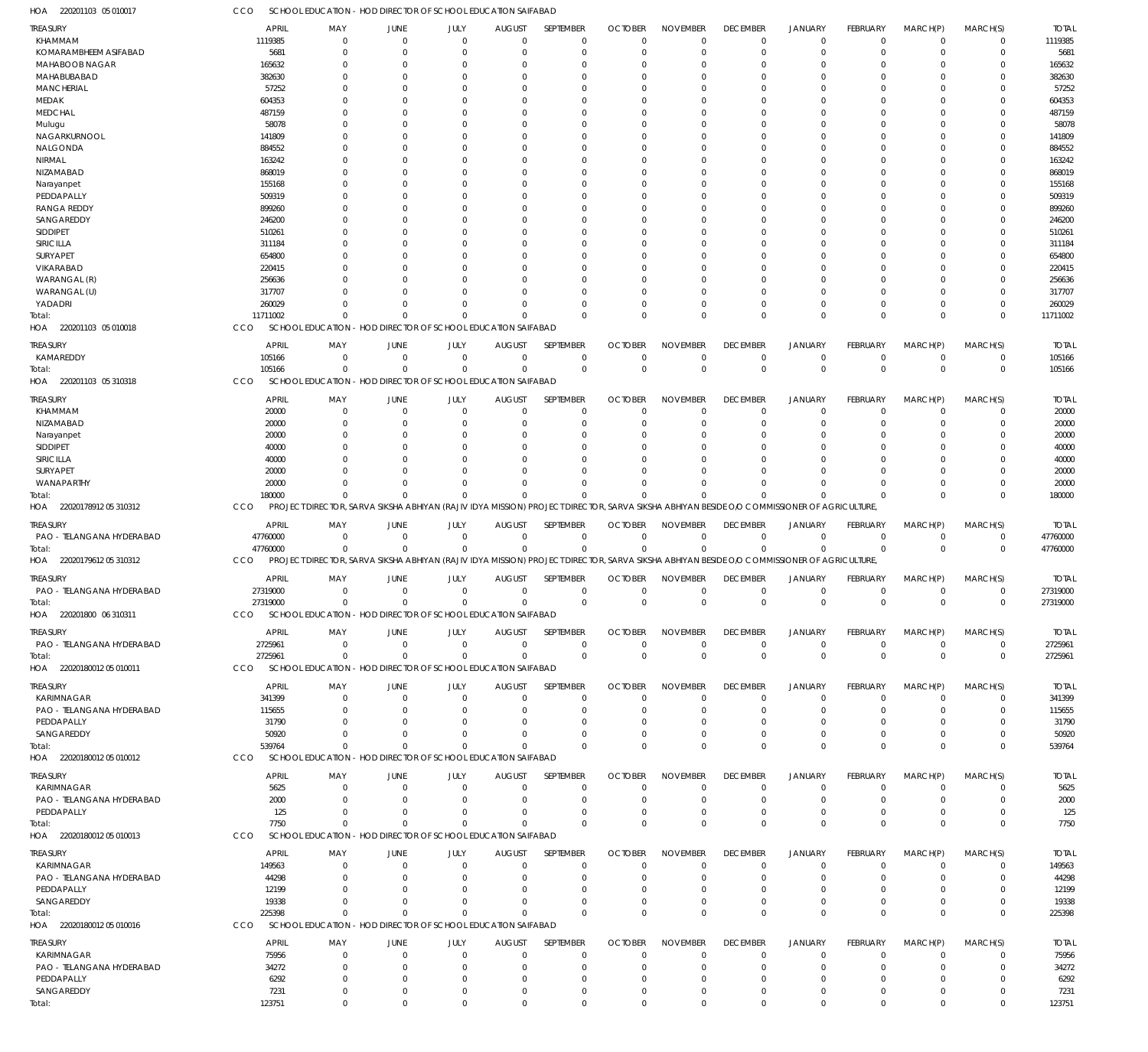CCO INTERMEDIATE EDUCATION - HOD DIRECTOR, INTERMEDIATE EDUCATION, OPP. LATA TALKIES, NAMPALLY,

| HOA 220202004 04 010011             | CCO     | INTERMEDIATE EDUCATION - HOD DIRECTOR, INTERMEDIATE EDUCATION, OPP. LATA TALKIES, NAMPALLY          |                                                        |                            |                      |                            |                               |                        |                               |                                  |                            |                            |                            |                 |
|-------------------------------------|---------|-----------------------------------------------------------------------------------------------------|--------------------------------------------------------|----------------------------|----------------------|----------------------------|-------------------------------|------------------------|-------------------------------|----------------------------------|----------------------------|----------------------------|----------------------------|-----------------|
| <b>TREASURY</b>                     |         | <b>APRIL</b><br>MAY                                                                                 | JUNE                                                   | JULY                       | <b>AUGUST</b>        | SEPTEMBER                  | <b>OCTOBER</b>                | <b>NOVEMBER</b>        | <b>DECEMBER</b>               | <b>JANUARY</b>                   | FEBRUARY                   | MARCH(P)                   | MARCH(S)                   | <b>TOTAL</b>    |
| ADILABAD                            |         | 55980                                                                                               | $\mathbf 0$<br>$\Omega$                                | $\Omega$                   | $\Omega$             | $\Omega$                   | $\Omega$                      | $\mathbf 0$            | $\mathbf 0$                   | $\overline{0}$                   | $\Omega$                   | $\mathbf 0$                | $\mathbf 0$                | 55980           |
| <b>JAGTIAL</b>                      |         | 44145                                                                                               | $\mathbf 0$<br>0                                       | $\Omega$                   | $\Omega$             | $\mathbf 0$                | $\Omega$                      | $\mathbf 0$            | $\mathbf 0$                   | $\overline{0}$                   | $\mathbf 0$                | $\mathbf 0$                | $\mathbf 0$                | 44145           |
| <b>JANGAON</b>                      |         | 84990                                                                                               | $\mathbf 0$<br>$\Omega$                                | $\Omega$                   |                      | $\Omega$                   | $\Omega$                      | $\Omega$               | $\mathbf 0$                   | $\Omega$                         | $\Omega$                   | $\Omega$                   | $\mathbf 0$                | 84990           |
| KARIMNAGAR                          | 149146  |                                                                                                     | $\Omega$<br>$\Omega$                                   | $\Omega$                   |                      | $\Omega$                   | $\Omega$                      | $\Omega$               | $\Omega$                      | $\Omega$                         | $\Omega$                   | $\Omega$                   | $\mathbf 0$                | 149146          |
| KHAMMAM                             | 121384  |                                                                                                     | $\Omega$<br>C                                          | $\Omega$                   |                      | $\Omega$                   | $\Omega$                      | $\Omega$               | $\Omega$                      | $\Omega$                         | C                          | $\Omega$                   | $\mathbf 0$                | 121384          |
| <b>MAHABOOB NAGAR</b>               | 325340  |                                                                                                     | $\Omega$<br>$\Omega$                                   | $\Omega$                   |                      | $\Omega$                   | $\Omega$                      | $\Omega$               | $\Omega$                      | $\Omega$                         | $\Omega$                   | $\Omega$                   | $\mathbf 0$                | 325340          |
| <b>MANCHERIAL</b>                   |         | 87460                                                                                               | $\Omega$<br>-C                                         | $\Omega$                   |                      | $\Omega$                   | $\Omega$                      | $\Omega$               | $\Omega$                      | $\Omega$                         | $\Omega$                   | $\Omega$                   | $\mathbf 0$                | 87460           |
| MEDCHAL                             | 124370  |                                                                                                     | $\Omega$<br>C                                          | $\Omega$                   |                      | $\Omega$                   | $\Omega$                      | $\Omega$               | $\Omega$                      | $\Omega$                         | $\Omega$                   | $\Omega$                   | $\mathbf 0$                | 124370          |
| NAGARKURNOOL                        | 107934  |                                                                                                     | $\Omega$<br>C                                          | $\Omega$                   |                      | $\Omega$                   | $\Omega$                      | $\Omega$               | $\Omega$                      | $\Omega$                         | U                          | $\Omega$                   | $\mathbf 0$                | 107934          |
| NALGONDA                            | 366210  |                                                                                                     | $\Omega$<br>$\Omega$                                   | $\Omega$                   |                      | $\Omega$                   | $\Omega$                      | $\Omega$               | $\Omega$                      | $\Omega$                         | $\Omega$                   | $\Omega$                   | $\mathbf 0$                | 366210          |
| NIZAMABAD                           | 229200  |                                                                                                     | $\Omega$<br>C                                          | $\Omega$                   |                      | $\Omega$                   | $\Omega$                      | $\Omega$               | $\Omega$                      | $\Omega$                         | $\Omega$                   | $\Omega$                   | $\mathbf 0$                | 229200          |
| PAO - TELANGANA HYDERABAD           | 895977  |                                                                                                     | $\Omega$<br>C                                          | $\Omega$                   |                      | $\Omega$                   | $\Omega$                      | $\Omega$               | $\Omega$                      | $\Omega$                         | $\Omega$                   | $\Omega$                   | $\mathbf 0$                | 895977          |
| RANGA REDDY                         | 173773  |                                                                                                     | $\Omega$<br>-C                                         | $\Omega$                   |                      | $\Omega$                   | $\Omega$                      | $\Omega$               | $\Omega$                      | $\Omega$                         | U                          | $\Omega$                   | $\mathbf 0$                | 173773          |
| SIDDIPET                            |         | 16870                                                                                               | $\Omega$<br>C                                          | $\Omega$                   |                      | $\Omega$                   | $\Omega$                      | $\Omega$               | $\Omega$                      | $\Omega$                         | $\Omega$<br>$\Omega$       | $\Omega$                   | $\mathbf 0$                | 16870           |
| SIRICILLA                           |         | 61030                                                                                               | $\Omega$<br>C<br>$\Omega$<br>$\Omega$                  | $\Omega$<br>$\Omega$       |                      | $\Omega$<br>$\Omega$       | $\Omega$<br>$\Omega$          | $\Omega$<br>$\Omega$   | $\Omega$<br>$\Omega$          | $\Omega$<br>$\Omega$             | $\Omega$                   | 0<br>$\Omega$              | $\mathbf 0$<br>$\mathbf 0$ | 61030<br>16870  |
| WANAPARTHY<br>WARANGAL (U)          | 286409  | 16870                                                                                               | $\Omega$<br>$\Omega$                                   | $\Omega$                   | $\Omega$             | $\Omega$                   | $\Omega$                      | $\Omega$               | $\Omega$                      | $^{\circ}$                       | $\Omega$                   | $\mathbf 0$                | $\mathbf 0$                | 286409          |
| Total:                              | 3147088 |                                                                                                     | $\mathbf 0$<br>$\Omega$                                | $\mathbf 0$                | $\Omega$             | $\Omega$                   | $\Omega$                      | $\mathbf{0}$           | $\Omega$                      | $\Omega$                         | $\Omega$                   | $\Omega$                   | $\mathbf 0$                | 3147088         |
| HOA 220202004 04 010012             | CCO     | INTERMEDIATE EDUCATION - HOD DIRECTOR, INTERMEDIATE EDUCATION, OPP. LATA TALKIES, NAMPALLY          |                                                        |                            |                      |                            |                               |                        |                               |                                  |                            |                            |                            |                 |
|                                     |         |                                                                                                     |                                                        |                            |                      |                            |                               |                        |                               |                                  |                            |                            |                            |                 |
| TREASURY                            |         | <b>APRIL</b><br>MAY                                                                                 | JUNE                                                   | JULY                       | <b>AUGUST</b>        | SEPTEMBER                  | <b>OCTOBER</b>                | <b>NOVEMBER</b>        | <b>DECEMBER</b>               | JANUARY                          | FEBRUARY                   | MARCH(P)                   | MARCH(S)                   | <b>TOTAL</b>    |
| <b>KARIMNAGAR</b>                   |         | 1560                                                                                                | $\mathbf 0$<br>$\overline{0}$                          | $\mathbf 0$                | $\Omega$             | $\mathbf 0$                | $\Omega$                      | $\overline{0}$         | $\mathbf 0$                   | $\overline{0}$                   | $\mathbf 0$                | $\mathbf 0$                | $\mathbf 0$                | 1560            |
| KHAMMAM                             |         | 500                                                                                                 | $\mathbf 0$<br>C                                       | $\mathbf 0$                |                      | $\Omega$                   | $\Omega$                      | $\Omega$               | $\mathbf 0$                   | $\overline{0}$                   | C                          | 0                          | $\mathbf 0$                | 500             |
| <b>MEDCHAL</b>                      |         | 2000                                                                                                | $\mathbf 0$<br>C                                       | $\Omega$                   |                      | $\Omega$                   | $\Omega$                      | $\Omega$               | 0                             | $\Omega$                         | $\Omega$                   | $\Omega$                   | $\mathbf 0$                | 2000            |
| NIZAMABAD                           |         | 2200                                                                                                | $\mathbf 0$<br>C                                       | $\Omega$                   |                      | $\Omega$                   | $\Omega$                      | $\Omega$               | 0                             | $\Omega$                         | 0                          | 0                          | $\mathbf 0$                | 2200            |
| PAO - TELANGANA HYDERABAD           |         | 19507                                                                                               | $\mathbf 0$<br>-C                                      | $\Omega$                   |                      | $\Omega$                   | $\Omega$                      | $\Omega$               | $\Omega$                      | $\Omega$                         | C                          | $\Omega$                   | $\mathbf 0$                | 19507           |
| RANGA REDDY                         |         | 2000                                                                                                | $\mathbf 0$<br>-C                                      | $\Omega$                   |                      | $\Omega$                   | $\Omega$                      | $\Omega$               | 0                             | $\Omega$                         | 0                          | 0                          | $\mathbf 0$                | 2000            |
| WARANGAL (U)                        |         | 2610                                                                                                | $\mathbf 0$<br>$\Omega$                                | $\Omega$<br>$\Omega$       | $\Omega$             | $\Omega$<br>$\Omega$       | $\Omega$                      | $\Omega$<br>$\Omega$   | 0                             | $\overline{0}$<br>$\Omega$       | $\Omega$<br>$\Omega$       | $\mathbf 0$<br>$\Omega$    | $\mathbf 0$                | 2610            |
| Total:<br>HOA 220202004 04 010013   | CCO     | 30377<br>INTERMEDIATE EDUCATION - HOD DIRECTOR, INTERMEDIATE EDUCATION, OPP. LATA TALKIES, NAMPALLY | $\mathbf 0$<br>$\Omega$                                |                            |                      |                            | $\Omega$                      |                        | $\mathbf 0$                   |                                  |                            |                            | $\mathbf 0$                | 30377           |
|                                     |         |                                                                                                     |                                                        |                            |                      |                            |                               |                        |                               |                                  |                            |                            |                            |                 |
| TREASURY                            |         | <b>APRIL</b><br>MAY                                                                                 | JUNE                                                   | JULY                       | <b>AUGUST</b>        | SEPTEMBER                  | <b>OCTOBER</b>                | <b>NOVEMBER</b>        | <b>DECEMBER</b>               | JANUARY                          | FEBRUARY                   | MARCH(P)                   | MARCH(S)                   | <b>TOTAL</b>    |
| ADILABAD                            |         | 21486                                                                                               | $\mathbf 0$<br>$\mathbf{0}$                            | $^{\circ}$                 | $\Omega$             | $\mathbf 0$                | $\Omega$                      | $\mathbf 0$            | $\mathbf 0$                   | $\overline{0}$                   | $\mathbf 0$                | $\mathbf 0$                | $\mathbf 0$                | 21486           |
| <b>JAGTIAL</b>                      |         | 16937                                                                                               | $\mathbf 0$<br>$\Omega$                                | $\Omega$                   | $\Omega$             | $\Omega$                   | $\Omega$                      | $\Omega$               | $\mathbf 0$                   | $\overline{0}$                   | $\Omega$                   | $\mathbf 0$                | $\mathbf 0$                | 16937           |
| <b>JANGAON</b>                      |         | 32591                                                                                               | $\Omega$<br>$\Omega$                                   | $\Omega$                   |                      | $\Omega$                   | $\Omega$                      | $\Omega$               | $\Omega$                      | $\Omega$                         | $\Omega$                   | $\Omega$                   | $\mathbf 0$                | 32591           |
| KARIMNAGAR                          |         | 73887                                                                                               | $\Omega$<br>C                                          | $\Omega$                   |                      | $\Omega$                   | $\Omega$                      | $\Omega$               | $\Omega$                      | $\Omega$                         | $\Omega$                   | $\Omega$                   | $\mathbf 0$                | 73887           |
| KHAMMAM                             |         | 49946                                                                                               | $\Omega$<br>C                                          | $\Omega$                   |                      | $\Omega$                   | $\Omega$                      | $\Omega$               | $\Omega$                      | $\Omega$                         | $\Omega$                   | $\Omega$                   | $\mathbf 0$                | 49946           |
| MAHABOOB NAGAR                      | 124687  |                                                                                                     | $\Omega$<br>C                                          | $\Omega$                   |                      | $\Omega$                   | $\Omega$                      | $\Omega$               | $\Omega$                      | $\Omega$                         | U                          | $\Omega$                   | $\mathbf 0$                | 124687          |
| MAHABUBABAD                         |         | 17490                                                                                               | $\Omega$<br>$\Omega$                                   | $\Omega$                   |                      | $\Omega$                   | $\Omega$                      | $\Omega$               | $\Omega$                      | $\Omega$                         | $\Omega$                   | $\Omega$                   | $\mathbf 0$                | 17490           |
| <b>MANCHERIAL</b>                   |         | 33724                                                                                               | $\Omega$<br>-C                                         | $\Omega$                   |                      | $\Omega$                   | $\Omega$                      | $\Omega$               | $\Omega$                      | $\Omega$                         | $\Omega$                   | $\Omega$                   | $\mathbf 0$                | 33724           |
| MEDCHAL                             |         | 47749                                                                                               | $\Omega$<br>C                                          | $\Omega$                   |                      | $\Omega$                   | $\Omega$                      | $\Omega$               | $\Omega$                      | $\Omega$                         | $\Omega$                   | $\Omega$                   | $\mathbf 0$                | 47749           |
| NAGARKURNOOL                        |         | 22052                                                                                               | $\Omega$<br>C                                          | $\Omega$                   |                      | $\Omega$<br>$\Omega$       | $\Omega$                      | $\Omega$<br>$\Omega$   | $\Omega$<br>$\Omega$          | $\Omega$<br>$\Omega$             | U<br>$\Omega$              | $\Omega$                   | $\mathbf 0$                | 22052           |
| NALGONDA<br>NIZAMABAD               | 141010  |                                                                                                     | $\Omega$<br>C<br>$\Omega$                              | $\Omega$<br>$\Omega$       |                      | $\Omega$                   | $\Omega$<br>$\Omega$          | $\Omega$               | $\Omega$                      | $\Omega$                         | $\Omega$                   | $\Omega$                   | $\mathbf 0$<br>$\mathbf 0$ | 141010<br>88185 |
| PAO - TELANGANA HYDERABAD           | 343785  | 88185                                                                                               | C<br>$\Omega$<br>$\Omega$                              | $\Omega$                   |                      | $\Omega$                   | $\Omega$                      | $\Omega$               | $\Omega$                      | $\Omega$                         | $\Omega$                   | 0<br>$\Omega$              | $\mathbf 0$                | 343785          |
| <b>RANGA REDDY</b>                  |         | 66074                                                                                               | $\Omega$<br>-C                                         | $\Omega$                   |                      | $\Omega$                   | $\Omega$                      | $\Omega$               | U                             | $\Omega$                         | C                          | $\Omega$                   | $\mathbf 0$                | 66074           |
| SIDDIPET                            |         | 6542                                                                                                | $\Omega$<br>C                                          | $\Omega$                   |                      | $\Omega$                   | $\Omega$                      | $\Omega$               | $\Omega$                      | $\Omega$                         | $\Omega$                   | $\mathbf 0$                | $\mathbf 0$                | 6542            |
| SIRICILLA                           |         | 23421                                                                                               | $\Omega$<br>$\Omega$                                   | $\Omega$                   | $\Omega$             | $\Omega$                   | $\Omega$                      | $\mathbf 0$            | $\Omega$                      | $\Omega$                         | $\Omega$                   | $\Omega$                   | $\mathbf 0$                | 23421           |
| WANAPARTHY                          |         | 6542                                                                                                | $\Omega$<br>$\Omega$                                   | $\mathbf 0$                | $\Omega$             | $\Omega$                   | $\mathbf 0$                   | $\mathbf 0$            | $\mathbf 0$                   | $\Omega$                         | $\Omega$                   | $\mathbf 0$                | $\mathbf 0$                | 6542            |
| WARANGAL (U)                        | 109684  |                                                                                                     | $\mathbf 0$<br>$\Omega$                                | $\Omega$                   | $\Omega$             | $\Omega$                   | $\mathbf 0$                   | $\Omega$               | $\mathbf 0$                   | $\overline{0}$                   | $\mathbf 0$                | $\mathbf 0$                | $\mathbf 0$                | 109684          |
| Total:                              | 1225792 |                                                                                                     | $\mathbf 0$<br>$\Omega$                                | $\mathbf 0$                | $\Omega$             | $\Omega$                   | $\Omega$                      | $\mathbf 0$            | $\overline{0}$                | $\overline{0}$                   | $\mathbf 0$                | $\mathbf 0$                | $\mathbf 0$                | 1225792         |
| HOA 220202004 04 010015             | CCO     | INTERMEDIATE EDUCATION - HOD DIRECTOR, INTERMEDIATE EDUCATION, OPP. LATA TALKIES, NAMPALLY          |                                                        |                            |                      |                            |                               |                        |                               |                                  |                            |                            |                            |                 |
|                                     |         |                                                                                                     |                                                        |                            |                      |                            |                               |                        |                               |                                  |                            |                            |                            |                 |
| TREASURY                            |         | <b>APRIL</b><br>MAY                                                                                 | JUNE                                                   | JULY                       | <b>AUGUST</b>        | SEPTEMBER                  | <b>OCTOBER</b>                | <b>NOVEMBER</b>        | <b>DECEMBER</b>               | JANUARY                          | FEBRUARY                   | MARCH(P)                   | MARCH(S)                   | <b>TOTAL</b>    |
| <b>KARIMNAGAR</b>                   |         | 5144<br>5144                                                                                        | $\mathbf 0$<br>$\mathbf{0}$<br>$\mathbf 0$<br>$\Omega$ | $\mathbf 0$<br>$\mathbf 0$ | $\Omega$<br>$\Omega$ | $\mathbf 0$<br>$\mathbf 0$ | $\mathbf 0$<br>$\overline{0}$ | $\mathbf 0$<br>$\,0\,$ | $\mathbf 0$<br>$\overline{0}$ | $\overline{0}$<br>$\overline{0}$ | $\mathbf 0$<br>$\mathbf 0$ | $\mathbf 0$<br>$\mathbf 0$ | $\mathbf 0$<br>$\mathbf 0$ | 5144<br>5144    |
| Total:<br>HOA 220202004 04 010016   | CCO     | INTERMEDIATE EDUCATION - HOD DIRECTOR, INTERMEDIATE EDUCATION, OPP. LATA TALKIES, NAMPALLY,         |                                                        |                            |                      |                            |                               |                        |                               |                                  |                            |                            |                            |                 |
|                                     |         |                                                                                                     |                                                        |                            |                      |                            |                               |                        |                               |                                  |                            |                            |                            |                 |
| TREASURY                            |         | <b>APRIL</b><br>MAY                                                                                 | JUNE                                                   | JULY                       | <b>AUGUST</b>        | SEPTEMBER                  | <b>OCTOBER</b>                | <b>NOVEMBER</b>        | <b>DECEMBER</b>               | JANUARY                          | FEBRUARY                   | MARCH(P)                   | MARCH(S)                   | <b>TOTAL</b>    |
| ADILABAD                            |         | 8034                                                                                                | $\mathbf 0$<br>$\mathbf{0}$                            | $^{\circ}$                 | $\Omega$             | $\mathbf 0$                | $\overline{0}$                | $\mathbf 0$            | $\mathbf 0$                   | $\overline{0}$                   | $\mathbf 0$                | $\mathbf 0$                | $\mathbf 0$                | 8034            |
| <b>JAGTIAL</b>                      |         | 6334                                                                                                | $\mathbf 0$<br>$\Omega$                                | $\Omega$                   | $\Omega$             | $\mathbf 0$                | $\Omega$                      | $\Omega$               | $\mathbf 0$                   | $\overline{0}$                   | $\Omega$                   | 0                          | $\mathbf 0$                | 6334            |
| <b>JANGAON</b>                      |         | 12188                                                                                               | $\Omega$<br>$\Omega$                                   | $\Omega$                   |                      | $\Omega$                   | $\Omega$                      | $\Omega$               | $\Omega$                      | $\Omega$                         | 0                          | $\Omega$                   | $\mathbf 0$                | 12188           |
| KARIMNAGAR                          |         | 29442                                                                                               | $\Omega$<br>C                                          | $\Omega$                   |                      | $\Omega$                   | $\Omega$                      | $\Omega$               | 0                             | $\Omega$                         | U                          | $\Omega$                   | $\mathbf 0$                | 29442           |
| KHAMMAM                             |         | 14302                                                                                               | $\Omega$<br>-C                                         | $\Omega$                   |                      | $\Omega$                   | $\Omega$                      | $\Omega$               | $\Omega$                      | $\Omega$                         | C                          | $\Omega$                   | $\mathbf 0$                | 14302           |
| MAHABOOB NAGAR                      |         | 61306                                                                                               | $\Omega$<br>-C<br>$\Omega$<br>-C                       | $\Omega$<br>$\Omega$       |                      | $\Omega$<br>$\Omega$       | $\Omega$<br>$\Omega$          | $\Omega$<br>$\Omega$   | $\Omega$<br>$\Omega$          | $\Omega$<br>$\Omega$             | C<br>U                     | $\Omega$<br>$\Omega$       | $\mathbf 0$<br>$\mathbf 0$ | 61306           |
| <b>MANCHERIAL</b><br><b>MEDCHAL</b> |         | 7231<br>34961                                                                                       | $\Omega$<br>C                                          | $\Omega$                   |                      | $\Omega$                   | $\Omega$                      | $\Omega$               | $\Omega$                      | $\Omega$                         | C                          | $\Omega$                   | $\mathbf 0$                | 7231<br>34961   |
| NAGARKURNOOL                        |         | 6824                                                                                                | $\Omega$<br>-C                                         | $\Omega$                   |                      | $\Omega$                   | $\Omega$                      | $\Omega$               | $\Omega$                      | $\Omega$                         | U                          | $\Omega$                   | $\mathbf 0$                | 6824            |
| NALGONDA                            |         | 52730                                                                                               | $\Omega$<br>-C                                         | $\Omega$                   |                      | $\Omega$                   | $\Omega$                      | $\Omega$               | $\Omega$                      | $\Omega$                         | C                          | $\Omega$                   | $\mathbf 0$                | 52730           |
| NIZAMABAD                           |         | 45484                                                                                               | $\Omega$<br>C                                          | $\Omega$                   |                      | $\Omega$                   | $\Omega$                      | $\Omega$               | $\Omega$                      | $\Omega$                         | U                          | $\Omega$                   | $\mathbf 0$                | 45484           |
| PAO - TELANGANA HYDERABAD           | 264320  |                                                                                                     | $\Omega$<br>-C                                         | $\Omega$                   |                      | $\Omega$                   | $\Omega$                      | $\Omega$               | $\Omega$                      | $\Omega$                         | C                          | $\Omega$                   | $\mathbf 0$                | 264320          |
| RANGA REDDY                         |         | 43071                                                                                               | $\Omega$<br>-C                                         | $\Omega$                   |                      | $\Omega$                   | $\Omega$                      | $\Omega$               | $\Omega$                      | $\Omega$                         | C                          | $\Omega$                   | $\mathbf 0$                | 43071           |
| SIDDIPET                            |         | 2446                                                                                                | $\Omega$<br>-C                                         | $\Omega$                   |                      | $\Omega$                   | $\Omega$                      | $\Omega$               | $\Omega$                      | $\Omega$                         | C                          | $\Omega$                   | $\mathbf 0$                | 2446            |
| SIRICILLA                           |         | 7971                                                                                                | $\Omega$<br>$\Omega$                                   | $\Omega$                   |                      | $\Omega$                   | $\Omega$                      | $\Omega$               | $\Omega$                      | $\Omega$                         | U                          | $\Omega$                   | $\mathbf 0$                | 7971            |
| WANAPARTHY                          |         | 2446                                                                                                | $\Omega$<br>-C                                         | $\Omega$                   |                      | $\Omega$                   | $\Omega$                      | $\Omega$               | $\Omega$                      | $\Omega$                         | U                          | $\Omega$                   | $\mathbf 0$                | 2446            |
| WARANGAL (U)                        |         | 56025                                                                                               | $\Omega$<br>$\Omega$                                   | $\Omega$                   | $\Omega$             | $\Omega$                   | $\Omega$                      | $\Omega$               | $\mathbf 0$                   | $\mathbf 0$                      | $\Omega$                   | $\mathbf 0$                | $\mathbf 0$                | 56025           |
| Total:                              |         | 655115                                                                                              | $\mathbf 0$<br>$\Omega$                                | $\Omega$                   | $\Omega$             | $\Omega$                   | $\Omega$                      | $\mathbf{0}$           | $\mathbf 0$                   | $\Omega$                         | $\Omega$                   | $\mathbf 0$                | $\mathbf 0$                | 655115          |
| HOA 220202004 04 020022             | CCO     | INTERMEDIATE EDUCATION - HOD DIRECTOR, INTERMEDIATE EDUCATION, OPP. LATA TALKIES, NAMPALLY,         |                                                        |                            |                      |                            |                               |                        |                               |                                  |                            |                            |                            |                 |
| <b>TREASURY</b>                     |         | <b>APRIL</b><br>MAY                                                                                 | JUNE                                                   | JULY                       | <b>AUGUST</b>        | SEPTEMBER                  | <b>OCTOBER</b>                | <b>NOVEMBER</b>        | <b>DECEMBER</b>               | JANUARY                          | FEBRUARY                   | MARCH(P)                   | MARCH(S)                   | <b>TOTAL</b>    |
| PAO - TELANGANA HYDERABAD           | 338314  |                                                                                                     | $\mathbf 0$<br>0                                       | $^{\circ}$                 | $\Omega$             | 0                          | $^{\circ}$                    | $\overline{0}$         | $\mathbf 0$                   | $\overline{0}$                   | $\mathbf 0$                | $\mathbf 0$                | $\mathbf 0$                | 338314          |
| PEDDAPALLY                          |         | 20858                                                                                               | $\mathbf 0$<br>$\Omega$                                | $^{\circ}$                 | $\Omega$             | $\mathbf 0$                | $\overline{0}$                | $\overline{0}$         | $\mathbf 0$                   | $\overline{0}$                   | $\mathbf 0$                | $\mathbf 0$                | $\mathbf 0$                | 20858           |
| <b>SIDDIPET</b>                     |         | 20858                                                                                               | $\mathbf 0$<br>0                                       | $^{\circ}$                 | $\mathbf{0}$         | $\mathbf 0$                | $^{\circ}$                    | $\mathbf 0$            | $\mathbf 0$                   | $\overline{0}$                   | $\mathbf 0$                | $\mathbf 0$                | $\mathbf 0$                | 20858           |
| Total:                              | 380030  |                                                                                                     | $\mathbf 0$<br>$\mathbf{0}$                            | $\Omega$                   | $\Omega$             | $\mathbf 0$                | $\mathbf 0$                   | $\mathbf 0$            | $\overline{0}$                | $\overline{0}$                   | $\Omega$                   | $\mathbf 0$                | $\mathbf 0$                | 380030          |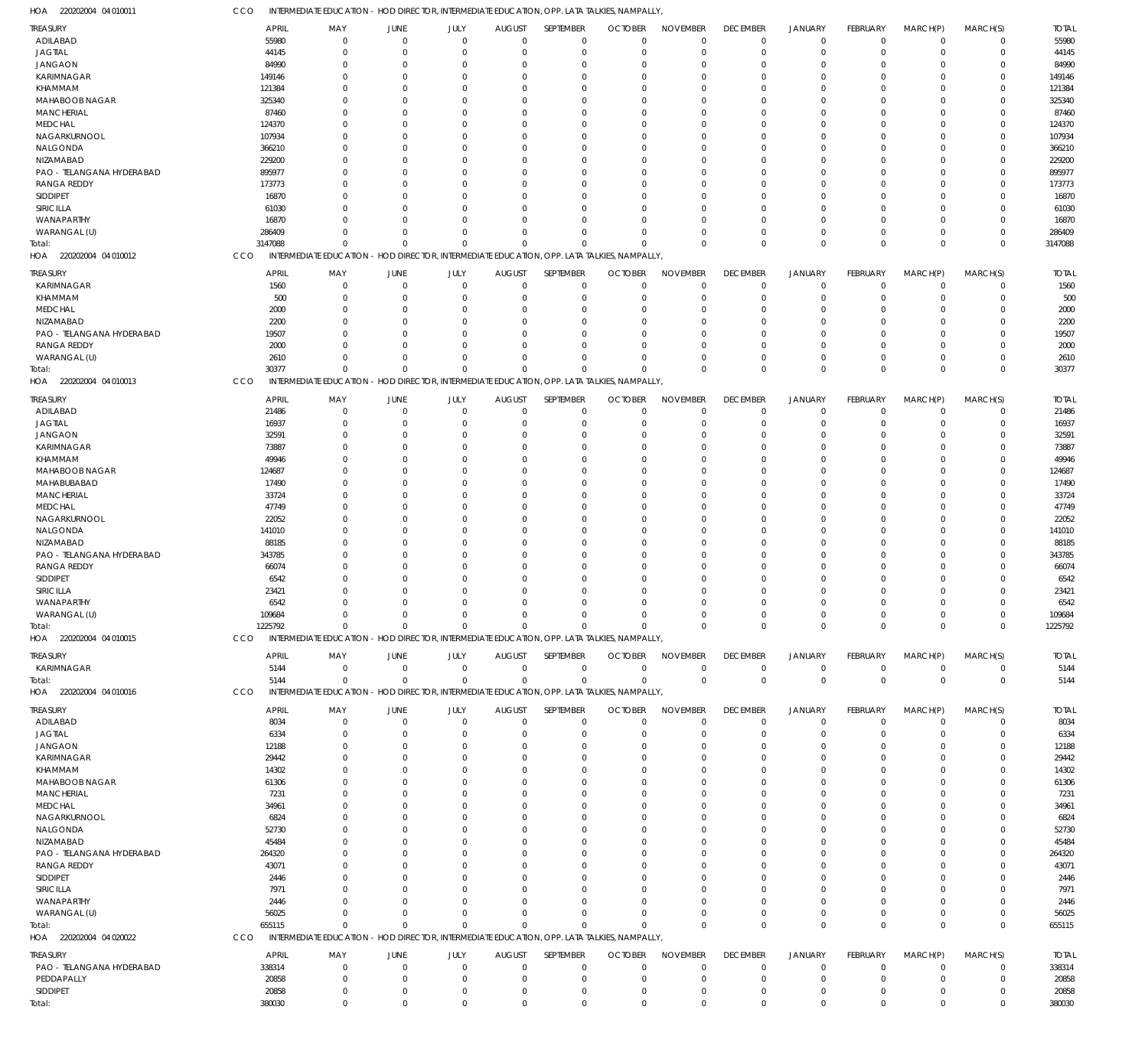| 1OA<br>220202004 04 280284             | cco                    | intermediate education - hod director, intermediate education, opp. lata talkies, nampally  |                            |                     |                              |                            |                               |                                |                                |                                  |                         |                            |                         |                        |
|----------------------------------------|------------------------|---------------------------------------------------------------------------------------------|----------------------------|---------------------|------------------------------|----------------------------|-------------------------------|--------------------------------|--------------------------------|----------------------------------|-------------------------|----------------------------|-------------------------|------------------------|
| <b>TREASURY</b>                        | <b>APRIL</b>           | MAY                                                                                         | <b>JUNE</b>                | JULY                | <b>AUGUST</b>                | SEPTEMBER                  | <b>OCTOBER</b>                | <b>NOVEMBER</b>                | <b>DECEMBER</b>                | <b>JANUARY</b>                   | FEBRUARY                | MARCH(P)                   | MARCH(S)                | <b>TOTAL</b>           |
| SIDDIPET                               | $-21440$               | $\overline{0}$                                                                              | $\mathbf 0$                | $\mathbf 0$         | $\mathbf 0$                  | $\mathbf 0$                | $\mathbf{0}$                  | $\Omega$                       | $\mathbf 0$                    | $\mathbf 0$                      | $\mathbf 0$             | $\overline{0}$             | $\mathbf 0$             | $-21440$               |
| Total:                                 | $-21440$               | $\Omega$                                                                                    | $\mathbf{0}$               | $\Omega$            | $\mathbf 0$                  | $\mathbf 0$                | $\mathbf 0$                   | $\mathbf 0$                    | $\mathbf 0$                    | $\mathbf 0$                      | $\mathbf 0$             | $\Omega$                   | $\mathbf 0$             | $-21440$               |
| HOA 22020200412 05 010011              | CCO                    | SCHOOL EDUCATION - HOD DIRECTOR OF SCHOOL EDUCATION SAIFABAD                                |                            |                     |                              |                            |                               |                                |                                |                                  |                         |                            |                         |                        |
| <b>TREASURY</b>                        | APRIL                  | MAY                                                                                         | <b>JUNE</b>                | JULY                | <b>AUGUST</b>                | SEPTEMBER                  | <b>OCTOBER</b>                | <b>NOVEMBER</b>                | <b>DECEMBER</b>                | <b>JANUARY</b>                   | FEBRUARY                | MARCH(P)                   | MARCH(S)                | <b>TOTAL</b>           |
| ADILABAD                               | 570970                 | $\mathbf 0$                                                                                 | $\mathbf 0$                | $\mathbf 0$         | $\mathbf 0$                  | $\mathbf 0$                | $\mathbf 0$                   | $\Omega$                       | $\mathbf 0$                    | $\overline{0}$                   | $\mathbf 0$             | $\overline{0}$             | $\mathbf 0$             | 570970                 |
| KARIMNAGAR                             | 656435                 | $\mathbf 0$                                                                                 | $\mathbf 0$                | $\Omega$            | 0                            | $\mathbf 0$                | $\Omega$                      | $\Omega$                       | $\Omega$                       | $^{\circ}$                       | $\Omega$                | $\mathbf 0$                | $\mathbf 0$             | 656435                 |
| <b>KHAMMAM</b>                         | 490480                 | $\Omega$                                                                                    | $\Omega$                   | O                   | $\Omega$                     | $\mathbf 0$                | -0                            | $\Omega$                       | $\Omega$                       | $\Omega$                         | $\Omega$                | $\Omega$                   | $\Omega$                | 490480                 |
| MAHABOOB NAGAR                         | 720265                 | $\Omega$                                                                                    | $\mathbf 0$                | 0                   | $\Omega$                     | $\mathbf 0$                | -0                            | $\Omega$                       | $\Omega$                       | $\Omega$                         | $\Omega$                | $\Omega$                   | $\mathbf 0$             | 720265                 |
| MEDAK                                  | 556305                 | 0                                                                                           | $\mathbf 0$                | 0                   | $\Omega$                     | $\mathbf 0$                | -0                            | $\Omega$                       |                                | $\Omega$                         | $\Omega$                | $\Omega$                   | $\Omega$                | 556305                 |
| NALGONDA                               | 365970                 | $\Omega$                                                                                    | $\Omega$                   | O                   | $\Omega$                     | $\mathbf 0$                | -C                            | $\Omega$                       |                                | $\Omega$                         | $\Omega$                | $\Omega$                   | $\mathbf 0$             | 365970                 |
| NIZAMABAD                              | 556430                 |                                                                                             | $\Omega$                   |                     | $\Omega$                     | $\mathbf 0$                | -C                            | $\Omega$                       |                                | $\Omega$                         | $\Omega$                | $\Omega$                   | $\Omega$                | 556430                 |
| PAO - TELANGANA HYDERABAD              | 423290                 | 0                                                                                           | $\Omega$                   | 0                   | $\Omega$                     | $\mathbf 0$                | -0                            | $\Omega$                       | $\Omega$                       | $\Omega$                         | $\Omega$                | $\Omega$                   | $\mathbf 0$             | 423290                 |
| VIKARABAD                              | 268895                 |                                                                                             | $\Omega$                   | O                   | $\Omega$                     | $\mathbf 0$                | -0                            | $\Omega$                       |                                | $\Omega$                         | $\Omega$                | $\Omega$                   | $\Omega$                | 268895                 |
| WARANGAL (U)                           | 448320                 | $\Omega$                                                                                    | $\Omega$                   | $\Omega$            | $\mathbf 0$                  | $\mathbf 0$                | -0                            | $\Omega$                       | $\Omega$                       | $\Omega$                         | $\Omega$                | $\Omega$                   | $\mathbf 0$             | 448320                 |
| Total:                                 | 5057360                | $\Omega$                                                                                    | $\Omega$                   | $\Omega$            | $\mathbf 0$                  | $\mathbf 0$                | $\Omega$                      | $\Omega$                       | $\Omega$                       | $\Omega$                         | $\Omega$                | $\Omega$                   | $\mathbf 0$             | 5057360                |
| HOA 22020200412 05 010012              | CCO                    | SCHOOL EDUCATION - HOD DIRECTOR OF SCHOOL EDUCATION SAIFABAD                                |                            |                     |                              |                            |                               |                                |                                |                                  |                         |                            |                         |                        |
| <b>TREASURY</b>                        | <b>APRIL</b>           | MAY                                                                                         | <b>JUNE</b>                | JULY                | <b>AUGUST</b>                | SEPTEMBER                  | <b>OCTOBER</b>                | <b>NOVEMBER</b>                | <b>DECEMBER</b>                | <b>JANUARY</b>                   | FEBRUARY                | MARCH(P)                   | MARCH(S)                | <b>TOTAL</b>           |
| KARIMNAGAR                             | 1500                   | $\mathbf 0$                                                                                 | $\mathbf 0$                | $\mathbf 0$         | $\mathbf 0$                  | $\mathbf 0$                | $\Omega$                      | $\Omega$                       | $\mathbf 0$                    | $^{\circ}$                       | $\mathbf 0$             | $\overline{0}$             | $\mathbf 0$             | 1500                   |
| <b>KHAMMAM</b>                         | 7350                   | $\Omega$                                                                                    | $\mathbf 0$                | $\Omega$            | 0                            | $\mathbf 0$                | 0                             | $\Omega$                       | $\Omega$                       | $^{\circ}$                       | $\mathbf 0$             | $\Omega$                   | $\mathbf 0$             | 7350                   |
| MAHABOOB NAGAR                         | 4209                   | $\Omega$                                                                                    | $\mathbf 0$                | $\Omega$            | $\Omega$                     | $\mathbf 0$                | $\Omega$                      | $\Omega$                       | $\Omega$                       | $\Omega$                         | $\Omega$                | $\Omega$                   | $\Omega$                | 4209                   |
| NALGONDA                               | 1863                   | $\Omega$                                                                                    | $\mathbf 0$                | $\Omega$            | $\Omega$                     | $\mathbf 0$                | $\Omega$                      | $\Omega$                       | $\Omega$                       | $\Omega$                         | $\Omega$                | $\Omega$                   | $\Omega$                | 1863                   |
| NIZAMABAD                              | 11495                  | 0                                                                                           | $\mathbf 0$                | $\Omega$            | $\Omega$                     | $\mathbf 0$                | $\Omega$                      | $\Omega$                       | $\Omega$                       | $\Omega$                         | $\Omega$                | $\Omega$                   | $\mathbf 0$             | 11495                  |
| PAO - TELANGANA HYDERABAD              | 10900                  | U                                                                                           | $\Omega$                   | $\Omega$            | $\Omega$                     | $\Omega$                   | $\Omega$                      | $\Omega$                       | $\Omega$                       | $\Omega$                         | $\Omega$                | $\Omega$                   | $\Omega$                | 10900                  |
| WARANGAL (U)                           | 10950                  | $\Omega$                                                                                    | $\Omega$                   | $\Omega$            | $\mathbf 0$                  | $\mathbf 0$                | $\Omega$                      | $\Omega$                       | $\Omega$                       | $\overline{0}$                   | $\Omega$                | $\Omega$                   | $\mathbf 0$             | 10950                  |
| Total:                                 | 48267                  | $\Omega$                                                                                    | $\Omega$                   | $\Omega$            | $\Omega$                     | $\Omega$                   | $\Omega$                      | $\Omega$                       | $\Omega$                       | $\Omega$                         | $\Omega$                | $\Omega$                   | $\mathbf 0$             | 48267                  |
| 22020200412 05 010013<br>HOA           | CCO                    | SCHOOL EDUCATION - HOD DIRECTOR OF SCHOOL EDUCATION SAIFABAD                                |                            |                     |                              |                            |                               |                                |                                |                                  |                         |                            |                         |                        |
|                                        |                        |                                                                                             |                            |                     |                              |                            |                               |                                | <b>DECEMBER</b>                |                                  |                         |                            |                         |                        |
| <b>TREASURY</b><br>ADILABAD            | <b>APRIL</b><br>219605 | MAY<br>$\mathbf 0$                                                                          | <b>JUNE</b><br>$\mathbf 0$ | JULY<br>$\mathbf 0$ | <b>AUGUST</b><br>$\mathbf 0$ | SEPTEMBER<br>$\mathbf 0$   | <b>OCTOBER</b><br>$\mathbf 0$ | <b>NOVEMBER</b><br>$\Omega$    | 0                              | <b>JANUARY</b><br>$^{\circ}$     | FEBRUARY<br>$\mathbf 0$ | MARCH(P)<br>$\overline{0}$ | MARCH(S)<br>$\mathbf 0$ | <b>TOTAL</b><br>219605 |
| KARIMNAGAR                             | 280389                 | $\Omega$                                                                                    | $\mathbf 0$                | $\Omega$            | 0                            | $\mathbf 0$                | $\Omega$                      | $\Omega$                       | $\Omega$                       | $^{\circ}$                       | $\Omega$                | $\Omega$                   | $\mathbf 0$             | 280389                 |
| <b>KHAMMAM</b>                         | 188599                 | $\Omega$                                                                                    | $\mathbf 0$                | 0                   | $\Omega$                     | $\mathbf 0$                | -0                            | $\Omega$                       | $\Omega$                       | $\Omega$                         | $\Omega$                | $\Omega$                   | $\mathbf 0$             | 188599                 |
| MAHABOOB NAGAR                         | 276530                 | $\Omega$                                                                                    | $\mathbf 0$                | 0                   | $\Omega$                     | $\mathbf 0$                | -0                            | $\Omega$                       | $\Omega$                       | $\Omega$                         | $\Omega$                | $\Omega$                   | $\mathbf 0$             | 276530                 |
| MEDAK                                  | 212176                 | U                                                                                           | $\Omega$                   | O                   | $\Omega$                     | $\mathbf 0$                | -C                            | $\Omega$                       |                                | $\Omega$                         | $\Omega$                | $\Omega$                   | $\Omega$                | 212176                 |
| NALGONDA                               | 140839                 | 0                                                                                           | $\Omega$                   | O                   | $\Omega$                     | $\mathbf 0$                | -C                            | $\Omega$                       |                                | $\Omega$                         | O                       | $\Omega$                   | $\mathbf 0$             | 140839                 |
| NIZAMABAD                              | 213773                 | U                                                                                           | $\Omega$                   |                     | $\Omega$                     | $\mathbf 0$                | -C                            | $\Omega$                       |                                | $\Omega$                         | $\Omega$                | $\Omega$                   | $\Omega$                | 213773                 |
| PAO - TELANGANA HYDERABAD              | 162366                 | 0                                                                                           | $\Omega$                   | O                   | $\Omega$                     | $\mathbf 0$                | -0                            | $\Omega$                       | $\Omega$                       | $\Omega$                         | $\Omega$                | $\Omega$                   | $\mathbf 0$             | 162366                 |
| VIKARABAD                              | 103334                 |                                                                                             | $\Omega$                   | O                   | $\Omega$                     | $\mathbf 0$                | -0                            | $\Omega$                       | $\Omega$                       | $\Omega$                         | $\Omega$                | $\Omega$                   | $\Omega$                | 103334                 |
| WARANGAL (U)                           | 172231                 | $\Omega$                                                                                    | $\Omega$                   | $\Omega$            | $\mathbf 0$                  | $\mathbf 0$                | $\Omega$                      | $\Omega$                       | $\Omega$                       | $\overline{0}$                   | $\Omega$                | $\mathbf 0$                | $\mathbf 0$             | 172231                 |
| Total:                                 | 1969842                | $\Omega$                                                                                    | $\Omega$                   | $\Omega$            | $\Omega$                     | $\mathbf 0$                | $\Omega$                      | $\Omega$                       | $\Omega$                       | $\Omega$                         | $\Omega$                | $\Omega$                   | $\mathbf 0$             | 1969842                |
| HOA 22020200412 05 010016              | CCO                    | SCHOOL EDUCATION - HOD DIRECTOR OF SCHOOL EDUCATION SAIFABAD                                |                            |                     |                              |                            |                               |                                |                                |                                  |                         |                            |                         |                        |
|                                        |                        |                                                                                             |                            |                     |                              |                            |                               |                                |                                |                                  |                         |                            |                         |                        |
| <b>TREASURY</b>                        | <b>APRIL</b>           | MAY<br>$\mathbf 0$                                                                          | <b>JUNE</b><br>$\mathbf 0$ | JULY<br>$\mathbf 0$ | <b>AUGUST</b><br>$\mathbf 0$ | SEPTEMBER<br>$\mathbf 0$   | <b>OCTOBER</b><br>$\Omega$    | <b>NOVEMBER</b><br>$\Omega$    | <b>DECEMBER</b><br>$\mathbf 0$ | <b>JANUARY</b><br>$\overline{0}$ | FEBRUARY<br>$\mathbf 0$ | MARCH(P)<br>$\mathbf 0$    | MARCH(S)<br>$\mathbf 0$ | <b>TOTAL</b><br>82119  |
| ADILABAD                               | 82119                  | $\Omega$                                                                                    | $\mathbf 0$                | $\Omega$            |                              | $\mathbf 0$                |                               | $\Omega$                       | $\Omega$                       | $\overline{0}$                   | $\Omega$                | $\Omega$                   | $\mathbf 0$             |                        |
| KARIMNAGAR<br><b>KHAMMAM</b>           | 129918<br>97276        | U                                                                                           | $\Omega$                   | O                   | 0<br>$\Omega$                | $\mathbf 0$                | 0<br>$\Omega$                 | $\Omega$                       | $\Omega$                       | $\Omega$                         | $\Omega$                | $\Omega$                   | $\mathbf 0$             | 129918<br>97276        |
| MAHABOOB NAGAR                         | 140204                 |                                                                                             | $\Omega$                   | $\Omega$            | $\Omega$                     | $\mathbf 0$                | $\Omega$                      | $\Omega$                       | $\Omega$                       | $\Omega$                         | $\Omega$                | $\Omega$                   | $\Omega$                | 140204                 |
| MEDAK                                  | 66100                  | $\Omega$                                                                                    | $\Omega$                   | $\Omega$            | $\Omega$                     | $\Omega$                   | $\Omega$                      | $\Omega$                       | $\Omega$                       | $\Omega$                         | $\Omega$                | $\Omega$                   | $\Omega$                | 66100                  |
| NALGONDA                               | 52666                  | $\mathbf 0$                                                                                 | $\mathbf 0$                | $\Omega$            | $\mathbf 0$                  | $\Omega$                   | $\Omega$                      | $\mathbf 0$                    | $\mathbf 0$                    | $\mathbf 0$                      | $\mathbf 0$             | $\mathbf 0$                | $\Omega$                | 52666                  |
| NIZAMABAD                              | 104976                 | $\mathbf 0$                                                                                 | $\mathbf 0$                | $\Omega$            | $\mathbf 0$                  | $\mathbf 0$                | $\mathbf 0$                   | $\Omega$                       | $\Omega$                       | $\overline{0}$                   | $\Omega$                | $\mathbf 0$                | $\mathbf 0$             | 104976                 |
| PAO - TELANGANA HYDERABAD              | 123074                 | $\Omega$                                                                                    | $\mathbf 0$                | $\mathbf 0$         | $\Omega$                     | $\mathbf 0$                | 0                             | $\Omega$                       | $\Omega$                       | $\overline{0}$                   | $\mathbf 0$             | $\mathbf 0$                | $\mathbf 0$             | 123074                 |
| VIKARABAD                              | 38641                  | $\Omega$                                                                                    | $\mathbf 0$                | $\Omega$            | $\Omega$                     | $\mathbf 0$                | $\Omega$                      | $\Omega$                       | $\Omega$                       | $\overline{0}$                   | $\Omega$                | $\Omega$                   | $\mathbf 0$             | 38641                  |
| WARANGAL (U)                           | 85078                  | $\Omega$                                                                                    | $\Omega$                   | $\Omega$            | $\Omega$                     | $\mathbf 0$                | $\Omega$                      | $\Omega$                       | $\Omega$                       | $^{\circ}$                       | $\mathbf 0$             | $\mathbf 0$                | $\mathbf 0$             | 85078                  |
| Total:                                 | 920052                 | $\Omega$                                                                                    | $\mathbf 0$                | $\Omega$            | $\mathbf 0$                  | $\mathbf 0$                | $\Omega$                      | $\Omega$                       | $\Omega$                       | $\mathbf 0$                      | $\Omega$                | $\Omega$                   | $\mathbf 0$             | 920052                 |
| HOA 22020200412 05 010017              | CCO                    | SCHOOL EDUCATION - HOD DIRECTOR OF SCHOOL EDUCATION SAIFABAD                                |                            |                     |                              |                            |                               |                                |                                |                                  |                         |                            |                         |                        |
|                                        |                        |                                                                                             |                            |                     |                              |                            |                               |                                |                                |                                  |                         |                            |                         |                        |
| TREASURY                               | <b>APRIL</b><br>65003  | MAY<br>$\mathbf 0$                                                                          | JUNE<br>$\mathbf 0$        | JULY<br>$\mathbf 0$ | AUGUST<br>0                  | SEPTEMBER<br>$\mathbf 0$   | <b>OCTOBER</b><br>0           | <b>NOVEMBER</b><br>$\mathbf 0$ | <b>DECEMBER</b><br>$\mathbf 0$ | <b>JANUARY</b><br>$^{\circ}$     | FEBRUARY<br>$\mathbf 0$ | MARCH(P)<br>$^{\circ}$     | MARCH(S)<br>$\mathbf 0$ | <b>TOTAL</b><br>65003  |
| KARIMNAGAR<br>Total:                   | 65003                  | $\Omega$                                                                                    | $\mathbf 0$                | $\mathbf 0$         | $\mathbf 0$                  | $\mathbf 0$                | $\mathbf 0$                   | $\Omega$                       | $\mathbf 0$                    | $\overline{0}$                   | $\mathbf 0$             | $\overline{0}$             | $\mathbf 0$             | 65003                  |
| HOA 22020200425 04 280284              | CCO                    | INTERMEDIATE EDUCATION - HOD DIRECTOR, INTERMEDIATE EDUCATION, OPP. LATA TALKIES, NAMPALLY, |                            |                     |                              |                            |                               |                                |                                |                                  |                         |                            |                         |                        |
|                                        |                        |                                                                                             |                            |                     |                              |                            |                               |                                |                                |                                  |                         |                            |                         |                        |
| <b>TREASURY</b>                        | <b>APRIL</b>           | MAY                                                                                         | <b>JUNE</b>                | JULY                | <b>AUGUST</b>                | SEPTEMBER                  | <b>OCTOBER</b>                | <b>NOVEMBER</b>                | <b>DECEMBER</b>                | <b>JANUARY</b>                   | FEBRUARY                | MARCH(P)                   | MARCH(S)                | <b>TOTAL</b>           |
| ADILABAD                               | 23400                  | $\mathbf 0$                                                                                 | $\mathbf 0$                | $\mathbf 0$         | $\mathbf 0$                  | $\mathbf 0$                | $\Omega$                      | $\Omega$                       | $\mathbf 0$                    | $^{\circ}$                       | $\mathbf 0$             | $\overline{0}$             | $\mathbf 0$             | 23400                  |
| <b>BHADRADI KOTHAGUDEM</b>             | 188400                 | $\Omega$                                                                                    | $\overline{0}$             | $\Omega$            | $\mathbf 0$                  | $\mathbf 0$                | $\mathbf 0$                   | $\Omega$                       | $\Omega$                       | $\overline{0}$                   | $\mathbf 0$             | $\Omega$                   | $\mathbf 0$             | 188400                 |
| <b>JAGTIAL</b>                         | 139200                 | $\mathbf 0$                                                                                 | $\mathbf 0$                | 0                   | 0                            | $\mathbf 0$                | $\Omega$                      | $\Omega$                       | $\Omega$                       | $^{\circ}$                       | $\Omega$                | $\Omega$                   | $\mathbf 0$             | 139200                 |
| <b>JANGAON</b>                         | 235200                 | $\Omega$                                                                                    | $\mathbf 0$                | $\Omega$            | $\Omega$                     | $\mathbf 0$                | $\Omega$                      | $\Omega$                       | $\Omega$                       | $\Omega$                         | $\Omega$                | $\Omega$                   | $\Omega$                | 235200                 |
| <b>KHAMMAM</b>                         | 364800                 | 0                                                                                           | $\mathbf 0$                | O                   | $\Omega$                     | $\mathbf 0$                | $\Omega$                      | $\Omega$                       | $\Omega$                       | $\Omega$                         | $\Omega$                | $\Omega$                   | $\mathbf 0$             | 364800                 |
| MAHABOOB NAGAR                         | 227400                 | $\Omega$                                                                                    | $\mathbf 0$                | 0                   | $\Omega$                     | $\mathbf 0$                | $\Omega$                      | $\Omega$                       | $\Omega$                       | $\Omega$                         | $\Omega$                | $\Omega$                   | $\mathbf 0$             | 227400                 |
| <b>MANCHERIAL</b>                      | 64800                  | 0                                                                                           | $\mathbf 0$                | O                   | $\Omega$                     | $\mathbf 0$                | $\Omega$                      | $\Omega$                       | $\Omega$                       | $\Omega$                         | $\Omega$                | $\Omega$                   | $\mathbf 0$             | 64800                  |
| MEDAK                                  | 29148                  | $\Omega$                                                                                    | $\Omega$                   | $\Omega$            | $\Omega$                     | $\mathbf 0$                | $\Omega$                      | $\Omega$                       | $\Omega$                       | $\Omega$                         | $\Omega$                | $\Omega$                   | $\Omega$                | 29148                  |
| Mulugu                                 | 15600                  | 0<br>$\Omega$                                                                               | $\mathbf 0$                | 0                   | $\Omega$                     | $\mathbf 0$                | $\Omega$                      | $\Omega$                       | $\Omega$                       | $\Omega$                         | $\Omega$                | $\Omega$                   | $\mathbf 0$             | 15600                  |
| NAGARKURNOOL                           | 31200                  |                                                                                             | $\Omega$<br>$\Omega$       | O<br>O              | $\Omega$                     | $\mathbf 0$                | $\Omega$                      | $\Omega$<br>$\Omega$           | $\Omega$<br>$\Omega$           | $\Omega$<br>$\Omega$             | $\Omega$<br>$\Omega$    | $\Omega$<br>$\Omega$       | $\Omega$<br>$\Omega$    | 31200                  |
| NALGONDA                               | 226800                 | 0<br>$\Omega$                                                                               | $\Omega$                   | $\Omega$            | $\Omega$<br>$\Omega$         | $\mathbf 0$                | $\Omega$                      | $\Omega$                       | $\Omega$                       | $\Omega$                         |                         | $\Omega$                   | $\Omega$                | 226800                 |
| NIRMAL                                 | 119700                 |                                                                                             |                            |                     |                              | $\mathbf 0$                | $\Omega$                      | $\Omega$                       |                                | $\Omega$                         | $\Omega$<br>$\Omega$    | $\Omega$                   |                         | 119700                 |
| NIZAMABAD<br>PAO - TELANGANA HYDERABAD | 349200<br>154040       | 0<br>$\Omega$                                                                               | $\mathbf 0$<br>$\Omega$    | 0<br>O              | $\Omega$<br>$\Omega$         | $\mathbf 0$<br>$\mathbf 0$ | $\Omega$<br>$\Omega$          | $\Omega$                       | $\Omega$<br>$\Omega$           | $\Omega$                         | $\Omega$                | $\Omega$                   | $\mathbf 0$<br>$\Omega$ | 349200<br>154040       |
| PEDDAPALLY                             | 21600                  | $\Omega$                                                                                    | $\mathbf 0$                | O                   | $\Omega$                     | $\mathbf 0$                | $\Omega$                      | $\Omega$                       | $\Omega$                       | $\Omega$                         | $\Omega$                | $\Omega$                   | $\Omega$                | 21600                  |
| <b>RANGA REDDY</b>                     | 211168                 | $\Omega$                                                                                    | $\mathbf 0$                | $\Omega$            | $\Omega$                     | $\mathbf 0$                | $\Omega$                      | $\Omega$                       | $\Omega$                       | $\Omega$                         | $\Omega$                | $\Omega$                   | $\Omega$                | 211168                 |
| SANGAREDDY                             | 153000                 | 0                                                                                           | $\Omega$                   | O                   | $\Omega$                     | $\mathbf 0$                | $\Omega$                      | $\Omega$                       | $\Omega$                       | $\Omega$                         | $\Omega$                | $\Omega$                   | $\mathbf 0$             | 153000                 |
| SIDDIPET                               | 319800                 | $\Omega$                                                                                    | $\Omega$                   | O                   | $\Omega$                     | $\mathbf 0$                | $\Omega$                      | $\Omega$                       | $\Omega$                       | $\Omega$                         | $\Omega$                | $\Omega$                   | $\mathbf 0$             | 319800                 |
| WARANGAL (U)                           | 31200                  | $\mathbf 0$                                                                                 | $\mathbf 0$                | $\Omega$            | $\Omega$                     | $\mathbf 0$                | $\Omega$                      | $\Omega$                       | $\Omega$                       | $\Omega$                         | $\Omega$                | $\Omega$                   | $\mathbf 0$             | 31200                  |
| YADADRI                                | 21600                  | $\mathbf 0$                                                                                 | $\mathbf 0$                | $\mathbf 0$         | $\mathbf 0$                  | $\mathbf 0$                | 0                             | $\mathbf 0$                    | $\Omega$                       | $\overline{0}$                   | 0                       | $\overline{0}$             | $\mathbf 0$             | 21600                  |
| Total:                                 | 2927256                | $\mathbf 0$                                                                                 | $\mathbf 0$                | $\Omega$            | $\Omega$                     | $\mathbf 0$                | $\Omega$                      | $\mathbf 0$                    | $\mathbf 0$                    | $\mathbf 0$                      | $\Omega$                | $\mathbf 0$                | $\mathbf 0$             | 2927256                |
|                                        |                        |                                                                                             |                            |                     |                              |                            |                               |                                |                                |                                  |                         |                            |                         |                        |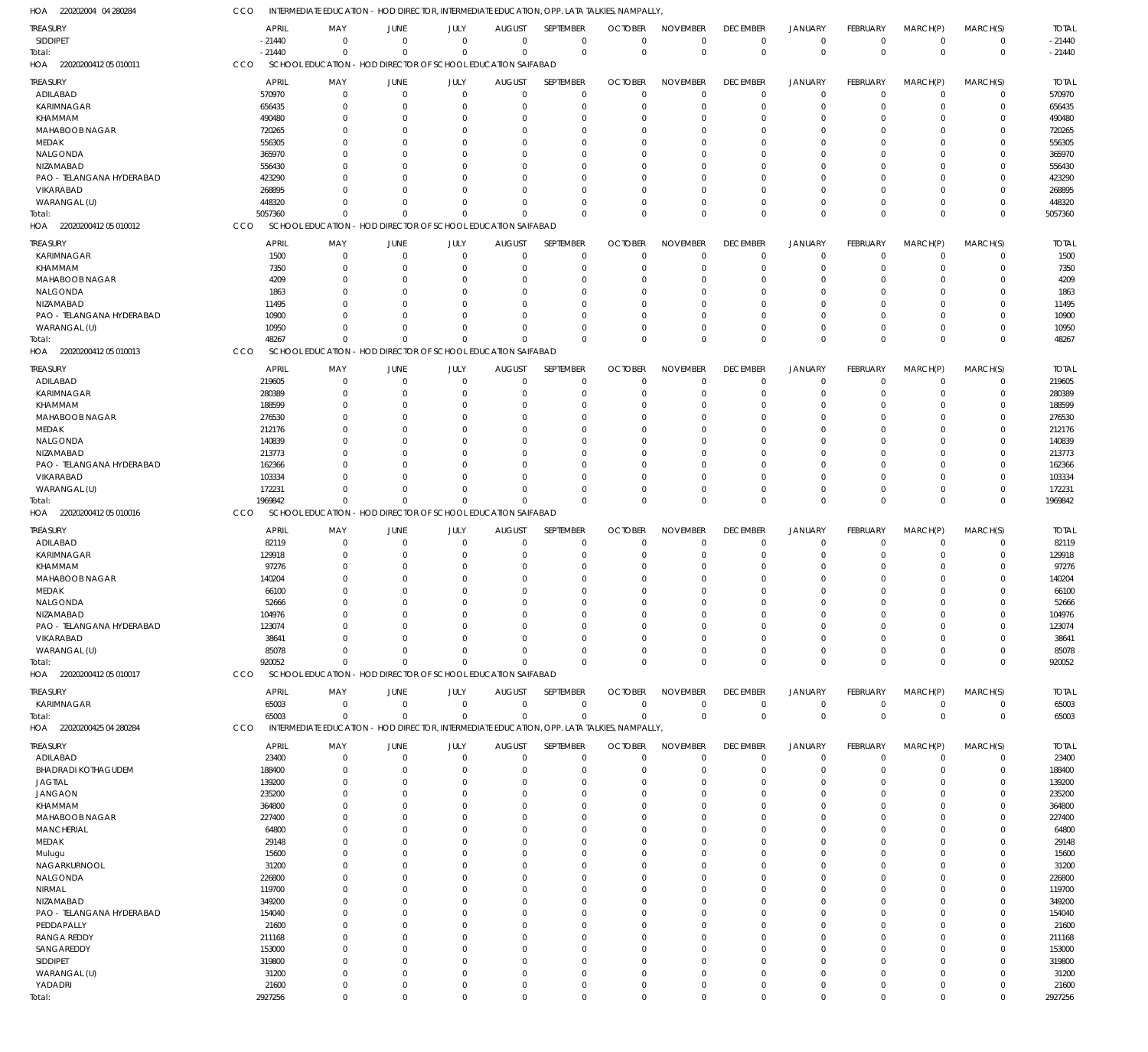| TREASURY                                  | <b>APRIL</b>      | MAY                                 | JUNE                                                                                 | JULY                 | <b>AUGUST</b>             | SEPTEMBER                | <b>OCTOBER</b>             | <b>NOVEMBER</b>             | <b>DECEMBER</b>         | <b>JANUARY</b>             | FEBRUARY                   | MARCH(P)             | MARCH(S)                   | <b>TOTAL</b>      |
|-------------------------------------------|-------------------|-------------------------------------|--------------------------------------------------------------------------------------|----------------------|---------------------------|--------------------------|----------------------------|-----------------------------|-------------------------|----------------------------|----------------------------|----------------------|----------------------------|-------------------|
| KARIMNAGAR                                | 30910             | $\mathbf 0$                         | $\Omega$                                                                             | $\mathbf{0}$         | $\Omega$                  | $\mathbf 0$              | $\Omega$                   | $\Omega$                    | $\Omega$                | $\Omega$                   | $\Omega$                   | $\Omega$             | $\mathbf 0$                | 30910             |
| MAHABOOB NAGAR                            | 408630            | $\Omega$                            | $\Omega$                                                                             | $\Omega$             | -C                        | $\Omega$                 | $\sqrt{ }$                 | $\Omega$                    | $\Omega$                | $\Omega$                   | $\Omega$                   | $\Omega$             | $\Omega$                   | 408630            |
| NALGONDA                                  | 350200            | $\Omega$                            | $\Omega$                                                                             | $\Omega$             |                           | $\Omega$                 |                            | $\Omega$<br>$\Omega$        | $\Omega$                | $\Omega$                   | $\Omega$                   |                      | $\Omega$                   | 350200            |
| PAO - TELANGANA HYDERABAD<br>WARANGAL (U) | 684272<br>1492038 | $\Omega$<br>$\Omega$                | 0<br>$\Omega$                                                                        | $\Omega$<br>$\Omega$ | -C<br>$\Omega$            | $\Omega$<br>$\Omega$     | $\Omega$                   | $\Omega$                    | $\Omega$<br>$\Omega$    | $\Omega$<br>$\Omega$       | $\Omega$                   | $\Omega$<br>$\Omega$ | $\Omega$<br>$\Omega$       | 684272<br>1492038 |
| Total:                                    | 2966050           | $\Omega$                            | $\Omega$                                                                             | $\Omega$             | $\Omega$                  | $\Omega$                 | $\Omega$                   | $\Omega$                    | $\Omega$                | $\Omega$                   | $\Omega$                   | $\Omega$             | $\Omega$                   | 2966050           |
| HOA 220202105 04 010012                   | CCO               | SCHOOL EDUCATION -                  | - HOD DIRECTOR OF SCHOOL EDUCATION SAIFABAD                                          |                      |                           |                          |                            |                             |                         |                            |                            |                      |                            |                   |
|                                           |                   |                                     |                                                                                      |                      |                           |                          |                            |                             |                         |                            |                            |                      |                            |                   |
| <b>TREASURY</b>                           | <b>APRIL</b>      | MAY                                 | JUNE                                                                                 | JULY                 | <b>AUGUST</b>             | SEPTEMBER                | <b>OCTOBER</b>             | <b>NOVEMBER</b>             | <b>DECEMBER</b>         | <b>JANUARY</b>             | <b>FEBRUARY</b>            | MARCH(P)             | MARCH(S)                   | <b>TOTAL</b>      |
| KARIMNAGAR                                | 350               | 0                                   | $\Omega$                                                                             | $\Omega$             | $\Omega$                  | $\Omega$                 | $\Omega$                   | $\Omega$                    | $\Omega$                | $\Omega$                   | $\Omega$                   | $\Omega$             | $\Omega$                   | 350               |
| MAHABOOB NAGAR                            | 1640              | $\Omega$                            | 0                                                                                    | $\Omega$             | $\Omega$                  | $\Omega$                 | $\Omega$                   | $\Omega$                    | $\Omega$                | $\Omega$                   | $\Omega$                   | $\Omega$             | $\Omega$                   | 1640              |
| NALGONDA                                  | 400               | $\Omega$                            | 0                                                                                    | $\Omega$             | $\Omega$                  | $\Omega$                 | $\Omega$                   | $\Omega$                    | $\Omega$                | $\Omega$                   |                            | $\Omega$             | $\Omega$                   | 400               |
| PAO - TELANGANA HYDERABAD                 | 11400             | $\Omega$                            | n                                                                                    | -C                   |                           | $\Omega$                 |                            | $\Omega$                    | $\Omega$                | $\Omega$                   |                            |                      | 0                          | 11400             |
| WARANGAL (U)                              | 16250<br>30040    | $\Omega$<br>$\Omega$                | n<br>$\Omega$                                                                        | $\Omega$<br>$\Omega$ | $\Omega$<br>$\Omega$      | $\Omega$<br>$\Omega$     | $\Omega$                   | $\Omega$<br>$\Omega$        | $\Omega$<br>$\Omega$    | $\Omega$<br>$\Omega$       | $\Omega$<br>$\Omega$       | $\Omega$<br>$\Omega$ | $\Omega$<br>$\Omega$       | 16250<br>30040    |
| Total:<br>HOA 220202105 04 010013         | CCO               | <b>SCHOOL EDUCATION</b>             | HOD DIRECTOR OF SCHOOL EDUCATION SAIFABAD                                            |                      |                           |                          |                            |                             |                         |                            |                            |                      |                            |                   |
|                                           |                   |                                     |                                                                                      |                      |                           |                          |                            |                             |                         |                            |                            |                      |                            |                   |
| TREASURY                                  | <b>APRIL</b>      | MAY                                 | JUNE                                                                                 | JULY                 | <b>AUGUST</b>             | SEPTEMBER                | <b>OCTOBER</b>             | <b>NOVEMBER</b>             | <b>DECEMBER</b>         | <b>JANUARY</b>             | FEBRUARY                   | MARCH(P)             | MARCH(S)                   | <b>TOTAL</b>      |
| KARIMNAGAR                                | 11858             | $\mathbf 0$                         | $\Omega$                                                                             | $\Omega$             | $\Omega$                  | $\mathbf 0$              | $\mathcal{L}$              | $\Omega$                    | $\Omega$                | $\overline{0}$             | $\Omega$                   | $\Omega$             | 0                          | 11858             |
| MAHABOOB NAGAR                            | 128358            | $\Omega$                            | $\Omega$                                                                             | $\Omega$             | $\Omega$                  | $\Omega$                 | $\Omega$                   | $\Omega$                    | $\Omega$                | $\Omega$                   | $\Omega$                   | $\Omega$             | $\Omega$                   | 128358            |
| NALGONDA                                  | 134470            | $\Omega$                            | $\Omega$                                                                             | $\Omega$             | 0                         | $\Omega$                 |                            | $\Omega$                    | $\Omega$                | $\Omega$                   |                            | $\Omega$             | $\Omega$                   | 134470            |
| PAO - TELANGANA HYDERABAD                 | 242256            | $\Omega$                            | 0                                                                                    | $\Omega$             |                           | $\Omega$                 | ſ                          | $\Omega$                    | $\Omega$                | $\Omega$                   | $\Omega$                   | $\Omega$             | $\Omega$                   | 242256            |
| WARANGAL (U)                              | 574603            | $\Omega$                            | $\Omega$                                                                             | $\Omega$             | $\Omega$                  | $\Omega$                 | $\Omega$                   | $\Omega$                    | $\Omega$                | $\Omega$                   | $\Omega$                   | $\Omega$             | $\Omega$                   | 574603            |
| Total:                                    | 1091545           | $\Omega$<br><b>SCHOOL EDUCATION</b> | $\Omega$                                                                             | $\Omega$             | $\Omega$                  | $\Omega$                 | $\Omega$                   | $\Omega$                    | $\Omega$                | $\Omega$                   | $\Omega$                   | $\Omega$             | $\mathbf 0$                | 1091545           |
| HOA 220202105 04 010016                   | CCO               |                                     | HOD DIRECTOR OF SCHOOL EDUCATION SAIFABAD                                            |                      |                           |                          |                            |                             |                         |                            |                            |                      |                            |                   |
| <b>TREASURY</b>                           | <b>APRIL</b>      | MAY                                 | JUNE                                                                                 | JULY                 | <b>AUGUST</b>             | SEPTEMBER                | <b>OCTOBER</b>             | <b>NOVEMBER</b>             | <b>DECEMBER</b>         | JANUARY                    | <b>FEBRUARY</b>            | MARCH(P)             | MARCH(S)                   | <b>TOTAL</b>      |
| KARIMNAGAR                                | 6116              | $\Omega$                            | $\Omega$                                                                             | $\Omega$             | $\Omega$                  | $\Omega$                 | $\Omega$                   | $\Omega$                    | $\Omega$                | $\Omega$                   | $\Omega$                   | $\Omega$             | $\Omega$                   | 6116              |
| MAHABOOB NAGAR                            | 67824             | $\Omega$                            | 0                                                                                    | $\Omega$             | 0                         | $\Omega$                 | $\Omega$                   | $\Omega$                    | $\Omega$                | $\Omega$                   | $\Omega$                   | $\Omega$             | $\Omega$                   | 67824             |
| NALGONDA                                  | 50284             | $\Omega$                            | n                                                                                    | -C                   |                           | $\Omega$                 |                            | $\Omega$                    | $\Omega$                | $\Omega$                   |                            |                      | U                          | 50284             |
| PAO - TELANGANA HYDERABAD                 | 179012            | $\Omega$                            | n                                                                                    | $\Omega$             | $\Omega$                  | $\Omega$                 | $\Omega$                   | $\Omega$                    | $\Omega$                | $\Omega$                   | <sup>0</sup>               | $\Omega$             | $\Omega$                   | 179012            |
| WARANGAL (U)                              | 296978            | $\Omega$                            | n                                                                                    | $\Omega$             | $\Omega$                  | $\Omega$                 | $\Omega$                   | $\Omega$                    | $\Omega$                | $\Omega$                   | $\Omega$                   | $\Omega$             | $\Omega$                   | 296978            |
| Total:                                    | 600214            | $\Omega$                            |                                                                                      | $\Omega$             | $\Omega$                  | $\Omega$                 |                            | $\Omega$                    | $\Omega$                | $\Omega$                   | $\Omega$                   | $\Omega$             | $\Omega$                   | 600214            |
| HOA 220202105 04 010017                   | CCO               | <b>SCHOOL EDUCATION</b>             | HOD DIRECTOR OF SCHOOL EDUCATION SAIFABAD                                            |                      |                           |                          |                            |                             |                         |                            |                            |                      |                            |                   |
| TREASURY                                  | APRIL             | MAY                                 | JUNE                                                                                 | JULY                 | <b>AUGUST</b>             | SEPTEMBER                | <b>OCTOBER</b>             | <b>NOVEMBER</b>             | <b>DECEMBER</b>         | <b>JANUARY</b>             | FEBRUARY                   | MARCH(P)             | MARCH(S)                   | <b>TOTAL</b>      |
| MAHABOOB NAGAR                            | 8349              | $\mathbf 0$                         | $\Omega$                                                                             | $\mathbf 0$          | $\Omega$                  | $\mathbf 0$              | $\Omega$                   | $\Omega$                    | $\Omega$                | $\Omega$                   | $\Omega$                   | $\Omega$             | $\mathbf 0$                | 8349              |
| NALGONDA                                  | 15355             | $\Omega$                            | $\Omega$                                                                             | $\mathbf 0$          | $\Omega$                  | $\mathbf 0$              | $\Omega$                   | $\Omega$                    | $\Omega$                | $\overline{0}$             | $\Omega$                   | $\Omega$             | $\mathbf 0$                | 15355             |
| Total                                     | 23704             | $\Omega$                            | $\Omega$                                                                             | $\Omega$             | $\Omega$                  | $\Omega$                 | $\Omega$                   | $\Omega$                    | $\Omega$                | $\Omega$                   | $\Omega$                   | $\Omega$             | $\Omega$                   | 23704             |
| HOA 220202105 04 310311                   | CCO               | SCHOOL EDUCATION                    | HOD DIRECTOR OF SCHOOL EDUCATION SAIFABAD                                            |                      |                           |                          |                            |                             |                         |                            |                            |                      |                            |                   |
| <b>TREASURY</b>                           | <b>APRIL</b>      | MAY                                 | JUNE                                                                                 | JULY                 | <b>AUGUST</b>             | SEPTEMBER                | <b>OCTOBER</b>             | <b>NOVEMBER</b>             | <b>DECEMBER</b>         | <b>JANUARY</b>             | FEBRUARY                   | MARCH(P)             | MARCH(S)                   | <b>TOTAL</b>      |
| PAO - TELANGANA HYDERABAD                 | 343613            | $\Omega$                            | $\Omega$                                                                             | $\Omega$             | $\Omega$                  | $\Omega$                 | $\Omega$                   | $\Omega$                    | 0                       | $\overline{0}$             | $\Omega$                   | $\Omega$             | 0                          | 343613            |
| Total:                                    | 343613            | $\Omega$                            | $\Omega$                                                                             | $\Omega$             | $\Omega$                  | $\mathbf 0$              | $\Omega$                   | $\Omega$                    | $\Omega$                | $\Omega$                   | $\Omega$                   | $\Omega$             | $\mathbf 0$                | 343613            |
| HOA 220202105 09 010011                   | CCO               |                                     | SCHOOL EDUCATION - HOD DIRECTOR OF SCHOOL EDUCATION SAIFABAD                         |                      |                           |                          |                            |                             |                         |                            |                            |                      |                            |                   |
|                                           |                   |                                     |                                                                                      |                      |                           |                          |                            |                             |                         |                            |                            |                      |                            |                   |
| TREASURY                                  | <b>APRIL</b>      | MAY                                 | JUNE                                                                                 | JULY                 | <b>AUGUST</b>             | <b>SEPTEMBER</b>         | <b>OCTOBER</b>             | <b>NOVEMBER</b>             | <b>DECEMBER</b>         | <b>JANUARY</b>             | FEBRUARY                   | MARCH(P)             | MARCH(S)                   | <b>TOTAL</b>      |
| PAO - TELANGANA HYDERABAD                 | 98870             | $\mathbf 0$                         | $\Omega$                                                                             | $\mathbf 0$          | $\mathbf{0}$              | $\mathbf 0$              | $\Omega$                   | $\Omega$                    | $\Omega$                | $\overline{0}$             | $\overline{0}$             | $\Omega$             | 0                          | 98870             |
| Total:                                    | 98870             | $\Omega$                            | $\Omega$                                                                             | $\Omega$             | $\Omega$                  | $\mathbf 0$              | $\Omega$                   | $\Omega$                    | $\Omega$                | $\Omega$                   | $\Omega$                   | $\Omega$             | $\mathbf{0}$               | 98870             |
| HOA 220202105 09 010012                   | CCO               | <b>SCHOOL EDUCATION</b>             | HOD DIRECTOR OF SCHOOL EDUCATION SAIFABAD                                            |                      |                           |                          |                            |                             |                         |                            |                            |                      |                            |                   |
| TREASURY                                  | APRIL             | MAY                                 | JUNE                                                                                 | JULY                 | <b>AUGUST</b>             | <b>SEPTEMBER</b>         | <b>OCTOBER</b>             | <b>NOVEMBER</b>             | <b>DECEMBER</b>         | <b>JANUARY</b>             | <b>FEBRUARY</b>            | MARCH(P)             | MARCH(S)                   | <b>TOTAL</b>      |
| PAO - TELANGANA HYDERABAD                 | 1700              | $\Omega$                            | 0                                                                                    | $\Omega$             | $\mathbf{0}$              | $\mathbf{0}$             | $\Omega$                   | $\Omega$                    | $\mathbf 0$             | $\mathbf 0$                | 0                          | 0                    | $\mathbf 0$                | 1700              |
| Total:                                    | 1700              | $\Omega$                            | $\Omega$                                                                             | $\Omega$             | $\Omega$                  | $\Omega$                 | $\Omega$                   | $\Omega$                    | $\mathbf 0$             | $\mathbf 0$                | $\Omega$                   | $\mathbf 0$          | $\mathbf 0$                | 1700              |
| HOA 220202105 09 010013                   | CCO               |                                     | SCHOOL EDUCATION - HOD DIRECTOR OF SCHOOL EDUCATION SAIFABAD                         |                      |                           |                          |                            |                             |                         |                            |                            |                      |                            |                   |
| <b>TREASURY</b>                           | <b>APRIL</b>      | MAY                                 | JUNE                                                                                 | JULY                 | <b>AUGUST</b>             | SEPTEMBER                | <b>OCTOBER</b>             | <b>NOVEMBER</b>             | <b>DECEMBER</b>         | <b>JANUARY</b>             | FEBRUARY                   | MARCH(P)             | MARCH(S)                   | <b>TOTAL</b>      |
| PAO - TELANGANA HYDERABAD                 | 37957             | $\mathbf 0$                         | $\mathbf 0$                                                                          | $\mathbf 0$          | $\mathbf{0}$              | $\mathbf 0$              | $\Omega$                   | $\Omega$                    | 0                       | $\overline{0}$             | $\overline{0}$             | 0                    | $\mathbf 0$                | 37957             |
| Total:                                    | 37957             | $\Omega$                            | $\Omega$                                                                             | $\mathbf 0$          | $\Omega$                  | $\Omega$                 | $\Omega$                   | $\Omega$                    | $\Omega$                | $\overline{0}$             | $\Omega$                   | $\Omega$             | $\mathbf 0$                | 37957             |
| HOA 220202105 09 010016                   | CCO               |                                     | SCHOOL EDUCATION - HOD DIRECTOR OF SCHOOL EDUCATION SAIFABAD                         |                      |                           |                          |                            |                             |                         |                            |                            |                      |                            |                   |
|                                           |                   |                                     |                                                                                      |                      |                           |                          |                            |                             |                         |                            |                            |                      |                            |                   |
| TREASURY<br>PAO - TELANGANA HYDERABAD     | APRIL             | MAY                                 | JUNE<br>$\Omega$                                                                     | JULY<br>$\Omega$     | <b>AUGUST</b><br>$\Omega$ | SEPTEMBER                | <b>OCTOBER</b><br>$\Omega$ | <b>NOVEMBER</b><br>$\Omega$ | <b>DECEMBER</b>         | <b>JANUARY</b>             | <b>FEBRUARY</b>            | MARCH(P)<br>$\Omega$ | MARCH(S)                   | <b>TOTAL</b>      |
|                                           | 29367<br>29367    | $\mathbf 0$<br>$\Omega$             | $\Omega$                                                                             | $\Omega$             | $\Omega$                  | $^{\circ}$<br>$^{\circ}$ | $\Omega$                   | $\Omega$                    | $\mathbf 0$<br>$\Omega$ | $\overline{0}$<br>$\Omega$ | $\overline{0}$<br>$\Omega$ | $\Omega$             | $\mathbf 0$<br>$\mathbf 0$ | 29367             |
| Total:<br>HOA 220202106 05 010011         | CCO               |                                     | GOVERNMENT TEXTBOOK PRESS - HOD DIRECTOR, TEXTBOOK PRESS MINT COMPOUND, KHAIRATABAD, |                      |                           |                          |                            |                             |                         |                            |                            |                      |                            | 29367             |
|                                           |                   |                                     |                                                                                      |                      |                           |                          |                            |                             |                         |                            |                            |                      |                            |                   |
| TREASURY                                  | APRIL             | MAY                                 | JUNE                                                                                 | JULY                 | <b>AUGUST</b>             | SEPTEMBER                | <b>OCTOBER</b>             | <b>NOVEMBER</b>             | <b>DECEMBER</b>         | <b>JANUARY</b>             | FEBRUARY                   | MARCH(P)             | MARCH(S)                   | TOTAL             |
| <b>KARIMNAGAR</b>                         | 124430            | $\mathbf 0$                         | $\Omega$                                                                             | 0                    | $\Omega$                  | $\mathbf 0$              | $\Omega$                   | $\Omega$                    | $\Omega$                | $\overline{0}$             | $\Omega$                   | $\Omega$             | $\mathbf 0$                | 124430            |
| KHAMMAM                                   | 131900            | $\mathbf 0$                         | $\Omega$                                                                             | $\Omega$             | $\Omega$                  | $\mathbf 0$              | $\Omega$                   | $\Omega$                    | $\Omega$                | $\overline{0}$             | $\Omega$                   | $\Omega$             | 0                          | 131900            |
| MAHABOOB NAGAR                            | 91200             | $\Omega$                            | $\Omega$                                                                             | $\Omega$             | -C                        | $\Omega$                 | $\Omega$                   | $\Omega$                    | $\Omega$                | $\Omega$                   | $\Omega$                   | $\Omega$             | $\Omega$                   | 91200             |
| <b>MANCHERIAL</b>                         | 67510             | $\Omega$                            | 0                                                                                    | $\Omega$             | $\Omega$                  | $\Omega$                 | ſ                          | $\Omega$                    | $\Omega$                | $\Omega$                   | <sup>0</sup>               | $\Omega$             | $\Omega$                   | 67510             |
| MEDAK                                     | 41840             | $\Omega$                            | 0                                                                                    | $\Omega$             |                           | $\Omega$                 |                            | $\Omega$                    |                         | $\Omega$                   | <sup>0</sup>               |                      | 0                          | 41840             |
| NALGONDA                                  | 91490             | $\Omega$                            | n                                                                                    | $\Omega$             |                           | $\Omega$                 |                            | $\Omega$                    |                         | $\Omega$                   |                            | $\Omega$             | 0                          | 91490             |
| NIZAMABAD                                 | 334251            | $\Omega$                            | n                                                                                    | $\Omega$             |                           | $\Omega$                 |                            | $\Omega$                    |                         | $\Omega$                   | <sup>0</sup>               | $\Omega$             | $\Omega$                   | 334251            |
| PAO - TELANGANA HYDERABAD                 | 13361074          | $\Omega$                            | ſ                                                                                    | $\Omega$             |                           | $\Omega$                 |                            | $\Omega$                    | $\Omega$                | $\Omega$                   |                            | $\Omega$             | $\Omega$                   | 13361074          |
| VIKARABAD                                 | 127300            | $\Omega$                            | n                                                                                    | $\Omega$             |                           | $\Omega$                 |                            | $\Omega$                    | $\Omega$                | $\Omega$                   | <sup>0</sup>               |                      | 0                          | 127300            |
| WARANGAL (U)                              | 195300            | $\Omega$                            | $\Omega$                                                                             | $\Omega$             | $\Omega$                  | $\Omega$                 | $\Omega$                   | $\Omega$                    | $\Omega$                | $\Omega$                   | $\Omega$                   | $\Omega$             | $\Omega$                   | 195300            |
| Total:                                    | 14566295          | $\Omega$                            | $\Omega$                                                                             | $\Omega$             | $\Omega$                  | $\Omega$                 | $\Omega$                   | $\Omega$                    | $\Omega$                | $\Omega$                   | $\Omega$                   | $\Omega$             | $\Omega$                   | 14566295          |
| HOA 220202106 05 010012                   | <b>CCO</b>        |                                     | GOVERNMENT TEXTBOOK PRESS - HOD DIRECTOR, TEXTBOOK PRESS MINT COMPOUND, KHAIRATABAD, |                      |                           |                          |                            |                             |                         |                            |                            |                      |                            |                   |
| TREASURY                                  | APRIL             | MAY                                 | JUNE                                                                                 | JULY                 | <b>AUGUST</b>             | SEPTEMBER                | <b>OCTOBER</b>             | <b>NOVEMBER</b>             | <b>DECEMBER</b>         | <b>JANUARY</b>             | <b>FEBRUARY</b>            | MARCH(P)             | MARCH(S)                   | <b>TOTAL</b>      |
| KARIMNAGAR                                | 1300              | 0                                   | $\Omega$                                                                             | $\Omega$             | $\Omega$                  | $\Omega$                 | $\Omega$                   | $\Omega$                    | $\Omega$                | $\Omega$                   | $\Omega$                   | $\Omega$             | $\Omega$                   | 1300              |
| KHAMMAM                                   | 1600              | $\Omega$                            | 0                                                                                    | $\Omega$             | $\Omega$                  | $\Omega$                 | $\Omega$                   | $\Omega$                    | $\Omega$                | $\Omega$                   | $\Omega$                   | $\Omega$             | $\Omega$                   | 1600              |
| NIZAMABAD                                 | 3340              | $\Omega$                            | 0                                                                                    | -C                   |                           | $\Omega$                 | $\Omega$                   | $\Omega$                    | $\Omega$                | $\Omega$                   | $\Omega$                   |                      | $\Omega$                   | 3340              |
| PAO - TELANGANA HYDERABAD                 | 310490            | $\Omega$                            | 0                                                                                    | $\Omega$             | $\Omega$                  | $\Omega$                 | $\Omega$                   | $\Omega$                    | $\Omega$                | $\Omega$                   | $\Omega$                   | $\Omega$             | $\Omega$                   | 310490            |
| WARANGAL (U)                              | 1850              | 0                                   | $\Omega$                                                                             | $\Omega$             | $\Omega$                  | $\mathbf 0$              | $\Omega$                   | $\Omega$                    | $\Omega$                | $\overline{0}$             | $\Omega$                   | $\mathbf 0$          | 0                          | 1850              |
| Total:                                    | 318580            | $\Omega$                            | $\Omega$                                                                             | $\Omega$             | $\Omega$                  | $\Omega$                 | $\Omega$                   | $\mathbf 0$                 | $\mathbf{0}$            | $\mathbf 0$                | $\Omega$                   | $\Omega$             | $\Omega$                   | 318580            |

CCO SCHOOL EDUCATION - HOD DIRECTOR OF SCHOOL EDUCATION SAIFABAD

220202105 04 010011 HOA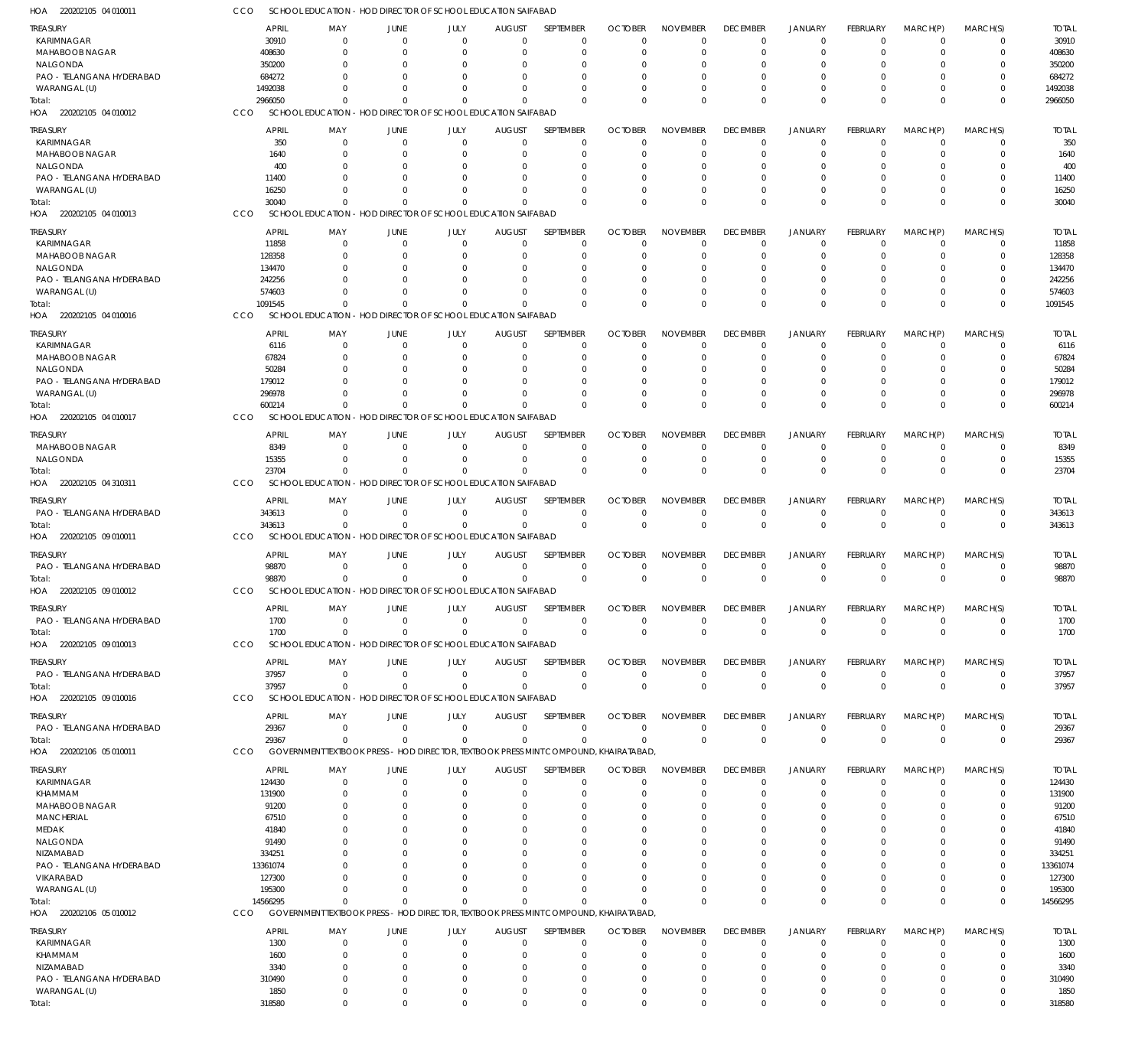220202106 05 010013 HOA 220202106 05 010016 HOA 220202106 05 010017 HOA 220202106 05 010018 HOA 220202106 05 300302 HOA 220202106 05 310318 HOA 220202108 04 010011 HOA 220202108 04 010012 HOA 220202108 04 010013 HOA 220202108 04 010016 HOA 220202108 04 020021 HOA 220202108 04 130131 HOA 220202108 04 130135 HOA 220202108 04 300302 HOA GOVERNMENT TEXTBOOK PRESS - HOD DIRECTOR, TEXTBOOK PRESS MINT COMPOUND, KHAIRATABAD, GOVERNMENT TEXTBOOK PRESS - HOD DIRECTOR, TEXTBOOK PRESS MINT COMPOUND, KHAIRATABAD, GOVERNMENT TEXTBOOK PRESS - HOD DIRECTOR, TEXTBOOK PRESS MINT COMPOUND, KHAIRATABAD, GOVERNMENT TEXTBOOK PRESS - HOD DIRECTOR, TEXTBOOK PRESS MINT COMPOUND, KHAIRATABAD, GOVERNMENT TEXTBOOK PRESS - HOD DIRECTOR, TEXTBOOK PRESS MINT COMPOUND, KHAIRATABAD, GOVERNMENT TEXTBOOK PRESS - HOD DIRECTOR, TEXTBOOK PRESS MINT COMPOUND, KHAIRATABAD, GOVERNMENT EXAMINATIONS - HOD COMMISSIONER FOR GOVERNMENT EXAMINATIONS NAMPALLY GOVERNMENT EXAMINATIONS - HOD COMMISSIONER FOR GOVERNMENT EXAMINATIONS NAMPALLY GOVERNMENT EXAMINATIONS - HOD COMMISSIONER FOR GOVERNMENT EXAMINATIONS NAMPALLY GOVERNMENT EXAMINATIONS - HOD COMMISSIONER FOR GOVERNMENT EXAMINATIONS NAMPALLY GOVERNMENT EXAMINATIONS - HOD COMMISSIONER FOR GOVERNMENT EXAMINATIONS NAMPALLY GOVERNMENT EXAMINATIONS - HOD COMMISSIONER FOR GOVERNMENT EXAMINATIONS NAMPALLY GOVERNMENT EXAMINATIONS - HOD COMMISSIONER FOR GOVERNMENT EXAMINATIONS NAMPALLY GOVERNMENT EXAMINATIONS - HOD COMMISSIONER FOR GOVERNMENT EXAMINATIONS NAMPALLY **CCO** CCO CCO CCO. CCO CCO CCO. CCO **CCO** CCO **CCO CCO** CCO CCO 5917080 4119978 227503 101854 68807 20000 2774328 63874 1065061 816631 484780 19420 85110 445162  $\Omega$  $\Omega$ 0  $\Omega$  $\Omega$ 0 0 0 0 0 0  $\Omega$  $\Omega$ 0  $\Omega$  $\Omega$ 0  $\Omega$ 0 0 0 0 0  $\Omega$  $\,$  0  $\,$ 0  $\Omega$ 0  $\sqrt{0}$  $\sqrt{0}$ 0  $\mathbf{0}$ 0 0  $\Omega$ 0 0  $\Omega$ 0  $\Omega$  $\Omega$ 0  $\Omega$  $\Omega$ 0  $\Omega$  $\Omega$ 0  $\Omega$ 0 0  $\Omega$ 0  $\Omega$  $\Omega$ 0  $\Omega$  $\Omega$ 0  $\Omega$ 0 0  $\Omega$ 0 0  $\Omega$ 0  $\Omega$  $\Omega$ 0  $\bigcap$  $\Omega$ 0  $\Omega$  $\Omega$ 0  $\Omega$  $\Omega$ 0  $\Omega$  $\Omega$  $\Omega$  $\Omega$ 0  $\Omega$  $\Omega$ 0  $\Omega$  $\Omega$ 0  $\Omega$ 0 0  $\Omega$ 0  $\Omega$  $\Omega$ 0  $\Omega$ 0 0  $\Omega$ 0 0  $\Omega$ 0 0 0 0  $\Omega$ 0 0  $\Omega$ 0 0  $\Omega$ 0 0  $\Omega$ 0 0  $\Omega$ 0  $\Omega$  $\Omega$ 0 0 0 0  $\Omega$ 0 0  $\Omega$  $\boldsymbol{0}$ 0  $\Omega$ 0  $\Omega$  $\Omega$ 0  $\Omega$ 0 0  $\Omega$ 0 0  $\Omega$ 0 0  $\Omega$ 0  $\Omega$  $\Omega$ 0  $\Omega$  $\Omega$ 0  $\Omega$ 0 0  $\Omega$ 0 0  $\Omega$ 0  $\Omega$  $\Omega$ 0 5917080 4119978 227503 101854 68807 20000 2774328 63874 1065061 816631 484780 19420 85110 445162 KARIMNAGAR KHAMMAM MAHABOOB NAGAR MANCHERIAL MEDAK NALGONDA NIZAMABAD PAO - TELANGANA HYDERABAD VIKARABAD WARANGAL (U) KARIMNAGAR KHAMMAM MAHABOOB NAGAR MANCHERIAL MEDAK NALGONDA NIZAMABAD PAO - TELANGANA HYDERABAD VIKARABAD WARANGAL (U) PAO - TELANGANA HYDERABAD PAO - TELANGANA HYDERABAD PAO - TELANGANA HYDERABAD PAO - TELANGANA HYDERABAD PAO - TELANGANA HYDERABAD PAO - TELANGANA HYDERABAD PAO - TELANGANA HYDERABAD PAO - TELANGANA HYDERABAD PAO - TELANGANA HYDERABAD PAO - TELANGANA HYDERABAD PAO - TELANGANA HYDERABAD PAO - TELANGANA HYDERABAD TREASURY TREASURY TREASURY **TREASURY** TREASURY TREASURY **TREASURY** TREASURY TREASURY **TREASURY** TREASURY TREASURY **TREASURY** TREASURY 47850 50626 35000 25863 16046 35166 128401 5454339 48854 74935 24680 26112 18052 10807 4966 13150 76767 3888526 18268 38650 227503 101854 68807 20000 2774328 63874 1065061 816631 484780 19420 85110 445162 APRIL APRIL APRIL APRIL APRIL APRIL APRIL APRIL APRIL APRIL APRIL APRIL APRIL APRIL  $\Omega$ 0  $\Omega$ 0  $\Omega$  $\sqrt{2}$ 0  $\Omega$  $\Omega$ 0  $\Omega$ 0  $\Omega$ 0 0  $\sqrt{2}$ 0  $\Omega$  $\Omega$ 0  $\Omega$ 0 0 0 0 0 0 0  $\Omega$ 0 0  $\Omega$ MAY MAY MAY MAY MAY MAY MAY MAY MAY MAY MAY MAY MAY MAY 0 0  $\Omega$ 0 0  $\sqrt{2}$ 0  $\Omega$ 0 0  $\Omega$ 0  $\Omega$ 0 0  $\sqrt{2}$ 0  $\Omega$ 0 0 0  $\,$  0  $\,$ 0 0 0 0  $\,$  0  $\,$ 0  $\Omega$ 0 0  $\Omega$ JUNE JUNE JUNE **JUNE** JUNE JUNE JUNE JUNE JUNE JUNE JUNE JUNE JUNE JUNE 0 0  $\Omega$ 0 0  $\sqrt{2}$ 0  $\Omega$  $\Omega$ 0  $\sqrt{0}$ 0  $\Omega$ 0 0  $\Omega$ 0  $\Omega$  $\Omega$ 0 0  $\,$  0  $\,$ 0  $\,$  0  $\,$ 0 0 0  $\,$  0  $\,$  $\Omega$ 0 0  $\Omega$ JULY JULY JULY JULY JULY JULY JULY JULY JULY JULY JULY JULY JULY JULY  $\Omega$ 0  $\Omega$ 0  $\Omega$  $\sqrt{2}$ 0  $\Omega$  $\Omega$ 0  $\Omega$ 0  $\Omega$ 0  $\Omega$  $\Omega$ 0  $\Omega$ 0  $\Omega$  $\Omega$ 0 0 0 0 0 0 0  $\Omega$ 0 0  $\Omega$ AUGUST AUGUST AUGUST AUGUST AUGUST AUGUST AUGUST AUGUST AUGUST **AUGUST** AUGUST AUGUST AUGUST AUGUST  $\Omega$  $\overline{0}$  $\Omega$ 0  $\Omega$  $\Omega$ 0  $\Omega$  $\Omega$ 0  $\Omega$  $\overline{0}$  $\Omega$ 0  $\Omega$  $\Omega$ 0  $\Omega$  $\Omega$  $\Omega$  $\Omega$ 0 0  $\Omega$ 0 0 0 0  $\Omega$ 0 0  $\Omega$ SEPTEMBER SEPTEMBER SEPTEMBER **SEPTEMBER** SEPTEMBER SEPTEMBER **SEPTEMBER** SEPTEMBER SEPTEMBER **SEPTEMBER** SEPTEMBER SEPTEMBER **SEPTEMBER** SEPTEMBER  $\Omega$ 0  $\Omega$ 0  $\Omega$  $\Omega$ 0  $\Omega$  $\Omega$  $\Omega$  $\Omega$ 0  $\Omega$ 0  $\Omega$  $\Omega$ 0  $\Omega$ 0  $\Omega$  $\Omega$ 0 0  $\Omega$ 0 0 0 0  $\Omega$  $\Omega$ 0  $\Omega$ **OCTOBER OCTOBER OCTOBER OCTOBER** OCTOBER **OCTOBER OCTOBER** OCTOBER **OCTOBER OCTOBER OCTOBER OCTOBER** OCTOBER **OCTOBER**  $\Omega$ 0  $\Omega$ 0  $\Omega$  $\Omega$ 0  $\Omega$  $\Omega$ 0  $\Omega$ 0  $\Omega$ 0 0  $\Omega$ 0  $\Omega$  $\Omega$ 0  $\Omega$ 0 0  $\Omega$ 0 0  $\Omega$ 0  $\Omega$  $\Omega$ 0  $\Omega$ NOVEMBER NOVEMBER NOVEMBER NOVEMBER NOVEMBER NOVEMBER NOVEMBER NOVEMBER NOVEMBER NOVEMBER NOVEMBER NOVEMBER NOVEMBER NOVEMBER  $\Omega$ 0  $\Omega$ 0  $\Omega$  $\Omega$ 0  $\Omega$  $\Omega$ 0  $\Omega$ 0  $\Omega$ 0  $\Omega$  $\Omega$ 0  $\Omega$  $\Omega$ 0  $\Omega$ 0 0  $\Omega$ 0 0 0 0  $\Omega$  $\Omega$ 0  $\Omega$ DECEMBER DECEMBER DECEMBER **DECEMBER** DECEMBER DECEMBER **DECEMBER** DECEMBER DECEMBER **DECEMBER** DECEMBER DECEMBER **DECEMBER** DECEMBER  $\Omega$ 0  $\Omega$ 0  $\Omega$  $\Omega$ 0  $\Omega$  $\Omega$ 0  $\Omega$ 0  $\Omega$ 0  $\Omega$  $\Omega$ 0  $\Omega$  $\Omega$ 0  $\Omega$ 0 0  $\Omega$ 0 0 0 0  $\Omega$  $\Omega$ 0  $\Omega$ JANUARY JANUARY JANUARY JANUARY JANUARY JANUARY JANUARY JANUARY JANUARY JANUARY JANUARY JANUARY JANUARY JANUARY  $\Omega$ 0  $\Omega$ 0 0  $\Omega$ 0  $\Omega$  $\overline{0}$ 0  $\Omega$ 0  $\Omega$  $\overline{0}$ 0  $\Omega$ 0  $\Omega$  $\overline{0}$ 0  $\Omega$ 0 0  $\Omega$ 0 0 0 0  $\Omega$ 0 0  $\Omega$ FEBRUARY FEBRUARY FEBRUARY FEBRUARY FEBRUARY FEBRUARY FEBRUARY FEBRUARY FEBRUARY FEBRUARY FEBRUARY FEBRUARY FEBRUARY FEBRUARY  $\Omega$ 0  $\Omega$ 0  $\Omega$  $\Omega$ 0  $\Omega$  $\Omega$ 0  $\Omega$ 0  $\Omega$  $\overline{0}$  $\Omega$  $\Omega$ 0  $\Omega$  $\Omega$ 0  $\Omega$ 0  $\Omega$  $\Omega$ 0 0 0 0 0  $\Omega$ 0  $\Omega$ MARCH(P) MARCH(P) MARCH(P) MARCH(P) MARCH(P) MARCH(P) MARCH(P) MARCH(P) MARCH(P) MARCH(P) MARCH(P) MARCH(P) MARCH(P) MARCH(P)  $\Omega$ 0  $\Omega$ 0  $\Omega$  $\Omega$ 0  $\Omega$ 0  $\Omega$  $\Omega$ 0  $\Omega$ 0  $\Omega$  $\Omega$ 0  $\Omega$ 0  $\Omega$  $\Omega$ 0  $\Omega$  $\Omega$ 0 0  $\Omega$ 0  $\Omega$ 0 0  $\Omega$ MARCH(S) MARCH(S) MARCH(S) MARCH(S) MARCH(S) MARCH(S) MARCH(S) MARCH(S) MARCH(S) MARCH(S) MARCH(S) MARCH(S) MARCH(S) MARCH(S) 47850 50626 35000 25863 16046 35166 128401 5454339 48854 74935 24680 26112 18052 10807 4966 13150 76767 3888526 18268 38650 227503 101854 68807 20000 2774328 63874 1065061 816631 484780 19420 85110 445162 TOTAL TOTAL TOTAL TOTAL TOTAL TOTAL TOTAL TOTAL TOTAL TOTAL TOTAL TOTAL TOTAL TOTAL Total: Total: Total: Total: Total: Total: Total: Total: Total: Total: Total: Total: Total: Total: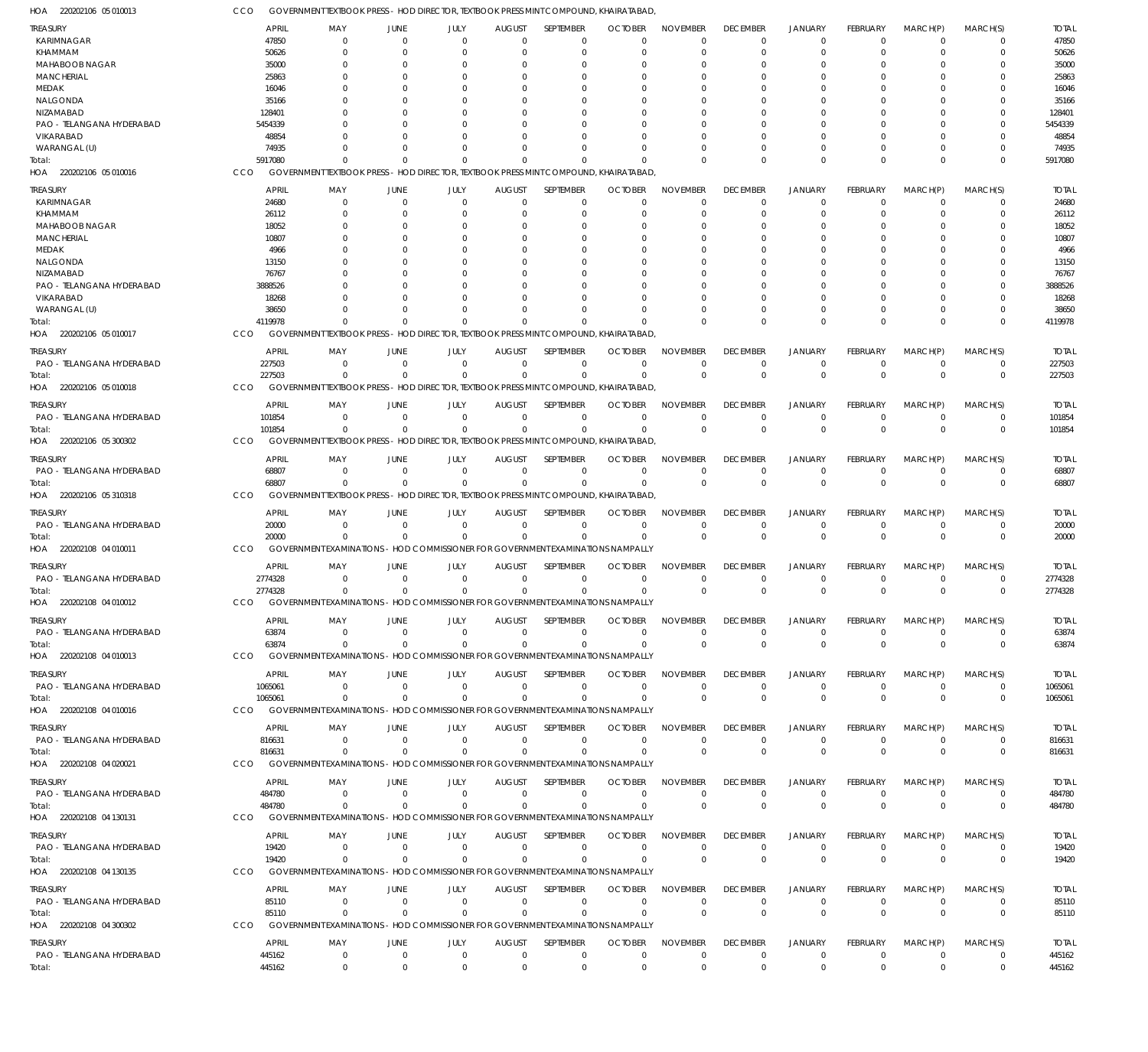22020210825 04 280284 HOA 220202109 04 010011 HOA 220202109 04 010012 HOA GOVERNMENT EXAMINATIONS - HOD COMMISSIONER FOR GOVERNMENT EXAMINATIONS NAMPALLY SCHOOL EDUCATION - HOD DIRECTOR OF SCHOOL EDUCATION SAIFABAD SCHOOL EDUCATION - HOD DIRECTOR OF SCHOOL EDUCATION SAIFABAD CCO CCO CCO 2518828 292493648 0  $\Omega$ 0  $\Omega$ 0  $\Omega$ 0  $\Omega$ 0  $\Omega$ 0  $\Omega$ 0  $\Omega$ 0  $\Omega$ 0  $\Omega$  $\boldsymbol{0}$  $\Omega$ 0  $\Omega$ 0  $\Omega$ 2518828 292493648 ADILABAD BHADRADI KOTHAGUDEM BHOOPALAPALLY JAGTIAL JOGULAMBA GADWAL KHAMMAM MAHABOOB NAGAR MAHABUBABAD MEDAK MEDCHAL NALGONDA NIRMAL NIZAMABAD Narayanpet RANGA REDDY SANGAREDDY SIDDIPET SIRICILLA SURYAPET VIKARABAD WANAPARTHY WARANGAL (R) YADADRI ADILABAD BHADRADI KOTHAGUDEM HYDERABAD URBAN JAGTIAL JANGAON JOGULAMBA GADWAL KAMAREDDY KARIMNAGAR KHAMMAM KOMARAMBHEEM ASIFABAD MAHABOOB NAGAR MAHABUBABAD MANCHERIAL MEDAK MEDCHAL Mulugu NAGARKURNOOL NALGONDA NIRMAL NIZAMABAD Narayanpet PAO - TELANGANA HYDERABAD PEDDAPALLY RANGA REDDY SANGAREDDY SIDDIPET SIRICILLA SURYAPET VIKARABAD WANAPARTHY WARANGAL (R) WARANGAL (U) YADADRI ADILABAD BHADRADI KOTHAGUDEM JAGTIAL JANGAON KAMAREDDY KARIMNAGAR KHAMMAM KOMARAMBHEEM ASIFABAD MAHABOOB NAGAR MAHABUBABAD **MANCHERIAL** MEDCHAL Mulugu NAGARKURNOOL NALGONDA NIRMAL NIZAMABAD Narayanpet TREASURY TREASURY TREASURY 8750 21114 7500 19520 7920 16641 680589 40090 2157 66525 19175 2700 12700 22670 48950 28180 754714 2300 658618 61590 1800 30325 4300 8111539 12974936 -218974 4893014 932010 2408125 1914020 7089185 16934770 2273089 14803747 3387160 3914380 3778744 2376675 1037310 3818345 8021285 5602058 13936860 4537100 113079174 1613970 3261802 8820123 5640399 972538 3573547 2609275 1054230 832565 25095729 3414918 34393 209585 3993 2000 6250 76991 148177 8175 31090 42100 8000 56467 20100 15950 18368 6050 101408 6150 APRIL APRIL APRIL 0 0  $\Omega$ 0 0  $\Omega$ 0  $\Omega$  $\Omega$ 0  $\Omega$ 0  $\Omega$ 0 0  $\Omega$  $\Omega$  $\Omega$ 0  $\Omega$ 0  $\Omega$  $\Omega$ 0 0  $\Omega$ 0  $\Omega$ 0  $\Omega$ 0 0  $\Omega$ 0  $\Omega$ 0 0  $\Omega$ 0  $\Omega$ 0 0  $\Omega$  $\Omega$  $\Omega$ 0 0 0  $\Omega$  $\Omega$ 0  $\Omega$  $\Omega$ 0  $\Omega$ 0  $\Omega$  $\,$  0  $\,$  $\Omega$  $\Omega$ 0  $\Omega$ 0 0  $\Omega$ 0  $\Omega$ 0 0  $\Omega$ 0  $\Omega$ 0 0 MAY MAY MAY 0 0  $\Omega$ 0 0  $\Omega$ 0  $\Omega$ 0 0 0 0  $\Omega$ 0 0 0 0  $\Omega$ 0  $\Omega$ 0 0  $\Omega$ 0 0 0 0  $\Omega$ 0  $\Omega$ 0 0  $\Omega$ 0  $\Omega$ 0 0  $\Omega$ 0  $\Omega$ 0 0 0 0  $\Omega$ 0 0 0 0  $\Omega$ 0  $\Omega$ 0 0  $\Omega$  $\,$  0  $\,$  $\Omega$ 0 0  $\Omega$ 0  $\Omega$ 0 0  $\Omega$ 0  $\Omega$ 0 0  $\Omega$ 0  $\Omega$ 0 0 JUNE **JUNE** JUNE 0 0  $\Omega$ 0 0  $\sqrt{0}$ 0  $\Omega$ 0 0 0 0  $\Omega$ 0 0 0 0  $\Omega$ 0  $\Omega$ 0 0  $\sqrt{0}$ 0 0 0 0 0 0  $\Omega$ 0 0  $\sqrt{0}$ 0  $\Omega$ 0 0 0 0  $\Omega$ 0 0 0 0  $\Omega$ 0 0 0 0  $\Omega$ 0  $\Omega$ 0 0  $\sqrt{0}$ 0  $\sqrt{0}$ 0 0  $\sqrt{0}$ 0  $\Omega$ 0 0  $\sqrt{0}$ 0  $\Omega$ 0 0 0 0  $\Omega$ 0 0 JULY JULY JULY 0 0  $\Omega$ 0 0  $\sqrt{2}$ 0  $\Omega$ 0 0  $\Omega$ 0  $\Omega$ 0 0  $\Omega$ 0  $\Omega$ 0  $\Omega$ 0 0  $\Omega$ 0 0 0 0  $\Omega$ 0  $\Omega$ 0 0  $\Omega$ 0  $\Omega$ 0 0  $\Omega$ 0  $\Omega$ 0 0  $\Omega$ 0  $\Omega$ 0 0 0 0  $\Omega$ 0  $\Omega$  $\Omega$ 0  $\Omega$ 0  $\Omega$ 0 0  $\Omega$ 0  $\Omega$ 0 0  $\Omega$ 0  $\Omega$ 0 0  $\Omega$ 0  $\Omega$ 0 0 AUGUST AUGUST AUGUST 0 0  $\Omega$ 0 0  $\Omega$ 0  $\Omega$  $\Omega$ 0  $\Omega$ 0  $\Omega$ 0 0  $\Omega$  $\Omega$  $\Omega$  $\overline{0}$  $\Omega$ 0 0  $\Omega$  $\overline{0}$ 0 0 0  $\Omega$  $\overline{0}$  $\Omega$ 0 0  $\Omega$ 0  $\Omega$ 0 0  $\Omega$ 0  $\Omega$ 0 0  $\Omega$  $\Omega$  $\Omega$  $\overline{0}$ 0 0  $\Omega$  $\Omega$  $\overline{0}$  $\Omega$  $\Omega$ 0  $\Omega$ 0  $\Omega$ 0 0  $\Omega$ 0  $\Omega$ 0 0  $\Omega$ 0  $\Omega$ 0 0  $\Omega$ 0  $\Omega$ 0 0 SEPTEMBER SEPTEMBER SEPTEMBER 0 0  $\Omega$ 0 0  $\Omega$ 0  $\Omega$  $\Omega$ 0  $\Omega$ 0  $\Omega$ 0 0  $\Omega$  $\Omega$  $\Omega$ 0  $\Omega$ 0 0  $\Omega$ 0 0 0 0  $\Omega$ 0  $\Omega$ 0  $\Omega$  $\Omega$ 0  $\Omega$ 0 0  $\Omega$ 0  $\Omega$ 0 0  $\Omega$  $\Omega$  $\Omega$ 0 0 0  $\Omega$  $\Omega$ 0  $\Omega$ 0 0  $\Omega$ 0  $\Omega$ 0  $\Omega$  $\Omega$ 0  $\Omega$ 0 0  $\Omega$ 0  $\Omega$ 0 0  $\Omega$ 0  $\Omega$ 0 0 **OCTOBER OCTOBER** OCTOBER 0 0  $\Omega$ 0 0  $\Omega$ 0  $\Omega$ 0 0  $\Omega$ 0  $\Omega$ 0 0  $\Omega$  $\Omega$  $\Omega$ 0  $\Omega$ 0 0  $\Omega$ 0 0 0 0  $\Omega$ 0  $\Omega$ 0 0  $\Omega$ 0  $\Omega$ 0 0  $\Omega$ 0  $\Omega$ 0 0  $\Omega$  $\Omega$  $\Omega$ 0 0 0 0  $\Omega$ 0  $\Omega$ 0 0  $\Omega$ 0  $\Omega$ 0 0  $\Omega$ 0  $\Omega$ 0 0  $\Omega$ 0  $\Omega$ 0 0  $\Omega$ 0  $\Omega$ 0 0 NOVEMBER NOVEMBER NOVEMBER 0 0  $\Omega$ 0 0  $\Omega$ 0  $\Omega$  $\overline{0}$ 0  $\Omega$ 0  $\Omega$  $\overline{0}$ 0  $\Omega$  $\Omega$  $\Omega$  $\overline{0}$  $\Omega$ 0 0 0 0 0 0 0  $\Omega$  $\overline{0}$  $\Omega$ 0 0  $\Omega$ 0  $\Omega$  $\overline{0}$ 0  $\Omega$ 0  $\Omega$ 0 0  $\Omega$  $\Omega$  $\Omega$  $\overline{0}$ 0 0 0  $\Omega$  $\overline{0}$  $\Omega$ 0 0  $\Omega$ 0  $\Omega$ 0 0  $\Omega$ 0  $\Omega$ 0 0  $\Omega$ 0  $\Omega$ 0 0  $\Omega$ 0  $\Omega$ 0 0 DECEMBER DECEMBER DECEMBER 0 0  $\Omega$ 0 0  $\Omega$ 0  $\Omega$  $\Omega$ 0  $\Omega$ 0  $\Omega$ 0 0  $\Omega$ 0  $\Omega$ 0  $\Omega$ 0 0 0 0 0 0 0  $\Omega$ 0  $\Omega$ 0  $\Omega$  $\Omega$ 0  $\Omega$ 0 0  $\Omega$ 0  $\Omega$ 0 0  $\Omega$ 0  $\Omega$ 0 0 0  $\Omega$  $\Omega$ 0  $\Omega$ 0 0 0 0  $\Omega$ 0 0  $\Omega$ 0  $\Omega$ 0 0  $\Omega$ 0  $\Omega$ 0 0  $\Omega$ 0  $\Omega$ 0 0 JANUARY JANUARY JANUARY 0 0  $\Omega$ 0 0  $\Omega$ 0  $\Omega$  $\overline{0}$ 0 0 0  $\Omega$ 0 0 0 0  $\Omega$ 0  $\Omega$ 0 0 0 0 0 0 0 0 0  $\Omega$ 0 0  $\Omega$ 0  $\Omega$  $\overline{0}$ 0 0 0  $\Omega$ 0 0 0 0  $\Omega$ 0 0 0 0  $\Omega$ 0  $\Omega$ 0 0 0 0  $\Omega$ 0 0 0 0  $\Omega$ 0 0 0 0  $\Omega$ 0 0 0 0 0 0 0 FEBRUARY FEBRUARY FEBRUARY 0 0  $\Omega$ 0 0  $\Omega$ 0  $\Omega$  $\overline{0}$ 0  $\Omega$ 0  $\Omega$ 0 0 0  $\Omega$  $\Omega$ 0  $\Omega$ 0 0 0 0 0 0 0  $\Omega$ 0  $\Omega$ 0 0  $\Omega$ 0  $\Omega$  $\overline{0}$ 0  $\Omega$ 0  $\Omega$ 0 0 0  $\Omega$  $\Omega$  $\overline{0}$ 0 0  $\Omega$  $\Omega$ 0  $\Omega$ 0 0  $\Omega$ 0  $\Omega$ 0  $\Omega$  $\Omega$ 0  $\Omega$ 0 0  $\Omega$ 0  $\Omega$  $\overline{0}$ 0  $\Omega$ 0  $\Omega$ 0 0 MARCH(P) MARCH(P) MARCH(P)  $\Omega$ 0  $\Omega$ 0 0  $\Omega$ 0  $\Omega$ 0 0  $\Omega$ 0  $\Omega$ 0 0 0  $\Omega$  $\Omega$ 0  $\Omega$ 0 0 0 0 0 0  $\Omega$  $\Omega$ 0  $\Omega$ 0 0  $\Omega$ 0  $\Omega$ 0 0  $\Omega$ 0  $\Omega$ 0 0 0  $\Omega$  $\Omega$ 0 0 0  $\Omega$  $\Omega$ 0  $\Omega$ 0  $\Omega$  $\Omega$ 0  $\Omega$ 0  $\Omega$  $\Omega$ 0  $\Omega$ 0 0  $\Omega$ 0  $\Omega$ 0 0  $\Omega$ 0  $\Omega$ 0 0 MARCH(S) MARCH(S) MARCH(S) 8750 21114 7500 19520 7920 16641 680589 40090 2157 66525 19175 2700 12700 22670 48950 28180 754714 2300 658618 61590 1800 30325 4300 8111539 12974936 -218974 4893014 932010 2408125 1914020 7089185 16934770 2273089 14803747 3387160 3914380 3778744 2376675 1037310 3818345 8021285 5602058 13936860 4537100 113079174 1613970 3261802 8820123 5640399 972538 3573547 2609275 1054230 832565 25095729 3414918 34393 209585 3993 2000 6250 76991 148177 8175 31090 42100 8000 56467 20100 15950 18368 6050 101408 6150 TOTAL TOTAL TOTAL Total: Total:

PAO - TELANGANA HYDERABAD

2671364

 $\,$  0  $\,$ 

 $\boldsymbol{0}$ 

0

 $\boldsymbol{0}$ 

0

 $\,$   $\,$   $\,$ 

 $\,$  0  $\,$ 

0

 $\,$  0  $\,$ 

 $\boldsymbol{0}$ 

0

0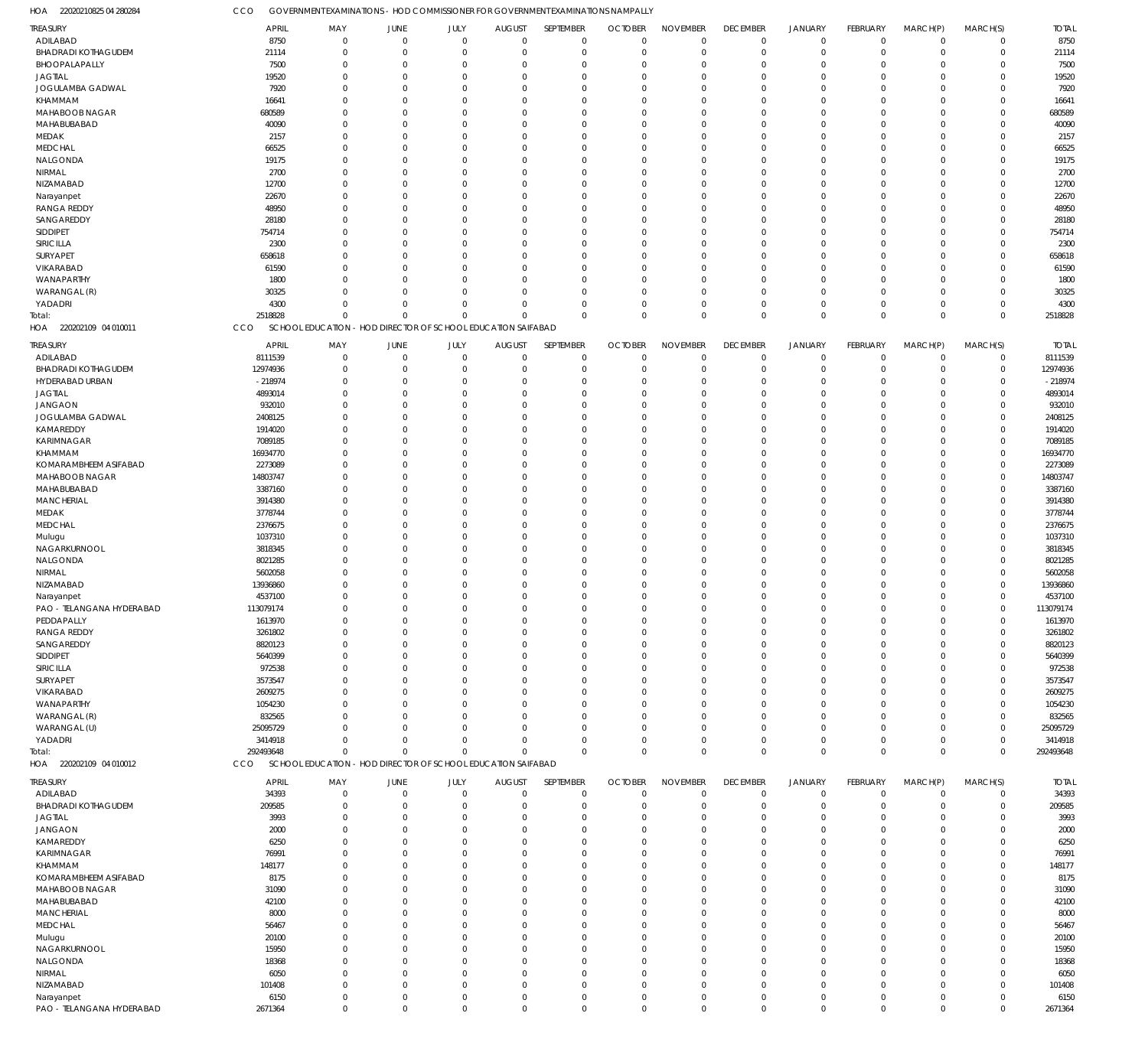|                            |                  |              |                                                              |                |               |             |                            | <b>NOVEMBER</b> |                             |                |                             |                |             |                  |
|----------------------------|------------------|--------------|--------------------------------------------------------------|----------------|---------------|-------------|----------------------------|-----------------|-----------------------------|----------------|-----------------------------|----------------|-------------|------------------|
| TREASURY                   | <b>APRIL</b>     | MAY          | JUNE                                                         | JULY           | <b>AUGUST</b> | SEPTEMBER   | <b>OCTOBER</b><br>$\Omega$ |                 | <b>DECEMBER</b><br>$\Omega$ | <b>JANUARY</b> | <b>FEBRUARY</b><br>$\Omega$ | MARCH(P)       | MARCH(S)    | <b>TOTAL</b>     |
| PEDDAPALLY                 | 7683             | $\mathbf{0}$ | $\mathbf 0$                                                  | $\overline{0}$ | $\mathbf 0$   | $\mathbf 0$ |                            | $\mathbf{0}$    |                             | $\mathbf 0$    |                             | $\mathbf{0}$   | $\mathbf 0$ | 7683             |
| <b>RANGA REDDY</b>         | 27400            | $\Omega$     | $\mathbf 0$                                                  | $\Omega$       | $\Omega$      | $\mathbf 0$ | $\Omega$                   | $\mathbf 0$     | $\Omega$                    | $\Omega$       | $\Omega$                    | $\Omega$       | $\mathbf 0$ | 27400            |
| SANGAREDDY                 | 9672             | $\Omega$     | $\mathbf 0$                                                  | $\Omega$       | 0             | $\Omega$    | $\Omega$                   | $\Omega$        | $\Omega$                    | $\Omega$       | $\Omega$                    | $\Omega$       | 0           | 9672             |
| SIDDIPET                   | 10140            | $\Omega$     | $\Omega$                                                     | $\Omega$       | $\Omega$      | $\Omega$    | $\Omega$                   | $\Omega$        | $\Omega$                    | $\Omega$       | $\Omega$                    | $\Omega$       | $\Omega$    | 10140            |
| SIRICILLA                  | 2000             | $\Omega$     | $\Omega$                                                     | $\Omega$       | $\Omega$      | $\Omega$    | $\Omega$                   | $\Omega$        | $\Omega$                    | $\Omega$       | $\Omega$                    | $\Omega$       | $\Omega$    | 2000             |
| SURYAPET                   | 7955             | $\Omega$     | $\Omega$                                                     | $\Omega$       | $\Omega$      | $\Omega$    | $\Omega$                   | $\Omega$        | $\Omega$                    | $\Omega$       | $\Omega$                    | $\Omega$       | $\Omega$    | 7955             |
| VIKARABAD                  | 4000             | O            | $\Omega$                                                     | $\Omega$       | $\Omega$      | $\Omega$    | $\Omega$                   | $\Omega$        | $\Omega$                    | $\Omega$       |                             | $\Omega$       | $\Omega$    | 4000             |
| WANAPARTHY                 | 4000             | $\Omega$     | $\Omega$                                                     | $\Omega$       | $\Omega$      | $\Omega$    | $\Omega$                   | $\Omega$        | $\Omega$                    | $\Omega$       | $\Omega$                    | $\Omega$       | $\Omega$    | 4000             |
| WARANGAL (R)               | 2950             | O            | $\Omega$                                                     | $\Omega$       | $\Omega$      | $\Omega$    | $\Omega$                   | $\Omega$        | $\Omega$                    | $\Omega$       | $\Omega$                    | $\Omega$       | $\Omega$    | 2950             |
| WARANGAL (U)               | 307528           | <sup>0</sup> | $\Omega$                                                     | $\Omega$       | $\Omega$      | $\Omega$    | $\Omega$                   | $\Omega$        | $\Omega$                    | $\Omega$       | $\Omega$                    | $\Omega$       | $\Omega$    | 307528           |
| YADADRI                    | 6150             | $\Omega$     | $\Omega$                                                     | $\Omega$       | $\Omega$      | $\Omega$    | $\Omega$                   | $\Omega$        | $\Omega$                    | $\Omega$       | $\Omega$                    | $\Omega$       | 0           | 6150             |
| Total:                     | 3856089          | $\Omega$     | $\Omega$                                                     | $\Omega$       | $\Omega$      | $\mathbf 0$ | $\Omega$                   | $\Omega$        | $\Omega$                    | $\Omega$       | $\Omega$                    | $\Omega$       | $\Omega$    | 3856089          |
| 220202109 04 010013<br>HOA | CCO              |              | SCHOOL EDUCATION - HOD DIRECTOR OF SCHOOL EDUCATION SAIFABAD |                |               |             |                            |                 |                             |                |                             |                |             |                  |
|                            |                  |              |                                                              |                |               |             |                            |                 |                             |                |                             |                |             |                  |
| TREASURY                   | <b>APRIL</b>     | MAY          | JUNE                                                         | JULY           | <b>AUGUST</b> | SEPTEMBER   | <b>OCTOBER</b>             | <b>NOVEMBER</b> | <b>DECEMBER</b>             | <b>JANUARY</b> | <b>FEBRUARY</b>             | MARCH(P)       | MARCH(S)    | <b>TOTAL</b>     |
| ADILABAD                   | 3125908          | $\mathbf 0$  | 0                                                            | $\mathbf 0$    | $\mathbf 0$   | $\mathbf 0$ | $\mathbf 0$                | $\mathbf 0$     | $\mathbf 0$                 | $\mathbf 0$    | $^{\circ}$                  | $\Omega$       | $\mathbf 0$ | 3125908          |
| <b>BHADRADI KOTHAGUDEM</b> | 4986421          | $\mathbf 0$  | $\mathbf 0$                                                  | $\overline{0}$ | $\Omega$      | $\mathbf 0$ | $\Omega$                   | $\Omega$        | $\Omega$                    | $\mathbf 0$    | $\Omega$                    | $\Omega$       | $\pmb{0}$   | 4986421          |
| <b>JAGTIAL</b>             | 1840865          | $\Omega$     | $\mathbf 0$                                                  | $\overline{0}$ | $\Omega$      | $\mathbf 0$ | $\Omega$                   | $\Omega$        | $\Omega$                    | $\Omega$       | $\Omega$                    | $\Omega$       | 0           | 1840865          |
| <b>JANGAON</b>             | 357552           | $\mathbf 0$  | $\mathbf 0$                                                  | $\Omega$       | $\Omega$      | $\mathbf 0$ | -C                         | $\Omega$        | $\Omega$                    | $\Omega$       | $\Omega$                    | $\Omega$       | 0           | 357552           |
| JOGULAMBA GADWAL           | 925157           | $\Omega$     | $\Omega$                                                     | $\Omega$       | $\Omega$      | $\Omega$    | $\Omega$                   | $\Omega$        | $\Omega$                    | $\Omega$       | $\Omega$                    | $\Omega$       | $\Omega$    | 925157           |
| KAMAREDDY                  | 734740           | $\Omega$     | $\Omega$                                                     | $\overline{0}$ | $\Omega$      | $\mathbf 0$ | $\Omega$                   | $\Omega$        | $\Omega$                    | $\Omega$       | $\Omega$                    | $\Omega$       | 0           | 734740           |
| KARIMNAGAR                 | 2713233          | $\Omega$     | $\Omega$                                                     | $\Omega$       | $\Omega$      | $\Omega$    | $\Omega$                   | $\Omega$        |                             | $\Omega$       | $\Omega$                    | $\Omega$       | $\Omega$    | 2713233          |
|                            |                  | $\Omega$     | $\Omega$                                                     | $\Omega$       | $\Omega$      |             |                            | $\Omega$        |                             | $\Omega$       |                             | $\Omega$       |             |                  |
| KHAMMAM                    | 6463190          |              |                                                              |                |               | $\mathbf 0$ | -C                         |                 | $\Omega$                    |                | $\Omega$                    |                | 0           | 6463190          |
| KOMARAMBHEEM ASIFABAD      | 872469           | $\Omega$     | $\Omega$                                                     | $\Omega$       | $\Omega$      | $\mathbf 0$ | $\Omega$                   | $\Omega$        | $\Omega$                    | $\Omega$       | $\Omega$                    | $\Omega$       | $\Omega$    | 872469           |
| MAHABOOB NAGAR             | 5677403          | $\Omega$     | $\Omega$                                                     | $\Omega$       | $\Omega$      | $\mathbf 0$ | -C                         | $\Omega$        | $\Omega$                    | $\Omega$       | $\Omega$                    | $\Omega$       | 0           | 5677403          |
| MAHABUBABAD                | 1300091          | $\Omega$     | $\Omega$                                                     | $\Omega$       | $\Omega$      | $\Omega$    | $\Omega$                   | $\Omega$        | $\Omega$                    | $\Omega$       | $\Omega$                    | $\Omega$       | 0           | 1300091          |
| <b>MANCHERIAL</b>          | 1519495          | $\Omega$     | $\Omega$                                                     | $\Omega$       | $\Omega$      | $\mathbf 0$ | $\Omega$                   | $\Omega$        | $\Omega$                    | $\Omega$       | $\Omega$                    | $\Omega$       | 0           | 1519495          |
| MEDAK                      | 1444666          | $\Omega$     | $\Omega$                                                     | $\Omega$       | $\Omega$      | $\Omega$    | $\Omega$                   | $\Omega$        | $\Omega$                    | $\Omega$       | $\Omega$                    | $\Omega$       | $\Omega$    | 1444666          |
| <b>MEDCHAL</b>             | 912050           | $\Omega$     | $\Omega$                                                     | $\Omega$       | $\Omega$      | $\mathbf 0$ | $\Omega$                   | $\Omega$        | $\Omega$                    | $\Omega$       | $\Omega$                    | $\Omega$       | 0           | 912050           |
| Mulugu                     | 398037           | $\Omega$     | $\Omega$                                                     | $\Omega$       | $\Omega$      | $\Omega$    | $\Omega$                   | $\Omega$        |                             | $\Omega$       | $\Omega$                    | $\Omega$       | 0           | 398037           |
| NAGARKURNOOL               | 1465072          | $\Omega$     | $\Omega$                                                     | $\Omega$       | $\Omega$      | $\mathbf 0$ | -C                         | $\Omega$        | $\Omega$                    | $\Omega$       | $\Omega$                    | $\Omega$       | 0           | 1465072          |
| NALGONDA                   | 3113352          | $\Omega$     | $\Omega$                                                     | $\Omega$       | $\Omega$      | $\Omega$    | $\Omega$                   | $\Omega$        | $\Omega$                    | $\Omega$       | $\Omega$                    | $\Omega$       | $\Omega$    | 3113352          |
| NIRMAL                     | 2149563          | $\Omega$     | $\Omega$                                                     | $\Omega$       | $\Omega$      | $\mathbf 0$ | $\Omega$                   | $\Omega$        | $\Omega$                    | $\Omega$       | $\Omega$                    | $\Omega$       | 0           | 2149563          |
| NIZAMABAD                  | 5333488          | $\Omega$     | $\Omega$                                                     | $\Omega$       | $\Omega$      | $\Omega$    | $\Omega$                   | $\Omega$        |                             | $\Omega$       | $\Omega$                    | $\Omega$       | $\Omega$    | 5333488          |
|                            | 1742062          | $\Omega$     | $\Omega$                                                     | $\Omega$       | $\Omega$      | $\mathbf 0$ | -C                         | $\Omega$        | $\Omega$                    | $\Omega$       | $\Omega$                    | $\Omega$       | 0           | 1742062          |
| Narayanpet                 |                  |              |                                                              |                |               |             |                            |                 |                             |                |                             |                |             |                  |
| PAO - TELANGANA HYDERABAD  | 44483035         | $\Omega$     | $\Omega$                                                     | $\Omega$       | $\Omega$      | $\Omega$    | $\Omega$                   | $\Omega$        | $\Omega$                    | $\Omega$       | $\Omega$                    | $\Omega$       | $\Omega$    | 44483035         |
| PEDDAPALLY                 | 619445           | $\Omega$     | $\Omega$                                                     | $\Omega$       | $\Omega$      | $\mathbf 0$ | -C                         | $\Omega$        | $\Omega$                    | $\Omega$       | $\Omega$                    | $\Omega$       | 0           | 619445           |
| <b>RANGA REDDY</b>         | 1251805          | $\Omega$     | $\Omega$                                                     | $\Omega$       | $\Omega$      | $\Omega$    | $\Omega$                   | $\Omega$        | $\Omega$                    | $\Omega$       | $\Omega$                    | $\Omega$       | $\Omega$    | 1251805          |
| SANGAREDDY                 | 3385417          | $\Omega$     | $\Omega$                                                     | $\Omega$       | $\Omega$      | $\mathbf 0$ | $\Omega$                   | $\Omega$        | $\Omega$                    | $\Omega$       | $\Omega$                    | $\Omega$       | 0           | 3385417          |
| <b>SIDDIPET</b>            | 2164205          | $\Omega$     | $\Omega$                                                     | $\Omega$       | $\Omega$      | $\Omega$    | $\Omega$                   | $\Omega$        | $\Omega$                    | $\Omega$       | $\Omega$                    | $\Omega$       | $\Omega$    | 2164205          |
| SIRICILLA                  | 363791           | $\Omega$     | $\Omega$                                                     | $\Omega$       | $\Omega$      | $\mathbf 0$ | $\Omega$                   | $\Omega$        | $\Omega$                    | $\Omega$       | $\Omega$                    | $\Omega$       | 0           | 363791           |
| SURYAPET                   | 1372752          | $\Omega$     | $\Omega$                                                     | $\Omega$       | $\Omega$      | $\Omega$    | $\Omega$                   | $\Omega$        |                             | $\Omega$       | $\Omega$                    | $\Omega$       | $\Omega$    | 1372752          |
| VIKARABAD                  | 1030286          | $\Omega$     | $\Omega$                                                     | $\Omega$       | $\Omega$      | $\Omega$    | -C                         | $\Omega$        | $\Omega$                    | $\Omega$       | $\Omega$                    | $\Omega$       | 0           | 1030286          |
| WANAPARTHY                 | 404548           | $\Omega$     | $\Omega$                                                     | $\Omega$       | $\Omega$      | $\Omega$    | $\Omega$                   | $\Omega$        | $\Omega$                    | $\Omega$       | $\Omega$                    | $\Omega$       | 0           | 404548           |
| WARANGAL (R)               | 319453           | $\Omega$     | $\Omega$                                                     | $\mathbf 0$    | $\Omega$      | $\mathbf 0$ | $\Omega$                   | $\Omega$        | $\Omega$                    | $\Omega$       | $\Omega$                    | $\Omega$       | 0           | 319453           |
| WARANGAL (U)               | 9626766          | O            | $\Omega$                                                     | $\Omega$       | $\Omega$      | $\Omega$    | -C                         | $\Omega$        | $\Omega$                    | $\Omega$       | $\Omega$                    | $\Omega$       | 0           | 9626766          |
|                            |                  | $\Omega$     | $\Omega$                                                     | $\Omega$       | $\Omega$      | $\mathbf 0$ |                            | $\Omega$        | $\Omega$                    | $\Omega$       | $\Omega$                    | $\Omega$       | 0           |                  |
| YADADRI                    | 1307883          |              |                                                              |                |               |             | -0                         |                 |                             |                |                             |                |             | 1307883          |
| Total:                     | 113404200        | $\mathbf 0$  | $\mathbf 0$                                                  | $\mathbf 0$    | $\mathbf 0$   | $\mathbf 0$ | $\Omega$                   | $\Omega$        | $\Omega$                    | $\Omega$       | $\Omega$                    | $\Omega$       | $\mathbf 0$ | 113404200        |
| HOA 220202109 04 010015    | CCO              |              | SCHOOL EDUCATION - HOD DIRECTOR OF SCHOOL EDUCATION SAIFABAD |                |               |             |                            |                 |                             |                |                             |                |             |                  |
| TREASURY                   | <b>APRIL</b>     | MAY          | JUNE                                                         | JULY           | <b>AUGUST</b> | SEPTEMBER   | <b>OCTOBER</b>             | <b>NOVEMBER</b> | <b>DECEMBER</b>             | <b>JANUARY</b> | <b>FEBRUARY</b>             | MARCH(P)       | MARCH(S)    | <b>TOTAL</b>     |
| <b>BHADRADI KOTHAGUDEM</b> | 4361             | $\mathbf{0}$ | $\mathbf 0$                                                  | $\overline{0}$ | $\Omega$      | $\mathbf 0$ | $\Omega$                   | $\Omega$        | $\Omega$                    | $\overline{0}$ | $\Omega$                    | $\Omega$       | $\mathbf 0$ | 4361             |
| KARIMNAGAR                 | 451              | $\Omega$     | $\mathbf 0$                                                  | $\mathbf 0$    | 0             | $\mathbf 0$ | $\Omega$                   | $\Omega$        | $\Omega$                    | $\mathbf 0$    | $\Omega$                    | $\Omega$       | $\mathbf 0$ | 451              |
|                            |                  |              |                                                              |                |               |             |                            |                 |                             |                |                             |                |             |                  |
| PAO - TELANGANA HYDERABAD  | 4126             | $\mathbf{0}$ | $\mathbf 0$                                                  | $\mathbf 0$    | 0             | $\mathbf 0$ | $\Omega$                   | $\mathbf 0$     | $\Omega$                    | $\mathbf 0$    | $^{\circ}$                  | $\Omega$       | 0           | 4126             |
| Total:                     | 8938             | $\Omega$     | $\Omega$                                                     | $\Omega$       | $\Omega$      | $\mathbf 0$ | $\Omega$                   | $\Omega$        | $\Omega$                    | $\mathbf 0$    | $^{\circ}$                  | $\Omega$       | $\Omega$    | 8938             |
| HOA 220202109 04 010016    | CCO              |              | SCHOOL EDUCATION - HOD DIRECTOR OF SCHOOL EDUCATION SAIFABAD |                |               |             |                            |                 |                             |                |                             |                |             |                  |
| TREASURY                   | <b>APRIL</b>     | MAY          | JUNE                                                         | JULY           | <b>AUGUST</b> | SEPTEMBER   | <b>OCTOBER</b>             | <b>NOVEMBER</b> | <b>DECEMBER</b>             | <b>JANUARY</b> | <b>FEBRUARY</b>             | MARCH(P)       | MARCH(S)    | <b>TOTAL</b>     |
| ADILABAD                   | 1181292          | $\mathbf{0}$ | $\mathbf 0$                                                  | $\mathbf 0$    | $\mathbf 0$   | $\mathbf 0$ | $\mathbf 0$                | $\mathbf 0$     | $\mathbf 0$                 | $\mathbf 0$    | $\overline{0}$              | $\Omega$       | $\mathbf 0$ | 1181292          |
| <b>BHADRADI KOTHAGUDEM</b> | 2108678          | $\mathbf{0}$ | $\mathbf 0$                                                  | $\overline{0}$ | 0             | $\mathbf 0$ | $\Omega$                   | $\overline{0}$  | $\Omega$                    | $\mathbf 0$    | $\Omega$                    | $\Omega$       | $\pmb{0}$   | 2108678          |
|                            |                  |              |                                                              |                |               |             |                            |                 |                             |                |                             | $\Omega$       |             |                  |
| JAGTIAL                    | 672956           | $\Omega$     | $\mathbf 0$                                                  | $\overline{0}$ | $\Omega$      | $\mathbf 0$ | $\Omega$                   | $\Omega$        | $\Omega$                    | $\Omega$       | $\Omega$                    |                | 0           | 672956           |
| <b>JANGAON</b>             | 132919           | $\mathbf{0}$ | $\mathbf 0$                                                  | $\Omega$       | $\Omega$      | $\mathbf 0$ | -0                         | $\mathbf{0}$    | $\Omega$                    | $\Omega$       | $\Omega$                    | $\Omega$       | 0           | 132919           |
| JOGULAMBA GADWAL           | 338059           | $\Omega$     | $\Omega$                                                     | $\Omega$       | $\Omega$      | $\mathbf 0$ | $\Omega$                   | $\Omega$        | $\Omega$                    | $\Omega$       | $\Omega$                    | $\Omega$       | $\Omega$    | 338059           |
| KAMAREDDY                  | 230456           | $\Omega$     | $\Omega$                                                     | $\Omega$       | $\Omega$      | $\mathbf 0$ | $\Omega$                   | $\Omega$        | $\Omega$                    | $\Omega$       | $\Omega$                    | $\Omega$       | 0           | 230456           |
| KARIMNAGAR                 | 1304582          | $\Omega$     | $\Omega$                                                     | $\Omega$       | $\Omega$      | $\Omega$    | $\Omega$                   | $\Omega$        | $\Omega$                    | $\Omega$       | $\Omega$                    | $\Omega$       | $\Omega$    | 1304582          |
| KHAMMAM                    | 2784409          | $\Omega$     | $\Omega$                                                     | $\Omega$       | $\Omega$      | $\mathbf 0$ | $\Omega$                   | $\Omega$        | $\Omega$                    | $\Omega$       | $\Omega$                    | $\Omega$       | 0           | 2784409          |
| KOMARAMBHEEM ASIFABAD      | 326699           | $\Omega$     | $\Omega$                                                     | $\Omega$       | $\Omega$      | $\Omega$    | $\Omega$                   | $\Omega$        | $\Omega$                    | $\Omega$       | $\Omega$                    | $\Omega$       | $\Omega$    | 326699           |
| MAHABOOB NAGAR             | 2922698          | $\Omega$     | $\Omega$                                                     | $\Omega$       | $\Omega$      | $\mathbf 0$ | -C                         | $\Omega$        | $\Omega$                    | $\Omega$       | $\Omega$                    | $\Omega$       | 0           | 2922698          |
| MAHABUBABAD                | 497808           | $\Omega$     | $\Omega$                                                     | $\Omega$       | $\Omega$      | $\Omega$    | $\Omega$                   | $\Omega$        | $\Omega$                    | $\Omega$       | $\Omega$                    | $\Omega$       | $\Omega$    | 497808           |
| <b>MANCHERIAL</b>          | 601285           | $\Omega$     | $\Omega$                                                     | $\Omega$       | $\Omega$      | $\mathbf 0$ | -C                         | $\Omega$        | $\Omega$                    | $\Omega$       | $\Omega$                    | $\Omega$       | 0           | 601285           |
| MEDAK                      | 448936           | $\Omega$     | $\Omega$                                                     | $\Omega$       | $\Omega$      | $\Omega$    | $\Omega$                   | $\Omega$        | $\Omega$                    | $\Omega$       | $\Omega$                    | $\Omega$       | $\Omega$    | 448936           |
| <b>MEDCHAL</b>             | 698762           | $\Omega$     | $\Omega$                                                     | $\Omega$       | $\Omega$      | $\mathbf 0$ | $\Omega$                   | $\Omega$        | $\Omega$                    | $\Omega$       | $\Omega$                    | $\Omega$       | 0           | 698762           |
| Mulugu                     | 163181           | $\Omega$     | $\Omega$                                                     | $\Omega$       | $\Omega$      | $\Omega$    | $\Omega$                   | $\Omega$        | $\Omega$                    | $\Omega$       | $\Omega$                    | $\Omega$       | $\Omega$    | 163181           |
|                            |                  |              |                                                              | $\Omega$       | $\Omega$      | $\mathbf 0$ |                            | $\Omega$        | $\Omega$                    | $\Omega$       | $\Omega$                    | $\Omega$       | 0           |                  |
|                            |                  |              |                                                              |                |               |             | -0                         |                 |                             |                |                             |                |             | 475394           |
| NAGARKURNOOL               | 475394           | $\Omega$     | $\Omega$                                                     |                |               |             |                            |                 |                             |                |                             |                |             |                  |
| NALGONDA                   | 1175703          | $\Omega$     | $\Omega$                                                     | $\Omega$       | $\Omega$      | $\mathbf 0$ | $\Omega$                   | $\mathbf{0}$    | $\Omega$                    | $\Omega$       | $\Omega$                    | $\Omega$       | $\Omega$    | 1175703          |
| NIRMAL                     | 758113           | $\Omega$     | $\Omega$                                                     | $\Omega$       | $\Omega$      | $\mathbf 0$ | $\Omega$                   | $\Omega$        | $\Omega$                    | $\Omega$       | $\Omega$                    | $\Omega$       | 0           | 758113           |
| NIZAMABAD                  | 2364063          | $\Omega$     | $\Omega$                                                     | $\Omega$       | $\Omega$      | $\Omega$    | $\Omega$                   | $\Omega$        | $\Omega$                    | $\Omega$       | $\Omega$                    | $\Omega$       | $\Omega$    | 2364063          |
| Narayanpet                 | 539106           | $\Omega$     | $\Omega$                                                     | $\Omega$       | $\Omega$      | $\mathbf 0$ | $\Omega$                   | $\mathbf{0}$    | $\Omega$                    | $\Omega$       | $\Omega$                    | $\Omega$       | 0           | 539106           |
| PAO - TELANGANA HYDERABAD  | 33078301         | $\Omega$     | $\Omega$                                                     | $\Omega$       | $\Omega$      | $\Omega$    | $\Omega$                   | $\Omega$        | $\Omega$                    | $\Omega$       | $\Omega$                    | $\Omega$       | $\Omega$    | 33078301         |
| PEDDAPALLY                 | 222361           | $\Omega$     | $\Omega$                                                     | $\Omega$       | $\Omega$      | $\mathbf 0$ | $\Omega$                   | $\Omega$        | $\Omega$                    | $\Omega$       | $\Omega$                    | $\Omega$       | 0           | 222361           |
| <b>RANGA REDDY</b>         | 605788           | $\Omega$     | $\Omega$                                                     | $\Omega$       | $\Omega$      | $\mathbf 0$ | $\Omega$                   | $\Omega$        | $\Omega$                    | $\Omega$       | $\Omega$                    | $\Omega$       | 0           | 605788           |
| SANGAREDDY                 | 1172148          | $\mathbf{0}$ | $\Omega$                                                     | $\Omega$       | $\Omega$      | $\mathbf 0$ | $\Omega$                   | $\mathbf{0}$    | $\Omega$                    | $\Omega$       | $\Omega$                    | $\Omega$       | 0           | 1172148          |
|                            |                  | $\mathbf{0}$ | $\mathbf 0$                                                  | $\mathbf 0$    | 0             | $\mathbf 0$ | 0                          | $\mathbf 0$     | $\Omega$                    | 0              | $\Omega$                    | $\overline{0}$ | 0           |                  |
| SIDDIPET<br>SIRICILLA      | 752332<br>125284 | $\mathbf 0$  | $\mathbf 0$                                                  | $\mathbb O$    | $\mathbf 0$   | $\mathbf 0$ | $\mathbf 0$                | $\mathbf 0$     | $\mathbf 0$                 | $\mathbf 0$    | $\overline{0}$              | $\mathbf 0$    | 0           | 752332<br>125284 |

CCO SCHOOL EDUCATION - HOD DIRECTOR OF SCHOOL EDUCATION SAIFABAD

220202109 04 010012 HOA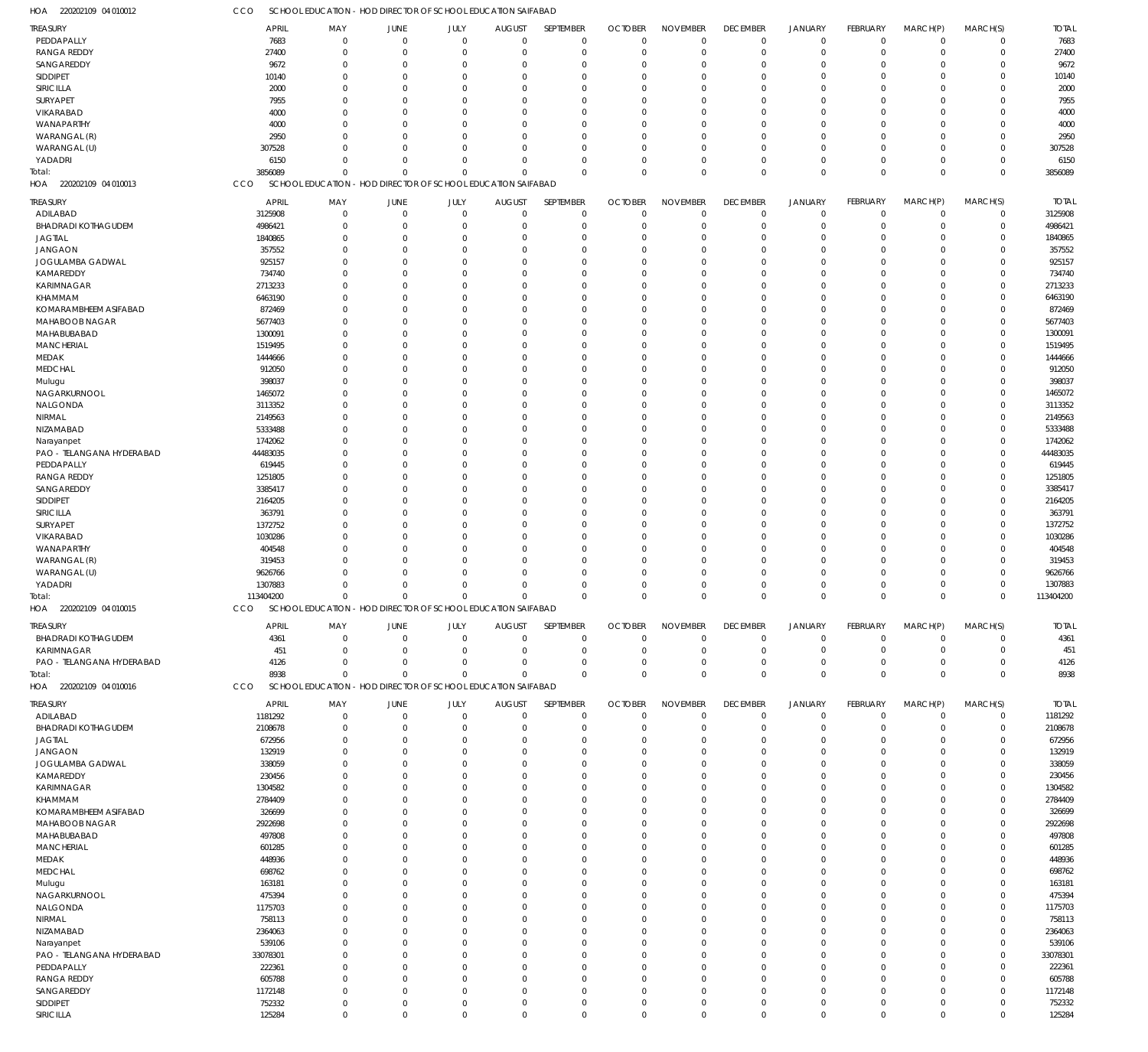| HOA<br>220202109 04 010016              | cco                 |                                  | SCHOOL EDUCATION - HOD DIRECTOR OF SCHOOL EDUCATION SAIFABAD             |                      |                      |                      |                      |                            |                            |                            |                            |                      |                            |                     |
|-----------------------------------------|---------------------|----------------------------------|--------------------------------------------------------------------------|----------------------|----------------------|----------------------|----------------------|----------------------------|----------------------------|----------------------------|----------------------------|----------------------|----------------------------|---------------------|
| <b>TREASURY</b>                         | <b>APRIL</b>        | MAY                              | JUNE                                                                     | JULY                 | <b>AUGUST</b>        | SEPTEMBER            | <b>OCTOBER</b>       | <b>NOVEMBER</b>            | <b>DECEMBER</b>            | JANUARY                    | FEBRUARY                   | MARCH(P)             | MARCH(S)                   | <b>TOTAL</b>        |
| SURYAPET                                | 498342              | $\mathbf 0$                      | $\Omega$                                                                 | $\mathbf 0$          | $\mathbf 0$          | $\overline{0}$       | $\Omega$             | $\mathbf 0$                | $\mathbf 0$                | $\overline{0}$             | $\mathbf 0$                | $\mathbf 0$          | 0                          | 498342              |
| VIKARABAD                               | 374624              | $\overline{0}$                   | $\Omega$                                                                 | $\Omega$             | $\mathbf 0$          | $\mathbf 0$          | $\mathbf 0$          | $\mathbf 0$                | $\mathbf 0$                | 0                          | 0                          | 0                    | $\mathbf 0$                | 374624              |
| WANAPARTHY                              | 125199              | $\Omega$                         | $\Omega$                                                                 | $\Omega$             | $\Omega$             | $\Omega$             | $\Omega$             | $\Omega$                   | 0                          | $\Omega$                   | $\Omega$                   | 0                    | 0                          | 125199              |
| WARANGAL (R)                            | 100860              | $\Omega$                         | $\Omega$                                                                 | $\Omega$             | $\Omega$             | $\Omega$             | $\Omega$             | 0                          | $\mathbf 0$                | $\Omega$                   | $\Omega$                   | 0                    | $\mathbf 0$                | 100860              |
| WARANGAL (U)                            | 4952787             | $\Omega$                         | $\Omega$                                                                 | $\Omega$             | $\Omega$             | $\Omega$             | $\Omega$             | 0                          | 0                          | $\Omega$                   | $\Omega$                   | $\Omega$             | 0                          | 4952787             |
| YADADRI                                 | 481582              | $\Omega$                         | $\Omega$                                                                 | $\Omega$             | $\Omega$             | $\Omega$             | $\Omega$             | $\mathbf 0$                | $\mathbf 0$                | $\mathbf 0$                | $\mathbf 0$                | $\Omega$             | $\mathbf 0$                | 481582              |
| Total:<br>220202109 04 010017<br>HOA    | 62214707<br>CCO     | $\Omega$                         | $\Omega$<br>SCHOOL EDUCATION - HOD DIRECTOR OF SCHOOL EDUCATION SAIFABAD | $\Omega$             | $\Omega$             | $\overline{0}$       | $\Omega$             | $\mathbf 0$                | $\mathbf 0$                | $\mathbf 0$                | $\Omega$                   | $\Omega$             | $\mathbf 0$                | 62214707            |
| <b>TREASURY</b>                         | <b>APRIL</b>        | MAY                              | JUNE                                                                     | JULY                 | <b>AUGUST</b>        | SEPTEMBER            | <b>OCTOBER</b>       | <b>NOVEMBER</b>            | <b>DECEMBER</b>            | <b>JANUARY</b>             | FEBRUARY                   | MARCH(P)             | MARCH(S)                   | <b>TOTAL</b>        |
| <b>BHADRADI KOTHAGUDEM</b>              | 2200                | $\overline{0}$                   | 0                                                                        | $\overline{0}$       | $\mathbf 0$          | $\overline{0}$       | $\mathbf 0$          | $\mathbf 0$                | $\mathbf 0$                | 0                          | $\mathbf 0$                | -0                   | $\mathbf 0$                | 2200                |
| JOGULAMBA GADWAL                        | 100000              | $\overline{0}$                   | $\Omega$                                                                 | $\Omega$             | $\mathbf 0$          | $\overline{0}$       | $\mathbf 0$          | $\mathbf 0$                | $\mathbf 0$                | $\mathbf 0$                | $\mathbf 0$                | 0                    | $\mathbf 0$                | 100000              |
| KARIMNAGAR                              | 13325               | $\overline{0}$                   | 0                                                                        | $\Omega$             | $\mathbf 0$          | $\Omega$             | $\Omega$             | 0                          | 0                          | 0                          | 0                          | 0                    | $\mathbf 0$                | 13325               |
| KHAMMAM                                 | 173137              | $\Omega$                         | O                                                                        | $\Omega$             | 0                    | $\Omega$             | $\Omega$             | $\Omega$                   | 0                          | 0                          | 0                          | 0                    | $\mathbf 0$                | 173137              |
| <b>MAHABOOB NAGAR</b>                   | 83301               | $\Omega$                         | 0                                                                        | $\Omega$             | $\Omega$             | $\Omega$             | $\Omega$             | 0                          | 0                          | 0                          | 0                          | 0                    | $\mathbf 0$                | 83301               |
| MAHABUBABAD<br>NAGARKURNOOL             | 100000<br>100940    | $\Omega$<br>$\Omega$             | O<br>O                                                                   | $\Omega$<br>$\Omega$ | $\Omega$<br>$\Omega$ | $\Omega$<br>$\Omega$ | $\Omega$<br>$\Omega$ | $\Omega$<br>$\Omega$       | 0<br>0                     | 0<br>0                     | 0<br>0                     | 0<br>0               | $\mathbf 0$<br>$\mathbf 0$ | 100000<br>100940    |
| NALGONDA                                | 49019               | $\Omega$                         |                                                                          | $\Omega$             | 0                    | $\Omega$             | $\Omega$             | $\Omega$                   | 0                          | 0                          | 0                          | 0                    | $\mathbf 0$                | 49019               |
| NIZAMABAD                               | 210022              | $\Omega$                         | O                                                                        | $\Omega$             | 0                    | $\Omega$             | $\Omega$             | $\Omega$                   | 0                          | 0                          | 0                          | 0                    | $\mathbf 0$                | 210022              |
| PAO - TELANGANA HYDERABAD               | 957453              | $\Omega$                         |                                                                          | $\Omega$             | $\Omega$             | $\Omega$             | $\Omega$             | $\Omega$                   | 0                          | 0                          | 0                          | 0                    | $\mathbf 0$                | 957453              |
| PEDDAPALLY                              | 45050               | $\Omega$                         | O                                                                        | $\Omega$             | 0                    | $\Omega$             | $\Omega$             | 0                          | 0                          | 0                          | 0                          | 0                    | $\mathbf 0$                | 45050               |
| SANGAREDDY                              | 8050                | $\Omega$                         | O                                                                        | $\Omega$             | U                    | $\Omega$             | $\Omega$             | $\Omega$                   | $\Omega$                   | 0                          | 0                          | 0                    | $\mathbf 0$                | 8050                |
| <b>SIDDIPET</b>                         | 30529               | $\Omega$                         | 0                                                                        | $\Omega$             | 0                    | $\Omega$             | $\Omega$             | 0                          | 0                          | 0                          | 0                          | 0                    | $\mathbf 0$                | 30529               |
| SIRICILLA                               | 10000               | $\Omega$                         | O                                                                        | $\Omega$             | U                    | $\sqrt{ }$           | $\Omega$             | $\Omega$                   | $\Omega$                   | $\Omega$                   | $\Omega$                   | 0                    | $\mathbf 0$                | 10000               |
| SURYAPET                                | 61979               | $\Omega$                         | O                                                                        | $\Omega$             | $\Omega$             | $\Omega$             | $\Omega$             | 0                          | 0                          | 0                          | 0                          | 0                    | $\mathbf 0$                | 61979               |
| VIKARABAD                               | 76552               | $\Omega$                         | $\Omega$                                                                 | $\Omega$             | $\Omega$             | $\Omega$             | $\Omega$             | 0                          | $\mathbf 0$                | 0                          | 0                          | 0                    | $\mathbf 0$                | 76552               |
| WARANGAL (U)                            | 746924              | $\Omega$                         | $\Omega$                                                                 | $\Omega$             | $\Omega$             | $\Omega$             | $\Omega$             | 0                          | $\mathbf 0$                | 0                          | $\mathbf 0$                | $\Omega$             | $\mathbf 0$                | 746924              |
| Total:                                  | 2768481             | $\Omega$                         | $\Omega$                                                                 | $\Omega$             | $\Omega$             | $\Omega$             | $\Omega$             | $\overline{0}$             | $\mathbf 0$                | 0                          | $\mathbf 0$                | $\Omega$             | $\mathbf 0$                | 2768481             |
| HOA 220202109 04 010018                 | CCO                 | <b>SCHOOL EDUCATION</b>          | - HOD DIRECTOR OF SCHOOL EDUCATION SAIFABAD                              |                      |                      |                      |                      |                            |                            |                            |                            |                      |                            |                     |
| <b>TREASURY</b>                         | <b>APRIL</b>        | MAY                              | JUNE                                                                     | JULY                 | <b>AUGUST</b>        | SEPTEMBER            | <b>OCTOBER</b>       | <b>NOVEMBER</b>            | <b>DECEMBER</b>            | JANUARY                    | <b>FEBRUARY</b>            | MARCH(P)             | MARCH(S)                   | <b>TOTAL</b>        |
| Mulugu                                  | $-525$              | $\mathbf 0$                      | $\overline{0}$                                                           | $\overline{0}$       | $\mathbf 0$          | $\overline{0}$       | $\Omega$             | $\mathbf 0$                | $\mathbf 0$                | $\overline{0}$             | $\mathbf 0$                | 0                    | $\mathbf 0$                | $-525$              |
| PAO - TELANGANA HYDERABAD               | 435628              | $\mathbf 0$                      | $\Omega$                                                                 | $\overline{0}$       | $\mathbf 0$          | $\overline{0}$       | $\mathbf 0$          | $\mathbf 0$                | $\mathbf 0$                | $\overline{0}$             | $\mathbf 0$                | 0                    | $\mathbf 0$                | 435628              |
| Total:                                  | 435103              | $\Omega$                         | $\Omega$                                                                 | $\Omega$             | $\Omega$             | $\overline{0}$       | $\Omega$             | $\mathbf 0$                | $\mathbf 0$                | $\mathbf 0$                | $\mathbf 0$                | $\Omega$             | $\mathbf 0$                | 435103              |
| 220202109 04 310311<br>HOA              | CCO                 | <b>SCHOOL EDUCATION</b>          | - HOD DIRECTOR OF SCHOOL EDUCATION SAIFABAD                              |                      |                      |                      |                      |                            |                            |                            |                            |                      |                            |                     |
| <b>TREASURY</b>                         | <b>APRIL</b>        | MAY                              | JUNE                                                                     | JULY                 | <b>AUGUST</b>        | SEPTEMBER            | <b>OCTOBER</b>       | <b>NOVEMBER</b>            | <b>DECEMBER</b>            | JANUARY                    | FEBRUARY                   | MARCH(P)             | MARCH(S)                   | <b>TOTAL</b>        |
| MAHABUBABAD                             | 84555               | $\mathbf 0$                      | $\mathbf 0$                                                              | $\overline{0}$       | $\mathbf 0$          | $\overline{0}$       | $\mathbf 0$          | $\mathbf 0$                | $\mathbf 0$                | $\mathbf 0$                | $\mathbf 0$                | $^{\circ}$           | $\mathbf 0$                | 84555               |
| Total:                                  | 84555               | $\overline{0}$                   | $\mathbf 0$                                                              | $\overline{0}$       | $\mathbf 0$          | $\overline{0}$       | $\mathbf 0$          | $\mathbf 0$                | $\mathbf 0$                | $\mathbf 0$                | $\mathbf 0$                | $\Omega$             | $\mathbf 0$                | 84555               |
| HOA 220202109 04 310318                 | CCO                 |                                  | SCHOOL EDUCATION - HOD DIRECTOR OF SCHOOL EDUCATION SAIFABAD             |                      |                      |                      |                      |                            |                            |                            |                            |                      |                            |                     |
| <b>TREASURY</b>                         | <b>APRIL</b>        | MAY                              | JUNE                                                                     | JULY                 | <b>AUGUST</b>        | SEPTEMBER            | <b>OCTOBER</b>       | <b>NOVEMBER</b>            | <b>DECEMBER</b>            | JANUARY                    | FEBRUARY                   | MARCH(P)             | MARCH(S)                   | <b>TOTAL</b>        |
| <b>JAGTIAL</b>                          | 20000               | $\mathbf 0$                      | $\Omega$                                                                 | $\overline{0}$       | $\mathbf 0$          | $\overline{0}$       | $\mathbf 0$          | $\mathbf 0$                | $\mathbf 0$                | $\overline{0}$             | 0                          | -0                   | $\mathbf 0$                | 20000               |
| Total:                                  | 20000               | $\overline{0}$                   | $\Omega$                                                                 | $\Omega$             | $\mathbf 0$          | $\overline{0}$       | $\mathbf 0$          | $\mathbf 0$                | $\mathbf 0$                | $\mathbf 0$                | $\mathbf 0$                | $\Omega$             | $\mathbf 0$                | 20000               |
| 220202109 10 310311<br>HOA              | CCO                 | <b>SCHOOL EDUCATION</b>          | - HOD DIRECTOR OF SCHOOL EDUCATION SAIFABAD                              |                      |                      |                      |                      |                            |                            |                            |                            |                      |                            |                     |
| <b>TREASURY</b>                         | <b>APRIL</b>        | MAY                              | JUNE                                                                     | JULY                 | <b>AUGUST</b>        | SEPTEMBER            | <b>OCTOBER</b>       | <b>NOVEMBER</b>            | <b>DECEMBER</b>            | JANUARY                    | <b>FEBRUARY</b>            | MARCH(P)             | MARCH(S)                   | <b>TOTAL</b>        |
| PAO - TELANGANA HYDERABAD               | 181697833           | $\mathbf 0$                      | $\mathbf 0$                                                              | $\overline{0}$       | $\mathbf 0$          | $\overline{0}$       | $\mathbf 0$          | $\mathbf 0$                | $\mathbf 0$                | $^{\circ}$                 | $\mathbf 0$                | 0                    | $\mathbf 0$                | 181697833           |
| Total:                                  | 181697833           | 0                                | $\mathbf 0$                                                              | $\overline{0}$       | $\mathbf 0$          | $\overline{0}$       | $\mathbf 0$          | $\mathbf 0$                | $\mathbf 0$                | $\overline{0}$             | $\mathbf{0}$               | $\mathbf 0$          | $\mathbf 0$                | 181697833           |
| 22020210912 05 010011<br>HOA            | CCO                 |                                  | SCHOOL EDUCATION - HOD DIRECTOR OF SCHOOL EDUCATION SAIFABAD             |                      |                      |                      |                      |                            |                            |                            |                            |                      |                            |                     |
| <b>TREASURY</b>                         | <b>APRIL</b>        | MAY                              | <b>JUNE</b>                                                              | JULY                 | <b>AUGUST</b>        | SEPTEMBER            | <b>OCTOBER</b>       | <b>NOVEMBER</b>            | <b>DECEMBER</b>            | JANUARY                    | FEBRUARY                   | MARCH(P)             | MARCH(S)                   | <b>TOTAL</b>        |
| ADILABAD                                | 1226025             | $\mathbf 0$                      | $\mathbf 0$                                                              | $\overline{0}$       | $\mathbf 0$          | $\overline{0}$       | $\mathbf 0$          | $\mathbf 0$                | $\mathbf 0$                | $\mathbf 0$                | $\mathbf 0$                | $\mathbf 0$          | $\mathbf 0$                | 1226025             |
| <b>BHADRADI KOTHAGUDEM</b>              | 2322061             | $\mathbf 0$                      | $\Omega$                                                                 | $\Omega$             | $\mathbf 0$          | $\overline{0}$       | $\Omega$             | $\mathbf 0$                | $\mathbf 0$                | $\mathbf 0$                | $\mathbf 0$                | 0                    | $\mathbf 0$                | 2322061             |
| BHOOPALAPALLY                           | 1330540             | $\overline{0}$                   | $\Omega$                                                                 | $\Omega$             | $\Omega$             | $\Omega$             | $\Omega$             | $\mathbf 0$                | $\mathbf 0$                | $\mathbf 0$                | $\mathbf 0$                | $\Omega$             | $\mathbf 0$                | 1330540             |
| <b>JAGTIAL</b>                          | 6595339             | $\overline{0}$                   | $\Omega$                                                                 | $\Omega$             | $\Omega$             | $\Omega$             | $\Omega$             | $\mathbf 0$                | $\mathbf 0$                | $\mathbf 0$                | $\Omega$                   | $\Omega$             | $\mathbf 0$                | 6595339             |
| <b>JANGAON</b>                          | 3744965             | $\overline{0}$                   | $\Omega$                                                                 | $\Omega$             | $\Omega$             | $\Omega$             | $\Omega$             | $\mathbf 0$                | $\mathbf 0$                | $\mathbf 0$                | $\mathbf 0$                | $\Omega$             | $\mathbf 0$                | 3744965             |
| JOGULAMBA GADWAL                        | 3088139             | $\overline{0}$                   | $\Omega$                                                                 | $\Omega$             | $\Omega$             | $\Omega$             | $\Omega$             | $\mathbf 0$                | $\mathbf 0$                | $\mathbf 0$                | $\Omega$                   | $\Omega$             | $\mathbf 0$                | 3088139             |
| KAMAREDDY                               | 5603872             | $\overline{0}$                   | $\Omega$                                                                 | $\Omega$             | $\Omega$             | $\Omega$             | $\Omega$             | $\Omega$                   | $\Omega$                   | $\mathbf 0$                | $\mathbf 0$                | $\Omega$             | $\mathbf 0$                | 5603872             |
| <b>KARIMNAGAR</b>                       | 4288775             | $\overline{0}$                   | $\Omega$                                                                 | $\Omega$             | $\mathbf 0$          | $\Omega$             | $\Omega$             | $\mathbf 0$                | $\mathbf 0$                | $\mathbf 0$                | $\mathbf 0$                | 0                    | $\mathbf 0$                | 4288775             |
| KHAMMAM                                 | 2541515             | $\overline{0}$                   | $\Omega$                                                                 | $\Omega$             | $\Omega$             | $\Omega$             | $\Omega$             | $\mathbf 0$                | $\mathbf 0$                | $\mathbf 0$                | $\mathbf 0$                | $\Omega$             | $\mathbf 0$                | 2541515             |
| KOMARAMBHEEM ASIFABAD<br>MAHABOOB NAGAR | 1462595<br>5094400  | $\overline{0}$<br>$\overline{0}$ | $\Omega$<br>$\Omega$                                                     | $\Omega$<br>$\Omega$ | $\Omega$<br>$\Omega$ | $\Omega$<br>$\Omega$ | $\Omega$<br>$\Omega$ | $\mathbf 0$<br>$\mathbf 0$ | $\mathbf 0$<br>$\mathbf 0$ | $\mathbf 0$<br>$\mathbf 0$ | $\Omega$<br>$\mathbf 0$    | $\Omega$<br>$\Omega$ | $\mathbf 0$<br>$\mathbf 0$ | 1462595<br>5094400  |
| MAHABUBABAD                             | 3344068             | $\overline{0}$                   | $\Omega$                                                                 | $\Omega$             | $\Omega$             | $\Omega$             | $\Omega$             | $\mathbf 0$                | $\mathbf 0$                | $\mathbf 0$                | $\Omega$                   | $\Omega$             | $\mathbf 0$                | 3344068             |
| <b>MANCHERIAL</b>                       | 2164090             | $\overline{0}$                   | $\Omega$                                                                 | $\Omega$             | $\Omega$             | $\Omega$             | $\Omega$             | $\mathbf 0$                | $\mathbf 0$                | $\mathbf 0$                | $\mathbf 0$                | $\mathbf 0$          | $\mathbf 0$                | 2164090             |
| MEDAK                                   | 7405900             | $\overline{0}$                   | $\Omega$                                                                 | $\Omega$             | $\Omega$             | $\Omega$             | $\Omega$             | $\mathbf 0$                | $\mathbf 0$                | $\mathbf 0$                | $\Omega$                   | $\Omega$             | $\mathbf 0$                | 7405900             |
| <b>MEDCHAL</b>                          | 6385448             | $\overline{0}$                   | $\Omega$                                                                 | $\Omega$             | $\Omega$             | $\Omega$             | $\Omega$             | $\Omega$                   | $\mathbf 0$                | $\mathbf 0$                | $\mathbf 0$                | $\Omega$             | $\mathbf 0$                | 6385448             |
| Mulugu                                  | 319250              | $\overline{0}$                   | $\Omega$                                                                 | $\Omega$             | $\mathbf 0$          | $\Omega$             | $\Omega$             | $\mathbf 0$                | $\mathbf 0$                | $\mathbf 0$                | $\mathbf 0$                | 0                    | $\mathbf 0$                | 319250              |
| NAGARKURNOOL                            | 3286610             | $\overline{0}$                   | $\Omega$                                                                 | $\Omega$             | $\Omega$             | $\Omega$             | $\Omega$             | $\Omega$                   | $\mathbf 0$                | $\mathbf 0$                | $\mathbf 0$                | $\Omega$             | $\mathbf 0$                | 3286610             |
| NALGONDA                                | 8217124             | $^{\circ}$                       | $\Omega$                                                                 | $\Omega$             | $\Omega$             | $\Omega$             | $\Omega$             | $\mathbf 0$                | $\mathbf 0$                | $\mathbf 0$                | $\mathbf 0$                | $\Omega$             | $\mathbf 0$                | 8217124             |
| NIRMAL                                  | 3041920             | $\overline{0}$                   | $\Omega$                                                                 | $\Omega$             | $\Omega$             | $\Omega$             | $\Omega$             | $\mathbf 0$                | $\mathbf 0$                | $\mathbf 0$                | $\mathbf 0$                | $\Omega$             | $\mathbf 0$                | 3041920             |
| NIZAMABAD                               | 8815340             | $^{\circ}$                       | $\Omega$                                                                 | $\Omega$             | $\Omega$             | $\Omega$             | $\Omega$             | $\mathbf 0$                | $\mathbf 0$                | $\mathbf 0$                | $\Omega$                   | $\Omega$             | $\mathbf 0$                | 8815340             |
| Narayanpet                              | 3192460             | $^{\circ}$                       | $\Omega$                                                                 | $\Omega$             | $\Omega$             | $\Omega$             | $\Omega$             | $\mathbf 0$                | $\mathbf 0$                | $\mathbf 0$                | $\mathbf 0$                | $\mathbf 0$          | $\mathbf 0$                | 3192460             |
| PEDDAPALLY                              | 4180760             | $\overline{0}$                   | $\Omega$<br>$\Omega$                                                     | $\Omega$             | $\Omega$<br>$\Omega$ | $\Omega$             | $\Omega$             | $\mathbf 0$                | $\mathbf 0$                | $\mathbf 0$                | $\Omega$                   | $\Omega$             | $\mathbf 0$                | 4180760             |
| RANGA REDDY<br>SANGAREDDY               | 11353662<br>9053331 | $\overline{0}$<br>$\overline{0}$ | $\Omega$                                                                 | $\Omega$<br>$\Omega$ | $\mathbf 0$          | $\Omega$<br>$\Omega$ | $\Omega$<br>$\Omega$ | $\Omega$<br>$\mathbf 0$    | $\mathbf 0$<br>$\mathbf 0$ | $\mathbf 0$<br>$\mathbf 0$ | $\mathbf 0$<br>$\mathbf 0$ | $\Omega$<br>0        | $\mathbf 0$<br>$\mathbf 0$ | 11353662<br>9053331 |
| <b>SIDDIPET</b>                         | 10002426            | $\overline{0}$                   | $\Omega$                                                                 | $\Omega$             | $\Omega$             | $\Omega$             | $\Omega$             | $\Omega$                   | $\mathbf 0$                | $\mathbf 0$                | $\mathbf 0$                | $\Omega$             | $\mathbf 0$                | 10002426            |
| SIRICILLA                               | 4159995             | $\overline{0}$                   | $\Omega$                                                                 | $\Omega$             | $\Omega$             | $\Omega$             | $\Omega$             | $\mathbf 0$                | $\mathbf 0$                | $\mathbf 0$                | $\mathbf 0$                | $\Omega$             | $\mathbf 0$                | 4159995             |
| SURYAPET                                | 5761758             | $\overline{0}$                   | $\Omega$                                                                 | $\Omega$             | $\Omega$             | $\Omega$             | $\Omega$             | $\mathbf 0$                | $\mathbf 0$                | $\mathbf 0$                | $\mathbf 0$                | $\Omega$             | $\mathbf 0$                | 5761758             |
| VIKARABAD                               | 7178285             | $\overline{0}$                   | $\Omega$                                                                 | $\Omega$             | $\Omega$             | $\Omega$             | $\Omega$             | $\mathbf 0$                | $\mathbf 0$                | $\mathbf 0$                | $\Omega$                   | $\Omega$             | $\mathbf 0$                | 7178285             |
| WANAPARTHY                              | 2778595             | $\overline{0}$                   | $\Omega$                                                                 | $\Omega$             | $\Omega$             | $\Omega$             | $\Omega$             | $\mathbf 0$                | $\mathbf 0$                | $\mathbf 0$                | $\mathbf 0$                | $\mathbf 0$          | $\mathbf 0$                | 2778595             |
| WARANGAL (R)                            | 2009110             | $\overline{0}$                   | $\Omega$                                                                 | $\Omega$             | $\Omega$             | $\Omega$             | $\Omega$             | $\mathbf 0$                | $\mathbf 0$                | $\mathbf 0$                | $\Omega$                   | $\Omega$             | $\mathbf 0$                | 2009110             |
| WARANGAL (U)                            | 2617775             | $\overline{0}$                   | $\Omega$                                                                 | $\Omega$             | $\Omega$             | $\Omega$             | $\Omega$             | $\mathbf 0$                | $\mathbf 0$                | $\mathbf 0$                | $\mathbf 0$                | $\mathbf 0$          | $\mathbf 0$                | 2617775             |
| YADADRI                                 | 5537936             | $\mathbf 0$                      | $\mathbf 0$                                                              | $\mathbf 0$          | $\mathbf 0$          | $\mathbf 0$          | $\mathbf 0$          | $\mathbf 0$                | $\mathsf 0$                | $\mathbf 0$                | $\mathbf 0$                | $\mathbf 0$          | $\mathbf 0$                | 5537936             |
| Total:                                  | 148104069           | $\overline{0}$                   | $\mathbf 0$                                                              | $\mathbf 0$          | $\mathbf 0$          | $\mathbf 0$          | $\mathbf 0$          | $\mathbf 0$                | $\mathbf 0$                | $\mathbf 0$                | $\mathbf 0$                | $\mathbf 0$          | $\mathbf 0$                | 148104069           |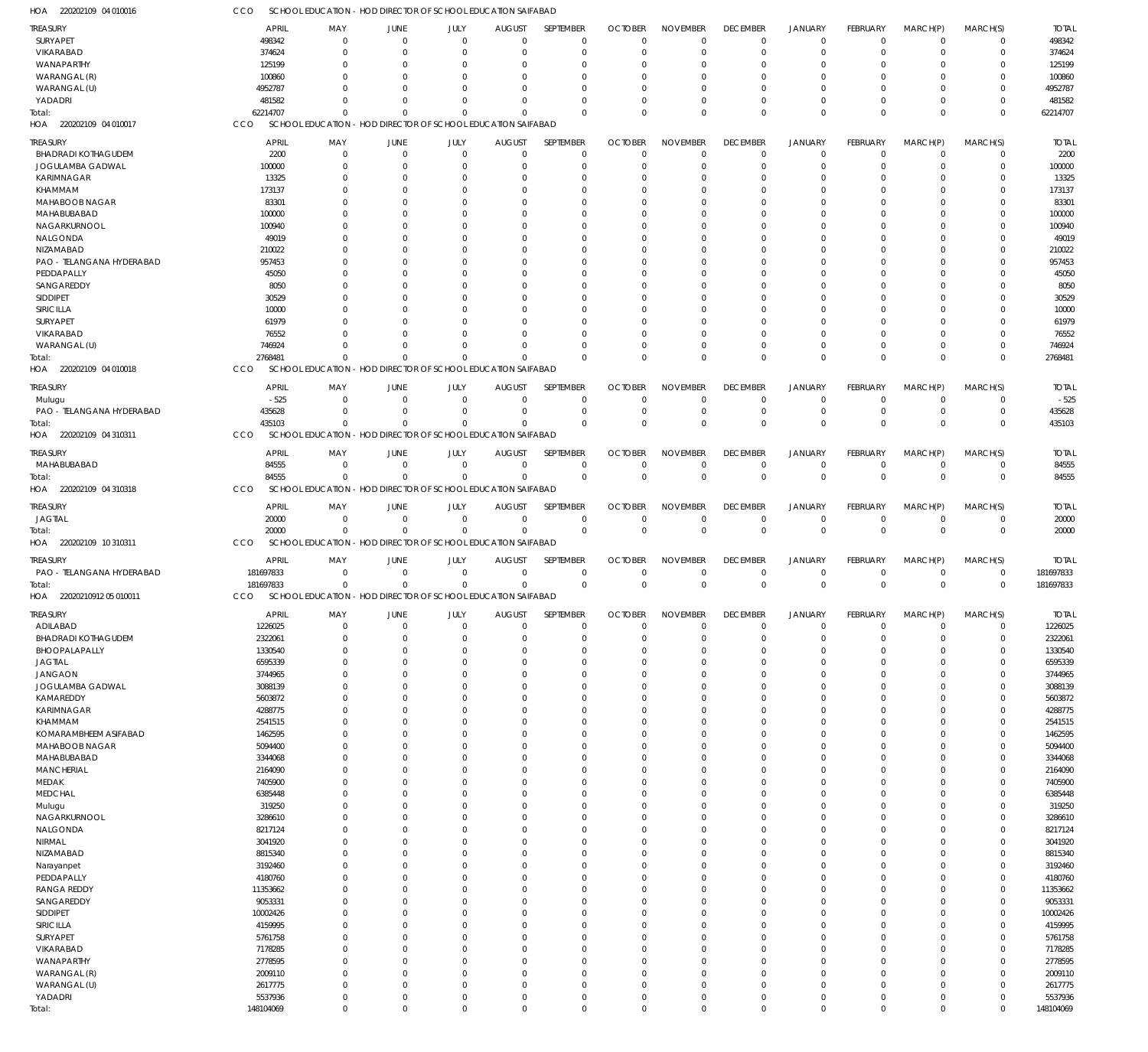22020210912 05 010012 HOA 22020210912 05 010013 HOA 22020210912 05 010015 HOA 22020210912 05 010016 HOA SCHOOL EDUCATION - HOD DIRECTOR OF SCHOOL EDUCATION SAIFABAD SCHOOL EDUCATION - HOD DIRECTOR OF SCHOOL EDUCATION SAIFABAD SCHOOL EDUCATION - HOD DIRECTOR OF SCHOOL EDUCATION SAIFABAD SCHOOL EDUCATION - HOD DIRECTOR OF SCHOOL EDUCATION SAIFABAD CCO **CCO** CCO CCO 484851 56741429 4482 0 0  $\Omega$ 0 0 0 0 0  $\Omega$ 0 0  $\Omega$ 0 0 0  $\Omega$ 0 0 0 0 0 0 0 0 0 0  $\,$  0  $\,$ 0 0 0  $\Omega$ 0 0  $\Omega$ 0 0 484851 56741429 4482 ADILABAD BHADRADI KOTHAGUDEM JAGTIAL JANGAON JOGULAMBA GADWAL KAMAREDDY KARIMNAGAR KHAMMAM KOMARAMBHEEM ASIFABAD MAHABOOB NAGAR MAHABUBABAD MANCHERIAL MEDAK MEDCHAL Mulugu NAGARKURNOOL NALGONDA NIRMAL NIZAMABAD Narayanpet PEDDAPALLY RANGA REDDY SANGAREDDY SIDDIPET SIRICILLA SURYAPET VIKARABAD WANAPARTHY WARANGAL (R) WARANGAL (U) YADADRI ADILABAD BHADRADI KOTHAGUDEM BHOOPALAPALLY JAGTIAL JANGAON JOGULAMBA GADWAL KAMAREDDY KARIMNAGAR KHAMMAM KOMARAMBHEEM ASIFABAD MAHABOOB NAGAR MAHABUBABAD MANCHERIAL MEDAK MEDCHAL Mulugu NAGARKURNOOL NALGONDA NIRMAL NIZAMABAD Narayanpet PEDDAPALLY RANGA REDDY SANGAREDDY SIDDIPET SIRICILLA SURYAPET VIKARABAD WANAPARTHY WARANGAL (R) WARANGAL (U) YADADRI RANGA REDDY ADILABAD BHADRADI KOTHAGUDEM BHOOPALAPALLY JAGTIAL JANGAON JOGULAMBA GADWAL KAMAREDDY TREASURY TREASURY TREASURY TREASURY 12450 44037 8100 4000 2105 4695 13766 19445 8525 4100 12700 1075 8225 74945 2920 8700 4700 14000 18020 6225 8500 63761 14500 26000 5500 3440 10150 49772 3475 24500 2520 470270 876346 510907 2520015 1436842 1170680 2143425 1645791 967547 561328 1959888 1275647 830445 2842343 2435714 122432 1260900 3104246 1167123 3382649 1225533 1604657 4361001 3484750 3840395 1596675 2211997 2751515 1066262 771077 1004366 2138663 4482 180506 376244 158110 832860 464605 373557 694562 APRIL APRIL APRIL APRIL 0 0  $\Omega$ 0 0  $\Omega$ 0  $\Omega$  $\Omega$ 0  $\Omega$ 0  $\Omega$ 0 0  $\Omega$ 0  $\Omega$ 0  $\Omega$ 0 0  $\Omega$ 0  $\Omega$ 0 0  $\Omega$ 0  $\Omega$ 0 0  $\Omega$ 0  $\Omega$ 0 0  $\Omega$ 0  $\Omega$ 0 0  $\Omega$  $\Omega$  $\Omega$ 0 0 0  $\Omega$  $\Omega$ 0  $\Omega$ 0 0  $\Omega$ 0  $\Omega$ 0 0  $\sqrt{2}$ 0  $\Omega$ 0 0 0 0  $\Omega$ 0 0  $\Omega$  $\,$  0  $\,$ MAY MAY MAY MAY 0 0  $\Omega$ 0 0  $\Omega$ 0  $\Omega$ 0 0 0 0  $\Omega$ 0 0 0 0  $\Omega$ 0  $\Omega$ 0 0  $\Omega$ 0  $\Omega$ 0 0  $\Omega$ 0  $\Omega$ 0 0  $\Omega$ 0  $\Omega$ 0 0  $\Omega$ 0  $\Omega$ 0 0 0 0  $\Omega$ 0 0 0 0  $\Omega$ 0  $\Omega$ 0 0  $\Omega$ 0  $\Omega$ 0 0  $\Omega$ 0  $\Omega$ 0 0 0 0  $\Omega$ 0 0  $\Omega$  $\boldsymbol{0}$ JUNE JUNE JUNE JUNE 0 0  $\Omega$ 0 0  $\sqrt{0}$ 0  $\Omega$ 0 0 0 0  $\Omega$ 0 0 0 0  $\Omega$ 0  $\Omega$ 0 0  $\sqrt{0}$ 0  $\Omega$ 0 0  $\Omega$ 0  $\Omega$ 0 0  $\sqrt{0}$ 0  $\Omega$ 0 0 0 0  $\Omega$ 0 0 0 0  $\Omega$ 0 0 0 0  $\Omega$ 0  $\Omega$ 0 0  $\sqrt{0}$ 0  $\Omega$ 0 0  $\Omega$ 0  $\Omega$ 0 0 0 0  $\Omega$ 0 0  $\sqrt{0}$ 0 JULY JULY JULY JULY 0 0  $\Omega$ 0 0  $\sqrt{2}$ 0  $\Omega$ 0 0  $\Omega$ 0  $\Omega$ 0 0  $\Omega$ 0  $\Omega$ 0  $\Omega$ 0 0  $\Omega$ 0  $\Omega$ 0 0  $\sqrt{2}$ 0  $\Omega$ 0 0  $\Omega$ 0  $\Omega$ 0 0  $\Omega$ 0  $\Omega$ 0 0  $\Omega$ 0  $\Omega$ 0 0 0 0  $\Omega$ 0  $\Omega$ 0 0  $\Omega$ 0  $\Omega$ 0 0  $\Omega$ 0  $\Omega$ 0 0  $\Omega$ 0  $\Omega$ 0 0  $\Omega$  $\boldsymbol{0}$ AUGUST AUGUST AUGUST AUGUST 0 0  $\Omega$ 0 0  $\Omega$ 0  $\Omega$  $\Omega$ 0  $\Omega$ 0  $\Omega$ 0 0  $\Omega$  $\Omega$  $\Omega$  $\overline{0}$  $\Omega$ 0 0  $\Omega$  $\overline{0}$  $\Omega$ 0 0  $\Omega$  $\overline{0}$  $\Omega$ 0 0  $\Omega$ 0  $\Omega$ 0 0  $\Omega$ 0  $\Omega$ 0 0  $\Omega$  $\Omega$  $\Omega$  $\overline{0}$ 0 0  $\Omega$  $\Omega$  $\overline{0}$  $\Omega$  $\Omega$ 0  $\Omega$  $\overline{0}$  $\Omega$ 0 0  $\Omega$ 0  $\Omega$ 0 0  $\Omega$  $\overline{0}$  $\Omega$ 0 0  $\Omega$ 0 SEPTEMBER SEPTEMBER SEPTEMBER SEPTEMBER 0 0  $\Omega$ 0 0  $\Omega$ 0  $\Omega$  $\Omega$ 0  $\Omega$ 0  $\Omega$ 0 0  $\Omega$  $\Omega$  $\Omega$ 0  $\Omega$ 0  $\Omega$  $\Omega$ 0  $\Omega$ 0  $\Omega$  $\Omega$ 0  $\Omega$ 0 0  $\Omega$ 0  $\Omega$ 0 0  $\Omega$ 0  $\Omega$ 0 0  $\Omega$  $\Omega$  $\Omega$ 0 0 0  $\Omega$  $\Omega$ 0  $\Omega$ 0  $\Omega$  $\Omega$ 0  $\Omega$ 0  $\Omega$  $\Omega$ 0  $\Omega$ 0 0  $\Omega$ 0  $\Omega$ 0 0  $\Omega$  $\,$   $\,$   $\,$ OCTOBER OCTOBER OCTOBER OCTOBER 0 0  $\Omega$ 0 0  $\Omega$ 0  $\Omega$ 0 0  $\Omega$ 0  $\Omega$ 0 0  $\Omega$  $\Omega$  $\Omega$ 0  $\Omega$ 0 0  $\Omega$ 0  $\Omega$ 0 0  $\Omega$ 0  $\Omega$ 0 0  $\Omega$ 0  $\Omega$ 0 0  $\Omega$ 0  $\Omega$ 0 0  $\Omega$  $\Omega$  $\Omega$ 0 0 0 0  $\Omega$ 0  $\Omega$ 0 0  $\Omega$ 0  $\Omega$ 0 0  $\Omega$ 0  $\Omega$ 0 0  $\Omega$ 0  $\Omega$ 0 0  $\Omega$ 0 NOVEMBER NOVEMBER NOVEMBER NOVEMBER 0 0  $\Omega$ 0 0  $\Omega$ 0  $\Omega$  $\overline{0}$ 0  $\Omega$ 0  $\Omega$ 0 0  $\Omega$  $\Omega$  $\Omega$  $\overline{0}$  $\Omega$ 0 0  $\Omega$ 0  $\Omega$ 0 0  $\Omega$ 0  $\Omega$ 0 0  $\Omega$ 0  $\Omega$  $\overline{0}$ 0  $\Omega$ 0  $\Omega$ 0 0  $\Omega$  $\Omega$  $\Omega$  $\overline{0}$ 0 0 0  $\Omega$  $\overline{0}$  $\Omega$ 0 0  $\Omega$ 0  $\Omega$  $\overline{0}$ 0  $\Omega$ 0  $\Omega$ 0 0  $\Omega$ 0  $\Omega$ 0 0  $\Omega$  $\,$   $\,$   $\,$ DECEMBER DECEMBER DECEMBER DECEMBER 0 0  $\Omega$ 0 0  $\Omega$ 0  $\Omega$  $\Omega$ 0  $\Omega$ 0  $\Omega$ 0 0  $\Omega$ 0  $\Omega$ 0  $\Omega$ 0  $\Omega$  $\Omega$ 0  $\Omega$ 0 0  $\Omega$ 0  $\Omega$ 0 0  $\Omega$ 0  $\Omega$ 0 0  $\Omega$ 0  $\Omega$ 0 0  $\Omega$ 0  $\Omega$ 0 0 0  $\Omega$  $\Omega$ 0  $\Omega$ 0 0  $\Omega$ 0  $\Omega$ 0 0  $\Omega$ 0  $\Omega$ 0 0  $\Omega$ 0  $\Omega$ 0 0  $\Omega$  $\,$  0  $\,$ JANUARY JANUARY JANUARY JANUARY 0 0  $\Omega$ 0 0  $\Omega$ 0  $\Omega$  $\overline{0}$ 0 0 0  $\Omega$ 0 0 0 0  $\Omega$ 0  $\Omega$ 0 0  $\Omega$ 0  $\Omega$ 0 0 0 0  $\Omega$ 0 0  $\Omega$ 0  $\Omega$  $\overline{0}$ 0 0 0  $\Omega$ 0 0 0 0  $\Omega$ 0 0 0 0  $\Omega$ 0  $\Omega$ 0 0  $\Omega$ 0  $\Omega$ 0 0 0 0 0 0 0  $\Omega$ 0  $\Omega$ 0 0  $\Omega$  $\boldsymbol{0}$ FEBRUARY FEBRUARY FEBRUARY FEBRUARY 0 0  $\Omega$ 0 0  $\Omega$ 0  $\Omega$  $\overline{0}$ 0  $\Omega$ 0  $\Omega$ 0 0 0  $\Omega$  $\Omega$ 0  $\Omega$ 0  $\Omega$  $\Omega$ 0  $\Omega$ 0 0  $\Omega$ 0  $\Omega$ 0 0  $\Omega$ 0  $\Omega$  $\overline{0}$ 0  $\Omega$ 0  $\Omega$ 0 0 0  $\Omega$  $\Omega$  $\overline{0}$ 0 0  $\Omega$  $\Omega$ 0  $\Omega$ 0 0  $\Omega$ 0  $\Omega$  $\overline{0}$ 0  $\Omega$ 0  $\Omega$ 0 0  $\Omega$ 0  $\Omega$ 0 0  $\Omega$  $\,$  0  $\,$ MARCH(P) MARCH(P) MARCH(P) MARCH(P)  $\Omega$ 0  $\Omega$ 0 0  $\Omega$ 0  $\Omega$ 0 0  $\Omega$ 0  $\Omega$ 0 0 0  $\Omega$  $\Omega$ 0  $\Omega$ 0 0  $\Omega$ 0  $\Omega$ 0 0  $\Omega$ 0  $\Omega$ 0  $\Omega$  $\Omega$ 0  $\Omega$ 0 0  $\Omega$ 0  $\Omega$ 0 0 0  $\Omega$  $\Omega$ 0 0 0  $\Omega$  $\Omega$ 0  $\Omega$ 0  $\Omega$  $\Omega$ 0  $\Omega$ 0 0  $\Omega$ 0  $\Omega$ 0 0  $\Omega$ 0  $\Omega$ 0 0  $\Omega$ 0 MARCH(S) MARCH(S) MARCH(S) MARCH(S) 12450 44037 8100 4000 2105 4695 13766 19445 8525 4100 12700 1075 8225 74945 2920 8700 4700 14000 18020 6225 8500 63761 14500 26000 5500 3440 10150 49772 3475 24500 2520 470270 876346 510907 2520015 1436842 1170680 2143425 1645791 967547 561328 1959888 1275647 830445 2842343 2435714 122432 1260900 3104246 1167123 3382649 1225533 1604657 4361001 3484750 3840395 1596675 2211997 2751515 1066262 771077 1004366 2138663 4482 180506 376244 158110 832860 464605 373557 694562 TOTAL TOTAL TOTAL TOTAL Total: Total: Total:

KARIMNAGAR

595866

 $\Omega$ 

 $\Omega$ 

 $\Omega$ 

 $\Omega$ 

 $\Omega$ 

 $\Omega$ 

 $\Omega$ 

 $\Omega$ 

 $\Omega$ 

 $\Omega$ 

 $\Omega$ 

 $\Omega$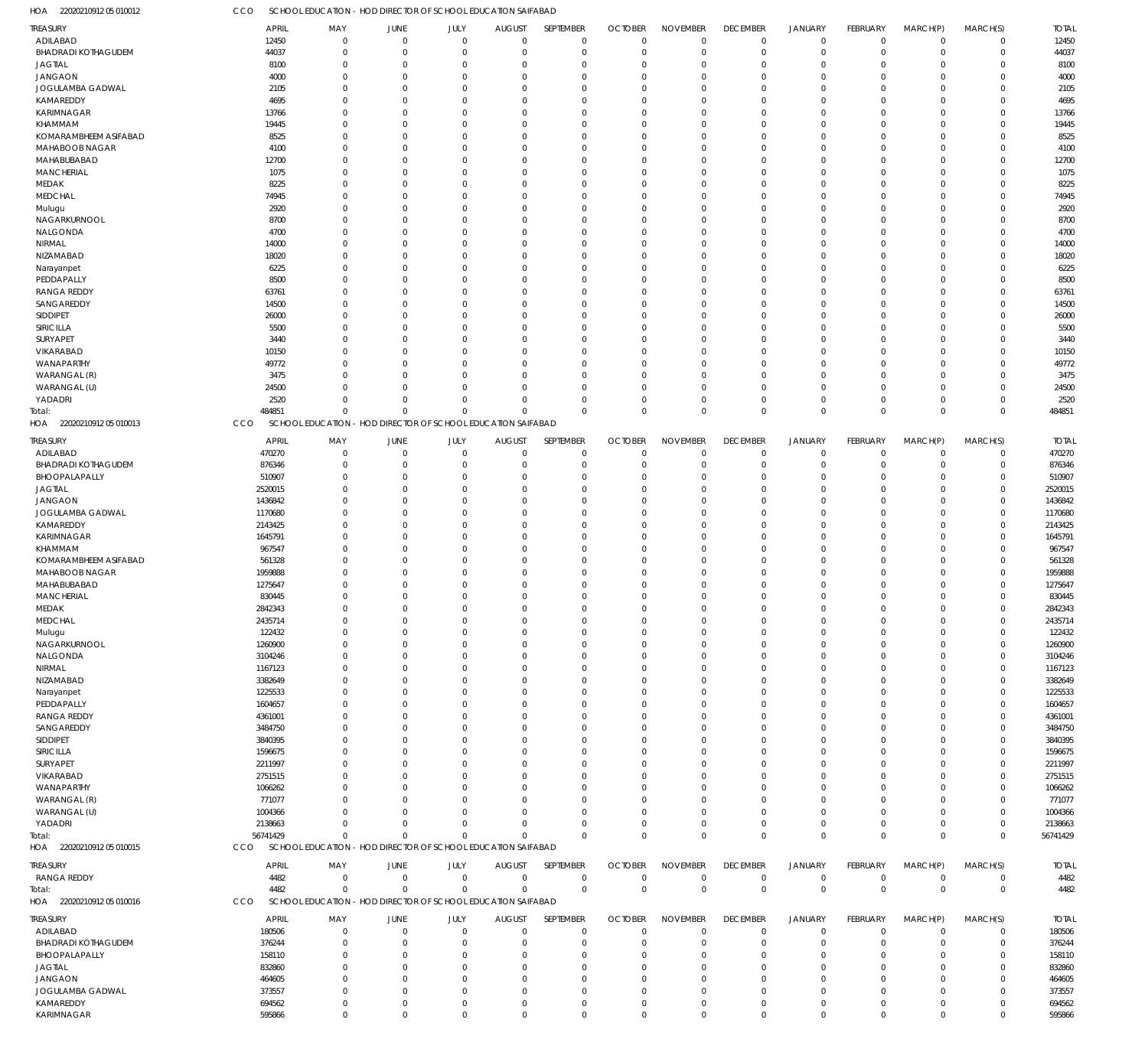22020210912 05 010016 HOA CCO SCHOOL EDUCATION - HOD DIRECTOR OF SCHOOL EDUCATION SAIFABAD

| TREASURY<br><b>APRIL</b><br>MAY<br><b>JUNE</b><br>JULY<br><b>AUGUST</b><br>SEPTEMBER<br><b>OCTOBER</b>                                                                                        | <b>NOVEMBER</b><br><b>DECEMBER</b><br><b>JANUARY</b><br>FEBRUARY<br>MARCH(P)<br>MARCH(S)<br><b>TOTAL</b>                                                         |
|-----------------------------------------------------------------------------------------------------------------------------------------------------------------------------------------------|------------------------------------------------------------------------------------------------------------------------------------------------------------------|
| KHAMMAM<br>394897<br>$\overline{0}$<br>$\overline{0}$<br>$\mathbf 0$<br>$\overline{0}$<br>0<br>$\mathbf 0$                                                                                    | 394897<br>$\mathbf 0$<br>$\mathbf 0$<br>0<br>$\Omega$<br>$\mathbf 0$<br>$\mathbf 0$                                                                              |
| KOMARAMBHEEM ASIFABAD<br>195904<br>$\overline{0}$<br>$\mathbf 0$<br>$\mathbf 0$<br>$\mathbf 0$<br>$\mathbf 0$<br>$\mathbf 0$                                                                  | $\mathbf 0$<br>195904<br>$\mathbf 0$<br>$\mathbf 0$<br>$\mathbf 0$<br>$\Omega$<br>$\Omega$                                                                       |
| MAHABOOB NAGAR<br>706613<br>$\Omega$<br>$\Omega$<br>$\Omega$<br>$\Omega$<br>$\mathbf 0$<br>$\Omega$                                                                                           | 706613<br>$\mathbf 0$<br>$\Omega$<br>$\mathbf 0$<br>$\Omega$<br>$\cup$<br>$\Omega$                                                                               |
| MAHABUBABAD<br>412777<br>$\overline{0}$<br>$\Omega$<br>$\Omega$<br>$\Omega$<br>0<br>0                                                                                                         | 412777<br>$\Omega$<br>$\mathbf 0$<br>$\mathbf 0$<br>$\Omega$<br>$\Omega$<br>C.                                                                                   |
| <b>MANCHERIAL</b><br>277454<br>$\Omega$<br>$\Omega$<br>$\Omega$<br>$\Omega$<br>$\Omega$<br>O                                                                                                  | 277454<br>$\Omega$<br>$\Omega$<br>$\mathbf 0$<br>$\Omega$<br>$\Omega$<br>C.                                                                                      |
| MEDAK<br>879630<br>$\Omega$<br>$\Omega$<br>$\Omega$<br>$\Omega$<br>O<br>$\Omega$                                                                                                              | 879630<br>$\Omega$<br>$\Omega$<br>$\Omega$<br>$\Omega$<br>$\Omega$<br>C.                                                                                         |
| <b>MEDCHAL</b><br>1738396<br>$\Omega$<br>$\Omega$<br>$\Omega$<br>$\Omega$<br>U<br>O                                                                                                           | 1738396<br>$\Omega$<br>$\Omega$<br>$\Omega$<br>$\Omega$<br>$\Omega$<br>C.                                                                                        |
| 43889<br>Mulugu<br>$\Omega$<br>$\Omega$<br>$\Omega$<br>$\Omega$<br>O<br>$\Omega$                                                                                                              | 43889<br>$\Omega$<br>$\Omega$<br>$\Omega$<br>$\Omega$<br>$\Omega$<br>C.                                                                                          |
| NAGARKURNOOL<br>400206<br>$\Omega$<br>$\Omega$<br>$\Omega$<br>$\Omega$<br>$\Omega$<br>O                                                                                                       | 400206<br>$\Omega$<br>$\Omega$<br>$\Omega$<br>$\Omega$<br>C.<br>$\Omega$                                                                                         |
| NALGONDA<br>999024<br>$\Omega$<br>$\Omega$<br>$\Omega$<br>$\Omega$<br>$\Omega$<br>O                                                                                                           | 999024<br>$\Omega$<br>$\Omega$<br>$\Omega$<br>$\Omega$<br>$\Omega$<br>C.                                                                                         |
| NIRMAL<br>376051<br>$\Omega$<br>$\Omega$<br>$\Omega$<br>$\Omega$<br>$\Omega$<br>O                                                                                                             | 376051<br>$\Omega$<br>$\Omega$<br>$\Omega$<br>$\Omega$<br>$\Omega$<br>C.                                                                                         |
| NIZAMABAD<br>1193281<br>$\Omega$<br>$\Omega$<br>$\Omega$<br>$\Omega$<br>O<br>$\Omega$                                                                                                         | 1193281<br>$\Omega$<br>$\Omega$<br>$\Omega$<br>$\Omega$<br>$\Omega$<br>C.                                                                                        |
| 379262<br>Narayanpet<br>$\Omega$<br>$\Omega$<br>$\Omega$<br>$\Omega$<br>$\Omega$<br>O                                                                                                         | 379262<br>$\mathbf 0$<br>$\Omega$<br>$\Omega$<br>$\Omega$<br>$\Omega$<br>C.                                                                                      |
| PEDDAPALLY<br>618310<br>$\Omega$<br>$\Omega$<br>$\Omega$<br>$\Omega$<br>O<br>$\Omega$                                                                                                         | 618310<br>$\Omega$<br>$\Omega$<br>$\Omega$<br>$\Omega$<br>$\Omega$<br>C.                                                                                         |
| <b>RANGA REDDY</b><br>2181794<br>$\Omega$<br>$\Omega$<br>$\Omega$<br>$\Omega$<br>$\Omega$<br>O                                                                                                | 2181794<br>$\Omega$<br>$\Omega$<br>$\Omega$<br>$\Omega$<br>$\Omega$<br>C.                                                                                        |
| SANGAREDDY<br>1217839<br>$\Omega$<br>$\Omega$<br>$\Omega$<br>$\Omega$<br>O<br>$\Omega$                                                                                                        | 1217839<br>$\mathbf 0$<br>$\mathbf 0$<br>$\mathbf 0$<br>$\Omega$<br>$\Omega$<br>C.                                                                               |
| SIDDIPET<br>1210244<br>$\Omega$<br>$\Omega$<br>$\Omega$<br>$\Omega$<br>O<br>$\Omega$                                                                                                          | 1210244<br>$\Omega$<br>$\Omega$<br>$\Omega$<br>$\Omega$<br>C.<br>$\Omega$                                                                                        |
| SIRICILLA<br>503584<br>$\Omega$<br>$\Omega$<br>$\Omega$<br>$\Omega$<br>$\Omega$<br>O                                                                                                          | 503584<br>$\Omega$<br>$\Omega$<br>$\Omega$<br>$\Omega$<br>$\Omega$<br>C.                                                                                         |
| SURYAPET<br>718270<br>$\Omega$<br>$\Omega$<br>$\Omega$<br>$\Omega$<br>$\Omega$<br>O                                                                                                           | 718270<br>$\Omega$<br>$\Omega$<br>$\Omega$<br>$\Omega$<br>$\Omega$<br>C.                                                                                         |
| VIKARABAD<br>895482<br>$\Omega$<br>$\Omega$<br>$\Omega$<br>$\Omega$<br>O<br>$\Omega$                                                                                                          | 895482<br>$\Omega$<br>$\Omega$<br>$\Omega$<br>$\Omega$<br>C.<br>$\Omega$                                                                                         |
| WANAPARTHY<br>334558<br>$\Omega$<br>$\Omega$<br>$\Omega$<br>$\Omega$<br>U<br>O                                                                                                                | 334558<br>$\mathbf 0$<br>$\Omega$<br>$\Omega$<br>$\Omega$<br>C.<br>$\Omega$                                                                                      |
| WARANGAL (R)<br>259423<br>$\Omega$<br>$\Omega$<br>$\Omega$<br>$\Omega$<br>O<br>$\Omega$                                                                                                       | 259423<br>$\Omega$<br>$\mathbf 0$<br>$\mathbf 0$<br>$\Omega$<br>$\Omega$<br>C.                                                                                   |
| WARANGAL (U)<br>440693<br>$\Omega$<br>$\Omega$<br>$\Omega$<br>$\Omega$<br>U<br>$\Omega$                                                                                                       | 440693<br>$\Omega$<br>$\Omega$<br>$\Omega$<br>$\Omega$<br>$\Omega$<br>C.                                                                                         |
| YADADRI<br>674111<br>$\Omega$<br>$\Omega$<br>$\Omega$<br>$\mathbf 0$<br>$\Omega$<br>$\Omega$                                                                                                  | $\mathbf 0$<br>674111<br>$\mathbf 0$<br>$\mathbf 0$<br>$\mathbf 0$<br>$\Omega$<br>$\Omega$                                                                       |
| 20728002<br>$\Omega$<br>$\mathbf 0$<br>$\Omega$<br>Total:<br>$\Omega$<br>$\Omega$<br>$\Omega$                                                                                                 | $\mathbf 0$<br>$\Omega$<br>20728002<br>$\Omega$<br>$\Omega$<br>$\Omega$<br>$\Omega$                                                                              |
| 22020210912 05 010017<br><b>CCO</b><br>SCHOOL EDUCATION - HOD DIRECTOR OF SCHOOL EDUCATION SAIFABAD<br>HOA                                                                                    |                                                                                                                                                                  |
| SEPTEMBER<br><b>OCTOBER</b>                                                                                                                                                                   | <b>NOVEMBER</b><br>FEBRUARY<br><b>DECEMBER</b><br><b>JANUARY</b><br><b>TOTAL</b>                                                                                 |
| TREASURY<br><b>APRIL</b><br>MAY<br><b>JUNE</b><br>JULY<br><b>AUGUST</b><br>$\Omega$<br>$\Omega$<br>$\Omega$<br>$\Omega$<br>$\mathbf 0$<br>$\mathbf 0$                                         | MARCH(P)<br>MARCH(S)<br>10533<br>$\mathbf 0$<br>$\mathbf 0$<br>$^{\circ}$<br>$\Omega$<br>$\Omega$<br>$\Omega$                                                    |
| ADILABAD<br>10533<br>$\Omega$<br>$\Omega$<br>$\Omega$<br>$\Omega$<br>$\Omega$<br>$\Omega$                                                                                                     | $\Omega$<br>$\mathbf 0$<br>$\Omega$<br>$\Omega$<br>$\Omega$                                                                                                      |
| <b>BHADRADI KOTHAGUDEM</b><br>32385<br>KAMAREDDY<br>$\Omega$<br>$\Omega$<br>$\Omega$<br>O<br>$\Omega$<br>0                                                                                    | 32385<br>O<br>$\Omega$<br>$\Omega$<br>$\Omega$<br>$\Omega$<br>$\Omega$<br>C.                                                                                     |
| 10000<br>0<br>U<br>$\Omega$<br>O<br>0<br>$\Omega$                                                                                                                                             | 10000<br>$\Omega$<br>$\Omega$<br>$\Omega$<br>$\Omega$<br>$\Omega$                                                                                                |
| NIZAMABAD<br>86663<br>$\Omega$<br>U<br>O<br>C                                                                                                                                                 | 86663<br>-0<br>$\Omega$<br>$\Omega$                                                                                                                              |
| PEDDAPALLY<br>208376<br>$\Omega$<br>$\Omega$<br>0<br>U<br>O                                                                                                                                   | 208376<br>$\Omega$<br>$\Omega$<br>$\Omega$<br>$\Omega$<br>$\Omega$                                                                                               |
| <b>RANGA REDDY</b><br>60423<br>$\Omega$<br>$\Omega$<br>U<br>O<br>C                                                                                                                            | 60423<br>$\Omega$<br>$\Omega$<br>$\Omega$<br>-0<br>$\Omega$<br>$\Omega$                                                                                          |
| SIDDIPET<br>126320<br>$\Omega$<br>O<br>$\Omega$<br>U<br>$\Omega$<br>O<br>0<br>$\Omega$                                                                                                        | 126320<br>$\Omega$<br>$\Omega$<br>23347<br>$\Omega$<br>$\Omega$<br>$\Omega$<br>$\Omega$<br>$\Omega$                                                              |
| SIRICILLA<br>23347<br>SURYAPET<br>$\Omega$<br>O<br>C<br>O                                                                                                                                     | -0<br>$\Omega$<br>$\Omega$<br>$\Omega$<br>$\Omega$<br>$\Omega$                                                                                                   |
| 9200                                                                                                                                                                                          | 9200                                                                                                                                                             |
|                                                                                                                                                                                               |                                                                                                                                                                  |
| WANAPARTHY<br>187358<br>$\Omega$<br>$\Omega$<br>$\Omega$<br>U<br>0<br>$\Omega$                                                                                                                | 187358<br>$\Omega$<br>$\Omega$<br>$\Omega$<br>$\Omega$<br>$\Omega$<br>C.                                                                                         |
| 76459<br>YADADRI<br>$\Omega$<br>$\Omega$<br>$\Omega$<br>$\Omega$<br>$\Omega$<br>U                                                                                                             | 76459<br>$\Omega$<br>$\Omega$<br>$\Omega$<br>$\Omega$<br>$\Omega$<br>O                                                                                           |
| 831064<br>$\Omega$<br>$\Omega$<br>Total:<br>$\Omega$<br>$\Omega$<br>$\Omega$<br>$\Omega$                                                                                                      | 831064<br>$\Omega$<br>$\Omega$<br>$\mathbf 0$<br>$\Omega$<br>$\Omega$<br>$\Omega$                                                                                |
| HOA 220202110 04 310311<br>CCO<br>SCHOOL EDUCATION - HOD DIRECTOR OF SCHOOL EDUCATION SAIFABAD                                                                                                |                                                                                                                                                                  |
| TREASURY<br><b>APRIL</b><br>JUNE<br>JULY<br><b>AUGUST</b><br>SEPTEMBER<br><b>OCTOBER</b><br>MAY                                                                                               | <b>NOVEMBER</b><br><b>DECEMBER</b><br><b>JANUARY</b><br>FEBRUARY<br>MARCH(P)<br>MARCH(S)<br><b>TOTAL</b>                                                         |
| <b>BHADRADI KOTHAGUDEM</b><br>4770135<br>$\overline{0}$<br>$\mathbf 0$<br>$\mathbf 0$<br>$\mathbf 0$<br>$\mathbf 0$<br>$\mathbf 0$                                                            | 4770135<br>$\mathbf 0$<br>$\mathbf 0$<br>$\mathbf 0$<br>$\Omega$<br>$\mathbf 0$<br>$\mathbf 0$                                                                   |
| <b>JANGAON</b><br>859366<br>$\mathbf 0$<br>$\overline{0}$<br>$\mathbf 0$<br>$\mathbf 0$<br>$\mathbf 0$<br>0                                                                                   | 859366<br>0<br>0<br>$\mathbf 0$<br>$\mathbf 0$<br>$\Omega$<br>0                                                                                                  |
| JOGULAMBA GADWAL<br>142278<br>$\Omega$<br>$\Omega$<br>$\Omega$<br>$\mathbf 0$<br>$\Omega$<br>$\Omega$                                                                                         | 142278<br>$\mathbf 0$<br>$\Omega$<br>$\mathbf 0$<br>$\Omega$<br>C.<br>$\Omega$                                                                                   |
| KAMAREDDY<br>933314<br>$\Omega$<br>$\Omega$<br>$\mathbf 0$<br>$\Omega$<br>$\Omega$<br>0                                                                                                       | 933314<br>$\Omega$<br>$\Omega$<br>$\mathbf 0$<br>$\Omega$<br>C.<br>$\Omega$                                                                                      |
| KARIMNAGAR<br>1023902<br>$\Omega$<br>$\Omega$<br>$\Omega$<br>$\Omega$<br>O                                                                                                                    | 1023902<br>$\Omega$<br>$\Omega$<br>$\Omega$<br>$\Omega$<br>$\Omega$<br>C.                                                                                        |
| KHAMMAM<br>3004374<br>$\Omega$<br>$\Omega$<br>$\Omega$<br>$\Omega$<br>$\Omega$<br>$\Omega$                                                                                                    | 3004374<br>$\mathbf{0}$<br>$\Omega$<br>$\Omega$<br>$\Omega$<br>$\Omega$<br>$\Omega$                                                                              |
| 740376<br>KOMARAMBHEEM ASIFABAD<br>$\Omega$<br>$\Omega$<br>$\Omega$<br>$\cap$<br>$\Omega$<br>$\Omega$                                                                                         | 740376<br>$\Omega$<br>$\Omega$<br>$\Omega$<br>$\Omega$<br>$\Omega$<br>$\Omega$                                                                                   |
| MAHABOOB NAGAR<br>3193325<br>$\mathbf 0$<br>$\mathbf 0$<br>0<br>0<br>$\Omega$<br>0                                                                                                            | 3193325<br>$\mathbf 0$<br>$\mathbf 0$<br>0<br>$\Omega$<br>C.<br>$\Omega$                                                                                         |
| MAHABUBABAD<br>981988<br>$\mathbf 0$<br>$\overline{0}$<br>$\Omega$<br>$\Omega$<br>$\mathbf 0$<br>$\mathbf 0$                                                                                  | 981988<br>$\mathbf 0$<br>$\mathbf 0$<br>$\mathbf{0}$<br>0<br>$\Omega$<br>- ( )                                                                                   |
| <b>MANCHERIAL</b><br>1323808<br>$\Omega$<br>$\Omega$<br>$\Omega$<br>$\mathbf 0$<br>$\Omega$<br>O                                                                                              | 1323808<br>$\mathbf 0$<br>$\Omega$<br>$\mathbf 0$<br>$\Omega$<br>C.<br>$\Omega$                                                                                  |
| MEDCHAL<br>1798916<br>$\Omega$<br>$\Omega$<br>$\Omega$<br>$\Omega$<br>U<br>O                                                                                                                  | 1798916<br>$\Omega$<br>$\Omega$<br>$\Omega$<br>$\Omega$<br>C.<br>ſ                                                                                               |
| NAGARKURNOOL<br>2011926<br>$\Omega$<br>$\Omega$<br>$\Omega$<br>$\Omega$<br>0<br>n                                                                                                             | 2011926<br>$\Omega$<br>$\Omega$<br>$\Omega$<br>0<br>C.<br>$\Omega$                                                                                               |
| NALGONDA<br>6506380<br>$\Omega$<br>$\Omega$<br>$\Omega$<br>$\Omega$<br>$\Omega$<br>O                                                                                                          | 6506380<br>$\mathbf 0$<br>$\Omega$<br>$\Omega$<br>$\Omega$<br>C.                                                                                                 |
| NIRMAL<br>494491<br>$\Omega$<br>$\Omega$<br>$\Omega$<br>$\Omega$<br>$\Omega$<br>n                                                                                                             | 494491<br>$\Omega$<br>$\Omega$<br>$\Omega$<br>$\Omega$<br>$\Omega$<br>-0                                                                                         |
| NIZAMABAD<br>14185532<br>$\Omega$<br>$\Omega$<br>$\Omega$<br>$\Omega$<br>$\Omega$<br>O                                                                                                        | 14185532<br>$\Omega$<br>$\Omega$<br>$\Omega$<br>$\Omega$<br>C.<br>$\Omega$                                                                                       |
| 1578074<br>Narayanpet<br>$\Omega$<br>$\Omega$<br>$\Omega$<br>$\Omega$<br>$\Omega$<br>n                                                                                                        | 1578074<br>$\mathbf 0$<br>$\Omega$<br>$\Omega$<br>0<br>$\Omega$<br>-0                                                                                            |
| PAO - TELANGANA HYDERABAD<br>22185920<br>$\Omega$<br>$\Omega$<br>$\Omega$<br>0<br>$\Omega$<br>n                                                                                               | 22185920<br>$\Omega$<br>$\Omega$<br>$\Omega$<br>$\Omega$<br>C.<br>$\Omega$                                                                                       |
| PEDDAPALLY<br>2887056<br>$\Omega$<br>$\Omega$<br>$\Omega$<br>$\Omega$<br>$\Omega$<br>n                                                                                                        | 2887056<br>$\mathbf 0$<br>$\mathbf 0$<br>$\Omega$<br>$\Omega$<br>$\Omega$<br>-0                                                                                  |
| PPO - MOTIGALLY (TELANGANA)<br>$-388337$<br>$\Omega$<br>$\Omega$<br>$\Omega$<br>$\Omega$<br>O<br>$\Omega$                                                                                     | $-388337$<br>$\Omega$<br>$\Omega$<br>$\Omega$<br>$\Omega$<br>C.<br>ſ                                                                                             |
| <b>RANGA REDDY</b><br>1100526<br>$\Omega$<br>$\Omega$<br>$\Omega$<br>$\Omega$<br>$\Omega$<br>n                                                                                                | 1100526<br>$\Omega$<br>$\Omega$<br>$\Omega$<br>$\Omega$<br>$\Omega$<br>-0                                                                                        |
| SANGAREDDY<br>1792755<br>$\Omega$<br>$\Omega$<br>$\Omega$<br>$\Omega$<br>$\Omega$<br>O                                                                                                        | 1792755<br>$\mathbf 0$<br>$\mathbf 0$<br>$\Omega$<br>$\Omega$<br>C.                                                                                              |
| SIDDIPET<br>347731<br>$\Omega$<br>$\Omega$<br>$\Omega$<br>$\Omega$<br>$\Omega$<br>n                                                                                                           | 347731<br>$\Omega$<br>$\Omega$<br>$\Omega$<br>$\Omega$<br>$\Omega$<br>-0                                                                                         |
| SIRICILLA<br>509920<br>$\Omega$<br>$\Omega$<br>$\Omega$<br>$\Omega$<br>O<br>$\Omega$                                                                                                          | 509920<br>$\Omega$<br>$\Omega$<br>$\Omega$<br>$\Omega$<br>C.<br>$\Omega$                                                                                         |
| SURYAPET<br>4649145<br>$\Omega$<br>$\Omega$<br>$\Omega$<br>0<br>$\Omega$<br>n                                                                                                                 | 4649145<br>$\mathbf 0$<br>$\Omega$<br>$\Omega$<br>0<br>$\Omega$<br>-0                                                                                            |
| VIKARABAD<br>625056<br>U<br>$\Omega$<br>$\Omega$<br>U<br>$\Omega$                                                                                                                             | 625056<br>$\Omega$<br>$\Omega$<br>$\Omega$<br>$\Omega$<br>-0                                                                                                     |
| WANAPARTHY<br>63876<br>$\Omega$<br>$\Omega$<br>0<br>$\Omega$<br>U                                                                                                                             | 63876<br>$\Omega$<br>$\Omega$<br>$\Omega$<br>$\Omega$<br>-0<br>- ( )                                                                                             |
| WARANGAL (R)<br>871481<br>$\Omega$<br>$\Omega$<br>U<br>$\Omega$<br>O<br>$\Omega$                                                                                                              | 871481<br>$\Omega$<br>$\Omega$<br>$\Omega$<br>$\Omega$<br>C.<br>$\Omega$                                                                                         |
| WARANGAL (U)<br>14355684<br>$\Omega$<br>$\Omega$<br>$\Omega$<br>$\Omega$<br>U<br>n                                                                                                            | 14355684<br>$\mathbf 0$<br>$\Omega$<br>$\Omega$<br>$\Omega$<br>$\Omega$<br>-0                                                                                    |
| YADADRI<br>1330136<br>$\Omega$<br>$\Omega$<br>$\Omega$<br>$\Omega$<br>O<br>$\Omega$                                                                                                           | 1330136<br>$\mathbf 0$<br>$\mathbf 0$<br>$\mathbf 0$<br>$\Omega$<br>O<br>$\Omega$                                                                                |
| 93879134<br>$\Omega$<br>$\Omega$<br>Total:<br>$\Omega$<br>$\Omega$<br>$\Omega$<br>$\Omega$                                                                                                    | 93879134<br>$\mathbf 0$<br>$\mathbf 0$<br>$\mathbf 0$<br>$\mathbf{0}$<br>$\Omega$<br>$\Omega$                                                                    |
| 22020211025 10 310312<br>Secretary, Telangana Residential Educational Inst. Society Secretary, TREIS, Owaisipura, Masab Tank,<br>HOA<br><b>CCO</b>                                            |                                                                                                                                                                  |
| <b>APRIL</b><br><b>JUNE</b><br>JULY<br>SEPTEMBER<br><b>OCTOBER</b><br>TREASURY<br>MAY<br><b>AUGUST</b>                                                                                        | <b>NOVEMBER</b><br><b>DECEMBER</b><br><b>JANUARY</b><br>FEBRUARY<br><b>TOTAL</b><br>MARCH(P)<br>MARCH(S)                                                         |
| 225684000<br>$\overline{0}$<br>PAO - TELANGANA HYDERABAD<br>$\mathbf 0$<br>$\mathbf 0$<br>$\mathbf 0$<br>$\mathbf 0$<br>$\mathbf 0$                                                           | 225684000<br>$\mathbf 0$<br>$\mathbf 0$<br>$\mathbf 0$<br>$\mathbf 0$<br>$\mathbf 0$<br>$\mathbf 0$                                                              |
| Total:<br>225684000<br>$\mathbf 0$<br>$\overline{0}$<br>$\mathbf 0$<br>$\mathbf 0$<br>$\mathbf 0$<br>$\overline{0}$                                                                           | 225684000<br>$\mathbf 0$<br>$\mathbf 0$<br>$\mathbf 0$<br>$\mathbf 0$<br>$\Omega$<br>$\mathbf 0$                                                                 |
| HOA 220202191 05 010011<br>CCO<br>SCHOOL EDUCATION - HOD DIRECTOR OF SCHOOL EDUCATION SAIFABAD                                                                                                |                                                                                                                                                                  |
|                                                                                                                                                                                               |                                                                                                                                                                  |
| TREASURY<br><b>APRIL</b><br>MAY<br><b>JUNE</b><br>JULY<br><b>AUGUST</b><br>SEPTEMBER<br><b>OCTOBER</b>                                                                                        | <b>NOVEMBER</b><br><b>DECEMBER</b><br><b>JANUARY</b><br>FEBRUARY<br>MARCH(P)<br>MARCH(S)<br><b>TOTAL</b>                                                         |
| 40366650<br>ADILABAD<br>0<br>$\overline{0}$<br>0<br>$\overline{0}$<br>0<br>0<br><b>BHADRADI KOTHAGUDEM</b><br>48356473<br>$\overline{0}$<br>$\mathbf 0$<br>$\pmb{0}$<br>$\mathbf 0$<br>0<br>0 | 40366650<br>0<br>0<br>$\mathbf 0$<br>0<br>$\mathbf 0$<br>0<br>$\mathbf 0$<br>$\mathbf 0$<br>$\mathbf 0$<br>48356473<br>$\mathbf 0$<br>$\mathbf 0$<br>$\mathbf 0$ |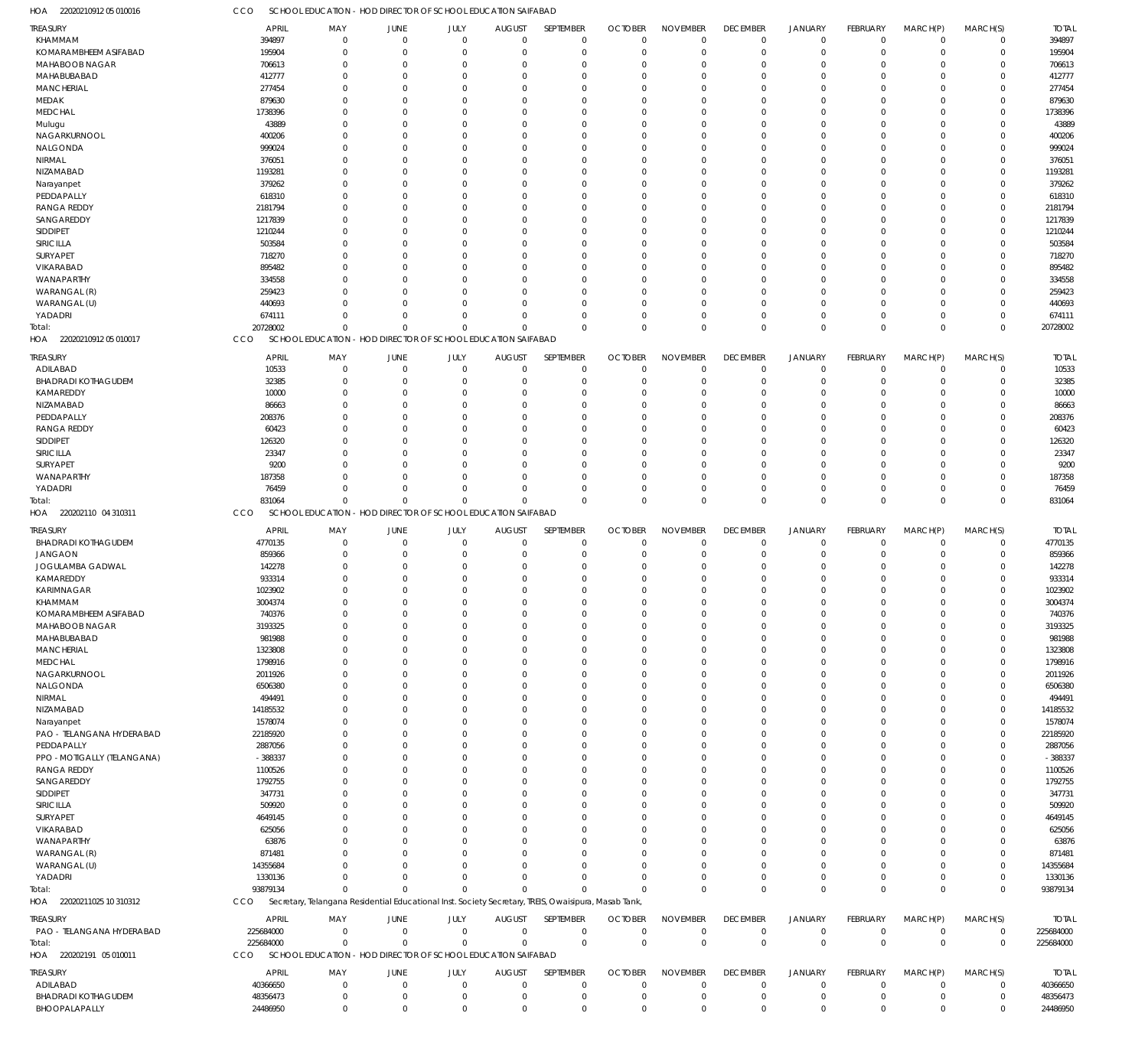220202191 05 010011 HOA CCO SCHOOL EDUCATION - HOD DIRECTOR OF SCHOOL EDUCATION SAIFABAD

| TREASURY                   |            |                                                              |          |             |               |                |                |                 |                 |                |             |             |              |              |
|----------------------------|------------|--------------------------------------------------------------|----------|-------------|---------------|----------------|----------------|-----------------|-----------------|----------------|-------------|-------------|--------------|--------------|
|                            | APRIL      | MAY                                                          | JUNE     | JULY        | <b>AUGUST</b> | SEPTEMBER      | <b>OCTOBER</b> | <b>NOVEMBER</b> | <b>DECEMBER</b> | JANUARY        | FEBRUARY    | MARCH(P)    | MARCH(S)     | <b>TOTAL</b> |
| <b>JAGTIAL</b>             | 63132267   | $\mathbf 0$                                                  | $\Omega$ | $\Omega$    | $\Omega$      | $\mathbf 0$    | $\mathbf 0$    | $\mathbf 0$     | $\overline{0}$  | $\overline{0}$ | $\Omega$    | $\mathbf 0$ | $\mathbf 0$  | 63132267     |
| <b>JANGAON</b>             | 44708885   | $\Omega$                                                     | $\Omega$ | $\Omega$    | $\Omega$      | $\Omega$       | $\Omega$       | $\Omega$        | $\Omega$        | $\overline{0}$ | $\Omega$    | $\Omega$    | $\mathbf 0$  | 44708885     |
|                            |            |                                                              |          |             |               |                |                |                 |                 |                |             |             |              |              |
| JOGULAMBA GADWAL           | 28022900   | $\Omega$                                                     | $\Omega$ | $\Omega$    | $\Omega$      | $\Omega$       | $\Omega$       | $\Omega$        | $\Omega$        | $\Omega$       | $\Omega$    | $\Omega$    | $\Omega$     | 28022900     |
| KAMAREDDY                  | 68012167   | $\Omega$                                                     | $\Omega$ | $\Omega$    | $\Omega$      | $\Omega$       | $\Omega$       | $\Omega$        | $\Omega$        | $\Omega$       | $\Omega$    | $\Omega$    | $\Omega$     | 68012167     |
| <b>KARIMNAGAR</b>          | 59062759   | $\Omega$                                                     |          |             | $\Omega$      | $\Omega$       | $\Omega$       | $\Omega$        | $\Omega$        | $\Omega$       |             | O           | $\Omega$     | 59062759     |
|                            |            |                                                              |          |             |               |                |                |                 |                 |                |             |             |              |              |
| KHAMMAM                    | 89462313   | $\Omega$                                                     | $\Omega$ | $\Omega$    | $\Omega$      | $\Omega$       | $\Omega$       | $\Omega$        | $\Omega$        | $\Omega$       | O           | $\Omega$    | $\Omega$     | 89462313     |
| KOMARAMBHEEM ASIFABAD      | 17791654   | $\Omega$                                                     |          |             | $\Omega$      | $\Omega$       | $\Omega$       | $\Omega$        | $\Omega$        | $\Omega$       |             | O           | $\Omega$     | 17791654     |
| MAHABOOB NAGAR             | 60332698   | $\Omega$                                                     |          | $\Omega$    | $\Omega$      | $\Omega$       | $\Omega$       | $\Omega$        | $\Omega$        | $\Omega$       | O           | $\Omega$    | $\Omega$     | 60332698     |
|                            |            |                                                              |          |             |               |                |                |                 |                 |                |             |             |              |              |
| MAHABUBABAD                | 44699356   | $\Omega$                                                     | $\Omega$ | $\Omega$    | $\Omega$      | $\Omega$       | $\Omega$       | $\Omega$        | $\Omega$        | $\Omega$       |             | $\Omega$    | $\Omega$     | 44699356     |
| MANCHERIAL                 | 46306914   | $\Omega$                                                     |          | $\Omega$    | $\Omega$      | $\Omega$       | $\Omega$       | $\Omega$        | $\Omega$        | $\Omega$       |             | O           | $\Omega$     | 46306914     |
| MEDAK                      |            | $\Omega$                                                     |          |             | $\Omega$      | $\Omega$       | $\Omega$       | $\Omega$        | $\Omega$        | $\Omega$       |             | O           | $\Omega$     | 53857172     |
|                            | 53857172   |                                                              |          |             |               |                |                |                 |                 |                |             |             |              |              |
| <b>MEDCHAL</b>             | 57754470   | $\Omega$                                                     |          | $\Omega$    | $\Omega$      | $\Omega$       | $\Omega$       | $\Omega$        | $\Omega$        | $\Omega$       | $\Omega$    | $\Omega$    | $\Omega$     | 57754470     |
| Mulugu                     | 13887066   | $\Omega$                                                     |          |             | $\Omega$      | $\Omega$       | $\Omega$       | $\Omega$        | $\Omega$        | $\Omega$       |             | O           | $\Omega$     | 13887066     |
|                            |            |                                                              |          |             |               |                |                |                 |                 |                |             |             |              |              |
| NAGARKURNOOL               | 54183979   | $\Omega$                                                     | $\Omega$ | $\Omega$    | $\Omega$      | $\Omega$       | $\Omega$       | $\Omega$        | $\Omega$        | $\Omega$       | O           | $\Omega$    | $\Omega$     | 54183979     |
| NALGONDA                   | 97781748   | $\Omega$                                                     |          |             | $\Omega$      | $\Omega$       | $\Omega$       | $\Omega$        | $\Omega$        | $\Omega$       |             | O           | $\Omega$     | 97781748     |
| NIRMAL                     | 43137450   | $\Omega$                                                     |          | $\Omega$    | $\Omega$      | $\Omega$       | $\Omega$       | $\Omega$        | $\Omega$        | $\Omega$       | O           | $\Omega$    | $\Omega$     | 43137450     |
|                            |            |                                                              |          |             |               |                |                |                 |                 |                |             |             |              |              |
| NIZAMABAD                  | 100781296  | $\Omega$                                                     | $\Omega$ | $\Omega$    | $\Omega$      | $\Omega$       | $\Omega$       | $\Omega$        | $\Omega$        | $\Omega$       |             | $\Omega$    | $\Omega$     | 100781296    |
| Narayanpet                 | 29491241   | $\Omega$                                                     |          | $\Omega$    | $\Omega$      | $\Omega$       | $\Omega$       | $\Omega$        | $\Omega$        | $\Omega$       |             | O           | $\Omega$     | 29491241     |
| PEDDAPALLY                 | 43081168   | $\Omega$                                                     |          |             | $\Omega$      | $\Omega$       | $\Omega$       | $\Omega$        | $\Omega$        | $\Omega$       |             | O           | $\Omega$     | 43081168     |
|                            |            |                                                              |          |             |               |                |                |                 |                 |                |             |             |              |              |
| <b>RANGA REDDY</b>         | 117186811  | $\Omega$                                                     | $\Omega$ | $\Omega$    | $\Omega$      | $\Omega$       | $\Omega$       | $\Omega$        | $\Omega$        | $\Omega$       | $\Omega$    | $\Omega$    | $\Omega$     | 117186811    |
| SANGAREDDY                 | 89079027   | $\Omega$                                                     |          |             | $\Omega$      | $\Omega$       | $\Omega$       | $\Omega$        | $\Omega$        | $\Omega$       |             | O           | $\Omega$     | 89079027     |
| SIDDIPET                   | 87161779   | $\Omega$                                                     | $\Omega$ | $\Omega$    | $\Omega$      | $\Omega$       | $\Omega$       | $\Omega$        | $\Omega$        | $\Omega$       | O           | O           | $\Omega$     | 87161779     |
|                            |            |                                                              |          |             |               |                |                |                 |                 |                |             |             |              |              |
| SIRICILLA                  | 43285768   | $\Omega$                                                     |          |             | $\Omega$      | $\Omega$       | $\Omega$       | $\Omega$        | $\Omega$        | $\Omega$       |             | $\Omega$    | $\Omega$     | 43285768     |
| SURYAPET                   | 68594816   | $\Omega$                                                     |          | $\Omega$    | $\Omega$      | $\Omega$       | $\Omega$       | $\Omega$        | $\Omega$        | $\Omega$       | O           | O           | $\Omega$     | 68594816     |
|                            |            |                                                              |          |             |               |                |                |                 |                 |                |             |             |              |              |
| VIKARABAD                  | 60507085   | $\Omega$                                                     |          | $\Omega$    | $\Omega$      | $\Omega$       | $\Omega$       | $\Omega$        | $\Omega$        | $\Omega$       |             | O           | $\Omega$     | 60507085     |
| WANAPARTHY                 | 38944695   | $\Omega$                                                     | $\Omega$ | $\Omega$    | $\Omega$      | $\Omega$       | $\Omega$       | $\Omega$        | $\Omega$        | $\Omega$       | O           | $\Omega$    | $\Omega$     | 38944695     |
| WARANGAL (R)               | 57580316   | $\Omega$                                                     |          | $\Omega$    | $\Omega$      | $\Omega$       | $\Omega$       | $\Omega$        | $\Omega$        | $\Omega$       |             | C           | $\Omega$     | 57580316     |
|                            |            |                                                              |          |             |               |                |                |                 |                 |                |             |             |              |              |
| WARANGAL (U)               | 38414958   | $\Omega$                                                     | $\Omega$ | $\Omega$    | $\Omega$      | $\Omega$       | $\Omega$       | $\Omega$        | $\Omega$        | $\Omega$       | $\Omega$    | $\Omega$    | $\Omega$     | 38414958     |
| YADADRI                    | 62083907   | $\Omega$                                                     | $\Omega$ | $\Omega$    | $\Omega$      | $\Omega$       | $\Omega$       | $\Omega$        | 0               | $\overline{0}$ | $\Omega$    | $\Omega$    | $\mathbf 0$  | 62083907     |
|                            | 1791536738 | $\Omega$                                                     | $\Omega$ | $\Omega$    | $\Omega$      | $\Omega$       | $\Omega$       | $\Omega$        | $\Omega$        | $\overline{0}$ | $\Omega$    | $\Omega$    | $\Omega$     | 1791536738   |
| Total:                     |            |                                                              |          |             |               |                |                |                 |                 |                |             |             |              |              |
| 220202191 05 010012<br>HOA | CCO        | SCHOOL EDUCATION - HOD DIRECTOR OF SCHOOL EDUCATION SAIFABAD |          |             |               |                |                |                 |                 |                |             |             |              |              |
|                            |            |                                                              |          |             |               |                |                |                 |                 |                |             |             |              |              |
| <b>TREASURY</b>            | APRIL      | MAY                                                          | JUNE     | JULY        | <b>AUGUST</b> | SEPTEMBER      | <b>OCTOBER</b> | <b>NOVEMBER</b> | <b>DECEMBER</b> | JANUARY        | FEBRUARY    | MARCH(P)    | MARCH(S)     | <b>TOTAL</b> |
| ADILABAD                   | 443841     | $\mathbf 0$                                                  | $\Omega$ | $\Omega$    | $\Omega$      | $\mathbf 0$    | $\Omega$       | $\mathbf 0$     | $\mathbf 0$     | $\overline{0}$ | $\Omega$    | $\Omega$    | $\mathbf 0$  | 443841       |
| <b>BHADRADI KOTHAGUDEM</b> | 910741     | $\mathbf 0$                                                  | $\Omega$ | $\Omega$    | $\Omega$      | $\overline{0}$ | $\Omega$       | $\mathbf 0$     | $\mathbf 0$     | $\overline{0}$ | $\Omega$    | $\Omega$    | $\mathsf 0$  | 910741       |
|                            |            |                                                              |          |             |               |                |                |                 |                 |                |             |             |              |              |
| BHOOPALAPALLY              | 25535      | $\Omega$                                                     | $\Omega$ | $\Omega$    | $\Omega$      | $\Omega$       | $\Omega$       | $\Omega$        | $\Omega$        | $\Omega$       | $\Omega$    | $\Omega$    | $\mathbf 0$  | 25535        |
| <b>JAGTIAL</b>             | 81942      | $\Omega$                                                     | $\Omega$ | $\Omega$    | $\Omega$      | $\Omega$       | $\Omega$       | $\Omega$        | $\Omega$        | $\Omega$       | $\Omega$    | $\Omega$    | $\mathbf 0$  | 81942        |
|                            |            |                                                              | $\Omega$ | $\Omega$    |               | $\Omega$       |                | $\Omega$        |                 |                |             |             |              |              |
| <b>JANGAON</b>             | 55303      | $\Omega$                                                     |          |             | $\Omega$      |                | $\Omega$       |                 | $\Omega$        | $\Omega$       | $\Omega$    | $\Omega$    | $\mathbf 0$  | 55303        |
| JOGULAMBA GADWAL           | 33205      | $\Omega$                                                     | $\Omega$ | $\Omega$    | $\Omega$      | $\Omega$       | $\Omega$       | $\Omega$        | $\Omega$        | $\Omega$       | $\Omega$    | $\Omega$    | $\mathbf 0$  | 33205        |
| KAMAREDDY                  | 144195     | $\Omega$                                                     | $\Omega$ | $\Omega$    | $\Omega$      | $\Omega$       | $\Omega$       | $\Omega$        | $\Omega$        | $\Omega$       | $\Omega$    | $\Omega$    | $\mathbf 0$  | 144195       |
|                            |            |                                                              |          |             |               |                |                |                 |                 |                |             |             |              |              |
| KARIMNAGAR                 | 114025     | $\Omega$                                                     | $\Omega$ | $\Omega$    | $\Omega$      | $\Omega$       | $\Omega$       | $\Omega$        | $\Omega$        | $\Omega$       | $\Omega$    | $\Omega$    | $\mathbf 0$  | 114025       |
| KHAMMAM                    | 516234     | $\Omega$                                                     | $\Omega$ | $\Omega$    | $\Omega$      | $\Omega$       | $\Omega$       | $\Omega$        | $\Omega$        | $\Omega$       | $\Omega$    | $\Omega$    | $\mathbf 0$  | 516234       |
| KOMARAMBHEEM ASIFABAD      | 120190     | $\Omega$                                                     | $\Omega$ | $\Omega$    | $\Omega$      | $\Omega$       | $\Omega$       | $\Omega$        | $\Omega$        | $\Omega$       | $\Omega$    | $\Omega$    | $\mathbf 0$  | 120190       |
|                            |            |                                                              |          |             |               |                |                |                 |                 |                |             |             |              |              |
|                            |            |                                                              |          |             |               |                |                |                 |                 |                |             |             |              |              |
| MAHABOOB NAGAR             | 92140      | $\Omega$                                                     | $\Omega$ | $\Omega$    | $\Omega$      | $\Omega$       | $\Omega$       | $\Omega$        | $\Omega$        | $\Omega$       | $\Omega$    | $\Omega$    | $\mathbf 0$  | 92140        |
|                            |            | $\Omega$                                                     | $\Omega$ | $\Omega$    | $\Omega$      | $\Omega$       | $\Omega$       | $\Omega$        | $\Omega$        | $\Omega$       | $\Omega$    | $\Omega$    |              |              |
| MAHABUBABAD                | 303205     |                                                              |          |             |               |                |                |                 |                 |                |             |             | $\mathbf 0$  | 303205       |
| <b>MANCHERIAL</b>          | 208814     | $\Omega$                                                     | $\Omega$ | $\Omega$    | $\Omega$      | $\Omega$       | $\Omega$       | $\Omega$        | $\Omega$        | $\Omega$       | $\Omega$    | $\Omega$    | $\mathbf 0$  | 208814       |
| MEDAK                      | 65192      | $\Omega$                                                     | $\Omega$ | $\Omega$    | $\Omega$      | $\Omega$       | $\Omega$       | $\Omega$        | $\Omega$        | $\Omega$       | $\Omega$    | $\Omega$    | $\mathbf 0$  | 65192        |
|                            |            |                                                              |          |             |               |                |                |                 |                 |                |             |             |              |              |
| <b>MEDCHAL</b>             | 639642     | $\Omega$                                                     | $\Omega$ | $\Omega$    | $\Omega$      | $\Omega$       | $\Omega$       | $\Omega$        | $\Omega$        | $\Omega$       | $\Omega$    | $\Omega$    | $\Omega$     | 639642       |
| Mulugu                     | 145456     | $\Omega$                                                     | $\Omega$ | $\Omega$    | $\Omega$      | $\Omega$       | $\Omega$       | $\Omega$        | $\Omega$        | $\Omega$       | $\Omega$    | $\Omega$    | $\mathbf{0}$ | 145456       |
|                            |            | $\mathbf{0}$                                                 | $\Omega$ | $\Omega$    | $\mathbf{0}$  | $\mathbf 0$    | $\Omega$       | $\Omega$        | $\Omega$        | $\Omega$       | $\Omega$    | $\Omega$    | $\mathbf 0$  |              |
| NAGARKURNOOL               | 135061     |                                                              |          |             |               |                |                |                 |                 |                |             |             |              | 135061       |
| NALGONDA                   | 168952     | $\mathbf 0$                                                  | $\Omega$ | $\Omega$    | $\Omega$      | $\mathbf 0$    | $\Omega$       | $\mathbf 0$     | 0               | $^{\circ}$     | $\Omega$    | $\Omega$    | $\mathbf 0$  | 168952       |
| <b>NIRMAL</b>              | 57625      | $\Omega$                                                     | $\Omega$ | $\Omega$    | $\Omega$      | $^{\circ}$     | $\Omega$       | $\mathbf 0$     | $\Omega$        | $\Omega$       | 0           | $\Omega$    | $\mathbf 0$  | 57625        |
|                            |            | $\Omega$                                                     | - 0      | $\Omega$    | $\Omega$      | $\Omega$       | $\Omega$       | $\Omega$        | $\Omega$        | $\Omega$       | O           | $\Omega$    | $\mathbf 0$  |              |
| NIZAMABAD                  | 162340     |                                                              |          |             |               |                |                |                 |                 |                |             |             |              | 162340       |
| Narayanpet                 | 18120      | $\Omega$                                                     |          |             | $\Omega$      | $\Omega$       | $\Omega$       | $\Omega$        | $\Omega$        | $\Omega$       | O           | $\Omega$    | $\mathbf 0$  | 18120        |
| PEDDAPALLY                 | 101033     | $\Omega$                                                     |          | $\Omega$    | $\Omega$      | $\Omega$       | $\Omega$       | $\Omega$        | $\Omega$        | $\Omega$       | O           | $\Omega$    | $\mathbf 0$  | 101033       |
|                            |            | $\Omega$                                                     | - 0      | $\Omega$    | $\Omega$      | $\Omega$       | $\Omega$       | $\Omega$        | $\Omega$        | $\Omega$       | O           | $\Omega$    | $\Omega$     |              |
| <b>RANGA REDDY</b>         | 551514     |                                                              |          |             |               |                |                |                 |                 |                |             |             |              | 551514       |
| SANGAREDDY                 | 192734     | $\Omega$                                                     |          | $\Omega$    | $\Omega$      | $\Omega$       | $\Omega$       | $\Omega$        | $\Omega$        | $\Omega$       | O           | $\Omega$    | $\mathbf 0$  | 192734       |
| SIDDIPET                   | 127557     | $\Omega$                                                     |          |             | <sup>0</sup>  | $\Omega$       | $\Omega$       | $\Omega$        | $\Omega$        | $\Omega$       | O           | $\Omega$    | $\mathbf 0$  | 127557       |
|                            |            | $\Omega$                                                     |          | $\Omega$    | $\Omega$      | $\Omega$       | 0              | $\Omega$        | $\Omega$        | $\Omega$       | O           | $\Omega$    |              |              |
| SIRICILLA                  | 62990      |                                                              |          |             |               |                |                |                 |                 |                |             |             | $\mathbf 0$  | 62990        |
| <b>SURYAPET</b>            | 122848     | $\Omega$                                                     |          | $\Omega$    | $\Omega$      | $\Omega$       | $\Omega$       | $\Omega$        | $\Omega$        | $\Omega$       | 0           | $\Omega$    | $\mathbf 0$  | 122848       |
| VIKARABAD                  | 55568      | $\Omega$                                                     |          | $\Omega$    | $\Omega$      | $\Omega$       | $\Omega$       | $\Omega$        | $\Omega$        | $\Omega$       | O           | $\Omega$    | $\mathbf 0$  | 55568        |
|                            |            | $\Omega$                                                     |          | $\Omega$    | $\Omega$      | $\Omega$       | $\Omega$       | $\Omega$        | $\Omega$        | $\Omega$       | O           | $\Omega$    | $\Omega$     |              |
| WANAPARTHY                 | 76902      |                                                              |          |             |               |                |                |                 |                 |                |             |             |              | 76902        |
| WARANGAL (R)               | 141238     | $\Omega$                                                     | - 0      | $\Omega$    | $\Omega$      | $\Omega$       | $\Omega$       | $\Omega$        | $\Omega$        | $\Omega$       | 0           | $\Omega$    | $\mathbf 0$  | 141238       |
| WARANGAL (U)               | 259335     | $\Omega$                                                     | $\Omega$ | $\Omega$    | $\Omega$      | $\Omega$       | $\Omega$       | $\Omega$        | $\Omega$        | $\Omega$       | 0           | $\Omega$    | $\mathbf 0$  | 259335       |
|                            |            |                                                              |          |             |               |                |                |                 |                 |                |             |             |              |              |
| YADADRI                    | 87270      | $\mathbf{0}$                                                 | $\Omega$ | $\Omega$    | $\Omega$      | $\Omega$       | $\Omega$       | $\mathbf 0$     | 0               | $\overline{0}$ | $\Omega$    | $\Omega$    | $\mathbf 0$  | 87270        |
| Total:                     | 6220747    | $\Omega$                                                     | $\Omega$ | $\Omega$    | $\Omega$      | $\Omega$       | $\Omega$       | $\Omega$        | $\mathbf 0$     | $\overline{0}$ | $\Omega$    | $\mathbf 0$ | $\mathbf 0$  | 6220747      |
| HOA 220202191 05 010013    | CCO        | SCHOOL EDUCATION - HOD DIRECTOR OF SCHOOL EDUCATION SAIFABAD |          |             |               |                |                |                 |                 |                |             |             |              |              |
|                            |            |                                                              |          |             |               |                |                |                 |                 |                |             |             |              |              |
|                            |            |                                                              |          |             |               |                |                |                 |                 |                |             |             |              |              |
| <b>TREASURY</b>            | APRIL      | MAY                                                          | JUNE     | JULY        | <b>AUGUST</b> | SEPTEMBER      | <b>OCTOBER</b> | <b>NOVEMBER</b> | <b>DECEMBER</b> | JANUARY        | FEBRUARY    | MARCH(P)    | MARCH(S)     | <b>TOTAL</b> |
| ADILABAD                   | 15461639   | $\Omega$                                                     | $\Omega$ | $\Omega$    | $\Omega$      | $\overline{0}$ | $\Omega$       | $\Omega$        | $\mathbf 0$     | $\overline{0}$ | $\Omega$    | $\Omega$    | 0            | 15461639     |
| <b>BHADRADI KOTHAGUDEM</b> | 18506630   | $\Omega$                                                     | $\Omega$ | $\Omega$    | $\Omega$      | $\mathbf 0$    | $\Omega$       | $\Omega$        | 0               | $\overline{0}$ | $\Omega$    | $\Omega$    | $\mathbf 0$  | 18506630     |
|                            |            |                                                              |          |             |               |                |                |                 |                 |                |             |             |              |              |
| BHOOPALAPALLY              | 9558921    | $\Omega$                                                     |          |             | $\Omega$      | $\Omega$       | $\Omega$       | $\Omega$        | $\Omega$        | $\Omega$       |             | O           | $\Omega$     | 9558921      |
| <b>JAGTIAL</b>             | 24243569   | $\Omega$                                                     |          | $\Omega$    | $\Omega$      | $\Omega$       | $\Omega$       | $\Omega$        | $\Omega$        | $\Omega$       |             | $\Omega$    | $\Omega$     | 24243569     |
|                            |            | $\Omega$                                                     |          |             | $\Omega$      | $\Omega$       | U              | $\Omega$        | $\Omega$        | $\Omega$       |             | $\Omega$    | $\Omega$     |              |
| <b>JANGAON</b>             | 17156533   |                                                              |          |             |               |                |                |                 |                 |                |             |             |              | 17156533     |
| JOGULAMBA GADWAL           | 10721991   | $\Omega$                                                     |          |             | $\Omega$      | $\Omega$       | 0              | $\Omega$        | $\Omega$        | $\Omega$       |             | $\Omega$    | $\Omega$     | 10721991     |
| KAMAREDDY                  | 26047886   | $\Omega$                                                     |          |             | <sup>0</sup>  | $\Omega$       | 0              | $\Omega$        | $\Omega$        | $\Omega$       |             | $\Omega$    | $\Omega$     | 26047886     |
|                            |            | $\Omega$                                                     |          |             | $\Omega$      | $\Omega$       | $\Omega$       | $\Omega$        | $\Omega$        | $\Omega$       |             | $\Omega$    | $\Omega$     |              |
| KARIMNAGAR                 | 22735803   |                                                              |          |             |               |                |                |                 |                 |                |             |             |              | 22735803     |
| KHAMMAM                    | 34120046   | $\Omega$                                                     |          |             | $\Omega$      | $\Omega$       | U              | $\Omega$        | $\Omega$        | $\Omega$       |             | O           | $\Omega$     | 34120046     |
| KOMARAMBHEEM ASIFABAD      | 6830700    | $\Omega$                                                     |          | $\Omega$    | $\Omega$      | $\Omega$       | $\Omega$       | $\Omega$        | $\Omega$        | $\Omega$       | O           | $\Omega$    | $\Omega$     | 6830700      |
|                            |            |                                                              |          |             |               |                |                |                 |                 |                |             |             |              |              |
| MAHABOOB NAGAR             | 23176527   | $\Omega$                                                     |          |             | $\Omega$      | $\Omega$       | 0              | $\Omega$        | $\Omega$        | $\Omega$       |             | $\Omega$    | $\Omega$     | 23176527     |
| MAHABUBABAD                | 17654450   | $\Omega$                                                     |          | $\Omega$    | $\Omega$      | $\Omega$       | $\Omega$       | $\Omega$        | $\Omega$        | $\Omega$       | O           | $\Omega$    | $\Omega$     | 17654450     |
| MANCHERIAL                 | 17734139   | $\overline{0}$                                               | $\Omega$ | $\Omega$    | $\Omega$      | $\mathbf 0$    | $\Omega$       | $\mathbf 0$     | 0               | $\mathbf 0$    | $\Omega$    | $\mathbf 0$ | $\Omega$     | 17734139     |
| MEDAK                      | 20686740   | $\mathbf 0$                                                  | $\Omega$ | $\mathbf 0$ | $\mathbf 0$   | $\mathbb O$    | $\mathbf 0$    | $\mathbf 0$     | $\mathbf 0$     | $\overline{0}$ | $\mathbf 0$ | $\mathbf 0$ | $\Omega$     | 20686740     |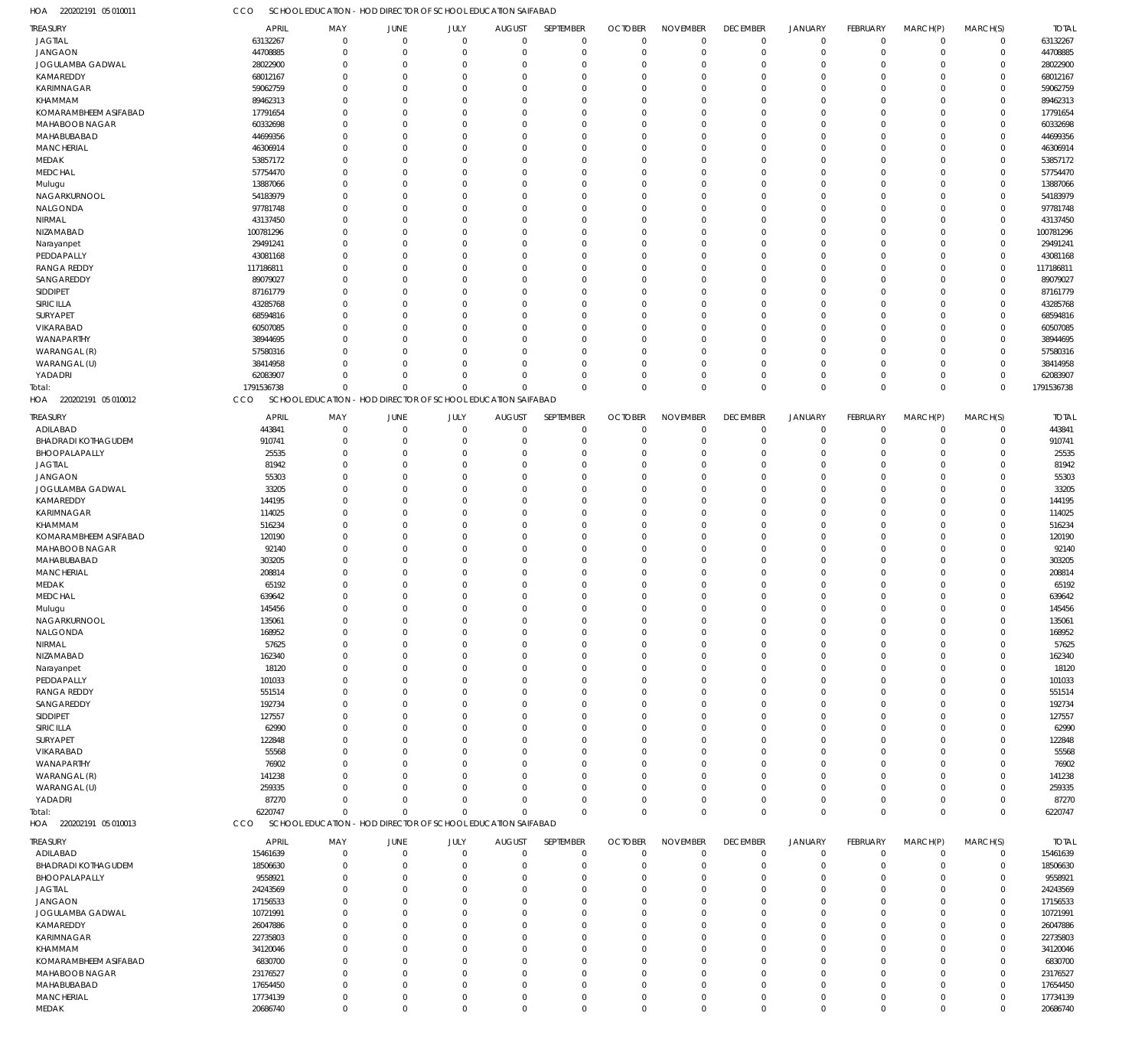220202191 05 010013 HOA CCO SCHOOL EDUCATION - HOD DIRECTOR OF SCHOOL EDUCATION SAIFABAD

| TREASURY<br><b>MEDCHAL</b> |              |                |                                                              |             |               |              |                |                 |                 |                |                 |             |             |              |
|----------------------------|--------------|----------------|--------------------------------------------------------------|-------------|---------------|--------------|----------------|-----------------|-----------------|----------------|-----------------|-------------|-------------|--------------|
|                            | APRIL        | MAY            | <b>JUNE</b>                                                  | JULY        | <b>AUGUST</b> | SEPTEMBER    | <b>OCTOBER</b> | <b>NOVEMBER</b> | <b>DECEMBER</b> | <b>JANUARY</b> | FEBRUARY        | MARCH(P)    | MARCH(S)    | <b>TOTAL</b> |
|                            | 22040297     | $\mathbf 0$    | $\mathbf 0$                                                  | $\mathbf 0$ | $\mathbf 0$   | $\mathbf 0$  | $\overline{0}$ | $\mathbf 0$     | $\mathbf 0$     | $\mathbf 0$    | $^{\circ}$      | $\mathbf 0$ | $\mathbf 0$ | 22040297     |
|                            | 5322958      | $\mathbf 0$    |                                                              | $\Omega$    | $\Omega$      | $\mathbf 0$  | O              | $\mathbf 0$     |                 | $\mathbf 0$    | $\Omega$        | $\Omega$    | $\mathbf 0$ | 5322958      |
| Mulugu                     |              |                | 0                                                            |             |               |              |                |                 | 0               |                |                 |             |             |              |
| NAGARKURNOOL               | 20749669     | $\Omega$       | $\Omega$                                                     | $\Omega$    |               | $\Omega$     | $\Omega$       | $\Omega$        | $\Omega$        | $\Omega$       | $\Omega$        | $\Omega$    | $\Omega$    | 20749669     |
| NALGONDA                   | 37452969     | $\mathbf 0$    | $\Omega$                                                     | $\Omega$    | $\Omega$      | $\mathbf 0$  | $\Omega$       | $\Omega$        | $\Omega$        | $\mathbf 0$    | $\Omega$        | $\Omega$    | $\Omega$    | 37452969     |
| NIRMAL                     | 16556144     | $\Omega$       | $\Omega$                                                     | $\Omega$    |               | $\Omega$     | $\Omega$       | $\Omega$        | -0              | $\Omega$       | $\Omega$        | $\Omega$    | $\Omega$    | 16556144     |
|                            |              |                |                                                              |             |               |              |                |                 |                 |                |                 |             |             |              |
| NIZAMABAD                  | 38739141     | $\Omega$       | $\Omega$                                                     | $\Omega$    | 0             | $\Omega$     | $\Omega$       | $\Omega$        | -0              | $\Omega$       | -C              | $\Omega$    | $\Omega$    | 38739141     |
| Narayanpet                 | 11264986     | $\Omega$       | $\Omega$                                                     | $\Omega$    |               | $\Omega$     | $\Omega$       | $\Omega$        |                 | $\Omega$       | -0              | $\Omega$    | $\Omega$    | 11264986     |
| PEDDAPALLY                 |              | $\Omega$       | $\Omega$                                                     | $\Omega$    | $\Omega$      | $\Omega$     | $\Omega$       | $\Omega$        |                 | $\Omega$       | -C              | $\Omega$    | $\Omega$    | 16490837     |
|                            | 16490837     |                |                                                              |             |               |              |                |                 | -0              |                |                 |             |             |              |
| <b>RANGA REDDY</b>         | 45089259     | $\Omega$       | $\Omega$                                                     | $\Omega$    |               | $\Omega$     | $\Omega$       | $\Omega$        | -0              | $\Omega$       |                 | $\Omega$    | $\Omega$    | 45089259     |
| SANGAREDDY                 | 34157164     | $\Omega$       | $\Omega$                                                     | $\Omega$    | $\Omega$      | $\Omega$     | $\Omega$       | $\Omega$        | $\Omega$        | $\Omega$       | $\Omega$        | $\Omega$    | $\Omega$    | 34157164     |
|                            |              |                |                                                              |             |               |              |                |                 |                 |                |                 |             |             |              |
| SIDDIPET                   | 33455910     | $\Omega$       | $\Omega$                                                     | $\Omega$    |               | $\Omega$     | $\Omega$       | $\Omega$        |                 | $\Omega$       |                 | $\Omega$    | $\Omega$    | 33455910     |
| SIRICILLA                  | 16626561     | $\Omega$       | $\Omega$                                                     | $\Omega$    | $\Omega$      | $\Omega$     | $\Omega$       | $\Omega$        | -0              | $\Omega$       | -0              | $\Omega$    | $\Omega$    | 16626561     |
| SURYAPET                   | 26305670     | $\Omega$       | $\Omega$                                                     | $\Omega$    |               | $\Omega$     | $\Omega$       | $\Omega$        | -0              | $\Omega$       | $\Omega$        | $\Omega$    | $\Omega$    | 26305670     |
|                            |              |                |                                                              |             |               |              |                |                 |                 |                |                 |             |             |              |
| VIKARABAD                  | 23267567     | $\Omega$       | $\Omega$                                                     | $\Omega$    | 0             | $\Omega$     | $\Omega$       | $\Omega$        | -0              | $\Omega$       |                 | $\Omega$    | $\Omega$    | 23267567     |
| WANAPARTHY                 | 14941771     | $\Omega$       | $\Omega$                                                     | $\Omega$    |               | $\Omega$     | $\Omega$       | $\Omega$        | -0              | $\Omega$       |                 | $\Omega$    | $\Omega$    | 14941771     |
| WARANGAL (R)               | 22060355     | $\Omega$       | $\Omega$                                                     | $\Omega$    | $\Omega$      | $\Omega$     | $\Omega$       | $\Omega$        | $\Omega$        | $\Omega$       | -C              | $\Omega$    | $\Omega$    | 22060355     |
|                            |              |                |                                                              |             |               |              |                |                 |                 |                |                 |             |             |              |
| WARANGAL (U)               | 14769797     | $\Omega$       | $\Omega$                                                     | $\Omega$    | 0             | $\Omega$     | $\Omega$       | $\Omega$        | $\Omega$        | $\Omega$       | $\Omega$        | $\Omega$    | $\Omega$    | 14769797     |
| YADADRI                    | 23806952     | $\Omega$       | $\Omega$                                                     | $\mathbf 0$ | $\Omega$      | $\mathbf 0$  | $\Omega$       | $\mathbf 0$     | $\Omega$        | $\mathbf 0$    | $\Omega$        | $\Omega$    | $\Omega$    | 23806952     |
| Total:                     | 687733581    | $\mathbf 0$    | $\Omega$                                                     | $\Omega$    | $\Omega$      | $\Omega$     | C              | $\Omega$        | $\Omega$        | $\mathbf 0$    | $\Omega$        | $\Omega$    | $\Omega$    | 687733581    |
|                            |              |                |                                                              |             |               |              |                |                 |                 |                |                 |             |             |              |
| HOA 220202191 05 010015    | CCO          |                | SCHOOL EDUCATION - HOD DIRECTOR OF SCHOOL EDUCATION SAIFABAD |             |               |              |                |                 |                 |                |                 |             |             |              |
|                            |              |                |                                                              |             |               |              |                |                 |                 |                |                 |             |             |              |
| TREASURY                   | <b>APRIL</b> | MAY            | JUNE                                                         | JULY        | <b>AUGUST</b> | SEPTEMBER    | <b>OCTOBER</b> | <b>NOVEMBER</b> | <b>DECEMBER</b> | <b>JANUARY</b> | <b>FEBRUARY</b> | MARCH(P)    | MARCH(S)    | <b>TOTAL</b> |
| <b>BHADRADI KOTHAGUDEM</b> | 1297         | $\mathbf 0$    | $\mathbf 0$                                                  | $\mathbf 0$ | $\mathbf 0$   | $\mathbf 0$  | $\mathbf 0$    | $\mathbf 0$     | $\mathbf 0$     | $\mathbf 0$    | $\Omega$        | $\Omega$    | $\Omega$    | 1297         |
| BHOOPALAPALLY              | 5144         | $\mathbf 0$    | $\mathbf 0$                                                  | $\mathbf 0$ | 0             | $\mathbf 0$  | 0              | $\mathbf 0$     | $\mathbf 0$     | $\mathbf 0$    | $\Omega$        | $\Omega$    | $\mathbf 0$ | 5144         |
|                            |              |                |                                                              |             |               |              |                |                 |                 |                |                 |             |             |              |
| KARIMNAGAR                 | 4547         | $\mathbf 0$    | $\mathbf 0$                                                  | $\mathbf 0$ | $\Omega$      | $\mathbf 0$  | $\Omega$       | $\mathbf 0$     | 0               | $\mathbf 0$    | $\Omega$        | $\Omega$    | $\Omega$    | 4547         |
| KHAMMAM                    | 4482         | $\Omega$       | $\Omega$                                                     | $\Omega$    | $\Omega$      | $\mathbf 0$  | $\Omega$       | $\Omega$        | $\Omega$        | $\Omega$       | $\Omega$        | $\Omega$    | $\Omega$    | 4482         |
| MAHABOOB NAGAR             | 6561         | $\mathbf 0$    | 0                                                            | $\Omega$    | $\Omega$      | $\mathbf 0$  | $\Omega$       | $\Omega$        | $\Omega$        | $\mathbf 0$    | $\Omega$        | $\Omega$    | $\Omega$    | 6561         |
|                            |              |                |                                                              |             |               |              |                |                 |                 |                |                 |             |             |              |
| NALGONDA                   | 4530         | $\Omega$       | $\Omega$                                                     | $\Omega$    | $\Omega$      | $\mathbf 0$  | $\Omega$       | $\Omega$        | $\Omega$        | $\Omega$       | $\Omega$        | $\Omega$    | $\Omega$    | 4530         |
| NIRMAL                     | 4361         | $\Omega$       | $\Omega$                                                     | $\Omega$    | $\Omega$      | $\mathbf 0$  | $\Omega$       | $\Omega$        | $\Omega$        | $\Omega$       | $\Omega$        | $\Omega$    | $\Omega$    | 4361         |
|                            |              | $\Omega$       | $\Omega$                                                     |             |               | $\mathbf 0$  |                |                 |                 | $\Omega$       |                 | $\Omega$    | $\Omega$    |              |
| Narayanpet                 | 4126         |                |                                                              | $\mathbf 0$ | $\Omega$      |              | $\Omega$       | $\mathbf 0$     | $\Omega$        |                | $\Omega$        |             |             | 4126         |
| PEDDAPALLY                 | 3583         | $\mathbf 0$    | $\Omega$                                                     | $\Omega$    | $\Omega$      | $\mathbf 0$  | $\Omega$       | $\Omega$        | $\Omega$        | $\Omega$       | $\Omega$        | $\Omega$    | $\Omega$    | 3583         |
| <b>RANGA REDDY</b>         | 6518         | $\Omega$       | $\Omega$                                                     | $\Omega$    | $\Omega$      | $\mathbf 0$  | $\Omega$       | $\mathbf 0$     | $\Omega$        | $\Omega$       | $\Omega$        | $\Omega$    | $\Omega$    | 6518         |
|                            |              |                |                                                              |             |               |              |                |                 |                 |                |                 |             |             |              |
| SANGAREDDY                 | 5000         | $\mathbf 0$    | 0                                                            | $\Omega$    | $\Omega$      | $\mathbf 0$  | $\Omega$       | $\Omega$        | $\Omega$        | $\mathbf 0$    | $\Omega$        | $\Omega$    | $\Omega$    | 5000         |
| SIDDIPET                   | 9823         | $\Omega$       | $\Omega$                                                     | $\mathbf 0$ | $\Omega$      | $\Omega$     | $\Omega$       | $\Omega$        | $\Omega$        | $\Omega$       | $\Omega$        | $\Omega$    | $\Omega$    | 9823         |
| VIKARABAD                  | 4736         | $\mathbf 0$    | $\Omega$                                                     | $\mathbf 0$ | $\mathbf{0}$  | $\mathbf 0$  | $\Omega$       | $\mathbf 0$     | $\mathbf 0$     | $\mathbf 0$    | $\Omega$        | $\Omega$    | $\Omega$    | 4736         |
|                            |              |                |                                                              |             |               |              |                |                 |                 |                |                 |             |             |              |
| Total:                     | 64708        | $\Omega$       | $\Omega$                                                     | $\Omega$    | $\Omega$      | $\mathbf{0}$ | $\Omega$       | $\Omega$        | $\Omega$        | $\mathbf 0$    | $\Omega$        | $\Omega$    | $\Omega$    | 64708        |
| 220202191 05 010016<br>HOA | CCO          |                | SCHOOL EDUCATION - HOD DIRECTOR OF SCHOOL EDUCATION SAIFABAD |             |               |              |                |                 |                 |                |                 |             |             |              |
|                            |              |                |                                                              |             |               |              |                |                 |                 |                |                 |             |             |              |
| TREASURY                   | APRIL        | MAY            | <b>JUNE</b>                                                  | JULY        | <b>AUGUST</b> | SEPTEMBER    | <b>OCTOBER</b> | <b>NOVEMBER</b> | <b>DECEMBER</b> | <b>JANUARY</b> | FEBRUARY        | MARCH(P)    | MARCH(S)    | <b>TOTAL</b> |
|                            | 5802159      | $\overline{0}$ | $\mathbf 0$                                                  | $\mathbf 0$ | $\mathbf 0$   | $\mathbf 0$  | $\mathbf 0$    | $\mathbf 0$     | $\mathbf 0$     | $\mathbf 0$    | $\Omega$        | $\Omega$    |             | 5802159      |
| ADILABAD                   |              |                |                                                              |             |               |              |                |                 |                 |                |                 |             | 0           |              |
| <b>BHADRADI KOTHAGUDEM</b> | 7751803      | $\mathbf 0$    | $\Omega$                                                     | $\Omega$    | $\Omega$      | $\mathbf 0$  | $\Omega$       | $\mathbf 0$     | 0               | $\mathbf 0$    | $\Omega$        | $\Omega$    | $\Omega$    | 7751803      |
| BHOOPALAPALLY              | 2945257      | $\mathbf 0$    | $\Omega$                                                     | $\Omega$    | 0             | $\mathbf 0$  | $\Omega$       | $\Omega$        | $\Omega$        | $\mathbf 0$    | $\Omega$        | $\Omega$    |             | 2945257      |
|                            |              |                |                                                              |             |               |              |                |                 |                 |                |                 |             |             |              |
| <b>JAGTIAL</b>             | 8072433      | $\Omega$       | $\Omega$                                                     | $\Omega$    | $\Omega$      | $\mathbf 0$  | $\Omega$       | $\Omega$        | $\Omega$        | $\Omega$       | $\Omega$        | $\Omega$    |             | 8072433      |
| <b>JANGAON</b>             | 5480644      | $\Omega$       | $\Omega$                                                     | $\Omega$    |               | $\Omega$     | $\Omega$       | $\Omega$        |                 | $\Omega$       |                 | $\Omega$    |             | 5480644      |
| JOGULAMBA GADWAL           | 3325329      | $\Omega$       | $\Omega$                                                     | $\Omega$    | $\Omega$      | $\mathbf 0$  | $\Omega$       | $\Omega$        | -0              | $\Omega$       | -0              | $\Omega$    |             | 3325329      |
|                            |              |                |                                                              |             |               |              |                |                 |                 |                |                 |             |             |              |
| KAMAREDDY                  | 8453146      | $\Omega$       | $\Omega$                                                     |             |               | $\Omega$     | $\Omega$       | $\Omega$        |                 | $\Omega$       |                 | $\Omega$    |             | 8453146      |
| <b>KARIMNAGAR</b>          |              |                |                                                              | $\Omega$    |               |              |                |                 |                 |                |                 |             |             |              |
|                            | 7767221      | $\Omega$       | $\Omega$                                                     | $\Omega$    | $\Omega$      | $\mathbf 0$  | $\Omega$       | $\Omega$        |                 | $\Omega$       |                 | $\Omega$    |             | 7767221      |
|                            |              |                |                                                              |             |               |              |                |                 |                 |                |                 |             |             |              |
| KHAMMAM                    | 12565355     | $\Omega$       | $\Omega$                                                     | $\Omega$    | $\Omega$      | $\Omega$     | $\Omega$       | $\Omega$        |                 | $\Omega$       | $\Omega$        | $\Omega$    |             | 12565355     |
| KOMARAMBHEEM ASIFABAD      | 2409386      | $\Omega$       | $\Omega$                                                     | $\Omega$    | $\Omega$      | $\Omega$     | $\Omega$       | $\Omega$        | $\Omega$        | $\Omega$       | $\Omega$        | $\Omega$    | $\Omega$    | 2409386      |
|                            |              | $\Omega$       |                                                              | $\cap$      |               | $\Omega$     |                | $\bigcap$       |                 |                |                 | $\Omega$    |             |              |
| MAHABOOB NAGAR             | 7752903      |                |                                                              |             |               |              |                |                 |                 |                |                 |             |             | 7752903      |
| MAHABUBABAD                | 5943102      | 0              | 0                                                            | $\Omega$    | 0             | $\mathbf 0$  | $\Omega$       | $\Omega$        | -0              | $\mathbf 0$    | $\Omega$        | $\Omega$    |             | 5943102      |
| <b>MANCHERIAL</b>          | 6179296      | $\mathbf 0$    | 0                                                            | $\Omega$    | 0             | $\mathbf 0$  | 0              | $\mathbf 0$     | $\Omega$        | $\mathbf 0$    | $\Omega$        | $\Omega$    |             | 6179296      |
|                            |              | $\mathbf 0$    | $\Omega$                                                     | $\Omega$    | $\Omega$      | $\mathbf 0$  | $\Omega$       | $\Omega$        | $\Omega$        | $\Omega$       | $\Omega$        | $\Omega$    |             |              |
| MEDAK                      | 6396625      |                |                                                              |             |               |              |                |                 |                 |                |                 |             |             | 6396625      |
| <b>MEDCHAL</b>             | 15462817     | $\Omega$       | $\Omega$                                                     | $\Omega$    |               | $\Omega$     | $\Omega$       | $\Omega$        | -0              | $\Omega$       |                 | $\Omega$    |             | 15462817     |
| Mulugu                     | 1951321      | $\mathbf 0$    | $\Omega$                                                     | $\Omega$    | $\Omega$      | $\mathbf 0$  | $\Omega$       | $\Omega$        | -0              | $\Omega$       | -0              | $\Omega$    | $\Omega$    | 1951321      |
|                            |              | $\Omega$       | $\Omega$                                                     | $\Omega$    |               | $\Omega$     | $\Omega$       | $\Omega$        | -0              | $\Omega$       | -0              | $\Omega$    |             |              |
| NAGARKURNOOL               | 6607532      |                |                                                              |             |               |              |                |                 |                 |                |                 |             |             | 6607532      |
| NALGONDA                   | 11996862     | $\Omega$       | C                                                            | $\Omega$    | 0             | $\Omega$     | $\Omega$       | $\Omega$        | -0              | $\Omega$       |                 | $\Omega$    |             | 11996862     |
| NIRMAL                     | 5271605      | $\Omega$       | $\Omega$                                                     | $\Omega$    | 0             | $\Omega$     | $\Omega$       | $\Omega$        | -0              | $\Omega$       |                 | $\Omega$    |             | 5271605      |
| NIZAMABAD                  | 13418642     | 0              | $\Omega$                                                     | $\Omega$    | $\Omega$      | $\Omega$     | $\Omega$       | $\Omega$        | -0              | $\Omega$       | -C              | $\Omega$    |             | 13418642     |
|                            |              |                |                                                              |             |               |              |                |                 |                 |                |                 |             |             |              |
| Narayanpet                 | 3488249      | $\Omega$       | $\Omega$                                                     | $\Omega$    |               | $\Omega$     | $\Omega$       | $\Omega$        | -0              | $\Omega$       |                 | $\Omega$    |             | 3488249      |
| PEDDAPALLY                 | 5909808      | 0              | $\Omega$                                                     | $\Omega$    | $\Omega$      | $\mathbf 0$  | $\Omega$       | $\Omega$        | $\Omega$        | $\Omega$       | -0              | $\Omega$    | $\Omega$    | 5909808      |
| <b>RANGA REDDY</b>         | 21685264     | $\Omega$       | $\Omega$                                                     | $\Omega$    |               | $\Omega$     | $\Omega$       | $\Omega$        |                 | $\Omega$       |                 | $\Omega$    |             | 21685264     |
|                            |              |                |                                                              |             |               |              |                |                 |                 |                |                 |             |             |              |
| SANGAREDDY                 | 12842622     | $\mathbf 0$    | $\Omega$                                                     | $\Omega$    | $\Omega$      | $\Omega$     | $\Omega$       | $\Omega$        | -0              | $\Omega$       |                 | $\Omega$    | $\Omega$    | 12842622     |
| SIDDIPET                   | 10523122     | $\Omega$       | $\Omega$                                                     | $\Omega$    |               | $\Omega$     | $\Omega$       | $\Omega$        | -0              | $\Omega$       |                 | $\Omega$    |             | 10523122     |
|                            |              | $\Omega$       | C                                                            | $\Omega$    | 0             | $\Omega$     | $\Omega$       | $\Omega$        | -0              | $\Omega$       |                 | $\Omega$    |             |              |
| SIRICILLA                  | 5309488      |                |                                                              |             |               |              |                |                 |                 |                |                 |             |             | 5309488      |
| SURYAPET                   | 8606591      | $\Omega$       | $\Omega$                                                     | $\Omega$    |               | $\Omega$     | $\Omega$       | $\Omega$        | -0              | $\Omega$       |                 | $\Omega$    |             | 8606591      |
| VIKARABAD                  | 7468804      | $\Omega$       | $\Omega$                                                     | $\Omega$    | $\Omega$      | $\Omega$     | $\Omega$       | $\Omega$        | -0              | $\Omega$       |                 | $\Omega$    |             | 7468804      |
|                            |              | $\Omega$       | $\Omega$                                                     | $\Omega$    |               | $\Omega$     | $\Omega$       | $\Omega$        | -0              | $\Omega$       |                 | $\Omega$    |             |              |
| WANAPARTHY                 | 4766425      |                |                                                              |             |               |              |                |                 |                 |                |                 |             |             | 4766425      |
| WARANGAL (R)               | 7242832      | $\Omega$       | $\Omega$                                                     | $\Omega$    | $\Omega$      | $\mathbf 0$  | $\Omega$       | $\Omega$        | $\Omega$        | $\Omega$       | -0              | $\Omega$    |             | 7242832      |
| WARANGAL (U)               | 5796605      | $\Omega$       | $\Omega$                                                     | $\Omega$    | $\Omega$      | $\Omega$     | O              | $\Omega$        | -0              | $\Omega$       | -C              | $\Omega$    |             | 5796605      |
|                            |              |                | $\Omega$                                                     | $\Omega$    | $\Omega$      |              | $\Omega$       |                 |                 |                | $\Omega$        | $\Omega$    | $\Omega$    |              |
| YADADRI                    | 7471954      | $\mathbf 0$    |                                                              |             |               | $\mathbf 0$  |                | $\mathbf 0$     | 0               | $\mathbf 0$    |                 |             |             | 7471954      |
| Total:                     | 246665202    | $\mathbf 0$    | $\mathbf 0$                                                  | $\Omega$    | $\Omega$      | $\mathbf 0$  | C              | $\mathbf 0$     | $\Omega$        | $\mathbf 0$    | $\Omega$        | $\Omega$    | $\Omega$    | 246665202    |
| HOA 220202191 05 010017    | CCO          |                | SCHOOL EDUCATION - HOD DIRECTOR OF SCHOOL EDUCATION SAIFABAD |             |               |              |                |                 |                 |                |                 |             |             |              |
|                            |              |                |                                                              |             |               |              |                |                 |                 |                |                 |             |             |              |
| TREASURY                   | <b>APRIL</b> | MAY            | <b>JUNE</b>                                                  | JULY        | <b>AUGUST</b> | SEPTEMBER    | <b>OCTOBER</b> | <b>NOVEMBER</b> | <b>DECEMBER</b> | <b>JANUARY</b> | <b>FEBRUARY</b> | MARCH(P)    | MARCH(S)    | <b>TOTAL</b> |
|                            |              | $\overline{0}$ | $\mathbf 0$                                                  | $\mathbf 0$ | $\mathbf 0$   | $\mathbf 0$  | $\mathbf 0$    | $\mathbf 0$     | $\mathbf 0$     |                | $^{\circ}$      | $\Omega$    | $\mathbf 0$ |              |
| ADILABAD                   | 307224       |                |                                                              |             |               |              |                |                 |                 | $\mathbf 0$    |                 |             |             | 307224       |
| <b>BHADRADI KOTHAGUDEM</b> | 432382       | $\mathbf 0$    | $\mathbf 0$                                                  | $\mathbf 0$ | 0             | $\mathbf 0$  | $\mathbf 0$    | $\mathbf 0$     | $\mathbf 0$     | $\mathbf 0$    | $\overline{0}$  | $\mathbf 0$ | $\Omega$    | 432382       |
| BHOOPALAPALLY              | 329751       | $\mathbf 0$    | 0                                                            | $\mathbf 0$ | $\Omega$      | $\mathbf 0$  | O              | $\mathbf 0$     | 0               | $\mathbf 0$    | $\Omega$        | $\Omega$    | $\Omega$    | 329751       |
|                            |              |                |                                                              |             |               |              |                |                 |                 |                | $\Omega$        |             | $\Omega$    |              |
| <b>JAGTIAL</b>             | 347617       | $\mathbf 0$    | $\Omega$                                                     | $\mathbf 0$ | $\Omega$      | $\mathbf 0$  | $\Omega$       | $\mathbf 0$     | $\Omega$        | $\Omega$       |                 | $\Omega$    |             | 347617       |
| <b>JANGAON</b>             | 394234       | $\mathbf 0$    | $\Omega$                                                     | $\Omega$    | $\Omega$      | $\mathbf 0$  | $\Omega$       | $\Omega$        | $\Omega$        | $\Omega$       | $\Omega$        | $\Omega$    | $\Omega$    | 394234       |
| JOGULAMBA GADWAL           | 225558       | $\mathbf 0$    | $\Omega$                                                     | $\mathbf 0$ | $\Omega$      | $\mathbf 0$  | $\Omega$       | $\mathbf 0$     | $\Omega$        | $\Omega$       | $\Omega$        | $\Omega$    | $\Omega$    | 225558       |
|                            |              |                |                                                              |             |               |              |                |                 |                 |                |                 |             |             |              |
| KAMAREDDY                  | 790764       | $\mathbf 0$    | 0                                                            | $\mathbf 0$ | $\Omega$      | $\mathbf 0$  | O              | $\mathbf 0$     | 0               | $\mathbf 0$    | $\Omega$        | $\Omega$    | $\Omega$    | 790764       |
| <b>KARIMNAGAR</b>          | 1188588      | $\mathbf 0$    | $\mathbf 0$                                                  | $\mathbf 0$ | $\mathbf{0}$  | $\mathbf 0$  | 0              | $\mathbf 0$     | 0               | $\mathbf 0$    | 0               | $\mathbf 0$ | $\Omega$    | 1188588      |
| KHAMMAM                    | 1124614      | $\mathbf 0$    | $\mathbf 0$                                                  | $\mathbf 0$ | $\mathbf 0$   | $\mathbf 0$  | $\mathbf 0$    | $\mathbf 0$     | $\mathbf 0$     | $\mathbf 0$    | $\Omega$        | $\mathbf 0$ | $\Omega$    | 1124614      |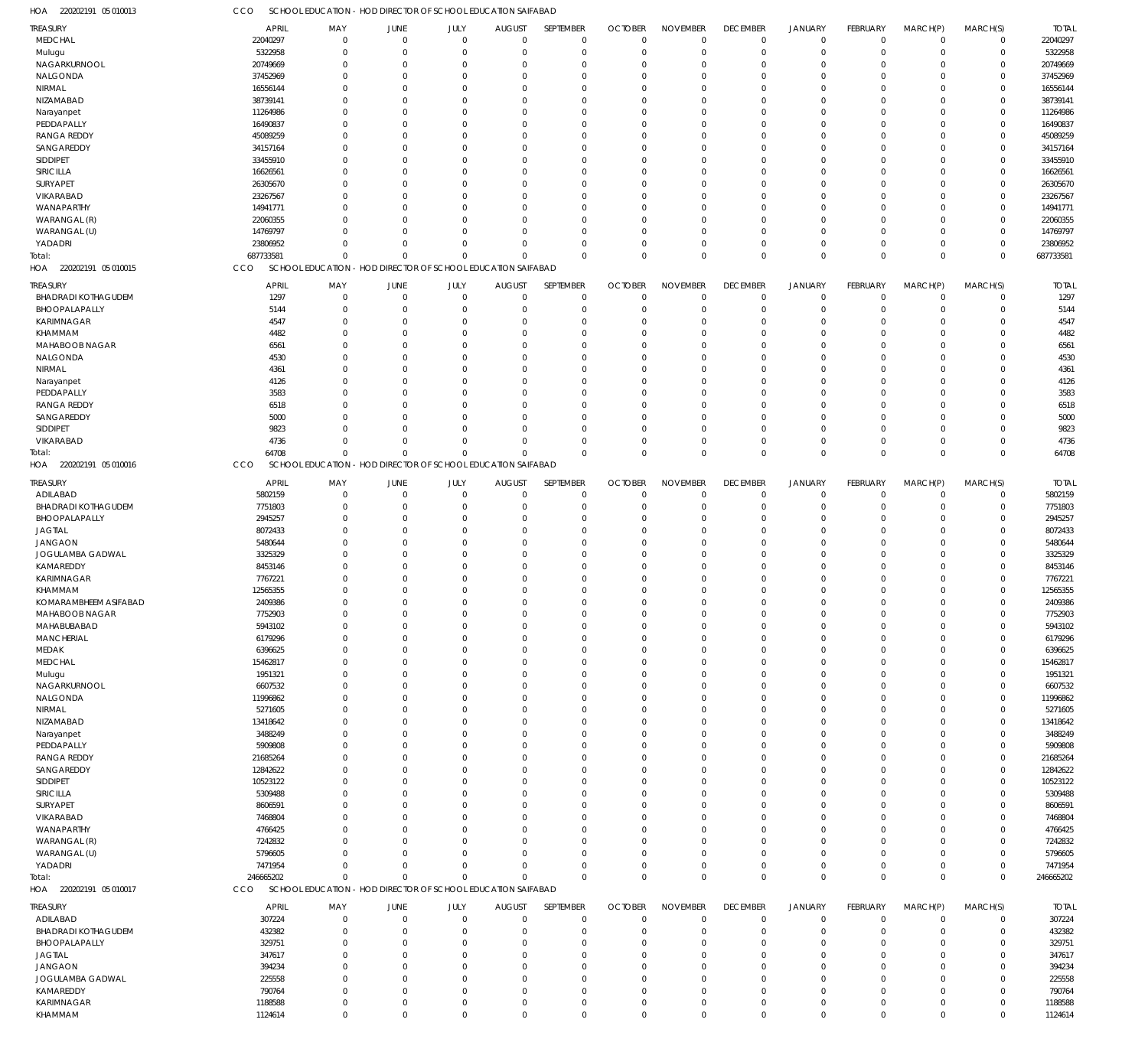CCO SCHOOL EDUCATION - HOD DIRECTOR OF SCHOOL EDUCATION SAIFABAD

| HOA<br>220202191 05 010017   | cco      | SCHOOL EDUCATION - HOD DIRECTOR OF SCHOOL EDUCATION SAIFABAD                                    |                |                                             |                |                |                |                 |                 |                |                 |             |                |              |
|------------------------------|----------|-------------------------------------------------------------------------------------------------|----------------|---------------------------------------------|----------------|----------------|----------------|-----------------|-----------------|----------------|-----------------|-------------|----------------|--------------|
| <b>TREASURY</b>              |          | <b>APRIL</b><br>MAY                                                                             | <b>JUNE</b>    | JULY                                        | <b>AUGUST</b>  | SEPTEMBER      | <b>OCTOBER</b> | <b>NOVEMBER</b> | <b>DECEMBER</b> | <b>JANUARY</b> | FEBRUARY        | MARCH(P)    | MARCH(S)       | <b>TOTAL</b> |
| KOMARAMBHEEM ASIFABAD        | 10000    | $\mathbf 0$                                                                                     | $\overline{0}$ | $\mathbf 0$                                 | $\mathbf 0$    | $\mathbf 0$    | $\overline{0}$ | $\Omega$        | $\overline{0}$  | $\mathbf 0$    | $\mathbf 0$     | $\mathbf 0$ | $\mathbf 0$    | 10000        |
| <b>MAHABOOB NAGAR</b>        | 71092    | $\Omega$                                                                                        | $\overline{0}$ | $\Omega$                                    | $\mathbf 0$    | $\mathbf 0$    | $\overline{0}$ | $\Omega$        | $\mathbf 0$     | $\mathbf 0$    | $\mathbf 0$     | $\mathbf 0$ | $\mathbf 0$    | 71092        |
| MAHABUBABAD                  | 338342   | $\Omega$                                                                                        | $\Omega$       | $\Omega$                                    | $\Omega$       | $\Omega$       | $\Omega$       | $\Omega$        | $\Omega$        | $\mathbf 0$    | $\Omega$        | $\Omega$    | 0              | 338342       |
|                              |          | $\Omega$                                                                                        | $\Omega$       | $\Omega$                                    | $\Omega$       | $\Omega$       | $\Omega$       | $\Omega$        | $\Omega$        | $\Omega$       | $\Omega$        | $\Omega$    | $\mathbf 0$    |              |
| <b>MANCHERIAL</b>            | 327659   |                                                                                                 |                |                                             |                |                |                |                 |                 |                |                 |             |                | 327659       |
| MEDAK                        | 1125926  | $\Omega$                                                                                        | $\Omega$       | U                                           | $\Omega$       | $\Omega$       | $\Omega$       | 0               | $\Omega$        | $\Omega$       | $\Omega$        | $\Omega$    | 0              | 1125926      |
| <b>MEDCHAL</b>               | 417038   | O                                                                                               | $\Omega$       | O                                           | $\Omega$       | $\Omega$       | $\Omega$       | $\Omega$        | $\Omega$        | $\Omega$       | $\Omega$        | $\Omega$    | $\Omega$       | 417038       |
| NAGARKURNOOL                 | 477940   | 0                                                                                               | $\Omega$       | U                                           | $\Omega$       | 0              | $\Omega$       | 0               | $\Omega$        | $\Omega$       | $\Omega$        | $\Omega$    | 0              | 477940       |
| NALGONDA                     | 1299951  | U                                                                                               | $\Omega$       | U                                           | $\Omega$       | $\Omega$       | $\Omega$       | $\Omega$        | $\Omega$        | $\Omega$       | $\Omega$        | $\Omega$    | $\Omega$       | 1299951      |
| NIRMAL                       | 484615   |                                                                                                 | $\Omega$       |                                             | $\Omega$       | $\Omega$       | $\Omega$       | $\Omega$        | $\Omega$        | $\Omega$       | $\Omega$        | $\Omega$    | 0              | 484615       |
| NIZAMABAD                    | 1440222  | U                                                                                               | $\Omega$       | O                                           | $\Omega$       | $\Omega$       | $\Omega$       | $\Omega$        | $\Omega$        | $\Omega$       | $\Omega$        | $\Omega$    | $\Omega$       | 1440222      |
| Narayanpet                   | 249250   | U                                                                                               | $\Omega$       | U                                           | $\Omega$       | $\Omega$       | $\Omega$       | $\Omega$        | $\Omega$        | $\Omega$       | $\Omega$        | $\Omega$    | $\Omega$       | 249250       |
| PEDDAPALLY                   | 546696   | O                                                                                               | $\Omega$       | O                                           | $\Omega$       | $\Omega$       | $\Omega$       | $\Omega$        | $\Omega$        | $\Omega$       | $\Omega$        | $\Omega$    | $\Omega$       | 546696       |
| <b>RANGA REDDY</b>           | 1194516  | U                                                                                               | $\Omega$       | U                                           | $\Omega$       | 0              | $\Omega$       | O               | $\Omega$        | $\Omega$       | $\Omega$        | $\Omega$    | $\Omega$       | 1194516      |
| SANGAREDDY                   | 1053270  | U                                                                                               | $\Omega$       | O                                           | $\Omega$       | $\Omega$       | $\Omega$       | $\Omega$        | $\Omega$        | $\Omega$       | $\Omega$        | $\Omega$    | $\Omega$       | 1053270      |
| <b>SIDDIPET</b>              | 1227908  | 0                                                                                               | $\Omega$       | U                                           | $\Omega$       | 0              | $\Omega$       | 0               | $\Omega$        | $\Omega$       | $\Omega$        | $\Omega$    | 0              | 1227908      |
| SIRICILLA                    | 435385   | $\Omega$                                                                                        | $\Omega$       | U                                           | $\Omega$       | $\Omega$       | $\Omega$       | $\Omega$        | $\Omega$        | $\Omega$       | $\Omega$        | $\Omega$    | $\Omega$       | 435385       |
|                              |          |                                                                                                 |                |                                             |                |                |                |                 |                 |                |                 |             |                |              |
| SURYAPET                     | 713521   | U                                                                                               | $\Omega$       |                                             | $\Omega$       | $\Omega$       | $\Omega$       | $\Omega$        | $\Omega$        | $\Omega$       | $\Omega$        | $\Omega$    | 0              | 713521       |
| VIKARABAD                    | 761227   | U                                                                                               | $\Omega$       | $\Omega$                                    | $\Omega$       | $\Omega$       | $\Omega$       | $\Omega$        | $\Omega$        | $\Omega$       | $\Omega$        | $\Omega$    | $\Omega$       | 761227       |
| WANAPARTHY                   | 14050    |                                                                                                 | $\Omega$       | U                                           | $\Omega$       | 0              | $\Omega$       | $\Omega$        | $\Omega$        | $\Omega$       | $\Omega$        | $\Omega$    | $\Omega$       | 14050        |
| WARANGAL (R)                 | 512174   | O                                                                                               | $\Omega$       | $\Omega$                                    | $\Omega$       | $\Omega$       | $\Omega$       | $\Omega$        | $\Omega$        | $\Omega$       | $\Omega$        | $\Omega$    | $\mathbf 0$    | 512174       |
| WARANGAL (U)                 | 155691   |                                                                                                 | $\Omega$       | $\Omega$                                    | $\Omega$       | $\Omega$       | $\Omega$       | O               | $\Omega$        | $\Omega$       | $\Omega$        | $\Omega$    | 0              | 155691       |
| YADADRI                      | 689321   | $\Omega$                                                                                        | $\Omega$       | $\Omega$                                    | $\Omega$       | $\Omega$       | $\Omega$       | $\Omega$        | $\Omega$        | $\mathbf 0$    | $\mathbf 0$     | $\Omega$    | $\mathbf 0$    | 689321       |
| Total:                       | 18686526 | $\Omega$                                                                                        | $\Omega$       | $\Omega$                                    | $\Omega$       | $\Omega$       | $\Omega$       | $\Omega$        | $\mathbf 0$     | $\mathbf 0$    | $\Omega$        | $\Omega$    | $\mathbf 0$    | 18686526     |
| 220202191 05 010018<br>HOA   | CCO      | SCHOOL EDUCATION - HOD DIRECTOR OF SCHOOL EDUCATION SAIFABAD                                    |                |                                             |                |                |                |                 |                 |                |                 |             |                |              |
|                              |          |                                                                                                 |                |                                             |                |                |                |                 |                 |                |                 |             |                |              |
| <b>TREASURY</b>              |          | <b>APRIL</b><br>MAY                                                                             | <b>JUNE</b>    | JULY                                        | <b>AUGUST</b>  | SEPTEMBER      | <b>OCTOBER</b> | <b>NOVEMBER</b> | <b>DECEMBER</b> | <b>JANUARY</b> | FEBRUARY        | MARCH(P)    | MARCH(S)       | <b>TOTAL</b> |
| <b>JANGAON</b>               | 92042    | 0                                                                                               | $\overline{0}$ | 0                                           | $\mathbf 0$    | $\mathbf 0$    | $\mathbf 0$    | $\mathbf 0$     | $\mathbf 0$     | $\mathbf 0$    | 0               | 0           | $\mathbf 0$    | 92042        |
| <b>MEDCHAL</b>               |          | $-780$<br>$\mathbf 0$                                                                           | $\overline{0}$ | $\Omega$                                    | $\Omega$       | $\mathbf 0$    | $\mathbf{0}$   | $\Omega$        | $\mathbf 0$     | $\mathbf 0$    | $\mathbf 0$     | $\mathbf 0$ | $\mathbf 0$    | $-780$       |
| NALGONDA                     | 60398    | $\mathbf 0$                                                                                     | $\overline{0}$ | $\Omega$                                    | $\Omega$       | 0              | $^{\circ}$     | $\Omega$        | $\mathbf 0$     | $\mathbf 0$    | 0               | 0           | $\mathbf 0$    | 60398        |
| WARANGAL (U)                 |          | $-375$<br>$\Omega$                                                                              | $\Omega$       | $\Omega$                                    | $\Omega$       | $\Omega$       | $\mathbf{0}$   | $\mathbf 0$     | $\mathbf 0$     | $\mathbf 0$    | $\mathbf 0$     | $\mathbf 0$ | 0              | $-375$       |
| Total:                       | 151285   | $\Omega$                                                                                        | $\Omega$       | O                                           | $\Omega$       | $\Omega$       | $\Omega$       | $\Omega$        | $\mathbf 0$     | $\mathbf 0$    | $\Omega$        | $\mathbf 0$ | $\mathbf 0$    | 151285       |
| HOA<br>220202191 05 310318   | CCO      | <b>SCHOOL EDUCATION</b>                                                                         |                | - HOD DIRECTOR OF SCHOOL EDUCATION SAIFABAD |                |                |                |                 |                 |                |                 |             |                |              |
|                              |          |                                                                                                 |                |                                             |                |                |                |                 |                 |                |                 |             |                |              |
| <b>TREASURY</b>              |          | <b>APRIL</b><br>MAY                                                                             | JUNE           | JULY                                        | <b>AUGUST</b>  | SEPTEMBER      | <b>OCTOBER</b> | <b>NOVEMBER</b> | <b>DECEMBER</b> | <b>JANUARY</b> | FEBRUARY        | MARCH(P)    | MARCH(S)       | <b>TOTAL</b> |
| KARIMNAGAR                   | 20000    | $\Omega$                                                                                        | $\overline{0}$ | $\mathbf 0$                                 | $\mathbf 0$    | $\mathbf 0$    | $\Omega$       | $\Omega$        | $\mathbf 0$     | $\mathbf 0$    | $\mathbf 0$     | 0           | $\mathbf 0$    | 20000        |
| KOMARAMBHEEM ASIFABAD        | 20000    | $\Omega$                                                                                        | $\overline{0}$ | $\Omega$                                    | $\Omega$       | $\mathbf 0$    | $\Omega$       | $\Omega$        | $\mathbf 0$     | $\mathbf 0$    | $\mathbf 0$     | $\Omega$    | $\mathbf 0$    | 20000        |
| <b>MANCHERIAL</b>            | 20000    | $\Omega$                                                                                        | $\Omega$       | $\Omega$                                    | $\Omega$       | $\Omega$       | $\Omega$       | $\Omega$        | $\Omega$        | $\Omega$       | $\Omega$        | $\Omega$    | $\mathbf 0$    | 20000        |
| <b>MEDCHAL</b>               | 40000    | $\Omega$                                                                                        | $\Omega$       | U                                           | $\Omega$       | $\Omega$       | $\Omega$       | $\Omega$        | $\Omega$        | $\Omega$       | $\Omega$        | $\Omega$    | $\Omega$       | 40000        |
| NIZAMABAD                    | 20000    | O                                                                                               | $\Omega$       | O                                           | $\Omega$       | $\Omega$       | $\Omega$       | $\Omega$        | $\Omega$        | $\Omega$       | $\Omega$        | $\Omega$    | $\Omega$       | 20000        |
| <b>RANGA REDDY</b>           | 20000    | 0                                                                                               | $\Omega$       | U                                           | $\Omega$       | 0              | $\Omega$       | 0               | $\Omega$        | $\Omega$       | $\Omega$        | $\Omega$    | 0              | 20000        |
| VIKARABAD                    | 40000    | O                                                                                               | $\Omega$       | O                                           | $\Omega$       | $\Omega$       | $\Omega$       | $\Omega$        | $\Omega$        | $\Omega$       | $\Omega$        | $\Omega$    | $\Omega$       | 40000        |
| WANAPARTHY                   | 20000    | 0                                                                                               | $\Omega$       | O                                           | $\Omega$       | $\Omega$       | $\Omega$       | $\Omega$        | $\Omega$        | $\Omega$       | $\Omega$        | $\Omega$    | 0              | 20000        |
|                              |          | $\Omega$                                                                                        | $\Omega$       | $\Omega$                                    | $\Omega$       | $\Omega$       | $\Omega$       | $\Omega$        | $\Omega$        | $\Omega$       | $\Omega$        | $\Omega$    | $\mathbf 0$    |              |
| WARANGAL (R)                 | 40000    |                                                                                                 |                |                                             |                |                |                |                 |                 |                |                 |             |                | 40000        |
| YADADRI                      | 20000    | $\Omega$                                                                                        | $\Omega$       | $\Omega$                                    | $\Omega$       | $\mathbf 0$    | $\mathbf 0$    | $\Omega$        | $\mathbf 0$     | $\mathbf 0$    | $\mathbf 0$     | $\mathbf 0$ | $\mathbf 0$    | 20000        |
| Total:                       | 260000   | $\Omega$                                                                                        | $\Omega$       | $\Omega$                                    | $\Omega$       | $\Omega$       | $\Omega$       | $\Omega$        | $\Omega$        | $\mathbf 0$    | $\Omega$        | $\Omega$    | $\mathbf 0$    | 260000       |
| 22020278925 45 500503<br>HOA | CCO      | The Commissioner Social Welfare, D.S. Samkshema Bhavan, Masab Tank,                             |                |                                             |                |                |                |                 |                 |                |                 |             |                |              |
| <b>TREASURY</b>              |          | <b>APRIL</b><br>MAY                                                                             | JUNE           | JULY                                        | <b>AUGUST</b>  | SEPTEMBER      | <b>OCTOBER</b> | <b>NOVEMBER</b> | <b>DECEMBER</b> | <b>JANUARY</b> | FEBRUARY        | MARCH(P)    | MARCH(S)       | <b>TOTAL</b> |
| <b>JANGAON</b>               | $-2786$  | $\mathbf{0}$                                                                                    | $\overline{0}$ | $\mathbf 0$                                 | $\overline{0}$ | $\mathbf 0$    | $\overline{0}$ | $\overline{0}$  | $\overline{0}$  | $\mathbf 0$    | $\mathbf 0$     | $\mathbf 0$ | $\mathbf 0$    | $-2786$      |
| JOGULAMBA GADWAL             | $-2749$  |                                                                                                 |                |                                             |                |                | 0              | 0               | 0               |                | $\Omega$        | 0           |                | $-2749$      |
|                              |          | 0                                                                                               |                |                                             |                | 0              |                |                 |                 | 0              |                 |             | 0              |              |
| KHAMMAM                      | $-1515$  | $\mathbf{0}$                                                                                    | $\Omega$       | $\Omega$                                    | $\Omega$       | $\mathbf 0$    | $\overline{0}$ | $\mathbf 0$     | $\mathbf 0$     | $\mathbf 0$    | $\mathbf 0$     | $\mathbf 0$ | $\mathbf 0$    | $-1515$      |
| Total:                       |          | $-7050$<br>$\Omega$                                                                             | $\Omega$       | $\Omega$                                    | $\Omega$       | $\Omega$       | $\Omega$       | $\mathbf 0$     | $\mathbf{0}$    | $\mathbf 0$    | $\overline{0}$  | $\mathbf 0$ | $\mathbf 0$    | $-7050$      |
| HOA 22020279625 45 500503    | CCO      | The Accounts Officer, O \o The Commissioner of Tribal Welfare D.S. Samkshema Bhavan, Masab Tank |                |                                             |                |                |                |                 |                 |                |                 |             |                |              |
| <b>TREASURY</b>              |          | <b>APRIL</b><br>MAY                                                                             | JUNE           | JULY                                        | <b>AUGUST</b>  | SEPTEMBER      | <b>OCTOBER</b> | <b>NOVEMBER</b> | <b>DECEMBER</b> | <b>JANUARY</b> | <b>FEBRUARY</b> | MARCH(P)    | MARCH(S)       | <b>TOTAL</b> |
| KHAMMAM                      |          | $-162$<br>$\mathbf{0}$                                                                          | $\overline{0}$ | $\overline{0}$                              | $\overline{0}$ | $\mathbf 0$    | $\overline{0}$ | $\mathbf 0$     | $\overline{0}$  | 0              | $\mathbf 0$     | $\mathbf 0$ | $\mathbf 0$    | $-162$       |
|                              |          | $\mathbf{0}$                                                                                    |                | $\overline{0}$                              | $\overline{0}$ | $\mathbf 0$    |                | $\mathbf{0}$    | $\mathbf{0}$    |                |                 | $\mathbf 0$ |                |              |
| Total:                       |          | $-162$<br>SCHOOL EDUCATION - HOD DIRECTOR OF SCHOOL EDUCATION SAIFABAD                          | $\overline{0}$ |                                             |                |                | $\overline{0}$ |                 |                 | $\mathbf 0$    | $\overline{0}$  |             | $\mathbf 0$    | $-162$       |
| HOA 22020280025 37 310312    | CCO      |                                                                                                 |                |                                             |                |                |                |                 |                 |                |                 |             |                |              |
| TREASURY                     |          | <b>APRIL</b><br>MAY                                                                             | <b>JUNE</b>    | JULY                                        | <b>AUGUST</b>  | SEPTEMBER      | <b>OCTOBER</b> | <b>NOVEMBER</b> | <b>DECEMBER</b> | <b>JANUARY</b> | FEBRUARY        | MARCH(P)    | MARCH(S)       | <b>TOTAL</b> |
| ADILABAD                     | $-12000$ | $\mathbf{0}$                                                                                    | $\overline{0}$ | $\mathbf 0$                                 | $\mathbf 0$    | $\mathbf 0$    | $\overline{0}$ | $\Omega$        | $\overline{0}$  | $\mathbf 0$    | $\mathbf 0$     | $\mathbf 0$ | $\mathbf 0$    | $-12000$     |
| MAHABOOB NAGAR               | 72000    | $\mathbf 0$                                                                                     | $\overline{0}$ | $\Omega$                                    | $\Omega$       | $\mathbf 0$    | $\overline{0}$ | $\mathbf 0$     | $\mathbf 0$     | $\mathbf 0$    | 0               | 0           | $\mathbf 0$    | 72000        |
| RANGA REDDY                  | -129277  | 0                                                                                               | $\Omega$       | 0                                           | $\Omega$       | 0              | $^{\circ}$     | $\Omega$        | $\mathbf 0$     | 0              | 0               | $\Omega$    | 0              | $-129277$    |
| SIDDIPET                     | $-2400$  | 0                                                                                               | $\Omega$       |                                             | $\Omega$       | 0              | $\Omega$       | 0               | $\Omega$        | $\Omega$       | -0              | $\Omega$    | 0              | $-2400$      |
|                              |          |                                                                                                 | $\Omega$       |                                             | $\Omega$       | 0              | $\Omega$       |                 | $\Omega$        | $\Omega$       |                 | $\Omega$    |                |              |
| SURYAPET                     | $-12000$ | 0                                                                                               |                |                                             |                |                |                |                 |                 |                | O               |             | 0              | $-12000$     |
| VIKARABAD                    | $-40000$ |                                                                                                 |                |                                             |                |                | $\Omega$       |                 | $\Omega$        | O              | O               | $\Omega$    | 0              | $-40000$     |
| WARANGAL (R)                 | 147329   |                                                                                                 |                |                                             | $\Omega$       |                | $\Omega$       |                 | $\Omega$        | $\Omega$       | O               | $\Omega$    | 0              | 147329       |
| YADADRI                      | $-36000$ | $\Omega$                                                                                        | $\Omega$       | $\Omega$                                    | $\Omega$       | O              | $\Omega$       | 0               | $\mathbf 0$     | $\mathbf 0$    | 0               | $\mathbf 0$ | 0              | $-36000$     |
| Total:                       | $-12348$ | $\Omega$                                                                                        | $\Omega$       | $\Omega$                                    | $\Omega$       | $\Omega$       | $\Omega$       | $\Omega$        | $\mathbf 0$     | $\mathbf 0$    | $\Omega$        | $\mathbf 0$ | $\mathbf 0$    | $-12348$     |
| HOA 22020280025 40 500503    | CCO      | SCHOOL EDUCATION - HOD DIRECTOR OF SCHOOL EDUCATION SAIFABAD                                    |                |                                             |                |                |                |                 |                 |                |                 |             |                |              |
|                              |          |                                                                                                 |                |                                             |                |                |                |                 |                 |                |                 |             |                |              |
| <b>TREASURY</b>              |          | <b>APRIL</b><br>MAY                                                                             | JUNE           | JULY                                        | <b>AUGUST</b>  | SEPTEMBER      | <b>OCTOBER</b> | <b>NOVEMBER</b> | <b>DECEMBER</b> | <b>JANUARY</b> | <b>FEBRUARY</b> | MARCH(P)    | MARCH(S)       | <b>TOTAL</b> |
| JOGULAMBA GADWAL             | $-6391$  | $\mathbf{0}$                                                                                    | $\overline{0}$ | $\overline{0}$                              | $\overline{0}$ | $\mathbf 0$    | $\mathbf 0$    | $\mathbf 0$     | $\overline{0}$  | $\mathbf 0$    | $\mathbf 0$     | $\mathbf 0$ | $\mathbf 0$    | $-6391$      |
| Total:                       | $-6391$  | $\Omega$                                                                                        | $\Omega$       | $\mathbf 0$                                 | $\Omega$       | $\mathbf 0$    | $\Omega$       | $\mathbf 0$     | $\mathbf 0$     | $\mathbf 0$    | $\overline{0}$  | $\mathbf 0$ | $^{\circ}$     | $-6391$      |
| HOA 220203001 01 010011      | CCO      | COLLEGIATE EDUCATION - HOD DIRECTOR OF COLLEGIATE EDUCATION, OPP. LATA TALKIES, NAMPALLY,       |                |                                             |                |                |                |                 |                 |                |                 |             |                |              |
| <b>TREASURY</b>              |          | <b>APRIL</b><br>MAY                                                                             | <b>JUNE</b>    | JULY                                        | <b>AUGUST</b>  | SEPTEMBER      | <b>OCTOBER</b> | <b>NOVEMBER</b> | <b>DECEMBER</b> | <b>JANUARY</b> | <b>FEBRUARY</b> | MARCH(P)    | MARCH(S)       | <b>TOTAL</b> |
| PAO - TELANGANA HYDERABAD    | 2047952  | $\mathbf{0}$                                                                                    | $\overline{0}$ | $\overline{0}$                              | $\overline{0}$ | $\overline{0}$ | $\overline{0}$ | $\mathbf 0$     | $\overline{0}$  | $\mathbf 0$    | $\mathbf 0$     | $\mathbf 0$ | $\overline{0}$ | 2047952      |
|                              |          |                                                                                                 |                |                                             |                |                |                |                 |                 |                |                 |             |                |              |
| Total:                       | 2047952  | $\mathbf 0$                                                                                     | $\overline{0}$ | $\mathbf 0$                                 | $\overline{0}$ | $\mathbf 0$    | $\overline{0}$ | $\mathbf 0$     | $\mathbf 0$     | $\mathbf 0$    | $\overline{0}$  | $\mathbf 0$ | $\mathbf 0$    | 2047952      |
| HOA 220203001 01 010012      | CCO      | COLLEGIATE EDUCATION - HOD DIRECTOR OF COLLEGIATE EDUCATION, OPP. LATA TALKIES, NAMPALLY,       |                |                                             |                |                |                |                 |                 |                |                 |             |                |              |
| <b>TREASURY</b>              |          | <b>APRIL</b><br>MAY                                                                             | <b>JUNE</b>    | JULY                                        | <b>AUGUST</b>  | SEPTEMBER      | <b>OCTOBER</b> | <b>NOVEMBER</b> | <b>DECEMBER</b> | <b>JANUARY</b> | FEBRUARY        | MARCH(P)    | MARCH(S)       | <b>TOTAL</b> |
| PAO - TELANGANA HYDERABAD    | 31800    | $\mathbf 0$                                                                                     | $\overline{0}$ | $\mathbf 0$                                 | $\overline{0}$ | $\mathbf 0$    | $\overline{0}$ | 0               | $\mathbf 0$     | 0              | $\mathbf 0$     | $\mathbf 0$ | $\mathbf 0$    | 31800        |
| Total:                       | 31800    | $\boldsymbol{0}$                                                                                | $\overline{0}$ | $\mathbf 0$                                 | $\overline{0}$ | $\mathbf 0$    | $\overline{0}$ | $\mathbf 0$     | $\mathbf 0$     | $\mathbf 0$    | $\overline{0}$  | $\mathbf 0$ | $\mathbf 0$    | 31800        |
|                              |          |                                                                                                 |                |                                             |                |                |                |                 |                 |                |                 |             |                |              |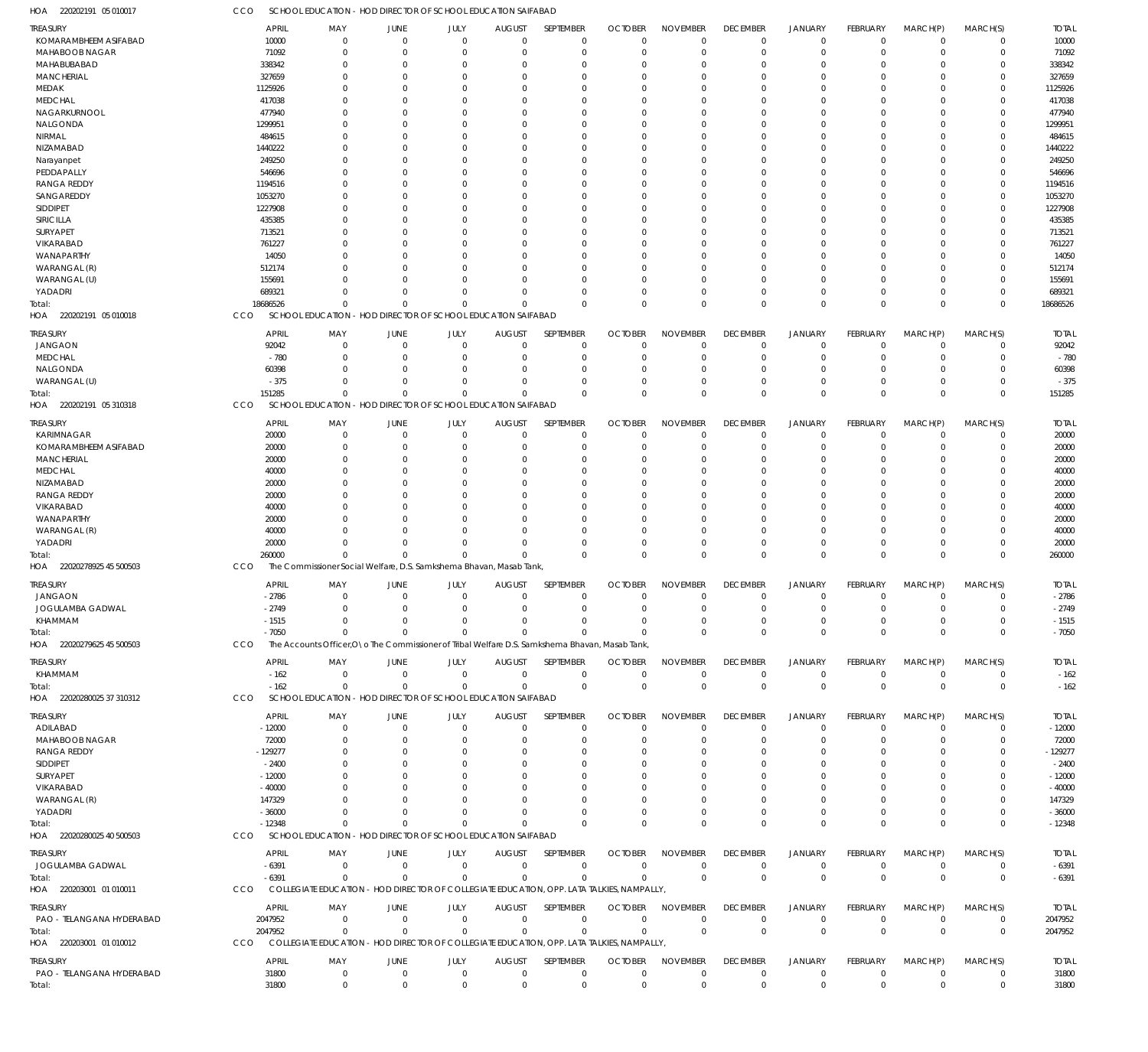220203001 01 010013 HOA 220203001 01 010016 HOA 220203001 01 010017 HOA 220203001 01 010018 HOA 220203001 03 010011 HOA 220203001 03 010012 HOA 220203001 03 010013 HOA 220203001 03 010016 HOA 220203001 03 130135 HOA 220203001 05 010011 HOA 220203001 05 010012 HOA 220203001 05 010013 HOA 220203001 05 010016 HOA 220203102 04 310311 HOA 220203102 07 310311 HOA 220203102 12 310311 HOA 220203102 17 310311 HOA 220203102 21 310311 HOA COLLEGIATE EDUCATION - HOD DIRECTOR OF COLLEGIATE EDUCATION, OPP. LATA TALKIES, NAMPALLY, COLLEGIATE EDUCATION - HOD DIRECTOR OF COLLEGIATE EDUCATION, OPP. LATA TALKIES, NAMPALLY, COLLEGIATE EDUCATION - HOD DIRECTOR OF COLLEGIATE EDUCATION, OPP. LATA TALKIES, NAMPALLY, COLLEGIATE EDUCATION - HOD DIRECTOR OF COLLEGIATE EDUCATION, OPP. LATA TALKIES, NAMPALLY, INTERMEDIATE EDUCATION - HOD DIRECTOR, INTERMEDIATE EDUCATION, OPP. LATA TALKIES, NAMPALLY, INTERMEDIATE EDUCATION - HOD DIRECTOR, INTERMEDIATE EDUCATION, OPP. LATA TALKIES, NAMPALLY, INTERMEDIATE EDUCATION - HOD DIRECTOR, INTERMEDIATE EDUCATION, OPP. LATA TALKIES, NAMPALLY, INTERMEDIATE EDUCATION - HOD DIRECTOR, INTERMEDIATE EDUCATION, OPP. LATA TALKIES, NAMPALLY, INTERMEDIATE EDUCATION - HOD DIRECTOR, INTERMEDIATE EDUCATION, OPP. LATA TALKIES, NAMPALLY, INTERMEDIATE EDUCATION - HOD DIRECTOR, INTERMEDIATE EDUCATION, OPP. LATA TALKIES, NAMPALLY, INTERMEDIATE EDUCATION - HOD DIRECTOR, INTERMEDIATE EDUCATION, OPP. LATA TALKIES, NAMPALLY, INTERMEDIATE EDUCATION - HOD DIRECTOR, INTERMEDIATE EDUCATION, OPP. LATA TALKIES, NAMPALLY, INTERMEDIATE EDUCATION - HOD DIRECTOR, INTERMEDIATE EDUCATION, OPP. LATA TALKIES, NAMPALLY, HIGHER EDUCATION, SECRETARIAT DEPT. - HOD SECRETARY, HIGHER EDUCATION DEPT. HIGHER EDUCATION, SECRETARIAT DEPT. - HOD SECRETARY, HIGHER EDUCATION DEPT., HIGHER EDUCATION, SECRETARIAT DEPT. - HOD SECRETARY, HIGHER EDUCATION DEPT., HIGHER EDUCATION, SECRETARIAT DEPT. - HOD SECRETARY, HIGHER EDUCATION DEPT., HIGHER EDUCATION, SECRETARIAT DEPT. - HOD SECRETARY, HIGHER EDUCATION DEPT., CCO CCO **CCO CCO** CCO CCO CCO CCO CCO CCO C<sub>CO</sub> **CCO** CCO CCO. CCO **CCO** CCO **CCO** 668781 517886 200000 26399 1344700 24000 479211 381598 44122 344470 3450 132238 68206 858970000 220720250 62205500 165784 19806583 0 0  $\sqrt{2}$ 0  $\Omega$  $\sqrt{2}$ 0  $\Omega$  $\Omega$ 0  $\Omega$  $\Omega$ 0  $\Omega$  $\Omega$  $\Omega$  $\Omega$ 0 0 0 0 0  $\Omega$ 0 0  $\Omega$ 0 0  $\Omega$ 0 0  $\Omega$ 0  $\Omega$  $\Omega$ 0 0 0  $\Omega$ 0  $\Omega$ 0 0  $\mathbf{0}$ 0 0  $\Omega$ 0 0  $\mathbf{0}$ 0  $\Omega$  $\Omega$ 0 0 0  $\Omega$ 0  $\Omega$  $\Omega$ 0  $\Omega$ 0 0  $\Omega$ 0 0  $\Omega$ 0  $\Omega$  $\Omega$ 0 0 0  $\sqrt{2}$ 0  $\Omega$  $\Omega$ 0  $\overline{0}$  $\Omega$ 0  $\Omega$ 0 0  $\Omega$ 0  $\Omega$  $\Omega$ 0 0  $\Omega$  $\Omega$ 0  $\Omega$  $\Omega$ 0  $\Omega$  $\Omega$ 0  $\Omega$ 0 0  $\Omega$ 0 0  $\Omega$ 0 0  $\Omega$  $\Omega$ 0  $\Omega$ 0 0  $\Omega$  $\Omega$ 0  $\Omega$ 0 0  $\Omega$ 0  $\Omega$  $\Omega$ 0 0  $\Omega$  $\Omega$ 0  $\Omega$ 0 0  $\Omega$  $\Omega$ 0  $\Omega$ 0 0  $\Omega$ 0  $\Omega$  $\Omega$ 0 0 0  $\Omega$ 0  $\Omega$ 0 0  $\Omega$ 0 0  $\Omega$ 0 0  $\Omega$ 0  $\Omega$  $\Omega$ 0  $\overline{0}$ 0 0 0  $\Omega$ 0 0  $\Omega$ 0 0  $\Omega$ 0 0  $\Omega$ 0  $\Omega$  $\Omega$ 0 0 0  $\Omega$ 0  $\Omega$ 0 0  $\Omega$ 0 0  $\Omega$ 0 0  $\Omega$ 0  $\Omega$  $\Omega$ 0 0  $\Omega$  $\Omega$ 0  $\Omega$  $\Omega$ 0  $\Omega$  $\Omega$ 0  $\Omega$ 0 0  $\Omega$ 0  $\Omega$  $\Omega$ 0 668781 517886 200000 26399 1344700 24000 479211 381598 44122 344470 3450 132238 68206 858970000 220720250 62205500 165784 19806583 PAO - TELANGANA HYDERABAD PAO - TELANGANA HYDERABAD PAO - TELANGANA HYDERABAD PAO - TELANGANA HYDERABAD PAO - TELANGANA HYDERABAD PAO - TELANGANA HYDERABAD PAO - TELANGANA HYDERABAD PAO - TELANGANA HYDERABAD PAO - TELANGANA HYDERABAD WARANGAL (U) WARANGAL (U) WARANGAL (U) WARANGAL (U) HYDERABAD URBAN WARANGAL (II) HYDERABAD URBAN PAO - TELANGANA HYDERABAD NIZAMABAD TREASURY **TREASURY** TREASURY TREASURY **TREASURY** TREASURY TREASURY **TREASURY** TREASURY TREASURY TREASURY TREASURY TREASURY **TREASURY** TREASURY TREASURY **TREASURY** TREASURY 668781 517886 200000 26399 1344700 24000 479211 381598 44122 344470 3450 132238 68206 858970000 220720250 62205500 165784 19806583 APRIL APRIL APRIL APRIL APRIL APRIL APRIL APRIL APRIL APRIL APRIL APRIL APRIL APRIL APRIL APRIL APRIL APRIL  $\Omega$ 0 0  $\Omega$ 0 0  $\Omega$ 0 0 0 0 0 0 0  $\Omega$ 0 0  $\Omega$ MAY MAY MAY MAY MAY MAY MAY MAY MAY MAY MAY MAY MAY MAY MAY MAY MAY MAY 0 0 0  $\Omega$ 0 0 0 0 0 0 0 0  $\,$  0  $\,$ 0  $\Omega$ 0 0  $\Omega$ JUNE **JUNE** JUNE JUNE **JUNE** JUNE JUNE **JUNE** JUNE JUNE **JUNE** JUNE JUNE **JUNE** JUNE JUNE JUNE JUNE 0 0 0 0 0 0 0  $\,$  0  $\,$ 0  $\,$  0  $\,$ 0 0 0 0  $\Omega$ 0 0  $\Omega$ JULY JULY JULY JULY JULY JULY JULY JULY JULY JULY JULY JULY JULY JULY JULY JULY JULY JULY  $\Omega$ 0 0  $\Omega$ 0 0 0 0 0 0 0 0 0 0  $\Omega$ 0 0  $\Omega$ AUGUST AUGUST AUGUST AUGUST AUGUST AUGUST AUGUST AUGUST AUGUST AUGUST AUGUST AUGUST AUGUST **AUGUST** AUGUST AUGUST AUGUST AUGUST  $\Omega$ 0 0  $\Omega$ 0 0  $\Omega$ 0 0  $\Omega$ 0 0  $\Omega$ 0  $\Omega$  $\Omega$ 0  $\Omega$ SEPTEMBER **SEPTEMBER** SEPTEMBER SEPTEMBER **SEPTEMBER** SEPTEMBER SEPTEMBER **SEPTEMBER** SEPTEMBER SEPTEMBER **SEPTEMBER** SEPTEMBER SEPTEMBER **SEPTEMBER** SEPTEMBER SEPTEMBER **SEPTEMBER** SEPTEMBER  $\Omega$ 0  $\Omega$  $\Omega$ 0 0  $\Omega$ 0 0  $\Omega$ 0 0  $\Omega$ 0  $\Omega$  $\Omega$ 0  $\Omega$ **OCTOBER OCTOBER** OCTOBER **OCTOBER OCTOBER** OCTOBER **OCTOBER OCTOBER** OCTOBER **OCTOBER OCTOBER** OCTOBER **OCTOBER OCTOBER OCTOBER OCTOBER** OCTOBER **OCTOBER**  $\Omega$ 0 0  $\Omega$ 0 0  $\Omega$ 0 0  $\Omega$ 0 0 0 0  $\Omega$  $\Omega$ 0  $\Omega$ NOVEMBER NOVEMBER NOVEMBER NOVEMBER NOVEMBER NOVEMBER NOVEMBER NOVEMBER NOVEMBER NOVEMBER NOVEMBER NOVEMBER NOVEMBER NOVEMBER NOVEMBER NOVEMBER NOVEMBER NOVEMBER  $\Omega$ 0 0  $\Omega$ 0 0  $\Omega$ 0 0  $\Omega$ 0 0  $\Omega$ 0  $\Omega$  $\Omega$ 0  $\Omega$ DECEMBER **DECEMBER** DECEMBER DECEMBER **DECEMBER** DECEMBER DECEMBER **DECEMBER** DECEMBER DECEMBER **DECEMBER** DECEMBER DECEMBER **DECEMBER** DECEMBER DECEMBER **DECEMBER** DECEMBER  $\Omega$ 0 0  $\Omega$ 0 0  $\Omega$ 0 0  $\Omega$ 0 0  $\Omega$ 0  $\Omega$  $\Omega$ 0  $\Omega$ JANUARY JANUARY JANUARY JANUARY JANUARY JANUARY JANUARY JANUARY JANUARY JANUARY JANUARY JANUARY JANUARY JANUARY JANUARY JANUARY JANUARY JANUARY  $\Omega$ 0  $\Omega$  $\Omega$ 0 0 0 0 0  $\Omega$ 0 0 0 0  $\Omega$ 0 0  $\Omega$ FEBRUARY FEBRUARY FEBRUARY FEBRUARY FEBRUARY FEBRUARY FEBRUARY FEBRUARY FEBRUARY FEBRUARY FEBRUARY FEBRUARY FEBRUARY FEBRUARY FEBRUARY FEBRUARY FEBRUARY FEBRUARY  $\Omega$ 0  $\Omega$  $\Omega$ 0 0  $\Omega$ 0  $\Omega$  $\Omega$ 0 0 0 0 0  $\Omega$ 0  $\Omega$ MARCH(P) MARCH(P) MARCH(P) MARCH(P) MARCH(P) MARCH(P) MARCH(P) MARCH(P) MARCH(P) MARCH(P) MARCH(P) MARCH(P) MARCH(P) MARCH(P) MARCH(P) MARCH(P) MARCH(P) MARCH(P)  $\Omega$ 0  $\Omega$  $\Omega$ 0  $\Omega$  $\Omega$ 0  $\Omega$  $\Omega$ 0  $\Omega$  $\Omega$ 0  $\Omega$ 0 0  $\Omega$ MARCH(S) MARCH(S) MARCH(S) MARCH(S) MARCH(S) MARCH(S) MARCH(S) MARCH(S) MARCH(S) MARCH(S) MARCH(S) MARCH(S) MARCH(S) MARCH(S) MARCH(S) MARCH(S) MARCH(S) MARCH(S) 668781 517886 200000 26399 1344700 24000 479211 381598 44122 344470 3450 132238 68206 858970000 220720250 62205500 165784 19806583 TOTAL TOTAL TOTAL TOTAL TOTAL TOTAL TOTAL TOTAL TOTAL TOTAL TOTAL TOTAL TOTAL TOTAL TOTAL TOTAL TOTAL TOTAL Total: Total: Total: Total: Total: Total: Total: Total: Total: Total: Total: Total: Total: Total: Total: Total: Total: Total: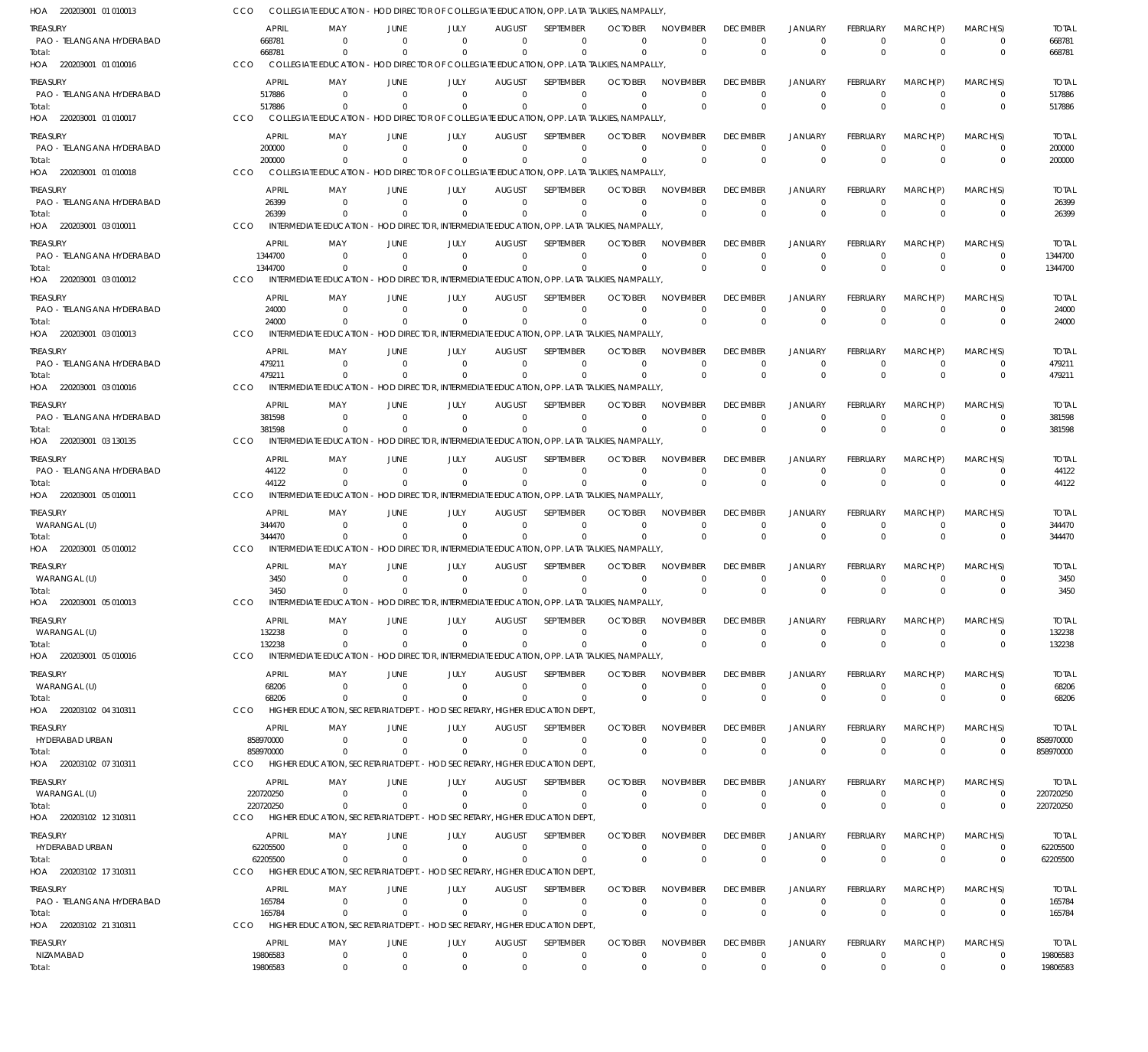220203102 23 310311 HOA 220203102 37 310311 HOA 220203102 39 310311 HOA 22020310212 05 010011 HOA 22020310212 05 010012 HOA 22020310212 05 010013 HOA 22020310212 05 010016 HOA 22020310212 05 130131 HOA 220203103 04 010011 HOA 220203103 04 010012 HOA HIGHER EDUCATION, SECRETARIAT DEPT. - HOD SECRETARY, HIGHER EDUCATION DEPT., HIGHER EDUCATION, SECRETARIAT DEPT. - HOD SECRETARY, HIGHER EDUCATION DEPT. HIGHER EDUCATION, SECRETARIAT DEPT. - HOD SECRETARY, HIGHER EDUCATION DEPT., COLLEGIATE EDUCATION - HOD DIRECTOR OF COLLEGIATE EDUCATION, OPP. LATA TALKIES, NAMPALLY, COLLEGIATE EDUCATION - HOD DIRECTOR OF COLLEGIATE EDUCATION, OPP. LATA TALKIES, NAMPALLY, COLLEGIATE EDUCATION - HOD DIRECTOR OF COLLEGIATE EDUCATION, OPP. LATA TALKIES, NAMPALLY, COLLEGIATE EDUCATION - HOD DIRECTOR OF COLLEGIATE EDUCATION, OPP. LATA TALKIES, NAMPALLY, COLLEGIATE EDUCATION - HOD DIRECTOR OF COLLEGIATE EDUCATION, OPP. LATA TALKIES, NAMPALLY, INTERMEDIATE EDUCATION - HOD DIRECTOR, INTERMEDIATE EDUCATION, OPP. LATA TALKIES, NAMPALLY, INTERMEDIATE EDUCATION - HOD DIRECTOR, INTERMEDIATE EDUCATION, OPP. LATA TALKIES, NAMPALLY, **CCO** C<sub>CO</sub> CCO CCO C<sub>CO</sub> **CCO** CCO C<sub>CO</sub> CCO CCO 54091500 24157000 5526000 54612 968 20961 16217 2182 104168301 0 0  $\Omega$ 0  $\Omega$  $\Omega$ 0 0  $\Omega$ 0 0  $\Omega$ 0  $\Omega$ 0 0  $\Omega$ 0 0 0  $\Omega$ 0  $\Omega$ 0 0  $\mathbf{0}$ 0 0 0  $\sqrt{2}$ 0  $\Omega$  $\Omega$ 0  $\Omega$  $\Omega$ 0 0  $\Omega$ 0  $\Omega$  $\Omega$ 0  $\Omega$ 0 0  $\Omega$  $\bigcap$ 0  $\Omega$  $\Omega$ 0  $\Omega$  $\Omega$ 0 0  $\Omega$ 0  $\Omega$ 0 0  $\Omega$  $\Omega$ 0 0 0 0 0 0 0 0  $\Omega$ 0 0 0 0  $\Omega$ 0 0  $\Omega$ 0 0 0 0 0  $\Omega$  $\boldsymbol{0}$ 0  $\Omega$ 0 0 0 0 0  $\Omega$ 0 0 0  $\Omega$ 0 0  $\Omega$ 0  $\Omega$ 0 0  $\Omega$  $\Omega$ 54091500 24157000 5526000 54612 968 20961 16217 2182 104168301 NALGONDA KARIMNAGAR MAHABOOB NAGAR PAO - TELANGANA HYDERABAD PAO - TELANGANA HYDERABAD PAO - TELANGANA HYDERABAD PAO - TELANGANA HYDERABAD PAO - TELANGANA HYDERABAD ADILABAD BHADRADI KOTHAGUDEM BHOOPALAPALLY HYDERABAD URBAN JAGTIAL JANGAON JOGULAMBA GADWAL KAMAREDDY KARIMNAGAR KHAMMAM KOMARAMBHEEM ASIFABAD MAHABOOB NAGAR MAHABUBABAD **MANCHERIAL** MEDAK MEDCHAL Mulugu NAGARKURNOOL NALGONDA NIRMAL NIZAMABAD Narayanpet PAO - TELANGANA HYDERABAD PEDDAPALLY RANGA REDDY SANGAREDDY SIDDIPET SIRICILLA SURYAPET VIKARABAD WANAPARTHY WARANGAL (R) WARANGAL (U) YADADRI ADILABAD BHADRADI KOTHAGUDEM JAGTIAL JANGAON JOGULAMBA GADWAL KARIMNAGAR KHAMMAM KOMARAMBHEEM ASIFABAD TREASURY **TREASURY** TREASURY TREASURY **TREASURY** TREASURY TREASURY **TREASURY** TREASURY TREASURY 54091500 24157000 5526000 54612 968 20961 16217 2182 2486750 3444749 553040 -35022 2757221 2120460 1254696 2351402 5508897 6667654 1430954 4975565 2192217 1865212 2681613 1472555 1326926 3129086 3693712 2467032 4824571 1135044 6725660 2275907 8590935 5528131 3619681 1194540 3048917 1253505 2645740 2951080 4576420 3453451 27295 66978 6620 2520 2420 45897 55886 7752 APRIL APRIL APRIL APRIL APRIL APRIL APRIL APRIL APRIL APRIL  $\Omega$ 0 0  $\sqrt{0}$ 0 0  $\Omega$ 0 0 0  $\Omega$  $\Omega$ 0  $\Omega$  $\Omega$  $\Omega$  $\Omega$ 0  $\Omega$ 0  $\Omega$  $\Omega$ 0  $\Omega$  $\Omega$ 0  $\Omega$ 0  $\Omega$ 0 0  $\Omega$  $\Omega$  $\Omega$ 0  $\Omega$ 0  $\Omega$  $\Omega$ 0  $\Omega$ 0 0  $\Omega$ 0  $\Omega$ 0 0  $\Omega$ 0 MAY MAY MAY MAY MAY MAY MAY MAY MAY MAY  $\Omega$ 0 0  $\Omega$ 0 0 0  $\,$  0  $\,$ 0 0  $\Omega$  $\Omega$ 0  $\Omega$ 0 0  $\Omega$ 0  $\Omega$ 0 0  $\sqrt{2}$ 0  $\Omega$ 0 0  $\Omega$ 0  $\Omega$ 0 0  $\Omega$  $\Omega$  $\Omega$ 0  $\Omega$ 0  $\Omega$  $\Omega$ 0  $\Omega$ 0 0  $\Omega$ 0  $\Omega$ 0 0  $\Omega$  $\boldsymbol{0}$ JUNE **JUNE** JUNE JUNE **JUNE** JUNE JUNE JUNE JUNE JUNE 0 0 0  $\sqrt{0}$ 0 0 0 0 0 0  $\Omega$  $\Omega$ 0  $\Omega$ 0 0  $\Omega$ 0  $\Omega$ 0 0  $\Omega$ 0  $\Omega$  $\Omega$ 0  $\Omega$ 0  $\Omega$ 0 0  $\Omega$  $\Omega$  $\Omega$ 0  $\Omega$ 0  $\Omega$  $\Omega$ 0  $\Omega$ 0 0 0 0  $\Omega$ 0 0  $\sqrt{0}$ 0 JULY JULY JULY JULY JULY JULY JULY JULY JULY JULY  $\Omega$ 0 0  $\Omega$ 0 0 0 0 0 0  $\Omega$  $\Omega$ 0  $\Omega$  $\Omega$  $\Omega$  $\Omega$ 0  $\Omega$ 0  $\Omega$  $\Omega$ 0  $\Omega$ 0 0  $\Omega$ 0  $\Omega$ 0  $\Omega$  $\Omega$  $\Omega$  $\Omega$ 0  $\Omega$ 0 0  $\Omega$ 0  $\Omega$ 0 0  $\Omega$ 0  $\Omega$ 0 0  $\Omega$ 0 AUGUST AUGUST AUGUST AUGUST AUGUST AUGUST AUGUST AUGUST AUGUST AUGUST  $\Omega$ 0 0  $\Omega$ 0 0 0 0 0  $\Omega$  $\Omega$  $\Omega$  $\overline{0}$  $\Omega$  $\Omega$  $\Omega$  $\Omega$ 0  $\Omega$ 0  $\Omega$  $\Omega$ 0  $\Omega$  $\theta$ 0  $\Omega$ 0  $\Omega$  $\theta$  $\Omega$  $\Omega$  $\Omega$  $\Omega$ 0  $\Omega$  $\Omega$  $\Omega$  $\Omega$  $\overline{0}$  $\Omega$ 0  $\Omega$  $\Omega$  $\overline{0}$  $\Omega$ 0 0  $\Omega$ 0 SEPTEMBER **SEPTEMBER SEPTEMBER** SEPTEMBER SEPTEMBER SEPTEMBER SEPTEMBER **SEPTEMBER** SEPTEMBER **SEPTEMBER**  $\Omega$ 0  $\Omega$  $\Omega$ 0 0  $\Omega$ 0 0  $\Omega$  $\Omega$  $\Omega$ 0  $\Omega$ 0  $\Omega$  $\Omega$ 0  $\Omega$ 0  $\Omega$  $\Omega$ 0  $\Omega$ 0  $\Omega$  $\Omega$ 0  $\Omega$ 0  $\Omega$ 0  $\Omega$  $\Omega$ 0  $\Omega$ 0 0  $\Omega$ 0  $\sqrt{2}$ 0  $\Omega$  $\Omega$ 0  $\Omega$ 0  $\Omega$  $\Omega$ 0 **OCTOBER OCTOBER** OCTOBER **OCTOBER OCTOBER** OCTOBER **OCTOBER OCTOBER** OCTOBER **OCTOBER**  $\Omega$ 0 0  $\Omega$ 0 0  $\Omega$ 0 0 0  $\Omega$  $\Omega$ 0  $\Omega$  $\Omega$  $\Omega$  $\Omega$ 0  $\Omega$ 0  $\Omega$  $\Omega$ 0  $\Omega$ 0  $\Omega$  $\Omega$ 0  $\Omega$ 0  $\Omega$  $\sqrt{2}$  $\Omega$  $\Omega$ 0  $\Omega$ 0  $\sqrt{2}$  $\Omega$ 0  $\Omega$ 0  $\Omega$  $\Omega$ 0  $\Omega$ 0 0  $\Omega$ 0 NOVEMBER NOVEMBER NOVEMBER NOVEMBER NOVEMBER NOVEMBER NOVEMBER NOVEMBER NOVEMBER NOVEMBER 0 0 0  $\Omega$ 0 0  $\Omega$ 0 0 0  $\Omega$  $\Omega$ 0  $\Omega$  $\Omega$  $\Omega$  $\Omega$ 0  $\Omega$ 0  $\Omega$  $\Omega$ 0  $\Omega$ 0  $\Omega$  $\Omega$ 0  $\Omega$  $\overline{0}$  $\Omega$  $\Omega$  $\Omega$  $\Omega$ 0  $\Omega$  $\Omega$  $\Omega$  $\Omega$ 0  $\Omega$ 0  $\Omega$  $\Omega$ 0  $\Omega$ 0 0  $\Omega$ 0 DECEMBER DECEMBER DECEMBER DECEMBER DECEMBER DECEMBER DECEMBER DECEMBER DECEMBER DECEMBER  $\Omega$ 0 0  $\Omega$ 0 0  $\Omega$ 0 0 0  $\Omega$  $\Omega$ 0  $\Omega$ 0  $\Omega$  $\Omega$ 0  $\Omega$ 0  $\Omega$  $\Omega$ 0  $\Omega$ 0 0  $\Omega$ 0  $\Omega$ 0  $\Omega$ 0  $\Omega$  $\Omega$ 0  $\Omega$  $\Omega$  $\Omega$  $\Omega$ 0  $\Omega$ 0  $\Omega$  $\Omega$ 0  $\Omega$ 0  $\Omega$  $\Omega$ 0 JANUARY JANUARY JANUARY JANUARY JANUARY JANUARY JANUARY JANUARY JANUARY JANUARY 0 0 0  $\Omega$ 0 0 0 0 0 0  $\Omega$  $\Omega$ 0  $\Omega$ 0 0  $\Omega$ 0  $\Omega$ 0 0  $\Omega$ 0  $\Omega$  $\overline{0}$ 0 0 0  $\Omega$  $\overline{0}$ 0 0 0  $\Omega$ 0  $\Omega$ 0  $\Omega$  $\Omega$ 0  $\Omega$ 0  $\Omega$  $\Omega$ 0  $\Omega$ 0 0  $\Omega$  $\boldsymbol{0}$ FEBRUARY FEBRUARY FEBRUARY FEBRUARY FEBRUARY FEBRUARY FEBRUARY FEBRUARY FEBRUARY FEBRUARY  $\Omega$ 0  $\Omega$  $\Omega$ 0 0 0 0  $\Omega$ 0  $\Omega$  $\Omega$ 0  $\Omega$ 0  $\Omega$  $\Omega$ 0  $\Omega$ 0  $\Omega$  $\Omega$ 0  $\Omega$ 0  $\Omega$  $\Omega$ 0  $\Omega$ 0  $\Omega$  $\Omega$  $\Omega$  $\Omega$ 0  $\Omega$  $\Omega$  $\Omega$  $\Omega$ 0  $\Omega$ 0  $\Omega$  $\Omega$ 0  $\Omega$ 0  $\Omega$  $\Omega$ 0 MARCH(P) MARCH(P) MARCH(P) MARCH(P) MARCH(P) MARCH(P) MARCH(P) MARCH(P) MARCH(P) MARCH(P)  $\Omega$ 0  $\Omega$  $\Omega$ 0 0  $\Omega$ 0  $\Omega$ 0  $\Omega$  $\Omega$ 0  $\Omega$ 0  $\Omega$ 0 0  $\Omega$ 0  $\Omega$ 0 0  $\Omega$ 0  $\Omega$ 0 0  $\Omega$ 0  $\Omega$ 0  $\Omega$  $\Omega$ 0  $\Omega$ 0 0  $\Omega$ 0  $\Omega$ 0  $\Omega$  $\Omega$ 0  $\Omega$ 0  $\Omega$  $\Omega$ 0 MARCH(S) MARCH(S) MARCH(S) MARCH(S) MARCH(S) MARCH(S) MARCH(S) MARCH(S) MARCH(S) MARCH(S) 54091500 24157000 5526000 54612 968 20961 16217 2182 2486750 3444749 553040 -35022 2757221 2120460 1254696 2351402 5508897 6667654 1430954 4975565 2192217 1865212 2681613 1472555 1326926 3129086 3693712 2467032 4824571 1135044 6725660 2275907 8590935 5528131 3619681 1194540 3048917 1253505 2645740 2951080 4576420 3453451 27295 66978 6620 2520 2420 45897 55886 7752 TOTAL TOTAL TOTAL TOTAL TOTAL TOTAL TOTAL TOTAL TOTAL TOTAL Total: Total: Total: Total: Total: Total: Total: Total: Total:

MAHABOOB NAGAR

6720

 $\Omega$ 

 $\Omega$ 

 $\Omega$ 

 $\Omega$ 

 $\Omega$ 

 $\Omega$ 

 $\Omega$ 

 $\Omega$ 

 $\Omega$ 

 $\Omega$ 

 $\Omega$ 

 $\Omega$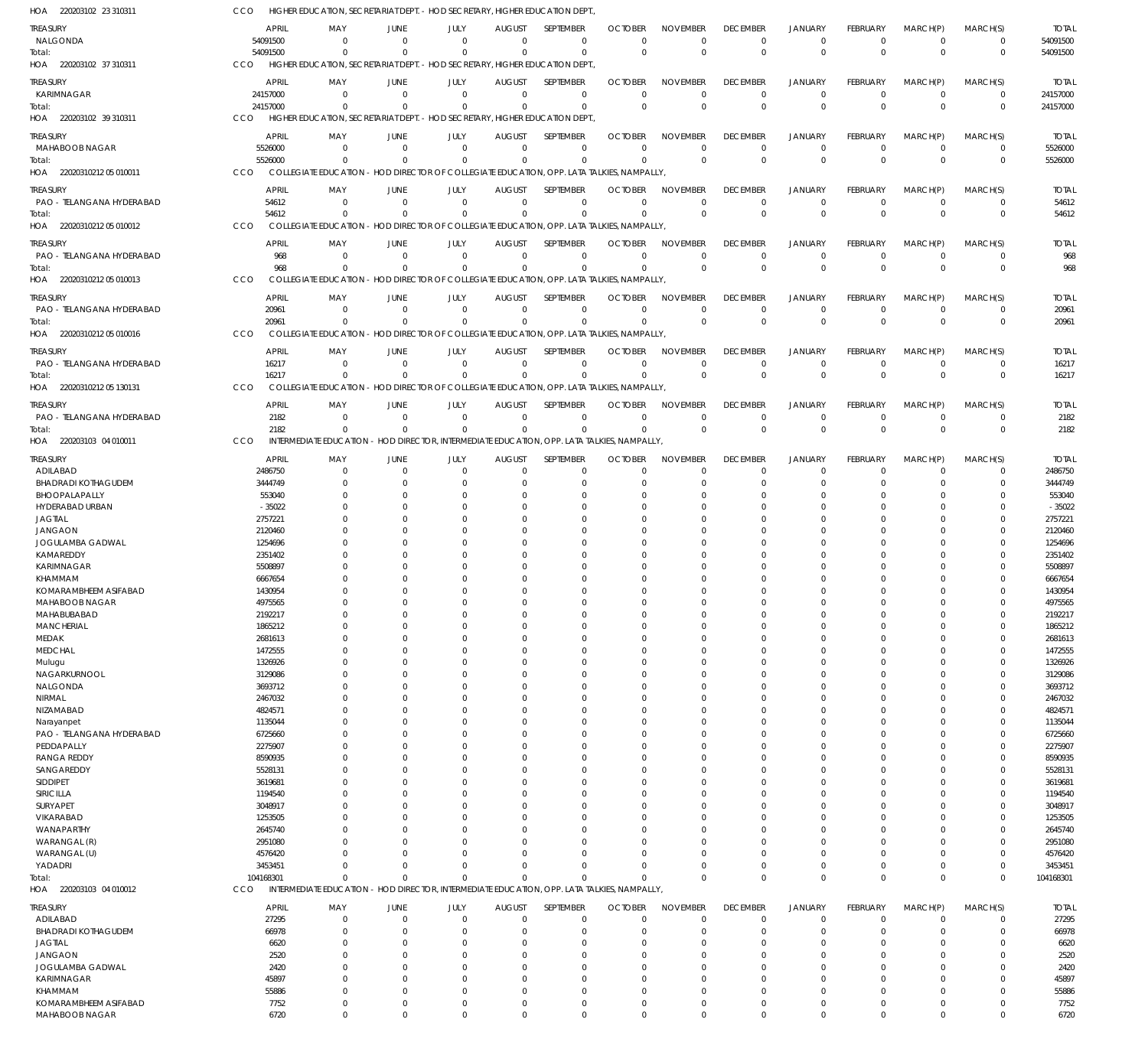220203103 04 010012 HOA

CCO INTERMEDIATE EDUCATION - HOD DIRECTOR, INTERMEDIATE EDUCATION, OPP. LATA TALKIES, NAMPALLY,

| <b>REASURY</b>             | <b>APRIL</b> | MAY                                                                                         | JUNE           | JULY         | <b>AUGUST</b>  | SEPTEMBER   | <b>OCTOBER</b> | <b>NOVEMBER</b> | <b>DECEMBER</b> | <b>JANUARY</b> | FEBRUARY       | MARCH(P)       | MARCH(S)    | <b>TOTAL</b> |
|----------------------------|--------------|---------------------------------------------------------------------------------------------|----------------|--------------|----------------|-------------|----------------|-----------------|-----------------|----------------|----------------|----------------|-------------|--------------|
| MAHABUBABAD                | 23825        | $\mathbf 0$                                                                                 | $\overline{0}$ | $\mathbf 0$  | $\mathbf 0$    | $\mathbf 0$ | $\Omega$       | $\Omega$        | $\mathbf 0$     | $\mathbf 0$    | $\overline{0}$ | $\overline{0}$ | $\mathbf 0$ | 23825        |
| <b>MANCHERIAL</b>          | 19657        | $\Omega$                                                                                    | $\mathbf 0$    | $\mathbf{0}$ | $\mathbf 0$    | $\mathbf 0$ | $\mathbf 0$    | $\Omega$        | $\mathbf 0$     | $\mathbf 0$    | $\mathbf 0$    | $\mathbf 0$    | $\mathbf 0$ | 19657        |
|                            |              |                                                                                             |                |              |                |             |                |                 |                 |                |                |                |             |              |
| MEDAK                      | 6900         | $\Omega$                                                                                    | $\overline{0}$ | $\Omega$     | 0              | $\mathbf 0$ | $\Omega$       | $\Omega$        | $\overline{0}$  | $\overline{0}$ | $\Omega$       | $\Omega$       | $\mathbf 0$ | 6900         |
| MEDCHAL                    | 16800        | $\Omega$                                                                                    | $\Omega$       | $\Omega$     | $\Omega$       | $\mathbf 0$ | $\Omega$       | $\Omega$        | $\Omega$        | $\Omega$       | $\Omega$       | $\Omega$       | $\mathbf 0$ | 16800        |
| Mulugu                     | 14742        | $\Omega$                                                                                    | $\overline{0}$ | $\Omega$     | $\overline{0}$ | $\mathbf 0$ | $\Omega$       | $\Omega$        | $\Omega$        | $\Omega$       | $\Omega$       | $\Omega$       | $\mathbf 0$ | 14742        |
| NAGARKURNOOL               | 24812        | $\Omega$                                                                                    | $\Omega$       | $\Omega$     | $\Omega$       | $\mathbf 0$ | $\Omega$       | $\Omega$        | $\Omega$        | $\Omega$       | $\Omega$       | $\Omega$       | $\mathbf 0$ | 24812        |
| NALGONDA                   | 14646        | $\Omega$                                                                                    | $\Omega$       | $\Omega$     | $\Omega$       | $\mathbf 0$ | $\Omega$       | $\Omega$        | $\Omega$        | $\Omega$       | $\Omega$       | $\Omega$       | $\mathbf 0$ | 14646        |
|                            |              | $\Omega$                                                                                    | $\Omega$       | $\Omega$     | $\Omega$       | $\mathbf 0$ |                | $\Omega$        |                 | $\Omega$       | $\Omega$       | $\Omega$       | $\mathbf 0$ |              |
| NIRMAL                     | 7640         |                                                                                             |                |              |                |             | $\Omega$       |                 | $\Omega$        |                |                |                |             | 7640         |
| NIZAMABAD                  | 31070        | $\Omega$                                                                                    | $\mathbf 0$    | $\Omega$     | $\overline{0}$ | $\mathbf 0$ | $\Omega$       | $\Omega$        | $\Omega$        | $\Omega$       | $\Omega$       | $\Omega$       | $\mathbf 0$ | 31070        |
| Narayanpet                 | 2000         | $\Omega$                                                                                    | $\Omega$       | $\Omega$     | $\Omega$       | $\mathbf 0$ | $\Omega$       | $\Omega$        | $\Omega$        | $\Omega$       | $\Omega$       | $\Omega$       | $\mathbf 0$ | 2000         |
| PAO - TELANGANA HYDERABAD  | 144715       | $\Omega$                                                                                    | $\Omega$       | $\Omega$     | $\Omega$       | $\mathbf 0$ | $\Omega$       | $\Omega$        | $\Omega$        | $\Omega$       | $\Omega$       | $\Omega$       | $\mathbf 0$ | 144715       |
| PEDDAPALLY                 | 9678         | $\Omega$                                                                                    | $\Omega$       | $\Omega$     | $\overline{0}$ | $\mathbf 0$ | $\Omega$       | $\Omega$        | $\Omega$        | $\Omega$       | $\Omega$       | $\Omega$       | $\mathbf 0$ | 9678         |
|                            |              |                                                                                             |                | $\Omega$     |                |             |                |                 |                 |                |                |                |             |              |
| <b>RANGA REDDY</b>         | 86592        | 0                                                                                           | $\Omega$       |              | 0              | $\mathbf 0$ | $\Omega$       | $\Omega$        | $\Omega$        | $\Omega$       | $\Omega$       | $\Omega$       | $\mathbf 0$ | 86592        |
| SANGAREDDY                 | 41160        | $\Omega$                                                                                    | $\Omega$       | $\Omega$     | $\Omega$       | $\mathbf 0$ | $\Omega$       | $\Omega$        | $\Omega$        | $\Omega$       | $\Omega$       | $\Omega$       | $\mathbf 0$ | 41160        |
| SIDDIPET                   | 4450         | $\Omega$                                                                                    | $\Omega$       | $\Omega$     | $\Omega$       | $\mathbf 0$ | $\Omega$       | $\Omega$        | $\Omega$        | $\Omega$       | $\Omega$       | $\Omega$       | $\mathbf 0$ | 4450         |
| SIRICILLA                  | 4420         | $\Omega$                                                                                    | $\Omega$       | $\Omega$     | $\Omega$       | $\mathbf 0$ | $\Omega$       | $\Omega$        | $\Omega$        | $\Omega$       | $\Omega$       | $\Omega$       | $\mathbf 0$ | 4420         |
| SURYAPET                   | 7190         | 0                                                                                           | $\Omega$       | $\Omega$     | $\Omega$       | $\mathbf 0$ | $\Omega$       | $\Omega$        | $\Omega$        | $\Omega$       | $\Omega$       | $\Omega$       | $\mathbf 0$ | 7190         |
|                            |              |                                                                                             |                |              |                |             |                |                 |                 |                |                |                |             |              |
| VIKARABAD                  | 4000         | $\Omega$                                                                                    | $\Omega$       | $\Omega$     | $\Omega$       | $\mathbf 0$ | $\Omega$       | $\Omega$        | $\Omega$        | $\Omega$       | $\Omega$       | $\Omega$       | $\mathbf 0$ | 4000         |
| WANAPARTHY                 | 5260         | <sup>0</sup>                                                                                | $\Omega$       | O            | $\Omega$       | $\mathbf 0$ | $\Omega$       | $\Omega$        | $\Omega$        | $\Omega$       | $\Omega$       | $\Omega$       | $\mathbf 0$ | 5260         |
| WARANGAL (R)               | 7789         | $\Omega$                                                                                    | $\Omega$       | $\Omega$     | $\Omega$       | $\mathbf 0$ | $\Omega$       | $\Omega$        | $\Omega$        | $\Omega$       | $\Omega$       | $\Omega$       | $\mathbf 0$ | 7789         |
| WARANGAL (U)               | 62818        | 0                                                                                           | $\Omega$       | $\Omega$     | $\overline{0}$ | $\mathbf 0$ | $\Omega$       | $\Omega$        | $\Omega$        | $\Omega$       | $\Omega$       | $\Omega$       | $\mathbf 0$ | 62818        |
| YADADRI                    | 11665        | $\Omega$                                                                                    | $\Omega$       | $\Omega$     | $\mathbf 0$    | $\mathbf 0$ | $\Omega$       | $\Omega$        | $\Omega$        | $\overline{0}$ | 0              | $\mathbf 0$    | $\mathbf 0$ | 11665        |
|                            |              |                                                                                             |                |              |                |             |                |                 |                 |                |                |                |             |              |
| Total:                     | 773917       | $\Omega$                                                                                    | $\Omega$       | $\Omega$     | $\mathbf 0$    | $\Omega$    | $\Omega$       | $\Omega$        | $\mathbf 0$     | $\mathbf 0$    | $\Omega$       | $\mathbf 0$    | $\mathbf 0$ | 773917       |
| HOA 220203103 04 010013    | CCO          | INTERMEDIATE EDUCATION - HOD DIRECTOR, INTERMEDIATE EDUCATION, OPP. LATA TALKIES, NAMPALLY, |                |              |                |             |                |                 |                 |                |                |                |             |              |
|                            | <b>APRIL</b> | MAY                                                                                         | JUNE           | JULY         | <b>AUGUST</b>  | SEPTEMBER   | <b>OCTOBER</b> | <b>NOVEMBER</b> | <b>DECEMBER</b> | <b>JANUARY</b> | FEBRUARY       | MARCH(P)       | MARCH(S)    | <b>TOTAL</b> |
| Treasury                   |              |                                                                                             |                |              |                |             |                |                 |                 |                |                |                |             |              |
| ADILABAD                   | 954989       | $\mathbf 0$                                                                                 | $\overline{0}$ | $\mathbf{0}$ | $\mathbf 0$    | $\mathbf 0$ | $\mathbf 0$    | $\Omega$        | $^{\circ}$      | $\overline{0}$ | $\mathbf 0$    | $\mathbf 0$    | $\mathbf 0$ | 954989       |
| <b>BHADRADI KOTHAGUDEM</b> | 1349500      | $\mathbf 0$                                                                                 | $\overline{0}$ | $\Omega$     | 0              | $\mathbf 0$ | $\mathbf 0$    | $\Omega$        | $\overline{0}$  | $\overline{0}$ | $\mathbf 0$    | $\mathbf 0$    | $\mathsf 0$ | 1349500      |
| BHOOPALAPALLY              | 217144       | $\mathbf 0$                                                                                 | $\overline{0}$ | $\Omega$     | 0              | $\mathbf 0$ | $\Omega$       | $\Omega$        | 0               | $\overline{0}$ | $\Omega$       | $\Omega$       | $\mathsf 0$ | 217144       |
| <b>JAGTIAL</b>             | 1055609      | 0                                                                                           | $\mathbf 0$    | $\Omega$     | 0              | $\mathbf 0$ | $\Omega$       | $\Omega$        | $\Omega$        | $\Omega$       | $\Omega$       | $\Omega$       | $\mathbf 0$ | 1055609      |
|                            |              |                                                                                             | $\Omega$       | O            |                |             |                | $\Omega$        |                 | $\Omega$       |                | $\Omega$       |             | 817977       |
| <b>JANGAON</b>             | 817977       | $\Omega$                                                                                    |                |              | 0              | $\mathbf 0$ | $\Omega$       |                 | $\Omega$        |                | $\Omega$       |                | $\mathbf 0$ |              |
| JOGULAMBA GADWAL           | 443964       | 0                                                                                           | $\Omega$       | $\Omega$     | 0              | $\mathbf 0$ | $\Omega$       | $\Omega$        | 0               | $\Omega$       | $\Omega$       | $\Omega$       | $\mathbf 0$ | 443964       |
| KAMAREDDY                  | 894664       | $\Omega$                                                                                    | $\Omega$       | O            | 0              | $\mathbf 0$ | $\Omega$       | $\Omega$        | $\Omega$        | $\Omega$       | $\Omega$       | $\Omega$       | 0           | 894664       |
| KARIMNAGAR                 | 2132501      | <sup>0</sup>                                                                                | $\Omega$       | O            | $\Omega$       | $\mathbf 0$ | $\Omega$       | $\Omega$        |                 | $\Omega$       | $\Omega$       | $\Omega$       | $\mathbf 0$ | 2132501      |
| KHAMMAM                    | 2570259      | $\Omega$                                                                                    | $\Omega$       | O            | 0              | $\mathbf 0$ | $\Omega$       | $\Omega$        | $\Omega$        | $\Omega$       | $\Omega$       | $\Omega$       | $\mathbf 0$ | 2570259      |
|                            |              |                                                                                             |                |              |                |             |                |                 |                 |                |                |                |             |              |
| KOMARAMBHEEM ASIFABAD      | 583058       | $\Omega$                                                                                    | $\Omega$       | $\Omega$     | 0              | $\mathbf 0$ | $\Omega$       | $\Omega$        | 0               | $\Omega$       | $\Omega$       | $\Omega$       | $\mathbf 0$ | 583058       |
| MAHABOOB NAGAR             | 1898774      | $\Omega$                                                                                    | $\Omega$       | O            | 0              | $\mathbf 0$ | $\Omega$       | $\Omega$        | $\Omega$        | $\Omega$       | $\Omega$       | $\Omega$       | 0           | 1898774      |
| MAHABUBABAD                | 837759       | $\Omega$                                                                                    | $\Omega$       | O            | $\Omega$       | $\mathbf 0$ | $\Omega$       | $\Omega$        | <sup>0</sup>    | $\Omega$       | $\Omega$       | $\Omega$       | $\mathbf 0$ | 837759       |
| <b>MANCHERIAL</b>          | 693066       | $\Omega$                                                                                    | $\Omega$       | O            | 0              | $\mathbf 0$ | $\Omega$       | $\Omega$        | $\Omega$        | $\Omega$       | $\Omega$       | $\Omega$       | $\mathsf 0$ | 693066       |
| MEDAK                      | 1029841      | 0                                                                                           | $\Omega$       | O            | 0              | $\mathbf 0$ | $\Omega$       | $\Omega$        |                 | $\Omega$       | $\Omega$       | $\Omega$       | $\mathbf 0$ | 1029841      |
|                            |              |                                                                                             |                |              |                |             |                |                 |                 |                |                |                |             |              |
| <b>MEDCHAL</b>             | 565208       | $\Omega$                                                                                    | $\Omega$       | O            | 0              | $\mathbf 0$ | $\Omega$       | $\Omega$        | $\Omega$        | $\Omega$       | $\Omega$       | $\Omega$       | $\mathbf 0$ | 565208       |
| Mulugu                     | 480245       | $\Omega$                                                                                    | $\Omega$       | $\Omega$     | $\Omega$       | $\mathbf 0$ | $\Omega$       | $\Omega$        | <sup>0</sup>    | $\Omega$       | $\Omega$       | $\Omega$       | $\mathbf 0$ | 480245       |
| NAGARKURNOOL               | 1162623      | $\Omega$                                                                                    | $\Omega$       | O            | 0              | $\mathbf 0$ | $\Omega$       | $\Omega$        | $\Omega$        | $\Omega$       | $\Omega$       | $\Omega$       | $\mathsf 0$ | 1162623      |
| NALGONDA                   | 1400072      | <sup>0</sup>                                                                                | $\Omega$       | O            | $\Omega$       | $\mathbf 0$ | $\Omega$       | $\Omega$        |                 | $\Omega$       | $\Omega$       | $\Omega$       | $\mathbf 0$ | 1400072      |
|                            |              | $\Omega$                                                                                    | $\Omega$       |              |                |             |                | $\Omega$        |                 | $\Omega$       |                | $\Omega$       | $\mathbf 0$ |              |
| NIRMAL                     | 947218       |                                                                                             |                | 0            | 0              | $\mathbf 0$ | $\Omega$       |                 | $\Omega$        |                | $\Omega$       |                |             | 947218       |
| NIZAMABAD                  | 1786459      | 0                                                                                           | $\Omega$       | O            | 0              | $\mathbf 0$ | $\Omega$       | $\Omega$        |                 | $\Omega$       | $\Omega$       | $\mathbf 0$    | $\mathbf 0$ | 1786459      |
| Narayanpet                 | 408248       | <sup>0</sup>                                                                                | $\Omega$       | O            | 0              | $\mathbf 0$ | $\Omega$       | $\Omega$        |                 | $\Omega$       | $\Omega$       | $\Omega$       | $\mathbf 0$ | 408248       |
| PAO - TELANGANA HYDERABAD  | 2578027      | $\Omega$                                                                                    | $\Omega$       | $\Omega$     | $\overline{0}$ | $\mathbf 0$ | $\Omega$       | $\Omega$        | <sup>0</sup>    | $\Omega$       | $\Omega$       | $\Omega$       | $\mathbf 0$ | 2578027      |
| PEDDAPALLY                 | 853127       | $\Omega$                                                                                    | $\Omega$       | $\Omega$     | $\Omega$       | $\mathbf 0$ | $\Omega$       | $\Omega$        | $\Omega$        | $\Omega$       | $\Omega$       | $\Omega$       | $\mathbf 0$ | 853127       |
|                            |              |                                                                                             |                | $\Omega$     |                | $\mathbf 0$ |                | $\Omega$        |                 | $\Omega$       | $\Omega$       |                |             |              |
| <b>RANGA REDDY</b>         | 3267212      | $\mathbf 0$                                                                                 | $\mathbf{0}$   |              | $\mathbf 0$    |             | $\Omega$       |                 | $\Omega$        |                |                | $\mathbf 0$    | 0           | 3267212      |
| SANGAREDDY                 | 2088666      | $\mathbf 0$                                                                                 | $\mathbf 0$    | $\Omega$     | 0              | $\mathbf 0$ | $\Omega$       | $\Omega$        | 0               | $\overline{0}$ | 0              | $\Omega$       | $\mathbf 0$ | 2088666      |
| SIDDIPET                   | 1398177      | $\Omega$                                                                                    | $\mathbf 0$    | 0            | 0              | $\mathbf 0$ | $\Omega$       | $\Omega$        | $\Omega$        | $\Omega$       | $\Omega$       | $\Omega$       | $\mathbf 0$ | 1398177      |
| SIRICILLA                  | 458864       | $\Omega$                                                                                    | $\Omega$       | n            | 0              | $\mathbf 0$ | $\Omega$       | $\Omega$        | $\Omega$        | $\Omega$       | $\Omega$       | $\Omega$       | 0           | 458864       |
| SURYAPET                   | 1112926      | 0                                                                                           | $\Omega$       |              | 0              | $\mathbf 0$ | $\Omega$       | $\Omega$        |                 | $\Omega$       | 0              | $\Omega$       | $\mathbf 0$ | 1112926      |
|                            |              |                                                                                             |                |              |                |             |                |                 |                 |                |                |                |             |              |
| VIKARABAD                  | 481292       | 0                                                                                           | $\Omega$       |              | $\Omega$       | $\mathbf 0$ | $\Omega$       | $\Omega$        | $\Omega$        | $\Omega$       | 0              | $\Omega$       | $\mathbf 0$ | 481292       |
| WANAPARTHY                 | 1016399      | 0                                                                                           | $\Omega$       |              | 0              | $\mathbf 0$ | -0             | $\Omega$        |                 | $\Omega$       | $\Omega$       | $\Omega$       | $\mathbf 0$ | 1016399      |
| WARANGAL (R)               | 1132834      | 0                                                                                           | $\Omega$       | n            | $\Omega$       | $\mathbf 0$ | $\Omega$       | $\Omega$        | $\Omega$        | $\Omega$       | $\Omega$       | $\Omega$       | $\mathbf 0$ | 1132834      |
| WARANGAL (U)               | 1763515      | <sup>0</sup>                                                                                | $\Omega$       |              | $\Omega$       | $\mathbf 0$ | -0             | $\Omega$        | $\Omega$        | $\Omega$       | $\Omega$       | $\Omega$       | $\mathbf 0$ | 1763515      |
| YADADRI                    | 1328637      | $\mathbf 0$                                                                                 | $\Omega$       | $\Omega$     | $\mathbf 0$    | $\mathbf 0$ | $\Omega$       | $\Omega$        | $^{\circ}$      | $\overline{0}$ | 0              | $\mathbf 0$    | 0           | 1328637      |
|                            |              | $\Omega$                                                                                    |                | $\Omega$     |                |             |                | $\Omega$        |                 |                |                |                |             |              |
| Total:                     | 39708854     |                                                                                             | $\mathbf 0$    |              | $\mathbf 0$    | $\mathbf 0$ | $\Omega$       |                 | $\mathbf 0$     | $\mathbf 0$    | $\mathbf 0$    | $\mathbf 0$    | $\mathbf 0$ | 39708854     |
| HOA 220203103 04 010015    | CCO          | INTERMEDIATE EDUCATION - HOD DIRECTOR, INTERMEDIATE EDUCATION, OPP. LATA TALKIES, NAMPALLY, |                |              |                |             |                |                 |                 |                |                |                |             |              |
|                            |              |                                                                                             |                |              |                |             |                |                 |                 |                |                |                | MARCH(S)    |              |
| TREASURY                   | <b>APRIL</b> | MAY                                                                                         | JUNE           | JULY         | <b>AUGUST</b>  | SEPTEMBER   | <b>OCTOBER</b> | <b>NOVEMBER</b> | <b>DECEMBER</b> | <b>JANUARY</b> | FEBRUARY       | MARCH(P)       |             | <b>TOTAL</b> |
| <b>RANGA REDDY</b>         | 2030         | 0                                                                                           | $\overline{0}$ | $\mathbf{0}$ | $\mathbf 0$    | $\mathbf 0$ | $\mathbf 0$    | $\Omega$        | $\mathbf 0$     | $\mathbf 0$    | $\overline{0}$ | $\mathbf 0$    | $\mathbf 0$ | 2030         |
| SIDDIPET                   | 5430         | $\Omega$                                                                                    | $\overline{0}$ | $\Omega$     | $\mathbf 0$    | $\mathbf 0$ | $\mathbf 0$    | $\Omega$        | $\mathbf 0$     | $\overline{0}$ | $\mathbf 0$    | $\mathbf 0$    | $\mathbf 0$ | 5430         |
| YADADRI                    | 1062         | $\mathbf 0$                                                                                 | $\mathbf{0}$   | $\mathbf{0}$ | $\mathbf 0$    | $\mathbf 0$ | 0              | $\Omega$        | $\mathbf 0$     | $\overline{0}$ | $\mathbf 0$    | $\mathbf 0$    | $\mathbf 0$ | 1062         |
| Total:                     | 8522         | $\Omega$                                                                                    | $\Omega$       | $\mathbf 0$  | $\mathbf 0$    | $\mathbf 0$ | $\Omega$       | $\Omega$        | $\mathbf 0$     | $\mathbf 0$    | $\Omega$       | $\Omega$       | $\mathbf 0$ | 8522         |
|                            |              |                                                                                             |                |              |                |             |                |                 |                 |                |                |                |             |              |
| HOA 220203103 04 010016    | CCO          | INTERMEDIATE EDUCATION - HOD DIRECTOR, INTERMEDIATE EDUCATION, OPP. LATA TALKIES, NAMPALLY, |                |              |                |             |                |                 |                 |                |                |                |             |              |
| TREASURY                   | <b>APRIL</b> | MAY                                                                                         | JUNE           | JULY         | <b>AUGUST</b>  | SEPTEMBER   | <b>OCTOBER</b> | <b>NOVEMBER</b> | <b>DECEMBER</b> | <b>JANUARY</b> | FEBRUARY       | MARCH(P)       | MARCH(S)    | <b>TOTAL</b> |
|                            |              |                                                                                             |                |              |                |             |                |                 |                 |                |                |                |             |              |
| ADILABAD                   | 366548       | $\mathbf 0$                                                                                 | $\overline{0}$ | $\mathbf{0}$ | $\mathbf 0$    | $\mathbf 0$ | $\mathbf 0$    | $\Omega$        | $^{\circ}$      | $\mathbf 0$    | $^{\circ}$     | $\mathbf 0$    | $\mathbf 0$ | 366548       |
| <b>BHADRADI KOTHAGUDEM</b> | 559855       | 0                                                                                           | $\overline{0}$ | $\Omega$     | 0              | $\mathbf 0$ | 0              | $\Omega$        | 0               | $\overline{0}$ | 0              | $\mathbf 0$    | 0           | 559855       |
| BHOOPALAPALLY              | 65742        | $\Omega$                                                                                    | $\mathbf 0$    | 0            | 0              | $\mathbf 0$ | $\Omega$       | $\Omega$        | $\Omega$        | $\Omega$       | $\Omega$       | $\Omega$       | $\mathbf 0$ | 65742        |
| <b>JAGTIAL</b>             | 361702       | 0                                                                                           | $\mathbf 0$    | n            | 0              | $\mathbf 0$ | $\Omega$       | $\Omega$        | $\Omega$        | $\Omega$       | 0              | $\Omega$       | 0           | 361702       |
| <b>JANGAON</b>             | 273979       | 0                                                                                           | $\Omega$       |              | $\Omega$       | $\mathbf 0$ | $\Omega$       | $\Omega$        |                 | $\Omega$       | O              | $\Omega$       | $\mathbf 0$ | 273979       |
|                            |              |                                                                                             |                |              |                |             |                |                 |                 |                |                |                |             |              |
| JOGULAMBA GADWAL           | 146246       | 0                                                                                           | $\Omega$       | n            | 0              | $\mathbf 0$ | $\Omega$       | $\Omega$        | $\Omega$        | $\Omega$       | 0              | $\Omega$       | $\mathbf 0$ | 146246       |
| KAMAREDDY                  | 291083       | 0                                                                                           | $\Omega$       | O            | 0              | $\mathbf 0$ | $\Omega$       | $\Omega$        |                 | $\Omega$       | $\Omega$       | $\mathbf 0$    | $\mathbf 0$ | 291083       |
| KARIMNAGAR                 | 946464       | 0                                                                                           | $\Omega$       | n            | 0              | $\mathbf 0$ | $\Omega$       | $\Omega$        | $\Omega$        | $\Omega$       | 0              | $\Omega$       | 0           | 946464       |
| KHAMMAM                    | 1057750      | 0                                                                                           | $\Omega$       |              | $\Omega$       | $\mathbf 0$ | $\Omega$       | $\Omega$        | 0               | $\Omega$       | 0              | $\Omega$       | $\mathbf 0$ | 1057750      |
| KOMARAMBHEEM ASIFABAD      | 171738       | $\Omega$                                                                                    | $\Omega$       |              | 0              | $\mathbf 0$ | $\Omega$       | $\Omega$        | $\Omega$        | $\Omega$       | 0              | $\Omega$       | $\mathbf 0$ | 171738       |
|                            |              |                                                                                             |                |              |                |             |                |                 |                 |                |                |                |             |              |
| MAHABOOB NAGAR             | 775706       | $\Omega$                                                                                    | $\Omega$       | O            | 0              | $\mathbf 0$ | $\Omega$       | $\Omega$        |                 | $\Omega$       | $\Omega$       | $\Omega$       | $\mathbf 0$ | 775706       |
| MAHABUBABAD                | 307108       | 0                                                                                           | $\Omega$       | O            | 0              | $\mathbf 0$ | $\Omega$       | $\Omega$        | $\Omega$        | $\Omega$       | $\Omega$       | $\mathbf 0$    | $\mathbf 0$ | 307108       |
| <b>MANCHERIAL</b>          | 273459       | $\mathbf 0$                                                                                 | $\mathbf 0$    | 0            | 0              | $\mathbf 0$ | 0              | $\mathbf 0$     | $^{\circ}$      | $\mathbf 0$    | 0              | $\overline{0}$ | $\mathbf 0$ | 273459       |
| MEDAK                      | 318703       | $\mathbf 0$                                                                                 | $\mathbf 0$    | $\mathbf 0$  | $\mathbf 0$    | $\mathbf 0$ | $\mathbf 0$    | $\mathbf 0$     | $\mathbf 0$     | $\mathbb O$    | $\mathbf 0$    | $\mathbf 0$    | $\mathbf 0$ | 318703       |
|                            |              |                                                                                             |                |              |                |             |                |                 |                 |                |                |                |             |              |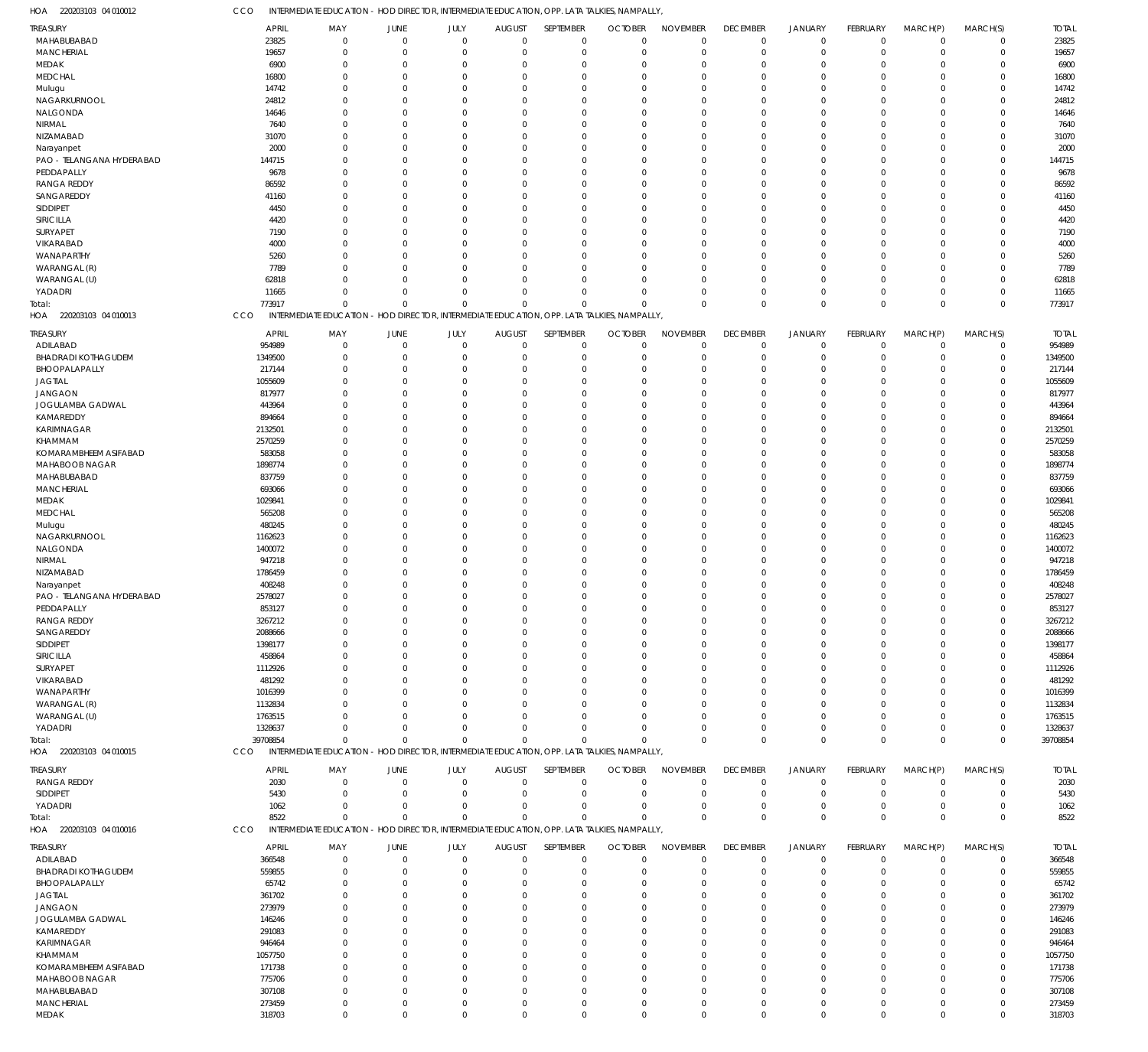220203103 04 010016 HOA

CCO INTERMEDIATE EDUCATION - HOD DIRECTOR, INTERMEDIATE EDUCATION, OPP. LATA TALKIES, NAMPALLY,

| TREASURY                  | APRIL        | MAY                                                                                         | JUNE         | JULY        | <b>AUGUST</b> | SEPTEMBER        | <b>OCTOBER</b> | <b>NOVEMBER</b> | <b>DECEMBER</b> | JANUARY        | FEBRUARY        | MARCH(P)    | MARCH(S)    | <b>TOTAL</b> |
|---------------------------|--------------|---------------------------------------------------------------------------------------------|--------------|-------------|---------------|------------------|----------------|-----------------|-----------------|----------------|-----------------|-------------|-------------|--------------|
| MEDCHAL                   | 434180       | $\mathbf 0$                                                                                 | $\Omega$     | $\Omega$    | $\Omega$      | $\Omega$         | $\Omega$       | $\Omega$        | $\mathbf 0$     | $\overline{0}$ | $\Omega$        | $\Omega$    | $\mathbf 0$ | 434180       |
| Mulugu                    | 177007       | $\Omega$                                                                                    | 0            | $\Omega$    | $\Omega$      | $\Omega$         | $\Omega$       | $\Omega$        | $\Omega$        | $\Omega$       | C               | $\Omega$    | $\Omega$    | 177007       |
| NAGARKURNOOL              | 380761       | $\Omega$                                                                                    | O            | $\Omega$    |               | $\Omega$         | $\Omega$       | $\Omega$        | $\Omega$        | $\Omega$       |                 | 0           | $\Omega$    | 380761       |
|                           |              |                                                                                             |              |             |               |                  |                |                 |                 |                |                 |             |             |              |
| NALGONDA                  | 481756       | $\Omega$                                                                                    | O            | $\Omega$    |               | $\Omega$         | $\Omega$       | $\Omega$        | $\Omega$        | $\Omega$       |                 | $\Omega$    | $\Omega$    | 481756       |
| NIRMAL                    | 312695       | $\Omega$                                                                                    |              | $\Omega$    |               | $\Omega$         |                | $\Omega$        | 0               | $\Omega$       |                 | $\Omega$    | $\Omega$    | 312695       |
| NIZAMABAD                 | 715077       | $\Omega$                                                                                    | T            | $\Omega$    |               | $\Omega$         | $\Omega$       | $\Omega$        | U               | $\Omega$       |                 | $\Omega$    | $\Omega$    | 715077       |
| Narayanpet                | 126341       | $\Omega$                                                                                    |              | $\Omega$    |               | $\Omega$         |                |                 | U               | $\Omega$       |                 | $\Omega$    | $\Omega$    | 126341       |
| PAO - TELANGANA HYDERABAD | 1998421      | $\Omega$                                                                                    | T            | $\Omega$    |               | $\Omega$         |                | $\Omega$        | U               | $\Omega$       |                 | $\Omega$    | $\Omega$    | 1998421      |
| PEDDAPALLY                | 326209       | O                                                                                           |              | $\Omega$    |               |                  |                | $\Omega$        | U               | $\Omega$       |                 | 0           | $\Omega$    | 326209       |
| <b>RANGA REDDY</b>        |              | $\Omega$                                                                                    |              | $\Omega$    |               | $\Omega$         | $\Omega$       | $\Omega$        |                 | $\Omega$       |                 | $\Omega$    | $\Omega$    |              |
|                           | 1769466      |                                                                                             | T            |             |               |                  |                |                 | 0               |                |                 |             |             | 1769466      |
| SANGAREDDY                | 946069       | $\Omega$                                                                                    |              | $\Omega$    |               |                  |                | $\Omega$        | U               | $\Omega$       |                 | $\Omega$    | $\Omega$    | 946069       |
| SIDDIPET                  | 446350       | $\Omega$                                                                                    | T            | $\Omega$    |               | $\Omega$         | $\Omega$       | $\Omega$        | U               | $\Omega$       |                 | $\Omega$    | $\Omega$    | 446350       |
| SIRICILLA                 | 150288       | $\Omega$                                                                                    |              | $\Omega$    |               | $\Omega$         | $\Omega$       | $\Omega$        | 0               | $\Omega$       |                 | $\Omega$    | $\Omega$    | 150288       |
| SURYAPET                  | 373102       | $\Omega$                                                                                    | T            | $\Omega$    |               | $\Omega$         | $\Omega$       | $\Omega$        | 0               | $\Omega$       |                 | $\Omega$    | $\Omega$    | 373102       |
| <b>VIKARABAD</b>          | 156436       | ſ                                                                                           |              | $\Omega$    |               |                  |                |                 | U               | $\Omega$       |                 | O           | $\Omega$    | 156436       |
| WANAPARTHY                | 337084       | $\Omega$                                                                                    | -0           | $\Omega$    |               | $\Omega$         | $\Omega$       | $\Omega$        | 0               | $\Omega$       |                 | $\Omega$    | $\Omega$    | 337084       |
|                           |              |                                                                                             |              |             |               |                  |                |                 |                 |                |                 |             |             |              |
| WARANGAL (R)              | 377962       | $\Omega$                                                                                    |              | $\Omega$    |               |                  |                | $\Omega$        | 0               | $\Omega$       |                 | $\Omega$    | $\Omega$    | 377962       |
| WARANGAL (U)              | 862832       | $\Omega$                                                                                    |              | $\Omega$    |               |                  | $\Omega$       | $\Omega$        | $\Omega$        | $\Omega$       |                 | $\Omega$    | $\Omega$    | 862832       |
| YADADRI                   | 427667       | $\Omega$                                                                                    | C.           | $\Omega$    | $\Omega$      | $\Omega$         | $\Omega$       | $\Omega$        | $\Omega$        | $\Omega$       | C               | $\Omega$    | $\Omega$    | 427667       |
| Total:                    | 16715786     | $\Omega$                                                                                    | $\cup$       | $\Omega$    | $\Omega$      | $\Omega$         |                | $\Omega$        | $\Omega$        | $\Omega$       | $\Omega$        | $\Omega$    | $\Omega$    | 16715786     |
| HOA 220203103 04 010017   | CCO          | INTERMEDIATE EDUCATION - HOD DIRECTOR, INTERMEDIATE EDUCATION, OPP. LATA TALKIES, NAMPALLY  |              |             |               |                  |                |                 |                 |                |                 |             |             |              |
|                           |              |                                                                                             |              |             |               |                  |                |                 |                 |                |                 |             |             |              |
| treasury                  | <b>APRIL</b> | MAY                                                                                         | JUNE         | JULY        | <b>AUGUST</b> | SEPTEMBER        | <b>OCTOBER</b> | <b>NOVEMBER</b> | <b>DECEMBER</b> | JANUARY        | FEBRUARY        | MARCH(P)    | MARCH(S)    | <b>TOTAL</b> |
| KARIMNAGAR                | 100000       | $\mathbf 0$                                                                                 | $\mathbf 0$  | $\mathbf 0$ | $\Omega$      | $\Omega$         | $\Omega$       | $\mathbf 0$     | $\mathbf 0$     | $\overline{0}$ | $\Omega$        | $\Omega$    | $\mathbf 0$ | 100000       |
| MEDAK                     | 22000        | $\mathbf 0$                                                                                 | $\Omega$     | $\Omega$    | $\Omega$      | $\Omega$         | $\Omega$       | $\Omega$        | 0               | $\Omega$       | C               | $\Omega$    | $\mathbf 0$ | 22000        |
|                           |              |                                                                                             |              |             |               |                  |                |                 |                 |                |                 |             |             |              |
| Mulugu                    | 300000       | $\Omega$                                                                                    | $\Omega$     | $\Omega$    | $\Omega$      | $\Omega$         | $\Omega$       | $\Omega$        | $\Omega$        | $\Omega$       | C               | $\Omega$    | $\Omega$    | 300000       |
| NIZAMABAD                 | 23470        | $\Omega$                                                                                    | O            | $\Omega$    | $\Omega$      | $\Omega$         | $\Omega$       | $\Omega$        | $\Omega$        | $\Omega$       | C               | $\Omega$    | $\mathbf 0$ | 23470        |
| <b>RANGA REDDY</b>        | 55334        | $\Omega$                                                                                    | O            | $\Omega$    |               | $\Omega$         |                | $\Omega$        | $\Omega$        | $\Omega$       | C               | $\Omega$    | $\Omega$    | 55334        |
| SANGAREDDY                | 287770       | $\Omega$                                                                                    | C.           | $\Omega$    | $\Omega$      | $\Omega$         |                | $\Omega$        | $\Omega$        | $\Omega$       | C               | $\Omega$    | $\Omega$    | 287770       |
| WARANGAL (U)              | 100000       | $\Omega$                                                                                    | $\cup$       | $\Omega$    |               | $\Omega$         | $\Omega$       | $\Omega$        | $\Omega$        | $\Omega$       | C               | $\Omega$    | $\Omega$    | 100000       |
|                           | 144264       | $\Omega$                                                                                    | $\Omega$     | $\Omega$    | $\Omega$      | $\Omega$         | $\Omega$       | $\Omega$        | 0               | $\mathbf 0$    | $\Omega$        | $\Omega$    | $\mathbf 0$ | 144264       |
| YADADRI                   |              |                                                                                             |              |             |               |                  |                |                 |                 |                |                 |             |             |              |
| Total:                    | 1032838      | $\Omega$                                                                                    | $\cup$       | $\Omega$    | $\Omega$      | $\Omega$         | $\Omega$       | $\Omega$        | $\Omega$        | $\Omega$       | $\Omega$        | $\Omega$    | $\Omega$    | 1032838      |
| HOA 220203103 04 010018   | CCO          | INTERMEDIATE EDUCATION - HOD DIRECTOR, INTERMEDIATE EDUCATION, OPP. LATA TALKIES, NAMPALLY  |              |             |               |                  |                |                 |                 |                |                 |             |             |              |
|                           | APRIL        |                                                                                             |              |             |               | SEPTEMBER        |                | <b>NOVEMBER</b> |                 |                | FEBRUARY        |             |             | <b>TOTAL</b> |
| TREASURY                  |              | MAY                                                                                         | JUNE         | JULY        | <b>AUGUST</b> |                  | <b>OCTOBER</b> |                 | <b>DECEMBER</b> | <b>JANUARY</b> |                 | MARCH(P)    | MARCH(S)    |              |
| <b>JANGAON</b>            | 50043        | $\Omega$                                                                                    | $\Omega$     | $\Omega$    | $\Omega$      | $\Omega$         | $\Omega$       | $\Omega$        | $\mathbf 0$     | $\overline{0}$ | 0               | $\Omega$    | $\Omega$    | 50043        |
| MAHABUBABAD               | $-325$       | $\Omega$                                                                                    | O            | $\Omega$    | $\Omega$      | $\Omega$         | $\Omega$       | $\Omega$        | 0               | $\mathbf 0$    | C               | $\Omega$    | $\Omega$    | $-325$       |
| PAO - TELANGANA HYDERABAD | 18326        | $\Omega$                                                                                    | C.           | $\Omega$    |               | $\Omega$         | $\Omega$       | $\Omega$        | $\Omega$        | $\Omega$       | C               | $\Omega$    | $\Omega$    | 18326        |
| WARANGAL (U)              | $-265$       | $\Omega$                                                                                    | 0            | $\Omega$    | $\Omega$      | $\Omega$         | $\Omega$       | $\Omega$        | $\Omega$        | $\Omega$       | C               | $\Omega$    | $\mathbf 0$ | $-265$       |
| Total:                    | 67779        | $\Omega$                                                                                    | $\cup$       | $\Omega$    | $\Omega$      | $\Omega$         | $\Omega$       | $\Omega$        | $\Omega$        | $\Omega$       | $\Omega$        | $\Omega$    | $\mathbf 0$ | 67779        |
|                           | CCO          | INTERMEDIATE EDUCATION - HOD DIRECTOR, INTERMEDIATE EDUCATION, OPP. LATA TALKIES, NAMPALLY, |              |             |               |                  |                |                 |                 |                |                 |             |             |              |
| HOA 220203103 04 020021   |              |                                                                                             |              |             |               |                  |                |                 |                 |                |                 |             |             |              |
| treasury                  | <b>APRIL</b> | MAY                                                                                         | JUNE         | JULY        | <b>AUGUST</b> | SEPTEMBER        | <b>OCTOBER</b> | <b>NOVEMBER</b> | <b>DECEMBER</b> | JANUARY        | FEBRUARY        | MARCH(P)    | MARCH(S)    | <b>TOTAL</b> |
| ADILABAD                  | 135952       | $\mathbf 0$                                                                                 | $\Omega$     | $\mathbf 0$ | $\Omega$      | $\Omega$         | $^{\circ}$     | $\Omega$        | $\mathbf 0$     | $\overline{0}$ | $\mathbf 0$     | $\mathbf 0$ | $\mathbf 0$ | 135952       |
|                           |              |                                                                                             |              |             |               |                  |                |                 |                 |                |                 |             |             |              |
| MAHABUBABAD               | 24000        | $\Omega$                                                                                    | $\Omega$     | $\mathbf 0$ | $\Omega$      | $\Omega$         | $^{\circ}$     | $\Omega$        | $\mathbf 0$     | $\overline{0}$ | $\mathbf 0$     | $\mathbf 0$ | $\mathbf 0$ | 24000        |
| Total:                    | 159952       | $\overline{0}$                                                                              | $\cup$       | $\Omega$    | $\Omega$      | $\Omega$         | $\Omega$       | $\Omega$        | $\mathbf 0$     | $\overline{0}$ | $\Omega$        | $\Omega$    | $\mathbf 0$ | 159952       |
| HOA 220203103 04 020022   | CCO          | INTERMEDIATE EDUCATION - HOD DIRECTOR, INTERMEDIATE EDUCATION, OPP. LATA TALKIES, NAMPALLY, |              |             |               |                  |                |                 |                 |                |                 |             |             |              |
|                           |              |                                                                                             |              |             |               |                  |                |                 |                 |                |                 |             |             |              |
| TREASURY                  | APRIL        | MAY                                                                                         | JUNE         | JULY        | <b>AUGUST</b> | <b>SEPTEMBER</b> | <b>OCTOBER</b> | <b>NOVEMBER</b> | <b>DECEMBER</b> | JANUARY        | <b>FEBRUARY</b> | MARCH(P)    | MARCH(S)    | <b>TOTAL</b> |
| NIZAMABAD                 | 102972       | $\Omega$                                                                                    | $\mathbf{0}$ | $\mathbf 0$ | $\Omega$      | $\Omega$         | $\mathbf 0$    | $\Omega$        | $\mathbf 0$     | $\overline{0}$ | $\Omega$        | $\Omega$    | $\Omega$    | 102972       |
| PAO - TELANGANA HYDERABAD | 566346       | $\Omega$                                                                                    | $\Omega$     | $\sim$      | $\bigcap$     | $\sqrt{2}$       | $\sqrt{ }$     | $\sqrt{ }$      |                 | $\Omega$       | $\bigcap$       | $\Omega$    |             | 566346       |
| <b>SIDDIPET</b>           | 102972       | $\Omega$                                                                                    | $\Omega$     | $\Omega$    | $\Omega$      | $\Omega$         | $\Omega$       | $\Omega$        | $\mathbf 0$     | $\Omega$       | 0               | $\Omega$    | $\mathbf 0$ | 102972       |
| Total:                    | 772290       | $\Omega$                                                                                    | $\Omega$     | $\Omega$    | $\Omega$      | $\Omega$         | $\Omega$       | $\Omega$        | $\mathbf 0$     | $\overline{0}$ | $\Omega$        | $\Omega$    | $\mathbf 0$ | 772290       |
| HOA 220203103 04 130133   | CCO          | INTERMEDIATE EDUCATION - HOD DIRECTOR, INTERMEDIATE EDUCATION, OPP. LATA TALKIES, NAMPALLY, |              |             |               |                  |                |                 |                 |                |                 |             |             |              |
|                           |              |                                                                                             |              |             |               |                  |                |                 |                 |                |                 |             |             |              |
| <b>TREASURY</b>           | APRIL        | MAY                                                                                         | JUNE         | JULY        | <b>AUGUST</b> | SEPTEMBER        | <b>OCTOBER</b> | <b>NOVEMBER</b> | <b>DECEMBER</b> | <b>JANUARY</b> | FEBRUARY        | MARCH(P)    | MARCH(S)    | <b>TOTAL</b> |
| PAO - TELANGANA HYDERABAD | 52370        | $\mathbf 0$                                                                                 | $\Omega$     | $\mathbf 0$ | $\Omega$      | $\Omega$         | $^{\circ}$     | $\overline{0}$  | $\mathbf 0$     | $\overline{0}$ | $\mathbf 0$     | $\mathbf 0$ | $\mathbf 0$ | 52370        |
|                           |              |                                                                                             |              |             |               | $\Omega$         |                | $\Omega$        | $\overline{0}$  |                |                 | $\Omega$    |             |              |
| Total:                    | 52370        | $\mathbf 0$                                                                                 | $\Omega$     | $\mathbf 0$ | $\Omega$      |                  | $\Omega$       |                 |                 | $\overline{0}$ | $\mathbf 0$     |             | $\mathbf 0$ | 52370        |
| HOA 220203103 04 130135   | CCO          | INTERMEDIATE EDUCATION - HOD DIRECTOR, INTERMEDIATE EDUCATION, OPP. LATA TALKIES, NAMPALLY, |              |             |               |                  |                |                 |                 |                |                 |             |             |              |
| treasury                  | APRIL        | MAY                                                                                         | JUNE         | JULY        | <b>AUGUST</b> | <b>SEPTEMBER</b> | <b>OCTOBER</b> | <b>NOVEMBER</b> | <b>DECEMBER</b> | JANUARY        | FEBRUARY        | MARCH(P)    | MARCH(S)    | <b>TOTAL</b> |
|                           |              | $\mathbf 0$                                                                                 | $\Omega$     | $\mathbf 0$ | $\Omega$      | $\Omega$         | $\Omega$       | $\Omega$        | $\mathbf 0$     | $\overline{0}$ | $\Omega$        |             |             | 9372         |
| PAO - TELANGANA HYDERABAD | 9372         |                                                                                             |              |             |               |                  |                |                 |                 |                |                 | 0           | 0           |              |
| PEDDAPALLY                | $-1451$      | $\Omega$                                                                                    | $\Omega$     | $\mathbf 0$ | $\Omega$      | $\Omega$         | $\overline{0}$ | $\Omega$        | $\mathbf 0$     | $\overline{0}$ | $\Omega$        | $\Omega$    | $\mathbf 0$ | $-1451$      |
| Total:                    | 7921         | $\Omega$                                                                                    | $\Omega$     | $\Omega$    | $\Omega$      | $\Omega$         | $\Omega$       | $\Omega$        | $\mathbf 0$     | $\overline{0}$ | $\Omega$        | $\Omega$    | $\mathbf 0$ | 7921         |
| HOA 220203103 04 300301   | CCO          | INTERMEDIATE EDUCATION - HOD DIRECTOR, INTERMEDIATE EDUCATION, OPP. LATA TALKIES, NAMPALLY, |              |             |               |                  |                |                 |                 |                |                 |             |             |              |
|                           |              |                                                                                             |              |             |               |                  |                |                 |                 |                |                 |             |             |              |
| treasury                  | <b>APRIL</b> | MAY                                                                                         | JUNE         | JULY        | <b>AUGUST</b> | SEPTEMBER        | <b>OCTOBER</b> | <b>NOVEMBER</b> | <b>DECEMBER</b> | <b>JANUARY</b> | FEBRUARY        | MARCH(P)    | MARCH(S)    | <b>TOTAL</b> |
| JANGAON                   | $-1197$      | $\mathbf 0$                                                                                 | 0            | $\mathbf 0$ | $\Omega$      | $\Omega$         | $\Omega$       | $\Omega$        | $\mathbf 0$     | $\overline{0}$ | $\Omega$        | $\mathbf 0$ | $\mathbf 0$ | $-1197$      |
| JOGULAMBA GADWAL          | 1743700      | $\mathbf 0$                                                                                 | $\Omega$     | $\Omega$    | $\Omega$      | $\Omega$         | $\Omega$       | $\Omega$        | 0               | $\overline{0}$ | $\Omega$        | $\Omega$    | $\mathbf 0$ | 1743700      |
| KAMAREDDY                 | $-3591$      | $\Omega$                                                                                    | $\Omega$     | $\Omega$    | $\Omega$      | $\Omega$         | $\Omega$       | $\Omega$        | 0               | $\Omega$       | C               | $\Omega$    | $\mathbf 0$ | $-3591$      |
| KOMARAMBHEEM ASIFABAD     | -65613       | $\Omega$                                                                                    | $\Omega$     | $\Omega$    | $\Omega$      | $\Omega$         | $\Omega$       | $\Omega$        | $\Omega$        | $\Omega$       | C               | $\Omega$    | $\Omega$    | $-65613$     |
|                           |              | $\Omega$                                                                                    |              | $\Omega$    | $\Omega$      | $\Omega$         | $\Omega$       | $\Omega$        | $\Omega$        | $\Omega$       | C               | $\Omega$    | $\Omega$    |              |
| MAHABUBABAD               | $-1197$      |                                                                                             | 0            |             |               |                  |                |                 |                 |                |                 |             |             | $-1197$      |
| NAGARKURNOOL              | $-9275$      | $\Omega$                                                                                    | 0            | $\Omega$    |               | $\Omega$         | $\Omega$       | $\Omega$        | $\Omega$        | $\Omega$       | C               | $\Omega$    | $\Omega$    | $-9275$      |
| NALGONDA                  | 5374713      | $\Omega$                                                                                    | 0            | $\Omega$    | $\Omega$      | $\Omega$         | $\Omega$       | $\Omega$        | $\Omega$        | $\Omega$       | C               | $\Omega$    | $\Omega$    | 5374713      |
| Narayanpet                | 2587424      | $\Omega$                                                                                    | $\Omega$     | $\Omega$    |               | $\Omega$         | $\Omega$       | $\Omega$        | $\Omega$        | $\Omega$       | C               | $\Omega$    | $\Omega$    | 2587424      |
| PAO - TELANGANA HYDERABAD | 10216862     | $\Omega$                                                                                    | C.           | $\Omega$    | $\Omega$      | $\Omega$         | $\Omega$       | $\Omega$        | $\Omega$        | $\Omega$       | C               | $\Omega$    | $\Omega$    | 10216862     |
|                           |              | $\Omega$                                                                                    |              | $\Omega$    |               | $\Omega$         | $\Omega$       | $\Omega$        | $\Omega$        | $\Omega$       | C               | $\Omega$    | $\Omega$    |              |
| SANGAREDDY                | 4887626      |                                                                                             | 0            |             |               |                  |                |                 |                 |                |                 |             |             | 4887626      |
| SIDDIPET                  | $-23938$     | $\Omega$                                                                                    | C.           | $\Omega$    | $\Omega$      | $\Omega$         | $\Omega$       | $\Omega$        | $\Omega$        | $\Omega$       | C               | $\Omega$    | $\Omega$    | $-23938$     |
| WANAPARTHY                | 6163644      | $\Omega$                                                                                    | $\cup$       | $\Omega$    |               | $\Omega$         | $\Omega$       | $\Omega$        | $\Omega$        | $\Omega$       | C               | $\Omega$    | $\Omega$    | 6163644      |
| WARANGAL (U)              | 2401926      | 0                                                                                           | $\Omega$     | $\Omega$    | $\Omega$      | $\Omega$         | $\Omega$       | $\overline{0}$  | 0               | $\Omega$       | 0               | $\Omega$    | $\Omega$    | 2401926      |
| YADADRI                   | 4377801      | $\mathbf 0$                                                                                 | $\Omega$     | $\mathbf 0$ | $\Omega$      | $\Omega$         | $^{\circ}$     | $\mathbf 0$     | 0               | $\mathbf 0$    | $\Omega$        | $\mathbf 0$ | $\Omega$    | 4377801      |
| Total:                    | 37648885     | $\Omega$                                                                                    | $\Omega$     | $\Omega$    | $\Omega$      | $\Omega$         | $\Omega$       | $\mathbf{0}$    | $\Omega$        | $\Omega$       | $\Omega$        | $\Omega$    | $\Omega$    | 37648885     |
|                           |              |                                                                                             |              |             |               |                  |                |                 |                 |                |                 |             |             |              |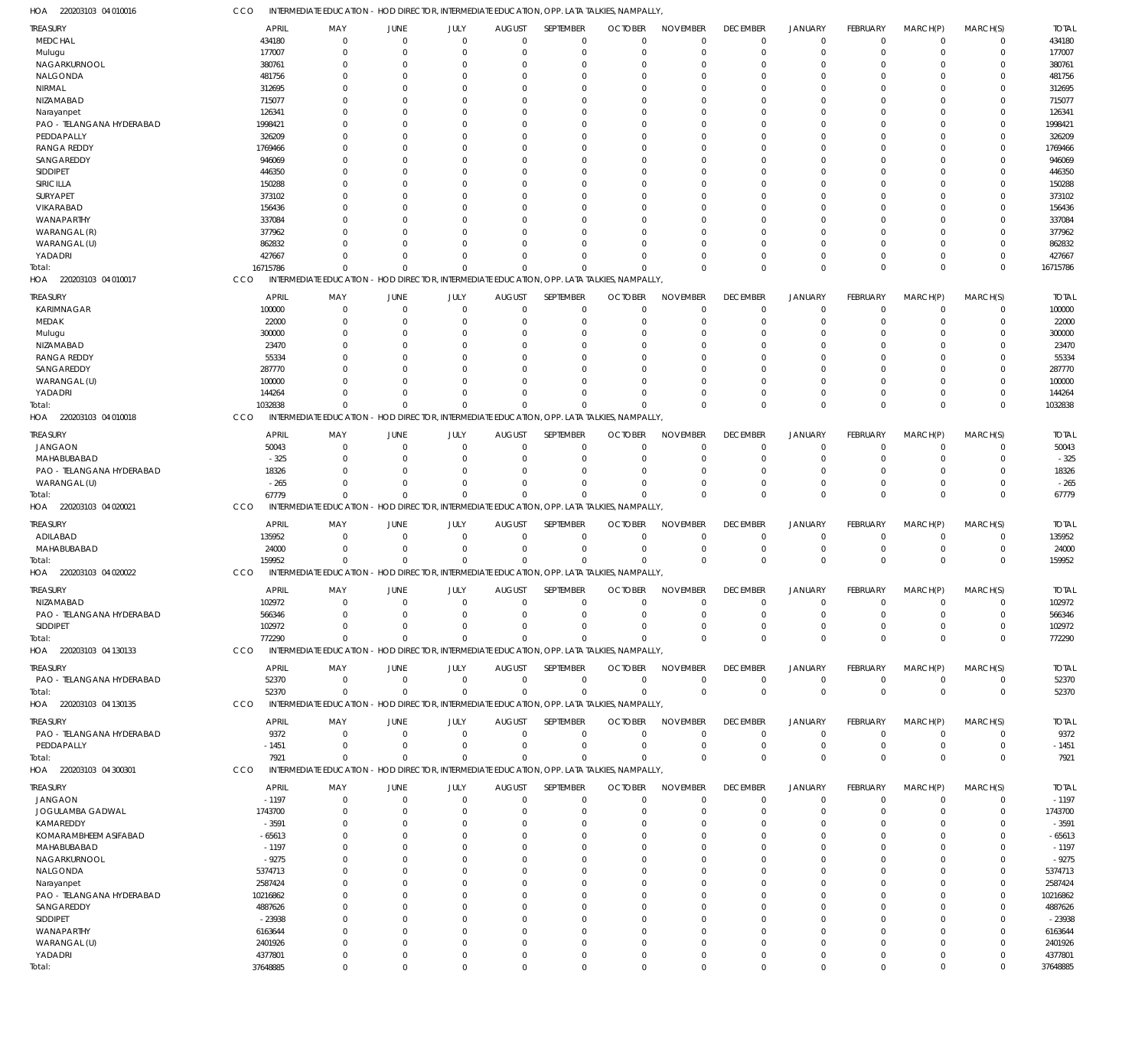| TREASURY                   | APRIL        | MAY                                                                                         | JUNE         | JULY           | <b>AUGUST</b>  | SEPTEMBER      | <b>OCTOBER</b> | <b>NOVEMBER</b> | <b>DECEMBER</b> | JANUARY        | FEBRUARY    | MARCH(P)       | MARCH(S)       | <b>TOTAL</b> |
|----------------------------|--------------|---------------------------------------------------------------------------------------------|--------------|----------------|----------------|----------------|----------------|-----------------|-----------------|----------------|-------------|----------------|----------------|--------------|
| ADILABAD                   | 105643       | $\mathbf 0$                                                                                 | $\mathbf{0}$ | $\overline{0}$ | $\overline{0}$ | $\mathbf 0$    | $\overline{0}$ | $\overline{0}$  | $\overline{0}$  | $\overline{0}$ | $\mathbf 0$ | $\overline{0}$ | $\overline{0}$ | 105643       |
| BHOOPALAPALLY              | 195000       | $\Omega$                                                                                    | $\Omega$     | $\Omega$       | $\mathbf 0$    | $\mathbf 0$    | $\mathbf 0$    | $\overline{0}$  | $\mathbf 0$     | $\overline{0}$ | $\Omega$    | $\Omega$       | $\mathbf 0$    | 195000       |
| <b>JAGTIAL</b>             | 351000       | $\overline{0}$                                                                              | $\Omega$     | $\Omega$       | $\Omega$       | $\overline{0}$ | $\Omega$       | $\Omega$        | $\mathbf 0$     | $\overline{0}$ | $\Omega$    | $\Omega$       | $\mathbf 0$    | 351000       |
| <b>MANCHERIAL</b>          | 85666        | $\Omega$                                                                                    | $\Omega$     | $\Omega$       | $\Omega$       | $\Omega$       | $\Omega$       | $\Omega$        | $\Omega$        | $\Omega$       | $\Omega$    | $\Omega$       | $\mathbf 0$    | 85666        |
|                            |              |                                                                                             |              |                |                |                |                |                 |                 |                |             |                |                |              |
| MEDAK                      | 371000       | $\Omega$                                                                                    | $\Omega$     | $\Omega$       | $\Omega$       | $\Omega$       | $\Omega$       | $\Omega$        | $\Omega$        | $\Omega$       | $\Omega$    | $\Omega$       | $\Omega$       | 371000       |
| NALGONDA                   | 333000       | $\Omega$                                                                                    | $\Omega$     | $\Omega$       | $\Omega$       | $\overline{0}$ | $\Omega$       | $\Omega$        | $\Omega$        | $\Omega$       | $\Omega$    | $\Omega$       | $\mathbf 0$    | 333000       |
| NIRMAL                     | 72000        | $\Omega$                                                                                    | $\Omega$     | $\Omega$       | $\Omega$       | $\Omega$       | $\Omega$       | $\Omega$        | $\Omega$        | $\Omega$       | $\Omega$    | $\Omega$       | $\Omega$       | 72000        |
| PAO - TELANGANA HYDERABAD  | 38226        | $\Omega$                                                                                    | $\Omega$     | $\Omega$       | $\Omega$       | $\Omega$       | $\Omega$       | $\Omega$        | $\Omega$        | $\Omega$       | $\Omega$    | $\Omega$       | $\mathbf 0$    | 38226        |
| PEDDAPALLY                 | 261000       | $\Omega$                                                                                    | $\Omega$     | $\Omega$       | $\Omega$       | $\Omega$       | $\Omega$       | $\Omega$        | $\Omega$        | $\Omega$       | $\Omega$    | $\Omega$       | $\Omega$       | 261000       |
|                            |              |                                                                                             |              |                |                |                |                |                 |                 |                |             |                |                |              |
| <b>SIDDIPET</b>            | 435000       | $\Omega$                                                                                    | $\Omega$     | $\Omega$       | $\Omega$       | $\Omega$       | $\Omega$       | $\Omega$        | $\Omega$        | $\Omega$       | $\Omega$    | $\Omega$       | $\mathbf 0$    | 435000       |
| SIRICILLA                  | 198000       | $\Omega$                                                                                    | $\Omega$     | $\Omega$       | $\Omega$       | $\Omega$       | $\Omega$       | $\Omega$        | $\Omega$        | $\Omega$       | $\Omega$    | $\Omega$       | $\mathbf 0$    | 198000       |
| YADADRI                    | 288000       | $\Omega$                                                                                    | $\Omega$     | $\Omega$       | $\Omega$       | $\Omega$       | $\Omega$       | $\Omega$        | $\Omega$        | $\Omega$       | $\Omega$    | $\Omega$       | $\mathbf 0$    | 288000       |
| Total:                     | 2733535      | $\Omega$                                                                                    | $\Omega$     | $\Omega$       | $\mathbf 0$    | $\Omega$       | Ŭ              | $\Omega$        | $\mathbf 0$     | $\Omega$       | $\Omega$    | $\Omega$       | $\mathbf 0$    | 2733535      |
| 220203103 04 310318        |              |                                                                                             |              |                |                |                |                |                 |                 |                |             |                |                |              |
| HOA                        | CCO          | INTERMEDIATE EDUCATION - HOD DIRECTOR, INTERMEDIATE EDUCATION, OPP. LATA TALKIES, NAMPALLY, |              |                |                |                |                |                 |                 |                |             |                |                |              |
| TREASURY                   | APRIL        | MAY                                                                                         | JUNE         | JULY           | <b>AUGUST</b>  | SEPTEMBER      | <b>OCTOBER</b> | <b>NOVEMBER</b> | <b>DECEMBER</b> | JANUARY        | FEBRUARY    | MARCH(P)       | MARCH(S)       | <b>TOTAL</b> |
|                            |              |                                                                                             |              |                |                |                |                |                 |                 |                |             |                |                |              |
| KHAMMAM                    | 20000        | $\mathbf 0$                                                                                 | $\mathbf 0$  | $\overline{0}$ | $\overline{0}$ | $\mathbf 0$    | $\overline{0}$ | $\overline{0}$  | $\overline{0}$  | $\overline{0}$ | $\mathbf 0$ | $\overline{0}$ | $\mathbf 0$    | 20000        |
| Total:                     | 20000        | $\mathbf 0$                                                                                 | $\Omega$     | $\overline{0}$ | $\mathbf 0$    | $\overline{0}$ | $\Omega$       | $\Omega$        | $\mathbb O$     | $\overline{0}$ | $\mathbf 0$ | $\Omega$       | $\mathbf 0$    | 20000        |
| 220203103 07 010011<br>HOA | CCO          | COLLEGIATE EDUCATION - HOD DIRECTOR OF COLLEGIATE EDUCATION, OPP. LATA TALKIES, NAMPALLY,   |              |                |                |                |                |                 |                 |                |             |                |                |              |
|                            |              |                                                                                             |              |                |                |                |                |                 |                 |                |             |                |                |              |
| <b>TREASURY</b>            | <b>APRIL</b> | MAY                                                                                         | JUNE         | JULY           | <b>AUGUST</b>  | SEPTEMBER      | <b>OCTOBER</b> | <b>NOVEMBER</b> | <b>DECEMBER</b> | JANUARY        | FEBRUARY    | MARCH(P)       | MARCH(S)       | <b>TOTAL</b> |
| ADILABAD                   | 1975030      | $\mathbf 0$                                                                                 | $\mathbf 0$  | $\overline{0}$ | $\overline{0}$ | $\mathbf 0$    | $\mathbf 0$    | $\overline{0}$  | $\overline{0}$  | $\overline{0}$ | $\mathbf 0$ | $\overline{0}$ | $\mathbf 0$    | 1975030      |
| <b>BHADRADI KOTHAGUDEM</b> | 3575474      | $\overline{0}$                                                                              | $\Omega$     | $\overline{0}$ | $\mathbf 0$    | $\mathbf 0$    | $\mathbf 0$    | $\overline{0}$  | $\mathbf 0$     | $\overline{0}$ | $\Omega$    | $\mathbf 0$    | $\mathbf 0$    | 3575474      |
|                            |              | $\Omega$                                                                                    |              |                |                |                |                | $\Omega$        |                 | $\Omega$       |             | $\Omega$       |                |              |
| BHOOPALAPALLY              | 575715       |                                                                                             | $\Omega$     | $\Omega$       | $\Omega$       | $\overline{0}$ | $\Omega$       |                 | $\Omega$        |                | $\Omega$    |                | $\mathbf 0$    | 575715       |
| <b>JAGTIAL</b>             | 3438546      | $\Omega$                                                                                    | $\Omega$     | $\Omega$       | $\Omega$       | $\overline{0}$ | $\Omega$       | $\mathbf 0$     | $\Omega$        | $\Omega$       | 0           | $\Omega$       | $\mathbf 0$    | 3438546      |
| <b>JANGAON</b>             | 1652958      | $\Omega$                                                                                    | $\Omega$     | $\Omega$       | $\Omega$       | $\Omega$       | $\Omega$       | $\Omega$        | $\Omega$        | $\Omega$       | $\Omega$    | $\Omega$       | $\Omega$       | 1652958      |
| JOGULAMBA GADWAL           | 1436775      | $\Omega$                                                                                    | $\Omega$     | $\Omega$       | $\Omega$       | $\Omega$       | $\Omega$       | $\Omega$        | $\Omega$        | $\Omega$       | $\Omega$    | $\Omega$       | $\mathbf 0$    | 1436775      |
|                            |              |                                                                                             |              |                |                |                |                |                 |                 |                |             |                |                |              |
| KAMAREDDY                  | 1779196      | $\Omega$                                                                                    | $\Omega$     | $\Omega$       | $\Omega$       | $\Omega$       | $\Omega$       | $\Omega$        | $\Omega$        | $\Omega$       | $\Omega$    | $\Omega$       | $\Omega$       | 1779196      |
| KARIMNAGAR                 | 11208580     | $\Omega$                                                                                    | $\Omega$     | $\Omega$       | $\Omega$       | $\Omega$       | $\Omega$       | $\Omega$        | $\Omega$        | $\Omega$       | $\Omega$    | $\Omega$       | $\mathbf 0$    | 11208580     |
| <b>KHAMMAM</b>             | 9979946      | $\Omega$                                                                                    | 0            | $\Omega$       | $\Omega$       | $\Omega$       | $\Omega$       | $\Omega$        | $\Omega$        | $\Omega$       | $\Omega$    | $\Omega$       | $\Omega$       | 9979946      |
| <b>MAHABOOB NAGAR</b>      | 6774766      | $\Omega$                                                                                    | $\Omega$     | $\Omega$       | $\Omega$       | $\overline{0}$ | $\Omega$       | $\Omega$        | $\Omega$        | $\Omega$       | $\Omega$    | $\Omega$       | $\mathbf 0$    | 6774766      |
|                            |              |                                                                                             |              |                |                |                |                |                 |                 |                |             |                |                |              |
| MAHABUBABAD                | 2561795      | $\Omega$                                                                                    | $\Omega$     | $\Omega$       | $\Omega$       | $\Omega$       | $\Omega$       | $\Omega$        | $\Omega$        | $\Omega$       | $\Omega$    | $\Omega$       | $\Omega$       | 2561795      |
| MANCHERIAL                 | 2049383      | $\Omega$                                                                                    | $\Omega$     | $\Omega$       | $\Omega$       | $\overline{0}$ | $\Omega$       | $\mathbf 0$     | $\Omega$        | $\Omega$       | $\Omega$    | $\Omega$       | $\mathbf 0$    | 2049383      |
| MEDAK                      | 994510       | $\Omega$                                                                                    | $\Omega$     | $\Omega$       | $\Omega$       | $\Omega$       | $\Omega$       | $\Omega$        | $\Omega$        | $\Omega$       | $\Omega$    | $\Omega$       | $\Omega$       | 994510       |
|                            |              | $\Omega$                                                                                    | $\Omega$     | $\Omega$       | $\Omega$       | $\Omega$       | $\Omega$       | $\Omega$        | $\Omega$        | $\Omega$       | $\Omega$    | $\Omega$       | $\mathbf 0$    |              |
| <b>MEDCHAL</b>             | 4793525      |                                                                                             |              |                |                |                |                |                 |                 |                |             |                |                | 4793525      |
| Mulugu                     | 1547796      | $\Omega$                                                                                    | $\Omega$     | $\Omega$       | $\Omega$       | $\Omega$       | $\Omega$       | $\Omega$        | $\Omega$        | $\Omega$       | $\Omega$    | $\Omega$       | $\Omega$       | 1547796      |
| NAGARKURNOOL               | 2328516      | $\Omega$                                                                                    | $\Omega$     | $\Omega$       | $\Omega$       | $\Omega$       | $\Omega$       | $\Omega$        | $\Omega$        | $\Omega$       | $\Omega$    | $\Omega$       | $\mathbf 0$    | 2328516      |
| NALGONDA                   | 7793508      | $\Omega$                                                                                    | 0            | $\Omega$       | $\Omega$       | $\Omega$       | $\Omega$       | $\Omega$        | $\Omega$        | $\Omega$       | $\Omega$    | $\Omega$       | $\Omega$       | 7793508      |
|                            |              |                                                                                             |              |                |                |                |                |                 |                 |                |             |                |                |              |
| NIRMAL                     | 5784867      | $\Omega$                                                                                    | $\Omega$     | $\Omega$       | $\Omega$       | $\Omega$       | $\Omega$       | $\Omega$        | $\Omega$        | $\Omega$       | $\Omega$    | $\Omega$       | $\mathbf 0$    | 5784867      |
| NIZAMABAD                  | 5483685      | $\Omega$                                                                                    | $\Omega$     | $\Omega$       | $\Omega$       | $\Omega$       | $\Omega$       | $\Omega$        | $\Omega$        | $\Omega$       | $\Omega$    | $\Omega$       | $\Omega$       | 5483685      |
| Narayanpet                 | 486440       | $\Omega$                                                                                    | $\Omega$     | $\Omega$       | $\Omega$       | $\overline{0}$ | $\Omega$       | $\mathbf 0$     | $\Omega$        | $\Omega$       | $\Omega$    | $\Omega$       | $\mathbf 0$    | 486440       |
| PAO - TELANGANA HYDERABAD  | 19012270     | $\Omega$                                                                                    | $\Omega$     | $\Omega$       | $\Omega$       | $\Omega$       | $\Omega$       | $\Omega$        | $\Omega$        | $\Omega$       | $\Omega$    | $\Omega$       | $\Omega$       | 19012270     |
|                            |              |                                                                                             |              |                |                |                |                |                 |                 |                |             |                |                |              |
| PEDDAPALLY                 | 2150839      | $\Omega$                                                                                    | $\Omega$     | $\Omega$       | $\Omega$       | $\Omega$       | $\Omega$       | $\Omega$        | $\Omega$        | $\Omega$       | $\Omega$    | $\Omega$       | $\mathbf 0$    | 2150839      |
| RANGA REDDY                | 6039024      | $\Omega$                                                                                    | $\Omega$     | $\Omega$       | $\Omega$       | $\Omega$       | $\Omega$       | $\Omega$        | $\Omega$        | $\Omega$       | $\Omega$    | $\Omega$       | $\Omega$       | 6039024      |
| SANGAREDDY                 | 8942769      | $\Omega$                                                                                    | $\Omega$     | $\Omega$       | $\Omega$       | $\Omega$       | $\Omega$       | $\Omega$        | $\Omega$        | $\Omega$       | $\Omega$    | $\Omega$       | $\mathbf 0$    | 8942769      |
| SIDDIPET                   |              | $\Omega$                                                                                    | 0            | $\Omega$       | $\Omega$       | $\mathbf 0$    | $\Omega$       | $\Omega$        | $\Omega$        | $\Omega$       | $\Omega$    | $\Omega$       | $\Omega$       |              |
|                            | 6560444      |                                                                                             |              |                |                |                |                |                 |                 |                |             |                |                | 6560444      |
| SIRICILLA                  | 1223380      | $\Omega$                                                                                    | $\Omega$     | $\Omega$       | $\Omega$       | $\overline{0}$ | $\Omega$       | $\Omega$        | O               | $\Omega$       | O           | $\Omega$       | $\mathbf 0$    | 1223380      |
| SURYAPET                   | 1849118      | $\Omega$                                                                                    | $\Omega$     | $\Omega$       | $\Omega$       | $\mathbf 0$    | $\Omega$       | $\Omega$        |                 | $\Omega$       | $\Omega$    | $\Omega$       | $\Omega$       | 1849118      |
| VIKARABAD                  | 380010       | $\Omega$                                                                                    | $\Omega$     | $\Omega$       | $\Omega$       | $\Omega$       | $\Omega$       | $\Omega$        | $\Omega$        | $\Omega$       | $\Omega$    | $\Omega$       | $\mathbf 0$    | 380010       |
| WANAPARTHY                 | 1793425      | $\Omega$                                                                                    | $\Omega$     | $\Omega$       |                | $\Omega$       |                | $\Omega$        |                 | $\Omega$       | $\cap$      | $\Omega$       | $\cap$         | 1793425      |
|                            |              |                                                                                             |              |                |                |                |                |                 |                 |                |             |                |                |              |
| WARANGAL (R)               | 4377117      | $\mathbf 0$                                                                                 | $\Omega$     | $\Omega$       | $\Omega$       | $\overline{0}$ | $\Omega$       | $\Omega$        | $\Omega$        | $\Omega$       | 0           | $\Omega$       | $\mathbf 0$    | 4377117      |
| WARANGAL (U)               | 10321839     | $\mathbf 0$                                                                                 | $\mathbf 0$  | $\overline{0}$ | $\mathbf 0$    | $\overline{0}$ | $\mathbf 0$    | $\overline{0}$  | $\mathbf 0$     | $\overline{0}$ | $\mathbf 0$ | $\mathbf 0$    | $\mathbf 0$    | 10321839     |
| YADADRI                    | 2006986      | $\mathbf 0$                                                                                 | $\Omega$     | $\mathbf 0$    | $\mathbf 0$    | $\overline{0}$ | 0              | $\overline{0}$  | $\mathbf 0$     | $\overline{0}$ | $\Omega$    | $\overline{0}$ | $\mathbf 0$    | 2006986      |
|                            | 140878232    | $\mathbf{0}$                                                                                | $\mathbf 0$  | $\Omega$       | $\Omega$       | $\Omega$       | $\Omega$       | $\overline{0}$  | $\mathbf 0$     | $\overline{0}$ | $\mathbf 0$ | $\overline{0}$ | $\mathbf 0$    | 140878232    |
| Total:                     |              |                                                                                             |              |                |                |                |                |                 |                 |                |             |                |                |              |
| HOA 220203103 07 010012    | <b>CCO</b>   | COLLEGIATE EDUCATION - HOD DIRECTOR OF COLLEGIATE EDUCATION, OPP. LATA TALKIES, NAMPALLY,   |              |                |                |                |                |                 |                 |                |             |                |                |              |
|                            | <b>APRIL</b> |                                                                                             |              |                |                | SEPTEMBER      |                |                 | <b>DECEMBER</b> | JANUARY        | FEBRUARY    |                |                |              |
| <b>TREASURY</b>            |              | MAY                                                                                         | JUNE         | JULY           | <b>AUGUST</b>  |                | <b>OCTOBER</b> | <b>NOVEMBER</b> |                 |                |             | MARCH(P)       | MARCH(S)       | <b>TOTAL</b> |
| ADILABAD                   | 3325         | $\overline{0}$                                                                              | $\mathbf 0$  | $\overline{0}$ | $\overline{0}$ | $\mathbf 0$    | $\mathbf 0$    | $\overline{0}$  | $\mathbf 0$     | $\overline{0}$ | $\mathbf 0$ | $\overline{0}$ | $\mathbf 0$    | 3325         |
| <b>BHADRADI KOTHAGUDEM</b> | 24950        | $\mathbf 0$                                                                                 | $\Omega$     | $\Omega$       | $\mathbf 0$    | $\mathbf 0$    | $\mathbf 0$    | $\overline{0}$  | $\mathbf 0$     | $\overline{0}$ | $\mathbf 0$ | $\mathbf 0$    | $\mathbf 0$    | 24950        |
| <b>JAGTIAL</b>             | 8000         | $\mathbf 0$                                                                                 | $\Omega$     | $\Omega$       | $\Omega$       | $\overline{0}$ | $\mathbf 0$    | $\mathbf 0$     | $\mathbf 0$     | $\mathbf 0$    | $\Omega$    | $\Omega$       | $\mathbf 0$    | 8000         |
| JOGULAMBA GADWAL           | 2420         | $\mathbf{0}$                                                                                | $\Omega$     | $\Omega$       | $\Omega$       | $\overline{0}$ | $\Omega$       | $\Omega$        | $\Omega$        | $\Omega$       | $\Omega$    | $\Omega$       | $\mathbf 0$    | 2420         |
|                            |              |                                                                                             |              |                |                |                |                |                 |                 |                |             |                |                |              |
| KAMAREDDY                  | 8000         | $\overline{0}$                                                                              | O            | $\Omega$       | $\Omega$       | $\overline{0}$ | $\Omega$       | $\Omega$        | $\Omega$        | $\Omega$       | $\Omega$    | $\Omega$       | $\mathbf 0$    | 8000         |
| KARIMNAGAR                 | 36870        | $\Omega$                                                                                    | $\Omega$     | $\Omega$       | $\Omega$       | $\overline{0}$ | $\Omega$       | $\mathbf 0$     | $\Omega$        | $\Omega$       | $\Omega$    | $\Omega$       | $\mathbf 0$    | 36870        |
| KHAMMAM                    | 25333        | $\Omega$                                                                                    | n            | $\Omega$       | $\Omega$       | $\Omega$       | $\Omega$       | $\Omega$        | $\Omega$        | $\Omega$       | $\Omega$    | $\Omega$       | $\mathbf 0$    | 25333        |
| <b>MAHABOOB NAGAR</b>      | 6420         | $\overline{0}$                                                                              | $\Omega$     | $\Omega$       | $\Omega$       | $\Omega$       | $\Omega$       | $\Omega$        | $\Omega$        | $\Omega$       | $\Omega$    | $\Omega$       | $\Omega$       | 6420         |
|                            |              |                                                                                             | $\Omega$     | $\Omega$       |                |                | $\Omega$       | $\mathbf 0$     |                 | $\Omega$       | $\Omega$    | $\Omega$       |                |              |
| MAHABUBABAD                | 7528         | $\overline{0}$                                                                              |              |                | $\Omega$       | $\overline{0}$ |                |                 | $\Omega$        |                |             |                | $\mathbf 0$    | 7528         |
| <b>MANCHERIAL</b>          | 4360         | $\Omega$                                                                                    | $\Omega$     | $\Omega$       | $\Omega$       | $\Omega$       | $\Omega$       | $\Omega$        | $\Omega$        | $\Omega$       | $\Omega$    | $\Omega$       | $\mathbf 0$    | 4360         |
| <b>MEDCHAL</b>             | 13000        | $\overline{0}$                                                                              | O            | $\Omega$       | $\Omega$       | $\overline{0}$ | $\Omega$       | $\mathbf 0$     | $\Omega$        | $\Omega$       | $\Omega$    | $\Omega$       | $\mathbf 0$    | 13000        |
| Mulugu                     | 1600         | $\Omega$                                                                                    | $\Omega$     | $\Omega$       | $\Omega$       | $\Omega$       | $\Omega$       | $\Omega$        | $\Omega$        | $\Omega$       | $\Omega$    | $\Omega$       | $\Omega$       | 1600         |
|                            |              |                                                                                             | O            |                |                |                | $\Omega$       |                 |                 |                | $\Omega$    |                |                |              |
| NAGARKURNOOL               | 6575         | $\overline{0}$                                                                              |              | $\Omega$       | $\Omega$       | $\mathbf 0$    |                | $\mathbf 0$     | $\Omega$        | $\Omega$       |             | $\Omega$       | $\mathbf 0$    | 6575         |
| NALGONDA                   | 7453         | $\Omega$                                                                                    | $\Omega$     | $\Omega$       | $\Omega$       | $\overline{0}$ | $\Omega$       | $\overline{0}$  | $\Omega$        | $\Omega$       | $\Omega$    | $\Omega$       | $\Omega$       | 7453         |
| NIRMAL                     | 4000         | $\Omega$                                                                                    | n            | $\Omega$       | $\Omega$       | $\Omega$       | $\Omega$       | $\Omega$        | $\Omega$        | $\Omega$       | $\Omega$    | $\Omega$       | $\Omega$       | 4000         |
| NIZAMABAD                  | 8436         | $\Omega$                                                                                    | $\Omega$     | $\Omega$       | $\Omega$       | $\overline{0}$ | $\Omega$       | $\mathbf 0$     | $\Omega$        | $\Omega$       | $\Omega$    | $\Omega$       | $\Omega$       | 8436         |
|                            |              |                                                                                             |              |                |                |                |                |                 |                 |                |             |                |                |              |
| PAO - TELANGANA HYDERABAD  | 67465        | $\Omega$                                                                                    | $\Omega$     | $\Omega$       | $\Omega$       | $\overline{0}$ | $\Omega$       | $\mathbf 0$     | $\Omega$        | $\Omega$       | $\Omega$    | $\Omega$       | $\mathbf 0$    | 67465        |
| PEDDAPALLY                 | 6850         | $\Omega$                                                                                    | $\Omega$     | $\Omega$       | $\Omega$       | $\Omega$       | $\Omega$       | $\Omega$        | $\Omega$        | $\Omega$       | $\Omega$    | $\Omega$       | $\Omega$       | 6850         |
| RANGA REDDY                | 4000         | $\overline{0}$                                                                              | O            | $\Omega$       | $\Omega$       | $\overline{0}$ | $\Omega$       | $\Omega$        | $\Omega$        | $\Omega$       | $\Omega$    | $\Omega$       | $\mathbf 0$    | 4000         |
| SANGAREDDY                 | 23696        | $\Omega$                                                                                    | $\Omega$     | $\Omega$       | $\Omega$       | $\Omega$       | $\Omega$       | $\Omega$        | $\Omega$        | $\Omega$       | $\Omega$    | $\Omega$       | $\Omega$       | 23696        |
|                            |              |                                                                                             |              |                |                |                |                |                 |                 |                |             |                |                |              |
| <b>SIDDIPET</b>            | 9000         | $\overline{0}$                                                                              |              | $\Omega$       | $\Omega$       | $\mathbf 0$    | $\Omega$       | $\mathbf 0$     | $\Omega$        | $\Omega$       | $\Omega$    | $\Omega$       | $\mathbf 0$    | 9000         |
| SIRICILLA                  | 1417         | $\Omega$                                                                                    | $\Omega$     | $\Omega$       | $\Omega$       | $\overline{0}$ | $\Omega$       | $\overline{0}$  | $\Omega$        | $\Omega$       | $\Omega$    | $\Omega$       | $\Omega$       | 1417         |
| SURYAPET                   | 2000         | $\Omega$                                                                                    | U            | $\Omega$       | $\Omega$       | $\Omega$       | $\Omega$       | $\Omega$        | $\Omega$        | $\Omega$       | $\Omega$    | $\Omega$       | $\mathbf 0$    | 2000         |
| WANAPARTHY                 | 2000         | $\Omega$                                                                                    | $\Omega$     | $\Omega$       | $\Omega$       | $\Omega$       | $\Omega$       | $\overline{0}$  | $\Omega$        | $\Omega$       | $\Omega$    | $\Omega$       | $\mathbf 0$    | 2000         |
|                            |              |                                                                                             |              |                |                |                |                |                 |                 |                |             |                |                |              |
| WARANGAL (R)               | 6000         | $\overline{0}$                                                                              | $\Omega$     | $\Omega$       | $\Omega$       | $\overline{0}$ | $\Omega$       | $\overline{0}$  | $\Omega$        | $\Omega$       | $\Omega$    | $\mathbf 0$    | $\mathbf 0$    | 6000         |
| WARANGAL (U)               | 22861        | $\mathbf 0$                                                                                 | $\Omega$     | $\mathbf{0}$   | $\mathbf 0$    | $\overline{0}$ | $\mathbf 0$    | $\overline{0}$  | $\mathbf 0$     | $\mathbf 0$    | $\mathbf 0$ | $\overline{0}$ | $\mathbf 0$    | 22861        |
| Total:                     | 313559       | $\mathbf 0$                                                                                 | $\mathbf 0$  | $\overline{0}$ | $\mathbf 0$    | $\overline{0}$ | $\mathbf 0$    | $\overline{0}$  | $\mathbf 0$     | $\mathbf 0$    | $\mathbf 0$ | $\mathbf{0}$   | $\mathbf 0$    | 313559       |

CCO INTERMEDIATE EDUCATION - HOD DIRECTOR, INTERMEDIATE EDUCATION, OPP. LATA TALKIES, NAMPALLY,

220203103 04 300302 HOA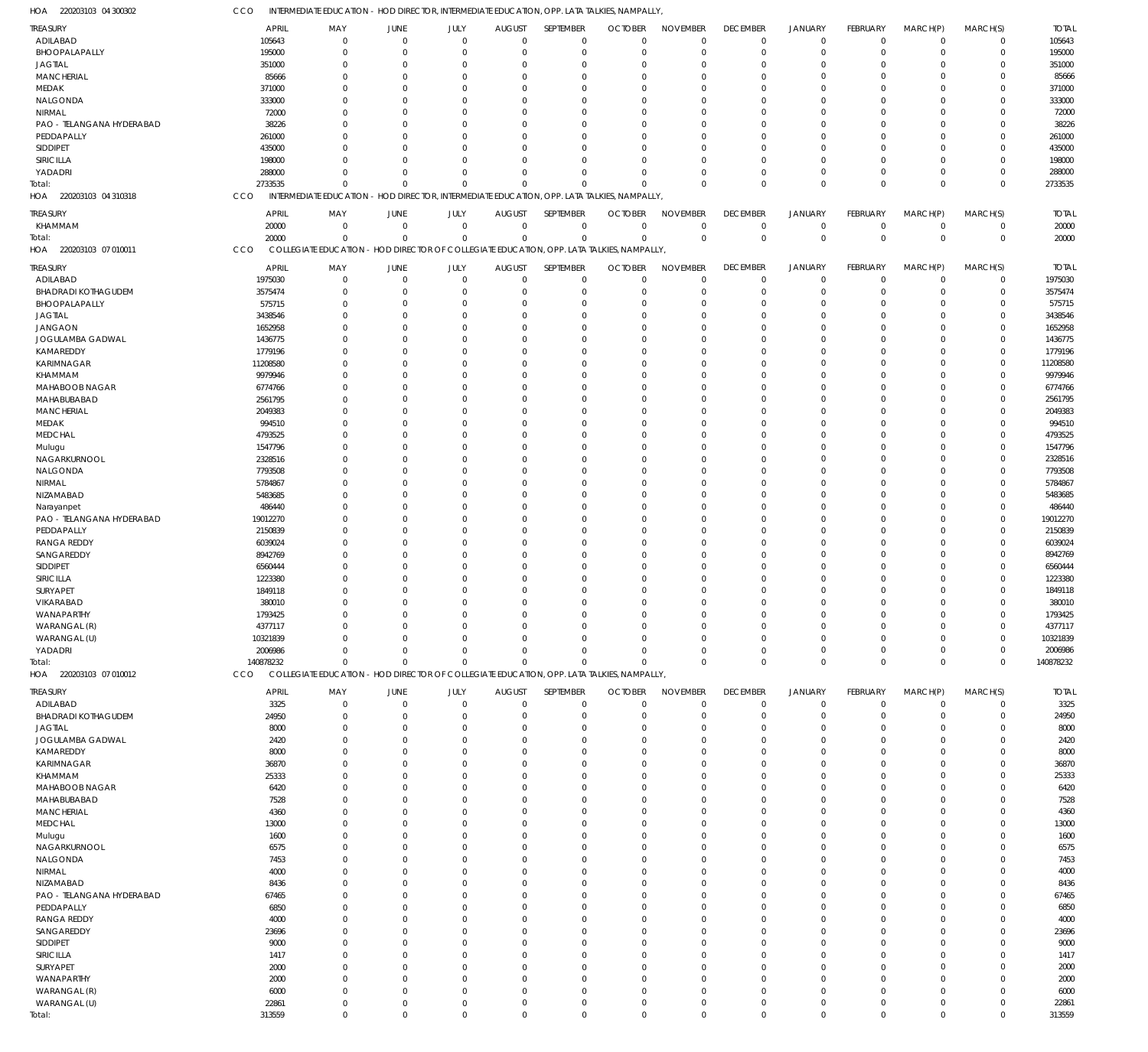220203103 07 010013 HOA

COLLEGIATE EDUCATION - HOD DIRECTOR OF COLLEGIATE EDUCATION, OPP. LATA TALKIES, NAMPALLY, CCO

| <b>TREASURY</b>                | <b>APRIL</b>     | MAY                                                                                       | JUNE        | JULY                       | <b>AUGUST</b> | SEPTEMBER   | <b>OCTOBER</b> | <b>NOVEMBER</b>            | <b>DECEMBER</b> | <b>JANUARY</b>             | <b>FEBRUARY</b> | MARCH(P)                   | MARCH(S)    | <b>TOTAL</b>     |
|--------------------------------|------------------|-------------------------------------------------------------------------------------------|-------------|----------------------------|---------------|-------------|----------------|----------------------------|-----------------|----------------------------|-----------------|----------------------------|-------------|------------------|
| ADILABAD                       | 554942           | $^{\circ}$                                                                                | $\Omega$    | $\Omega$                   | $\Omega$      | $\Omega$    | $\Omega$       | $\Omega$                   | $\mathbf 0$     | $\mathbf 0$                | $\Omega$        | $\Omega$                   | $\Omega$    | 554942           |
| <b>BHADRADI KOTHAGUDEM</b>     | 912657           | $\Omega$                                                                                  | $\Omega$    | $\Omega$                   | O             | $\Omega$    | $\Omega$       | $\Omega$                   | $\Omega$        | $\mathbf 0$                | $\Omega$        | $\Omega$                   | $\Omega$    | 912657           |
| BHOOPALAPALLY                  | 140895           | $\Omega$                                                                                  | $\Omega$    | $\Omega$                   | C.            | $\Omega$    | $\Omega$       | $\Omega$                   | $\Omega$        | $\Omega$                   | $\sqrt{ }$      | $\Omega$                   | $\Omega$    | 140895           |
|                                |                  |                                                                                           |             |                            |               |             |                |                            |                 |                            |                 |                            |             |                  |
| <b>JAGTIAL</b>                 | 891577           | $\Omega$                                                                                  | $\Omega$    | $\Omega$                   |               | $\Omega$    | -C             | $\Omega$                   | $\Omega$        | $\Omega$                   | $\sqrt{ }$      | $\Omega$                   |             | 891577           |
| <b>JANGAON</b>                 | 424680           | $\Omega$                                                                                  | $\Omega$    | $\Omega$                   | C.            | $\Omega$    | -C             | $\Omega$                   | $\Omega$        | $\Omega$                   | $\sqrt{ }$      | $\Omega$                   | $\Omega$    | 424680           |
| JOGULAMBA GADWAL               | 377895           | $\Omega$                                                                                  | 0           | $\Omega$                   |               | $\Omega$    | -C             | $\Omega$                   | $\Omega$        | $\Omega$                   |                 | $\Omega$                   |             | 377895           |
| KAMAREDDY                      | 457471           | $\Omega$                                                                                  | $\Omega$    | $\Omega$                   | C.            | $\Omega$    | -C             | $\Omega$                   | $\Omega$        | $\Omega$                   | $\sqrt{ }$      | $\Omega$                   | $\Omega$    | 457471           |
| KARIMNAGAR                     | 2690498          | $\Omega$                                                                                  | C           | $\Omega$                   |               | $\Omega$    | -C             | $\Omega$                   | -C              | $\Omega$                   |                 | $\Omega$                   |             | 2690498          |
| KHAMMAM                        | 2377611          | $\Omega$                                                                                  | $\Omega$    | $\Omega$                   | C.            | $\Omega$    | -C             | $\Omega$                   | $\Omega$        | $\Omega$                   | $\sqrt{ }$      | $\Omega$                   | $\Omega$    | 2377611          |
| MAHABOOB NAGAR                 | 1727799          | $\Omega$                                                                                  | $\Omega$    | $\Omega$                   |               | $\Omega$    | -C             | $\Omega$                   | $\Omega$        | $\Omega$                   | $\sqrt{ }$      | $\Omega$                   |             | 1727799          |
| MAHABUBABAD                    |                  |                                                                                           |             |                            |               |             | $\Omega$       | $\Omega$                   | $\Omega$        |                            |                 | $\Omega$                   | $\Omega$    |                  |
|                                | 562230           | $\Omega$                                                                                  | 0           | $\Omega$                   | C             | $\Omega$    |                |                            |                 | $\Omega$                   |                 |                            |             | 562230           |
| <b>MANCHERIAL</b>              | 647597           | $\Omega$                                                                                  | 0           | $\Omega$                   |               | $\cup$      | -C             | $\Omega$                   | -C              | $\Omega$                   |                 | $\Omega$                   |             | 647597           |
| MEDAK                          | 268254           | $\Omega$                                                                                  | $\Omega$    | $\Omega$                   | C.            | $\Omega$    | -C             | $\Omega$                   | $\Omega$        | $\Omega$                   | $\sqrt{ }$      | $\Omega$                   | $\Omega$    | 268254           |
| MEDCHAL                        | 921276           | $\Omega$                                                                                  | 0           | $\Omega$                   |               | $\Omega$    | -C             | $\Omega$                   | $\Omega$        | $\Omega$                   |                 | $\Omega$                   |             | 921276           |
| Mulugu                         | 343406           | $\Omega$                                                                                  | $\Omega$    | $\Omega$                   | C.            | $\Omega$    | -0             | $\Omega$                   | $\Omega$        | $\Omega$                   | $\sqrt{ }$      | $\Omega$                   | $\Omega$    | 343406           |
| NAGARKURNOOL                   | 618426           | $\Omega$                                                                                  | C           | $\Omega$                   |               | $\Omega$    | -0             | $\Omega$                   | $\Omega$        | $\Omega$                   |                 | $\Omega$                   |             | 618426           |
| NALGONDA                       | 2062467          | $\Omega$                                                                                  | 0           | $\Omega$                   | C.            | $\Omega$    | -C             | $\Omega$                   | $\Omega$        | $\Omega$                   | ſ               | $\Omega$                   | $\Omega$    | 2062467          |
| NIRMAL                         | 1132897          | $\Omega$                                                                                  | 0           | $\Omega$                   |               | $\Omega$    | -C             | $\Omega$                   | $\Omega$        | $\Omega$                   |                 | $\Omega$                   |             | 1132897          |
|                                |                  |                                                                                           |             |                            |               |             |                |                            |                 |                            |                 |                            |             |                  |
| NIZAMABAD                      | 1183858          | $\Omega$                                                                                  | 0           | $\Omega$                   |               | $\Omega$    | $\Omega$       | $\Omega$                   | $\Omega$        | $\Omega$                   |                 | $\Omega$                   | $\Omega$    | 1183858          |
| Narayanpet                     | 134693           | $\Omega$                                                                                  | 0           | $\Omega$                   |               | $\cup$      | -C             | $\Omega$                   | -C              | $\Omega$                   |                 | $\Omega$                   | $\Omega$    | 134693           |
| PAO - TELANGANA HYDERABAD      | 4765873          | $\Omega$                                                                                  | $\Omega$    | $\Omega$                   | C.            | $\Omega$    | -C             | $\Omega$                   | $\Omega$        | $\Omega$                   | $\sqrt{ }$      | $\Omega$                   | $\Omega$    | 4765873          |
| PEDDAPALLY                     | 524542           | $\Omega$                                                                                  | 0           | $\Omega$                   |               | $\cup$      | -C             | $\Omega$                   | $\Omega$        | $\Omega$                   |                 | $\Omega$                   |             | 524542           |
| <b>RANGA REDDY</b>             | 1128531          | $\Omega$                                                                                  | $\Omega$    | $\Omega$                   | C.            | $\Omega$    | -C             | $\Omega$                   | $\Omega$        | $\Omega$                   | $\sqrt{ }$      | $\Omega$                   | $\Omega$    | 1128531          |
| SANGAREDDY                     | 1995485          | $\Omega$                                                                                  | C           | $\Omega$                   |               | $\Omega$    |                | $\Omega$                   | -C              | $\Omega$                   |                 | $\Omega$                   |             | 1995485          |
| SIDDIPET                       | 1467651          | $\Omega$                                                                                  | $\Omega$    | $\Omega$                   | C.            | $\Omega$    | -C             | $\Omega$                   | $\Omega$        | $\Omega$                   | $\sqrt{ }$      | $\Omega$                   | $\Omega$    | 1467651          |
|                                |                  |                                                                                           |             |                            |               |             |                |                            |                 |                            |                 |                            |             |                  |
| SIRICILLA                      | 297478           | $\Omega$                                                                                  | $\Omega$    | $\Omega$                   |               | $\Omega$    | -C             | $\Omega$                   | $\Omega$        | $\Omega$                   |                 | $\Omega$                   |             | 297478           |
| SURYAPET                       | 415433           | $\Omega$                                                                                  | 0           | $\Omega$                   |               | $\Omega$    | -C             | $\Omega$                   | $\Omega$        | $\Omega$                   |                 | $\Omega$                   | $\Omega$    | 415433           |
| VIKARABAD                      | 74760            | $\Omega$                                                                                  | 0           | $\Omega$                   |               | $\cup$      |                | $\Omega$                   | -C              | $\Omega$                   |                 | $\Omega$                   |             | 74760            |
| WANAPARTHY                     | 478928           | $\Omega$                                                                                  | $\Omega$    | $\Omega$                   | C.            | $\Omega$    | -C             | $\Omega$                   | $\Omega$        | $\Omega$                   | $\sqrt{ }$      | $\Omega$                   | $\Omega$    | 478928           |
| WARANGAL (R)                   | 1484375          | $\Omega$                                                                                  | n           | $\Omega$                   |               | $\cup$      | -C             | $\Omega$                   | $\Omega$        | $\Omega$                   |                 | $\Omega$                   |             | 1484375          |
| WARANGAL (U)                   | 2738455          | $\Omega$                                                                                  | 0           | $\Omega$                   | C.            | $\Omega$    | -0             | $\Omega$                   | $\Omega$        | $\Omega$                   | $\sqrt{ }$      | $\Omega$                   | $\Omega$    | 2738455          |
| YADADRI                        | 380462           | $\Omega$                                                                                  | $\Omega$    | $\Omega$                   | $\Omega$      | $\Omega$    | $\Omega$       | $\Omega$                   | $\Omega$        | $\Omega$                   | $\Omega$        | $\Omega$                   | $\Omega$    | 380462           |
|                                |                  |                                                                                           |             |                            |               |             |                |                            |                 |                            |                 |                            |             |                  |
| Total:                         | 34183102         | $\Omega$                                                                                  | $\Omega$    | $\Omega$                   | $\Omega$      | $\Omega$    |                | $\Omega$                   | $\Omega$        | $\mathbf{0}$               | $\Omega$        | $\Omega$                   | $\Omega$    | 34183102         |
| 220203103 07 010015<br>HOA     | CCO              | COLLEGIATE EDUCATION - HOD DIRECTOR OF COLLEGIATE EDUCATION, OPP. LATA TALKIES, NAMPALLY, |             |                            |               |             |                |                            |                 |                            |                 |                            |             |                  |
| <b>TREASURY</b>                | <b>APRIL</b>     | MAY                                                                                       | JUNE        | JULY                       | <b>AUGUST</b> | SEPTEMBER   | <b>OCTOBER</b> | <b>NOVEMBER</b>            | <b>DECEMBER</b> | <b>JANUARY</b>             | <b>FEBRUARY</b> | MARCH(P)                   | MARCH(S)    | <b>TOTAL</b>     |
| PAO - TELANGANA HYDERABAD      | 7884             | $\mathbf 0$                                                                               | $\mathbf 0$ | $\mathbf 0$                | $\mathbf 0$   | $\mathbf 0$ | $\mathbf 0$    | 0                          | $^{\circ}$      | $\mathbf 0$                | $\overline{0}$  | $^{\circ}$                 | $^{\circ}$  | 7884             |
|                                |                  |                                                                                           |             |                            |               |             |                |                            |                 |                            |                 |                            |             |                  |
| Total:                         | 7884             | $\Omega$                                                                                  | $\Omega$    | $\mathbf{0}$               | $\Omega$      | $\mathbf 0$ | $\Omega$       | $\mathbf 0$                | $\overline{0}$  | $\mathbb O$                | $\Omega$        | $\mathbf 0$                | $^{\circ}$  | 7884             |
| 220203103 07 010016<br>HOA     | CCO              | COLLEGIATE EDUCATION - HOD DIRECTOR OF COLLEGIATE EDUCATION, OPP. LATA TALKIES, NAMPALLY, |             |                            |               |             |                |                            |                 |                            |                 |                            |             |                  |
| <b>TREASURY</b>                | <b>APRIL</b>     | MAY                                                                                       | JUNE        | JULY                       | <b>AUGUST</b> | SEPTEMBER   | <b>OCTOBER</b> | <b>NOVEMBER</b>            | <b>DECEMBER</b> | JANUARY                    | <b>FEBRUARY</b> | MARCH(P)                   | MARCH(S)    | <b>TOTAL</b>     |
| ADILABAD                       | 200800           | $^{\circ}$                                                                                | $\Omega$    | $\Omega$                   | $\Omega$      | $\Omega$    | $\Omega$       | $\Omega$                   | $^{\circ}$      | $\mathbf 0$                | $\Omega$        | $\Omega$                   | $\Omega$    | 200800           |
|                                |                  |                                                                                           |             |                            |               |             |                |                            |                 |                            |                 | $\Omega$                   | $\Omega$    | 392480           |
|                                |                  |                                                                                           |             |                            |               |             |                |                            |                 |                            |                 |                            |             |                  |
| <b>BHADRADI KOTHAGUDEM</b>     | 392480           | $\Omega$                                                                                  | $\Omega$    | $\Omega$                   | O             | $\Omega$    | $\Omega$       | $\Omega$                   | $\Omega$        | $\mathbf 0$                | $\Omega$        |                            |             |                  |
| BHOOPALAPALLY                  | 53712            | $\Omega$                                                                                  | $\Omega$    | $\Omega$                   | C.            | $\Omega$    | $\Omega$       | $\Omega$                   | $\Omega$        | $\Omega$                   | $\sqrt{ }$      | $\Omega$                   | $\Omega$    | 53712            |
| <b>JAGTIAL</b>                 | 360157           | $\Omega$                                                                                  | $\Omega$    | $\Omega$                   | C.            | $\Omega$    | -C             | $\Omega$                   | $\Omega$        | $\Omega$                   | $\sqrt{ }$      | $\Omega$                   | $\Omega$    | 360157           |
| <b>JANGAON</b>                 | 161254           | $\Omega$                                                                                  | 0           | $\Omega$                   | C.            | $\Omega$    | -C             | $\Omega$                   | $\Omega$        | $\Omega$                   |                 | $\Omega$                   | $\Omega$    | 161254           |
| JOGULAMBA GADWAL               | 140168           | $\Omega$                                                                                  | 0           | $\Omega$                   | C.            | $\Omega$    | -C             | $\Omega$                   | -C              | $\Omega$                   | $\sqrt{ }$      | $\Omega$                   |             | 140168           |
|                                |                  | $\Omega$                                                                                  | $\Omega$    | $\Omega$                   | $\Omega$      | $\Omega$    | $\Omega$       | $\Omega$                   | $\Omega$        | $\Omega$                   | $\sqrt{ }$      | $\Omega$                   | $\Omega$    |                  |
| KAMAREDDY                      | 164561           |                                                                                           |             |                            |               |             |                |                            |                 |                            |                 |                            |             | 164561           |
| <b>KARIMNAGAR</b>              | 1425726          | $\Omega$                                                                                  | $\Omega$    | $\Omega$                   | $\Omega$      | $\Omega$    | $\Omega$       | $\Omega$                   | $\Omega$        | $\Omega$                   | $\Omega$        | $\Omega$                   | $\Omega$    | 1425726          |
| KHAMMAM                        | 1058021          | 0                                                                                         | -0          | 0                          | $\Omega$      | $\Omega$    | $\Omega$       | $\Omega$                   | $\Omega$        | $\mathbf{0}$               | $\Omega$        | $\Omega$                   | $\Omega$    | 1058021          |
| MAHABOOB NAGAR                 | 739477           | $\Omega$                                                                                  | $\Omega$    | $\Omega$                   | C.            | $\Omega$    | $\Omega$       | $\Omega$                   | $\Omega$        | $\Omega$                   | $\Omega$        | $\Omega$                   | $\Omega$    | 739477           |
| MAHABUBABAD                    | 221631           | $\Omega$                                                                                  | $\Omega$    | $\Omega$                   | O             | $\Omega$    | $\Omega$       | $\Omega$                   | $\Omega$        | $\Omega$                   | $\Omega$        | $\Omega$                   | $\Omega$    | 221631           |
| MANCHERIAL                     | 198893           | $\Omega$                                                                                  | $\Omega$    | $\Omega$                   | -0            | $\Omega$    | $\Omega$       | $\Omega$                   | $\Omega$        | $\Omega$                   | $\sqrt{ }$      | $\Omega$                   |             | 198893           |
| MEDAK                          | 87683            | $\Omega$                                                                                  | 0           | $\Omega$                   | C.            | $\Omega$    | $\Omega$       | $\Omega$                   | $\Omega$        | $\Omega$                   | $\sqrt{ }$      | $\Omega$                   | $\Omega$    | 87683            |
| <b>MEDCHAL</b>                 |                  | $\Omega$                                                                                  | 0           | $\Omega$                   | -0            | $\Omega$    | -C             | $\Omega$                   | $\Omega$        | $\Omega$                   | ſ               | $\Omega$                   | $\Omega$    |                  |
|                                | 1147372          |                                                                                           |             |                            |               |             |                |                            |                 |                            |                 |                            |             | 1147372          |
| Mulugu                         | 130368           | $\Omega$                                                                                  | $\Omega$    | $\Omega$                   | C.            | $\Omega$    | -0             | $\Omega$                   | $\Omega$        | $\Omega$                   | $\sqrt{ }$      | $\Omega$                   | $\Omega$    | 130368           |
| NAGARKURNOOL                   | 216683           | $\Omega$                                                                                  | 0           | $\Omega$                   |               | $\Omega$    | -0             | $\Omega$                   | $\Omega$        | $\Omega$                   |                 | $\Omega$                   |             | 216683           |
| NALGONDA                       | 770376           | $\Omega$                                                                                  | 0           | $\Omega$                   | -0            | $\Omega$    | -0             | $\Omega$                   | $\Omega$        | $\Omega$                   | ſ               | $\Omega$                   | $\Omega$    | 770376           |
| NIRMAL                         | 962455           | $\Omega$                                                                                  | 0           | $\Omega$                   | -0            | $\Omega$    | -C             | $\Omega$                   | $\Omega$        | $\Omega$                   |                 | $\Omega$                   |             | 962455           |
| NIZAMABAD                      | 543848           | $\Omega$                                                                                  | 0           | $\Omega$                   | C.            | $\Omega$    | -0             | $\Omega$                   | $\Omega$        | $\Omega$                   | ſ               | $\Omega$                   | $\Omega$    | 543848           |
| Narayanpet                     | 43823            | $\Omega$                                                                                  | 0           | $\Omega$                   | -0            | $\Omega$    | -0             | $\Omega$                   | $\Omega$        | $\Omega$                   | $\sqrt{ }$      | $\Omega$                   |             | 43823            |
| PAO - TELANGANA HYDERABAD      | 4688751          | $\Omega$                                                                                  | 0           | $\Omega$                   | C.            | $\Omega$    | $\Omega$       | $\Omega$                   | $\Omega$        | $\Omega$                   | ſ               | $\Omega$                   | $\Omega$    | 4688751          |
| PEDDAPALLY                     |                  | $\Omega$                                                                                  | 0           | $\Omega$                   | -0            | $\Omega$    | -C             | $\Omega$                   | $\Omega$        | $\Omega$                   | ſ               | $\Omega$                   | $\Omega$    |                  |
|                                | 270964           | $\Omega$                                                                                  | 0           | $\Omega$                   | C.            | $\Omega$    | -0             | $\Omega$                   | $\Omega$        | $\Omega$                   | $\sqrt{ }$      | $\Omega$                   | $\Omega$    | 270964           |
| <b>RANGA REDDY</b>             | 1147268          |                                                                                           |             |                            |               |             |                |                            |                 |                            |                 |                            |             | 1147268          |
| SANGAREDDY                     | 1331595          | $\Omega$                                                                                  | 0           | $\Omega$                   |               | $\Omega$    | -C             | $\Omega$                   | $\Omega$        | $\Omega$                   |                 | $\Omega$                   |             | 1331595          |
| SIDDIPET                       | 583574           | $\Omega$                                                                                  | 0           | $\Omega$                   | -0            | $\Omega$    | -0             | $\Omega$                   | $\Omega$        | $\Omega$                   | ſ               | $\Omega$                   | $\Omega$    | 583574           |
| SIRICILLA                      | 122354           | $\Omega$                                                                                  | 0           | $\Omega$                   |               | $\Omega$    | -C             | $\Omega$                   | $\Omega$        | $\Omega$                   |                 | $\Omega$                   |             | 122354           |
| SURYAPET                       | 158832           | $\Omega$                                                                                  | 0           | $\Omega$                   | C.            | $\Omega$    | -0             | $\Omega$                   | $\Omega$        | $\Omega$                   | ſ               | $\Omega$                   | $\Omega$    | 158832           |
| VIKARABAD                      | 33076            | $\Omega$                                                                                  | 0           | $\Omega$                   |               | $\Omega$    | -0             | $\Omega$                   | $\Omega$        | $\Omega$                   |                 | $\Omega$                   |             | 33076            |
| WANAPARTHY                     | 188768           | $\Omega$                                                                                  | 0           | $\Omega$                   | -0            | $\Omega$    | -0             | $\Omega$                   | $\Omega$        | $\Omega$                   | ſ               | $\Omega$                   | $\Omega$    | 188768           |
| WARANGAL (R)                   | 369830           | $\Omega$                                                                                  | $\Omega$    | $\Omega$                   |               | $\cup$      | -C             | $\Omega$                   | $\Omega$        | $\Omega$                   |                 | $\Omega$                   | $\Omega$    | 369830           |
|                                |                  | $\Omega$                                                                                  | $\Omega$    | $\Omega$                   | O             | $\Omega$    | -0             | $\Omega$                   | $\Omega$        | $\Omega$                   | $\mathcal{L}$   | $\Omega$                   | $\Omega$    |                  |
| WARANGAL (U)                   | 1741902          |                                                                                           |             |                            |               |             |                |                            |                 |                            |                 |                            |             | 1741902          |
| YADADRI                        | 166144           | $\Omega$                                                                                  | $\Omega$    | $\Omega$                   | O             | $\Omega$    | $\Omega$       | $\Omega$                   | $\Omega$        | $\Omega$                   | $\Omega$        | $\Omega$                   | $\Omega$    | 166144           |
| Total:                         | 19822546         | $\Omega$                                                                                  | $\Omega$    | $\Omega$                   | $\cup$        | $\Omega$    |                | $\Omega$                   | $\Omega$        | $\mathbf{0}$               | $\Omega$        | $\Omega$                   | $\Omega$    | 19822546         |
| 220203103 07 010017<br>HOA     | CCO              | COLLEGIATE EDUCATION - HOD DIRECTOR OF COLLEGIATE EDUCATION, OPP. LATA TALKIES, NAMPALLY, |             |                            |               |             |                |                            |                 |                            |                 |                            |             |                  |
| <b>TREASURY</b>                | <b>APRIL</b>     | MAY                                                                                       | JUNE        | JULY                       | <b>AUGUST</b> | SEPTEMBER   | <b>OCTOBER</b> | <b>NOVEMBER</b>            | <b>DECEMBER</b> | <b>JANUARY</b>             | FEBRUARY        | MARCH(P)                   | MARCH(S)    | <b>TOTAL</b>     |
| KARIMNAGAR                     |                  | $\mathbf 0$                                                                               | $\mathbf 0$ | $\mathbf 0$                | $\Omega$      | $\mathbf 0$ | $\mathbf 0$    | $\mathbf 0$                | $\overline{0}$  | $\mathbf 0$                | $\Omega$        | $\Omega$                   | $\mathbf 0$ |                  |
|                                | 100000           |                                                                                           |             |                            |               |             |                |                            |                 |                            |                 |                            |             | 100000           |
| MAHABOOB NAGAR                 | 22000            | $\mathbf 0$                                                                               | $\Omega$    | $\Omega$                   | $\Omega$      | $\mathbf 0$ | $\Omega$       | $\mathbf 0$                | $\Omega$        | $\mathbf 0$                | $\Omega$        | $\Omega$                   | $\Omega$    | 22000            |
| NAGARKURNOOL                   | 50989            | $\mathbf 0$                                                                               | $\Omega$    | $\Omega$                   | $\Omega$      | $\Omega$    | $\Omega$       | $\mathbf 0$                | $\Omega$        | $\mathbf 0$                | $\mathcal{L}$   | $\Omega$                   | $\Omega$    | 50989            |
| NIRMAL                         | 81456            | $\mathbf 0$                                                                               | $\Omega$    | $\mathbf 0$                | $\Omega$      | $\Omega$    | $\Omega$       | $\Omega$                   | $\Omega$        | $\mathbf 0$                | $\mathcal{L}$   | $\Omega$                   | $\Omega$    | 81456            |
| NIZAMABAD                      | 34279            | $\mathbf 0$                                                                               | $\Omega$    | $\Omega$                   | $\Omega$      | $\Omega$    | $\Omega$       | $\mathbf{0}$               | $\Omega$        | $\mathbf 0$                | $\mathcal{L}$   | $\Omega$                   | $\Omega$    | 34279            |
| <b>RANGA REDDY</b><br>SIDDIPET | 198914<br>114760 | $\mathbf 0$<br>$\mathbf 0$                                                                | $^{\circ}$  | $\mathbf 0$<br>$\mathbf 0$ | $\mathbf 0$   | 0           | $\mathbf 0$    | $\mathbf 0$<br>$\mathbf 0$ | $\overline{0}$  | $\mathbf 0$<br>$\mathbf 0$ | $\mathbf 0$     | $\mathbf 0$<br>$\mathbf 0$ | $\mathbf 0$ | 198914<br>114760 |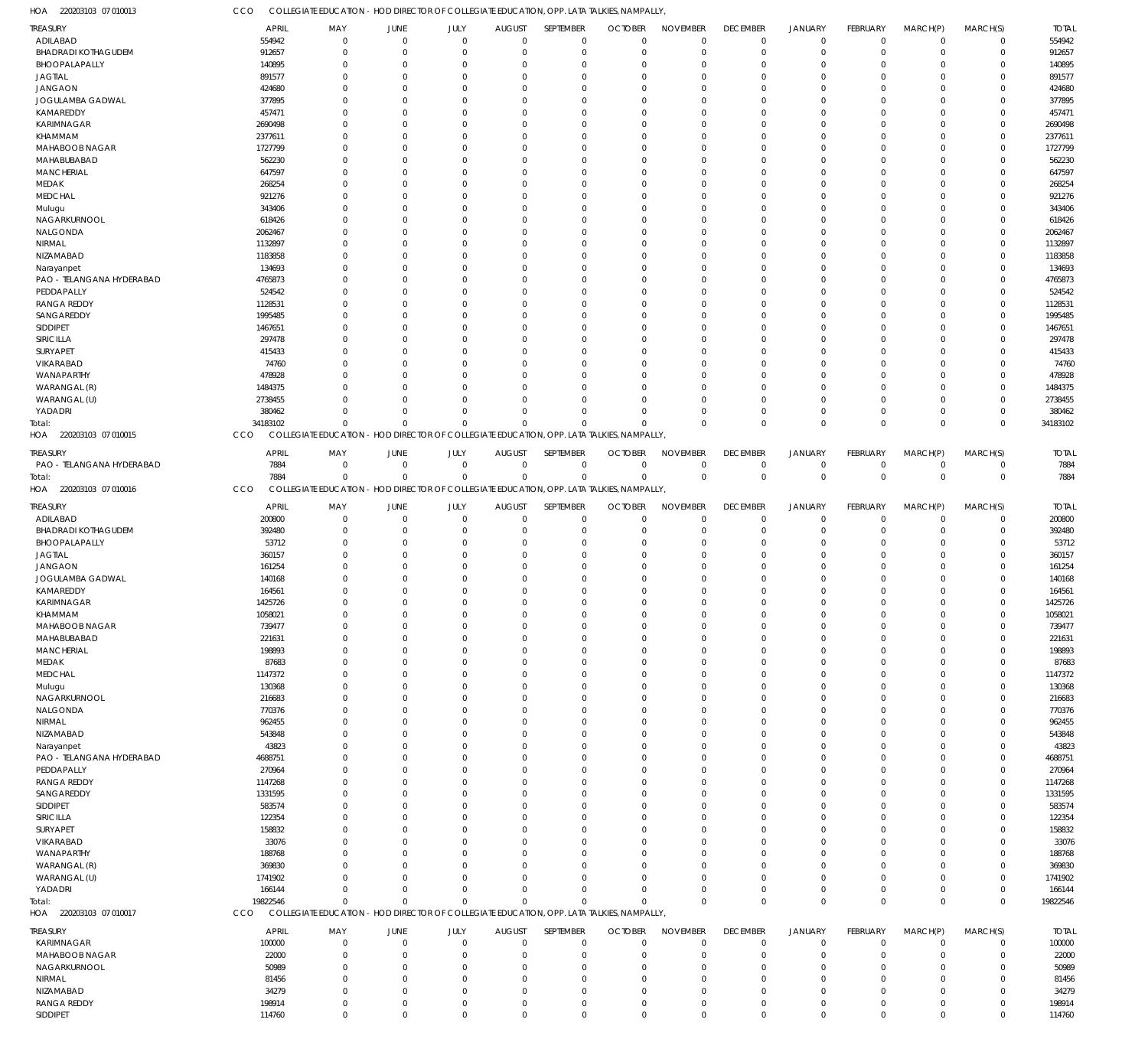| HOA 220203103 07 010017                      | CCO              | COLLEGIATE EDUCATION - HOD DIRECTOR OF COLLEGIATE EDUCATION, OPP. LATA TALKIES, NAMPALLY, |                      |                                                                                  |                           |                         |                            |                         |                 |                        |                         |                            |                      |                      |
|----------------------------------------------|------------------|-------------------------------------------------------------------------------------------|----------------------|----------------------------------------------------------------------------------|---------------------------|-------------------------|----------------------------|-------------------------|-----------------|------------------------|-------------------------|----------------------------|----------------------|----------------------|
| TREASURY                                     |                  | <b>APRIL</b><br>MAY                                                                       | JUNE                 | JULY                                                                             | <b>AUGUST</b>             | SEPTEMBER               | <b>OCTOBER</b>             | <b>NOVEMBER</b>         | <b>DECEMBER</b> | <b>JANUARY</b>         | FEBRUARY                | MARCH(P)                   | MARCH(S)             | <b>TOTAL</b>         |
| SIRICILLA                                    | 148856           | $\mathbf 0$                                                                               | $\Omega$             | $\Omega$                                                                         | $\Omega$                  | $\mathbf 0$             | $\Omega$                   | $\Omega$                | $^{\circ}$      | $\overline{0}$         | $\mathbf 0$             | $\Omega$                   | 0                    | 148856               |
| WARANGAL (U)                                 |                  | 50713<br>$\Omega$                                                                         | $\Omega$             | $\Omega$                                                                         | $\Omega$                  | $\Omega$                | $\Omega$                   | $\Omega$                | $\Omega$        | $\Omega$               | $\Omega$                | $\Omega$                   | $\mathbf 0$          | 50713                |
| YADADRI                                      | 100000           | $\Omega$                                                                                  | $\Omega$             | $\Omega$                                                                         | $\Omega$                  | $\Omega$                | -0                         | $\Omega$                | $\Omega$        | $\Omega$               | $\Omega$                | $\Omega$                   | 0                    | 100000               |
| Total:                                       | 901967           | $\Omega$                                                                                  | $\Omega$             | $\Omega$                                                                         | $\Omega$                  | $\Omega$                | $\Omega$                   | $\Omega$                | $\Omega$        | $\Omega$               | $\Omega$                | $\Omega$                   | $\Omega$             | 901967               |
| HOA 220203103 07 010018                      | CCO              | COLLEGIATE EDUCATION - HOD DIRECTOR OF COLLEGIATE EDUCATION, OPP. LATA TALKIES, NAMPALLY, |                      |                                                                                  |                           |                         |                            |                         |                 |                        |                         |                            |                      |                      |
| TREASURY                                     |                  | <b>APRIL</b><br>MAY                                                                       | JUNE                 | JULY                                                                             | <b>AUGUST</b>             | SEPTEMBER               | <b>OCTOBER</b>             | <b>NOVEMBER</b>         | <b>DECEMBER</b> | <b>JANUARY</b>         | FEBRUARY                | MARCH(P)                   | MARCH(S)             | <b>TOTAL</b>         |
| PAO - TELANGANA HYDERABAD                    |                  | 24722<br>$\Omega$                                                                         | $\Omega$             | $\Omega$                                                                         | $\Omega$                  | $\mathbf 0$             | $\Omega$                   | $\Omega$                | $\mathbf 0$     | $\overline{0}$         | $\mathbf 0$             | $\Omega$                   | 0                    | 24722                |
| Total:                                       |                  | 24722<br>$\Omega$                                                                         | $\Omega$             | $\Omega$                                                                         | $\Omega$                  | $\Omega$                | $\Omega$                   | $\Omega$                | $\Omega$        | $\Omega$               | $\Omega$                | $\Omega$                   | $\mathbf 0$          | 24722                |
| HOA 220203103 07 020021                      | CCO              | COLLEGIATE EDUCATION - HOD DIRECTOR OF COLLEGIATE EDUCATION, OPP. LATA TALKIES, NAMPALLY, |                      |                                                                                  |                           |                         |                            |                         |                 |                        |                         |                            |                      |                      |
|                                              |                  |                                                                                           |                      |                                                                                  |                           |                         |                            |                         |                 |                        |                         |                            |                      |                      |
| TREASURY                                     |                  | <b>APRIL</b><br>MAY                                                                       | JUNE                 | JULY                                                                             | <b>AUGUST</b>             | SEPTEMBER               | <b>OCTOBER</b>             | <b>NOVEMBER</b>         | <b>DECEMBER</b> | <b>JANUARY</b>         | FEBRUARY                | MARCH(P)                   | MARCH(S)             | <b>TOTAL</b>         |
| MEDAK                                        | $-182500$        | $\mathbf 0$<br>$\Omega$                                                                   | $\Omega$<br>$\Omega$ | $\mathbf 0$                                                                      | $\overline{0}$            | $\mathbf 0$             | $\Omega$                   | $\Omega$<br>$\Omega$    | $^{\circ}$      | $^{\circ}$<br>$\Omega$ | $\mathbf 0$<br>$\Omega$ | $^{\circ}$<br>$\Omega$     | $\mathbf 0$          | $-182500$            |
| Total:                                       | $-182500$        | <b>COLLEGIATE EDUCATION</b>                                                               |                      | $\Omega$<br>- HOD DIRECTOR OF COLLEGIATE EDUCATION, OPP. LATA TALKIES, NAMPALLY, | $\Omega$                  | $\mathbf 0$             | $\Omega$                   |                         | $\Omega$        |                        |                         |                            | $\mathbf 0$          | $-182500$            |
| HOA 220203103 07 060                         | CCO              |                                                                                           |                      |                                                                                  |                           |                         |                            |                         |                 |                        |                         |                            |                      |                      |
| TREASURY                                     |                  | <b>APRIL</b><br>MAY                                                                       | <b>JUNE</b>          | JULY                                                                             | <b>AUGUST</b>             | SEPTEMBER               | <b>OCTOBER</b>             | <b>NOVEMBER</b>         | <b>DECEMBER</b> | <b>JANUARY</b>         | FEBRUARY                | MARCH(P)                   | MARCH(S)             | <b>TOTAL</b>         |
| RANGA REDDY                                  | 1182456          | $\Omega$                                                                                  | $\Omega$             | $\Omega$                                                                         | $\Omega$                  | $\mathbf 0$             | $\Omega$                   | $\Omega$                | $\mathbf 0$     | $\mathbf 0$            | $\Omega$                | $\Omega$                   | $\Omega$             | 1182456              |
| Total:                                       | 1182456          | $\Omega$                                                                                  | $\Omega$             | $\Omega$                                                                         | $\Omega$                  | $\mathbf 0$             | $\Omega$                   | $\Omega$                | $\mathbf 0$     | $\overline{0}$         | $\Omega$                | $\Omega$                   | $\mathbf 0$          | 1182456              |
| HOA 220203103 07 110111                      | CCO              | COLLEGIATE EDUCATION - HOD DIRECTOR OF COLLEGIATE EDUCATION, OPP. LATA TALKIES, NAMPALLY, |                      |                                                                                  |                           |                         |                            |                         |                 |                        |                         |                            |                      |                      |
| TREASURY                                     |                  | <b>APRIL</b><br>MAY                                                                       | JUNE                 | JULY                                                                             | <b>AUGUST</b>             | SEPTEMBER               | <b>OCTOBER</b>             | <b>NOVEMBER</b>         | <b>DECEMBER</b> | <b>JANUARY</b>         | <b>FEBRUARY</b>         | MARCH(P)                   | MARCH(S)             | <b>TOTAL</b>         |
| SANGAREDDY                                   |                  | -3364<br>0                                                                                | $^{\circ}$           | $\Omega$                                                                         | $\mathbf 0$               | $\mathbf 0$             | $\Omega$                   | $\Omega$                | 0               | $^{\circ}$             | 0                       | $\Omega$                   | 0                    | $-3364$              |
| SIDDIPET                                     |                  | 1250<br>$\Omega$                                                                          | $\Omega$             | $\Omega$                                                                         | $\Omega$                  | $\mathbf 0$             | $\Omega$                   | $\Omega$                | $\Omega$        | $\Omega$               | $\mathbf 0$             | $\Omega$                   | $\mathbf 0$          | 1250                 |
| Total:                                       |                  | $-2114$<br>$\Omega$                                                                       | $\Omega$             | $\Omega$                                                                         | $\Omega$                  | $\Omega$                | $\Omega$                   | $\Omega$                | $\Omega$        | $\Omega$               | $\Omega$                | $\Omega$                   | $\mathbf 0$          | $-2114$              |
| HOA 220203103 07 130131                      | CCO              | COLLEGIATE EDUCATION - HOD DIRECTOR OF COLLEGIATE EDUCATION, OPP. LATA TALKIES, NAMPALLY, |                      |                                                                                  |                           |                         |                            |                         |                 |                        |                         |                            |                      |                      |
|                                              |                  | <b>APRIL</b>                                                                              | <b>JUNE</b>          |                                                                                  |                           | SEPTEMBER               |                            | <b>NOVEMBER</b>         | <b>DECEMBER</b> |                        | <b>FEBRUARY</b>         |                            | MARCH(S)             |                      |
| <b>TREASURY</b><br>PAO - TELANGANA HYDERABAD |                  | MAY<br>$\Omega$                                                                           | $\Omega$             | JULY<br>$\Omega$                                                                 | <b>AUGUST</b><br>$\Omega$ | $\mathbf 0$             | <b>OCTOBER</b><br>$\Omega$ | $\Omega$                | $^{\circ}$      | JANUARY<br>$^{\circ}$  | $\Omega$                | MARCH(P)<br>$\Omega$       | $\Omega$             | <b>TOTAL</b><br>2166 |
| <b>SIDDIPET</b>                              |                  | 2166<br>3250<br>$\Omega$                                                                  | $\Omega$             | $\Omega$                                                                         | $\Omega$                  | $\Omega$                | $\Omega$                   | $\Omega$                | $\Omega$        | $\Omega$               | $\Omega$                | $\Omega$                   | 0                    | 3250                 |
| Total:                                       |                  | 5416<br>$\Omega$                                                                          | $\Omega$             | $\Omega$                                                                         | $\Omega$                  | $\Omega$                | $\Omega$                   | $\Omega$                | $\Omega$        | $\Omega$               | $\Omega$                | $\Omega$                   | $\Omega$             | 5416                 |
| HOA 220203103 07 130133                      | CCO              | COLLEGIATE EDUCATION - HOD DIRECTOR OF COLLEGIATE EDUCATION, OPP. LATA TALKIES, NAMPALLY, |                      |                                                                                  |                           |                         |                            |                         |                 |                        |                         |                            |                      |                      |
|                                              |                  |                                                                                           |                      |                                                                                  |                           |                         |                            |                         |                 |                        |                         |                            |                      |                      |
| TREASURY                                     |                  | <b>APRIL</b><br>MAY                                                                       | JUNE                 | JULY                                                                             | <b>AUGUST</b>             | SEPTEMBER               | <b>OCTOBER</b>             | <b>NOVEMBER</b>         | <b>DECEMBER</b> | <b>JANUARY</b>         | <b>FEBRUARY</b>         | MARCH(P)                   | MARCH(S)             | <b>TOTAL</b>         |
| PAO - TELANGANA HYDERABAD                    |                  | 1130<br>$\mathbf 0$                                                                       | $^{\circ}$           | $\mathbf 0$                                                                      | $\mathbf 0$               | $\mathbf 0$             | $\Omega$                   | $\Omega$                | $\Omega$        | $\Omega$               | $\mathbf 0$             | $\Omega$                   | $\mathbf 0$          | 1130                 |
| <b>SIDDIPET</b>                              |                  | 3750<br>$\Omega$                                                                          | $\overline{0}$       | $\mathbf 0$                                                                      | 0                         | $\mathbf 0$             | $\Omega$                   | $\Omega$                | $\Omega$        | $^{\circ}$             | $\Omega$                | $\mathbf 0$                | $\mathbf 0$          | 3750                 |
| Total:                                       |                  | 4880<br>$\Omega$                                                                          | $\Omega$             | $\Omega$                                                                         | $\Omega$                  | $\Omega$                | $\Omega$                   | $\Omega$                | $\Omega$        | $\Omega$               | $\Omega$                | $\Omega$                   | $\mathbf 0$          | 4880                 |
| HOA 220203103 07 130135                      | CCO              | COLLEGIATE EDUCATION - HOD DIRECTOR OF COLLEGIATE EDUCATION, OPP. LATA TALKIES, NAMPALLY, |                      |                                                                                  |                           |                         |                            |                         |                 |                        |                         |                            |                      |                      |
| <b>TREASURY</b>                              |                  | <b>APRIL</b><br>MAY                                                                       | JUNE                 | JULY                                                                             | <b>AUGUST</b>             | SEPTEMBER               | <b>OCTOBER</b>             | <b>NOVEMBER</b>         | <b>DECEMBER</b> | <b>JANUARY</b>         | FEBRUARY                | MARCH(P)                   | MARCH(S)             | <b>TOTAL</b>         |
| KAMAREDDY                                    |                  | 32198<br>$\Omega$                                                                         | $^{\circ}$           | $\Omega$                                                                         | $\Omega$                  | $\Omega$                | $\Omega$                   | $\Omega$                | $\Omega$        | $\Omega$               | $\Omega$                | $\Omega$                   | $\Omega$             | 32198                |
| PAO - TELANGANA HYDERABAD                    | 149841           | $\Omega$                                                                                  | $\Omega$             | $\Omega$                                                                         | $\Omega$                  | $\Omega$                | $\Omega$                   | $\Omega$                | $\Omega$        | $\Omega$               | $\Omega$                | $\Omega$                   | $\Omega$             | 149841               |
| <b>SIDDIPET</b>                              |                  | 25000                                                                                     | n                    |                                                                                  | ſ                         | C.                      |                            | $\Omega$                | $\Omega$        | $\Omega$               | $\Omega$                | $\Omega$                   | $\Omega$             | 25000                |
| WANAPARTHY                                   |                  | 21375<br>$\Omega$                                                                         | $\Omega$             | $\Omega$                                                                         | $\Omega$                  | $\Omega$                | $\Omega$                   | $\Omega$                | $\Omega$        | $\Omega$               | $\Omega$                | $\Omega$                   | $\Omega$             | 21375                |
| Total:                                       | 228414           | $\Omega$                                                                                  | $\Omega$             | $\Omega$                                                                         | $\Omega$                  | $\Omega$                | $\Omega$                   | $\Omega$                | $\Omega$        | $\Omega$               | $\Omega$                | $\Omega$                   | $\Omega$             | 228414               |
| HOA 220203103 07 300301                      | CCO              | COLLEGIATE EDUCATION - HOD DIRECTOR OF COLLEGIATE EDUCATION, OPP. LATA TALKIES, NAMPALLY, |                      |                                                                                  |                           |                         |                            |                         |                 |                        |                         |                            |                      |                      |
| <b>TREASURY</b>                              |                  | <b>APRIL</b><br>MAY                                                                       | JUNE                 | JULY                                                                             | <b>AUGUST</b>             | SEPTEMBER               | <b>OCTOBER</b>             | <b>NOVEMBER</b>         | <b>DECEMBER</b> | <b>JANUARY</b>         | <b>FEBRUARY</b>         | MARCH(P)                   | MARCH(S)             | <b>TOTAL</b>         |
| ADILABAD                                     | 210444           | $\Omega$                                                                                  | $\Omega$             | $\Omega$                                                                         | 0                         | $\mathbf 0$             | -C                         | $\Omega$                | $\Omega$        | $^{\circ}$             | $\Omega$                | $\Omega$                   | 0                    | 210444               |
| <b>BHADRADI KOTHAGUDEM</b>                   | 1011295          | $\Omega$                                                                                  | $\Omega$             | $\Omega$                                                                         | $\Omega$                  | $\Omega$                | -C                         | $\Omega$                |                 | $\Omega$               | $\Omega$                | $\Omega$                   | $\Omega$             | 1011295              |
| BHOOPALAPALLY                                | 475446           | $\Omega$                                                                                  | $\Omega$             | $\Omega$                                                                         | $\Omega$                  | $\Omega$                | $\Omega$                   | $\Omega$                | $\Omega$        | $\Omega$               | $\Omega$                | $\Omega$                   | $\Omega$             | 475446               |
| JOGULAMBA GADWAL                             | 201350           |                                                                                           |                      |                                                                                  |                           |                         |                            |                         |                 |                        |                         |                            |                      | 201350               |
| KAMAREDDY                                    | 848268           | 0                                                                                         | $\Omega$             | $\Omega$                                                                         | $\Omega$                  | $\mathbf 0$             | $\Omega$                   |                         |                 | $\Omega$               | $\Omega$                | $\Omega$                   | $\mathbf 0$          | 848268               |
| KARIMNAGAR                                   | 241620           | 0                                                                                         | $\mathbf 0$          | $\Omega$                                                                         | $\Omega$                  | $\mathbf 0$             | $\Omega$                   | $\Omega$                | $\Omega$        | $\overline{0}$         | 0                       | $\Omega$                   | $\mathbf 0$          | 241620               |
| KHAMMAM                                      | 364768           | $\Omega$                                                                                  | $\Omega$             | $\Omega$                                                                         | $\Omega$                  | $\mathbf 0$             | $\Omega$                   | $\Omega$                | $\Omega$        | $\Omega$               | $\Omega$                | $\Omega$                   | $\Omega$             | 364768               |
| MAHABUBABAD                                  | 161080           |                                                                                           | $\Omega$<br>U        | $\Omega$                                                                         | $\Omega$                  | $\Omega$                | $\Omega$                   | $\Omega$                |                 | $\Omega$               | $\Omega$                | $\Omega$                   | $\Omega$             | 161080               |
| <b>MANCHERIAL</b>                            | 322160           | $\Omega$                                                                                  | $\Omega$             | O                                                                                | $\Omega$                  | $\Omega$                | -C                         | $\Omega$                | $\left($        | $\Omega$               | O                       | $\Omega$                   | $\Omega$             | 322160               |
| MEDAK                                        | 119511           | $\Omega$                                                                                  | $\Omega$             | C                                                                                | $\Omega$                  | $\Omega$                | $\Omega$                   | $\Omega$<br>$\Omega$    |                 | $\Omega$               | U                       | $\Omega$                   | $\Omega$             | 119511               |
| Mulugu<br>NAGARKURNOOL                       | 199401<br>201350 | $\Omega$<br>$\Omega$                                                                      | $\Omega$<br>$\Omega$ | O<br>O                                                                           | $\Omega$<br>$\Omega$      | $\Omega$<br>$\Omega$    | -C<br>-C                   | $\Omega$                |                 | $\Omega$<br>$\Omega$   | U<br>$\Omega$           | $\Omega$<br>$\Omega$       | $\Omega$<br>$\Omega$ | 199401<br>201350     |
| NALGONDA                                     | 1006750          | 0                                                                                         | $\Omega$             | O                                                                                | $\Omega$                  | $\Omega$                | -C                         | $\Omega$                | $\Omega$        | $\Omega$               | U                       | $\Omega$                   | 0                    | 1006750              |
| NIZAMABAD                                    | 697577           | $\Omega$                                                                                  | $\Omega$             | C                                                                                | $\Omega$                  | $\Omega$                | $\Omega$                   | $\Omega$                |                 | $\Omega$               | U                       | $\Omega$                   | $\Omega$             | 697577               |
| PAO - TELANGANA HYDERABAD                    | 3792541          | $\Omega$                                                                                  | $\Omega$             | O                                                                                | 0                         | $\Omega$                | -C                         | $\Omega$                |                 | $\Omega$               | U                       | $\Omega$                   | $\Omega$             | 3792541              |
| SANGAREDDY                                   | 108729           | $\Omega$                                                                                  | $\Omega$             | $\Omega$                                                                         | $\Omega$                  | $\Omega$                | -C                         | $\Omega$                |                 | $\Omega$               | $\Omega$                | $\Omega$                   | $\Omega$             | 108729               |
| SIDDIPET                                     | 103923           | $\Omega$                                                                                  | $\Omega$             | O                                                                                | $\Omega$                  | $\Omega$                | -C                         | $\Omega$                | $\Omega$        | $\Omega$               | U                       | $\Omega$                   | 0                    | 103923               |
| SIRICILLA                                    | 362430           |                                                                                           | U<br>$\Omega$        | C                                                                                | O                         | $\Omega$                | -C                         | $\Omega$                |                 | $\Omega$               | U                       | $\Omega$                   | $\Omega$             | 362430               |
| WANAPARTHY                                   |                  | 18186<br>$\Omega$                                                                         | $\Omega$             | O                                                                                | $\Omega$                  | $\Omega$                | -C                         | $\Omega$                | $\Omega$        | $\Omega$               | U                       | $\Omega$                   | $\Omega$             | 18186                |
| WARANGAL (R)                                 | 161080           |                                                                                           | $\Omega$<br>U        | $\Omega$                                                                         | $\Omega$                  | $\Omega$                | $\Omega$                   | $\Omega$                | $\Omega$        | $\Omega$               | $\Omega$                | $\Omega$                   | $\Omega$             | 161080               |
| WARANGAL (U)                                 | 362430           | $\Omega$                                                                                  | $\Omega$             | $\Omega$                                                                         | $\Omega$                  | $\mathbf 0$             | $\Omega$                   | $\Omega$                | $\Omega$        | $\overline{0}$         | $\Omega$                | $\mathbf 0$                | $\mathbf 0$          | 362430               |
| Total:                                       | 10970339         | $\Omega$                                                                                  | $\Omega$             | $\Omega$                                                                         | $\mathbf 0$               | $\Omega$                | -C                         | $\Omega$                | $\Omega$        | $\overline{0}$         | $\Omega$                | $\mathbf 0$                | $\mathbf 0$          | 10970339             |
| HOA 220203103 07 300302                      | <b>CCO</b>       | COLLEGIATE EDUCATION - HOD DIRECTOR OF COLLEGIATE EDUCATION, OPP. LATA TALKIES, NAMPALLY, |                      |                                                                                  |                           |                         |                            |                         |                 |                        |                         |                            |                      |                      |
| <b>TREASURY</b>                              |                  | <b>APRIL</b><br>MAY                                                                       | JUNE                 | JULY                                                                             | <b>AUGUST</b>             | SEPTEMBER               | <b>OCTOBER</b>             | <b>NOVEMBER</b>         | <b>DECEMBER</b> | <b>JANUARY</b>         | FEBRUARY                | MARCH(P)                   | MARCH(S)             | <b>TOTAL</b>         |
| <b>BHADRADI KOTHAGUDEM</b>                   | 122380           | $\Omega$                                                                                  | $\mathbf 0$          | $\Omega$                                                                         | $\Omega$                  | $\mathbf 0$             | $\Omega$                   | $\Omega$                | $\mathbf 0$     | $\overline{0}$         | 0                       | $\Omega$                   | $\mathbf 0$          | 122380               |
| BHOOPALAPALLY                                | 318917           | $\Omega$                                                                                  | $\Omega$             | $\Omega$                                                                         | $\Omega$                  | $\mathbf 0$             | $\Omega$                   | $\Omega$                | $^{\circ}$      | $\overline{0}$         | $\Omega$                | $\Omega$                   | $\mathbf 0$          | 318917               |
| <b>JAGTIAL</b>                               | 294812           | $\Omega$                                                                                  | $\Omega$             | O                                                                                | 0                         | $\Omega$                | $\Omega$                   | $\Omega$                | $\Omega$        | $\Omega$               | $\Omega$                | $\Omega$                   | $\Omega$             | 294812               |
| JOGULAMBA GADWAL                             |                  | 85869                                                                                     | U<br>$\Omega$        | O                                                                                | O                         | $\Omega$                | $\Omega$                   | $\Omega$                | $\Omega$        | $\Omega$               | U                       | $\Omega$                   | $\Omega$             | 85869                |
| KAMAREDDY                                    | 606099           |                                                                                           | U<br>$\Omega$        | O                                                                                | 0                         | $\Omega$                | -C                         | $\Omega$                | $\Omega$        | $\Omega$               |                         | $\Omega$                   | $\Omega$             | 606099               |
| KARIMNAGAR                                   |                  | 57897                                                                                     | U<br>$\Omega$        | O                                                                                | $\Omega$                  | $\Omega$                | $\Omega$                   | $\Omega$                | $\Omega$        | $\Omega$               | $\Omega$                | $\Omega$                   | $\Omega$             | 57897                |
| KHAMMAM                                      | 178466           |                                                                                           | $\Omega$<br>U        | O                                                                                | O                         | $\cup$                  | $\Omega$                   | $\Omega$                | $\Omega$        | $\Omega$               |                         | $\Omega$                   | $\Omega$             | 178466               |
| MAHABUBABAD                                  | 368551           | $\Omega$                                                                                  | n                    | O                                                                                | O                         | $\Omega$                | $\Omega$                   | $\Omega$                | $\Omega$        | $\Omega$               | U                       | $\Omega$                   | $\Omega$             | 368551               |
| <b>MANCHERIAL</b>                            | 271581           |                                                                                           | U<br>$\Omega$        | O                                                                                | O                         | $\cup$                  | -C                         | $\Omega$                | $\Omega$        | $\Omega$               |                         | $\Omega$                   | $\Omega$             | 271581               |
| <b>MEDCHAL</b>                               | 544144           | $\Omega$                                                                                  | $\Omega$             | C                                                                                | $\Omega$                  | $\Omega$                | $\Omega$                   | $\Omega$                | $\Omega$        | $\Omega$               | $\Omega$                | $\Omega$                   | $\Omega$             | 544144               |
| Mulugu                                       | 713113           |                                                                                           | 0<br>$\Omega$        | O                                                                                | O                         | $\Omega$                | $\Omega$                   | $\Omega$                | $\Omega$        | $\Omega$               |                         | $\Omega$                   | $\Omega$             | 713113               |
| NAGARKURNOOL                                 | 484575           | $\Omega$                                                                                  | $\Omega$             | C                                                                                | $\Omega$                  | $\Omega$                | $\Omega$                   | $\Omega$                | $\Omega$        | $\Omega$               | U                       | $\Omega$                   | $\Omega$             | 484575               |
| NALGONDA                                     | 361091           | 0                                                                                         | 0<br>$\mathbf 0$     | $\Omega$<br>$\mathbf 0$                                                          | 0                         | $\Omega$<br>$\mathbf 0$ | $\Omega$                   | $\Omega$<br>$\mathbf 0$ | $^{\circ}$      | $^{\circ}$             | $\Omega$                | $\mathbf 0$<br>$\mathbf 0$ | 0<br>$\mathbf 0$     | 361091               |
| NIRMAL                                       |                  | 69305<br>$\mathbf 0$                                                                      |                      |                                                                                  | $\mathbf 0$               |                         | $\mathbf 0$                |                         | $\mathbf 0$     | $\mathbf 0$            | 0                       |                            |                      | 69305                |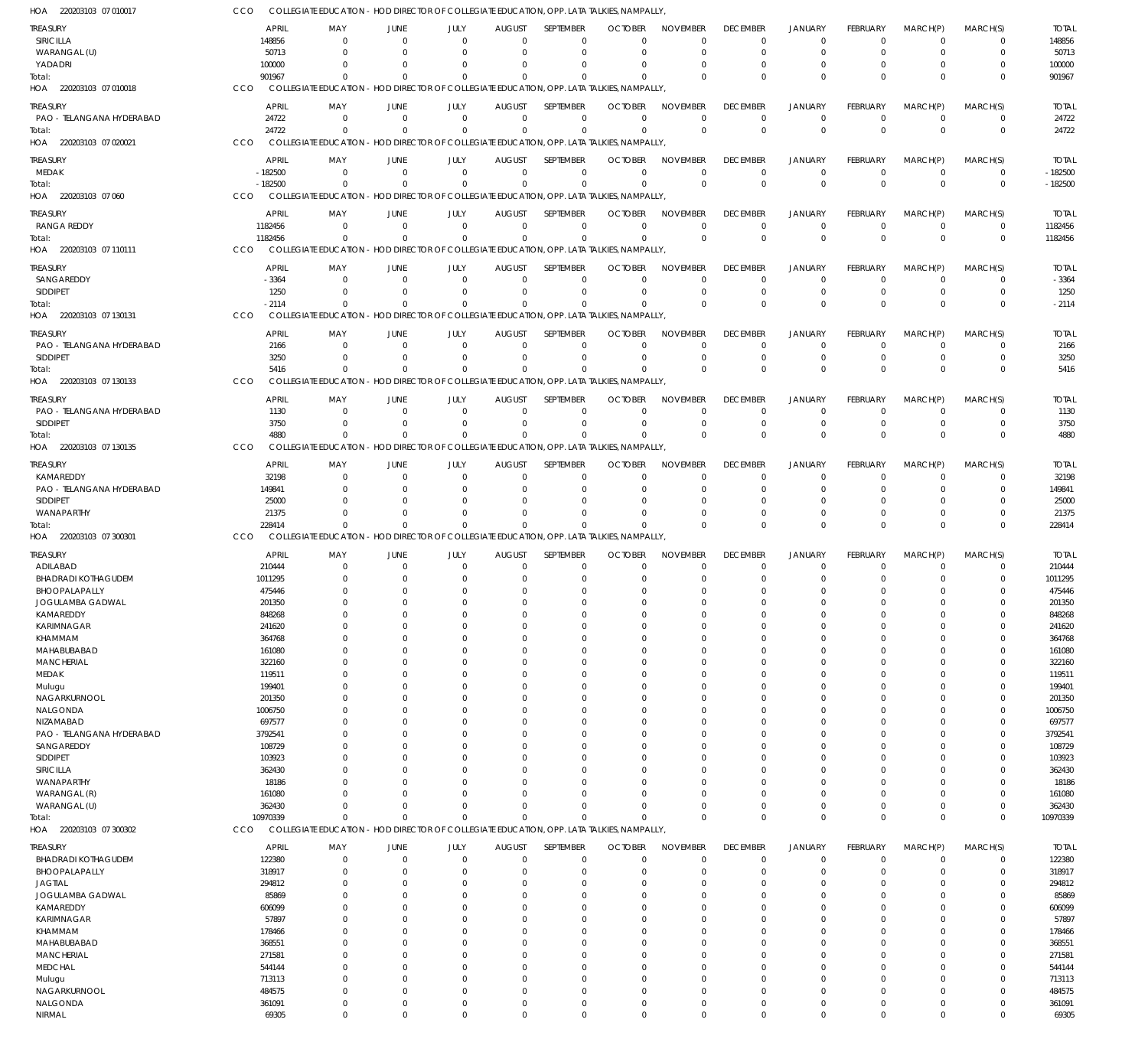220203103 07 300302 HOA 220203103 46 130132 HOA 22020310325 04 500503 22020310325 07 280284 HOA 220203104 04 310311 HOA 220203104 06 310311 HOA 220203106 04 310311 HOA HOA COLLEGIATE EDUCATION - HOD DIRECTOR OF COLLEGIATE EDUCATION, OPP. LATA TALKIES, NAMPALLY, COLLEGIATE EDUCATION - HOD DIRECTOR OF COLLEGIATE EDUCATION, OPP. LATA TALKIES, NAMPALLY, INTERMEDIATE EDUCATION - HOD DIRECTOR, INTERMEDIATE EDUCATION, OPP. LATA TALKIES, NAMPALLY, COLLEGIATE EDUCATION - HOD DIRECTOR OF COLLEGIATE EDUCATION, OPP. LATA TALKIES, NAMPALLY, INTERMEDIATE EDUCATION - HOD DIRECTOR, INTERMEDIATE EDUCATION, OPP. LATA TALKIES, NAMPALLY, COLLEGIATE EDUCATION - HOD DIRECTOR OF COLLEGIATE EDUCATION, OPP. LATA TALKIES, NAMPALLY, COLLEGIATE EDUCATION - HOD DIRECTOR OF COLLEGIATE EDUCATION, OPP. LATA TALKIES, NAMPALLY, CCO CCO CCO **CCO CCO** CCO CCO 7629567 -5000 -10700 1425600 30133833 94741607 916229 0 0 0  $\Omega$  $\Omega$ 0 0 0  $\Omega$  $\boldsymbol{0}$ 0  $\Omega$ 0 0 0 0  $\,$  0  $\,$ 0 0 0 0 0  $\Omega$ 0  $\Omega$ 0 0 0 0  $\Omega$ 0 0  $\Omega$ 0 0 0  $\Omega$ 0  $\Omega$ 0 0 0 0  $\Omega$  $\,$  0  $\,$  $\Omega$  $\Omega$ 0 0 0  $\Omega$ 0 0  $\Omega$ 0 0 0  $\Omega$  $\,$  0  $\,$ 0  $\Omega$ 0 0 0  $\Omega$  $\boldsymbol{0}$ 0  $\Omega$ 0 0 0  $\Omega$ 0  $\Omega$  $\Omega$ 0 0 0  $\Omega$ 0 0  $\Omega$ 0 0 7629567 -5000 -10700 1425600 30133833 94741607 916229 NIZAMABAD PEDDAPALLY RANGA REDDY SANGAREDDY SIDDIPET SIRICILLA SURYAPET VIKARABAD WANAPARTHY WARANGAL (R) YADADRI MEDAK RANGA REDDY ADILABAD BHOOPALAPALLY JAGTIAL JOGULAMBA GADWAL KARIMNAGAR BHOOPALAPALLY HYDERABAD URBAN JAGTIAL KAMAREDDY KARIMNAGAR KHAMMAM MAHABUBABAD **MANCHERIAL** MEDAK **MEDCHAL** NAGARKURNOOL NALGONDA NIZAMABAD PAO - TELANGANA HYDERABAD RANGA REDDY SANGAREDDY SURYAPET WARANGAL (U) YADADRI ADILABAD BHADRADI KOTHAGUDEM HYDERABAD URBAN JAGTIAL KAMAREDDY KHAMMAM KOMARAMBHEEM ASIFABAD MAHABOOB NAGAR **MANCHERIAL** MEDCHAL NIZAMABAD PAO - TELANGANA HYDERABAD PEDDAPALLY RANGA REDDY SANGAREDDY SIRICILLA **SURYAPET** VIKARABAD WARANGAL (R) WARANGAL (U) YADADRI PAO - TELANGANA HYDERABAD TREASURY **TREASURY** TREASURY TREASURY TREASURY TREASURY **TREASURY** 213483 190595 283449 116037 878717 338149 252160 437598 186275 107023 149281 -5000  $-10700$ 237300 193500 51600 303600 639600 239484 -69847 94798 1029258 369036 2633505 281765 524736 609530 3945724 90910 660740 787613 14286677 3159773 139314 962324 308240 80253 116229 2770947 -3000 370980 124352 2505582 1399376 290591 1771604 8418684 2413550 58384241 622564 1310868 260797 493963 3333461 6622969 190601 3312073 31175 916229 APRIL APRIL APRIL APRIL APRIL APRIL APRIL 0 0  $\Omega$ 0 0  $\sqrt{2}$ 0  $\Omega$  $\Omega$ 0  $\Omega$ 0  $\Omega$ 0  $\Omega$  $\Omega$ 0 0  $\sqrt{0}$ 0  $\Omega$ 0 0 0  $\Omega$  $\Omega$ 0  $\Omega$ 0 0  $\Omega$ 0  $\Omega$ 0 0  $\sqrt{2}$ 0 0 0 0  $\Omega$ 0  $\Omega$ 0 0  $\Omega$ 0  $\Omega$ 0 0  $\Omega$  $\Omega$  $\Omega$ 0 0  $\Omega$  $\Omega$  $\Omega$ 0 MAY MAY MAY MAY MAY MAY MAY 0 0  $\Omega$ 0 0  $\sqrt{2}$ 0  $\Omega$ 0 0  $\Omega$ 0 0 0 0  $\Omega$ 0 0 0 0  $\Omega$ 0 0 0 0  $\Omega$ 0  $\Omega$ 0 0  $\Omega$ 0  $\Omega$ 0 0  $\sqrt{2}$ 0  $\Omega$ 0 0  $\Omega$ 0  $\Omega$ 0 0  $\Omega$ 0  $\Omega$ 0 0 0  $\Omega$  $\Omega$ 0 0 0 0  $\Omega$ 0 JUNE JUNE JUNE JUNE JUNE JUNE **JUNE** 0 0  $\Omega$ 0 0  $\sqrt{2}$ 0  $\Omega$  $\Omega$ 0  $\Omega$ 0  $\sqrt{0}$ 0 0  $\Omega$ 0 0 0 0  $\Omega$ 0 0 0  $\Omega$  $\Omega$ 0  $\Omega$ 0 0  $\Omega$ 0  $\Omega$ 0 0  $\sqrt{0}$ 0  $\Omega$ 0 0  $\sqrt{0}$ 0  $\Omega$ 0 0  $\Omega$ 0  $\Omega$ 0 0 0  $\Omega$  $\Omega$ 0 0 0  $\sqrt{0}$  $\Omega$ 0 JULY JULY JULY JULY JULY JULY JULY  $\Omega$ 0  $\Omega$ 0 0  $\sqrt{2}$ 0  $\Omega$  $\Omega$ 0  $\Omega$ 0  $\Omega$ 0  $\Omega$  $\Omega$ 0  $\Omega$  $\Omega$ 0  $\Omega$ 0 0 0  $\Omega$  $\Omega$ 0  $\Omega$  $\Omega$ 0  $\Omega$ 0  $\Omega$ 0 0  $\sqrt{2}$ 0  $\Omega$ 0 0  $\Omega$ 0  $\Omega$ 0 0  $\Omega$ 0  $\Omega$  $\Omega$ 0  $\Omega$  $\Omega$  $\Omega$ 0 0  $\Omega$  $\Omega$  $\Omega$ 0 AUGUST **AUGUST** AUGUST AUGUST AUGUST AUGUST **AUGUST**  $\Omega$  $\overline{0}$  $\Omega$ 0  $\Omega$  $\Omega$ 0  $\Omega$  $\Omega$  $\Omega$  $\Omega$ 0  $\Omega$ 0  $\Omega$  $\Omega$ 0  $\Omega$  $\Omega$ 0  $\Omega$ 0 0  $\Omega$  $\Omega$  $\Omega$  $\overline{0}$  $\Omega$  $\Omega$  $\Omega$  $\Omega$  $\overline{0}$  $\Omega$ 0 0  $\Omega$ 0  $\Omega$  $\Omega$ 0  $\Omega$  $\overline{0}$  $\Omega$ 0  $\Omega$  $\Omega$ 0  $\Omega$  $\Omega$ 0  $\Omega$  $\Omega$  $\Omega$  $\overline{0}$ 0  $\Omega$  $\Omega$  $\Omega$ 0 SEPTEMBER **SEPTEMBER** SEPTEMBER SEPTEMBER SEPTEMBER SEPTEMBER **SEPTEMBER**  $\Omega$ 0  $\Omega$ 0  $\Omega$  $\Omega$ 0  $\Omega$  $\Omega$  $\Omega$ 0 0  $\Omega$ 0  $\Omega$  $\Omega$ 0  $\Omega$  $\Omega$ 0  $\Omega$ 0 0  $\Omega$  $\Omega$  $\Omega$ 0  $\Omega$  $\Omega$  $\Omega$  $\Omega$ 0  $\Omega$ 0  $\Omega$  $\Omega$ 0  $\Omega$  $\Omega$  $\Omega$  $\Omega$ 0  $\Omega$ 0  $\Omega$  $\Omega$ 0  $\Omega$ 0  $\Omega$  $\Omega$  $\Omega$  $\Omega$ 0 0  $\Omega$  $\Omega$  $\Omega$ 0 **OCTOBER** OCTOBER OCTOBER **OCTOBER OCTOBER** OCTOBER **OCTOBER**  $\Omega$ 0  $\Omega$ 0 0  $\Omega$ 0  $\Omega$  $\Omega$ 0  $\Omega$ 0  $\Omega$ 0  $\Omega$  $\Omega$ 0 0  $\Omega$ 0  $\Omega$ 0 0 0  $\Omega$  $\Omega$ 0  $\Omega$  $\Omega$  $\Omega$  $\Omega$ 0  $\Omega$ 0 0  $\sqrt{2}$ 0  $\Omega$ 0 0  $\Omega$ 0  $\Omega$ 0 0  $\Omega$ 0  $\Omega$ 0 0  $\Omega$  $\Omega$  $\Omega$ 0 0 0  $\Omega$  $\Omega$ 0 NOVEMBER NOVEMBER NOVEMBER NOVEMBER NOVEMBER NOVEMBER NOVEMBER  $\Omega$ 0  $\Omega$ 0  $\Omega$  $\Omega$ 0  $\Omega$  $\Omega$ 0  $\Omega$ 0  $\Omega$ 0  $\Omega$  $\Omega$ 0 0  $\Omega$ 0  $\Omega$  $\overline{0}$ 0 0  $\Omega$  $\Omega$  $\overline{0}$  $\Omega$  $\Omega$  $\Omega$  $\Omega$ 0  $\Omega$ 0 0  $\Omega$ 0  $\Omega$ 0 0  $\Omega$ 0  $\Omega$  $\overline{0}$  $\Omega$  $\Omega$ 0  $\Omega$  $\Omega$ 0  $\Omega$  $\Omega$  $\Omega$  $\overline{0}$ 0  $\Omega$  $\Omega$  $\Omega$ 0 DECEMBER **DECEMBER** DECEMBER DECEMBER DECEMBER DECEMBER DECEMBER  $\Omega$ 0  $\Omega$ 0  $\Omega$  $\Omega$ 0  $\Omega$  $\Omega$ 0 0 0  $\Omega$ 0  $\Omega$  $\Omega$ 0 0  $\Omega$ 0  $\Omega$ 0 0 0  $\Omega$  $\Omega$ 0  $\Omega$  $\Omega$  $\Omega$  $\Omega$ 0  $\Omega$ 0 0  $\Omega$ 0  $\Omega$ 0 0  $\Omega$ 0  $\Omega$ 0  $\Omega$  $\Omega$ 0  $\Omega$  $\Omega$ 0  $\Omega$  $\Omega$  $\Omega$ 0 0  $\Omega$ 0 0 0 JANUARY JANUARY JANUARY JANUARY JANUARY JANUARY JANUARY 0 0  $\Omega$ 0 0  $\Omega$ 0  $\Omega$  $\overline{0}$ 0 0 0  $\Omega$ 0 0  $\Omega$ 0 0 0 0  $\Omega$  $\overline{0}$ 0 0 0  $\Omega$ 0  $\Omega$ 0 0  $\Omega$ 0  $\Omega$ 0 0  $\Omega$ 0  $\Omega$ 0 0  $\Omega$ 0  $\Omega$ 0 0  $\Omega$ 0  $\Omega$  $\overline{0}$ 0 0 0  $\Omega$ 0 0 0 0 0 0 FEBRUARY FEBRUARY FEBRUARY FEBRUARY FEBRUARY FEBRUARY FEBRUARY  $\Omega$ 0  $\Omega$ 0  $\Omega$  $\Omega$ 0  $\Omega$  $\Omega$ 0  $\Omega$ 0  $\Omega$ 0  $\Omega$  $\Omega$ 0 0  $\Omega$ 0  $\Omega$  $\overline{0}$ 0  $\Omega$  $\Omega$  $\Omega$  $\overline{0}$  $\Omega$ 0  $\Omega$  $\Omega$ 0  $\Omega$ 0  $\Omega$  $\Omega$ 0  $\Omega$ 0  $\Omega$  $\Omega$ 0  $\Omega$  $\overline{0}$  $\Omega$  $\Omega$ 0  $\Omega$  $\overline{0}$ 0  $\Omega$  $\Omega$  $\Omega$  $\overline{0}$ 0 0  $\Omega$  $\Omega$ 0 MARCH(P) MARCH(P) MARCH(P) MARCH(P) MARCH(P) MARCH(P) MARCH(P)  $\Omega$ 0  $\Omega$ 0  $\Omega$ 0 0  $\Omega$ 0  $\Omega$  $\Omega$ 0  $\Omega$ 0  $\Omega$  $\Omega$ 0 0  $\Omega$ 0  $\Omega$ 0  $\Omega$ 0  $\Omega$  $\Omega$ 0  $\Omega$ 0  $\Omega$  $\Omega$ 0  $\Omega$ 0  $\Omega$  $\Omega$ 0  $\Omega$ 0  $\Omega$  $\Omega$ 0  $\Omega$ 0  $\Omega$ 0 0  $\Omega$ 0  $\Omega$ 0 0  $\Omega$ 0 0 0  $\Omega$  $\Omega$ 0 MARCH(S) MARCH(S) MARCH(S) MARCH(S) MARCH(S) MARCH(S) MARCH(S) 213483 190595 283449 116037 878717 338149 252160 437598 186275 107023 149281 -5000  $-10700$ 237300 193500 51600 303600 639600 239484 -69847 94798 1029258 369036 2633505 281765 524736 609530 3945724 90910 660740 787613 14286677 3159773 139314 962324 308240 80253 116229 2770947 -3000 370980 124352 2505582 1399376 290591 1771604 8418684 2413550 58384241 622564 1310868 260797 493963 3333461 6622969 190601 3312073 31175 916229 TOTAL TOTAL TOTAL TOTAL TOTAL TOTAL TOTAL Total: Total: Total: Total: Total: Total: Total: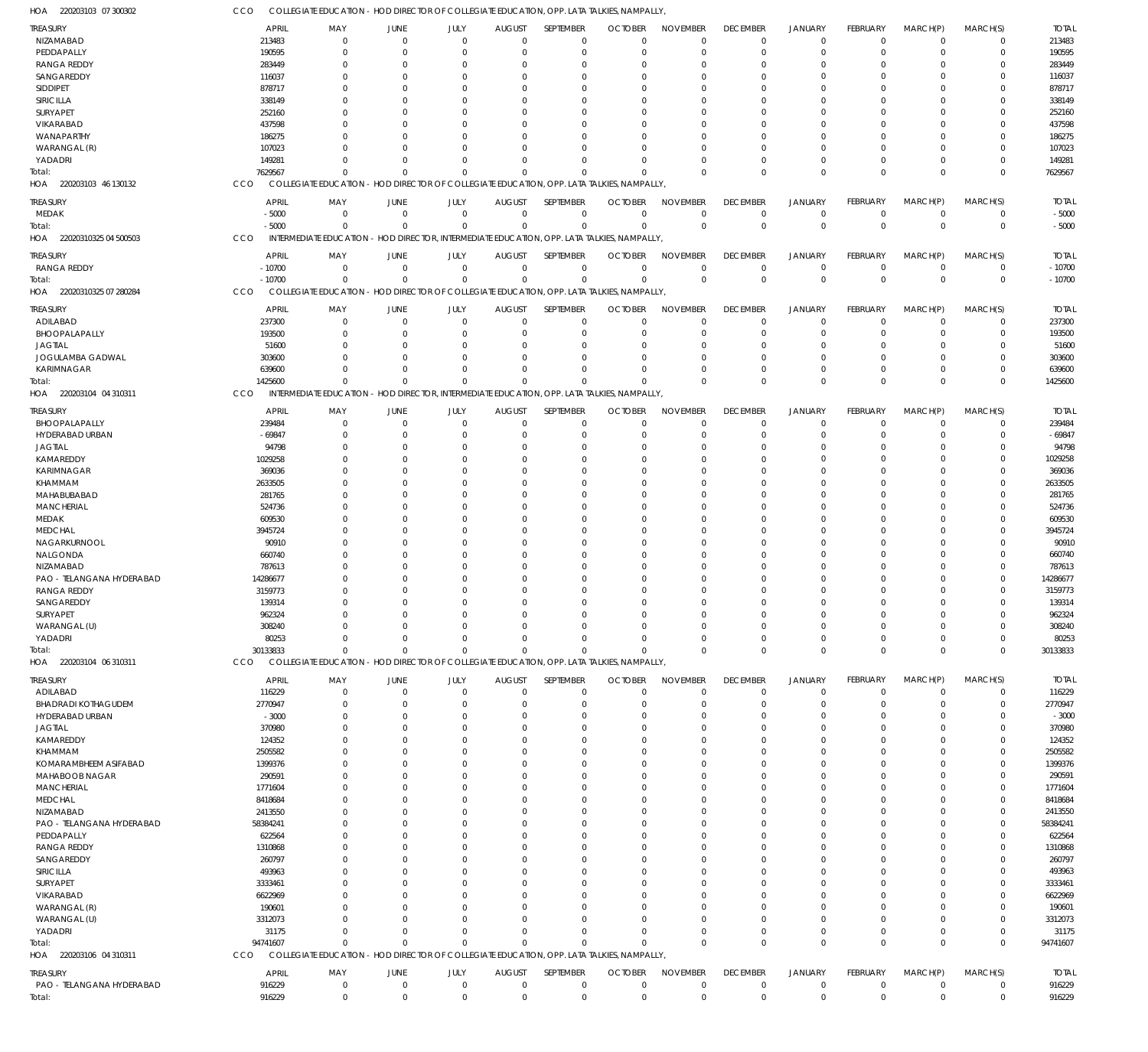| HOA 220204001 01 010011                         | CCO |                  | ADULT EDUCATION - HOD DIRECTOR, ADULT EDUCATION SAIFABAD |                                              |                      |                      |                      |                        |                 |                        |                      |                      |                            |                  |
|-------------------------------------------------|-----|------------------|----------------------------------------------------------|----------------------------------------------|----------------------|----------------------|----------------------|------------------------|-----------------|------------------------|----------------------|----------------------|----------------------------|------------------|
| treasury                                        |     | APRIL            | MAY                                                      | JUNE<br>JULY                                 | <b>AUGUST</b>        | SEPTEMBER            | <b>OCTOBER</b>       | <b>NOVEMBER</b>        | <b>DECEMBER</b> | <b>JANUARY</b>         | <b>FEBRUARY</b>      | MARCH(P)             | MARCH(S)                   | <b>TOTAL</b>     |
| PAO - TELANGANA HYDERABAD                       |     | 402025           | - 0                                                      | $\Omega$<br>$\Omega$                         | $\overline{0}$       | $\mathbf 0$          | 0                    | $\mathbf 0$            | 0               | $^{\circ}$             | $\mathbf 0$          | $\overline{0}$       | $\mathbf 0$                | 402025           |
| Total:                                          |     | 402025           | $\Omega$                                                 | $\Omega$<br>$\Omega$                         | $\Omega$             | $\mathbf 0$          | $\Omega$             | $\mathbf 0$            | $\Omega$        | $\overline{0}$         | $\mathbf 0$          | $\Omega$             | $\mathbf 0$                | 402025           |
| HOA 220204001 01 010012                         | CCO |                  | ADULT EDUCATION - HOD DIRECTOR, ADULT EDUCATION SAIFABAD |                                              |                      |                      |                      |                        |                 |                        |                      |                      |                            |                  |
| treasury                                        |     | <b>APRIL</b>     | MAY                                                      | JULY<br>JUNE                                 | <b>AUGUST</b>        | SEPTEMBER            | <b>OCTOBER</b>       | <b>NOVEMBER</b>        | <b>DECEMBER</b> | <b>JANUARY</b>         | <b>FEBRUARY</b>      | MARCH(P)             | MARCH(S)                   | <b>TOTAL</b>     |
| PAO - TELANGANA HYDERABAD                       |     | 8194             | - 0                                                      | $\overline{0}$<br>$\overline{0}$             | $\overline{0}$       | $\mathbf 0$          | $\Omega$             | $\Omega$               | $\Omega$        | $^{\circ}$             | $\mathbf 0$          | $\overline{0}$       | $\mathbf 0$                | 8194             |
| Total:                                          |     | 8194             | $\Omega$                                                 | $\Omega$<br>$\Omega$                         | $\Omega$             | $\mathbf 0$          | $\Omega$             | $\Omega$               | $\Omega$        | $\Omega$               | $\Omega$             | $\Omega$             | $\mathbf 0$                | 8194             |
| HOA 220204001 01010013                          | CCO |                  | ADULT EDUCATION - HOD DIRECTOR, ADULT EDUCATION SAIFABAD |                                              |                      |                      |                      |                        |                 |                        |                      |                      |                            |                  |
| treasury                                        |     | <b>APRIL</b>     | MAY<br>JUNE                                              | JULY                                         | <b>AUGUST</b>        | SEPTEMBER            | <b>OCTOBER</b>       | <b>NOVEMBER</b>        | <b>DECEMBER</b> | <b>JANUARY</b>         | <b>FEBRUARY</b>      | MARCH(P)             | MARCH(S)                   | <b>TOTAL</b>     |
| PAO - TELANGANA HYDERABAD                       |     | 150732           | $\Omega$                                                 | $\mathbf 0$<br>$\Omega$                      | $\mathbf 0$          | 0                    | 0                    | $^{\circ}$             | $\Omega$        | $^{\circ}$             | $\mathbf 0$          | $^{\circ}$           | 0                          | 150732           |
| Total:                                          |     | 150732           | $\Omega$                                                 | $\Omega$                                     | $\Omega$<br>$\Omega$ | $\mathbf 0$          | $\Omega$             | $\mathbf 0$            | $\Omega$        | $\Omega$               | $\Omega$             | $\Omega$             | $\mathbf 0$                | 150732           |
| HOA 220204001 01 010016                         | CCO |                  | ADULT EDUCATION - HOD DIRECTOR, ADULT EDUCATION SAIFABAD |                                              |                      |                      |                      |                        |                 |                        |                      |                      |                            |                  |
| treasury                                        |     | <b>APRIL</b>     | MAY                                                      | JUNE<br>JULY                                 | <b>AUGUST</b>        | <b>SEPTEMBER</b>     | <b>OCTOBER</b>       | <b>NOVEMBER</b>        | <b>DECEMBER</b> | <b>JANUARY</b>         | <b>FEBRUARY</b>      | MARCH(P)             | MARCH(S)                   | <b>TOTAL</b>     |
| PAO - TELANGANA HYDERABAD                       |     | 116618           | $\Omega$                                                 | $\overline{0}$<br>$\overline{0}$             | $\overline{0}$       | $\mathbf 0$          | $\Omega$             | $\mathbf 0$            | 0               | $\overline{0}$         | $\mathbf 0$          | $\overline{0}$       | $\mathbf 0$                | 116618           |
| Total:                                          |     | 116618           | $\Omega$                                                 | $\Omega$<br>$\Omega$                         | $\Omega$             | $\mathbf 0$          | $\Omega$             | $\mathbf 0$            | $\Omega$        | $\overline{0}$         | $\Omega$             | $\Omega$             | $\mathbf 0$                | 116618           |
| HOA 220204001 03 010011                         | CCO |                  | ADULT EDUCATION - HOD DIRECTOR, ADULT EDUCATION SAIFABAD |                                              |                      |                      |                      |                        |                 |                        |                      |                      |                            |                  |
| treasury                                        |     | APRIL            | MAY                                                      | JULY<br>JUNE                                 | <b>AUGUST</b>        | SEPTEMBER            | <b>OCTOBER</b>       | <b>NOVEMBER</b>        | <b>DECEMBER</b> | <b>JANUARY</b>         | <b>FEBRUARY</b>      | MARCH(P)             | MARCH(S)                   | <b>TOTAL</b>     |
| ADILABAD                                        |     | 190115           | 0                                                        | $\overline{0}$<br>0                          | 0                    | 0                    | $\Omega$             | $\Omega$               | $\Omega$        | $^{\circ}$             | $\Omega$             | $^{\circ}$           | 0                          | 190115           |
| KARIMNAGAR                                      |     | 442307           |                                                          | $\Omega$<br>$\Omega$                         | C                    | 0                    | $\Omega$             | $\Omega$               |                 | $\Omega$               | 0                    | $\Omega$             | 0                          | 442307           |
| KHAMMAM                                         |     | 208360           |                                                          | $\Omega$                                     | C                    | 0                    | O                    | $\Omega$               |                 |                        |                      | $\Omega$             | 0                          | 208360           |
| <b>MAHABOOB NAGAR</b>                           |     | 176050           |                                                          | $\Omega$                                     |                      | $\Omega$             |                      | $\Omega$               |                 |                        |                      | $\Omega$             | C                          | 176050           |
| NALGONDA                                        |     | 176090           |                                                          |                                              |                      | $\Omega$             |                      | $\Omega$               |                 |                        |                      | $\Omega$             | 0                          | 176090           |
| NIZAMABAD                                       |     | 125505           |                                                          |                                              |                      | $\Omega$             |                      | $\Omega$               |                 |                        |                      |                      |                            | 125505           |
| PAO - TELANGANA HYDERABAD<br><b>RANGA REDDY</b> |     | 255456<br>222795 |                                                          |                                              |                      | $\Omega$<br>$\Omega$ | O                    | $\Omega$<br>$\Omega$   |                 |                        |                      | $\Omega$<br>$\Omega$ | 0                          | 255456<br>222795 |
| SANGAREDDY                                      |     | 262840           |                                                          |                                              | C                    | $\Omega$             |                      | $\Omega$               |                 |                        |                      | $\Omega$             | 0                          | 262840           |
| WARANGAL (U)                                    |     | 146350           |                                                          |                                              | $\Omega$             | $\Omega$             | O                    | $\Omega$               |                 | $\Omega$               | 0                    | $\Omega$             | $\Omega$                   | 146350           |
| Total:                                          |     | 2205868          | $\Omega$                                                 |                                              | $\Omega$             | $\Omega$             | $\Omega$             | $\Omega$               | $\Omega$        | $\Omega$               | $\Omega$             | $\Omega$             | $\mathbf 0$                | 2205868          |
| HOA 220204001 03 010012                         | CCO |                  | ADULT EDUCATION - HOD DIRECTOR, ADULT EDUCATION SAIFABAD |                                              |                      |                      |                      |                        |                 |                        |                      |                      |                            |                  |
| treasury                                        |     | <b>APRIL</b>     | MAY<br>JUNE                                              | JULY                                         | <b>AUGUST</b>        | SEPTEMBER            | <b>OCTOBER</b>       | <b>NOVEMBER</b>        | <b>DECEMBER</b> | <b>JANUARY</b>         | <b>FEBRUARY</b>      | MARCH(P)             | MARCH(S)                   | <b>TOTAL</b>     |
| ADILABAD                                        |     | 2975             | - 0                                                      | $\overline{0}$<br>$\Omega$                   | $\Omega$             | 0                    | $\Omega$             | $\Omega$               | $\Omega$        | $\Omega$               | $\Omega$             | - 0                  | 0                          | 2975             |
| KARIMNAGAR                                      |     | 700              | $\Omega$                                                 | $\Omega$<br>$\Omega$                         | $\Omega$             | 0                    | $\Omega$             | $\Omega$               | $\Omega$        | $\Omega$               | 0                    | $\Omega$             | $\mathbf 0$                | 700              |
| KHAMMAM                                         |     | 800              |                                                          | $\Omega$                                     | C                    | $\Omega$             | O                    | $\Omega$               |                 | $\Omega$               |                      | $\Omega$             | $\Omega$                   | 800              |
| <b>MAHABOOB NAGAR</b>                           |     | 900              |                                                          | $\Omega$                                     | $\Omega$             | 0                    | O                    | $\Omega$               |                 | $\Omega$               |                      | $\Omega$             | 0                          | 900              |
| NALGONDA                                        |     | 100              |                                                          | $\Omega$<br>$\Omega$                         | $\Omega$             | $\Omega$             | O                    | $\Omega$               |                 | $\Omega$               |                      | $\Omega$             | $\Omega$                   | 100              |
| PAO - TELANGANA HYDERABAD                       |     | 3700             |                                                          |                                              | C                    | $\Omega$             |                      | $\Omega$               |                 |                        |                      | $\Omega$             | 0                          | 3700             |
| <b>RANGA REDDY</b>                              |     | 3000             |                                                          | $\Omega$<br>$\Omega$                         | $\Omega$             | $\Omega$             | $\Omega$             | $\Omega$               |                 | $\Omega$               |                      | $\Omega$             | $\Omega$                   | 3000             |
| SANGAREDDY                                      |     | 2000             |                                                          | $\Omega$<br>$\Omega$<br>$\Omega$<br>$\Omega$ | $\Omega$<br>$\Omega$ | $\Omega$<br>$\Omega$ |                      | $\Omega$<br>$\Omega$   |                 | $\Omega$<br>$\Omega$   |                      | $\Omega$<br>$\Omega$ | 0                          | 2000             |
| WARANGAL (U)<br>Total:                          |     | 500<br>14675     | $^{\circ}$                                               | $\Omega$                                     | $\Omega$<br>$\Omega$ | $\Omega$             | $\Omega$<br>$\Omega$ | $\Omega$               | $\Omega$        | $\Omega$               | $\Omega$<br>$\Omega$ | $\Omega$             | $\mathbf 0$<br>$\mathbf 0$ | 500<br>14675     |
| HOA 220204001 03 010013                         | CCO |                  | ADULT EDUCATION - HOD DIRECTOR, ADULT EDUCATION SAIFABAD |                                              |                      |                      |                      |                        |                 |                        |                      |                      |                            |                  |
|                                                 |     |                  |                                                          |                                              |                      |                      |                      |                        |                 |                        |                      |                      |                            |                  |
| TREASURY                                        |     | <b>APRIL</b>     | MAY                                                      | JUNE<br>JULY                                 | <b>AUGUST</b>        | <b>SEPTEMBER</b>     | <b>OCTOBER</b>       | <b>NOVEMBER</b>        | <b>DECEMBER</b> | <b>JANUARY</b>         | <b>FEBRUARY</b>      | MARCH(P)             | MARCH(S)                   | <b>TOTAL</b>     |
| ADILABAD<br><b>KARIMNAGAR</b>                   |     | 72938<br>164442  | $\Omega$                                                 | $\Omega$<br>0<br>$\Omega$<br>$\Omega$        | 0<br>C               | 0<br>$\mathbf 0$     | $\Omega$<br>0        | $\Omega$<br>$\Omega$   | $\Omega$        | $^{\circ}$<br>$\Omega$ | $\Omega$             | 0<br>$\Omega$        | $\Omega$                   | 72938<br>164442  |
| KHAMMAM                                         |     | 80014            | $\Omega$                                                 | $\Omega$<br>$\Omega$                         | $\Omega$             | $\Omega$             | $\Omega$             | $\Omega$               |                 | $\Omega$               | 0                    | $\Omega$             | $\Omega$                   | 80014            |
| MAHABOOB NAGAR                                  |     | 67606            |                                                          |                                              |                      |                      |                      |                        |                 |                        |                      |                      |                            | 67606            |
| NALGONDA                                        |     | 67618            | 0                                                        | 0                                            | 0<br>0               | 0                    | $\Omega$             | $\Omega$               |                 | $\Omega$               |                      | 0                    | 0                          | 67618            |
| NIZAMABAD                                       |     | 48121            |                                                          | $\Omega$                                     | C                    | 0                    | 0                    | $\Omega$               |                 |                        |                      | $\Omega$             |                            | 48121            |
| PAO - TELANGANA HYDERABAD                       |     | 103913           |                                                          |                                              |                      | $\Omega$             | 0                    | $\Omega$               |                 |                        |                      | $\Omega$             |                            | 103913           |
| <b>RANGA REDDY</b>                              |     | 85428            |                                                          |                                              |                      | $\Omega$             |                      | $\Omega$               |                 |                        |                      | $\Omega$             |                            | 85428            |
| SANGAREDDY                                      |     | 101043           |                                                          |                                              | C                    | $\Omega$             |                      | $\Omega$               |                 |                        |                      | $\Omega$             | C                          | 101043           |
| WARANGAL (U)                                    |     | 56179<br>847302  | $\Omega$                                                 | $\Omega$                                     | C<br>$\Omega$        | $\Omega$<br>$\Omega$ | $\Omega$             | $\Omega$<br>$\Omega$   | $\Omega$        | $\Omega$               | $\Omega$             | $\Omega$<br>$\Omega$ | C<br>$\mathbf 0$           | 56179<br>847302  |
| Total:<br>HOA 220204001 03 010016               | CCO |                  | ADULT EDUCATION - HOD DIRECTOR, ADULT EDUCATION SAIFABAD |                                              |                      |                      |                      |                        |                 |                        |                      |                      |                            |                  |
|                                                 |     |                  |                                                          |                                              |                      |                      |                      |                        |                 |                        |                      |                      |                            |                  |
| Treasury                                        |     | <b>APRIL</b>     | JUNE<br>MAY                                              | JULY                                         | <b>AUGUST</b>        | <b>SEPTEMBER</b>     | <b>OCTOBER</b>       | <b>NOVEMBER</b>        | <b>DECEMBER</b> | <b>JANUARY</b>         | <b>FEBRUARY</b>      | MARCH(P)             | MARCH(S)                   | <b>TOTAL</b>     |
| ADILABAD                                        |     | 26360            | 0                                                        | $\mathbf 0$<br>$\mathbf 0$                   | $\mathbf 0$          | $\mathbf 0$          | $\Omega$             | $^{\circ}$<br>$\Omega$ | $\Omega$        | $\overline{0}$         | $\mathbf 0$          | $\overline{0}$       | 0                          | 26360            |
| <b>KARIMNAGAR</b><br>KHAMMAM                    |     | 58487<br>32869   | $\Omega$                                                 | 0<br>$\Omega$                                | 0<br>C               | 0<br>0               | $\Omega$<br>0        | $\Omega$               | $\Omega$        | $^{\circ}$<br>$\Omega$ | $\Omega$             | 0                    | $\mathbf 0$<br>0           | 58487<br>32869   |
| <b>MAHABOOB NAGAR</b>                           |     | 26300            |                                                          | $\Omega$                                     | C                    | $\mathbf 0$          | 0                    | $\Omega$               |                 |                        |                      | $\Omega$             | 0                          | 26300            |
| NALGONDA                                        |     | 25285            |                                                          |                                              | $\Omega$             | $\Omega$             |                      | $\Omega$               |                 | $\Omega$               |                      | $\Omega$             | $\Omega$                   | 25285            |
| NIZAMABAD                                       |     | 17995            |                                                          |                                              |                      | 0                    |                      | $\Omega$               |                 |                        |                      | $\Omega$             | 0                          | 17995            |
| PAO - TELANGANA HYDERABAD                       |     | 65000            |                                                          |                                              |                      | $\Omega$             |                      | $\Omega$               |                 |                        |                      |                      | 0                          | 65000            |
| <b>RANGA REDDY</b>                              |     | 55071            |                                                          |                                              |                      | $\Omega$             |                      | $\Omega$               |                 |                        |                      | $\Omega$             | 0                          | 55071            |
| SANGAREDDY                                      |     | 37040            |                                                          |                                              | $\Omega$             | $\Omega$             |                      | $\Omega$               |                 | $\Omega$               |                      | $\Omega$             | $\Omega$                   | 37040            |
| WARANGAL (U)                                    |     | 22192            | $\Omega$                                                 |                                              | $\Omega$             | $\Omega$             | O                    | $\Omega$               |                 | $\Omega$               | 0                    | $\mathbf 0$          | $\mathbf 0$                | 22192            |
| Total:                                          |     | 366599           | $\Omega$                                                 | $\Omega$<br>$\Omega$                         | $\Omega$             | $\Omega$             | $\Omega$             | $\Omega$               | $\Omega$        | $\Omega$               | $\Omega$             | $\Omega$             | $\mathbf 0$                | 366599           |
| HOA 220204001 03 130131                         | CCO |                  | ADULT EDUCATION - HOD DIRECTOR, ADULT EDUCATION SAIFABAD |                                              |                      |                      |                      |                        |                 |                        |                      |                      |                            |                  |
| treasury                                        |     | APRIL            | MAY<br>JUNE                                              | JULY                                         | <b>AUGUST</b>        | SEPTEMBER            | <b>OCTOBER</b>       | <b>NOVEMBER</b>        | <b>DECEMBER</b> | <b>JANUARY</b>         | FEBRUARY             | MARCH(P)             | MARCH(S)                   | <b>TOTAL</b>     |
| PAO - TELANGANA HYDERABAD                       |     | 1375             | 0                                                        | $\mathbf 0$<br>$\mathbf 0$                   | $\overline{0}$       | $\mathbf 0$          | $\mathbf 0$          | $\mathbf 0$            | $\mathbf 0$     | $^{\circ}$             | $\mathbf 0$          | $^{\circ}$           | 0                          | 1375             |
| Total:                                          |     | 1375             | $\Omega$                                                 | $\overline{0}$<br>$\mathbf 0$                | $\mathbf 0$          | $\mathbf 0$          | $\Omega$             | $\mathbf 0$            | $\mathbf{0}$    | $\overline{0}$         | $\mathbf{0}$         | $\overline{0}$       | $\mathbf 0$                | 1375             |
| HOA 220204001 03 130135                         | CCO |                  | ADULT EDUCATION - HOD DIRECTOR, ADULT EDUCATION SAIFABAD |                                              |                      |                      |                      |                        |                 |                        |                      |                      |                            |                  |
| treasury                                        |     | <b>APRIL</b>     | MAY<br>JUNE                                              | JULY                                         | <b>AUGUST</b>        | SEPTEMBER            | <b>OCTOBER</b>       | <b>NOVEMBER</b>        | <b>DECEMBER</b> | JANUARY                | FEBRUARY             | MARCH(P)             | MARCH(S)                   | <b>TOTAL</b>     |
| PAO - TELANGANA HYDERABAD                       |     | 1386             | - 0                                                      | $\overline{0}$<br>$\overline{0}$             | $\overline{0}$       | $\mathbf 0$          | 0                    | $^{\circ}$             | 0               | $^{\circ}$             | 0                    | $\overline{0}$       | 0                          | 1386             |
| Total:                                          |     | 1386             | $\Omega$                                                 | $\Omega$<br>$\Omega$                         | $\Omega$             | $\mathbf 0$          | $\mathbf{0}$         | $\mathbf 0$            | $\mathbf{0}$    | $\overline{0}$         | $\mathbf{0}$         | $\overline{0}$       | $\mathbf 0$                | 1386             |
| HOA 220204001 03 300302                         | CCO |                  | ADULT EDUCATION - HOD DIRECTOR, ADULT EDUCATION SAIFABAD |                                              |                      |                      |                      |                        |                 |                        |                      |                      |                            |                  |
| treasury                                        |     | <b>APRIL</b>     | MAY                                                      | JULY<br>JUNE                                 | <b>AUGUST</b>        | SEPTEMBER            | <b>OCTOBER</b>       | <b>NOVEMBER</b>        | <b>DECEMBER</b> | JANUARY                | <b>FEBRUARY</b>      | MARCH(P)             | MARCH(S)                   | <b>TOTAL</b>     |
| PAO - TELANGANA HYDERABAD                       |     | 30758            | $^{\circ}$                                               | $\mathbf 0$<br>$\mathbf 0$                   | $\overline{0}$       | $\mathbf 0$          | $\mathbf 0$          | $\mathbf 0$            | $\mathbf 0$     | $\overline{0}$         | $\mathbf 0$          | $\overline{0}$       | $\mathbf 0$                | 30758            |
| Total:                                          |     | 30758            | $\mathbf 0$                                              | $\mathbf 0$<br>$\mathbf 0$                   | $\mathbf{0}$         | $\mathbf 0$          | $\mathbf 0$          | $\mathbf 0$            | $\mathbf 0$     | $\mathbf 0$            | $\mathbf 0$          | $\overline{0}$       | $\mathbf 0$                | 30758            |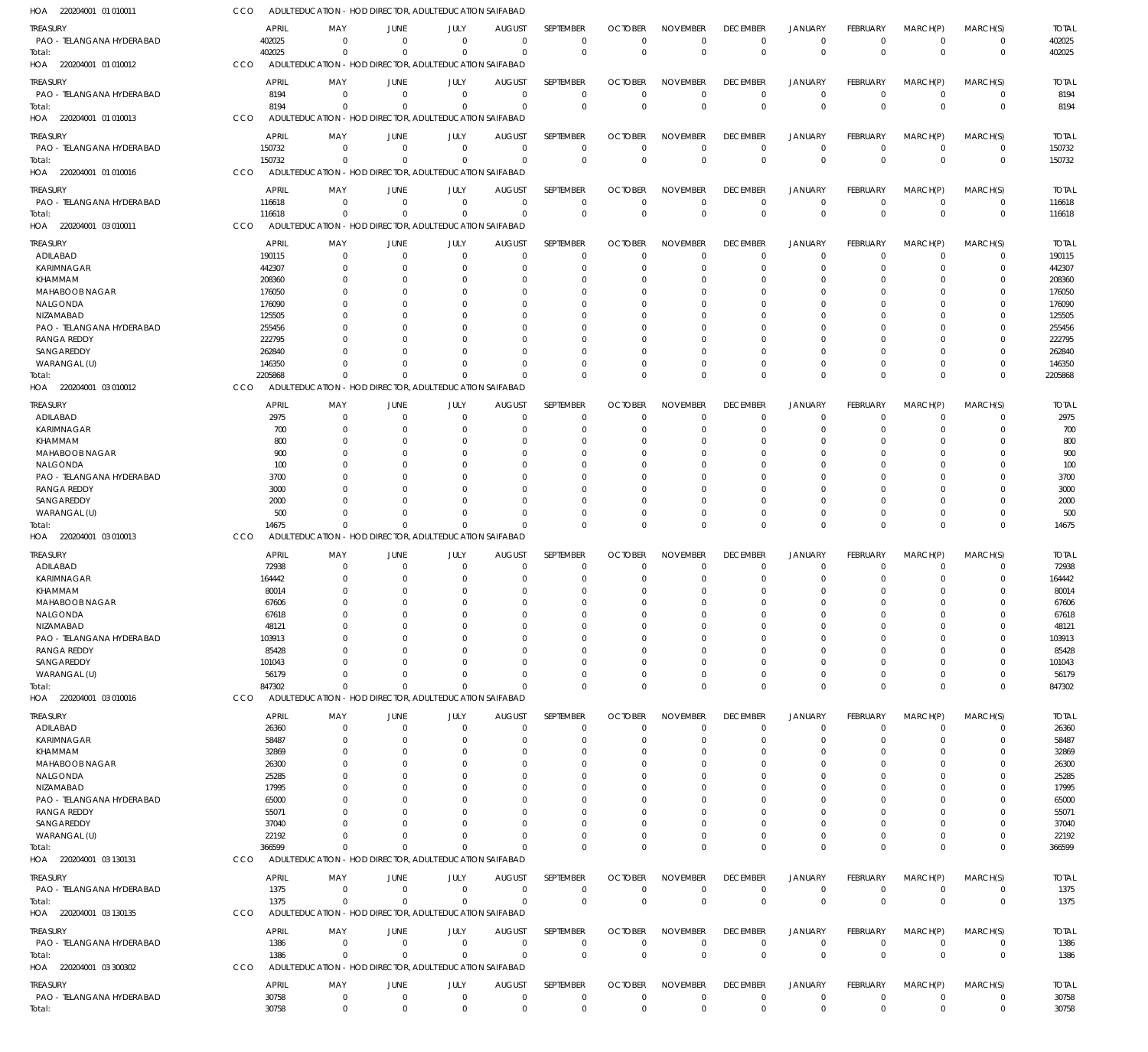| HOA 220205102 05 310311      | CCO |                   |                      | SCHOOL EDUCATION - HOD DIRECTOR OF SCHOOL EDUCATION SAIFABAD |                      |                      |                            |                |                      |                         |                               |                      |                  |                            |                   |
|------------------------------|-----|-------------------|----------------------|--------------------------------------------------------------|----------------------|----------------------|----------------------------|----------------|----------------------|-------------------------|-------------------------------|----------------------|------------------|----------------------------|-------------------|
| <b>TREASURY</b>              |     | <b>APRIL</b>      | MAY                  | <b>JUNE</b>                                                  | JULY                 | <b>AUGUST</b>        | SEPTEMBER                  | <b>OCTOBER</b> | <b>NOVEMBER</b>      | <b>DECEMBER</b>         | <b>JANUARY</b>                | <b>FEBRUARY</b>      | MARCH(P)         | MARCH(S)                   | <b>TOTAL</b>      |
| JAGTIAL                      |     | 1081364           | $\Omega$             | $\overline{0}$                                               | $\Omega$             | $\mathbf 0$          | $\mathbf 0$                | $\Omega$       | $\overline{0}$       | $\mathbf 0$             | $\mathbf 0$                   | $\Omega$             | $\mathbf 0$      | 0                          | 1081364           |
| Total:                       |     | 1081364           | $\Omega$             | $\Omega$                                                     | $\Omega$             | $\Omega$             | $\mathbf 0$                | $\Omega$       | $\Omega$             | $\mathbf 0$             | $\mathbf{0}$                  | $\Omega$             | $\Omega$         | $\mathbf 0$                | 1081364           |
| HOA 220205103 06 310311      | CCO |                   |                      | SCHOOL EDUCATION - HOD DIRECTOR OF SCHOOL EDUCATION SAIFABAD |                      |                      |                            |                |                      |                         |                               |                      |                  |                            |                   |
| <b>TREASURY</b>              |     | <b>APRIL</b>      | MAY                  | <b>JUNE</b>                                                  | JULY                 | <b>AUGUST</b>        | SEPTEMBER                  | <b>OCTOBER</b> | <b>NOVEMBER</b>      | <b>DECEMBER</b>         | <b>JANUARY</b>                | <b>FEBRUARY</b>      | MARCH(P)         | MARCH(S)                   | <b>TOTAL</b>      |
| KAMAREDDY                    |     | 545636            | 0                    | $\overline{0}$                                               | $\mathbf 0$          | -0                   | $\mathbf 0$                | $\cap$         | $\Omega$             | $\mathbf 0$             | $\overline{0}$                | $\Omega$             | $\mathbf 0$      | $\mathbf 0$                | 545636            |
| MAHABUBABAD                  |     | 214486            | $\Omega$             | $\Omega$                                                     | 0                    | -0                   | $\mathbf 0$                |                |                      | $\mathbf 0$             | $\overline{0}$                | C                    | $\Omega$         | $\mathbf 0$                | 214486            |
| PAO - TELANGANA HYDERABAD    |     | 225804            |                      | $\Omega$                                                     | $\Omega$             | -0                   | $\Omega$                   |                | $\Omega$             | 0                       | $\overline{0}$                | C                    | $\Omega$         | $\mathbf 0$                | 225804            |
| Total:                       |     | 985926            | $\Omega$             | $\Omega$                                                     | $\Omega$             | $\Omega$             | $\Omega$                   |                | $\Omega$             | $\mathbf 0$             | $\mathbf{0}$                  | $\Omega$             | $\Omega$         | $\mathbf 0$                | 985926            |
| HOA 220280001 01 010011      | CCO |                   |                      | SCHOOL EDUCATION - HOD DIRECTOR OF SCHOOL EDUCATION SAIFABAD |                      |                      |                            |                |                      |                         |                               |                      |                  |                            |                   |
| <b>TREASURY</b>              |     | <b>APRIL</b>      | MAY                  | <b>JUNE</b>                                                  | JULY                 | <b>AUGUST</b>        | SEPTEMBER                  | <b>OCTOBER</b> | <b>NOVEMBER</b>      | <b>DECEMBER</b>         | <b>JANUARY</b>                | <b>FEBRUARY</b>      | MARCH(P)         | MARCH(S)                   | <b>TOTAL</b>      |
| PAO - TELANGANA HYDERABAD    |     | 2394602           | $\Omega$             | $\Omega$                                                     | $\mathbf 0$          | $\mathbf 0$          | $\mathbf 0$                | $\Omega$       | $\Omega$             | $\mathbf 0$             | $\mathbf 0$                   | $\Omega$             | $^{\circ}$       | $\mathbf 0$                | 2394602           |
| Total:                       |     | 2394602           | $\Omega$             | $\Omega$                                                     | $\Omega$             | $\Omega$             | $\mathbf 0$                | $\mathbf{0}$   | $\Omega$             | $\mathbf 0$             | $\mathbf 0$                   | $\Omega$             | $\overline{0}$   | $\mathbf 0$                | 2394602           |
| HOA 220280001 01 010012      | CCO |                   |                      | SCHOOL EDUCATION - HOD DIRECTOR OF SCHOOL EDUCATION SAIFABAD |                      |                      |                            |                |                      |                         |                               |                      |                  |                            |                   |
| <b>TREASURY</b>              |     | <b>APRIL</b>      | MAY                  | <b>JUNE</b>                                                  | JULY                 | <b>AUGUST</b>        | SEPTEMBER                  | <b>OCTOBER</b> | <b>NOVEMBER</b>      | <b>DECEMBER</b>         | <b>JANUARY</b>                | <b>FEBRUARY</b>      | MARCH(P)         | MARCH(S)                   | <b>TOTAL</b>      |
| PAO - TELANGANA HYDERABAD    |     | 48029             | 0                    | $\overline{0}$                                               | $\mathbf 0$          | $\mathbf 0$          | $\mathbf 0$                | $\Omega$       | $^{\circ}$           | $\mathbf 0$             | $\mathbf 0$                   | $\mathbf 0$          | $\mathbf 0$      | $\mathbf 0$                | 48029             |
| Total:                       |     | 48029             | $\Omega$             | $\Omega$                                                     | $\mathbf 0$          | $\mathbf 0$          | $\mathbf 0$                | $\Omega$       | $\Omega$             | $\mathbf 0$             | $\mathbf 0$                   | $\Omega$             | $\Omega$         | $\mathbf 0$                | 48029             |
| HOA 220280001 01 010013      | CCO |                   |                      | SCHOOL EDUCATION - HOD DIRECTOR OF SCHOOL EDUCATION SAIFABAD |                      |                      |                            |                |                      |                         |                               |                      |                  |                            |                   |
| TREASURY                     |     | <b>APRIL</b>      | MAY                  | <b>JUNE</b>                                                  | JULY                 | <b>AUGUST</b>        | SEPTEMBER                  | <b>OCTOBER</b> | <b>NOVEMBER</b>      | <b>DECEMBER</b>         | <b>JANUARY</b>                | <b>FEBRUARY</b>      | MARCH(P)         | MARCH(S)                   | <b>TOTAL</b>      |
| PAO - TELANGANA HYDERABAD    |     | 902615            | $\Omega$             | $\Omega$                                                     | $\Omega$             | $\mathbf 0$          | $\mathbf 0$                | $\Omega$       | $\overline{0}$       | $\mathbf 0$             | $\mathbf 0$                   | $\mathbf 0$          | $\mathbf 0$      | 0                          | 902615            |
| Total:                       |     | 902615            | $\Omega$             | $\Omega$                                                     | $\Omega$             | $\Omega$             | $\mathbf 0$                | $\Omega$       | $\Omega$             | $\mathbf 0$             | $\mathbf{0}$                  | $\Omega$             | $\Omega$         | $\mathbf 0$                | 902615            |
| HOA 220280001 01 010016      | CCO |                   |                      | SCHOOL EDUCATION - HOD DIRECTOR OF SCHOOL EDUCATION SAIFABAD |                      |                      |                            |                |                      |                         |                               |                      |                  |                            |                   |
| <b>TREASURY</b>              |     | <b>APRIL</b>      | MAY                  | <b>JUNE</b>                                                  | JULY                 | <b>AUGUST</b>        | SEPTEMBER                  | <b>OCTOBER</b> | <b>NOVEMBER</b>      | <b>DECEMBER</b>         | <b>JANUARY</b>                | <b>FEBRUARY</b>      | MARCH(P)         | MARCH(S)                   | <b>TOTAL</b>      |
| PAO - TELANGANA HYDERABAD    |     | 665563            | $\mathbf 0$          | $\Omega$                                                     | $\mathbf 0$          | $\mathbf 0$          | $\mathbf 0$                | $\Omega$       | $\Omega$             | $\mathbf 0$             | $\mathbf 0$                   | $\mathbf 0$          | $\overline{0}$   | $\mathbf 0$                | 665563            |
| Total:                       |     | 665563            | $\Omega$             | $\Omega$                                                     | $\mathbf 0$          | $\mathbf 0$          | $\mathbf 0$                | $\Omega$       | $\Omega$             | $\mathbf 0$             | $\mathbf 0$                   | $\Omega$             | $\mathbf 0$      | $\mathbf 0$                | 665563            |
| HOA 220280001 01 010017      | CCO |                   |                      | SCHOOL EDUCATION - HOD DIRECTOR OF SCHOOL EDUCATION SAIFABAD |                      |                      |                            |                |                      |                         |                               |                      |                  |                            |                   |
| TREASURY                     |     | <b>APRIL</b>      | MAY                  | <b>JUNE</b>                                                  | JULY                 | <b>AUGUST</b>        | SEPTEMBER                  | <b>OCTOBER</b> | <b>NOVEMBER</b>      | <b>DECEMBER</b>         | <b>JANUARY</b>                | <b>FEBRUARY</b>      | MARCH(P)         | MARCH(S)                   | <b>TOTAL</b>      |
| PAO - TELANGANA HYDERABAD    |     | 39650             | $\Omega$             | $\Omega$                                                     | $\mathbf 0$          | $\mathbf 0$          | $\mathbf 0$                | $\Omega$       | $\overline{0}$       | $\mathbf 0$             | $\mathbf 0$                   | $\mathbf 0$          | $\overline{0}$   | $\mathbf 0$                | 39650             |
| Total:                       |     | 39650             | $\Omega$             | $\Omega$                                                     | $\Omega$             | $\Omega$             | $\mathbf 0$                | $\mathbf{0}$   | $\mathbf 0$          | $\mathbf 0$             | $\mathbf 0$                   | $\Omega$             | $\mathbf 0$      | $\mathbf 0$                | 39650             |
| HOA 220280001 01 010018      | CCO |                   |                      | SCHOOL EDUCATION - HOD DIRECTOR OF SCHOOL EDUCATION SAIFABAD |                      |                      |                            |                |                      |                         |                               |                      |                  |                            |                   |
| <b>TREASURY</b>              |     | <b>APRIL</b>      | MAY                  | JUNE                                                         | JULY                 | <b>AUGUST</b>        | SEPTEMBER                  | <b>OCTOBER</b> | <b>NOVEMBER</b>      | <b>DECEMBER</b>         | <b>JANUARY</b>                | <b>FEBRUARY</b>      | MARCH(P)         | MARCH(S)                   | <b>TOTAL</b>      |
| PAO - TELANGANA HYDERABAD    |     | 72506             | $\mathbf 0$          | $\overline{0}$                                               | $\mathbf 0$          | $\mathbf 0$          | $\mathbf 0$                | $\Omega$       | $^{\circ}$           | $\mathbf 0$             | $\mathbf 0$                   | $\mathbf 0$          | $\mathbf 0$      | $\mathbf 0$                | 72506             |
| Total:                       |     | 72506             | $\Omega$             | $\Omega$                                                     | $\mathbf 0$          | $\Omega$             | $\mathbf 0$                | $\Omega$       | $\Omega$             | $\mathbf 0$             | $\mathbf 0$                   | $\Omega$             | $\overline{0}$   | $\mathbf 0$                | 72506             |
| HOA 220280001 01 130135      | CCO |                   |                      | SCHOOL EDUCATION - HOD DIRECTOR OF SCHOOL EDUCATION SAIFABAD |                      |                      |                            |                |                      |                         |                               |                      |                  |                            |                   |
| TREASURY                     |     | <b>APRIL</b>      | MAY                  | <b>JUNE</b>                                                  | JULY                 | <b>AUGUST</b>        | SEPTEMBER                  | <b>OCTOBER</b> | <b>NOVEMBER</b>      | <b>DECEMBER</b>         | <b>JANUARY</b>                | <b>FEBRUARY</b>      | MARCH(P)         | MARCH(S)                   | <b>TOTAL</b>      |
| PAO - TELANGANA HYDERABAD    |     | 144158            | $\Omega$             | $\Omega$                                                     | $\mathbf 0$          | $\mathbf 0$          | $\mathbf 0$                | $\Omega$       | $\Omega$             | $\mathbf 0$             | $\mathbf 0$                   | $\Omega$             | $\mathbf 0$      | $\mathbf 0$                | 144158            |
| Total:                       |     | 144158            | $\Omega$             | $\Omega$                                                     | $\Omega$             | $\Omega$             | $\mathbf 0$                | $\Omega$       | $\Omega$             | $\mathbf 0$             | $\mathbf 0$                   | $\Omega$             | $\Omega$         | $\mathbf 0$                | 144158            |
| HOA 220280001 01 300302      | CCO |                   |                      | SCHOOL EDUCATION - HOD DIRECTOR OF SCHOOL EDUCATION SAIFABAD |                      |                      |                            |                |                      |                         |                               |                      |                  |                            |                   |
| TREASURY                     |     | <b>APRIL</b>      | MAY                  | JUNE                                                         | JULY                 | <b>AUGUST</b>        | <b>SEPTEMBER</b>           | <b>OCTOBER</b> | <b>NOVEMBER</b>      | <b>DECEMBER</b>         | <b>JANUARY</b>                | <b>FEBRUARY</b>      | MARCH(P)         | MARCH(S)                   | <b>TOTAL</b>      |
| PAO - TELANGANA HYDERABAD    |     | 251694            | $\mathbf 0$          | $\overline{0}$                                               | $\mathbf 0$          | $\mathbf 0$          | $\mathbf 0$                | $\Omega$       | $\overline{0}$       | $\mathbf 0$             | $\mathbf 0$                   | $\mathbf 0$          | $\mathbf 0$      | $\mathbf 0$                | 251694            |
| Total:                       |     | 251694            | $\Omega$             | $\Omega$                                                     | $\mathbf 0$          | $\mathbf 0$          | $\mathbf 0$                | $\mathbf{0}$   | $\Omega$             | $\mathbf 0$             | $\mathbf 0$                   | $\Omega$             | $\Omega$         | $\mathbf 0$                | 251694            |
| HOA 220280001 03 010011      | CCO |                   |                      | SCHOOL EDUCATION - HOD DIRECTOR OF SCHOOL EDUCATION SAIFABAD |                      |                      |                            |                |                      |                         |                               |                      |                  |                            |                   |
| <b>TREASURY</b>              |     | <b>APRIL</b>      | MAY                  | <b>JUNE</b>                                                  | JULY                 | <b>AUGUST</b>        | <b>SEPTEMBER</b>           | <b>OCTOBER</b> | <b>NOVEMBER</b>      | <b>DECEMBER</b>         | <b>JANUARY</b>                | FEBRUARY             | MARCH(P)         | MARCH(S)                   | <b>TOTAL</b>      |
| ADILABAD                     |     | 834890            | $\mathbf 0$          | $\overline{0}$                                               | $\mathbf 0$          | $\mathbf 0$          | $\mathbf 0$                | $\mathbf 0$    | $\overline{0}$       | $\overline{0}$          | $\overline{0}$                | $\mathbf 0$          | $\mathbf 0$      | 0                          | 834890            |
| <b>BHADRADI KOTHAGUDEM</b>   |     | 427324            | 0                    | $\mathbf 0$                                                  | $\mathbf 0$          | $\mathbf 0$          | $\mathbf 0$                | $\Omega$       | $\Omega$             | $\mathbf 0$             | $\overline{0}$                | $\Omega$             | $\mathbf 0$      | $\mathbf 0$                | 427324            |
| BHOOPALAPALLY                |     | 163730            | 0                    | $\overline{0}$                                               | $\mathbf 0$          | 0                    | $\mathbf 0$                | $\Omega$       | $\overline{0}$       | $\mathbf 0$             | $\overline{0}$                | $\Omega$             | $\mathbf 0$      | $\mathbf 0$                | 163730            |
| <b>JAGTIAL</b>               |     | 345896            | 0                    | $\mathbf 0$                                                  | $\Omega$             | $\Omega$             | $\mathbf 0$                | $\Omega$       | $\Omega$             | $\mathbf 0$             | $\overline{0}$                | $\Omega$             | 0                | $\mathbf 0$                | 345896            |
| <b>JANGAON</b>               |     | 446800            | $\Omega$             | $\Omega$                                                     | $\Omega$             | 0                    | $\mathbf 0$                | $\Omega$       | $\Omega$             | $\Omega$                | $\Omega$                      | $\Omega$             | $\mathbf 0$      | $\mathbf 0$                | 446800            |
| JOGULAMBA GADWAL             |     | 486251            | 0                    | $\mathbf 0$                                                  | $\Omega$             | 0                    | $\mathbf 0$                |                | $\overline{0}$       | $\mathbf 0$             | $\overline{0}$                | $\Omega$             | 0                | $\mathbf 0$                | 486251            |
| KAMAREDDY<br>KARIMNAGAR      |     | 385432<br>616525  | $\Omega$<br>$\Omega$ | $\Omega$<br>$\Omega$                                         | $\Omega$<br>$\Omega$ | $\Omega$<br>0        | $\mathbf 0$<br>$\mathbf 0$ | $\Omega$       | $\Omega$<br>$\Omega$ | $\Omega$<br>$\mathbf 0$ | $\Omega$<br>$\overline{0}$    | $\Omega$<br>$\Omega$ | $\mathbf 0$<br>0 | $\mathbf 0$<br>$\mathbf 0$ | 385432<br>616525  |
| <b>KHAMMAM</b>               |     | 1045941           | $\Omega$             | $\Omega$                                                     | $\Omega$             | $\mathbf 0$          | $\mathbf 0$                | $\Omega$       | $\Omega$             | $\Omega$                | $\overline{0}$                | $\Omega$             | $\mathbf 0$      | $\mathbf 0$                | 1045941           |
| KOMARAMBHEEM ASIFABAD        |     | 285100            | $\Omega$             | $\Omega$                                                     | $\Omega$             | 0                    | $\mathbf 0$                |                | $\Omega$             | $\mathbf 0$             | $\overline{0}$                | $\Omega$             | 0                | $\mathbf 0$                | 285100            |
| MAHABOOB NAGAR               |     | 413040            | $\Omega$             | $\Omega$                                                     | $\Omega$             | $\Omega$             | $\mathbf 0$                | $\Omega$       | $\Omega$             | $\Omega$                | $\Omega$                      | $\Omega$             | $\mathbf 0$      | $\mathbf 0$                | 413040            |
| MAHABUBABAD                  |     | 362050            | 0                    | $\mathbf 0$                                                  | $\Omega$             | 0                    | $\mathbf 0$                |                | $\Omega$             | $\mathbf 0$             | $\overline{0}$                | $\Omega$             | 0                | $\mathbf 0$                | 362050            |
| <b>MANCHERIAL</b>            |     | 469399            | $\Omega$             | $\Omega$                                                     | $\Omega$             | 0                    | $\mathbf 0$                | $\Omega$       | $\Omega$             | $\Omega$                | $\Omega$                      | $\Omega$             | $\mathbf 0$      | $\mathbf 0$                | 469399            |
| MEDAK                        |     | 346400            | $\Omega$             | $\Omega$                                                     | $\Omega$             | $\Omega$             | $\mathbf 0$                |                | $\Omega$             | $\Omega$                | $\mathbf 0$                   | $\Omega$             | 0                | $\mathbf 0$                | 346400            |
| <b>MEDCHAL</b>               |     | 426450            | $\Omega$             | $\Omega$                                                     | $\Omega$             | $\Omega$             | $\mathbf 0$                | $\Omega$       | $\Omega$             | $\Omega$                | $\Omega$                      | $\Omega$             | $\mathbf 0$      | $\mathbf 0$                | 426450            |
| Mulugu                       |     | 102950            | 0                    | $\mathbf 0$                                                  | $\Omega$             | 0                    | $\mathbf 0$                |                | $\Omega$             | $\mathbf 0$             | $\overline{0}$                | $\Omega$             | 0                | $\mathbf 0$                | 102950            |
| NAGARKURNOOL                 |     | 344880            | $\Omega$             | $\Omega$                                                     | $\Omega$             | $\Omega$             | $\mathbf 0$                | $\Omega$       | $\Omega$             | $\Omega$                | $\Omega$                      | $\Omega$             | $\mathbf 0$      | $\mathbf 0$                | 344880            |
| NALGONDA<br>NIRMAL           |     | 1000065<br>260920 | $\Omega$<br>$\Omega$ | $\Omega$<br>$\Omega$                                         | $\Omega$<br>$\Omega$ | 0<br>0               | $\mathbf 0$<br>$\mathbf 0$ | $\Omega$       | $\Omega$<br>$\Omega$ | $\mathbf 0$<br>$\Omega$ | $\mathbf 0$<br>$\overline{0}$ | $\Omega$<br>$\Omega$ | 0<br>$\mathbf 0$ | $\mathbf 0$<br>$\mathbf 0$ | 1000065<br>260920 |
| NIZAMABAD                    |     | 877800            | $\Omega$             | $\Omega$                                                     | $\Omega$             | 0                    | $\mathbf 0$                |                | $\Omega$             | $\Omega$                | $\overline{0}$                | $\Omega$             | 0                | $\mathbf 0$                | 877800            |
| Narayanpet                   |     | 159010            | $\Omega$             | $\Omega$                                                     | $\Omega$             | $\Omega$             | $\mathbf 0$                | $\Omega$       | $\Omega$             | $\Omega$                | $\Omega$                      | $\Omega$             | $\mathbf 0$      | $\mathbf 0$                | 159010            |
| PAO - TELANGANA HYDERABAD    |     | 4869159           | 0                    | $\Omega$                                                     | $\Omega$             | 0                    | $\mathbf 0$                |                | $\overline{0}$       | $\mathbf 0$             | $\overline{0}$                | $\Omega$             | 0                | $\mathbf 0$                | 4869159           |
| PEDDAPALLY                   |     | 197420            | $\Omega$             | $\Omega$                                                     | $\Omega$             | $\Omega$             | $\mathbf 0$                | $\Omega$       | $\Omega$             | $\Omega$                | $\Omega$                      | $\Omega$             | 0                | $\mathbf 0$                | 197420            |
| <b>RANGA REDDY</b>           |     | 461130            | $\Omega$             | $\Omega$                                                     | $\Omega$             | $\Omega$             | $\mathbf 0$                |                | $\Omega$             | $\Omega$                | $\overline{0}$                | $\Omega$             | 0                | $\mathbf 0$                | 461130            |
| SANGAREDDY                   |     | 680275            | $\Omega$             | $\Omega$                                                     | $\Omega$             | $\mathbf 0$          | $\mathbf 0$                | $\Omega$       | $\Omega$             | $\Omega$                | $\Omega$                      | $\Omega$             | $\mathbf 0$      | $\mathbf 0$                | 680275            |
| SIDDIPET                     |     | 286450            | 0                    | $\Omega$                                                     | $\Omega$             | 0                    | $\mathbf 0$                |                | $\overline{0}$       | $\mathbf 0$             | $\overline{0}$                | $\Omega$             | 0                | $\mathbf 0$                | 286450            |
| SIRICILLA                    |     |                   |                      |                                                              | $\Omega$             | $\Omega$             | $\mathbf 0$                | $\Omega$       | $\Omega$             | $\Omega$                | $\Omega$                      | $\Omega$             | $\mathbf 0$      | $\mathbf 0$                | 230135            |
|                              |     | 230135            | $\Omega$             | $\Omega$                                                     |                      |                      |                            |                |                      |                         |                               |                      |                  |                            |                   |
| SURYAPET                     |     | 393316            | $\Omega$             | $\Omega$                                                     | $\Omega$             | 0                    | $\mathbf 0$                |                | $\Omega$             | $\Omega$                | $^{\circ}$                    | $\Omega$             | 0                | $\mathbf 0$                | 393316            |
| VIKARABAD                    |     | 422070            | $\Omega$             | $\Omega$                                                     | $\Omega$             | 0                    | $\mathbf 0$                | $\Omega$       | $\Omega$             | $\Omega$                | $\Omega$                      | $\Omega$             | $\mathbf 0$      | $\mathbf 0$                | 422070            |
| WANAPARTHY                   |     | 417510            | $\Omega$<br>$\Omega$ | $\Omega$<br>$\Omega$                                         | $\Omega$<br>$\Omega$ | $\Omega$<br>$\Omega$ | $\mathbf 0$<br>$\mathbf 0$ | $\Omega$       | $\Omega$<br>$\Omega$ | $\mathbf 0$<br>$\Omega$ | $\Omega$<br>$\Omega$          | $\Omega$<br>$\Omega$ | 0<br>$\mathbf 0$ | $\mathbf 0$<br>$\mathbf 0$ | 417510            |
| WARANGAL (R)<br>WARANGAL (U) |     | 473365<br>1326857 | 0                    | $\mathbf 0$                                                  | $\mathbf 0$          | 0                    | $\mathbf 0$                | $\Omega$       | $\overline{0}$       | $\mathbf 0$             | $\overline{0}$                | $\mathbf 0$          | $\mathbf 0$      | $\mathbf 0$                | 473365<br>1326857 |
| YADADRI                      |     | 407075            | $\mathbf 0$          | $\mathbf 0$                                                  | $\mathbf 0$          | $\mathbf 0$          | $\mathbf 0$                | $\Omega$       | $\mathbf 0$          | $\mathbf 0$             | $\overline{0}$                | $\mathbf 0$          | $\mathbf 0$      | $\mathbf 0$                | 407075            |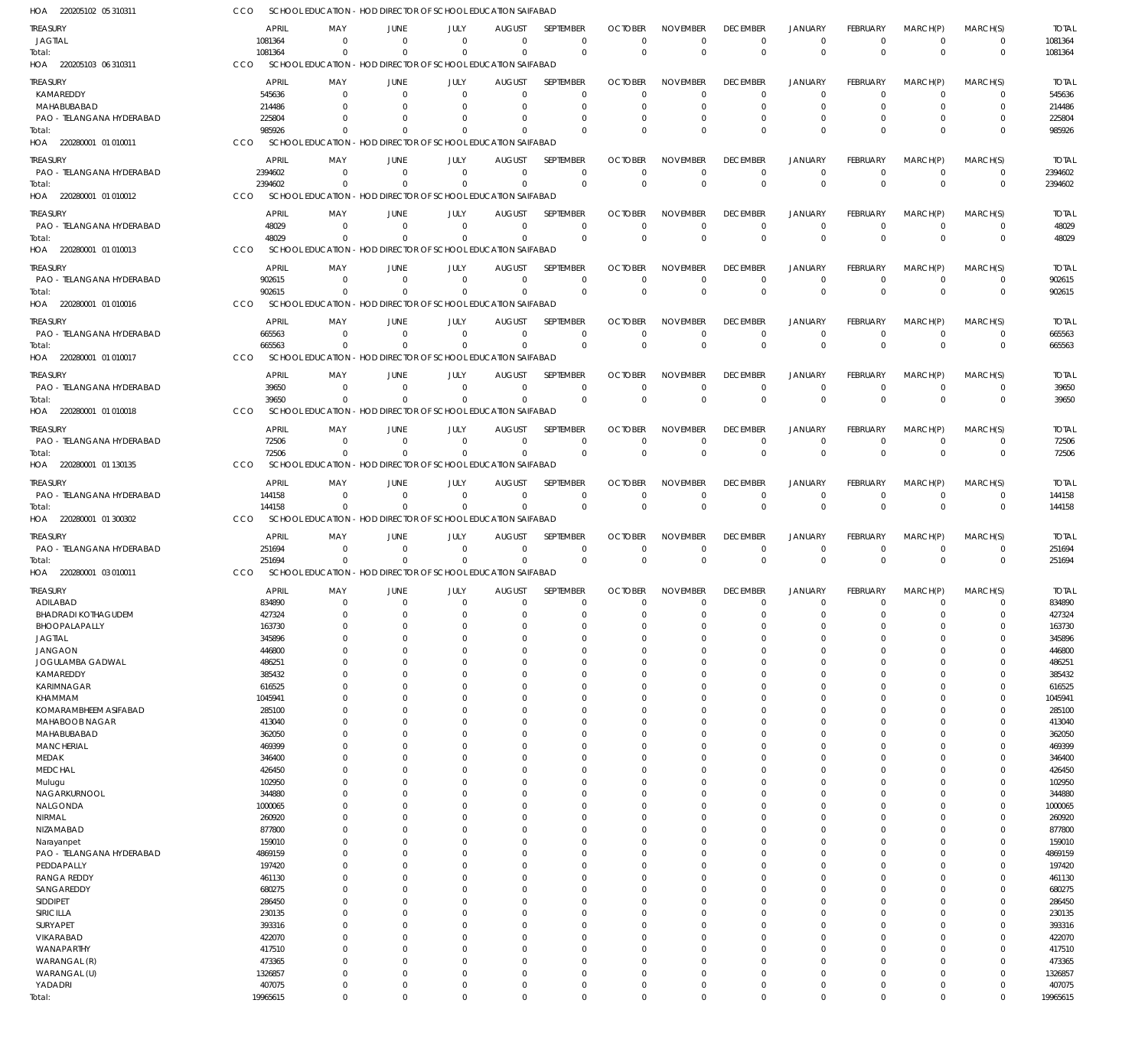220280001 03 010012 HOA CCO SCHOOL EDUCATION - HOD DIRECTOR OF SCHOOL EDUCATION SAIFABAD

| TREASURY                   | <b>APRIL</b> | MAY            | JUNE                                                         | JULY        | <b>AUGUST</b> | <b>SEPTEMBER</b> | <b>OCTOBER</b> | <b>NOVEMBER</b> | <b>DECEMBER</b> | <b>JANUARY</b> | <b>FEBRUARY</b> | MARCH(P)       | MARCH(S)    | <b>TOTAL</b> |
|----------------------------|--------------|----------------|--------------------------------------------------------------|-------------|---------------|------------------|----------------|-----------------|-----------------|----------------|-----------------|----------------|-------------|--------------|
| ADILABAD                   | 4000         | $\mathbf 0$    | $\mathbf 0$                                                  | $\mathbf 0$ | $\mathbf 0$   | $\mathbf 0$      | $\mathbf 0$    | $\mathbf 0$     | $\mathbf 0$     | $\mathbf 0$    | $\overline{0}$  | $\mathbf 0$    | $\mathbf 0$ | 4000         |
| <b>BHADRADI KOTHAGUDEM</b> | 14916        | $\mathbf 0$    | $\mathbf 0$                                                  | $\mathbf 0$ | $\mathbf 0$   | $\mathbf 0$      | 0              | $\mathbf 0$     | $\overline{0}$  | $\mathbf 0$    | $\overline{0}$  | $\overline{0}$ | $^{\circ}$  | 14916        |
| BHOOPALAPALLY              | 2000         | $\mathbf 0$    | 0                                                            | $\mathbf 0$ | $\Omega$      | $\mathbf 0$      | $\Omega$       | $\mathbf 0$     | 0               | $\mathbf 0$    | $\Omega$        | $\Omega$       | $\Omega$    | 2000         |
| <b>JAGTIAL</b>             | 420          | $\mathbf 0$    | 0                                                            | $\mathbf 0$ | $\Omega$      | $\mathbf 0$      | $\Omega$       | $\mathbf 0$     | $\Omega$        | $\mathbf 0$    | $\Omega$        | $\Omega$       | $\Omega$    | 420          |
| <b>KARIMNAGAR</b>          | 5210         | $\mathbf 0$    | $\Omega$                                                     | $\Omega$    | $\Omega$      | $\mathbf 0$      | $\Omega$       | $\mathbf 0$     | $\Omega$        | $\mathbf 0$    | $\Omega$        | $\Omega$       | $\Omega$    | 5210         |
| KHAMMAM                    | 11733        | $\mathbf 0$    | $\Omega$                                                     | $\Omega$    | $\Omega$      | $\mathbf 0$      | $\Omega$       | $\mathbf 0$     | $\Omega$        | $\mathbf 0$    | $\Omega$        | $\Omega$       | $\Omega$    | 11733        |
| MAHABOOB NAGAR             | 715          | $\mathbf 0$    | $\Omega$                                                     | $\Omega$    | $\Omega$      | $\mathbf 0$      | $\Omega$       | $\Omega$        | $\Omega$        | $\mathbf 0$    | $\Omega$        | $\Omega$       | $\Omega$    | 715          |
| MAHABUBABAD                | 420          | $\mathbf 0$    | $\Omega$                                                     | $\Omega$    | $\Omega$      | $\mathbf 0$      | $\Omega$       | $\mathbf 0$     | $\Omega$        | $\Omega$       | $\Omega$        | $\Omega$       | $\Omega$    | 420          |
| NALGONDA                   | 8100         | $\mathbf 0$    | $\Omega$                                                     | $\Omega$    | $\Omega$      | $\mathbf 0$      | $\Omega$       | $\mathbf 0$     | $\Omega$        | $\mathbf 0$    | $\Omega$        | $\Omega$       | $\Omega$    | 8100         |
| NIZAMABAD                  | 11700        | $\mathbf 0$    | $\Omega$                                                     | $\Omega$    | $\Omega$      | $\mathbf 0$      | $\Omega$       | $\mathbf 0$     | $\Omega$        | $\mathbf 0$    | $\Omega$        | $\Omega$       | $\Omega$    | 11700        |
| PAO - TELANGANA HYDERABAD  | 119440       | $\mathbf 0$    | $\Omega$                                                     | $\Omega$    | $\Omega$      | $\mathbf 0$      | $\Omega$       | $\mathbf 0$     | $\Omega$        | $\mathbf 0$    | $\Omega$        | $\Omega$       | $\Omega$    | 119440       |
| PEDDAPALLY                 | 780          | $\mathbf 0$    | $\Omega$                                                     | $\Omega$    | $\Omega$      | $\mathbf 0$      | $\Omega$       | $\Omega$        | $\Omega$        | $\Omega$       | $\Omega$        | $\Omega$       | $\Omega$    | 780          |
| <b>RANGA REDDY</b>         | 9726         | $\mathbf 0$    | $\Omega$                                                     | $\Omega$    | $\Omega$      | $\mathbf 0$      | $\Omega$       | $\Omega$        | $\Omega$        | $\mathbf 0$    | $\Omega$        | $\Omega$       | $\Omega$    | 9726         |
| SANGAREDDY                 | 2420         | $\mathbf 0$    | $\Omega$                                                     | $\Omega$    | $\Omega$      | $\mathbf 0$      | $\Omega$       | $\mathbf 0$     | $\Omega$        | $\mathbf 0$    | $\Omega$        | $\Omega$       | $\Omega$    | 2420         |
| SURYAPET                   | 420          | $\mathbf 0$    | $\Omega$                                                     | $\Omega$    | $\Omega$      | $\mathbf 0$      | C              | $\Omega$        | $\Omega$        | $\mathbf 0$    | $\Omega$        | $\Omega$       | $\Omega$    | 420          |
| WANAPARTHY                 | 2000         | $\Omega$       | $\Omega$                                                     | $\mathbf 0$ | $\Omega$      | $\mathbf 0$      | $\Omega$       | $\mathbf 0$     | $\Omega$        | $\mathbf 0$    | $\Omega$        | $\Omega$       | $\Omega$    | 2000         |
| WARANGAL (R)               | 6650         | $\mathbf 0$    | $\Omega$                                                     | $\Omega$    | $\Omega$      | $\mathbf 0$      | $\Omega$       | $\mathbf 0$     | $\Omega$        | $\mathbf 0$    | $\Omega$        | $\Omega$       | $\Omega$    | 6650         |
|                            |              | $\Omega$       |                                                              |             |               | $\mathbf 0$      |                |                 |                 |                |                 | $\Omega$       |             |              |
| WARANGAL (U)               | 17443        |                | $\Omega$                                                     | $\mathbf 0$ | $\Omega$      |                  | $\Omega$       | $\mathbf 0$     | $\Omega$        | $\mathbf 0$    | $\Omega$        |                | $\Omega$    | 17443        |
| YADADRI                    | 420          | $\mathbf 0$    | 0                                                            | $\mathbf 0$ | 0             | $\mathbf 0$      | $\Omega$       | $\mathbf 0$     | 0               | $\mathbf 0$    | $\Omega$        | $\mathbf 0$    | $\Omega$    | 420          |
| Total:                     | 218513       | $\mathbf 0$    | $\Omega$                                                     | $\mathbf 0$ | $\Omega$      | $\mathbf 0$      | $\Omega$       | $\mathbf 0$     | $\Omega$        | $\mathbf 0$    | $\Omega$        | $\Omega$       | $\Omega$    | 218513       |
| HOA 220280001 03 010013    | CCO          |                | SCHOOL EDUCATION - HOD DIRECTOR OF SCHOOL EDUCATION SAIFABAD |             |               |                  |                |                 |                 |                |                 |                |             |              |
| <b>TREASURY</b>            | <b>APRIL</b> | MAY            | <b>JUNE</b>                                                  | JULY        | <b>AUGUST</b> | SEPTEMBER        | <b>OCTOBER</b> | <b>NOVEMBER</b> | <b>DECEMBER</b> | <b>JANUARY</b> | <b>FEBRUARY</b> | MARCH(P)       | MARCH(S)    | <b>TOTAL</b> |
| ADILABAD                   | 320555       | $\overline{0}$ | $\mathbf 0$                                                  | $\mathbf 0$ | $\mathbf 0$   | $\mathbf 0$      | $\overline{0}$ | $\mathbf 0$     | $\mathbf 0$     | $\mathbf 0$    | $\overline{0}$  | $\mathbf 0$    | $\mathbf 0$ | 320555       |
| <b>BHADRADI KOTHAGUDEM</b> | 166190       | $\overline{0}$ | 0                                                            | $\mathbf 0$ | 0             | $\mathbf 0$      | O              | $\mathbf 0$     | O               | $\mathbf 0$    | $\Omega$        | $\Omega$       | 0           | 166190       |
| BHOOPALAPALLY              | 62822        | $\mathbf 0$    | 0                                                            | $\Omega$    | 0             | $\mathbf 0$      | $\Omega$       | $\Omega$        | $\Omega$        | $\mathbf 0$    | $\Omega$        | $\Omega$       | $\Omega$    | 62822        |
| HYDERABAD URBAN            | $-824$       | $\mathbf 0$    | 0                                                            | $\Omega$    | $\Omega$      | $\mathbf 0$      | $\Omega$       | $\Omega$        | $\Omega$        | $\mathbf 0$    | $\Omega$        | $\Omega$       | $\Omega$    | $-824$       |
| <b>JAGTIAL</b>             | 132984       | $\Omega$       | $\Omega$                                                     | $\Omega$    |               | $\Omega$         | $\Omega$       | $\Omega$        | -0              | $\Omega$       | $\Omega$        | $\Omega$       |             | 132984       |
|                            |              | $\mathbf 0$    | $\Omega$                                                     | $\Omega$    | $\Omega$      | $\mathbf 0$      | $\Omega$       | $\Omega$        |                 | $\Omega$       | $\Omega$        | $\Omega$       | $\Omega$    | 171460       |
| <b>JANGAON</b>             | 171460       |                |                                                              |             |               |                  |                |                 | -0              |                |                 |                |             |              |
| JOGULAMBA GADWAL           | 186992       | $\Omega$       | $\Omega$                                                     | $\Omega$    | 0             | $\Omega$         | $\Omega$       | $\Omega$        | -0              | $\Omega$       | $\Omega$        | $\Omega$       | $\Omega$    | 186992       |
| KAMAREDDY                  | 148092       | $\mathbf 0$    | $\Omega$                                                     | $\Omega$    | $\Omega$      | $\Omega$         | $\Omega$       | $\Omega$        | -0              | $\Omega$       | -0              | $\Omega$       | $\Omega$    | 148092       |
| <b>KARIMNAGAR</b>          | 236920       | $\Omega$       | $\Omega$                                                     | $\Omega$    | 0             | $\Omega$         | $\Omega$       | $\Omega$        | -0              | $\Omega$       | $\Omega$        | $\Omega$       | $\Omega$    | 236920       |
| KHAMMAM                    | 401356       | $\mathbf 0$    | $\Omega$                                                     | $\Omega$    | $\Omega$      | $\mathbf 0$      | $\Omega$       | $\Omega$        | -0              | $\Omega$       | $\Omega$        | $\Omega$       | $\Omega$    | 401356       |
| KOMARAMBHEEM ASIFABAD      | 109495       | $\Omega$       | $\Omega$                                                     | $\Omega$    | 0             | $\Omega$         | $\Omega$       | $\Omega$        | -0              | $\Omega$       | $\Omega$        | $\Omega$       |             | 109495       |
| MAHABOOB NAGAR             | 158527       | $\mathbf 0$    | $\Omega$                                                     | $\Omega$    | $\Omega$      | $\mathbf 0$      | $\Omega$       | $\Omega$        | $\Omega$        | $\Omega$       | $\Omega$        | $\Omega$       | $\Omega$    | 158527       |
| MAHABUBABAD                | 139083       | $\Omega$       | $\Omega$                                                     | $\Omega$    |               | $\Omega$         | $\Omega$       | $\Omega$        | -0              | $\Omega$       | -0              | $\Omega$       |             | 139083       |
| <b>MANCHERIAL</b>          | 159975       | $\mathbf 0$    | $\Omega$                                                     | $\Omega$    | $\Omega$      | $\mathbf 0$      | $\Omega$       | $\Omega$        | $\Omega$        | $\Omega$       | $\Omega$        | $\Omega$       | $\Omega$    | 159975       |
| MEDAK                      | 133089       | $\Omega$       | $\Omega$                                                     | $\Omega$    | 0             | $\Omega$         | $\Omega$       | $\Omega$        | -0              | $\Omega$       | $\Omega$        | $\Omega$       | $\Omega$    | 133089       |
| MEDCHAL                    | 163674       | $\mathbf 0$    | $\Omega$                                                     | $\Omega$    | $\Omega$      | $\mathbf 0$      | $\Omega$       | $\Omega$        | -0              | $\Omega$       | -0              | $\Omega$       | $\Omega$    | 163674       |
| Mulugu                     | 34502        | $\Omega$       | $\Omega$                                                     | $\Omega$    | 0             | $\Omega$         | $\Omega$       | $\Omega$        | $\Omega$        | $\Omega$       | $\Omega$        | $\Omega$       | $\Omega$    | 34502        |
| NAGARKURNOOL               | 132238       | $\mathbf 0$    | $\Omega$                                                     | $\Omega$    | $\Omega$      | $\mathbf 0$      | $\Omega$       | $\Omega$        | -0              | $\Omega$       | $\Omega$        | $\Omega$       | $\Omega$    | 132238       |
| NALGONDA                   | 381177       | $\mathbf 0$    | $\Omega$                                                     | $\Omega$    | 0             | $\Omega$         | $\Omega$       | $\Omega$        | -0              | $\Omega$       | $\Omega$        | $\Omega$       | $\Omega$    | 381177       |
| NIRMAL                     | 87492        | $\mathbf 0$    | $\Omega$                                                     | $\Omega$    | $\Omega$      | $\mathbf 0$      | $\Omega$       | $\Omega$        | $\Omega$        | $\Omega$       | $\Omega$        | $\Omega$       | $\Omega$    | 87492        |
| NIZAMABAD                  | 337102       | $\Omega$       | $\Omega$                                                     | $\Omega$    |               | $\Omega$         | $\Omega$       | $\Omega$        | -0              | $\Omega$       | -0              | $\Omega$       |             | 337102       |
| Narayanpet                 | 61081        | $\Omega$       | $\Omega$                                                     | $\Omega$    | $\Omega$      | $\mathbf 0$      | $\Omega$       | $\Omega$        | -0              | $\Omega$       | $\Omega$        | $\Omega$       | $\Omega$    | 61081        |
| PAO - TELANGANA HYDERABAD  | 1894074      | $\Omega$       | $\Omega$                                                     | $\Omega$    | 0             | $\Omega$         | $\Omega$       | $\Omega$        |                 | $\Omega$       | $\Omega$        | $\Omega$       | $\Omega$    | 1894074      |
| PEDDAPALLY                 | 75897        | $\Omega$       | $\Omega$                                                     | $\Omega$    | $\Omega$      | $\mathbf 0$      | $\Omega$       | $\Omega$        |                 | $\Omega$       | -0              | $\Omega$       | $\Omega$    | 75897        |
| <b>RANGA REDDY</b>         | 177104       | $\Omega$       | $\Omega$                                                     | $\Omega$    | $\Omega$      | $\Omega$         | $\Omega$       | $\Omega$        | $\Omega$        | $\Omega$       | $\Omega$        | $\Omega$       | $\Omega$    | 177104       |
|                            |              | $\Omega$       | $\Omega$                                                     | $\Omega$    |               | $\Omega$         | $\Omega$       | $\Omega$        | $\Omega$        | $\Omega$       | $\Omega$        | $\Omega$       |             |              |
| SANGAREDDY                 | 261127       |                |                                                              |             | $\Omega$      |                  |                |                 |                 |                |                 |                | $\Omega$    | 261127       |
| SIDDIPET                   | 109972       | $\mathbf 0$    | 0                                                            | $\Omega$    | $\Omega$      | $\mathbf 0$      | $\Omega$       | $\Omega$        | $\Omega$        | $\mathbf 0$    | $\Omega$        | $\Omega$       | $\Omega$    | 109972       |
| SIRICILLA                  | 96559        | $\mathbf 0$    | 0                                                            | $\mathbf 0$ | $\Omega$      | $\mathbf 0$      | O              | $\mathbf 0$     | 0               | $\mathbf 0$    | $\Omega$        | $\Omega$       | $\Omega$    | 96559        |
| SURYAPET                   | 150881       | $\mathbf 0$    | 0                                                            | $\Omega$    | 0             | $\Omega$         | $\Omega$       | $\Omega$        | -0              | $\Omega$       | $\Omega$        | $\Omega$       |             | 150881       |
| VIKARABAD                  | 162293       | $\mathbf 0$    | 0                                                            | $\Omega$    | $\Omega$      | $\mathbf 0$      | $\Omega$       | $\Omega$        | $\Omega$        | $\mathbf 0$    | -0              | $\Omega$       | $\Omega$    | 162293       |
| WANAPARTHY                 | 160250       | $\Omega$       | $\Omega$                                                     | $\Omega$    |               | $\Omega$         | 0              | $\Omega$        | -0              | $\Omega$       | -0              | $\Omega$       |             | 160250       |
| WARANGAL (R)               | 181518       | $\Omega$       | $\Omega$                                                     | $\Omega$    | 0             | $\Omega$         | 0              | $\Omega$        | $\Omega$        | $\Omega$       | -0              | $\Omega$       | $\Omega$    | 181518       |
| WARANGAL (U)               | 520817       | $\Omega$       | $\Omega$                                                     | $\Omega$    | $\Omega$      | $\Omega$         | $\Omega$       | $\Omega$        | $\Omega$        | $\Omega$       | $\Omega$        | $\Omega$       |             | 520817       |
| YADADRI                    | 156264       | $\mathbf 0$    | $\Omega$                                                     | $\Omega$    | $\Omega$      | $\mathbf 0$      | $\Omega$       | $\Omega$        | $\Omega$        | $\mathbf 0$    | $\Omega$        | $\Omega$       | $\Omega$    | 156264       |
| Total:                     | 7670738      | $\mathbf 0$    | $\Omega$                                                     | $\mathbf 0$ | $\Omega$      | $\Omega$         | C              | $\Omega$        | $\Omega$        | $\mathbf 0$    | $\Omega$        | $\Omega$       | $\Omega$    | 7670738      |
| HOA 220280001 03 010015    | <b>CCO</b>   |                | SCHOOL EDUCATION - HOD DIRECTOR OF SCHOOL EDUCATION SAIFABAD |             |               |                  |                |                 |                 |                |                 |                |             |              |
| TREASURY                   | <b>APRIL</b> | MAY            | JUNE                                                         | JULY        | <b>AUGUST</b> | SEPTEMBER        | <b>OCTOBER</b> | <b>NOVEMBER</b> | <b>DECEMBER</b> | <b>JANUARY</b> | <b>FEBRUARY</b> | MARCH(P)       | MARCH(S)    | <b>TOTAL</b> |
| PAO - TELANGANA HYDERABAD  | 8721         | $\mathbf 0$    | $\overline{0}$                                               | 0           | $\mathbf 0$   | $\mathbf 0$      | $\mathbf 0$    | $\mathbf 0$     | $\mathbf 0$     | $\mathbf 0$    | $^{\circ}$      | $\mathbf 0$    | $^{\circ}$  | 8721         |
| Total:                     | 8721         | $\mathbf 0$    | $\mathbf 0$                                                  | $\mathbf 0$ | $\mathbf 0$   | $\mathbf 0$      | $\mathbf{0}$   | $\mathbf 0$     | $\mathbf{0}$    | $\mathbf 0$    | $\mathbf 0$     | $\mathbf 0$    | $\mathbf 0$ | 8721         |
| HOA 220280001 03 010016    | CCO          |                | SCHOOL EDUCATION - HOD DIRECTOR OF SCHOOL EDUCATION SAIFABAD |             |               |                  |                |                 |                 |                |                 |                |             |              |
|                            |              |                |                                                              |             |               |                  |                |                 |                 |                |                 |                |             |              |
| TREASURY                   | <b>APRIL</b> | MAY            | <b>JUNE</b>                                                  | JULY        | <b>AUGUST</b> | SEPTEMBER        | <b>OCTOBER</b> | <b>NOVEMBER</b> | <b>DECEMBER</b> | <b>JANUARY</b> | <b>FEBRUARY</b> | MARCH(P)       | MARCH(S)    | <b>TOTAL</b> |
| ADILABAD                   | 119868       | $\overline{0}$ | $\mathbf 0$                                                  | $\mathbf 0$ | $\mathbf 0$   | $\mathbf 0$      | $\overline{0}$ | $\mathbf 0$     | $\mathbf 0$     | $\mathbf 0$    | $^{\circ}$      | $\mathbf 0$    | 0           | 119868       |
| <b>BHADRADI KOTHAGUDEM</b> | 113149       | $\mathbf 0$    | 0                                                            | $\mathbf 0$ | $\Omega$      | $\mathbf 0$      | O              | $\Omega$        | $\Omega$        | $\mathbf 0$    | $\Omega$        | $\Omega$       | $\Omega$    | 113149       |
| BHOOPALAPALLY              | 19441        | $\mathbf 0$    | 0                                                            | $\Omega$    | 0             | $\mathbf 0$      | $\Omega$       | $\Omega$        | -0              | $\mathbf 0$    | $\Omega$        | $\Omega$       | $\Omega$    | 19441        |
| <b>JAGTIAL</b>             | 49728        | $\mathbf 0$    | 0                                                            | $\Omega$    | $\Omega$      | $\mathbf 0$      | $\Omega$       | $\Omega$        | $\Omega$        | $\mathbf 0$    | $\Omega$        | $\Omega$       | $\Omega$    | 49728        |
| <b>JANGAON</b>             | 64115        | $\Omega$       | $\Omega$                                                     | $\Omega$    |               | $\Omega$         | O              | $\Omega$        | -0              | $\Omega$       |                 | $\Omega$       |             | 64115        |
| JOGULAMBA GADWAL           | 69925        | $\Omega$       | $\Omega$                                                     | $\Omega$    | $\Omega$      | $\mathbf 0$      | $\Omega$       | $\Omega$        | -0              | $\Omega$       |                 | $\Omega$       | $\Omega$    | 69925        |
| KAMAREDDY                  | 55378        | $\Omega$       | $\Omega$                                                     | $\Omega$    | 0             | $\Omega$         | $\Omega$       | $\Omega$        | -0              | $\Omega$       | -0              | $\Omega$       |             | 55378        |
| KARIMNAGAR                 | 120944       | 0              | $\Omega$                                                     | $\Omega$    | $\Omega$      | $\Omega$         | O              | $\Omega$        | -0              | $\Omega$       |                 | $\Omega$       | $\Omega$    | 120944       |
| KHAMMAM                    | 207012       | $\Omega$       | $\Omega$                                                     | $\Omega$    | 0             | $\Omega$         | $\Omega$       | $\Omega$        | -0              | $\Omega$       | -0              | $\Omega$       |             | 207012       |
| KOMARAMBHEEM ASIFABAD      | 33886        | 0              | $\Omega$                                                     | $\Omega$    | $\Omega$      | $\Omega$         | $\Omega$       | $\Omega$        | $\Omega$        | $\Omega$       | -C              | $\Omega$       | $\Omega$    | 33886        |
|                            |              |                |                                                              |             |               | $\Omega$         |                |                 |                 |                |                 |                |             |              |
| MAHABOOB NAGAR             | 81766        | $\Omega$       | $\Omega$                                                     | $\Omega$    | 0             |                  | $\Omega$       | $\Omega$        | -0              | $\Omega$       |                 | $\Omega$       |             | 81766        |
| MAHABUBABAD                | 43041        | $\mathbf 0$    | $\Omega$                                                     | $\Omega$    | $\Omega$      | $\mathbf 0$      | $\Omega$       | $\Omega$        | -0              | $\Omega$       | -0              | $\Omega$       | $\Omega$    | 43041        |
| <b>MANCHERIAL</b>          | 60097        | $\Omega$       | $\Omega$                                                     | $\Omega$    |               | $\Omega$         | O              | $\Omega$        | -0              | $\Omega$       |                 | $\Omega$       |             | 60097        |
| MEDAK                      | 41188        | $\Omega$       | $\Omega$                                                     | $\Omega$    | $\Omega$      | $\Omega$         | $\Omega$       | $\Omega$        | $\Omega$        | $\Omega$       |                 | $\Omega$       | $\Omega$    | 41188        |
| <b>MEDCHAL</b>             | 126630       | $\Omega$       | $\Omega$                                                     | $\Omega$    | 0             | $\Omega$         | $\Omega$       | $\Omega$        | $\Omega$        | $\Omega$       | $\Omega$        | $\Omega$       |             | 126630       |
| Mulugu                     | 12224        | $\mathbf 0$    | $\Omega$                                                     | $\Omega$    | $\Omega$      | $\mathbf 0$      | $\Omega$       | $\Omega$        | $\Omega$        | $\mathbf 0$    | -0              | $\Omega$       | $\Omega$    | 12224        |
| NAGARKURNOOL               | 40925        | $\mathbf 0$    | $\mathbf 0$                                                  | $\mathbf 0$ | 0             | $\mathbf 0$      | 0              | $\mathbf 0$     | 0               | $\mathbf 0$    | $\Omega$        | $\mathbf 0$    | $\Omega$    | 40925        |
| NALGONDA                   | 142937       | $\mathbf 0$    | $\Omega$                                                     | $\mathbf 0$ | $\mathbf 0$   | $\mathbf{0}$     | $\mathbf 0$    | $\mathbf 0$     | $\mathbf 0$     | $\mathbf 0$    | $\Omega$        | $\Omega$       | $\mathbf 0$ | 142937       |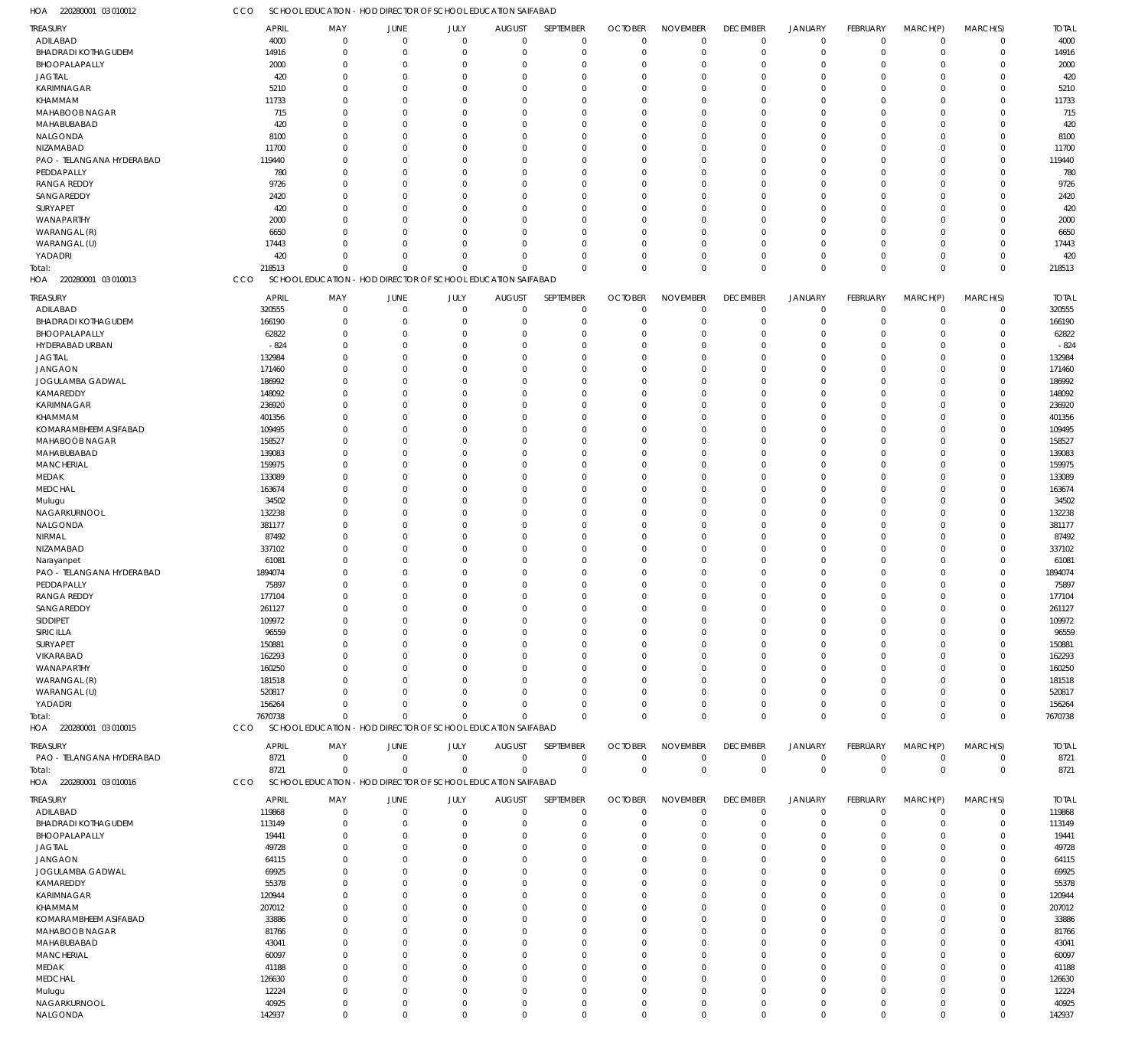220280001 03 010017 HOA 220280001 03 130135 HOA 220280001 03 280281 HOA 220280001 03 310318 HOA 22028000125 05 280284 HOA 220280003 04 010011 HOA 220280003 04 010012 HOA 220280003 04 010013 HOA 220280003 04 010016 HOA 220280003 04 010017 HOA 220280800 05 010011 HOA 220280800 05 010012 HOA 220280800 05 010013 HOA SCHOOL EDUCATION - HOD DIRECTOR OF SCHOOL EDUCATION SAIFABAD SCHOOL EDUCATION - HOD DIRECTOR OF SCHOOL EDUCATION SAIFABAD SCHOOL EDUCATION - HOD DIRECTOR OF SCHOOL EDUCATION SAIFABAD SCHOOL EDUCATION - HOD DIRECTOR OF SCHOOL EDUCATION SAIFABAD SCHOOL EDUCATION - HOD DIRECTOR OF SCHOOL EDUCATION SAIFABAD SCHOOL EDUCATION - HOD DIRECTOR OF SCHOOL EDUCATION SAIFABAD SCHOOL EDUCATION - HOD DIRECTOR OF SCHOOL EDUCATION SAIFABAD SCHOOL EDUCATION - HOD DIRECTOR OF SCHOOL EDUCATION SAIFABAD SCHOOL EDUCATION - HOD DIRECTOR OF SCHOOL EDUCATION SAIFABAD SCHOOL EDUCATION - HOD DIRECTOR OF SCHOOL EDUCATION SAIFABAD JAWAHAR BAL BHAVAN - HOD DIRECTOR, JAWAHAR BAL BHAVAN, PUBLIC GARDENS, NAMPALLY, JAWAHAR BAL BHAVAN - HOD DIRECTOR, JAWAHAR BAL BHAVAN, PUBLIC GARDENS, NAMPALLY, JAWAHAR BAL BHAVAN - HOD DIRECTOR, JAWAHAR BAL BHAVAN, PUBLIC GARDENS, NAMPALLY, CCO **CCO** C<sub>CO</sub> CCO CCO CCO. CCO **CCO** C<sub>CO</sub> **CCO CCO CCO** CCO 3918644 295709 35670 14000 20000 42569 1179275 18900 486884 312960 76484 586965 12600  $\Omega$ 0 0  $\Omega$ 0 0 0 0 0 0 0  $\Omega$ 0  $\Omega$ 0 0  $\Omega$ 0 0 0 0 0 0  $\,$  0  $\,$ 0  $\Omega$  $\sqrt{0}$ 0 0  $\mathbf{0}$ 0 0  $\Omega$ 0 0  $\Omega$ 0  $\Omega$ 0  $\Omega$ 0 0  $\Omega$  $\Omega$ 0  $\Omega$ 0 0  $\Omega$ 0  $\Omega$  $\Omega$  $\Omega$ 0 0  $\Omega$ 0 0  $\Omega$ 0 0  $\Omega$ 0  $\Omega$  $\Omega$  $\Omega$ 0 0  $\Omega$ 0 0  $\Omega$ 0 0  $\Omega$ 0  $\Omega$  $\Omega$  $\Omega$ 0 0  $\Omega$  $\Omega$ 0  $\Omega$ 0 0  $\Omega$ 0  $\Omega$  $\Omega$  $\Omega$ 0 0  $\Omega$ 0 0  $\Omega$ 0 0 0 0  $\Omega$ 0  $\Omega$ 0 0  $\Omega$ 0 0  $\Omega$ 0 0  $\Omega$ 0  $\Omega$  $\Omega$ 0 0 0  $\Omega$ 0 0  $\Omega$  $\boldsymbol{0}$ 0  $\Omega$  $\,$  0  $\,$  $\Omega$  $\Omega$  $\Omega$ 0 0  $\Omega$ 0 0  $\Omega$ 0 0  $\Omega$ 0  $\Omega$  $\Omega$  $\Omega$  $\Omega$ 0  $\Omega$ 0 0  $\Omega$ 0 0  $\Omega$ 0  $\Omega$  $\Omega$ 3918644 295709 35670 1179275 486884 312960 586965 12600 NIRMAL NIZAMABAD Narayanpet PAO - TELANGANA HYDERABAD PEDDAPALLY RANGA REDDY SANGAREDDY SIDDIPET SIRICILLA SURYAPET VIKARABAD WANAPARTHY WARANGAL (R) WARANGAL (U) YADADRI KAMAREDDY MEDCHAL NALGONDA PAO - TELANGANA HYDERABAD PAO - TELANGANA HYDERABAD WARANGAL (R) KARIMNAGAR PAO - TELANGANA HYDERABAD PAO - TELANGANA HYDERABAD PAO - TELANGANA HYDERABAD PAO - TELANGANA HYDERABAD PAO - TELANGANA HYDERABAD PAO - TELANGANA HYDERABAD PAO - TELANGANA HYDERABAD PAO - TELANGANA HYDERABAD PAO - TELANGANA HYDERABAD PAO - TELANGANA HYDERABAD TREASURY TREASURY TREASURY **TREASURY** TREASURY TREASURY **TREASURY** TREASURY TREASURY **TREASURY** TREASURY TREASURY **TREASURY** TREASURY 32718 173872 18903 1380854 23487 136624 97053 41125 33077 56421 60687 51890 91037 260208 58434 68369 16200 28516 182624 6371 29299 14000 20000 42569 1179275 18900 486884 312960 76484 586965 12600 240456 APRIL APRIL APRIL APRIL APRIL APRIL APRIL APRIL APRIL APRIL APRIL APRIL APRIL APRIL  $\Omega$ 0  $\Omega$ 0 0  $\sqrt{2}$ 0  $\Omega$  $\Omega$ 0  $\Omega$ 0  $\Omega$ 0 0  $\sqrt{0}$ 0  $\Omega$  $\Omega$ 0  $\Omega$ 0 0 0 0 0 0 0 0 0 0 MAY MAY MAY MAY MAY MAY MAY MAY MAY MAY MAY MAY MAY MAY 0 0  $\Omega$ 0 0  $\sqrt{2}$ 0  $\Omega$ 0 0  $\Omega$ 0  $\Omega$ 0 0 0 0  $\Omega$ 0 0 0  $\,$  0  $\,$ 0 0 0 0  $\,$  0  $\,$ 0 0  $\boldsymbol{0}$ 0 JUNE JUNE JUNE **JUNE** JUNE JUNE JUNE JUNE JUNE JUNE JUNE JUNE JUNE JUNE 0 0  $\Omega$ 0 0  $\sqrt{2}$ 0  $\Omega$  $\Omega$ 0  $\Omega$ 0  $\Omega$ 0 0 0 0  $\Omega$ 0 0 0  $\,$  0  $\,$ 0  $\,$  0  $\,$ 0 0  $\,$  0  $\,$  $\,$  0  $\,$  $\Omega$ 0 0 JULY JULY JULY JULY JULY JULY JULY JULY JULY JULY JULY JULY JULY JULY  $\Omega$ 0  $\Omega$ 0  $\Omega$  $\sqrt{2}$ 0  $\Omega$  $\Omega$ 0  $\Omega$ 0  $\Omega$ 0 0  $\Omega$ 0  $\Omega$  $\Omega$ 0  $\Omega$ 0 0 0 0 0 0 0  $\Omega$ 0 0 AUGUST AUGUST AUGUST AUGUST AUGUST AUGUST AUGUST AUGUST AUGUST **AUGUST** AUGUST AUGUST AUGUST AUGUST  $\Omega$  $\overline{0}$  $\Omega$ 0  $\Omega$  $\Omega$ 0  $\Omega$  $\Omega$  $\Omega$  $\Omega$  $\overline{0}$  $\Omega$ 0 0  $\Omega$ 0  $\Omega$  $\Omega$ 0  $\Omega$ 0 0  $\Omega$ 0 0 0 0  $\Omega$ 0 0 SEPTEMBER SEPTEMBER SEPTEMBER **SEPTEMBER** SEPTEMBER SEPTEMBER **SEPTEMBER** SEPTEMBER SEPTEMBER **SEPTEMBER** SEPTEMBER SEPTEMBER **SEPTEMBER** SEPTEMBER  $\Omega$ 0  $\Omega$ 0  $\Omega$  $\Omega$ 0  $\Omega$  $\Omega$  $\Omega$  $\Omega$ 0  $\Omega$ 0 0  $\Omega$ 0  $\Omega$ 0 0  $\Omega$ 0 0  $\Omega$ 0 0 0 0  $\Omega$ 0 0 OCTOBER **OCTOBER** OCTOBER **OCTOBER** OCTOBER **OCTOBER OCTOBER** OCTOBER **OCTOBER OCTOBER OCTOBER OCTOBER** OCTOBER **OCTOBER**  $\Omega$ 0  $\Omega$ 0 0  $\Omega$ 0  $\Omega$  $\Omega$  $\Omega$  $\Omega$ 0  $\Omega$ 0 0  $\Omega$ 0  $\Omega$ 0 0  $\Omega$ 0 0  $\Omega$ 0 0 0 0  $\Omega$ 0 0 NOVEMBER NOVEMBER NOVEMBER NOVEMBER NOVEMBER NOVEMBER NOVEMBER NOVEMBER NOVEMBER NOVEMBER NOVEMBER NOVEMBER NOVEMBER NOVEMBER  $\Omega$ 0  $\Omega$ 0  $\Omega$  $\Omega$ 0  $\Omega$  $\Omega$  $\Omega$  $\Omega$ 0  $\Omega$ 0 0  $\Omega$ 0  $\Omega$  $\overline{0}$ 0  $\Omega$ 0 0  $\Omega$ 0 0 0 0  $\Omega$  $\Omega$ 0 DECEMBER DECEMBER DECEMBER **DECEMBER** DECEMBER DECEMBER **DECEMBER** DECEMBER DECEMBER **DECEMBER** DECEMBER DECEMBER **DECEMBER** DECEMBER  $\Omega$ 0  $\Omega$ 0  $\Omega$  $\Omega$ 0  $\Omega$  $\Omega$ 0  $\Omega$ 0  $\Omega$ 0 0  $\Omega$ 0  $\Omega$ 0 0  $\Omega$ 0 0  $\Omega$ 0 0 0 0  $\Omega$  $\Omega$ 0 JANUARY JANUARY JANUARY JANUARY JANUARY JANUARY JANUARY JANUARY JANUARY JANUARY JANUARY JANUARY JANUARY JANUARY  $\Omega$ 0  $\Omega$ 0 0  $\Omega$ 0  $\Omega$  $\overline{0}$ 0 0 0  $\Omega$ 0 0  $\Omega$ 0  $\Omega$  $\overline{0}$ 0 0 0 0 0 0 0 0 0  $\Omega$ 0 0 FEBRUARY FEBRUARY FEBRUARY FEBRUARY FEBRUARY FEBRUARY FEBRUARY FEBRUARY FEBRUARY FEBRUARY FEBRUARY FEBRUARY FEBRUARY FEBRUARY  $\Omega$ 0  $\Omega$ 0  $\Omega$  $\Omega$ 0  $\Omega$  $\Omega$  $\Omega$  $\Omega$ 0  $\Omega$ 0 0  $\Omega$ 0  $\Omega$  $\overline{0}$  $\Omega$  $\Omega$ 0  $\Omega$  $\Omega$ 0 0 0 0  $\Omega$  $\Omega$ 0 MARCH(P) MARCH(P) MARCH(P) MARCH(P) MARCH(P) MARCH(P) MARCH(P) MARCH(P) MARCH(P) MARCH(P) MARCH(P) MARCH(P) MARCH(P) MARCH(P)  $\Omega$ 0  $\Omega$ 0  $\Omega$ 0 0  $\Omega$ 0  $\Omega$ 0 0  $\Omega$ 0 0  $\Omega$ 0  $\Omega$ 0  $\Omega$  $\Omega$ 0  $\Omega$  $\Omega$ 0 0  $\Omega$ 0  $\Omega$ 0 0 MARCH(S) MARCH(S) MARCH(S) MARCH(S) MARCH(S) MARCH(S) MARCH(S) MARCH(S) MARCH(S) MARCH(S) MARCH(S) MARCH(S) MARCH(S) MARCH(S) 32718 173872 18903 1380854 23487 136624 41125 56421 60687 51890 91037 260208 58434 28516 182624 29299 20000 1179275 486884 312960 586965 240456 TOTAL TOTAL TOTAL TOTAL TOTAL TOTAL TOTAL TOTAL TOTAL TOTAL TOTAL TOTAL TOTAL TOTAL Total: Total: Total: Total: Total: Total: Total: Total: Total: Total: Total: Total: Total:

SCHOOL EDUCATION - HOD DIRECTOR OF SCHOOL EDUCATION SAIFABAD

220280001 03 010016 HOA

CCO

240456

Total:

0

 $\Omega$ 

0

 $\Omega$ 

0

 $\Omega$ 

0

 $\Omega$ 

0

 $\Omega$ 

0

 $\Omega$ 

0

 $\Omega$ 

0

 $\Omega$ 

0

 $\Omega$ 

0

 $\Omega$ 

0

 $\Omega$ 

0

 $\Omega$ 

14000

14000

6371

97053

33077

68369 16200

20000

42569

42569

18900

18900

76484

76484

240456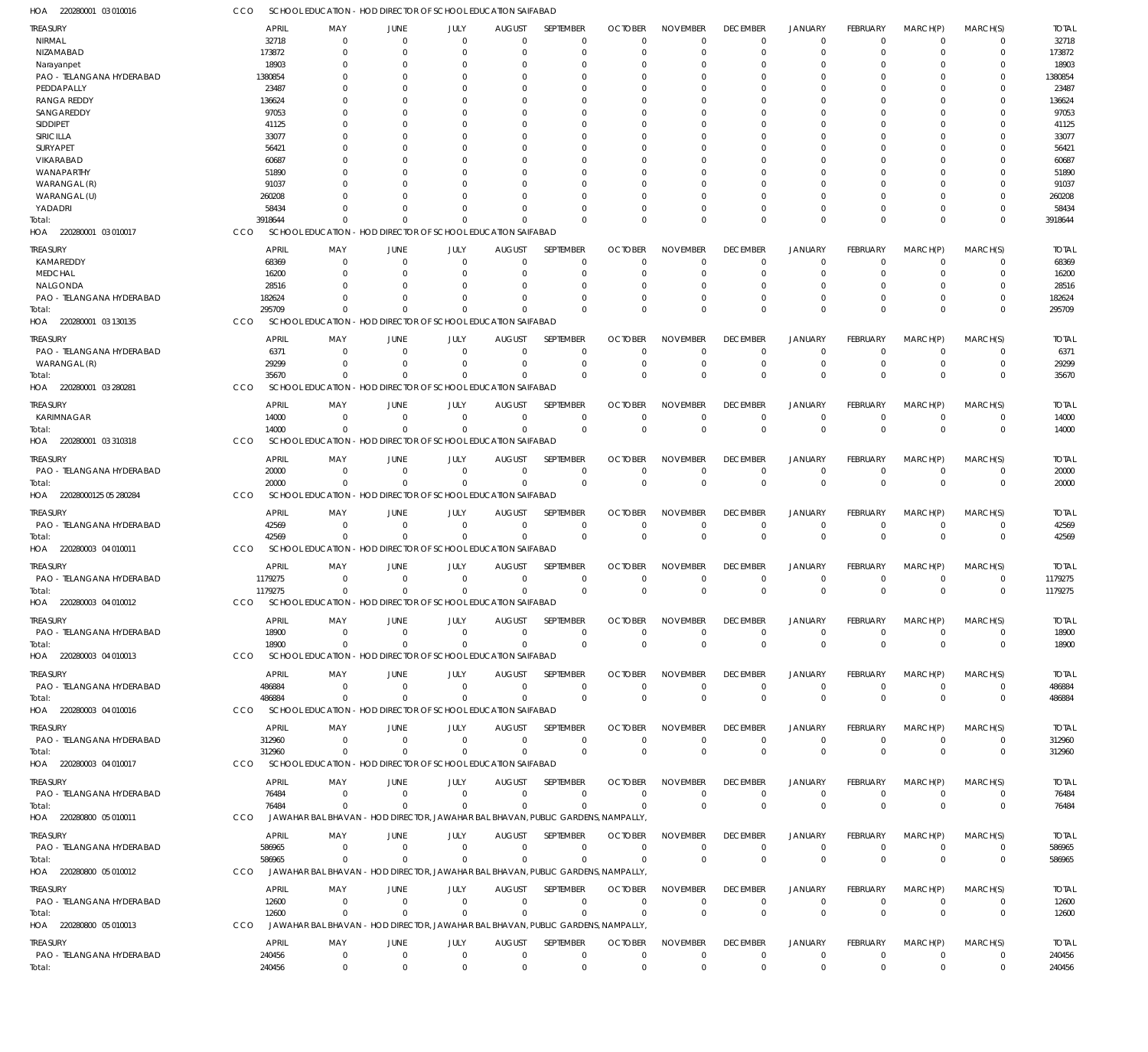| HOA<br>220280800 05 010015            |            |                       | JAWAHAR BAL BHAVAN                                                                          |                            | - HOD DIRECTOR, JAWAHAR BAL BHAVAN, PUBLIC GARDENS, NAMPALLY             |                                 |                            |                             |                             |                             |                                  |                               |                            |                               |                         |
|---------------------------------------|------------|-----------------------|---------------------------------------------------------------------------------------------|----------------------------|--------------------------------------------------------------------------|---------------------------------|----------------------------|-----------------------------|-----------------------------|-----------------------------|----------------------------------|-------------------------------|----------------------------|-------------------------------|-------------------------|
| treasury<br>PAO - TELANGANA HYDERABAD |            | <b>APRIL</b><br>1797  | MAY<br>- 0                                                                                  | JUNE<br>$\Omega$           | JULY<br>$\Omega$                                                         | <b>AUGUST</b><br>$\Omega$       | SEPTEMBER<br>$\mathbf 0$   | <b>OCTOBER</b><br>$\Omega$  | <b>NOVEMBER</b><br>$\Omega$ | <b>DECEMBER</b><br>$\Omega$ | <b>JANUARY</b><br>$^{\circ}$     | FEBRUARY<br>$\mathbf 0$       | MARCH(P)<br>$^{\circ}$     | MARCH(S)<br>$\mathbf 0$       | <b>TOTAL</b><br>1797    |
| Total:<br>220280800 05 010016<br>HOA  | CCO        | 1797                  | $\Omega$<br>JAWAHAR BAL BHAVAN - HOD DIRECTOR, JAWAHAR BAL BHAVAN, PUBLIC GARDENS, NAMPALLY | $\Omega$                   | $\Omega$                                                                 | $\Omega$                        | $\Omega$                   | $\Omega$                    | $\Omega$                    | $\Omega$                    | $\Omega$                         | $\Omega$                      | $\Omega$                   | $\mathbf 0$                   | 1797                    |
| treasury                              |            | <b>APRIL</b>          | MAY                                                                                         | JUNE                       | JULY                                                                     | <b>AUGUST</b>                   | SEPTEMBER                  | <b>OCTOBER</b>              | <b>NOVEMBER</b>             | <b>DECEMBER</b>             | <b>JANUARY</b>                   | <b>FEBRUARY</b>               | MARCH(P)                   | MARCH(S)                      | <b>TOTAL</b>            |
| PAO - TELANGANA HYDERABAD             |            | 174035                | $\Omega$                                                                                    | $\overline{0}$             | $\overline{0}$                                                           | $\overline{0}$                  | $\mathbf 0$                | $\mathbf 0$                 | $\mathbf 0$                 | $\Omega$                    | $\overline{0}$                   | $\mathbf 0$                   | $\overline{0}$             | $\mathbf 0$                   | 174035                  |
| Total:                                |            | 174035                | $\Omega$                                                                                    | $\Omega$                   | $\Omega$                                                                 | $\mathbf 0$                     | $\mathbf 0$                | 0                           | $\Omega$                    | $\Omega$                    | $\overline{0}$                   | $\Omega$                      | $\Omega$                   | $\mathbf 0$                   | 174035                  |
| HOA 220280800 07 010011               | CCO        |                       | JAWAHAR BAL BHAVAN                                                                          |                            | - HOD DIRECTOR, JAWAHAR BAL BHAVAN, PUBLIC GARDENS, NAMPALLY             |                                 |                            |                             |                             |                             |                                  |                               |                            |                               |                         |
| treasury                              |            | APRIL                 | MAY                                                                                         | JUNE                       | JULY                                                                     | <b>AUGUST</b>                   | SEPTEMBER                  | <b>OCTOBER</b>              | <b>NOVEMBER</b>             | <b>DECEMBER</b>             | <b>JANUARY</b>                   | <b>FEBRUARY</b>               | MARCH(P)                   | MARCH(S)                      | <b>TOTAL</b>            |
| KHAMMAM                               |            | 124690                | - 0                                                                                         | $\overline{0}$             | $\mathbf 0$                                                              | $\mathbf 0$                     | $\mathbf 0$                | $\Omega$                    | $\Omega$                    | $\Omega$                    | $^{\circ}$                       | $\Omega$                      | $\overline{0}$             | $\Omega$                      | 124690                  |
| NALGONDA<br>NIZAMABAD                 |            | 141990<br>176670      | $\Omega$                                                                                    | $\Omega$<br>$\Omega$       | $\Omega$                                                                 | $\Omega$<br>C                   | 0<br>$\Omega$              | O<br>O                      | $\Omega$<br>$\Omega$        | $\Omega$                    | $\Omega$<br>$\Omega$             | 0                             | $\Omega$<br>$\Omega$       | 0<br>$\Omega$                 | 141990<br>176670        |
| PAO - TELANGANA HYDERABAD             |            | 162490                |                                                                                             | $\Omega$                   |                                                                          | O                               | $\Omega$                   |                             | $\Omega$                    |                             | $\Omega$                         |                               | $\Omega$                   | 0                             | 162490                  |
| WARANGAL (U)                          |            | 32700                 | n                                                                                           | $\Omega$                   | $\Omega$                                                                 | $\Omega$                        | $\Omega$                   | C.                          | $\Omega$                    |                             | $\Omega$                         | $\Omega$                      | $\Omega$                   | $\Omega$                      | 32700                   |
| Total:                                |            | 638540                | $\Omega$                                                                                    | $\Omega$                   | $\Omega$                                                                 | $\Omega$                        | $\Omega$                   |                             | $\Omega$                    | $\Omega$                    | $\Omega$                         | $\Omega$                      | $\Omega$                   | $\mathbf 0$                   | 638540                  |
| HOA 220280800 07 010012               | CCO        |                       | JAWAHAR BAL BHAVAN                                                                          |                            | - HOD DIRECTOR, JAWAHAR BAL BHAVAN, PUBLIC GARDENS, NAMPALLY             |                                 |                            |                             |                             |                             |                                  |                               |                            |                               |                         |
| <b>TREASURY</b>                       |            | <b>APRIL</b>          | MAY                                                                                         | JUNE                       | JULY                                                                     | <b>AUGUST</b>                   | SEPTEMBER                  | <b>OCTOBER</b>              | <b>NOVEMBER</b>             | <b>DECEMBER</b>             | <b>JANUARY</b>                   | <b>FEBRUARY</b>               | MARCH(P)                   | MARCH(S)                      | <b>TOTAL</b>            |
| KHAMMAM<br>NIZAMABAD                  |            | 3450<br>1850          | 0<br>$\Omega$                                                                               | $\Omega$<br>$\Omega$       | $\Omega$<br>$\Omega$                                                     | $\mathbf 0$<br>$\Omega$         | 0<br>$\mathbf 0$           | 0<br>0                      | $\mathbf 0$<br>$\Omega$     | $\Omega$                    | $^{\circ}$<br>$\Omega$           | 0<br>0                        | 0<br>$\Omega$              | 0<br>$\mathbf 0$              | 3450<br>1850            |
| PAO - TELANGANA HYDERABAD             |            | 3100                  | 0                                                                                           | $\Omega$                   | n                                                                        | $\Omega$                        | 0                          | 0                           | $\Omega$                    |                             | - 0                              |                               | $\Omega$                   | 0                             | 3100                    |
| WARANGAL (U)                          |            | 350                   |                                                                                             |                            |                                                                          | $\Omega$                        | $\Omega$                   | 0                           | $\Omega$                    |                             | $\Omega$                         | 0                             | $\Omega$                   | $\mathbf 0$                   | 350                     |
| lotal:                                |            | 8750                  | $\Omega$                                                                                    |                            |                                                                          | $\Omega$                        | $\Omega$                   | -C                          | $\Omega$                    | $\Omega$                    | $\Omega$                         | $\Omega$                      | $\Omega$                   | $\mathbf 0$                   | 8750                    |
| HOA 220280800 07 010013               | CCO        |                       | JAWAHAR BAL BHAVAN                                                                          |                            | HOD DIRECTOR, JAWAHAR BAL BHAVAN, PUBLIC GARDENS, NAMPALLY               |                                 |                            |                             |                             |                             |                                  |                               |                            |                               |                         |
| treasury                              |            | APRIL                 | MAY                                                                                         | JUNE                       | JULY                                                                     | <b>AUGUST</b>                   | SEPTEMBER                  | <b>OCTOBER</b>              | <b>NOVEMBER</b>             | <b>DECEMBER</b>             | <b>JANUARY</b>                   | <b>FEBRUARY</b>               | MARCH(P)                   | MARCH(S)                      | <b>TOTAL</b>            |
| KHAMMAM<br>NALGONDA                   |            | 47919<br>56525        | $\Omega$<br>$\Omega$                                                                        | $\overline{0}$<br>$\Omega$ | 0<br>$\Omega$                                                            | $\mathbf 0$<br>$\Omega$         | $\mathbf 0$<br>0           | $\Omega$<br>0               | $\Omega$<br>$\Omega$        | $\Omega$<br>$\Omega$        | $\Omega$<br>$\Omega$             | $\Omega$<br>0                 | $\overline{0}$<br>$\Omega$ | $\Omega$<br>0                 | 47919<br>56525          |
| NIZAMABAD                             |            | 67789                 |                                                                                             | $\Omega$                   |                                                                          | C                               | $\Omega$                   | 0                           | $\Omega$                    |                             | $\Omega$                         |                               | $\Omega$                   | 0                             | 67789                   |
| PAO - TELANGANA HYDERABAD             |            | 62368                 |                                                                                             | $\Omega$                   |                                                                          | $\Omega$                        | $\Omega$                   |                             | $\Omega$                    |                             | $\Omega$                         |                               | $\Omega$                   | 0                             | 62368                   |
| WARANGAL (U)                          |            | 12540                 | <sup>n</sup>                                                                                | $\Omega$                   | $\Omega$                                                                 | $\Omega$                        | $\Omega$                   | C.                          | $\Omega$                    |                             | $\Omega$                         | $\Omega$                      | $\Omega$                   | $\mathbf 0$                   | 12540                   |
| Total:                                |            | 247141                | $\Omega$                                                                                    | $\Omega$                   | $\Omega$                                                                 | $\Omega$                        | $\Omega$                   | $\Omega$                    | $\Omega$                    | $\Omega$                    | $\Omega$                         | $\Omega$                      | $\Omega$                   | $\mathbf 0$                   | 247141                  |
| HOA 220280800 07 010016               | CCO        |                       | JAWAHAR BAL BHAVAN                                                                          |                            | - HOD DIRECTOR, JAWAHAR BAL BHAVAN, PUBLIC GARDENS, NAMPALLY             |                                 |                            |                             |                             |                             |                                  |                               |                            |                               |                         |
| <b>TREASURY</b>                       |            | <b>APRIL</b>          | MAY                                                                                         | JUNE                       | JULY                                                                     | <b>AUGUST</b>                   | SEPTEMBER                  | <b>OCTOBER</b>              | <b>NOVEMBER</b>             | <b>DECEMBER</b>             | JANUARY                          | <b>FEBRUARY</b>               | MARCH(P)                   | MARCH(S)                      | <b>TOTAL</b>            |
| KHAMMAM<br>NALGONDA                   |            | 24716<br>26167        | $\Omega$<br>0                                                                               | $\Omega$<br>$\Omega$       | $\Omega$<br>$\Omega$                                                     | $\mathbf 0$<br>C                | 0<br>$\mathbf 0$           | $\Omega$<br>O               | $\Omega$<br>$\Omega$        | -0                          | $^{\circ}$<br>$\Omega$           | $\Omega$<br>0                 | 0<br>$\Omega$              | 0<br>$\Omega$                 | 24716<br>26167          |
| NIZAMABAD                             |            | 34964                 |                                                                                             | $\Omega$                   |                                                                          | C                               | 0                          |                             | $\Omega$                    |                             |                                  |                               | 0                          | 0                             | 34964                   |
| PAO - TELANGANA HYDERABAD             |            | 48252                 |                                                                                             | $\Omega$                   |                                                                          | -C                              | $\Omega$                   | O                           | $\Omega$                    |                             | - 0                              |                               | $\Omega$                   | 0                             | 48252                   |
| WARANGAL (U)                          |            | 6468                  | <sup>0</sup>                                                                                | $\Omega$                   | $\Omega$                                                                 | $\Omega$                        | $\mathbf 0$                | O                           | $\Omega$                    |                             | $\Omega$                         | $\Omega$                      | $\Omega$                   | $\mathbf 0$                   | 6468                    |
| Total:<br>HOA 220280800 07 310311     | CCO        | 140567                | $\Omega$<br>JAWAHAR BAL BHAVAN                                                              | $\Omega$                   | $\Omega$<br>- HOD DIRECTOR, JAWAHAR BAL BHAVAN, PUBLIC GARDENS, NAMPALLY | $\Omega$                        | $\Omega$                   | C                           | $\Omega$                    |                             | $\Omega$                         | $\Omega$                      | $\Omega$                   | $\mathbf 0$                   | 140567                  |
|                                       |            |                       |                                                                                             |                            |                                                                          |                                 |                            |                             |                             |                             |                                  |                               |                            |                               |                         |
| treasury<br><b>MEDCHAL</b>            |            | <b>APRIL</b><br>24000 | MAY<br>- 0                                                                                  | JUNE<br>$\Omega$           | JULY<br>$\overline{0}$                                                   | <b>AUGUST</b><br>$\mathbf{0}$   | SEPTEMBER<br>$\mathbf 0$   | <b>OCTOBER</b><br>$\Omega$  | <b>NOVEMBER</b><br>$\Omega$ | <b>DECEMBER</b><br>$\Omega$ | <b>JANUARY</b><br>$\overline{0}$ | FEBRUARY<br>$\mathbf 0$       | MARCH(P)<br>$\overline{0}$ | MARCH(S)<br>0                 | <b>TOTAL</b><br>24000   |
| Total:                                |            | 24000                 | $\Omega$                                                                                    | $\Omega$                   | $\Omega$                                                                 | $\Omega$                        | $\Omega$                   | $\Omega$                    | $\Omega$                    | $\Omega$                    | $\Omega$                         | $\Omega$                      | $\Omega$                   | $\mathbf 0$                   | 24000                   |
| HOA 220280800 08 130131               | CCO        |                       | REGISTRAR OF PUBLICATIONS                                                                   |                            | - HOD REGISTRAR OF PUBLICATIONS, Afzalgunj, Central Library              |                                 |                            |                             |                             |                             |                                  |                               |                            |                               |                         |
| treasury                              |            | <b>APRIL</b>          | MAY                                                                                         | JUNE                       | JULY                                                                     | <b>AUGUST</b>                   | SEPTEMBER                  | <b>OCTOBER</b>              | <b>NOVEMBER</b>             | <b>DECEMBER</b>             | <b>JANUARY</b>                   | FEBRUARY                      | MARCH(P)                   | MARCH(S)                      | <b>TOTAL</b>            |
| PAO - TELANGANA HYDERABAD             |            | 1137                  | $^{\circ}$                                                                                  | $\mathbf 0$                | $\mathbf 0$                                                              | $\mathbf 0$                     | $\mathbf 0$                | $\mathbf 0$                 | $\mathbf 0$                 | $\Omega$                    | $\overline{0}$                   | $\mathbf 0$                   | $\overline{0}$             | $\mathbf 0$                   | 1137                    |
| Total:                                |            | 1137                  |                                                                                             |                            |                                                                          |                                 |                            |                             |                             |                             |                                  |                               | $\Omega$                   | $\mathbf 0$                   | 1137                    |
| HOA 220280800 08 130135               | CCO        |                       | REGISTRAR OF PUBLICATIONS - HOD REGISTRAR OF PUBLICATIONS, Afzalgunj, Central Library       |                            |                                                                          |                                 |                            |                             |                             |                             |                                  |                               |                            |                               |                         |
| treasury                              |            | <b>APRIL</b>          | MAY                                                                                         | JUNE                       | JULY                                                                     | <b>AUGUST</b>                   | SEPTEMBER                  | <b>OCTOBER</b>              | <b>NOVEMBER</b>             | <b>DECEMBER</b>             | <b>JANUARY</b>                   | <b>FEBRUARY</b>               | MARCH(P)                   | MARCH(S)                      | <b>TOTAL</b>            |
| PAO - TELANGANA HYDERABAD             |            | 2436<br>2436          | $^{\circ}$                                                                                  | $\overline{0}$<br>- 0      | $\Omega$<br>$\Omega$                                                     | $\Omega$<br>$\Omega$            | $\mathbf 0$<br>$\mathbf 0$ | $\Omega$                    | $^{\circ}$<br>$\mathbf 0$   | $\Omega$<br>$\mathbf{0}$    | $\Omega$<br>$\overline{0}$       | $\mathbf 0$<br>$\Omega$       | $\overline{0}$<br>$\Omega$ | $\Omega$<br>$\mathbf 0$       | 2436                    |
| Total:<br>HOA 220300001 01 010011     | CCO        |                       | $^{\circ}$<br>DIRECTOR, TECHNICAL EDUCATION, 2ND FLOOR, VIDYA BHAVAN, OPP. TO LATA TALKIES, |                            |                                                                          |                                 |                            | $\mathbf{0}$                |                             |                             |                                  |                               |                            |                               | 2436                    |
|                                       |            | APRIL                 |                                                                                             |                            |                                                                          |                                 |                            | <b>OCTOBER</b>              | <b>NOVEMBER</b>             | <b>DECEMBER</b>             | <b>JANUARY</b>                   | <b>FEBRUARY</b>               |                            | MARCH(S)                      |                         |
| treasury<br>PAO - TELANGANA HYDERABAD |            | 1872903               | MAY<br>0                                                                                    | JUNE<br>$\overline{0}$     | JULY<br>$\overline{0}$                                                   | <b>AUGUST</b><br>$\overline{0}$ | SEPTEMBER<br>0             | 0                           | $\mathbf 0$                 | 0                           | $^{\circ}$                       | 0                             | MARCH(P)<br>$\overline{0}$ | $\mathbf 0$                   | <b>TOTAL</b><br>1872903 |
| Total:                                |            | 1872903               | - 0                                                                                         | - 0                        | $\Omega$                                                                 | $\Omega$                        | $\mathbf 0$                | $\Omega$                    | $\Omega$                    | $\Omega$                    | $\overline{0}$                   | $\Omega$                      | $\Omega$                   | $\mathbf 0$                   | 1872903                 |
| HOA 220300001 01 010012               | <b>CCO</b> |                       | DIRECTOR, TECHNICAL EDUCATION, 2ND FLOOR, VIDYA BHAVAN, OPP. TO LATA TALKIES,               |                            |                                                                          |                                 |                            |                             |                             |                             |                                  |                               |                            |                               |                         |
| treasury                              |            | <b>APRIL</b>          | MAY                                                                                         | <b>JUNE</b>                | JULY                                                                     | <b>AUGUST</b>                   | SEPTEMBER                  | <b>OCTOBER</b>              | <b>NOVEMBER</b>             | <b>DECEMBER</b>             | <b>JANUARY</b>                   | FEBRUARY                      | MARCH(P)                   | MARCH(S)                      | <b>TOTAL</b>            |
| PAO - TELANGANA HYDERABAD             |            | 37454                 | - 0                                                                                         | $\overline{0}$             | $\Omega$                                                                 | $\overline{0}$                  | $\mathbf 0$                | $\Omega$                    | $\Omega$                    | $\Omega$                    | $\overline{0}$                   | $\mathbf 0$                   | $\overline{0}$             | $\mathbf 0$                   | 37454                   |
| Total:                                |            | 37454                 | $^{\circ}$                                                                                  | $\Omega$                   | $\Omega$                                                                 | $\Omega$                        | $\mathbf 0$                | $\Omega$                    | $\Omega$                    | $\Omega$                    | $\Omega$                         | $\Omega$                      | $\Omega$                   | $\mathbf 0$                   | 37454                   |
| HOA 220300001 01 010013               | CCO        |                       | DIRECTOR, TECHNICAL EDUCATION, 2ND FLOOR, VIDYA BHAVAN, OPP. TO LATA TALKIES,               |                            |                                                                          |                                 |                            |                             |                             |                             |                                  |                               |                            |                               |                         |
| treasury                              |            | <b>APRIL</b>          | MAY                                                                                         | JUNE                       | JULY                                                                     | <b>AUGUST</b>                   | SEPTEMBER                  | <b>OCTOBER</b>              | <b>NOVEMBER</b>             | <b>DECEMBER</b>             | <b>JANUARY</b>                   | <b>FEBRUARY</b>               | MARCH(P)                   | MARCH(S)                      | <b>TOTAL</b>            |
| PAO - TELANGANA HYDERABAD             |            | 1085078<br>1085078    | $^{\circ}$<br>$\Omega$                                                                      | $\overline{0}$<br>- 0      | $\overline{0}$<br>$\Omega$                                               | $\mathbf{0}$<br>$\Omega$        | $\mathbf 0$<br>$\mathbf 0$ | $\mathbf 0$<br>$\Omega$     | $\mathbf 0$<br>$\Omega$     | $\Omega$<br>$\mathbf{0}$    | $\overline{0}$<br>$\overline{0}$ | $\mathbf 0$<br>$\mathbf{0}$   | $\overline{0}$<br>$\Omega$ | $\mathbf 0$<br>$\mathbf 0$    | 1085078<br>1085078      |
| Total:<br>HOA 220300001 01 010015     | CCO        |                       | DIRECTOR, TECHNICAL EDUCATION, 2ND FLOOR, VIDYA BHAVAN, OPP. TO LATA TALKIES,               |                            |                                                                          |                                 |                            |                             |                             |                             |                                  |                               |                            |                               |                         |
| treasury                              |            | <b>APRIL</b>          | MAY                                                                                         | JUNE                       | JULY                                                                     | <b>AUGUST</b>                   | SEPTEMBER                  | <b>OCTOBER</b>              | <b>NOVEMBER</b>             | <b>DECEMBER</b>             | <b>JANUARY</b>                   | FEBRUARY                      | MARCH(P)                   | MARCH(S)                      | <b>TOTAL</b>            |
| PAO - TELANGANA HYDERABAD             |            | 1397                  | - 0                                                                                         | $\overline{0}$             | $\overline{0}$                                                           | $\Omega$                        | $\mathbf 0$                | $\Omega$                    | $\Omega$                    | 0                           | $^{\circ}$                       | $\mathbf 0$                   | $\overline{0}$             | $\mathbf 0$                   | 1397                    |
| Total:                                |            | 1397                  | $\Omega$                                                                                    | $\Omega$                   | $\Omega$                                                                 | $\Omega$                        | $\Omega$                   | $\mathbf{0}$                | $\Omega$                    | $\mathbf 0$                 | $\Omega$                         | $\Omega$                      | $\Omega$                   | $\mathbf 0$                   | 1397                    |
| HOA 220300001 01 010016               | CCO        |                       | DIRECTOR, TECHNICAL EDUCATION, 2ND FLOOR, VIDYA BHAVAN, OPP. TO LATA TALKIES,               |                            |                                                                          |                                 |                            |                             |                             |                             |                                  |                               |                            |                               |                         |
| treasury                              |            | <b>APRIL</b>          | MAY                                                                                         | JUNE                       | JULY                                                                     | <b>AUGUST</b>                   | SEPTEMBER                  | <b>OCTOBER</b>              | <b>NOVEMBER</b>             | <b>DECEMBER</b>             | <b>JANUARY</b>                   | FEBRUARY                      | MARCH(P)                   | MARCH(S)                      | <b>TOTAL</b>            |
| PAO - TELANGANA HYDERABAD             |            | 544658                | 0                                                                                           | $\overline{0}$             | $\overline{0}$                                                           | $\mathbf{0}$                    | $\mathbf 0$                | 0                           | $\mathbf 0$                 | $\mathbf 0$                 | $^{\circ}$                       | $\mathbf 0$                   | $\overline{0}$             | $\mathbf 0$                   | 544658                  |
| Total:                                |            | 544658                | $^{\circ}$                                                                                  | $\overline{0}$             | $\mathbf 0$                                                              | $\mathbf{0}$                    | $\mathbf 0$                | $\Omega$                    | $\Omega$                    | $\Omega$                    | $\overline{0}$                   | $\mathbf{0}$                  | $\Omega$                   | $\mathbf 0$                   | 544658                  |
| HOA 220300001 01 130131               | CCO        |                       | DIRECTOR, TECHNICAL EDUCATION, 2ND FLOOR, VIDYA BHAVAN, OPP. TO LATA TALKIES,               |                            |                                                                          |                                 |                            |                             |                             |                             |                                  |                               |                            |                               |                         |
| treasury                              |            | APRIL                 | MAY                                                                                         | JUNE                       | JULY                                                                     | <b>AUGUST</b>                   | SEPTEMBER                  | <b>OCTOBER</b>              | <b>NOVEMBER</b>             | <b>DECEMBER</b>             | <b>JANUARY</b>                   | FEBRUARY                      | MARCH(P)<br>$\overline{0}$ | MARCH(S)                      | <b>TOTAL</b>            |
| PAO - TELANGANA HYDERABAD<br>Total:   |            | 11308<br>11308        | $^{\circ}$<br>$\mathbf 0$                                                                   | $\mathbf 0$<br>$\mathbf 0$ | $\overline{0}$<br>$\overline{0}$                                         | $\mathbf{0}$<br>$\mathbf{0}$    | $\mathbf 0$<br>$\mathbf 0$ | $\mathbf 0$<br>$\mathbf{0}$ | $\mathbf 0$<br>$\mathbf 0$  | $\mathbf 0$<br>$\mathbf 0$  | $^{\circ}$<br>$\mathbf 0$        | $\mathbf 0$<br>$\overline{0}$ | $\overline{0}$             | $\mathbf 0$<br>$\overline{0}$ | 11308<br>11308          |
|                                       |            |                       |                                                                                             |                            |                                                                          |                                 |                            |                             |                             |                             |                                  |                               |                            |                               |                         |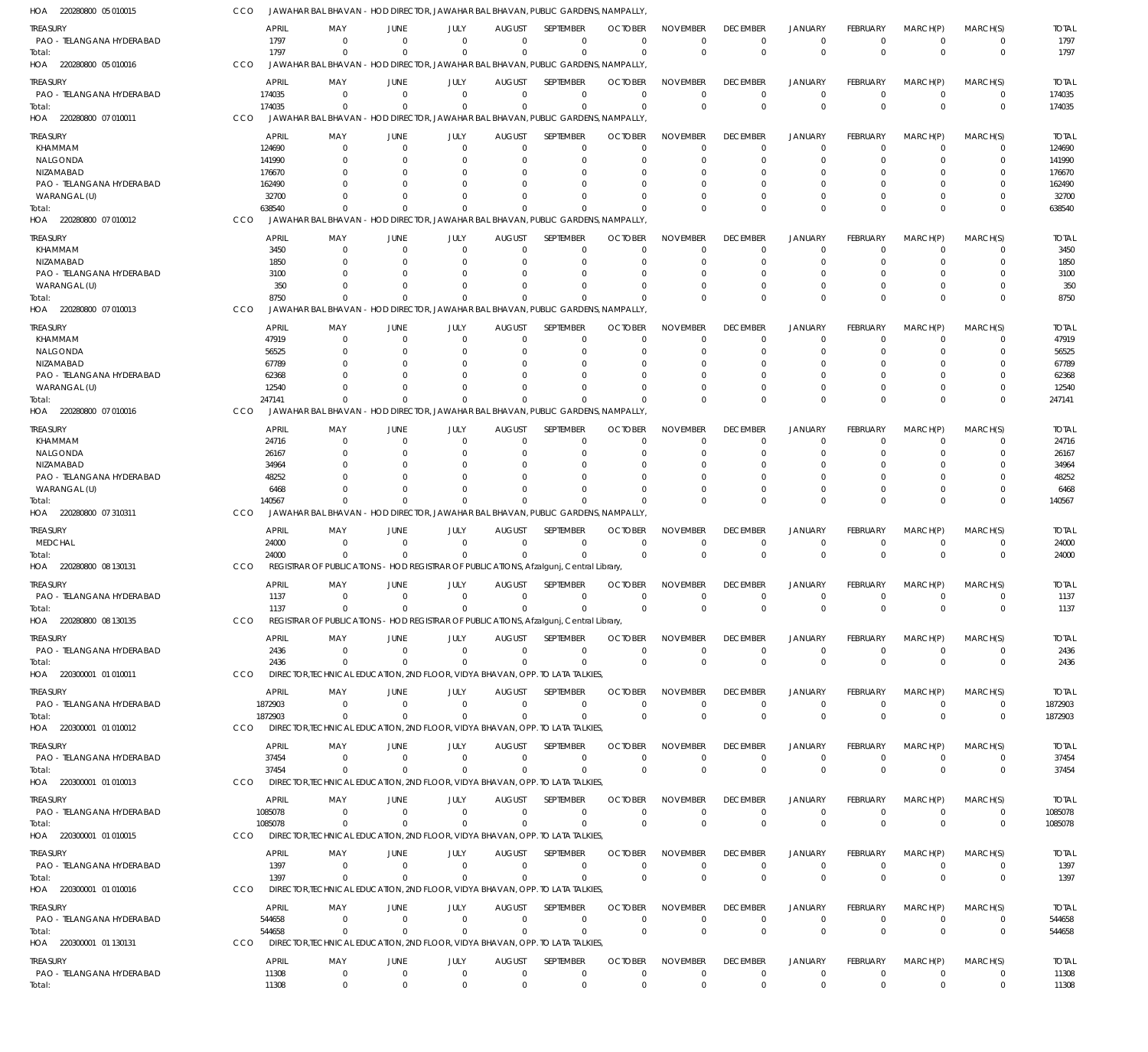| HOA 220300001 01 130135                        | CCO                 | DIRECTOR, TECHNICAL EDUCATION, 2ND FLOOR, VIDYA BHAVAN, OPP. TO LATA TALKIES, |                            |                      |                            |                            |                      |                         |                      |                               |               |                               |                      |                     |
|------------------------------------------------|---------------------|-------------------------------------------------------------------------------|----------------------------|----------------------|----------------------------|----------------------------|----------------------|-------------------------|----------------------|-------------------------------|---------------|-------------------------------|----------------------|---------------------|
| treasury                                       | <b>APRIL</b>        | MAY                                                                           | JUNE                       | JULY                 | <b>AUGUST</b>              | SEPTEMBER                  | <b>OCTOBER</b>       | <b>NOVEMBER</b>         | <b>DECEMBER</b>      | <b>JANUARY</b>                | FEBRUARY      | MARCH(P)                      | MARCH(S)             | <b>TOTAL</b>        |
| PAO - TELANGANA HYDERABAD                      | 33629               | $\Omega$                                                                      | $\Omega$                   | $^{\circ}$           | $\overline{0}$             | $\mathbf 0$                | $\mathbf 0$          | $\mathbf 0$             | $\mathbf 0$          | $^{\circ}$                    | $\mathbf 0$   | $^{\circ}$                    | 0                    | 33629               |
| Total:                                         | 33629               | $\Omega$                                                                      | $\Omega$                   | $\Omega$             | $\Omega$                   | $\mathbf 0$                | $\Omega$             | $\mathbf 0$             | $\Omega$             | $\overline{0}$                | $\mathbf 0$   | $\Omega$                      | $\mathbf 0$          | 33629               |
| 220300001 01 300302<br>HOA                     | CCO                 | DIRECTOR, TECHNICAL EDUCATION, 2ND FLOOR, VIDYA BHAVAN, OPP. TO LATA TALKIES, |                            |                      |                            |                            |                      |                         |                      |                               |               |                               |                      |                     |
| treasury                                       | <b>APRIL</b>        | MAY                                                                           | JUNE                       | JULY                 | <b>AUGUST</b>              | SEPTEMBER                  | <b>OCTOBER</b>       | <b>NOVEMBER</b>         | <b>DECEMBER</b>      | <b>JANUARY</b>                | FEBRUARY      | MARCH(P)                      | MARCH(S)             | <b>TOTAL</b>        |
| PAO - TELANGANA HYDERABAD                      | 148994              | $\Omega$                                                                      | $\Omega$                   | $\Omega$             | $\overline{0}$             | $\mathbf 0$                | $\Omega$             | $\Omega$                | $\Omega$             | $\overline{0}$                | $\mathbf 0$   | $\overline{0}$                | 0                    | 148994              |
| Total:                                         | 148994              | $\Omega$                                                                      | $\Omega$                   | $\Omega$             | $\Omega$                   | $\mathbf 0$                | $\Omega$             | $\mathbf 0$             | $\Omega$             | $\Omega$                      | $\Omega$      | $\Omega$                      | $\mathbf 0$          | 148994              |
| 220300001 02 010011<br>HOA                     | CCO                 | DIRECTOR, TECHNICAL EDUCATION, 2ND FLOOR, VIDYA BHAVAN, OPP. TO LATA TALKIES, |                            |                      |                            |                            |                      |                         |                      |                               |               |                               |                      |                     |
|                                                |                     |                                                                               |                            |                      |                            |                            |                      |                         |                      |                               |               |                               |                      |                     |
| treasury                                       | <b>APRIL</b>        | MAY                                                                           | JUNE                       | JULY                 | <b>AUGUST</b>              | SEPTEMBER                  | <b>OCTOBER</b>       | <b>NOVEMBER</b>         | <b>DECEMBER</b>      | JANUARY                       | FEBRUARY      | MARCH(P)                      | MARCH(S)             | <b>TOTAL</b>        |
| PAO - TELANGANA HYDERABAD                      | 81010               | $\Omega$                                                                      | $\overline{0}$             | $\overline{0}$       | $\overline{0}$             | $\mathbf 0$                | $\Omega$             | $\mathbf 0$             | $\Omega$             | $\overline{0}$                | $\mathbf 0$   | $\overline{0}$                | $\mathbf 0$          | 81010               |
| iotal:                                         | 81010               | $\Omega$                                                                      | $\Omega$                   | $\Omega$             | $\Omega$                   | $\mathbf 0$                | $\Omega$             | $\mathbf 0$             | $\Omega$             | $\overline{0}$                | $\Omega$      | $\Omega$                      | $\mathbf 0$          | 81010               |
| 220300001 02 010013<br>HOA                     | CCO                 | DIRECTOR, TECHNICAL EDUCATION, 2ND FLOOR, VIDYA BHAVAN, OPP. TO LATA TALKIES, |                            |                      |                            |                            |                      |                         |                      |                               |               |                               |                      |                     |
| treasury                                       | APRIL               | MAY                                                                           | JUNE                       | JULY                 | <b>AUGUST</b>              | SEPTEMBER                  | <b>OCTOBER</b>       | <b>NOVEMBER</b>         | <b>DECEMBER</b>      | JANUARY                       | FEBRUARY      | MARCH(P)                      | MARCH(S)             | <b>TOTAL</b>        |
| PAO - TELANGANA HYDERABAD                      | 126280              | $\Omega$                                                                      | $\overline{0}$             | $\Omega$             | $\Omega$                   | $\mathbf 0$                | $\Omega$             | $\Omega$                | 0                    | $^{\circ}$                    | $\Omega$      | $\overline{0}$                | 0                    | 126280              |
| iotal:                                         | 126280              | $\Omega$                                                                      | $\Omega$                   | $\Omega$             | $\Omega$                   | $\mathbf 0$                | $\Omega$             | $\Omega$                | $\Omega$             | $\Omega$                      | $\Omega$      | $\Omega$                      | 0                    | 126280              |
| 220300001 02 010016<br>HOA                     | CCO                 | DIRECTOR, TECHNICAL EDUCATION, 2ND FLOOR, VIDYA BHAVAN, OPP. TO LATA TALKIES, |                            |                      |                            |                            |                      |                         |                      |                               |               |                               |                      |                     |
| treasury                                       | APRIL               | MAY                                                                           | JUNE                       | JULY                 | <b>AUGUST</b>              | SEPTEMBER                  | <b>OCTOBER</b>       | <b>NOVEMBER</b>         | <b>DECEMBER</b>      | <b>JANUARY</b>                | FEBRUARY      | MARCH(P)                      | MARCH(S)             | <b>TOTAL</b>        |
| PAO - TELANGANA HYDERABAD                      | 23100               | - 0                                                                           | $\overline{0}$             | $\overline{0}$       | $\overline{0}$             | $\mathbf 0$                | $\Omega$             | $\mathbf 0$             | $\Omega$             | $\overline{0}$                | $\mathbf 0$   | $\overline{0}$                | 0                    | 23100               |
| Total:                                         | 23100               | $\Omega$                                                                      | $\Omega$                   | $\Omega$             | $\Omega$                   | $\mathbf 0$                | $\Omega$             | $\mathbf 0$             | $\Omega$             | $\Omega$                      | $\Omega$      | $\Omega$                      | $\pmb{0}$            | 23100               |
| HOA 220300105 04 010011                        | CCO                 | DIRECTOR, TECHNICAL EDUCATION, 2ND FLOOR, VIDYA BHAVAN, OPP. TO LATA TALKIES, |                            |                      |                            |                            |                      |                         |                      |                               |               |                               |                      |                     |
|                                                |                     |                                                                               |                            |                      |                            |                            |                      |                         |                      |                               |               |                               |                      |                     |
| treasury                                       | <b>APRIL</b>        | MAY                                                                           | JUNE                       | JULY                 | <b>AUGUST</b>              | SEPTEMBER                  | <b>OCTOBER</b>       | <b>NOVEMBER</b>         | <b>DECEMBER</b>      | <b>JANUARY</b>                | FEBRUARY      | MARCH(P)                      | MARCH(S)             | <b>TOTAL</b>        |
| ADILABAD                                       | 1148761             | $\Omega$                                                                      | $\Omega$                   | $\Omega$             | $\mathbf 0$                | 0<br>$\Omega$              | $\Omega$             | $\Omega$<br>$\Omega$    | $\Omega$<br>$\Omega$ | $\Omega$                      | $\Omega$      | $\Omega$                      | 0<br>$\Omega$        | 1148761             |
| <b>BHADRADI KOTHAGUDEM</b>                     | 2646675             | $\Omega$                                                                      | $\Omega$                   | $\Omega$             | $\Omega$                   |                            | $\Omega$             |                         |                      | $\Omega$                      | $\Omega$      | $\Omega$                      |                      | 2646675             |
| HYDERABAD URBAN<br>JOGULAMBA GADWAL            | $-108330$<br>31280  |                                                                               | $\Omega$<br>$\Omega$       | O<br>O               | C.<br>C.                   | $\Omega$<br>$\Omega$       | -0<br>-0             | $\Omega$<br>$\Omega$    |                      | - 0<br>- 0                    |               | O<br>$\Omega$                 | C<br>C               | $-108330$<br>31280  |
|                                                |                     |                                                                               | $\Omega$                   | O                    | $\cup$                     | $\Omega$                   |                      | $\Omega$                |                      | - 0                           |               | $\Omega$                      | C                    |                     |
| KARIMNAGAR<br><b>MAHABOOB NAGAR</b>            | 1529701<br>2002226  |                                                                               | $\Omega$                   | $\Omega$             | $\cup$                     | $\Omega$                   | -0<br>-0             | $\Omega$                |                      | - 0                           | O             | $\Omega$                      | U                    | 1529701<br>2002226  |
| <b>MANCHERIAL</b>                              | 1646690             |                                                                               | $\Omega$                   | U                    | C                          | $\Omega$                   | -0                   | $\Omega$                |                      | - 0                           |               | $\Omega$                      | C                    | 1646690             |
| MEDAK                                          | 775188              |                                                                               | $\Omega$                   | $\Omega$             | $\cup$                     | $\Omega$                   | C.                   | $\Omega$                |                      | - 0                           | O             | $\Omega$                      | U                    | 775188              |
| NALGONDA                                       | 1459904             |                                                                               | $\Omega$                   | U                    | C.                         | $\Omega$                   | -0                   | $\Omega$                |                      | - 0                           |               | $\Omega$                      | C                    | 1459904             |
| NIZAMABAD                                      | 2751497             |                                                                               | $\Omega$                   | $\Omega$             | C.                         | $\Omega$                   | -0                   | $\Omega$                |                      | - 0                           | O             | $\Omega$                      | U                    | 2751497             |
| PAO - TELANGANA HYDERABAD                      | 16524225            |                                                                               | $\Omega$                   | U                    | C                          | $\Omega$                   | -0                   | $\Omega$                |                      | - 0                           |               | $\Omega$                      | C                    | 16524225            |
| <b>RANGA REDDY</b>                             | 2203010             |                                                                               | $\Omega$                   | $\Omega$             | C.                         | $\Omega$                   | C.                   | $\Omega$                |                      | - 0                           | O             | $\Omega$                      | C                    | 2203010             |
| SANGAREDDY                                     | 1181631             |                                                                               | $\Omega$                   | U                    | C                          | $\Omega$                   | -0                   | $\Omega$                |                      | - 0                           |               | $\Omega$                      | C                    | 1181631             |
| SIDDIPET                                       | 1183136             |                                                                               | $\Omega$                   | $\Omega$             | $\cup$                     | $\Omega$                   | -0                   | $\Omega$                |                      | - 0                           | O             | $\Omega$                      | U                    | 1183136             |
| SIRICILLA                                      | 1647400             |                                                                               | $\Omega$                   | U                    | C                          | $\Omega$                   | -0                   | $\Omega$                |                      | - 0                           |               | $\Omega$                      | C                    | 1647400             |
| SURYAPET                                       | 1177940             |                                                                               | $\Omega$                   | $\Omega$             | C.                         | $\Omega$                   | -0                   | $\Omega$                |                      | $\Omega$                      | O             | $\Omega$                      | U                    | 1177940             |
| WANAPARTHY                                     | 1904381             |                                                                               | $\Omega$                   | O                    | C                          | $\Omega$                   |                      | $\Omega$                |                      | - 0                           |               | $\Omega$                      | C                    | 1904381             |
| WARANGAL (U)                                   | 4870320             |                                                                               | $\Omega$                   | $\Omega$             | $\cup$                     | $\Omega$                   | -0                   | $\Omega$                |                      | $\Omega$                      | O             | $\Omega$                      | 0                    | 4870320             |
| YADADRI                                        | 690820              | $\Omega$                                                                      | $\Omega$                   | $\Omega$             | $\Omega$                   | $\Omega$                   | C.                   | $\Omega$                | $\Omega$             | $^{\circ}$                    | 0             | $\Omega$                      | 0                    | 690820              |
| lotal:                                         | 45266455            | $\Omega$                                                                      | $\Omega$                   | $\Omega$             | $\Omega$                   | $\Omega$                   | $\cup$               | $\Omega$                | $\Omega$             | $\Omega$                      | $\Omega$      | $\Omega$                      | $\Omega$             | 45266455            |
| HOA 220300105 04 010012                        | CCO                 | DIRECTOR, TECHNICAL EDUCATION, 2ND FLOOR, VIDYA BHAVAN, OPP. TO LATA TALKIES, |                            |                      |                            |                            |                      |                         |                      |                               |               |                               |                      |                     |
| treasury                                       | <b>APRIL</b>        | MAY                                                                           | JUNE                       | JULY                 | <b>AUGUST</b>              | SEPTEMBER                  | <b>OCTOBER</b>       | <b>NOVEMBER</b>         | <b>DECEMBER</b>      | <b>JANUARY</b>                | FEBRUARY      | MARCH(P)                      | MARCH(S)             | <b>TOTAL</b>        |
| ADILABAD                                       | 5018                | $\Omega$                                                                      | $\Omega$                   | $\mathbf 0$          | $\mathbf 0$                | $\mathbf 0$                | 0                    | $\mathbf 0$             | $\Omega$             | $\Omega$                      | 0             | $\Omega$                      | 0                    | 5018                |
| <b>BHADRADI KOTHAGUDEM</b>                     | 55840               | $\Omega$                                                                      | $\Omega$                   | $\Omega$             | $\Omega$                   | $\mathbf 0$                | $\Omega$             | $\Omega$                | $\Omega$             | $\Omega$                      | $\Omega$      | $\Omega$                      | $\mathbf 0$          | 55840               |
| KARIMNAGAR                                     | 29241               |                                                                               |                            |                      | $\Omega$                   | $\Omega$                   |                      |                         |                      |                               |               |                               |                      | 29241               |
| MAHABOOB NAGAR                                 | 15015               | $\Omega$                                                                      | $\Omega$                   | $\Omega$             | $\Omega$                   | $\mathbf 0$                | $\Omega$             | $\Omega$                |                      | $\Omega$                      | 0             | $\Omega$                      | $\mathbf 0$          | 15015               |
| <b>MANCHERIAL</b>                              | 11906               | $\Omega$                                                                      | $\overline{0}$             | 0                    | $\Omega$                   | $\mathbf 0$                | $\Omega$             | $\mathbf 0$             | $\Omega$             | $\overline{0}$                | $\mathbf 0$   | $\Omega$                      | $\mathbf 0$          | 11906               |
| NALGONDA                                       | 1378                | $\Omega$                                                                      | $\Omega$                   | $\Omega$             | $\Omega$                   | $\mathbf 0$                | $\Omega$             | $\Omega$                | $\Omega$             | $\Omega$                      | U             | $\Omega$                      | $\Omega$             | 1378                |
| NIZAMABAD                                      | 35224               |                                                                               | $\Omega$                   | $\Omega$             | $\Omega$                   | $\Omega$                   | $\cup$               | $\Omega$                |                      | $\Omega$                      | U             | $\Omega$                      | $\Omega$             | 35224               |
| PAO - TELANGANA HYDERABAD                      | 213280              |                                                                               | $\Omega$                   | $\Omega$             | $\Omega$                   | $\mathbf 0$                | C.                   | $\Omega$                |                      | $\Omega$                      | O             | $\Omega$                      | $\mathbf 0$          | 213280              |
| <b>RANGA REDDY</b>                             | 4000                | $\Omega$                                                                      | $\Omega$                   | $\Omega$             | $\Omega$                   | $\Omega$                   | $\cup$               | $\Omega$                |                      | $\Omega$                      | U             | $\Omega$                      | $\Omega$             | 4000                |
| SIDDIPET                                       | 8000                | <sup>0</sup>                                                                  | $\Omega$                   | $\Omega$             | $\Omega$                   | $\mathbf 0$                | 0                    | $\Omega$                |                      | $\Omega$                      | O             | $\Omega$                      | $\Omega$             | 8000                |
| SIRICILLA                                      | 9840                |                                                                               | $\Omega$                   | $\Omega$             | $\Omega$<br>$\Omega$       | $\Omega$                   | $\cup$               | $\Omega$                |                      | $\Omega$                      | U             | $\Omega$                      | $\Omega$             | 9840                |
| SURYAPET<br>WANAPARTHY                         | 2000<br>17503       |                                                                               | $\Omega$<br>$\Omega$       | $\Omega$<br>$\Omega$ | $\Omega$                   | $\Omega$<br>$\Omega$       | C.<br>$\cup$         | $\Omega$<br>$\Omega$    | $\Omega$             | $\Omega$<br>$\Omega$          | O<br>U        | $\Omega$<br>$\Omega$          | $\Omega$<br>$\Omega$ | 2000<br>17503       |
| WARANGAL (U)                                   | 37751               | $\Omega$                                                                      | $\Omega$                   | $\Omega$             | $\mathbf 0$                | $\mathbf 0$                | $\Omega$             | $\mathbf 0$             | $\Omega$             | $\overline{0}$                | 0             | $\mathbf 0$                   | $\mathbf 0$          | 37751               |
| lotal:                                         | 445996              | $\Omega$                                                                      | $\Omega$                   | $\Omega$             | $\Omega$                   | $\mathbf 0$                | $\Omega$             | $\Omega$                | $\Omega$             | $\Omega$                      | $\Omega$      | $\Omega$                      | $\mathbf 0$          | 445996              |
| HOA 220300105 04 010013                        | CCO                 | DIRECTOR, TECHNICAL EDUCATION, 2ND FLOOR, VIDYA BHAVAN, OPP. TO LATA TALKIES, |                            |                      |                            |                            |                      |                         |                      |                               |               |                               |                      |                     |
|                                                |                     |                                                                               |                            |                      |                            |                            |                      |                         |                      |                               |               |                               |                      |                     |
| treasury                                       | <b>APRIL</b>        | MAY                                                                           | JUNE                       | JULY                 | <b>AUGUST</b>              | SEPTEMBER                  | <b>OCTOBER</b>       | <b>NOVEMBER</b>         | <b>DECEMBER</b>      | <b>JANUARY</b>                | FEBRUARY      | MARCH(P)                      | MARCH(S)             | <b>TOTAL</b>        |
| ADILABAD                                       | 1432970             | $\Omega$<br>$\Omega$                                                          | $\overline{0}$<br>$\Omega$ | $\Omega$<br>$\Omega$ | $\mathbf 0$<br>$\Omega$    | $\mathbf 0$                | $\Omega$             | $\Omega$<br>$\Omega$    | $\Omega$<br>$\Omega$ | $\overline{0}$                | $\Omega$      | $\mathbf 0$<br>$\Omega$       | $\mathbf 0$          | 1432970             |
| <b>BHADRADI KOTHAGUDEM</b><br>JOGULAMBA GADWAL | 2663207<br>48068    | $\Omega$                                                                      | $\Omega$                   | $\Omega$             | $\Omega$                   | $\mathbf 0$<br>$\Omega$    | $\Omega$<br>C.       | $\Omega$                | $\Omega$             | $\overline{0}$<br>$\Omega$    | 0<br>U        | $\Omega$                      | $\mathbf 0$<br>0     | 2663207<br>48068    |
| KARIMNAGAR                                     | 1596632             | $\Omega$                                                                      | $\Omega$                   | $\Omega$             | $\Omega$                   | $\Omega$                   | C.                   | $\Omega$                | $\Omega$             | $\Omega$                      | U             | $\Omega$                      | U                    | 1596632             |
| MAHABOOB NAGAR                                 | 2396574             | $\Omega$                                                                      | $\Omega$                   | $\Omega$             | $\Omega$                   | $\Omega$                   | C.                   | $\Omega$                |                      | $\Omega$                      |               | $\Omega$                      | C                    | 2396574             |
| <b>MANCHERIAL</b>                              | 1782080             | $\Omega$                                                                      | $\Omega$                   | $\Omega$             | $\Omega$                   | $\Omega$                   | C.                   | $\Omega$                |                      | $\Omega$                      | O             | $\Omega$                      | C                    | 1782080             |
| MEDAK                                          | 752544              | $\Omega$                                                                      | $\Omega$                   | U                    | $\cup$                     | $\Omega$                   | C.                   | $\Omega$                |                      | $\Omega$                      |               | $\Omega$                      | C                    | 752544              |
| NALGONDA                                       | 1711753             | $\Omega$                                                                      | $\Omega$                   | $\Omega$             | $\Omega$                   | $\Omega$                   | C.                   | $\Omega$                |                      | $\Omega$                      | U             | $\Omega$                      | U                    | 1711753             |
|                                                |                     |                                                                               | $\Omega$                   | U                    | $\Omega$                   | $\Omega$                   | C.                   | $\Omega$                |                      | $\Omega$                      |               | $\Omega$                      | C                    | 2957761             |
| NIZAMABAD                                      | 2957761             | $\Omega$                                                                      |                            |                      |                            | $\Omega$                   | C.                   | $\Omega$                |                      | $\Omega$                      | O             | $\Omega$                      | C                    | 20507127            |
| PAO - TELANGANA HYDERABAD                      | 20507127            | <sup>0</sup>                                                                  | $\Omega$                   | $\Omega$             | $\cup$                     |                            |                      |                         |                      |                               |               |                               |                      |                     |
| <b>RANGA REDDY</b>                             | 2588382             | $\Omega$                                                                      | $\Omega$                   | U                    | $\cup$                     | $\Omega$                   | C.                   | $\Omega$                |                      | $\Omega$                      |               | $\Omega$                      | C                    | 2588382             |
| SANGAREDDY                                     | 1374493             | $\Omega$                                                                      | $\Omega$                   | $\Omega$             | $\Omega$                   | $\Omega$                   | C.                   | $\Omega$                |                      | $\Omega$                      | U             | $\Omega$                      | C                    | 1374493             |
| SIDDIPET                                       | 1428967             | <sup>0</sup>                                                                  | $\Omega$                   | U                    | C                          | $\Omega$                   | C.                   | $\Omega$                |                      | $\Omega$                      |               | $\Omega$                      |                      | 1428967             |
| SIRICILLA                                      | 1902388             | $\Omega$                                                                      | $\Omega$                   | $\Omega$             | $\Omega$                   | $\Omega$                   | C.                   | $\Omega$                |                      | $\Omega$                      | O             | $\Omega$                      | C                    | 1902388             |
| SURYAPET                                       | 1538228             | <sup>0</sup>                                                                  | $\Omega$                   | U                    | C                          | $\Omega$                   | C.                   | $\Omega$                |                      | $\Omega$                      |               | $\Omega$                      | C                    | 1538228             |
| WANAPARTHY                                     | 2094434             | $\Omega$                                                                      | $\Omega$                   | $\Omega$             | $\Omega$                   | $\Omega$                   | C.                   | $\Omega$                |                      | $\Omega$                      | U             | $\Omega$                      | U                    | 2094434             |
| WARANGAL (U)                                   | 4787386             | $\Omega$                                                                      | $\Omega$                   | $\Omega$             | $\Omega$                   | $\Omega$                   | C.                   | $\Omega$                | $\Omega$             | $\Omega$                      | U             | $\Omega$                      | C                    | 4787386             |
| YADADRI<br>Total:                              | 1090485<br>52653479 | $\Omega$<br>$\overline{0}$                                                    | $\Omega$<br>$\mathbf 0$    | $\Omega$<br>$\Omega$ | $\mathbf 0$<br>$\mathbf 0$ | $\mathbf 0$<br>$\mathbf 0$ | $\Omega$<br>$\Omega$ | $\mathbf 0$<br>$\Omega$ | $\Omega$<br>$\Omega$ | $\overline{0}$<br>$\mathbf 0$ | 0<br>$\Omega$ | $\overline{0}$<br>$\mathbf 0$ | 0<br>$\Omega$        | 1090485<br>52653479 |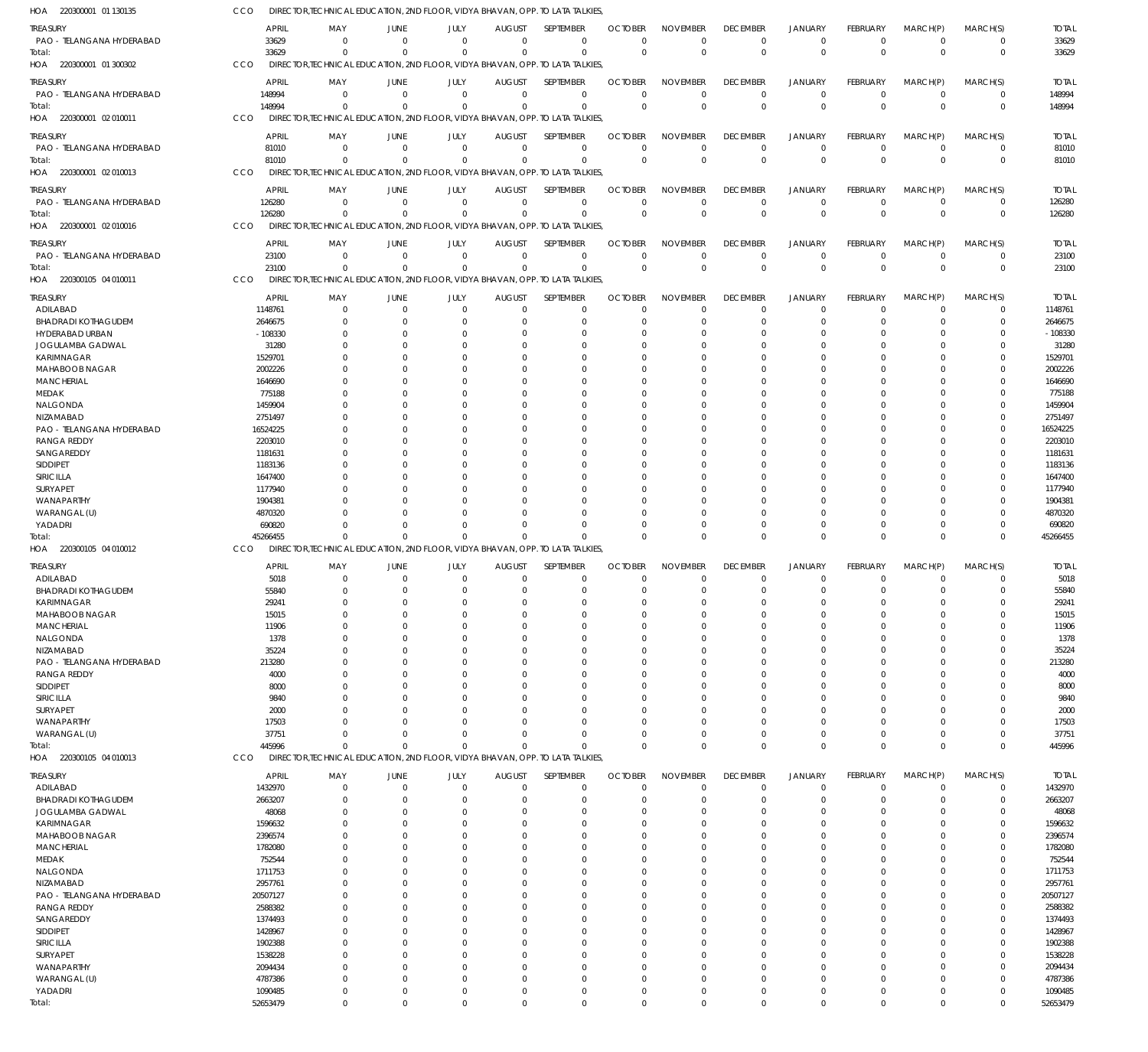220300105 04 010014 HOA 220300105 04 010016 HOA 220300105 04 010017 HOA 220300105 04 110111 HOA 220300105 04 130131 HOA 220300105 04 130133 HOA 220300105 04 130135 HOA 220300105 04 300301 HOA 220300105 04 300302 HOA DIRECTOR,TECHNICAL EDUCATION, 2ND FLOOR, VIDYA BHAVAN, OPP. TO LATA TALKIES, DIRECTOR,TECHNICAL EDUCATION, 2ND FLOOR, VIDYA BHAVAN, OPP. TO LATA TALKIES, DIRECTOR,TECHNICAL EDUCATION, 2ND FLOOR, VIDYA BHAVAN, OPP. TO LATA TALKIES, DIRECTOR,TECHNICAL EDUCATION, 2ND FLOOR, VIDYA BHAVAN, OPP. TO LATA TALKIES, DIRECTOR,TECHNICAL EDUCATION, 2ND FLOOR, VIDYA BHAVAN, OPP. TO LATA TALKIES, DIRECTOR,TECHNICAL EDUCATION, 2ND FLOOR, VIDYA BHAVAN, OPP. TO LATA TALKIES, DIRECTOR,TECHNICAL EDUCATION, 2ND FLOOR, VIDYA BHAVAN, OPP. TO LATA TALKIES, DIRECTOR,TECHNICAL EDUCATION, 2ND FLOOR, VIDYA BHAVAN, OPP. TO LATA TALKIES, DIRECTOR,TECHNICAL EDUCATION, 2ND FLOOR, VIDYA BHAVAN, OPP. TO LATA TALKIES, CCO CCO **CCO CCO CCO CCO** CCO CCO CCO 3214 9074005 349354  $-460$ -893 4738 87786 7091975 0 0  $\Omega$  $\Omega$  $\Omega$  $\Omega$  $\Omega$ 0 0 0 0  $\Omega$ 0 0  $\Omega$ 0 0 0  $\Omega$  $\Omega$  $\Omega$ 0  $\Omega$ 0 0  $\Omega$  $\Omega$  $\Omega$ 0  $\Omega$  $\Omega$  $\Omega$ 0  $\Omega$  $\Omega$  $\Omega$  $\Omega$  $\Omega$  $\Omega$  $\Omega$ 0  $\Omega$  $\Omega$  $\Omega$ 0  $\Omega$ 0 0 0 0 0  $\Omega$ 0  $\Omega$ 0 0 0 0  $\Omega$  $\Omega$ 0  $\Omega$ 0 0 0 0 0  $\Omega$ 0  $\Omega$ 0 0 0 0 0  $\Omega$ 0 0 0 0 0 0  $\Omega$  $\Omega$ 0  $\Omega$ 0 0 0  $\Omega$  $\Omega$  $\Omega$ 0  $\Omega$  $\Omega$ 0 3214 9074005 349354  $-460$ -893 4738 87786 7091975 PAO - TELANGANA HYDERABAD ADILABAD BHADRADI KOTHAGUDEM JOGULAMBA GADWAL KARIMNAGAR MAHABOOB NAGAR MANCHERIAL MEDAK NALGONDA NIZAMABAD PAO - TELANGANA HYDERABAD RANGA REDDY SANGAREDDY SIDDIPET SIRICILLA **SURYAPET** WANAPARTHY WARANGAL (U) YADADRI MAHABOOB NAGAR **MANCHERIAL** PAO - TELANGANA HYDERABAD SIDDIPET WARANGAL (U) ADILABAD NIZAMABAD PAO - TELANGANA HYDERABAD **SANGAREDDY** PAO - TELANGANA HYDERABAD BHOOPALAPALLY PAO - TELANGANA HYDERABAD SANGAREDDY SIDDIPET BHADRADI KOTHAGUDEM BHOOPALAPALLY MAHABOOB NAGAR MEDAK MEDCHAL NIZAMABAD PAO - TELANGANA HYDERABAD RANGA REDDY SANGAREDDY SIDDIPET SURYAPET VIKARABAD WANAPARTHY WARANGAL (U) BHOOPALAPALLY JAGTIAL JOGULAMBA GADWAL KHAMMAM MAHABOOB NAGAR MEDAK TREASURY **TREASURY** TREASURY **TREASURY** TREASURY TREASURY TREASURY TREASURY TREASURY 3214 128283 417185 2931 270648 260952 190264 75299 157967 384852 4755216 639965 136243 127515 183584 127124 218294 931190 66493 18062 100000 176768 13325 41199 -460 -894 471  $-470$ 4738 9638 58400 10434 9314 53117 506340 874700 120810 483240 80540 2299477 120810 1009759 802743 23100 -2872 741582 -21371 149850 135374 264417 146465 84000 360025 APRIL APRIL APRIL APRIL APRIL APRIL APRIL APRIL APRIL  $\Omega$ 0 0  $\Omega$  $\Omega$  $\Omega$ 0  $\Omega$  $\Omega$  $\Omega$  $\Omega$ 0  $\Omega$ 0  $\Omega$  $\Omega$ 0  $\Omega$  $\Omega$ 0  $\Omega$ 0  $\Omega$  $\Omega$ 0  $\Omega$ 0  $\Omega$ 0 0  $\Omega$  $\Omega$ 0 0 0  $\Omega$ 0  $\Omega$  $\Omega$ 0  $\Omega$  $\Omega$  $\Omega$  $\Omega$  $\Omega$  $\Omega$ 0 0  $\Omega$ 0  $\Omega$ 0 0 MAY MAY MAY MAY MAY MAY MAY MAY MAY 0 0 0 0  $\Omega$  $\Omega$ 0  $\Omega$ 0 0  $\Omega$ 0  $\Omega$ 0 0  $\Omega$ 0  $\Omega$ 0 0  $\Omega$ 0  $\Omega$ 0 0  $\Omega$ 0  $\Omega$ 0 0  $\Omega$ 0 0 0 0  $\Omega$ 0 0  $\Omega$ 0  $\Omega$ 0 0 0  $\Omega$  $\Omega$ 0 0 0 0  $\Omega$ 0 0 JUNE JUNE JUNE JUNE JUNE JUNE JUNE JUNE JUNE 0 0 0 0 0 0 0 0 0 0 0 0 0 0 0  $\Omega$ 0 0  $\Omega$ 0  $\Omega$ 0  $\Omega$ 0 0  $\Omega$ 0  $\Omega$ 0 0  $\Omega$ 0 0 0 0 0 0 0 0 0 0 0 0 0 0 0 0 0 0 0  $\Omega$ 0 0 JULY JULY JULY JULY JULY JULY JULY JULY JULY 0 0 0 0  $\Omega$  $\Omega$ 0  $\Omega$ 0  $\Omega$  $\Omega$ 0  $\Omega$ 0  $\Omega$  $\Omega$ 0  $\Omega$ 0 0  $\Omega$ 0  $\Omega$  $\Omega$ 0  $\Omega$ 0  $\Omega$ 0 0  $\Omega$ 0 0  $\Omega$ 0  $\Omega$ 0 0  $\Omega$ 0  $\Omega$ 0 0  $\Omega$  $\Omega$  $\Omega$ 0 0  $\Omega$ 0  $\Omega$ 0 0 AUGUST AUGUST AUGUST AUGUST AUGUST AUGUST **AUGUST** AUGUST AUGUST  $\Omega$ 0 0 0  $\Omega$  $\Omega$ 0  $\Omega$  $\Omega$  $\Omega$  $\Omega$  $\mathbf 0$  $\Omega$ 0  $\Omega$  $\Omega$ 0  $\Omega$  $\Omega$ 0  $\Omega$ 0  $\Omega$  $\Omega$ 0  $\Omega$ 0  $\Omega$ 0 0  $\Omega$  $\Omega$  $\Omega$  $\Omega$ 0  $\Omega$ 0  $\Omega$  $\Omega$ 0  $\Omega$  $\Omega$  $\Omega$  $\Omega$  $\Omega$  $\Omega$ 0 0  $\Omega$ 0  $\Omega$ 0 0 SEPTEMBER SEPTEMBER SEPTEMBER SEPTEMBER SEPTEMBER SEPTEMBER **SEPTEMBER** SEPTEMBER SEPTEMBER  $\Omega$ 0 0 0 0 0 0 0  $\Omega$ 0 0 0 0 0 0  $\Omega$ 0 0 0  $\Omega$  $\Omega$ 0  $\Omega$ 0 0  $\Omega$ 0  $\Omega$ 0 0  $\Omega$ 0 0 0 0  $\Omega$ 0 0  $\Omega$ 0 0 0 0  $\Omega$  $\Omega$ 0 0 0  $\Omega$ 0  $\Omega$ 0 0 OCTOBER OCTOBER OCTOBER OCTOBER OCTOBER OCTOBER OCTOBER OCTOBER OCTOBER 0 0 0 0  $\Omega$  $\Omega$ 0  $\Omega$ 0  $\Omega$  $\Omega$ 0  $\Omega$ 0  $\Omega$  $\Omega$ 0  $\Omega$ 0 0  $\Omega$ 0  $\Omega$ 0 0  $\Omega$ 0  $\Omega$ 0 0  $\Omega$ 0 0  $\Omega$ 0  $\Omega$ 0 0  $\Omega$ 0  $\Omega$ 0  $\Omega$  $\Omega$  $\Omega$  $\Omega$ 0 0  $\Omega$ 0  $\Omega$ 0 0 NOVEMBER NOVEMBER NOVEMBER NOVEMBER NOVEMBER NOVEMBER NOVEMBER NOVEMBER NOVEMBER 0 0 0 0  $\Omega$  $\Omega$ 0  $\Omega$  $\Omega$  $\Omega$  $\Omega$ 0  $\Omega$ 0  $\Omega$  $\Omega$ 0  $\Omega$ 0 0  $\Omega$ 0  $\Omega$ 0 0  $\Omega$ 0  $\Omega$ 0 0  $\Omega$ 0 0 0 0 0 0  $\Omega$  $\Omega$ 0  $\Omega$  $\Omega$  $\Omega$  $\Omega$  $\Omega$  $\Omega$ 0 0  $\Omega$ 0  $\Omega$  $\overline{0}$ 0 DECEMBER **DECEMBER** DECEMBER DECEMBER DECEMBER DECEMBER **DECEMBER** DECEMBER DECEMBER  $\Omega$ 0 0 0  $\Omega$  $\Omega$ 0  $\Omega$  $\Omega$  $\Omega$  $\Omega$ 0  $\Omega$ 0  $\Omega$  $\Omega$ 0  $\Omega$ 0 0  $\Omega$ 0  $\Omega$ 0 0  $\Omega$ 0  $\Omega$ 0 0  $\Omega$ 0 0  $\Omega$ 0  $\Omega$ 0  $\Omega$  $\Omega$ 0  $\Omega$ 0 0  $\Omega$  $\Omega$  $\Omega$ 0 0  $\Omega$ 0  $\Omega$ 0 0 JANUARY JANUARY JANUARY JANUARY JANUARY JANUARY JANUARY JANUARY JANUARY 0 0 0 0  $\Omega$  $\Omega$ 0  $\Omega$ 0 0  $\theta$ 0  $\Omega$ 0 0  $\Omega$ 0  $\Omega$ 0 0 0 0  $\Omega$ 0 0  $\Omega$  $\boldsymbol{0}$  $\Omega$ 0 0  $\Omega$  $\overline{0}$ 0  $\theta$ 0  $\Omega$ 0 0  $\Omega$ 0  $\Omega$ 0 0 0 0  $\Omega$ 0 0 0 0  $\Omega$ 0 0 FEBRUARY FEBRUARY FEBRUARY FEBRUARY FEBRUARY FEBRUARY FEBRUARY FEBRUARY FEBRUARY 0 0 0 0  $\Omega$  $\Omega$ 0  $\Omega$ 0  $\Omega$  $\Omega$ 0  $\Omega$ 0  $\Omega$  $\Omega$ 0  $\Omega$ 0  $\Omega$  $\Omega$ 0  $\Omega$ 0 0  $\Omega$ 0  $\Omega$ 0 0  $\Omega$ 0 0 0 0  $\Omega$ 0 0  $\Omega$ 0 0 0  $\Omega$  $\Omega$  $\Omega$  $\Omega$ 0 0  $\Omega$ 0  $\Omega$ 0 0 MARCH(P) MARCH(P) MARCH(P) MARCH(P) MARCH(P) MARCH(P) MARCH(P) MARCH(P) MARCH(P)  $\Omega$ 0  $\Omega$ 0 0 0 0  $\Omega$ 0 0 0 0  $\Omega$ 0 0  $\Omega$ 0  $\Omega$ 0  $\Omega$  $\Omega$ 0  $\Omega$ 0  $\Omega$  $\Omega$ 0  $\Omega$ 0 0  $\Omega$ 0 0  $\Omega$ 0  $\Omega$ 0 0 0 0  $\Omega$ 0  $\Omega$ 0  $\Omega$  $\Omega$ 0  $\Omega$  $\Omega$ 0  $\Omega$ 0 0 MARCH(S) MARCH(S) MARCH(S) MARCH(S) MARCH(S) MARCH(S) MARCH(S) MARCH(S) MARCH(S) 3214 128283 417185 2931 270648 260952 190264 75299 157967 384852 4755216 639965 136243 127515 183584 127124 218294 931190 66493 18062 100000 176768 13325 41199 -460 -894 471  $-470$ 4738 9638 58400 10434 9314 53117 506340 874700 120810 483240 80540 2299477 120810 1009759 802743 23100 -2872 741582 -21371 149850 135374 264417 146465 84000 360025 TOTAL TOTAL TOTAL TOTAL TOTAL TOTAL TOTAL TOTAL TOTAL Total: Total: Total: Total: Total: Total: Total: Total:

MEDCHAL

459891

0

0

0

0

0

0

 $\,$  0  $\,$ 

0

0

 $\boldsymbol{0}$ 

0

0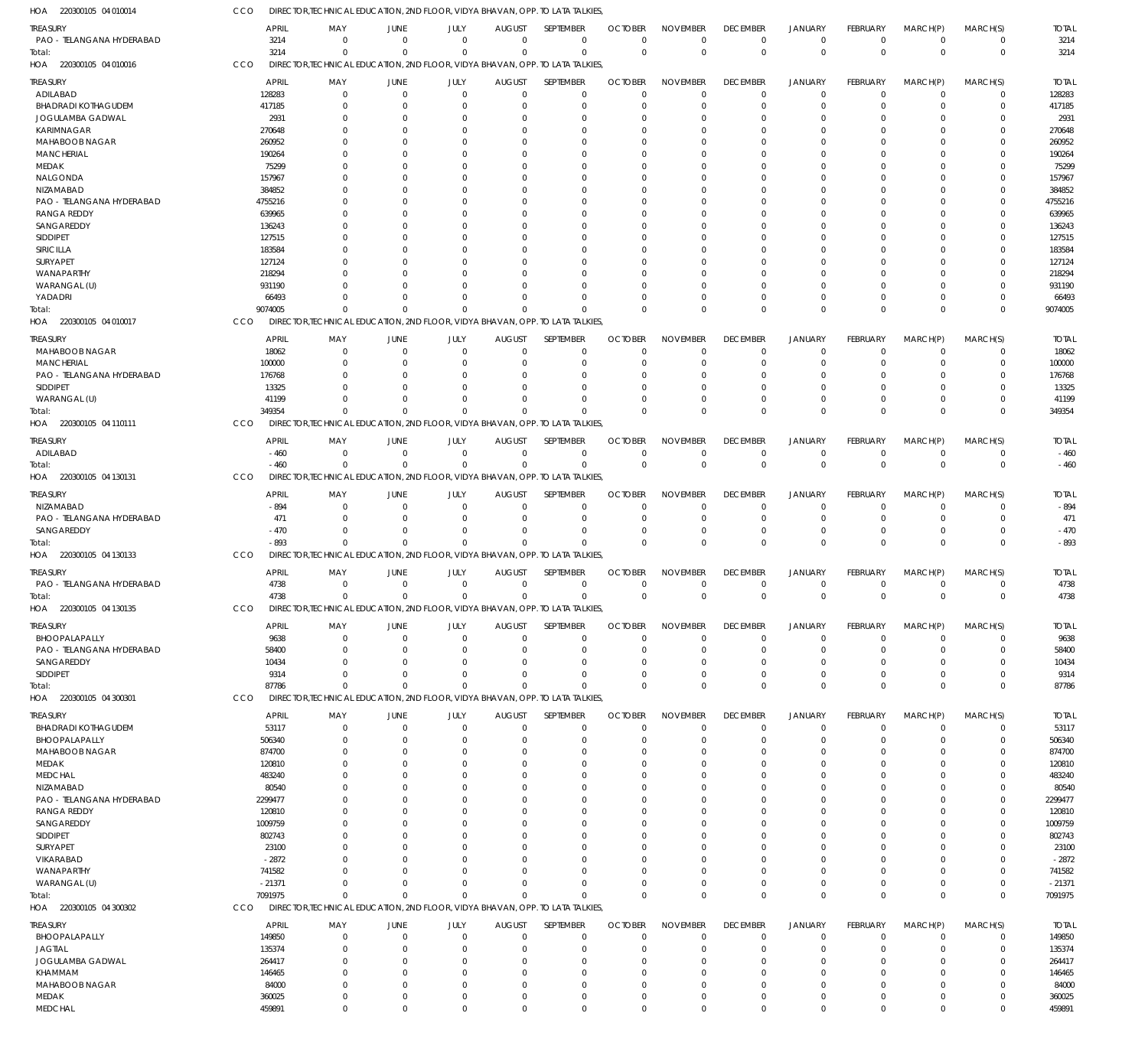220300105 04 300302 HOA CCO DIRECTOR,TECHNICAL EDUCATION, 2ND FLOOR, VIDYA BHAVAN, OPP. TO LATA TALKIES,

| <b>TREASURY</b>            | <b>APRIL</b>     | MAY                        | JUNE           | JULY                    | <b>AUGUST</b>        | SEPTEMBER                                                                     | <b>OCTOBER</b>          | <b>NOVEMBER</b>            | <b>DECEMBER</b>         | <b>JANUARY</b>          | <b>FEBRUARY</b>      | MARCH(P)                   | MARCH(S)                  | <b>TOTAL</b>     |
|----------------------------|------------------|----------------------------|----------------|-------------------------|----------------------|-------------------------------------------------------------------------------|-------------------------|----------------------------|-------------------------|-------------------------|----------------------|----------------------------|---------------------------|------------------|
| NALGONDA                   | 208443           | $\mathbf 0$                | $\Omega$       | $\Omega$                | $\Omega$             | $\mathbf 0$                                                                   | $\Omega$                | $\Omega$                   | $\Omega$                | $\mathbf 0$             | $\Omega$             | $\Omega$                   | $\mathbf 0$               | 208443           |
| NIRMAL                     | 80906            | $\mathbf 0$                | $\Omega$       | $\Omega$                |                      | $\Omega$                                                                      | $\Omega$                | $\Omega$                   | $\Omega$                | $\Omega$                |                      | $\Omega$                   | $\Omega$                  | 80906            |
| NIZAMABAD                  | 430027           | $\mathbf 0$                | $\Omega$       | $\Omega$                |                      | $\Omega$                                                                      |                         | $\Omega$                   | $\Omega$                | $\Omega$                |                      | $\cap$                     | $\Omega$                  | 430027           |
| Narayanpet                 | 284073           | $\Omega$                   |                | $\Omega$                |                      | $\Omega$                                                                      |                         | $\Omega$                   |                         | $\Omega$                |                      |                            |                           | 284073           |
| PAO - TELANGANA HYDERABAD  | 17028            | $\Omega$                   |                | $\Omega$                |                      | $\Omega$                                                                      |                         | $\Omega$                   |                         | $\Omega$                |                      | $\Omega$                   |                           | 17028            |
| <b>RANGA REDDY</b>         | 42862            | $\Omega$                   |                | $\cap$                  |                      | $\Omega$                                                                      |                         | $\Omega$                   |                         | $\Omega$                |                      |                            |                           | 42862            |
|                            | 670732           | $\Omega$                   |                | $\Omega$                |                      | $\Omega$                                                                      |                         | $\Omega$                   |                         | $\Omega$                |                      | $\Omega$                   |                           | 670732           |
| SANGAREDDY                 |                  |                            |                | $\cap$                  |                      |                                                                               |                         | $\Omega$                   |                         | $\Omega$                |                      |                            |                           |                  |
| <b>SIDDIPET</b>            | 433604           | $\Omega$                   |                |                         |                      | $\Omega$                                                                      |                         |                            |                         |                         |                      |                            |                           | 433604           |
| SURYAPET                   | 172262           | $\Omega$                   |                | $\Omega$                |                      | $\Omega$                                                                      |                         | $\Omega$                   |                         | $\Omega$                |                      | $\Omega$                   |                           | 172262           |
| VIKARABAD                  | 17980            | $\Omega$                   |                | $\cap$                  |                      | $\Omega$                                                                      |                         | $\Omega$                   |                         | $\Omega$                |                      |                            |                           | 17980            |
| WANAPARTHY                 | 297578           | $\Omega$                   |                | $\Omega$                |                      | $\Omega$                                                                      |                         | $\Omega$                   |                         | $\Omega$                |                      | $\Omega$                   |                           | 297578           |
| YADADRI                    | 131944           | $\Omega$                   |                | $\Omega$                |                      | $\Omega$                                                                      |                         | $\Omega$                   |                         | $\Omega$                |                      | $\Omega$                   |                           | 131944           |
| Total:                     | 4387461          | $\Omega$                   |                | $\Omega$                | $\Omega$             | $\Omega$                                                                      |                         | $\Omega$                   | $\Omega$                | $\Omega$                |                      | $\Omega$                   | $\Omega$                  | 4387461          |
| 220300105 07 310311<br>HOA | CCO              |                            |                |                         |                      | DIRECTOR, TECHNICAL EDUCATION, 2ND FLOOR, VIDYA BHAVAN, OPP. TO LATA TALKIES, |                         |                            |                         |                         |                      |                            |                           |                  |
|                            |                  |                            |                |                         |                      |                                                                               |                         |                            |                         |                         |                      |                            |                           |                  |
| TREASURY                   | <b>APRIL</b>     | MAY                        | <b>JUNE</b>    | JULY                    | <b>AUGUST</b>        | SEPTEMBER                                                                     | <b>OCTOBER</b>          | <b>NOVEMBER</b>            | <b>DECEMBER</b>         | <b>JANUARY</b>          | FEBRUARY             | MARCH(P)                   | MARCH(S)                  | <b>TOTAL</b>     |
| PAO - TELANGANA HYDERABAD  | 5965776          | $\mathbf 0$                | $\mathbf 0$    | $\mathbf 0$             | $\Omega$             | $\mathbf 0$                                                                   | $\Omega$                | $\Omega$                   | $\Omega$                | $\Omega$                | $\Omega$             | $\Omega$                   | $\mathbf 0$               | 5965776          |
| Total:                     | 5965776          | $\Omega$                   | $\Omega$       | $\Omega$                | $\Omega$             | $\Omega$                                                                      | $\Omega$                | $\Omega$                   | $\Omega$                | $\mathbf{0}$            | $\Omega$             | $\Omega$                   | $\mathbf 0$               | 5965776          |
| 220300105 08 010011<br>HOA | CCO              |                            |                |                         |                      | DIRECTOR, TECHNICAL EDUCATION, 2ND FLOOR, VIDYA BHAVAN, OPP. TO LATA TALKIES, |                         |                            |                         |                         |                      |                            |                           |                  |
| <b>TREASURY</b>            | <b>APRIL</b>     | MAY                        | <b>JUNE</b>    | JULY                    | <b>AUGUST</b>        | SEPTEMBER                                                                     | <b>OCTOBER</b>          | <b>NOVEMBER</b>            | <b>DECEMBER</b>         | <b>JANUARY</b>          | <b>FEBRUARY</b>      | MARCH(P)                   | MARCH(S)                  | <b>TOTAL</b>     |
| SIDDIPET                   | 1252719          | $\mathbf 0$                | $\Omega$       | $\mathbf 0$             | $\Omega$             | $\mathbf 0$                                                                   | $\Omega$                | $\Omega$                   | $\mathbf 0$             | $\mathbf 0$             | $\Omega$             | $\Omega$                   | $\mathbf 0$               | 1252719          |
| Total:                     | 1252719          | $\mathbf 0$                | $\Omega$       | $\mathbf 0$             | $\Omega$             | $\mathbf 0$                                                                   | $\Omega$                | $\Omega$                   | $\Omega$                | $\Omega$                | $\Omega$             | $\Omega$                   | $\mathbf 0$               | 1252719          |
| HOA 220300105 08 010012    | CCO              |                            |                |                         |                      | DIRECTOR, TECHNICAL EDUCATION, 2ND FLOOR, VIDYA BHAVAN, OPP. TO LATA TALKIES, |                         |                            |                         |                         |                      |                            |                           |                  |
|                            |                  |                            |                |                         |                      |                                                                               |                         |                            |                         |                         |                      |                            |                           |                  |
| <b>TREASURY</b>            | <b>APRIL</b>     | MAY                        | JUNE           | JULY                    | <b>AUGUST</b>        | SEPTEMBER                                                                     | <b>OCTOBER</b>          | <b>NOVEMBER</b>            | <b>DECEMBER</b>         | <b>JANUARY</b>          | <b>FEBRUARY</b>      | MARCH(P)                   | MARCH(S)                  | <b>TOTAL</b>     |
| SIDDIPET                   | 13445            | $\mathbf 0$                | $\mathbf 0$    | $\Omega$                | $\Omega$             | $\mathbf 0$                                                                   | $\Omega$                | $\Omega$                   | $\Omega$                | $\mathbf 0$             | $\Omega$             | $\Omega$                   | $\mathbf 0$               | 13445            |
| Total:                     | 13445            | $\mathbf 0$                | $\Omega$       | $\Omega$                | $\Omega$             | $\Omega$                                                                      | $\overline{0}$          | $\Omega$                   | $\Omega$                | $\Omega$                | $\Omega$             | $\Omega$                   | $\mathbf 0$               | 13445            |
| HOA 220300105 08 010013    | CCO              |                            |                |                         |                      | DIRECTOR.TECHNICAL EDUCATION, 2ND FLOOR, VIDYA BHAVAN, OPP. TO LATA TALKIES.  |                         |                            |                         |                         |                      |                            |                           |                  |
|                            |                  |                            |                |                         |                      |                                                                               |                         |                            |                         |                         |                      |                            |                           |                  |
| <b>TREASURY</b>            | <b>APRIL</b>     | MAY                        | <b>JUNE</b>    | JULY                    | <b>AUGUST</b>        | SEPTEMBER                                                                     | <b>OCTOBER</b>          | <b>NOVEMBER</b>            | <b>DECEMBER</b>         | <b>JANUARY</b>          | <b>FEBRUARY</b>      | MARCH(P)                   | MARCH(S)                  | <b>TOTAL</b>     |
| SIDDIPET                   | 1688079          | $\mathbf 0$                | $\Omega$       | $\mathbf 0$             | $\Omega$             | $\mathbf 0$                                                                   | $\Omega$                | $\Omega$                   | $\Omega$                | $\mathbf 0$             | $\Omega$             | $\Omega$                   | $^{\circ}$                | 1688079          |
| Total:                     | 1688079          | $\Omega$                   | $\Omega$       | $\Omega$                | $\Omega$             | $\mathbf 0$                                                                   | $\Omega$                | $\Omega$                   | $\Omega$                | $\Omega$                | $\Omega$             | $\Omega$                   | $\Omega$                  | 1688079          |
| 220300105 08 010016<br>HOA | CCO              |                            |                |                         |                      | DIRECTOR, TECHNICAL EDUCATION, 2ND FLOOR, VIDYA BHAVAN, OPP. TO LATA TALKIES, |                         |                            |                         |                         |                      |                            |                           |                  |
|                            |                  |                            |                |                         |                      |                                                                               |                         |                            |                         |                         |                      |                            |                           |                  |
| <b>TREASURY</b>            | <b>APRIL</b>     | MAY                        | <b>JUNE</b>    | JULY                    | <b>AUGUST</b>        | SEPTEMBER                                                                     | <b>OCTOBER</b>          | <b>NOVEMBER</b>            | <b>DECEMBER</b>         | <b>JANUARY</b>          | FEBRUARY             | MARCH(P)                   | MARCH(S)                  | <b>TOTAL</b>     |
| SIDDIPET                   | 136751           | $\mathbf 0$                | $\mathbf 0$    | $\mathbf 0$             | $\Omega$             | $\mathbf 0$                                                                   | $\Omega$                | $\Omega$                   | $\Omega$                | $\Omega$                | $\Omega$             | $\Omega$                   | $\mathbf 0$               | 136751           |
| Total:                     | 136751           | $\mathbf 0$                | $^{\circ}$     | $\mathbf 0$             | $\Omega$             | $\Omega$                                                                      | $\overline{0}$          | $\Omega$                   | $\Omega$                | $\mathbf 0$             | $\Omega$             | $\Omega$                   | $\mathbf 0$               | 136751           |
| HOA 220300105 09 010011    | CCO              |                            |                |                         |                      | DIRECTOR, TECHNICAL EDUCATION, 2ND FLOOR, VIDYA BHAVAN, OPP. TO LATA TALKIES, |                         |                            |                         |                         |                      |                            |                           |                  |
| TREASURY                   | <b>APRIL</b>     | MAY                        | JUNE           | JULY                    | <b>AUGUST</b>        | SEPTEMBER                                                                     | <b>OCTOBER</b>          | <b>NOVEMBER</b>            | <b>DECEMBER</b>         | <b>JANUARY</b>          | <b>FEBRUARY</b>      | MARCH(P)                   | MARCH(S)                  | <b>TOTAL</b>     |
| BHOOPALAPALLY              | 710945           | $\mathbf 0$                | $\Omega$       | $\mathbf 0$             | $\Omega$             | $\mathbf 0$                                                                   | $\Omega$                | $\Omega$                   | 0                       | $\mathbf 0$             | $\Omega$             | $\Omega$                   | $^{\circ}$                | 710945           |
| <b>JAGTIAL</b>             | 838721           | $\mathbf 0$                | $\Omega$       | $\Omega$                |                      | $\Omega$                                                                      | $\Omega$                | $\Omega$                   | $\Omega$                | $\Omega$                |                      | $\cap$                     | $\Omega$                  | 838721           |
|                            |                  |                            |                |                         |                      |                                                                               |                         |                            |                         |                         |                      |                            |                           |                  |
|                            |                  |                            |                |                         |                      |                                                                               |                         |                            |                         |                         |                      |                            |                           |                  |
| <b>JANGAON</b>             | 874263           | $\mathbf 0$                | -0             | $\Omega$                |                      | $\Omega$                                                                      |                         | $\Omega$                   | $\Omega$                | $\Omega$                |                      | $\Omega$                   |                           | 874263           |
| JOGULAMBA GADWAL           | 348179           | $\Omega$                   | $\Omega$       | $\Omega$                |                      | $\Omega$                                                                      |                         | $\Omega$                   |                         | $\Omega$                |                      |                            |                           | 348179           |
| KHAMMAM                    | 926545           | $\Omega$                   | -C             | $\Omega$                |                      | $\Omega$                                                                      |                         | $\Omega$                   |                         | $\Omega$                |                      | $\Omega$                   |                           | 926545           |
| <b>MEDAK</b>               | 1182458          | $\Omega$                   |                | $\Omega$                |                      | $\Omega$                                                                      |                         | $\Omega$                   |                         | $\Omega$                |                      | $\cap$                     |                           | 1182458          |
| <b>MEDCHAL</b>             | 98400            | $\Omega$                   |                | $\Omega$                |                      | $\Omega$                                                                      |                         | $\Omega$                   |                         | $\cap$                  |                      | $\cap$                     |                           | 98400            |
| NIRMAL                     | 806812           | $\Omega$                   |                | $\Omega$                |                      | $\Omega$                                                                      |                         | $\Omega$                   |                         | $\Omega$                |                      |                            |                           | 806812           |
| NIZAMABAD                  | 1209430          | $\Omega$                   | $\Omega$       | $\Omega$                |                      | $\Omega$                                                                      |                         | $\Omega$                   |                         | $\Omega$                |                      | $\Omega$                   |                           | 1209430          |
| Narayanpet                 | 375065           | $\Omega$                   | $\cap$         | $\Omega$                | $\cap$               | $\Omega$                                                                      | $\cap$                  | $\Omega$                   | $\Omega$                | $\Omega$                | $\Omega$             | $\Omega$                   | $\Omega$                  | 375065           |
| SANGAREDDY                 | 1766161          | 0                          |                |                         |                      | $\Omega$                                                                      |                         |                            |                         |                         |                      |                            | 0                         | 1766161          |
| SIDDIPET                   | 96490            | $\mathbf 0$                | $\Omega$       | $\Omega$                |                      | $\Omega$                                                                      | $\Omega$                | $\Omega$                   |                         | $\Omega$                |                      | $\Omega$                   | $\Omega$                  | 96490            |
| SURYAPET                   | 625053           | $\mathbf 0$                | $\Omega$       | $\Omega$                |                      | $\Omega$                                                                      | $\Omega$                | $\Omega$                   | $\Omega$                | $\Omega$                |                      | $\Omega$                   | $\Omega$                  | 625053           |
|                            |                  | $\Omega$                   |                | $\Omega$                |                      | $\Omega$                                                                      | $\Omega$                | $\Omega$                   |                         | $\Omega$                |                      |                            |                           |                  |
| VIKARABAD                  | 531177           | $\Omega$                   |                | $\Omega$                |                      | $\Omega$                                                                      | $\Omega$                | $\Omega$                   | $\Omega$                | $\Omega$                |                      | $\Omega$                   | $\Omega$                  | 531177           |
| WARANGAL (R)               | 870770           |                            | $\Omega$       |                         |                      |                                                                               | $\Omega$                |                            | $\Omega$                |                         |                      | $\Omega$                   |                           | 870770           |
| YADADRI                    | 174700           | $\Omega$                   |                | $\Omega$                |                      | $\Omega$                                                                      |                         | $\Omega$                   |                         | $\Omega$                |                      |                            | $\Omega$                  | 174700           |
| Total:                     | 11435169         | $\mathbf 0$                | $\Omega$       | $\Omega$                | $\Omega$             | $\Omega$                                                                      | $\Omega$                | $\Omega$                   | $\Omega$                | $\Omega$                | $\Omega$             | $\Omega$                   | $\Omega$                  | 11435169         |
| HOA 220300105 09 010012    | CCO              |                            |                |                         |                      | DIRECTOR, TECHNICAL EDUCATION, 2ND FLOOR, VIDYA BHAVAN, OPP. TO LATA TALKIES, |                         |                            |                         |                         |                      |                            |                           |                  |
| TREASURY                   | <b>APRIL</b>     | MAY                        | JUNE           | JULY                    | <b>AUGUST</b>        | SEPTEMBER                                                                     | <b>OCTOBER</b>          | <b>NOVEMBER</b>            | <b>DECEMBER</b>         | <b>JANUARY</b>          | FEBRUARY             | MARCH(P)                   | MARCH(S)                  | <b>TOTAL</b>     |
| BHOOPALAPALLY              | 2600             | $^{\circ}$                 | $\Omega$       | $\Omega$                | $\Omega$             | $\mathbf 0$                                                                   | $\Omega$                | $\Omega$                   | $\mathbf 0$             | $\mathbf 0$             | $\Omega$             | $\Omega$                   | $\mathbf 0$               | 2600             |
| <b>JAGTIAL</b>             | 6081             | $\mathbf 0$                | $\Omega$       | $\Omega$                | $\Omega$             | $\mathbf 0$                                                                   | $\Omega$                | $\Omega$                   | $\Omega$                | $\mathbf 0$             |                      | $\Omega$                   | $\mathbf 0$               | 6081             |
| <b>JANGAON</b>             | 5855             | $\mathbf 0$                | $\Omega$       | $\Omega$                | $\Omega$             | $\Omega$                                                                      | $\Omega$                | $\Omega$                   | $\Omega$                | $\Omega$                |                      | $\Omega$                   | $\Omega$                  | 5855             |
| KHAMMAM                    | 2000             | $\mathbf 0$                | $\Omega$       | $\Omega$                | $\Omega$             | $\Omega$                                                                      | $\Omega$                | $\Omega$                   | $\Omega$                | $\Omega$                |                      | $\Omega$                   | $\Omega$                  | 2000             |
|                            |                  | $\Omega$                   | $\Omega$       | $\Omega$                |                      | $\Omega$                                                                      | $\Omega$                | $\Omega$                   | $\Omega$                | $\Omega$                |                      | $\Omega$                   | $\Omega$                  |                  |
| MEDAK                      | 7520             | $\Omega$                   | $\Omega$       | $\Omega$                |                      | $\Omega$                                                                      | $\Omega$                | $\Omega$                   | $\Omega$                | $\Omega$                |                      | $\Omega$                   | $\Omega$                  | 7520             |
| <b>MEDCHAL</b>             | 2280             | $\Omega$                   | $\Omega$       | $\Omega$                |                      | $\Omega$                                                                      | $\Omega$                | $\Omega$                   | $\Omega$                | $\Omega$                |                      | $\Omega$                   | $\Omega$                  | 2280             |
| NIRMAL                     | 2000             | $\mathbf 0$                | -C             | $\Omega$                |                      | $\Omega$                                                                      | $\Omega$                | $\Omega$                   | $\Omega$                | $\Omega$                |                      | $\Omega$                   | $\Omega$                  | 2000             |
| NIZAMABAD                  | 2650             |                            | $\Omega$       | $\Omega$                |                      |                                                                               | $\Omega$                | $\Omega$                   | $\Omega$                | $\Omega$                |                      | $\Omega$                   |                           | 2650             |
| Narayanpet                 | 6290             | $\Omega$<br>$\Omega$       |                | $\Omega$                |                      | $\Omega$<br>$\Omega$                                                          |                         | $\Omega$                   |                         | $\Omega$                |                      | $\Omega$                   | $\Omega$<br>$\Omega$      | 6290             |
| SANGAREDDY                 | 7980             |                            | $\Omega$       | $\Omega$                |                      |                                                                               | $\Omega$                |                            | $\cap$                  | $\Omega$                |                      | $\Omega$                   |                           | 7980             |
| SIDDIPET                   | 1300             | $\Omega$                   |                |                         |                      | $\Omega$                                                                      |                         | $\Omega$                   |                         |                         |                      |                            | $\Omega$                  | 1300             |
| SURYAPET                   | 2000             | $\Omega$                   |                | $\Omega$                |                      | $\Omega$                                                                      |                         | $\Omega$                   | $\Omega$                | $\Omega$                |                      | $\Omega$                   | $\Omega$                  | 2000             |
| VIKARABAD                  | 2000             | $\Omega$                   | $\Omega$       | $\Omega$                |                      | $\Omega$                                                                      | $\Omega$                | $\Omega$                   | $\Omega$                | $\Omega$                |                      | $\Omega$                   | $\Omega$                  | 2000             |
| WARANGAL (R)               | 2000             | $\mathbf 0$                | $\Omega$       | $\Omega$                | $\Omega$             | $\Omega$                                                                      | $\Omega$                | $\Omega$                   | $\Omega$                | $\Omega$                | $\Omega$             | $\Omega$                   | $\mathbf 0$               | 2000             |
| Total:                     | 52556            | $\mathbf 0$                | $\Omega$       | $\Omega$                | $\Omega$             | $\Omega$                                                                      | $\Omega$                | $\Omega$                   | $\Omega$                | $\Omega$                | $\Omega$             | $\Omega$                   | $\mathbf 0$               | 52556            |
| HOA 220300105 09 010013    | CCO              |                            |                |                         |                      | DIRECTOR, TECHNICAL EDUCATION, 2ND FLOOR, VIDYA BHAVAN, OPP. TO LATA TALKIES, |                         |                            |                         |                         |                      |                            |                           |                  |
|                            |                  |                            |                |                         |                      |                                                                               |                         |                            |                         |                         |                      |                            |                           |                  |
| TREASURY                   | <b>APRIL</b>     | MAY                        | JUNE           | JULY                    | <b>AUGUST</b>        | SEPTEMBER                                                                     | <b>OCTOBER</b>          | <b>NOVEMBER</b>            | <b>DECEMBER</b>         | <b>JANUARY</b>          | FEBRUARY<br>$\Omega$ | MARCH(P)                   | MARCH(S)                  | <b>TOTAL</b>     |
| BHOOPALAPALLY              | 890394           | $\mathbf 0$                | $\mathbf 0$    | $\mathbf 0$             | $\Omega$             | $\mathbf 0$                                                                   | $\Omega$                | $\Omega$                   | $\mathbf 0$             | $\mathbf 0$             |                      | $\Omega$                   | $^{\circ}$                | 890394           |
| <b>JAGTIAL</b>             | 963975           | $\mathbf 0$                | -C             | $\Omega$                |                      | $\mathbf 0$                                                                   | $\Omega$                | $\Omega$                   | $\Omega$                | $\Omega$                |                      | $\Omega$                   | $\Omega$                  | 963975           |
| <b>JANGAON</b>             | 1023166          | $\mathbf 0$                | -C             | $\Omega$                |                      | $\Omega$                                                                      | $\Omega$                | $\Omega$                   |                         | $\Omega$                |                      | $\Omega$                   |                           | 1023166          |
| <b>JOGULAMBA GADWAL</b>    | 444727           | $\mathbf 0$                |                | $\Omega$                |                      | $\Omega$                                                                      | $\Omega$                | $\Omega$                   | $\Omega$                | $\Omega$                |                      | $\Omega$                   | $\Omega$                  | 444727           |
| KHAMMAM                    | 1107987          | $\mathbf 0$                |                | $\Omega$                |                      | $\Omega$                                                                      | $\Omega$                | $\Omega$                   | $\Omega$                | $\Omega$                |                      | $\Omega$                   | $\Omega$                  | 1107987          |
| MEDAK<br><b>MEDCHAL</b>    | 1626320<br>73863 | $\mathbf 0$<br>$\mathbf 0$ | -0<br>$\Omega$ | $\mathbf 0$<br>$\Omega$ | $\Omega$<br>$\Omega$ | $\mathbf 0$<br>$\mathbf 0$                                                    | $\Omega$<br>$\mathbf 0$ | $\mathbf 0$<br>$\mathbf 0$ | $\mathbf 0$<br>$\Omega$ | $\mathbf 0$<br>$\Omega$ | $\Omega$             | $\mathbf 0$<br>$\mathbf 0$ | $^{\circ}$<br>$\mathbf 0$ | 1626320<br>73863 |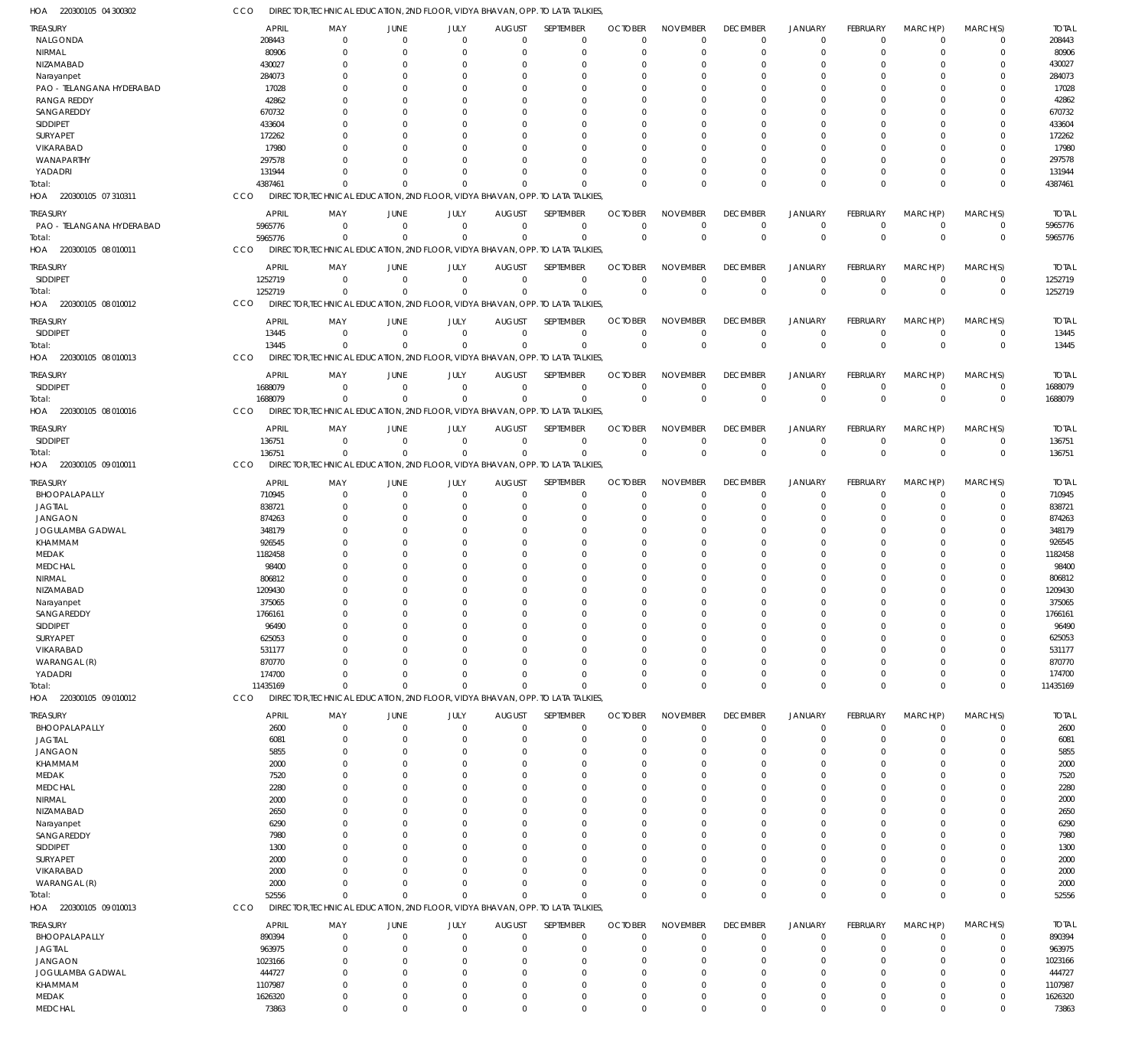220300105 09 010016 HOA 220300105 09 010017 HOA 220300105 09 020021 HOA 220300105 09 110111 HOA 220300105 09 130131 HOA 220300105 09 130132 HOA 220400001 01 010011 HOA 220400001 01 010012 HOA 220400001 01 010013 HOA 220400001 01 010016 HOA 220400001 01 130135 HOA 220400001 03 010011 HOA DIRECTOR,TECHNICAL EDUCATION, 2ND FLOOR, VIDYA BHAVAN, OPP. TO LATA TALKIES, DIRECTOR,TECHNICAL EDUCATION, 2ND FLOOR, VIDYA BHAVAN, OPP. TO LATA TALKIES, DIRECTOR,TECHNICAL EDUCATION, 2ND FLOOR, VIDYA BHAVAN, OPP. TO LATA TALKIES, DIRECTOR,TECHNICAL EDUCATION, 2ND FLOOR, VIDYA BHAVAN, OPP. TO LATA TALKIES, DIRECTOR,TECHNICAL EDUCATION, 2ND FLOOR, VIDYA BHAVAN, OPP. TO LATA TALKIES, DIRECTOR,TECHNICAL EDUCATION, 2ND FLOOR, VIDYA BHAVAN, OPP. TO LATA TALKIES, THE COMMISSIONER, YOUTH SERVICES, YUVASAKTHI 5-4-203, NEAR YOUTH HOSTEL BEHIND BOATS CLUB THE COMMISSIONER, YOUTH SERVICES, YUVASAKTHI 5-4-203, NEAR YOUTH HOSTEL BEHIND BOATS CLUB THE COMMISSIONER, YOUTH SERVICES, YUVASAKTHI 5-4-203, NEAR YOUTH HOSTEL BEHIND BOATS CLUB THE COMMISSIONER, YOUTH SERVICES, YUVASAKTHI 5-4-203, NEAR YOUTH HOSTEL BEHIND BOATS CLUB THE COMMISSIONER, YOUTH SERVICES, YUVASAKTHI 5-4-203, NEAR YOUTH HOSTEL BEHIND BOATS CLUB THE COMMISSIONER, YOUTH SERVICES, YUVASAKTHI 5-4-203, NEAR YOUTH HOSTEL BEHIND BOATS CLUB CCO **CCO** CCO CCO **CCO** CCO CCO CCO CCO CCO CCO CCO 13813486 1218169 29000 3250 605 4201 -22580 258890 5600 99423 76523 16179 0  $\Omega$ 0  $\Omega$  $\Omega$ 0  $\sqrt{2}$ 0 0  $\Omega$ 0 0 0  $\Omega$ 0  $\Omega$ 0 0  $\Omega$ 0  $\Omega$ 0 0  $\Omega$ 0  $\Omega$ 0  $\Omega$ 0 0  $\sqrt{0}$ 0  $\Omega$ 0 0 0  $\Omega$ 0 0  $\Omega$  $\Omega$ 0  $\Omega$ 0  $\Omega$  $\Omega$ 0  $\Omega$ 0  $\Omega$ 0  $\Omega$  $\Omega$ 0  $\Omega$ 0  $\Omega$  $\Omega$ 0  $\Omega$  $\Omega$  $\Omega$ 0  $\Omega$  $\Omega$ 0  $\bigcap$ 0  $\Omega$  $\Omega$ 0  $\Omega$  $\Omega$ 0 0  $\Omega$  $\Omega$ 0  $\Omega$ 0  $\Omega$  $\Omega$ 0  $\Omega$  $\Omega$  $\Omega$ 0  $\Omega$ 0 0 0 0  $\Omega$ 0 0  $\Omega$ 0  $\Omega$ 0  $\Omega$ 0 0 0 0  $\Omega$ 0 0  $\Omega$ 0 0 0  $\Omega$ 0 0 0 0  $\Omega$ 0 0  $\Omega$  $\Omega$  $\Omega$ 0  $\Omega$ 0 0 0 0 0 0 0  $\Omega$  $\Omega$ 0 0  $\Omega$ 0 0  $\Omega$ 0  $\Omega$ 0 0  $\Omega$ 13813486 1218169 29000 3250 605 4201 -22580 258890 5600 99423 76523 16179 NIRMAL NIZAMABAD Narayanpet SANGAREDDY SIDDIPET SURYAPET VIKARABAD WARANGAL (R) YADADRI BHOOPALAPALLY JAGTIAL JANGAON JOGULAMBA GADWAL KHAMMAM MEDAK MEDCHAL NIRMAL NIZAMABAD Narayanpet SANGAREDDY SIDDIPET SURYAPET VIKARABAD WARANGAL (R) YADADRI SANGAREDDY WANAPARTHY WANAPARTHY Narayanpet PAO - TELANGANA HYDERABAD SIDDIPET SANGAREDDY WANAPARTHY PAO - TELANGANA HYDERABAD PAO - TELANGANA HYDERABAD PAO - TELANGANA HYDERABAD PAO - TELANGANA HYDERABAD PAO - TELANGANA HYDERABAD ADILABAD TREASURY **TREASURY TREASURY TREASURY** TREASURY TREASURY **TREASURY** TREASURY **TREASURY** TREASURY TREASURY **TREASURY** TREASURY 742155 1464515 625861 2316436 72521 746170 683480 964900 67016 72901 95246 90678 44028 97769 119371 10905 98105 125715 39128 185535 10849 64956 57878 84365 20740 29000 3250 605 1759 1332 1110 -19000 -3580 258890 5600 99423 76523 16179 68040 APRIL APRIL APRIL APRIL APRIL APRIL APRIL APRIL APRIL APRIL APRIL APRIL APRIL  $\Omega$ 0  $\Omega$ 0  $\Omega$  $\bigcap$ 0  $\Omega$  $\Omega$ 0  $\Omega$ 0  $\Omega$ 0 0  $\Omega$ 0  $\Omega$  $\Omega$ 0  $\Omega$  $\Omega$  $\Omega$ 0  $\Omega$  $\Omega$ 0 0 0  $\Omega$  $\Omega$ 0 0  $\sqrt{0}$ 0 0 0 0 0 MAY MAY MAY MAY MAY MAY MAY MAY MAY MAY MAY MAY MAY  $\Omega$ 0  $\Omega$ 0 0  $\Omega$ 0  $\Omega$ 0 0  $\Omega$ 0  $\Omega$ 0 0  $\Omega$ 0  $\Omega$ 0 0  $\Omega$  $\Omega$  $\Omega$ 0  $\Omega$ 0 0 0 0 0  $\Omega$ 0 0  $\Omega$ 0 0 0 0 0 JUNE JUNE JUNE JUNE JUNE JUNE **JUNE** JUNE **JUNE** JUNE JUNE **JUNE** JUNE 0 0  $\Omega$ 0  $\Omega$  $\bigcap$ 0  $\Omega$ 0 0  $\sqrt{0}$ 0  $\Omega$ 0 0  $\Omega$ 0  $\Omega$  $\Omega$ 0  $\Omega$  $\Omega$  $\Omega$  $\Omega$  $\Omega$ 0 0  $\Omega$ 0 0  $\Omega$ 0 0  $\sqrt{0}$ 0 0 0 0 0 JULY JULY JULY JULY JULY JULY JULY JULY JULY JULY JULY JULY JULY  $\Omega$ 0  $\Omega$ 0  $\Omega$  $\Omega$ 0  $\Omega$ 0 0  $\Omega$ 0  $\Omega$ 0  $\Omega$  $\Omega$ 0  $\cap$ 0 0  $\Omega$ 0  $\Omega$ 0 0 0 0  $\Omega$ 0  $\Omega$  $\Omega$ 0 0  $\Omega$ 0 0 0 0 0 AUGUST AUGUST AUGUST AUGUST AUGUST AUGUST **AUGUST** AUGUST AUGUST AUGUST AUGUST **AUGUST** AUGUST  $\Omega$  $\overline{0}$  $\Omega$ 0  $\Omega$  $\Omega$ 0  $\Omega$  $\Omega$  $\Omega$  $\Omega$  $\overline{0}$  $\Omega$  $\overline{0}$  $\Omega$  $\Omega$ 0  $\Omega$  $\overline{0}$  $\Omega$  $\Omega$  $\Omega$  $\Omega$ 0  $\Omega$  $\Omega$ 0  $\Omega$  $\Omega$  $\Omega$  $\Omega$  $\Omega$ 0  $\Omega$ 0 0  $\Omega$ 0 0 SEPTEMBER SEPTEMBER SEPTEMBER **SEPTEMBER** SEPTEMBER SEPTEMBER **SEPTEMBER** SEPTEMBER **SEPTEMBER** SEPTEMBER SEPTEMBER **SEPTEMBER** SEPTEMBER  $\Omega$ 0  $\Omega$ 0  $\Omega$  $\Omega$ 0  $\Omega$ 0  $\Omega$  $\Omega$ 0  $\Omega$ 0  $\Omega$  $\Omega$ 0  $\Omega$ 0  $\Omega$ 0 0  $\Omega$ 0  $\Omega$  $\Omega$ 0  $\Omega$  $\Omega$  $\Omega$  $\Omega$ 0 0  $\Omega$ 0 0  $\Omega$ 0 0 **OCTOBER** OCTOBER OCTOBER **OCTOBER** OCTOBER **OCTOBER OCTOBER OCTOBER OCTOBER** OCTOBER **OCTOBER OCTOBER** OCTOBER  $\Omega$ 0  $\Omega$ 0  $\Omega$  $\Omega$ 0  $\Omega$  $\Omega$  $\Omega$  $\Omega$ 0  $\Omega$ 0  $\Omega$  $\Omega$ 0  $\Omega$ 0  $\Omega$  $\sqrt{2}$  $\Omega$  $\Omega$ 0 0  $\Omega$ 0  $\Omega$ 0  $\Omega$  $\Omega$ 0 0  $\Omega$ 0 0  $\Omega$ 0 0 NOVEMBER NOVEMBER NOVEMBER NOVEMBER NOVEMBER NOVEMBER NOVEMBER NOVEMBER NOVEMBER NOVEMBER NOVEMBER NOVEMBER NOVEMBER  $\Omega$ 0  $\Omega$ 0  $\Omega$  $\Omega$ 0  $\Omega$  $\Omega$  $\Omega$  $\Omega$ 0  $\Omega$  $\overline{0}$  $\Omega$  $\Omega$ 0  $\Omega$ 0  $\Omega$  $\Omega$  $\Omega$  $\Omega$  $\overline{0}$  $\Omega$  $\Omega$ 0  $\Omega$  $\Omega$  $\Omega$  $\Omega$ 0 0  $\Omega$ 0 0  $\Omega$ 0 0 DECEMBER DECEMBER DECEMBER **DECEMBER** DECEMBER DECEMBER **DECEMBER** DECEMBER **DECEMBER** DECEMBER DECEMBER **DECEMBER** DECEMBER  $\Omega$ 0  $\Omega$ 0  $\Omega$  $\Omega$ 0  $\Omega$  $\Omega$  $\Omega$  $\Omega$ 0  $\Omega$ 0  $\Omega$  $\Omega$ 0  $\Omega$ 0  $\Omega$ 0 0  $\Omega$ 0 0  $\Omega$ 0  $\Omega$  $\Omega$  $\Omega$  $\Omega$ 0 0  $\Omega$ 0 0  $\Omega$ 0 0 JANUARY JANUARY JANUARY JANUARY JANUARY JANUARY JANUARY JANUARY JANUARY JANUARY JANUARY JANUARY JANUARY  $\Omega$ 0  $\Omega$ 0  $\Omega$  $\Omega$ 0  $\Omega$  $\overline{0}$  $\Omega$  $\Omega$ 0  $\Omega$  $\overline{0}$ 0  $\Omega$ 0  $\Omega$  $\overline{0}$ 0 0  $\Omega$  $\Omega$  $\overline{0}$ 0 0 0  $\Omega$ 0 0  $\Omega$ 0 0  $\Omega$ 0 0  $\Omega$ 0 0 FEBRUARY FEBRUARY FEBRUARY FEBRUARY FEBRUARY FEBRUARY FEBRUARY FEBRUARY FEBRUARY FEBRUARY FEBRUARY FEBRUARY FEBRUARY  $\Omega$ 0  $\Omega$ 0  $\Omega$  $\Omega$ 0  $\Omega$  $\Omega$  $\Omega$  $\Omega$ 0  $\Omega$ 0  $\Omega$  $\Omega$ 0  $\Omega$ 0  $\Omega$  $\Omega$  $\Omega$  $\Omega$ 0  $\Omega$  $\Omega$ 0  $\Omega$  $\Omega$  $\Omega$  $\Omega$ 0 0  $\Omega$ 0  $\Omega$  $\Omega$ 0 0 MARCH(P) MARCH(P) MARCH(P) MARCH(P) MARCH(P) MARCH(P) MARCH(P) MARCH(P) MARCH(P) MARCH(P) MARCH(P) MARCH(P) MARCH(P)  $\Omega$ 0  $\Omega$ 0 0 0 0  $\Omega$ 0  $\Omega$  $\Omega$ 0  $\Omega$ 0  $\Omega$ 0 0 0 0 0 0 0  $\Omega$ 0  $\Omega$ 0 0  $\Omega$ 0  $\Omega$  $\Omega$ 0 0  $\Omega$ 0  $\Omega$ 0 0 0 MARCH(S) MARCH(S) MARCH(S) MARCH(S) MARCH(S) MARCH(S) MARCH(S) MARCH(S) MARCH(S) MARCH(S) MARCH(S) MARCH(S) MARCH(S) 742155 1464515 625861 2316436 72521 746170 683480 964900 67016 72901 95246 90678 44028 97769 119371 10905 98105 125715 39128 185535 10849 64956 57878 84365 20740 29000 3250 605 1759 1332 1110 -19000 -3580 258890 5600 99423 76523 16179 68040 TOTAL TOTAL TOTAL TOTAL TOTAL TOTAL TOTAL TOTAL TOTAL TOTAL TOTAL TOTAL TOTAL Total: Total: Total: Total: Total: Total: Total: Total: Total: Total: Total: Total:

DIRECTOR,TECHNICAL EDUCATION, 2ND FLOOR, VIDYA BHAVAN, OPP. TO LATA TALKIES,

220300105 09 010013 HOA

KARIMNAGAR

40187

0

 $\boldsymbol{0}$ 

0

0

0

0

0

0

0

 $\boldsymbol{0}$ 

0

0

40187

**CCO**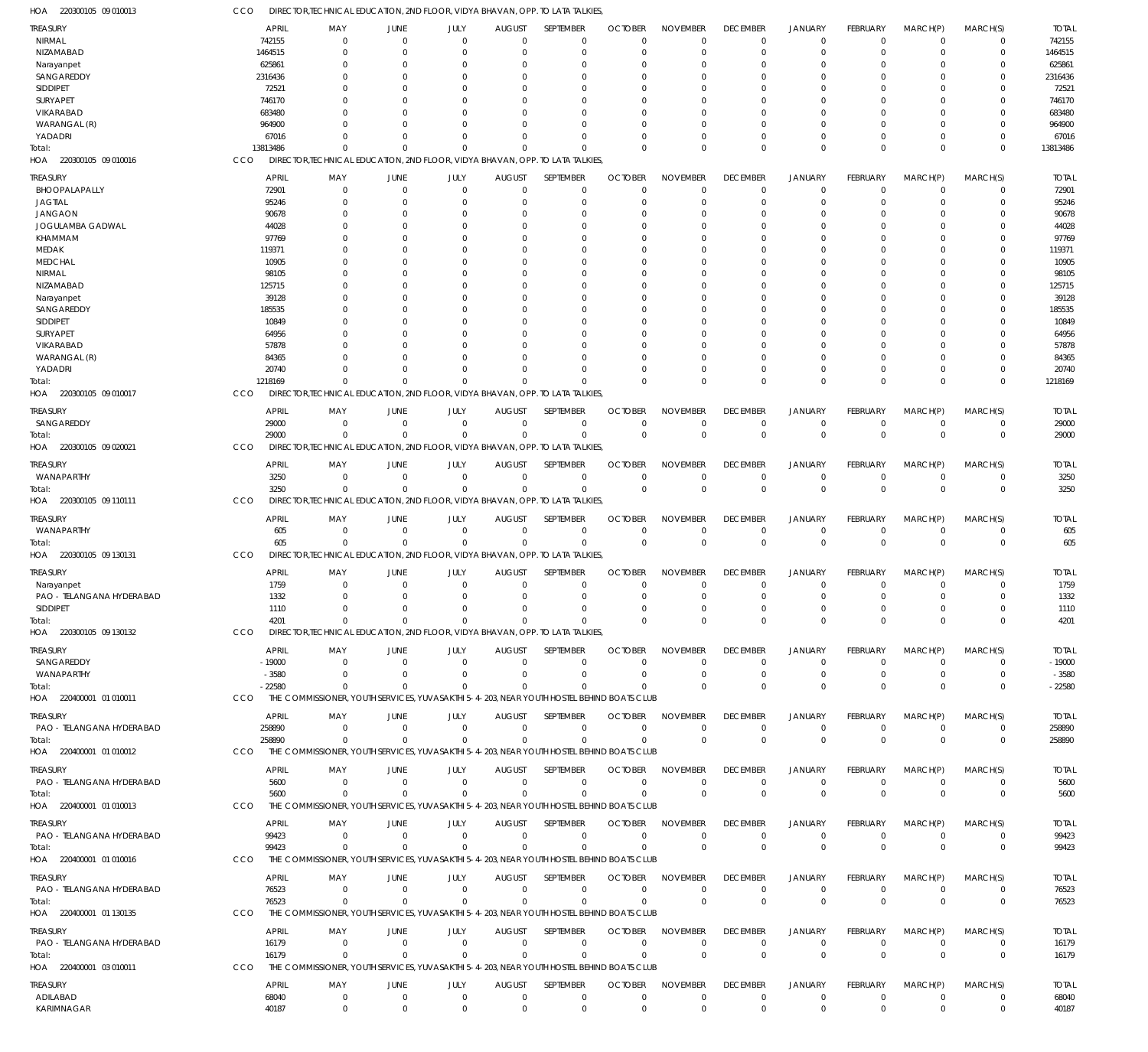| - AOF<br>220400001 03 010011           | CCO               | THE  COMMISSIONER, YOUTH SERVICES, YUVASAKTHI 5-4-203, NEAR YOUTH HOSTEL BEHIND BOATS CLUB |                                  |                            |                      |                            |                      |                               |                            |                                  |                            |                               |                            |                   |
|----------------------------------------|-------------------|--------------------------------------------------------------------------------------------|----------------------------------|----------------------------|----------------------|----------------------------|----------------------|-------------------------------|----------------------------|----------------------------------|----------------------------|-------------------------------|----------------------------|-------------------|
| <b>TREASURY</b>                        |                   | <b>APRIL</b><br>MAY                                                                        | <b>JUNE</b>                      | JULY                       | <b>AUGUST</b>        | SEPTEMBER                  | <b>OCTOBER</b>       | <b>NOVEMBER</b>               | <b>DECEMBER</b>            | JANUARY                          | FEBRUARY                   | MARCH(P)                      | MARCH(S)                   | <b>TOTAL</b>      |
| KHAMMAM                                |                   | 42940<br>$\Omega$                                                                          | $\Omega$                         | 0                          | $\Omega$             | $\Omega$                   |                      | $\Omega$                      | $\mathbf 0$                | $\overline{0}$                   | $\Omega$                   | $\mathbf 0$                   | 0                          | 42940             |
| NALGONDA<br><b>RANGA REDDY</b>         |                   | 34500<br>$\Omega$<br>53120<br>$\Omega$                                                     | $\Omega$<br>O                    | $\Omega$<br>$\Omega$       | $\Omega$<br>O        | $\Omega$<br>$\Omega$       |                      | $\Omega$<br>$\Omega$          | $\mathbf 0$<br>0           | $\overline{0}$<br>$\Omega$       | $\Omega$<br>O              | 0<br>0                        | $\mathbf 0$<br>0           | 34500<br>53120    |
| SANGAREDDY                             |                   | 58900<br>U                                                                                 | C.                               | $\Omega$                   | $\Omega$             | $\Omega$                   |                      | $\Omega$                      | $\Omega$                   | $\Omega$                         | $\Omega$                   | $\Omega$                      | $\mathbf 0$                | 58900             |
| Total:                                 | 297687            | $\Omega$                                                                                   | $\Omega$                         | $\Omega$                   | $\Omega$             | $\Omega$                   | $\Omega$             | $\Omega$                      | $\Omega$                   | $\Omega$                         | $\Omega$                   | $\Omega$                      | $\mathbf 0$                | 297687            |
| HOA 220400001 03 010012                | CCO               | THE COMMISSIONER, YOUTH SERVICES, YUVASAKTHI 5-4-203, NEAR YOUTH HOSTEL BEHIND BOATS CLUB  |                                  |                            |                      |                            |                      |                               |                            |                                  |                            |                               |                            |                   |
| <b>TREASURY</b>                        |                   | <b>APRIL</b><br>MAY                                                                        | JUNE                             | JULY                       | <b>AUGUST</b>        | SEPTEMBER                  | <b>OCTOBER</b>       | <b>NOVEMBER</b>               | <b>DECEMBER</b>            | <b>JANUARY</b>                   | <b>FEBRUARY</b>            | MARCH(P)                      | MARCH(S)                   | <b>TOTAL</b>      |
| KARIMNAGAR                             |                   | 2450<br>0                                                                                  | $\mathbf 0$                      | $\mathbf 0$                | 0                    | $\mathbf 0$                |                      | $\Omega$                      | $\mathbf 0$                | $\overline{0}$                   | $\Omega$                   | $\mathbf 0$                   | $\mathbf 0$                | 2450              |
| KHAMMAM                                |                   | 500<br>$\Omega$                                                                            | $\Omega$                         | $\mathbf 0$                | O                    | $\Omega$                   |                      | $\Omega$                      | $\mathbf 0$                | $\overline{0}$<br>$\Omega$       | $\Omega$                   | 0                             | $\mathbf 0$                | 500               |
| <b>RANGA REDDY</b><br>Total:           |                   | 1000<br>$\Omega$<br>3950<br>$\Omega$                                                       | $\Omega$<br>$\Omega$             | 0<br>$\Omega$              | $\Omega$<br>$\Omega$ | $\mathbf 0$<br>$\Omega$    |                      | $\Omega$<br>$\Omega$          | $\mathbf 0$<br>$\Omega$    | $\Omega$                         | $\Omega$<br>$\Omega$       | 0<br>$\Omega$                 | $\mathbf 0$<br>$\mathbf 0$ | 1000<br>3950      |
| HOA 220400001 03 010013                | CCO               | THE COMMISSIONER, YOUTH SERVICES, YUVASAKTHI 5-4-203, NEAR YOUTH HOSTEL BEHIND BOATS CLUB  |                                  |                            |                      |                            |                      |                               |                            |                                  |                            |                               |                            |                   |
| <b>TREASURY</b>                        |                   | <b>APRIL</b><br>MAY                                                                        | <b>JUNE</b>                      | JULY                       | <b>AUGUST</b>        | SEPTEMBER                  | <b>OCTOBER</b>       | <b>NOVEMBER</b>               | <b>DECEMBER</b>            | <b>JANUARY</b>                   | <b>FEBRUARY</b>            | MARCH(P)                      | MARCH(S)                   | <b>TOTAL</b>      |
| ADILABAD                               |                   | 26193<br>0                                                                                 | $\mathbf 0$                      | $\mathbf 0$                | $\mathbf 0$          | $\mathbf 0$                | $\Omega$             | $\Omega$                      | $\mathbf 0$                | $\overline{0}$                   | $\Omega$                   | $\Omega$                      | $\mathbf 0$                | 26193             |
| KARIMNAGAR                             |                   | 13920<br>$\Omega$                                                                          | $\Omega$                         | 0                          | $\Omega$             | $\mathbf 0$                |                      | $\Omega$                      | $\mathbf 0$                | $\Omega$                         | $\Omega$                   | 0                             | $\mathbf 0$                | 13920             |
| KHAMMAM                                |                   | 16476<br>0                                                                                 | O                                | $\Omega$                   |                      | $\Omega$                   |                      | $\Omega$                      | $\Omega$                   | $\Omega$                         | O                          | 0                             | 0                          | 16476             |
| NALGONDA<br><b>RANGA REDDY</b>         |                   | 13250<br>20392<br>O                                                                        | $\cup$<br>O                      | $\Omega$<br>$\Omega$       | O                    | $\Omega$<br>$\Omega$       |                      | $\Omega$<br>$\Omega$          | $\Omega$<br>$\Omega$       | $\Omega$<br>$\Omega$             | $\Omega$<br>$\Omega$       | $\Omega$<br>0                 | $\Omega$<br>0              | 13250<br>20392    |
| SANGAREDDY                             |                   | 22618<br>O                                                                                 | O                                | $\Omega$                   | $\Omega$             | $\Omega$                   |                      | $\Omega$                      | $\Omega$                   | $\Omega$                         | $\Omega$                   | 0                             | $\mathbf 0$                | 22618             |
| Total:                                 | 112849            | $\Omega$                                                                                   | $\Omega$                         | $\Omega$                   | $\Omega$             | $\Omega$                   | $\Omega$             | $\Omega$                      | $\Omega$                   | $\Omega$                         | $\Omega$                   | $\Omega$                      | $\mathbf 0$                | 112849            |
| HOA 220400001 03 010016                | CCO               | THE COMMISSIONER, YOUTH SERVICES, YUVASAKTHI 5-4-203, NEAR YOUTH HOSTEL BEHIND BOATS CLUB  |                                  |                            |                      |                            |                      |                               |                            |                                  |                            |                               |                            |                   |
| <b>TREASURY</b>                        |                   | <b>APRIL</b><br>MAY                                                                        | JUNE                             | JULY                       | <b>AUGUST</b>        | SEPTEMBER                  | <b>OCTOBER</b>       | <b>NOVEMBER</b>               | <b>DECEMBER</b>            | <b>JANUARY</b>                   | <b>FEBRUARY</b>            | MARCH(P)                      | MARCH(S)                   | <b>TOTAL</b>      |
| ADILABAD                               |                   | 9795<br>0                                                                                  | $\mathbf 0$                      | $\mathbf 0$                | 0                    | $\mathbf 0$                |                      | $\Omega$                      | $\mathbf 0$                | $\overline{0}$                   | $\Omega$                   | $\mathbf 0$                   | $\mathbf 0$                | 9795              |
| KARIMNAGAR                             |                   | 7180<br>$\Omega$                                                                           | $\Omega$                         | 0                          |                      | $\Omega$                   |                      | $\Omega$                      | 0                          | $\Omega$                         | $\Omega$                   | 0                             | $\mathbf 0$                | 7180              |
| KHAMMAM<br>NALGONDA                    |                   | 8498<br>0<br>4955                                                                          | O<br>C.                          | $\Omega$<br>$\Omega$       |                      | $\Omega$<br>$\Omega$       |                      | $\Omega$<br>$\Omega$          | 0<br>$\Omega$              | $\Omega$<br>$\Omega$             | O                          | 0<br>0                        | $\mathbf 0$<br>$\Omega$    | 8498<br>4955      |
| <b>RANGA REDDY</b>                     |                   | 15777                                                                                      | $\Omega$                         | $\Omega$                   |                      | $\Omega$                   |                      | $\Omega$                      | 0                          | $\Omega$                         | 0                          | 0                             | 0                          | 15777             |
| SANGAREDDY                             |                   | 8458                                                                                       | $\cup$                           | $\Omega$                   | $\Omega$             | $\Omega$                   |                      | $\Omega$                      | 0                          | $\overline{0}$                   | $\Omega$                   | 0                             | $\mathbf 0$                | 8458              |
| Total:                                 |                   | 54663                                                                                      | $\sqrt{ }$                       | $\Omega$                   | $\Omega$             | $\Omega$                   |                      | $\Omega$                      | $\mathbf 0$                | $\Omega$                         | $\Omega$                   | $\Omega$                      | $\mathbf 0$                | 54663             |
| HOA 220400001 04 010011                | CCO               | THE DIRECTOR, NATIONAL CADET CORPS GENERAL CHAUDHARY ROAD                                  |                                  |                            |                      |                            |                      |                               |                            |                                  |                            |                               |                            |                   |
| treasury                               |                   | <b>APRIL</b><br>MAY                                                                        | JUNE                             | JULY                       | <b>AUGUST</b>        | SEPTEMBER                  | <b>OCTOBER</b>       | <b>NOVEMBER</b>               | <b>DECEMBER</b>            | JANUARY                          | FEBRUARY                   | MARCH(P)                      | MARCH(S)                   | <b>TOTAL</b>      |
| PAO - TELANGANA HYDERABAD              | 452386            | $\Omega$                                                                                   | $\Omega$                         | $\mathbf 0$                | $\Omega$             | $\Omega$                   | $\Omega$             | $\overline{0}$                | $\mathbf 0$                | $\overline{0}$                   | $\Omega$                   | $\mathbf 0$                   | $\mathbf 0$                | 452386            |
| Total:<br>HOA 220400001 04 010012      | 452386<br>CCO     | $\Omega$<br>THE DIRECTOR, NATIONAL CADET CORPS GENERAL CHAUDHARY ROAD,                     | $\Omega$                         | $\Omega$                   | $\Omega$             | $\mathbf 0$                | $\Omega$             | $\Omega$                      | $\mathbf 0$                | $\overline{0}$                   | $\Omega$                   | $\mathbf 0$                   | $\mathbf 0$                | 452386            |
|                                        |                   |                                                                                            |                                  |                            |                      |                            |                      |                               |                            |                                  |                            |                               |                            |                   |
| <b>TREASURY</b>                        |                   | <b>APRIL</b><br>MAY                                                                        | <b>JUNE</b>                      | JULY                       | <b>AUGUST</b>        | SEPTEMBER                  | <b>OCTOBER</b>       | <b>NOVEMBER</b>               | <b>DECEMBER</b>            | JANUARY                          | <b>FEBRUARY</b>            | MARCH(P)                      | MARCH(S)                   | <b>TOTAL</b>      |
| PAO - TELANGANA HYDERABAD<br>Total:    |                   | 9500<br>$\mathbf 0$<br>9500<br>$\Omega$                                                    | $\mathbf 0$<br>$\overline{0}$    | $\mathbf 0$<br>$\mathbf 0$ | 0<br>$\Omega$        | $\mathbf 0$<br>$\mathbf 0$ | -0<br>$\Omega$       | $^{\circ}$<br>$\Omega$        | $\mathbf 0$<br>$\mathbf 0$ | $\overline{0}$<br>$\overline{0}$ | $\mathbf 0$<br>$\mathbf 0$ | $\mathbf 0$<br>$\mathbf 0$    | $\mathbf 0$<br>$\mathbf 0$ | 9500<br>9500      |
| HOA 220400001 04 010013                | CCO               | THE DIRECTOR, NATIONAL CADET CORPS GENERAL CHAUDHARY ROAD,                                 |                                  |                            |                      |                            |                      |                               |                            |                                  |                            |                               |                            |                   |
| treasury                               |                   | <b>APRIL</b><br>MAY                                                                        | JUNE                             | JULY                       | <b>AUGUST</b>        | SEPTEMBER                  | <b>OCTOBER</b>       | <b>NOVEMBER</b>               | <b>DECEMBER</b>            | JANUARY                          | FEBRUARY                   | MARCH(P)                      | MARCH(S)                   | <b>TOTAL</b>      |
| PAO - TELANGANA HYDERABAD              | 168768            | $\mathbf 0$                                                                                | $\mathbf 0$                      | $\mathbf 0$                | $\mathbf 0$          | $\mathbf 0$                | $\Omega$             | $\overline{0}$                | $\mathbf 0$                | $\overline{0}$                   | $\mathbf 0$                | $\mathbf 0$                   | $\mathbf 0$                | 168768            |
| Total:                                 | 168768            | $\Omega$                                                                                   | $\Omega$                         | $\mathbf 0$                | $\mathbf 0$          | $\Omega$                   | $\Omega$             | $\Omega$                      | $\mathbf 0$                | $\overline{0}$                   | $\Omega$                   | $\Omega$                      | $\mathbf 0$                | 168768            |
| HOA 220400001 04 010016                | CCO               | THE DIRECTOR, NATIONAL CADET CORPS GENERAL CHAUDHARY ROAD,                                 |                                  |                            |                      |                            |                      |                               |                            |                                  |                            |                               |                            |                   |
| treasury                               |                   | <b>APRIL</b><br>MAY                                                                        | JUNE                             | JULY                       | <b>AUGUST</b>        | SEPTEMBER                  | <b>OCTOBER</b>       | <b>NOVEMBER</b>               | <b>DECEMBER</b>            | JANUARY                          | <b>FEBRUARY</b>            | MARCH(P)                      | MARCH(S)                   | <b>TOTAL</b>      |
| PAO - TELANGANA HYDERABAD              | 130572            | $\overline{0}$                                                                             | $\overline{0}$                   | $\mathbf 0$                | $\mathbf 0$          | $\mathbf 0$                | $\Omega$             | $\overline{0}$                | $\mathbf 0$                | $\overline{0}$                   | $\mathbf 0$                | $\mathbf 0$                   | $\mathbf 0$                | 130572            |
| Total:                                 | 130572            | $\mathbf 0$                                                                                | 0                                | 0                          |                      | $\Omega$                   |                      | $\mathbf 0$                   | 0                          | $\Omega$                         | $\Omega$                   | $\mathbf 0$                   | $\mathbf 0$                | 130572            |
| HOA 220400101 04 010011                | CCO               | SCHOOL EDUCATION - HOD DIRECTOR OF SCHOOL EDUCATION SAIFABAD                               |                                  |                            |                      |                            |                      |                               |                            |                                  |                            |                               |                            |                   |
| TREASURY                               |                   | <b>APRIL</b><br>MAY                                                                        | <b>JUNE</b>                      | JULY                       | <b>AUGUST</b>        | <b>SEPTEMBER</b>           | <b>OCTOBER</b>       | <b>NOVEMBER</b>               | <b>DECEMBER</b>            | JANUARY                          | <b>FEBRUARY</b>            | MARCH(P)                      | MARCH(S)                   | <b>TOTAL</b>      |
| PAO - TELANGANA HYDERABAD<br>Total:    | 687625<br>687625  | $\overline{0}$<br>$\Omega$                                                                 | $\mathbf 0$<br>$\Omega$          | $\mathbf 0$<br>$\mathbf 0$ | $\mathbf 0$<br>0     | $\mathbf 0$<br>$\mathbf 0$ | $\Omega$<br>$\Omega$ | $\overline{0}$<br>$\mathbf 0$ | $\mathbf 0$<br>$\mathbf 0$ | $\overline{0}$<br>$\overline{0}$ | $\mathbf 0$<br>$\mathbf 0$ | $\overline{0}$<br>$\mathbf 0$ | $\mathbf 0$<br>$\mathbf 0$ | 687625<br>687625  |
| HOA 220400101 04 010012                | CCO               | SCHOOL EDUCATION - HOD DIRECTOR OF SCHOOL EDUCATION SAIFABAD                               |                                  |                            |                      |                            |                      |                               |                            |                                  |                            |                               |                            |                   |
| TREASURY                               |                   | <b>APRIL</b><br>MAY                                                                        | <b>JUNE</b>                      | JULY                       | <b>AUGUST</b>        | SEPTEMBER                  | <b>OCTOBER</b>       | <b>NOVEMBER</b>               | <b>DECEMBER</b>            | JANUARY                          | <b>FEBRUARY</b>            | MARCH(P)                      | MARCH(S)                   | <b>TOTAL</b>      |
| PAO - TELANGANA HYDERABAD              |                   | 9500<br>$\mathbf 0$                                                                        | $\overline{0}$                   | $\mathbf 0$                | 0                    | $\mathbf 0$                |                      | $\overline{0}$                | $\mathbf 0$                | $\overline{0}$                   | $\mathbf 0$                | $\mathbf 0$                   | $\mathbf 0$                | 9500              |
| Total:                                 |                   | 9500<br>$\Omega$                                                                           | $\mathbf 0$                      | $\mathbf 0$                | $\Omega$             | $\mathbf 0$                | $\Omega$             | $\overline{0}$                | $\mathbf 0$                | $\overline{0}$                   | $\mathbf 0$                | $\mathbf 0$                   | $\mathbf 0$                | 9500              |
| HOA 220400101 04 010013                | CCO               | SCHOOL EDUCATION - HOD DIRECTOR OF SCHOOL EDUCATION SAIFABAD                               |                                  |                            |                      |                            |                      |                               |                            |                                  |                            |                               |                            |                   |
| TREASURY                               |                   | <b>APRIL</b><br>MAY                                                                        | <b>JUNE</b>                      | JULY                       | <b>AUGUST</b>        | SEPTEMBER                  | <b>OCTOBER</b>       | <b>NOVEMBER</b>               | <b>DECEMBER</b>            | JANUARY                          | <b>FEBRUARY</b>            | MARCH(P)                      | MARCH(S)                   | <b>TOTAL</b>      |
| PAO - TELANGANA HYDERABAD              | 194625            | 0                                                                                          | $\overline{0}$                   | $\mathbf 0$                | $\mathbf 0$          | $\mathbf 0$                | $\Omega$             | $^{\circ}$                    | $\mathbf 0$                | $\overline{0}$                   | $\mathbf 0$                | $\mathbf 0$                   | $\mathbf 0$                | 194625            |
| Total:                                 | 194625            | $\Omega$                                                                                   | $\Omega$                         | $\mathbf 0$                | $\Omega$             | $\mathbf 0$                | $\Omega$             | $\Omega$                      | $\mathbf 0$                | $\overline{0}$                   | $\Omega$                   | $\mathbf 0$                   | $\mathbf 0$                | 194625            |
| HOA 220400101 04 010016                | CCO               | SCHOOL EDUCATION - HOD DIRECTOR OF SCHOOL EDUCATION SAIFABAD                               |                                  |                            |                      |                            |                      |                               |                            |                                  |                            |                               |                            |                   |
| <b>TREASURY</b>                        |                   | <b>APRIL</b><br>MAY                                                                        | JUNE                             | JULY                       | <b>AUGUST</b>        | SEPTEMBER                  | <b>OCTOBER</b>       | <b>NOVEMBER</b>               | <b>DECEMBER</b>            | JANUARY                          | <b>FEBRUARY</b>            | MARCH(P)                      | MARCH(S)                   | <b>TOTAL</b>      |
| PAO - TELANGANA HYDERABAD              | 180846<br>180846  | $^{\circ}$<br>$\mathbf 0$                                                                  | $\overline{0}$<br>$\overline{0}$ | $\mathbf 0$<br>$\mathbf 0$ | $\mathbf 0$<br>0     | $\mathbf 0$<br>$\mathbf 0$ | $\Omega$<br>$\Omega$ | $^{\circ}$<br>$\overline{0}$  | $\mathbf 0$<br>$\mathbf 0$ | $\overline{0}$<br>$\overline{0}$ | $\mathbf 0$<br>$\mathbf 0$ | $\mathbf 0$<br>$\mathbf 0$    | $\mathbf 0$<br>$\mathbf 0$ | 180846<br>180846  |
| Total:<br>HOA 220400102 05 010011      | CCO               | THE DIRECTOR, NATIONAL CADET CORPS GENERAL CHAUDHARY ROAD                                  |                                  |                            |                      |                            |                      |                               |                            |                                  |                            |                               |                            |                   |
|                                        |                   |                                                                                            | <b>JUNE</b>                      |                            |                      | SEPTEMBER                  | <b>OCTOBER</b>       | <b>NOVEMBER</b>               | <b>DECEMBER</b>            |                                  | <b>FEBRUARY</b>            |                               |                            | <b>TOTAL</b>      |
| <b>TREASURY</b><br>ADILABAD            | 335110            | <b>APRIL</b><br>MAY<br>0                                                                   | 0                                | JULY<br>0                  | <b>AUGUST</b><br>0   | 0                          | $\Omega$             | $^{\circ}$                    | $\mathbf 0$                | JANUARY<br>$^{\circ}$            | 0                          | MARCH(P)<br>0                 | MARCH(S)<br>0              | 335110            |
| HYDERABAD URBAN                        | $-53757$          | $\Omega$                                                                                   | $\Omega$                         | 0                          | $\Omega$             | $\mathbf 0$                |                      | $\Omega$                      | $\mathbf 0$                | $\Omega$                         | $\Omega$                   | $\Omega$                      | $\mathbf 0$                | $-53757$          |
| KARIMNAGAR                             | 307805            | $\Omega$                                                                                   | $\Omega$                         | 0                          | $\Omega$             | $\Omega$                   |                      | $\Omega$                      | 0                          | $\Omega$                         | $\Omega$                   | $\Omega$                      | $\mathbf 0$                | 307805            |
| KHAMMAM                                | 433360            |                                                                                            | O                                | $\Omega$                   | $\Omega$             | 0                          |                      | $\Omega$                      | 0                          | $\Omega$                         | 0                          | 0                             | 0                          | 433360            |
| MAHABOOB NAGAR                         | 261280            |                                                                                            | C.                               | $\Omega$                   |                      | $\Omega$                   |                      | $\Omega$                      | $\Omega$                   | $\Omega$                         | O                          | 0                             | $\Omega$                   | 261280            |
| NALGONDA                               | 305480            |                                                                                            | O                                | $\Omega$                   |                      | $\Omega$                   |                      | $\Omega$                      | 0                          | $\Omega$                         | O                          | $\Omega$                      | $\Omega$                   | 305480            |
| NIZAMABAD<br>PAO - TELANGANA HYDERABAD | 506020<br>4733338 |                                                                                            | C.<br>O                          | $\Omega$<br>$\Omega$       | $\Omega$             | $\Omega$<br>$\Omega$       |                      | $\Omega$<br>$\Omega$          | $\Omega$<br>$\Omega$       | $\Omega$<br>O                    | $\Omega$<br>$\Omega$       | $\Omega$<br>$\Omega$          | $\Omega$<br>$\Omega$       | 506020<br>4733338 |
| SANGAREDDY                             | 315350            | O                                                                                          | O                                | $\Omega$                   |                      | $\Omega$                   | $\Omega$             | $\overline{0}$                | $\Omega$                   | $\Omega$                         | $\Omega$                   | $\Omega$                      | $\Omega$                   | 315350            |
| WARANGAL (U)                           | 1526100           | 0                                                                                          | $\mathbf 0$                      | $\mathbf 0$                | 0                    | $\mathbf 0$                | $\Omega$             | $\mathbf 0$                   | $\mathbf 0$                | $\overline{0}$                   | $\mathbf 0$                | 0                             | 0                          | 1526100           |
| Total:                                 | 8670086           | $\mathbf 0$                                                                                | $\Omega$                         | $\mathbf 0$                | $\Omega$             | $\Omega$                   | $\Omega$             | $\mathbf 0$                   | $\mathbf 0$                | $\Omega$                         | $\Omega$                   | $\mathbf 0$                   | $\mathbf 0$                | 8670086           |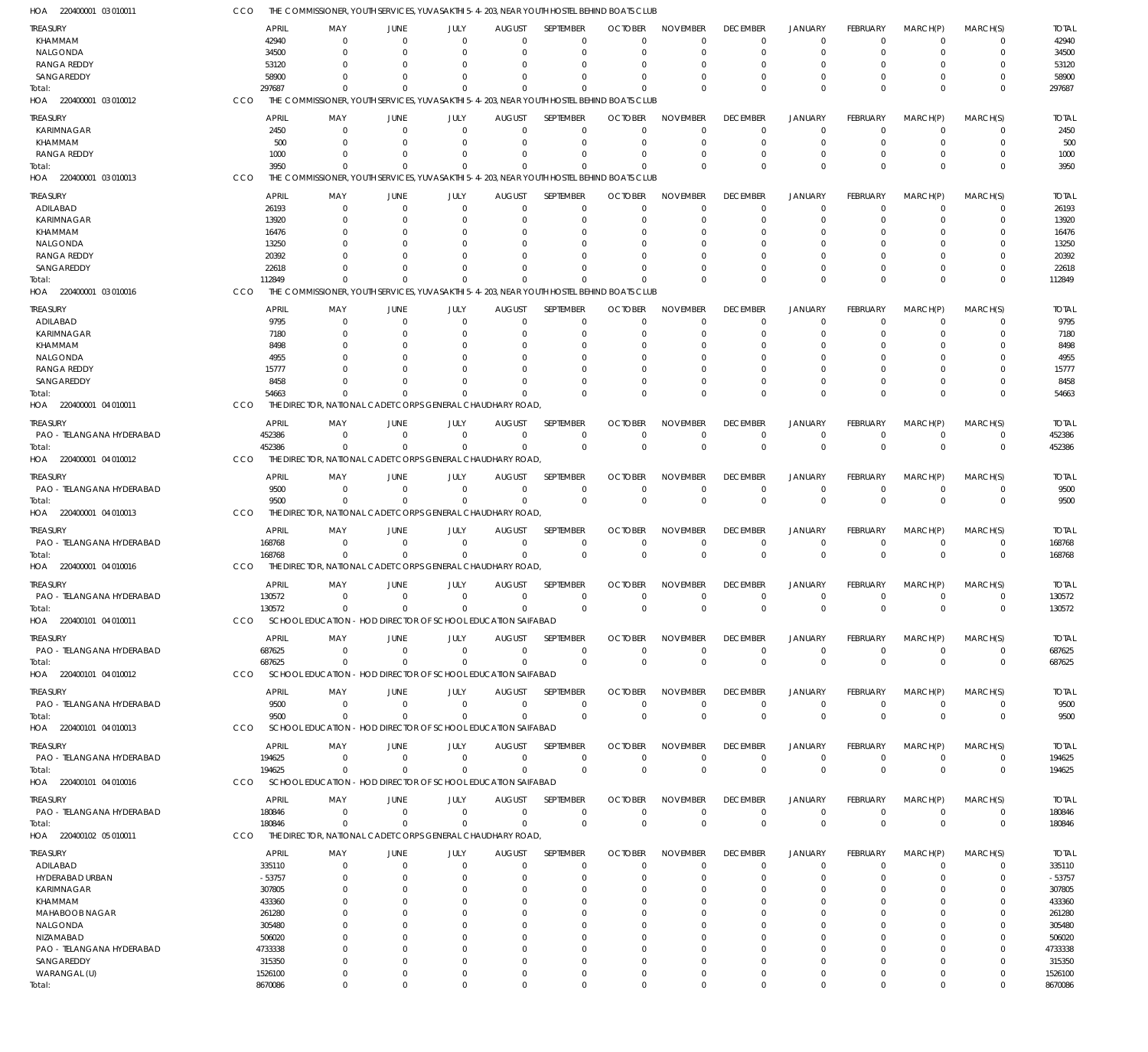| 1OA<br>220400102 05 010012                   | cco                    | THE DIRECTOR, NATIONAL CADET CORPS GENERAL CHAUDHARY ROAD,                                |                                  |                          |                                 |                            |                             |                                |                             |                                  |                                |                            |                            |                        |
|----------------------------------------------|------------------------|-------------------------------------------------------------------------------------------|----------------------------------|--------------------------|---------------------------------|----------------------------|-----------------------------|--------------------------------|-----------------------------|----------------------------------|--------------------------------|----------------------------|----------------------------|------------------------|
| TREASURY                                     | <b>APRIL</b>           | MAY                                                                                       | <b>JUNE</b>                      | JULY                     | <b>AUGUST</b>                   | SEPTEMBER                  | <b>OCTOBER</b>              | <b>NOVEMBER</b>                | <b>DECEMBER</b>             | <b>JANUARY</b>                   | FEBRUARY                       | MARCH(P)                   | MARCH(S)                   | <b>TOTAL</b>           |
| KARIMNAGAR                                   | 5550                   | $\mathbf 0$                                                                               | $\overline{0}$                   | $\Omega$                 | $\overline{0}$                  | $\mathbf 0$                | $\Omega$                    | $\Omega$                       | $\mathbf 0$                 | $\overline{0}$                   | $\Omega$                       | $\mathbf 0$                | $\mathbf 0$                | 5550                   |
| <b>KHAMMAM</b>                               | 7200                   | $\Omega$                                                                                  | $\overline{0}$                   | $\Omega$                 | 0                               | $\mathbf 0$                | $\Omega$                    | $\Omega$                       | $\Omega$                    | $\overline{0}$                   | $\mathbf 0$                    | $\Omega$                   | $\mathbf 0$                | 7200                   |
| MAHABOOB NAGAR                               | 1460                   | 0                                                                                         | $\overline{0}$                   | 0                        | 0                               | 0                          | -0                          | $\Omega$                       | $\Omega$                    | $\Omega$                         | 0                              | 0                          | 0                          | 1460                   |
| NALGONDA                                     | 2739                   | <sup>0</sup>                                                                              | $\Omega$                         | O                        | $\Omega$                        | $\Omega$                   | $\Omega$                    | $\Omega$                       | $\Omega$                    | $\Omega$                         | $\Omega$                       | $\Omega$                   | $\Omega$                   | 2739                   |
| NIZAMABAD                                    | 8300                   |                                                                                           | $\Omega$                         |                          | $\Omega$                        | $\Omega$                   | -C                          | $\Omega$                       | $\Omega$                    | $\Omega$                         |                                | $\Omega$                   | 0                          | 8300                   |
| PAO - TELANGANA HYDERABAD<br>WARANGAL (U)    | 118910<br>22420        | O                                                                                         | $\Omega$<br>$\Omega$             | 0<br>0                   | $\Omega$<br>$\Omega$            | $\Omega$<br>0              | $\Omega$<br>$\Omega$        | $\Omega$<br>$\Omega$           | $\Omega$<br>$\Omega$        | $\Omega$<br>$\Omega$             | $\Omega$<br>$\Omega$           | $\Omega$<br>$\Omega$       | $\Omega$<br>$\mathbf 0$    | 118910<br>22420        |
| Total:                                       | 166579                 | $\Omega$                                                                                  | $\Omega$                         | $\Omega$                 | $\Omega$                        | $\Omega$                   | $\Omega$                    | $\Omega$                       | $\Omega$                    | $\Omega$                         | $\Omega$                       | $\Omega$                   | $\mathbf 0$                | 166579                 |
| HOA 220400102 05 010013                      | CCO                    | THE DIRECTOR, NATIONAL CADET CORPS GENERAL CHAUDHARY ROAD,                                |                                  |                          |                                 |                            |                             |                                |                             |                                  |                                |                            |                            |                        |
|                                              |                        |                                                                                           |                                  |                          |                                 |                            |                             |                                |                             |                                  |                                |                            |                            |                        |
| <b>TREASURY</b><br>ADILABAD                  | <b>APRIL</b><br>128375 | MAY<br>$\mathbf 0$                                                                        | <b>JUNE</b><br>$\overline{0}$    | JULY<br>$\mathbf{0}$     | <b>AUGUST</b><br>$\overline{0}$ | SEPTEMBER<br>$\mathbf 0$   | <b>OCTOBER</b><br>$\Omega$  | <b>NOVEMBER</b><br>$\Omega$    | <b>DECEMBER</b><br>$\Omega$ | <b>JANUARY</b><br>$^{\circ}$     | <b>FEBRUARY</b><br>$\mathbf 0$ | MARCH(P)<br>$\Omega$       | MARCH(S)<br>$\mathbf 0$    | <b>TOTAL</b><br>128375 |
| KARIMNAGAR                                   | 118081                 | 0                                                                                         | $\overline{0}$                   | $\Omega$                 | 0                               | $\mathbf 0$                | -0                          | $\Omega$                       | $\Omega$                    | $^{\circ}$                       | $\Omega$                       | 0                          | $\mathbf 0$                | 118081                 |
| KHAMMAM                                      | 166592                 | 0                                                                                         | $\Omega$                         | O                        | 0                               | 0                          |                             | $\Omega$                       |                             | $\Omega$                         | 0                              | $\Omega$                   | 0                          | 166592                 |
| MAHABOOB NAGAR                               | 100314                 | 0                                                                                         | $\Omega$                         | 0                        | 0                               | 0                          | -C                          | $\Omega$                       |                             | $\Omega$                         |                                | $\Omega$                   | 0                          | 100314                 |
| NALGONDA                                     | 117306                 |                                                                                           | $\Omega$                         |                          | 0                               | $\mathbf 0$                |                             | $\Omega$                       |                             | $\Omega$                         |                                | $\Omega$                   | $\Omega$                   | 117306                 |
| NIZAMABAD                                    | 194008                 | 0                                                                                         | $\Omega$                         |                          | 0                               | 0                          |                             | $\Omega$                       |                             | $\Omega$                         |                                | $\Omega$                   | 0                          | 194008                 |
| PAO - TELANGANA HYDERABAD                    | 1820969                |                                                                                           | $\Omega$                         |                          | 0                               | $\Omega$                   |                             | $\Omega$                       |                             | $\Omega$                         |                                | $\Omega$                   | C                          | 1820969                |
| SANGAREDDY                                   | 120979                 |                                                                                           | $\Omega$                         | O                        | $\Omega$                        | $\mathbf 0$                |                             | $\Omega$                       |                             | $\Omega$                         | 0                              | $\Omega$                   | $\Omega$                   | 120979                 |
| WARANGAL (U)                                 | 585421                 | <sup>0</sup>                                                                              | $\Omega$                         | 0                        | 0                               | $\mathbf 0$                | -0                          | $\Omega$                       |                             | $^{\circ}$                       | $\Omega$                       | $\Omega$                   | $\mathbf 0$                | 585421                 |
| Total:                                       | 3352045                | $\Omega$                                                                                  | $\Omega$                         | $\Omega$                 | $\Omega$                        | $\Omega$                   | $\Omega$                    | $\Omega$                       | $\Omega$                    | $\Omega$                         | $\Omega$                       | $\Omega$                   | $\mathbf 0$                | 3352045                |
| HOA 220400102 05 010016                      | CCO                    | THE DIRECTOR, NATIONAL CADET CORPS GENERAL CHAUDHARY ROAD,                                |                                  |                          |                                 |                            |                             |                                |                             |                                  |                                |                            |                            |                        |
| <b>TREASURY</b>                              | <b>APRIL</b>           | MAY                                                                                       | <b>JUNE</b>                      | JULY                     | <b>AUGUST</b>                   | SEPTEMBER                  | <b>OCTOBER</b>              | <b>NOVEMBER</b>                | <b>DECEMBER</b>             | JANUARY                          | FEBRUARY                       | MARCH(P)                   | MARCH(S)                   | <b>TOTAL</b>           |
| ADILABAD                                     | 48005                  | $\Omega$                                                                                  | $\overline{0}$                   | $\mathbf 0$              | $\overline{0}$                  | $\mathbf 0$                | $\Omega$                    | $\Omega$                       | $\Omega$                    | $^{\circ}$                       | $\mathbf 0$                    | $\Omega$                   | $\Omega$                   | 48005                  |
| KARIMNAGAR                                   | 60904                  | 0                                                                                         | $\Omega$                         | $\Omega$                 | $\Omega$                        | $\mathbf 0$                | -0                          | $\Omega$                       | $\Omega$                    | $\Omega$                         | $\Omega$                       | $\Omega$                   | 0                          | 60904                  |
| <b>KHAMMAM</b>                               | 85924                  | <sup>0</sup>                                                                              | $\Omega$                         | $\Omega$                 | $\Omega$                        | 0                          | -0                          | $\Omega$                       | $\Omega$                    | $\Omega$                         | 0                              | $\Omega$                   | $\Omega$                   | 85924                  |
| MAHABOOB NAGAR                               | 51740                  |                                                                                           | $\Omega$                         | n                        | $\Omega$                        | 0                          | -C                          | $\Omega$                       | $\Omega$                    | $\Omega$                         |                                | $\Omega$                   | 0                          | 51740                  |
| NALGONDA                                     | 43866                  |                                                                                           | $\Omega$                         | O                        | $\Omega$                        | $\Omega$                   | -C                          | $\Omega$                       |                             | $\Omega$                         | O                              | $\Omega$                   | U                          | 43866                  |
| NIZAMABAD                                    | 100066                 |                                                                                           | $\Omega$                         |                          | $\Omega$                        | $\Omega$                   | -0                          | $\Omega$                       |                             | $\Omega$                         |                                | $\Omega$                   | 0                          | 100066                 |
| PAO - TELANGANA HYDERABAD<br>SANGAREDDY      | 1357473<br>45239       |                                                                                           | $\Omega$<br>$\Omega$             | O<br>O                   | $\Omega$<br>$\Omega$            | $\Omega$<br>$\Omega$       | $\Omega$<br>-C              | $\Omega$<br>$\Omega$           | $\Omega$                    | $\Omega$<br>$\Omega$             | $\Omega$<br>$\Omega$           | $\Omega$<br>$\Omega$       | $\Omega$<br>0              | 1357473<br>45239       |
| WARANGAL (U)                                 | 301950                 | $\Omega$                                                                                  | $\Omega$                         | $\Omega$                 | $\Omega$                        | $\Omega$                   | $\Omega$                    | $\Omega$                       | $\Omega$                    | $\Omega$                         | $\Omega$                       | $\Omega$                   | $\mathbf 0$                | 301950                 |
| Total:                                       | 2095167                | $\Omega$                                                                                  | $\Omega$                         | $\Omega$                 | $\Omega$                        | $\Omega$                   | $\Omega$                    | $\Omega$                       | $\Omega$                    | $\Omega$                         | $\Omega$                       | $\Omega$                   | $\mathbf 0$                | 2095167                |
| HOA 220400102 05 130131                      | CCO                    | THE DIRECTOR, NATIONAL CADET CORPS GENERAL CHAUDHARY ROAD,                                |                                  |                          |                                 |                            |                             |                                |                             |                                  |                                |                            |                            |                        |
|                                              | <b>APRIL</b>           |                                                                                           |                                  |                          |                                 | SEPTEMBER                  | <b>OCTOBER</b>              |                                | <b>DECEMBER</b>             | <b>JANUARY</b>                   | <b>FEBRUARY</b>                |                            |                            |                        |
| <b>TREASURY</b><br>PAO - TELANGANA HYDERABAD | 6527                   | MAY<br>$\mathbf 0$                                                                        | <b>JUNE</b><br>$\overline{0}$    | JULY<br>$\mathbf{0}$     | <b>AUGUST</b><br>$\overline{0}$ | $\mathbf 0$                | 0                           | <b>NOVEMBER</b><br>$\Omega$    | 0                           | $\overline{0}$                   | $\mathbf 0$                    | MARCH(P)<br>$\overline{0}$ | MARCH(S)<br>$\mathbf 0$    | <b>TOTAL</b><br>6527   |
| Total:                                       | 6527                   | $\mathbf 0$                                                                               | $\overline{0}$                   | $\mathbf 0$              | $\mathbf 0$                     | $\mathbf 0$                | $\Omega$                    | $\Omega$                       | $\Omega$                    | $\overline{0}$                   | $\mathbf 0$                    | $\Omega$                   | $\mathbf 0$                | 6527                   |
| HOA 220400102 05 130135                      | CCO                    | THE DIRECTOR, NATIONAL CADET CORPS GENERAL CHAUDHARY ROAD                                 |                                  |                          |                                 |                            |                             |                                |                             |                                  |                                |                            |                            |                        |
|                                              |                        |                                                                                           |                                  |                          |                                 |                            |                             |                                |                             |                                  |                                |                            |                            |                        |
| <b>TREASURY</b>                              | <b>APRIL</b>           | MAY                                                                                       | <b>JUNE</b>                      | JULY<br>$\Omega$         | <b>AUGUST</b>                   | SEPTEMBER                  | <b>OCTOBER</b>              | <b>NOVEMBER</b>                | <b>DECEMBER</b>             | <b>JANUARY</b>                   | FEBRUARY                       | MARCH(P)                   | MARCH(S)                   | <b>TOTAL</b>           |
| PAO - TELANGANA HYDERABAD<br>Total:          | 29437<br>29437         | $\overline{0}$<br>$\Omega$                                                                | $\overline{0}$<br>$\Omega$       | $\Omega$                 | $\overline{0}$<br>$\mathbf 0$   | $\mathbf 0$<br>$\mathbf 0$ | $\mathbf 0$<br>$\mathbf 0$  | $\Omega$<br>$\Omega$           | 0<br>$\Omega$               | $\overline{0}$<br>$\Omega$       | $\mathbf 0$<br>$\Omega$        | $\mathbf 0$<br>$\Omega$    | $\mathbf 0$<br>$\mathbf 0$ | 29437<br>29437         |
| 220400102 05 300302<br>HOA                   | CCO                    | THE DIRECTOR, NATIONAL CADET CORPS GENERAL CHAUDHARY ROAD,                                |                                  |                          |                                 |                            |                             |                                |                             |                                  |                                |                            |                            |                        |
|                                              |                        |                                                                                           |                                  |                          |                                 |                            |                             |                                |                             |                                  |                                |                            |                            |                        |
| TREASURY                                     | <b>APRIL</b>           | MAY                                                                                       | JUNE                             | JULY                     | <b>AUGUST</b>                   | SEPTEMBER                  | <b>OCTOBER</b>              | <b>NOVEMBER</b>                | <b>DECEMBER</b>             | JANUARY                          | FEBRUARY                       | MARCH(P)                   | MARCH(S)                   | <b>TOTAL</b>           |
| ADILABAD                                     | 75986                  | $\overline{0}$                                                                            | $\overline{0}$                   | $\mathbf 0$              | $\overline{0}$                  | $\mathbf 0$                | $\mathbf 0$                 | $\Omega$                       | $\Omega$                    | $^{\circ}$                       | $\mathbf 0$                    | $\overline{0}$             | $\mathbf 0$                | 75986                  |
| MAHABOOB NAGAR<br>NALGONDA                   | 77354<br>34904         | $\mathbf 0$<br>$\Omega$                                                                   | $\overline{0}$<br>$\Omega$       | $\Omega$<br>$\Omega$     | 0<br>$\Omega$                   | $\mathbf 0$<br>$\mathbf 0$ | $\Omega$<br>$\Omega$        | $\Omega$<br>$\Omega$           | $\Omega$<br>$\Omega$        | $^{\circ}$<br>$\Omega$           | 0<br>$\Omega$                  | 0<br>$\Omega$              | $\mathbf 0$<br>$\mathbf 0$ | 77354<br>34904         |
| PAO - TELANGANA HYDERABAD                    | 281991                 | 0                                                                                         |                                  |                          |                                 | 0                          |                             |                                |                             |                                  |                                |                            | O                          | 281991                 |
| SANGAREDDY                                   | 54879                  | 0                                                                                         | $\Omega$                         |                          | 0                               | $\mathbf 0$                | $\Omega$                    | $\Omega$                       |                             | $\Omega$                         | $\Omega$                       | $\Omega$                   | $\Omega$                   | 54879                  |
| WARANGAL (U)                                 | 105538                 | 0                                                                                         | $\Omega$                         | $\Omega$                 | $\Omega$                        | 0                          | $\Omega$                    | $\Omega$                       | $\Omega$                    | $^{\circ}$                       | $\Omega$                       | $^{\circ}$                 | 0                          | 105538                 |
| Total:                                       | 630652                 | $\Omega$                                                                                  | $\Omega$                         | $\Omega$                 | $\Omega$                        | $\Omega$                   | $\Omega$                    | $\Omega$                       | $\Omega$                    | $\Omega$                         | $\Omega$                       | $\Omega$                   | $\mathbf 0$                | 630652                 |
| HOA 22040010225 05 500503                    | CCO                    | THE DIRECTOR, NATIONAL CADET CORPS GENERAL CHAUDHARY ROAD,                                |                                  |                          |                                 |                            |                             |                                |                             |                                  |                                |                            |                            |                        |
| <b>TREASURY</b>                              | <b>APRIL</b>           | MAY                                                                                       | <b>JUNE</b>                      | JULY                     | <b>AUGUST</b>                   | <b>SEPTEMBER</b>           | <b>OCTOBER</b>              | <b>NOVEMBER</b>                | <b>DECEMBER</b>             | <b>JANUARY</b>                   | FEBRUARY                       | MARCH(P)                   | MARCH(S)                   | <b>TOTAL</b>           |
| NIZAMABAD                                    | 1440                   | $\mathbf 0$                                                                               | $\overline{0}$                   | $\Omega$                 | $\mathbf 0$                     | $\mathbf 0$                | $\Omega$                    | $\Omega$                       | $\mathbf 0$                 | $^{\circ}$                       | $\mathbf 0$                    | $^{\circ}$                 | $\mathbf 0$                | 1440                   |
| Total:                                       | 1440                   | $\Omega$                                                                                  | $\overline{0}$                   | $\Omega$                 | $\mathbf{0}$                    | $\mathbf 0$                | $\Omega$                    | $\Omega$                       | $\mathbf 0$                 | $\mathbf{0}$                     | $\mathbf{0}$                   | $\Omega$                   | $\mathbf 0$                | 1440                   |
| HOA 220500001 01 010011                      | CCO                    | CULTURAL AFFAIRS - HOD DIRECTOR OF CULTURAL AFFAIRS KALABHAVAN, RAVINDRA BHARATHI COMPLEX |                                  |                          |                                 |                            |                             |                                |                             |                                  |                                |                            |                            |                        |
| <b>TREASURY</b>                              | <b>APRIL</b>           | MAY                                                                                       | JUNE                             | JULY                     | <b>AUGUST</b>                   | SEPTEMBER                  | <b>OCTOBER</b>              | <b>NOVEMBER</b>                | <b>DECEMBER</b>             | <b>JANUARY</b>                   | <b>FEBRUARY</b>                | MARCH(P)                   | MARCH(S)                   | <b>TOTAL</b>           |
| PAO - TELANGANA HYDERABAD                    | 475450                 | $\mathbf{0}$                                                                              | $\overline{0}$                   | $\overline{0}$           | $\overline{0}$                  | $\mathbf 0$                | 0                           | $\mathbf 0$                    | $\mathbf 0$                 | $^{\circ}$                       | $\mathbf 0$                    | $\overline{0}$             | $\mathbf 0$                | 475450                 |
| Total:                                       | 475450                 | $\Omega$                                                                                  | $\Omega$                         | $\Omega$                 | $\mathbf 0$                     | 0                          | $\Omega$                    | $\Omega$                       | $\mathbf 0$                 | $\overline{0}$                   | $\mathbf{0}$                   | $\Omega$                   | $\mathbf 0$                | 475450                 |
| HOA 220500001 01 010012                      | CCO                    | CULTURAL AFFAIRS - HOD DIRECTOR OF CULTURAL AFFAIRS KALABHAVAN.RAVINDRA BHARATHI COMPLEX  |                                  |                          |                                 |                            |                             |                                |                             |                                  |                                |                            |                            |                        |
| TREASURY                                     | <b>APRIL</b>           | MAY                                                                                       | <b>JUNE</b>                      | JULY                     | <b>AUGUST</b>                   | SEPTEMBER                  | <b>OCTOBER</b>              | <b>NOVEMBER</b>                | <b>DECEMBER</b>             | JANUARY                          | FEBRUARY                       | MARCH(P)                   | MARCH(S)                   | <b>TOTAL</b>           |
| PAO - TELANGANA HYDERABAD                    | 9300                   | $\mathbf 0$                                                                               | $\overline{0}$                   | $\mathbf{0}$             | $\mathbf 0$                     | $\mathbf 0$                | $\Omega$                    | $\Omega$                       | $\mathbf 0$                 | $\mathbf 0$                      | $\mathbf 0$                    | $\overline{0}$             | $\mathbf 0$                | 9300                   |
| Total:                                       | 9300                   | $\Omega$                                                                                  | $\Omega$                         | $\Omega$                 | $\Omega$                        | 0                          | $\Omega$                    | $\Omega$                       | $\mathbf 0$                 | $\mathbf 0$                      | $\mathbf 0$                    | $\Omega$                   | $\mathbf 0$                | 9300                   |
| HOA 220500001 01 010013                      | CCO                    | CULTURAL AFFAIRS - HOD DIRECTOR OF CULTURAL AFFAIRS KALABHAVAN, RAVINDRA BHARATHI COMPLEX |                                  |                          |                                 |                            |                             |                                |                             |                                  |                                |                            |                            |                        |
|                                              |                        |                                                                                           |                                  |                          |                                 |                            |                             |                                |                             |                                  |                                |                            |                            |                        |
| <b>TREASURY</b><br>PAO - TELANGANA HYDERABAD | <b>APRIL</b><br>244975 | MAY<br>$\mathbf{0}$                                                                       | JUNE<br>$\overline{0}$           | JULY<br>$\overline{0}$   | <b>AUGUST</b><br>$\overline{0}$ | SEPTEMBER<br>$\mathbf 0$   | <b>OCTOBER</b><br>0         | <b>NOVEMBER</b><br>$\mathbf 0$ | <b>DECEMBER</b><br>0        | <b>JANUARY</b><br>$\overline{0}$ | FEBRUARY<br>$\mathbf 0$        | MARCH(P)<br>$\overline{0}$ | MARCH(S)<br>$\mathbf 0$    | <b>TOTAL</b><br>244975 |
| Total:                                       | 244975                 | $\Omega$                                                                                  | $\overline{0}$                   | $\Omega$                 | $\mathbf 0$                     | $\mathbf 0$                | $\Omega$                    | $\Omega$                       | $\mathbf 0$                 | $\overline{0}$                   | $\mathbf{0}$                   | $\overline{0}$             | $\mathbf 0$                | 244975                 |
| HOA 220500001 01 010016                      | <b>CCO</b>             | CULTURAL AFFAIRS - HOD DIRECTOR OF CULTURAL AFFAIRS KALABHAVAN, RAVINDRA BHARATHI COMPLEX |                                  |                          |                                 |                            |                             |                                |                             |                                  |                                |                            |                            |                        |
|                                              |                        |                                                                                           |                                  |                          |                                 |                            |                             |                                |                             |                                  |                                |                            |                            |                        |
| <b>TREASURY</b>                              | <b>APRIL</b>           | MAY                                                                                       | <b>JUNE</b>                      | JULY                     | <b>AUGUST</b>                   | SEPTEMBER                  | <b>OCTOBER</b>              | <b>NOVEMBER</b>                | <b>DECEMBER</b>             | <b>JANUARY</b>                   | FEBRUARY                       | MARCH(P)                   | MARCH(S)                   | <b>TOTAL</b>           |
| PAO - TELANGANA HYDERABAD                    | 141327<br>141327       | 0<br>$\Omega$                                                                             | $\overline{0}$<br>$\Omega$       | $\mathbf{0}$<br>$\Omega$ | $\mathbf 0$<br>$\Omega$         | 0<br>$\mathbf 0$           | $\mathbf 0$<br>$\mathbf{0}$ | $\Omega$<br>$\Omega$           | $\mathbf 0$<br>$\mathbf 0$  | $^{\circ}$<br>$\mathbf{0}$       | $\mathbf 0$<br>$\Omega$        | $^{\circ}$<br>$\Omega$     | $\mathbf 0$<br>$\mathbf 0$ | 141327<br>141327       |
| Total:<br>HOA 220500001 01 130131            | CCO                    | CULTURAL AFFAIRS - HOD DIRECTOR OF CULTURAL AFFAIRS KALABHAVAN, RAVINDRA BHARATHI COMPLEX |                                  |                          |                                 |                            |                             |                                |                             |                                  |                                |                            |                            |                        |
|                                              |                        |                                                                                           |                                  |                          |                                 |                            |                             |                                |                             |                                  |                                |                            |                            |                        |
| TREASURY                                     | <b>APRIL</b>           | MAY                                                                                       | JUNE                             | JULY                     | <b>AUGUST</b>                   | SEPTEMBER                  | <b>OCTOBER</b>              | <b>NOVEMBER</b>                | <b>DECEMBER</b>             | <b>JANUARY</b>                   | FEBRUARY                       | MARCH(P)                   | MARCH(S)                   | <b>TOTAL</b>           |
| PAO - TELANGANA HYDERABAD                    | 400                    | $\mathbf 0$                                                                               | $\overline{0}$<br>$\overline{0}$ | $\mathbf{0}$<br>$\Omega$ | $\overline{0}$<br>$\Omega$      | $\mathbf 0$<br>$\mathbf 0$ | $\mathbf 0$<br>$\Omega$     | $\mathbf 0$<br>$\Omega$        | $\mathbf 0$                 | $\mathbf 0$<br>$\Omega$          | $\mathbf 0$<br>$\Omega$        | $\overline{0}$<br>$\Omega$ | $\mathbf 0$<br>$\mathbf 0$ | 400                    |
| Total:                                       | 400                    | $\mathbf 0$                                                                               |                                  |                          |                                 |                            |                             |                                | $\mathbf 0$                 |                                  |                                |                            |                            | 400                    |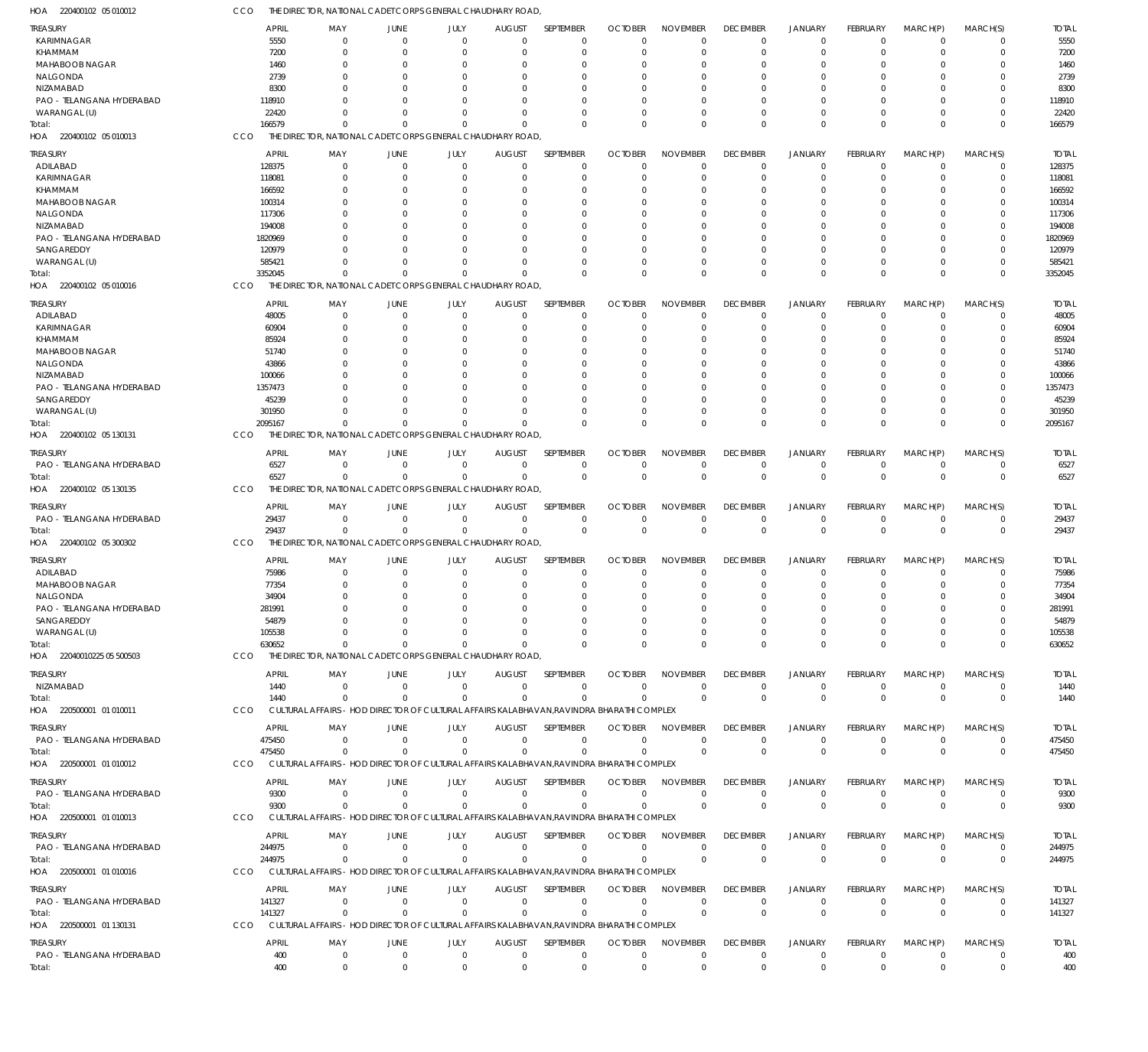| HOA 220500001 01 130134                       | CCO        |                       |                        |                      | CULTURAL AFFAIRS - HOD DIRECTOR OF CULTURAL AFFAIRS KALABHAVAN, RAVINDRA BHARATHI COMPLEX             |                           |                              |                            |                             |                             |                              |                      |                      |                         |                        |
|-----------------------------------------------|------------|-----------------------|------------------------|----------------------|-------------------------------------------------------------------------------------------------------|---------------------------|------------------------------|----------------------------|-----------------------------|-----------------------------|------------------------------|----------------------|----------------------|-------------------------|------------------------|
| treasury                                      |            | <b>APRIL</b>          | MAY                    | JUNE                 | JULY                                                                                                  | <b>AUGUST</b>             | <b>SFPIFMBFR</b>             | <b>OCTOBER</b>             | <b>NOVEMBER</b>             | <b>DECEMBER</b>             | <b>JANUARY</b>               | <b>FEBRUARY</b>      | MARCH(P)             | MARCH(S)                | <b>TOTAL</b>           |
| PAO - TELANGANA HYDERABAD                     |            | 34000                 | $\Omega$               | $\Omega$             | $\Omega$                                                                                              | $\Omega$                  | $\Omega$                     | $\Omega$                   | $\Omega$                    | $\Omega$                    | $^{\circ}$                   | $\Omega$             | $\overline{0}$       | 0                       | 34000                  |
| Total:                                        |            | 34000                 | $\Omega$               | $\Omega$             | $\Omega$                                                                                              | $\Omega$                  | $\Omega$                     | $\Omega$                   | $\Omega$                    | $\Omega$                    | $\Omega$                     | $\Omega$             | $\Omega$             | $\mathbf 0$             | 34000                  |
| HOA 220500001 01 300302                       | CCO        |                       |                        |                      | CULTURAL AFFAIRS - HOD DIRECTOR OF CULTURAL AFFAIRS KALABHAVAN, RAVINDRA BHARATHI COMPLEX             |                           |                              |                            |                             |                             |                              |                      |                      |                         |                        |
| treasury                                      |            | <b>APRIL</b>          | MAY                    | JUNE                 | JULY                                                                                                  | <b>AUGUST</b>             | <b>SEPTEMBER</b>             | <b>OCTOBER</b>             | <b>NOVEMBER</b>             | <b>DECEMBER</b>             | <b>JANUARY</b>               | <b>FEBRUARY</b>      | MARCH(P)             | MARCH(S)                | <b>TOTAL</b>           |
| PAO - TELANGANA HYDERABAD                     |            | 85846                 | $\Omega$               | $\Omega$             | $\Omega$                                                                                              | $\Omega$                  | $\mathbf 0$                  | $\Omega$                   | $\Omega$                    | $\Omega$                    | $\overline{0}$               | $\Omega$             | $\Omega$             | $\mathbf 0$             | 85846                  |
| Total:<br>HOA 220500101 04 010011             | CCO        | 85846                 | $\Omega$               | $\Omega$             | $\Omega$<br>CULTURAL AFFAIRS - HOD DIRECTOR OF CULTURAL AFFAIRS KALABHAVAN, RAVINDRA BHARATHI COMPLEX | $\Omega$                  | $\Omega$                     | $\Omega$                   | $\Omega$                    | $\Omega$                    | $\Omega$                     | $\Omega$             | $\Omega$             | $\mathbf 0$             | 85846                  |
|                                               |            |                       |                        |                      |                                                                                                       |                           |                              |                            |                             |                             |                              |                      |                      |                         |                        |
| treasury                                      |            | <b>APRIL</b>          | MAY                    | JUNE                 | JULY                                                                                                  | <b>AUGUST</b>             | SEPTEMBER                    | <b>OCTOBER</b>             | <b>NOVEMBER</b>             | <b>DECEMBER</b>             | <b>JANUARY</b>               | <b>FEBRUARY</b>      | MARCH(P)             | MARCH(S)                | <b>TOTAL</b>           |
| <b>NIZAMABAD</b><br>PAO - TELANGANA HYDERABAD |            | 277440<br>1797195     | $\Omega$               | $\Omega$             | $\Omega$<br>n                                                                                         | $\Omega$<br>$\Omega$      | $\Omega$<br>$\Omega$         | $\Omega$<br>O              | $\Omega$<br>$\Omega$        | $\Omega$<br>$\Omega$        | $\Omega$<br>$\Omega$         | $\Omega$<br>O        | $\Omega$<br>$\Omega$ | $\Omega$<br>$\Omega$    | 277440<br>1797195      |
| PEDDAPALLY                                    |            | 263160                |                        |                      |                                                                                                       |                           | O                            |                            |                             |                             | $\Omega$                     |                      | O                    |                         | 263160                 |
| WARANGAL (U)                                  |            | 424740                |                        |                      |                                                                                                       | $\Omega$                  | $\Omega$                     | -0                         | $\Omega$                    |                             | $\Omega$                     |                      | $\Omega$             | $\Omega$                | 424740                 |
| Total:                                        |            | 2762535               |                        | $\Omega$             | $\Omega$                                                                                              | $\Omega$                  | $\Omega$                     |                            | $\Omega$                    | $\Omega$                    | $\Omega$                     | <sup>0</sup>         | $\Omega$             | $\mathbf 0$             | 2762535                |
| HOA 220500101 04 010012                       | CCO        |                       |                        |                      | CULTURAL AFFAIRS - HOD DIRECTOR OF CULTURAL AFFAIRS KALABHAVAN, RAVINDRA BHARATHI COMPLEX             |                           |                              |                            |                             |                             |                              |                      |                      |                         |                        |
| treasury                                      |            | <b>APRIL</b>          | MAY                    | JUNE                 | JULY                                                                                                  | <b>AUGUST</b>             | SEPTEMBER                    | <b>OCTOBER</b>             | <b>NOVEMBER</b>             | <b>DECEMBER</b>             | <b>JANUARY</b>               | <b>FEBRUARY</b>      | MARCH(P)             | MARCH(S)                | <b>TOTAL</b>           |
| NIZAMABAD                                     |            | 4500                  | $\Omega$               | 0                    | $\Omega$                                                                                              | $\Omega$                  | $\mathbf 0$                  | $\Omega$                   | $\Omega$                    | $\Omega$                    | $\Omega$                     | 0                    | $\Omega$             | 0                       | 4500                   |
| PAO - TELANGANA HYDERABAD                     |            | 28900                 |                        | $\Omega$             | $\Omega$                                                                                              | $\Omega$                  | $\Omega$                     | $\Omega$                   | $\Omega$                    | $\Omega$                    | $\Omega$                     | $\Omega$             | $\Omega$             | $\Omega$                | 28900                  |
| WARANGAL (U)                                  |            | 3400                  | $\Omega$               | $\Omega$             | n                                                                                                     | $\Omega$                  | $\Omega$                     | $\Omega$                   | $\Omega$                    | $\Omega$                    | $\Omega$                     | 0                    | $\Omega$             | $\Omega$                | 3400                   |
| Total:                                        |            | 36800                 |                        |                      | $\Omega$                                                                                              | $\Omega$                  | $\Omega$                     |                            | $\Omega$                    | $\Omega$                    | $\Omega$                     | $\Omega$             | $\Omega$             | $\mathbf 0$             | 36800                  |
| HOA 220500101 04 010013                       | CCO        |                       |                        |                      | CULTURAL AFFAIRS - HOD DIRECTOR OF CULTURAL AFFAIRS KALABHAVAN, RAVINDRA BHARATHI COMPLEX             |                           |                              |                            |                             |                             |                              |                      |                      |                         |                        |
| treasury                                      |            | <b>APRIL</b>          | MAY                    | JUNE                 | JULY                                                                                                  | <b>AUGUST</b>             | SEPTEMBER                    | <b>OCTOBER</b>             | <b>NOVEMBER</b>             | <b>DECEMBER</b>             | <b>JANUARY</b>               | FEBRUARY             | MARCH(P)             | MARCH(S)                | <b>TOTAL</b>           |
| <b>NIZAMABAD</b>                              |            | 106711                | $\Omega$               | $\Omega$             | $\Omega$                                                                                              | $\Omega$                  | $\Omega$                     | $\Omega$                   | $\Omega$                    | $\Omega$                    | $\Omega$                     | 0                    | $\Omega$             | $\Omega$                | 106711                 |
| PAO - TELANGANA HYDERABAD<br>PEDDAPALLY       |            | 735632<br>100969      |                        | $\Omega$             | n                                                                                                     | $\Omega$                  | $\Omega$<br>$\Omega$         | O                          | $\Omega$                    | $\Omega$                    | $\Omega$<br>$\Omega$         |                      | $\Omega$<br>$\Omega$ | $\Omega$<br>C           | 735632<br>100969       |
| WARANGAL (U)                                  |            | 163278                |                        |                      |                                                                                                       | $\Omega$                  | $\Omega$                     |                            | $\Omega$                    |                             | $\Omega$                     | 0                    | $\Omega$             | $\Omega$                | 163278                 |
| Total:                                        |            | 1106590               | $\Omega$               | $\Omega$             | $\Omega$                                                                                              | $\Omega$                  | $\Omega$                     |                            | $\Omega$                    | $\Omega$                    | $\Omega$                     | U                    | $\Omega$             | $\Omega$                | 1106590                |
| HOA 220500101 04 010016                       | CCO        |                       |                        |                      | CULTURAL AFFAIRS - HOD DIRECTOR OF CULTURAL AFFAIRS KALABHAVAN, RAVINDRA BHARATHI COMPLEX             |                           |                              |                            |                             |                             |                              |                      |                      |                         |                        |
| treasury                                      |            | APRIL                 | MAY                    | JUNE                 | JULY                                                                                                  | <b>AUGUST</b>             | SEPTEMBER                    | <b>OCTOBER</b>             | <b>NOVEMBER</b>             | <b>DECEMBER</b>             | <b>JANUARY</b>               | <b>FEBRUARY</b>      | MARCH(P)             | MARCH(S)                | <b>TOTAL</b>           |
| NIZAMABAD                                     |            | 55040                 | $\Omega$               | $\Omega$             | 0                                                                                                     | $\Omega$                  | 0                            | $\Omega$                   | $\Omega$                    | $\Omega$                    | $^{\circ}$                   | $\Omega$             | $\Omega$             | $\Omega$                | 55040                  |
| PAO - TELANGANA HYDERABAD                     |            | 454836                | $\Omega$               | $\Omega$             | n                                                                                                     | $\Omega$                  | $\Omega$                     | C.                         | $\Omega$                    | $\Omega$                    | $\Omega$                     | 0                    | $\Omega$             | $\Omega$                | 454836                 |
| PEDDAPALLY                                    |            | 31248                 | <sup>0</sup>           | $\Omega$             |                                                                                                       | C                         | $\Omega$                     | C.                         | $\Omega$                    | $\Omega$                    | $\Omega$                     |                      | 0                    | $\Omega$                | 31248                  |
| WARANGAL (U)                                  |            | 78054                 |                        |                      |                                                                                                       | $\Omega$                  | $\Omega$                     | C.                         | $\Omega$                    |                             | $\Omega$                     | $\Omega$             | $\Omega$             | $\Omega$                | 78054                  |
| Total:                                        |            | 619178                |                        |                      |                                                                                                       | $\Omega$                  | $\Omega$                     |                            | $\Omega$                    | $\Omega$                    | $\Omega$                     | $\Omega$             | $\Omega$             | $\Omega$                | 619178                 |
| HOA 220500101 04 300302                       | CCO        |                       |                        |                      | CULTURAL AFFAIRS - HOD DIRECTOR OF CULTURAL AFFAIRS KALABHAVAN, RAVINDRA BHARATHI COMPLEX             |                           |                              |                            |                             |                             |                              |                      |                      |                         |                        |
| treasury                                      |            | APRIL                 | MAY                    | JUNE                 | JULY                                                                                                  | <b>AUGUST</b>             | SEPTEMBER                    | <b>OCTOBER</b>             | <b>NOVEMBER</b>             | <b>DECEMBER</b>             | <b>JANUARY</b>               | <b>FEBRUARY</b>      | MARCH(P)             | MARCH(S)                | <b>TOTAL</b>           |
| NIZAMABAD                                     |            | 36000                 | $\Omega$               | $\Omega$             | $\Omega$                                                                                              | $\Omega$                  | $\Omega$                     | $\Omega$                   | $\Omega$                    | $\Omega$                    | $\Omega$                     | $\Omega$             | $\Omega$             | $\Omega$                | 36000                  |
| WARANGAL (U)                                  |            | 40000                 | <sup>0</sup>           |                      | $\Omega$                                                                                              | $\Omega$                  | $\Omega$                     | $\Omega$                   | $\Omega$                    | $\Omega$                    | $\overline{0}$               | $\Omega$             | $\Omega$             | $\Omega$                | 40000                  |
| lotal:<br>HOA 22050010225 05 310312           | CCO        | 76000                 |                        |                      | CULTURAL AFFAIRS - HOD DIRECTOR OF CULTURAL AFFAIRS KALABHAVAN, RAVINDRA BHARATHI COMPLEX             | $\Omega$                  | $\Omega$                     |                            | $\Omega$                    | $\Omega$                    | $\Omega$                     | 0                    | $\Omega$             | $\Omega$                | 76000                  |
|                                               |            |                       |                        |                      |                                                                                                       |                           |                              |                            |                             |                             |                              |                      |                      |                         |                        |
| treasury                                      |            | APRIL                 | MAY                    | JUNE                 | JULY                                                                                                  | <b>AUGUST</b>             | SEPTEMBER                    | <b>OCTOBER</b>             | <b>NOVEMBER</b>             | <b>DECEMBER</b>             | <b>JANUARY</b>               | <b>FEBRUARY</b>      | MARCH(P)             | MARCH(S)                | <b>TOTAL</b>           |
| PAO - TELANGANA HYDERABAD                     |            | 3990000<br>3990000    | $\Omega$<br>$\Omega$   | $\Omega$<br>$\Omega$ | $\Omega$<br>$\Omega$                                                                                  | $\Omega$<br>$\Omega$      | $\Omega$<br>$\Omega$         | $\Omega$                   | $\mathbf 0$<br>$\Omega$     | $\Omega$<br>$\Omega$        | $^{\circ}$<br>$\Omega$       | 0<br>$\Omega$        | $\Omega$<br>$\Omega$ | 0<br>$\mathbf 0$        | 3990000<br>3990000     |
| Total:<br>HOA 220500103 01 010011             | <b>CCO</b> |                       |                        |                      | ARCHAEOLOGY & MUSEUM - HOD DIRECTOR OF ARCHAEOLOGY & MUSEUMS 5-9-143 GUNFOUNDRY                       |                           |                              |                            |                             |                             |                              |                      |                      |                         |                        |
|                                               |            |                       |                        |                      |                                                                                                       |                           |                              |                            |                             |                             |                              |                      |                      |                         |                        |
| TREASURY                                      |            | <b>APRIL</b>          | MAY                    | <b>JUNE</b>          | JULY                                                                                                  | <b>AUGUST</b>             | SEPTEMBER                    | <b>OCTOBER</b><br>$\cup$   | NOVEMBER                    | <b>DECEMBER</b>             | <b>JANUARY</b>               | FEBRUARY             | MARCH(P)             | MARCH(S)                | <b>TOTAL</b><br>498730 |
| PAO - TELANGANA HYDERABAD<br>Total:           |            | 498730<br>498730      | $\Omega$<br>$\Omega$   | $\Omega$<br>$\Omega$ | $\Omega$<br>$\Omega$                                                                                  | $\Omega$<br>$\Omega$      | $\Omega$<br>$\Omega$         | $\Omega$                   | $\Omega$<br>$\Omega$        | $\Omega$<br>$\Omega$        | $\Omega$<br>$\overline{0}$   | $\Omega$<br>$\Omega$ | $\Omega$<br>$\Omega$ | $\Omega$<br>$\mathbf 0$ | 498730                 |
| HOA 220500103 01 010012                       | CCO        |                       |                        |                      | ARCHAEOLOGY & MUSEUM - HOD DIRECTOR OF ARCHAEOLOGY & MUSEUMS 5-9-143 GUNFOUNDRY                       |                           |                              |                            |                             |                             |                              |                      |                      |                         |                        |
|                                               |            |                       |                        |                      |                                                                                                       |                           |                              |                            |                             |                             |                              |                      |                      |                         |                        |
| Treasury<br>PAO - TELANGANA HYDERABAD         |            | <b>APRIL</b><br>12100 | MAY<br>- 0             | JUNE<br>$\Omega$     | JULY<br>$\Omega$                                                                                      | <b>AUGUST</b><br>$\Omega$ | <b>SEPTEMBER</b><br>$\Omega$ | <b>OCTOBER</b><br>$\Omega$ | <b>NOVEMBER</b><br>$\Omega$ | <b>DECEMBER</b><br>$\Omega$ | <b>JANUARY</b><br>$^{\circ}$ | FEBRUARY<br>0        | MARCH(P)<br>- 0      | MARCH(S)<br>$\mathbf 0$ | <b>TOTAL</b><br>12100  |
| Total:                                        |            | 12100                 | $\Omega$               | $\Omega$             | $\Omega$                                                                                              | $\Omega$                  | $\Omega$                     | $\Omega$                   | $\Omega$                    | $\Omega$                    | $\overline{0}$               | $\Omega$             | $\Omega$             | $\mathbf 0$             | 12100                  |
| HOA 220500103 01 010013                       | <b>CCO</b> |                       |                        |                      | ARCHAEOLOGY & MUSEUM- HOD DIRECTOR OF ARCHAEOLOGY & MUSEUMS 5-9-143 GUNFOUNDRY                        |                           |                              |                            |                             |                             |                              |                      |                      |                         |                        |
| treasury                                      |            | <b>APRIL</b>          | MAY                    | JUNE                 | JULY                                                                                                  | <b>AUGUST</b>             | SEPTEMBER                    | <b>OCTOBER</b>             | <b>NOVEMBER</b>             | <b>DECEMBER</b>             | <b>JANUARY</b>               | FEBRUARY             | MARCH(P)             | MARCH(S)                | <b>TOTAL</b>           |
| PAO - TELANGANA HYDERABAD                     |            | 191438                | $\Omega$               | $\Omega$             | $\Omega$                                                                                              | $\mathbf 0$               | $\Omega$                     | $\Omega$                   | $\Omega$                    | $\Omega$                    | $^{\circ}$                   | $\Omega$             | $\overline{0}$       | 0                       | 191438                 |
| Total:                                        |            | 191438                | $\Omega$               | $\Omega$             | $\Omega$                                                                                              | $\Omega$                  | $\Omega$                     | $\Omega$                   | $\Omega$                    | $\Omega$                    | $\Omega$                     | $\Omega$             | $\Omega$             | $\mathbf 0$             | 191438                 |
| HOA 220500103 01 010016                       | CCO        |                       |                        |                      | ARCHAEOLOGY & MUSEUM- HOD DIRECTOR OF ARCHAEOLOGY & MUSEUMS 5-9-143 GUNFOUNDRY                        |                           |                              |                            |                             |                             |                              |                      |                      |                         |                        |
| treasury                                      |            | APRIL                 | MAY                    | JUNE                 | JULY                                                                                                  | <b>AUGUST</b>             | SEPTEMBER                    | <b>OCTOBER</b>             | <b>NOVEMBER</b>             | <b>DECEMBER</b>             | <b>JANUARY</b>               | <b>FEBRUARY</b>      | MARCH(P)             | MARCH(S)                | <b>TOTAL</b>           |
| PAO - TELANGANA HYDERABAD                     |            | 126419                | $\Omega$               | $\Omega$             | $\Omega$                                                                                              | $\Omega$                  | $\Omega$                     | $\Omega$                   | $\Omega$                    | $\Omega$                    | $\overline{0}$               | $\Omega$             | $\Omega$             | $\mathbf 0$             | 126419                 |
| Total:                                        |            | 126419                | $\Omega$               | $\Omega$             | $\Omega$                                                                                              | $\Omega$                  | $\Omega$                     | $\Omega$                   | $\Omega$                    | $\Omega$                    | $\overline{0}$               | $\Omega$             | $\Omega$             | $\mathbf 0$             | 126419                 |
| HOA 220500103 03 010011                       | CCO        |                       |                        |                      | ARCHAEOLOGY & MUSEUM- HOD DIRECTOR OF ARCHAEOLOGY & MUSEUMS 5-9-143 GUNFOUNDRY                        |                           |                              |                            |                             |                             |                              |                      |                      |                         |                        |
| Treasury                                      |            | APRIL                 | MAY                    | JUNE                 | JULY                                                                                                  | <b>AUGUST</b>             | SEPTEMBER                    | <b>OCTOBER</b>             | <b>NOVEMBER</b>             | <b>DECEMBER</b>             | <b>JANUARY</b>               | <b>FEBRUARY</b>      | MARCH(P)             | MARCH(S)                | <b>TOTAL</b>           |
| KARIMNAGAR                                    |            | 133985                | $\Omega$               | $\Omega$             | $\Omega$                                                                                              | $\Omega$                  | 0                            | -0                         | $\Omega$                    | $\Omega$                    | $\Omega$                     | $\Omega$             | $\Omega$             | $\Omega$                | 133985                 |
| MAHABOOB NAGAR                                |            | 113950                |                        |                      | $\Omega$                                                                                              | $\Omega$                  | $\Omega$                     | O                          | $\Omega$                    | $\Omega$                    | $\Omega$                     |                      | $\Omega$             | $\Omega$                | 113950                 |
| WARANGAL (U)                                  |            | 166194                | <sup>0</sup>           |                      | n                                                                                                     | $\Omega$                  | $\Omega$                     | O                          | $\Omega$                    | $\Omega$                    | $\Omega$                     | 0                    | $\Omega$             | $\Omega$                | 166194                 |
| Total:                                        |            | 414129                | $\Omega$               | $\Omega$             | $\Omega$                                                                                              | $\Omega$                  | $\Omega$                     | $\Omega$                   | $\Omega$                    | $\Omega$                    | $\Omega$                     | 0                    | $\Omega$             | $\Omega$                | 414129                 |
| HOA 220500103 03 010012                       | CCO        |                       |                        |                      | ARCHAEOLOGY & MUSEUM - HOD DIRECTOR OF ARCHAEOLOGY & MUSEUMS 5-9-143 GUNFOUNDRY                       |                           |                              |                            |                             |                             |                              |                      |                      |                         |                        |
| Treasury                                      |            | <b>APRIL</b>          | MAY                    | JUNE                 | JULY                                                                                                  | <b>AUGUST</b>             | SEPTEMBER                    | <b>OCTOBER</b>             | <b>NOVEMBER</b>             | <b>DECEMBER</b>             | <b>JANUARY</b>               | FEBRUARY             | MARCH(P)             | MARCH(S)                | <b>TOTAL</b>           |
| KARIMNAGAR                                    |            | 1532                  | $\Omega$               | $\Omega$             | $\Omega$                                                                                              | $\Omega$                  | $\mathbf 0$                  | $\Omega$                   | $\Omega$                    | $\Omega$                    | $^{\circ}$                   | $\Omega$             | $\Omega$             | 0                       | 1532                   |
| WARANGAL (U)                                  |            | 1350                  | $\Omega$               | $\Omega$             | $\Omega$                                                                                              | $\Omega$                  | $\Omega$                     | $\Omega$                   | $\mathbf 0$                 | $\Omega$                    | $\overline{0}$               | 0                    | $\overline{0}$       | $\mathbf 0$             | 1350                   |
| Total:                                        | CCO        | 2882                  | $\Omega$               | $\Omega$             | $\Omega$<br>ARCHAEOLOGY & MUSEUM - HOD DIRECTOR OF ARCHAEOLOGY & MUSEUMS 5-9-143 GUNFOUNDRY           | $\Omega$                  | $\Omega$                     | $\Omega$                   | $\Omega$                    | $\Omega$                    | $\Omega$                     | $\Omega$             | $\Omega$             | $\mathbf 0$             | 2882                   |
| HOA 220500103 03 010013                       |            |                       |                        |                      |                                                                                                       |                           |                              |                            |                             |                             |                              |                      |                      |                         |                        |
| Treasury                                      |            | <b>APRIL</b>          | MAY                    | JUNE                 | JULY                                                                                                  | <b>AUGUST</b>             | SEPTEMBER                    | <b>OCTOBER</b>             | <b>NOVEMBER</b>             | <b>DECEMBER</b>             | <b>JANUARY</b>               | <b>FEBRUARY</b>      | MARCH(P)             | MARCH(S)                | <b>TOTAL</b>           |
| KARIMNAGAR                                    |            | 51414                 | $\Omega$               | $\Omega$             | $\Omega$                                                                                              | $\Omega$                  | $\Omega$                     | $\Omega$                   | $\Omega$                    | $\Omega$                    | $\Omega$                     | $\Omega$             | $\Omega$             | $\Omega$                | 51414                  |
| MAHABOOB NAGAR<br>WARANGAL (U)                |            | 43732<br>44972        | $\Omega$<br>$^{\circ}$ | - 0<br>0             | $\Omega$<br>$\Omega$                                                                                  | $\Omega$<br>0             | $\Omega$<br>$\mathbf 0$      | $\Omega$<br>0              | $\Omega$<br>$\mathbf 0$     | $\Omega$<br>$\Omega$        | $\Omega$<br>$^{\circ}$       | 0<br>$\Omega$        | $\Omega$<br>0        | $\Omega$<br>0           | 43732<br>44972         |
| Total:                                        |            | 140118                | $\Omega$               | $\Omega$             | $\Omega$                                                                                              | $\Omega$                  | $\Omega$                     | $\Omega$                   | $\Omega$                    | $\Omega$                    | $^{\circ}$                   | $\Omega$             | $\Omega$             | $\Omega$                | 140118                 |
|                                               |            |                       |                        |                      |                                                                                                       |                           |                              |                            |                             |                             |                              |                      |                      |                         |                        |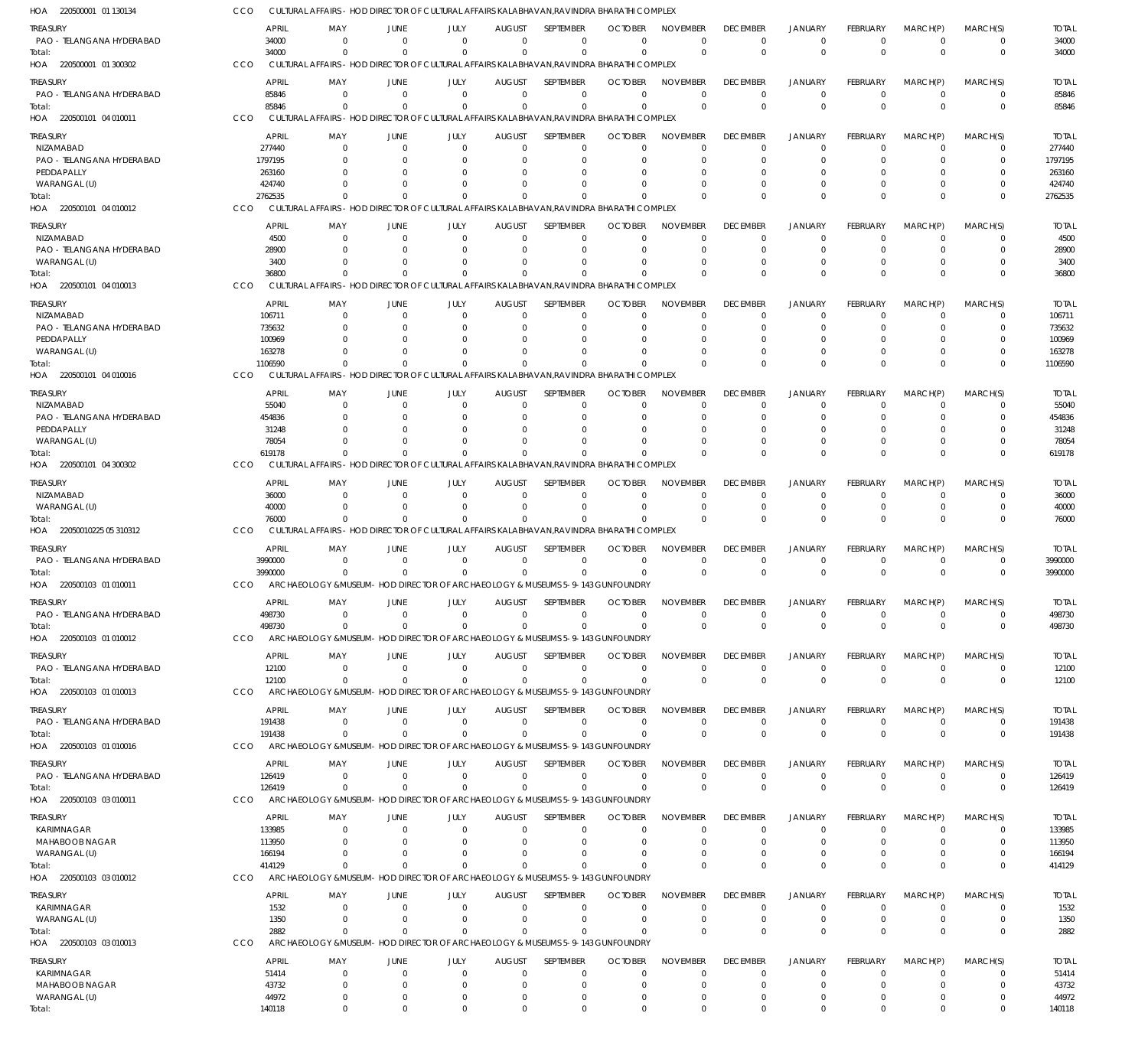| HOA 220500103 03 010016               |                         | ARCHAEOLOGY &MUSEUM- HOD DIRECTOR OF ARCHAEOLOGY & MUSEUMS 5-9-143 GUNFOUNDRY                  |                                  |                                                                          |                                |                            |                                  |                                |                                |                                  |                                |                                  |                            |                         |
|---------------------------------------|-------------------------|------------------------------------------------------------------------------------------------|----------------------------------|--------------------------------------------------------------------------|--------------------------------|----------------------------|----------------------------------|--------------------------------|--------------------------------|----------------------------------|--------------------------------|----------------------------------|----------------------------|-------------------------|
| <b>TREASURY</b>                       | <b>APRIL</b>            | MAY                                                                                            | JUNE                             | JULY                                                                     | <b>AUGUST</b>                  | SEPTEMBER                  | <b>OCTOBER</b>                   | <b>NOVEMBER</b>                | <b>DECEMBER</b>                | <b>JANUARY</b>                   | FEBRUARY                       | MARCH(P)                         | MARCH(S)                   | <b>TOTAL</b>            |
| <b>KARIMNAGAR</b>                     | 26518                   | $\Omega$                                                                                       | $\Omega$                         | $\Omega$                                                                 | $\Omega$                       | 0                          | $\Omega$                         | $\Omega$                       | $\Omega$                       | $\Omega$                         | $\Omega$                       | $\mathbf 0$                      | 0                          | 26518                   |
| <b>MAHABOOB NAGAR</b>                 | 20952                   | $\Omega$                                                                                       | $\Omega$                         | $\Omega$                                                                 | $\Omega$                       | $\mathbf 0$                | $\Omega$                         | $\Omega$                       | $\Omega$                       | $\Omega$                         | $\Omega$                       | $\Omega$                         | $\mathbf 0$                | 20952                   |
| WARANGAL (U)                          | 23196                   | $\Omega$<br>$\Omega$                                                                           | - 0<br>$\Omega$                  | n<br>$\Omega$                                                            | $\Omega$<br>$\Omega$           | $\Omega$<br>$\Omega$       | O                                | $\Omega$<br>$\Omega$           | $\Omega$                       | $^{\circ}$<br>$\Omega$           | $\Omega$<br>$\Omega$           | $\Omega$<br>$\Omega$             | 0<br>$\Omega$              | 23196                   |
| Total:<br>HOA 220500103 05 010011     | 70666<br>CCO            | ARCHAEOLOGY & MUSEUM - HOD DIRECTOR OF ARCHAEOLOGY & MUSEUMS 5-9-143 GUNFOUNDRY                |                                  |                                                                          |                                |                            | $\Omega$                         |                                |                                |                                  |                                |                                  |                            | 70666                   |
|                                       |                         |                                                                                                |                                  |                                                                          |                                |                            |                                  |                                |                                |                                  |                                |                                  |                            |                         |
| treasury                              | <b>APRIL</b>            | MAY                                                                                            | JUNE                             | JULY                                                                     | <b>AUGUST</b>                  | SEPTEMBER                  | <b>OCTOBER</b>                   | <b>NOVEMBER</b>                | <b>DECEMBER</b>                | <b>JANUARY</b>                   | FEBRUARY                       | MARCH(P)                         | MARCH(S)                   | <b>TOTAL</b>            |
| HYDERABAD URBAN<br><b>KARIMNAGAR</b>  | $-17635$<br>66340       | $\Omega$<br>0                                                                                  | $\Omega$                         | $\Omega$<br>0                                                            | $\mathbf 0$<br>$\Omega$        | $\mathbf 0$<br>$\mathbf 0$ | $\Omega$<br>O                    | $\Omega$<br>$\Omega$           | $\Omega$                       | $\overline{0}$<br>$\Omega$       | $\Omega$<br>0                  | $\overline{0}$<br>$\Omega$       | 0<br>$\mathbf 0$           | $-17635$<br>66340       |
| MAHABOOB NAGAR                        | 98705                   |                                                                                                |                                  |                                                                          |                                | $\Omega$                   |                                  | $\Omega$                       |                                |                                  |                                |                                  |                            | 98705                   |
| PAO - TELANGANA HYDERABAD             | 1277029                 |                                                                                                | $\Omega$                         |                                                                          | $\Omega$                       | $\Omega$                   | O                                | $\Omega$                       |                                | - 0                              |                                | $\Omega$                         | 0                          | 1277029                 |
| WARANGAL (U)                          | 40029                   |                                                                                                |                                  |                                                                          | $\Omega$                       | $\Omega$                   |                                  | $\Omega$                       |                                | $\Omega$                         | 0                              | $\Omega$                         | $\Omega$                   | 40029                   |
| Total:                                | 1464468                 | $\Omega$                                                                                       | $\Omega$                         |                                                                          | $\Omega$                       | $\Omega$                   |                                  | $\Omega$                       | $\Omega$                       | $\Omega$                         | $\Omega$                       | $\Omega$                         | $\mathbf 0$                | 1464468                 |
| HOA 220500103 05 010012               | CCO                     | ARCHAEOLOGY & MUSEUM - HOD DIRECTOR OF ARCHAEOLOGY & MUSEUMS 5-9-143 GUNFOUNDRY                |                                  |                                                                          |                                |                            |                                  |                                |                                |                                  |                                |                                  |                            |                         |
| treasury                              | <b>APRIL</b>            | MAY                                                                                            | JUNE                             | JULY                                                                     | <b>AUGUST</b>                  | SEPTEMBER                  | <b>OCTOBER</b>                   | <b>NOVEMBER</b>                | <b>DECEMBER</b>                | <b>JANUARY</b>                   | FEBRUARY                       | MARCH(P)                         | MARCH(S)                   | <b>TOTAL</b>            |
| <b>KARIMNAGAR</b>                     | 600                     | $\Omega$                                                                                       | $\Omega$                         | $\mathbf 0$                                                              | $\mathbf 0$                    | $\mathbf 0$                | $\Omega$                         | $\Omega$                       | $\Omega$                       | $\Omega$                         | $\Omega$                       | $\overline{0}$                   | 0                          | 600                     |
| PAO - TELANGANA HYDERABAD             | 29300                   | $\Omega$                                                                                       | $\Omega$                         | $\Omega$                                                                 | $\Omega$                       | $\mathbf 0$                | O                                | $\Omega$                       | $\Omega$                       | $\Omega$                         |                                | $\Omega$                         | $\Omega$                   | 29300                   |
| WARANGAL (U)                          | 300                     | $\Omega$                                                                                       | $\Omega$                         | $\Omega$                                                                 | $\Omega$                       | $\Omega$                   | O                                | $\Omega$                       | $\Omega$                       | $\Omega$                         | $\Omega$                       | $\Omega$                         | $\mathbf 0$                | 300                     |
| Total:                                | 30200                   | $\Omega$                                                                                       | $\Omega$                         | $\Omega$                                                                 | $\Omega$                       | $\Omega$                   | $\Omega$                         | $\Omega$                       | $\Omega$                       | $\Omega$                         | $\Omega$                       | $\Omega$                         | $\mathbf 0$                | 30200                   |
| HOA 220500103 05 010013               | CCO                     | ARCHAEOLOGY & MUSEUM - HOD DIRECTOR OF ARCHAEOLOGY & MUSEUMS 5-9-143 GUNFOUNDRY                |                                  |                                                                          |                                |                            |                                  |                                |                                |                                  |                                |                                  |                            |                         |
| <b>TREASURY</b>                       | APRIL                   | MAY                                                                                            | JUNE                             | JULY                                                                     | <b>AUGUST</b>                  | SEPTEMBER                  | <b>OCTOBER</b>                   | <b>NOVEMBER</b>                | <b>DECEMBER</b>                | <b>JANUARY</b>                   | <b>FEBRUARY</b>                | MARCH(P)                         | MARCH(S)                   | <b>TOTAL</b>            |
| KARIMNAGAR                            | 25444                   | $\Omega$                                                                                       | $\Omega$                         | $\Omega$                                                                 | $\mathbf 0$                    | 0                          | O                                | $\Omega$                       | -0                             | $^{\circ}$                       | 0                              | 0                                | 0                          | 25444                   |
| MAHABOOB NAGAR                        | 37919                   | <sup>0</sup>                                                                                   | $\Omega$                         | $\Omega$                                                                 | $\Omega$                       | $\mathbf 0$                | O                                | $\Omega$                       |                                | $\Omega$                         | U                              | $\Omega$                         | 0                          | 37919                   |
| PAO - TELANGANA HYDERABAD             | 506132                  |                                                                                                | $\Omega$                         |                                                                          | $\Omega$                       | 0                          | O                                | $\Omega$                       |                                | - 0                              |                                | $\Omega$                         | 0                          | 506132                  |
| WARANGAL (U)                          | 14300                   |                                                                                                |                                  |                                                                          | $\Omega$                       | $\Omega$                   | O                                | $\Omega$                       |                                | $\Omega$                         | $\Omega$                       | $\Omega$                         | $\mathbf 0$                | 14300                   |
| lotal:<br>HOA 220500103 05 010015     | 583795                  | $\Omega$<br>ARCHAEOLOGY & MUSEUM - HOD DIRECTOR OF ARCHAEOLOGY & MUSEUMS 5-9-143 GUNFOUNDRY    |                                  |                                                                          | $\Omega$                       | $\Omega$                   | -C                               | $\Omega$                       | $\Omega$                       | $\Omega$                         | $\Omega$                       | $\Omega$                         | $\mathbf 0$                | 583795                  |
|                                       | CCO                     |                                                                                                |                                  |                                                                          |                                |                            |                                  |                                |                                |                                  |                                |                                  |                            |                         |
| treasury                              | APRIL                   | MAY                                                                                            | JUNE                             | JULY                                                                     | <b>AUGUST</b>                  | SEPTEMBER                  | <b>OCTOBER</b>                   | <b>NOVEMBER</b>                | <b>DECEMBER</b>                | <b>JANUARY</b>                   | <b>FEBRUARY</b>                | MARCH(P)                         | MARCH(S)                   | <b>TOTAL</b>            |
| PAO - TELANGANA HYDERABAD             | 2057                    | $\Omega$                                                                                       | $\Omega$                         | $\overline{0}$                                                           | $\mathbf 0$                    | $\mathbf 0$                | $\Omega$                         | $\Omega$                       | $\Omega$                       | $\overline{0}$                   | $\Omega$                       | $\overline{0}$                   | $\mathbf 0$                | 2057                    |
| Total:                                | 2057                    | $\Omega$                                                                                       | $\Omega$                         | $\Omega$                                                                 | $\mathbf 0$                    | $\Omega$                   | $\Omega$                         | $\Omega$                       | $\Omega$                       | $\Omega$                         | $\Omega$                       | $\Omega$                         | $\mathbf 0$                | 2057                    |
| HOA 220500103 05 010016               | CCO                     | ARCHAEOLOGY & MUSEUM- HOD DIRECTOR OF ARCHAEOLOGY & MUSEUMS 5-9-143 GUNFOUNDRY                 |                                  |                                                                          |                                |                            |                                  |                                |                                |                                  |                                |                                  |                            |                         |
| treasury                              | <b>APRIL</b>            | MAY                                                                                            | JUNE                             | JULY                                                                     | <b>AUGUST</b>                  | SEPTEMBER                  | <b>OCTOBER</b>                   | <b>NOVEMBER</b>                | <b>DECEMBER</b>                | <b>JANUARY</b>                   | <b>FEBRUARY</b>                | MARCH(P)                         | MARCH(S)                   | <b>TOTAL</b>            |
| <b>KARIMNAGAR</b>                     | 11854                   | $\Omega$                                                                                       | $\Omega$                         | $\Omega$                                                                 | 0                              | 0                          | $\Omega$                         | $\Omega$                       | -0                             | $^{\circ}$                       | $\Omega$                       | $\Omega$                         | 0                          | 11854                   |
| MAHABOOB NAGAR                        | 16159                   |                                                                                                | $\Omega$                         | $\Omega$                                                                 | $\Omega$                       | $\mathbf 0$                | O                                | $\Omega$                       |                                |                                  |                                | $\Omega$                         | 0                          | 16159                   |
| PAO - TELANGANA HYDERABAD             | 379347                  |                                                                                                | $\Omega$                         | n                                                                        | $\Omega$<br>$\Omega$           | 0                          | O                                | $\Omega$                       |                                | - 0                              |                                | $\Omega$<br>$\Omega$             | 0<br>$\Omega$              | 379347                  |
| WARANGAL (U)<br>otal:                 | 5816<br>413176          | $\Omega$                                                                                       |                                  |                                                                          | $\Omega$                       | $\Omega$<br>$\Omega$       | O                                | $\Omega$<br>$\Omega$           | $\Omega$                       | $\Omega$<br>$\Omega$             | $\Omega$<br>$\Omega$           | $\Omega$                         | $\Omega$                   | 5816<br>413176          |
| HOA 220500103 05 110111               | CCO                     | ARCHAEOLOGY & MUSEUM - HOD DIRECTOR OF ARCHAEOLOGY & MUSEUMS 5-9-143 GUNFOUNDRY                |                                  |                                                                          |                                |                            |                                  |                                |                                |                                  |                                |                                  |                            |                         |
|                                       |                         |                                                                                                |                                  |                                                                          |                                |                            |                                  |                                |                                |                                  |                                |                                  |                            |                         |
| treasury                              | APRIL<br>5000           | MAY<br>$\Omega$                                                                                | JUNE<br>$\Omega$                 | JULY<br>$\Omega$                                                         | <b>AUGUST</b><br>$\Omega$      | SEPTEMBER<br>$\mathbf 0$   | <b>OCTOBER</b><br>$\Omega$       | <b>NOVEMBER</b><br>$\Omega$    | <b>DECEMBER</b><br>$\Omega$    | <b>JANUARY</b><br>$^{\circ}$     | <b>FEBRUARY</b><br>$\Omega$    | MARCH(P)<br>$\Omega$             | MARCH(S)<br>$\mathbf 0$    | <b>TOTAL</b><br>5000    |
| WARANGAL (U)<br>Total:                | 5000                    | $^{\circ}$                                                                                     | $\overline{0}$                   | $\Omega$                                                                 | $\mathbf 0$                    | $\mathbf 0$                | $\Omega$                         | $\Omega$                       | $\Omega$                       | $\overline{0}$                   | $\Omega$                       | $\Omega$                         | $\mathbf 0$                | 5000                    |
| HOA 220500103 05 300302               | CCO                     | ARCHAEOLOGY & MUSEUM- HOD DIRECTOR OF ARCHAEOLOGY & MUSEUMS 5-9-143 GUNFOUNDRY                 |                                  |                                                                          |                                |                            |                                  |                                |                                |                                  |                                |                                  |                            |                         |
|                                       |                         |                                                                                                |                                  |                                                                          |                                |                            |                                  |                                |                                |                                  |                                |                                  |                            |                         |
| treasury<br>PAO - TELANGANA HYDERABAD | <b>APRIL</b><br>3667255 | MAY<br>$\Omega$                                                                                | JUNE<br>$\Omega$                 | JULY<br>0                                                                | <b>AUGUST</b><br>0             | SEPTEMBER<br>0             | <b>OCTOBER</b><br>0              | <b>NOVEMBER</b><br>$\mathbf 0$ | <b>DECEMBER</b><br>-0          | <b>JANUARY</b><br>$^{\circ}$     | <b>FEBRUARY</b><br>0           | MARCH(P)<br>- 0                  | MARCH(S)<br>0              | <b>TOTAL</b><br>3667255 |
| Total:                                | 3667255                 | $^{\circ}$                                                                                     | $\Omega$                         | $\Omega$                                                                 | $\Omega$                       | $\mathbf 0$                | $\Omega$                         | $\Omega$                       | $\Omega$                       | $\Omega$                         | $\Omega$                       | $\Omega$                         | $\mathbf 0$                | 3667255                 |
| HOA 220500104 01 010011               |                         | ARCHIVES TARN - HOD COMMISSIONER, RAJYA ARCHIVES, RAJYA ABHILEKHA NILAYAM, TARNAKA             |                                  |                                                                          |                                |                            |                                  |                                |                                |                                  |                                |                                  |                            |                         |
|                                       |                         |                                                                                                |                                  |                                                                          |                                |                            |                                  |                                |                                |                                  |                                |                                  |                            |                         |
| Treasury<br>PAO - TELANGANA HYDERABAD | <b>APRIL</b><br>1359341 | MAY<br>$^{\circ}$                                                                              | JUNE<br>$\overline{0}$           | JULY<br>$\Omega$                                                         | <b>AUGUST</b><br>$\mathbf{0}$  | SEPTEMBER<br>0             | <b>OCTOBER</b><br>$\Omega$       | <b>NOVEMBER</b><br>$\Omega$    | <b>DECEMBER</b><br>$\Omega$    | <b>JANUARY</b><br>$\overline{0}$ | FEBRUARY<br>$\mathbf 0$        | MARCH(P)<br>$\overline{0}$       | MARCH(S)<br>0              | <b>TOTAL</b><br>1359341 |
| Total:                                | 1359341                 | $^{\circ}$                                                                                     | $\overline{0}$                   | $\Omega$                                                                 | $\Omega$                       | $\Omega$                   | $\Omega$                         | $\Omega$                       | $\mathbf 0$                    | $\Omega$                         | $\Omega$                       | $\Omega$                         | $\mathbf 0$                | 1359341                 |
| HOA 220500104 01 010012               | <b>CCO</b>              | ARCHIVES TARN - HOD COMMISSIONER, RAJYA ARCHIVES, RAJYA ABHILEKHA NILAYAM, TARNAKA             |                                  |                                                                          |                                |                            |                                  |                                |                                |                                  |                                |                                  |                            |                         |
|                                       |                         |                                                                                                |                                  |                                                                          |                                |                            |                                  |                                |                                |                                  |                                |                                  |                            |                         |
| treasury                              | <b>APRIL</b>            | MAY                                                                                            | JUNE<br>$\overline{0}$           | JULY<br>$\overline{0}$                                                   | <b>AUGUST</b>                  | SEPTEMBER                  | <b>OCTOBER</b><br>$\overline{0}$ | <b>NOVEMBER</b><br>$\mathbf 0$ | <b>DECEMBER</b><br>$\mathbf 0$ | <b>JANUARY</b><br>$\overline{0}$ | <b>FEBRUARY</b><br>$\mathbf 0$ | MARCH(P)                         | MARCH(S)<br>$\mathbf 0$    | <b>TOTAL</b>            |
| PAO - TELANGANA HYDERABAD<br>Total:   | 39330<br>39330          | 0<br>- 0                                                                                       | $\Omega$                         | $\Omega$                                                                 | $\overline{0}$<br>$\mathbf 0$  | $\mathbf 0$<br>$\mathbf 0$ | $\Omega$                         | $\Omega$                       | $\mathbf{0}$                   | $\overline{0}$                   | $\mathbf{0}$                   | $\overline{0}$<br>$\overline{0}$ | $\mathbf 0$                | 39330<br>39330          |
| HOA 220500104 01 010013               | CCO                     | ARCHIVES TARN - HOD COMMISSIONER, RAJYA ARCHIVES, RAJYA ABHILEKHA NILAYAM, TARNAKA,            |                                  |                                                                          |                                |                            |                                  |                                |                                |                                  |                                |                                  |                            |                         |
|                                       |                         |                                                                                                |                                  |                                                                          |                                |                            |                                  |                                |                                |                                  |                                |                                  |                            |                         |
| treasury                              | APRIL                   | MAY                                                                                            | JUNE                             | JULY                                                                     | <b>AUGUST</b>                  | SEPTEMBER                  | <b>OCTOBER</b>                   | <b>NOVEMBER</b>                | <b>DECEMBER</b>                | <b>JANUARY</b>                   | FEBRUARY                       | MARCH(P)                         | MARCH(S)                   | <b>TOTAL</b>            |
| PAO - TELANGANA HYDERABAD<br>Total:   | 514397<br>514397        | $^{\circ}$<br>$^{\circ}$                                                                       | $\overline{0}$<br>$\overline{0}$ | $\overline{0}$<br>$\Omega$                                               | $\mathbf{0}$<br>$\Omega$       | 0<br>$\Omega$              | $\Omega$<br>$\Omega$             | $\Omega$<br>$\Omega$           | $\mathbf 0$<br>$\mathbf 0$     | $\overline{0}$<br>$\overline{0}$ | $\mathbf 0$<br>$\mathbf 0$     | $\overline{0}$<br>$\Omega$       | $\mathbf 0$<br>$\mathbf 0$ | 514397<br>514397        |
| HOA 220500104 01 010016               | CCO                     | ARCHIVES TARN - HOD COMMISSIONER, RAJYA ARCHIVES, RAJYA ABHILEKHA NILAYAM, TARNAKA             |                                  |                                                                          |                                |                            |                                  |                                |                                |                                  |                                |                                  |                            |                         |
|                                       |                         |                                                                                                |                                  |                                                                          |                                |                            |                                  |                                |                                |                                  |                                |                                  |                            |                         |
| Treasury                              | APRIL                   | MAY                                                                                            | JUNE                             | JULY                                                                     | <b>AUGUST</b>                  | SEPTEMBER                  | <b>OCTOBER</b>                   | <b>NOVEMBER</b>                | <b>DECEMBER</b>                | JANUARY                          | FEBRUARY                       | MARCH(P)                         | MARCH(S)                   | <b>TOTAL</b>            |
| PAO - TELANGANA HYDERABAD<br>Total:   | 389202<br>389202        | 0<br>$^{\circ}$                                                                                | - 0<br>$\Omega$                  | $\overline{0}$<br>$\Omega$                                               | $\overline{0}$<br>$\mathbf{0}$ | 0<br>$\mathbf 0$           | 0<br>$\Omega$                    | $\mathbf 0$<br>$\Omega$        | 0<br>$\Omega$                  | $^{\circ}$<br>$\overline{0}$     | 0<br>$\mathbf{0}$              | $\overline{0}$<br>$\overline{0}$ | $\mathbf 0$<br>$\mathbf 0$ | 389202<br>389202        |
| HOA 220500104 06 010011               | <b>CCO</b>              | ORIENTAL MANUSCRIPTS - HOD DIRECTOR, ORIENTAL MANUSCRIPTS LIBRARY RESEARCH INSTITUTE, TARNAKA, |                                  |                                                                          |                                |                            |                                  |                                |                                |                                  |                                |                                  |                            |                         |
|                                       |                         |                                                                                                |                                  |                                                                          |                                |                            |                                  |                                |                                |                                  |                                |                                  |                            |                         |
| Treasury                              | <b>APRIL</b>            | MAY                                                                                            | JUNE                             | JULY                                                                     | <b>AUGUST</b>                  | SEPTEMBER                  | <b>OCTOBER</b>                   | <b>NOVEMBER</b>                | <b>DECEMBER</b>                | <b>JANUARY</b>                   | FEBRUARY                       | MARCH(P)                         | MARCH(S)                   | <b>TOTAL</b>            |
| PAO - TELANGANA HYDERABAD<br>Total:   | 301740<br>301740        | 0<br>$^{\circ}$                                                                                | $\overline{0}$<br>$\Omega$       | $\overline{0}$<br>$\Omega$                                               | $\overline{0}$<br>$\mathbf{0}$ | $\mathbf 0$<br>$\mathbf 0$ | $\Omega$<br>$\Omega$             | $\Omega$<br>$\Omega$           | $\mathbf 0$<br>$\mathbf 0$     | $\overline{0}$<br>$\Omega$       | $\mathbf 0$<br>$\mathbf 0$     | $\overline{0}$<br>$\Omega$       | $\mathbf 0$<br>$\mathbf 0$ | 301740<br>301740        |
| HOA 220500104 06 010012               | CCO                     | ORIENTAL MANUSCRIPTS                                                                           |                                  | - HOD DIRECTOR, ORIENTAL MANUSCRIPTS LIBRARY RESEARCH INSTITUTE, TARNAKA |                                |                            |                                  |                                |                                |                                  |                                |                                  |                            |                         |
|                                       |                         |                                                                                                |                                  |                                                                          |                                |                            |                                  |                                |                                |                                  |                                |                                  |                            |                         |
| treasury                              | <b>APRIL</b>            | MAY                                                                                            | JUNE                             | JULY                                                                     | <b>AUGUST</b>                  | SEPTEMBER                  | <b>OCTOBER</b>                   | <b>NOVEMBER</b>                | <b>DECEMBER</b>                | <b>JANUARY</b>                   | FEBRUARY                       | MARCH(P)                         | MARCH(S)                   | <b>TOTAL</b>            |
| PAO - TELANGANA HYDERABAD             | 5800                    | $^{\circ}$<br>$\Omega$                                                                         | $\overline{0}$<br>$\Omega$       | $\overline{0}$<br>$\Omega$                                               | $\mathbf{0}$<br>$\overline{0}$ | 0<br>$\mathbf 0$           | 0                                | $\mathbf 0$<br>$\Omega$        | 0<br>$\mathbf{0}$              | $^{\circ}$<br>$\overline{0}$     | $\mathbf 0$<br>$\mathbf{0}$    | $^{\circ}$<br>$\Omega$           | $\mathbf 0$<br>$\mathbf 0$ | 5800<br>5800            |
| Total:<br>HOA 220500104 06 010013     | 5800<br>CCO             | ORIENTAL MANUSCRIPTS - HOD DIRECTOR, ORIENTAL MANUSCRIPTS LIBRARY RESEARCH INSTITUTE, TARNAKA  |                                  |                                                                          |                                |                            | $\Omega$                         |                                |                                |                                  |                                |                                  |                            |                         |
|                                       |                         |                                                                                                |                                  |                                                                          |                                |                            |                                  |                                |                                |                                  |                                |                                  |                            |                         |
| treasury                              | APRIL                   | MAY                                                                                            | JUNE                             | JULY                                                                     | <b>AUGUST</b>                  | SEPTEMBER                  | <b>OCTOBER</b>                   | <b>NOVEMBER</b>                | <b>DECEMBER</b>                | <b>JANUARY</b>                   | FEBRUARY                       | MARCH(P)                         | MARCH(S)                   | <b>TOTAL</b>            |
| PAO - TELANGANA HYDERABAD             | 116979                  | $^{\circ}$<br>$\mathbf 0$                                                                      | $\overline{0}$<br>$\mathbf 0$    | $\overline{0}$<br>$\mathbf 0$                                            | $\mathbf{0}$<br>$\mathbf 0$    | $\mathbf 0$<br>$\mathbf 0$ | $\mathbf 0$                      | $\mathbf 0$<br>$\mathbf 0$     | $\mathbf 0$<br>$\mathbf 0$     | $^{\circ}$<br>$\mathbf 0$        | $\mathbf 0$<br>$\mathbf{0}$    | $\overline{0}$<br>$\overline{0}$ | $\mathbf 0$<br>$\mathbf 0$ | 116979                  |
| Total:                                | 116979                  |                                                                                                |                                  |                                                                          |                                |                            | $\mathbf 0$                      |                                |                                |                                  |                                |                                  |                            | 116979                  |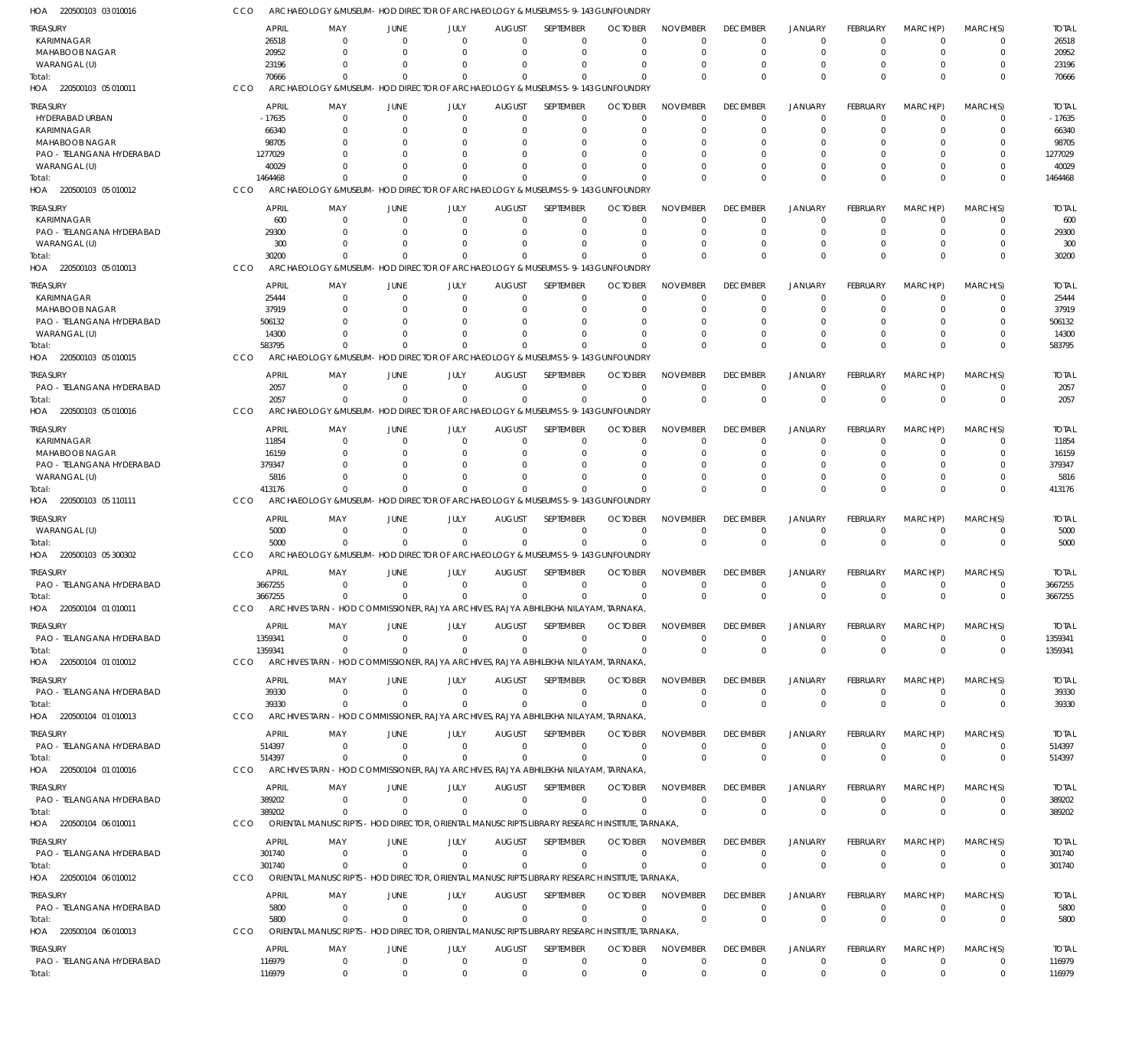| HOA 220500104 06 010016               | CCO        |                        | ORIENTAL MANUSCRIPTS - HOD DIRECTOR, ORIENTAL MANUSCRIPTS LIBRARY RESEARCH INSTITUTE, TARNAKA   |                                  |                                                                          |                                 |                                 |                               |                                |                                |                                  |                                |                               |                            |                        |
|---------------------------------------|------------|------------------------|-------------------------------------------------------------------------------------------------|----------------------------------|--------------------------------------------------------------------------|---------------------------------|---------------------------------|-------------------------------|--------------------------------|--------------------------------|----------------------------------|--------------------------------|-------------------------------|----------------------------|------------------------|
| Treasury                              |            | <b>APRIL</b>           | MAY                                                                                             | JUNE                             | JULY                                                                     | <b>AUGUST</b>                   | <b>SEPTEMBER</b>                | <b>OCTOBER</b>                | <b>NOVEMBER</b>                | <b>DECEMBER</b>                | <b>JANUARY</b>                   | <b>FEBRUARY</b>                | MARCH(P)                      | MARCH(S)                   | <b>TOTAL</b>           |
| PAO - TELANGANA HYDERABAD<br>Total:   |            | 90504<br>90504         | - 0<br>$\Omega$                                                                                 | $\Omega$<br>$\Omega$             | $\Omega$<br>$\Omega$                                                     | $\Omega$<br>$\Omega$            | $\mathbf 0$<br>$\Omega$         | $\Omega$<br>$\Omega$          | $\Omega$<br>$\Omega$           | $\Omega$<br>$\Omega$           | $\overline{0}$<br>$\Omega$       | $\mathbf 0$<br>$\Omega$        | $\overline{0}$<br>$\Omega$    | $\mathbf 0$<br>$\mathbf 0$ | 90504<br>90504         |
| HOA 220500104 06 130131               | CCO        |                        | ORIENTAL MANUSCRIPTS - HOD DIRECTOR, ORIENTAL MANUSCRIPTS LIBRARY RESEARCH INSTITUTE, TARNAKA,  |                                  |                                                                          |                                 |                                 |                               |                                |                                |                                  |                                |                               |                            |                        |
| treasury                              |            | <b>APRIL</b>           | MAY                                                                                             | JUNE                             | JULY                                                                     | <b>AUGUST</b>                   | <b>SEPTEMBER</b>                | <b>OCTOBER</b>                | <b>NOVEMBER</b>                | <b>DECEMBER</b>                | <b>JANUARY</b>                   | <b>FEBRUARY</b>                | MARCH(P)                      | MARCH(S)                   | <b>TOTAL</b>           |
| PAO - TELANGANA HYDERABAD             |            | 2369                   | $\Omega$                                                                                        | $\Omega$                         | $\Omega$                                                                 | $\Omega$                        | $\Omega$                        | $\Omega$                      | $\Omega$                       | $\Omega$                       | $\Omega$                         | $\Omega$                       | $\Omega$                      | $\mathbf 0$                | 2369                   |
| Total:                                |            | 2369                   | $\Omega$                                                                                        | $\Omega$                         | $\Omega$                                                                 | $\Omega$                        | $\Omega$                        | $\Omega$                      | $\Omega$                       | $\Omega$                       | $\Omega$                         | $\Omega$                       | $\Omega$                      | $\mathbf 0$                | 2369                   |
| HOA 220500104 06 130135               | CCO        |                        | ORIENTAL MANUSCRIPTS                                                                            |                                  | - HOD DIRECTOR, ORIENTAL MANUSCRIPTS LIBRARY RESEARCH INSTITUTE, TARNAKA |                                 |                                 |                               |                                |                                |                                  |                                |                               |                            |                        |
| treasury<br>PAO - TELANGANA HYDERABAD |            | <b>APRIL</b><br>5242   | MAY<br>$\Omega$                                                                                 | JUNE<br>$\overline{0}$           | JULY<br>$\Omega$                                                         | <b>AUGUST</b><br>$\Omega$       | SEPTEMBER<br>$\mathbf 0$        | <b>OCTOBER</b><br>$\Omega$    | <b>NOVEMBER</b><br>$\mathbf 0$ | <b>DECEMBER</b><br>$\Omega$    | <b>JANUARY</b><br>$\overline{0}$ | <b>FEBRUARY</b><br>$\mathbf 0$ | MARCH(P)<br>$\Omega$          | MARCH(S)<br>$\mathbf 0$    | <b>TOTAL</b><br>5242   |
| Total:                                |            | 5242                   | $\Omega$                                                                                        | $\Omega$                         | $\Omega$                                                                 | $\Omega$                        | $\Omega$                        | $\Omega$                      | $\mathbf 0$                    | $\Omega$                       | $\Omega$                         | $\Omega$                       | $\Omega$                      | $\mathbf 0$                | 5242                   |
| HOA 220500104 06 300302               | CCO        |                        | ORIENTAL MANUSCRIPTS - HOD DIRECTOR, ORIENTAL MANUSCRIPTS LIBRARY RESEARCH INSTITUTE, TARNAKA,  |                                  |                                                                          |                                 |                                 |                               |                                |                                |                                  |                                |                               |                            |                        |
| treasury                              |            | APRIL                  | MAY                                                                                             | JUNE                             | JULY                                                                     | <b>AUGUST</b>                   | SEPTEMBER                       | <b>OCTOBER</b>                | <b>NOVEMBER</b>                | <b>DECEMBER</b>                | <b>JANUARY</b>                   | <b>FEBRUARY</b>                | MARCH(P)                      | MARCH(S)                   | <b>TOTAL</b>           |
| PAO - TELANGANA HYDERABAD             |            | 310772                 | $\Omega$                                                                                        | $\Omega$                         | $\Omega$                                                                 | $\Omega$                        | $\Omega$                        | $\Omega$                      | $\Omega$                       | $\Omega$                       | $\Omega$                         | $\Omega$                       | $\Omega$                      | $\Omega$                   | 310772                 |
| Total:<br>HOA 22050010425 01 280284   | CCO        | 310772                 | $\Omega$<br>ARCHIVES TARN - HOD COMMISSIONER, RAJYA ARCHIVES, RAJYA ABHILEKHA NILAYAM, TARNAKA, | $\Omega$                         | $\Omega$                                                                 | $\Omega$                        | $\Omega$                        | $\Omega$                      | $\Omega$                       | $\Omega$                       | $\Omega$                         | $\Omega$                       | $\Omega$                      | $\mathbf 0$                | 310772                 |
| treasury                              |            | <b>APRIL</b>           | MAY                                                                                             | JUNE                             | JULY                                                                     | <b>AUGUST</b>                   | SEPTEMBER                       | <b>OCTOBER</b>                | <b>NOVEMBER</b>                | <b>DECEMBER</b>                | <b>JANUARY</b>                   | <b>FEBRUARY</b>                | MARCH(P)                      | MARCH(S)                   | <b>TOTAL</b>           |
| PAO - TELANGANA HYDERABAD             |            | 429000                 | - 0                                                                                             | $\Omega$                         | $\overline{0}$                                                           | $\Omega$                        | $\mathbf 0$                     | $\Omega$                      | $\Omega$                       | $\Omega$                       | $^{\circ}$                       | $\mathbf 0$                    | $^{\circ}$                    | $\mathbf 0$                | 429000                 |
| Total:                                |            | 429000                 | $\Omega$                                                                                        | $\Omega$                         | $\Omega$                                                                 | $\Omega$                        | $\Omega$                        | $\Omega$                      | $\Omega$                       | $\Omega$                       | $\Omega$                         | $\Omega$                       | $\Omega$                      | $\mathbf 0$                | 429000                 |
| HOA 220500105 01 010011               | <b>CCO</b> |                        | PUBLIC LIBRARIES DIRECTOR, PUBLIC LIBRARIES, AFZALGUNJ,                                         |                                  |                                                                          |                                 |                                 |                               |                                |                                |                                  |                                |                               |                            |                        |
| treasury                              |            | <b>APRIL</b>           | MAY                                                                                             | JUNE                             | JULY                                                                     | <b>AUGUST</b>                   | SEPTEMBER                       | <b>OCTOBER</b>                | <b>NOVEMBER</b>                | <b>DECEMBER</b>                | <b>JANUARY</b>                   | FEBRUARY                       | MARCH(P)                      | MARCH(S)                   | <b>TOTAL</b>           |
| PAO - TELANGANA HYDERABAD<br>Total:   |            | 352185<br>352185       | $\Omega$<br>$\Omega$                                                                            | - 0<br>$\Omega$                  | $\Omega$<br>$\Omega$                                                     | $\Omega$<br>$\Omega$            | $\mathbf 0$<br>$\Omega$         | $\Omega$<br>$\Omega$          | $^{\circ}$<br>$\Omega$         | $\Omega$<br>$\Omega$           | $^{\circ}$<br>$\Omega$           | $\Omega$<br>$\Omega$           | $\Omega$<br>$\Omega$          | $\mathbf 0$<br>$\Omega$    | 352185<br>352185       |
| HOA 220500105 01 010012               | CCO        |                        | PUBLIC LIBRARIES DIRECTOR, PUBLIC LIBRARIES, AFZALGUNJ,                                         |                                  |                                                                          |                                 |                                 |                               |                                |                                |                                  |                                |                               |                            |                        |
| treasury                              |            | <b>APRIL</b>           | MAY                                                                                             | JUNE                             | JULY                                                                     | <b>AUGUST</b>                   | SEPTEMBER                       | <b>OCTOBER</b>                | <b>NOVEMBER</b>                | <b>DECEMBER</b>                | <b>JANUARY</b>                   | <b>FEBRUARY</b>                | MARCH(P)                      | MARCH(S)                   | <b>TOTAL</b>           |
| PAO - TELANGANA HYDERABAD             |            | 8800                   | $\Omega$                                                                                        | $\overline{0}$                   | $\Omega$                                                                 | $\Omega$                        | $\mathbf 0$                     | $\Omega$                      | $^{\circ}$                     | $\Omega$                       | $^{\circ}$                       | $\mathbf 0$                    | $\overline{0}$                | $\mathbf 0$                | 8800                   |
| Total:<br>HOA 220500105 01 010013     | CCO        | 8800                   | $\Omega$<br>PUBLIC LIBRARIES DIRECTOR, PUBLIC LIBRARIES, AFZALGUNJ,                             | $\Omega$                         | $\Omega$                                                                 | $\Omega$                        | $\mathbf 0$                     | $\Omega$                      | $\Omega$                       | $\Omega$                       | $\Omega$                         | $\Omega$                       | $\Omega$                      | $\mathbf 0$                | 8800                   |
|                                       |            |                        |                                                                                                 |                                  |                                                                          |                                 |                                 |                               |                                |                                |                                  |                                |                               |                            |                        |
| treasury<br>PAO - TELANGANA HYDERABAD |            | <b>APRIL</b><br>135180 | MAY<br>$\Omega$                                                                                 | JUNE<br>$\Omega$                 | JULY<br>$\Omega$                                                         | <b>AUGUST</b><br>$\Omega$       | SEPTEMBER<br>$\mathbf 0$        | <b>OCTOBER</b><br>$\Omega$    | <b>NOVEMBER</b><br>$\Omega$    | <b>DECEMBER</b><br>$\Omega$    | <b>JANUARY</b><br>$\Omega$       | <b>FEBRUARY</b><br>$\Omega$    | MARCH(P)<br>$\Omega$          | MARCH(S)<br>$\Omega$       | <b>TOTAL</b><br>135180 |
| Total:                                |            | 135180                 | $\Omega$                                                                                        | $\overline{0}$                   | $\Omega$                                                                 | $\Omega$                        | $\Omega$                        | $\Omega$                      | $\Omega$                       | $\Omega$                       | $\Omega$                         | $\Omega$                       | $\Omega$                      | $\mathbf 0$                | 135180                 |
| HOA 220500105 01 010016               | CCO        |                        | PUBLIC LIBRARIES DIRECTOR, PUBLIC LIBRARIES, AFZALGUNJ,                                         |                                  |                                                                          |                                 |                                 |                               |                                |                                |                                  |                                |                               |                            |                        |
| treasury                              |            | <b>APRIL</b>           | MAY                                                                                             | JUNE                             | JULY                                                                     | <b>AUGUST</b>                   | SEPTEMBER                       | <b>OCTOBER</b>                | <b>NOVEMBER</b>                | <b>DECEMBER</b>                | <b>JANUARY</b>                   | FEBRUARY                       | MARCH(P)                      | MARCH(S)                   | <b>TOTAL</b>           |
| PAO - TELANGANA HYDERABAD             |            | 104187<br>104187       | - 0<br>$\Omega$                                                                                 | $\Omega$<br>$\overline{0}$       | $\Omega$<br>$\Omega$                                                     | $\overline{0}$<br>$\Omega$      | $\mathbf 0$<br>$\mathbf 0$      | $\Omega$<br>$\Omega$          | $\mathbf 0$<br>$\Omega$        | $\Omega$<br>$\Omega$           | $^{\circ}$<br>$\Omega$           | $\mathbf 0$<br>$\Omega$        | $\overline{0}$<br>$\Omega$    | $\mathbf 0$<br>$\mathbf 0$ | 104187<br>104187       |
| Total:<br>HOA 220500105 01 130131     | CCO        |                        | PUBLIC LIBRARIES DIRECTOR, PUBLIC LIBRARIES, AFZALGUNJ,                                         |                                  |                                                                          |                                 |                                 |                               |                                |                                |                                  |                                |                               |                            |                        |
| treasury                              |            | <b>APRIL</b>           | MAY                                                                                             | JUNE                             | JULY                                                                     | AUGUST                          | SEPTEMBER                       | <b>OCTOBER</b>                | <b>NOVEMBER</b>                | <b>DECEMBER</b>                | <b>JANUARY</b>                   | FEBRUARY                       | MARCH(P)                      | MARCH(S)                   | <b>TOTAL</b>           |
| PAO - TELANGANA HYDERABAD             |            | 4632                   | $\Omega$                                                                                        | $\overline{0}$                   | $\Omega$                                                                 | $\Omega$                        | $\mathbf 0$                     | $\Omega$                      | $\Omega$                       | $\Omega$                       | $\Omega$                         | $\Omega$                       | $\Omega$                      | $\mathbf 0$                | 4632                   |
| Total:                                |            | 4632                   | $^{\circ}$                                                                                      | $\Omega$                         | $\Omega$                                                                 | $\Omega$                        | $\Omega$                        | $\Omega$                      | $\Omega$                       | $\Omega$                       | $\Omega$                         | $\Omega$                       | $\Omega$                      | $\mathbf 0$                | 4632                   |
| HOA 220500105 01 300302               | CCO        |                        | PUBLIC LIBRARIES DIRECTOR, PUBLIC LIBRARIES, AFZALGUNJ                                          |                                  |                                                                          |                                 |                                 |                               |                                |                                |                                  |                                |                               |                            |                        |
| treasury<br>PAO - TELANGANA HYDERABAD |            | <b>APRIL</b><br>6871   | MAY<br>$\Omega$                                                                                 | JUNE<br>$\Omega$                 | JULY<br>$\Omega$                                                         | <b>AUGUST</b><br>$\Omega$       | <b>SEPTEMBER</b><br>$\mathbf 0$ | <b>OCTOBER</b><br>0           | <b>NOVEMBER</b><br>$\mathbf 0$ | <b>DECEMBER</b><br>$\Omega$    | <b>JANUARY</b><br>$^{\circ}$     | FEBRUARY<br>$\mathbf 0$        | MARCH(P)<br>$\overline{0}$    | MARCH(S)<br>0              | <b>TOTAL</b><br>6871   |
| Total:                                |            | 6871                   | $^{\circ}$                                                                                      | $\Omega$                         | $\Omega$                                                                 | $\Omega$                        | $\Omega$                        | $\Omega$                      | $\Omega$                       | $\Omega$                       | $\Omega$                         | $\Omega$                       | $\Omega$                      | $\Omega$                   | 6871                   |
| HOA 220500105 04 010011               | CCO        |                        | PUBLIC LIBRARIES DIRECTOR, PUBLIC LIBRARIES, AFZALGUNJ,                                         |                                  |                                                                          |                                 |                                 |                               |                                |                                |                                  |                                |                               |                            |                        |
| TREASURY                              |            | APRIL                  | MAY                                                                                             | JUNE                             | JULY                                                                     | <b>AUGUST</b>                   | SEPTEMBER                       | <b>OCTOBER</b>                | <b>NOVEMBER</b>                | <b>DECEMBER</b>                | <b>JANUARY</b>                   | FEBRUARY                       | MARCH(P)                      | MARCH(S)                   | <b>TOTAL</b>           |
| HYDERABAD URBAN                       |            | $-1604$                | - 0                                                                                             | $\Omega$                         | $\Omega$                                                                 | $\Omega$                        | $\Omega$                        | $\Omega$                      | $\Omega$                       | $\Omega$                       | $\Omega$                         | $\Omega$                       | $\Omega$                      | $\Omega$                   | $-1604$                |
| PAO - TELANGANA HYDERABAD<br>Total:   |            | 1131040<br>1129436     | $^{\circ}$<br>$^{\circ}$                                                                        | $\overline{0}$<br>$\Omega$       | $\Omega$<br>$\Omega$                                                     | 0<br>$\Omega$                   | $\mathbf 0$<br>$\mathbf 0$      | 0<br>$\Omega$                 | $\mathbf 0$<br>$\Omega$        | 0<br>$\mathbf{0}$              | $^{\circ}$<br>$\Omega$           | $\mathbf 0$<br>$\Omega$        | $^{\circ}$<br>$\Omega$        | $\mathbf 0$<br>$\mathbf 0$ | 1131040<br>1129436     |
| HOA 220500105 04 010012               | CCO        |                        | PUBLIC LIBRARIES DIRECTOR, PUBLIC LIBRARIES, AFZALGUNJ                                          |                                  |                                                                          |                                 |                                 |                               |                                |                                |                                  |                                |                               |                            |                        |
| treasury                              |            | APRIL                  | MAY                                                                                             | JUNE                             | JULY                                                                     | <b>AUGUST</b>                   | <b>SEPTEMBER</b>                | <b>OCTOBER</b>                | <b>NOVEMBER</b>                | <b>DECEMBER</b>                | JANUARY                          | FEBRUARY                       | MARCH(P)                      | MARCH(S)                   | <b>TOTAL</b>           |
| PAO - TELANGANA HYDERABAD             |            | 25700                  | $^{\circ}$                                                                                      | $\overline{0}$                   | $\overline{0}$                                                           | $\overline{0}$                  | $\mathbf 0$                     | $\Omega$                      | $\mathbf 0$                    | $\Omega$                       | $^{\circ}$                       | $\mathbf 0$                    | $^{\circ}$                    | $\mathbf 0$                | 25700                  |
| Total:<br>HOA 220500105 04 010013     | CCO        | 25700                  | - 0<br>PUBLIC LIBRARIES DIRECTOR, PUBLIC LIBRARIES, AFZALGUNJ                                   | $\Omega$                         | $\Omega$                                                                 | $\Omega$                        | $\mathbf 0$                     | $\Omega$                      | $\Omega$                       | $\Omega$                       | $\overline{0}$                   | $\mathbf{0}$                   | $\Omega$                      | $\mathbf 0$                | 25700                  |
|                                       |            |                        |                                                                                                 |                                  |                                                                          |                                 |                                 |                               |                                |                                |                                  |                                |                               | MARCH(S)                   |                        |
| treasury<br>PAO - TELANGANA HYDERABAD |            | APRIL<br>434239        | MAY<br>$\Omega$                                                                                 | JUNE<br>$\overline{0}$           | JULY<br>$\Omega$                                                         | <b>AUGUST</b><br>$\overline{0}$ | SEPTEMBER<br>$\mathbf 0$        | <b>OCTOBER</b><br>$\Omega$    | <b>NOVEMBER</b><br>$\Omega$    | <b>DECEMBER</b><br>$\mathbf 0$ | <b>JANUARY</b><br>$^{\circ}$     | FEBRUARY<br>$\Omega$           | MARCH(P)<br>$\overline{0}$    | $\Omega$                   | <b>TOTAL</b><br>434239 |
| Total:                                |            | 434239                 | $^{\circ}$                                                                                      | $\overline{0}$                   | $\Omega$                                                                 | $\Omega$                        | $\mathbf 0$                     | $\Omega$                      | $\Omega$                       | $\mathbf 0$                    | $\overline{0}$                   | $\Omega$                       | $\overline{0}$                | $\mathbf 0$                | 434239                 |
| HOA 220500105 04 010016               | <b>CCO</b> |                        | PUBLIC LIBRARIES DIRECTOR, PUBLIC LIBRARIES, AFZALGUNJ                                          |                                  |                                                                          |                                 |                                 |                               |                                |                                |                                  |                                |                               |                            |                        |
| Treasury                              |            | APRIL                  | MAY                                                                                             | JUNE                             | JULY                                                                     | <b>AUGUST</b>                   | SEPTEMBER                       | <b>OCTOBER</b>                | <b>NOVEMBER</b>                | <b>DECEMBER</b>                | <b>JANUARY</b>                   | FEBRUARY                       | MARCH(P)                      | MARCH(S)                   | <b>TOTAL</b>           |
| PAO - TELANGANA HYDERABAD<br>Total:   |            | 332285<br>332285       | 0<br>$^{\circ}$                                                                                 | $\overline{0}$<br>$\overline{0}$ | $\overline{0}$<br>$\mathbf 0$                                            | $\overline{0}$<br>$\Omega$      | $\mathbf 0$<br>$\mathbf 0$      | $\Omega$<br>$\Omega$          | $\mathbf 0$<br>$\Omega$        | $\mathbf 0$<br>$\Omega$        | $\overline{0}$<br>$\overline{0}$ | $\mathbf 0$<br>$\mathbf{0}$    | $\overline{0}$<br>$\Omega$    | $\mathbf 0$<br>$\mathbf 0$ | 332285<br>332285       |
| HOA 220500105 04 130135               | CCO        |                        | PUBLIC LIBRARIES DIRECTOR, PUBLIC LIBRARIES, AFZALGUNJ                                          |                                  |                                                                          |                                 |                                 |                               |                                |                                |                                  |                                |                               |                            |                        |
| treasury                              |            | APRIL                  | MAY                                                                                             | JUNE                             | JULY                                                                     | <b>AUGUST</b>                   | SEPTEMBER                       | <b>OCTOBER</b>                | <b>NOVEMBER</b>                | <b>DECEMBER</b>                | <b>JANUARY</b>                   | FEBRUARY                       | MARCH(P)                      | MARCH(S)                   | <b>TOTAL</b>           |
| PAO - TELANGANA HYDERABAD             |            | 28572                  | $^{\circ}$                                                                                      | $\overline{0}$                   | $\overline{0}$                                                           | $\mathbf 0$                     | $\mathbf 0$                     | $\Omega$                      | $\mathbf 0$                    | 0                              | $\overline{0}$                   | $\mathbf 0$                    | $\overline{0}$                | 0                          | 28572                  |
| Total:                                |            | 28572                  | $^{\circ}$                                                                                      | $\overline{0}$                   | $\Omega$                                                                 | $\Omega$                        | $\Omega$                        | $\Omega$                      | $\mathbf 0$                    | $\mathbf 0$                    | $\Omega$                         | $\Omega$                       | $\Omega$                      | $\Omega$                   | 28572                  |
| HOA 220500105 04 300302               | CCO        |                        | PUBLIC LIBRARIES DIRECTOR, PUBLIC LIBRARIES, AFZALGUNJ                                          |                                  |                                                                          |                                 |                                 |                               |                                |                                |                                  |                                |                               |                            |                        |
| treasury<br>PAO - TELANGANA HYDERABAD |            | <b>APRIL</b><br>256335 | MAY<br>$\overline{0}$                                                                           | JUNE<br>$\overline{0}$           | JULY<br>$\overline{0}$                                                   | <b>AUGUST</b><br>$\overline{0}$ | SEPTEMBER<br>$\mathbf 0$        | <b>OCTOBER</b><br>$\mathbf 0$ | <b>NOVEMBER</b><br>$\mathbf 0$ | <b>DECEMBER</b><br>$\mathbf 0$ | <b>JANUARY</b><br>$\overline{0}$ | FEBRUARY<br>$\mathbf 0$        | MARCH(P)<br>$\overline{0}$    | MARCH(S)<br>$\mathbf 0$    | <b>TOTAL</b><br>256335 |
| Total:                                |            | 256335                 | $^{\circ}$                                                                                      | $\overline{0}$                   | $\mathbf 0$                                                              | $\Omega$                        | $\mathbf 0$                     | $\Omega$                      | $\Omega$                       | $\mathbf{0}$                   | $\overline{0}$                   | $\mathbf{0}$                   | $\overline{0}$                | $\mathbf 0$                | 256335                 |
| HOA 220500105 05 010011               | CCO        |                        | PUBLIC LIBRARIES DIRECTOR, PUBLIC LIBRARIES, AFZALGUNJ                                          |                                  |                                                                          |                                 |                                 |                               |                                |                                |                                  |                                |                               |                            |                        |
| Treasury                              |            | <b>APRIL</b>           | MAY                                                                                             | JUNE                             | JULY                                                                     | <b>AUGUST</b>                   | SEPTEMBER                       | <b>OCTOBER</b>                | <b>NOVEMBER</b>                | <b>DECEMBER</b>                | JANUARY                          | FEBRUARY                       | MARCH(P)                      | MARCH(S)                   | <b>TOTAL</b>           |
| NIZAMABAD                             |            | 90621                  | $^{\circ}$                                                                                      | $\overline{0}$                   | $\overline{0}$                                                           | $\overline{0}$                  | 0                               | 0                             | $\mathbf 0$                    | 0                              | $^{\circ}$                       | 0                              | $\overline{0}$                | $\Omega$                   | 90621                  |
| WARANGAL (U)<br>Total:                |            | 162760<br>253381       | $\mathbf 0$<br>$^{\circ}$                                                                       | $\mathbf 0$<br>$\mathbf 0$       | $\overline{0}$<br>$\mathbf 0$                                            | $\mathbf 0$<br>$\mathbf 0$      | 0<br>$\mathbf 0$                | $\mathbf 0$<br>$\mathbf 0$    | $\mathbf 0$<br>$\mathbf 0$     | $\mathbf 0$<br>$\mathbf 0$     | $\mathbf 0$<br>$^{\circ}$        | $\mathbf 0$<br>$\mathbf{0}$    | $\mathbf 0$<br>$\overline{0}$ | $\mathbf 0$<br>$\mathbf 0$ | 162760<br>253381       |
|                                       |            |                        |                                                                                                 |                                  |                                                                          |                                 |                                 |                               |                                |                                |                                  |                                |                               |                            |                        |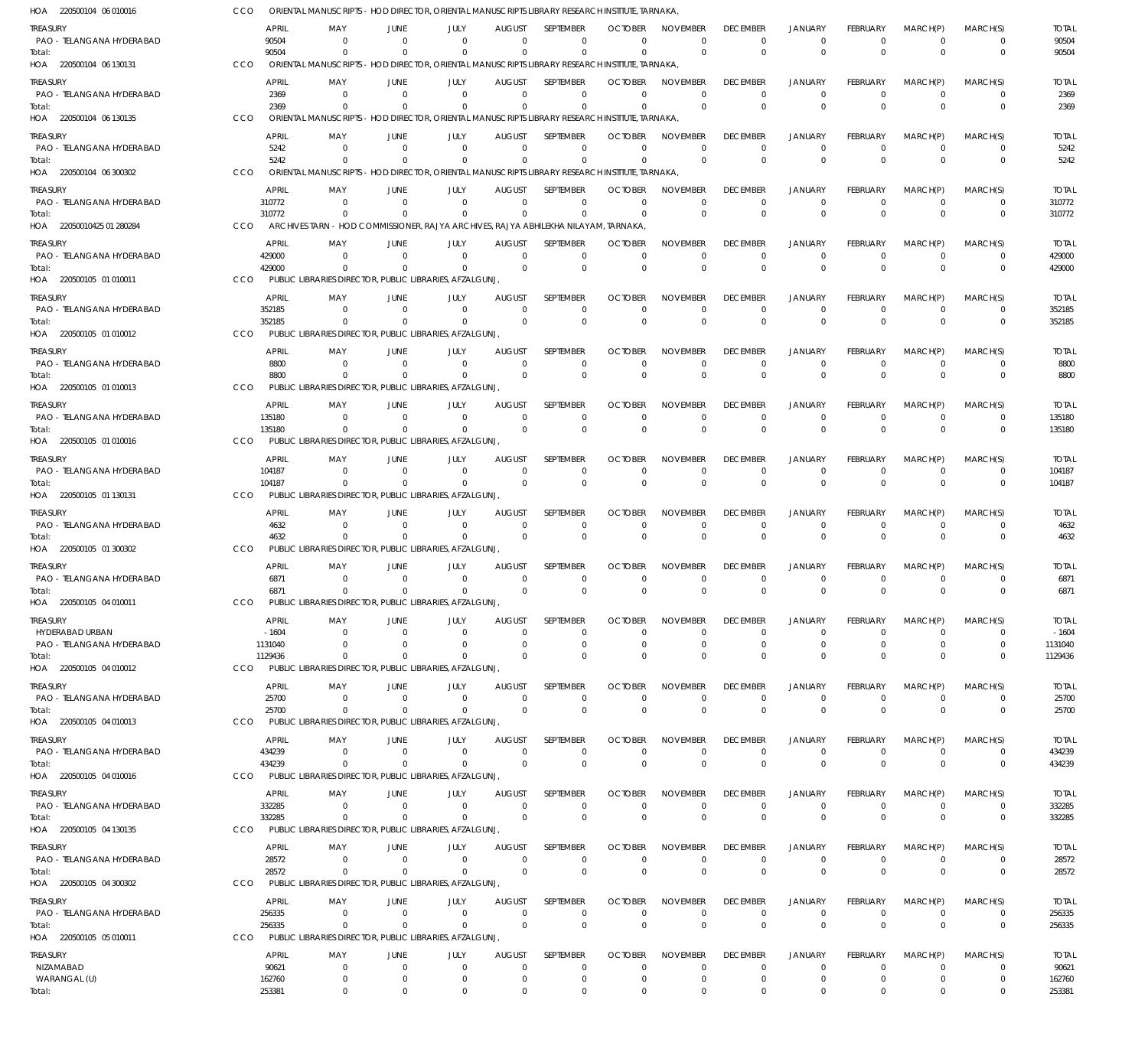| HOA 220500105 05 010012                      | CCO             | PUBLIC LIBRARIES DIRECTOR, PUBLIC LIBRARIES, AFZALGUNJ,                                               |                        |                                                            |                              |                          |                                  |                                |                               |                               |                             |                        |                         |                        |
|----------------------------------------------|-----------------|-------------------------------------------------------------------------------------------------------|------------------------|------------------------------------------------------------|------------------------------|--------------------------|----------------------------------|--------------------------------|-------------------------------|-------------------------------|-----------------------------|------------------------|-------------------------|------------------------|
| <b>TREASURY</b>                              |                 | <b>APRIL</b><br>MAY                                                                                   | JUNE                   | JULY                                                       | <b>AUGUST</b>                | <b>SEPTEMBER</b>         | <b>OCTOBER</b>                   | <b>NOVEMBER</b>                | <b>DECEMBER</b>               | JANUARY                       | <b>FEBRUARY</b>             | MARCH(P)               | MARCH(S)                | <b>TOTAL</b>           |
| NIZAMABAD                                    |                 | 800<br>$\Omega$                                                                                       | $\Omega$               | $\Omega$                                                   | $\Omega$                     | $\mathbf 0$              | 0                                | $\Omega$                       | 0                             | $\mathbf 0$                   |                             | $\Omega$               | 0                       | 800                    |
| WARANGAL (U)                                 |                 | 1650<br>$\Omega$                                                                                      | $\Omega$               | $\Omega$                                                   | $\Omega$                     | $\mathbf 0$              | 0                                | $\Omega$                       | $\Omega$                      | $\mathbf 0$                   |                             | $\Omega$               | $\mathbf 0$             | 1650                   |
| Total:<br>HOA 220500105 05 010013            | CCO             | 2450<br>$\Omega$<br>PUBLIC LIBRARIES DIRECTOR, PUBLIC LIBRARIES, AFZALGUNJ                            | $\Omega$               | $\Omega$                                                   | $\Omega$                     | $\Omega$                 | $\Omega$                         | $\Omega$                       | $\Omega$                      | $\Omega$                      |                             | $\Omega$               | $\Omega$                | 2450                   |
|                                              |                 |                                                                                                       |                        |                                                            |                              |                          |                                  |                                | <b>DECEMBER</b>               |                               |                             |                        |                         |                        |
| TREASURY<br>NIZAMABAD                        |                 | <b>APRIL</b><br>MAY<br>35337<br>$\Omega$                                                              | JUNE<br>$\Omega$       | JULY<br>$\Omega$                                           | <b>AUGUST</b><br>$\Omega$    | SEPTEMBER<br>$\mathbf 0$ | <b>OCTOBER</b><br>$\Omega$       | <b>NOVEMBER</b><br>0           | $\Omega$                      | <b>JANUARY</b><br>$\Omega$    | FEBRUARY                    | MARCH(P)<br>$\Omega$   | MARCH(S)<br>0           | <b>TOTAL</b><br>35337  |
| WARANGAL (U)                                 |                 | 62533<br>$\Omega$                                                                                     | $\Omega$               | $\Omega$                                                   | $\Omega$                     | $\mathbf 0$              | $\Omega$                         | $\Omega$                       | $\Omega$                      | $\mathbf 0$                   |                             | $\Omega$               | $\mathbf 0$             | 62533                  |
| Total:                                       |                 | 97870<br>$\Omega$                                                                                     | $\Omega$               | $\Omega$                                                   | $\Omega$                     | $\Omega$                 | $\Omega$                         | $\Omega$                       | $\Omega$                      | $\Omega$                      |                             | $\Omega$               | $\Omega$                | 97870                  |
| HOA 220500105 05 010016                      | CCO             | PUBLIC LIBRARIES DIRECTOR, PUBLIC LIBRARIES, AFZALGUNJ,                                               |                        |                                                            |                              |                          |                                  |                                |                               |                               |                             |                        |                         |                        |
| <b>TREASURY</b>                              |                 | <b>APRIL</b><br>MAY                                                                                   | JUNE                   | JULY                                                       | <b>AUGUST</b>                | SEPTEMBER                | <b>OCTOBER</b>                   | <b>NOVEMBER</b>                | <b>DECEMBER</b>               | <b>JANUARY</b>                | <b>FEBRUARY</b>             | MARCH(P)               | MARCH(S)                | <b>TOTAL</b>           |
| NIZAMABAD                                    |                 | 18226<br>$\Omega$                                                                                     | $\Omega$               | $\Omega$                                                   | $\Omega$                     | 0                        | $\Omega$                         | $\Omega$                       | $\Omega$                      | $\Omega$                      |                             | $\Omega$               | 0                       | 18226                  |
| WARANGAL (U)<br>Total:                       |                 | 25962<br>$\Omega$<br>44188<br>$\Omega$                                                                | $\Omega$<br>$\Omega$   | 0<br>$\Omega$                                              | $\Omega$<br>$\Omega$         | $\mathbf 0$<br>$\Omega$  | 0<br>$\Omega$                    | $\Omega$<br>$\Omega$           | $\Omega$<br>$\Omega$          | $\mathbf 0$<br>$\Omega$       |                             | $\Omega$<br>$\Omega$   | $\mathbf 0$<br>$\Omega$ | 25962<br>44188         |
| HOA 220500105 05 300302                      | CCO             | PUBLIC LIBRARIES DIRECTOR, PUBLIC LIBRARIES, AFZALGUNJ,                                               |                        |                                                            |                              |                          |                                  |                                |                               |                               |                             |                        |                         |                        |
| TREASURY                                     |                 | <b>APRIL</b><br>MAY                                                                                   | <b>JUNE</b>            | JULY                                                       | <b>AUGUST</b>                | SEPTEMBER                | <b>OCTOBER</b>                   | <b>NOVEMBER</b>                | <b>DECEMBER</b>               | <b>JANUARY</b>                | <b>FEBRUARY</b>             | MARCH(P)               | MARCH(S)                | <b>TOTAL</b>           |
| MEDAK                                        | 271787          | - 0                                                                                                   | $\overline{0}$         | $\overline{0}$                                             | $\Omega$                     | $\mathbf 0$              | $\Omega$                         | 0                              | $\overline{0}$                | $\mathbf 0$                   | $\Omega$                    | $\Omega$               | $\mathbf 0$             | 271787                 |
| Total:                                       | 271787          | $\Omega$                                                                                              | $\Omega$               | $\mathbf 0$                                                | $\Omega$                     | $\mathbf 0$              | $\Omega$                         | $\mathbf 0$                    | $\Omega$                      | $\Omega$                      | $\Omega$                    | $\Omega$               | $\mathbf 0$             | 271787                 |
| HOA 220500105 05 310311                      | CCO             | PUBLIC LIBRARIES DIRECTOR, PUBLIC LIBRARIES, AFZALGUNJ,                                               |                        |                                                            |                              |                          |                                  |                                |                               |                               |                             |                        |                         |                        |
| TREASURY                                     |                 | APRIL<br>MAY                                                                                          | JUNE                   | JULY                                                       | <b>AUGUST</b>                | SEPTEMBER                | <b>OCTOBER</b>                   | <b>NOVEMBER</b>                | <b>DECEMBER</b>               | <b>JANUARY</b>                | <b>FEBRUARY</b>             | MARCH(P)               | MARCH(S)                | TOTAL                  |
| <b>MEDAK</b>                                 | 1530343         | $\Omega$                                                                                              | $\Omega$               | $\Omega$                                                   | $\Omega$                     | $\Omega$                 | $\Omega$                         | $\Omega$                       | $\Omega$                      | $\Omega$                      |                             | $\Omega$               | 0                       | 1530343                |
| PAO - TELANGANA HYDERABAD                    | 10144541        | $\Omega$                                                                                              | $\Omega$               | $\Omega$                                                   | $\Omega$                     | $\mathbf 0$              | $\Omega$                         | $\Omega$                       | 0                             | $\mathbf 0$                   |                             | $\Omega$               | $\mathbf 0$             | 10144541               |
| Total:<br>HOA 220500107 04 010011            | 11674884<br>CCO | $\Omega$<br>ARCHAEOLOGY & MUSEUM- HOD DIRECTOR OF ARCHAEOLOGY & MUSEUMS 5-9-143 GUNFOUNDRY            | $\Omega$               | $\Omega$                                                   | $\Omega$                     | $\Omega$                 | $\Omega$                         | $\Omega$                       | $\Omega$                      | $\Omega$                      |                             | $\Omega$               | $\Omega$                | 11674884               |
|                                              |                 |                                                                                                       |                        |                                                            |                              |                          |                                  |                                |                               |                               |                             |                        |                         |                        |
| <b>TREASURY</b><br>PAO - TELANGANA HYDERABAD | 631055          | APRIL<br>MAY<br>- 0                                                                                   | JUNE<br>$\Omega$       | JULY<br>$\Omega$                                           | <b>AUGUST</b><br>$\Omega$    | SEPTEMBER<br>0           | <b>OCTOBER</b><br>$\Omega$       | <b>NOVEMBER</b><br>0           | <b>DECEMBER</b><br>0          | <b>JANUARY</b><br>0           | <b>FEBRUARY</b><br>$\Omega$ | MARCH(P)<br>$\Omega$   | MARCH(S)<br>0           | <b>TOTAL</b><br>631055 |
| Total:                                       | 631055          | $\Omega$                                                                                              | $\Omega$               | $\Omega$                                                   | $\Omega$                     | $\Omega$                 | $\Omega$                         | $\mathbf 0$                    | $\Omega$                      | $\Omega$                      | $\Omega$                    | $\Omega$               | $\mathbf 0$             | 631055                 |
| HOA 220500107 04 010012                      | <b>CCO</b>      | ARCHAEOLOGY & MUSEUM - HOD DIRECTOR OF ARCHAEOLOGY & MUSEUMS 5-9-143 GUNFOUNDRY                       |                        |                                                            |                              |                          |                                  |                                |                               |                               |                             |                        |                         |                        |
| TREASURY                                     |                 | <b>APRIL</b><br>MAY                                                                                   | JUNE                   | JULY                                                       | <b>AUGUST</b>                | SEPTEMBER                | <b>OCTOBER</b>                   | <b>NOVEMBER</b>                | <b>DECEMBER</b>               | <b>JANUARY</b>                | <b>FEBRUARY</b>             | MARCH(P)               | MARCH(S)                | <b>TOTAL</b>           |
| PAO - TELANGANA HYDERABAD                    |                 | 14200<br>$\Omega$                                                                                     | $\Omega$               | $\overline{0}$                                             | $\Omega$                     | $\mathbf 0$              | $\Omega$                         | $\mathbf 0$                    | $^{\circ}$                    | $\mathbf 0$                   | $\Omega$                    | $\Omega$               | $\mathbf 0$             | 14200                  |
| Total:                                       |                 | 14200<br>$\Omega$                                                                                     | $\Omega$               | $\Omega$                                                   | $\Omega$                     | $\mathbf 0$              | $\Omega$                         | $\Omega$                       | $\Omega$                      | $\Omega$                      | $\Omega$                    | $\Omega$               | $\mathbf 0$             | 14200                  |
| HOA 220500107 04 010013                      | CCO             | ARCHAEOLOGY & MUSEUM-                                                                                 |                        | - HOD DIRECTOR OF ARCHAEOLOGY & MUSEUMS 5-9-143 GUNFOUNDRY |                              |                          |                                  |                                |                               |                               |                             |                        |                         |                        |
| TREASURY                                     |                 | APRIL<br>MAY                                                                                          | JUNE                   | JULY                                                       | <b>AUGUST</b>                | SEPTEMBER                | <b>OCTOBER</b>                   | <b>NOVEMBER</b>                | <b>DECEMBER</b>               | <b>JANUARY</b>                | FEBRUARY                    | MARCH(P)               | MARCH(S)                | <b>TOTAL</b>           |
| PAO - TELANGANA HYDERABAD                    | 241921          | $\Omega$                                                                                              | $\Omega$               | $\overline{0}$                                             | $\mathbf 0$                  | $\mathbf 0$              | - 0                              | 0                              | $^{\circ}$                    | 0                             | $\Omega$                    | $\Omega$               | $\mathbf 0$             | 241921                 |
| Total:<br>HOA 220500107 04 010016            | 241921<br>CCO   | $\Omega$<br>ARCHAEOLOGY & MUSEUM- HOD DIRECTOR OF ARCHAEOLOGY & MUSEUMS 5-9-143 GUNFOUNDRY            | $\Omega$               | $\Omega$                                                   | $\Omega$                     | $\Omega$                 | $\Omega$                         | $\mathbf 0$                    | $\Omega$                      | $\mathbf 0$                   | $\Omega$                    | $\Omega$               | $\mathbf{0}$            | 241921                 |
|                                              |                 |                                                                                                       |                        |                                                            |                              |                          |                                  |                                |                               |                               |                             |                        |                         |                        |
| <b>TREASURY</b><br>PAO - TELANGANA HYDERABAD | 185189          | <b>APRIL</b><br>MAY<br>$\Omega$                                                                       | JUNE<br>$\Omega$       | JULY<br>$\overline{0}$                                     | <b>AUGUST</b><br>$\mathbf 0$ | SEPTEMBER<br>$\mathbf 0$ | <b>OCTOBER</b><br>- 0            | <b>NOVEMBER</b><br>$\Omega$    | <b>DECEMBER</b><br>$^{\circ}$ | JANUARY<br>0                  | FEBRUARY                    | MARCH(P)<br>$\Omega$   | MARCH(S)<br>$\mathbf 0$ | TOTAL<br>185189        |
| Total:                                       | 185189          | $\Omega$                                                                                              | $\Omega$               | $\mathbf 0$                                                | $\Omega$                     | $\mathbf 0$              | $\Omega$                         | $\Omega$                       | $\Omega$                      | $\Omega$                      | $\Omega$                    | $\Omega$               | $\mathbf{0}$            | 185189                 |
| HOA 220500107 05 010011                      | CCO             | ARCHAEOLOGY & MUSEUM- HOD DIRECTOR OF ARCHAEOLOGY & MUSEUMS 5-9-143 GUNFOUNDRY                        |                        |                                                            |                              |                          |                                  |                                |                               |                               |                             |                        |                         |                        |
| <b>TREASURY</b>                              |                 | <b>APRIL</b><br>MAY                                                                                   | JUNE                   | JULY                                                       | <b>AUGUST</b>                | SEPTEMBER                | <b>OCTOBER</b>                   | <b>NOVEMBER</b>                | <b>DECEMBER</b>               | <b>JANUARY</b>                | FEBRUARY                    | MARCH(P)               | MARCH(S)                | <b>TOTAL</b>           |
| KARIMNAGAR                                   |                 | 33580<br>$\Omega$                                                                                     | 0                      | $\Omega$                                                   | $\Omega$                     | 0                        | 0                                | $\Omega$                       | $\Omega$                      | $\Omega$                      |                             |                        | 0                       | 33580                  |
| MAHABOOB NAGAR                               |                 | 42580<br>$\Omega$                                                                                     | $\Omega$               | $\Omega$                                                   | $\Omega$                     | $\Omega$                 | $\Omega$                         | $\Omega$                       | $\Omega$                      | $\Omega$                      |                             | $\Omega$               | $\Omega$                | 42580                  |
| WARANGAL (U)                                 |                 | 23340<br>$\Omega$                                                                                     | $\Omega$               | $\Omega$                                                   | $\Omega$                     | $\Omega$                 | $\Omega$                         | $\Omega$                       | $\Omega$                      | $\Omega$                      |                             | $\Omega$               | $\Omega$                | 23340                  |
| Total:<br>HOA 220500107 05 010012            | <b>CCO</b>      | 99500<br>$^{\circ}$<br>ARCHAEOLOGY & MUSEUM- HOD DIRECTOR OF ARCHAEOLOGY & MUSEUMS 5-9-143 GUNFOUNDRY | $\mathbf{0}$           | $\Omega$                                                   | $\Omega$                     | $\mathbf 0$              | $\Omega$                         | $\mathbf 0$                    | $\mathbf 0$                   | $\mathbf 0$                   | $\mathbf{0}$                | $\mathbf 0$            | $\overline{0}$          | 99500                  |
|                                              |                 |                                                                                                       |                        |                                                            |                              |                          |                                  |                                |                               |                               |                             |                        |                         |                        |
| <b>TREASURY</b><br>KARIMNAGAR                |                 | <b>APRIL</b><br>MAY<br>350<br>$\Omega$                                                                | JUNE<br>$\overline{0}$ | JULY<br>$\mathbf 0$                                        | <b>AUGUST</b><br>$\Omega$    | SEPTEMBER<br>0           | <b>OCTOBER</b><br>$\overline{0}$ | <b>NOVEMBER</b><br>$\mathbf 0$ | <b>DECEMBER</b><br>$^{\circ}$ | <b>JANUARY</b><br>$\mathbf 0$ | <b>FEBRUARY</b><br>$\Omega$ | MARCH(P)<br>$\Omega$   | MARCH(S)<br>0           | <b>TOTAL</b><br>350    |
| WARANGAL (U)                                 |                 | 300<br>$\Omega$                                                                                       | $\Omega$               | $\Omega$                                                   | $\Omega$                     | $\mathbf 0$              | 0                                | 0                              | 0                             | $\mathbf 0$                   |                             | $\Omega$               | 0                       | 300                    |
| Total:                                       |                 | 650<br>$^{\circ}$                                                                                     | $\Omega$               | $\Omega$                                                   | $\Omega$                     | $\mathbf 0$              | $\Omega$                         | $\Omega$                       | $\Omega$                      | $\Omega$                      | $\Omega$                    | $\Omega$               | $\mathbf 0$             | 650                    |
| HOA 220500107 05 010013                      | CCO             | ARCHAEOLOGY & MUSEUM- HOD DIRECTOR OF ARCHAEOLOGY & MUSEUMS 5-9-143 GUNFOUNDRY                        |                        |                                                            |                              |                          |                                  |                                |                               |                               |                             |                        |                         |                        |
| <b>TREASURY</b>                              |                 | <b>APRIL</b><br>MAY                                                                                   | JUNE                   | JULY                                                       | <b>AUGUST</b>                | SEPTEMBER                | <b>OCTOBER</b>                   | <b>NOVEMBER</b>                | <b>DECEMBER</b>               | <b>JANUARY</b>                | FEBRUARY                    | MARCH(P)               | MARCH(S)                | <b>TOTAL</b>           |
| KARIMNAGAR                                   |                 | 12881<br>$\Omega$                                                                                     | $\Omega$               | $\Omega$                                                   | $\Omega$                     | $\mathbf 0$              | $\Omega$                         | $\Omega$                       | $\mathbf 0$                   | $\mathbf 0$                   |                             |                        | 0                       | 12881                  |
| MAHABOOB NAGAR                               |                 | 16340<br>$\Omega$                                                                                     | $\Omega$               | $\Omega$                                                   | $\Omega$                     | $\mathbf 0$              | 0                                | 0                              | $\Omega$                      | $\Omega$                      |                             | $\Omega$               | $\mathbf 0$             | 16340                  |
| WARANGAL (U)<br>Total:                       |                 | 8957<br>$\Omega$<br>38178<br>$\Omega$                                                                 | $\Omega$<br>$\Omega$   | $\Omega$<br>$\Omega$                                       | $\Omega$<br>$\Omega$         | $\Omega$<br>$\Omega$     | $\Omega$<br>$\Omega$             | $\Omega$<br>$\Omega$           | $\Omega$<br>$\Omega$          | 0<br>$\Omega$                 | $\Omega$                    | $\Omega$<br>$\Omega$   | 0<br>$\mathbf 0$        | 8957<br>38178          |
| HOA 220500107 05 010016                      | CCO             | ARCHAEOLOGY & MUSEUM- HOD DIRECTOR OF ARCHAEOLOGY & MUSEUMS 5-9-143 GUNFOUNDRY                        |                        |                                                            |                              |                          |                                  |                                |                               |                               |                             |                        |                         |                        |
| <b>TREASURY</b>                              |                 | <b>APRIL</b><br>MAY                                                                                   | JUNE                   | JULY                                                       | <b>AUGUST</b>                | SEPTEMBER                | <b>OCTOBER</b>                   | <b>NOVEMBER</b>                | <b>DECEMBER</b>               | <b>JANUARY</b>                | <b>FEBRUARY</b>             | MARCH(P)               | MARCH(S)                | <b>TOTAL</b>           |
| KARIMNAGAR                                   |                 | 6644<br>$\Omega$                                                                                      | $\Omega$               | $\Omega$                                                   | $\Omega$                     | 0                        | 0                                | $\Omega$                       | 0                             | $\mathbf 0$                   |                             | $\Omega$               | 0                       | 6644                   |
| MAHABOOB NAGAR                               |                 | 6529<br>0                                                                                             | $\Omega$               | $\Omega$                                                   | $\Omega$                     | 0                        | 0                                | $\Omega$                       | 0                             | 0                             |                             |                        | 0                       | 6529                   |
| WARANGAL (U)                                 |                 | 4620<br>0                                                                                             |                        |                                                            | $\Omega$                     | $\Omega$                 | $\Omega$                         | $\Omega$                       | $\Omega$                      | $\Omega$                      |                             |                        | 0                       | 4620                   |
| Total:                                       |                 | 17793<br>$\Omega$                                                                                     | $\Omega$               |                                                            | $\Omega$                     | $\Omega$                 | $\Omega$                         | $\Omega$                       | $\Omega$                      | $\Omega$                      | $\Omega$                    | $\Omega$               | $\mathbf 0$             | 17793                  |
| HOA 220500107 05 300302                      | CCO             | ARCHAEOLOGY & MUSEUM - HOD DIRECTOR OF ARCHAEOLOGY & MUSEUMS 5-9-143 GUNFOUNDRY                       |                        |                                                            |                              |                          |                                  |                                |                               |                               |                             |                        |                         |                        |
| TREASURY                                     |                 | APRIL<br>MAY                                                                                          | JUNE                   | JULY                                                       | <b>AUGUST</b>                | SEPTEMBER                | <b>OCTOBER</b>                   | <b>NOVEMBER</b>                | <b>DECEMBER</b>               | <b>JANUARY</b>                | <b>FEBRUARY</b>             | MARCH(P)               | MARCH(S)                | <b>TOTAL</b>           |
| PAO - TELANGANA HYDERABAD                    | 1165040         | $\overline{0}$                                                                                        | $\mathbf 0$            | $\overline{0}$                                             | $\mathbf 0$                  | $\mathbf 0$              | $\overline{0}$                   | $\mathbf 0$                    | $^{\circ}$                    | $\mathbf 0$                   | $\Omega$                    | $\Omega$               | $\mathbf 0$             | 1165040                |
| Total:<br>HOA 221001001 01 010011            | 1165040<br>CCO  | $^{\circ}$<br>The Director, Medical Education, DMS Compound, Koti,                                    | $\Omega$               | $\overline{0}$                                             | $\Omega$                     | $\mathbf 0$              | $\overline{0}$                   | $\mathbf 0$                    | $\overline{0}$                | $\mathbf 0$                   | $\Omega$                    | $\Omega$               | $\mathbf{0}$            | 1165040                |
|                                              |                 |                                                                                                       |                        |                                                            |                              |                          |                                  |                                |                               |                               |                             |                        |                         |                        |
| <b>TREASURY</b><br>PAO - TELANGANA HYDERABAD |                 | <b>APRIL</b><br>MAY<br>70450<br>0                                                                     | JUNE<br>$\overline{0}$ | JULY<br>0                                                  | <b>AUGUST</b><br>$\mathbf 0$ | SEPTEMBER<br>0           | <b>OCTOBER</b><br>0              | <b>NOVEMBER</b><br>O           | <b>DECEMBER</b><br>$^{\circ}$ | <b>JANUARY</b><br>0           | <b>FEBRUARY</b>             | MARCH(P)<br>$^{\circ}$ | MARCH(S)<br>$\mathbf 0$ | <b>TOTAL</b><br>70450  |
| Total:                                       |                 | 70450<br>$^{\circ}$                                                                                   | $\overline{0}$         | $\overline{0}$                                             | $\Omega$                     | $\mathbf 0$              | $\mathbf 0$                      | $\mathbf 0$                    | $\overline{0}$                | $\mathbf 0$                   | $\Omega$                    | $\Omega$               | $\mathbf{0}$            | 70450                  |
| HOA 221001001 01 010012                      | CCO             | The Director, Medical Education, DMS Compound, Koti,                                                  |                        |                                                            |                              |                          |                                  |                                |                               |                               |                             |                        |                         |                        |
| TREASURY                                     |                 | <b>APRIL</b><br>MAY                                                                                   | <b>JUNE</b>            | JULY                                                       | <b>AUGUST</b>                | SEPTEMBER                | <b>OCTOBER</b>                   | <b>NOVEMBER</b>                | <b>DECEMBER</b>               | <b>JANUARY</b>                | <b>FEBRUARY</b>             | MARCH(P)               | MARCH(S)                | <b>TOTAL</b>           |
| PAO - TELANGANA HYDERABAD                    |                 | 1000<br>$^{\circ}$                                                                                    | $\mathbf 0$            | $\overline{0}$                                             | $\overline{0}$               | $\mathbf 0$              | $\overline{0}$                   | $\mathbf 0$                    | $^{\circ}$                    | $\mathbf 0$                   | $\Omega$                    | $^{\circ}$             | $\mathbf 0$             | 1000                   |
| Total:                                       |                 | 1000<br>$\mathbf 0$                                                                                   | $\mathbf 0$            | $\overline{0}$                                             | $\overline{0}$               | $\mathbf 0$              | $\mathbf 0$                      | $\mathbf 0$                    | $\mathbf 0$                   | $\mathbf 0$                   | $\mathbf{0}$                | $\overline{0}$         | $\mathbf 0$             | 1000                   |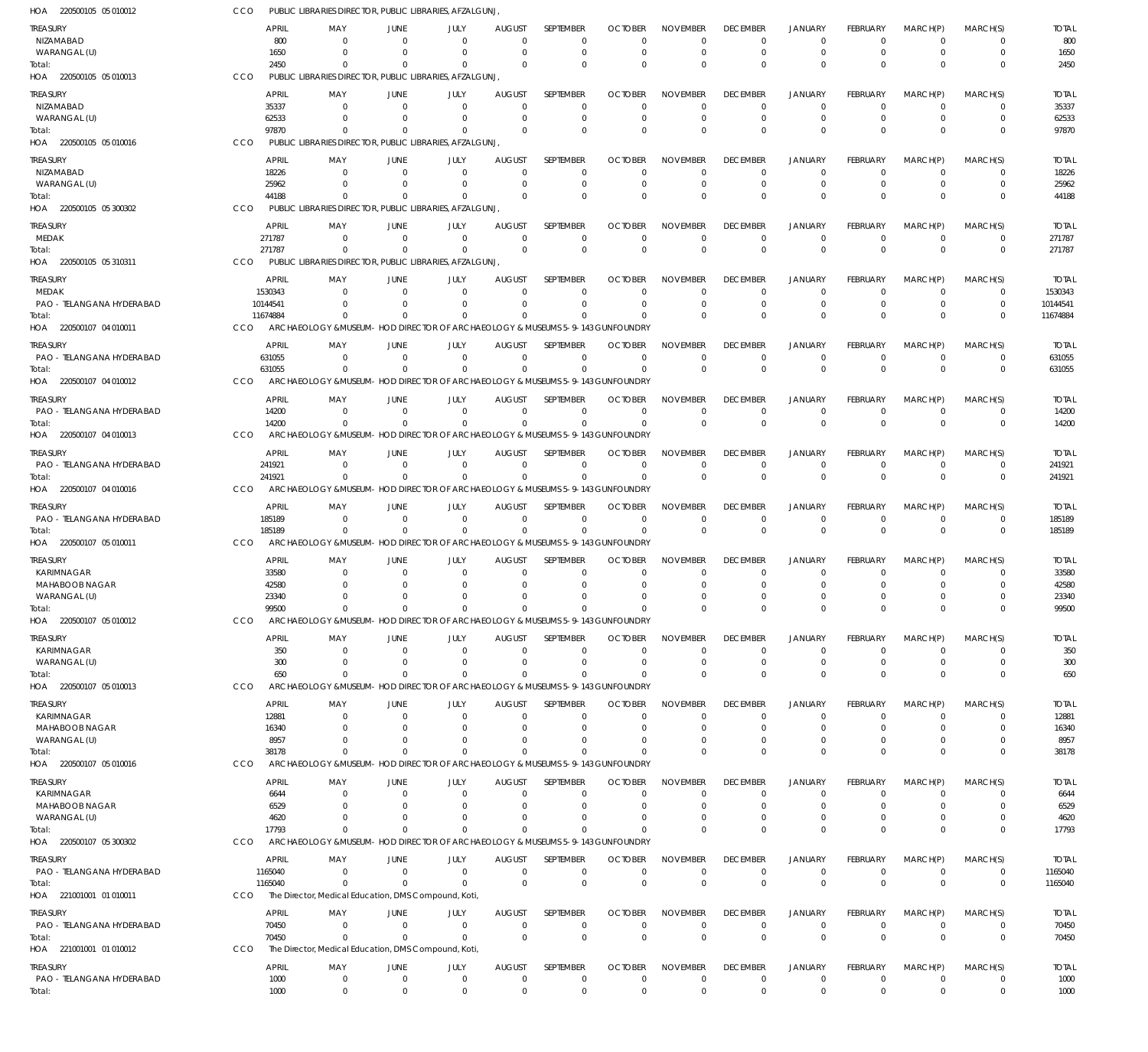| HOA 221001001 01 010013                 | CCO               | The Director, Medical Education, DMS Compound, Koti, |                      |                                                                                          |                      |                      |                      |                      |                      |                              |                      |                         |                         |                   |
|-----------------------------------------|-------------------|------------------------------------------------------|----------------------|------------------------------------------------------------------------------------------|----------------------|----------------------|----------------------|----------------------|----------------------|------------------------------|----------------------|-------------------------|-------------------------|-------------------|
| TREASURY                                | <b>APRIL</b>      | MAY                                                  | JUNE                 | JULY                                                                                     | AUGUST               | <b>SEPTEMBER</b>     | <b>OCTOBER</b>       | <b>NOVEMBER</b>      | <b>DECEMBER</b>      | <b>JANUARY</b>               | <b>FEBRUARY</b>      | MARCH(P)                | MARCH(S)                | <b>TOTAL</b>      |
| PAO - TELANGANA HYDERABAD               | 27046             | $\Omega$                                             | $\Omega$             | $\Omega$                                                                                 | $\mathbf 0$          | $\mathbf 0$          | 0                    | $\Omega$             | 0                    | $^{\circ}$                   | $\mathbf 0$          | $\overline{0}$          | $\mathbf 0$             | 27046             |
| Total:                                  | 27046             | $\Omega$                                             | $\Omega$             | $\Omega$                                                                                 | $\Omega$             | $\mathbf 0$          | $\Omega$             | $\mathbf 0$          | $\Omega$             | $\overline{0}$               | $\Omega$             | $\Omega$                | $\mathbf 0$             | 27046             |
| HOA 221001001 01 010016                 | CCO               | The Director, Medical Education, DMS Compound, Koti, |                      |                                                                                          |                      |                      |                      |                      |                      |                              |                      |                         |                         |                   |
| TREASURY                                | <b>APRIL</b>      | MAY                                                  | JUNE                 | JULY                                                                                     | <b>AUGUST</b>        | SEPTEMBER            | <b>OCTOBER</b>       | <b>NOVEMBER</b>      | <b>DECEMBER</b>      | <b>JANUARY</b>               | <b>FEBRUARY</b>      | MARCH(P)                | MARCH(S)                | <b>TOTAL</b>      |
| PAO - TELANGANA HYDERABAD               | 20000             | $\Omega$                                             | $\Omega$             | $\Omega$                                                                                 | $\Omega$             | $\Omega$             | $\Omega$             | $\Omega$             | $\Omega$             | $^{\circ}$                   | $\Omega$             | $^{\circ}$              | $\mathbf 0$             | 20000             |
| Total:                                  | 20000             | $\Omega$                                             | $\Omega$             | $\Omega$                                                                                 | $\Omega$             | $\mathbf 0$          | $\Omega$             | $\Omega$             | $\Omega$             | $\Omega$                     | $\Omega$             | $\Omega$                | $\mathbf 0$             | 20000             |
| HOA 221001001 01 010017                 | CCO               | The Director, Medical Education, DMS Compound, Koti, |                      |                                                                                          |                      |                      |                      |                      |                      |                              |                      |                         |                         |                   |
|                                         |                   |                                                      |                      |                                                                                          |                      |                      |                      |                      |                      |                              |                      |                         |                         |                   |
| TREASURY                                | APRIL             | MAY                                                  | JUNE                 | JULY                                                                                     | AUGUST               | <b>SEPTEMBER</b>     | <b>OCTOBER</b>       | <b>NOVEMBER</b>      | <b>DECEMBER</b>      | <b>JANUARY</b>               | <b>FEBRUARY</b>      | MARCH(P)                | MARCH(S)                | <b>TOTAL</b>      |
| PAO - TELANGANA HYDERABAD               | 100000            | $\mathbf 0$                                          | $\mathbf 0$          | $\mathbf 0$                                                                              | $\mathbf 0$          | $\mathbf 0$          | $\mathbf 0$          | $\mathbf 0$          | $\Omega$             | $\overline{0}$               | $\mathbf 0$          | $\overline{0}$          | $\mathbf 0$             | 100000            |
| Total:                                  | 100000            | $\Omega$                                             | $\Omega$             | $\Omega$                                                                                 | $\Omega$             | $\mathbf 0$          | $\Omega$             | $\mathbf 0$          | $\Omega$             | $\overline{0}$               | $\Omega$             | $\Omega$                | $\mathbf 0$             | 100000            |
| HOA 221001001 01 130135                 | CCO               | The Director, Medical Education, DMS Compound, Koti, |                      |                                                                                          |                      |                      |                      |                      |                      |                              |                      |                         |                         |                   |
| TREASURY                                | <b>APRIL</b>      | MAY                                                  | JUNE                 | JULY                                                                                     | <b>AUGUST</b>        | SEPTEMBER            | <b>OCTOBER</b>       | <b>NOVEMBER</b>      | <b>DECEMBER</b>      | <b>JANUARY</b>               | <b>FEBRUARY</b>      | MARCH(P)                | MARCH(S)                | <b>TOTAL</b>      |
| PAO - TELANGANA HYDERABAD               | 82457             | $\Omega$                                             | $\Omega$             | $\Omega$                                                                                 | $\Omega$             | $\mathbf 0$          | $\Omega$             | $\Omega$             | 0                    | $^{\circ}$                   | 0                    | $\overline{0}$          | 0                       | 82457             |
| Total:                                  | 82457             | $\Omega$                                             | $\Omega$             | $\Omega$                                                                                 | $\Omega$             | $\Omega$             | $\Omega$             | $\Omega$             | $\Omega$             | $\overline{0}$               | $\Omega$             | $\Omega$                | $\mathbf 0$             | 82457             |
| HOA 221001001 15 310311                 | CCO               |                                                      |                      | The Deputy Secretary to Government, Health, Medical and Welfare Department, Secretariat, |                      |                      |                      |                      |                      |                              |                      |                         |                         |                   |
| TREASURY                                | <b>APRIL</b>      | MAY                                                  | JUNE                 | JULY                                                                                     | AUGUST               | SEPTEMBER            | <b>OCTOBER</b>       | <b>NOVEMBER</b>      | <b>DECEMBER</b>      | <b>JANUARY</b>               | <b>FEBRUARY</b>      | MARCH(P)                | MARCH(S)                | <b>TOTAL</b>      |
| PAO - TELANGANA HYDERABAD               | 679825            | 0                                                    | $\Omega$             | $\Omega$                                                                                 | $\Omega$             | $\mathbf 0$          | $\Omega$             | $\Omega$             | $\Omega$             | $\overline{0}$               | $\Omega$             | $\overline{0}$          | $\mathbf 0$             | 679825            |
| Total:                                  | 679825            | $\Omega$                                             | $\mathbf 0$          | $\mathbf 0$                                                                              | $\Omega$             | $\mathbf 0$          | $\Omega$             | $\Omega$             | $\Omega$             | $\overline{0}$               | $\mathbf 0$          | $\Omega$                | $\mathbf 0$             | 679825            |
| HOA 22100100125 01 280284               | CCO               | The Director, Medical Education, DMS Compound, Koti, |                      |                                                                                          |                      |                      |                      |                      |                      |                              |                      |                         |                         |                   |
| TREASURY                                | APRIL             | MAY                                                  | JUNE                 | JULY                                                                                     | AUGUST               | SEPTEMBER            | <b>OCTOBER</b>       | <b>NOVEMBER</b>      | <b>DECEMBER</b>      | <b>JANUARY</b>               | <b>FEBRUARY</b>      | MARCH(P)                | MARCH(S)                | <b>TOTAL</b>      |
| ADILABAD                                | 7682912           | $\Omega$                                             | $\Omega$             | $\Omega$                                                                                 | $\Omega$             | $\Omega$             | $\Omega$             | $\Omega$             | $\Omega$             | $^{\circ}$                   | $\Omega$             | $\Omega$                | $\Omega$                | 7682912           |
| MAHABOOB NAGAR                          | 4211968           | $\Omega$                                             | $\Omega$             | $\Omega$                                                                                 | $\Omega$             | $\Omega$             | $\Omega$             | $\Omega$             | $\Omega$             | $\Omega$                     | $\Omega$             | $\Omega$                | $\Omega$                | 4211968           |
| NALGONDA                                | 112774            | 0                                                    | $\Omega$             |                                                                                          | O                    | 0                    |                      | $\Omega$             | 0                    | $\Omega$                     |                      | 0                       | C                       | 112774            |
| PAO - TELANGANA HYDERABAD               | 28737548          | O                                                    | $\Omega$             |                                                                                          | 0                    | $\Omega$             | -C                   | $\Omega$             | $\Omega$             | $\Omega$                     |                      | $\Omega$                | C                       | 28737548          |
| SURYAPET                                | 322000            |                                                      | $\Omega$             |                                                                                          | O                    | $\Omega$             |                      | $\Omega$             |                      | $\Omega$                     |                      | $\Omega$                |                         | 322000            |
| WARANGAL (U)                            | 4752452           | U                                                    | $\Omega$             |                                                                                          | $\Omega$             | $\Omega$             | -0                   | $\Omega$             | $\Omega$             | $\Omega$                     | $\Omega$             | $\Omega$                | $\Omega$                | 4752452           |
| Total:                                  | 45819654          | $\Omega$                                             | $\Omega$             | $\Omega$                                                                                 | $\Omega$             | $\Omega$             | $\Omega$             | $\Omega$             | $\Omega$             | $\Omega$                     | $\Omega$             | $\Omega$                | $\Omega$                | 45819654          |
| HOA 221001102 01 010011                 | CCO               |                                                      |                      | The Director, Insurance and Medical Service Insurance and Medical Services, Musheerabad  |                      |                      |                      |                      |                      |                              |                      |                         |                         |                   |
| TREASURY                                | <b>APRIL</b>      | MAY                                                  | JUNE                 | JULY                                                                                     | AUGUST               | SEPTEMBER            | <b>OCTOBER</b>       | <b>NOVEMBER</b>      | <b>DECEMBER</b>      | <b>JANUARY</b>               | <b>FEBRUARY</b>      | MARCH(P)                | MARCH(S)                | <b>TOTAL</b>      |
| PAO - TELANGANA HYDERABAD               | 2102115           | $\Omega$                                             | $\mathbf 0$          | $\Omega$                                                                                 | $\Omega$             | $\mathbf 0$          | $\Omega$             | $\Omega$             | $\Omega$             | $\overline{0}$               | $\Omega$             | $\Omega$                | 0                       | 2102115           |
| WARANGAL (U)                            | 234840            | $\Omega$                                             | $\Omega$             | $\Omega$                                                                                 | $\mathbf 0$          | $\mathbf 0$          | $\Omega$             | $\Omega$             | $\Omega$             | $\overline{0}$               | $\mathbf 0$          | $\Omega$                | $\mathbf 0$             | 234840            |
| Total:                                  | 2336955           | $\Omega$                                             | $\Omega$             | $\Omega$                                                                                 | $\Omega$             | $\Omega$             | $\Omega$             | $\Omega$             | $\Omega$             | $\Omega$                     | $\Omega$             | $\Omega$                | $\Omega$                | 2336955           |
| HOA 221001102 01 010012                 | CCO               |                                                      |                      | The Director, Insurance and Medical Service Insurance and Medical Services, Musheerabad  |                      |                      |                      |                      |                      |                              |                      |                         |                         |                   |
| TREASURY                                | <b>APRIL</b>      | MAY                                                  | JUNE                 | JULY                                                                                     | <b>AUGUST</b>        | SEPTEMBER            | <b>OCTOBER</b>       | <b>NOVEMBER</b>      | <b>DECEMBER</b>      | <b>JANUARY</b>               | <b>FEBRUARY</b>      | MARCH(P)                | MARCH(S)                | <b>TOTAL</b>      |
| PAO - TELANGANA HYDERABAD               | 66267             | $\Omega$                                             | $\Omega$             | $\Omega$                                                                                 | $\Omega$             | $\Omega$             | $\Omega$             | $\Omega$             | $\Omega$             | $^{\circ}$                   | $\Omega$             | $\Omega$                | $\Omega$                | 66267             |
| WARANGAL (U)                            | 2500              | $\Omega$                                             | $\Omega$             | $\Omega$                                                                                 | $\Omega$             | $\mathbf 0$          | $\Omega$             | $\Omega$             | $\Omega$             | $\overline{0}$               | $\Omega$             | $\Omega$                | 0                       | 2500              |
| Total:                                  | 68767             | $\Omega$                                             | $\Omega$             | $\Omega$                                                                                 | $\Omega$             | $\Omega$             | $\Omega$             | $\Omega$             | $\Omega$             | $\Omega$                     | $\Omega$             | $\Omega$                | $\Omega$                | 68767             |
| HOA 221001102 01 010013                 | CCO               |                                                      |                      | The Director, Insurance and Medical Service Insurance and Medical Services, Musheerabad  |                      |                      |                      |                      |                      |                              |                      |                         |                         |                   |
| TREASURY                                | APRIL             | MAY                                                  | JUNE                 | JULY                                                                                     | <b>AUGUST</b>        | SEPTEMBER            | <b>OCTOBER</b>       | <b>NOVEMBER</b>      | <b>DECEMBER</b>      | <b>JANUARY</b>               | <b>FEBRUARY</b>      | MARCH(P)                | MARCH(S)                | <b>TOTAL</b>      |
| PAO - TELANGANA HYDERABAD               | 872845            | $\Omega$                                             | $\Omega$             | $\Omega$                                                                                 | $\mathbf 0$          | $\mathbf 0$          | $\Omega$             | $\Omega$             | $\Omega$             | $\overline{0}$               | $\Omega$             | 0                       | $\mathbf 0$             | 872845            |
| WARANGAL (U)                            | 86811             | $\Omega$                                             | $\Omega$             | $\Omega$                                                                                 | $\Omega$             | $\mathbf 0$          | $\Omega$             | $\Omega$             | $\Omega$             | $\overline{0}$               | $\Omega$             | $\mathbf 0$             | $\mathbf 0$             | 86811             |
| lotal:                                  | 959656            | $\Omega$                                             | $\Omega$             | $\Omega$                                                                                 | $\Omega$             | $\Omega$             | $\Omega$             | $\Omega$             | $\Omega$             | $\Omega$                     | $\Omega$             | $\Omega$                | $\mathbf 0$             | 959656            |
| HOA 221001102 01 010016                 | CCO               |                                                      |                      | The Director, Insurance and Medical Service Insurance and Medical Services, Musheerabad  |                      |                      |                      |                      |                      |                              |                      |                         |                         |                   |
|                                         |                   |                                                      |                      |                                                                                          |                      |                      |                      |                      |                      |                              |                      |                         |                         |                   |
| ireasury                                | APRIL             | MAY                                                  | JUNE                 | JULY                                                                                     | <b>AUGUST</b>        | SEPTEMBER            | <b>OCTOBER</b>       | <b>NOVEMBER</b>      | <b>DECEMBER</b>      | <b>JANUARY</b>               | FEBRUARY             | MARCH(P)                | MARCH(S)                | <b>TOTAL</b>      |
| PAO - TELANGANA HYDERABAD               | 601837<br>53274   | $\Omega$<br>0                                        | $\Omega$<br>$\Omega$ | $\Omega$<br>$\Omega$                                                                     | $\Omega$<br>$\Omega$ | 0<br>$\mathbf 0$     | $\Omega$<br>$\Omega$ | $\Omega$<br>$\Omega$ | $\Omega$<br>$\Omega$ | $^{\circ}$<br>$\overline{0}$ | $\Omega$<br>$\Omega$ | $\Omega$<br>$\mathbf 0$ | $\Omega$<br>$\mathbf 0$ | 601837<br>53274   |
| WARANGAL (U)<br>Total:                  | 655111            | $\Omega$                                             | $\Omega$             | $\Omega$                                                                                 | $\Omega$             | $\Omega$             | $\Omega$             | $\Omega$             | $\Omega$             | $\Omega$                     | $\Omega$             | $\Omega$                | $\Omega$                | 655111            |
| HOA 221001102 04 010011                 | CCO               |                                                      |                      | The Director, Insurance and Medical Service Insurance and Medical Services, Musheerabad  |                      |                      |                      |                      |                      |                              |                      |                         |                         |                   |
|                                         |                   |                                                      |                      |                                                                                          |                      |                      |                      |                      |                      |                              |                      |                         |                         |                   |
| TREASURY                                | <b>APRIL</b>      | MAY                                                  | JUNE                 | JULY                                                                                     | AUGUST               | SEPTEMBER            | <b>OCTOBER</b>       | <b>NOVEMBER</b>      | <b>DECEMBER</b>      | <b>JANUARY</b>               | FEBRUARY             | MARCH(P)                | MARCH(S)                | <b>TOTAL</b>      |
| <b>BHADRADI KOTHAGUDEM</b>              | 82160             | $\Omega$                                             | $\Omega$             | $\Omega$                                                                                 | $\mathbf 0$          | $\mathbf 0$          | $\Omega$             | $\Omega$             | $\Omega$             | $\overline{0}$               | $\Omega$             | $\Omega$                | 0                       | 82160             |
| HYDERABAD URBAN                         | $-191447$         | $\Omega$                                             | $\Omega$             | $\Omega$                                                                                 | $\Omega$             | $\mathbf 0$          | $\Omega$             | $\Omega$             | $\Omega$             | $\overline{0}$               | $\Omega$             | $\Omega$                | $\mathbf 0$             | $-191447$         |
| KOMARAMBHEEM ASIFABAD<br>MAHABOOB NAGAR | 3377665<br>464380 | $\Omega$<br>U                                        | $\Omega$<br>$\Omega$ | O                                                                                        | $\Omega$<br>$\Omega$ | $\Omega$<br>$\Omega$ | -0<br>-0             | $\Omega$<br>$\Omega$ | $\Omega$             | $\Omega$<br>$\Omega$         | 0<br>O               | $\Omega$<br>$\Omega$    | $\Omega$<br>0           | 3377665<br>464380 |
| <b>MANCHERIAL</b>                       | 207120            | 0                                                    | $\Omega$             |                                                                                          | $\Omega$             | $\Omega$             | -C                   | $\Omega$             | $\Omega$             | $\Omega$                     |                      | $\Omega$                | 0                       | 207120            |
| <b>MEDCHAL</b>                          | 2189205           |                                                      | $\Omega$             |                                                                                          | $\Omega$             | $\Omega$             | -C                   | $\Omega$             |                      | $\Omega$                     | U                    | $\Omega$                | 0                       | 2189205           |
| NALGONDA                                | 147900            | O                                                    | 0                    |                                                                                          | $\Omega$             | $\Omega$             |                      | $\Omega$             |                      | $\Omega$                     |                      | $\Omega$                | 0                       | 147900            |
| <b>NIZAMABAD</b>                        | 1457215           |                                                      | O                    |                                                                                          | C                    | $\Omega$             | -C                   | $\Omega$             |                      | $\Omega$                     |                      | $\Omega$                | $\Omega$                | 1457215           |
| PAO - TELANGANA HYDERABAD               | 34176934          | U                                                    | 0                    |                                                                                          | $\Omega$             | $\Omega$             | -C                   | $\Omega$             |                      | $\Omega$                     |                      | $\Omega$                | 0                       | 34176934          |
| PEDDAPALLY                              | 410623            |                                                      | $\Omega$             |                                                                                          | $\Omega$             | $\Omega$             | -C                   | $\Omega$             |                      | $\Omega$                     | U                    | $\Omega$                | 0                       | 410623            |
| RANGA REDDY                             | 785706            | O                                                    | O                    |                                                                                          | C                    | $\Omega$             |                      | $\Omega$             |                      | $\Omega$                     |                      | $\Omega$                | 0                       | 785706            |
| SANGAREDDY                              | 8460235           |                                                      |                      |                                                                                          | O                    | $\Omega$             | -C                   | $\Omega$             |                      | $\Omega$                     |                      | $\Omega$                | 0                       | 8460235           |
| WARANGAL (U)                            | 3912465           |                                                      | 0                    |                                                                                          | $\Omega$             | $\Omega$             |                      | $\Omega$             |                      | $\Omega$                     |                      | $\Omega$                | 0                       | 3912465           |
| YADADRI                                 | 441555            | U                                                    | $\Omega$             | O                                                                                        | $\Omega$             | $\Omega$             | -0                   | $\Omega$             | $\Omega$             | $\Omega$                     | $\Omega$             | $\Omega$                | $\Omega$                | 441555            |
| Total:                                  | 55921716          | $\Omega$                                             | $\Omega$             | $\Omega$                                                                                 | $\Omega$             | $\Omega$             | $\Omega$             | $\Omega$             | $\Omega$             | $\Omega$                     | $\Omega$             | $\Omega$                | $\Omega$                | 55921716          |
| HOA 221001102 04 010012                 | CCO               |                                                      |                      | The Director, Insurance and Medical Service Insurance and Medical Services, Musheerabad  |                      |                      |                      |                      |                      |                              |                      |                         |                         |                   |
| TREASURY                                | <b>APRIL</b>      | MAY                                                  | JUNE                 | JULY                                                                                     | <b>AUGUST</b>        | SEPTEMBER            | <b>OCTOBER</b>       | <b>NOVEMBER</b>      | <b>DECEMBER</b>      | <b>JANUARY</b>               | <b>FEBRUARY</b>      | MARCH(P)                | MARCH(S)                | <b>TOTAL</b>      |
| KOMARAMBHEEM ASIFABAD                   | 51407             | $\Omega$                                             | $\Omega$             | $\Omega$                                                                                 | $\mathbf 0$          | $\mathbf 0$          | $\Omega$             | $\Omega$             | $\Omega$             | $^{\circ}$                   | $\Omega$             | 0                       | $\Omega$                | 51407             |
| MAHABOOB NAGAR                          | 19550             | $\Omega$                                             | $\Omega$             | 0                                                                                        | $\Omega$             | $\Omega$             | $\Omega$             | $\Omega$             | $\Omega$             | $\Omega$                     | $\Omega$             | $\Omega$                | 0                       | 19550             |
| <b>MANCHERIAL</b>                       | 850               | U                                                    | $\Omega$             | O                                                                                        | 0                    | $\Omega$             | -C                   | $\Omega$             | $\Omega$             | $\Omega$                     |                      | $\Omega$                | 0                       | 850               |
| <b>MEDCHAL</b>                          | 77520             |                                                      | 0                    |                                                                                          | 0                    | $\Omega$             | -C                   | $\Omega$             | $\left( \right)$     | $\Omega$                     |                      | $\Omega$                | 0                       | 77520             |
| NALGONDA                                | 7800              |                                                      | 0                    |                                                                                          | 0                    | $\Omega$             | -C                   | $\Omega$             |                      | $\Omega$                     |                      | $\Omega$                | C                       | 7800              |
| NIZAMABAD                               | 62311             |                                                      | O                    |                                                                                          | O                    | $\Omega$             |                      | $\Omega$             |                      | $\Omega$                     |                      | $\Omega$                | C                       | 62311             |
| PAO - TELANGANA HYDERABAD               |                   |                                                      |                      |                                                                                          |                      |                      |                      |                      |                      |                              |                      |                         |                         |                   |
|                                         | 1762698           | O                                                    | O                    |                                                                                          | $\Omega$             | $\Omega$             | -0                   | $\Omega$             |                      | $\Omega$                     |                      | $\Omega$                | 0                       | 1762698           |
| PEDDAPALLY                              | 12820             | O<br>0                                               | O<br>0               |                                                                                          | O<br>0               | $\Omega$<br>$\Omega$ | -C<br>-C             | $\Omega$<br>$\Omega$ |                      | $\Omega$<br>$\Omega$         |                      | $\Omega$<br>$\Omega$    | 0<br>$\Omega$           | 12820             |
| <b>RANGA REDDY</b><br>SANGAREDDY        | 27275<br>367965   | $\Omega$                                             | $\Omega$             | 0                                                                                        | $\Omega$             | $\Omega$             | $\Omega$             | $\Omega$             | $\Omega$             | $\overline{0}$               | $\Omega$             | $\Omega$                | $\Omega$                | 27275<br>367965   |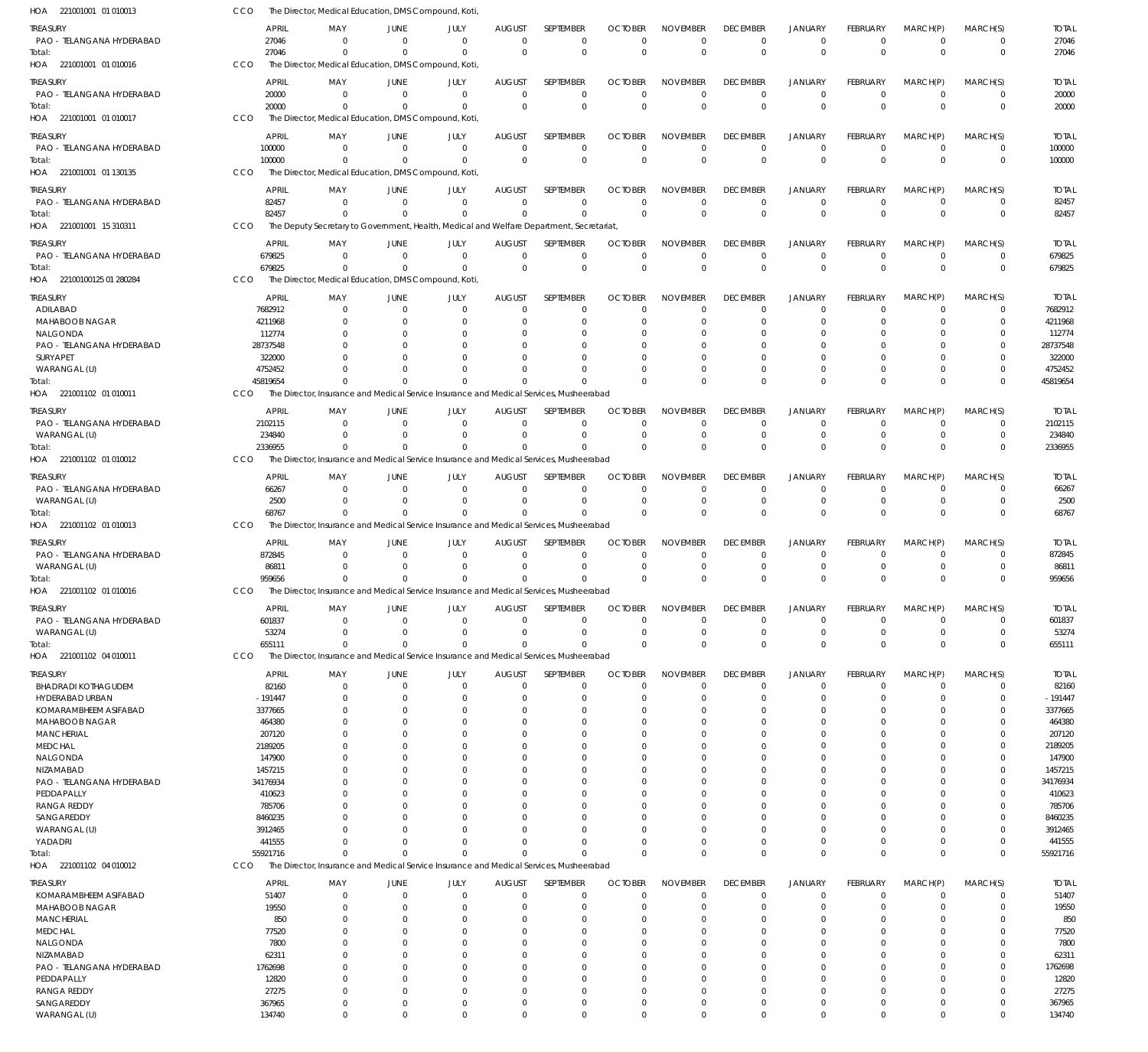221001102 04 010012 HOA 221001102 04 010013 HOA 221001102 04 010015 HOA 221001102 04 010016 HOA 221001102 04 010017 HOA 221001102 04 010018 HOA 221001102 04 130132 HOA 221001102 04 300301 HOA 221001102 04 300302 HOA 221001102 04 310318 HOA 22100110225 05 280284 HOA The Director, Insurance and Medical Service Insurance and Medical Services, Musheerabad The Director, Insurance and Medical Service Insurance and Medical Services, Musheerabad The Director, Insurance and Medical Service Insurance and Medical Services, Musheerabad The Director, Insurance and Medical Service Insurance and Medical Services, Musheerabad The Director, Insurance and Medical Service Insurance and Medical Services, Musheerabad The Director, Insurance and Medical Service Insurance and Medical Services, Musheerabad The Director, Insurance and Medical Service Insurance and Medical Services, Musheerabad The Director, Insurance and Medical Service Insurance and Medical Services, Musheerabad The Director, Insurance and Medical Service Insurance and Medical Services, Musheerabad The Director, Insurance and Medical Service Insurance and Medical Services, Musheerabad The Director, Insurance and Medical Service Insurance and Medical Services, Musheerabad CCO CCO CCO **CCO** CCO CCO **CCO CCO CCO** CCO CCO 2546936 21913500 15655 14501766 654643 483614 -4980 368700 26023899 40000 0 0  $\Omega$  $\Omega$ 0  $\Omega$ 0 0 0  $\Omega$ 0 0  $\Omega$  $\Omega$ 0  $\Omega$  $\mathbf 0$ 0 0  $\Omega$ 0 0  $\Omega$ 0 0  $\Omega$ 0 0 0  $\Omega$ 0  $\Omega$  $\Omega$  $\Omega$  $\Omega$ 0 0 0 0 0 0 0  $\Omega$  $\Omega$ 0  $\Omega$ 0 0 0  $\Omega$ 0  $\Omega$  $\Omega$  $\Omega$  $\Omega$ 0 0  $\Omega$  $\Omega$ 0 0  $\Omega$  $\Omega$  $\Omega$  $\Omega$ 0 0 0 0 0 0 0 0  $\Omega$ 0 0 0 0 0 0 0 0 0 0 0 0 0 0 0 0 0 0  $\Omega$  $\Omega$ 0  $\Omega$ 0 0 0 0 0  $\Omega$  $\Omega$  $\Omega$  $\Omega$ 0 0  $\Omega$ 0 0 0  $\Omega$  $\Omega$  $\Omega$  $\Omega$ 0 0  $\Omega$ 0  $\Omega$ 2546936 21913500 15655 14501766 654643 483614 -4980 368700 26023899 40000 YADADRI BHADRADI KOTHAGUDEM KOMARAMBHEEM ASIFABAD MAHABOOB NAGAR **MANCHERIAL MEDCHAL** NALGONDA NIZAMABAD PAO - TELANGANA HYDERABAD **PEDDAPALLY** RANGA REDDY SANGAREDDY WARANGAL (U) YADADRI NALGONDA NIZAMABAD PAO - TELANGANA HYDERABAD BHADRADI KOTHAGUDEM KOMARAMBHEEM ASIFABAD MAHABOOB NAGAR **MANCHERIAL MEDCHAL** NALGONDA NIZAMABAD PAO - TELANGANA HYDERABAD **PEDDAPALLY** RANGA REDDY SANGAREDDY WARANGAL (U) YADADRI KOMARAMBHEEM ASIFABAD **MANCHERIAL** PAO - TELANGANA HYDERABAD YADADRI PAO - TELANGANA HYDERABAD SANGAREDDY PAO - TELANGANA HYDERABAD KOMARAMBHEEM ASIFABAD PAO - TELANGANA HYDERABAD SANGAREDDY WARANGAL (U) KOMARAMBHEEM ASIFABAD PAO - TELANGANA HYDERABAD NIZAMABAD PAO - TELANGANA HYDERABAD SANGAREDDY **TREASURY** TREASURY TREASURY TREASURY **TREASURY** TREASURY TREASURY TREASURY TREASURY TREASURY **TREASURY** 22000 31529 1296421 178410 77599 811977 72004 573770 13494495 158191 301821 3246346 1501661 169276 5584 1625 8446 11790 411946 71246 38338 613584 21187 267807 9572442 81592 190343 2390579 774702 56210 200000 69578 277065 108000 483614 -4980 368700 880173 16682280 4450015 4011431 20000 20000 2078478 869825 904104 APRIL APRIL APRIL APRIL APRIL APRIL APRIL APRIL APRIL APRIL APRIL 0  $\sqrt{2}$  $\overline{0}$  $\Omega$  $\Omega$ 0  $\Omega$  $\Omega$  $\Omega$  $\theta$  $\Omega$  $\Omega$  $\Omega$  $\Omega$ 0  $\theta$ 0  $\Omega$  $\Omega$  $\theta$ 0  $\Omega$  $\Omega$  $\Omega$  $\theta$  $\theta$  $\Omega$  $\Omega$  $\Omega$  $\overline{0}$  $\Omega$ 0 0 0  $\overline{0}$ 0 0 0  $\theta$ 0 0  $\bigcap$ 0 0 0 0 MAY MAY MAY MAY MAY MAY MAY MAY MAY MAY MAY 0  $\Omega$ 0  $\Omega$  $\overline{0}$  $\Omega$ 0  $\Omega$  $\Omega$  $\theta$ 0  $\Omega$  $\Omega$  $\Omega$ 0  $\Omega$ 0  $\theta$  $\Omega$  $\overline{0}$  $\Omega$  $\Omega$  $\theta$  $\Omega$  $\overline{0}$  $\Omega$ 0  $\Omega$  $\Omega$  $\theta$ 0 0  $\Omega$ 0  $\overline{0}$ 0  $\theta$ 0 0 0 0  $\bigcap$  $\theta$ 0 0 0 JUNE JUNE JUNE JUNE JUNE **JUNE** JUNE JUNE JUNE JUNE JUNE 0  $\sqrt{2}$ 0  $\sqrt{2}$  $\overline{0}$ 0  $\Omega$  $\Omega$  $\sqrt{2}$  $\theta$  $\Omega$  $\Omega$ 0 0 0 0 0 0  $\sqrt{2}$  $\overline{0}$ 0  $\Omega$  $\sqrt{2}$  $\sqrt{2}$  $\overline{0}$ 0  $\Omega$  $\Omega$  $\sqrt{2}$  $\overline{0}$ 0 0 0 0 0 0 0 0 0 0 0  $\sqrt{2}$ 0 0 0 0 JULY JULY JULY JULY JULY JULY JULY JULY JULY JULY JULY 0  $\Omega$  $\theta$  $\Omega$  $\overline{0}$  $\Omega$  $\Omega$  $\Omega$  $\Omega$ 0  $\Omega$  $\sqrt{2}$  $\Omega$  $\Omega$ 0 0 0  $\theta$  $\Omega$  $\theta$  $\Omega$  $\sqrt{2}$  $\Omega$  $\Omega$ 0 0  $\Omega$  $\Omega$  $\Omega$  $\theta$  $\Omega$ 0  $\Omega$ 0  $\theta$ 0  $\Omega$  $\Omega$ 0 0  $\Omega$  $\Omega$  $\theta$ 0 0 0 AUGUST AUGUST AUGUST **AUGUST** AUGUST **AUGUST** AUGUST AUGUST AUGUST AUGUST AUGUST  $\Omega$  $\Omega$  $\theta$  $\Omega$  $\Omega$  $\Omega$  $\Omega$  $\Omega$  $\Omega$  $\Omega$  $\Omega$  $\sqrt{2}$  $\Omega$  $\Omega$ 0  $\Omega$ 0  $\theta$  $\Omega$  $\Omega$  $\Omega$  $\sqrt{2}$  $\Omega$  $\Omega$  $\overline{0}$  $\Omega$  $\Omega$  $\Omega$  $\Omega$  $\overline{0}$  $\Omega$ 0  $\Omega$ 0  $\Omega$  $\Omega$  $\Omega$  $\Omega$  $\Omega$ 0  $\Omega$  $\Omega$  $\theta$  $\Omega$ 0 0 SEPTEMBER SEPTEMBER SEPTEMBER **SEPTEMBER** SEPTEMBER **SEPTEMBER** SEPTEMBER SEPTEMBER SEPTEMBER SEPTEMBER SEPTEMBER 0  $\Omega$  $\Omega$  $\Omega$ 0 0  $\Omega$  $\Omega$  $\Omega$ 0  $\Omega$  $\sqrt{2}$  $\Omega$  $\Omega$ 0  $\Omega$ 0  $\Omega$  $\Omega$  $\Omega$ 0  $\Omega$  $\Omega$  $\Omega$ 0  $\Omega$  $\Omega$  $\Omega$  $\Omega$  $\Omega$ 0 0 0 0  $\theta$ 0  $\Omega$ 0  $\Omega$ 0 0  $\Omega$  $\theta$ 0 0 0 OCTOBER OCTOBER OCTOBER OCTOBER OCTOBER OCTOBER OCTOBER OCTOBER OCTOBER OCTOBER OCTOBER  $\Omega$  $\Omega$  $\Omega$  $\Omega$  $\theta$  $\Omega$  $\Omega$  $\Omega$  $\Omega$ 0  $\Omega$  $\Omega$  $\Omega$  $\Omega$ 0  $\theta$ 0  $\Omega$  $\Omega$  $\Omega$  $\Omega$  $\Omega$  $\Omega$  $\Omega$ 0  $\Omega$  $\Omega$  $\Omega$  $\Omega$  $\theta$  $\Omega$ 0  $\Omega$ 0  $\theta$  $\Omega$  $\Omega$  $\Omega$  $\Omega$ 0  $\Omega$  $\Omega$  $\theta$  $\Omega$ 0 0 NOVEMBER NOVEMBER NOVEMBER NOVEMBER NOVEMBER NOVEMBER NOVEMBER NOVEMBER NOVEMBER NOVEMBER NOVEMBER 0  $\Omega$  $\theta$  $\Omega$  $\Omega$  $\Omega$  $\Omega$  $\Omega$  $\Omega$  $\overline{0}$  $\Omega$  $\Omega$  $\Omega$  $\Omega$ 0  $\Omega$ 0  $\theta$  $\Omega$  $\Omega$ 0  $\sqrt{2}$  $\Omega$  $\Omega$ 0  $\Omega$  $\Omega$  $\Omega$  $\Omega$  $\Omega$ 0 0 0 0  $\Omega$ 0  $\Omega$ 0  $\Omega$ 0 0  $\Omega$  $\theta$ 0 0 0 DECEMBER **DECEMBER** DECEMBER **DECEMBER** DECEMBER **DECEMBER** DECEMBER DECEMBER DECEMBER **DECEMBER** DECEMBER  $\Omega$  $\Omega$  $\Omega$  $\Omega$ 0  $\Omega$  $\Omega$  $\Omega$  $\Omega$  $\theta$  $\Omega$  $\Omega$  $\Omega$  $\Omega$ 0  $\Omega$ 0  $\Omega$  $\Omega$  $\theta$  $\Omega$  $\Omega$  $\Omega$  $\Omega$ 0  $\Omega$  $\Omega$  $\Omega$  $\Omega$  $\theta$  $\Omega$ 0  $\Omega$ 0  $\theta$  $\Omega$  $\Omega$  $\Omega$  $\Omega$ 0  $\Omega$  $\Omega$  $\theta$  $\Omega$ 0 0 JANUARY JANUARY JANUARY JANUARY JANUARY JANUARY JANUARY JANUARY JANUARY JANUARY JANUARY 0  $\Omega$ 0  $\Omega$  $\overline{0}$  $\Omega$  $\theta$  $\Omega$  $\Omega$  $\overline{0}$  $\Omega$  $\Omega$  $\Omega$  $\Omega$ 0  $\Omega$ 0  $\theta$  $\Omega$  $\overline{0}$  $\Omega$  $\Omega$  $\Omega$  $\Omega$  $\overline{0}$  $\Omega$  $\theta$  $\Omega$  $\Omega$  $\theta$  $\theta$ 0  $\Omega$ 0  $\Omega$  $\Omega$  $\Omega$ 0  $\Omega$ 0  $\Omega$  $\Omega$  $\theta$  $\Omega$ 0 0 FEBRUARY FEBRUARY FEBRUARY FEBRUARY FEBRUARY FEBRUARY FEBRUARY FEBRUARY FEBRUARY FEBRUARY FEBRUARY 0  $\Omega$  $\Omega$  $\Omega$ 0  $\Omega$  $\Omega$  $\Omega$  $\Omega$ 0  $\Omega$  $\Omega$  $\Omega$  $\Omega$ 0 0 0 0  $\Omega$  $\overline{0}$  $\Omega$  $\sqrt{2}$  $\Omega$  $\Omega$ 0  $\Omega$  $\Omega$  $\Omega$  $\Omega$  $\theta$ 0 0  $\Omega$ 0  $\theta$ 0  $\Omega$ 0  $\Omega$ 0 0  $\Omega$  $\theta$ 0 0 0 MARCH(P) MARCH(P) MARCH(P) MARCH(P) MARCH(P) MARCH(P) MARCH(P) MARCH(P) MARCH(P) MARCH(P) MARCH(P)  $\Omega$  $\overline{0}$  $\theta$  $\Omega$ 0  $\Omega$ 0 0  $\Omega$ 0  $\Omega$ 0  $\Omega$  $\Omega$  $\Omega$  $\Omega$ 0  $\Omega$  $\Omega$ 0  $\Omega$ 0  $\Omega$  $\Omega$ 0  $\Omega$ 0  $\Omega$  $\Omega$  $\theta$  $\Omega$ 0  $\Omega$ 0 0  $\Omega$  $\Omega$  $\Omega$  $\Omega$ 0  $\Omega$  $\Omega$  $\theta$  $\Omega$ 0 0 MARCH(S) MARCH(S) MARCH(S) MARCH(S) MARCH(S) MARCH(S) MARCH(S) MARCH(S) MARCH(S) MARCH(S) MARCH(S) 22000 31529 1296421 178410 77599 811977 72004 573770 13494495 158191 301821 3246346 1501661 169276 5584 1625 8446 11790 411946 71246 38338 613584 21187 267807 9572442 81592 190343 2390579 774702 56210 200000 69578 277065 108000 483614 -4980 368700 880173 16682280 4450015 4011431 20000 20000 2078478 869825 904104 TOTAL TOTAL TOTAL TOTAL TOTAL TOTAL TOTAL TOTAL TOTAL TOTAL TOTAL Total: Total: Total: Total: Total: Total: Total: Total: Total: Total:

WARANGAL (U)

3278425

0

 $\pmb{0}$ 

0

0

0

0

0

0

0

0

0

0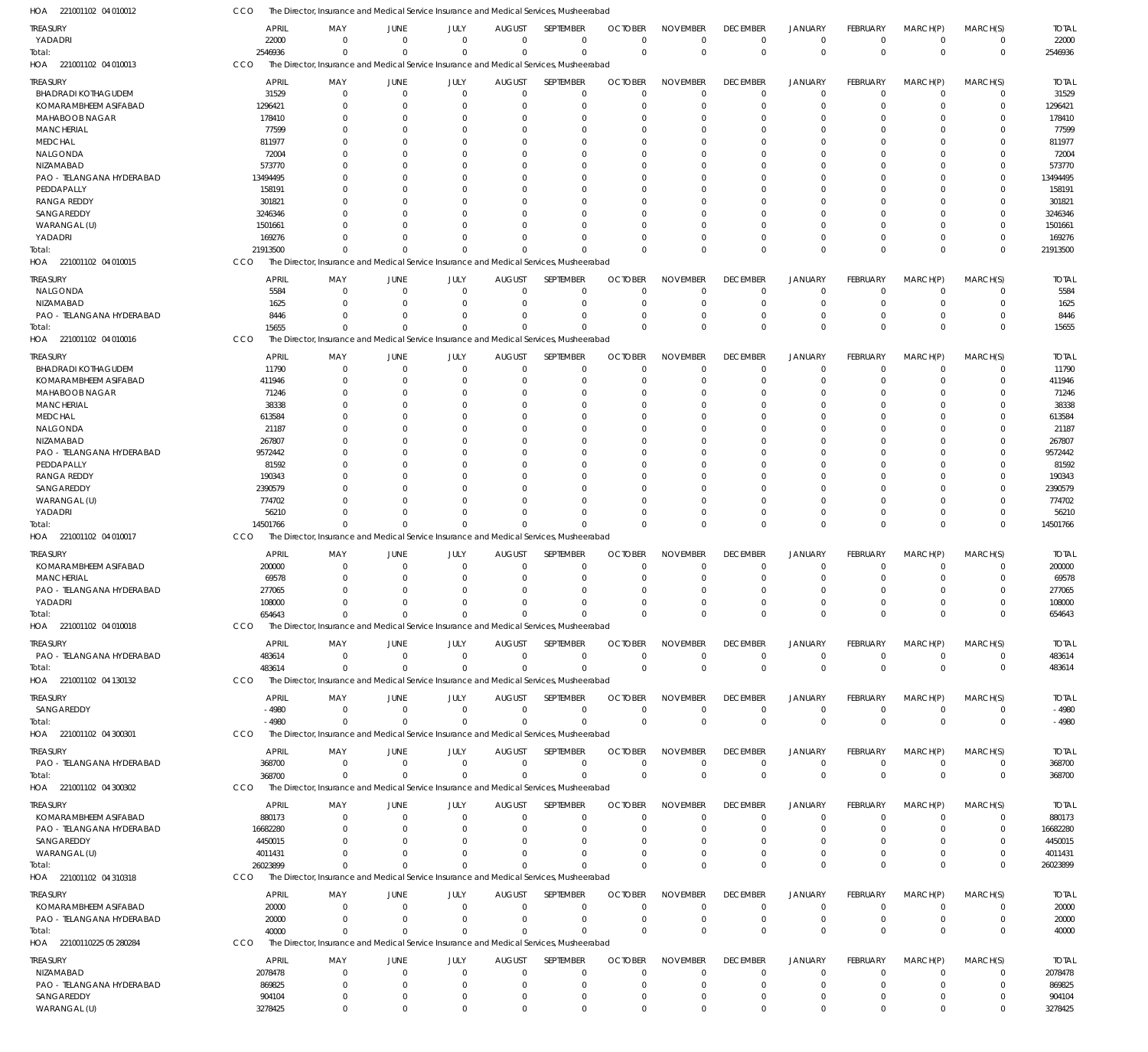| HOA<br>22100110225 05 280284 | CCO              | The Director, Insurance and Medical Service Insurance and Medical Services, Musheerabad  |                      |                  |                              |                          |                               |                                |                                |                               |                                 |                         |                         |                         |
|------------------------------|------------------|------------------------------------------------------------------------------------------|----------------------|------------------|------------------------------|--------------------------|-------------------------------|--------------------------------|--------------------------------|-------------------------------|---------------------------------|-------------------------|-------------------------|-------------------------|
| treasury<br>Total:           | APRIL<br>7130832 | MAY<br>$\mathbf{0}$                                                                      | JUNE<br>$\mathbf{0}$ | JULY<br>$\Omega$ | <b>AUGUST</b><br>$\mathbf 0$ | SEPTEMBER<br>$\mathbf 0$ | <b>OCTOBER</b><br>$\mathbf 0$ | <b>NOVEMBER</b><br>$\mathbf 0$ | <b>DECEMBER</b><br>$\mathbf 0$ | <b>JANUARY</b><br>$\mathbf 0$ | <b>FEBRUARY</b><br>$\mathbf{0}$ | MARCH(P)<br>$\mathbf 0$ | MARCH(S)<br>$\mathbf 0$ | <b>TOTAL</b><br>7130832 |
| HOA 221001110 04 010011      | CCO              | The Director of Health, Govt. of TS, Sultan Bazar,                                       |                      |                  |                              |                          |                               |                                |                                |                               |                                 |                         |                         |                         |
| <b>TREASURY</b>              | <b>APRIL</b>     | MAY                                                                                      | JUNE                 | JULY             | <b>AUGUST</b>                | SEPTEMBER                | <b>OCTOBER</b>                | <b>NOVEMBER</b>                | <b>DECEMBER</b>                | <b>JANUARY</b>                | FEBRUARY                        | MARCH(P)                | MARCH(S)                | <b>TOTAL</b>            |
| HYDERABAD URBAN              | $-125809$        | $\overline{0}$                                                                           | $\mathbf 0$          | $\mathbf 0$      | $\mathbf 0$                  | $\mathbf 0$              | $\Omega$                      | $\Omega$                       | $^{\circ}$                     | $\overline{0}$                | $\overline{0}$                  | $\mathbf 0$             | $\mathbf 0$             | $-125809$               |
| MEDCHAL                      | 47835            | $\Omega$                                                                                 | $\Omega$             | $\Omega$         | 0                            | $\mathbf 0$              | $\Omega$                      | $\Omega$                       | $^{\circ}$                     | $\overline{0}$                | $\Omega$                        | $\Omega$                | $\mathbf 0$             | 47835                   |
| PAO - TELANGANA HYDERABAD    | 11454619         |                                                                                          | $\Omega$             | n                | O                            | 0                        | -C                            |                                |                                | $\Omega$                      | O                               | $\cup$                  | 0                       | 11454619                |
| <b>RANGA REDDY</b>           | 316410           |                                                                                          | -0                   | 0                | $\Omega$                     | $\mathbf 0$              | $\Omega$                      | $\Omega$                       | $\Omega$                       | $\Omega$                      | 0                               | $\Omega$                | 0                       | 316410                  |
| VIKARABAD                    | 83180            |                                                                                          | $\Omega$             | $\Omega$         | $\Omega$                     | $\mathbf 0$              | $\Omega$                      | $\Omega$                       |                                | $\Omega$                      | $\Omega$                        | $\mathbf 0$             | $\mathbf 0$             | 83180                   |
| Total:                       | 11776235         | $\Omega$                                                                                 | $\Omega$             | $\Omega$         | $\Omega$                     | $\mathbf 0$              | $\Omega$                      | $\Omega$                       | $\Omega$                       | $\Omega$                      | $\Omega$                        | $\Omega$                | $\mathbf 0$             | 11776235                |
| HOA 221001110 04 010012      | CCO              | The Director of Health, Govt. of TS, Sultan Bazar                                        |                      |                  |                              |                          |                               |                                |                                |                               |                                 |                         |                         |                         |
|                              |                  |                                                                                          |                      |                  |                              |                          |                               |                                |                                |                               |                                 |                         |                         |                         |
| treasury                     | <b>APRIL</b>     | MAY                                                                                      | JUNE                 | JULY             | <b>AUGUST</b>                | SEPTEMBER                | <b>OCTOBER</b>                | <b>NOVEMBER</b>                | <b>DECEMBER</b>                | JANUARY                       | FEBRUARY                        | MARCH(P)                | MARCH(S)                | <b>TOTAL</b>            |
| PAO - TELANGANA HYDERABAD    | 514693           | $\Omega$                                                                                 | $\overline{0}$       | $\Omega$         | $\Omega$                     | $\mathbf 0$              | $\Omega$                      | $\Omega$                       | $\overline{0}$                 | $\Omega$                      | $\overline{0}$                  | $\Omega$                | 0                       | 514693                  |
| <b>RANGA REDDY</b>           | 14684            | $\Omega$                                                                                 | $\Omega$             | $\Omega$         | 0                            | $\mathbf 0$              | $^{\circ}$                    | $\Omega$                       | $\overline{0}$                 | $\overline{0}$                | $\mathbf 0$                     | $\mathbf 0$             | $\mathbf 0$             | 14684                   |
| Total:                       | 529377           | $\Omega$                                                                                 | $\Omega$             | $\Omega$         | $\Omega$                     | $\mathbf 0$              | $\Omega$                      | $\Omega$                       | $\Omega$                       | $\Omega$                      | $\Omega$                        | $\Omega$                | $\mathbf 0$             | 529377                  |
| HOA 221001110 04 010013      | CCO              | The Director of Health, Govt. of TS, Sultan Bazar,                                       |                      |                  |                              |                          |                               |                                |                                |                               |                                 |                         |                         |                         |
| TREASURY                     | <b>APRIL</b>     | MAY                                                                                      | JUNE                 | JULY             | <b>AUGUST</b>                | SEPTEMBER                | <b>OCTOBER</b>                | <b>NOVEMBER</b>                | <b>DECEMBER</b>                | <b>JANUARY</b>                | FEBRUARY                        | MARCH(P)                | MARCH(S)                | <b>TOTAL</b>            |
| MEDCHAL                      | 18353            | $^{\circ}$                                                                               | $\mathbf 0$          | $\mathbf 0$      | 0                            | $\mathbf 0$              | $\Omega$                      | $\Omega$                       | $^{\circ}$                     | $\overline{0}$                | $\overline{0}$                  | $\Omega$                | 0                       | 18353                   |
| PAO - TELANGANA HYDERABAD    | 4492185          | $\Omega$                                                                                 | $\Omega$             | 0                | $\Omega$                     | $\mathbf 0$              | $\Omega$                      | $\Omega$                       | $^{\circ}$                     | $\overline{0}$                | $\Omega$                        | $\Omega$                | $\mathbf 0$             | 4492185                 |
| <b>RANGA REDDY</b>           | 121420           |                                                                                          | $\Omega$             | 0                | $\Omega$                     | 0                        | $\Omega$                      | $\Omega$                       | $\Omega$                       | $\Omega$                      | 0                               | $\Omega$                | 0                       | 121420                  |
| VIKARABAD                    | 31722            | $\Omega$                                                                                 | $\Omega$             | $\Omega$         | $\Omega$                     | $\mathbf 0$              | $\Omega$                      | $\Omega$                       | $\Omega$                       | $\overline{0}$                | 0                               | $\Omega$                | $\mathbf 0$             | 31722                   |
| Total:                       | 4663680          | $\Omega$                                                                                 | $\Omega$             | $\Omega$         | $\Omega$                     | $\mathbf 0$              | $\Omega$                      | $\Omega$                       | $\Omega$                       | $\Omega$                      | $\Omega$                        | $\Omega$                | $\mathbf 0$             | 4663680                 |
| HOA 221001110 04 010015      | <b>CCO</b>       | The Director of Health, Govt. of TS, Sultan Bazar,                                       |                      |                  |                              |                          |                               |                                |                                |                               |                                 |                         |                         |                         |
|                              |                  |                                                                                          |                      |                  |                              |                          |                               |                                |                                |                               |                                 |                         |                         |                         |
| treasury                     | <b>APRIL</b>     | MAY                                                                                      | JUNE                 | JULY             | <b>AUGUST</b>                | <b>SEPTEMBER</b>         | <b>OCTOBER</b>                | <b>NOVEMBER</b>                | <b>DECEMBER</b>                | <b>JANUARY</b>                | FEBRUARY                        | MARCH(P)                | MARCH(S)                | <b>TOTAL</b>            |
| PAO - TELANGANA HYDERABAD    | 8303             | $\Omega$                                                                                 | $\mathbf 0$          | $\mathbf 0$      | $\mathbf 0$                  | $\mathbf 0$              | $\Omega$                      | $\Omega$                       | $\overline{0}$                 | $\mathbf 0$                   | $\overline{0}$                  | $\mathbf 0$             | $\mathbf 0$             | 8303                    |
| Total:                       | 8303             | $\Omega$                                                                                 | $\Omega$             | $\Omega$         | $\Omega$                     | $\mathbf 0$              | $\Omega$                      | $\Omega$                       | $\mathbf 0$                    | $\mathbf 0$                   | $\Omega$                        | $\Omega$                | $\mathbf 0$             | 8303                    |
| HOA 221001110 04 010016      | CCO              | The Director of Health, Govt. of TS, Sultan Bazar                                        |                      |                  |                              |                          |                               |                                |                                |                               |                                 |                         |                         |                         |
| treasury                     | <b>APRIL</b>     | MAY                                                                                      | JUNE                 | JULY             | <b>AUGUST</b>                | SEPTEMBER                | <b>OCTOBER</b>                | <b>NOVEMBER</b>                | <b>DECEMBER</b>                | <b>JANUARY</b>                | FEBRUARY                        | MARCH(P)                | MARCH(S)                | <b>TOTAL</b>            |
| MEDCHAL                      | 14199            | $\Omega$                                                                                 | $\Omega$             | $\mathbf 0$      | $\mathbf 0$                  | $\mathbf 0$              | $\Omega$                      | $\Omega$                       | $^{\circ}$                     | $\overline{0}$                | $\mathbf 0$                     | $\Omega$                | 0                       | 14199                   |
| PAO - TELANGANA HYDERABAD    | 3630594          | 0                                                                                        | $\Omega$             | 0                | 0                            | $\mathbf 0$              | $\Omega$                      | $\Omega$                       | $^{\circ}$                     | $\overline{0}$                | $\Omega$                        | $\Omega$                | $\mathbf 0$             | 3630594                 |
| <b>RANGA REDDY</b>           | 86875            |                                                                                          | $\Omega$             | n                | 0                            | 0                        | -0                            | $\Omega$                       |                                | $\Omega$                      | 0                               | 0                       | 0                       | 86875                   |
| VIKARABAD                    | 11863            | $\Omega$                                                                                 | $\Omega$             | $\Omega$         | $\Omega$                     | $\mathbf 0$              | $\Omega$                      | $\Omega$                       | $\Omega$                       | $\Omega$                      | $\Omega$                        | $\Omega$                | $\mathbf 0$             | 11863                   |
| Total:                       | 3743531          | $\Omega$                                                                                 | $\Omega$             | $\Omega$         | $\Omega$                     | $\mathbf 0$              | $\Omega$                      | $\Omega$                       | $\Omega$                       | $\Omega$                      | $\Omega$                        | $\Omega$                | $\mathbf 0$             | 3743531                 |
| HOA 221001110 04 300302      | <b>CCO</b>       | The Director of Health, Govt. of TS, Sultan Bazar                                        |                      |                  |                              |                          |                               |                                |                                |                               |                                 |                         |                         |                         |
|                              |                  |                                                                                          |                      |                  |                              |                          |                               |                                |                                |                               |                                 |                         |                         |                         |
| treasury                     | <b>APRIL</b>     | MAY                                                                                      | <b>JUNE</b>          | JULY             | <b>AUGUST</b>                | SEPTEMBER                | <b>OCTOBER</b>                | <b>NOVEMBER</b>                | <b>DECEMBER</b>                | <b>JANUARY</b>                | FEBRUARY                        | MARCH(P)                | MARCH(S)                | <b>TOTAL</b>            |
| PAO - TELANGANA HYDERABAD    | 7443293          | $\Omega$                                                                                 | $\Omega$             | $\Omega$         | $\mathbf 0$                  | $\mathbf 0$              | $\Omega$                      | $\Omega$                       | $\overline{0}$                 | $\overline{0}$                | $\overline{0}$                  | $\mathbf 0$             | 0                       | 7443293                 |
| Total:                       | 7443293          | $\Omega$                                                                                 | $\Omega$             | $\Omega$         | $\mathbf 0$                  | $\mathbf 0$              | $\Omega$                      | $\Omega$                       | $\mathbf 0$                    | $\mathbf 0$                   | $\Omega$                        | $\Omega$                | $\mathbf 0$             | 7443293                 |
| HOA 221001110 28 310311      | CCO              | The Deputy Secretary to Government, Health, Medical and Welfare Department, Secretariat, |                      |                  |                              |                          |                               |                                |                                |                               |                                 |                         |                         |                         |
| treasury                     | <b>APRIL</b>     | MAY                                                                                      | JUNE                 | JULY             | <b>AUGUST</b>                | SEPTEMBER                | <b>OCTOBER</b>                | <b>NOVEMBER</b>                | <b>DECEMBER</b>                | <b>JANUARY</b>                | FEBRUARY                        | MARCH(P)                | MARCH(S)                | <b>TOTAL</b>            |
| HYDERABAD URBAN              | 284641000        | $\Omega$                                                                                 | $\Omega$             | $\mathbf 0$      | $\mathbf 0$                  | $\mathbf 0$              | $\mathbf 0$                   | $\Omega$                       | $^{\circ}$                     | $\overline{0}$                | $\overline{0}$                  | $\mathbf 0$             | 0                       | 284641000               |
| Total:                       | 284641000        | $\Omega$                                                                                 | $\Omega$             | $\mathbf 0$      | $\mathbf 0$                  | $\mathbf 0$              | $\Omega$                      | $\mathbf 0$                    | $\mathbf 0$                    | $\mathbf 0$                   | $\overline{0}$                  | $\Omega$                | $\mathbf 0$             | 284641000               |
| HOA 221001110 29 010011      | <b>CCO</b>       | The Director, Medical Education, DMS Compound, Koti,                                     |                      |                  |                              |                          |                               |                                |                                |                               |                                 |                         |                         |                         |
|                              |                  |                                                                                          |                      |                  |                              |                          |                               |                                |                                |                               |                                 |                         |                         |                         |
| Treasury                     | <b>APRIL</b>     | MAY                                                                                      | JUNE                 | JULY             | <b>AUGUST</b>                | SEPTEMBER                | <b>OCTOBER</b>                | <b>NOVEMBER</b>                | <b>DECEMBER</b>                | JANUARY                       | <b>FEBRUARY</b>                 | MARCH(P)                | MARCH(S)                | <b>TOTAL</b>            |
| HYDERABAD URBAN              | -840948          | $\mathbf 0$                                                                              | $\overline{0}$       | $\overline{0}$   | $\mathbf 0$                  | 0                        | $\mathbf 0$                   | $\mathbf 0$                    | $\overline{0}$                 | $\mathbf 0$                   | $\overline{0}$                  | $\mathbf 0$             | 0                       | $-840948$               |
| MAHABOOB NAGAR               | 1564735          | 0                                                                                        | $\mathbf 0$          | $\Omega$         | $\mathbf 0$                  | $\mathbf 0$              | $\Omega$                      | $\Omega$                       | $\Omega$                       | $\Omega$                      | $\Omega$                        | $\Omega$                | $\mathbf 0$             | 1564735                 |
| NALGONDA                     | 604160           | $\Omega$                                                                                 | $\mathbf 0$          | $\Omega$         | 0                            | $\mathbf 0$              | 0                             | $\Omega$                       | $\Omega$                       | $\Omega$                      | $\Omega$                        | $\Omega$                | $\mathbf 0$             | 604160                  |
| NIZAMABAD                    | 5378947          | 0                                                                                        | $\Omega$             | O                | $\Omega$                     | 0                        | $\Omega$                      | $\Omega$                       | $\Omega$                       | $\Omega$                      | $\Omega$                        | $\Omega$                | 0                       | 5378947                 |
| PAO - TELANGANA HYDERABAD    | 105952059        |                                                                                          | $\Omega$             | $\Omega$         | $\Omega$                     | $\Omega$                 | $\Omega$                      | $\Omega$                       | $\Omega$                       | $\Omega$                      | $\Omega$                        | $\Omega$                | $\Omega$                | 105952059               |
| SIDDIPET                     | 4671958          |                                                                                          |                      |                  | $\Omega$                     | 0                        | $\Omega$                      | $\Omega$                       | $\Omega$                       | $\Omega$                      | $\Omega$                        | $\Omega$                | 0                       | 4671958                 |
| SURYAPET                     | 1417393          |                                                                                          |                      | O                | $\Omega$                     | $\Omega$                 | $\Omega$                      | $\Omega$                       | $\Omega$                       | $\Omega$                      | $\Omega$                        | $\Omega$                | 0                       | 1417393                 |
| WARANGAL (U)                 | 42404561         | $\Omega$                                                                                 | $\Omega$             | $\Omega$         | $\Omega$                     | $\mathbf 0$              | $\Omega$                      | $\Omega$                       | $\overline{0}$                 | $\overline{0}$                | $\Omega$                        | $\mathbf 0$             | $\mathbf 0$             | 42404561                |
| Total:                       | 161152865        | $\mathbf{0}$                                                                             | $\Omega$             | $\Omega$         | $\Omega$                     | $\mathbf 0$              | $\Omega$                      | $\Omega$                       | $\Omega$                       | $\Omega$                      | $\Omega$                        | $\Omega$                | $\Omega$                | 161152865               |
| HOA 221001110 29 010012      | <b>CCO</b>       | The Director, Medical Education, DMS Compound, Koti                                      |                      |                  |                              |                          |                               |                                |                                |                               |                                 |                         |                         |                         |
| TREASURY                     | <b>APRIL</b>     | MAY                                                                                      | JUNE                 | JULY             | <b>AUGUST</b>                | SEPTEMBER                | <b>OCTOBER</b>                | <b>NOVEMBER</b>                | <b>DECEMBER</b>                | <b>JANUARY</b>                | FEBRUARY                        | MARCH(P)                | MARCH(S)                | <b>TOTAL</b>            |
| MAHABOOB NAGAR               | 18210            | $^{\circ}$                                                                               | $\mathbf 0$          | $\mathbf 0$      | $\mathbf 0$                  | $\mathbf 0$              | $\Omega$                      | $\Omega$                       | $\overline{0}$                 | $\overline{0}$                | $\overline{0}$                  | $\mathbf 0$             | $\mathbf 0$             | 18210                   |
| NALGONDA                     | 3650             | $\Omega$                                                                                 | $\Omega$             | $\Omega$         | 0                            | $\mathbf 0$              | $\Omega$                      | $\Omega$                       | $^{\circ}$                     | $\overline{0}$                | $\Omega$                        | $\Omega$                | $\mathbf 0$             | 3650                    |
| NIZAMABAD                    | 106062           |                                                                                          | $\Omega$             | 0                | $\Omega$                     | $\mathbf 0$              | $\Omega$                      | $\Omega$                       | $\Omega$                       | $\Omega$                      | 0                               | $\Omega$                | $\mathbf 0$             | 106062                  |
| PAO - TELANGANA HYDERABAD    | 3613313          |                                                                                          | $\Omega$             |                  | $\Omega$                     | $\mathbf 0$              | $\Omega$                      | $\Omega$                       | $\Omega$                       | $\Omega$                      | 0                               | $\Omega$                | $\mathbf 0$             | 3613313                 |
| SIDDIPET                     | 80016            |                                                                                          |                      |                  | 0                            | 0                        | -0                            |                                |                                | $\Omega$                      | O                               | $\Omega$                | 0                       | 80016                   |
| SURYAPET                     | 25000            |                                                                                          |                      |                  | $\Omega$                     | $\mathbf 0$              | $\Omega$                      | $\Omega$                       | $\Omega$                       | $\Omega$                      | 0                               | $\Omega$                | $\mathbf 0$             | 25000                   |
| WARANGAL (U)                 | 1027747          | $\Omega$                                                                                 | $\Omega$             | $\Omega$         | $\Omega$                     | $\mathbf 0$              | $\Omega$                      | $\Omega$                       | $\Omega$                       | $\overline{0}$                | $\Omega$                        | $\mathbf 0$             | $\mathbf 0$             | 1027747                 |
| Total:                       | 4873998          | $\Omega$                                                                                 | $\Omega$             | $\Omega$         | $\Omega$                     | $\mathbf 0$              | $\Omega$                      | $\Omega$                       | $\Omega$                       | $\Omega$                      | $\Omega$                        | $\Omega$                | $\mathbf 0$             | 4873998                 |
| HOA 221001110 29 010013      | CCO              | The Director, Medical Education, DMS Compound, Koti                                      |                      |                  |                              |                          |                               |                                |                                |                               |                                 |                         |                         |                         |
|                              |                  |                                                                                          |                      |                  |                              |                          |                               |                                |                                |                               |                                 |                         |                         |                         |
| Treasury                     | <b>APRIL</b>     | MAY                                                                                      | JUNE                 | JULY             | <b>AUGUST</b>                | SEPTEMBER                | <b>OCTOBER</b>                | <b>NOVEMBER</b>                | <b>DECEMBER</b>                | <b>JANUARY</b>                | FEBRUARY                        | MARCH(P)                | MARCH(S)                | <b>TOTAL</b>            |
| HYDERABAD URBAN              | $-20872$         | $^{\circ}$                                                                               | $\mathbf 0$          | $\mathbf 0$      | $\mathbf 0$                  | $\mathbf 0$              | $\Omega$                      | $\Omega$                       | $\overline{0}$                 | $\overline{0}$                | $\overline{0}$                  | 0                       | 0                       | $-20872$                |
| MAHABOOB NAGAR               | 1187973          | $\Omega$                                                                                 | $\Omega$             | $\Omega$         | $\Omega$                     | $\mathbf 0$              | $\Omega$                      | $\Omega$                       | $\overline{0}$                 | $\Omega$                      | $\Omega$                        | $\Omega$                | $\mathbf 0$             | 1187973                 |
| NALGONDA                     | 231889           | $\Omega$                                                                                 | $\Omega$             | $\Omega$         | $\Omega$                     | $\mathbf 0$              | $\Omega$                      | $\Omega$                       | $\Omega$                       | $\Omega$                      | $\Omega$                        | $\Omega$                | $\mathbf 0$             | 231889                  |
| NIZAMABAD                    | 2476192          |                                                                                          | $\Omega$             |                  | $\Omega$                     | 0                        | $\Omega$                      | $\Omega$                       | $\Omega$                       | $\Omega$                      | $\Omega$                        | $\Omega$                | 0                       | 2476192                 |
| PAO - TELANGANA HYDERABAD    | 52958005         |                                                                                          | O                    |                  | $\Omega$                     | $\Omega$                 | $\Omega$                      | $\Omega$                       | $\Omega$                       | $\Omega$                      | O                               | $\cup$                  | 0                       | 52958005                |
| SIDDIPET                     | 1747770          | <sup>0</sup>                                                                             | $\Omega$             |                  | $\Omega$                     | $\Omega$                 | $\Omega$                      | $\Omega$                       | $\Omega$                       | $\Omega$                      |                                 | $\Omega$                | $\Omega$                | 1747770                 |
| SURYAPET                     | 530590           | $\Omega$                                                                                 | $\Omega$             | $\Omega$         | $\Omega$                     | $\Omega$                 | $\Omega$                      | $\Omega$                       | $\Omega$                       | $\Omega$                      | $\Omega$                        | $\Omega$                | $\mathbf 0$             | 530590                  |
| WARANGAL (U)                 | 20071913         | $\Omega$                                                                                 | $\Omega$             | $\Omega$         | $\Omega$                     | $\mathbf 0$              | 0                             | $\Omega$                       | $\overline{0}$                 | $\overline{0}$                | $\mathbf 0$                     | $\mathbf 0$             | $\mathbf 0$             | 20071913                |
| Total:                       | 79183460         | $\Omega$                                                                                 | $\Omega$             | $\Omega$         | $\Omega$                     | $\Omega$                 | $\Omega$                      | $\Omega$                       | $\mathbf 0$                    | $\mathbf 0$                   | $\Omega$                        | $\Omega$                | $\mathbf 0$             | 79183460                |
| HOA 221001110 29 010015      | CCO              | The Director, Medical Education, DMS Compound, Koti,                                     |                      |                  |                              |                          |                               |                                |                                |                               |                                 |                         |                         |                         |
| treasury                     | <b>APRIL</b>     | MAY                                                                                      | JUNE                 | JULY             | <b>AUGUST</b>                | SEPTEMBER                | <b>OCTOBER</b>                | <b>NOVEMBER</b>                | <b>DECEMBER</b>                | <b>JANUARY</b>                | FEBRUARY                        | MARCH(P)                | MARCH(S)                | <b>TOTAL</b>            |
| PAO - TELANGANA HYDERABAD    | 41474            | $\mathbf 0$                                                                              | $\mathbf 0$          | $\mathbf 0$      | $\mathbf 0$                  | $\mathbf 0$              | $\mathbf 0$                   | $\mathbf 0$                    | $\overline{0}$                 | $\mathbf 0$                   | $\overline{0}$                  | $\mathbf 0$             | $\mathbf 0$             | 41474                   |
| WARANGAL (U)                 | 2781             | $\mathbf 0$                                                                              | $\mathbf 0$          | $\mathbf 0$      | $\mathbf 0$                  | $\mathbf 0$              | $\mathbf 0$                   | $\mathbf 0$                    | $\mathbf 0$                    | $\mathbb O$                   | $\mathbf 0$                     | $\mathbf 0$             | $\mathbf 0$             | 2781                    |
|                              |                  |                                                                                          |                      |                  |                              |                          |                               |                                |                                |                               |                                 |                         |                         |                         |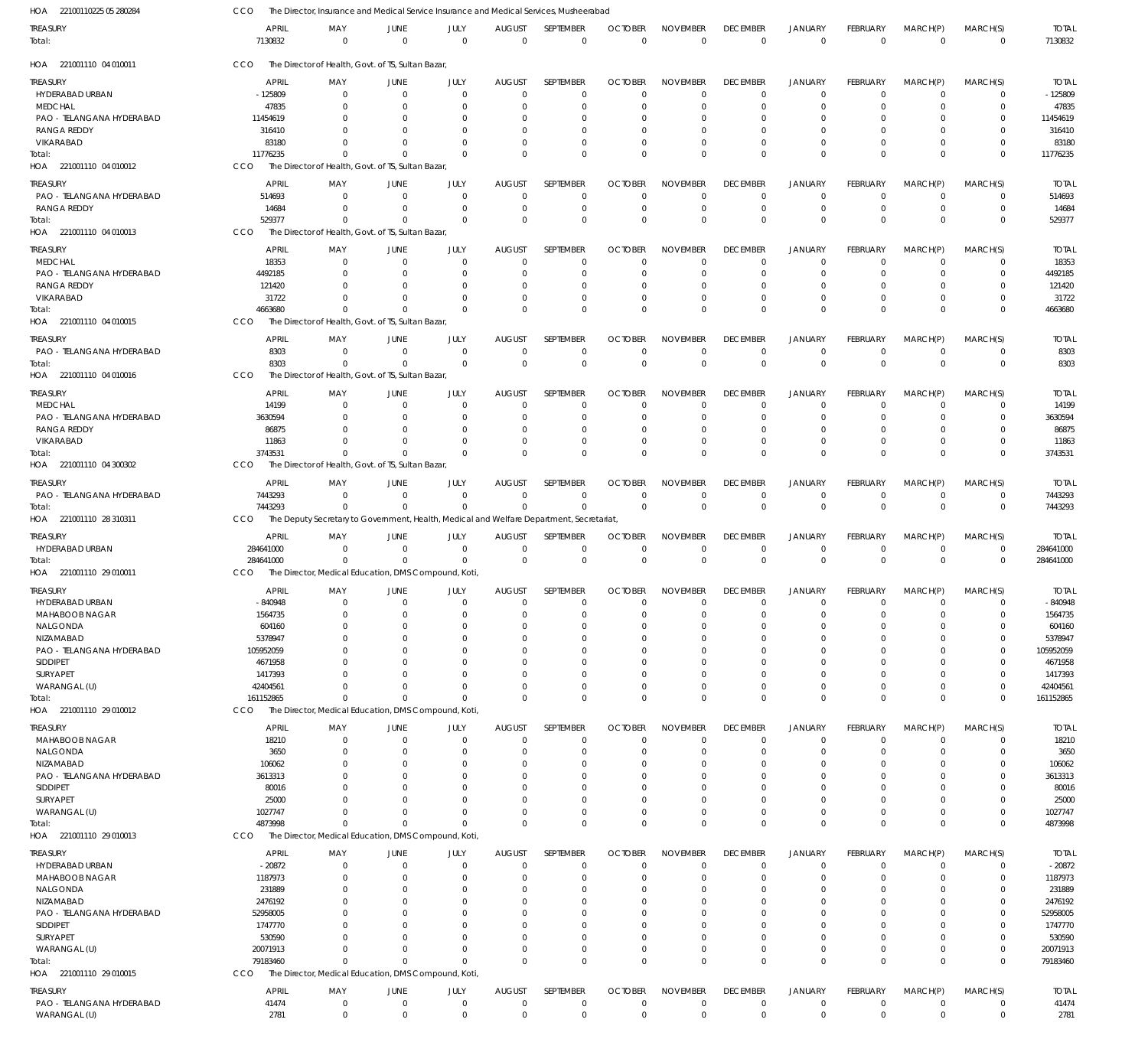| HOA 221001110 29 010015           | CCO          | The Director, Medical Education, DMS Compound, Koti |                        |                     |                              |                  |                |                 |                 |                |                 |               |               |                         |
|-----------------------------------|--------------|-----------------------------------------------------|------------------------|---------------------|------------------------------|------------------|----------------|-----------------|-----------------|----------------|-----------------|---------------|---------------|-------------------------|
| treasury                          | <b>APRIL</b> | MAY                                                 | JUNE                   | JULY                | <b>AUGUST</b>                | SEPTEMBER        | <b>OCTOBER</b> | <b>NOVEMBER</b> | <b>DECEMBER</b> | <b>JANUARY</b> | <b>FEBRUARY</b> | MARCH(P)      | MARCH(S)      | <b>TOTAL</b>            |
| Total:                            | 44255        | $\mathbf 0$                                         | $\overline{0}$         | $\mathbf 0$         | $\mathbf 0$                  | $\mathbf 0$      | $\overline{0}$ | $\mathbf 0$     | $\mathbf 0$     | $\overline{0}$ | $\mathbf 0$     | $\mathbf 0$   | $\mathbf 0$   | 44255                   |
| HOA 221001110 29 010016           | CCO          | The Director, Medical Education, DMS Compound, Koti |                        |                     |                              |                  |                |                 |                 |                |                 |               |               |                         |
| treasury                          | <b>APRIL</b> | MAY                                                 | JUNE                   | JULY                | <b>AUGUST</b>                | SEPTEMBER        | <b>OCTOBER</b> | <b>NOVEMBER</b> | <b>DECEMBER</b> | <b>JANUARY</b> | FEBRUARY        | MARCH(P)      | MARCH(S)      | <b>TOTAL</b>            |
| MAHABOOB NAGAR                    | 337614       | $\Omega$                                            | $\overline{0}$         | $\Omega$            | 0                            | $\mathbf 0$      | $\Omega$       | $\Omega$        | $^{\circ}$      | $\overline{0}$ | $\Omega$        | 0             | 0             | 337614                  |
| NALGONDA                          | 92375        |                                                     | $\Omega$               | 0                   | 0                            | $\mathbf 0$      |                |                 | 0               | 0              |                 | 0             | $\Omega$      | 92375                   |
| NIZAMABAD                         | 1184221      |                                                     | 0                      |                     | 0                            | $\Omega$         |                |                 | 0               | $\Omega$       |                 | 0             | $\Omega$      | 1184221                 |
| PAO - TELANGANA HYDERABAD         | 32960981     |                                                     |                        |                     | 0                            | $\Omega$         |                |                 | 0               | $\Omega$       |                 | 0             | $\Omega$      | 32960981                |
| SIDDIPET                          | 730230       |                                                     |                        |                     |                              |                  |                |                 |                 |                |                 |               |               | 730230                  |
| SURYAPET                          | 212020       |                                                     |                        |                     |                              | $\Omega$         |                |                 |                 | $\Omega$       |                 | 0             | $\Omega$      | 212020                  |
| WARANGAL (U)                      | 9523466      |                                                     |                        |                     | $\Omega$                     | $\Omega$         |                |                 | $\Omega$        | 0              |                 | 0             | $\Omega$      | 9523466                 |
| Total:                            | 45040907     | 0                                                   | $\Omega$               | 0                   | $\Omega$                     | $\Omega$         |                | $\Omega$        | $\Omega$        | $\Omega$       | $\Omega$        | $\Omega$      | $\Omega$      | 45040907                |
| HOA 221001110 29 010017           | CCO          | The Director, Medical Education, DMS Compound, Koti |                        |                     |                              |                  |                |                 |                 |                |                 |               |               |                         |
| treasury                          | <b>APRIL</b> | MAY                                                 | JUNE                   | JULY                | AUGUST                       | SEPTEMBER        | <b>OCTOBER</b> | <b>NOVEMBER</b> | <b>DECEMBER</b> | <b>JANUARY</b> | <b>FEBRUARY</b> | MARCH(P)      | MARCH(S)      | <b>TOTAL</b>            |
| PAO - TELANGANA HYDERABAD         | 683905       | $\Omega$                                            | $\Omega$               | $\Omega$            | 0                            | 0                | $\Omega$       |                 | $^{\circ}$      | - 0            | $\Omega$        | 0             | 0             | 683905                  |
| <b>SIDDIPET</b>                   | 47154        | 0                                                   | $\Omega$               | $\Omega$            | $\Omega$                     | 0                |                |                 | 0               | $\mathbf 0$    |                 | $\Omega$      | 0             | 47154                   |
| WARANGAL (U)                      | 302081       | <sup>0</sup>                                        | $\Omega$               | $\Omega$            | $\Omega$                     | $\mathbf 0$      | $\Omega$       |                 | $\Omega$        | $\mathbf 0$    | $\Omega$        | $\Omega$      | $\mathbf 0$   | 302081                  |
| Total:                            | 1033140      | $\Omega$                                            | $\Omega$               | $\Omega$            | $\Omega$                     | $\mathbf 0$      | $\Omega$       | $\Omega$        | $\mathbf 0$     | $\overline{0}$ | $\Omega$        | $\Omega$      | $\mathbf 0$   | 1033140                 |
| HOA 221001110 29 010018           | CCO          | The Director, Medical Education, DMS Compound, Koti |                        |                     |                              |                  |                |                 |                 |                |                 |               |               |                         |
| treasury                          | APRIL        | MAY                                                 | JUNE                   | JULY                | AUGUST                       | SEPTEMBER        | <b>OCTOBER</b> | <b>NOVEMBER</b> | <b>DECEMBER</b> | <b>JANUARY</b> | <b>FEBRUARY</b> | MARCH(P)      | MARCH(S)      | <b>TOTAL</b>            |
| NIZAMABAD                         | 63610        | $\Omega$                                            | $\Omega$               | $\Omega$            | 0                            | 0                | $\Omega$       | $\Omega$        | $^{\circ}$      | $\mathbf 0$    | 0               | 0             | 0             | 63610                   |
| PAO - TELANGANA HYDERABAD         | 886279       | 0                                                   | $\Omega$               | $\Omega$            | 0                            | $\mathbf 0$      | $\Omega$       | $\Omega$        | $\mathbf 0$     | $\mathbf 0$    | $\Omega$        | 0             | $\mathbf 0$   | 886279                  |
| Total:                            | 949889       | $\Omega$                                            | $\Omega$               | 0                   | $\Omega$                     | $\mathbf 0$      | $\Omega$       | $\Omega$        | $\mathbf 0$     | $\Omega$       | $\Omega$        | $\Omega$      | $\mathbf 0$   | 949889                  |
| HOA 221001110 29 110115           | CCO          | The Director, Medical Education, DMS Compound, Koti |                        |                     |                              |                  |                |                 |                 |                |                 |               |               |                         |
|                                   |              |                                                     |                        |                     |                              |                  |                |                 |                 |                |                 |               |               |                         |
| treasury                          | <b>APRIL</b> | MAY                                                 | JUNE                   | JULY                | <b>AUGUST</b>                | SEPTEMBER        | <b>OCTOBER</b> | <b>NOVEMBER</b> | <b>DECEMBER</b> | <b>JANUARY</b> | <b>FEBRUARY</b> | MARCH(P)      | MARCH(S)      | <b>TOTAL</b>            |
| ADILABAD                          | 9200         | $\Omega$                                            | $\Omega$               | $\Omega$            | 0                            | 0                | $\Omega$       |                 | $^{\circ}$      | $\mathbf 0$    | $\Omega$        | 0             | 0             | 9200                    |
| MAHABOOB NAGAR                    | 233507       | 0                                                   | $\Omega$               | 0                   | $\Omega$                     | 0                |                |                 | $\Omega$        | 0              |                 | $\Omega$      | 0             | 233507                  |
| NALGONDA                          | 158400       |                                                     | $\Omega$               | 0                   | $\Omega$                     | $\Omega$         |                |                 | $\Omega$        | $\Omega$       |                 | $\Omega$      | $\Omega$      | 158400                  |
| NIZAMABAD                         | 126091       |                                                     | $\Omega$               | 0                   | $\Omega$                     | 0                |                |                 | $\Omega$        | 0              |                 | $\Omega$      | 0             | 126091                  |
| <b>SIDDIPET</b>                   | 219878       |                                                     |                        | 0                   | $\Omega$                     | $\mathbf 0$      | $\Omega$       |                 | $\Omega$        | $\mathbf 0$    | $\Omega$        | $\Omega$      | $\mathbf 0$   | 219878                  |
| Total:                            | 747076       | $\Omega$                                            |                        | $\Omega$            | $\Omega$                     | $\mathbf 0$      | $\Omega$       | $\Omega$        | $\mathbf 0$     | $\Omega$       | $\Omega$        | $\Omega$      | $\mathbf 0$   | 747076                  |
| HOA 221001110 29 130131           | CCO          | The Director, Medical Education, DMS Compound, Koti |                        |                     |                              |                  |                |                 |                 |                |                 |               |               |                         |
| treasury                          | <b>APRIL</b> | MAY                                                 | JUNE                   | JULY                | AUGUST                       | <b>SEPTEMBER</b> | <b>OCTOBER</b> | <b>NOVEMBER</b> | <b>DECEMBER</b> | <b>JANUARY</b> | <b>FEBRUARY</b> | MARCH(P)      | MARCH(S)      | <b>TOTAL</b>            |
| PAO - TELANGANA HYDERABAD         | 466          | $\Omega$                                            | $\Omega$               | 0                   | 0                            | 0                | $\Omega$       | $\Omega$        | $\mathbf 0$     | $\mathbf 0$    | 0               | 0             | 0             | 466                     |
| WARANGAL (U)                      | $-51942$     | 0                                                   | $\Omega$               | 0                   | 0                            | $\mathbf 0$      | 0              | $\Omega$        | $\mathbf 0$     | $\mathbf 0$    | $\Omega$        | 0             | $\mathbf 0$   | $-51942$                |
| Total:                            | $-51476$     | <sup>0</sup>                                        |                        | 0                   | $\Omega$                     | $\mathbf 0$      | $\Omega$       | $\Omega$        | $\mathbf 0$     | $\Omega$       | $\Omega$        | $\Omega$      | $\mathbf 0$   | $-51476$                |
| HOA 221001110 29 130132           | CCO          | The Director, Medical Education, DMS Compound, Koti |                        |                     |                              |                  |                |                 |                 |                |                 |               |               |                         |
| treasury                          | APRIL        | MAY                                                 | JUNE                   | JULY                | AUGUST                       | SEPTEMBER        | <b>OCTOBER</b> | <b>NOVEMBER</b> | <b>DECEMBER</b> | <b>JANUARY</b> | <b>FEBRUARY</b> | MARCH(P)      | MARCH(S)      | <b>TOTAL</b>            |
| SURYAPE <sup>®</sup>              | 29200        | $\Omega$                                            | $\Omega$               | $\Omega$            | $\Omega$                     | 0                | $\Omega$       | $\Omega$        | $\overline{0}$  | $\overline{0}$ | $\Omega$        | 0             | 0             | 29200                   |
| Total:                            | 29200        | $\Omega$                                            | $\Omega$               | $\Omega$            | $\Omega$                     | $\mathbf 0$      | $\overline{0}$ | $\Omega$        | $\mathbf 0$     | $\overline{0}$ | $\Omega$        | $\Omega$      | $\mathbf 0$   | 29200                   |
| HOA 221001110 29 130133           | CCO          | The Director, Medical Education, DMS Compound, Koti |                        |                     |                              |                  |                |                 |                 |                |                 |               |               |                         |
|                                   |              |                                                     |                        |                     |                              |                  |                |                 |                 |                |                 |               |               |                         |
| treasury                          | <b>APRIL</b> | MAY                                                 | JUNE                   | JULY                | <b>AUGUST</b>                | <b>SEPTEMBER</b> | <b>OCTOBER</b> | <b>NOVEMBER</b> | <b>DECEMBER</b> | <b>JANUARY</b> | <b>FEBRUARY</b> | MARCH(P)      | MARCH(S)      | <b>TOTAL</b>            |
| PAO - TELANGANA HYDERABAD         | 2112802      | $\Omega$                                            | $\Omega$               | $\Omega$            | 0                            | 0                | $\Omega$       | $\Omega$        | $^{\circ}$      | 0              | 0               | 0             | 0             | 2112802                 |
| Total:<br>HOA 221001110 29 130135 | 2112802      | $\Omega$                                            | $\Omega$               | $\Omega$            | $\Omega$                     | $\mathbf 0$      | $\Omega$       | $\Omega$        | $\mathbf 0$     | $\Omega$       | $\Omega$        | $\Omega$      | $\mathbf 0$   | 2112802                 |
|                                   | CCO          | The Director, Medical Education, DMS Compound, Koti |                        |                     |                              |                  |                |                 |                 |                |                 |               |               |                         |
| TREASURY                          | APRIL        | MAY                                                 | JUNE                   | JULY                | <b>AUGUST</b>                | SEPTEMBER        | <b>OCTOBER</b> | <b>NOVEMBER</b> | <b>DECEMBER</b> | <b>JANUARY</b> | <b>FEBRUARY</b> | MARCH(P)      | MARCH(S)      | <b>TOTAL</b>            |
| NIZAMABAD                         | 1266936      | $\Omega$                                            | $\Omega$               | $\Omega$            | $\mathbf 0$                  | 0                | $\Omega$       | $\Omega$        | $\mathbf 0$     | $\mathbf 0$    | $\Omega$        | 0             | 0             | 1266936                 |
| PAO - TELANGANA HYDERABAD         | 1549083      | $\Omega$                                            | $\Omega$               | $\mathbf 0$         | 0                            | $\mathbf 0$      | $^{\circ}$     | $\mathbf 0$     | $\mathbf 0$     | $\mathbf 0$    | 0               | 0             | $\mathbf 0$   | 1549083                 |
| Total:                            | 2816019      | $\Omega$                                            | $\Omega$               | $\Omega$            | $\Omega$                     | $\mathbf 0$      | $\Omega$       | $\Omega$        | $\mathbf 0$     | $\overline{0}$ | $\Omega$        | $\Omega$      | $\mathbf 0$   | 2816019                 |
| HOA 221001110 29 140              | <b>CCO</b>   | The Director, Medical Education, DMS Compound, Koti |                        |                     |                              |                  |                |                 |                 |                |                 |               |               |                         |
| treasury                          | APRIL        | MAY                                                 | JUNE                   | JULY                | <b>AUGUST</b>                | <b>SEPTEMBER</b> | <b>OCTOBER</b> | <b>NOVEMBER</b> | <b>DECEMBER</b> | <b>JANUARY</b> | <b>FEBRUARY</b> | MARCH(P)      | MARCH(S)      | <b>TOTAL</b>            |
| NIZAMABAD                         | 4522000      | $\Omega$                                            | $\overline{0}$         | 0                   | 0                            | $\mathbf 0$      | 0              | 0               | 0               | $\mathbf 0$    | 0               | 0             | 0             | 4522000                 |
| Total:                            | 4522000      | $\Omega$                                            | $\Omega$               | $\mathbf 0$         | $\mathbf 0$                  | $\mathbf 0$      | $\mathbf 0$    | $\mathbf 0$     | $\mathbb O$     | $\overline{0}$ | $\mathbf 0$     | $\mathbf 0$   | $\mathbf 0$   | 4522000                 |
| HOA 221001110 29 300301           | CCO          | The Director, Medical Education, DMS Compound, Koti |                        |                     |                              |                  |                |                 |                 |                |                 |               |               |                         |
|                                   | <b>APRIL</b> |                                                     |                        |                     |                              | SEPTEMBER        | <b>OCTOBER</b> | <b>NOVEMBER</b> | <b>DECEMBER</b> | <b>JANUARY</b> | <b>FEBRUARY</b> |               |               |                         |
| Treasury<br>NIZAMABAD             | 1653032      | MAY<br>0                                            | JUNE<br>$\overline{0}$ | JULY<br>$\mathbf 0$ | <b>AUGUST</b><br>$\mathbf 0$ | 0                | $\Omega$       | $\Omega$        | $\mathbf 0$     | $\overline{0}$ | $\Omega$        | MARCH(P)<br>0 | MARCH(S)<br>0 | <b>TOTAL</b><br>1653032 |
| PAO - TELANGANA HYDERABAD         | 3016560      | $\Omega$                                            | $\Omega$               | 0                   | 0                            | $\mathbf 0$      | $^{\circ}$     | $\Omega$        | $\mathbf 0$     | $\overline{0}$ | $\Omega$        | 0             | $\mathbf 0$   | 3016560                 |
|                                   | 159018       | 0                                                   | $\Omega$               | 0                   | 0                            | $\mathbf 0$      | $\Omega$       | $\Omega$        | $\mathbf 0$     | $\mathbf 0$    | 0               | 0             | 0             | 159018                  |
| WARANGAL (U)<br>Total:            | 4828610      | $\Omega$                                            | $\Omega$               | $\Omega$            | $\Omega$                     | $\mathbf 0$      | $\Omega$       | $\Omega$        | $\Omega$        | $\overline{0}$ | $\Omega$        | $\Omega$      | $\mathbf 0$   | 4828610                 |
| HOA 221001110 29 300302           | <b>CCO</b>   | The Director, Medical Education, DMS Compound, Koti |                        |                     |                              |                  |                |                 |                 |                |                 |               |               |                         |
|                                   |              |                                                     |                        |                     |                              |                  |                |                 |                 |                |                 |               |               |                         |
| Treasury                          | <b>APRIL</b> | MAY                                                 | JUNE                   | JULY                | <b>AUGUST</b>                | SEPTEMBER        | <b>OCTOBER</b> | <b>NOVEMBER</b> | <b>DECEMBER</b> | <b>JANUARY</b> | <b>FEBRUARY</b> | MARCH(P)      | MARCH(S)      | <b>TOTAL</b>            |
| MAHABOOB NAGAR                    | 12488355     | 0                                                   | $\overline{0}$         | $\mathbf 0$         | 0                            | 0                | $\Omega$       | $\Omega$        | $\mathbf 0$     | $\overline{0}$ | 0               | 0             | 0             | 12488355                |
| NALGONDA                          | 1069625      | 0                                                   | $\Omega$               | 0                   | $\Omega$                     | $\mathbf 0$      | $\Omega$       | $\Omega$        | $\mathbf 0$     | 0              |                 | 0             | 0             | 1069625                 |
| NIZAMABAD                         | 14102782     |                                                     | $\Omega$               |                     | 0                            | $\Omega$         | $\Omega$       |                 | $\Omega$        | 0              |                 | 0             | $\Omega$      | 14102782                |
| PAO - TELANGANA HYDERABAD         | 45527876     |                                                     |                        |                     | 0                            | $\Omega$         |                |                 | $\Omega$        | $\Omega$       |                 | $\Omega$      | $\Omega$      | 45527876                |
| <b>SIDDIPET</b>                   | 861811       |                                                     |                        |                     | 0                            | $\Omega$         |                |                 | 0               | 0              |                 | $\Omega$      |               | 861811                  |
| SURYAPET                          | 1643663      |                                                     |                        |                     | $\Omega$                     | $\Omega$         | $\Omega$       |                 | $\Omega$        | $\Omega$       |                 | $\Omega$      | $\Omega$      | 1643663                 |
| WARANGAL (U)                      | 10842805     |                                                     | $\Omega$               | 0                   | $\Omega$                     | $\mathbf 0$      | $\Omega$       | $\Omega$        | 0               | $\mathbf 0$    | 0               | 0             | 0             | 10842805                |
| Total:                            | 86536917     | $\Omega$                                            | $\Omega$               | $\Omega$            | $\Omega$                     | $\Omega$         |                | $\Omega$        | $\mathbf 0$     | $\overline{0}$ | $\Omega$        | $\Omega$      | $\Omega$      | 86536917                |
| HOA 221001110 29 310318           | CCO          | The Director, Medical Education, DMS Compound, Koti |                        |                     |                              |                  |                |                 |                 |                |                 |               |               |                         |
| treasury                          | <b>APRIL</b> | MAY                                                 | JUNE                   | JULY                | <b>AUGUST</b>                | SEPTEMBER        | <b>OCTOBER</b> | <b>NOVEMBER</b> | <b>DECEMBER</b> | JANUARY        | FEBRUARY        | MARCH(P)      | MARCH(S)      | <b>TOTAL</b>            |
| PAO - TELANGANA HYDERABAD         | 20000        | $\mathbf{0}$                                        | $\overline{0}$         | $\mathbf 0$         | 0                            | 0                | $\Omega$       | $\Omega$        | $\overline{0}$  | $\overline{0}$ | 0               | 0             | 0             | 20000                   |
| WARANGAL (U)                      | 20000        | $\mathbf{0}$                                        | $\overline{0}$         | $\mathbf 0$         | 0                            | $\mathbf 0$      | 0              | $\mathbf 0$     | $\mathbf 0$     | $\mathbf 0$    | $\mathbf 0$     | 0             | $\mathbf 0$   | 20000                   |
| Total:                            | 40000        | $\mathbf 0$                                         | $\overline{0}$         | $\mathbf 0$         | $\mathbf 0$                  | $\mathbf 0$      | $^{\circ}$     | $\mathbf 0$     | $\mathbf 0$     | $\overline{0}$ | $\mathbf 0$     | $\mathbf 0$   | $\mathbf 0$   | 40000                   |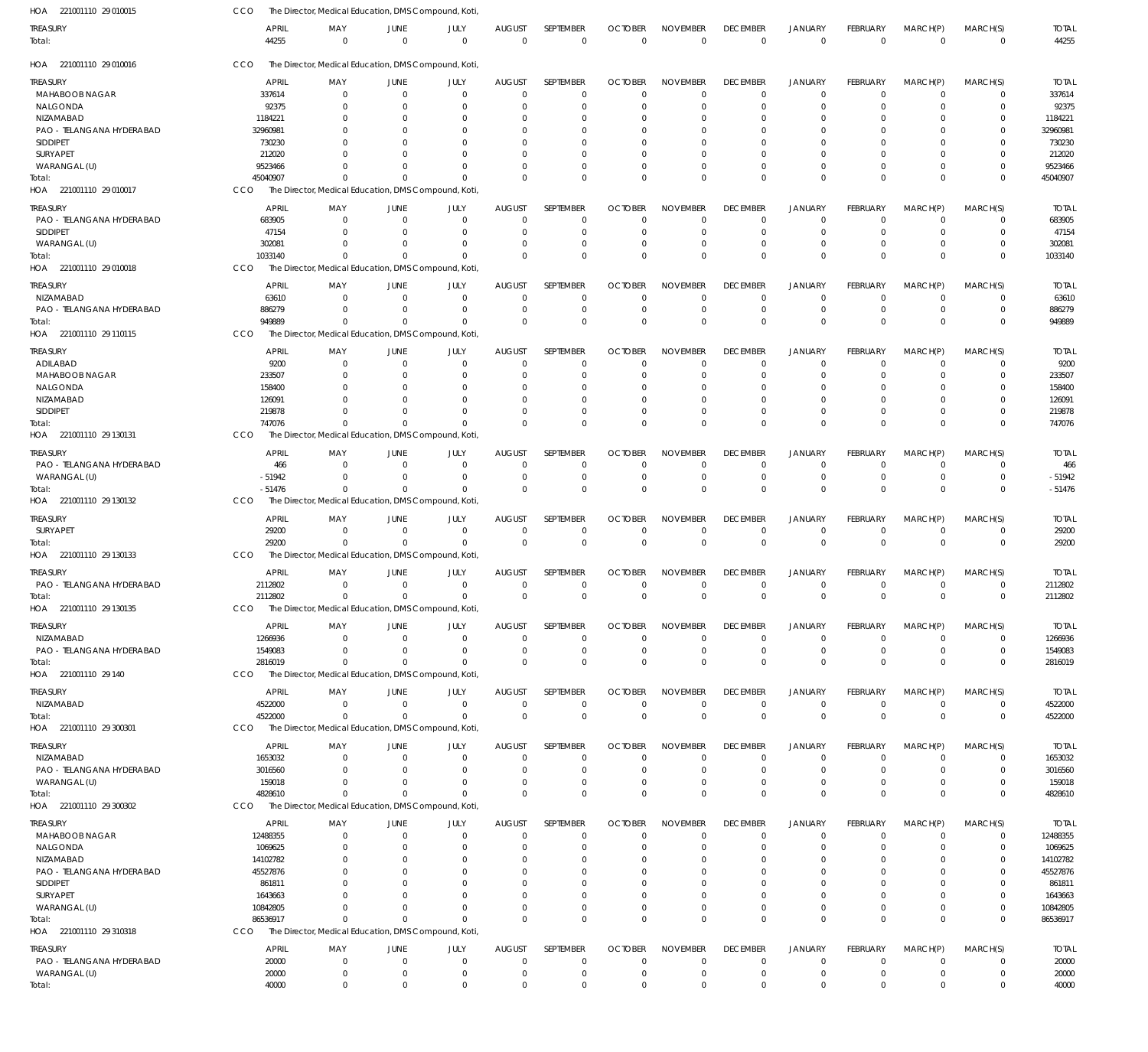| HOA 221001110 40 010011        | CCO                     | The Director, Medical Education, DMS Compound, Koti                                    |                            |                      |                               |                          |                            |                             |                                   |                                  |                            |                            |                         |                         |
|--------------------------------|-------------------------|----------------------------------------------------------------------------------------|----------------------------|----------------------|-------------------------------|--------------------------|----------------------------|-----------------------------|-----------------------------------|----------------------------------|----------------------------|----------------------------|-------------------------|-------------------------|
| TREASURY                       | <b>APRIL</b>            | MAY                                                                                    | JUNE                       | JULY                 | <b>AUGUST</b>                 | SEPTEMBER                | <b>OCTOBER</b>             | <b>NOVEMBER</b>             | <b>DECEMBER</b>                   | <b>JANUARY</b>                   | FEBRUARY                   | MARCH(P)                   | MARCH(S)                | <b>TOTAL</b>            |
| ADILABAD                       | 10934955                | $\Omega$                                                                               | $\overline{0}$             | $\mathbf 0$          | $\mathbf{0}$                  | $\mathbf 0$              | $\Omega$                   | $\mathbf 0$                 | $\mathbf 0$                       | $\mathbf 0$                      | $\overline{0}$             | $\overline{0}$             | $\mathbf 0$             | 10934955                |
| Total:                         | 10934955                | $\Omega$                                                                               | $\Omega$                   | $\mathbf 0$          | $\mathbf 0$                   | $\mathbf{0}$             | $\overline{0}$             | $\Omega$                    | $\mathbb O$                       | $\mathbf 0$                      | $\Omega$                   | $\Omega$                   | $\mathbf 0$             | 10934955                |
| HOA 221001110 40 010012        | CCO                     | The Director, Medical Education, DMS Compound, Koti,                                   |                            |                      |                               |                          |                            |                             |                                   |                                  |                            |                            |                         |                         |
| <b>TREASURY</b>                | <b>APRIL</b>            | MAY                                                                                    | <b>JUNE</b>                | JULY                 | <b>AUGUST</b>                 | SEPTEMBER                | <b>OCTOBER</b>             | <b>NOVEMBER</b>             | <b>DECEMBER</b>                   | <b>JANUARY</b>                   | FEBRUARY                   | MARCH(P)                   | MARCH(S)                | <b>TOTAL</b>            |
| ADILABAD                       | 91613                   | $\mathbf 0$                                                                            | $\overline{0}$             | $\mathbf 0$          | $\mathbf{0}$                  | $\mathbf 0$              | $\Omega$                   | $\Omega$                    | $\mathbf 0$                       | $\overline{0}$                   | $\overline{0}$             | $\overline{0}$             | $\mathbf 0$             | 91613                   |
| Total:                         | 91613                   | $\Omega$                                                                               | $\Omega$                   | $\mathbf 0$          | $\Omega$                      | $\mathbf 0$              | $\Omega$                   | $\Omega$                    | $\mathbf 0$                       | $\mathbf 0$                      | $\Omega$                   | $\Omega$                   | $\mathbf 0$             | 91613                   |
| HOA 221001110 40 010013        | CCO                     | The Director, Medical Education, DMS Compound, Koti                                    |                            |                      |                               |                          |                            |                             |                                   |                                  |                            |                            |                         |                         |
| <b>TREASURY</b>                | <b>APRIL</b>            | MAY                                                                                    | <b>JUNE</b>                | JULY                 | <b>AUGUST</b>                 | SEPTEMBER                | <b>OCTOBER</b>             | <b>NOVEMBER</b>             | <b>DECEMBER</b>                   | <b>JANUARY</b>                   | FEBRUARY                   | MARCH(P)                   | MARCH(S)                | <b>TOTAL</b>            |
| ADILABAD                       | 4181040                 | $\Omega$                                                                               | $\mathbf 0$                | $\mathbf 0$          | $\Omega$                      | $\mathbf 0$              | $\Omega$                   | $\mathbf 0$                 | $\mathbf 0$                       | $\mathbf 0$                      | $\overline{0}$             | $\Omega$                   | $\mathbf 0$             | 4181040                 |
| Total:                         | 4181040                 | $\Omega$                                                                               | $\Omega$                   | $\mathbf 0$          | $\Omega$                      | $\mathbf 0$              | $\Omega$                   | $\mathbf 0$                 | $\mathbf 0$                       | $\mathbf 0$                      | $\Omega$                   | $\Omega$                   | $\mathbf 0$             | 4181040                 |
| HOA 221001110 40 010016        | CCO                     | The Director, Medical Education, DMS Compound, Koti                                    |                            |                      |                               |                          |                            |                             |                                   |                                  |                            |                            |                         |                         |
| <b>TREASURY</b>                | <b>APRIL</b>            | MAY                                                                                    | <b>JUNE</b>                | JULY                 | <b>AUGUST</b>                 | <b>SEPTEMBER</b>         | <b>OCTOBER</b>             | <b>NOVEMBER</b>             | <b>DECEMBER</b>                   | <b>JANUARY</b>                   | FEBRUARY                   | MARCH(P)                   | MARCH(S)                | <b>TOTAL</b>            |
| ADILABAD                       | 1894861                 | $\mathbf 0$                                                                            | $\overline{0}$             | $\mathbf{0}$         | $\mathbf{0}$                  | $\mathbf 0$              | $\Omega$                   | $\mathbf 0$                 | $\overline{0}$                    | $\overline{0}$                   | $\overline{0}$             | $\overline{0}$             | $\mathbf 0$             | 1894861                 |
| Total:                         | 1894861                 | $\mathbf 0$                                                                            | $\mathbf 0$                | $\mathbf 0$          | $\Omega$                      | $\mathbf 0$              | $\Omega$                   | $\overline{0}$              | $\mathbf 0$                       | $\overline{0}$                   | $\mathbf 0$                | $\Omega$                   | $\mathbf 0$             | 1894861                 |
| HOA 221001110 40 300302        | CCO                     | The Director, Medical Education, DMS Compound, Koti,                                   |                            |                      |                               |                          |                            |                             |                                   |                                  |                            |                            |                         |                         |
| <b>TREASURY</b>                | <b>APRIL</b>            | MAY                                                                                    | <b>JUNE</b>                | JULY                 | <b>AUGUST</b>                 | SEPTEMBER                | <b>OCTOBER</b>             | <b>NOVEMBER</b>             | <b>DECEMBER</b>                   | <b>JANUARY</b>                   | FEBRUARY                   | MARCH(P)                   | MARCH(S)                | <b>TOTAL</b>            |
| ADILABAD                       | 3690283                 | $\mathbf 0$                                                                            | $\overline{0}$             | $\mathbf 0$          | $\Omega$                      | $\mathbf 0$              | $\Omega$                   | $\Omega$                    | $\mathbf 0$                       | $\mathbf 0$                      | $\overline{0}$             | $\overline{0}$             | $\mathbf 0$             | 3690283                 |
| Total:                         | 3690283                 | $\Omega$                                                                               | $\Omega$                   | $\mathbf 0$          | $\Omega$                      | $\Omega$                 | $\Omega$                   | $\Omega$                    | $\mathbf 0$                       | $\mathbf 0$                      | $\Omega$                   | $\Omega$                   | $\mathbf 0$             | 3690283                 |
| HOA 221001110 43 130131        | CCO                     | The Director, Medical Education, DMS Compound, Koti                                    |                            |                      |                               |                          |                            |                             |                                   |                                  |                            |                            |                         |                         |
| <b>TREASURY</b>                | <b>APRIL</b>            | MAY                                                                                    | <b>JUNE</b>                | JULY                 | <b>AUGUST</b>                 | SEPTEMBER                | <b>OCTOBER</b>             | <b>NOVEMBER</b>             | <b>DECEMBER</b>                   | <b>JANUARY</b>                   | FEBRUARY                   | MARCH(P)                   | MARCH(S)                | <b>TOTAL</b>            |
| RANGA REDDY                    | 19828                   | $\mathbf 0$                                                                            | $\mathbf 0$                | $\mathbf 0$          | $\Omega$                      | $\mathbf 0$              | $\Omega$                   | $\mathbf 0$                 | $\mathbf 0$                       | $\mathbf 0$                      | $\overline{0}$             | $\overline{0}$             | $\mathbf 0$             | 19828                   |
| Total:                         | 19828                   | $\Omega$                                                                               | $\overline{0}$             | $\mathbf 0$          | $\Omega$                      | $\mathbf 0$              | $\Omega$                   | $\overline{0}$              | $\mathbf 0$                       | $\mathbf 0$                      | $\Omega$                   | $\Omega$                   | $\mathbf 0$             | 19828                   |
| HOA 221001110 43 130132        | CCO                     | The Director, Medical Education, DMS Compound, Koti                                    |                            |                      |                               |                          |                            |                             |                                   |                                  |                            |                            |                         |                         |
| <b>TREASURY</b>                | <b>APRIL</b>            | MAY                                                                                    | <b>JUNE</b>                | JULY                 | <b>AUGUST</b>                 | SEPTEMBER                | <b>OCTOBER</b>             | <b>NOVEMBER</b>             | <b>DECEMBER</b>                   | <b>JANUARY</b>                   | FEBRUARY                   | MARCH(P)                   | MARCH(S)                | <b>TOTAL</b>            |
| RANGA REDDY                    | 331456                  | $\Omega$                                                                               | $^{\circ}$                 | $\mathbf 0$          | $\mathbf{0}$                  | $\mathbf 0$              | $\Omega$                   | $\mathbf 0$                 | $\mathbf 0$                       | $\mathbf 0$                      | $\overline{0}$             | $\overline{0}$             | $\mathbf 0$             | 331456                  |
| Total:                         | 331456                  | $\Omega$                                                                               | $\Omega$                   | $\mathbf 0$          | $\Omega$                      | $\mathbf 0$              | $\Omega$                   | $\Omega$                    | $\mathbf 0$                       | $\mathbf 0$                      | $\Omega$                   | $\Omega$                   | $\mathbf 0$             | 331456                  |
| HOA 221001110 43 240           | CCO                     | The Director, Medical Education, DMS Compound, Koti                                    |                            |                      |                               |                          |                            |                             |                                   |                                  |                            |                            |                         |                         |
| <b>TREASURY</b>                | <b>APRIL</b>            | MAY                                                                                    | <b>JUNE</b>                | JULY                 | <b>AUGUST</b>                 | SEPTEMBER                | <b>OCTOBER</b>             | <b>NOVEMBER</b>             | <b>DECEMBER</b>                   | <b>JANUARY</b>                   | FEBRUARY                   | MARCH(P)                   | MARCH(S)                | <b>TOTAL</b>            |
| RANGA REDDY                    | 2831                    | $\mathbf 0$                                                                            | $\overline{0}$             | $\mathbf{0}$         | $\Omega$                      | $\mathbf 0$              | $\Omega$                   | $\Omega$                    | $\overline{0}$                    | $\overline{0}$                   | $\overline{0}$             | $\overline{0}$             | $\mathbf 0$             | 2831                    |
| Total:                         | 2831                    | $\mathbf 0$                                                                            | $\overline{0}$             | $\mathbf 0$          | $\Omega$                      | $\Omega$                 | $\Omega$                   | $\overline{0}$              | $\mathbf 0$                       | $\mathbf 0$                      | $\mathbf 0$                | $\Omega$                   | $\mathbf 0$             | 2831                    |
| HOA 221001110 43 300301        | CCO                     | The Director, Medical Education, DMS Compound, Koti                                    |                            |                      |                               |                          |                            |                             |                                   |                                  |                            |                            |                         |                         |
| <b>TREASURY</b>                | <b>APRIL</b>            | MAY                                                                                    | JUNE                       | JULY                 | <b>AUGUST</b>                 | SEPTEMBER                | <b>OCTOBER</b>             | <b>NOVEMBER</b>             | <b>DECEMBER</b>                   | <b>JANUARY</b>                   | FEBRUARY                   | MARCH(P)                   | MARCH(S)                | <b>TOTAL</b>            |
| RANGA REDDY                    | 11019727                | $\mathbf 0$                                                                            | $\overline{0}$             | $\mathbf 0$          | $\mathbf 0$                   | $\mathbf 0$              | $\Omega$                   | $\mathbf 0$                 | $\mathbf 0$                       | $\mathbf 0$                      | $\overline{0}$             | $\mathbf 0$                | $\mathbf 0$             | 11019727                |
| Total:                         | 11019727                | $\Omega$                                                                               | $\mathbf 0$                | $\mathbf 0$          | $\Omega$                      | $\mathbf{0}$             | $\Omega$                   | $\Omega$                    | $\mathbf{0}$                      | $\overline{0}$                   | $\Omega$                   | $\Omega$                   | $\mathbf 0$             | 11019727                |
| HOA 221001110 43 300302        | CCO                     | The Director, Medical Education, DMS Compound, Koti,                                   |                            |                      |                               |                          |                            |                             |                                   |                                  |                            |                            |                         |                         |
|                                |                         |                                                                                        |                            |                      |                               |                          |                            |                             |                                   |                                  |                            |                            |                         |                         |
| <b>TREASURY</b><br>RANGA REDDY | <b>APRIL</b><br>4533637 | MAY<br>$\mathbf 0$                                                                     | <b>JUNE</b><br>$\mathbf 0$ | JULY<br>$\mathbf 0$  | <b>AUGUST</b><br>$\mathbf{0}$ | SEPTEMBER<br>$\mathbf 0$ | <b>OCTOBER</b><br>$\Omega$ | <b>NOVEMBER</b><br>$\Omega$ | <b>DECEMBER</b><br>$\mathbf 0$    | <b>JANUARY</b><br>$\mathbf 0$    | FEBRUARY<br>$\overline{0}$ | MARCH(P)<br>$\overline{0}$ | MARCH(S)<br>$\mathbf 0$ | <b>TOTAL</b><br>4533637 |
| Total:                         | 4533637                 | $\mathbf 0$                                                                            | $\overline{0}$             | $\mathbf 0$          | $\Omega$                      | $\mathbf 0$              | $\Omega$                   | $\Omega$                    | $\mathbf 0$                       | $\mathbf 0$                      | $\Omega$                   | $\Omega$                   | $\mathbf 0$             | 4533637                 |
| HOA 22100111025 29 230         | CCO                     | The Director, Medical Education, DMS Compound, Koti                                    |                            |                      |                               |                          |                            |                             |                                   |                                  |                            |                            |                         |                         |
|                                |                         |                                                                                        |                            |                      |                               |                          |                            |                             |                                   |                                  |                            |                            |                         |                         |
| <b>TREASURY</b><br>NIZAMABAD   | <b>APRIL</b><br>469375  | MAY<br>$\Omega$                                                                        | <b>JUNE</b><br>$^{\circ}$  | JULY<br>$\mathbf{0}$ | <b>AUGUST</b><br>$\Omega$     | SEPTEMBER<br>0           | <b>OCTOBER</b><br>$\Omega$ | <b>NOVEMBER</b><br>$\Omega$ | <b>DECEMBER</b><br>$\overline{0}$ | <b>JANUARY</b><br>$\overline{0}$ | FEBRUARY<br>$\overline{0}$ | MARCH(P)<br>$\overline{0}$ | MARCH(S)<br>$\mathbf 0$ | <b>TOTAL</b><br>469375  |
| PAO - TELANGANA HYDERABAD      | 12958720                | $\Omega$                                                                               | $\Omega$                   | $\mathbf{0}$         | $\Omega$                      | $\Omega$                 | $\Omega$                   | $\Omega$                    | $\mathbf 0$                       | $\overline{0}$                   | $\Omega$                   | $\Omega$                   | $\mathbf 0$             | 12958720                |
| WARANGAL (U)                   | 2921594                 | $\mathbf 0$                                                                            | $\mathbf 0$                | $\mathbf 0$          | $\mathbf 0$                   | $\mathbf 0$              |                            | $\mathbf 0$                 | $\mathbf 0$                       | 0                                | 0                          | $\Omega$                   |                         | 2921594                 |
| Total:                         | 16349689                | $\mathbf 0$                                                                            | $^{\circ}$                 | $\mathbf 0$          | $\mathbf 0$                   | $\Omega$                 | $\Omega$                   | $\mathbf 0$                 | $\mathbf 0$                       | $\mathbf 0$                      | $\Omega$                   | $\mathbf 0$                | $\mathbf 0$             | 16349689                |
| HOA 22100111025 29 340         | <b>CCO</b>              | The Director, Medical Education, DMS Compound, Koti                                    |                            |                      |                               |                          |                            |                             |                                   |                                  |                            |                            |                         |                         |
| <b>TREASURY</b>                | <b>APRIL</b>            | MAY                                                                                    | JUNE                       | JULY                 | <b>AUGUST</b>                 | SEPTEMBER                | <b>OCTOBER</b>             | <b>NOVEMBER</b>             | <b>DECEMBER</b>                   | <b>JANUARY</b>                   | FEBRUARY                   | MARCH(P)                   | MARCH(S)                | <b>TOTAL</b>            |
| ADILABAD                       | 1280861                 | $\mathbf 0$                                                                            | 0                          | 0                    | 0                             | $\mathbf 0$              | $\Omega$                   | $^{\circ}$                  | $\mathbf 0$                       | $\overline{0}$                   | 0                          | $^{\circ}$                 | 0                       | 1280861                 |
| NIZAMABAD                      | 1919722                 | $\Omega$                                                                               | $\Omega$                   | $\Omega$             | $\Omega$                      | $\mathbf 0$              | $\Omega$                   | $\Omega$                    | $\overline{0}$                    | $\Omega$                         | $\Omega$                   | $\Omega$                   | $\mathbf 0$             | 1919722                 |
| PAO - TELANGANA HYDERABAD      | 3283116                 | 0                                                                                      | -0                         | $\Omega$             | $\Omega$                      | 0                        |                            | $\Omega$                    | 0                                 | $\Omega$                         |                            | $\Omega$                   | 0                       | 3283116                 |
| WARANGAL (U)                   | 195890                  | 0                                                                                      | $\Omega$                   | $\mathbf 0$          | $\Omega$                      | $\Omega$                 |                            | $\Omega$                    | $\mathbf 0$                       | $\mathbf 0$                      | $\Omega$                   | $\mathbf 0$                | 0                       | 195890                  |
| Total:                         | 6679589                 | $\Omega$                                                                               | $\Omega$                   | $\Omega$             | $\Omega$                      | $\Omega$                 | $\Omega$                   | $\Omega$                    | $\mathbf 0$                       | $\Omega$                         | $\Omega$                   | $\Omega$                   | $\mathbf 0$             | 6679589                 |
| HOA 22100111025 29 500503      | <b>CCO</b>              | The Director, Medical Education, DMS Compound, Koti                                    |                            |                      |                               |                          |                            |                             |                                   |                                  |                            |                            |                         |                         |
| TREASURY                       | <b>APRIL</b>            | MAY                                                                                    | <b>JUNE</b>                | JULY                 | <b>AUGUST</b>                 | SEPTEMBER                | <b>OCTOBER</b>             | <b>NOVEMBER</b>             | <b>DECEMBER</b>                   | <b>JANUARY</b>                   | FEBRUARY                   | MARCH(P)                   | MARCH(S)                | <b>TOTAL</b>            |
| NIZAMABAD                      | 1090025                 | $\mathbf 0$                                                                            | $^{\circ}$                 | $^{\circ}$           | $\Omega$                      | $\mathbf 0$              | $\Omega$                   | $\Omega$                    | $\mathbf 0$                       | $\mathbf 0$                      | $\overline{0}$             | $\Omega$                   | $\mathbf 0$             | 1090025                 |
| PAO - TELANGANA HYDERABAD      | 901737                  | $\mathbf 0$                                                                            | $\Omega$                   | $\mathbf{0}$         | $\Omega$                      | $\mathbf 0$              | $\Omega$                   | $\mathbf 0$                 | $\mathbf 0$                       | $\overline{0}$                   | $\mathbf 0$                | $\mathbf 0$                | $\mathbf 0$             | 901737                  |
| Total:                         | 1991762                 | $\Omega$                                                                               | $\Omega$                   | $\mathbf 0$          | $\Omega$                      | $\Omega$                 | $\Omega$                   | $\Omega$                    | $\mathbf 0$                       | $\mathbf 0$                      | $\Omega$                   | $\Omega$                   | $\mathbf 0$             | 1991762                 |
| HOA 22100111025 29 520522      | <b>CCO</b>              | The Director, Medical Education, DMS Compound, Koti                                    |                            |                      |                               |                          |                            |                             |                                   |                                  |                            |                            |                         |                         |
| TREASURY                       | <b>APRIL</b>            | MAY                                                                                    | <b>JUNE</b>                | JULY                 | <b>AUGUST</b>                 | SEPTEMBER                | <b>OCTOBER</b>             | <b>NOVEMBER</b>             | <b>DECEMBER</b>                   | <b>JANUARY</b>                   | FEBRUARY                   | MARCH(P)                   | MARCH(S)                | <b>TOTAL</b>            |
| ADILABAD                       | 2487022                 | $\mathbf 0$                                                                            | $\mathbf 0$                | $\mathbf{0}$         | $\Omega$                      | $\mathbf 0$              | $\Omega$                   | $^{\circ}$                  | $\overline{0}$                    | $\overline{0}$                   | $\overline{0}$             | $\mathbf 0$                | 0                       | 2487022                 |
| PAO - TELANGANA HYDERABAD      | 745760                  | $\mathbf 0$                                                                            | $\Omega$                   | $\mathbf{0}$         | $\Omega$                      | $\mathbf 0$              | -0                         | $\mathbf 0$                 | $\mathbf 0$                       | $\overline{0}$                   | $\mathbf 0$                | $\mathbf 0$                | $\mathbf 0$             | 745760                  |
| Total:                         | 3232782                 | $\mathbf 0$                                                                            | 0                          | $\mathbf 0$          | $\Omega$                      | $\Omega$                 | $\Omega$                   | $\Omega$                    | $\mathbf 0$                       | $\overline{0}$                   | $\Omega$                   | $\Omega$                   | $\mathbf 0$             | 3232782                 |
| HOA 22100111025 43 500503      | CCO                     | The Director, Medical Education, DMS Compound, Koti                                    |                            |                      |                               |                          |                            |                             |                                   |                                  |                            |                            |                         |                         |
| <b>TREASURY</b>                | <b>APRIL</b>            | MAY                                                                                    | <b>JUNE</b>                | JULY                 | <b>AUGUST</b>                 | SEPTEMBER                | <b>OCTOBER</b>             | <b>NOVEMBER</b>             | <b>DECEMBER</b>                   | <b>JANUARY</b>                   | FEBRUARY                   | MARCH(P)                   | MARCH(S)                | <b>TOTAL</b>            |
| RANGA REDDY                    | 148800                  | $\mathbf 0$                                                                            | $^{\circ}$                 | $\mathbf 0$          | $\mathbf 0$                   | $\mathbf 0$              | $\Omega$                   | $\mathbf 0$                 | $\mathbf 0$                       | $\mathbf 0$                      | $\overline{0}$             | $\mathbf 0$                | $\mathbf 0$             | 148800                  |
| Total:                         | 148800                  | $\Omega$                                                                               | $^{\circ}$                 | $\mathbf 0$          | $\Omega$                      | $\Omega$                 | $\Omega$                   | $\Omega$                    | $\mathbf 0$                       | $\mathbf 0$                      | $\Omega$                   | $\Omega$                   | $\mathbf 0$             | 148800                  |
| HOA 221002001 01 010011        | CCO                     | The Commissioner, O/o The Commissioner, Dept of AYUSH 5th Floor, APGLI Building, Abids |                            |                      |                               |                          |                            |                             |                                   |                                  |                            |                            |                         |                         |
| TREASURY                       | APRIL                   | MAY                                                                                    | JUNE                       | JULY                 | AUGUST                        | SEPTEMBER                | <b>OCTOBER</b>             | <b>NOVEMBER</b>             | <b>DECEMBER</b>                   | <b>JANUARY</b>                   | <b>FEBRUARY</b>            | MARCH(P)                   | MARCH(S)                | <b>TOTAL</b>            |
| PAO - TELANGANA HYDERABAD      | 1513405                 | $\mathbf 0$                                                                            | $\overline{0}$             | $\mathbf 0$          | $\mathbf 0$                   | $\mathbf 0$              | $\Omega$                   | $\mathbf 0$                 | $\mathbf 0$                       | $\mathbf 0$                      | $\overline{0}$             | $\overline{0}$             | $\mathbf 0$             | 1513405                 |
| Total:                         | 1513405                 | $\Omega$                                                                               | $\Omega$                   | $\mathbf 0$          | $\Omega$                      | $\mathbf 0$              | $\Omega$                   | $\overline{0}$              | $\mathbf 0$                       | $\mathbf 0$                      | $\mathbf 0$                | $\overline{0}$             | $\mathbf 0$             | 1513405                 |
| HOA 221002001 01 010012        | <b>CCO</b>              | The Commissioner, Olo The Commissioner, Dept of AYUSH 5th Floor, APGLI Building, Abids |                            |                      |                               |                          |                            |                             |                                   |                                  |                            |                            |                         |                         |
| TREASURY                       | APRIL                   | MAY                                                                                    | JUNE                       | JULY                 | <b>AUGUST</b>                 | SEPTEMBER                | <b>OCTOBER</b>             | <b>NOVEMBER</b>             | <b>DECEMBER</b>                   | <b>JANUARY</b>                   | FEBRUARY                   | MARCH(P)                   | MARCH(S)                | <b>TOTAL</b>            |
| PAO - TELANGANA HYDERABAD      | 45100                   | $\mathbf 0$                                                                            | $^{\circ}$                 | $\mathbf 0$          | $\mathbf 0$                   | $\mathbf 0$              | $\Omega$                   | $\mathbf 0$                 | $\mathbf 0$                       | $\mathbf 0$                      | $\overline{0}$             | $\overline{0}$             | $\mathbf 0$             | 45100                   |
| Total:                         | 45100                   | $\mathbf 0$                                                                            | $^{\circ}$                 | $\mathbf 0$          | $\mathbf 0$                   | $\mathbf 0$              | $\mathbf 0$                | $\mathbf 0$                 | $\mathbf 0$                       | $\mathbf 0$                      | $\mathbf 0$                | $\mathbf 0$                | $\mathbf 0$             | 45100                   |
|                                |                         |                                                                                        |                            |                      |                               |                          |                            |                             |                                   |                                  |                            |                            |                         |                         |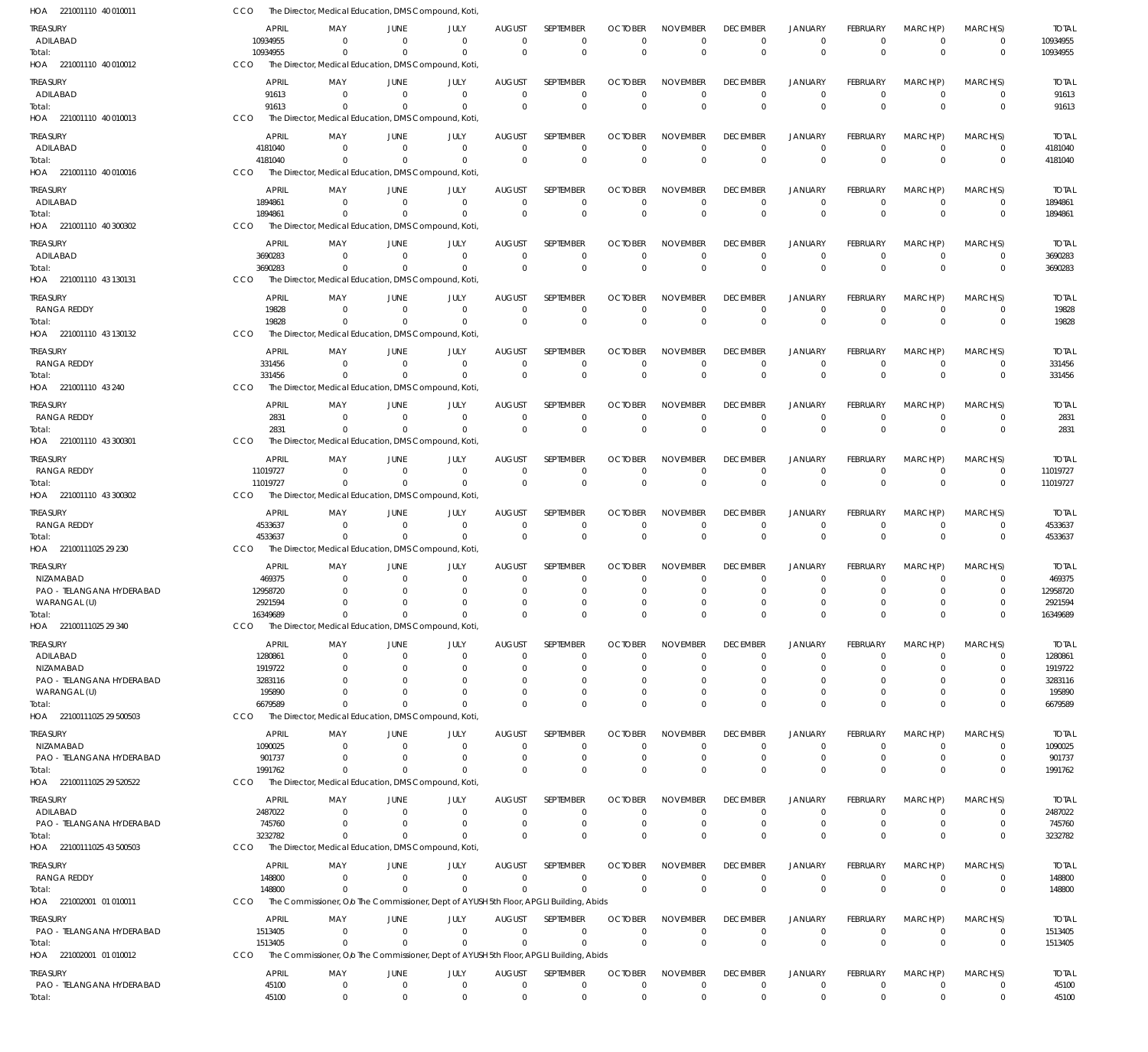| HOA 221002001 01 010013                      | CCO | The Commissioner, O/o The Commissioner, Dept of AYUSH 5th Floor, APGLI Building, Abids           |                         |                                                    |                           |                  |                                                    |                                |                             |                                  |                                |                            |                            |                        |
|----------------------------------------------|-----|--------------------------------------------------------------------------------------------------|-------------------------|----------------------------------------------------|---------------------------|------------------|----------------------------------------------------|--------------------------------|-----------------------------|----------------------------------|--------------------------------|----------------------------|----------------------------|------------------------|
| TREASURY                                     |     | APRIL                                                                                            | MAY<br>JUNE             | JULY                                               | <b>AUGUST</b>             | <b>SEPTEMBER</b> | <b>OCTOBER</b>                                     | <b>NOVEMBER</b>                | <b>DECEMBER</b>             | <b>JANUARY</b>                   | <b>FEBRUARY</b>                | MARCH(P)                   | MARCH(S)                   | <b>TOTAL</b>           |
| PAO - TELANGANA HYDERABAD                    |     | 581068                                                                                           | $\Omega$                | $\Omega$<br>$\Omega$                               | $\Omega$                  |                  | $\mathbf 0$<br>$\Omega$                            | $\Omega$                       | 0                           | $^{\circ}$                       | $\mathbf 0$                    | $\overline{0}$             | $\mathbf 0$                | 581068                 |
| Total:                                       |     | 581068                                                                                           | $\Omega$                | $\Omega$<br>$\Omega$                               | $\Omega$                  |                  | $\mathbf 0$<br>$\Omega$                            | $\mathbf 0$                    | $\Omega$                    | $\overline{0}$                   | $\mathbf 0$                    | $\Omega$                   | $\mathbf 0$                | 581068                 |
| HOA 221002001 01 010016                      | CCO | The Commissioner, Olo The Commissioner, Dept of AYUSH 5th Floor, APGLI Building, Abids           |                         |                                                    |                           |                  |                                                    |                                |                             |                                  |                                |                            |                            |                        |
| treasury                                     |     | APRIL                                                                                            | MAY<br>JUNE             | JULY                                               | <b>AUGUST</b>             | SEPTEMBER        | <b>OCTOBER</b>                                     | <b>NOVEMBER</b>                | <b>DECEMBER</b>             | <b>JANUARY</b>                   | <b>FEBRUARY</b>                | MARCH(P)                   | MARCH(S)                   | <b>TOTAL</b>           |
| PAO - TELANGANA HYDERABAD                    |     | 447578<br>447578                                                                                 | - 0<br>$\Omega$         | $\overline{0}$<br>$\Omega$<br>$\Omega$<br>$\Omega$ | $\Omega$<br>$\Omega$      |                  | $\mathbf 0$<br>$\Omega$<br>$\mathbf 0$<br>$\Omega$ | $\Omega$<br>$\mathbf 0$        | $\Omega$<br>$\Omega$        | $\overline{0}$<br>$\overline{0}$ | $\mathbf 0$<br>$\overline{0}$  | $\overline{0}$<br>$\Omega$ | $\mathbf 0$<br>$\mathbf 0$ | 447578<br>447578       |
| Total:<br>HOA 221002001 01 130134            | CCO | The Commissioner, Olo The Commissioner, Dept of AYUSH 5th Floor, APGLI Building, Abids           |                         |                                                    |                           |                  |                                                    |                                |                             |                                  |                                |                            |                            |                        |
|                                              |     |                                                                                                  |                         |                                                    |                           |                  |                                                    |                                |                             |                                  |                                |                            |                            |                        |
| treasury<br>PAO - TELANGANA HYDERABAD        |     | <b>APRIL</b><br>102000                                                                           | MAY<br>JUNE<br>$\Omega$ | JULY<br>$\Omega$<br>$\Omega$                       | <b>AUGUST</b><br>$\Omega$ | SEPTEMBER        | <b>OCTOBER</b><br>$\mathbf 0$<br>0                 | <b>NOVEMBER</b><br>$\mathbf 0$ | <b>DECEMBER</b><br>0        | <b>JANUARY</b><br>$\overline{0}$ | <b>FEBRUARY</b><br>$\mathbf 0$ | MARCH(P)<br>$\overline{0}$ | MARCH(S)<br>0              | <b>TOTAL</b><br>102000 |
| Total:                                       |     | 102000                                                                                           |                         | $\Omega$<br>$\Omega$                               | $\Omega$                  |                  | $\mathbf 0$<br>$\overline{0}$                      | $\mathbf{0}$                   | $\Omega$                    | $\Omega$                         | $\overline{0}$                 | $\Omega$                   | $\mathbf 0$                | 102000                 |
| HOA 221002001 01 300301                      | CCO | The Commissioner, O/o The Commissioner, Dept of AYUSH 5th Floor, APGLI Building, Abids           |                         |                                                    |                           |                  |                                                    |                                |                             |                                  |                                |                            |                            |                        |
| treasury                                     |     | <b>APRIL</b>                                                                                     | JUNE<br>MAY             | JULY                                               | <b>AUGUST</b>             | <b>SEPTEMBER</b> | <b>OCTOBER</b>                                     | <b>NOVEMBER</b>                | <b>DECEMBER</b>             | <b>JANUARY</b>                   | <b>FEBRUARY</b>                | MARCH(P)                   | MARCH(S)                   | <b>TOTAL</b>           |
| PAO - TELANGANA HYDERABAD                    |     | 144000                                                                                           | $\Omega$                | $\Omega$<br>$\Omega$                               | $\Omega$                  |                  | $\mathbf 0$<br>$\Omega$                            | $\mathbf 0$                    | 0                           | $\overline{0}$                   | $\mathbf 0$                    | $\overline{0}$             | $\mathbf 0$                | 144000                 |
| Total:                                       |     | 144000                                                                                           |                         | $\Omega$<br>$\Omega$                               | $\Omega$                  |                  | $\Omega$<br>$\overline{0}$                         | $\mathbf 0$                    | $\overline{0}$              | $\mathbf 0$                      | $\overline{0}$                 | $\Omega$                   | $\mathbf 0$                | 144000                 |
| HOA 221002001 01 300302                      | CCO | The Commissioner, Olo The Commissioner, Dept of AYUSH 5th Floor, APGLI Building, Abids           |                         |                                                    |                           |                  |                                                    |                                |                             |                                  |                                |                            |                            |                        |
| treasury                                     |     | <b>APRIL</b>                                                                                     | MAY<br>JUNE             | JULY                                               | <b>AUGUST</b>             | SEPTEMBER        | <b>OCTOBER</b>                                     | <b>NOVEMBER</b>                | <b>DECEMBER</b>             | <b>JANUARY</b>                   | <b>FEBRUARY</b>                | MARCH(P)                   | MARCH(S)                   | <b>TOTAL</b>           |
| PAO - TELANGANA HYDERABAD                    |     | 61694                                                                                            | $\Omega$                | $\Omega$<br>$\Omega$                               | $\Omega$                  |                  | $\Omega$<br>0                                      | $\mathbf 0$                    | 0                           | $^{\circ}$                       | $\mathbf 0$                    | $\overline{0}$             | 0                          | 61694                  |
| Total:                                       |     | 61694                                                                                            | $\Omega$                | $\mathbf 0$<br>$\Omega$                            | $\Omega$                  |                  | $\mathbf 0$<br>$\Omega$                            | $\mathbf 0$                    | $\Omega$                    | $\overline{0}$                   | $\mathbf 0$                    | $\Omega$                   | $\mathbf 0$                | 61694                  |
| HOA 221002001 02 010011                      | CCO | The Commissioner, O/o The Commissioner, Dept of AYUSH 5th Floor, APGLI Building, Abids           |                         |                                                    |                           |                  |                                                    |                                |                             |                                  |                                |                            |                            |                        |
| treasury                                     |     | APRIL                                                                                            | MAY<br>JUNE             | JULY                                               | <b>AUGUST</b>             | SEPTEMBER        | <b>OCTOBER</b>                                     | <b>NOVEMBER</b>                | <b>DECEMBER</b>             | <b>JANUARY</b>                   | <b>FEBRUARY</b>                | MARCH(P)                   | MARCH(S)                   | <b>TOTAL</b>           |
| PAO - TELANGANA HYDERABAD                    |     | 243700                                                                                           |                         | $\Omega$<br>$\Omega$                               | $\Omega$                  |                  | 0<br>$\Omega$                                      | $\Omega$                       | $\Omega$                    | $^{\circ}$                       | $\Omega$                       | 0                          | 0                          | 243700                 |
| WARANGAL (U)                                 |     | 259545                                                                                           | $\Omega$                | $\Omega$<br>$\Omega$                               | $\Omega$                  |                  | $\mathbf 0$<br>$\Omega$                            | $\Omega$                       | $\Omega$                    | $\overline{0}$                   | $\mathbf 0$                    | $^{\circ}$                 | $\mathbf 0$                | 259545                 |
| Total:<br>HOA 221002001 02 010012            | CCO | 503245<br>The Commissioner, O/o The Commissioner, Dept of AYUSH 5th Floor, APGLI Building, Abids | $\Omega$                | $\Omega$<br>$\Omega$                               | $\Omega$                  |                  | $\Omega$<br>$\Omega$                               | $^{\circ}$                     | $\Omega$                    | $\Omega$                         | $\Omega$                       | $\Omega$                   | $\mathbf 0$                | 503245                 |
|                                              |     |                                                                                                  |                         |                                                    |                           |                  |                                                    |                                |                             |                                  |                                |                            |                            |                        |
| treasury                                     |     | <b>APRIL</b>                                                                                     | JUNE<br>MAY             | JULY                                               | <b>AUGUST</b>             | SEPTEMBER        | <b>OCTOBER</b>                                     | <b>NOVEMBER</b>                | <b>DECEMBER</b>             | <b>JANUARY</b>                   | <b>FEBRUARY</b>                | MARCH(P)                   | MARCH(S)                   | <b>TOTAL</b>           |
| PAO - TELANGANA HYDERABAD                    |     | 9840<br>4150                                                                                     |                         | $\Omega$<br>$\Omega$<br>$\Omega$<br>$\Omega$       | $\Omega$<br>$\Omega$      | 0                | O<br>$\mathbf 0$<br>$\Omega$                       | $\Omega$<br>$\Omega$           | 0<br>$\Omega$               | $^{\circ}$<br>$\overline{0}$     | $\Omega$                       | 0<br>$\Omega$              | 0                          | 9840                   |
| WARANGAL (U)<br>Total:                       |     | 13990                                                                                            |                         | $\Omega$                                           | $\Omega$                  |                  | $\Omega$<br>$\Omega$                               | $\Omega$                       | $\Omega$                    | $\Omega$                         | 0<br>$\Omega$                  | $\Omega$                   | 0<br>$\Omega$              | 4150<br>13990          |
| HOA 221002001 02 010013                      | CCO | The Commissioner, O/o The Commissioner, Dept of AYUSH 5th Floor, APGLI Building, Abids           |                         |                                                    |                           |                  |                                                    |                                |                             |                                  |                                |                            |                            |                        |
|                                              |     |                                                                                                  |                         |                                                    |                           |                  |                                                    |                                |                             |                                  |                                |                            |                            |                        |
| treasury<br>PAO - TELANGANA HYDERABAD        |     | <b>APRIL</b><br>93513                                                                            | JUNE<br>MAY<br>$\Omega$ | JULY<br>$\Omega$<br>$\Omega$                       | <b>AUGUST</b><br>$\Omega$ | SEPTEMBER        | <b>OCTOBER</b><br>$\mathbf 0$<br>$\Omega$          | <b>NOVEMBER</b><br>$\Omega$    | <b>DECEMBER</b><br>$\Omega$ | <b>JANUARY</b><br>$\Omega$       | <b>FEBRUARY</b><br>$\Omega$    | MARCH(P)<br>- 0            | MARCH(S)<br>$\Omega$       | <b>TOTAL</b><br>93513  |
| WARANGAL (U)                                 |     | 99748                                                                                            |                         | $\Omega$<br>$\Omega$                               | $\Omega$                  |                  | 0<br>$\Omega$                                      | $\Omega$                       | $\Omega$                    | $^{\circ}$                       | $\Omega$                       | $\overline{0}$             | $\mathbf 0$                | 99748                  |
| Total:                                       |     | 193261                                                                                           | $\Omega$                | $\Omega$<br>$\Omega$                               | $\Omega$                  |                  | $\Omega$<br>$\Omega$                               | $\Omega$                       | $\Omega$                    | $\Omega$                         | $\Omega$                       | $\Omega$                   | $\mathbf 0$                | 193261                 |
| HOA 221002001 02 010016                      | CCO | The Commissioner, O/o The Commissioner, Dept of AYUSH 5th Floor, APGLI Building, Abids           |                         |                                                    |                           |                  |                                                    |                                |                             |                                  |                                |                            |                            |                        |
| treasury                                     |     | <b>APRIL</b>                                                                                     | JUNE<br>MAY             | JULY                                               | <b>AUGUST</b>             | SEPTEMBER        | <b>OCTOBER</b>                                     | <b>NOVEMBER</b>                | <b>DECEMBER</b>             | <b>JANUARY</b>                   | <b>FEBRUARY</b>                | MARCH(P)                   | MARCH(S)                   | <b>TOTAL</b>           |
| PAO - TELANGANA HYDERABAD                    |     | 70895                                                                                            | $\Omega$                | $\Omega$<br>$\mathbf 0$                            | $\Omega$                  | 0                | $\Omega$                                           | $\Omega$                       | $\Omega$                    | $\Omega$                         | $\Omega$                       | - 0                        | 0                          | 70895                  |
| WARANGAL (U)                                 |     | 49858                                                                                            |                         | $\Omega$<br>$\Omega$                               | $\Omega$                  |                  | $\mathbf 0$<br>$\Omega$                            | $\Omega$                       | $\Omega$                    | $^{\circ}$                       | 0                              | $\overline{0}$             | $\mathbf 0$                | 49858                  |
| Total:                                       |     | 120753                                                                                           |                         | $\Omega$<br>$\Omega$                               | $\Omega$                  |                  | $\Omega$<br>$\Omega$                               | $\Omega$                       | $\Omega$                    | $\overline{0}$                   | $\Omega$                       | $\Omega$                   | $\mathbf 0$                | 120753                 |
| HOA 221002001 02 300302                      | CCO | The Commissioner, O/o The Commissioner, Dept of AYUSH 5th Floor, APGLI Building, Abids           |                         |                                                    |                           |                  |                                                    |                                |                             |                                  |                                |                            |                            |                        |
| treasury                                     |     | <b>APRIL</b>                                                                                     | MAY<br>JUNE             | JULY                                               | <b>AUGUST</b>             | SEPTEMBER        | <b>OCTOBER</b>                                     | <b>NOVEMBER</b>                | <b>DECEMBER</b>             | <b>JANUARY</b>                   | <b>FEBRUARY</b>                | MARCH(P)                   | MARCH(S)                   | <b>TOTAL</b>           |
| PAO - TELANGANA HYDERABAD                    |     | 18392                                                                                            | $\Omega$                | $\Omega$<br>- 0                                    | $\Omega$                  |                  | 0<br>$\Omega$                                      | $\Omega$                       | $\Omega$                    | $\Omega$                         | $\Omega$                       | $\Omega$                   | 0                          | 18392                  |
| WARANGAL (U)<br>Total:                       |     | 6526<br>24918                                                                                    | $\Omega$                | $\Omega$<br>$\Omega$<br>$\Omega$<br>$\Omega$       | $\Omega$<br>$\Omega$      |                  | 0<br>$\Omega$<br>$\Omega$<br>$\Omega$              | $\Omega$<br>$\Omega$           | $\Omega$<br>$\Omega$        | $\Omega$<br>$\Omega$             | $\Omega$<br>$\Omega$           | $\Omega$<br>$\Omega$       | $\Omega$<br>$\Omega$       | 6526<br>24918          |
| HOA 221002101 04 010011                      | CCO | The Commissioner, Olo The Commissioner, Dept of AYUSH 5th Floor, APGLI Building, Abids           |                         |                                                    |                           |                  |                                                    |                                |                             |                                  |                                |                            |                            |                        |
|                                              |     | <b>APRIL</b>                                                                                     | MAY                     |                                                    | <b>AUGUST</b>             | SEPTEMBER        | <b>OCTOBER</b>                                     | <b>NOVEMBER</b>                | <b>DECEMBER</b>             | <b>JANUARY</b>                   | <b>FEBRUARY</b>                |                            | MARCH(S)                   | <b>TOTAL</b>           |
| <b>REASURY</b><br><b>BHADRADI KOTHAGUDEM</b> |     | 154715                                                                                           | JUNE<br>$\Omega$        | JULY<br>$\mathbf 0$<br>0                           | $\mathbf 0$               |                  | $\mathbf 0$<br>$\mathbf 0$                         | $\mathbf 0$                    | $\mathbf 0$                 | $\overline{0}$                   | $\mathbf 0$                    | MARCH(P)<br>$\overline{0}$ | $\mathbf 0$                | 154715                 |
| BHOOPALAPALLY                                |     | 38130                                                                                            | $\Omega$                | $\overline{0}$<br>$\Omega$                         | $\Omega$                  |                  | $\mathbf 0$<br>$\mathbf 0$                         | $\Omega$                       | $\Omega$                    | $\overline{0}$                   | $\mathbf 0$                    | $\overline{0}$             | $\mathbf 0$                | 38130                  |
| <b>JAGTIAL</b>                               |     | 95445                                                                                            |                         | $\Omega$<br>0                                      | C                         |                  | 0<br>C                                             | $\Omega$                       |                             | $\Omega$                         |                                | $\Omega$                   | 0                          | 95445                  |
| <b>JANGAON</b>                               |     | 498240                                                                                           |                         | $\Omega$                                           |                           |                  | 0<br>$\Omega$                                      | $\Omega$                       |                             | $\Omega$                         |                                | $\Omega$                   | $\Omega$                   | 498240                 |
| KAMAREDDY                                    |     | 293300                                                                                           |                         | $\Omega$                                           | $\Omega$                  |                  | 0<br>$\Omega$                                      | $\Omega$                       |                             | $\Omega$                         |                                | $\Omega$                   | $\Omega$                   | 293300                 |
| <b>KARIMNAGAR</b><br><b>KHAMMAM</b>          |     | 466290<br>496175                                                                                 |                         | $\Omega$<br>$\Omega$                               | C                         |                  | 0<br>$\Omega$<br>0<br>O                            | $\Omega$<br>$\Omega$           |                             | $\Omega$<br>$\Omega$             |                                | $\Omega$<br>$\Omega$       | $\Omega$<br>$\Omega$       | 466290<br>496175       |
| KOMARAMBHEEM ASIFABAD                        |     | 51885                                                                                            |                         | $\Omega$                                           |                           |                  | 0<br>$\Omega$                                      | $\Omega$                       |                             |                                  |                                | $\Omega$                   | $\Omega$                   | 51885                  |
| MAHABOOB NAGAR                               |     | 220695                                                                                           |                         | $\Omega$                                           | C                         |                  | 0<br>$\Omega$                                      | $\Omega$                       |                             | $\Omega$                         |                                | $\Omega$                   | 0                          | 220695                 |
| MAHABUBABAD                                  |     | 125905                                                                                           |                         | $\Omega$                                           |                           |                  | $\Omega$<br>O                                      | $\Omega$                       |                             | $\Omega$                         |                                | $\Omega$                   | $\Omega$                   | 125905                 |
| <b>MANCHERIAL</b>                            |     | 357925                                                                                           |                         | $\Omega$                                           | $\Omega$                  |                  | 0<br>$\Omega$                                      | $\Omega$                       |                             | $\Omega$                         |                                | $\Omega$                   | $\Omega$                   | 357925                 |
| MEDAK                                        |     | 471845                                                                                           |                         | $\Omega$                                           |                           |                  | 0<br>$\Omega$                                      | $\Omega$                       |                             | $\Omega$                         |                                | $\Omega$                   | $\Omega$                   | 471845                 |
| MEDCHAL                                      |     | 189484<br>92110                                                                                  |                         | $\Omega$<br>$\Omega$                               | C                         |                  | 0<br>$\Omega$<br>$\Omega$<br>$\Omega$              | $\Omega$<br>$\Omega$           |                             | $\Omega$<br>$\Omega$             |                                | $\Omega$<br>$\Omega$       | $\Omega$<br>$\Omega$       | 189484<br>92110        |
| Mulugu<br>NAGARKURNOOL                       |     | 182860                                                                                           |                         | $\Omega$                                           | $\Omega$                  |                  | 0<br>$\Omega$                                      | $\Omega$                       |                             | $\Omega$                         |                                | $\Omega$                   | 0                          | 182860                 |
| NALGONDA                                     |     | 153805                                                                                           |                         |                                                    |                           |                  | $\Omega$<br>$\Omega$                               | $\Omega$                       |                             |                                  |                                | $\Omega$                   | 0                          | 153805                 |
| NIRMAL                                       |     | 170345                                                                                           |                         | $\Omega$                                           | C                         |                  | 0<br>$\Omega$                                      | $\Omega$                       |                             | $\Omega$                         |                                | $\Omega$                   | $\Omega$                   | 170345                 |
| NIZAMABAD                                    |     | 55980                                                                                            |                         | $\Omega$                                           |                           |                  | $\Omega$<br>$\Omega$                               | $\Omega$                       |                             | $\Omega$                         |                                | $\Omega$                   | $\Omega$                   | 55980                  |
| Narayanpet                                   |     | 115660                                                                                           |                         | $\Omega$                                           | $\Omega$                  |                  | 0<br>$\Omega$                                      | $\Omega$                       |                             | $\Omega$                         |                                | $\Omega$                   | $\Omega$                   | 115660                 |
| PAO - TELANGANA HYDERABAD<br>PEDDAPALLY      |     | 2689720                                                                                          |                         | $\Omega$                                           | C                         |                  | $\Omega$<br>O<br>0<br>$\Omega$                     | $\Omega$<br>$\Omega$           |                             | $\Omega$                         |                                | $\Omega$<br>$\Omega$       | C<br>$\Omega$              | 2689720                |
| <b>RANGA REDDY</b>                           |     | 140800<br>470550                                                                                 |                         | $\Omega$                                           | C                         |                  | 0<br>$\Omega$                                      | $\Omega$                       |                             | $\Omega$                         |                                | $\Omega$                   | $\Omega$                   | 140800<br>470550       |
| SANGAREDDY                                   |     | 243170                                                                                           |                         | $\Omega$                                           | C                         |                  | 0<br>O                                             | $\Omega$                       |                             | $\Omega$                         |                                | $\Omega$                   | $\Omega$                   | 243170                 |
| SIDDIPET                                     |     | 453945                                                                                           |                         |                                                    |                           |                  | $\Omega$<br>O                                      | $\Omega$                       |                             |                                  |                                | $\Omega$                   | $\Omega$                   | 453945                 |
| SIRICILLA                                    |     | 71335                                                                                            |                         | $\Omega$                                           | C                         |                  | 0<br>$\Omega$                                      | $\Omega$                       |                             | $\Omega$                         |                                | $\Omega$                   | $\Omega$                   | 71335                  |
| SURYAPET                                     |     | 170605                                                                                           |                         | $\Omega$                                           |                           |                  | $\Omega$<br>$\Omega$                               | $\Omega$                       |                             | $\Omega$                         |                                | $\Omega$                   | $\Omega$                   | 170605                 |
| VIKARABAD<br>WANAPARTHY                      |     | 50400<br>29365                                                                                   |                         | $\Omega$                                           | C                         |                  | 0<br>0<br>$\Omega$<br>$\Omega$                     | $\Omega$<br>$\Omega$           |                             | $\Omega$                         |                                | $\Omega$<br>$\Omega$       | $\Omega$<br>0              | 50400                  |
| WARANGAL (R)                                 |     | 200795                                                                                           |                         | $\Omega$                                           | $\Omega$                  |                  | 0<br>$\Omega$                                      | $\Omega$                       |                             | $\Omega$                         |                                | $\Omega$                   | 0                          | 29365<br>200795        |
| WARANGAL (U)                                 |     | 1235290                                                                                          |                         | $\Omega$                                           | $\Omega$                  |                  | 0<br>$\Omega$                                      | $\Omega$                       |                             | $\Omega$                         |                                | $\Omega$                   | $\Omega$                   | 1235290                |
| YADADRI                                      |     | 371700                                                                                           | 0                       | $\overline{0}$<br>0                                | $\overline{0}$            |                  | $\mathbf 0$<br>O                                   | $\mathbf 0$                    | $\Omega$                    | $\overline{0}$                   | 0                              | $\overline{0}$             | $\mathbf 0$                | 371700                 |
| Total:                                       |     | 10358469                                                                                         | $\mathbf 0$             | $\mathbf 0$<br>$\mathbf 0$                         | $\mathbf 0$               |                  | $\mathbf 0$<br>$\mathbf 0$                         | $\mathbf 0$                    | $\Omega$                    | $\overline{0}$                   | $\mathbf 0$                    | $\overline{0}$             | $\Omega$                   | 10358469               |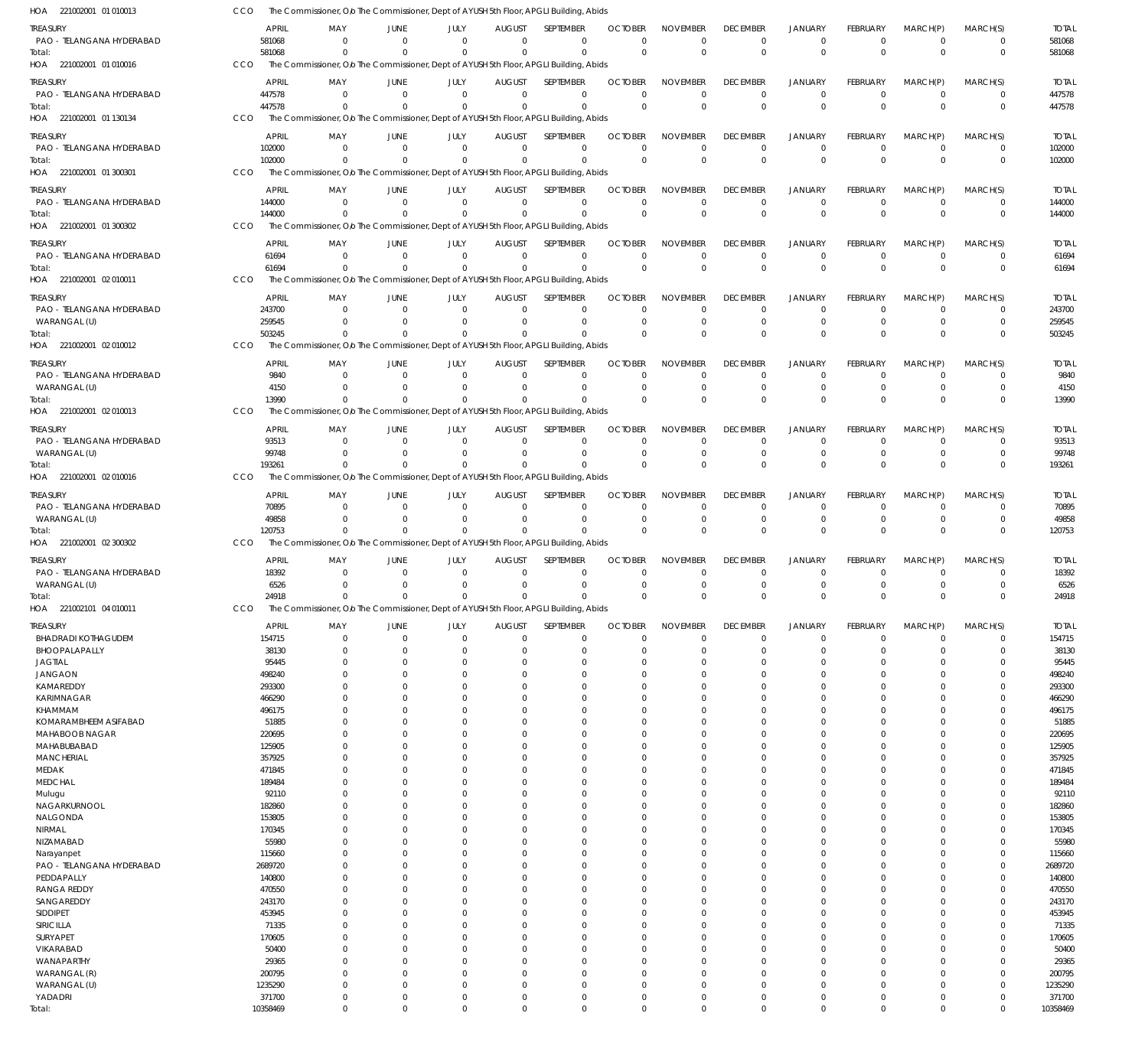CCO The Commissioner, Olo The Commissioner, Dept of AYUSH 5th Floor, APGLI Building, Abids

| HOA<br>221002101 04 010012 | CCO          |             | The Commissioner, O/o The Commissioner, Dept of AYUSH 5th Floor, APGLI Building, Abids |             |               |                |                |                 |                 |                |             |                |             |              |
|----------------------------|--------------|-------------|----------------------------------------------------------------------------------------|-------------|---------------|----------------|----------------|-----------------|-----------------|----------------|-------------|----------------|-------------|--------------|
| TREASURY                   | APRIL        | MAY         | <b>JUNE</b>                                                                            | JULY        | <b>AUGUST</b> | SEPTEMBER      | <b>OCTOBER</b> | <b>NOVEMBER</b> | <b>DECEMBER</b> | <b>JANUARY</b> | FEBRUARY    | MARCH(P)       | MARCH(S)    | <b>TOTAL</b> |
| <b>BHADRADI KOTHAGUDEM</b> | 6600         | $\mathbf 0$ | $\mathbf 0$                                                                            | $\Omega$    | $\Omega$      | $\mathbf 0$    | $\mathbf 0$    | $\mathbf 0$     | $\mathbf 0$     | $\mathbf 0$    | $\mathbf 0$ | $\overline{0}$ | $\mathbf 0$ | 6600         |
| BHOOPALAPALLY              | 1000         | $\mathbf 0$ | $^{\circ}$                                                                             | $\Omega$    | $\Omega$      | $\mathbf 0$    | $\mathbf 0$    | $\mathbf 0$     | $\mathbf 0$     | $\mathbf 0$    | $\mathbf 0$ | $\overline{0}$ | $\mathbf 0$ | 1000         |
| <b>JAGTIAL</b>             | 1600         | $\mathbf 0$ | $\Omega$                                                                               | $\Omega$    | $\Omega$      | $^{\circ}$     | $\Omega$       | $\mathbf 0$     | $\mathbf 0$     | $^{\circ}$     | $\Omega$    | $\Omega$       | $\mathbf 0$ | 1600         |
| <b>JANGAON</b>             | 10550        | $\mathbf 0$ | $\Omega$                                                                               | $\Omega$    | $\Omega$      | $\Omega$       | $\Omega$       | $\mathbf 0$     | $\Omega$        | $\Omega$       | $\Omega$    | $\Omega$       | $\mathbf 0$ | 10550        |
| KAMAREDDY                  | 9255         | $\mathbf 0$ | $\Omega$                                                                               | $\Omega$    | $\Omega$      | $\overline{0}$ | $\Omega$       | $\mathbf 0$     | $\Omega$        | $\overline{0}$ | $\Omega$    | $\Omega$       | $\mathbf 0$ | 9255         |
| <b>KARIMNAGAR</b>          | 8300         | $\Omega$    | $\Omega$                                                                               | $\Omega$    | $\Omega$      | $\Omega$       | $\Omega$       | $\mathbf 0$     | $\Omega$        | $\Omega$       | $\Omega$    | $\Omega$       | $\mathbf 0$ | 8300         |
| KHAMMAM                    | 13600        | $\mathbf 0$ | $\Omega$                                                                               | $\Omega$    | $\Omega$      | $\Omega$       | $\Omega$       | $\mathbf 0$     | $\Omega$        | $\Omega$       | $\Omega$    | $\Omega$       | $\mathbf 0$ | 13600        |
| MAHABOOB NAGAR             | 6000         | $\mathbf 0$ | $\Omega$                                                                               | $\Omega$    | $\Omega$      | $\Omega$       | $\Omega$       | $\mathbf 0$     | $\Omega$        | $\Omega$       | $\Omega$    | $\Omega$       | $\mathbf 0$ | 6000         |
| MAHABUBABAD                | 2500         | $\Omega$    | $\Omega$                                                                               | $\Omega$    | $\Omega$      | $\Omega$       | $\Omega$       | $\mathbf 0$     | $\Omega$        | $\Omega$       | $\Omega$    | $\Omega$       | $\mathbf 0$ | 2500         |
| <b>MANCHERIAL</b>          | 7450         | $\Omega$    | $\Omega$                                                                               | $\Omega$    | $\Omega$      | $\Omega$       | $\Omega$       | $\mathbf 0$     | $\Omega$        | $\Omega$       | $\Omega$    | $\Omega$       | $\mathbf 0$ | 7450         |
| MEDAK                      | 13635        | $\mathbf 0$ | $\Omega$                                                                               | $\Omega$    | $\Omega$      | $^{\circ}$     | $\Omega$       | $\mathbf 0$     | 0               | $\overline{0}$ | $\Omega$    | $\Omega$       | $\mathbf 0$ | 13635        |
| MEDCHAL                    | 3150         | $\Omega$    | $\Omega$                                                                               | $\Omega$    | $\Omega$      | $\Omega$       | $\Omega$       | $\mathbf 0$     | $\Omega$        | $\Omega$       | $\Omega$    | $\Omega$       | $\mathbf 0$ | 3150         |
| Mulugu                     | 1650         | $\Omega$    | $\Omega$                                                                               | $\Omega$    | $\Omega$      | $\Omega$       | $\Omega$       | $\mathbf 0$     | $\Omega$        | $\Omega$       | $\Omega$    | $\Omega$       | $\mathbf 0$ | 1650         |
| NAGARKURNOOL               | 6050         | $\Omega$    | $\Omega$                                                                               | $\Omega$    | $\Omega$      | $\Omega$       | $\Omega$       | $\mathbf 0$     | $\Omega$        | $\Omega$       | $\Omega$    | $\Omega$       | $\mathbf 0$ | 6050         |
| NALGONDA                   | 4075         | $\Omega$    | $\Omega$                                                                               | $\Omega$    | $\Omega$      | $\Omega$       | $\Omega$       | $\mathbf 0$     | $\Omega$        | $\Omega$       | $\Omega$    | $\Omega$       | $\mathbf 0$ | 4075         |
| NIRMAL                     | 6175         | $\Omega$    | $\Omega$                                                                               | $\Omega$    | $\Omega$      | $\Omega$       | $\Omega$       | $\mathbf 0$     | $\Omega$        | $\Omega$       | $\Omega$    | $\Omega$       | $\mathbf 0$ | 6175         |
| NIZAMABAD                  | 1575         | $\mathbf 0$ | $\Omega$                                                                               | $\Omega$    | $\Omega$      | $\Omega$       | $\Omega$       | $\mathbf 0$     | $\Omega$        | $\Omega$       | $\Omega$    | $\Omega$       | $\mathbf 0$ | 1575         |
| Narayanpet                 | 2250         | $\Omega$    | $\Omega$                                                                               | $\Omega$    | $\Omega$      | $\Omega$       | $\Omega$       | $\mathbf 0$     | $\Omega$        | $\Omega$       | $\Omega$    | $\Omega$       | $\mathbf 0$ | 2250         |
| PAO - TELANGANA HYDERABAD  | 84755        | $\mathbf 0$ | $\Omega$                                                                               | $\Omega$    | $\Omega$      | $\Omega$       | $\Omega$       | $\mathbf 0$     | $\Omega$        | $\Omega$       | $\Omega$    | $\Omega$       | $\mathbf 0$ | 84755        |
| PEDDAPALLY                 | 3375         | $\mathbf 0$ | $\Omega$                                                                               | $\Omega$    | $\Omega$      | $\Omega$       | $\Omega$       | $\mathbf 0$     | $\Omega$        | $\Omega$       | $\Omega$    | $\Omega$       | $\mathbf 0$ | 3375         |
| <b>RANGA REDDY</b>         | 11325        | $\Omega$    | $\Omega$                                                                               | $\Omega$    | $\Omega$      | $\Omega$       | $\Omega$       | $\mathbf 0$     | $\Omega$        | $\Omega$       | $\Omega$    | $\Omega$       | $\mathbf 0$ | 11325        |
| SANGAREDDY                 | 5650         | $\Omega$    | $\Omega$                                                                               | $\Omega$    | $\Omega$      | $\Omega$       | $\Omega$       | $\mathbf 0$     | $\Omega$        | $\Omega$       | $\Omega$    | $\Omega$       | $\mathbf 0$ | 5650         |
| SIDDIPET                   | 7250         | $\mathbf 0$ | $\Omega$                                                                               | $\Omega$    | $\Omega$      | $\Omega$       | $\Omega$       | $\mathbf 0$     | $\Omega$        | $\overline{0}$ | $\Omega$    | $\Omega$       | $\mathbf 0$ | 7250         |
| SIRICILLA                  | 1575         | $\Omega$    | $\Omega$                                                                               | $\Omega$    | $\Omega$      | $\Omega$       | $\Omega$       | $\mathbf 0$     | $\Omega$        | $\Omega$       | $\Omega$    | $\Omega$       | $\mathbf 0$ | 1575         |
| SURYAPET                   | 7625         | $\Omega$    | $\Omega$                                                                               | $\Omega$    |               | $\Omega$       | $\Omega$       | $\mathbf 0$     | $\Omega$        | $\Omega$       | $\Omega$    | $\Omega$       | $\mathbf 0$ | 7625         |
| VIKARABAD                  | 2500         | $\Omega$    | $\Omega$                                                                               | $\Omega$    | $\Omega$      | $\Omega$       | $\Omega$       | $\mathbf 0$     | $\Omega$        | $\Omega$       | $\Omega$    | $\Omega$       | $\mathbf 0$ | 2500         |
| WARANGAL (R)               | 2600         | $\Omega$    | $\Omega$                                                                               | $\Omega$    | $\Omega$      | $\Omega$       | $\Omega$       | $\mathbf 0$     | $\Omega$        | $\Omega$       | $\Omega$    | $\Omega$       | $\mathbf 0$ | 2600         |
| WARANGAL (U)               | 31021        | $\Omega$    | $\Omega$                                                                               | $\Omega$    | $\Omega$      | $\Omega$       | $\Omega$       | $\mathbf 0$     | 0               | $\overline{0}$ | $\Omega$    | $\Omega$       | $\mathbf 0$ | 31021        |
| YADADRI                    | 10000        | $\mathbf 0$ | $\Omega$                                                                               | $\Omega$    | $\Omega$      | $\overline{0}$ | $\Omega$       | $\mathbf 0$     | $\mathbf 0$     | $\mathbf 0$    | $\Omega$    | $\mathbf 0$    | $\mathsf 0$ | 10000        |
| Total:                     | 273091       | $\mathbf 0$ | $\Omega$                                                                               | $\Omega$    | $\Omega$      | $\Omega$       | $\mathbf 0$    | $\mathbf 0$     | $\Omega$        | $\mathbf{0}$   | $\Omega$    | $\Omega$       | $\mathbf 0$ | 273091       |
| HOA 221002101 04 010013    | CCO          |             | The Commissioner, O/o The Commissioner, Dept of AYUSH 5th Floor, APGLI Building, Abids |             |               |                |                |                 |                 |                |             |                |             |              |
|                            |              |             |                                                                                        |             |               |                |                |                 |                 |                |             |                |             |              |
| TREASURY                   | <b>APRIL</b> | MAY         | JUNE                                                                                   | JULY        | <b>AUGUST</b> | SEPTEMBER      | <b>OCTOBER</b> | <b>NOVEMBER</b> | <b>DECEMBER</b> | <b>JANUARY</b> | FEBRUARY    | MARCH(P)       | MARCH(S)    | <b>TOTAL</b> |
| <b>BHADRADI KOTHAGUDEM</b> | 59517        | $\mathbf 0$ | $\overline{0}$                                                                         | $\mathbf 0$ | $\Omega$      | $\mathbf 0$    | $\mathbf 0$    | $\mathbf 0$     | $\mathbf 0$     | $\mathbf 0$    | $\mathbf 0$ | $\overline{0}$ | $\mathsf 0$ | 59517        |
| BHOOPALAPALLY              | 14785        | $\mathbf 0$ | $\Omega$                                                                               | $\Omega$    |               | $\overline{0}$ | $\overline{0}$ | $\overline{0}$  | $\mathbf 0$     | $\mathbf 0$    | $\mathbf 0$ | $\mathbf 0$    | $\mathsf 0$ | 14785        |
| <b>JAGTIAL</b>             | 36732        | $\mathbf 0$ | $\Omega$                                                                               | $\Omega$    |               | $\Omega$       | $\Omega$       | $\Omega$        | $\mathbf 0$     | $\overline{0}$ | $\Omega$    | $\Omega$       | $\mathbf 0$ | 36732        |
| <b>JANGAON</b>             | 190786       | $\mathbf 0$ | $\Omega$                                                                               | $\Omega$    |               | $\Omega$       | $\Omega$       | $\overline{0}$  | 0               | $\Omega$       | $\Omega$    | $\Omega$       | $\mathbf 0$ | 190786       |
| KAMAREDDY                  | 130907       | $\mathbf 0$ | $\Omega$                                                                               | $\Omega$    |               | $\Omega$       | $\Omega$       | $\Omega$        | 0               | $\overline{0}$ | $\Omega$    | $\Omega$       | $\mathbf 0$ | 130907       |
| <b>KARIMNAGAR</b>          | 178827       | $\mathbf 0$ | $\Omega$                                                                               | $\Omega$    |               | $\Omega$       | $\Omega$       | $\Omega$        | $\Omega$        | $\Omega$       | O           | $\Omega$       | $\mathbf 0$ | 178827       |
| KHAMMAM                    | 190372       | $\mathbf 0$ | $\mathcal{L}$                                                                          | $\Omega$    |               | $\Omega$       | $\Omega$       | $\Omega$        | $\Omega$        | $\Omega$       | $\Omega$    | $\Omega$       | $\mathbf 0$ | 190372       |
| KOMARAMBHEEM ASIFABAD      | 19865        | $\mathbf 0$ | $\Omega$                                                                               | $\Omega$    |               | $\Omega$       | $\Omega$       | $\mathbf 0$     | 0               | $\overline{0}$ | $\Omega$    | $\Omega$       | $\mathbf 0$ | 19865        |
| MAHABOOB NAGAR             | 85105        | $\mathbf 0$ | $\Omega$                                                                               | $\Omega$    |               | $\Omega$       | $\Omega$       | $\Omega$        | $\Omega$        | $\Omega$       | $\Omega$    | $\Omega$       | $\mathbf 0$ | 85105        |
| MAHABUBABAD                | 48276        | $\mathbf 0$ | $\mathcal{L}$                                                                          | $\Omega$    |               | $\Omega$       | $\Omega$       | $\overline{0}$  | 0               | $\Omega$       | $\Omega$    | $\Omega$       | $\mathbf 0$ | 48276        |
| <b>MANCHERIAL</b>          | 137523       | $\mathbf 0$ | $\Omega$                                                                               | $\Omega$    |               | $\Omega$       | $\Omega$       | $\Omega$        | $\Omega$        | $\Omega$       | $\Omega$    | $\Omega$       | $\mathbf 0$ | 137523       |
| MEDAK                      | 181757       | $\mathbf 0$ | $\Omega$                                                                               | $\Omega$    |               | $\Omega$       | $\Omega$       | $\mathbf 0$     | $\Omega$        | $\Omega$       | O           | $\Omega$       | $\mathbf 0$ | 181757       |
| MEDCHAL                    | 72775        | $\mathbf 0$ | $\Omega$                                                                               | $\Omega$    |               | $\Omega$       | $\mathbf 0$    | $\Omega$        | $\Omega$        | $\Omega$       | $\Omega$    | $\mathbf 0$    | $\mathbf 0$ | 72775        |
| Mulugu                     | 35321        | $\mathbf 0$ | $\Omega$                                                                               | $\Omega$    | $\Omega$      | $\overline{0}$ | $\Omega$       | $\Omega$        | $\Omega$        | $\overline{0}$ | 0           | $\Omega$       | $\mathbf 0$ | 35321        |
| NAGARKURNOOL               | 70354        | $\mathbf 0$ | $\Omega$                                                                               | $\Omega$    | $\Omega$      | $\Omega$       | $\Omega$       | $\mathbf 0$     | 0               | $\Omega$       | $\Omega$    | $\Omega$       | $\mathbf 0$ | 70354        |
| NALGONDA                   | 59083        | 0           |                                                                                        |             |               | - 0            | $\Omega$       | $\Omega$        |                 | $\Omega$       |             | 0              | $\mathbf 0$ | 59083        |
| NIRMAL                     | 65326        | $\mathbf 0$ | $\Omega$                                                                               | $\Omega$    |               | $\overline{0}$ | $^{\circ}$     | $\Omega$        | 0               | $\overline{0}$ | $\Omega$    | $\Omega$       | $\mathbf 0$ | 65326        |
| NIZAMABAD                  | 21486        | $\mathbf 0$ | $\Omega$                                                                               | $\Omega$    | $\Omega$      | $\overline{0}$ | $^{\circ}$     | $\mathbf 0$     | $\mathbf 0$     | $\overline{0}$ | $\Omega$    | $\Omega$       | $\mathbf 0$ | 21486        |
| Narayanpet                 | 44271        | $\mathbf 0$ | $\Omega$                                                                               | $\Omega$    |               | $\Omega$       | $^{\circ}$     | $\Omega$        | 0               | $\overline{0}$ | $\Omega$    | $\Omega$       | $\mathbf 0$ | 44271        |
| PAO - TELANGANA HYDERABAD  | 1182639      | $\mathbf 0$ | $\Omega$                                                                               | $\Omega$    |               | $\overline{0}$ | $\Omega$       | $\mathbf 0$     | 0               | $\overline{0}$ | 0           | $\Omega$       | $\mathbf 0$ | 1182639      |
| PEDDAPALLY                 | 54225        | $\mathbf 0$ | $\sqrt{ }$                                                                             | $\Omega$    |               | $\Omega$       | $\Omega$       | $\Omega$        | $\Omega$        | $\Omega$       | O           | $\Omega$       | $\mathbf 0$ | 54225        |
| <b>RANGA REDDY</b>         | 180499       | $\mathbf 0$ | $\mathcal{L}$                                                                          | $\Omega$    |               | $\Omega$       | $\Omega$       | $\mathbf 0$     | 0               | $\Omega$       | O           | $\Omega$       | $\mathbf 0$ | 180499       |
| SANGAREDDY                 | 93400        | $\mathbf 0$ | $\sqrt{ }$                                                                             | $\Omega$    |               | $\Omega$       | $\Omega$       | $\Omega$        | 0               | $\Omega$       | O           | $\Omega$       | $\mathbf 0$ | 93400        |
| SIDDIPET                   | 174678       | $\mathbf 0$ | ſ                                                                                      | $\Omega$    |               | $\Omega$       | $\Omega$       | $\mathbf 0$     | $\Omega$        | $\Omega$       | O           | $\Omega$       | $\mathbf 0$ | 174678       |
| SIRICILLA                  | 27306        | $\mathbf 0$ | $\sqrt{ }$                                                                             | $\Omega$    |               | $\Omega$       | $\Omega$       | $\Omega$        | $\Omega$        | $\Omega$       | O           | $\Omega$       | $\mathbf 0$ | 27306        |
| SURYAPET                   | 65876        | $\mathbf 0$ | $\sqrt{ }$                                                                             | $\Omega$    |               | $\Omega$       | $\Omega$       | $\mathbf 0$     | 0               | $\Omega$       | O           | $\Omega$       | $\mathbf 0$ | 65876        |
| VIKARABAD                  | 19338        | $\mathbf 0$ | ſ                                                                                      | $\cap$      |               | $\Omega$       | $\Omega$       | $\Omega$        | $\Omega$        | $\Omega$       | O           | $\Omega$       | $\mathbf 0$ | 19338        |
| WANAPARTHY                 | 11222        | $\mathbf 0$ | ſ                                                                                      | $\Omega$    |               | $\Omega$       | $\Omega$       | $\mathbf 0$     | 0               | $\Omega$       | 0           | $\Omega$       | $\mathbf 0$ | 11222        |
| WARANGAL (R)               | 76411        | $\mathbf 0$ | $\sqrt{ }$                                                                             | $\Omega$    |               | $\Omega$       | $\Omega$       | $\Omega$        | $\Omega$        | $\Omega$       | O           | $\Omega$       | $\mathbf 0$ | 76411        |
| WARANGAL (U)               | 473957       | $\mathbf 0$ | $\Omega$                                                                               | $\Omega$    | $\Omega$      | $\Omega$       | $\Omega$       | $\mathbf 0$     | 0               | $\overline{0}$ | 0           | $\Omega$       | $\mathbf 0$ | 473957       |
| YADADRI                    | 142697       | $\mathbf 0$ | $\Omega$                                                                               | $\Omega$    |               | $\Omega$       | $\mathbf 0$    | $\overline{0}$  | 0               | $\overline{0}$ | $\Omega$    | $\mathbf 0$    | $\mathbf 0$ | 142697       |
| Total:                     | 4145316      | $\mathbf 0$ | $\Omega$                                                                               | $\Omega$    | $\Omega$      | $\Omega$       | $\Omega$       | $\mathbf 0$     | $\mathbf 0$     | $\mathbf 0$    | $\Omega$    | $\overline{0}$ | $\mathbf 0$ | 4145316      |
| HOA 221002101 04 010016    | CCO          |             | The Commissioner, O/o The Commissioner, Dept of AYUSH 5th Floor, APGLI Building, Abids |             |               |                |                |                 |                 |                |             |                |             |              |
|                            |              |             |                                                                                        |             |               |                |                |                 |                 |                |             |                |             |              |
| TREASURY                   | <b>APRIL</b> | MAY         | JUNE                                                                                   | JULY        | <b>AUGUST</b> | SEPTEMBER      | <b>OCTOBER</b> | <b>NOVEMBER</b> | <b>DECEMBER</b> | <b>JANUARY</b> | FEBRUARY    | MARCH(P)       | MARCH(S)    | <b>TOTAL</b> |
| <b>BHADRADI KOTHAGUDEM</b> | 25553        | $\mathbf 0$ | $\mathbf 0$                                                                            | $\mathbf 0$ | $\Omega$      | $\mathbf 0$    | $\overline{0}$ | $\mathbf 0$     | $\mathbf 0$     | $\mathbf 0$    | $\mathbf 0$ | $\mathbf 0$    | $\mathbf 0$ | 25553        |
| BHOOPALAPALLY              | 4576         | $\mathbf 0$ | $\Omega$                                                                               | $\Omega$    | $\Omega$      | $\overline{0}$ | $\overline{0}$ | $\mathbf 0$     | $\mathbf 0$     | $\mathbf 0$    | $\mathbf 0$ | $\mathbf 0$    | $\mathbf 0$ | 4576         |
| <b>JAGTIAL</b>             | 13249        | $\mathbf 0$ | $\Omega$                                                                               | $\Omega$    | $\Omega$      | $\overline{0}$ | $\overline{0}$ | $\mathbf 0$     | $\mathbf 0$     | $\overline{0}$ | $\Omega$    | $\Omega$       | $\mathbf 0$ | 13249        |
| <b>JANGAON</b>             | 65313        | $\mathbf 0$ | $\Omega$                                                                               | $\Omega$    | $\Omega$      | $\Omega$       | $\Omega$       | $\mathbf 0$     | $\Omega$        | $\Omega$       | $\Omega$    | $\Omega$       | $\mathbf 0$ | 65313        |
| KAMAREDDY                  | 34885        | $\mathbf 0$ | $\Omega$                                                                               | $\Omega$    | $\Omega$      | $\Omega$       | $\Omega$       | $\mathbf 0$     | $\Omega$        | $\Omega$       | $\Omega$    | $\Omega$       | $\mathbf 0$ | 34885        |
| <b>KARIMNAGAR</b>          | 55342        | $\mathbf 0$ | $\Omega$                                                                               | $\Omega$    | $\Omega$      | $\overline{0}$ | $\Omega$       | $\mathbf 0$     | 0               | $\overline{0}$ | 0           | $\Omega$       | $\mathbf 0$ | 55342        |
| KHAMMAM                    | 79339        | $\Omega$    | $\Omega$                                                                               | $\Omega$    | $\Omega$      | $\Omega$       | $\Omega$       | $\mathbf 0$     | $\Omega$        | $\Omega$       | $\Omega$    | $\Omega$       | $\mathbf 0$ | 79339        |
| KOMARAMBHEEM ASIFABAD      | 6148         | $\mathbf 0$ | $\Omega$                                                                               | $\Omega$    | $\Omega$      | $\Omega$       | $\Omega$       | $\mathbf 0$     | $\Omega$        | $\Omega$       | $\Omega$    | $\Omega$       | $\mathbf 0$ | 6148         |
| MAHABOOB NAGAR             | 26339        | $\mathbf 0$ | $\Omega$                                                                               | $\Omega$    | $\Omega$      | $\Omega$       | $\Omega$       | $\mathbf 0$     | $\Omega$        | $\Omega$       | $\Omega$    | $\Omega$       | $\mathbf 0$ | 26339        |
| MAHABUBABAD                | 14940        | $\mathbf 0$ | $\Omega$                                                                               | $\Omega$    | $\Omega$      | $\Omega$       | $\Omega$       | $\mathbf 0$     | $\Omega$        | $\Omega$       | $\Omega$    | $\Omega$       | $\mathbf 0$ | 14940        |
| <b>MANCHERIAL</b>          | 48441        | $\mathbf 0$ | $\Omega$                                                                               | $\Omega$    | $\Omega$      | $\Omega$       | $\Omega$       | $\mathbf 0$     | $\Omega$        | $\Omega$       | $\Omega$    | $\Omega$       | $\mathbf 0$ | 48441        |
| MEDAK                      | 56252        | $\mathbf 0$ | $\Omega$                                                                               | $\Omega$    | $\Omega$      | $\Omega$       | $\Omega$       | $\mathbf 0$     | 0               | $\Omega$       | $\Omega$    | $\Omega$       | $\mathbf 0$ | 56252        |
| MEDCHAL                    | 47327        | $\mathbf 0$ | $\Omega$                                                                               | $\Omega$    | $\Omega$      | $\Omega$       | $\mathbf{0}$   | $\mathbf 0$     | $\Omega$        | $\Omega$       | $\Omega$    | $\Omega$       | $\mathbf 0$ | 47327        |
| Mulugu                     | 10931        | $\mathbf 0$ | $\mathbf 0$                                                                            | $\mathbf 0$ | $\mathbf 0$   | $\overline{0}$ | $\mathbf 0$    | $\mathbf 0$     | $\mathbf 0$     | $\overline{0}$ | $\mathbf 0$ | $\overline{0}$ | $\mathbf 0$ | 10931        |
| NAGARKURNOOL               | 21774        | $\mathbf 0$ | $\overline{0}$                                                                         | $\mathbf 0$ | $\mathbf 0$   | $\mathbf 0$    | $\mathbf 0$    | $\mathbf 0$     | $\mathbf 0$     | $\overline{0}$ | $\mathbf 0$ | $\mathbf 0$    | $\mathbf 0$ | 21774        |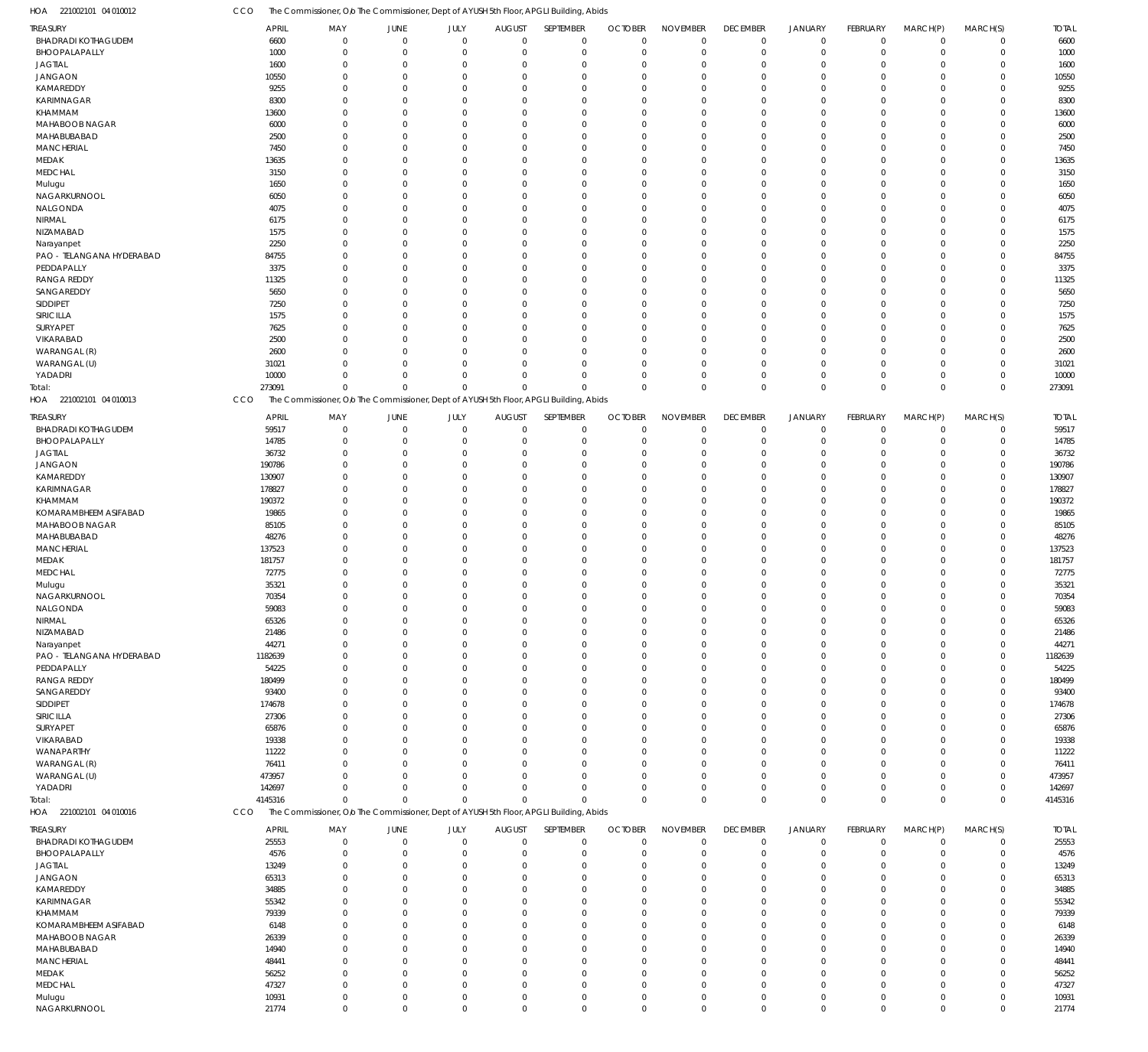CCO The Commissioner, Olo The Commissioner, Dept of AYUSH 5th Floor, APGLI Building, Abids

| HOA<br>221002101 04 010016               |                    | The Commissioner, Olo The Commissioner, Dept of AYUSH 5th Floor, APGLI Building, Abids           |                                                          |                            |                              |                          |                                  |                                   |                                |                                  |                                |                             |                            |                       |
|------------------------------------------|--------------------|--------------------------------------------------------------------------------------------------|----------------------------------------------------------|----------------------------|------------------------------|--------------------------|----------------------------------|-----------------------------------|--------------------------------|----------------------------------|--------------------------------|-----------------------------|----------------------------|-----------------------|
| <b>TREASURY</b>                          |                    | <b>APRIL</b><br>MAY                                                                              | JUNE                                                     | JULY                       | <b>AUGUST</b>                | SEPTEMBER                | <b>OCTOBER</b>                   | <b>NOVEMBER</b>                   | <b>DECEMBER</b>                | JANUARY                          | FEBRUARY                       | MARCH(P)                    | MARCH(S)                   | <b>TOTAL</b>          |
| NALGONDA                                 |                    | 21140                                                                                            | $\mathbf 0$<br>0                                         | $\Omega$                   | $\Omega$                     | $\Omega$                 | $\Omega$                         | $\Omega$                          | $\mathbf 0$                    | $\overline{0}$                   | $\Omega$                       | $\mathbf 0$                 | $\mathbf 0$                | 21140                 |
| <b>NIRMAL</b><br>NIZAMABAD               |                    | 23214<br>6649                                                                                    | $\Omega$<br>0<br>0<br>0                                  | $\Omega$<br>$\Omega$       | $\Omega$                     | $\Omega$<br>-0           | $\Omega$                         | $\Omega$<br>$\Omega$              | $\mathbf 0$<br>$\Omega$        | $\overline{0}$<br>0              | $\Omega$<br>$\Omega$           | 0<br>0                      | $\mathbf 0$<br>0           | 23214<br>6649         |
| Narayanpet                               |                    | 13701                                                                                            | O<br>-0                                                  | $\Omega$                   |                              | $\Omega$                 | $\Omega$                         | $\Omega$                          | $\Omega$                       | $\Omega$                         | $\Omega$                       | 0                           | $\Omega$                   | 13701                 |
| PAO - TELANGANA HYDERABAD                |                    | 776105                                                                                           | O<br>0                                                   | $\Omega$                   |                              | $\Omega$                 |                                  | $\Omega$                          | 0                              | $\Omega$                         | $\Omega$                       | 0                           | $\Omega$                   | 776105                |
| PEDDAPALLY                               |                    | 16781                                                                                            | <sup>0</sup><br>$\Omega$                                 | $\Omega$                   | $\Omega$                     | $\Omega$                 | $\Omega$                         | $\Omega$                          | $\Omega$                       | $\Omega$                         | $\Omega$                       | $\Omega$                    | $\Omega$                   | 16781                 |
| <b>RANGA REDDY</b>                       |                    | 101184                                                                                           | O<br>0                                                   | $\Omega$                   |                              | $\Omega$                 |                                  | $\Omega$                          | 0                              | $\Omega$                         | $\Omega$                       | 0                           | $\Omega$                   | 101184                |
| SANGAREDDY<br>SIDDIPET                   |                    | 28904<br>56620                                                                                   | n<br>-0<br>O<br>0                                        | $\Omega$<br>$\Omega$       |                              | $\Omega$<br>$\Omega$     | $\Omega$                         | $\Omega$<br>$\Omega$              | $\Omega$<br>$\Omega$           | $\Omega$<br>$\Omega$             | $\Omega$<br>$\Omega$           | $\Omega$<br>0               | $\Omega$<br>$\Omega$       | 28904<br>56620        |
| SIRICILLA                                |                    | 8450                                                                                             | $\Omega$<br>n                                            | $\Omega$                   |                              | $\Omega$                 | $\Omega$                         | $\Omega$                          | $\Omega$                       | $\Omega$                         | $\Omega$                       | 0                           | $\Omega$                   | 8450                  |
| SURYAPET                                 |                    | 20388                                                                                            | C<br>0                                                   | $\Omega$                   |                              | $\Omega$                 | $\Omega$                         | $\Omega$                          | 0                              | $\Omega$                         | $\Omega$                       | 0                           | $\Omega$                   | 20388                 |
| VIKARABAD                                |                    | 7231                                                                                             | n<br>-0                                                  | $\Omega$                   |                              | $\Omega$                 | $\Omega$                         | $\Omega$                          | $\Omega$                       | $\Omega$                         | $\Omega$                       | 0                           | $\Omega$                   | 7231                  |
| WANAPARTHY                               |                    | 3473                                                                                             | O<br>0                                                   | $\Omega$                   |                              | $\Omega$                 |                                  | $\Omega$                          | $\Omega$                       | $\Omega$                         | $\Omega$                       | 0                           | $\Omega$                   | 3473                  |
| WARANGAL (R)<br>WARANGAL (U)             |                    | 23647<br>246031                                                                                  | U<br>$\Omega$<br>O<br>0                                  | $\Omega$<br>$\Omega$       |                              | $\Omega$<br>$\Omega$     | $\Omega$                         | $\Omega$<br>$\Omega$              | $\Omega$<br>$\Omega$           | $\Omega$<br>$\Omega$             | $\Omega$<br>$\Omega$           | 0<br>0                      | $\Omega$<br>$\Omega$       | 23647<br>246031       |
| YADADRI                                  |                    | 46472                                                                                            | U<br>$\Omega$                                            | $\Omega$                   | $\Omega$                     | $\Omega$                 | $\Omega$                         | $\Omega$                          | $\Omega$                       | $\Omega$                         | $\Omega$                       | 0                           | $\mathbf 0$                | 46472                 |
| Total:                                   | 1910399            |                                                                                                  | $\Omega$<br>$\Omega$                                     | $\Omega$                   | $\Omega$                     | $\Omega$                 | $\Omega$                         | $\mathbf{0}$                      | $\Omega$                       | $\Omega$                         | $\Omega$                       | $\Omega$                    | $\Omega$                   | 1910399               |
| HOA 221002101 04 020021                  | CCO                | The Commissioner, O/o The Commissioner, Dept of AYUSH 5th Floor, APGLI Building, Abids           |                                                          |                            |                              |                          |                                  |                                   |                                |                                  |                                |                             |                            |                       |
| ireasury                                 |                    | <b>APRIL</b><br>MAY                                                                              | <b>JUNE</b>                                              | JULY                       | <b>AUGUST</b>                | SEPTEMBER                | <b>OCTOBER</b>                   | <b>NOVEMBER</b>                   | <b>DECEMBER</b>                | JANUARY                          | FEBRUARY                       | MARCH(P)                    | MARCH(S)                   | <b>TOTAL</b>          |
| PAO - TELANGANA HYDERABAD                |                    | 2000                                                                                             | $\mathbf 0$<br>$\mathbf 0$                               | $\mathbf 0$                | $\Omega$                     | $\mathbf 0$              | $\Omega$                         | $\overline{0}$                    | $\mathbf 0$                    | $\overline{0}$                   | $\mathbf 0$                    | $\mathbf 0$                 | $\mathbf 0$                | 2000                  |
| Total:                                   |                    | 2000                                                                                             | $\Omega$<br>$\Omega$                                     | $\mathbf 0$                | $\Omega$                     | $\Omega$                 | $\Omega$                         | $\Omega$                          | $\mathbf 0$                    | $\overline{0}$                   | $\mathbf 0$                    | $\mathbf 0$                 | $\mathbf 0$                | 2000                  |
| HOA 221002101 04 300301                  | CCO                | The Commissioner, Olo The Commissioner, Dept of AYUSH 5th Floor, APGLI Building, Abids           |                                                          |                            |                              |                          |                                  |                                   |                                |                                  |                                |                             |                            |                       |
| <b>TREASURY</b>                          |                    | <b>APRIL</b><br>MAY                                                                              | <b>JUNE</b>                                              | JULY                       | <b>AUGUST</b>                | SEPTEMBER                | <b>OCTOBER</b>                   | <b>NOVEMBER</b>                   | <b>DECEMBER</b>                | JANUARY                          | FEBRUARY                       | MARCH(P)                    | MARCH(S)                   | <b>TOTAL</b>          |
| NAGARKURNOOL                             |                    | 15000                                                                                            | $\mathbf 0$<br>$\Omega$                                  | $\Omega$                   | $\Omega$                     | $\Omega$                 | $\Omega$                         | $\Omega$                          | $\mathbf 0$                    | $\overline{0}$                   | $\Omega$                       | $\Omega$                    | $\mathbf 0$                | 15000                 |
| PAO - TELANGANA HYDERABAD<br>RANGA REDDY |                    | 71200<br>15000                                                                                   | $\Omega$<br>$\Omega$<br>$\Omega$<br>$\Omega$             | $\mathbf 0$<br>$\Omega$    | $\Omega$<br>$\Omega$         | $\Omega$<br>$\Omega$     | $\Omega$<br>$\Omega$             | $\Omega$<br>$\Omega$              | $\mathbf 0$<br>$\mathbf 0$     | $\overline{0}$<br>$\overline{0}$ | $\mathbf 0$<br>$\mathbf 0$     | 0<br>0                      | $\mathbf 0$<br>$\mathbf 0$ | 71200<br>15000        |
| Total:                                   |                    | 101200                                                                                           | $\Omega$<br>$\Omega$                                     | $\Omega$                   | $\Omega$                     | $\Omega$                 | $\Omega$                         | $\Omega$                          | $\Omega$                       | $\Omega$                         | $\Omega$                       | $\Omega$                    | $\Omega$                   | 101200                |
| HOA 221002101 04 300302                  | CCO                | The Commissioner, O/o The Commissioner, Dept of AYUSH 5th Floor, APGLI Building, Abids           |                                                          |                            |                              |                          |                                  |                                   |                                |                                  |                                |                             |                            |                       |
| treasury                                 |                    | <b>APRIL</b><br>MAY                                                                              | <b>JUNE</b>                                              | JULY                       | <b>AUGUST</b>                | SEPTEMBER                | <b>OCTOBER</b>                   | <b>NOVEMBER</b>                   | <b>DECEMBER</b>                | JANUARY                          | FEBRUARY                       | MARCH(P)                    | MARCH(S)                   | <b>TOTAL</b>          |
| PAO - TELANGANA HYDERABAD                |                    | 128552                                                                                           | $\mathbf 0$<br>$\mathbf 0$                               | $\mathbf 0$                | $\Omega$                     | $\Omega$                 | $\Omega$                         | $\overline{0}$                    | $\mathbf 0$                    | $\overline{0}$                   | $\mathbf 0$                    | $\mathbf 0$                 | $\mathbf 0$                | 128552                |
| Total:                                   |                    | 128552                                                                                           | $\Omega$<br>$\mathbf 0$                                  | $\mathbf 0$                | $\Omega$                     | $\Omega$                 | $\Omega$                         | $\overline{0}$                    | $\overline{0}$                 | $\overline{0}$                   | $\mathbf 0$                    | $\Omega$                    | $\mathbf 0$                | 128552                |
| HOA 221002101 04 310318                  | CCO                | The Commissioner, O/o The Commissioner, Dept of AYUSH 5th Floor, APGLI Building, Abids           |                                                          |                            |                              |                          |                                  |                                   |                                |                                  |                                |                             |                            |                       |
| treasury                                 |                    | <b>APRIL</b><br>MAY                                                                              | <b>JUNE</b>                                              | JULY                       | <b>AUGUST</b>                | SEPTEMBER                | <b>OCTOBER</b>                   | <b>NOVEMBER</b>                   | <b>DECEMBER</b>                | JANUARY                          | <b>FEBRUARY</b>                | MARCH(P)                    | MARCH(S)                   | <b>TOTAL</b>          |
| PAO - TELANGANA HYDERABAD                |                    | 20000                                                                                            | $\Omega$<br>$\mathbf 0$                                  | $\mathbf 0$                | $\Omega$                     | $\Omega$                 | $\Omega$                         | $\overline{0}$                    | $\mathbf 0$                    | $^{\circ}$                       | $\mathbf 0$                    | $\mathbf 0$                 | $\mathbf 0$                | 20000                 |
| Total:                                   |                    | 20000                                                                                            | $\Omega$<br>$\Omega$                                     | $\Omega$                   | $\Omega$                     | $\Omega$                 | $\Omega$                         | $\mathbf 0$                       | $\overline{0}$                 | $\overline{0}$                   | $\Omega$                       | $\mathbf{0}$                | $\mathbf 0$                | 20000                 |
| HOA 221002101 05 010011                  | CCO                | The Commissioner, O/o The Commissioner, Dept of AYUSH 5th Floor, APGLI Building, Abids           |                                                          |                            |                              |                          |                                  |                                   |                                |                                  |                                |                             |                            |                       |
| treasury                                 |                    | APRIL<br>MAY                                                                                     | <b>JUNE</b>                                              | JULY                       | <b>AUGUST</b>                | SEPTEMBER                | <b>OCTOBER</b>                   | <b>NOVEMBER</b>                   | <b>DECEMBER</b>                | JANUARY                          | <b>FEBRUARY</b>                | MARCH(P)                    | MARCH(S)                   | <b>TOTAL</b>          |
| PAO - TELANGANA HYDERABAD                | 1276510<br>1276510 |                                                                                                  | $\mathbf 0$<br>$\mathbf 0$<br>$\mathbf 0$<br>$\mathbf 0$ | $\mathbf 0$<br>$\mathbf 0$ | $\Omega$<br>$\Omega$         | $\mathbf 0$<br>$\Omega$  | $\Omega$                         | $\overline{0}$<br>$\Omega$        | $\mathbf 0$<br>$\overline{0}$  | $^{\circ}$<br>$\overline{0}$     | $\mathbf 0$<br>$\mathbf 0$     | $\mathbf 0$<br>$\mathbf{0}$ | $\mathbf 0$<br>$\mathbf 0$ | 1276510<br>1276510    |
| Total:<br>HOA 221002101 05 010012        | CCO                | The Commissioner, Olo The Commissioner, Dept of AYUSH 5th Floor, APGLI Building, Abids           |                                                          |                            |                              |                          |                                  |                                   |                                |                                  |                                |                             |                            |                       |
|                                          |                    | <b>APRIL</b>                                                                                     |                                                          |                            |                              | SEPTEMBER                |                                  | <b>NOVEMBER</b>                   | <b>DECEMBER</b>                |                                  |                                |                             |                            | <b>TOTAL</b>          |
| treasury<br>PAO - TELANGANA HYDERABAD    |                    | MAY<br>32150                                                                                     | <b>JUNE</b><br>$\mathbf 0$<br>$\Omega$                   | JULY<br>$\mathbf 0$        | <b>AUGUST</b><br>$\Omega$    | $\Omega$                 | <b>OCTOBER</b><br>$\Omega$       | $\Omega$                          | $\mathbf 0$                    | JANUARY<br>$^{\circ}$            | FEBRUARY<br>$\mathbf 0$        | MARCH(P)<br>0               | MARCH(S)<br>$\mathbf 0$    | 32150                 |
| Total:                                   |                    | 32150                                                                                            | $\Omega$<br>$\Omega$                                     | $\mathbf 0$                | $\Omega$                     | $\Omega$                 | $\Omega$                         | $\mathbf{0}$                      | $\overline{0}$                 | $\Omega$                         | $\Omega$                       | $\Omega$                    | $\mathbf 0$                | 32150                 |
| HOA 221002101 05 010013                  | CCO                | The Commissioner, O/o The Commissioner, Dept of AYUSH 5th Floor, APGLI Building, Abids           |                                                          |                            |                              |                          |                                  |                                   |                                |                                  |                                |                             |                            |                       |
| ireasury                                 |                    | <b>APRIL</b><br>MAY                                                                              | JUNE                                                     | JULY                       | <b>AUGUST</b>                | SEPTEMBER                | <b>OCTOBER</b>                   | <b>NOVEMBER</b>                   | <b>DECEMBER</b>                | <b>JANUARY</b>                   | FEBRUARY                       | MARCH(P)                    | MARCH(S)                   | <b>TOTAL</b>          |
| PAO - TELANGANA HYDERABAD                |                    | 494464                                                                                           | $\mathbf 0$<br>$\overline{0}$                            | $\mathbf 0$                | $\overline{0}$               | $\Omega$                 | $\Omega$                         | $\overline{0}$                    | $\mathbf 0$                    | $\overline{0}$                   | 0                              | 0                           | $\mathbf 0$                | 494464                |
| Total:                                   |                    | 494464                                                                                           | $\Omega$<br>$\Omega$                                     | $\Omega$                   | $\Omega$                     | $\Omega$                 | $\Omega$                         | $\mathbf 0$                       | $\overline{0}$                 | $\overline{0}$                   | $\mathbf 0$                    | $\Omega$                    | $\mathbf 0$                | 494464                |
| HOA 221002101 05 010016                  | CCO                | The Commissioner, O/o The Commissioner, Dept of AYUSH 5th Floor, APGLI Building, Abids           |                                                          |                            |                              |                          |                                  |                                   |                                |                                  |                                |                             |                            |                       |
| <b>TREASURY</b>                          |                    | <b>APRIL</b><br>MAY                                                                              | JUNE                                                     | JULY                       | <b>AUGUST</b>                | SEPTEMBER                | <b>OCTOBER</b>                   | <b>NOVEMBER</b>                   | <b>DECEMBER</b>                | <b>JANUARY</b>                   | FEBRUARY                       | MARCH(P)                    | MARCH(S)                   | <b>TOTAL</b>          |
| PAO - TELANGANA HYDERABAD                |                    | 377109                                                                                           | $\Omega$<br>$\mathbf 0$<br>$\Omega$                      | $\mathbf 0$<br>$\Omega$    | $\Omega$<br>$\Omega$         | 0<br>$\Omega$            | $\overline{0}$<br>$\overline{0}$ | $\overline{0}$                    | $\mathbf 0$<br>$\overline{0}$  | $\overline{0}$                   | $\mathbf 0$<br>$\mathbf 0$     | $\mathbf 0$                 | $\mathbf 0$                | 377109                |
| Total:<br>HOA 221002101 05 300301        | CCO                | 377109<br>The Commissioner, O/o The Commissioner, Dept of AYUSH 5th Floor, APGLI Building, Abids | $\Omega$                                                 |                            |                              |                          |                                  | $\mathbf 0$                       |                                | $\overline{0}$                   |                                | $\mathbf{0}$                | $\mathbf 0$                | 377109                |
|                                          |                    |                                                                                                  |                                                          |                            |                              |                          |                                  |                                   |                                |                                  |                                |                             |                            |                       |
| treasury<br>PAO - TELANGANA HYDERABAD    |                    | <b>APRIL</b><br>MAY<br>65000                                                                     | <b>JUNE</b><br>$\mathbf 0$<br>$\mathbf 0$                | JULY<br>$\mathbf 0$        | <b>AUGUST</b><br>$\mathbf 0$ | SEPTEMBER<br>$\mathbf 0$ | <b>OCTOBER</b><br>$\Omega$       | <b>NOVEMBER</b><br>$\overline{0}$ | <b>DECEMBER</b><br>$\mathbf 0$ | JANUARY<br>$\overline{0}$        | <b>FEBRUARY</b><br>$\mathbf 0$ | MARCH(P)<br>$\mathbf 0$     | MARCH(S)<br>$\mathbf 0$    | <b>TOTAL</b><br>65000 |
| Total:                                   |                    | 65000                                                                                            | $\Omega$<br>0                                            | $\mathbf 0$                | $\Omega$                     | $\Omega$                 | $\Omega$                         | $\overline{0}$                    | $\overline{0}$                 | $\overline{0}$                   | $\mathbf 0$                    | $\mathbf 0$                 | $\mathbf 0$                | 65000                 |
| HOA 221002101 05 300302                  | CCO                | The Commissioner, O/o The Commissioner, Dept of AYUSH 5th Floor, APGLI Building, Abids           |                                                          |                            |                              |                          |                                  |                                   |                                |                                  |                                |                             |                            |                       |
| <b>TREASURY</b>                          |                    | <b>APRIL</b><br>MAY                                                                              | <b>JUNE</b>                                              | JULY                       | <b>AUGUST</b>                | SEPTEMBER                | <b>OCTOBER</b>                   | <b>NOVEMBER</b>                   | <b>DECEMBER</b>                | JANUARY                          | <b>FEBRUARY</b>                | MARCH(P)                    | MARCH(S)                   | <b>TOTAL</b>          |
| PAO - TELANGANA HYDERABAD                |                    | 393438                                                                                           | $\mathbf 0$<br>$^{\circ}$                                | $\mathbf 0$                | $\Omega$                     | $\Omega$                 | $\Omega$                         | $\overline{0}$                    | $\mathbf 0$                    | $\overline{0}$                   | $\mathbf 0$                    | 0                           | $\mathbf 0$                | 393438                |
| Total:                                   |                    | 393438                                                                                           | $\Omega$<br>$\Omega$                                     | $\Omega$                   | $\Omega$                     | $\Omega$                 | $\Omega$                         | $\mathbf 0$                       | $\overline{0}$                 | $\overline{0}$                   | $\mathbf 0$                    | $\Omega$                    | $\mathbf 0$                | 393438                |
| HOA 22100210125 04 340                   | CCO                | The Commissioner, O/o The Commissioner, Dept of AYUSH 5th Floor, APGLI Building, Abids           |                                                          |                            |                              |                          |                                  |                                   |                                |                                  |                                |                             |                            |                       |
| treasury                                 |                    | <b>APRIL</b><br>MAY                                                                              | JUNE                                                     | JULY                       | <b>AUGUST</b>                | SEPTEMBER                | <b>OCTOBER</b>                   | <b>NOVEMBER</b>                   | <b>DECEMBER</b>                | JANUARY                          | <b>FEBRUARY</b>                | MARCH(P)                    | MARCH(S)                   | <b>TOTAL</b>          |
| PAO - TELANGANA HYDERABAD                |                    | 586856                                                                                           | $\mathbf 0$<br>$\mathbf 0$                               | $\mathbf 0$                | $\Omega$                     | $\mathbf 0$              | $\Omega$                         | $\overline{0}$                    | $\mathbf 0$                    | $\overline{0}$                   | $\mathbf 0$                    | $\mathbf 0$                 | $\mathbf 0$                | 586856                |
| Total:                                   |                    | 586856                                                                                           | $\Omega$<br>$\Omega$                                     | $\mathbf 0$                | $\Omega$                     | $\Omega$                 | $\Omega$                         | $\overline{0}$                    | $\overline{0}$                 | $\overline{0}$                   | $\mathbf 0$                    | $\mathbf 0$                 | $\mathbf 0$                | 586856                |
| HOA 221002102 04 010011                  | CCO                | The Commissioner, O/o The Commissioner, Dept of AYUSH 5th Floor, APGLI Building, Abids           |                                                          |                            |                              |                          |                                  |                                   |                                |                                  |                                |                             |                            |                       |
| <b>TREASURY</b>                          |                    | <b>APRIL</b><br>MAY                                                                              | JUNE                                                     | JULY                       | <b>AUGUST</b>                | SEPTEMBER                | <b>OCTOBER</b>                   | <b>NOVEMBER</b>                   | <b>DECEMBER</b>                | JANUARY                          | <b>FEBRUARY</b>                | MARCH(P)                    | MARCH(S)                   | <b>TOTAL</b>          |
| ADILABAD<br><b>BHADRADI KOTHAGUDEM</b>   |                    | 90005<br>73870                                                                                   | $\mathbf 0$<br>$\mathbf 0$<br>0<br>0                     | 0<br>0                     | $\Omega$<br>$\Omega$         | $\Omega$<br>0            | $\Omega$<br>$\Omega$             | $\Omega$<br>$\overline{0}$        | $\mathbf 0$<br>$\mathbf 0$     | $^{\circ}$<br>- 0                | $\mathbf 0$<br>$\Omega$        | $\mathbf 0$<br>0            | $\mathbf 0$<br>$\mathbf 0$ | 90005<br>73870        |
| BHOOPALAPALLY                            |                    | 38130                                                                                            | 0<br>-0                                                  | $\Omega$                   |                              | $\Omega$                 | $\Omega$                         | $\Omega$                          | $\Omega$                       | $\Omega$                         | $\Omega$                       | 0                           | $\mathbf 0$                | 38130                 |
| <b>JAGTIAL</b>                           |                    | 88705                                                                                            | 0<br>-0                                                  | $\Omega$                   | $\Omega$                     | $\Omega$                 | $\Omega$                         | $\Omega$                          | $\Omega$                       | $\Omega$                         | $\Omega$                       | 0                           | $\Omega$                   | 88705                 |
| KAMAREDDY                                |                    | 141150                                                                                           | U<br>$\Omega$                                            | $\Omega$                   | $\Omega$                     | $\Omega$                 | $\Omega$                         | $\Omega$                          | $\Omega$                       | $\Omega$                         | $\Omega$                       | $\Omega$                    | $\Omega$                   | 141150                |
| KARIMNAGAR                               |                    | 102445                                                                                           | 0                                                        | $\Omega$                   |                              | $\Omega$                 | $\Omega$                         | $\Omega$                          | $\Omega$                       |                                  | $\Omega$                       | $\Omega$                    | $\Omega$                   | 102445                |
| KHAMMAM                                  |                    | 211450                                                                                           | O<br>-0                                                  | $\Omega$<br>$\Omega$       |                              | $\Omega$<br>$\Omega$     | $\Omega$<br>$\Omega$             | $\Omega$<br>$\Omega$              | $\Omega$<br>$\Omega$           | $\Omega$<br>$\Omega$             | $\Omega$<br>$\Omega$           | $\Omega$<br>$\Omega$        | $\Omega$                   | 211450                |
| MAHABOOB NAGAR<br>MAHABUBABAD            |                    | 113805<br>178985                                                                                 | 0<br>-0<br>0<br>$\Omega$                                 | $\Omega$                   | $\Omega$                     | $\Omega$                 | $\Omega$                         | $\mathbf 0$                       | $\Omega$                       | $\Omega$                         | $\Omega$                       | $\Omega$                    | 0<br>$\mathbf 0$           | 113805<br>178985      |
| <b>MEDCHAL</b>                           |                    | 196355                                                                                           | $\mathbf 0$<br>0                                         | $\mathbf 0$                | $\Omega$                     | $\mathbf 0$              | $^{\circ}$                       | $\mathbf 0$                       | $\mathbf 0$                    | $\Omega$                         | $\mathbf 0$                    | 0                           | $\mathbf 0$                | 196355                |
| NALGONDA                                 |                    | 303960                                                                                           | $\Omega$<br>0                                            | $\Omega$                   | $\Omega$                     | $\Omega$                 | $^{\circ}$                       | $\mathbf 0$                       | $\mathbf 0$                    | $\Omega$                         | $\mathbf 0$                    | $\mathbf 0$                 | $\mathbf 0$                | 303960                |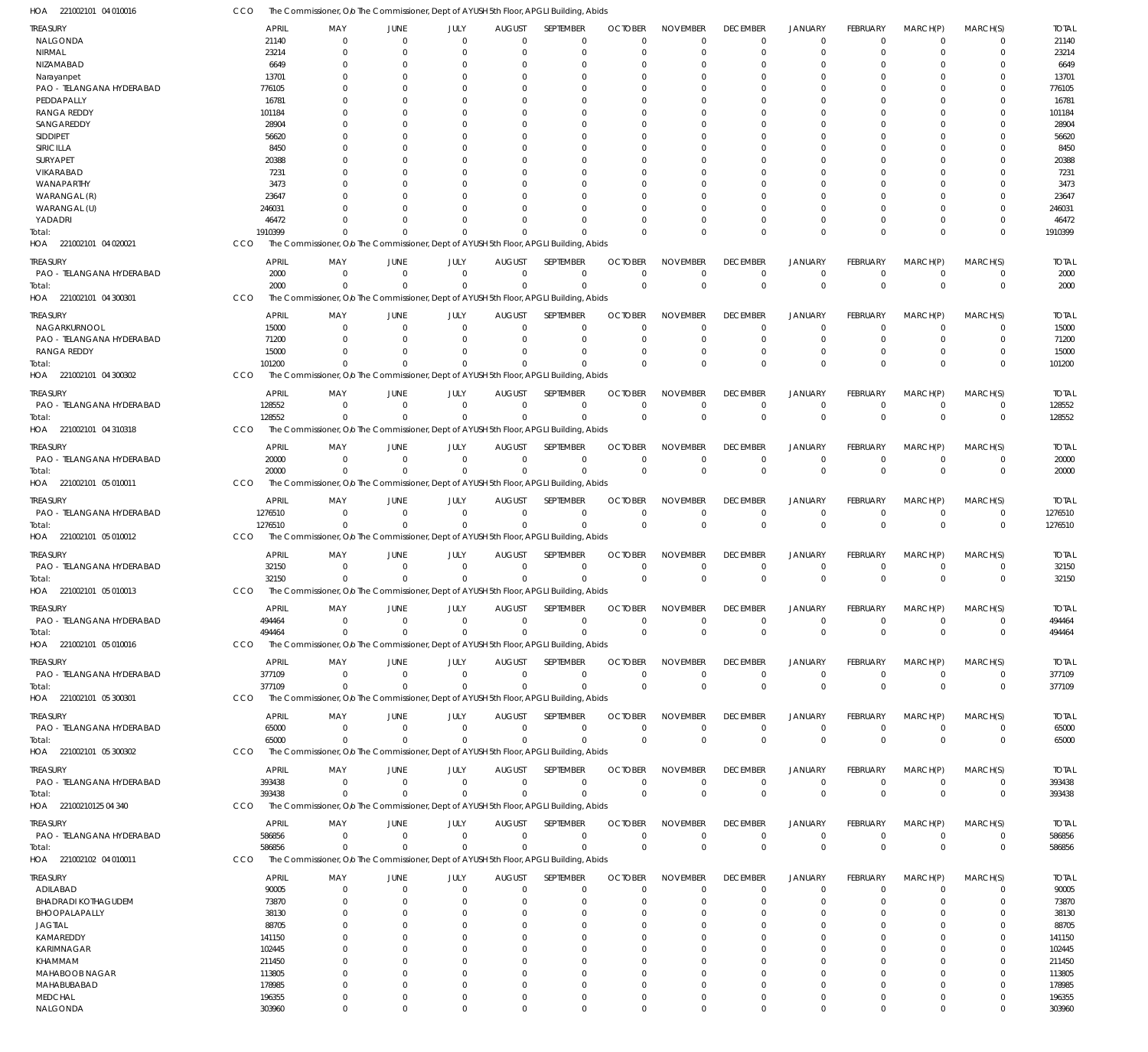| HOA 221002102 04 010011                 | CCO             | The Commissioner, O/o The Commissioner, Dept of AYUSH 5th Floor, APGLI Building, Abids |                            |                      |                            |                            |                      |                      |                         |                            |                      |                      |                            |                 |
|-----------------------------------------|-----------------|----------------------------------------------------------------------------------------|----------------------------|----------------------|----------------------------|----------------------------|----------------------|----------------------|-------------------------|----------------------------|----------------------|----------------------|----------------------------|-----------------|
| <b>TREASURY</b>                         | <b>APRIL</b>    | MAY                                                                                    | JUNE                       | JULY                 | <b>AUGUST</b>              | SEPTEMBER                  | <b>OCTOBER</b>       | <b>NOVEMBER</b>      | <b>DECEMBER</b>         | <b>JANUARY</b>             | <b>FEBRUARY</b>      | MARCH(P)             | MARCH(S)                   | <b>TOTAL</b>    |
| <b>NIRMAL</b>                           | 24000           | $\Omega$                                                                               | $\overline{0}$             | $\mathbf 0$          | $\mathbf 0$                | $\mathbf 0$                | $\mathbf 0$          | $\Omega$             | $\mathbf 0$             | $\mathbf 0$                | $\mathbf 0$          | $\overline{0}$       | $\mathbf 0$                | 24000           |
| NIZAMABAD                               | 73250           | $\Omega$                                                                               | $\overline{0}$             | $\mathbf 0$          | $\mathbf 0$                | $\mathbf 0$                | $^{\circ}$           | $\Omega$             | $\mathbf 0$             | $\mathbf 0$                | $\mathbf 0$          | $\overline{0}$       | $\mathbf 0$                | 73250           |
| PAO - TELANGANA HYDERABAD<br>PEDDAPALLY | 2866569         | $\Omega$<br>$\Omega$                                                                   | $^{\circ}$<br>$\Omega$     | $\Omega$<br>$\Omega$ | 0<br>$\Omega$              | $\mathbf 0$<br>$\mathbf 0$ | $\Omega$<br>$\Omega$ | $\Omega$<br>$\Omega$ | $\mathbf 0$<br>$\Omega$ | $^{\circ}$<br>$\Omega$     | $\Omega$<br>$\Omega$ | $\Omega$<br>$\Omega$ | $\mathbf 0$<br>$\Omega$    | 2866569         |
| <b>RANGA REDDY</b>                      | 86745<br>268145 | $\Omega$                                                                               | $\Omega$                   | $\Omega$             | $\mathbf 0$                | $\mathbf 0$                | $\Omega$             | $\Omega$             | $\Omega$                | $\Omega$                   | $\Omega$             | $\Omega$             | $\mathbf 0$                | 86745<br>268145 |
| SANGAREDDY                              | 53190           | $\Omega$                                                                               | $\Omega$                   | $\Omega$             | $\Omega$                   | $\mathbf 0$                | $\Omega$             | $\Omega$             | $\Omega$                | $\Omega$                   | $\Omega$             | $\Omega$             | $\Omega$                   | 53190           |
| SIDDIPET                                | 215390          | $\Omega$                                                                               | $\Omega$                   | $\Omega$             | $\Omega$                   | $\mathbf 0$                | $\Omega$             | $\Omega$             | $\Omega$                | $\Omega$                   | $\Omega$             | $\Omega$             | $\mathbf 0$                | 215390          |
| WARANGAL (U)                            | 177910          | $\Omega$                                                                               | $\Omega$                   | $\Omega$             | $\Omega$                   | $\mathbf 0$                | $\Omega$             | $\Omega$             | $\Omega$                | $\Omega$                   | $\Omega$             | $\Omega$             | $\mathbf 0$                | 177910          |
| YADADRI                                 | 257870          | $\Omega$                                                                               | $\Omega$                   | $\Omega$             | $\mathbf 0$                | $\mathbf 0$                | $\Omega$             | $\Omega$             | $\Omega$                | $\mathbf 0$                | $\Omega$             | $\Omega$             | $\mathbf 0$                | 257870          |
| Total:                                  | 5561929         | $\Omega$                                                                               | $\Omega$                   | $\Omega$             | $\Omega$                   | $\mathbf 0$                | $\Omega$             | $\Omega$             | $\Omega$                | $\mathbf 0$                | $\Omega$             | $\Omega$             | $\mathbf 0$                | 5561929         |
| HOA 221002102 04 010012                 | CCO             | The Commissioner, Olo The Commissioner, Dept of AYUSH 5th Floor, APGLI Building, Abids |                            |                      |                            |                            |                      |                      |                         |                            |                      |                      |                            |                 |
| <b>TREASURY</b>                         | <b>APRIL</b>    | MAY                                                                                    | JUNE                       | JULY                 | <b>AUGUST</b>              | SEPTEMBER                  | <b>OCTOBER</b>       | <b>NOVEMBER</b>      | <b>DECEMBER</b>         | <b>JANUARY</b>             | <b>FEBRUARY</b>      | MARCH(P)             | MARCH(S)                   | <b>TOTAL</b>    |
| ADILABAD                                | 4325            | $\mathbf 0$                                                                            | $\overline{0}$             | $\mathbf 0$          | $\mathbf 0$                | $\mathbf 0$                | $\mathbf 0$          | $\mathbf 0$          | $\mathbf 0$             | $\mathbf 0$                | $\mathbf 0$          | $\overline{0}$       | $\mathbf 0$                | 4325            |
| <b>BHADRADI KOTHAGUDEM</b>              | 4839            | 0                                                                                      | $\overline{0}$<br>$\Omega$ | $\mathbf 0$          | $\mathbf 0$                | $\mathbf 0$                | $\mathbf 0$          | $\Omega$<br>$\Omega$ | $\mathbf 0$             | $\overline{0}$             | 0                    | $\mathbf 0$          | $\mathbf 0$                | 4839            |
| BHOOPALAPALLY<br><b>JAGTIAL</b>         | 1500<br>1000    | $\Omega$<br>0                                                                          | $\Omega$                   | $\Omega$<br>$\Omega$ | 0<br>$\mathbf 0$           | $\mathbf 0$<br>$\mathbf 0$ | $\Omega$<br>$\Omega$ | $\Omega$             | $\Omega$<br>$\Omega$    | $\overline{0}$<br>$\Omega$ | $\Omega$<br>$\Omega$ | $\Omega$<br>$\Omega$ | $\mathbf 0$<br>$\mathbf 0$ | 1500<br>1000    |
| KAMAREDDY                               | 225             | $\Omega$                                                                               | $\mathbf 0$                | $\Omega$             | $\mathbf 0$                | $\mathbf 0$                | $\Omega$             | $\Omega$             | $\Omega$                | $\Omega$                   | $\Omega$             | $\Omega$             | $\mathbf 0$                | 225             |
| KARIMNAGAR                              | 1500            | $\Omega$                                                                               | $\Omega$                   | $\Omega$             | $\mathbf 0$                | $\mathbf 0$                | $\Omega$             | $\Omega$             | $\Omega$                | $\Omega$                   | $\Omega$             | $\Omega$             | $\mathbf 0$                | 1500            |
| KHAMMAM                                 | 7375            | $\Omega$                                                                               | $\Omega$                   | $\Omega$             | $\Omega$                   | $\mathbf 0$                | $\Omega$             | $\Omega$             | $\Omega$                | $\Omega$                   | $\Omega$             | $\Omega$             | $\mathbf 0$                | 7375            |
| MAHABOOB NAGAR                          | 2500            | $\Omega$                                                                               | $\Omega$                   | $\Omega$             | $\mathbf 0$                | $\mathbf 0$                | $\Omega$             | $\Omega$             | $\Omega$                | $\Omega$                   | $\Omega$             | $\Omega$             | $\mathbf 0$                | 2500            |
| MAHABUBABAD                             | 5450            | $\Omega$                                                                               | $\Omega$                   | $\Omega$             | 0                          | $\mathbf 0$                | $\Omega$             | $\Omega$             | $\Omega$                | $\Omega$                   | $\Omega$             | $\Omega$             | $\mathbf 0$                | 5450            |
| <b>MEDCHAL</b>                          | 4275            | $\Omega$                                                                               | $\Omega$                   | $\Omega$             | $\Omega$                   | $\mathbf 0$                | $\Omega$             | $\Omega$             | $\Omega$                | $\Omega$                   | $\Omega$             | $\Omega$             | $\mathbf 0$                | 4275            |
| NALGONDA                                | 6250            | $\Omega$                                                                               | $\Omega$                   | $\Omega$             | $\mathbf 0$                | $\mathbf 0$                | $\Omega$             | $\Omega$             | $\Omega$                | $\Omega$                   | $\Omega$             | $\Omega$             | $\mathbf 0$                | 6250            |
| NIRMAL                                  | 150             | $\Omega$                                                                               | $\Omega$                   | $\Omega$             | $\mathbf 0$                | $\mathbf 0$                | $\Omega$             | $\Omega$             | $\Omega$                | $\Omega$                   | $\Omega$             | $\Omega$             | $\mathbf 0$                | 150             |
| NIZAMABAD                               | 2150            | $\Omega$<br>$\Omega$                                                                   | $\Omega$<br>$\Omega$       | $\Omega$<br>$\Omega$ | $\Omega$                   | $\mathbf 0$<br>$\mathbf 0$ | $\Omega$             | $\Omega$<br>$\Omega$ | $\Omega$                | $\Omega$<br>$\Omega$       | $\Omega$             | $\Omega$<br>$\Omega$ | $\mathbf 0$<br>$\mathbf 0$ | 2150            |
| PAO - TELANGANA HYDERABAD<br>PEDDAPALLY | 86285<br>2350   | $\Omega$                                                                               | $\Omega$                   | $\Omega$             | $\mathbf 0$<br>$\mathbf 0$ | $\mathbf 0$                | $\Omega$<br>$\Omega$ | $\Omega$             | $\Omega$<br>$\Omega$    | $\Omega$                   | $\Omega$<br>$\Omega$ | $\Omega$             | $\mathbf 0$                | 86285<br>2350   |
| <b>RANGA REDDY</b>                      | 7950            | $\Omega$                                                                               | $\Omega$                   | $\Omega$             | $\mathbf 0$                | $\mathbf 0$                | $\Omega$             | $\Omega$             | $\Omega$                | $\Omega$                   | $\Omega$             | $\Omega$             | $\mathbf 0$                | 7950            |
| SANGAREDDY                              | 1075            | $\Omega$                                                                               | $\Omega$                   | $\Omega$             | 0                          | $\mathbf 0$                | $\Omega$             | $\Omega$             | $\Omega$                | $\Omega$                   | $\Omega$             | $\Omega$             | $\mathbf 0$                | 1075            |
| SIDDIPET                                | 8000            | $\Omega$                                                                               | $\Omega$                   | $\Omega$             | $\mathbf 0$                | $\mathbf 0$                | $\Omega$             | $\Omega$             | $\Omega$                | $\Omega$                   | $\Omega$             | $\Omega$             | $\mathbf 0$                | 8000            |
| WARANGAL (U)                            | 8400            | U                                                                                      | $\Omega$                   | $\Omega$             | $\mathbf 0$                | $\mathbf 0$                | $\Omega$             | $\Omega$             | $\Omega$                | $\Omega$                   | $\Omega$             | $\Omega$             | $\mathbf 0$                | 8400            |
| YADADRI                                 | 6000            | $\Omega$                                                                               | $\Omega$                   | $\Omega$             | $\mathbf 0$                | $\mathbf 0$                | $\Omega$             | $\Omega$             | $\Omega$                | $\overline{0}$             | $\Omega$             | $\mathbf 0$          | $\mathbf 0$                | 6000            |
| Total:                                  | 161599          | $\Omega$                                                                               | $\Omega$                   | $\mathbf 0$          | $\mathbf 0$                | $\mathbf 0$                | $\Omega$             | $\Omega$             | $\Omega$                | $\mathbb O$                | $\mathbf 0$          | $\Omega$             | $\mathbf 0$                | 161599          |
| HOA 221002102 04 010013                 | CCO             | The Commissioner, Olo The Commissioner, Dept of AYUSH 5th Floor, APGLI Building, Abids |                            |                      |                            |                            |                      |                      |                         |                            |                      |                      |                            |                 |
| <b>TREASURY</b>                         | <b>APRIL</b>    | MAY                                                                                    | JUNE                       | JULY                 | <b>AUGUST</b>              | SEPTEMBER                  | <b>OCTOBER</b>       | <b>NOVEMBER</b>      | <b>DECEMBER</b>         | <b>JANUARY</b>             | FEBRUARY             | MARCH(P)             | MARCH(S)                   | <b>TOTAL</b>    |
| ADILABAD                                | 34650           | $\mathbf 0$                                                                            | $\overline{0}$             | $\mathbf 0$          | $\mathbf 0$                | $\mathbf 0$                | $\Omega$             | $\Omega$             | $\mathbf 0$             | $\mathbf 0$                | $\mathbf 0$          | $\mathbf 0$          | $\mathbf 0$                | 34650           |
| <b>BHADRADI KOTHAGUDEM</b>              | 28423           | $\Omega$                                                                               | $\overline{0}$             | $\Omega$             | $\mathbf 0$                | $\mathbf 0$                | $\Omega$             | $\Omega$             | $\mathbf 0$             | $\mathbf 0$                | $\mathbf 0$          | $\Omega$             | $\mathbf 0$                | 28423           |
| BHOOPALAPALLY                           | 14785           | 0                                                                                      | $\overline{0}$             | $\Omega$             | $\mathbf 0$                | $\mathbf 0$                | $\Omega$             | $\Omega$             | $\mathbf 0$             | $\overline{0}$             | $\Omega$             | $\Omega$             | $\mathbf 0$                | 14785           |
| <b>JAGTIAL</b>                          | 34123           | $\Omega$                                                                               | $\Omega$                   | $\Omega$             | $\mathbf 0$                | $\mathbf 0$                | $\Omega$             | $\Omega$             | $\Omega$                | $\Omega$                   | $\Omega$             | $\Omega$             | $\mathbf 0$                | 34123           |
| KAMAREDDY<br>KARIMNAGAR                 | 54034<br>39237  | $\Omega$<br>$\Omega$                                                                   | $\Omega$<br>$\Omega$       | $\Omega$<br>$\Omega$ | $\mathbf 0$<br>$\Omega$    | $\mathbf 0$<br>$\mathbf 0$ | $\Omega$<br>$\Omega$ | $\Omega$<br>$\Omega$ | $\Omega$<br>$\Omega$    | $\Omega$<br>$\Omega$       | $\Omega$<br>$\Omega$ | $\Omega$<br>$\Omega$ | $\mathbf 0$<br>$\mathbf 0$ | 54034<br>39237  |
| KHAMMAM                                 | 81333           | $\Omega$                                                                               | $\Omega$                   | $\Omega$             | $\mathbf 0$                | $\mathbf 0$                | $\Omega$             | $\Omega$             | $\Omega$                | $\Omega$                   | $\Omega$             | $\Omega$             | $\mathbf 0$                | 81333           |
| MAHABOOB NAGAR                          | 43615           | $\Omega$                                                                               | $\Omega$                   | $\Omega$             | $\Omega$                   | $\mathbf 0$                | $\Omega$             | $\Omega$             | $\Omega$                | $\Omega$                   | $\Omega$             | $\Omega$             | $\Omega$                   | 43615           |
| MAHABUBABAD                             | 69110           | U                                                                                      | $\Omega$                   | $\Omega$             | $\mathbf 0$                | $\mathbf 0$                | $\Omega$             | $\Omega$             | $\Omega$                | $\Omega$                   | $\Omega$             | $\Omega$             | $\mathbf 0$                | 69110           |
| <b>MEDCHAL</b>                          | 75434           |                                                                                        | $\Omega$                   | $\Omega$             | $\mathbf 0$                | $\mathbf 0$                | $\Omega$             | $\Omega$             | $\Omega$                | $\Omega$                   | $\Omega$             | $\Omega$             | $\mathbf 0$                | 75434           |
| NALGONDA                                | 117014          | $\Omega$                                                                               | $\Omega$                   | $\Omega$             | $\mathbf 0$                | $\mathbf 0$                | $\Omega$             | $\Omega$             | $\mathbf{0}$            | $\mathbf 0$                | $\Omega$             | $\Omega$             | $\mathbf 0$                | 117014          |
| NIRMAL                                  | 9205            | $\mathbf 0$                                                                            | $\Omega$                   | $\mathbf 0$          | $\mathbf 0$                | $\Omega$                   | $\Omega$             | $\mathbf 0$          | $\mathbf 0$             | $\mathbf 0$                | $\mathbf 0$          | $\mathbf 0$          | $\mathbf 0$                | 9205            |
| NIZAMABAD                               | 28004           | 0                                                                                      | $\overline{0}$             | $\Omega$             | $\mathbf 0$                | $\mathbf 0$                | $\Omega$             | $\Omega$             | $\mathbf 0$             | $\mathbf 0$                | 0                    | $\mathbf 0$          | $\mathbf 0$                | 28004           |
| PAO - TELANGANA HYDERABAD               | 1143520         | $\mathbf 0$                                                                            | $\overline{0}$             | $\mathbf 0$          | $\mathbf 0$                | $\mathbf 0$                | $\mathbf 0$          | $\Omega$             | $\mathbf 0$             | $\mathbf 0$                | $\mathbf 0$          | $\mathbf 0$          | $\mathbf 0$                | 1143520         |
| PEDDAPALLY<br><b>RANGA REDDY</b>        | 33231<br>103279 | 0<br>$\Omega$                                                                          | $\Omega$<br>$\Omega$       | $\Omega$<br>$\Omega$ | 0<br>$\mathbf 0$           | $\mathbf 0$<br>$\mathbf 0$ | $\Omega$<br>$\Omega$ | $\Omega$<br>$\Omega$ | $\mathbf 0$<br>$\Omega$ | $\Omega$<br>$\Omega$       | $\Omega$<br>$\Omega$ | $\Omega$<br>$\Omega$ | $\mathbf 0$<br>$\mathbf 0$ | 33231<br>103279 |
| SANGAREDDY                              | 20392           | $\Omega$                                                                               | $\Omega$                   | $\Omega$             | 0                          | $\mathbf 0$                | $\Omega$             | $\Omega$             | $\Omega$                | $\Omega$                   | $\Omega$             | $\Omega$             | $\mathbf 0$                | 20392           |
| SIDDIPET                                | 82938           | $\Omega$                                                                               | $\Omega$                   | $\Omega$             | $\Omega$                   | $\mathbf 0$                | $\Omega$             | $\Omega$             | $\Omega$                | $\Omega$                   | $\Omega$             | $\Omega$             | $\mathbf 0$                | 82938           |
| WARANGAL (U)                            | 68347           | $\Omega$                                                                               | $\Omega$                   | $\Omega$             | $\mathbf 0$                | $\mathbf 0$                | $\Omega$             | $\Omega$             | $\Omega$                | $\Omega$                   | $\Omega$             | $\Omega$             | $\mathbf 0$                | 68347           |
| YADADRI                                 | 99166           | $\Omega$                                                                               | $\Omega$                   | $\Omega$             | $\mathbf 0$                | $\mathbf 0$                | $\Omega$             | $\Omega$             | $\Omega$                | $\mathbf 0$                | $\Omega$             | $\mathbf 0$          | $\mathbf 0$                | 99166           |
| Total:                                  | 2179840         | $\Omega$                                                                               | $\Omega$                   | $\Omega$             | $\mathbf 0$                | $\mathbf 0$                | $\Omega$             | $\Omega$             | $\mathbf 0$             | $\mathbf 0$                | $\Omega$             | $\Omega$             | $\mathbf 0$                | 2179840         |
| HOA 221002102 04 010016                 | CCO             | The Commissioner, O/o The Commissioner, Dept of AYUSH 5th Floor, APGLI Building, Abids |                            |                      |                            |                            |                      |                      |                         |                            |                      |                      |                            |                 |
| <b>TREASURY</b>                         | <b>APRIL</b>    | MAY                                                                                    | JUNE                       | JULY                 | <b>AUGUST</b>              | SEPTEMBER                  | <b>OCTOBER</b>       | <b>NOVEMBER</b>      | <b>DECEMBER</b>         | <b>JANUARY</b>             | FEBRUARY             | MARCH(P)             | MARCH(S)                   | <b>TOTAL</b>    |
| ADILABAD                                | 14724           | 0                                                                                      | $\overline{0}$             | $\mathbf 0$          | $\mathbf 0$                | $\mathbf 0$                | $\overline{0}$       | $\Omega$             | $\mathbf 0$             | $\overline{0}$             | $\mathbf 0$          | $\overline{0}$       | $\mathbf 0$                | 14724           |
| <b>BHADRADI KOTHAGUDEM</b>              | 12227           | 0                                                                                      | $\overline{0}$             | $\mathbf 0$          | 0                          | $\mathbf 0$                | $\overline{0}$       | $\Omega$             | $\mathbf 0$             | $\overline{0}$             | 0                    | $\overline{0}$       | $\mathbf 0$                | 12227           |
| BHOOPALAPALLY                           | 4576            | 0                                                                                      | $\overline{0}$             | $\Omega$             | 0                          | $\mathbf 0$                | $\Omega$             | $\Omega$             | $\Omega$                | $\overline{0}$             | $\Omega$             | $\Omega$             | $\mathbf 0$                | 4576            |
| <b>JAGTIAL</b>                          | 10560           | $\Omega$                                                                               | $\Omega$                   | $\Omega$             | 0                          | $\mathbf 0$                | $\Omega$             | $\Omega$             | $\Omega$                | $\Omega$                   | $\Omega$             | $\Omega$             | $\mathbf 0$                | 10560           |
| KAMAREDDY<br>KARIMNAGAR                 | 18892<br>12143  | 0<br>$\Omega$                                                                          | $\Omega$<br>$\Omega$       | $\Omega$<br>$\Omega$ | 0<br>0                     | $\mathbf 0$<br>$\mathbf 0$ | $\Omega$<br>$\Omega$ | $\Omega$<br>$\Omega$ | $\Omega$                | $\Omega$<br>$\Omega$       | $\Omega$<br>$\Omega$ | $\Omega$<br>$\Omega$ | $\mathbf 0$<br>$\mathbf 0$ | 18892<br>12143  |
| KHAMMAM                                 | 32805           | $\Omega$                                                                               | $\Omega$                   | $\Omega$             | 0                          | $\mathbf 0$                | $\Omega$             | $\Omega$             | $\Omega$                | $\Omega$                   | U                    | $\Omega$             | $\mathbf 0$                | 32805           |
| MAHABOOB NAGAR                          | 22496           | $\Omega$                                                                               | $\Omega$                   | $\Omega$             | 0                          | $\mathbf 0$                | $\Omega$             | $\Omega$             | $\Omega$                | $\Omega$                   | 0                    | $\Omega$             | $\mathbf 0$                | 22496           |
| MAHABUBABAD                             | 23389           | $\Omega$                                                                               | $\Omega$                   | $\Omega$             | 0                          | $\mathbf 0$                | $\Omega$             | $\Omega$             | $\Omega$                | $\Omega$                   | $\Omega$             | $\Omega$             | $\mathbf 0$                | 23389           |
| <b>MEDCHAL</b>                          | 42278           | $\Omega$                                                                               | $\Omega$                   | $\Omega$             | 0                          | $\mathbf 0$                | $\Omega$             | $\Omega$             | $\Omega$                | $\Omega$                   | U                    | $\Omega$             | $\mathbf 0$                | 42278           |
| NALGONDA                                | 38690           | 0                                                                                      | $\Omega$                   | $\Omega$             | 0                          | $\mathbf 0$                | $\Omega$             | $\Omega$             | $\Omega$                | $\Omega$                   | 0                    | $\Omega$             | $\mathbf 0$                | 38690           |
| NIRMAL                                  | 2849            | $\Omega$                                                                               | $\Omega$                   | $\Omega$             | 0                          | $\mathbf 0$                | $\Omega$             | $\Omega$             | $\Omega$                | $\Omega$                   | $\Omega$             | $\Omega$             | $\mathbf 0$                | 2849            |
| NIZAMABAD                               | 10472           | $\Omega$                                                                               | $\Omega$                   | $\Omega$             | 0                          | $\mathbf 0$                | $\Omega$             | $\Omega$             | $\Omega$                | $\Omega$                   | O                    | $\Omega$             | $\mathbf 0$                | 10472           |
| PAO - TELANGANA HYDERABAD               | 800803          | $\Omega$                                                                               | $\Omega$                   | $\Omega$             | 0                          | $\mathbf 0$                | $\Omega$             | $\Omega$             | $\Omega$                | $\Omega$                   | 0                    | $\Omega$             | $\mathbf 0$                | 800803          |
| PEDDAPALLY                              | 17140           | 0<br>$\Omega$                                                                          | $\Omega$<br>$\Omega$       | $\Omega$<br>$\Omega$ | 0                          | $\mathbf 0$<br>$\mathbf 0$ | $\Omega$<br>$\Omega$ | $\Omega$<br>$\Omega$ | $\Omega$<br>$\Omega$    | $\Omega$<br>$\Omega$       | $\Omega$<br>$\Omega$ | $\Omega$<br>$\Omega$ | $\mathbf 0$<br>$\mathbf 0$ | 17140           |
| <b>RANGA REDDY</b><br>SANGAREDDY        | 68391<br>15777  | $\Omega$                                                                               | $\Omega$                   | $\Omega$             | 0<br>0                     | $\mathbf 0$                | $\Omega$             | $\Omega$             | $\Omega$                | $\Omega$                   | 0                    | $\Omega$             | $\mathbf 0$                | 68391<br>15777  |
| SIDDIPET                                | 25667           | $\Omega$                                                                               | $\Omega$                   | $\Omega$             | $\mathbf 0$                | $\mathbf 0$                | $\Omega$             | $\Omega$             | $\Omega$                | $\Omega$                   | $\Omega$             | $\Omega$             | $\mathbf 0$                | 25667           |
| WARANGAL (U)                            | 35252           | 0                                                                                      | $\mathbf 0$                | $\Omega$             | $\mathbf 0$                | $\mathbf 0$                | $\Omega$             | $\Omega$             | $\Omega$                | $\overline{0}$             | $\Omega$             | $\mathbf 0$          | $\mathbf 0$                | 35252           |
| YADADRI                                 | 35836           | 0                                                                                      | $\mathbf 0$                | $\mathbf 0$          | $\mathbf 0$                | $\mathbf 0$                | 0                    | $\mathbf 0$          | $\mathbf 0$             | $\mathbf 0$                | 0                    | $\overline{0}$       | $\mathbf 0$                | 35836           |
| Total:                                  | 1244967         | $\mathbf 0$                                                                            | $\overline{0}$             | $\mathbf 0$          | $\mathbf 0$                | $\mathbf 0$                | $\mathbf 0$          | $\mathbf 0$          | $\mathbf 0$             | $\mathbb O$                | $\mathbf 0$          | $\overline{0}$       | $\mathbf 0$                | 1244967         |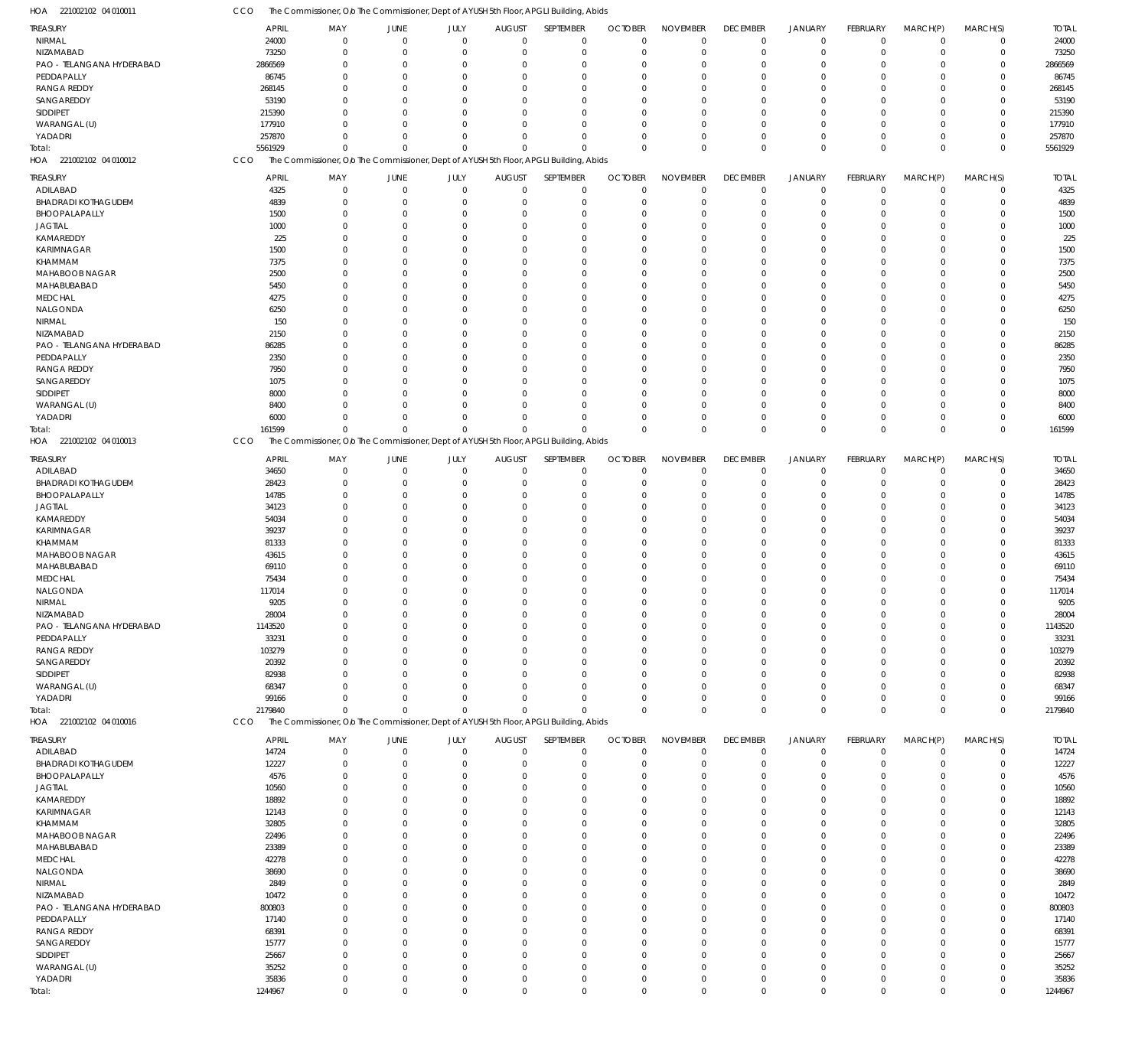| HOA 221002102 04 010017                      | CCO        |                        |                         |                               |                             |                              | The Commissioner, O/o The Commissioner, Dept of AYUSH 5th Floor, APGLI Building, Abids                |                            |                                |                                |                                  |                                   |                               |                            |                        |
|----------------------------------------------|------------|------------------------|-------------------------|-------------------------------|-----------------------------|------------------------------|-------------------------------------------------------------------------------------------------------|----------------------------|--------------------------------|--------------------------------|----------------------------------|-----------------------------------|-------------------------------|----------------------------|------------------------|
| <b>TREASURY</b>                              |            | <b>APRIL</b>           | MAY                     | JUNE                          | JULY                        | <b>AUGUST</b>                | SEPTEMBER                                                                                             | <b>OCTOBER</b>             | <b>NOVEMBER</b>                | <b>DECEMBER</b>                | <b>JANUARY</b>                   | FEBRUARY                          | MARCH(P)                      | MARCH(S)                   | <b>TOTAL</b>           |
| MAHABUBABAD                                  |            | 72966                  | $\Omega$                | $\Omega$                      | $\Omega$                    | $\Omega$                     | 0                                                                                                     | $\Omega$                   | $\Omega$                       | $\mathbf 0$                    | $\mathbf 0$                      | $\Omega$                          | $\Omega$                      | 0                          | 72966                  |
| PAO - TELANGANA HYDERABAD<br>WARANGAL (U)    |            | 100000<br>32623        | $\Omega$<br>$\Omega$    | $\Omega$<br>$\Omega$          | $\Omega$<br>$\Omega$        | $\Omega$<br>$\Omega$         | $\mathbf 0$<br>$\Omega$                                                                               | $\Omega$                   | $\Omega$<br>$\Omega$           | $\mathbf 0$<br>$^{\circ}$      | $\mathbf 0$<br>0                 | $\mathbf 0$<br>$\Omega$           | $\Omega$<br>$\Omega$          | $\mathbf 0$<br>$\mathbf 0$ | 100000<br>32623        |
| Total:                                       |            | 205589                 | $\Omega$                | $\Omega$                      | $\Omega$                    | $\Omega$                     | $\Omega$                                                                                              | $\Omega$                   | $\Omega$                       | $\mathbf 0$                    | $\mathbf{0}$                     | $\Omega$                          | $\Omega$                      | $\mathbf 0$                | 205589                 |
| HOA 221002102 04 300301                      | CCO        |                        |                         |                               |                             |                              | The Commissioner, O/o The Commissioner, Dept of AYUSH 5th Floor, APGLI Building, Abids                |                            |                                |                                |                                  |                                   |                               |                            |                        |
| treasury                                     |            | <b>APRIL</b>           | MAY                     | JUNE                          | JULY                        | <b>AUGUST</b>                | SEPTEMBER                                                                                             | <b>OCTOBER</b>             | <b>NOVEMBER</b>                | <b>DECEMBER</b>                | <b>JANUARY</b>                   | <b>FEBRUARY</b>                   | MARCH(P)                      | MARCH(S)                   | <b>TOTAL</b>           |
| <b>BHADRADI KOTHAGUDEM</b>                   |            | 15000                  | $\overline{0}$          | $\overline{0}$                | $\mathbf 0$                 | $\mathbf 0$                  | $\mathbf 0$                                                                                           | $\Omega$                   | $\mathbf 0$                    | $\mathbf 0$                    | $\mathbf 0$                      | $\overline{0}$                    | $\mathbf 0$                   | $\mathbf 0$                | 15000                  |
| Total:                                       |            | 15000                  | $\Omega$                | $\Omega$                      | $\mathbf 0$                 | $\mathbf 0$                  | $\mathbf 0$                                                                                           | $\mathbf{0}$               | $\Omega$                       | $\mathbf 0$                    | $\mathbf 0$                      | $\mathbf 0$                       | $\Omega$                      | $\mathbf 0$                | 15000                  |
| HOA 221002102 04 300302                      | CCO        |                        |                         |                               |                             |                              | The Commissioner, O/o The Commissioner, Dept of AYUSH 5th Floor, APGLI Building, Abids                |                            |                                |                                |                                  |                                   |                               |                            |                        |
| <b>TREASURY</b>                              |            | <b>APRIL</b>           | MAY                     | <b>JUNE</b><br>$\Omega$       | JULY                        | <b>AUGUST</b>                | <b>SEPTEMBER</b>                                                                                      | <b>OCTOBER</b>             | <b>NOVEMBER</b>                | <b>DECEMBER</b>                | <b>JANUARY</b>                   | FEBRUARY                          | MARCH(P)                      | MARCH(S)                   | <b>TOTAL</b>           |
| PAO - TELANGANA HYDERABAD<br>Total:          |            | 201483<br>201483       | $\Omega$<br>$\Omega$    | $\Omega$                      | $\mathbf 0$<br>$\mathbf{0}$ | $\mathbf 0$<br>$\mathbf{0}$  | $\mathbf 0$<br>$\mathbf 0$                                                                            | $\Omega$<br>$\mathbf 0$    | $\mathbf 0$<br>$\mathbf 0$     | $\mathbf 0$<br>$\mathbf 0$     | $\mathbf 0$<br>$\mathbf 0$       | $^{\circ}$<br>$\Omega$            | $\mathbf 0$<br>$\mathbf 0$    | $\mathbf 0$<br>$\mathbf 0$ | 201483<br>201483       |
| HOA 221002102 05 010011                      | CCO        |                        |                         |                               |                             |                              | The Commissioner, O/o The Commissioner, Dept of AYUSH 5th Floor, APGLI Building, Abids                |                            |                                |                                |                                  |                                   |                               |                            |                        |
| treasury                                     |            | <b>APRIL</b>           | MAY                     | <b>JUNE</b>                   | JULY                        | <b>AUGUST</b>                | SEPTEMBER                                                                                             | <b>OCTOBER</b>             | <b>NOVEMBER</b>                | <b>DECEMBER</b>                | <b>JANUARY</b>                   | FEBRUARY                          | MARCH(P)                      | MARCH(S)                   | <b>TOTAL</b>           |
| PAO - TELANGANA HYDERABAD                    |            | 121900                 | $^{\circ}$              | $\overline{0}$                | $\mathbf 0$                 | $\mathbf 0$                  | $\mathbf 0$                                                                                           | $\Omega$                   | $\mathbf 0$                    | $\mathbf 0$                    | $\mathbf 0$                      | $\mathbf 0$                       | $\mathbf 0$                   | $\mathbf 0$                | 121900                 |
| Total:                                       |            | 121900                 | $\Omega$                | $\Omega$                      | $\mathbf 0$                 | $\mathbf 0$                  | $\mathbf 0$                                                                                           | $\Omega$                   | $\Omega$                       | $\mathbf 0$                    | $\mathbf 0$                      | $\mathbf 0$                       | $\Omega$                      | $\mathbf 0$                | 121900                 |
| HOA 221002102 05 010012                      | CCO        |                        |                         |                               |                             |                              | The Commissioner, O/o The Commissioner, Dept of AYUSH 5th Floor, APGLI Building, Abids                |                            |                                |                                |                                  |                                   |                               |                            |                        |
| TREASURY                                     |            | <b>APRIL</b>           | MAY                     | JUNE                          | JULY                        | <b>AUGUST</b>                | SEPTEMBER                                                                                             | <b>OCTOBER</b>             | <b>NOVEMBER</b>                | <b>DECEMBER</b>                | <b>JANUARY</b>                   | FEBRUARY                          | MARCH(P)                      | MARCH(S)                   | <b>TOTAL</b>           |
| PAO - TELANGANA HYDERABAD                    |            | 4900                   | $\Omega$                | $\Omega$                      | $\mathbf 0$                 | $\mathbf 0$                  | $\mathbf 0$                                                                                           | $\Omega$                   | $\mathbf 0$                    | $\mathbf 0$                    | $\mathbf 0$                      | $\mathbf 0$                       | $\mathbf 0$                   | $\mathbf 0$                | 4900                   |
| Total:<br>HOA 221002102 05 010013            | CCO        | 4900                   | $\Omega$                | $\Omega$                      | $\Omega$                    | $\Omega$                     | $\mathbf 0$<br>The Commissioner, O/o The Commissioner, Dept of AYUSH 5th Floor, APGLI Building, Abids | $\Omega$                   | $\Omega$                       | $\mathbf 0$                    | $\mathbf{0}$                     | $\Omega$                          | $\Omega$                      | $\mathbf 0$                | 4900                   |
|                                              |            |                        |                         |                               |                             |                              |                                                                                                       |                            |                                |                                |                                  |                                   |                               |                            |                        |
| <b>TREASURY</b><br>PAO - TELANGANA HYDERABAD |            | <b>APRIL</b><br>46791  | MAY<br>$\overline{0}$   | <b>JUNE</b><br>$\overline{0}$ | JULY<br>$\mathbf 0$         | <b>AUGUST</b><br>$\mathbf 0$ | SEPTEMBER<br>$\mathbf 0$                                                                              | <b>OCTOBER</b><br>$\Omega$ | <b>NOVEMBER</b><br>$\mathbf 0$ | <b>DECEMBER</b><br>$\mathbf 0$ | <b>JANUARY</b><br>$\mathbf 0$    | <b>FEBRUARY</b><br>$\overline{0}$ | MARCH(P)<br>$\overline{0}$    | MARCH(S)<br>$\mathbf 0$    | <b>TOTAL</b><br>46791  |
| Total:                                       |            | 46791                  | $\Omega$                | $\Omega$                      | $\mathbf 0$                 | $\mathbf 0$                  | $\mathbf 0$                                                                                           | $\Omega$                   | $\Omega$                       | $\mathbf 0$                    | $\mathbf 0$                      | $\Omega$                          | $\Omega$                      | $\mathbf 0$                | 46791                  |
| HOA 221002102 05 010016                      | CCO        |                        |                         |                               |                             |                              | The Commissioner, O/o The Commissioner, Dept of AYUSH 5th Floor, APGLI Building, Abids                |                            |                                |                                |                                  |                                   |                               |                            |                        |
| TREASURY                                     |            | <b>APRIL</b>           | MAY                     | JUNE                          | JULY                        | <b>AUGUST</b>                | SEPTEMBER                                                                                             | <b>OCTOBER</b>             | <b>NOVEMBER</b>                | <b>DECEMBER</b>                | <b>JANUARY</b>                   | FEBRUARY                          | MARCH(P)                      | MARCH(S)                   | <b>TOTAL</b>           |
| PAO - TELANGANA HYDERABAD                    |            | 36201                  | $\overline{0}$          | $\Omega$                      | $\mathbf 0$                 | $\mathbf 0$                  | $\mathbf 0$                                                                                           | $\Omega$                   | $\mathbf 0$                    | $\mathbf 0$                    | $\mathbf 0$                      | $\mathbf 0$                       | $\mathbf 0$                   | $\mathbf 0$                | 36201                  |
| Total:                                       |            | 36201                  | $\Omega$                | $\Omega$                      | $\mathbf{0}$                | $\mathbf{0}$                 | $\Omega$                                                                                              | $\mathbf 0$                | $\Omega$                       | $\mathbf 0$                    | $\mathbf 0$                      | $\Omega$                          | $\Omega$                      | $\mathbf 0$                | 36201                  |
| HOA 221002102 05 300302                      | CCO        |                        |                         |                               |                             |                              | The Commissioner, O/o The Commissioner, Dept of AYUSH 5th Floor, APGLI Building, Abids                |                            |                                |                                |                                  |                                   |                               |                            |                        |
| <b>TREASURY</b>                              |            | <b>APRIL</b>           | MAY                     | <b>JUNE</b>                   | JULY                        | <b>AUGUST</b>                | SEPTEMBER                                                                                             | <b>OCTOBER</b>             | <b>NOVEMBER</b>                | <b>DECEMBER</b>                | <b>JANUARY</b>                   | <b>FEBRUARY</b>                   | MARCH(P)                      | MARCH(S)                   | <b>TOTAL</b>           |
| PAO - TELANGANA HYDERABAD                    |            | 453031<br>453031       | $\mathbf 0$<br>$\Omega$ | $\overline{0}$<br>$\Omega$    | $\mathbf 0$<br>$\mathbf 0$  | $\mathbf 0$<br>$\mathbf 0$   | $\mathbf 0$<br>$\mathbf 0$                                                                            | $\Omega$<br>$\Omega$       | $\mathbf 0$<br>$\Omega$        | $^{\circ}$<br>$\mathbf 0$      | $\overline{0}$<br>$\overline{0}$ | $\mathbf 0$<br>$\Omega$           | $\mathbf 0$<br>$\overline{0}$ | $\mathbf 0$<br>$\mathbf 0$ | 453031                 |
| Total:<br>HOA 22100210225 04 340             | <b>CCO</b> |                        |                         |                               |                             |                              | The Commissioner, O/o The Commissioner, Dept of AYUSH 5th Floor, APGLI Building, Abids                |                            |                                |                                |                                  |                                   |                               |                            | 453031                 |
|                                              |            |                        |                         |                               |                             |                              |                                                                                                       |                            |                                |                                |                                  |                                   |                               |                            |                        |
| TREASURY<br>PAO - TELANGANA HYDERABAD        |            | <b>APRIL</b><br>613640 | MAY<br>$^{\circ}$       | <b>JUNE</b><br>$\overline{0}$ | JULY<br>$\mathbf 0$         | <b>AUGUST</b><br>$\mathbf 0$ | SEPTEMBER<br>$\mathbf 0$                                                                              | <b>OCTOBER</b><br>$\Omega$ | <b>NOVEMBER</b><br>$\Omega$    | <b>DECEMBER</b><br>$\mathbf 0$ | <b>JANUARY</b><br>$\mathbf 0$    | FEBRUARY<br>$\overline{0}$        | MARCH(P)<br>$\mathbf 0$       | MARCH(S)<br>$\mathbf 0$    | <b>TOTAL</b><br>613640 |
| Total:                                       |            | 613640                 | $\Omega$                | $\Omega$                      | $\mathbf 0$                 | $\mathbf 0$                  | $\mathbf 0$                                                                                           | $\Omega$                   | $\Omega$                       | $\mathbf 0$                    | $\mathbf 0$                      | $\Omega$                          | $\Omega$                      | $\mathbf 0$                | 613640                 |
| HOA 221002103 04 010011                      | CCO        |                        |                         |                               |                             |                              | The Commissioner, O/o The Commissioner, Dept of AYUSH 5th Floor, APGLI Building, Abids                |                            |                                |                                |                                  |                                   |                               |                            |                        |
| TREASURY                                     |            | <b>APRIL</b>           | MAY                     | JUNE                          | JULY                        | <b>AUGUST</b>                | SEPTEMBER                                                                                             | <b>OCTOBER</b>             | <b>NOVEMBER</b>                | <b>DECEMBER</b>                | <b>JANUARY</b>                   | FEBRUARY                          | MARCH(P)                      | MARCH(S)                   | <b>TOTAL</b>           |
| ADILABAD                                     |            | 108625                 | $\mathbf 0$             | $\mathbf 0$                   | $\mathbf 0$                 | 0                            | $\mathbf 0$                                                                                           | $\Omega$                   | $\Omega$                       | $^{\circ}$                     | $\mathbf 0$                      | $\mathbf 0$                       | 0                             | $\mathbf 0$                | 108625                 |
| <b>BHADRADI KOTHAGUDEM</b>                   |            | 92030                  | $\Omega$                | $\Omega$                      | 0                           | 0                            | $\mathbf 0$                                                                                           |                            | $\Omega$                       | $\mathbf 0$                    | $\Omega$                         | $\Omega$                          | $\Omega$                      | $\mathbf 0$                | 92030                  |
| BHOOPALAPALLY<br><b>JAGTIAL</b>              |            | 30060<br>144390        | 0                       | $\Omega$<br>$\Omega$          | $\Omega$<br>$\Omega$        | 0<br>$\Omega$                | $\mathbf 0$<br>$\mathbf 0$                                                                            |                            | $\Omega$<br>$\Omega$           | $\Omega$<br>$\Omega$           | $\Omega$<br>$\Omega$             | 0                                 | O<br>$\Omega$                 | $\mathbf 0$<br>$\mathbf 0$ | 30060<br>144390        |
| JOGULAMBA GADWAL                             |            | 65370                  | $\Omega$                | $\Omega$                      | $\Omega$                    | $\Omega$                     | $\Omega$                                                                                              | $\Omega$                   | $\Omega$                       | $\Omega$                       | $\Omega$                         | $\Omega$                          | $\Omega$                      | $\mathbf 0$                | 65370                  |
| KAMAREDDY                                    |            | 125815                 | 0                       |                               | 0                           | 0                            | 0                                                                                                     |                            |                                |                                | 0                                |                                   | O                             | 0                          | 125815                 |
| KARIMNAGAR                                   |            | 214870                 | 0                       | $^{\circ}$                    | 0                           | 0                            | $\mathbf 0$                                                                                           | $\Omega$                   | $\Omega$                       | $\Omega$                       | $\mathbf 0$                      | 0                                 | $\Omega$                      | $\mathbf 0$                | 214870                 |
| KOMARAMBHEEM ASIFABAD                        |            | 56955                  | 0                       | $\Omega$                      | 0                           | $\Omega$                     | $\mathbf 0$                                                                                           | $\Omega$                   | $\Omega$                       | 0                              | $\Omega$                         | 0                                 | $\Omega$                      | $\mathbf 0$                | 56955                  |
| MAHABOOB NAGAR                               |            | 207875                 | 0<br>$\Omega$           | $\Omega$<br>$\Omega$          | $\Omega$                    | 0<br>$\Omega$                | $\mathbf 0$<br>$\mathbf 0$                                                                            | - 0<br>- 0                 | $\Omega$<br>$\Omega$           | $\Omega$                       | $\Omega$<br>$\Omega$             |                                   | $\Omega$<br>$\Omega$          | $\mathbf 0$<br>$\mathbf 0$ | 207875                 |
| MAHABUBABAD<br><b>MANCHERIAL</b>             |            | 15030<br>94680         | 0                       | $\Omega$                      | 0<br>$\Omega$               | 0                            | $\mathbf 0$                                                                                           |                            | $\Omega$                       | 0<br>$\Omega$                  | $\Omega$                         |                                   | $\Omega$                      | $\mathbf 0$                | 15030<br>94680         |
| <b>MEDCHAL</b>                               |            | 154045                 | 0                       | $\Omega$                      | $\Omega$                    | $\Omega$                     | $\mathbf 0$                                                                                           |                            | $\Omega$                       | $\Omega$                       | $\Omega$                         |                                   | $\Omega$                      | $\mathbf 0$                | 154045                 |
| NAGARKURNOOL                                 |            | 53590                  | 0                       | $\Omega$                      | $\Omega$                    | 0                            | $\mathbf 0$                                                                                           |                            | $\Omega$                       | $\Omega$                       | $\Omega$                         |                                   | $\Omega$                      | $\mathbf 0$                | 53590                  |
| NALGONDA                                     |            | 135910                 | $\Omega$                | $\Omega$                      | $\Omega$                    | $\Omega$                     | $\mathbf 0$                                                                                           |                            | $\Omega$                       | $\Omega$                       | $\Omega$                         |                                   | $\Omega$                      | $\mathbf 0$                | 135910                 |
| NIRMAL                                       |            | 66855                  | 0                       | $\Omega$                      | $\Omega$                    | 0                            | $\Omega$                                                                                              |                            | $\Omega$                       | $\Omega$                       | $\Omega$                         |                                   | $\Omega$                      | $\mathbf 0$                | 66855                  |
| NIZAMABAD<br>PAO - TELANGANA HYDERABAD       |            | 246425<br>5467973      | 0<br>0                  | $\Omega$<br>$\Omega$          | $\Omega$<br>$\Omega$        | $\Omega$<br>0                | $\mathbf 0$<br>$\mathbf 0$                                                                            |                            | $\Omega$<br>$\Omega$           | 0<br>$\Omega$                  | $\Omega$<br>$\Omega$             |                                   | $\Omega$<br>$\Omega$          | $\mathbf 0$<br>$\mathbf 0$ | 246425<br>5467973      |
| PEDDAPALLY                                   |            | 30910                  | $\Omega$                | $\Omega$                      | $\Omega$                    | 0                            | $\mathbf 0$                                                                                           |                            | $\Omega$                       | $\Omega$                       | $\Omega$                         |                                   | $\Omega$                      | $\mathbf 0$                | 30910                  |
| <b>RANGA REDDY</b>                           |            | 246500                 | 0                       | $\Omega$                      | $\Omega$                    | 0                            | $\mathbf 0$                                                                                           |                            | $\Omega$                       | $\Omega$                       | $\Omega$                         |                                   | $\Omega$                      | $\mathbf 0$                | 246500                 |
| SANGAREDDY                                   |            | 38130                  | 0                       | $\Omega$                      | $\Omega$                    | $\Omega$                     | $\mathbf 0$                                                                                           |                            | $\Omega$                       | 0                              | $\Omega$                         |                                   | $\Omega$                      | $\mathbf 0$                | 38130                  |
| SIDDIPET                                     |            | 190055                 | $\Omega$                | $\Omega$                      | $\Omega$                    | 0                            | $\mathbf 0$                                                                                           |                            | $\Omega$                       | $\Omega$                       | $\Omega$                         |                                   | $\Omega$                      | $\mathbf 0$                | 190055                 |
| SIRICILLA                                    |            | 76150                  | 0                       | $\Omega$                      | $\Omega$                    | 0                            | $\mathbf 0$                                                                                           |                            | $\Omega$                       | $\Omega$                       | $\Omega$                         |                                   | $\Omega$                      | $\mathbf 0$                | 76150                  |
| VIKARABAD<br>WARANGAL (R)                    |            | 78550<br>26120         | 0<br>$\Omega$           | $\Omega$<br>$\Omega$          | $\Omega$<br>$\Omega$        | 0<br>$\Omega$                | $\mathbf 0$<br>$\mathbf 0$                                                                            |                            | $\Omega$<br>$\Omega$           | $\Omega$<br>0                  | $\Omega$<br>$\Omega$             |                                   | $\Omega$<br>$\Omega$          | $\mathbf 0$<br>$\mathbf 0$ | 78550<br>26120         |
| WARANGAL (U)                                 |            | 360440                 | U                       | $\Omega$                      | $\Omega$                    | 0                            | $\Omega$                                                                                              |                            | $\Omega$                       | $\Omega$                       | $\Omega$                         |                                   | $\Omega$                      | $\mathbf 0$                | 360440                 |
| YADADRI                                      |            | 24150                  | $\Omega$                | $\Omega$                      | $\mathbf 0$                 | 0                            | $\mathbf 0$                                                                                           |                            | $\Omega$                       | $\mathbf 0$                    | $\mathbf 0$                      | $\Omega$                          | $\mathbf 0$                   | $\mathbf 0$                | 24150                  |
| Total:                                       |            | 8351503                | $\Omega$                | $\Omega$                      | $\mathbf 0$                 | $\Omega$                     | $\Omega$                                                                                              | $\Omega$                   | $\Omega$                       | $\mathbf 0$                    | $\overline{0}$                   | $\Omega$                          | $\mathbf 0$                   | $\mathbf 0$                | 8351503                |
| HOA 221002103 04 010012                      | <b>CCO</b> |                        |                         |                               |                             |                              | The Commissioner, O/o The Commissioner, Dept of AYUSH 5th Floor, APGLI Building, Abids                |                            |                                |                                |                                  |                                   |                               |                            |                        |
| TREASURY                                     |            | <b>APRIL</b>           | MAY                     | JUNE                          | JULY                        | <b>AUGUST</b>                | SEPTEMBER                                                                                             | <b>OCTOBER</b>             | <b>NOVEMBER</b>                | <b>DECEMBER</b>                | <b>JANUARY</b>                   | FEBRUARY                          | MARCH(P)                      | MARCH(S)                   | <b>TOTAL</b>           |
| ADILABAD                                     |            | 1500                   | $\mathbf 0$             | $\mathbf 0$                   | $\mathbf 0$                 | $\mathbf 0$                  | $\mathbf 0$                                                                                           | $\Omega$                   | $\Omega$                       | $^{\circ}$                     | $\overline{0}$                   | $\mathbf 0$                       | $\mathbf 0$                   | 0                          | 1500                   |
| <b>BHADRADI KOTHAGUDEM</b>                   |            | 3450                   | $\Omega$                | $\Omega$                      | $\mathbf 0$                 | 0                            | $\mathbf 0$                                                                                           | $\Omega$                   | $\Omega$                       | $\mathbf 0$                    | $\mathbf 0$                      | $\Omega$                          | $\Omega$                      | $\mathbf 0$                | 3450                   |
| BHOOPALAPALLY<br><b>JAGTIAL</b>              |            | 2100<br>300            | $\Omega$<br>$\Omega$    | $\Omega$<br>$\Omega$          | $\Omega$<br>$\Omega$        | 0<br>$\Omega$                | $\mathbf 0$<br>$\mathbf 0$                                                                            | $\Omega$                   | $\Omega$<br>$\Omega$           | $\mathbf 0$<br>$\Omega$        | $\mathbf 0$<br>$\Omega$          | 0<br>$\Omega$                     | $\Omega$<br>$\Omega$          | $\mathbf 0$<br>$\mathbf 0$ | 2100<br>300            |
| JOGULAMBA GADWAL                             |            | 1500                   | $\Omega$                | $\Omega$                      | $\Omega$                    | $\Omega$                     | $\mathbf 0$                                                                                           |                            | $\Omega$                       | $\Omega$                       | $\Omega$                         | O                                 | $\Omega$                      | $\mathbf 0$                | 1500                   |
| KAMAREDDY                                    |            | 3125                   | $\Omega$                | $\Omega$                      | $\Omega$                    | $\Omega$                     | $\Omega$                                                                                              | - 0                        | $\Omega$                       | $\Omega$                       | $\Omega$                         | O                                 | $\Omega$                      | $\mathbf 0$                | 3125                   |
| KARIMNAGAR                                   |            | 7100                   | $\Omega$                | $\Omega$                      | $\Omega$                    | $\Omega$                     | $\mathbf 0$                                                                                           | - 0                        | $\Omega$                       | $\Omega$                       | $\Omega$                         | O                                 | $\Omega$                      | $\mathbf 0$                | 7100                   |
| MAHABOOB NAGAR                               |            | 4200                   | $\Omega$                | $\Omega$                      | $\Omega$                    | $\Omega$                     | $\mathbf 0$                                                                                           | $\Omega$                   | $\Omega$                       | $\Omega$                       | $\Omega$                         | $\Omega$                          | $\Omega$                      | $\mathbf 0$                | 4200                   |
| MAHABUBABAD                                  |            | 650<br>2150            | 0<br>$\mathbf 0$        | $\mathbf 0$<br>$\mathbf 0$    | $\mathbf 0$<br>$\mathbf 0$  | 0<br>$\mathbf 0$             | $\mathbf 0$<br>$\mathbf 0$                                                                            | $\Omega$<br>$\Omega$       | $\mathbf 0$<br>$\mathbf 0$     | $\mathbf 0$<br>$\mathbf 0$     | $\mathbf 0$<br>$\mathbf 0$       | $\Omega$<br>$\mathbf 0$           | $\mathbf 0$<br>$\mathbf 0$    | $\mathbf 0$<br>$\mathbf 0$ | 650                    |
| <b>MANCHERIAL</b>                            |            |                        |                         |                               |                             |                              |                                                                                                       |                            |                                |                                |                                  |                                   |                               |                            | 2150                   |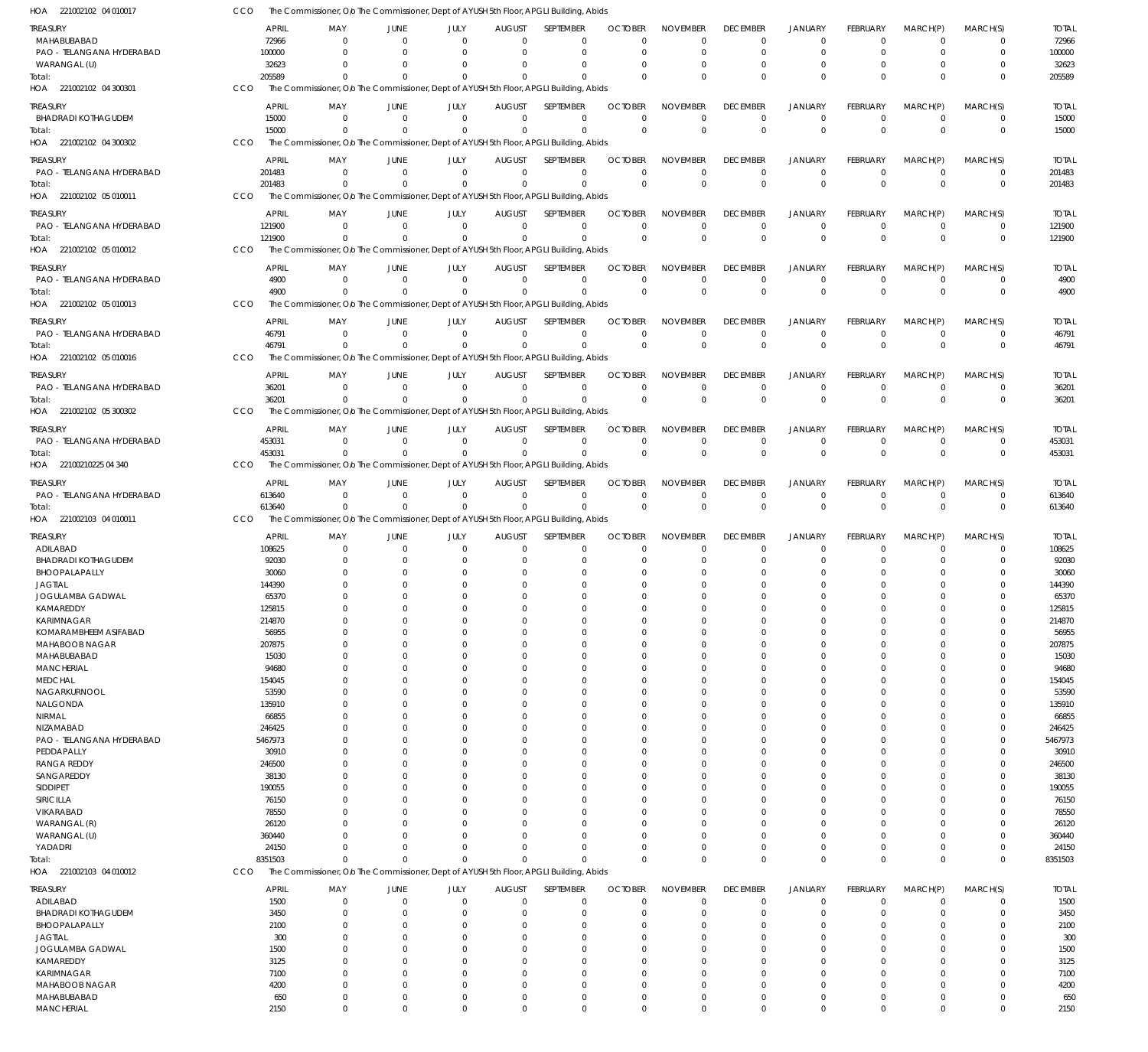221002103 04 010012 HOA 221002103 04 010013 HOA 221002103 04 010016 HOA 221002103 04 010017 HOA The Commissioner, O/o The Commissioner, Dept of AYUSH 5th Floor, APGLI Building, Abids The Commissioner, O/o The Commissioner, Dept of AYUSH 5th Floor, APGLI Building, Abids The Commissioner, Olo The Commissioner, Dept of AYUSH 5th Floor, APGLI Building, Abids The Commissioner, O/o The Commissioner, Dept of AYUSH 5th Floor, APGLI Building, Abids CCO CCO **CCO** CCO 274221 3374467 2098499 220864 0 0  $\Omega$ 0 0  $\mathbf 0$  $\Omega$ 0 0 0  $\Omega$ 0 0 0  $\Omega$ 0 0 0  $\Omega$ 0 0 0  $\Omega$ 0 0 0  $\Omega$ 0 0 0  $\Omega$ 0 0 0  $\Omega$ 0 0  $\mathbf 0$  $\Omega$ 0 0 0  $\Omega$ 0 0 0  $\Omega$ 274221 3374467 2098499 220864 MEDCHAL NAGARKURNOOL NALGONDA NIRMAL NIZAMABAD PAO - TELANGANA HYDERABAD PEDDAPALLY RANGA REDDY SANGAREDDY SIDDIPET SIRICILLA VIKARABAD WARANGAL (R) WARANGAL (U) ADILABAD BHADRADI KOTHAGUDEM BHOOPALAPALLY JAGTIAL JOGULAMBA GADWAL KAMAREDDY KARIMNAGAR KOMARAMBHEEM ASIFABAD MAHABOOB NAGAR MAHABUBABAD MANCHERIAL MEDCHAL NAGARKURNOOL NALGONDA NIRMAL NIZAMABAD PAO - TELANGANA HYDERABAD PEDDAPALLY RANGA REDDY SANGAREDDY SIDDIPET SIRICILLA VIKARABAD WARANGAL (R) WARANGAL (U) YADADRI ADILABAD BHADRADI KOTHAGUDEM BHOOPALAPALLY JAGTIAL JOGULAMBA GADWAL KAMAREDDY KARIMNAGAR KOMARAMBHEEM ASIFABAD MAHABOOB NAGAR MAHABUBABAD MANCHERIAL MEDCHAL NAGARKURNOOL NALGONDA NIRMAL NIZAMABAD PAO - TELANGANA HYDERABAD PEDDAPALLY RANGA REDDY SANGAREDDY SIDDIPET SIRICILLA VIKARABAD WARANGAL (R) WARANGAL (U) YADADRI PAO - TELANGANA HYDERABAD TREASURY TREASURY TREASURY TREASURY 4300 1500 2725 100 4850 207656 150 10590 1500 4000 225 1500 2100 6950 41661 35321 11540 55314 25076 48427 82360 21874 79584 5828 36240 59044 20780 52215 25608 94532 2267999 11858 94901 14785 72654 29171 30160 10020 138310 9205 15579 14931 3571 18926 7760 14987 42480 8179 37262 3006 13880 45681 6431 18518 9576 44380 1598307 3670 64720 4576 24101 10909 9781 3101 71338 2849 220864 APRIL APRIL APRIL APRIL 0 0  $\Omega$ 0 0  $\Omega$ 0  $\Omega$ 0 0  $\Omega$ 0  $\Omega$ 0 0  $\Omega$ 0  $\Omega$ 0 0 0  $\Omega$  $\Omega$ 0 0  $\Omega$ 0  $\Omega$ 0  $\Omega$ 0 0  $\Omega$ 0  $\Omega$ 0 0  $\Omega$ 0 0 0 0  $\Omega$ 0  $\Omega$ 0 0  $\Omega$ 0  $\Omega$ 0 0  $\Omega$ 0  $\Omega$ 0  $\Omega$ 0 0  $\Omega$ 0  $\Omega$ 0 0  $\Omega$ 0 0 MAY MAY MAY MAY 0 0  $\Omega$ 0 0  $\Omega$ 0  $\Omega$ 0 0 0 0  $\Omega$ 0 0  $\Omega$ 0  $\Omega$ 0 0 0 0  $\Omega$ 0 0 0 0  $\Omega$ 0  $\Omega$ 0 0  $\Omega$ 0  $\Omega$ 0 0  $\Omega$ 0  $\Omega$ 0 0  $\Omega$ 0  $\Omega$ 0 0 0 0  $\Omega$ 0 0 0 0  $\Omega$ 0  $\Omega$  $\boldsymbol{0}$ 0  $\Omega$ 0  $\Omega$ 0 0  $\Omega$ 0 0 JUNE JUNE **JUNE** JUNE 0 0  $\Omega$ 0 0  $\sqrt{0}$ 0  $\Omega$ 0 0 0 0  $\Omega$ 0 0 0 0  $\Omega$ 0 0 0 0  $\Omega$ 0 0 0 0  $\Omega$ 0  $\Omega$ 0 0  $\sqrt{0}$ 0  $\Omega$ 0 0 0 0  $\Omega$ 0 0 0 0  $\Omega$ 0 0 0 0  $\Omega$ 0 0  $\Omega$ 0  $\Omega$ 0  $\sqrt{0}$ 0 0  $\sqrt{0}$ 0  $\Omega$ 0 0  $\sqrt{0}$ 0  $\sqrt{0}$ JULY JULY JULY JULY  $\Omega$ 0  $\Omega$ 0 0  $\sqrt{2}$ 0  $\Omega$  $\Omega$ 0  $\Omega$ 0  $\Omega$ 0 0  $\Omega$ 0  $\Omega$ 0 0 0 0  $\Omega$ 0 0  $\Omega$ 0  $\Omega$ 0  $\Omega$ 0 0  $\Omega$ 0  $\Omega$ 0 0  $\Omega$ 0  $\Omega$ 0 0  $\Omega$ 0  $\Omega$ 0 0  $\Omega$ 0  $\Omega$ 0 0  $\Omega$ 0  $\Omega$ 0  $\Omega$ 0 0  $\Omega$ 0  $\Omega$ 0 0  $\sqrt{2}$ 0  $\Omega$ AUGUST AUGUST **AUGUST** AUGUST  $\Omega$ 0  $\Omega$ 0 0  $\Omega$ 0  $\Omega$  $\Omega$ 0  $\Omega$  $\overline{0}$  $\Omega$ 0 0  $\Omega$ 0  $\Omega$ 0 0  $\Omega$  $\Omega$  $\Omega$ 0 0  $\Omega$ 0  $\Omega$  $\overline{0}$  $\Omega$ 0 0  $\Omega$ 0  $\Omega$ 0 0  $\Omega$ 0  $\Omega$ 0 0  $\Omega$ 0  $\Omega$  $\Omega$ 0  $\Omega$ 0  $\Omega$ 0 0  $\Omega$  $\Omega$  $\Omega$  $\overline{0}$  $\Omega$ 0  $\Omega$  $\Omega$ 0  $\Omega$ 0 0  $\Omega$ 0  $\Omega$ SEPTEMBER SEPTEMBER SEPTEMBER SEPTEMBER 0 0  $\Omega$ 0 0  $\Omega$ 0  $\Omega$  $\Omega$ 0  $\Omega$ 0  $\Omega$ 0 0  $\Omega$ 0  $\Omega$ 0 0 0  $\Omega$  $\Omega$ 0 0  $\Omega$  $\Omega$  $\Omega$ 0  $\Omega$ 0  $\Omega$  $\Omega$ 0  $\Omega$ 0 0  $\Omega$ 0  $\Omega$ 0 0  $\Omega$ 0  $\Omega$ 0 0  $\Omega$ 0  $\Omega$ 0 0  $\Omega$  $\Omega$  $\Omega$ 0  $\Omega$ 0  $\Omega$  $\Omega$ 0  $\Omega$ 0 0  $\Omega$ 0  $\Omega$ OCTOBER OCTOBER **OCTOBER** OCTOBER 0 0  $\Omega$ 0 0  $\Omega$ 0  $\Omega$ 0 0  $\Omega$ 0  $\Omega$ 0 0  $\Omega$ 0  $\Omega$ 0 0 0 0  $\Omega$ 0 0 0 0  $\Omega$ 0  $\Omega$ 0 0  $\Omega$ 0  $\Omega$ 0 0  $\Omega$ 0  $\Omega$ 0 0  $\Omega$ 0  $\Omega$ 0 0  $\Omega$ 0  $\Omega$ 0 0  $\Omega$ 0  $\Omega$ 0  $\Omega$ 0 0  $\Omega$ 0  $\Omega$ 0 0  $\Omega$ 0  $\Omega$ NOVEMBER NOVEMBER NOVEMBER NOVEMBER 0 0  $\Omega$ 0 0  $\Omega$ 0  $\Omega$  $\overline{0}$ 0  $\Omega$ 0  $\Omega$ 0 0  $\Omega$ 0  $\Omega$  $\overline{0}$ 0 0  $\Omega$  $\Omega$ 0 0  $\Omega$ 0  $\Omega$ 0  $\Omega$ 0 0  $\Omega$ 0  $\Omega$  $\overline{0}$ 0  $\Omega$ 0  $\Omega$ 0 0  $\Omega$ 0  $\Omega$  $\overline{0}$ 0 0 0  $\Omega$ 0 0  $\Omega$ 0  $\Omega$  $\overline{0}$  $\Omega$ 0 0  $\Omega$ 0  $\Omega$ 0 0  $\Omega$ 0  $\Omega$ DECEMBER DECEMBER **DECEMBER** DECEMBER 0 0  $\Omega$ 0 0  $\Omega$ 0  $\Omega$  $\Omega$ 0  $\Omega$ 0  $\Omega$  $\,$  0  $\,$ 0  $\Omega$ 0  $\Omega$ 0 0 0  $\Omega$  $\Omega$ 0 0  $\Omega$ 0  $\Omega$ 0  $\Omega$ 0 0  $\Omega$ 0  $\Omega$ 0 0 0 0  $\Omega$ 0 0  $\Omega$ 0  $\Omega$ 0 0 0 0  $\Omega$ 0 0  $\Omega$ 0  $\Omega$ 0  $\Omega$ 0  $\Omega$  $\Omega$ 0  $\Omega$ 0 0 0 0  $\Omega$ JANUARY JANUARY JANUARY JANUARY 0 0  $\Omega$ 0 0  $\Omega$ 0  $\Omega$  $\overline{0}$ 0 0 0  $\Omega$  $\boldsymbol{0}$ 0 0 0  $\Omega$  $\overline{0}$ 0 0 0  $\Omega$ 0 0 0 0 0 0  $\Omega$ 0 0  $\Omega$ 0  $\Omega$  $\overline{0}$ 0 0 0  $\Omega$ 0 0  $\Omega$ 0  $\Omega$  $\overline{0}$ 0 0 0  $\Omega$ 0 0 0 0 0 0  $\Omega$ 0 0 0 0  $\Omega$ 0 0 0 0  $\Omega$ FEBRUARY FEBRUARY FEBRUARY FEBRUARY 0 0  $\Omega$ 0 0  $\Omega$ 0  $\Omega$  $\Omega$ 0  $\Omega$ 0  $\Omega$ 0 0  $\Omega$ 0  $\Omega$ 0 0 0  $\Omega$  $\Omega$ 0 0 0  $\Omega$  $\Omega$ 0  $\Omega$ 0 0  $\Omega$ 0  $\Omega$  $\overline{0}$ 0  $\Omega$ 0  $\Omega$ 0 0  $\Omega$ 0  $\Omega$  $\Omega$ 0 0 0  $\Omega$  $\overline{0}$ 0 0  $\Omega$  $\Omega$ 0  $\Omega$ 0  $\Omega$  $\Omega$ 0  $\Omega$ 0 0  $\Omega$ 0  $\Omega$ MARCH(P) MARCH(P) MARCH(P) MARCH(P)  $\Omega$ 0  $\Omega$ 0  $\Omega$  $\Omega$ 0  $\Omega$ 0  $\Omega$  $\Omega$ 0  $\Omega$ 0 0  $\Omega$ 0  $\Omega$ 0 0 0  $\Omega$  $\Omega$ 0 0 0  $\Omega$  $\Omega$ 0  $\Omega$ 0  $\Omega$  $\Omega$ 0  $\Omega$ 0 0  $\Omega$ 0  $\Omega$ 0 0  $\Omega$ 0  $\Omega$ 0 0  $\Omega$ 0  $\Omega$ 0 0  $\Omega$  $\Omega$  $\Omega$ 0  $\Omega$ 0  $\Omega$  $\Omega$ 0  $\Omega$ 0 0  $\Omega$ 0  $\Omega$ MARCH(S) MARCH(S) MARCH(S) MARCH(S) 4300 1500 2725 100 4850 207656 150 10590 1500 4000 225 1500 2100 6950 41661 35321 11540 55314 25076 48427 82360 21874 79584 5828 36240 59044 20780 52215 25608 94532 2267999 11858 94901 14785 72654 29171 30160 10020 138310 9205 15579 14931 3571 18926 7760 14987 42480 8179 37262 3006 13880 45681 6431 18518 9576 44380 1598307 3670 64720 4576 24101 10909 9781 3101 71338 2849 220864 TOTAL TOTAL TOTAL TOTAL Total: Total: Total: Total: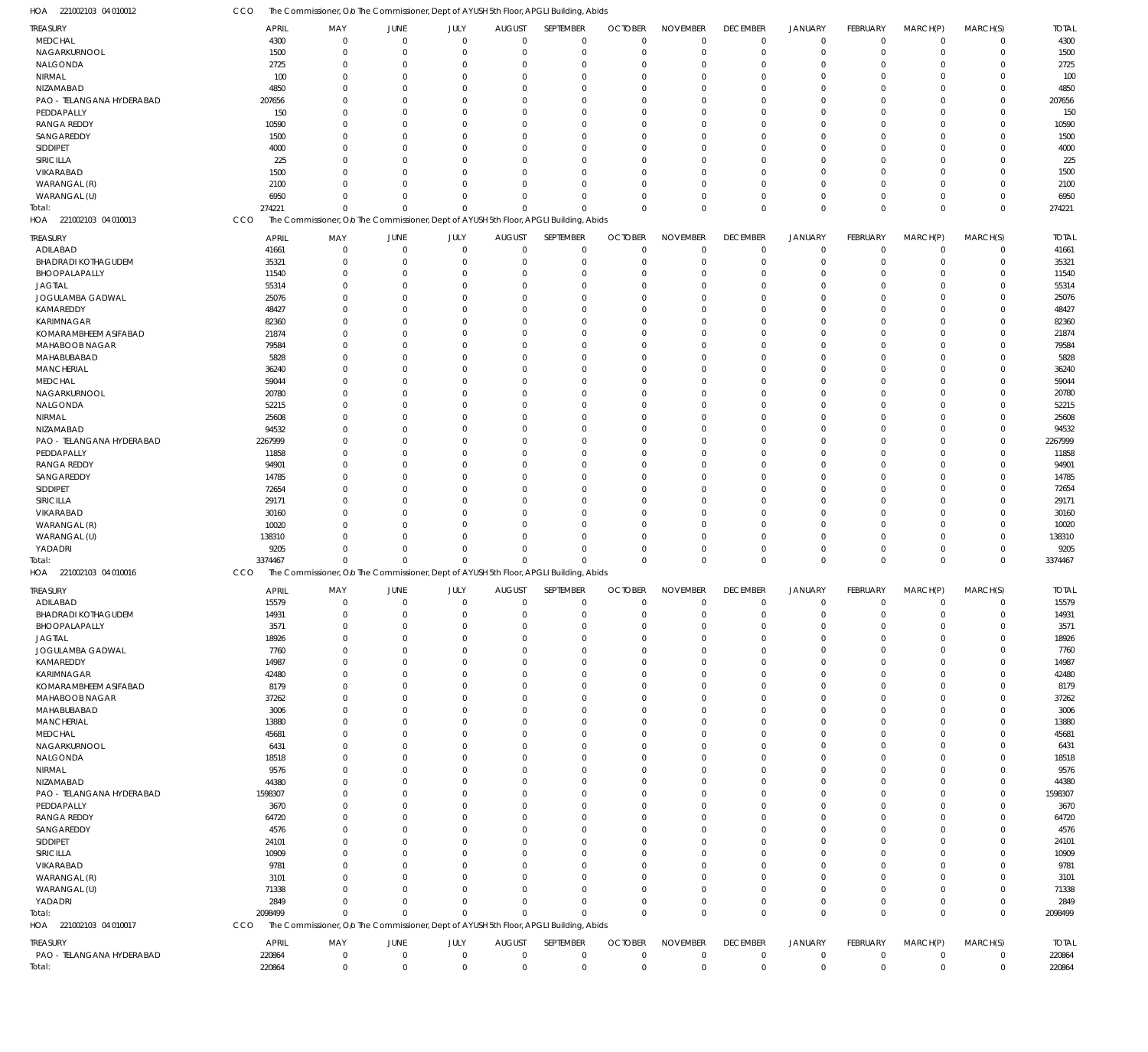| HOA 221002103 04 130135                         | cco |                        |                            |                                                    |                                  |                           | The Commissioner, Olo The Commissioner, Dept of AYUSH 5th Floor, APGLI Building, Abids             |                            |                                |                         |                             |                            |                            |                                  |                        |
|-------------------------------------------------|-----|------------------------|----------------------------|----------------------------------------------------|----------------------------------|---------------------------|----------------------------------------------------------------------------------------------------|----------------------------|--------------------------------|-------------------------|-----------------------------|----------------------------|----------------------------|----------------------------------|------------------------|
| TREASURY                                        |     | <b>APRIL</b>           | MAY                        | JUNE                                               | JULY                             | <b>AUGUST</b>             | SEPTEMBER                                                                                          | <b>OCTOBER</b>             | <b>NOVEMBER</b>                | <b>DECEMBER</b>         | <b>JANUARY</b>              | <b>FEBRUARY</b>            | MARCH(P)                   | MARCH(S)                         | <b>TOTAL</b>           |
| <b>RANGA REDDY</b>                              |     | $-6000$                | $\Omega$<br>$\Omega$       | $\Omega$                                           | $\Omega$<br>$\Omega$             | $\Omega$<br>$\Omega$      | $\Omega$<br>$\Omega$                                                                               | $\Omega$<br>$\Omega$       | $\mathbf 0$                    | $\mathbf 0$             | $\mathbf 0$                 | $\mathbf 0$                | $\mathbf 0$                | $\Omega$                         | $-6000$                |
| Total:<br>HOA 221002103 04 300301               | CCO | $-6000$                |                            | $\Omega$                                           |                                  |                           | The Commissioner, Olo The Commissioner, Dept of AYUSH 5th Floor, APGLI Building, Abids             |                            | $\mathbf 0$                    | $\mathbf 0$             | $\mathbf 0$                 | $\mathbf{0}$               | $\mathbf 0$                | $\overline{0}$                   | $-6000$                |
| TREASURY                                        |     | <b>APRIL</b>           | MAY                        | JUNE                                               | JULY                             | <b>AUGUST</b>             | <b>SEPTEMBER</b>                                                                                   | <b>OCTOBER</b>             | <b>NOVEMBER</b>                | <b>DECEMBER</b>         | JANUARY                     | <b>FEBRUARY</b>            | MARCH(P)                   | MARCH(S)                         | <b>TOTAL</b>           |
| <b>JAGTIAL</b>                                  |     | 27000                  | - 0                        | $\overline{0}$                                     | $\overline{0}$                   | $\Omega$                  | $\Omega$                                                                                           | $\Omega$                   | $\mathbf 0$                    | $\Omega$                | $\mathbf 0$                 | 0                          | $\mathbf 0$                | $\mathbf 0$                      | 27000                  |
| KHAMMAM                                         |     | 15000                  | $\Omega$                   | 0                                                  | - 0                              |                           | $\Omega$                                                                                           |                            | $\mathbf 0$                    | $\Omega$                | $\Omega$                    | 0                          | 0                          | 0                                | 15000                  |
| NIZAMABAD                                       |     | 57000                  |                            |                                                    | - 0                              |                           |                                                                                                    |                            | $\Omega$                       | -0                      | $\Omega$                    | 0                          | $\Omega$                   | 0                                | 57000                  |
| PAO - TELANGANA HYDERABAD<br><b>RANGA REDDY</b> |     | 181500<br>15000        |                            | 0                                                  | - 0<br>- 0                       |                           |                                                                                                    |                            | $\Omega$<br>$\Omega$           |                         | $\Omega$<br>$\Omega$        | 0<br>0                     | $\Omega$<br>$\Omega$       | 0<br>$\Omega$                    | 181500<br>15000        |
| WARANGAL (R)                                    |     | 15000                  | $\cap$                     | $\Omega$                                           | $\Omega$                         |                           | $\Omega$                                                                                           |                            | $\Omega$                       | $\Omega$                | $\Omega$                    | $\Omega$                   | 0                          | 0                                | 15000                  |
| Total:                                          |     | 310500                 | $\Omega$                   | $\Omega$                                           | $\Omega$                         |                           | $\Omega$                                                                                           |                            | $\Omega$                       | $\Omega$                | $\Omega$                    | $\Omega$                   | $\mathbf 0$                | $\mathbf 0$                      | 310500                 |
| HOA 221002103 04 300302                         | CCO |                        |                            |                                                    |                                  |                           | The Commissioner, O/o The Commissioner, Dept of AYUSH 5th Floor, APGLI Building, Abids             |                            |                                |                         |                             |                            |                            |                                  |                        |
| treasury                                        |     | <b>APRIL</b>           | MAY                        | JUNE                                               | JULY                             | <b>AUGUST</b>             | SEPTEMBER                                                                                          | <b>OCTOBER</b>             | <b>NOVEMBER</b>                | <b>DECEMBER</b>         | <b>JANUARY</b>              | <b>FEBRUARY</b>            | MARCH(P)                   | MARCH(S)                         | <b>TOTAL</b>           |
| PAO - TELANGANA HYDERABAD                       |     | 635917                 | - 0<br>$\Omega$            | - 0<br>$\Omega$                                    | $\Omega$<br>$\Omega$             | $\Omega$<br>$\Omega$      | $\Omega$<br>$\Omega$                                                                               | $\Omega$<br>$\Omega$       | $\mathbf 0$<br>$\Omega$        | $\mathbf 0$<br>$\Omega$ | 0<br>$\mathbf 0$            | 0<br>$\Omega$              | 0                          | $\overline{0}$                   | 635917                 |
| Total:<br>HOA 221002103 05 010011               | CCO | 635917                 |                            |                                                    |                                  |                           | The Commissioner, O/o The Commissioner, Dept of AYUSH 5th Floor, APGLI Building, Abids             |                            |                                |                         |                             |                            | $\mathbf 0$                | $\overline{0}$                   | 635917                 |
| treasury                                        |     | <b>APRIL</b>           | MAY                        | JUNE                                               | JULY                             | <b>AUGUST</b>             | SEPTEMBER                                                                                          | <b>OCTOBER</b>             | <b>NOVEMBER</b>                | <b>DECEMBER</b>         | <b>JANUARY</b>              | FEBRUARY                   | MARCH(P)                   | MARCH(S)                         | <b>TOTAL</b>           |
| PAO - TELANGANA HYDERABAD                       |     | 1200785                | $\Omega$                   | $\mathbf 0$                                        | $\overline{0}$                   | $\Omega$                  | $\Omega$                                                                                           | $\Omega$                   | $\mathbf 0$                    | $\mathbf 0$             | $\mathbf 0$                 | 0                          | 0                          | $^{\circ}$                       | 1200785                |
| Total:                                          |     | 1200785                | $\Omega$                   | $\Omega$                                           | $\Omega$                         | $\Omega$                  | $\Omega$                                                                                           | $\Omega$                   | $\mathbf 0$                    | $\Omega$                | $\mathbf 0$                 | $\Omega$                   | $\mathbf 0$                | $\overline{0}$                   | 1200785                |
| HOA 221002103 05 010012                         | CCO |                        |                            |                                                    |                                  |                           | The Commissioner, Olo The Commissioner, Dept of AYUSH 5th Floor, APGLI Building, Abids             |                            |                                |                         |                             |                            |                            |                                  |                        |
| treasury                                        |     | <b>APRIL</b>           | MAY                        | JUNE                                               | JULY                             | <b>AUGUST</b>             | <b>SEPTEMBER</b>                                                                                   | <b>OCTOBER</b>             | <b>NOVEMBER</b>                | <b>DECEMBER</b>         | <b>JANUARY</b>              | FEBRUARY                   | MARCH(P)                   | MARCH(S)                         | <b>TOTAL</b>           |
| PAO - TELANGANA HYDERABAD                       |     | 35500                  | $\Omega$                   | $^{\circ}$                                         | $\Omega$                         | $\Omega$                  | $\Omega$                                                                                           | $\Omega$                   | $\mathbf 0$                    | $\mathbf 0$             | 0                           | 0                          | 0                          | $^{\circ}$                       | 35500                  |
| Total:<br>HOA 221002103 05 010013               | CCO | 35500                  | $\cap$                     | $\cap$                                             | $\Omega$                         | $\Omega$                  | $\Omega$<br>The Commissioner, O/o The Commissioner, Dept of AYUSH 5th Floor, APGLI Building, Abids | $\Omega$                   | $\mathbf 0$                    | $\Omega$                | $\Omega$                    | $\mathbf{0}$               | $\mathbf 0$                | $\mathbf 0$                      | 35500                  |
|                                                 |     |                        |                            |                                                    |                                  |                           |                                                                                                    |                            |                                |                         |                             |                            |                            |                                  |                        |
| treasury<br>PAO - TELANGANA HYDERABAD           |     | <b>APRIL</b><br>460846 | MAY<br>$\Omega$            | JUNE<br>$\Omega$                                   | JULY<br>$\overline{0}$           | <b>AUGUST</b>             | SEPTEMBER<br>$\Omega$                                                                              | <b>OCTOBER</b><br>$\Omega$ | <b>NOVEMBER</b><br>$\mathbf 0$ | <b>DECEMBER</b><br>0    | <b>JANUARY</b><br>0         | <b>FEBRUARY</b><br>0       | MARCH(P)<br>0              | MARCH(S)<br>$\overline{0}$       | <b>TOTAL</b><br>460846 |
| Total:                                          |     | 460846                 | $\Omega$                   | $\Omega$                                           | $\Omega$                         | $\Omega$                  | $\Omega$                                                                                           | $\Omega$                   | $\Omega$                       | $\Omega$                | $\mathbf 0$                 | $\Omega$                   | $\mathbf 0$                | $\overline{0}$                   | 460846                 |
| HOA 221002103 05 010016                         | CCO |                        |                            |                                                    |                                  |                           | The Commissioner, Olo The Commissioner, Dept of AYUSH 5th Floor, APGLI Building, Abids             |                            |                                |                         |                             |                            |                            |                                  |                        |
| treasury                                        |     | <b>APRIL</b>           | MAY                        | JUNE                                               | JULY                             | <b>AUGUST</b>             | SEPTEMBER                                                                                          | <b>OCTOBER</b>             | <b>NOVEMBER</b>                | <b>DECEMBER</b>         | <b>JANUARY</b>              | FEBRUARY                   | MARCH(P)                   | MARCH(S)                         | <b>TOTAL</b>           |
| PAO - TELANGANA HYDERABAD                       |     | 346032                 | $\Omega$                   | $\Omega$                                           | $\Omega$                         | $\Omega$                  | $\Omega$                                                                                           | $\Omega$                   | $\mathbf 0$                    | $^{\circ}$              | 0                           | 0                          | 0                          | $\overline{0}$                   | 346032                 |
| Total:                                          |     | 346032                 | $\Omega$                   | $\Omega$                                           | $\Omega$                         | $\Omega$                  | $\Omega$                                                                                           | $\Omega$                   | $\mathbf 0$                    | $\Omega$                | $\mathbf 0$                 | $\mathbf{0}$               | $\mathbf 0$                | $\overline{0}$                   | 346032                 |
| HOA 221002103 05 300301                         | CCO |                        |                            |                                                    |                                  |                           | The Commissioner, Olo The Commissioner, Dept of AYUSH 5th Floor, APGLI Building, Abids             |                            |                                |                         |                             |                            |                            |                                  |                        |
| treasury                                        |     | <b>APRIL</b>           | MAY<br>$\Omega$            | JUNE                                               | JULY                             | <b>AUGUST</b><br>$\Omega$ | SEPTEMBER<br>$\Omega$                                                                              | <b>OCTOBER</b>             | <b>NOVEMBER</b>                | <b>DECEMBER</b>         | <b>JANUARY</b>              | <b>FEBRUARY</b>            | MARCH(P)                   | MARCH(S)                         | <b>TOTAL</b>           |
| PAO - TELANGANA HYDERABAD<br>Total:             |     | 136500<br>136500       | $\Omega$                   | $\mathbf 0$<br>$\Omega$                            | $\overline{0}$<br>$\Omega$       |                           | $\Omega$                                                                                           | $\Omega$<br>$\Omega$       | $\mathbf 0$<br>$\mathbf 0$     | $\mathbf 0$<br>$\Omega$ | $\mathbf 0$<br>$\mathbf{0}$ | 0<br>$\Omega$              | $\mathbf 0$<br>$\mathbf 0$ | $\overline{0}$<br>$\overline{0}$ | 136500<br>136500       |
| HOA 221002103 05 300302                         | CCO |                        |                            |                                                    |                                  |                           | The Commissioner, Olo The Commissioner, Dept of AYUSH 5th Floor, APGLI Building, Abids             |                            |                                |                         |                             |                            |                            |                                  |                        |
| treasury                                        |     | <b>APRIL</b>           | MAY                        | JUNE                                               | JULY                             | <b>AUGUST</b>             | SEPTEMBER                                                                                          | <b>OCTOBER</b>             | <b>NOVEMBER</b>                | <b>DECEMBER</b>         | <b>JANUARY</b>              | <b>FEBRUARY</b>            | MARCH(P)                   | MARCH(S)                         | <b>TOTAL</b>           |
| PAO - TELANGANA HYDERABAD                       |     | 124058                 | $\Omega$                   | $\Omega$                                           | $\Omega$                         | $\Omega$                  | $\Omega$                                                                                           | $\Omega$                   | $\mathbf 0$                    | $\mathbf 0$             | 0                           | 0                          | 0                          | $\overline{0}$                   | 124058                 |
| Total:                                          |     | 124058                 | $\Omega$                   | $\Omega$                                           | $\Omega$                         | $\Omega$                  | $\Omega$                                                                                           | $\Omega$                   | $\mathbf 0$                    | $\mathbf{0}$            | $\mathbf 0$                 | $\mathbf 0$                | $\mathbf 0$                | $\overline{0}$                   | 124058                 |
| HOA 22100210325 04 210212                       | CCO |                        |                            |                                                    |                                  |                           | The Commissioner, Olo The Commissioner, Dept of AYUSH 5th Floor, APGLI Building, Abids             |                            |                                |                         |                             |                            |                            |                                  |                        |
| treasury                                        |     | <b>APRIL</b>           | MAY                        | JUNE                                               | JULY                             | <b>AUGUST</b>             | SEPTEMBER                                                                                          | <b>OCTOBER</b>             | <b>NOVEMBER</b>                | <b>DECEMBER</b>         | <b>JANUARY</b>              | <b>FEBRUARY</b>            | MARCH(P)                   | MARCH(S)                         | <b>TOTAL</b>           |
| PAO - TELANGANA HYDERABAD<br>Total:             |     | 200000<br>200000       | $\Omega$<br>$\Omega$       | 0<br>$^{\circ}$                                    | $\overline{0}$<br>$\Omega$       | $\Omega$<br>$\Omega$      | $\Omega$<br>$\Omega$                                                                               | $\Omega$<br>$\Omega$       | $\mathbf 0$<br>$\Omega$        | $^{\circ}$<br>$\Omega$  | 0<br>$\Omega$               | 0<br>$\Omega$              | 0<br>0                     | 0<br>$\Omega$                    | 200000<br>200000       |
| HOA<br>22100210325 04 340                       | CCO |                        |                            |                                                    |                                  |                           | The Commissioner, Olo The Commissioner, Dept of AYUSH 5th Floor, APGLI Building, Abids             |                            |                                |                         |                             |                            |                            |                                  |                        |
| <b>TREASURY</b>                                 |     | <b>APRIL</b>           | MAY                        | <b>JUNE</b>                                        | JULY                             | <b>AUGUST</b>             | SEPTEMBER                                                                                          | <b>OCTOBER</b>             | <b>NOVEMBER</b>                | <b>DECEMBER</b>         | <b>JANUARY</b>              | FEBRUARY                   | MARCH(P)                   | MARCH(S)                         | <b>TOTAL</b>           |
| PAO - TELANGANA HYDERABAD                       |     | 587020                 | $\Omega$                   | $\mathbf 0$                                        | $\overline{0}$                   | $\Omega$                  | $\Omega$                                                                                           | $\Omega$                   | $\mathbf 0$                    | $\mathbf 0$             | $\mathbf 0$                 | $\mathbf 0$                | $\mathbf 0$                | $^{\circ}$                       | 587020                 |
| Total:                                          |     | 587020                 | $\Omega$                   | $\Omega$                                           | $\Omega$                         | $\Omega$                  | $\Omega$                                                                                           | $\Omega$                   | $\mathbf 0$                    | $\mathbf 0$             | $\mathbf 0$                 | $\mathbf{0}$               | $\mathbf 0$                | $\overline{0}$                   | 587020                 |
| HOA 221003103 04 010011                         | CCO |                        |                            | The Director of Health, Govt. of TS, Sultan Bazar, |                                  |                           |                                                                                                    |                            |                                |                         |                             |                            |                            |                                  |                        |
| TREASURY                                        |     | <b>APRIL</b>           | MAY                        | JUNE                                               | JULY                             | <b>AUGUST</b>             | SEPTEMBER                                                                                          | <b>OCTOBER</b>             | <b>NOVEMBER</b>                | <b>DECEMBER</b>         | <b>JANUARY</b>              | FEBRUARY                   | MARCH(P)                   | MARCH(S)                         | <b>TOTAL</b>           |
| ADILABAD<br><b>BHADRADI KOTHAGUDEM</b>          |     | 4769881<br>6647488     | $\overline{0}$<br>$\Omega$ | $\mathbf 0$<br>$\mathbf 0$                         | $\overline{0}$<br>$\overline{0}$ | $\Omega$                  | $\Omega$<br>$\Omega$                                                                               | $\Omega$                   | $\mathbf 0$<br>$\mathbf 0$     | $\mathbf 0$<br>0        | $\mathbf 0$<br>$\mathbf 0$  | $\mathbf 0$<br>0           | $\mathbf 0$<br>$\mathbf 0$ | $\mathbf 0$<br>$\mathbf 0$       | 4769881<br>6647488     |
| BHOOPALAPALLY                                   |     | 2280147                | $\Omega$                   | $\Omega$                                           | $\overline{0}$                   |                           | $\Omega$                                                                                           |                            | $\mathbf 0$                    | $\Omega$                | $\mathbf 0$                 | 0                          | $\mathbf 0$                | $\mathbf 0$                      | 2280147                |
| JAGTIAL                                         |     | 4525745                | $\Omega$                   | $\mathbf 0$                                        | $\Omega$                         |                           | $\Omega$                                                                                           |                            | $\mathbf 0$                    | $\Omega$                | $\mathbf 0$                 | 0                          | $\mathbf 0$                | $\mathbf 0$                      | 4525745                |
| <b>JANGAON</b>                                  |     | 5188728                | $\Omega$                   | $\Omega$                                           | $\Omega$                         |                           |                                                                                                    |                            | $\Omega$                       | $\Omega$                | $\Omega$                    | $\Omega$                   | $\mathbf 0$                | $\mathbf 0$                      | 5188728                |
| JOGULAMBA GADWAL<br>KAMAREDDY                   |     | 1806740<br>5201310     | $\Omega$<br>$\Omega$       | $\mathbf 0$<br>$\Omega$                            | $\Omega$<br>$\Omega$             |                           | $\Omega$<br>$\Omega$                                                                               |                            | $\mathbf 0$<br>$\Omega$        | $\Omega$<br>$\Omega$    | $\mathbf 0$<br>$\Omega$     | 0<br>$\Omega$              | $\mathbf 0$<br>$\mathbf 0$ | $\mathbf 0$<br>$\mathbf 0$       | 1806740<br>5201310     |
| <b>KARIMNAGAR</b>                               |     | 5993613                | $\Omega$                   | $\mathbf 0$                                        | $\Omega$                         |                           | $\Omega$                                                                                           |                            | $\mathbf 0$                    | $\Omega$                | $\mathbf 0$                 | 0                          | $\mathbf 0$                | $\mathbf 0$                      | 5993613                |
| KHAMMAM                                         |     | 8975488                | $\Omega$                   | $\Omega$                                           | $\Omega$                         |                           |                                                                                                    |                            | $\Omega$                       | $\Omega$                | $\Omega$                    | $\Omega$                   | $\mathbf 0$                | $\mathbf 0$                      | 8975488                |
| KOMARAMBHEEM ASIFABAD                           |     | 4395013                | $\Omega$                   | $\mathbf 0$                                        | $\Omega$                         |                           | $\Omega$                                                                                           |                            | $\mathbf 0$                    | $\Omega$                | $\mathbf 0$                 | 0                          | $\mathbf 0$                | $\mathbf 0$                      | 4395013                |
| MAHABOOB NAGAR<br>MAHABUBABAD                   |     | 4543425<br>4711505     | $\Omega$<br>$\Omega$       | $\Omega$<br>$\mathbf 0$                            | $\Omega$<br>$\Omega$             |                           | $\Omega$<br>$\Omega$                                                                               |                            | $\Omega$<br>$\mathbf 0$        | $\Omega$<br>$\Omega$    | $\Omega$<br>$\Omega$        | $\Omega$<br>0              | $\mathbf 0$<br>$\mathbf 0$ | $\mathbf 0$<br>$\mathbf 0$       | 4543425<br>4711505     |
| <b>MANCHERIAL</b>                               |     | 6460588                | $\Omega$                   | $\Omega$                                           | $\Omega$                         |                           |                                                                                                    |                            | $\Omega$                       | $\Omega$                | $\mathbf 0$                 | $\Omega$                   | $\mathbf 0$                | $\mathbf 0$                      | 6460588                |
| MEDAK                                           |     | 4843288                | $\Omega$                   | $\mathbf 0$                                        | $\Omega$                         |                           | $\Omega$                                                                                           |                            | $\mathbf 0$                    | $\Omega$                | $\Omega$                    | $\Omega$                   | $\mathbf 0$                | $\mathbf 0$                      | 4843288                |
| <b>MEDCHAL</b>                                  |     | 6646542                | $\Omega$                   | $\Omega$                                           | $\Omega$                         |                           | $\Omega$                                                                                           |                            | $\Omega$                       | $\Omega$                | $\Omega$                    | $\Omega$                   | $\mathbf 0$                | $\mathbf 0$                      | 6646542                |
| Mulugu<br>NAGARKURNOOL                          |     | 2598903<br>6577371     | $\Omega$<br>$\Omega$       | $\Omega$<br>$\Omega$                               | $\Omega$<br>$\Omega$             |                           | $\Omega$                                                                                           |                            | $\mathbf 0$<br>$\Omega$        | $\Omega$<br>$\Omega$    | $\Omega$<br>$\mathbf 0$     | $\Omega$<br>0              | $\mathbf 0$<br>$\mathbf 0$ | $\mathbf 0$<br>$\mathbf 0$       | 2598903<br>6577371     |
| NALGONDA                                        |     | 8886330                | $\Omega$                   | $\Omega$                                           | $\Omega$                         |                           | $\Omega$                                                                                           |                            | $\mathbf 0$                    | $\Omega$                | $\Omega$                    | $\Omega$                   | $\mathbf 0$                | $\mathbf 0$                      | 8886330                |
| NIRMAL                                          |     | 4212284                | $\Omega$                   | $\Omega$                                           | $\Omega$                         |                           | $\Omega$                                                                                           |                            | $\Omega$                       | $\Omega$                | $\Omega$                    | $\Omega$                   | $\mathbf 0$                | $\mathbf 0$                      | 4212284                |
| NIZAMABAD                                       |     | 8820210                | $\Omega$                   | $\Omega$                                           | $\Omega$                         |                           | $\Omega$                                                                                           |                            | $\mathbf 0$                    | $\Omega$                | $\Omega$                    | 0                          | $\mathbf 0$                | $\mathbf 0$                      | 8820210                |
| Narayanpet<br>PEDDAPALLY                        |     | 2627945<br>3536546     | $\Omega$<br>$\Omega$       | $\Omega$<br>$\mathbf 0$                            | $\Omega$<br>$\Omega$             |                           | $\Omega$                                                                                           |                            | $\Omega$<br>$\mathbf 0$        | $\Omega$<br>$\Omega$    | $\mathbf 0$<br>$\mathbf 0$  | $\Omega$<br>0              | $\mathbf 0$<br>$\mathbf 0$ | $\mathbf 0$<br>$\mathbf 0$       | 2627945<br>3536546     |
| <b>RANGA REDDY</b>                              |     | 10099597               | $\Omega$                   | $\Omega$                                           | $\Omega$                         |                           | $\cap$                                                                                             |                            | $\Omega$                       | $\Omega$                | $\Omega$                    | $\Omega$                   | $\mathbf 0$                | $\mathbf 0$                      | 10099597               |
| SANGAREDDY                                      |     | 7843085                | $\Omega$                   | $\mathbf 0$                                        | $\Omega$                         |                           | $\Omega$                                                                                           |                            | $\mathbf 0$                    | $\Omega$                | $\mathbf 0$                 | 0                          | $\mathbf 0$                | $\mathbf 0$                      | 7843085                |
| <b>SIDDIPET</b>                                 |     | 6666498                | $\Omega$                   | $\Omega$                                           | $\Omega$                         |                           | $\cap$                                                                                             |                            | $\Omega$                       | $\Omega$                | $\mathbf 0$                 | $\Omega$                   | $\mathbf 0$                | $\mathbf 0$                      | 6666498                |
| SIRICILLA<br>SURYAPET                           |     | 4377574<br>4925215     | $\Omega$<br>$\mathbf 0$    | $\mathbf 0$<br>$\mathbf 0$                         | $\Omega$<br>$\overline{0}$       | $\Omega$                  | $\Omega$<br>$\Omega$                                                                               | $\Omega$                   | $\mathbf 0$<br>$\mathbf 0$     | $\Omega$<br>$\Omega$    | $\mathbf 0$<br>$\mathbf 0$  | $\mathbf 0$<br>$\mathbf 0$ | $\mathbf 0$<br>$\mathbf 0$ | $\mathbf 0$<br>$\mathbf 0$       | 4377574<br>4925215     |
|                                                 |     |                        |                            |                                                    | $\overline{0}$                   |                           | $\Omega$                                                                                           |                            | $\Omega$                       | $\mathbf 0$             | $\mathbf 0$                 | $\mathbf 0$                | $\mathbf 0$                | $\mathbf 0$                      |                        |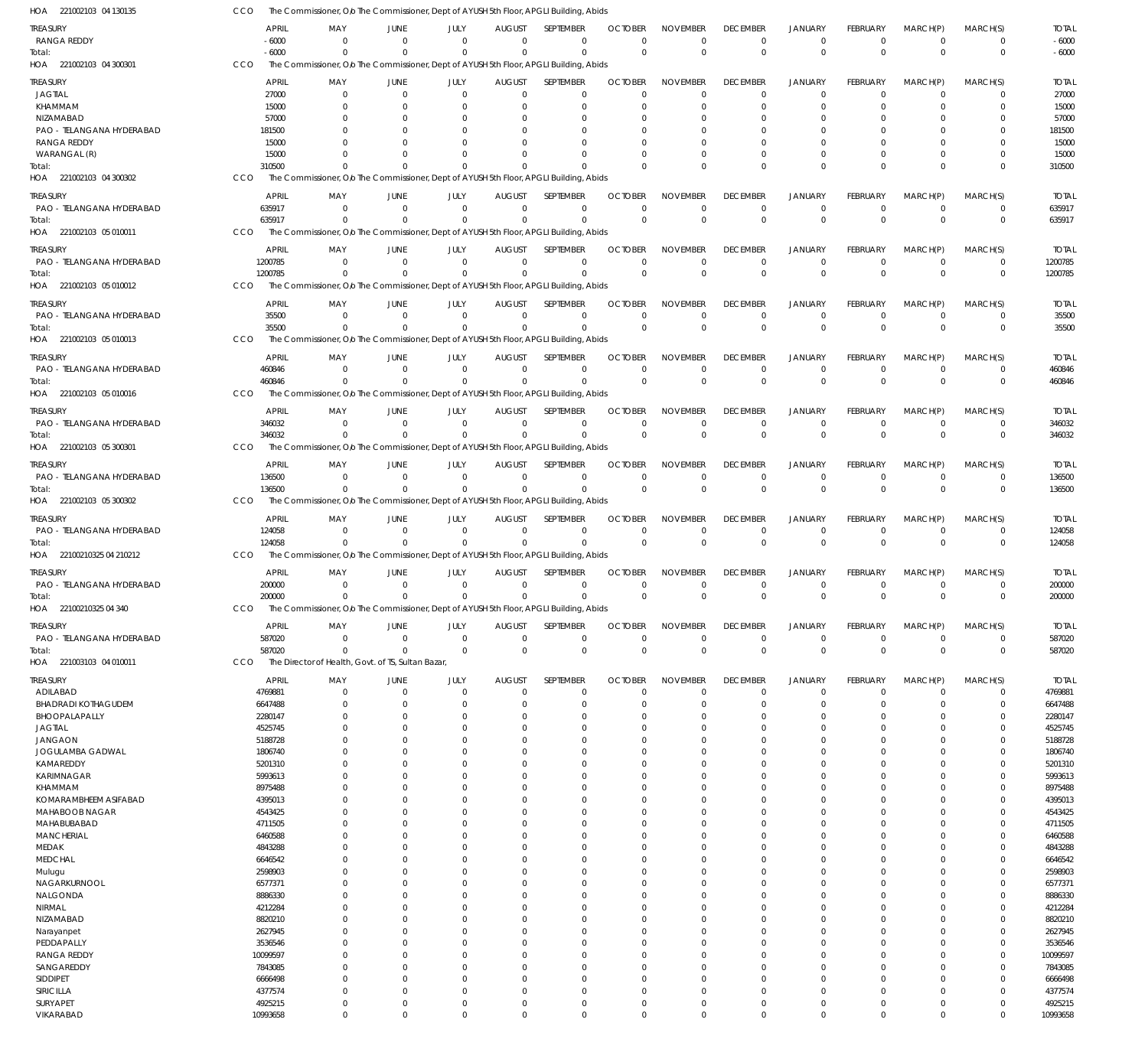| HOA 221003103 04 010011                       | CCO                  | The Director of Health, Govt. of TS, Sultan Bazar |                         |                         |                           |                             |                               |                                |                                |                                  |                            |                        |                            |                      |
|-----------------------------------------------|----------------------|---------------------------------------------------|-------------------------|-------------------------|---------------------------|-----------------------------|-------------------------------|--------------------------------|--------------------------------|----------------------------------|----------------------------|------------------------|----------------------------|----------------------|
| TREASURY                                      | APRIL                | MAY                                               | JUNE                    | JULY                    | <b>AUGUST</b>             | SEPTEMBER                   | <b>OCTOBER</b>                | <b>NOVEMBER</b>                | <b>DECEMBER</b>                | <b>JANUARY</b>                   | FEBRUARY                   | MARCH(P)               | MARCH(S)                   | <b>TOTAL</b>         |
| WANAPARTHY                                    | 2276890              | $\mathbf 0$                                       | $\Omega$                | $\mathbf 0$             | $\Omega$                  | $\overline{0}$              | $\mathbf 0$                   | $\mathbf 0$                    | $\overline{0}$                 | $\overline{0}$                   | $\mathbf 0$                | $\mathbf 0$            | $\mathbf 0$                | 2276890              |
| WARANGAL (R)                                  | 4653610              | $\mathbf 0$                                       | 0                       | $\mathbf 0$             | $\Omega$                  | $\overline{0}$              | $\mathbf 0$                   | $\mathbf 0$                    | $\mathbf 0$                    | $\overline{0}$                   | $\mathbf 0$                | $\mathbf 0$            | $\mathbf 0$                | 4653610              |
| WARANGAL (U)                                  | 4672132              | $\mathbf 0$                                       | $\Omega$                | $\Omega$                | $\Omega$                  | $\overline{0}$              | $\Omega$                      | $\mathbf 0$                    | $\mathbf 0$                    | $\mathbf 0$                      | $\mathbf 0$                | $\Omega$               | $\mathbf 0$                | 4672132              |
| YADADRI                                       | 5449468              | $\mathbf 0$                                       | $\Omega$                | $\Omega$                | $\Omega$                  | $\Omega$                    | $\Omega$                      | $\mathbf 0$                    | $\Omega$                       | $\Omega$                         | $\mathbf 0$                | $\mathbf 0$            | $\mathbf 0$                | 5449468              |
| Total:                                        | 176206817            | $\mathbf 0$                                       | $\Omega$                | $\Omega$                | $\Omega$                  | $\Omega$                    | $\Omega$                      | $\mathbf 0$                    | $\mathbf 0$                    | $\Omega$                         | $\mathbf 0$                | $\mathbf 0$            | $\mathbf 0$                | 176206817            |
| HOA 221003103 04 010012                       | CCO                  | The Director of Health, Govt. of TS, Sultan Bazar |                         |                         |                           |                             |                               |                                |                                |                                  |                            |                        |                            |                      |
| <b>TREASURY</b>                               | <b>APRIL</b>         | MAY                                               | JUNE                    | JULY                    | <b>AUGUST</b>             | SEPTEMBER                   | <b>OCTOBER</b>                | <b>NOVEMBER</b>                | <b>DECEMBER</b>                | <b>JANUARY</b>                   | <b>FEBRUARY</b>            | MARCH(P)               | MARCH(S)                   | <b>TOTAL</b>         |
| ADILABAD                                      | 245804               | $\mathbf 0$                                       | $\mathbf 0$             | $\mathbf 0$             | $\Omega$                  | $\overline{0}$              | $\mathbf 0$                   | $\mathbf 0$                    | $\overline{0}$                 | $\overline{0}$                   | $\mathbf 0$                | $\mathbf 0$            | $\mathbf 0$                | 245804               |
| <b>BHADRADI KOTHAGUDEM</b>                    | 326333               | $\mathbf 0$                                       | $\Omega$                | $\Omega$                |                           | $\overline{0}$              | $\overline{0}$                | $\mathbf 0$                    | $\mathbf 0$                    | $\overline{0}$                   | $\mathbf 0$                | 0                      | $\mathbf 0$                | 326333               |
| BHOOPALAPALLY                                 | 93644                | $\mathbf 0$                                       | $\Omega$                | $\Omega$                |                           | $\overline{0}$              | $\Omega$                      | $\mathbf 0$                    | $\mathbf 0$                    | $\overline{0}$                   | $\mathbf 0$                | 0                      | $\mathbf 0$                | 93644                |
| <b>JAGTIAL</b>                                | 138520               | $\mathbf 0$                                       | $\Omega$                | $\Omega$                |                           | $\Omega$                    | $\Omega$                      | $\overline{0}$                 | $\Omega$                       | $\Omega$                         | $\mathbf 0$                | 0                      | $\mathbf 0$                | 138520               |
| <b>JANGAON</b>                                | 176371               | $\mathbf 0$                                       | C.                      | $\Omega$                |                           | $\Omega$                    | $\Omega$                      | $\mathbf 0$                    | $\Omega$                       | $\Omega$                         | $\mathbf 0$                | $\Omega$               | $\mathbf 0$                | 176371               |
| JOGULAMBA GADWAL                              | 43200                | $\mathbf 0$                                       | C.                      | $\Omega$                |                           | $\Omega$                    | $\Omega$                      | $\Omega$                       | 0                              | $\Omega$                         | $\Omega$                   | $\Omega$               | $\mathbf 0$                | 43200                |
| KAMAREDDY                                     | 193292               | $\mathbf 0$                                       | O                       | $\Omega$                |                           | $\Omega$                    | $\Omega$                      | $\mathbf 0$                    | $\Omega$                       | $\Omega$                         | $\mathbf 0$                | 0                      | $\mathbf 0$                | 193292               |
| KARIMNAGAR                                    | 234536               | $\mathbf 0$                                       | C.                      | $\Omega$                |                           | $\Omega$                    | $\Omega$                      | $\Omega$                       | O                              | $\Omega$                         | $\mathbf 0$                | $\Omega$               | $\mathbf 0$                | 234536               |
| KHAMMAM                                       | 299991               | $\mathbf 0$                                       | C.                      | $\Omega$                |                           | $\Omega$                    | $\Omega$                      | $\Omega$                       | $\Omega$                       | $\Omega$                         | $\Omega$                   | $\Omega$               | $\mathbf 0$                | 299991               |
| KOMARAMBHEEM ASIFABAD                         | 187660               | $\mathbf 0$                                       | O                       | $\Omega$                |                           | $\Omega$                    | $\Omega$                      | $\mathbf 0$                    | $\Omega$                       | $\Omega$                         | $\overline{0}$             | $\Omega$               | $\mathbf 0$                | 187660               |
| MAHABOOB NAGAR                                | 114204               | $\mathbf 0$                                       | C.                      | $\Omega$                |                           | $\Omega$                    | $\Omega$                      | $\overline{0}$                 | $\Omega$                       | $\Omega$                         | $\mathbf 0$                | $\Omega$               | $\mathbf 0$                | 114204               |
| MAHABUBABAD                                   | 200935               | $\mathbf 0$                                       | C.                      | $\Omega$                |                           | $\Omega$                    | $\Omega$                      | $\Omega$                       | O                              | $\Omega$                         | $\Omega$                   | $\Omega$               | $\mathbf 0$                | 200935               |
| <b>MANCHERIAL</b>                             | 235247               | $\mathbf 0$                                       | O                       | $\Omega$                |                           | $\Omega$                    | $\Omega$                      | $\mathbf 0$                    | $\Omega$                       | $\Omega$                         | $\mathbf 0$                | $\Omega$               | $\mathbf 0$                | 235247               |
| MEDAK                                         | 122083               | $\mathbf 0$                                       | O                       | $\Omega$                |                           | $\Omega$                    | $\Omega$                      | $\overline{0}$                 | $\Omega$                       | $\Omega$                         | $\overline{0}$             | $\Omega$               | $\mathbf 0$                | 122083               |
| MEDCHAL                                       | 197061               | $\mathbf 0$                                       | C.                      | $\Omega$                |                           | $\Omega$                    | $\Omega$                      | $\Omega$                       | $\Omega$                       | $\Omega$                         | $\Omega$                   | $\Omega$               | $\mathbf 0$                | 197061               |
| Mulugu                                        | 117085               | $\mathbf 0$                                       | C.                      | $\Omega$                |                           | $\Omega$                    | $\Omega$                      | $\Omega$                       | $\Omega$                       | $\Omega$                         | $\Omega$                   | $\Omega$               | $\mathbf 0$                | 117085               |
| NAGARKURNOOL                                  | 249595               | $\mathbf 0$                                       | O                       | $\Omega$<br>$\Omega$    |                           | $\Omega$<br>$\Omega$        | $\Omega$<br>$\Omega$          | $\overline{0}$<br>$\Omega$     | $\Omega$<br>O                  | $\Omega$<br>$\Omega$             | $\mathbf 0$<br>$\Omega$    | $\Omega$               | $\mathbf 0$                | 249595               |
| NALGONDA                                      | 284964               | $\mathbf 0$<br>$\mathbf 0$                        | C.                      | $\Omega$                |                           | $\Omega$                    | $\Omega$                      | $\mathbf 0$                    | $\Omega$                       | $\Omega$                         | $\mathbf 0$                | $\Omega$<br>$\Omega$   | $\mathbf 0$<br>$\mathbf 0$ | 284964<br>84915      |
| NIRMAL<br>NIZAMABAD                           | 84915<br>328126      | $\mathbf 0$                                       | O<br>O                  | $\Omega$                |                           | $\Omega$                    | $\Omega$                      | $\Omega$                       | $\Omega$                       | $\Omega$                         | $\mathbf 0$                | $\Omega$               | $\mathbf 0$                | 328126               |
| Narayanpet                                    | 77999                | $\mathbf 0$                                       | C.                      | $\Omega$                |                           | $\Omega$                    | $\Omega$                      | $\Omega$                       | $\Omega$                       | $\Omega$                         | $\Omega$                   | $\Omega$               | $\mathbf 0$                | 77999                |
| PEDDAPALLY                                    | 104187               | $\mathbf 0$                                       | C.                      | $\Omega$                |                           | $\Omega$                    | $\Omega$                      | $\Omega$                       | $\Omega$                       | $\Omega$                         | $\Omega$                   | $\Omega$               | $\mathbf 0$                | 104187               |
| <b>RANGA REDDY</b>                            | 326067               | $\mathbf 0$                                       | O                       | $\Omega$                |                           | $\Omega$                    | $\Omega$                      | $\overline{0}$                 | $\Omega$                       | $\Omega$                         | $\mathbf 0$                | 0                      | $\mathbf 0$                | 326067               |
| SANGAREDDY                                    | 175371               | $\mathbf 0$                                       | C.                      | $\Omega$                |                           | $\Omega$                    | $\Omega$                      | $\Omega$                       | O                              | $\Omega$                         | $\Omega$                   | $\Omega$               | $\mathbf 0$                | 175371               |
| SIDDIPET                                      | 205247               | $\mathbf 0$                                       | C.                      | $\Omega$                |                           | $\Omega$                    | $\Omega$                      | $\mathbf 0$                    | $\Omega$                       | $\Omega$                         | $\mathbf 0$                | $\Omega$               | $\mathbf 0$                | 205247               |
| SIRICILLA                                     | 147565               | $\mathbf 0$                                       | O                       | $\Omega$                |                           | $\Omega$                    | $\Omega$                      | $\mathbf 0$                    | $\Omega$                       | $\Omega$                         | $\mathbf 0$                | $\Omega$               | $\mathbf 0$                | 147565               |
| SURYAPET                                      | 152617               | $\mathbf 0$                                       | C.                      | $\Omega$                |                           | $\Omega$                    | $\Omega$                      | $\Omega$                       | $\Omega$                       | $\Omega$                         | $\mathbf 0$                | $\Omega$               | $\mathbf 0$                | 152617               |
| VIKARABAD                                     | 185863               | $\mathbf 0$                                       | C.                      | $\Omega$                |                           | $\Omega$                    | $\Omega$                      | $\Omega$                       | $\Omega$                       | $\Omega$                         | $\Omega$                   | $\Omega$               | $\mathbf 0$                | 185863               |
| WANAPARTHY                                    | 93345                | $\mathbf 0$                                       | O                       | $\Omega$                |                           | $\Omega$                    | $\Omega$                      | $\mathbf 0$                    | $\Omega$                       | $\Omega$                         | $\mathbf 0$                | 0                      | $\mathbf 0$                | 93345                |
| WARANGAL (R)                                  | 138090               | $\mathbf 0$                                       | C.                      | $\Omega$                |                           | $\Omega$                    | $\Omega$                      | $\mathbf 0$                    | $\Omega$                       | $\Omega$                         | $\mathbf 0$                | $\Omega$               | $\mathbf 0$                | 138090               |
| WARANGAL (U)                                  | 127375               | $\mathbf 0$                                       | O                       | $\Omega$                |                           | $\Omega$                    | $\Omega$                      | $\mathbf 0$                    | $\Omega$                       | $\Omega$                         | $\mathbf 0$                | 0                      | $\mathbf 0$                | 127375               |
| YADADRI                                       | 198365               | $\mathbf 0$                                       | $\Omega$                | $\Omega$                |                           | $\Omega$                    | $\Omega$                      | $\overline{0}$                 | $\mathbf 0$                    | $\overline{0}$                   | $\mathbf 0$                | -0                     | $\mathbf 0$                | 198365               |
| Total:                                        | 5805657              | $\mathbf 0$                                       | $\sqrt{ }$              | $\Omega$                | $\Omega$                  | $\Omega$                    | $\Omega$                      | $\Omega$                       | $\mathbf 0$                    | $\Omega$                         | $\mathbf 0$                | $\mathbf 0$            | $\mathbf 0$                | 5805657              |
|                                               |                      |                                                   |                         |                         |                           |                             |                               |                                |                                |                                  |                            |                        |                            |                      |
| HOA 221003103 04 010013                       | CCO                  | The Director of Health, Govt. of TS, Sultan Bazar |                         |                         |                           |                             |                               |                                |                                |                                  |                            |                        |                            |                      |
|                                               |                      |                                                   |                         |                         |                           |                             |                               |                                |                                |                                  |                            |                        |                            |                      |
| TREASURY                                      | <b>APRIL</b>         | MAY                                               | JUNE                    | JULY                    | <b>AUGUST</b><br>$\Omega$ | SEPTEMBER                   | <b>OCTOBER</b>                | <b>NOVEMBER</b>                | <b>DECEMBER</b>                | <b>JANUARY</b>                   | FEBRUARY                   | MARCH(P)               | MARCH(S)                   | <b>TOTAL</b>         |
| ADILABAD                                      | 1822345              | $\mathbf 0$                                       | $\mathbf 0$<br>$\Omega$ | $\mathbf 0$             | $\Omega$                  | $^{\circ}$                  | $\mathbf 0$<br>$\Omega$       | $\mathbf 0$                    | $\mathbf 0$                    | $\mathbf 0$                      | $\mathbf 0$                | $\mathbf 0$            | $\mathbf 0$                | 1822345              |
| <b>BHADRADI KOTHAGUDEM</b>                    | 2564154              | $\mathbf 0$<br>$\Omega$                           | $\Omega$                | $\mathbf 0$<br>$\Omega$ | $\Omega$                  | $^{\circ}$<br>$^{\circ}$    | $\Omega$                      | $\mathbf 0$<br>$\mathbf 0$     | $\mathbf 0$<br>$\Omega$        | $\mathbf 0$<br>$\Omega$          | $\mathbf 0$<br>$\mathbf 0$ | 0<br>0                 | $\mathbf 0$<br>$\mathbf 0$ | 2564154              |
| BHOOPALAPALLY<br><b>JAGTIAL</b>               | 814279<br>1729964    | $\Omega$                                          | $\Omega$                | $\Omega$                | $\Omega$                  | $\mathbf 0$                 | $\Omega$                      | $\mathbf{0}$                   | $\Omega$                       | $\Omega$                         | $\Omega$                   | $\mathbf 0$            | $\mathbf 0$                | 814279<br>1729964    |
| <b>JANGAON</b>                                | 1993345              | $\mathbf 0$                                       | $\Omega$                | $\mathbf 0$             | $\mathbf 0$               | $\mathbf 0$                 | $\mathbf 0$                   | $\mathbf 0$                    | $\mathbf 0$                    | $\Omega$                         | $\mathbf 0$                | $\mathbf 0$            | $\mathbf 0$                | 1993345              |
| JOGULAMBA GADWAL                              | 701889               | $\mathbf 0$                                       | $\mathbf 0$             | $\Omega$                | $\Omega$                  | $\overline{0}$              | $\Omega$                      | $\mathbf 0$                    | $\mathbf 0$                    | $\mathbf 0$                      | $\mathbf 0$                | $\mathbf 0$            | $\mathbf 0$                | 701889               |
| KAMAREDDY                                     | 1973509              | $\mathbf 0$                                       | $\mathbf 0$             | $\Omega$                | $\Omega$                  | $\overline{0}$              | $\mathbf 0$                   | $\mathbf 0$                    | $\mathbf 0$                    | $\mathbf 0$                      | $\mathbf 0$                | 0                      | $\mathbf 0$                | 1973509              |
| KARIMNAGAR                                    | 2294250              | $\mathbf 0$                                       | $\Omega$                | $\Omega$                | $\Omega$                  | $\overline{0}$              | $\Omega$                      | $\mathbf 0$                    | $\Omega$                       | $\mathbf 0$                      | $\Omega$                   | 0                      | $\mathbf 0$                | 2294250              |
| <b>KHAMMAM</b>                                | 3780252              | $\mathbf 0$                                       | $\Omega$                | $\Omega$                | $\Omega$                  | $\Omega$                    | $\Omega$                      | $\mathbf 0$                    | $\Omega$                       | $\Omega$                         | $\mathbf 0$                | 0                      | $\mathbf 0$                | 3780252              |
| KOMARAMBHEEM ASIFABAD                         | 1694191              | $\mathbf 0$                                       | $\Omega$                | $\Omega$                | $\Omega$                  | $\overline{0}$              | $\Omega$                      | $\mathbf 0$                    | $\Omega$                       | $\Omega$                         | $\mathbf 0$                | 0                      | $\mathbf 0$                | 1694191              |
| MAHABOOB NAGAR                                | 1750068              | $\mathbf 0$                                       | $\Omega$                | $\Omega$                |                           | $\Omega$                    | $\Omega$                      | $\mathbf 0$                    | $\Omega$                       | $\Omega$                         | $\Omega$                   | $\Omega$               | $\mathbf 0$                | 1750068              |
| MAHABUBABAD                                   | 1930629              | $\mathbf 0$                                       | $\Omega$                | $\Omega$                |                           | $\overline{0}$              | $\Omega$                      | $\mathbf 0$                    | $\Omega$                       | $\Omega$                         | $\Omega$                   | 0                      | $\mathbf 0$                | 1930629              |
| <b>MANCHERIAL</b>                             | 2480863              | $\mathbf 0$                                       | $\Omega$                | $\Omega$                | $\Omega$                  | $\Omega$                    | $\Omega$                      | $\mathbf 0$                    | $\Omega$                       | $\Omega$                         | $\mathbf 0$                | 0                      | $\mathbf 0$                | 2480863              |
| MEDAK                                         | 1859589              | $\mathbf 0$                                       | $\Omega$                | $\Omega$                |                           | $\Omega$                    | $\Omega$                      | $\mathbf 0$                    | $\Omega$                       | $\Omega$                         | $\Omega$                   | $\Omega$               | $\mathbf 0$                | 1859589              |
| MEDCHAL                                       | 2418164              | $\mathbf 0$                                       | $\Omega$                | $\Omega$                |                           | $\Omega$                    | $\Omega$                      | $\mathbf 0$                    | $\Omega$                       | $\Omega$                         | $\Omega$                   | $\Omega$               | $\mathbf 0$                | 2418164              |
| Mulugu                                        | 1003824              | $\mathbf 0$                                       | $\Omega$                | $\Omega$                |                           | $\overline{0}$              | $\Omega$                      | $\mathbf 0$                    | $\Omega$                       | $\Omega$                         | $\Omega$                   | 0                      | $\mathbf 0$                | 1003824              |
| NAGARKURNOOL                                  | 2583338              | $\mathbf 0$                                       | $\Omega$                | $\Omega$                | $\cap$                    | $\Omega$                    | $\Omega$                      | $\mathbf 0$                    | $\Omega$                       | $\Omega$                         | $\Omega$                   | $\Omega$               | $\mathbf 0$                | 2583338              |
| NALGONDA                                      | 3413156              | $\mathbf 0$                                       | $\Omega$                | $\Omega$                |                           | $\overline{0}$              | $\Omega$                      | $\mathbf 0$                    | $\Omega$                       | $\Omega$                         | $\Omega$                   | 0                      | $\mathbf 0$                | 3413156              |
| NIRMAL                                        | 1647023              | $\mathbf 0$                                       | $\Omega$                | $\Omega$                |                           | $\Omega$                    | $\Omega$                      | $\mathbf 0$                    | $\Omega$                       | $\Omega$                         | $\Omega$                   | 0                      | $\mathbf 0$                | 1647023              |
| NIZAMABAD                                     | 3408780              | $\mathbf 0$                                       | $\Omega$                | $\Omega$                |                           | $\Omega$                    | $\Omega$                      | $\mathbf 0$                    | $\Omega$                       | $\Omega$                         | $\Omega$                   | $\Omega$               | $\mathbf 0$                | 3408780              |
| Narayanpet                                    | 1009627              | $\mathbf 0$                                       | $\Omega$                | $\Omega$                |                           | $\Omega$                    | $\Omega$                      | $\mathbf 0$                    | $\Omega$                       | $\Omega$                         | $\mathbf 0$                | $\Omega$               | $\mathbf 0$                | 1009627              |
| PEDDAPALLY                                    | 1368685              | $\mathbf 0$                                       | $\Omega$                | $\Omega$                |                           | $\overline{0}$              | $\Omega$                      | $\mathbf 0$                    | $\Omega$                       | $\Omega$                         | $\mathbf 0$                | 0                      | $\mathbf 0$                | 1368685              |
| <b>RANGA REDDY</b>                            | 3725050              | $\mathbf 0$                                       | $\Omega$                | $\Omega$                |                           | $\Omega$                    | $\Omega$                      | $\mathbf 0$                    | $\Omega$                       | $\Omega$                         | $\Omega$                   | $\Omega$               | $\mathbf 0$                | 3725050              |
| SANGAREDDY                                    | 3050505              | $\mathbf 0$<br>$\mathbf 0$                        | $\Omega$<br>$\Omega$    | $\Omega$<br>$\Omega$    | $\Omega$                  | $\Omega$<br>$\Omega$        | $\Omega$<br>$\Omega$          | $\mathbf 0$<br>$\mathbf 0$     | $\Omega$<br>$\Omega$           | $\Omega$<br>$\Omega$             | $\Omega$<br>$\mathbf 0$    | 0<br>0                 | $\mathbf 0$                | 3050505              |
| SIDDIPET                                      | 2572263              | $\mathbf 0$                                       | O                       | $\Omega$                |                           | $\Omega$                    | $\Omega$                      | $\mathbf 0$                    | $\Omega$                       | $\Omega$                         | $\Omega$                   | $\Omega$               | $\mathbf 0$<br>$\mathbf 0$ | 2572263              |
| SIRICILLA<br>SURYAPET                         | 1682165<br>1891602   | $\mathbf 0$                                       | $\Omega$                | $\Omega$                |                           | $\Omega$                    | $\Omega$                      | $\mathbf 0$                    | $\Omega$                       | $\Omega$                         | $\Omega$                   | $\Omega$               | $\mathbf 0$                | 1682165<br>1891602   |
| VIKARABAD                                     | 4213153              | $\mathbf 0$                                       | $\Omega$                | $\Omega$                |                           | $\overline{0}$              | $\Omega$                      | $\mathbf 0$                    | $\Omega$                       | $\Omega$                         | $\Omega$                   | 0                      | $\mathbf 0$                | 4213153              |
| WANAPARTHY                                    | 896838               | $\mathbf 0$                                       | $\Omega$                | $\Omega$                | $\Omega$                  | $\Omega$                    | $\Omega$                      | $\mathbf 0$                    | $\Omega$                       | $\Omega$                         | $\mathbf 0$                | $\Omega$               | $\mathbf 0$                | 896838               |
| WARANGAL (R)                                  | 1782347              | $\mathbf 0$                                       | O                       | $\Omega$                |                           | $\Omega$                    | $\Omega$                      | $\mathbf 0$                    | $\Omega$                       | $\Omega$                         | $\Omega$                   | 0                      | $\mathbf 0$                | 1782347              |
| WARANGAL (U)                                  | 1793544              | $\mathbf 0$                                       | $\Omega$                | $\Omega$                | $\Omega$                  | $\Omega$                    | $\Omega$                      | $\mathbf 0$                    | $\mathbf 0$                    | $\Omega$                         | $\mathbf 0$                | 0                      | $\mathbf 0$                | 1793544              |
| YADADRI                                       | 2092232              | $\mathbf 0$                                       | 0                       | $\Omega$                | $\Omega$                  | $\overline{0}$              | $\Omega$                      | $\mathbf 0$                    | $\mathbf 0$                    | $\mathbf 0$                      | $\mathbf 0$                | 0                      | $\mathbf 0$                | 2092232              |
| Total:                                        | 67941623             | $\mathbf 0$                                       | $\Omega$                | $\Omega$                | $\Omega$                  | $\Omega$                    | $\Omega$                      | $\Omega$                       | $\mathbf 0$                    | $\Omega$                         | $\Omega$                   | $\Omega$               | $\mathbf 0$                | 67941623             |
| HOA 221003103 04 010015                       | <b>CCO</b>           | The Director of Health, Govt. of TS, Sultan Bazar |                         |                         |                           |                             |                               |                                |                                |                                  |                            |                        |                            |                      |
|                                               |                      |                                                   |                         |                         |                           |                             |                               |                                |                                |                                  |                            |                        |                            |                      |
| <b>TREASURY</b><br><b>BHADRADI KOTHAGUDEM</b> | <b>APRIL</b><br>2943 | MAY<br>$\mathbf 0$                                | JUNE<br>$\mathbf 0$     | JULY<br>$\mathbf 0$     | <b>AUGUST</b><br>$\Omega$ | SEPTEMBER<br>$\overline{0}$ | <b>OCTOBER</b><br>$\mathbf 0$ | <b>NOVEMBER</b><br>$\mathbf 0$ | <b>DECEMBER</b><br>$\mathbf 0$ | <b>JANUARY</b><br>$\overline{0}$ | FEBRUARY<br>$\mathbf 0$    | MARCH(P)<br>$^{\circ}$ | MARCH(S)<br>$\mathbf 0$    | <b>TOTAL</b><br>2943 |
| MAHABOOB NAGAR                                | 1297                 | $\mathbf 0$                                       | 0                       | $\mathbf 0$             |                           | $^{\circ}$                  | $\mathbf 0$                   | $\mathbf 0$                    | $\mathbf 0$                    | $\mathbf 0$                      | $\mathbf 0$                | -0                     | $\mathbf 0$                | 1297                 |
| NAGARKURNOOL                                  | 6386                 | $\mathbf 0$                                       | 0                       | $\mathbf 0$             |                           | $^{\circ}$                  | $\mathbf 0$                   | $\mathbf 0$                    | $\mathbf 0$                    | $\mathbf 0$                      | $\mathbf 0$                | 0                      | $\mathbf 0$                | 6386                 |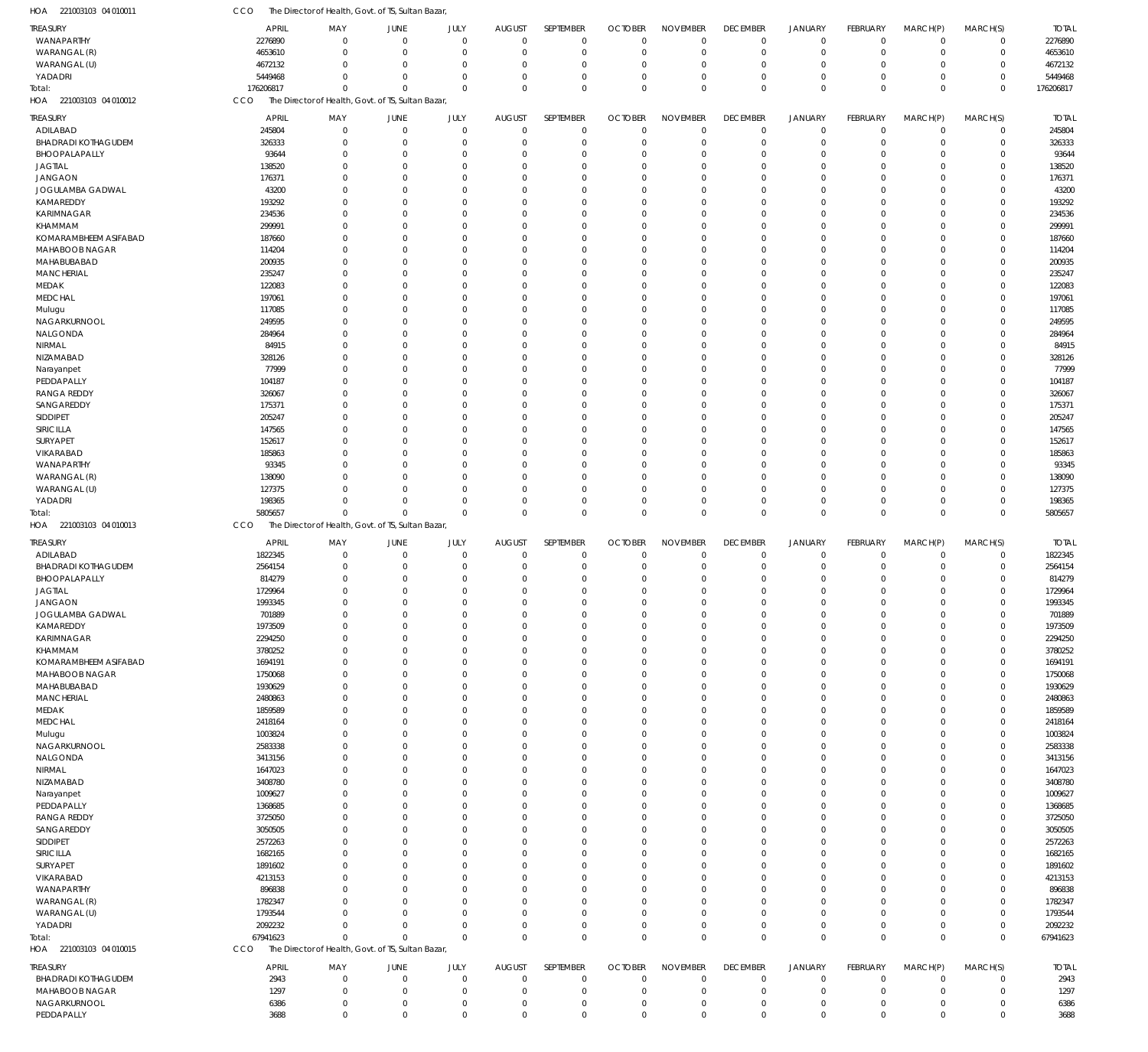| TREASURY<br>APRIL<br>MAY<br><b>JUNE</b><br>JULY<br><b>AUGUST</b><br>SEPTEMBER<br><b>OCTOBER</b><br><b>NOVEMBER</b><br><b>DECEMBER</b><br>JANUARY<br>FEBRUARY<br>MARCH(P)<br>MARCH(S)<br>14314<br>$\overline{0}$<br>$\mathbf 0$<br>$\mathbf 0$<br>$\mathbf 0$<br>$\overline{0}$<br>$\Omega$<br>$\mathbf{0}$<br>$\overline{0}$<br>$\overline{0}$<br>$\mathbf 0$<br>$\mathbf 0$<br>$\mathbf 0$<br>Total:<br>221003103 04 010016<br>CCO<br>The Director of Health, Govt. of TS, Sultan Bazar,<br>HOA<br>TREASURY<br><b>APRIL</b><br>MAY<br>JUNE<br>JULY<br><b>AUGUST</b><br>SEPTEMBER<br><b>OCTOBER</b><br><b>NOVEMBER</b><br><b>DECEMBER</b><br>JANUARY<br>FEBRUARY<br>MARCH(P)<br>MARCH(S)<br>737470<br>$\overline{0}$<br>$\mathbf{0}$<br>$\mathbf 0$<br>$\overline{0}$<br>$\mathbf 0$<br>ADILABAD<br>$\overline{0}$<br>$\Omega$<br>$\mathbf 0$<br>$\overline{0}$<br>$^{\circ}$<br>$\mathbf 0$<br>$\mathbf 0$<br><b>BHADRADI KOTHAGUDEM</b><br>1102545<br>$\overline{0}$<br>$\mathbf 0$<br>$\mathbf 0$<br>$\mathbf 0$<br>$\mathbf 0$<br>$\overline{0}$<br>$\mathbf 0$<br>$\mathbf 0$<br>$\mathbf 0$<br>- 0<br>$\Omega$<br>$\Omega$<br>BHOOPALAPALLY<br>275226<br>$\overline{0}$<br>$\Omega$<br>$\overline{0}$<br>$\mathbf 0$<br>$\mathbf 0$<br>$\Omega$<br>$\Omega$<br>0<br>0<br>$\Omega$<br>0<br>-0<br><b>JAGTIAL</b><br>618943<br>$\overline{0}$<br>$^{\circ}$<br>$\mathbf 0$<br>$\mathbf 0$<br>$\Omega$<br>$\Omega$<br>$\Omega$<br>$\Omega$<br>$\Omega$<br>0<br>$\Omega$<br>0<br><b>JANGAON</b><br>706286<br>$\Omega$<br>$\Omega$<br>$^{\circ}$<br>$\Omega$<br>$\Omega$<br>$\Omega$<br>$\Omega$<br>$\Omega$<br>0<br>$\Omega$<br>$\Omega$<br>$\Omega$<br>JOGULAMBA GADWAL<br>232859<br>$\overline{0}$<br>$\Omega$<br>$^{\circ}$<br>$\mathbf 0$<br>$\Omega$<br>$\Omega$<br>$\Omega$<br>$\Omega$<br>$\Omega$<br>0<br>$\Omega$<br>$\Omega$<br>KAMAREDDY<br>661386<br>$\Omega$<br>$\Omega$<br>$\Omega$<br>$\Omega$<br>$\Omega$<br>$\Omega$<br>$\Omega$<br>$\Omega$<br>0<br>$\Omega$<br>0<br>- 0<br>KARIMNAGAR<br>858022<br>$\overline{0}$<br>$^{\circ}$<br>$\mathbf 0$<br>$\Omega$<br>$\Omega$<br>$\Omega$<br>$\Omega$<br>$\Omega$<br>$\Omega$<br>0<br>$\Omega$<br>$\Omega$<br>KHAMMAM<br>1352063<br>$\Omega$<br>$\Omega$<br>$^{\circ}$<br>$\Omega$<br>$\Omega$<br>$\Omega$<br>$\Omega$<br>$\Omega$<br>0<br>$\Omega$<br>$\Omega$<br>$\Omega$<br>KOMARAMBHEEM ASIFABAD<br>698129<br>$\overline{0}$<br>$\mathbf 0$<br>$\Omega$<br>$^{\circ}$<br>$\Omega$<br>$\Omega$<br>$\Omega$<br>$\Omega$<br>$\Omega$<br>0<br>$\Omega$<br>$\Omega$<br>MAHABOOB NAGAR<br>667236<br>$\Omega$<br>$\Omega$<br>$\Omega$<br>$\mathbf 0$<br>$\Omega$<br>$\Omega$<br>$\Omega$<br>$\Omega$<br>0<br>$\Omega$<br>$\Omega$<br>- 0<br>MAHABUBABAD<br>673677<br>$\overline{0}$<br>$^{\circ}$<br>$\mathbf 0$<br>$\Omega$<br>$\Omega$<br>$\Omega$<br>$\Omega$<br>$\Omega$<br>$\Omega$<br>0<br>$\Omega$<br>$\Omega$<br>MANCHERIAL<br>907154<br>$\Omega$<br>$\Omega$<br>$^{\circ}$<br>$\Omega$<br>$\Omega$<br>$\Omega$<br>$\Omega$<br>$\Omega$<br>0<br>$\Omega$<br>$\Omega$<br>$\Omega$<br>626931<br>$\overline{0}$<br>$\mathbf 0$<br>MEDAK<br>$\Omega$<br>$^{\circ}$<br>$\Omega$<br>$\Omega$<br>$\Omega$<br>$\Omega$<br>$\Omega$<br>0<br>$\Omega$<br>$\Omega$<br><b>MEDCHAL</b><br>1649762<br>$\Omega$<br>$\Omega$<br>$\Omega$<br>$\mathbf 0$<br>$\Omega$<br>$\Omega$<br>$\Omega$<br>$\Omega$<br>0<br>$\Omega$<br>$\Omega$<br>- 0<br>426651<br>$\overline{0}$<br>$^{\circ}$<br>$\mathbf 0$<br>$\Omega$<br>$\Omega$<br>$\Omega$<br>$\Omega$<br>Mulugu<br>$\Omega$<br>$\Omega$<br>0<br>$\Omega$<br>$\Omega$<br>NAGARKURNOOL<br>927058<br>$\Omega$<br>$\Omega$<br>$^{\circ}$<br>$\Omega$<br>$\Omega$<br>$\Omega$<br>$\Omega$<br>$\Omega$<br>0<br>$\Omega$<br>$\Omega$<br>$\Omega$<br>NALGONDA<br>1183107<br>$\overline{0}$<br>$\mathbf 0$<br>$\Omega$<br>1183107<br>$\Omega$<br>$^{\circ}$<br>$\Omega$<br>$\Omega$<br>$\Omega$<br>$\Omega$<br>0<br>$\Omega$<br>$\Omega$<br>547034<br>$\Omega$<br>NIRMAL<br>$\Omega$<br>$\Omega$<br>$\mathbf 0$<br>$\Omega$<br>$\Omega$<br>$\Omega$<br>$\Omega$<br>$\Omega$<br>0<br>$\Omega$<br>- 0<br>NIZAMABAD<br>1205181<br>$\overline{0}$<br>$\overline{0}$<br>$^{\circ}$<br>$\mathbf 0$<br>$\Omega$<br>$\Omega$<br>$\Omega$<br>$\Omega$<br>$\Omega$<br>0<br>$\Omega$<br>$\Omega$<br>348449<br>$\Omega$<br>$\Omega$<br>$^{\circ}$<br>$\Omega$<br>$\Omega$<br>$\Omega$<br>$\Omega$<br>Narayanpet<br>$\Omega$<br>$\Omega$<br>$\Omega$<br>$\Omega$<br>$\Omega$<br>PEDDAPALLY<br>488620<br>$\overline{0}$<br>$\Omega$<br>$\Omega$<br>$^{\circ}$<br>$\mathbf 0$<br>$\Omega$<br>$\Omega$<br>$\Omega$<br>$\Omega$<br>0<br>$\Omega$<br>$\Omega$<br><b>RANGA REDDY</b><br>1470853<br>$\Omega$<br>$\Omega$<br>$\Omega$<br>$\Omega$<br>$\Omega$<br>$\Omega$<br>$\Omega$<br>$\Omega$<br>$\Omega$<br>0<br>$\Omega$<br>- 0<br>SANGAREDDY<br>1132293<br>$\overline{0}$<br>$\Omega$<br>$^{\circ}$<br>$\mathbf 0$<br>$\Omega$<br>$\Omega$<br>$\Omega$<br>$\Omega$<br>$\Omega$<br>0<br>$\Omega$<br>-0<br>SIDDIPET<br>891423<br>$\Omega$<br>$\Omega$<br>$^{\circ}$<br>$\mathbf 0$<br>$\Omega$<br>$\Omega$<br>$\Omega$<br>$\Omega$<br>$\Omega$<br>$\Omega$<br>$\Omega$<br>$\Omega$<br>569932<br>$\overline{0}$<br>SIRICILLA<br>$\Omega$<br>$^{\circ}$<br>$\mathbf 0$<br>$\Omega$<br>$\Omega$<br>$\Omega$<br>$\Omega$<br>$\Omega$<br>0<br>$\Omega$<br>$\Omega$<br>SURYAPET<br>661321<br>$\Omega$<br>$\Omega$<br>$\Omega$<br>$\Omega$<br>$\Omega$<br>$\Omega$<br>$\Omega$<br>$\Omega$<br>$\Omega$<br>0<br>$\Omega$<br>VIKARABAD<br>1559699<br>$\overline{0}$<br>$^{\circ}$<br>$\mathbf 0$<br>$\mathbf 0$<br>$\Omega$<br>$\Omega$<br>$\Omega$<br>$\Omega$<br>$\Omega$<br>0<br>$\Omega$<br>-0<br>WANAPARTHY<br>307864<br>$\Omega$<br>$\Omega$<br>$^{\circ}$<br>$\mathbf 0$<br>$\Omega$<br>$\Omega$<br>$\Omega$<br>$\Omega$<br>$\Omega$<br>$\Omega$<br>$\Omega$<br>$\Omega$<br>WARANGAL (R)<br>$\overline{0}$<br>$\mathbf 0$<br>646407<br>$\Omega$<br>$^{\circ}$<br>$\Omega$<br>$\Omega$<br>$\Omega$<br>$\Omega$<br>$\Omega$<br>$\Omega$<br>0<br>$\Omega$<br>WARANGAL (U)<br>788574<br>$\Omega$<br>$\mathbf 0$<br>$\Omega$<br>$^{\circ}$<br>$\Omega$<br>$\Omega$<br>$\mathbf 0$<br>$\mathbf 0$<br>$\Omega$<br>$\Omega$<br>$\Omega$<br>$\Omega$<br>YADADRI<br>665474<br>$\Omega$<br>$\mathbf 0$<br>$\mathbf 0$<br>$\Omega$<br>$\mathbf 0$<br>$\Omega$<br>$^{\circ}$<br>$\mathbf 0$<br>$\Omega$<br>$\mathbf 0$<br>$\Omega$<br>$\Omega$<br>25587629<br>$\Omega$<br>$\mathbf 0$<br>$\Omega$<br>$\mathbf 0$<br>$\Omega$<br>$\mathbf 0$<br>$\Omega$<br>$\Omega$<br>$\Omega$<br>$\Omega$<br>$\overline{0}$<br>$\Omega$<br>Total:<br>HOA 221003103 04 010017<br>The Director of Health, Govt. of TS, Sultan Bazar,<br>CCO<br><b>DECEMBER</b><br>TREASURY<br><b>APRIL</b><br>MAY<br>JUNE<br>JULY<br><b>AUGUST</b><br>SEPTEMBER<br><b>OCTOBER</b><br><b>NOVEMBER</b><br>JANUARY<br>FEBRUARY<br>MARCH(P)<br>MARCH(S)<br>$\mathbf 0$<br>$\mathbf 0$<br>ADILABAD<br>6648<br>$\overline{0}$<br>$\circ$<br>$\overline{0}$<br>$\mathbf 0$<br>$\overline{0}$<br>$\mathbf 0$<br>$\Omega$<br>0<br>$\Omega$<br>0<br>KARIMNAGAR<br>74475<br>$\overline{0}$<br>$\overline{0}$<br>$\mathbf 0$<br>$\mathbf 0$<br>$\mathbf 0$<br>$\mathbf 0$<br>$\overline{0}$<br>$\Omega$<br>$\overline{0}$<br>$\mathbf 0$<br>$\mathbf 0$<br>$\overline{0}$<br>KHAMMAM<br>32935<br>$\mathbf 0$<br>$\overline{0}$<br>$\mathbf 0$<br>$\mathbf{0}$<br>$\mathbf 0$<br>$\Omega$<br>$\mathbf 0$<br>$\mathbf 0$<br>0<br>$\Omega$<br>$\Omega$<br>$\Omega$<br>MAHABOOB NAGAR<br>100000<br>$\overline{0}$<br>$\Omega$<br>$\overline{0}$<br>$\Omega$<br>$^{\circ}$<br>$\Omega$<br>$\Omega$<br>$\Omega$<br>$\Omega$<br>$\Omega$<br>$\Omega$<br>$\Omega$<br><b>MANCHERIAL</b><br>13325<br>$\Omega$<br>$\Omega$<br>$\Omega$<br>$\Omega$<br>$\Omega$<br>$\Omega$<br>$\mathbf 0$<br>$\Omega$<br>$\Omega$<br>0<br>$\Omega$<br>$\Omega$<br>MEDAK<br>301000<br>$\Omega$<br>$\Omega$<br>$\Omega$<br>$\Omega$<br>$\mathbf 0$<br>$\Omega$<br>$\Omega$<br>$\Omega$<br>$\Omega$<br>$\Omega$<br>$\Omega$<br>$\Omega$<br><b>MEDCHAL</b><br>30567<br>$\mathbf 0$<br>$\Omega$<br>$\mathbf 0$<br>$\Omega$<br>$\Omega$<br>$\Omega$<br>$\mathbf 0$<br>$\Omega$<br>$\Omega$<br>$\Omega$<br>$\Omega$<br>$\Omega$<br>100000<br>NAGARKURNOOL<br>$\mathbf 0$<br>$\mathbf 0$<br>$\overline{0}$<br>$\Omega$<br>$\mathbf 0$<br>$\Omega$<br>$\mathbf{0}$<br>$\Omega$<br>$\mathbf 0$<br>$\mathbf 0$<br>$\mathbf 0$<br>$\mathbf 0$<br>NIZAMABAD<br>18635<br>$\overline{0}$<br>$\mathbf 0$<br>$\mathbf 0$<br>$\mathbf 0$<br>$\Omega$<br>$\Omega$<br>$\Omega$<br>$\Omega$<br>$\Omega$<br>$\Omega$<br>$\Omega$<br>$\Omega$<br><b>RANGA REDDY</b><br>100000<br>$\overline{0}$<br>$\overline{0}$<br>$\mathbf 0$<br>$^{\circ}$<br>$\mathbf 0$<br>$\Omega$<br>$\mathbf 0$<br>$\Omega$<br>$\overline{0}$<br>$\Omega$<br>$\Omega$<br>$^{\circ}$<br>SANGAREDDY<br>30000<br>$\overline{0}$<br>$\mathbf 0$<br>$\mathbf 0$<br>$\Omega$<br>$\mathbf{0}$<br>$\Omega$<br>$\Omega$<br>0<br>$\Omega$<br>$\Omega$<br>$\Omega$<br>0<br>SIRICILLA<br>10000<br>$\Omega$<br>$\Omega$<br>$\mathbf 0$<br>$\Omega$<br>$\Omega$<br>$\Omega$<br>$\Omega$<br>$\Omega$<br>$\Omega$<br>$\Omega$<br>$\Omega$<br>0<br>VIKARABAD<br>111796<br>$\mathbf 0$<br>$\mathbf 0$<br>- 0<br>$\Omega$<br>$\Omega$<br>$\Omega$<br>0<br>$\Omega$<br>0<br>$\Omega$<br>$\Omega$<br>$\Omega$<br>YADADRI<br>100000<br>$\overline{0}$<br>$\Omega$<br>$\Omega$<br>$\mathbf 0$<br>$\mathbf 0$<br>$\mathbf 0$<br>$\Omega$<br>$\Omega$<br>$\Omega$<br>0<br>$\Omega$<br>0<br>1029381<br>$\mathbf 0$<br>$\mathbf 0$<br>$\Omega$<br>$\mathbf 0$<br>$\Omega$<br>$\Omega$<br>$\Omega$<br>$\Omega$<br>$\overline{0}$<br>$\Omega$<br>$\Omega$<br>Total:<br>$\Omega$<br>HOA 221003103 04 010018<br>CCO<br>The Director of Health, Govt. of TS, Sultan Bazar,<br>TREASURY<br><b>APRIL</b><br>MAY<br>JUNE<br>JULY<br><b>SEPTEMBER</b><br><b>OCTOBER</b><br><b>NOVEMBER</b><br><b>DECEMBER</b><br>JANUARY<br>FEBRUARY<br>MARCH(P)<br>MARCH(S)<br><b>AUGUST</b><br>84417<br>$\overline{0}$<br>$\overline{0}$<br>JANGAON<br>$\overline{0}$<br>$\mathbf 0$<br>$\overline{0}$<br>$\overline{0}$<br>$\mathbf 0$<br>$\overline{0}$<br>$\overline{0}$<br>$\mathbf 0$<br>$\mathbf 0$<br>$\Omega$<br>84417<br>$\mathbf 0$<br>$\mathbf 0$<br>$\overline{0}$<br>$\mathbf 0$<br>$\mathbf 0$<br>$\overline{0}$<br>$\mathbf 0$<br>$\mathbf 0$<br>$\mathbf 0$<br>$\overline{0}$<br>$\Omega$<br>Total:<br>$^{\circ}$<br>HOA 221003103 04 020021<br>The Director of Health, Govt. of TS, Sultan Bazar,<br>CCO<br>APRIL<br>MAY<br>JUNE<br>JULY<br><b>AUGUST</b><br>SEPTEMBER<br><b>OCTOBER</b><br><b>NOVEMBER</b><br><b>DECEMBER</b><br>JANUARY<br>FEBRUARY<br>MARCH(P)<br>MARCH(S)<br>treasury<br>12000<br>$\mathbf 0$<br>$\overline{0}$<br>$\overline{0}$<br>RANGA REDDY<br>$^{\circ}$<br>$\mathbf 0$<br>$\overline{0}$<br>$\mathbf 0$<br>0<br>$\mathbf 0$<br>$\mathbf 0$<br>$\mathbf 0$<br>$\mathbf 0$<br>$\overline{0}$<br>12000<br>$\mathbf 0$<br>$\overline{0}$<br>$\mathbf 0$<br>$\overline{0}$<br>$\Omega$<br>$\overline{0}$<br>$\overline{0}$<br>$\mathbf 0$<br>$\mathbf 0$<br>$\mathbf 0$<br>$\Omega$<br>Total:<br>HOA 221003103 04 110114<br>CCO<br>The Director of Health, Govt. of TS, Sultan Bazar,<br>TREASURY<br><b>APRIL</b><br>MAY<br><b>JUNE</b><br>JULY<br><b>AUGUST</b><br>SEPTEMBER<br><b>OCTOBER</b><br><b>NOVEMBER</b><br><b>DECEMBER</b><br>JANUARY<br>FEBRUARY<br>MARCH(P)<br>MARCH(S)<br>BHOOPALAPALLY<br>27000<br>$\overline{0}$<br>$\overline{0}$<br>$\mathbf{0}$<br>$\overline{0}$<br>$\overline{0}$<br>$\mathbf 0$<br>$\mathbf 0$<br>$\overline{0}$<br>$\overline{0}$<br>$\mathbf 0$<br>$\mathbf 0$<br>- 0<br>KAMAREDDY<br>26000<br>$\overline{0}$<br>$\Omega$<br>$\mathbf 0$<br>$\mathbf 0$<br>$\Omega$<br>$\mathbf 0$<br>- 0<br>0<br>0<br>0<br>- 0<br>$\Omega$<br>KARIMNAGAR<br>4500<br>$\overline{0}$<br>$\mathbf 0$<br>$\mathbf 0$<br>$\mathbf 0$<br>$\Omega$<br>$\mathbf{0}$<br>$\Omega$<br>0<br>0<br>-0<br>$\Omega$<br>MAHABUBABAD<br>163800<br>$\overline{0}$<br>$\mathbf 0$<br>$\mathbf 0$<br>$\mathbf 0$<br>$\mathbf{0}$<br>$\Omega$<br>$\Omega$<br>0<br>0<br>$\Omega$<br>0<br>$\Omega$<br><b>MEDCHAL</b><br>45600<br>$\overline{0}$<br>$\Omega$<br>$\Omega$<br>$\Omega$<br>0<br>$\Omega$<br>$\Omega$<br>0<br>$\Omega$<br>$\Omega$<br><sup>0</sup><br>53100<br>$\overline{0}$<br>$\mathbf 0$<br>$\Omega$<br>Mulugu<br>$\Omega$<br>$\Omega$<br>$\Omega$<br>$\Omega$<br>$\Omega$<br>0<br>0<br>$\Omega$<br>NIZAMABAD<br>33300<br>$\Omega$<br>$\Omega$<br>$\Omega$<br>$\Omega$<br>0<br>$\Omega$<br>$\Omega$<br>0<br>$\Omega$<br>$\Omega$<br>SIDDIPET<br>72000<br>$\overline{0}$<br>$\mathbf 0$<br>$\mathbf 0$<br>$\Omega$<br>$\mathbf{0}$<br>$\Omega$<br>$\Omega$<br>0<br>0<br>$\Omega$<br>0<br>$\Omega$<br>VIKARABAD<br>15300<br>$\Omega$<br>$^{\circ}$<br>$\overline{0}$<br>$\mathbf 0$<br>$\mathbf 0$<br>$\mathbf 0$<br>$\Omega$<br>$\Omega$<br>$\Omega$<br>0<br>$\Omega$<br>$\Omega$<br>440600<br>$\mathbf 0$<br>$\overline{0}$<br>$\Omega$<br>$\mathbf 0$<br>$\overline{0}$<br>$\mathbf 0$<br>$\mathbf 0$<br>$\Omega$<br>$\Omega$<br>$\Omega$<br>$\overline{0}$<br>$^{\circ}$<br>Total:<br>HOA 221003103 04 300301<br>The Director of Health, Govt. of TS, Sultan Bazar,<br>CCO<br><b>APRIL</b><br>MAY<br><b>JUNE</b><br>JULY<br><b>AUGUST</b><br>SEPTEMBER<br><b>OCTOBER</b><br><b>NOVEMBER</b><br><b>DECEMBER</b><br>JANUARY<br>FEBRUARY<br>MARCH(P)<br>MARCH(S)<br>treasury<br>2288376<br>$\overline{0}$<br>ADILABAD<br>$^{\circ}$<br>$\mathbf 0$<br>$\mathbf{0}$<br>$\overline{0}$<br>$\mathbf 0$<br>$\mathbf 0$<br>$\overline{0}$<br>$\overline{0}$<br>$\mathbf 0$<br>$\mathbf 0$<br>$\Omega$<br><b>BHADRADI KOTHAGUDEM</b><br>3819559<br>$\mathbf 0$<br>$\overline{0}$<br>$\mathbf 0$<br>$\mathbf 0$<br>$^{\circ}$<br>$\mathbf{0}$<br>$\mathbf 0$<br>$\mathbf 0$<br>$\overline{0}$<br>$\mathbf 0$<br>$\mathbf 0$<br>$\mathbf{0}$ | HOA<br>221003103 04 010015 | CCO    | The Director of Health, Govt. of TS, Sultan Bazar |              |             |             |                |             |                |             |             |             |             |             |                       |  |
|------------------------------------------------------------------------------------------------------------------------------------------------------------------------------------------------------------------------------------------------------------------------------------------------------------------------------------------------------------------------------------------------------------------------------------------------------------------------------------------------------------------------------------------------------------------------------------------------------------------------------------------------------------------------------------------------------------------------------------------------------------------------------------------------------------------------------------------------------------------------------------------------------------------------------------------------------------------------------------------------------------------------------------------------------------------------------------------------------------------------------------------------------------------------------------------------------------------------------------------------------------------------------------------------------------------------------------------------------------------------------------------------------------------------------------------------------------------------------------------------------------------------------------------------------------------------------------------------------------------------------------------------------------------------------------------------------------------------------------------------------------------------------------------------------------------------------------------------------------------------------------------------------------------------------------------------------------------------------------------------------------------------------------------------------------------------------------------------------------------------------------------------------------------------------------------------------------------------------------------------------------------------------------------------------------------------------------------------------------------------------------------------------------------------------------------------------------------------------------------------------------------------------------------------------------------------------------------------------------------------------------------------------------------------------------------------------------------------------------------------------------------------------------------------------------------------------------------------------------------------------------------------------------------------------------------------------------------------------------------------------------------------------------------------------------------------------------------------------------------------------------------------------------------------------------------------------------------------------------------------------------------------------------------------------------------------------------------------------------------------------------------------------------------------------------------------------------------------------------------------------------------------------------------------------------------------------------------------------------------------------------------------------------------------------------------------------------------------------------------------------------------------------------------------------------------------------------------------------------------------------------------------------------------------------------------------------------------------------------------------------------------------------------------------------------------------------------------------------------------------------------------------------------------------------------------------------------------------------------------------------------------------------------------------------------------------------------------------------------------------------------------------------------------------------------------------------------------------------------------------------------------------------------------------------------------------------------------------------------------------------------------------------------------------------------------------------------------------------------------------------------------------------------------------------------------------------------------------------------------------------------------------------------------------------------------------------------------------------------------------------------------------------------------------------------------------------------------------------------------------------------------------------------------------------------------------------------------------------------------------------------------------------------------------------------------------------------------------------------------------------------------------------------------------------------------------------------------------------------------------------------------------------------------------------------------------------------------------------------------------------------------------------------------------------------------------------------------------------------------------------------------------------------------------------------------------------------------------------------------------------------------------------------------------------------------------------------------------------------------------------------------------------------------------------------------------------------------------------------------------------------------------------------------------------------------------------------------------------------------------------------------------------------------------------------------------------------------------------------------------------------------------------------------------------------------------------------------------------------------------------------------------------------------------------------------------------------------------------------------------------------------------------------------------------------------------------------------------------------------------------------------------------------------------------------------------------------------------------------------------------------------------------------------------------------------------------------------------------------------------------------------------------------------------------------------------------------------------------------------------------------------------------------------------------------------------------------------------------------------------------------------------------------------------------------------------------------------------------------------------------------------------------------------------------------------------------------------------------------------------------------------------------------------------------------------------------------------------------------------------------------------------------------------------------------------------------------------------------------------------------------------------------------------------------------------------------------------------------------------------------------------------------------------------------------------------------------------------------------------------------------------------------------------------------------------------------------------------------------------------------------------------------------------------------------------------------------------------------------------------------------------------------------------------------------------------------------------------------------------------------------------------------------------------------------------------------------------------------------------------------------------------------------------------------------------------------------------------------------------------------------------------------------------------------------------------------------------------------------------------------------------------------------------------------------------------------------------------------------------------------------------------------------------------------------------------------------------------------------------------------------------------------------------------------------------------------------------------------------------------------------------------------------------------------------------------------------------------------------------------------------------------------------------------------------------------------------------------------------------------------------------------------------------------------------------------------------------------------------------------------------------------------------------------------------------------------------------------------------------------------------------------------------------------------------------------------------------------------------------------------------------------------------------------------------------------------------------------------------------------------------------------------------------------------------------------------------------------------------------------------------------------------------------------------------------------------------------------------------------------------------------------------------------------------------------------------------------------------------------------------------------------------------------------------------------------------------------------------------------------------------------------------------------------------------------------------------------------------------------------------------------------------------------------------------------------------------------------------------------------------------------------------------------------------------------------------------------------------------------------------------------------------------------------------------------------------------------------------------------------------------------------------------------------------------------------------------------------------------------------------------------------------------------------------------------------------------------------------------------------------------------------------------------------------------------------------------------------------------------------------------------------------------------------------------------------------------------------------------------------------------------------------------------------------------------------------------------------------------------------------------------------------------------------------------------------------------------------------------------------------------------------------------------------------------------------------------------------------------------------------------------------------------------------------------------------------------------------------------------------------------------------------------------------------------------------------------------------------------------------------------------------------------------------------------------------------------------------------------------------------------------------------------------------------------------------------------------------------------------------------------------------------------------------------------------------------------------------------------------------------------------------------------------------------------------------------------------------------------------------------------------------------------------------------------------------------------------------------------------------------------------------------------------------------------------------------------------------------------------------------------------------------------------------------------------------------------------------------------------------------------------------------------------------------------------------------------------------------------------------------------------------------------------------------------------------------------------------------------------------------------------------------------------------------------------------------------------------------------------------------------------------------------------------------------------------------------------------------------------------------------------------------------------------------------------------------------------------------------------------------------------------------------------------------------------------------------------------------------------------------------------------------------------------------------------------------------------------------------------------------------------------------------------------------------------------------------------------------------------------------|----------------------------|--------|---------------------------------------------------|--------------|-------------|-------------|----------------|-------------|----------------|-------------|-------------|-------------|-------------|-------------|-----------------------|--|
|                                                                                                                                                                                                                                                                                                                                                                                                                                                                                                                                                                                                                                                                                                                                                                                                                                                                                                                                                                                                                                                                                                                                                                                                                                                                                                                                                                                                                                                                                                                                                                                                                                                                                                                                                                                                                                                                                                                                                                                                                                                                                                                                                                                                                                                                                                                                                                                                                                                                                                                                                                                                                                                                                                                                                                                                                                                                                                                                                                                                                                                                                                                                                                                                                                                                                                                                                                                                                                                                                                                                                                                                                                                                                                                                                                                                                                                                                                                                                                                                                                                                                                                                                                                                                                                                                                                                                                                                                                                                                                                                                                                                                                                                                                                                                                                                                                                                                                                                                                                                                                                                                                                                                                                                                                                                                                                                                                                                                                                                                                                                                                                                                                                                                                                                                                                                                                                                                                                                                                                                                                                                                                                                                                                                                                                                                                                                                                                                                                                                                                                                                                                                                                                                                                                                                                                                                                                                                                                                                                                                                                                                                                                                                                                                                                                                                                                                                                                                                                                                                                                                                                                                                                                                                                                                                                                                                                                                                                                                                                                                                                                                                                                                                                                                                                                                                                                                                                                                                                                                                                                                                                                                                                                                                                                                                                                                                                                                                                                                                                                                                                                                                                                                                                                                                                                                                                                                                                                                                                                                                                                                                                                                                                                                                                                                                                                                                                                                                                                                                                                                                                                                                                                                                                                                                                                                                                                                                                                                                                                                                                                                                                                                                                                                                                                                                                                                                                                                                                                                                                                                                                                                                                                                                                                                                                                                                                                                                                                                                                                                                                                                                                                                                                                                                                                                                                                                                                                                                                                                                                                                                                                                                                                                                                                                                                                                                                                                                                                                                                                                                                                                                                                                                                                                                                                                                                                                                                                                                                                                                                                                                                                                                                                                                                                                                                                                                                                                                                                                                                                                                                                                                                                                                                                                                                                                                                                                                                                                              |                            |        |                                                   |              |             |             |                |             |                |             |             |             |             |             | <b>TOTAL</b><br>14314 |  |
|                                                                                                                                                                                                                                                                                                                                                                                                                                                                                                                                                                                                                                                                                                                                                                                                                                                                                                                                                                                                                                                                                                                                                                                                                                                                                                                                                                                                                                                                                                                                                                                                                                                                                                                                                                                                                                                                                                                                                                                                                                                                                                                                                                                                                                                                                                                                                                                                                                                                                                                                                                                                                                                                                                                                                                                                                                                                                                                                                                                                                                                                                                                                                                                                                                                                                                                                                                                                                                                                                                                                                                                                                                                                                                                                                                                                                                                                                                                                                                                                                                                                                                                                                                                                                                                                                                                                                                                                                                                                                                                                                                                                                                                                                                                                                                                                                                                                                                                                                                                                                                                                                                                                                                                                                                                                                                                                                                                                                                                                                                                                                                                                                                                                                                                                                                                                                                                                                                                                                                                                                                                                                                                                                                                                                                                                                                                                                                                                                                                                                                                                                                                                                                                                                                                                                                                                                                                                                                                                                                                                                                                                                                                                                                                                                                                                                                                                                                                                                                                                                                                                                                                                                                                                                                                                                                                                                                                                                                                                                                                                                                                                                                                                                                                                                                                                                                                                                                                                                                                                                                                                                                                                                                                                                                                                                                                                                                                                                                                                                                                                                                                                                                                                                                                                                                                                                                                                                                                                                                                                                                                                                                                                                                                                                                                                                                                                                                                                                                                                                                                                                                                                                                                                                                                                                                                                                                                                                                                                                                                                                                                                                                                                                                                                                                                                                                                                                                                                                                                                                                                                                                                                                                                                                                                                                                                                                                                                                                                                                                                                                                                                                                                                                                                                                                                                                                                                                                                                                                                                                                                                                                                                                                                                                                                                                                                                                                                                                                                                                                                                                                                                                                                                                                                                                                                                                                                                                                                                                                                                                                                                                                                                                                                                                                                                                                                                                                                                                                                                                                                                                                                                                                                                                                                                                                                                                                                                                                                                              |                            |        |                                                   |              |             |             |                |             |                |             |             |             |             |             |                       |  |
|                                                                                                                                                                                                                                                                                                                                                                                                                                                                                                                                                                                                                                                                                                                                                                                                                                                                                                                                                                                                                                                                                                                                                                                                                                                                                                                                                                                                                                                                                                                                                                                                                                                                                                                                                                                                                                                                                                                                                                                                                                                                                                                                                                                                                                                                                                                                                                                                                                                                                                                                                                                                                                                                                                                                                                                                                                                                                                                                                                                                                                                                                                                                                                                                                                                                                                                                                                                                                                                                                                                                                                                                                                                                                                                                                                                                                                                                                                                                                                                                                                                                                                                                                                                                                                                                                                                                                                                                                                                                                                                                                                                                                                                                                                                                                                                                                                                                                                                                                                                                                                                                                                                                                                                                                                                                                                                                                                                                                                                                                                                                                                                                                                                                                                                                                                                                                                                                                                                                                                                                                                                                                                                                                                                                                                                                                                                                                                                                                                                                                                                                                                                                                                                                                                                                                                                                                                                                                                                                                                                                                                                                                                                                                                                                                                                                                                                                                                                                                                                                                                                                                                                                                                                                                                                                                                                                                                                                                                                                                                                                                                                                                                                                                                                                                                                                                                                                                                                                                                                                                                                                                                                                                                                                                                                                                                                                                                                                                                                                                                                                                                                                                                                                                                                                                                                                                                                                                                                                                                                                                                                                                                                                                                                                                                                                                                                                                                                                                                                                                                                                                                                                                                                                                                                                                                                                                                                                                                                                                                                                                                                                                                                                                                                                                                                                                                                                                                                                                                                                                                                                                                                                                                                                                                                                                                                                                                                                                                                                                                                                                                                                                                                                                                                                                                                                                                                                                                                                                                                                                                                                                                                                                                                                                                                                                                                                                                                                                                                                                                                                                                                                                                                                                                                                                                                                                                                                                                                                                                                                                                                                                                                                                                                                                                                                                                                                                                                                                                                                                                                                                                                                                                                                                                                                                                                                                                                                                                                                              |                            |        |                                                   |              |             |             |                |             |                |             |             |             |             |             | <b>TOTAL</b>          |  |
|                                                                                                                                                                                                                                                                                                                                                                                                                                                                                                                                                                                                                                                                                                                                                                                                                                                                                                                                                                                                                                                                                                                                                                                                                                                                                                                                                                                                                                                                                                                                                                                                                                                                                                                                                                                                                                                                                                                                                                                                                                                                                                                                                                                                                                                                                                                                                                                                                                                                                                                                                                                                                                                                                                                                                                                                                                                                                                                                                                                                                                                                                                                                                                                                                                                                                                                                                                                                                                                                                                                                                                                                                                                                                                                                                                                                                                                                                                                                                                                                                                                                                                                                                                                                                                                                                                                                                                                                                                                                                                                                                                                                                                                                                                                                                                                                                                                                                                                                                                                                                                                                                                                                                                                                                                                                                                                                                                                                                                                                                                                                                                                                                                                                                                                                                                                                                                                                                                                                                                                                                                                                                                                                                                                                                                                                                                                                                                                                                                                                                                                                                                                                                                                                                                                                                                                                                                                                                                                                                                                                                                                                                                                                                                                                                                                                                                                                                                                                                                                                                                                                                                                                                                                                                                                                                                                                                                                                                                                                                                                                                                                                                                                                                                                                                                                                                                                                                                                                                                                                                                                                                                                                                                                                                                                                                                                                                                                                                                                                                                                                                                                                                                                                                                                                                                                                                                                                                                                                                                                                                                                                                                                                                                                                                                                                                                                                                                                                                                                                                                                                                                                                                                                                                                                                                                                                                                                                                                                                                                                                                                                                                                                                                                                                                                                                                                                                                                                                                                                                                                                                                                                                                                                                                                                                                                                                                                                                                                                                                                                                                                                                                                                                                                                                                                                                                                                                                                                                                                                                                                                                                                                                                                                                                                                                                                                                                                                                                                                                                                                                                                                                                                                                                                                                                                                                                                                                                                                                                                                                                                                                                                                                                                                                                                                                                                                                                                                                                                                                                                                                                                                                                                                                                                                                                                                                                                                                                                                                              |                            |        |                                                   |              |             |             |                |             |                |             |             |             |             |             | 737470                |  |
|                                                                                                                                                                                                                                                                                                                                                                                                                                                                                                                                                                                                                                                                                                                                                                                                                                                                                                                                                                                                                                                                                                                                                                                                                                                                                                                                                                                                                                                                                                                                                                                                                                                                                                                                                                                                                                                                                                                                                                                                                                                                                                                                                                                                                                                                                                                                                                                                                                                                                                                                                                                                                                                                                                                                                                                                                                                                                                                                                                                                                                                                                                                                                                                                                                                                                                                                                                                                                                                                                                                                                                                                                                                                                                                                                                                                                                                                                                                                                                                                                                                                                                                                                                                                                                                                                                                                                                                                                                                                                                                                                                                                                                                                                                                                                                                                                                                                                                                                                                                                                                                                                                                                                                                                                                                                                                                                                                                                                                                                                                                                                                                                                                                                                                                                                                                                                                                                                                                                                                                                                                                                                                                                                                                                                                                                                                                                                                                                                                                                                                                                                                                                                                                                                                                                                                                                                                                                                                                                                                                                                                                                                                                                                                                                                                                                                                                                                                                                                                                                                                                                                                                                                                                                                                                                                                                                                                                                                                                                                                                                                                                                                                                                                                                                                                                                                                                                                                                                                                                                                                                                                                                                                                                                                                                                                                                                                                                                                                                                                                                                                                                                                                                                                                                                                                                                                                                                                                                                                                                                                                                                                                                                                                                                                                                                                                                                                                                                                                                                                                                                                                                                                                                                                                                                                                                                                                                                                                                                                                                                                                                                                                                                                                                                                                                                                                                                                                                                                                                                                                                                                                                                                                                                                                                                                                                                                                                                                                                                                                                                                                                                                                                                                                                                                                                                                                                                                                                                                                                                                                                                                                                                                                                                                                                                                                                                                                                                                                                                                                                                                                                                                                                                                                                                                                                                                                                                                                                                                                                                                                                                                                                                                                                                                                                                                                                                                                                                                                                                                                                                                                                                                                                                                                                                                                                                                                                                                                                                              |                            |        |                                                   |              |             |             |                |             |                |             |             |             |             |             | 1102545               |  |
|                                                                                                                                                                                                                                                                                                                                                                                                                                                                                                                                                                                                                                                                                                                                                                                                                                                                                                                                                                                                                                                                                                                                                                                                                                                                                                                                                                                                                                                                                                                                                                                                                                                                                                                                                                                                                                                                                                                                                                                                                                                                                                                                                                                                                                                                                                                                                                                                                                                                                                                                                                                                                                                                                                                                                                                                                                                                                                                                                                                                                                                                                                                                                                                                                                                                                                                                                                                                                                                                                                                                                                                                                                                                                                                                                                                                                                                                                                                                                                                                                                                                                                                                                                                                                                                                                                                                                                                                                                                                                                                                                                                                                                                                                                                                                                                                                                                                                                                                                                                                                                                                                                                                                                                                                                                                                                                                                                                                                                                                                                                                                                                                                                                                                                                                                                                                                                                                                                                                                                                                                                                                                                                                                                                                                                                                                                                                                                                                                                                                                                                                                                                                                                                                                                                                                                                                                                                                                                                                                                                                                                                                                                                                                                                                                                                                                                                                                                                                                                                                                                                                                                                                                                                                                                                                                                                                                                                                                                                                                                                                                                                                                                                                                                                                                                                                                                                                                                                                                                                                                                                                                                                                                                                                                                                                                                                                                                                                                                                                                                                                                                                                                                                                                                                                                                                                                                                                                                                                                                                                                                                                                                                                                                                                                                                                                                                                                                                                                                                                                                                                                                                                                                                                                                                                                                                                                                                                                                                                                                                                                                                                                                                                                                                                                                                                                                                                                                                                                                                                                                                                                                                                                                                                                                                                                                                                                                                                                                                                                                                                                                                                                                                                                                                                                                                                                                                                                                                                                                                                                                                                                                                                                                                                                                                                                                                                                                                                                                                                                                                                                                                                                                                                                                                                                                                                                                                                                                                                                                                                                                                                                                                                                                                                                                                                                                                                                                                                                                                                                                                                                                                                                                                                                                                                                                                                                                                                                                                                              |                            |        |                                                   |              |             |             |                |             |                |             |             |             |             |             | 275226                |  |
|                                                                                                                                                                                                                                                                                                                                                                                                                                                                                                                                                                                                                                                                                                                                                                                                                                                                                                                                                                                                                                                                                                                                                                                                                                                                                                                                                                                                                                                                                                                                                                                                                                                                                                                                                                                                                                                                                                                                                                                                                                                                                                                                                                                                                                                                                                                                                                                                                                                                                                                                                                                                                                                                                                                                                                                                                                                                                                                                                                                                                                                                                                                                                                                                                                                                                                                                                                                                                                                                                                                                                                                                                                                                                                                                                                                                                                                                                                                                                                                                                                                                                                                                                                                                                                                                                                                                                                                                                                                                                                                                                                                                                                                                                                                                                                                                                                                                                                                                                                                                                                                                                                                                                                                                                                                                                                                                                                                                                                                                                                                                                                                                                                                                                                                                                                                                                                                                                                                                                                                                                                                                                                                                                                                                                                                                                                                                                                                                                                                                                                                                                                                                                                                                                                                                                                                                                                                                                                                                                                                                                                                                                                                                                                                                                                                                                                                                                                                                                                                                                                                                                                                                                                                                                                                                                                                                                                                                                                                                                                                                                                                                                                                                                                                                                                                                                                                                                                                                                                                                                                                                                                                                                                                                                                                                                                                                                                                                                                                                                                                                                                                                                                                                                                                                                                                                                                                                                                                                                                                                                                                                                                                                                                                                                                                                                                                                                                                                                                                                                                                                                                                                                                                                                                                                                                                                                                                                                                                                                                                                                                                                                                                                                                                                                                                                                                                                                                                                                                                                                                                                                                                                                                                                                                                                                                                                                                                                                                                                                                                                                                                                                                                                                                                                                                                                                                                                                                                                                                                                                                                                                                                                                                                                                                                                                                                                                                                                                                                                                                                                                                                                                                                                                                                                                                                                                                                                                                                                                                                                                                                                                                                                                                                                                                                                                                                                                                                                                                                                                                                                                                                                                                                                                                                                                                                                                                                                                                                                              |                            |        |                                                   |              |             |             |                |             |                |             |             |             |             |             | 618943                |  |
|                                                                                                                                                                                                                                                                                                                                                                                                                                                                                                                                                                                                                                                                                                                                                                                                                                                                                                                                                                                                                                                                                                                                                                                                                                                                                                                                                                                                                                                                                                                                                                                                                                                                                                                                                                                                                                                                                                                                                                                                                                                                                                                                                                                                                                                                                                                                                                                                                                                                                                                                                                                                                                                                                                                                                                                                                                                                                                                                                                                                                                                                                                                                                                                                                                                                                                                                                                                                                                                                                                                                                                                                                                                                                                                                                                                                                                                                                                                                                                                                                                                                                                                                                                                                                                                                                                                                                                                                                                                                                                                                                                                                                                                                                                                                                                                                                                                                                                                                                                                                                                                                                                                                                                                                                                                                                                                                                                                                                                                                                                                                                                                                                                                                                                                                                                                                                                                                                                                                                                                                                                                                                                                                                                                                                                                                                                                                                                                                                                                                                                                                                                                                                                                                                                                                                                                                                                                                                                                                                                                                                                                                                                                                                                                                                                                                                                                                                                                                                                                                                                                                                                                                                                                                                                                                                                                                                                                                                                                                                                                                                                                                                                                                                                                                                                                                                                                                                                                                                                                                                                                                                                                                                                                                                                                                                                                                                                                                                                                                                                                                                                                                                                                                                                                                                                                                                                                                                                                                                                                                                                                                                                                                                                                                                                                                                                                                                                                                                                                                                                                                                                                                                                                                                                                                                                                                                                                                                                                                                                                                                                                                                                                                                                                                                                                                                                                                                                                                                                                                                                                                                                                                                                                                                                                                                                                                                                                                                                                                                                                                                                                                                                                                                                                                                                                                                                                                                                                                                                                                                                                                                                                                                                                                                                                                                                                                                                                                                                                                                                                                                                                                                                                                                                                                                                                                                                                                                                                                                                                                                                                                                                                                                                                                                                                                                                                                                                                                                                                                                                                                                                                                                                                                                                                                                                                                                                                                                                                                              |                            |        |                                                   |              |             |             |                |             |                |             |             |             |             |             | 706286                |  |
|                                                                                                                                                                                                                                                                                                                                                                                                                                                                                                                                                                                                                                                                                                                                                                                                                                                                                                                                                                                                                                                                                                                                                                                                                                                                                                                                                                                                                                                                                                                                                                                                                                                                                                                                                                                                                                                                                                                                                                                                                                                                                                                                                                                                                                                                                                                                                                                                                                                                                                                                                                                                                                                                                                                                                                                                                                                                                                                                                                                                                                                                                                                                                                                                                                                                                                                                                                                                                                                                                                                                                                                                                                                                                                                                                                                                                                                                                                                                                                                                                                                                                                                                                                                                                                                                                                                                                                                                                                                                                                                                                                                                                                                                                                                                                                                                                                                                                                                                                                                                                                                                                                                                                                                                                                                                                                                                                                                                                                                                                                                                                                                                                                                                                                                                                                                                                                                                                                                                                                                                                                                                                                                                                                                                                                                                                                                                                                                                                                                                                                                                                                                                                                                                                                                                                                                                                                                                                                                                                                                                                                                                                                                                                                                                                                                                                                                                                                                                                                                                                                                                                                                                                                                                                                                                                                                                                                                                                                                                                                                                                                                                                                                                                                                                                                                                                                                                                                                                                                                                                                                                                                                                                                                                                                                                                                                                                                                                                                                                                                                                                                                                                                                                                                                                                                                                                                                                                                                                                                                                                                                                                                                                                                                                                                                                                                                                                                                                                                                                                                                                                                                                                                                                                                                                                                                                                                                                                                                                                                                                                                                                                                                                                                                                                                                                                                                                                                                                                                                                                                                                                                                                                                                                                                                                                                                                                                                                                                                                                                                                                                                                                                                                                                                                                                                                                                                                                                                                                                                                                                                                                                                                                                                                                                                                                                                                                                                                                                                                                                                                                                                                                                                                                                                                                                                                                                                                                                                                                                                                                                                                                                                                                                                                                                                                                                                                                                                                                                                                                                                                                                                                                                                                                                                                                                                                                                                                                                                                              |                            |        |                                                   |              |             |             |                |             |                |             |             |             |             |             | 232859                |  |
|                                                                                                                                                                                                                                                                                                                                                                                                                                                                                                                                                                                                                                                                                                                                                                                                                                                                                                                                                                                                                                                                                                                                                                                                                                                                                                                                                                                                                                                                                                                                                                                                                                                                                                                                                                                                                                                                                                                                                                                                                                                                                                                                                                                                                                                                                                                                                                                                                                                                                                                                                                                                                                                                                                                                                                                                                                                                                                                                                                                                                                                                                                                                                                                                                                                                                                                                                                                                                                                                                                                                                                                                                                                                                                                                                                                                                                                                                                                                                                                                                                                                                                                                                                                                                                                                                                                                                                                                                                                                                                                                                                                                                                                                                                                                                                                                                                                                                                                                                                                                                                                                                                                                                                                                                                                                                                                                                                                                                                                                                                                                                                                                                                                                                                                                                                                                                                                                                                                                                                                                                                                                                                                                                                                                                                                                                                                                                                                                                                                                                                                                                                                                                                                                                                                                                                                                                                                                                                                                                                                                                                                                                                                                                                                                                                                                                                                                                                                                                                                                                                                                                                                                                                                                                                                                                                                                                                                                                                                                                                                                                                                                                                                                                                                                                                                                                                                                                                                                                                                                                                                                                                                                                                                                                                                                                                                                                                                                                                                                                                                                                                                                                                                                                                                                                                                                                                                                                                                                                                                                                                                                                                                                                                                                                                                                                                                                                                                                                                                                                                                                                                                                                                                                                                                                                                                                                                                                                                                                                                                                                                                                                                                                                                                                                                                                                                                                                                                                                                                                                                                                                                                                                                                                                                                                                                                                                                                                                                                                                                                                                                                                                                                                                                                                                                                                                                                                                                                                                                                                                                                                                                                                                                                                                                                                                                                                                                                                                                                                                                                                                                                                                                                                                                                                                                                                                                                                                                                                                                                                                                                                                                                                                                                                                                                                                                                                                                                                                                                                                                                                                                                                                                                                                                                                                                                                                                                                                                                                              |                            |        |                                                   |              |             |             |                |             |                |             |             |             |             |             | 661386                |  |
|                                                                                                                                                                                                                                                                                                                                                                                                                                                                                                                                                                                                                                                                                                                                                                                                                                                                                                                                                                                                                                                                                                                                                                                                                                                                                                                                                                                                                                                                                                                                                                                                                                                                                                                                                                                                                                                                                                                                                                                                                                                                                                                                                                                                                                                                                                                                                                                                                                                                                                                                                                                                                                                                                                                                                                                                                                                                                                                                                                                                                                                                                                                                                                                                                                                                                                                                                                                                                                                                                                                                                                                                                                                                                                                                                                                                                                                                                                                                                                                                                                                                                                                                                                                                                                                                                                                                                                                                                                                                                                                                                                                                                                                                                                                                                                                                                                                                                                                                                                                                                                                                                                                                                                                                                                                                                                                                                                                                                                                                                                                                                                                                                                                                                                                                                                                                                                                                                                                                                                                                                                                                                                                                                                                                                                                                                                                                                                                                                                                                                                                                                                                                                                                                                                                                                                                                                                                                                                                                                                                                                                                                                                                                                                                                                                                                                                                                                                                                                                                                                                                                                                                                                                                                                                                                                                                                                                                                                                                                                                                                                                                                                                                                                                                                                                                                                                                                                                                                                                                                                                                                                                                                                                                                                                                                                                                                                                                                                                                                                                                                                                                                                                                                                                                                                                                                                                                                                                                                                                                                                                                                                                                                                                                                                                                                                                                                                                                                                                                                                                                                                                                                                                                                                                                                                                                                                                                                                                                                                                                                                                                                                                                                                                                                                                                                                                                                                                                                                                                                                                                                                                                                                                                                                                                                                                                                                                                                                                                                                                                                                                                                                                                                                                                                                                                                                                                                                                                                                                                                                                                                                                                                                                                                                                                                                                                                                                                                                                                                                                                                                                                                                                                                                                                                                                                                                                                                                                                                                                                                                                                                                                                                                                                                                                                                                                                                                                                                                                                                                                                                                                                                                                                                                                                                                                                                                                                                                                                                              |                            |        |                                                   |              |             |             |                |             |                |             |             |             |             |             | 858022                |  |
|                                                                                                                                                                                                                                                                                                                                                                                                                                                                                                                                                                                                                                                                                                                                                                                                                                                                                                                                                                                                                                                                                                                                                                                                                                                                                                                                                                                                                                                                                                                                                                                                                                                                                                                                                                                                                                                                                                                                                                                                                                                                                                                                                                                                                                                                                                                                                                                                                                                                                                                                                                                                                                                                                                                                                                                                                                                                                                                                                                                                                                                                                                                                                                                                                                                                                                                                                                                                                                                                                                                                                                                                                                                                                                                                                                                                                                                                                                                                                                                                                                                                                                                                                                                                                                                                                                                                                                                                                                                                                                                                                                                                                                                                                                                                                                                                                                                                                                                                                                                                                                                                                                                                                                                                                                                                                                                                                                                                                                                                                                                                                                                                                                                                                                                                                                                                                                                                                                                                                                                                                                                                                                                                                                                                                                                                                                                                                                                                                                                                                                                                                                                                                                                                                                                                                                                                                                                                                                                                                                                                                                                                                                                                                                                                                                                                                                                                                                                                                                                                                                                                                                                                                                                                                                                                                                                                                                                                                                                                                                                                                                                                                                                                                                                                                                                                                                                                                                                                                                                                                                                                                                                                                                                                                                                                                                                                                                                                                                                                                                                                                                                                                                                                                                                                                                                                                                                                                                                                                                                                                                                                                                                                                                                                                                                                                                                                                                                                                                                                                                                                                                                                                                                                                                                                                                                                                                                                                                                                                                                                                                                                                                                                                                                                                                                                                                                                                                                                                                                                                                                                                                                                                                                                                                                                                                                                                                                                                                                                                                                                                                                                                                                                                                                                                                                                                                                                                                                                                                                                                                                                                                                                                                                                                                                                                                                                                                                                                                                                                                                                                                                                                                                                                                                                                                                                                                                                                                                                                                                                                                                                                                                                                                                                                                                                                                                                                                                                                                                                                                                                                                                                                                                                                                                                                                                                                                                                                                                                              |                            |        |                                                   |              |             |             |                |             |                |             |             |             |             |             | 1352063               |  |
|                                                                                                                                                                                                                                                                                                                                                                                                                                                                                                                                                                                                                                                                                                                                                                                                                                                                                                                                                                                                                                                                                                                                                                                                                                                                                                                                                                                                                                                                                                                                                                                                                                                                                                                                                                                                                                                                                                                                                                                                                                                                                                                                                                                                                                                                                                                                                                                                                                                                                                                                                                                                                                                                                                                                                                                                                                                                                                                                                                                                                                                                                                                                                                                                                                                                                                                                                                                                                                                                                                                                                                                                                                                                                                                                                                                                                                                                                                                                                                                                                                                                                                                                                                                                                                                                                                                                                                                                                                                                                                                                                                                                                                                                                                                                                                                                                                                                                                                                                                                                                                                                                                                                                                                                                                                                                                                                                                                                                                                                                                                                                                                                                                                                                                                                                                                                                                                                                                                                                                                                                                                                                                                                                                                                                                                                                                                                                                                                                                                                                                                                                                                                                                                                                                                                                                                                                                                                                                                                                                                                                                                                                                                                                                                                                                                                                                                                                                                                                                                                                                                                                                                                                                                                                                                                                                                                                                                                                                                                                                                                                                                                                                                                                                                                                                                                                                                                                                                                                                                                                                                                                                                                                                                                                                                                                                                                                                                                                                                                                                                                                                                                                                                                                                                                                                                                                                                                                                                                                                                                                                                                                                                                                                                                                                                                                                                                                                                                                                                                                                                                                                                                                                                                                                                                                                                                                                                                                                                                                                                                                                                                                                                                                                                                                                                                                                                                                                                                                                                                                                                                                                                                                                                                                                                                                                                                                                                                                                                                                                                                                                                                                                                                                                                                                                                                                                                                                                                                                                                                                                                                                                                                                                                                                                                                                                                                                                                                                                                                                                                                                                                                                                                                                                                                                                                                                                                                                                                                                                                                                                                                                                                                                                                                                                                                                                                                                                                                                                                                                                                                                                                                                                                                                                                                                                                                                                                                                                                                              |                            |        |                                                   |              |             |             |                |             |                |             |             |             |             |             | 698129                |  |
|                                                                                                                                                                                                                                                                                                                                                                                                                                                                                                                                                                                                                                                                                                                                                                                                                                                                                                                                                                                                                                                                                                                                                                                                                                                                                                                                                                                                                                                                                                                                                                                                                                                                                                                                                                                                                                                                                                                                                                                                                                                                                                                                                                                                                                                                                                                                                                                                                                                                                                                                                                                                                                                                                                                                                                                                                                                                                                                                                                                                                                                                                                                                                                                                                                                                                                                                                                                                                                                                                                                                                                                                                                                                                                                                                                                                                                                                                                                                                                                                                                                                                                                                                                                                                                                                                                                                                                                                                                                                                                                                                                                                                                                                                                                                                                                                                                                                                                                                                                                                                                                                                                                                                                                                                                                                                                                                                                                                                                                                                                                                                                                                                                                                                                                                                                                                                                                                                                                                                                                                                                                                                                                                                                                                                                                                                                                                                                                                                                                                                                                                                                                                                                                                                                                                                                                                                                                                                                                                                                                                                                                                                                                                                                                                                                                                                                                                                                                                                                                                                                                                                                                                                                                                                                                                                                                                                                                                                                                                                                                                                                                                                                                                                                                                                                                                                                                                                                                                                                                                                                                                                                                                                                                                                                                                                                                                                                                                                                                                                                                                                                                                                                                                                                                                                                                                                                                                                                                                                                                                                                                                                                                                                                                                                                                                                                                                                                                                                                                                                                                                                                                                                                                                                                                                                                                                                                                                                                                                                                                                                                                                                                                                                                                                                                                                                                                                                                                                                                                                                                                                                                                                                                                                                                                                                                                                                                                                                                                                                                                                                                                                                                                                                                                                                                                                                                                                                                                                                                                                                                                                                                                                                                                                                                                                                                                                                                                                                                                                                                                                                                                                                                                                                                                                                                                                                                                                                                                                                                                                                                                                                                                                                                                                                                                                                                                                                                                                                                                                                                                                                                                                                                                                                                                                                                                                                                                                                                                                              |                            |        |                                                   |              |             |             |                |             |                |             |             |             |             |             | 667236                |  |
|                                                                                                                                                                                                                                                                                                                                                                                                                                                                                                                                                                                                                                                                                                                                                                                                                                                                                                                                                                                                                                                                                                                                                                                                                                                                                                                                                                                                                                                                                                                                                                                                                                                                                                                                                                                                                                                                                                                                                                                                                                                                                                                                                                                                                                                                                                                                                                                                                                                                                                                                                                                                                                                                                                                                                                                                                                                                                                                                                                                                                                                                                                                                                                                                                                                                                                                                                                                                                                                                                                                                                                                                                                                                                                                                                                                                                                                                                                                                                                                                                                                                                                                                                                                                                                                                                                                                                                                                                                                                                                                                                                                                                                                                                                                                                                                                                                                                                                                                                                                                                                                                                                                                                                                                                                                                                                                                                                                                                                                                                                                                                                                                                                                                                                                                                                                                                                                                                                                                                                                                                                                                                                                                                                                                                                                                                                                                                                                                                                                                                                                                                                                                                                                                                                                                                                                                                                                                                                                                                                                                                                                                                                                                                                                                                                                                                                                                                                                                                                                                                                                                                                                                                                                                                                                                                                                                                                                                                                                                                                                                                                                                                                                                                                                                                                                                                                                                                                                                                                                                                                                                                                                                                                                                                                                                                                                                                                                                                                                                                                                                                                                                                                                                                                                                                                                                                                                                                                                                                                                                                                                                                                                                                                                                                                                                                                                                                                                                                                                                                                                                                                                                                                                                                                                                                                                                                                                                                                                                                                                                                                                                                                                                                                                                                                                                                                                                                                                                                                                                                                                                                                                                                                                                                                                                                                                                                                                                                                                                                                                                                                                                                                                                                                                                                                                                                                                                                                                                                                                                                                                                                                                                                                                                                                                                                                                                                                                                                                                                                                                                                                                                                                                                                                                                                                                                                                                                                                                                                                                                                                                                                                                                                                                                                                                                                                                                                                                                                                                                                                                                                                                                                                                                                                                                                                                                                                                                                                                                              |                            |        |                                                   |              |             |             |                |             |                |             |             |             |             |             | 673677                |  |
|                                                                                                                                                                                                                                                                                                                                                                                                                                                                                                                                                                                                                                                                                                                                                                                                                                                                                                                                                                                                                                                                                                                                                                                                                                                                                                                                                                                                                                                                                                                                                                                                                                                                                                                                                                                                                                                                                                                                                                                                                                                                                                                                                                                                                                                                                                                                                                                                                                                                                                                                                                                                                                                                                                                                                                                                                                                                                                                                                                                                                                                                                                                                                                                                                                                                                                                                                                                                                                                                                                                                                                                                                                                                                                                                                                                                                                                                                                                                                                                                                                                                                                                                                                                                                                                                                                                                                                                                                                                                                                                                                                                                                                                                                                                                                                                                                                                                                                                                                                                                                                                                                                                                                                                                                                                                                                                                                                                                                                                                                                                                                                                                                                                                                                                                                                                                                                                                                                                                                                                                                                                                                                                                                                                                                                                                                                                                                                                                                                                                                                                                                                                                                                                                                                                                                                                                                                                                                                                                                                                                                                                                                                                                                                                                                                                                                                                                                                                                                                                                                                                                                                                                                                                                                                                                                                                                                                                                                                                                                                                                                                                                                                                                                                                                                                                                                                                                                                                                                                                                                                                                                                                                                                                                                                                                                                                                                                                                                                                                                                                                                                                                                                                                                                                                                                                                                                                                                                                                                                                                                                                                                                                                                                                                                                                                                                                                                                                                                                                                                                                                                                                                                                                                                                                                                                                                                                                                                                                                                                                                                                                                                                                                                                                                                                                                                                                                                                                                                                                                                                                                                                                                                                                                                                                                                                                                                                                                                                                                                                                                                                                                                                                                                                                                                                                                                                                                                                                                                                                                                                                                                                                                                                                                                                                                                                                                                                                                                                                                                                                                                                                                                                                                                                                                                                                                                                                                                                                                                                                                                                                                                                                                                                                                                                                                                                                                                                                                                                                                                                                                                                                                                                                                                                                                                                                                                                                                                                                                              |                            |        |                                                   |              |             |             |                |             |                |             |             |             |             |             | 907154                |  |
|                                                                                                                                                                                                                                                                                                                                                                                                                                                                                                                                                                                                                                                                                                                                                                                                                                                                                                                                                                                                                                                                                                                                                                                                                                                                                                                                                                                                                                                                                                                                                                                                                                                                                                                                                                                                                                                                                                                                                                                                                                                                                                                                                                                                                                                                                                                                                                                                                                                                                                                                                                                                                                                                                                                                                                                                                                                                                                                                                                                                                                                                                                                                                                                                                                                                                                                                                                                                                                                                                                                                                                                                                                                                                                                                                                                                                                                                                                                                                                                                                                                                                                                                                                                                                                                                                                                                                                                                                                                                                                                                                                                                                                                                                                                                                                                                                                                                                                                                                                                                                                                                                                                                                                                                                                                                                                                                                                                                                                                                                                                                                                                                                                                                                                                                                                                                                                                                                                                                                                                                                                                                                                                                                                                                                                                                                                                                                                                                                                                                                                                                                                                                                                                                                                                                                                                                                                                                                                                                                                                                                                                                                                                                                                                                                                                                                                                                                                                                                                                                                                                                                                                                                                                                                                                                                                                                                                                                                                                                                                                                                                                                                                                                                                                                                                                                                                                                                                                                                                                                                                                                                                                                                                                                                                                                                                                                                                                                                                                                                                                                                                                                                                                                                                                                                                                                                                                                                                                                                                                                                                                                                                                                                                                                                                                                                                                                                                                                                                                                                                                                                                                                                                                                                                                                                                                                                                                                                                                                                                                                                                                                                                                                                                                                                                                                                                                                                                                                                                                                                                                                                                                                                                                                                                                                                                                                                                                                                                                                                                                                                                                                                                                                                                                                                                                                                                                                                                                                                                                                                                                                                                                                                                                                                                                                                                                                                                                                                                                                                                                                                                                                                                                                                                                                                                                                                                                                                                                                                                                                                                                                                                                                                                                                                                                                                                                                                                                                                                                                                                                                                                                                                                                                                                                                                                                                                                                                                                                                              |                            |        |                                                   |              |             |             |                |             |                |             |             |             |             |             | 626931                |  |
|                                                                                                                                                                                                                                                                                                                                                                                                                                                                                                                                                                                                                                                                                                                                                                                                                                                                                                                                                                                                                                                                                                                                                                                                                                                                                                                                                                                                                                                                                                                                                                                                                                                                                                                                                                                                                                                                                                                                                                                                                                                                                                                                                                                                                                                                                                                                                                                                                                                                                                                                                                                                                                                                                                                                                                                                                                                                                                                                                                                                                                                                                                                                                                                                                                                                                                                                                                                                                                                                                                                                                                                                                                                                                                                                                                                                                                                                                                                                                                                                                                                                                                                                                                                                                                                                                                                                                                                                                                                                                                                                                                                                                                                                                                                                                                                                                                                                                                                                                                                                                                                                                                                                                                                                                                                                                                                                                                                                                                                                                                                                                                                                                                                                                                                                                                                                                                                                                                                                                                                                                                                                                                                                                                                                                                                                                                                                                                                                                                                                                                                                                                                                                                                                                                                                                                                                                                                                                                                                                                                                                                                                                                                                                                                                                                                                                                                                                                                                                                                                                                                                                                                                                                                                                                                                                                                                                                                                                                                                                                                                                                                                                                                                                                                                                                                                                                                                                                                                                                                                                                                                                                                                                                                                                                                                                                                                                                                                                                                                                                                                                                                                                                                                                                                                                                                                                                                                                                                                                                                                                                                                                                                                                                                                                                                                                                                                                                                                                                                                                                                                                                                                                                                                                                                                                                                                                                                                                                                                                                                                                                                                                                                                                                                                                                                                                                                                                                                                                                                                                                                                                                                                                                                                                                                                                                                                                                                                                                                                                                                                                                                                                                                                                                                                                                                                                                                                                                                                                                                                                                                                                                                                                                                                                                                                                                                                                                                                                                                                                                                                                                                                                                                                                                                                                                                                                                                                                                                                                                                                                                                                                                                                                                                                                                                                                                                                                                                                                                                                                                                                                                                                                                                                                                                                                                                                                                                                                                                                              |                            |        |                                                   |              |             |             |                |             |                |             |             |             |             |             | 1649762               |  |
|                                                                                                                                                                                                                                                                                                                                                                                                                                                                                                                                                                                                                                                                                                                                                                                                                                                                                                                                                                                                                                                                                                                                                                                                                                                                                                                                                                                                                                                                                                                                                                                                                                                                                                                                                                                                                                                                                                                                                                                                                                                                                                                                                                                                                                                                                                                                                                                                                                                                                                                                                                                                                                                                                                                                                                                                                                                                                                                                                                                                                                                                                                                                                                                                                                                                                                                                                                                                                                                                                                                                                                                                                                                                                                                                                                                                                                                                                                                                                                                                                                                                                                                                                                                                                                                                                                                                                                                                                                                                                                                                                                                                                                                                                                                                                                                                                                                                                                                                                                                                                                                                                                                                                                                                                                                                                                                                                                                                                                                                                                                                                                                                                                                                                                                                                                                                                                                                                                                                                                                                                                                                                                                                                                                                                                                                                                                                                                                                                                                                                                                                                                                                                                                                                                                                                                                                                                                                                                                                                                                                                                                                                                                                                                                                                                                                                                                                                                                                                                                                                                                                                                                                                                                                                                                                                                                                                                                                                                                                                                                                                                                                                                                                                                                                                                                                                                                                                                                                                                                                                                                                                                                                                                                                                                                                                                                                                                                                                                                                                                                                                                                                                                                                                                                                                                                                                                                                                                                                                                                                                                                                                                                                                                                                                                                                                                                                                                                                                                                                                                                                                                                                                                                                                                                                                                                                                                                                                                                                                                                                                                                                                                                                                                                                                                                                                                                                                                                                                                                                                                                                                                                                                                                                                                                                                                                                                                                                                                                                                                                                                                                                                                                                                                                                                                                                                                                                                                                                                                                                                                                                                                                                                                                                                                                                                                                                                                                                                                                                                                                                                                                                                                                                                                                                                                                                                                                                                                                                                                                                                                                                                                                                                                                                                                                                                                                                                                                                                                                                                                                                                                                                                                                                                                                                                                                                                                                                                                                                              |                            |        |                                                   |              |             |             |                |             |                |             |             |             |             |             | 426651                |  |
|                                                                                                                                                                                                                                                                                                                                                                                                                                                                                                                                                                                                                                                                                                                                                                                                                                                                                                                                                                                                                                                                                                                                                                                                                                                                                                                                                                                                                                                                                                                                                                                                                                                                                                                                                                                                                                                                                                                                                                                                                                                                                                                                                                                                                                                                                                                                                                                                                                                                                                                                                                                                                                                                                                                                                                                                                                                                                                                                                                                                                                                                                                                                                                                                                                                                                                                                                                                                                                                                                                                                                                                                                                                                                                                                                                                                                                                                                                                                                                                                                                                                                                                                                                                                                                                                                                                                                                                                                                                                                                                                                                                                                                                                                                                                                                                                                                                                                                                                                                                                                                                                                                                                                                                                                                                                                                                                                                                                                                                                                                                                                                                                                                                                                                                                                                                                                                                                                                                                                                                                                                                                                                                                                                                                                                                                                                                                                                                                                                                                                                                                                                                                                                                                                                                                                                                                                                                                                                                                                                                                                                                                                                                                                                                                                                                                                                                                                                                                                                                                                                                                                                                                                                                                                                                                                                                                                                                                                                                                                                                                                                                                                                                                                                                                                                                                                                                                                                                                                                                                                                                                                                                                                                                                                                                                                                                                                                                                                                                                                                                                                                                                                                                                                                                                                                                                                                                                                                                                                                                                                                                                                                                                                                                                                                                                                                                                                                                                                                                                                                                                                                                                                                                                                                                                                                                                                                                                                                                                                                                                                                                                                                                                                                                                                                                                                                                                                                                                                                                                                                                                                                                                                                                                                                                                                                                                                                                                                                                                                                                                                                                                                                                                                                                                                                                                                                                                                                                                                                                                                                                                                                                                                                                                                                                                                                                                                                                                                                                                                                                                                                                                                                                                                                                                                                                                                                                                                                                                                                                                                                                                                                                                                                                                                                                                                                                                                                                                                                                                                                                                                                                                                                                                                                                                                                                                                                                                                                                                              |                            |        |                                                   |              |             |             |                |             |                |             |             |             |             |             | 927058                |  |
|                                                                                                                                                                                                                                                                                                                                                                                                                                                                                                                                                                                                                                                                                                                                                                                                                                                                                                                                                                                                                                                                                                                                                                                                                                                                                                                                                                                                                                                                                                                                                                                                                                                                                                                                                                                                                                                                                                                                                                                                                                                                                                                                                                                                                                                                                                                                                                                                                                                                                                                                                                                                                                                                                                                                                                                                                                                                                                                                                                                                                                                                                                                                                                                                                                                                                                                                                                                                                                                                                                                                                                                                                                                                                                                                                                                                                                                                                                                                                                                                                                                                                                                                                                                                                                                                                                                                                                                                                                                                                                                                                                                                                                                                                                                                                                                                                                                                                                                                                                                                                                                                                                                                                                                                                                                                                                                                                                                                                                                                                                                                                                                                                                                                                                                                                                                                                                                                                                                                                                                                                                                                                                                                                                                                                                                                                                                                                                                                                                                                                                                                                                                                                                                                                                                                                                                                                                                                                                                                                                                                                                                                                                                                                                                                                                                                                                                                                                                                                                                                                                                                                                                                                                                                                                                                                                                                                                                                                                                                                                                                                                                                                                                                                                                                                                                                                                                                                                                                                                                                                                                                                                                                                                                                                                                                                                                                                                                                                                                                                                                                                                                                                                                                                                                                                                                                                                                                                                                                                                                                                                                                                                                                                                                                                                                                                                                                                                                                                                                                                                                                                                                                                                                                                                                                                                                                                                                                                                                                                                                                                                                                                                                                                                                                                                                                                                                                                                                                                                                                                                                                                                                                                                                                                                                                                                                                                                                                                                                                                                                                                                                                                                                                                                                                                                                                                                                                                                                                                                                                                                                                                                                                                                                                                                                                                                                                                                                                                                                                                                                                                                                                                                                                                                                                                                                                                                                                                                                                                                                                                                                                                                                                                                                                                                                                                                                                                                                                                                                                                                                                                                                                                                                                                                                                                                                                                                                                                                                                              |                            |        |                                                   |              |             |             |                |             |                |             |             |             |             |             | 547034                |  |
|                                                                                                                                                                                                                                                                                                                                                                                                                                                                                                                                                                                                                                                                                                                                                                                                                                                                                                                                                                                                                                                                                                                                                                                                                                                                                                                                                                                                                                                                                                                                                                                                                                                                                                                                                                                                                                                                                                                                                                                                                                                                                                                                                                                                                                                                                                                                                                                                                                                                                                                                                                                                                                                                                                                                                                                                                                                                                                                                                                                                                                                                                                                                                                                                                                                                                                                                                                                                                                                                                                                                                                                                                                                                                                                                                                                                                                                                                                                                                                                                                                                                                                                                                                                                                                                                                                                                                                                                                                                                                                                                                                                                                                                                                                                                                                                                                                                                                                                                                                                                                                                                                                                                                                                                                                                                                                                                                                                                                                                                                                                                                                                                                                                                                                                                                                                                                                                                                                                                                                                                                                                                                                                                                                                                                                                                                                                                                                                                                                                                                                                                                                                                                                                                                                                                                                                                                                                                                                                                                                                                                                                                                                                                                                                                                                                                                                                                                                                                                                                                                                                                                                                                                                                                                                                                                                                                                                                                                                                                                                                                                                                                                                                                                                                                                                                                                                                                                                                                                                                                                                                                                                                                                                                                                                                                                                                                                                                                                                                                                                                                                                                                                                                                                                                                                                                                                                                                                                                                                                                                                                                                                                                                                                                                                                                                                                                                                                                                                                                                                                                                                                                                                                                                                                                                                                                                                                                                                                                                                                                                                                                                                                                                                                                                                                                                                                                                                                                                                                                                                                                                                                                                                                                                                                                                                                                                                                                                                                                                                                                                                                                                                                                                                                                                                                                                                                                                                                                                                                                                                                                                                                                                                                                                                                                                                                                                                                                                                                                                                                                                                                                                                                                                                                                                                                                                                                                                                                                                                                                                                                                                                                                                                                                                                                                                                                                                                                                                                                                                                                                                                                                                                                                                                                                                                                                                                                                                                                                                              |                            |        |                                                   |              |             |             |                |             |                |             |             |             |             |             | 1205181               |  |
|                                                                                                                                                                                                                                                                                                                                                                                                                                                                                                                                                                                                                                                                                                                                                                                                                                                                                                                                                                                                                                                                                                                                                                                                                                                                                                                                                                                                                                                                                                                                                                                                                                                                                                                                                                                                                                                                                                                                                                                                                                                                                                                                                                                                                                                                                                                                                                                                                                                                                                                                                                                                                                                                                                                                                                                                                                                                                                                                                                                                                                                                                                                                                                                                                                                                                                                                                                                                                                                                                                                                                                                                                                                                                                                                                                                                                                                                                                                                                                                                                                                                                                                                                                                                                                                                                                                                                                                                                                                                                                                                                                                                                                                                                                                                                                                                                                                                                                                                                                                                                                                                                                                                                                                                                                                                                                                                                                                                                                                                                                                                                                                                                                                                                                                                                                                                                                                                                                                                                                                                                                                                                                                                                                                                                                                                                                                                                                                                                                                                                                                                                                                                                                                                                                                                                                                                                                                                                                                                                                                                                                                                                                                                                                                                                                                                                                                                                                                                                                                                                                                                                                                                                                                                                                                                                                                                                                                                                                                                                                                                                                                                                                                                                                                                                                                                                                                                                                                                                                                                                                                                                                                                                                                                                                                                                                                                                                                                                                                                                                                                                                                                                                                                                                                                                                                                                                                                                                                                                                                                                                                                                                                                                                                                                                                                                                                                                                                                                                                                                                                                                                                                                                                                                                                                                                                                                                                                                                                                                                                                                                                                                                                                                                                                                                                                                                                                                                                                                                                                                                                                                                                                                                                                                                                                                                                                                                                                                                                                                                                                                                                                                                                                                                                                                                                                                                                                                                                                                                                                                                                                                                                                                                                                                                                                                                                                                                                                                                                                                                                                                                                                                                                                                                                                                                                                                                                                                                                                                                                                                                                                                                                                                                                                                                                                                                                                                                                                                                                                                                                                                                                                                                                                                                                                                                                                                                                                                                                                              |                            |        |                                                   |              |             |             |                |             |                |             |             |             |             |             | 348449                |  |
|                                                                                                                                                                                                                                                                                                                                                                                                                                                                                                                                                                                                                                                                                                                                                                                                                                                                                                                                                                                                                                                                                                                                                                                                                                                                                                                                                                                                                                                                                                                                                                                                                                                                                                                                                                                                                                                                                                                                                                                                                                                                                                                                                                                                                                                                                                                                                                                                                                                                                                                                                                                                                                                                                                                                                                                                                                                                                                                                                                                                                                                                                                                                                                                                                                                                                                                                                                                                                                                                                                                                                                                                                                                                                                                                                                                                                                                                                                                                                                                                                                                                                                                                                                                                                                                                                                                                                                                                                                                                                                                                                                                                                                                                                                                                                                                                                                                                                                                                                                                                                                                                                                                                                                                                                                                                                                                                                                                                                                                                                                                                                                                                                                                                                                                                                                                                                                                                                                                                                                                                                                                                                                                                                                                                                                                                                                                                                                                                                                                                                                                                                                                                                                                                                                                                                                                                                                                                                                                                                                                                                                                                                                                                                                                                                                                                                                                                                                                                                                                                                                                                                                                                                                                                                                                                                                                                                                                                                                                                                                                                                                                                                                                                                                                                                                                                                                                                                                                                                                                                                                                                                                                                                                                                                                                                                                                                                                                                                                                                                                                                                                                                                                                                                                                                                                                                                                                                                                                                                                                                                                                                                                                                                                                                                                                                                                                                                                                                                                                                                                                                                                                                                                                                                                                                                                                                                                                                                                                                                                                                                                                                                                                                                                                                                                                                                                                                                                                                                                                                                                                                                                                                                                                                                                                                                                                                                                                                                                                                                                                                                                                                                                                                                                                                                                                                                                                                                                                                                                                                                                                                                                                                                                                                                                                                                                                                                                                                                                                                                                                                                                                                                                                                                                                                                                                                                                                                                                                                                                                                                                                                                                                                                                                                                                                                                                                                                                                                                                                                                                                                                                                                                                                                                                                                                                                                                                                                                                                                              |                            |        |                                                   |              |             |             |                |             |                |             |             |             |             |             | 488620                |  |
|                                                                                                                                                                                                                                                                                                                                                                                                                                                                                                                                                                                                                                                                                                                                                                                                                                                                                                                                                                                                                                                                                                                                                                                                                                                                                                                                                                                                                                                                                                                                                                                                                                                                                                                                                                                                                                                                                                                                                                                                                                                                                                                                                                                                                                                                                                                                                                                                                                                                                                                                                                                                                                                                                                                                                                                                                                                                                                                                                                                                                                                                                                                                                                                                                                                                                                                                                                                                                                                                                                                                                                                                                                                                                                                                                                                                                                                                                                                                                                                                                                                                                                                                                                                                                                                                                                                                                                                                                                                                                                                                                                                                                                                                                                                                                                                                                                                                                                                                                                                                                                                                                                                                                                                                                                                                                                                                                                                                                                                                                                                                                                                                                                                                                                                                                                                                                                                                                                                                                                                                                                                                                                                                                                                                                                                                                                                                                                                                                                                                                                                                                                                                                                                                                                                                                                                                                                                                                                                                                                                                                                                                                                                                                                                                                                                                                                                                                                                                                                                                                                                                                                                                                                                                                                                                                                                                                                                                                                                                                                                                                                                                                                                                                                                                                                                                                                                                                                                                                                                                                                                                                                                                                                                                                                                                                                                                                                                                                                                                                                                                                                                                                                                                                                                                                                                                                                                                                                                                                                                                                                                                                                                                                                                                                                                                                                                                                                                                                                                                                                                                                                                                                                                                                                                                                                                                                                                                                                                                                                                                                                                                                                                                                                                                                                                                                                                                                                                                                                                                                                                                                                                                                                                                                                                                                                                                                                                                                                                                                                                                                                                                                                                                                                                                                                                                                                                                                                                                                                                                                                                                                                                                                                                                                                                                                                                                                                                                                                                                                                                                                                                                                                                                                                                                                                                                                                                                                                                                                                                                                                                                                                                                                                                                                                                                                                                                                                                                                                                                                                                                                                                                                                                                                                                                                                                                                                                                                                                                              |                            |        |                                                   |              |             |             |                |             |                |             |             |             |             |             | 1470853               |  |
|                                                                                                                                                                                                                                                                                                                                                                                                                                                                                                                                                                                                                                                                                                                                                                                                                                                                                                                                                                                                                                                                                                                                                                                                                                                                                                                                                                                                                                                                                                                                                                                                                                                                                                                                                                                                                                                                                                                                                                                                                                                                                                                                                                                                                                                                                                                                                                                                                                                                                                                                                                                                                                                                                                                                                                                                                                                                                                                                                                                                                                                                                                                                                                                                                                                                                                                                                                                                                                                                                                                                                                                                                                                                                                                                                                                                                                                                                                                                                                                                                                                                                                                                                                                                                                                                                                                                                                                                                                                                                                                                                                                                                                                                                                                                                                                                                                                                                                                                                                                                                                                                                                                                                                                                                                                                                                                                                                                                                                                                                                                                                                                                                                                                                                                                                                                                                                                                                                                                                                                                                                                                                                                                                                                                                                                                                                                                                                                                                                                                                                                                                                                                                                                                                                                                                                                                                                                                                                                                                                                                                                                                                                                                                                                                                                                                                                                                                                                                                                                                                                                                                                                                                                                                                                                                                                                                                                                                                                                                                                                                                                                                                                                                                                                                                                                                                                                                                                                                                                                                                                                                                                                                                                                                                                                                                                                                                                                                                                                                                                                                                                                                                                                                                                                                                                                                                                                                                                                                                                                                                                                                                                                                                                                                                                                                                                                                                                                                                                                                                                                                                                                                                                                                                                                                                                                                                                                                                                                                                                                                                                                                                                                                                                                                                                                                                                                                                                                                                                                                                                                                                                                                                                                                                                                                                                                                                                                                                                                                                                                                                                                                                                                                                                                                                                                                                                                                                                                                                                                                                                                                                                                                                                                                                                                                                                                                                                                                                                                                                                                                                                                                                                                                                                                                                                                                                                                                                                                                                                                                                                                                                                                                                                                                                                                                                                                                                                                                                                                                                                                                                                                                                                                                                                                                                                                                                                                                                                                                              |                            |        |                                                   |              |             |             |                |             |                |             |             |             |             |             | 1132293               |  |
|                                                                                                                                                                                                                                                                                                                                                                                                                                                                                                                                                                                                                                                                                                                                                                                                                                                                                                                                                                                                                                                                                                                                                                                                                                                                                                                                                                                                                                                                                                                                                                                                                                                                                                                                                                                                                                                                                                                                                                                                                                                                                                                                                                                                                                                                                                                                                                                                                                                                                                                                                                                                                                                                                                                                                                                                                                                                                                                                                                                                                                                                                                                                                                                                                                                                                                                                                                                                                                                                                                                                                                                                                                                                                                                                                                                                                                                                                                                                                                                                                                                                                                                                                                                                                                                                                                                                                                                                                                                                                                                                                                                                                                                                                                                                                                                                                                                                                                                                                                                                                                                                                                                                                                                                                                                                                                                                                                                                                                                                                                                                                                                                                                                                                                                                                                                                                                                                                                                                                                                                                                                                                                                                                                                                                                                                                                                                                                                                                                                                                                                                                                                                                                                                                                                                                                                                                                                                                                                                                                                                                                                                                                                                                                                                                                                                                                                                                                                                                                                                                                                                                                                                                                                                                                                                                                                                                                                                                                                                                                                                                                                                                                                                                                                                                                                                                                                                                                                                                                                                                                                                                                                                                                                                                                                                                                                                                                                                                                                                                                                                                                                                                                                                                                                                                                                                                                                                                                                                                                                                                                                                                                                                                                                                                                                                                                                                                                                                                                                                                                                                                                                                                                                                                                                                                                                                                                                                                                                                                                                                                                                                                                                                                                                                                                                                                                                                                                                                                                                                                                                                                                                                                                                                                                                                                                                                                                                                                                                                                                                                                                                                                                                                                                                                                                                                                                                                                                                                                                                                                                                                                                                                                                                                                                                                                                                                                                                                                                                                                                                                                                                                                                                                                                                                                                                                                                                                                                                                                                                                                                                                                                                                                                                                                                                                                                                                                                                                                                                                                                                                                                                                                                                                                                                                                                                                                                                                                                                                              |                            |        |                                                   |              |             |             |                |             |                |             |             |             |             |             | 891423                |  |
|                                                                                                                                                                                                                                                                                                                                                                                                                                                                                                                                                                                                                                                                                                                                                                                                                                                                                                                                                                                                                                                                                                                                                                                                                                                                                                                                                                                                                                                                                                                                                                                                                                                                                                                                                                                                                                                                                                                                                                                                                                                                                                                                                                                                                                                                                                                                                                                                                                                                                                                                                                                                                                                                                                                                                                                                                                                                                                                                                                                                                                                                                                                                                                                                                                                                                                                                                                                                                                                                                                                                                                                                                                                                                                                                                                                                                                                                                                                                                                                                                                                                                                                                                                                                                                                                                                                                                                                                                                                                                                                                                                                                                                                                                                                                                                                                                                                                                                                                                                                                                                                                                                                                                                                                                                                                                                                                                                                                                                                                                                                                                                                                                                                                                                                                                                                                                                                                                                                                                                                                                                                                                                                                                                                                                                                                                                                                                                                                                                                                                                                                                                                                                                                                                                                                                                                                                                                                                                                                                                                                                                                                                                                                                                                                                                                                                                                                                                                                                                                                                                                                                                                                                                                                                                                                                                                                                                                                                                                                                                                                                                                                                                                                                                                                                                                                                                                                                                                                                                                                                                                                                                                                                                                                                                                                                                                                                                                                                                                                                                                                                                                                                                                                                                                                                                                                                                                                                                                                                                                                                                                                                                                                                                                                                                                                                                                                                                                                                                                                                                                                                                                                                                                                                                                                                                                                                                                                                                                                                                                                                                                                                                                                                                                                                                                                                                                                                                                                                                                                                                                                                                                                                                                                                                                                                                                                                                                                                                                                                                                                                                                                                                                                                                                                                                                                                                                                                                                                                                                                                                                                                                                                                                                                                                                                                                                                                                                                                                                                                                                                                                                                                                                                                                                                                                                                                                                                                                                                                                                                                                                                                                                                                                                                                                                                                                                                                                                                                                                                                                                                                                                                                                                                                                                                                                                                                                                                                                                                              |                            |        |                                                   |              |             |             |                |             |                |             |             |             |             |             | 569932                |  |
|                                                                                                                                                                                                                                                                                                                                                                                                                                                                                                                                                                                                                                                                                                                                                                                                                                                                                                                                                                                                                                                                                                                                                                                                                                                                                                                                                                                                                                                                                                                                                                                                                                                                                                                                                                                                                                                                                                                                                                                                                                                                                                                                                                                                                                                                                                                                                                                                                                                                                                                                                                                                                                                                                                                                                                                                                                                                                                                                                                                                                                                                                                                                                                                                                                                                                                                                                                                                                                                                                                                                                                                                                                                                                                                                                                                                                                                                                                                                                                                                                                                                                                                                                                                                                                                                                                                                                                                                                                                                                                                                                                                                                                                                                                                                                                                                                                                                                                                                                                                                                                                                                                                                                                                                                                                                                                                                                                                                                                                                                                                                                                                                                                                                                                                                                                                                                                                                                                                                                                                                                                                                                                                                                                                                                                                                                                                                                                                                                                                                                                                                                                                                                                                                                                                                                                                                                                                                                                                                                                                                                                                                                                                                                                                                                                                                                                                                                                                                                                                                                                                                                                                                                                                                                                                                                                                                                                                                                                                                                                                                                                                                                                                                                                                                                                                                                                                                                                                                                                                                                                                                                                                                                                                                                                                                                                                                                                                                                                                                                                                                                                                                                                                                                                                                                                                                                                                                                                                                                                                                                                                                                                                                                                                                                                                                                                                                                                                                                                                                                                                                                                                                                                                                                                                                                                                                                                                                                                                                                                                                                                                                                                                                                                                                                                                                                                                                                                                                                                                                                                                                                                                                                                                                                                                                                                                                                                                                                                                                                                                                                                                                                                                                                                                                                                                                                                                                                                                                                                                                                                                                                                                                                                                                                                                                                                                                                                                                                                                                                                                                                                                                                                                                                                                                                                                                                                                                                                                                                                                                                                                                                                                                                                                                                                                                                                                                                                                                                                                                                                                                                                                                                                                                                                                                                                                                                                                                                                                                              |                            |        |                                                   |              |             |             |                |             |                |             |             |             |             |             | 661321                |  |
|                                                                                                                                                                                                                                                                                                                                                                                                                                                                                                                                                                                                                                                                                                                                                                                                                                                                                                                                                                                                                                                                                                                                                                                                                                                                                                                                                                                                                                                                                                                                                                                                                                                                                                                                                                                                                                                                                                                                                                                                                                                                                                                                                                                                                                                                                                                                                                                                                                                                                                                                                                                                                                                                                                                                                                                                                                                                                                                                                                                                                                                                                                                                                                                                                                                                                                                                                                                                                                                                                                                                                                                                                                                                                                                                                                                                                                                                                                                                                                                                                                                                                                                                                                                                                                                                                                                                                                                                                                                                                                                                                                                                                                                                                                                                                                                                                                                                                                                                                                                                                                                                                                                                                                                                                                                                                                                                                                                                                                                                                                                                                                                                                                                                                                                                                                                                                                                                                                                                                                                                                                                                                                                                                                                                                                                                                                                                                                                                                                                                                                                                                                                                                                                                                                                                                                                                                                                                                                                                                                                                                                                                                                                                                                                                                                                                                                                                                                                                                                                                                                                                                                                                                                                                                                                                                                                                                                                                                                                                                                                                                                                                                                                                                                                                                                                                                                                                                                                                                                                                                                                                                                                                                                                                                                                                                                                                                                                                                                                                                                                                                                                                                                                                                                                                                                                                                                                                                                                                                                                                                                                                                                                                                                                                                                                                                                                                                                                                                                                                                                                                                                                                                                                                                                                                                                                                                                                                                                                                                                                                                                                                                                                                                                                                                                                                                                                                                                                                                                                                                                                                                                                                                                                                                                                                                                                                                                                                                                                                                                                                                                                                                                                                                                                                                                                                                                                                                                                                                                                                                                                                                                                                                                                                                                                                                                                                                                                                                                                                                                                                                                                                                                                                                                                                                                                                                                                                                                                                                                                                                                                                                                                                                                                                                                                                                                                                                                                                                                                                                                                                                                                                                                                                                                                                                                                                                                                                                                                                              |                            |        |                                                   |              |             |             |                |             |                |             |             |             |             |             | 1559699               |  |
|                                                                                                                                                                                                                                                                                                                                                                                                                                                                                                                                                                                                                                                                                                                                                                                                                                                                                                                                                                                                                                                                                                                                                                                                                                                                                                                                                                                                                                                                                                                                                                                                                                                                                                                                                                                                                                                                                                                                                                                                                                                                                                                                                                                                                                                                                                                                                                                                                                                                                                                                                                                                                                                                                                                                                                                                                                                                                                                                                                                                                                                                                                                                                                                                                                                                                                                                                                                                                                                                                                                                                                                                                                                                                                                                                                                                                                                                                                                                                                                                                                                                                                                                                                                                                                                                                                                                                                                                                                                                                                                                                                                                                                                                                                                                                                                                                                                                                                                                                                                                                                                                                                                                                                                                                                                                                                                                                                                                                                                                                                                                                                                                                                                                                                                                                                                                                                                                                                                                                                                                                                                                                                                                                                                                                                                                                                                                                                                                                                                                                                                                                                                                                                                                                                                                                                                                                                                                                                                                                                                                                                                                                                                                                                                                                                                                                                                                                                                                                                                                                                                                                                                                                                                                                                                                                                                                                                                                                                                                                                                                                                                                                                                                                                                                                                                                                                                                                                                                                                                                                                                                                                                                                                                                                                                                                                                                                                                                                                                                                                                                                                                                                                                                                                                                                                                                                                                                                                                                                                                                                                                                                                                                                                                                                                                                                                                                                                                                                                                                                                                                                                                                                                                                                                                                                                                                                                                                                                                                                                                                                                                                                                                                                                                                                                                                                                                                                                                                                                                                                                                                                                                                                                                                                                                                                                                                                                                                                                                                                                                                                                                                                                                                                                                                                                                                                                                                                                                                                                                                                                                                                                                                                                                                                                                                                                                                                                                                                                                                                                                                                                                                                                                                                                                                                                                                                                                                                                                                                                                                                                                                                                                                                                                                                                                                                                                                                                                                                                                                                                                                                                                                                                                                                                                                                                                                                                                                                                                                              |                            |        |                                                   |              |             |             |                |             |                |             |             |             |             |             | 307864                |  |
|                                                                                                                                                                                                                                                                                                                                                                                                                                                                                                                                                                                                                                                                                                                                                                                                                                                                                                                                                                                                                                                                                                                                                                                                                                                                                                                                                                                                                                                                                                                                                                                                                                                                                                                                                                                                                                                                                                                                                                                                                                                                                                                                                                                                                                                                                                                                                                                                                                                                                                                                                                                                                                                                                                                                                                                                                                                                                                                                                                                                                                                                                                                                                                                                                                                                                                                                                                                                                                                                                                                                                                                                                                                                                                                                                                                                                                                                                                                                                                                                                                                                                                                                                                                                                                                                                                                                                                                                                                                                                                                                                                                                                                                                                                                                                                                                                                                                                                                                                                                                                                                                                                                                                                                                                                                                                                                                                                                                                                                                                                                                                                                                                                                                                                                                                                                                                                                                                                                                                                                                                                                                                                                                                                                                                                                                                                                                                                                                                                                                                                                                                                                                                                                                                                                                                                                                                                                                                                                                                                                                                                                                                                                                                                                                                                                                                                                                                                                                                                                                                                                                                                                                                                                                                                                                                                                                                                                                                                                                                                                                                                                                                                                                                                                                                                                                                                                                                                                                                                                                                                                                                                                                                                                                                                                                                                                                                                                                                                                                                                                                                                                                                                                                                                                                                                                                                                                                                                                                                                                                                                                                                                                                                                                                                                                                                                                                                                                                                                                                                                                                                                                                                                                                                                                                                                                                                                                                                                                                                                                                                                                                                                                                                                                                                                                                                                                                                                                                                                                                                                                                                                                                                                                                                                                                                                                                                                                                                                                                                                                                                                                                                                                                                                                                                                                                                                                                                                                                                                                                                                                                                                                                                                                                                                                                                                                                                                                                                                                                                                                                                                                                                                                                                                                                                                                                                                                                                                                                                                                                                                                                                                                                                                                                                                                                                                                                                                                                                                                                                                                                                                                                                                                                                                                                                                                                                                                                                                                                              |                            |        |                                                   |              |             |             |                |             |                |             |             |             |             |             | 646407                |  |
|                                                                                                                                                                                                                                                                                                                                                                                                                                                                                                                                                                                                                                                                                                                                                                                                                                                                                                                                                                                                                                                                                                                                                                                                                                                                                                                                                                                                                                                                                                                                                                                                                                                                                                                                                                                                                                                                                                                                                                                                                                                                                                                                                                                                                                                                                                                                                                                                                                                                                                                                                                                                                                                                                                                                                                                                                                                                                                                                                                                                                                                                                                                                                                                                                                                                                                                                                                                                                                                                                                                                                                                                                                                                                                                                                                                                                                                                                                                                                                                                                                                                                                                                                                                                                                                                                                                                                                                                                                                                                                                                                                                                                                                                                                                                                                                                                                                                                                                                                                                                                                                                                                                                                                                                                                                                                                                                                                                                                                                                                                                                                                                                                                                                                                                                                                                                                                                                                                                                                                                                                                                                                                                                                                                                                                                                                                                                                                                                                                                                                                                                                                                                                                                                                                                                                                                                                                                                                                                                                                                                                                                                                                                                                                                                                                                                                                                                                                                                                                                                                                                                                                                                                                                                                                                                                                                                                                                                                                                                                                                                                                                                                                                                                                                                                                                                                                                                                                                                                                                                                                                                                                                                                                                                                                                                                                                                                                                                                                                                                                                                                                                                                                                                                                                                                                                                                                                                                                                                                                                                                                                                                                                                                                                                                                                                                                                                                                                                                                                                                                                                                                                                                                                                                                                                                                                                                                                                                                                                                                                                                                                                                                                                                                                                                                                                                                                                                                                                                                                                                                                                                                                                                                                                                                                                                                                                                                                                                                                                                                                                                                                                                                                                                                                                                                                                                                                                                                                                                                                                                                                                                                                                                                                                                                                                                                                                                                                                                                                                                                                                                                                                                                                                                                                                                                                                                                                                                                                                                                                                                                                                                                                                                                                                                                                                                                                                                                                                                                                                                                                                                                                                                                                                                                                                                                                                                                                                                                                                              |                            |        |                                                   |              |             |             |                |             |                |             |             |             |             |             | 788574                |  |
|                                                                                                                                                                                                                                                                                                                                                                                                                                                                                                                                                                                                                                                                                                                                                                                                                                                                                                                                                                                                                                                                                                                                                                                                                                                                                                                                                                                                                                                                                                                                                                                                                                                                                                                                                                                                                                                                                                                                                                                                                                                                                                                                                                                                                                                                                                                                                                                                                                                                                                                                                                                                                                                                                                                                                                                                                                                                                                                                                                                                                                                                                                                                                                                                                                                                                                                                                                                                                                                                                                                                                                                                                                                                                                                                                                                                                                                                                                                                                                                                                                                                                                                                                                                                                                                                                                                                                                                                                                                                                                                                                                                                                                                                                                                                                                                                                                                                                                                                                                                                                                                                                                                                                                                                                                                                                                                                                                                                                                                                                                                                                                                                                                                                                                                                                                                                                                                                                                                                                                                                                                                                                                                                                                                                                                                                                                                                                                                                                                                                                                                                                                                                                                                                                                                                                                                                                                                                                                                                                                                                                                                                                                                                                                                                                                                                                                                                                                                                                                                                                                                                                                                                                                                                                                                                                                                                                                                                                                                                                                                                                                                                                                                                                                                                                                                                                                                                                                                                                                                                                                                                                                                                                                                                                                                                                                                                                                                                                                                                                                                                                                                                                                                                                                                                                                                                                                                                                                                                                                                                                                                                                                                                                                                                                                                                                                                                                                                                                                                                                                                                                                                                                                                                                                                                                                                                                                                                                                                                                                                                                                                                                                                                                                                                                                                                                                                                                                                                                                                                                                                                                                                                                                                                                                                                                                                                                                                                                                                                                                                                                                                                                                                                                                                                                                                                                                                                                                                                                                                                                                                                                                                                                                                                                                                                                                                                                                                                                                                                                                                                                                                                                                                                                                                                                                                                                                                                                                                                                                                                                                                                                                                                                                                                                                                                                                                                                                                                                                                                                                                                                                                                                                                                                                                                                                                                                                                                                                                                              |                            |        |                                                   |              |             |             |                |             |                |             |             |             |             |             | 665474                |  |
|                                                                                                                                                                                                                                                                                                                                                                                                                                                                                                                                                                                                                                                                                                                                                                                                                                                                                                                                                                                                                                                                                                                                                                                                                                                                                                                                                                                                                                                                                                                                                                                                                                                                                                                                                                                                                                                                                                                                                                                                                                                                                                                                                                                                                                                                                                                                                                                                                                                                                                                                                                                                                                                                                                                                                                                                                                                                                                                                                                                                                                                                                                                                                                                                                                                                                                                                                                                                                                                                                                                                                                                                                                                                                                                                                                                                                                                                                                                                                                                                                                                                                                                                                                                                                                                                                                                                                                                                                                                                                                                                                                                                                                                                                                                                                                                                                                                                                                                                                                                                                                                                                                                                                                                                                                                                                                                                                                                                                                                                                                                                                                                                                                                                                                                                                                                                                                                                                                                                                                                                                                                                                                                                                                                                                                                                                                                                                                                                                                                                                                                                                                                                                                                                                                                                                                                                                                                                                                                                                                                                                                                                                                                                                                                                                                                                                                                                                                                                                                                                                                                                                                                                                                                                                                                                                                                                                                                                                                                                                                                                                                                                                                                                                                                                                                                                                                                                                                                                                                                                                                                                                                                                                                                                                                                                                                                                                                                                                                                                                                                                                                                                                                                                                                                                                                                                                                                                                                                                                                                                                                                                                                                                                                                                                                                                                                                                                                                                                                                                                                                                                                                                                                                                                                                                                                                                                                                                                                                                                                                                                                                                                                                                                                                                                                                                                                                                                                                                                                                                                                                                                                                                                                                                                                                                                                                                                                                                                                                                                                                                                                                                                                                                                                                                                                                                                                                                                                                                                                                                                                                                                                                                                                                                                                                                                                                                                                                                                                                                                                                                                                                                                                                                                                                                                                                                                                                                                                                                                                                                                                                                                                                                                                                                                                                                                                                                                                                                                                                                                                                                                                                                                                                                                                                                                                                                                                                                                                                                              |                            |        |                                                   |              |             |             |                |             |                |             |             |             |             |             | 25587629              |  |
|                                                                                                                                                                                                                                                                                                                                                                                                                                                                                                                                                                                                                                                                                                                                                                                                                                                                                                                                                                                                                                                                                                                                                                                                                                                                                                                                                                                                                                                                                                                                                                                                                                                                                                                                                                                                                                                                                                                                                                                                                                                                                                                                                                                                                                                                                                                                                                                                                                                                                                                                                                                                                                                                                                                                                                                                                                                                                                                                                                                                                                                                                                                                                                                                                                                                                                                                                                                                                                                                                                                                                                                                                                                                                                                                                                                                                                                                                                                                                                                                                                                                                                                                                                                                                                                                                                                                                                                                                                                                                                                                                                                                                                                                                                                                                                                                                                                                                                                                                                                                                                                                                                                                                                                                                                                                                                                                                                                                                                                                                                                                                                                                                                                                                                                                                                                                                                                                                                                                                                                                                                                                                                                                                                                                                                                                                                                                                                                                                                                                                                                                                                                                                                                                                                                                                                                                                                                                                                                                                                                                                                                                                                                                                                                                                                                                                                                                                                                                                                                                                                                                                                                                                                                                                                                                                                                                                                                                                                                                                                                                                                                                                                                                                                                                                                                                                                                                                                                                                                                                                                                                                                                                                                                                                                                                                                                                                                                                                                                                                                                                                                                                                                                                                                                                                                                                                                                                                                                                                                                                                                                                                                                                                                                                                                                                                                                                                                                                                                                                                                                                                                                                                                                                                                                                                                                                                                                                                                                                                                                                                                                                                                                                                                                                                                                                                                                                                                                                                                                                                                                                                                                                                                                                                                                                                                                                                                                                                                                                                                                                                                                                                                                                                                                                                                                                                                                                                                                                                                                                                                                                                                                                                                                                                                                                                                                                                                                                                                                                                                                                                                                                                                                                                                                                                                                                                                                                                                                                                                                                                                                                                                                                                                                                                                                                                                                                                                                                                                                                                                                                                                                                                                                                                                                                                                                                                                                                                                                                              |                            |        |                                                   |              |             |             |                |             |                |             |             |             |             |             |                       |  |
|                                                                                                                                                                                                                                                                                                                                                                                                                                                                                                                                                                                                                                                                                                                                                                                                                                                                                                                                                                                                                                                                                                                                                                                                                                                                                                                                                                                                                                                                                                                                                                                                                                                                                                                                                                                                                                                                                                                                                                                                                                                                                                                                                                                                                                                                                                                                                                                                                                                                                                                                                                                                                                                                                                                                                                                                                                                                                                                                                                                                                                                                                                                                                                                                                                                                                                                                                                                                                                                                                                                                                                                                                                                                                                                                                                                                                                                                                                                                                                                                                                                                                                                                                                                                                                                                                                                                                                                                                                                                                                                                                                                                                                                                                                                                                                                                                                                                                                                                                                                                                                                                                                                                                                                                                                                                                                                                                                                                                                                                                                                                                                                                                                                                                                                                                                                                                                                                                                                                                                                                                                                                                                                                                                                                                                                                                                                                                                                                                                                                                                                                                                                                                                                                                                                                                                                                                                                                                                                                                                                                                                                                                                                                                                                                                                                                                                                                                                                                                                                                                                                                                                                                                                                                                                                                                                                                                                                                                                                                                                                                                                                                                                                                                                                                                                                                                                                                                                                                                                                                                                                                                                                                                                                                                                                                                                                                                                                                                                                                                                                                                                                                                                                                                                                                                                                                                                                                                                                                                                                                                                                                                                                                                                                                                                                                                                                                                                                                                                                                                                                                                                                                                                                                                                                                                                                                                                                                                                                                                                                                                                                                                                                                                                                                                                                                                                                                                                                                                                                                                                                                                                                                                                                                                                                                                                                                                                                                                                                                                                                                                                                                                                                                                                                                                                                                                                                                                                                                                                                                                                                                                                                                                                                                                                                                                                                                                                                                                                                                                                                                                                                                                                                                                                                                                                                                                                                                                                                                                                                                                                                                                                                                                                                                                                                                                                                                                                                                                                                                                                                                                                                                                                                                                                                                                                                                                                                                                                                                              |                            |        |                                                   |              |             |             |                |             |                |             |             |             |             |             | <b>TOTAL</b>          |  |
|                                                                                                                                                                                                                                                                                                                                                                                                                                                                                                                                                                                                                                                                                                                                                                                                                                                                                                                                                                                                                                                                                                                                                                                                                                                                                                                                                                                                                                                                                                                                                                                                                                                                                                                                                                                                                                                                                                                                                                                                                                                                                                                                                                                                                                                                                                                                                                                                                                                                                                                                                                                                                                                                                                                                                                                                                                                                                                                                                                                                                                                                                                                                                                                                                                                                                                                                                                                                                                                                                                                                                                                                                                                                                                                                                                                                                                                                                                                                                                                                                                                                                                                                                                                                                                                                                                                                                                                                                                                                                                                                                                                                                                                                                                                                                                                                                                                                                                                                                                                                                                                                                                                                                                                                                                                                                                                                                                                                                                                                                                                                                                                                                                                                                                                                                                                                                                                                                                                                                                                                                                                                                                                                                                                                                                                                                                                                                                                                                                                                                                                                                                                                                                                                                                                                                                                                                                                                                                                                                                                                                                                                                                                                                                                                                                                                                                                                                                                                                                                                                                                                                                                                                                                                                                                                                                                                                                                                                                                                                                                                                                                                                                                                                                                                                                                                                                                                                                                                                                                                                                                                                                                                                                                                                                                                                                                                                                                                                                                                                                                                                                                                                                                                                                                                                                                                                                                                                                                                                                                                                                                                                                                                                                                                                                                                                                                                                                                                                                                                                                                                                                                                                                                                                                                                                                                                                                                                                                                                                                                                                                                                                                                                                                                                                                                                                                                                                                                                                                                                                                                                                                                                                                                                                                                                                                                                                                                                                                                                                                                                                                                                                                                                                                                                                                                                                                                                                                                                                                                                                                                                                                                                                                                                                                                                                                                                                                                                                                                                                                                                                                                                                                                                                                                                                                                                                                                                                                                                                                                                                                                                                                                                                                                                                                                                                                                                                                                                                                                                                                                                                                                                                                                                                                                                                                                                                                                                                                                                              |                            |        |                                                   |              |             |             |                |             |                |             |             |             |             |             | 6648                  |  |
|                                                                                                                                                                                                                                                                                                                                                                                                                                                                                                                                                                                                                                                                                                                                                                                                                                                                                                                                                                                                                                                                                                                                                                                                                                                                                                                                                                                                                                                                                                                                                                                                                                                                                                                                                                                                                                                                                                                                                                                                                                                                                                                                                                                                                                                                                                                                                                                                                                                                                                                                                                                                                                                                                                                                                                                                                                                                                                                                                                                                                                                                                                                                                                                                                                                                                                                                                                                                                                                                                                                                                                                                                                                                                                                                                                                                                                                                                                                                                                                                                                                                                                                                                                                                                                                                                                                                                                                                                                                                                                                                                                                                                                                                                                                                                                                                                                                                                                                                                                                                                                                                                                                                                                                                                                                                                                                                                                                                                                                                                                                                                                                                                                                                                                                                                                                                                                                                                                                                                                                                                                                                                                                                                                                                                                                                                                                                                                                                                                                                                                                                                                                                                                                                                                                                                                                                                                                                                                                                                                                                                                                                                                                                                                                                                                                                                                                                                                                                                                                                                                                                                                                                                                                                                                                                                                                                                                                                                                                                                                                                                                                                                                                                                                                                                                                                                                                                                                                                                                                                                                                                                                                                                                                                                                                                                                                                                                                                                                                                                                                                                                                                                                                                                                                                                                                                                                                                                                                                                                                                                                                                                                                                                                                                                                                                                                                                                                                                                                                                                                                                                                                                                                                                                                                                                                                                                                                                                                                                                                                                                                                                                                                                                                                                                                                                                                                                                                                                                                                                                                                                                                                                                                                                                                                                                                                                                                                                                                                                                                                                                                                                                                                                                                                                                                                                                                                                                                                                                                                                                                                                                                                                                                                                                                                                                                                                                                                                                                                                                                                                                                                                                                                                                                                                                                                                                                                                                                                                                                                                                                                                                                                                                                                                                                                                                                                                                                                                                                                                                                                                                                                                                                                                                                                                                                                                                                                                                                                                              |                            |        |                                                   |              |             |             |                |             |                |             |             |             |             |             | 74475                 |  |
|                                                                                                                                                                                                                                                                                                                                                                                                                                                                                                                                                                                                                                                                                                                                                                                                                                                                                                                                                                                                                                                                                                                                                                                                                                                                                                                                                                                                                                                                                                                                                                                                                                                                                                                                                                                                                                                                                                                                                                                                                                                                                                                                                                                                                                                                                                                                                                                                                                                                                                                                                                                                                                                                                                                                                                                                                                                                                                                                                                                                                                                                                                                                                                                                                                                                                                                                                                                                                                                                                                                                                                                                                                                                                                                                                                                                                                                                                                                                                                                                                                                                                                                                                                                                                                                                                                                                                                                                                                                                                                                                                                                                                                                                                                                                                                                                                                                                                                                                                                                                                                                                                                                                                                                                                                                                                                                                                                                                                                                                                                                                                                                                                                                                                                                                                                                                                                                                                                                                                                                                                                                                                                                                                                                                                                                                                                                                                                                                                                                                                                                                                                                                                                                                                                                                                                                                                                                                                                                                                                                                                                                                                                                                                                                                                                                                                                                                                                                                                                                                                                                                                                                                                                                                                                                                                                                                                                                                                                                                                                                                                                                                                                                                                                                                                                                                                                                                                                                                                                                                                                                                                                                                                                                                                                                                                                                                                                                                                                                                                                                                                                                                                                                                                                                                                                                                                                                                                                                                                                                                                                                                                                                                                                                                                                                                                                                                                                                                                                                                                                                                                                                                                                                                                                                                                                                                                                                                                                                                                                                                                                                                                                                                                                                                                                                                                                                                                                                                                                                                                                                                                                                                                                                                                                                                                                                                                                                                                                                                                                                                                                                                                                                                                                                                                                                                                                                                                                                                                                                                                                                                                                                                                                                                                                                                                                                                                                                                                                                                                                                                                                                                                                                                                                                                                                                                                                                                                                                                                                                                                                                                                                                                                                                                                                                                                                                                                                                                                                                                                                                                                                                                                                                                                                                                                                                                                                                                                                                                              |                            |        |                                                   |              |             |             |                |             |                |             |             |             |             |             | 32935                 |  |
|                                                                                                                                                                                                                                                                                                                                                                                                                                                                                                                                                                                                                                                                                                                                                                                                                                                                                                                                                                                                                                                                                                                                                                                                                                                                                                                                                                                                                                                                                                                                                                                                                                                                                                                                                                                                                                                                                                                                                                                                                                                                                                                                                                                                                                                                                                                                                                                                                                                                                                                                                                                                                                                                                                                                                                                                                                                                                                                                                                                                                                                                                                                                                                                                                                                                                                                                                                                                                                                                                                                                                                                                                                                                                                                                                                                                                                                                                                                                                                                                                                                                                                                                                                                                                                                                                                                                                                                                                                                                                                                                                                                                                                                                                                                                                                                                                                                                                                                                                                                                                                                                                                                                                                                                                                                                                                                                                                                                                                                                                                                                                                                                                                                                                                                                                                                                                                                                                                                                                                                                                                                                                                                                                                                                                                                                                                                                                                                                                                                                                                                                                                                                                                                                                                                                                                                                                                                                                                                                                                                                                                                                                                                                                                                                                                                                                                                                                                                                                                                                                                                                                                                                                                                                                                                                                                                                                                                                                                                                                                                                                                                                                                                                                                                                                                                                                                                                                                                                                                                                                                                                                                                                                                                                                                                                                                                                                                                                                                                                                                                                                                                                                                                                                                                                                                                                                                                                                                                                                                                                                                                                                                                                                                                                                                                                                                                                                                                                                                                                                                                                                                                                                                                                                                                                                                                                                                                                                                                                                                                                                                                                                                                                                                                                                                                                                                                                                                                                                                                                                                                                                                                                                                                                                                                                                                                                                                                                                                                                                                                                                                                                                                                                                                                                                                                                                                                                                                                                                                                                                                                                                                                                                                                                                                                                                                                                                                                                                                                                                                                                                                                                                                                                                                                                                                                                                                                                                                                                                                                                                                                                                                                                                                                                                                                                                                                                                                                                                                                                                                                                                                                                                                                                                                                                                                                                                                                                                                                                              |                            |        |                                                   |              |             |             |                |             |                |             |             |             |             |             | 100000                |  |
|                                                                                                                                                                                                                                                                                                                                                                                                                                                                                                                                                                                                                                                                                                                                                                                                                                                                                                                                                                                                                                                                                                                                                                                                                                                                                                                                                                                                                                                                                                                                                                                                                                                                                                                                                                                                                                                                                                                                                                                                                                                                                                                                                                                                                                                                                                                                                                                                                                                                                                                                                                                                                                                                                                                                                                                                                                                                                                                                                                                                                                                                                                                                                                                                                                                                                                                                                                                                                                                                                                                                                                                                                                                                                                                                                                                                                                                                                                                                                                                                                                                                                                                                                                                                                                                                                                                                                                                                                                                                                                                                                                                                                                                                                                                                                                                                                                                                                                                                                                                                                                                                                                                                                                                                                                                                                                                                                                                                                                                                                                                                                                                                                                                                                                                                                                                                                                                                                                                                                                                                                                                                                                                                                                                                                                                                                                                                                                                                                                                                                                                                                                                                                                                                                                                                                                                                                                                                                                                                                                                                                                                                                                                                                                                                                                                                                                                                                                                                                                                                                                                                                                                                                                                                                                                                                                                                                                                                                                                                                                                                                                                                                                                                                                                                                                                                                                                                                                                                                                                                                                                                                                                                                                                                                                                                                                                                                                                                                                                                                                                                                                                                                                                                                                                                                                                                                                                                                                                                                                                                                                                                                                                                                                                                                                                                                                                                                                                                                                                                                                                                                                                                                                                                                                                                                                                                                                                                                                                                                                                                                                                                                                                                                                                                                                                                                                                                                                                                                                                                                                                                                                                                                                                                                                                                                                                                                                                                                                                                                                                                                                                                                                                                                                                                                                                                                                                                                                                                                                                                                                                                                                                                                                                                                                                                                                                                                                                                                                                                                                                                                                                                                                                                                                                                                                                                                                                                                                                                                                                                                                                                                                                                                                                                                                                                                                                                                                                                                                                                                                                                                                                                                                                                                                                                                                                                                                                                                                                                              |                            |        |                                                   |              |             |             |                |             |                |             |             |             |             |             | 13325                 |  |
|                                                                                                                                                                                                                                                                                                                                                                                                                                                                                                                                                                                                                                                                                                                                                                                                                                                                                                                                                                                                                                                                                                                                                                                                                                                                                                                                                                                                                                                                                                                                                                                                                                                                                                                                                                                                                                                                                                                                                                                                                                                                                                                                                                                                                                                                                                                                                                                                                                                                                                                                                                                                                                                                                                                                                                                                                                                                                                                                                                                                                                                                                                                                                                                                                                                                                                                                                                                                                                                                                                                                                                                                                                                                                                                                                                                                                                                                                                                                                                                                                                                                                                                                                                                                                                                                                                                                                                                                                                                                                                                                                                                                                                                                                                                                                                                                                                                                                                                                                                                                                                                                                                                                                                                                                                                                                                                                                                                                                                                                                                                                                                                                                                                                                                                                                                                                                                                                                                                                                                                                                                                                                                                                                                                                                                                                                                                                                                                                                                                                                                                                                                                                                                                                                                                                                                                                                                                                                                                                                                                                                                                                                                                                                                                                                                                                                                                                                                                                                                                                                                                                                                                                                                                                                                                                                                                                                                                                                                                                                                                                                                                                                                                                                                                                                                                                                                                                                                                                                                                                                                                                                                                                                                                                                                                                                                                                                                                                                                                                                                                                                                                                                                                                                                                                                                                                                                                                                                                                                                                                                                                                                                                                                                                                                                                                                                                                                                                                                                                                                                                                                                                                                                                                                                                                                                                                                                                                                                                                                                                                                                                                                                                                                                                                                                                                                                                                                                                                                                                                                                                                                                                                                                                                                                                                                                                                                                                                                                                                                                                                                                                                                                                                                                                                                                                                                                                                                                                                                                                                                                                                                                                                                                                                                                                                                                                                                                                                                                                                                                                                                                                                                                                                                                                                                                                                                                                                                                                                                                                                                                                                                                                                                                                                                                                                                                                                                                                                                                                                                                                                                                                                                                                                                                                                                                                                                                                                                                                                              |                            |        |                                                   |              |             |             |                |             |                |             |             |             |             |             | 301000                |  |
|                                                                                                                                                                                                                                                                                                                                                                                                                                                                                                                                                                                                                                                                                                                                                                                                                                                                                                                                                                                                                                                                                                                                                                                                                                                                                                                                                                                                                                                                                                                                                                                                                                                                                                                                                                                                                                                                                                                                                                                                                                                                                                                                                                                                                                                                                                                                                                                                                                                                                                                                                                                                                                                                                                                                                                                                                                                                                                                                                                                                                                                                                                                                                                                                                                                                                                                                                                                                                                                                                                                                                                                                                                                                                                                                                                                                                                                                                                                                                                                                                                                                                                                                                                                                                                                                                                                                                                                                                                                                                                                                                                                                                                                                                                                                                                                                                                                                                                                                                                                                                                                                                                                                                                                                                                                                                                                                                                                                                                                                                                                                                                                                                                                                                                                                                                                                                                                                                                                                                                                                                                                                                                                                                                                                                                                                                                                                                                                                                                                                                                                                                                                                                                                                                                                                                                                                                                                                                                                                                                                                                                                                                                                                                                                                                                                                                                                                                                                                                                                                                                                                                                                                                                                                                                                                                                                                                                                                                                                                                                                                                                                                                                                                                                                                                                                                                                                                                                                                                                                                                                                                                                                                                                                                                                                                                                                                                                                                                                                                                                                                                                                                                                                                                                                                                                                                                                                                                                                                                                                                                                                                                                                                                                                                                                                                                                                                                                                                                                                                                                                                                                                                                                                                                                                                                                                                                                                                                                                                                                                                                                                                                                                                                                                                                                                                                                                                                                                                                                                                                                                                                                                                                                                                                                                                                                                                                                                                                                                                                                                                                                                                                                                                                                                                                                                                                                                                                                                                                                                                                                                                                                                                                                                                                                                                                                                                                                                                                                                                                                                                                                                                                                                                                                                                                                                                                                                                                                                                                                                                                                                                                                                                                                                                                                                                                                                                                                                                                                                                                                                                                                                                                                                                                                                                                                                                                                                                                                                                              |                            |        |                                                   |              |             |             |                |             |                |             |             |             |             |             | 30567                 |  |
|                                                                                                                                                                                                                                                                                                                                                                                                                                                                                                                                                                                                                                                                                                                                                                                                                                                                                                                                                                                                                                                                                                                                                                                                                                                                                                                                                                                                                                                                                                                                                                                                                                                                                                                                                                                                                                                                                                                                                                                                                                                                                                                                                                                                                                                                                                                                                                                                                                                                                                                                                                                                                                                                                                                                                                                                                                                                                                                                                                                                                                                                                                                                                                                                                                                                                                                                                                                                                                                                                                                                                                                                                                                                                                                                                                                                                                                                                                                                                                                                                                                                                                                                                                                                                                                                                                                                                                                                                                                                                                                                                                                                                                                                                                                                                                                                                                                                                                                                                                                                                                                                                                                                                                                                                                                                                                                                                                                                                                                                                                                                                                                                                                                                                                                                                                                                                                                                                                                                                                                                                                                                                                                                                                                                                                                                                                                                                                                                                                                                                                                                                                                                                                                                                                                                                                                                                                                                                                                                                                                                                                                                                                                                                                                                                                                                                                                                                                                                                                                                                                                                                                                                                                                                                                                                                                                                                                                                                                                                                                                                                                                                                                                                                                                                                                                                                                                                                                                                                                                                                                                                                                                                                                                                                                                                                                                                                                                                                                                                                                                                                                                                                                                                                                                                                                                                                                                                                                                                                                                                                                                                                                                                                                                                                                                                                                                                                                                                                                                                                                                                                                                                                                                                                                                                                                                                                                                                                                                                                                                                                                                                                                                                                                                                                                                                                                                                                                                                                                                                                                                                                                                                                                                                                                                                                                                                                                                                                                                                                                                                                                                                                                                                                                                                                                                                                                                                                                                                                                                                                                                                                                                                                                                                                                                                                                                                                                                                                                                                                                                                                                                                                                                                                                                                                                                                                                                                                                                                                                                                                                                                                                                                                                                                                                                                                                                                                                                                                                                                                                                                                                                                                                                                                                                                                                                                                                                                                                                                              |                            |        |                                                   |              |             |             |                |             |                |             |             |             |             |             | 100000                |  |
|                                                                                                                                                                                                                                                                                                                                                                                                                                                                                                                                                                                                                                                                                                                                                                                                                                                                                                                                                                                                                                                                                                                                                                                                                                                                                                                                                                                                                                                                                                                                                                                                                                                                                                                                                                                                                                                                                                                                                                                                                                                                                                                                                                                                                                                                                                                                                                                                                                                                                                                                                                                                                                                                                                                                                                                                                                                                                                                                                                                                                                                                                                                                                                                                                                                                                                                                                                                                                                                                                                                                                                                                                                                                                                                                                                                                                                                                                                                                                                                                                                                                                                                                                                                                                                                                                                                                                                                                                                                                                                                                                                                                                                                                                                                                                                                                                                                                                                                                                                                                                                                                                                                                                                                                                                                                                                                                                                                                                                                                                                                                                                                                                                                                                                                                                                                                                                                                                                                                                                                                                                                                                                                                                                                                                                                                                                                                                                                                                                                                                                                                                                                                                                                                                                                                                                                                                                                                                                                                                                                                                                                                                                                                                                                                                                                                                                                                                                                                                                                                                                                                                                                                                                                                                                                                                                                                                                                                                                                                                                                                                                                                                                                                                                                                                                                                                                                                                                                                                                                                                                                                                                                                                                                                                                                                                                                                                                                                                                                                                                                                                                                                                                                                                                                                                                                                                                                                                                                                                                                                                                                                                                                                                                                                                                                                                                                                                                                                                                                                                                                                                                                                                                                                                                                                                                                                                                                                                                                                                                                                                                                                                                                                                                                                                                                                                                                                                                                                                                                                                                                                                                                                                                                                                                                                                                                                                                                                                                                                                                                                                                                                                                                                                                                                                                                                                                                                                                                                                                                                                                                                                                                                                                                                                                                                                                                                                                                                                                                                                                                                                                                                                                                                                                                                                                                                                                                                                                                                                                                                                                                                                                                                                                                                                                                                                                                                                                                                                                                                                                                                                                                                                                                                                                                                                                                                                                                                                                                                              |                            |        |                                                   |              |             |             |                |             |                |             |             |             |             |             | 18635                 |  |
|                                                                                                                                                                                                                                                                                                                                                                                                                                                                                                                                                                                                                                                                                                                                                                                                                                                                                                                                                                                                                                                                                                                                                                                                                                                                                                                                                                                                                                                                                                                                                                                                                                                                                                                                                                                                                                                                                                                                                                                                                                                                                                                                                                                                                                                                                                                                                                                                                                                                                                                                                                                                                                                                                                                                                                                                                                                                                                                                                                                                                                                                                                                                                                                                                                                                                                                                                                                                                                                                                                                                                                                                                                                                                                                                                                                                                                                                                                                                                                                                                                                                                                                                                                                                                                                                                                                                                                                                                                                                                                                                                                                                                                                                                                                                                                                                                                                                                                                                                                                                                                                                                                                                                                                                                                                                                                                                                                                                                                                                                                                                                                                                                                                                                                                                                                                                                                                                                                                                                                                                                                                                                                                                                                                                                                                                                                                                                                                                                                                                                                                                                                                                                                                                                                                                                                                                                                                                                                                                                                                                                                                                                                                                                                                                                                                                                                                                                                                                                                                                                                                                                                                                                                                                                                                                                                                                                                                                                                                                                                                                                                                                                                                                                                                                                                                                                                                                                                                                                                                                                                                                                                                                                                                                                                                                                                                                                                                                                                                                                                                                                                                                                                                                                                                                                                                                                                                                                                                                                                                                                                                                                                                                                                                                                                                                                                                                                                                                                                                                                                                                                                                                                                                                                                                                                                                                                                                                                                                                                                                                                                                                                                                                                                                                                                                                                                                                                                                                                                                                                                                                                                                                                                                                                                                                                                                                                                                                                                                                                                                                                                                                                                                                                                                                                                                                                                                                                                                                                                                                                                                                                                                                                                                                                                                                                                                                                                                                                                                                                                                                                                                                                                                                                                                                                                                                                                                                                                                                                                                                                                                                                                                                                                                                                                                                                                                                                                                                                                                                                                                                                                                                                                                                                                                                                                                                                                                                                                                                              |                            |        |                                                   |              |             |             |                |             |                |             |             |             |             |             | 100000                |  |
|                                                                                                                                                                                                                                                                                                                                                                                                                                                                                                                                                                                                                                                                                                                                                                                                                                                                                                                                                                                                                                                                                                                                                                                                                                                                                                                                                                                                                                                                                                                                                                                                                                                                                                                                                                                                                                                                                                                                                                                                                                                                                                                                                                                                                                                                                                                                                                                                                                                                                                                                                                                                                                                                                                                                                                                                                                                                                                                                                                                                                                                                                                                                                                                                                                                                                                                                                                                                                                                                                                                                                                                                                                                                                                                                                                                                                                                                                                                                                                                                                                                                                                                                                                                                                                                                                                                                                                                                                                                                                                                                                                                                                                                                                                                                                                                                                                                                                                                                                                                                                                                                                                                                                                                                                                                                                                                                                                                                                                                                                                                                                                                                                                                                                                                                                                                                                                                                                                                                                                                                                                                                                                                                                                                                                                                                                                                                                                                                                                                                                                                                                                                                                                                                                                                                                                                                                                                                                                                                                                                                                                                                                                                                                                                                                                                                                                                                                                                                                                                                                                                                                                                                                                                                                                                                                                                                                                                                                                                                                                                                                                                                                                                                                                                                                                                                                                                                                                                                                                                                                                                                                                                                                                                                                                                                                                                                                                                                                                                                                                                                                                                                                                                                                                                                                                                                                                                                                                                                                                                                                                                                                                                                                                                                                                                                                                                                                                                                                                                                                                                                                                                                                                                                                                                                                                                                                                                                                                                                                                                                                                                                                                                                                                                                                                                                                                                                                                                                                                                                                                                                                                                                                                                                                                                                                                                                                                                                                                                                                                                                                                                                                                                                                                                                                                                                                                                                                                                                                                                                                                                                                                                                                                                                                                                                                                                                                                                                                                                                                                                                                                                                                                                                                                                                                                                                                                                                                                                                                                                                                                                                                                                                                                                                                                                                                                                                                                                                                                                                                                                                                                                                                                                                                                                                                                                                                                                                                                                                              |                            |        |                                                   |              |             |             |                |             |                |             |             |             |             |             | 30000                 |  |
|                                                                                                                                                                                                                                                                                                                                                                                                                                                                                                                                                                                                                                                                                                                                                                                                                                                                                                                                                                                                                                                                                                                                                                                                                                                                                                                                                                                                                                                                                                                                                                                                                                                                                                                                                                                                                                                                                                                                                                                                                                                                                                                                                                                                                                                                                                                                                                                                                                                                                                                                                                                                                                                                                                                                                                                                                                                                                                                                                                                                                                                                                                                                                                                                                                                                                                                                                                                                                                                                                                                                                                                                                                                                                                                                                                                                                                                                                                                                                                                                                                                                                                                                                                                                                                                                                                                                                                                                                                                                                                                                                                                                                                                                                                                                                                                                                                                                                                                                                                                                                                                                                                                                                                                                                                                                                                                                                                                                                                                                                                                                                                                                                                                                                                                                                                                                                                                                                                                                                                                                                                                                                                                                                                                                                                                                                                                                                                                                                                                                                                                                                                                                                                                                                                                                                                                                                                                                                                                                                                                                                                                                                                                                                                                                                                                                                                                                                                                                                                                                                                                                                                                                                                                                                                                                                                                                                                                                                                                                                                                                                                                                                                                                                                                                                                                                                                                                                                                                                                                                                                                                                                                                                                                                                                                                                                                                                                                                                                                                                                                                                                                                                                                                                                                                                                                                                                                                                                                                                                                                                                                                                                                                                                                                                                                                                                                                                                                                                                                                                                                                                                                                                                                                                                                                                                                                                                                                                                                                                                                                                                                                                                                                                                                                                                                                                                                                                                                                                                                                                                                                                                                                                                                                                                                                                                                                                                                                                                                                                                                                                                                                                                                                                                                                                                                                                                                                                                                                                                                                                                                                                                                                                                                                                                                                                                                                                                                                                                                                                                                                                                                                                                                                                                                                                                                                                                                                                                                                                                                                                                                                                                                                                                                                                                                                                                                                                                                                                                                                                                                                                                                                                                                                                                                                                                                                                                                                                                                                              |                            |        |                                                   |              |             |             |                |             |                |             |             |             |             |             | 10000                 |  |
|                                                                                                                                                                                                                                                                                                                                                                                                                                                                                                                                                                                                                                                                                                                                                                                                                                                                                                                                                                                                                                                                                                                                                                                                                                                                                                                                                                                                                                                                                                                                                                                                                                                                                                                                                                                                                                                                                                                                                                                                                                                                                                                                                                                                                                                                                                                                                                                                                                                                                                                                                                                                                                                                                                                                                                                                                                                                                                                                                                                                                                                                                                                                                                                                                                                                                                                                                                                                                                                                                                                                                                                                                                                                                                                                                                                                                                                                                                                                                                                                                                                                                                                                                                                                                                                                                                                                                                                                                                                                                                                                                                                                                                                                                                                                                                                                                                                                                                                                                                                                                                                                                                                                                                                                                                                                                                                                                                                                                                                                                                                                                                                                                                                                                                                                                                                                                                                                                                                                                                                                                                                                                                                                                                                                                                                                                                                                                                                                                                                                                                                                                                                                                                                                                                                                                                                                                                                                                                                                                                                                                                                                                                                                                                                                                                                                                                                                                                                                                                                                                                                                                                                                                                                                                                                                                                                                                                                                                                                                                                                                                                                                                                                                                                                                                                                                                                                                                                                                                                                                                                                                                                                                                                                                                                                                                                                                                                                                                                                                                                                                                                                                                                                                                                                                                                                                                                                                                                                                                                                                                                                                                                                                                                                                                                                                                                                                                                                                                                                                                                                                                                                                                                                                                                                                                                                                                                                                                                                                                                                                                                                                                                                                                                                                                                                                                                                                                                                                                                                                                                                                                                                                                                                                                                                                                                                                                                                                                                                                                                                                                                                                                                                                                                                                                                                                                                                                                                                                                                                                                                                                                                                                                                                                                                                                                                                                                                                                                                                                                                                                                                                                                                                                                                                                                                                                                                                                                                                                                                                                                                                                                                                                                                                                                                                                                                                                                                                                                                                                                                                                                                                                                                                                                                                                                                                                                                                                                                                                              |                            |        |                                                   |              |             |             |                |             |                |             |             |             |             |             | 111796                |  |
|                                                                                                                                                                                                                                                                                                                                                                                                                                                                                                                                                                                                                                                                                                                                                                                                                                                                                                                                                                                                                                                                                                                                                                                                                                                                                                                                                                                                                                                                                                                                                                                                                                                                                                                                                                                                                                                                                                                                                                                                                                                                                                                                                                                                                                                                                                                                                                                                                                                                                                                                                                                                                                                                                                                                                                                                                                                                                                                                                                                                                                                                                                                                                                                                                                                                                                                                                                                                                                                                                                                                                                                                                                                                                                                                                                                                                                                                                                                                                                                                                                                                                                                                                                                                                                                                                                                                                                                                                                                                                                                                                                                                                                                                                                                                                                                                                                                                                                                                                                                                                                                                                                                                                                                                                                                                                                                                                                                                                                                                                                                                                                                                                                                                                                                                                                                                                                                                                                                                                                                                                                                                                                                                                                                                                                                                                                                                                                                                                                                                                                                                                                                                                                                                                                                                                                                                                                                                                                                                                                                                                                                                                                                                                                                                                                                                                                                                                                                                                                                                                                                                                                                                                                                                                                                                                                                                                                                                                                                                                                                                                                                                                                                                                                                                                                                                                                                                                                                                                                                                                                                                                                                                                                                                                                                                                                                                                                                                                                                                                                                                                                                                                                                                                                                                                                                                                                                                                                                                                                                                                                                                                                                                                                                                                                                                                                                                                                                                                                                                                                                                                                                                                                                                                                                                                                                                                                                                                                                                                                                                                                                                                                                                                                                                                                                                                                                                                                                                                                                                                                                                                                                                                                                                                                                                                                                                                                                                                                                                                                                                                                                                                                                                                                                                                                                                                                                                                                                                                                                                                                                                                                                                                                                                                                                                                                                                                                                                                                                                                                                                                                                                                                                                                                                                                                                                                                                                                                                                                                                                                                                                                                                                                                                                                                                                                                                                                                                                                                                                                                                                                                                                                                                                                                                                                                                                                                                                                                                                              |                            |        |                                                   |              |             |             |                |             |                |             |             |             |             |             | 100000                |  |
|                                                                                                                                                                                                                                                                                                                                                                                                                                                                                                                                                                                                                                                                                                                                                                                                                                                                                                                                                                                                                                                                                                                                                                                                                                                                                                                                                                                                                                                                                                                                                                                                                                                                                                                                                                                                                                                                                                                                                                                                                                                                                                                                                                                                                                                                                                                                                                                                                                                                                                                                                                                                                                                                                                                                                                                                                                                                                                                                                                                                                                                                                                                                                                                                                                                                                                                                                                                                                                                                                                                                                                                                                                                                                                                                                                                                                                                                                                                                                                                                                                                                                                                                                                                                                                                                                                                                                                                                                                                                                                                                                                                                                                                                                                                                                                                                                                                                                                                                                                                                                                                                                                                                                                                                                                                                                                                                                                                                                                                                                                                                                                                                                                                                                                                                                                                                                                                                                                                                                                                                                                                                                                                                                                                                                                                                                                                                                                                                                                                                                                                                                                                                                                                                                                                                                                                                                                                                                                                                                                                                                                                                                                                                                                                                                                                                                                                                                                                                                                                                                                                                                                                                                                                                                                                                                                                                                                                                                                                                                                                                                                                                                                                                                                                                                                                                                                                                                                                                                                                                                                                                                                                                                                                                                                                                                                                                                                                                                                                                                                                                                                                                                                                                                                                                                                                                                                                                                                                                                                                                                                                                                                                                                                                                                                                                                                                                                                                                                                                                                                                                                                                                                                                                                                                                                                                                                                                                                                                                                                                                                                                                                                                                                                                                                                                                                                                                                                                                                                                                                                                                                                                                                                                                                                                                                                                                                                                                                                                                                                                                                                                                                                                                                                                                                                                                                                                                                                                                                                                                                                                                                                                                                                                                                                                                                                                                                                                                                                                                                                                                                                                                                                                                                                                                                                                                                                                                                                                                                                                                                                                                                                                                                                                                                                                                                                                                                                                                                                                                                                                                                                                                                                                                                                                                                                                                                                                                                                                                              |                            |        |                                                   |              |             |             |                |             |                |             |             |             |             |             | 1029381               |  |
|                                                                                                                                                                                                                                                                                                                                                                                                                                                                                                                                                                                                                                                                                                                                                                                                                                                                                                                                                                                                                                                                                                                                                                                                                                                                                                                                                                                                                                                                                                                                                                                                                                                                                                                                                                                                                                                                                                                                                                                                                                                                                                                                                                                                                                                                                                                                                                                                                                                                                                                                                                                                                                                                                                                                                                                                                                                                                                                                                                                                                                                                                                                                                                                                                                                                                                                                                                                                                                                                                                                                                                                                                                                                                                                                                                                                                                                                                                                                                                                                                                                                                                                                                                                                                                                                                                                                                                                                                                                                                                                                                                                                                                                                                                                                                                                                                                                                                                                                                                                                                                                                                                                                                                                                                                                                                                                                                                                                                                                                                                                                                                                                                                                                                                                                                                                                                                                                                                                                                                                                                                                                                                                                                                                                                                                                                                                                                                                                                                                                                                                                                                                                                                                                                                                                                                                                                                                                                                                                                                                                                                                                                                                                                                                                                                                                                                                                                                                                                                                                                                                                                                                                                                                                                                                                                                                                                                                                                                                                                                                                                                                                                                                                                                                                                                                                                                                                                                                                                                                                                                                                                                                                                                                                                                                                                                                                                                                                                                                                                                                                                                                                                                                                                                                                                                                                                                                                                                                                                                                                                                                                                                                                                                                                                                                                                                                                                                                                                                                                                                                                                                                                                                                                                                                                                                                                                                                                                                                                                                                                                                                                                                                                                                                                                                                                                                                                                                                                                                                                                                                                                                                                                                                                                                                                                                                                                                                                                                                                                                                                                                                                                                                                                                                                                                                                                                                                                                                                                                                                                                                                                                                                                                                                                                                                                                                                                                                                                                                                                                                                                                                                                                                                                                                                                                                                                                                                                                                                                                                                                                                                                                                                                                                                                                                                                                                                                                                                                                                                                                                                                                                                                                                                                                                                                                                                                                                                                                                                              |                            |        |                                                   |              |             |             |                |             |                |             |             |             |             |             |                       |  |
|                                                                                                                                                                                                                                                                                                                                                                                                                                                                                                                                                                                                                                                                                                                                                                                                                                                                                                                                                                                                                                                                                                                                                                                                                                                                                                                                                                                                                                                                                                                                                                                                                                                                                                                                                                                                                                                                                                                                                                                                                                                                                                                                                                                                                                                                                                                                                                                                                                                                                                                                                                                                                                                                                                                                                                                                                                                                                                                                                                                                                                                                                                                                                                                                                                                                                                                                                                                                                                                                                                                                                                                                                                                                                                                                                                                                                                                                                                                                                                                                                                                                                                                                                                                                                                                                                                                                                                                                                                                                                                                                                                                                                                                                                                                                                                                                                                                                                                                                                                                                                                                                                                                                                                                                                                                                                                                                                                                                                                                                                                                                                                                                                                                                                                                                                                                                                                                                                                                                                                                                                                                                                                                                                                                                                                                                                                                                                                                                                                                                                                                                                                                                                                                                                                                                                                                                                                                                                                                                                                                                                                                                                                                                                                                                                                                                                                                                                                                                                                                                                                                                                                                                                                                                                                                                                                                                                                                                                                                                                                                                                                                                                                                                                                                                                                                                                                                                                                                                                                                                                                                                                                                                                                                                                                                                                                                                                                                                                                                                                                                                                                                                                                                                                                                                                                                                                                                                                                                                                                                                                                                                                                                                                                                                                                                                                                                                                                                                                                                                                                                                                                                                                                                                                                                                                                                                                                                                                                                                                                                                                                                                                                                                                                                                                                                                                                                                                                                                                                                                                                                                                                                                                                                                                                                                                                                                                                                                                                                                                                                                                                                                                                                                                                                                                                                                                                                                                                                                                                                                                                                                                                                                                                                                                                                                                                                                                                                                                                                                                                                                                                                                                                                                                                                                                                                                                                                                                                                                                                                                                                                                                                                                                                                                                                                                                                                                                                                                                                                                                                                                                                                                                                                                                                                                                                                                                                                                                                                                              |                            |        |                                                   |              |             |             |                |             |                |             |             |             |             |             | <b>TOTAL</b>          |  |
|                                                                                                                                                                                                                                                                                                                                                                                                                                                                                                                                                                                                                                                                                                                                                                                                                                                                                                                                                                                                                                                                                                                                                                                                                                                                                                                                                                                                                                                                                                                                                                                                                                                                                                                                                                                                                                                                                                                                                                                                                                                                                                                                                                                                                                                                                                                                                                                                                                                                                                                                                                                                                                                                                                                                                                                                                                                                                                                                                                                                                                                                                                                                                                                                                                                                                                                                                                                                                                                                                                                                                                                                                                                                                                                                                                                                                                                                                                                                                                                                                                                                                                                                                                                                                                                                                                                                                                                                                                                                                                                                                                                                                                                                                                                                                                                                                                                                                                                                                                                                                                                                                                                                                                                                                                                                                                                                                                                                                                                                                                                                                                                                                                                                                                                                                                                                                                                                                                                                                                                                                                                                                                                                                                                                                                                                                                                                                                                                                                                                                                                                                                                                                                                                                                                                                                                                                                                                                                                                                                                                                                                                                                                                                                                                                                                                                                                                                                                                                                                                                                                                                                                                                                                                                                                                                                                                                                                                                                                                                                                                                                                                                                                                                                                                                                                                                                                                                                                                                                                                                                                                                                                                                                                                                                                                                                                                                                                                                                                                                                                                                                                                                                                                                                                                                                                                                                                                                                                                                                                                                                                                                                                                                                                                                                                                                                                                                                                                                                                                                                                                                                                                                                                                                                                                                                                                                                                                                                                                                                                                                                                                                                                                                                                                                                                                                                                                                                                                                                                                                                                                                                                                                                                                                                                                                                                                                                                                                                                                                                                                                                                                                                                                                                                                                                                                                                                                                                                                                                                                                                                                                                                                                                                                                                                                                                                                                                                                                                                                                                                                                                                                                                                                                                                                                                                                                                                                                                                                                                                                                                                                                                                                                                                                                                                                                                                                                                                                                                                                                                                                                                                                                                                                                                                                                                                                                                                                                                                                              |                            |        |                                                   |              |             |             |                |             |                |             |             |             |             |             | 84417                 |  |
|                                                                                                                                                                                                                                                                                                                                                                                                                                                                                                                                                                                                                                                                                                                                                                                                                                                                                                                                                                                                                                                                                                                                                                                                                                                                                                                                                                                                                                                                                                                                                                                                                                                                                                                                                                                                                                                                                                                                                                                                                                                                                                                                                                                                                                                                                                                                                                                                                                                                                                                                                                                                                                                                                                                                                                                                                                                                                                                                                                                                                                                                                                                                                                                                                                                                                                                                                                                                                                                                                                                                                                                                                                                                                                                                                                                                                                                                                                                                                                                                                                                                                                                                                                                                                                                                                                                                                                                                                                                                                                                                                                                                                                                                                                                                                                                                                                                                                                                                                                                                                                                                                                                                                                                                                                                                                                                                                                                                                                                                                                                                                                                                                                                                                                                                                                                                                                                                                                                                                                                                                                                                                                                                                                                                                                                                                                                                                                                                                                                                                                                                                                                                                                                                                                                                                                                                                                                                                                                                                                                                                                                                                                                                                                                                                                                                                                                                                                                                                                                                                                                                                                                                                                                                                                                                                                                                                                                                                                                                                                                                                                                                                                                                                                                                                                                                                                                                                                                                                                                                                                                                                                                                                                                                                                                                                                                                                                                                                                                                                                                                                                                                                                                                                                                                                                                                                                                                                                                                                                                                                                                                                                                                                                                                                                                                                                                                                                                                                                                                                                                                                                                                                                                                                                                                                                                                                                                                                                                                                                                                                                                                                                                                                                                                                                                                                                                                                                                                                                                                                                                                                                                                                                                                                                                                                                                                                                                                                                                                                                                                                                                                                                                                                                                                                                                                                                                                                                                                                                                                                                                                                                                                                                                                                                                                                                                                                                                                                                                                                                                                                                                                                                                                                                                                                                                                                                                                                                                                                                                                                                                                                                                                                                                                                                                                                                                                                                                                                                                                                                                                                                                                                                                                                                                                                                                                                                                                                                                                              |                            |        |                                                   |              |             |             |                |             |                |             |             |             |             |             | 84417                 |  |
|                                                                                                                                                                                                                                                                                                                                                                                                                                                                                                                                                                                                                                                                                                                                                                                                                                                                                                                                                                                                                                                                                                                                                                                                                                                                                                                                                                                                                                                                                                                                                                                                                                                                                                                                                                                                                                                                                                                                                                                                                                                                                                                                                                                                                                                                                                                                                                                                                                                                                                                                                                                                                                                                                                                                                                                                                                                                                                                                                                                                                                                                                                                                                                                                                                                                                                                                                                                                                                                                                                                                                                                                                                                                                                                                                                                                                                                                                                                                                                                                                                                                                                                                                                                                                                                                                                                                                                                                                                                                                                                                                                                                                                                                                                                                                                                                                                                                                                                                                                                                                                                                                                                                                                                                                                                                                                                                                                                                                                                                                                                                                                                                                                                                                                                                                                                                                                                                                                                                                                                                                                                                                                                                                                                                                                                                                                                                                                                                                                                                                                                                                                                                                                                                                                                                                                                                                                                                                                                                                                                                                                                                                                                                                                                                                                                                                                                                                                                                                                                                                                                                                                                                                                                                                                                                                                                                                                                                                                                                                                                                                                                                                                                                                                                                                                                                                                                                                                                                                                                                                                                                                                                                                                                                                                                                                                                                                                                                                                                                                                                                                                                                                                                                                                                                                                                                                                                                                                                                                                                                                                                                                                                                                                                                                                                                                                                                                                                                                                                                                                                                                                                                                                                                                                                                                                                                                                                                                                                                                                                                                                                                                                                                                                                                                                                                                                                                                                                                                                                                                                                                                                                                                                                                                                                                                                                                                                                                                                                                                                                                                                                                                                                                                                                                                                                                                                                                                                                                                                                                                                                                                                                                                                                                                                                                                                                                                                                                                                                                                                                                                                                                                                                                                                                                                                                                                                                                                                                                                                                                                                                                                                                                                                                                                                                                                                                                                                                                                                                                                                                                                                                                                                                                                                                                                                                                                                                                                                                                              |                            |        |                                                   |              |             |             |                |             |                |             |             |             |             |             |                       |  |
|                                                                                                                                                                                                                                                                                                                                                                                                                                                                                                                                                                                                                                                                                                                                                                                                                                                                                                                                                                                                                                                                                                                                                                                                                                                                                                                                                                                                                                                                                                                                                                                                                                                                                                                                                                                                                                                                                                                                                                                                                                                                                                                                                                                                                                                                                                                                                                                                                                                                                                                                                                                                                                                                                                                                                                                                                                                                                                                                                                                                                                                                                                                                                                                                                                                                                                                                                                                                                                                                                                                                                                                                                                                                                                                                                                                                                                                                                                                                                                                                                                                                                                                                                                                                                                                                                                                                                                                                                                                                                                                                                                                                                                                                                                                                                                                                                                                                                                                                                                                                                                                                                                                                                                                                                                                                                                                                                                                                                                                                                                                                                                                                                                                                                                                                                                                                                                                                                                                                                                                                                                                                                                                                                                                                                                                                                                                                                                                                                                                                                                                                                                                                                                                                                                                                                                                                                                                                                                                                                                                                                                                                                                                                                                                                                                                                                                                                                                                                                                                                                                                                                                                                                                                                                                                                                                                                                                                                                                                                                                                                                                                                                                                                                                                                                                                                                                                                                                                                                                                                                                                                                                                                                                                                                                                                                                                                                                                                                                                                                                                                                                                                                                                                                                                                                                                                                                                                                                                                                                                                                                                                                                                                                                                                                                                                                                                                                                                                                                                                                                                                                                                                                                                                                                                                                                                                                                                                                                                                                                                                                                                                                                                                                                                                                                                                                                                                                                                                                                                                                                                                                                                                                                                                                                                                                                                                                                                                                                                                                                                                                                                                                                                                                                                                                                                                                                                                                                                                                                                                                                                                                                                                                                                                                                                                                                                                                                                                                                                                                                                                                                                                                                                                                                                                                                                                                                                                                                                                                                                                                                                                                                                                                                                                                                                                                                                                                                                                                                                                                                                                                                                                                                                                                                                                                                                                                                                                                                                                              |                            |        |                                                   |              |             |             |                |             |                |             |             |             |             |             | <b>TOTAL</b>          |  |
|                                                                                                                                                                                                                                                                                                                                                                                                                                                                                                                                                                                                                                                                                                                                                                                                                                                                                                                                                                                                                                                                                                                                                                                                                                                                                                                                                                                                                                                                                                                                                                                                                                                                                                                                                                                                                                                                                                                                                                                                                                                                                                                                                                                                                                                                                                                                                                                                                                                                                                                                                                                                                                                                                                                                                                                                                                                                                                                                                                                                                                                                                                                                                                                                                                                                                                                                                                                                                                                                                                                                                                                                                                                                                                                                                                                                                                                                                                                                                                                                                                                                                                                                                                                                                                                                                                                                                                                                                                                                                                                                                                                                                                                                                                                                                                                                                                                                                                                                                                                                                                                                                                                                                                                                                                                                                                                                                                                                                                                                                                                                                                                                                                                                                                                                                                                                                                                                                                                                                                                                                                                                                                                                                                                                                                                                                                                                                                                                                                                                                                                                                                                                                                                                                                                                                                                                                                                                                                                                                                                                                                                                                                                                                                                                                                                                                                                                                                                                                                                                                                                                                                                                                                                                                                                                                                                                                                                                                                                                                                                                                                                                                                                                                                                                                                                                                                                                                                                                                                                                                                                                                                                                                                                                                                                                                                                                                                                                                                                                                                                                                                                                                                                                                                                                                                                                                                                                                                                                                                                                                                                                                                                                                                                                                                                                                                                                                                                                                                                                                                                                                                                                                                                                                                                                                                                                                                                                                                                                                                                                                                                                                                                                                                                                                                                                                                                                                                                                                                                                                                                                                                                                                                                                                                                                                                                                                                                                                                                                                                                                                                                                                                                                                                                                                                                                                                                                                                                                                                                                                                                                                                                                                                                                                                                                                                                                                                                                                                                                                                                                                                                                                                                                                                                                                                                                                                                                                                                                                                                                                                                                                                                                                                                                                                                                                                                                                                                                                                                                                                                                                                                                                                                                                                                                                                                                                                                                                                                                              |                            |        |                                                   |              |             |             |                |             |                |             |             |             |             |             | 12000                 |  |
|                                                                                                                                                                                                                                                                                                                                                                                                                                                                                                                                                                                                                                                                                                                                                                                                                                                                                                                                                                                                                                                                                                                                                                                                                                                                                                                                                                                                                                                                                                                                                                                                                                                                                                                                                                                                                                                                                                                                                                                                                                                                                                                                                                                                                                                                                                                                                                                                                                                                                                                                                                                                                                                                                                                                                                                                                                                                                                                                                                                                                                                                                                                                                                                                                                                                                                                                                                                                                                                                                                                                                                                                                                                                                                                                                                                                                                                                                                                                                                                                                                                                                                                                                                                                                                                                                                                                                                                                                                                                                                                                                                                                                                                                                                                                                                                                                                                                                                                                                                                                                                                                                                                                                                                                                                                                                                                                                                                                                                                                                                                                                                                                                                                                                                                                                                                                                                                                                                                                                                                                                                                                                                                                                                                                                                                                                                                                                                                                                                                                                                                                                                                                                                                                                                                                                                                                                                                                                                                                                                                                                                                                                                                                                                                                                                                                                                                                                                                                                                                                                                                                                                                                                                                                                                                                                                                                                                                                                                                                                                                                                                                                                                                                                                                                                                                                                                                                                                                                                                                                                                                                                                                                                                                                                                                                                                                                                                                                                                                                                                                                                                                                                                                                                                                                                                                                                                                                                                                                                                                                                                                                                                                                                                                                                                                                                                                                                                                                                                                                                                                                                                                                                                                                                                                                                                                                                                                                                                                                                                                                                                                                                                                                                                                                                                                                                                                                                                                                                                                                                                                                                                                                                                                                                                                                                                                                                                                                                                                                                                                                                                                                                                                                                                                                                                                                                                                                                                                                                                                                                                                                                                                                                                                                                                                                                                                                                                                                                                                                                                                                                                                                                                                                                                                                                                                                                                                                                                                                                                                                                                                                                                                                                                                                                                                                                                                                                                                                                                                                                                                                                                                                                                                                                                                                                                                                                                                                                                                                              |                            |        |                                                   |              |             |             |                |             |                |             |             |             |             |             | 12000                 |  |
|                                                                                                                                                                                                                                                                                                                                                                                                                                                                                                                                                                                                                                                                                                                                                                                                                                                                                                                                                                                                                                                                                                                                                                                                                                                                                                                                                                                                                                                                                                                                                                                                                                                                                                                                                                                                                                                                                                                                                                                                                                                                                                                                                                                                                                                                                                                                                                                                                                                                                                                                                                                                                                                                                                                                                                                                                                                                                                                                                                                                                                                                                                                                                                                                                                                                                                                                                                                                                                                                                                                                                                                                                                                                                                                                                                                                                                                                                                                                                                                                                                                                                                                                                                                                                                                                                                                                                                                                                                                                                                                                                                                                                                                                                                                                                                                                                                                                                                                                                                                                                                                                                                                                                                                                                                                                                                                                                                                                                                                                                                                                                                                                                                                                                                                                                                                                                                                                                                                                                                                                                                                                                                                                                                                                                                                                                                                                                                                                                                                                                                                                                                                                                                                                                                                                                                                                                                                                                                                                                                                                                                                                                                                                                                                                                                                                                                                                                                                                                                                                                                                                                                                                                                                                                                                                                                                                                                                                                                                                                                                                                                                                                                                                                                                                                                                                                                                                                                                                                                                                                                                                                                                                                                                                                                                                                                                                                                                                                                                                                                                                                                                                                                                                                                                                                                                                                                                                                                                                                                                                                                                                                                                                                                                                                                                                                                                                                                                                                                                                                                                                                                                                                                                                                                                                                                                                                                                                                                                                                                                                                                                                                                                                                                                                                                                                                                                                                                                                                                                                                                                                                                                                                                                                                                                                                                                                                                                                                                                                                                                                                                                                                                                                                                                                                                                                                                                                                                                                                                                                                                                                                                                                                                                                                                                                                                                                                                                                                                                                                                                                                                                                                                                                                                                                                                                                                                                                                                                                                                                                                                                                                                                                                                                                                                                                                                                                                                                                                                                                                                                                                                                                                                                                                                                                                                                                                                                                                                                                              |                            |        |                                                   |              |             |             |                |             |                |             |             |             |             |             |                       |  |
|                                                                                                                                                                                                                                                                                                                                                                                                                                                                                                                                                                                                                                                                                                                                                                                                                                                                                                                                                                                                                                                                                                                                                                                                                                                                                                                                                                                                                                                                                                                                                                                                                                                                                                                                                                                                                                                                                                                                                                                                                                                                                                                                                                                                                                                                                                                                                                                                                                                                                                                                                                                                                                                                                                                                                                                                                                                                                                                                                                                                                                                                                                                                                                                                                                                                                                                                                                                                                                                                                                                                                                                                                                                                                                                                                                                                                                                                                                                                                                                                                                                                                                                                                                                                                                                                                                                                                                                                                                                                                                                                                                                                                                                                                                                                                                                                                                                                                                                                                                                                                                                                                                                                                                                                                                                                                                                                                                                                                                                                                                                                                                                                                                                                                                                                                                                                                                                                                                                                                                                                                                                                                                                                                                                                                                                                                                                                                                                                                                                                                                                                                                                                                                                                                                                                                                                                                                                                                                                                                                                                                                                                                                                                                                                                                                                                                                                                                                                                                                                                                                                                                                                                                                                                                                                                                                                                                                                                                                                                                                                                                                                                                                                                                                                                                                                                                                                                                                                                                                                                                                                                                                                                                                                                                                                                                                                                                                                                                                                                                                                                                                                                                                                                                                                                                                                                                                                                                                                                                                                                                                                                                                                                                                                                                                                                                                                                                                                                                                                                                                                                                                                                                                                                                                                                                                                                                                                                                                                                                                                                                                                                                                                                                                                                                                                                                                                                                                                                                                                                                                                                                                                                                                                                                                                                                                                                                                                                                                                                                                                                                                                                                                                                                                                                                                                                                                                                                                                                                                                                                                                                                                                                                                                                                                                                                                                                                                                                                                                                                                                                                                                                                                                                                                                                                                                                                                                                                                                                                                                                                                                                                                                                                                                                                                                                                                                                                                                                                                                                                                                                                                                                                                                                                                                                                                                                                                                                                                                                              |                            |        |                                                   |              |             |             |                |             |                |             |             |             |             |             | <b>TOTAL</b>          |  |
|                                                                                                                                                                                                                                                                                                                                                                                                                                                                                                                                                                                                                                                                                                                                                                                                                                                                                                                                                                                                                                                                                                                                                                                                                                                                                                                                                                                                                                                                                                                                                                                                                                                                                                                                                                                                                                                                                                                                                                                                                                                                                                                                                                                                                                                                                                                                                                                                                                                                                                                                                                                                                                                                                                                                                                                                                                                                                                                                                                                                                                                                                                                                                                                                                                                                                                                                                                                                                                                                                                                                                                                                                                                                                                                                                                                                                                                                                                                                                                                                                                                                                                                                                                                                                                                                                                                                                                                                                                                                                                                                                                                                                                                                                                                                                                                                                                                                                                                                                                                                                                                                                                                                                                                                                                                                                                                                                                                                                                                                                                                                                                                                                                                                                                                                                                                                                                                                                                                                                                                                                                                                                                                                                                                                                                                                                                                                                                                                                                                                                                                                                                                                                                                                                                                                                                                                                                                                                                                                                                                                                                                                                                                                                                                                                                                                                                                                                                                                                                                                                                                                                                                                                                                                                                                                                                                                                                                                                                                                                                                                                                                                                                                                                                                                                                                                                                                                                                                                                                                                                                                                                                                                                                                                                                                                                                                                                                                                                                                                                                                                                                                                                                                                                                                                                                                                                                                                                                                                                                                                                                                                                                                                                                                                                                                                                                                                                                                                                                                                                                                                                                                                                                                                                                                                                                                                                                                                                                                                                                                                                                                                                                                                                                                                                                                                                                                                                                                                                                                                                                                                                                                                                                                                                                                                                                                                                                                                                                                                                                                                                                                                                                                                                                                                                                                                                                                                                                                                                                                                                                                                                                                                                                                                                                                                                                                                                                                                                                                                                                                                                                                                                                                                                                                                                                                                                                                                                                                                                                                                                                                                                                                                                                                                                                                                                                                                                                                                                                                                                                                                                                                                                                                                                                                                                                                                                                                                                                                                              |                            |        |                                                   |              |             |             |                |             |                |             |             |             |             |             | 27000                 |  |
|                                                                                                                                                                                                                                                                                                                                                                                                                                                                                                                                                                                                                                                                                                                                                                                                                                                                                                                                                                                                                                                                                                                                                                                                                                                                                                                                                                                                                                                                                                                                                                                                                                                                                                                                                                                                                                                                                                                                                                                                                                                                                                                                                                                                                                                                                                                                                                                                                                                                                                                                                                                                                                                                                                                                                                                                                                                                                                                                                                                                                                                                                                                                                                                                                                                                                                                                                                                                                                                                                                                                                                                                                                                                                                                                                                                                                                                                                                                                                                                                                                                                                                                                                                                                                                                                                                                                                                                                                                                                                                                                                                                                                                                                                                                                                                                                                                                                                                                                                                                                                                                                                                                                                                                                                                                                                                                                                                                                                                                                                                                                                                                                                                                                                                                                                                                                                                                                                                                                                                                                                                                                                                                                                                                                                                                                                                                                                                                                                                                                                                                                                                                                                                                                                                                                                                                                                                                                                                                                                                                                                                                                                                                                                                                                                                                                                                                                                                                                                                                                                                                                                                                                                                                                                                                                                                                                                                                                                                                                                                                                                                                                                                                                                                                                                                                                                                                                                                                                                                                                                                                                                                                                                                                                                                                                                                                                                                                                                                                                                                                                                                                                                                                                                                                                                                                                                                                                                                                                                                                                                                                                                                                                                                                                                                                                                                                                                                                                                                                                                                                                                                                                                                                                                                                                                                                                                                                                                                                                                                                                                                                                                                                                                                                                                                                                                                                                                                                                                                                                                                                                                                                                                                                                                                                                                                                                                                                                                                                                                                                                                                                                                                                                                                                                                                                                                                                                                                                                                                                                                                                                                                                                                                                                                                                                                                                                                                                                                                                                                                                                                                                                                                                                                                                                                                                                                                                                                                                                                                                                                                                                                                                                                                                                                                                                                                                                                                                                                                                                                                                                                                                                                                                                                                                                                                                                                                                                                                                                              |                            |        |                                                   |              |             |             |                |             |                |             |             |             |             |             | 26000                 |  |
|                                                                                                                                                                                                                                                                                                                                                                                                                                                                                                                                                                                                                                                                                                                                                                                                                                                                                                                                                                                                                                                                                                                                                                                                                                                                                                                                                                                                                                                                                                                                                                                                                                                                                                                                                                                                                                                                                                                                                                                                                                                                                                                                                                                                                                                                                                                                                                                                                                                                                                                                                                                                                                                                                                                                                                                                                                                                                                                                                                                                                                                                                                                                                                                                                                                                                                                                                                                                                                                                                                                                                                                                                                                                                                                                                                                                                                                                                                                                                                                                                                                                                                                                                                                                                                                                                                                                                                                                                                                                                                                                                                                                                                                                                                                                                                                                                                                                                                                                                                                                                                                                                                                                                                                                                                                                                                                                                                                                                                                                                                                                                                                                                                                                                                                                                                                                                                                                                                                                                                                                                                                                                                                                                                                                                                                                                                                                                                                                                                                                                                                                                                                                                                                                                                                                                                                                                                                                                                                                                                                                                                                                                                                                                                                                                                                                                                                                                                                                                                                                                                                                                                                                                                                                                                                                                                                                                                                                                                                                                                                                                                                                                                                                                                                                                                                                                                                                                                                                                                                                                                                                                                                                                                                                                                                                                                                                                                                                                                                                                                                                                                                                                                                                                                                                                                                                                                                                                                                                                                                                                                                                                                                                                                                                                                                                                                                                                                                                                                                                                                                                                                                                                                                                                                                                                                                                                                                                                                                                                                                                                                                                                                                                                                                                                                                                                                                                                                                                                                                                                                                                                                                                                                                                                                                                                                                                                                                                                                                                                                                                                                                                                                                                                                                                                                                                                                                                                                                                                                                                                                                                                                                                                                                                                                                                                                                                                                                                                                                                                                                                                                                                                                                                                                                                                                                                                                                                                                                                                                                                                                                                                                                                                                                                                                                                                                                                                                                                                                                                                                                                                                                                                                                                                                                                                                                                                                                                                                                                              |                            |        |                                                   |              |             |             |                |             |                |             |             |             |             |             | 4500                  |  |
|                                                                                                                                                                                                                                                                                                                                                                                                                                                                                                                                                                                                                                                                                                                                                                                                                                                                                                                                                                                                                                                                                                                                                                                                                                                                                                                                                                                                                                                                                                                                                                                                                                                                                                                                                                                                                                                                                                                                                                                                                                                                                                                                                                                                                                                                                                                                                                                                                                                                                                                                                                                                                                                                                                                                                                                                                                                                                                                                                                                                                                                                                                                                                                                                                                                                                                                                                                                                                                                                                                                                                                                                                                                                                                                                                                                                                                                                                                                                                                                                                                                                                                                                                                                                                                                                                                                                                                                                                                                                                                                                                                                                                                                                                                                                                                                                                                                                                                                                                                                                                                                                                                                                                                                                                                                                                                                                                                                                                                                                                                                                                                                                                                                                                                                                                                                                                                                                                                                                                                                                                                                                                                                                                                                                                                                                                                                                                                                                                                                                                                                                                                                                                                                                                                                                                                                                                                                                                                                                                                                                                                                                                                                                                                                                                                                                                                                                                                                                                                                                                                                                                                                                                                                                                                                                                                                                                                                                                                                                                                                                                                                                                                                                                                                                                                                                                                                                                                                                                                                                                                                                                                                                                                                                                                                                                                                                                                                                                                                                                                                                                                                                                                                                                                                                                                                                                                                                                                                                                                                                                                                                                                                                                                                                                                                                                                                                                                                                                                                                                                                                                                                                                                                                                                                                                                                                                                                                                                                                                                                                                                                                                                                                                                                                                                                                                                                                                                                                                                                                                                                                                                                                                                                                                                                                                                                                                                                                                                                                                                                                                                                                                                                                                                                                                                                                                                                                                                                                                                                                                                                                                                                                                                                                                                                                                                                                                                                                                                                                                                                                                                                                                                                                                                                                                                                                                                                                                                                                                                                                                                                                                                                                                                                                                                                                                                                                                                                                                                                                                                                                                                                                                                                                                                                                                                                                                                                                                                                                              |                            |        |                                                   |              |             |             |                |             |                |             |             |             |             |             | 163800                |  |
|                                                                                                                                                                                                                                                                                                                                                                                                                                                                                                                                                                                                                                                                                                                                                                                                                                                                                                                                                                                                                                                                                                                                                                                                                                                                                                                                                                                                                                                                                                                                                                                                                                                                                                                                                                                                                                                                                                                                                                                                                                                                                                                                                                                                                                                                                                                                                                                                                                                                                                                                                                                                                                                                                                                                                                                                                                                                                                                                                                                                                                                                                                                                                                                                                                                                                                                                                                                                                                                                                                                                                                                                                                                                                                                                                                                                                                                                                                                                                                                                                                                                                                                                                                                                                                                                                                                                                                                                                                                                                                                                                                                                                                                                                                                                                                                                                                                                                                                                                                                                                                                                                                                                                                                                                                                                                                                                                                                                                                                                                                                                                                                                                                                                                                                                                                                                                                                                                                                                                                                                                                                                                                                                                                                                                                                                                                                                                                                                                                                                                                                                                                                                                                                                                                                                                                                                                                                                                                                                                                                                                                                                                                                                                                                                                                                                                                                                                                                                                                                                                                                                                                                                                                                                                                                                                                                                                                                                                                                                                                                                                                                                                                                                                                                                                                                                                                                                                                                                                                                                                                                                                                                                                                                                                                                                                                                                                                                                                                                                                                                                                                                                                                                                                                                                                                                                                                                                                                                                                                                                                                                                                                                                                                                                                                                                                                                                                                                                                                                                                                                                                                                                                                                                                                                                                                                                                                                                                                                                                                                                                                                                                                                                                                                                                                                                                                                                                                                                                                                                                                                                                                                                                                                                                                                                                                                                                                                                                                                                                                                                                                                                                                                                                                                                                                                                                                                                                                                                                                                                                                                                                                                                                                                                                                                                                                                                                                                                                                                                                                                                                                                                                                                                                                                                                                                                                                                                                                                                                                                                                                                                                                                                                                                                                                                                                                                                                                                                                                                                                                                                                                                                                                                                                                                                                                                                                                                                                                                                              |                            |        |                                                   |              |             |             |                |             |                |             |             |             |             |             | 45600                 |  |
|                                                                                                                                                                                                                                                                                                                                                                                                                                                                                                                                                                                                                                                                                                                                                                                                                                                                                                                                                                                                                                                                                                                                                                                                                                                                                                                                                                                                                                                                                                                                                                                                                                                                                                                                                                                                                                                                                                                                                                                                                                                                                                                                                                                                                                                                                                                                                                                                                                                                                                                                                                                                                                                                                                                                                                                                                                                                                                                                                                                                                                                                                                                                                                                                                                                                                                                                                                                                                                                                                                                                                                                                                                                                                                                                                                                                                                                                                                                                                                                                                                                                                                                                                                                                                                                                                                                                                                                                                                                                                                                                                                                                                                                                                                                                                                                                                                                                                                                                                                                                                                                                                                                                                                                                                                                                                                                                                                                                                                                                                                                                                                                                                                                                                                                                                                                                                                                                                                                                                                                                                                                                                                                                                                                                                                                                                                                                                                                                                                                                                                                                                                                                                                                                                                                                                                                                                                                                                                                                                                                                                                                                                                                                                                                                                                                                                                                                                                                                                                                                                                                                                                                                                                                                                                                                                                                                                                                                                                                                                                                                                                                                                                                                                                                                                                                                                                                                                                                                                                                                                                                                                                                                                                                                                                                                                                                                                                                                                                                                                                                                                                                                                                                                                                                                                                                                                                                                                                                                                                                                                                                                                                                                                                                                                                                                                                                                                                                                                                                                                                                                                                                                                                                                                                                                                                                                                                                                                                                                                                                                                                                                                                                                                                                                                                                                                                                                                                                                                                                                                                                                                                                                                                                                                                                                                                                                                                                                                                                                                                                                                                                                                                                                                                                                                                                                                                                                                                                                                                                                                                                                                                                                                                                                                                                                                                                                                                                                                                                                                                                                                                                                                                                                                                                                                                                                                                                                                                                                                                                                                                                                                                                                                                                                                                                                                                                                                                                                                                                                                                                                                                                                                                                                                                                                                                                                                                                                                                                                              |                            |        |                                                   |              |             |             |                |             |                |             |             |             |             |             | 53100                 |  |
|                                                                                                                                                                                                                                                                                                                                                                                                                                                                                                                                                                                                                                                                                                                                                                                                                                                                                                                                                                                                                                                                                                                                                                                                                                                                                                                                                                                                                                                                                                                                                                                                                                                                                                                                                                                                                                                                                                                                                                                                                                                                                                                                                                                                                                                                                                                                                                                                                                                                                                                                                                                                                                                                                                                                                                                                                                                                                                                                                                                                                                                                                                                                                                                                                                                                                                                                                                                                                                                                                                                                                                                                                                                                                                                                                                                                                                                                                                                                                                                                                                                                                                                                                                                                                                                                                                                                                                                                                                                                                                                                                                                                                                                                                                                                                                                                                                                                                                                                                                                                                                                                                                                                                                                                                                                                                                                                                                                                                                                                                                                                                                                                                                                                                                                                                                                                                                                                                                                                                                                                                                                                                                                                                                                                                                                                                                                                                                                                                                                                                                                                                                                                                                                                                                                                                                                                                                                                                                                                                                                                                                                                                                                                                                                                                                                                                                                                                                                                                                                                                                                                                                                                                                                                                                                                                                                                                                                                                                                                                                                                                                                                                                                                                                                                                                                                                                                                                                                                                                                                                                                                                                                                                                                                                                                                                                                                                                                                                                                                                                                                                                                                                                                                                                                                                                                                                                                                                                                                                                                                                                                                                                                                                                                                                                                                                                                                                                                                                                                                                                                                                                                                                                                                                                                                                                                                                                                                                                                                                                                                                                                                                                                                                                                                                                                                                                                                                                                                                                                                                                                                                                                                                                                                                                                                                                                                                                                                                                                                                                                                                                                                                                                                                                                                                                                                                                                                                                                                                                                                                                                                                                                                                                                                                                                                                                                                                                                                                                                                                                                                                                                                                                                                                                                                                                                                                                                                                                                                                                                                                                                                                                                                                                                                                                                                                                                                                                                                                                                                                                                                                                                                                                                                                                                                                                                                                                                                                                                                              |                            |        |                                                   |              |             |             |                |             |                |             |             |             |             |             | 33300                 |  |
|                                                                                                                                                                                                                                                                                                                                                                                                                                                                                                                                                                                                                                                                                                                                                                                                                                                                                                                                                                                                                                                                                                                                                                                                                                                                                                                                                                                                                                                                                                                                                                                                                                                                                                                                                                                                                                                                                                                                                                                                                                                                                                                                                                                                                                                                                                                                                                                                                                                                                                                                                                                                                                                                                                                                                                                                                                                                                                                                                                                                                                                                                                                                                                                                                                                                                                                                                                                                                                                                                                                                                                                                                                                                                                                                                                                                                                                                                                                                                                                                                                                                                                                                                                                                                                                                                                                                                                                                                                                                                                                                                                                                                                                                                                                                                                                                                                                                                                                                                                                                                                                                                                                                                                                                                                                                                                                                                                                                                                                                                                                                                                                                                                                                                                                                                                                                                                                                                                                                                                                                                                                                                                                                                                                                                                                                                                                                                                                                                                                                                                                                                                                                                                                                                                                                                                                                                                                                                                                                                                                                                                                                                                                                                                                                                                                                                                                                                                                                                                                                                                                                                                                                                                                                                                                                                                                                                                                                                                                                                                                                                                                                                                                                                                                                                                                                                                                                                                                                                                                                                                                                                                                                                                                                                                                                                                                                                                                                                                                                                                                                                                                                                                                                                                                                                                                                                                                                                                                                                                                                                                                                                                                                                                                                                                                                                                                                                                                                                                                                                                                                                                                                                                                                                                                                                                                                                                                                                                                                                                                                                                                                                                                                                                                                                                                                                                                                                                                                                                                                                                                                                                                                                                                                                                                                                                                                                                                                                                                                                                                                                                                                                                                                                                                                                                                                                                                                                                                                                                                                                                                                                                                                                                                                                                                                                                                                                                                                                                                                                                                                                                                                                                                                                                                                                                                                                                                                                                                                                                                                                                                                                                                                                                                                                                                                                                                                                                                                                                                                                                                                                                                                                                                                                                                                                                                                                                                                                                                                              |                            |        |                                                   |              |             |             |                |             |                |             |             |             |             |             | 72000                 |  |
|                                                                                                                                                                                                                                                                                                                                                                                                                                                                                                                                                                                                                                                                                                                                                                                                                                                                                                                                                                                                                                                                                                                                                                                                                                                                                                                                                                                                                                                                                                                                                                                                                                                                                                                                                                                                                                                                                                                                                                                                                                                                                                                                                                                                                                                                                                                                                                                                                                                                                                                                                                                                                                                                                                                                                                                                                                                                                                                                                                                                                                                                                                                                                                                                                                                                                                                                                                                                                                                                                                                                                                                                                                                                                                                                                                                                                                                                                                                                                                                                                                                                                                                                                                                                                                                                                                                                                                                                                                                                                                                                                                                                                                                                                                                                                                                                                                                                                                                                                                                                                                                                                                                                                                                                                                                                                                                                                                                                                                                                                                                                                                                                                                                                                                                                                                                                                                                                                                                                                                                                                                                                                                                                                                                                                                                                                                                                                                                                                                                                                                                                                                                                                                                                                                                                                                                                                                                                                                                                                                                                                                                                                                                                                                                                                                                                                                                                                                                                                                                                                                                                                                                                                                                                                                                                                                                                                                                                                                                                                                                                                                                                                                                                                                                                                                                                                                                                                                                                                                                                                                                                                                                                                                                                                                                                                                                                                                                                                                                                                                                                                                                                                                                                                                                                                                                                                                                                                                                                                                                                                                                                                                                                                                                                                                                                                                                                                                                                                                                                                                                                                                                                                                                                                                                                                                                                                                                                                                                                                                                                                                                                                                                                                                                                                                                                                                                                                                                                                                                                                                                                                                                                                                                                                                                                                                                                                                                                                                                                                                                                                                                                                                                                                                                                                                                                                                                                                                                                                                                                                                                                                                                                                                                                                                                                                                                                                                                                                                                                                                                                                                                                                                                                                                                                                                                                                                                                                                                                                                                                                                                                                                                                                                                                                                                                                                                                                                                                                                                                                                                                                                                                                                                                                                                                                                                                                                                                                                                                              |                            |        |                                                   |              |             |             |                |             |                |             |             |             |             |             | 15300                 |  |
|                                                                                                                                                                                                                                                                                                                                                                                                                                                                                                                                                                                                                                                                                                                                                                                                                                                                                                                                                                                                                                                                                                                                                                                                                                                                                                                                                                                                                                                                                                                                                                                                                                                                                                                                                                                                                                                                                                                                                                                                                                                                                                                                                                                                                                                                                                                                                                                                                                                                                                                                                                                                                                                                                                                                                                                                                                                                                                                                                                                                                                                                                                                                                                                                                                                                                                                                                                                                                                                                                                                                                                                                                                                                                                                                                                                                                                                                                                                                                                                                                                                                                                                                                                                                                                                                                                                                                                                                                                                                                                                                                                                                                                                                                                                                                                                                                                                                                                                                                                                                                                                                                                                                                                                                                                                                                                                                                                                                                                                                                                                                                                                                                                                                                                                                                                                                                                                                                                                                                                                                                                                                                                                                                                                                                                                                                                                                                                                                                                                                                                                                                                                                                                                                                                                                                                                                                                                                                                                                                                                                                                                                                                                                                                                                                                                                                                                                                                                                                                                                                                                                                                                                                                                                                                                                                                                                                                                                                                                                                                                                                                                                                                                                                                                                                                                                                                                                                                                                                                                                                                                                                                                                                                                                                                                                                                                                                                                                                                                                                                                                                                                                                                                                                                                                                                                                                                                                                                                                                                                                                                                                                                                                                                                                                                                                                                                                                                                                                                                                                                                                                                                                                                                                                                                                                                                                                                                                                                                                                                                                                                                                                                                                                                                                                                                                                                                                                                                                                                                                                                                                                                                                                                                                                                                                                                                                                                                                                                                                                                                                                                                                                                                                                                                                                                                                                                                                                                                                                                                                                                                                                                                                                                                                                                                                                                                                                                                                                                                                                                                                                                                                                                                                                                                                                                                                                                                                                                                                                                                                                                                                                                                                                                                                                                                                                                                                                                                                                                                                                                                                                                                                                                                                                                                                                                                                                                                                                                                                              |                            |        |                                                   |              |             |             |                |             |                |             |             |             |             |             | 440600                |  |
|                                                                                                                                                                                                                                                                                                                                                                                                                                                                                                                                                                                                                                                                                                                                                                                                                                                                                                                                                                                                                                                                                                                                                                                                                                                                                                                                                                                                                                                                                                                                                                                                                                                                                                                                                                                                                                                                                                                                                                                                                                                                                                                                                                                                                                                                                                                                                                                                                                                                                                                                                                                                                                                                                                                                                                                                                                                                                                                                                                                                                                                                                                                                                                                                                                                                                                                                                                                                                                                                                                                                                                                                                                                                                                                                                                                                                                                                                                                                                                                                                                                                                                                                                                                                                                                                                                                                                                                                                                                                                                                                                                                                                                                                                                                                                                                                                                                                                                                                                                                                                                                                                                                                                                                                                                                                                                                                                                                                                                                                                                                                                                                                                                                                                                                                                                                                                                                                                                                                                                                                                                                                                                                                                                                                                                                                                                                                                                                                                                                                                                                                                                                                                                                                                                                                                                                                                                                                                                                                                                                                                                                                                                                                                                                                                                                                                                                                                                                                                                                                                                                                                                                                                                                                                                                                                                                                                                                                                                                                                                                                                                                                                                                                                                                                                                                                                                                                                                                                                                                                                                                                                                                                                                                                                                                                                                                                                                                                                                                                                                                                                                                                                                                                                                                                                                                                                                                                                                                                                                                                                                                                                                                                                                                                                                                                                                                                                                                                                                                                                                                                                                                                                                                                                                                                                                                                                                                                                                                                                                                                                                                                                                                                                                                                                                                                                                                                                                                                                                                                                                                                                                                                                                                                                                                                                                                                                                                                                                                                                                                                                                                                                                                                                                                                                                                                                                                                                                                                                                                                                                                                                                                                                                                                                                                                                                                                                                                                                                                                                                                                                                                                                                                                                                                                                                                                                                                                                                                                                                                                                                                                                                                                                                                                                                                                                                                                                                                                                                                                                                                                                                                                                                                                                                                                                                                                                                                                                                                                              |                            |        |                                                   |              |             |             |                |             |                |             |             |             |             |             |                       |  |
|                                                                                                                                                                                                                                                                                                                                                                                                                                                                                                                                                                                                                                                                                                                                                                                                                                                                                                                                                                                                                                                                                                                                                                                                                                                                                                                                                                                                                                                                                                                                                                                                                                                                                                                                                                                                                                                                                                                                                                                                                                                                                                                                                                                                                                                                                                                                                                                                                                                                                                                                                                                                                                                                                                                                                                                                                                                                                                                                                                                                                                                                                                                                                                                                                                                                                                                                                                                                                                                                                                                                                                                                                                                                                                                                                                                                                                                                                                                                                                                                                                                                                                                                                                                                                                                                                                                                                                                                                                                                                                                                                                                                                                                                                                                                                                                                                                                                                                                                                                                                                                                                                                                                                                                                                                                                                                                                                                                                                                                                                                                                                                                                                                                                                                                                                                                                                                                                                                                                                                                                                                                                                                                                                                                                                                                                                                                                                                                                                                                                                                                                                                                                                                                                                                                                                                                                                                                                                                                                                                                                                                                                                                                                                                                                                                                                                                                                                                                                                                                                                                                                                                                                                                                                                                                                                                                                                                                                                                                                                                                                                                                                                                                                                                                                                                                                                                                                                                                                                                                                                                                                                                                                                                                                                                                                                                                                                                                                                                                                                                                                                                                                                                                                                                                                                                                                                                                                                                                                                                                                                                                                                                                                                                                                                                                                                                                                                                                                                                                                                                                                                                                                                                                                                                                                                                                                                                                                                                                                                                                                                                                                                                                                                                                                                                                                                                                                                                                                                                                                                                                                                                                                                                                                                                                                                                                                                                                                                                                                                                                                                                                                                                                                                                                                                                                                                                                                                                                                                                                                                                                                                                                                                                                                                                                                                                                                                                                                                                                                                                                                                                                                                                                                                                                                                                                                                                                                                                                                                                                                                                                                                                                                                                                                                                                                                                                                                                                                                                                                                                                                                                                                                                                                                                                                                                                                                                                                                                                                              |                            |        |                                                   |              |             |             |                |             |                |             |             |             |             |             | <b>TOTAL</b>          |  |
|                                                                                                                                                                                                                                                                                                                                                                                                                                                                                                                                                                                                                                                                                                                                                                                                                                                                                                                                                                                                                                                                                                                                                                                                                                                                                                                                                                                                                                                                                                                                                                                                                                                                                                                                                                                                                                                                                                                                                                                                                                                                                                                                                                                                                                                                                                                                                                                                                                                                                                                                                                                                                                                                                                                                                                                                                                                                                                                                                                                                                                                                                                                                                                                                                                                                                                                                                                                                                                                                                                                                                                                                                                                                                                                                                                                                                                                                                                                                                                                                                                                                                                                                                                                                                                                                                                                                                                                                                                                                                                                                                                                                                                                                                                                                                                                                                                                                                                                                                                                                                                                                                                                                                                                                                                                                                                                                                                                                                                                                                                                                                                                                                                                                                                                                                                                                                                                                                                                                                                                                                                                                                                                                                                                                                                                                                                                                                                                                                                                                                                                                                                                                                                                                                                                                                                                                                                                                                                                                                                                                                                                                                                                                                                                                                                                                                                                                                                                                                                                                                                                                                                                                                                                                                                                                                                                                                                                                                                                                                                                                                                                                                                                                                                                                                                                                                                                                                                                                                                                                                                                                                                                                                                                                                                                                                                                                                                                                                                                                                                                                                                                                                                                                                                                                                                                                                                                                                                                                                                                                                                                                                                                                                                                                                                                                                                                                                                                                                                                                                                                                                                                                                                                                                                                                                                                                                                                                                                                                                                                                                                                                                                                                                                                                                                                                                                                                                                                                                                                                                                                                                                                                                                                                                                                                                                                                                                                                                                                                                                                                                                                                                                                                                                                                                                                                                                                                                                                                                                                                                                                                                                                                                                                                                                                                                                                                                                                                                                                                                                                                                                                                                                                                                                                                                                                                                                                                                                                                                                                                                                                                                                                                                                                                                                                                                                                                                                                                                                                                                                                                                                                                                                                                                                                                                                                                                                                                                                                                              |                            |        |                                                   |              |             |             |                |             |                |             |             |             |             |             | 2288376               |  |
|                                                                                                                                                                                                                                                                                                                                                                                                                                                                                                                                                                                                                                                                                                                                                                                                                                                                                                                                                                                                                                                                                                                                                                                                                                                                                                                                                                                                                                                                                                                                                                                                                                                                                                                                                                                                                                                                                                                                                                                                                                                                                                                                                                                                                                                                                                                                                                                                                                                                                                                                                                                                                                                                                                                                                                                                                                                                                                                                                                                                                                                                                                                                                                                                                                                                                                                                                                                                                                                                                                                                                                                                                                                                                                                                                                                                                                                                                                                                                                                                                                                                                                                                                                                                                                                                                                                                                                                                                                                                                                                                                                                                                                                                                                                                                                                                                                                                                                                                                                                                                                                                                                                                                                                                                                                                                                                                                                                                                                                                                                                                                                                                                                                                                                                                                                                                                                                                                                                                                                                                                                                                                                                                                                                                                                                                                                                                                                                                                                                                                                                                                                                                                                                                                                                                                                                                                                                                                                                                                                                                                                                                                                                                                                                                                                                                                                                                                                                                                                                                                                                                                                                                                                                                                                                                                                                                                                                                                                                                                                                                                                                                                                                                                                                                                                                                                                                                                                                                                                                                                                                                                                                                                                                                                                                                                                                                                                                                                                                                                                                                                                                                                                                                                                                                                                                                                                                                                                                                                                                                                                                                                                                                                                                                                                                                                                                                                                                                                                                                                                                                                                                                                                                                                                                                                                                                                                                                                                                                                                                                                                                                                                                                                                                                                                                                                                                                                                                                                                                                                                                                                                                                                                                                                                                                                                                                                                                                                                                                                                                                                                                                                                                                                                                                                                                                                                                                                                                                                                                                                                                                                                                                                                                                                                                                                                                                                                                                                                                                                                                                                                                                                                                                                                                                                                                                                                                                                                                                                                                                                                                                                                                                                                                                                                                                                                                                                                                                                                                                                                                                                                                                                                                                                                                                                                                                                                                                                                                                              |                            |        |                                                   |              |             |             |                |             |                |             |             |             |             |             | 3819559               |  |
|                                                                                                                                                                                                                                                                                                                                                                                                                                                                                                                                                                                                                                                                                                                                                                                                                                                                                                                                                                                                                                                                                                                                                                                                                                                                                                                                                                                                                                                                                                                                                                                                                                                                                                                                                                                                                                                                                                                                                                                                                                                                                                                                                                                                                                                                                                                                                                                                                                                                                                                                                                                                                                                                                                                                                                                                                                                                                                                                                                                                                                                                                                                                                                                                                                                                                                                                                                                                                                                                                                                                                                                                                                                                                                                                                                                                                                                                                                                                                                                                                                                                                                                                                                                                                                                                                                                                                                                                                                                                                                                                                                                                                                                                                                                                                                                                                                                                                                                                                                                                                                                                                                                                                                                                                                                                                                                                                                                                                                                                                                                                                                                                                                                                                                                                                                                                                                                                                                                                                                                                                                                                                                                                                                                                                                                                                                                                                                                                                                                                                                                                                                                                                                                                                                                                                                                                                                                                                                                                                                                                                                                                                                                                                                                                                                                                                                                                                                                                                                                                                                                                                                                                                                                                                                                                                                                                                                                                                                                                                                                                                                                                                                                                                                                                                                                                                                                                                                                                                                                                                                                                                                                                                                                                                                                                                                                                                                                                                                                                                                                                                                                                                                                                                                                                                                                                                                                                                                                                                                                                                                                                                                                                                                                                                                                                                                                                                                                                                                                                                                                                                                                                                                                                                                                                                                                                                                                                                                                                                                                                                                                                                                                                                                                                                                                                                                                                                                                                                                                                                                                                                                                                                                                                                                                                                                                                                                                                                                                                                                                                                                                                                                                                                                                                                                                                                                                                                                                                                                                                                                                                                                                                                                                                                                                                                                                                                                                                                                                                                                                                                                                                                                                                                                                                                                                                                                                                                                                                                                                                                                                                                                                                                                                                                                                                                                                                                                                                                                                                                                                                                                                                                                                                                                                                                                                                                                                                                                                                              | BHOOPALAPALLY              | 906716 | $\mathbf 0$                                       | $\mathbf{0}$ | $\mathbf 0$ | $\mathbf 0$ | $\overline{0}$ | $\mathbf 0$ | $\overline{0}$ | $\mathbf 0$ | $\mathbf 0$ | $\mathbf 0$ | $\mathbf 0$ | $\mathbf 0$ | 906716                |  |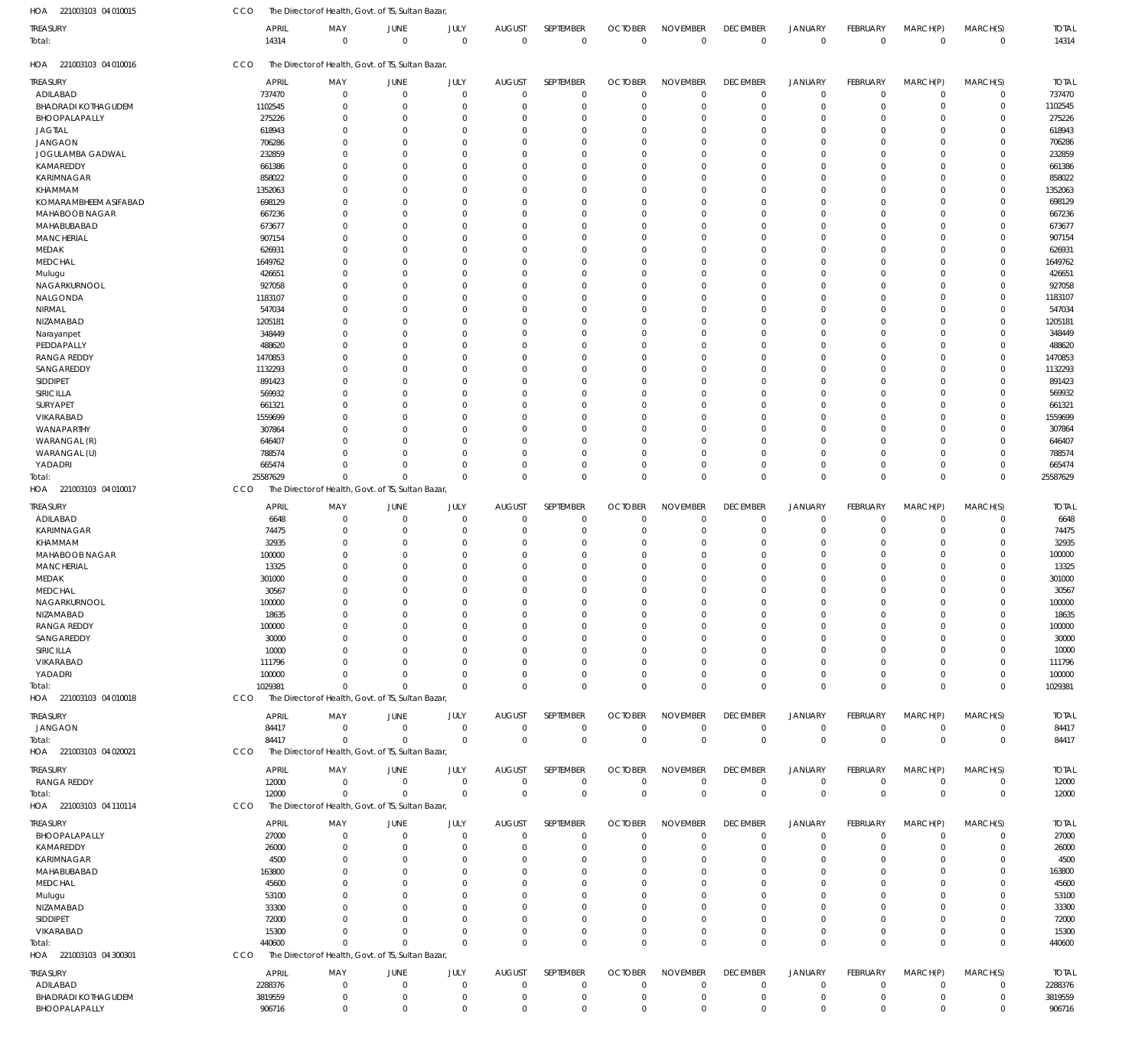| TREASURY                   | APRIL        | MAY                                                | JUNE        | JULY        | <b>AUGUST</b>  | SEPTEMBER   | <b>OCTOBER</b> | <b>NOVEMBER</b> | <b>DECEMBER</b> | JANUARY        | <b>FEBRUARY</b> | MARCH(P) | MARCH(S)    | <b>TOTAL</b> |
|----------------------------|--------------|----------------------------------------------------|-------------|-------------|----------------|-------------|----------------|-----------------|-----------------|----------------|-----------------|----------|-------------|--------------|
| <b>JAGTIAL</b>             | 61796        | $\mathbf 0$                                        | $\mathbf 0$ | $\mathbf 0$ | $\overline{0}$ | $\mathbf 0$ | $\overline{0}$ | $\mathbf 0$     | $\mathbf 0$     | $\mathbf 0$    | $\Omega$        | $\Omega$ | $\mathbf 0$ | 61796        |
| <b>JANGAON</b>             | 971248       | $\mathbf 0$                                        | $\Omega$    | $\mathbf 0$ | $\overline{0}$ | $\Omega$    | $\overline{0}$ | $\mathbf 0$     | $\mathbf 0$     | $\Omega$       | $\Omega$        | $\Omega$ | $\mathbf 0$ | 971248       |
| KAMAREDDY                  | 99088        | $\mathbf 0$                                        | 0           | $\mathbf 0$ | $\mathbf 0$    | $\Omega$    | $\overline{0}$ | $\mathbf 0$     | $\overline{0}$  | $\Omega$       | $\Omega$        |          | $\mathbf 0$ | 99088        |
| <b>KARIMNAGAR</b>          | 1159514      | $\Omega$                                           | $\Omega$    | $\Omega$    | $\Omega$       | $\Omega$    | $\overline{0}$ | $\Omega$        | $\Omega$        | $\Omega$       | $\Omega$        | $\Omega$ | $\mathbf 0$ | 1159514      |
| KHAMMAM                    | 2637668      | $\mathbf 0$                                        | $\Omega$    | $\mathbf 0$ | $\Omega$       | $\Omega$    | $\overline{0}$ | $\mathbf 0$     | $\Omega$        | $\Omega$       | $\Omega$        |          | $\mathbf 0$ | 2637668      |
| KOMARAMBHEEM ASIFABAD      | 235896       | $\Omega$                                           | $\Omega$    | $\Omega$    | $\Omega$       | $\Omega$    | $\overline{0}$ | $\Omega$        | $\Omega$        | $\Omega$       | $\Omega$        |          | $\Omega$    | 235896       |
| MANCHERIAL                 | 21230        | $\Omega$                                           | $\Omega$    | $\mathbf 0$ | $\Omega$       | $\Omega$    | $\mathbf 0$    | $\Omega$        | $\Omega$        | $\Omega$       | $\Omega$        |          | $\mathbf 0$ | 21230        |
|                            |              |                                                    |             |             |                |             |                |                 |                 |                |                 |          |             |              |
| <b>MEDCHAL</b>             | 416628       | $\Omega$                                           | $\Omega$    | $\Omega$    | $\Omega$       | $\Omega$    | $\overline{0}$ | $\Omega$        | $\Omega$        | $\Omega$       | $\Omega$        |          | $\Omega$    | 416628       |
| NAGARKURNOOL               | 2458853      | $\Omega$                                           | $\Omega$    | $\mathbf 0$ | $\Omega$       | $\Omega$    | $\mathbf 0$    | 0               | $\Omega$        | $\Omega$       | $\Omega$        |          | $\Omega$    | 2458853      |
| NALGONDA                   | 3507160      | $\Omega$                                           | $\Omega$    | $\mathbf 0$ | $\Omega$       | $\Omega$    | $\overline{0}$ | $\Omega$        | $\Omega$        | $\Omega$       | $\Omega$        |          | $\Omega$    | 3507160      |
| NIRMAL                     | 2040789      | $\Omega$                                           | $\Omega$    | $\Omega$    | $\Omega$       | $\Omega$    | $\mathbf 0$    | $\Omega$        | $\Omega$        | $\Omega$       | $\Omega$        |          | $\Omega$    | 2040789      |
| <b>NIZAMABAD</b>           | 2747078      | $\mathbf 0$                                        | $\Omega$    | $\mathbf 0$ | $\Omega$       | $\Omega$    | $\overline{0}$ | $\Omega$        | $\Omega$        | $\Omega$       | $\Omega$        |          | $\mathbf 0$ | 2747078      |
| PAO - TELANGANA HYDERABAD  | 1485837      | $\Omega$                                           | $\Omega$    | $\Omega$    | $\Omega$       | $\Omega$    | $\overline{0}$ | $\Omega$        | $\Omega$        | $\Omega$       | $\Omega$        |          | $\Omega$    | 1485837      |
| PEDDAPALLY                 | 1254122      | $\mathbf 0$                                        | $\Omega$    | $\mathbf 0$ | $\Omega$       | $\Omega$    | $\overline{0}$ | $\Omega$        | $\Omega$        | $\Omega$       | $\Omega$        |          | $\mathbf 0$ | 1254122      |
| <b>RANGA REDDY</b>         | 1341576      | $\Omega$                                           | $\Omega$    | $\Omega$    | $\Omega$       | $\Omega$    | $\overline{0}$ | $\Omega$        | $\Omega$        | $\Omega$       | $\Omega$        |          | $\Omega$    | 1341576      |
| SANGAREDDY                 | 1710838      | $\mathbf 0$                                        | $\Omega$    | $\Omega$    | $\Omega$       | $\Omega$    | $\overline{0}$ | $\Omega$        | $\Omega$        | $\Omega$       | $\Omega$        |          | $\mathbf 0$ | 1710838      |
| SIDDIPET                   | 1604800      | $\Omega$                                           | $\Omega$    | $\mathbf 0$ | $\Omega$       | $\Omega$    | $\overline{0}$ | $\mathbf 0$     | $\Omega$        | $\Omega$       | $\Omega$        |          | $\mathbf 0$ | 1604800      |
|                            |              |                                                    |             |             |                |             |                | $\Omega$        | $\Omega$        |                | $\Omega$        |          |             |              |
| SURYAPET                   | 2176850      | $\Omega$                                           | $\Omega$    | $\mathbf 0$ | $\Omega$       | $\Omega$    | $\overline{0}$ |                 |                 | $\Omega$       |                 |          | $\mathbf 0$ | 2176850      |
| VIKARABAD                  | 22386        | $\Omega$                                           | $\Omega$    | $\Omega$    | $\Omega$       | $\Omega$    | $\overline{0}$ | $\Omega$        | $\Omega$        | $\Omega$       | $\Omega$        |          | $\mathbf 0$ | 22386        |
| WARANGAL (R)               | 1115134      | $\Omega$                                           | $\Omega$    | $\Omega$    | $\Omega$       | $\Omega$    | $\overline{0}$ | $\Omega$        | $\Omega$        | $\Omega$       | $\Omega$        | $\Omega$ | $\mathbf 0$ | 1115134      |
| WARANGAL (U)               | 1005516      | $\Omega$                                           | $\mathbf 0$ | $\mathbf 0$ | $\mathbf 0$    | $\mathbf 0$ | $\overline{0}$ | $\mathbf 0$     | $\overline{0}$  | $\Omega$       | $\Omega$        | $\Omega$ | $\mathbf 0$ | 1005516      |
| Total:                     | 35088658     | $\mathbf 0$                                        | $\Omega$    | $\Omega$    | $\Omega$       | $\Omega$    | $\Omega$       | $\Omega$        | $\mathbf{0}$    | $\Omega$       | $\Omega$        | $\Omega$ | $\mathbf 0$ | 35088658     |
| HOA<br>221003103 04 300302 | CCO          | The Director of Health, Govt. of TS, Sultan Bazar, |             |             |                |             |                |                 |                 |                |                 |          |             |              |
|                            |              |                                                    |             |             |                |             |                |                 |                 |                |                 |          |             |              |
| TREASURY                   | <b>APRIL</b> | MAY                                                | JUNE        | JULY        | <b>AUGUST</b>  | SEPTEMBER   | <b>OCTOBER</b> | <b>NOVEMBER</b> | <b>DECEMBER</b> | JANUARY        | <b>FEBRUARY</b> | MARCH(P) | MARCH(S)    | <b>TOTAL</b> |
| SANGAREDDY                 | 1772253      | $\mathbf 0$                                        | $\mathbf 0$ | $\mathbf 0$ | $\overline{0}$ | $\mathbf 0$ | $\mathbf 0$    | $\mathbf 0$     | $\mathbf 0$     | $\overline{0}$ | $\Omega$        | $\Omega$ | $\mathbf 0$ | 1772253      |
| Total:                     | 1772253      | $\mathbf 0$                                        | $\mathbf 0$ | $\mathbf 0$ | $\overline{0}$ | $\mathbf 0$ | $\mathbf 0$    | $\mathbf 0$     | $\mathbb O$     | $\overline{0}$ | $\Omega$        | $\Omega$ | $\mathbb O$ | 1772253      |
| HOA<br>221003103 04 310318 | CCO          | The Director of Health, Govt. of TS, Sultan Bazar  |             |             |                |             |                |                 |                 |                |                 |          |             |              |
|                            |              |                                                    |             |             |                |             |                |                 |                 |                |                 |          |             |              |
| TREASURY                   | <b>APRIL</b> | MAY                                                | JUNE        | JULY        | <b>AUGUST</b>  | SEPTEMBER   | <b>OCTOBER</b> | <b>NOVEMBER</b> | <b>DECEMBER</b> | JANUARY        | <b>FEBRUARY</b> | MARCH(P) | MARCH(S)    | <b>TOTAL</b> |
| SIDDIPET                   | 20000        | $\mathbf 0$                                        | $\mathbf 0$ | $\mathbf 0$ | $\mathbf 0$    | $\mathbf 0$ | $\overline{0}$ | $\mathbf 0$     | $\mathbf 0$     | $^{\circ}$     | $\Omega$        | $\Omega$ | $\mathbf 0$ | 20000        |
| Total:                     | 20000        | $\mathbf 0$                                        | $\Omega$    | $\mathbf 0$ | $\overline{0}$ | $\mathbf 0$ | $\mathbf 0$    | $\mathbf 0$     | $\mathbf 0$     | $\Omega$       | $\Omega$        | $\Omega$ | $\mathbf 0$ | 20000        |
| HOA<br>221003103 06 010011 | CCO          | The Director of Health, Govt. of TS, Sultan Bazar, |             |             |                |             |                |                 |                 |                |                 |          |             |              |
|                            |              |                                                    |             |             |                |             |                |                 |                 |                |                 |          |             |              |
| TREASURY                   | <b>APRIL</b> | MAY                                                | JUNE        | JULY        | <b>AUGUST</b>  | SEPTEMBER   | <b>OCTOBER</b> | <b>NOVEMBER</b> | <b>DECEMBER</b> | JANUARY        | <b>FEBRUARY</b> | MARCH(P) | MARCH(S)    | <b>TOTAL</b> |
| ADILABAD                   | 839930       | $\mathbf 0$                                        | $\mathbf 0$ | $\mathbf 0$ | $\overline{0}$ | $\mathbf 0$ | $\overline{0}$ | $\mathbf 0$     | $^{\circ}$      | $\Omega$       | $\Omega$        | $\Omega$ | $\mathbf 0$ | 839930       |
| <b>BHADRADI KOTHAGUDEM</b> | 1320735      | $\mathbf 0$                                        | 0           | $\mathbf 0$ | $\overline{0}$ | $\mathbf 0$ | $\overline{0}$ | $\mathbf 0$     | $\overline{0}$  | $\Omega$       | $\Omega$        | $\Omega$ | $\mathbf 0$ | 1320735      |
| BHOOPALAPALLY              | 370130       | $\mathbf 0$                                        | 0           | $\mathbf 0$ | $\Omega$       | $\Omega$    | $\overline{0}$ | $\mathbf 0$     | $\overline{0}$  | $\Omega$       | $\Omega$        |          | $\mathbf 0$ | 370130       |
| <b>JAGTIAL</b>             | 774990       | $\mathbf 0$                                        | $\Omega$    | $\mathbf 0$ | $\Omega$       | $\Omega$    | $\mathbf 0$    | $\Omega$        | $\Omega$        | $\Omega$       | $\Omega$        |          | $\mathbf 0$ | 774990       |
| <b>JANGAON</b>             | 1001860      | $\mathbf 0$                                        | $\mathbf 0$ | $\mathbf 0$ | $\Omega$       | $\Omega$    | $\overline{0}$ | $\mathbf 0$     | $\Omega$        | $\Omega$       | $\Omega$        |          | $\mathbf 0$ | 1001860      |
| JOGULAMBA GADWAL           | 376370       | $\mathbf 0$                                        | 0           | $\mathbf 0$ | $\Omega$       | $\Omega$    | $\mathbf 0$    | $\Omega$        | $\Omega$        | $\Omega$       | $\cap$          |          | $\mathbf 0$ | 376370       |
| KAMAREDDY                  | 1850538      | $\mathbf 0$                                        | $\mathbf 0$ | $\mathbf 0$ | $\Omega$       | $\Omega$    | $\overline{0}$ | $\Omega$        | $\Omega$        | $\Omega$       | $\Omega$        |          | $\mathbf 0$ | 1850538      |
| <b>KARIMNAGAR</b>          | 1023505      | $\mathbf 0$                                        | $\Omega$    | $\mathbf 0$ | $\Omega$       | $\Omega$    | $\mathbf 0$    | $\Omega$        | $\Omega$        | $\Omega$       | $\Omega$        |          | $\Omega$    | 1023505      |
| KHAMMAM                    | 822477       | $\mathbf 0$                                        | $\mathbf 0$ | $\mathbf 0$ | $\Omega$       | $\Omega$    | $\overline{0}$ | 0               | $\Omega$        | $\Omega$       | $\Omega$        |          | $\mathbf 0$ | 822477       |
|                            |              |                                                    |             |             |                |             |                |                 |                 |                |                 |          |             |              |
| KOMARAMBHEEM ASIFABAD      | 584865       | $\mathbf 0$                                        | $\Omega$    | $\mathbf 0$ | $\Omega$       | $\Omega$    | $\mathbf 0$    | $\Omega$        | $\Omega$        | $\Omega$       | $\cap$          |          | $\Omega$    | 584865       |
| MAHABOOB NAGAR             | 562637       | $\mathbf 0$                                        | $\mathbf 0$ | $\mathbf 0$ | $\Omega$       | $\Omega$    | $\overline{0}$ | 0               | $\Omega$        | $\Omega$       | $\Omega$        |          | $\mathbf 0$ | 562637       |
| MAHABUBABAD                | 1595020      | $\mathbf 0$                                        | $\Omega$    | $\mathbf 0$ | $\Omega$       | $\Omega$    | $\Omega$       | $\Omega$        | $\Omega$        | $\Omega$       | $\cap$          |          | $\Omega$    | 1595020      |
| <b>MANCHERIAL</b>          | 1489883      | $\Omega$                                           | $\mathbf 0$ | $\mathbf 0$ | $\mathbf 0$    | $\Omega$    | $\mathbf 0$    | $\Omega$        | $\Omega$        | $\Omega$       | $\Omega$        |          | $\mathbf 0$ | 1489883      |
| MEDAK                      | 1119950      | $\mathbf 0$                                        | $\Omega$    | $\mathbf 0$ | $\Omega$       | $\Omega$    | $\Omega$       | $\Omega$        | $\Omega$        | $\Omega$       | $\Omega$        |          | $\Omega$    | 1119950      |
| <b>MEDCHAL</b>             | 997988       | $\Omega$                                           | $\Omega$    | $\Omega$    | $\Omega$       | $\Omega$    | $\Omega$       | $\Omega$        | $\Omega$        | $\Omega$       | $\Omega$        |          | $\Omega$    | 997988       |
| Mulugu                     | 630710       | $\mathbf 0$                                        | $\mathbf 0$ | $\mathbf 0$ | $\overline{0}$ | $\Omega$    | $\overline{0}$ | $\mathbf 0$     | $\Omega$        | $\Omega$       | $\Omega$        | $\Omega$ | $\mathbf 0$ | 630710       |
| NAGARKURNOOL               | 948687       | $\mathbf 0$                                        | $\mathbf 0$ | $\mathbf 0$ | $\overline{0}$ | $\mathbf 0$ | $\overline{0}$ | $\mathbf 0$     | $\mathbf 0$     | 0              | $\Omega$        | $\Omega$ | $\mathbf 0$ | 948687       |
| NALGONDA                   | 905790       | $\mathbf 0$                                        | 0           | $\mathbf 0$ | $\overline{0}$ | $\Omega$    | $\overline{0}$ | $\mathbf 0$     | $\overline{0}$  | $\Omega$       | $\Omega$        |          | $\mathbf 0$ | 905790       |
| NIRMAL                     | 616855       | $\mathbf 0$                                        | 0           | $\mathbf 0$ | $\mathbf 0$    | $\Omega$    | $\overline{0}$ | $\mathbf 0$     | $\Omega$        | $\Omega$       | $\Omega$        | $\Omega$ | $\mathbf 0$ | 616855       |
|                            |              | $\mathbf 0$                                        |             |             | $\overline{0}$ | $\Omega$    | $\overline{0}$ |                 | $\Omega$        |                | $\cap$          |          | $\mathbf 0$ |              |
| NIZAMABAD                  | 885525       |                                                    | 0           | $\mathbf 0$ |                |             |                | 0               |                 |                |                 |          |             | 885525       |
| Narayanpet                 | 151620       | $\mathbf 0$                                        | 0           | $\mathbf 0$ | $\overline{0}$ | $\Omega$    | $\overline{0}$ | 0               | $\Omega$        | $\Omega$       | $\Omega$        |          | $\mathbf 0$ | 151620       |
| PEDDAPALLY                 | 1314745      | $\mathbf 0$                                        | 0           | $\mathbf 0$ | $\overline{0}$ | $\Omega$    | $\overline{0}$ | 0               | $\Omega$        | $\Omega$       | $\cap$          |          | $\mathbf 0$ | 1314745      |
| <b>RANGA REDDY</b>         | 1310310      | $\mathbf 0$                                        | 0           | $\mathbf 0$ | $\overline{0}$ | $\Omega$    | $\overline{0}$ | 0               | $\Omega$        | $\Omega$       | $\Omega$        | $\cap$   | $\mathbf 0$ | 1310310      |
| SANGAREDDY                 | 1122695      | $\mathbf 0$                                        | 0           | $\mathbf 0$ | $\overline{0}$ | $\Omega$    | $\overline{0}$ | 0               | $\Omega$        |                | $\Omega$        |          | $\mathbf 0$ | 1122695      |
| SIDDIPET                   | 2208719      | $\mathbf 0$                                        | 0           | $\mathbf 0$ | $\mathbf 0$    | $\Omega$    | $\overline{0}$ | 0               | $\Omega$        | $\Omega$       | $\Omega$        |          | $\mathbf 0$ | 2208719      |
| SIRICILLA                  | 732450       | $\mathbf 0$                                        | 0           | $\mathbf 0$ | $\mathbf 0$    | $\Omega$    | $\overline{0}$ | 0               | $\Omega$        | $\Omega$       | $\Omega$        |          | $\mathbf 0$ | 732450       |
| SURYAPET                   | 1106830      | $\mathbf 0$                                        | 0           | $\mathbf 0$ | $\Omega$       | $\Omega$    | $\overline{0}$ | 0               | $\Omega$        | $\Omega$       | $\Omega$        |          | $\mathbf 0$ | 1106830      |
| VIKARABAD                  | 1093358      | $\mathbf 0$                                        | 0           | $\mathbf 0$ | $\overline{0}$ | $\Omega$    | $\overline{0}$ | 0               | $\Omega$        | $\Omega$       | $\cap$          |          | $\mathbf 0$ | 1093358      |
| WANAPARTHY                 | 535590       | $\mathbf 0$                                        | 0           | $\mathbf 0$ | $\mathbf 0$    | $\Omega$    | $\overline{0}$ | 0               | $\Omega$        | $\Omega$       | $\Omega$        |          | $\mathbf 0$ | 535590       |
| WARANGAL (R)               | 993540       | $\mathbf 0$                                        | 0           | $\mathbf 0$ | $\mathbf 0$    | $\Omega$    | $\mathbf 0$    | 0               | $\Omega$        | $\Omega$       | $\Omega$        |          | $\mathbf 0$ | 993540       |
|                            |              |                                                    |             |             |                |             |                |                 |                 |                |                 |          |             |              |
| WARANGAL (U)               | 435700       | $\mathbf 0$                                        | $\mathbf 0$ | $\mathbf 0$ | $\mathbf 0$    | $\Omega$    | $\overline{0}$ | $\mathbf 0$     | $\overline{0}$  | $\Omega$       | $\Omega$        | $\Omega$ | $\mathbf 0$ | 435700       |
| YADADRI                    | 1627904      | $\mathbf 0$                                        | $\mathbf 0$ | $\mathbf 0$ | $\overline{0}$ | $\mathbf 0$ | $\overline{0}$ | $\mathbf 0$     | $\overline{0}$  | $\Omega$       | $\Omega$        | $\Omega$ | $\mathbf 0$ | 1627904      |
| Total:                     | 31351906     | $\mathbf 0$                                        | $\Omega$    | $\mathbf 0$ | $\overline{0}$ | $\mathbf 0$ | $\mathbf 0$    | $\mathbf 0$     | $\mathbf 0$     | $\Omega$       | $\Omega$        | $\Omega$ | $\mathbf 0$ | 31351906     |
| HOA<br>221003103 06 010012 | CCO          | The Director of Health, Govt. of TS, Sultan Bazar, |             |             |                |             |                |                 |                 |                |                 |          |             |              |
| TREASURY                   | <b>APRIL</b> | MAY                                                | JUNE        | JULY        | <b>AUGUST</b>  | SEPTEMBER   | <b>OCTOBER</b> | <b>NOVEMBER</b> | <b>DECEMBER</b> | <b>JANUARY</b> | <b>FEBRUARY</b> | MARCH(P) |             | <b>TOTAL</b> |
|                            |              |                                                    |             |             |                |             |                |                 |                 |                |                 |          | MARCH(S)    |              |
| ADILABAD                   | 12500        | $\mathbf 0$                                        | $\mathbf 0$ | $\mathbf 0$ | $\overline{0}$ | $\mathbf 0$ | $\overline{0}$ | $\mathbf 0$     | $\mathbf 0$     | $\mathbf 0$    | $\Omega$        | $\Omega$ | $\mathbf 0$ | 12500        |
| <b>BHADRADI KOTHAGUDEM</b> | 10975        | $\mathbf 0$                                        | 0           | $\mathbf 0$ | $\mathbf 0$    | $\mathbf 0$ | $\overline{0}$ | $\mathbf 0$     | $\overline{0}$  | $\Omega$       | $\Omega$        | $\Omega$ | $\mathbf 0$ | 10975        |
| <b>JAGTIAL</b>             | 3725         | $\mathbf 0$                                        | $\mathbf 0$ | $\mathbf 0$ | $\mathbf 0$    | $\mathbf 0$ | $\overline{0}$ | $\mathbf 0$     | $\overline{0}$  | $\Omega$       | $\Omega$        | $\Omega$ | $\mathbf 0$ | 3725         |
| <b>JANGAON</b>             | 20165        | $\mathbf 0$                                        | 0           | $\mathbf 0$ | $\mathbf 0$    | $\Omega$    | $\overline{0}$ | $\mathbf 0$     | $\overline{0}$  | $\Omega$       | $\Omega$        | $\Omega$ | $\mathbf 0$ | 20165        |
| JOGULAMBA GADWAL           | 6200         | $\mathbf 0$                                        | $\mathbf 0$ | $\mathbf 0$ | $\Omega$       | $\Omega$    | $\overline{0}$ | $\Omega$        | $\Omega$        | $\Omega$       | $\Omega$        | $\Omega$ | $\mathbf 0$ | 6200         |
| KAMAREDDY                  | 27900        | $\mathbf 0$                                        | 0           | $\mathbf 0$ | $\mathbf 0$    | $\Omega$    | $\overline{0}$ | 0               | $\overline{0}$  | $\Omega$       | $\Omega$        | $\Omega$ | $\mathbf 0$ | 27900        |
| <b>KARIMNAGAR</b>          | 17600        | $\mathbf 0$                                        | $\Omega$    | $\mathbf 0$ | $\Omega$       | $\Omega$    | $\overline{0}$ | $\Omega$        | $\Omega$        | $\Omega$       | $\Omega$        | $\Omega$ | $\mathbf 0$ | 17600        |
| KHAMMAM                    | 12212        | $\mathbf 0$                                        | $\mathbf 0$ | $\mathbf 0$ | $\mathbf 0$    | $\Omega$    | $\overline{0}$ | 0               | $\overline{0}$  | $\Omega$       | $\Omega$        | $\Omega$ | $\mathbf 0$ | 12212        |
| KOMARAMBHEEM ASIFABAD      | 10490        | $\mathbf 0$                                        | $\Omega$    | $\mathbf 0$ | $\Omega$       | $\Omega$    | $\overline{0}$ | $\Omega$        | $\Omega$        | $\Omega$       | $\Omega$        | $\Omega$ | $\mathbf 0$ | 10490        |
|                            |              |                                                    |             |             |                |             |                |                 |                 |                |                 |          |             |              |
| MAHABOOB NAGAR             | 4500         | $\mathbf 0$                                        | $\mathbf 0$ | $\mathbf 0$ | $\mathbf 0$    | $\mathbf 0$ | $\overline{0}$ | $\mathbf 0$     | $\Omega$        | $\Omega$       | $\Omega$        | $\Omega$ | $\mathbf 0$ | 4500         |
| MAHABUBABAD                | 27825        | $\mathbf 0$                                        | $\mathbf 0$ | $\mathbf 0$ | $\mathbf 0$    | $\mathbf 0$ | $\mathbf 0$    | $\mathbf 0$     | $\overline{0}$  | $\Omega$       | $\Omega$        | $\Omega$ | $\mathbf 0$ | 27825        |
| <b>MANCHERIAL</b>          | 17369        | $\mathbf 0$                                        | $\mathbf 0$ | $\mathbf 0$ | $\mathbf 0$    | $\mathbf 0$ | $\overline{0}$ | $\mathbf 0$     | $\mathbf 0$     | $\mathbf 0$    | $\mathbf 0$     | $\Omega$ | $\mathbf 0$ | 17369        |
| MEDAK                      | 21015        | $\mathbf 0$                                        | $\mathbf 0$ | $\mathbf 0$ | $\overline{0}$ | $\mathbf 0$ | $\mathbf 0$    | $\mathbf 0$     | $\mathbf 0$     | $\mathbf 0$    | $\mathbf 0$     | $\Omega$ | $\mathbf 0$ | 21015        |

221003103 04 300301 HOA

CCO The Director of Health, Govt. of TS, Sultan Bazar,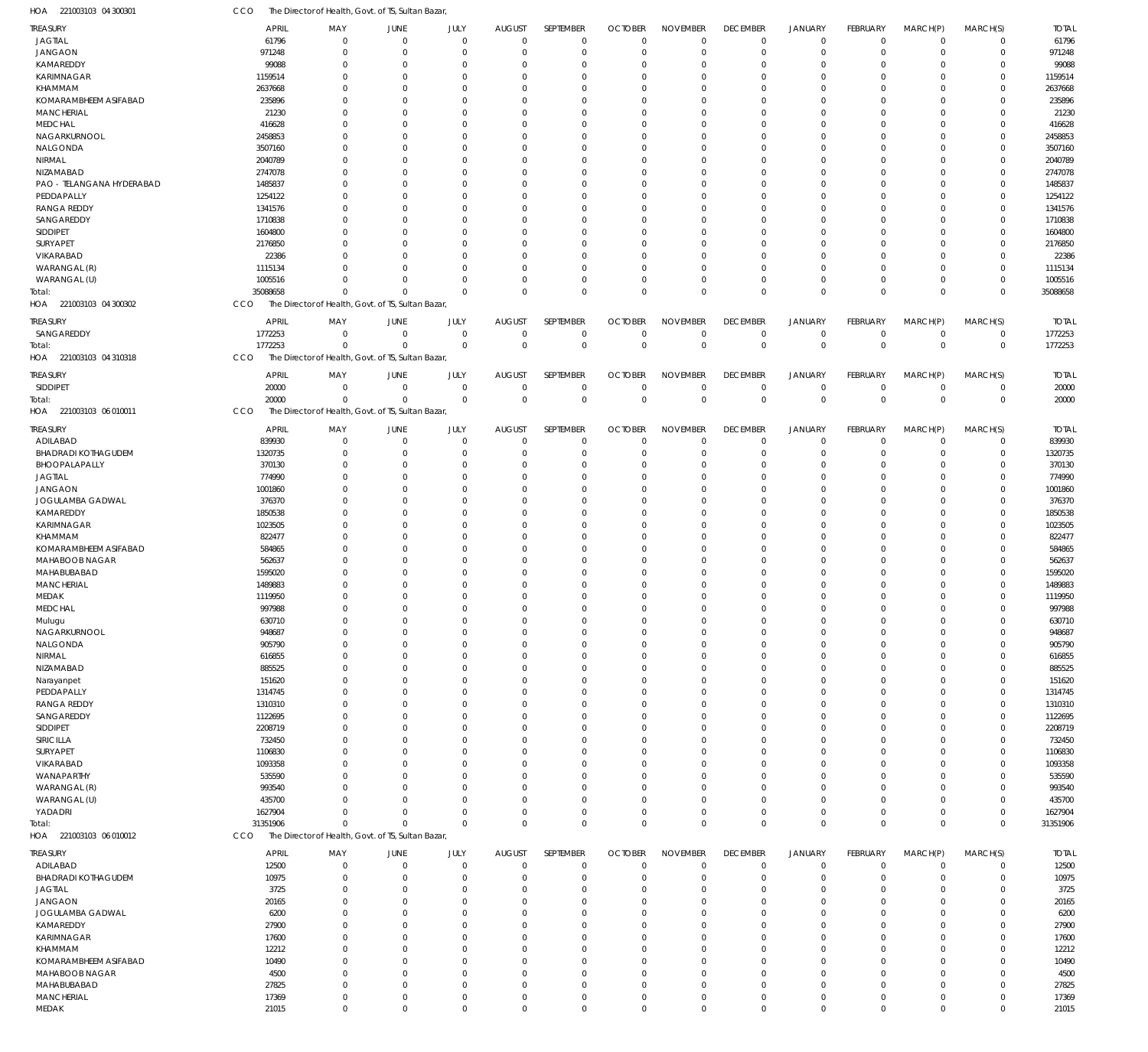| HOA 221003103 06 010012       | CCO      |                                                    |                         | The Director of Health, Govt. of TS, Sultan Bazar, |                      |                              |                            |                               |                                |                                |                               |                         |                            |                            |                        |
|-------------------------------|----------|----------------------------------------------------|-------------------------|----------------------------------------------------|----------------------|------------------------------|----------------------------|-------------------------------|--------------------------------|--------------------------------|-------------------------------|-------------------------|----------------------------|----------------------------|------------------------|
| TREASURY                      |          | <b>APRIL</b>                                       | MAY                     | JUNE                                               | JULY                 | <b>AUGUST</b>                | SEPTEMBER                  | <b>OCTOBER</b>                | <b>NOVEMBER</b>                | <b>DECEMBER</b>                | <b>JANUARY</b>                | FEBRUARY                | MARCH(P)                   | MARCH(S)                   | <b>TOTAL</b>           |
| <b>MEDCHAL</b>                |          | 31800                                              | $\mathbf 0$             | $\mathbf 0$                                        | $\mathbf 0$          | $\mathbf 0$                  | $\mathbf 0$                | $\mathbf 0$                   | $\mathbf 0$                    | $\overline{0}$                 | $\overline{0}$                | $\mathbf 0$             | $\overline{0}$             | $\mathbf 0$                | 31800                  |
| Mulugu                        |          | 7575                                               | $\mathbf 0$             | $\mathbf 0$                                        | $\mathbf 0$          | $\mathbf 0$                  | $\mathbf 0$                | $\mathbf 0$                   | $\mathbf 0$                    | $\mathbf 0$                    | $\overline{0}$                | $\mathbf 0$             | $\overline{0}$             | $\mathbf 0$                | 7575                   |
| NAGARKURNOOL                  |          | 5810                                               | $\mathbf 0$<br>$\Omega$ | $\mathbf 0$<br>$\mathbf 0$                         | $\Omega$<br>$\Omega$ | 0<br>$\Omega$                | $\mathbf 0$                | 0                             | $\Omega$<br>$\Omega$           | $\mathbf 0$<br>$\Omega$        | $^{\circ}$<br>$\Omega$        | $\Omega$<br>$\Omega$    | $\Omega$<br>$\Omega$       | $\mathbf 0$<br>$\mathbf 0$ | 5810                   |
| NALGONDA<br>NIRMAL            |          | 6350<br>1100                                       | $\mathbf 0$             | $\mathbf 0$                                        | 0                    | $\Omega$                     | $\mathbf 0$<br>$\mathbf 0$ | $\Omega$<br>$\Omega$          | $\Omega$                       | $\Omega$                       | $\overline{0}$                | $\Omega$                | $\Omega$                   | $\mathbf 0$                | 6350<br>1100           |
| NIZAMABAD                     |          | 5650                                               | $\Omega$                | $\mathbf 0$                                        | $\Omega$             | $\mathbf 0$                  | $\mathbf 0$                | $\Omega$                      | $\Omega$                       | $\Omega$                       | $\mathbf 0$                   | $\Omega$                | $\Omega$                   | $\mathbf 0$                | 5650                   |
| Narayanpet                    |          | 100                                                | $\Omega$                | $\mathbf 0$                                        | $\Omega$             | $\Omega$                     | $\mathbf 0$                | $\Omega$                      | $\Omega$                       | $\Omega$                       | $\overline{0}$                | $\Omega$                | $\Omega$                   | $\mathbf 0$                | 100                    |
| PEDDAPALLY                    |          | 8275                                               | $\Omega$                | $\mathbf 0$                                        | $\Omega$             | $\Omega$                     | $\mathbf 0$                | $\Omega$                      | $\Omega$                       | $\Omega$                       | $\Omega$                      | $\Omega$                | $\Omega$                   | $\mathbf 0$                | 8275                   |
| <b>RANGA REDDY</b>            |          | 15095                                              | $\mathbf 0$             | $\mathbf 0$                                        | $\Omega$             | $\mathbf 0$                  | $\mathbf 0$                | $\Omega$                      | $\Omega$                       | $\Omega$                       | $\overline{0}$                | $\Omega$                | $\Omega$                   | $\mathbf 0$                | 15095                  |
| SANGAREDDY                    |          | 17100                                              | $\Omega$                | $\mathbf 0$                                        | $\Omega$             | $\mathbf 0$                  | $\mathbf 0$                | $\Omega$                      | $\Omega$                       | $\Omega$                       | $\Omega$                      | $\Omega$                | $\Omega$                   | $\mathbf 0$                | 17100                  |
| SIDDIPET                      |          | 15958                                              | $\Omega$                | $\mathbf 0$                                        | $\Omega$             | $\Omega$                     | $\mathbf 0$                | $\Omega$                      | $\Omega$                       | $\Omega$                       | $\Omega$                      | $\Omega$                | $\Omega$                   | $\mathbf 0$                | 15958                  |
| SIRICILLA                     |          | 12600                                              | $\Omega$                | $\mathbf 0$                                        | $\Omega$             | $\Omega$                     | $\mathbf 0$                | $\Omega$                      | $\Omega$                       | $\Omega$                       | $\Omega$                      | $\Omega$                | $\Omega$                   | $\mathbf 0$                | 12600                  |
| SURYAPET                      |          | 34060                                              | $\Omega$<br>$\Omega$    | $\mathbf 0$<br>$\Omega$                            | 0<br>$\Omega$        | $\mathbf 0$<br>$\Omega$      | $\mathbf 0$<br>$\mathbf 0$ | $\Omega$                      | $\Omega$<br>$\Omega$           | $\Omega$<br>$\Omega$           | $\overline{0}$<br>$\Omega$    | $\Omega$<br>$\Omega$    | $\Omega$<br>$\Omega$       | $\mathbf 0$<br>$\mathbf 0$ | 34060                  |
| VIKARABAD<br>WANAPARTHY       |          | 15550<br>4450                                      | $\Omega$                | $\overline{0}$                                     | 0                    | $\mathbf 0$                  | $\mathbf 0$                | $\Omega$<br>$\Omega$          | $\Omega$                       | $\Omega$                       | $\Omega$                      | $\Omega$                | $\Omega$                   | $\mathbf 0$                | 15550<br>4450          |
| WARANGAL (R)                  |          | 17550                                              | $\Omega$                | $\mathbf 0$                                        | $\Omega$             | $\mathbf 0$                  | $\mathbf 0$                | 0                             | $\Omega$                       | $\Omega$                       | $\Omega$                      | $\Omega$                | $\Omega$                   | $\mathbf 0$                | 17550                  |
| WARANGAL (U)                  |          | 4830                                               | $\Omega$                | $\mathbf 0$                                        | $\Omega$             | $\Omega$                     | $\mathbf 0$                | $\Omega$                      | $\Omega$                       | $\Omega$                       | $\overline{0}$                | $\Omega$                | $\Omega$                   | $\mathbf 0$                | 4830                   |
| YADADRI                       |          | 37762                                              | $\Omega$                | $\Omega$                                           | $\Omega$             | $\Omega$                     | $\mathbf 0$                | $\Omega$                      | $\Omega$                       | $\Omega$                       | $\mathbf 0$                   | $\Omega$                | $\Omega$                   | $\mathbf 0$                | 37762                  |
| Total:                        |          | 434091                                             | $\mathbf 0$             | $\Omega$                                           | $\Omega$             | $\mathbf 0$                  | $\mathbf 0$                | $\Omega$                      | $\mathbf 0$                    | $\mathbf 0$                    | $\overline{0}$                | $\Omega$                | $\Omega$                   | $\mathbf 0$                | 434091                 |
| HOA 221003103 06 010013       | CCO      | The Director of Health, Govt. of TS, Sultan Bazar, |                         |                                                    |                      |                              |                            |                               |                                |                                |                               |                         |                            |                            |                        |
| TREASURY                      |          | <b>APRIL</b>                                       | MAY                     | JUNE                                               | JULY                 | <b>AUGUST</b>                | SEPTEMBER                  | <b>OCTOBER</b>                | <b>NOVEMBER</b>                | <b>DECEMBER</b>                | <b>JANUARY</b>                | FEBRUARY                | MARCH(P)                   | MARCH(S)                   | <b>TOTAL</b>           |
| ADILABAD                      |          | 322279                                             | $\mathbf 0$             | $\mathbf 0$                                        | $\mathbf 0$          | 0                            | $\mathbf 0$                | $\mathbf 0$                   | $\mathbf 0$                    | $\mathbf 0$                    | $\overline{0}$                | $\mathbf 0$             | $\overline{0}$             | 0                          | 322279                 |
| <b>BHADRADI KOTHAGUDEM</b>    |          | 506933                                             | $\mathbf 0$             | $\mathbf 0$                                        | $\Omega$             | $\mathbf 0$                  | $\mathbf 0$                | $\mathbf 0$                   | $\mathbf 0$                    | $\Omega$                       | $\overline{0}$                | $\mathbf 0$             | $\overline{0}$             | $\mathbf 0$                | 506933                 |
| BHOOPALAPALLY                 |          | 142173                                             | $\mathbf 0$             | $\mathbf 0$                                        | $\Omega$             | $\mathbf 0$                  | $\mathbf 0$                | $\Omega$                      | $\mathbf 0$                    | $\Omega$                       | $\overline{0}$                | $\Omega$                | $\Omega$                   | $\mathbf 0$                | 142173                 |
| <b>JAGTIAL</b>                |          | 297469                                             | $\mathbf 0$             | $\mathbf 0$                                        | $\Omega$             | $\mathbf 0$                  | $\mathbf 0$                | $\Omega$                      | $\mathbf 0$                    | $\Omega$                       | $\overline{0}$                | $\Omega$                | $\Omega$                   | $\mathbf 0$                | 297469                 |
| <b>JANGAON</b>                |          | 384316                                             | $\mathbf 0$             | $\mathbf 0$                                        | $\Omega$<br>$\Omega$ | $\mathbf 0$                  | $\mathbf 0$                | $\Omega$                      | $\Omega$                       | $\Omega$                       | $\overline{0}$                | $\Omega$<br>$\Omega$    | $\Omega$                   | $\mathbf 0$                | 384316                 |
| JOGULAMBA GADWAL<br>KAMAREDDY |          | 140302<br>710094                                   | $\Omega$<br>$\mathbf 0$ | $\overline{0}$<br>$\overline{0}$                   | $\Omega$             | $\Omega$<br>$\mathbf 0$      | $\mathbf 0$<br>$\mathbf 0$ | $\Omega$<br>$\Omega$          | $\Omega$<br>$\mathbf 0$        | $\Omega$<br>$\Omega$           | $\Omega$<br>$\overline{0}$    | $\Omega$                | $\Omega$<br>$\Omega$       | $\mathbf 0$<br>$\mathbf 0$ | 140302<br>710094       |
| KARIMNAGAR                    |          | 392712                                             | $\mathbf 0$             | $\overline{0}$                                     | $\Omega$             | $\mathbf 0$                  | $\mathbf 0$                | $\Omega$                      | $\Omega$                       | $\Omega$                       | $\overline{0}$                | $\Omega$                | $\Omega$                   | $\mathbf 0$                | 392712                 |
| <b>KHAMMAM</b>                |          | 279773                                             | $\mathbf 0$             | $\mathbf 0$                                        | $\Omega$             | $\mathbf 0$                  | $\mathbf 0$                | $\Omega$                      | $\Omega$                       | $\Omega$                       | $\Omega$                      | $\Omega$                | $\Omega$                   | $\mathbf 0$                | 279773                 |
| KOMARAMBHEEM ASIFABAD         |          | 224440                                             | $\Omega$                | $\overline{0}$                                     | $\Omega$             | $\Omega$                     | $\mathbf 0$                | $\Omega$                      | $\Omega$                       | $\Omega$                       | $\Omega$                      | $\Omega$                | $\Omega$                   | $\mathbf 0$                | 224440                 |
| MAHABOOB NAGAR                |          | 229797                                             | $\mathbf 0$             | $\overline{0}$                                     | $\Omega$             | $\mathbf 0$                  | $\mathbf 0$                | $\Omega$                      | $\mathbf 0$                    | $\Omega$                       | $\overline{0}$                | $\Omega$                | $\Omega$                   | $\mathbf 0$                | 229797                 |
| MAHABUBABAD                   |          | 612023                                             | $\Omega$                | $\overline{0}$                                     | $\Omega$             | 0                            | $\mathbf 0$                | $\Omega$                      | $\Omega$                       | $\Omega$                       | $\Omega$                      | $\Omega$                | $\Omega$                   | $\mathbf 0$                | 612023                 |
| <b>MANCHERIAL</b>             |          | 486444                                             | $\mathbf 0$             | $\overline{0}$                                     | $\Omega$             | $\Omega$                     | $\mathbf 0$                | $\Omega$                      | $\Omega$                       | $\Omega$                       | $\Omega$                      | $\Omega$                | $\Omega$                   | $\mathbf 0$                | 486444                 |
| MEDAK                         |          | 429786                                             | $\Omega$                | $\overline{0}$                                     | $\Omega$             | $\Omega$                     | $\mathbf 0$                | $\Omega$                      | $\Omega$                       | $\Omega$                       | $\Omega$                      | $\Omega$                | $\Omega$                   | $\mathbf 0$                | 429786                 |
| <b>MEDCHAL</b>                |          | 379776                                             | $\mathbf 0$             | $\overline{0}$                                     | $\Omega$<br>$\Omega$ | $\mathbf 0$                  | $\mathbf 0$                | $\Omega$                      | $\Omega$                       | $\Omega$                       | $\overline{0}$                | $\Omega$                | $\Omega$                   | $\mathbf 0$                | 379776                 |
| Mulugu<br>NAGARKURNOOL        |          | 241998<br>374984                                   | $\Omega$<br>$\mathbf 0$ | $\overline{0}$<br>$\overline{0}$                   | $\Omega$             | $\Omega$<br>$\mathbf 0$      | $\mathbf 0$<br>$\mathbf 0$ | $\Omega$<br>$\Omega$          | $\Omega$<br>$\Omega$           | $\Omega$<br>$\Omega$           | $\Omega$<br>$\overline{0}$    | $\Omega$<br>$\Omega$    | $\Omega$<br>$\Omega$       | $\mathbf 0$<br>$\mathbf 0$ | 241998<br>374984       |
| NALGONDA                      |          | 347597                                             | $\Omega$                | $\overline{0}$                                     | $\Omega$             | $\mathbf 0$                  | $\mathbf 0$                | $\Omega$                      | $\Omega$                       | $\Omega$                       | $\Omega$                      | $\Omega$                | $\Omega$                   | $\mathbf 0$                | 347597                 |
| NIRMAL                        |          | 236696                                             | $\mathbf 0$             | $\overline{0}$                                     | $\Omega$             | $\mathbf 0$                  | $\mathbf 0$                | $\Omega$                      | $\Omega$                       | $\Omega$                       | $\Omega$                      | $\Omega$                | $\Omega$                   | $\mathbf 0$                | 236696                 |
| NIZAMABAD                     |          | 339860                                             | $\Omega$                | $\overline{0}$                                     | $\Omega$             | $\mathbf 0$                  | $\mathbf 0$                | $\Omega$                      | $\Omega$                       | $\Omega$                       | $\Omega$                      | $\Omega$                | $\Omega$                   | $\mathbf 0$                | 339860                 |
| Narayanpet                    |          | 58191                                              | $\mathbf 0$             | $\overline{0}$                                     | $\Omega$             | $\mathbf 0$                  | $\mathbf 0$                | $\Omega$                      | $\Omega$                       | $\Omega$                       | $\overline{0}$                | $\Omega$                | $\Omega$                   | $\mathbf 0$                | 58191                  |
| PEDDAPALLY                    |          | 504420                                             | $\Omega$                | $\overline{0}$                                     | $\Omega$             | 0                            | $\mathbf 0$                | $\Omega$                      | $\Omega$                       | $\Omega$                       | $\Omega$                      | $\Omega$                | $\Omega$                   | $\mathbf 0$                | 504420                 |
| <b>RANGA REDDY</b>            |          | 503512                                             | $\mathbf 0$             | $\Omega$                                           | $\Omega$             | $\mathbf 0$                  | $\mathbf 0$                | $\Omega$                      | $\Omega$                       | $\Omega$                       | $\Omega$                      | $\Omega$                | $\Omega$                   | $\mathbf 0$                | 503512                 |
| SANGAREDDY                    |          | 430891                                             | $\Omega$                | $\overline{0}$                                     | $\Omega$             | $\mathbf 0$                  | $\mathbf 0$                | $\Omega$                      | $\Omega$                       | $\Omega$                       | $^{\circ}$                    | $\Omega$                | $\Omega$                   | $\mathbf 0$                | 430891                 |
| SIDDIPET                      |          | 825526                                             | $\Omega$<br>$\Omega$    | $\mathbf 0$                                        | $\Omega$<br>$\Omega$ | $\mathbf 0$                  | $\mathbf 0$                | $\Omega$                      | $\Omega$                       | $\Omega$                       | $^{\circ}$                    | $\Omega$<br>$\Omega$    | $\mathbf 0$<br>$\Omega$    | $\mathbf 0$                | 825526                 |
| SIRICILLA<br>SURYAPET         |          | 281149<br>425480                                   | 0                       | $\mathbf 0$<br>0                                   |                      | $\mathbf 0$<br>0             | $\mathbf 0$<br>0           | $\Omega$<br>-0                | $\mathbf 0$<br>$\Omega$        | $\Omega$                       | $\mathbf 0$<br>- 0            |                         | 0                          | $\mathbf 0$<br>0           | 281149<br>425480       |
| VIKARABAD                     |          | 419706                                             | $\mathbf 0$             | $\mathbf 0$                                        | $\Omega$             | 0                            | $\mathbf 0$                | 0                             | $\Omega$                       | $\Omega$                       | $\overline{0}$                | 0                       | $\mathbf 0$                | $\mathbf 0$                | 419706                 |
| WANAPARTHY                    |          | 205541                                             | $\mathbf 0$             | $\mathbf 0$                                        | $\Omega$             | $\mathbf 0$                  | $\mathbf 0$                | 0                             | $\mathbf 0$                    | $\Omega$                       | $\overline{0}$                | $\Omega$                | $\mathbf 0$                | $\mathbf 0$                | 205541                 |
| WARANGAL (R)                  |          | 381355                                             | $\Omega$                | $\mathbf 0$                                        | $\Omega$             | $\Omega$                     | $\mathbf 0$                | $\Omega$                      | $\Omega$                       | $\Omega$                       | $^{\circ}$                    | $\Omega$                | $\Omega$                   | $\mathbf 0$                | 381355                 |
| WARANGAL (U)                  |          | 167169                                             | $\mathbf 0$             | $\mathbf 0$                                        | $\Omega$             | $\mathbf 0$                  | $\mathbf 0$                | 0                             | $\mathbf 0$                    | $\Omega$                       | $^{\circ}$                    | $\Omega$                | $\mathbf 0$                | $\mathbf 0$                | 167169                 |
| YADADRI                       |          | 624814                                             | $\Omega$                | $\mathbf 0$                                        | $\Omega$             | $\mathbf 0$                  | $\mathbf 0$                | 0                             | $\Omega$                       | $\Omega$                       | $\mathbf 0$                   | 0                       | $\overline{0}$             | $\mathbf 0$                | 624814                 |
| Total:                        | 11907206 |                                                    | $\Omega$                | $\Omega$                                           | $\Omega$             | $\Omega$                     | $\mathbf 0$                | $\Omega$                      | $\mathbf 0$                    | $\Omega$                       | $\mathbf 0$                   | $\Omega$                | $\Omega$                   | $\mathbf 0$                | 11907206               |
| HOA 221003103 06 010016       | CCO      | The Director of Health, Govt. of TS, Sultan Bazar, |                         |                                                    |                      |                              |                            |                               |                                |                                |                               |                         |                            |                            |                        |
| <b>TREASURY</b><br>ADILABAD   |          | APRIL<br>126378                                    | MAY<br>$\mathbf 0$      | JUNE<br>$\mathbf 0$                                | JULY<br>$\mathbf 0$  | <b>AUGUST</b><br>$\mathbf 0$ | SEPTEMBER<br>$\mathbf 0$   | <b>OCTOBER</b><br>$\mathbf 0$ | <b>NOVEMBER</b><br>$\mathbf 0$ | <b>DECEMBER</b><br>$\mathbf 0$ | <b>JANUARY</b><br>$\mathbf 0$ | FEBRUARY<br>$\mathbf 0$ | MARCH(P)<br>$\overline{0}$ | MARCH(S)<br>$\mathbf 0$    | <b>TOTAL</b><br>126378 |
| <b>BHADRADI KOTHAGUDEM</b>    |          | 190108                                             | $\mathbf 0$             | $\mathbf 0$                                        | $\mathbf 0$          | $\mathbf 0$                  | $\mathbf 0$                | $\mathbf 0$                   | $\Omega$                       | $\mathbf 0$                    | $\mathbf 0$                   | $\mathbf 0$             | $\mathbf 0$                | $\pmb{0}$                  | 190108                 |
| BHOOPALAPALLY                 |          | 43997                                              | $\Omega$                | $\mathbf 0$                                        | $\Omega$             | 0                            | $\mathbf 0$                | 0                             | $\Omega$                       | $\Omega$                       | $\overline{0}$                | $\Omega$                | $\mathbf 0$                | $\mathbf 0$                | 43997                  |
| <b>JAGTIAL</b>                |          | 108609                                             | $\mathbf 0$             | $\mathbf 0$                                        | $\Omega$             | $\mathbf 0$                  | $\mathbf 0$                | $\Omega$                      | $\Omega$                       | $\Omega$                       | $\overline{0}$                | $\Omega$                | $\Omega$                   | $\mathbf 0$                | 108609                 |
| <b>JANGAON</b>                |          | 133059                                             | $\Omega$                | $\mathbf 0$                                        | $\Omega$             | $\mathbf 0$                  | $\mathbf 0$                | 0                             | $\Omega$                       | $\Omega$                       | $\overline{0}$                | $\Omega$                | $\Omega$                   | $\mathbf 0$                | 133059                 |
| JOGULAMBA GADWAL              |          | 52796                                              | $\mathbf 0$             | $\mathbf 0$                                        | 0                    | $\mathbf 0$                  | $\mathbf 0$                | $\Omega$                      | $\Omega$                       | $\Omega$                       | $\overline{0}$                | $\Omega$                | 0                          | $\mathbf 0$                | 52796                  |
| KAMAREDDY                     |          | 232078                                             | $\Omega$                | $\mathbf 0$                                        | $\Omega$             | $\Omega$                     | $\mathbf 0$                | $\Omega$                      | $\Omega$                       | $\Omega$                       | $\Omega$                      | $\Omega$                | $\Omega$                   | $\mathbf 0$                | 232078                 |
| KARIMNAGAR                    |          | 166784                                             | $\mathbf 0$             | $\mathbf 0$                                        | $\Omega$             | $\mathbf 0$                  | $\mathbf 0$                | $\Omega$                      | $\Omega$                       | $\Omega$                       | $\overline{0}$                | $\Omega$                | $\Omega$                   | $\mathbf 0$                | 166784                 |
| <b>KHAMMAM</b>                |          | 124087                                             | $\Omega$                | $\mathbf 0$                                        | $\Omega$             | $\mathbf 0$                  | $\mathbf 0$                | 0                             | $\Omega$                       | $\Omega$                       | $\overline{0}$                | $\Omega$                | $\Omega$                   | $\mathbf 0$                | 124087                 |
| KOMARAMBHEEM ASIFABAD         |          | 76920                                              | $\Omega$<br>$\Omega$    | $\mathbf 0$<br>$\mathbf 0$                         | 0<br>$\Omega$        | $\mathbf 0$<br>$\Omega$      | $\mathbf 0$<br>$\mathbf 0$ | $\Omega$<br>$\Omega$          | $\Omega$<br>$\Omega$           | $\Omega$<br>$\Omega$           | $\overline{0}$<br>$\Omega$    | $\Omega$<br>$\Omega$    | $\Omega$<br>$\Omega$       | $\mathbf 0$<br>$\mathbf 0$ | 76920                  |
| MAHABOOB NAGAR<br>MAHABUBABAD |          | 112210<br>199402                                   | $\mathbf 0$             | $\mathbf 0$                                        | $\Omega$             | $\mathbf 0$                  | $\mathbf 0$                | $\Omega$                      | $\Omega$                       | $\Omega$                       | $\overline{0}$                | $\Omega$                | 0                          | $\mathbf 0$                | 112210<br>199402       |
| <b>MANCHERIAL</b>             |          | 181628                                             | $\Omega$                | $\mathbf 0$                                        | $\Omega$             | $\mathbf 0$                  | $\mathbf 0$                | 0                             | $\Omega$                       | $\Omega$                       | $\overline{0}$                | $\Omega$                | $\Omega$                   | $\mathbf 0$                | 181628                 |
| MEDAK                         |          | 133005                                             | $\Omega$                | $\mathbf 0$                                        | $\Omega$             | $\Omega$                     | $\mathbf 0$                | $\Omega$                      | $\Omega$                       | $\Omega$                       | $\overline{0}$                | $\Omega$                | $\Omega$                   | $\mathbf 0$                | 133005                 |
| <b>MEDCHAL</b>                |          | 249359                                             | $\Omega$                | $\mathbf 0$                                        | $\Omega$             | $\mathbf 0$                  | $\mathbf 0$                | $\Omega$                      | $\Omega$                       | $\Omega$                       | $\Omega$                      | $\Omega$                | $\Omega$                   | $\mathbf 0$                | 249359                 |
| Mulugu                        |          | 88891                                              | 0                       | $\mathbf 0$                                        | 0                    | $\mathbf 0$                  | $\mathbf 0$                | $\Omega$                      | $\Omega$                       | $\Omega$                       | $\overline{0}$                | $\Omega$                | 0                          | $\mathbf 0$                | 88891                  |
| NAGARKURNOOL                  |          | 116044                                             | $\Omega$                | $\mathbf 0$                                        | $\Omega$             | $\Omega$                     | $\mathbf 0$                | $\Omega$                      | $\Omega$                       | $\Omega$                       | $\Omega$                      | $\Omega$                | $\Omega$                   | $\mathbf 0$                | 116044                 |
| NALGONDA                      |          | 120514                                             | $\Omega$                | $\mathbf 0$                                        | $\Omega$             | $\mathbf 0$                  | $\mathbf 0$                | $\Omega$                      | $\Omega$                       | $\Omega$                       | $\overline{0}$                | $\Omega$                | $\Omega$                   | $\mathbf 0$                | 120514                 |
| NIRMAL                        |          | 83542                                              | $\Omega$                | $\mathbf 0$                                        | $\Omega$             | $\mathbf 0$                  | $\mathbf 0$                | 0                             | $\Omega$                       | $\Omega$                       | $\overline{0}$                | $\Omega$                | $\mathbf 0$                | $\mathbf 0$                | 83542                  |
| NIZAMABAD                     |          | 124800                                             | $\Omega$<br>$\Omega$    | $\mathbf 0$<br>$\mathbf 0$                         | 0<br>$\Omega$        | $\mathbf 0$<br>$\Omega$      | $\mathbf 0$<br>$\mathbf 0$ | $\Omega$<br>$\Omega$          | $\Omega$<br>$\Omega$           | $\Omega$<br>$\Omega$           | $\overline{0}$<br>$\Omega$    | $\Omega$<br>$\Omega$    | $\Omega$<br>$\Omega$       | $\mathbf 0$<br>$\mathbf 0$ | 124800                 |
| Narayanpet<br>PEDDAPALLY      |          | 18008<br>156103                                    | $\mathbf 0$             | $\mathbf 0$                                        | $\Omega$             | $\mathbf 0$                  | $\mathbf 0$                | $\Omega$                      | $\Omega$                       | $\Omega$                       | $\overline{0}$                | $\Omega$                | $\mathbf 0$                | $\mathbf 0$                | 18008<br>156103        |
| <b>RANGA REDDY</b>            |          | 239522                                             | $\Omega$                | $\mathbf 0$                                        | $\Omega$             | $\mathbf 0$                  | $\mathbf 0$                | 0                             | $\mathbf{0}$                   | $\Omega$                       | $\mathbf 0$                   | $\Omega$                | $\mathbf 0$                | $\mathbf 0$                | 239522                 |
| SANGAREDDY                    |          | 135046                                             | $\mathbf 0$             | $\mathbf 0$                                        | $\mathbf 0$          | $\mathbf 0$                  | $\mathbf 0$                | 0                             | $\mathbf 0$                    | $\mathbf 0$                    | $\mathbf 0$                   | 0                       | $\mathbf 0$                | $\mathbf 0$                | 135046                 |
| SIDDIPET                      |          | 302407                                             | $\mathbf 0$             | $\mathbf 0$                                        | $\mathbf 0$          | $\mathbf 0$                  | $\mathbf 0$                | $\mathbf 0$                   | $\mathbf 0$                    | $\mathbf 0$                    | $\mathbf 0$                   | $\mathbf 0$             | $\mathbf 0$                | $\mathbf 0$                | 302407                 |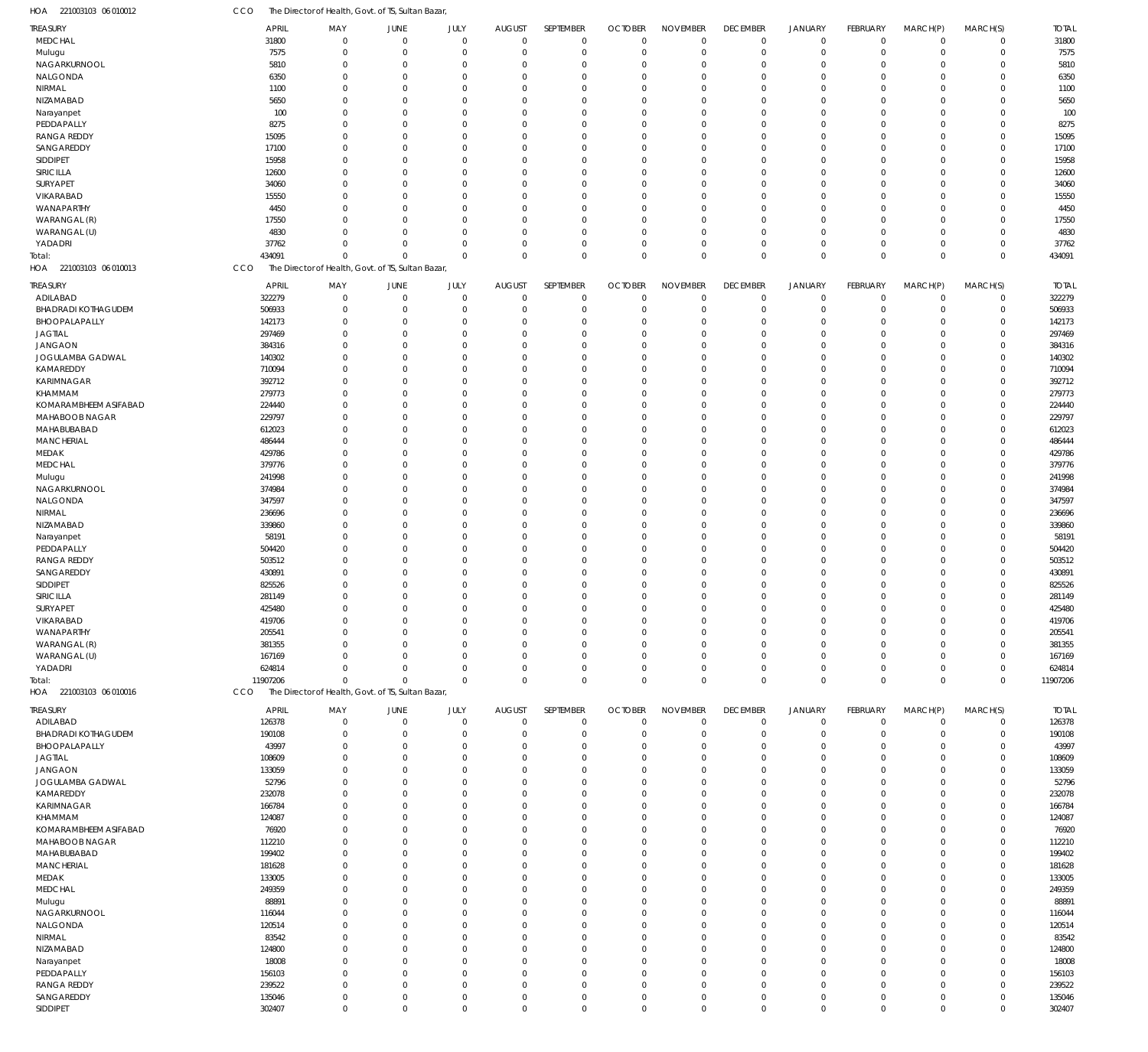| HOA 221003103 06 010016    | CCO     | The Director of Health, Govt. of TS, Sultan Bazar,                                     |                            |             |                               |             |                      |                 |                 |                      |                 |                |             |              |
|----------------------------|---------|----------------------------------------------------------------------------------------|----------------------------|-------------|-------------------------------|-------------|----------------------|-----------------|-----------------|----------------------|-----------------|----------------|-------------|--------------|
| TREASURY                   |         | APRIL<br>MAY                                                                           | JUNE                       | JULY        | <b>AUGUST</b>                 | SEPTEMBER   | <b>OCTOBER</b>       | <b>NOVEMBER</b> | <b>DECEMBER</b> | <b>JANUARY</b>       | <b>FEBRUARY</b> | MARCH(P)       | MARCH(S)    | <b>TOTAL</b> |
| SIRICILLA                  | 101981  |                                                                                        | $\mathbf 0$<br>$\mathbf 0$ |             | $\mathbf 0$<br>$\mathbf 0$    | $\mathbf 0$ | $\Omega$             | $\mathbf 0$     | $\mathbf 0$     | $\mathbf 0$          | $\overline{0}$  | $\overline{0}$ | $\mathbf 0$ | 101981       |
| SURYAPET                   |         | 156173                                                                                 | $\mathbf 0$<br>$\mathbf 0$ | $\mathbf 0$ | $\Omega$                      | $\mathbf 0$ | $\Omega$             | $\mathbf 0$     | $\mathbf 0$     | $\mathbf 0$          | $\mathbf 0$     | $\mathbf 0$    | $\mathbf 0$ | 156173       |
| VIKARABAD                  |         | 151882                                                                                 | $\mathbf 0$<br>-0          | $\Omega$    | $\Omega$                      | $\Omega$    | $\Omega$             | $^{\circ}$      | $\mathbf 0$     | $\mathbf 0$          | $\Omega$        | $\Omega$       | $\mathbf 0$ | 151882       |
| WANAPARTHY                 |         | 75475                                                                                  | $\Omega$<br>-0             | $\Omega$    | $\Omega$                      | $\Omega$    | $\Omega$             | $\Omega$        | $\Omega$        | $\Omega$             | $\Omega$        | $\Omega$       | $\mathbf 0$ | 75475        |
| WARANGAL (R)               |         | 152126                                                                                 | $\mathbf 0$<br>-0          | $\mathbf 0$ | $\Omega$                      | $\Omega$    |                      | $^{\circ}$      | $\mathbf 0$     | $\mathbf 0$          | $\Omega$        | $\Omega$       | $\mathbf 0$ | 152126       |
| WARANGAL (U)               |         | 81370                                                                                  | $\Omega$<br>$\mathbf 0$    | $\Omega$    | $\Omega$                      | $\Omega$    | $\Omega$             | $\Omega$        | $\Omega$        | $\Omega$             | $\Omega$        | $\Omega$       | $\mathbf 0$ | 81370        |
| YADADRI                    | 223959  |                                                                                        | $\Omega$<br>$\mathbf 0$    | $\mathbf 0$ | $\Omega$                      | $\mathbf 0$ | $\Omega$             | $\mathbf 0$     | $\mathbf 0$     | $\overline{0}$       | $\Omega$        | $\mathbf 0$    | $\mathbf 0$ | 223959       |
| Total:                     | 4458263 |                                                                                        | $\Omega$<br>$\Omega$       |             | $\mathbf 0$<br>$\Omega$       | $\Omega$    | $\Omega$             | $\mathbf 0$     | $\mathbf 0$     | $\mathbf{0}$         | $\Omega$        | $\Omega$       | $\mathbf 0$ | 4458263      |
| HOA 221003103 06 010017    | CCO     | The Director of Health, Govt. of TS, Sultan Bazar,                                     |                            |             |                               |             |                      |                 |                 |                      |                 |                |             |              |
|                            |         |                                                                                        |                            |             |                               |             |                      |                 |                 |                      |                 |                |             |              |
| TREASURY                   |         | <b>APRIL</b><br>MAY                                                                    | JUNE                       | JULY        | <b>AUGUST</b>                 | SEPTEMBER   | <b>OCTOBER</b>       | <b>NOVEMBER</b> | <b>DECEMBER</b> | <b>JANUARY</b>       | FEBRUARY        | MARCH(P)       | MARCH(S)    | <b>TOTAL</b> |
| <b>MANCHERIAL</b>          |         | 100000                                                                                 | $\mathbf 0$<br>$\mathbf 0$ |             | $\mathbf 0$<br>$\overline{0}$ | $\mathbf 0$ | $\Omega$             | $\overline{0}$  | $\mathbf 0$     | $\mathbf 0$          | $\overline{0}$  | $\overline{0}$ | $\mathbf 0$ | 100000       |
| <b>RANGA REDDY</b>         |         | 15000                                                                                  | $\mathbf 0$<br>$^{\circ}$  |             | $\mathbf 0$<br>$\Omega$       | $\mathbf 0$ | $\Omega$             | $\overline{0}$  | $\mathbf 0$     | $\mathbf 0$          | $\mathbf 0$     | $\overline{0}$ | $\mathbf 0$ | 15000        |
| Total:                     |         | 115000                                                                                 | $\mathbf 0$<br>$^{\circ}$  |             | $\mathbf 0$<br>$\Omega$       | $\Omega$    | $\Omega$             | $\Omega$        | $\mathbf 0$     | $\mathbf 0$          | $\mathbf 0$     | $\Omega$       | $\mathbf 0$ | 115000       |
| HOA 221003103 06 110114    | CCO     | The Director of Health, Govt. of TS, Sultan Bazar                                      |                            |             |                               |             |                      |                 |                 |                      |                 |                |             |              |
| <b>TREASURY</b>            |         | <b>APRIL</b><br>MAY                                                                    | JUNE                       | JULY        | <b>AUGUST</b>                 | SEPTEMBER   | <b>OCTOBER</b>       | <b>NOVEMBER</b> | <b>DECEMBER</b> | <b>JANUARY</b>       | FEBRUARY        | MARCH(P)       | MARCH(S)    | <b>TOTAL</b> |
| KAMAREDDY                  |         | 4000                                                                                   | $\mathbf 0$<br>$\mathbf 0$ |             | $\mathbf 0$<br>$\Omega$       | $\mathbf 0$ | $\Omega$             | $\overline{0}$  | $\mathbf 0$     | $\mathbf 0$          | $\mathbf 0$     | $\mathbf 0$    | $\mathbf 0$ | 4000         |
| <b>KARIMNAGAR</b>          |         | 4500                                                                                   | $\mathbf 0$<br>$\mathbf 0$ |             | $\mathbf 0$<br>$\Omega$       | $\mathbf 0$ | $\Omega$             | $\mathbf 0$     | $\mathbf 0$     | $\mathbf 0$          | $\mathbf 0$     | $\overline{0}$ | $\mathbf 0$ | 4500         |
| MEDCHAL                    |         | 29400                                                                                  | $\mathbf 0$<br>$\mathbf 0$ |             | $\mathbf 0$<br>$\Omega$       | $\mathbf 0$ | $\Omega$             | $\overline{0}$  | $\mathbf 0$     | $\mathbf 0$          | $\mathbf 0$     | $\overline{0}$ | $\mathbf 0$ | 29400        |
| Total:                     |         | 37900                                                                                  | $\Omega$<br>$\Omega$       |             | $\mathbf 0$<br>$\Omega$       | $\Omega$    | $\Omega$             | $\mathbf 0$     | $\mathbf 0$     | $\mathbf 0$          | $\Omega$        | $\Omega$       | $\mathbf 0$ | 37900        |
| HOA 221004101 04 010011    | CCO     | The Commissioner, Olo The Commissioner, Dept of AYUSH 5th Floor, APGLI Building, Abids |                            |             |                               |             |                      |                 |                 |                      |                 |                |             |              |
|                            |         |                                                                                        |                            |             |                               |             |                      |                 |                 |                      |                 |                |             |              |
| TREASURY                   |         | <b>APRIL</b><br>MAY                                                                    | JUNE                       | JULY        | <b>AUGUST</b>                 | SEPTEMBER   | <b>OCTOBER</b>       | <b>NOVEMBER</b> | <b>DECEMBER</b> | <b>JANUARY</b>       | FEBRUARY        | MARCH(P)       | MARCH(S)    | <b>TOTAL</b> |
| ADILABAD                   |         | 450950                                                                                 | $\mathbf 0$<br>$^{\circ}$  |             | $\mathbf 0$<br>$\Omega$       | $\mathbf 0$ | $\Omega$             | $\overline{0}$  | $\mathbf 0$     | $\mathbf 0$          | $\mathbf 0$     | $\mathbf 0$    | $\mathbf 0$ | 450950       |
| <b>BHADRADI KOTHAGUDEM</b> |         | 155090                                                                                 | $\mathbf 0$<br>-0          | $\mathbf 0$ | $\Omega$                      | $\mathbf 0$ | $\Omega$             | $\overline{0}$  | $\mathbf 0$     | $\overline{0}$       | 0               | $\mathbf 0$    | $\mathbf 0$ | 155090       |
| BHOOPALAPALLY              |         | 39510                                                                                  | $\mathbf 0$<br>$^{\circ}$  | $\mathbf 0$ | $\Omega$                      | $\Omega$    |                      | $^{\circ}$      | $\mathbf 0$     | $\overline{0}$       | $\Omega$        | $\Omega$       | $\mathbf 0$ | 39510        |
| <b>JAGTIAL</b>             |         | 201010                                                                                 | $\mathbf 0$<br>-0          | $\Omega$    | $\Omega$                      | $\Omega$    |                      | $\Omega$        | $\Omega$        | $\Omega$             | $\Omega$        | $\Omega$       | $\mathbf 0$ | 201010       |
| <b>JANGAON</b>             |         | 81825                                                                                  | $\mathbf 0$<br>-0          | $\Omega$    | $\Omega$                      | $\Omega$    |                      | $\Omega$        | $\Omega$        | $\Omega$             | $\Omega$        | $\Omega$       | $\mathbf 0$ | 81825        |
| JOGULAMBA GADWAL           | 267650  |                                                                                        | $\mathbf 0$<br>-0          | $\mathbf 0$ | $\Omega$                      | $\Omega$    |                      | $^{\circ}$      | $\mathbf 0$     | $\Omega$             | $\Omega$        | $\Omega$       | $\mathbf 0$ | 267650       |
| KAMAREDDY                  |         | 105895                                                                                 | $\mathbf 0$<br>-0          | $\Omega$    | $\Omega$                      | $\Omega$    |                      | $\Omega$        | $\Omega$        | $\Omega$             | $\Omega$        | $\Omega$       | $\mathbf 0$ | 105895       |
| <b>KARIMNAGAR</b>          | 361940  |                                                                                        | $\mathbf 0$<br>-0          | $\Omega$    | $\Omega$                      | $\Omega$    |                      | $\Omega$        | $\mathbf 0$     | $\Omega$             | $\Omega$        | $\Omega$       | $\mathbf 0$ | 361940       |
| KHAMMAM                    |         | 124875                                                                                 | $\mathbf 0$<br>-0          | $\Omega$    | $\Omega$                      | $\Omega$    |                      | $\Omega$        | $\Omega$        | $\Omega$             | $\Omega$        | $\Omega$       | $\mathbf 0$ | 124875       |
| KOMARAMBHEEM ASIFABAD      |         | 121230                                                                                 | $\mathbf 0$<br>-0          | $\Omega$    | $\Omega$                      | $\Omega$    |                      | $\Omega$        | $\Omega$        | $\Omega$             | $\Omega$        | $\Omega$       | $\mathbf 0$ | 121230       |
| MAHABOOB NAGAR             | 546985  |                                                                                        | $\mathbf 0$<br>-0          | $\Omega$    | -C                            | $\Omega$    |                      | $\Omega$        | $\Omega$        | $\Omega$             | $\Omega$        | $\Omega$       | $\mathbf 0$ | 546985       |
| MAHABUBABAD                |         | 130265                                                                                 | $\mathbf 0$<br>-0          | $\Omega$    | $\Omega$                      | $\Omega$    |                      | $\overline{0}$  | $\mathbf 0$     | $\Omega$             | $\Omega$        | $\Omega$       | $\mathbf 0$ | 130265       |
| <b>MANCHERIAL</b>          |         | 201050                                                                                 | $\mathbf 0$<br>$\Omega$    | $\Omega$    | $\Omega$                      | $\Omega$    |                      | $\Omega$        | $\Omega$        | $\Omega$             | $\Omega$        | $\Omega$       | $\mathbf 0$ | 201050       |
| MEDAK                      |         | 192175                                                                                 | $\mathbf 0$<br>-0          | $\Omega$    | $\Omega$                      | $\Omega$    |                      | $\Omega$        | $\mathbf 0$     | $\Omega$             | $\Omega$        | $\Omega$       | $\mathbf 0$ | 192175       |
| MEDCHAL                    |         | 68490                                                                                  | $\mathbf 0$<br>-0          | $\Omega$    | $\Omega$                      | $\Omega$    |                      | $\Omega$        | $\Omega$        | $\Omega$             | $\Omega$        | $\Omega$       | $\mathbf 0$ | 68490        |
| NAGARKURNOOL               |         | 309100                                                                                 | $\mathbf 0$<br>-0          | $\Omega$    | $\Omega$                      | $\Omega$    |                      | $\Omega$        | $\Omega$        | $\Omega$             | $\Omega$        | $\Omega$       | $\mathbf 0$ | 309100       |
| NALGONDA                   |         | 448960                                                                                 | $\mathbf 0$<br>-0          | $\Omega$    | $\Omega$                      | $\Omega$    |                      | $\Omega$        | $\Omega$        | $\Omega$             | $\Omega$        | $\Omega$       | $\mathbf 0$ | 448960       |
| NIZAMABAD                  |         | 501055                                                                                 | $\mathbf 0$<br>-0          | $\Omega$    | $\Omega$                      | $\Omega$    |                      | $\overline{0}$  | $\mathbf 0$     | $\Omega$             | $\Omega$        | $\Omega$       | $\mathbf 0$ | 501055       |
|                            |         | 81310                                                                                  | $\mathbf 0$<br>-0          | $\Omega$    | $\Omega$                      | $\Omega$    |                      | $\Omega$        | $\Omega$        | $\Omega$             | $\Omega$        | $\Omega$       | $\mathbf 0$ | 81310        |
| Narayanpet                 |         |                                                                                        | $\mathbf 0$                | $\Omega$    |                               | $\Omega$    |                      | $\Omega$        | $\mathbf 0$     | $\Omega$             | $\Omega$        | $\Omega$       | $\mathbf 0$ |              |
| PEDDAPALLY                 |         | 72175                                                                                  | -0                         |             | $\Omega$                      |             |                      |                 |                 |                      |                 |                |             | 72175        |
| <b>RANGA REDDY</b>         |         | 303630                                                                                 | $\mathbf 0$<br>-0          | $\Omega$    | $\Omega$                      | $\Omega$    |                      | $\Omega$        | $\Omega$        | $\Omega$             | $\Omega$        | $\Omega$       | $\mathbf 0$ | 303630       |
| SANGAREDDY                 | 316150  |                                                                                        | $\mathbf 0$<br>$\Omega$    | $\Omega$    | $\Omega$                      | $\Omega$    |                      | $\Omega$        | $\Omega$        | $\Omega$             | $\Omega$        | $\Omega$       | $\mathbf 0$ | 316150       |
| SIDDIPET                   |         | 88015                                                                                  | $\mathbf 0$<br>-0          | $\Omega$    | $\Omega$                      | $\Omega$    |                      | $\Omega$        | $\Omega$        | $\Omega$             | $\Omega$        | $\Omega$       | $\mathbf 0$ | 88015        |
| SIRICILLA                  | 217225  |                                                                                        | $\mathbf 0$<br>-0          | $\mathbf 0$ | $\Omega$                      | $\Omega$    |                      | $\Omega$        | $\Omega$        | $\Omega$             | $\Omega$        | $\Omega$       | $\mathbf 0$ | 217225       |
| SURYAPET                   |         | 372610                                                                                 | $\mathbf 0$<br>$\mathbf 0$ |             | $\mathbf 0$<br>$\Omega$       | $\Omega$    | $\Omega$             | $\Omega$        | $\Omega$        | $\Omega$             | $\Omega$        | $\Omega$       | $\mathbf 0$ | 372610       |
| VIKARABAD                  |         | 216015                                                                                 | 0<br>-0                    | $\Omega$    |                               | -0          |                      | $\Omega$        | 0               | $\Omega$             | 0               | 0              | $\mathbf 0$ | 216015       |
| WANAPARTHY                 |         | 148870                                                                                 | $\mathbf 0$<br>$\mathbf 0$ | $\mathbf 0$ | $\Omega$                      | $\Omega$    | $\Omega$             | $\overline{0}$  | $\mathbf 0$     | $\mathbf 0$          | $\Omega$        | $\Omega$       | $\mathbf 0$ | 148870       |
| WARANGAL (R)               |         | 439335                                                                                 | $\mathbf 0$<br>$\mathbf 0$ |             | $\mathbf 0$<br>$\Omega$       | $\Omega$    | $\Omega$             | $\mathbf 0$     | $\mathbf 0$     | $\mathbf 0$          | 0               | $\Omega$       | $\mathbf 0$ | 439335       |
| YADADRI                    |         | 193725                                                                                 | $\mathbf 0$<br>$\mathbf 0$ |             | $\mathbf 0$<br>$\Omega$       | $\Omega$    | $\Omega$             | $\mathbf 0$     | $\mathbf 0$     | $\mathbf 0$          | 0               | $\overline{0}$ | $\mathbf 0$ | 193725       |
| Total:                     | 6757115 |                                                                                        | $\mathbf 0$<br>$\Omega$    |             | $\mathbf 0$<br>$\Omega$       | $\Omega$    | $\Omega$             | $\mathbf 0$     | $\mathbf 0$     | $\mathbf 0$          | $\Omega$        | $\overline{0}$ | $\mathbf 0$ | 6757115      |
| HOA 221004101 04 010012    | CCO     | The Commissioner, O/o The Commissioner, Dept of AYUSH 5th Floor, APGLI Building, Abids |                            |             |                               |             |                      |                 |                 |                      |                 |                |             |              |
| TREASURY                   |         | <b>APRIL</b><br>MAY                                                                    | JUNE                       | JULY        | <b>AUGUST</b>                 | SEPTEMBER   | <b>OCTOBER</b>       | <b>NOVEMBER</b> | <b>DECEMBER</b> | <b>JANUARY</b>       | FEBRUARY        | MARCH(P)       | MARCH(S)    | <b>TOTAL</b> |
| ADILABAD                   |         | 8225                                                                                   | $\mathbf 0$<br>$\mathbf 0$ |             | $\mathbf 0$<br>$\mathbf 0$    | $\mathbf 0$ | $\Omega$             | $\mathbf 0$     | $\mathbf 0$     | $\mathbf 0$          | $\overline{0}$  | $\mathbf 0$    | $\mathbf 0$ | 8225         |
| <b>BHADRADI KOTHAGUDEM</b> |         | 5414                                                                                   | $\mathbf 0$<br>$^{\circ}$  | $\mathbf 0$ | $\Omega$                      | $\mathbf 0$ | $\Omega$             | $\Omega$        | $\mathbf 0$     | $\mathbf 0$          | $\mathbf 0$     | $\Omega$       | $\mathbf 0$ | 5414         |
| <b>JAGTIAL</b>             |         | 3000                                                                                   | $\mathbf 0$<br>$^{\circ}$  | $\mathbf 0$ | $\Omega$                      | $\mathbf 0$ | $\Omega$             | $\mathbf 0$     | $\mathbf 0$     | $\mathbf 0$          | $\Omega$        | $\Omega$       | $\mathbf 0$ | 3000         |
| <b>JANGAON</b>             |         | 1500                                                                                   | $\mathbf 0$<br>$^{\circ}$  | $\Omega$    | $\Omega$                      | $\Omega$    | $\Omega$             | $\mathbf 0$     | $\mathbf 0$     | $\Omega$             | $\Omega$        | $\Omega$       | $\mathbf 0$ | 1500         |
| JOGULAMBA GADWAL           |         | 4150                                                                                   | $\mathbf 0$<br>$^{\circ}$  | $\Omega$    | $\Omega$                      | $\Omega$    | $\Omega$             | $\mathbf 0$     | $\Omega$        | $\Omega$             | $\Omega$        | $\Omega$       | $\mathbf 0$ | 4150         |
| KAMAREDDY                  |         | 1575                                                                                   | $\mathbf 0$<br>$^{\circ}$  | $\Omega$    | $\Omega$                      | $\Omega$    | $\Omega$             | $\mathbf 0$     | $\mathbf 0$     | $\mathbf 0$          | $\Omega$        | $\Omega$       | $\mathbf 0$ | 1575         |
| <b>KARIMNAGAR</b>          |         | 9300                                                                                   | $\mathbf 0$<br>$\Omega$    | $\Omega$    | $\Omega$                      | $\Omega$    | $\Omega$             | $\mathbf 0$     | $\Omega$        | $\Omega$             | $\Omega$        | $\Omega$       | $\mathbf 0$ | 9300         |
| KHAMMAM                    |         | 6425                                                                                   | $\mathbf 0$<br>$^{\circ}$  | $\Omega$    | $\Omega$                      | $\Omega$    | $\Omega$             | $\mathbf 0$     | $\Omega$        | $\Omega$             | $\Omega$        | $\Omega$       | $\mathbf 0$ | 6425         |
| KOMARAMBHEEM ASIFABAD      |         | 3250                                                                                   | $\mathbf 0$<br>$^{\circ}$  | $\Omega$    | $\Omega$                      | $\Omega$    | $\Omega$             | $\mathbf 0$     | $\Omega$        | $\Omega$             | $\Omega$        | $\Omega$       | $\mathbf 0$ | 3250         |
| MAHABOOB NAGAR             |         | 9575                                                                                   | $\mathbf 0$<br>$\Omega$    | $\Omega$    | $\Omega$                      | $\Omega$    | $\Omega$             | $\mathbf 0$     | $\Omega$        | $\Omega$             | $\Omega$        | $\Omega$       | $\mathbf 0$ | 9575         |
| MAHABUBABAD                |         | 5075                                                                                   | $\mathbf 0$<br>$\Omega$    | $\Omega$    | $\Omega$                      | $\Omega$    | $\Omega$             | $\mathbf 0$     | $\Omega$        | $\Omega$             | $\Omega$        | $\Omega$       | $\mathbf 0$ | 5075         |
| <b>MANCHERIAL</b>          |         | 6925                                                                                   | $\mathbf 0$<br>$^{\circ}$  | $\Omega$    | $\Omega$                      | $\Omega$    | $\Omega$             | $\mathbf 0$     | $\Omega$        | $\Omega$             | $\Omega$        | $\Omega$       | $\mathbf 0$ | 6925         |
| MEDAK                      |         | 6515                                                                                   | $\Omega$<br>$\Omega$       | $\Omega$    | $\Omega$                      | $\Omega$    | $\Omega$             | $\mathbf 0$     | $\Omega$        | $\Omega$             | $\Omega$        | $\Omega$       | $\mathbf 0$ | 6515         |
| MEDCHAL                    |         | 2500                                                                                   | $\mathbf 0$<br>$^{\circ}$  | $\Omega$    | $\Omega$                      | $\Omega$    | $\Omega$             | $\mathbf 0$     | $\mathbf 0$     | $\Omega$             | $\Omega$        | $\Omega$       | $\mathbf 0$ | 2500         |
| NAGARKURNOOL               |         | 6332                                                                                   | $\mathbf 0$<br>$^{\circ}$  | $\Omega$    | $\Omega$                      | $\Omega$    | $\Omega$             | $\mathbf 0$     | $\Omega$        | $\Omega$             | $\Omega$        | $\Omega$       | $\mathbf 0$ | 6332         |
| NALGONDA                   |         | 10378                                                                                  | $\mathbf 0$<br>$^{\circ}$  | $\Omega$    | $\Omega$                      | $\Omega$    | $\Omega$             | $\mathbf 0$     | $\Omega$        | $\Omega$             | $\Omega$        | $\Omega$       | $\mathbf 0$ | 10378        |
| NIZAMABAD                  |         | 12200                                                                                  | $\mathbf 0$<br>$\Omega$    | $\Omega$    | $\Omega$                      | $\Omega$    | $\Omega$             | $\mathbf 0$     | $\Omega$        | $\Omega$             | $\Omega$        | $\Omega$       | $\mathbf 0$ | 12200        |
|                            |         |                                                                                        |                            | $\Omega$    | $\Omega$                      | $\Omega$    | $\Omega$             |                 |                 | $\Omega$             | $\Omega$        | $\Omega$       | $\mathbf 0$ |              |
| Narayanpet                 |         | 2500                                                                                   | $\mathbf 0$<br>-0          |             |                               |             |                      | $\mathbf 0$     | $\mathbf 0$     |                      | $\Omega$        |                |             | 2500         |
| <b>RANGA REDDY</b>         |         | 8000                                                                                   | $\mathbf 0$<br>$\Omega$    | $\Omega$    | $\Omega$                      | $\Omega$    | $\Omega$<br>$\Omega$ | $\mathbf 0$     | $\Omega$        | $\Omega$<br>$\Omega$ | $\Omega$        | $\Omega$       | $\mathbf 0$ | 8000         |
| SANGAREDDY                 |         | 8575                                                                                   | $\mathbf 0$<br>$^{\circ}$  | $\Omega$    | $\Omega$                      | $\Omega$    |                      | $\mathbf 0$     | $\Omega$        |                      |                 | $\Omega$       | $\mathbf 0$ | 8575         |
| SIDDIPET                   |         | 1500                                                                                   | $\mathbf 0$<br>$^{\circ}$  | $\Omega$    | $\Omega$                      | $\Omega$    | $\Omega$             | $\mathbf 0$     | $\Omega$        | $\Omega$             | $\Omega$        | $\Omega$       | $\mathbf 0$ | 1500         |
| SIRICILLA                  |         | 4500                                                                                   | $\mathbf 0$<br>$\Omega$    | $\Omega$    | $\Omega$                      | $\Omega$    | $\Omega$             | $\mathbf 0$     | $\Omega$        | $\Omega$             | $\Omega$        | $\Omega$       | $\mathbf 0$ | 4500         |
| SURYAPET                   |         | 9500                                                                                   | $\mathbf 0$<br>$\Omega$    | $\Omega$    | $\Omega$                      | $\Omega$    | $\Omega$             | $\mathbf 0$     | $\Omega$        | $\Omega$             | $\Omega$        | $\Omega$       | $\mathbf 0$ | 9500         |
| VIKARABAD                  |         | 3000                                                                                   | $\mathbf 0$<br>$^{\circ}$  | $\Omega$    | $\Omega$                      | $\Omega$    | $\Omega$             | $\mathbf 0$     | $\Omega$        | $\Omega$             | $\Omega$        | $\Omega$       | $\mathbf 0$ | 3000         |
| WANAPARTHY                 |         | 1500                                                                                   | $\mathbf 0$<br>$\Omega$    | $\Omega$    | $\Omega$                      | $\Omega$    | $\Omega$             | $\mathbf 0$     | $\Omega$        | $\Omega$             | $\Omega$        | $\Omega$       | $\mathbf 0$ | 1500         |
| WARANGAL (R)               |         | 10000                                                                                  | $\mathbf 0$<br>$^{\circ}$  |             | $\mathbf 0$<br>0              | $\mathbf 0$ | $\Omega$             | $\mathbf 0$     | $\mathbf 0$     | $\mathbf 0$          | $\Omega$        | $\mathbf 0$    | $\mathbf 0$ | 10000        |
| YADADRI                    |         | 4000                                                                                   | $\mathbf 0$<br>$\mathbf 0$ |             | $\mathbf 0$<br>$\Omega$       | $\mathbf 0$ | $\Omega$             | $\mathbf 0$     | $\mathbf 0$     | $\mathbf 0$          | $\mathbf 0$     | $\overline{0}$ | $\mathbf 0$ | 4000         |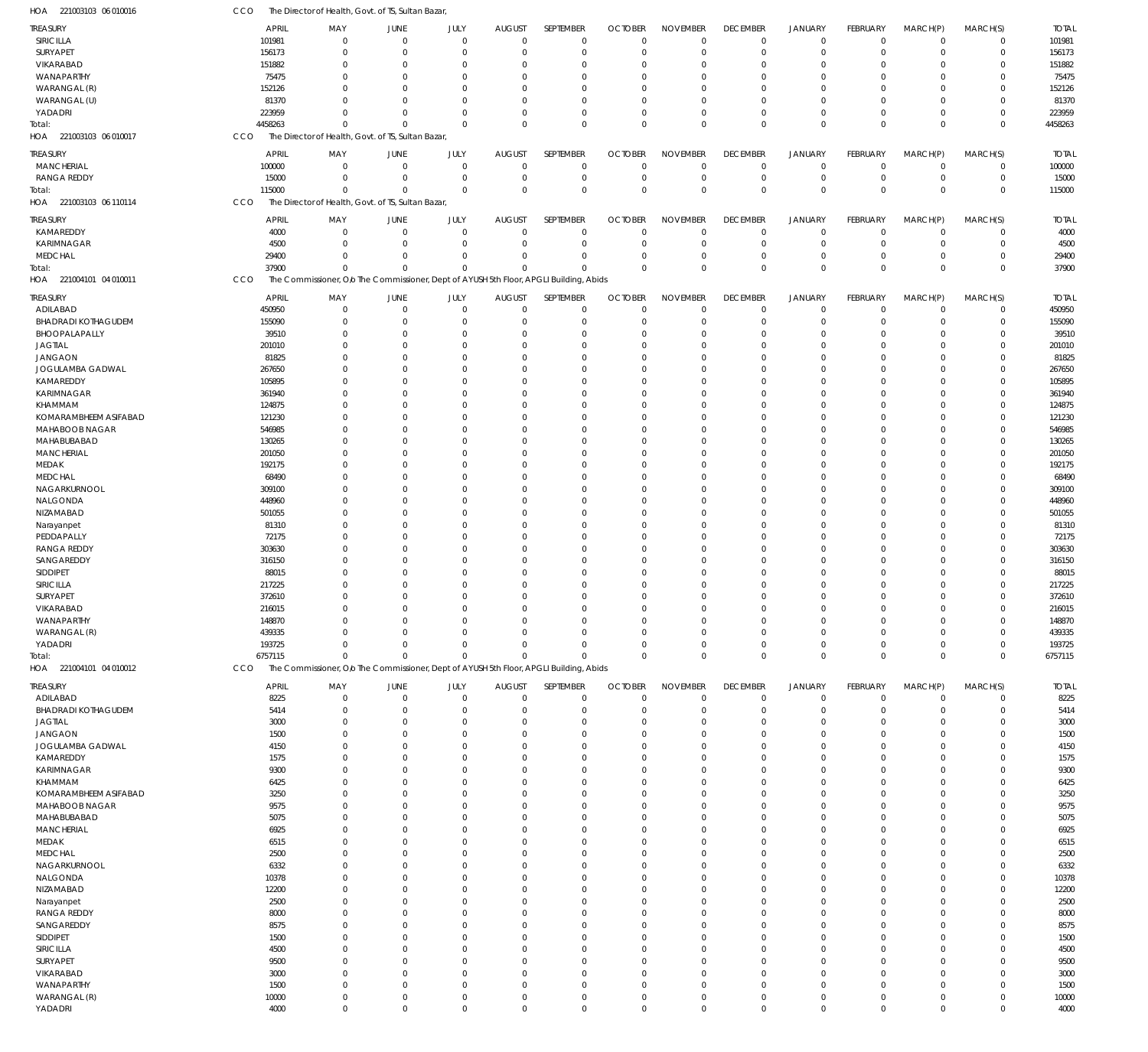221004101 04 010012 HOA 221004101 04 010013 HOA 221004101 04 010016 HOA 221004101 04 010017 HOA 221004101 04 020021 HOA 221004101 04 300301 HOA The Commissioner, O/o The Commissioner, Dept of AYUSH 5th Floor, APGLI Building, Abids The Commissioner, O/o The Commissioner, Dept of AYUSH 5th Floor, APGLI Building, Abids The Commissioner, O/o The Commissioner, Dept of AYUSH 5th Floor, APGLI Building, Abids The Commissioner, O/o The Commissioner, Dept of AYUSH 5th Floor, APGLI Building, Abids The Commissioner, O/o The Commissioner, Dept of AYUSH 5th Floor, APGLI Building, Abids The Commissioner, O/o The Commissioner, Dept of AYUSH 5th Floor, APGLI Building, Abids CCO CCO CCO CCO **CCO** CCO 155414 2595531 900500 100000 24000 0 0  $\Omega$ 0 0 0 0  $\Omega$  $\boldsymbol{0}$ 0 0 0  $\Omega$ 0 0 0 0  $\Omega$ 0 0 0  $\,$  0  $\,$  $\theta$ 0 0 0 0  $\Omega$ 0 0 0 0  $\Omega$ 0 0 0 0  $\Omega$ 0 0 0 0 0  $\,$  0  $\,$ 0 0 0 0  $\boldsymbol{0}$ 0  $\Omega$ 0  $\Omega$ 0 0  $\Omega$ 0  $\Omega$ 0 0 155414 2595531 900500 100000 24000 ADILABAD BHADRADI KOTHAGUDEM BHOOPALAPALLY JAGTIAL JANGAON JOGULAMBA GADWAL KAMAREDDY KARIMNAGAR KHAMMAM KOMARAMBHEEM ASIFABAD MAHABOOB NAGAR MAHABUBABAD MANCHERIAL MEDAK MEDCHAL NAGARKURNOOL NALGONDA NIZAMABAD Narayanpet PEDDAPALLY RANGA REDDY SANGAREDDY SIDDIPET SIRICILLA SURYAPET VIKARABAD WANAPARTHY WARANGAL (R) YADADRI ADILABAD BHADRADI KOTHAGUDEM BHOOPALAPALLY JAGTIAL JANGAON JOGULAMBA GADWAL KAMAREDDY KARIMNAGAR KHAMMAM KOMARAMBHEEM ASIFABAD MAHABOOB NAGAR MAHABUBABAD **MANCHERIAL** MEDAK MEDCHAL NAGARKURNOOL NALGONDA NIZAMABAD Narayanpet PEDDAPALLY RANGA REDDY SANGAREDDY SIDDIPET SIRICILLA SURYAPET VIKARABAD WANAPARTHY WARANGAL (R) YADADRI SIRICILLA YADADRI NALGONDA NIZAMABAD TREASURY **TREASURY** TREASURY TREASURY **TREASURY** TREASURY 172844 59421 15185 77187 31385 102974 40258 139201 48016 46511 210184 50091 77187 73853 26275 118665 172630 192474 31196 27636 116704 121694 33724 83592 143494 82888 57175 168834 74253 62747 25821 4699 26722 9713 35003 12458 51997 21910 18394 81180 15502 30722 22855 20328 38723 53425 69355 9654 8552 36116 40087 10436 26824 48704 25651 17694 52250 22978 100000 24000 15000 15000 APRIL APRIL APRIL APRIL APRIL APRIL 0 0 0  $\Omega$  $\Omega$ 0  $\Omega$ 0 0  $\Omega$ 0  $\Omega$ 0 0  $\Omega$ 0  $\Omega$ 0 0 0  $\Omega$  $\Omega$ 0 0  $\Omega$  $\Omega$  $\Omega$ 0  $\Omega$ 0  $\Omega$  $\Omega$ 0  $\Omega$ 0 0  $\Omega$ 0  $\Omega$ 0 0  $\sqrt{2}$ 0  $\Omega$  $\Omega$ 0  $\Omega$ 0  $\Omega$ 0 0  $\Omega$  $\Omega$  $\Omega$ 0  $\Omega$ 0  $\Omega$  $\Omega$ 0 0  $\Omega$ MAY MAY MAY MAY MAY MAY 0 0 0 0  $\Omega$ 0  $\Omega$ 0 0  $\Omega$ 0  $\Omega$ 0 0  $\Omega$ 0  $\Omega$ 0 0 0 0  $\Omega$ 0 0 0 0  $\Omega$ 0  $\Omega$ 0 0  $\Omega$ 0  $\Omega$ 0 0  $\Omega$ 0  $\Omega$ 0 0  $\Omega$ 0  $\Omega$ 0 0 0 0  $\Omega$ 0 0  $\Omega$ 0  $\Omega$ 0  $\Omega$ 0 0  $\Omega$ 0 0  $\Omega$ JUNE JUNE JUNE JUNE **JUNE** JUNE 0 0 0 0  $\Omega$ 0  $\Omega$ 0 0  $\sqrt{0}$ 0  $\Omega$ 0 0  $\Omega$ 0  $\Omega$ 0 0 0 0  $\Omega$ 0 0  $\Omega$ 0  $\Omega$ 0  $\Omega$ 0 0  $\Omega$ 0  $\Omega$ 0 0 0 0  $\Omega$ 0 0  $\sqrt{0}$ 0  $\Omega$  $\Omega$ 0 0 0  $\Omega$ 0 0  $\Omega$ 0  $\Omega$ 0  $\Omega$ 0  $\Omega$ 0 0 0 0 JULY JULY JULY JULY JULY JULY 0 0 0  $\Omega$  $\Omega$ 0  $\Omega$ 0 0  $\Omega$ 0  $\Omega$ 0 0  $\sqrt{2}$ 0  $\Omega$  $\Omega$ 0 0  $\Omega$  $\Omega$ 0 0  $\Omega$  $\Omega$  $\Omega$ 0  $\Omega$ 0  $\Omega$  $\Omega$ 0  $\Omega$ 0 0  $\Omega$ 0  $\Omega$ 0 0  $\sqrt{2}$ 0  $\Omega$  $\Omega$ 0  $\Omega$ 0  $\Omega$ 0 0  $\Omega$ 0  $\Omega$ 0  $\Omega$ 0  $\Omega$  $\Omega$ 0 0  $\Omega$ AUGUST AUGUST AUGUST AUGUST AUGUST AUGUST 0 0 0  $\Omega$  $\Omega$ 0  $\Omega$  $\Omega$ 0  $\Omega$  $\overline{0}$  $\Omega$ 0 0  $\Omega$ 0  $\Omega$  $\Omega$ 0  $\Omega$  $\Omega$  $\Omega$  $\overline{0}$ 0  $\Omega$  $\Omega$  $\Omega$  $\overline{0}$  $\Omega$ 0  $\Omega$  $\Omega$ 0  $\Omega$  $\Omega$ 0  $\Omega$  $\overline{0}$  $\Omega$ 0 0  $\Omega$ 0  $\Omega$  $\Omega$ 0  $\Omega$  $\overline{0}$  $\Omega$  $\overline{0}$ 0  $\Omega$  $\Omega$  $\Omega$  $\overline{0}$  $\Omega$  $\Omega$  $\Omega$  $\Omega$ 0 0  $\Omega$ SEPTEMBER **SEPTEMBER** SEPTEMBER SEPTEMBER **SEPTEMBER** SEPTEMBER 0 0 0  $\Omega$  $\Omega$ 0  $\Omega$ 0  $\Omega$  $\Omega$ 0  $\Omega$ 0  $\Omega$  $\Omega$ 0  $\Omega$ 0 0  $\Omega$  $\Omega$  $\Omega$ 0  $\Omega$  $\Omega$  $\Omega$  $\Omega$ 0  $\Omega$ 0  $\Omega$  $\Omega$ 0  $\Omega$ 0  $\Omega$  $\Omega$ 0  $\Omega$ 0  $\Omega$  $\Omega$ 0  $\Omega$ 0 0  $\Omega$ 0  $\Omega$ 0  $\Omega$  $\Omega$  $\Omega$  $\Omega$ 0  $\Omega$ 0  $\Omega$  $\Omega$ 0 0  $\Omega$ OCTOBER **OCTOBER OCTOBER** OCTOBER **OCTOBER** OCTOBER 0 0 0 0  $\Omega$ 0  $\Omega$ 0 0  $\Omega$ 0  $\Omega$ 0 0  $\Omega$ 0  $\Omega$ 0 0  $\Omega$  $\Omega$  $\Omega$ 0 0  $\Omega$  $\Omega$  $\Omega$ 0  $\Omega$ 0 0  $\Omega$ 0  $\Omega$ 0 0  $\Omega$ 0  $\Omega$ 0 0  $\Omega$ 0  $\Omega$  $\Omega$ 0  $\Omega$ 0  $\Omega$ 0 0  $\Omega$  $\Omega$  $\Omega$ 0  $\Omega$ 0 0  $\Omega$ 0 0  $\Omega$ NOVEMBER NOVEMBER NOVEMBER NOVEMBER NOVEMBER NOVEMBER 0 0 0  $\Omega$  $\Omega$ 0  $\Omega$ 0  $\Omega$  $\Omega$ 0  $\Omega$  $\overline{0}$ 0  $\Omega$ 0  $\Omega$  $\Omega$ 0  $\Omega$  $\Omega$  $\Omega$  $\overline{0}$ 0  $\Omega$  $\Omega$  $\Omega$  $\overline{0}$  $\Omega$ 0  $\Omega$  $\Omega$ 0  $\Omega$ 0  $\Omega$  $\Omega$ 0  $\Omega$ 0 0  $\Omega$ 0  $\Omega$  $\Omega$ 0  $\Omega$ 0  $\Omega$  $\overline{0}$ 0  $\Omega$  $\Omega$  $\Omega$  $\overline{0}$  $\Omega$ 0 0  $\Omega$ 0 0  $\Omega$ DECEMBER DECEMBER DECEMBER DECEMBER **DECEMBER** DECEMBER 0 0 0  $\Omega$  $\Omega$ 0  $\Omega$  $\Omega$ 0  $\Omega$ 0  $\Omega$ 0 0  $\Omega$ 0  $\Omega$ 0 0  $\Omega$  $\Omega$  $\Omega$ 0 0  $\Omega$ 0  $\Omega$ 0  $\Omega$  $\Omega$  $\Omega$  $\Omega$ 0  $\Omega$  $\Omega$ 0  $\Omega$ 0  $\Omega$ 0  $\Omega$  $\Omega$ 0  $\Omega$ 0 0  $\Omega$ 0  $\Omega$ 0 0  $\Omega$  $\Omega$  $\Omega$ 0  $\Omega$ 0 0  $\Omega$ 0 0  $\Omega$ JANUARY JANUARY JANUARY JANUARY **JANUARY** JANUARY 0 0 0 0  $\Omega$ 0  $\Omega$ 0 0  $\Omega$ 0  $\Omega$ 0 0  $\Omega$ 0  $\Omega$  $\overline{0}$ 0 0 0  $\Omega$ 0 0 0 0 0 0  $\Omega$ 0 0  $\Omega$ 0  $\Omega$ 0 0  $\Omega$ 0  $\Omega$ 0 0  $\Omega$ 0  $\Omega$  $\overline{0}$ 0 0 0  $\Omega$ 0 0 0 0  $\Omega$ 0  $\Omega$ 0 0 0 0 0  $\Omega$ FEBRUARY FEBRUARY FEBRUARY FEBRUARY FEBRUARY FEBRUARY 0 0 0  $\Omega$  $\Omega$ 0  $\Omega$ 0  $\Omega$  $\Omega$ 0  $\Omega$  $\overline{0}$ 0  $\Omega$ 0  $\Omega$ 0 0 0  $\Omega$  $\Omega$  $\overline{0}$ 0  $\Omega$  $\Omega$  $\Omega$ 0  $\Omega$  $\Omega$  $\Omega$  $\Omega$  $\overline{0}$  $\Omega$ 0  $\Omega$  $\Omega$ 0  $\Omega$ 0  $\Omega$  $\Omega$ 0  $\Omega$ 0 0  $\Omega$ 0  $\Omega$  $\overline{0}$ 0  $\Omega$  $\Omega$  $\Omega$ 0  $\Omega$ 0  $\Omega$  $\Omega$ 0 0  $\Omega$ MARCH(P) MARCH(P) MARCH(P) MARCH(P) MARCH(P) MARCH(P) 0 0 0  $\Omega$  $\Omega$ 0  $\Omega$ 0  $\Omega$  $\Omega$ 0  $\Omega$ 0  $\Omega$  $\Omega$ 0  $\Omega$ 0  $\Omega$  $\Omega$  $\Omega$  $\Omega$ 0  $\Omega$ 0  $\Omega$  $\Omega$ 0  $\Omega$ 0  $\Omega$  $\Omega$ 0  $\Omega$ 0  $\Omega$  $\Omega$ 0  $\Omega$ 0  $\Omega$  $\Omega$ 0  $\Omega$ 0  $\Omega$  $\Omega$ 0  $\Omega$ 0  $\Omega$ 0  $\Omega$  $\Omega$ 0  $\Omega$ 0  $\Omega$  $\Omega$ 0 0  $\Omega$ MARCH(S) MARCH(S) MARCH(S) MARCH(S) MARCH(S) MARCH(S) 172844 59421 15185 77187 31385 102974 40258 139201 48016 46511 210184 50091 77187 73853 26275 118665 172630 192474 31196 27636 116704 121694 33724 83592 143494 82888 57175 168834 74253 62747 25821 4699 26722 9713 35003 12458 51997 21910 18394 81180 15502 30722 22855 20328 38723 53425 69355 9654 8552 36116 40087 10436 26824 48704 25651 17694 52250 22978 100000 24000 15000 15000 TOTAL TOTAL TOTAL TOTAL TOTAL TOTAL Total: Total: Total: Total: Total:

WARANGAL (R) YADADRI

15000 45000  $\,$  0  $\,$  $\Omega$ 

 $\boldsymbol{0}$  $\Omega$ 

 $\,$  0  $\,$  $\Omega$ 

 $\boldsymbol{0}$  $\Omega$ 

0  $\Omega$   $\,$   $\,$   $\,$  $\Omega$ 

 $\,$  0  $\,$  $\Omega$ 

0  $\Omega$   $\,$  0  $\,$  $\Omega$ 

 $\boldsymbol{0}$  $\Omega$ 

 $\,$  0  $\,$  $\Omega$ 

0  $\Omega$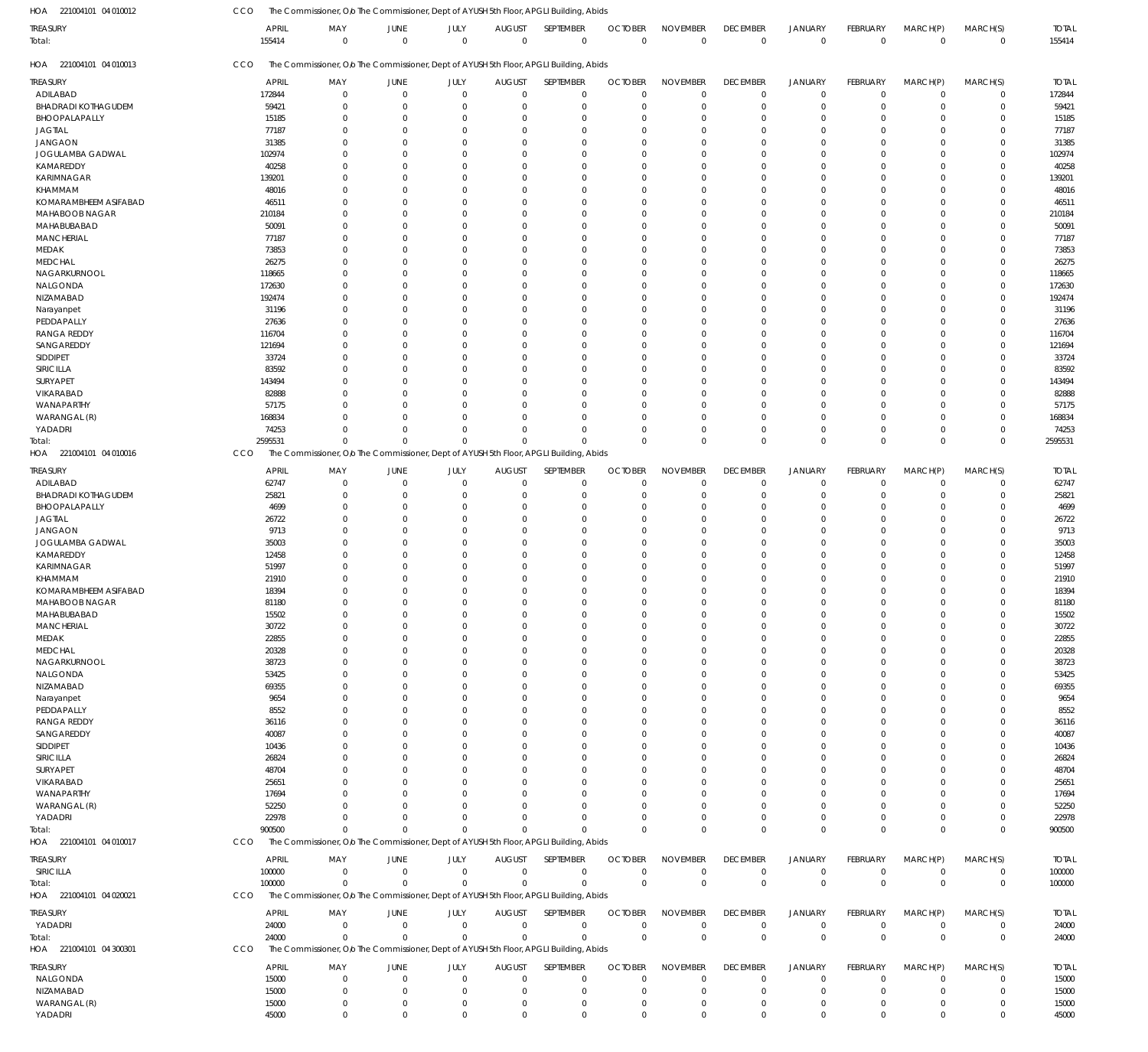| HOA 221004101 04 300301    | CCO                   | The Commissioner, Olo The Commissioner, Dept of AYUSH 5th Floor, APGLI Building, Abids |                  |                     |                              |                          |                            |                                |                                |                                  |                         |                         |                         |                       |
|----------------------------|-----------------------|----------------------------------------------------------------------------------------|------------------|---------------------|------------------------------|--------------------------|----------------------------|--------------------------------|--------------------------------|----------------------------------|-------------------------|-------------------------|-------------------------|-----------------------|
| TREASURY<br>Total:         | <b>APRIL</b><br>90000 | MAY<br>$\Omega$                                                                        | JUNE<br>$\Omega$ | JULY<br>$\mathbf 0$ | <b>AUGUST</b><br>$\mathbf 0$ | SEPTEMBER<br>$\mathbf 0$ | <b>OCTOBER</b><br>$\Omega$ | <b>NOVEMBER</b><br>$\mathbf 0$ | <b>DECEMBER</b><br>$\mathbf 0$ | <b>JANUARY</b><br>$\overline{0}$ | FEBRUARY<br>$\mathbf 0$ | MARCH(P)<br>$\mathbf 0$ | MARCH(S)<br>$\mathbf 0$ | <b>TOTAL</b><br>90000 |
| HOA 221004102 04 010011    | CCO                   | The Commissioner, Olo The Commissioner, Dept of AYUSH 5th Floor, APGLI Building, Abids |                  |                     |                              |                          |                            |                                |                                |                                  |                         |                         |                         |                       |
| treasury                   | <b>APRIL</b>          | MAY                                                                                    | JUNE             | JULY                | <b>AUGUST</b>                | SEPTEMBER                | <b>OCTOBER</b>             | <b>NOVEMBER</b>                | <b>DECEMBER</b>                | <b>JANUARY</b>                   | FEBRUARY                | MARCH(P)                | MARCH(S)                | <b>TOTAL</b>          |
| ADILABAD                   | 137015                | $\mathbf 0$                                                                            | $\overline{0}$   | $\mathbf 0$         | $\mathbf 0$                  | $\mathbf 0$              | $\Omega$                   | $\overline{0}$                 | $\mathbf 0$                    | $\overline{0}$                   | $\mathbf 0$             | $\mathbf 0$             | $\mathbf 0$             | 137015                |
| <b>BHADRADI KOTHAGUDEM</b> | 125520                | $\Omega$                                                                               | $\Omega$         | $\mathbf 0$         | $\Omega$                     | $\mathbf 0$              | $\Omega$                   | $\Omega$                       | $\mathbf 0$                    | $\overline{0}$                   | $\Omega$                | $\Omega$                | $\mathbf 0$             | 125520                |
| BHOOPALAPALLY              | 38130                 | $\Omega$                                                                               | $\Omega$         | $\mathbf 0$         | O                            | $\mathbf 0$              | $\Omega$                   | $\overline{0}$                 | $\mathbf 0$                    | $\overline{0}$                   | $\Omega$                | $\Omega$                | $\mathbf 0$             | 38130                 |
| <b>JANGAON</b>             | 114920                | $\Omega$                                                                               | $\Omega$         | $\Omega$            | O                            | $\Omega$                 |                            | $\Omega$                       | $\Omega$                       | $\Omega$                         | $\Omega$                | $\Omega$                | $\mathbf 0$             | 114920                |
| JOGULAMBA GADWAL           | 106505                | $\Omega$                                                                               | $\Omega$         | $\Omega$            | O                            | $\Omega$                 |                            | $\Omega$                       | $\Omega$                       | $\Omega$                         | $\Omega$                | $\Omega$                | $\mathbf 0$             | 106505                |
| KAMAREDDY                  | 90055                 | $\Omega$                                                                               | $\Omega$         | $\Omega$            | $\Omega$                     | $\Omega$                 |                            | $\Omega$                       | $\Omega$                       | $\Omega$                         | $\Omega$                | $\Omega$                | $\mathbf 0$             | 90055                 |
| KARIMNAGAR                 | 91535                 | $\Omega$                                                                               | $\Omega$         | $\Omega$            | $\Omega$                     | $\Omega$                 |                            | $\Omega$                       | $\Omega$                       | $\Omega$                         | $\Omega$                | $\Omega$                | $\mathbf 0$             | 91535                 |
| KHAMMAM                    | 453225                | O                                                                                      | $\Omega$         | $\Omega$            | O                            | $\Omega$                 |                            | $\Omega$                       | $\Omega$                       | $\Omega$                         | $\Omega$                | $\Omega$                | $\Omega$                | 453225                |
| KOMARAMBHEEM ASIFABAD      | 38520                 | $\Omega$                                                                               | $\Omega$         | $\Omega$            | $\Omega$                     | $\Omega$                 |                            | $\Omega$                       | $\Omega$                       | $\Omega$                         | $\Omega$                | $\Omega$                | $\mathbf 0$             | 38520                 |
| MAHABOOB NAGAR             | 156845                | $\Omega$                                                                               | $\Omega$         | $\Omega$            | $\Omega$                     | $\Omega$                 |                            | $\Omega$                       | $\Omega$                       | $\Omega$                         | $\Omega$                | $\Omega$                | $\mathbf 0$             | 156845                |
| MAHABUBABAD                | 81085                 | $\Omega$                                                                               | $\Omega$         | $\Omega$            | O                            | $\Omega$                 |                            | $\Omega$                       | $\Omega$                       | $\Omega$                         | $\Omega$                | $\Omega$                | $\mathbf 0$             | 81085                 |
| MEDAK                      | 248710                | $\Omega$                                                                               | $\Omega$         | $\Omega$            | $\Omega$                     | $\Omega$                 |                            | $\Omega$                       | $\Omega$                       | $\Omega$                         | $\Omega$                | $\Omega$                | $\Omega$                | 248710                |
|                            |                       | $\Omega$                                                                               | $\Omega$         | $\Omega$            | $\Omega$                     | $\Omega$                 |                            | $\overline{0}$                 | $\Omega$                       | $\Omega$                         | $\Omega$                | $\Omega$                |                         |                       |
| NAGARKURNOOL               | 100985                |                                                                                        |                  |                     |                              |                          |                            |                                |                                |                                  |                         |                         | $\mathbf 0$             | 100985                |
| NALGONDA                   | 38130                 | $\Omega$                                                                               | $\Omega$         | $\Omega$            | 0                            | $\Omega$                 |                            | $\Omega$                       | $\Omega$                       | $\Omega$                         | $\Omega$                | $\Omega$                | $\Omega$                | 38130                 |
| NIRMAL                     | 242235                | $\Omega$                                                                               | $\Omega$         | $\Omega$            | 0                            | $\Omega$                 |                            | $\Omega$                       | $\Omega$                       | $\Omega$                         | $\Omega$                | $\Omega$                | $\mathbf 0$             | 242235                |
| NIZAMABAD                  | 112845                | $\Omega$                                                                               | $\Omega$         | $\Omega$            | $\Omega$                     | $\Omega$                 |                            | $\Omega$                       | $\Omega$                       | $\Omega$                         | $\Omega$                | $\Omega$                | $\mathbf 0$             | 112845                |
| Narayanpet                 | 125255                | $\Omega$                                                                               | $\Omega$         | $\Omega$            | 0                            | $\Omega$                 |                            | $\Omega$                       | $\Omega$                       | $\Omega$                         | $\Omega$                | $\Omega$                | $\mathbf 0$             | 125255                |
| PEDDAPALLY                 | 141270                | $\Omega$                                                                               | $\Omega$         | $\Omega$            | 0                            | $\Omega$                 |                            | $\Omega$                       | $\Omega$                       | $\Omega$                         | $\Omega$                | $\Omega$                | $\Omega$                | 141270                |
| SANGAREDDY                 | 107295                | $\Omega$                                                                               | $\Omega$         | $\Omega$            | 0                            | $\Omega$                 |                            | $\Omega$                       | $\Omega$                       | $\Omega$                         | $\Omega$                | $\Omega$                | $\mathbf 0$             | 107295                |
| SIRICILLA                  | 30910                 | $\Omega$                                                                               | $\Omega$         | $\Omega$            | $\Omega$                     | $\Omega$                 |                            | $\Omega$                       | $\Omega$                       | $\Omega$                         | $\Omega$                | $\Omega$                | $\mathbf 0$             | 30910                 |
| VIKARABAD                  | 120640                | $\Omega$                                                                               | $\Omega$         | $\Omega$            | 0                            | $\Omega$                 |                            | $\Omega$                       | $\Omega$                       | $\Omega$                         | $\Omega$                | $\Omega$                | $\mathbf 0$             | 120640                |
| WANAPARTHY                 | 51975                 | O                                                                                      | $\Omega$         | $\Omega$            | $\Omega$                     | $\Omega$                 | $\Omega$                   | $\Omega$                       | $\Omega$                       | $\Omega$                         | $\Omega$                | $\Omega$                | $\mathbf 0$             | 51975                 |
| WARANGAL (U)               | 138285                | $\Omega$                                                                               | $\Omega$         | $\mathbf 0$         | $\Omega$                     | $\mathbf{0}$             |                            | $\overline{0}$                 | 0                              | $\overline{0}$                   | $\Omega$                | $\Omega$                | 0                       | 138285                |
| Total:                     | 2891890               | $\Omega$                                                                               | $\Omega$         | $\mathbf 0$         | $\Omega$                     | $\Omega$                 | $\Omega$                   | $\Omega$                       | $\Omega$                       | $\Omega$                         | $\Omega$                | $\Omega$                | $\mathbf 0$             | 2891890               |
| HOA 221004102 04 010012    | CCO                   | The Commissioner, O/o The Commissioner, Dept of AYUSH 5th Floor, APGLI Building, Abids |                  |                     |                              |                          |                            |                                |                                |                                  |                         |                         |                         |                       |
|                            |                       |                                                                                        |                  |                     |                              |                          |                            |                                |                                |                                  |                         |                         |                         |                       |
| TREASURY                   | <b>APRIL</b>          | MAY                                                                                    | JUNE             | JULY                | <b>AUGUST</b>                | SEPTEMBER                | <b>OCTOBER</b>             | <b>NOVEMBER</b>                | <b>DECEMBER</b>                | JANUARY                          | FEBRUARY                | MARCH(P)                | MARCH(S)                | <b>TOTAL</b>          |
| ADILABAD                   | 6720                  | $\Omega$                                                                               | $\mathbf 0$      | $\mathbf 0$         | $\Omega$                     | $\Omega$                 | $\Omega$                   | $^{\circ}$                     | $\mathbf 0$                    | $\overline{0}$                   | $\Omega$                | 0                       | $\mathbf 0$             | 6720                  |
| <b>BHADRADI KOTHAGUDEM</b> | 5375                  | $\Omega$                                                                               | $\Omega$         | $\Omega$            | O                            | $\Omega$                 | $\Omega$                   | $\Omega$                       | $\mathbf 0$                    | $^{\circ}$                       | $\Omega$                | $\Omega$                | $\mathbf 0$             | 5375                  |
| BHOOPALAPALLY              | 1000                  | $\Omega$                                                                               | $\Omega$         | $\Omega$            | C.                           | $\Omega$                 |                            | $\Omega$                       | $\Omega$                       | $\mathbf 0$                      | O                       | $\Omega$                | $\Omega$                | 1000                  |
| <b>JANGAON</b>             | 3000                  | $\Omega$                                                                               | $\Omega$         | $\Omega$            | C.                           | $\Omega$                 |                            | $\Omega$                       | $\Omega$                       | $\Omega$                         | C                       | $\Omega$                | $\Omega$                | 3000                  |
| JOGULAMBA GADWAL           | 1500                  | $\Omega$                                                                               | $\Omega$         | $\Omega$            | -0                           | $\Omega$                 |                            | $\Omega$                       | $\Omega$                       | $\Omega$                         | C                       | $\Omega$                | $\Omega$                | 1500                  |
| KAMAREDDY                  | 1575                  | $\Omega$                                                                               | $\Omega$         | $\Omega$            | C.                           | $\Omega$                 |                            | $\Omega$                       | $\Omega$                       | $\Omega$                         | C                       | $\Omega$                | $\Omega$                | 1575                  |
| KARIMNAGAR                 | 5300                  | $\Omega$                                                                               | $\Omega$         | $\Omega$            | C.                           | $\Omega$                 |                            | $\Omega$                       | $\Omega$                       | $\Omega$                         | C                       | $\Omega$                | $\Omega$                | 5300                  |
| KHAMMAM                    | 6379                  | $\Omega$                                                                               | $\Omega$         | $\Omega$            | C.                           | $\Omega$                 | $\Omega$                   | $\Omega$                       | $\Omega$                       | $\Omega$                         | C                       | $\Omega$                | $\Omega$                | 6379                  |
| MAHABOOB NAGAR             |                       | $\Omega$                                                                               | $\Omega$         | $\Omega$            | C.                           | $\Omega$                 |                            | $\Omega$                       | $\Omega$                       | $\Omega$                         | C                       | $\Omega$                | $\Omega$                |                       |
|                            | 3000                  |                                                                                        |                  |                     |                              |                          |                            |                                |                                |                                  |                         |                         |                         | 3000                  |
| MAHABUBABAD                | 1515                  | $\Omega$                                                                               | O                | $\Omega$            | C.                           | $\Omega$                 |                            | $\Omega$                       | $\Omega$                       | $\Omega$                         | C                       | $\Omega$                | $\Omega$                | 1515                  |
| MEDAK                      | 4500                  | O                                                                                      | $\Omega$         | $\Omega$            | -0                           | $\Omega$                 |                            | $\Omega$                       | $\Omega$                       | $\Omega$                         | C                       | $\Omega$                | $\Omega$                | 4500                  |
| NAGARKURNOOL               | 1500                  | $\Omega$                                                                               | $\Omega$         | $\Omega$            | C.                           | $\Omega$                 | $\Omega$                   | $\mathbf{0}$                   | $\Omega$                       | $\Omega$                         | $\Omega$                | $\Omega$                | $\Omega$                | 1500                  |
| NALGONDA                   | 1500                  | 0                                                                                      | $\Omega$         | $\Omega$            | C.                           | $\Omega$                 |                            | $\Omega$                       | $\Omega$                       | $\Omega$                         | C                       | $\Omega$                | $\Omega$                | 1500                  |
| NIRMAL                     | 6000                  | O                                                                                      | C                | $\Omega$            | C.                           | $\Omega$                 |                            | $\Omega$                       | $\Omega$                       | $\Omega$                         | C                       | $\Omega$                | $\Omega$                | 6000                  |
| NIZAMABAD                  | 575                   |                                                                                        | C                | $\Omega$            | -0                           | $\Omega$                 |                            | $\Omega$                       |                                | $\Omega$                         | C                       | $\Omega$                | $\Omega$                | 575                   |
| Narayanpet                 | 1575                  | $\Omega$                                                                               | $\Omega$         | $\Omega$            | $\Omega$                     | $\Omega$                 | $\Omega$                   | $\Omega$                       | $\Omega$                       | $\Omega$                         | $\Omega$                | $\Omega$                | $\Omega$                | 1575                  |
| PEDDAPALLY                 | 4546                  |                                                                                        |                  | $\Omega$            |                              |                          |                            |                                |                                |                                  |                         |                         |                         | 4546                  |
| SANGAREDDY                 | 2070                  | $\Omega$                                                                               | $\Omega$         | $\Omega$            | -0                           | $\Omega$                 | $\Omega$                   | $\Omega$                       | $\Omega$                       | $\Omega$                         | $\Omega$                | $\Omega$                | $\Omega$                | 2070                  |
| VIKARABAD                  | 1500                  | $\Omega$                                                                               | $\Omega$         | $\Omega$            | $\Omega$                     | $\Omega$                 | $\Omega$                   | $\mathbf{0}$                   | 0                              | $\overline{0}$                   | $\Omega$                | $\Omega$                | $\mathbf 0$             | 1500                  |
| WARANGAL (U)               | 4000                  | $\Omega$                                                                               | $\Omega$         | $\Omega$            | $\Omega$                     | $\Omega$                 | $\Omega$                   | $\mathbf 0$                    | 0                              | $\mathbf 0$                      | $\Omega$                | $\Omega$                | $\mathbf 0$             | 4000                  |
| Total:                     | 63130                 | $\Omega$                                                                               | $\Omega$         | $\Omega$            | $\Omega$                     | $\Omega$                 | $\Omega$                   | $\mathbf 0$                    | $\mathbf 0$                    | $\overline{0}$                   | $\Omega$                | $\Omega$                | $\mathbf 0$             | 63130                 |
| HOA 221004102 04 010013    | CCO                   | The Commissioner, Olo The Commissioner, Dept of AYUSH 5th Floor, APGLI Building, Abids |                  |                     |                              |                          |                            |                                |                                |                                  |                         |                         |                         |                       |
|                            |                       |                                                                                        |                  |                     |                              |                          |                            |                                |                                |                                  |                         |                         |                         |                       |
| treasury                   | <b>APRIL</b>          | MAY                                                                                    | JUNE             | JULY                | <b>AUGUST</b>                | SEPTEMBER                | <b>OCTOBER</b>             | <b>NOVEMBER</b>                | <b>DECEMBER</b>                | <b>JANUARY</b>                   | FEBRUARY                | MARCH(P)                | MARCH(S)                | <b>TOTAL</b>          |
| ADILABAD                   | 52545                 | $\mathbf 0$                                                                            | $\mathbf 0$      | $\mathbf 0$         | $\mathbf 0$                  | $\mathbf 0$              | $\Omega$                   | $\Omega$                       | $\mathbf 0$                    | $\overline{0}$                   | $\mathbf 0$             | $\mathbf 0$             | 0                       | 52545                 |
| <b>BHADRADI KOTHAGUDEM</b> | 48292                 | $\Omega$                                                                               | $\Omega$         | $\mathbf 0$         | $\Omega$                     | $\mathbf 0$              | $\Omega$                   | $\Omega$                       | $\mathbf 0$                    | $\overline{0}$                   | $\mathbf 0$             | $\Omega$                | $\mathbf 0$             | 48292                 |
| BHOOPALAPALLY              | 14785                 | 0                                                                                      | $\mathbf 0$      | $\mathbf 0$         | $\Omega$                     | $\mathbf 0$              | $\Omega$                   | $^{\circ}$                     | $\mathbf 0$                    | $^{\circ}$                       | $\Omega$                | $\Omega$                | 0                       | 14785                 |
| <b>JANGAON</b>             | 44239                 | $\Omega$                                                                               | $\Omega$         | $\Omega$            | $\Omega$                     | $\Omega$                 | $\Omega$                   | $\Omega$                       | $\Omega$                       | $\Omega$                         | $\Omega$                | $\Omega$                | $\mathbf 0$             | 44239                 |
| JOGULAMBA GADWAL           | 41005                 | $\Omega$                                                                               | $\Omega$         | $\Omega$            | $\Omega$                     | $\Omega$                 |                            | $\Omega$                       | $\Omega$                       | $\Omega$                         | $\Omega$                | $\Omega$                | $\mathbf 0$             | 41005                 |
| KAMAREDDY                  | 34650                 | $\Omega$                                                                               | $\Omega$         | $\Omega$            | $\Omega$                     | $\Omega$                 | $\Omega$                   | $\Omega$                       | $\Omega$                       | $\Omega$                         | $\Omega$                | $\Omega$                | $\mathbf 0$             | 34650                 |
| KARIMNAGAR                 | 35081                 | $\Omega$                                                                               | $\Omega$         | $\Omega$            | 0                            | $\Omega$                 |                            | $\Omega$                       | $\Omega$                       | $\Omega$                         | $\Omega$                | $\Omega$                | $\mathbf 0$             | 35081                 |
| KHAMMAM                    | 173949                | $\Omega$                                                                               | $\Omega$         | $\Omega$            | $\Omega$                     | $\Omega$                 | $\Omega$                   | $\Omega$                       | $\Omega$                       | $\Omega$                         | $\Omega$                | $\Omega$                | $\Omega$                | 173949                |
|                            |                       |                                                                                        |                  |                     |                              |                          |                            |                                |                                |                                  |                         |                         |                         |                       |
| KOMARAMBHEEM ASIFABAD      | 14785                 | $\Omega$                                                                               | $\Omega$         | $\Omega$            | $\Omega$                     | $\Omega$                 |                            | $\mathbf{0}$                   | $\Omega$                       | $\Omega$                         | $\Omega$                | $\Omega$                | $\mathbf 0$             | 14785                 |
| MAHABOOB NAGAR             | 60343                 | $\Omega$                                                                               | $\Omega$         | $\Omega$            | 0                            | $\Omega$                 |                            | $\Omega$                       | $\Omega$                       | $\Omega$                         | $\Omega$                | $\Omega$                | $\mathbf 0$             | 60343                 |
| MAHABUBABAD                | 31261                 | $\Omega$                                                                               | $\Omega$         | $\Omega$            | 0                            | $\Omega$                 |                            | $\Omega$                       | $\Omega$                       | $\Omega$                         | $\Omega$                | $\Omega$                | $\mathbf 0$             | 31261                 |
| MEDAK                      | 95748                 | $\Omega$                                                                               | $\Omega$         | $\Omega$            | $\Omega$                     | $\Omega$                 |                            | $\Omega$                       | $\Omega$                       | $\Omega$                         | $\Omega$                | $\Omega$                | $\mathbf 0$             | 95748                 |
| NAGARKURNOOL               | 38676                 | $\Omega$                                                                               | $\Omega$         | $\Omega$            | $\Omega$                     | $\Omega$                 |                            | $\mathbf 0$                    | $\Omega$                       | $\Omega$                         | $\Omega$                | $\Omega$                | $\mathbf 0$             | 38676                 |
| NALGONDA                   | 14785                 | $\Omega$                                                                               | $\Omega$         | $\Omega$            | 0                            | $\Omega$                 |                            | $\Omega$                       | $\Omega$                       | $\Omega$                         | $\Omega$                | $\Omega$                | $\mathbf 0$             | 14785                 |
| NIRMAL                     | 93119                 | $\Omega$                                                                               | $\Omega$         | $\Omega$            | 0                            | $\Omega$                 |                            | $\Omega$                       | $\Omega$                       | $\Omega$                         | $\Omega$                | $\Omega$                | $\mathbf 0$             | 93119                 |
| NIZAMABAD                  | 43158                 | $\Omega$                                                                               | $\Omega$         | $\Omega$            | $\Omega$                     | $\Omega$                 |                            | $\Omega$                       | $\Omega$                       | $\Omega$                         | $\Omega$                | $\Omega$                | $\mathbf 0$             | 43158                 |
| Narayanpet                 | 48000                 | $\Omega$                                                                               | $\Omega$         | $\Omega$            | 0                            | $\Omega$                 |                            | $\mathbf 0$                    | $\Omega$                       | $\Omega$                         | $\Omega$                | $\Omega$                | $\mathbf 0$             | 48000                 |
| PEDDAPALLY                 | 54410                 | $\Omega$                                                                               | $\Omega$         | $\Omega$            | C.                           | $\Omega$                 | $\Omega$                   | $\Omega$                       | $\Omega$                       | $\Omega$                         | $\Omega$                | $\Omega$                | $\mathbf 0$             | 54410                 |
| SANGAREDDY                 | 41312                 | $\Omega$                                                                               | $\Omega$         | $\Omega$            | 0                            | $\Omega$                 |                            | $\Omega$                       | $\Omega$                       | $\Omega$                         | $\Omega$                | $\Omega$                | $\mathbf 0$             | 41312                 |
|                            |                       | $\Omega$                                                                               | $\Omega$         | $\Omega$            | $\Omega$                     | $\Omega$                 |                            | $\Omega$                       | $\Omega$                       | $\Omega$                         | $\Omega$                | $\Omega$                | $\mathbf 0$             |                       |
| SIRICILLA                  | 11858                 |                                                                                        |                  |                     |                              |                          |                            | $\Omega$                       |                                |                                  |                         |                         |                         | 11858                 |
| VIKARABAD                  | 46512                 | $\Omega$                                                                               | $\Omega$         | $\Omega$            | 0                            | $\Omega$                 | $\Omega$                   |                                | $\Omega$                       | $\Omega$                         | $\Omega$                | $\Omega$                | $\mathbf 0$             | 46512                 |
| WANAPARTHY                 | 19865                 | $\Omega$                                                                               | $\Omega$         | $\Omega$            | $\Omega$                     | $\Omega$                 | $\Omega$                   | $\Omega$                       | 0                              | $\Omega$                         | $\Omega$                | $\Omega$                | $\mathbf 0$             | 19865                 |
| WARANGAL (U)               | 53053                 | 0                                                                                      | $\mathbf 0$      | $\mathbf 0$         | 0                            | $\mathbf 0$              | $\Omega$                   | $\mathbf 0$                    | 0                              | $\overline{0}$                   | $\mathbf 0$             | $\mathbf 0$             | $\mathbf 0$             | 53053                 |
| Total:                     | 1111431               | $\mathbf 0$                                                                            | $\mathbf 0$      | $\mathbf 0$         | $\mathbf{0}$                 | $\mathbf 0$              | $\mathbf 0$                | $\mathbb O$                    | $\mathbf 0$                    | $\overline{0}$                   | $\mathbf 0$             | $\mathbf 0$             | $\mathbf{0}$            | 1111431               |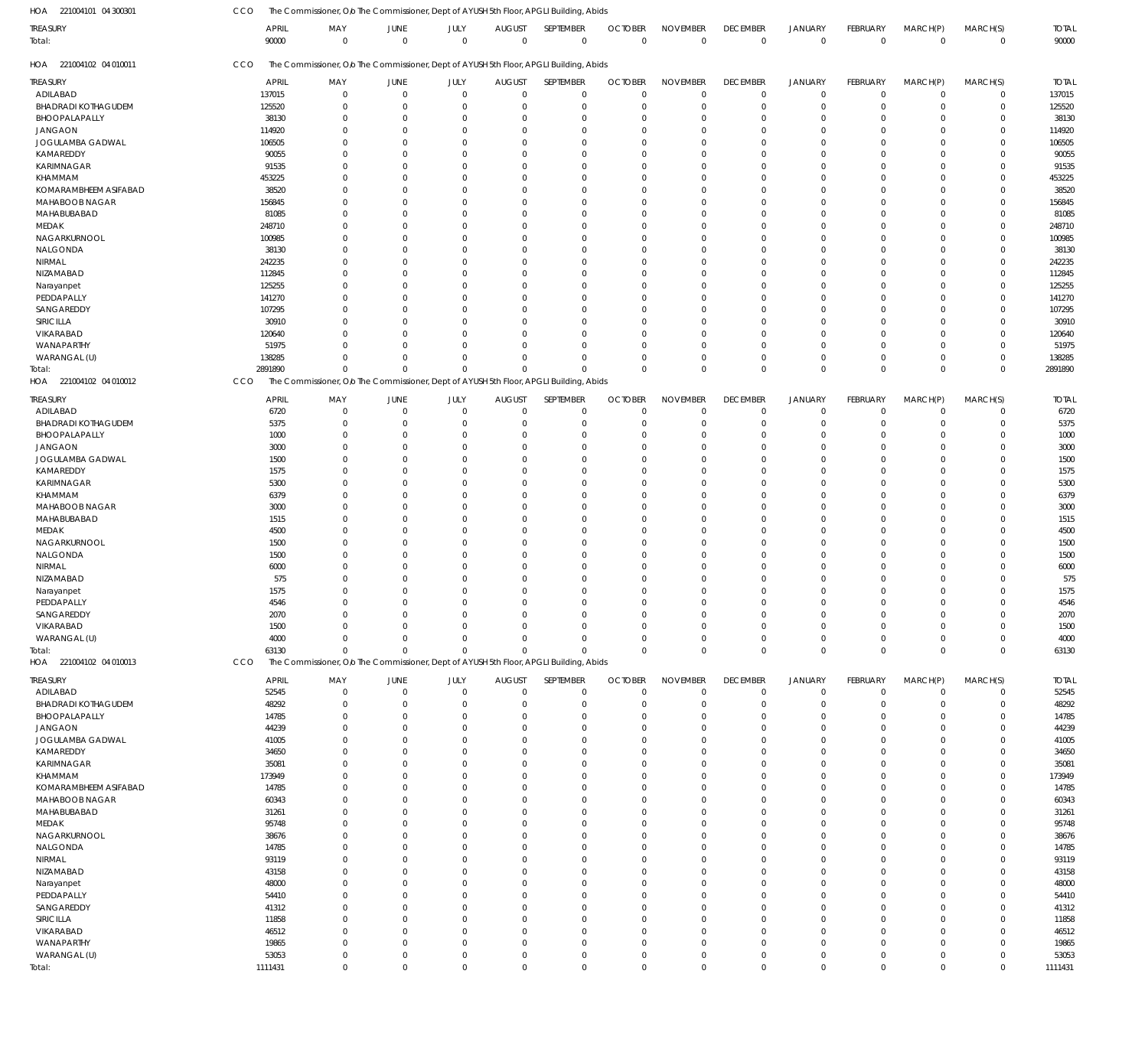221004102 04 010016 HOA 221004102 04 010017 HOA 221004103 04 010011 HOA 221004103 04 010012 HOA 221004103 04 010013 HOA The Commissioner, O/o The Commissioner, Dept of AYUSH 5th Floor, APGLI Building, Abids The Commissioner, O/o The Commissioner, Dept of AYUSH 5th Floor, APGLI Building, Abids The Commissioner, O/o The Commissioner, Dept of AYUSH 5th Floor, APGLI Building, Abids The Commissioner, Olo The Commissioner, Dept of AYUSH 5th Floor, APGLI Building, Abids The Commissioner, O/o The Commissioner, Dept of AYUSH 5th Floor, APGLI Building, Abids CCO CCO **CCO** CCO **CCO** 379159 440225 1080320 24744 0 0  $\Omega$ 0  $\,$  0  $\,$  $\boldsymbol{0}$  $\Omega$ 0 0 0  $\sqrt{0}$ 0 0 0  $\sqrt{2}$  $\Omega$ 0 0  $\theta$  $\Omega$ 0 0  $\Omega$  $\Omega$ 0 0  $\Omega$  $\Omega$ 0 0  $\Omega$  $\Omega$ 0 0  $\Omega$  $\Omega$ 0  $\boldsymbol{0}$ 0  $\Omega$ 0 0  $\Omega$  $\Omega$ 0 0  $\Omega$  $\Omega$ 379159 440225 1080320 24744 ADILABAD BHADRADI KOTHAGUDEM BHOOPALAPALLY JANGAON JOGULAMBA GADWAL KAMAREDDY KARIMNAGAR KHAMMAM KOMARAMBHEEM ASIFABAD MAHABOOB NAGAR MAHABUBABAD MEDAK NAGARKURNOOL NALGONDA NIRMAL NIZAMABAD Narayanpet PEDDAPALLY SANGAREDDY SIRICILLA VIKARABAD WANAPARTHY WARANGAL (U) KHAMMAM SIDDIPET BHADRADI KOTHAGUDEM JAGTIAL JOGULAMBA GADWAL KARIMNAGAR KHAMMAM MANCHERIAL Mulugu NALGONDA NIRMAL **PEDDAPALLY** RANGA REDDY SANGAREDDY SURYAPET WANAPARTHY WARANGAL (R) WARANGAL (U) YADADRI BHADRADI KOTHAGUDEM JOGULAMBA GADWAL KARIMNAGAR KHAMMAM MANCHERIAL Mulugu NALGONDA **PEDDAPALLY** SANGAREDDY WANAPARTHY WARANGAL (U) YADADRI BHADRADI KOTHAGUDEM JAGTIAL JOGULAMBA GADWAL KARIMNAGAR KHAMMAM **MANCHERIAL** Mulugu NALGONDA NIRMAL PEDDAPALLY RANGA REDDY SANGAREDDY SURYAPET WANAPARTHY TREASURY TREASURY TREASURY TREASURY TREASURY 21841 20945 4576 13691 12691 10724 18094 58802 4576 18675 13675 29633 11968 5529 30956 16324 14855 16839 14134 3670 14394 6148 16419 146569 293656 65010 41925 68690 112720 80000 52215 26880 96320 52645 71290 110275 92095 39580 65370 30135 37040 38130 3250 1500 2000 2505 1460 725 3000 2000 1500 1500 3804 1500 25099 16046 26364 43158 30831 20047 10314 33636 20214 27267 42421 39900 15185 25076 APRIL APRIL APRIL APRIL APRIL 0 0  $\Omega$ 0 0  $\sqrt{2}$ 0  $\Omega$  $\Omega$ 0  $\Omega$ 0  $\Omega$ 0 0  $\Omega$  $\Omega$  $\Omega$ 0  $\Omega$ 0 0 0  $\,$  0  $\,$ 0 0 0  $\Omega$ 0 0 0  $\Omega$  $\Omega$ 0  $\Omega$ 0 0  $\Omega$ 0  $\Omega$ 0 0 0 0 0 0 0  $\theta$ 0 0 0 0  $\theta$  $\,$  0  $\,$  $\Omega$ 0 0  $\Omega$ 0  $\Omega$ 0 0  $\Omega$ 0  $\Omega$ 0 0  $\,$  0  $\,$ MAY MAY MAY MAY MAY 0 0  $\Omega$ 0 0  $\Omega$ 0  $\Omega$ 0 0  $\Omega$ 0  $\Omega$ 0 0 0 0  $\Omega$ 0  $\Omega$ 0 0  $\Omega$  $\,$  0  $\,$ 0 0 0  $\Omega$ 0 0 0 0  $\Omega$ 0  $\Omega$ 0 0  $\Omega$ 0  $\Omega$ 0 0 0 0  $\Omega$ 0 0  $\Omega$ 0  $\Omega$ 0 0 0  $\boldsymbol{0}$  $\Omega$ 0 0  $\Omega$ 0  $\Omega$ 0 0  $\Omega$ 0  $\Omega$ 0 0  $\boldsymbol{0}$ JUNE JUNE JUNE JUNE JUNE 0 0  $\Omega$ 0 0  $\sqrt{0}$ 0  $\Omega$ 0 0 0 0  $\Omega$ 0 0 0 0  $\Omega$ 0  $\Omega$ 0 0 0 0 0 0 0  $\Omega$ 0 0 0  $\Omega$  $\Omega$ 0  $\Omega$ 0 0  $\Omega$ 0  $\Omega$ 0 0 0 0 0 0 0 0 0 0 0 0 0 0  $\Omega$ 0 0  $\sqrt{0}$ 0  $\Omega$ 0 0  $\sqrt{0}$ 0  $\Omega$ 0 0 0 JULY JULY JULY JULY JULY  $\Omega$ 0  $\Omega$ 0 0  $\sqrt{2}$ 0  $\Omega$  $\Omega$ 0  $\Omega$ 0  $\Omega$ 0 0  $\Omega$  $\Omega$  $\Omega$ 0  $\Omega$ 0 0  $\Omega$ 0 0  $\Omega$ 0  $\Omega$ 0 0 0  $\Omega$  $\Omega$ 0  $\Omega$ 0 0  $\Omega$ 0  $\Omega$ 0 0 0 0 0 0 0 0 0  $\Omega$ 0 0  $\Omega$ 0  $\Omega$ 0 0  $\Omega$ 0  $\Omega$ 0 0  $\Omega$ 0  $\Omega$ 0 0  $\pmb{0}$ AUGUST AUGUST AUGUST AUGUST AUGUST  $\Omega$  $\overline{0}$  $\Omega$ 0 0  $\Omega$ 0  $\Omega$  $\Omega$ 0  $\Omega$  $\overline{0}$  $\Omega$ 0 0  $\Omega$  $\Omega$  $\Omega$  $\overline{0}$  $\Omega$ 0 0  $\Omega$ 0 0  $\Omega$ 0  $\Omega$ 0 0  $\Omega$  $\Omega$  $\Omega$ 0  $\Omega$  $\Omega$  $\Omega$  $\Omega$  $\overline{0}$  $\Omega$ 0 0  $\Omega$ 0  $\Omega$ 0 0  $\Omega$ 0  $\Omega$ 0 0  $\Omega$ 0  $\Omega$ 0 0  $\Omega$ 0  $\Omega$ 0 0  $\Omega$ 0  $\Omega$ 0 0 0 SEPTEMBER SEPTEMBER SEPTEMBER SEPTEMBER SEPTEMBER 0 0  $\Omega$ 0 0  $\Omega$ 0  $\Omega$  $\Omega$ 0  $\Omega$ 0  $\Omega$ 0 0  $\Omega$  $\Omega$  $\Omega$ 0  $\Omega$ 0  $\Omega$  $\Omega$ 0 0  $\Omega$ 0  $\Omega$ 0 0 0  $\Omega$  $\Omega$ 0  $\Omega$  $\Omega$  $\Omega$  $\Omega$ 0  $\Omega$ 0  $\Omega$ 0 0 0 0 0  $\Omega$ 0 0 0 0  $\Omega$ 0  $\Omega$ 0 0  $\Omega$ 0  $\Omega$ 0 0  $\Omega$ 0  $\Omega$ 0 0  $\,$   $\,$   $\,$ OCTOBER **OCTOBER** OCTOBER OCTOBER OCTOBER 0 0  $\Omega$ 0 0  $\Omega$ 0  $\Omega$ 0 0  $\Omega$ 0  $\Omega$ 0 0  $\Omega$  $\Omega$  $\Omega$ 0  $\Omega$ 0 0  $\Omega$ 0 0 0 0  $\Omega$ 0 0 0 0  $\Omega$ 0  $\Omega$ 0  $\Omega$  $\Omega$ 0  $\Omega$ 0 0  $\Omega$ 0  $\Omega$ 0 0  $\Omega$ 0  $\Omega$ 0 0  $\Omega$ 0  $\Omega$ 0 0  $\Omega$ 0  $\Omega$ 0 0  $\Omega$ 0  $\Omega$ 0 0  $\,$  0  $\,$ NOVEMBER NOVEMBER NOVEMBER NOVEMBER NOVEMBER 0 0  $\Omega$ 0 0  $\Omega$ 0  $\Omega$  $\Omega$ 0  $\Omega$ 0  $\Omega$  $\overline{0}$ 0  $\Omega$  $\Omega$  $\Omega$ 0  $\Omega$ 0 0  $\Omega$ 0 0  $\Omega$ 0  $\Omega$  $\overline{0}$ 0 0  $\Omega$  $\Omega$ 0  $\Omega$ 0  $\Omega$  $\Omega$ 0  $\Omega$ 0 0 0 0 0 0 0  $\Omega$ 0  $\Omega$ 0 0  $\theta$ 0  $\Omega$ 0 0  $\Omega$ 0  $\Omega$ 0 0  $\Omega$ 0  $\Omega$ 0 0 0 DECEMBER DECEMBER DECEMBER DECEMBER DECEMBER 0 0  $\Omega$ 0 0  $\Omega$ 0  $\Omega$  $\Omega$ 0  $\Omega$ 0  $\Omega$ 0 0  $\Omega$  $\Omega$  $\Omega$ 0  $\Omega$ 0 0  $\Omega$ 0 0  $\Omega$ 0  $\Omega$ 0 0 0  $\Omega$  $\Omega$ 0  $\Omega$  $\Omega$ 0  $\Omega$ 0  $\Omega$ 0 0  $\Omega$ 0  $\Omega$ 0 0  $\Omega$ 0  $\Omega$ 0 0  $\Omega$ 0  $\Omega$ 0 0  $\Omega$ 0  $\Omega$ 0 0  $\Omega$ 0  $\Omega$ 0 0  $\,$  0  $\,$ JANUARY JANUARY JANUARY JANUARY JANUARY 0 0  $\Omega$ 0 0  $\Omega$ 0  $\Omega$  $\overline{0}$ 0 0 0  $\Omega$ 0 0 0 0  $\Omega$ 0  $\Omega$ 0 0 0 0 0 0 0  $\Omega$  $\overline{0}$ 0 0 0  $\Omega$ 0  $\Omega$ 0 0 0 0  $\Omega$ 0 0  $\Omega$ 0  $\Omega$ 0 0  $\Omega$ 0  $\Omega$ 0 0 0  $\boldsymbol{0}$  $\Omega$ 0 0  $\Omega$ 0  $\Omega$ 0 0 0 0  $\Omega$ 0 0  $\boldsymbol{0}$ FEBRUARY FEBRUARY FEBRUARY FEBRUARY FEBRUARY 0 0  $\Omega$ 0  $\Omega$  $\Omega$ 0  $\Omega$  $\Omega$ 0  $\Omega$ 0  $\Omega$  $\overline{0}$ 0  $\Omega$  $\Omega$  $\Omega$ 0  $\Omega$ 0 0  $\Omega$ 0 0  $\Omega$ 0  $\Omega$ 0 0 0  $\Omega$  $\Omega$  $\overline{0}$  $\Omega$ 0  $\Omega$  $\Omega$ 0  $\Omega$ 0 0 0 0  $\Omega$ 0  $\Omega$  $\Omega$ 0  $\Omega$ 0 0  $\Omega$ 0  $\Omega$ 0 0  $\Omega$ 0  $\Omega$  $\overline{0}$ 0  $\Omega$ 0  $\Omega$ 0 0 0 MARCH(P) MARCH(P) MARCH(P) MARCH(P) MARCH(P)  $\Omega$ 0  $\Omega$ 0  $\Omega$  $\Omega$ 0  $\Omega$ 0  $\Omega$  $\Omega$ 0  $\Omega$ 0 0  $\Omega$  $\Omega$  $\Omega$ 0  $\Omega$ 0 0  $\Omega$ 0 0  $\Omega$ 0  $\Omega$ 0 0  $\Omega$  $\Omega$  $\Omega$ 0  $\Omega$ 0  $\Omega$  $\Omega$ 0  $\Omega$ 0 0  $\Omega$ 0  $\Omega$ 0  $\Omega$  $\Omega$ 0  $\Omega$ 0 0  $\Omega$ 0  $\Omega$ 0 0  $\Omega$ 0  $\Omega$ 0 0  $\Omega$ 0  $\Omega$ 0 0 0 MARCH(S) MARCH(S) MARCH(S) MARCH(S) MARCH(S) 21841 20945 4576 13691 12691 10724 18094 58802 4576 18675 13675 29633 11968 5529 30956 16324 14855 16839 14134 3670 14394 6148 16419 146569 293656 65010 41925 68690 112720 80000 52215 26880 96320 52645 71290 110275 92095 39580 65370 30135 37040 38130 3250 1500 2000 2505 1460 725 3000 2000 1500 1500 3804 1500 25099 16046 26364 43158 30831 20047 10314 33636 20214 27267 42421 39900 15185 25076 TOTAL TOTAL TOTAL TOTAL TOTAL Total: Total: Total: Total: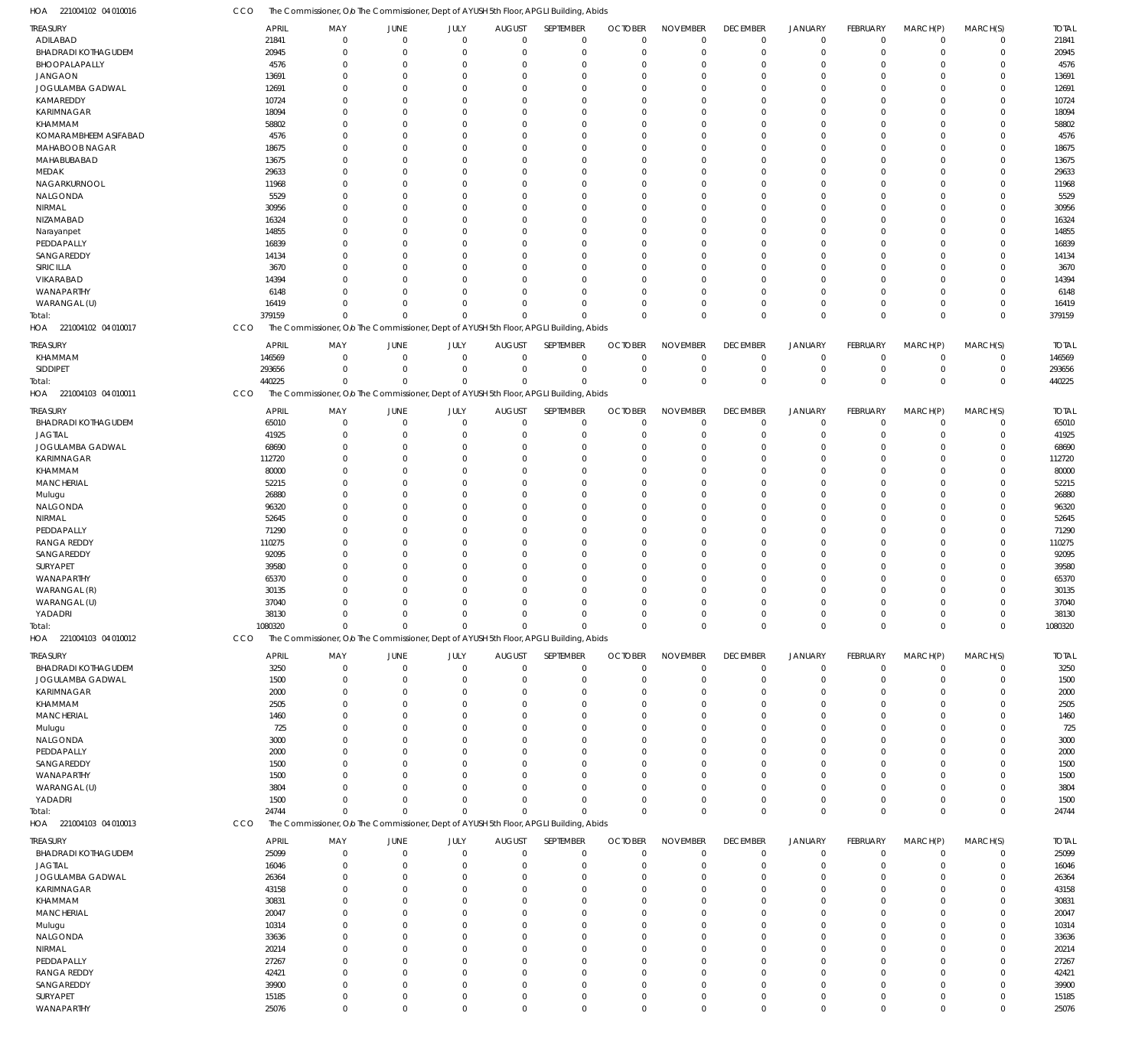| TREASURY                           | <b>APRIL</b>         | MAY                                                                                                | JUNE                       | JULY                          | <b>AUGUST</b>                    | SEPTEMBER                  | <b>OCTOBER</b>             | <b>NOVEMBER</b>            | <b>DECEMBER</b>            | <b>JANUARY</b>                   | FEBRUARY                   | MARCH(P)                         | MARCH(S)                   | <b>TOTAL</b>         |
|------------------------------------|----------------------|----------------------------------------------------------------------------------------------------|----------------------------|-------------------------------|----------------------------------|----------------------------|----------------------------|----------------------------|----------------------------|----------------------------------|----------------------------|----------------------------------|----------------------------|----------------------|
| WARANGAL (R)                       | 11540                | $\Omega$                                                                                           | $\Omega$                   | $\Omega$                      | $\Omega$                         | $\mathbf 0$                | $\Omega$                   | $\Omega$                   | $\Omega$                   | $\overline{0}$                   | $\Omega$                   | $\overline{0}$                   | $\mathbf 0$                | 11540                |
| WARANGAL (U)                       | 14285                | $\Omega$                                                                                           | $\Omega$                   | $\Omega$                      | $\Omega$                         | $\mathbf 0$                | 0                          | $\Omega$                   | $\Omega$                   | $\overline{0}$                   | $\Omega$                   | $\Omega$                         | $\mathbf 0$                | 14285                |
| YADADRI                            | 14785                | $\Omega$                                                                                           | $\Omega$                   | $\Omega$                      | $\Omega$                         | $\mathbf 0$                | $\Omega$                   | $\Omega$                   | $\Omega$                   | $\overline{0}$                   | $\Omega$                   | $\Omega$                         | $\mathbf 0$                | 14785                |
| Total:<br>HOA 221004103 04 010016  | 416168<br>CCO        | $\Omega$<br>The Commissioner, O/o The Commissioner, Dept of AYUSH 5th Floor, APGLI Building, Abids | $\Omega$                   | $\Omega$                      | $\Omega$                         | $\Omega$                   | $\Omega$                   | $\Omega$                   | $\Omega$                   | $\Omega$                         | $\Omega$                   | $\Omega$                         | $\Omega$                   | 416168               |
|                                    |                      |                                                                                                    |                            |                               |                                  |                            |                            |                            |                            |                                  |                            |                                  |                            |                      |
| treasury                           | <b>APRIL</b>         | MAY                                                                                                | JUNE                       | JULY                          | <b>AUGUST</b>                    | SEPTEMBER                  | <b>OCTOBER</b>             | <b>NOVEMBER</b>            | <b>DECEMBER</b>            | <b>JANUARY</b>                   | FEBRUARY                   | MARCH(P)                         | MARCH(S)                   | <b>TOTAL</b>         |
| <b>BHADRADI KOTHAGUDEM</b>         | 11768<br>4966        | $\Omega$                                                                                           | $\overline{0}$<br>$\Omega$ | $\overline{0}$<br>$\Omega$    | $\overline{0}$<br>$\Omega$       | $\mathbf 0$<br>$\mathbf 0$ | $\mathbf 0$<br>O           | $\Omega$<br>$\Omega$       | $\Omega$                   | $\overline{0}$<br>$\Omega$       | $\mathbf 0$<br>0           | $\overline{0}$<br>$\mathbf 0$    | $\mathbf 0$<br>$\mathbf 0$ | 11768<br>4966        |
| <b>JAGTIAL</b><br>JOGULAMBA GADWAL | 8159                 |                                                                                                    |                            | O                             | $\cup$                           | 0                          | 0                          | $\Omega$                   |                            | $\Omega$                         |                            | $\Omega$                         | $\Omega$                   | 8159                 |
| <b>KARIMNAGAR</b>                  | 19292                |                                                                                                    | $\Omega$                   | O                             | $\cup$                           | 0                          | C.                         | $\Omega$                   |                            | $\Omega$                         |                            | $\Omega$                         | $\Omega$                   | 19292                |
| KHAMMAM                            | 15902                |                                                                                                    |                            |                               | C                                | 0                          |                            | $\Omega$                   |                            |                                  |                            | $\Omega$                         | C                          | 15902                |
| <b>MANCHERIAL</b>                  | 6204                 |                                                                                                    |                            |                               | $\Omega$                         | 0                          | O                          | $\Omega$                   |                            |                                  |                            | $\Omega$                         | 0                          | 6204                 |
| Mulugu                             | 5192                 |                                                                                                    |                            |                               | C                                | $\Omega$                   |                            | $\Omega$                   |                            |                                  |                            | $\Omega$                         | 0                          | 5192                 |
| NALGONDA                           | 11425                |                                                                                                    |                            |                               | $\cup$                           | 0                          |                            | $\Omega$                   |                            | $\Omega$                         |                            | $\Omega$                         | $\Omega$                   | 11425                |
| NIRMAL                             | 6256                 |                                                                                                    |                            |                               | C                                | 0                          |                            | $\Omega$                   |                            |                                  |                            | $\Omega$                         | C                          | 6256                 |
| PEDDAPALLY                         | 11406                |                                                                                                    |                            | O                             | $\cup$                           | 0                          | C.                         | $\Omega$                   |                            | $\Omega$                         |                            | $\Omega$                         | 0                          | 11406                |
| <b>RANGA REDDY</b>                 | 13128                |                                                                                                    |                            |                               | C                                | $\Omega$                   |                            | $\Omega$                   |                            |                                  |                            | $\Omega$                         | $\Omega$                   | 13128                |
| SANGAREDDY                         | 11779                |                                                                                                    |                            |                               | $\cup$                           | 0                          |                            | $\Omega$                   |                            | $\Omega$                         |                            | $\Omega$                         | $\Omega$                   | 11779                |
| SURYAPET                           | 4699                 |                                                                                                    |                            |                               |                                  | $\Omega$                   |                            | $\Omega$                   |                            |                                  |                            | $\Omega$                         | C                          | 4699                 |
| WANAPARTHY<br>WARANGAL (R)         | 7760<br>3571         |                                                                                                    |                            |                               | $\cup$<br>C                      | $\Omega$<br>$\Omega$       |                            | $\Omega$<br>$\Omega$       |                            | - 0                              |                            | $\Omega$<br>$\Omega$             | 0<br>0                     | 7760                 |
| WARANGAL (U)                       | 4421                 |                                                                                                    |                            | O                             | $\cup$                           | 0                          |                            | $\Omega$                   |                            | $\Omega$                         |                            | $\Omega$                         | 0                          | 3571<br>4421         |
| YADADRI                            | 4576                 |                                                                                                    |                            | O                             | $\cup$                           | $\Omega$                   |                            | $\Omega$                   |                            | $\Omega$                         | 0                          | $\Omega$                         | $\Omega$                   | 4576                 |
| otal:                              | 150504               |                                                                                                    |                            |                               | $\sqrt{ }$                       | $\Omega$                   | $\cup$                     | $\Omega$                   | $\Omega$                   | $\Omega$                         | $\Omega$                   | $\Omega$                         | $\mathbf 0$                | 150504               |
| HOA 221004103 04 300301            | CCO                  | The Commissioner, Olo The Commissioner, Dept of AYUSH 5th Floor, APGLI Building, Abids             |                            |                               |                                  |                            |                            |                            |                            |                                  |                            |                                  |                            |                      |
|                                    |                      |                                                                                                    |                            |                               |                                  |                            |                            |                            |                            |                                  |                            |                                  |                            |                      |
| treasury                           | <b>APRIL</b>         | MAY                                                                                                | JUNE                       | JULY                          | <b>AUGUST</b>                    | SEPTEMBER                  | <b>OCTOBER</b>             | <b>NOVEMBER</b>            | <b>DECEMBER</b>            | <b>JANUARY</b>                   | FEBRUARY                   | MARCH(P)                         | MARCH(S)                   | <b>TOTAL</b>         |
| NAGARKURNOOL<br>PEDDAPALLY         | 69000<br>27000       | $\Omega$                                                                                           | $\Omega$<br>$\Omega$       | $\mathbf 0$<br>$\Omega$       | $\Omega$<br>$\Omega$             | $\mathbf 0$<br>0           | $\Omega$<br>O              | $\Omega$<br>$\Omega$       | $\Omega$<br>$\Omega$       | $\Omega$<br>$^{\circ}$           | $\Omega$<br>$\Omega$       | $\Omega$<br>$\mathbf 0$          | $\Omega$<br>$\mathbf 0$    | 69000<br>27000       |
| SURYAPET                           | 15000                |                                                                                                    | $\Omega$                   | $\Omega$                      | $\Omega$                         | $\Omega$                   | O                          | $\Omega$                   |                            | $\Omega$                         | $\Omega$                   | $\Omega$                         | $\mathbf 0$                | 15000                |
| Total:                             | 111000               |                                                                                                    | $\Omega$                   |                               | $\Omega$                         | $\Omega$                   | $\Omega$                   | $\Omega$                   | $\Omega$                   | $\Omega$                         | $\Omega$                   | $\Omega$                         | $\mathbf 0$                | 111000               |
| HOA 22100410325 04 210212          | CCO                  | The Commissioner, Olo The Commissioner, Dept of AYUSH 5th Floor, APGLI Building, Abids             |                            |                               |                                  |                            |                            |                            |                            |                                  |                            |                                  |                            |                      |
|                                    |                      |                                                                                                    |                            |                               |                                  |                            |                            |                            |                            |                                  |                            |                                  |                            |                      |
| Treasury                           | <b>APRIL</b>         | MAY                                                                                                | JUNE                       | JULY                          | <b>AUGUST</b>                    | SEPTEMBER                  | <b>OCTOBER</b>             | <b>NOVEMBER</b>            | <b>DECEMBER</b>            | <b>JANUARY</b>                   | <b>FEBRUARY</b>            | MARCH(P)                         | MARCH(S)                   | <b>TOTAL</b>         |
| PAO - TELANGANA HYDERABAD          | 165753               | $\Omega$                                                                                           | $\Omega$<br>$\Omega$       | $\overline{0}$<br>$\mathbf 0$ | $\overline{0}$<br>$\overline{0}$ | $\mathbf 0$<br>$\mathbf 0$ | $\mathbf 0$<br>$\Omega$    | $\mathbf 0$<br>$\Omega$    | $\mathbf 0$<br>$\Omega$    | $\overline{0}$<br>$\overline{0}$ | $\mathbf 0$<br>$\mathbf 0$ | $\overline{0}$<br>$\Omega$       | $\mathbf 0$<br>$\mathbf 0$ | 165753               |
| Total:                             | 165753<br>CCO        | $\Omega$<br>The Commissioner, O/o The Commissioner, Dept of AYUSH 5th Floor, APGLI Building, Abids |                            |                               |                                  |                            |                            |                            |                            |                                  |                            |                                  |                            | 165753               |
| HOA 221005101 04 010011            |                      |                                                                                                    |                            |                               |                                  |                            |                            |                            |                            |                                  |                            |                                  |                            |                      |
| treasury                           | <b>APRIL</b>         | MAY                                                                                                | JUNE                       | JULY                          | <b>AUGUST</b>                    | SEPTEMBER                  | <b>OCTOBER</b>             | <b>NOVEMBER</b>            | <b>DECEMBER</b>            | <b>JANUARY</b>                   | FEBRUARY                   | MARCH(P)                         | MARCH(S)                   | <b>TOTAL</b>         |
| PAO - TELANGANA HYDERABAD          | 3760074              | $\Omega$                                                                                           | $\Omega$                   | $\Omega$                      | $\mathbf 0$                      | 0                          | $\Omega$                   | $\Omega$                   | $\Omega$                   | $^{\circ}$                       | $\Omega$                   | $\mathbf 0$                      | 0                          | 3760074              |
| WARANGAL (U)                       | 969450               | $\Omega$                                                                                           | $\Omega$                   | $\Omega$                      | $\Omega$                         | $\mathbf 0$                | $\Omega$                   | $\mathbf 0$                | $\Omega$                   | $^{\circ}$                       | $\mathbf 0$                | $\overline{0}$                   | $\mathbf 0$                | 969450               |
| Total:                             | 4729524              | $\Omega$                                                                                           | $\Omega$                   | $\Omega$                      | $\Omega$                         | $\Omega$                   | $\Omega$                   | $\Omega$                   | $\Omega$                   | $\Omega$                         | $\Omega$                   | $\Omega$                         | $\mathbf 0$                | 4729524              |
| HOA 221005101 04 010012            | CCO                  | The Commissioner, O/o The Commissioner, Dept of AYUSH 5th Floor, APGLI Building, Abids             |                            |                               |                                  |                            |                            |                            |                            |                                  |                            |                                  |                            |                      |
| treasury                           | <b>APRIL</b>         | MAY                                                                                                | JUNE                       | JULY                          | <b>AUGUST</b>                    | SEPTEMBER                  | <b>OCTOBER</b>             | <b>NOVEMBER</b>            | <b>DECEMBER</b>            | <b>JANUARY</b>                   | <b>FEBRUARY</b>            | MARCH(P)                         | MARCH(S)                   | <b>TOTAL</b>         |
| PAO - TELANGANA HYDERABAD          | 145942               | $\Omega$                                                                                           | $\Omega$                   | $\mathbf 0$                   | $\mathbf 0$                      | $\mathbf 0$                | 0                          | $\mathbf 0$                | 0                          | $^{\circ}$                       | 0                          | $\overline{0}$                   | $\mathbf 0$                | 145942               |
| WARANGAL (U)                       | 35550                | $\Omega$                                                                                           | $\Omega$                   | $\Omega$                      | $\mathbf 0$                      | $\mathbf 0$                | $\Omega$                   | $\mathbf 0$                | $\Omega$                   | $^{\circ}$                       | $\mathbf 0$                | $\mathbf 0$                      | $\mathbf 0$                | 35550                |
| Total:                             | 181492               |                                                                                                    | $\Omega$                   |                               | $\Omega$                         | $\Omega$                   | $\Omega$                   | $\Omega$                   | $\Omega$                   | $\Omega$                         | $\Omega$                   | $\Omega$                         | $\mathbf 0$                | 181492               |
| HOA 221005101 04 010013            | CCO                  | The Commissioner, O/o The Commissioner, Dept of AYUSH 5th Floor, APGLI Building, Abids             |                            |                               |                                  |                            |                            |                            |                            |                                  |                            |                                  |                            |                      |
| TREASURY                           | APRIL                | MAY                                                                                                | JUNE                       | JULY                          |                                  | AUGUST SEPTEMBER           |                            | OCTOBER NOVEMBER           | <b>DECEMBER</b>            | <b>JANUARY</b>                   | FEBRUARY                   | MARCH(P)                         | MARCH(S)                   | <b>TOTAL</b>         |
| PAO - TELANGANA HYDERABAD          | 1438722              | $\mathbf 0$                                                                                        | $\overline{0}$             | $\Omega$                      | $\Omega$                         | 0                          | -0                         | $\Omega$                   | $\Omega$                   | $\Omega$                         | $\Omega$                   | $\Omega$                         | 0                          | 1438722              |
| WARANGAL (U)                       | 375085               | $\Omega$                                                                                           | $\Omega$                   | $\Omega$                      | $\Omega$                         | $\mathbf 0$                | -0                         | $\Omega$                   | $\Omega$                   | $^{\circ}$                       | 0                          | $\Omega$                         | $\mathbf 0$                | 375085               |
| Total:                             | 1813807              | $\mathbf 0$                                                                                        | $\Omega$                   | $\Omega$                      | $\Omega$                         | $\Omega$                   | $\Omega$                   | $\mathbf 0$                | $\Omega$                   | $\Omega$                         | $\Omega$                   | $\Omega$                         | $\mathbf 0$                | 1813807              |
| HOA 221005101 04 010016            | <b>CCO</b>           | The Commissioner, O/o The Commissioner, Dept of AYUSH 5th Floor, APGLI Building, Abids             |                            |                               |                                  |                            |                            |                            |                            |                                  |                            |                                  |                            |                      |
| TREASURY                           | <b>APRIL</b>         | MAY                                                                                                | JUNE                       | JULY                          | <b>AUGUST</b>                    | SEPTEMBER                  | <b>OCTOBER</b>             | <b>NOVEMBER</b>            | <b>DECEMBER</b>            | <b>JANUARY</b>                   | <b>FEBRUARY</b>            | MARCH(P)                         | MARCH(S)                   | <b>TOTAL</b>         |
| PAO - TELANGANA HYDERABAD          | 1051709              | $\Omega$                                                                                           | $\Omega$                   | $\Omega$                      | $\mathbf 0$                      | 0                          | 0                          | $\mathbf 0$                | $\mathbf 0$                | $^{\circ}$                       | $\mathbf 0$                | $^{\circ}$                       | $\mathbf 0$                | 1051709              |
| WARANGAL (U)                       | 191066               | $\Omega$                                                                                           | $\Omega$                   | $\Omega$                      | $\Omega$                         | $\mathbf 0$                | -0                         | $\mathbf 0$                | 0                          | $\overline{0}$                   | 0                          | $\overline{0}$                   | $\mathbf 0$                | 191066               |
| Total:                             | 1242775              | - 0                                                                                                | $\Omega$                   | $\Omega$                      | $\Omega$                         | $\mathbf 0$                | $\Omega$                   | $\Omega$                   | $\Omega$                   | $\Omega$                         | $\Omega$                   | $\Omega$                         | $\mathbf 0$                | 1242775              |
| HOA 221005101 04 010017            | CCO                  | The Commissioner, O/o The Commissioner, Dept of AYUSH 5th Floor, APGLI Building, Abids             |                            |                               |                                  |                            |                            |                            |                            |                                  |                            |                                  |                            |                      |
| Treasury                           | <b>APRIL</b>         | MAY                                                                                                | JUNE                       | JULY                          | <b>AUGUST</b>                    | SEPTEMBER                  | <b>OCTOBER</b>             | <b>NOVEMBER</b>            | <b>DECEMBER</b>            | <b>JANUARY</b>                   | FEBRUARY                   | MARCH(P)                         | MARCH(S)                   | <b>TOTAL</b>         |
| PAO - TELANGANA HYDERABAD          | 83473                | $\Omega$                                                                                           | $\overline{0}$             | $\Omega$                      | $\Omega$                         | $\mathbf 0$                | $\Omega$                   | $\Omega$                   | $\mathbf 0$                | $\overline{0}$                   | $\mathbf 0$                | $\overline{0}$                   | $\mathbf 0$                | 83473                |
| Total:                             | 83473                | $\mathbf 0$                                                                                        | $\Omega$                   | $\Omega$                      | $\overline{0}$                   | $\mathbf 0$                | $\Omega$                   | $\mathbf 0$                | $\Omega$                   | $\Omega$                         | $\overline{0}$             | $\overline{0}$                   | $\mathbf 0$                | 83473                |
| HOA 221005101 04 300301            | CCO                  | The Commissioner, O/o The Commissioner, Dept of AYUSH 5th Floor, APGLI Building, Abids             |                            |                               |                                  |                            |                            |                            |                            |                                  |                            |                                  |                            |                      |
| TREASURY                           | <b>APRIL</b>         | MAY                                                                                                | JUNE                       | JULY                          | <b>AUGUST</b>                    | SEPTEMBER                  | <b>OCTOBER</b>             | <b>NOVEMBER</b>            | <b>DECEMBER</b>            | <b>JANUARY</b>                   | <b>FEBRUARY</b>            | MARCH(P)                         | MARCH(S)                   | <b>TOTAL</b>         |
| PAO - TELANGANA HYDERABAD          | 36000                | $\Omega$                                                                                           | $\overline{0}$             | $\overline{0}$                | $\overline{0}$                   | $\mathbf 0$                | $\mathbf 0$                | $\mathbf 0$                | $\mathbf 0$                | $\overline{0}$                   | $\mathbf 0$                | $\overline{0}$                   | $\mathbf 0$                | 36000                |
| Total:                             | 36000                | $\Omega$                                                                                           | $\Omega$                   | $\Omega$                      | $\Omega$                         | $\mathbf 0$                | $\Omega$                   | $\mathbf 0$                | $\mathbf 0$                | $\overline{0}$                   | $\mathbf 0$                | $\Omega$                         | $\mathbf 0$                | 36000                |
| HOA 221005101 04 300302            | CCO                  | The Commissioner, Olo The Commissioner, Dept of AYUSH 5th Floor, APGLI Building, Abids             |                            |                               |                                  |                            |                            |                            |                            |                                  |                            |                                  |                            |                      |
| Treasury                           | <b>APRIL</b>         |                                                                                                    |                            |                               |                                  |                            |                            | <b>NOVEMBER</b>            | <b>DECEMBER</b>            | JANUARY                          | FEBRUARY                   | MARCH(P)                         | MARCH(S)                   | <b>TOTAL</b>         |
| PAO - TELANGANA HYDERABAD          | 200586               | MAY<br>$\Omega$                                                                                    | JUNE<br>$\overline{0}$     | JULY<br>$^{\circ}$            | <b>AUGUST</b><br>$\Omega$        | SEPTEMBER<br>$\mathbf 0$   | <b>OCTOBER</b><br>$\Omega$ | $\mathbf 0$                | $\mathbf 0$                | $^{\circ}$                       | $\mathbf 0$                | $\overline{0}$                   | $\mathbf 0$                | 200586               |
| Total:                             | 200586               | $\Omega$                                                                                           | $\Omega$                   | $\Omega$                      | $\Omega$                         | $\Omega$                   | $\mathbf 0$                | $\mathbf 0$                | $\Omega$                   | $\overline{0}$                   | $\overline{0}$             | $\Omega$                         | $\mathbf 0$                | 200586               |
| HOA 22100510125 04 340             | CCO                  | The Commissioner, O/o The Commissioner, Dept of AYUSH 5th Floor, APGLI Building, Abids             |                            |                               |                                  |                            |                            |                            |                            |                                  |                            |                                  |                            |                      |
|                                    |                      |                                                                                                    |                            |                               |                                  |                            |                            |                            |                            |                                  |                            |                                  |                            |                      |
| Treasury                           | APRIL                | MAY                                                                                                | JUNE                       | JULY                          | <b>AUGUST</b>                    | SEPTEMBER                  | <b>OCTOBER</b>             | <b>NOVEMBER</b>            | <b>DECEMBER</b>            | <b>JANUARY</b>                   | <b>FEBRUARY</b>            | MARCH(P)                         | MARCH(S)                   | <b>TOTAL</b>         |
| PAO - TELANGANA HYDERABAD          | 11115383<br>11115383 | $\Omega$<br>$\Omega$                                                                               | $\Omega$<br>$\Omega$       | $^{\circ}$<br>$\Omega$        | $\mathbf 0$<br>$\Omega$          | $\mathbf 0$<br>$\mathbf 0$ | 0<br>$\Omega$              | $\mathbf 0$<br>$\mathbf 0$ | $\mathbf 0$<br>$\mathbf 0$ | $^{\circ}$<br>$\overline{0}$     | $\mathbf 0$<br>$\mathbf 0$ | $\overline{0}$<br>$\overline{0}$ | $\mathbf 0$<br>$\mathbf 0$ | 11115383<br>11115383 |
| Total:<br>HOA 221005102 04 010011  | CCO                  | The Commissioner, Olo The Commissioner, Dept of AYUSH 5th Floor, APGLI Building, Abids             |                            |                               |                                  |                            |                            |                            |                            |                                  |                            |                                  |                            |                      |
|                                    |                      |                                                                                                    |                            |                               |                                  |                            |                            |                            |                            |                                  |                            |                                  |                            |                      |
| Treasury                           | <b>APRIL</b>         | MAY                                                                                                | JUNE                       | JULY                          | <b>AUGUST</b>                    | SEPTEMBER                  | <b>OCTOBER</b>             | <b>NOVEMBER</b>            | <b>DECEMBER</b>            | <b>JANUARY</b>                   | <b>FEBRUARY</b>            | MARCH(P)                         | MARCH(S)                   | <b>TOTAL</b>         |
| PAO - TELANGANA HYDERABAD          | 2612920              | $\mathbf 0$                                                                                        | $\mathbf 0$                | $\mathbf 0$                   | $\mathbf 0$                      | $\mathbf 0$                | $\mathbf 0$                | $\mathbf 0$                | $\mathbf 0$                | $\overline{0}$                   | $\mathbf 0$                | $\overline{0}$                   | 0                          | 2612920              |
| Total:                             | 2612920              | $\mathbf 0$                                                                                        | $\mathbf 0$                | $\overline{0}$                | $\mathbf 0$                      | $\mathbf 0$                | $\mathbf 0$                | $\mathbf 0$                | $\overline{0}$             | $\overline{0}$                   | $\Omega$                   | $\overline{0}$                   | $\mathbf 0$                | 2612920              |

CCO The Commissioner, Olo The Commissioner, Dept of AYUSH 5th Floor, APGLI Building, Abids

221004103 04 010013 HOA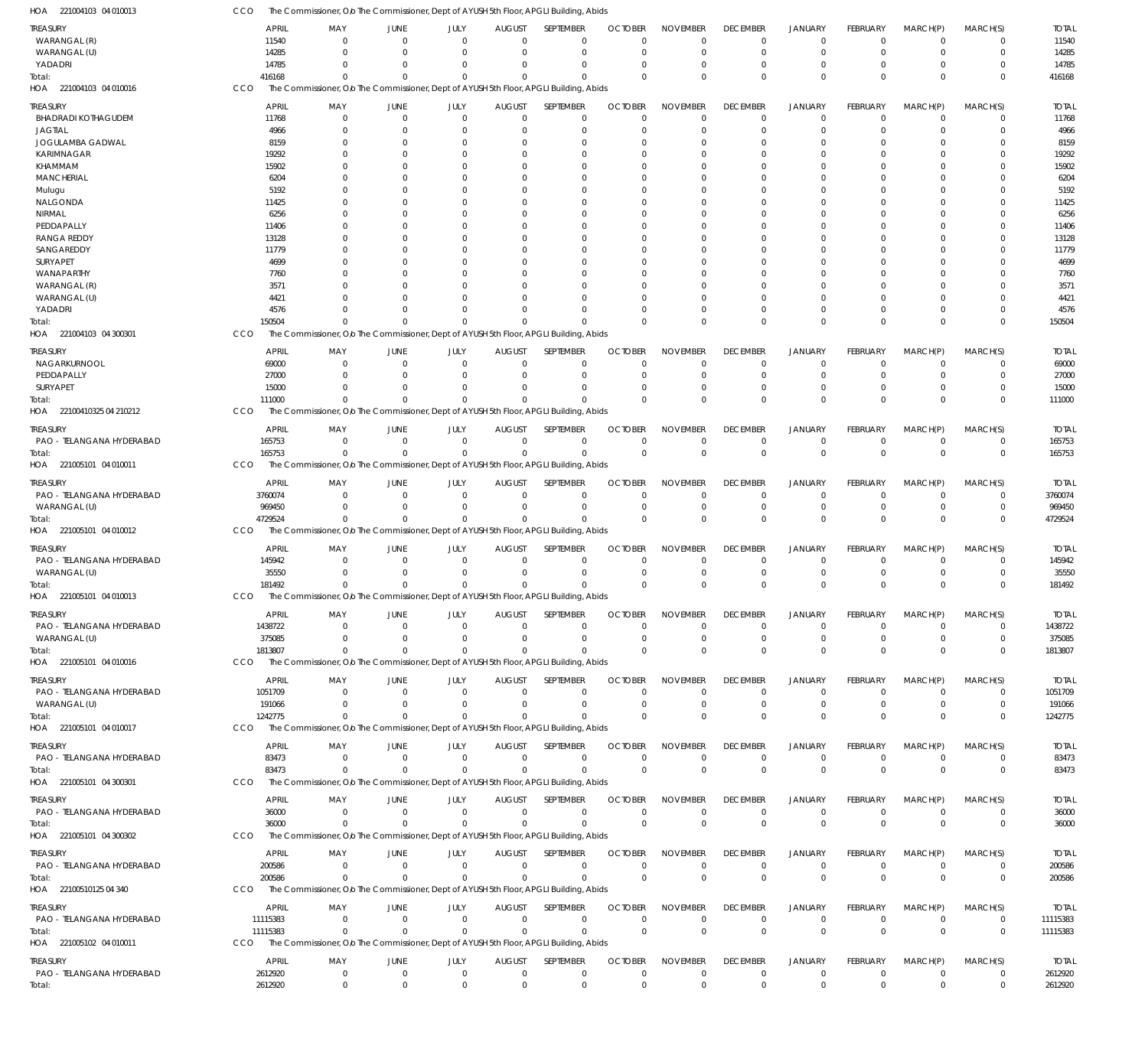| HOA 221005102 04 010012                  | CCO                   |                                                     |                      |                            |                      |                           | The Commissioner, Olo The Commissioner, Dept of AYUSH 5th Floor, APGLI Building, Abids                |                            |                                |                                |                                  |                             |                        |                         |                         |
|------------------------------------------|-----------------------|-----------------------------------------------------|----------------------|----------------------------|----------------------|---------------------------|-------------------------------------------------------------------------------------------------------|----------------------------|--------------------------------|--------------------------------|----------------------------------|-----------------------------|------------------------|-------------------------|-------------------------|
| TREASURY                                 |                       | APRIL                                               | MAY                  | JUNE                       | JULY                 | <b>AUGUST</b>             | <b>SFPTFMBFR</b>                                                                                      | <b>OCTOBER</b>             | <b>NOVEMBER</b>                | <b>DECEMBER</b>                | <b>JANUARY</b>                   | <b>FEBRUARY</b>             | MARCH(P)               | MARCH(S)                | <b>TOTAL</b>            |
| PAO - TELANGANA HYDERABAD                |                       | 126900                                              | $\Omega$             | $\Omega$                   | $\Omega$             | $\Omega$                  | 0                                                                                                     | $\Omega$                   | $\Omega$                       | $^{\circ}$                     | $\mathbf 0$                      | $\Omega$                    | $\Omega$               | $\mathbf 0$             | 126900                  |
| Total:                                   | CCO                   | 126900                                              | $\Omega$             | $\Omega$                   | $\Omega$             | $\Omega$                  | $\mathbf 0$                                                                                           | $\overline{0}$             | $\Omega$                       | $\mathbf{0}$                   | $\overline{0}$                   | $\Omega$                    | $\Omega$               | $\mathbf 0$             | 126900                  |
| HOA 221005102 04 010013                  |                       |                                                     |                      |                            |                      |                           | The Commissioner, Olo The Commissioner, Dept of AYUSH 5th Floor, APGLI Building, Abids                |                            |                                |                                |                                  |                             |                        |                         |                         |
| treasury                                 |                       | <b>APRIL</b>                                        | MAY                  | JUNE<br>$\Omega$           | JULY                 | <b>AUGUST</b>             | SEPTEMBER<br>$\Omega$                                                                                 | <b>OCTOBER</b><br>$\Omega$ | <b>NOVEMBER</b>                | <b>DECEMBER</b>                | <b>JANUARY</b>                   | <b>FEBRUARY</b><br>$\Omega$ | MARCH(P)               | MARCH(S)                | <b>TOTAL</b>            |
| PAO - TELANGANA HYDERABAD<br>Total:      |                       | 1189953<br>1189953                                  | $\Omega$<br>$\Omega$ |                            | $\Omega$<br>$\Omega$ | $\Omega$<br>$\Omega$      | $\mathbf 0$                                                                                           | $\Omega$                   | $\Omega$<br>$\Omega$           | $^{\circ}$<br>$\mathbf 0$      | $\overline{0}$<br>$\overline{0}$ | $\Omega$                    | $^{\circ}$<br>$\Omega$ | 0<br>$\mathbf 0$        | 1189953<br>1189953      |
| HOA 221005102 04 010015                  | CCO                   |                                                     |                      |                            |                      |                           | The Commissioner, O/o The Commissioner, Dept of AYUSH 5th Floor, APGLI Building, Abids                |                            |                                |                                |                                  |                             |                        |                         |                         |
| treasury                                 |                       | <b>APRIL</b>                                        | MAY                  | JUNE                       | JULY                 | <b>AUGUST</b>             | SEPTEMBER                                                                                             | <b>OCTOBER</b>             | <b>NOVEMBER</b>                | <b>DECEMBER</b>                | <b>JANUARY</b>                   | <b>FEBRUARY</b>             | MARCH(P)               | MARCH(S)                | <b>TOTAL</b>            |
| PAO - TELANGANA HYDERABAD                |                       | 2781                                                | $\Omega$             | $\Omega$                   | $\Omega$             | $\Omega$                  | $\Omega$                                                                                              | $\Omega$                   | $\Omega$                       | $\mathbf 0$                    | $\mathbf 0$                      | $\Omega$                    | $\Omega$               | 0                       | 2781                    |
| Total:                                   |                       | 2781                                                | $\Omega$             |                            | $\Omega$             | $\Omega$                  | $\mathbf 0$                                                                                           | $\overline{0}$             | $\Omega$                       | $\mathbf 0$                    | $\overline{0}$                   | $\Omega$                    | $\Omega$               | $\mathbf 0$             | 2781                    |
| HOA 221005102 04 010016                  | CCO                   |                                                     |                      |                            |                      |                           | The Commissioner, Olo The Commissioner, Dept of AYUSH 5th Floor, APGLI Building, Abids                |                            |                                |                                |                                  |                             |                        |                         |                         |
| treasury                                 |                       | <b>APRIL</b>                                        | MAY                  | JUNE                       | JULY                 | <b>AUGUST</b>             | SEPTEMBER                                                                                             | <b>OCTOBER</b>             | <b>NOVEMBER</b>                | <b>DECEMBER</b>                | <b>JANUARY</b>                   | <b>FEBRUARY</b>             | MARCH(P)               | MARCH(S)                | <b>TOTAL</b>            |
| PAO - TELANGANA HYDERABAD                |                       | 652152                                              | $\Omega$             | $\Omega$                   | $\Omega$             | $\Omega$                  | $\mathbf 0$                                                                                           | $\Omega$                   | $\Omega$                       | $\mathbf 0$                    | $\mathbf 0$                      | $\Omega$                    | 0                      | $\mathbf 0$             | 652152                  |
| Total:                                   |                       | 652152                                              | $\Omega$             | $\Omega$                   | $\Omega$             | $\Omega$                  | $\Omega$                                                                                              | $\Omega$                   | $\Omega$                       | $\mathbf 0$                    | $\overline{0}$                   | $\Omega$                    | $\Omega$               | $\mathbf 0$             | 652152                  |
| HOA 22100510225 04 340                   | <b>CCO</b>            |                                                     |                      |                            |                      |                           | The Commissioner, O/o The Commissioner, Dept of AYUSH 5th Floor, APGLI Building, Abids                |                            |                                |                                |                                  |                             |                        |                         |                         |
| treasury                                 |                       | <b>APRIL</b>                                        | MAY                  | <b>JUNE</b>                | JULY                 | <b>AUGUST</b>             | <b>SEPTEMBER</b>                                                                                      | <b>OCTOBER</b>             | <b>NOVEMBER</b>                | <b>DECEMBER</b>                | <b>JANUARY</b>                   | <b>FEBRUARY</b>             | MARCH(P)               | MARCH(S)                | <b>TOTAL</b>            |
| PAO - TELANGANA HYDERABAD                |                       | 1967894                                             | $\Omega$             | $\Omega$                   | $\Omega$             | $\Omega$                  | $\mathbf 0$                                                                                           | $\Omega$<br>$\Omega$       | $\Omega$<br>$\Omega$           | $\mathbf 0$                    | $\mathbf 0$                      | $\Omega$                    | $\Omega$               | $\mathbf 0$             | 1967894                 |
| Total:<br>HOA 221005103 04 010011        | <b>CCO</b>            | 1967894                                             | $\Omega$             |                            | $\Omega$             | $\Omega$                  | $\mathbf 0$<br>The Commissioner, Olo The Commissioner, Dept of AYUSH 5th Floor, APGLI Building, Abids |                            |                                | $\mathbf 0$                    | $\overline{0}$                   | $\Omega$                    | $\Omega$               | $\mathbf 0$             | 1967894                 |
|                                          |                       |                                                     |                      |                            |                      |                           |                                                                                                       |                            |                                |                                |                                  |                             |                        |                         |                         |
| treasury<br>PAO - TELANGANA HYDERABAD    |                       | APRIL<br>2608050                                    | MAY<br>$\Omega$      | JUNE<br>$\Omega$           | JULY<br>$\Omega$     | <b>AUGUST</b><br>$\Omega$ | SEPTEMBER<br>$\mathbf 0$                                                                              | <b>OCTOBER</b><br>$\Omega$ | <b>NOVEMBER</b><br>$\mathbf 0$ | <b>DECEMBER</b><br>$\mathbf 0$ | <b>JANUARY</b><br>$\mathbf 0$    | <b>FEBRUARY</b><br>$\Omega$ | MARCH(P)<br>0          | MARCH(S)<br>0           | <b>TOTAL</b><br>2608050 |
| Total:                                   |                       | 2608050                                             |                      |                            | $\Omega$             | $\Omega$                  | $\Omega$                                                                                              | $\Omega$                   | $\Omega$                       | $\mathbf 0$                    | $\overline{0}$                   | $\Omega$                    | $\Omega$               | $\mathbf 0$             | 2608050                 |
| HOA 221005103 04 010012                  | <b>CCO</b>            |                                                     |                      |                            |                      |                           | The Commissioner, Olo The Commissioner, Dept of AYUSH 5th Floor, APGLI Building, Abids                |                            |                                |                                |                                  |                             |                        |                         |                         |
| treasury                                 |                       | <b>APRIL</b>                                        | MAY                  | JUNE                       | JULY                 | <b>AUGUST</b>             | SEPTEMBER                                                                                             | <b>OCTOBER</b>             | <b>NOVEMBER</b>                | <b>DECEMBER</b>                | <b>JANUARY</b>                   | <b>FEBRUARY</b>             | MARCH(P)               | MARCH(S)                | <b>TOTAL</b>            |
| PAO - TELANGANA HYDERABAD                |                       | 131065                                              | $\Omega$             | $\Omega$                   | $\Omega$             | $\Omega$                  | $\mathbf 0$                                                                                           | $\Omega$                   | $\Omega$                       | $\mathbf 0$                    | $\overline{0}$                   | $\Omega$                    | - 0                    | $\mathbf 0$             | 131065                  |
| Total:                                   |                       | 131065                                              |                      |                            | $\Omega$             | $\Omega$                  | $\Omega$                                                                                              | $\overline{0}$             | $\Omega$                       | $\mathbf 0$                    | $\Omega$                         | $\Omega$                    | $\Omega$               | $\mathbf 0$             | 131065                  |
| HOA 221005103 04 010013                  | <b>CCO</b>            |                                                     |                      |                            |                      |                           | The Commissioner, Olo The Commissioner, Dept of AYUSH 5th Floor, APGLI Building, Abids                |                            |                                |                                |                                  |                             |                        |                         |                         |
| treasury                                 |                       | <b>APRIL</b>                                        | MAY                  | JUNE                       | JULY                 | <b>AUGUST</b>             | SEPTEMBER                                                                                             | <b>OCTOBER</b>             | <b>NOVEMBER</b>                | <b>DECEMBER</b>                | <b>JANUARY</b>                   | <b>FEBRUARY</b>             | MARCH(P)               | MARCH(S)                | <b>TOTAL</b>            |
| PAO - TELANGANA HYDERABAD                |                       | 1001995                                             | $\Omega$             | $\Omega$                   | $\Omega$             | $\Omega$                  | $\mathbf 0$                                                                                           | $\Omega$                   | $\Omega$                       | $\mathbf 0$                    | $\mathbf 0$                      | $\Omega$                    | $\mathbf 0$            | $\mathbf 0$             | 1001995                 |
| Total:                                   |                       | 1001995                                             | $\Omega$             | $\Omega$                   | $\Omega$             | $\Omega$                  | $\Omega$                                                                                              | $\Omega$                   | $\Omega$                       | $\mathbf 0$                    | $\overline{0}$                   | $\Omega$                    | $\Omega$               | $\mathbf 0$             | 1001995                 |
| HOA 221005103 04 010016                  | <b>CCO</b>            |                                                     |                      |                            |                      |                           | The Commissioner, Olo The Commissioner, Dept of AYUSH 5th Floor, APGLI Building, Abids                |                            |                                |                                |                                  |                             |                        |                         |                         |
| treasury                                 |                       | <b>APRIL</b>                                        | MAY                  | JUNE                       | JULY                 | <b>AUGUST</b>             | SEPTEMBER                                                                                             | <b>OCTOBER</b>             | <b>NOVEMBER</b>                | <b>DECEMBER</b>                | <b>JANUARY</b>                   | <b>FEBRUARY</b>             | MARCH(P)               | MARCH(S)                | <b>TOTAL</b>            |
| PAO - TELANGANA HYDERABAD                |                       | 725361                                              | $\Omega$<br>$\Omega$ | $\Omega$                   | $\Omega$             | $\Omega$                  | 0<br>$\Omega$                                                                                         | $\Omega$                   | $\Omega$<br>$\Omega$           | $^{\circ}$                     | $\overline{0}$                   | $\Omega$                    | $\Omega$               | 0                       | 725361                  |
| Total:<br>HOA 221005103 04 010017        | CCO                   | 725361                                              |                      | $\Omega$                   | $\Omega$             | $\Omega$                  | The Commissioner, Olo The Commissioner, Dept of AYUSH 5th Floor, APGLI Building, Abids                | $\Omega$                   |                                | $\mathbf{0}$                   | $\overline{0}$                   | $\Omega$                    | $\Omega$               | $\mathbf 0$             | 725361                  |
|                                          |                       |                                                     |                      |                            |                      |                           |                                                                                                       |                            |                                |                                |                                  |                             |                        |                         |                         |
| treasury<br>PAO - TELANGANA HYDERABAD    |                       | <b>APRIL</b><br>17770                               | MAY<br>$\Omega$      | JUNE<br>$\Omega$           | JULY<br>$\Omega$     | <b>AUGUST</b><br>$\Omega$ | SEPTEMBER<br>$\Omega$                                                                                 | <b>OCTOBER</b><br>$\Omega$ | <b>NOVEMBER</b><br>$\Omega$    | <b>DECEMBER</b><br>$^{\circ}$  | <b>JANUARY</b><br>$\overline{0}$ | <b>FEBRUARY</b><br>$\Omega$ | MARCH(P)<br>0          | MARCH(S)<br>$\mathbf 0$ | <b>TOTAL</b><br>17770   |
| Total:                                   |                       | 17770                                               | $\Omega$             |                            | $\Omega$             | $\Omega$                  | $\Omega$                                                                                              | $\Omega$                   | $\Omega$                       | $\mathbf 0$                    | $\Omega$                         | $\Omega$                    | $\Omega$               | $\mathbf 0$             | 17770                   |
| HOA 221005103 04 300302                  | CCO                   |                                                     |                      |                            |                      |                           | The Commissioner, Olo The Commissioner, Dept of AYUSH 5th Floor, APGLI Building, Abids                |                            |                                |                                |                                  |                             |                        |                         |                         |
| treasury                                 |                       | APRIL                                               | MAY                  | JUNE                       | JULY                 | <b>AUGUST</b>             | SEPTEMBER                                                                                             | <b>OCTOBER</b>             | <b>NOVEMBER</b>                | <b>DECEMBER</b>                | <b>JANUARY</b>                   | <b>FEBRUARY</b>             | MARCH(P)               | MARCH(S)                | <b>TOTAL</b>            |
| PAO - TELANGANA HYDERABAD                |                       | 729734                                              | $\Omega$             | $\Omega$                   | $\Omega$             | $\Omega$                  | 0                                                                                                     | $\Omega$                   | $\Omega$                       | $\overline{0}$                 | $\overline{0}$                   | $\Omega$                    | $\Omega$               | 0                       | 729734                  |
| Total:                                   |                       | 729734                                              | $\Omega$             |                            | $\Omega$             | $\Omega$                  | $\Omega$                                                                                              | $\overline{0}$             | $\Omega$                       | $\mathbf 0$                    | $\overline{0}$                   | $\Omega$                    | $\Omega$               | $\mathbf 0$             | 729734                  |
| HOA 22100510325 04 340                   | <b>CCO</b>            |                                                     |                      |                            |                      |                           | The Commissioner, Olo The Commissioner, Dept of AYUSH 5th Floor, APGLI Building, Abids                |                            |                                |                                |                                  |                             |                        |                         |                         |
| treasury                                 |                       | APRIL                                               | MAY                  | JUNE                       | JULY                 | <b>AUGUST</b>             | SEPTEMBER                                                                                             | <b>OCTOBER</b>             | <b>NOVEMBER</b>                | <b>DECEMBER</b>                | <b>JANUARY</b>                   | FEBRUARY                    | MARCH(P)               | MARCH(S)                | <b>TOTAL</b>            |
| PAO - TELANGANA HYDERABAD                | 3128831               |                                                     | $\Omega$             | $\Omega$                   | $\mathbf 0$          | $\mathbf 0$               | $\mathbf 0$                                                                                           | $\Omega$                   | $\Omega$                       | $\mathbf 0$                    | $\mathbf 0$                      | $\Omega$                    | 0                      | 0                       | 3128831                 |
| Total:<br>HOA 221005105 18010011         | 3128831<br><b>CCO</b> | The Director, Medical Education, DMS Compound, Koti | $\Omega$             | $\Omega$                   | $\mathbf 0$          | $\Omega$                  | $\mathbf 0$                                                                                           | $\Omega$                   | $\Omega$                       | $\mathbf 0$                    | $\overline{0}$                   | $\mathbf 0$                 | $\mathbf 0$            | $\mathbf 0$             | 3128831                 |
|                                          |                       |                                                     |                      |                            |                      |                           |                                                                                                       |                            |                                |                                |                                  |                             |                        |                         |                         |
| treasury                                 |                       | APRIL                                               | MAY                  | JUNE                       | JULY                 | <b>AUGUST</b>             | SEPTEMBER                                                                                             | <b>OCTOBER</b>             | <b>NOVEMBER</b>                | <b>DECEMBER</b>                | <b>JANUARY</b>                   | <b>FEBRUARY</b>             | MARCH(P)               | MARCH(S)                | <b>TOTAL</b>            |
| HYDERABAD URBAN<br><b>MAHABOOB NAGAR</b> | -2063608              | 5497138                                             | 0<br>$\Omega$        | $\overline{0}$<br>$\Omega$ | $\Omega$<br>0        | 0<br>$\Omega$             | 0<br>$\mathbf 0$                                                                                      | $\Omega$<br>$\Omega$       | $\Omega$<br>$\Omega$           | $^{\circ}$<br>$\mathbf 0$      | $\overline{0}$<br>$\mathbf 0$    | $\Omega$<br>$\Omega$        | $\Omega$<br>$\Omega$   | 0<br>$\mathbf 0$        | -2063608<br>5497138     |
| NALGONDA                                 |                       | 3462272                                             | 0                    | $\Omega$                   | 0                    | 0                         | $\Omega$                                                                                              |                            |                                | $\Omega$                       | $\Omega$                         |                             | O                      | 0                       | 3462272                 |
| NIZAMABAD                                |                       | 4426919                                             |                      |                            |                      | $\Omega$                  | $\Omega$                                                                                              |                            |                                |                                |                                  |                             | O                      | $\Omega$                | 4426919                 |
| PAO - TELANGANA HYDERABAD                | 42772526              |                                                     |                      |                            |                      | $\Omega$                  | $\Omega$                                                                                              |                            |                                |                                | $\Omega$                         |                             | 0                      | $\Omega$                | 42772526                |
| <b>RANGA REDDY</b>                       |                       | 190790                                              |                      |                            | 0                    | $\Omega$                  | $\Omega$                                                                                              |                            |                                |                                |                                  |                             | $\Omega$               | $\Omega$                | 190790                  |
| SANGAREDDY<br>SIDDIPET                   |                       | 1149985<br>3990814                                  |                      |                            |                      | $\Omega$<br>$\Omega$      | $\Omega$<br>$\Omega$                                                                                  | $\Omega$                   |                                | $\Omega$                       | 0                                |                             | $\Omega$<br>$\Omega$   | $\Omega$<br>$\Omega$    | 1149985<br>3990814      |
| SURYAPET                                 |                       | 2698242                                             |                      |                            |                      | $\Omega$                  | $\Omega$                                                                                              |                            |                                | $\Omega$                       | $\Omega$                         |                             | $\Omega$               | 0                       | 2698242                 |
| WARANGAL (U)                             | 11630666              |                                                     |                      |                            | 0                    | $\Omega$                  | $\Omega$                                                                                              | $\Omega$                   | $\Omega$                       | $\Omega$                       | $\mathbf 0$                      | 0                           | $\Omega$               | $\mathbf 0$             | 11630666                |
| Total:                                   | 73755744              |                                                     | $\Omega$             | $\Omega$                   | $\Omega$             | $\Omega$                  | $\Omega$                                                                                              | $\Omega$                   | $\Omega$                       | $\mathbf 0$                    | $\Omega$                         | $\Omega$                    | $\Omega$               | $\mathbf 0$             | 73755744                |
| HOA 221005105 18 010012                  | CCO                   | The Director, Medical Education, DMS Compound, Koti |                      |                            |                      |                           |                                                                                                       |                            |                                |                                |                                  |                             |                        |                         |                         |
| treasury                                 |                       | <b>APRIL</b>                                        | MAY                  | JUNE                       | JULY                 | <b>AUGUST</b>             | SEPTEMBER                                                                                             | <b>OCTOBER</b>             | <b>NOVEMBER</b>                | <b>DECEMBER</b>                | <b>JANUARY</b>                   | <b>FEBRUARY</b>             | MARCH(P)               | MARCH(S)                | <b>TOTAL</b>            |
| MAHABOOB NAGAR                           |                       | 14733                                               | 0                    | $\Omega$                   | 0                    | 0                         | 0                                                                                                     | $\Omega$                   |                                | $^{\circ}$                     | 0                                | 0                           | 0                      | 0                       | 14733                   |
| NALGONDA<br>NIZAMABAD                    |                       | 17850<br>3350                                       | 0                    | $\Omega$                   | 0                    | 0<br>C                    | $\Omega$<br>$\Omega$                                                                                  | $\mathcal{L}$              | $\Omega$                       | $\Omega$<br>0                  | $\mathbf 0$                      |                             | 0<br>O                 | $\Omega$<br>$\Omega$    | 17850<br>3350           |
| PAO - TELANGANA HYDERABAD                |                       | 378316                                              |                      |                            |                      | 0                         | $\Omega$                                                                                              |                            |                                |                                | 0                                |                             | 0                      | $\Omega$                | 378316                  |
| <b>RANGA REDDY</b>                       |                       | 3825                                                |                      |                            |                      | 0                         | $\Omega$                                                                                              |                            |                                |                                |                                  |                             | 0                      | $\Omega$                | 3825                    |
| SANGAREDDY                               |                       | 45250                                               |                      |                            |                      |                           | $\Omega$                                                                                              |                            |                                |                                |                                  |                             | O                      | $\Omega$                | 45250                   |
| SIDDIPET                                 |                       | 3250                                                |                      |                            |                      |                           | $\Omega$                                                                                              |                            |                                |                                |                                  |                             | 0                      | $\Omega$                | 3250                    |
| SURYAPET<br>WARANGAL (U)                 |                       | 7550<br>168796                                      |                      | $\Omega$                   | 0                    | $\Omega$                  | $\Omega$<br>$\Omega$                                                                                  | $\Omega$                   | $\Omega$                       | 0                              | 0<br>0                           |                             | 0<br>0                 | $\Omega$<br>$\mathbf 0$ | 7550<br>168796          |
| Total:                                   |                       | 642920                                              | <sup>0</sup>         | $\Omega$                   | $\Omega$             | $\Omega$                  | $\Omega$                                                                                              | $\Omega$                   | $\Omega$                       | $\mathbf{0}$                   | $\Omega$                         | 0                           | $\Omega$               | $\mathbf 0$             | 642920                  |
| HOA 221005105 18010013                   | CCO                   | The Director, Medical Education, DMS Compound, Koti |                      |                            |                      |                           |                                                                                                       |                            |                                |                                |                                  |                             |                        |                         |                         |
| Treasury                                 |                       | APRIL                                               | MAY                  | JUNE                       | JULY                 | <b>AUGUST</b>             | SEPTEMBER                                                                                             | <b>OCTOBER</b>             | <b>NOVEMBER</b>                | <b>DECEMBER</b>                | <b>JANUARY</b>                   | <b>FEBRUARY</b>             | MARCH(P)               | MARCH(S)                | <b>TOTAL</b>            |
| MAHABOOB NAGAR                           |                       | 4502798                                             | $\mathbf 0$          | $\overline{0}$             | $\mathbf 0$          | 0                         | 0                                                                                                     | $^{\circ}$                 | 0                              | 0                              | $\mathbf 0$                      | $\mathbf 0$                 | 0                      | 0                       | 4502798                 |
| NALGONDA                                 |                       | 3926956                                             | $\mathbf{0}$         | $\overline{0}$             | $\mathbf 0$          | $\mathbf 0$               | $\mathbf 0$                                                                                           | $\mathbf 0$                | $\mathbf 0$                    | $\mathbf 0$                    | $\mathbf 0$                      | $\mathbf 0$                 | $\mathbf 0$            | $\mathbf 0$             | 3926956                 |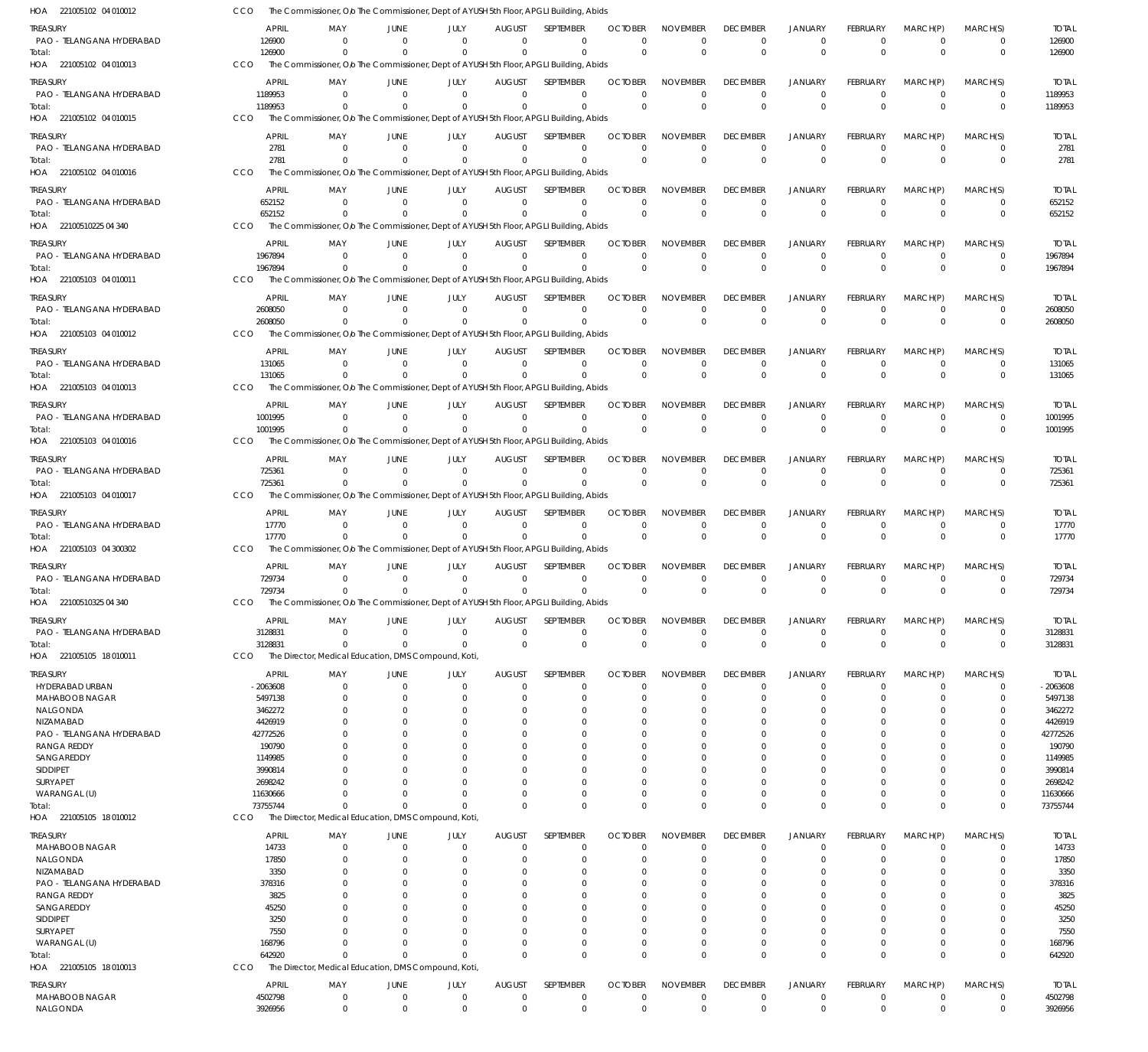| HOA 221005105 18 010013           | cco                | The Director, Medical Education, DMS Compound, Koti |                               |                              |                      |                            |                      |                                  |                            |                               |                      |                         |                            |                    |
|-----------------------------------|--------------------|-----------------------------------------------------|-------------------------------|------------------------------|----------------------|----------------------------|----------------------|----------------------------------|----------------------------|-------------------------------|----------------------|-------------------------|----------------------------|--------------------|
| TREASURY                          | <b>APRIL</b>       | MAY                                                 | <b>JUNE</b>                   | JULY                         | <b>AUGUST</b>        | SEPTEMBER                  | <b>OCTOBER</b>       | <b>NOVEMBER</b>                  | <b>DECEMBER</b>            | <b>JANUARY</b>                | FEBRUARY             | MARCH(P)                | MARCH(S)                   | <b>TOTAL</b>       |
| NIZAMABAD                         | 6781004            | $\Omega$                                            | $\overline{0}$                | $\mathbf{0}$                 | $\mathbf{0}$         | $\mathbf 0$                | $\Omega$             | $\Omega$                         | $\mathbf 0$                | $\mathbf 0$                   | $\Omega$             | $\mathbf 0$             | 0                          | 6781004            |
| PAO - TELANGANA HYDERABAD         | 52545142           | $\Omega$                                            | 0                             | 0                            | $\Omega$             | $\mathbf 0$                | $\Omega$             | $\Omega$                         | $\mathbf 0$                | $\mathbf 0$                   | $\mathbf 0$          | 0                       | $\mathbf 0$                | 52545142           |
| RANGA REDDY                       | 73372              | 0                                                   | 0                             | $\Omega$                     | $\Omega$             | $\Omega$                   |                      | $\Omega$                         | 0                          | 0                             | 0                    | 0                       | 0                          | 73372              |
| SANGAREDDY                        | 440867             | U<br>O                                              | $\Omega$                      | $\Omega$<br>$\Omega$         | $\Omega$<br>$\Omega$ | $\Omega$<br>$\Omega$       |                      | $\Omega$<br>$\Omega$             | $\Omega$<br>$\Omega$       | $\Omega$<br>$\mathbf 0$       | O                    | $\Omega$<br>$\Omega$    | $\Omega$<br>$\Omega$       | 440867<br>5886531  |
| SIDDIPET<br>SURYAPET              | 5886531<br>2898254 | U                                                   | 0<br>$\Omega$                 | $\Omega$                     | $\Omega$             | $\Omega$                   |                      | $\Omega$                         | $\Omega$                   | $\mathbf 0$                   | $\Omega$             | $\Omega$                | 0                          | 2898254            |
| WARANGAL (U)                      | 9462735            | U                                                   | $\Omega$                      | $\Omega$                     | $\Omega$             | $\Omega$                   |                      | $\Omega$                         | $\Omega$                   | $\mathbf 0$                   | $\Omega$             | $\mathbf 0$             | $\mathbf 0$                | 9462735            |
| Total:                            | 86517659           | $\Omega$                                            | $\Omega$                      | $\mathbf 0$                  | $\Omega$             | $\Omega$                   | $\Omega$             | $\Omega$                         | $\Omega$                   | $\Omega$                      | $\Omega$             | $\Omega$                | $\mathbf 0$                | 86517659           |
| HOA 221005105 18010015            | CCO                | The Director, Medical Education, DMS Compound, Koti |                               |                              |                      |                            |                      |                                  |                            |                               |                      |                         |                            |                    |
| TREASURY                          | <b>APRIL</b>       | MAY                                                 | <b>JUNE</b>                   | JULY                         | <b>AUGUST</b>        | SEPTEMBER                  | <b>OCTOBER</b>       | <b>NOVEMBER</b>                  | <b>DECEMBER</b>            | <b>JANUARY</b>                | <b>FEBRUARY</b>      | MARCH(P)                | MARCH(S)                   | <b>TOTAL</b>       |
| PAO - TELANGANA HYDERABAD         | 10438              | $\mathbf 0$                                         | $\overline{0}$                | $\mathbf{0}$                 | $\mathbf 0$          | $\mathbf 0$                | $\Omega$             | $\overline{0}$                   | $\mathbf 0$                | $\mathbf 0$                   | $\mathbf 0$          | $\mathbf 0$             | $\mathbf 0$                | 10438              |
| SURYAPET                          | 10938              | $\Omega$                                            | 0                             | $\mathbf{0}$                 | $\Omega$             | $\mathbf 0$                |                      | $\overline{0}$                   | $\mathbf 0$                | $\overline{0}$                | 0                    | 0                       | $\mathbf 0$                | 10938              |
| WARANGAL (U)                      | 7101               | $\Omega$                                            | $\Omega$                      | $\mathbf{0}$                 | $\Omega$             | $\mathbf 0$                |                      | $\Omega$                         | $\mathbf 0$                | $\mathbf 0$                   | $\Omega$             | 0                       | $\mathbf 0$                | 7101               |
| Total:                            | 28477              | $\Omega$                                            | $\Omega$                      | $\mathbf 0$                  | $\Omega$             | $\Omega$                   | $\Omega$             | $\Omega$                         | $\mathbf 0$                | $\overline{0}$                | $\Omega$             | $\Omega$                | $\mathbf 0$                | 28477              |
| HOA 221005105 18010016            | CCO                | The Director, Medical Education, DMS Compound, Koti |                               |                              |                      |                            |                      |                                  |                            |                               |                      |                         |                            |                    |
| TREASURY                          | <b>APRIL</b>       | MAY                                                 | <b>JUNE</b>                   | JULY                         | <b>AUGUST</b>        | SEPTEMBER                  | <b>OCTOBER</b>       | <b>NOVEMBER</b>                  | <b>DECEMBER</b>            | <b>JANUARY</b>                | FEBRUARY             | MARCH(P)                | MARCH(S)                   | <b>TOTAL</b>       |
| MAHABOOB NAGAR                    | 949660             | $\mathbf 0$                                         | $\mathbf 0$                   | $\mathbf{0}$                 | $\Omega$             | $\mathbf 0$                | $\Omega$             | $\Omega$                         | $\mathbf 0$                | $\mathbf 0$                   | $\mathbf 0$          | $\mathbf 0$             | 0                          | 949660             |
| NALGONDA                          | 399699             | $\Omega$                                            | 0                             | 0                            | $\Omega$             | $\mathbf 0$                | $\Omega$             | $\Omega$                         | $\mathbf 0$                | $\mathbf 0$                   | $\Omega$             | $\Omega$                | 0                          | 399699             |
| NIZAMABAD                         | 467915             | $\Omega$                                            | $\Omega$                      | $\Omega$                     | $\Omega$             | $\Omega$                   |                      | $\Omega$                         | $\Omega$                   | $\mathbf 0$                   | $\Omega$             | $\Omega$                | $\mathbf 0$                | 467915             |
| PAO - TELANGANA HYDERABAD         | 12576806           | 0                                                   | 0                             | $\Omega$                     | $\Omega$             | $\Omega$                   |                      | $\Omega$                         | $\Omega$                   | $\mathbf 0$                   |                      | $\Omega$                | 0                          | 12576806           |
| <b>RANGA REDDY</b>                | 56766              | U                                                   | $\Omega$                      | $\Omega$                     | $\Omega$             | $\Omega$                   |                      | $\Omega$                         | $\Omega$                   | $\Omega$                      | $\Omega$             | $\Omega$                | $\Omega$                   | 56766              |
| SANGAREDDY                        | 341431             |                                                     | $\Omega$                      | $\Omega$                     | $\Omega$             | $\Omega$                   |                      | $\Omega$                         | 0                          | $\Omega$                      |                      | $\Omega$                | $\Omega$                   | 341431             |
| SIDDIPET                          | 396095             |                                                     | $\Omega$                      | $\Omega$                     | $\Omega$             | $\Omega$                   |                      | $\Omega$                         | $\Omega$                   | $\Omega$                      | 0                    | $\Omega$                | $\Omega$                   | 396095             |
| SURYAPET                          | 319138             |                                                     | $\Omega$                      | $\Omega$                     | $\Omega$             | $\Omega$                   |                      | $\Omega$                         | $\Omega$                   | $\Omega$                      | O                    | $\Omega$                | 0                          | 319138             |
| WARANGAL (U)                      | 2279957            | $\Omega$                                            | $\Omega$                      | $\Omega$                     | $\Omega$             | $\Omega$                   |                      | $\Omega$                         | $\Omega$                   | $\mathbf 0$                   | $\Omega$             | $\Omega$                | $\mathbf 0$                | 2279957            |
| Total:                            | 17787467           | $\Omega$                                            | $\Omega$                      | $\Omega$                     | $\Omega$             | $\Omega$                   | $\Omega$             | $\mathbf 0$                      | $\mathbf 0$                | $\Omega$                      | $\Omega$             | $\Omega$                | $\mathbf 0$                | 17787467           |
| HOA 221005105 18010017            | CCO                | The Director, Medical Education, DMS Compound, Koti |                               |                              |                      |                            |                      |                                  |                            |                               |                      |                         |                            |                    |
| TREASURY                          | <b>APRIL</b>       | MAY                                                 | <b>JUNE</b>                   | JULY                         | <b>AUGUST</b>        | SEPTEMBER                  | <b>OCTOBER</b>       | <b>NOVEMBER</b>                  | <b>DECEMBER</b>            | <b>JANUARY</b>                | FEBRUARY             | MARCH(P)                | MARCH(S)                   | <b>TOTAL</b>       |
| MAHABOOB NAGAR                    | 35086              | $\mathbf 0$                                         | 0                             | $\mathbf 0$                  | 0                    | $\mathbf 0$                |                      | $^{\circ}$                       | $\overline{0}$             | $\mathbf 0$                   | 0                    | 0                       | 0                          | 35086              |
| NIZAMABAD                         | 235512             | $\Omega$                                            | 0                             | $\mathbf{0}$                 | $\Omega$             | $\mathbf 0$                |                      | $\Omega$                         | $\mathbf 0$                | $\overline{0}$                | $\Omega$             | 0                       | $\mathbf 0$                | 235512             |
| PAO - TELANGANA HYDERABAD         | 37672              | $\Omega$                                            | $\Omega$                      | $\mathbf{0}$                 | $\Omega$             | $\mathbf 0$                |                      | $\overline{0}$                   | $\mathbf 0$                | $\mathbf 0$                   | $\Omega$             | $\mathbf 0$             | $\mathbf 0$                | 37672              |
| Total:                            | 308270             | $\Omega$                                            | $\mathbf 0$                   | $\mathbf 0$                  | $\Omega$             | $\Omega$                   | $\Omega$             | $\Omega$                         | $\mathbf 0$                | $\overline{0}$                | $\Omega$             | $\overline{0}$          | $\mathbf 0$                | 308270             |
| HOA 221005105 18010018            | CCO                | The Director, Medical Education, DMS Compound, Koti |                               |                              |                      |                            |                      |                                  |                            |                               |                      |                         |                            |                    |
| <b>TREASURY</b>                   | <b>APRIL</b>       | MAY                                                 | <b>JUNE</b>                   | JULY                         | <b>AUGUST</b>        | SEPTEMBER                  | <b>OCTOBER</b>       | <b>NOVEMBER</b>                  | <b>DECEMBER</b>            | <b>JANUARY</b>                | FEBRUARY             | MARCH(P)                | MARCH(S)                   | <b>TOTAL</b>       |
| PAO - TELANGANA HYDERABAD         | 82890              | $\overline{0}$                                      | $\overline{0}$                | $\mathbf{0}$                 | $\mathbf 0$          | 0                          | $\Omega$             | $\overline{0}$                   | $\mathbf 0$                | $\mathbf 0$                   | $\mathbf 0$          | $\mathbf 0$             | 0                          | 82890              |
| Total:                            | 82890              | $\Omega$                                            | $\Omega$                      | $\mathbf 0$                  | $\mathbf{0}$         | $\mathbf{0}$               | $\Omega$             | $\mathbf 0$                      | $\mathbf 0$                | $\overline{0}$                | $\Omega$             | $\Omega$                | $\mathbf 0$                | 82890              |
| HOA 221005105 18 130132           | CCO                | The Director, Medical Education, DMS Compound, Koti |                               |                              |                      |                            |                      |                                  |                            |                               |                      |                         |                            |                    |
| treasury                          | <b>APRIL</b>       | MAY                                                 | <b>JUNE</b>                   | JULY                         | <b>AUGUST</b>        | SEPTEMBER                  | <b>OCTOBER</b>       | <b>NOVEMBER</b>                  | <b>DECEMBER</b>            | <b>JANUARY</b>                | FEBRUARY             | MARCH(P)                | MARCH(S)                   | <b>TOTAL</b>       |
| SIDDIPET                          | 6056               | $\mathbf 0$                                         | $\overline{0}$                | $\mathbf 0$                  | $\mathbf{0}$         | $\mathbf 0$                | $\Omega$             | $\overline{0}$                   | $\mathbf 0$                | $\mathbf 0$                   | $\mathbf 0$          | $\mathbf 0$             | $\mathbf 0$                | 6056               |
| Total:                            | 6056               | $\Omega$                                            | $\overline{0}$                | 0                            | $\Omega$             | $\mathbf 0$                | $\Omega$             | $\overline{0}$                   | $\mathbf 0$                | $\overline{0}$                | $\mathbf{0}$         | $\overline{0}$          | $\mathbf 0$                | 6056               |
| HOA 221005105 18 130135           | CCO                | The Director, Medical Education, DMS Compound, Koti |                               |                              |                      |                            |                      |                                  |                            |                               |                      |                         |                            |                    |
| <b>TREASURY</b>                   | <b>APRIL</b>       | MAY                                                 | <b>JUNE</b>                   | JULY                         | <b>AUGUST</b>        | SEPTEMBER                  | <b>OCTOBER</b>       | <b>NOVEMBER</b>                  | <b>DECEMBER</b>            | <b>JANUARY</b>                | FEBRUARY             | MARCH(P)                | MARCH(S)                   | <b>TOTAL</b>       |
| NIZAMABAD                         | 450000             | $\Omega$                                            | $\mathbf 0$                   | $\mathbf{0}$                 | 0                    | 0                          | $\Omega$             | $\overline{0}$                   | $\mathbf 0$                | $\mathbf 0$                   | 0                    | $\mathbf 0$             | 0                          | 450000             |
| PAO - TELANGANA HYDERABAD         | 127000             | $\Omega$                                            | $\Omega$                      | $\mathbf{0}$                 | $\mathbf{0}$         | $\mathbf 0$                | $\Omega$             | $\Omega$                         | $\mathbf 0$                | $\mathbf 0$                   | $\Omega$             | $\Omega$                | $\mathbf 0$                | 127000             |
| Total:                            | 577000             | $\Omega$                                            | $\mathbf 0$                   | $\mathbf{0}$                 | $\mathbf 0$          | $\mathbf 0$                | $\mathbf{0}$         | $\mathbf 0$                      | $\mathbf{0}$               | $\mathbf 0$                   | $\mathbf{0}$         | $\mathbf{0}$            | $\mathbf{0}$               | 577000             |
| HOA 221005105 18 300301           | CCO                | The Director, Medical Education, DMS Compound, Koti |                               |                              |                      |                            |                      |                                  |                            |                               |                      |                         |                            |                    |
| treasury                          | <b>APRIL</b>       | MAY                                                 | JUNE                          | JULY                         | <b>AUGUST</b>        | SEPTEMBER                  | <b>OCTOBER</b>       | <b>NOVEMBER</b>                  | <b>DECEMBER</b>            | <b>JANUARY</b>                | FEBRUARY             | MARCH(P)                | MARCH(S)                   | <b>TOTAL</b>       |
| MAHABOOB NAGAR                    | 6193314            | $\mathbf 0$                                         | $\mathbf 0$                   | $\mathbf{0}$                 | $\mathbf{0}$         | $\mathbf 0$                | $\Omega$             | $\overline{0}$                   | $\mathbf 0$                | $\mathbf 0$                   | $\mathbf 0$          | $\mathbf 0$             | $\mathbf 0$                | 6193314            |
| NALGONDA                          | 6397474            | $\mathbf 0$                                         | 0                             | $\mathbf{0}$                 | $\Omega$             | $\mathbf 0$                | $\Omega$             | $\overline{0}$                   | $\mathbf 0$                | $\overline{0}$                | $\Omega$             | 0                       | $\mathbf 0$                | 6397474            |
| PAO - TELANGANA HYDERABAD         | 2484366            | $\Omega$                                            | 0                             | $\mathbf{0}$                 | $\Omega$             | $\Omega$                   |                      | $\Omega$                         | $\mathbf 0$                | $\mathbf 0$                   | $\Omega$             | $\Omega$                | $\mathbf 0$                | 2484366            |
| SURYAPET                          | 3200000            | $\Omega$                                            | 0                             | $\mathbf{0}$                 | $\Omega$             | $\mathbf 0$                |                      | $\overline{0}$                   | $\mathbf 0$                | $\mathbf 0$                   | $\Omega$             | 0                       | $\mathbf 0$                | 3200000            |
| WARANGAL (U)                      | 403657             | 0                                                   | $\Omega$                      | 0                            | $\Omega$             | $\mathbf 0$                |                      | $\overline{0}$                   | $\mathbf 0$                | $\mathbf 0$                   | $\Omega$             | $\mathbf 0$             | $\mathbf 0$                | 403657             |
| Total:                            | 18678811           | $\Omega$                                            | $\Omega$                      | $\mathbf 0$                  | $\Omega$             | $\Omega$                   | $\Omega$             | $\mathbf 0$                      | $\mathbf 0$                | $\overline{0}$                | $\Omega$             | $\mathbf 0$             | $\mathbf 0$                | 18678811           |
| HOA 221005105 18 300302           | CCO                | The Director, Medical Education, DMS Compound, Koti |                               |                              |                      |                            |                      |                                  |                            |                               |                      |                         |                            |                    |
| treasury                          | <b>APRIL</b>       | MAY                                                 | <b>JUNE</b>                   | JULY                         | <b>AUGUST</b>        | SEPTEMBER                  | <b>OCTOBER</b>       | <b>NOVEMBER</b>                  | <b>DECEMBER</b>            | <b>JANUARY</b>                | FEBRUARY             | MARCH(P)                | MARCH(S)                   | <b>TOTAL</b>       |
| MAHABOOB NAGAR                    | 41416720           | $\mathbf 0$                                         | $\mathbf 0$                   | $\mathbf{0}$                 | $\Omega$             | $\mathbf 0$                | $\Omega$             | $\Omega$                         | $\mathbf 0$                | $\mathbf 0$                   | $\mathbf 0$          | $\mathbf 0$             | 0                          | 41416720           |
| NALGONDA                          | 1476561            | $\mathbf 0$                                         | 0                             | 0                            | $\Omega$             | $\mathbf 0$                | $\Omega$             | $\overline{0}$                   | $\mathbf 0$                | $\overline{0}$                | $\Omega$             | 0                       | $\mathbf 0$                | 1476561            |
| NIZAMABAD                         | 117016             | $\Omega$                                            | 0                             | 0                            | $\Omega$             | $\mathbf 0$                | $\Omega$             | $\Omega$                         | $\mathbf 0$                | $\mathbf 0$                   | $\Omega$             | $\Omega$                | $\mathbf 0$                | 117016             |
| PAO - TELANGANA HYDERABAD         | 34738              | 0                                                   | $\Omega$                      | $\Omega$                     | $\Omega$             | $\Omega$                   |                      | $\Omega$                         | $\Omega$                   | $\Omega$                      | O                    | $\Omega$                | 0                          | 34738              |
| <b>SIDDIPET</b>                   | 70713              | $\Omega$                                            | $\Omega$                      | $\mathbf{0}$                 | $\Omega$             | $\Omega$                   | $\Omega$             | $\Omega$                         | $\Omega$                   | $\Omega$                      | $\Omega$             | $\Omega$                | $\mathbf 0$                | 70713              |
| SURYAPET                          | 313897             | $\Omega$<br>$\Omega$                                | $\Omega$<br>$\Omega$          | $\mathbf{0}$<br>$\Omega$     | $\Omega$<br>$\Omega$ | $\mathbf 0$<br>$\Omega$    | $\Omega$             | $\overline{0}$<br>$\mathbf 0$    | $\mathbf 0$<br>$\mathbf 0$ | $\mathbf 0$<br>$\overline{0}$ | $\Omega$<br>$\Omega$ | $\mathbf 0$<br>$\Omega$ | $\mathbf 0$<br>$\mathbf 0$ | 313897             |
| Total:<br>HOA 221005105 19 010011 | 43429645<br>CCO    | The Director, Medical Education, DMS Compound, Koti |                               |                              |                      |                            |                      |                                  |                            |                               |                      |                         |                            | 43429645           |
|                                   |                    |                                                     |                               |                              |                      |                            |                      |                                  |                            |                               |                      |                         |                            |                    |
| treasury                          | <b>APRIL</b>       | MAY                                                 | <b>JUNE</b>                   | JULY                         | <b>AUGUST</b>        | SEPTEMBER                  | <b>OCTOBER</b>       | <b>NOVEMBER</b>                  | <b>DECEMBER</b>            | <b>JANUARY</b>                | FEBRUARY             | MARCH(P)                | MARCH(S)                   | <b>TOTAL</b>       |
| PAO - TELANGANA HYDERABAD         | 1836497            | $\mathbf 0$                                         | $\overline{0}$                | $\mathbf{0}$                 | $\Omega$             | $\mathbf 0$                | $\Omega$             | $\overline{0}$                   | $\mathbf 0$                | $\mathbf 0$                   | $\mathbf 0$          | $\mathbf 0$             | $\mathbf 0$                | 1836497            |
| SIRICILLA                         | 1542455            | $\mathbf 0$<br>$\Omega$                             | 0                             | $\mathbf{0}$                 | 0                    | $\mathbf 0$<br>$\mathbf 0$ | -0                   | $\overline{0}$<br>$\overline{0}$ | $\mathbf 0$<br>$\mathbf 0$ | $\overline{0}$                | 0<br>$\mathbf 0$     | 0                       | $\mathbf 0$<br>$\mathbf 0$ | 1542455            |
| WARANGAL (U)<br>Total:            | 1094560<br>4473512 | $\Omega$                                            | 0<br>$\Omega$                 | 0<br>$\mathbf 0$             | $\Omega$<br>$\Omega$ | $\Omega$                   | $\Omega$<br>$\Omega$ | $\mathbf 0$                      | $\mathbf 0$                | $\mathbf 0$<br>$\overline{0}$ | $\Omega$             | 0<br>$\mathbf{0}$       | $\mathbf 0$                | 1094560<br>4473512 |
| HOA 221005105 19010012            | CCO                | The Director, Medical Education, DMS Compound, Koti |                               |                              |                      |                            |                      |                                  |                            |                               |                      |                         |                            |                    |
|                                   |                    |                                                     |                               |                              |                      |                            |                      |                                  |                            |                               |                      |                         |                            |                    |
| treasury                          | <b>APRIL</b>       | MAY                                                 | <b>JUNE</b>                   | JULY                         | <b>AUGUST</b>        | SEPTEMBER                  | <b>OCTOBER</b>       | <b>NOVEMBER</b>                  | <b>DECEMBER</b>            | JANUARY                       | FEBRUARY             | MARCH(P)                | MARCH(S)                   | <b>TOTAL</b>       |
| PAO - TELANGANA HYDERABAD         | 41295              | $\mathbf 0$                                         | $\mathbf 0$                   | $\mathbf{0}$                 | $\Omega$             | $\mathbf 0$                | $\Omega$<br>$\Omega$ | $\overline{0}$<br>$\overline{0}$ | $\mathbf 0$                | $\mathbf 0$                   | $\mathbf 0$          | $\mathbf 0$             | $\mathbf 0$                | 41295              |
| SIRICILLA<br>WARANGAL (U)         | 3450<br>9000       | $\mathbf 0$<br>$\mathbf 0$                          | $\overline{0}$<br>$\mathbf 0$ | $\mathbf{0}$<br>$\mathbf{0}$ | 0<br>0               | $\mathbf 0$<br>$\mathbf 0$ | $\Omega$             | $\mathbf 0$                      | $\mathbf 0$<br>$\mathbf 0$ | $\mathbf 0$<br>$\mathbf 0$    | $\mathbf 0$<br>0     | $\mathbf 0$<br>0        | $\mathbf 0$<br>$\mathbf 0$ | 3450<br>9000       |
| Total:                            | 53745              | $\mathbf 0$                                         | $\mathbf 0$                   | $\mathbf 0$                  | $\Omega$             | $\Omega$                   | $\mathbf 0$          | $\mathbf 0$                      | $\mathbf 0$                | $\Omega$                      | $\Omega$             | $\mathbf 0$             | $\mathbf 0$                | 53745              |
|                                   |                    |                                                     |                               |                              |                      |                            |                      |                                  |                            |                               |                      |                         |                            |                    |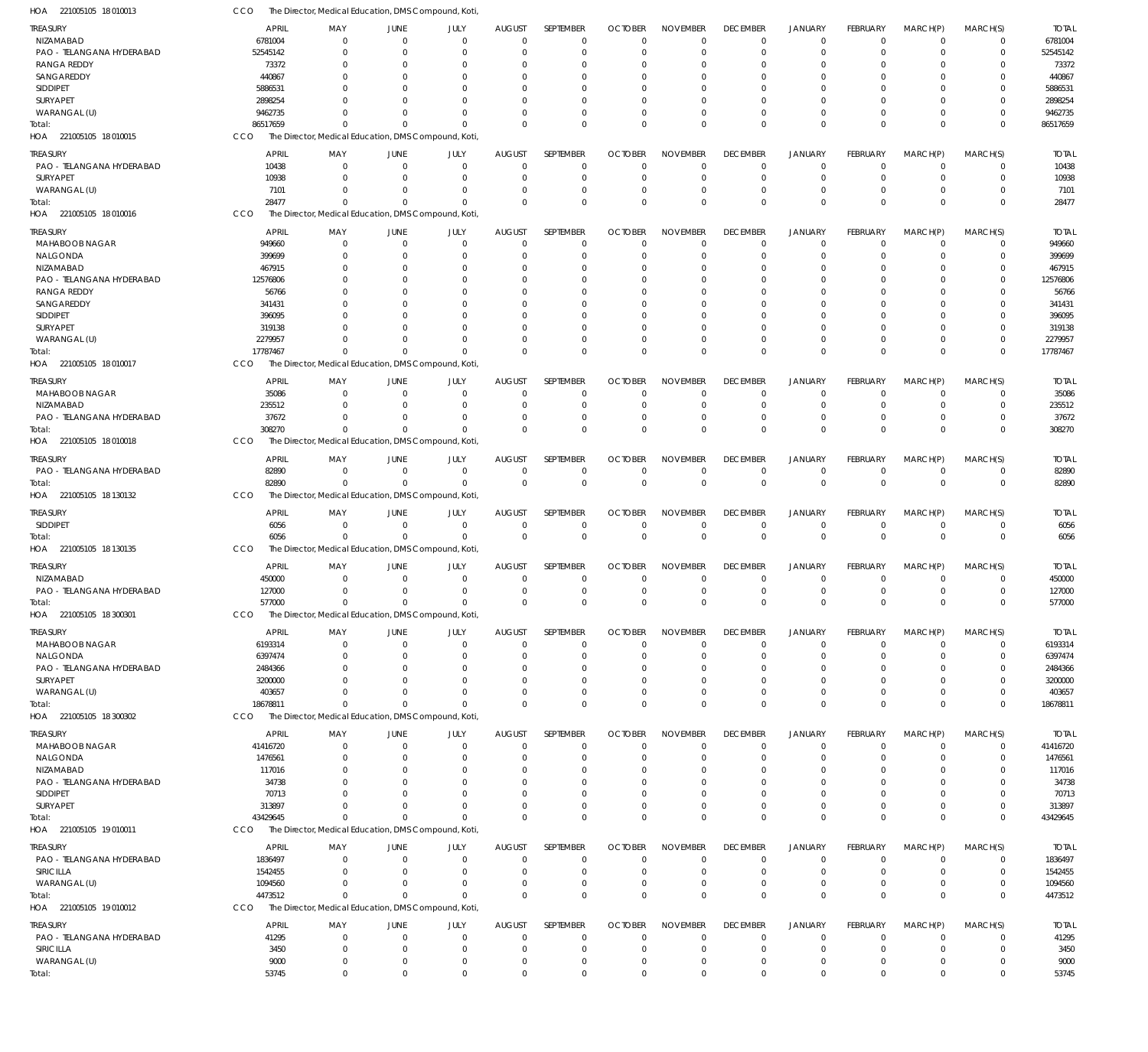| HOA 221005105 19 010013                       | CCO        |                        | The Director, Medical Education, DMS Compound, Koti                 |                               |                      |                                 |                            |                            |                             |                                |                               |                                |                            |                            |                         |
|-----------------------------------------------|------------|------------------------|---------------------------------------------------------------------|-------------------------------|----------------------|---------------------------------|----------------------------|----------------------------|-----------------------------|--------------------------------|-------------------------------|--------------------------------|----------------------------|----------------------------|-------------------------|
| TREASURY                                      |            | <b>APRIL</b>           | MAY                                                                 | <b>JUNE</b>                   | JULY                 | <b>AUGUST</b>                   | SEPTEMBER                  | <b>OCTOBER</b>             | <b>NOVEMBER</b>             | <b>DECEMBER</b>                | <b>JANUARY</b>                | <b>FEBRUARY</b>                | MARCH(P)                   | MARCH(S)                   | <b>TOTAL</b>            |
| PAO - TELANGANA HYDERABAD<br><b>SIRICILLA</b> |            | 708859<br>592446       | $\Omega$<br>$\Omega$                                                | $\Omega$<br>$\Omega$          | $\Omega$<br>$\Omega$ | $\mathbf 0$<br>$\Omega$         | 0<br>$\mathbf 0$           | $\Omega$<br>$\Omega$       | $\Omega$<br>$\Omega$        | $^{\circ}$<br>$\mathbf 0$      | $\mathbf 0$<br>$\mathbf 0$    | $\Omega$<br>$\Omega$           | $\Omega$<br>$\Omega$       | 0<br>$\mathbf 0$           | 708859<br>592446        |
| WARANGAL (U)                                  |            | 419931                 | $\Omega$                                                            | $\Omega$                      | $\Omega$             | $\Omega$                        | 0                          | $\Omega$                   | $\Omega$                    | $^{\circ}$                     | $\overline{0}$                | $\Omega$                       | 0                          | 0                          | 419931                  |
| Total:                                        |            | 1721236                | $\Omega$                                                            | $\Omega$                      | $\Omega$             | $\Omega$                        | $\mathbf 0$                | $\Omega$                   | $\Omega$                    | $\mathbf 0$                    | $\mathbf{0}$                  | $\Omega$                       | $\Omega$                   | $\mathbf 0$                | 1721236                 |
| HOA 221005105 19010016                        | CCO        |                        | The Director, Medical Education, DMS Compound, Koti                 |                               |                      |                                 |                            |                            |                             |                                |                               |                                |                            |                            |                         |
| treasury                                      |            | <b>APRIL</b>           | MAY                                                                 | <b>JUNE</b>                   | JULY                 | <b>AUGUST</b>                   | SEPTEMBER                  | <b>OCTOBER</b>             | <b>NOVEMBER</b>             | <b>DECEMBER</b>                | <b>JANUARY</b>                | <b>FEBRUARY</b>                | MARCH(P)                   | MARCH(S)                   | <b>TOTAL</b>            |
| PAO - TELANGANA HYDERABAD                     |            | 519056                 | $\Omega$<br>$\Omega$                                                | $\mathbf 0$<br>$\Omega$       | $\Omega$<br>$\Omega$ | 0                               | $\mathbf 0$<br>$\mathbf 0$ | $\Omega$                   | $\Omega$<br>$\Omega$        | $\overline{0}$                 | $\mathbf 0$<br>$\overline{0}$ | $\Omega$<br>$\Omega$           | 0                          | 0                          | 519056                  |
| SIRICILLA<br>WARANGAL (U)                     |            | 221542<br>216592       | <sup>0</sup>                                                        | $\Omega$                      | $\Omega$             | 0<br>$\Omega$                   | $\mathbf 0$                | $\Omega$                   |                             | $\mathbf 0$<br>$\Omega$        | $\mathbf 0$                   | $\Omega$                       | 0<br>$\Omega$              | $\mathbf 0$<br>$\mathbf 0$ | 221542<br>216592        |
| Total:                                        |            | 957190                 | $\Omega$                                                            | $\Omega$                      | $\Omega$             | $\Omega$                        | $\mathbf 0$                | $\Omega$                   | $\Omega$                    | $\mathbf 0$                    | $\mathbf{0}$                  | $\Omega$                       | $\Omega$                   | $\mathbf 0$                | 957190                  |
| HOA 221005105 19 010017                       | CCO        |                        | The Director, Medical Education, DMS Compound, Koti                 |                               |                      |                                 |                            |                            |                             |                                |                               |                                |                            |                            |                         |
| treasury                                      |            | <b>APRIL</b>           | MAY                                                                 | <b>JUNE</b>                   | JULY                 | <b>AUGUST</b>                   | SEPTEMBER                  | <b>OCTOBER</b>             | <b>NOVEMBER</b>             | <b>DECEMBER</b>                | <b>JANUARY</b>                | <b>FEBRUARY</b>                | MARCH(P)                   | MARCH(S)                   | <b>TOTAL</b>            |
| PAO - TELANGANA HYDERABAD                     |            | 22500                  | $\mathbf{0}$                                                        | $\mathbf{0}$                  | $\mathbf 0$          | $\mathbf 0$                     | $\mathbf 0$                | $\Omega$                   | $\Omega$                    | $\mathbf 0$                    | $\mathbf 0$                   | $\Omega$                       | $\overline{0}$             | $\mathbf 0$                | 22500                   |
| Total:<br>HOA 221005105 19 010018             | CCO        | 22500                  | $\Omega$                                                            | $\Omega$                      | $\Omega$             | $\Omega$                        | $\mathbf 0$                | $\mathbf{0}$               | $\Omega$                    | $\mathbf 0$                    | $\mathbf 0$                   | $\Omega$                       | $\Omega$                   | $\mathbf 0$                | 22500                   |
|                                               |            |                        | The Director, Medical Education, DMS Compound, Koti                 |                               |                      |                                 |                            |                            |                             |                                |                               |                                |                            |                            |                         |
| treasury<br>PAO - TELANGANA HYDERABAD         |            | <b>APRIL</b><br>80908  | MAY<br>$\Omega$                                                     | JUNE<br>$\overline{0}$        | JULY<br>$\mathbf 0$  | <b>AUGUST</b><br>$\mathbf 0$    | SEPTEMBER<br>$\mathbf 0$   | <b>OCTOBER</b><br>$\Omega$ | <b>NOVEMBER</b><br>0        | <b>DECEMBER</b><br>$\mathbf 0$ | <b>JANUARY</b><br>$\mathbf 0$ | <b>FEBRUARY</b><br>$\mathbf 0$ | MARCH(P)<br>$\mathbf 0$    | MARCH(S)<br>$\mathbf 0$    | <b>TOTAL</b><br>80908   |
| Total:                                        |            | 80908                  | $\Omega$                                                            | $\Omega$                      | $\Omega$             | $\Omega$                        | $\mathbf 0$                | $\Omega$                   | $\Omega$                    | $\mathbf 0$                    | $\mathbf 0$                   | $\Omega$                       | $\Omega$                   | $\mathbf 0$                | 80908                   |
| HOA 221005105 19 130132                       | CCO        |                        | The Director, Medical Education, DMS Compound, Koti                 |                               |                      |                                 |                            |                            |                             |                                |                               |                                |                            |                            |                         |
| treasury                                      |            | <b>APRIL</b>           | MAY                                                                 | <b>JUNE</b>                   | JULY                 | <b>AUGUST</b>                   | SEPTEMBER                  | <b>OCTOBER</b>             | <b>NOVEMBER</b>             | <b>DECEMBER</b>                | <b>JANUARY</b>                | FEBRUARY                       | MARCH(P)                   | MARCH(S)                   | <b>TOTAL</b>            |
| SIRICILLA                                     |            | 2834                   | $\Omega$                                                            | $\mathbf{0}$                  | $\mathbf 0$          | $\Omega$                        | $\mathbf 0$                | $\Omega$                   | $\Omega$                    | $\mathbf 0$                    | $\mathbf 0$                   | $\Omega$                       | $\overline{0}$             | $\mathbf 0$                | 2834                    |
| Total:                                        |            | 2834                   | $\Omega$                                                            | $\Omega$                      | $\Omega$             | $\Omega$                        | $\mathbf 0$                | $\Omega$                   | $\Omega$                    | $\mathbf 0$                    | $\mathbf 0$                   | $\Omega$                       | $\Omega$                   | $\mathbf 0$                | 2834                    |
| HOA 221005105 19 130135                       | CCO        |                        | The Director, Medical Education, DMS Compound, Koti                 |                               |                      |                                 |                            |                            |                             |                                |                               |                                |                            |                            |                         |
| treasury                                      |            | <b>APRIL</b>           | MAY                                                                 | <b>JUNE</b>                   | JULY                 | <b>AUGUST</b>                   | SEPTEMBER                  | <b>OCTOBER</b>             | <b>NOVEMBER</b>             | <b>DECEMBER</b>                | <b>JANUARY</b>                | <b>FEBRUARY</b>                | MARCH(P)                   | MARCH(S)                   | <b>TOTAL</b>            |
| PAO - TELANGANA HYDERABAD                     |            | 76926                  | $\mathbf 0$                                                         | $\mathbf 0$                   | $\overline{0}$       | $\mathbf 0$                     | $\mathbf 0$                | $\Omega$                   | $\Omega$                    | $\mathbf 0$                    | $\mathbf 0$                   | $\overline{0}$                 | $\mathbf 0$                | $\mathbf 0$                | 76926                   |
| Total:<br>HOA 221005105 19 300302             | CCO        | 76926                  | $\Omega$<br>The Director, Medical Education, DMS Compound, Koti     | $\Omega$                      | $\Omega$             | $\Omega$                        | $\mathbf 0$                | $\Omega$                   | $\Omega$                    | $\mathbf 0$                    | $\mathbf 0$                   | $\Omega$                       | $\Omega$                   | $\mathbf 0$                | 76926                   |
|                                               |            |                        |                                                                     |                               |                      |                                 |                            |                            |                             |                                |                               |                                |                            |                            |                         |
| treasury<br>SIRICILLA                         |            | <b>APRIL</b><br>826640 | MAY<br>$\Omega$                                                     | <b>JUNE</b><br>$\overline{0}$ | JULY<br>$\mathbf 0$  | <b>AUGUST</b><br>$\mathbf 0$    | SEPTEMBER<br>$\mathbf 0$   | <b>OCTOBER</b><br>$\Omega$ | <b>NOVEMBER</b><br>$\Omega$ | <b>DECEMBER</b><br>$\mathbf 0$ | JANUARY<br>$\mathbf 0$        | <b>FEBRUARY</b><br>$\Omega$    | MARCH(P)<br>$\overline{0}$ | MARCH(S)<br>$\mathbf 0$    | <b>TOTAL</b><br>826640  |
| Total:                                        |            | 826640                 | $\Omega$                                                            | $\Omega$                      | $\Omega$             | $\Omega$                        | $\mathbf 0$                | $\Omega$                   | $\Omega$                    | $\mathbf 0$                    | $\mathbf 0$                   | $\Omega$                       | $\mathbf 0$                | $\mathbf 0$                | 826640                  |
| HOA 221005105 24 010011                       | CCO        |                        | The Director, Medical Education, DMS Compound, Koti                 |                               |                      |                                 |                            |                            |                             |                                |                               |                                |                            |                            |                         |
| Treasury                                      |            | <b>APRIL</b>           | MAY                                                                 | JUNE                          | JULY                 | <b>AUGUST</b>                   | SEPTEMBER                  | <b>OCTOBER</b>             | <b>NOVEMBER</b>             | <b>DECEMBER</b>                | <b>JANUARY</b>                | <b>FEBRUARY</b>                | MARCH(P)                   | MARCH(S)                   | <b>TOTAL</b>            |
| NIZAMABAD                                     |            | 546200                 | $\Omega$                                                            | $\Omega$                      | $\mathbf 0$          | 0                               | $\mathbf 0$                | $\Omega$                   | $\Omega$                    | $\overline{0}$                 | $\overline{0}$                | $\Omega$                       | $\mathbf 0$                | 0                          | 546200                  |
| WARANGAL (U)                                  |            | 115230                 | $\Omega$                                                            | $\Omega$                      | $\mathbf 0$          | 0                               | $\mathbf 0$                | $\Omega$                   | $\Omega$                    | $\mathbf 0$                    | $\mathbf 0$                   | $\mathbf 0$                    | $\mathbf 0$                | $\mathbf 0$                | 115230                  |
| lotal:<br>HOA 221005105 24 010012             | CCO        | 661430                 | $\Omega$<br>The Director, Medical Education, DMS Compound, Koti     | $\Omega$                      | $\Omega$             | $\Omega$                        | $\mathbf 0$                | $\Omega$                   | $\Omega$                    | $\mathbf 0$                    | $\mathbf{0}$                  | $\Omega$                       | $\Omega$                   | $\mathbf 0$                | 661430                  |
|                                               |            |                        |                                                                     |                               |                      |                                 |                            |                            |                             |                                |                               |                                |                            |                            |                         |
| treasury<br>NIZAMABAD                         |            | <b>APRIL</b><br>4000   | MAY<br>$\mathbf{0}$                                                 | <b>JUNE</b><br>$\overline{0}$ | JULY<br>$\mathbf 0$  | <b>AUGUST</b><br>0              | SEPTEMBER<br>$\mathbf 0$   | <b>OCTOBER</b><br>$\Omega$ | <b>NOVEMBER</b><br>$\Omega$ | <b>DECEMBER</b><br>$\mathbf 0$ | <b>JANUARY</b><br>$\mathbf 0$ | <b>FEBRUARY</b><br>$\Omega$    | MARCH(P)<br>$\mathbf 0$    | MARCH(S)<br>$\mathbf 0$    | <b>TOTAL</b><br>4000    |
| WARANGAL (U)                                  |            | 1950                   | $\Omega$                                                            | $\overline{0}$                | $\mathbf 0$          | 0                               | $\mathbf 0$                | $\Omega$                   | $\Omega$                    | $\mathbf 0$                    | $\mathbf 0$                   | $\mathbf 0$                    | 0                          | $\mathbf 0$                | 1950                    |
| Total:                                        |            | 5950                   | $\Omega$                                                            | $\Omega$                      | $\Omega$             | $\Omega$                        | $\mathbf 0$                | $\Omega$                   | $\Omega$                    | $\mathbf 0$                    | $\mathbf{0}$                  | $\Omega$                       | $\Omega$                   | $\mathbf 0$                | 5950                    |
| HOA 221005105 24 010013                       | CCO        |                        | The Director, Medical Education, DMS Compound, Koti                 |                               |                      |                                 |                            |                            |                             |                                |                               |                                |                            |                            |                         |
| treasury                                      |            | <b>APRIL</b>           | MAY                                                                 | JUNE                          | JULY                 | <b>AUGUST</b>                   | SEPTEMBER                  | <b>OCTOBER</b>             | <b>NOVEMBER</b>             | <b>DECEMBER</b>                | <b>JANUARY</b>                | <b>FEBRUARY</b>                | MARCH(P)                   | MARCH(S)                   | <b>TOTAL</b>            |
| NIZAMABAD                                     |            | 209270                 | $\mathbf 0$                                                         | $\mathbf 0$                   | $\mathbf 0$          | $\mathbf 0$                     | $\mathbf 0$                | $\mathbf{0}$               | $\mathbf 0$                 | $\mathbf 0$                    | $\mathbf 0$                   | $\mathbf 0$                    | $\overline{0}$             | $\mathbf 0$                | 209270                  |
| WARANGAL (U)                                  |            | 99335                  | $\mathbf 0$                                                         | $\Omega$                      | $\overline{0}$       | $^{\circ}$<br>$\Omega$          | $\mathbf 0$                |                            | $\Omega$                    | 0                              | $\mathbf 0$                   | $\mathbf 0$                    | 0                          | $\mathbf 0$                | 99335                   |
| Total:<br>HOA 221005105 24 010016             | CCO        | 308605                 | $\mathbf{0}$<br>The Director, Medical Education, DMS Compound, Koti | $\Omega$                      | $\Omega$             |                                 | $\mathbf 0$                | $\Omega$                   | $\Omega$                    | $\mathbf 0$                    | $\mathbf 0$                   | $\overline{0}$                 | $\mathbf 0$                | $\mathbf 0$                | 308605                  |
|                                               |            |                        |                                                                     |                               |                      |                                 |                            |                            |                             |                                |                               |                                |                            |                            |                         |
| TREASURY<br>NIZAMABAD                         |            | <b>APRIL</b><br>92255  | MAY<br>$\Omega$                                                     | <b>JUNE</b><br>$\mathbf 0$    | JULY<br>0            | <b>AUGUST</b><br>$\mathbf 0$    | SEPTEMBER<br>0             | <b>OCTOBER</b><br>$\Omega$ | <b>NOVEMBER</b><br>$\Omega$ | <b>DECEMBER</b><br>$\mathbf 0$ | <b>JANUARY</b><br>$\mathbf 0$ | <b>FEBRUARY</b><br>$\Omega$    | MARCH(P)<br>$\mathbf 0$    | MARCH(S)<br>0              | <b>TOTAL</b><br>92255   |
| WARANGAL (U)                                  |            | 26446                  | $\Omega$                                                            | $\Omega$                      | $\mathbf 0$          | 0                               | $\mathbf 0$                | $^{\circ}$                 | $\Omega$                    | $\mathbf 0$                    | $\mathbf 0$                   | $\mathbf 0$                    | $\mathbf 0$                | $\mathbf 0$                | 26446                   |
| Total:                                        |            | 118701                 | $\Omega$                                                            | $\Omega$                      | $\Omega$             | $\Omega$                        | $\mathbf 0$                | $\mathbf{0}$               | $\Omega$                    | $\mathbf 0$                    | $\mathbf 0$                   | $\Omega$                       | $\Omega$                   | $\mathbf 0$                | 118701                  |
| HOA 221005105 24 010017                       | CCO        |                        | The Director, Medical Education, DMS Compound, Koti                 |                               |                      |                                 |                            |                            |                             |                                |                               |                                |                            |                            |                         |
| TREASURY                                      |            | <b>APRIL</b>           | MAY                                                                 | JUNE                          | JULY                 | <b>AUGUST</b>                   | <b>SEPTEMBER</b>           | <b>OCTOBER</b>             | <b>NOVEMBER</b>             | <b>DECEMBER</b>                | <b>JANUARY</b>                | <b>FEBRUARY</b>                | MARCH(P)                   | MARCH(S)                   | <b>TOTAL</b>            |
| NIZAMABAD                                     |            | 10000                  | $^{\circ}$                                                          | $\overline{0}$                | $\mathbf 0$          | $\mathbf 0$                     | $\mathbf 0$                | $\Omega$                   | $\Omega$                    | $\mathbf 0$                    | $\mathbf 0$                   | $\mathbf 0$                    | $\overline{0}$             | $\mathbf 0$                | 10000                   |
| Total:<br>HOA 221005105 31 010011             | CCO        | 10000                  | $\mathbf 0$<br>The Director, Medical Education, DMS Compound, Koti  | $\mathbf 0$                   | $\mathbf 0$          | $\mathbf 0$                     | $\mathbf 0$                | $\Omega$                   | $\Omega$                    | $\mathbf 0$                    | $\mathbf 0$                   | $\overline{0}$                 | $\overline{0}$             | $\mathbf 0$                | 10000                   |
|                                               |            |                        |                                                                     |                               |                      |                                 |                            |                            |                             |                                |                               |                                |                            |                            |                         |
| TREASURY<br>ADILABAD                          |            | APRIL<br>1504925       | MAY<br>$\mathbf{0}$                                                 | JUNE<br>$\mathbf 0$           | JULY<br>$\mathbf 0$  | <b>AUGUST</b><br>$\overline{0}$ | SEPTEMBER<br>$\mathbf 0$   | <b>OCTOBER</b><br>$\Omega$ | <b>NOVEMBER</b><br>$\Omega$ | <b>DECEMBER</b><br>$\mathbf 0$ | <b>JANUARY</b><br>$\mathbf 0$ | FEBRUARY<br>$\mathbf 0$        | MARCH(P)<br>$\overline{0}$ | MARCH(S)<br>$\mathbf 0$    | <b>TOTAL</b><br>1504925 |
| Total:                                        |            | 1504925                | $\Omega$                                                            | $\overline{0}$                | $\mathbf{0}$         | $^{\circ}$                      | $\mathbf 0$                | $\mathbf{0}$               | $\Omega$                    | $\mathbf 0$                    | $\mathbf 0$                   | $\Omega$                       | $^{\circ}$                 | $\mathbf 0$                | 1504925                 |
| HOA 221005105 31 010012                       | <b>CCO</b> |                        | The Director, Medical Education, DMS Compound, Koti                 |                               |                      |                                 |                            |                            |                             |                                |                               |                                |                            |                            |                         |
| TREASURY                                      |            | <b>APRIL</b>           | MAY                                                                 | JUNE                          | JULY                 | <b>AUGUST</b>                   | SEPTEMBER                  | <b>OCTOBER</b>             | <b>NOVEMBER</b>             | <b>DECEMBER</b>                | <b>JANUARY</b>                | <b>FEBRUARY</b>                | MARCH(P)                   | MARCH(S)                   | <b>TOTAL</b>            |
| ADILABAD                                      |            | 4000                   | $^{\circ}$                                                          | $\mathbf 0$                   | $\mathbf 0$          | $\overline{0}$                  | $\mathbf 0$                | $\Omega$                   | 0                           | 0                              | $\mathbf 0$                   | $\mathbf 0$                    | $\overline{0}$             | $\mathbf 0$                | 4000                    |
| Total:                                        |            | 4000                   | $\Omega$                                                            | $\Omega$                      | $\Omega$             | $\Omega$                        | $\mathbf 0$                | $\Omega$                   | $\Omega$                    | $\mathbf 0$                    | $\mathbf 0$                   | $\mathbf 0$                    | $\mathbf 0$                | $\mathbf 0$                | 4000                    |
| HOA 221005105 31 010013                       | <b>CCO</b> |                        | The Director, Medical Education, DMS Compound, Koti                 |                               |                      |                                 |                            |                            |                             |                                |                               |                                |                            |                            |                         |
| Treasury                                      |            | <b>APRIL</b>           | MAY                                                                 | JUNE                          | JULY                 | <b>AUGUST</b>                   | SEPTEMBER                  | <b>OCTOBER</b>             | <b>NOVEMBER</b>             | <b>DECEMBER</b>                | <b>JANUARY</b>                | <b>FEBRUARY</b>                | MARCH(P)                   | MARCH(S)                   | <b>TOTAL</b>            |
| ADILABAD                                      |            | 1746636                | $\mathbf{0}$                                                        | $\overline{0}$                | $\mathbf 0$          | 0                               | $\mathbf 0$                | $\mathbf{0}$               | $\Omega$                    | $\mathbf 0$                    | $\mathbf 0$                   | $\mathbf 0$                    | $\mathbf 0$                | $\mathbf 0$                | 1746636                 |
| Total:<br>HOA 221005105 31 010016             | <b>CCO</b> | 1746636                | $\Omega$<br>The Director, Medical Education, DMS Compound, Koti     | $\overline{0}$                | $\Omega$             | $\Omega$                        | $\mathbf 0$                | $\mathbf{0}$               | $\Omega$                    | $\mathbf 0$                    | $\mathbf 0$                   | $\Omega$                       | $\mathbf 0$                | $\mathbf 0$                | 1746636                 |
|                                               |            |                        |                                                                     |                               |                      |                                 |                            |                            |                             |                                |                               |                                |                            |                            |                         |
| TREASURY                                      |            | <b>APRIL</b><br>160403 | MAY<br>$\Omega$                                                     | JUNE<br>$\Omega$              | JULY<br>$\mathbf 0$  | <b>AUGUST</b><br>$\overline{0}$ | SEPTEMBER<br>$\mathbf 0$   | <b>OCTOBER</b><br>0        | <b>NOVEMBER</b><br>0        | <b>DECEMBER</b><br>0           | <b>JANUARY</b><br>$\mathbf 0$ | <b>FEBRUARY</b><br>$\mathbf 0$ | MARCH(P)<br>$\mathbf 0$    | MARCH(S)<br>$\mathbf 0$    | <b>TOTAL</b><br>160403  |
| ADILABAD<br>Total:                            |            | 160403                 | $\mathbf{0}$                                                        | $\overline{0}$                | $\mathbf{0}$         | $\Omega$                        | $\mathbf 0$                | $\mathbf{0}$               | $\Omega$                    | $\mathbf 0$                    | $\mathbf 0$                   | $\overline{0}$                 | $\overline{0}$             | $\mathbf 0$                | 160403                  |
| HOA 221005105 31 300302                       | CCO        |                        | The Director, Medical Education, DMS Compound, Koti                 |                               |                      |                                 |                            |                            |                             |                                |                               |                                |                            |                            |                         |
| TREASURY                                      |            | <b>APRIL</b>           | MAY                                                                 | JUNE                          | JULY                 | <b>AUGUST</b>                   | SEPTEMBER                  | <b>OCTOBER</b>             | <b>NOVEMBER</b>             | <b>DECEMBER</b>                | <b>JANUARY</b>                | <b>FEBRUARY</b>                | MARCH(P)                   | MARCH(S)                   | <b>TOTAL</b>            |
| ADILABAD                                      |            | 1940192                | $\mathbf 0$                                                         | $\mathbf 0$                   | $\mathbf 0$          | $\mathbf 0$                     | 0                          | $\mathbf 0$                | $\mathbf 0$                 | 0                              | $\mathbf 0$                   | $\mathbf 0$                    | $\mathbf 0$                | $\mathbf 0$                | 1940192                 |
| Total:                                        |            | 1940192                | $\mathbf 0$                                                         | $\mathbf 0$                   | $\mathbf 0$          | $\mathbf 0$                     | $\mathbf 0$                | $\mathbf 0$                | $\mathbf 0$                 | $\mathbf 0$                    | $\mathbf 0$                   | $\mathbf 0$                    | $\mathbf 0$                | $\mathbf 0$                | 1940192                 |
|                                               |            |                        |                                                                     |                               |                      |                                 |                            |                            |                             |                                |                               |                                |                            |                            |                         |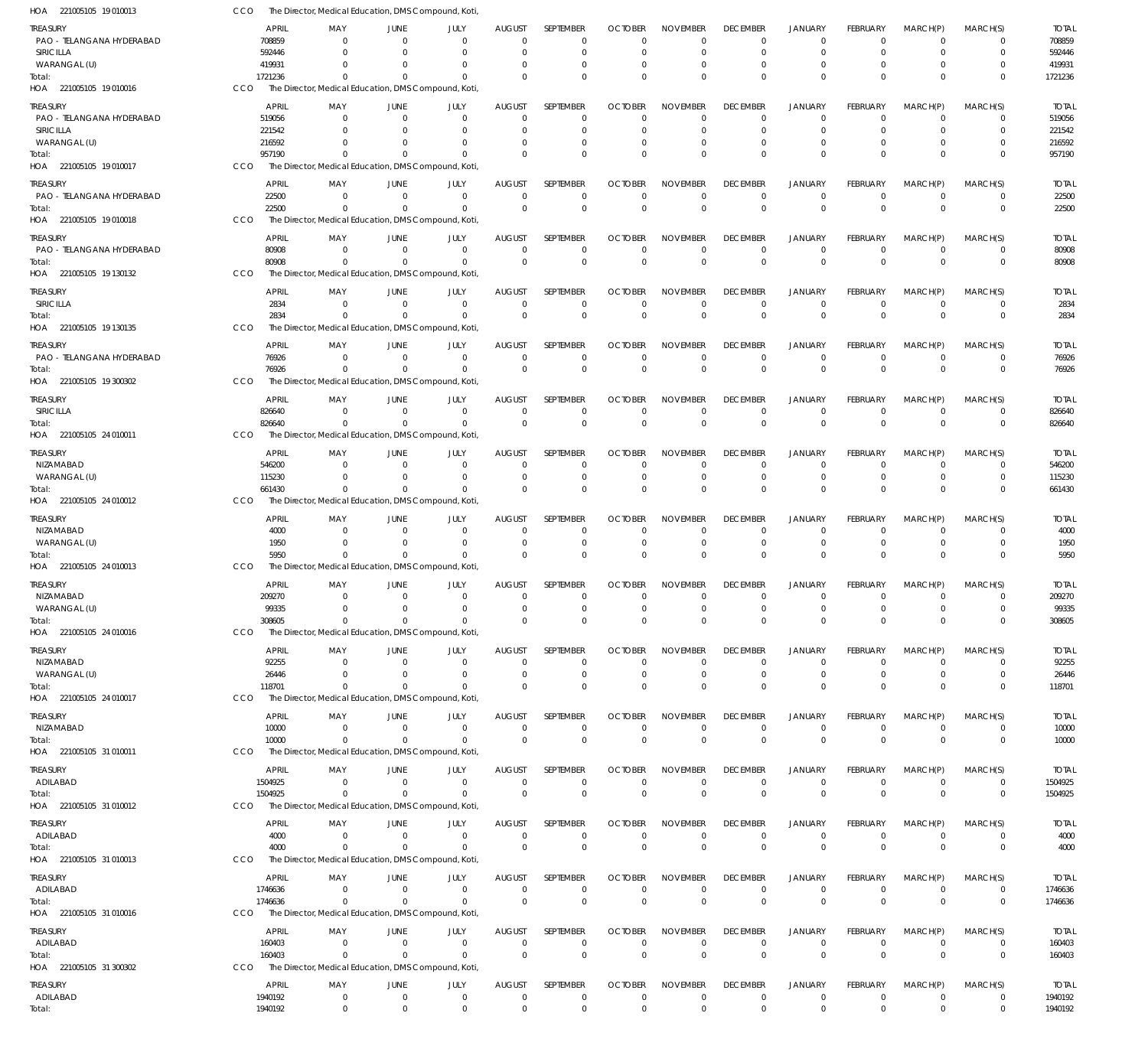| HOA 221005105 31 310311                   | CCO                  |                      | The Director, Medical Education, DMS Compound, Koti |                      |                               |                            |                |                            |                      |                                  |                      |                                  |                            |                      |
|-------------------------------------------|----------------------|----------------------|-----------------------------------------------------|----------------------|-------------------------------|----------------------------|----------------|----------------------------|----------------------|----------------------------------|----------------------|----------------------------------|----------------------------|----------------------|
| TREASURY                                  | <b>APRIL</b>         | MAY                  | JUNE                                                | JULY                 | <b>AUGUST</b>                 | <b>SEPTEMBER</b>           | <b>OCTOBER</b> | <b>NOVEMBER</b>            | <b>DECEMBER</b>      | <b>JANUARY</b>                   | FEBRUARY             | MARCH(P)                         | MARCH(S)                   | <b>TOTAL</b>         |
| ADILABAD                                  | 12996                | - 0                  | $\overline{0}$                                      | $\mathbf 0$          | $\mathbf{0}$                  | $\mathbf 0$                | $\Omega$       | $\Omega$                   | $\mathbf 0$          | $\overline{0}$                   | $\mathbf 0$          | $\overline{0}$                   | $\mathbf 0$                | 12996                |
| Total:                                    | 12996                | $^{\circ}$           | $\Omega$                                            | $\Omega$             | $\Omega$                      | $\mathbf 0$                | $\Omega$       | $\mathbf 0$                | $\mathbf 0$          | $\mathbf 0$                      | $\Omega$             | $\Omega$                         | $\mathbf 0$                | 12996                |
| HOA 22100510525 18 340                    | CCO                  |                      | The Director, Medical Education, DMS Compound, Koti |                      |                               |                            |                |                            |                      |                                  |                      |                                  |                            |                      |
| <b>TREASURY</b>                           | <b>APRIL</b>         | MAY                  | JUNE                                                | JULY                 | <b>AUGUST</b>                 | SEPTEMBER                  | <b>OCTOBER</b> | <b>NOVEMBER</b>            | <b>DECEMBER</b>      | <b>JANUARY</b>                   | <b>FEBRUARY</b>      | MARCH(P)                         | MARCH(S)                   | <b>TOTAL</b>         |
| MAHABOOB NAGAR                            | 1635040              | 0                    | $\overline{0}$                                      | $\mathbf 0$          | $\mathbf 0$                   | $\mathbf 0$                | $\Omega$       | $\Omega$                   | $\Omega$             | $^{\circ}$                       | $\mathbf 0$          | $^{\circ}$                       | 0                          | 1635040              |
| NALGONDA                                  | 1596503              | 0                    | $\Omega$                                            | $\Omega$             | 0                             | $\mathbf 0$                | O              | $\Omega$                   |                      | $^{\circ}$                       | 0                    | 0                                | 0                          | 1596503              |
| NIZAMABAD                                 | 12490351             |                      | $\Omega$                                            | n                    | C                             | 0                          | O              | $\Omega$                   |                      | $\Omega$                         |                      | $\Omega$                         | $\Omega$                   | 12490351             |
| PAO - TELANGANA HYDERABAD                 | 122353918            |                      | $\Omega$                                            | 0                    | $\Omega$                      | 0                          | O              | $\Omega$                   |                      | $\Omega$                         | 0                    | $\Omega$                         | $\mathbf 0$                | 122353918            |
| WARANGAL (U)                              | 5913725<br>143989537 | $\Omega$             | $\Omega$<br>$\Omega$                                | $\Omega$<br>$\Omega$ | $\Omega$<br>$\Omega$          | 0<br>$\mathbf 0$           | O<br>$\Omega$  | $\Omega$<br>$\Omega$       | $\Omega$             | $\Omega$<br>$\Omega$             | $\Omega$<br>$\Omega$ | $\overline{0}$<br>$\Omega$       | $\mathbf 0$<br>$\mathbf 0$ | 5913725<br>143989537 |
| Total:<br>HOA 22100510525 19 340          | CCO                  |                      | The Director, Medical Education, DMS Compound, Koti |                      |                               |                            |                |                            |                      |                                  |                      |                                  |                            |                      |
|                                           |                      |                      |                                                     |                      |                               |                            |                |                            |                      |                                  |                      |                                  |                            |                      |
| treasury                                  | <b>APRIL</b>         | MAY                  | JUNE                                                | JULY                 | <b>AUGUST</b>                 | <b>SEPTEMBER</b>           | <b>OCTOBER</b> | <b>NOVEMBER</b>            | <b>DECEMBER</b>      | JANUARY                          | FEBRUARY             | MARCH(P)                         | MARCH(S)                   | <b>TOTAL</b>         |
| ADILABAD                                  | $-3800$              | $\Omega$             | $\Omega$                                            | $\Omega$             | $\Omega$                      | $\mathbf 0$                | $\Omega$       | $\Omega$                   | $\Omega$             | $\Omega$                         | $\Omega$             | $^{\circ}$                       | $\Omega$                   | $-3800$              |
| <b>JAGTIAL</b>                            | 157500               | $\Omega$             | $\Omega$<br>$\Omega$                                | $\Omega$<br>$\Omega$ | $\Omega$<br>$\Omega$          | $\mathbf 0$                | O              | $\Omega$<br>$\Omega$       | $\Omega$             | $^{\circ}$<br>$\Omega$           | $\Omega$             | $\Omega$<br>$\Omega$             | $\mathbf 0$<br>$\Omega$    | 157500               |
| PAO - TELANGANA HYDERABAD<br>SIRICILLA    | 3905062<br>867300    | <sup>0</sup>         | $\Omega$                                            | $\Omega$             | $\Omega$                      | 0<br>$\mathbf 0$           | O<br>$\Omega$  | $\Omega$                   | $\Omega$             | $\overline{0}$                   | $\Omega$             | $\Omega$                         | $\mathbf 0$                | 3905062<br>867300    |
| Total:                                    | 4926062              | $\Omega$             | $\Omega$                                            | $\Omega$             | $\Omega$                      | $\Omega$                   | $\Omega$       | $\Omega$                   | $\Omega$             | $\Omega$                         | $\Omega$             | $\Omega$                         | $\mathbf 0$                | 4926062              |
| HOA 22100510525 24 340                    | CCO                  |                      | The Director, Medical Education, DMS Compound, Koti |                      |                               |                            |                |                            |                      |                                  |                      |                                  |                            |                      |
|                                           |                      |                      |                                                     |                      |                               |                            |                |                            |                      |                                  |                      |                                  |                            |                      |
| treasury                                  | <b>APRIL</b>         | MAY                  | JUNE                                                | JULY                 | <b>AUGUST</b>                 | SEPTEMBER                  | <b>OCTOBER</b> | <b>NOVEMBER</b>            | <b>DECEMBER</b>      | <b>JANUARY</b>                   | <b>FEBRUARY</b>      | MARCH(P)                         | MARCH(S)                   | <b>TOTAL</b>         |
| NIZAMABAD<br>PAO - TELANGANA HYDERABAD    | 735420<br>2255316    | $\Omega$<br>$\Omega$ | $\overline{0}$<br>$\overline{0}$                    | $\mathbf 0$<br>0     | $\overline{0}$<br>$\mathbf 0$ | $\mathbf 0$<br>$\mathbf 0$ | $\Omega$<br>0  | $\Omega$<br>$\mathbf 0$    | $\Omega$<br>0        | $\overline{0}$<br>$\overline{0}$ | $\Omega$<br>0        | $\overline{0}$<br>$\overline{0}$ | $\mathbf 0$<br>$\mathbf 0$ | 735420<br>2255316    |
| Total:                                    | 2990736              | $\Omega$             | $\Omega$                                            | $\Omega$             | $\Omega$                      | $\mathbf 0$                | $\Omega$       | $\Omega$                   | $\Omega$             | $\Omega$                         | $\Omega$             | $\Omega$                         | $\mathbf 0$                | 2990736              |
| HOA 221006001 01 010011                   | CCO                  |                      | The Director of Health, Govt. of TS, Sultan Bazar   |                      |                               |                            |                |                            |                      |                                  |                      |                                  |                            |                      |
|                                           |                      |                      |                                                     |                      |                               |                            |                |                            |                      |                                  |                      |                                  |                            |                      |
| Treasury                                  | <b>APRIL</b>         | MAY                  | JUNE                                                | JULY                 | <b>AUGUST</b>                 | <b>SEPTEMBER</b>           | <b>OCTOBER</b> | <b>NOVEMBER</b>            | <b>DECEMBER</b>      | <b>JANUARY</b>                   | FEBRUARY             | MARCH(P)                         | MARCH(S)                   | <b>TOTAL</b>         |
| HYDERABAD URBAN                           | $-44653$             | - 0                  | $\Omega$                                            | $\Omega$             | $\Omega$                      | 0                          | $\Omega$       | $\Omega$                   | $\Omega$             | $\Omega$                         | $\Omega$             | $\overline{0}$                   | 0                          | $-44653$             |
| NIZAMABAD                                 | 654985               | $\Omega$             | $\Omega$                                            | $\Omega$             | $\Omega$                      | $\mathbf 0$                | $\Omega$       | $\Omega$                   | $\Omega$             | $\Omega$                         | $\Omega$             | $\Omega$                         | $\mathbf 0$                | 654985               |
| PAO - TELANGANA HYDERABAD<br>WARANGAL (U) | 8123949<br>74240     | $\Omega$             | $\Omega$<br>$\Omega$                                | $\Omega$<br>$\Omega$ | $\Omega$<br>$\Omega$          | 0<br>$\mathbf 0$           | O<br>-0        | $\Omega$<br>$\Omega$       | $\Omega$             | $\Omega$<br>$\Omega$             | $\Omega$             | $\Omega$<br>$\Omega$             | 0<br>$\mathbf 0$           | 8123949<br>74240     |
| Total:                                    | 8808521              | $^{\circ}$           | $\Omega$                                            | $\Omega$             | $\Omega$                      | $\Omega$                   | $\Omega$       | $\Omega$                   | $\Omega$             | $\Omega$                         | $\Omega$             | $\Omega$                         | $\mathbf 0$                | 8808521              |
| HOA 221006001 01010012                    | CCO                  |                      | The Director of Health, Govt. of TS, Sultan Bazar   |                      |                               |                            |                |                            |                      |                                  |                      |                                  |                            |                      |
|                                           |                      |                      |                                                     |                      |                               |                            |                |                            |                      |                                  |                      |                                  |                            |                      |
| treasury                                  | <b>APRIL</b>         | MAY                  | JUNE                                                | JULY                 | <b>AUGUST</b>                 | SEPTEMBER                  | <b>OCTOBER</b> | <b>NOVEMBER</b>            | <b>DECEMBER</b>      | <b>JANUARY</b>                   | <b>FEBRUARY</b>      | MARCH(P)                         | MARCH(S)                   | <b>TOTAL</b>         |
| NIZAMABAD                                 | 16100                | $\Omega$             | $\Omega$                                            | 0                    | $\mathbf 0$                   | 0                          | 0              | 0                          | $\Omega$             | $^{\circ}$                       | $\Omega$             | 0                                | 0                          | 16100                |
| PAO - TELANGANA HYDERABAD                 | 365252<br>850        | $\Omega$<br>$\Omega$ | $\Omega$<br>$\Omega$                                | $\Omega$<br>$\Omega$ | $\mathbf 0$<br>$\Omega$       | $\mathbf 0$<br>$\mathbf 0$ | $\Omega$       | $\Omega$<br>$\mathbf 0$    | $\Omega$<br>$\Omega$ | $\Omega$<br>$^{\circ}$           | $\Omega$<br>$\Omega$ | $\Omega$<br>$\overline{0}$       | $\mathbf 0$<br>$\mathbf 0$ | 365252<br>850        |
| WARANGAL (U)<br>Total:                    | 382202               | $\Omega$             | $\Omega$                                            | $\Omega$             | $\Omega$                      | $\mathbf 0$                | 0<br>$\Omega$  | $\Omega$                   | $\Omega$             | $\Omega$                         | $\Omega$             | $\Omega$                         | $\mathbf 0$                | 382202               |
| HOA 221006001 01010013                    | CCO                  |                      | The Director of Health, Govt. of TS, Sultan Bazar   |                      |                               |                            |                |                            |                      |                                  |                      |                                  |                            |                      |
|                                           |                      |                      |                                                     |                      |                               |                            |                |                            |                      |                                  |                      |                                  |                            |                      |
| treasury                                  | <b>APRIL</b>         | MAY                  | JUNE                                                | JULY                 | AUGUST                        | SEPTEMBER                  | <b>OCTOBER</b> | <b>NOVEMBER</b>            | <b>DECEMBER</b>      | <b>JANUARY</b>                   | FEBRUARY             | MARCH(P)                         | MARCH(S)                   | <b>TOTAL</b>         |
| NIZAMABAD                                 | 274112               | $\Omega$             | $\Omega$                                            | $\Omega$             | 0                             | 0                          | $\Omega$       | $\Omega$                   | $\Omega$             | $^{\circ}$                       | $\Omega$             | $\Omega$                         | 0                          | 274112               |
| PAO - TELANGANA HYDERABAD                 | 3063166              | $\Omega$             | $\Omega$                                            | $\Omega$             | $\Omega$                      | $\mathbf 0$                | $\Omega$       | $\Omega$                   | $\Omega$             | $\Omega$                         | $\Omega$             | $\Omega$                         | $\mathbf 0$                | 3063166              |
| WARANGAL (U)                              | 28496<br>3365774     | $\Omega$<br>$\Omega$ | $\Omega$<br>$\Omega$                                | $\Omega$<br>$\Omega$ | 0<br>$\Omega$                 | $\mathbf 0$<br>$\Omega$    | 0<br>$\Omega$  | $\Omega$<br>$\Omega$       | $\Omega$<br>$\Omega$ | $^{\circ}$<br>$\Omega$           | $\Omega$<br>$\Omega$ | $\overline{0}$<br>$\Omega$       | 0<br>$\mathbf 0$           | 28496                |
| Total:<br>HOA 221006001 01 010015         | CCO                  |                      | The Director of Health, Govt. of TS, Sultan Bazar   |                      |                               |                            |                |                            |                      |                                  |                      |                                  |                            | 3365774              |
|                                           |                      |                      |                                                     |                      |                               |                            |                |                            |                      |                                  |                      |                                  |                            |                      |
| treasury                                  | <b>APRIL</b>         | MAY                  | JUNE                                                | JULY                 | <b>AUGUST</b>                 | SEPTEMBER                  | <b>OCTOBER</b> | <b>NOVEMBER</b>            | <b>DECEMBER</b>      | <b>JANUARY</b>                   | FEBRUARY             | MARCH(P)                         | MARCH(S)                   | <b>TOTAL</b>         |
| PAO - TELANGANA HYDERABAD                 | 1204                 | $^{\circ}$           | $\mathbf 0$                                         | $\overline{0}$       | $\mathbf 0$                   | $\mathbf 0$                | $\mathbf 0$    | $\mathbf 0$                | $\mathbf 0$          | $\overline{0}$                   | $\mathbf 0$          | $\overline{0}$                   | $\mathbf 0$                | 1204                 |
| Total:                                    | 1204                 | $^{\circ}$           | $\mathbf 0$                                         | $\overline{0}$       | $\mathbf 0$                   | $\mathbf 0$                | $\Omega$       | $\Omega$                   | $^{\circ}$           | $\overline{0}$                   | $\mathbf 0$          | $\overline{0}$                   | $\boldsymbol{0}$           | 1204                 |
| HOA 221006001 01010016                    | <b>CCO</b>           |                      | The Director of Health, Govt. of TS, Sultan Bazar,  |                      |                               |                            |                |                            |                      |                                  |                      |                                  |                            |                      |
| TREASURY                                  | APRIL                | MAY                  | JUNE                                                | JULY                 | <b>AUGUST</b>                 | SEPTEMBER                  | <b>OCTOBER</b> | <b>NOVEMBER</b>            | <b>DECEMBER</b>      | <b>JANUARY</b>                   | FEBRUARY             | MARCH(P)                         | MARCH(S)                   | <b>TOTAL</b>         |
| NIZAMABAD                                 | 130878               | - 0                  | $\overline{0}$                                      | $\mathbf 0$          | $\Omega$                      | $\mathbf 0$                | $\Omega$       | $\Omega$                   | $\Omega$             | $\overline{0}$                   | $\Omega$             | $\overline{0}$                   | $\Omega$                   | 130878               |
| PAO - TELANGANA HYDERABAD                 | 2113791              | $\Omega$             | 0                                                   | $\Omega$             | 0                             | 0                          | -0             | $\mathbf 0$                | 0                    | $^{\circ}$                       | $\Omega$             | $\mathbf 0$                      | $\mathbf 0$                | 2113791              |
| WARANGAL (U)                              | 14698                | $\Omega$             | $\Omega$                                            | $\Omega$             | $\Omega$                      | $\mathbf 0$                | -0             | $\Omega$                   | $\Omega$             | $\Omega$                         | $\Omega$             | $\Omega$                         | $\mathbf 0$                | 14698                |
| Total:                                    | 2259367              | $^{\circ}$           | $\Omega$                                            | $\Omega$             | $\Omega$                      | $\mathbf 0$                | $\Omega$       | $\Omega$                   | $\mathbf 0$          | $\overline{0}$                   | $\Omega$             | $\Omega$                         | $\mathbf 0$                | 2259367              |
| HOA 221006001 01010017                    | <b>CCO</b>           |                      | The Director of Health, Govt. of TS, Sultan Bazar   |                      |                               |                            |                |                            |                      |                                  |                      |                                  |                            |                      |
| Treasury                                  | <b>APRIL</b>         | MAY                  | JUNE                                                | JULY                 | <b>AUGUST</b>                 | <b>SEPTEMBER</b>           | <b>OCTOBER</b> | <b>NOVEMBER</b>            | <b>DECEMBER</b>      | <b>JANUARY</b>                   | <b>FEBRUARY</b>      | MARCH(P)                         | MARCH(S)                   | <b>TOTAL</b>         |
| PAO - TELANGANA HYDERABAD                 | 147086               | 0                    | $\overline{0}$                                      | $\mathbf 0$          | $\overline{0}$                | $\mathbf 0$                | $\mathbf 0$    | $\mathbf 0$                | $\mathbf 0$          | $^{\circ}$                       | $\mathbf 0$          | $\overline{0}$                   | $\mathbf 0$                | 147086               |
| Total:                                    | 147086               | $^{\circ}$           | $\overline{0}$                                      | $\Omega$             | $\mathbf 0$                   | $\mathbf 0$                | $\mathbf{0}$   | $\mathbf 0$                | $\mathbf{0}$         | $\overline{0}$                   | $\mathbf{0}$         | $\overline{0}$                   | $\boldsymbol{0}$           | 147086               |
| HOA 221006001 01 010018                   | CCO                  |                      | The Director of Health, Govt. of TS, Sultan Bazar   |                      |                               |                            |                |                            |                      |                                  |                      |                                  |                            |                      |
| treasury                                  | APRIL                | MAY                  | JUNE                                                | JULY                 | <b>AUGUST</b>                 | SEPTEMBER                  | <b>OCTOBER</b> | <b>NOVEMBER</b>            | <b>DECEMBER</b>      | <b>JANUARY</b>                   | FEBRUARY             | MARCH(P)                         | MARCH(S)                   | <b>TOTAL</b>         |
| PAO - TELANGANA HYDERABAD                 | 475016               | $^{\circ}$           | $\overline{0}$                                      | $\overline{0}$       | $\overline{0}$                | $\mathbf 0$                | $\mathbf 0$    | $\mathbf 0$                | 0                    | $^{\circ}$                       | $\mathbf 0$          | $^{\circ}$                       | 0                          | 475016               |
| Total:                                    | 475016               | $^{\circ}$           | $\Omega$                                            | $\Omega$             | $\Omega$                      | $\mathbf 0$                | $\Omega$       | $\mathbf 0$                | $\mathbf 0$          | $\mathbf 0$                      | $\Omega$             | $\Omega$                         | $\mathbf 0$                | 475016               |
| HOA 221006001 01 130135                   | CCO                  |                      | The Director of Health, Govt. of TS, Sultan Bazar   |                      |                               |                            |                |                            |                      |                                  |                      |                                  |                            |                      |
| treasury                                  | <b>APRIL</b>         | MAY                  | JUNE                                                | JULY                 | <b>AUGUST</b>                 | SEPTEMBER                  | <b>OCTOBER</b> | <b>NOVEMBER</b>            | <b>DECEMBER</b>      | <b>JANUARY</b>                   | FEBRUARY             | MARCH(P)                         | MARCH(S)                   | <b>TOTAL</b>         |
| PAO - TELANGANA HYDERABAD                 | 55112                | 0                    | $\overline{0}$                                      | $\overline{0}$       | $\overline{0}$                | $\mathbf 0$                | $\mathbf 0$    | $\mathbf 0$                | $\mathbf 0$          | $^{\circ}$                       | $\mathbf 0$          | $\overline{0}$                   | $\mathbf 0$                | 55112                |
| Total:                                    | 55112                | $\Omega$             | $\Omega$                                            | $\Omega$             | $\overline{0}$                | $\mathbf 0$                | $\mathbf{0}$   | $\mathbf 0$                | $\mathbf{0}$         | $\overline{0}$                   | $\mathbf{0}$         | $\Omega$                         | $\mathbf 0$                | 55112                |
| HOA 221006001 01 300302                   | CCO                  |                      | The Director of Health, Govt. of TS, Sultan Bazar   |                      |                               |                            |                |                            |                      |                                  |                      |                                  |                            |                      |
|                                           |                      |                      |                                                     |                      |                               |                            |                |                            |                      |                                  |                      |                                  |                            |                      |
| treasury                                  | <b>APRIL</b>         | MAY                  | JUNE                                                | JULY                 | <b>AUGUST</b>                 | SEPTEMBER                  | <b>OCTOBER</b> | <b>NOVEMBER</b>            | <b>DECEMBER</b>      | <b>JANUARY</b>                   | FEBRUARY             | MARCH(P)                         | MARCH(S)                   | <b>TOTAL</b>         |
| PAO - TELANGANA HYDERABAD                 | 147223               | $^{\circ}$           | $\overline{0}$<br>$\Omega$                          | $\mathbf 0$          | $\mathbf 0$                   | $\mathbf 0$<br>$\mathbf 0$ | $\mathbf 0$    | $\mathbf 0$<br>$\mathbf 0$ | $\mathbf 0$          | $\overline{0}$                   | $\mathbf 0$          | $\overline{0}$<br>$\Omega$       | $\mathbf 0$                | 147223               |
| Total:<br>HOA 221006001 03 010011         | 147223<br>CCO        | $^{\circ}$           | The Director of Health, Govt. of TS, Sultan Bazar   | $\overline{0}$       | $\overline{0}$                |                            | $\mathbf 0$    |                            | $\mathbf 0$          | $\overline{0}$                   | $\mathbf 0$          |                                  | $\boldsymbol{0}$           | 147223               |
|                                           |                      |                      |                                                     |                      |                               |                            |                |                            |                      |                                  |                      |                                  |                            |                      |
| TREASURY                                  | <b>APRIL</b>         | MAY                  | JUNE                                                | JULY                 | <b>AUGUST</b>                 | SEPTEMBER                  | <b>OCTOBER</b> | <b>NOVEMBER</b>            | <b>DECEMBER</b>      | <b>JANUARY</b>                   | FEBRUARY             | MARCH(P)                         | MARCH(S)                   | <b>TOTAL</b>         |
| ADILABAD                                  | 1313708              | 0                    | $\overline{0}$                                      | 0                    | 0                             | 0                          | O              | $\mathbf 0$                | 0                    | $^{\circ}$                       | 0                    | 0                                | 0                          | 1313708              |
| <b>BHADRADI KOTHAGUDEM</b>                | 1452220              | 0                    | $\Omega$                                            | $\Omega$             | $\Omega$                      | $\mathbf 0$                | $\Omega$       | $\Omega$                   | $\Omega$             | $\overline{0}$                   | $\Omega$             | $\Omega$                         | $\mathbf 0$                | 1452220              |
| BHOOPALAPALLY                             | 147970               | 0                    | $\Omega$                                            | 0                    | $\Omega$                      | 0                          | 0              | 0                          | -0                   | $\Omega$                         | 0                    | $\Omega$                         | 0                          | 147970               |
| <b>JAGTIAL</b>                            | 861535               | 0                    | $\Omega$                                            | n                    | $\Omega$                      | 0                          | 0              | $\Omega$                   |                      | $\Omega$                         | 0                    | $\Omega$                         | 0                          | 861535               |
| JANGAON                                   | 259860               | $^{\circ}$           | $\Omega$                                            | 0                    | $\Omega$                      | 0                          | $\Omega$       | $\mathbf 0$                | $\Omega$             | $\Omega$                         | 0                    | $\Omega$                         | 0                          | 259860               |
| JOGULAMBA GADWAL                          | 263750               | $\mathbf 0$          | $\overline{0}$<br>$\mathbf 0$                       | $\mathbf 0$          | $\mathbf 0$                   | $\mathbf 0$                | 0              | $\mathbf 0$                | $\Omega$             | $\overline{0}$                   | $\mathbf 0$          | $\overline{0}$<br>$\overline{0}$ | $\mathbf 0$                | 263750               |
| KAMAREDDY                                 | 944534               | $\mathbf 0$          |                                                     | $\mathbf 0$          | $\mathbf 0$                   | $\mathbf 0$                | $\mathbf 0$    | $\mathbf 0$                | $\mathbf 0$          | $\mathbf 0$                      | $\mathbf 0$          |                                  | $\mathbf 0$                | 944534               |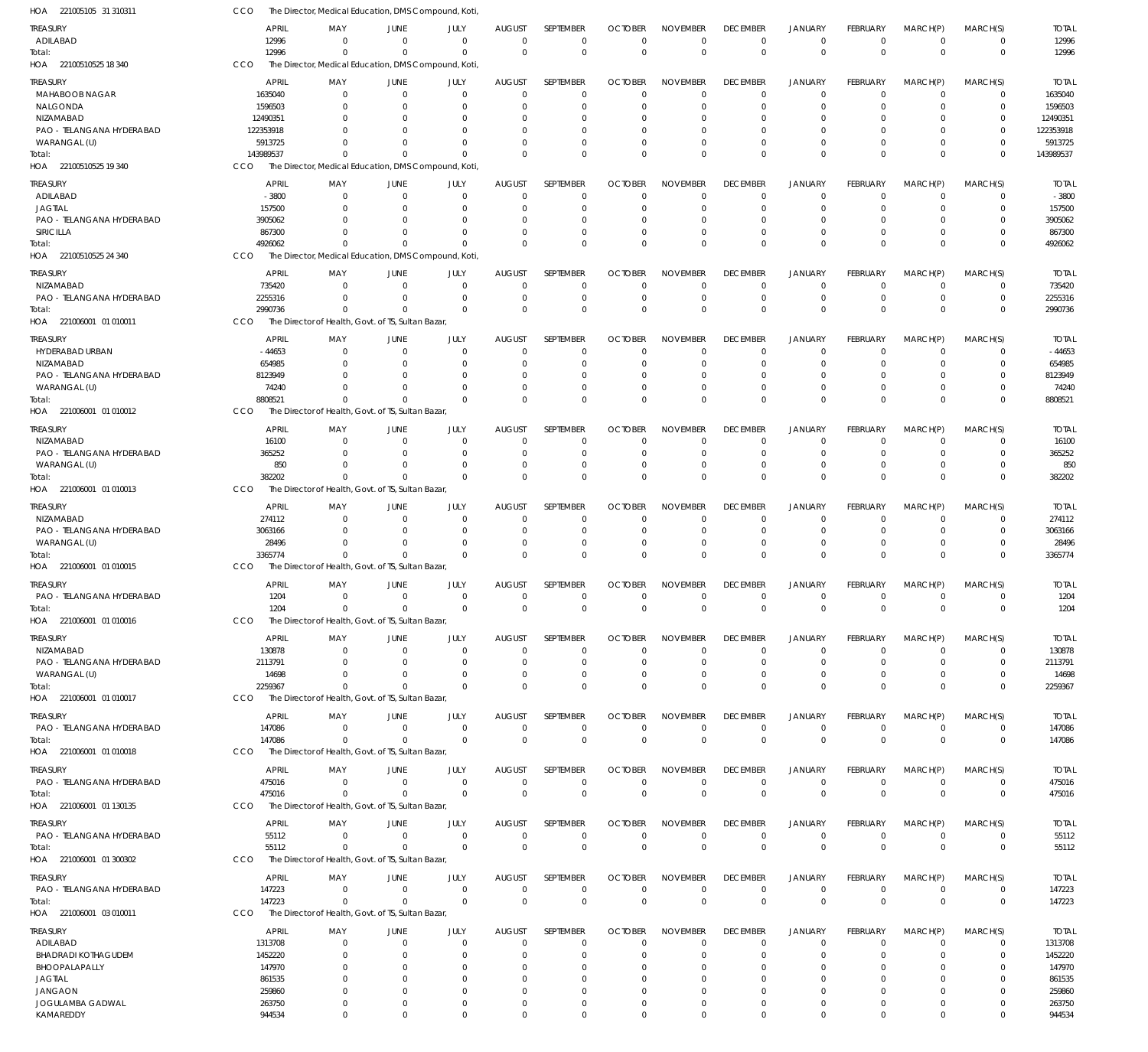| HOA<br>221006001 03 010011        | CCO                | The Director of Health, Govt. of TS, Sultan Bazar,                |                            |                            |                            |                            |                            |                            |                            |                               |                            |                            |                            |                    |
|-----------------------------------|--------------------|-------------------------------------------------------------------|----------------------------|----------------------------|----------------------------|----------------------------|----------------------------|----------------------------|----------------------------|-------------------------------|----------------------------|----------------------------|----------------------------|--------------------|
| TREASURY                          | APRIL              | MAY                                                               | JUNE                       | JULY                       | <b>AUGUST</b>              | SEPTEMBER                  | <b>OCTOBER</b>             | <b>NOVEMBER</b>            | <b>DECEMBER</b>            | <b>JANUARY</b>                | FEBRUARY                   | MARCH(P)                   | MARCH(S)                   | <b>TOTAL</b>       |
| <b>KARIMNAGAR</b>                 | 1916035            | $\Omega$                                                          | $\mathbf 0$                | $\mathbf 0$                | $\mathbf 0$                | $\mathbf 0$                | $\mathbf{0}$               | $\mathbf 0$                | $\mathbf 0$                | $\mathbf 0$                   | $\mathbf 0$                | $\mathbf 0$                | $\mathbf 0$                | 1916035            |
| KHAMMAM                           | 1164197            | $\mathbf 0$                                                       | $\mathbf 0$                | $\mathbf 0$                | $\mathbf 0$                | $\mathbf 0$                | $\overline{0}$             | $\mathbf 0$                | $\mathbf 0$                | $\mathbf 0$                   | $\mathbf 0$                | $\mathbf 0$                | $\mathbf 0$                | 1164197            |
| KOMARAMBHEEM ASIFABAD             | 137375             | 0                                                                 | $\mathbf 0$                | $\Omega$                   | 0                          | $\mathbf 0$                | $\Omega$                   | $\Omega$                   | $\mathbf 0$                | $\mathbf 0$                   | $\Omega$                   | 0                          | $\mathbf 0$                | 137375             |
| MAHABOOB NAGAR<br>MAHABUBABAD     | 1281108<br>941740  | $\Omega$<br>$\Omega$                                              | $\mathbf 0$<br>$\mathbf 0$ | $\Omega$<br>$\Omega$       | $\Omega$<br>$\mathbf 0$    | $\mathbf 0$<br>$\mathbf 0$ | $\Omega$<br>$\Omega$       | $\Omega$<br>$\Omega$       | $\Omega$<br>$\Omega$       | $\mathbf 0$<br>$\overline{0}$ | $\Omega$<br>$\Omega$       | $\mathbf 0$                | $\mathbf 0$                | 1281108<br>941740  |
| <b>MANCHERIAL</b>                 | 1538802            | $\Omega$                                                          | $\mathbf 0$                | $\Omega$                   | $\mathbf 0$                | $\mathbf 0$                | $\Omega$                   | $\Omega$                   | $\Omega$                   | $\overline{0}$                | $\Omega$                   | 0<br>$\mathbf 0$           | $\mathbf 0$<br>$\mathbf 0$ | 1538802            |
| MEDAK                             | 695255             | $\Omega$                                                          | $\mathbf 0$                | $\Omega$                   | $\mathbf 0$                | $\mathbf 0$                | $\Omega$                   | $\Omega$                   | $\Omega$                   | $\mathbf 0$                   | $\Omega$                   | 0                          | $\mathbf 0$                | 695255             |
| MEDCHAL                           | 960325             | $\Omega$                                                          | $\Omega$                   | $\Omega$                   | $\mathbf 0$                | $\mathbf 0$                | $\Omega$                   | $\Omega$                   | $\Omega$                   | $\Omega$                      | $\Omega$                   | $\mathbf 0$                | $\mathbf 0$                | 960325             |
| Mulugu                            | 51510              | $\Omega$                                                          | $\overline{0}$             | $\Omega$                   | $\mathbf 0$                | $\mathbf 0$                | $\Omega$                   | $\Omega$                   | $\Omega$                   | $\overline{0}$                | $\Omega$                   | $\mathbf 0$                | $\mathbf 0$                | 51510              |
| NAGARKURNOOL                      | 1936556            | $\Omega$                                                          | $\mathbf 0$                | $\Omega$                   | $\mathbf 0$                | $\mathbf 0$                | $\Omega$                   | $\Omega$                   | $\Omega$                   | $\mathbf 0$                   | $\Omega$                   | $\mathbf 0$                | $\mathbf 0$                | 1936556            |
| NALGONDA                          | 932065             | $\Omega$                                                          | $\mathbf 0$                | $\Omega$                   | $\mathbf 0$                | $\mathbf 0$                | $\Omega$                   | $\Omega$                   | $\Omega$                   | $\mathbf 0$                   | $\Omega$                   | 0                          | $\mathbf 0$                | 932065             |
| NIRMAL                            | 1948988            | $\Omega$                                                          | $\Omega$                   | $\Omega$                   | $\mathbf 0$                | $\mathbf 0$                | $\Omega$                   | $\Omega$                   | $\Omega$                   | $\Omega$                      | $\Omega$                   | $\mathbf 0$                | $\mathbf 0$                | 1948988            |
| NIZAMABAD                         | 2655560            | $\Omega$                                                          | $\overline{0}$             | $\Omega$                   | $\mathbf 0$                | $\mathbf 0$                | $\Omega$                   | $\Omega$                   | $\Omega$                   | $\overline{0}$                | $\Omega$                   | 0                          | $\mathbf 0$                | 2655560            |
| Narayanpet                        | 347760             | $\Omega$                                                          | $\mathbf 0$                | $\Omega$                   | $\mathbf 0$                | $\mathbf 0$                | $\Omega$                   | $\Omega$                   | $\Omega$                   | $\mathbf 0$                   | $\Omega$                   | $\mathbf 0$                | $\mathbf 0$                | 347760             |
| PAO - TELANGANA HYDERABAD         | 1848085            | $\Omega$                                                          | $\mathbf 0$<br>$\Omega$    | $\Omega$                   | $\mathbf 0$                | $\mathbf 0$                | $\Omega$                   | $\Omega$                   | $\Omega$                   | $\mathbf 0$<br>$\Omega$       | $\Omega$                   | 0                          | $\mathbf 0$                | 1848085            |
| PEDDAPALLY<br><b>RANGA REDDY</b>  | 2039125<br>1924050 | $\Omega$<br>$\Omega$                                              | $\overline{0}$             | $\Omega$<br>$\Omega$       | $\mathbf 0$<br>$\mathbf 0$ | $\mathbf 0$<br>$\mathbf 0$ | $\Omega$<br>$\Omega$       | $\Omega$<br>$\Omega$       | $\Omega$<br>$\Omega$       | $\overline{0}$                | $\Omega$<br>$\Omega$       | $\mathbf 0$<br>0           | $\mathbf 0$<br>$\mathbf 0$ | 2039125<br>1924050 |
| SANGAREDDY                        | 1588870            | $\Omega$                                                          | $\mathbf 0$                | $\Omega$                   | $\mathbf 0$                | $\mathbf 0$                | $\Omega$                   | $\Omega$                   | $\Omega$                   | $\Omega$                      | $\Omega$                   | $\mathbf 0$                | $\mathbf 0$                | 1588870            |
| SIDDIPET                          | 598917             | $\Omega$                                                          | $\mathbf 0$                | $\Omega$                   | $\mathbf 0$                | $\mathbf 0$                | $\Omega$                   | $\Omega$                   | $\Omega$                   | $\Omega$                      | $\Omega$                   | $\mathbf 0$                | $\mathbf 0$                | 598917             |
| SIRICILLA                         | 187910             | $\Omega$                                                          | $\overline{0}$             | $\Omega$                   | $\mathbf 0$                | $\mathbf 0$                | $\Omega$                   | $\Omega$                   | $\Omega$                   | $\Omega$                      | $\Omega$                   | $\mathbf 0$                | $\mathbf 0$                | 187910             |
| SURYAPET                          | 1063430            | $\Omega$                                                          | $\mathbf 0$                | $\Omega$                   | $\mathbf 0$                | $\mathbf 0$                | $\Omega$                   | $\Omega$                   | $\Omega$                   | $\mathbf 0$                   | $\Omega$                   | 0                          | $\mathbf 0$                | 1063430            |
| VIKARABAD                         | 1145385            | $\Omega$                                                          | $\Omega$                   | $\Omega$                   | $\mathbf 0$                | $\mathbf 0$                | $\Omega$                   | $\Omega$                   | $\Omega$                   | $\Omega$                      | $\Omega$                   | $\mathbf 0$                | $\mathbf 0$                | 1145385            |
| WANAPARTHY                        | 335930             | $\Omega$                                                          | $\mathbf 0$                | $\Omega$                   | $\mathbf 0$                | $\mathbf 0$                | $\Omega$                   | $\Omega$                   | $\Omega$                   | $\mathbf 0$                   | $\Omega$                   | $\mathbf 0$                | $\mathbf 0$                | 335930             |
| WARANGAL (R)                      | 715805             | $\Omega$                                                          | $\mathbf 0$                | $\Omega$                   | $\mathbf 0$                | $\mathbf 0$                | $\Omega$                   | $\Omega$                   | $\Omega$                   | $\mathbf 0$                   | $\Omega$                   | $\mathbf 0$                | $\mathbf 0$                | 715805             |
| WARANGAL (U)                      | 842658             | $\Omega$                                                          | $\mathbf 0$                | $\Omega$                   | $\mathbf 0$                | $\mathbf 0$                | $\Omega$                   | $\Omega$                   | $\Omega$                   | $\mathbf 0$                   | $\Omega$                   | $\mathbf 0$                | $\mathbf 0$                | 842658             |
| YADADRI                           | 365940             | $\Omega$                                                          | $\Omega$                   | $\Omega$                   | $\mathbf 0$                | $\mathbf 0$                | $\Omega$                   | $\Omega$                   | $\mathbf 0$                | $\mathbf 0$                   | $\Omega$                   | $\mathbf 0$                | $\mathbf 0$                | 365940             |
| Total:<br>HOA 221006001 03 010012 | 34406958<br>CCO    | $\mathbf 0$<br>The Director of Health, Govt. of TS, Sultan Bazar, | $\Omega$                   | $\Omega$                   | $\mathbf 0$                | $\mathbf 0$                | $\Omega$                   | $\Omega$                   | $\mathbf 0$                | $\mathbf 0$                   | $\Omega$                   | $\mathbf 0$                | $\mathbf 0$                | 34406958           |
|                                   |                    |                                                                   |                            |                            |                            |                            |                            |                            |                            |                               |                            |                            |                            |                    |
| TREASURY                          | <b>APRIL</b>       | MAY                                                               | JUNE                       | JULY                       | <b>AUGUST</b>              | SEPTEMBER                  | <b>OCTOBER</b>             | <b>NOVEMBER</b>            | <b>DECEMBER</b>            | <b>JANUARY</b>                | FEBRUARY                   | MARCH(P)                   | MARCH(S)                   | <b>TOTAL</b>       |
| ADILABAD                          | 64851              | $\mathbf 0$                                                       | $\mathbf 0$                | $\mathbf 0$                | $\mathbf 0$                | 0                          | $\overline{0}$             | $\Omega$                   | 0                          | $\mathbf 0$                   | $\mathbf 0$                | $\mathbf 0$                | 0                          | 64851              |
| <b>BHADRADI KOTHAGUDEM</b>        | 61135              | $\mathbf 0$                                                       | $\mathbf 0$                | $\mathbf 0$                | 0                          | $\mathbf 0$                | $\Omega$                   | $\Omega$                   | $\mathbf 0$                | $\mathbf 0$                   | $\mathbf 0$                | $\mathbf 0$                | $\mathbf 0$                | 61135              |
| BHOOPALAPALLY<br><b>JAGTIAL</b>   | 8600<br>44855      | $\Omega$<br>$\Omega$                                              | $\mathbf 0$<br>$\mathbf 0$ | $\Omega$<br>$\Omega$       | 0<br>0                     | $\mathbf 0$<br>$\mathbf 0$ | $\Omega$<br>$\Omega$       | $\Omega$<br>$\Omega$       | $\mathbf 0$<br>$\Omega$    | $\mathbf 0$<br>$\overline{0}$ | $\Omega$<br>$\Omega$       | 0<br>0                     | $\mathbf 0$<br>$\mathbf 0$ | 8600<br>44855      |
| <b>JANGAON</b>                    | 6950               | $\mathbf 0$                                                       | $\mathbf 0$                | $\Omega$                   | 0                          | $\mathbf 0$                | $\Omega$                   | $\Omega$                   | $\mathbf 0$                | $\mathbf 0$                   | 0                          | 0                          | $\mathbf 0$                | 6950               |
| JOGULAMBA GADWAL                  | 3378               | $\Omega$                                                          | $\overline{0}$             | $\Omega$                   | 0                          | $\mathbf 0$                | $\Omega$                   | $\Omega$                   | $\Omega$                   | $\overline{0}$                | $\Omega$                   | 0                          | $\mathbf 0$                | 3378               |
| KAMAREDDY                         | 14874              | $\Omega$                                                          | $\Omega$                   | $\Omega$                   | 0                          | $\mathbf 0$                | $\Omega$                   | $\Omega$                   | $\Omega$                   | $\Omega$                      | U                          | 0                          | $\mathbf 0$                | 14874              |
| KARIMNAGAR                        | 53950              | $\Omega$                                                          | $\mathbf 0$                | $\Omega$                   | 0                          | $\mathbf 0$                | $\Omega$                   | $\Omega$                   | $\Omega$                   | $\mathbf 0$                   | $\Omega$                   | 0                          | $\mathbf 0$                | 53950              |
| KHAMMAM                           | 45065              | $\mathbf 0$                                                       | $\mathbf 0$                | $\Omega$                   | $\mathbf 0$                | $\mathbf 0$                | $\Omega$                   | $\Omega$                   | $\mathbf 0$                | $\mathbf 0$                   | $\Omega$                   | 0                          | $\mathbf 0$                | 45065              |
| KOMARAMBHEEM ASIFABAD             | 750                | $\Omega$                                                          | $\overline{0}$             | $\Omega$                   | 0                          | $\mathbf 0$                | $\Omega$                   | $\Omega$                   | $\Omega$                   | $\mathbf 0$                   | $\Omega$                   | 0                          | $\mathbf 0$                | 750                |
| MAHABOOB NAGAR                    | 27625              | $\Omega$                                                          | $\Omega$                   | $\Omega$                   | $\mathbf 0$                | $\mathbf 0$                | $\Omega$                   | $\Omega$                   | $\Omega$                   | $\Omega$                      | $\Omega$                   | 0                          | $\mathbf 0$                | 27625              |
| MAHABUBABAD                       | 21687              | $\Omega$                                                          | $\mathbf 0$                | $\Omega$                   | 0                          | $\mathbf 0$                | $\Omega$                   | $\Omega$                   | $\Omega$                   | $\mathbf 0$                   | $\Omega$                   | 0                          | $\mathbf 0$                | 21687              |
| <b>MANCHERIAL</b>                 | 70945              | $\mathbf 0$                                                       | $\mathbf 0$                | $\Omega$<br>$\Omega$       | 0                          | $\mathbf 0$                | $\Omega$                   | $\Omega$                   | $\mathbf 0$                | $\mathbf 0$                   | 0<br>$\Omega$              | 0                          | $\mathbf 0$                | 70945              |
| MEDAK<br><b>MEDCHAL</b>           | 16152<br>29730     | $\Omega$<br>$\Omega$                                              | $\Omega$<br>$\Omega$       | $\Omega$                   | 0<br>$\mathbf 0$           | $\mathbf 0$<br>$\mathbf 0$ | $\Omega$<br>$\Omega$       | $\Omega$<br>$\Omega$       | $\Omega$<br>$\mathbf 0$    | $\Omega$<br>$\Omega$          | $\Omega$                   | 0<br>0                     | $\mathbf 0$<br>$\mathbf 0$ | 16152<br>29730     |
| Mulugu                            | 1225               | $\Omega$                                                          | $\mathbf 0$                | $\Omega$                   | 0                          | $\mathbf 0$                | $\Omega$                   | $\Omega$                   | $\Omega$                   | $\mathbf 0$                   | $\Omega$                   | 0                          | $\mathbf 0$                | 1225               |
| NAGARKURNOOL                      | 31988              | $\Omega$                                                          | $\mathbf 0$                | 0                          | $\mathbf 0$                | $\mathbf 0$                | $\Omega$                   | $\Omega$                   | $\Omega$                   | $\mathbf 0$                   | 0                          | 0                          | $\mathbf 0$                | 31988              |
| NALGONDA                          | 29995              | $\Omega$                                                          | $\mathbf 0$                | $\Omega$                   | $\mathbf 0$                | $\mathbf 0$                | $\Omega$                   | $\Omega$                   | $\Omega$                   | $\Omega$                      | $\Omega$                   | $\mathbf 0$                | $\mathbf 0$                | 29995              |
| NIRMAL                            | 50995              | 0                                                                 | $\Omega$                   |                            | 0                          | 0                          |                            | $\Omega$                   | 0                          | $\Omega$                      |                            | 0                          | $\mathbf 0$                | 50995              |
| NIZAMABAD                         | 72420              | $\mathbf 0$                                                       | $\mathbf 0$                | $\Omega$                   | 0                          | $\mathbf 0$                | $\Omega$                   | $\Omega$                   | $\mathbf 0$                | $\mathbf 0$                   | $\Omega$                   | 0                          | $\mathbf 0$                | 72420              |
| Narayanpet                        | 1850               | $\mathbf 0$                                                       | $\mathbf 0$                | $\Omega$                   | 0                          | $\mathbf 0$                | $\Omega$                   | $\Omega$                   | $\mathbf 0$                | $\mathbf 0$                   | $\Omega$                   | 0                          | $\mathbf 0$                | 1850               |
| PAO - TELANGANA HYDERABAD         | 75171              | $\Omega$                                                          | $\mathbf 0$                | $\Omega$                   | 0                          | $\mathbf 0$                | $\Omega$                   | $\Omega$                   | $\Omega$                   | $\Omega$                      | $\Omega$                   | 0                          | $\mathbf 0$                | 75171              |
| PEDDAPALLY                        | 49489              | $\mathbf 0$                                                       | $\mathbf 0$                | 0                          | 0                          | $\mathbf 0$                | $\Omega$                   | $\Omega$                   | $\mathbf 0$                | $\mathbf 0$                   | 0                          | 0                          | $\mathbf 0$                | 49489              |
| <b>RANGA REDDY</b><br>SANGAREDDY  | 75873<br>68935     | $\Omega$<br>$\mathbf 0$                                           | $\mathbf 0$<br>$\mathbf 0$ | O<br>U                     | 0<br>0                     | $\mathbf 0$<br>$\mathbf 0$ | $\Omega$<br>$\Omega$       | $\Omega$<br>$\Omega$       | $\Omega$<br>$\Omega$       | $\mathbf 0$<br>$\Omega$       | O<br>U                     | 0<br>0                     | $\mathbf 0$<br>$\mathbf 0$ | 75873<br>68935     |
| SIDDIPET                          | 15926              | $\Omega$                                                          | $\mathbf 0$                | 0                          | 0                          | $\mathbf 0$                | $\Omega$                   | $\Omega$                   | $\mathbf 0$                | $\mathbf 0$                   | 0                          | 0                          | $\mathbf 0$                | 15926              |
| SIRICILLA                         | 2500               | $\mathbf 0$                                                       | $\mathbf 0$                | 0                          | 0                          | $\mathbf 0$                | $\Omega$                   | $\Omega$                   | $\mathbf 0$                | $\mathbf 0$                   | 0                          | 0                          | $\mathbf 0$                | 2500               |
| SURYAPET                          | 32650              | $\Omega$                                                          | $\mathbf 0$                | O                          | 0                          | $\mathbf 0$                | $\Omega$                   | $\Omega$                   | $\Omega$                   | $\mathbf 0$                   | O                          | 0                          | $\mathbf 0$                | 32650              |
| VIKARABAD                         | 25090              | $\mathbf 0$                                                       | $\Omega$                   | U                          | 0                          | $\mathbf 0$                | ſ                          | $\Omega$                   | $\mathbf 0$                | $\Omega$                      | U                          | 0                          | $\mathbf 0$                | 25090              |
| WANAPARTHY                        | 13750              | $\Omega$                                                          | $\mathbf 0$                | 0                          | 0                          | $\mathbf 0$                | $\Omega$                   | $\Omega$                   | $\mathbf 0$                | $\mathbf 0$                   | 0                          | 0                          | $\mathbf 0$                | 13750              |
| WARANGAL (R)                      | 26978              | $\mathbf 0$                                                       | $\mathbf 0$                | 0                          | 0                          | $\mathbf 0$                | $\Omega$                   | $\Omega$                   | $\mathbf 0$                | $\mathbf 0$                   | 0                          | 0                          | $\mathbf 0$                | 26978              |
| WARANGAL (U)                      | 38180              | $\Omega$                                                          | $\mathbf 0$                | $\Omega$                   | 0                          | $\mathbf 0$                | $\Omega$                   | $\Omega$                   | $\Omega$                   | $\mathbf 0$                   | U                          | 0                          | $\mathbf 0$                | 38180              |
| YADADRI                           | 15115              | $\mathbf 0$                                                       | $\mathbf 0$                | $\Omega$                   | $\mathbf 0$                | $\mathbf 0$                | $\Omega$                   | $\Omega$                   | $\mathbf 0$                | $\mathbf 0$                   | $\Omega$                   | $\mathbf 0$                | $\mathbf 0$                | 15115              |
| Total:                            | 1098677            | $\Omega$                                                          | $\mathbf 0$                | $\Omega$                   | $\mathbf 0$                | $\mathbf 0$                | $\Omega$                   | $\Omega$                   | $\mathbf 0$                | $\mathbf 0$                   | $\mathbf 0$                | $\mathbf 0$                | $\mathbf 0$                | 1098677            |
| HOA 221006001 03 010013           | <b>CCO</b>         | The Director of Health, Govt. of TS, Sultan Bazar,                |                            |                            |                            |                            |                            |                            |                            |                               |                            |                            |                            |                    |
| TREASURY                          | APRIL              | MAY                                                               | JUNE                       | JULY                       | <b>AUGUST</b>              | SEPTEMBER                  | <b>OCTOBER</b>             | <b>NOVEMBER</b>            | <b>DECEMBER</b>            | <b>JANUARY</b>                | FEBRUARY                   | MARCH(P)                   | MARCH(S)                   | <b>TOTAL</b>       |
| ADILABAD                          | 504916             | $\Omega$                                                          | $\mathbf 0$                | $\mathbf 0$                | $\mathbf 0$                | $\mathbf 0$                | $\Omega$                   | $\Omega$                   | $\mathbf 0$                | $\mathbf 0$                   | $\mathbf 0$                | $\mathbf 0$                | $\mathbf 0$                | 504916             |
| <b>BHADRADI KOTHAGUDEM</b>        | 556678             | $\mathbf 0$                                                       | $\mathbf 0$                | $\mathbf 0$                | 0                          | $\mathbf 0$                | $\Omega$                   | $\Omega$                   | $\mathbf 0$                | $\mathbf 0$                   | $\mathbf 0$                | $\mathbf 0$                | $\mathbf 0$                | 556678             |
| BHOOPALAPALLY                     | 57028              | 0                                                                 | $\mathbf 0$                | $\Omega$                   | 0                          | $\mathbf 0$                | $\Omega$                   | $\Omega$                   | $\mathbf 0$                | $\mathbf 0$                   | $\Omega$                   | 0                          | $\mathbf 0$                | 57028              |
| <b>JAGTIAL</b><br><b>JANGAON</b>  | 331408<br>107618   | $\Omega$<br>$\mathbf 0$                                           | $\mathbf 0$<br>$\mathbf 0$ | $\Omega$<br>$\Omega$       | $\mathbf 0$<br>0           | $\mathbf 0$<br>$\mathbf 0$ | $\Omega$<br>$\Omega$       | $\Omega$<br>$\Omega$       | $\Omega$<br>$\mathbf 0$    | $\mathbf 0$<br>$\mathbf 0$    | $\Omega$<br>0              | $\mathbf 0$<br>0           | $\mathbf 0$<br>$\mathbf 0$ | 331408<br>107618   |
| JOGULAMBA GADWAL                  | 100886             | $\Omega$                                                          | $\mathbf 0$                | $\Omega$                   | $\mathbf 0$                | $\mathbf 0$                | $\Omega$                   | $\Omega$                   | $\Omega$                   | $\Omega$                      | $\Omega$                   | $\mathbf 0$                | $\mathbf 0$                | 100886             |
| KAMAREDDY                         | 362532             | $\Omega$                                                          | $\mathbf 0$                | $\Omega$                   | $\mathbf 0$                | $\mathbf 0$                | $\Omega$                   | $\Omega$                   | 0                          | $\mathbf 0$                   | $\Omega$                   | $\mathbf 0$                | $\mathbf 0$                | 362532             |
| KARIMNAGAR                        | 714579             | $\Omega$                                                          | $\mathbf 0$                | $\Omega$                   | $\mathbf 0$                | $\mathbf 0$                | $\Omega$                   | $\Omega$                   | $\Omega$                   | $\mathbf 0$                   | $\Omega$                   | $\mathbf 0$                | $\mathbf 0$                | 714579             |
| KHAMMAM                           | 437987             | $\Omega$                                                          | $\mathbf 0$                | $\Omega$                   | $\mathbf 0$                | $\mathbf 0$                | $\Omega$                   | $\Omega$                   | $\Omega$                   | $\mathbf 0$                   | 0                          | 0                          | $\mathbf 0$                | 437987             |
| KOMARAMBHEEM ASIFABAD             | 52751              | $\Omega$                                                          | $\Omega$                   | $\Omega$                   | $\Omega$                   | $\mathbf 0$                | $\Omega$                   | $\Omega$                   | $\Omega$                   | $\Omega$                      | $\Omega$                   | $\mathbf 0$                | $\mathbf 0$                | 52751              |
| MAHABOOB NAGAR                    | 490237             | $\Omega$                                                          | $\mathbf 0$                | $\Omega$                   | $\mathbf 0$                | $\mathbf 0$                | $\Omega$                   | $\Omega$                   | $\mathbf 0$                | $\mathbf 0$                   | $\Omega$                   | $\mathbf 0$                | $\mathbf 0$                | 490237             |
| MAHABUBABAD                       | 368059             | $\Omega$                                                          | $\mathbf 0$                | $\Omega$                   | $\mathbf 0$                | $\mathbf 0$                | $\Omega$                   | $\Omega$                   | $\Omega$                   | $\mathbf 0$                   | $\Omega$                   | $\mathbf 0$                | $\mathbf 0$                | 368059             |
| <b>MANCHERIAL</b>                 | 592978             | $\Omega$                                                          | $\mathbf 0$                | $\Omega$                   | $\mathbf 0$                | $\mathbf 0$                | $\Omega$                   | $\Omega$                   | $\Omega$                   | $\mathbf 0$                   | $\Omega$                   | $\mathbf 0$                | $\mathbf 0$                | 592978             |
| MEDAK                             | 266989             | $\Omega$                                                          | $\Omega$                   | $\Omega$                   | $\mathbf 0$                | $\mathbf 0$                | $\Omega$                   | $\Omega$                   | $\Omega$                   | $\Omega$                      | $\Omega$                   | $\mathbf 0$                | $\mathbf 0$                | 266989             |
| <b>MEDCHAL</b><br>Mulugu          | 374727<br>19772    | $\mathbf 0$<br>$\mathbf 0$                                        | $\mathbf 0$<br>$\mathbf 0$ | $\mathbf 0$<br>$\mathbf 0$ | $\mathbf 0$<br>$\mathbf 0$ | 0<br>$\mathbf 0$           | $\mathbf 0$<br>$\mathbf 0$ | $\mathbf 0$<br>$\mathbf 0$ | $\mathbf 0$<br>$\mathbf 0$ | $\mathbf 0$<br>$\mathbf 0$    | $\mathbf 0$<br>$\mathbf 0$ | $\mathbf 0$<br>$\mathbf 0$ | $\mathbf 0$<br>$\mathbf 0$ | 374727<br>19772    |
|                                   |                    |                                                                   |                            |                            |                            |                            |                            |                            |                            |                               |                            |                            |                            |                    |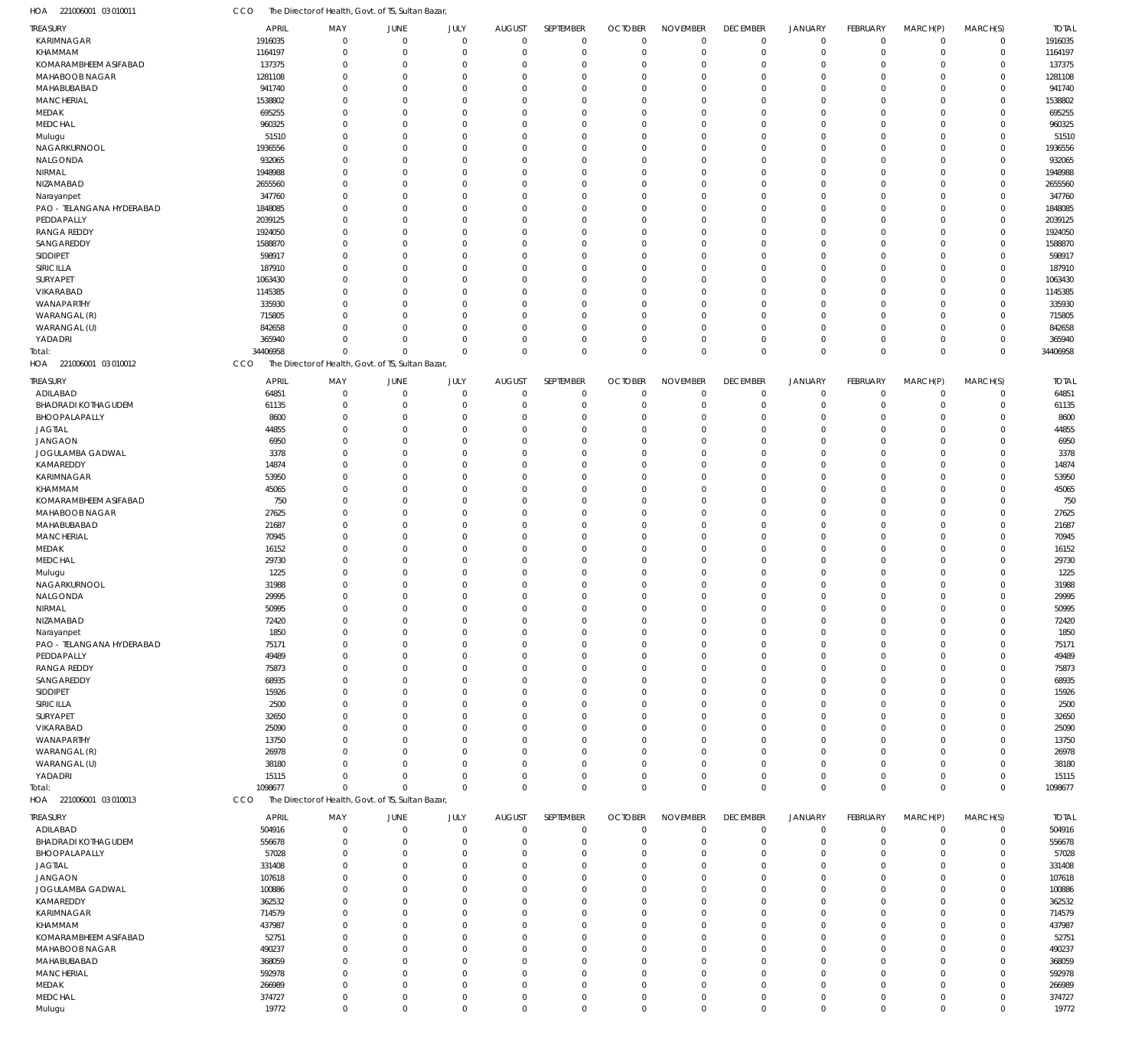| <b>TREASURY</b>            | <b>APRIL</b> | MAY                                                | JUNE           | JULY        | <b>AUGUST</b> | SEPTEMBER   | <b>OCTOBER</b> | <b>NOVEMBER</b> | <b>DECEMBER</b> | <b>JANUARY</b> | FEBRUARY        | MARCH(P)       | MARCH(S)    | <b>TOTAL</b> |
|----------------------------|--------------|----------------------------------------------------|----------------|-------------|---------------|-------------|----------------|-----------------|-----------------|----------------|-----------------|----------------|-------------|--------------|
| NAGARKURNOOL               | 757781       | $\mathbf 0$                                        | $\mathbf 0$    | $\Omega$    | $\mathbf 0$   | $\mathbf 0$ | $\Omega$       | $\Omega$        | $\mathbf 0$     | $\mathbf 0$    | $\mathbf 0$     | $\overline{0}$ | $\mathbf 0$ | 757781       |
| NALGONDA                   | 358036       | $\Omega$                                           | $\Omega$       | $\Omega$    | $\Omega$      | $\Omega$    | $\Omega$       | $\Omega$        | $\Omega$        | $\overline{0}$ | $\Omega$        | $\Omega$       | $\mathbf 0$ | 358036       |
| NIRMAL                     | 748253       | $\Omega$                                           | $\Omega$       | $\Omega$    | $\Omega$      | $\Omega$    | $\Omega$       | $\Omega$        | $\Omega$        | $\Omega$       | $\Omega$        | $\Omega$       | $\Omega$    | 748253       |
| NIZAMABAD                  | 1019549      | $\Omega$                                           | $\Omega$       | $\Omega$    | $\Omega$      | $\Omega$    | $\Omega$       | $\Omega$        | $\Omega$        | $\Omega$       | $\Omega$        | $\Omega$       | $\Omega$    | 1019549      |
| Narayanpet                 | 133507       | $\Omega$                                           | $\Omega$       | $\Omega$    | $\Omega$      | $\Omega$    | $\Omega$       | $\Omega$        | $\Omega$        | $\Omega$       | U               | $\Omega$       | $\Omega$    | 133507       |
| PAO - TELANGANA HYDERABAD  | 709339       | $\Omega$                                           | $\Omega$       | $\Omega$    | $\Omega$      | $\Omega$    | $\Omega$       | $\Omega$        | $\Omega$        | $\Omega$       | U               | $\Omega$       | $\Omega$    | 709339       |
| PEDDAPALLY                 | 774325       | $\Omega$                                           | $\Omega$       | $\Omega$    | $\Omega$      | $\Omega$    | $\Omega$       | $\Omega$        | $\Omega$        | $\Omega$       | U               | $\Omega$       | $\Omega$    | 774325       |
|                            |              |                                                    |                |             |               |             |                |                 |                 |                |                 |                |             |              |
| <b>RANGA REDDY</b>         | 771198       | $\Omega$                                           | $\Omega$       | $\Omega$    | $\Omega$      | $\Omega$    | $\Omega$       | $\Omega$        | $\Omega$        | $\Omega$       | U               | $\Omega$       | $\Omega$    | 771198       |
| SANGAREDDY                 | 610401       | $\Omega$                                           | $\Omega$       | $\Omega$    | $\Omega$      | $\Omega$    | $\Omega$       | $\Omega$        | $\Omega$        | $\Omega$       | U               | $\Omega$       | $\Omega$    | 610401       |
| SIDDIPET                   | 230159       | $\Omega$                                           | $\Omega$       | $\Omega$    | $\Omega$      | $\Omega$    | $\Omega$       | $\Omega$        | $\Omega$        | $\Omega$       | U               | $\Omega$       | $\Omega$    | 230159       |
| SIRICILLA                  | 72248        | $\Omega$                                           | $\Omega$       | $\Omega$    | $\Omega$      | $\Omega$    | $\Omega$       | $\Omega$        | $\Omega$        | $\Omega$       |                 | $\Omega$       | $\Omega$    | 72248        |
| SURYAPET                   | 408519       | $\Omega$                                           | $\Omega$       | $\Omega$    | $\Omega$      | $\Omega$    | $\Omega$       | $\Omega$        | $\Omega$        | $\Omega$       | U               | $\Omega$       | $\Omega$    | 408519       |
| VIKARABAD                  | 439827       | $\Omega$                                           | $\Omega$       | $\Omega$    | $\Omega$      | $\Omega$    | $\Omega$       | $\Omega$        | $\Omega$        | $\Omega$       | U               | $\Omega$       | $\Omega$    | 439827       |
| WANAPARTHY                 | 128904       | $\Omega$                                           | $\Omega$       | $\Omega$    | $\Omega$      | $\Omega$    | $\Omega$       | $\Omega$        | $\Omega$        | $\Omega$       | 0               | $\Omega$       | $\Omega$    | 128904       |
| WARANGAL (R)               | 263432       | U                                                  | $\Omega$       | $\Omega$    | $\Omega$      | $\Omega$    | $\Omega$       | $\Omega$        | $\Omega$        | $\Omega$       | U               | $\Omega$       | $\Omega$    | 263432       |
| WARANGAL (U)               |              | $\Omega$                                           | $\Omega$       | $\Omega$    | $\Omega$      | $\Omega$    | $\Omega$       | $\Omega$        | $\Omega$        | $\Omega$       | $\Omega$        | $\Omega$       | $\Omega$    | 313155       |
|                            | 313155       |                                                    |                |             |               |             |                |                 |                 |                |                 |                |             |              |
| YADADRI                    | 152500       | $\Omega$                                           | $\Omega$       | $\Omega$    | $\Omega$      | $\Omega$    | $\Omega$       | $\Omega$        | $\Omega$        | $\Omega$       | $\Omega$        | $\mathbf 0$    | $\mathbf 0$ | 152500       |
| Total:                     | 13230278     | $\Omega$                                           | $\Omega$       | $\Omega$    | $\Omega$      | $\mathbf 0$ | $\Omega$       | $\Omega$        | $\mathbf 0$     | $\mathbf{0}$   | $\Omega$        | $\Omega$       | $\Omega$    | 13230278     |
| HOA 221006001 03 010015    | CCO          | The Director of Health, Govt. of TS, Sultan Bazar, |                |             |               |             |                |                 |                 |                |                 |                |             |              |
| treasury                   | <b>APRIL</b> | MAY                                                | JUNE           | JULY        | <b>AUGUST</b> | SEPTEMBER   | <b>OCTOBER</b> | <b>NOVEMBER</b> | <b>DECEMBER</b> | <b>JANUARY</b> | FEBRUARY        | MARCH(P)       | MARCH(S)    | <b>TOTAL</b> |
|                            |              |                                                    |                |             |               |             |                |                 |                 |                |                 |                |             |              |
| <b>BHADRADI KOTHAGUDEM</b> | 2279         | $\mathbf 0$                                        | $\overline{0}$ | $\mathbf 0$ | $\Omega$      | $\mathbf 0$ | $\Omega$       | $\Omega$        | $\mathbf 0$     | $\mathbf 0$    | $\mathbf 0$     | $\Omega$       | $\mathbf 0$ | 2279         |
| JANGAON                    | 2344         | $\mathbf 0$                                        | $\Omega$       | $\Omega$    | $\Omega$      | $\mathbf 0$ | $\Omega$       | $\Omega$        | $\mathbf 0$     | $\overline{0}$ | 0               | $\mathbf 0$    | $\mathbf 0$ | 2344         |
| <b>MEDCHAL</b>             | 1863         | $\Omega$                                           | $\Omega$       | $\mathbf 0$ | $\Omega$      | $\mathbf 0$ | $\Omega$       | $\Omega$        | $\Omega$        | $\overline{0}$ | 0               | $\Omega$       | $\mathbf 0$ | 1863         |
| NAGARKURNOOL               | 1625         | $\Omega$                                           | $\overline{0}$ | $\Omega$    | $\Omega$      | $\mathbf 0$ | $\Omega$       | $\Omega$        | $\Omega$        | $\overline{0}$ | $\Omega$        | $\Omega$       | $\mathbf 0$ | 1625         |
| Total:                     | 8111         | $\Omega$                                           | $\Omega$       | $\Omega$    | $\Omega$      | $\mathbf 0$ | $\Omega$       | $\Omega$        | $\Omega$        | $\Omega$       | $\Omega$        | $\Omega$       | $\mathbf 0$ | 8111         |
| HOA 221006001 03 010016    | CCO          | The Director of Health, Govt. of TS, Sultan Bazar, |                |             |               |             |                |                 |                 |                |                 |                |             |              |
|                            |              |                                                    |                |             |               |             |                |                 |                 |                |                 |                |             |              |
| <b>TREASURY</b>            | <b>APRIL</b> | MAY                                                | JUNE           | JULY        | <b>AUGUST</b> | SEPTEMBER   | <b>OCTOBER</b> | <b>NOVEMBER</b> | <b>DECEMBER</b> | <b>JANUARY</b> | FEBRUARY        | MARCH(P)       | MARCH(S)    | <b>TOTAL</b> |
| ADILABAD                   | 194354       | $\Omega$                                           | $\overline{0}$ | $\Omega$    | $\mathbf 0$   | $\mathbf 0$ | $\Omega$       | $\Omega$        | $\mathbf 0$     | $\mathbf 0$    | $\Omega$        | $\Omega$       | $\mathbf 0$ | 194354       |
| <b>BHADRADI KOTHAGUDEM</b> | 224160       | $\Omega$                                           | $\Omega$       | $\Omega$    | $\Omega$      | $\mathbf 0$ | $\Omega$       | $\Omega$        | $\Omega$        | $\overline{0}$ | $\Omega$        | $\Omega$       | $\mathbf 0$ | 224160       |
| BHOOPALAPALLY              | 17649        | $\Omega$                                           | $\Omega$       | $\Omega$    | $\Omega$      | $\Omega$    | $\Omega$       | $\Omega$        | $\Omega$        | $\Omega$       | $\Omega$        | $\Omega$       | $\Omega$    | 17649        |
| <b>JAGTIAL</b>             | 123789       | $\Omega$                                           | $\Omega$       | $\Omega$    | $\Omega$      | $\Omega$    | $\Omega$       | $\Omega$        | $\Omega$        | $\Omega$       | $\Omega$        | $\Omega$       | $\Omega$    | 123789       |
| JANGAON                    | 36329        | $\Omega$                                           | $\Omega$       | $\Omega$    | $\Omega$      | $\Omega$    | $\Omega$       | $\Omega$        | $\Omega$        | $\Omega$       | U               | $\Omega$       | $\Omega$    | 36329        |
|                            |              | $\Omega$                                           | $\Omega$       | $\Omega$    | $\Omega$      | $\Omega$    | $\Omega$       | $\Omega$        | $\Omega$        | $\Omega$       | U               | $\Omega$       | $\Omega$    | 37725        |
| JOGULAMBA GADWAL           | 37725        |                                                    |                |             |               |             |                |                 |                 |                |                 |                |             |              |
| KAMAREDDY                  | 132833       | $\Omega$                                           | $\Omega$       | $\Omega$    | $\Omega$      | $\Omega$    | $\Omega$       | $\Omega$        | $\Omega$        | $\Omega$       | U               | $\Omega$       | $\Omega$    | 132833       |
| KARIMNAGAR                 | 317421       | $\Omega$                                           | $\Omega$       | $\Omega$    | $\Omega$      | $\Omega$    | $\Omega$       | $\Omega$        | $\Omega$        | $\Omega$       | 0               | $\Omega$       | $\Omega$    | 317421       |
| KHAMMAM                    | 185970       | $\Omega$                                           | $\Omega$       | $\Omega$    | $\Omega$      | $\Omega$    | $\Omega$       | $\Omega$        | $\Omega$        | $\Omega$       | U               | $\Omega$       | $\Omega$    | 185970       |
| KOMARAMBHEEM ASIFABAD      | 18990        | $\Omega$                                           | $\Omega$       | $\Omega$    | $\Omega$      | $\Omega$    | $\Omega$       | $\Omega$        | $\Omega$        | $\Omega$       | U               | $\Omega$       | $\Omega$    | 18990        |
| MAHABOOB NAGAR             | 214967       | $\Omega$                                           | $\Omega$       | $\Omega$    | $\Omega$      | $\Omega$    | $\Omega$       | $\Omega$        | $\Omega$        | $\Omega$       | U               | $\Omega$       | $\Omega$    | 214967       |
| MAHABUBABAD                | 122637       | $\Omega$                                           | $\Omega$       | $\Omega$    | $\Omega$      | $\Omega$    | $\Omega$       | $\Omega$        | $\Omega$        | $\Omega$       | U               | $\Omega$       | $\Omega$    | 122637       |
| <b>MANCHERIAL</b>          | 214361       | $\Omega$                                           | $\Omega$       | $\Omega$    | $\Omega$      | $\Omega$    | $\Omega$       | $\Omega$        | $\Omega$        | $\Omega$       | U               | $\Omega$       | $\Omega$    | 214361       |
| MEDAK                      | 86626        | $\Omega$                                           | $\Omega$       | $\Omega$    | $\Omega$      | $\Omega$    | $\Omega$       | $\Omega$        | $\Omega$        | $\Omega$       | 0               | $\Omega$       | $\Omega$    | 86626        |
| MEDCHAL                    | 277479       | $\Omega$                                           | $\Omega$       | $\Omega$    | $\Omega$      | $\Omega$    | $\Omega$       | $\Omega$        | $\Omega$        | $\Omega$       | U               | $\Omega$       | $\Omega$    | 277479       |
|                            |              |                                                    |                |             |               |             |                |                 |                 |                |                 |                |             |              |
| Mulugu                     | 9817         | $\Omega$                                           | $\Omega$       | $\Omega$    | $\Omega$      | $\Omega$    | $\Omega$       | $\Omega$        | $\Omega$        | $\Omega$       | $\Omega$        | $\Omega$       | $\Omega$    | 9817         |
| NAGARKURNOOL               | 266168       | 0                                                  | $\Omega$       | $\Omega$    | $\Omega$      | $\Omega$    | $\Omega$       | $\Omega$        | $\Omega$        | $\Omega$       | U               | $\Omega$       | $\Omega$    | 266168       |
| NALGONDA                   | 128948       | U                                                  | $\Omega$       | $\Omega$    | $\Omega$      | $\Omega$    | $\Omega$       | $\Omega$        | $\Omega$        | $\Omega$       | U               | $\Omega$       | $\Omega$    | 128948       |
| NIRMAL                     | 257896       |                                                    | $\Omega$       | $\Omega$    | $\Omega$      | $\Omega$    | $\Omega$       | $\Omega$        |                 | $\Omega$       | U               | $\Omega$       | $\Omega$    | 257896       |
| NIZAMABAD                  | 438217       | $\Omega$                                           | $\Omega$       | $\Omega$    | $\Omega$      | $\Omega$    | $\Omega$       | $\Omega$        | $\Omega$        | $\Omega$       | $\Omega$        | $\Omega$       | $\Omega$    | 438217       |
| Narayanpet                 | 45316        |                                                    |                | $\Omega$    |               |             |                |                 |                 |                |                 |                |             | 4531         |
| PAO - TELANGANA HYDERABAD  | 524346       | $\Omega$                                           | $\Omega$       | $\Omega$    | -0            | $\Omega$    | $\Omega$       | $\Omega$        | $\Omega$        | $\Omega$       | 0               | $\Omega$       | $\Omega$    | 524346       |
| PEDDAPALLY                 | 326025       | $\Omega$                                           | $\Omega$       | $\Omega$    | $\Omega$      | $\Omega$    | $\Omega$       | $\Omega$        | $\Omega$        | $\Omega$       | $\Omega$        | $\Omega$       | $\Omega$    | 326025       |
| <b>RANGA REDDY</b>         |              | $\Omega$                                           | $\Omega$       | $\Omega$    | $\Omega$      | $\Omega$    | $\Omega$       | $\Omega$        | $\Omega$        | $\Omega$       | U               | $\Omega$       | $\Omega$    | 426220       |
|                            | 426220       |                                                    |                |             |               |             |                |                 |                 |                |                 |                |             |              |
| SANGAREDDY                 | 233942       | $\Omega$                                           | $\Omega$       | $\Omega$    | 0             | $\Omega$    | $\Omega$       | $\Omega$        | $\Omega$        | $\Omega$       |                 | $\Omega$       | $\Omega$    | 233942       |
| SIDDIPET                   | 79832        | $\Omega$                                           | $\Omega$       | $\Omega$    | $\Omega$      | $\Omega$    | $\Omega$       | $\Omega$        | $\Omega$        | $\Omega$       | 0               | $\Omega$       | $\Omega$    | 79832        |
| SIRICILLA                  | 27016        | 0                                                  | 0              | $\Omega$    | 0             | $\Omega$    | $\Omega$       | $\Omega$        | $\Omega$        | $\Omega$       |                 | $\Omega$       | $\Omega$    | 27016        |
| SURYAPET                   | 148984       | U                                                  | n              | $\Omega$    | $\Omega$      | $\Omega$    | $\Omega$       | $\Omega$        | $\Omega$        | $\Omega$       | U               | $\Omega$       | $\Omega$    | 148984       |
| VIKARABAD                  | 156799       | 0                                                  | 0              | $\Omega$    | 0             | $\Omega$    | $\Omega$       | $\Omega$        | $\Omega$        | $\Omega$       |                 | $\Omega$       | $\Omega$    | 156799       |
| WANAPARTHY                 | 45503        | $\Omega$                                           | n              | $\Omega$    | $\Omega$      | $\Omega$    | $\Omega$       | $\Omega$        | $\Omega$        | $\Omega$       | U               | $\Omega$       | $\Omega$    | 45503        |
| WARANGAL (R)               | 117715       | U                                                  |                | $\Omega$    | 0             | $\Omega$    | $\Omega$       | $\Omega$        | $\Omega$        | $\Omega$       |                 | $\Omega$       | $\Omega$    | 117715       |
| WARANGAL (U)               | 166803       | U                                                  | n              | $\Omega$    | $\Omega$      | $\Omega$    | $\Omega$       | $\Omega$        | $\Omega$        | $\Omega$       | U               | $\Omega$       | $\Omega$    | 166803       |
| YADADRI                    | 50312        | $\Omega$                                           | $\Omega$       | $\Omega$    | $\Omega$      | $\Omega$    | $\Omega$       | $\Omega$        | $\Omega$        | $\overline{0}$ | $\Omega$        | $\mathbf 0$    | $\mathbf 0$ | 50312        |
|                            |              |                                                    |                |             |               |             |                |                 |                 |                |                 |                |             |              |
| Total:                     | 5655149      | $\Omega$                                           | $\Omega$       | $\Omega$    | $\Omega$      | $\Omega$    | $\Omega$       | $\Omega$        | $\mathbf{0}$    | $\mathbf{0}$   | $\Omega$        | $\Omega$       | $\mathbf 0$ | 5655149      |
| HOA 221006001 03 020021    | <b>CCO</b>   | The Director of Health, Govt. of TS, Sultan Bazar, |                |             |               |             |                |                 |                 |                |                 |                |             |              |
| treasury                   | <b>APRIL</b> | MAY                                                | JUNE           | JULY        | <b>AUGUST</b> | SEPTEMBER   | <b>OCTOBER</b> | <b>NOVEMBER</b> | <b>DECEMBER</b> | <b>JANUARY</b> | <b>FEBRUARY</b> | MARCH(P)       | MARCH(S)    | <b>TOTAL</b> |
| PAO - TELANGANA HYDERABAD  | 151500       | $\mathbf 0$                                        | $\overline{0}$ | $\mathbf 0$ | $\mathbf 0$   | 0           | $\overline{0}$ | $\mathbf 0$     | $\mathbf 0$     | 0              | $\mathbf 0$     | $\overline{0}$ | 0           | 151500       |
|                            |              |                                                    |                |             |               |             |                |                 |                 |                |                 |                |             |              |
| Total:                     | 151500       | $\Omega$                                           | $\Omega$       | $\mathbf 0$ | $\mathbf 0$   | $\mathbb O$ | $\Omega$       | $\Omega$        | $\mathbf 0$     | $\mathbb O$    | $\mathbf 0$     | $\overline{0}$ | $\mathbf 0$ | 151500       |
| HOA 221006101 04 010011    | CCO          | The Director of Health, Govt. of TS, Sultan Bazar, |                |             |               |             |                |                 |                 |                |                 |                |             |              |
| TREASURY                   | <b>APRIL</b> | MAY                                                | JUNE           | JULY        | <b>AUGUST</b> | SEPTEMBER   | <b>OCTOBER</b> | <b>NOVEMBER</b> | <b>DECEMBER</b> | JANUARY        | FEBRUARY        | MARCH(P)       | MARCH(S)    | <b>TOTAL</b> |
|                            |              |                                                    |                |             |               |             |                |                 |                 |                |                 |                |             |              |
| ADILABAD                   | 1027757      | $\mathbf 0$                                        | $\mathbf 0$    | $\mathbf 0$ | $\mathbf 0$   | $\mathbf 0$ | $\Omega$       | $\Omega$        | $\mathbf 0$     | $\mathbf 0$    | 0               | $\mathbf 0$    | 0           | 1027757      |
| <b>BHADRADI KOTHAGUDEM</b> | 2276584      | $\Omega$                                           | $\Omega$       | $\Omega$    | 0             | $\Omega$    | $\Omega$       | $\Omega$        | $\Omega$        | $\overline{0}$ | $\Omega$        | $\Omega$       | $\mathbf 0$ | 2276584      |
| BHOOPALAPALLY              | 832150       | $\Omega$                                           | $\Omega$       | $\Omega$    | 0             | $\Omega$    | $\Omega$       | $\Omega$        | $\Omega$        | $\Omega$       | 0               | $\Omega$       | $\Omega$    | 832150       |
| JAGTIAL                    | 577660       | $\Omega$                                           | $\Omega$       | $\Omega$    | $\Omega$      | $\Omega$    | $\Omega$       | $\Omega$        | $\Omega$        | $\Omega$       |                 | $\Omega$       | $\Omega$    | 577660       |
| <b>JANGAON</b>             | 523160       | $\Omega$                                           | $\Omega$       | $\Omega$    | $\Omega$      | $\Omega$    | $\Omega$       | $\Omega$        | $\Omega$        | $\Omega$       | U               | $\Omega$       | $\Omega$    | 523160       |
| JOGULAMBA GADWAL           | 757339       | U                                                  | 0              | $\Omega$    | 0             | $\Omega$    | $\Omega$       | $\Omega$        | $\Omega$        | $\Omega$       |                 | $\Omega$       | $\Omega$    | 757339       |
| KAMAREDDY                  | 479875       | 0                                                  | n              | $\Omega$    | $\Omega$      | $\Omega$    | $\Omega$       | $\Omega$        | $\Omega$        | $\Omega$       |                 | $\Omega$       | $\Omega$    | 479875       |
|                            |              |                                                    | n              | C           | $\Omega$      | $\Omega$    | $\Omega$       | $\Omega$        | $\Omega$        | $\Omega$       |                 | $\Omega$       | $\Omega$    |              |
| KARIMNAGAR                 | 1512325      | 0                                                  |                |             |               |             |                |                 |                 |                |                 |                |             | 1512325      |
| KHAMMAM                    | 2603219      | $\Omega$                                           | n              | $\Omega$    | $\Omega$      | $\Omega$    | $\Omega$       | $\Omega$        | $\Omega$        | $\Omega$       | U               | $\Omega$       | $\Omega$    | 2603219      |
| KOMARAMBHEEM ASIFABAD      | 817536       | $\Omega$                                           | $\Omega$       | $\Omega$    | $\Omega$      | $\Omega$    | $\Omega$       | $\Omega$        | $\Omega$        | $\Omega$       |                 | $\Omega$       | $\Omega$    | 817536       |
| MAHABOOB NAGAR             | 2236585      | $\Omega$                                           | $\Omega$       | $\Omega$    | $\Omega$      | $\Omega$    | $\Omega$       | $\Omega$        | $\Omega$        | $\Omega$       | U               | $\Omega$       | $\Omega$    | 2236585      |
| MAHABUBABAD                | 640265       | $\Omega$                                           | $\mathbf 0$    | $\Omega$    | 0             | $\Omega$    | $\Omega$       | $\Omega$        | $\Omega$        | $\mathbf 0$    | $\Omega$        | $\mathbf 0$    | $\Omega$    | 640265       |
| <b>MANCHERIAL</b>          | 608537       | $\mathbf 0$                                        | $\mathbf 0$    | $\Omega$    | $\mathbf 0$   | $\Omega$    | $\mathbf 0$    | $\mathbf{0}$    | $\mathbf 0$     | $\mathbf 0$    | $\Omega$        | $\mathbf 0$    | $\mathbf 0$ | 608537       |

221006001 03 010013 HOA

CCO The Director of Health, Govt. of TS, Sultan Bazar,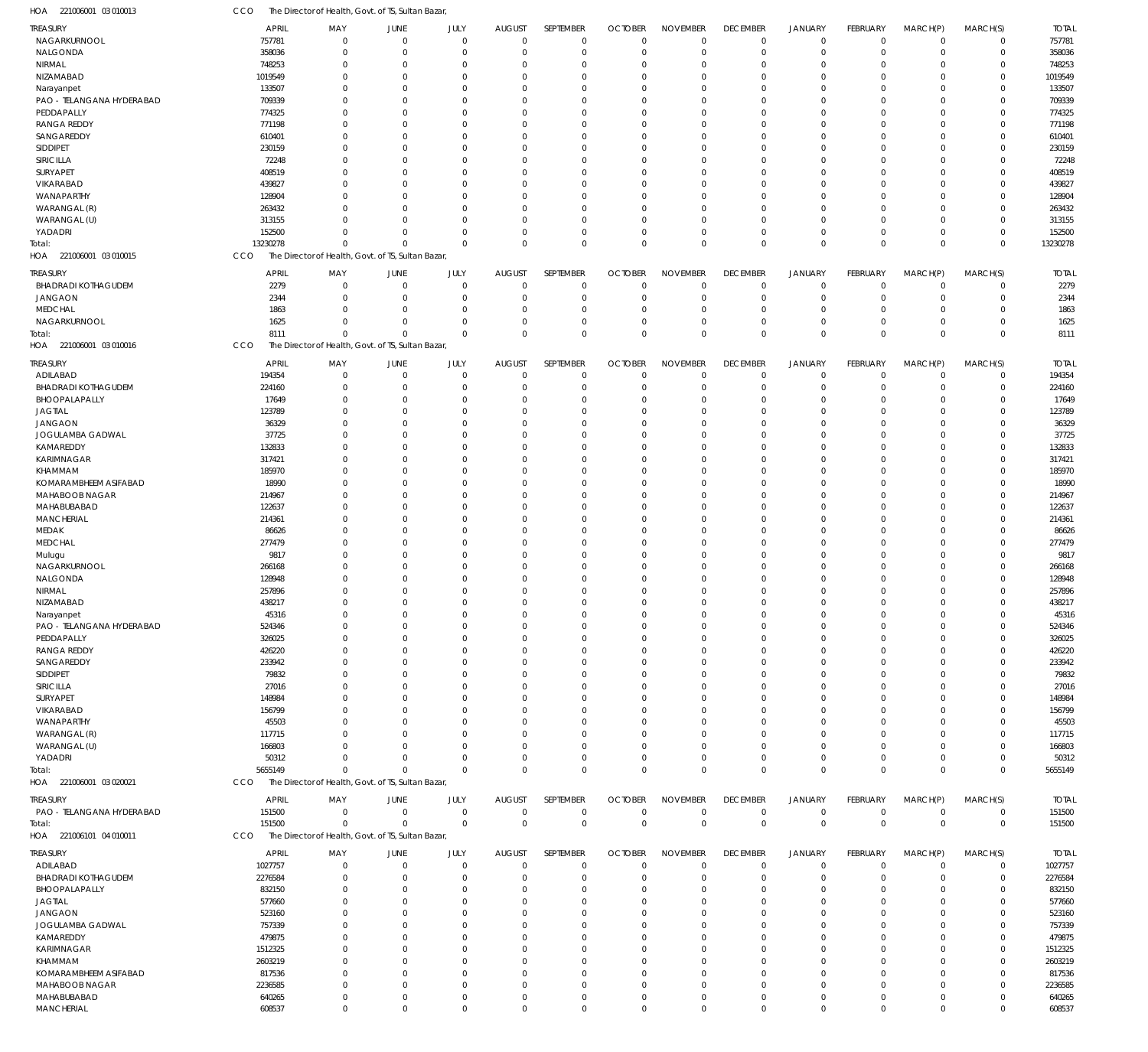| HOA<br>221006101 04 010011             | CCO                    | The Director of Health, Govt. of TS, Sultan Bazar, |                               |                     |                              |                            |                               |                                |                         |                               |                         |                            |                            |                        |
|----------------------------------------|------------------------|----------------------------------------------------|-------------------------------|---------------------|------------------------------|----------------------------|-------------------------------|--------------------------------|-------------------------|-------------------------------|-------------------------|----------------------------|----------------------------|------------------------|
| <b>TREASURY</b>                        | <b>APRIL</b>           | MAY                                                | JUNE                          | JULY                | <b>AUGUST</b>                | SEPTEMBER                  | <b>OCTOBER</b>                | <b>NOVEMBER</b>                | <b>DECEMBER</b>         | <b>JANUARY</b>                | FEBRUARY                | MARCH(P)                   | MARCH(S)                   | <b>TOTAL</b>           |
| MEDAK                                  | 672750                 | $\Omega$                                           | $\mathbf 0$                   | $\mathbf 0$         | $\mathbf 0$                  | $\mathbf 0$                | $\mathbf 0$                   | $\mathbf 0$                    | $\mathbf 0$             | $\mathbf 0$                   | $\mathbf 0$             | $\overline{0}$             | $\mathbf 0$                | 672750                 |
| MEDCHAL                                | 716625                 | $^{\circ}$                                         | $\mathbf 0$                   | $\mathbf 0$         | $\mathbf 0$                  | $\mathbf 0$                | $\mathbf 0$                   | $\mathbf 0$                    | $\Omega$                | $\overline{0}$                | $\mathbf 0$             | $\overline{0}$             | $\mathbf 0$                | 716625                 |
| Mulugu                                 | 614475                 | 0                                                  | $\overline{0}$                | $\Omega$            | 0                            | $\mathbf 0$                | O                             | $\mathbf 0$                    | $\Omega$                | $\overline{0}$                | $\Omega$                | $\mathbf 0$                | $\mathbf 0$                | 614475                 |
| NAGARKURNOOL                           | 570771                 | $\Omega$                                           | $\Omega$                      | $\Omega$            | $\Omega$                     | $\mathbf 0$                | $\Omega$                      | $^{\circ}$                     | $\Omega$                | $\Omega$                      | 0                       | $\Omega$                   | $\mathbf 0$                | 570771                 |
| NALGONDA                               | 3117290                | $\Omega$                                           | $\Omega$                      | O                   | $\Omega$                     | $\mathbf 0$                | $\Omega$                      | $\Omega$                       | $\Omega$                | $\Omega$                      | U                       | $\Omega$                   | $\mathbf 0$                | 3117290                |
| NIRMAL                                 | 284830                 | $\Omega$                                           | $\Omega$                      | $\Omega$            | $\Omega$                     | $\mathbf 0$                | $\Omega$                      | $^{\circ}$                     | $\Omega$                | $\Omega$                      | $\Omega$                | $\Omega$                   | $\mathbf 0$                | 284830                 |
| NIZAMABAD                              | 3017905                | $\Omega$                                           | $\Omega$                      | U                   | $\Omega$                     | $\mathbf 0$                | O                             | $\Omega$                       | $\Omega$                | $\Omega$                      | U                       | $\Omega$                   | $\mathbf 0$                | 3017905                |
| Narayanpet                             | 283950                 | $\Omega$<br>$\Omega$                               | $\Omega$<br>$\Omega$          | $\Omega$<br>U       | $\Omega$<br>$\Omega$         | $\mathbf 0$                | $\Omega$                      | $\Omega$<br>$\Omega$           | $\Omega$                | $\Omega$<br>$\Omega$          | 0<br>U                  | $\Omega$<br>$\Omega$       | $\Omega$                   | 283950                 |
| PAO - TELANGANA HYDERABAD              | 10237831               | $\Omega$                                           | $\Omega$                      | $\Omega$            | $\Omega$                     | $\mathbf 0$<br>$\mathbf 0$ | $\Omega$<br>$\Omega$          | $^{\circ}$                     | $\cap$                  | $\Omega$                      | $\Omega$                | $\Omega$                   | $\mathbf 0$<br>$\mathbf 0$ | 10237831               |
| PEDDAPALLY<br><b>RANGA REDDY</b>       | 1105705<br>1409750     | $\Omega$                                           | $\Omega$                      | U                   | $\Omega$                     | $\mathbf 0$                | $\Omega$                      | $\Omega$                       | $\Omega$                | $\Omega$                      | U                       | $\Omega$                   | $\mathbf 0$                | 1105705<br>1409750     |
| SANGAREDDY                             | 2261739                | $\Omega$                                           | $\Omega$                      | $\Omega$            | $\Omega$                     | $\mathbf 0$                | $\Omega$                      | $^{\circ}$                     |                         | $\Omega$                      | 0                       | $\Omega$                   | $\mathbf 0$                | 2261739                |
| SIDDIPET                               | 1526340                | $\Omega$                                           | $\Omega$                      | U                   | $\Omega$                     | $\mathbf 0$                | $\Omega$                      | $\Omega$                       | $\Omega$                | $\Omega$                      | U                       | $\Omega$                   | $\mathbf 0$                | 1526340                |
| SIRICILLA                              | 875964                 | $\Omega$                                           | $\Omega$                      | $\Omega$            | $\Omega$                     | $\mathbf 0$                | $\Omega$                      | $^{\circ}$                     |                         | $\Omega$                      | $\Omega$                | $\Omega$                   | $\Omega$                   | 875964                 |
| SURYAPET                               | 1347785                | $\Omega$                                           | $\Omega$                      | O                   | $\Omega$                     | $\mathbf 0$                | $\Omega$                      | $\Omega$                       | $\Omega$                | $\Omega$                      | U                       | $\Omega$                   | $\mathbf 0$                | 1347785                |
| VIKARABAD                              | 1167870                | $\Omega$                                           | $\Omega$                      | $\Omega$            | $\Omega$                     | $\mathbf 0$                | $\Omega$                      | $^{\circ}$                     |                         | $\Omega$                      | $\Omega$                | $\Omega$                   | $\mathbf 0$                | 1167870                |
| WANAPARTHY                             | 1263046                | $\Omega$                                           | $\Omega$                      | U                   | $\Omega$                     | $\mathbf 0$                | $\Omega$                      | $\Omega$                       | $\Omega$                | $\Omega$                      | U                       | $\Omega$                   | $\mathbf 0$                | 1263046                |
| WARANGAL (R)                           | 893667                 | $\Omega$                                           | $\Omega$                      | $\Omega$            | $\Omega$                     | $\mathbf 0$                | $\Omega$                      | $^{\circ}$                     | $\Omega$                | $\Omega$                      | $\Omega$                | $\Omega$                   | $\mathbf 0$                | 893667                 |
| WARANGAL (U)                           | 2505232                | $\Omega$                                           | $\Omega$                      | $\Omega$            | $\mathbf 0$                  | $\mathbf 0$                | $\Omega$                      | $\Omega$                       | $\Omega$                | $\overline{0}$                | 0                       | $\mathbf 0$                | $\mathbf 0$                | 2505232                |
| YADADRI                                | 1022610                | $\Omega$                                           | $\Omega$                      | $\Omega$            | $\mathbf 0$                  | $\mathbf 0$                | 0                             | $\mathbf 0$                    | $\Omega$                | $\overline{0}$                | $\Omega$                | $\overline{0}$             | $\mathbf 0$                | 1022610                |
| Total:                                 | 49789127               | $\Omega$                                           | $\Omega$                      | $\Omega$            | $\Omega$                     | $\mathbf 0$                | $\Omega$                      | $\Omega$                       | $\mathbf 0$             | $\mathbf 0$                   | $\Omega$                | $\Omega$                   | $\mathbf 0$                | 49789127               |
| HOA 221006101 04 010012                | CCO                    | The Director of Health, Govt. of TS, Sultan Bazar, |                               |                     |                              |                            |                               |                                |                         |                               |                         |                            |                            |                        |
|                                        | <b>APRIL</b>           | MAY                                                | JUNE                          | JULY                | <b>AUGUST</b>                | SEPTEMBER                  | <b>OCTOBER</b>                | <b>NOVEMBER</b>                | <b>DECEMBER</b>         | <b>JANUARY</b>                | FEBRUARY                | MARCH(P)                   | MARCH(S)                   | <b>TOTAL</b>           |
| Treasury<br>ADILABAD                   | 17625                  | $\mathbf 0$                                        | $\mathbf 0$                   | $\mathbf 0$         | $\mathbf 0$                  | $\mathbf 0$                | 0                             | $\mathbf 0$                    | $\mathbf 0$             | $\overline{0}$                | $\mathbf 0$             | $\overline{0}$             | $\mathbf 0$                | 17625                  |
| <b>BHADRADI KOTHAGUDEM</b>             | 73973                  | $\mathbf 0$                                        | $\overline{0}$                | $\mathbf 0$         | $\mathbf 0$                  | $\mathbf 0$                | $\mathbf 0$                   | $\mathbf 0$                    | $\Omega$                | $\overline{0}$                | $\mathbf 0$             | $\overline{0}$             | $\mathbf 0$                | 73973                  |
| BHOOPALAPALLY                          | 5550                   | 0                                                  | $\overline{0}$                | $\Omega$            | 0                            | $\mathbf 0$                | O                             | $\mathbf 0$                    | $\Omega$                | $\overline{0}$                | 0                       | $\mathbf 0$                | $\mathbf 0$                | 5550                   |
| <b>JAGTIAL</b>                         | 1150                   | $\Omega$                                           | $\Omega$                      | U                   | $\Omega$                     | $\mathbf 0$                | $\Omega$                      | $\Omega$                       |                         | $\Omega$                      | U                       | $\Omega$                   | $\mathbf 0$                | 1150                   |
| JANGAON                                | 2600                   | 0                                                  | $\Omega$                      | 0                   | $\Omega$                     | $\mathbf 0$                | O                             | $\mathbf 0$                    |                         | $\Omega$                      | 0                       | $\Omega$                   | $\mathbf 0$                | 2600                   |
| JOGULAMBA GADWAL                       | 3700                   | $\Omega$                                           | $\Omega$                      | U                   | $\Omega$                     | $\mathbf 0$                | $\Omega$                      | $\mathbf 0$                    |                         | $\Omega$                      | 0                       | $\Omega$                   | $\mathbf 0$                | 3700                   |
| KAMAREDDY                              | 100                    | $\Omega$                                           | $\Omega$                      | U                   | $\Omega$                     | $\mathbf 0$                | $\Omega$                      | $\mathbf 0$                    |                         | $\Omega$                      | U                       | $\Omega$                   | $\mathbf 0$                | 100                    |
| KARIMNAGAR                             | 31470                  | $\Omega$                                           | $\Omega$                      | U                   | $\Omega$                     | $\mathbf 0$                | $\Omega$                      | $\Omega$                       |                         | $\Omega$                      | 0                       | $\Omega$                   | $\mathbf 0$                | 31470                  |
| KHAMMAM                                | 64890                  | $\mathbf 0$                                        | $\Omega$                      | 0                   | $\mathbf 0$                  | $\mathbf 0$                | $\Omega$                      | $\mathbf 0$                    |                         | $\Omega$                      | 0                       | $\Omega$                   | $\mathbf 0$                | 64890                  |
| KOMARAMBHEEM ASIFABAD                  | 23896                  | $\Omega$                                           | $\Omega$                      | U                   | $\Omega$                     | $\mathbf 0$                | $\Omega$                      | $\mathbf 0$                    |                         | $\Omega$                      | U                       | $\Omega$                   | $\mathbf 0$                | 23896                  |
| MAHABOOB NAGAR                         | 36020                  | $\Omega$                                           | $\Omega$                      | U                   | $\Omega$                     | $\mathbf 0$                | $\Omega$                      | $\mathbf 0$                    |                         | $\Omega$                      | U                       | $\Omega$                   | $\mathbf 0$                | 36020                  |
| MAHABUBABAD                            | 4275                   | $\Omega$                                           | $\Omega$                      | U                   | $\Omega$                     | $\mathbf 0$                | $\Omega$                      | $\Omega$                       |                         | $\Omega$                      | 0                       | $\Omega$                   | $\mathbf 0$                | 4275                   |
| <b>MANCHERIAL</b>                      | 7175                   | 0                                                  | $\Omega$                      | U                   | $\Omega$                     | $\mathbf 0$                | $\Omega$                      | $\mathbf 0$                    |                         | $\Omega$                      | U                       | $\Omega$                   | $\mathbf 0$                | 7175                   |
| MEDAK                                  | 8150                   | $\Omega$                                           | $\Omega$                      | U                   | $\Omega$                     | $\mathbf 0$                | $\Omega$                      | $\mathbf 0$                    |                         | $\Omega$                      | U                       | $\Omega$                   | $\mathbf 0$                | 8150                   |
| <b>MEDCHAL</b>                         | 5875                   | $\Omega$                                           | $\Omega$                      | 0                   | $\Omega$                     | $\mathbf 0$                | $\Omega$                      | $\mathbf 0$                    |                         | $\Omega$                      | 0                       | $\Omega$                   | $\mathbf 0$                | 5875                   |
| Mulugu                                 | 21825                  | $\Omega$                                           | $\Omega$                      | U                   | $\Omega$                     | $\mathbf 0$                | $\Omega$                      | $\mathbf 0$                    |                         | $\Omega$                      | 0                       | $\Omega$                   | $\mathbf 0$                | 21825                  |
| NAGARKURNOOL                           | 4120                   | $\Omega$                                           | $\Omega$                      | U                   | $\Omega$                     | $\mathbf 0$                | $\Omega$                      | $\mathbf 0$                    |                         | $\Omega$                      | U                       | $\Omega$                   | $\mathbf 0$                | 4120                   |
| NALGONDA                               | 29255                  | $\Omega$                                           | $\Omega$                      | U                   | $\Omega$                     | $\mathbf 0$                | $\Omega$                      | $\mathbf 0$                    |                         | $\Omega$                      | 0                       | $\Omega$                   | $\mathbf 0$                | 29255                  |
| NIRMAL                                 | 2650                   | $\mathbf 0$                                        | $\Omega$                      | 0                   | $\mathbf 0$                  | $\mathbf 0$                | O                             | $\mathbf 0$                    |                         | $\Omega$                      | 0                       | $\mathbf 0$                | $\mathbf 0$                | 2650                   |
| NIZAMABAD                              | 47575                  | $\Omega$                                           | $\Omega$                      | U                   | $\Omega$                     | $\mathbf 0$                | $\Omega$                      | $\Omega$                       |                         | $\Omega$                      | U                       | $\Omega$                   | $\mathbf 0$                | 47575                  |
| Narayanpet                             | 4850                   | $\Omega$                                           | $\Omega$                      | U                   | $\Omega$                     | $\mathbf 0$                | $\Omega$                      | $\mathbf 0$                    |                         | $\Omega$                      | 0                       | $\Omega$                   | $\mathbf 0$                | 4850                   |
| PAO - TELANGANA HYDERABAD              | 325221                 | $\Omega$                                           | $\Omega$                      | 0                   | $\mathbf 0$                  | $\mathbf 0$                | O                             | $\mathbf 0$                    |                         | $\Omega$                      | 0                       | $\Omega$                   | $\mathbf 0$                | 325221                 |
| PEDDAPALLY                             | 13404                  | $\Omega$                                           | $\Omega$                      | $\Omega$            | $\mathbf 0$                  | $\mathbf 0$                | O                             | $\mathbf 0$                    |                         | $\Omega$                      | 0                       | $\mathbf 0$                | $\mathbf 0$                | 13404                  |
| <b>RANGA REDDY</b>                     | 28800                  | $\Omega$                                           | $\Omega$                      | $\Omega$            | $\mathbf 0$                  | $\mathbf 0$                | $\Omega$                      | $\mathbf 0$                    | $\Omega$                | $\Omega$                      | $\Omega$                | $\Omega$                   | $\mathbf 0$                | 28800                  |
| SANGAREDDY                             | 33620                  | 0                                                  | 0                             | 0                   | $\Omega$                     | $\mathbf 0$                | O                             | $\mathbf 0$                    |                         | - 0                           | 0                       | $\Omega$                   | $\mathbf 0$                | 33620                  |
| SIDDIPET                               | 13500                  | $\mathbf 0$                                        | $\mathbf{0}$                  | $\Omega$            | $\mathbf 0$                  | $\mathbf 0$                | $\mathbf 0$                   | $\mathbf 0$                    |                         | $\overline{0}$                | $\mathbf 0$             | $\overline{0}$             | $\mathbf 0$                | 13500                  |
| SIRICILLA                              | 6300                   | $\mathbf 0$                                        | $\mathbf 0$<br>$\overline{0}$ | $\Omega$<br>0       | $\Omega$<br>$\Omega$         | $\mathbf 0$<br>$\mathbf 0$ | $\mathbf 0$                   | $\mathbf 0$                    | $\Omega$<br>$\Omega$    | $\overline{0}$<br>$\Omega$    | $\Omega$<br>$\Omega$    | $\overline{0}$<br>$\Omega$ | $\mathbf 0$<br>$\mathbf 0$ | 6300                   |
| SURYAPET<br>VIKARABAD                  | 13710<br>1970          | $\mathbf 0$<br>$\mathbf 0$                         | $\overline{0}$                | $\Omega$            | $\mathbf 0$                  | $\mathbf 0$                | $\mathbf 0$<br>0              | $\mathbf 0$<br>$\mathbf 0$     | $\Omega$                | $\overline{0}$                | $\Omega$                | $\mathbf 0$                | $\mathbf 0$                | 13710<br>1970          |
| WANAPARTHY                             | 15809                  | $\Omega$                                           | $\Omega$                      | $\Omega$            | $\Omega$                     | $\mathbf 0$                | $\Omega$                      | $^{\circ}$                     |                         | $\Omega$                      | $\Omega$                | $\Omega$                   | $\mathbf 0$                | 15809                  |
| WARANGAL (R)                           | 7650                   | $\mathbf 0$                                        | $\Omega$                      | $\Omega$            | $\Omega$                     | $\mathbf 0$                | $\Omega$                      | $\mathbf 0$                    | $\Omega$                | $\Omega$                      | 0                       | $\Omega$                   | $\mathbf 0$                | 7650                   |
| WARANGAL (U)                           | 44963                  | $\Omega$                                           | $\overline{0}$                | $\Omega$            | $\Omega$                     | $\mathbf 0$                | 0                             | $\mathbf 0$                    | $\Omega$                | $\overline{0}$                | $\Omega$                | $\Omega$                   | $\mathbf 0$                | 44963                  |
| YADADRI                                | 7103                   | $\mathbf 0$                                        | $\mathbf 0$                   | $\Omega$            | $\mathbf 0$                  | $\mathbf 0$                | 0                             | $\mathbf 0$                    | $\Omega$                | $\mathbf 0$                   | $\mathbf 0$             | $\overline{0}$             | $\mathbf 0$                | 7103                   |
| Total:                                 | 908774                 | $\Omega$                                           | $\Omega$                      | $\Omega$            | $\Omega$                     | $\mathbf 0$                | $\mathbf{0}$                  | $\mathbf 0$                    | $\Omega$                | $\mathbf 0$                   | $\Omega$                | $\overline{0}$             | $\mathbf 0$                | 908774                 |
| HOA 221006101 04 010013                | <b>CCO</b>             | The Director of Health, Govt. of TS, Sultan Bazar, |                               |                     |                              |                            |                               |                                |                         |                               |                         |                            |                            |                        |
|                                        |                        |                                                    |                               |                     |                              |                            |                               |                                |                         |                               |                         |                            |                            |                        |
| TREASURY                               | <b>APRIL</b><br>475581 | MAY<br>$\overline{0}$                              | JUNE<br>$\mathbf 0$           | JULY<br>$\mathbf 0$ | <b>AUGUST</b><br>$\mathbf 0$ | SEPTEMBER<br>$\mathbf 0$   | <b>OCTOBER</b><br>$\mathbf 0$ | <b>NOVEMBER</b><br>$\mathbf 0$ | <b>DECEMBER</b>         | <b>JANUARY</b><br>$\mathbf 0$ | FEBRUARY<br>$\mathbf 0$ | MARCH(P)<br>$\overline{0}$ | MARCH(S)<br>$\mathbf 0$    | <b>TOTAL</b><br>475581 |
| ADILABAD<br><b>BHADRADI KOTHAGUDEM</b> | 878388                 | $\mathbf 0$                                        | $\mathbf 0$                   | $\mathbf 0$         | $\mathbf 0$                  | $\mathbf 0$                | $\mathbf 0$                   | $\mathbf 0$                    | $\mathbf 0$<br>$\Omega$ | $\overline{0}$                | $\mathbf 0$             | $\mathbf 0$                | $\mathbf 0$                | 878388                 |
| BHOOPALAPALLY                          | 381579                 | $\mathbf 0$                                        | $\mathbf 0$                   | $\Omega$            | 0                            | $\mathbf 0$                | 0                             | $\mathbf 0$                    | $\Omega$                | $\overline{0}$                | $\Omega$                | $\mathbf 0$                | $\mathbf 0$                | 381579                 |
| <b>JAGTIAL</b>                         | 221533                 | $\Omega$                                           | $\mathbf 0$                   | $\Omega$            | $\Omega$                     | $\mathbf 0$                | $\Omega$                      | $\mathbf 0$                    | $\Omega$                | $\Omega$                      | $\Omega$                | $\Omega$                   | $\mathbf 0$                | 221533                 |
| JANGAON                                | 200701                 | $\mathbf 0$                                        | $\overline{0}$                | $\Omega$            | $\Omega$                     | $\mathbf 0$                | $\Omega$                      | $\mathbf 0$                    | $\Omega$                | $\overline{0}$                | $\Omega$                | $\Omega$                   | $\mathbf 0$                | 200701                 |
| JOGULAMBA GADWAL                       | 288084                 | $\Omega$                                           | $\overline{0}$                | $\Omega$            | $\Omega$                     | $\mathbf 0$                | 0                             | $\mathbf 0$                    | $\Omega$                | $\Omega$                      | 0                       | $\mathbf 0$                | $\mathbf 0$                | 288084                 |
| KAMAREDDY                              | 190460                 | $\mathbf 0$                                        | $\mathbf 0$                   | $\Omega$            | $\Omega$                     | $\mathbf 0$                | $\Omega$                      | $\mathbf 0$                    | $\Omega$                | $\overline{0}$                | $\Omega$                | $\Omega$                   | $\mathbf 0$                | 190460                 |
| KARIMNAGAR                             | 576983                 | $\Omega$                                           | $\Omega$                      | $\Omega$            | $\Omega$                     | $\mathbf 0$                | $\Omega$                      | $\mathbf 0$                    | $\Omega$                | $\Omega$                      | 0                       | $\Omega$                   | $\Omega$                   | 576983                 |
| KHAMMAM                                | 1040371                | $\mathbf 0$                                        | $\overline{0}$                | $\Omega$            | $\Omega$                     | $\mathbf 0$                | O                             | $\mathbf 0$                    | $\Omega$                | $\overline{0}$                | $\Omega$                | $\mathbf 0$                | $\mathbf 0$                | 1040371                |
| KOMARAMBHEEM ASIFABAD                  | 312889                 | $\Omega$                                           | $\Omega$                      | $\Omega$            | $\Omega$                     | $\mathbf 0$                | 0                             | $\mathbf 0$                    | $\Omega$                | $\Omega$                      | 0                       | $\Omega$                   | $\Omega$                   | 312889                 |
| MAHABOOB NAGAR                         | 854438                 | $\mathbf 0$                                        | $\Omega$                      | $\Omega$            | $\Omega$                     | $\mathbf 0$                | $\Omega$                      | $\mathbf 0$                    | $\Omega$                | $\Omega$                      | $\Omega$                | $\Omega$                   | $\mathbf 0$                | 854438                 |
| MAHABUBABAD                            | 229523                 | $\Omega$                                           | $\mathbf 0$                   | $\Omega$            | $\Omega$                     | $\mathbf 0$                | $\Omega$                      | $\mathbf 0$                    | $\Omega$                | $\Omega$                      | $\Omega$                | $\Omega$                   | $\Omega$                   | 229523                 |
| <b>MANCHERIAL</b>                      | 233562                 | $\mathbf 0$                                        | $\overline{0}$                | $\Omega$            | $\Omega$                     | $\mathbf 0$                | $\Omega$                      | $\mathbf 0$                    | $\Omega$                | $\overline{0}$                | $\Omega$                | $\mathbf 0$                | $\mathbf 0$                | 233562                 |
| MEDAK                                  | 261700                 | $\Omega$                                           | $\Omega$                      | $\Omega$            | $\Omega$                     | $\mathbf 0$                | $\Omega$                      | $\mathbf 0$                    | $\Omega$                | $\Omega$                      | $\Omega$                | $\Omega$                   | $\Omega$                   | 261700                 |
| <b>MEDCHAL</b>                         | 274755                 | $\mathbf 0$                                        | $\overline{0}$                | $\Omega$            | $\Omega$                     | $\mathbf 0$                | $\Omega$                      | $\mathbf 0$                    | $\Omega$                | $\Omega$                      | $\Omega$                | $\Omega$                   | $\mathbf 0$                | 274755                 |
| Mulugu                                 | 235884                 | $\Omega$                                           | $\mathbf{0}$                  | $\Omega$            | $\Omega$                     | $\mathbf 0$                | $\Omega$                      | $\mathbf 0$                    | $\Omega$                | $\Omega$                      | $\Omega$                | $\mathbf 0$                | $\Omega$                   | 235884                 |
| NAGARKURNOOL                           | 220872                 | $\mathbf 0$                                        | $\overline{0}$                | $\Omega$            | $\Omega$                     | $\mathbf 0$                | $\Omega$                      | $\mathbf 0$                    | $\Omega$                | $^{\circ}$                    | $\Omega$                | $\Omega$                   | $\mathbf 0$                | 220872                 |
| NALGONDA                               | 1237514                | $\Omega$                                           | $\Omega$                      | $\Omega$            | $\Omega$                     | $\mathbf 0$                | 0                             | $\mathbf 0$                    | $\Omega$                | $\Omega$                      | 0                       | $\Omega$                   | $\Omega$                   | 1237514                |
| NIRMAL                                 | 109415                 | $\mathbf 0$                                        | $\mathbf{0}$                  | $\Omega$            | $\Omega$                     | $\mathbf 0$                | 0                             | $\mathbf 0$                    | $\Omega$                | $\overline{0}$                | $\Omega$                | $\mathbf 0$                | $\mathbf 0$                | 109415                 |
| NIZAMABAD                              | 1104441                | $\mathbf 0$                                        | $\mathbf 0$                   | $\Omega$            | $\mathbf 0$                  | $\mathbf 0$                | 0                             | $\mathbf 0$                    | $\Omega$                | $\overline{0}$                | $\Omega$                | $\overline{0}$             | $\mathbf 0$                | 1104441                |
| Narayanpet                             | 108930                 | $^{\circ}$                                         | $\mathbf 0$                   | $\mathbf 0$         | $\mathbf 0$                  | $\mathbf 0$                | $\mathbf 0$                   | $\mathbf 0$                    | $\mathbf 0$             | $\mathbf 0$                   | $\mathbf 0$             | $\overline{0}$             | $\mathbf 0$                | 108930                 |
| PAO - TELANGANA HYDERABAD              | 3945752                | $\mathbf 0$                                        | $\mathbf 0$                   | $\mathbf 0$         | $\mathbf 0$                  | $\mathbf 0$                | $\mathbf 0$                   | $\mathbf 0$                    | $\mathbf 0$             | $\mathbf 0$                   | $\mathbf 0$             | $\overline{0}$             | $\mathbf 0$                | 3945752                |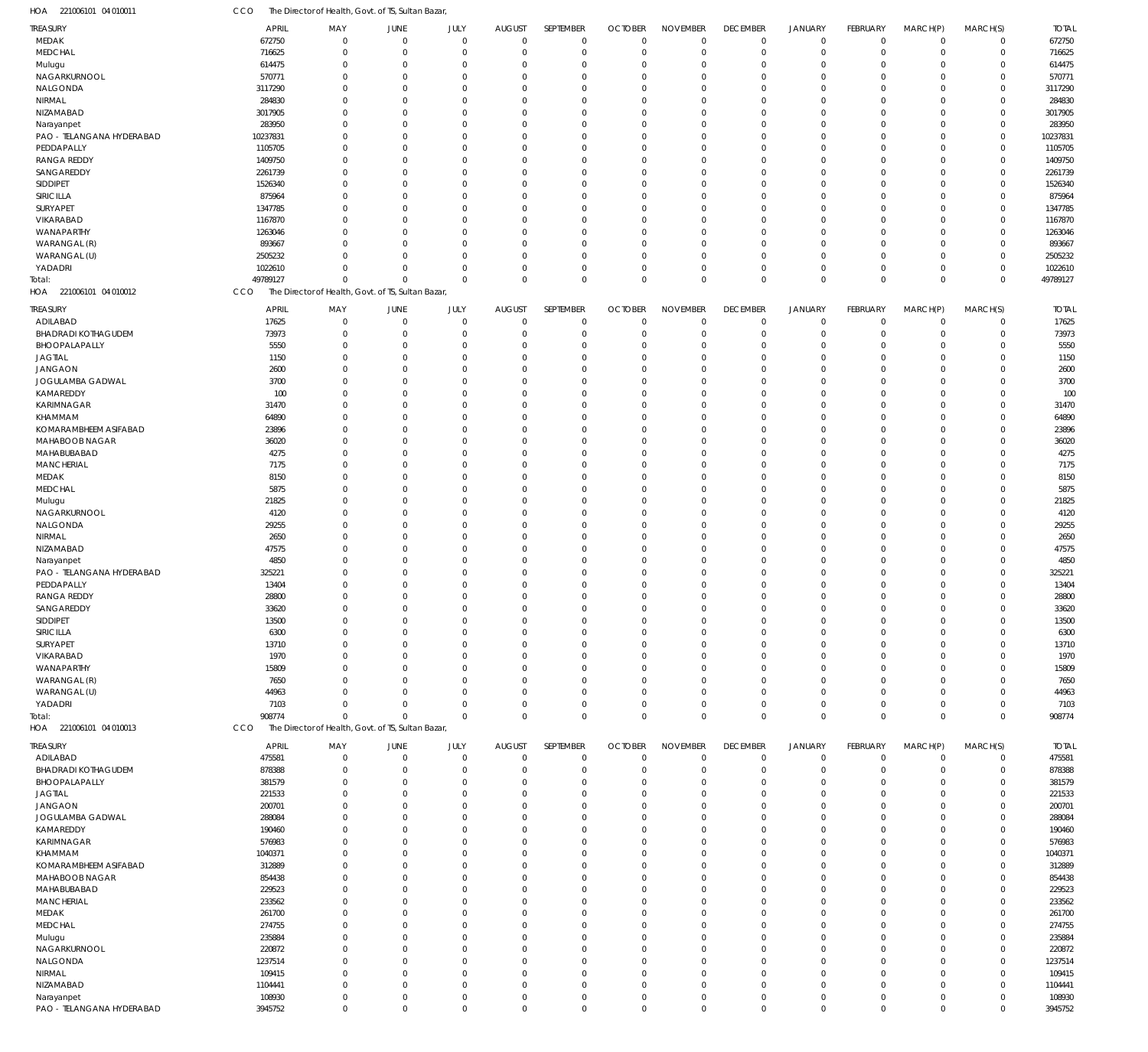| <b>TREASURY</b>            | <b>APRIL</b> | MAY                                                | JUNE           | JULY        | <b>AUGUST</b> | SEPTEMBER    | <b>OCTOBER</b> | <b>NOVEMBER</b> | <b>DECEMBER</b> | <b>JANUARY</b> | <b>FEBRUARY</b> | MARCH(P)       | MARCH(S)    | <b>TOTAL</b> |
|----------------------------|--------------|----------------------------------------------------|----------------|-------------|---------------|--------------|----------------|-----------------|-----------------|----------------|-----------------|----------------|-------------|--------------|
| PEDDAPALLY                 | 424251       | $\mathbf 0$                                        | $\overline{0}$ | $\Omega$    | $\mathbf 0$   | $\mathbf 0$  | $\Omega$       | $\mathbf 0$     | $\overline{0}$  | $\mathbf{0}$   | $\Omega$        | $\overline{0}$ | $\mathbf 0$ | 424251       |
| <b>RANGA REDDY</b>         | 547397       | $\Omega$                                           | $\overline{0}$ | $\Omega$    | $\Omega$      | $\mathbf 0$  | $\Omega$       | $\Omega$        | $\Omega$        | $\Omega$       | $\Omega$        | $\Omega$       | $\Omega$    | 547397       |
| SANGAREDDY                 | 868634       | 0                                                  | $\Omega$       | O           | $\Omega$      | $\Omega$     | $\Omega$       | $\Omega$        | $\Omega$        | $\Omega$       | $\Omega$        | $\Omega$       | 0           | 868634       |
| SIDDIPET                   | 585457       | 0                                                  | $\Omega$       | O           | $\Omega$      | $\Omega$     | $\Omega$       | $\Omega$        | $\Omega$        | $\Omega$       | $\Omega$        | $\Omega$       | 0           | 585457       |
| SIRICILLA                  | 319100       | 0                                                  | $\Omega$       |             | 0             | $\Omega$     | $\Omega$       | $\Omega$        | $\Omega$        | $\Omega$       |                 | $\Omega$       | $\Omega$    | 319100       |
|                            |              |                                                    |                |             |               |              |                |                 |                 |                |                 |                |             |              |
| SURYAPET                   | 512059       | U                                                  | $\Omega$       | O           | 0             | $\Omega$     | $\Omega$       | $\Omega$        | $\Omega$        | $\Omega$       |                 | $\Omega$       | 0           | 512059       |
| VIKARABAD                  | 458268       | N                                                  | $\Omega$       |             | 0             | $\Omega$     | $\Omega$       | $\Omega$        | $\sqrt{ }$      | $\Omega$       |                 | $\Omega$       | 0           | 458268       |
| WANAPARTHY                 | 484668       | U                                                  | $\Omega$       | O           | 0             | $\Omega$     | $\Omega$       | $\Omega$        | $\Omega$        | $\Omega$       |                 | $\Omega$       | 0           | 484668       |
| WARANGAL (R)               | 343761       |                                                    | $\Omega$       | O           | 0             | $\Omega$     | $\Omega$       | $\Omega$        | $\Omega$        | $\Omega$       |                 | $\Omega$       | $\Omega$    | 343761       |
|                            |              |                                                    |                |             |               |              |                |                 |                 |                |                 |                |             |              |
| WARANGAL (U)               | 1043114      |                                                    | $\Omega$       | O           | $\Omega$      | $\Omega$     | $\Omega$       | $\Omega$        | $\Omega$        | $\Omega$       | $\Omega$        | $\Omega$       | 0           | 1043114      |
| YADADRI                    | 392449       | 0                                                  | $\Omega$       | O           | $\Omega$      | $\Omega$     | $\Omega$       | $\Omega$        | $\Omega$        | $\Omega$       | $\Omega$        | $\Omega$       | 0           | 392449       |
| Total:                     | 19362513     | $\Omega$                                           | $\Omega$       | $\Omega$    | $\Omega$      | $\Omega$     | $\Omega$       | $\Omega$        | $\Omega$        | $\Omega$       | $\Omega$        | $\Omega$       | $\Omega$    | 19362513     |
| HOA 221006101 04 010015    | CCO          | The Director of Health, Govt. of TS, Sultan Bazar, |                |             |               |              |                |                 |                 |                |                 |                |             |              |
|                            |              |                                                    |                |             |               |              |                |                 |                 |                |                 |                |             |              |
| treasury                   | <b>APRIL</b> | MAY                                                | JUNE           | JULY        | <b>AUGUST</b> | SEPTEMBER    | <b>OCTOBER</b> | <b>NOVEMBER</b> | <b>DECEMBER</b> | <b>JANUARY</b> | <b>FEBRUARY</b> | MARCH(P)       | MARCH(S)    | <b>TOTAL</b> |
| <b>BHADRADI KOTHAGUDEM</b> | 2279         | $\mathbf 0$                                        | $\overline{0}$ | $\mathbf 0$ | $\mathbf 0$   | $\mathbf 0$  | $^{\circ}$     | $\mathbf 0$     | $^{\circ}$      | $\mathbf 0$    | $\Omega$        | $\Omega$       | $\mathbf 0$ | 2279         |
|                            |              |                                                    |                |             |               |              |                |                 |                 |                |                 |                |             |              |
| KAMAREDDY                  | 2484         | $\Omega$                                           | $\overline{0}$ | $\Omega$    | $\Omega$      | $\mathbf 0$  | $\Omega$       | $\mathbf 0$     | $\Omega$        | $\mathbf 0$    | $\Omega$        | $\Omega$       | $\mathbf 0$ | 2484         |
| VIKARABAD                  | 3113         | $\Omega$                                           | $\overline{0}$ | $\Omega$    | $\mathbf 0$   | $\mathbf 0$  | $^{\circ}$     | $\mathbf 0$     | $\Omega$        | $\mathbf 0$    | $\Omega$        | $\Omega$       | $\mathbf 0$ | 3113         |
| Total:                     | 7876         | $\Omega$                                           | $\Omega$       | $\Omega$    | $\Omega$      | $\mathbf 0$  | $\Omega$       | $\Omega$        | $\Omega$        | $\Omega$       | $\Omega$        | $\Omega$       | 0           | 7876         |
| HOA 221006101 04 010016    | CCO          | The Director of Health, Govt. of TS, Sultan Bazar, |                |             |               |              |                |                 |                 |                |                 |                |             |              |
|                            |              |                                                    |                |             |               |              |                |                 |                 |                |                 |                |             |              |
| TREASURY                   | <b>APRIL</b> | MAY                                                | JUNE           | JULY        | <b>AUGUST</b> | SEPTEMBER    | <b>OCTOBER</b> | <b>NOVEMBER</b> | <b>DECEMBER</b> | <b>JANUARY</b> | FEBRUARY        | MARCH(P)       | MARCH(S)    | <b>TOTAL</b> |
| ADILABAD                   | 157567       | 0                                                  | $\overline{0}$ | $\Omega$    | $\mathbf 0$   | $\mathbf 0$  | $\Omega$       | $\Omega$        | $\mathbf 0$     | $\mathbf 0$    | $\Omega$        | $^{\circ}$     | $\mathbf 0$ | 157567       |
|                            |              | 0                                                  | $\overline{0}$ | $\Omega$    | $\Omega$      | $\Omega$     | $\Omega$       | $\Omega$        | $\Omega$        | $\Omega$       | $\Omega$        | $\Omega$       | $\mathbf 0$ | 369661       |
| <b>BHADRADI KOTHAGUDEM</b> | 369661       |                                                    |                |             |               |              |                |                 |                 |                |                 |                |             |              |
| BHOOPALAPALLY              | 98898        | 0                                                  | $\Omega$       | 0           | $\Omega$      | $\Omega$     | $\Omega$       | $\Omega$        | $\Omega$        | $\Omega$       |                 | $\Omega$       | 0           | 98898        |
| <b>JAGTIAL</b>             | 80434        | 0                                                  | $\Omega$       | O           | $\Omega$      | $\Omega$     | $\Omega$       | $\Omega$        | $\Omega$        | $\Omega$       | $\Omega$        | $\Omega$       | 0           | 80434        |
| <b>JANGAON</b>             | 70454        | U                                                  | $\Omega$       | O           | $\Omega$      | $\Omega$     | $\Omega$       | $\Omega$        | $\Omega$        | $\Omega$       | $\Omega$        | $\Omega$       | 0           | 70454        |
| JOGULAMBA GADWAL           |              | U                                                  | $\Omega$       |             | 0             | $\Omega$     | $\Omega$       | $\cup$          | $\sqrt{ }$      | $\Omega$       |                 | $\Omega$       | $\Omega$    |              |
|                            | 108326       |                                                    |                |             |               |              |                |                 |                 |                |                 |                |             | 108326       |
| KAMAREDDY                  | 61823        | <sup>0</sup>                                       | $\Omega$       | O           | $\Omega$      | $\Omega$     | $\Omega$       | $\Omega$        | $\Omega$        | $\Omega$       |                 | $\Omega$       | 0           | 61823        |
| KARIMNAGAR                 | 282765       | U                                                  | $\Omega$       |             | 0             | $\Omega$     | $\Omega$       | $\Omega$        | $\Omega$        | $\Omega$       |                 | $\Omega$       | $\Omega$    | 282765       |
| KHAMMAM                    | 471585       | U                                                  | $\Omega$       | O           | 0             | $\Omega$     | $\Omega$       | $\Omega$        | $\Omega$        | $\Omega$       |                 | $\Omega$       | 0           | 471585       |
| KOMARAMBHEEM ASIFABAD      |              | U                                                  | $\Omega$       |             | 0             | $\Omega$     | $\Omega$       | $\Omega$        | $\sqrt{ }$      | $\Omega$       |                 | $\Omega$       | 0           | 114403       |
|                            | 114403       |                                                    |                |             |               |              |                |                 |                 |                |                 |                |             |              |
| MAHABOOB NAGAR             | 425264       | U                                                  | $\Omega$       | O           | $\Omega$      | $\Omega$     | $\Omega$       | $\Omega$        | $\Omega$        | $\Omega$       | $\Omega$        | $\Omega$       | 0           | 425264       |
| MAHABUBABAD                | 84016        | U                                                  | $\Omega$       |             | 0             | $\Omega$     | $\Omega$       | $\Omega$        | $\Omega$        | $\Omega$       |                 | $\Omega$       | $\Omega$    | 84016        |
| <b>MANCHERIAL</b>          | 83476        | <sup>0</sup>                                       | $\Omega$       | O           | 0             | $\Omega$     | $\Omega$       | $\Omega$        | $\Omega$        | $\Omega$       |                 | $\Omega$       | 0           | 83476        |
| <b>MEDAK</b>               | 80989        | U                                                  | $\Omega$       |             | 0             | $\Omega$     | $\Omega$       | $\Omega$        | $\sqrt{ }$      | $\Omega$       |                 | $\Omega$       | $\Omega$    | 80989        |
|                            |              |                                                    |                |             |               |              |                |                 |                 |                |                 |                |             |              |
| <b>MEDCHAL</b>             | 199527       | 0                                                  | $\Omega$       | O           | $\Omega$      | $\Omega$     | $\Omega$       | $\Omega$        | $\Omega$        | $\Omega$       |                 | $\Omega$       | 0           | 199527       |
| Mulugu                     | 102387       | U                                                  | $\Omega$       |             | 0             | $\Omega$     | $\Omega$       | $\Omega$        | $\Omega$        | $\Omega$       |                 | $\Omega$       | 0           | 102387       |
| NAGARKURNOOL               | 72352        | <sup>0</sup>                                       | $\Omega$       | O           | $\Omega$      | $\Omega$     | $\Omega$       | $\Omega$        | $\Omega$        | $\Omega$       | $\Omega$        | $\Omega$       | 0           | 72352        |
|                            |              |                                                    | $\Omega$       |             |               | $\Omega$     |                | $\Omega$        | $\Omega$        | $\Omega$       |                 | $\Omega$       | $\Omega$    | 407884       |
| NALGONDA                   | 407884       | 0                                                  |                |             | 0             |              | $\Omega$       |                 |                 |                |                 |                |             |              |
| NIRMAL                     | 38571        | 0                                                  | $\Omega$       | O           | 0             | $\Omega$     | $\Omega$       | $\Omega$        | $\Omega$        | $\Omega$       |                 | $\Omega$       | 0           | 38571        |
| NIZAMABAD                  | 606947       | N                                                  | $\Omega$       |             | 0             | $\Omega$     | $\Omega$       | $\Omega$        | $\Omega$        | $\Omega$       |                 | $\Omega$       | $\Omega$    | 606947       |
| Narayanpet                 | 33711        | 0                                                  | $\Omega$       | O           | $\Omega$      | $\Omega$     | $\Omega$       | $\Omega$        | $\Omega$        | $\Omega$       |                 | $\Omega$       | 0           | 33711        |
|                            |              |                                                    |                |             |               |              |                |                 |                 |                |                 | $\Omega$       |             |              |
| PAO - TELANGANA HYDERABAD  | 3013818      | U                                                  | $\Omega$       |             | 0             | $\Omega$     | $\Omega$       | $\Omega$        | $\sqrt{ }$      | $\Omega$       |                 |                | $\Omega$    | 3013818      |
| PEDDAPALLY                 | 152535       | U                                                  | $\Omega$       | O           | $\Omega$      | $\Omega$     | $\Omega$       | $\Omega$        | $\Omega$        | $\Omega$       | $\Omega$        | $\Omega$       | 0           | 152535       |
| <b>RANGA REDDY</b>         | 328985       | U                                                  | $\Omega$       |             | 0             | $\Omega$     | $\Omega$       | $\Omega$        | $\Omega$        | $\Omega$       |                 | $\Omega$       | $\Omega$    | 328985       |
| SANGAREDDY                 | 414178       |                                                    | $\Omega$       | O           | 0             | $\Omega$     | $\Omega$       | $\Omega$        | $\Omega$        | $\Omega$       |                 | $\Omega$       | 0           | 414178       |
|                            |              |                                                    |                |             |               |              |                |                 |                 |                |                 |                |             |              |
| SIDDIPET                   | 208298       |                                                    | $\Omega$       |             | $\Omega$      | $\Omega$     | $\Omega$       | $\cup$          |                 | $\Omega$       |                 | $\Omega$       | 0           | 208298       |
| SIRICILLA                  | 115143       | $\Omega$                                           | $\Omega$       | $\Omega$    | $\Omega$      | $\Omega$     | $\Omega$       | $\Omega$        | $\Omega$        | $\Omega$       | $\Omega$        | $\Omega$       | $\Omega$    | 115143       |
| SURYAPET                   | 178830       |                                                    |                |             |               |              |                |                 |                 |                |                 | $\Omega$       |             | 178830       |
| VIKARABAD                  | 150354       | 0                                                  | $\Omega$       | 0           | $\Omega$      | $\Omega$     | $\Omega$       | $\Omega$        | $\Omega$        | $\Omega$       | $\Omega$        | $\Omega$       | 0           | 150354       |
| WANAPARTHY                 | 177808       | 0                                                  | $\Omega$       | 0           | $\Omega$      | $\Omega$     | $\Omega$       | $\Omega$        | $\Omega$        | $\Omega$       | $\Omega$        | $\Omega$       | 0           | 177808       |
|                            |              |                                                    |                |             |               |              |                |                 |                 |                |                 |                |             |              |
| WARANGAL (R)               | 142607       | U                                                  | $\Omega$       |             | 0             | $\Omega$     | $\Omega$       | $\Omega$        | $\Omega$        | $\Omega$       |                 | $\Omega$       | 0           | 142607       |
| WARANGAL (U)               | 482747       |                                                    | $\Omega$       |             | 0             | $\Omega$     | $\Omega$       | $\cup$          | $\Omega$        | $\Omega$       |                 | $\Omega$       | 0           | 482747       |
| YADADRI                    | 129673       | 0                                                  | $\Omega$       | O           | $\Omega$      | $\Omega$     | $\Omega$       | $\Omega$        | $\Omega$        | $\Omega$       | $\Omega$        | $\Omega$       | 0           | 129673       |
| Total:                     | 9446016      | $\Omega$                                           | $\Omega$       | $\Omega$    | $\Omega$      | $\Omega$     | $\Omega$       | $\Omega$        | $\Omega$        | $\Omega$       | $\Omega$        | $\mathbf{0}$   | 0           | 9446016      |
|                            |              |                                                    |                |             |               |              |                |                 |                 |                |                 |                |             |              |
| HOA 221006101 04 010017    | CCO          | The Director of Health, Govt. of TS, Sultan Bazar, |                |             |               |              |                |                 |                 |                |                 |                |             |              |
| <b>TREASURY</b>            | <b>APRIL</b> | MAY                                                | JUNE           | JULY        | <b>AUGUST</b> | SEPTEMBER    | <b>OCTOBER</b> | <b>NOVEMBER</b> | <b>DECEMBER</b> | <b>JANUARY</b> | <b>FEBRUARY</b> | MARCH(P)       | MARCH(S)    | <b>TOTAL</b> |
|                            |              |                                                    |                |             |               |              |                |                 |                 |                |                 |                |             |              |
| BHOOPALAPALLY              | 99185        | $\mathbf 0$                                        | $\overline{0}$ | $\mathbf 0$ | $\mathbf 0$   | $\mathbf 0$  | $^{\circ}$     | $\mathbf 0$     | $\overline{0}$  | $\mathbf 0$    | $\Omega$        | $\Omega$       | 0           | 99185        |
| KAMAREDDY                  | 25510        | $\Omega$                                           | $\Omega$       | $\Omega$    | $\Omega$      | $\mathbf 0$  | $\Omega$       | $\Omega$        | $\Omega$        | $\mathbf{0}$   | $\Omega$        | $\Omega$       | $\mathbf 0$ | 25510        |
| KARIMNAGAR                 | 55000        | 0                                                  | 0              | $\Omega$    | $\Omega$      | $\Omega$     | $\Omega$       | $\Omega$        | $\Omega$        | $\Omega$       |                 | $\Omega$       | 0           | 55000        |
| NALGONDA                   | 43463        | 0                                                  | $\Omega$       | $\Omega$    | $\Omega$      | $\Omega$     | $\Omega$       | $\Omega$        | $\Omega$        | $\Omega$       |                 | $\Omega$       | 0           | 43463        |
|                            |              |                                                    |                |             |               |              |                |                 |                 | $\Omega$       |                 | $\Omega$       |             |              |
| PAO - TELANGANA HYDERABAD  | 303830       | N                                                  | $\Omega$       | n           | $\Omega$      | $\Omega$     | $\Omega$       | $\Omega$        | $\Omega$        |                |                 |                | 0           | 303830       |
| SANGAREDDY                 | 17800        | 0                                                  | $\Omega$       | $\Omega$    | $\Omega$      | $\Omega$     | $\Omega$       | $\mathbf 0$     | $\Omega$        | $\Omega$       | $\Omega$        | $\Omega$       | 0           | 17800        |
| Total:                     | 544788       | $\Omega$                                           | $\Omega$       | $\Omega$    | $\Omega$      | $\Omega$     | $\Omega$       | $\Omega$        | $\Omega$        | $\Omega$       | $\Omega$        | $\mathbf{0}$   | $\mathbf 0$ | 544788       |
| HOA 221006101 04 010018    | CCO          | The Director of Health, Govt. of TS, Sultan Bazar, |                |             |               |              |                |                 |                 |                |                 |                |             |              |
|                            |              |                                                    |                |             |               |              |                |                 |                 |                |                 |                |             |              |
| TREASURY                   | <b>APRIL</b> | MAY                                                | JUNE           | JULY        | <b>AUGUST</b> | SEPTEMBER    | <b>OCTOBER</b> | <b>NOVEMBER</b> | <b>DECEMBER</b> | <b>JANUARY</b> | <b>FEBRUARY</b> | MARCH(P)       | MARCH(S)    | <b>TOTAL</b> |
| PAO - TELANGANA HYDERABAD  | 89165        | $\Omega$                                           | $\overline{0}$ | $\Omega$    | $\mathbf 0$   | 0            | -0             | $\mathbf 0$     | 0               | $\mathbf 0$    | $^{\circ}$      | $\mathbf 0$    | $\mathbf 0$ | 89165        |
|                            |              |                                                    |                |             |               |              |                |                 |                 |                |                 |                |             |              |
| Total:                     | 89165        | $\Omega$                                           | $\overline{0}$ | $\Omega$    | $\mathbf 0$   | $\mathbf{0}$ | $\mathbf 0$    | $\mathbf 0$     | $\mathbf 0$     | $\,0\,$        | $\overline{0}$  | $\,0\,$        | $\mathbf 0$ | 89165        |
| HOA 221006101 04 020021    | CCO          | The Director of Health, Govt. of TS, Sultan Bazar, |                |             |               |              |                |                 |                 |                |                 |                |             |              |
|                            |              |                                                    |                |             |               |              |                |                 |                 |                |                 |                |             |              |
| Treasury                   | <b>APRIL</b> | MAY                                                | JUNE           | JULY        | <b>AUGUST</b> | SEPTEMBER    | <b>OCTOBER</b> | <b>NOVEMBER</b> | <b>DECEMBER</b> | <b>JANUARY</b> | <b>FEBRUARY</b> | MARCH(P)       | MARCH(S)    | <b>TOTAL</b> |
| KOMARAMBHEEM ASIFABAD      | 313923       | $\mathbf 0$                                        | $\overline{0}$ | $\Omega$    | $\Omega$      | $\mathbf 0$  | $^{\circ}$     | $\mathbf 0$     | $\overline{0}$  | $\mathbf 0$    | $\Omega$        | $\Omega$       | $\mathbf 0$ | 313923       |
| WARANGAL (U)               | 9150         | $\mathbf 0$                                        | $\overline{0}$ | $\Omega$    | $\mathbf 0$   | $\mathbf 0$  | $\mathbf 0$    | 0               | $\overline{0}$  | $\mathbf 0$    | $^{\circ}$      | $\overline{0}$ | $\mathbf 0$ | 9150         |
|                            |              | $\Omega$                                           | $\Omega$       | $\Omega$    | $\Omega$      | $\mathbf 0$  | $\mathbf{0}$   | $\mathbf 0$     |                 | $\mathbf 0$    | $\Omega$        | $\mathbf{0}$   | $\pmb{0}$   |              |
| Total:                     | 323073       |                                                    |                |             |               |              |                |                 | $\mathbf 0$     |                |                 |                |             | 323073       |
| HOA 221006101 04 110114    | CCO          | The Director of Health, Govt. of TS, Sultan Bazar, |                |             |               |              |                |                 |                 |                |                 |                |             |              |
|                            |              |                                                    |                |             |               |              |                |                 |                 |                |                 |                |             |              |
| treasury                   | <b>APRIL</b> | MAY                                                | JUNE           | JULY        | <b>AUGUST</b> | SEPTEMBER    | <b>OCTOBER</b> | <b>NOVEMBER</b> | <b>DECEMBER</b> | <b>JANUARY</b> | <b>FEBRUARY</b> | MARCH(P)       | MARCH(S)    | <b>TOTAL</b> |
| BHOOPALAPALLY              | 33300        | 0                                                  | $\overline{0}$ | $\Omega$    | $\Omega$      | $\mathbf 0$  | $\Omega$       | $\Omega$        | $\mathbf{0}$    | $\mathbf{0}$   | $\Omega$        | $\Omega$       | 0           | 33300        |
| KARIMNAGAR                 | 4500         | 0                                                  | $\Omega$       | $\Omega$    | $\Omega$      | $\Omega$     | $\Omega$       | $\Omega$        | $\Omega$        | $\mathbf{0}$   | $\Omega$        | $\Omega$       | $\mathbf 0$ | 4500         |
| NALGONDA                   | 12600        | 0                                                  | 0              | 0           | $\Omega$      | $\Omega$     | $\Omega$       | $\Omega$        | $\Omega$        | $\Omega$       |                 | $\Omega$       | 0           | 12600        |
|                            |              |                                                    |                |             |               |              |                |                 |                 |                |                 |                |             |              |
| NIZAMABAD                  | 21600        | 0                                                  | $\overline{0}$ | 0           | $\Omega$      | $\mathbf 0$  | $\Omega$       | $\Omega$        | $\Omega$        | $\mathbf 0$    | $\Omega$        | $\overline{0}$ | 0           | 21600        |
| SIDDIPET                   | 3600         | 0                                                  | $\overline{0}$ | $\mathbf 0$ | $\mathbf 0$   | $\mathbf 0$  | $\mathbf 0$    | $\mathbf 0$     | $\Omega$        | $\Omega$       | $\Omega$        | $\mathbb O$    | 0           | 3600         |

221006101 04 010013 HOA

CCO The Director of Health, Govt. of TS, Sultan Bazar,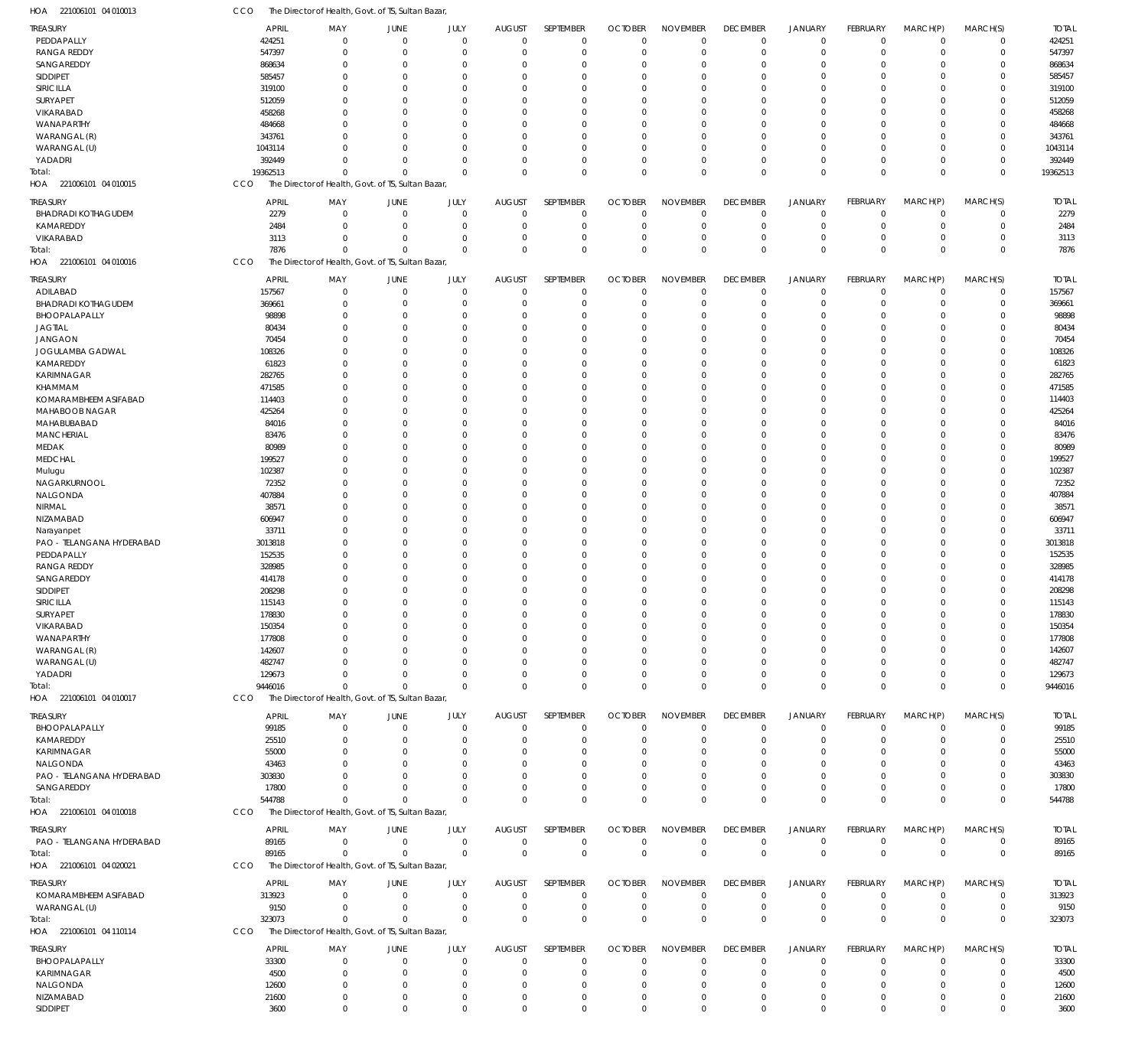| HOA 221006101 04 110114     | CCO            | The Director of Health, Govt. of TS, Sultan Bazar, |                      |                            |               |                         |                      |                          |                      |                         |                      |                      |                      |                |
|-----------------------------|----------------|----------------------------------------------------|----------------------|----------------------------|---------------|-------------------------|----------------------|--------------------------|----------------------|-------------------------|----------------------|----------------------|----------------------|----------------|
| <b>TREASURY</b>             | APRIL          | MAY                                                | <b>JUNE</b>          | JULY                       | <b>AUGUST</b> | SEPTEMBER               | <b>OCTOBER</b>       | <b>NOVEMBER</b>          | <b>DECEMBER</b>      | JANUARY                 | FEBRUARY             | MARCH(P)             | MARCH(S)             | <b>TOTAL</b>   |
| Total:                      | 75600          | $\mathbf 0$                                        | $\overline{0}$       | $\mathbf 0$                | $\mathbf 0$   | $\mathbf 0$             | $^{\circ}$           | $\overline{0}$           | $\overline{0}$       | $\overline{0}$          | $\mathbf 0$          | $\mathbf 0$          | $\overline{0}$       | 75600          |
|                             |                |                                                    |                      |                            |               |                         |                      |                          |                      |                         |                      |                      |                      |                |
| HOA 221006101 04 300302     | CCO            | The Director of Health, Govt. of TS, Sultan Bazar, |                      |                            |               |                         |                      |                          |                      |                         |                      |                      |                      |                |
| <b>TREASURY</b>             | <b>APRIL</b>   | MAY                                                | JUNE                 | JULY                       | <b>AUGUST</b> | SEPTEMBER               | <b>OCTOBER</b>       | <b>NOVEMBER</b>          | <b>DECEMBER</b>      | <b>JANUARY</b>          | <b>FEBRUARY</b>      | MARCH(P)             | MARCH(S)             | <b>TOTAL</b>   |
| PAO - TELANGANA HYDERABAD   | 114776         | $\mathbf 0$                                        | $\overline{0}$       | $\mathbf 0$                | $\Omega$      | $\mathbf 0$             | $\Omega$             | $\Omega$                 | $\Omega$             | $\overline{0}$          | $\mathbf 0$          | $\mathbf 0$          | $\mathbf 0$          | 114776         |
| Total:                      | 114776         | $\Omega$                                           | $\Omega$             | $\Omega$                   | $\Omega$      | $\mathbf 0$             | $\mathbf 0$          | $\Omega$                 | $\Omega$             | $\overline{0}$          | $\mathbf{0}$         | $\Omega$             | $\mathbf 0$          | 114776         |
| HOA 221006101 04 310318     | CCO            | The Director of Health, Govt. of TS, Sultan Bazar, |                      |                            |               |                         |                      |                          |                      |                         |                      |                      |                      |                |
| <b>TREASURY</b>             | <b>APRIL</b>   | MAY                                                | JUNE                 | JULY                       | <b>AUGUST</b> | SEPTEMBER               | <b>OCTOBER</b>       | <b>NOVEMBER</b>          | <b>DECEMBER</b>      | <b>JANUARY</b>          | <b>FEBRUARY</b>      | MARCH(P)             | MARCH(S)             | <b>TOTAL</b>   |
| NALGONDA                    | 20000          | $\mathbf 0$                                        | 0                    | $\mathbf 0$                | $\Omega$      | 0                       | $\overline{0}$       | $\Omega$                 | $\Omega$             | $\mathbf 0$             | $\overline{0}$       | $\Omega$             | $\mathbf 0$          | 20000          |
| VIKARABAD                   | 20000          | $\mathbf 0$                                        | $\mathbf 0$          | $\mathbf 0$                | 0             | 0                       | $\Omega$             | $\Omega$                 | $\Omega$             | $\mathbf 0$             | $\Omega$             | $\Omega$             | $\pmb{0}$            | 20000          |
| Total:                      | 40000          | $\mathbf 0$                                        | 0                    | $\mathbf 0$                | $\Omega$      | $\mathbf 0$             | $\Omega$             | $\Omega$                 | $\Omega$             | $\mathbf 0$             | $\overline{0}$       | $\Omega$             | $\mathbf 0$          | 40000          |
| HOA 221006101 05 010011     | CCO            | The Director of Health, Govt. of TS, Sultan Bazar  |                      |                            |               |                         |                      |                          |                      |                         |                      |                      |                      |                |
| TREASURY                    | <b>APRIL</b>   | MAY                                                | JUNE                 | JULY                       | <b>AUGUST</b> | SEPTEMBER               | <b>OCTOBER</b>       | <b>NOVEMBER</b>          | <b>DECEMBER</b>      | <b>JANUARY</b>          | <b>FEBRUARY</b>      | MARCH(P)             | MARCH(S)             | <b>TOTAL</b>   |
| ADILABAD                    | 144490         | $\mathbf 0$                                        | $\mathbf 0$          | $\mathbf 0$                | $\Omega$      | $\mathbf 0$             | $\Omega$             | $\Omega$                 | $\Omega$             | $\Omega$                | $\Omega$             | $\Omega$             | $\mathbf 0$          | 144490         |
| <b>JAGTIAL</b>              | 58900          | $\Omega$                                           | 0                    | $\Omega$                   | n             | $\Omega$                | $\Omega$             | $\Omega$                 | $\Omega$             | $\Omega$                | $\Omega$             | $\Omega$             | $\Omega$             | 58900          |
| KAMAREDDY                   | 242875         | $\Omega$                                           | $\Omega$             | $\Omega$                   | -0            | $\Omega$                | $\Omega$             | $\Omega$                 | $\Omega$             | $\Omega$                | $\Omega$             | $\Omega$             | $\Omega$             | 242875         |
| <b>KARIMNAGAR</b>           | 57540          | $\Omega$                                           | $\Omega$             | $\Omega$                   | n             | $\Omega$                | $\Omega$             | $\Omega$                 | $\Omega$             | $\Omega$                | $\Omega$             | $\Omega$             | $\Omega$             | 57540          |
| <b>MANCHERIAL</b>           | 60530          | n                                                  | $\Omega$             | $\Omega$                   | -0            | $\Omega$                | $\Omega$             | $\Omega$                 |                      | $\Omega$                |                      | $\Omega$             | $\Omega$             | 60530          |
| NAGARKURNOOL                | 30910          | $\Omega$                                           | $\Omega$             | $\Omega$                   | n             | $\Omega$                | $\Omega$             | $\Omega$                 | $\Omega$             | $\Omega$                | $\Omega$             | $\Omega$             | $\Omega$             | 30910          |
| NALGONDA                    | 46550          | $\Omega$                                           | $\Omega$             | $\Omega$                   | n             | $\Omega$                | $\Omega$             | $\Omega$                 |                      | $\Omega$                | $\Omega$             | $\Omega$             | $\Omega$             | 46550          |
| NIZAMABAD                   | 549540         | $\Omega$                                           | $\Omega$             | $\Omega$                   | n             | $\Omega$                | $\Omega$             | $\Omega$                 |                      | $\Omega$                | $\Omega$             | $\Omega$             | $\Omega$             | 549540         |
| PAO - TELANGANA HYDERABAD   | 338140         | $\Omega$                                           | $\Omega$             | $\Omega$                   | -0            | $\Omega$                | $\Omega$             | $\Omega$                 |                      | $\Omega$                | <sup>0</sup>         | $\Omega$             | $\Omega$             | 338140         |
| RANGA REDDY                 | 68640          | $\Omega$                                           | $\Omega$             | $\Omega$                   | n             | $\Omega$                | $\Omega$             | $\Omega$                 | $\Omega$             | $\Omega$                | $\Omega$             | $\Omega$             | $\Omega$             | 68640          |
| SIDDIPET                    | 102120         | n                                                  | $\Omega$             | $\Omega$                   | -0            | $\Omega$                | $\Omega$             | $\Omega$                 |                      | $\Omega$                |                      | $\Omega$             | $\Omega$             | 102120         |
| SURYAPET                    | 42490          | $\Omega$                                           | $\Omega$             | $\Omega$                   | n             | $\Omega$                | $\Omega$             | $\Omega$                 | $\Omega$             | $\Omega$                | $\Omega$             | $\Omega$             | $\Omega$             | 42490          |
| VIKARABAD                   | 57360          | $\Omega$                                           | $\Omega$             | $\Omega$                   | n             | $\Omega$                | $\Omega$             | $\Omega$                 | $\Omega$             | $\Omega$                | $\Omega$             | $\Omega$             | $\Omega$             | 57360          |
| YADADRI                     | 60460          | $\Omega$                                           | $\Omega$             | $\Omega$                   | $\Omega$      | $\Omega$                | $\Omega$             | $\Omega$                 | $\Omega$             | $\Omega$                | $\Omega$             | $\Omega$             | $\Omega$             | 60460          |
| Total:                      | 1860545        | $\mathbf 0$                                        | $\Omega$             | $\Omega$                   | $\Omega$      | $\Omega$                | $\Omega$             | $\Omega$                 | $\Omega$             | $\mathbf 0$             | $\Omega$             | $\Omega$             | $\Omega$             | 1860545        |
| HOA 221006101 05 010012     | CCO            | The Director of Health, Govt. of TS, Sultan Bazar, |                      |                            |               |                         |                      |                          |                      |                         |                      |                      |                      |                |
| TREASURY                    | <b>APRIL</b>   | MAY                                                | JUNE                 | JULY                       | <b>AUGUST</b> | SEPTEMBER               | <b>OCTOBER</b>       | <b>NOVEMBER</b>          | <b>DECEMBER</b>      | <b>JANUARY</b>          | <b>FEBRUARY</b>      | MARCH(P)             | MARCH(S)             | <b>TOTAL</b>   |
| ADILABAD                    | 5850           | 0                                                  | 0                    | $\mathbf 0$                | $\Omega$      | $\mathbf 0$             | $\Omega$             | $\Omega$                 | $\Omega$             | $\mathbf 0$             | $\Omega$             | $\Omega$             | 0                    | 5850           |
| KAMAREDDY                   |                | 575<br>$\mathbf 0$                                 | 0                    | $\mathbf 0$                | n             | $\mathbf 0$             | $\Omega$             | $\Omega$                 | $\Omega$             | $\Omega$                | $\Omega$             | $\Omega$             | $\mathbf 0$          | 575            |
| <b>KARIMNAGAR</b>           |                | 675<br>$\mathbf 0$                                 | $\Omega$             | $\Omega$                   | n             | $\mathbf 0$             | -C                   | $\Omega$                 | $\Omega$             | $\Omega$                | $\Omega$             | $\Omega$             | 0                    | 675            |
| NAGARKURNOOL                |                | 800<br>$\Omega$                                    | 0                    | $\Omega$                   | n             | $\Omega$                | $\Omega$             | $\Omega$                 |                      | $\Omega$                | $\Omega$             | $\Omega$             | $\Omega$             | 800            |
| NALGONDA<br>NIZAMABAD       | 18915          | 150<br>$\Omega$<br>$\Omega$                        | 0<br>$\Omega$        | $\Omega$<br>$\Omega$       | n<br>n        | $\Omega$<br>$\Omega$    | -C<br>-C             | $\Omega$<br>$\Omega$     |                      | $\Omega$<br>$\Omega$    | $\Omega$<br>$\Omega$ | $\Omega$<br>$\Omega$ | $\Omega$<br>$\Omega$ | 150<br>18915   |
| PAO - TELANGANA HYDERABAD   | 15400          | $\Omega$                                           | $\Omega$             | $\Omega$                   | n             | $\Omega$                | $\Omega$             | $\Omega$                 | $\Omega$             | $\Omega$                | $\Omega$             | $\Omega$             | $\Omega$             | 15400          |
| RANGA REDDY                 | 6800           | $\Omega$                                           | $\Omega$             | $\Omega$                   | n             | $\Omega$                | $\Omega$             | $\Omega$                 |                      | $\Omega$                | $\Omega$             | $\Omega$             | $\Omega$             | 6800           |
| <b>SIDDIPET</b>             |                | 250<br>$\Omega$                                    | $\Omega$             | $\Omega$                   | n             | $\Omega$                | -C                   | $\Omega$                 | $\Omega$             | $\Omega$                | $\Omega$             | $\Omega$             | 0                    | 250            |
| SURYAPET                    | 6300           | $\Omega$                                           | $\Omega$             | $\Omega$                   | $\Omega$      | $\mathbf{0}$            | $\Omega$             | $\Omega$                 | $\Omega$             | $\mathbf 0$             | $\Omega$             | $\Omega$             | 0                    | 6300           |
| Total:                      | 55715          | $\Omega$                                           | $\Omega$             | $\Omega$                   | $\Omega$      | $\mathbf 0$             | $\Omega$             | $\Omega$                 | $\Omega$             | $\Omega$                | $\Omega$             | $\Omega$             | $\mathbf 0$          | 55715          |
| HOA 221006101 05 010013     | CCO            | The Director of Health, Govt. of TS, Sultan Bazar, |                      |                            |               |                         |                      |                          |                      |                         |                      |                      |                      |                |
| <b>TREASURY</b>             | <b>APRIL</b>   | MAY                                                | JUNE                 | JULY                       | <b>AUGUST</b> | SEPTEMBER               | <b>OCTOBER</b>       | <b>NOVEMBER</b>          | <b>DECEMBER</b>      | <b>JANUARY</b>          | FEBRUARY             | MARCH(P)             | MARCH(S)             | <b>TOTAL</b>   |
| ADILABAD                    | 55338          | $\mathbf 0$                                        | $\mathbf 0$          | $\mathbf 0$                | $\Omega$      | $\mathbf 0$             | $\Omega$             | $\Omega$                 | $\Omega$             | $\Omega$                | $\Omega$             | $\mathbf{0}$         | $\Omega$             | 55338          |
| <b>JAGTIAL</b>              | 22618          | $\Omega$                                           | $\Omega$             | $\Omega$                   | $\Omega$      | $\mathbf 0$             | $\Omega$             | $\mathbf 0$              | $\Omega$             | $\Omega$                | $\mathbf{0}$         | $\mathbf 0$          | $\mathbf 0$          | 22618          |
| KAMAREDDY                   | 93179          | 0                                                  | 0                    | $\Omega$                   | $\Omega$      | $\mathbf 0$             | $\mathbf{0}$         | $\Omega$                 | $\Omega$             | $\Omega$                | $\Omega$             | $\Omega$             | $\mathbf 0$          | 93179          |
| <b>KARIMNAGAR</b>           | 22052          | $\Omega$                                           | $\Omega$             | $\Omega$                   | n             | $\mathbf{0}$            | $\Omega$             | $\Omega$                 | $\Omega$             | $\Omega$                | $\Omega$             | $\Omega$             | 0                    | 22052          |
| <b>MANCHERIAL</b>           | 23223          | $\Omega$                                           | $\Omega$             | $\Omega$                   | $\Omega$      | $\mathbf{0}$            | $\Omega$             | $\Omega$                 | $\Omega$             | $\Omega$                | $\Omega$             | $\Omega$             | $\Omega$             | 23223          |
| NAGARKURNOOL                | 11858          | $\Omega$                                           | $\Omega$             | $\Omega$                   | -0            | $\Omega$                | $\Omega$             | $\Omega$                 | $\Omega$             | $\Omega$                | $\Omega$             | $\Omega$             | $\Omega$             | 11858          |
| NALGONDA                    | 17860          | $\Omega$                                           | $\Omega$             | $\Omega$                   | -0            | $\Omega$                | $\Omega$             | $\Omega$                 | $\Omega$             | $\Omega$                | $\Omega$             | $\Omega$             | $\Omega$             | 17860          |
| NIZAMABAD                   | 211090         | $\Omega$                                           | $\Omega$             | $\Omega$                   | -0            | $\Omega$                | $\Omega$             | $\Omega$                 | $\Omega$             | $\Omega$                | <sup>0</sup>         | $\Omega$             | $\Omega$             | 211090         |
| PAO - TELANGANA HYDERABAD   | 129699         | $\Omega$                                           | $\Omega$             | $\Omega$                   | n             | $\Omega$                | $\Omega$             | $\Omega$                 | $\Omega$             | $\Omega$                | $\Omega$             | $\Omega$             | $\Omega$             | 129699         |
| RANGA REDDY                 | 26364          | n                                                  | $\Omega$             | $\Omega$                   | -0            | $\Omega$                | $\Omega$             | $\Omega$                 | $\Omega$             | $\Omega$                | <sup>0</sup>         | $\Omega$             | $\Omega$             | 26364          |
| SIDDIPET                    | 39203          | $\Omega$                                           | $\Omega$             | $\Omega$                   | -0            | $\Omega$                | $\Omega$             | $\Omega$                 | $\Omega$             | $\Omega$                | $\Omega$             | $\Omega$             | $\Omega$             | 39203          |
| SURYAPET                    | 16476          | $\Omega$<br>$\Omega$                               | $\Omega$             | n                          | -0            | $\Omega$                | $\Omega$             | $\Omega$<br>$\Omega$     | $\Omega$             | $\Omega$                |                      | $\Omega$<br>$\Omega$ | $\Omega$             | 16476          |
| VIKARABAD<br>YADADRI        | 22052<br>23223 | $\Omega$                                           | $\Omega$<br>$\Omega$ | $\Omega$<br>$\Omega$       | $\Omega$<br>n | $\Omega$<br>$\mathbf 0$ | $\Omega$<br>$\Omega$ | $\Omega$                 | $\Omega$<br>$\Omega$ | $\Omega$<br>$\Omega$    | $\Omega$<br>$\Omega$ | $\Omega$             | $\Omega$<br>0        | 22052<br>23223 |
| Total:                      | 714235         | $\Omega$                                           | $\Omega$             | $\Omega$                   | $\Omega$      | $\mathbf 0$             | $\Omega$             | $\Omega$                 | $\Omega$             | $\mathbf 0$             | $\Omega$             | $\Omega$             | $\Omega$             | 714235         |
| HOA 221006101 05 010016     | CCO            | The Director of Health, Govt. of TS, Sultan Bazar, |                      |                            |               |                         |                      |                          |                      |                         |                      |                      |                      |                |
|                             |                |                                                    |                      |                            |               |                         |                      |                          |                      |                         |                      |                      |                      |                |
| treasury                    | <b>APRIL</b>   | MAY                                                | JUNE                 | JULY                       | <b>AUGUST</b> | SEPTEMBER               | <b>OCTOBER</b>       | <b>NOVEMBER</b>          | <b>DECEMBER</b>      | <b>JANUARY</b>          | <b>FEBRUARY</b>      | MARCH(P)             | MARCH(S)             | <b>TOTAL</b>   |
| ADILABAD                    | 24973          | 0                                                  | 0                    | $\mathbf 0$                | $\Omega$      | $\mathbf 0$             | $\Omega$             | $\mathbf{0}$             | $\Omega$             | $\mathbf 0$             | $\Omega$             | $\Omega$             | $\mathbf 0$          | 24973          |
| <b>JAGTIAL</b><br>KAMAREDDY | 8458<br>34845  | 0<br>$\mathbf 0$                                   | 0<br>0               | $\mathbf 0$<br>$\mathbf 0$ | 0<br>n        | 0<br>$\mathbf 0$        | $\Omega$<br>$\Omega$ | $\mathbf{0}$<br>$\Omega$ | $\Omega$<br>$\Omega$ | $\mathbf 0$<br>$\Omega$ | $\Omega$<br>$\Omega$ | $\Omega$<br>$\Omega$ | 0<br>0               | 8458           |
| <b>KARIMNAGAR</b>           | 11374          | $\Omega$                                           | $\Omega$             | $\Omega$                   | n             | $\mathbf 0$             | $\Omega$             | $\Omega$                 | $\Omega$             | $\Omega$                | $\Omega$             | $\Omega$             | 0                    | 34845<br>11374 |
| <b>MANCHERIAL</b>           | 8684           | $\Omega$                                           | $\Omega$             | $\Omega$                   | n             | $\mathbf{0}$            | $\Omega$             | $\Omega$                 |                      | $\Omega$                | $\Omega$             | $\Omega$             | $\Omega$             | 8684           |
| NAGARKURNOOL                | 5670           | $\mathbf 0$                                        | $\Omega$             | $\Omega$                   | n             | $\mathbf 0$             | $\Omega$             | $\Omega$                 | $\Omega$             | $\Omega$                | $\Omega$             | $\Omega$             | 0                    | 5670           |
| NALGONDA                    | 6679           | $\Omega$                                           | $\Omega$             | $\Omega$                   | -0            | $\Omega$                | $\Omega$             | $\Omega$                 |                      | $\Omega$                | $\Omega$             | $\Omega$             | $\Omega$             | 6679           |
| NIZAMABAD                   | 111075         | $\Omega$                                           | $\Omega$             | $\Omega$                   | n             | $\mathbf{0}$            | $\Omega$             | $\Omega$                 | $\Omega$             | $\Omega$                | $\Omega$             | $\Omega$             | 0                    | 111075         |
| PAO - TELANGANA HYDERABAD   | 100344         | $\Omega$                                           | $\Omega$             | $\Omega$                   | n             | $\mathbf{0}$            | $\Omega$             | $\Omega$                 |                      | $\Omega$                | $\Omega$             | $\Omega$             | $\Omega$             | 100344         |
| RANGA REDDY                 | 8159           | $\Omega$                                           | $\Omega$             | $\Omega$                   | n             | $\mathbf{0}$            | $\Omega$             | $\Omega$                 | $\Omega$             | $\Omega$                | $\Omega$             | $\Omega$             | 0                    | 8159           |
| SIDDIPET                    | 13379          | $\Omega$                                           | $\Omega$             | $\Omega$                   | n             | $\Omega$                | $\Omega$             | $\Omega$                 |                      | $\Omega$                | $\Omega$             | $\Omega$             | $\Omega$             | 13379          |
| SURYAPET                    | 5099           | $\Omega$                                           | $\Omega$             | $\Omega$                   | n             | $\mathbf{0}$            | $\Omega$             | $\Omega$                 | $\Omega$             | $\Omega$                | $\Omega$             | $\Omega$             | 0                    | 5099           |
| VIKARABAD                   | 8246           | $\Omega$                                           | $\Omega$             | $\Omega$                   | $\Omega$      | $\mathbf{0}$            | $\Omega$             | $\Omega$                 | $\Omega$             | $\Omega$                | $\Omega$             | $\Omega$             | $\Omega$             | 8246           |
| YADADRI                     | 8684           | $\Omega$                                           | $\Omega$             | $\Omega$                   | $\Omega$      | $\mathbf 0$             | $\Omega$             | $\Omega$                 | $\Omega$             | $\mathbf 0$             | $\Omega$             | $\mathbf{0}$         | 0                    | 8684           |
| Total:                      | 355669         | $\mathbf 0$                                        | 0                    | $\mathbf 0$                | $\Omega$      | $\mathbf 0$             | $\Omega$             | $\Omega$                 | $\Omega$             | $\mathbf 0$             | $\Omega$             | $\Omega$             | $\mathbf 0$          | 355669         |
| HOA 221006101 37 010011     | CCO            | The Director of Health, Govt. of TS, Sultan Bazar, |                      |                            |               |                         |                      |                          |                      |                         |                      |                      |                      |                |
| TREASURY                    | <b>APRIL</b>   | MAY                                                | JUNE                 | JULY                       | <b>AUGUST</b> | SEPTEMBER               | <b>OCTOBER</b>       | <b>NOVEMBER</b>          | <b>DECEMBER</b>      | <b>JANUARY</b>          | <b>FEBRUARY</b>      | MARCH(P)             | MARCH(S)             | <b>TOTAL</b>   |
| ADILABAD                    | 176100         | 0                                                  | 0                    | 0                          | 0             | 0                       | $\mathbf 0$          | $\mathbf 0$              | 0                    | $^{\circ}$              | $\mathbf 0$          | $\mathbf 0$          | $\mathbf 0$          | 176100         |
| <b>JAGTIAL</b>              | 57480          | $\mathbf 0$                                        | $\mathbf 0$          | $\mathbf 0$                | $\mathbf{0}$  | $\mathsf 0$             | $\mathbf 0$          | $\mathbf 0$              | $\mathbf 0$          | $\mathbf 0$             | $\mathbf 0$          | $\mathbf 0$          | $\mathbf 0$          | 57480          |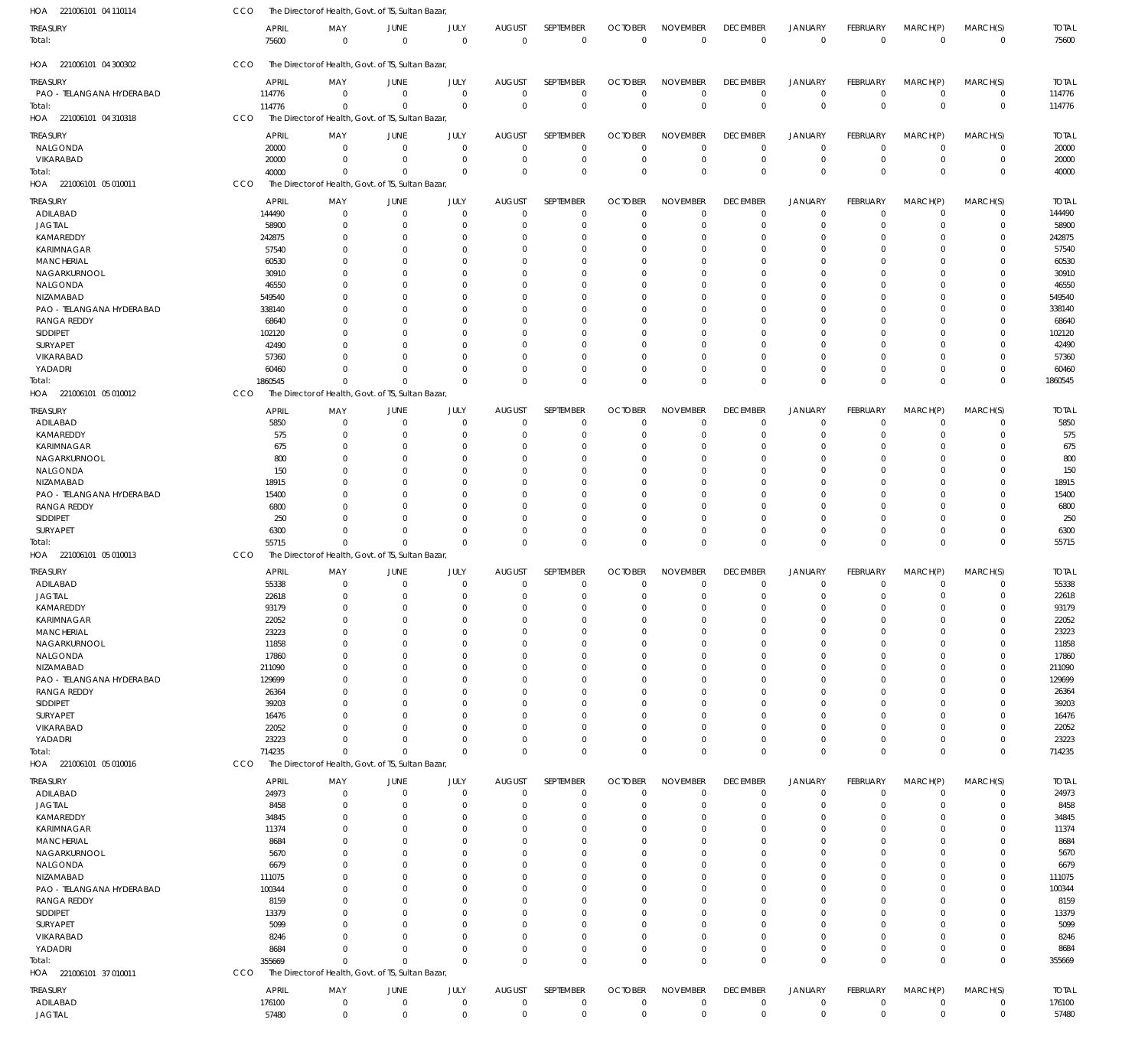| HOA 221006101 37 010011                    | CCO                    | The Director of Health, Govt. of TS, Sultan Bazar,           |                               |                      |                                 |                          |                                  |                                |                                |                                  |                             |                            |                            |                        |
|--------------------------------------------|------------------------|--------------------------------------------------------------|-------------------------------|----------------------|---------------------------------|--------------------------|----------------------------------|--------------------------------|--------------------------------|----------------------------------|-----------------------------|----------------------------|----------------------------|------------------------|
| TREASURY                                   | <b>APRIL</b>           | MAY                                                          | <b>JUNE</b>                   | JULY                 | <b>AUGUST</b>                   | SEPTEMBER                | <b>OCTOBER</b>                   | <b>NOVEMBER</b>                | <b>DECEMBER</b>                | <b>JANUARY</b>                   | <b>FEBRUARY</b>             | MARCH(P)                   | MARCH(S)                   | <b>TOTAL</b>           |
| JANGAON                                    | 181225                 | $\Omega$                                                     | $\mathbf 0$                   | $\mathbf 0$          | $\overline{0}$                  | $\mathbf 0$              | $\mathbf 0$                      | $\mathbf 0$                    | $\mathbf 0$                    | $\mathbf 0$                      | $\Omega$                    | $\overline{0}$             | $\mathbf 0$                | 181225                 |
| <b>KARIMNAGAR</b>                          | 85140                  | $\Omega$                                                     | $\overline{0}$                | $\mathbf{0}$         | $\overline{0}$                  | $\mathbf 0$              | $\mathbf 0$                      | $\mathbf 0$                    | $\mathbf 0$                    | $\mathbf 0$                      | $\Omega$                    | $\overline{0}$             | $\mathbf 0$                | 85140                  |
| MAHABOOB NAGAR<br><b>MANCHERIAL</b>        | 265555<br>73970        | $\Omega$<br>$\Omega$                                         | $\overline{0}$<br>$\Omega$    | $\Omega$<br>$\Omega$ | $\Omega$<br>$\Omega$            | 0<br>$\Omega$            | 0<br>$\mathbf 0$                 | $\mathbf 0$<br>$\mathbf 0$     | 0<br>$\Omega$                  | $\mathbf 0$<br>$\Omega$          | $\Omega$                    | $\Omega$<br>$\Omega$       | $\mathbf 0$<br>$\Omega$    | 265555<br>73970        |
| MEDAK                                      | 50400                  | $\Omega$                                                     | $\Omega$                      | $\Omega$             | $\Omega$                        | $\mathbf 0$              | 0                                | $\mathbf 0$                    | $\Omega$                       | $\Omega$                         |                             | $\Omega$                   | $\mathbf 0$                | 50400                  |
| NALGONDA                                   | 381810                 | $\Omega$                                                     | $\Omega$                      | $\Omega$             | $\Omega$                        | $\Omega$                 | $\Omega$                         | $\mathbf 0$                    | $\Omega$                       | $\Omega$                         |                             | $\Omega$                   | $\Omega$                   | 381810                 |
| NIRMAL                                     | 120500                 | $\Omega$                                                     | $\Omega$                      | $\Omega$             | $\Omega$                        | $\Omega$                 | $\Omega$                         | $\Omega$                       | $\Omega$                       | $\Omega$                         |                             | $\Omega$                   | 0                          | 120500                 |
| PAO - TELANGANA HYDERABAD                  | 662278                 | $\Omega$                                                     | $\Omega$                      | $\Omega$             | $\Omega$                        | $\Omega$                 | $\Omega$                         | $\mathbf 0$                    | $\Omega$                       | $\Omega$                         |                             | $\Omega$                   | $\Omega$                   | 662278                 |
| SANGAREDDY                                 | 206950                 | $\Omega$                                                     | $\Omega$                      | $\Omega$             | $\Omega$                        | $\mathbf 0$              | 0                                | $\Omega$                       | $\Omega$                       | $\Omega$                         |                             | $\Omega$                   | $\mathbf 0$                | 206950                 |
| <b>SIDDIPET</b>                            | 134850                 | $\Omega$                                                     | $\Omega$                      | $\Omega$             | $\Omega$                        | $\Omega$                 | $\Omega$                         | $\Omega$                       | $\Omega$                       | $\Omega$                         | $\cap$                      | $\Omega$                   | $\Omega$                   | 134850                 |
| SIRICILLA                                  | 63580                  | $\Omega$                                                     | $\Omega$                      | $\Omega$             | $\Omega$                        | $\Omega$                 | 0                                | $\mathbf 0$                    | $\Omega$                       | $\Omega$                         |                             | $\Omega$                   | $\mathbf 0$                | 63580                  |
| SURYAPET                                   | 55940                  | $\Omega$                                                     | $\Omega$                      | $\Omega$             | $\Omega$                        | $\Omega$                 | 0                                | $\mathbf 0$                    | $\Omega$                       | $\Omega$                         |                             | $\Omega$                   | $\mathbf 0$                | 55940                  |
| VIKARABAD<br>WARANGAL (U)                  | 254577<br>90300        | $\Omega$                                                     | $\Omega$<br>$\Omega$          | $\Omega$<br>$\Omega$ | $\Omega$<br>$\Omega$            | $\Omega$<br>$\mathbf 0$  | $\Omega$<br>$\mathbf 0$          | $\Omega$<br>$\mathbf 0$        | $\Omega$<br>$\Omega$           | $\Omega$<br>$\mathbf 0$          | $\Omega$                    | $\Omega$<br>$\Omega$       | $\mathbf 0$<br>$\mathbf 0$ | 254577<br>90300        |
| Total:                                     | 2860655                | $\Omega$                                                     | $\Omega$                      | $\Omega$             | $\Omega$                        | $\mathbf 0$              | $\Omega$                         | $\Omega$                       | $\Omega$                       | $\mathbf 0$                      | $\Omega$                    | $\mathbf 0$                | $\mathbf 0$                | 2860655                |
| HOA 221006101 37 010012                    | CCO                    | The Director of Health, Govt. of TS, Sultan Bazar,           |                               |                      |                                 |                          |                                  |                                |                                |                                  |                             |                            |                            |                        |
|                                            |                        |                                                              |                               |                      |                                 |                          |                                  |                                |                                |                                  |                             |                            |                            |                        |
| TREASURY<br>ADILABAD                       | <b>APRIL</b><br>2500   | MAY<br>$\Omega$                                              | <b>JUNE</b><br>$\overline{0}$ | JULY<br>$\mathbf 0$  | <b>AUGUST</b><br>$\overline{0}$ | SEPTEMBER<br>$\mathbf 0$ | <b>OCTOBER</b><br>$\mathbf 0$    | <b>NOVEMBER</b><br>$\mathbf 0$ | <b>DECEMBER</b><br>$\mathbf 0$ | <b>JANUARY</b><br>$\mathbf 0$    | <b>FEBRUARY</b><br>$\Omega$ | MARCH(P)<br>$\overline{0}$ | MARCH(S)<br>$\mathbf 0$    | <b>TOTAL</b><br>2500   |
| JANGAON                                    | 550                    | $\Omega$                                                     | $\overline{0}$                | $\mathbf 0$          | $\Omega$                        | $\mathbf 0$              | $\mathbf 0$                      | $\mathbf 0$                    | $\mathbf 0$                    | $\mathbf 0$                      |                             | $\Omega$                   | $\mathbf 0$                | 550                    |
| KARIMNAGAR                                 | 800                    | $\Omega$                                                     | $\overline{0}$                | 0                    | $\Omega$                        | $\mathbf 0$              | 0                                | $\mathbf 0$                    | 0                              | $\mathbf 0$                      |                             | $\Omega$                   | $\mathbf 0$                | 800                    |
| <b>MAHABOOB NAGAR</b>                      | 4550                   |                                                              | $\Omega$                      | 0                    | $\Omega$                        | $\Omega$                 | 0                                | $\mathbf 0$                    | $\Omega$                       | $\Omega$                         |                             | $\Omega$                   | $\mathbf 0$                | 4550                   |
| <b>MANCHERIAL</b>                          | 6300                   |                                                              | $\Omega$                      | 0                    | $\Omega$                        | $\Omega$                 | 0                                | 0                              | $\Omega$                       | $\Omega$                         |                             | $\Omega$                   | $\mathbf 0$                | 6300                   |
| MEDAK                                      | 100                    |                                                              | $\Omega$                      | 0                    | $\Omega$                        | $\Omega$                 | $\Omega$                         | $\mathbf 0$                    | O                              | $\Omega$                         |                             | $\Omega$                   | $\mathbf 0$                | 100                    |
| NALGONDA                                   | 24501                  |                                                              | $\Omega$                      | 0                    | $\Omega$                        | $\mathbf 0$              | 0                                | 0                              | $\Omega$                       | $\Omega$                         |                             | $\Omega$                   | $\mathbf 0$                | 24501                  |
| NIRMAL                                     | 100                    |                                                              | $\Omega$                      | 0                    | $\Omega$                        | $\Omega$                 | 0                                | 0                              | $\Omega$                       | $\Omega$                         |                             | $\Omega$                   | $\Omega$                   | 100                    |
| PAO - TELANGANA HYDERABAD                  | 24325                  |                                                              | $\Omega$<br>$\Omega$          | 0<br>$\Omega$        | $\Omega$<br>$\Omega$            | $\mathbf 0$<br>$\Omega$  | 0                                | $\mathbf 0$                    | $\Omega$                       | $\Omega$<br>$\Omega$             |                             | $\Omega$<br>$\Omega$       | $\mathbf 0$                | 24325                  |
| SANGAREDDY<br>VIKARABAD                    | 1050<br>10633          | $\Omega$                                                     | $\Omega$                      | $\Omega$             | $\Omega$                        | $\mathbf 0$              | 0<br>0                           | $\mathbf 0$<br>$\mathbf 0$     | $\Omega$<br>$\Omega$           | $\mathbf 0$                      |                             | $\overline{0}$             | $\mathbf 0$<br>$\mathbf 0$ | 1050<br>10633          |
| Total:                                     | 75409                  | $\Omega$                                                     | $\Omega$                      | $\Omega$             | $\Omega$                        | $\mathbf 0$              | $\overline{0}$                   | $\Omega$                       | $\Omega$                       | $\mathbf 0$                      | $\Omega$                    | $\Omega$                   | $\mathbf 0$                | 75409                  |
| HOA 221006101 37 010013                    | CCO                    | The Director of Health, Govt. of TS, Sultan Bazar,           |                               |                      |                                 |                          |                                  |                                |                                |                                  |                             |                            |                            |                        |
|                                            |                        |                                                              |                               |                      |                                 |                          |                                  |                                |                                |                                  |                             |                            |                            |                        |
| TREASURY                                   | <b>APRIL</b><br>79236  | MAY<br>$\Omega$                                              | <b>JUNE</b><br>$\mathbf 0$    | JULY<br>$\mathbf 0$  | <b>AUGUST</b><br>$\overline{0}$ | SEPTEMBER<br>$\mathbf 0$ | <b>OCTOBER</b><br>$\overline{0}$ | <b>NOVEMBER</b><br>$\mathbf 0$ | <b>DECEMBER</b><br>$\mathbf 0$ | <b>JANUARY</b><br>$\mathbf 0$    | FEBRUARY<br>$\Omega$        | MARCH(P)<br>$\Omega$       | MARCH(S)<br>$\mathbf 0$    | <b>TOTAL</b><br>79236  |
| ADILABAD<br><b>JAGTIAL</b>                 | 22052                  | $\Omega$                                                     | $\overline{0}$                | $\mathbf{0}$         | $\overline{0}$                  | $\mathbf 0$              | $\mathbf 0$                      | $\mathbf 0$                    | $\mathbf 0$                    | $\mathbf 0$                      | $\Omega$                    | $\overline{0}$             | $\mathbf 0$                | 22052                  |
| <b>JANGAON</b>                             | 69514                  | $\Omega$                                                     | $\Omega$                      | $\Omega$             | $\Omega$                        | $\mathbf 0$              | $\mathbf 0$                      | $\mathbf 0$                    | $\Omega$                       | $\mathbf 0$                      |                             | $\Omega$                   | $\mathbf 0$                | 69514                  |
| <b>KARIMNAGAR</b>                          | 32661                  | $\Omega$                                                     | $\Omega$                      | $\Omega$             | $\Omega$                        | $\Omega$                 | $\mathbf 0$                      | $\mathbf 0$                    | $\Omega$                       | $\Omega$                         |                             | $\Omega$                   | $\mathbf 0$                | 32661                  |
| MAHABOOB NAGAR                             | 101613                 | $\Omega$                                                     | $\Omega$                      | $\Omega$             | $\Omega$                        | $\mathbf 0$              | 0                                | 0                              | $\Omega$                       | $\mathbf 0$                      |                             | $\Omega$                   | $\mathbf 0$                | 101613                 |
| <b>MANCHERIAL</b>                          | 28411                  | $\Omega$                                                     | $\Omega$                      | $\Omega$             | $\Omega$                        | $\Omega$                 | $\Omega$                         | $\mathbf 0$                    | $\Omega$                       | $\Omega$                         | $\Omega$                    | $\Omega$                   | $\Omega$                   | 28411                  |
| MEDAK                                      | 19338                  | $\Omega$                                                     | $\Omega$                      | $\Omega$             | $\Omega$                        | $\Omega$                 | 0                                | $\mathbf 0$                    | $\Omega$                       | $\Omega$                         |                             | $\Omega$                   | $\mathbf 0$                | 19338                  |
| NALGONDA                                   | 146403                 | $\Omega$                                                     | $\Omega$                      | $\Omega$             | $\Omega$                        | $\Omega$                 | 0                                | $\mathbf 0$                    | $\Omega$                       | $\Omega$                         |                             | $\Omega$                   | $\mathbf 0$                | 146403                 |
| NIRMAL                                     | 46229                  | $\Omega$                                                     | $\Omega$                      | $\Omega$             | $\Omega$                        | $\Omega$                 | 0                                | $\Omega$                       | $\Omega$                       | $\Omega$                         |                             | $\Omega$                   | $\mathbf 0$                | 46229                  |
| PAO - TELANGANA HYDERABAD<br>SANGAREDDY    | 254963<br>79413        | $\Omega$<br>$\Omega$                                         | $\Omega$<br>$\Omega$          | $\Omega$<br>$\Omega$ | $\Omega$<br>$\Omega$            | $\Omega$<br>$\mathbf 0$  | $\Omega$<br>0                    | $\mathbf 0$<br>$\mathbf 0$     | $\Omega$<br>$\Omega$           | $\Omega$<br>$\mathbf 0$          | $\Omega$                    | $\Omega$<br>$\Omega$       | $\mathbf 0$<br>$\mathbf 0$ | 254963<br>79413        |
| <b>SIDDIPET</b>                            | 51773                  | $\Omega$                                                     | $\Omega$                      | $\Omega$             | $\Omega$                        | $\Omega$                 | 0                                | $\mathbf 0$                    | $\Omega$                       | $\Omega$                         |                             | $\Omega$                   | $\Omega$                   | 51773                  |
| SIRICILLA                                  | 24433                  |                                                              | $\Omega$                      | $\Omega$             | $\Omega$                        | $\Omega$                 | $\Omega$                         | $\Omega$                       | $\Omega$                       | $\Omega$                         |                             | $\Omega$                   | $\mathbf 0$                | 24433                  |
| SURYAPET                                   | 21486                  |                                                              | $\Omega$                      | $\Omega$             | $\Omega$                        | $\mathbf 0$              | 0                                | $\Omega$                       | $\Omega$                       | $\Omega$                         |                             | $\Omega$                   | $\mathbf 0$                | 21486                  |
| VIKARABAD                                  | 97689                  | $\Omega$                                                     | $\mathbf{0}$                  | $\Omega$             | $\Omega$                        | $\Omega$                 | $\Omega$                         | $\Omega$                       | $\Omega$                       | $\Omega$                         | $\Omega$                    | $\mathbf 0$                | $\mathbf 0$                | 97689                  |
| WARANGAL (U)                               | 34623                  | $\mathbf 0$                                                  | $\mathbf 0$                   | $\mathbf 0$          | $\overline{0}$                  | $\Omega$                 | $\Omega$                         | $\mathbf 0$                    | $\mathbf 0$                    | $\mathbf 0$                      | $\mathbf 0$                 | $\mathbf 0$                | $\mathbf 0$                | 34623                  |
| Total:                                     | 1109837                | $\mathbf{0}$                                                 | $\Omega$                      | $\overline{0}$       | $\overline{0}$                  | $\mathbf 0$              | $\overline{0}$                   | 0                              | $\mathbf 0$                    | $\mathbf 0$                      | $\Omega$                    | $\mathbf 0$                | $\mathbf{0}$               | 1109837                |
| HOA 221006101 37 010016                    | <b>CCO</b>             | The Director of Health, Govt. of TS, Sultan Bazar,           |                               |                      |                                 |                          |                                  |                                |                                |                                  |                             |                            |                            |                        |
| TREASURY                                   | APRIL                  | MAY                                                          | <b>JUNE</b>                   | JULY                 | <b>AUGUST</b>                   | SEPTEMBER                | <b>OCTOBER</b>                   | <b>NOVEMBER</b>                | <b>DECEMBER</b>                | <b>JANUARY</b>                   | FEBRUARY                    | MARCH(P)                   | MARCH(S)                   | <b>TOTAL</b>           |
| ADILABAD                                   | 27132                  | $\Omega$                                                     | $\overline{0}$                | $\mathbf 0$          | $\overline{0}$                  | $\mathbf 0$              | $\mathbf 0$                      | $\mathbf 0$                    | $\mathbf 0$                    | $\mathbf 0$                      | -0                          | $^{\circ}$                 | $\mathbf 0$                | 27132                  |
| <b>JAGTIAL</b>                             | 6824                   | $\Omega$                                                     | $\Omega$                      | $\Omega$             | $\Omega$                        | $\mathbf 0$              | $\mathbf 0$                      | $\mathbf 0$                    | 0                              | $\mathbf 0$                      |                             | $\Omega$                   | $\mathbf 0$                | 6824                   |
| JANGAON                                    | 27994                  |                                                              | - 0                           | 0                    | $\Omega$                        | 0                        | 0                                | 0                              | $\Omega$                       | 0                                |                             | $\Omega$                   | 0                          | 27994                  |
| KARIMNAGAR                                 | 16846                  |                                                              | - 0                           |                      | $\Omega$                        | 0                        | 0                                | $\mathbf 0$                    | $\Omega$                       | $\Omega$                         |                             | $\Omega$                   | 0                          | 16846                  |
| <b>MAHABOOB NAGAR</b><br><b>MANCHERIAL</b> | 41374<br>10624         |                                                              | - 0<br>$\Omega$               | O                    | $\Omega$<br>$\Omega$            | $\Omega$<br>0            | 0<br>0                           | 0<br>0                         | $\Omega$                       | $\Omega$<br>$\Omega$             |                             | $\Omega$<br>$\Omega$       | 0<br>0                     | 41374<br>10624         |
| MEDAK                                      | 5984                   |                                                              | - 0                           |                      | $\Omega$                        | $\Omega$                 | 0                                | 0                              | 0                              | $\Omega$                         |                             | $\Omega$                   | 0                          | 5984                   |
| NALGONDA                                   | 52224                  |                                                              |                               |                      | $\Omega$                        | 0                        | 0                                | 0                              | 0                              | $\Omega$                         |                             | $\Omega$                   | 0                          | 52224                  |
| NIRMAL                                     | 14307                  |                                                              | - 0                           |                      | $\Omega$                        | 0                        | 0                                | 0                              | 0                              | $\Omega$                         |                             | $\Omega$                   | 0                          | 14307                  |
| PAO - TELANGANA HYDERABAD                  | 166235                 |                                                              |                               |                      | $\Omega$                        | 0                        | 0                                | 0                              | 0                              | $\Omega$                         |                             | $\Omega$                   | 0                          | 166235                 |
| SANGAREDDY                                 | 31696                  |                                                              | $\Omega$                      |                      | $\Omega$                        | 0                        | 0                                | 0                              | $\Omega$                       | $\Omega$                         |                             | $\Omega$                   | $\mathbf 0$                | 31696                  |
| SIDDIPET                                   | 16023                  |                                                              |                               |                      | $\Omega$                        | 0                        | 0                                | 0                              | 0                              | $\Omega$                         |                             | $\Omega$                   | 0                          | 16023                  |
| SIRICILLA                                  | 7561                   |                                                              |                               |                      | $\Omega$                        | 0                        | 0                                | 0                              | 0                              | $\Omega$                         |                             | $\Omega$                   | 0                          | 7561                   |
| SURYAPET<br>VIKARABAD                      | 6649<br>38530          |                                                              | $\Omega$                      | O                    | $\Omega$<br>$\Omega$            | 0<br>$\Omega$            | $\Omega$<br>$\Omega$             | 0<br>0                         | C.<br>$\Omega$                 | $\Omega$<br>$\Omega$             |                             | $\Omega$<br>$\Omega$       | 0<br>0                     | 6649<br>38530          |
| WARANGAL (U)                               | 10715                  |                                                              | - 0                           | 0                    | $\Omega$                        | $\mathbf 0$              | 0                                | 0                              | 0                              | 0                                |                             | $\Omega$                   | $\mathbf 0$                | 10715                  |
| Total:                                     | 480718                 |                                                              | $\Omega$                      | $\Omega$             | $\Omega$                        | $\mathbf 0$              | $\overline{0}$                   | $\mathbf 0$                    | $\Omega$                       | $\mathbf 0$                      | $\Omega$                    | $\Omega$                   | $\mathbf 0$                | 480718                 |
| HOA 221006101 37 010017                    | CCO                    | The Director of Health, Govt. of TS, Sultan Bazar,           |                               |                      |                                 |                          |                                  |                                |                                |                                  |                             |                            |                            |                        |
|                                            |                        |                                                              |                               |                      |                                 |                          |                                  | <b>NOVEMBER</b>                |                                |                                  |                             |                            | MARCH(S)                   |                        |
| treasury<br>VIKARABAD                      | <b>APRIL</b><br>104107 | MAY<br>$\mathbf{0}$                                          | <b>JUNE</b><br>$\mathbf 0$    | JULY<br>$\mathbf{0}$ | <b>AUGUST</b><br>$\overline{0}$ | SEPTEMBER<br>$\mathbf 0$ | <b>OCTOBER</b><br>$\mathbf 0$    | $\mathbf 0$                    | <b>DECEMBER</b><br>$\mathbf 0$ | <b>JANUARY</b><br>$\mathbf 0$    | FEBRUARY<br>$\Omega$        | MARCH(P)<br>$^{\circ}$     | $\mathbf 0$                | <b>TOTAL</b><br>104107 |
| Total:                                     | 104107                 | $\Omega$                                                     | $\overline{0}$                | $\mathbf{0}$         | $\overline{0}$                  | $\mathbf{0}$             | $\overline{0}$                   | $\mathbf 0$                    | $\mathbf 0$                    | $\mathbf 0$                      | $\mathbf{0}$                | $\mathbf 0$                | $\mathbf 0$                | 104107                 |
| HOA 221006104 04 010011                    | CCO                    | The Director, Drugs Control Administration, Vengalrao Nagar, |                               |                      |                                 |                          |                                  |                                |                                |                                  |                             |                            |                            |                        |
|                                            |                        |                                                              |                               |                      |                                 |                          |                                  |                                |                                |                                  |                             |                            |                            |                        |
| TREASURY<br>ADILABAD                       | <b>APRIL</b><br>125570 | MAY<br>$\Omega$                                              | JUNE<br>$\overline{0}$        | JULY<br>0            | <b>AUGUST</b><br>$\mathbf 0$    | SEPTEMBER<br>$\mathbf 0$ | <b>OCTOBER</b><br>$\mathbf 0$    | <b>NOVEMBER</b><br>0           | <b>DECEMBER</b><br>0           | <b>JANUARY</b><br>$\overline{0}$ | FEBRUARY                    | MARCH(P)<br>$^{\circ}$     | MARCH(S)<br>$\mathbf 0$    | <b>TOTAL</b><br>125570 |
| BHADRADI KOTHAGUDEM                        | 84270                  | $\Omega$                                                     | $\Omega$                      | 0                    | $\mathbf 0$                     | $\mathbf 0$              | $\mathbf 0$                      | $\mathbf 0$                    | 0                              | $\mathbf 0$                      |                             | $\Omega$                   | $\mathbf 0$                | 84270                  |
| BHOOPALAPALLY                              | 60990                  |                                                              | - 0                           | 0                    | $\Omega$                        | 0                        | 0                                | 0                              | $\Omega$                       | $\Omega$                         |                             | $\Omega$                   | 0                          | 60990                  |
| <b>JAGTIAL</b>                             | 81230                  |                                                              | - 0                           |                      | $\Omega$                        | $\Omega$                 | 0                                | $\mathbf 0$                    | $\Omega$                       | $\Omega$                         |                             | $\Omega$                   | 0                          | 81230                  |
| JANGAON                                    | 44130                  |                                                              | 0                             | 0                    | 0                               | $\mathbf 0$              | 0                                | $\mathbf 0$                    | 0                              | 0                                |                             | $\overline{0}$             | $\mathbf 0$                | 44130                  |
| JOGULAMBA GADWAL                           | 44130                  | $\Omega$                                                     | $\mathbf 0$                   | 0                    | $\overline{0}$                  | $\mathbf 0$              | 0                                | $\mathbf 0$                    | 0                              | $\mathbf 0$                      | $\Omega$                    | $\mathbf 0$                | $\mathbf 0$                | 44130                  |
| KAMAREDDY                                  | 44130                  | $\mathbf 0$                                                  | $\mathbf 0$                   | $\mathbf 0$          | $\overline{0}$                  | $\mathbf 0$              | $\mathbf 0$                      | $\mathbf 0$                    | $\mathbf 0$                    | $\mathbf 0$                      | $\Omega$                    | $\mathbf 0$                | $\mathbf 0$                | 44130                  |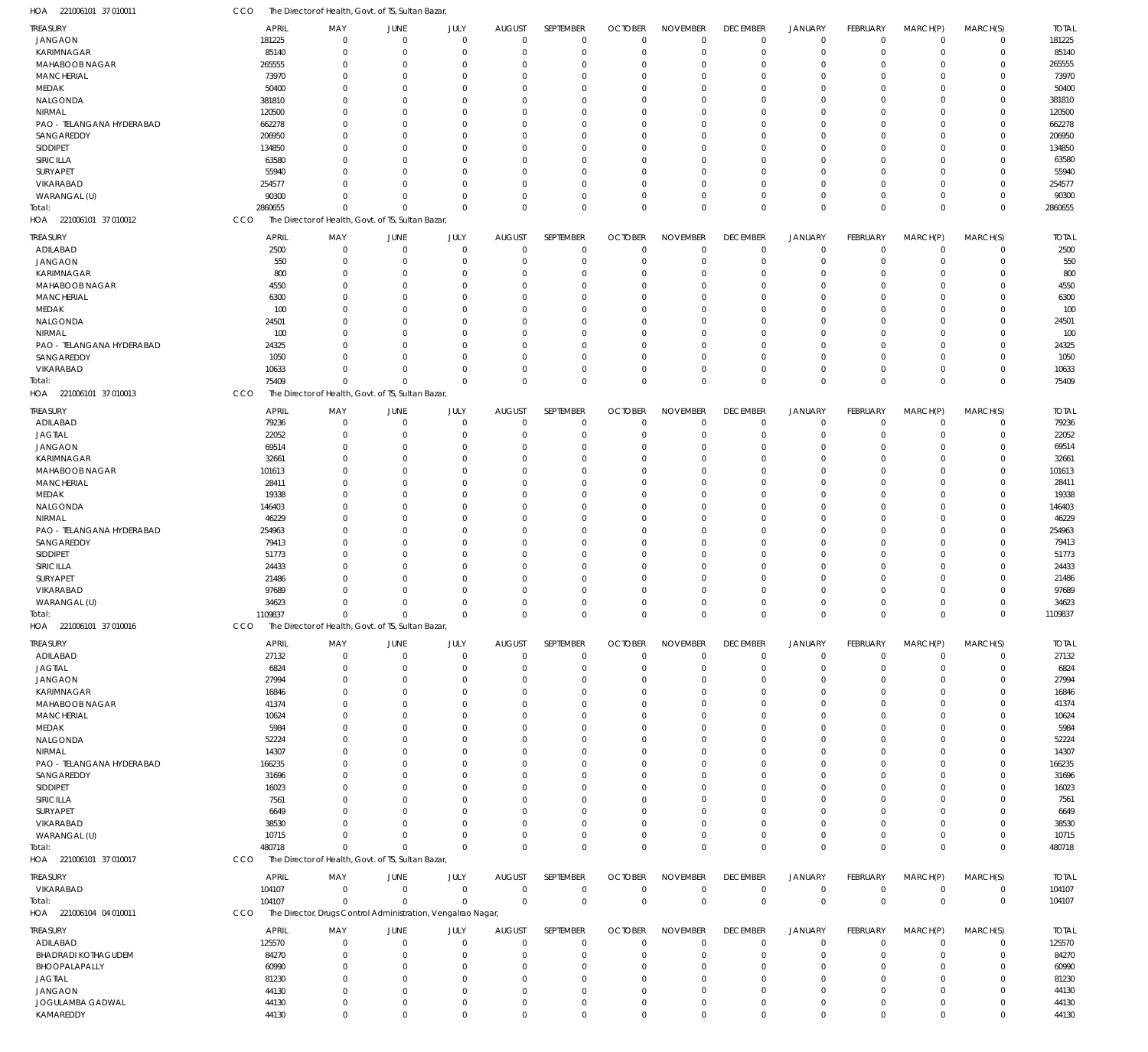| HOA 221006104 04 010011        | CCO             | The Director, Drugs Control Administration, Vengalrao Nagar  |                      |                      |                            |                            |                      |                      |                        |                        |                      |                      |                            |                 |
|--------------------------------|-----------------|--------------------------------------------------------------|----------------------|----------------------|----------------------------|----------------------------|----------------------|----------------------|------------------------|------------------------|----------------------|----------------------|----------------------------|-----------------|
| <b>TREASURY</b>                | <b>APRIL</b>    | MAY                                                          | JUNE                 | JULY                 | <b>AUGUST</b>              | SEPTEMBER                  | <b>OCTOBER</b>       | <b>NOVEMBER</b>      | <b>DECEMBER</b>        | <b>JANUARY</b>         | <b>FEBRUARY</b>      | MARCH(P)             | MARCH(S)                   | <b>TOTAL</b>    |
| KARIMNAGAR                     | 73270           | $\mathbf 0$                                                  | $\overline{0}$       | $\mathbf 0$          | $\mathbf 0$                | $\mathbf 0$                | $\mathbf 0$          | $\Omega$             | $\mathbf 0$            | $\mathbf 0$            | $\mathbf 0$          | $\overline{0}$       | $\mathbf 0$                | 73270           |
| KHAMMAM                        | 212630          | $\mathbf 0$                                                  | $\overline{0}$       | $\mathbf 0$          | $\mathbf 0$                | $\mathbf 0$                | $\overline{0}$       | $\Omega$             | $\mathbf 0$            | $\mathbf 0$            | $\mathbf 0$          | $\overline{0}$       | $\mathbf 0$                | 212630          |
| MAHABOOB NAGAR                 | 153550          | 0                                                            | $\overline{0}$       | $\Omega$             | 0                          | $\mathbf 0$                | $\Omega$             | $\Omega$             | $\mathbf 0$            | $\overline{0}$         | $\Omega$             | $\Omega$             | $\mathbf 0$                | 153550          |
| <b>MANCHERIAL</b>              | 44130           | $\Omega$                                                     | $\Omega$             | $\Omega$             | $\mathbf 0$                | $\mathbf 0$                | $\Omega$             | $\Omega$             | $\Omega$               | $\Omega$               | $\Omega$             | $\Omega$             | $\mathbf 0$                | 44130           |
| MEDAK                          | 147350          | $\Omega$                                                     | $\mathbf 0$          | $\Omega$             | $\mathbf 0$                | $\mathbf 0$                | $\Omega$             | $\Omega$<br>$\Omega$ | $\Omega$               | $\Omega$<br>$\Omega$   | $\Omega$             | $\Omega$             | $\mathbf 0$                | 147350          |
| <b>MEDCHAL</b><br>NAGARKURNOOL | 327740          | $\Omega$<br>$\Omega$                                         | $\Omega$<br>$\Omega$ | $\Omega$<br>$\Omega$ | $\mathbf 0$<br>$\mathbf 0$ | $\mathbf 0$<br>$\mathbf 0$ | $\Omega$<br>$\Omega$ | $\Omega$             | $\Omega$<br>$\Omega$   | $\Omega$               | $\Omega$<br>$\Omega$ | $\Omega$<br>$\Omega$ | $\mathbf 0$<br>$\mathbf 0$ | 327740<br>45320 |
| NALGONDA                       | 45320<br>169600 | $\Omega$                                                     | $\Omega$             | $\Omega$             | $\mathbf 0$                | $\mathbf 0$                | $\Omega$             | $\Omega$             | $\Omega$               | $\Omega$               | $\Omega$             | $\Omega$             | $\mathbf 0$                | 169600          |
| NIRMAL                         | 44130           | $\Omega$                                                     | $\Omega$             | $\Omega$             | $\mathbf 0$                | $\mathbf 0$                | $\Omega$             | $\Omega$             | $\Omega$               | $\Omega$               | $\Omega$             | $\Omega$             | $\mathbf 0$                | 44130           |
| NIZAMABAD                      | 162400          | $\Omega$                                                     | $\Omega$             | $\Omega$             | $\Omega$                   | $\mathbf 0$                | $\Omega$             | $\Omega$             | $\Omega$               | $\Omega$               | $\Omega$             | $\Omega$             | $\Omega$                   | 162400          |
| PAO - TELANGANA HYDERABAD      | 2640305         | $\Omega$                                                     | $\Omega$             | $\Omega$             | $\mathbf 0$                | $\mathbf 0$                | $\Omega$             | $\Omega$             | $\Omega$               | $\Omega$               | $\Omega$             | $\Omega$             | $\mathbf 0$                | 2640305         |
| PEDDAPALLY                     | 45320           | $\Omega$                                                     | $\Omega$             | $\Omega$             | $\mathbf 0$                | $\mathbf 0$                | $\Omega$             | $\Omega$             | $\Omega$               | $\Omega$               | $\Omega$             | $\Omega$             | $\mathbf 0$                | 45320           |
| <b>RANGA REDDY</b>             | 306630          | $\Omega$                                                     | $\Omega$             | $\Omega$             | $\mathbf 0$                | $\mathbf 0$                | $\Omega$             | $\Omega$             | $\Omega$               | $\Omega$               | $\Omega$             | $\Omega$             | $\mathbf 0$                | 306630          |
| SANGAREDDY                     | 45320           | $\Omega$                                                     | $\Omega$             | $\Omega$             | $\mathbf 0$                | $\mathbf 0$                | $\Omega$             | $\Omega$             | $\Omega$               | $\Omega$               | $\Omega$             | $\Omega$             | $\mathbf 0$                | 45320           |
| SIRICILLA                      | 44130           | $\Omega$                                                     | $\Omega$             | $\Omega$             | $\mathbf 0$                | $\mathbf 0$                | $\Omega$             | $\Omega$             | $\Omega$               | $\Omega$               | $\Omega$             | $\Omega$             | $\mathbf 0$                | 44130           |
| SURYAPET                       | 68340           | $\Omega$                                                     | $\Omega$             | $\Omega$             | $\mathbf 0$                | $\mathbf 0$                | $\Omega$             | $\Omega$             | $\Omega$               | $\Omega$               | $\Omega$             | $\Omega$             | $\mathbf 0$                | 68340           |
| VIKARABAD                      | 45320           | $\Omega$                                                     | $\Omega$             | $\Omega$             | $\mathbf 0$                | $\mathbf 0$                | $\Omega$             | $\Omega$             | $\Omega$               | $\Omega$               | $\Omega$             | $\Omega$             | $\mathbf 0$                | 45320           |
| WANAPARTHY                     | 45320           | $\Omega$                                                     | $\Omega$             | $\Omega$             | $\mathbf 0$                | $\mathbf 0$                | $\Omega$             | $\Omega$             | $\Omega$               | $\Omega$               | $\Omega$             | $\Omega$             | $\mathbf 0$                | 45320           |
| WARANGAL (R)                   | 64250           | $\Omega$                                                     | $\Omega$             | $\Omega$             | $\mathbf 0$                | $\mathbf 0$                | $\Omega$             | $\Omega$             | $\Omega$               | $\Omega$               | $\Omega$             | $\Omega$             | $\mathbf 0$                | 64250           |
| WARANGAL (U)                   | 200610          | O                                                            | $\Omega$             | $\Omega$             | $\mathbf 0$                | $\mathbf 0$                | $\Omega$             | $\Omega$             | $\Omega$               | $\Omega$               | $\Omega$             | $\Omega$             | $\mathbf 0$                | 200610          |
| YADADRI                        | 42940           | $\Omega$                                                     | $\Omega$             | $\Omega$             | $\mathbf 0$                | $\mathbf 0$                | $\Omega$             | $\Omega$             | $\mathbf 0$            | $\mathbf 0$            | 0                    | $\mathbf 0$          | $\mathbf 0$                | 42940           |
| Total:                         | 5413055         | $\Omega$                                                     | $\Omega$             | $\Omega$             | $\Omega$                   | $\mathbf 0$                | $\Omega$             | $\Omega$             | $\mathbf 0$            | $\mathbf 0$            | $\Omega$             | $\Omega$             | $\mathbf 0$                | 5413055         |
| HOA 221006104 04 010012        | CCO             | The Director, Drugs Control Administration, Vengalrao Nagar, |                      |                      |                            |                            |                      |                      |                        |                        |                      |                      |                            |                 |
| Treasury                       | <b>APRIL</b>    | MAY                                                          | JUNE                 | JULY                 | <b>AUGUST</b>              | SEPTEMBER                  | <b>OCTOBER</b>       | <b>NOVEMBER</b>      | <b>DECEMBER</b>        | <b>JANUARY</b>         | <b>FEBRUARY</b>      | MARCH(P)             | MARCH(S)                   | <b>TOTAL</b>    |
| <b>BHADRADI KOTHAGUDEM</b>     | 1100            | $\mathbf 0$                                                  | $\overline{0}$       | $\mathbf 0$          | $\mathbf 0$                | $\mathbf 0$                | $^{\circ}$           | $\Omega$             | $\mathbf 0$            | $\mathbf 0$            | $\mathbf 0$          | $\overline{0}$       | $\mathbf 0$                | 1100            |
| KARIMNAGAR                     | 500             | 0                                                            | $\overline{0}$       | $\mathbf 0$          | $\mathbf 0$                | $\mathbf 0$                | 0                    | $\Omega$             | $\mathbf 0$            | $\overline{0}$         | 0                    | $\mathbf 0$          | $\mathbf 0$                | 500             |
| KHAMMAM                        | 2350            | 0                                                            | $\overline{0}$       | $\Omega$             | 0                          | $\mathbf 0$                | $\Omega$             | $\Omega$             | $\Omega$               | $\overline{0}$         | $\Omega$             | $\Omega$             | $\mathbf 0$                | 2350            |
| <b>MEDCHAL</b>                 | 2000            | 0                                                            | $\Omega$             | $\Omega$             | 0                          | $\mathbf 0$                | $\Omega$             | $\Omega$             | $\Omega$               | $\Omega$               | $\Omega$             | $\Omega$             | $\mathbf 0$                | 2000            |
| NIZAMABAD                      | 1800            | $\Omega$                                                     | $\mathbf 0$          | $\Omega$             | 0                          | $\mathbf 0$                | $\Omega$             | $\Omega$             | $\Omega$               | $\Omega$               | $\Omega$             | $\Omega$             | $\mathbf 0$                | 1800            |
| PAO - TELANGANA HYDERABAD      | 58100           | 0                                                            | $\overline{0}$       | $\Omega$             | $\mathbf 0$                | $\mathbf 0$                | $\Omega$             | $\Omega$             | $\Omega$               | $\overline{0}$         | $\Omega$             | $\Omega$             | $\mathbf 0$                | 58100           |
| <b>RANGA REDDY</b>             | 6000            | $\Omega$                                                     | $\Omega$             | $\Omega$             | 0                          | $\mathbf 0$                | $\Omega$             | $\Omega$             | $\Omega$               | $\Omega$               | $\Omega$             | $\Omega$             | $\mathbf 0$                | 6000            |
| WARANGAL (R)                   | 800             | $\Omega$                                                     | $\Omega$             | $\Omega$             | $\mathbf 0$                | $\mathbf 0$                | $\Omega$             | $\Omega$             | $\Omega$               | $\overline{0}$         | $\Omega$             | $\mathbf 0$          | $\mathbf 0$                | 800             |
| WARANGAL (U)                   | 4050            | $\Omega$                                                     | $\Omega$             | $\mathbf 0$          | $\mathbf 0$                | $\mathbf 0$                | $\mathbf 0$          | $\Omega$             | $\mathbf 0$            | $\overline{0}$         | $\mathbf 0$          | $\mathbf 0$          | $\mathbf 0$                | 4050            |
| Total:                         | 76700           | $\Omega$                                                     | $\Omega$             | $\Omega$             | $\Omega$                   | $\mathbf 0$                | $\Omega$             | $\Omega$             | $\mathbf 0$            | $\mathbf{0}$           | $\Omega$             | $\Omega$             | $\mathbf 0$                | 76700           |
| HOA 221006104 04 010013        | CCO             | The Director, Drugs Control Administration, Vengalrao Nagar, |                      |                      |                            |                            |                      |                      |                        |                        |                      |                      |                            |                 |
| <b>TREASURY</b>                | <b>APRIL</b>    | MAY                                                          | JUNE                 | JULY                 | <b>AUGUST</b>              | SEPTEMBER                  | <b>OCTOBER</b>       | <b>NOVEMBER</b>      | <b>DECEMBER</b>        | <b>JANUARY</b>         | FEBRUARY             | MARCH(P)             | MARCH(S)                   | <b>TOTAL</b>    |
| ADILABAD                       | 48194           | $\mathbf 0$                                                  | $\overline{0}$       | $\mathbf 0$          | $\mathbf 0$                | $\mathbf 0$                | $^{\circ}$           | $\Omega$             | $\mathbf 0$            | $\mathbf 0$            | $\mathbf 0$          | $\mathbf 0$          | $\mathbf 0$                | 48194           |
| <b>BHADRADI KOTHAGUDEM</b>     | 32300           | 0                                                            | $\overline{0}$       | $\mathbf 0$          | $\mathbf 0$                | $\mathbf 0$                | $^{\circ}$           | $\Omega$             | $\mathbf 0$            | $\mathbf 0$            | $\mathbf 0$          | $\Omega$             | $\mathbf 0$                | 32300           |
| BHOOPALAPALLY                  | 23366           | $\Omega$                                                     | $^{\circ}$           | $\Omega$             | $\mathbf 0$                | $\mathbf 0$                | $\Omega$             | $\Omega$             | $\mathbf 0$            | $^{\circ}$             | $\Omega$             | $\Omega$             | $\mathbf 0$                | 23366           |
| <b>JAGTIAL</b>                 | 31420           | $\Omega$                                                     | $\Omega$             | $\Omega$             | $\mathbf 0$                | $\mathbf 0$                | $\Omega$             | $\Omega$             | $\Omega$               | $\Omega$               | $\Omega$             | $\Omega$             | $\mathbf 0$                | 31420           |
| <b>JANGAON</b>                 | 16937           | $\Omega$                                                     | $\Omega$             | $\Omega$             | $\mathbf 0$                | $\mathbf 0$                | $\Omega$             | $\Omega$             | $\Omega$               | $\Omega$               | $\Omega$             | $\Omega$             | $\mathbf 0$                | 16937           |
| JOGULAMBA GADWAL               | 16937           | $\Omega$                                                     | $\mathbf 0$          | $\Omega$             | $\mathbf 0$                | $\mathbf 0$                | $\Omega$             | $\Omega$             | $\mathbf 0$            | $^{\circ}$             | $\Omega$             | $\Omega$             | $\mathbf 0$                | 16937           |
| KAMAREDDY                      | 16937           | $\Omega$                                                     | $\Omega$             | $\Omega$             | $\mathbf 0$                | $\mathbf 0$                | $\Omega$             | $\Omega$             | $\Omega$               | $\Omega$               | $\Omega$             | $\Omega$             | $\mathbf 0$                | 16937           |
| KARIMNAGAR                     | 28411           | U                                                            | $\Omega$             | $\Omega$             | $\mathbf 0$                | $\mathbf 0$                | $\Omega$             | $\Omega$             | $\Omega$               | $\Omega$               | $\Omega$             | $\Omega$             | $\mathbf 0$                | 28411           |
| KHAMMAM                        | 81429           | O                                                            | $\Omega$             | $\Omega$             | $\mathbf 0$                | $\mathbf 0$                | $\Omega$             | $\Omega$             | $\Omega$               | $\Omega$               | $\Omega$             | $\mathbf 0$          | $\mathbf 0$                | 81429           |
| MAHABOOB NAGAR                 | 58960           | $\Omega$                                                     | $\Omega$             | $\Omega$             | $\mathbf 0$                | $\mathbf 0$                | $\Omega$             | $\Omega$             | $\mathbf{0}$           | $\mathbf 0$            | $\Omega$             | $\Omega$             | $\mathbf 0$                | 58960           |
| <b>MANCHERIAL</b>              | 16937           | $\mathbf 0$                                                  | $\Omega$             | $\mathbf 0$          | $\mathbf 0$                | $\Omega$                   | $\Omega$             | $\mathbf 0$          | $\mathbf 0$            | $\mathbf 0$            | $\mathbf 0$          | $\mathbf 0$          | $\mathbf 0$                | 16937           |
| MEDAK                          | 56551           | 0                                                            | $\overline{0}$       | $\Omega$             | $\mathbf 0$                | $\mathbf 0$                | $\overline{0}$       | $\Omega$             | $\mathbf 0$            | $\mathbf 0$            | 0                    | $\mathbf 0$          | $\mathbf 0$                | 56551           |
| <b>MEDCHAL</b>                 | 125809          | $\mathbf 0$                                                  | $\overline{0}$       | $\mathbf 0$          | $\mathbf 0$                | $\mathbf 0$                | $^{\circ}$           | $\Omega$             | $\mathbf 0$            | $\mathbf 0$            | $\mathbf 0$          | $\mathbf 0$          | $\mathbf 0$                | 125809          |
| NAGARKURNOOL                   | 17399           | 0                                                            | $\mathbf 0$          | $\Omega$             | 0                          | $\mathbf 0$                | $\Omega$             | $\Omega$             | $\mathbf 0$            | $\overline{0}$         | $\Omega$             | $\Omega$             | $\mathbf 0$                | 17399           |
| NALGONDA                       | 65093           | $\Omega$                                                     | $\Omega$             | $\Omega$             | $\mathbf 0$                | $\mathbf 0$                | $\Omega$             | $\Omega$             | $\Omega$               | $\Omega$               | $\Omega$             | $\Omega$             | $\mathbf 0$                | 65093           |
| NIRMAL<br>NIZAMABAD            | 16937<br>62356  | 0<br>$\Omega$                                                | $\Omega$<br>$\Omega$ | $\Omega$<br>$\Omega$ | 0<br>$\mathbf 0$           | $\mathbf 0$<br>$\mathbf 0$ | $\Omega$<br>$\Omega$ | $\Omega$<br>$\Omega$ | $^{\circ}$<br>$\Omega$ | $^{\circ}$<br>$\Omega$ | $\Omega$<br>$\Omega$ | $\Omega$<br>$\Omega$ | $\mathbf 0$<br>$\mathbf 0$ | 16937<br>62356  |
| PAO - TELANGANA HYDERABAD      | 1008569         | 0                                                            | $\Omega$             | $\Omega$             | 0                          | $\mathbf 0$                | $\Omega$             | $\Omega$             | $\Omega$               | $\Omega$               | $\Omega$             | $\Omega$             | $\mathbf 0$                | 1008569         |
| PEDDAPALLY                     | 17399           | $\Omega$                                                     | $\Omega$             | $\Omega$             | $\mathbf 0$                | $\mathbf 0$                | $\Omega$             | $\Omega$             | $\Omega$               | $\Omega$               | $\Omega$             | $\Omega$             | $\mathbf 0$                | 17399           |
| <b>RANGA REDDY</b>             | 144997          | $\Omega$                                                     | $\Omega$             | $\Omega$             | $\mathbf 0$                | $\mathbf 0$                | $\Omega$             | $\Omega$             | $\Omega$               | $\Omega$               | $\Omega$             | $\Omega$             | $\mathbf 0$                | 144997          |
| SANGAREDDY                     | 17399           | $\Omega$                                                     | $\Omega$             | $\Omega$             | $\mathbf 0$                | $\mathbf 0$                | $\Omega$             | $\Omega$             | $\Omega$               | $\Omega$               | $\Omega$             | $\Omega$             | $\mathbf 0$                | 17399           |
| SIRICILLA                      | 16937           | 0                                                            | $\Omega$             | $\Omega$             | 0                          | $\mathbf 0$                | $\Omega$             | $\Omega$             | $\Omega$               | $\overline{0}$         | $\Omega$             | $\Omega$             | $\mathbf 0$                | 16937           |
| SURYAPET                       | 26224           | $\Omega$                                                     | $\Omega$             | $\Omega$             | $\mathbf 0$                | $\mathbf 0$                | $\Omega$             | $\Omega$             | $\Omega$               | $\Omega$               | $\Omega$             | $\Omega$             | $\mathbf 0$                | 26224           |
| VIKARABAD                      | 17399           | 0                                                            | $\Omega$             | $\Omega$             | $\mathbf 0$                | $\mathbf 0$                | $\Omega$             | $\Omega$             | $^{\circ}$             | $\Omega$               | $\Omega$             | $\Omega$             | $\mathbf 0$                | 17399           |
| WANAPARTHY                     | 17399           | $\Omega$                                                     | $\Omega$             | $\Omega$             | $\mathbf 0$                | $\mathbf 0$                | $\Omega$             | $\Omega$             | $\Omega$               | $\Omega$               | $\Omega$             | $\Omega$             | $\mathbf 0$                | 17399           |
| WARANGAL (R)                   | 24662           | $\Omega$                                                     | $\Omega$             | $\Omega$             | 0                          | $\mathbf 0$                | $\Omega$             | $\Omega$             | $\Omega$               | $\Omega$               | $\Omega$             | $\Omega$             | $\mathbf 0$                | 24662           |
| WARANGAL (U)                   | 76986           | $\Omega$                                                     | $\Omega$             | $\Omega$             | $\mathbf 0$                | $\mathbf 0$                | $\Omega$             | $\Omega$             | $\Omega$               | $\Omega$               | $\Omega$             | $\Omega$             | $\mathbf 0$                | 76986           |
| YADADRI                        | 16476           | 0                                                            | $\overline{0}$       | $\mathbf 0$          | $\mathbf 0$                | $\mathbf 0$                | 0                    | $\mathbf 0$          | $\mathbf 0$            | $\mathbf 0$            | 0                    | $\mathbf 0$          | $\pmb{0}$                  | 16476           |
| Total:                         | 2100420         | $\Omega$                                                     | $\Omega$             | $\Omega$             | $\mathbf 0$                | $\mathbf 0$                | $\Omega$             | $\mathbf 0$          | $\mathbf 0$            | $\mathbf 0$            | $\Omega$             | $\Omega$             | $\mathbf 0$                | 2100420         |
| HOA 221006104 04 010016        | CCO             | The Director, Drugs Control Administration, Vengalrao Nagar, |                      |                      |                            |                            |                      |                      |                        |                        |                      |                      |                            |                 |
| <b>TREASURY</b>                | <b>APRIL</b>    | MAY                                                          | JUNE                 | JULY                 | <b>AUGUST</b>              | SEPTEMBER                  | <b>OCTOBER</b>       | <b>NOVEMBER</b>      | <b>DECEMBER</b>        | <b>JANUARY</b>         | FEBRUARY             | MARCH(P)             | MARCH(S)                   | <b>TOTAL</b>    |
| ADILABAD                       | 18022           | $\mathbf 0$                                                  | $\overline{0}$       | $\mathbf 0$          | $\mathbf 0$                | $\mathbf 0$                | $\overline{0}$       | $\Omega$             | $\mathbf 0$            | $\mathbf 0$            | $\mathbf 0$          | $\overline{0}$       | $\mathbf 0$                | 18022           |
| <b>BHADRADI KOTHAGUDEM</b>     | 15181           | 0                                                            | $\overline{0}$       | $\mathbf 0$          | 0                          | $\mathbf 0$                | - 0                  | $\Omega$             | $^{\circ}$             | $\overline{0}$         | 0                    | $\mathbf 0$          | $\mathbf 0$                | 15181           |
| BHOOPALAPALLY                  | 7231            | 0                                                            | $\overline{0}$       | $\Omega$             | 0                          | $\mathbf 0$                | $\Omega$             | $\Omega$             | $\Omega$               | $\overline{0}$         | $\Omega$             | $\Omega$             | $\mathbf 0$                | 7231            |
| <b>JAGTIAL</b>                 | 11750           | 0                                                            | $\Omega$             | $\Omega$             | 0                          | $\mathbf 0$                | $\Omega$             | $\Omega$             | $\Omega$               | $\Omega$               | $\Omega$             | $\Omega$             | $\mathbf 0$                | 11750           |
| <b>JANGAON</b>                 | 6334            | 0                                                            | $\mathbf 0$          | $\Omega$             | 0                          | $\mathbf 0$                | $\Omega$             | $\Omega$             | $\Omega$               | $\Omega$               | $\Omega$             | $\Omega$             | $\mathbf 0$                | 6334            |
| JOGULAMBA GADWAL               | 6334            | 0                                                            | $\mathbf 0$          | $\Omega$             | 0                          | $\mathbf 0$                | $\Omega$             | $\Omega$             | $\Omega$               | $\overline{0}$         | $\Omega$             | $\Omega$             | $\mathbf 0$                | 6334            |
| KAMAREDDY                      | 6334            | $\Omega$                                                     | $\Omega$             | $\Omega$             | 0                          | $\mathbf 0$                | $\Omega$             | $\Omega$             | $\Omega$               | $\Omega$               | $\Omega$             | $\Omega$             | $\mathbf 0$                | 6334            |
| KARIMNAGAR                     | 14654           | 0                                                            | $\Omega$             | $\Omega$             | 0                          | $\mathbf 0$                | $\Omega$             | $\Omega$             | $\Omega$               | $\Omega$               | $\Omega$             | $\Omega$             | $\mathbf 0$                | 14654           |
| KHAMMAM                        | 42000           | 0                                                            | $\mathbf 0$          | $\Omega$             | 0                          | $\mathbf 0$                | $\Omega$             | $\Omega$             | $\Omega$               | $\Omega$               | $\Omega$             | $\Omega$             | $\mathbf 0$                | 42000           |
| MAHABOOB NAGAR                 | 27984           | 0                                                            | $\Omega$             | $\Omega$             | 0                          | $\mathbf 0$                | $\Omega$             | $\Omega$             | $\Omega$               | $\Omega$               | $\Omega$             | $\Omega$             | $\mathbf 0$                | 27984           |
| <b>MANCHERIAL</b>              | 6334            | 0                                                            | $\Omega$             | $\Omega$             | 0                          | $\mathbf 0$                | $\Omega$             | $\Omega$             | $\Omega$               | $\Omega$               | $\Omega$             | $\Omega$             | $\mathbf 0$                | 6334            |
| MEDAK                          | 17501           | 0                                                            | $\mathbf 0$          | $\Omega$             | $\mathbf 0$                | $\mathbf 0$                | 0                    | $\Omega$             | $^{\circ}$             | $\overline{0}$         | $\Omega$             | $\mathbf 0$          | $\mathbf 0$                | 17501           |
| <b>MEDCHAL</b>                 | 97335           | 0                                                            | $\mathbf 0$          | $\mathbf 0$          | $\mathbf 0$                | $\mathbf 0$                | - 0                  | $\Omega$             | $\Omega$               | $\mathbf 0$            | 0                    | $\overline{0}$       | $\mathbf 0$                | 97335           |
| NAGARKURNOOL                   | 5384            | $\mathbf 0$                                                  | $\overline{0}$       | $\mathbf 0$          | $\mathbf 0$                | $\mathbf 0$                | $\mathbf 0$          | $\mathbb O$          | $\mathbf 0$            | $\mathbb O$            | $\mathbf 0$          | $\overline{0}$       | $\mathbf 0$                | 5384            |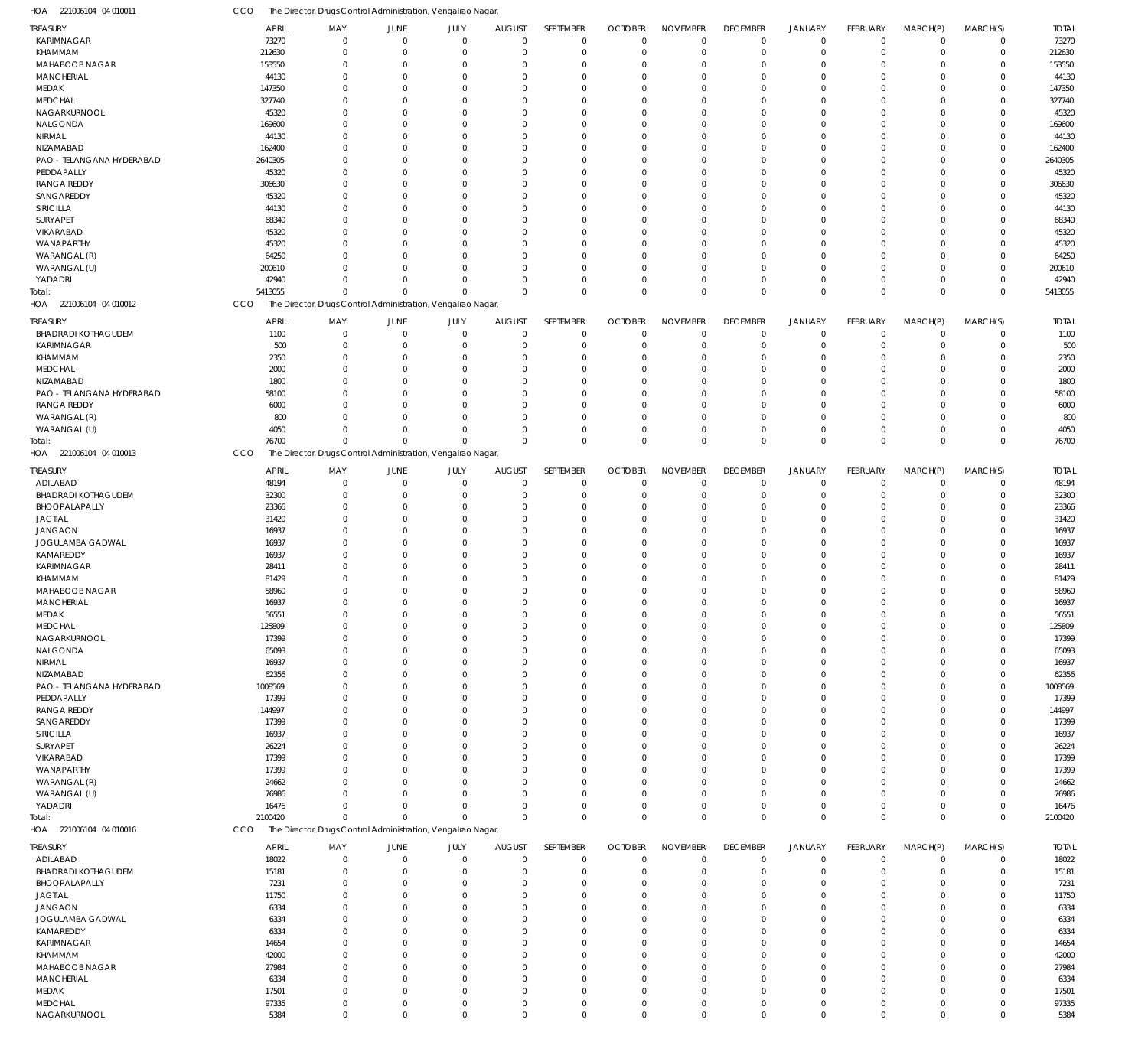| TREASURY                  | <b>APRIL</b>  | MAY                                                          | <b>JUNE</b>             | JULY                       | <b>AUGUST</b>  | SEPTEMBER                  | <b>OCTOBER</b>                                                                                          | <b>NOVEMBER</b> | <b>DECEMBER</b>            | <b>JANUARY</b>              | FEBRUARY         | MARCH(P)                      | MARCH(S)                   | <b>TOTAL</b>  |
|---------------------------|---------------|--------------------------------------------------------------|-------------------------|----------------------------|----------------|----------------------------|---------------------------------------------------------------------------------------------------------|-----------------|----------------------------|-----------------------------|------------------|-------------------------------|----------------------------|---------------|
| NALGONDA                  | 24341         | $\mathbf{0}$                                                 | $\mathbf 0$             | $\mathbf 0$                | $\Omega$       | $\mathbf 0$                | $\mathbf 0$                                                                                             | $\Omega$        | $\mathbf 0$                | $\mathbf 0$                 | $\mathbf 0$      | $^{\circ}$                    | $\mathbf 0$                | 24341         |
| NIRMAL                    | 6334          | 0                                                            | $\Omega$                | $\Omega$                   | 0              | $\Omega$                   | $\Omega$                                                                                                | $\Omega$        | $\Omega$                   | $\overline{0}$              | $\Omega$         | $\Omega$                      | $\mathbf 0$                | 6334          |
| NIZAMABAD                 | 32162         | 0                                                            | $\Omega$                | $\Omega$                   | -0             | $\Omega$                   | $\Omega$                                                                                                | $\Omega$        | $\Omega$                   | $\Omega$                    | $\Omega$         | $\Omega$                      | $\Omega$                   | 32162         |
| PAO - TELANGANA HYDERABAD | 761916        | 0                                                            | $\Omega$                | $\Omega$                   | -0             | $\Omega$                   | $\Omega$                                                                                                | $\Omega$        | $\Omega$                   | $\Omega$                    | $\Omega$         | $\Omega$                      | $\Omega$                   | 761916        |
|                           |               |                                                              |                         |                            |                |                            |                                                                                                         |                 |                            |                             |                  |                               |                            |               |
| PEDDAPALLY                | 5384          | n                                                            | $\Omega$                | $\Omega$                   |                | $\Omega$                   | $\sqrt{ }$                                                                                              | $\Omega$        | $\Omega$                   | $\Omega$                    | U                | $\Omega$                      | $\Omega$                   | 5384          |
| RANGA REDDY               | 88487         | O                                                            | $\Omega$                | $\Omega$                   | -0             | $\Omega$                   | $\Omega$                                                                                                | $\Omega$        | $\Omega$                   | $\Omega$                    | U                | $\Omega$                      | $\Omega$                   | 88487         |
| SANGAREDDY                | 6506          |                                                              | $\Omega$                | $\Omega$                   | -0             | $\Omega$                   | $\sqrt{ }$                                                                                              | $\Omega$        | $\Omega$                   | $\Omega$                    |                  | $\Omega$                      | $\Omega$                   | 6506          |
| SIRICILLA                 | 6334          |                                                              | $\Omega$                | $\Omega$                   | n              | $\Omega$                   | $\sqrt{ }$                                                                                              | $\Omega$        | $\Omega$                   | $\Omega$                    | U                | $\Omega$                      | $\Omega$                   | 6334          |
| SURYAPET                  | 9806          |                                                              | $\Omega$                | $\Omega$                   |                | $\Omega$                   | $\sqrt{ }$                                                                                              | $\Omega$        | $\Omega$                   | $\Omega$                    | U                | $\Omega$                      | $\Omega$                   | 9806          |
| VIKARABAD                 | 6506          | n                                                            | $\Omega$                | $\Omega$                   | n              | $\Omega$                   | $\Omega$                                                                                                | $\Omega$        | $\Omega$                   | $\Omega$                    | $\Omega$         | $\Omega$                      | $\Omega$                   | 6506          |
|                           |               |                                                              |                         |                            |                |                            |                                                                                                         |                 |                            |                             |                  |                               |                            |               |
| WANAPARTHY                | 6506          |                                                              | C                       | $\Omega$                   | n              | $\Omega$                   | $\sqrt{ }$                                                                                              | $\Omega$        | $\Omega$                   | $\Omega$                    | U                | $\Omega$                      | $\Omega$                   | 6506          |
| WARANGAL (R)              | 12720         |                                                              | $\Omega$                | $\Omega$                   | n              | $\Omega$                   | $\sqrt{ }$                                                                                              | $\Omega$        | $\Omega$                   | $\Omega$                    | $\Omega$         | $\Omega$                      | $\Omega$                   | 12720         |
| WARANGAL (U)              | 39708         |                                                              | $\Omega$                | $\Omega$                   | n              | $\Omega$                   | $\Omega$                                                                                                | $\Omega$        | $\Omega$                   | $\Omega$                    | $\Omega$         | $\Omega$                      | $\Omega$                   | 39708         |
| YADADRI                   | 6161          | O                                                            | $\Omega$                | $\Omega$                   | 0              | $\Omega$                   | $\Omega$                                                                                                | $\Omega$        | $\Omega$                   | $\Omega$                    | $\Omega$         | $\Omega$                      | $\mathbf 0$                | 616           |
| Total:                    | 1295249       | $\Omega$                                                     | $\Omega$                | $\Omega$                   | $\Omega$       | $\Omega$                   | $\Omega$                                                                                                | $\Omega$        | $\Omega$                   | $\Omega$                    | $\Omega$         | $\Omega$                      | $\mathbf 0$                | 1295249       |
| HOA 221006104 04 010018   | CCO           | The Director, Drugs Control Administration, Vengalrao Nagar, |                         |                            |                |                            |                                                                                                         |                 |                            |                             |                  |                               |                            |               |
|                           |               |                                                              |                         |                            |                |                            |                                                                                                         |                 |                            |                             |                  |                               |                            |               |
| treasury                  | APRIL         | MAY                                                          | JUNE                    | JULY                       | <b>AUGUST</b>  | SEPTEMBER                  | <b>OCTOBER</b>                                                                                          | <b>NOVEMBER</b> | <b>DECEMBER</b>            | <b>JANUARY</b>              | <b>FEBRUARY</b>  | MARCH(P)                      | MARCH(S)                   | <b>TOTAL</b>  |
| PAO - TELANGANA HYDERABAD | 912440        | $\mathbf{0}$                                                 | $\overline{0}$          | $\mathbf 0$                | $\overline{0}$ | 0                          | $\Omega$                                                                                                | $\Omega$        | $\mathbf 0$                | $\mathbf 0$                 | $\mathbf 0$      | $\overline{0}$                | 0                          | 912440        |
|                           | 912440        | $\Omega$                                                     | $\Omega$                | $\mathbf 0$                | $\Omega$       | $\mathbf 0$                | $\Omega$                                                                                                | $\Omega$        | $\mathbb O$                | $\mathbb O$                 | $\mathbf 0$      | $\Omega$                      | $\mathbf 0$                | 912440        |
| Total:                    |               |                                                              |                         |                            |                |                            |                                                                                                         |                 |                            |                             |                  |                               |                            |               |
| HOA 221006106 03 010011   | CCO           |                                                              |                         |                            |                |                            | The Director, Institute of Preventive Medicine, Institute of Preventive Medicine, PH Labs, Narayanguda, |                 |                            |                             |                  |                               |                            |               |
| TREASURY                  | <b>APRIL</b>  | MAY                                                          | JUNE                    | JULY                       | <b>AUGUST</b>  | SEPTEMBER                  | <b>OCTOBER</b>                                                                                          | <b>NOVEMBER</b> | <b>DECEMBER</b>            | <b>JANUARY</b>              | FEBRUARY         | MARCH(P)                      | MARCH(S)                   | <b>TOTAL</b>  |
|                           |               | $\Omega$                                                     | $\Omega$                | $\Omega$                   | $\Omega$       |                            | $\Omega$                                                                                                | $\Omega$        |                            |                             | $\Omega$         | $\Omega$                      |                            |               |
| ADILABAD                  | 41830         |                                                              |                         |                            |                | $\mathbf 0$                |                                                                                                         |                 | $\mathbf 0$                | $\overline{0}$              |                  |                               | $\mathbf 0$                | 41830         |
| BHOOPALAPALLY             | 28940         | $\Omega$                                                     | $\Omega$                | $\Omega$                   | 0              | $\Omega$                   | $\Omega$                                                                                                | $\Omega$        | $\overline{0}$             | $\Omega$                    | $\Omega$         | $\Omega$                      | $\mathbf 0$                | 28940         |
| KARIMNAGAR                | 49090         | 0                                                            | $\Omega$                | $\Omega$                   | -0             | $\Omega$                   | $\Omega$                                                                                                | $\Omega$        | $\Omega$                   | $\Omega$                    | $\Omega$         | $\Omega$                      | $\Omega$                   | 49090         |
| MAHABOOB NAGAR            | 31790         | O                                                            | $\Omega$                | $\Omega$                   | -0             | $\Omega$                   | $\Omega$                                                                                                | $\Omega$        | $\Omega$                   | $\Omega$                    | $\Omega$         | $\Omega$                      | $\Omega$                   | 31790         |
| <b>MANCHERIAL</b>         | 38520         | O                                                            | $\Omega$                | $\Omega$                   | -0             | $\Omega$                   | $\sqrt{ }$                                                                                              | $\Omega$        | $\Omega$                   | $\Omega$                    |                  | $\Omega$                      | $\Omega$                   | 38520         |
| MEDAK                     | 13000         | O                                                            | $\Omega$                | $\Omega$                   | -0             | $\Omega$                   | $\sqrt{ }$                                                                                              | $\Omega$        | $\Omega$                   | $\Omega$                    | $\Omega$         | $\Omega$                      | $\Omega$                   | 13000         |
|                           |               |                                                              |                         |                            |                |                            |                                                                                                         |                 |                            |                             |                  |                               |                            |               |
| NALGONDA                  | 113160        |                                                              | $\Omega$                | $\Omega$                   | -0             | $\Omega$                   | $\sqrt{ }$                                                                                              | $\Omega$        | $\Omega$                   | $\Omega$                    | U                | $\Omega$                      | $\Omega$                   | 113160        |
| NIZAMABAD                 | 85860         |                                                              | C                       | $\Omega$                   | n              | $\Omega$                   | $\sqrt{ }$                                                                                              | $\Omega$        | $\Omega$                   | $\Omega$                    | U                | $\Omega$                      | $\Omega$                   | 85860         |
| <b>RANGA REDDY</b>        | 147790        |                                                              | 0                       | $\Omega$                   | -0             | $\Omega$                   | $\sqrt{ }$                                                                                              | $\Omega$        | $\Omega$                   | $\Omega$                    | U                | $\Omega$                      | $\Omega$                   | 147790        |
| SANGAREDDY                | 83263         |                                                              | $\Omega$                | $\Omega$                   | n              | $\Omega$                   | $\Omega$                                                                                                | $\Omega$        | $\Omega$                   | $\Omega$                    | $\Omega$         | $\Omega$                      | $\Omega$                   | 83263         |
| SIDDIPET                  | 28940         |                                                              | $\Omega$                | $\Omega$                   |                | $\Omega$                   | $\sqrt{ }$                                                                                              | $\Omega$        | $\Omega$                   | $\Omega$                    | U                | $\Omega$                      | $\Omega$                   | 28940         |
|                           |               |                                                              |                         |                            |                |                            | $\sqrt{ }$                                                                                              | $\Omega$        |                            |                             | $\Omega$         |                               | $\Omega$                   |               |
| SURYAPET                  | 75450         |                                                              | $\Omega$                | $\Omega$                   | -0             | $\Omega$                   |                                                                                                         |                 | $\Omega$                   | $\Omega$                    |                  | $\Omega$                      |                            | 75450         |
| VIKARABAD                 | 28940         |                                                              | $\Omega$                | $\Omega$                   |                | $\Omega$                   | $\sqrt{ }$                                                                                              | $\Omega$        | $\Omega$                   | $\Omega$                    | U                | $\Omega$                      | $\Omega$                   | 28940         |
| WANAPARTHY                | 202087        |                                                              | $\Omega$                | $\Omega$                   | n              | $\Omega$                   | $\Omega$                                                                                                | $\Omega$        | $\Omega$                   | $\Omega$                    | $\Omega$         | $\Omega$                      | $\mathbf 0$                | 202087        |
| WARANGAL (U)              | 475150        | O                                                            | $\Omega$                | $\Omega$                   | n              | $\Omega$                   | $\Omega$                                                                                                | $\Omega$        | $\Omega$                   | $\Omega$                    | $\Omega$         | $\Omega$                      | $\mathbf 0$                | 475150        |
| Total:                    | 1443810       | $\Omega$                                                     | $\sqrt{ }$              | $\Omega$                   |                | $\Omega$                   |                                                                                                         | $\Omega$        | $\Omega$                   | $\mathbf{0}$                | $\Omega$         | $\Omega$                      | $\Omega$                   | 1443810       |
| HOA 221006106 03 010012   | CCO           |                                                              |                         |                            |                |                            | The Director, Institute of Preventive Medicine, Institute of Preventive Medicine, PH Labs, Narayanguda, |                 |                            |                             |                  |                               |                            |               |
|                           |               |                                                              |                         |                            |                |                            |                                                                                                         |                 |                            |                             |                  |                               |                            |               |
| treasury                  | <b>APRIL</b>  | MAY                                                          | JUNE                    | JULY                       | <b>AUGUST</b>  | SEPTEMBER                  | <b>OCTOBER</b>                                                                                          | <b>NOVEMBER</b> | <b>DECEMBER</b>            | <b>JANUARY</b>              | FEBRUARY         | MARCH(P)                      | MARCH(S)                   | <b>TOTAL</b>  |
| KARIMNAGAR                | 534           | $\mathbf{0}$                                                 | $\Omega$                | $\mathbf 0$                | $\Omega$       | $\mathbf 0$                | $\Omega$                                                                                                | $\Omega$        | $\overline{0}$             | $\overline{0}$              | $\mathbf 0$      | $\Omega$                      | $\mathbf 0$                | 534           |
| NALGONDA                  | 2150          | $\mathbf{0}$                                                 | $\mathbf 0$             | $\mathbf 0$                | $\Omega$       | $\mathbf 0$                | $\mathcal{L}$                                                                                           | $\Omega$        | $\overline{0}$             | $\overline{0}$              | 0                | $\mathbf 0$                   | 0                          | 2150          |
|                           |               |                                                              |                         |                            |                |                            |                                                                                                         |                 |                            |                             |                  |                               |                            |               |
| NIZAMABAD                 | 800           | $\Omega$                                                     | $\Omega$                | $\Omega$                   | 0              | $\Omega$                   | $\mathcal{L}$                                                                                           | $\Omega$        | $\Omega$                   | $\Omega$                    | $\Omega$         | $\Omega$                      | $\mathbf 0$                | 800           |
| RANGA REDDY               | 3000          | $\Omega$                                                     | $\Omega$                | $\Omega$                   | 0              | $\Omega$                   | $\sqrt{ }$                                                                                              | $\Omega$        | $\Omega$                   | $\Omega$                    | $\Omega$         | $\Omega$                      | $\mathbf 0$                | 3000          |
| WANAPARTHY                | 2100          | O                                                            | $\Omega$                | $\Omega$                   | $\Omega$       | $\Omega$                   | $\sqrt{ }$                                                                                              | $\Omega$        | $\Omega$                   | $\Omega$                    | $\Omega$         | $\Omega$                      | $\mathbf 0$                | 2100          |
| WARANGAL (U)              | 19750         | $\Omega$                                                     | $\Omega$                | $\Omega$                   | $\Omega$       | $\mathbf 0$                | $\sqrt{ }$                                                                                              | $\Omega$        | $\Omega$                   | $\Omega$                    | $\Omega$         | $\Omega$                      | $\mathbf 0$                | 19750         |
| Total:                    | 28334         | $\Omega$                                                     | $\Omega$                | $\mathbf{0}$               | $\Omega$       | $\Omega$                   | $\Omega$                                                                                                | $\Omega$        | $\Omega$                   | $\Omega$                    | $\Omega$         | $\Omega$                      | $\Omega$                   | 28334         |
| HOA 221006106 03 010013   | CCO           |                                                              |                         |                            |                |                            | The Director, Institute of Preventive Medicine, Institute of Preventive Medicine, PH Labs, Narayanguda, |                 |                            |                             |                  |                               |                            |               |
|                           |               |                                                              |                         |                            |                |                            |                                                                                                         |                 |                            |                             |                  |                               |                            |               |
| TREASURY                  | <b>APRIL</b>  | MAY                                                          | JUNE                    | JULY                       | <b>AUGUST</b>  | SEPTEMBER                  | <b>OCTOBER</b>                                                                                          | <b>NOVEMBER</b> | <b>DECEMBER</b>            | <b>JANUARY</b>              | FEBRUARY         | MARCH(P)                      | MARCH(S)                   | <b>TOTAL</b>  |
| ADILABAD                  | 16046         | $\mathbf 0$                                                  | $\mathbf 0$             | $\mathbf 0$                | $\Omega$       | $\mathbf 0$                | $\Omega$                                                                                                | $\Omega$        | $\mathbf 0$                | $\mathbf 0$                 | $\mathbf 0$      | $\mathbf 0$                   | $\mathbf 0$                | 16046         |
|                           |               |                                                              |                         |                            |                |                            |                                                                                                         |                 |                            |                             |                  |                               |                            |               |
| BHOOPALAPALLY             | 11222         | $\Omega$                                                     | $\Omega$                | $\Omega$                   | 0              | $\Omega$                   | $\Omega$                                                                                                | $\Omega$        | $\mathbf 0$                | $\overline{0}$              | $\Omega$         | $\Omega$                      | $\mathbf 0$                | 11222         |
| <b>KARIMNAGAR</b>         | 18845         | $\Omega$                                                     | $\Omega$                | $\Omega$                   | -0             | $\Omega$                   | $\Omega$                                                                                                | $\Omega$        | $\Omega$                   | $\Omega$                    | $\Omega$         | $\Omega$                      | $\Omega$                   | 18845         |
| MAHABOOB NAGAR            | 12199         | $\Omega$                                                     | $\Omega$                | $\Omega$                   | 0              | $\Omega$                   | $\Omega$                                                                                                | $\Omega$        | $^{\circ}$                 | $\Omega$                    | $\Omega$         | $\Omega$                      | $\Omega$                   | 12199         |
| MANCHERIAL                | 14785         | 0                                                            | $\Omega$                | $\Omega$                   | -0             | $\Omega$                   | $\Omega$                                                                                                | $\Omega$        | $\Omega$                   | $\Omega$                    | U                | $\Omega$                      | $\Omega$                   | 14785         |
| MEDAK                     | 5041          | 0                                                            | $\Omega$                | $\Omega$                   | -0             | $\Omega$                   | $\Omega$                                                                                                | $\Omega$        | $\Omega$                   | $\Omega$                    | U                | $\Omega$                      | $\Omega$                   | 5041          |
|                           | 43417         |                                                              |                         |                            |                |                            |                                                                                                         |                 |                            |                             |                  |                               |                            |               |
| NALGONDA                  |               |                                                              |                         |                            |                |                            |                                                                                                         |                 |                            |                             |                  |                               |                            | 43417         |
| NIZAMABAD                 |               | 0                                                            | $\Omega$                | $\Omega$                   | -0             | $\Omega$                   | $\Omega$                                                                                                | $\Omega$        | $\Omega$                   | $\Omega$                    | U                | $\Omega$                      | $\Omega$                   |               |
| <b>RANGA REDDY</b>        | 32956         | 0                                                            | $\Omega$                | $\Omega$                   | 0              | $\Omega$                   | $\Omega$                                                                                                | $\Omega$        | $\Omega$                   | $\Omega$                    | 0                | $\Omega$                      | $\mathbf 0$                | 32956         |
|                           | 56702         | 0                                                            | $\Omega$                | $\Omega$                   | -0             | $\Omega$                   | $\Omega$                                                                                                | $\Omega$        | $\Omega$                   | $\Omega$                    | U                | $\Omega$                      | $\Omega$                   | 56702         |
| SANGAREDDY                | 31723         | 0                                                            | $\Omega$                | $\Omega$                   | -0             | $\Omega$                   | $\Omega$                                                                                                | $\Omega$        | $\Omega$                   | $\Omega$                    | U                | $\Omega$                      | $\Omega$                   | 31723         |
| SIDDIPET                  | 11222         | 0                                                            | $\Omega$                | $\Omega$                   | n              | $\Omega$                   | $\Omega$                                                                                                | $\Omega$        | $\Omega$                   | $\Omega$                    | U                | $\Omega$                      | $\Omega$                   | 11222         |
|                           |               | 0                                                            | $\Omega$                | $\Omega$                   | n              | $\Omega$                   | $\Omega$                                                                                                | $\Omega$        | $\Omega$                   | $\Omega$                    | 0                | $\Omega$                      | $\Omega$                   |               |
| SURYAPET                  | 29082         |                                                              |                         |                            |                |                            |                                                                                                         |                 |                            |                             |                  |                               |                            | 29082         |
| <b>VIKARABAD</b>          | 11222         | 0                                                            | $\Omega$                | $\Omega$                   | -0             | $\Omega$                   | $\Omega$                                                                                                | $\Omega$        | $\Omega$                   | $\Omega$                    | U                | $\Omega$                      | $\Omega$                   | 11222         |
| WANAPARTHY                | 78173         | 0                                                            | $\Omega$                | $\Omega$                   | n              | $\Omega$                   | $\Omega$                                                                                                | $\Omega$        | $^{\circ}$                 | $\Omega$                    | $\Omega$         | $\Omega$                      | $\mathbf 0$                | 78173         |
| WARANGAL (U)              | 182477        | $\Omega$                                                     | $\Omega$                | $\Omega$                   | 0              | $\Omega$                   | $\Omega$                                                                                                | $\Omega$        | $\Omega$                   | $\mathbf 0$                 | $\Omega$         | $\Omega$                      | $\mathbf 0$                | 182477        |
| Total:                    | 555112        | $\Omega$                                                     | $\Omega$                | $\Omega$                   | $\Omega$       | $\Omega$                   | $\Omega$                                                                                                | $\Omega$        | $\mathbf 0$                | $\mathbf{0}$                | $\Omega$         | $\Omega$                      | $\Omega$                   | 555112        |
|                           |               |                                                              |                         |                            |                |                            |                                                                                                         |                 |                            |                             |                  |                               |                            |               |
| HOA 221006106 03 010016   | CCO           |                                                              |                         |                            |                |                            | The Director, Institute of Preventive Medicine, Institute of Preventive Medicine, PH Labs, Narayanguda, |                 |                            |                             |                  |                               |                            |               |
| treasury                  | <b>APRIL</b>  | MAY                                                          | JUNE                    | JULY                       | <b>AUGUST</b>  | SEPTEMBER                  | <b>OCTOBER</b>                                                                                          | <b>NOVEMBER</b> | <b>DECEMBER</b>            | <b>JANUARY</b>              | <b>FEBRUARY</b>  | MARCH(P)                      | MARCH(S)                   | <b>TOTAL</b>  |
| ADILABAD                  | 6000          | $\mathbf 0$                                                  | $\mathbf 0$             | $\mathbf 0$                | $\overline{0}$ | $\mathbf 0$                | $\Omega$                                                                                                | $\Omega$        | $\mathbf 0$                | $\mathbf 0$                 | $\mathbf 0$      | $\mathbf 0$                   | $\mathbf 0$                | 6000          |
|                           |               | $\mathbf 0$                                                  | $\mathbf 0$             | $\mathbf 0$                | $\Omega$       |                            | $\mathcal{L}$                                                                                           | $\Omega$        | $\overline{0}$             | $\overline{0}$              | 0                | $\mathbf 0$                   |                            |               |
| BHOOPALAPALLY             | 3473          |                                                              |                         |                            |                | $\mathbf 0$                |                                                                                                         |                 |                            |                             |                  |                               | 0                          | 3473          |
| KARIMNAGAR                | 9720          | $\Omega$                                                     | $\mathbf 0$             | $\Omega$                   | 0              | $\mathbf{0}$               | $\Omega$                                                                                                | $\Omega$        | $\Omega$                   | $\Omega$                    | $\Omega$         | $\Omega$                      | $\mathbf 0$                | 9720          |
| MAHABOOB NAGAR            | 6292          | $\Omega$                                                     | $\Omega$                | $\Omega$                   | 0              | $\mathbf 0$                | $\mathcal{L}$                                                                                           | $\Omega$        | $^{\circ}$                 | $\Omega$                    | $\Omega$         | $\Omega$                      | $\mathbf 0$                | 6292          |
| MANCHERIAL                | 5529          | $\Omega$                                                     | $\Omega$                | $\Omega$                   | $\Omega$       | $\Omega$                   | $\Omega$                                                                                                | $\Omega$        | $\Omega$                   | $\Omega$                    | $\Omega$         | $\Omega$                      | $\mathbf 0$                | 5529          |
| MEDAK                     | 1560          | $\Omega$                                                     | $\Omega$                | $\Omega$                   | $\Omega$       | $\mathbf 0$                | $\mathcal{L}$                                                                                           | $\Omega$        | $\Omega$                   | $\Omega$                    | $\Omega$         | $\Omega$                      | $\mathbf 0$                | 1560          |
| NALGONDA                  | 16236         | $\Omega$                                                     | $\Omega$                | $\Omega$                   | $\Omega$       | $\Omega$                   | $\mathcal{L}$                                                                                           | $\Omega$        | $\Omega$                   | $\Omega$                    | $\Omega$         | $\Omega$                      | $\Omega$                   | 16236         |
|                           |               |                                                              |                         |                            |                |                            |                                                                                                         |                 |                            |                             |                  |                               |                            |               |
| NIZAMABAD                 | 16998         | $\Omega$                                                     | $\Omega$                | $\Omega$                   | $\Omega$       | $\mathbf 0$                | $\mathcal{L}$                                                                                           | $\Omega$        | $\Omega$                   | $\Omega$                    | $\Omega$         | $\Omega$                      | $\mathbf 0$                | 16998         |
| <b>RANGA REDDY</b>        | 43869         | $\Omega$                                                     | $\Omega$                | $\Omega$                   | $\Omega$       | $\Omega$                   | $\Omega$                                                                                                | $\Omega$        | $\Omega$                   | $\Omega$                    | $\Omega$         | $\Omega$                      | $\mathbf 0$                | 43869         |
| SANGAREDDY                | 11862         | $\Omega$                                                     | $\Omega$                | $\Omega$                   | 0              | $\mathbf{0}$               | $\sqrt{ }$                                                                                              | $\Omega$        | $\Omega$                   | $\Omega$                    | $\Omega$         | $\Omega$                      | $\mathbf 0$                | 11862         |
| SIDDIPET                  | 4196          | $\Omega$                                                     | $\Omega$                | $\Omega$                   | $\Omega$       | $\Omega$                   | $\Omega$                                                                                                | $\Omega$        | $\Omega$                   | $\Omega$                    | $\Omega$         | $\Omega$                      | $\mathbf 0$                | 4196          |
| SURYAPET                  | 10875         | $\mathbf 0$                                                  | $\Omega$                | $\Omega$                   | $\Omega$       | $\mathbf 0$                | $\Omega$                                                                                                | $\Omega$        | $\mathbf 0$                | $\Omega$                    | $\Omega$         | $\Omega$                      | $\mathbf 0$                | 10875         |
|                           |               |                                                              |                         |                            | $\Omega$       |                            | $\Omega$                                                                                                | $\Omega$        |                            |                             |                  |                               |                            |               |
| VIKARABAD<br>WANAPARTHY   | 4196<br>29230 | $\mathbf 0$<br>$\mathbf 0$                                   | $\mathbf 0$<br>$\Omega$ | $\mathbf 0$<br>$\mathbf 0$ | $\Omega$       | $\mathbf 0$<br>$\mathbf 0$ | $\Omega$                                                                                                | $\mathbf 0$     | $\mathbf 0$<br>$\mathbf 0$ | $\mathbf 0$<br>$\mathbf{0}$ | 0<br>$\mathbf 0$ | $\mathbf 0$<br>$\overline{0}$ | $\mathbf 0$<br>$\mathbf 0$ | 4196<br>29230 |

221006104 04 010016 HOA

CCO The Director, Drugs Control Administration, Vengalrao Nagar,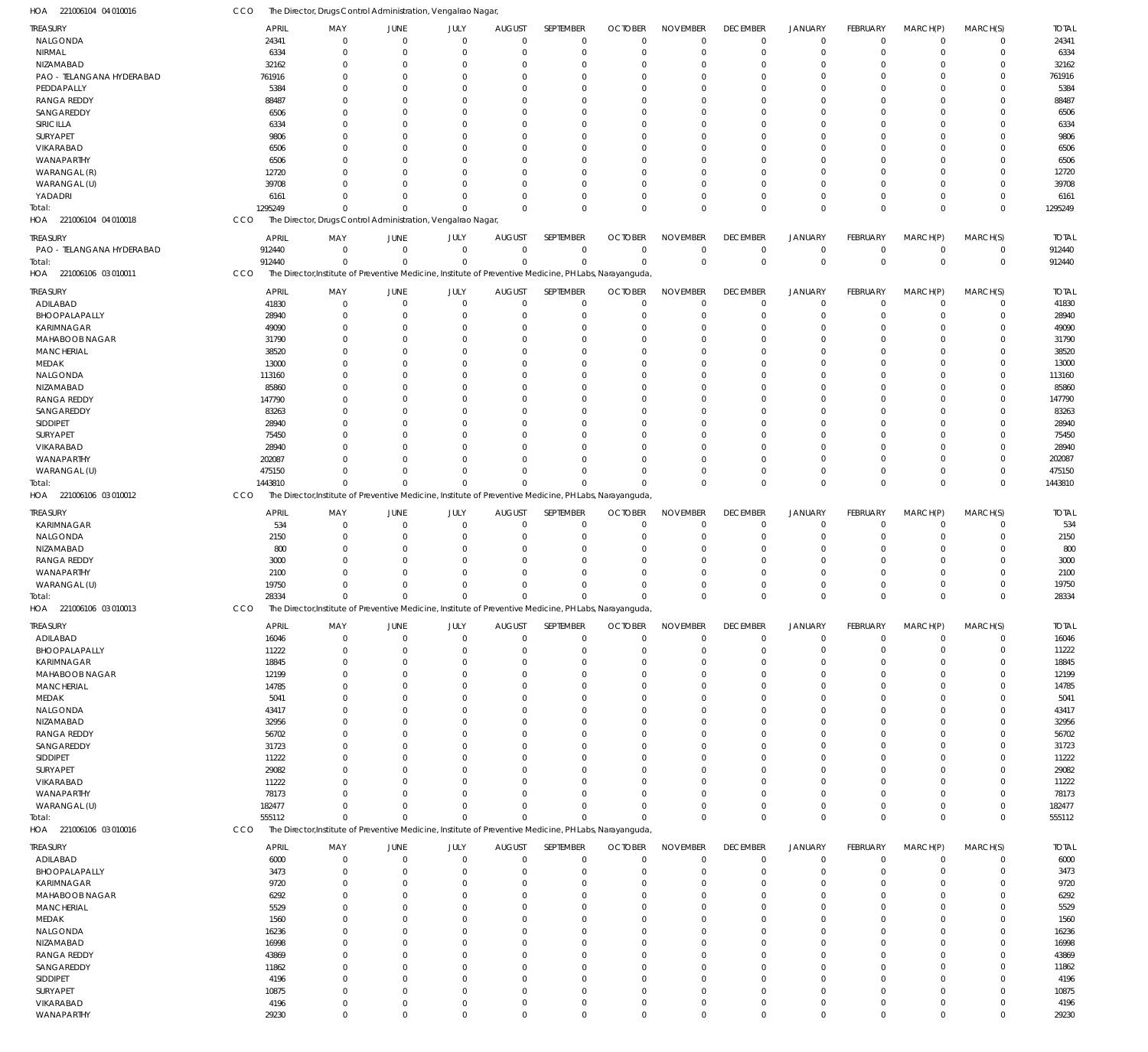| HOA 221006106 03 010016                      |            | The Director, Institute of Preventive Medicine, Institute of Preventive Medicine, PH Labs, Narayanguda, |                        |                                                     |                                 |                          |                                  |                                |                                   |                               |                             |                            |                         |                      |
|----------------------------------------------|------------|---------------------------------------------------------------------------------------------------------|------------------------|-----------------------------------------------------|---------------------------------|--------------------------|----------------------------------|--------------------------------|-----------------------------------|-------------------------------|-----------------------------|----------------------------|-------------------------|----------------------|
| <b>TREASURY</b>                              |            | <b>APRIL</b>                                                                                            | MAY<br>JUNE            | JULY                                                | <b>AUGUST</b>                   | SEPTEMBER                | <b>OCTOBER</b>                   | <b>NOVEMBER</b>                | <b>DECEMBER</b>                   | <b>JANUARY</b>                | FEBRUARY                    | MARCH(P)                   | MARCH(S)                | <b>TOTAL</b>         |
| WARANGAL (U)                                 |            | 91692                                                                                                   | $\Omega$               | $\mathbf 0$<br>$\Omega$                             | $\Omega$                        | $\mathbf 0$              | $\Omega$                         | $\mathbf 0$                    | $\mathbf 0$                       | $\mathbf 0$                   | $\Omega$                    | $\Omega$                   | $\mathbf 0$             | 91692                |
| Total:                                       |            | 261728                                                                                                  | $\mathbf 0$            | $\mathbf{0}$<br>$\Omega$                            | $\Omega$                        | $\mathbf 0$              | $\Omega$                         | $\mathbf 0$                    | $\mathbf 0$                       | $\mathbf{0}$                  | $\Omega$                    | $\Omega$                   | $\mathbf 0$             | 261728               |
| HOA 221006106 03 130134                      | CCO        | The Director, Institute of Preventive Medicine, Institute of Preventive Medicine, PH Labs, Narayanguda, |                        |                                                     |                                 |                          |                                  |                                |                                   |                               |                             |                            |                         |                      |
| <b>TREASURY</b>                              |            | <b>APRIL</b>                                                                                            | MAY<br>JUNE            | JULY                                                | <b>AUGUST</b>                   | <b>SEPTEMBER</b>         | <b>OCTOBER</b>                   | <b>NOVEMBER</b>                | <b>DECEMBER</b>                   | <b>JANUARY</b>                | FEBRUARY                    | MARCH(P)                   | MARCH(S)                | <b>TOTAL</b>         |
| NALGONDA                                     |            | 33000                                                                                                   | $\overline{0}$         | $\overline{0}$<br>$\overline{0}$                    | $\overline{0}$                  | $\mathbf 0$              | $^{\circ}$                       | $\mathbf 0$                    | $\overline{0}$                    | $\mathbf 0$                   | $\Omega$                    | $\Omega$                   | $\mathbf 0$             | 33000                |
| <b>RANGA REDDY</b>                           |            | 33000                                                                                                   | $\Omega$               | $\mathbf 0$<br>$\overline{0}$                       | $\overline{0}$                  | $\mathbf 0$              | $\overline{0}$                   | $\mathbf 0$                    | 0                                 | $\mathbf 0$                   | $\Omega$                    | $\Omega$                   | $\mathbf 0$             | 33000                |
| Total:                                       |            | 66000                                                                                                   | $\Omega$               | $\Omega$<br>$\Omega$                                | $\Omega$                        | $\mathbf 0$              | $\Omega$                         | $\Omega$                       | $\Omega$                          | $\Omega$                      | $\Omega$                    | $\Omega$                   | $\mathbf 0$             | 66000                |
| HOA 221006106 04 010011                      | CCO        | The Director, Institute of Preventive Medicine, Institute of Preventive Medicine, PH Labs, Narayanguda, |                        |                                                     |                                 |                          |                                  |                                |                                   |                               |                             |                            |                         |                      |
| <b>TREASURY</b>                              |            | <b>APRIL</b>                                                                                            | MAY<br>JUNE            | JULY                                                | <b>AUGUST</b>                   | SEPTEMBER                | <b>OCTOBER</b>                   | <b>NOVEMBER</b>                | <b>DECEMBER</b>                   | <b>JANUARY</b>                | <b>FEBRUARY</b>             | MARCH(P)                   | MARCH(S)                | <b>TOTAL</b>         |
| KHAMMAM                                      |            | 61790                                                                                                   | $\Omega$               | $\mathbf 0$<br>$\overline{0}$                       | $\Omega$                        | $\mathbf 0$              | $\Omega$                         | $\Omega$                       | $\Omega$                          | $\Omega$                      | $\Omega$                    | $\Omega$                   | $\mathbf 0$             | 61790                |
| PAO - TELANGANA HYDERABAD                    |            | 5668162                                                                                                 | $\Omega$               | $\overline{0}$<br>$\Omega$                          | $\mathbf 0$                     | $\mathbf 0$              | $\overline{0}$                   | $\mathbf 0$                    | $\mathbf 0$                       | $\mathbf 0$                   | $\Omega$                    | $\Omega$                   | $\mathbf 0$             | 5668162              |
| Total:                                       |            | 5729952                                                                                                 | $\Omega$               | $\mathbf{0}$<br>$\Omega$                            | $\Omega$                        | $\Omega$                 | $\Omega$                         | $\Omega$                       | $\Omega$                          | $\Omega$                      | $\Omega$                    | $\Omega$                   | $\mathbf 0$             | 5729952              |
| HOA 221006106 04 010012                      | CCO        | The Director, Institute of Preventive Medicine, Institute of Preventive Medicine, PH Labs, Narayanguda, |                        |                                                     |                                 |                          |                                  |                                |                                   |                               |                             |                            |                         |                      |
| <b>TREASURY</b>                              |            | <b>APRIL</b>                                                                                            | MAY<br>JUNE            | JULY                                                | <b>AUGUST</b>                   | SEPTEMBER                | <b>OCTOBER</b>                   | <b>NOVEMBER</b>                | <b>DECEMBER</b>                   | <b>JANUARY</b>                | <b>FEBRUARY</b>             | MARCH(P)                   | MARCH(S)                | <b>TOTAL</b>         |
| KHAMMAM                                      |            | 650                                                                                                     | 0                      | $\mathbf 0$<br>$\overline{0}$                       | $\mathbf 0$                     | $\mathbf 0$              | $\mathbf 0$                      | $\Omega$                       | $\overline{0}$                    | $\mathbf 0$                   | $\Omega$                    | $\Omega$                   | $\mathbf 0$             | 650                  |
| PAO - TELANGANA HYDERABAD                    |            | 191204                                                                                                  | $\Omega$               | $\Omega$<br>$\Omega$                                | $\mathbf 0$                     | $\mathbf 0$              | $\overline{0}$                   | $\mathbf 0$                    | $\mathbf 0$                       | $\mathbf 0$                   | $\Omega$                    | $\Omega$                   | $\mathbf 0$             | 191204               |
| Total:                                       |            | 191854                                                                                                  | $^{\circ}$             | $\Omega$<br>$\Omega$                                | $\Omega$                        | $\mathbf 0$              | $\Omega$                         | $\Omega$                       | $\Omega$                          | $\Omega$                      | $\Omega$                    | $\Omega$                   | $\mathbf 0$             | 191854               |
| HOA 221006106 04 010013                      | CCO        | The Director, Institute of Preventive Medicine, Institute of Preventive Medicine, PH Labs, Narayanguda, |                        |                                                     |                                 |                          |                                  |                                |                                   |                               |                             |                            |                         |                      |
| <b>TREASURY</b>                              |            | <b>APRIL</b><br>MAY                                                                                     | JUNE                   | JULY                                                | <b>AUGUST</b>                   | SEPTEMBER                | <b>OCTOBER</b>                   | <b>NOVEMBER</b>                | <b>DECEMBER</b>                   | <b>JANUARY</b>                | <b>FEBRUARY</b>             | MARCH(P)                   | MARCH(S)                | <b>TOTAL</b>         |
| KHAMMAM                                      |            | 23735                                                                                                   | $^{\circ}$             | $\mathbf 0$<br>$\overline{0}$                       | $\mathbf 0$                     | $\mathbf 0$              | $\mathbf 0$                      | 0                              | $\mathbf 0$                       | $\Omega$                      | $\Omega$                    | $\Omega$                   | $\mathbf 0$             | 23735                |
| PAO - TELANGANA HYDERABAD                    |            | 2194145                                                                                                 | $\Omega$               | $\Omega$<br>$\Omega$                                | $\Omega$                        | $\mathbf 0$              | $\overline{0}$                   | $\mathbf 0$                    | $\mathbf 0$                       | $\mathbf 0$                   | $\Omega$                    | $\Omega$                   | $\mathbf 0$             | 2194145              |
| Total:                                       |            | 2217880                                                                                                 | $\Omega$               | $\Omega$<br>$\Omega$                                | $\Omega$                        | $\Omega$                 | $\Omega$                         | $\Omega$                       | $\Omega$                          | $\Omega$                      | $\Omega$                    | $\Omega$                   | $\Omega$                | 2217880              |
| HOA 221006106 04 010015                      | CCO        | The Director, Institute of Preventive Medicine, Institute of Preventive Medicine, PH Labs, Narayanguda, |                        |                                                     |                                 |                          |                                  |                                |                                   |                               |                             |                            |                         |                      |
|                                              |            |                                                                                                         |                        |                                                     |                                 |                          |                                  |                                |                                   |                               |                             |                            |                         |                      |
| <b>TREASURY</b><br>PAO - TELANGANA HYDERABAD |            | <b>APRIL</b><br>MAY<br>5584                                                                             | JUNE<br>$\mathbf 0$    | JULY<br>$\mathbf 0$<br>$\overline{0}$               | <b>AUGUST</b><br>$\overline{0}$ | SEPTEMBER<br>$\mathbf 0$ | <b>OCTOBER</b><br>$\overline{0}$ | <b>NOVEMBER</b><br>$\mathbf 0$ | <b>DECEMBER</b><br>$\overline{0}$ | <b>JANUARY</b><br>$\mathbf 0$ | <b>FEBRUARY</b><br>$\Omega$ | MARCH(P)<br>$\overline{0}$ | MARCH(S)<br>$\mathbf 0$ | <b>TOTAL</b><br>5584 |
| Total:                                       |            | 5584                                                                                                    | $\mathbf 0$            | $\overline{0}$<br>$\overline{0}$                    | $\Omega$                        | $\mathbf 0$              | $\overline{0}$                   | $\mathbf 0$                    | $\mathbf 0$                       | $\mathbf{0}$                  | $\Omega$                    | $\Omega$                   | $\mathbf{0}$            | 5584                 |
| HOA 221006106 04 010016                      | CCO        | The Director, Institute of Preventive Medicine, Institute of Preventive Medicine, PH Labs, Narayanguda, |                        |                                                     |                                 |                          |                                  |                                |                                   |                               |                             |                            |                         |                      |
|                                              |            |                                                                                                         |                        |                                                     |                                 |                          |                                  |                                |                                   |                               |                             |                            |                         |                      |
| <b>TREASURY</b>                              |            | <b>APRIL</b>                                                                                            | JUNE<br>MAY            | JULY                                                | <b>AUGUST</b>                   | SEPTEMBER                | <b>OCTOBER</b>                   | <b>NOVEMBER</b>                | <b>DECEMBER</b>                   | <b>JANUARY</b>                | FEBRUARY                    | MARCH(P)                   | MARCH(S)                | <b>TOTAL</b>         |
| KHAMMAM                                      |            | 12242                                                                                                   | $\Omega$               | $\overline{0}$<br>$\overline{0}$                    | $\mathbf 0$                     | $\mathbf 0$              | $\Omega$                         | 0                              | $\mathbf 0$                       | $\Omega$                      | $\Omega$                    | $\Omega$                   | $\Omega$                | 12242                |
| PAO - TELANGANA HYDERABAD                    |            | 1646020<br>1658262                                                                                      | $^{\circ}$<br>$\Omega$ | $\Omega$<br>$\mathbf 0$<br>$\mathbf{0}$<br>$\Omega$ | $\mathbf 0$<br>$\Omega$         | $\mathbf 0$<br>$\Omega$  | $\Omega$<br>$\Omega$             | $\Omega$<br>$\Omega$           | $\Omega$<br>$\Omega$              | $\mathbf 0$<br>$\Omega$       | $\Omega$<br>$\Omega$        | $\Omega$<br>$\Omega$       | $\mathbf 0$<br>$\Omega$ | 1646020<br>1658262   |
| Total:<br>HOA 221006106 04 130134            | CCO        | The Director, Institute of Preventive Medicine, Institute of Preventive Medicine, PH Labs, Narayanguda, |                        |                                                     |                                 |                          |                                  |                                |                                   |                               |                             |                            |                         |                      |
|                                              |            |                                                                                                         |                        |                                                     |                                 |                          |                                  |                                |                                   |                               |                             |                            |                         |                      |
| <b>TREASURY</b>                              |            | <b>APRIL</b>                                                                                            | MAY<br>JUNE            | JULY                                                | <b>AUGUST</b>                   | SEPTEMBER                | <b>OCTOBER</b>                   | <b>NOVEMBER</b>                | <b>DECEMBER</b>                   | <b>JANUARY</b>                | FEBRUARY                    | MARCH(P)                   | MARCH(S)                | <b>TOTAL</b>         |
| PAO - TELANGANA HYDERABAD                    |            | 136000                                                                                                  | $\overline{0}$         | $\mathbf 0$<br>$\overline{0}$                       | $\overline{0}$                  | $\mathbf 0$              | $\overline{0}$                   | $\mathbf 0$                    | $\overline{0}$                    | $\mathbf 0$                   | $\Omega$                    | $\overline{0}$             | $\mathbf 0$             | 136000               |
| Total:                                       |            | 136000                                                                                                  | $^{\circ}$             | $\Omega$<br>$\mathbf 0$                             | $\Omega$                        | $\mathbf 0$              | $\Omega$                         | $\mathbf 0$                    | $\Omega$                          | $\mathbf{0}$                  | $\Omega$                    | $\Omega$                   | $\mathbf 0$             | 136000               |
| HOA 221006106 04 300302                      | CCO        | The Director, Institute of Preventive Medicine, Institute of Preventive Medicine, PH Labs, Narayanguda, |                        |                                                     |                                 |                          |                                  |                                |                                   |                               |                             |                            |                         |                      |
| <b>TREASURY</b>                              |            | APRIL<br>MAY                                                                                            | JUNE                   | JULY                                                | <b>AUGUST</b>                   | SEPTEMBER                | <b>OCTOBER</b>                   | <b>NOVEMBER</b>                | <b>DECEMBER</b>                   | <b>JANUARY</b>                | FEBRUARY                    | MARCH(P)                   | MARCH(S)                | <b>TOTAL</b>         |
| PAO - TELANGANA HYDERABAD                    |            | 209606                                                                                                  | $^{\circ}$             | $\mathbf{0}$<br>$\Omega$                            | $\mathbf 0$                     | $\mathbf 0$              | $\overline{0}$                   | $\mathbf 0$                    | $\mathbf 0$                       | $\mathbf 0$                   | $\Omega$                    | $\Omega$                   | $\mathbf 0$             | 209606               |
| Total:                                       |            | 209606                                                                                                  | $\mathbf 0$            | $\mathbf{0}$<br>$\overline{0}$                      | $\overline{0}$                  | $\mathbf 0$              | $\mathbf 0$                      | $\mathbf 0$                    | $\mathbf 0$                       | $\mathbf 0$                   | $\Omega$                    | $\Omega$                   | $\mathbf 0$             | 209606               |
| HOA 221080800 04 010011                      | CCO        | The Director of Health, Govt. of TS, Sultan Bazar,                                                      |                        |                                                     |                                 |                          |                                  |                                |                                   |                               |                             |                            |                         |                      |
| TREASURY                                     |            | <b>APRIL</b>                                                                                            | MAY<br>JUNE            | JULY                                                | <b>AUGUST</b>                   | <b>SEPTEMBER</b>         | <b>OCTOBER</b>                   | <b>NOVEMBER</b>                | <b>DECEMBER</b>                   | JANUARY                       | FEBRUARY                    | MARCH(P)                   | MARCH(S)                | <b>TOTAL</b>         |
| ADILABAD                                     |            | 55640                                                                                                   | $\overline{0}$         | $\mathbf 0$<br>$\overline{0}$                       | $\mathbf 0$                     | $\mathbf 0$              | 0                                | 0                              | $\overline{0}$                    | $\mathbf 0$                   | $\Omega$                    | $^{\circ}$                 | $\mathbf 0$             | 55640                |
| <b>JAGTIAL</b>                               |            | 33580                                                                                                   | $\mathbf 0$            | $\mathbf 0$<br>$\Omega$                             | $\overline{0}$                  | $\mathbf 0$              | $\mathbf 0$                      | $\mathbf 0$                    | $^{\circ}$                        | $\Omega$                      | $\Omega$                    | $\Omega$                   | $\mathbf 0$             | 33580                |
| KARIMNAGAR                                   |            | 78730                                                                                                   | 0                      | 0<br>0                                              | 0                               | 0                        | 0                                | 0                              | $\Omega$                          |                               |                             | $\Omega$                   | 0                       | 78730                |
| MAHABOOB NAGAR                               |            | 142454                                                                                                  | $\mathbf 0$            | $\Omega$<br>$\Omega$                                | $\Omega$                        | $\mathbf 0$              | $\mathbf 0$                      | $\mathbf 0$                    | $\Omega$                          | $\Omega$                      |                             | $\Omega$                   | $\Omega$                | 142454               |
| <b>NALGONDA</b>                              |            | 82690                                                                                                   | $\Omega$               | $\Omega$<br>$\Omega$                                | $\Omega$                        | $\mathbf 0$              | 0                                | $\mathbf 0$                    | $\Omega$                          | $\Omega$                      |                             | $\Omega$                   | $\Omega$                | 82690                |
| PAO - TELANGANA HYDERABAD                    |            | 1540225                                                                                                 | $\Omega$               | $\Omega$<br>$\Omega$                                | $\Omega$                        | $\Omega$                 | 0                                | 0                              | $\Omega$                          | $\Omega$                      |                             | $\Omega$                   | 0                       | 1540225              |
| WARANGAL (U)                                 |            | 378170                                                                                                  | $\Omega$               | $\overline{0}$<br>$\Omega$                          | $\Omega$                        | $\mathbf 0$              | 0                                | $\mathbf 0$                    | 0                                 | $\mathbf 0$                   |                             | $\overline{0}$             | $\mathbf 0$             | 378170               |
| Total:                                       |            | 2311489                                                                                                 | $\Omega$               | $\Omega$<br>$\Omega$                                | $\Omega$                        | $\mathbf 0$              | 0                                | $\mathbf 0$                    | $\Omega$                          | $\Omega$                      | $\Omega$                    | $\Omega$                   | $\mathbf 0$             | 2311489              |
| HOA 221080800 04 010012                      | <b>CCO</b> | The Director of Health, Govt. of TS, Sultan Bazar                                                       |                        |                                                     |                                 |                          |                                  |                                |                                   |                               |                             |                            |                         |                      |
| <b>TREASURY</b>                              |            | <b>APRIL</b>                                                                                            | MAY<br>JUNE            | JULY                                                | AUGUST                          | SEPTEMBER                | <b>OCTOBER</b>                   | <b>NOVEMBER</b>                | <b>DECEMBER</b>                   | <b>JANUARY</b>                | FEBRUARY                    | MARCH(P)                   | MARCH(S)                | <b>TOTAL</b>         |
| ADILABAD                                     |            | 84                                                                                                      | 0                      | $\overline{0}$<br>$\mathbf 0$                       | $\Omega$                        | $\mathbf 0$              | $\Omega$                         | $\Omega$                       | $\Omega$                          | $\mathbf 0$                   | $\Omega$                    | $\Omega$                   | $\mathbf 0$             | 84                   |
| KARIMNAGAR                                   |            | 850                                                                                                     | $\mathbf 0$            | $\overline{0}$<br>$\mathbf 0$                       | $\Omega$                        | $\mathbf 0$              | $\mathbf 0$                      | $\mathbf 0$                    | $\mathbf 0$                       | $\mathbf 0$                   |                             | $\Omega$                   | $\mathbf 0$             | 850                  |
| PAO - TELANGANA HYDERABAD                    |            | 35150                                                                                                   | $\mathbf 0$            | $\overline{0}$<br>$\Omega$                          | $\Omega$                        | $\mathbf 0$              | 0                                | $\Omega$                       | 0                                 | $\mathbf 0$                   |                             | $\Omega$                   | 0                       | 35150                |
| WARANGAL (U)                                 |            | 4230                                                                                                    | $\Omega$               | $\Omega$<br>$\Omega$                                | $\Omega$                        | $\mathbf 0$              | 0                                | $\mathbf 0$                    | $\Omega$                          | $\Omega$                      | $\Omega$                    | $\Omega$                   | $\mathbf 0$             | 4230                 |
| Total:                                       |            | 40314                                                                                                   | $^{\circ}$             | $\Omega$<br>$\Omega$                                | $\Omega$                        | $\mathbf 0$              | $\Omega$                         | $\Omega$                       | $\Omega$                          | $\Omega$                      | $\Omega$                    | $\Omega$                   | $\mathbf 0$             | 40314                |
| HOA 221080800 04 010013                      | CCO        | The Director of Health, Govt. of TS, Sultan Bazar                                                       |                        |                                                     |                                 |                          |                                  |                                |                                   |                               |                             |                            |                         |                      |
| <b>TREASURY</b>                              |            | <b>APRIL</b>                                                                                            | MAY<br>JUNE            | JULY                                                | <b>AUGUST</b>                   | SEPTEMBER                | <b>OCTOBER</b>                   | <b>NOVEMBER</b>                | <b>DECEMBER</b>                   | <b>JANUARY</b>                | FEBRUARY                    | MARCH(P)                   | MARCH(S)                | <b>TOTAL</b>         |
| ADILABAD                                     |            | 17769                                                                                                   | 0                      | $\overline{0}$<br>$\overline{0}$                    | $\mathbf 0$                     | $\mathbf 0$              | $\mathbf 0$                      | 0                              | $^{\circ}$                        | $\mathbf 0$                   |                             | $^{\circ}$                 | $\mathbf 0$             | 17769                |
| <b>JAGTIAL</b>                               |            | 12881                                                                                                   | $\mathbf 0$            | $\overline{0}$<br>0                                 | $\Omega$                        | $\mathbf 0$              | $\mathbf 0$                      | $\mathbf 0$                    | 0                                 | $\Omega$                      |                             | $\Omega$                   | $\mathbf 0$             | 12881                |
| KARIMNAGAR                                   |            | 30211                                                                                                   | 0                      | $\Omega$<br>$\Omega$                                | $\Omega$                        | 0                        | 0                                | 0                              | $\Omega$                          | $\Omega$                      |                             | $\Omega$                   | 0                       | 30211                |
| MAHABOOB NAGAR                               |            | 54659                                                                                                   | $\Omega$               | $\Omega$<br>$\Omega$                                | $\Omega$                        | $\Omega$                 | 0                                | $\mathbf 0$                    | $\Omega$                          | $\Omega$                      |                             | $\Omega$                   | 0                       | 54659                |
| NALGONDA                                     |            | 31723                                                                                                   | $\mathbf 0$            | $\Omega$<br>$\Omega$                                | $\Omega$                        | $\Omega$                 | 0                                | 0                              | $\Omega$                          | $\Omega$                      |                             | $\Omega$                   | 0                       | 31723                |
| PAO - TELANGANA HYDERABAD                    |            | 591190                                                                                                  | $\Omega$               | $\Omega$<br>$\Omega$                                | $\Omega$                        | $\Omega$                 | $\Omega$                         | $\Omega$                       | $\Omega$                          | $\Omega$                      |                             | $\Omega$                   | 0                       | 591190               |
| WARANGAL (U)                                 |            | 157772                                                                                                  | $\Omega$               | $\Omega$<br>$\Omega$<br>$\Omega$                    | $\Omega$<br>$\Omega$            | $\mathbf 0$              | 0                                | $\mathbf 0$                    | $\Omega$                          | $\Omega$<br>$\Omega$          |                             | $\Omega$<br>$\Omega$       | $\mathbf 0$             | 157772               |
| Total:<br>HOA 221080800 04 010015            | CCO        | 896205<br>The Director of Health, Govt. of TS, Sultan Bazar                                             | $\Omega$               | $\Omega$                                            |                                 | $\mathbf 0$              | 0                                | $\mathbf 0$                    | $\Omega$                          |                               | $\Omega$                    |                            | $\mathbf 0$             | 896205               |
|                                              |            |                                                                                                         |                        |                                                     |                                 |                          |                                  |                                |                                   |                               |                             |                            |                         |                      |
| <b>TREASURY</b>                              |            | <b>APRIL</b>                                                                                            | MAY<br>JUNE            | JULY                                                | AUGUST                          | SEPTEMBER                | <b>OCTOBER</b>                   | <b>NOVEMBER</b>                | <b>DECEMBER</b>                   | <b>JANUARY</b>                | <b>FEBRUARY</b>             | MARCH(P)                   | MARCH(S)                | <b>TOTAL</b>         |
| WARANGAL (U)                                 |            | 3899                                                                                                    | $\overline{0}$         | $\mathbf 0$<br>$\overline{0}$                       | $\mathbf 0$                     | 0                        | $^{\circ}$                       | $\mathbf 0$                    | $^{\circ}$                        | $\mathbf 0$                   | $\Omega$                    | $^{\circ}$                 | $\mathbf 0$             | 3899                 |
| Total:                                       |            | 3899                                                                                                    | $\mathbf 0$            | $\Omega$<br>$\Omega$                                | $\Omega$                        | $\mathbf 0$              | $\mathbf 0$                      | $\mathbf 0$                    | $\mathbf 0$                       | $\mathbf{0}$                  | $\Omega$                    | $\Omega$                   | $\mathbf{0}$            | 3899                 |
| HOA 221080800 04 010016                      | CCO        | The Director of Health, Govt. of TS, Sultan Bazar                                                       |                        |                                                     |                                 |                          |                                  |                                |                                   |                               |                             |                            |                         |                      |
| <b>TREASURY</b>                              |            | <b>APRIL</b>                                                                                            | MAY<br>JUNE            | JULY                                                | <b>AUGUST</b>                   | SEPTEMBER                | <b>OCTOBER</b>                   | <b>NOVEMBER</b>                | <b>DECEMBER</b>                   | <b>JANUARY</b>                | FEBRUARY                    | MARCH(P)                   | MARCH(S)                | <b>TOTAL</b>         |
| ADILABAD                                     |            | 8039                                                                                                    | $\overline{0}$         | $\overline{0}$<br>$\mathbf 0$                       | $\mathbf 0$                     | $\mathbf 0$              | $\mathbf 0$                      | $\mathbf 0$                    | $^{\circ}$                        | $\mathbf 0$                   | $\Omega$                    | $\Omega$                   | $\mathbf 0$             | 8039                 |
| <b>JAGTIAL</b>                               |            | 4817                                                                                                    | $\mathbf 0$            | $\overline{0}$<br>0                                 | $\mathbf 0$                     | $\mathbf 0$              | 0                                | $\mathbf 0$                    | 0                                 | $\mathbf 0$                   |                             | $^{\circ}$                 | $\mathbf 0$             | 4817                 |
| KARIMNAGAR                                   |            | 15582                                                                                                   | $^{\circ}$             | $\overline{0}$<br>$\mathbf 0$                       | $\mathbf 0$                     | $\mathbf 0$              | 0                                | $\mathbf 0$                    | 0                                 | $\mathbf 0$                   | $\Omega$                    | $\overline{0}$             | $\mathbf 0$             | 15582                |
| MAHABOOB NAGAR                               |            | 28192                                                                                                   | $\mathbf 0$            | $\mathbf 0$<br>$\Omega$                             | $\mathbf{0}$                    | $\Omega$                 | $\mathbf 0$                      | $\mathbf 0$                    | $\mathbf 0$                       | $\Omega$                      | $\Omega$                    | $\mathbf 0$                | $\mathbf 0$             | 28192                |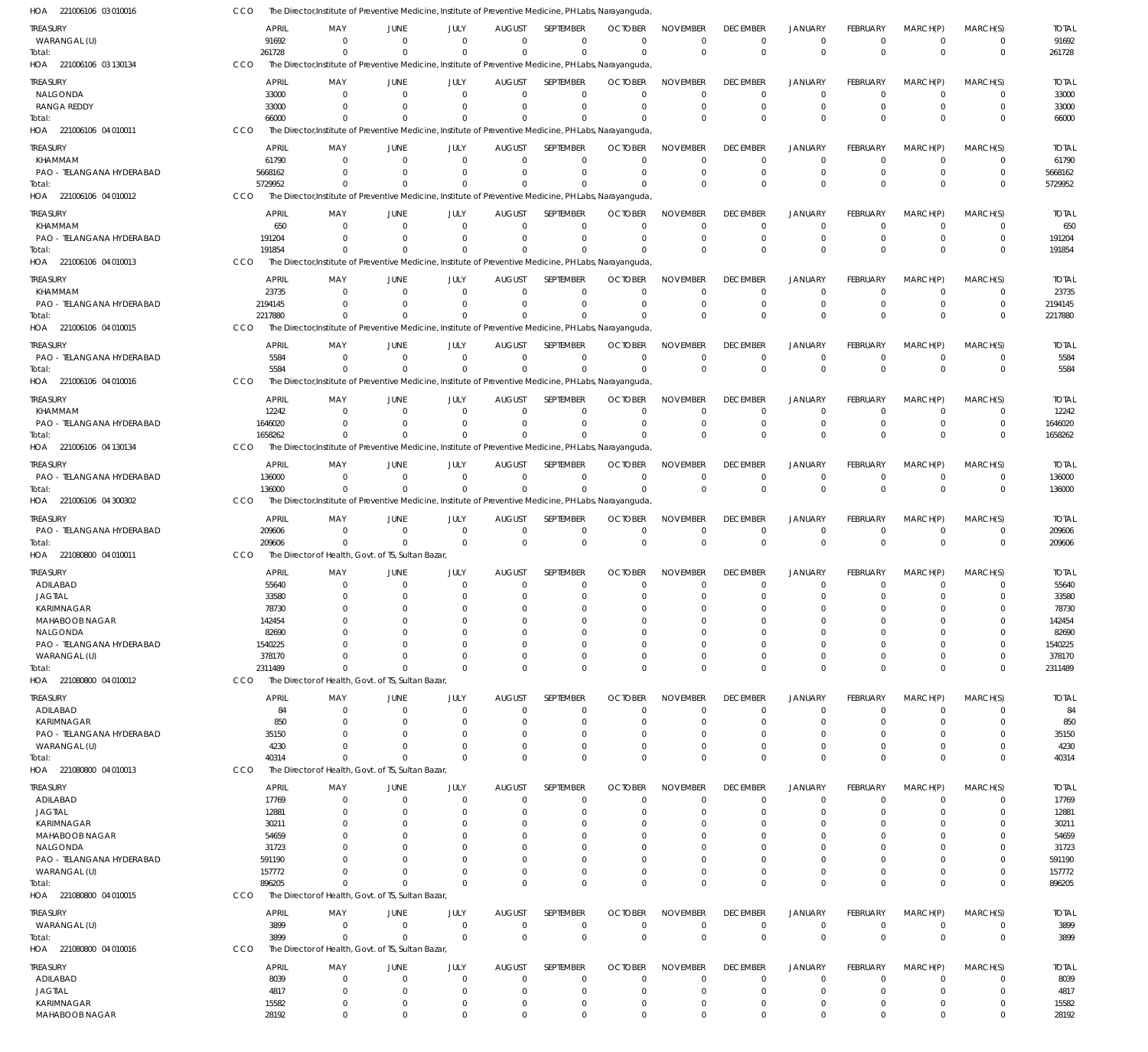| HOA 221080800 04 010016                   | CCO                | The Director of Health, Govt. of TS, Sultan Bazar,             |                                  |                            |                            |                            |                            |                            |                            |                            |                            |                            |                            |                    |
|-------------------------------------------|--------------------|----------------------------------------------------------------|----------------------------------|----------------------------|----------------------------|----------------------------|----------------------------|----------------------------|----------------------------|----------------------------|----------------------------|----------------------------|----------------------------|--------------------|
| TREASURY                                  | <b>APRIL</b>       | MAY                                                            | JUNE                             | JULY                       | <b>AUGUST</b>              | SEPTEMBER                  | <b>OCTOBER</b>             | <b>NOVEMBER</b>            | <b>DECEMBER</b>            | <b>JANUARY</b>             | <b>FEBRUARY</b>            | MARCH(P)                   | MARCH(S)                   | <b>TOTAL</b>       |
| NALGONDA                                  | 11862              | $\Omega$                                                       | $\Omega$                         | $\mathbf 0$                | $\mathbf 0$                | $\mathbf 0$                | $\mathbf{0}$               | $\Omega$                   | $\mathbf 0$                | $\mathbf 0$                | $\mathbf 0$                | $\mathbf 0$                | $\mathbf 0$                | 11862              |
| PAO - TELANGANA HYDERABAD<br>WARANGAL (U) | 457392<br>74828    | $\Omega$<br>0                                                  | $\Omega$<br>$\Omega$             | $\mathbf 0$<br>$\mathbf 0$ | $\mathbf 0$<br>0           | $\mathbf 0$<br>$\mathbf 0$ | $\overline{0}$<br>$\Omega$ | $\Omega$<br>$\Omega$       | $\mathbf 0$<br>$\mathbf 0$ | $\mathbf 0$<br>$\mathbf 0$ | $\mathbf 0$<br>$\mathbf 0$ | $\mathbf 0$<br>$\mathbf 0$ | $\mathbf 0$<br>0           | 457392<br>74828    |
| Total:                                    | 600712             | $\Omega$                                                       | $\Omega$                         | $\Omega$                   | $\Omega$                   | $\mathbf 0$                | $\Omega$                   | $\Omega$                   | $\mathbf 0$                | $\Omega$                   | $\Omega$                   | $\Omega$                   | $\mathbf 0$                | 600712             |
| HOA 221100101 04 010011                   | CCO                | The Director, Family Welfare, Govt. of TS, DMS Compound, Koti  |                                  |                            |                            |                            |                            |                            |                            |                            |                            |                            |                            |                    |
| TREASURY                                  | <b>APRIL</b>       | MAY                                                            | JUNE                             | JULY                       | <b>AUGUST</b>              | SEPTEMBER                  | <b>OCTOBER</b>             | <b>NOVEMBER</b>            | <b>DECEMBER</b>            | <b>JANUARY</b>             | <b>FEBRUARY</b>            | MARCH(P)                   | MARCH(S)                   | <b>TOTAL</b>       |
| ADILABAD                                  | 1468730            | $\mathbf 0$                                                    | $\overline{0}$                   | $\mathbf 0$                | $\mathbf 0$                | $\mathbf 0$                | $\Omega$                   | $\mathbf 0$                | $\mathbf 0$                | $\mathbf 0$                | $\mathbf 0$                | $\mathbf 0$                | $\mathbf 0$                | 1468730            |
| <b>BHADRADI KOTHAGUDEM</b>                | 1506560            | 0                                                              | $\overline{0}$                   | $\mathbf 0$                | 0                          | $\mathbf 0$                | $\Omega$                   | $\mathbf 0$                | $\mathbf 0$                | $\mathbf 0$                | $\mathbf 0$                | 0                          | $\mathbf 0$                | 1506560            |
| BHOOPALAPALLY                             | 808770             | $\Omega$                                                       | $\overline{0}$                   | $\Omega$                   | 0                          | $\mathbf 0$                | $\Omega$                   | $\Omega$                   | $\mathbf 0$                | $\overline{0}$             | $\Omega$                   | 0                          | $\mathbf 0$                | 808770             |
| <b>JAGTIAL</b>                            | 1795425            | 0                                                              | $\Omega$                         | 0                          | 0                          | $\mathbf 0$                | $\Omega$                   | $\Omega$                   | $\Omega$                   | $\mathbf 0$                | 0                          | 0                          | $\mathbf 0$                | 1795425            |
| <b>JANGAON</b>                            | 887147             | <sup>0</sup>                                                   | $\Omega$                         | 0                          | 0                          | $\mathbf 0$                | ſ                          | $\Omega$                   | $\Omega$                   | $\Omega$                   | O                          | 0                          | $\mathbf 0$                | 887147             |
| JOGULAMBA GADWAL                          | 417260             | 0                                                              | $\Omega$<br>$\Omega$             | $\Omega$<br>$\Omega$       | 0                          | $\mathbf 0$                | ſ                          | $\Omega$<br>$\Omega$       | $\Omega$<br>$\Omega$       | $\Omega$                   | 0                          | 0                          | $\mathbf 0$<br>$\mathbf 0$ | 417260             |
| KAMAREDDY<br>KARIMNAGAR                   | 1349708<br>1729125 | 0<br>0                                                         | $\Omega$                         | 0                          | 0<br>0                     | $\mathbf 0$<br>$\mathbf 0$ | $\Omega$<br>$\Omega$       | $\Omega$                   | $\Omega$                   | $\mathbf 0$<br>$\Omega$    | 0<br>O                     | 0<br>0                     | $\mathbf 0$                | 1349708<br>1729125 |
| KHAMMAM                                   | 3313288            | <sup>0</sup>                                                   | $\Omega$                         | U                          | 0                          | $\mathbf 0$                | ſ                          | $\Omega$                   | $\Omega$                   | $\Omega$                   | O                          | 0                          | $\mathbf 0$                | 3313288            |
| KOMARAMBHEEM ASIFABAD                     | 1333195            | 0                                                              | $\Omega$                         | $\Omega$                   | 0                          | $\mathbf 0$                | $\Omega$                   | $\Omega$                   | $\Omega$                   | $\Omega$                   | 0                          | 0                          | $\mathbf 0$                | 1333195            |
| MAHABOOB NAGAR                            | 898510             | 0                                                              | $\Omega$                         | 0                          | 0                          | $\mathbf 0$                | $\Omega$                   | $\Omega$                   | $\Omega$                   | $\mathbf 0$                | 0                          | 0                          | $\mathbf 0$                | 898510             |
| MAHABUBABAD                               | 1558571            | 0                                                              | $\Omega$                         | 0                          | 0                          | $\mathbf 0$                | $\Omega$                   | $\Omega$                   | $\Omega$                   | $\Omega$                   | O                          | 0                          | $\mathbf 0$                | 1558571            |
| <b>MANCHERIAL</b>                         | 2063480            | <sup>0</sup>                                                   | $\Omega$                         | $\Omega$                   | 0                          | $\mathbf 0$                | ſ                          | $\Omega$                   | $\Omega$                   | $\Omega$                   | O                          | 0                          | $\mathbf 0$                | 2063480            |
| MEDAK                                     | 1107567            | 0                                                              | $\Omega$                         | $\Omega$                   | 0                          | $\mathbf 0$                | $\Omega$                   | $\Omega$                   | $\mathbf 0$                | $\mathbf 0$                | 0                          | 0                          | $\mathbf 0$                | 1107567            |
| <b>MEDCHAL</b>                            | 133505             | <sup>0</sup>                                                   | $\Omega$                         | 0                          | 0                          | $\mathbf 0$                | $\Omega$                   | $\Omega$                   | $\Omega$                   | $\Omega$                   | O                          | 0                          | $\mathbf 0$                | 133505             |
| Mulugu<br>NAGARKURNOOL                    | 816570<br>840847   | 0<br>0                                                         | $\Omega$<br>$\Omega$             | 0<br>$\Omega$              | 0<br>0                     | $\mathbf 0$<br>$\mathbf 0$ | $\Omega$<br>ſ              | $\Omega$<br>$\Omega$       | $\Omega$<br>$\Omega$       | $\Omega$<br>$\Omega$       | O<br>$\Omega$              | 0<br>0                     | $\mathbf 0$<br>$\mathbf 0$ | 816570<br>840847   |
| NALGONDA                                  | 941795             | 0                                                              | $\Omega$                         | 0                          | 0                          | $\mathbf 0$                | $\Omega$                   | $\Omega$                   | $\mathbf 0$                | $\mathbf 0$                | 0                          | 0                          | $\mathbf 0$                | 941795             |
| NIRMAL                                    | 3155670            | <sup>0</sup>                                                   | $\Omega$                         | U                          | 0                          | $\mathbf 0$                | $\Omega$                   | $\Omega$                   | $\Omega$                   | $\Omega$                   | O                          | 0                          | $\mathbf 0$                | 3155670            |
| NIZAMABAD                                 | 2565190            | 0                                                              | $\Omega$                         | 0                          | 0                          | $\mathbf 0$                | ſ                          | $\Omega$                   | $\Omega$                   | $\Omega$                   | O                          | 0                          | $\mathbf 0$                | 2565190            |
| Narayanpet                                | 495130             | 0                                                              | $\Omega$                         | $\Omega$                   | 0                          | $\mathbf 0$                | ſ                          | $\Omega$                   | $\Omega$                   | $\Omega$                   | $\Omega$                   | 0                          | $\mathbf 0$                | 495130             |
| PEDDAPALLY                                | 1334648            | 0                                                              | $\Omega$                         | 0                          | 0                          | $\mathbf 0$                | $\Omega$                   | $\Omega$                   | $\Omega$                   | $\Omega$                   | O                          | 0                          | $\mathbf 0$                | 1334648            |
| <b>RANGA REDDY</b>                        | 1904732            | <sup>0</sup>                                                   | $\Omega$                         | U                          | 0                          | $\mathbf 0$                | $\Omega$                   | $\Omega$                   | $\Omega$                   | $\Omega$                   | O                          | 0                          | $\mathbf 0$                | 1904732            |
| SANGAREDDY                                | 1950585            | 0                                                              | $\Omega$                         | 0                          | 0                          | $\mathbf 0$                | ſ                          | $\Omega$                   | $\Omega$                   | $\Omega$                   | 0                          | 0                          | $\mathbf 0$                | 1950585            |
| SIDDIPET                                  | 2358720            | 0                                                              | $\Omega$<br>$\Omega$             | $\Omega$                   | 0                          | $\mathbf 0$                | $\Omega$                   | $\Omega$                   | $\Omega$<br>$\Omega$       | $\mathbf 0$<br>$\Omega$    | $\Omega$<br>U              | 0                          | $\mathbf 0$                | 2358720            |
| SIRICILLA<br>SURYAPET                     | 658645<br>273725   | 0<br><sup>0</sup>                                              | $\Omega$                         | 0<br>0                     | 0<br>0                     | $\mathbf 0$<br>$\mathbf 0$ | $\Omega$<br>$\Omega$       | $\Omega$<br>$\Omega$       | $\Omega$                   | $\Omega$                   | O                          | 0<br>0                     | $\mathbf 0$<br>$\mathbf 0$ | 658645<br>273725   |
| VIKARABAD                                 | 902245             | 0                                                              | $\Omega$                         | 0                          | 0                          | $\mathbf 0$                | $\Omega$                   | $\Omega$                   | $\mathbf 0$                | $\Omega$                   | 0                          | 0                          | $\mathbf 0$                | 902245             |
| WANAPARTHY                                | 503205             |                                                                | $\Omega$                         | $\Omega$                   | 0                          | $\mathbf 0$                | ſ                          | $\Omega$                   | $\Omega$                   | $\mathbf 0$                | O                          | 0                          | $\mathbf 0$                | 503205             |
| WARANGAL (R)                              | 2078093            | <sup>0</sup>                                                   | $\Omega$                         | $\Omega$                   | 0                          | $\mathbf 0$                | $\Omega$                   | $\Omega$                   | $\Omega$                   | $\Omega$                   | U                          | 0                          | $\mathbf 0$                | 2078093            |
| WARANGAL (U)                              | 980875             |                                                                | $\Omega$                         | $\Omega$                   | 0                          | $\mathbf 0$                | $\Omega$                   | $\Omega$                   | $\Omega$                   | $\mathbf 0$                | $\Omega$                   | 0                          | $\mathbf 0$                | 980875             |
| YADADRI                                   | 525510             | $\Omega$                                                       | $\Omega$                         | $\Omega$                   | $\mathbf 0$                | $\mathbf 0$                | $\Omega$                   | $\Omega$                   | $\mathbf 0$                | $\mathbf 0$                | $\Omega$                   | $\mathbf 0$                | $\mathbf 0$                | 525510             |
| iotal:                                    | 42657026           | $\Omega$                                                       | $\Omega$                         | $\Omega$                   | $\mathbf 0$                | $\mathbf 0$                | $\Omega$                   | $\Omega$                   | $\mathbf 0$                | $\overline{0}$             | $\Omega$                   | $\mathbf 0$                | $\mathbf 0$                | 42657026           |
| HOA 221100101 04 010012                   | <b>CCO</b>         | The Director, Family Welfare, Govt. of TS, DMS Compound, Koti, |                                  |                            |                            |                            |                            |                            |                            |                            |                            |                            |                            |                    |
| Treasury                                  | <b>APRIL</b>       | MAY                                                            | JUNE                             | JULY                       | <b>AUGUST</b>              | SEPTEMBER                  | <b>OCTOBER</b>             | <b>NOVEMBER</b>            | <b>DECEMBER</b>            | <b>JANUARY</b>             | FEBRUARY                   | MARCH(P)                   | MARCH(S)                   | <b>TOTAL</b>       |
| ADILABAD                                  | 46825              | $\mathbf{0}$                                                   | $\overline{0}$                   | $\mathbf 0$                | $\mathbf 0$                | $\mathbf 0$                | $\Omega$                   | $\Omega$                   | $\mathbf 0$                | $\mathbf 0$                | $\mathbf 0$                | $\mathbf 0$                | $\mathbf 0$                | 46825              |
| <b>BHADRADI KOTHAGUDEM</b>                | 47425              | $\Omega$<br><sup>0</sup>                                       | $\Omega$<br>$\Omega$             | $\mathbf 0$<br>$\Omega$    | 0                          | $\mathbf 0$<br>$\mathbf 0$ | $\Omega$<br>$\Omega$       | $\Omega$<br>$\Omega$       | $\mathbf 0$<br>$\mathbf 0$ | $\mathbf 0$<br>$\mathbf 0$ | $\mathbf 0$<br>$\Omega$    | $\mathbf 0$                | $\mathbf 0$<br>$\mathbf 0$ | 47425              |
| BHOOPALAPALLY<br><b>JAGTIAL</b>           | 9650<br>21470      |                                                                | $\Omega$                         | $\Omega$                   | 0<br>$\mathbf 0$           | $\mathbf 0$                | $\Omega$                   | $\Omega$                   | $\Omega$                   | $\Omega$                   | $\Omega$                   | 0<br>$\mathbf 0$           | $\mathbf 0$                | 9650<br>21470      |
| JANGAON                                   | 10800              | $\Omega$                                                       | $\Omega$                         | $\Omega$                   | $\mathbf 0$                | $\mathbf 0$                | $\Omega$                   | $\Omega$                   | $\Omega$                   | $\Omega$                   | $\Omega$                   | $\mathbf 0$                | $\mathbf 0$                | 10800              |
| JOGULAMBA GADWAL                          | 5470               | $\mathbf 0$                                                    | $\Omega$                         | $\mathbf 0$                |                            | $\mathbf 0$                | $\Omega$                   | $\mathbf 0$                | $\mathbf 0$                | $\mathbf 0$                | $\mathbf 0$                |                            | $\mathbf 0$                | 5470               |
| KAMAREDDY                                 |                    |                                                                |                                  |                            | $\mathbf 0$                |                            |                            |                            |                            |                            |                            | $\mathbf 0$                |                            | 29100              |
| KARIMNAGAR                                | 29100              | $\mathbf 0$                                                    | $\overline{0}$                   | $\Omega$                   | $\mathbf 0$                | $\mathbf 0$                | $\Omega$                   | $\Omega$                   | $\mathbf 0$                | $\mathbf 0$                | $\Omega$                   | $\mathbf 0$                | $\mathbf 0$                |                    |
| KHAMMAM                                   | 24400              | $\mathbf 0$                                                    | $\overline{0}$                   | $\mathbf 0$                | 0                          | $\mathbf 0$                | $\Omega$                   | $\mathbf 0$                | $\mathbf 0$                | $\mathbf 0$                | $\mathbf 0$                | $\mathbf 0$                | $\mathbf 0$                | 24400              |
|                                           | 69350              | $\mathbf 0$                                                    | $\overline{0}$                   | $\Omega$                   | 0                          | $\mathbf 0$                | $\Omega$                   | $\Omega$                   | $\mathbf 0$                | $\mathbf 0$                | $\Omega$                   | 0                          | $\mathbf 0$                | 69350              |
| KOMARAMBHEEM ASIFABAD                     | 33775              | $\Omega$                                                       | $\Omega$                         | $\Omega$                   | $\mathbf 0$                | $\mathbf 0$                | $\Omega$                   | $\Omega$                   | $\Omega$                   | $\mathbf 0$                | $\Omega$                   | $\mathbf 0$                | $\mathbf 0$                | 33775              |
| MAHABOOB NAGAR                            | 23520              | 0                                                              | $\overline{0}$                   | $\Omega$                   | 0                          | $\mathbf 0$                | $\Omega$                   | $\Omega$                   | 0                          | $\mathbf 0$                | 0                          | 0                          | $\mathbf 0$                | 23520              |
| MAHABUBABAD                               | 20750              | $\Omega$                                                       | $\Omega$                         | $\Omega$                   | 0                          | $\mathbf 0$                | $\Omega$                   | $\Omega$                   | $\Omega$                   | $\mathbf 0$                | $\Omega$<br>U              | $\mathbf 0$                | $\mathbf 0$                | 20750              |
| <b>MANCHERIAL</b><br>MEDAK                | 40185<br>27925     | $\Omega$<br>$\Omega$                                           | $\Omega$<br>$\Omega$             | $\Omega$<br>$\Omega$       | 0<br>$\mathbf 0$           | $\mathbf 0$<br>$\mathbf 0$ | $\Omega$<br>$\Omega$       | $\Omega$<br>$\Omega$       | $\mathbf 0$<br>$\Omega$    | $\mathbf 0$<br>$\mathbf 0$ | $\Omega$                   | 0<br>$\mathbf 0$           | $\mathbf 0$<br>$\mathbf 0$ | 40185<br>27925     |
| <b>MEDCHAL</b>                            | 4800               | 0                                                              | $\overline{0}$                   | $\Omega$                   | 0                          | $\mathbf 0$                | $\Omega$                   | $\Omega$                   | $\mathbf 0$                | $\mathbf 0$                | 0                          | 0                          | $\mathbf 0$                | 4800               |
| Mulugu                                    | 22420              | $\Omega$                                                       | $\Omega$                         | $\Omega$                   | $\mathbf 0$                | $\mathbf 0$                | $\Omega$                   | $\Omega$                   | $\Omega$                   | $\mathbf 0$                | $\Omega$                   | $\mathbf 0$                | $\mathbf 0$                | 22420              |
| NAGARKURNOOL                              | 26216              | $\Omega$                                                       | $\Omega$                         | $\Omega$                   | 0                          | $\mathbf 0$                | $\Omega$                   | $\Omega$                   | $\mathbf 0$                | $\mathbf 0$                | 0                          | 0                          | $\mathbf 0$                | 26216              |
| NALGONDA                                  | 34950              | $\Omega$                                                       | $\Omega$                         | $\Omega$                   | $\mathbf 0$                | $\mathbf 0$                | $\Omega$                   | $\Omega$                   | $\Omega$                   | $\mathbf 0$                | $\Omega$                   | $\mathbf 0$                | $\mathbf 0$                | 34950              |
| NIRMAL                                    | 37265              | 0                                                              | $\Omega$                         | $\Omega$                   | 0                          | $\mathbf 0$                | $\Omega$                   | $\Omega$                   | 0                          | $\mathbf 0$                | 0                          | 0                          | $\mathbf 0$                | 37265              |
| NIZAMABAD                                 | 24255              | $\Omega$                                                       | $\Omega$                         | $\Omega$                   | $\mathbf 0$                | $\mathbf 0$                | $\Omega$                   | $\Omega$                   | $\Omega$                   | $\Omega$                   | $\Omega$                   | $\mathbf 0$                | $\mathbf 0$                | 24255              |
| Narayanpet                                | 13050              | $\Omega$<br>$\Omega$                                           | $\overline{0}$<br>$\Omega$       | $\Omega$<br>$\Omega$       | 0                          | $\mathbf 0$                | $\Omega$<br>$\Omega$       | $\Omega$<br>$\Omega$       | $\mathbf 0$<br>$\Omega$    | $\mathbf 0$                | 0<br>$\Omega$              | 0                          | $\mathbf 0$                | 13050              |
| PEDDAPALLY                                | 6950               | 0                                                              | $\Omega$                         | $\Omega$                   | $\mathbf 0$<br>0           | $\mathbf 0$<br>$\mathbf 0$ | $\Omega$                   | $\Omega$                   | 0                          | $\mathbf 0$<br>$\mathbf 0$ | U                          | $\mathbf 0$<br>0           | $\mathbf 0$<br>$\mathbf 0$ | 6950               |
| <b>RANGA REDDY</b><br>SANGAREDDY          | 54543<br>45620     | $\Omega$                                                       | $\Omega$                         | $\Omega$                   | $\mathbf 0$                | $\mathbf 0$                | $\Omega$                   | $\Omega$                   | $\Omega$                   | $\Omega$                   | $\Omega$                   | $\mathbf 0$                | $\mathbf 0$                | 54543<br>45620     |
| SIDDIPET                                  | 26899              | $\Omega$                                                       | $\overline{0}$                   | $\Omega$                   | 0                          | $\mathbf 0$                | $\Omega$                   | $\Omega$                   | $\mathbf 0$                | $\mathbf 0$                | 0                          | 0                          | $\mathbf 0$                | 26899              |
| SIRICILLA                                 | 16150              | $\Omega$                                                       | $\Omega$                         | $\Omega$                   | $\mathbf 0$                | $\mathbf 0$                | $\Omega$                   | $\Omega$                   | $\Omega$                   | $\mathbf 0$                | $\Omega$                   | $\mathbf 0$                | $\mathbf 0$                | 16150              |
| SURYAPET                                  | 6300               | 0                                                              | $\Omega$                         | $\Omega$                   | 0                          | $\mathbf 0$                | $\Omega$                   | $\Omega$                   | 0                          | $\mathbf 0$                | U                          | 0                          | $\mathbf 0$                | 6300               |
| VIKARABAD                                 | 32250              | $\Omega$                                                       | $\Omega$                         | $\Omega$                   | $\mathbf 0$                | $\mathbf 0$                | $\Omega$                   | $\Omega$                   | $\Omega$                   | $\mathbf 0$                | $\Omega$                   | $\mathbf 0$                | $\mathbf 0$                | 32250              |
| WANAPARTHY                                | 10510              | $\Omega$                                                       | $\overline{0}$                   | 0                          | 0                          | $\mathbf 0$                | $\Omega$                   | $\Omega$                   | $\mathbf 0$                | $\mathbf 0$                | 0                          | 0                          | $\mathbf 0$                | 10510              |
| WARANGAL (R)                              | 52750              | $\Omega$<br>$\Omega$                                           | $\Omega$<br>$\Omega$             | $\Omega$<br>$\Omega$       | $\mathbf 0$                | $\mathbf 0$                | $\Omega$<br>$\Omega$       | $\Omega$<br>$\Omega$       | $\Omega$                   | $\Omega$                   | $\Omega$<br>$\Omega$       | $\mathbf 0$                | $\mathbf 0$                | 52750              |
| WARANGAL (U)<br>YADADRI                   | 14770<br>22300     | $\Omega$                                                       | $\Omega$                         | $\Omega$                   | 0<br>$\mathbf 0$           | $\mathbf 0$<br>$\mathbf 0$ | $\Omega$                   | $\Omega$                   | $\mathbf 0$<br>$\mathbf 0$ | $\mathbf 0$<br>$\mathbf 0$ | $\mathbf 0$                | $\mathbf 0$<br>$\mathbf 0$ | $\mathbf 0$<br>$\mathbf 0$ | 14770<br>22300     |
|                                           | 862643             | $\Omega$                                                       | $\Omega$                         | $\Omega$                   | $\mathbf 0$                | $\mathbf 0$                | $\Omega$                   | $\mathbf 0$                | $\mathbf 0$                | $\overline{0}$             | $\mathbf 0$                | $\mathbf 0$                | $\mathbf 0$                | 862643             |
| Total:<br>HOA 221100101 04 010013         | CCO                | The Director, Family Welfare, Govt. of TS, DMS Compound, Koti, |                                  |                            |                            |                            |                            |                            |                            |                            |                            |                            |                            |                    |
|                                           | <b>APRIL</b>       | MAY                                                            | JUNE                             | JULY                       | <b>AUGUST</b>              | SEPTEMBER                  | <b>OCTOBER</b>             | <b>NOVEMBER</b>            | <b>DECEMBER</b>            | <b>JANUARY</b>             | FEBRUARY                   | MARCH(P)                   | MARCH(S)                   | <b>TOTAL</b>       |
| TREASURY<br>ADILABAD                      | 563569             | $\mathbf 0$                                                    | $\overline{0}$                   | $\mathbf 0$                | $\mathbf 0$                | $\mathbf 0$                | $\mathbf 0$                | $\Omega$                   | 0                          | $\mathbf 0$                | $\mathbf 0$                | $\mathbf 0$                | 0                          | 563569             |
| <b>BHADRADI KOTHAGUDEM</b>                | 576767             | $\mathbf 0$                                                    | $\overline{0}$                   | $\mathbf 0$                | 0                          | $\mathbf 0$                | $\Omega$                   | $\Omega$                   | $\mathbf 0$                | $\mathbf 0$                | $\mathbf 0$                | 0                          | $\mathbf 0$                | 576767             |
| BHOOPALAPALLY                             | 313964             | $\mathbf 0$                                                    | $\overline{0}$                   | $\mathbf 0$                | 0                          | $\mathbf 0$                | $\Omega$                   | $\mathbf 0$                | $\mathbf 0$                | $\mathbf 0$                | $\Omega$                   | 0                          | $\mathbf 0$                | 313964             |
| <b>JAGTIAL</b><br>JANGAON                 | 684013<br>334314   | $\mathbf 0$<br>$\mathbf 0$                                     | $\overline{0}$<br>$\overline{0}$ | $\mathbf 0$<br>$\mathbf 0$ | $\mathbf 0$<br>$\mathbf 0$ | $\mathbf 0$<br>$\mathbf 0$ | $\Omega$<br>$\Omega$       | $\mathbf 0$<br>$\mathbf 0$ | $\mathbf 0$<br>$\mathbf 0$ | $\mathbf 0$<br>$\mathbf 0$ | $\mathbf 0$<br>$\mathbf 0$ | $\mathbf 0$<br>$\mathbf 0$ | $\mathbf 0$<br>$\mathbf 0$ | 684013<br>334314   |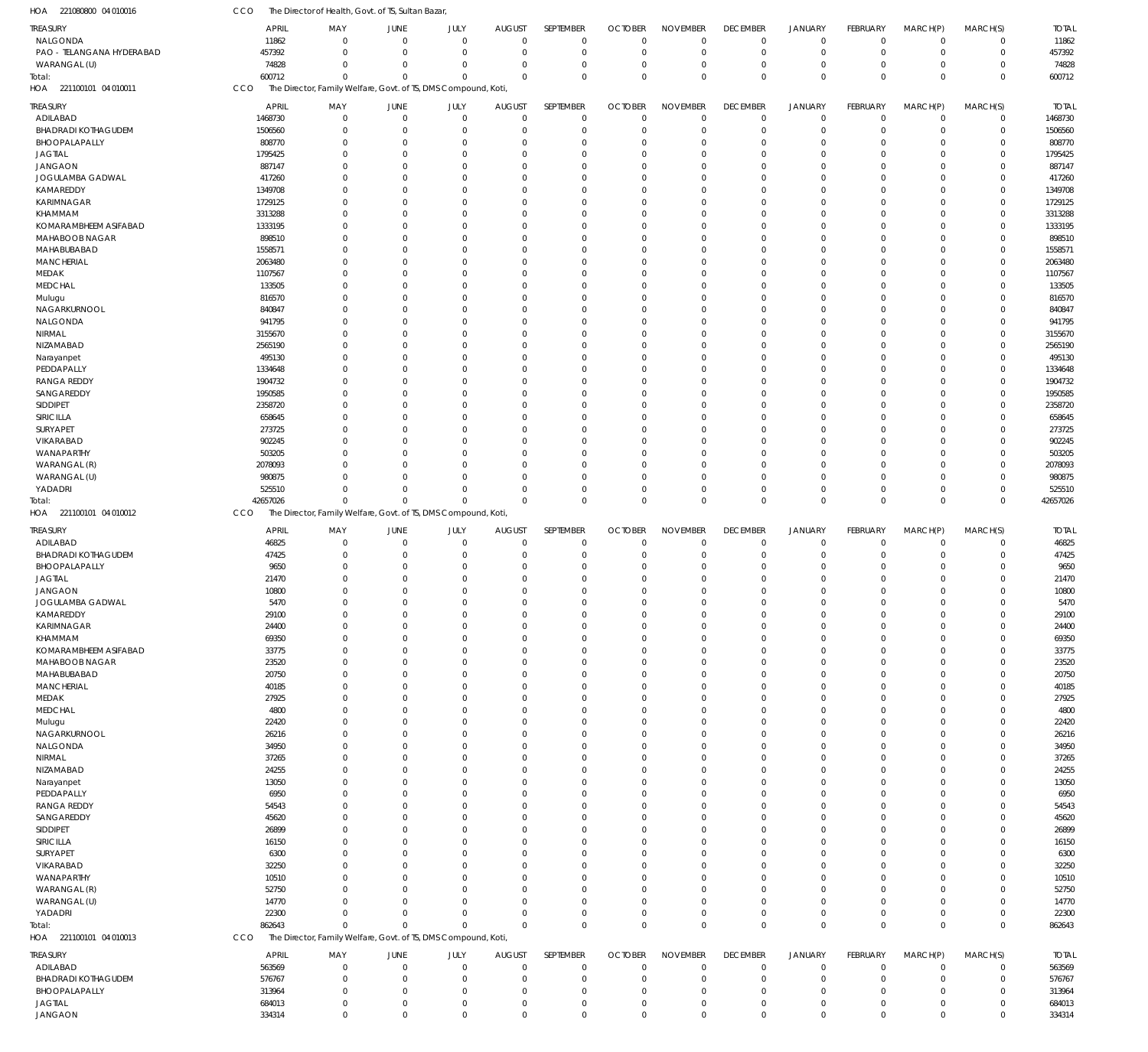221100101 04 010013 HOA CCO The Director, Family Welfare, Govt. of TS, DMS Compound, Koti,

| ireasury                   | APRIL            | MAY                                                            | JUNE                 | JULY                 | <b>AUGUST</b>          | SEPTEMBER               | <b>OCTOBER</b>             | <b>NOVEMBER</b>         | <b>DECEMBER</b>               | <b>JANUARY</b>          | FEBRUARY                | MARCH(P)                | MARCH(S)             | <b>TOTAL</b>     |
|----------------------------|------------------|----------------------------------------------------------------|----------------------|----------------------|------------------------|-------------------------|----------------------------|-------------------------|-------------------------------|-------------------------|-------------------------|-------------------------|----------------------|------------------|
| JOGULAMBA GADWAL           | 160033           | $\Omega$                                                       | $\overline{0}$       | $\Omega$             | $^{\circ}$             | $\mathbf 0$             | $\mathbf 0$                | $\mathbf 0$             | $\overline{0}$                | $\mathbf 0$             | $\mathbf 0$             | $\mathbf 0$             | $\mathbf 0$          | 160033           |
| KAMAREDDY                  | 517984           | C.                                                             | $\Omega$             | $\Omega$             | $\Omega$               | $\mathbf 0$             | $\overline{0}$             | $\mathbf 0$             | $\overline{0}$                | $\mathbf 0$             | $\mathbf 0$             | $\mathbf 0$             | $\mathbf 0$          | 517984           |
| <b>KARIMNAGAR</b>          | 663272           | $\Omega$                                                       | $\Omega$             | $\Omega$             | $\Omega$               | $\Omega$                | $\Omega$                   | 0                       | $\mathbf 0$                   | $\Omega$                | $\mathbf 0$             | $\mathbf 0$             | $\Omega$             | 663272           |
| KHAMMAM                    | 1369038          | $\Omega$                                                       | $\Omega$             | $\Omega$             | $\Omega$               | $\Omega$                | $\Omega$                   | $\Omega$                | $\mathbf 0$                   | $\Omega$                | $\mathbf 0$             | $\Omega$                | $\Omega$             | 1369038          |
| KOMARAMBHEEM ASIFABAD      | 511632           | $\Omega$                                                       | $\Omega$             | $\Omega$             | $\Omega$               | $\Omega$                | $\Omega$                   | $\Omega$                | $\Omega$                      | $\Omega$                | $\Omega$                | $\Omega$                | $\Omega$             | 511632           |
| MAHABOOB NAGAR             | 345030           | $\Omega$                                                       | $\Omega$             |                      | $\Omega$               | $\Omega$                | $\Omega$                   | $\Omega$                | $\Omega$                      | $\Omega$                | $\Omega$                | $\Omega$                | $\Omega$             | 345030           |
| MAHABUBABAD                | 598112           | $\Omega$                                                       | $\Omega$             |                      | $\Omega$               | $\Omega$                | $\Omega$                   | $\Omega$                | $\Omega$                      | $\Omega$                | $\Omega$                | $\Omega$                | $\Omega$             | 598112           |
| <b>MANCHERIAL</b>          | 824227           | $\Omega$                                                       | $\Omega$             |                      | $\Omega$               | $\Omega$                | $\Omega$                   | $\Omega$                | $\Omega$                      | $\Omega$                | $\Omega$                | $\Omega$                | $\Omega$             | 824227           |
| MEDAK                      | 403474           | $\Omega$                                                       | $\Omega$             |                      | $\Omega$               | $\Omega$                | $\Omega$                   | $\Omega$                | $\Omega$                      | $\Omega$                | $\Omega$                | $\Omega$                | $\Omega$             | 403474           |
| MEDCHAL                    | 51138            | $\Omega$<br>$\Omega$                                           | $\Omega$<br>$\Omega$ |                      | $\Omega$<br>$\Omega$   | $\Omega$<br>$\Omega$    | $\Omega$<br>$\Omega$       | $\Omega$<br>$\Omega$    | $\Omega$<br>$\Omega$          | $\Omega$<br>$\Omega$    | $\Omega$<br>$\Omega$    | $\Omega$<br>$\Omega$    | $\Omega$<br>$\Omega$ | 51138            |
| Mulugu<br>NAGARKURNOOL     | 313417<br>323117 | $\Omega$                                                       | $\Omega$             |                      | $\Omega$               | $\Omega$                | $\Omega$                   | $\Omega$                | $\Omega$                      | $\Omega$                | $\Omega$                | $\Omega$                | $\Omega$             | 313417<br>323117 |
| NALGONDA                   | 467079           | $\Omega$                                                       | $\Omega$             |                      | $\Omega$               | $\Omega$                | $\Omega$                   | $\Omega$                | $\Omega$                      | $\Omega$                | $\Omega$                | $\Omega$                | $\Omega$             | 467079           |
| NIRMAL                     | 1206355          | $\Omega$                                                       | $\Omega$             |                      | $\Omega$               | $\Omega$                | $\Omega$                   | $\Omega$                | $\Omega$                      | $\Omega$                | $\Omega$                | $\Omega$                | $\Omega$             | 1206355          |
| NIZAMABAD                  | 981849           | $\Omega$                                                       | $\Omega$             |                      | $\Omega$               | $\Omega$                | $\Omega$                   | $\Omega$                | $\Omega$                      | $\Omega$                | $\Omega$                | $\Omega$                | $\Omega$             | 981849           |
| Narayanpet                 | 190415           | $\Omega$                                                       | $\Omega$             |                      | $\Omega$               | $\Omega$                | $\Omega$                   | $\Omega$                | $\Omega$                      | $\Omega$                | $\Omega$                | $\Omega$                | $\Omega$             | 190415           |
| PEDDAPALLY                 | 484468           | $\Omega$                                                       | $\Omega$             |                      | $\Omega$               | $\Omega$                | $\Omega$                   | $\Omega$                | $\Omega$                      | $\Omega$                | $\Omega$                | $\Omega$                | $\Omega$             | 484468           |
| <b>RANGA REDDY</b>         | 730965           | $\Omega$                                                       | $\Omega$             |                      | $\Omega$               | $\Omega$                | $\Omega$                   | $\Omega$                | $\Omega$                      | $\Omega$                | $\Omega$                | $\Omega$                | $\Omega$             | 730965           |
| SANGAREDDY                 | 749385           | $\Omega$                                                       | $\Omega$             |                      | $\Omega$               | $\Omega$                | $\Omega$                   | $\Omega$                | $\Omega$                      | $\Omega$                | $\Omega$                | $\Omega$                | $\Omega$             | 749385           |
| SIDDIPET                   | 934265           | $\Omega$                                                       | $\Omega$             |                      | $\Omega$               | $\Omega$                | $\Omega$                   | $\Omega$                | $\Omega$                      | $\Omega$                | $\Omega$                | $\Omega$                | $\Omega$             | 934265           |
| SIRICILLA                  | 253026           | $\Omega$                                                       | $\Omega$             |                      | $\Omega$               | $\Omega$                | $\Omega$                   | $\Omega$                | $\Omega$                      | $\Omega$                | $\Omega$                | $\Omega$                | $\Omega$             | 253026           |
| SURYAPET                   | 105173           | $\Omega$                                                       | $\Omega$             |                      | $\Omega$               | $\Omega$                | $\Omega$                   | $\Omega$                | $\Omega$                      | $\Omega$                | $\Omega$                | $\Omega$                | $\Omega$             | 105173           |
| VIKARABAD                  | 344641           | $\Omega$                                                       | $\Omega$             | $\Omega$             | $\Omega$               | $\Omega$                | $\Omega$                   | $\Omega$                | $\Omega$                      | $\Omega$                | $\Omega$                | $\Omega$                | $\Omega$             | 344641           |
| WANAPARTHY                 | 193335           | $\Omega$                                                       | $\Omega$             |                      | $\Omega$               | $\Omega$                | $\Omega$                   | $\Omega$                | $\mathbf 0$                   | $\Omega$                | $\Omega$                | $\Omega$                | $\Omega$             | 193335           |
| WARANGAL (R)               | 794306           | $\Omega$                                                       | $\Omega$             |                      | $\Omega$               | $\Omega$                | $\Omega$                   | $\Omega$                | $\Omega$                      | $\Omega$                | $\Omega$                | $\Omega$                | $\Omega$             | 794306           |
| WARANGAL (U)               | 370920           | -C                                                             | $\Omega$             | $\Omega$             | $\Omega$               | $\Omega$                | $\Omega$                   | $\Omega$                | $\Omega$                      | $\Omega$                | $\Omega$                | $\Omega$                | $\Omega$             | 370920           |
| YADADRI                    | 201730           | $\Omega$                                                       | $\Omega$             | $\Omega$             | $\Omega$               | $\Omega$                | $\Omega$                   | 0                       | $\mathbf 0$                   | $\mathbf 0$             | $\mathbf 0$             | $\mathbf 0$             | $\mathbf 0$          | 201730           |
| iotal:                     | 16561013         | $\Omega$                                                       | $\mathbf{0}$         | $\Omega$             | $\mathbf 0$            | $\Omega$                | $\Omega$                   | $\Omega$                | $\Omega$                      | $\mathbf{0}$            | $\Omega$                | $\Omega$                | $\Omega$             | 16561013         |
| HOA 221100101 04 010016    | CCO              | The Director, Family Welfare, Govt. of TS, DMS Compound, Koti, |                      |                      |                        |                         |                            |                         |                               |                         |                         |                         |                      |                  |
| treasury                   | <b>APRIL</b>     | MAY                                                            | JUNE                 | JULY                 | <b>AUGUST</b>          | SEPTEMBER               | <b>OCTOBER</b>             | <b>NOVEMBER</b>         | <b>DECEMBER</b>               | <b>JANUARY</b>          | FEBRUARY                | MARCH(P)                | MARCH(S)             | <b>TOTAL</b>     |
| ADILABAD                   | 237009           | C.                                                             | $\Omega$             | $\Omega$             | $^{\circ}$             | $\mathbf 0$             | $\mathbf 0$                | $\mathbf 0$             | $\overline{0}$                | $\mathbf 0$             | $\mathbf 0$             | 0                       | $\mathbf 0$          | 237009           |
| <b>BHADRADI KOTHAGUDEM</b> | 240150           | $\Omega$                                                       | $\Omega$             | $\Omega$             | $\Omega$               | $\Omega$                | $\Omega$                   | $\Omega$                | $\mathbf 0$                   | $\Omega$                | $\mathbf 0$             | $\Omega$                | $\Omega$             | 240150           |
| BHOOPALAPALLY              | 105161           | $\Omega$                                                       | $\Omega$             | $\Omega$             | $\Omega$               | $\Omega$                | $\Omega$                   | $\Omega$                | $\mathbf 0$                   | $\Omega$                | $\Omega$                | $\Omega$                | $\Omega$             | 105161           |
| <b>JAGTIAL</b>             | 223240           | $\Omega$                                                       | $\Omega$             | $\Omega$             | $\Omega$               | $\Omega$                | $\Omega$                   | $\Omega$                | $\Omega$                      | $\Omega$                | $\Omega$                | $\Omega$                | $\Omega$             | 223240           |
| JANGAON                    | 114776           | $\Omega$                                                       | $\Omega$             | $\Omega$             | $\Omega$               | $\Omega$                | $\Omega$                   | $\Omega$                | $\Omega$                      | $\Omega$                | $\Omega$                | $\Omega$                | $\Omega$             | 114776           |
| JOGULAMBA GADWAL           | 54708            | -C                                                             | $\Omega$             |                      | $\Omega$               | $\Omega$                | $\Omega$                   | U                       | $\Omega$                      | O                       | $\Omega$                | $\Omega$                | $\Omega$             | 54708            |
| KAMAREDDY                  | 174332           | $\Omega$                                                       | $\Omega$             | $\Omega$             | $\Omega$               | $\Omega$                | $\Omega$                   | $\Omega$                | $\Omega$                      | 0                       | $\Omega$                | $\Omega$                | $\Omega$             | 174332           |
| KARIMNAGAR                 | 252555           | $\Omega$                                                       | $\Omega$             |                      | $\Omega$               | $\Omega$                | $\Omega$                   | $\Omega$                | $\Omega$                      | 0                       | $\Omega$                | $\Omega$                | $\Omega$             | 252555           |
| KHAMMAM                    | 506844           | $\Omega$                                                       | $\Omega$             |                      | $\Omega$               | $\Omega$                | $\Omega$                   | $\Omega$                | $\Omega$                      | 0                       | $\Omega$                | $\Omega$                | $\Omega$             | 506844           |
| KOMARAMBHEEM ASIFABAD      | 216306           | $\Omega$                                                       | $\Omega$             |                      | $\Omega$               | $\Omega$                | $\Omega$                   | $\Omega$                | $\Omega$                      | O                       | $\Omega$                | $\Omega$                | $\Omega$             | 216306           |
| MAHABOOB NAGAR             | 118319           | $\Omega$                                                       | $\Omega$             |                      | $\Omega$               | $\Omega$                | $\Omega$                   | $\Omega$                | $\Omega$                      | $\Omega$                | $\Omega$                | $\Omega$                | $\Omega$             | 118319           |
| MAHABUBABAD                | 225097           | $\Omega$                                                       | $\Omega$             |                      | $\Omega$               | $\Omega$                | $\Omega$                   | $\Omega$                | $\Omega$                      | 0                       | $\Omega$                | $\Omega$                | $\Omega$             | 225097           |
| <b>MANCHERIAL</b>          | 268970           | $\Omega$                                                       | $\Omega$             | $\Omega$             | $\Omega$               | $\Omega$                | $\Omega$                   | $\Omega$                | $\Omega$                      | $\Omega$                | $\Omega$                | $\Omega$                | $\Omega$             | 268970           |
| MEDAK                      | 130862           | $\Omega$                                                       | $\Omega$             |                      | $\Omega$               | $\Omega$                | $\Omega$                   | $\Omega$                | $\Omega$                      | O                       | $\Omega$                | $\Omega$                | $\Omega$             | 130862           |
| <b>MEDCHAL</b>             | 39564            | $\Omega$                                                       | $\Omega$             |                      | $\Omega$               | $\Omega$                | $\Omega$                   | $\Omega$                | $\Omega$                      | 0                       | $\Omega$                | $\Omega$                | $\Omega$             | 39564            |
| Mulugu                     | 132993           | $\Omega$                                                       | $\Omega$             |                      | $\Omega$               | $\Omega$                | $\Omega$                   | $\Omega$                | $\Omega$                      | 0                       | $\Omega$                | $\Omega$                | $\Omega$             | 132993           |
| NAGARKURNOOL               | 110325           | $\Omega$                                                       | $\Omega$             | $\Omega$             | $\Omega$               | $\Omega$                | $\Omega$                   | $\Omega$                | $\Omega$                      | 0                       | $\Omega$                | $\Omega$                | $\Omega$             | 110325           |
| NALGONDA                   | 121147           | $\Omega$                                                       | $\Omega$             | $\Omega$             | $\mathbf 0$            | $\Omega$                | $\overline{0}$             | $\Omega$                | $\Omega$                      | $\Omega$                | $\Omega$                | $\Omega$                | $\Omega$             | 121147           |
| NIRMAL                     | 395516           | $\Omega$                                                       | $\Omega$<br>$\Omega$ | $\Omega$             | $^{\circ}$<br>$\Omega$ | $^{\circ}$              | $\mathbf{0}$               | $\Omega$<br>$\Omega$    | 0                             | $\Omega$                | $\Omega$                | $\Omega$<br>$\Omega$    | $\Omega$             | 395516           |
| NIZAMABAD                  | 375578<br>58927  | $\Omega$<br>$\Omega$                                           | $\Omega$             | $\Omega$<br>$\Omega$ | $\Omega$               | $\mathbf 0$<br>$\Omega$ | $\mathbf 0$<br>$\Omega$    | $\Omega$                | $\mathbf 0$<br>$\Omega$       | $\Omega$<br>0           | $\Omega$<br>$\Omega$    | $\Omega$                | $\Omega$<br>0        | 375578<br>58927  |
| Narayanpet<br>PEDDAPALLY   | 159054           | $\Omega$                                                       | $\Omega$             | $\Omega$             | $\Omega$               | $\Omega$                | $\Omega$                   | $\Omega$                | $\Omega$                      | 0                       | $\Omega$                | $\Omega$                | 0                    | 159054           |
| <b>RANGA REDDY</b>         | 402091           | $\Omega$                                                       | $\Omega$             | $\Omega$             | $\Omega$               | $\Omega$                | $\Omega$                   | $\Omega$                | $\Omega$                      | 0                       | $\Omega$                | $\Omega$                | $\Omega$             | 402091           |
| SANGAREDDY                 | 270738           | $\Omega$                                                       | $\Omega$             |                      | $\Omega$               | $\Omega$                | $\Omega$                   | $\Omega$                | $\Omega$                      | O                       | $\Omega$                | $\Omega$                | 0                    | 270738           |
| SIDDIPET                   | 281339           | $\Omega$                                                       | $\Omega$             | $\Omega$             | $\Omega$               | $\Omega$                | $\Omega$                   | $\Omega$                | $\Omega$                      | 0                       | $\Omega$                | $\Omega$                | $\Omega$             | 281339           |
| SIRICILLA                  | 80304            | $\Omega$                                                       | $\Omega$             |                      | $\Omega$               | $\Omega$                | $\Omega$                   | $\Omega$                | $\Omega$                      | O                       | $\Omega$                | $\Omega$                | 0                    | 80304            |
| SURYAPET                   | 33700            | $\Omega$                                                       | $\Omega$             |                      | $\Omega$               | $\Omega$                | $\Omega$                   | $\Omega$                | $\Omega$                      | 0                       | $\Omega$                | $\Omega$                | $\Omega$             | 33700            |
| VIKARABAD                  | 111347           |                                                                | $\Omega$             |                      | $\Omega$               | $\Omega$                | $\Omega$                   | $\Omega$                | $\Omega$                      | O                       | $\Omega$                | $\Omega$                | 0                    | 111347           |
| WANAPARTHY                 | 67831            | $\Omega$                                                       | $\Omega$             |                      | $\Omega$               | $\Omega$                | $\Omega$                   | $\Omega$                | $\Omega$                      | 0                       | $\Omega$                | $\Omega$                | $\Omega$             | 67831            |
| WARANGAL (R)               | 300381           |                                                                | $\Omega$             |                      | $\Omega$               | $\Omega$                | $\Omega$                   | $\Omega$                | $\Omega$                      | O                       | $\Omega$                | $\Omega$                | 0                    | 300381           |
| WARANGAL (U)               | 147155           |                                                                | $\Omega$             |                      | - 0                    | $\Omega$                | $\Omega$                   | $\Omega$                | $\Omega$                      | 0                       | $\Omega$                | $\Omega$                | $\Omega$             | 147155           |
| YADADRI                    | 62430            | $\Omega$                                                       | $\Omega$             | $\Omega$             | $\Omega$               | $\Omega$                | $\mathbf 0$                | $\Omega$                | $\mathbf 0$                   | $\mathbf 0$             | 0                       | $\Omega$                | $\Omega$             | 62430            |
| Total:                     | 6018749          | $\Omega$                                                       | $\Omega$             | $\Omega$             | $\Omega$               | $\Omega$                | $\Omega$                   | $\Omega$                | $\Omega$                      | $\Omega$                | $\Omega$                | $\Omega$                | $\Omega$             | 6018749          |
| HOA 221100101 04 010017    | <b>CCO</b>       | The Director, Family Welfare, Govt. of TS, DMS Compound, Koti, |                      |                      |                        |                         |                            |                         |                               |                         |                         |                         |                      |                  |
| treasury                   | <b>APRIL</b>     | MAY                                                            | JUNE                 | JULY                 | <b>AUGUST</b>          | SEPTEMBER               | <b>OCTOBER</b>             | <b>NOVEMBER</b>         | <b>DECEMBER</b>               | <b>JANUARY</b>          | <b>FEBRUARY</b>         | MARCH(P)                | MARCH(S)             | Total            |
| JANGAON                    | 100000           | $\Omega$                                                       | $\overline{0}$       | $\Omega$             | $^{\circ}$             | $\mathbf 0$             | $\mathbf 0$                | $\mathbf 0$             | $\overline{0}$                | $\mathbf 0$             | $\mathbf 0$             | $\mathbf 0$             | $\mathbf 0$          | 100000           |
| KHAMMAM                    | 27882            | $\Omega$                                                       | $\overline{0}$       | $\Omega$             | $\overline{0}$         | $\mathbf 0$             | $\overline{0}$             | 0                       | $\mathbf 0$                   | $\mathbf 0$             | $\mathbf 0$             | $\mathbf 0$             | $\mathbf 0$          | 27882            |
| SIDDIPET                   | 48000            | $\Omega$                                                       | $\Omega$             | $\Omega$             | $\Omega$               | $\Omega$                | $\mathbf 0$                | $\mathbf 0$             | $\mathbf 0$                   | $\mathbf 0$             | 0                       | $\mathbf 0$             | $\Omega$             | 48000            |
| VIKARABAD                  | 17381            | $\Omega$                                                       | $\overline{0}$       | $\Omega$             | $\Omega$               | $\Omega$                | $\mathbf 0$                | $\mathbf 0$             | $\overline{0}$                | $\mathbf 0$             | $\mathbf 0$             | $\mathbf 0$             | $\Omega$             | 17381            |
| Total:                     | 193263           | $\Omega$                                                       | $\Omega$             | $\Omega$             | $\Omega$               | $\Omega$                | $\Omega$                   | $\mathbf 0$             | $\Omega$                      | $\mathbf 0$             | $\Omega$                | $\mathbf 0$             | $\Omega$             | 193263           |
| HOA 221100101 04 110114    | CCO              | The Director, Family Welfare, Govt. of TS, DMS Compound, Koti, |                      |                      |                        |                         |                            |                         |                               |                         |                         |                         |                      |                  |
|                            |                  |                                                                |                      |                      |                        |                         |                            |                         |                               |                         |                         |                         |                      |                  |
| Treasury                   | <b>APRIL</b>     | MAY                                                            | JUNE<br>$\Omega$     | JULY                 | <b>AUGUST</b>          | SEPTEMBER               | <b>OCTOBER</b><br>$\Omega$ | <b>NOVEMBER</b>         | <b>DECEMBER</b>               | <b>JANUARY</b>          | FEBRUARY                | MARCH(P)                | MARCH(S)             | <b>TOTAL</b>     |
| BHOOPALAPALLY              | 6300             | $\Omega$<br>$\Omega$                                           | $\Omega$             | $\Omega$             | $\overline{0}$<br>- 0  | $\mathbf 0$<br>$\Omega$ | $\Omega$                   | $\mathbf 0$<br>$\Omega$ | $\overline{0}$<br>$\mathbf 0$ | $\mathbf 0$<br>$\Omega$ | $\mathbf 0$<br>$\Omega$ | $\mathbf 0$<br>$\Omega$ | 0<br>$\Omega$        | 6300             |
| <b>KARIMNAGAR</b>          | 9000<br>10800    | $\Omega$                                                       | $\Omega$             | $\Omega$<br>$\Omega$ | - 0                    | $\Omega$                | $\Omega$                   | $\Omega$                | $\mathbf 0$                   | $\Omega$                | $\Omega$                | $\Omega$                | $\Omega$             | 9000<br>10800    |
| Mulugu<br>NIZAMABAD        | 14400            | $\Omega$                                                       | $\Omega$             | $\Omega$             | $\Omega$               | $\Omega$                | $\Omega$                   | $\Omega$                | $\mathbf 0$                   | 0                       | $\Omega$                | $\Omega$                | $\Omega$             | 14400            |
| SIDDIPET                   | 45900            | $\Omega$                                                       | $\overline{0}$       | $\Omega$             | $\overline{0}$         | 0                       | $\mathbf 0$                | $\Omega$                | $\mathbf 0$                   | $\mathbf 0$             | 0                       | $\Omega$                | $\Omega$             | 45900            |
| Total:                     | 86400            | $\mathbf 0$                                                    | $\mathbf 0$          | $\Omega$             | $\mathbf 0$            | $\mathbf 0$             | $\mathbf 0$                | $\mathbf 0$             | $\mathbf 0$                   | $\mathbf 0$             | $\mathbf{0}$            | $\mathbf 0$             | $\mathbf 0$          | 86400            |
|                            |                  |                                                                |                      |                      |                        |                         |                            |                         |                               |                         |                         |                         |                      |                  |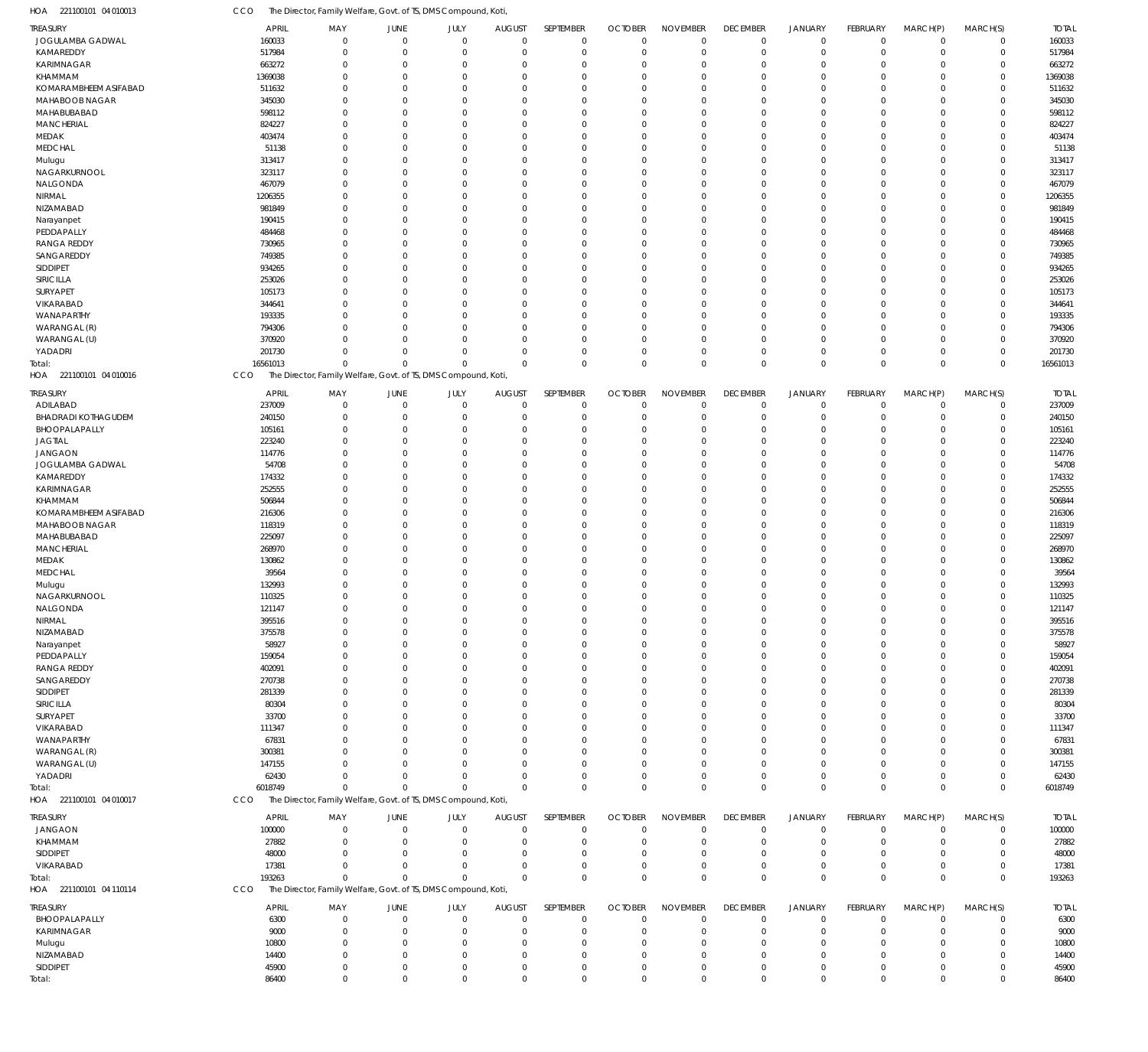221100101 06 300301 HOA CCO The Director, Family Welfare, Govt. of TS, DMS Compound, Koti,

| <b>TREASURY</b>            | <b>APRIL</b>   | MAY                                                            | JUNE           | JULY        | <b>AUGUST</b> | SEPTEMBER   | <b>OCTOBER</b> | <b>NOVEMBER</b> | <b>DECEMBER</b> | JANUARY        | FEBRUARY    | MARCH(P)         | MARCH(S)    | <b>TOTAL</b> |
|----------------------------|----------------|----------------------------------------------------------------|----------------|-------------|---------------|-------------|----------------|-----------------|-----------------|----------------|-------------|------------------|-------------|--------------|
| ADILABAD                   | 191070         | $\mathbf 0$                                                    | $\overline{0}$ | $\mathbf 0$ | $\mathbf 0$   | $\mathbf 0$ | $\Omega$       | $\overline{0}$  | $\mathbf 0$     | $\overline{0}$ | $\mathbf 0$ | $\mathbf 0$      | $\mathbf 0$ | 191070       |
| <b>BHADRADI KOTHAGUDEM</b> | 76428          | $\Omega$                                                       | $\mathbf 0$    | $\mathbf 0$ | $\Omega$      | $\mathbf 0$ |                | $\overline{0}$  | $\mathbf 0$     | $\overline{0}$ | $\mathbf 0$ | 0                | $\mathbf 0$ | 76428        |
| BHOOPALAPALLY              | 191070         | 0                                                              | $\Omega$       | $\mathbf 0$ | O             | $\Omega$    |                | $\Omega$        | 0               | $\Omega$       | $\Omega$    | 0                | $\mathbf 0$ | 191070       |
| <b>JAGTIAL</b>             | 527738         | $\Omega$                                                       | $\Omega$       | $\mathbf 0$ | O             | $\mathbf 0$ |                | $\overline{0}$  | 0               | $\Omega$       | $\Omega$    | 0                | $\mathbf 0$ | 527738       |
| <b>JANGAON</b>             | 801807         | O                                                              | $\Omega$       | 0           | O             | $\Omega$    |                | $\Omega$        | $\Omega$        | $\Omega$       | $\Omega$    | 0                | $\mathbf 0$ | 801807       |
| KARIMNAGAR                 | 636900         | O                                                              | $\Omega$       | 0           | C.            | $\Omega$    |                | $\Omega$        | $\Omega$        | $\Omega$       | $\Omega$    | 0                | $\mathbf 0$ | 636900       |
| KHAMMAM                    | 152856         |                                                                | $\Omega$       | $\mathbf 0$ | O             | $\Omega$    |                | $\Omega$        | $\Omega$        | $\Omega$       | $\Omega$    | 0                | $\mathbf 0$ | 152856       |
| KOMARAMBHEEM ASIFABAD      | 212300         | 0                                                              | $\Omega$       | $\mathbf 0$ | O             | $\mathbf 0$ |                | $\Omega$        | 0               | $\Omega$       | $\Omega$    | 0                | $\mathbf 0$ | 212300       |
|                            |                |                                                                | $\Omega$       |             | C.            | $\Omega$    |                | $\Omega$        | $\Omega$        | $\Omega$       | $\Omega$    |                  | $\mathbf 0$ |              |
| MAHABUBABAD                | 148610         |                                                                |                | 0           |               |             |                |                 |                 |                |             | 0                |             | 148610       |
| <b>MANCHERIAL</b>          | 63690          | O                                                              | $\Omega$       | $\mathbf 0$ | O             | $\mathbf 0$ |                | $\Omega$        | $\Omega$        | $\Omega$       | $\Omega$    | 0                | $\mathbf 0$ | 63690        |
| MEDAK                      | 870430         | O                                                              | $\Omega$       | $\mathbf 0$ | O             | $\Omega$    |                | $\Omega$        | $\Omega$        | $\Omega$       | $\Omega$    | 0                | $\mathbf 0$ | 870430       |
| <b>MEDCHAL</b>             | 648900         | O                                                              | $\Omega$       | $\mathbf 0$ | $\Omega$      | $\Omega$    |                | $\Omega$        | $\Omega$        | $\Omega$       | $\Omega$    | 0                | $\mathbf 0$ | 648900       |
| Mulugu                     | 445830         |                                                                | $\Omega$       | 0           | C.            | $\Omega$    |                | $\Omega$        | $\Omega$        | $\Omega$       | $\Omega$    | 0                | $\mathbf 0$ | 445830       |
| NAGARKURNOOL               | 551980         | O                                                              | $\Omega$       | $\mathbf 0$ | O             | $\mathbf 0$ |                | $\Omega$        | 0               | $\Omega$       | $\Omega$    | 0                | $\mathbf 0$ | 551980       |
| NALGONDA                   | 617456         |                                                                | $\Omega$       | $\mathbf 0$ | O             | $\Omega$    |                | $\Omega$        | $\Omega$        | $\Omega$       | $\Omega$    | 0                | $\mathbf 0$ | 617456       |
| NIRMAL                     | 148610         | O                                                              | $\Omega$       | $\mathbf 0$ | C.            | $\Omega$    |                | $\Omega$        | $\Omega$        | $\Omega$       | $\Omega$    | 0                | $\mathbf 0$ | 148610       |
| NIZAMABAD                  | 594440         |                                                                | $\Omega$       | $\mathbf 0$ | O             | $\Omega$    |                | $\Omega$        | $\Omega$        | $\Omega$       | $\Omega$    | 0                | $\mathbf 0$ | 594440       |
| PAO - TELANGANA HYDERABAD  | 1443640        | 0                                                              | $\Omega$       | $\mathbf 0$ | O             | $\mathbf 0$ |                | $\Omega$        | 0               | $\Omega$       | $\Omega$    | 0                | $\mathbf 0$ | 1443640      |
| PEDDAPALLY                 | 607178         | O                                                              | $\Omega$       | $\mathbf 0$ | C.            | $\Omega$    |                | $\Omega$        | $\Omega$        | $\Omega$       | $\Omega$    | 0                | $\mathbf 0$ | 607178       |
| <b>RANGA REDDY</b>         | 1040270        | O                                                              | $\Omega$       | $\mathbf 0$ | O             | $\Omega$    |                | $\Omega$        | $\Omega$        | $\Omega$       | $\Omega$    | 0                | $\mathbf 0$ | 1040270      |
| SANGAREDDY                 | 3026783        |                                                                | $\Omega$       | $\mathbf 0$ | O             | $\Omega$    |                | $\Omega$        | $\Omega$        | $\Omega$       | $\Omega$    | 0                | $\mathbf 0$ | 3026783      |
| SIRICILLA                  | 743050         | O                                                              | $\Omega$       | 0           | O             | $\Omega$    |                | $\Omega$        | $\Omega$        | $\Omega$       | $\Omega$    | 0                | $\mathbf 0$ | 743050       |
| VIKARABAD                  | 721820         |                                                                | $\Omega$       | $\mathbf 0$ | C.            | $\Omega$    |                | $\Omega$        | $\Omega$        | $\Omega$       | $\Omega$    | 0                | $\mathbf 0$ | 721820       |
| WARANGAL (R)               | 297220         | O                                                              | $\Omega$       | $\mathbf 0$ | O             | $\mathbf 0$ |                | $\overline{0}$  | 0               | $\Omega$       | $\Omega$    | 0                | $\mathbf 0$ | 297220       |
| WARANGAL (U)               | 445830         |                                                                | $\Omega$       | $\mathbf 0$ | O             | $\Omega$    |                | $\Omega$        | 0               | $\mathbf 0$    | $\Omega$    | 0                | $\mathbf 0$ | 445830       |
| YADADRI                    | 360910         | O                                                              | $\Omega$       | $\mathbf 0$ | $\Omega$      | $\mathbf 0$ |                | $\overline{0}$  | 0               | $\overline{0}$ | $\Omega$    | 0                | $\mathbf 0$ | 360910       |
| Total:                     | 15566816       | $\Omega$                                                       | $\Omega$       | $\mathbf 0$ | $\Omega$      | $\mathbf 0$ | $\Omega$       | $\Omega$        | $\mathbf 0$     | $\overline{0}$ | $\Omega$    | $\mathbf 0$      | $\mathbf 0$ | 15566816     |
| HOA 221100108 05 010011    | CCO            | The Director, Family Welfare, Govt. of TS, DMS Compound, Koti, |                |             |               |             |                |                 |                 |                |             |                  |             |              |
|                            |                |                                                                |                |             |               |             |                |                 |                 |                |             |                  |             |              |
| TREASURY                   | <b>APRIL</b>   | MAY                                                            | JUNE           | JULY        | <b>AUGUST</b> | SEPTEMBER   | <b>OCTOBER</b> | <b>NOVEMBER</b> | <b>DECEMBER</b> | JANUARY        | FEBRUARY    | MARCH(P)         | MARCH(S)    | <b>TOTAL</b> |
| ADILABAD                   | 149040         | $\Omega$                                                       | $\overline{0}$ | $\mathbf 0$ | $\mathbf 0$   | $\mathbf 0$ | $\Omega$       | $\overline{0}$  | $\mathbf 0$     | $\overline{0}$ | $\mathbf 0$ | $\mathbf 0$      | $\mathbf 0$ | 149040       |
| BHOOPALAPALLY              | 212350         | $\Omega$                                                       | 0              | $\mathbf 0$ | 0             | $\mathbf 0$ | $\Omega$       | $\overline{0}$  | $\mathbf 0$     | $\overline{0}$ | $\mathbf 0$ | 0                | $\mathbf 0$ | 212350       |
| <b>JAGTIAL</b>             | 23548          | $\Omega$                                                       | $\Omega$       | $\mathbf 0$ | $\Omega$      | $\mathbf 0$ |                | $\Omega$        | $\mathbf 0$     | $\Omega$       | $\Omega$    | 0                | $\mathbf 0$ | 23548        |
| KARIMNAGAR                 | 124130         | $\Omega$                                                       | $\Omega$       | $\mathbf 0$ | $\Omega$      | $\Omega$    |                | $\Omega$        | $\Omega$        | $\Omega$       | $\Omega$    | $\mathbf 0$      | $\mathbf 0$ | 124130       |
| KOMARAMBHEEM ASIFABAD      | 26080          | 0                                                              | $\Omega$       | $\Omega$    | $\Omega$      | $\mathbf 0$ |                | $\Omega$        | 0               | $\Omega$       | $\Omega$    | 0                | $\mathbf 0$ | 26080        |
| MAHABOOB NAGAR             | 224699         | U                                                              | $\Omega$       | $\Omega$    | $\Omega$      | $\Omega$    |                | $\Omega$        | $\Omega$        | $\Omega$       | $\Omega$    | 0                | $\mathbf 0$ | 224699       |
| <b>MEDCHAL</b>             | 35030          | O                                                              | $\Omega$       | $\Omega$    | $\Omega$      | $\Omega$    |                | $\Omega$        | $\Omega$        | $\Omega$       | $\Omega$    | 0                | $\mathbf 0$ | 35030        |
| NALGONDA                   | 277390         | O                                                              | $\Omega$       | $\mathbf 0$ | $\Omega$      | $\Omega$    |                | $\Omega$        | $\Omega$        | $\Omega$       | $\Omega$    | 0                | $\mathbf 0$ | 277390       |
| NIZAMABAD                  | 62060          | O                                                              | $\Omega$       | $\Omega$    | $\Omega$      | $\Omega$    |                | $\Omega$        | $\Omega$        | $\Omega$       | $\Omega$    | 0                | $\mathbf 0$ | 62060        |
| PAO - TELANGANA HYDERABAD  | 818661         | U                                                              | $\Omega$       | $\Omega$    | $\Omega$      | $\Omega$    | $\Omega$       | $\Omega$        | $\Omega$        | $\Omega$       | $\Omega$    | $\Omega$         | $\mathbf 0$ | 818661       |
| <b>RANGA REDDY</b>         | 240890         | O                                                              | $\Omega$       | $\Omega$    | $\Omega$      | $\Omega$    |                | $\Omega$        | $\Omega$        | $\Omega$       | $\Omega$    | 0                | $\mathbf 0$ | 240890       |
| SANGAREDDY                 | 215140         | U                                                              | $\Omega$       | $\mathbf 0$ | $\Omega$      | $\Omega$    |                | $\Omega$        | $\Omega$        | $\Omega$       | $\Omega$    | 0                | $\mathbf 0$ | 215140       |
| SIDDIPET                   | 37745          | O                                                              | $\Omega$       | $\Omega$    | $\Omega$      | $\Omega$    |                | $\Omega$        | $\Omega$        | $\Omega$       | $\Omega$    | 0                | $\mathbf 0$ | 37745        |
| VIKARABAD                  | 41830          | U                                                              | $\Omega$       | $\Omega$    | $\Omega$      | $\Omega$    |                | $\Omega$        | $\Omega$        | $\Omega$       | $\Omega$    | $\mathbf 0$      | $\mathbf 0$ | 41830        |
|                            |                | $\Omega$                                                       | $\Omega$       | $\mathbf 0$ | $\Omega$      | $\mathbf 0$ |                | $\overline{0}$  | $\mathbf 0$     | $\overline{0}$ | $\Omega$    |                  |             |              |
| WARANGAL (U)               | 150000         | $\Omega$                                                       | $\Omega$       | $\mathbf 0$ | $\Omega$      | $\mathbf 0$ | $\Omega$       | $\mathbf 0$     | $\mathbf 0$     | $\Omega$       | $\Omega$    | 0<br>$\mathbf 0$ | $\mathbf 0$ | 150000       |
| Total:                     | 2638593<br>CCO |                                                                |                |             |               |             |                |                 |                 |                |             |                  | $\mathbf 0$ | 2638593      |
| HOA 221100108 05 010012    |                | The Director, Family Welfare, Govt. of TS, DMS Compound, Koti, |                |             |               |             |                |                 |                 |                |             |                  |             |              |
| TREASURY                   | <b>APRIL</b>   | MAY                                                            | JUNE           | JULY        | <b>AUGUST</b> | SEPTEMBER   | <b>OCTOBER</b> | <b>NOVEMBER</b> | <b>DECEMBER</b> | <b>JANUARY</b> | FEBRUARY    | MARCH(P)         | MARCH(S)    | <b>TOTAL</b> |
| ADILABAD                   | 2800           |                                                                | $\Omega$       | $\cap$      | $\cap$        | $\cap$      | $\cap$         | $\cap$          | $\cap$          | $\bigcap$      | $\Omega$    | $\cap$           | $\cap$      | 2800         |
| BHOOPALAPALLY              | 400            | $\Omega$                                                       | $\Omega$       | 0           |               | $\mathbf 0$ |                | $\Omega$        | 0               | $\Omega$       | $\Omega$    | 0                | $\mathbf 0$ | 400          |
| KARIMNAGAR                 | 1000           | 0                                                              | $\mathbf 0$    | $\mathbf 0$ | O             | $\mathbf 0$ | $\Omega$       | $\overline{0}$  | 0               | $\overline{0}$ | $\mathbf 0$ | 0                | $\mathbf 0$ | 1000         |
| MAHABOOB NAGAR             | 1300           | 0                                                              | $\Omega$       | 0           | C.            | $\Omega$    |                | $\overline{0}$  | $\Omega$        | $\Omega$       | $\Omega$    | 0                | $\mathbf 0$ | 1300         |
| NALGONDA                   | 800            | O                                                              | $\Omega$       | 0           |               | $\Omega$    |                | $\Omega$        | $\Omega$        | $\Omega$       | $\Omega$    | $\Omega$         | $\mathbf 0$ | 800          |
| NIZAMABAD                  | 500            | 0                                                              | $\Omega$       | 0           | O             | $\mathbf 0$ |                | $\overline{0}$  | 0               | $\Omega$       | $\Omega$    | 0                | $\mathbf 0$ | 500          |
| PAO - TELANGANA HYDERABAD  | 25790          |                                                                | $\Omega$       | 0           |               | $\Omega$    |                | $\Omega$        | $\Omega$        | $\Omega$       | $\Omega$    | 0                | $\mathbf 0$ | 25790        |
| <b>RANGA REDDY</b>         | 5400           | 0                                                              | $\Omega$       | 0           | C.            | $\Omega$    |                | $\overline{0}$  | 0               | $\Omega$       | O           | 0                | $\mathbf 0$ | 5400         |
| SANGAREDDY                 | 7750           | O                                                              | $\Omega$       | $\mathbf 0$ | C.            | $\Omega$    |                | $\Omega$        | 0               | $\Omega$       | $\Omega$    | 0                | $\mathbf 0$ | 7750         |
| WARANGAL (U)               | 2900           | $\Omega$                                                       | $\Omega$       | $\mathbf 0$ | $\Omega$      | $\mathbf 0$ |                | $\mathbf 0$     | $\mathbf 0$     | $\overline{0}$ | 0           | $\mathbf 0$      | $\mathbf 0$ | 2900         |
| Total:                     | 48640          | $\Omega$                                                       | $\Omega$       | $\mathbf 0$ | $\Omega$      | $\mathbf 0$ | $\Omega$       | $\mathbf 0$     | $\mathbf 0$     | $\overline{0}$ | $\mathbf 0$ | $\mathbf 0$      | $\mathbf 0$ | 48640        |
| HOA 221100108 05 010013    | CCO            | The Director, Family Welfare, Govt. of TS, DMS Compound, Koti, |                |             |               |             |                |                 |                 |                |             |                  |             |              |
|                            |                |                                                                |                |             |               |             |                |                 |                 |                |             |                  |             |              |
| TREASURY                   | <b>APRIL</b>   | MAY                                                            | JUNE           | JULY        | <b>AUGUST</b> | SEPTEMBER   | <b>OCTOBER</b> | <b>NOVEMBER</b> | <b>DECEMBER</b> | JANUARY        | FEBRUARY    | MARCH(P)         | MARCH(S)    | <b>TOTAL</b> |
| ADILABAD                   | 54185          | $\mathbf 0$                                                    | $\mathbf 0$    | $\mathbf 0$ | $\mathbf 0$   | $\mathbf 0$ | $\Omega$       | $\overline{0}$  | $\mathbf 0$     | $\overline{0}$ | $\mathbf 0$ | $\mathbf 0$      | $\mathbf 0$ | 54185        |
| BHOOPALAPALLY              | 81429          | $\Omega$                                                       | $\mathbf 0$    | $\mathbf 0$ | 0             | $\mathbf 0$ | $\Omega$       | $\overline{0}$  | $\mathbf 0$     | $\overline{0}$ | $\mathbf 0$ | $\mathbf 0$      | $\mathbf 0$ | 81429        |
| <b>JAGTIAL</b>             | 9035           | $\Omega$                                                       | 0              | $\mathbf 0$ | $\Omega$      | 0           |                | $\overline{0}$  | 0               | 0              | $\Omega$    | 0                | $\mathbf 0$ | 9035         |
| KARIMNAGAR                 | 47656          | O                                                              | $\Omega$       | 0           | $\Omega$      | $\Omega$    | $\Omega$       | $\mathbf 0$     | $\Omega$        | $\Omega$       | $\Omega$    | 0                | $\mathbf 0$ | 47656        |
| KOMARAMBHEEM ASIFABAD      | 10020          |                                                                | $\Omega$       | $\Omega$    | $\Omega$      | $\Omega$    |                | $\Omega$        | $\Omega$        | $\Omega$       | $\Omega$    | 0                | $\mathbf 0$ | 10020        |
| MAHABOOB NAGAR             | 96409          |                                                                | $\cup$         | $\mathbf 0$ | $\Omega$      | $\Omega$    |                | $\mathbf 0$     | $\Omega$        | $\Omega$       | $\Omega$    | 0                | $\mathbf 0$ | 96409        |
| MEDCHAL                    | 13250          |                                                                | O              | $\Omega$    | $\Omega$      | $\Omega$    |                | $\mathbf 0$     | $\Omega$        | $\Omega$       | $\Omega$    | 0                | $\mathbf 0$ | 13250        |
| NALGONDA                   | 106363         |                                                                | C.             | $\Omega$    | $\Omega$      | $\Omega$    | $\Omega$       | $\mathbf 0$     | $\Omega$        | $\Omega$       | $\Omega$    | $\Omega$         | $\mathbf 0$ | 106363       |
| NIZAMABAD                  | 23828          |                                                                | O              | $\Omega$    | $\Omega$      | $\Omega$    |                | $\overline{0}$  | $\Omega$        | $\Omega$       | $\Omega$    | 0                | 0           | 23828        |
| PAO - TELANGANA HYDERABAD  | 336094         | O                                                              | $\cup$         | $\mathbf 0$ | $\Omega$      | $\Omega$    | $\Omega$       | $\mathbf 0$     | $\Omega$        | $\Omega$       | $\Omega$    | 0                | $\mathbf 0$ | 336094       |
| <b>RANGA REDDY</b>         | 92477          |                                                                | C.             | $\Omega$    | $\Omega$      | $\Omega$    |                | $\mathbf 0$     | $\Omega$        | $\Omega$       | $\Omega$    | 0                | 0           | 92477        |
| SANGAREDDY                 | 82899          |                                                                | $\cup$         | $\Omega$    | C.            | $\Omega$    | $\Omega$       | $\mathbf 0$     | $\Omega$        | $\Omega$       | $\Omega$    | 0                | $\mathbf 0$ | 82899        |
| SIDDIPET                   | 14386          | O                                                              | $\Omega$       | $\Omega$    | $\Omega$      | $\Omega$    |                | $\overline{0}$  | 0               | $\Omega$       | $\Omega$    | 0                | $\mathbf 0$ | 14386        |
|                            |                | U                                                              | $\Omega$       | $\mathbf 0$ | $\Omega$      | $\Omega$    | $\Omega$       | $\mathbf 0$     | $\Omega$        | $\Omega$       | $\Omega$    |                  | $\mathbf 0$ |              |
| VIKARABAD                  | 16046          |                                                                | $\Omega$       |             |               |             |                |                 |                 |                | $\Omega$    | 0                |             | 16046        |
| WARANGAL (U)               | 57614          | $\Omega$<br>$\Omega$                                           |                | $\mathbf 0$ | $\Omega$      | $\mathbf 0$ | $\Omega$       | $\mathbf 0$     | $\mathbf 0$     | $\overline{0}$ |             | $\mathbf 0$      | $\mathbf 0$ | 57614        |
| Total:                     | 1041691        |                                                                | $\Omega$       | $\mathbf 0$ | $\Omega$      | $\mathbf 0$ | $\Omega$       | $\mathbf 0$     | $\mathbf 0$     | $\Omega$       | $\Omega$    | $\mathbf 0$      | $\mathbf 0$ | 1041691      |
| HOA 221100108 05 010016    | CCO            | The Director, Family Welfare, Govt. of TS, DMS Compound, Koti, |                |             |               |             |                |                 |                 |                |             |                  |             |              |
| <b>TREASURY</b>            | <b>APRIL</b>   | MAY                                                            | JUNE           | JULY        | <b>AUGUST</b> | SEPTEMBER   | <b>OCTOBER</b> | <b>NOVEMBER</b> | <b>DECEMBER</b> | JANUARY        | FEBRUARY    | MARCH(P)         | MARCH(S)    | <b>TOTAL</b> |
| ADILABAD                   | 21405          | $\mathbf 0$                                                    | $\mathbf 0$    | $\mathsf 0$ | $\mathbf 0$   | $\mathbf 0$ | $\mathbf 0$    | $\mathbf 0$     | $\mathbf 0$     | $\overline{0}$ | $\pmb{0}$   | $\mathbf 0$      | $\mathbf 0$ | 21405        |
| BHOOPALAPALLY              | 25201          | $\overline{0}$                                                 | $\mathbf 0$    | $\mathbf 0$ | $\mathbf 0$   | $\mathbf 0$ | $\mathbf 0$    | $\mathbb O$     | $\mathbf 0$     | $\overline{0}$ | $\mathbf 0$ | $\mathbf 0$      | $\mathbf 0$ | 25201        |
|                            |                |                                                                |                |             |               |             |                |                 |                 |                |             |                  |             |              |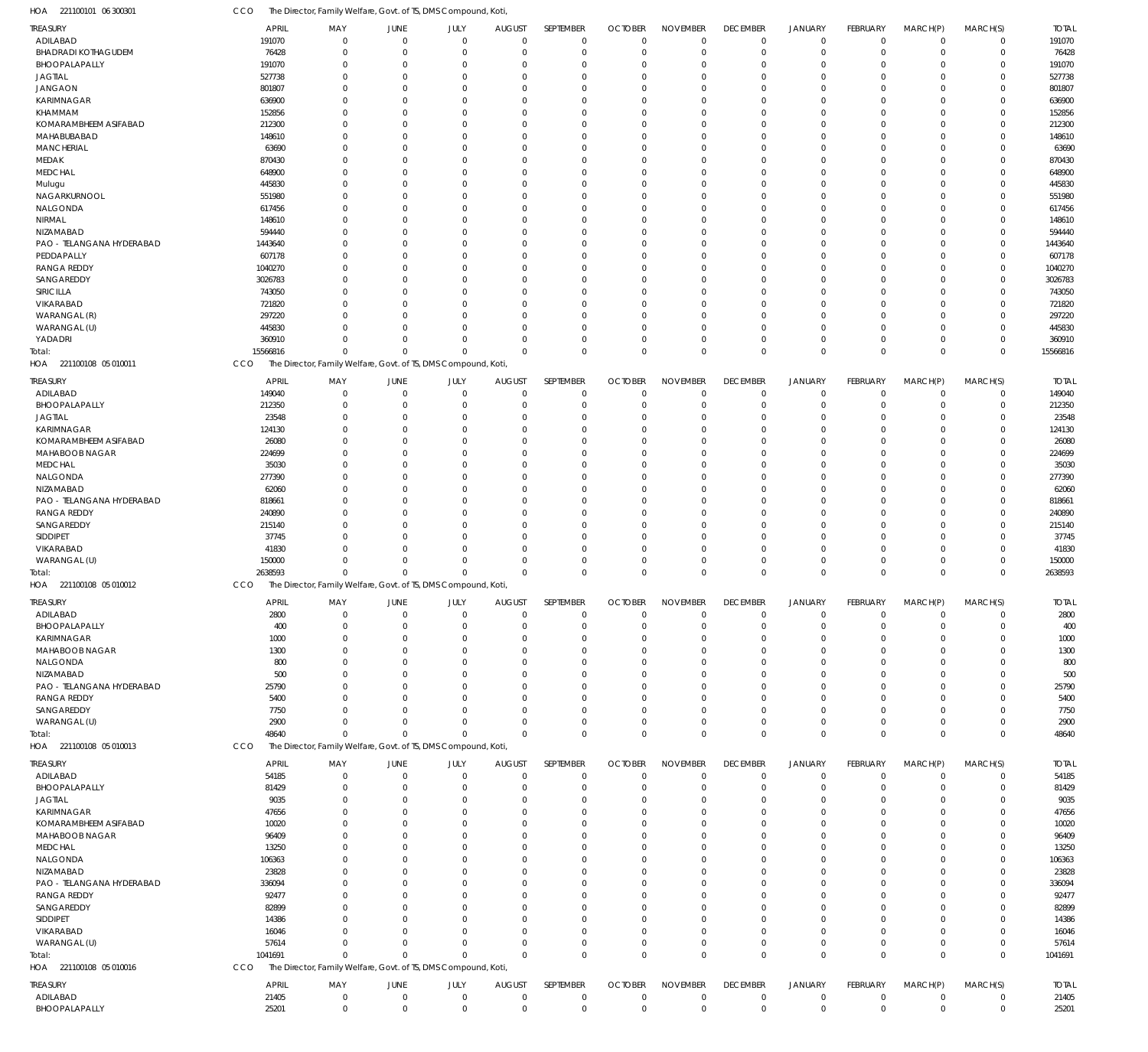| HOA 221100108 05 010016                    | CCO              | The Director, Family Welfare, Govt. of TS, DMS Compound, Koti             |                            |                      |                      |                            |                |                            |                      |                      |                          |                      |                |                  |
|--------------------------------------------|------------------|---------------------------------------------------------------------------|----------------------------|----------------------|----------------------|----------------------------|----------------|----------------------------|----------------------|----------------------|--------------------------|----------------------|----------------|------------------|
| <b>TREASURY</b>                            | <b>APRIL</b>     | MAY                                                                       | JUNE                       | JULY                 | <b>AUGUST</b>        | SEPTEMBER                  | <b>OCTOBER</b> | <b>NOVEMBER</b>            | <b>DECEMBER</b>      | <b>JANUARY</b>       | FEBRUARY                 | MARCH(P)             | MARCH(S)       | <b>TOTAL</b>     |
| <b>JAGTIAL</b>                             | 3379             | $\Omega$                                                                  | $\mathbf 0$                | $\mathbf 0$          | $\mathbf 0$          | $\mathbf 0$                | $\overline{0}$ | $\mathbf 0$                | $\mathbf 0$          | $\mathbf 0$          | $\overline{0}$           | $\mathbf 0$          | $\overline{0}$ | 3379             |
| KARIMNAGAR                                 | 24580            | $\Omega$                                                                  | $\overline{0}$             | $\mathbf{0}$         | $\mathbf 0$          | $\mathbf 0$                | $\overline{0}$ | $\mathbf 0$                | $\mathbf 0$          | $\mathbf 0$          | $\overline{0}$           | $\Omega$             | $\mathbf 0$    | 24580            |
| KOMARAMBHEEM ASIFABAD                      | 3101             | 0                                                                         | $\overline{0}$             | $\Omega$             | 0                    | $\mathbf 0$                | 0              | $\mathbf 0$                | $\Omega$             | $\Omega$             | $\Omega$                 | $\Omega$<br>$\Omega$ | 0              | 3101             |
| MAHABOOB NAGAR<br><b>MEDCHAL</b>           | 46436<br>10251   | $\Omega$<br>$\Omega$                                                      | $\Omega$<br>$\Omega$       | $\Omega$<br>$\Omega$ | $\Omega$<br>$\Omega$ | $\Omega$<br>$\mathbf 0$    | 0<br>0         | $\Omega$<br>$\Omega$       | $\Omega$<br>$\Omega$ | $\Omega$<br>$\Omega$ | $\Omega$<br>$\Omega$     | $\Omega$             | $\Omega$<br>0  | 46436<br>10251   |
| NALGONDA                                   | 39773            | $\Omega$                                                                  | $\Omega$                   | $\Omega$             | $\Omega$             | $\Omega$                   | 0              | $\Omega$                   | $\Omega$             | $\Omega$             | $\Omega$                 | $\Omega$             | 0              | 39773            |
| NIZAMABAD                                  | 12290            | $\Omega$                                                                  | $\Omega$                   | $\Omega$             | $\Omega$             | $\mathbf 0$                | 0              | $\Omega$                   | $\Omega$             | $\Omega$             | $\Omega$                 | $\Omega$             | 0              | 12290            |
| PAO - TELANGANA HYDERABAD                  | 232298           | $\Omega$                                                                  | $\Omega$                   | $\Omega$             | $\Omega$             | $\Omega$                   | 0              | $\Omega$                   | $\Omega$             | $\Omega$             | $\Omega$                 | $\Omega$             | $\Omega$       | 232298           |
| <b>RANGA REDDY</b>                         | 58435            | $\Omega$                                                                  | $\Omega$                   | $\Omega$             | $\Omega$             | $\mathbf 0$                | 0              | $\Omega$                   | $\Omega$             | $\Omega$             | $\Omega$                 | $\Omega$             | 0              | 58435            |
| SANGAREDDY                                 | 31000            | $\Omega$                                                                  | $\Omega$                   | $\Omega$             | $\Omega$             | $\Omega$                   | 0              | $\Omega$                   | $\Omega$             | $\Omega$             | $\Omega$                 | $\Omega$             | $\Omega$       | 31000            |
| SIDDIPET                                   | 5380             | <sup>0</sup>                                                              | $\Omega$                   | $\Omega$             | $\Omega$             | $\Omega$                   | 0              | $\Omega$                   | $\Omega$             | $\Omega$             | $\Omega$                 | $\Omega$             | 0              | 5380             |
| VIKARABAD                                  | 6000             | <sup>n</sup>                                                              | $\Omega$                   | $\Omega$             | $\Omega$             | $\Omega$                   | 0              | $\mathbf 0$                | $\Omega$             | $\Omega$             | $\Omega$                 | $\Omega$             | 0              | 6000             |
| WARANGAL (U)                               | 27290            | $\Omega$                                                                  | $\Omega$                   | $\Omega$             | $\mathbf 0$          | $\mathbf 0$                | 0              | $\mathbf 0$                | $\Omega$             | $\mathbf 0$          | $\Omega$                 | $\mathbf 0$          | 0              | 27290            |
| Total:                                     | 546819           | $\Omega$                                                                  | $\Omega$                   | $\Omega$             | $\Omega$             | $\Omega$                   | $\Omega$       | $\Omega$                   | $\Omega$             | $\Omega$             | $\Omega$                 | $\Omega$             | $\Omega$       | 546819           |
| HOA 221100108 05 010017                    | CCO              | The Director, Family Welfare, Govt. of TS, DMS Compound, Koti             |                            |                      |                      |                            |                |                            |                      |                      |                          |                      |                |                  |
| treasury                                   | <b>APRIL</b>     | MAY                                                                       | JUNE                       | JULY                 | <b>AUGUST</b>        | SEPTEMBER                  | <b>OCTOBER</b> | <b>NOVEMBER</b>            | <b>DECEMBER</b>      | <b>JANUARY</b>       | FEBRUARY                 | MARCH(P)             | MARCH(S)       | <b>TOTAL</b>     |
| PAO - TELANGANA HYDERABAD                  | 32191            | $\Omega$                                                                  | $\mathbf 0$                | $\mathbf 0$          | $\overline{0}$       | 0                          | $\overline{0}$ | $\mathbf 0$                | $\overline{0}$       | $\mathbf 0$          | $\overline{0}$           | $\mathbf 0$          | $\mathbf 0$    | 32191            |
| Total:                                     | 32191            | $\Omega$                                                                  | $\Omega$                   | $\mathbf 0$          | $\Omega$             | $\mathbf 0$                | $\mathbf 0$    | $\mathbf 0$                | $\mathbf 0$          | $\mathbf 0$          | $\overline{0}$           | $\mathbf{0}$         | $\mathbf 0$    | 32191            |
| HOA 221100200 07 010011                    | CCO              | The Director, Family Welfare, Govt. of TS, DMS Compound, Koti             |                            |                      |                      |                            |                |                            |                      |                      |                          |                      |                |                  |
| treasury                                   | APRIL            | MAY                                                                       | JUNE                       | JULY                 | <b>AUGUST</b>        | SEPTEMBER                  | <b>OCTOBER</b> | <b>NOVEMBER</b>            | <b>DECEMBER</b>      | <b>JANUARY</b>       | FEBRUARY                 | MARCH(P)             | MARCH(S)       | <b>TOTAL</b>     |
| ADILABAD                                   | 140850           | $\overline{0}$                                                            | $\mathbf 0$                | $\mathbf{0}$         | $\mathbf 0$          | $\mathbf 0$                | $\mathbf 0$    | $\mathbf 0$                | $\mathbf 0$          | $\mathbf 0$          | $^{\circ}$               | $\overline{0}$       | $^{\circ}$     | 140850           |
| JOGULAMBA GADWAL                           | 229420           | 0                                                                         | $\overline{0}$             | $\mathbf{0}$         | $\mathbf 0$          | $\mathbf 0$                | 0              | $\mathbf 0$                | 0                    | 0                    | $\Omega$                 | $\Omega$             | $\mathbf 0$    | 229420           |
| KARIMNAGAR                                 | 391240           | $\Omega$                                                                  | $\Omega$                   | $\Omega$             | $\Omega$             | $\mathbf 0$                | 0              | $\mathbf 0$                | $\Omega$             | $\Omega$             | $\Omega$                 | $\Omega$             | 0              | 391240           |
| KHAMMAM                                    | 400580           | $\Omega$                                                                  | $\Omega$<br>$\Omega$       | $\Omega$<br>$\Omega$ | $\Omega$<br>$\Omega$ | $\mathbf 0$                | 0              | $\Omega$<br>$\Omega$       | $\Omega$<br>$\Omega$ | $\Omega$<br>$\Omega$ | $\Omega$                 | $\Omega$<br>$\Omega$ | 0              | 400580           |
| <b>MAHABOOB NAGAR</b><br><b>MANCHERIAL</b> | 482788<br>293480 | $\Omega$<br>$\Omega$                                                      | $\Omega$                   | $\Omega$             | $\Omega$             | $\mathbf 0$<br>$\mathbf 0$ | 0<br>0         | $\Omega$                   | $\Omega$             | $\Omega$             | $\Omega$<br>$\Omega$     | $\Omega$             | 0<br>0         | 482788<br>293480 |
| NAGARKURNOOL                               | 224520           | $\Omega$                                                                  | $\Omega$                   | $\Omega$             | $\Omega$             | $\Omega$                   | 0              | $\Omega$                   | $\Omega$             | $\Omega$             | $\Omega$                 | $\Omega$             | 0              | 224520           |
| NALGONDA                                   | 370650           | $\Omega$                                                                  | $\Omega$                   | $\Omega$             | $\Omega$             | $\mathbf 0$                | 0              | $\Omega$                   | $\Omega$             | $\Omega$             | $\Omega$                 | $\Omega$             | 0              | 370650           |
| NIRMAL                                     | 230230           | $\Omega$                                                                  | $\Omega$                   | $\Omega$             | $\Omega$             | $\Omega$                   | 0              | $\Omega$                   | $\Omega$             | $\Omega$             | $\Omega$                 | $\Omega$             | 0              | 230230           |
| NIZAMABAD                                  | 419170           | $\Omega$                                                                  | $\Omega$                   | $\Omega$             | $\Omega$             | $\mathbf 0$                | 0              | $\Omega$                   | $\Omega$             | $\Omega$             | $\Omega$                 | $\Omega$             | 0              | 419170           |
| PAO - TELANGANA HYDERABAD                  | 983417           | $\Omega$                                                                  | $\Omega$                   | $\Omega$             | $\Omega$             | $\mathbf 0$                | 0              | $\Omega$                   | $\Omega$             | $\Omega$             | $\Omega$                 | $\Omega$             | 0              | 983417           |
| <b>RANGA REDDY</b>                         | 560830           | $\Omega$                                                                  | $\Omega$                   | $\Omega$             | $\Omega$             | $\mathbf 0$                | 0              | $\Omega$                   | $\Omega$             | $\Omega$             | $\Omega$                 | $\Omega$             | 0              | 560830           |
| SANGAREDDY                                 | 403520           | $\Omega$                                                                  | $\Omega$                   | $\Omega$             | $\Omega$             | $\Omega$                   | 0              | $\Omega$                   | $\Omega$             | $\Omega$             | $\Omega$                 | $\Omega$             | 0              | 403520           |
| SIDDIPET                                   | 101090           | $\Omega$                                                                  | $\Omega$                   | $\Omega$             | $\Omega$             | $\mathbf 0$                | 0              | $\Omega$                   | $\Omega$             | $\Omega$             | $\Omega$                 | $\Omega$             | 0              | 101090           |
| SIRICILLA                                  | 239410           | $\Omega$                                                                  | $\Omega$                   | $\Omega$             | $\Omega$             | $\mathbf 0$                | 0              | $\mathbf 0$                | $\Omega$             | $\Omega$             | $\Omega$                 | $\Omega$             | 0              | 239410           |
| SURYAPET                                   | 177040           | $\Omega$                                                                  | $\Omega$                   | $\Omega$             | $\Omega$             | $\mathbf 0$                | 0              | $\Omega$                   | $\Omega$             | $\Omega$             | $\Omega$                 | $\Omega$             | 0              | 177040           |
| VIKARABAD                                  | 193620           | $\Omega$                                                                  | $\Omega$<br>$\Omega$       | $\Omega$<br>$\Omega$ | $\Omega$<br>$\Omega$ | $\Omega$                   | 0              | $\Omega$                   | $\Omega$             | $\Omega$             | $\Omega$                 | $\Omega$<br>$\Omega$ | $\mathbf 0$    | 193620           |
| WANAPARTHY<br>WARANGAL (R)                 | 194870<br>279250 | $\Omega$<br>$\Omega$                                                      | $\Omega$                   | $\Omega$             | $\Omega$             | $\mathbf 0$<br>$\Omega$    | 0<br>0         | $\mathbf 0$<br>$\mathbf 0$ | $\Omega$<br>$\Omega$ | $\Omega$<br>$\Omega$ | $\Omega$<br>$\Omega$     | $\Omega$             | 0<br>0         | 194870<br>279250 |
| WARANGAL (U)                               | 476067           | <sup>0</sup>                                                              | $\Omega$                   | $\Omega$             | $\Omega$             | $\mathbf 0$                | 0              | $\Omega$                   | $\Omega$             | $\Omega$             | $\Omega$                 | $\Omega$             | 0              | 476067           |
| YADADRI                                    | 249435           | $\Omega$                                                                  | $\Omega$                   | $\Omega$             | $\Omega$             | $\mathbf 0$                | 0              | $\mathbf 0$                | $\Omega$             | $\Omega$             | $\Omega$                 | $\Omega$             | $\mathbf 0$    | 249435           |
| Total:                                     | 7041477          | $\mathbf 0$                                                               | $\mathbf{0}$               | $\Omega$             | $\mathbf 0$          | $\mathbf 0$                | $\Omega$       | $\Omega$                   | $\Omega$             | $\Omega$             | $\overline{0}$           | $\Omega$             | $\mathbf 0$    | 7041477          |
| HOA 221100200 07 010012                    | CCO              | The Director, Family Welfare, Govt. of TS, DMS Compound, Koti             |                            |                      |                      |                            |                |                            |                      |                      |                          |                      |                |                  |
| TREASURY                                   | <b>APRIL</b>     | MAY                                                                       | JUNE                       | JULY                 | <b>AUGUST</b>        | SEPTEMBER                  | <b>OCTOBER</b> | <b>NOVEMBER</b>            | <b>DECEMBER</b>      | <b>JANUARY</b>       | FEBRUARY                 | MARCH(P)             | MARCH(S)       | <b>TOTAL</b>     |
| ADILABAD                                   | 8600             | $\overline{0}$                                                            | $\mathbf 0$                | $\mathbf{0}$         | $\mathbf 0$          | 0                          | 0              | $\mathbf 0$                | $\overline{0}$       | 0                    | $^{\circ}$               | $\mathbf 0$          | $\mathbf 0$    | 8600             |
| JOGULAMBA GADWAL                           | 5760             | $\mathbf 0$                                                               | $\mathbf 0$                | $\mathbf 0$          | $\overline{0}$       | $\mathbf 0$                | $\mathbf 0$    | $\mathbf 0$                | $\mathbf 0$          | $\Omega$             | $\overline{0}$           | $\mathbf 0$          | $\mathbf 0$    | 5760             |
| KARIMNAGAR                                 | 8520             | 0                                                                         | 0                          |                      | 0                    | 0                          | 0              | $\Omega$                   |                      |                      |                          |                      | 0              | 8520             |
| KHAMMAM                                    | 19340            | $\Omega$                                                                  | $\overline{0}$             | $\Omega$             | $\Omega$             | $\mathbf 0$                | $\mathbf 0$    | $\mathbf 0$                | $\Omega$             | $\Omega$             | $\Omega$                 | $\Omega$             | 0              | 19340            |
| MAHABOOB NAGAR                             | 11550            | $\Omega$                                                                  | $\overline{0}$             | $\Omega$             | $\Omega$             | $\mathbf 0$                | 0              | $\mathbf 0$                | $\Omega$             | $\Omega$             | $\Omega$                 | $\Omega$             | 0              | 11550            |
| <b>MANCHERIAL</b>                          | 9550             | $\Omega$                                                                  | $\Omega$                   | $\Omega$             | $\Omega$             | $\mathbf 0$                | $\mathbf 0$    | $\mathbf 0$                | $\Omega$             | $\Omega$             | $\Omega$                 | $\Omega$             | 0              | 9550             |
| NAGARKURNOOL                               | 3850             | $\Omega$                                                                  | $\Omega$                   | $\Omega$             | $\Omega$             | $\mathbf 0$                | 0              | $\mathbf 0$                | $\Omega$             | $\Omega$             | $\Omega$                 | $\Omega$             | 0              | 3850             |
| NALGONDA                                   | 10825            | <sup>0</sup>                                                              | $\Omega$                   | $\Omega$             | $\Omega$             | $\mathbf 0$                | 0              | $\mathbf 0$                | $\Omega$             | $\Omega$             | $\Omega$                 | $\Omega$             | 0              | 10825            |
| NIRMAL                                     | 5320             | $\Omega$                                                                  | $\Omega$                   | $\Omega$             | $\Omega$             | $\mathbf 0$                | 0              | $\mathbf 0$                | $\Omega$             | $\Omega$             | $\Omega$                 | $\Omega$             | 0              | 5320             |
| NIZAMABAD<br>PAO - TELANGANA HYDERABAD     | 13105<br>88250   | $\Omega$<br>$\Omega$                                                      | $\Omega$<br>$\Omega$       | $\Omega$<br>$\Omega$ | $\Omega$<br>$\Omega$ | 0<br>$\mathbf 0$           | 0<br>0         | $\mathbf 0$<br>$\mathbf 0$ | $\Omega$<br>$\Omega$ | $\Omega$<br>$\Omega$ | <sup>0</sup><br>$\Omega$ | $\Omega$<br>$\Omega$ | 0<br>0         | 13105<br>88250   |
| <b>RANGA REDDY</b>                         | 25600            | <sup>0</sup>                                                              | $\Omega$                   | $\Omega$             | $\Omega$             | $\Omega$                   | 0              | $\Omega$                   | $\Omega$             | $\cap$               | $\Omega$                 | $\Omega$             | 0              | 25600            |
| SANGAREDDY                                 | 8320             | $\Omega$                                                                  | $\Omega$                   | $\Omega$             | $\Omega$             | $\mathbf 0$                | 0              | $\mathbf 0$                | $\Omega$             | $\Omega$             | 0                        | $\Omega$             | 0              | 8320             |
| SIDDIPET                                   | 1050             | $\Omega$                                                                  | $\Omega$                   | $\Omega$             | $\Omega$             | 0                          | 0              | $\mathbf 0$                | $\Omega$             | $\Omega$             |                          | $\Omega$             | 0              | 1050             |
| SIRICILLA                                  | 7450             | $\Omega$                                                                  | $\Omega$                   | $\Omega$             | $\Omega$             | $\mathbf 0$                | 0              | $\mathbf 0$                | $\Omega$             | $\Omega$             | $\Omega$                 | $\Omega$             | 0              | 7450             |
| SURYAPET                                   | 2775             | $\Omega$                                                                  | $\Omega$                   | 0                    | $\Omega$             | $\mathbf 0$                | 0              | $\mathbf 0$                | $\Omega$             | $\Omega$             | <sup>0</sup>             | $\Omega$             | 0              | 2775             |
| VIKARABAD                                  | 1220             | 0                                                                         | $\Omega$                   | $\Omega$             | $\Omega$             | $\mathbf 0$                | 0              | $\mathbf 0$                | $\Omega$             | $\Omega$             | $\Omega$                 | $\Omega$             | 0              | 1220             |
| WANAPARTHY                                 | 1150             | $\Omega$                                                                  | $\Omega$                   | $\Omega$             | $\Omega$             | $\Omega$                   | 0              | $\mathbf 0$                | $\Omega$             | $\Omega$             |                          | $\Omega$             | 0              | 1150             |
| WARANGAL (R)                               | 7350             | $\Omega$                                                                  | $\Omega$                   | $\Omega$             | $\Omega$             | $\mathbf 0$                | 0              | $\mathbf 0$                | $\Omega$             | $\Omega$             | $\Omega$                 | $\Omega$             | 0              | 7350             |
| WARANGAL (U)                               | 11936            | $\Omega$                                                                  | $\Omega$                   | $\Omega$             | $\Omega$             | $\mathbf 0$                | 0              | $\mathbf 0$                | $\Omega$             | $\Omega$             | $\Omega$                 | $\Omega$             | 0              | 11936            |
| YADADRI                                    | 13550            | $\Omega$                                                                  | $\Omega$                   | $\Omega$             | $\mathbf 0$          | $\mathbf 0$                | 0              | $\mathbf 0$                | $\Omega$             | $\Omega$             | $\Omega$                 | $\mathbf 0$          | 0              | 13550            |
| Total:<br>HOA 221100200 07 010013          | 265071<br>CCO    | $\Omega$<br>The Director, Family Welfare, Govt. of TS, DMS Compound, Koti | $\Omega$                   | $\Omega$             | $\Omega$             | $\mathbf 0$                | $\mathbf 0$    | $\mathbf 0$                | $\Omega$             | $\Omega$             | $\Omega$                 | $\Omega$             | $\mathbf 0$    | 265071           |
|                                            |                  |                                                                           |                            |                      |                      |                            |                |                            |                      |                      |                          |                      |                |                  |
| TREASURY                                   | <b>APRIL</b>     | MAY                                                                       | JUNE                       | JULY                 | <b>AUGUST</b>        | SEPTEMBER                  | <b>OCTOBER</b> | <b>NOVEMBER</b>            | <b>DECEMBER</b>      | <b>JANUARY</b>       | FEBRUARY                 | MARCH(P)             | MARCH(S)       | <b>TOTAL</b>     |
| ADILABAD                                   | 54093            | $\Omega$                                                                  | $\overline{0}$             | $\mathbf 0$          | $\mathbf 0$          | $\mathbf 0$                | $\mathbf 0$    | $\mathbf 0$                | $\mathbf 0$          | $\mathbf 0$          | $\Omega$                 | $\Omega$             | $\mathbf 0$    | 54093            |
| JOGULAMBA GADWAL                           | 88046            | $\Omega$                                                                  | $\overline{0}$             | $\mathbf{0}$         | $\mathbf{0}$         | $\mathbf 0$                | $\mathbf 0$    | $\mathbf 0$                | $\overline{0}$       | $\mathbf 0$          | $\overline{0}$           | $\mathbf 0$          | $\mathbf 0$    | 88046            |
| KARIMNAGAR<br>KHAMMAM                      | 150126<br>153563 | 0<br>$\Omega$                                                             | $\overline{0}$<br>$\Omega$ | $\Omega$<br>$\Omega$ | $\Omega$<br>$\Omega$ | $\mathbf 0$<br>$\Omega$    | 0<br>0         | $\mathbf 0$<br>$\mathbf 0$ | $\Omega$<br>$\Omega$ | $\Omega$<br>$\Omega$ | $\Omega$<br>$\Omega$     | $\Omega$<br>$\Omega$ | 0<br>0         | 150126<br>153563 |
| MAHABOOB NAGAR                             | 191289           | $\Omega$                                                                  | $\Omega$                   | $\Omega$             | $\Omega$             | $\mathbf 0$                | 0              | $\Omega$                   | $\Omega$             | $\Omega$             | $\Omega$                 | $\Omega$             | 0              | 191289           |
| <b>MANCHERIAL</b>                          | 112637           | $\Omega$                                                                  | $\Omega$                   | $\Omega$             | $\Omega$             | $\mathbf 0$                | 0              | $\mathbf 0$                | $\Omega$             | $\Omega$             | $\Omega$                 | $\Omega$             | 0              | 112637           |
| NAGARKURNOOL                               | 86107            | $\Omega$                                                                  | $\Omega$                   | $\Omega$             | $\Omega$             | $\mathbf 0$                | 0              | $\Omega$                   | $\Omega$             | $\Omega$             | $\Omega$                 | $\Omega$             | 0              | 86107            |
| NALGONDA                                   | 142064           | $\Omega$                                                                  | $\Omega$                   | $\Omega$             | $\Omega$             | $\Omega$                   | 0              | $\mathbf 0$                | $\Omega$             | $\Omega$             | $\Omega$                 | $\Omega$             | 0              | 142064           |
| NIRMAL                                     | 88308            | $\Omega$                                                                  | $\Omega$                   | $\Omega$             | $\Omega$             | $\mathbf 0$                | 0              | $\mathbf 0$                | $\Omega$             | $\Omega$             | $\Omega$                 | $\Omega$             | 0              | 88308            |
| NIZAMABAD                                  | 188330           | $\Omega$                                                                  | $\mathbf 0$                | $\Omega$             | $\Omega$             | $\mathbf 0$                | 0              | $\mathbf 0$                | $\Omega$             | $\Omega$             | $\Omega$                 | $\overline{0}$       | 0              | 188330           |
| PAO - TELANGANA HYDERABAD                  | 502532           | $\overline{0}$                                                            | $\mathbf 0$                | $\mathbf 0$          | $\mathbf 0$          | $\mathbf 0$                | $\mathbf 0$    | $\mathbf 0$                | $\mathbf 0$          | $\mathbf 0$          | $\overline{0}$           | $\mathbf 0$          | 0              | 502532           |
| <b>RANGA REDDY</b>                         | 214941           | $\mathbf 0$                                                               | $\mathbf 0$                | $\mathbf 0$          | $\mathbf 0$          | $\mathbf 0$                | $\mathbf 0$    | $\mathbf 0$                | $\overline{0}$       | $\mathbf 0$          | $\overline{0}$           | $\mathbf 0$          | $\mathbf 0$    | 214941           |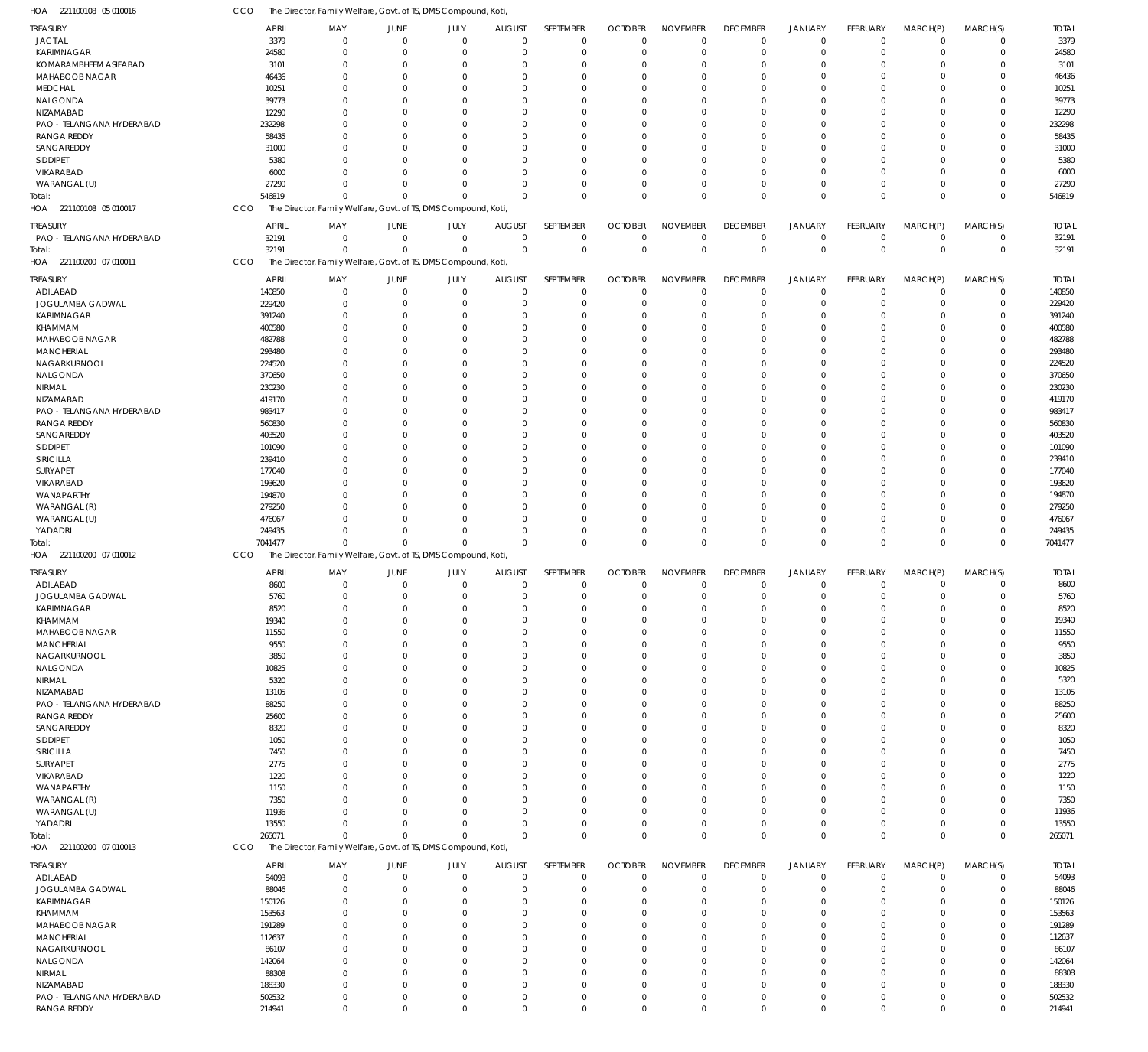221100200 07 010013 HOA CCO The Director, Family Welfare, Govt. of TS, DMS Compound, Koti,

| <b>TREASURY</b>                        | <b>APRIL</b>         | MAY                                                            | JUNE                          | JULY                        | <b>AUGUST</b>              | SEPTEMBER                  | <b>OCTOBER</b>                | <b>NOVEMBER</b>             | <b>DECEMBER</b>               | <b>JANUARY</b>             | FEBRUARY                    | MARCH(P)                   | MARCH(S)                   | <b>TOTAL</b>         |
|----------------------------------------|----------------------|----------------------------------------------------------------|-------------------------------|-----------------------------|----------------------------|----------------------------|-------------------------------|-----------------------------|-------------------------------|----------------------------|-----------------------------|----------------------------|----------------------------|----------------------|
| SANGAREDDY                             | 154970               | $\mathbf 0$                                                    | $\overline{0}$                | $\mathbf 0$                 | $\Omega$                   | $\mathbf 0$                | $\Omega$                      | $\mathbf 0$                 | $\overline{0}$                | $\mathbf 0$                | $\overline{0}$              | $\mathbf 0$                | $\mathbf 0$                | 154970               |
| SIDDIPET                               | 38780                | $\mathbf{0}$                                                   | $\Omega$                      | $\mathbf{0}$                | -C                         | $\mathbf 0$                | $\Omega$                      | $\mathbf 0$                 | $\Omega$                      | $\mathbf 0$                | $\Omega$                    | $\Omega$                   | $\Omega$                   | 38780                |
| SIRICILLA                              | 91810                | $\Omega$                                                       | $\Omega$                      | $\Omega$                    | <sup>r</sup>               | $\Omega$                   | -C                            | $\Omega$                    | $\Omega$                      | $\Omega$                   | ſ                           | $\Omega$                   | $\Omega$                   | 91810                |
| SURYAPET                               | 67939                | $\mathbf{0}$                                                   | 0                             | $\Omega$                    | -C                         | $\Omega$                   | -C                            | $\Omega$                    | $\Omega$                      | $\mathbf 0$                | ſ                           | $\Omega$                   | $\Omega$                   | 67939                |
| VIKARABAD                              | 74067                | $\Omega$                                                       | n                             | $\Omega$                    | <sup>r</sup>               | $\Omega$                   | -C                            | $\Omega$                    | $\Omega$                      | $\Omega$                   | ſ                           | $\Omega$                   |                            | 74067                |
| WANAPARTHY                             | 74868                | $\Omega$                                                       | n                             | $\Omega$                    | <sup>r</sup>               | $\Omega$                   | -0                            | $\Omega$                    | $\Omega$                      | $\Omega$                   | ſ                           | $\Omega$                   | $\Omega$                   | 74868                |
| WARANGAL (R)                           | 106953               | $\Omega$                                                       | $\Omega$                      | $\Omega$                    | -C                         | $\Omega$                   | -C                            | $\Omega$                    | $\Omega$                      | $\Omega$                   | ſ                           | $\Omega$                   | $\Omega$                   | 106953               |
| WARANGAL (U)                           | 257990               | $\Omega$                                                       | n                             | $\Omega$                    | -C                         | $\Omega$                   | -0                            | $\Omega$                    | $\Omega$                      | $\Omega$                   | ſ                           | $\Omega$                   | $\Omega$                   | 257990               |
| YADADRI                                | 95458                | $\Omega$<br>$\Omega$                                           | n<br>$\Omega$                 | $\mathbf{0}$<br>$\Omega$    | -C<br>$\Omega$             | $\Omega$<br>$\mathbf 0$    | -0<br>$\Omega$                | $\mathbf 0$<br>$\mathbf 0$  | $\Omega$<br>$\Omega$          | $\mathbf 0$<br>$\mathbf 0$ | $\Omega$<br>$\Omega$        | $\Omega$<br>$\Omega$       | $\Omega$<br>$\Omega$       | 95458                |
| Total:<br>HOA<br>221100200 07 010016   | 2934871<br>CCO       | The Director, Family Welfare, Govt. of TS, DMS Compound, Koti, |                               |                             |                            |                            |                               |                             |                               |                            |                             |                            |                            | 2934871              |
|                                        |                      |                                                                |                               |                             |                            |                            |                               |                             |                               |                            |                             |                            |                            |                      |
| <b>TREASURY</b>                        | <b>APRIL</b>         | MAY                                                            | JUNE                          | JULY                        | <b>AUGUST</b>              | SEPTEMBER                  | <b>OCTOBER</b>                | <b>NOVEMBER</b>             | <b>DECEMBER</b>               | <b>JANUARY</b>             | <b>FEBRUARY</b>             | MARCH(P)                   | MARCH(S)                   | <b>TOTAL</b>         |
| ADILABAD                               | 20228                | $\overline{0}$                                                 | $\Omega$                      | $\Omega$                    | $\Omega$                   | $\mathbf 0$                | $\Omega$                      | $\Omega$                    | $\overline{0}$                | $\mathbf 0$                | $\Omega$                    | $\Omega$                   | $\Omega$                   | 20228                |
| JOGULAMBA GADWAL                       | 36924                | $\overline{0}$                                                 | 0                             | $\Omega$                    | -C                         | $\mathbf 0$                | $\Omega$                      | $\Omega$                    | $\Omega$                      | $\mathbf 0$                | $\Omega$                    | $\Omega$                   | $\Omega$                   | 36924                |
| KARIMNAGAR                             | 72346                | $\Omega$                                                       | n                             | $\Omega$                    | <sup>r</sup>               | $\Omega$                   | -C                            | $\Omega$                    | $\Omega$                      | $\Omega$                   | $\Omega$                    | $\Omega$                   | $\Omega$                   | 72346                |
| KHAMMAM                                | 74735                | $\Omega$                                                       | n                             | $\Omega$                    | <sup>r</sup>               | $\Omega$                   | -C                            | $\Omega$                    | $\Omega$                      | $\Omega$                   | ſ                           | $\Omega$                   | $\Omega$                   | 74735                |
| MAHABOOB NAGAR                         | 108664               | $\Omega$                                                       | n                             | $\Omega$                    | -C                         | $\Omega$<br>$\Omega$       | -C                            | $\Omega$<br>$\Omega$        | $\Omega$                      | $\Omega$                   | $\Omega$                    | $\Omega$<br>$\Omega$       | $\Omega$                   | 108664               |
| <b>MANCHERIAL</b><br>NAGARKURNOOL      | 44120<br>30647       | n<br>$\Omega$                                                  | -0<br>n                       | n<br>$\Omega$               | <sup>r</sup><br>-C         | $\Omega$                   | -C<br>-C                      | $\Omega$                    | $\Omega$<br>$\Omega$          | $\Omega$<br>$\Omega$       | ſ<br>$\Omega$               | $\Omega$                   | $\Omega$<br>$\Omega$       | 44120<br>30647       |
| NALGONDA                               | 60685                | n                                                              | $\epsilon$                    | n                           | <sup>r</sup>               | $\Omega$                   | -C                            | $\Omega$                    | -C                            | $\Omega$                   | ſ                           | $\Omega$                   | $\Omega$                   | 60685                |
| NIRMAL                                 | 35024                | $\Omega$                                                       | n                             | $\Omega$                    | -C                         | $\Omega$                   | -C                            | $\Omega$                    | $\Omega$                      | $\Omega$                   | $\Omega$                    | $\Omega$                   | $\Omega$                   | 35024                |
| NIZAMABAD                              | 93210                | n                                                              | n                             | $\Omega$                    | <sup>r</sup>               | $\Omega$                   | -C                            | $\Omega$                    | $\Omega$                      | $\Omega$                   | ſ                           | $\Omega$                   | $\Omega$                   | 93210                |
| PAO - TELANGANA HYDERABAD              | 296823               | $\Omega$                                                       | -0                            | $\Omega$                    | <sup>r</sup>               | $\Omega$                   | -C                            | $\Omega$                    | $\Omega$                      | $\Omega$                   | ſ                           | $\Omega$                   | $\Omega$                   | 296823               |
| <b>RANGA REDDY</b>                     | 74517                | n                                                              | n                             | n                           | <sup>r</sup>               | $\Omega$                   | -C                            | $\Omega$                    | $\Omega$                      | $\Omega$                   | ſ                           | $\Omega$                   | $\Omega$                   | 74517                |
| SANGAREDDY                             | 65952                | $\Omega$                                                       | n                             | $\Omega$                    | -C                         | $\Omega$                   | -C                            | $\Omega$                    | $\Omega$                      | $\Omega$                   | ſ                           | $\Omega$                   | $\Omega$                   | 65952                |
| SIDDIPET                               | 14001                | n                                                              | -0                            | n                           | <sup>r</sup>               | $\cup$                     | -C                            | $\Omega$                    | $\Omega$                      | $\Omega$                   | ſ                           | $\Omega$                   | $\Omega$                   | 14001                |
| SIRICILLA                              | 38333                | $\Omega$                                                       | n                             | $\Omega$                    | -C                         | $\Omega$                   | -C                            | $\Omega$                    | $\Omega$                      | $\Omega$                   | $\Omega$                    | $\Omega$                   | $\Omega$                   | 38333                |
| SURYAPET                               | 25406                | n                                                              | $\epsilon$                    | n                           | <sup>r</sup>               | $\Omega$                   | -C                            | $\Omega$                    | $\Omega$                      | $\Omega$                   | ſ                           | $\Omega$                   |                            | 25406                |
| VIKARABAD                              | 29696                | $\Omega$                                                       | n                             | $\Omega$                    | -C                         | $\Omega$                   | -C                            | $\Omega$                    | $\Omega$                      | $\Omega$                   | $\Omega$                    | $\Omega$                   | $\Omega$                   | 29696                |
| WANAPARTHY                             | 29997                | n                                                              | $\epsilon$                    | $\Omega$                    | <sup>r</sup>               | $\Omega$                   | -C                            | $\Omega$                    | $\Omega$                      | $\Omega$                   | ſ                           | $\Omega$                   | $\Omega$                   | 29997                |
| WARANGAL (R)                           | 39096                | $\Omega$                                                       | n                             | $\Omega$                    | -C                         | $\Omega$                   | -C                            | $\Omega$                    | $\Omega$                      | $\Omega$                   | ſ                           | $\Omega$                   | $\Omega$                   | 39096                |
| WARANGAL (U)                           | 95971                | $\Omega$                                                       | n                             | $\Omega$                    | -C                         | $\cup$                     | -C                            | $\Omega$                    | $\Omega$                      | $\Omega$                   | ſ                           | $\Omega$                   | $\Omega$                   | 95971                |
| YADADRI                                | 31542                | $\Omega$                                                       | $\Omega$                      | $\Omega$                    | $\Omega$                   | $\Omega$                   | $\Omega$                      | $\Omega$                    | $\Omega$                      | $\mathbf 0$                | $\Omega$                    | $\Omega$                   | $\Omega$                   | 31542                |
| Total:                                 | 1317917              | $\Omega$                                                       | $\Omega$                      | $\Omega$                    | $\Omega$                   | $\Omega$                   | $\Omega$                      | $\Omega$                    | $\Omega$                      | $\Omega$                   | $\Omega$                    | $\Omega$                   | $\Omega$                   | 1317917              |
| HOA 221100200 07 010017                | CCO                  | The Director, Family Welfare, Govt. of TS, DMS Compound, Koti, |                               |                             |                            |                            |                               |                             |                               |                            |                             |                            |                            |                      |
| <b>TREASURY</b>                        | <b>APRIL</b>         | MAY                                                            | JUNE                          | JULY                        | <b>AUGUST</b>              | SEPTEMBER                  | <b>OCTOBER</b>                | <b>NOVEMBER</b>             | <b>DECEMBER</b>               | <b>JANUARY</b>             | FEBRUARY                    | MARCH(P)                   | MARCH(S)                   | <b>TOTAL</b>         |
| KARIMNAGAR                             | 10000                | $\mathbf 0$                                                    | $\overline{0}$                | $\mathbf 0$                 | $\overline{0}$             | $\mathbf 0$                | $\mathbf 0$                   | $\mathbf 0$                 | $\overline{0}$                | $\mathbf 0$                | $\overline{0}$              | $\mathbf 0$                | $\mathbf 0$                | 10000                |
| Total:                                 | 10000                | $\mathbf 0$                                                    | $\Omega$                      | $\mathbf 0$                 | $\Omega$                   | $\mathbf 0$                | $\mathbf{0}$                  | $\mathbf 0$                 | $\mathbf 0$                   | $\mathbf 0$                | $\mathbf 0$                 | $\mathbf 0$                | $\mathbf{0}$               | 10000                |
|                                        |                      |                                                                |                               |                             |                            |                            |                               |                             |                               |                            |                             |                            |                            |                      |
| HOA 221100200 07 010018                | CCO                  | The Director, Family Welfare, Govt. of TS, DMS Compound, Koti, |                               |                             |                            |                            |                               |                             |                               |                            |                             |                            |                            |                      |
|                                        |                      |                                                                |                               |                             |                            |                            |                               |                             |                               |                            |                             |                            |                            |                      |
| <b>TREASURY</b>                        | <b>APRIL</b>         | MAY<br>$\overline{0}$                                          | JUNE<br>$\Omega$              | JULY<br>$\mathbf{0}$        | <b>AUGUST</b><br>$\Omega$  | SEPTEMBER<br>$\mathbf 0$   | <b>OCTOBER</b><br>$\mathbf 0$ | <b>NOVEMBER</b>             | <b>DECEMBER</b><br>$^{\circ}$ | <b>JANUARY</b>             | <b>FEBRUARY</b><br>$\Omega$ | MARCH(P)<br>$\Omega$       | MARCH(S)<br>$\Omega$       | <b>TOTAL</b>         |
| NIZAMABAD                              | 45148                | $\Omega$                                                       | $\Omega$                      | $\mathbf 0$                 | $\Omega$                   | $\mathbf 0$                | $\Omega$                      | $\mathbf 0$<br>$\mathbf 0$  | $\mathbf 0$                   | $\mathbf 0$<br>$\mathbf 0$ | $\mathbf 0$                 | $\Omega$                   | $\mathbf{0}$               | 45148                |
| Total:<br>22110020012 05 010011<br>HOA | 45148<br>CCO         | The Director, Family Welfare, Govt. of TS, DMS Compound, Koti, |                               |                             |                            |                            |                               |                             |                               |                            |                             |                            |                            | 45148                |
|                                        |                      |                                                                |                               |                             |                            |                            |                               |                             |                               |                            |                             |                            |                            |                      |
| TREASURY                               | <b>APRIL</b>         | MAY                                                            | JUNE                          | JULY                        | <b>AUGUST</b>              | SEPTEMBER                  | <b>OCTOBER</b>                | <b>NOVEMBER</b>             | <b>DECEMBER</b>               | <b>JANUARY</b>             | FEBRUARY                    | MARCH(P)                   | MARCH(S)                   | <b>TOTAL</b>         |
| ADILABAD                               | 3168285              | $\mathbf{0}$                                                   | $\Omega$                      | $\mathbf 0$                 | $\Omega$                   | $\mathbf 0$                | $\mathbf 0$                   | $\mathbf 0$                 | $^{\circ}$                    | $\mathbf 0$                | $\Omega$                    | $\mathbf 0$                | 0                          | 3168285              |
| <b>BHADRADI KOTHAGUDEM</b>             | 7707471              | $\mathbf 0$<br>$\Omega$                                        | $\Omega$<br>$\Omega$          | $\mathbf 0$<br>$\Omega$     | $\Omega$<br>$\Omega$       | $\mathbf 0$<br>$\cap$      | $\Omega$<br>$\Omega$          | $\mathbf 0$<br>$\Omega$     | $^{\circ}$<br>$\Omega$        | $\mathbf 0$<br>$\Omega$    | $\Omega$<br>$\Omega$        | $\mathbf{0}$<br>$\Omega$   | $\Omega$                   | 7707471              |
| BHOOPALAPALLY                          | 2288160              |                                                                | $\Omega$                      | $\Omega$                    | $\Omega$                   |                            | $\Omega$                      | $\Omega$                    | $\Omega$                      |                            | $\Omega$                    | $\Omega$                   | $\Omega$                   | 2288160              |
| HYDERABAD URBAN                        | $-23623$             | 0                                                              | $\overline{0}$                |                             | $\Omega$                   | $\mathbf 0$                | $\mathbf 0$                   |                             | $\Omega$                      | $\mathbf 0$                | $\overline{0}$              |                            | $\Omega$                   | $-23623$             |
| <b>JAGTIAL</b>                         | 3597707              | $\mathbf 0$<br>$\mathbf 0$                                     | $\Omega$                      | $\mathbf 0$<br>$\mathbf{0}$ | $\Omega$                   | $\mathbf 0$<br>$\mathbf 0$ | $\Omega$                      | $\mathbf 0$<br>$\mathbf 0$  | $\Omega$                      | $\mathbf 0$<br>$\mathbf 0$ | $\Omega$                    | $\mathbf 0$<br>$\Omega$    | $\Omega$                   | 3597707              |
| <b>JANGAON</b><br>JOGULAMBA GADWAL     | 2922922<br>1541440   | $\mathbf 0$                                                    | $\Omega$                      | $\Omega$                    | $\Omega$                   | $\mathbf 0$                | $\Omega$                      | $\mathbf{0}$                | $\Omega$                      | $\Omega$                   | $\Omega$                    | $\Omega$                   | $\Omega$                   | 2922922<br>1541440   |
| KAMAREDDY                              | 2365890              | $\mathbf 0$                                                    | $\Omega$                      | $\Omega$                    | $\Omega$                   | $\mathbf 0$                | $\Omega$                      | $\mathbf 0$                 | $\Omega$                      | $\mathbf 0$                | $\Omega$                    | $\Omega$                   | $\Omega$                   | 2365890              |
| KARIMNAGAR                             | 4390563              | $\mathbf 0$                                                    | $\Omega$                      | $\Omega$                    | -C                         | $\Omega$                   | $\Omega$                      | $\mathbf{0}$                | $\Omega$                      | $\Omega$                   | $\Omega$                    | $\Omega$                   |                            | 4390563              |
| KHAMMAM                                | 7278240              | $\mathbf 0$                                                    | $\Omega$                      | $\Omega$                    | -C                         | $\mathbf 0$                | $\Omega$                      | $\mathbf{0}$                | $\Omega$                      | $\mathbf 0$                | $\Omega$                    | $\Omega$                   | $\Omega$                   | 7278240              |
| KOMARAMBHEEM ASIFABAD                  | 1209430              | $\mathbf 0$                                                    | $\Omega$                      | $\Omega$                    | $\Omega$                   | $\mathbf 0$                | $\Omega$                      | $\mathbf{0}$                | $\Omega$                      | $\Omega$                   | $\Omega$                    | $\Omega$                   | $\Omega$                   | 1209430              |
| MAHABOOB NAGAR                         | 2880127              | $\mathbf 0$                                                    | $\Omega$                      | $\Omega$                    | $\Omega$                   | $\mathbf 0$                | $\Omega$                      | $\mathbf 0$                 | $\Omega$                      | $\mathbf 0$                | $\Omega$                    | $\Omega$                   | $\Omega$                   | 2880127              |
| MAHABUBABAD                            | 3227870              | $\mathbf 0$                                                    | $\Omega$                      | $\Omega$                    | -C                         | $\mathbf 0$                | $\Omega$                      | $\mathbf 0$                 | $\Omega$                      | $\Omega$                   | $\Omega$                    | $\Omega$                   | $\Omega$                   | 3227870              |
| MANCHERIAL                             | 3409070              | $\mathbf 0$                                                    | $\Omega$                      | $\Omega$                    | -C                         | $\mathbf 0$                | $\Omega$                      | $\mathbf 0$                 | $\Omega$                      | $\mathbf 0$                | $\Omega$                    | $\Omega$                   | $\Omega$                   | 3409070              |
| MEDAK                                  | 2332440              | $\mathbf 0$                                                    | $\Omega$                      | $\Omega$                    | $\Omega$                   | $\mathbf 0$                | $\Omega$                      | $\mathbf{0}$                | $\Omega$                      | $\Omega$                   | $\Omega$                    | $\Omega$                   | $\Omega$                   | 2332440              |
| <b>MEDCHAL</b>                         | 2574344              | $\mathbf 0$                                                    | $\Omega$                      | $\Omega$                    | $\Omega$                   | $\mathbf 0$                | $\Omega$                      | $\mathbf 0$                 | $\Omega$                      | $\mathbf 0$                | $\Omega$                    | $\Omega$                   | $\Omega$                   | 2574344              |
| Mulugu                                 | 978231               | $\mathbf 0$                                                    | $\Omega$                      | $\Omega$                    | -C                         | $\Omega$                   | $\Omega$                      | $\mathbf{0}$                | $\Omega$                      | $\Omega$                   | $\Omega$                    | $\Omega$                   |                            | 978231               |
| NAGARKURNOOL                           | 2330130              | $\mathbf 0$                                                    | $\Omega$                      | $\Omega$                    | -C                         | $\mathbf 0$                | $\Omega$                      | $\mathbf 0$                 | $\Omega$                      | $\mathbf 0$                | $\Omega$                    | $\Omega$                   | $\Omega$                   | 2330130              |
| NALGONDA                               | 4684800              | $\mathbf 0$                                                    | $\Omega$                      | $\Omega$                    | $\Omega$                   | $\mathbf 0$                | $\Omega$                      | $\mathbf{0}$                | $\Omega$                      | $\Omega$                   | $\Omega$                    | $\Omega$                   | $\Omega$                   | 4684800              |
| <b>NIRMAL</b>                          | 926200               | $\mathbf 0$                                                    | $\Omega$                      | $\Omega$                    | $\Omega$                   | $\mathbf 0$                | $\Omega$                      | $\mathbf 0$                 | $\Omega$                      | $\mathbf 0$                | $\Omega$                    | $\Omega$                   | $\Omega$                   | 926200               |
| NIZAMABAD                              | 4749645              | $\mathbf 0$                                                    | $\Omega$                      | $\Omega$                    | -C                         | $\mathbf 0$                | $\Omega$                      | $\mathbf 0$                 | $\Omega$                      | $\Omega$                   | $\Omega$                    | $\Omega$                   | $\Omega$                   | 4749645              |
| Narayanpet                             | 1680730              | $\mathbf 0$                                                    | $\Omega$                      | $\Omega$                    | -C                         | $\mathbf 0$                | $\Omega$                      | $\mathbf 0$                 | $\Omega$                      | $\mathbf 0$                | $\Omega$                    | $\Omega$                   | $\Omega$                   | 1680730              |
| PAO - TELANGANA HYDERABAD              | 4787832              | $\mathbf 0$                                                    | $\Omega$<br>$\Omega$          | $\Omega$                    | $\Omega$<br>$\Omega$       | $\mathbf 0$                | $\Omega$                      | $\mathbf{0}$                | $\Omega$                      | $\Omega$                   | $\Omega$<br>$\Omega$        | $\Omega$                   | $\Omega$                   | 4787832              |
| PEDDAPALLY                             | 3269896              | $\mathbf 0$                                                    | $\Omega$                      | $\Omega$                    | -C                         | $\mathbf 0$                | $\Omega$                      | $\mathbf 0$                 | $\Omega$                      | $\mathbf 0$                | $\Omega$                    | $\Omega$<br>$\Omega$       | $\Omega$                   | 3269896              |
| <b>RANGA REDDY</b>                     | 4198005              | $\mathbf 0$                                                    | $\Omega$                      | $\Omega$<br>$\Omega$        | -C                         | $\Omega$                   | $\Omega$<br>$\Omega$          | $\mathbf{0}$                | $\Omega$<br>$\Omega$          | $\Omega$                   | $\Omega$                    | $\Omega$                   | $\Omega$                   | 4198005              |
| SANGAREDDY                             | 4055710              | $\mathbf 0$                                                    | $\Omega$                      | $\Omega$                    | $\Omega$                   | $\mathbf 0$<br>$\mathbf 0$ | $\Omega$                      | $\mathbf 0$<br>$\mathbf{0}$ | $\Omega$                      | $\mathbf 0$<br>$\Omega$    | $\Omega$                    | $\Omega$                   | $\Omega$                   | 4055710              |
| SIDDIPET                               | 2814212              | $\mathbf 0$<br>$\mathbf 0$                                     | $\Omega$                      | $\Omega$                    | $\Omega$                   | $\mathbf 0$                | $\Omega$                      | $\mathbf 0$                 | $\Omega$                      | $\mathbf 0$                | $\Omega$                    | $\Omega$                   | $\Omega$                   | 2814212              |
| SIRICILLA<br>SURYAPET                  | 2190338<br>4090065   | $\mathbf 0$                                                    | $\Omega$                      | $\Omega$                    | -C                         | $\mathbf 0$                | $\Omega$                      | $\mathbf 0$                 | $\Omega$                      | $\Omega$                   | $\Omega$                    | $\Omega$                   | $\Omega$                   | 2190338<br>4090065   |
| VIKARABAD                              | 2757349              | $\mathbf 0$                                                    | $\Omega$                      | $\Omega$                    | $\Omega$                   | $\mathbf 0$                | $\Omega$                      | $\mathbf 0$                 | $\Omega$                      | $\mathbf 0$                | $\Omega$                    | $\Omega$                   | $\Omega$                   | 2757349              |
| WANAPARTHY                             | 1553267              | $\mathbf 0$                                                    | $\Omega$                      | $\Omega$                    | $\Omega$                   | $\mathbf 0$                | $\Omega$                      | $\mathbf{0}$                | $\Omega$                      | $\Omega$                   | $\Omega$                    | $\Omega$                   | $\Omega$                   | 1553267              |
| WARANGAL (R)                           | 3828553              | $\mathbf 0$                                                    | $\Omega$                      | $\mathbf{0}$                | $\Omega$                   | $\mathbf 0$                | $\Omega$                      | $\mathbf 0$                 | $\Omega$                      | $\mathbf 0$                | $\Omega$                    | $\Omega$                   | $\Omega$                   | 3828553              |
| WARANGAL (U)                           | 4059425              | $\mathbf 0$                                                    | $\Omega$                      | $\mathbf 0$                 | $\Omega$                   | $\mathbf 0$                | $\Omega$                      | $\mathbf 0$                 | $\Omega$                      | $\mathbf 0$                | $\Omega$                    | $\Omega$                   | $\Omega$                   | 4059425              |
| YADADRI                                | 3045390<br>106870114 | $\mathbf 0$<br>$\mathbf 0$                                     | $\overline{0}$<br>$\mathbf 0$ | $\mathbf 0$<br>$\mathbf 0$  | $\mathbf 0$<br>$\mathbf 0$ | $\mathbf 0$<br>$\mathbf 0$ | $\mathbf 0$<br>$\mathbf 0$    | $\mathbf 0$<br>$\mathbf 0$  | $\mathbf 0$<br>$\mathbf 0$    | $\mathbf 0$<br>$\mathbf 0$ | $\mathbf 0$                 | $\mathbf 0$<br>$\mathbf 0$ | $\mathbf 0$<br>$\mathbf 0$ | 3045390<br>106870114 |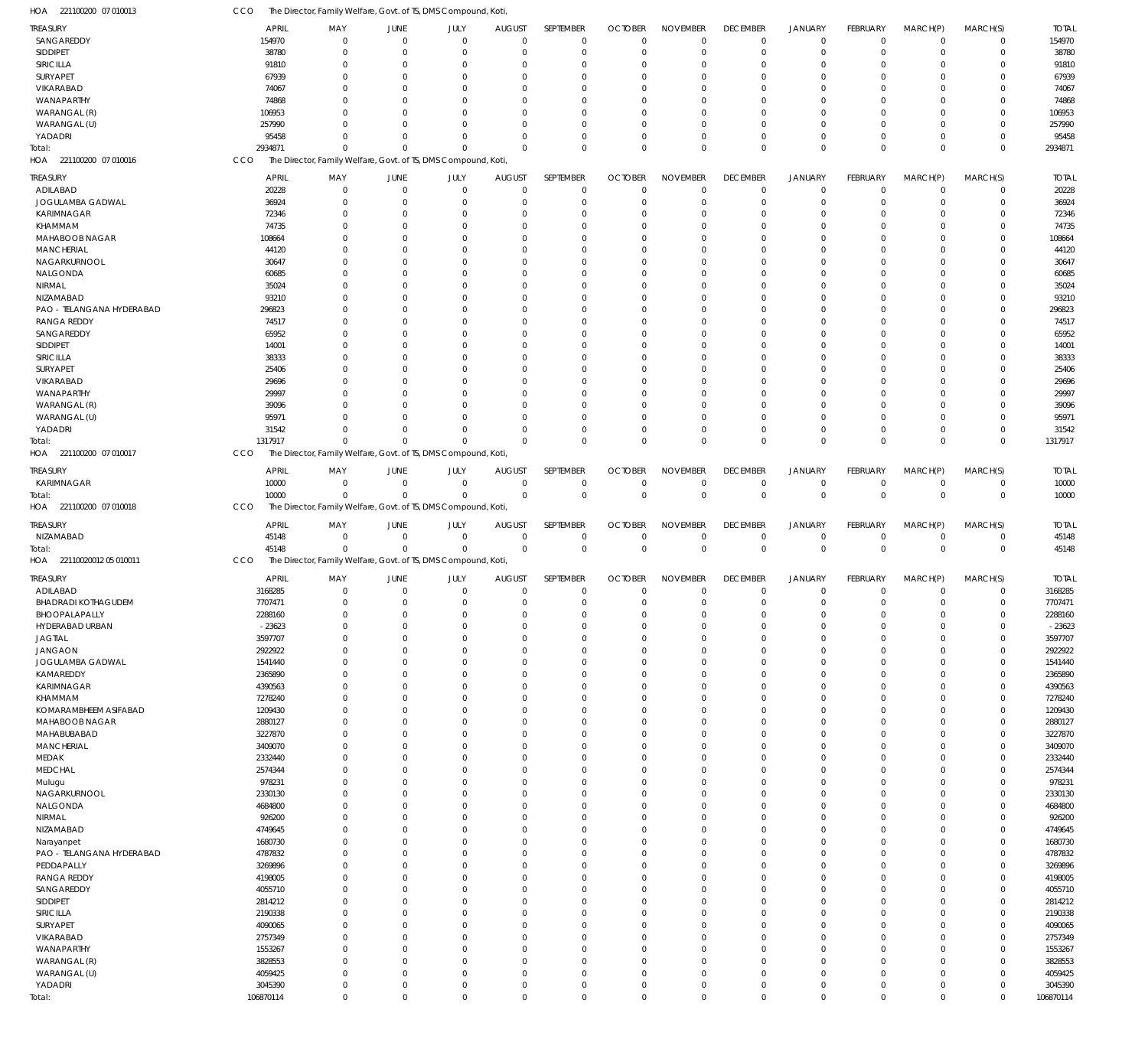22110020012 05 010012 HOA CCO The Director, Family Welfare, Govt. of TS, DMS Compound, Koti,

|                                 | <b>APRIL</b>     | MAY                                                            | JUNE                    | JULY                    | <b>AUGUST</b>           | SEPTEMBER               | <b>OCTOBER</b>   | <b>NOVEMBER</b>  | <b>DECEMBER</b>            | <b>JANUARY</b>   | <b>FEBRUARY</b> | MARCH(P)                   | MARCH(S)             | <b>TOTAL</b>     |
|---------------------------------|------------------|----------------------------------------------------------------|-------------------------|-------------------------|-------------------------|-------------------------|------------------|------------------|----------------------------|------------------|-----------------|----------------------------|----------------------|------------------|
| TREASURY<br>ADILABAD            | 92850            | $\mathbf 0$                                                    | $\mathbf 0$             | $\Omega$                | $\mathbf 0$             | $\mathbf 0$             | $\overline{0}$   | $\mathbf 0$      | $\mathbf 0$                | $\mathbf 0$      | $\Omega$        | $\mathbf 0$                | $\Omega$             | 92850            |
|                                 |                  |                                                                |                         |                         |                         |                         |                  |                  |                            |                  |                 |                            |                      |                  |
| <b>BHADRADI KOTHAGUDEM</b>      | 242940           | $\Omega$                                                       | $\Omega$                | $\Omega$                | $\Omega$                | $\mathbf 0$             | $\mathbf 0$      | $\mathbf 0$      | $\mathbf 0$                | $\mathbf 0$      | $\Omega$        | $\Omega$                   | $\Omega$             | 242940           |
| BHOOPALAPALLY                   | 27950            | $\Omega$                                                       | $\Omega$                | $\Omega$                | $\Omega$                | $\Omega$                | $\Omega$         | $\Omega$         | $\Omega$                   | $\Omega$         | $\Omega$        | $\Omega$                   | $\Omega$             | 27950            |
| <b>JAGTIAL</b>                  | 33927            | $\Omega$                                                       | $\Omega$                | 0                       | $\Omega$                | $\Omega$                | $\Omega$         | $\Omega$         | $\Omega$                   | $\Omega$         | -0              | $\Omega$                   | $\Omega$             | 33927            |
| JANGAON                         | 34910            | 0                                                              | $\Omega$                | O                       | $\Omega$                | $\Omega$                | $\Omega$         | $\Omega$         | $\Omega$                   | $\Omega$         | -C              | $\Omega$                   | $\Omega$             | 34910            |
| JOGULAMBA GADWAL                | 19620            | 0                                                              | $\Omega$                | O                       | $\Omega$                | $\Omega$                | $\Omega$         | $\Omega$         | $\Omega$                   | $\Omega$         | -C              | $\Omega$                   | $\Omega$             | 19620            |
| KAMAREDDY                       | 23950            | 0                                                              | $\Omega$                | O                       | $\Omega$                | $\Omega$                | $\Omega$         | $\Omega$         | $\Omega$                   | $\Omega$         | -C              | $\Omega$                   | $\Omega$             | 23950            |
| <b>KARIMNAGAR</b>               | 54830            | 0                                                              | $\Omega$                | O                       | $\Omega$                | $\Omega$                | $\Omega$         | $\Omega$         | $\Omega$                   | $\Omega$         | -C              | $\Omega$                   | $\Omega$             | 54830            |
| KHAMMAM                         | 137294           | 0                                                              | $\Omega$                | O                       | $\Omega$                | $\Omega$                | $\Omega$         | $\Omega$         | $\Omega$                   | $\Omega$         | -C              | $\Omega$                   | $\Omega$             | 137294           |
| KOMARAMBHEEM ASIFABAD           | 24285            | 0                                                              | $\Omega$                | O                       | $\Omega$                | $\Omega$                | $\Omega$         | $\Omega$         | $\Omega$                   | $\Omega$         | -C              | $\Omega$                   | $\Omega$             | 24285            |
| MAHABOOB NAGAR                  | 29560            | 0                                                              | $\Omega$                | O                       | $\Omega$                | $\Omega$                | $\Omega$         | $\Omega$         | $\Omega$                   | $\Omega$         | -C              | $\Omega$                   | $\Omega$             | 29560            |
| MAHABUBABAD                     |                  | 0                                                              | $\Omega$                | O                       | $\Omega$                | $\Omega$                | $\Omega$         | $\Omega$         | $\Omega$                   | $\Omega$         | -C              | $\Omega$                   | $\Omega$             |                  |
|                                 | 51680            |                                                                |                         |                         |                         |                         |                  |                  |                            |                  |                 |                            |                      | 51680            |
| <b>MANCHERIAL</b>               | 41779            | O                                                              | $\Omega$                | O                       | $\Omega$                | $\Omega$                | $\Omega$         | $\Omega$         | $\Omega$                   | $\Omega$         | -C              | $\Omega$                   | $\Omega$             | 41779            |
| MEDAK                           | 21204            | 0                                                              | $\Omega$                | O                       | $\Omega$                | $\Omega$                | $\Omega$         | $\Omega$         | $\Omega$                   | $\Omega$         | -C              | $\Omega$                   | $\Omega$             | 21204            |
| MEDCHAL                         | 64685            | 0                                                              | $\Omega$                | O                       | $\Omega$                | $\Omega$                | $\Omega$         | $\Omega$         | $\Omega$                   | $\Omega$         | -C              | $\Omega$                   | $\Omega$             | 64685            |
| Mulugu                          | 26166            | 0                                                              | $\Omega$                | O                       | $\Omega$                | $\Omega$                | $\Omega$         | $\Omega$         | $\Omega$                   | $\Omega$         | -C              | $\Omega$                   | $\Omega$             | 26166            |
| NAGARKURNOOL                    | 39520            | 0                                                              | $\Omega$                | O                       | $\Omega$                | $\Omega$                | $\Omega$         | $\Omega$         | $\Omega$                   | $\Omega$         | -C              | $\Omega$                   | $\Omega$             | 39520            |
| NALGONDA                        | 114240           | 0                                                              | $\Omega$                | O                       | $\Omega$                | $\Omega$                | $\Omega$         | $\Omega$         | $\Omega$                   | $\Omega$         | -C              | $\Omega$                   | $\Omega$             | 114240           |
| NIRMAL                          | 7975             | O                                                              | $\Omega$                | O                       | $\Omega$                | $\Omega$                | $\Omega$         | $\Omega$         | $\Omega$                   | $\Omega$         | -0              | $\Omega$                   | $\Omega$             | 7975             |
| NIZAMABAD                       | 64970            | 0                                                              | $\Omega$                | 0                       | $\Omega$                | $\Omega$                | $\Omega$         | $\Omega$         | $\Omega$                   | $\Omega$         | -C              | $\Omega$                   | $\Omega$             | 64970            |
|                                 |                  |                                                                |                         |                         |                         |                         |                  |                  |                            |                  |                 |                            |                      |                  |
| Narayanpet                      | 28600            | O                                                              | $\Omega$                | O                       | $\Omega$                | $\Omega$                | $\Omega$         | $\Omega$         | $\Omega$                   | $\Omega$         | -C              | $\Omega$                   | $\Omega$             | 28600            |
| PAO - TELANGANA HYDERABAD       | 171802           | O                                                              | $\Omega$                | O                       | $\Omega$                | $\Omega$                | $\Omega$         | $\Omega$         | $\Omega$                   | $\Omega$         | -C              | $\Omega$                   | $\Omega$             | 171802           |
| PEDDAPALLY                      | 36756            | 0                                                              | $\Omega$                | O                       | $\Omega$                | $\Omega$                | $\Omega$         | $\Omega$         | $\Omega$                   | $\Omega$         | -C              | $\Omega$                   | $\Omega$             | 36756            |
| <b>RANGA REDDY</b>              | 69509            | 0                                                              | 0                       | O                       | $\Omega$                | $\Omega$                | $\Omega$         | $\Omega$         | $\Omega$                   | $\Omega$         | -C              | $\Omega$                   | $\Omega$             | 69509            |
| SANGAREDDY                      | 57865            | O                                                              | $\Omega$                | O                       | $\Omega$                | $\Omega$                | $\Omega$         | $\Omega$         | $\Omega$                   | $\Omega$         | -C              | $\Omega$                   | $\Omega$             | 57865            |
| <b>SIDDIPET</b>                 | 30508            | 0                                                              | $\Omega$                | O                       | $\Omega$                | $\Omega$                | $\Omega$         | $\Omega$         | $\Omega$                   | $\Omega$         | -C              | $\Omega$                   | $\Omega$             | 30508            |
| SIRICILLA                       | 19915            | O                                                              | $\Omega$                | O                       | $\Omega$                | $\Omega$                | $\Omega$         | $\Omega$         | $\Omega$                   | $\Omega$         |                 | $\Omega$                   | $\Omega$             | 19915            |
| SURYAPET                        | 60890            | O                                                              | $\Omega$                | 0                       | $\Omega$                | $\Omega$                | $\Omega$         | $\Omega$         | $\Omega$                   | $\Omega$         | -C              | $\Omega$                   | $\Omega$             | 60890            |
|                                 |                  |                                                                |                         |                         |                         |                         |                  |                  |                            |                  |                 |                            |                      |                  |
| VIKARABAD                       | 38476            | O                                                              | $\Omega$                | O                       | $\Omega$                | $\Omega$                | $\Omega$         | $\Omega$         | $\Omega$                   | $\Omega$         | -C              | $\Omega$                   | $\Omega$             | 38476            |
| WANAPARTHY                      | 23750            | O                                                              | $\Omega$                | O                       | $\Omega$                | $\Omega$                | $\Omega$         | $\Omega$         | $\Omega$                   | $\Omega$         | -C              | $\Omega$                   | $\Omega$             | 23750            |
| WARANGAL (R)                    | 55760            | O                                                              | $\Omega$                | O                       | $\Omega$                | $\Omega$                | $\Omega$         | $\Omega$         | $\Omega$                   | $\Omega$         | -C              | $\Omega$                   | $\Omega$             | 55760            |
| WARANGAL (U)                    | 62565            | O                                                              | $\Omega$                | $\Omega$                | $\Omega$                | $\Omega$                | $\Omega$         | $\Omega$         | $\Omega$                   | $\Omega$         | -0              | $\Omega$                   | $\Omega$             | 62565            |
| YADADRI                         | 46150            | 0                                                              | $\Omega$                | $\Omega$                | $\Omega$                | $\Omega$                | $\Omega$         | $\Omega$         | $\Omega$                   | $\mathbf 0$      | $\Omega$        | $\Omega$                   | $\Omega$             | 46150            |
| Total:                          | 1856881          | $\Omega$                                                       | $\Omega$                | $\Omega$                | $\Omega$                | $\Omega$                | $\Omega$         | $\Omega$         | $\Omega$                   | $\mathbf 0$      | $\Omega$        | $\Omega$                   | $\Omega$             | 1856881          |
| HOA 22110020012 05 010013       | CCO              | The Director, Family Welfare, Govt. of TS, DMS Compound, Koti  |                         |                         |                         |                         |                  |                  |                            |                  |                 |                            |                      |                  |
|                                 |                  |                                                                |                         |                         |                         |                         |                  |                  |                            |                  |                 |                            |                      |                  |
| <b>TREASURY</b>                 | <b>APRIL</b>     | MAY                                                            | JUNE                    | JULY                    | <b>AUGUST</b>           | SEPTEMBER               | <b>OCTOBER</b>   | <b>NOVEMBER</b>  | <b>DECEMBER</b>            | <b>JANUARY</b>   | FEBRUARY        | MARCH(P)                   | MARCH(S)             | <b>TOTAL</b>     |
| ADILABAD                        | 1210777          | $\mathbf 0$                                                    | $\mathbf 0$             | $\mathbf 0$             | $\mathbf 0$             | $\mathbf 0$             | $\mathbf 0$      | $\mathbf 0$      | $\mathbf 0$                | 0                | $\mathbf 0$     | $\mathbf 0$                | $\mathbf 0$          | 1210777          |
| <b>BHADRADI KOTHAGUDEM</b>      | 2950473          | $\mathbf 0$                                                    | $\mathbf 0$             | $\Omega$                | $\mathbf 0$             | $\mathbf 0$             | $\mathbf 0$      | $\mathbf 0$      | $\mathbf 0$                | 0                | $\Omega$        | $\mathbf 0$                | $\Omega$             | 2950473          |
| BHOOPALAPALLY                   | 877389           | $\Omega$                                                       | $\Omega$                | $\Omega$                | $\Omega$                | $\mathbf 0$             | $\Omega$         | $\mathbf 0$      | $\Omega$                   | $\mathbf 0$      | $\Omega$        | $\Omega$                   | $\Omega$             | 877389           |
| <b>JAGTIAL</b>                  | 1380971          | $\Omega$                                                       | $\Omega$                | $\Omega$                | $\Omega$                | $\mathbf 0$             | $\Omega$         | $\mathbf 0$      | $\Omega$                   | $\mathbf 0$      | $\Omega$        | $\Omega$                   | $\Omega$             | 1380971          |
| <b>JANGAON</b>                  | 1127078          | $\Omega$                                                       | $\Omega$                | $\Omega$                | $\Omega$                | $\Omega$                | $\Omega$         | $\mathbf 0$      | $\Omega$                   | $\Omega$         | $\Omega$        | $\Omega$                   | $\Omega$             | 1127078          |
|                                 |                  | $\Omega$                                                       | $\Omega$                | $\Omega$                | $\Omega$                | $\Omega$                | $\Omega$         |                  | $\Omega$                   | $\Omega$         |                 | $\Omega$                   |                      |                  |
| JOGULAMBA GADWAL                | 585313           |                                                                |                         |                         |                         |                         |                  | $\mathbf 0$      |                            |                  | -0              |                            | $\Omega$             | 585313           |
| KAMAREDDY                       | 908114           | $\Omega$                                                       | $\Omega$                | $\Omega$                | $\Omega$                | $\Omega$                | $\Omega$         | $\mathbf 0$      | $\Omega$                   | $\Omega$         | $\Omega$        | $\Omega$                   | $\Omega$             | 908114           |
| <b>KARIMNAGAR</b>               | 1675394          | $\Omega$                                                       | $\Omega$                | $\Omega$                | $\Omega$                | $\Omega$                | $\Omega$         | $\Omega$         | $\Omega$                   | $\Omega$         | -C              | $\Omega$                   | $\Omega$             | 1675394          |
| KHAMMAM                         | 3165975          | $\Omega$                                                       | $\Omega$                | $\Omega$                | $\Omega$                | $\Omega$                | $\Omega$         | $\mathbf 0$      | $\Omega$                   | $\Omega$         | $\Omega$        | $\Omega$                   | $\Omega$             | 3165975          |
| KOMARAMBHEEM ASIFABAD           | 464077           | $\Omega$                                                       | $\Omega$                | $\Omega$                | $\Omega$                | $\mathbf 0$             | $\Omega$         | $\Omega$         | $\Omega$                   | $\Omega$         | -0              | $\Omega$                   | $\Omega$             | 464077           |
| MAHABOOB NAGAR                  |                  |                                                                |                         |                         |                         | $\Omega$                |                  | $\Omega$         | $\Omega$                   |                  |                 |                            | $\Omega$             | 1113522          |
|                                 |                  | $\Omega$                                                       | $\Omega$                | $\Omega$                | $\Omega$                |                         | $\Omega$         |                  |                            | $\Omega$         | $\Omega$        | $\Omega$                   |                      |                  |
|                                 | 1113522          |                                                                | $\Omega$                |                         |                         |                         | $\Omega$         |                  |                            |                  | $\Omega$        |                            |                      |                  |
| MAHABUBABAD                     | 1285542          | $\Omega$                                                       |                         | $\Omega$                | $\Omega$                | $\Omega$                |                  | $\mathbf 0$      | $\Omega$                   | $\mathbf 0$      |                 | $\mathbf 0$                | $\Omega$             | 1285542          |
| <b>MANCHERIAL</b>               | 1304955          | $\mathbf 0$                                                    | $\Omega$                | $\Omega$                | $\mathbf 0$             | $\mathbf 0$             | $\mathbf 0$      | $\mathbf 0$      | $\Omega$                   | $\mathbf 0$      | $\Omega$        | $\Omega$                   | $\mathbf{0}$         | 1304955          |
| MEDAK                           | 889647           | $\Omega$                                                       | $\Omega$                | $\Omega$                | $\Omega$                | $\mathbf 0$             | $\mathbf 0$      | $\mathbf 0$      | $\Omega$                   | $\mathbf 0$      | $\Omega$        | $\Omega$                   | $\Omega$             | 889647           |
| <b>MEDCHAL</b>                  | 988432           | $\Omega$                                                       | $\Omega$                | $\Omega$                | $\Omega$                | $\mathbf 0$             | $\mathbf 0$      | $\mathbf 0$      | $\Omega$                   | $\mathbf 0$      | $\Omega$        | $\Omega$                   | $\Omega$             | 988432           |
| Mulugu                          | 375402           | $\Omega$                                                       | $\Omega$                | $\Omega$                | $\Omega$                | $\Omega$                | $\Omega$         | $\Omega$         | $\Omega$                   | $\Omega$         | -0              | $\Omega$                   | $\Omega$             | 375402           |
| NAGARKURNOOL                    | 894030           | $\Omega$                                                       | $\Omega$                | $\Omega$                | $\Omega$                | $\Omega$                | $\Omega$         | $\mathbf 0$      | $\Omega$                   | $\Omega$         | -0              | $\Omega$                   | $\Omega$             | 894030           |
| NALGONDA                        | 1814997          | $\Omega$                                                       | $\Omega$                | 0                       | $\Omega$                | $\mathbf 0$             | $\Omega$         | $\mathbf 0$      | $\Omega$                   | $\mathbf 0$      | -0              | $\Omega$                   | $\Omega$             | 1814997          |
| NIRMAL                          | 355295           | $\Omega$                                                       | $\Omega$                | $\Omega$                | $\Omega$                | $\Omega$                | $\Omega$         | $\Omega$         | $\Omega$                   | $\Omega$         | -0              | $\Omega$                   | $\Omega$             | 355295           |
| NIZAMABAD                       |                  | $\Omega$                                                       | $\Omega$                | $\Omega$                | $\Omega$                | $\Omega$                | $\Omega$         | $\Omega$         | $\Omega$                   | $\Omega$         | -0              | $\Omega$                   | $\Omega$             |                  |
|                                 | 1822017          | $\Omega$                                                       | $\Omega$                | $\Omega$                | $\Omega$                | $\Omega$                | $\Omega$         | $\mathbf 0$      | $\Omega$                   | $\Omega$         | $\Omega$        | $\Omega$                   | ſ                    | 1822017          |
| Narayanpet                      | 644953           |                                                                |                         |                         |                         |                         |                  |                  |                            |                  |                 |                            |                      | 644953           |
| PAO - TELANGANA HYDERABAD       | 1827823          | $\Omega$                                                       | $\Omega$                | $\Omega$                | $\Omega$                | $\Omega$                | $\Omega$         | $\Omega$         | $\Omega$                   | $\Omega$         | -0              | $\Omega$                   | $\Omega$             | 1827823          |
| PEDDAPALLY                      | 1254499          | $\Omega$                                                       | $\Omega$                | $\Omega$                | $\Omega$                | $\Omega$                | $\Omega$         | $\mathbf 0$      | $\Omega$                   | $\Omega$         | $\Omega$        | $\Omega$                   | $\Omega$             | 1254499          |
| <b>RANGA REDDY</b>              | 1604351          | $\Omega$                                                       | $\Omega$                | $\Omega$                | $\Omega$                | $\Omega$                | $\Omega$         | $\Omega$         | $\Omega$                   | $\Omega$         | -0              | $\Omega$                   | $\Omega$             | 1604351          |
| SANGAREDDY                      | 1556117          | $\Omega$                                                       | $\Omega$                | $\Omega$                | $\Omega$                | $\Omega$                | $\Omega$         | $\Omega$         | $\Omega$                   | $\Omega$         | -0              | $\Omega$                   | $\Omega$             | 1556117          |
| SIDDIPET                        | 1079888          | $\Omega$                                                       | $\Omega$                | 0                       | $\Omega$                | $\mathbf 0$             | $\Omega$         | $\mathbf 0$      | $\Omega$                   | $\mathbf 0$      | -0              | $\Omega$                   | $\Omega$             | 1079888          |
| SIRICILLA                       | 825589           | $\Omega$                                                       | $\Omega$                | $\Omega$                | $\Omega$                | $\Omega$                | $\Omega$         | $\Omega$         | $\Omega$                   | $\Omega$         | -0              | $\Omega$                   | $\Omega$             | 825589           |
|                                 |                  | $\Omega$                                                       | $\Omega$                | $\Omega$                | $\Omega$                | $\Omega$                | $\Omega$         | $\Omega$         | $\Omega$                   | $\Omega$         | -0              | $\Omega$                   | $\Omega$             |                  |
| SURYAPET                        | 1569384          |                                                                |                         |                         |                         |                         |                  |                  |                            |                  |                 |                            | ſ                    | 1569384          |
| VIKARABAD                       | 1050954          | 0                                                              | $\Omega$                | 0                       | $\Omega$                | $\Omega$                | $\Omega$         | $\mathbf 0$      | $\Omega$                   | $\Omega$         | -0              | $\Omega$                   |                      | 1050954          |
| WANAPARTHY                      | 595805           | $\Omega$                                                       | $\Omega$                | 0                       | $\Omega$                | $\Omega$                | $\Omega$         | $\Omega$         | $\Omega$                   | $\Omega$         | -0              | $\Omega$                   | $\Omega$             | 595805           |
| WARANGAL (R)                    | 1463641          | 0                                                              | $\Omega$                | $\Omega$                | $\Omega$                | $\Omega$                | $\Omega$         | $\Omega$         | $\Omega$                   | $\Omega$         | -0              | $\Omega$                   | $\Omega$             | 1463641          |
| WARANGAL (U)                    | 1552243          | $\Omega$                                                       | $\Omega$                | $\Omega$                | $\Omega$                | $\mathbf 0$             | $\Omega$         | $\mathbf 0$      | $\Omega$                   | $\mathbf 0$      | -0              | $\Omega$                   | $\Omega$             | 1552243          |
| YADADRI                         | 1185472          | $\Omega$                                                       | $\Omega$                | $\Omega$                | $\Omega$                | $\Omega$                | $\mathbf 0$      | $\mathbf 0$      | $\mathbf 0$                | $\mathbf 0$      | $\Omega$        | $\mathbf 0$                | $\Omega$             | 1185472          |
| Total:                          | 41400119         | $\Omega$                                                       | $\Omega$                | $\Omega$                | $\Omega$                | $\Omega$                | $\Omega$         | $\mathbf 0$      | $\mathbf 0$                | $\mathbf 0$      | $\Omega$        | $\mathbf 0$                | $\Omega$             | 41400119         |
| HOA 22110020012 05 010015       | <b>CCO</b>       | The Director, Family Welfare, Govt. of TS, DMS Compound, Koti, |                         |                         |                         |                         |                  |                  |                            |                  |                 |                            |                      |                  |
|                                 |                  |                                                                |                         |                         |                         |                         |                  |                  |                            |                  |                 |                            |                      |                  |
| treasury                        | APRIL            | MAY                                                            | JUNE                    | JULY                    | <b>AUGUST</b>           | SEPTEMBER               | <b>OCTOBER</b>   | <b>NOVEMBER</b>  | <b>DECEMBER</b>            | <b>JANUARY</b>   | FEBRUARY        | MARCH(P)                   | MARCH(S)             | <b>TOTAL</b>     |
| MAHABOOB NAGAR                  | 5584             | $\mathbf 0$                                                    | $\mathbf 0$             | $\mathbf 0$             | $\mathbf 0$             | $\mathbf 0$             | $\mathbf 0$      | $\mathbf 0$      | $\mathbf 0$                | $\mathbf 0$      | $\Omega$        | $\mathbf 0$                | $\mathbf{0}$         | 5584             |
| YADADRI                         | 5144             | $\Omega$                                                       | $\Omega$                | $\Omega$                | $\Omega$                | $\mathbf 0$             | $\mathbf 0$      | $\mathbf 0$      | $\mathbf 0$                | 0                | $\mathbf 0$     | $\mathbf 0$                | $\overline{0}$       | 5144             |
| Total:                          | 10728            | $\Omega$                                                       | $\Omega$                | $\Omega$                | $\Omega$                | $\mathbf 0$             | $\mathbf 0$      | $\mathbf 0$      | $\mathbf 0$                | $\mathbf 0$      | $\Omega$        | $\Omega$                   | $\Omega$             | 10728            |
| HOA 22110020012 05 010016       | CCO              | The Director, Family Welfare, Govt. of TS, DMS Compound, Koti  |                         |                         |                         |                         |                  |                  |                            |                  |                 |                            |                      |                  |
| <b>TREASURY</b>                 | <b>APRIL</b>     | MAY                                                            | JUNE                    | JULY                    | <b>AUGUST</b>           | SEPTEMBER               | <b>OCTOBER</b>   | <b>NOVEMBER</b>  | <b>DECEMBER</b>            | <b>JANUARY</b>   | FEBRUARY        | MARCH(P)                   | MARCH(S)             | <b>TOTAL</b>     |
| ADILABAD                        | 450107           | $\mathbf 0$                                                    | $\mathbf 0$             | $\mathbf 0$             | $\mathbf 0$             | $\mathbf 0$             | $\mathbf 0$      | $\mathbf 0$      | $\mathbf 0$                | $\mathbf 0$      | $\mathbf 0$     | $\mathbf 0$                | $\mathbf 0$          | 450107           |
|                                 |                  | $\mathbf 0$                                                    | $\mathbf 0$             | $\Omega$                | $\mathbf 0$             | $\mathbf 0$             | $\overline{0}$   | $\mathbf 0$      | $\mathbf 0$                |                  | $\Omega$        | $\mathbf 0$                | $\mathbf{0}$         |                  |
| <b>BHADRADI KOTHAGUDEM</b>      | 1343706          |                                                                |                         |                         |                         |                         |                  |                  |                            | 0                |                 |                            |                      | 1343706          |
| BHOOPALAPALLY<br><b>JAGTIAL</b> | 313528<br>593743 | $\mathbf 0$<br>$\mathbf 0$                                     | $\mathbf 0$<br>$\Omega$ | $\mathbf 0$<br>$\Omega$ | $\mathbf 0$<br>$\Omega$ | $\mathbf 0$<br>$\Omega$ | 0<br>$\mathbf 0$ | 0<br>$\mathbf 0$ | $\mathbf 0$<br>$\mathbf 0$ | 0<br>$\mathbf 0$ | 0<br>$\Omega$   | $\mathbf 0$<br>$\mathbf 0$ | $\Omega$<br>$\Omega$ | 313528<br>593743 |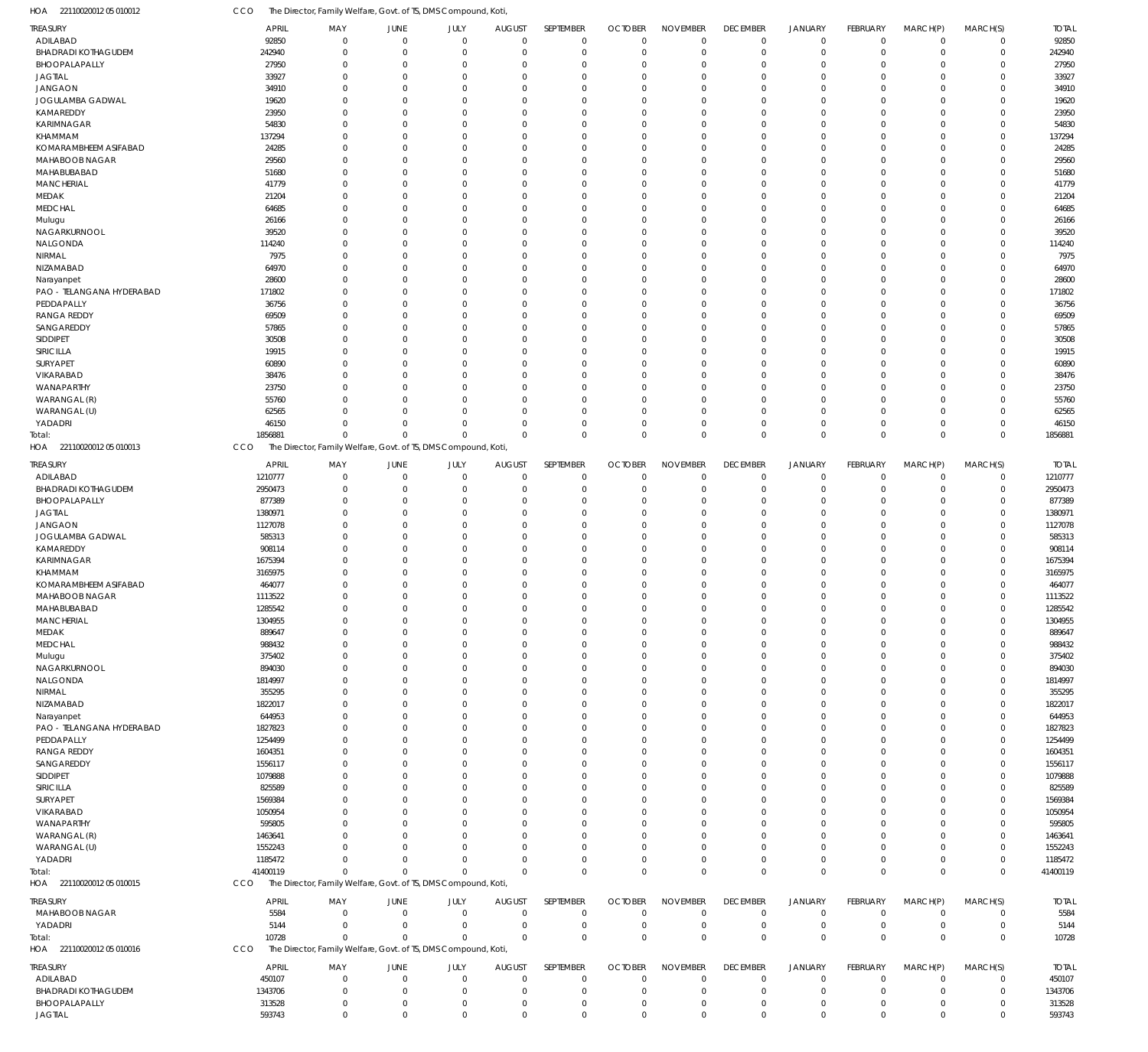22110020012 05 010016 HOA CCO The Director, Family Welfare, Govt. of TS, DMS Compound, Koti,

| <b>TREASURY</b>           | <b>APRIL</b> | MAY                                                            | <b>JUNE</b>    | JULY        | <b>AUGUST</b> | SEPTEMBER   | <b>OCTOBER</b> | <b>NOVEMBER</b> | <b>DECEMBER</b> | <b>JANUARY</b> | FEBRUARY       | MARCH(P)       | MARCH(S)         | <b>TOTAL</b> |
|---------------------------|--------------|----------------------------------------------------------------|----------------|-------------|---------------|-------------|----------------|-----------------|-----------------|----------------|----------------|----------------|------------------|--------------|
| <b>JANGAON</b>            | 486267       | 0                                                              | $\mathbf 0$    | $\mathbf 0$ | $\mathbf 0$   | $\mathbf 0$ | $\Omega$       | $\mathbf 0$     | $\mathbf 0$     | $\mathbf 0$    | $\overline{0}$ | $\overline{0}$ | $\mathbf 0$      | 486267       |
| JOGULAMBA GADWAL          | 251696       | $\mathbf 0$                                                    | $\mathbf 0$    | $\mathbf 0$ | $\Omega$      | $\mathbf 0$ | $\Omega$       | $\Omega$        | $\mathbf 0$     | $\mathbf 0$    | 0              | $\mathbf 0$    | $\pmb{0}$        | 251696       |
| KAMAREDDY                 | 355711       | $\Omega$                                                       | $\mathbf 0$    | $\mathbf 0$ | C.            | $\Omega$    | $\Omega$       | $\Omega$        | $\Omega$        | $\mathbf 0$    | $\Omega$       | $\Omega$       | $\mathbf 0$      | 355711       |
| KARIMNAGAR                | 763127       | $\Omega$                                                       | $\mathbf 0$    | $\Omega$    | $\Omega$      | $\Omega$    |                | $\Omega$        | $\mathbf 0$     | $\Omega$       | $\Omega$       | $\Omega$       | $\mathbf 0$      | 763127       |
| <b>KHAMMAM</b>            | 1317274      | $\Omega$                                                       | $\Omega$       | $\Omega$    | C.            | $\Omega$    |                | $\Omega$        | $\Omega$        | $\Omega$       | $\Omega$       | $\Omega$       | $\mathbf 0$      | 1317274      |
| KOMARAMBHEEM ASIFABAD     | 184934       | $\Omega$                                                       | $\mathbf 0$    | $\Omega$    | C.            | $\Omega$    |                | $\Omega$        | $\Omega$        | $\Omega$       | $\Omega$       | $\Omega$       | $\mathbf 0$      | 184934       |
| MAHABOOB NAGAR            | 512389       | $\Omega$                                                       | $\Omega$       | $\Omega$    | C.            | $\Omega$    |                | $\Omega$        | $\Omega$        | $\Omega$       | $\Omega$       | $\Omega$       | $\mathbf 0$      | 512389       |
| MAHABUBABAD               | 527265       | $\Omega$                                                       | $\Omega$       | $\Omega$    | $\cup$        | $\Omega$    |                | $\Omega$        | $\Omega$        | $\Omega$       | $\Omega$       | $\Omega$       | $\mathbf 0$      | 527265       |
| <b>MANCHERIAL</b>         | 439332       | $\Omega$                                                       | $\Omega$       | $\Omega$    | C.            | $\Omega$    |                | $\Omega$        | $\Omega$        | $\Omega$       | $\Omega$       | $\Omega$       | $\mathbf 0$      | 439332       |
| MEDAK                     | 333886       | $\Omega$                                                       | $\Omega$       | $\Omega$    | C.            | $\Omega$    |                | $\Omega$        | $\Omega$        | $\Omega$       | $\Omega$       | $\Omega$       | $\mathbf 0$      | 333886       |
| <b>MEDCHAL</b>            | 809167       | $\Omega$                                                       | $\Omega$       | $\Omega$    | C.            | $\Omega$    |                | $\Omega$        | $\Omega$        | $\Omega$       | $\Omega$       | $\Omega$       | $\mathbf 0$      | 809167       |
| Mulugu                    | 164433       | $\Omega$                                                       | $\Omega$       | $\Omega$    | C.            | $\Omega$    |                | $\Omega$        | $\Omega$        | $\Omega$       | $\Omega$       | $\Omega$       | $\mathbf 0$      | 164433       |
| NAGARKURNOOL              | 380683       | U                                                              | $\Omega$       | $\Omega$    | C.            | $\Omega$    |                | $\Omega$        | $\Omega$        | $\Omega$       | $\Omega$       | $\Omega$       | $\mathbf 0$      | 380683       |
| NALGONDA                  | 783219       | $\Omega$                                                       | $\Omega$       | $\Omega$    | C.            | $\Omega$    |                | $\Omega$        | $\Omega$        | $\Omega$       | $\Omega$       | $\Omega$       | $\mathbf 0$      | 783219       |
| NIRMAL                    | 114028       | $\Omega$                                                       | $\Omega$       | $\Omega$    | $\cup$        | $\Omega$    |                | $\Omega$        | $\Omega$        | $\Omega$       | $\Omega$       | $\Omega$       | $\mathbf 0$      | 114028       |
| NIZAMABAD                 | 809414       | $\Omega$                                                       | $\Omega$       | $\Omega$    | C.            | $\Omega$    |                | $\Omega$        | $\Omega$        | $\Omega$       | $\Omega$       | $\Omega$       | $\mathbf 0$      | 809414       |
| Narayanpet                | 259587       | $\Omega$                                                       | $\Omega$       | $\Omega$    | C.            | $\Omega$    |                | $\Omega$        | $\Omega$        | $\Omega$       | $\Omega$       | $\Omega$       | $\mathbf 0$      | 259587       |
| PAO - TELANGANA HYDERABAD | 1313844      | $\Omega$                                                       | $\mathbf 0$    | $\Omega$    | C.            | $\Omega$    |                | $\Omega$        | $\Omega$        | $\Omega$       | $\Omega$       | $\Omega$       | $\mathbf 0$      | 1313844      |
| PEDDAPALLY                | 568733       | $\Omega$                                                       | $\Omega$       | $\Omega$    | C.            | $\Omega$    |                | $\Omega$        | $\Omega$        | $\Omega$       | $\Omega$       | $\Omega$       | $\mathbf 0$      | 568733       |
| <b>RANGA REDDY</b>        | 966603       | $\Omega$                                                       | $\Omega$       | $\Omega$    | C.            | $\Omega$    |                | $\Omega$        | $\Omega$        | $\Omega$       | $\Omega$       | $\Omega$       | $\mathbf 0$      | 966603       |
| SANGAREDDY                | 676442       | $\Omega$                                                       | $\Omega$       | $\Omega$    | $\cup$        | $\Omega$    |                | $\Omega$        | $\Omega$        | $\Omega$       | $\Omega$       | $\Omega$       | $\mathbf 0$      | 676442       |
| SIDDIPET                  | 429747       | $\Omega$                                                       | $\Omega$       | $\Omega$    | C.            | $\Omega$    |                | $\Omega$        | $\Omega$        | $\Omega$       | $\Omega$       | $\Omega$       | $\mathbf 0$      | 429747       |
| SIRICILLA                 | 342151       | $\Omega$                                                       | $\Omega$       | $\Omega$    | C.            | $\Omega$    |                | $\Omega$        | $\Omega$        | $\Omega$       | $\Omega$       | $\Omega$       | $\mathbf 0$      | 342151       |
| SURYAPET                  | 570901       | $\Omega$                                                       | $\Omega$       | $\Omega$    | C.            | $\Omega$    |                | $\Omega$        | $\Omega$        | $\Omega$       | $\Omega$       | $\Omega$       | $\mathbf 0$      | 570901       |
| VIKARABAD                 | 444728       | U                                                              | $\Omega$       | $\Omega$    | C.            | $\Omega$    |                | $\Omega$        | $\Omega$        | $\Omega$       | $\Omega$       | $\Omega$       | $\mathbf 0$      | 444728       |
| WANAPARTHY                | 260781       | U                                                              | $\Omega$       | $\Omega$    | C.            | $\Omega$    |                | $\Omega$        | $\Omega$        | $\Omega$       | $\Omega$       | $\Omega$       | $\mathbf 0$      | 260781       |
| WARANGAL (R)              | 608646       | $\Omega$                                                       | $\Omega$       | $\Omega$    | $\cup$        | $\Omega$    |                | $\Omega$        | $\Omega$        | $\Omega$       | $\Omega$       | $\Omega$       | $\mathbf 0$      | 608646       |
| WARANGAL (U)              | 819128       | U                                                              | $\Omega$       | $\Omega$    | C.            | $\Omega$    |                | $\Omega$        | $\Omega$        | $\Omega$       | $\Omega$       | $\Omega$       | $\mathbf 0$      | 819128       |
| YADADRI                   | 489800       | U                                                              | $\Omega$       | $\mathbf 0$ | $\Omega$      | $\Omega$    | $\Omega$       | $\Omega$        | $\Omega$        | $\mathbf 0$    | 0              | $\overline{0}$ | $\mathbf 0$      | 489800       |
| Total:                    | 18685000     | $\Omega$                                                       | $\Omega$       | $\Omega$    | $\Omega$      | $\mathbf 0$ | $\Omega$       | $\Omega$        | $\mathbf 0$     | $\mathbf{0}$   | $\Omega$       | $\Omega$       | $\mathbf 0$      | 18685000     |
| HOA 22110020012 05 010017 | <b>CCO</b>   | The Director, Family Welfare, Govt. of TS, DMS Compound, Koti, |                |             |               |             |                |                 |                 |                |                |                |                  |              |
|                           |              |                                                                |                |             |               |             |                |                 |                 |                |                |                |                  |              |
| <b>TREASURY</b>           | <b>APRIL</b> | MAY                                                            | JUNE           | JULY        | <b>AUGUST</b> | SEPTEMBER   | <b>OCTOBER</b> | <b>NOVEMBER</b> | <b>DECEMBER</b> | <b>JANUARY</b> | FEBRUARY       | MARCH(P)       | MARCH(S)         | <b>TOTAL</b> |
| KAMAREDDY                 | 18000        | $\Omega$                                                       | $\mathbf 0$    | $\mathbf 0$ | $\Omega$      | $\mathbf 0$ | $\Omega$       | $\Omega$        | $\mathbf 0$     | $\mathbf 0$    | $\mathbf 0$    | $\Omega$       | $\Omega$         | 18000        |
| KHAMMAM                   | 200000       | $\Omega$                                                       | $\Omega$       | $\Omega$    | $\Omega$      | $\mathbf 0$ | $\Omega$       | $\Omega$        | $\mathbf 0$     | $\overline{0}$ | $\Omega$       | $\Omega$       | $\mathbf 0$      | 200000       |
| MAHABUBABAD               | 38420        | $\Omega$                                                       | $\Omega$       | $\Omega$    | $\Omega$      | $\Omega$    | $\Omega$       | $\Omega$        | $\mathbf 0$     | $\mathbf 0$    | $\Omega$       | $\Omega$       | $\mathbf 0$      | 38420        |
| SANGAREDDY                | 10000        | $\Omega$                                                       | $\Omega$       | $\Omega$    | $\cup$        | $\Omega$    | $\Omega$       | $\Omega$        | $\mathbf 0$     | $\mathbf 0$    | $\Omega$       | $\Omega$       | $\mathbf 0$      | 10000        |
| Total:                    | 266420       | $\Omega$                                                       | $\Omega$       | $\Omega$    | $\Omega$      | $\Omega$    | $\Omega$       | $\Omega$        | $\mathbf 0$     | $\overline{0}$ | $\Omega$       | $\Omega$       | $\mathbf 0$      | 266420       |
| HOA 22110020012 05 010018 | CCO          | The Director, Family Welfare, Govt. of TS, DMS Compound, Koti  |                |             |               |             |                |                 |                 |                |                |                |                  |              |
| TREASURY                  | <b>APRIL</b> | MAY                                                            | JUNE           | JULY        | <b>AUGUST</b> | SEPTEMBER   | <b>OCTOBER</b> | <b>NOVEMBER</b> | <b>DECEMBER</b> | <b>JANUARY</b> | FEBRUARY       | MARCH(P)       | MARCH(S)         | <b>TOTAL</b> |
| PAO - TELANGANA HYDERABAD | 165266       | $\mathbf 0$                                                    | $\mathbf 0$    | $\mathbf 0$ | $\mathbf 0$   | 0           | $\Omega$       | $\mathbf 0$     | 0               | $\mathbf 0$    | $\overline{0}$ | $\overline{0}$ | 0                | 165266       |
| Total:                    | 165266       | $\Omega$                                                       | $\Omega$       | $\mathbf 0$ | $\Omega$      | $\mathbb O$ | $\Omega$       | $\Omega$        | $\mathbf 0$     | $\mathbb O$    | $\mathbf 0$    | $\Omega$       | $\boldsymbol{0}$ | 165266       |
| HOA 22110020012 05 110114 | CCO          | The Director, Family Welfare, Govt. of TS, DMS Compound, Koti, |                |             |               |             |                |                 |                 |                |                |                |                  |              |
|                           |              |                                                                |                |             |               |             |                |                 |                 |                |                |                |                  |              |
| TREASURY                  | <b>APRIL</b> | MAY                                                            | <b>JUNE</b>    | JULY        | <b>AUGUST</b> | SEPTEMBER   | <b>OCTOBER</b> | <b>NOVEMBER</b> | <b>DECEMBER</b> | <b>JANUARY</b> | FEBRUARY       | MARCH(P)       | MARCH(S)         | <b>TOTAL</b> |
| BHOOPALAPALLY             | 65700        | $\Omega$                                                       | $\mathbf 0$    | $\mathbf 0$ | $\Omega$      | $\mathbf 0$ | $\Omega$       | $\Omega$        | $\mathbf 0$     | $\mathbf 0$    | $\mathbf 0$    | $\Omega$       | $\mathbf 0$      | 65700        |
| KARIMNAGAR                | 54000        | $\Omega$                                                       | 0              | $\Omega$    | $\Omega$      | $\mathbf 0$ | $\Omega$       | $\Omega$        | $\mathbf 0$     | $\mathbf 0$    | $\Omega$       | $\Omega$       | $\mathbf 0$      | 54000        |
| NIZAMABAD                 | 40500        | $\Omega$                                                       | $\Omega$       | $\Omega$    | $\Omega$      | $\Omega$    | $\Omega$       | $\Omega$        | $\Omega$        | $\Omega$       | $\Omega$       | $\Omega$       | $\Omega$         | 40500        |
| SIDDIPET                  | 63600        | $\Omega$                                                       | $\Omega$       | $\Omega$    | $\Omega$      | $\mathbf 0$ | $\Omega$       | $\Omega$        | $\Omega$        | $\overline{0}$ | $\Omega$       | $\Omega$       | $\Omega$         | 63600        |
| VIKARABAD                 | 28800        | $\mathbf 0$                                                    | $\mathbf 0$    | $\mathbf 0$ | $\mathbf{0}$  | $\mathbf 0$ | $\Omega$       | $\mathbf 0$     | 0               | $\mathbf 0$    | $\mathbf 0$    | $\mathbf 0$    | 0                | 28800        |
| Total:                    | 252600       | $\mathbf 0$                                                    | $\Omega$       | $\Omega$    | $\Omega$      | $\mathbf 0$ | $\Omega$       | $\mathbf 0$     | $\mathbf 0$     | $\mathbf 0$    | $\mathbf 0$    | $\overline{0}$ | $\mathbf 0$      | 252600       |
| HOA 22110020012 05 140    | <b>CCO</b>   | The Director, Family Welfare, Govt. of TS, DMS Compound, Koti, |                |             |               |             |                |                 |                 |                |                |                |                  |              |
| TREASURY                  | <b>APRIL</b> | MAY                                                            | <b>JUNE</b>    | JULY        | <b>AUGUST</b> | SEPTEMBER   | <b>OCTOBER</b> | <b>NOVEMBER</b> | <b>DECEMBER</b> | <b>JANUARY</b> | FEBRUARY       | MARCH(P)       | MARCH(S)         | <b>TOTAL</b> |
| ADILABAD                  | 53200        | 0                                                              | $\overline{0}$ | $\mathbf 0$ | $\mathbf 0$   | 0           | $\Omega$       | $\mathbf 0$     | 0               | 0              | $\mathbf 0$    | $\overline{0}$ | 0                | 53200        |
| Total:                    | 53200        | $\Omega$                                                       | $\mathbf 0$    | $\mathbf 0$ | $\Omega$      | $\mathbf 0$ | $\Omega$       | $\Omega$        | $\mathbf 0$     | $\mathbf 0$    | $\mathbf 0$    | $\overline{0}$ | $\boldsymbol{0}$ | 53200        |
| HOA 22110020012 05 300301 | <b>CCO</b>   | The Director, Family Welfare, Govt. of TS, DMS Compound, Koti, |                |             |               |             |                |                 |                 |                |                |                |                  |              |
|                           |              |                                                                |                |             |               |             |                |                 |                 |                |                |                |                  |              |
| <b>TREASURY</b>           | <b>APRIL</b> | MAY                                                            | <b>JUNE</b>    | JULY        | <b>AUGUST</b> | SEPTEMBER   | <b>OCTOBER</b> | <b>NOVEMBER</b> | <b>DECEMBER</b> | <b>JANUARY</b> | FEBRUARY       | MARCH(P)       | MARCH(S)         | <b>TOTAL</b> |
| BHOOPALAPALLY             | 772450       | $\mathbf 0$                                                    | $\mathbf 0$    | $\mathbf 0$ | $\Omega$      | $\mathbf 0$ | $\Omega$       | $\Omega$        | $\mathbf 0$     | $\mathbf 0$    | $\Omega$       | $\Omega$       | $\mathbf 0$      | 772450       |
| <b>JAGTIAL</b>            | 8868         | $\Omega$                                                       | 0              | $\Omega$    | $\Omega$      | $\mathbf 0$ | $\Omega$       | $\Omega$        | $\mathbf 0$     | $\mathbf 0$    | $\Omega$       | $\Omega$       | $\mathbf 0$      | 8868         |
| <b>JANGAON</b>            | 957838       | $\Omega$                                                       | $\Omega$       | $\Omega$    | -0            | $\Omega$    | $\Omega$       | $\Omega$        | $\Omega$        | $\Omega$       | $\Omega$       | $\Omega$       | $\mathbf 0$      | 957838       |
| KAMAREDDY                 | 1081430      | U                                                              | $\Omega$       | $\Omega$    | $\Omega$      | $\Omega$    | $\Omega$       | $\Omega$        | $\Omega$        | $\Omega$       | $\Omega$       | $\Omega$       | $\Omega$         | 1081430      |
| KOMARAMBHEEM ASIFABAD     | 609038       | O                                                              | $\Omega$       | $\Omega$    | -0            | $\Omega$    |                | $\Omega$        | $\Omega$        | $\Omega$       | $\Omega$       | $\Omega$       | 0                | 609038       |
| MAHABUBABAD               | 463470       | U                                                              | $\Omega$       | $\Omega$    | $\Omega$      | $\Omega$    | $\Omega$       | $\Omega$        | $\Omega$        | $\Omega$       | $\Omega$       | $\Omega$       | $\Omega$         | 463470       |
| MEDCHAL                   | 226587       | C                                                              | $\Omega$       | $\Omega$    | -0            | $\Omega$    |                | $\Omega$        | $\Omega$        | $\Omega$       | $\Omega$       | $\Omega$       | $\Omega$         | 226587       |
| Mulugu                    | 121007       | U                                                              | $\Omega$       | $\Omega$    | -0            | $\Omega$    |                | $\Omega$        | $\Omega$        | $\Omega$       | $\Omega$       | $\Omega$       | $\Omega$         | 121007       |
| NAGARKURNOOL              | 926940       | C                                                              | $\Omega$       | $\Omega$    | -0            | $\Omega$    |                | $\Omega$        | $\Omega$        | $\Omega$       | $\Omega$       | $\Omega$       | $\Omega$         | 926940       |
| NALGONDA                  | 518552       | U                                                              | $\Omega$       | $\Omega$    | $\Omega$      | $\Omega$    |                | $\Omega$        | $\Omega$        | $\Omega$       | $\Omega$       | $\Omega$       | $\Omega$         | 518552       |
| NIRMAL                    | 61796        | C                                                              | $\Omega$       | n           | -0            | $\Omega$    |                | $\Omega$        | $\Omega$        | $\Omega$       | $\Omega$       | $\Omega$       | $\Omega$         | 61796        |
| PEDDAPALLY                | 188344       | U                                                              | $\Omega$       | $\Omega$    | -0            | $\Omega$    | $\cap$         | $\Omega$        | $\Omega$        | $\Omega$       | $\Omega$       | $\Omega$       | $\Omega$         | 188344       |
| <b>RANGA REDDY</b>        | 613788       | C                                                              | $\Omega$       | $\Omega$    | -0            | $\Omega$    |                | $\Omega$        | $\Omega$        | $\Omega$       | $\Omega$       | $\Omega$       | $\Omega$         | 613788       |
| SURYAPET                  | 494368       | U                                                              | $\Omega$       | $\Omega$    | -0            | $\Omega$    |                | $\Omega$        | $\Omega$        | $\Omega$       | $\Omega$       | $\Omega$       | $\Omega$         | 494368       |
| VIKARABAD                 | 61796        | C                                                              | $\Omega$       | $\Omega$    | -0            | $\Omega$    |                | $\Omega$        | $\Omega$        | $\Omega$       | $\Omega$       | $\Omega$       | $\Omega$         | 61796        |
| YADADRI                   | 31048        | $\Omega$                                                       | $\Omega$       | $\Omega$    | $\Omega$      | $\Omega$    | $\Omega$       | $\Omega$        | $\mathbf 0$     | $\mathbf 0$    | $\Omega$       | $\Omega$       | $\mathbf 0$      | 31048        |
| Total:                    | 7137320      | $\Omega$                                                       | $\Omega$       | $\Omega$    | $\Omega$      | $\mathbf 0$ | $\Omega$       | $\Omega$        | $\mathbf 0$     | $\overline{0}$ | $\Omega$       | $\overline{0}$ | $\mathbf 0$      | 7137320      |
| HOA 221501001 01 010011   | <b>CCO</b>   | ENGINEER-IN-CHIEF, PUBLIC HEALTH KASANA BUILDING, AC GUARDS    |                |             |               |             |                |                 |                 |                |                |                |                  |              |
| TREASURY                  | <b>APRIL</b> | MAY                                                            | JUNE           | JULY        | <b>AUGUST</b> | SEPTEMBER   | <b>OCTOBER</b> | <b>NOVEMBER</b> | <b>DECEMBER</b> | <b>JANUARY</b> | FEBRUARY       | MARCH(P)       | MARCH(S)         | <b>TOTAL</b> |
| PAO - TELANGANA HYDERABAD | 4501318      | 0                                                              | 0              | $\mathbf 0$ | $\mathbf 0$   | 0           | $\Omega$       | $\mathbf 0$     | 0               | 0              | $\mathbf 0$    | $\overline{0}$ | 0                | 4501318      |
|                           |              |                                                                |                |             |               |             |                |                 |                 |                |                |                |                  |              |
| Total:                    | 4501318      | $\mathbf 0$                                                    | $\mathbf 0$    | $\mathbf 0$ | 0             | $\mathbf 0$ | $\Omega$       | $\mathbf 0$     | $\mathbf 0$     | $\mathbf 0$    | $\mathbf 0$    | $\overline{0}$ | $\mathbf 0$      | 4501318      |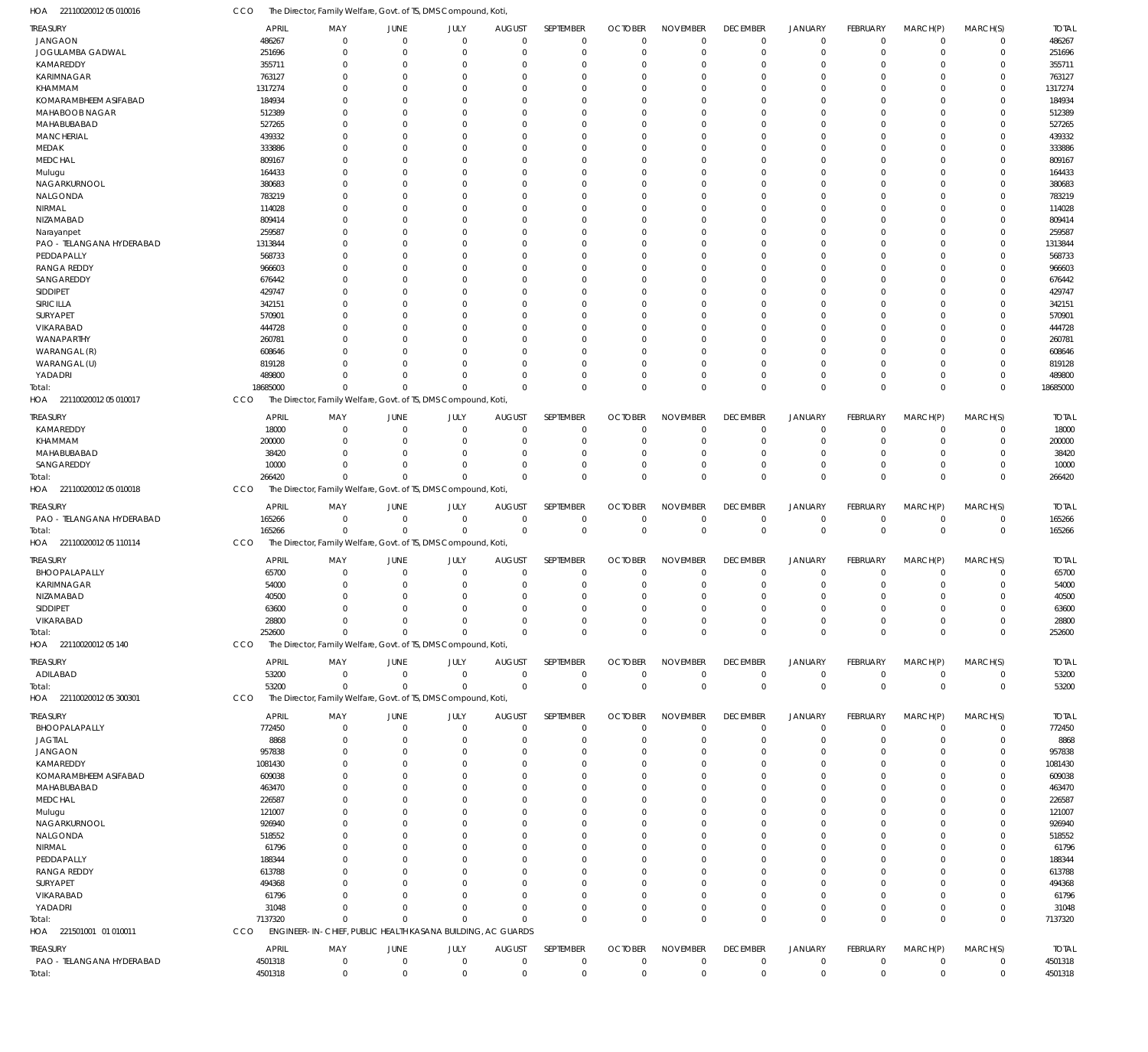221501001 01 010012 HOA 221501001 01 010013 HOA 221501001 01 010016 HOA 221501001 01 010017 HOA 221501001 01 010018 HOA 221501001 01 300302 HOA 221501001 03 010011 HOA 221501001 03 010012 HOA 221501001 03 010013 HOA ENGINEER-IN-CHIEF, PUBLIC HEALTH KASANA BUILDING, AC GUARDS ENGINEER-IN-CHIEF, PUBLIC HEALTH KASANA BUILDING, AC GUARDS ENGINEER-IN-CHIEF, PUBLIC HEALTH KASANA BUILDING, AC GUARDS ENGINEER-IN-CHIEF, PUBLIC HEALTH KASANA BUILDING, AC GUARDS ENGINEER-IN-CHIEF, PUBLIC HEALTH KASANA BUILDING, AC GUARDS ENGINEER-IN-CHIEF, PUBLIC HEALTH KASANA BUILDING, AC GUARDS ENGINEER-IN-CHIEF, PUBLIC HEALTH KASANA BUILDING, AC GUARDS ENGINEER-IN-CHIEF, PUBLIC HEALTH KASANA BUILDING, AC GUARDS ENGINEER-IN-CHIEF, PUBLIC HEALTH KASANA BUILDING, AC GUARDS CCO CCO CCO **CCO** CCO **CCO CCO** CCO **CCO** 83800 1733253 1229663 374018 148514 109090 10559338 152096 0 0 0  $\Omega$ 0  $\Omega$  $\sqrt{2}$  $\Omega$ 0 0 0  $\Omega$ 0 0  $\sqrt{2}$  $\Omega$ 0 0 0  $\Omega$ 0 0  $\sqrt{0}$  $\Omega$ 0 0 0  $\Omega$ 0  $\Omega$  $\sqrt{2}$  $\Omega$ 0 0 0  $\Omega$ 0  $\Omega$  $\sqrt{2}$  $\Omega$ 0 0 0  $\Omega$ 0  $\Omega$ 0  $\Omega$ 0 0 0  $\Omega$ 0  $\Omega$  $\Omega$  $\Omega$ 0 0 0  $\Omega$ 0  $\Omega$  $\Omega$  $\Omega$ 0 0 0  $\Omega$  $\,$  0  $\,$  $\Omega$  $\Omega$  $\Omega$ 0  $\boldsymbol{0}$ 0  $\Omega$  $\boldsymbol{0}$ 0  $\Omega$  $\Omega$ 0 0 0  $\Omega$ 0  $\Omega$  $\Omega$  $\Omega$ 0 0 0  $\Omega$ 0  $\Omega$  $\Omega$  $\Omega$ 83800 1733253 1229663 374018 148514 109090 10559338 152096 PAO - TELANGANA HYDERABAD KOMARAMBHEEM ASIFABAD PAO - TELANGANA HYDERABAD PAO - TELANGANA HYDERABAD PAO - TELANGANA HYDERABAD PAO - TELANGANA HYDERABAD PAO - TELANGANA HYDERABAD ADILABAD BHADRADI KOTHAGUDEM KAMAREDDY KARIMNAGAR KHAMMAM MAHABOOB NAGAR **MANCHERIAL** NAGARKURNOOL NALGONDA NIRMAL NIZAMABAD PAO - TELANGANA HYDERABAD PEDDAPALLY RANGA REDDY SANGAREDDY SIDDIPET SIRICILLA SURYAPET WANAPARTHY WARANGAL (R) WARANGAL (U) ADILABAD BHADRADI KOTHAGUDEM KARIMNAGAR KHAMMAM MANCHERIAL NALGONDA NIZAMABAD PAO - TELANGANA HYDERABAD PEDDAPALLY RANGA REDDY WARANGAL (R) WARANGAL (U) ADILABAD BHADRADI KOTHAGUDEM KAMAREDDY KARIMNAGAR KHAMMAM MAHABOOB NAGAR **MANCHERIAL** NAGARKURNOOL NALGONDA NIRMAL NIZAMABAD PAO - TELANGANA HYDERABAD PEDDAPALLY RANGA REDDY TREASURY TREASURY TREASURY **TREASURY** TREASURY TREASURY **TREASURY** TREASURY TREASURY 83800 17953 1715300 1229663 374018 148514 109090 480105 138420 140950 402615 533950 278300 184420 225380 521740 213810 775129 1991601 229360 1168099 387040 266278 298610 149790 207520 175250 1790971 2400 2000 8920 7650 3687 5895 14900 45429 4300 29448 1950 25517 183783 53472 54465 154623 205355 107185 70972 86943 200884 82233 304581 789656 88030 448997 APRIL APRIL APRIL APRIL APRIL APRIL APRIL APRIL APRIL  $\sqrt{0}$ 0 0  $\,$  0  $\,$ 0  $\Omega$ 0 0  $\Omega$ 0 0  $\Omega$ 0  $\Omega$ 0 0 0  $\Omega$  $\Omega$ 0  $\Omega$ 0  $\Omega$  $\Omega$ 0  $\Omega$ 0 0 0 0 0 0 0  $\theta$ 0 0 0 0  $\Omega$ 0  $\Omega$ 0 0  $\Omega$ 0  $\Omega$ 0 0  $\Omega$ 0  $\Omega$ 0 0 0 MAY MAY MAY MAY MAY MAY MAY MAY MAY 0 0 0  $\,$  0  $\,$ 0 0 0 0  $\Omega$ 0 0  $\Omega$ 0  $\Omega$ 0 0 0 0  $\Omega$ 0  $\Omega$ 0 0  $\Omega$ 0  $\Omega$ 0 0 0 0  $\Omega$ 0 0  $\Omega$ 0  $\Omega$ 0 0 0  $\boldsymbol{0}$  $\Omega$ 0 0  $\Omega$ 0  $\Omega$ 0 0  $\Omega$ 0  $\Omega$ 0 0  $\boldsymbol{0}$ JUNE JUNE JUNE JUNE JUNE JUNE JUNE JUNE JUNE 0 0 0 0 0  $\Omega$ 0 0  $\Omega$ 0 0  $\Omega$ 0  $\Omega$ 0 0 0  $\Omega$  $\Omega$ 0  $\Omega$ 0 0  $\Omega$ 0  $\Omega$ 0 0 0 0 0 0 0 0 0 0 0 0  $\Omega$ 0  $\Omega$ 0 0  $\sqrt{0}$ 0  $\Omega$ 0 0  $\Omega$ 0  $\Omega$ 0 0 0 JULY JULY JULY JULY JULY JULY JULY JULY JULY 0 0 0 0 0  $\Omega$ 0 0  $\Omega$ 0 0  $\Omega$ 0  $\Omega$ 0 0  $\Omega$  $\Omega$  $\Omega$ 0  $\Omega$  $\Omega$  $\Omega$  $\Omega$ 0  $\Omega$ 0 0 0 0  $\Omega$ 0 0 0 0  $\Omega$ 0  $\Omega$  $\Omega$ 0  $\Omega$ 0 0  $\Omega$ 0  $\Omega$ 0 0  $\sqrt{2}$ 0  $\Omega$ 0 0 0 AUGUST AUGUST AUGUST AUGUST AUGUST AUGUST AUGUST AUGUST AUGUST  $\Omega$ 0 0 0 0  $\Omega$ 0 0  $\Omega$ 0 0  $\Omega$ 0  $\Omega$  $\Omega$ 0  $\Omega$  $\Omega$  $\Omega$  $\overline{0}$  $\Omega$  $\Omega$  $\Omega$  $\Omega$  $\overline{0}$  $\Omega$ 0 0  $\Omega$ 0  $\Omega$  $\Omega$ 0  $\Omega$ 0  $\Omega$ 0  $\Omega$  $\Omega$ 0  $\Omega$ 0 0  $\Omega$  $\overline{0}$  $\Omega$ 0 0  $\Omega$ 0  $\Omega$ 0 0 0 SEPTEMBER SEPTEMBER SEPTEMBER SEPTEMBER SEPTEMBER SEPTEMBER **SEPTEMBER** SEPTEMBER SEPTEMBER 0 0 0 0 0  $\Omega$ 0 0  $\Omega$ 0  $\Omega$  $\Omega$ 0  $\Omega$ 0 0  $\Omega$  $\Omega$  $\Omega$ 0  $\Omega$  $\Omega$  $\Omega$  $\Omega$ 0  $\Omega$ 0 0 0 0 0 0 0 0 0 0 0 0 0 0  $\Omega$ 0 0  $\Omega$ 0  $\Omega$ 0 0  $\Omega$ 0  $\Omega$ 0 0 0 OCTOBER **OCTOBER OCTOBER** OCTOBER OCTOBER **OCTOBER OCTOBER** OCTOBER OCTOBER 0 0 0 0 0  $\Omega$ 0 0  $\Omega$ 0 0  $\Omega$ 0  $\Omega$ 0 0  $\Omega$  $\Omega$  $\Omega$ 0  $\Omega$  $\Omega$  $\Omega$  $\Omega$ 0  $\Omega$ 0 0  $\Omega$ 0  $\Omega$ 0 0  $\Omega$ 0  $\Omega$ 0 0  $\Omega$ 0  $\Omega$ 0 0  $\Omega$ 0  $\Omega$ 0 0  $\Omega$ 0  $\Omega$ 0 0  $\,$  0  $\,$ NOVEMBER NOVEMBER NOVEMBER NOVEMBER NOVEMBER NOVEMBER NOVEMBER NOVEMBER NOVEMBER 0 0 0 0 0  $\Omega$ 0 0  $\Omega$ 0 0  $\Omega$ 0  $\Omega$  $\Omega$ 0  $\Omega$  $\Omega$  $\Omega$  $\overline{0}$  $\Omega$  $\Omega$  $\Omega$  $\Omega$ 0  $\Omega$ 0 0 0 0 0  $\Omega$  $\Omega$  $\Omega$ 0  $\Omega$ 0  $\Omega$  $\Omega$ 0  $\Omega$ 0 0  $\Omega$ 0  $\Omega$ 0 0  $\Omega$ 0  $\Omega$  $\overline{0}$ 0 0 DECEMBER **DECEMBER** DECEMBER **DECEMBER** DECEMBER DECEMBER DECEMBER DECEMBER DECEMBER 0 0 0 0 0  $\Omega$ 0 0  $\Omega$ 0  $\Omega$  $\Omega$ 0  $\Omega$ 0 0  $\Omega$  $\Omega$  $\Omega$ 0  $\Omega$  $\Omega$  $\Omega$  $\Omega$ 0  $\Omega$ 0 0  $\Omega$ 0  $\Omega$ 0 0  $\Omega$ 0  $\Omega$ 0  $\Omega$  $\Omega$ 0  $\Omega$ 0 0  $\Omega$ 0  $\Omega$ 0 0  $\Omega$ 0  $\Omega$ 0 0 0 JANUARY JANUARY JANUARY JANUARY JANUARY JANUARY JANUARY JANUARY JANUARY 0 0 0 0 0  $\Omega$ 0 0  $\Omega$  $\overline{0}$ 0  $\Omega$ 0  $\Omega$  $\overline{0}$ 0 0 0  $\Omega$ 0  $\Omega$ 0 0  $\Omega$ 0  $\Omega$ 0 0  $\Omega$ 0  $\Omega$ 0 0  $\Omega$ 0  $\Omega$ 0 0 0 0  $\Omega$ 0 0  $\Omega$ 0  $\Omega$  $\overline{0}$ 0 0 0  $\Omega$ 0 0  $\boldsymbol{0}$ FEBRUARY FEBRUARY FEBRUARY FEBRUARY FEBRUARY FEBRUARY FEBRUARY FEBRUARY FEBRUARY 0 0 0 0 0  $\Omega$ 0 0  $\Omega$  $\overline{0}$  $\Omega$  $\Omega$ 0  $\Omega$ 0 0  $\Omega$  $\Omega$  $\Omega$ 0  $\Omega$ 0  $\Omega$  $\Omega$ 0  $\Omega$ 0 0 0 0  $\Omega$ 0  $\Omega$  $\Omega$ 0  $\Omega$ 0  $\Omega$  $\Omega$ 0  $\Omega$ 0  $\Omega$  $\Omega$ 0  $\Omega$  $\overline{0}$  $\Omega$  $\Omega$ 0  $\Omega$  $\overline{0}$ 0 0 MARCH(P) MARCH(P) MARCH(P) MARCH(P) MARCH(P) MARCH(P) MARCH(P) MARCH(P) MARCH(P)  $\Omega$ 0 0  $\Omega$ 0  $\Omega$ 0 0  $\Omega$ 0  $\Omega$ 0 0  $\Omega$ 0  $\Omega$ 0 0  $\Omega$ 0  $\Omega$ 0  $\Omega$  $\Omega$ 0  $\Omega$ 0 0  $\Omega$ 0  $\Omega$ 0  $\Omega$  $\Omega$ 0  $\Omega$ 0  $\Omega$  $\Omega$ 0  $\Omega$ 0  $\Omega$  $\Omega$ 0  $\Omega$ 0  $\Omega$ 0 0  $\Omega$ 0 0 0 MARCH(S) MARCH(S) MARCH(S) MARCH(S) MARCH(S) MARCH(S) MARCH(S) MARCH(S) MARCH(S) 83800 17953 1715300 1229663 374018 148514 109090 480105 138420 140950 402615 533950 278300 184420 225380 521740 213810 775129 1991601 229360 1168099 387040 266278 298610 149790 207520 175250 1790971 2400 2000 8920 7650 3687 5895 14900 45429 4300 29448 1950 25517 183783 53472 54465 154623 205355 107185 70972 86943 200884 82233 304581 789656 88030 448997 TOTAL TOTAL TOTAL TOTAL TOTAL TOTAL TOTAL TOTAL TOTAL Total: Total: Total: Total: Total: Total: Total: Total: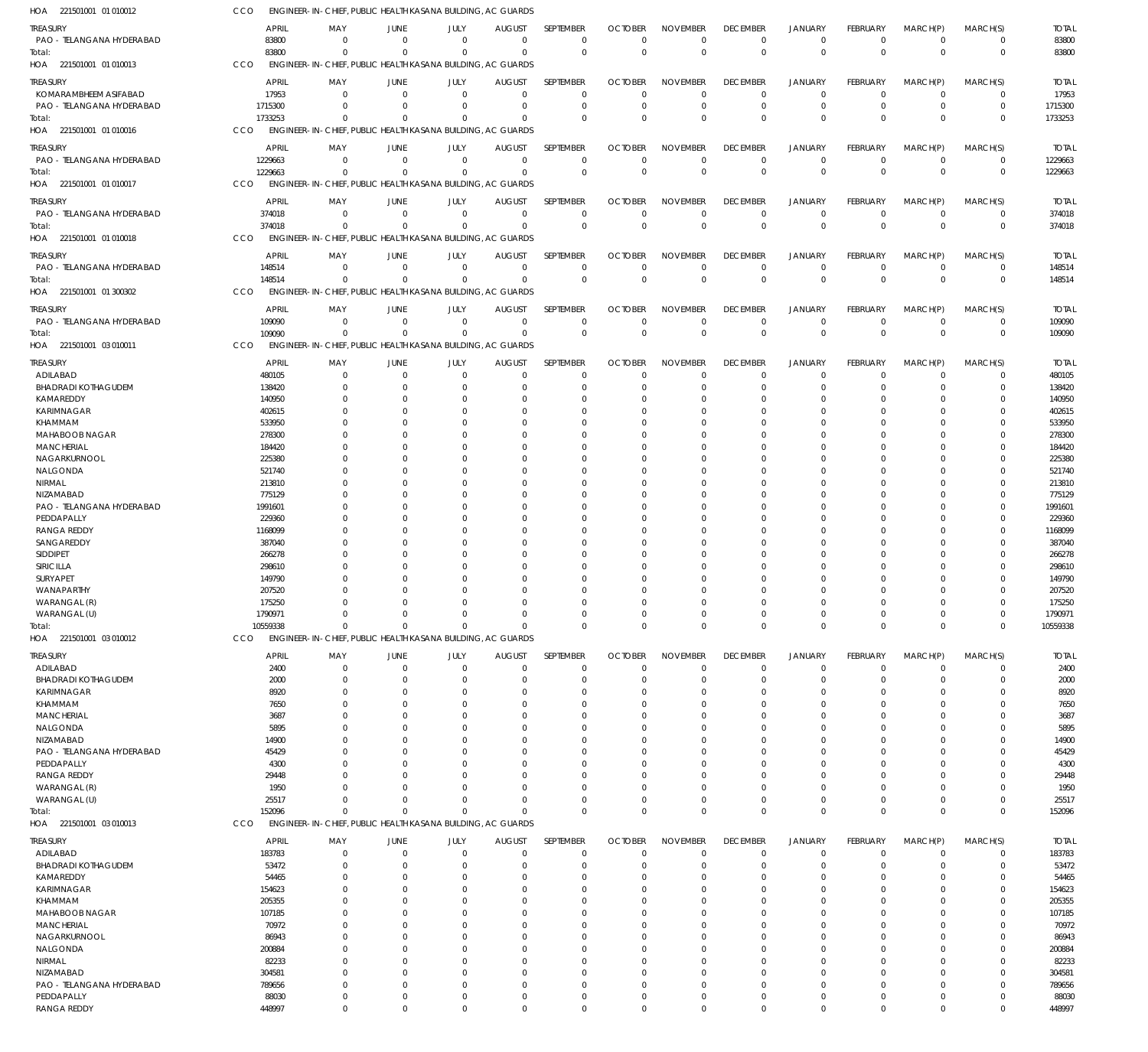221501001 03 010013 HOA 221501001 03 010016 HOA 221501001 03 010017 HOA 221501001 03 020021 HOA 221501001 03 300302 HOA 221501001 03 310318 HOA 221501102 01 010011 HOA 221501102 01 010012 HOA 221501102 01 010013 HOA ENGINEER-IN-CHIEF, PUBLIC HEALTH KASANA BUILDING, AC GUARDS ENGINEER-IN-CHIEF, PUBLIC HEALTH KASANA BUILDING, AC GUARDS ENGINEER-IN-CHIEF, PUBLIC HEALTH KASANA BUILDING, AC GUARDS ENGINEER-IN-CHIEF, PUBLIC HEALTH KASANA BUILDING, AC GUARDS ENGINEER-IN-CHIEF, PUBLIC HEALTH KASANA BUILDING, AC GUARDS ENGINEER-IN-CHIEF, PUBLIC HEALTH KASANA BUILDING, AC GUARDS CHIEF ENGINEER RURAL WATER SUPPLY ERRA MANJIL CHIEF ENGINEER RURAL WATER SUPPLY ERRA MANJIL CHIEF ENGINEER RURAL WATER SUPPLY ERRA MANJIL CCO CCO CCO **CCO** CCO CCO CCO CCO **CCO** 4048218 2155100 27835 -3246 618353 40000 6012172 89515 2320452  $\Omega$ 0 0  $\Omega$ 0 0  $\Omega$  $\Omega$  $\Omega$  $\Omega$ 0 0  $\Omega$ 0 0  $\Omega$ 0  $\Omega$  $\Omega$ 0 0  $\Omega$ 0 0  $\Omega$  $\Omega$  $\Omega$  $\Omega$ 0 0  $\Omega$ 0 0  $\Omega$  $\Omega$  $\Omega$  $\Omega$  $\overline{0}$ 0  $\Omega$ 0 0  $\Omega$  $\Omega$  $\Omega$  $\Omega$ 0 0 0 0 0  $\Omega$  $\Omega$  $\Omega$  $\Omega$ 0 0  $\Omega$ 0 0  $\Omega$  $\Omega$  $\Omega$  $\Omega$ 0 0 0 0 0  $\Omega$  $\Omega$  $\Omega$  $\Omega$ 0 0 0 0 0  $\Omega$  $\Omega$  $\Omega$  $\Omega$ 0 0 0 0 0  $\Omega$  $\Omega$ 0  $\Omega$  $\overline{0}$ 0 0 0 0  $\Omega$  $\Omega$ 0  $\Omega$ 0 0  $\Omega$ 0 0  $\Omega$  $\Omega$  $\Omega$ 4048218 2155100 27835 -3246 618353 40000 6012172 89515 2320452 SANGAREDDY SIDDIPET SIRICILLA SURYAPET WANAPARTHY WARANGAL (R) WARANGAL (U) ADILABAD BHADRADI KOTHAGUDEM KAMAREDDY KARIMNAGAR KHAMMAM MAHABOOB NAGAR **MANCHERIAL** NAGARKURNOOL NALGONDA NIRMAL NIZAMABAD PAO - TELANGANA HYDERABAD PEDDAPALLY RANGA REDDY SANGAREDDY SIDDIPET SIRICILLA SURYAPET WANAPARTHY WARANGAL (R) WARANGAL (U) WARANGAL (U) KHAMMAM KARIMNAGAR KHAMMAM MAHABOOB NAGAR SANGAREDDY PAO - TELANGANA HYDERABAD SIRICILLA BHOOPALAPALLY MEDAK NAGARKURNOOL PAO - TELANGANA HYDERABAD SANGAREDDY SIDDIPET NAGARKURNOOL PAO - TELANGANA HYDERABAD BHOOPALAPALLY MEDAK NAGARKURNOOL PAO - TELANGANA HYDERABAD SANGAREDDY SIDDIPET TREASURY TREASURY TREASURY TREASURY TREASURY TREASURY **TREASURY** TREASURY **TREASURY** 149545 69990 115069 57772 80106 67432 677125 68722 19995 20367 79752 105918 55284 26540 26908 75121 30750 154607 552306 43410 347377 55922 26173 43027 21603 29956 34780 336582 27835 -3246 65504 196955 203357 152537 20000 20000 235330 138250 920059 4539103 129070 50360 400 89115 91078 53244 357483 1749357 49952 19338 APRIL APRIL APRIL APRIL APRIL APRIL APRIL APRIL APRIL  $\Omega$ 0  $\Omega$ 0  $\Omega$  $\sqrt{2}$ 0  $\Omega$  $\Omega$  $\Omega$  $\Omega$ 0  $\Omega$ 0 0  $\sqrt{2}$ 0  $\Omega$  $\Omega$ 0  $\Omega$  $\Omega$  $\Omega$ 0 0  $\Omega$  $\Omega$  $\Omega$ 0 0  $\Omega$ 0  $\Omega$ 0 0  $\Omega$ 0 0  $\Omega$  $\Omega$  $\Omega$ 0 0 0 0  $\Omega$ 0 0  $\Omega$ 0 MAY MAY MAY MAY MAY MAY MAY MAY MAY 0 0  $\Omega$ 0 0  $\Omega$ 0  $\Omega$ 0 0  $\Omega$ 0  $\Omega$ 0 0  $\Omega$ 0  $\Omega$ 0 0 0 0  $\Omega$ 0 0 0 0  $\Omega$ 0 0 0 0  $\Omega$ 0 0 0 0 0  $\Omega$ 0  $\Omega$ 0 0  $\,$  0  $\,$ 0  $\Omega$ 0 0 0 0 JUNE JUNE **JUNE** JUNE JUNE JUNE **JUNE** JUNE JUNE 0 0  $\Omega$ 0 0  $\Omega$ 0  $\Omega$ 0 0  $\Omega$ 0  $\Omega$ 0 0  $\Omega$ 0  $\Omega$  $\Omega$ 0 0  $\Omega$  $\Omega$ 0 0  $\Omega$ 0 0 0 0 0 0  $\Omega$ 0 0 0 0 0 0 0  $\Omega$ 0 0 0 0  $\Omega$ 0 0 0 0 JULY JULY JULY JULY JULY JULY JULY JULY JULY 0 0  $\Omega$ 0 0  $\Omega$ 0  $\Omega$ 0 0  $\Omega$ 0  $\Omega$ 0 0  $\Omega$ 0  $\Omega$  $\Omega$ 0 0  $\Omega$  $\Omega$ 0 0  $\Omega$  $\Omega$  $\Omega$ 0 0 0 0  $\Omega$ 0 0  $\Omega$ 0 0  $\Omega$ 0  $\Omega$ 0 0  $\,$   $\,$   $\,$ 0  $\Omega$ 0 0 0 0 AUGUST AUGUST AUGUST AUGUST AUGUST AUGUST **AUGUST** AUGUST AUGUST  $\Omega$  $\overline{0}$  $\Omega$ 0 0  $\Omega$ 0  $\Omega$ 0 0  $\Omega$  $\overline{0}$  $\Omega$ 0 0  $\Omega$ 0  $\Omega$  $\Omega$ 0  $\Omega$  $\Omega$  $\Omega$  $\overline{0}$  $\Omega$  $\Omega$  $\Omega$  $\Omega$ 0 0  $\Omega$  $\overline{0}$  $\Omega$ 0 0  $\Omega$ 0 0  $\Omega$  $\Omega$  $\Omega$ 0 0 0 0  $\Omega$ 0 0  $\Omega$ 0 SEPTEMBER SEPTEMBER **SEPTEMBER SEPTEMBER** SEPTEMBER SEPTEMBER **SEPTEMBER** SEPTEMBER **SEPTEMBER**  $\Omega$ 0  $\Omega$ 0  $\Omega$  $\Omega$ 0  $\Omega$ 0 0  $\Omega$ 0  $\Omega$ 0 0  $\Omega$ 0  $\Omega$ 0 0  $\Omega$  $\Omega$  $\Omega$ 0  $\Omega$  $\Omega$  $\Omega$  $\Omega$ 0 0  $\Omega$ 0  $\Omega$ 0 0 0 0 0  $\Omega$  $\Omega$  $\Omega$ 0 0 0 0  $\Omega$ 0 0 0 0 **OCTOBER** OCTOBER **OCTOBER** OCTOBER OCTOBER **OCTOBER OCTOBER** OCTOBER **OCTOBER**  $\Omega$ 0  $\Omega$ 0 0  $\Omega$ 0  $\Omega$ 0 0  $\Omega$ 0  $\Omega$ 0 0  $\Omega$ 0  $\Omega$  $\overline{0}$ 0  $\Omega$  $\Omega$  $\Omega$ 0 0  $\Omega$ 0  $\Omega$ 0 0  $\Omega$ 0  $\Omega$ 0 0  $\Omega$ 0 0 0  $\Omega$  $\Omega$ 0 0  $\,$  0  $\,$ 0  $\Omega$ 0 0 0 0 NOVEMBER NOVEMBER NOVEMBER NOVEMBER NOVEMBER NOVEMBER NOVEMBER NOVEMBER NOVEMBER  $\Omega$ 0  $\Omega$ 0 0  $\Omega$ 0  $\Omega$ 0 0  $\Omega$ 0  $\Omega$ 0 0  $\Omega$ 0  $\Omega$  $\Omega$ 0  $\Omega$  $\Omega$  $\Omega$  $\overline{0}$ 0  $\Omega$ 0  $\Omega$ 0 0  $\Omega$ 0  $\Omega$ 0 0  $\Omega$  $\overline{0}$ 0  $\Omega$  $\Omega$  $\Omega$ 0 0 0 0  $\Omega$ 0 0 0 0 DECEMBER DECEMBER **DECEMBER** DECEMBER DECEMBER DECEMBER **DECEMBER** DECEMBER **DECEMBER**  $\Omega$ 0  $\Omega$ 0 0  $\Omega$ 0  $\Omega$ 0 0  $\Omega$ 0  $\Omega$ 0 0  $\Omega$ 0  $\Omega$  $\Omega$ 0  $\Omega$  $\Omega$  $\Omega$ 0 0  $\Omega$ 0 0 0 0  $\Omega$ 0  $\Omega$ 0 0  $\Omega$ 0 0  $\Omega$ 0  $\Omega$ 0 0 0 0  $\Omega$ 0 0 0 0 JANUARY JANUARY JANUARY JANUARY JANUARY JANUARY JANUARY JANUARY JANUARY 0 0  $\Omega$ 0 0  $\Omega$ 0  $\Omega$ 0 0  $\Omega$ 0  $\Omega$ 0 0  $\Omega$ 0  $\Omega$  $\overline{0}$ 0 0 0  $\Omega$ 0 0 0 0 0 0 0  $\Omega$ 0  $\Omega$ 0 0  $\Omega$ 0 0 0 0 0 0 0 0 0  $\Omega$ 0 0 0 0 FEBRUARY FEBRUARY FEBRUARY FEBRUARY FEBRUARY FEBRUARY FEBRUARY FEBRUARY FEBRUARY  $\Omega$ 0  $\Omega$ 0  $\Omega$  $\Omega$ 0  $\Omega$ 0 0  $\Omega$ 0  $\Omega$  $\overline{0}$  $\Omega$  $\Omega$ 0  $\Omega$ 0 0  $\Omega$  $\Omega$  $\Omega$  $\overline{0}$ 0  $\Omega$  $\Omega$  $\Omega$ 0 0  $\Omega$ 0  $\Omega$ 0 0  $\Omega$ 0 0  $\Omega$  $\Omega$  $\Omega$ 0 0 0 0  $\Omega$ 0 0 0 0 MARCH(P) MARCH(P) MARCH(P) MARCH(P) MARCH(P) MARCH(P) MARCH(P) MARCH(P) MARCH(P)  $\Omega$ 0  $\Omega$ 0  $\Omega$  $\Omega$ 0  $\Omega$ 0 0  $\Omega$ 0  $\Omega$ 0  $\Omega$  $\Omega$ 0  $\Omega$ 0  $\Omega$ 0  $\Omega$  $\Omega$ 0  $\Omega$ 0  $\Omega$  $\Omega$ 0  $\Omega$  $\Omega$ 0  $\Omega$ 0  $\Omega$  $\Omega$ 0 0  $\Omega$  $\Omega$  $\Omega$ 0 0 0 0  $\Omega$ 0 0 0 0 MARCH(S) MARCH(S) MARCH(S) MARCH(S) MARCH(S) MARCH(S) MARCH(S) MARCH(S) MARCH(S) 149545 69990 115069 57772 80106 67432 677125 68722 19995 20367 79752 105918 55284 26540 26908 75121 30750 154607 552306 43410 347377 55922 26173 43027 21603 29956 34780 336582 27835 -3246 65504 196955 203357 152537 20000 20000 235330 138250 920059 4539103 129070 50360 400 89115 91078 53244 357483 1749357 49952 19338 TOTAL TOTAL TOTAL TOTAL TOTAL TOTAL TOTAL TOTAL TOTAL Total: Total: Total: Total: Total: Total: Total: Total: Total: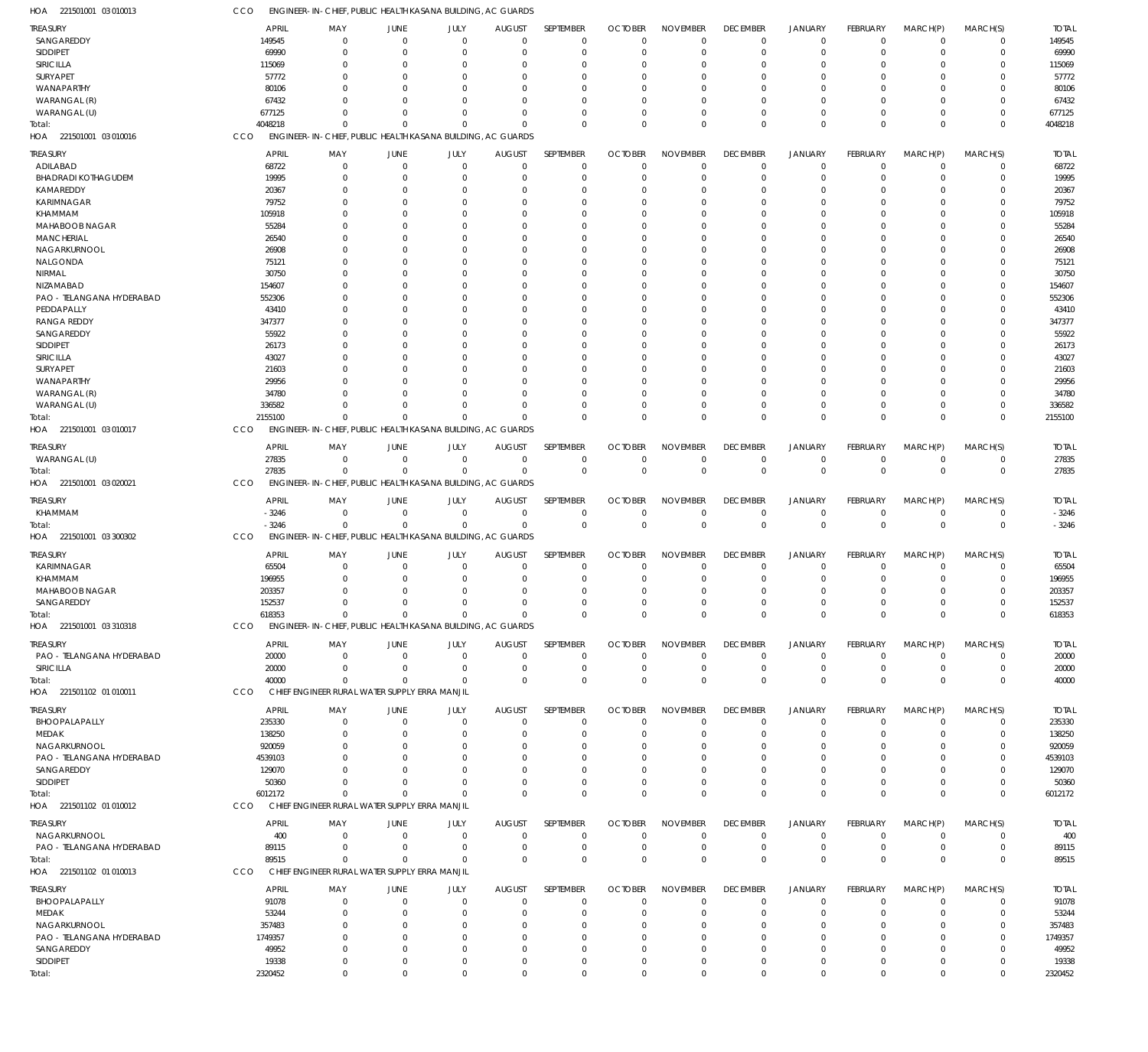| HOA 221501102 01 010016    | CCO          | CHIEF ENGINEER RURAL WATER SUPPLY ERRA MANJIL |                |             |                |             |                |                 |                 |                |             |                |             |              |
|----------------------------|--------------|-----------------------------------------------|----------------|-------------|----------------|-------------|----------------|-----------------|-----------------|----------------|-------------|----------------|-------------|--------------|
| <b>TREASURY</b>            | <b>APRIL</b> | MAY                                           | JUNE           | JULY        | <b>AUGUST</b>  | SEPTEMBER   | <b>OCTOBER</b> | <b>NOVEMBER</b> | <b>DECEMBER</b> | <b>JANUARY</b> | FEBRUARY    | MARCH(P)       | MARCH(S)    | <b>TOTAL</b> |
| BHOOPALAPALLY              | 28185        | $\overline{0}$                                | $\overline{0}$ | $\mathbf 0$ | $\mathbf 0$    | $\mathbf 0$ | $\Omega$       | $\Omega$        | $\mathbf 0$     | $\mathbf 0$    | $\mathbf 0$ | $\mathbf 0$    | $\mathbf 0$ | 28185        |
| MEDAK                      | 16477        | $\mathbf 0$                                   | $\overline{0}$ | $\mathbf 0$ | 0              | $\mathbf 0$ | $\Omega$       | $\Omega$        | $\mathbf 0$     | $\mathbf 0$    | $\mathbf 0$ | $\mathbf 0$    | $\mathbf 0$ | 16477        |
| NAGARKURNOOL               | 110632       | $\mathbf 0$                                   | $\mathbf 0$    | $\mathbf 0$ | 0              | $\mathbf 0$ | - 0            | $\Omega$        | $\mathbf 0$     | $\mathbf 0$    | $\Omega$    | $\Omega$       | $\mathbf 0$ | 110632       |
| PAO - TELANGANA HYDERABAD  | 1250783      | $\Omega$                                      | $\Omega$       | $\Omega$    | $\Omega$       | $\mathbf 0$ | $\Omega$       | $\Omega$        | $\mathbf{0}$    | $\Omega$       | $\Omega$    | $\Omega$       | $\mathbf 0$ | 1250783      |
| SANGAREDDY                 | 18679        | $\Omega$                                      | $\Omega$       | $\mathbf 0$ | $\Omega$       | $\mathbf 0$ | $\Omega$       | $\Omega$        | $\mathbf 0$     | $\overline{0}$ | $\Omega$    | $\Omega$       | $\mathbf 0$ | 18679        |
| SIDDIPET                   | 5984         | $\Omega$                                      | $\Omega$       | $\mathbf 0$ | $\Omega$       | $\mathbf 0$ | $\Omega$       | $\Omega$        | $\mathbf 0$     | $\mathbf 0$    | $\Omega$    | $\Omega$       | $\mathbf 0$ | 5984         |
| Total:                     | 1430740      | $\Omega$                                      | $\Omega$       | $\Omega$    | $\Omega$       | $\mathbf 0$ | $\Omega$       | $\Omega$        | $\mathbf 0$     | $\mathbf 0$    | $\Omega$    | $\Omega$       | $\mathbf 0$ | 1430740      |
| HOA 221501102 01 010018    | CCO          | CHIEF ENGINEER RURAL WATER SUPPLY ERRA MANJIL |                |             |                |             |                |                 |                 |                |             |                |             |              |
| <b>TREASURY</b>            | <b>APRIL</b> | MAY                                           | JUNE           | JULY        | <b>AUGUST</b>  | SEPTEMBER   | <b>OCTOBER</b> | <b>NOVEMBER</b> | <b>DECEMBER</b> | <b>JANUARY</b> | FEBRUARY    | MARCH(P)       | MARCH(S)    | <b>TOTAL</b> |
| PAO - TELANGANA HYDERABAD  | 77797        | $\mathbf 0$                                   | $\overline{0}$ | $\mathbf 0$ | $^{\circ}$     | $\mathbf 0$ | $\Omega$       | $\mathbf 0$     | 0               | $\mathbf 0$    | $\mathbf 0$ | $\mathbf 0$    | 0           | 77797        |
| Total:                     | 77797        | $\Omega$                                      | $\overline{0}$ | $\mathbf 0$ | $\overline{0}$ | $\mathsf 0$ | $\mathbf 0$    | $\Omega$        | $\mathbb O$     | $\mathbf 0$    | $\mathbf 0$ | $\overline{0}$ | $\mathbf 0$ | 77797        |
| HOA 221501102 01 300302    | CCO          | CHIEF ENGINEER RURAL WATER SUPPLY ERRA MANJIL |                |             |                |             |                |                 |                 |                |             |                |             |              |
|                            |              |                                               |                |             |                |             |                |                 |                 |                |             |                |             |              |
| <b>TREASURY</b>            | <b>APRIL</b> | MAY                                           | JUNE           | JULY        | <b>AUGUST</b>  | SEPTEMBER   | <b>OCTOBER</b> | <b>NOVEMBER</b> | <b>DECEMBER</b> | <b>JANUARY</b> | FEBRUARY    | MARCH(P)       | MARCH(S)    | <b>TOTAL</b> |
| PAO - TELANGANA HYDERABAD  | 210208       | $^{\circ}$                                    | $\overline{0}$ | $\mathbf 0$ | $\mathbf 0$    | $\mathbf 0$ | $\mathbf{0}$   | $\mathbf 0$     | $\mathbf 0$     | $\mathbf 0$    | $\mathbf 0$ | $\overline{0}$ | $\mathbf 0$ | 210208       |
| Total:                     | 210208       | $\overline{0}$                                | $\overline{0}$ | $\mathbf 0$ | $\Omega$       | $\mathsf 0$ | $\mathbf 0$    | $\Omega$        | $\mathbb O$     | $\mathbf 0$    | $\mathbf 0$ | $\Omega$       | $\mathbf 0$ | 210208       |
| HOA 221501102 03 010011    | CCO          | CHIEF ENGINEER RURAL WATER SUPPLY ERRA MANJIL |                |             |                |             |                |                 |                 |                |             |                |             |              |
| TREASURY                   | <b>APRIL</b> | MAY                                           | JUNE           | JULY        | <b>AUGUST</b>  | SEPTEMBER   | <b>OCTOBER</b> | <b>NOVEMBER</b> | <b>DECEMBER</b> | <b>JANUARY</b> | FEBRUARY    | MARCH(P)       | MARCH(S)    | <b>TOTAL</b> |
| ADILABAD                   | 2450955      | $\overline{0}$                                | $\overline{0}$ | $\mathbf 0$ | $^{\circ}$     | $\mathbf 0$ | $\Omega$       | $\Omega$        | $\mathbf 0$     | $\mathbf 0$    | $\mathbf 0$ | $\mathbf 0$    | 0           | 2450955      |
| <b>BHADRADI KOTHAGUDEM</b> | 3147734      | 0                                             | $\overline{0}$ | $\mathbf 0$ | -0             | $\mathbf 0$ | $\Omega$       | $\mathbf 0$     | $\mathbf 0$     | $\mathbf 0$    | $\Omega$    | $\mathbf 0$    | $\mathsf 0$ | 3147734      |
| BHOOPALAPALLY              | 1286539      | $\Omega$                                      | $\overline{0}$ | $\mathbf 0$ | 0              | $\mathbf 0$ | $\Omega$       | $\Omega$        | $\mathbf 0$     | $\overline{0}$ | $\Omega$    | $\Omega$       | $\mathbf 0$ | 1286539      |
| <b>JAGTIAL</b>             | 1993768      | 0                                             | $\overline{0}$ | $\mathbf 0$ | 0              | $\mathbf 0$ | $\Omega$       | $\Omega$        | $\mathbf 0$     | $\mathbf 0$    | $\Omega$    | $\mathbf 0$    | $\mathbf 0$ | 1993768      |
| <b>JANGAON</b>             | 1850256      | $\Omega$                                      | $\Omega$       | $\mathbf 0$ | $\Omega$       | $\mathbf 0$ | $\cap$         | $\Omega$        | $\Omega$        | $\Omega$       | $\Omega$    | $\Omega$       | $\mathbf 0$ | 1850256      |
| JOGULAMBA GADWAL           | 1466200      | $\Omega$                                      | $\Omega$       | $\mathbf 0$ | $\Omega$       | $\mathbf 0$ | - 0            | $\Omega$        | $\mathbf 0$     | $\Omega$       | O           | $\Omega$       | $\mathbf 0$ | 1466200      |
| KAMAREDDY                  | 2639813      | $\Omega$                                      | $\overline{0}$ | $\mathbf 0$ | 0              | $\mathbf 0$ | $\Omega$       | $\Omega$        | $\Omega$        | $\mathbf 0$    | $\Omega$    | $\Omega$       | $\mathbf 0$ | 2639813      |
| KARIMNAGAR                 | 3385345      | $\Omega$                                      | $\Omega$       | $\mathbf 0$ | 0              | $\mathbf 0$ | - 0            | $\Omega$        | $\mathbf 0$     | $\Omega$       | $\Omega$    | $\Omega$       | $\mathbf 0$ | 3385345      |
| KHAMMAM                    | 3380414      | $\Omega$                                      | $\Omega$       | $\Omega$    | $\Omega$       | $\mathbf 0$ | $\cap$         | $\Omega$        | $\Omega$        | $\Omega$       | O           | $\Omega$       | $\mathbf 0$ | 3380414      |
| KOMARAMBHEEM ASIFABAD      | 1295545      | 0                                             | $\Omega$       | $\mathbf 0$ | $\Omega$       | $\mathbf 0$ | - 0            | $\Omega$        | $\mathbf 0$     | $\Omega$       | 0           | $\Omega$       | $\mathbf 0$ | 1295545      |
| MAHABOOB NAGAR             | 2719601      | $\Omega$                                      | $\mathbf 0$    | $\mathbf 0$ | 0              | $\mathbf 0$ | $\Omega$       | $\Omega$        | $\Omega$        | $\overline{0}$ | $\Omega$    | $\Omega$       | $\mathbf 0$ | 2719601      |
| MAHABUBABAD                | 2139801      | $\Omega$                                      | $\Omega$       | $\mathbf 0$ | $\Omega$       | $\mathbf 0$ | $\cap$         | $\Omega$        | $\Omega$        | $\Omega$       | O           | $\Omega$       | $\mathbf 0$ | 2139801      |
| <b>MANCHERIAL</b>          | 1847660      | $\Omega$                                      | $\Omega$       | $\Omega$    | $\Omega$       | $\mathbf 0$ | - 0            | $\Omega$        | $\Omega$        | $\Omega$       | $\Omega$    | $\Omega$       | $\mathbf 0$ | 1847660      |
| MEDAK                      | 2140660      | 0                                             | $\overline{0}$ | $\mathbf 0$ | 0              | $\mathbf 0$ | - 0            | $\Omega$        | $\mathbf 0$     | $\mathbf 0$    | 0           | $\Omega$       | $\mathbf 0$ | 2140660      |
| <b>MEDCHAL</b>             | 1141955      | $\Omega$                                      | $\Omega$       | $\Omega$    | $\Omega$       | $\mathbf 0$ | - 0            | $\Omega$        | $\Omega$        | $\Omega$       | O           | $\Omega$       | $\mathbf 0$ | 1141955      |
| Mulugu                     | 345235       | $\Omega$                                      | $\Omega$       | $\Omega$    | $\Omega$       | $\mathbf 0$ | - 0            | $\Omega$        | $\Omega$        | $\Omega$       | O           | $\Omega$       | $\mathbf 0$ | 345235       |
| NAGARKURNOOL               | 2067275      | $\Omega$                                      | $\Omega$       | $\Omega$    | $\Omega$       | $\mathbf 0$ | $\Omega$       | $\Omega$        | $\Omega$        | $\Omega$       | $\Omega$    | $\Omega$       | $\mathbf 0$ | 2067275      |
| NALGONDA                   | 3830405      | 0                                             | $\Omega$       | $\mathbf 0$ | 0              | $\mathbf 0$ | - 0            | $\Omega$        | $\mathbf 0$     | $\Omega$       | O           | $\Omega$       | $\mathbf 0$ | 3830405      |
| NIRMAL                     | 2990774      | $\Omega$                                      | $\Omega$       | $\Omega$    | $\Omega$       | $\mathbf 0$ | - 0            | $\Omega$        | $\Omega$        | $\Omega$       | O           | $\Omega$       | $\mathbf 0$ | 2990774      |
| NIZAMABAD                  | 3138129      | $\Omega$                                      | $\Omega$       | $\mathbf 0$ | $\Omega$       | $\mathbf 0$ | $\Omega$       | $\Omega$        | $\mathbf 0$     | $\Omega$       | 0           | $\Omega$       | $\mathbf 0$ | 3138129      |
| Narayanpet                 | 768830       | $\Omega$                                      | $\overline{0}$ | $\mathbf 0$ | $\Omega$       | $\mathbf 0$ | $\Omega$       | $\Omega$        | $\Omega$        | $\Omega$       | $\Omega$    | $\Omega$       | $\mathbf 0$ | 768830       |
| PAO - TELANGANA HYDERABAD  | 674915       | $\Omega$                                      | $\Omega$       | $\Omega$    | $\Omega$       | $\mathbf 0$ | - 0            | $\Omega$        | $\Omega$        | $\Omega$       | O           | $\Omega$       | $\mathbf 0$ | 674915       |
| PEDDAPALLY                 | 2361483      | $\Omega$                                      | $\Omega$       | $\Omega$    | $\Omega$       | $\mathbf 0$ | $\Omega$       | $\Omega$        | $\Omega$        | $\Omega$       | $\Omega$    | $\Omega$       | $\mathbf 0$ | 2361483      |
| <b>RANGA REDDY</b>         | 3703262      | 0                                             | $\Omega$       | $\mathbf 0$ | 0              | $\mathbf 0$ | $\Omega$       | $\Omega$        | $\mathbf 0$     | $\overline{0}$ | 0           | $\Omega$       | $\mathbf 0$ | 3703262      |
| SANGAREDDY                 | 2894814      | $\Omega$                                      | $\Omega$       | $\mathbf 0$ | $\Omega$       | $\mathbf 0$ | $\cap$         | $\Omega$        | $\Omega$        | $\Omega$       | $\Omega$    | $\Omega$       | $\mathbf 0$ | 2894814      |
| SIDDIPET                   | 2513160      | $\Omega$                                      | $\Omega$       | $\mathbf 0$ | $\Omega$       | $\mathbf 0$ | - 0            | $\Omega$        | $\mathbf 0$     | $\Omega$       | 0           | $\Omega$       | $\mathbf 0$ | 2513160      |
| SIRICILLA                  | 1828288      | $\Omega$                                      | $\Omega$       | $\mathbf 0$ | -0             | $\mathbf 0$ | $\Omega$       | $\Omega$        | $\Omega$        | $\mathbf 0$    | $\Omega$    | $\Omega$       | $\mathbf 0$ | 1828288      |
| SURYAPET                   | 2391871      | $\Omega$                                      | $\Omega$       | $\mathbf 0$ | 0              | $\mathbf 0$ | $\Omega$       | $\Omega$        | $\Omega$        | $\Omega$       | $\Omega$    | $\mathbf 0$    | $\mathbf 0$ | 2391871      |
| VIKARABAD                  | 2536137      | $\Omega$                                      | $\Omega$       | $\mathbf 0$ | $\Omega$       | $\mathbf 0$ | $\Omega$       | $\Omega$        | $\Omega$        | $\Omega$       | $\Omega$    | $\Omega$       | $\mathbf 0$ | 2536137      |
| WANAPARTHY                 | 1917960      | 0                                             | 0              | 0           | 0              | $\mathbf 0$ |                | $\Omega$        | 0               | $\Omega$       | 0           | $\Omega$       | $\mathbf 0$ | 1917960      |
| WARANGAL (R)               | 2635536      | 0                                             | $\overline{0}$ | $\mathbf 0$ | 0              | $\mathbf 0$ | $\Omega$       | $\Omega$        | $\mathbf 0$     | $\mathbf 0$    | $\Omega$    | $\mathbf 0$    | $\mathbf 0$ | 2635536      |
| WARANGAL (U)               | 2049758      | 0                                             | $\overline{0}$ | $\mathbf 0$ | $\Omega$       | $\mathbf 0$ | $\Omega$       | $\mathbf 0$     | $\mathbf 0$     | $\mathbf 0$    | $\Omega$    | $\mathbf 0$    | $\mathbf 0$ | 2049758      |
| YADADRI                    | 2355575      | 0                                             | $\overline{0}$ | $\mathbf 0$ | $\mathbf 0$    | $\mathbf 0$ | $\Omega$       | $\mathbf 0$     | $\mathbf 0$     | $\mathbf 0$    | $\Omega$    | $\mathbf 0$    | $\mathbf 0$ | 2355575      |
| Total:                     | 73889653     | $\Omega$                                      | $\Omega$       | $\mathbf 0$ | $\Omega$       | $\mathbf 0$ | $\Omega$       | $\mathbf 0$     | $\mathbf 0$     | $\mathbf 0$    | $\Omega$    | $\mathbf 0$    | $\mathbf 0$ | 73889653     |
| HOA 221501102 03 010012    | CCO          | CHIEF ENGINEER RURAL WATER SUPPLY ERRA MANJIL |                |             |                |             |                |                 |                 |                |             |                |             |              |
|                            |              |                                               |                |             |                |             |                |                 |                 |                |             |                |             |              |
| <b>TREASURY</b>            | <b>APRIL</b> | MAY                                           | JUNE           | JULY        | <b>AUGUST</b>  | SEPTEMBER   | <b>OCTOBER</b> | <b>NOVEMBER</b> | <b>DECEMBER</b> | <b>JANUARY</b> | FEBRUARY    | MARCH(P)       | MARCH(S)    | <b>TOTAL</b> |
| ADILABAD                   | 17700        | $\overline{0}$                                | $\overline{0}$ | $\mathbf 0$ | $\mathbf 0$    | $\mathbf 0$ | $\Omega$       | $\Omega$        | $\mathbf 0$     | $\mathbf 0$    | $\mathbf 0$ | $\mathbf 0$    | $\mathbf 0$ | 17700        |
| <b>BHADRADI KOTHAGUDEM</b> | 47570        | $\mathbf 0$                                   | $\mathbf 0$    | $\mathbf 0$ | 0              | $\mathbf 0$ | $\Omega$       | $\Omega$        | $\mathbf 0$     | $\mathbf 0$    | $\Omega$    | $\mathbf 0$    | $\mathbf 0$ | 47570        |
| BHOOPALAPALLY              | 320          | $\mathbf 0$                                   | $\Omega$       | $\mathbf 0$ | $\Omega$       | $\mathbf 0$ | $\Omega$       | $\Omega$        | $\mathbf 0$     | $\overline{0}$ | $\Omega$    | $\Omega$       | $\mathbf 0$ | 320          |
| <b>JAGTIAL</b>             | 5460         | $\mathbf 0$                                   | $\mathbf 0$    | $\Omega$    | $\Omega$       | $\mathbf 0$ | $\Omega$       | $\Omega$        | $\mathbf 0$     | $\overline{0}$ | $\Omega$    | $\Omega$       | $\mathbf 0$ | 5460         |
| <b>JANGAON</b>             | 2000         | $\Omega$                                      | $\Omega$       | $\Omega$    | $\Omega$       | $\mathbf 0$ | $\Omega$       | $\Omega$        | $\Omega$        | $\Omega$       | $\Omega$    | $\Omega$       | $\mathbf 0$ | 2000         |
| JOGULAMBA GADWAL           | 379          | $\Omega$                                      | $\Omega$       | $\Omega$    | $\Omega$       | $\mathbf 0$ | $\Omega$       | $\Omega$        | $\mathbf 0$     | $\Omega$       | $\Omega$    | $\Omega$       | $\mathbf 0$ | 379          |
| KAMAREDDY                  | 10680        | $\Omega$                                      | $\Omega$       | $\Omega$    | $\Omega$       | $\mathbf 0$ | $\Omega$       | $\Omega$        | $\Omega$        | $\Omega$       | $\Omega$    | $\Omega$       | $\mathbf 0$ | 10680        |
| KARIMNAGAR                 | 29435        | 0                                             | $\Omega$       | $\Omega$    | 0              | $\mathbf 0$ | $\Omega$       | $\Omega$        | $\mathbf 0$     | $\overline{0}$ | $\Omega$    | $\Omega$       | $\mathbf 0$ | 29435        |
| KHAMMAM                    | 26826        | $\Omega$                                      | $\Omega$       | $\Omega$    | $\Omega$       | $\mathbf 0$ | $\Omega$       | $\Omega$        | $\Omega$        | $\Omega$       | $\Omega$    | $\Omega$       | $\mathbf 0$ | 26826        |
| KOMARAMBHEEM ASIFABAD      | 8600         | $\Omega$                                      | $\Omega$       | $\Omega$    | $\Omega$       | $\mathbf 0$ | $\Omega$       | $\Omega$        | $\mathbf 0$     | $\Omega$       | $\Omega$    | $\Omega$       | $\mathbf 0$ | 8600         |
| MAHABOOB NAGAR             | 2860         | $\Omega$                                      | $\Omega$       | $\Omega$    | $\Omega$       | $\mathbf 0$ | $\Omega$       | $\Omega$        | $\Omega$        | $\overline{0}$ | $\Omega$    | $\Omega$       | $\mathbf 0$ | 2860         |
| MAHABUBABAD                | 5650         | $\Omega$                                      | $\Omega$       | $\Omega$    | $\Omega$       | $\mathbf 0$ | $\Omega$       | $\Omega$        | $\Omega$        | $\Omega$       | $\Omega$    | $\Omega$       | $\mathbf 0$ | 5650         |
| <b>MANCHERIAL</b>          | 3295         | $\Omega$                                      | $\Omega$       | $\Omega$    | $\Omega$       | $\mathbf 0$ | $\Omega$       | $\Omega$        | $\Omega$        | $\Omega$       | $\Omega$    | $\Omega$       | $\mathbf 0$ | 3295         |
| <b>MEDCHAL</b>             | 8300         | 0                                             | $\Omega$       | $\Omega$    | 0              | $\mathbf 0$ | $\Omega$       | $\Omega$        | $\mathbf 0$     | $\mathbf 0$    | $\Omega$    | $\Omega$       | $\mathbf 0$ | 8300         |
| Mulugu                     | 4625         | $\Omega$                                      | $\Omega$       | $\Omega$    | $\Omega$       | $\mathbf 0$ | $\Omega$       | $\Omega$        | $\Omega$        | $\Omega$       | $\Omega$    | $\Omega$       | $\mathbf 0$ | 4625         |
| NAGARKURNOOL               | 5380         | $\Omega$                                      | $\Omega$       | $\Omega$    | $\Omega$       | $\mathbf 0$ | $\Omega$       | $\Omega$        | $\Omega$        | $\Omega$       | $\Omega$    | $\Omega$       | $\mathbf 0$ | 5380         |
| NALGONDA                   | 12060        | $\Omega$                                      | $\Omega$       | $\Omega$    | $\Omega$       | $\mathbf 0$ | $\Omega$       | $\Omega$        | $\Omega$        | $\Omega$       | $\Omega$    | $\Omega$       | $\mathbf 0$ | 12060        |
| NIRMAL                     | 2410         | 0                                             | $\Omega$       | $\Omega$    | 0              | $\mathbf 0$ | $\Omega$       | $\Omega$        | $\mathbf 0$     | $\mathbf 0$    | $\Omega$    | $\Omega$       | $\mathbf 0$ | 2410         |
| NIZAMABAD                  | 16790        | $\Omega$                                      | $\Omega$       | $\Omega$    | $\Omega$       | $\mathbf 0$ | $\Omega$       | $\Omega$        | $\Omega$        | $\Omega$       | $\Omega$    | $\Omega$       | $\mathbf 0$ | 16790        |
| Narayanpet                 | 3460         | $\Omega$                                      | $\Omega$       | $\Omega$    | $\Omega$       | $\mathbf 0$ | $\Omega$       | $\Omega$        | $\mathbf 0$     | $\Omega$       | $\Omega$    | $\Omega$       | $\mathbf 0$ | 3460         |
| PAO - TELANGANA HYDERABAD  | 15200        | $\Omega$                                      | $\Omega$       | $\Omega$    | $\Omega$       | $\mathbf 0$ | $\Omega$       | $\Omega$        | $\Omega$        | $\Omega$       | $\Omega$    | $\Omega$       | $\mathbf 0$ | 15200        |
| PEDDAPALLY                 | 5000         | 0                                             | $\Omega$       | $\Omega$    | $\Omega$       | $\mathbf 0$ | $\Omega$       | $\Omega$        | $\mathbf 0$     | $\Omega$       | $\Omega$    | $\Omega$       | $\mathbf 0$ | 5000         |
| <b>RANGA REDDY</b>         | 49240        | $\Omega$                                      | $\Omega$       | $\Omega$    | $\Omega$       | $\mathbf 0$ | $\Omega$       | $\Omega$        | $\Omega$        | $\Omega$       | $\Omega$    | $\Omega$       | $\mathbf 0$ | 49240        |
| SANGAREDDY                 | 3503         | $\mathbf 0$                                   | $\Omega$       | $\Omega$    | $\Omega$       | $\mathbf 0$ | $\Omega$       | $\Omega$        | $\mathbf 0$     | $\Omega$       | $\Omega$    | $\Omega$       | $\mathbf 0$ | 3503         |
| SIDDIPET                   | 3923         | $\Omega$                                      | $\Omega$       | $\Omega$    | $\Omega$       | $\mathbf 0$ | $\Omega$       | $\Omega$        | $\Omega$        | $\Omega$       | $\Omega$    | $\Omega$       | $\mathbf 0$ | 3923         |
| SIRICILLA                  | 1460         | $\mathbf 0$                                   | $\mathbf 0$    | $\mathbf 0$ | 0              | $\mathbf 0$ | $\Omega$       | $\mathbf 0$     | $\mathbf 0$     | $\mathbf 0$    | $\Omega$    | $\mathbf 0$    | $\mathbf 0$ | 1460         |
| SURYAPET                   | 420          | $\mathbf 0$                                   | $\mathbf 0$    | $\mathbf 0$ | $\mathbf 0$    | $\mathbf 0$ | $\Omega$       | $\mathbf 0$     | $\mathbf 0$     | $\mathbf 0$    | $\mathbf 0$ | $\mathbf 0$    | $\mathbf 0$ | 420          |
|                            |              |                                               |                |             |                |             |                |                 |                 |                |             |                |             |              |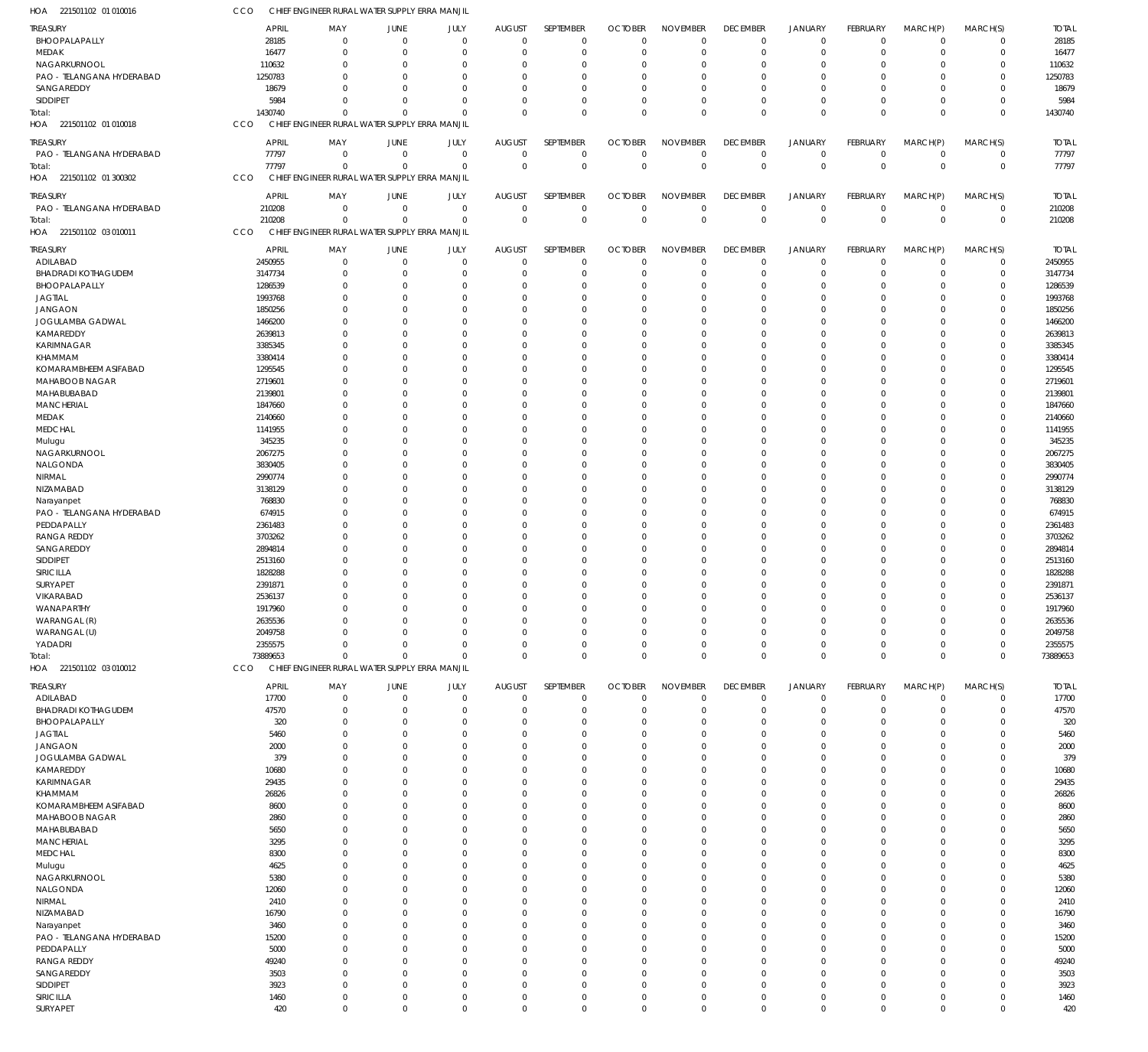| HOA 221501102 03 010012                     | CCO                  | CHIEF ENGINEER RURAL WATER SUPPLY ERRA MANJIL |                            |                            |                                 |                             |                            |                                   |                            |                                  |                            |                            |                            |                      |
|---------------------------------------------|----------------------|-----------------------------------------------|----------------------------|----------------------------|---------------------------------|-----------------------------|----------------------------|-----------------------------------|----------------------------|----------------------------------|----------------------------|----------------------------|----------------------------|----------------------|
| <b>TREASURY</b>                             | <b>APRIL</b>         | MAY                                           | JUNE                       | JULY                       | <b>AUGUST</b>                   | SEPTEMBER                   | <b>OCTOBER</b>             | <b>NOVEMBER</b>                   | <b>DECEMBER</b>            | <b>JANUARY</b>                   | FEBRUARY                   | MARCH(P)                   | MARCH(S)                   | <b>TOTAL</b>         |
| WANAPARTHY                                  | 3460                 | $\mathbf 0$                                   | $\mathbf 0$                | $\mathbf 0$                | $\mathbf 0$                     | $\mathbf 0$                 | $\Omega$                   | $\mathbf 0$                       | $\mathbf 0$                | $\overline{0}$                   | $\mathbf 0$                | $\mathbf 0$                | $\mathbf 0$                | 3460                 |
| WARANGAL (R)                                | 12150                | $\mathbf 0$                                   | $\mathbf 0$                | $\mathbf 0$                | 0                               | $\mathbf 0$                 | $\Omega$                   | $\mathbf 0$                       | $\mathbf 0$                | $\overline{0}$                   | $\mathbf 0$                | $\mathbf 0$                | $\mathbf 0$                | 12150                |
| WARANGAL (U)                                | 19970                | $\mathbf 0$                                   | $\mathbf 0$                | $\mathbf 0$                | $\Omega$                        | $\mathbf 0$                 |                            | $\overline{0}$                    | $\mathbf 0$                | $\overline{0}$                   | $\Omega$                   | 0                          | $\mathbf 0$                | 19970                |
| YADADRI                                     | 2000                 | $\Omega$                                      | $\Omega$                   | $\mathbf 0$                | $\Omega$                        | $\mathbf 0$                 | $\Omega$                   | $\overline{0}$                    | $\mathbf 0$                | $\overline{0}$                   | $\Omega$                   | $\mathbf 0$                | $\mathbf 0$                | 2000                 |
| Total:                                      | 330126               | $\Omega$                                      | $\Omega$                   | $\mathbf 0$                | $\Omega$                        | $\Omega$                    | $\Omega$                   | $\mathbf{0}$                      | $\mathbf 0$                | $\overline{0}$                   | $\Omega$                   | $\mathbf 0$                | $\mathbf 0$                | 330126               |
| HOA 221501102 03 010013                     | CCO                  | CHIEF ENGINEER RURAL WATER SUPPLY ERRA MANJIL |                            |                            |                                 |                             |                            |                                   |                            |                                  |                            |                            |                            |                      |
| <b>TREASURY</b>                             | <b>APRIL</b>         | MAY                                           | JUNE                       | JULY                       | <b>AUGUST</b>                   | SEPTEMBER                   | <b>OCTOBER</b>             | <b>NOVEMBER</b>                   | <b>DECEMBER</b>            | JANUARY                          | FEBRUARY                   | MARCH(P)                   | MARCH(S)                   | <b>TOTAL</b>         |
| ADILABAD                                    | 945289               | $\mathbf 0$                                   | $\mathbf 0$                | $\mathbf 0$                | $\mathbf{0}$                    | $\mathbf 0$                 | $\Omega$                   | $\overline{0}$                    | $\mathbf 0$                | $\overline{0}$                   | $\mathbf 0$                | $\mathbf 0$                | $\mathbf 0$                | 945289               |
| <b>BHADRADI KOTHAGUDEM</b>                  | 1222245              | $\mathbf 0$                                   | $\mathbf 0$                | $\mathbf 0$                | $\Omega$                        | $\mathbf 0$                 | $\Omega$                   | $\overline{0}$                    | $\mathbf 0$                | $\overline{0}$                   | $\mathbf 0$                | $\mathbf 0$                | $\mathbf 0$                | 1222245              |
| BHOOPALAPALLY                               | 495924               | $\Omega$                                      | 0                          | $\mathbf 0$                | $\Omega$                        | $\mathbf 0$                 |                            | $\overline{0}$                    | $\mathbf 0$                | $\Omega$                         | $\Omega$                   | 0                          | $\mathbf 0$                | 495924               |
| <b>JAGTIAL</b>                              | 768578               | $\Omega$                                      | 0                          | $\mathbf 0$                | $\Omega$                        | $\Omega$                    |                            | $\Omega$                          | 0                          | $\Omega$                         | $\Omega$                   | 0                          | $\mathbf 0$                | 768578               |
| <b>JANGAON</b>                              | 720368               | $\Omega$                                      | 0                          | $\mathbf 0$                | $\Omega$                        | $\mathbf 0$                 |                            | $\overline{0}$                    | 0                          | $\Omega$                         | $\Omega$                   | 0                          | $\mathbf 0$                | 720368               |
| JOGULAMBA GADWAL                            | 565405               | O                                             | 0                          | $\mathbf 0$                | -C                              | $\Omega$                    |                            | $\Omega$                          | $\Omega$                   | $\Omega$                         | $\Omega$                   | 0                          | $\mathbf 0$                | 565405               |
| KAMAREDDY                                   | 1017616              | $\Omega$                                      | $\Omega$                   | $\mathbf 0$                | $\Omega$                        | $\Omega$                    |                            | $\Omega$                          | $\Omega$                   | $\Omega$                         | $\Omega$                   | 0                          | $\mathbf 0$                | 1017616              |
| KARIMNAGAR                                  | 1290270              | $\Omega$<br>0                                 | $\Omega$                   | $\mathbf 0$<br>$\mathbf 0$ | C                               | $\Omega$<br>$\Omega$        |                            | $\Omega$<br>$\overline{0}$        | $\Omega$<br>$\Omega$       | $\Omega$<br>$\Omega$             | $\Omega$<br>$\Omega$       | 0                          | $\mathbf 0$<br>$\mathbf 0$ | 1290270              |
| KHAMMAM<br>KOMARAMBHEEM ASIFABAD            | 1296578<br>500370    | O                                             | 0<br>$\Omega$              | $\mathbf 0$                | $\Omega$<br>-C                  | $\Omega$                    |                            | $\Omega$                          | $\Omega$                   | $\Omega$                         | $\Omega$                   | 0<br>0                     | $\mathbf 0$                | 1296578<br>500370    |
| MAHABOOB NAGAR                              | 1061846              | $\Omega$                                      | 0                          | $\mathbf 0$                | C                               | $\mathbf 0$                 |                            | $\overline{0}$                    | 0                          | $\Omega$                         | $\Omega$                   | 0                          | $\mathbf 0$                | 1061846              |
| MAHABUBABAD                                 | 785464               | O                                             | 0                          | $\mathbf 0$                | $\Omega$                        | $\Omega$                    |                            | $\Omega$                          | $\Omega$                   | $\Omega$                         | $\Omega$                   | 0                          | $\mathbf 0$                | 785464               |
| <b>MANCHERIAL</b>                           | 712005               | O                                             | $\Omega$                   | $\mathbf 0$                | $\Omega$                        | $\Omega$                    |                            | $\Omega$                          | $\Omega$                   | $\Omega$                         | $\Omega$                   | 0                          | $\mathbf 0$                | 712005               |
| MEDAK                                       | 825062               | O                                             | $\Omega$                   | $\mathbf 0$                | -C                              | $\Omega$                    |                            | $\Omega$                          | $\Omega$                   | $\Omega$                         | $\Omega$                   | 0                          | $\mathbf 0$                | 825062               |
| <b>MEDCHAL</b>                              | 439154               | $\Omega$                                      | 0                          | $\mathbf 0$                | $\Omega$                        | $\mathbf 0$                 |                            | $\overline{0}$                    | 0                          | $\Omega$                         | $\Omega$                   | 0                          | $\mathbf 0$                | 439154               |
| Mulugu                                      | 133056               | O                                             | $\Omega$                   | $\mathbf 0$                | $\Omega$                        | $\Omega$                    |                            | $\Omega$                          | $\Omega$                   | $\Omega$                         | $\Omega$                   | 0                          | $\mathbf 0$                | 133056               |
| NAGARKURNOOL                                | 797543               | $\Omega$                                      | $\Omega$                   | $\mathbf 0$                | $\Omega$                        | $\Omega$                    |                            | $\Omega$                          | $\Omega$                   | $\Omega$                         | $\Omega$                   | 0                          | $\mathbf 0$                | 797543               |
| NALGONDA                                    | 1490092              | 0                                             | 0                          | $\mathbf 0$                | C                               | $\Omega$                    |                            | $\Omega$                          | $\Omega$                   | $\Omega$                         | $\Omega$                   | 0                          | $\mathbf 0$                | 1490092              |
| NIRMAL                                      | 1152307              | $\Omega$                                      | 0                          | $\mathbf 0$                | $\Omega$                        | $\Omega$                    |                            | $\Omega$                          | $\Omega$                   | $\Omega$                         | $\Omega$                   | 0                          | $\mathbf 0$                | 1152307              |
| NIZAMABAD                                   | 1209607              | O                                             | $\Omega$                   | $\mathbf 0$                | -C                              | $\Omega$                    |                            | $\Omega$                          | $\Omega$                   | $\Omega$                         | $\Omega$                   | 0                          | $\mathbf 0$                | 1209607              |
| Narayanpet                                  | 297113               | $\Omega$                                      | $\Omega$                   | $\mathbf 0$                | $\Omega$                        | $\mathbf 0$                 |                            | $\overline{0}$                    | 0                          | $\Omega$                         | $\Omega$                   | 0                          | $\mathbf 0$                | 297113               |
| PAO - TELANGANA HYDERABAD                   | 259420               | 0                                             | 0                          | $\mathbf 0$                | C                               | $\Omega$                    |                            | $\Omega$                          | $\Omega$                   | $\Omega$                         | $\Omega$                   | 0                          | $\mathbf 0$                | 259420               |
| PEDDAPALLY                                  | 828385               | O                                             | $\Omega$                   | $\mathbf 0$                | $\Omega$                        | $\Omega$                    |                            | $\Omega$                          | $\Omega$                   | $\Omega$                         | $\Omega$                   | 0                          | $\mathbf 0$                | 828385               |
| <b>RANGA REDDY</b>                          | 1423279              | $\Omega$                                      | $\Omega$                   | $\mathbf 0$                | -C                              | $\Omega$                    |                            | $\Omega$                          | $\Omega$                   | $\Omega$                         | $\Omega$                   | 0                          | $\mathbf 0$                | 1423279              |
| SANGAREDDY                                  | 1125940              | $\Omega$                                      | 0                          | $\mathbf 0$                | $\Omega$                        | $\mathbf 0$                 |                            | $\overline{0}$                    | 0                          | $\Omega$                         | $\Omega$                   | 0                          | $\mathbf 0$                | 1125940              |
| SIDDIPET                                    | 966290               | O                                             | $\Omega$                   | $\mathbf 0$                | -C                              | $\Omega$                    |                            | $\Omega$                          | $\Omega$                   | $\Omega$                         | $\Omega$                   | 0                          | $\mathbf 0$                | 966290               |
| SIRICILLA                                   | 725176               | $\Omega$<br>$\Omega$                          | $\Omega$<br>$\Omega$       | $\mathbf 0$<br>$\mathbf 0$ | C                               | $\Omega$<br>$\Omega$        |                            | $\Omega$<br>$\Omega$              | $\Omega$<br>$\Omega$       | $\Omega$<br>$\Omega$             | $\Omega$<br>$\Omega$       | 0                          | $\mathbf 0$<br>$\mathbf 0$ | 725176               |
| SURYAPET<br>VIKARABAD                       | 922643<br>931672     | 0                                             | $\Omega$                   | $\mathbf 0$                | C<br>$\Omega$                   | $\Omega$                    |                            | $\overline{0}$                    | 0                          | $\Omega$                         | $\Omega$                   | 0<br>0                     | $\mathbf 0$                | 922643<br>931672     |
| WANAPARTHY                                  | 739662               | O                                             | $\Omega$                   | $\mathbf 0$                | -C                              | $\Omega$                    |                            | $\Omega$                          | $\Omega$                   | $\Omega$                         | $\Omega$                   | 0                          | $\mathbf 0$                | 739662               |
| WARANGAL (R)                                | 1014435              | 0                                             | 0                          | $\mathbf 0$                | $\Omega$                        | $\mathbf 0$                 |                            | $\overline{0}$                    | 0                          | $\Omega$                         | $\Omega$                   | 0                          | $\mathbf 0$                | 1014435              |
| WARANGAL (U)                                | 788053               |                                               | $\Omega$                   | $\mathbf 0$                | $\Omega$                        | $\Omega$                    |                            | $\Omega$                          | 0                          | $\overline{0}$                   | $\Omega$                   | 0                          | $\mathbf 0$                | 788053               |
| YADADRI                                     | 907977               | $\Omega$                                      | $\mathbf 0$                | $\mathbf 0$                | $\Omega$                        | $\mathbf 0$                 |                            | $\overline{0}$                    | 0                          | $\overline{0}$                   | $\Omega$                   | $\mathbf 0$                | $\mathbf 0$                | 907977               |
| Total:                                      | 28358824             | $\mathbf 0$                                   | $\mathbf 0$                | $\mathbf 0$                | $\Omega$                        | $\Omega$                    | $\Omega$                   | $\Omega$                          | $\mathbf 0$                | $\overline{0}$                   | $\mathbf 0$                | $\mathbf 0$                | $\mathbf 0$                | 28358824             |
| HOA 221501102 03 010015                     | CCO                  | CHIEF ENGINEER RURAL WATER SUPPLY ERRA MANJIL |                            |                            |                                 |                             |                            |                                   |                            |                                  |                            |                            |                            |                      |
|                                             |                      |                                               |                            |                            |                                 |                             |                            |                                   | <b>DECEMBER</b>            |                                  |                            |                            |                            |                      |
| <b>TREASURY</b><br><b>JANGAON</b>           | <b>APRIL</b><br>2484 | MAY<br>$\mathbf 0$                            | JUNE<br>$\overline{0}$     | JULY<br>$\mathbf 0$        | <b>AUGUST</b><br>$\overline{0}$ | SEPTEMBER<br>$\overline{0}$ | <b>OCTOBER</b><br>$\Omega$ | <b>NOVEMBER</b><br>$\overline{0}$ | $\mathbf 0$                | JANUARY<br>$\overline{0}$        | FEBRUARY<br>$\mathbf 0$    | MARCH(P)<br>$\mathbf 0$    | MARCH(S)<br>$\mathbf 0$    | <b>TOTAL</b><br>2484 |
| NALGONDA                                    | 4126                 | $\mathbf 0$                                   | $\overline{0}$             | $\mathbf 0$                | 0                               | $\mathbf 0$                 | $\Omega$                   | $\overline{0}$                    | $\mathbf 0$                | $\overline{0}$                   | $\mathbf 0$                | 0                          | $\mathbf 0$                | 4126                 |
| Total:                                      | 6610                 | $\mathbf 0$                                   | $\Omega$                   | $\Omega$                   | $\Omega$                        | $\mathbf{0}$                | $\Omega$                   | $\mathbf{0}$                      | $\mathbf 0$                | $\overline{0}$                   | $\Omega$                   | $\mathbf 0$                | $\mathbf 0$                | 6610                 |
| HOA 221501102 03 010016                     | CCO                  | CHIEF ENGINEER RURAL WATER SUPPLY ERRA MANJIL |                            |                            |                                 |                             |                            |                                   |                            |                                  |                            |                            |                            |                      |
|                                             |                      |                                               |                            |                            |                                 |                             |                            |                                   |                            |                                  |                            |                            |                            |                      |
| <b>TREASURY</b>                             | <b>APRIL</b>         | MAY                                           | JUNE                       | JULY                       | AUGUST                          | SEPTEMBER                   | <b>OCTOBER</b>             | <b>NOVEMBER</b>                   | <b>DECEMBER</b>            | JANUARY                          | FEBRUARY                   | MARCH(P)                   | MARCH(S)                   | <b>TOTAL</b>         |
| ADILABAD                                    | 365733               | $\mathbf 0$<br>$\mathbf 0$                    | $\mathbf 0$<br>$\mathbf 0$ | $\mathbf 0$<br>$\mathbf 0$ | $\mathbf{0}$<br>$\Omega$        | $\mathbf 0$<br>$\mathbf 0$  | $\Omega$<br>$\Omega$       | $\overline{0}$<br>$\overline{0}$  | $\mathbf 0$<br>$\mathbf 0$ | $\overline{0}$<br>$\overline{0}$ | $\mathbf 0$<br>$\mathbf 0$ | $\mathbf 0$<br>$\mathbf 0$ | $\mathbf 0$<br>$\mathbf 0$ | 365733<br>507772     |
| <b>BHADRADI KOTHAGUDEM</b><br>BHOOPALAPALLY | 507772<br>153471     | $\mathbf 0$                                   | 0                          | $\mathbf 0$                | C                               | $\mathbf 0$                 |                            | $\overline{0}$                    | 0                          | $\overline{0}$                   | $\Omega$                   | 0                          | $\mathbf 0$                | 153471               |
| <b>JAGTIAL</b>                              | 274049               | $\Omega$                                      | 0                          | $\mathbf 0$                | $\Omega$                        | $\Omega$                    |                            | $\Omega$                          | 0                          | $\Omega$                         | $\Omega$                   | 0                          | $\mathbf 0$                | 274049               |
| <b>JANGAON</b>                              | 247027               | $\Omega$                                      | 0                          | $\mathbf 0$                | $\Omega$                        | $\mathbf 0$                 |                            | $\overline{0}$                    | 0                          | $\Omega$                         | $\Omega$                   | 0                          | $\mathbf 0$                | 247027               |
| JOGULAMBA GADWAL                            | 196844               | $\Omega$                                      | $\mathbf 0$                | $\mathbf 0$                | C                               | $\mathbf 0$                 |                            | $\overline{0}$                    | 0                          | $\Omega$                         | $\Omega$                   | 0                          | $\mathbf 0$                | 196844               |
| KAMAREDDY                                   | 340546               | $\Omega$                                      | 0                          | $\mathbf 0$                | $\Omega$                        | $\mathbf 0$                 |                            | $\overline{0}$                    | 0                          | $\Omega$                         | $\Omega$                   | 0                          | $\mathbf 0$                | 340546               |
| KARIMNAGAR                                  | 570014               | $\Omega$                                      | 0                          | $\mathbf 0$                | $\Omega$                        | $\Omega$                    |                            | $\Omega$                          | $\Omega$                   | $\Omega$                         | $\Omega$                   | 0                          | $\mathbf 0$                | 570014               |
| KHAMMAM                                     | 569836               | $\Omega$                                      | $\mathbf 0$                | $\mathbf 0$                | $\Omega$                        | $\mathbf 0$                 |                            | $\overline{0}$                    | 0                          | $\Omega$                         | $\Omega$                   | 0                          | $\mathbf 0$                | 569836               |
| KOMARAMBHEEM ASIFABAD                       | 173079               | $\Omega$                                      | 0                          | $\mathbf 0$                | C                               | $\mathbf 0$                 |                            | $\overline{0}$                    | 0                          | $\Omega$                         | $\Omega$                   | 0                          | $\mathbf 0$                | 173079               |
| MAHABOOB NAGAR                              | 471843               | $\Omega$                                      | 0                          | $\mathbf 0$                | $\Omega$                        | $\mathbf 0$                 |                            | $\overline{0}$                    | 0                          | $\Omega$                         | $\Omega$                   | 0                          | $\mathbf 0$                | 471843               |
| MAHABUBABAD                                 | 251076               | $\Omega$                                      | 0                          | $\mathbf 0$                | -C                              | $\Omega$                    |                            | $\Omega$                          | 0                          | $\Omega$                         | $\Omega$                   | 0                          | $\mathbf 0$                | 251076               |
| <b>MANCHERIAL</b>                           | 271318               | $\mathbf 0$                                   | 0                          | $\mathbf 0$                | $\Omega$                        | $\mathbf 0$                 |                            | $\mathbf 0$                       | 0                          | $\mathbf 0$                      | $\Omega$                   | 0                          | $\mathbf 0$                | 271318               |
| MEDAK                                       | 255336               | $\Omega$                                      | 0                          | $\mathbf 0$                | -C                              | $\Omega$                    |                            | $\Omega$                          | 0                          | $\Omega$                         | $\Omega$                   | 0                          | $\mathbf 0$                | 255336               |
| <b>MEDCHAL</b>                              | 337217               | $\Omega$                                      | 0                          | $\mathbf 0$                | $\Omega$                        | $\mathbf 0$                 |                            | $\overline{0}$                    | 0                          | $\Omega$                         | $\Omega$                   | 0                          | $\mathbf 0$                | 337217               |
| Mulugu                                      | 51178                | $\Omega$                                      | $\mathbf 0$                | $\mathbf 0$                | C                               | $\mathbf 0$                 |                            | $\Omega$                          | 0                          | $\Omega$                         | $\Omega$                   | 0                          | $\mathbf 0$                | 51178                |
| NAGARKURNOOL                                | 250810               | $\Omega$                                      | 0                          | $\mathbf 0$                | $\Omega$                        | $\mathbf 0$                 |                            | $\mathbf 0$                       | 0                          | $\Omega$                         | $\Omega$                   | 0                          | $\mathbf 0$                | 250810               |
| NALGONDA                                    | 512282               | $\Omega$                                      | 0                          | $\mathbf 0$                | -C                              | $\Omega$                    |                            | $\Omega$                          | $\Omega$                   | $\Omega$                         | $\Omega$                   | 0                          | $\mathbf 0$                | 512282               |
| NIRMAL<br>NIZAMABAD                         | 394378<br>484986     | $\Omega$<br>$\Omega$                          | 0<br>$\mathbf 0$           | $\mathbf 0$<br>$\mathbf 0$ | C<br>$\Omega$                   | $\mathbf 0$<br>$\Omega$     |                            | $\overline{0}$<br>$\Omega$        | 0<br>0                     | $\Omega$<br>$\Omega$             | $\Omega$<br>$\Omega$       | 0<br>0                     | $\mathbf 0$<br>$\mathbf 0$ | 394378<br>484986     |
| Narayanpet                                  | 91943                | $\Omega$                                      | 0                          | $\mathbf 0$                | $\Omega$                        | $\mathbf 0$                 |                            | $\overline{0}$                    | 0                          | $\Omega$                         | $\Omega$                   | 0                          | $\mathbf 0$                | 91943                |
| PAO - TELANGANA HYDERABAD                   | 200706               | $\Omega$                                      | 0                          | $\mathbf 0$                | -C                              | $\mathbf 0$                 |                            | $\overline{0}$                    | 0                          | $\Omega$                         | $\Omega$                   | 0                          | $\mathbf 0$                | 200706               |
| PEDDAPALLY                                  | 296484               | $\mathbf 0$                                   | 0                          | $\mathbf 0$                | $\Omega$                        | $\mathbf 0$                 |                            | $\mathbf 0$                       | 0                          | $\mathbf 0$                      | $\Omega$                   | 0                          | $\mathbf 0$                | 296484               |
| <b>RANGA REDDY</b>                          | 743381               | $\Omega$                                      | 0                          | $\mathbf 0$                | $\Omega$                        | $\Omega$                    |                            | $\Omega$                          | $\Omega$                   | $\Omega$                         | $\Omega$                   | 0                          | $\mathbf 0$                | 743381               |
| SANGAREDDY                                  | 403822               | $\Omega$                                      | 0                          | $\mathbf 0$                | $\Omega$                        | $\mathbf 0$                 |                            | $\overline{0}$                    | 0                          | $\Omega$                         | $\Omega$                   | 0                          | $\mathbf 0$                | 403822               |
| SIDDIPET                                    | 323864               | $\Omega$                                      | $\mathbf 0$                | $\mathbf 0$                | C                               | $\mathbf 0$                 |                            | $\overline{0}$                    | 0                          | $\Omega$                         | $\Omega$                   | 0                          | $\mathbf 0$                | 323864               |
| SIRICILLA                                   | 250299               | $\Omega$                                      | 0                          | $\mathbf 0$                | $\Omega$                        | $\mathbf 0$                 |                            | $\mathbf 0$                       | 0                          | $\Omega$                         | $\Omega$                   | 0                          | $\mathbf 0$                | 250299               |
| SURYAPET                                    | 329127               | $\Omega$                                      | 0                          | $\mathbf 0$                | $\Omega$                        | $\Omega$                    |                            | $\Omega$                          | $\Omega$                   | $\Omega$                         | $\Omega$                   | 0                          | $\mathbf 0$                | 329127               |
| VIKARABAD                                   | 333392               | $\mathbf 0$                                   | 0                          | $\mathbf 0$                | $\Omega$                        | $\mathbf 0$                 |                            | $\overline{0}$                    | 0                          | $\Omega$                         | $\Omega$                   | 0                          | $\mathbf 0$                | 333392               |
| WANAPARTHY                                  | 263178               | $\Omega$                                      | 0                          |                            |                                 |                             |                            |                                   | 0                          | $\Omega$                         | $\Omega$                   | 0                          | $\mathbf 0$                | 263178               |
|                                             |                      |                                               |                            | $\mathbf 0$                | $\Omega$                        | $\Omega$                    |                            | $\overline{0}$                    |                            |                                  |                            |                            |                            |                      |
| WARANGAL (R)                                | 385874               | $\Omega$                                      | 0                          | $\mathbf 0$                | $\Omega$                        | $\mathbf 0$                 |                            | $\mathbf 0$                       | 0                          | $\mathbf 0$                      | $\Omega$                   | 0                          | $\mathbf 0$                | 385874               |
| WARANGAL (U)<br>YADADRI                     | 384604<br>311219     | $\mathbf 0$<br>$\mathbf 0$                    | $\mathbf 0$<br>$\mathbf 0$ | $\mathbf 0$<br>$\mathbf 0$ | 0<br>$\mathbf 0$                | $\mathbf 0$<br>$\mathbf 0$  | $\Omega$<br>$\mathbf 0$    | $\mathbf 0$<br>$\mathbb O$        | 0<br>$\mathbf 0$           | $\mathbf 0$<br>$\overline{0}$    | $\mathbf 0$<br>$\mathbf 0$ | $\mathbf 0$<br>$\mathbf 0$ | $\mathbf 0$<br>$\mathbf 0$ | 384604<br>311219     |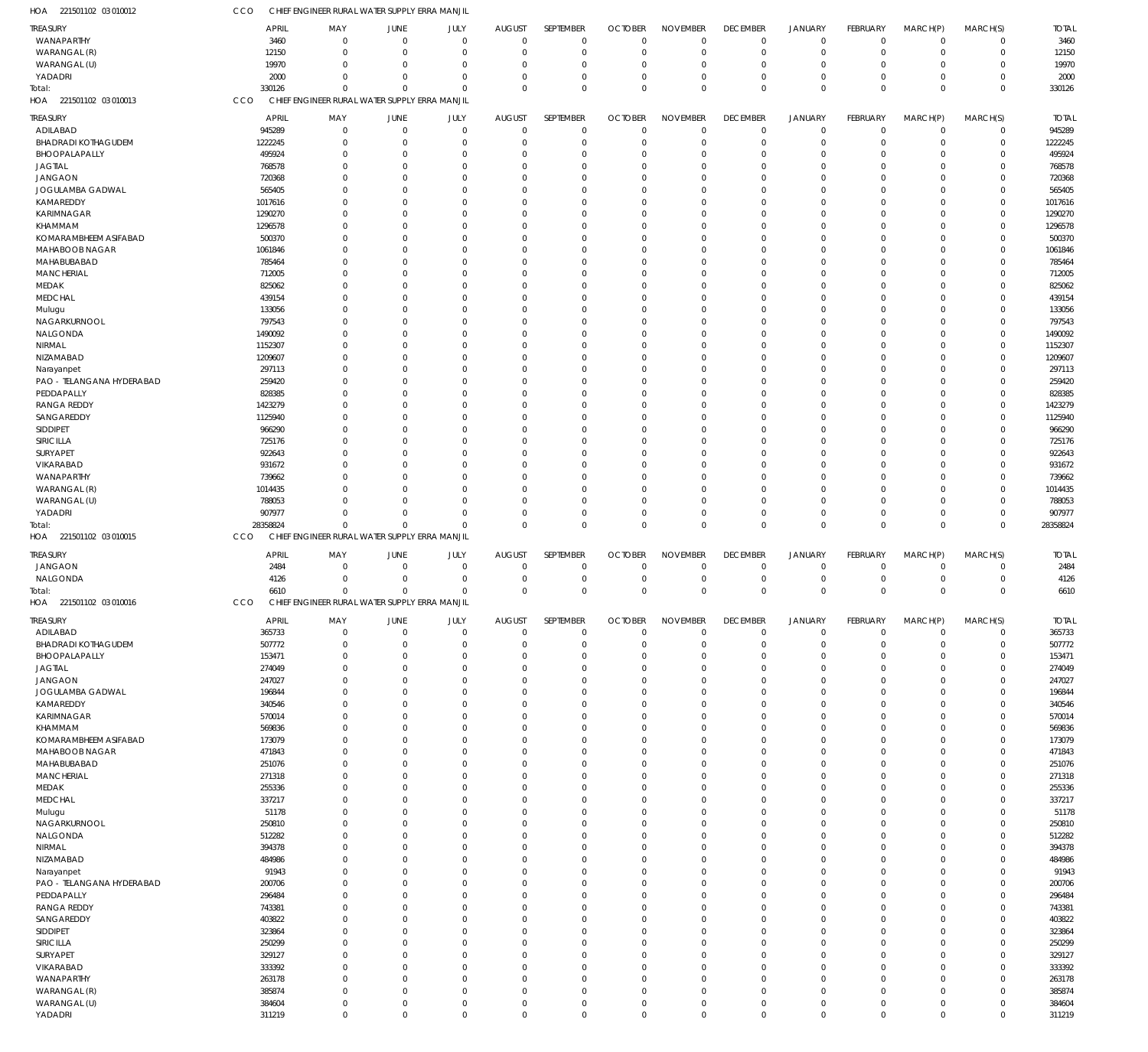| HOA 221501102 03 010016    | CCO                      | CHIEF ENGINEER RURAL WATER SUPPLY ERRA MANJIL                                       |                  |                  |                           |                                 |                                  |                                |                                 |                                  |                          |                            |                         |                          |
|----------------------------|--------------------------|-------------------------------------------------------------------------------------|------------------|------------------|---------------------------|---------------------------------|----------------------------------|--------------------------------|---------------------------------|----------------------------------|--------------------------|----------------------------|-------------------------|--------------------------|
| treasury<br>Total:         | <b>APRIL</b><br>10996688 | MAY<br>$\Omega$                                                                     | JUNE<br>$\Omega$ | JULY<br>$\Omega$ | <b>AUGUST</b><br>$\Omega$ | <b>SEPTEMBER</b><br>$\mathbf 0$ | <b>OCTOBER</b><br>$\overline{0}$ | <b>NOVEMBER</b><br>$\mathbf 0$ | <b>DECEMBER</b><br>$\mathbf{0}$ | <b>JANUARY</b><br>$\overline{0}$ | FEBRUARY<br>$\mathbf{0}$ | MARCH(P)<br>$\overline{0}$ | MARCH(S)<br>$\mathbf 0$ | <b>TOTAL</b><br>10996688 |
| HOA 221501102 03 010017    | <b>CCO</b>               | CHIEF ENGINEER RURAL WATER SUPPLY ERRA MANJIL                                       |                  |                  |                           |                                 |                                  |                                |                                 |                                  |                          |                            |                         |                          |
| treasury                   | <b>APRIL</b>             | MAY                                                                                 | JUNE             | JULY             | <b>AUGUST</b>             | SEPTEMBER                       | <b>OCTOBER</b>                   | <b>NOVEMBER</b>                | <b>DECEMBER</b>                 | <b>JANUARY</b>                   | <b>FEBRUARY</b>          | MARCH(P)                   | MARCH(S)                | <b>TOTAL</b>             |
| KAMAREDDY                  | 19150                    | $\Omega$                                                                            | $\Omega$         | $\Omega$         | $\Omega$                  | $\Omega$                        | $\Omega$                         | $\Omega$                       | $\Omega$                        | $\Omega$                         | $\Omega$                 | $\Omega$                   | $\Omega$                | 19150                    |
| <b>KARIMNAGAR</b>          | 33357                    | $\Omega$                                                                            | $\Omega$         | $\Omega$         | $\Omega$                  | $\Omega$                        | $\Omega$                         | $\Omega$                       | $\Omega$                        | $\Omega$                         | $\Omega$                 | $\Omega$                   | $\Omega$                | 33357                    |
| MEDAK                      | 265768                   |                                                                                     | $\Omega$         |                  | 0                         | 0                               | $\Omega$                         | C.                             | $\Omega$                        | $\Omega$                         |                          |                            | 0                       | 265768                   |
| PAO - TELANGANA HYDERABAD  | 65228                    |                                                                                     | - 0              |                  | n                         | 0                               | $\Omega$                         | $\Omega$                       | $\Omega$                        | $\Omega$                         |                          |                            | 0                       | 65228                    |
| <b>RANGA REDDY</b>         | 100000                   |                                                                                     | $\Omega$         |                  | 0                         | 0                               | $\Omega$                         | C.                             |                                 |                                  |                          |                            |                         | 100000                   |
| SANGAREDDY                 | 30000                    |                                                                                     | $\Omega$         |                  | n                         | 0                               | $\Omega$                         | $\Omega$                       | $\Omega$                        | $\Omega$                         |                          |                            | 0                       | 30000                    |
| WARANGAL (U)               | 50767                    |                                                                                     |                  |                  | $\Omega$                  | $\Omega$                        | $\Omega$                         | $\cup$                         | $\Omega$                        | $\Omega$                         | $\Omega$                 | $\Omega$                   | $\Omega$                | 50767                    |
| Total:                     | 564270                   |                                                                                     |                  |                  | $\Omega$                  | $\Omega$                        | $\Omega$                         | $\Omega$                       | $\Omega$                        | $\Omega$                         | $\Omega$                 | $\Omega$                   | $\Omega$                | 564270                   |
| HOA 221501102 03 110111    | CCO                      | CHIEF ENGINEER RURAL WATER SUPPLY ERRA MANJIL                                       |                  |                  |                           |                                 |                                  |                                |                                 |                                  |                          |                            |                         |                          |
|                            |                          |                                                                                     |                  |                  |                           |                                 |                                  |                                |                                 |                                  |                          |                            |                         |                          |
| treasury                   | <b>APRIL</b>             | MAY                                                                                 | JUNE             | JULY             | <b>AUGUST</b>             | <b>SEPTEMBER</b>                | <b>OCTOBER</b>                   | <b>NOVEMBER</b>                | <b>DECEMBER</b>                 | <b>JANUARY</b>                   | FEBRUARY                 | MARCH(P)                   | MARCH(S)                | <b>TOTAL</b>             |
| RANGA REDDY                | 59841                    | $\Omega$                                                                            | $\Omega$         | $\Omega$         | $\Omega$                  | $\mathbf 0$                     | $\Omega$                         | 0                              | $\Omega$                        | $\Omega$                         | $\Omega$                 | $\Omega$                   | $^{\circ}$              | 59841                    |
| Total:                     | 59841                    |                                                                                     | $\Omega$         | $\Omega$         | $\Omega$                  | $\mathbf 0$                     | $\Omega$                         | $\mathbf 0$                    | $\Omega$                        | $\Omega$                         | $\Omega$                 | $\Omega$                   | $\overline{0}$          | 59841                    |
| HOA 221501102 03 130132    | CCO                      | CHIEF ENGINEER RURAL WATER SUPPLY ERRA MANJIL                                       |                  |                  |                           |                                 |                                  |                                |                                 |                                  |                          |                            |                         |                          |
| treasury                   | APRIL                    | MAY                                                                                 | JUNE             | JULY             | <b>AUGUST</b>             | <b>SEPTEMBER</b>                | <b>OCTOBER</b>                   | <b>NOVEMBER</b>                | <b>DECEMBER</b>                 | <b>JANUARY</b>                   | FEBRUARY                 | MARCH(P)                   | MARCH(S)                | <b>TOTAL</b>             |
| RANGA REDDY                | 13890                    | $\Omega$                                                                            | $\Omega$         | $\Omega$         | $\Omega$                  | 0                               | $\Omega$                         | $\Omega$                       | $\mathbf 0$                     | $\Omega$                         | $\Omega$                 | $\Omega$                   | 0                       | 13890                    |
| Total:                     | 13890                    | $\Omega$                                                                            | $\Omega$         | $\Omega$         | $\Omega$                  | $\Omega$                        | $\Omega$                         | $\Omega$                       | $\Omega$                        | $\Omega$                         | $\Omega$                 | $\Omega$                   | $\overline{0}$          | 13890                    |
| HOA 221501102 03 130134    | CCO                      | CHIEF ENGINEER RURAL WATER SUPPLY ERRA MANJIL                                       |                  |                  |                           |                                 |                                  |                                |                                 |                                  |                          |                            |                         |                          |
|                            |                          |                                                                                     |                  |                  |                           |                                 |                                  |                                |                                 |                                  |                          |                            |                         |                          |
| treasury                   | APRIL                    | MAY                                                                                 | JUNE             | JULY             | <b>AUGUST</b>             | <b>SEPTEMBER</b>                | <b>OCTOBER</b>                   | <b>NOVEMBER</b>                | <b>DECEMBER</b>                 | <b>JANUARY</b>                   | FEBRUARY                 | MARCH(P)                   | MARCH(S)                | <b>TOTAL</b>             |
| BHOOPALAPALLY              | 127286                   | $\Omega$                                                                            | $\Omega$         | $\Omega$         | $\Omega$                  | $\mathbf 0$                     | $\Omega$                         | $\Omega$                       | $\Omega$                        | $\Omega$                         | $\Omega$                 | $\Omega$                   | $^{\circ}$              | 127286                   |
| Total:                     | 127286                   | $\Omega$                                                                            | $\Omega$         | $\Omega$         | $\Omega$                  | $\mathbf 0$                     | $\Omega$                         | $\Omega$                       | $\Omega$                        | $\Omega$                         | $\Omega$                 | $\Omega$                   | $\overline{0}$          | 127286                   |
| HOA 221501102 12 300302    | CCO                      | CHIEF ENGINEER RURAL WATER SUPPLY ERRA MANJIL                                       |                  |                  |                           |                                 |                                  |                                |                                 |                                  |                          |                            |                         |                          |
|                            |                          |                                                                                     |                  |                  |                           |                                 |                                  |                                |                                 |                                  |                          |                            |                         |                          |
| treasury                   | APRIL                    | MAY                                                                                 | JUNE             | JULY             | <b>AUGUST</b>             | <b>SEPTEMBER</b>                | <b>OCTOBER</b>                   | <b>NOVEMBER</b>                | <b>DECEMBER</b>                 | JANUARY                          | <b>FEBRUARY</b>          | MARCH(P)                   | MARCH(S)                | <b>TOTAL</b>             |
| KHAMMAM                    | 78037                    | $\Omega$                                                                            | $\Omega$         | $\Omega$         | $\Omega$                  | $\Omega$                        | $\Omega$                         | $\Omega$                       | $\Omega$                        | $\Omega$                         | $\Omega$                 | $\Omega$                   | $\Omega$                | 78037                    |
| MAHABOOB NAGAR             | 41026                    |                                                                                     | $\Omega$         | $\Omega$         | $\Omega$                  | $\mathbf 0$                     | $\Omega$                         | $\Omega$                       | $\Omega$                        | $\Omega$                         | $\Omega$                 | $\Omega$                   | $\mathbf 0$             | 41026                    |
| Total:                     | 119063                   |                                                                                     | $\Omega$         |                  | $\Omega$                  | $\Omega$                        | $\Omega$                         | $\Omega$                       | $\Omega$                        | $\Omega$                         | $\Omega$                 | $\Omega$                   | $\Omega$                | 119063                   |
| HOA 221501102 32 130132    | CCO                      | CHIEF ENGINEER RURAL WATER SUPPLY ERRA MANJIL                                       |                  |                  |                           |                                 |                                  |                                |                                 |                                  |                          |                            |                         |                          |
| treasury                   | <b>APRIL</b>             | MAY                                                                                 | JUNE             | JULY             | <b>AUGUST</b>             | <b>SEPTEMBER</b>                | <b>OCTOBER</b>                   | <b>NOVEMBER</b>                | <b>DECEMBER</b>                 | <b>JANUARY</b>                   | FEBRUARY                 | MARCH(P)                   | MARCH(S)                | <b>TOTAL</b>             |
| KARIMNAGAR                 | 14850                    | $\Omega$                                                                            | $\Omega$         | $\Omega$         | $\Omega$                  | $\mathbf 0$                     | $\Omega$                         | $\Omega$                       | $\Omega$                        | $\Omega$                         | $\Omega$                 | $\Omega$                   | $^{\circ}$              | 14850                    |
| Total:                     | 14850                    | $\Omega$                                                                            | $\Omega$         | $\Omega$         | $\Omega$                  | $\Omega$                        | $\Omega$                         | $\Omega$                       | $\Omega$                        | $\Omega$                         | $\Omega$                 | $\Omega$                   | $^{\circ}$              | 14850                    |
| HOA 221501102 32 130135    | CCO                      | CHIEF ENGINEER RURAL WATER SUPPLY ERRA MANJIL                                       |                  |                  |                           |                                 |                                  |                                |                                 |                                  |                          |                            |                         |                          |
|                            |                          |                                                                                     |                  |                  |                           |                                 |                                  |                                |                                 |                                  |                          |                            |                         |                          |
| treasury                   | APRIL                    | MAY                                                                                 | JUNE             | JULY             | <b>AUGUST</b>             | SEPTEMBER                       | <b>OCTOBER</b>                   | <b>NOVEMBER</b>                | <b>DECEMBER</b>                 | JANUARY                          | <b>FEBRUARY</b>          | MARCH(P)                   | MARCH(S)                | <b>TOTAL</b>             |
| RANGA REDDY                | 7523                     | $\Omega$                                                                            | $\Omega$         | $\Omega$         | $\Omega$                  | 0                               | $\Omega$                         | $\Omega$                       | $\Omega$                        | $\Omega$                         | $\Omega$                 | $\Omega$                   | 0                       | 7523                     |
| Total:                     | 7523                     | $\Omega$                                                                            | $\Omega$         | $\Omega$         | $\Omega$                  | $\Omega$                        | $\Omega$                         | $\Omega$                       | $\Omega$                        | $\Omega$                         | $\Omega$                 | $\Omega$                   | $^{\circ}$              | 7523                     |
| HOA 221501102 32 280281    | CCO                      | CHIEF ENGINEER RURAL WATER SUPPLY ERRA MANJIL                                       |                  |                  |                           |                                 |                                  |                                |                                 |                                  |                          |                            |                         |                          |
|                            |                          |                                                                                     |                  |                  |                           |                                 |                                  |                                |                                 |                                  |                          |                            |                         |                          |
| treasury                   | APRIL                    | MAY                                                                                 | JUNE             | JULY             | <b>AUGUST</b>             | SEPTEMBER                       | <b>OCTOBER</b>                   | <b>NOVEMBER</b>                | <b>DECEMBER</b>                 | <b>JANUARY</b>                   | FEBRUARY                 | MARCH(P)                   | MARCH(S)                | <b>TOTAL</b>             |
| SANGAREDDY                 | 12000                    | $\Omega$                                                                            | $\Omega$         | $\Omega$         | $\overline{0}$            | $\mathbf 0$                     | $\Omega$                         | 0                              | $\Omega$                        | $\Omega$                         | $\Omega$                 | $\Omega$                   | $^{\circ}$              | 12000                    |
| Total:                     | 12000                    | $\Omega$                                                                            | $\Omega$         | $\Omega$         | $\Omega$                  | $\mathbf 0$                     | $\Omega$                         | $\Omega$                       | $\Omega$                        | $\Omega$                         | $\Omega$                 | $\Omega$                   | $^{\circ}$              | 12000                    |
| HOA 221501102 32 300302    | CCO                      | CHIEF ENGINEER RURAL WATER SUPPLY ERRA MANJIL                                       |                  |                  |                           |                                 |                                  |                                |                                 |                                  |                          |                            |                         |                          |
| treasury                   | <b>APRIL</b>             | MAY                                                                                 | JUNE             | JULY             | <b>AUGUST</b>             | SEPTEMBER                       | <b>OCTOBER</b>                   | <b>NOVEMBER</b>                | <b>DECEMBER</b>                 | <b>JANUARY</b>                   | <b>FEBRUARY</b>          | MARCH(P)                   | MARCH(S)                | <b>TOTAL</b>             |
| ADILABAD                   | 18972                    | $\Omega$                                                                            | $\Omega$         | 0                | $\Omega$                  | $\Omega$                        | $\Omega$                         | $\Omega$                       | $\Omega$                        | $\Omega$                         | $\Omega$                 | $\Omega$                   | $\Omega$                | 18972                    |
| <b>BHADRADI KOTHAGUDEM</b> | 168728                   | $\Omega$                                                                            | $\Omega$         |                  | $\Omega$                  | $\Omega$                        | $\Omega$                         | $\Omega$                       | $\Omega$                        | $\Omega$                         | $\Omega$                 |                            | $\Omega$                | 168728                   |
| JANGAON                    | 14781                    |                                                                                     | $\Omega$         | O                | 0                         | 0                               | $\Omega$                         | $\Omega$                       | $\Omega$                        | $\Omega$                         | $\Omega$                 | $\Omega$                   | 0                       | 14781                    |
| JOGULAMBA GADWAL           | 523480                   | $\Omega$                                                                            | $\Omega$         | $\Omega$         | $\Omega$                  | $\Omega$                        | $\Omega$                         | $\Omega$                       | $\Omega$                        | $\Omega$                         | $\Omega$                 | $\Omega$                   | $\Omega$                | 523480                   |
| Total:                     | 725961                   | $\Omega$                                                                            | $\Omega$         | $\Omega$         | $\Omega$                  | $\Omega$                        | $\Omega$                         | $\Omega$                       | $\Omega$                        | $\Omega$                         | $\Omega$                 | $\Omega$                   | $\Omega$                | 725961                   |
| HOA 22150110225 03 280284  | CCO                      | CHIEF ENGINEER RURAL WATER SUPPLY ERRA MANJIL                                       |                  |                  |                           |                                 |                                  |                                |                                 |                                  |                          |                            |                         |                          |
|                            |                          |                                                                                     |                  |                  |                           |                                 |                                  |                                |                                 |                                  |                          |                            |                         |                          |
| treasury                   | APRIL                    | MAY                                                                                 | JUNE             | JULY             | <b>AUGUST</b>             | SEPTEMBER                       | <b>OCTOBER</b>                   | <b>NOVEMBER</b>                | <b>DECEMBER</b>                 | <b>JANUARY</b>                   | FEBRUARY                 | MARCH(P)                   | MARCH(S)                | <b>TOTAL</b>             |
| MAHABOOB NAGAR             | 2850353                  | $\Omega$                                                                            | $\Omega$         | $\Omega$         | $\Omega$                  | $\Omega$                        | $\Omega$                         | 0                              | $\Omega$                        | $\Omega$                         | $\Omega$                 | $\Omega$                   | $^{\circ}$              | 2850353                  |
| NAGARKURNOOL               | 1601018                  | $\Omega$                                                                            | $\Omega$         | $\Omega$         | $\overline{0}$            | $\mathbf 0$                     | - 0                              | 0                              | 0                               | 0                                | $^{\circ}$               | 0                          | 0                       | 1601018                  |
| Total:                     | 4451371                  | $\Omega$                                                                            | $\Omega$         | $\Omega$         | $\Omega$                  | $\Omega$                        | $\Omega$                         | $\Omega$                       | $\Omega$                        | $\Omega$                         | $\Omega$                 | $\Omega$                   | $\Omega$                | 4451371                  |
| HOA 221603101 04 010011    | CCO                      | THE DIRECTOR, WEAKER SECTION HOUSING DOOR NO. 3-6-184, STREET NO. 17, HIMAYATNAGAR, |                  |                  |                           |                                 |                                  |                                |                                 |                                  |                          |                            |                         |                          |
|                            |                          |                                                                                     |                  |                  |                           |                                 |                                  |                                |                                 |                                  |                          |                            |                         |                          |
| treasury                   | APRIL                    | MAY                                                                                 | JUNE             | JULY             | <b>AUGUST</b>             | SEPTEMBER                       | <b>OCTOBER</b>                   | <b>NOVEMBER</b>                | <b>DECEMBER</b>                 | JANUARY                          | <b>FEBRUARY</b>          | MARCH(P)                   | MARCH(S)                | <b>TOTAL</b>             |
| PAO - TELANGANA HYDERABAD  | 33520                    | $\Omega$                                                                            | $\Omega$         | $\Omega$         | $\Omega$                  | $\Omega$                        | $\Omega$                         | $\Omega$                       | $^{\circ}$                      | $\Omega$                         | $\Omega$                 | $\Omega$                   | 0                       | 33520                    |
| Total:                     | 33520                    | $\Omega$                                                                            | $\Omega$         | $\Omega$         | $\Omega$                  | $\Omega$                        | $\overline{0}$                   | $\Omega$                       | $\Omega$                        | $\Omega$                         | $\Omega$                 | $\Omega$                   | $\overline{0}$          | 33520                    |
| HOA 221603101 04 010012    | CCO                      | THE DIRECTOR, WEAKER SECTION HOUSING DOOR NO. 3-6-184, STREET NO. 17, HIMAYATNAGAR, |                  |                  |                           |                                 |                                  |                                |                                 |                                  |                          |                            |                         |                          |
| treasury                   | <b>APRIL</b>             | MAY                                                                                 | JUNE             | JULY             | <b>AUGUST</b>             | SEPTEMBER                       | <b>OCTOBER</b>                   | <b>NOVEMBER</b>                | <b>DECEMBER</b>                 | <b>JANUARY</b>                   | FEBRUARY                 | MARCH(P)                   | MARCH(S)                | <b>TOTAL</b>             |
| PAO - TELANGANA HYDERABAD  | 700                      | $\Omega$                                                                            | $\Omega$         | $\mathbf 0$      | $\Omega$                  | $\mathbf 0$                     | $\Omega$                         | $\mathbf 0$                    | $^{\circ}$                      | $\Omega$                         | $\Omega$                 | 0                          | $^{\circ}$              | 700                      |
| Total:                     | 700                      | $\Omega$                                                                            | $\Omega$         | $\Omega$         | $\Omega$                  | $\Omega$                        | $\overline{0}$                   | $\mathbf 0$                    | $^{\circ}$                      | $\mathbf 0$                      | $\Omega$                 | $\overline{0}$             | $\mathbf 0$             | 700                      |
| HOA 221603101 04 010013    | CCO                      | THE DIRECTOR, WEAKER SECTION HOUSING DOOR NO. 3-6-184, STREET NO. 17, HIMAYATNAGAR, |                  |                  |                           |                                 |                                  |                                |                                 |                                  |                          |                            |                         |                          |
|                            |                          |                                                                                     |                  |                  |                           |                                 |                                  |                                |                                 |                                  |                          |                            |                         |                          |
| treasury                   | APRIL                    | MAY                                                                                 | JUNE             | JULY             | <b>AUGUST</b>             | SEPTEMBER                       | <b>OCTOBER</b>                   | <b>NOVEMBER</b>                | <b>DECEMBER</b>                 | <b>JANUARY</b>                   | FEBRUARY                 | MARCH(P)                   | MARCH(S)                | <b>TOTAL</b>             |
| PAO - TELANGANA HYDERABAD  | 12881                    | $\Omega$                                                                            | $\Omega$         | $\Omega$         | $^{\circ}$                | $\Omega$                        | $\Omega$                         | $\Omega$                       | $\mathbf 0$                     | $\Omega$                         | $\Omega$                 | $\mathbf 0$                | $^{\circ}$              | 12881                    |
| Total:                     | 12881                    | $\Omega$                                                                            | $\Omega$         | $\Omega$         | $\Omega$                  | $\Omega$                        | $\Omega$                         | $\Omega$                       | $\Omega$                        | $\Omega$                         | $\Omega$                 | $\Omega$                   | $^{\circ}$              | 12881                    |
| HOA 221603101 04 010016    | CCO                      | THE DIRECTOR, WEAKER SECTION HOUSING DOOR NO. 3-6-184, STREET NO. 17, HIMAYATNAGAR, |                  |                  |                           |                                 |                                  |                                |                                 |                                  |                          |                            |                         |                          |
|                            |                          |                                                                                     |                  |                  |                           |                                 |                                  |                                |                                 |                                  |                          |                            |                         |                          |
| Treasury                   | <b>APRIL</b>             | MAY                                                                                 | JUNE             | JULY             | <b>AUGUST</b>             | SEPTEMBER                       | <b>OCTOBER</b>                   | <b>NOVEMBER</b>                | <b>DECEMBER</b>                 | <b>JANUARY</b>                   | FEBRUARY                 | MARCH(P)                   | MARCH(S)                | <b>TOTAL</b>             |
| PAO - TELANGANA HYDERABAD  | 9966                     | $\Omega$                                                                            | $\Omega$         | $\Omega$         | $\Omega$                  | $\mathbf 0$                     | $\Omega$                         | 0                              | 0                               | $\Omega$                         | $\Omega$                 | $\Omega$                   | 0                       | 9966                     |
| Total:                     | 9966                     | $\Omega$                                                                            | $\Omega$         | $\Omega$         | $\Omega$                  | $\mathbf 0$                     | $\Omega$                         | $\mathbf 0$                    | $\Omega$                        | $\Omega$                         | $\Omega$                 | $\Omega$                   | $^{\circ}$              | 9966                     |
| HOA 221705001 01 010011    | CCO                      | THE DIRECTOR, TOWN AND COUNTRY PLANNING 640, AC GUARDS, OPP: P T I BUILDING,        |                  |                  |                           |                                 |                                  |                                |                                 |                                  |                          |                            |                         |                          |
| Treasury                   | <b>APRIL</b>             | MAY                                                                                 | JUNE             | JULY             | <b>AUGUST</b>             | SEPTEMBER                       | <b>OCTOBER</b>                   | <b>NOVEMBER</b>                | <b>DECEMBER</b>                 | <b>JANUARY</b>                   | <b>FEBRUARY</b>          | MARCH(P)                   | MARCH(S)                | <b>TOTAL</b>             |
| HYDERABAD URBAN            | $-31228$                 | $\Omega$                                                                            | $\Omega$         | $\mathbf 0$      | $^{\circ}$                | 0                               | $\Omega$                         | $\Omega$                       | $\Omega$                        | $\Omega$                         | $\Omega$                 | $\Omega$                   | 0                       | $-31228$                 |
| PAO - TELANGANA HYDERABAD  | 1703170                  | $\Omega$                                                                            | $\Omega$         | $\Omega$         | $\Omega$                  | $\mathbf 0$                     | 0                                | $\Omega$                       | $\Omega$                        | $\Omega$                         | $\Omega$                 | $\Omega$                   | 0                       | 1703170                  |
| WARANGAL (U)               | 204523                   | $\Omega$                                                                            | $^{\circ}$       | 0                | $\Omega$                  | 0                               | 0                                | $\Omega$                       | $\Omega$                        | $\Omega$                         | $\Omega$                 | $\Omega$                   | $\Omega$                | 204523                   |
|                            | 1876465                  | $\mathbf 0$                                                                         | $\mathbf 0$      | 0                | $\mathbf 0$               | $\mathbf 0$                     | $\mathbf 0$                      | $\mathbf 0$                    | $\Omega$                        | $\Omega$                         | $\mathbf 0$              | $\mathbf 0$                | 0                       | 1876465                  |
| Total:                     |                          |                                                                                     |                  |                  |                           |                                 |                                  |                                |                                 |                                  |                          |                            |                         |                          |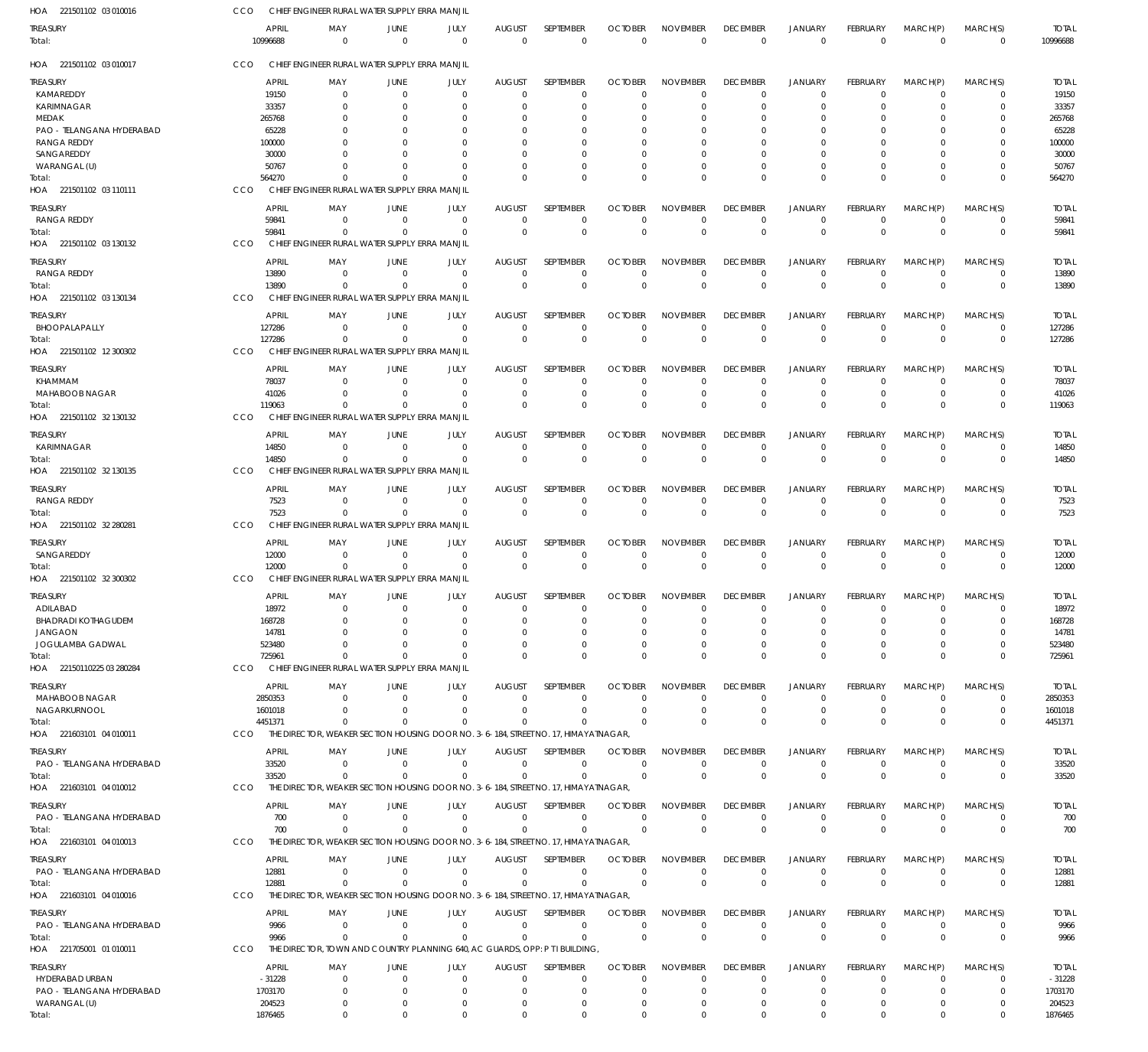| 221705001 01 010012<br>HOA    | CCO |                 |                         |                      |                         |                | THE DIRECTOR, TOWN AND COUNTRY PLANNING 640, AC GUARDS, OPP: P T I BUILDING, |                      |                      |                      |                         |                      |                      |                            |                 |
|-------------------------------|-----|-----------------|-------------------------|----------------------|-------------------------|----------------|------------------------------------------------------------------------------|----------------------|----------------------|----------------------|-------------------------|----------------------|----------------------|----------------------------|-----------------|
| TREASURY                      |     | <b>APRIL</b>    | MAY                     | JUNE                 | JULY                    | <b>AUGUST</b>  | SEPTEMBER                                                                    | <b>OCTOBER</b>       | <b>NOVEMBER</b>      | <b>DECEMBER</b>      | <b>JANUARY</b>          | FEBRUARY             | MARCH(P)             | MARCH(S)                   | <b>TOTAL</b>    |
| PAO - TELANGANA HYDERABAD     |     | 34800           | $\Omega$                | $\Omega$             | $\mathbf 0$             | $\Omega$       | $\mathbf 0$                                                                  | $\Omega$             | $\Omega$             | $\Omega$             | $\Omega$                | $\Omega$             | $\mathbf{0}$         | $\mathbf 0$                | 34800           |
| WARANGAL (U)                  |     | 1997            | $\mathbf 0$             | $\mathbf 0$          | $\Omega$                | $\Omega$       | $\mathbf 0$                                                                  | $\Omega$             | $\Omega$             | $\Omega$             | $\mathbf 0$             | $\overline{0}$       | $\Omega$             | $\mathbf 0$                | 1997            |
| Total:                        |     | 36797           | $\Omega$                | $\Omega$             | $\mathbf{0}$            | $\Omega$       | $\Omega$                                                                     | $\Omega$             | $\Omega$             | $\Omega$             | $\Omega$                | $\Omega$             | $\Omega$             | $\Omega$                   | 36797           |
| HOA 221705001 01 010013       | CCO |                 |                         |                      |                         |                | THE DIRECTOR, TOWN AND COUNTRY PLANNING 640, AC GUARDS, OPP: P T I BUILDING, |                      |                      |                      |                         |                      |                      |                            |                 |
| treasury                      |     | <b>APRIL</b>    | MAY                     | <b>JUNE</b>          | JULY                    | <b>AUGUST</b>  | SEPTEMBER                                                                    | <b>OCTOBER</b>       | <b>NOVEMBER</b>      | <b>DECEMBER</b>      | <b>JANUARY</b>          | <b>FEBRUARY</b>      | MARCH(P)             | MARCH(S)                   | <b>TOTAL</b>    |
| PAO - TELANGANA HYDERABAD     |     | 658483          | $\mathbf 0$             | 0                    | $\mathbf 0$             | $\mathbf{0}$   | 0                                                                            | $\Omega$             | $\Omega$             | $\Omega$             | $\mathbf 0$             | $\Omega$             | $\Omega$             | $\mathbf 0$                | 658483          |
| WARANGAL (U)                  |     | 78485           | $\mathbf 0$             | 0                    | $\mathbf 0$             | 0              | $\mathbf 0$                                                                  | $\Omega$             | $\Omega$             | $\Omega$             | $\mathbf 0$             | $\overline{0}$       | $\overline{0}$       | $\pmb{0}$                  | 78485           |
| Total:                        |     | 736968          | $\Omega$                | 0                    | $\mathbf 0$             | $\Omega$       | $\mathbf 0$                                                                  | $\Omega$             | $\Omega$             | $\Omega$             | $\overline{0}$          | $\Omega$             | $\Omega$             | $\mathbf 0$                | 736968          |
| HOA 221705001 01 010016       | CCO |                 |                         |                      |                         |                | THE DIRECTOR, TOWN AND COUNTRY PLANNING 640, AC GUARDS, OPP: P T I BUILDING, |                      |                      |                      |                         |                      |                      |                            |                 |
| TREASURY                      |     | <b>APRIL</b>    | MAY                     | <b>JUNE</b>          | JULY                    | <b>AUGUST</b>  | SEPTEMBER                                                                    | <b>OCTOBER</b>       | <b>NOVEMBER</b>      | <b>DECEMBER</b>      | <b>JANUARY</b>          | <b>FEBRUARY</b>      | MARCH(P)             | MARCH(S)                   | <b>TOTAL</b>    |
| PAO - TELANGANA HYDERABAD     |     | 506559          | $\mathbf 0$             | 0                    | $\mathbf 0$             | $\Omega$       | $\mathbf 0$                                                                  | $\Omega$             | $\Omega$             | $\Omega$             | $\Omega$                | $\Omega$             | $\Omega$             | $\mathbf 0$                | 506559          |
| WARANGAL (U)                  |     | 40481           | $\Omega$                | $\Omega$             | $\mathbf 0$             | $\Omega$       | $\mathbf 0$                                                                  | $\Omega$             | $\Omega$             | $\Omega$             | $\mathbf 0$             | $\Omega$             | $\Omega$             | $\mathbf 0$                | 40481           |
| Total:                        |     | 547040          | $\Omega$                | $\Omega$             | $\Omega$                | $\Omega$       | $\Omega$                                                                     | $\Omega$             | $\Omega$             | $\Omega$             | $\overline{0}$          | $\Omega$             | $\Omega$             | $\mathbf 0$                | 547040          |
| HOA 221705001 03 010011       | CCO |                 |                         |                      |                         |                | THE DIRECTOR, TOWN AND COUNTRY PLANNING 640, AC GUARDS, OPP: P T I BUILDING, |                      |                      |                      |                         |                      |                      |                            |                 |
| TREASURY                      |     | <b>APRIL</b>    | MAY                     | JUNE                 | JULY                    | <b>AUGUST</b>  | SEPTEMBER                                                                    | <b>OCTOBER</b>       | <b>NOVEMBER</b>      | <b>DECEMBER</b>      | <b>JANUARY</b>          | FEBRUARY             | MARCH(P)             | MARCH(S)                   | <b>TOTAL</b>    |
| KAMAREDDY                     |     | 55410           | 0                       | 0                    | $\mathbf 0$             | $\overline{0}$ | $\mathbf 0$                                                                  | $\Omega$             | $\Omega$             | $\Omega$             | $\mathbf 0$             | $\Omega$             | $\Omega$             | $\mathbf 0$                | 55410           |
| <b>KARIMNAGAR</b>             |     | 57480           | $\mathbf 0$             | $\Omega$             | $\mathbf 0$             | n              | $\mathbf 0$                                                                  | $\Omega$             | $\Omega$             | $\Omega$             | $\Omega$                | $\Omega$             | $\Omega$             | $\mathbf 0$                | 57480           |
| KHAMMAM                       |     | 44130           | $\Omega$                | 0                    | $\Omega$                | n              | $\mathbf 0$                                                                  | $\Omega$             | $\Omega$             | $\Omega$             | $\Omega$                | $\Omega$             | $\Omega$             | 0                          | 44130           |
| MAHABOOB NAGAR                |     | 54520           | $\Omega$                | $\Omega$             | $\Omega$                | n              | $\Omega$                                                                     | $\Omega$             | $\Omega$             |                      | $\Omega$                | $\Omega$             | $\Omega$             | $\Omega$                   | 54520           |
| MAHABUBABAD                   |     | 91340           | $\Omega$                | $\Omega$             | $\Omega$                | n              | $\Omega$                                                                     | $\Omega$             | $\Omega$             |                      | $\Omega$                | $\Omega$             | $\Omega$             | $\Omega$                   | 91340           |
| <b>MANCHERIAL</b>             |     | 64410           | $\Omega$                | $\Omega$             | $\Omega$                | n              | $\Omega$                                                                     | $\Omega$             | $\Omega$             |                      | $\Omega$                | $\Omega$             | $\Omega$             | $\Omega$                   | 64410           |
| NALGONDA                      |     | 44130           | $\Omega$                | $\Omega$             | $\Omega$                | n              | $\Omega$                                                                     | -C                   | $\Omega$             |                      | $\Omega$                | $\Omega$             | $\Omega$             | $\Omega$                   | 44130           |
| NIZAMABAD                     |     | 99175           | $\Omega$                | $\Omega$             | $\Omega$                | n              | $\Omega$                                                                     | $\Omega$             | $\Omega$             |                      | $\Omega$                | $\Omega$             | $\Omega$             | $\Omega$                   | 99175           |
| <b>RANGA REDDY</b>            |     | 39440           | $\Omega$                | $\Omega$             | $\Omega$                | n              | $\Omega$                                                                     | -C                   | $\Omega$             |                      | $\Omega$                | $\Omega$             | $\Omega$             | $\Omega$                   | 39440           |
| SANGAREDDY                    |     | 53170           | $\Omega$                | $\Omega$             | $\Omega$                | n              | $\Omega$                                                                     | $\Omega$             | $\Omega$             |                      | $\Omega$                | $\Omega$             | $\Omega$             | $\Omega$                   | 53170           |
| SURYAPET<br><b>VIKARABAD</b>  |     | 63660           | $\Omega$<br>$\Omega$    | $\Omega$<br>$\Omega$ | $\Omega$<br>$\Omega$    | n<br>$\Omega$  | $\Omega$<br>$\Omega$                                                         | -C<br>$\Omega$       | $\Omega$<br>$\Omega$ | $\Omega$<br>$\Omega$ | $\Omega$<br>$\Omega$    | $\Omega$             | $\Omega$<br>$\Omega$ | 0                          | 63660           |
| Total:                        |     | 67840<br>734705 | $\Omega$                | $\Omega$             | $\mathbf 0$             | $\Omega$       | $\Omega$                                                                     | $\Omega$             | $\Omega$             | $\Omega$             | $\Omega$                | $\Omega$<br>$\Omega$ | $\Omega$             | 0<br>$\Omega$              | 67840<br>734705 |
| HOA 221705001 03 010012       | CCO |                 |                         |                      |                         |                | THE DIRECTOR, TOWN AND COUNTRY PLANNING 640, AC GUARDS, OPP: P T I BUILDING, |                      |                      |                      |                         |                      |                      |                            |                 |
|                               |     |                 |                         |                      |                         |                |                                                                              |                      |                      |                      |                         |                      |                      |                            |                 |
| TREASURY                      |     | <b>APRIL</b>    | MAY                     | <b>JUNE</b>          | JULY                    | <b>AUGUST</b>  | SEPTEMBER                                                                    | <b>OCTOBER</b>       | <b>NOVEMBER</b>      | <b>DECEMBER</b>      | JANUARY                 | FEBRUARY             | MARCH(P)             | MARCH(S)                   | <b>TOTAL</b>    |
| KAMAREDDY                     |     | 70              | $\mathbf 0$             | 0                    | $\mathbf 0$             | $\Omega$       | $\mathbf 0$                                                                  | $\Omega$             | $\Omega$             | $\Omega$             | $\Omega$                | $\Omega$             | $\Omega$             | $\mathbf 0$                | 70              |
| <b>KARIMNAGAR</b>             |     | 500             | $\Omega$<br>$\Omega$    | 0                    | $\Omega$                | n              | $\Omega$<br>$\Omega$                                                         | $\Omega$<br>$\Omega$ | $\Omega$<br>$\Omega$ | $\Omega$<br>$\Omega$ | $\Omega$                | $\Omega$             | $\Omega$<br>$\Omega$ | $\Omega$<br>$\Omega$       | 500             |
| KHAMMAM<br>NIZAMABAD          |     | 500<br>500      | $\Omega$                | $\Omega$<br>$\Omega$ | $\Omega$<br>$\Omega$    | $\Omega$<br>n  | $\Omega$                                                                     | $\Omega$             | $\Omega$             | $\Omega$             | $\Omega$<br>$\Omega$    | $\Omega$<br>$\Omega$ | $\Omega$             | $\Omega$                   | 500<br>500      |
| <b>RANGA REDDY</b>            |     | 1000            | $\Omega$                | $\Omega$             | $\Omega$                | $\Omega$       | $\mathbf{0}$                                                                 | $\Omega$             | $\Omega$             | $\Omega$             | $\Omega$                | $\Omega$             | $\Omega$             | 0                          | 1000            |
| Total:                        |     | 2570            | $\Omega$                | $\Omega$             | $\Omega$                | $\Omega$       | $\Omega$                                                                     | $\Omega$             | $\Omega$             | $\Omega$             | $\Omega$                | $\Omega$             | $\Omega$             | $\mathbf 0$                | 2570            |
| HOA 221705001 03 010013       | CCO |                 |                         |                      |                         |                | THE DIRECTOR, TOWN AND COUNTRY PLANNING 640, AC GUARDS, OPP: P T I BUILDING, |                      |                      |                      |                         |                      |                      |                            |                 |
|                               |     |                 |                         |                      |                         |                |                                                                              |                      |                      |                      |                         |                      |                      |                            |                 |
| TREASURY                      |     | <b>APRIL</b>    | MAY                     | JUNE                 | JULY                    | <b>AUGUST</b>  | SEPTEMBER                                                                    | <b>OCTOBER</b>       | <b>NOVEMBER</b>      | <b>DECEMBER</b>      | <b>JANUARY</b>          | FEBRUARY             | MARCH(P)             | MARCH(S)                   | <b>TOTAL</b>    |
| KAMAREDDY                     |     | 21486           | 0                       | $\mathbf 0$          | $\mathbf 0$             | $\Omega$       | $\mathbf 0$                                                                  | $\Omega$<br>$\Omega$ | $\Omega$<br>$\Omega$ | $\Omega$<br>$\Omega$ | $\mathbf 0$<br>$\Omega$ | $\Omega$             | $\Omega$<br>$\Omega$ | $\mathbf 0$<br>$\mathbf 0$ | 21486           |
| <b>KARIMNAGAR</b><br>KHAMMAM  |     | 22052<br>16937  | $\mathbf 0$<br>$\Omega$ | $\mathbf 0$<br>0     | $\mathbf 0$<br>$\Omega$ | n<br>n         | $\mathbf 0$<br>$\mathbf 0$                                                   | $\Omega$             | $\Omega$             | $\Omega$             | $\Omega$                | $\Omega$<br>$\Omega$ | $\Omega$             | 0                          | 22052<br>16937  |
| MAHABOOB NAGAR                |     | 20920           | $\Omega$                | $\Omega$             | $\Omega$                | n              | $\Omega$                                                                     | $\Omega$             | $\Omega$             |                      | $\Omega$                | $\Omega$             | $\Omega$             | $\Omega$                   | 20920           |
| MAHABUBABAD                   |     | 35050           | $\Omega$                | $\Omega$             | $\Omega$                | n              | $\mathbf 0$                                                                  | $\Omega$             | $\Omega$             |                      | $\Omega$                | $\Omega$             | $\Omega$             | 0                          | 35050           |
| <b>MANCHERIAL</b>             |     | 24433           | $\Omega$                | $\Omega$             | $\Omega$                | n              | $\Omega$                                                                     | $\Omega$             | $\Omega$             |                      | $\Omega$                | $\Omega$             | $\Omega$             | $\Omega$                   | 24433           |
| NALGONDA                      |     | 16937           | $\Omega$                | $\Omega$             | $\Omega$                | $\Omega$       | $\Omega$                                                                     | $\Omega$             | $\Omega$             | $\Omega$             | $\Omega$                | $\Omega$             | $\Omega$             | $\Omega$                   | 16937           |
| NIZAMABAD                     |     | 38171           | $\mathbf 0$             | $\Omega$             | $\Omega$                | $\Omega$       | $\mathbf 0$                                                                  | $\Omega$             | $\Omega$             | $\Omega$             | $\Omega$                | $\Omega$             | $\Omega$             | $\mathbf 0$                | 38171           |
| <b>RANGA REDDY</b>            |     | 15185           | $\mathbf 0$             | $\mathbf 0$          | $\Omega$                | n              | $\mathbf 0$                                                                  | $\Omega$             | $\Omega$             | $\Omega$             | $\mathbf 0$             | $\Omega$             | $\Omega$             | 0                          | 15185           |
| SANGAREDDY                    |     | 20392           | $\Omega$                | $\Omega$             | $\Omega$                | -0             | $\Omega$                                                                     | $\Omega$             | $\Omega$             |                      | $\Omega$                | $\Omega$             | $\Omega$             | 0                          | 20392           |
| SURYAPET                      |     | 24433           | $\mathbf 0$             | $\Omega$             | $\Omega$                | n              | $\mathbf 0$                                                                  | -C                   | $\Omega$             | $\Omega$             | $\Omega$                | $\Omega$             | $\Omega$             | 0                          | 24433           |
| VIKARABAD                     |     | 26089           | $\mathbf 0$             | $\Omega$             | $\mathbf 0$             | n              | $\Omega$                                                                     | $\Omega$             | $\Omega$             | $\Omega$             | $\Omega$                | $\Omega$             | $\Omega$             | 0                          | 26089           |
| Total:                        |     | 282085          | $\mathbf 0$             | $\Omega$             | $\Omega$                | $\Omega$       | $\mathbf{0}$                                                                 | $\Omega$             | $\Omega$             | $\Omega$             | $\Omega$                | $\Omega$             | $\Omega$             | $\mathbf 0$                | 282085          |
| HOA 221705001 03 010016       | CCO |                 |                         |                      |                         |                | THE DIRECTOR, TOWN AND COUNTRY PLANNING 640, AC GUARDS, OPP: P T I BUILDING, |                      |                      |                      |                         |                      |                      |                            |                 |
| treasury                      |     | <b>APRIL</b>    | MAY                     | <b>JUNE</b>          | JULY                    | <b>AUGUST</b>  | SEPTEMBER                                                                    | <b>OCTOBER</b>       | <b>NOVEMBER</b>      | <b>DECEMBER</b>      | <b>JANUARY</b>          | <b>FEBRUARY</b>      | MARCH(P)             | MARCH(S)                   | <b>TOTAL</b>    |
| KAMAREDDY                     |     | 8034            | $\mathbf 0$             | $\mathbf 0$          | $\mathbf 0$             | $\Omega$       | $\mathbf 0$                                                                  | $\Omega$             | $\Omega$             | $\Omega$             | $\mathbf 0$             | $\Omega$             | $\Omega$             | $\mathbf 0$                | 8034            |
| <b>KARIMNAGAR</b>             |     | 11374           | $\mathbf 0$             | 0                    | $\Omega$                | -0             | $\mathbf 0$                                                                  | $\Omega$             | $\Omega$             | $\Omega$             | $^{\circ}$              | $\Omega$             | $\Omega$             | 0                          | 11374           |
| KHAMMAM                       |     | 8736            | $\Omega$                | $\Omega$             | $\Omega$                | -0             | $\Omega$                                                                     | $\Omega$             | $\Omega$             | $\Omega$             | $\Omega$                | $\Omega$             | $\Omega$             | $\Omega$                   | 8736            |
| MAHABOOB NAGAR                |     | 10790           | $\Omega$                | $\Omega$             | $\Omega$                | -0             | $\Omega$                                                                     | $\Omega$             | $\Omega$             | $\Omega$             | $\Omega$                | <sup>0</sup>         | $\Omega$             | $\Omega$                   | 10790           |
| MAHABUBABAD                   |     | 10847           | $\Omega$                | $\Omega$             | $\Omega$                | n              | $\Omega$                                                                     | $\Omega$             | $\Omega$             |                      | $\Omega$                | $\Omega$             | $\Omega$             | $\Omega$                   | 10847           |
| <b>MANCHERIAL</b><br>NALGONDA |     | 9136<br>6334    | n<br>$\Omega$           | $\Omega$<br>-0       | n<br>$\Omega$           | -0             | $\Omega$<br>$\Omega$                                                         | $\Omega$<br>$\Omega$ | $\Omega$<br>$\Omega$ |                      | $\Omega$<br>$\Omega$    | <sup>0</sup>         | $\Omega$<br>$\Omega$ | $\Omega$<br>$\Omega$       | 9136<br>6334    |
| NIZAMABAD                     |     | 15000           | n                       | 0                    | n                       |                | $\Omega$                                                                     | $\Omega$             | $\Omega$             |                      | $\Omega$                |                      | $\Omega$             | $\Omega$                   | 15000           |
| <b>RANGA REDDY</b>            |     | 11748           | $\Omega$                | $\Omega$             | $\Omega$                | -0             | $\Omega$                                                                     | $\Omega$             | $\Omega$             |                      | $\Omega$                | $\Omega$             | $\Omega$             | $\Omega$                   | 11748           |
| SANGAREDDY                    |     | 7626            | n                       | $\Omega$             | $\Omega$                |                | $\Omega$                                                                     | $\Omega$             | $\Omega$             |                      | $\Omega$                |                      | $\Omega$             | $\Omega$                   | 7626            |
| SURYAPET                      |     | 9136            | $\Omega$                | n                    | $\Omega$                |                | $\Omega$                                                                     | $\Omega$             | $\Omega$             | $\Omega$             | $\Omega$                |                      | $\Omega$             | $\Omega$                   | 9136            |
| VIKARABAD                     |     | 9755            | $\Omega$                | $\Omega$             | $\Omega$                | $\Omega$       | $\Omega$                                                                     | $\Omega$             | $\Omega$             | $\Omega$             | $\mathbf 0$             | $\Omega$             | $\Omega$             | 0                          | 9755            |
| Total:                        |     | 118516          | $\Omega$                | $\Omega$             | $\mathbf{0}$            | $\Omega$       | $\Omega$                                                                     | $\Omega$             | $\Omega$             | $\Omega$             | $\Omega$                | $\Omega$             | $\Omega$             | $\Omega$                   | 118516          |
| HOA 221705001 03 300302       | CCO |                 |                         |                      |                         |                | THE DIRECTOR, TOWN AND COUNTRY PLANNING 640, AC GUARDS, OPP: P T I BUILDING, |                      |                      |                      |                         |                      |                      |                            |                 |
| <b>TREASURY</b>               |     | <b>APRIL</b>    | MAY                     | <b>JUNE</b>          | JULY                    | <b>AUGUST</b>  | SEPTEMBER                                                                    | <b>OCTOBER</b>       | <b>NOVEMBER</b>      | <b>DECEMBER</b>      | <b>JANUARY</b>          | <b>FEBRUARY</b>      | MARCH(P)             | MARCH(S)                   | <b>TOTAL</b>    |
| ADILABAD                      |     | 53570           | 0                       | 0                    | $\mathbf 0$             | $\overline{0}$ | 0                                                                            | $\overline{0}$       | $\Omega$             | $\Omega$             | $\mathbf 0$             | $\overline{0}$       | $\Omega$             | $\mathbf 0$                | 53570           |
| KARIMNAGAR                    |     | 56196           | $\mathbf 0$             | 0                    | $\mathbf 0$             | n              | $\mathbf 0$                                                                  | $\Omega$             | $\Omega$             | $\Omega$             | $\mathbf 0$             | $\Omega$             | $\Omega$             | 0                          | 56196           |
| MAHABOOB NAGAR                |     | 37869           | $\Omega$                | 0                    | $\Omega$                | n              | $\Omega$                                                                     | $\Omega$             | $\Omega$             |                      | $\Omega$                | $\Omega$             | $\Omega$             | 0                          | 37869           |
| NIZAMABAD                     |     | 129026          | $\mathbf 0$             | $\Omega$             | $\Omega$                | n              | $\mathbf 0$                                                                  | $\Omega$             | $\Omega$             | $\Omega$             | $\Omega$                | $\Omega$             | $\Omega$             | 0                          | 129026          |
| <b>RANGA REDDY</b>            |     | 211070          | $\Omega$                | $\Omega$             | $\Omega$                | -0             | $\Omega$                                                                     | $\Omega$             | $\Omega$             |                      | $\Omega$                | $\Omega$             | $\Omega$             | $\Omega$                   | 211070          |
| SANGAREDDY                    |     | 92637           | $\mathbf 0$             | 0                    | $\Omega$                | $\Omega$       | $\mathbf 0$                                                                  | $\Omega$             | $\Omega$             | $\Omega$             | $\Omega$                | $\Omega$             | $\Omega$             | 0                          | 92637           |
| WARANGAL (R)                  |     | 54880           | 0                       | $\mathbf 0$          | $\mathbf 0$             | 0              | $\mathbf 0$                                                                  | $\mathbf 0$          | $\mathbf 0$          | $\Omega$             | $\mathbf 0$             | $\overline{0}$       | $\mathbf 0$          | 0                          | 54880           |
| Total:                        |     | 635248          | $\mathbf 0$             | $\Omega$             | $\mathbf 0$             | $\Omega$       | $\Omega$                                                                     | $\Omega$             | $\Omega$             | $\mathbf 0$          | $\mathbf 0$             | $\Omega$             | $\mathbf 0$          | $\mathbf 0$                | 635248          |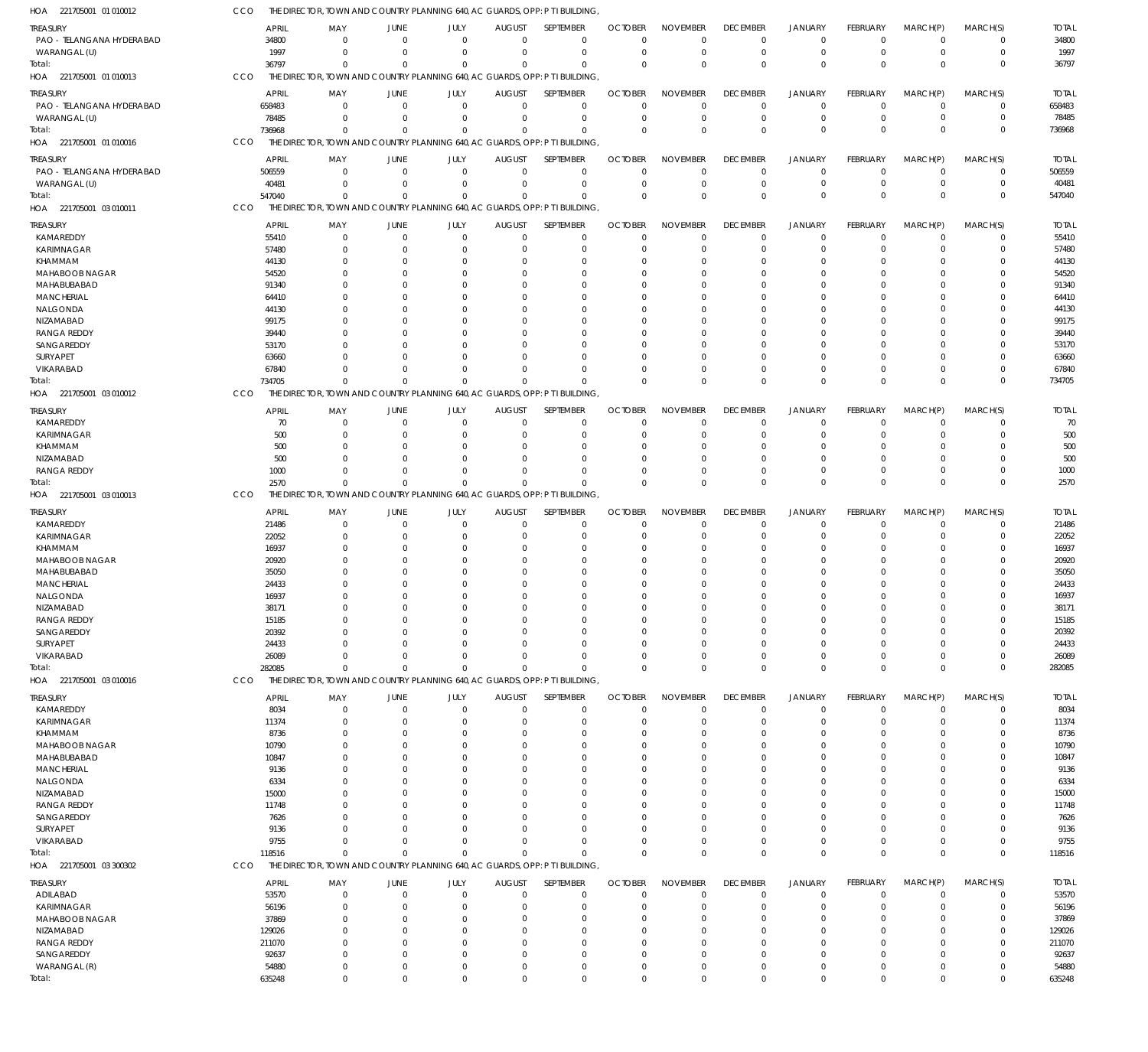| HOA 221705001 05 010011                     | CCO              | THE DIRECTOR, TOWN AND COUNTRY PLANNING 640, AC GUARDS, OPP: P T I BUILDING                             |                            |                            |                              |                         |                      |                             |                             |                              |                      |                            |                            |                      |
|---------------------------------------------|------------------|---------------------------------------------------------------------------------------------------------|----------------------------|----------------------------|------------------------------|-------------------------|----------------------|-----------------------------|-----------------------------|------------------------------|----------------------|----------------------------|----------------------------|----------------------|
| <b>TREASURY</b>                             | <b>APRIL</b>     | MAY                                                                                                     | JUNE                       | JULY                       | <b>AUGUST</b>                | SEPTEMBER               | <b>OCTOBER</b>       | <b>NOVEMBER</b>             | <b>DECEMBER</b>             | <b>JANUARY</b>               | <b>FEBRUARY</b>      | MARCH(P)                   | MARCH(S)                   | <b>TOTAL</b>         |
| PAO - TELANGANA HYDERABAD                   | 393996           |                                                                                                         | $\Omega$                   | $\Omega$                   | $\Omega$                     | 0                       | $\Omega$             | $\Omega$                    | $\Omega$                    | $^{\circ}$                   | $\Omega$             | $\overline{0}$             | 0                          | 393996               |
| WARANGAL (U)<br>Total:                      | 360987<br>754983 | $\Omega$<br>$\Omega$                                                                                    | $\Omega$<br>$\Omega$       | $\Omega$<br>$\Omega$       | $\Omega$<br>$\Omega$         | $\mathbf 0$<br>$\Omega$ | $\Omega$<br>$\Omega$ | $\mathbf 0$<br>$\Omega$     | $\Omega$<br>$\Omega$        | $\overline{0}$<br>$\Omega$   | 0<br>$\Omega$        | $\overline{0}$<br>$\Omega$ | $\mathbf 0$<br>$\mathbf 0$ | 360987<br>754983     |
| HOA 221705001 05 010012                     | CCO              | THE DIRECTOR, TOWN AND COUNTRY PLANNING 640, AC GUARDS, OPP: P T I BUILDING,                            |                            |                            |                              |                         |                      |                             |                             |                              |                      |                            |                            |                      |
|                                             | <b>APRIL</b>     |                                                                                                         |                            |                            |                              | <b>SEPTEMBER</b>        |                      |                             |                             |                              |                      |                            | MARCH(S)                   |                      |
| treasury<br>PAO - TELANGANA HYDERABAD       | 7100             | MAY                                                                                                     | JUNE<br>$\Omega$           | JULY<br>0                  | <b>AUGUST</b><br>$\mathbf 0$ | 0                       | <b>OCTOBER</b><br>0  | <b>NOVEMBER</b><br>$\Omega$ | <b>DECEMBER</b><br>$\Omega$ | <b>JANUARY</b><br>$^{\circ}$ | <b>FEBRUARY</b><br>0 | MARCH(P)<br>0              | 0                          | <b>TOTAL</b><br>7100 |
| WARANGAL (U)                                | 2981             |                                                                                                         | $\Omega$                   | $\Omega$                   | $\Omega$                     | $\mathbf 0$             | $\Omega$             | $\Omega$                    | $\Omega$                    | $\overline{0}$               | $\mathbf 0$          | $\overline{0}$             | $\mathbf 0$                | 2981                 |
| Total:                                      | 10081            | $\Omega$                                                                                                | $\Omega$                   | $\Omega$                   | $\Omega$                     | 0                       | $\Omega$             | $\Omega$                    | $\Omega$                    | $\Omega$                     | $\Omega$             | $\Omega$                   | $\mathbf 0$                | 10081                |
| HOA 221705001 05 010013                     | CCO              | THE DIRECTOR, TOWN AND COUNTRY PLANNING 640, AC GUARDS, OPP: P T I BUILDING,                            |                            |                            |                              |                         |                      |                             |                             |                              |                      |                            |                            |                      |
| treasury                                    | <b>APRIL</b>     | MAY                                                                                                     | JUNE                       | JULY                       | <b>AUGUST</b>                | SEPTEMBER               | <b>OCTOBER</b>       | <b>NOVEMBER</b>             | <b>DECEMBER</b>             | <b>JANUARY</b>               | <b>FEBRUARY</b>      | MARCH(P)                   | MARCH(S)                   | <b>TOTAL</b>         |
| PAO - TELANGANA HYDERABAD                   | 151553           | $\Omega$                                                                                                | $\Omega$                   | $\overline{0}$             | $\mathbf 0$                  | $\mathbf 0$             | $\Omega$             | 0                           | $\Omega$                    | $^{\circ}$                   | 0                    | - 0                        | 0                          | 151553               |
| WARANGAL (U)                                | 138589           | $\Omega$                                                                                                | $\Omega$                   | $\Omega$                   | $\Omega$                     | $\mathbf 0$             | $\Omega$             | $\Omega$                    | $\Omega$                    | $\overline{0}$               | $\Omega$             | $\mathbf 0$                | $\mathbf 0$                | 138589               |
| Total:                                      | 290142           | $\Omega$                                                                                                | $\Omega$                   | $\Omega$                   | $\Omega$                     | $\Omega$                | $\Omega$             | $\Omega$                    | $\Omega$                    | $\Omega$                     | $\Omega$             | $\Omega$                   | $\mathbf 0$                | 290142               |
| HOA 221705001 05 010016                     | CCO              | THE DIRECTOR, TOWN AND COUNTRY PLANNING 640, AC GUARDS, OPP: PTI BUILDING,                              |                            |                            |                              |                         |                      |                             |                             |                              |                      |                            |                            |                      |
| treasury                                    | <b>APRIL</b>     | MAY                                                                                                     | JUNE                       | JULY                       | <b>AUGUST</b>                | SEPTEMBER               | <b>OCTOBER</b>       | <b>NOVEMBER</b>             | <b>DECEMBER</b>             | <b>JANUARY</b>               | FEBRUARY             | MARCH(P)                   | MARCH(S)                   | <b>TOTAL</b>         |
| PAO - TELANGANA HYDERABAD                   | 107017           | $\Omega$                                                                                                | $\overline{0}$             | $\overline{0}$             | $\overline{0}$               | $\mathbf 0$             | $\Omega$             | $\Omega$                    | $\Omega$                    | $^{\circ}$                   | $\Omega$             | $\overline{0}$             | 0                          | 107017               |
| WARANGAL (U)                                | 66328            |                                                                                                         | $\Omega$                   | 0                          | $\mathbf 0$                  | $\mathbf 0$             | 0                    | $\Omega$                    | $\Omega$                    | $^{\circ}$                   | 0                    | $\overline{0}$             | $\mathbf 0$                | 66328                |
| Total:<br>HOA 221780001 01 010011           | 173345<br>CCO    | $\Omega$<br>THE DIRECTOR, MUNICIPAL ADMINISTRATION & URBAN DEVELOPMENT A C GUARDS OPP. P.T.I. BUILDINGS | $\Omega$                   | $\Omega$                   | $\Omega$                     | $\Omega$                | $\Omega$             | $\Omega$                    | $\Omega$                    | $\Omega$                     | $\Omega$             | $\Omega$                   | $\mathbf 0$                | 173345               |
|                                             |                  |                                                                                                         |                            |                            |                              |                         |                      |                             |                             |                              |                      |                            |                            |                      |
| treasury                                    | <b>APRIL</b>     | MAY                                                                                                     | JUNE                       | JULY                       | <b>AUGUST</b>                | <b>SEPTEMBER</b>        | <b>OCTOBER</b>       | <b>NOVEMBER</b>             | <b>DECEMBER</b>             | <b>JANUARY</b>               | <b>FEBRUARY</b>      | MARCH(P)                   | MARCH(S)                   | <b>TOTAL</b>         |
| JOGULAMBA GADWAL<br>KAMAREDDY               | 17540<br>45440   | $\Omega$                                                                                                | $\overline{0}$<br>$\Omega$ | $\overline{0}$<br>$\Omega$ | $\overline{0}$<br>$\Omega$   | 0<br>$\mathbf 0$        | $\Omega$<br>$\Omega$ | $\Omega$<br>$\Omega$        | $\Omega$<br>$\Omega$        | $\overline{0}$<br>$\Omega$   | $\Omega$<br>$\Omega$ | $\mathbf 0$<br>$\mathbf 0$ | 0<br>$\mathbf 0$           | 17540<br>45440       |
| <b>MEDCHAL</b>                              | 94500            |                                                                                                         |                            |                            | $\Omega$                     | 0                       |                      | $\Omega$                    |                             |                              |                      | $\Omega$                   | 0                          | 94500                |
| PAO - TELANGANA HYDERABAD                   | 1702309          |                                                                                                         |                            |                            | $\Omega$                     | $\Omega$                |                      | $\Omega$                    |                             |                              |                      |                            | $\Omega$                   | 1702309              |
| <b>RANGA REDDY</b>                          | 223350           |                                                                                                         |                            |                            |                              | $\Omega$                |                      | $\Omega$                    |                             |                              |                      | $\Omega$                   | 0                          | 223350               |
| SANGAREDDY                                  | 49100            |                                                                                                         |                            |                            | $\cup$                       | $\Omega$                |                      | $\Omega$                    |                             |                              |                      | $\Omega$                   | 0                          | 49100                |
| SURYAPET                                    | 51720            |                                                                                                         |                            |                            | $\cup$                       | $\Omega$                |                      | $\Omega$                    |                             |                              |                      | $\Omega$                   | 0                          | 51720                |
| YADADRI                                     | 99980            |                                                                                                         | $\Omega$<br>$\Omega$       | $\Omega$<br>$\Omega$       | $\Omega$<br>$\Omega$         | $\Omega$<br>$\Omega$    | $\cup$               | $\Omega$<br>$\Omega$        | $\Omega$                    | $\Omega$<br>$\Omega$         | $\Omega$<br>$\Omega$ | $\Omega$<br>$\Omega$       | $\mathbf 0$<br>$\mathbf 0$ | 99980                |
| Total:<br>HOA 221780001 01 010012           | 2283939<br>CCO   | $\Omega$<br>THE DIRECTOR, MUNICIPAL ADMINISTRATION & URBAN DEVELOPMENT A C GUARDS OPP. P.T.I. BUILDINGS |                            |                            |                              |                         |                      |                             |                             |                              |                      |                            |                            | 2283939              |
|                                             |                  |                                                                                                         |                            |                            |                              |                         |                      |                             |                             |                              |                      |                            |                            |                      |
| treasury                                    | <b>APRIL</b>     | MAY                                                                                                     | JUNE                       | JULY                       | <b>AUGUST</b>                | SEPTEMBER               | <b>OCTOBER</b>       | <b>NOVEMBER</b>             | <b>DECEMBER</b>             | <b>JANUARY</b>               | <b>FEBRUARY</b>      | MARCH(P)                   | MARCH(S)                   | <b>TOTAL</b>         |
| KAMAREDDY<br>PAO - TELANGANA HYDERABAD      | 4000<br>31250    |                                                                                                         | $\Omega$                   | $\Omega$                   | 0                            | 0<br>0                  | O                    | $\Omega$<br>$\Omega$        | $\Omega$                    | $^{\circ}$                   | 0                    | 0<br>$\Omega$              | 0<br>C                     | 4000<br>31250        |
| <b>RANGA REDDY</b>                          | 2900             |                                                                                                         |                            |                            |                              | $\Omega$                |                      | $\Omega$                    |                             |                              |                      | 0                          |                            | 2900                 |
| SANGAREDDY                                  | 1000             |                                                                                                         |                            |                            |                              | $\Omega$                |                      | $\Omega$                    |                             |                              |                      | $\Omega$                   | C                          | 1000                 |
| SURYAPET                                    | 107              |                                                                                                         | $\Omega$                   | $\Omega$                   | $\Omega$                     | 0                       |                      | $\Omega$                    |                             | $\Omega$                     |                      | $\mathbf 0$                | 0                          | 107                  |
| Total:                                      | 39257            | $\Omega$                                                                                                | $\Omega$                   | $\Omega$                   | $\Omega$                     | $\Omega$                |                      | $\Omega$                    |                             | $\Omega$                     | $\Omega$             | $\Omega$                   | $\mathbf 0$                | 39257                |
| HOA 221780001 01 010013                     | CCO              | THE DIRECTOR, MUNICIPAL ADMINISTRATION & URBAN DEVELOPMENT A C GUARDS OPP. P.T.I. BUILDINGS             |                            |                            |                              |                         |                      |                             |                             |                              |                      |                            |                            |                      |
| Treasury                                    | APRIL            | MAY                                                                                                     | JUNE                       | JULY                       | <b>AUGUST</b>                | SEPTEMBER               | <b>OCTOBER</b>       | <b>NOVEMBER</b>             | <b>DECEMBER</b>             | <b>JANUARY</b>               | <b>FEBRUARY</b>      | MARCH(P)                   | MARCH(S)                   | <b>TOTAL</b>         |
| JOGULAMBA GADWAL                            | 18017            | $\Omega$                                                                                                | $\overline{0}$             | $\mathbf 0$                | $\mathbf 0$                  | 0                       | $\Omega$             | $\Omega$                    | $\Omega$                    | $^{\circ}$                   | $\Omega$             | 0                          | 0                          | 18017                |
| KAMAREDDY                                   | 17418            |                                                                                                         | $\Omega$                   | $\Omega$                   | $\Omega$                     | $\mathbf 0$             | $\Omega$             | $\Omega$                    | $\Omega$                    | $\Omega$                     | $\Omega$             | $\Omega$                   | $\mathbf 0$                | 17418                |
| <b>MEDCHAL</b><br>PAO - TELANGANA HYDERABAD | 36213            |                                                                                                         |                            |                            |                              | 0                       |                      | $\Omega$                    |                             |                              |                      |                            | 0                          | 36213                |
| <b>RANGA REDDY</b>                          | 617328<br>85807  |                                                                                                         | $\Omega$                   | $\Omega$                   | $\Omega$<br>$\Omega$         | $\Omega$<br>$\Omega$    | $\Omega$             | $\Omega$<br>$\Omega$        |                             | $\Omega$                     | $\Omega$             | $\Omega$                   | 0<br>$\Omega$              | 617328<br>85807      |
| SANGAREDDY                                  | 18845            | $\Omega$                                                                                                |                            | $\Omega$                   | $\Omega$                     | $\Omega$                | $\Omega$             | $\Omega$                    |                             | $\Omega$                     | $\Omega$             | $\Omega$                   |                            | 18845                |
| SURYAPET                                    | 19865            |                                                                                                         | $\Omega$                   | $\Omega$                   | $\Omega$                     | 0                       | $\Omega$             | $\Omega$                    |                             | $\Omega$                     | 0                    | $\Omega$                   | 0                          | 19865                |
| WARANGAL (U)                                | 3022347          |                                                                                                         | $\Omega$                   | $\Omega$                   | $\Omega$                     | $\Omega$                | $\Omega$             | $\Omega$                    |                             | $\Omega$                     | $\Omega$             | $\Omega$                   | $\Omega$                   | 3022347              |
| YADADRI                                     | 38358            | $\Omega$                                                                                                | $\Omega$                   | $\Omega$                   | $\Omega$                     | 0                       | $\Omega$             | $\Omega$                    | $\Omega$                    | $^{\circ}$                   | $\Omega$             | $\overline{0}$             | 0                          | 38358                |
| Total:                                      | 3874198          | $\Omega$                                                                                                | $\Omega$                   | $\Omega$                   | $\Omega$                     | $\Omega$                | $\Omega$             | $\Omega$                    | $\Omega$                    | $\Omega$                     | $\Omega$             | $\Omega$                   | $\mathbf 0$                | 3874198              |
| HOA 221780001 01010016                      | CCO              | THE DIRECTOR, MUNICIPAL ADMINISTRATION & URBAN DEVELOPMENT A C GUARDS OPP. P.T.I. BUILDINGS             |                            |                            |                              |                         |                      |                             |                             |                              |                      |                            |                            |                      |
| treasury                                    | <b>APRIL</b>     | MAY                                                                                                     | JUNE                       | JULY                       | <b>AUGUST</b>                | SEPTEMBER               | <b>OCTOBER</b>       | <b>NOVEMBER</b>             | <b>DECEMBER</b>             | <b>JANUARY</b>               | FEBRUARY             | MARCH(P)                   | MARCH(S)                   | <b>TOTAL</b>         |
| JOGULAMBA GADWAL                            | 2105             |                                                                                                         | $\overline{0}$             | $\mathbf 0$                | $\mathbf 0$                  | 0                       | $\Omega$             | $\Omega$                    | $\Omega$                    | $^{\circ}$                   | $\mathbf 0$          | $\overline{0}$             | 0                          | 2105                 |
| KAMAREDDY                                   | 5390             |                                                                                                         | $\Omega$                   | $\Omega$                   | $\Omega$                     | $\mathbf 0$             | $\Omega$             | $\Omega$                    | $\Omega$                    | $\Omega$                     | 0                    | $\Omega$                   | $\Omega$                   | 5390                 |
| MEDCHAL<br>PAO - TELANGANA HYDERABAD        | 28017<br>516621  |                                                                                                         |                            |                            |                              | 0<br>$\Omega$           | 0                    | $\Omega$<br>$\Omega$        |                             | $\Omega$                     |                      | $\Omega$<br>$\Omega$       | 0<br>0                     | 28017<br>516621      |
| <b>RANGA REDDY</b>                          | 58301            |                                                                                                         |                            |                            |                              | $\Omega$                |                      | $\Omega$                    |                             |                              |                      |                            |                            | 58301                |
| SANGAREDDY                                  | 14580            |                                                                                                         |                            |                            |                              | $\Omega$                |                      | $\Omega$                    |                             |                              |                      | $\Omega$                   |                            | 14580                |
| <b>SURYAPET</b>                             | 7428             |                                                                                                         |                            |                            |                              | $\Omega$                |                      | $\Omega$                    |                             |                              |                      | $\Omega$                   | C                          | 7428                 |
| YADADRI                                     | 11870            |                                                                                                         |                            |                            | $\Omega$                     | $\Omega$                |                      | $\Omega$                    |                             | $\Omega$                     |                      | $\Omega$                   | $\mathbf 0$                | 11870                |
| Total:                                      | 644312           | $\Omega$                                                                                                | $\Omega$                   | $\Omega$                   | $\Omega$                     | $\Omega$                |                      | $\Omega$                    |                             | $\Omega$                     | $\Omega$             | $\Omega$                   | $\mathbf 0$                | 644312               |
| HOA 221780001 01 130131                     | CCO              | THE DIRECTOR, MUNICIPAL ADMINISTRATION & URBAN DEVELOPMENT A C GUARDS OPP. P.T.I. BUILDINGS             |                            |                            |                              |                         |                      |                             |                             |                              |                      |                            |                            |                      |
| treasury                                    | <b>APRIL</b>     | MAY                                                                                                     | JUNE                       | JULY                       | <b>AUGUST</b>                | SEPTEMBER               | <b>OCTOBER</b>       | <b>NOVEMBER</b>             | <b>DECEMBER</b>             | <b>JANUARY</b>               | <b>FEBRUARY</b>      | MARCH(P)                   | MARCH(S)                   | <b>TOTAL</b>         |
| PAO - TELANGANA HYDERABAD                   | 7024             | $\Omega$                                                                                                | $\Omega$                   | $\overline{0}$             | $\overline{0}$               | $\mathbf 0$             | $\Omega$             | $\mathbf 0$                 | $\Omega$                    | $\overline{0}$               | $\mathbf 0$          | $\overline{0}$             | $\mathbf 0$                | 7024                 |
| Total:                                      | 7024             | $\Omega$                                                                                                | $\Omega$                   | $\overline{0}$             | $\Omega$                     | $\mathbf 0$             | $\Omega$             | $\mathbf 0$                 | $\Omega$                    | $\overline{0}$               | $\mathbf 0$          | $\overline{0}$             | $\mathbf 0$                | 7024                 |
| HOA 221780001 03 010011                     | CCO              | THE DIRECTOR, MUNICIPAL ADMINISTRATION & URBAN DEVELOPMENT A C GUARDS OPP. P.T.I. BUILDINGS             |                            |                            |                              |                         |                      |                             |                             |                              |                      |                            |                            |                      |
| treasury                                    | APRIL            | MAY                                                                                                     | JUNE                       | JULY                       | <b>AUGUST</b>                | SEPTEMBER               | <b>OCTOBER</b>       | <b>NOVEMBER</b>             | <b>DECEMBER</b>             | <b>JANUARY</b>               | FEBRUARY             | MARCH(P)                   | MARCH(S)                   | <b>TOTAL</b>         |
| <b>BHADRADI KOTHAGUDEM</b>                  | 831235           | $\Omega$                                                                                                | $\overline{0}$             | $\mathbf 0$                | $\mathbf 0$                  | 0                       | 0                    | $\overline{0}$              | $\Omega$                    | $^{\circ}$                   | $\mathbf 0$          | $\overline{0}$             | 0                          | 831235               |
| JAGTIAL                                     | 162395           |                                                                                                         |                            | 0                          | $\Omega$                     | $\mathbf 0$             | $\Omega$             | $\Omega$                    |                             | $\Omega$                     |                      | $\Omega$                   | $\mathbf 0$                | 162395               |
| KHAMMAM<br>NALGONDA                         | 134970<br>57807  |                                                                                                         |                            |                            | C                            | 0<br>0                  | O<br>O               | $\Omega$<br>$\Omega$        |                             | $\Omega$                     |                      | $\Omega$<br>$\Omega$       | 0<br>0                     | 134970<br>57807      |
| PAO - TELANGANA HYDERABAD                   | 98659            |                                                                                                         |                            |                            |                              | $\Omega$                |                      | $\Omega$                    |                             |                              |                      |                            |                            | 98659                |
| PEDDAPALLY                                  | 74000            |                                                                                                         |                            |                            |                              | $\Omega$                |                      | $\Omega$                    |                             |                              |                      | $\Omega$                   |                            | 74000                |
| SIRICILLA                                   | 41800            |                                                                                                         |                            |                            |                              | $\Omega$                |                      | $\Omega$                    |                             |                              |                      | $\Omega$                   |                            | 41800                |
| SURYAPET                                    | 801719           |                                                                                                         |                            |                            |                              | $\Omega$                |                      | $\Omega$                    |                             |                              |                      | $\Omega$                   |                            | 801719               |
| WARANGAL (U)                                | 147760           |                                                                                                         |                            |                            |                              | $\Omega$                |                      | $\Omega$                    |                             |                              |                      | $\Omega$                   |                            | 147760               |
| YADADRI                                     | 4789490          | 0                                                                                                       | 0                          | 0                          | 0                            | 0                       | 0                    | 0                           | $\Omega$                    | $^{\circ}$                   | 0                    | 0                          | 0                          | 4789490              |
| Total:                                      | 7139835          | $\overline{0}$                                                                                          | $\overline{0}$             | 0                          | $\overline{0}$               | $\mathbf 0$             | $\mathbf 0$          | $\mathbf 0$                 | $\Omega$                    | $\overline{0}$               | $\mathbf 0$          | $\overline{0}$             | $\mathbf 0$                | 7139835              |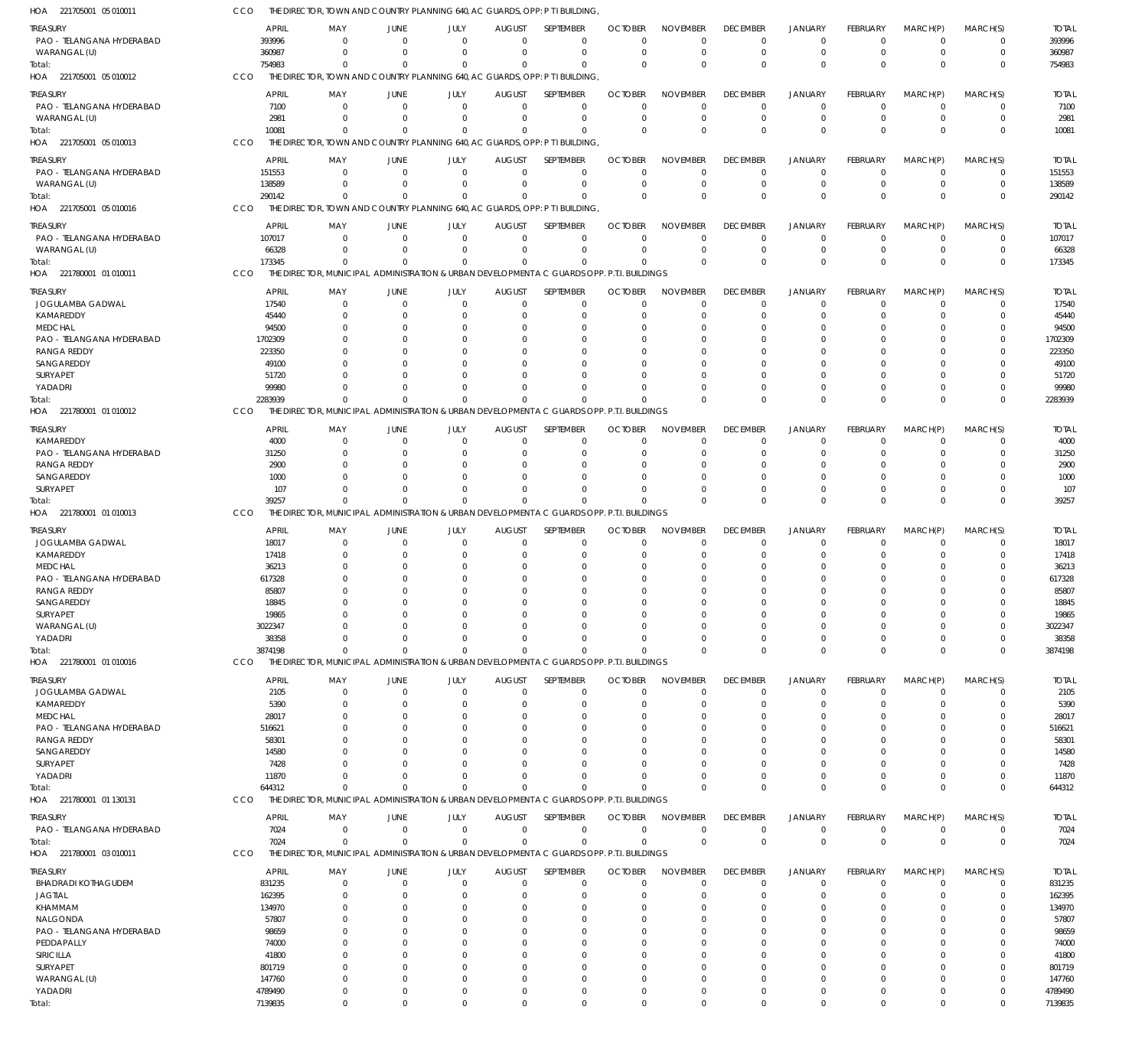| HOA 221780001 03 010012                 | CCO                     | THE DIRECTOR, MUNICIPAL ADMINISTRATION & URBAN DEVELOPMENT A C GUARDS OPP. P.T.I. BUILDINGS |                          |                      |                              |                             |                                                                     |                             |                             |                            |                                   |                            |                            |                         |
|-----------------------------------------|-------------------------|---------------------------------------------------------------------------------------------|--------------------------|----------------------|------------------------------|-----------------------------|---------------------------------------------------------------------|-----------------------------|-----------------------------|----------------------------|-----------------------------------|----------------------------|----------------------------|-------------------------|
| TREASURY                                | APRIL                   | MAY                                                                                         | JUNE                     | JULY                 | <b>AUGUST</b>                | SEPTEMBER                   | <b>OCTOBER</b>                                                      | <b>NOVEMBER</b>             | <b>DECEMBER</b>             | <b>JANUARY</b>             | <b>FEBRUARY</b>                   | MARCH(P)                   | MARCH(S)                   | <b>TOTAL</b>            |
| <b>BHADRADI KOTHAGUDEM</b>              | 16110                   | $\Omega$                                                                                    | $\mathbf 0$              | $\mathbf{0}$         | 0                            | 0                           | $\mathbf 0$                                                         | $\Omega$                    | $\Omega$                    | 0                          | $^{\circ}$                        | $\Omega$                   | $^{\circ}$                 | 16110                   |
| KHAMMAM                                 | 850                     | $\Omega$                                                                                    | $\Omega$                 | $\Omega$             | $\Omega$                     | $\Omega$                    | $\Omega$                                                            | $\Omega$                    | $\Omega$                    | $\Omega$                   | $\Omega$                          | $\Omega$                   | $\Omega$                   | 850                     |
| PAO - TELANGANA HYDERABAD<br>PEDDAPALLY | 1600                    | 0                                                                                           | 0                        | C                    | $\Omega$                     |                             | $\Omega$                                                            |                             | $\Omega$                    |                            |                                   |                            | $\Omega$                   | 1600                    |
| SURYAPET                                | 800<br>3972             |                                                                                             | $\Omega$<br>$\Omega$     | C                    | $\Omega$<br>$\Omega$         |                             | $\Omega$<br>$\Omega$                                                |                             | $\Omega$                    |                            |                                   |                            | $\Omega$                   | 800<br>3972             |
| WARANGAL (U)                            | 1300                    |                                                                                             | $\Omega$                 | C                    | $\Omega$                     | $\Omega$                    | $\Omega$                                                            |                             | $\Omega$                    |                            |                                   |                            | $\Omega$                   | 1300                    |
| YADADRI                                 | 4000                    | 0                                                                                           | $\Omega$                 | C                    | $\Omega$                     | $\Omega$                    | $\Omega$                                                            |                             | $\Omega$                    |                            | $\Omega$                          |                            | $\Omega$                   | 4000                    |
| Total:                                  | 28632                   | $\Omega$                                                                                    | $\Omega$                 |                      | $\Omega$                     | $\Omega$                    | $\Omega$                                                            | $\Omega$                    | $\Omega$                    | $\Omega$                   | $\Omega$                          | $\Omega$                   | $\Omega$                   | 28632                   |
| HOA 221780001 03 010013                 | CCO                     | THE DIRECTOR, MUNICIPAL ADMINISTRATION & URBAN DEVELOPMENT A C GUARDS OPP. P.T.I. BUILDINGS |                          |                      |                              |                             |                                                                     |                             |                             |                            |                                   |                            |                            |                         |
| treasury                                | <b>APRIL</b>            | MAY                                                                                         | JUNE                     | JULY                 | <b>AUGUST</b>                | SEPTEMBER                   | <b>OCTOBER</b>                                                      | <b>NOVEMBER</b>             | <b>DECEMBER</b>             | <b>JANUARY</b>             | <b>FEBRUARY</b>                   | MARCH(P)                   | MARCH(S)                   | <b>TOTAL</b>            |
| <b>BHADRADI KOTHAGUDEM</b>              | 300654                  | $\mathbf 0$                                                                                 | $\mathbf 0$              | $\mathbf{0}$         | $\mathbf 0$                  | $\mathbf 0$                 | $\Omega$                                                            | $\Omega$                    | $\Omega$                    | $\Omega$                   | $^{\circ}$                        | $^{\circ}$                 | $\Omega$                   | 300654                  |
| <b>JAGTIAL</b>                          | 62327                   | 0                                                                                           | $\mathbf 0$              | C                    | $\mathbf 0$                  | $\Omega$                    | $\mathbf 0$                                                         |                             | $\Omega$                    | $\Omega$                   | $^{\circ}$                        | $\Omega$                   | $\overline{0}$             | 62327                   |
| KHAMMAM                                 | 52174                   | 0                                                                                           | $\Omega$                 | C                    | $\Omega$                     |                             | $\Omega$                                                            |                             |                             |                            | $\Omega$                          |                            | $\Omega$                   | 52174                   |
| <b>NALGONDA</b>                         | 12199                   | 0                                                                                           | $\Omega$                 | -C                   | $\Omega$                     | $\Omega$                    | $\Omega$                                                            |                             |                             |                            | - 0                               |                            | $\Omega$                   | 12199                   |
| NIRMAL                                  | 15282                   |                                                                                             | $\Omega$                 |                      | $\Omega$                     |                             | $\Omega$                                                            |                             |                             |                            |                                   |                            | $\Omega$                   | 15282                   |
| PAO - TELANGANA HYDERABAD<br>PEDDAPALLY | 37941<br>12580          | n                                                                                           | $\Omega$<br>$\Omega$     | -C                   | $\Omega$<br>$\Omega$         | $\Omega$                    | $\Omega$<br>$\Omega$                                                |                             |                             |                            | - 0                               |                            | $\Omega$                   | 37941<br>12580          |
| SIRICILLA                               | 16046                   |                                                                                             | $\Omega$                 |                      | $\Omega$                     |                             | $\Omega$                                                            |                             |                             |                            | $\Omega$                          |                            | $\Omega$                   | 16046                   |
| SURYAPET                                | 308124                  |                                                                                             | $\Omega$                 |                      | $\Omega$                     |                             | $\Omega$                                                            |                             |                             |                            |                                   |                            | $\Omega$                   | 308124                  |
| WARANGAL (U)                            | 56822                   |                                                                                             | $\Omega$                 | -C                   | $\Omega$                     | $\Omega$                    | $\Omega$                                                            |                             |                             |                            | $\Omega$                          | $\Omega$                   | $\Omega$                   | 56822                   |
| YADADRI                                 | 1839950                 | 0                                                                                           | $\Omega$                 | -C                   | $\Omega$                     | $\Omega$                    | $\Omega$                                                            |                             | $\Omega$                    |                            | $\Omega$                          | $\Omega$                   | $\Omega$                   | 1839950                 |
| otal:                                   | 2714099                 | $\Omega$                                                                                    | $\Omega$                 |                      | $\Omega$                     | $\Omega$                    | $\Omega$                                                            | $\Omega$                    | $\Omega$                    | $\Omega$                   | $\Omega$                          | $\Omega$                   | $\Omega$                   | 2714099                 |
| HOA 221780001 03 010016                 | CCO                     | THE DIRECTOR, MUNICIPAL                                                                     |                          |                      |                              |                             | ADMINISTRATION & URBAN DEVELOPMENT A C GUARDS OPP. P.T.I. BUILDINGS |                             |                             |                            |                                   |                            |                            |                         |
| treasury                                | <b>APRIL</b>            | MAY                                                                                         | JUNE                     | JULY                 | <b>AUGUST</b>                | SEPTEMBER                   | <b>OCTOBER</b>                                                      | <b>NOVEMBER</b>             | <b>DECEMBER</b>             | JANUARY                    | <b>FEBRUARY</b>                   | MARCH(P)                   | MARCH(S)                   | <b>TOTAL</b>            |
| <b>BHADRADI KOTHAGUDEM</b>              | 128938                  | $\Omega$                                                                                    | $\mathbf{0}$             | $\mathbf{0}$         | 0                            | $\overline{0}$              | $\mathbf 0$                                                         | $\Omega$                    | $\Omega$                    | $\Omega$                   | $\Omega$                          | $\Omega$                   | $^{\circ}$                 | 128938                  |
| JAGTIAL                                 | 23306                   | 0                                                                                           | 0                        | C                    | $\Omega$                     | $\Omega$                    | 0                                                                   | $\Omega$                    | $\Omega$                    | $\Omega$                   | $\Omega$                          |                            | $\Omega$                   | 23306                   |
| KHAMMAM                                 | 16145                   |                                                                                             | $\Omega$                 | C                    | $\Omega$                     |                             | $\Omega$                                                            |                             | $\Omega$                    |                            |                                   |                            | $\Omega$                   | 16145                   |
| NALGONDA<br>PAO - TELANGANA HYDERABAD   | 3775<br>29355           |                                                                                             | $\Omega$<br>$\Omega$     | C<br>C               | $\Omega$<br>$\Omega$         |                             | $\Omega$<br>$\Omega$                                                |                             | $\Omega$                    |                            |                                   |                            | $\Omega$<br>$\Omega$       | 3775<br>29355           |
| PEDDAPALLY                              | 5920                    |                                                                                             | $\Omega$                 |                      | $\Omega$                     |                             | $\Omega$                                                            |                             |                             |                            |                                   |                            | $\Omega$                   | 5920                    |
| SIRICILLA                               | 6000                    |                                                                                             | $\Omega$                 |                      | $\Omega$                     |                             | $\Omega$                                                            |                             |                             |                            |                                   |                            |                            | 6000                    |
| SURYAPET                                | 95356                   |                                                                                             | $\Omega$                 |                      | $\Omega$                     |                             | $\Omega$                                                            |                             |                             |                            |                                   |                            | $\Omega$                   | 95356                   |
| WARANGAL (U)                            | 27314                   |                                                                                             | $\Omega$                 | C                    | $\Omega$                     | $\Omega$                    | $\Omega$                                                            |                             | $\Omega$                    |                            |                                   |                            | $\Omega$                   | 27314                   |
| YADADRI                                 | 693506                  | $\Omega$                                                                                    | $\Omega$                 | $\Omega$             | $\Omega$                     | $\Omega$                    | $\Omega$                                                            |                             | $\Omega$                    | $\Omega$                   | $\overline{0}$                    |                            | $\Omega$                   | 693506                  |
| Total:                                  | 1029615                 | $\Omega$                                                                                    | $\Omega$                 | C                    | $\Omega$                     | $\Omega$                    | $\Omega$                                                            | $\Omega$                    | $\Omega$                    | $\Omega$                   | $\Omega$                          | $\Omega$                   | $\Omega$                   | 1029615                 |
| HOA 221780001 07 010011                 | CCO                     | THE SECRETARY, M A & U D DEPARTMENT TELANGANA SECRETARIAT SECRETARIAT                       |                          |                      |                              |                             |                                                                     |                             |                             |                            |                                   |                            |                            |                         |
| TREASURY                                | <b>APRIL</b>            | MAY                                                                                         | JUNE                     | JULY                 | <b>AUGUST</b>                | SEPTEMBER                   | <b>OCTOBER</b>                                                      | <b>NOVEMBER</b>             | <b>DECEMBER</b>             | <b>JANUARY</b>             | <b>FEBRUARY</b>                   | MARCH(P)                   | MARCH(S)                   | <b>TOTAL</b>            |
| <b>JANGAON</b>                          | 1707325                 | $\Omega$                                                                                    | $\mathbf{0}$             | $\Omega$             | $\Omega$                     | $\Omega$                    | $\Omega$                                                            | $\Omega$                    | $\Omega$                    | $\Omega$                   | $^{\circ}$                        | $^{\circ}$                 | $\overline{0}$             | 1707325                 |
| PAO - TELANGANA HYDERABAD               | 1661780                 | 0                                                                                           | $\mathbf 0$              | $\Omega$             | $\mathbf 0$                  | $\Omega$                    | $\mathbf 0$                                                         |                             | $\Omega$                    | 0                          | $^{\circ}$                        | $\Omega$                   | $\Omega$                   | 1661780                 |
| <b>RANGA REDDY</b>                      | 30820                   | n                                                                                           | $\mathbf 0$              | $\Omega$             | $\Omega$                     | $\Omega$                    | $\Omega$                                                            |                             | $\Omega$                    |                            | $\Omega$                          | $\Omega$                   | $\Omega$                   | 30820                   |
| SURYAPET<br>iotal:                      | 120050<br>3519975       | 0<br>$\Omega$                                                                               | $\mathbf{0}$<br>$\Omega$ | $\Omega$<br>$\Omega$ | $\Omega$<br>$\Omega$         | $\Omega$<br>$\Omega$        | $\mathbf 0$<br>$\Omega$                                             |                             | $\Omega$<br>$\Omega$        | $\Omega$<br>$\Omega$       | $\Omega$<br>$\Omega$              | $\Omega$<br>$\Omega$       | $\Omega$<br>$\mathbf 0$    | 120050<br>3519975       |
| HOA 221780001 07 010012                 | CCO                     | THE SECRETARY, M A & U D DEPARTMENT TELANGANA SECRETARIAT SECRETARIAT                       |                          |                      |                              |                             |                                                                     |                             |                             |                            |                                   |                            |                            |                         |
|                                         |                         |                                                                                             |                          |                      |                              |                             |                                                                     |                             |                             |                            |                                   |                            |                            |                         |
| Treasury<br><b>JANGAON</b>              | <b>APRIL</b><br>9101    | MAY<br>$\Omega$                                                                             | JUNE<br>$\mathbf 0$      | JULY<br>$\mathbf 0$  | <b>AUGUST</b><br>$\mathbf 0$ | SEPTEMBER<br>$\Omega$       | <b>OCTOBER</b><br>$\mathbf 0$                                       | <b>NOVEMBER</b><br>$\Omega$ | <b>DECEMBER</b><br>$\Omega$ | <b>JANUARY</b><br>$\Omega$ | <b>FEBRUARY</b><br>$\overline{0}$ | MARCH(P)<br>$\mathbf 0$    | MARCH(S)<br>$\Omega$       | <b>TOTAL</b><br>9101    |
| PAO - TELANGANA HYDERABAD               | 24300                   | $\Omega$                                                                                    | $\mathbf{0}$             | $\mathbf{0}$         | $\overline{0}$               | $\mathbf 0$                 | $\mathbf 0$                                                         | $\mathbf{0}$                | $\overline{0}$              | $\overline{0}$             | $\mathbf 0$                       | $\mathbf{0}$               | $\mathbf{0}$               | 24300                   |
| Total:                                  | 33401                   | $\Omega$                                                                                    | $\Omega$                 | $\Omega$             | $\Omega$                     | $^{\circ}$                  | $\mathbf 0$                                                         | $\Omega$                    | $\Omega$                    | $\mathbf 0$                | $\mathbf 0$                       | $\overline{0}$             | $\overline{0}$             | 33401                   |
| HOA 221780001 07 010013                 | <b>CCO</b>              | THE SECRETARY, M A & U D DEPARTMENT TELANGANA SECRETARIAT SECRETARIAT                       |                          |                      |                              |                             |                                                                     |                             |                             |                            |                                   |                            |                            |                         |
| TREASURY                                | <b>APRIL</b>            | MAY                                                                                         | JUNE                     | JULY                 | <b>AUGUST</b>                | SEPTEMBER                   | <b>OCTOBER</b>                                                      | <b>NOVEMBER</b>             | <b>DECEMBER</b>             | <b>JANUARY</b>             | <b>FEBRUARY</b>                   | MARCH(P)                   | MARCH(S)                   | <b>TOTAL</b>            |
| <b>JANGAON</b>                          | 672726                  | 0                                                                                           | $\mathbf 0$              | $\Omega$             | 0                            | 0                           | $\mathbf 0$                                                         | $\Omega$                    | $\Omega$                    | 0                          | $^{\circ}$                        | 0                          | 0                          | 672726                  |
| PAO - TELANGANA HYDERABAD               | 542690                  | 0                                                                                           | $\mathbf 0$              | $\Omega$             | $\Omega$                     | $\Omega$                    | $\Omega$                                                            | - 0                         | $\Omega$                    | $\Omega$                   | $\Omega$                          | $\Omega$                   | $\Omega$                   | 542690                  |
| <b>RANGA REDDY</b>                      | 11858                   | 0                                                                                           | 0                        | C                    | $\Omega$                     |                             | $\Omega$                                                            |                             | -0                          |                            |                                   |                            | $\Omega$                   | 11858                   |
| SURYAPET                                | 46024                   | n                                                                                           | $\Omega$                 |                      | $\Omega$                     |                             | $\Omega$                                                            |                             | $\Omega$                    |                            | - 0                               | $\Omega$                   | $\Omega$                   | 46024                   |
| Total:                                  | 1273298                 | $\Omega$                                                                                    | $\Omega$                 |                      | $\Omega$                     | $\Omega$                    | $\Omega$                                                            | $\Omega$                    | $\Omega$                    | $\Omega$                   | $\Omega$                          | $\Omega$                   | $\Omega$                   | 1273298                 |
| HOA 221780001 07 010016                 | CCO                     | THE SECRETARY. M A & U D DEPARTMENT TELANGANA SECRETARIAT SECRETARIAT                       |                          |                      |                              |                             |                                                                     |                             |                             |                            |                                   |                            |                            |                         |
| treasury                                | <b>APRIL</b>            | MAY                                                                                         | JUNE                     | JULY                 | <b>AUGUST</b>                | <b>SEPTEMBER</b>            | <b>OCTOBER</b>                                                      | <b>NOVEMBER</b>             | <b>DECEMBER</b>             | JANUARY                    | FEBRUARY                          | MARCH(P)                   | MARCH(S)                   | <b>TOTAL</b>            |
| <b>JANGAON</b>                          | 242806                  | $\Omega$                                                                                    | $\mathbf{0}$             | $\overline{0}$       | 0                            | $\Omega$                    | $\Omega$                                                            | $\Omega$                    | $\Omega$                    | $\Omega$                   | $\Omega$                          | $\Omega$                   | $\Omega$                   | 242806                  |
| PAO - TELANGANA HYDERABAD               | 407846                  | 0                                                                                           | $\Omega$                 | C                    | $\Omega$                     | -0                          | 0                                                                   | -0                          | $\Omega$                    | $\Omega$                   | $\Omega$                          |                            | $\Omega$                   | 407846                  |
| <b>RANGA REDDY</b>                      | 9174                    |                                                                                             | $\Omega$                 |                      | $\Omega$                     |                             | $\Omega$                                                            |                             | $\Omega$                    |                            |                                   |                            |                            | 9174                    |
| SURYAPET<br>Total:                      | 14242<br>674068         | $\Omega$<br>$\Omega$                                                                        | 0<br>$\Omega$            | C<br>$\Omega$        | $\Omega$<br>$\Omega$         | $\Omega$<br>$\Omega$        | $\Omega$<br>$\Omega$                                                |                             | $\Omega$<br>$\Omega$        | $\Omega$<br>$\Omega$       | $\Omega$<br>$\Omega$              | $\Omega$                   | $\Omega$<br>$\Omega$       | 14242<br>674068         |
| HOA 221780001 08 010011                 | CCO                     | THE DIRECTOR, MUNICIPAL ADMINISTRATION & URBAN DEVELOPMENT A C GUARDS OPP. P.T.I. BUILDINGS |                          |                      |                              |                             |                                                                     |                             |                             |                            |                                   |                            |                            |                         |
|                                         |                         |                                                                                             |                          |                      |                              |                             | <b>OCTOBER</b>                                                      |                             |                             | <b>JANUARY</b>             | <b>FEBRUARY</b>                   |                            |                            |                         |
| TREASURY<br>ADILABAD                    | <b>APRIL</b><br>3410288 | MAY<br>0                                                                                    | JUNE<br>$\mathbf{0}$     | JULY<br>$\mathbf{0}$ | <b>AUGUST</b><br>$\mathbf 0$ | SEPTEMBER<br>$\overline{0}$ | $\mathbf 0$                                                         | <b>NOVEMBER</b><br>$\Omega$ | <b>DECEMBER</b><br>$\Omega$ | $\Omega$                   | $\Omega$                          | MARCH(P)<br>$\overline{0}$ | MARCH(S)<br>$\overline{0}$ | <b>TOTAL</b><br>3410288 |
| <b>BHADRADI KOTHAGUDEM</b>              | 3138558                 | 0                                                                                           | $\mathbf 0$              | C                    | $\Omega$                     | $\Omega$                    | $\mathbf 0$                                                         |                             | $\Omega$                    |                            | $\Omega$                          |                            | $\overline{0}$             | 3138558                 |
| BHOOPALAPALLY                           | 185220                  |                                                                                             | $\Omega$                 |                      | $\Omega$                     |                             | $\Omega$                                                            |                             | $\cap$                      |                            |                                   |                            | $\Omega$                   | 185220                  |
| <b>JAGTIAL</b>                          | 4470931                 |                                                                                             | $\Omega$                 |                      | $\Omega$                     |                             | $\Omega$                                                            |                             |                             |                            |                                   |                            | $\Omega$                   | 4470931                 |
| JOGULAMBA GADWAL                        | 2382528                 |                                                                                             | 0                        |                      | $\Omega$                     |                             | $\Omega$                                                            |                             |                             |                            |                                   |                            | $\Omega$                   | 2382528                 |
| KAMAREDDY                               | 2385461                 |                                                                                             | n                        |                      | $\Omega$                     |                             | $\Omega$                                                            |                             |                             |                            |                                   |                            | $\Omega$                   | 2385461                 |
| <b>KARIMNAGAR</b>                       | 6329073                 |                                                                                             |                          |                      | $\Omega$<br>$\Omega$         |                             | $\Omega$<br>$\Omega$                                                |                             |                             |                            |                                   |                            | $\Omega$<br>$\Omega$       | 6329073                 |
| KHAMMAM<br>KOMARAMBHEEM ASIFABAD        | 6575037<br>1206791      |                                                                                             |                          |                      | $\Omega$                     |                             | $\Omega$                                                            |                             |                             |                            |                                   |                            | $\Omega$                   | 6575037<br>1206791      |
| MAHABOOB NAGAR                          | 6858770                 |                                                                                             |                          |                      | $\Omega$                     |                             | $\Omega$                                                            |                             |                             |                            |                                   |                            | $\Omega$                   | 6858770                 |
| MAHABUBABAD                             | 1061301                 |                                                                                             |                          |                      | $\Omega$                     |                             | $\Omega$                                                            |                             |                             |                            |                                   |                            | $\Omega$                   | 1061301                 |
| <b>MANCHERIAL</b>                       | 4945087                 |                                                                                             |                          |                      | $\Omega$                     |                             | $\Omega$                                                            |                             |                             |                            |                                   |                            | $\Omega$                   | 4945087                 |
| MEDAK                                   | 2079126                 |                                                                                             | $\Omega$                 |                      | $\Omega$                     |                             | $\Omega$                                                            |                             |                             |                            |                                   |                            | $\Omega$                   | 2079126                 |
| <b>MEDCHAL</b>                          | 947644                  | 0                                                                                           | $\Omega$                 |                      | $\Omega$                     |                             | $\Omega$                                                            |                             | $\Omega$                    |                            |                                   |                            | $\Omega$                   | 947644                  |
| NAGARKURNOOL<br>NALGONDA                | 2150731<br>11278695     | 0<br>0                                                                                      | $\mathbf 0$<br>$\Omega$  | $\Omega$<br>$\Omega$ | $\mathbf 0$<br>$\Omega$      | $\Omega$<br>$\Omega$        | $\Omega$<br>$\Omega$                                                | $\Omega$                    | $\Omega$<br>$\Omega$        | $\Omega$<br>$\Omega$       | $\Omega$<br>$\Omega$              | $\Omega$<br>$\Omega$       | $\Omega$<br>$\mathbf 0$    | 2150731<br>11278695     |
|                                         |                         |                                                                                             |                          |                      |                              |                             |                                                                     |                             |                             |                            |                                   |                            |                            |                         |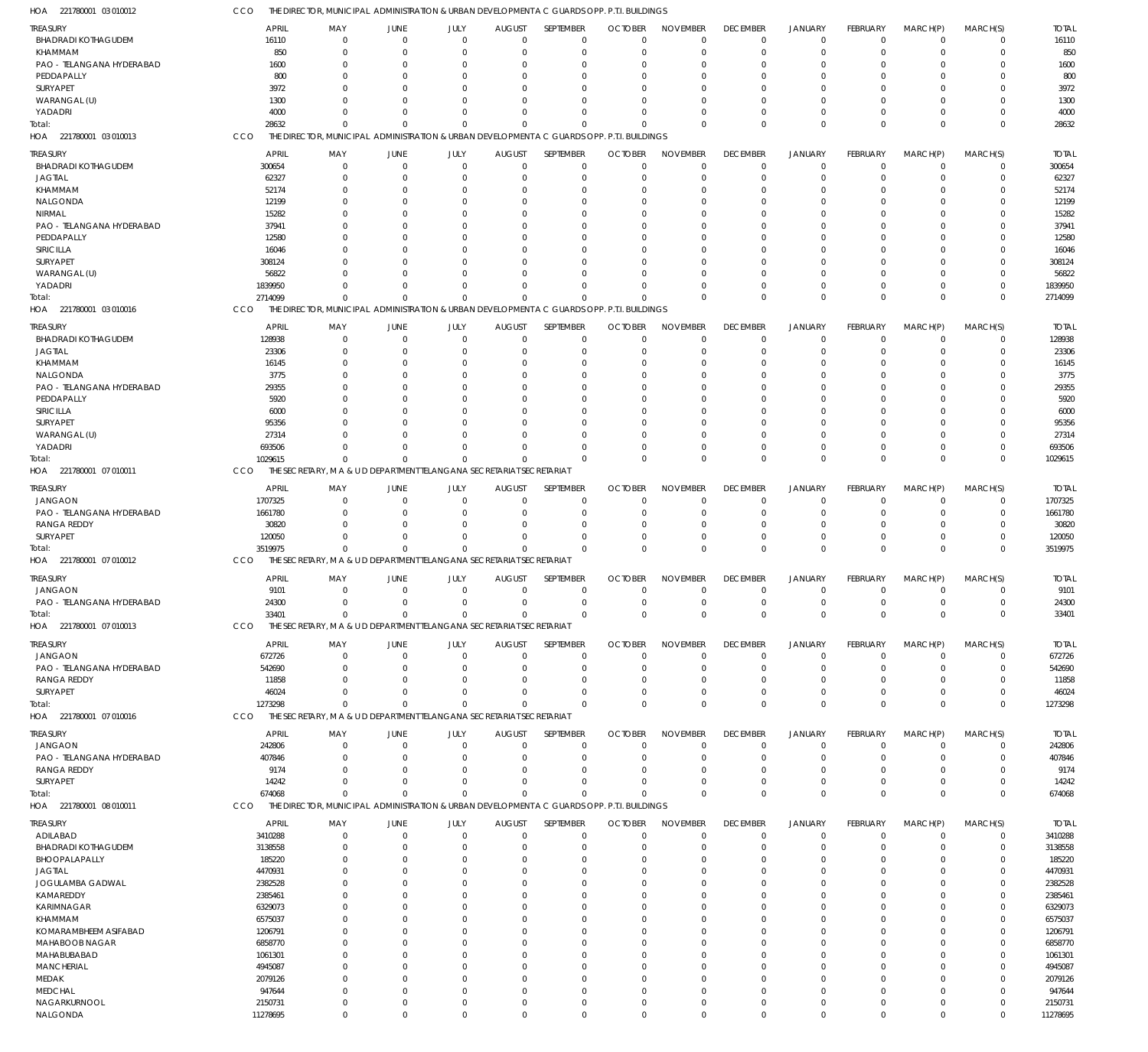| HOA<br>221780001 08 010011 | CCO           |                |             |             |               | THE DIRECTOR, MUNICIPAL ADMINISTRATION & URBAN DEVELOPMENT A C GUARDS OPP. P.T.I. BUILDINGS |                |                 |                            |                |                            |                      |             |              |
|----------------------------|---------------|----------------|-------------|-------------|---------------|---------------------------------------------------------------------------------------------|----------------|-----------------|----------------------------|----------------|----------------------------|----------------------|-------------|--------------|
| <b>TREASURY</b>            | <b>APRIL</b>  | MAY            | JUNE        | JULY        | <b>AUGUST</b> | SEPTEMBER                                                                                   | <b>OCTOBER</b> | <b>NOVEMBER</b> | <b>DECEMBER</b>            | <b>JANUARY</b> | FEBRUARY                   | MARCH(P)             | MARCH(S)    | <b>TOTAL</b> |
| NIRMAL                     | 3050022       | $\overline{0}$ | $\mathbf 0$ | $\mathbf 0$ | $\mathbf 0$   | $\mathbf 0$                                                                                 | $\mathbf 0$    | $\mathbf 0$     | $\mathbf 0$                | $\mathbf 0$    | $\mathbf 0$                | $\overline{0}$       | $\mathbf 0$ | 3050022      |
| NIZAMABAD                  | 12611055      | $\mathbf 0$    | $\mathbf 0$ | $\mathbf 0$ | $\mathbf 0$   | $\mathbf 0$                                                                                 | $\mathbf 0$    | $\mathbf 0$     | $\mathbf 0$                | $\mathbf 0$    | $\mathbf 0$                | $\Omega$             | $\mathbf 0$ | 12611055     |
| Narayanpet                 | 1615130       | $\mathbf 0$    | $\Omega$    | 0           | $\mathbf 0$   | -0                                                                                          | $\mathbf 0$    | $\Omega$        | $\mathbf 0$                | $\Omega$       | $\Omega$                   | $\Omega$             | $\mathbf 0$ | 1615130      |
| PEDDAPALLY                 | 3375068       | $\Omega$       | $\Omega$    | $\Omega$    | $\mathbf 0$   | $\Omega$                                                                                    | $\mathbf 0$    | $\Omega$        | $\mathbf 0$                | $\Omega$       | $\Omega$                   | $\Omega$             | $\mathbf 0$ | 3375068      |
| <b>RANGA REDDY</b>         | 993037        | $\mathbf 0$    | $\Omega$    | $\Omega$    | $\mathbf 0$   | $\Omega$                                                                                    | $\Omega$       | $\Omega$        | $\Omega$                   | $\Omega$       | $\Omega$                   | $\Omega$             | $\mathbf 0$ | 993037       |
| SANGAREDDY                 | 4540050       | $\Omega$       | $\Omega$    | $\Omega$    | $\mathbf 0$   | $\Omega$                                                                                    | $\mathbf 0$    | $\Omega$        | $\Omega$                   | $\Omega$       | $\Omega$                   | $\Omega$             | $\Omega$    | 4540050      |
| SIDDIPET                   | 3434233       | $\mathbf 0$    | $\Omega$    | 0           | $\mathbf 0$   | $\Omega$                                                                                    | $\mathbf 0$    | $\Omega$        | $\mathbf 0$                | $\Omega$       | $\Omega$                   | $\Omega$             | $\mathbf 0$ | 3434233      |
| SIRICILLA                  | 2457300       | $\Omega$       | $\Omega$    | $\Omega$    | $\mathbf 0$   | $\Omega$                                                                                    | $\mathbf 0$    | $\Omega$        | $\Omega$                   | $\Omega$       | $\Omega$                   | $\Omega$             | $\Omega$    | 2457300      |
| SURYAPET                   | 4985221       | $\Omega$       | $\Omega$    | $\Omega$    | $\mathbf 0$   | $\Omega$                                                                                    | $\Omega$       | $\Omega$        | $\Omega$                   | $\Omega$       | $\Omega$                   | $\Omega$             | $\mathbf 0$ | 4985221      |
| VIKARABAD                  | 5429772       | $\Omega$       | $\Omega$    | $\Omega$    | $\mathbf 0$   | $\Omega$                                                                                    | $\mathbf 0$    | $\Omega$        | $\Omega$                   | $\Omega$       | $\Omega$                   | $\Omega$             | $\mathbf 0$ | 5429772      |
| WANAPARTHY                 | 1315834       | $\Omega$       | $\Omega$    | $\Omega$    | $\mathbf 0$   | $\Omega$                                                                                    | $\Omega$       | $\Omega$        | $\Omega$                   | $\Omega$       | $\Omega$                   | $\Omega$             | $\mathbf 0$ | 1315834      |
| WARANGAL (R)               | 1347276       | $\Omega$       | $\Omega$    | $\Omega$    | $\mathbf 0$   | $\Omega$                                                                                    | $\mathbf 0$    | $\Omega$        | $\mathbf 0$                | $\Omega$       | $\Omega$                   | $\Omega$             | $\mathbf 0$ | 1347276      |
| WARANGAL (U)               | 18752914      | $\Omega$       | $\Omega$    | $\Omega$    | $\mathbf 0$   | $\Omega$                                                                                    | $\Omega$       | $\Omega$        | $\Omega$                   | $\Omega$       | $\Omega$                   | $\Omega$             | $\mathbf 0$ | 18752914     |
| YADADRI                    | 93782         | $\Omega$       | $\Omega$    | $\Omega$    | $\mathbf 0$   | $\Omega$                                                                                    | $\mathbf 0$    | $\Omega$        | $\mathbf 0$                | $\Omega$       | $\mathbf 0$                | $\Omega$             | $\mathbf 0$ | 93782        |
| Total:                     | 123405935     | $\mathbf 0$    | $\mathbf 0$ | $\mathbf 0$ | $\mathbf 0$   | $\Omega$                                                                                    | $\mathbf{0}$   | $\mathbf 0$     | $\mathbf 0$                | $\Omega$       | $\mathbf 0$                | $\Omega$             | $\mathbf 0$ | 123405935    |
| 221780001 08 010012<br>HOA | CCO           |                |             |             |               | THE DIRECTOR, MUNICIPAL ADMINISTRATION & URBAN DEVELOPMENT A C GUARDS OPP. P.T.I. BUILDINGS |                |                 |                            |                |                            |                      |             |              |
|                            |               |                |             |             |               |                                                                                             |                |                 |                            |                |                            |                      |             |              |
| <b>TREASURY</b>            | <b>APRIL</b>  | MAY            | JUNE        | JULY        | <b>AUGUST</b> | SEPTEMBER                                                                                   | <b>OCTOBER</b> | <b>NOVEMBER</b> | <b>DECEMBER</b>            | JANUARY        | <b>FEBRUARY</b>            | MARCH(P)             | MARCH(S)    | <b>TOTAL</b> |
| ADILABAD                   | 13176         | $\mathbf 0$    | $\mathbf 0$ | $\mathbf 0$ | $\mathbf 0$   | $^{\circ}$                                                                                  | $\mathbf 0$    | $\mathbf 0$     | 0                          | $\mathbf 0$    | $\mathbf 0$                | $\mathbf 0$          | $\mathbf 0$ | 13176        |
| <b>BHADRADI KOTHAGUDEM</b> | 14429         | $\mathbf 0$    | $\mathbf 0$ | $\mathbf 0$ | $\mathbf 0$   | $^{\circ}$                                                                                  | $\mathbf 0$    | $\mathbf 0$     | $\mathbf 0$                | $\mathbf 0$    | $\mathbf 0$                | $\Omega$             | $\mathbf 0$ | 14429        |
| <b>JAGTIAL</b>             | 29297         | $\mathbf 0$    | $\mathbf 0$ | 0           | $\mathbf 0$   | -0                                                                                          | $\mathbf 0$    | 0               | $\mathbf 0$                | -0             | $\Omega$                   | $\Omega$             | $\mathbf 0$ | 29297        |
| JOGULAMBA GADWAL           | 4370          | $\mathbf 0$    | $\Omega$    | 0           | $\mathbf 0$   | $^{\circ}$                                                                                  | $\mathbf 0$    | $\Omega$        | $\mathbf 0$                | -0             | $\Omega$                   | $\Omega$             | $\mathbf 0$ | 4370         |
| KAMAREDDY                  | 7827          | 0              | $\mathbf 0$ | 0           | $\mathbf 0$   | -0                                                                                          | $\mathbf 0$    | $\Omega$        | $\mathbf 0$                | -C             | $\Omega$                   | $\Omega$             | $\mathbf 0$ | 7827         |
| <b>KARIMNAGAR</b>          | 95632         | $\mathbf 0$    | $\Omega$    | $\Omega$    | $\mathbf 0$   | $\Omega$                                                                                    | $\mathbf 0$    | $\Omega$        | $\Omega$                   | -C             | $\Omega$                   | ſ                    | $\mathbf 0$ | 95632        |
| KHAMMAM                    | 91502         | 0              | $\Omega$    | 0           | $\mathbf 0$   | -0                                                                                          | $\mathbf 0$    | $\Omega$        | $\mathbf 0$                | -C             | $\Omega$                   | ſ                    | $\mathbf 0$ | 91502        |
| KOMARAMBHEEM ASIFABAD      | 10497         | $\mathbf 0$    | $\Omega$    | 0           | $\mathbf 0$   | $^{\circ}$                                                                                  | $\mathbf 0$    | $\Omega$        | $\mathbf 0$                | -C             | $\Omega$                   | ſ                    | $\mathbf 0$ | 10497        |
| MAHABOOB NAGAR             | 20823         | $\Omega$       | $\Omega$    | 0           | $\mathbf 0$   | -0                                                                                          | $\mathbf 0$    | $\Omega$        | $\Omega$                   | -C             | $\Omega$                   | ſ                    | $\mathbf 0$ | 20823        |
| MAHABUBABAD                | 1150          | $\mathbf 0$    | $\Omega$    | 0           | $\mathbf 0$   | $^{\circ}$                                                                                  | $\mathbf 0$    | $\Omega$        | $\Omega$                   | -C             | $\Omega$                   | ſ                    | $\mathbf 0$ | 1150         |
| <b>MANCHERIAL</b>          | 48206         | 0              | $\Omega$    | 0           | $\mathbf 0$   | -0                                                                                          | $\mathbf 0$    | $\Omega$        | $\mathbf 0$                | -C             | $\Omega$                   | $\Omega$             | $\mathbf 0$ | 48206        |
| MEDAK                      | 3260          | $\Omega$       | $\Omega$    | $\Omega$    | $\mathbf 0$   | $^{\circ}$                                                                                  | $\mathbf 0$    | $\Omega$        | $\Omega$                   | -C             | $\Omega$                   | ſ                    | $\mathbf 0$ | 3260         |
| MEDCHAL                    | 3250          | 0              | $\mathbf 0$ | 0           | $\mathbf 0$   | -0                                                                                          | $\mathbf 0$    | $\Omega$        | $\mathbf 0$                | -C             | $\Omega$                   | ſ                    | $\mathbf 0$ | 3250         |
| NAGARKURNOOL               | 3050          | $\Omega$       | $\Omega$    | $\Omega$    | $\mathbf 0$   | $\Omega$                                                                                    | $\mathbf 0$    | $\Omega$        | $\Omega$                   | -C             | $\Omega$                   | ſ                    | $\Omega$    | 3050         |
| NALGONDA                   | 36464         | $\Omega$       | $\Omega$    | 0           | $\mathbf 0$   | -0                                                                                          | $\mathbf 0$    | $\Omega$        | $\mathbf 0$                | -C             | $\Omega$                   | ſ                    | $\mathbf 0$ | 36464        |
| <b>NIRMAL</b>              | 6852          | $\mathbf 0$    | $\Omega$    | 0           | $\mathbf 0$   | $^{\circ}$                                                                                  | $\mathbf 0$    | $\Omega$        | $\mathbf 0$                | -C             | $\Omega$                   | ſ                    | $\mathbf 0$ | 6852         |
| NIZAMABAD                  | 122594        | $\Omega$       | $\Omega$    | $\Omega$    | $\mathbf 0$   | -0                                                                                          | $\mathbf 0$    | $\Omega$        | $\Omega$                   | -C             | $\Omega$                   | ſ                    | $\mathbf 0$ | 122594       |
| Narayanpet                 | 3978          | $\mathbf 0$    | $\Omega$    | 0           | $\mathbf 0$   | $^{\circ}$                                                                                  | $\mathbf 0$    | $\Omega$        | $\mathbf 0$                | -C             | $\Omega$                   | ſ                    | $\mathbf 0$ | 3978         |
| PEDDAPALLY                 | 44190         | 0              | $\Omega$    | 0           | $\mathbf 0$   | -0                                                                                          | $\mathbf 0$    | $\Omega$        | $\mathbf 0$                | -C             | $\Omega$                   | ſ                    | $\mathbf 0$ | 44190        |
| <b>RANGA REDDY</b>         | 4888          | $\Omega$       | $\Omega$    | $\Omega$    | $\mathbf 0$   | $^{\circ}$                                                                                  | $\mathbf 0$    | $\Omega$        | $\Omega$                   | -C             | $\Omega$                   | ſ                    | $\mathbf 0$ | 4888         |
| SANGAREDDY                 | 15188         | 0              | $\mathbf 0$ | 0           | $\mathbf 0$   | -0                                                                                          | $\mathbf 0$    | $\Omega$        | $\mathbf 0$                | -C             | $\Omega$                   | ſ                    | $\mathbf 0$ | 15188        |
| SIDDIPET                   | 8450          | $\mathbf 0$    | $\Omega$    | $\Omega$    | $\mathbf 0$   | $\Omega$                                                                                    | $\mathbf 0$    | $\Omega$        | $\Omega$                   | -C             | $\Omega$                   | ſ                    | $\Omega$    | 8450         |
| SIRICILLA                  | 5995          | $\Omega$       | $\Omega$    | 0           | $\mathbf 0$   | -0                                                                                          | $\mathbf 0$    | $\Omega$        | $\mathbf 0$                | -C             | $\Omega$                   | ſ                    | $\mathbf 0$ | 5995         |
| SURYAPET                   | 10350         | $\mathbf 0$    | $\Omega$    | 0           | $\mathbf 0$   | $^{\circ}$                                                                                  | $\mathbf 0$    | $\Omega$        | $\mathbf 0$                | -C             | $\Omega$                   | ſ                    | $\mathbf 0$ | 10350        |
| VIKARABAD                  | 11011         | $\Omega$       | $\Omega$    | 0           | $\mathbf 0$   | -0                                                                                          | $\mathbf 0$    | $\Omega$        | $\Omega$                   | -C             | $\Omega$                   | ſ                    | $\mathbf 0$ | 11011        |
| WANAPARTHY                 | 6036          | $\Omega$       | $\mathbf 0$ | $\mathbf 0$ | $\mathbf 0$   | $^{\circ}$                                                                                  | $\mathbf 0$    | $\Omega$        | $\mathbf 0$                | -C             | $\Omega$                   | ſ                    | $\mathbf 0$ | 6036         |
| WARANGAL (R)               | 4000          | $\Omega$       | $\mathbf 0$ | $\mathbf 0$ | $\mathbf 0$   | -0                                                                                          | $\mathbf 0$    | $\Omega$        | $\mathbf 0$                | -C             | $\Omega$                   | $\Omega$             | $\mathbf 0$ | 4000         |
|                            |               | $\Omega$       | $\mathbf 0$ | $\mathbf 0$ | $\mathbf 0$   | $^{\circ}$                                                                                  | $\mathbf 0$    |                 |                            | $\Omega$       |                            |                      | $\mathbf 0$ |              |
| WARANGAL (U)               | 323805        | $\mathbf 0$    |             | $\mathbf 0$ | $\mathbf 0$   | $^{\circ}$                                                                                  | $\mathbf 0$    | 0<br>$\Omega$   | $\mathbf 0$<br>$\mathbf 0$ | $\Omega$       | $\mathbf 0$<br>$\mathbf 0$ | $\Omega$<br>$\Omega$ | $\mathbf 0$ | 323805       |
| Total:                     | 950270<br>CCO |                | 0           |             |               | THE DIRECTOR, MUNICIPAL ADMINISTRATION & URBAN DEVELOPMENT A C GUARDS OPP. P.T.I. BUILDINGS |                |                 |                            |                |                            |                      |             | 950270       |
| 221780001 08 010013<br>HOA |               |                |             |             |               |                                                                                             |                |                 |                            |                |                            |                      |             |              |
| <b>TREASURY</b>            | <b>APRIL</b>  | MAY            | <b>JUNE</b> | JULY        | <b>AUGUST</b> | SEPTEMBER                                                                                   | <b>OCTOBER</b> | <b>NOVEMBER</b> | <b>DECEMBER</b>            | <b>JANUARY</b> | FEBRUARY                   | MARCH(P)             | MARCH(S)    | <b>TOTAL</b> |
| ADILABAD                   | 1292093       | $\mathbf 0$    | $\mathbf 0$ | $\mathbf 0$ | $\mathbf 0$   | $\mathbf 0$                                                                                 | $\mathbf 0$    | $\mathbf 0$     | 0                          | $\mathbf 0$    | $\mathbf 0$                | $\mathbf 0$          | $\mathbf 0$ | 1292093      |
| <b>BHADRADI KOTHAGUDEM</b> | 1207282       | $\overline{0}$ | $\mathbf 0$ | $\mathbf 0$ | $\mathbf 0$   | $^{\circ}$                                                                                  | $\mathbf 0$    | $\mathbf 0$     | $\mathbf 0$                | $\mathbf 0$    | $\mathbf 0$                | $\Omega$             | $\mathbf 0$ | 1207282      |
| BHOOPALAPALLY              | 71405         | $\mathbf 0$    | $\mathbf 0$ | 0           | $\mathbf 0$   | -0                                                                                          | $\mathbf 0$    | 0               | $\mathbf 0$                | $^{\circ}$     | $\mathbf 0$                | $\Omega$             | $\mathbf 0$ | 71405        |
| <b>JAGTIAL</b>             | 1714864       | $\mathbf 0$    | $\Omega$    | $\mathbf 0$ | $\mathbf 0$   | $^{\circ}$                                                                                  | $\mathbf 0$    | 0               | $\mathbf 0$                | $\Omega$       | $\Omega$                   | $\Omega$             | $\mathbf 0$ | 1714864      |
| JOGULAMBA GADWAL           | 915938        | $\mathbf 0$    | $\Omega$    | $\mathbf 0$ | $\mathbf 0$   | $^{\circ}$                                                                                  | $\mathbf 0$    | $\mathbf 0$     | $\mathbf 0$                | $\Omega$       | $\Omega$                   | $\Omega$             | $\mathbf 0$ | 915938       |
| KAMAREDDY                  | 916817        | $\mathbf 0$    | $\Omega$    | $\mathbf 0$ | $\mathbf 0$   | $^{\circ}$                                                                                  | $\mathbf 0$    | $\Omega$        | $\mathbf 0$                | $\Omega$       | $\Omega$                   | $\Omega$             | $\mathbf 0$ | 916817       |
| KARIMNAGAR                 | 2442683       | $\mathbf 0$    | $\Omega$    | $\mathbf 0$ | $\mathbf 0$   | $^{\circ}$                                                                                  | $\mathbf 0$    | $\Omega$        | $\mathbf 0$                | $\Omega$       | $\Omega$                   | $\Omega$             | $\mathbf 0$ | 2442683      |
| KHAMMAM                    | 2157271       | $\mathbf 0$    | $\Omega$    | $\mathbf 0$ | $\mathbf 0$   | -0                                                                                          | $\mathbf 0$    | 0               | $\mathbf 0$                | $\Omega$       | $\Omega$                   | $\Omega$             | $\mathbf 0$ | 2157271      |
| KOMARAMBHEEM ASIFABAD      | 467107        | $\mathbf 0$    | $\Omega$    | $\mathbf 0$ | $\mathbf 0$   | $^{\circ}$                                                                                  | $\mathbf 0$    | $\Omega$        | $\Omega$                   | $\Omega$       | $\Omega$                   | $\Omega$             | $\mathbf 0$ | 467107       |
| MAHABOOB NAGAR             | 2108249       | $\mathbf 0$    | $\Omega$    | $\mathbf 0$ | $\mathbf 0$   | $^{\circ}$                                                                                  | $\mathbf 0$    | 0               | $\mathbf 0$                | $\Omega$       | $\Omega$                   | $\Omega$             | $\mathbf 0$ | 2108249      |
| MAHABUBABAD                | 409583        | $\mathbf 0$    | $\mathbf 0$ | $\mathbf 0$ | $\mathbf 0$   | $^{\circ}$                                                                                  | $\mathbf 0$    | $\mathbf 0$     | $\mathbf 0$                | $\Omega$       | $\Omega$                   | $\Omega$             | $\mathbf 0$ | 409583       |
| <b>MANCHERIAL</b>          | 1827905       | $\mathbf 0$    | $\Omega$    | $\mathbf 0$ | $\mathbf 0$   | $^{\circ}$                                                                                  | $\mathbf 0$    | 0               | $\mathbf 0$                | $\Omega$       | $\Omega$                   | $\Omega$             | $\mathbf 0$ | 1827905      |
| MEDAK                      | 798875        | $\mathbf 0$    | $\Omega$    | $\mathbf 0$ | $\mathbf 0$   | $^{\circ}$                                                                                  | $\mathbf 0$    | $\mathbf 0$     | $\mathbf 0$                | $\Omega$       | $\Omega$                   | $\Omega$             | $\mathbf 0$ | 798875       |
| MEDCHAL                    | 222172        | $\mathbf 0$    | $\Omega$    | $\mathbf 0$ | $\mathbf 0$   | $^{\circ}$                                                                                  | $\mathbf 0$    | $\Omega$        | $\mathbf 0$                | $\Omega$       | $\Omega$                   | $\Omega$             | $\mathbf 0$ | 222172       |
| NAGARKURNOOL               | 808316        | $\mathbf 0$    | $\Omega$    | $\mathbf 0$ | $\mathbf 0$   | $^{\circ}$                                                                                  | $\mathbf 0$    | $\Omega$        | $\mathbf 0$                | $\Omega$       | $\Omega$                   | $\Omega$             | $\mathbf 0$ | 808316       |
| NALGONDA                   | 4327326       | $\mathbf 0$    | $\Omega$    | $\mathbf 0$ | $\mathbf 0$   | -0                                                                                          | $\mathbf 0$    | 0               | $\mathbf 0$                | $\Omega$       | $\Omega$                   | $\Omega$             | $\mathbf 0$ | 4327326      |
| NIRMAL                     | 1173341       | $\mathbf 0$    | $\Omega$    | $\mathbf 0$ | $\mathbf 0$   | $^{\circ}$                                                                                  | $\mathbf 0$    | $\Omega$        | $\Omega$                   | $\Omega$       | $\Omega$                   | $\Omega$             | $\mathbf 0$ | 1173341      |
| NIZAMABAD                  | 4743579       | $\mathbf 0$    | $\Omega$    | $\mathbf 0$ | $\mathbf 0$   | $^{\circ}$                                                                                  | $\mathbf 0$    | 0               | $\mathbf 0$                | $\Omega$       | $\Omega$                   | $\Omega$             | $\mathbf 0$ | 4743579      |
| Narayanpet                 | 635145        | $\mathbf 0$    | $\mathbf 0$ | $\mathbf 0$ | $\mathbf 0$   | $^{\circ}$                                                                                  | $\mathbf 0$    | $\Omega$        | $\mathbf 0$                | $\Omega$       | $\Omega$                   | $\Omega$             | $\mathbf 0$ | 635145       |
| PEDDAPALLY                 | 1303151       | $\mathbf 0$    | $\Omega$    | $\mathbf 0$ | $\mathbf 0$   | $^{\circ}$                                                                                  | $\mathbf 0$    | 0               | $\mathbf 0$                | $\Omega$       | $\Omega$                   | $\Omega$             | $\mathbf 0$ | 1303151      |
| <b>RANGA REDDY</b>         | 380154        | $\mathbf 0$    | $\Omega$    | $\mathbf 0$ | $\mathbf 0$   | $^{\circ}$                                                                                  | $\mathbf 0$    | $\mathbf 0$     | $\mathbf 0$                | $\Omega$       | $\Omega$                   | $\Omega$             | $\mathbf 0$ | 380154       |
|                            |               | $\mathbf 0$    | $\Omega$    | $\mathbf 0$ | $\mathbf 0$   | $^{\circ}$                                                                                  | $\mathbf 0$    | $\Omega$        | $\mathbf 0$                | $\Omega$       | $\Omega$                   | $\Omega$             | $\mathbf 0$ |              |
| SANGAREDDY                 | 1744520       |                |             |             |               |                                                                                             |                |                 | $\Omega$                   |                |                            |                      |             | 1744520      |
| SIDDIPET                   | 1450486       | $\mathbf 0$    | $\Omega$    | $\mathbf 0$ | $\mathbf 0$   | $^{\circ}$                                                                                  | $\mathbf 0$    | $\Omega$        |                            | $\Omega$       | $\Omega$                   | $\Omega$             | $\mathbf 0$ | 1450486      |
| SIRICILLA                  | 955315        | $\mathbf 0$    | $\Omega$    | $\mathbf 0$ | $\mathbf 0$   | -0                                                                                          | $\mathbf 0$    | 0               | $\mathbf 0$                | $\Omega$       | $\Omega$                   | $\Omega$             | $\mathbf 0$ | 955315       |
| SURYAPET                   | 1915874       | $\mathbf 0$    | $\Omega$    | $\mathbf 0$ | $\mathbf 0$   | $^{\circ}$                                                                                  | $\mathbf 0$    | $\Omega$        | $\Omega$                   | $\Omega$       | $\Omega$                   | $\Omega$             | $\mathbf 0$ | 1915874      |
| VIKARABAD                  | 2705534       | $\mathbf 0$    | $\Omega$    | $\mathbf 0$ | $\mathbf 0$   | $^{\circ}$                                                                                  | $\mathbf 0$    | 0               | $\mathbf 0$                | $\Omega$       | $\Omega$                   | $\Omega$             | $\mathbf 0$ | 2705534      |
| WANAPARTHY                 | 505839        | $\mathbf 0$    | $\mathbf 0$ | $\mathbf 0$ | $\mathbf 0$   | $\mathbf 0$                                                                                 | $\mathbf 0$    | $\Omega$        | $\mathbf 0$                | $\Omega$       | $\mathbf 0$                | $\Omega$             | $\mathbf 0$ | 505839       |
| WARANGAL (R)               | 516269        | $\mathbf 0$    | $\Omega$    | $\mathbf 0$ | $\mathbf 0$   | $^{\circ}$                                                                                  | $\mathbf 0$    | 0               | $\mathbf 0$                | $\Omega$       | $\Omega$                   | $\Omega$             | $\mathbf 0$ | 516269       |
| WARANGAL (U)               | 7256731       | $\mathbf 0$    | $\mathbf 0$ | $\mathbf 0$ | $\mathbf 0$   | $\mathbf 0$                                                                                 | $\mathbf 0$    | $\mathbf 0$     | $\mathbf 0$                | $\Omega$       | $\mathbf 0$                | $\Omega$             | $\mathbf 0$ | 7256731      |
| YADADRI                    | 6177          | $\mathbf 0$    | $\mathbf 0$ | $\mathbf 0$ | $\mathbf 0$   | $\mathbf 0$                                                                                 | $\mathbf 0$    | $\mathbf 0$     | $\mathbf 0$                | $\mathbf 0$    | $\mathbf 0$                | $\mathbf 0$          | $\mathbf 0$ | 6177         |
| Total:                     | 46980001      | $\mathbf 0$    | $\mathbf 0$ | $\mathbf 0$ | $\mathbf 0$   | $\mathbf 0$                                                                                 | $\mathbf 0$    | $\mathbf 0$     | $\mathbf 0$                | $\mathbf 0$    | $\mathbf 0$                | $\mathbf 0$          | $\mathbf 0$ | 46980001     |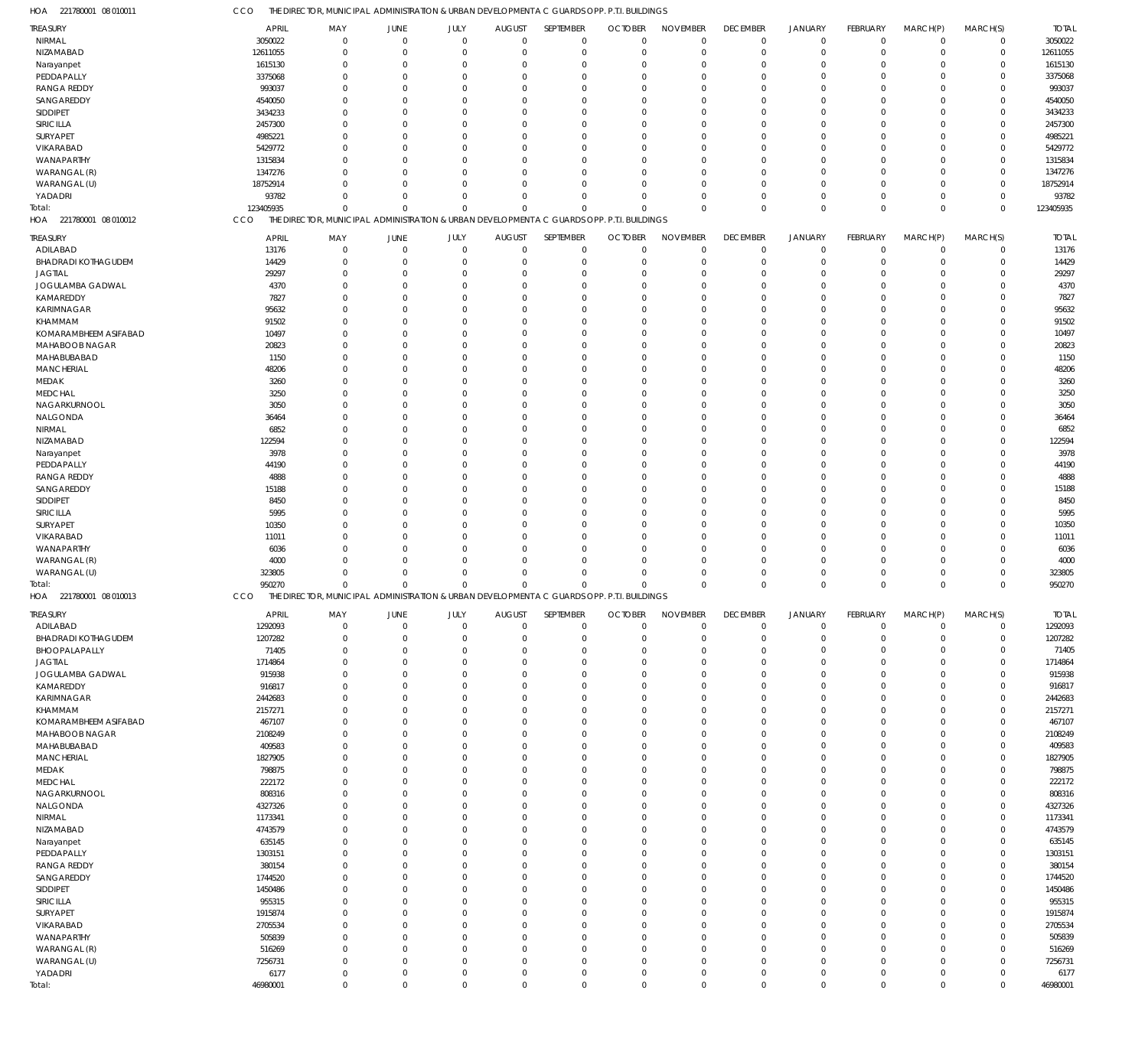| TREASURY                   | <b>APRIL</b> | MAY                                                                                         | JUNE                   | JULY                | <b>AUGUST</b>                | SEPTEMBER        | <b>OCTOBER</b> | <b>NOVEMBER</b> | <b>DECEMBER</b> | <b>JANUARY</b>                   | FEBRUARY                | MARCH(P)                   | MARCH(S)                | <b>TOTAL</b> |
|----------------------------|--------------|---------------------------------------------------------------------------------------------|------------------------|---------------------|------------------------------|------------------|----------------|-----------------|-----------------|----------------------------------|-------------------------|----------------------------|-------------------------|--------------|
| <b>BHADRADI KOTHAGUDEM</b> | 3202         | $\mathbf 0$                                                                                 | $\overline{0}$         | $\mathbf 0$         | $\mathbf 0$                  | $\mathbf 0$      | $\Omega$       | $\Omega$        | $\overline{0}$  | $\overline{0}$                   | $\mathbf 0$             | $\overline{0}$             | $\mathbf 0$             | 3202         |
| MEDAK                      | 1202         | $\Omega$                                                                                    | $\Omega$               | $\mathbf 0$         | 0                            | $\mathbf 0$      | $\Omega$       | $\Omega$        | $\overline{0}$  | $\overline{0}$                   | 0                       | $\Omega$                   | $\mathbf 0$             | 1202         |
| PEDDAPALLY                 | 668          | O                                                                                           | $\Omega$               | $\mathbf 0$         | $\Omega$                     | $\mathbf 0$      | $\Omega$       | $\Omega$        | $\Omega$        | $\Omega$                         | $\Omega$                | $\Omega$                   | $\mathbf 0$             | 668          |
| WARANGAL (U)               | 33835        | $\Omega$                                                                                    | $\Omega$               | $\mathbf 0$         | 0                            | $\mathbf 0$      | $\Omega$       | $\Omega$        | $\overline{0}$  | $\overline{0}$                   | 0                       | $\Omega$                   | $\mathbf 0$             | 33835        |
| Total:                     | 38907        | $\Omega$                                                                                    | $\Omega$               | $\mathbf 0$         | $\mathbf 0$                  | $\mathbf 0$      |                | $\Omega$        | $\Omega$        | $\Omega$                         | $\Omega$                | $\Omega$                   | $\mathbf 0$             | 38907        |
| HOA 221780001 08 010016    | CCO          | THE DIRECTOR, MUNICIPAL ADMINISTRATION & URBAN DEVELOPMENT A C GUARDS OPP. P.T.I. BUILDINGS |                        |                     |                              |                  |                |                 |                 |                                  |                         |                            |                         |              |
| TREASURY                   | <b>APRIL</b> | MAY                                                                                         | JUNE                   | JULY                | <b>AUGUST</b>                | SEPTEMBER        | <b>OCTOBER</b> | <b>NOVEMBER</b> | <b>DECEMBER</b> | <b>JANUARY</b>                   | FEBRUARY                | MARCH(P)                   | MARCH(S)                | <b>TOTAL</b> |
| ADILABAD                   | 482359       | $\Omega$                                                                                    | $\Omega$               | $\mathbf 0$         | $\mathbf 0$                  | $\mathbf 0$      | $\Omega$       | $\Omega$        | $\mathbf 0$     | $\overline{0}$                   | $\mathbf 0$             | $\Omega$                   | $\mathbf 0$             | 482359       |
| <b>BHADRADI KOTHAGUDEM</b> | 425434       | $\Omega$                                                                                    | $\Omega$               | $\mathbf 0$         | 0                            | $\mathbf 0$      | $\Omega$       | $\Omega$        | $\mathbf 0$     | $\overline{0}$                   | $\mathbf 0$             | $\Omega$                   | $\mathbf 0$             | 425434       |
| BHOOPALAPALLY              | 22098        | $\Omega$                                                                                    | $\Omega$               | $\Omega$            | $\Omega$                     | $\mathbf 0$      | $\Omega$       | $\Omega$        | $^{\circ}$      | $\Omega$                         | $\Omega$                | $\Omega$                   | $\mathbf 0$             | 22098        |
| <b>JAGTIAL</b>             | 639193       | $\Omega$                                                                                    | $\Omega$               | $\Omega$            | $\Omega$                     | $\Omega$         | $\Omega$       | $\Omega$        | $\Omega$        | $\Omega$                         | $\Omega$                | $\Omega$                   | $\mathbf 0$             | 639193       |
| JOGULAMBA GADWAL           |              | O                                                                                           | $\Omega$               | $\Omega$            | $\Omega$                     | $\Omega$         |                | $\Omega$        | $\Omega$        | $\Omega$                         | $\Omega$                | $\Omega$                   | $\mathbf 0$             | 333490       |
|                            | 333490       | $\Omega$                                                                                    |                        |                     |                              |                  |                | $\Omega$        |                 |                                  |                         |                            |                         |              |
| KAMAREDDY                  | 338119       |                                                                                             | $\Omega$               | $\Omega$            | $\Omega$                     | $\mathbf 0$      | $\Omega$       |                 | $\Omega$        | $\Omega$                         | $\Omega$                | $\Omega$                   | $\mathbf 0$             | 338119       |
| KARIMNAGAR                 | 1139474      | O                                                                                           | $\Omega$               | $\Omega$            | $\Omega$                     | $\Omega$         | $\Omega$       | $\Omega$        | $\Omega$        | $\Omega$                         | $\Omega$                | $\Omega$                   | $\mathbf 0$             | 1139474      |
| <b>KHAMMAM</b>             | 916732       |                                                                                             | $\sqrt{ }$             | $\Omega$            | $\Omega$                     | $\Omega$         | $\Omega$       | $\Omega$        | $\Omega$        | $\Omega$                         | $\Omega$                | $\Omega$                   | $\Omega$                | 916732       |
| KOMARAMBHEEM ASIFABAD      | 174669       | O                                                                                           | $\Omega$               | $\Omega$            | $\Omega$                     | $\mathbf 0$      | ſ              | $\Omega$        | $\Omega$        | $\Omega$                         | $\Omega$                | $\Omega$                   | $\mathbf 0$             | 174669       |
| MAHABOOB NAGAR             | 1063034      | U                                                                                           | $\sqrt{ }$             | $\Omega$            | $\Omega$                     | $\Omega$         | $\Omega$       | $\Omega$        | $\Omega$        | $\Omega$                         | $\Omega$                | $\Omega$                   | $\Omega$                | 1063034      |
| MAHABUBABAD                | 126751       |                                                                                             | $\cup$                 | $\Omega$            | $\Omega$                     | $\Omega$         | $\sqrt{ }$     | $\Omega$        | $\Omega$        | $\Omega$                         | $\Omega$                | $\Omega$                   | $\mathbf 0$             | 126751       |
| MANCHERIAL                 | 813110       | $\Omega$                                                                                    | $\cup$                 | $\Omega$            | $\Omega$                     | $\mathbf 0$      | $\Omega$       | $\Omega$        | $\Omega$        | $\Omega$                         | $\Omega$                | $\Omega$                   | $\Omega$                | 813110       |
| MEDAK                      | 247246       | O                                                                                           | $\Omega$               | $\Omega$            | $\Omega$                     | $\mathbf 0$      | ſ              | $\Omega$        | $\Omega$        | $\Omega$                         | $\Omega$                | $\Omega$                   | $\mathbf 0$             | 247246       |
| <b>MEDCHAL</b>             | 173910       | U                                                                                           | $\sqrt{ }$             | $\Omega$            | $\Omega$                     | $\Omega$         | $\Omega$       | $\Omega$        | $\Omega$        | $\Omega$                         | $\Omega$                | $\Omega$                   | $\Omega$                | 173910       |
| NAGARKURNOOL               | 250152       |                                                                                             | $\Omega$               | $\Omega$            | $\Omega$                     | $\mathbf 0$      | $\sqrt{ }$     | $\Omega$        | $\Omega$        | $\Omega$                         | $\Omega$                | $\Omega$                   | $\mathbf 0$             | 250152       |
| NALGONDA                   | 1606225      | U                                                                                           | $\cup$                 | $\Omega$            | $\Omega$                     | $\Omega$         | $\Omega$       | $\Omega$        | $\Omega$        | $\Omega$                         | $\Omega$                | $\Omega$                   | $\Omega$                | 1606225      |
| NIRMAL                     | 398040       |                                                                                             | $\sqrt{ }$             | $\Omega$            | $\Omega$                     | $\Omega$         |                | $\Omega$        | $\Omega$        | $\Omega$                         | O                       | $\Omega$                   | $\mathbf 0$             | 398040       |
| NIZAMABAD                  | 2265706      |                                                                                             | $\sqrt{ }$             | $\Omega$            | $\Omega$                     | $\Omega$         | $\Omega$       | $\Omega$        | $\Omega$        | $\Omega$                         | $\Omega$                | $\Omega$                   | $\Omega$                | 2265706      |
| Narayanpet                 | 194048       |                                                                                             | $\Omega$               | $\Omega$            | $\Omega$                     | $\mathbf 0$      | $\Omega$       | $\Omega$        | $\Omega$        | $\Omega$                         | $\Omega$                | $\Omega$                   | $\mathbf 0$             | 194048       |
| PEDDAPALLY                 | 611434       | U                                                                                           | $\cup$                 | $\Omega$            | $\Omega$                     | $\Omega$         | $\Omega$       | $\Omega$        | $\Omega$        | $\Omega$                         | $\Omega$                | $\Omega$                   | $\Omega$                | 611434       |
| <b>RANGA REDDY</b>         | 184545       |                                                                                             | $\Omega$               | $\Omega$            | $\Omega$                     | $\Omega$         |                | $\Omega$        | $\Omega$        | $\Omega$                         | O                       | $\Omega$                   | 0                       | 184545       |
| SANGAREDDY                 | 635981       | U                                                                                           | $\sqrt{ }$             | $\Omega$            | $\Omega$                     | $\Omega$         | $\Omega$       | $\Omega$        | $\Omega$        | $\Omega$                         | $\Omega$                | $\Omega$                   | $\Omega$                | 635981       |
| SIDDIPET                   | 474180       |                                                                                             | $\cup$                 | $\Omega$            | $\Omega$                     | $\Omega$         | $\Omega$       | $\Omega$        | $\Omega$        | $\Omega$                         | $\Omega$                | $\Omega$                   | $\mathbf 0$             | 474180       |
| SIRICILLA                  | 318556       |                                                                                             | $\sqrt{ }$             | $\Omega$            | $\Omega$                     | $\Omega$         | $\Omega$       | $\Omega$        | $\Omega$        | $\Omega$                         | $\Omega$                | $\Omega$                   | $\Omega$                | 318556       |
| SURYAPET                   | 715033       | O                                                                                           | $\Omega$               | $\Omega$            | $\Omega$                     | $\mathbf 0$      |                | $\Omega$        | $\Omega$        | $\Omega$                         | $\Omega$                | $\Omega$                   | $\mathbf 0$             | 715033       |
| VIKARABAD                  | 778284       |                                                                                             | $\sqrt{ }$             | $\Omega$            | $\Omega$                     | $\Omega$         | $\Omega$       | $\Omega$        | $\Omega$        | $\Omega$                         | $\Omega$                | $\Omega$                   | $\Omega$                | 778284       |
| WANAPARTHY                 | 186548       |                                                                                             | $\cup$                 | $\Omega$            | $\Omega$                     | $\Omega$         |                | $\Omega$        | $\Omega$        | $\Omega$                         | O                       | $\Omega$                   | $\mathbf 0$             | 186548       |
| WARANGAL (R)               | 160909       | O                                                                                           | $\cup$                 | $\Omega$            | $\Omega$                     | $\mathbf 0$      | $\Omega$       | $\Omega$        | $\Omega$        | $\Omega$                         | $\Omega$                | $\Omega$                   | $\mathbf 0$             | 160909       |
| WARANGAL (U)               | 3678000      | O                                                                                           | $\cup$                 | $\Omega$            | $\Omega$                     | $\Omega$         | $\Omega$       | $\Omega$        | $\Omega$        | $\Omega$                         | $\Omega$                | $\Omega$                   | $\mathbf 0$             | 3678000      |
| YADADRI                    | 1912         | $\Omega$                                                                                    | $\Omega$               | $\Omega$            | $\Omega$                     | $\Omega$         | $\Omega$       | $\Omega$        | $\Omega$        | $\Omega$                         | $\Omega$                | $\Omega$                   | $\mathbf 0$             | 1912         |
| Total:                     | 19355172     | $\Omega$                                                                                    | $\Omega$               | $\mathbf 0$         | $\Omega$                     | $\Omega$         | $\Omega$       | $\Omega$        | $\mathbf 0$     | $\mathbf 0$                      | $\Omega$                | $\Omega$                   | $\mathbf 0$             | 19355172     |
| HOA 221780001 08 010017    | CCO          | THE DIRECTOR, MUNICIPAL ADMINISTRATION & URBAN DEVELOPMENT A C GUARDS OPP. P.T.I. BUILDINGS |                        |                     |                              |                  |                |                 |                 |                                  |                         |                            |                         |              |
|                            |              |                                                                                             |                        |                     |                              |                  |                |                 |                 |                                  |                         |                            |                         |              |
|                            |              |                                                                                             |                        |                     |                              |                  |                |                 |                 |                                  |                         |                            |                         |              |
| TREASURY                   | <b>APRIL</b> | MAY                                                                                         | <b>JUNE</b>            | JULY                | <b>AUGUST</b>                | SEPTEMBER        | <b>OCTOBER</b> | <b>NOVEMBER</b> | <b>DECEMBER</b> | <b>JANUARY</b>                   | FEBRUARY                | MARCH(P)                   | MARCH(S)                | <b>TOTAL</b> |
| KARIMNAGAR                 | 26917        | $\mathbf 0$                                                                                 | $\mathbf 0$            | $\mathbf 0$         | $^{\circ}$                   | $\mathbf 0$      | $\Omega$       | $\Omega$        | $^{\circ}$      | $\overline{0}$                   | $\mathbf 0$             | $\mathbf 0$                | $\mathbf 0$             | 26917        |
| NALGONDA                   | 15000        | $\Omega$                                                                                    | $\Omega$               | $\mathbf 0$         | $\Omega$                     | $\mathbf 0$      | $\Omega$       | $\Omega$        | $\Omega$        | $\Omega$                         | $\Omega$                | $\Omega$                   | $\mathbf 0$             | 15000        |
| PEDDAPALLY                 | 13325        | $\Omega$                                                                                    | $\Omega$               | $\mathbf 0$         | $\Omega$                     | $\mathbf 0$      | C              | $\Omega$        | $^{\circ}$      | $\Omega$                         | $\Omega$                | $\Omega$                   | $\mathbf 0$             | 13325        |
| <b>SIDDIPET</b>            | 100000       | O                                                                                           | $\Omega$               | $\mathbf 0$         | $\Omega$                     | $\mathbf 0$      |                | $\Omega$        | $\Omega$        | $\Omega$                         | $\Omega$                | $\Omega$                   | $\mathbf 0$             | 100000       |
| VIKARABAD                  | 198558       | O                                                                                           | $\Omega$               | $\mathbf 0$         | $\Omega$                     | $\mathbf 0$      |                | $\cap$          | $\Omega$        | $\Omega$                         | $\Omega$                | $\Omega$                   | $\mathbf 0$             | 198558       |
| WARANGAL (U)               | 261257       | O                                                                                           | $\Omega$               | $\mathbf 0$         | 0                            | $\mathbf 0$      |                |                 | $\Omega$        | $\Omega$                         | $\Omega$                | $\Omega$                   | $\mathbf 0$             | 261257       |
| Total:                     | 615057       | $\mathbf 0$                                                                                 | $\mathbf 0$            | $\mathbf 0$         | $\mathbf 0$                  | $\mathbf 0$      | $\Omega$       | $\Omega$        | $\mathbf 0$     | $\Omega$                         | $\Omega$                | $\Omega$                   | $\mathbf 0$             | 615057       |
| HOA 221780001 08 310318    | CCO          | THE DIRECTOR, MUNICIPAL ADMINISTRATION & URBAN DEVELOPMENT A C GUARDS OPP. P.T.I. BUILDINGS |                        |                     |                              |                  |                |                 |                 |                                  |                         |                            |                         |              |
|                            |              |                                                                                             |                        |                     |                              |                  |                |                 |                 |                                  |                         |                            |                         |              |
| TREASURY                   | <b>APRIL</b> | MAY                                                                                         | JUNE                   | JULY                | <b>AUGUST</b>                | SEPTEMBER        | <b>OCTOBER</b> | <b>NOVEMBER</b> | <b>DECEMBER</b> | <b>JANUARY</b>                   | FEBRUARY                | MARCH(P)                   | MARCH(S)                | <b>TOTAL</b> |
| JOGULAMBA GADWAL           | 40000        | $\mathbf 0$                                                                                 | $\mathbf 0$            | $\mathbf 0$         | 0                            | $\mathbf 0$      | $\Omega$       | $\Omega$        | $\mathbf 0$     | $\mathbf 0$                      | $\mathbf 0$             | $\mathbf 0$                | $\mathbf 0$             | 40000        |
| KAMAREDDY                  | 20000        | $\Omega$                                                                                    | $\Omega$               | $\Omega$            | 0                            | $\mathbf 0$      | $\Omega$       | $\Omega$        | $^{\circ}$      | $\overline{0}$                   | $\Omega$                | $\Omega$                   | $\mathbf 0$             | 20000        |
| NIZAMABAD                  | 20000        | $\Omega$                                                                                    | C.                     | $\Omega$            | 0                            | 0                | $\Omega$       | $\Omega$        | $\overline{0}$  | $\Omega$                         | $\Omega$                | $\Omega$                   | $\Omega$                | 20000        |
| PAO - TELANGANA HYDERABAD  | 20000        |                                                                                             |                        | $\Omega$            | 0                            | $\Omega$         |                | $\Omega$        | 0               | $\Omega$                         | $\Omega$                | $\Omega$                   | 0                       | 20000        |
| RANGA REDDY                | 20000        | U                                                                                           | $\cup$                 | $\Omega$            | $\Omega$                     | $\Omega$         | $\Omega$       | $\Omega$        | $\overline{0}$  | $\overline{0}$                   | $\Omega$                | $\Omega$                   | $\mathbf 0$             | 20000        |
| Total:                     | 120000       | $\Omega$                                                                                    | $\Omega$               | $\Omega$            | $\Omega$                     | $\Omega$         | $\Omega$       | $\Omega$        | $\mathbf 0$     | $\mathbf 0$                      | $\Omega$                | $\Omega$                   | $\mathbf 0$             | 120000       |
| HOA 22178080025 27 310312  | CCO          | THE SECRETARY, M A & U D DEPARTMENT TELANGANA SECRETARIAT SECRETARIAT                       |                        |                     |                              |                  |                |                 |                 |                                  |                         |                            |                         |              |
|                            |              | MAY                                                                                         |                        |                     |                              | <b>SEPTEMBER</b> | <b>OCTOBER</b> | <b>NOVEMBER</b> | <b>DECEMBER</b> |                                  |                         |                            |                         |              |
| TREASURY                   | <b>APRIL</b> | $\mathbf 0$                                                                                 | JUNE<br>$\overline{0}$ | JULY<br>$\mathbf 0$ | <b>AUGUST</b><br>$\mathbf 0$ |                  | $\mathbf 0$    | $\Omega$        |                 | <b>JANUARY</b><br>$\overline{0}$ | FEBRUARY<br>$\mathbf 0$ | MARCH(P)<br>$\overline{0}$ | MARCH(S)<br>$\mathbf 0$ | <b>TOTAL</b> |
| HYDERABAD URBAN            | 2193362000   | $\mathbf 0$                                                                                 | $\mathbf 0$            |                     | $\mathbf 0$                  | $\mathbf 0$      | $\Omega$       | $\Omega$        | $\mathbf 0$     |                                  | $\mathbf 0$             | $\overline{0}$             | $\mathbf 0$             | 2193362000   |
| Total:                     | 2193362000   |                                                                                             |                        | $\mathbf 0$         |                              | $\mathbf 0$      |                |                 | $\mathbf 0$     | $\mathbf 0$                      |                         |                            |                         | 2193362000   |
| HOA 222060001 01 010011    | CCO          | THE COMMISSIONER, INFORMATION AND PUBLIC RELATIONS 10-2-1, SAMACHAR BHAVAN, A C GUARDS,     |                        |                     |                              |                  |                |                 |                 |                                  |                         |                            |                         |              |
| <b>TREASURY</b>            | <b>APRIL</b> | MAY                                                                                         | <b>JUNE</b>            | JULY                | <b>AUGUST</b>                | SEPTEMBER        | <b>OCTOBER</b> | <b>NOVEMBER</b> | <b>DECEMBER</b> | <b>JANUARY</b>                   | FEBRUARY                | MARCH(P)                   | MARCH(S)                | <b>TOTAL</b> |
| <b>JANGAON</b>             | 121370       | $\mathbf 0$                                                                                 | $\mathbf 0$            | $\mathbf 0$         | $\mathbf 0$                  | 0                | $\Omega$       | $\Omega$        | $\overline{0}$  | $\overline{0}$                   | $\Omega$                | $\Omega$                   | 0                       | 121370       |
| PAO - TELANGANA HYDERABAD  | 3842634      | $\Omega$                                                                                    | $\Omega$               | $\mathbf 0$         | $\Omega$                     | $\mathbf 0$      | $\Omega$       | $\Omega$        | $\overline{0}$  | $\overline{0}$                   | $\Omega$                | $\Omega$                   | $\mathbf 0$             | 3842634      |
| WARANGAL (U)               | 40705        | $\mathbf 0$                                                                                 | 0                      | $\mathbf 0$         | 0                            | $\mathbf 0$      | $\Omega$       | $\Omega$        | $\mathbf 0$     | $\overline{0}$                   | $\mathbf 0$             | $\mathbf 0$                | $\mathbf 0$             | 40705        |
| Total:                     | 4004709      | $\Omega$                                                                                    | $\Omega$               | $\Omega$            | $\Omega$                     | $\Omega$         | $\Omega$       | $\Omega$        | $\mathbf 0$     | $\mathbf 0$                      | $\Omega$                | $\Omega$                   | $\mathbf 0$             | 4004709      |
| HOA 222060001 01 010012    | CCO          | THE COMMISSIONER, INFORMATION AND PUBLIC RELATIONS 10-2-1, SAMACHAR BHAVAN, A C GUARDS,     |                        |                     |                              |                  |                |                 |                 |                                  |                         |                            |                         |              |
|                            |              |                                                                                             |                        |                     |                              |                  |                |                 |                 |                                  |                         |                            |                         |              |
| treasury                   | <b>APRIL</b> | MAY                                                                                         | JUNE                   | JULY                | <b>AUGUST</b>                | SEPTEMBER        | <b>OCTOBER</b> | <b>NOVEMBER</b> | <b>DECEMBER</b> | <b>JANUARY</b>                   | FEBRUARY                | MARCH(P)                   | MARCH(S)                | <b>TOTAL</b> |
| PAO - TELANGANA HYDERABAD  | 79246        | $\mathbf 0$                                                                                 | $\mathbf 0$            | $\mathbf 0$         | $\mathbf 0$                  | $\mathbf 0$      | $\Omega$       | $\Omega$        | $\overline{0}$  | $\overline{0}$                   | $\mathbf 0$             | $\mathbf 0$                | $\mathbf 0$             | 79246        |
| WARANGAL (U)               | 500          | $\mathbf 0$                                                                                 | $\overline{0}$         | $\mathbf 0$         | 0                            | $\mathbf 0$      | 0              | $\Omega$        | $^{\circ}$      | $\overline{0}$                   | $\mathbf 0$             | $\mathbf 0$                | $\mathbf 0$             | 500          |
| Total:                     | 79746        | $\Omega$                                                                                    | $\overline{0}$         | $\mathbf 0$         | $\mathbf 0$                  | $\mathbf 0$      | $\Omega$       | $\Omega$        | $\overline{0}$  | $\overline{0}$                   | $\mathbf 0$             | $\overline{0}$             | $\mathbf 0$             | 79746        |
| HOA 222060001 01010013     | CCO          | THE COMMISSIONER, INFORMATION AND PUBLIC RELATIONS 10-2-1, SAMACHAR BHAVAN, A C GUARDS,     |                        |                     |                              |                  |                |                 |                 |                                  |                         |                            |                         |              |
| TREASURY                   | <b>APRIL</b> | MAY                                                                                         | <b>JUNE</b>            | JULY                | <b>AUGUST</b>                | SEPTEMBER        | <b>OCTOBER</b> | <b>NOVEMBER</b> | <b>DECEMBER</b> | <b>JANUARY</b>                   | FEBRUARY                | MARCH(P)                   | MARCH(S)                | <b>TOTAL</b> |
| <b>JANGAON</b>             | 46648        | $\mathbf 0$                                                                                 | $\mathbf 0$            | $\mathbf 0$         | $\mathbf 0$                  | $\mathbf 0$      | $\Omega$       | $\Omega$        | $^{\circ}$      | $\overline{0}$                   | $\mathbf 0$             | $\mathbf 0$                | 0                       | 46648        |
| PAO - TELANGANA HYDERABAD  | 1556628      | $\mathbf 0$                                                                                 | $\mathbf 0$            | $\mathbf 0$         | 0                            | $\mathbf 0$      | 0              | $\Omega$        | $\mathbf 0$     | $\overline{0}$                   | $\mathbf 0$             | $\Omega$                   | $\mathbf 0$             | 1556628      |
| WARANGAL (U)               | 15615        | $\mathbf 0$                                                                                 | $\mathbf 0$            | $\mathbf 0$         | 0                            | $\mathbf 0$      | 0              | $\mathbf 0$     | $\mathbf 0$     | $\mathbf 0$                      | $\mathbf 0$             | $\mathbf 0$                | $\mathbf 0$             | 15615        |

CCO THE DIRECTOR, MUNICIPAL ADMINISTRATION & URBAN DEVELOPMENT A C GUARDS OPP. P.T.I. BUILDINGS

221780001 08 010015 HOA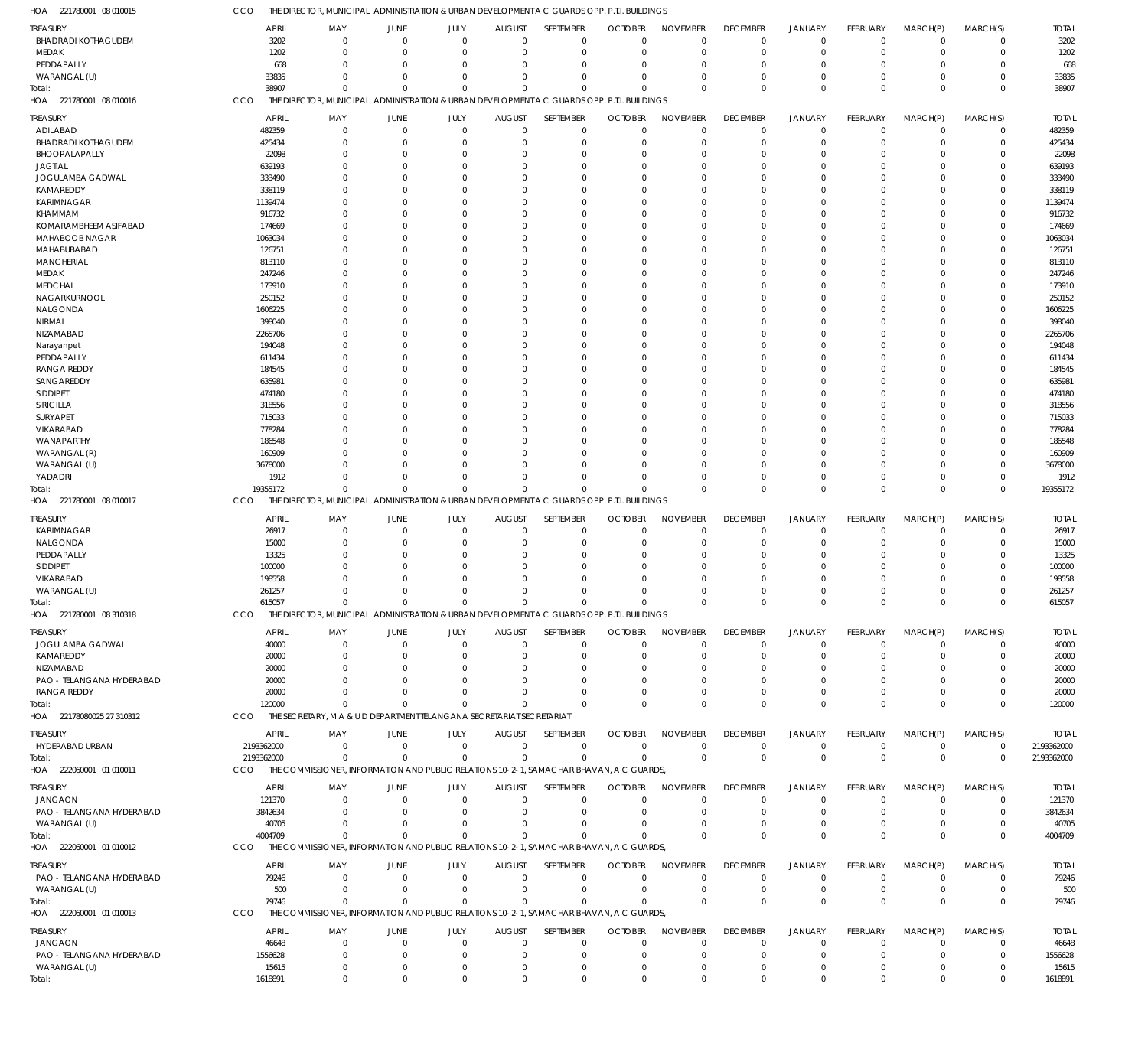| HOA 222060001 01010015                  | CCO |                 | THE COMMISSIONER, INFORMATION AND PUBLIC RELATIONS 10-2-1, SAMACHAR BHAVAN, A C GUARDS,             |                      |                                        |                         |                      |                      |                      |                |                 |                      |          |                 |
|-----------------------------------------|-----|-----------------|-----------------------------------------------------------------------------------------------------|----------------------|----------------------------------------|-------------------------|----------------------|----------------------|----------------------|----------------|-----------------|----------------------|----------|-----------------|
| treasury                                |     | <b>APRIL</b>    | MAY<br>JUNE                                                                                         | JULY                 | <b>AUGUST</b>                          | SEPTEMBER               | <b>OCTOBER</b>       | <b>NOVEMBER</b>      | <b>DECEMBER</b>      | <b>JANUARY</b> | <b>FEBRUARY</b> | MARCH(P)             | MARCH(S) | <b>TOTAL</b>    |
| PAO - TELANGANA HYDERABAD               |     | 5584            | $\Omega$                                                                                            | $\Omega$             | $\Omega$<br>$\overline{0}$             | $\Omega$                | $\mathbf 0$          | $\Omega$             | $\mathbf 0$          | $\mathbf 0$    | $\Omega$        | $\Omega$             | $\Omega$ | 5584            |
| Total:                                  |     | 5584            | $\Omega$                                                                                            | $\Omega$             | $\Omega$<br>$\Omega$                   | $\Omega$                | $\Omega$             | $\Omega$             | $\Omega$             | $\mathsf 0$    | $\Omega$        | $\mathbf 0$          | $\Omega$ | 5584            |
| HOA 222060001 01 010016                 | CCO |                 | THE COMMISSIONER, INFORMATION AND PUBLIC RELATIONS 10-2-1, SAMACHAR BHAVAN, A C GUARDS,             |                      |                                        |                         |                      |                      |                      |                |                 |                      |          |                 |
| TREASURY                                |     | <b>APRIL</b>    | MAY<br>JUNE                                                                                         | JULY                 | <b>AUGUST</b>                          | SEPTEMBER               | <b>OCTOBER</b>       | <b>NOVEMBER</b>      | <b>DECEMBER</b>      | <b>JANUARY</b> | FEBRUARY        | MARCH(P)             | MARCH(S) | <b>TOTAL</b>    |
| <b>JANGAON</b>                          |     | 17443           | $\Omega$                                                                                            | $\Omega$             | $\Omega$<br>$\overline{0}$             | $\mathbf 0$             | $\Omega$             | $\Omega$             | $\mathbf 0$          | $\Omega$       | $\Omega$        | $\Omega$             | $\Omega$ | 17443           |
| PAO - TELANGANA HYDERABAD               |     | 1082201         | $\Omega$                                                                                            | $\Omega$             | $\Omega$<br>$\Omega$                   | $\Omega$                | $\Omega$             | $\Omega$             | $\Omega$             | $\Omega$       | $\Omega$        | $\Omega$             | $\Omega$ | 1082201         |
| WARANGAL (U)                            |     | 8054            | $\Omega$                                                                                            | $\Omega$             | $\Omega$<br>$\Omega$                   | $\Omega$                | $\Omega$             | $\Omega$             | $\Omega$             | $\Omega$       | $\Omega$        | $\Omega$             | $\Omega$ | 8054            |
| Total:                                  |     | 1107698         | $\Omega$                                                                                            | $\Omega$             | $\Omega$<br>$\Omega$                   | $\Omega$                | O                    | $\Omega$             | $\Omega$             | $\Omega$       | $\Omega$        | $\Omega$             | $\Omega$ | 1107698         |
| HOA 222060001 01010017                  | CCO |                 | THE COMMISSIONER, INFORMATION AND PUBLIC RELATIONS 10-2-1, SAMACHAR BHAVAN, A C GUARDS,             |                      |                                        |                         |                      |                      |                      |                |                 |                      |          |                 |
| <b>TREASURY</b>                         |     | APRIL           | MAY<br>JUNE                                                                                         | JULY                 | <b>AUGUST</b>                          | <b>SEPTEMBER</b>        | <b>OCTOBER</b>       | <b>NOVEMBER</b>      | <b>DECEMBER</b>      | <b>JANUARY</b> | <b>FEBRUARY</b> | MARCH(P)             | MARCH(S) | <b>TOTAL</b>    |
| PAO - TELANGANA HYDERABAD               |     | 116540          | $\Omega$                                                                                            | $\Omega$             | $\overline{0}$<br>$\mathbf 0$          | $\overline{0}$          | $\Omega$             | $\mathbf 0$          | $\mathbf 0$          | $\mathbf 0$    | $\Omega$        | $\Omega$             | $\Omega$ | 116540          |
| Total:                                  |     | 116540          | $\Omega$                                                                                            | $\Omega$             | $\Omega$<br>$\Omega$                   | $\Omega$                | $\Omega$             | $\Omega$             | $\Omega$             | $\mathbf 0$    | $\Omega$        | $\Omega$             | $\Omega$ | 116540          |
| HOA 222060001 01 130131                 | CCO |                 | THE COMMISSIONER. INFORMATION AND PUBLIC RELATIONS 10-2-1. SAMACHAR BHAVAN, A C GUARDS.             |                      |                                        |                         |                      |                      |                      |                |                 |                      |          |                 |
| treasury                                |     | APRIL           | MAY<br>JUNE                                                                                         | JULY                 | <b>AUGUST</b>                          | SEPTEMBER               | <b>OCTOBER</b>       | <b>NOVEMBER</b>      | <b>DECEMBER</b>      | <b>JANUARY</b> | <b>FEBRUARY</b> | MARCH(P)             | MARCH(S) | <b>TOTAL</b>    |
| PAO - TELANGANA HYDERABAD               |     | 52200           | $\Omega$                                                                                            | $\mathbf{0}$         | $\overline{0}$<br>$\Omega$             | $\Omega$                | $\Omega$             | $\Omega$             | $\mathbf 0$          | $\mathbf 0$    | $\Omega$        | $\Omega$             | $\Omega$ | 52200           |
| Total:                                  |     | 52200           | $\Omega$                                                                                            | $\Omega$             | $\Omega$<br>$\Omega$                   | $\Omega$                | $\Omega$             | $\Omega$             | $\mathbf 0$          | $\mathbf 0$    | $\Omega$        | $\Omega$             | $\Omega$ | 52200           |
| HOA 222060001 01 130135                 | CCO |                 | THE COMMISSIONER, INFORMATION AND PUBLIC RELATIONS 10-2-1, SAMACHAR BHAVAN, A C GUARDS,             |                      |                                        |                         |                      |                      |                      |                |                 |                      |          |                 |
|                                         |     |                 |                                                                                                     |                      |                                        |                         |                      |                      |                      |                |                 |                      |          |                 |
| TREASURY                                |     | APRIL           | MAY<br>JUNE                                                                                         | JULY                 | <b>AUGUST</b>                          | SEPTEMBER               | <b>OCTOBER</b>       | <b>NOVEMBER</b>      | <b>DECEMBER</b>      | <b>JANUARY</b> | FEBRUARY        | MARCH(P)             | MARCH(S) | <b>TOTAL</b>    |
| PAO - TELANGANA HYDERABAD               |     | 286005          | $\Omega$                                                                                            | $\Omega$             | $\Omega$<br>$\overline{0}$<br>$\Omega$ | $\mathbf 0$<br>$\Omega$ | $\mathbf 0$          | $\mathbf 0$          | $\mathbf 0$          | $\mathbf 0$    | $^{\circ}$      | $\Omega$             | $\Omega$ | 286005          |
| Total:<br>HOA 222060001 01 300301       | CCO | 286005          | $\Omega$<br>THE COMMISSIONER, INFORMATION AND PUBLIC RELATIONS 10-2-1, SAMACHAR BHAVAN, A C GUARDS, | $\Omega$             | $\Omega$                               |                         | $\Omega$             | $\Omega$             | $\Omega$             | $\mathsf 0$    | $\Omega$        | $\Omega$             | $\Omega$ | 286005          |
|                                         |     |                 |                                                                                                     |                      |                                        |                         |                      |                      |                      |                |                 |                      |          |                 |
| <b>TREASURY</b>                         |     | APRIL           | MAY<br>JUNE                                                                                         | JULY                 | <b>AUGUST</b>                          | SEPTEMBER               | <b>OCTOBER</b>       | <b>NOVEMBER</b>      | <b>DECEMBER</b>      | <b>JANUARY</b> | <b>FEBRUARY</b> | MARCH(P)             | MARCH(S) | <b>TOTAL</b>    |
| PAO - TELANGANA HYDERABAD               |     | 550000          | $\Omega$                                                                                            | $\Omega$             | $\Omega$<br>$\overline{0}$             | $\mathbf 0$             | $\Omega$             | $\Omega$             | $\mathbf 0$          | $\mathbf 0$    | $\Omega$        | $\Omega$             | $\Omega$ | 550000          |
| Total:                                  |     | 550000          | $\Omega$                                                                                            | $\Omega$             | $\Omega$<br>$\Omega$                   | $\Omega$                | $\Omega$             | $\Omega$             | $\Omega$             | $\Omega$       | $\Omega$        | $\Omega$             | $\Omega$ | 550000          |
| 222060001 01 300302<br>HOA              | CCO |                 | THE COMMISSIONER, INFORMATION AND PUBLIC RELATIONS 10-2-1, SAMACHAR BHAVAN, A C GUARDS,             |                      |                                        |                         |                      |                      |                      |                |                 |                      |          |                 |
| treasury                                |     | APRIL           | MAY<br>JUNE                                                                                         | JULY                 | <b>AUGUST</b>                          | <b>SEPTEMBER</b>        | <b>OCTOBER</b>       | <b>NOVEMBER</b>      | <b>DECEMBER</b>      | <b>JANUARY</b> | <b>FEBRUARY</b> | MARCH(P)             | MARCH(S) | <b>TOTAL</b>    |
| PAO - TELANGANA HYDERABAD               |     | 218067          | $\Omega$                                                                                            | $\Omega$             | $\overline{0}$<br>$\Omega$             | $\mathbf 0$             | $\mathbf 0$          | $\mathbf 0$          | $\mathbf 0$          | $\mathbf 0$    | $\Omega$        | $\Omega$             | $\Omega$ | 218067          |
| Total:                                  |     | 218067          | $\Omega$                                                                                            | $\Omega$             | $\Omega$<br>$\Omega$                   | $\Omega$                | $\Omega$             | $\Omega$             | $\Omega$             | $\mathbf 0$    | $\Omega$        | $\Omega$             | $\Omega$ | 218067          |
| HOA 222060001 03 010011                 | CCO |                 | THE COMMISSIONER, INFORMATION AND PUBLIC RELATIONS 10-2-1, SAMACHAR BHAVAN, A C GUARDS,             |                      |                                        |                         |                      |                      |                      |                |                 |                      |          |                 |
| TREASURY                                |     | APRIL           | MAY<br>JUNE                                                                                         | JULY                 | <b>AUGUST</b>                          | SEPTEMBER               | <b>OCTOBER</b>       | <b>NOVEMBER</b>      | <b>DECEMBER</b>      | <b>JANUARY</b> | <b>FEBRUARY</b> | MARCH(P)             | MARCH(S) | <b>TOTAL</b>    |
| ADILABAD                                |     | 228128          | $\Omega$                                                                                            | $\Omega$             | $\mathbf 0$<br>$\Omega$                | $\mathbf 0$             | $\Omega$             | $\Omega$             | $\mathbf 0$          | 0              | $\Omega$        | $\Omega$             | $\Omega$ | 228128          |
| <b>BHADRADI KOTHAGUDEM</b>              |     | 273458          | $\Omega$                                                                                            | $\Omega$             | $\Omega$<br>$\Omega$                   | $\Omega$                | $\Omega$             | $\Omega$             | $\Omega$             | $\Omega$       | $\Omega$        | $\Omega$             |          | 273458          |
| BHOOPALAPALLY                           |     | 75380           | $\Omega$                                                                                            | $\Omega$             | $\Omega$<br>O                          | 0                       | $\Omega$             | $\Omega$             | $\Omega$             | $\Omega$       | -C              | $\Omega$             |          | 75380           |
| <b>JAGTIAL</b>                          |     | 117788          | $\Omega$                                                                                            | $\Omega$             | $\Omega$                               | 0                       | $\Omega$             | $\Omega$             | $\Omega$             | $\Omega$       | -0              | $\Omega$             |          | 117788          |
| JOGULAMBA GADWAL                        |     | 115930          | $\Omega$                                                                                            | $\Omega$             | $\Omega$                               | O                       | O                    | $\Omega$             | $\Omega$             | $\cup$         | -C              | $\Omega$             |          | 115930          |
| KAMAREDDY                               |     | 138100          | <sup>0</sup>                                                                                        | $\Omega$             | $\Omega$                               | O                       | O                    | $\Omega$             | n                    | C.             | -C              | $\Omega$             |          | 138100          |
| KARIMNAGAR                              |     | 367490          | $\Omega$                                                                                            | $\Omega$             | $\Omega$                               | O                       | O                    | $\Omega$             | $\Omega$             | $\cup$         | -0              | $\Omega$             |          | 367490          |
| KHAMMAM                                 |     | 262840          |                                                                                                     | $\Omega$             | $\Omega$                               |                         | O                    | $\Omega$             | 0                    | C.             | -C              | $\Omega$             |          | 262840          |
| KOMARAMBHEEM ASIFABAD                   |     | 56880           | <sup>0</sup>                                                                                        | $\Omega$             | $\Omega$<br>U                          | O                       | O                    | $\Omega$             | $\Omega$             | $\cup$         | -C              | $\Omega$             |          | 56880           |
| MAHABOOB NAGAR                          |     | 238520          | <sup>0</sup>                                                                                        | $\Omega$             | $\Omega$                               | O                       | C                    | $\Omega$             | $\Omega$             | $\cup$         | -C              | $\Omega$             |          | 238520          |
| MAHABUBABAD                             |     | 94329           |                                                                                                     | $\Omega$             | $\Omega$                               | O                       | O                    | $\Omega$             | $\Omega$             | C.             | -C              | $\Omega$             |          | 94329           |
| <b>MANCHERIAL</b>                       |     | 223960          |                                                                                                     | $\Omega$             | $\Omega$                               | O                       | O                    | C                    | n                    |                |                 | $\Omega$             |          | 223960          |
| <b>MEDAK</b>                            |     | 208820          |                                                                                                     | $\Omega$             | $\Omega$                               | O                       | O                    | $\Omega$             | $\Omega$             | C.             | -C              | $\Omega$             |          | 208820          |
| <b>MEDCHAL</b>                          |     | 156270          | $\Omega$                                                                                            | $\Omega$             | $\Omega$<br>$\Omega$                   | $\Omega$                | $\Omega$             | $\Omega$             | $\Omega$             | $\Omega$       | $\Omega$        | $\Omega$             | $\Omega$ | 156270          |
| NAGARKURNOOL                            |     | 119490          | $^{\circ}$                                                                                          | $\Omega$             | $\Omega$<br>0                          | $\Omega$                | $\Omega$             | $\Omega$             | 0                    | $\Omega$       | $\Omega$        | $\Omega$             | $\Omega$ | 119490          |
| NALGONDA                                |     | 295695          | $\Omega$                                                                                            | $\Omega$             | $\Omega$<br>U                          | 0                       | $\Omega$             | $\Omega$             | $\Omega$             | $\Omega$       | $\Omega$        | $\Omega$             |          | 295695          |
| <b>NIRMAL</b>                           |     | 149778          | $\Omega$                                                                                            | $\Omega$             | U<br>$\Omega$                          | 0                       | $\Omega$             | $\Omega$             | $\Omega$             | $\Omega$       | -0              | $\Omega$             |          | 149778          |
| <b>NIZAMABAD</b>                        |     | 191470          | $\Omega$                                                                                            | $\Omega$             | $\Omega$                               | 0                       | $\Omega$             | $\Omega$             | $\Omega$             | $\Omega$       | -C              | $\Omega$             |          | 191470          |
| PAO - TELANGANA HYDERABAD<br>PEDDAPALLY |     | 623967          | $\Omega$<br>$\Omega$                                                                                | $\Omega$<br>$\Omega$ | $\Omega$<br>$\Omega$                   | 0<br>0                  | $\Omega$<br>$\Omega$ | $\Omega$<br>$\Omega$ | $\Omega$<br>$\Omega$ | $\Omega$<br>C. | -C<br>-C        | $\Omega$<br>$\Omega$ |          | 623967          |
| <b>RANGA REDDY</b>                      |     | 69360<br>412655 | $\Omega$                                                                                            | $\Omega$             | $\Omega$                               | 0                       | $\Omega$             | $\Omega$             | $\Omega$             | $\Omega$       | -C              | $\Omega$             | $\Omega$ | 69360<br>412655 |
| SANGAREDDY                              |     | 203690          | $\Omega$                                                                                            | $\Omega$             | $\Omega$                               | 0                       | $\Omega$             | $\Omega$             | $\Omega$             | 0              |                 | $\Omega$             |          | 203690          |
| SIDDIPET                                |     | 210050          | $\Omega$                                                                                            | $\Omega$             | $\Omega$                               | 0                       | $\Omega$             | $\Omega$             | $\Omega$             | 0              |                 | $\Omega$             |          | 210050          |
| SURYAPET                                |     | 122270          | $\Omega$                                                                                            | $\Omega$             | $\Omega$                               | O                       | $\Omega$             | $\Omega$             | $\Omega$             | C.             |                 | $\Omega$             |          | 122270          |
| VIKARABAD                               |     | 127200          | $\Omega$                                                                                            | $\Omega$             | $\Omega$                               | 0                       | O                    | $\Omega$             | $\Omega$             | $\Omega$       | -C              | $\Omega$             | $\Omega$ | 127200          |
| WANAPARTHY                              |     | 57595           | 0                                                                                                   | $\Omega$             | $\Omega$                               | O                       | O                    | $\Omega$             | 0                    | C.             |                 | $\Omega$             |          | 57595           |
| WARANGAL (R)                            |     | 220810          | $\Omega$                                                                                            | $\Omega$             | $\Omega$                               | 0                       | $\Omega$             | $\Omega$             | $\Omega$             | $\Omega$       | -C              | $\Omega$             | $\Omega$ | 220810          |
| WARANGAL (U)                            |     | 487850          | $\Omega$                                                                                            | $\Omega$             | $\Omega$                               | 0                       | $\Omega$             | $\Omega$             | $\Omega$             | $\Omega$       | -C              | $\Omega$             |          | 487850          |
| YADADRI                                 |     | 235620          | $\Omega$                                                                                            | $\Omega$             | $\Omega$<br>U                          | $\Omega$                | $\Omega$             | $\Omega$             | $\Omega$             | $\Omega$       | $\Omega$        | $\Omega$             | $\Omega$ | 235620          |
| Total:                                  |     | 6085393         | $\Omega$                                                                                            | $\Omega$             | $\Omega$<br>$\Omega$                   | $\Omega$                | $\Omega$             | $\Omega$             | $\Omega$             | $\Omega$       | $\Omega$        | $\Omega$             | $\Omega$ | 6085393         |
| HOA 222060001 03 010012                 | CCO |                 | THE COMMISSIONER, INFORMATION AND PUBLIC RELATIONS 10-2-1, SAMACHAR BHAVAN, A C GUARDS,             |                      |                                        |                         |                      |                      |                      |                |                 |                      |          |                 |
| treasury                                |     | <b>APRIL</b>    | MAY<br>JUNE                                                                                         | JULY                 | <b>AUGUST</b>                          | SEPTEMBER               | <b>OCTOBER</b>       | <b>NOVEMBER</b>      | <b>DECEMBER</b>      | <b>JANUARY</b> | FEBRUARY        | MARCH(P)             | MARCH(S) | <b>TOTAL</b>    |
| ADILABAD                                |     | 3190            | $\Omega$                                                                                            | $\Omega$             | $\mathbf 0$<br>0                       | $\mathbf 0$             | $\mathbf 0$          | $\mathbf 0$          | $\mathbf 0$          | $\mathbf 0$    | $\overline{0}$  | $\Omega$             | $\Omega$ | 3190            |
| <b>BHADRADI KOTHAGUDEM</b>              |     | 6919            | $\Omega$                                                                                            | $\Omega$             | $\mathbf 0$<br>$\Omega$                | $\mathbf 0$             | $\mathbf 0$          | $\mathbf 0$          | $\Omega$             | $\mathbf 0$    | $\Omega$        | $\Omega$             | $\Omega$ | 6919            |
| BHOOPALAPALLY                           |     | 2000            | $\Omega$                                                                                            | $\Omega$             | $\Omega$<br>$\Omega$                   | $\Omega$                | $\Omega$             | $\Omega$             | $\Omega$             | $\Omega$       | -0              | $\Omega$             | $\Omega$ | 2000            |
| <b>JAGTIAL</b>                          |     | 2315            | $\Omega$                                                                                            | $\Omega$             | $\Omega$<br>0                          | 0                       | $\Omega$             | $\Omega$             | $\Omega$             | $\Omega$       | -0              | $\Omega$             | $\Omega$ | 2315            |
| JOGULAMBA GADWAL                        |     | 400             | $\Omega$                                                                                            | $\Omega$             | $\Omega$<br>U                          | $\Omega$                | $\Omega$             | $\Omega$             | $\Omega$             | $\Omega$       | -0              | $\Omega$             | $\Omega$ | 400             |
| KAMAREDDY                               |     | 1840            | $\Omega$                                                                                            | $\Omega$             | $\Omega$<br>U                          | 0                       | $\Omega$             | $\Omega$             | $\Omega$             | $\Omega$       | -C              | $\Omega$             | $\Omega$ | 1840            |
| KARIMNAGAR                              |     | 6843            | $\Omega$                                                                                            | $\Omega$             | $\Omega$<br>U                          | $\Omega$                | $\Omega$             | $\Omega$             | $\Omega$             | $\Omega$       | -0              | $\Omega$             | $\Omega$ | 6843            |
| KHAMMAM                                 |     | 7360            | $\Omega$                                                                                            | $\Omega$             | $\Omega$<br>U                          | 0                       | $\Omega$             | $\Omega$             | $\Omega$             | $\Omega$       | -0              | $\Omega$             | $\Omega$ | 7360            |
| MAHABOOB NAGAR                          |     | 2500            | $\Omega$                                                                                            | $\Omega$             | $\Omega$<br>U                          | 0                       | $\Omega$             | $\Omega$             | $\Omega$             | $\Omega$       | -C              | $\Omega$             | $\Omega$ | 2500            |
| <b>MANCHERIAL</b>                       |     | 1378            | $\Omega$                                                                                            | $\Omega$             | $\Omega$<br>0                          | 0                       | $\Omega$             | $\Omega$             | $\Omega$             | $\Omega$       | $\Omega$        | $\Omega$             | $\Omega$ | 1378            |
| MEDAK                                   |     | 1720            | $\Omega$                                                                                            | $\Omega$             | $\Omega$<br>U                          | $\Omega$                | $\Omega$             | $\Omega$             | $\Omega$             | $\Omega$       | -C              | $\Omega$             | $\Omega$ | 1720            |
| NAGARKURNOOL                            |     | 2000            | $\Omega$                                                                                            | $\Omega$             | $\Omega$<br>U                          | 0                       | $\Omega$             | $\Omega$             | $\Omega$             | $\Omega$       | -C              | $\Omega$             | $\Omega$ | 2000            |
| NALGONDA                                |     | 500             | $\Omega$                                                                                            | $\Omega$             | $\Omega$<br>U                          | $\Omega$                | $\Omega$             | $\Omega$             | $\Omega$             | $\Omega$       | -0              | $\Omega$             | $\Omega$ | 500             |
| NIZAMABAD                               |     | 2150            | $\Omega$                                                                                            | $\Omega$             | $\Omega$<br>$\Omega$                   | $\Omega$                | $\Omega$             | $\Omega$             | $\Omega$             | $\Omega$       | $\Omega$        | $\Omega$             | $\Omega$ | 2150            |
| PAO - TELANGANA HYDERABAD               |     | 9700            | $\mathbf 0$                                                                                         | $\overline{0}$       | $\overline{0}$<br>0                    | $\mathbf 0$             | $\mathbf 0$          | $\mathbf 0$          | $\mathbf 0$          | $\mathbf 0$    | $\Omega$        | $\Omega$             | $\Omega$ | 9700            |
| PEDDAPALLY                              |     | 400             | $\mathbf 0$                                                                                         | $\mathbb O$          | $\mathbf 0$<br>$\overline{0}$          | $\mathbf 0$             | $\mathbf 0$          | $\mathbf 0$          | $\mathbf 0$          | $\mathbf 0$    | $\Omega$        | $\Omega$             | $\Omega$ | 400             |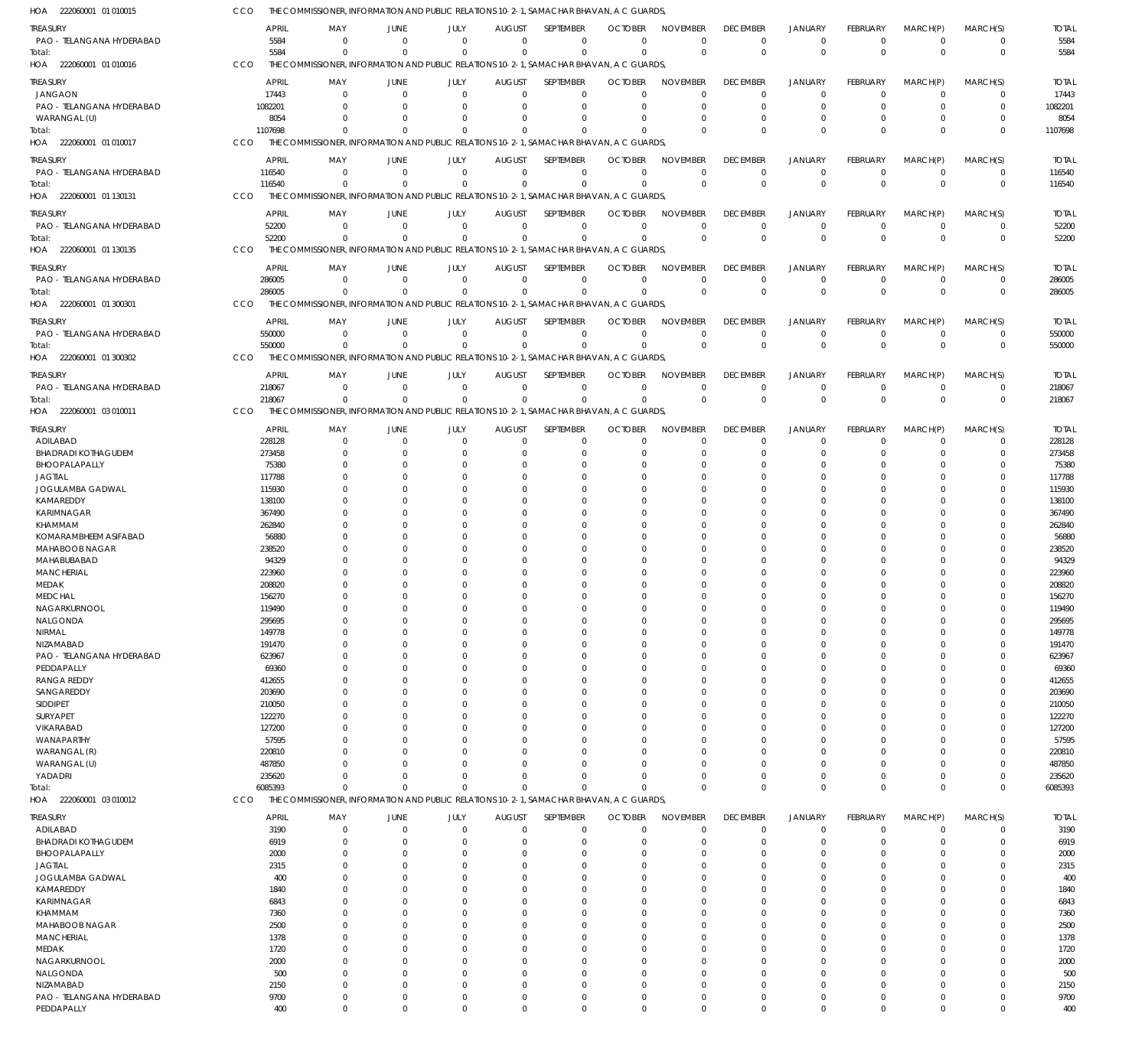| HOA<br>222060001 03 010012 | CCO          | THE COMMISSIONER, INFORMATION AND PUBLIC RELATIONS 10-2-1, SAMACHAR BHAVAN, A C GUARDS, |                |                |               |             |                                                                                         |                 |                      |                      |             |                      |             |              |
|----------------------------|--------------|-----------------------------------------------------------------------------------------|----------------|----------------|---------------|-------------|-----------------------------------------------------------------------------------------|-----------------|----------------------|----------------------|-------------|----------------------|-------------|--------------|
| TREASURY                   | <b>APRIL</b> | MAY                                                                                     | JUNE           | JULY           | <b>AUGUST</b> | SEPTEMBER   | <b>OCTOBER</b>                                                                          | <b>NOVEMBER</b> | <b>DECEMBER</b>      | <b>JANUARY</b>       | FEBRUARY    | MARCH(P)             | MARCH(S)    | <b>TOTAL</b> |
| <b>RANGA REDDY</b>         | 8700         | $\mathbf 0$                                                                             | $\mathbf 0$    | $\mathbf 0$    | $\Omega$      | $\mathbf 0$ | $\Omega$                                                                                | $\Omega$        | $\mathbf 0$          | $\mathbf 0$          | $\mathbf 0$ | $\overline{0}$       | $\mathbf 0$ | 8700         |
| SANGAREDDY                 | 500          | $\mathbf 0$                                                                             | $\mathbf 0$    | $\mathbf 0$    | 0             | $\mathbf 0$ | $\Omega$                                                                                | $\Omega$        | $\mathbf 0$          | $\overline{0}$       | $\mathbf 0$ | $\overline{0}$       | $\mathbf 0$ | 500          |
| SIDDIPET                   | 1503         | $\mathbf 0$                                                                             | 0              | $\Omega$       | $\Omega$      | 0           |                                                                                         | $\Omega$        | $^{\circ}$           | $\Omega$             | $\Omega$    | $\Omega$             | $\mathbf 0$ | 1503         |
| VIKARABAD                  | 2000         | $\Omega$                                                                                | $\Omega$       | $\Omega$       | $\Omega$      | $\Omega$    | - 0                                                                                     | $\Omega$        | $\Omega$             | $\Omega$             | $\Omega$    | $\Omega$             | $\Omega$    | 2000         |
| WANAPARTHY                 | 2000         | $\Omega$                                                                                | 0              | $\Omega$       | O             | $\mathbf 0$ |                                                                                         | $\Omega$        | $\Omega$             | $\Omega$             | $\Omega$    | $\Omega$             | $\Omega$    | 2000         |
| WARANGAL (R)               | 2350         | $\Omega$                                                                                | $\Omega$       | $\Omega$       | $\Omega$      | $\Omega$    | $\cap$                                                                                  | $\Omega$        | $\Omega$             | $\Omega$             | $\Omega$    | $\Omega$             | $\Omega$    | 2350         |
|                            |              | $\Omega$                                                                                |                | $\Omega$       |               | $\Omega$    |                                                                                         | $\Omega$        |                      | $\Omega$             | $\Omega$    | $\Omega$             | $\Omega$    |              |
| WARANGAL (U)               | 5270         |                                                                                         | $\Omega$       |                | $\Omega$      |             |                                                                                         |                 | $\Omega$             |                      |             |                      |             | 5270         |
| YADADRI                    | 1840         | $\Omega$                                                                                | $\Omega$       | $\mathbf 0$    | $\Omega$      | $\mathbf 0$ | $\Omega$                                                                                | $\Omega$        | $\Omega$             | $^{\circ}$           | $\Omega$    | $\overline{0}$       | $\mathbf 0$ | 1840         |
| Total:                     | 75378        | $\Omega$                                                                                | $\Omega$       | $\mathbf{0}$   | $\Omega$      | $\Omega$    | $\Omega$                                                                                | $\Omega$        | $\mathbf 0$          | $\mathbf 0$          | $\Omega$    | $\Omega$             | $\mathbf 0$ | 75378        |
| HOA 222060001 03 010013    | CCO          |                                                                                         |                |                |               |             | THE COMMISSIONER, INFORMATION AND PUBLIC RELATIONS 10-2-1, SAMACHAR BHAVAN, A C GUARDS, |                 |                      |                      |             |                      |             |              |
| TREASURY                   | <b>APRIL</b> | MAY                                                                                     | <b>JUNE</b>    | JULY           | <b>AUGUST</b> | SEPTEMBER   | <b>OCTOBER</b>                                                                          | <b>NOVEMBER</b> | <b>DECEMBER</b>      | <b>JANUARY</b>       | FEBRUARY    | MARCH(P)             | MARCH(S)    | <b>TOTAL</b> |
| ADILABAD                   | 87720        | $\mathbf 0$                                                                             | $\mathbf 0$    | $\mathbf 0$    | $\mathbf 0$   | $\mathbf 0$ | $\Omega$                                                                                | $\Omega$        | $^{\circ}$           | $^{\circ}$           | $\mathbf 0$ | $\overline{0}$       | $\mathbf 0$ | 87720        |
| <b>BHADRADI KOTHAGUDEM</b> | 104961       | $\mathbf 0$                                                                             | 0              | $\mathbf 0$    | O             | $\mathbf 0$ | $\Omega$                                                                                | $\Omega$        | $^{\circ}$           | $\overline{0}$       | $\mathbf 0$ | $\mathbf 0$          | $\mathbf 0$ | 104961       |
| BHOOPALAPALLY              | 28927        | $\mathbf 0$                                                                             | 0              | $\mathbf 0$    | O             | $\mathbf 0$ |                                                                                         | $\Omega$        | $\Omega$             | $\Omega$             | $\Omega$    | $\Omega$             | $\mathbf 0$ | 28927        |
|                            |              |                                                                                         |                | $\Omega$       |               | $\Omega$    |                                                                                         | $\cap$          |                      | $\Omega$             |             | $\Omega$             | $\Omega$    |              |
| <b>JAGTIAL</b>             | 38776        | $\Omega$                                                                                | 0              |                | C.            |             |                                                                                         |                 | $\Omega$             |                      | O           |                      |             | 38776        |
| JOGULAMBA GADWAL           | 44484        | $\mathbf 0$                                                                             | 0              | $\mathbf 0$    | O             | $\mathbf 0$ |                                                                                         | $\Omega$        | $\Omega$             | $\Omega$             | O           | $\Omega$             | $\mathbf 0$ | 44484        |
| KAMAREDDY                  | 52964        | $\Omega$                                                                                | 0              | $\Omega$       | C.            | $\Omega$    |                                                                                         | $\cap$          | $\Omega$             | $\Omega$             | $\Omega$    | $\Omega$             | 0           | 52964        |
| <b>KARIMNAGAR</b>          | 141119       | $\Omega$                                                                                | 0              | $\Omega$       | C.            | $\Omega$    |                                                                                         | $\Omega$        | $\Omega$             | $\Omega$             | O           | $\Omega$             | $\mathbf 0$ | 141119       |
| KHAMMAM                    | 100797       | $\Omega$                                                                                | 0              | $\Omega$       | C.            | $\Omega$    |                                                                                         | $\Omega$        | $\Omega$             | $\Omega$             | $\Omega$    | $\Omega$             | $\mathbf 0$ | 100797       |
| KOMARAMBHEEM ASIFABAD      | 21831        | $\Omega$                                                                                | 0              | $\Omega$       | C.            | $\Omega$    |                                                                                         | $\Omega$        | $\Omega$             | $\Omega$             | O           | $\Omega$             | $\mathbf 0$ | 21831        |
| MAHABOOB NAGAR             | 91522        | $\Omega$                                                                                | $\Omega$       | $\Omega$       |               | $\Omega$    |                                                                                         | $\Omega$        | $\Omega$             | $\Omega$             | O           | $\Omega$             | $\Omega$    | 91522        |
| MAHABUBABAD                | 36116        | $\Omega$                                                                                | 0              | $\mathbf 0$    | O             | $\mathbf 0$ |                                                                                         | $\Omega$        | $\Omega$             | $\Omega$             | O           | $\Omega$             | $\mathbf 0$ | 36116        |
| <b>MANCHERIAL</b>          | 86002        | $\Omega$                                                                                | $\Omega$       | $\Omega$       | C.            | $\Omega$    |                                                                                         | $\cap$          | $\Omega$             | $\Omega$             | $\Omega$    | $\Omega$             | $\Omega$    | 86002        |
| MEDAK                      | 80116        | $\Omega$                                                                                | 0              | $\Omega$       | C.            | $\Omega$    |                                                                                         | $\Omega$        | $\Omega$             | $\Omega$             | U           | $\Omega$             | $\mathbf 0$ | 80116        |
| MEDCHAL                    | 59862        | $\Omega$                                                                                | 0              | $\Omega$       |               | $\Omega$    |                                                                                         | $\Omega$        | $\Omega$             | $\Omega$             | $\Omega$    | $\Omega$             | $\Omega$    | 59862        |
| NAGARKURNOOL               | 51890        | $\Omega$                                                                                | 0              | $\Omega$       | C.            | $\Omega$    |                                                                                         | $\Omega$        | $\Omega$             | $\Omega$             | O           | $\Omega$             | $\mathbf 0$ | 51890        |
| NALGONDA                   | 113230       | $\Omega$                                                                                | $\Omega$       | $\Omega$       |               | $\Omega$    |                                                                                         | $\cap$          | $\Omega$             | $\Omega$             | U           | $\Omega$             | $\Omega$    | 113230       |
|                            |              | 0                                                                                       |                | $\mathbf 0$    |               | $\mathbf 0$ |                                                                                         | $\Omega$        | $\Omega$             | $\Omega$             | O           | $\Omega$             | $\mathbf 0$ |              |
| <b>NIRMAL</b>              | 55717        |                                                                                         | 0              |                | O             |             |                                                                                         |                 |                      |                      |             |                      |             | 55717        |
| NIZAMABAD                  | 73384        | $\Omega$                                                                                | $\Omega$       | $\Omega$       |               | $\Omega$    |                                                                                         | $\Omega$        | $\Omega$             | $\Omega$             | O           | $\Omega$             | $\Omega$    | 73384        |
| PAO - TELANGANA HYDERABAD  | 275842       | $\Omega$                                                                                | 0              | $\Omega$       | C.            | $\Omega$    |                                                                                         | $\Omega$        | $\Omega$             | $\Omega$             | U           | $\Omega$             | $\mathbf 0$ | 275842       |
| PEDDAPALLY                 | 26604        | $\Omega$                                                                                | 0              | $\Omega$       | C.            | $\Omega$    |                                                                                         | $\Omega$        | $\Omega$             | $\Omega$             | $\Omega$    | $\Omega$             | $\Omega$    | 26604        |
| RANGA REDDY                | 158075       | $\Omega$                                                                                | $\Omega$       | $\Omega$       | C.            | $\Omega$    |                                                                                         | $\Omega$        | $\Omega$             | $\Omega$             | O           | $\Omega$             | $\mathbf 0$ | 158075       |
| SANGAREDDY                 | 78164        | $\Omega$                                                                                | 0              | $\Omega$       |               | $\Omega$    |                                                                                         | $\Omega$        | $\Omega$             | $\Omega$             | O           | $\Omega$             | $\Omega$    | 78164        |
| SIDDIPET                   | 80678        | $\Omega$                                                                                | 0              | 0              | O             | $\mathbf 0$ |                                                                                         | $\Omega$        | $\Omega$             | $\Omega$             | O           | $\Omega$             | $\mathbf 0$ | 80678        |
| SURYAPET                   | 45572        | $\Omega$                                                                                | $\Omega$       | $\Omega$       | C.            | $\Omega$    |                                                                                         | $\Omega$        | $\Omega$             | $\Omega$             | $\Omega$    | $\Omega$             | $\Omega$    | 45572        |
| VIKARABAD                  | 48800        | $\Omega$                                                                                | 0              | $\Omega$       |               | $\Omega$    |                                                                                         | $\Omega$        | $\Omega$             | $\Omega$             | O           | $\Omega$             | $\mathbf 0$ | 48800        |
| WANAPARTHY                 | 22161        | $\Omega$                                                                                | 0              | $\mathbf 0$    |               | $\Omega$    |                                                                                         | $\Omega$        | $\Omega$             | $\Omega$             | $\Omega$    | $\Omega$             | $\Omega$    | 22161        |
| WARANGAL (R)               | 84606        | $\Omega$                                                                                | 0              | $\Omega$       | C.            | $\Omega$    |                                                                                         | $\Omega$        | $\Omega$             | $\Omega$             | O           | $\Omega$             | $\Omega$    | 84606        |
| WARANGAL (U)               | 186989       | $\Omega$                                                                                | $\Omega$       | $\mathbf 0$    | C.            | $\Omega$    |                                                                                         | $\Omega$        | $\Omega$             | $\Omega$             | $\Omega$    | $\Omega$             | $\Omega$    | 186989       |
|                            |              |                                                                                         |                |                |               |             |                                                                                         |                 |                      |                      |             |                      |             |              |
|                            |              |                                                                                         |                |                |               |             |                                                                                         |                 |                      |                      |             |                      |             |              |
| YADADRI                    | 90202        | $\mathbf 0$                                                                             | $\mathbf 0$    | $\mathbf 0$    | $\Omega$      | $\mathbf 0$ |                                                                                         | $\Omega$        | $\overline{0}$       | $\overline{0}$       | $\Omega$    | $\overline{0}$       | $\mathbf 0$ | 90202        |
| Total:                     | 2367111      | $\mathbf 0$                                                                             | $\mathbf 0$    | $\mathbf 0$    | $\Omega$      | $\Omega$    |                                                                                         | $\Omega$        | $\Omega$             | $\Omega$             | $\Omega$    | $\Omega$             | $\mathbf 0$ | 2367111      |
| HOA 222060001 03 010015    | CCO          |                                                                                         |                |                |               |             | THE COMMISSIONER, INFORMATION AND PUBLIC RELATIONS 10-2-1, SAMACHAR BHAVAN, A C GUARDS, |                 |                      |                      |             |                      |             |              |
| TREASURY                   | <b>APRIL</b> | MAY                                                                                     | JUNE           | JULY           | <b>AUGUST</b> | SEPTEMBER   | <b>OCTOBER</b>                                                                          | <b>NOVEMBER</b> | <b>DECEMBER</b>      | <b>JANUARY</b>       | FEBRUARY    | MARCH(P)             | MARCH(S)    | <b>TOTAL</b> |
|                            |              | $\mathbf 0$                                                                             | $\mathbf 0$    | $\mathbf 0$    | $\mathbf 0$   |             | $\Omega$                                                                                | $\Omega$        | $^{\circ}$           | $^{\circ}$           | $\mathbf 0$ | $^{\circ}$           | $\mathbf 0$ |              |
| NAGARKURNOOL               | 2484         |                                                                                         |                |                |               | $\mathbf 0$ | $\Omega$                                                                                | $\Omega$        |                      |                      |             |                      |             | 2484         |
| Total:                     | 2484         | $\mathbf 0$                                                                             | $\overline{0}$ | $\mathbf 0$    | $\mathbf 0$   | $\mathbf 0$ |                                                                                         |                 | $\mathbf 0$          | $\mathbf 0$          | $\mathbf 0$ | $\overline{0}$       | $\mathbf 0$ | 2484         |
| HOA 222060001 03 010016    | CCO          |                                                                                         |                |                |               |             | THE COMMISSIONER, INFORMATION AND PUBLIC RELATIONS 10-2-1, SAMACHAR BHAVAN, A C GUARDS, |                 |                      |                      |             |                      |             |              |
| <b>TREASURY</b>            | <b>APRIL</b> | MAY                                                                                     | JUNE           | <b>JULY</b>    | <b>AUGUST</b> | SEPTEMBER   | <b>OCTOBER</b>                                                                          | <b>NOVEMBER</b> | <b>DECEMBER</b>      | <b>JANUARY</b>       | FEBRUARY    | MARCH(P)             | MARCH(S)    | <b>TOTAL</b> |
| ADILABAD                   | 35045        | $\mathbf 0$                                                                             | $\mathbf 0$    | $\mathbf 0$    | 0             | $\mathbf 0$ | $\Omega$                                                                                | $\Omega$        | $^{\circ}$           | $^{\circ}$           | $\mathbf 0$ | $^{\circ}$           | $\mathbf 0$ | 35045        |
| <b>BHADRADI KOTHAGUDEM</b> | 50114        | $\mathbf 0$                                                                             | $\mathbf 0$    | $\mathbf 0$    | O             | $\mathbf 0$ | $\Omega$                                                                                | $\Omega$        | $^{\circ}$           | $\overline{0}$       | $\Omega$    | $\mathbf 0$          | $\mathbf 0$ | 50114        |
| BHOOPALAPALLY              | 8952         | $\mathbf 0$                                                                             | $\mathbf 0$    | $\mathbf 0$    | C.            | $\mathbf 0$ | $\Omega$                                                                                | $\Omega$        | $\overline{0}$       | $\Omega$             | $\Omega$    | $\Omega$             | $\mathbf 0$ | 8952         |
| <b>JAGTIAL</b>             | 14501        | $\mathbf 0$                                                                             | 0              | $\mathbf 0$    | C.            | $\mathbf 0$ |                                                                                         | $\Omega$        | $\Omega$             | $\Omega$             | $\Omega$    | $\Omega$             | $\mathbf 0$ | 14501        |
|                            |              | $\mathbf 0$                                                                             | 0              | $\mathbf 0$    | C.            | $\Omega$    |                                                                                         | $\Omega$        | $\Omega$             | $\Omega$             | $\Omega$    | $\Omega$             | $\Omega$    |              |
| JOGULAMBA GADWAL           | 16634        | $\mathbf 0$                                                                             | 0              | $\mathbf 0$    | $\Omega$      | $\mathbf 0$ |                                                                                         | $\Omega$        | $\Omega$             | $\Omega$             | $\Omega$    | $\Omega$             | $\mathbf 0$ | 16634        |
| KAMAREDDY                  | 19806        |                                                                                         |                |                | C.            |             |                                                                                         | $\Omega$        |                      |                      | $\Omega$    |                      |             | 19806        |
| <b>KARIMNAGAR</b>          | 72787        | 0                                                                                       | 0              | $\overline{0}$ | C.            | $\mathbf 0$ |                                                                                         | $\Omega$        | $\Omega$<br>$\Omega$ | $\Omega$<br>$\Omega$ | $\Omega$    | $\Omega$<br>$\Omega$ | $\mathbf 0$ | 72787        |
| KHAMMAM                    | 51990        | $\mathbf 0$                                                                             | 0              | $\mathbf 0$    |               | $\mathbf 0$ |                                                                                         |                 |                      |                      |             |                      | $\mathbf 0$ | 51990        |
| KOMARAMBHEEM ASIFABAD      | 6756         | $\mathbf 0$                                                                             | $\mathbf 0$    | $\mathbf 0$    | C.            | $\mathbf 0$ |                                                                                         | $\Omega$        | $\Omega$             | $\Omega$             | $\Omega$    | $\Omega$             | $\mathbf 0$ | 6756         |
| MAHABOOB NAGAR             | 47206        | $\mathbf 0$                                                                             | 0              | $\mathbf 0$    | $\Omega$      | $\mathbf 0$ |                                                                                         | $\Omega$        | $\Omega$             | $\Omega$             | $\Omega$    | $\Omega$             | $\mathbf 0$ | 47206        |
| MAHABUBABAD                | 11175        | 0                                                                                       | 0              | $\mathbf 0$    | C.            | $\Omega$    |                                                                                         | $\Omega$        | $\Omega$             | $\Omega$             | $\Omega$    | $\Omega$             | $\mathbf 0$ | 11175        |
| <b>MANCHERIAL</b>          | 33143        | $\mathbf 0$                                                                             | 0              | $\mathbf 0$    | O             | $\mathbf 0$ |                                                                                         | $\Omega$        | $\Omega$             | $\Omega$             | $\Omega$    | $\Omega$             | $\mathbf 0$ | 33143        |
| MEDAK                      | 24793        | $\mathbf 0$                                                                             | $\mathbf 0$    | $\mathbf 0$    | C.            | $\Omega$    |                                                                                         | $\Omega$        | $\Omega$             | $\Omega$             | $\Omega$    | $\Omega$             | $\mathbf 0$ | 24793        |
| <b>MEDCHAL</b>             | 46314        | $\mathbf 0$                                                                             | 0              | $\mathbf 0$    | C.            | $\mathbf 0$ |                                                                                         | $\Omega$        | $\Omega$             | $\Omega$             | $\Omega$    | $\Omega$             | $\mathbf 0$ | 46314        |
| NAGARKURNOOL               | 14165        | 0                                                                                       | $\mathbf 0$    | $\mathbf 0$    | C.            | $\mathbf 0$ | $\Omega$                                                                                | $\Omega$        | $\Omega$             | $\Omega$             | $\Omega$    | $\Omega$             | $\mathbf 0$ | 14165        |
| NALGONDA                   | 42342        | $\mathbf 0$                                                                             | 0              | $\mathbf 0$    | C.            | $\mathbf 0$ |                                                                                         | $\Omega$        | $\Omega$             | $\Omega$             | $\Omega$    | $\Omega$             | $\mathbf 0$ | 42342        |
| NIRMAL                     | 20835        | $\mathbf 0$                                                                             | $\mathbf 0$    | $\mathbf 0$    | C.            | $\Omega$    |                                                                                         | $\Omega$        | $\Omega$             | $\Omega$             | $\Omega$    | $\Omega$             | $\mathbf 0$ | 20835        |
| NIZAMABAD                  | 37850        | $\mathbf 0$                                                                             | 0              | $\mathbf 0$    | O             | $\mathbf 0$ |                                                                                         | $\Omega$        | $\Omega$             | $\Omega$             | $\Omega$    | $\Omega$             | $\mathbf 0$ | 37850        |
| PAO - TELANGANA HYDERABAD  | 175410       | 0                                                                                       | 0              | $\overline{0}$ | C.            | $\Omega$    |                                                                                         | $\Omega$        | $\Omega$             | $\Omega$             | $\Omega$    | $\Omega$             | $\Omega$    | 175410       |
|                            |              | $\mathbf 0$                                                                             | 0              | $\mathbf 0$    | C.            | $\mathbf 0$ |                                                                                         | $\Omega$        | $\Omega$             | $\Omega$             | $\Omega$    | $\Omega$             | $\mathbf 0$ |              |
| PEDDAPALLY                 | 8233         |                                                                                         |                |                | O             |             |                                                                                         | $\Omega$        | $\Omega$             | $\Omega$             | $\Omega$    | $\Omega$             |             | 8233         |
| RANGA REDDY                | 121901       | $\mathbf 0$                                                                             | $\mathbf 0$    | $\mathbf 0$    |               | $\mathbf 0$ |                                                                                         |                 |                      |                      |             |                      | $\mathbf 0$ | 121901       |
| SANGAREDDY                 | 29230        | $\mathbf 0$                                                                             | 0              | $\mathbf 0$    | $\Omega$      | $\mathbf 0$ |                                                                                         | $\Omega$        | $\Omega$             | $\Omega$             | $\Omega$    | $\Omega$             | $\mathbf 0$ | 29230        |
| SIDDIPET                   | 30168        | 0                                                                                       | 0              | $\mathbf 0$    | C.            | $\Omega$    |                                                                                         | $\Omega$        | $\Omega$             | $\Omega$             | $\Omega$    | $\Omega$             | $\mathbf 0$ | 30168        |
| SURYAPET                   | 17521        | $\mathbf 0$                                                                             | 0              | $\mathbf 0$    | O             | $\mathbf 0$ |                                                                                         | $\Omega$        | $\Omega$             | $\Omega$             | $\Omega$    | $\Omega$             | $\mathbf 0$ | 17521        |
| VIKARABAD                  | 18249        | 0                                                                                       | $\mathbf 0$    | $\mathbf 0$    | $\Omega$      | $\Omega$    |                                                                                         | $\Omega$        | $\Omega$             | $\Omega$             | $\Omega$    | $\Omega$             | $\mathbf 0$ | 18249        |
| WANAPARTHY                 | 8287         | $\mathbf 0$                                                                             | 0              | $\mathbf 0$    | $\Omega$      | $\mathbf 0$ |                                                                                         | $\Omega$        | $\Omega$             | $\Omega$             | $\Omega$    | $\Omega$             | $\mathbf 0$ | 8287         |
| WARANGAL (R)               | 43638        | $\mathbf 0$                                                                             | $\mathbf 0$    | $\mathbf 0$    | $\Omega$      | $\mathbf 0$ | $\Omega$                                                                                | $\Omega$        | $\Omega$             | $\Omega$             | $\Omega$    | $\Omega$             | $\mathbf 0$ | 43638        |
| WARANGAL (U)               | 95664        | $\mathbf 0$                                                                             | 0              | $\mathbf 0$    | $\Omega$      | $\mathbf 0$ | $\Omega$                                                                                | $\Omega$        | $\Omega$             | $\Omega$             | $\Omega$    | $\mathbf 0$          | $\mathbf 0$ | 95664        |
| YADADRI                    | 33730        | $\mathbf 0$                                                                             | $\mathbf 0$    | $\mathbf 0$    | 0             | $\mathbf 0$ | $\Omega$                                                                                | $\Omega$        | $\mathbf 0$          | $\mathbf 0$          | 0           | $\overline{0}$       | $\mathbf 0$ | 33730        |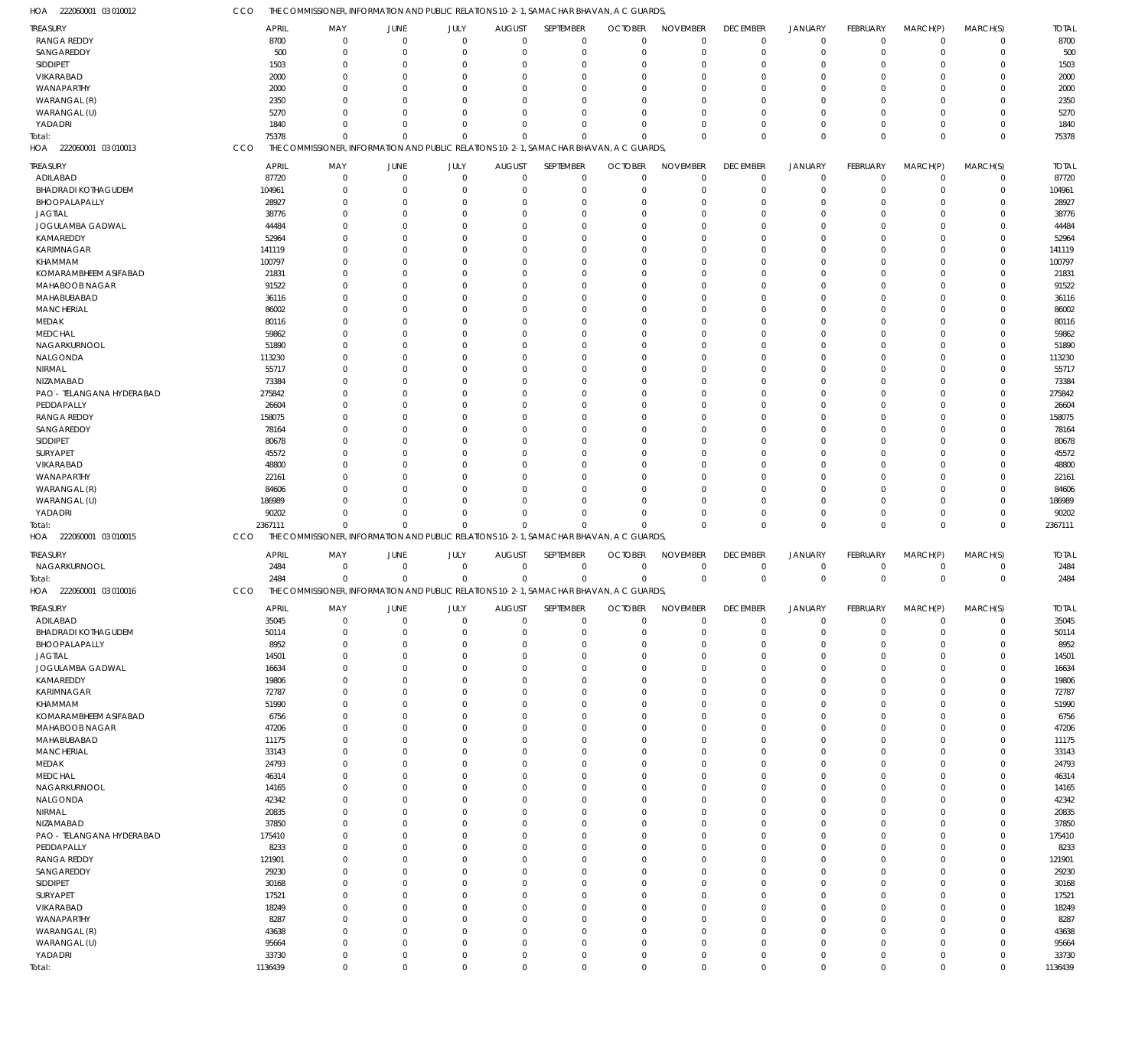| HOA<br>222060001 03 010017              | CCO |                 |                      |                                  |                        |                              |                                 | THE COMMISSIONER, INFORMATION AND PUBLIC RELATIONS 10-2-1, SAMACHAR BHAVAN, A C GUARDS,             |                                |                      |                                  |                      |                            |                         |                      |
|-----------------------------------------|-----|-----------------|----------------------|----------------------------------|------------------------|------------------------------|---------------------------------|-----------------------------------------------------------------------------------------------------|--------------------------------|----------------------|----------------------------------|----------------------|----------------------------|-------------------------|----------------------|
| treasury                                |     | <b>APRIL</b>    | MAY                  | JUNE                             | JULY                   | <b>AUGUST</b>                | SEPTEMBER                       | <b>OCTOBER</b>                                                                                      | <b>NOVEMBER</b>                | <b>DECEMBER</b>      | <b>JANUARY</b>                   | <b>FEBRUARY</b>      | MARCH(P)                   | MARCH(S)                | <b>TOTAL</b>         |
| ADILABAD                                |     | 86324           | $\Omega$             | $\overline{0}$                   | $^{\circ}$             | $\overline{0}$               | $\mathbf 0$                     | $\Omega$                                                                                            | $\mathbf 0$                    | $\overline{0}$       | $^{\circ}$                       | $\mathbf 0$          | $^{\circ}$                 | $\mathbf 0$             | 86324                |
| Total:                                  |     | 86324           | $\Omega$             | $\Omega$                         | $\Omega$               | $\Omega$                     | $\Omega$                        | $\Omega$                                                                                            | $\mathbf 0$                    | $\Omega$             | $\Omega$                         | $\Omega$             | $\Omega$                   | $\mathbf 0$             | 86324                |
| HOA 222060001 03 010018                 | CCO |                 |                      |                                  |                        |                              |                                 | THE COMMISSIONER, INFORMATION AND PUBLIC RELATIONS 10-2-1, SAMACHAR BHAVAN, A C GUARDS,             |                                |                      |                                  |                      |                            |                         |                      |
| treasury                                |     | APRIL           | MAY                  | JUNE                             | JULY                   | <b>AUGUST</b>                | SEPTEMBER                       | <b>OCTOBER</b>                                                                                      | <b>NOVEMBER</b>                | <b>DECEMBER</b>      | <b>JANUARY</b>                   | FEBRUARY             | MARCH(P)                   | MARCH(S)                | <b>TOTAL</b>         |
| PAO - TELANGANA HYDERABAD<br>Total:     |     | 51534<br>51534  | $\Omega$<br>$\Omega$ | $\overline{0}$<br>$\overline{0}$ | $\Omega$<br>$\Omega$   | $\Omega$<br>$\Omega$         | $\Omega$<br>$\Omega$            | $\Omega$<br>$\Omega$                                                                                | $\Omega$<br>$\Omega$           | $\Omega$<br>$\Omega$ | $^{\circ}$<br>$\Omega$           | $\Omega$<br>$\Omega$ | $\overline{0}$<br>$\Omega$ | 0<br>$\mathbf 0$        | 51534<br>51534       |
| HOA 222060001 03 130131                 | CCO |                 |                      |                                  |                        |                              |                                 | THE COMMISSIONER, INFORMATION AND PUBLIC RELATIONS 10-2-1, SAMACHAR BHAVAN, A C GUARDS,             |                                |                      |                                  |                      |                            |                         |                      |
|                                         |     |                 |                      |                                  |                        |                              |                                 |                                                                                                     |                                |                      |                                  |                      |                            |                         |                      |
| treasury<br>KAMAREDDY                   |     | APRIL<br>$-7$   | MAY<br>$\Omega$      | JUNE<br>$\Omega$                 | JULY<br>$\overline{0}$ | <b>AUGUST</b><br>$\mathbf 0$ | <b>SEPTEMBER</b><br>$\mathbf 0$ | <b>OCTOBER</b><br>0                                                                                 | <b>NOVEMBER</b><br>$\mathbf 0$ | <b>DECEMBER</b><br>0 | <b>JANUARY</b><br>$\overline{0}$ | FEBRUARY<br>0        | MARCH(P)<br>$\Omega$       | MARCH(S)<br>$\mathbf 0$ | <b>TOTAL</b><br>$-7$ |
| Total:                                  |     | $-7$            | $\Omega$             | $\Omega$                         | $\Omega$               | $\Omega$                     | $\Omega$                        | $\Omega$                                                                                            | $\mathbf 0$                    | $\Omega$             | $\Omega$                         | $\Omega$             | $\Omega$                   | $\mathbf 0$             | $-7$                 |
| HOA 222060001 03 130133                 | CCO |                 |                      |                                  |                        |                              |                                 | THE COMMISSIONER, INFORMATION AND PUBLIC RELATIONS 10-2-1, SAMACHAR BHAVAN, A C GUARDS,             |                                |                      |                                  |                      |                            |                         |                      |
| treasury                                |     | <b>APRIL</b>    | MAY                  | JUNE                             | JULY                   | <b>AUGUST</b>                | SEPTEMBER                       | <b>OCTOBER</b>                                                                                      | <b>NOVEMBER</b>                | <b>DECEMBER</b>      | <b>JANUARY</b>                   | FEBRUARY             | MARCH(P)                   | MARCH(S)                | <b>TOTAL</b>         |
| KHAMMAM                                 |     | 2400            | $\Omega$             | $\Omega$                         | $\Omega$               | $\mathbf 0$                  | $\mathbf 0$                     | $\Omega$                                                                                            | $\Omega$                       | $\Omega$             | $\Omega$                         | $\Omega$             | $\overline{0}$             | 0                       | 2400                 |
| Total:                                  |     | 2400            | $\Omega$             | $\Omega$                         | $\Omega$               | $\Omega$                     | $\Omega$                        | $\Omega$                                                                                            | $\Omega$                       | $\Omega$             | $\Omega$                         | $\Omega$             | $\Omega$                   | $\mathbf 0$             | 2400                 |
| HOA 222060001 03 130135                 | CCO |                 |                      |                                  |                        |                              |                                 | THE COMMISSIONER, INFORMATION AND PUBLIC RELATIONS 10-2-1, SAMACHAR BHAVAN, A C GUARDS,             |                                |                      |                                  |                      |                            |                         |                      |
| treasury                                |     | <b>APRIL</b>    | MAY                  | JUNE                             | JULY                   | <b>AUGUST</b>                | SEPTEMBER                       | <b>OCTOBER</b>                                                                                      | <b>NOVEMBER</b>                | <b>DECEMBER</b>      | <b>JANUARY</b>                   | FEBRUARY             | MARCH(P)                   | MARCH(S)                | <b>TOTAL</b>         |
| KAMAREDDY                               |     | 382             | $\Omega$             | $\overline{0}$                   | $\overline{0}$         | $\overline{0}$               | $\mathbf 0$                     | $\Omega$                                                                                            | $\mathbf 0$                    | $\Omega$             | $\overline{0}$                   | $\mathbf 0$          | $\Omega$                   | $\mathbf 0$             | 382                  |
| Total:                                  |     | 382             | $\Omega$             | $\Omega$                         | $\Omega$               | $\Omega$                     | $\Omega$                        | $\Omega$                                                                                            | $\mathbf 0$                    | $\Omega$             | $\overline{0}$                   | $\Omega$             | $\Omega$                   | $\mathbf 0$             | 382                  |
| HOA 22206000325 05 280284               | CCO |                 |                      |                                  |                        |                              |                                 | THE COMMISSIONER, INFORMATION AND PUBLIC RELATIONS 10-2-1, SAMACHAR BHAVAN, A C GUARDS,             |                                |                      |                                  |                      |                            |                         |                      |
| treasury                                |     | <b>APRIL</b>    | MAY                  | JUNE                             | JULY                   | <b>AUGUST</b>                | SEPTEMBER                       | <b>OCTOBER</b>                                                                                      | <b>NOVEMBER</b>                | <b>DECEMBER</b>      | <b>JANUARY</b>                   | FEBRUARY             | MARCH(P)                   | MARCH(S)                | <b>TOTAL</b>         |
| <b>RANGA REDDY</b>                      |     | 77720           | $\Omega$             | $\overline{0}$                   | $\Omega$               | $\Omega$                     | $\mathbf 0$                     | $\Omega$                                                                                            | $\mathbf 0$                    | $\Omega$             | $\Omega$                         | $\Omega$             | $\Omega$                   | 0                       | 77720                |
| iotal:                                  |     | 77720           | $\Omega$             | $\Omega$                         | $\Omega$               | $\Omega$                     | $\Omega$                        | $\Omega$<br>THE COMMISSIONER. INFORMATION AND PUBLIC RELATIONS 10-2-1. SAMACHAR BHAVAN, A C GUARDS. | $\Omega$                       | $\Omega$             | $\Omega$                         | $\Omega$             | $\Omega$                   | $\mathbf 0$             | 77720                |
| HOA 222060101 04 010011                 | CCO |                 |                      |                                  |                        |                              |                                 |                                                                                                     |                                |                      |                                  |                      |                            |                         |                      |
| treasury                                |     | <b>APRIL</b>    | MAY                  | JUNE                             | JULY                   | <b>AUGUST</b>                | SEPTEMBER                       | <b>OCTOBER</b>                                                                                      | <b>NOVEMBER</b>                | <b>DECEMBER</b>      | <b>JANUARY</b>                   | <b>FEBRUARY</b>      | MARCH(P)                   | MARCH(S)                | <b>TOTAL</b>         |
| ADILABAD                                |     | 20270           | - 0                  | $\Omega$                         | $\mathbf 0$            | $\mathbf 0$                  | $\mathbf 0$                     | $\Omega$                                                                                            | $\Omega$                       | $\Omega$             | $\Omega$<br>$\Omega$             | $\Omega$<br>$\Omega$ | $\Omega$<br>$\Omega$       | $\Omega$<br>$\Omega$    | 20270                |
| JOGULAMBA GADWAL<br><b>KARIMNAGAR</b>   |     | 27660<br>353740 | $\Omega$             | $\Omega$<br>$\Omega$             | $\Omega$<br>O          | $\Omega$<br>$\cup$           | $\mathbf 0$<br>$\Omega$         | $\Omega$<br>C.                                                                                      | $\Omega$<br>$\Omega$           | $\Omega$             | $\Omega$                         |                      | $\Omega$                   | $\Omega$                | 27660<br>353740      |
| MAHABOOB NAGAR                          |     | 285640          |                      | $\Omega$                         | O                      | $\cup$                       | $\Omega$                        | C.                                                                                                  | $\Omega$                       |                      | $\Omega$                         | O                    | $\Omega$                   | $\Omega$                | 285640               |
| MEDCHAL                                 |     | 315510          |                      | $\Omega$                         | O                      | $\cup$                       | $\Omega$                        | -0                                                                                                  | $\Omega$                       |                      | $\Omega$                         |                      | $\Omega$                   | 0                       | 315510               |
| NAGARKURNOOL                            |     | 38550           |                      | $\Omega$                         | O                      | $\cup$                       | $\Omega$                        | C.                                                                                                  | $\Omega$                       |                      | $\Omega$                         | O                    | $\Omega$                   | C                       | 38550                |
| NIZAMABAD                               |     | 271480          |                      | $\Omega$                         | O                      | $\Omega$                     | $\Omega$                        | C.                                                                                                  | $\Omega$                       |                      | $\Omega$                         |                      | $\Omega$                   | 0                       | 271480               |
| PAO - TELANGANA HYDERABAD               |     | 966118          |                      | $\Omega$                         | $\Omega$               | $\cup$<br>$\cup$             | $\Omega$                        | C.                                                                                                  | $\Omega$                       |                      | $\Omega$<br>$\Omega$             | 0                    | $\Omega$<br>$\Omega$       | 0<br>0                  | 966118<br>15030      |
| PEDDAPALLY<br><b>RANGA REDDY</b>        |     | 15030<br>425170 |                      | $\Omega$<br>$\Omega$             | O<br>$\Omega$          | $\cup$                       | $\Omega$<br>$\Omega$            | -0<br>C.                                                                                            | $\Omega$<br>$\Omega$           |                      | $\Omega$                         | O                    | $\Omega$                   | 0                       | 425170               |
| SIDDIPET                                |     | 274400          |                      | $\Omega$                         | O                      | $\Omega$                     | $\Omega$                        | -0                                                                                                  | $\Omega$                       |                      | $\Omega$                         |                      | $\Omega$                   | $\Omega$                | 274400               |
| SURYAPET                                |     | 341980          |                      | $\Omega$                         | $\Omega$               | $\Omega$                     | $\Omega$                        | C.                                                                                                  | $\Omega$                       |                      | $\Omega$                         | 0                    | $\Omega$                   | $\Omega$                | 341980               |
| WARANGAL (U)                            |     | 450769          | $\Omega$             | $\Omega$                         | $\Omega$               | $\Omega$                     | $\Omega$                        | C.                                                                                                  | $\Omega$                       | $\Omega$             | $\Omega$                         | 0                    | $\Omega$                   | $\Omega$                | 450769               |
| Total:                                  |     | 3786317         | $\Omega$             | $\Omega$                         | $\Omega$               | $\Omega$                     | $\Omega$                        | $\cup$                                                                                              | $\Omega$                       | $\Omega$             | $\Omega$                         | $\Omega$             | $\Omega$                   | $\Omega$                | 3786317              |
| HOA 222060101 04 010012                 | CCO |                 |                      |                                  |                        |                              |                                 | THE COMMISSIONER, INFORMATION AND PUBLIC RELATIONS 10-2-1, SAMACHAR BHAVAN, A C GUARDS,             |                                |                      |                                  |                      |                            |                         |                      |
| treasury                                |     | <b>APRIL</b>    | MAY                  | JUNE                             | JULY                   | <b>AUGUST</b>                | SEPTEMBER                       | <b>OCTOBER</b>                                                                                      | <b>NOVEMBER</b>                | <b>DECEMBER</b>      | <b>JANUARY</b>                   | <b>FEBRUARY</b>      | MARCH(P)                   | MARCH(S)                | <b>TOTAL</b>         |
| <b>KARIMNAGAR</b>                       |     | 5750            | $\Omega$             | $\Omega$                         | $\Omega$               | $\Omega$                     | 0                               | $\Omega$                                                                                            | $\Omega$                       | $\Omega$             | $\Omega$                         | 0                    | $\Omega$                   | $\Omega$                | 5750                 |
| MAHABOOB NAGAR<br>MEDCHAL               |     | 500<br>500      | $\Omega$<br>$\Omega$ | $\Omega$<br>$\Omega$             | $\Omega$<br>$\Omega$   | $\Omega$<br>$\Omega$         | $\Omega$<br>$\Omega$            | $\Omega$<br>$\Omega$                                                                                | $\Omega$<br>$\Omega$           |                      | $\Omega$<br>$\Omega$             |                      | $\Omega$<br>O              | C                       | 500<br>500           |
| NIZAMABAD                               |     | 4850            |                      | $\Omega$                         | $\Omega$               | $\Omega$                     | $\Omega$                        | $\Omega$                                                                                            | $\Omega$                       |                      |                                  |                      |                            |                         | 4850                 |
| PAO - TELANGANA HYDERABAD               |     | 19435           | $\Omega$             | $\Omega$                         | $\Omega$               | $\Omega$                     | $\Omega$                        | $\cup$                                                                                              | $\Omega$                       |                      | $\Omega$                         | 0                    | $\Omega$                   | $\Omega$                | 19435                |
| <b>RANGA REDDY</b>                      |     | 8500            | $\Omega$             | $\Omega$                         | $\Omega$               | $\Omega$                     | $\Omega$                        | $\Omega$                                                                                            | $\Omega$                       | $\Omega$             | $\Omega$                         | 0                    | $\Omega$                   | $\Omega$                | 8500                 |
| SIDDIPET                                |     | 4500            | $\Omega$             | $\Omega$                         | $\Omega$               | C                            | $\Omega$                        | C.                                                                                                  | $\Omega$                       | $\Omega$             | $\Omega$                         |                      | $\Omega$                   | 0                       | 4500                 |
| SURYAPET                                |     | 4900            | $\Omega$             | $\Omega$                         | $\Omega$<br>$\Omega$   | $\cup$                       | $\Omega$                        | C.                                                                                                  | $\Omega$                       | $\Omega$<br>$\Omega$ | $\Omega$                         | O                    | $\Omega$<br>$\Omega$       | $\Omega$<br>$\mathbf 0$ | 4900                 |
| WARANGAL (U)<br>iotal:                  |     | 5550<br>54485   | $\Omega$<br>$\Omega$ | $\Omega$<br>$\Omega$             | $\Omega$               | $\Omega$<br>$\Omega$         | $\Omega$<br>$\Omega$            | C.<br>$\cup$                                                                                        | $\Omega$<br>$\Omega$           | $\Omega$             | $^{\circ}$<br>$\Omega$           | 0<br>$\Omega$        | $\Omega$                   | $\mathbf 0$             | 5550<br>54485        |
| HOA 222060101 04 010013                 | CCO |                 |                      |                                  |                        |                              |                                 | THE COMMISSIONER, INFORMATION AND PUBLIC RELATIONS 10-2-1, SAMACHAR BHAVAN, A C GUARDS,             |                                |                      |                                  |                      |                            |                         |                      |
|                                         |     |                 |                      |                                  |                        |                              |                                 |                                                                                                     |                                | <b>DECEMBER</b>      | JANUARY                          |                      |                            |                         | <b>TOTAL</b>         |
| treasury<br>ADILABAD                    |     | APRIL<br>7775   | MAY<br>$^{\circ}$    | JUNE<br>$\mathbf 0$              | JULY<br>$\mathbf 0$    | <b>AUGUST</b><br>$\mathbf 0$ | SEPTEMBER<br>$\mathbf 0$        | <b>OCTOBER</b><br>0                                                                                 | <b>NOVEMBER</b><br>$\mathbf 0$ | $\Omega$             | $\overline{0}$                   | FEBRUARY<br>$\Omega$ | MARCH(P)<br>$\Omega$       | MARCH(S)<br>$\mathbf 0$ | 7775                 |
| JOGULAMBA GADWAL                        |     | 10609           | $\Omega$             | $\Omega$                         | $\Omega$               | $\Omega$                     | $\mathbf 0$                     | $\Omega$                                                                                            | $\mathbf 0$                    | $\Omega$             | $\overline{0}$                   | 0                    | $\Omega$                   | $\mathbf 0$             | 10609                |
| KARIMNAGAR                              |     | 135870          | $\Omega$             | $\Omega$                         | $\Omega$               | $\Omega$                     | $\mathbf 0$                     | $\Omega$                                                                                            | $\Omega$                       |                      | $\Omega$                         | 0                    | $\Omega$                   | $\Omega$                | 135870               |
| MAHABOOB NAGAR                          |     | 109694          |                      | $\Omega$                         | 0                      | $\Omega$                     | 0                               | O                                                                                                   | $\Omega$                       |                      | $\Omega$                         |                      | $\Omega$                   | $\Omega$                | 109694               |
| MEDCHAL                                 |     | 121009          |                      | $\Omega$                         | $\Omega$               | $\Omega$                     | $\Omega$                        | C.                                                                                                  | $\Omega$                       |                      | $\Omega$                         | 0                    | $\Omega$                   | $\Omega$                | 121009               |
| NAGARKURNOOL                            |     | 14785           |                      | $\Omega$                         | O<br>O                 | $\Omega$<br>$\Omega$         | $\Omega$<br>$\Omega$            | C.<br>C.                                                                                            | $\Omega$<br>$\Omega$           |                      | $\Omega$<br>$\Omega$             | O                    | $\Omega$<br>$\Omega$       | $\Omega$<br>0           | 14785<br>104254      |
|                                         |     |                 |                      |                                  |                        |                              |                                 |                                                                                                     |                                |                      |                                  |                      |                            | 0                       | 405701               |
| NIZAMABAD                               |     | 104254          |                      | $\Omega$<br>$\Omega$             |                        |                              |                                 | C.                                                                                                  |                                |                      | $\Omega$                         |                      | $\Omega$                   |                         |                      |
| PAO - TELANGANA HYDERABAD               |     | 405701          |                      | $\Omega$                         | 0<br>$\Omega$          | $\Omega$<br>$\cup$           | 0<br>$\Omega$                   | C.                                                                                                  | $\Omega$<br>$\Omega$           |                      | $\Omega$                         | 0                    | $\Omega$                   | 0                       | 5828                 |
| PEDDAPALLY<br><b>RANGA REDDY</b>        |     | 5828<br>163080  |                      | $\Omega$                         | O                      | $\Omega$                     | $\Omega$                        | -0                                                                                                  | $\Omega$                       |                      | $\Omega$                         |                      | $\Omega$                   | $\Omega$                | 163080               |
| SIDDIPET                                |     | 105324          |                      | $\Omega$                         | $\Omega$               | $\cup$                       | $\Omega$                        | C.                                                                                                  | $\Omega$                       |                      | $\Omega$                         | O                    | $\Omega$                   | 0                       | 105324               |
| SURYAPET                                |     | 131241          |                      | $\Omega$                         | $\Omega$               | $\Omega$                     | $\Omega$                        | C.                                                                                                  | $\Omega$                       |                      | $\Omega$                         |                      | $\Omega$                   | $\Omega$                | 131241               |
| WARANGAL (U)                            |     | 173153          | $\Omega$             | $\Omega$                         | $\Omega$               | $\Omega$                     | $\Omega$                        | $\Omega$                                                                                            | $\Omega$                       | $\Omega$             | $\overline{0}$                   | $\Omega$             | $\mathbf 0$                | $\mathbf 0$             | 173153               |
| Total:                                  |     | 1488323         | $\Omega$             | $\Omega$                         | $\Omega$               | $\Omega$                     | $\Omega$                        | $\cup$                                                                                              | $\Omega$                       | $\Omega$             | $\Omega$                         | $\Omega$             | $\Omega$                   | $\mathbf 0$             | 1488323              |
| HOA 222060101 04 010016                 | CCO |                 |                      |                                  |                        |                              |                                 | THE COMMISSIONER, INFORMATION AND PUBLIC RELATIONS 10-2-1, SAMACHAR BHAVAN, A C GUARDS,             |                                |                      |                                  |                      |                            |                         |                      |
| treasury                                |     | <b>APRIL</b>    | MAY                  | JUNE                             | JULY                   | <b>AUGUST</b>                | SEPTEMBER                       | <b>OCTOBER</b>                                                                                      | <b>NOVEMBER</b>                | <b>DECEMBER</b>      | JANUARY                          | FEBRUARY             | MARCH(P)                   | MARCH(S)                | <b>TOTAL</b>         |
| ADILABAD                                |     | 2907            | $\Omega$<br>$\Omega$ | $\Omega$<br>- 0                  | $\Omega$<br>$\Omega$   | $\mathbf 0$<br>$\Omega$      | $\mathbf 0$                     | $\Omega$<br>0                                                                                       | $\Omega$<br>$\Omega$           | $\Omega$<br>$\Omega$ | $^{\circ}$<br>$\Omega$           | 0<br>0               | $\Omega$<br>$\Omega$       | $\Omega$<br>$\Omega$    | 2907                 |
| JOGULAMBA GADWAL<br>KARIMNAGAR          |     | 3967<br>70080   | $\Omega$             | $\Omega$                         | $\Omega$               | $\Omega$                     | $\mathbf 0$<br>$\Omega$         | 0                                                                                                   | $\Omega$                       |                      | $\Omega$                         |                      | $\Omega$                   | 0                       | 3967<br>70080        |
| MAHABOOB NAGAR                          |     | 56578           | <sup>0</sup>         | $\Omega$                         | $\Omega$               | $\Omega$                     | $\Omega$                        | C.                                                                                                  | $\Omega$                       |                      | $\Omega$                         |                      | $\Omega$                   | 0                       | 56578                |
| <b>MEDCHAL</b>                          |     | 93621           |                      | $\Omega$                         | $\Omega$               | $\cup$                       | $\Omega$                        | C.                                                                                                  | $\Omega$                       |                      | $\Omega$                         |                      | $\Omega$                   | C                       | 93621                |
| NAGARKURNOOL                            |     | 4576            |                      | $\Omega$                         | U                      | C                            | $\Omega$                        | -0                                                                                                  | $\Omega$                       |                      | $\Omega$                         |                      | $\Omega$                   | C                       | 4576                 |
| NIZAMABAD                               |     | 53772           | $\Omega$             | $\Omega$                         | $\Omega$               | $\Omega$                     | $\Omega$                        | C.                                                                                                  | $\Omega$                       |                      | $\Omega$                         |                      | $\Omega$                   | 0                       | 53772                |
| PAO - TELANGANA HYDERABAD<br>PEDDAPALLY |     | 284522<br>1804  | $\Omega$<br>$\Omega$ | $\Omega$<br>$\Omega$             | $\Omega$<br>$\Omega$   | $\Omega$<br>$\mathbf 0$      | $\Omega$<br>$\mathbf 0$         | C.<br>$\Omega$                                                                                      | $\Omega$<br>$\mathbf 0$        | $\Omega$<br>$\Omega$ | $\Omega$<br>$\overline{0}$       | 0                    | $\Omega$<br>$\mathbf 0$    | 0<br>$\mathbf 0$        | 284522<br>1804       |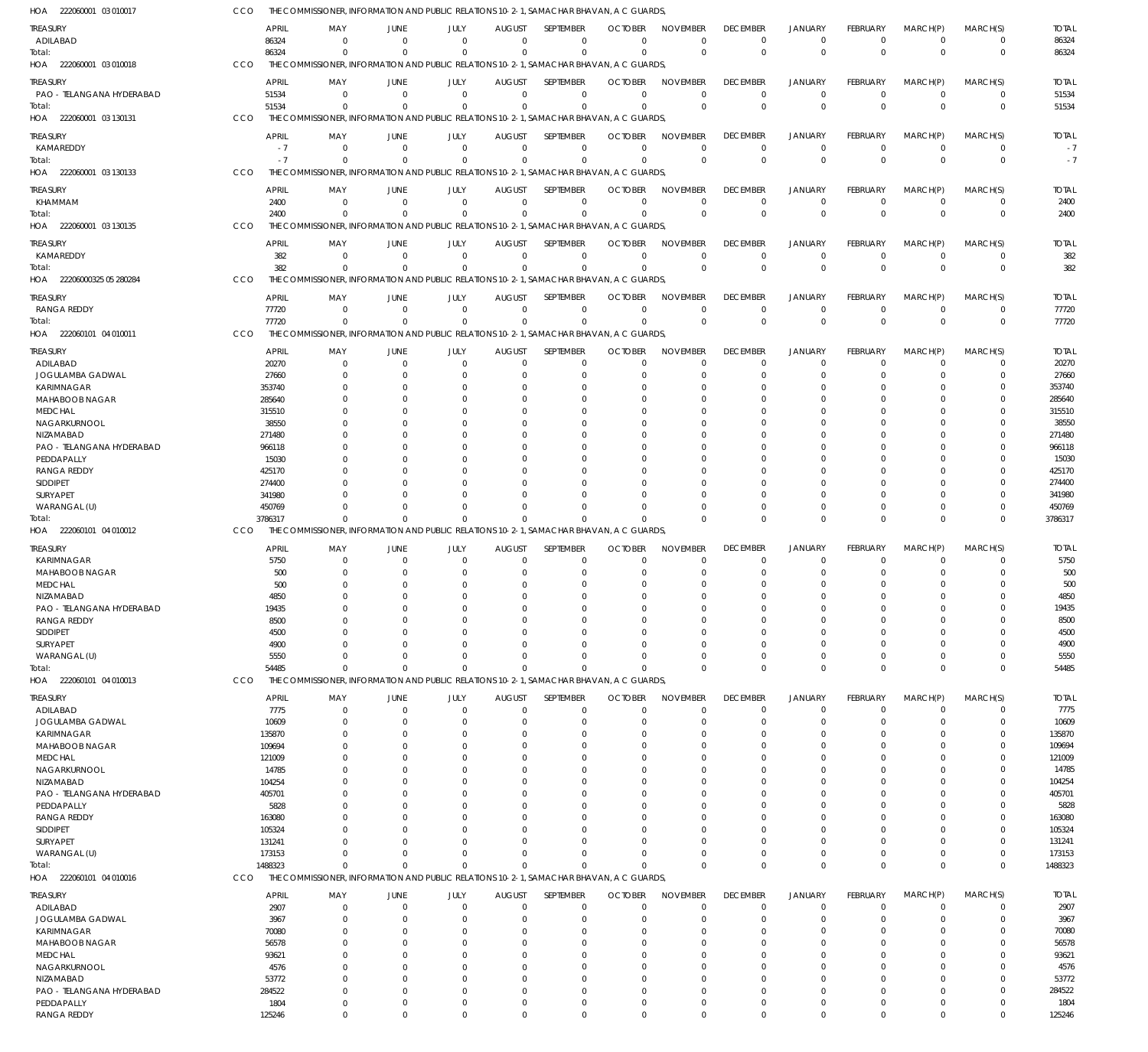| HOA 222060101 04 010016               | CCO                    | THE COMMISSIONER, INFORMATION AND PUBLIC RELATIONS 10-2-1, SAMACHAR BHAVAN, A C GUARDS,                                            |                                  |                            |                               |                            |                            |                             |                             |                                  |                             |                            |                            |                        |
|---------------------------------------|------------------------|------------------------------------------------------------------------------------------------------------------------------------|----------------------------------|----------------------------|-------------------------------|----------------------------|----------------------------|-----------------------------|-----------------------------|----------------------------------|-----------------------------|----------------------------|----------------------------|------------------------|
| TREASURY                              | <b>APRIL</b>           | MAY                                                                                                                                | JUNE                             | JULY                       | <b>AUGUST</b>                 | SEPTEMBER                  | <b>OCTOBER</b>             | <b>NOVEMBER</b>             | <b>DECEMBER</b>             | <b>JANUARY</b>                   | FEBRUARY                    | MARCH(P)                   | MARCH(S)                   | <b>TOTAL</b>           |
| SIDDIPET                              | 39384                  | $\Omega$                                                                                                                           | $\Omega$                         | $\Omega$                   | $\Omega$                      | $\Omega$                   | $\Omega$                   | $\Omega$                    | $\Omega$                    | $\Omega$                         | $\Omega$                    | $\Omega$                   | $\Omega$                   | 39384                  |
| SURYAPET                              | 49077                  | $\Omega$                                                                                                                           |                                  |                            | $\Omega$                      | $\Omega$                   | $\cup$                     | $\Omega$                    | $\Omega$                    | $\Omega$                         | U                           | $\Omega$                   | $\Omega$                   | 49077                  |
| WARANGAL (U)<br>Total:                | 89310<br>874844        | $\Omega$                                                                                                                           | $\Omega$                         | $\Omega$                   | $\Omega$                      | $\Omega$<br>$\Omega$       |                            | $\Omega$<br>$\Omega$        | $\Omega$                    | - 0<br>$\Omega$                  | $\Omega$                    | O<br>$\Omega$              | $\Omega$<br>$\Omega$       | 89310<br>874844        |
| HOA 222060101 04 010017               | CCO                    | THE COMMISSIONER, INFORMATION AND PUBLIC RELATIONS 10-2-1, SAMACHAR BHAVAN, A C GUARDS,                                            |                                  |                            |                               |                            |                            |                             |                             |                                  |                             |                            |                            |                        |
| Treasury                              | APRIL                  | MAY                                                                                                                                | JUNE                             | JULY                       | <b>AUGUST</b>                 | <b>SEPTEMBER</b>           | <b>OCTOBER</b>             | <b>NOVEMBER</b>             | <b>DECEMBER</b>             | <b>JANUARY</b>                   | <b>FEBRUARY</b>             | MARCH(P)                   | MARCH(S)                   | <b>TOTAL</b>           |
| RANGA REDDY                           | 182730                 | $\Omega$                                                                                                                           | $\Omega$                         | $\Omega$                   | $\Omega$                      | $\mathbf 0$                | $\Omega$                   | $\Omega$                    | $\Omega$                    | $^{\circ}$                       | 0                           | $\overline{0}$             | 0                          | 182730                 |
| Total:                                | 182730                 | $\Omega$                                                                                                                           | $\Omega$                         | $\Omega$                   | $\Omega$                      | $\Omega$                   | $\Omega$                   | $\Omega$                    | $\Omega$                    | $\Omega$                         | $\Omega$                    | $\Omega$                   | $\mathbf 0$                | 182730                 |
| HOA 222060101 04 300302               | <b>CCO</b>             | THE COMMISSIONER, INFORMATION AND PUBLIC RELATIONS 10-2-1, SAMACHAR BHAVAN, A C GUARDS,                                            |                                  |                            |                               |                            |                            |                             |                             |                                  |                             |                            |                            |                        |
| treasury                              | <b>APRIL</b>           | MAY                                                                                                                                | JUNE                             | JULY                       | <b>AUGUST</b>                 | <b>SEPTEMBER</b>           | <b>OCTOBER</b>             | <b>NOVEMBER</b>             | <b>DECEMBER</b>             | <b>JANUARY</b>                   | FEBRUARY                    | MARCH(P)                   | MARCH(S)                   | <b>TOTAL</b>           |
| PAO - TELANGANA HYDERABAD             | 407553                 | $\Omega$                                                                                                                           | $\Omega$                         | $\Omega$                   | $\Omega$                      | $\Omega$                   | $\Omega$                   | $\Omega$                    | $\Omega$                    | $\Omega$                         | $\Omega$                    | $\Omega$                   | $\Omega$                   | 407553                 |
| Total:                                | 407553                 | $\Omega$                                                                                                                           |                                  | $\Omega$                   | $\Omega$                      | $\Omega$                   | $\Omega$                   | $\Omega$                    | $\Omega$                    | $\Omega$                         | $\Omega$                    | $\Omega$                   | $\mathbf 0$                | 407553                 |
| HOA 222060800 06 010011               | CCO                    | THE SECRETARY. TELANGANA STATE INFORMATION COMMISSION, D NO. 5-4-399, SAMACHARA HAKKU BHAVAN, BEHIND MOZAM JAHI MARKET             |                                  |                            |                               |                            |                            |                             |                             |                                  |                             |                            |                            |                        |
| treasury                              | <b>APRIL</b>           | MAY                                                                                                                                | JUNE                             | JULY                       | <b>AUGUST</b>                 | SEPTEMBER                  | <b>OCTOBER</b>             | <b>NOVEMBER</b>             | <b>DECEMBER</b>             | <b>JANUARY</b>                   | <b>FEBRUARY</b>             | MARCH(P)                   | MARCH(S)                   | <b>TOTAL</b>           |
| PAO - TELANGANA HYDERABAD<br>Total:   | 1821985<br>1821985     | $\Omega$<br>$\Omega$                                                                                                               | $\Omega$<br>$\Omega$             | $\Omega$<br>$\Omega$       | $\Omega$<br>$\Omega$          | $\mathbf 0$<br>$\Omega$    | $\Omega$                   | $\Omega$<br>$\Omega$        | $\Omega$<br>$\Omega$        | $\Omega$<br>$\Omega$             | $\Omega$<br>$\Omega$        | $\Omega$<br>$\Omega$       | $\mathbf 0$<br>$\mathbf 0$ | 1821985<br>1821985     |
| HOA 222060800 06 010012               | CCO                    | THE SECRETARY, TELANGANA STATE INFORMATION COMMISSION, D NO. 5-4-399, SAMACHARA HAKKU BHAVAN, BEHIND MOZAM JAHI MARKET             |                                  |                            |                               |                            |                            |                             |                             |                                  |                             |                            |                            |                        |
|                                       | <b>APRIL</b>           |                                                                                                                                    |                                  |                            |                               |                            | <b>OCTOBER</b>             |                             |                             |                                  |                             | MARCH(P)                   |                            |                        |
| treasury<br>PAO - TELANGANA HYDERABAD | 8110                   | MAY<br>$\Omega$                                                                                                                    | JUNE<br>$\Omega$                 | JULY<br>$\Omega$           | <b>AUGUST</b><br>$\Omega$     | SEPTEMBER<br>$\Omega$      | $\Omega$                   | <b>NOVEMBER</b><br>$\Omega$ | <b>DECEMBER</b><br>$\Omega$ | <b>JANUARY</b><br>$\Omega$       | <b>FEBRUARY</b><br>$\Omega$ | $\Omega$                   | MARCH(S)<br>$\Omega$       | <b>TOTAL</b><br>8110   |
| Total:                                | 8110                   | $\Omega$                                                                                                                           | $\Omega$                         | $\Omega$                   | $\Omega$                      | $\Omega$                   |                            | $\Omega$                    | $\Omega$                    | $\Omega$                         | $\Omega$                    | $\Omega$                   | $\mathbf 0$                | 8110                   |
| HOA 222060800 06 010013               | CCO                    | THE SECRETARY. TELANGANA STATE INFORMATION COMMISSION, D NO. 5-4-399, SAMACHARA HAKKU BHAVAN, BEHIND MOZAM JAHI MARKET             |                                  |                            |                               |                            |                            |                             |                             |                                  |                             |                            |                            |                        |
| treasury                              | <b>APRIL</b>           | MAY                                                                                                                                | JUNE                             | JULY                       | <b>AUGUST</b>                 | <b>SEPTEMBER</b>           | <b>OCTOBER</b>             | <b>NOVEMBER</b>             | <b>DECEMBER</b>             | <b>JANUARY</b>                   | FEBRUARY                    | MARCH(P)                   | MARCH(S)                   | <b>TOTAL</b>           |
| PAO - TELANGANA HYDERABAD             | 409188                 | - 0                                                                                                                                | $\Omega$                         | $\Omega$                   | $\Omega$                      | $\mathbf 0$                | $\Omega$                   | $\Omega$                    | $\Omega$                    | $\Omega$                         | $\Omega$                    | $\Omega$                   | $\mathbf 0$                | 409188                 |
| Total:                                | 409188                 | $\Omega$                                                                                                                           | $\Omega$                         | $\Omega$                   | $\Omega$                      | $\Omega$                   | $\Omega$                   | $\Omega$                    | $\Omega$                    | $\Omega$                         | $\Omega$                    | $\Omega$                   | $\mathbf 0$                | 409188                 |
| HOA 222060800 06 010016               | CCO                    | THE SECRETARY, TELANGANA STATE INFORMATION COMMISSION, D NO. 5-4-399, SAMACHARA HAKKU BHAVAN, BEHIND MOZAM JAHI MARKET             |                                  |                            |                               |                            |                            |                             |                             |                                  |                             |                            |                            |                        |
| treasury                              | <b>APRIL</b>           | MAY                                                                                                                                | JUNE                             | JULY                       | <b>AUGUST</b>                 | SEPTEMBER                  | <b>OCTOBER</b>             | <b>NOVEMBER</b>             | <b>DECEMBER</b>             | <b>JANUARY</b>                   | FEBRUARY                    | MARCH(P)                   | MARCH(S)                   | <b>TOTAL</b>           |
| PAO - TELANGANA HYDERABAD             | 461039                 | $\Omega$                                                                                                                           | $\Omega$                         | $\Omega$                   | $\Omega$                      | $\Omega$                   | $\Omega$                   | $\Omega$                    | $\Omega$                    | $\Omega$                         | $\Omega$                    | $\Omega$                   | 0                          | 461039                 |
| Total:<br>HOA 222060800 06 130131     | 461039<br>CCO          | $\Omega$<br>THE SECRETARY, TELANGANA STATE INFORMATION COMMISSION, D NO. 5-4-399, SAMACHARA HAKKU BHAVAN, BEHIND MOZAM JAHI MARKET | $\Omega$                         | $\Omega$                   | $\Omega$                      | $\Omega$                   | $\sqrt{0}$                 | $\Omega$                    | $\Omega$                    | $\Omega$                         | $\Omega$                    | $\Omega$                   | $\Omega$                   | 461039                 |
|                                       |                        |                                                                                                                                    |                                  |                            |                               |                            |                            |                             |                             |                                  |                             |                            |                            |                        |
| treasury<br>PAO - TELANGANA HYDERABAD | <b>APRIL</b><br>75748  | MAY<br>- 0                                                                                                                         | JUNE<br>$\Omega$                 | JULY<br>$\Omega$           | <b>AUGUST</b><br>$\Omega$     | SEPTEMBER<br>$\Omega$      | <b>OCTOBER</b><br>$\Omega$ | <b>NOVEMBER</b><br>$\Omega$ | <b>DECEMBER</b><br>$\Omega$ | <b>JANUARY</b><br>$\Omega$       | <b>FEBRUARY</b><br>$\Omega$ | MARCH(P)<br>$\Omega$       | MARCH(S)<br>$\mathbf 0$    | <b>TOTAL</b><br>75748  |
| Total:                                | 75748                  | $\Omega$                                                                                                                           |                                  | $\Omega$                   | $\Omega$                      | $\Omega$                   |                            | $\Omega$                    | $\Omega$                    | $\Omega$                         | $\Omega$                    | $\Omega$                   | $\mathbf 0$                | 75748                  |
| HOA 222060800 06 130135               | CCO                    | THE SECRETARY, TELANGANA STATE INFORMATION COMMISSION, D NO. 5-4-399, SAMACHARA HAKKU BHAVAN, BEHIND MOZAM JAHI MARKET             |                                  |                            |                               |                            |                            |                             |                             |                                  |                             |                            |                            |                        |
| treasury                              | <b>APRIL</b>           | MAY                                                                                                                                | JUNE                             | JULY                       | <b>AUGUST</b>                 | SEPTEMBER                  | <b>OCTOBER</b>             | <b>NOVEMBER</b>             | <b>DECEMBER</b>             | <b>JANUARY</b>                   | FEBRUARY                    | MARCH(P)                   | MARCH(S)                   | <b>TOTAL</b>           |
| PAO - TELANGANA HYDERABAD             | 129813                 | $\Omega$                                                                                                                           | $\Omega$                         | $\Omega$                   | $\Omega$                      | $\Omega$                   | $\Omega$                   | $\Omega$                    | $\Omega$                    | $\Omega$                         | $\Omega$                    | $\Omega$                   | $\Omega$                   | 129813                 |
| Total:                                | 129813                 | $\Omega$                                                                                                                           | $\Omega$                         | $\Omega$                   | $\Omega$                      | $\Omega$                   | $\Omega$                   | $\Omega$                    | $\Omega$                    | $\Omega$                         | $\Omega$                    | $\Omega$                   | $\mathbf 0$                | 129813                 |
| HOA 222060800 06 240                  | CCO                    | THE SECRETARY, TELANGANA STATE INFORMATION COMMISSION, D NO. 5-4-399, SAMACHARA HAKKU BHAVAN, BEHIND MOZAM JAHI MARKET             |                                  |                            |                               |                            |                            |                             |                             |                                  |                             |                            |                            |                        |
| treasury                              | <b>APRIL</b>           | MAY                                                                                                                                | JUNE                             | JULY                       | <b>AUGUST</b>                 | SEPTEMBER                  | <b>OCTOBER</b>             | <b>NOVEMBER</b>             | <b>DECEMBER</b>             | <b>JANUARY</b>                   | FEBRUARY                    | MARCH(P)                   | MARCH(S)                   | <b>TOTAL</b>           |
| PAO - TELANGANA HYDERABAD             | 16146                  | - 0                                                                                                                                | $\Omega$                         | - 0                        | $\Omega$                      | $\mathbf 0$                | $\Omega$                   | $\Omega$                    | $\Omega$                    | $^{\circ}$                       | 0                           | $\overline{0}$             | 0                          | 16146                  |
| Total:<br>HOA 222060800 06 300301     | 16146<br>CCO           | $\Omega$<br>THE SECRETARY, TELANGANA STATE INFORMATION COMMISSION, D NO. 5-4-399, SAMACHARA HAKKU BHAVAN, BEHIND MOZAM JAHI MARKET | $\Omega$                         | $\Omega$                   | $\Omega$                      | $\Omega$                   | $\Omega$                   | $\Omega$                    | $\Omega$                    | $\Omega$                         | $\Omega$                    | $\Omega$                   | $\mathbf 0$                | 16146                  |
|                                       |                        |                                                                                                                                    |                                  |                            |                               |                            |                            |                             |                             |                                  |                             |                            |                            |                        |
| Treasury<br>PAO - TELANGANA HYDERABAD | <b>APRIL</b><br>232087 | MAY                                                                                                                                | JUNE                             | JULY                       | <b>AUGUST</b>                 | SEPTEMBER                  | <b>OCTOBER</b>             | NOVEMBER                    | <b>DECEMBER</b>             | <b>JANUARY</b>                   | FEBRUARY                    | MARCH(P)                   | MARCH(S)<br>U              | <b>TOTAL</b><br>232087 |
| Total:                                | 232087                 | $\Omega$                                                                                                                           | $\Omega$                         |                            | $\Omega$                      | $\Omega$                   |                            |                             | $\Omega$                    | $\Omega$                         | $\Omega$                    | $\Omega$                   | $\Omega$                   | 232087                 |
| HOA 222060800 06 300302               | CCO                    | THE SECRETARY, TELANGANA STATE INFORMATION COMMISSION, D NO. 5-4-399, SAMACHARA HAKKU BHAVAN, BEHIND MOZAM JAHI MARKET             |                                  |                            |                               |                            |                            |                             |                             |                                  |                             |                            |                            |                        |
| treasury                              | APRIL                  | MAY                                                                                                                                | JUNE                             | JULY                       | <b>AUGUST</b>                 | <b>SFPIFMBFR</b>           | <b>OCTOBER</b>             | NOVEMBER                    | <b>DECEMBER</b>             | <b>JANUARY</b>                   | FEBRUARY                    | MARCH(P)                   | MARCH(S)                   | <b>TOTAL</b>           |
| PAO - TELANGANA HYDERABAD             | 910571                 | $\Omega$                                                                                                                           | $\overline{0}$                   | $\overline{0}$             | $\overline{0}$                | $\mathbf 0$                | $\mathbf 0$                | $\mathbf 0$                 | $\mathbf 0$                 | $\overline{0}$                   | $\mathbf 0$                 | $\overline{0}$             | $\mathbf 0$                | 910571                 |
| Total:                                | 910571                 | $\Omega$                                                                                                                           | $\Omega$                         | $\Omega$                   | $\Omega$                      | $\mathbf 0$                | $\Omega$                   | $\mathbf 0$                 | $\mathbf 0$                 | $\overline{0}$                   | $\mathbf{0}$                | $\Omega$                   | $\mathbf 0$                | 910571                 |
| HOA 222501001 01 010011               | <b>CCO</b>             | The Commissioner Social Welfare, D.S. Samkshema Bhavan, Masab Tank,                                                                |                                  |                            |                               |                            |                            |                             |                             |                                  |                             |                            |                            |                        |
| Treasury                              | <b>APRIL</b>           | MAY                                                                                                                                | JUNE                             | JULY                       | <b>AUGUST</b>                 | SEPTEMBER                  | <b>OCTOBER</b>             | <b>NOVEMBER</b>             | <b>DECEMBER</b>             | <b>JANUARY</b>                   | FEBRUARY                    | MARCH(P)                   | MARCH(S)                   | <b>TOTAL</b>           |
| HYDERABAD URBAN                       | $-66953$               | - 0                                                                                                                                | $\Omega$                         | $\Omega$                   | $\Omega$                      | $\Omega$                   | -0                         | $\Omega$                    | $\Omega$                    | $\Omega$                         | $\Omega$                    | $\Omega$                   | $\Omega$                   | $-66953$               |
| PAO - TELANGANA HYDERABAD<br>Total:   | 2165831<br>2098878     | $\Omega$<br>$\Omega$                                                                                                               | $\Omega$<br>$\Omega$             | $\Omega$<br>$\Omega$       | $\mathbf{0}$<br>$\Omega$      | $\mathbf 0$<br>$\Omega$    | 0<br>$\Omega$              | $\Omega$<br>$\Omega$        | $\Omega$<br>$\mathbf{0}$    | $\overline{0}$<br>$\Omega$       | $\Omega$<br>$\Omega$        | $\overline{0}$<br>$\Omega$ | $\mathbf 0$<br>$\Omega$    | 2165831<br>2098878     |
| HOA 222501001 01 010012               | CCO                    | The Commissioner Social Welfare, D.S. Samkshema Bhavan, Masab Tank,                                                                |                                  |                            |                               |                            |                            |                             |                             |                                  |                             |                            |                            |                        |
| Treasury                              | APRIL                  | MAY                                                                                                                                | JUNE                             | JULY                       | <b>AUGUST</b>                 | <b>SEPTEMBER</b>           | <b>OCTOBER</b>             | <b>NOVEMBER</b>             | <b>DECEMBER</b>             | <b>JANUARY</b>                   | <b>FEBRUARY</b>             | MARCH(P)                   | MARCH(S)                   | <b>TOTAL</b>           |
| PAO - TELANGANA HYDERABAD             | 42955                  | $^{\circ}$                                                                                                                         | $\overline{0}$                   | $\overline{0}$             | $\mathbf{0}$                  | $\mathbf 0$                | $\Omega$                   | $\mathbf 0$                 | $\Omega$                    | $\overline{0}$                   | $\mathbf 0$                 | $\overline{0}$             | $\mathbf 0$                | 42955                  |
| Total:                                | 42955                  | $\Omega$                                                                                                                           | $\Omega$                         | $\Omega$                   | $\Omega$                      | $\mathbf 0$                | $\Omega$                   | $\Omega$                    | $\mathbf{0}$                | $\overline{0}$                   | $\mathbf{0}$                | $\Omega$                   | $\mathbf 0$                | 42955                  |
| HOA 222501001 01 010013               | CCO                    | The Commissioner Social Welfare, D.S. Samkshema Bhavan, Masab Tank,                                                                |                                  |                            |                               |                            |                            |                             |                             |                                  |                             |                            |                            |                        |
| treasury                              | <b>APRIL</b>           | MAY                                                                                                                                | JUNE                             | JULY                       | <b>AUGUST</b>                 | SEPTEMBER                  | <b>OCTOBER</b>             | <b>NOVEMBER</b>             | <b>DECEMBER</b>             | <b>JANUARY</b>                   | FEBRUARY                    | MARCH(P)                   | MARCH(S)                   | <b>TOTAL</b>           |
| PAO - TELANGANA HYDERABAD             | 872700                 | $\Omega$                                                                                                                           | $\Omega$                         | $\Omega$                   | $\Omega$                      | $\mathbf 0$                | $\Omega$                   | $\Omega$                    | 0                           | $\Omega$                         | $\Omega$                    | $\overline{0}$             | $\Omega$                   | 872700                 |
| Total:                                | 872700                 | $\Omega$<br>The Commissioner Social Welfare, D.S. Samkshema Bhavan, Masab Tank,                                                    | $\Omega$                         | $\Omega$                   | $\Omega$                      | $\Omega$                   | $\mathbf{0}$               | $\Omega$                    | $\mathbf 0$                 | $\overline{0}$                   | $\Omega$                    | $\Omega$                   | $\mathbf 0$                | 872700                 |
| HOA 222501001 01 010016               | <b>CCO</b>             |                                                                                                                                    |                                  |                            |                               |                            |                            |                             |                             |                                  |                             |                            |                            |                        |
| Treasury                              | <b>APRIL</b>           | MAY                                                                                                                                | JUNE                             | JULY                       | <b>AUGUST</b>                 | SEPTEMBER                  | <b>OCTOBER</b>             | <b>NOVEMBER</b>             | <b>DECEMBER</b>             | <b>JANUARY</b>                   | FEBRUARY                    | MARCH(P)                   | MARCH(S)                   | <b>TOTAL</b>           |
| PAO - TELANGANA HYDERABAD<br>Total:   | 564880<br>564880       | 0<br>$^{\circ}$                                                                                                                    | $\overline{0}$<br>$\overline{0}$ | $\overline{0}$<br>$\Omega$ | $\overline{0}$<br>$\Omega$    | $\mathbf 0$<br>$\mathbf 0$ | $\Omega$<br>$\Omega$       | $\Omega$<br>$\Omega$        | $\mathbf 0$<br>$\Omega$     | $\overline{0}$<br>$\overline{0}$ | $\mathbf 0$<br>$\mathbf{0}$ | $\overline{0}$<br>$\Omega$ | $\mathbf 0$<br>$\mathbf 0$ | 564880<br>564880       |
| HOA 222501001 01 010017               | CCO                    | The Commissioner Social Welfare, D.S. Samkshema Bhavan, Masab Tank,                                                                |                                  |                            |                               |                            |                            |                             |                             |                                  |                             |                            |                            |                        |
|                                       | APRIL                  |                                                                                                                                    |                                  |                            |                               | SEPTEMBER                  | <b>OCTOBER</b>             | <b>NOVEMBER</b>             | <b>DECEMBER</b>             | <b>JANUARY</b>                   | FEBRUARY                    | MARCH(P)                   | MARCH(S)                   |                        |
| Treasury<br>PAO - TELANGANA HYDERABAD | 56275                  | MAY<br>$^{\circ}$                                                                                                                  | JUNE<br>$\overline{0}$           | JULY<br>$\Omega$           | <b>AUGUST</b><br>$\mathbf{0}$ | $\mathbf 0$                | $\Omega$                   | $\Omega$                    | 0                           | $^{\circ}$                       | $\Omega$                    | $\Omega$                   | 0                          | <b>TOTAL</b><br>56275  |
| Total:                                | 56275                  | $\Omega$                                                                                                                           | $\Omega$                         | $\Omega$                   | $\Omega$                      | $\Omega$                   | $\Omega$                   | $\Omega$                    | $\mathbf{0}$                | $\Omega$                         | $\Omega$                    | $\Omega$                   | $\Omega$                   | 56275                  |
| HOA 222501001 01 010018               | CCO                    | The Commissioner Social Welfare, D.S. Samkshema Bhavan, Masab Tank,                                                                |                                  |                            |                               |                            |                            |                             |                             |                                  |                             |                            |                            |                        |
| treasury                              | APRIL                  | MAY                                                                                                                                | JUNE                             | JULY                       | <b>AUGUST</b>                 | SEPTEMBER                  | <b>OCTOBER</b>             | NOVEMBER                    | <b>DECEMBER</b>             | <b>JANUARY</b>                   | FEBRUARY                    | MARCH(P)                   | MARCH(S)                   | <b>TOTAL</b>           |
| PAO - TELANGANA HYDERABAD             | 57677                  | $\mathbf 0$                                                                                                                        | $\overline{0}$                   | $\mathbf 0$                | $\mathbf 0$                   | 0                          | 0                          | $\mathbf 0$                 | $\mathbf 0$                 | $\overline{0}$                   | $\mathbf 0$                 | $\overline{0}$             | $\mathbf 0$                | 57677                  |
| Total:                                | 57677                  | $\mathbf 0$                                                                                                                        | $\mathbf 0$                      | $\Omega$                   | $\Omega$                      | $\Omega$                   | $\Omega$                   | $\Omega$                    | $\mathbf{0}$                | $\Omega$                         | <sup>0</sup>                | $\Omega$                   | $\Omega$                   | 57677                  |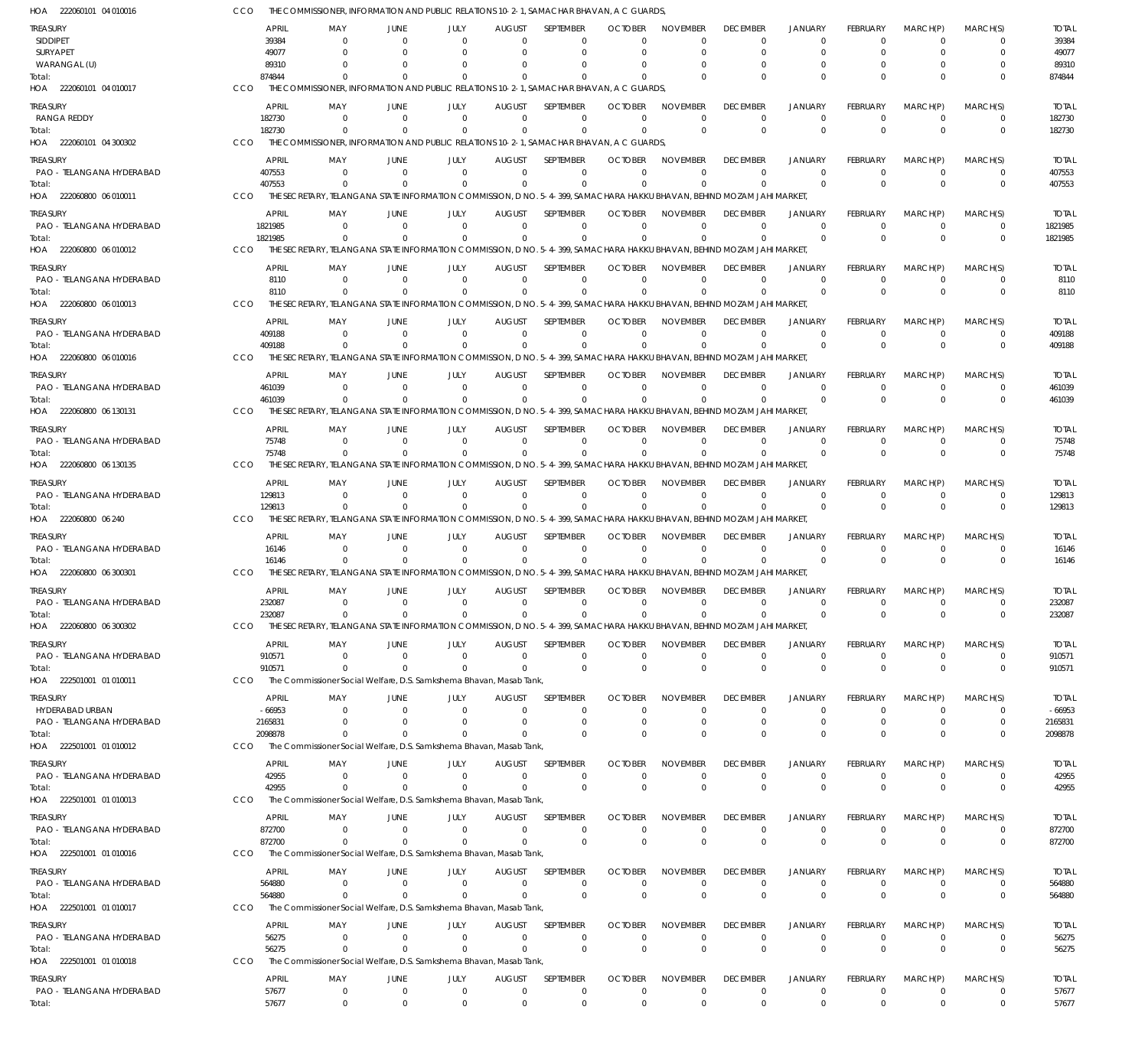| 222501001 01 010019<br>HOA                   | CCO              | The Commissioner Social Welfare, D.S. Samkshema Bhavan, Masab Tank, |                  |                                                    |                            |                      |                         |                         |                            |                            |                      |                         |                             |                  |
|----------------------------------------------|------------------|---------------------------------------------------------------------|------------------|----------------------------------------------------|----------------------------|----------------------|-------------------------|-------------------------|----------------------------|----------------------------|----------------------|-------------------------|-----------------------------|------------------|
| TREASURY                                     |                  | <b>APRIL</b><br>MAY                                                 | <b>JUNE</b>      | JULY                                               | <b>AUGUST</b>              | SEPTEMBER            | <b>OCTOBER</b>          | <b>NOVEMBER</b>         | <b>DECEMBER</b>            | <b>JANUARY</b>             | FEBRUARY             | MARCH(P)                | MARCH(S)                    | <b>TOTAL</b>     |
| PAO - TELANGANA HYDERABAD                    | 205464           |                                                                     | $\Omega$         | $\mathbf 0$<br>$\mathbf{0}$                        | $\mathbf 0$                | $\mathbf 0$          | $\mathbf 0$             | $\mathbf 0$             | $\mathbf 0$                | $^{\circ}$                 | $\mathbf 0$          | $\mathbf 0$             | $\mathbf 0$                 | 205464           |
| Total:                                       | 205464           |                                                                     | $\Omega$         | $\mathbf 0$<br>$\Omega$                            | $\mathbf 0$                | $\Omega$             | $\mathbf 0$             | $\mathbf{0}$            | $\mathsf 0$                | $\overline{0}$             | $\mathbf 0$          | $\Omega$                | $\mathbf 0$                 | 205464           |
| HOA<br>222501001 01 130135                   | CCO              | The Commissioner Social Welfare, D.S. Samkshema Bhavan, Masab Tank, |                  |                                                    |                            |                      |                         |                         |                            |                            |                      |                         |                             |                  |
|                                              |                  |                                                                     |                  |                                                    |                            |                      |                         |                         |                            |                            |                      |                         |                             |                  |
| <b>TREASURY</b><br>PAO - TELANGANA HYDERABAD |                  | <b>APRIL</b><br>MAY                                                 | JUNE<br>$\Omega$ | JULY                                               | <b>AUGUST</b>              | SEPTEMBER            | <b>OCTOBER</b>          | <b>NOVEMBER</b>         | <b>DECEMBER</b>            | JANUARY                    | FEBRUARY<br>$\Omega$ | MARCH(P)                | MARCH(S)                    | <b>TOTAL</b>     |
|                                              | 47481<br>47481   |                                                                     | $\Omega$         | $\mathbf 0$<br>$\mathbf 0$<br>$\Omega$<br>$\Omega$ | $\mathbf 0$<br>$\mathbf 0$ | $\Omega$<br>$\Omega$ | $\mathbf 0$<br>$\Omega$ | $\mathbf 0$<br>$\Omega$ | $\mathbf 0$<br>$\mathsf 0$ | $\overline{0}$<br>$\Omega$ | $\Omega$             | $\mathbf 0$<br>$\Omega$ | $\mathbf 0$<br>$\mathbf{0}$ | 47481<br>47481   |
| Total:<br>HOA<br>222501001 01 300302         | CCO              | The Commissioner Social Welfare, D.S. Samkshema Bhavan, Masab Tank, |                  |                                                    |                            |                      |                         |                         |                            |                            |                      |                         |                             |                  |
|                                              |                  |                                                                     |                  |                                                    |                            |                      |                         |                         |                            |                            |                      |                         |                             |                  |
| <b>TREASURY</b>                              |                  | <b>APRIL</b><br>MAY                                                 | JUNE             | JULY                                               | <b>AUGUST</b>              | SEPTEMBER            | <b>OCTOBER</b>          | <b>NOVEMBER</b>         | <b>DECEMBER</b>            | JANUARY                    | FEBRUARY             | MARCH(P)                | MARCH(S)                    | <b>TOTAL</b>     |
| PAO - TELANGANA HYDERABAD                    | 154279           |                                                                     | $\Omega$         | $\mathbf 0$<br>$\mathbf 0$                         | $\mathbf 0$                | $\mathbf 0$          | $\mathbf 0$             | $^{\circ}$              | $\mathbf 0$                | $\overline{0}$             | $\mathbf 0$          | $\mathbf 0$             | $\mathbf 0$                 | 154279           |
| Total:                                       | 154279           |                                                                     | $\Omega$         | $\Omega$<br>$\Omega$                               | $\mathbf 0$                | $\Omega$             | $\mathbf 0$             | $\overline{0}$          | $\mathsf 0$                | $\overline{0}$             | $\mathbf 0$          | $\Omega$                | $\mathbf 0$                 | 154279           |
| 222501001 03 010011<br>HOA                   | CCO              | The Commissioner Social Welfare, D.S. Samkshema Bhavan, Masab Tank, |                  |                                                    |                            |                      |                         |                         |                            |                            |                      |                         |                             |                  |
| <b>TREASURY</b>                              |                  | APRIL<br>MAY                                                        | JUNE             | JULY                                               | <b>AUGUST</b>              | SEPTEMBER            | <b>OCTOBER</b>          | <b>NOVEMBER</b>         | <b>DECEMBER</b>            | <b>JANUARY</b>             | FEBRUARY             | MARCH(P)                | MARCH(S)                    | <b>TOTAL</b>     |
| ADILABAD                                     | 313983           |                                                                     | $\Omega$         | $\Omega$<br>$\Omega$                               | $\Omega$                   | $\Omega$             | $\Omega$                | $\mathbf 0$             | $\mathbf 0$                | $\mathbf 0$                | $\Omega$             | $\mathbf 0$             | $\mathbf 0$                 | 313983           |
| <b>BHADRADI KOTHAGUDEM</b>                   | 449548           |                                                                     | $\Omega$         | $\Omega$<br>$\Omega$                               | $\Omega$                   | $\Omega$             | $\Omega$                | $\Omega$                | $\Omega$                   | $\Omega$                   | $\Omega$             | $\Omega$                | $\Omega$                    | 449548           |
| BHOOPALAPALLY                                | 275300           |                                                                     | -C               | $\Omega$<br>C.                                     | $\Omega$                   | $\Omega$             | $\Omega$                | $\Omega$                | $\Omega$                   | $\Omega$                   | $\Omega$             | $\Omega$                | $\Omega$                    | 275300           |
| <b>JAGTIAL</b>                               | 311535           |                                                                     | C.               | $\Omega$<br>-C                                     | $\Omega$                   | $\Omega$             | $\Omega$                | $\Omega$                | $\Omega$                   | $\Omega$                   | $\Omega$             | $\Omega$                | $\Omega$                    | 311535           |
| <b>JANGAON</b>                               | 127695           |                                                                     | -C               | $\Omega$<br>-C                                     | $\Omega$                   | $\Omega$             | $\Omega$                | $\Omega$                | $\Omega$                   | $\Omega$                   | $\Omega$             | $\Omega$                | $\Omega$                    | 127695           |
| JOGULAMBA GADWAL                             | 155815           |                                                                     | -C               | $\Omega$<br>-C                                     | $\Omega$                   | $\cup$               | $\Omega$                | $\Omega$                | $\Omega$                   | $\Omega$                   | $\Omega$             | $\Omega$                | $\Omega$                    | 155815           |
| KAMAREDDY                                    | 252220           |                                                                     | -C               | $\Omega$<br>C.                                     | $\Omega$                   | $\Omega$             | $\Omega$                | $\Omega$                | $\Omega$                   | $\Omega$                   | $\Omega$             | $\Omega$                | $\Omega$                    | 252220           |
| KARIMNAGAR                                   | 914665           |                                                                     | -C               | $\Omega$<br>-C                                     | $\Omega$                   | $\Omega$             | $\Omega$                | $\Omega$                | $\Omega$                   | $\Omega$                   | $\Omega$             | $\Omega$                | $\Omega$                    | 914665           |
| KHAMMAM                                      | 782966           |                                                                     | -C               | $\Omega$<br>-C                                     | $\Omega$                   | $\Omega$             | $\Omega$                | $\Omega$                | $\Omega$                   | $\Omega$                   | $\Omega$             | $\Omega$                | $\Omega$                    | 782966           |
| KOMARAMBHEEM ASIFABAD                        | 100590           |                                                                     | -C               | $\Omega$<br>-C                                     | $\Omega$                   | $\Omega$             | $\Omega$                | $\Omega$                | $\Omega$                   | $\Omega$                   | $\Omega$             | $\Omega$                | $\Omega$                    | 100590           |
| MAHABOOB NAGAR                               | 509047           |                                                                     | -C               | $\Omega$<br>-C                                     | $\Omega$                   | $\Omega$             | $\Omega$                | $\Omega$                | $\Omega$                   | $\Omega$                   | $\Omega$             | $\Omega$                | $\Omega$                    | 509047           |
| MAHABUBABAD                                  | 228270           |                                                                     | -C               | $\Omega$<br>-C                                     | $\Omega$                   | $\Omega$             | $\Omega$                | $\Omega$                | $\Omega$                   | $\Omega$                   | $\Omega$             | $\Omega$                | $\Omega$                    | 228270           |
| <b>MANCHERIAL</b>                            | 235390           |                                                                     | -C               | $\Omega$<br>-C                                     | $\Omega$                   | $\Omega$             | $\Omega$                | $\Omega$                | $\Omega$                   | $\Omega$                   | $\Omega$             | $\Omega$                | $\Omega$                    | 235390           |
| <b>MEDAK</b>                                 | 317160           |                                                                     | -C<br>-C         | $\Omega$<br>-C<br>$\Omega$<br>-C                   | $\Omega$<br>$\Omega$       | $\Omega$             | $\Omega$<br>$\Omega$    | $\Omega$<br>$\Omega$    | $\Omega$<br>$\Omega$       | $\Omega$                   | $\Omega$<br>$\Omega$ | $\Omega$                | $\Omega$<br>$\Omega$        | 317160           |
| <b>MEDCHAL</b>                               | 250568<br>247020 |                                                                     | -C               | $\Omega$<br>-C                                     | $\Omega$                   | $\Omega$<br>$\Omega$ | $\Omega$                | $\Omega$                | $\Omega$                   | $\Omega$<br>$\Omega$       | $\Omega$             | $\Omega$<br>$\Omega$    | $\Omega$                    | 250568<br>247020 |
| Mulugu<br>NAGARKURNOOL                       | 197717           |                                                                     | -C               | $\Omega$<br>-C                                     | $\Omega$                   | $\Omega$             | $\Omega$                | $\Omega$                | $\Omega$                   | $\Omega$                   | $\Omega$             | $\Omega$                | $\Omega$                    | 197717           |
| NALGONDA                                     | 485050           |                                                                     | -C               | $\Omega$<br>-C                                     | $\Omega$                   | $\Omega$             | $\Omega$                | $\Omega$                | $\Omega$                   | $\Omega$                   | $\Omega$             | $\Omega$                | $\Omega$                    | 485050           |
| NIRMAL                                       | 246360           |                                                                     | -C               | $\Omega$<br>-C                                     | $\Omega$                   | $\Omega$             | $\Omega$                | $\Omega$                | $\Omega$                   | $\Omega$                   | $\Omega$             | $\Omega$                | $\Omega$                    | 246360           |
| NIZAMABAD                                    | 687988           |                                                                     | -C               | $\Omega$<br>-C                                     | $\Omega$                   | $\Omega$             | $\Omega$                | $\Omega$                | $\mathbf 0$                | $\Omega$                   | $\Omega$             | $\Omega$                | $\Omega$                    | 687988           |
| Narayanpet                                   | 92740            |                                                                     | -C               | $\Omega$<br>-C                                     | $\Omega$                   | $\Omega$             | $\Omega$                | $\Omega$                | $\Omega$                   | $\Omega$                   | $\Omega$             | $\Omega$                | $\Omega$                    | 92740            |
| PAO - TELANGANA HYDERABAD                    | 1042185          |                                                                     | -C               | $\Omega$<br>-C                                     | $\Omega$                   | $\cup$               | $\Omega$                | $\Omega$                | $\Omega$                   | $\Omega$                   | $\Omega$             | $\Omega$                | $\Omega$                    | 1042185          |
| PEDDAPALLY                                   | 440117           |                                                                     | -C               | $\Omega$<br>-C                                     | $\Omega$                   | $\Omega$             | $\Omega$                | $\Omega$                | $\Omega$                   | $\Omega$                   | $\Omega$             | $\Omega$                | $\Omega$                    | 440117           |
| <b>RANGA REDDY</b>                           | 408766           |                                                                     | -C               | $\Omega$<br>-C                                     | $\Omega$                   | $\Omega$             | $\Omega$                | $\Omega$                | $\Omega$                   | $\Omega$                   | $\Omega$             | $\Omega$                | $\Omega$                    | 408766           |
| SANGAREDDY                                   | 343220           |                                                                     | -C               | $\Omega$<br>-C                                     | $\Omega$                   | $\Omega$             | $\Omega$                | $\Omega$                | $\Omega$                   | $\Omega$                   | $\Omega$             | $\Omega$                | $\Omega$                    | 343220           |
| SIDDIPET                                     | 180630           |                                                                     | -C               | $\Omega$<br>-C                                     | $\Omega$                   | $\Omega$             | $\Omega$                | $\Omega$                | $\Omega$                   | $\Omega$                   | $\Omega$             | $\Omega$                | $\Omega$                    | 180630           |
| SIRICILLA                                    | 163430           |                                                                     | -C               | $\Omega$<br>-C                                     | $\Omega$                   | $\Omega$             | $\Omega$                | $\Omega$                | $\Omega$                   | $\Omega$                   | $\Omega$             | $\Omega$                | $\Omega$                    | 163430           |
| SURYAPET                                     | 307445           |                                                                     | -C               | $\Omega$<br>-C                                     | $\Omega$                   | $\Omega$             | $\Omega$                | $\Omega$                | $\Omega$                   | $\Omega$                   | $\Omega$             | $\Omega$                | $\Omega$                    | 307445           |
| VIKARABAD                                    | 290682           |                                                                     | -C               | $\Omega$<br>-C                                     | $\Omega$                   | $\Omega$             | $\Omega$                | $\Omega$                | $\Omega$                   | $\Omega$                   | $\Omega$             | $\Omega$                | $\Omega$                    | 290682           |
| WANAPARTHY                                   | 192719           |                                                                     | -C               | $\Omega$<br>-C                                     | $\Omega$                   | $\Omega$             | $\Omega$                | $\Omega$                | $\Omega$                   | $\Omega$                   | $\Omega$             | $\Omega$                | $\Omega$                    | 192719           |
| WARANGAL (R)                                 | 333275           |                                                                     | -C               | $\Omega$<br>$\mathsf{C}$                           | $\Omega$                   | $\Omega$             | $\Omega$                | $\Omega$                | $\Omega$                   | $\Omega$                   | $\Omega$             | $\Omega$                | $\Omega$                    | 333275           |
| WARANGAL (U)                                 | 530870           |                                                                     | -C               | $\Omega$<br>-C                                     | $\Omega$                   | $\Omega$             | $\Omega$                | $\Omega$                | $\mathbf 0$                | $\Omega$                   | $\Omega$             | $\Omega$                | $\Omega$                    | 530870           |
| YADADRI                                      | 220570           |                                                                     |                  | $\Omega$<br>$\Omega$                               | $\Omega$                   | $\Omega$             | $\Omega$                | $\Omega$                | $\Omega$                   | $\Omega$                   | $\Omega$             | $\Omega$                | $\Omega$                    | 220570           |
| Total:                                       | 11635536         |                                                                     | $\Omega$         | $\Omega$<br>$\Omega$                               | $\Omega$                   | $\Omega$             | $\Omega$                | $\Omega$                | $\Omega$                   | $\Omega$                   | $\Omega$             | $\Omega$                | $\Omega$                    | 11635536         |
| 222501001 03 010012<br>HOA                   | CCO              | The Commissioner Social Welfare, D.S. Samkshema Bhavan, Masab Tank, |                  |                                                    |                            |                      |                         |                         |                            |                            |                      |                         |                             |                  |
| <b>TREASURY</b>                              |                  | APRIL<br>MAY                                                        | JUNE             | JULY                                               | <b>AUGUST</b>              | SEPTEMBER            | <b>OCTOBER</b>          | <b>NOVEMBER</b>         | <b>DECEMBER</b>            | <b>JANUARY</b>             | FEBRUARY             | MARCH(P)                | MARCH(S)                    | <b>TOTAL</b>     |
| ADILABAD                                     |                  | 6553                                                                | $\Omega$         | $\Omega$<br>$\Omega$                               | $\mathbf 0$                | $\Omega$             | $\mathbf 0$             | $\mathbf 0$             | $\mathbf 0$                | $\overline{0}$             | $\mathbf 0$          | $\mathbf 0$             | $\mathbf 0$                 | 6553             |
| <b>BHADRADI KOTHAGUDEM</b>                   |                  | 6695                                                                | $\Omega$         | $\mathbf{0}$<br>$\Omega$                           | $\mathbf 0$                | 0                    | $\mathbf 0$             | $\Omega$                | $\mathbf 0$                | $\mathbf 0$                | $\mathbf 0$          | $\mathbf 0$             | $\mathbf 0$                 | 6695             |
| BHOOPALAPALLY                                |                  | 5840                                                                | $\mathsf{C}$     | $\Omega$<br>$\Omega$                               | $\mathbf{0}$               | $\Omega$             | $\Omega$                | $\Omega$                | $\mathbf 0$                | $\Omega$                   | $\Omega$             | $\Omega$                | $\mathbf 0$                 | 5840             |
| <b>JAGTIAL</b>                               |                  | 2000                                                                | $\Omega$         | $\Omega$<br>$\Omega$                               | $\Omega$                   | $\Omega$             | $\mathbf 0$             | $\Omega$                | $\mathbf 0$                | $\Omega$                   | $\Omega$             | $\Omega$                | $\mathbf 0$                 | 2000             |
| KARIMNAGAR                                   |                  | 15620                                                               | $\mathsf{C}$     | $\Omega$<br>$\Omega$                               | $\mathbf{0}$               | $\Omega$             | $\Omega$                | $\Omega$                | $\Omega$                   | $\Omega$                   | $\Omega$             | $\Omega$                | $\mathbf 0$                 | 15620            |
| KHAMMAM                                      |                  | 13403                                                               | $\mathsf{C}$     | $\Omega$<br>$\Omega$                               | $\Omega$                   | $\Omega$             | $\Omega$                | $\Omega$                | $\Omega$                   | $\Omega$                   | $\Omega$             | $\Omega$                | $\mathbf 0$                 | 13403            |
| KOMARAMBHEEM ASIFABAD                        |                  | 2000                                                                | $\mathsf{C}$     | $\Omega$<br>$\Omega$                               | $\mathbf{0}$               | $\Omega$             | $\Omega$                | $\Omega$                | $\Omega$                   | $\Omega$                   | $\Omega$             | $\Omega$                | $\mathbf 0$                 | 2000             |
| MAHABOOB NAGAR                               |                  | 2000                                                                | $\mathsf{C}$     | $\Omega$<br>-0                                     | $\Omega$                   | $\Omega$             | $\Omega$                | $\Omega$                | $\Omega$                   | $\Omega$                   | $\Omega$             | $\Omega$                | $\mathbf 0$                 | 2000             |
| MAHABUBABAD                                  |                  | 1300                                                                | $\mathsf{C}$     | $\Omega$<br>$\mathsf{C}$                           | $\mathbf{0}$               | $\Omega$             | $\Omega$                | $\Omega$                | $\Omega$                   | $\Omega$                   | $\Omega$             | $\Omega$                | $\mathbf 0$                 | 1300             |
| MANCHERIAL                                   |                  | 2000                                                                | $\mathsf{C}$     | $\Omega$<br>$\Omega$                               | $\Omega$                   | $\Omega$             | $\Omega$                | $\Omega$                | $\Omega$                   | $\Omega$                   | $\Omega$             | $\Omega$                | $\mathbf 0$                 | 2000             |
| <b>MEDCHAL</b>                               |                  | 2000                                                                | $\mathsf{C}$     | $\Omega$<br>$\Omega$                               | $\mathbf{0}$               | $\Omega$             | $\Omega$                | $\Omega$                | $\Omega$                   | $\Omega$                   | $\Omega$             | $\Omega$                | $\mathbf 0$                 | 2000             |
| Mulugu                                       |                  | 2020                                                                | C.               | $\Omega$<br>-0                                     | $\Omega$                   | $\Omega$             | $\Omega$                | $\Omega$                | $\Omega$                   | $\Omega$                   | $\Omega$             | $\Omega$                | $\mathbf 0$                 | 2020             |
| NAGARKURNOOL                                 |                  | 4429                                                                | C.<br>C.         | $\Omega$<br>-0<br>$\Omega$<br>$\Omega$             | $\mathbf{0}$<br>$\Omega$   | $\Omega$<br>$\Omega$ | $\Omega$<br>$\Omega$    | $\Omega$<br>$\Omega$    | $\Omega$<br>$\Omega$       | $\Omega$<br>$\Omega$       | $\Omega$<br>$\Omega$ | $\Omega$<br>$\Omega$    | $\mathbf 0$<br>$\mathbf 0$  | 4429             |
| NALGONDA<br>NIRMAL                           |                  | 650<br>2000                                                         | C.               | $\Omega$<br>$\Omega$                               | $\mathbf{0}$               | $\Omega$             | $\Omega$                | $\Omega$                | $\Omega$                   | $\Omega$                   | $\Omega$             | $\Omega$                | $\mathbf 0$                 | 650<br>2000      |
| NIZAMABAD                                    |                  | 8416                                                                | C.               | $\Omega$<br>C.                                     | $\Omega$                   | $\Omega$             | $\Omega$                | $\Omega$                | $\Omega$                   | $\Omega$                   | $\Omega$             | $\Omega$                | $\mathbf 0$                 | 8416             |
| PAO - TELANGANA HYDERABAD                    |                  | 27139                                                               | C.               | $\Omega$<br>-0                                     | $\mathbf{0}$               | $\Omega$             | $\Omega$                | $\Omega$                | $\Omega$                   | $\Omega$                   | $\Omega$             | $\Omega$                | $\mathbf 0$                 | 27139            |
| PEDDAPALLY                                   |                  | 4000                                                                | C.               | $\Omega$<br>$\Omega$                               | $\Omega$                   | $\Omega$             | $\Omega$                | $\Omega$                | $\Omega$                   | $\Omega$                   | $\Omega$             | $\Omega$                | $\mathbf 0$                 | 4000             |
| <b>RANGA REDDY</b>                           |                  | 6683                                                                | C.               | $\Omega$<br>$\Omega$                               | $\mathbf{0}$               | $\Omega$             | $\Omega$                | $\Omega$                | $\Omega$                   | $\Omega$                   | $\Omega$             | $\Omega$                | $\mathbf 0$                 | 6683             |
| SIDDIPET                                     |                  | 2000                                                                | C.               | $\Omega$<br>-0                                     | $\Omega$                   | $\Omega$             | $\Omega$                | $\Omega$                | $\Omega$                   | $\Omega$                   | $\Omega$             | $\Omega$                | $\mathbf 0$                 | 2000             |
| SURYAPET                                     |                  | 1339                                                                | C.               | $\Omega$<br>C.                                     | $\mathbf{0}$               | $\Omega$             | $\Omega$                | $\Omega$                | $\Omega$                   | $\Omega$                   | $\Omega$             | $\Omega$                | $\mathbf 0$                 | 1339             |
| VIKARABAD                                    |                  | 2300                                                                | C.               | $\Omega$<br>$\Omega$                               | $\Omega$                   | $\Omega$             | $\Omega$                | $\Omega$                | $\Omega$                   | $\Omega$                   | $\Omega$             | $\Omega$                | $\mathbf 0$                 | 2300             |
| WARANGAL (R)                                 |                  | 2948                                                                | C.               | $\Omega$<br>$\Omega$                               | $\mathbf{0}$               | $\Omega$             | $\Omega$                | $\Omega$                | $\Omega$                   | $\Omega$                   | $\Omega$             | $\Omega$                | $\mathbf 0$                 | 2948             |
| WARANGAL (U)                                 |                  | 8320                                                                | -C               | $\Omega$<br>$\Omega$                               | $\Omega$                   | $\Omega$             | $\Omega$                | $\Omega$                | $\Omega$                   | $\Omega$                   | $\Omega$             | $\Omega$                | $\mathbf 0$                 | 8320             |
| YADADRI                                      |                  | 2000                                                                | $\Omega$         | $\Omega$<br>$\Omega$                               | $\mathbf{0}$               | $\Omega$             | $\Omega$                | $\Omega$                | $\mathbf 0$                | $\Omega$                   | $\Omega$             | $\Omega$                | $\mathbf 0$                 | 2000             |
| Total:                                       | 133655           |                                                                     | $\Omega$         | $\mathbf 0$<br>$\Omega$                            | $\Omega$                   | $\Omega$             | $\mathbf 0$             | $\Omega$                | $\mathbf 0$                | $\Omega$                   | $\mathbf 0$          | $\Omega$                | $\mathbf 0$                 | 133655           |
| HOA 222501001 03 010013                      | CCO              | The Commissioner Social Welfare, D.S. Samkshema Bhavan, Masab Tank, |                  |                                                    |                            |                      |                         |                         |                            |                            |                      |                         |                             |                  |
| <b>TREASURY</b>                              |                  | MAY<br>APRIL                                                        | JUNE             | JULY                                               | <b>AUGUST</b>              | SEPTEMBER            | <b>OCTOBER</b>          | <b>NOVEMBER</b>         | <b>DECEMBER</b>            | JANUARY                    | FEBRUARY             | MARCH(P)                | MARCH(S)                    | <b>TOTAL</b>     |
| ADILABAD                                     | 120979           |                                                                     | $\Omega$         | $\mathbf{0}$<br>$\mathbf{0}$                       | $\Omega$                   | $\Omega$             | $\Omega$                | $\Omega$                | $\mathbf 0$                | $\Omega$                   | $\Omega$             | $\Omega$                | $\mathbf 0$                 | 120979           |
| <b>BHADRADI KOTHAGUDEM</b>                   | 172858           |                                                                     | C.               | $\Omega$<br>$\Omega$                               | $\Omega$                   | $\Omega$             | $\Omega$                | $\Omega$                | $\mathbf 0$                | 0                          | $\Omega$             | $\Omega$                | $\mathbf 0$                 | 172858           |
| BHOOPALAPALLY                                | 105641           |                                                                     | $\Omega$         | $\Omega$<br>$\Omega$                               | $\Omega$                   | $\Omega$             | $\Omega$                | $\Omega$                | $\mathbf 0$                | $\mathbf 0$                | $\Omega$             | $\Omega$                | $\mathbf 0$                 | 105641           |
|                                              |                  |                                                                     |                  |                                                    |                            |                      |                         |                         |                            |                            |                      |                         |                             |                  |
| <b>JAGTIAL</b>                               | 119679           |                                                                     | $\mathbf 0$      | $\mathbf 0$<br>$\Omega$                            | $\mathbf 0$                | $\mathbf 0$          | $\mathbf 0$             | $\mathbf 0$             | $\mathbf 0$                | $\mathbf 0$                | $\mathbf 0$          | $\mathbf 0$             | $\mathbf 0$                 | 119679           |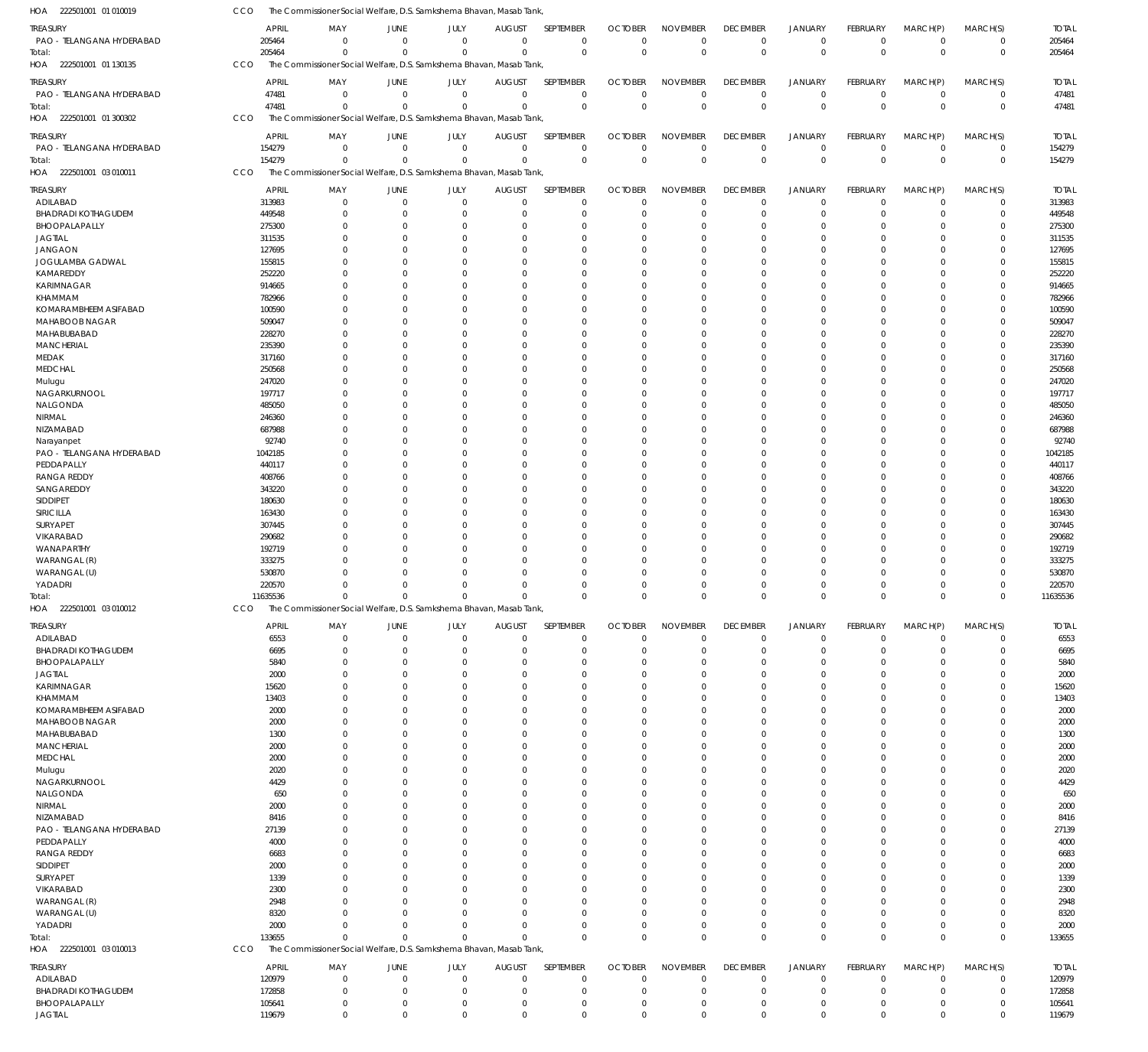CCO The Commissioner Social Welfare, D.S. Samkshema Bhavan, Masab Tank,

| HOA<br>222501001 03 010013            | cco                   | The Commissioner Social Welfare, D.S. Samkshema Bhavan, Masab Tank                 |                               |                      |                                 |                          |                                  |                                |                                   |                               |                         |                         |                            |                       |
|---------------------------------------|-----------------------|------------------------------------------------------------------------------------|-------------------------------|----------------------|---------------------------------|--------------------------|----------------------------------|--------------------------------|-----------------------------------|-------------------------------|-------------------------|-------------------------|----------------------------|-----------------------|
| TREASURY                              | <b>APRIL</b>          | MAY                                                                                | <b>JUNE</b>                   | JULY                 | <b>AUGUST</b>                   | SEPTEMBER                | <b>OCTOBER</b>                   | <b>NOVEMBER</b>                | <b>DECEMBER</b>                   | <b>JANUARY</b>                | FEBRUARY                | MARCH(P)                | MARCH(S)                   | <b>TOTAL</b>          |
| <b>JANGAON</b>                        | 49364                 | $\mathbf 0$                                                                        | $\overline{0}$                | $\mathbf 0$          | $\mathbf 0$                     | $\mathbf 0$              | $\overline{0}$                   | $\mathbf 0$                    | $\mathbf 0$                       | $\mathbf 0$                   | $\mathbf 0$             | $\mathbf 0$             | $\mathbf 0$                | 49364                 |
| JOGULAMBA GADWAL                      | 59711                 | $\mathbf 0$                                                                        | $\overline{0}$                | $\mathbf 0$          | $\mathbf 0$                     | $\mathbf 0$              | $\overline{0}$                   | $\mathbf 0$                    | $\overline{0}$                    | $\mathbf 0$                   | $\mathbf 0$             | $\mathbf 0$             | $\mathbf 0$                | 59711                 |
| KAMAREDDY                             | 96856                 | $\mathbf 0$                                                                        | $\overline{0}$                | $\Omega$             | $\Omega$                        | $\mathbf 0$              | $\Omega$                         | $\Omega$                       | $\mathbf 0$                       | $\mathbf 0$<br>$\Omega$       | $\mathbf 0$             | $\Omega$                | $\mathbf 0$                | 96856                 |
| <b>KARIMNAGAR</b><br>KHAMMAM          | 351873<br>309584      | $\Omega$<br>$\Omega$                                                               | $\overline{0}$<br>$\Omega$    | $\Omega$<br>$\Omega$ | $\Omega$<br>$\Omega$            | $\Omega$<br>$\Omega$     | $\Omega$<br>$\Omega$             | $\Omega$<br>$\Omega$           | $\mathbf 0$<br>$\Omega$           | $\mathbf 0$                   | $\Omega$<br>$\mathbf 0$ | $\Omega$<br>$\Omega$    | $\mathbf 0$<br>$\mathbf 0$ | 351873<br>309584      |
| KOMARAMBHEEM ASIFABAD                 | 38667                 | $\Omega$                                                                           | $\Omega$                      | $\Omega$             | $\Omega$                        | $\Omega$                 | $\Omega$                         | $\Omega$                       | $\Omega$                          | $\Omega$                      | $\Omega$                | $\Omega$                | $\mathbf 0$                | 38667                 |
| MAHABOOB NAGAR                        | 195419                | $\Omega$                                                                           | $\overline{0}$                | $\Omega$             | $\Omega$                        | $\mathbf 0$              | $\Omega$                         | $\Omega$                       | $\mathbf 0$                       | $\mathbf 0$                   | $\mathbf 0$             | $\Omega$                | $\mathbf 0$                | 195419                |
| MAHABUBABAD                           | 87766                 | $\Omega$                                                                           | $\Omega$                      | $\Omega$             | $\Omega$                        | $\Omega$                 | $\Omega$                         | $\Omega$                       | $\Omega$                          | $\Omega$                      | $\Omega$                | $\Omega$                | $\mathbf 0$                | 87766                 |
| MANCHERIAL                            | 90697                 | $\Omega$                                                                           | $\Omega$                      | O                    | $\Omega$                        | $\Omega$                 | $\Omega$                         | $\Omega$                       | $\Omega$                          | $\Omega$                      | $\Omega$                | $\Omega$                | $\mathbf 0$                | 90697                 |
| MEDAK                                 | 121742                | $\Omega$                                                                           | $\Omega$                      | $\Omega$             | $\Omega$                        | $\Omega$                 | $\Omega$                         | $\Omega$                       | $\Omega$                          | $\Omega$                      | $\Omega$                | $\Omega$                | $\mathbf 0$                | 121742                |
| <b>MEDCHAL</b>                        | 87079                 | $\Omega$                                                                           | $\Omega$                      | O                    | $\Omega$                        | $\Omega$                 | $\Omega$                         | $\Omega$                       | $\Omega$                          | $\Omega$                      | $\Omega$                | $\Omega$                | $\mathbf 0$                | 87079                 |
| Mulugu<br>NAGARKURNOOL                | 94830<br>75876        | $\Omega$<br>$\Omega$                                                               | $\Omega$<br>$\Omega$          | $\Omega$<br>O        | $\Omega$<br>$\Omega$            | $\Omega$<br>$\Omega$     | $\Omega$<br>$\Omega$             | $\Omega$<br>$\Omega$           | $\mathbf 0$<br>$\Omega$           | $\Omega$<br>$\Omega$          | $\Omega$<br>$\Omega$    | $\Omega$<br>$\Omega$    | $\mathbf 0$<br>$\mathbf 0$ | 94830<br>75876        |
| NALGONDA                              | 192181                | $\Omega$                                                                           | $\Omega$                      | $\Omega$             | $\Omega$                        | $\Omega$                 | $\Omega$                         | $\Omega$                       | $\Omega$                          | $\Omega$                      | $\Omega$                | $\Omega$                | $\mathbf 0$                | 192181                |
| NIRMAL                                | 94594                 | $\Omega$                                                                           | $\overline{0}$                | O                    | $\Omega$                        | $\mathbf 0$              | $\Omega$                         | $\Omega$                       | $\mathbf 0$                       | $\mathbf 0$                   | $\mathbf 0$             | $\Omega$                | $\mathbf 0$                | 94594                 |
| NIZAMABAD                             | 263956                | $\Omega$                                                                           | $\Omega$                      | $\Omega$             | $\Omega$                        | $\Omega$                 | $\Omega$                         | $\Omega$                       | $\Omega$                          | $\Omega$                      | $\Omega$                | $\Omega$                | $\mathbf 0$                | 263956                |
| Narayanpet                            | 35589                 | $\Omega$                                                                           | $\Omega$                      | O                    | $\Omega$                        | $\Omega$                 | $\Omega$                         | $\Omega$                       | $\Omega$                          | $\Omega$                      | $\Omega$                | $\Omega$                | $\mathbf 0$                | 35589                 |
| PAO - TELANGANA HYDERABAD             | 400162                | $\Omega$                                                                           | $\Omega$                      | $\Omega$             | $\Omega$                        | $\Omega$                 | $\Omega$                         | $\Omega$                       | $\Omega$                          | $\Omega$                      | $\Omega$                | $\Omega$                | $\mathbf 0$                | 400162                |
| PEDDAPALLY                            | 169301                | $\Omega$                                                                           | $\Omega$                      | O                    | $\Omega$                        | $\Omega$                 | $\Omega$                         | $\Omega$                       | $\Omega$                          | $\Omega$                      | $\Omega$                | $\Omega$                | $\mathbf 0$                | 169301                |
| <b>RANGA REDDY</b><br>SANGAREDDY      | 157433<br>131960      | $\Omega$<br>$\Omega$                                                               | $\Omega$<br>$\Omega$          | $\Omega$<br>O        | $\Omega$<br>$\Omega$            | $\Omega$<br>$\Omega$     | $\Omega$<br>$\Omega$             | $\Omega$<br>$\Omega$           | $\mathbf 0$<br>$\Omega$           | $\Omega$<br>$\Omega$          | $\Omega$<br>$\Omega$    | $\Omega$<br>$\Omega$    | $\mathbf 0$<br>$\mathbf 0$ | 157433<br>131960      |
| SIDDIPET                              | 69389                 | $\Omega$                                                                           | $\Omega$                      | $\Omega$             | $\Omega$                        | $\Omega$                 | $\Omega$                         | $\Omega$                       | $\Omega$                          | $\Omega$                      | $\Omega$                | $\Omega$                | $\mathbf 0$                | 69389                 |
| SIRICILLA                             | 62833                 | $\Omega$                                                                           | $\Omega$                      | $\Omega$             | $\Omega$                        | $\Omega$                 | $\Omega$                         | $\Omega$                       | $\mathbf 0$                       | $\mathbf 0$                   | $\mathbf 0$             | $\Omega$                | $\mathbf 0$                | 62833                 |
| SURYAPET                              | 118132                | $\Omega$                                                                           | $\Omega$                      | $\Omega$             | $\Omega$                        | $\Omega$                 | $\Omega$                         | $\Omega$                       | $\Omega$                          | $\Omega$                      | $\Omega$                | $\Omega$                | $\mathbf 0$                | 118132                |
| VIKARABAD                             | 111812                | $\Omega$                                                                           | $\Omega$                      | O                    | $\Omega$                        | $\Omega$                 | $\Omega$                         | $\Omega$                       | $\Omega$                          | $\Omega$                      | $\Omega$                | $\Omega$                | $\mathbf 0$                | 111812                |
| WANAPARTHY                            | 74040                 | $\Omega$                                                                           | $\Omega$                      | $\Omega$             | $\Omega$                        | $\Omega$                 | $\Omega$                         | $\Omega$                       | $\Omega$                          | $\Omega$                      | $\Omega$                | $\Omega$                | $\mathbf 0$                | 74040                 |
| WARANGAL (R)                          | 127103                | $\Omega$                                                                           | $\Omega$                      | $\Omega$             | $\Omega$                        | $\Omega$                 | $\Omega$                         | $\Omega$                       | $\mathbf 0$                       | $\Omega$                      | $\Omega$                | $\Omega$                | $\mathbf 0$                | 127103                |
| WARANGAL (U)                          | 203857                | $\Omega$<br>$\Omega$                                                               | $\Omega$<br>$\Omega$          | $\Omega$<br>$\Omega$ | $\Omega$<br>$\Omega$            | $\Omega$<br>$\Omega$     | $\Omega$                         | $\Omega$<br>$\Omega$           | $\mathbf 0$                       | $\mathbf 0$<br>$\mathbf 0$    | $\mathbf 0$             | $\mathbf 0$             | $\mathbf 0$                | 203857                |
| YADADRI<br>Total:                     | 84626<br>4475589      | $\Omega$                                                                           | $\Omega$                      | $\Omega$             | $\Omega$                        | $\Omega$                 | $\mathbf 0$<br>$\Omega$          | $\Omega$                       | $\mathbf 0$<br>$\Omega$           | $\mathbf 0$                   | $\mathbf 0$<br>$\Omega$ | $\mathbf 0$<br>$\Omega$ | $\mathbf 0$<br>$\mathbf 0$ | 84626<br>4475589      |
| HOA 222501001 03 010015               | CCO                   | The Commissioner Social Welfare, D.S. Samkshema Bhavan, Masab Tank,                |                               |                      |                                 |                          |                                  |                                |                                   |                               |                         |                         |                            |                       |
|                                       |                       |                                                                                    |                               |                      |                                 |                          |                                  |                                |                                   |                               |                         |                         |                            |                       |
| TREASURY<br>KHAMMAM                   | <b>APRIL</b><br>3794  | MAY<br>$\mathbf 0$                                                                 | <b>JUNE</b><br>$\overline{0}$ | JULY<br>$\mathbf 0$  | <b>AUGUST</b><br>$\overline{0}$ | SEPTEMBER<br>$\mathbf 0$ | <b>OCTOBER</b><br>$\overline{0}$ | <b>NOVEMBER</b><br>$\mathbf 0$ | <b>DECEMBER</b><br>$\overline{0}$ | <b>JANUARY</b><br>$\pmb{0}$   | FEBRUARY<br>$\mathbf 0$ | MARCH(P)<br>$\mathbf 0$ | MARCH(S)<br>$\mathbf 0$    | <b>TOTAL</b><br>3794  |
| Total:                                | 3794                  | $\Omega$                                                                           | $\Omega$                      | $\Omega$             | $\Omega$                        | $\mathbf 0$              | $\overline{0}$                   | $\mathbf 0$                    | $\mathbf 0$                       | $\mathbf 0$                   | $\overline{0}$          | $\mathbf 0$             | $\mathbf 0$                | 3794                  |
| 222501001 03 010016<br>HOA            | CCO                   | The Commissioner Social Welfare, D.S. Samkshema Bhavan, Masab Tank,                |                               |                      |                                 |                          |                                  |                                |                                   |                               |                         |                         |                            |                       |
|                                       |                       |                                                                                    |                               |                      |                                 | SEPTEMBER                |                                  |                                |                                   |                               |                         |                         |                            |                       |
| TREASURY<br>ADILABAD                  | <b>APRIL</b><br>47210 | MAY<br>$\mathbf 0$                                                                 | JUNE<br>$\overline{0}$        | JULY<br>$\mathbf 0$  | <b>AUGUST</b><br>$\mathbf 0$    | $\mathbf 0$              | <b>OCTOBER</b><br>$\overline{0}$ | <b>NOVEMBER</b><br>$\mathbf 0$ | <b>DECEMBER</b><br>$\mathbf 0$    | <b>JANUARY</b><br>$\mathbf 0$ | FEBRUARY<br>$\mathbf 0$ | MARCH(P)<br>$\mathbf 0$ | MARCH(S)<br>$\mathbf 0$    | <b>TOTAL</b><br>47210 |
| <b>BHADRADI KOTHAGUDEM</b>            | 83155                 | $\mathbf{0}$                                                                       | $\overline{0}$                | $\mathbf 0$          | $\mathbf 0$                     | $\mathbf 0$              | $\overline{0}$                   | $\mathbf 0$                    | $\mathbf 0$                       | $\mathbf 0$                   | $\mathbf 0$             | $\mathbf 0$             | $\mathbf 0$                | 83155                 |
| BHOOPALAPALLY                         | 32694                 | $\Omega$                                                                           | $\Omega$                      | $\Omega$             | $\Omega$                        | $\Omega$                 | $\Omega$                         | $\Omega$                       | $\mathbf 0$                       | $\mathbf 0$                   | $\mathbf 0$             | $\mathbf 0$             | $\mathbf 0$                | 32694                 |
| <b>JAGTIAL</b>                        | 44752                 | $\Omega$                                                                           | $\overline{0}$                | $\Omega$             | $\Omega$                        | $\mathbf 0$              | $\Omega$                         | $\Omega$                       | $\mathbf 0$                       | $\mathbf 0$                   | $\mathbf 0$             | $\Omega$                | $\mathbf 0$                | 44752                 |
| <b>JANGAON</b>                        | 23771                 | $\Omega$                                                                           | $\Omega$                      | $\Omega$             | $\Omega$                        | $\Omega$                 | $\Omega$                         | $\Omega$                       | $\Omega$                          | $\Omega$                      | $\Omega$                | $\Omega$                | $\mathbf 0$                | 23771                 |
| JOGULAMBA GADWAL                      | 22329                 | $\Omega$                                                                           | $\Omega$                      | O                    | $\Omega$                        | $\mathbf 0$              | $\Omega$                         | $\Omega$                       | $\mathbf 0$                       | $\mathbf 0$                   | $\Omega$                | $\Omega$                | $\mathbf 0$                | 22329                 |
| KAMAREDDY                             | 34869                 | $\Omega$                                                                           | $\Omega$                      | $\Omega$             | $\Omega$                        | $\Omega$                 | $\Omega$                         | $\Omega$                       | $\Omega$                          | $\Omega$                      | $\Omega$                | $\mathbf 0$             | $\mathbf 0$                | 34869                 |
| <b>KARIMNAGAR</b><br>KHAMMAM          | 165003<br>138807      | U<br>O                                                                             | $\Omega$<br>$\Omega$          | O<br>$\Omega$        | $\Omega$<br>$\Omega$            | $\Omega$<br>$\Omega$     | $\Omega$<br>$\Omega$             | $\Omega$<br>$\Omega$           | $\Omega$<br>$\Omega$              | $\Omega$<br>$\Omega$          | $\Omega$<br>$\Omega$    | $\Omega$<br>$\mathbf 0$ | $\mathbf 0$<br>$\mathbf 0$ | 165003<br>138807      |
| KOMARAMBHEEM ASIFABAD                 | 13023                 | $\Omega$                                                                           | $\Omega$                      | $\Omega$             | $\Omega$                        | $\Omega$                 | $\Omega$                         | $\Omega$                       | $\Omega$                          | $\Omega$                      | $\Omega$                | $\Omega$                | $\mathbf 0$                | 13023                 |
| MAHABOOB NAGAR                        | 98170                 | $\mathbf 0$                                                                        | $\Omega$                      | $\Omega$             | $\mathbf 0$                     | $\Omega$                 | $\Omega$                         | $\Omega$                       | $\mathbf 0$                       | $\mathbf 0$                   | $\mathbf 0$             | $\mathbf 0$             | $\mathbf 0$                | 98170                 |
| MAHABUBABAD                           | 29542                 | $\mathbf 0$                                                                        | $\overline{0}$                | $\Omega$             | $\mathbf 0$                     | $\mathbf 0$              | $\overline{0}$                   | $\mathbf 0$                    | $\mathbf 0$                       | $\mathbf 0$                   | $\mathbf 0$             | $\mathbf 0$             | $\mathbf 0$                | 29542                 |
| <b>MANCHERIAL</b>                     | 33914                 | $\mathbf 0$                                                                        | $\overline{0}$                | $\Omega$             | $\Omega$                        | $\mathbf 0$              | $\overline{0}$                   | $\mathbf 0$                    | $\mathbf 0$                       | $\mathbf 0$                   | $\mathbf 0$             | $\mathbf 0$             | $\mathbf 0$                | 33914                 |
| MEDAK                                 | 37675                 | $\mathbf 0$                                                                        | $\overline{0}$                | $\Omega$             | $\Omega$                        | $\mathbf 0$              | $\overline{0}$                   | $\Omega$                       | $\mathbf 0$                       | $\mathbf 0$                   | $\mathbf 0$             | $\Omega$                | 0                          | 37675                 |
| <b>MEDCHAL</b>                        | 67371                 | $\Omega$                                                                           | $\Omega$                      | $\Omega$             | $\Omega$                        | $\Omega$                 | $\mathbf 0$                      | $\Omega$                       | $\mathbf 0$                       | $\Omega$                      | $\Omega$                | $\mathbf 0$             | $\mathbf 0$                | 67371                 |
| Mulugu<br>NAGARKURNOOL                | 33347<br>23482        | $\Omega$<br>$\Omega$                                                               | $\Omega$<br>$\Omega$          | U<br>U               | $\Omega$<br>$\Omega$            | $\Omega$<br>$\Omega$     | $\Omega$<br>$\mathbf 0$          | $\Omega$<br>$\Omega$           | $\mathbf 0$<br>$\mathbf 0$        | $\Omega$<br>$\Omega$          | $\Omega$<br>$\Omega$    | $\Omega$<br>$\Omega$    | 0<br>$\mathbf 0$           | 33347<br>23482        |
| NALGONDA                              | 71271                 | $\Omega$                                                                           | $\Omega$                      | U                    | $\Omega$                        | $\mathbf 0$              | $\Omega$                         | $\Omega$                       | $\mathbf 0$                       | $\mathbf 0$                   | 0                       | $\Omega$                | 0                          | 71271                 |
| NIRMAL                                | 35374                 | $\Omega$                                                                           | $\Omega$                      | $\Omega$             | $\Omega$                        | $\Omega$                 | $\Omega$                         | $\Omega$                       | $\Omega$                          | $\Omega$                      | $\Omega$                | $\Omega$                | $\mathbf 0$                | 35374                 |
| NIZAMABAD                             | 132909                | $\Omega$                                                                           | $\Omega$                      | U                    | $\Omega$                        | $\mathbf 0$              | $\mathbf 0$                      | $\Omega$                       | $\mathbf 0$                       | $\mathbf 0$                   | 0                       | $\Omega$                | 0                          | 132909                |
| Narayanpet                            | 11014                 | $\Omega$                                                                           | $\Omega$                      | U                    | $\Omega$                        | $\Omega$                 | $\Omega$                         | $\Omega$                       | $\Omega$                          | $\Omega$                      | $\Omega$                | $\Omega$                | $\mathbf 0$                | 11014                 |
| PAO - TELANGANA HYDERABAD             | 297342                | $\Omega$                                                                           | $\Omega$                      | U                    | $\Omega$                        | $\Omega$                 | $\Omega$                         | $\Omega$                       | $\mathbf 0$                       | $\Omega$                      | 0                       | $\Omega$                | 0                          | 297342                |
| PEDDAPALLY                            | 52392                 | $\Omega$                                                                           | $\Omega$                      | $\Omega$             | $\Omega$                        | $\Omega$                 | $\Omega$                         | $\Omega$                       | $\mathbf 0$                       | $\Omega$                      | $\Omega$                | $\Omega$                | $\mathbf 0$                | 52392                 |
| <b>RANGA REDDY</b><br>SANGAREDDY      | 102082<br>47602       | $\Omega$<br>$\Omega$                                                               | $\Omega$<br>$\Omega$          | U<br>U               | $\Omega$<br>$\Omega$            | $\Omega$<br>$\Omega$     | $\Omega$<br>$\mathbf 0$          | $\Omega$<br>$\Omega$           | $\Omega$<br>$\mathbf 0$           | $\Omega$<br>$\Omega$          | $\Omega$<br>$\Omega$    | $\Omega$<br>$\Omega$    | 0<br>$\mathbf 0$           | 102082<br>47602       |
| SIDDIPET                              |                       |                                                                                    |                               |                      |                                 | $\Omega$                 | $\Omega$                         | $\Omega$                       | $\mathbf 0$                       | $\Omega$                      | 0                       | $\Omega$                | 0                          | 24881                 |
|                                       |                       |                                                                                    |                               | U                    |                                 |                          |                                  |                                |                                   |                               |                         |                         |                            |                       |
|                                       | 24881                 | $\Omega$<br>$\Omega$                                                               | $\Omega$<br>$\Omega$          | U                    | $\Omega$<br>$\Omega$            | $\Omega$                 | $\Omega$                         | $\Omega$                       | $\Omega$                          | $\Omega$                      | $\Omega$                | $\Omega$                | $\mathbf 0$                |                       |
| SIRICILLA<br>SURYAPET                 | 23496<br>44175        | $\Omega$                                                                           | $\Omega$                      | U                    | $\Omega$                        | 0                        | $\mathbf 0$                      | $\Omega$                       | $\mathbf 0$                       | $\mathbf 0$                   | 0                       | $\Omega$                | 0                          | 23496<br>44175        |
| VIKARABAD                             | 41812                 | $\Omega$                                                                           | $\Omega$                      | U                    | $\Omega$                        | $\Omega$                 | $\Omega$                         | $\Omega$                       | $\Omega$                          | $\Omega$                      | $\Omega$                | $\Omega$                | $\mathbf 0$                | 41812                 |
| WANAPARTHY                            | 27686                 | $\Omega$                                                                           | $\Omega$                      |                      | $\Omega$                        | $\Omega$                 | $\Omega$                         | $\Omega$                       | $\mathbf 0$                       | $\Omega$                      | 0                       | $\Omega$                | 0                          | 27686                 |
| WARANGAL (R)                          | 61469                 | $\Omega$                                                                           | $\Omega$                      | $\Omega$             | $\Omega$                        | $\Omega$                 | $\Omega$                         | $\Omega$                       | $\mathbf 0$                       | $\Omega$                      | $\Omega$                | $\Omega$                | $\mathbf 0$                | 61469                 |
| WARANGAL (U)                          | 104740                | $\Omega$                                                                           | $\Omega$                      | $\Omega$             | $\Omega$                        | $\Omega$                 | $\Omega$                         | $\Omega$                       | $\mathbf 0$                       | $\mathbf 0$                   | 0                       | $\Omega$                | 0                          | 104740                |
| YADADRI                               | 30461                 | $\Omega$                                                                           | $\Omega$                      | $\Omega$             | $\mathbf 0$                     | $\mathbf 0$              | $\mathbf 0$                      | $\mathbf 0$                    | $\mathbf 0$                       | $\mathbf 0$                   | $\mathbf 0$             | $\mathbf 0$             | $\mathbf 0$                | 30461                 |
| Total:                                | 2037820               | $\Omega$                                                                           | $\Omega$                      | $\Omega$             | $\Omega$                        | $\mathbf 0$              | $\Omega$                         | $\mathbf 0$                    | $\mathbf 0$                       | $\mathbf 0$                   | $\mathbf 0$             | $\mathbf 0$             | $\mathbf 0$                | 2037820               |
| HOA 222501001 03 130132               | CCO                   | The Commissioner Social Welfare, D.S. Samkshema Bhavan, Masab Tank,                |                               |                      |                                 |                          |                                  |                                |                                   |                               |                         |                         |                            |                       |
| TREASURY                              | <b>APRIL</b>          | MAY                                                                                | JUNE                          | JULY                 | <b>AUGUST</b>                   | SEPTEMBER                | <b>OCTOBER</b>                   | <b>NOVEMBER</b>                | <b>DECEMBER</b>                   | <b>JANUARY</b>                | FEBRUARY                | MARCH(P)                | MARCH(S)                   | <b>TOTAL</b>          |
| YADADRI                               | 14581                 | $\mathbf 0$                                                                        | $\overline{0}$                | $\overline{0}$       | $\overline{0}$                  | $\mathbf 0$              | $\overline{0}$                   | $\mathbf 0$                    | $\overline{0}$                    | $\pmb{0}$                     | $\mathbf 0$             | $\mathbf 0$             | $\mathbf 0$                | 14581                 |
| Total:<br>HOA 222501001 03 130133     | 14581<br>CCO          | $\mathbf 0$<br>The Commissioner Social Welfare, D.S. Samkshema Bhavan, Masab Tank, | $\overline{0}$                | $\mathbf 0$          | $\overline{0}$                  | $\mathbf 0$              | $\overline{0}$                   | $\mathbf 0$                    | $\overline{0}$                    | $\bf 0$                       | $\overline{0}$          | $\mathbf 0$             | $\mathbf 0$                | 14581                 |
|                                       |                       |                                                                                    |                               |                      |                                 |                          |                                  |                                |                                   |                               |                         |                         |                            |                       |
| TREASURY<br>PAO - TELANGANA HYDERABAD | <b>APRIL</b><br>42000 | MAY<br>$\mathbf 0$                                                                 | <b>JUNE</b><br>$\overline{0}$ | JULY<br>$\mathbf 0$  | <b>AUGUST</b><br>$\overline{0}$ | SEPTEMBER<br>$\mathbf 0$ | <b>OCTOBER</b><br>$\overline{0}$ | <b>NOVEMBER</b><br>$\mathbf 0$ | <b>DECEMBER</b><br>$\mathbf 0$    | <b>JANUARY</b><br>$\pmb{0}$   | FEBRUARY<br>$\mathbf 0$ | MARCH(P)<br>$\mathbf 0$ | MARCH(S)<br>$\mathbf 0$    | <b>TOTAL</b><br>42000 |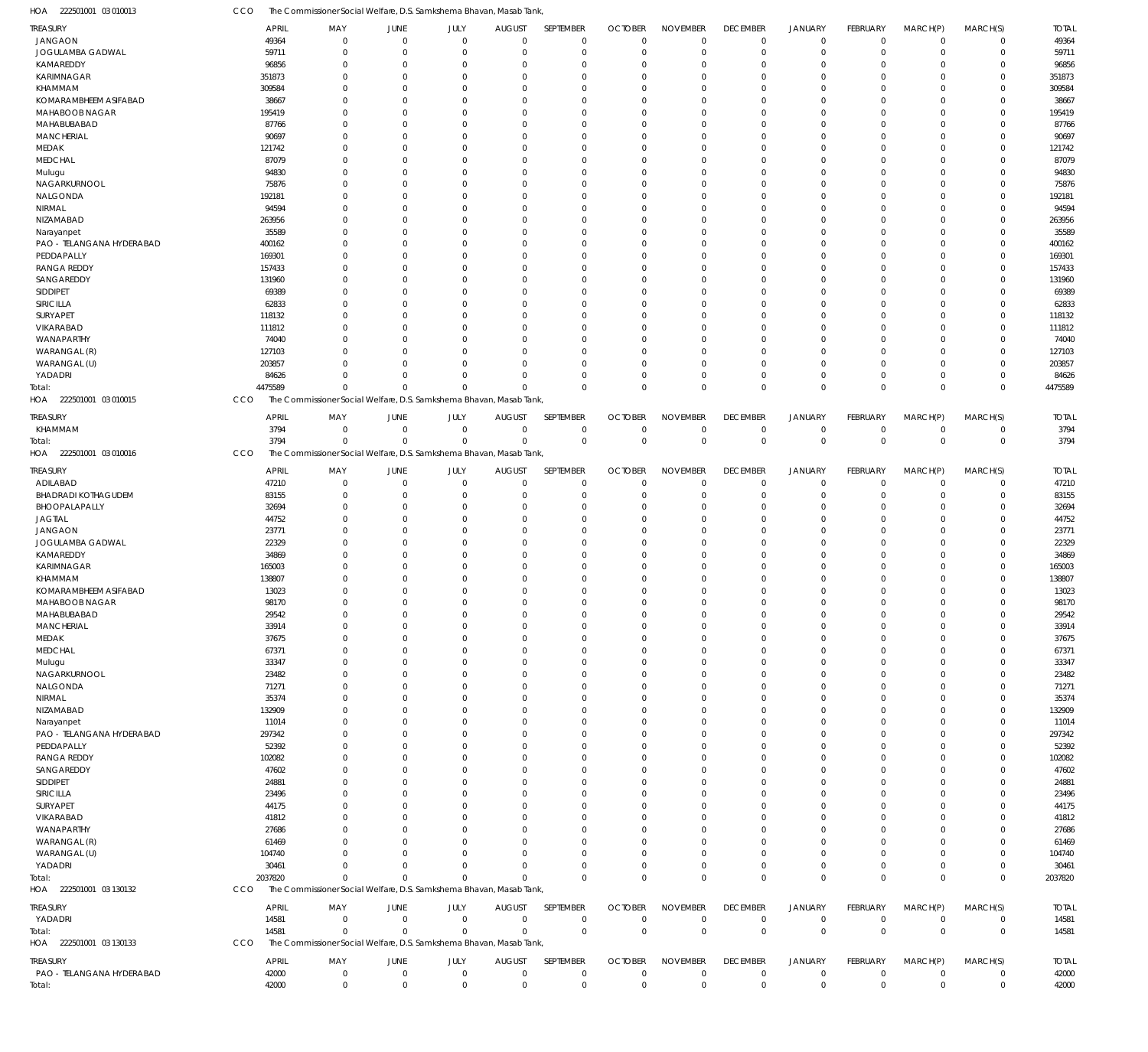| HOA<br>222501001 03 130134   | CCO          | The Commissioner Social Welfare, D.S. Samkshema Bhavan, Masab Tank, |                                     |                            |                            |                        |                |                      |                            |                      |                      |                      |                            |              |
|------------------------------|--------------|---------------------------------------------------------------------|-------------------------------------|----------------------------|----------------------------|------------------------|----------------|----------------------|----------------------------|----------------------|----------------------|----------------------|----------------------------|--------------|
| <b>TREASURY</b>              | <b>APRIL</b> | MAY                                                                 | JUNE                                | JULY                       | <b>AUGUST</b>              | SEPTEMBER              | <b>OCTOBER</b> | <b>NOVEMBER</b>      | <b>DECEMBER</b>            | <b>JANUARY</b>       | FEBRUARY             | MARCH(P)             | MARCH(S)                   | <b>TOTAL</b> |
| KAMAREDDY                    | 33000        |                                                                     | $\overline{0}$<br>$\mathbf 0$       | $\mathbf 0$                | $\mathbf 0$                | $\mathbf 0$            | $\mathbf 0$    | $\mathbf 0$          | $\mathbf 0$                | $\Omega$             | $\mathbf 0$          | $\Omega$             | $\mathbf 0$                | 33000        |
| NALGONDA                     | 99000        |                                                                     | $\overline{0}$<br>$\mathbf 0$       | $\mathbf 0$                | $\mathbf 0$                | $\mathbf 0$            | $\mathbf 0$    | $\mathbf 0$          | $\mathbf 0$                | $\mathbf 0$          | $\mathbf 0$          | $\Omega$             | $\mathbf 0$                | 99000        |
| SANGAREDDY                   | 66000        |                                                                     | $\Omega$<br>$\Omega$                | $\Omega$                   | $\mathbf 0$                | $^{\circ}$             | $\mathbf 0$    | 0                    | $\mathbf 0$                | $\Omega$             | $\Omega$             | $\Omega$             | $\mathbf 0$                | 66000        |
| Total:                       | 198000       |                                                                     | $\Omega$<br>$\Omega$                | $\Omega$                   | $\mathbf 0$                | $\Omega$               | $\mathbf 0$    | $\Omega$             | $\mathbf 0$                | $\Omega$             | $\Omega$             | $\Omega$             | $\mathbf 0$                | 198000       |
| 222501001 03 300302<br>HOA   | CCO          | The Commissioner Social Welfare, D.S. Samkshema Bhavan, Masab Tank, |                                     |                            |                            |                        |                |                      |                            |                      |                      |                      |                            |              |
|                              |              |                                                                     |                                     |                            |                            |                        |                |                      |                            |                      |                      |                      |                            |              |
| <b>TREASURY</b>              | <b>APRIL</b> | MAY                                                                 | JUNE                                | JULY                       | <b>AUGUST</b>              | SEPTEMBER              | <b>OCTOBER</b> | <b>NOVEMBER</b>      | <b>DECEMBER</b>            | JANUARY              | <b>FEBRUARY</b>      | MARCH(P)             | MARCH(S)                   | <b>TOTAL</b> |
| ADILABAD                     | 13720        |                                                                     | $\overline{0}$<br>$\mathbf 0$       | $\overline{0}$             | $\mathbf 0$                | $\mathbf 0$            | $\mathbf 0$    | 0                    | $\mathbf 0$                | $\mathbf 0$          | $\mathbf 0$          | $\Omega$             | $\mathbf 0$                | 13720        |
| <b>MAHABOOB NAGAR</b>        | 73153        |                                                                     | $\mathbf 0$<br>$\mathbf 0$          | $\mathbf 0$                | $\mathbf 0$                | $^{\circ}$             | $\mathbf 0$    | 0                    | $\mathbf 0$                | 0                    | $\mathbf 0$          | $\Omega$             | $\mathbf 0$                | 73153        |
| NIZAMABAD                    | 43606        |                                                                     | $\Omega$<br>$\mathbf 0$             | $\mathbf 0$                | $\mathbf 0$                | $^{\circ}$             | $\mathbf 0$    | 0                    | $\mathbf 0$                | 0                    | $\mathbf 0$          | $\Omega$             | $\mathbf 0$                | 43606        |
| Total:                       | 130479       |                                                                     | $\Omega$<br>$\Omega$                | $\Omega$                   | $\mathbf 0$                | $\Omega$               | $\mathbf 0$    | $\Omega$             | $\mathbf 0$                | $\Omega$             | $\mathbf 0$          | $\Omega$             | $\mathbf 0$                | 130479       |
| 22250100125 01 500503<br>HOA | CCO          | The Commissioner Social Welfare, D.S. Samkshema Bhavan, Masab Tank, |                                     |                            |                            |                        |                |                      |                            |                      |                      |                      |                            |              |
| <b>TREASURY</b>              | <b>APRIL</b> | MAY                                                                 | JUNE                                | JULY                       | <b>AUGUST</b>              | <b>SEPTEMBER</b>       | <b>OCTOBER</b> | <b>NOVEMBER</b>      | <b>DECEMBER</b>            | JANUARY              | FEBRUARY             | MARCH(P)             | MARCH(S)                   | <b>TOTAL</b> |
| PAO - TELANGANA HYDERABAD    | 3891800      |                                                                     | $\overline{0}$                      | $\mathbf 0$<br>$\mathbf 0$ | $\mathbf 0$                | $\mathbf 0$            | $\mathbf 0$    | $\mathbf 0$          | $\mathbf 0$                | $\mathbf 0$          | $\mathbf 0$          | $\Omega$             | $\mathbf 0$                | 3891800      |
| Total:                       | 3891800      |                                                                     | $\mathbf 0$<br>$\overline{0}$       | $\mathbf 0$                | $\mathbf 0$                | $\mathbf 0$            | $\mathbf 0$    | $\mathbf 0$          | $\mathbf 0$                | $\mathbf 0$          | $\mathbf 0$          | $\Omega$             | $\mathbf 0$                | 3891800      |
| 22250100125 03 260<br>HOA    | CCO          | The Commissioner Social Welfare, D.S. Samkshema Bhavan, Masab Tank, |                                     |                            |                            |                        |                |                      |                            |                      |                      |                      |                            |              |
| <b>TREASURY</b>              | <b>APRIL</b> | MAY                                                                 | JUNE                                | JULY                       | <b>AUGUST</b>              | SEPTEMBER              | <b>OCTOBER</b> | <b>NOVEMBER</b>      | <b>DECEMBER</b>            | JANUARY              | FEBRUARY             | MARCH(P)             | MARCH(S)                   | <b>TOTAL</b> |
|                              | 24900        |                                                                     | $\mathbf 0$<br>$\mathbf 0$          | $\mathbf 0$                | $\mathbf 0$                | $^{\circ}$             | $\mathbf 0$    | $\mathbf 0$          |                            | $\mathbf 0$          |                      |                      | $\mathbf 0$                | 24900        |
| ADILABAD                     |              |                                                                     |                                     |                            |                            |                        |                |                      | $\mathbf 0$                |                      | $\mathbf 0$          | 0                    |                            |              |
| JOGULAMBA GADWAL             | 24900        |                                                                     | $\overline{0}$<br>$\mathbf 0$       | $\mathbf 0$                | $\mathbf 0$                | $^{\circ}$             | $\mathbf 0$    | 0                    | $\mathbf 0$                | $\Omega$             | $\mathbf 0$          | $\Omega$             | $\mathbf 0$                | 24900        |
| KARIMNAGAR                   | 5000         |                                                                     | $\mathbf 0$<br>0                    | 0                          | $\mathbf 0$                | -0                     | $\mathbf 0$    | 0                    | $\mathbf 0$                | -0                   | $\Omega$             | $\Omega$             | $\mathbf 0$                | 5000         |
| MAHABUBABAD                  | 33340        |                                                                     | $\Omega$<br>$\Omega$                | $\Omega$<br>$\Omega$       | $\mathbf 0$                | -0                     | $\mathbf 0$    | $\Omega$             | $\mathbf 0$                | $\Omega$             | $\Omega$<br>$\Omega$ | $\Omega$             | $\Omega$                   | 33340        |
| Narayanpet                   | 19000        |                                                                     | $\mathbf 0$<br>$\Omega$<br>$\Omega$ |                            | $\mathbf 0$<br>$\mathbf 0$ | -0                     | $\mathbf 0$    | 0                    | $\mathbf 0$                | $\Omega$             | $\mathbf 0$          | $\Omega$<br>$\Omega$ | $\mathbf 0$<br>$\mathbf 0$ | 19000        |
| WANAPARTHY                   | 100000       |                                                                     | $\mathbf 0$<br>$\Omega$<br>$\Omega$ | $\mathbf 0$<br>$\Omega$    | $\mathbf 0$                | $^{\circ}$<br>$\Omega$ | $\mathbf 0$    | $\Omega$<br>$\Omega$ | $\mathbf 0$<br>$\mathsf 0$ | $\Omega$<br>$\Omega$ | $\mathbf 0$          | $\Omega$             | $\mathbf 0$                | 100000       |
| Total:                       | 207140       |                                                                     |                                     |                            |                            |                        | $\mathbf 0$    |                      |                            |                      |                      |                      |                            | 207140       |
| 22250110225 06 500503<br>HOA | CCO          | The Commissioner Social Welfare, D.S. Samkshema Bhavan, Masab Tank, |                                     |                            |                            |                        |                |                      |                            |                      |                      |                      |                            |              |
| <b>TREASURY</b>              | <b>APRIL</b> | MAY                                                                 | JUNE                                | JULY                       | <b>AUGUST</b>              | SEPTEMBER              | <b>OCTOBER</b> | <b>NOVEMBER</b>      | <b>DECEMBER</b>            | JANUARY              | FEBRUARY             | MARCH(P)             | MARCH(S)                   | <b>TOTAL</b> |
| <b>JANGAON</b>               | 46150        |                                                                     | $\overline{0}$<br>$\mathbf 0$       | $\mathbf 0$                | $\mathbf 0$                | $\mathbf 0$            | $\mathbf 0$    | $\mathbf 0$          | $\mathbf 0$                | $\mathbf 0$          | $\mathbf 0$          | $\Omega$             | $\mathbf 0$                | 46150        |
| KHAMMAM                      | 10990        |                                                                     | $\mathbf 0$<br>$\mathbf 0$          | 0                          | $\mathbf 0$                | $^{\circ}$             | $\Omega$       | $\Omega$             | $\mathbf 0$                | $\Omega$             | $\Omega$             | $\Omega$             | $\Omega$                   | 10990        |
| MAHABUBABAD                  | 9500000      |                                                                     | $\Omega$<br>$\Omega$                | $\Omega$                   | $\mathbf 0$                | $\Omega$               | $\mathbf 0$    | 0                    | $\mathbf 0$                | $\Omega$             | $\Omega$             | $\Omega$             | $\Omega$                   | 9500000      |
| <b>MEDCHAL</b>               | 5100000      |                                                                     | $\Omega$<br>$\Omega$                | $\Omega$                   | $\mathbf 0$                | $\Omega$               | $\mathbf 0$    | 0                    | $\mathbf 0$                | $\Omega$             | $\Omega$             | $\Omega$             | $\Omega$                   | 5100000      |
| Mulugu                       | 3000000      |                                                                     | $\Omega$<br>$\Omega$                | $\Omega$                   | $\mathbf 0$                | $\Omega$               | $\mathbf 0$    | $\Omega$             | $\Omega$                   | $\Omega$             | $\Omega$             | $\Omega$             | $\Omega$                   | 3000000      |
| Narayanpet                   | 5500000      |                                                                     | $\Omega$<br>$\Omega$                | $\Omega$                   | $\mathbf 0$                | $\Omega$               | $\mathbf 0$    | $\Omega$             | $\mathbf 0$                | $\Omega$             | $\Omega$             | $\Omega$             | $\Omega$                   | 5500000      |
| SANGAREDDY                   | 19000000     |                                                                     | $\Omega$<br>$\Omega$                | $\Omega$                   | $\mathbf 0$                | $\Omega$               | $\mathbf 0$    | $\Omega$             | $\Omega$                   | $\Omega$             | $\Omega$             | $\Omega$             | $\Omega$                   | 19000000     |
| SURYAPET                     | 4000000      |                                                                     | $\Omega$<br>$\Omega$                | $\Omega$                   | $\mathbf 0$                | $\Omega$               | $\mathbf 0$    | $\mathbf 0$          | $\mathbf 0$                | $\Omega$             | $\Omega$             | $\Omega$             | $\mathbf 0$                | 4000000      |
| Total:                       | 46157140     |                                                                     | $\Omega$<br>$\Omega$                | $\Omega$                   | $\Omega$                   | $\Omega$               | $\mathbf{0}$   | $\Omega$             | $\mathbf 0$                | $\Omega$             | $\mathbf 0$          | $\Omega$             | $\mathbf 0$                | 46157140     |
| 222501277 07 010011<br>HOA   | CCO          | The Commissioner Social Welfare, D.S. Samkshema Bhavan, Masab Tank, |                                     |                            |                            |                        |                |                      |                            |                      |                      |                      |                            |              |
|                              |              |                                                                     |                                     |                            |                            |                        |                |                      |                            |                      |                      |                      |                            |              |
| <b>TREASURY</b>              | <b>APRIL</b> | MAY                                                                 | <b>JUNE</b>                         | JULY                       | <b>AUGUST</b>              | SEPTEMBER              | <b>OCTOBER</b> | <b>NOVEMBER</b>      | <b>DECEMBER</b>            | JANUARY              | <b>FEBRUARY</b>      | MARCH(P)             | MARCH(S)                   | <b>TOTAL</b> |
| ADILABAD                     | 1673583      |                                                                     | $\mathbf 0$<br>$\mathbf 0$          | $\mathbf 0$                | $\mathbf 0$                | $^{\circ}$             | $\mathbf 0$    | $\Omega$             | $\mathbf 0$                | $\Omega$             | $\mathbf 0$          | $\Omega$             | $\mathbf 0$                | 1673583      |
| <b>BHADRADI KOTHAGUDEM</b>   | 1640744      |                                                                     | $\mathbf 0$<br>$\mathbf 0$          | 0                          | $\mathbf 0$                | $^{\circ}$             | $\mathbf 0$    | O                    | $\mathbf 0$                | $\Omega$             | $\mathbf 0$          | $\Omega$             | $\mathbf 0$                | 1640744      |
| BHOOPALAPALLY                | 620953       |                                                                     | $\mathbf 0$<br>$\mathbf 0$          | 0                          | $\mathbf 0$                | -0                     | $\mathbf 0$    | $\Omega$             | $\mathbf 0$                | $\Omega$             | $\Omega$             | $\Omega$             | $\Omega$                   | 620953       |
| <b>JAGTIAL</b>               | 980573       |                                                                     | $\Omega$<br>0                       | $\Omega$                   | $\mathbf 0$                | -0                     | $\mathbf 0$    | $\Omega$             | $\mathbf 0$                | $\Omega$             | $\Omega$             | $\Omega$             | $\Omega$                   | 980573       |
| JANGAON                      | 1023282      |                                                                     | $\Omega$<br>$\mathbf 0$             | 0                          | $\mathbf 0$                | -0                     | $\mathbf 0$    | $\Omega$             | $\mathbf 0$                | -0                   | $\Omega$             | $\Omega$             | $\Omega$                   | 1023282      |
| JOGULAMBA GADWAL             | 524520       |                                                                     | $\Omega$<br>$\Omega$                | 0                          | $\mathbf 0$                | -0                     | $\mathbf 0$    | $\Omega$             | $\mathbf 0$                | $\Omega$             | $\Omega$             | $\Omega$             | $\Omega$                   | 524520       |
| KAMAREDDY                    | 1272965      |                                                                     | $\Omega$<br>$\Omega$                | $\Omega$                   | $\mathbf 0$                | -0                     | $\mathbf 0$    | $\Omega$             | $\Omega$                   | -0                   | $\Omega$             | $\Omega$             | $\Omega$                   | 1272965      |
| <b>KARIMNAGAR</b>            | 3085514      |                                                                     | $\Omega$<br>0                       | $\mathbf 0$                | $\mathbf 0$                | -0                     | $\mathbf 0$    | $\Omega$             | $\mathbf 0$                | $\Omega$             | $\Omega$             | $\Omega$             | $\mathbf 0$                | 3085514      |
| KHAMMAM                      | 3181742      |                                                                     | $\Omega$<br>$\Omega$                | $\Omega$                   | $\mathbf 0$                | $\Omega$               | $\mathbf 0$    | $\Omega$             | $\mathbf 0$                | $\Omega$             | $\mathbf 0$          | $\Omega$             | $\Omega$                   | 3181742      |
| KOMARAMBHEEM ASIFABAD        | 388920       |                                                                     | 0<br>0                              | 0                          | 0                          | -0                     | $\Omega$       |                      | $\Omega$                   |                      | $\Omega$             |                      | $\mathbf 0$                | 388920       |
| <b>MAHABOOB NAGAR</b>        | 1184870      |                                                                     | $\mathbf 0$<br>$\mathbf 0$          | 0                          | $\mathbf 0$                | $\mathbf 0$            | $\mathbf 0$    | $\Omega$             | $\mathbf 0$                | $\Omega$             | $\mathbf 0$          | $\Omega$             | $\mathbf 0$                | 1184870      |
| MAHABUBABAD                  | 1054950      |                                                                     | $\mathbf 0$<br>$\mathbf 0$          | $\mathbf 0$                | $\mathbf 0$                | $^{\circ}$             | $\mathbf 0$    | 0                    | $\mathbf 0$                | $\Omega$             | $\mathbf 0$          | $\Omega$             | $\mathbf 0$                | 1054950      |
| <b>MANCHERIAL</b>            | 1324177      |                                                                     | $\mathbf 0$<br>$\Omega$             | 0                          | $\mathbf 0$                | $^{\circ}$             | $\mathbf 0$    | $\Omega$             | $\mathbf 0$                | $\Omega$             | $\Omega$             | $\Omega$             | $\mathbf 0$                | 1324177      |
| MEDAK                        | 1372314      |                                                                     | 0<br>$\Omega$                       | 0                          | $\mathbf 0$                | -0                     | $\mathbf 0$    | $\Omega$             | $\mathbf 0$                | -C                   | $\Omega$             | $\Omega$             | $\mathbf 0$                | 1372314      |
| <b>MEDCHAL</b>               | 527542       |                                                                     | $\mathbf 0$<br>$\Omega$             | 0                          | $\mathbf 0$                | $^{\circ}$             | $\mathbf 0$    | $\Omega$             | $\mathbf 0$                | -C                   | $\Omega$             | $\Omega$             | $\mathbf 0$                | 527542       |
| Mulugu                       | 148040       |                                                                     | 0<br>0                              | 0                          | $\mathbf 0$                | -0                     | $\mathbf 0$    | 0                    | $\mathbf 0$                | -C                   | $\Omega$             | $\Omega$             | $\mathbf 0$                | 148040       |
| NAGARKURNOOL                 | 1567736      |                                                                     | $\mathbf 0$<br>$\Omega$             | 0                          | $\mathbf 0$                | $^{\circ}$             | $\mathbf 0$    | $\Omega$             | $\mathbf 0$                | -C                   | $\Omega$             | $\Omega$             | $\Omega$                   | 1567736      |
| NALGONDA                     | 3024584      |                                                                     | 0<br>$\Omega$                       | 0                          | $\mathbf 0$                | -0                     | $\mathbf 0$    | 0                    | $\mathbf 0$                | -0                   | $\Omega$             | $\Omega$             | $\mathbf 0$                | 3024584      |
| NIRMAL                       | 1106510      |                                                                     | $\mathbf 0$<br>$\Omega$             | 0                          | $\mathbf 0$                | $^{\circ}$             | $\mathbf 0$    | $\Omega$             | $\mathbf 0$                | -C                   | $\Omega$             | $\Omega$             | $\Omega$                   | 1106510      |
| NIZAMABAD                    | 2168547      |                                                                     | 0<br>$\Omega$                       | 0                          | $\mathbf 0$                | -0                     | $\mathbf 0$    | $\Omega$             | $\mathbf 0$                | -C                   | $\Omega$             | $\Omega$             | $\mathbf 0$                | 2168547      |
| Narayanpet                   | 722081       |                                                                     | $\mathbf 0$<br>$\Omega$             | 0                          | $\mathbf 0$                | $^{\circ}$             | $\mathbf 0$    | 0                    | $\mathbf 0$                | -0                   | $\Omega$             | $\Omega$             | $\mathbf 0$                | 722081       |
| PAO - TELANGANA HYDERABAD    | 1854084      |                                                                     | $\Omega$<br>$\Omega$                | 0                          | $\mathbf 0$                | -0                     | $\mathbf 0$    | $\Omega$             | $\mathbf 0$                | -C                   | $\Omega$             | $\Omega$             | $\mathbf 0$                | 1854084      |
| PEDDAPALLY                   | 1004461      |                                                                     | $\mathbf 0$<br>$\Omega$             | 0                          | $\mathbf 0$                | $^{\circ}$             | $\mathbf 0$    | $\Omega$             | $\mathbf 0$                | -C                   | $\Omega$             | $\Omega$             | $\mathbf 0$                | 1004461      |
| <b>RANGA REDDY</b>           | 2223375      |                                                                     | 0<br>$\Omega$                       | 0                          | $\mathbf 0$                | -0                     | $\mathbf 0$    | 0                    | $\mathbf 0$                | -C                   | $\Omega$             | $\Omega$             | $\mathbf 0$                | 2223375      |
| SANGAREDDY                   | 3066772      |                                                                     | $\mathbf 0$<br>$\Omega$             | 0                          | $\mathbf 0$                | $^{\circ}$             | $\mathbf 0$    | $\Omega$             | $\Omega$                   | -C                   | $\Omega$             | $\Omega$             | $\Omega$                   | 3066772      |
| SIDDIPET                     | 2137584      |                                                                     | 0<br>$\Omega$                       | 0                          | $\mathbf 0$                | -0                     | $\mathbf 0$    | 0                    | $\mathbf 0$                | -0                   | $\Omega$             | $\Omega$             | $\mathbf 0$                | 2137584      |
| SIRICILLA                    | 1226140      |                                                                     | $\mathbf 0$<br>$\Omega$             | 0                          | $\mathbf 0$                | $^{\circ}$             | $\mathbf 0$    | $\Omega$             | $\mathbf 0$                | -C                   | $\Omega$             | $\Omega$             | $\Omega$                   | 1226140      |
| SURYAPET                     | 2696503      |                                                                     | 0<br>$\Omega$                       | 0                          | $\mathbf 0$                | -0                     | $\mathbf 0$    | $\Omega$             | $\mathbf 0$                | -C                   | $\Omega$             | $\Omega$             | $\mathbf 0$                | 2696503      |
| VIKARABAD                    | 1406051      |                                                                     | $\mathbf 0$<br>$\Omega$             | 0                          | $\mathbf 0$                | $^{\circ}$             | $\mathbf 0$    | 0                    | $\mathbf 0$                | -C                   | $\Omega$             | $\Omega$             | $\mathbf 0$                | 1406051      |
| WANAPARTHY                   | 762254       |                                                                     | $\Omega$<br>$\Omega$                | 0                          | $\mathbf 0$                | -0                     | $\mathbf 0$    | $\Omega$             | $\mathbf 0$                | -C                   | $\Omega$             | $\Omega$             | $\mathbf 0$                | 762254       |
| WARANGAL (R)                 | 779760       |                                                                     | $\Omega$<br>$\Omega$                | $\Omega$                   | $\mathbf 0$                | $^{\circ}$             | $\mathbf 0$    | $\Omega$             | $\mathbf 0$                | -C                   | $\Omega$             | $\Omega$             | $\mathbf 0$                | 779760       |
| WARANGAL (U)                 | 1868000      |                                                                     | $\mathbf 0$<br>0                    | $\mathbf 0$                | $\mathbf 0$                | -0                     | $\mathbf 0$    | 0                    | $\mathbf 0$                | -0                   | $\Omega$             | $\Omega$             | $\mathbf 0$                | 1868000      |
| YADADRI                      | 1330438      |                                                                     | $\mathbf 0$<br>$\Omega$             | $\mathbf 0$                | $\mathbf 0$                | $^{\circ}$             | $\mathbf 0$    | 0                    | $\mathbf 0$                | $\Omega$             | $\mathbf 0$          | $\Omega$             | $\mathbf 0$                | 1330438      |
| Total:                       | 48949569     |                                                                     | $\Omega$<br>$\Omega$                | $\Omega$                   | $\mathbf 0$                | $\overline{0}$         | $\mathbf 0$    | $\mathbf 0$          | $\mathsf 0$                | $\Omega$             | $\mathbf 0$          | $\Omega$             | $\mathbf 0$                | 48949569     |
| 222501277 07 010012<br>HOA   | CCO          | The Commissioner Social Welfare, D.S. Samkshema Bhavan, Masab Tank, |                                     |                            |                            |                        |                |                      |                            |                      |                      |                      |                            |              |
| <b>TREASURY</b>              | <b>APRIL</b> | MAY                                                                 | JUNE                                | JULY                       | <b>AUGUST</b>              | SEPTEMBER              | <b>OCTOBER</b> | <b>NOVEMBER</b>      | <b>DECEMBER</b>            | JANUARY              | FEBRUARY             | MARCH(P)             | MARCH(S)                   | <b>TOTAL</b> |
| ADILABAD                     | 16950        |                                                                     | $\overline{0}$<br>$\mathbf 0$       | $\mathbf 0$                | $\mathbf 0$                | $\mathbf 0$            | $\mathbf 0$    | $\mathbf 0$          | $\mathbf 0$                | $\mathbf 0$          | $\mathbf 0$          | $\Omega$             | $\mathbf 0$                | 16950        |
| <b>BHADRADI KOTHAGUDEM</b>   | 27275        |                                                                     | $\mathbf 0$<br>$\mathbf 0$          | $\mathbf 0$                | $\mathbf 0$                | $^{\circ}$             | $\mathbf 0$    | 0                    | $\mathbf 0$                | $\mathbf 0$          | $\mathbf 0$          | $\Omega$             | $\mathbf 0$                | 27275        |
| BHOOPALAPALLY                | 3895         |                                                                     | $\mathbf 0$<br>$\Omega$             | $\mathbf 0$                | $\mathbf 0$                | -0                     | $\mathbf 0$    | 0                    | $\mathbf 0$                | $\Omega$             | $\Omega$             | $\Omega$             | $\mathbf 0$                | 3895         |
| <b>JAGTIAL</b>               | 5950         |                                                                     | $\mathbf 0$<br>$\Omega$             | $\Omega$                   | $\mathbf 0$                | $\Omega$               | $\Omega$       | $\Omega$             | $\mathbf 0$                | $\Omega$             | $\Omega$             | $\Omega$             | $\mathbf 0$                | 5950         |
| JOGULAMBA GADWAL             | 2963         |                                                                     | $\mathbf 0$<br>$\Omega$             | $\mathbf 0$                | $\mathbf 0$                | $^{\circ}$             | $\mathbf 0$    | $\mathbf 0$          | $\mathbf 0$                | $\Omega$             | $\Omega$             | $\Omega$             | $\mathbf 0$                | 2963         |
| KAMAREDDY                    | 6000         |                                                                     | $\mathbf 0$<br>$\mathbf 0$          | $\mathbf 0$                | $\mathbf 0$                | 0                      | $\mathbf 0$    | $\mathbf 0$          | $\mathbf 0$                | $\mathbf 0$          | $\mathbf 0$          | $\mathbf 0$          | $\mathbf 0$                | 6000         |
| <b>KARIMNAGAR</b>            | 30840        |                                                                     | $\mathbf 0$                         | $\mathbf 0$<br>$\mathbf 0$ | $\mathbf 0$                | $\mathbf 0$            | $\mathbf 0$    | $\mathbf 0$          | $\mathbf 0$                | $\Omega$             | $\mathbf 0$          | $\Omega$             | $\mathbf 0$                | 30840        |
|                              |              |                                                                     |                                     |                            |                            |                        |                |                      |                            |                      |                      |                      |                            |              |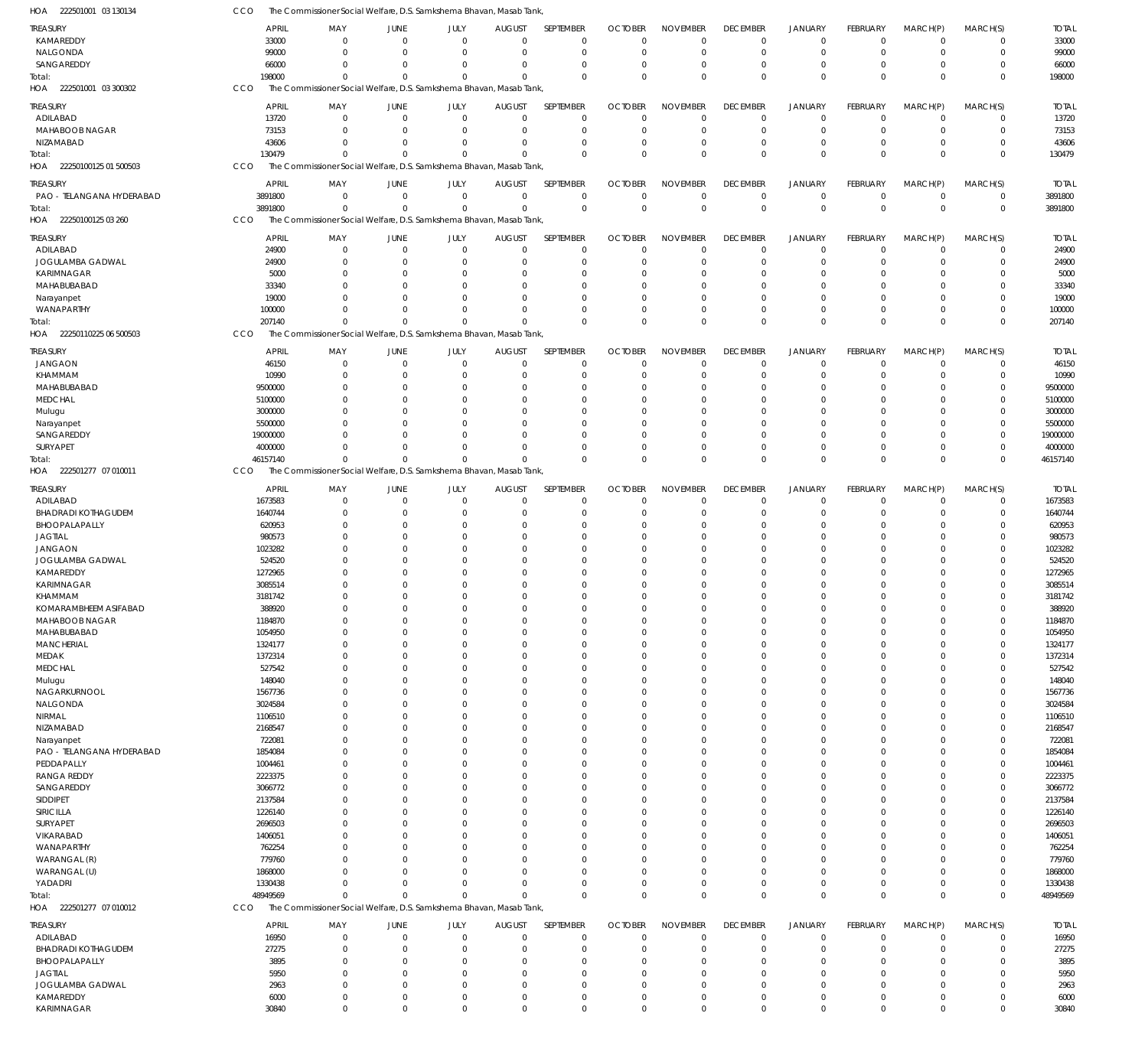| HOA 222501277 07 010012                 | CCO                    | The Commissioner Social Welfare, D.S. Samkshema Bhavan, Masab Tank                 |                               |                          |                                 |                            |                               |                             |                                   |                               |                            |                            |                            |                        |
|-----------------------------------------|------------------------|------------------------------------------------------------------------------------|-------------------------------|--------------------------|---------------------------------|----------------------------|-------------------------------|-----------------------------|-----------------------------------|-------------------------------|----------------------------|----------------------------|----------------------------|------------------------|
| TREASURY                                | <b>APRIL</b>           | MAY                                                                                | JUNE                          | JULY                     | <b>AUGUST</b>                   | SEPTEMBER                  | <b>OCTOBER</b>                | <b>NOVEMBER</b>             | <b>DECEMBER</b>                   | <b>JANUARY</b>                | <b>FEBRUARY</b>            | MARCH(P)                   | MARCH(S)                   | <b>TOTAL</b>           |
| KHAMMAM                                 | 34406                  | $\Omega$                                                                           | $\overline{0}$                | $\mathbf 0$              | $\mathbf 0$                     | 0                          | $\mathbf 0$                   | $\Omega$                    | $\mathbf 0$                       | $\mathbf 0$                   | $\overline{0}$             | $\overline{0}$             | $\mathbf 0$                | 34406                  |
| KOMARAMBHEEM ASIFABAD<br>MAHABOOB NAGAR | 725<br>4423            | $\mathbf 0$<br>$\mathbf 0$                                                         | $\overline{0}$<br>$\mathbf 0$ | $\mathbf{0}$<br>$\Omega$ | $\mathbf 0$<br>0                | $\mathbf 0$<br>$\mathbf 0$ | $\mathbf 0$<br>$\Omega$       | $\Omega$<br>$\Omega$        | $\mathbf 0$<br>$\overline{0}$     | $\mathbf 0$<br>$\overline{0}$ | $\mathbf 0$<br>$\Omega$    | $\overline{0}$<br>$\Omega$ | $\mathbf 0$<br>$\mathbf 0$ | 725<br>4423            |
| MAHABUBABAD                             | 12734                  | $\Omega$                                                                           | $\mathbf 0$                   | $\Omega$                 | $\Omega$                        | $\mathbf 0$                | $\Omega$                      | $\Omega$                    | $\Omega$                          | $\Omega$                      | $\Omega$                   | $\Omega$                   | $\mathbf 0$                | 12734                  |
| <b>MANCHERIAL</b>                       | 7885                   | $\Omega$                                                                           | $\mathbf 0$                   | $\Omega$                 | $\Omega$                        | $\mathbf 0$                | $\Omega$                      | $\Omega$                    | $\Omega$                          | $\Omega$                      | $\Omega$                   | $\Omega$                   | $\mathbf 0$                | 7885                   |
| MEDAK                                   | 7503                   | $\Omega$                                                                           | $\mathbf 0$                   | $\Omega$                 | $\mathbf 0$                     | $\mathbf 0$                | $\Omega$                      | $\Omega$                    | $\Omega$                          | $\Omega$                      | $\Omega$                   | $\Omega$                   | $\mathbf 0$                | 7503                   |
| <b>MEDCHAL</b>                          | 12340                  | $\Omega$                                                                           | $\overline{0}$                | $\Omega$                 | $\overline{0}$                  | $\mathbf 0$                | $\Omega$                      | $\Omega$                    | $\Omega$                          | $\Omega$                      | $\Omega$                   | $\Omega$                   | $\mathbf 0$                | 12340                  |
| Mulugu                                  | 3546                   | $\Omega$                                                                           | $\Omega$                      | $\Omega$                 | $\Omega$                        | $\mathbf 0$                | $\Omega$                      | $\Omega$                    | $\Omega$                          | $\Omega$                      | $\Omega$                   | $\Omega$                   | $\mathbf 0$                | 3546                   |
| NAGARKURNOOL                            | 19695                  | $\Omega$                                                                           | $\overline{0}$                | $\Omega$                 | $\overline{0}$                  | $\mathbf 0$                | $\Omega$                      | $\Omega$                    | $\Omega$                          | $\Omega$                      | $\Omega$                   | $\Omega$                   | $\mathbf 0$                | 19695                  |
| NALGONDA                                | 7081                   | $\Omega$                                                                           | $\mathbf 0$                   | $\Omega$                 | $\Omega$                        | $\mathbf 0$                | $\Omega$                      | $\Omega$                    | $\Omega$                          | $\Omega$                      | $\Omega$                   | $\Omega$                   | $\mathbf 0$                | 7081                   |
| NIRMAL                                  | 1460                   | $\Omega$                                                                           | $\overline{0}$                | $\Omega$                 | $\Omega$                        | $\mathbf 0$                | $\Omega$                      | $\Omega$                    | $\Omega$                          | $\Omega$                      | $\Omega$                   | $\Omega$                   | $\mathbf 0$                | 1460                   |
| NIZAMABAD                               | 13362                  | $\Omega$                                                                           | $\overline{0}$                | $\Omega$                 | $\overline{0}$                  | $\mathbf 0$                | $\Omega$                      | $\Omega$                    | $\Omega$                          | $\Omega$                      | $\Omega$                   | $\Omega$                   | $\mathbf 0$                | 13362                  |
| Narayanpet                              | 2000                   | $\Omega$                                                                           | $\overline{0}$                | $\Omega$                 | $\overline{0}$                  | $\mathbf 0$                | $\Omega$                      | $\Omega$                    | $\Omega$                          | $\Omega$                      | $\Omega$                   | $\Omega$                   | $\mathbf 0$                | 2000                   |
| PAO - TELANGANA HYDERABAD               | 51829                  | $\Omega$                                                                           | $\Omega$                      | $\Omega$                 | $\Omega$                        | $\mathbf 0$                | $\Omega$                      | $\Omega$                    | $\Omega$                          | $\Omega$                      | $\Omega$                   | $\Omega$                   | $\mathbf 0$                | 51829                  |
| PEDDAPALLY                              | 4253                   | $\Omega$                                                                           | $\overline{0}$                | $\Omega$                 | $\overline{0}$                  | $\mathbf 0$                | $\Omega$                      | $\Omega$                    | $\Omega$                          | $\Omega$                      | $\Omega$                   | $\Omega$                   | $\mathbf 0$                | 4253                   |
| <b>RANGA REDDY</b>                      | 26963                  | $\Omega$                                                                           | $\overline{0}$                | $\Omega$                 | $\overline{0}$                  | $\mathbf 0$                | $\Omega$                      | $\Omega$                    | $\Omega$                          | $\Omega$                      | $\Omega$                   | $\Omega$                   | $\mathbf 0$                | 26963                  |
| SANGAREDDY                              | 11200                  | $\Omega$                                                                           | $\mathbf{0}$                  | $\Omega$                 | $\Omega$                        | $\mathbf 0$                | $\Omega$                      | $\Omega$                    | $\Omega$                          | $\Omega$                      | $\Omega$                   | $\Omega$                   | $\mathbf 0$                | 11200                  |
| SIDDIPET                                | 7493                   | $\Omega$                                                                           | $\Omega$                      | $\Omega$                 | $\Omega$                        | $\mathbf 0$                | $\Omega$                      | $\Omega$                    | $\Omega$                          | $\Omega$                      | $\Omega$                   | $\Omega$                   | $\mathbf 0$                | 7493                   |
| SIRICILLA                               | 5820                   | $\Omega$                                                                           | $\overline{0}$                | $\Omega$                 | $\overline{0}$                  | $\mathbf 0$                | $\Omega$                      | $\Omega$                    | $\Omega$                          | $\Omega$                      | $\Omega$                   | $\Omega$                   | $\mathbf 0$                | 5820                   |
| SURYAPET                                | 8341                   | $\Omega$                                                                           | $\mathbf{0}$                  | $\Omega$                 | $\Omega$                        | $\mathbf 0$                | $\Omega$                      | $\Omega$                    | $\Omega$                          | $\Omega$                      | $\Omega$                   | $\Omega$                   | $\mathbf 0$                | 8341                   |
| VIKARABAD                               | 10000                  | $\Omega$                                                                           | $\Omega$                      | $\Omega$                 | $\Omega$                        | $\mathbf 0$                | $\Omega$                      | $\Omega$                    | $\Omega$                          | $\Omega$                      | $\Omega$                   | $\Omega$                   | $\mathbf 0$                | 10000                  |
| WANAPARTHY                              | 2000                   | $\Omega$                                                                           | $\Omega$                      | $\Omega$                 | $\Omega$                        | $\mathbf 0$                | $\Omega$                      | $\Omega$                    | $\Omega$                          | $\Omega$                      | $\Omega$                   | $\Omega$                   | $\mathbf 0$                | 2000                   |
| WARANGAL (R)<br>WARANGAL (U)            | 7476                   | $\Omega$<br>$\Omega$                                                               | $\overline{0}$<br>$\Omega$    | $\Omega$<br>$\Omega$     | $\overline{0}$<br>$\Omega$      | $\mathbf 0$                | $\Omega$<br>$\Omega$          | $\Omega$<br>$\Omega$        | $\overline{0}$<br>$\Omega$        | $\Omega$<br>$\Omega$          | $\Omega$<br>$\Omega$       | $\Omega$<br>$\Omega$       | $\mathbf 0$<br>$\mathbf 0$ | 7476                   |
| YADADRI                                 | 26159<br>7919          | $\Omega$                                                                           | $\Omega$                      | $\Omega$                 | $\overline{0}$                  | $\mathbf 0$<br>$\mathbf 0$ | $\Omega$                      | $\Omega$                    | $\Omega$                          | $\mathbf 0$                   | $\Omega$                   | $\mathbf 0$                | $\mathbf 0$                | 26159<br>7919          |
| Total:                                  | 390486                 | $\mathbf{0}$                                                                       | $\Omega$                      | $\Omega$                 | $\Omega$                        | $\mathbf 0$                | $\Omega$                      | $\Omega$                    | $\mathbf 0$                       | $\mathbf{0}$                  | $\Omega$                   | $\Omega$                   | $\mathbf 0$                | 390486                 |
| 222501277 07 010013<br>HOA              | CCO                    | The Commissioner Social Welfare, D.S. Samkshema Bhavan, Masab Tank,                |                               |                          |                                 |                            |                               |                             |                                   |                               |                            |                            |                            |                        |
| TREASURY                                | <b>APRIL</b>           | MAY                                                                                | JUNE                          | JULY                     | <b>AUGUST</b>                   | SEPTEMBER                  | <b>OCTOBER</b>                | <b>NOVEMBER</b>             | <b>DECEMBER</b>                   | <b>JANUARY</b>                | FEBRUARY                   | MARCH(P)                   | MARCH(S)                   | <b>TOTAL</b>           |
| ADILABAD                                | 641965                 | $\mathbf 0$                                                                        | $\overline{0}$                | $\mathbf 0$              | $\mathbf 0$                     | $\mathbf 0$                | $\mathbf 0$                   | $\mathbf 0$                 | $\overline{0}$                    | $\mathbf 0$                   | $\overline{0}$             | $\mathbf 0$                | 0                          | 641965                 |
| <b>BHADRADI KOTHAGUDEM</b>              | 618219                 | $\Omega$                                                                           | $\overline{0}$                | $\Omega$                 | 0                               | $\mathbf 0$                | 0                             | $\Omega$                    | $\overline{0}$                    | $\overline{0}$                | 0                          | $\mathbf 0$                | $\mathsf 0$                | 618219                 |
| BHOOPALAPALLY                           | 241971                 | $\Omega$                                                                           | $\overline{0}$                | $\Omega$                 | 0                               | $\mathbf 0$                | $\Omega$                      | $\Omega$                    | $\Omega$                          | $\overline{0}$                | $\Omega$                   | $\Omega$                   | $\mathbf 0$                | 241971                 |
| <b>JAGTIAL</b>                          | 386596                 | $\mathbf 0$                                                                        | $\overline{0}$                | $\Omega$                 | $\overline{0}$                  | $\mathbf 0$                | $\Omega$                      | $\Omega$                    | $\overline{0}$                    | $\overline{0}$                | $\Omega$                   | $\Omega$                   | $\mathsf 0$                | 386596                 |
| <b>JANGAON</b>                          | 382049                 | $\Omega$                                                                           | $\overline{0}$                | $\Omega$                 | 0                               | $\mathbf 0$                | $\Omega$                      | $\Omega$                    | $\Omega$                          | $\Omega$                      | $\Omega$                   | $\Omega$                   | $\mathbf 0$                | 382049                 |
| JOGULAMBA GADWAL                        | 201656                 | $\Omega$                                                                           | $\Omega$                      | $\Omega$                 | $\overline{0}$                  | $\mathbf 0$                | $\Omega$                      | $\Omega$                    | $\Omega$                          | $\Omega$                      | $\Omega$                   | $\Omega$                   | $\mathbf 0$                | 201656                 |
| KAMAREDDY                               | 488477                 | $\Omega$                                                                           | $\overline{0}$                | $\Omega$                 | $\overline{0}$                  | $\mathbf 0$                | $\Omega$                      | $\Omega$                    | $\Omega$                          | $\Omega$                      | $\Omega$                   | $\Omega$                   | $\mathbf 0$                | 488477                 |
| KARIMNAGAR                              | 1185693                | $\Omega$                                                                           | $\overline{0}$                | $\Omega$                 | $\overline{0}$                  | $\mathbf 0$                | $\Omega$                      | $\Omega$                    | $\Omega$                          | $\Omega$                      | $\Omega$                   | $\Omega$                   | $\mathsf 0$                | 1185693                |
| KHAMMAM                                 | 1219349                | $\Omega$                                                                           | $\Omega$                      | $\Omega$                 | $\Omega$                        | $\mathbf 0$                | $\Omega$                      | $\Omega$                    | $\Omega$                          | $\Omega$                      | $\Omega$                   | $\Omega$                   | $\mathbf 0$                | 1219349                |
| KOMARAMBHEEM ASIFABAD                   | 149331                 | $\Omega$                                                                           | $\overline{0}$                | $\Omega$                 | $\overline{0}$                  | $\mathbf 0$                | $\Omega$                      | $\Omega$                    | $\Omega$                          | $\Omega$                      | $\Omega$                   | $\Omega$                   | $\mathbf 0$                | 149331                 |
| MAHABOOB NAGAR                          | 465515                 | $\Omega$                                                                           | $\overline{0}$                | $\Omega$                 | 0                               | $\mathbf 0$                | $\Omega$                      | $\Omega$                    | $\Omega$                          | $\Omega$                      | $\Omega$                   | $\Omega$                   | $\mathbf 0$                | 465515                 |
| MAHABUBABAD                             | 432328                 | $\Omega$                                                                           | $\Omega$                      | $\Omega$                 | 0                               | $\mathbf 0$                | $\Omega$                      | $\Omega$                    | $\Omega$                          | $\Omega$                      | $\Omega$                   | $\Omega$                   | $\mathbf 0$                | 432328                 |
| <b>MANCHERIAL</b>                       | 508422                 | $\Omega$                                                                           | $\mathbf 0$                   | $\Omega$                 | 0                               | $\mathbf 0$                | $\Omega$                      | $\Omega$                    | $\Omega$                          | $\Omega$                      | $\Omega$                   | $\Omega$                   | $\mathbf 0$                | 508422                 |
| MEDAK                                   | 525225                 | $\mathbf 0$                                                                        | $\overline{0}$                | $\Omega$                 | $\overline{0}$                  | $\mathbf 0$                | $\Omega$                      | $\Omega$                    | $\Omega$                          | $\Omega$                      | $\Omega$                   | $\Omega$                   | $\mathsf 0$                | 525225                 |
| <b>MEDCHAL</b>                          | 201474                 | $\Omega$                                                                           | $\overline{0}$                | $\Omega$                 | 0                               | $\mathbf 0$                | $\Omega$                      | $\Omega$                    | $\Omega$                          | $\Omega$                      | $\Omega$                   | $\Omega$                   | $\mathbf 0$                | 201474                 |
| Mulugu                                  | 56942                  | $\Omega$                                                                           | $\Omega$                      | $\Omega$                 | $\overline{0}$                  | $\mathbf 0$                | $\Omega$                      | $\Omega$                    | $\Omega$                          | $\Omega$                      | $\Omega$                   | $\Omega$                   | $\mathbf 0$                | 56942                  |
| NAGARKURNOOL                            | 599019                 | $\Omega$                                                                           | $\overline{0}$                | $\Omega$                 | $\overline{0}$                  | $\mathbf 0$                | $\Omega$                      | $\Omega$                    | $\Omega$                          | $\Omega$                      | $\Omega$                   | $\Omega$                   | $\mathbf 0$                | 599019                 |
| NALGONDA<br>NIRMAL                      | 1157116<br>423885      | $\Omega$<br>$\Omega$                                                               | $\overline{0}$<br>$\mathbf 0$ | $\Omega$<br>$\Omega$     | $\overline{0}$<br>$\mathbf 0$   | $\mathbf 0$<br>$\mathbf 0$ | $\Omega$<br>$\Omega$          | $\Omega$<br>$\Omega$        | $\Omega$<br>$\Omega$              | $\Omega$<br>$\mathbf 0$       | $\Omega$<br>$\Omega$       | $\Omega$<br>$\Omega$       | $\mathbf 0$<br>$\mathbf 0$ | 1157116<br>423885      |
| NIZAMABAD                               | 845608                 | 0                                                                                  | $\Omega$                      |                          | 0                               | 0                          | -0                            |                             |                                   | $\Omega$                      | 0                          | O                          | 0                          | 845608                 |
| Narayanpet                              | 271754                 | $\mathbf 0$                                                                        | $\overline{0}$                | 0                        | 0                               | $\mathbf 0$                | 0                             | $\Omega$                    | $\Omega$                          | $\overline{0}$                | 0                          | $\Omega$                   | $\mathbf 0$                | 271754                 |
| PAO - TELANGANA HYDERABAD               | 709007                 | $\Omega$                                                                           | $\overline{0}$                | 0                        | 0                               | $\mathbf 0$                | $\Omega$                      | $\Omega$                    | $\Omega$                          | $\Omega$                      | $\Omega$                   | $\Omega$                   | $\mathbf 0$                | 709007                 |
| PEDDAPALLY                              | 394700                 | 0                                                                                  | $\Omega$                      | O                        | $\Omega$                        | $\mathbf 0$                | $\Omega$                      | $\Omega$                    | $\Omega$                          | $\Omega$                      | $\Omega$                   | $\Omega$                   | $\mathbf 0$                | 394700                 |
| <b>RANGA REDDY</b>                      | 841677                 | $\Omega$                                                                           | 0                             | 0                        | 0                               | $\mathbf 0$                | 0                             | $\Omega$                    | $\Omega$                          | $\Omega$                      | $\Omega$                   | $\Omega$                   | 0                          | 841677                 |
| SANGAREDDY                              | 1165240                | <sup>0</sup>                                                                       | $\Omega$                      | O                        | 0                               | $\mathbf 0$                | $\Omega$                      | $\Omega$                    |                                   | $\Omega$                      | $\Omega$                   | $\Omega$                   | $\mathbf 0$                | 1165240                |
| SIDDIPET                                | 795757                 | 0                                                                                  | $\Omega$                      | O                        | $\Omega$                        | $\mathbf 0$                | $\Omega$                      | $\Omega$                    | $\Omega$                          | $\Omega$                      | $\Omega$                   | $\Omega$                   | $\mathbf 0$                | 795757                 |
| SIRICILLA                               | 469563                 | 0                                                                                  | $\Omega$                      |                          | $\Omega$                        | $\mathbf 0$                | $\Omega$                      | $\Omega$                    |                                   | $\Omega$                      | $\Omega$                   | $\Omega$                   | $\mathbf 0$                | 469563                 |
| SURYAPET                                | 824946                 | 0                                                                                  | $\Omega$                      | n                        | 0                               | $\mathbf 0$                | $\Omega$                      | $\Omega$                    | $\Omega$                          | $\Omega$                      | 0                          | $\Omega$                   | $\mathbf 0$                | 824946                 |
| VIKARABAD                               | 532075                 | <sup>0</sup>                                                                       | $\Omega$                      | n                        | 0                               | $\mathbf 0$                | $\Omega$                      | $\Omega$                    |                                   | $\Omega$                      | $\Omega$                   | $\Omega$                   | $\mathbf 0$                | 532075                 |
| WANAPARTHY                              | 301713                 | 0                                                                                  | $\Omega$                      | n                        | 0                               | $\mathbf 0$                | $\Omega$                      | $\Omega$                    | $\Omega$                          | $\Omega$                      | $\Omega$                   | $\Omega$                   | $\mathbf 0$                | 301713                 |
| WARANGAL (R)                            | 299273                 |                                                                                    | $\Omega$                      |                          | $\Omega$                        | $\mathbf 0$                | $\Omega$                      | $\Omega$                    | $\Omega$                          | $\Omega$                      | $\Omega$                   | $\Omega$                   | $\mathbf 0$                | 299273                 |
| WARANGAL (U)                            | 717210                 | <sup>0</sup>                                                                       | $\Omega$                      | <sup>0</sup>             | $\Omega$                        | $\mathbf 0$                | $\Omega$                      | $\Omega$                    | $\Omega$                          | $\Omega$                      | $\Omega$                   | $\Omega$                   | $\mathbf 0$                | 717210                 |
| YADADRI                                 | 511917                 | $\Omega$                                                                           | $\Omega$                      | $\Omega$                 | $\overline{0}$                  | $\mathbf 0$                | $\Omega$                      | $\Omega$                    | $^{\circ}$                        | $\overline{0}$                | 0                          | $\mathbf 0$                | $\mathbf 0$                | 511917                 |
| Total:<br>HOA 222501277 07 010015       | 18565672               | $\mathbf 0$<br>The Commissioner Social Welfare, D.S. Samkshema Bhavan, Masab Tank, | $\Omega$                      | $\Omega$                 | $\Omega$                        | $\mathbf 0$                | $\Omega$                      | $\Omega$                    | $\mathbf 0$                       | $\mathbf 0$                   | $\Omega$                   | $\mathbf 0$                | $\mathbf 0$                | 18565672               |
|                                         | CCO                    |                                                                                    |                               |                          |                                 |                            |                               |                             |                                   |                               |                            |                            |                            |                        |
| TREASURY                                | <b>APRIL</b>           | MAY                                                                                | JUNE                          | JULY                     | <b>AUGUST</b>                   | SEPTEMBER                  | <b>OCTOBER</b>                | <b>NOVEMBER</b>             | <b>DECEMBER</b>                   | <b>JANUARY</b>                | FEBRUARY                   | MARCH(P)                   | MARCH(S)                   | <b>TOTAL</b>           |
| MAHABOOB NAGAR                          | 15028                  | $\mathbf 0$                                                                        | $\overline{0}$                | $\mathbf 0$              | $\mathbf 0$                     | $\mathbf 0$                | $\mathbf 0$                   | $\Omega$                    | $\mathbf 0$                       | $\mathbf 0$                   | $\overline{0}$             | $\mathbf 0$                | $\mathbf 0$                | 15028                  |
| PEDDAPALLY                              | 3291                   | $\mathbf 0$                                                                        | $\overline{0}$                | $\mathbf{0}$             | $\mathbf 0$                     | $\mathbf 0$                | $\mathbf 0$                   | $\Omega$                    | $\mathbf 0$                       | $\mathbf 0$                   | $\mathbf 0$                | $\mathbf 0$                | 0                          | 3291                   |
| Total:<br>HOA 222501277 07 010016       | 18319<br>CCO           | $\Omega$<br>The Commissioner Social Welfare, D.S. Samkshema Bhavan, Masab Tank,    | $\Omega$                      | $\Omega$                 | $\Omega$                        | $\mathbf 0$                | $\mathbf 0$                   | $\Omega$                    | $\mathbf 0$                       | $\mathbf 0$                   | $\Omega$                   | $\Omega$                   | $\mathbf 0$                | 18319                  |
|                                         |                        |                                                                                    |                               |                          |                                 |                            |                               |                             |                                   |                               |                            |                            |                            |                        |
| TREASURY<br>ADILABAD                    | <b>APRIL</b><br>244862 | MAY<br>$\mathbf 0$                                                                 | JUNE<br>$\mathbf 0$           | JULY<br>$\mathbf 0$      | <b>AUGUST</b><br>$\overline{0}$ | SEPTEMBER<br>$\mathbf 0$   | <b>OCTOBER</b><br>$\mathbf 0$ | <b>NOVEMBER</b><br>$\Omega$ | <b>DECEMBER</b><br>$\overline{0}$ | <b>JANUARY</b><br>$\mathbf 0$ | FEBRUARY<br>$\overline{0}$ | MARCH(P)<br>$\mathbf 0$    | MARCH(S)<br>$\mathbf 0$    | <b>TOTAL</b><br>244862 |
| <b>BHADRADI KOTHAGUDEM</b>              | 273769                 | $\mathbf 0$                                                                        | $\overline{0}$                | 0                        | 0                               | $\mathbf 0$                | O                             | $\Omega$                    | $^{\circ}$                        | $\overline{0}$                | 0                          | $\mathbf 0$                | $\mathsf 0$                | 273769                 |
| BHOOPALAPALLY                           | 74885                  | $\Omega$                                                                           | $\overline{0}$                | 0                        | 0                               | $\mathbf 0$                | $\Omega$                      | $\Omega$                    | $\Omega$                          | $\overline{0}$                | $\Omega$                   | $\Omega$                   | $\mathbf 0$                | 74885                  |
| <b>JAGTIAL</b>                          | 126849                 | $\Omega$                                                                           | $\Omega$                      | 0                        | 0                               | $\mathbf 0$                | $\Omega$                      | $\Omega$                    | $\Omega$                          | $\Omega$                      | $\Omega$                   | $\Omega$                   | $\mathbf 0$                | 126849                 |
| <b>JANGAON</b>                          | 124166                 | 0                                                                                  | $\Omega$                      | 0                        | 0                               | $\mathbf 0$                | $\Omega$                      | $\Omega$                    |                                   | $\Omega$                      | $\Omega$                   | $\Omega$                   | $\mathbf 0$                | 124166                 |
| JOGULAMBA GADWAL                        | 64807                  | 0                                                                                  | $\Omega$                      | n                        | 0                               | $\mathbf 0$                | $\Omega$                      | $\Omega$                    |                                   | $\Omega$                      | 0                          | $\Omega$                   | $\mathbf 0$                | 64807                  |
| KAMAREDDY                               | 153934                 | <sup>0</sup>                                                                       | $\Omega$                      | O                        | $\Omega$                        | $\mathbf 0$                | $\Omega$                      | $\Omega$                    |                                   | $\Omega$                      | $\Omega$                   | $\Omega$                   | $\mathbf 0$                | 153934                 |
| KARIMNAGAR                              | 484756                 | $\Omega$                                                                           | $\Omega$                      | 0                        | 0                               | $\mathbf 0$                | $\Omega$                      | $\Omega$                    | $\Omega$                          | $\Omega$                      | $\Omega$                   | $\Omega$                   | $\mathbf 0$                | 484756                 |
| KHAMMAM                                 | 469155                 | $\Omega$                                                                           | $\Omega$                      |                          | $\Omega$                        | $\mathbf 0$                | $\Omega$                      | $\Omega$                    |                                   | $\Omega$                      | $\Omega$                   | $\Omega$                   | $\mathbf 0$                | 469155                 |
| KOMARAMBHEEM ASIFABAD                   | 50040                  | $\Omega$                                                                           | $\Omega$                      | <sup>0</sup>             | 0                               | $\mathbf 0$                | $\Omega$                      | $\Omega$                    | $\Omega$                          | $\Omega$                      | $\Omega$                   | $\Omega$                   | $\mathbf 0$                | 50040                  |
| MAHABOOB NAGAR                          | 170655                 | $\mathbf 0$                                                                        | $\mathbf{0}$                  | $\mathbf 0$              | $\overline{0}$                  | $\mathbf 0$                | 0                             | $\Omega$                    | $^{\circ}$                        | $\overline{0}$                | 0                          | $\overline{0}$             | $\mathbf 0$                | 170655                 |
| MAHABUBABAD                             | 135929                 | $\mathbf 0$                                                                        | $\mathbf 0$                   | $\mathbf 0$              | $\mathbf 0$                     | $\mathbf 0$                | $\mathbf 0$                   | $\mathbf 0$                 | $\mathbf 0$                       | $\mathbb O$                   | $\mathbf 0$                | $\mathbf 0$                | $\mathbf 0$                | 135929                 |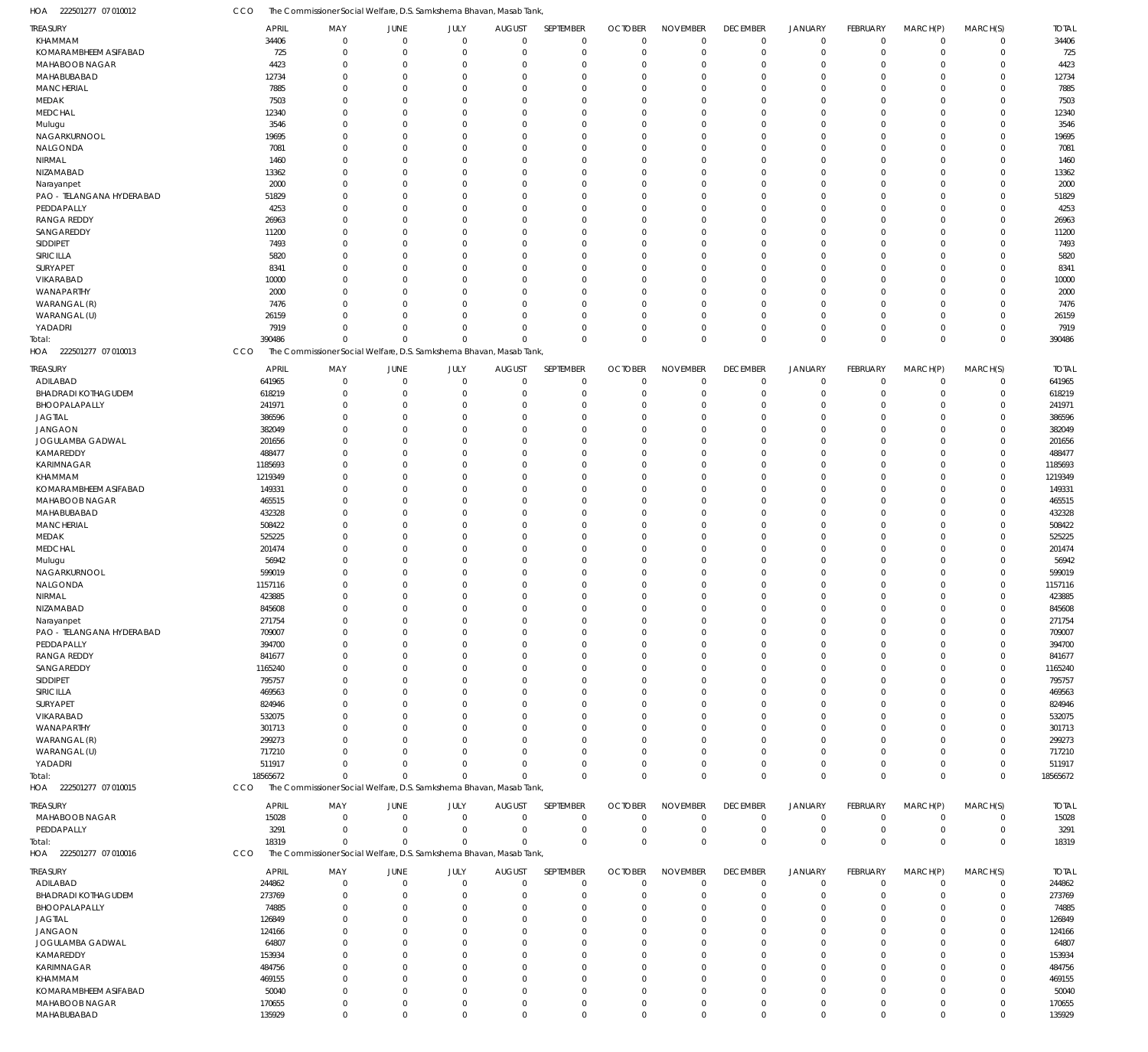222501277 07 010016 HOA 222501277 07 010017 HOA 222501277 07 020021 HOA 222501277 07 110111 HOA 222501277 07 130131 HOA 222501277 07 130132 HOA 222501277 07 130133 HOA 222501277 07 130135 HOA 222501277 07 300302 HOA The Commissioner Social Welfare, D.S. Samkshema Bhavan, Masab Tank, The Commissioner Social Welfare, D.S. Samkshema Bhavan, Masab Tank, The Commissioner Social Welfare, D.S. Samkshema Bhavan, Masab Tank, The Commissioner Social Welfare, D.S. Samkshema Bhavan, Masab Tank, The Commissioner Social Welfare, D.S. Samkshema Bhavan, Masab Tank, The Commissioner Social Welfare, D.S. Samkshema Bhavan, Masab Tank, The Commissioner Social Welfare, D.S. Samkshema Bhavan, Masab Tank, The Commissioner Social Welfare, D.S. Samkshema Bhavan, Masab Tank, CCO CCO **CCO** CCO CCO CCO **CCO CCO** 7008862 718681 16881 2881 -3383 -1200 68000 -149126 0 0  $\Omega$  $\Omega$ 0 0 0  $\Omega$ 0 0 0 0 0 0  $\,$  0  $\,$  $\Omega$ 0 0 0 0 0 0 0  $\Omega$  $\Omega$ 0  $\Omega$  $\Omega$ 0 0 0  $\Omega$  $\Omega$  $\overline{0}$  $\Omega$  $\Omega$  $\Omega$ 0 0  $\Omega$  $\Omega$ 0  $\Omega$  $\Omega$  $\Omega$ 0 0  $\Omega$ 0 0  $\Omega$  $\Omega$ 0 0  $\,$  0  $\,$  $\Omega$ 0 0  $\Omega$  $\Omega$ 0 0 0  $\Omega$  $\Omega$ 0  $\Omega$  $\Omega$ 0 0 0  $\Omega$ 0  $\overline{0}$  $\Omega$ 0 0 0 0  $\Omega$  $\Omega$  $\overline{0}$  $\Omega$  $\Omega$  $\Omega$ 0 0  $\Omega$  $\Omega$ 0  $\Omega$  $\Omega$  $\Omega$ 0 0  $\Omega$ 7008862 718681 16881 2881 -3383 -1200 68000 -149126 **MANCHERIAL** MEDAK **MEDCHAL** Mulugu NAGARKURNOOL NALGONDA NIRMAL NIZAMABAD Narayanpet PAO - TELANGANA HYDERABAD PEDDAPALLY RANGA REDDY SANGAREDDY SIDDIPET SIRICILLA SURYAPET VIKARABAD WANAPARTHY WARANGAL (R) WARANGAL (U) YADADRI BHADRADI KOTHAGUDEM KARIMNAGAR MEDCHAL NIZAMABAD Narayanpet PAO - TELANGANA HYDERABAD PEDDAPALLY NALGONDA RANGA REDDY SIDDIPET MAHABUBABAD MEDAK Mulugu NALGONDA PEDDAPALLY MAHABUBABAD NIZAMABAD NALGONDA **SURYAPET** VIKARABAD NALGONDA PAO - TELANGANA HYDERABAD PAO - TELANGANA HYDERABAD VIKARABAD BHOOPALAPALLY JANGAON KAMAREDDY KHAMMAM Mulugu NIZAMABAD Narayanpet PEDDAPALLY SIDDIPET TREASURY TREASURY TREASURY **TREASURY** TREASURY TREASURY **TREASURY** TREASURY TREASURY 177582 163470 155874 22541 204262 384857 138663 308782 84434 535550 129605 400084 393368 258606 151019 281257 174177 93796 92618 320220 164290 63730 191904 76571 108000 30150 148326 100000 -11917 30798 -2000 800 1006 425 300 350 -2200 -1183 2500 -1200  $-2500$ 30000 38000 32941 -182067 802488 675440 1414810 484097 50514 861120 1094940 257340 404236 APRIL APRIL APRIL APRIL APRIL APRIL APRIL APRIL APRIL  $\Omega$ 0  $\Omega$ 0  $\Omega$  $\Omega$ 0  $\Omega$  $\Omega$ 0  $\Omega$ 0  $\Omega$ 0 0  $\Omega$  $\Omega$  $\Omega$ 0  $\Omega$ 0  $\Omega$  $\Omega$ 0 0  $\Omega$  $\Omega$  $\Omega$ 0 0  $\Omega$ 0  $\Omega$ 0 0  $\Omega$ 0  $\Omega$ 0 0  $\Omega$ 0  $\Omega$ 0 0  $\Omega$ 0 0  $\Omega$ 0  $\Omega$ 0 0 MAY MAY MAY MAY MAY MAY MAY MAY MAY 0 0  $\Omega$ 0 0  $\Omega$ 0  $\Omega$ 0 0 0 0  $\Omega$ 0 0 0 0  $\Omega$ 0  $\Omega$ 0 0  $\Omega$ 0 0 0 0 0 0 0 0 0  $\Omega$ 0 0 0 0  $\Omega$ 0 0  $\Omega$ 0  $\Omega$  $\,$   $\,$   $\,$ 0  $\Omega$ 0 0 0 0  $\Omega$ 0 0 0 JUNE JUNE **JUNE** JUNE JUNE JUNE JUNE JUNE JUNE 0 0  $\Omega$ 0 0  $\Omega$ 0  $\Omega$ 0 0  $\Omega$ 0  $\Omega$ 0 0  $\Omega$  $\Omega$  $\Omega$ 0  $\Omega$ 0 0  $\Omega$ 0 0  $\Omega$ 0 0 0 0 0 0  $\Omega$ 0 0 0 0  $\Omega$ 0 0  $\Omega$ 0  $\Omega$ 0 0  $\Omega$ 0 0 0 0  $\Omega$ 0 0 0 JULY JULY JULY JULY JULY JULY JULY JULY JULY 0 0  $\Omega$ 0 0  $\Omega$ 0  $\Omega$ 0 0  $\Omega$ 0  $\Omega$ 0 0  $\Omega$  $\Omega$  $\Omega$ 0  $\Omega$ 0 0  $\Omega$ 0 0  $\Omega$ 0  $\Omega$ 0 0  $\,$   $\,$   $\,$ 0  $\Omega$ 0 0  $\Omega$ 0  $\Omega$ 0 0  $\Omega$ 0  $\Omega$  $\,$   $\,$   $\,$  $\Omega$  $\Omega$ 0 0  $\Omega$ 0  $\Omega$ 0 0  $\,$   $\,$   $\,$ AUGUST AUGUST AUGUST AUGUST AUGUST **AUGUST** AUGUST AUGUST AUGUST  $\Omega$  $\overline{0}$  $\Omega$ 0 0  $\Omega$ 0  $\Omega$  $\Omega$ 0  $\Omega$  $\overline{0}$  $\Omega$ 0 0  $\Omega$  $\Omega$  $\Omega$  $\theta$  $\Omega$ 0  $\Omega$  $\Omega$ 0 0  $\Omega$  $\Omega$  $\Omega$ 0 0 0 0  $\Omega$ 0 0  $\Omega$ 0  $\Omega$ 0 0  $\Omega$ 0  $\Omega$ 0  $\Omega$  $\Omega$ 0 0  $\Omega$ 0  $\Omega$ 0 0 0 SEPTEMBER SEPTEMBER **SEPTEMBER** SEPTEMBER **SEPTEMBER** SEPTEMBER **SEPTEMBER** SEPTEMBER SEPTEMBER  $\Omega$ 0  $\Omega$ 0  $\Omega$  $\sqrt{2}$ 0  $\Omega$  $\Omega$ 0  $\Omega$ 0  $\Omega$ 0 0  $\Omega$  $\Omega$  $\Omega$ 0  $\Omega$ 0  $\Omega$  $\Omega$ 0 0  $\Omega$  $\Omega$  $\Omega$ 0 0  $\,$   $\,$   $\,$ 0  $\Omega$ 0 0  $\Omega$ 0  $\Omega$ 0 0  $\Omega$ 0  $\Omega$ 0  $\Omega$  $\Omega$ 0 0  $\Omega$ 0  $\Omega$ 0 0 0 **OCTOBER** OCTOBER **OCTOBER OCTOBER OCTOBER** OCTOBER **OCTOBER OCTOBER** OCTOBER  $\Omega$ 0  $\Omega$ 0 0  $\sqrt{2}$ 0  $\Omega$  $\Omega$ 0  $\Omega$ 0  $\Omega$ 0 0  $\Omega$  $\Omega$  $\Omega$ 0  $\Omega$ 0 0  $\Omega$ 0 0 0 0  $\Omega$ 0 0  $\,$  0  $\,$ 0  $\Omega$ 0 0 0 0  $\Omega$ 0 0  $\Omega$ 0  $\Omega$ 0 0  $\Omega$ 0 0  $\Omega$ 0  $\Omega$ 0 0  $\,$  0  $\,$ NOVEMBER NOVEMBER NOVEMBER NOVEMBER NOVEMBER NOVEMBER NOVEMBER NOVEMBER NOVEMBER  $\Omega$ 0  $\Omega$ 0 0  $\Omega$ 0  $\Omega$  $\Omega$ 0  $\Omega$ 0  $\Omega$  $\overline{0}$ 0  $\Omega$  $\Omega$  $\Omega$ 0  $\Omega$ 0  $\Omega$  $\Omega$ 0 0  $\Omega$ 0  $\Omega$ 0 0 0 0  $\Omega$ 0 0 0 0  $\Omega$ 0 0 0 0 0 0 0  $\Omega$ 0 0  $\Omega$ 0  $\Omega$  $\overline{0}$ 0 0 DECEMBER DECEMBER **DECEMBER DECEMBER DECEMBER DECEMBER DECEMBER** DECEMBER DECEMBER  $\Omega$ 0  $\Omega$ 0  $\Omega$  $\Omega$ 0  $\Omega$  $\Omega$ 0  $\Omega$ 0  $\Omega$ 0 0  $\Omega$  $\Omega$  $\Omega$ 0  $\Omega$ 0  $\Omega$  $\Omega$ 0 0  $\Omega$ 0 0 0 0 0 0  $\Omega$ 0 0  $\Omega$ 0  $\Omega$ 0 0 0 0  $\Omega$  $\Omega$ 0  $\Omega$ 0 0  $\Omega$ 0  $\Omega$ 0 0 0 JANUARY JANUARY JANUARY JANUARY JANUARY JANUARY JANUARY JANUARY JANUARY 0 0  $\Omega$ 0 0  $\Omega$ 0  $\Omega$  $\overline{0}$ 0 0 0  $\Omega$ 0 0 0 0  $\Omega$  $\overline{0}$  $\Omega$ 0 0  $\Omega$ 0 0 0 0 0 0 0 0 0  $\Omega$ 0 0 0 0  $\Omega$ 0 0 0 0  $\Omega$ 0 0  $\Omega$ 0 0 0 0  $\Omega$ 0 0  $\boldsymbol{0}$ FEBRUARY FEBRUARY FEBRUARY FEBRUARY FEBRUARY FEBRUARY FEBRUARY FEBRUARY FEBRUARY  $\Omega$ 0  $\Omega$ 0  $\Omega$  $\Omega$ 0  $\Omega$  $\Omega$  $\Omega$  $\Omega$ 0  $\Omega$  $\overline{0}$ 0  $\Omega$  $\Omega$  $\Omega$ 0  $\Omega$ 0  $\Omega$  $\Omega$ 0  $\Omega$  $\Omega$  $\Omega$  $\Omega$ 0 0 0 0  $\Omega$ 0 0  $\Omega$ 0  $\Omega$ 0 0  $\Omega$ 0  $\Omega$ 0 0  $\Omega$ 0 0  $\Omega$ 0  $\Omega$ 0 0 0 MARCH(P) MARCH(P) MARCH(P) MARCH(P) MARCH(P) MARCH(P) MARCH(P) MARCH(P) MARCH(P)  $\Omega$ 0  $\Omega$ 0  $\Omega$ 0 0  $\Omega$ 0  $\Omega$ 0 0  $\Omega$ 0  $\Omega$ 0  $\Omega$  $\Omega$ 0  $\Omega$ 0  $\Omega$  $\Omega$ 0 0 0  $\Omega$  $\Omega$ 0 0 0 0  $\Omega$ 0 0  $\Omega$ 0  $\Omega$ 0 0  $\Omega$ 0  $\Omega$  $\Omega$  $\Omega$  $\Omega$ 0 0  $\Omega$ 0  $\Omega$ 0 0 MARCH(S) MARCH(S) MARCH(S) MARCH(S) MARCH(S) MARCH(S) MARCH(S) MARCH(S) MARCH(S) 177582 163470 155874 22541 204262 384857 138663 308782 84434 535550 129605 400084 393368 258606 151019 281257 174177 93796 92618 320220 164290 63730 191904 76571 108000 30150 148326 100000 -11917 30798 -2000 800 1006 425 300 350 -2200 -1183 2500 -1200  $-2500$ 30000 38000 32941 -182067 802488 675440 1414810 484097 50514 861120 1094940 257340 404236 TOTAL TOTAL TOTAL TOTAL TOTAL TOTAL TOTAL TOTAL TOTAL Total: Total: Total: Total: Total: Total: Total: Total:

0

The Commissioner Social Welfare, D.S. Samkshema Bhavan, Masab Tank,

0

CCO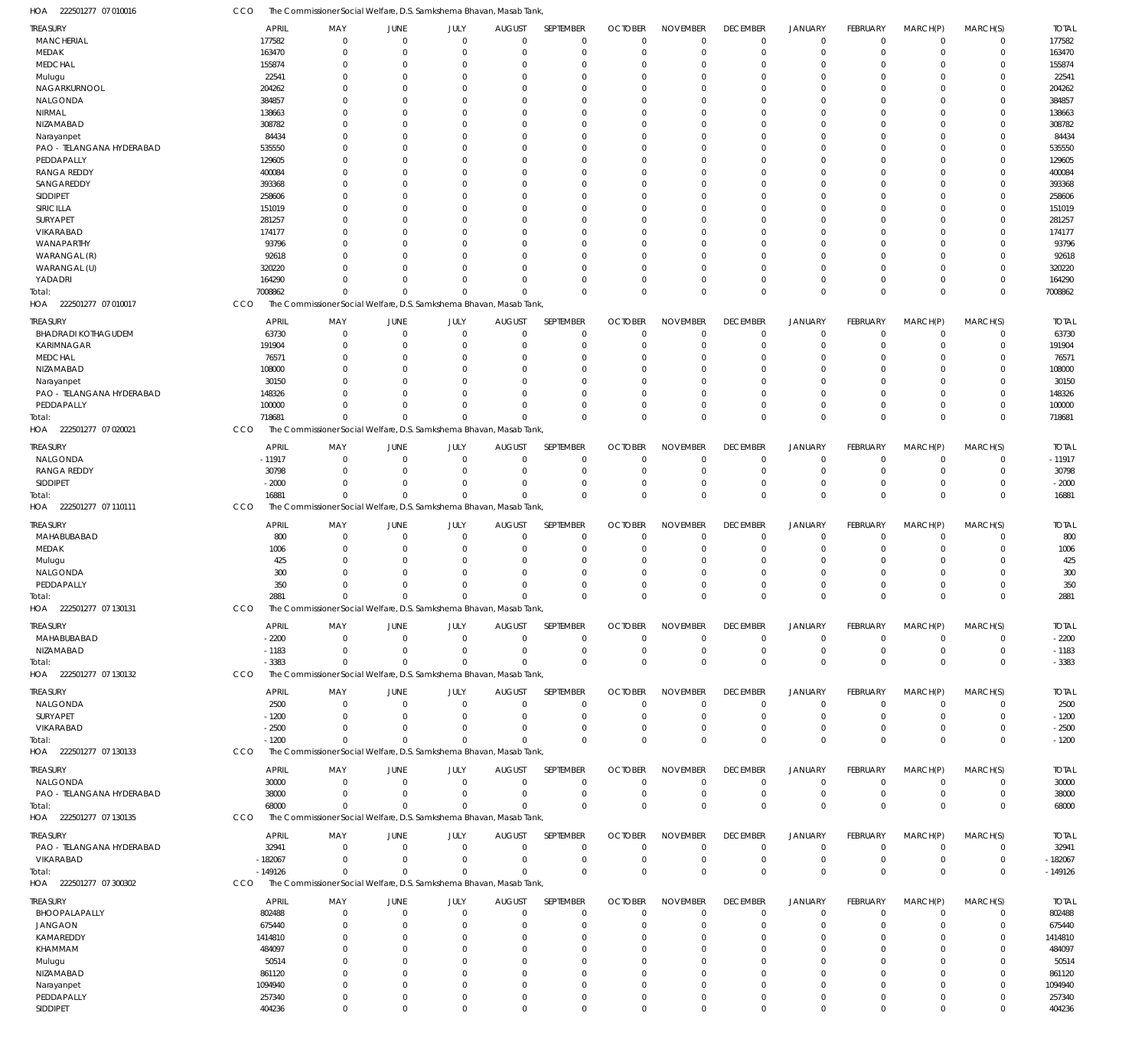| HOA 222501277 07 300302                   | CCO |                    |                      |                            | The Commissioner Social Welfare, D.S. Samkshema Bhavan, Masab Tank              |                           |                            |                            |                             |                      |                            |                      |                            |                            |                    |
|-------------------------------------------|-----|--------------------|----------------------|----------------------------|---------------------------------------------------------------------------------|---------------------------|----------------------------|----------------------------|-----------------------------|----------------------|----------------------------|----------------------|----------------------------|----------------------------|--------------------|
| TREASURY                                  |     | APRIL              | MAY                  | JUNE                       | JULY                                                                            | <b>AUGUST</b>             | <b>SEPTEMBER</b>           | <b>OCTOBER</b>             | <b>NOVEMBER</b>             | <b>DECEMBER</b>      | <b>JANUARY</b>             | <b>FEBRUARY</b>      | MARCH(P)                   | MARCH(S)                   | <b>TOTAL</b>       |
| VIKARABAD                                 |     | 1058046            | - 0                  | $\Omega$                   | $\Omega$                                                                        | $\Omega$                  | 0                          | $\Omega$                   | $\Omega$                    | $\Omega$             | $^{\circ}$                 | $\Omega$             | $\overline{0}$             | 0                          | 1058046            |
| WARANGAL (R)                              |     | 168860             | $\Omega$             | $\Omega$                   | $\Omega$                                                                        | $\Omega$                  | $\mathbf 0$                | $\Omega$                   | $\Omega$                    | $\Omega$             | $\Omega$                   | $\Omega$             | $\overline{0}$             | $\mathbf 0$                | 168860             |
| YADADRI                                   |     | 120183             | 0                    |                            |                                                                                 | $\Omega$                  | $\Omega$                   | O                          | $\Omega$                    |                      | $\Omega$                   | $\Omega$             | $\Omega$                   | $\mathbf 0$                | 120183             |
| Total:                                    |     | 7392074            | $\Omega$             |                            | The Commissioner Social Welfare, D.S. Samkshema Bhavan, Masab Tank,             | $\Omega$                  | $\Omega$                   | $\Omega$                   | $\Omega$                    | $\Omega$             | $\Omega$                   | $\Omega$             | $\Omega$                   | $\mathbf 0$                | 7392074            |
| HOA 222501277 07 310318                   | CCO |                    |                      |                            |                                                                                 |                           |                            |                            |                             |                      |                            |                      |                            |                            |                    |
| treasury                                  |     | <b>APRIL</b>       | MAY                  | JUNE                       | JULY                                                                            | <b>AUGUST</b>             | <b>SEPTEMBER</b>           | <b>OCTOBER</b>             | <b>NOVEMBER</b>             | <b>DECEMBER</b>      | <b>JANUARY</b>             | FEBRUARY             | MARCH(P)                   | MARCH(S)                   | <b>TOTAL</b>       |
| NALGONDA                                  |     | 20000              | $\Omega$             | $\Omega$                   | $\Omega$                                                                        | $\overline{0}$            | $\mathbf 0$                | $\Omega$                   | $\mathbf 0$                 | $\Omega$             | $\overline{0}$             | $\mathbf 0$          | $\overline{0}$             | $\mathbf 0$                | 20000              |
| Total:<br>HOA 222501277 07 500504         | CCO | 20000              | $\Omega$             | $\Omega$                   | $\Omega$<br>The Commissioner Social Welfare, D.S. Samkshema Bhavan, Masab Tank, | $\Omega$                  | $\mathbf 0$                | $\Omega$                   | $\Omega$                    | $\Omega$             | $\Omega$                   | $\Omega$             | $\Omega$                   | $\mathbf 0$                | 20000              |
|                                           |     |                    |                      |                            |                                                                                 |                           |                            |                            |                             |                      |                            |                      |                            |                            |                    |
| treasury                                  |     | APRIL              | MAY                  | JUNE                       | JULY                                                                            | <b>AUGUST</b>             | SEPTEMBER                  | <b>OCTOBER</b>             | <b>NOVEMBER</b>             | <b>DECEMBER</b>      | <b>JANUARY</b>             | <b>FEBRUARY</b>      | MARCH(P)                   | MARCH(S)                   | <b>TOTAL</b>       |
| RANGA REDDY                               |     | $-3348$            | $\Omega$             | $\Omega$                   | $\Omega$                                                                        | $\Omega$                  | 0                          | $\Omega$                   | $\Omega$                    | $\Omega$             | $\Omega$                   | $\Omega$             | - 0                        | 0                          | $-3348$            |
| SURYAPET                                  |     | $-55$<br>$-3403$   | $\Omega$<br>$\Omega$ | $\Omega$<br>$\Omega$       | $\Omega$<br>$\Omega$                                                            | $\Omega$<br>$\Omega$      | $\mathbf 0$<br>$\Omega$    | $\Omega$<br>$\Omega$       | $\Omega$<br>$\Omega$        | $\Omega$<br>$\Omega$ | $\overline{0}$<br>$\Omega$ | $\Omega$<br>$\Omega$ | $\overline{0}$<br>$\Omega$ | $\mathbf 0$<br>$\mathbf 0$ | $-55$<br>$-3403$   |
| Total:<br>HOA  222501277 10 110111        | CCO |                    |                      |                            | The Commissioner Social Welfare, D.S. Samkshema Bhavan, Masab Tank,             |                           |                            |                            |                             |                      |                            |                      |                            |                            |                    |
|                                           |     |                    |                      |                            |                                                                                 |                           |                            |                            |                             |                      |                            |                      |                            |                            |                    |
| treasury<br><b>BHADRADI KOTHAGUDEM</b>    |     | <b>APRIL</b>       | MAY<br>- 0           | JUNE<br>$\Omega$           | JULY<br>$\overline{0}$                                                          | <b>AUGUST</b>             | SEPTEMBER                  | <b>OCTOBER</b><br>$\Omega$ | <b>NOVEMBER</b><br>$\Omega$ | <b>DECEMBER</b>      | <b>JANUARY</b><br>$\Omega$ | FEBRUARY<br>$\Omega$ | MARCH(P)<br>$\overline{0}$ | MARCH(S)<br>$\mathbf 0$    | <b>TOTAL</b>       |
| KAMAREDDY                                 |     | 3200<br>2000       | $\Omega$             | $\Omega$                   | $\Omega$                                                                        | 0<br>$\mathbf 0$          | 0<br>$\mathbf 0$           | 0                          | $\Omega$                    | $\Omega$<br>$\Omega$ | $\overline{0}$             | $\Omega$             | $\overline{0}$             | $\mathbf 0$                | 3200<br>2000       |
| Total:                                    |     | 5200               | $\Omega$             | $\Omega$                   | $\Omega$                                                                        | $\Omega$                  | $\Omega$                   | $\Omega$                   | $\Omega$                    |                      | $\Omega$                   | $\Omega$             | $\Omega$                   | $\mathbf 0$                | 5200               |
| HOA 222501277 10 130131                   | CCO |                    |                      |                            | The Commissioner Social Welfare, D.S. Samkshema Bhavan, Masab Tank,             |                           |                            |                            |                             |                      |                            |                      |                            |                            |                    |
|                                           |     | <b>APRIL</b>       |                      |                            |                                                                                 |                           | SEPTEMBER                  | <b>OCTOBER</b>             |                             | <b>DECEMBER</b>      |                            | <b>FEBRUARY</b>      |                            | MARCH(S)                   | <b>TOTAL</b>       |
| treasury<br><b>BHADRADI KOTHAGUDEM</b>    |     | $-12442$           | MAY<br>- 0           | JUNE<br>$\Omega$           | JULY<br>$\Omega$                                                                | <b>AUGUST</b><br>$\Omega$ | 0                          | $\Omega$                   | <b>NOVEMBER</b><br>$\Omega$ | $\Omega$             | <b>JANUARY</b><br>$\Omega$ | $\Omega$             | MARCH(P)<br>$\Omega$       | 0                          | $-12442$           |
| KHAMMAM                                   |     | $-11000$           | $\Omega$             | $\Omega$                   | $\Omega$                                                                        | $\Omega$                  | $\mathbf 0$                | 0                          | $\mathbf 0$                 | $\Omega$             | $^{\circ}$                 | $\mathbf 0$          | $\overline{0}$             | $\mathbf 0$                | $-11000$           |
| Total:                                    |     | $-23442$           | $\Omega$             | $\Omega$                   | $\Omega$                                                                        | $\Omega$                  | $\Omega$                   | $\Omega$                   | $\Omega$                    | $\Omega$             | $\Omega$                   | $\Omega$             | $\Omega$                   | $\mathbf 0$                | $-23442$           |
| HOA 222501277 10 130132                   | CCO |                    |                      |                            | The Commissioner Social Welfare, D.S. Samkshema Bhavan, Masab Tank,             |                           |                            |                            |                             |                      |                            |                      |                            |                            |                    |
| TREASURY                                  |     | APRIL              | MAY                  | JUNE                       | JULY                                                                            | <b>AUGUST</b>             | SEPTEMBER                  | <b>OCTOBER</b>             | <b>NOVEMBER</b>             | <b>DECEMBER</b>      | <b>JANUARY</b>             | <b>FEBRUARY</b>      | MARCH(P)                   | MARCH(S)                   | <b>TOTAL</b>       |
| MAHABUBABAD                               |     | 20450              | $\Omega$             | $\Omega$                   | $\mathbf 0$                                                                     | $\mathbf 0$               | $\mathbf 0$                | $\Omega$                   | $\Omega$                    | $\Omega$             | $^{\circ}$                 | $\Omega$             | $\Omega$                   | $\mathbf 0$                | 20450              |
| NALGONDA                                  |     | 18000              | $\Omega$             | $\Omega$                   | $\Omega$                                                                        | $\overline{0}$            | $\mathbf 0$                | 0                          | $\mathbf 0$                 | $\Omega$             | $^{\circ}$                 | $\mathbf 0$          | $\overline{0}$             | $\mathbf 0$                | 18000              |
| Total:                                    |     | 38450              | $\Omega$             |                            |                                                                                 | $\Omega$                  | $\Omega$                   | $\Omega$                   | $\Omega$                    | $\Omega$             | $\Omega$                   | $\Omega$             | $\Omega$                   | $\Omega$                   | 38450              |
| HOA 222501277 10 130133                   | CCO |                    |                      |                            | The Commissioner Social Welfare, D.S. Samkshema Bhavan, Masab Tank              |                           |                            |                            |                             |                      |                            |                      |                            |                            |                    |
| treasury                                  |     | <b>APRIL</b>       | MAY                  | JUNE                       | JULY                                                                            | <b>AUGUST</b>             | SEPTEMBER                  | <b>OCTOBER</b>             | <b>NOVEMBER</b>             | <b>DECEMBER</b>      | <b>JANUARY</b>             | <b>FEBRUARY</b>      | MARCH(P)                   | MARCH(S)                   | <b>TOTAL</b>       |
| PAO - TELANGANA HYDERABAD                 |     | 62392              | $\Omega$             | $\overline{0}$             | $\Omega$                                                                        | $\Omega$                  | $\mathbf 0$                | $\Omega$                   | $^{\circ}$                  | $\Omega$             | $^{\circ}$                 | $\mathbf 0$          | $\overline{0}$             | $\mathbf 0$                | 62392              |
| Total:                                    |     | 62392              | $\Omega$             | $\Omega$                   | $\Omega$                                                                        | $\Omega$                  | $\mathbf 0$                | $\Omega$                   | $\mathbf 0$                 | $\Omega$             | $\Omega$                   | $\Omega$             | $\Omega$                   | $\mathbf 0$                | 62392              |
| HOA 222501277 10 130135                   | CCO |                    |                      |                            | The Commissioner Social Welfare, D.S. Samkshema Bhavan, Masab Tank,             |                           |                            |                            |                             |                      |                            |                      |                            |                            |                    |
| treasury                                  |     | APRIL              | MAY                  | JUNE                       | JULY                                                                            | <b>AUGUST</b>             | SEPTEMBER                  | <b>OCTOBER</b>             | <b>NOVEMBER</b>             | <b>DECEMBER</b>      | JANUARY                    | <b>FEBRUARY</b>      | MARCH(P)                   | MARCH(S)                   | <b>TOTAL</b>       |
| PAO - TELANGANA HYDERABAD                 |     | 294315             | - 0                  | $\Omega$                   | $\overline{0}$                                                                  | $\overline{0}$            | $\mathbf 0$                | 0                          | $\mathbf 0$                 | 0                    | $^{\circ}$                 | $\mathbf 0$          | $\overline{0}$             | $\mathbf 0$                | 294315             |
| Total:                                    |     | 294315             | $\Omega$             | $\Omega$                   | $\Omega$                                                                        | $\Omega$                  | $\Omega$                   | $\Omega$                   | $\Omega$                    | $\Omega$             | $\Omega$                   | $\Omega$             | $\Omega$                   | $\mathbf 0$                | 294315             |
| HOA 222501277 10 140                      | CCO |                    |                      |                            | The Commissioner Social Welfare, D.S. Samkshema Bhavan, Masab Tank,             |                           |                            |                            |                             |                      |                            |                      |                            |                            |                    |
| treasury                                  |     | <b>APRIL</b>       | MAY                  | JUNE                       | JULY                                                                            | <b>AUGUST</b>             | SEPTEMBER                  | <b>OCTOBER</b>             | <b>NOVEMBER</b>             | <b>DECEMBER</b>      | <b>JANUARY</b>             | <b>FEBRUARY</b>      | MARCH(P)                   | MARCH(S)                   | <b>TOTAL</b>       |
| NALGONDA                                  |     | 104624             | - 0                  | $\Omega$                   | $\Omega$                                                                        | $\overline{0}$            | $\mathbf 0$                | $\Omega$                   | $\Omega$                    | $\Omega$             | $^{\circ}$                 | $\Omega$             | $\overline{0}$             | 0                          | 104624             |
| Total:                                    |     | 104624             | $\Omega$             | $\Omega$                   | $\Omega$                                                                        | $\Omega$                  | $\Omega$                   | $\Omega$                   | $\Omega$                    | $\Omega$             | $\Omega$                   | $\Omega$             | $\Omega$                   | $\mathbf 0$                | 104624             |
| HOA 222501277<br>10 300302                | CCO |                    |                      |                            | The Commissioner Social Welfare, D.S. Samkshema Bhavan, Masab Tank,             |                           |                            |                            |                             |                      |                            |                      |                            |                            |                    |
| TREASURY                                  |     | <b>APRIL</b>       | MAY                  | JUNE                       | JULY                                                                            | <b>AUGUST</b>             | SEPTEMBER                  | <b>OCTOBER</b>             | <b>NOVEMBER</b>             | <b>DECEMBER</b>      | <b>JANUARY</b>             | FEBRUARY             | MARCH(P)                   | MARCH(S)                   | <b>TOTAL</b>       |
| ADILABAD                                  |     | 139400             | $\mathbf 0$          | $\overline{0}$             | $\overline{0}$                                                                  | $\mathbf 0$               | $\mathbf 0$                | $\mathbf 0$                | $\mathbf 0$                 | $\mathbf 0$          | $\overline{0}$             | $\mathbf 0$          | $\overline{0}$             | $\mathbf 0$                | 139400             |
| <b>BHADRADI KOTHAGUDEM</b>                |     | 848400             | 0                    |                            |                                                                                 | C                         | 0                          | O                          | $\Omega$                    |                      | $\Omega$                   |                      | 0                          | 0                          | 848400             |
| BHOOPALAPALLY                             |     | 215000             | $\Omega$             | $\Omega$                   | 0                                                                               | $\Omega$                  | $\mathbf 0$                | $\Omega$                   | $\Omega$                    |                      | $\Omega$                   | $\Omega$             | $\Omega$                   | $\mathbf 0$                | 215000             |
| KAMAREDDY                                 |     | 275200             | $\Omega$             | $\Omega$                   | Ω                                                                               | $\Omega$                  | $\mathbf 0$                | O                          | $\Omega$                    |                      | $\Omega$                   | 0                    | $\Omega$                   | $\mathbf 0$                | 275200             |
| <b>MANCHERIAL</b>                         |     | 399840             |                      | $\Omega$                   |                                                                                 | C                         | $\mathbf 0$                | O                          | $\Omega$                    |                      | - 0                        |                      | $\Omega$                   | $\Omega$                   | 399840             |
| NAGARKURNOOL<br>PAO - TELANGANA HYDERABAD |     | 206485<br>750504   |                      | $\Omega$<br>$\Omega$       |                                                                                 | $\Omega$<br>0             | $\mathbf 0$<br>0           | O<br>O                     | $\Omega$<br>$\Omega$        |                      | $\Omega$<br>$\Omega$       | 0                    | $\Omega$<br>$\Omega$       | $\mathbf 0$<br>0           | 206485<br>750504   |
| <b>RANGA REDDY</b>                        |     | 84775              | 0                    |                            |                                                                                 | $\Omega$                  | 0                          | O                          | $\Omega$                    |                      | $\Omega$                   | O                    | $\Omega$                   | $\Omega$                   | 84775              |
| SANGAREDDY                                |     | 161017             |                      |                            |                                                                                 | C                         | 0                          | O                          | $\Omega$                    |                      |                            |                      | $\Omega$                   | $\Omega$                   | 161017             |
| SIRICILLA                                 |     | 59960              |                      |                            |                                                                                 | $\Omega$                  | 0                          | O                          | $\Omega$                    |                      | $\Omega$                   | O                    | $\Omega$                   | 0                          | 59960              |
| YADADRI                                   |     | 877476             | $\Omega$             | $\Omega$                   | U                                                                               | $\Omega$                  | $\mathbf 0$                | O                          | $\Omega$                    |                      | $\Omega$                   | $\Omega$             | $\Omega$                   | $\mathbf 0$                | 877476             |
| Total:                                    |     | 4018057            | $^{\circ}$           | $\Omega$                   |                                                                                 | $\Omega$                  | $\Omega$                   | C                          | $\Omega$                    | $\Omega$             | $\Omega$                   | $\Omega$             | $\Omega$                   | $\mathbf 0$                | 4018057            |
| HOA 222501277 18 230                      | CCO |                    |                      |                            | The Commissioner Social Welfare, D.S. Samkshema Bhavan, Masab Tank,             |                           |                            |                            |                             |                      |                            |                      |                            |                            |                    |
| treasury                                  |     | <b>APRIL</b>       | MAY                  | JUNE                       | JULY                                                                            | <b>AUGUST</b>             | SEPTEMBER                  | <b>OCTOBER</b>             | <b>NOVEMBER</b>             | <b>DECEMBER</b>      | <b>JANUARY</b>             | <b>FEBRUARY</b>      | MARCH(P)                   | MARCH(S)                   | <b>TOTAL</b>       |
| HYDERABAD URBAN                           |     | $-62362$           | $\Omega$             | $\mathbf 0$                | $\overline{0}$                                                                  | $\mathbf 0$               | 0                          | 0                          | 0                           | 0                    | $^{\circ}$                 | 0                    | $\overline{0}$             | 0                          | $-62362$           |
| Total:                                    |     | $-62362$           | $\Omega$             | $\Omega$                   | $\Omega$                                                                        | $\Omega$                  | $\mathbf 0$                | $\Omega$                   | $\mathbf 0$                 | $\Omega$             | $\overline{0}$             | $\mathbf 0$          | $\Omega$                   | $\mathbf 0$                | $-62362$           |
| HOA 22250127712 09 340                    | CCO |                    |                      |                            | The Commissioner Social Welfare, D.S. Samkshema Bhavan, Masab Tank,             |                           |                            |                            |                             |                      |                            |                      |                            |                            |                    |
| TREASURY                                  |     | <b>APRIL</b>       | MAY                  | JUNE                       | JULY                                                                            | <b>AUGUST</b>             | SEPTEMBER                  | <b>OCTOBER</b>             | <b>NOVEMBER</b>             | <b>DECEMBER</b>      | <b>JANUARY</b>             | FEBRUARY             | MARCH(P)                   | MARCH(S)                   | <b>TOTAL</b>       |
| HYDERABAD URBAN                           |     | $-27050$           | 0                    | $\overline{0}$             | $\mathbf 0$                                                                     | $\mathbf 0$               | $\mathbf 0$                | 0                          | $\mathbf 0$                 | $\Omega$             | $^{\circ}$                 | 0                    | $\overline{0}$             | 0                          | $-27050$           |
| JOGULAMBA GADWAL                          |     | $-290$             | $\Omega$             | $\Omega$                   | $\Omega$                                                                        | $\Omega$                  | $\mathbf 0$                | 0                          | $\mathbf 0$                 | $\Omega$             | $\overline{0}$             | $\Omega$             | $\Omega$                   | $\mathbf 0$                | $-290$             |
| KARIMNAGAR                                |     | $-2480$            | $\Omega$             | $\Omega$                   |                                                                                 | $\Omega$                  | $\mathbf 0$                | O                          | $\mathbf 0$                 |                      | $\Omega$                   | 0                    | $\Omega$                   | $\mathbf 0$                | $-2480$            |
| Mulugu                                    |     | $-26300$           |                      | $\Omega$                   |                                                                                 | $\Omega$                  | $\mathbf 0$                | O                          | $\Omega$                    |                      | $\Omega$                   |                      | $\Omega$                   | 0                          | $-26300$           |
| NIZAMABAD                                 |     | 940900             | 0                    | $\Omega$                   | n                                                                               | $\Omega$                  | 0                          | O                          | $\Omega$                    |                      | $\Omega$                   | O                    | $\Omega$                   | $\mathbf 0$                | 940900             |
| <b>SIDDIPET</b>                           |     | $-12000$<br>872780 | $\Omega$<br>$\Omega$ | $\Omega$<br>$\Omega$       |                                                                                 | $\Omega$<br>$\Omega$      | 0<br>$\Omega$              | O<br>$\Omega$              | $\Omega$<br>$\Omega$        | $\Omega$             | $\Omega$<br>$\Omega$       | 0<br>$\Omega$        | $\Omega$<br>$\Omega$       | $\mathbf 0$<br>$\mathbf 0$ | $-12000$<br>872780 |
| Total:<br>HOA 22250127712 10 340          | CCO |                    |                      |                            | The Commissioner Social Welfare, D.S. Samkshema Bhavan, Masab Tank,             |                           |                            |                            |                             |                      |                            |                      |                            |                            |                    |
|                                           |     |                    |                      |                            |                                                                                 |                           |                            |                            |                             |                      |                            |                      |                            |                            |                    |
| treasury                                  |     | <b>APRIL</b>       | MAY                  | JUNE                       | JULY                                                                            | <b>AUGUST</b>             | SEPTEMBER                  | <b>OCTOBER</b>             | <b>NOVEMBER</b>             | <b>DECEMBER</b>      | <b>JANUARY</b>             | <b>FEBRUARY</b>      | MARCH(P)                   | MARCH(S)                   | <b>TOTAL</b>       |
| <b>MANCHERIAL</b><br>SIDDIPET             |     | $-1850$<br>$-7850$ | 0<br>0               | $\overline{0}$<br>$\Omega$ | 0<br>$\Omega$                                                                   | $\mathbf 0$<br>$\Omega$   | $\mathbf 0$<br>$\mathbf 0$ | $\Omega$<br>$\Omega$       | 0<br>$\Omega$               | $\Omega$<br>$\Omega$ | $^{\circ}$<br>$^{\circ}$   | 0<br>$\Omega$        | - 0<br>$\mathbf 0$         | 0<br>$\mathbf 0$           | $-1850$<br>$-7850$ |
| SURYAPET                                  |     | $-2250$            | $\Omega$             | $\Omega$                   | $\Omega$                                                                        | $\Omega$                  | 0                          | $\Omega$                   | $\mathbf 0$                 | $\Omega$             | $\Omega$                   | $\Omega$             | $\Omega$                   | $\mathbf 0$                | $-2250$            |
| WANAPARTHY                                |     | $-4500$            | $^{\circ}$           | $\overline{0}$             | $\Omega$                                                                        | 0                         | $\mathbf 0$                | 0                          | $\mathbf 0$                 | $\Omega$             | $^{\circ}$                 | 0                    | $\mathbf 0$                | $\mathbf 0$                | $-4500$            |
| Total:                                    |     | $-16450$           | $\mathbf 0$          | $\mathbf 0$                | $\mathbf 0$                                                                     | $\Omega$                  | $\mathbf 0$                | $\mathbf 0$                | $\mathbf 0$                 | $\Omega$             | $\mathbf 0$                | $\mathbf 0$          | $\mathbf 0$                | $\mathbf 0$                | $-16450$           |
|                                           |     |                    |                      |                            |                                                                                 |                           |                            |                            |                             |                      |                            |                      |                            |                            |                    |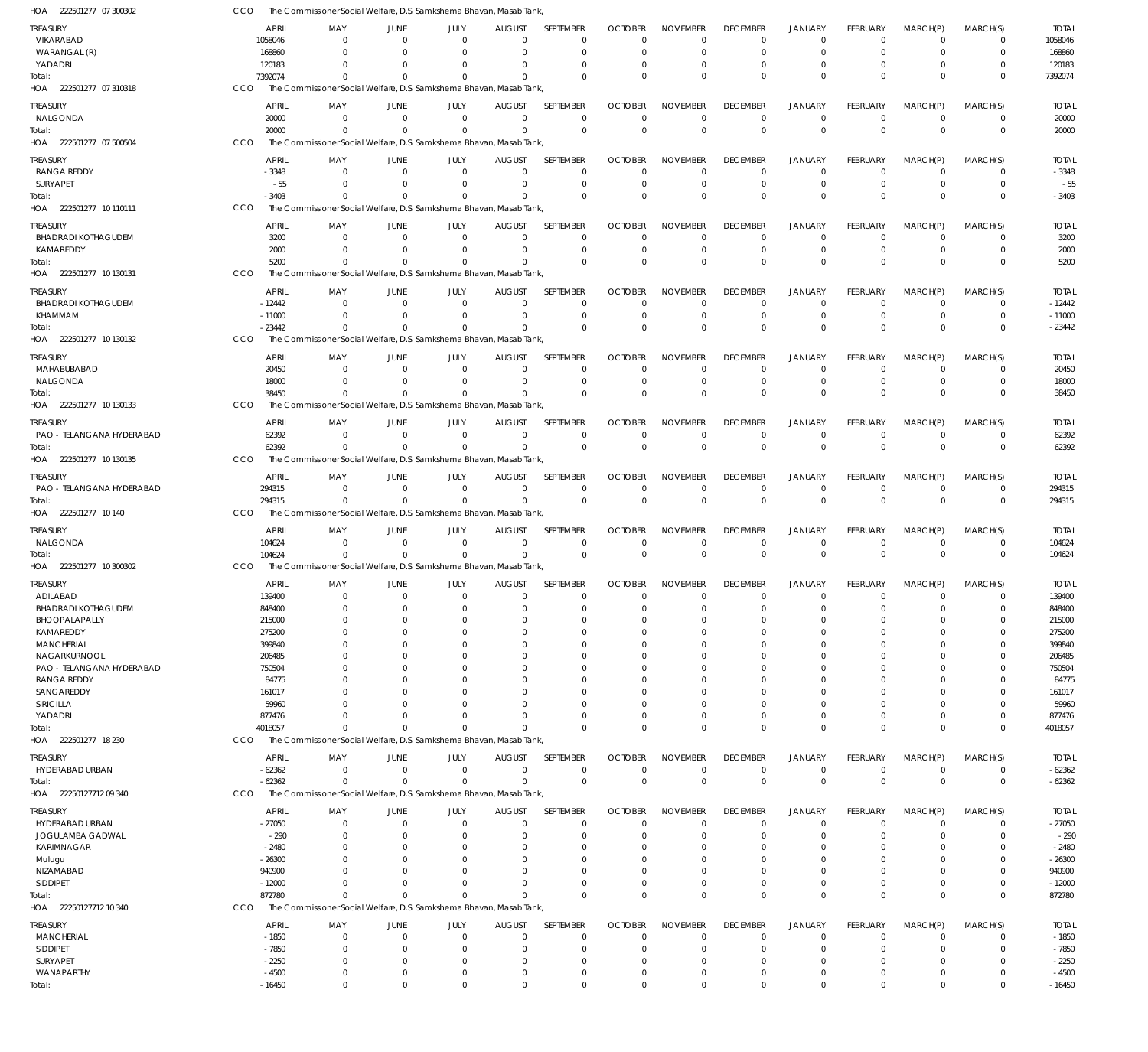22250127725 04 340 HOA 22250127725 05 340 HOA 22250127725 06 340 HOA The Commissioner Social Welfare, D.S. Samkshema Bhavan, Masab Tank, The Commissioner Social Welfare, D.S. Samkshema Bhavan, Masab Tank, The Commissioner Social Welfare, D.S. Samkshema Bhavan, Masab Tank, **CCO CCO** CCO -1779095 -7417107 11298260 0 0 0 0 0 0 0 0 0 0 0 0 0  $\Omega$ 0 0 0 0 0 0 0 0 0 0 0 0 0 0 0 0 0 0 0 0 0 0 -1779095 -7417107 11298260 ADILABAD BHADRADI KOTHAGUDEM JOGULAMBA GADWAL KAMAREDDY KARIMNAGAR KHAMMAM KOMARAMBHEEM ASIFABAD MAHABOOB NAGAR MEDCHAL Mulugu NAGARKURNOOL NALGONDA NIZAMABAD PEDDAPALLY RANGA REDDY SANGAREDDY SURYAPET VIKARABAD WANAPARTHY WARANGAL (U) ADILABAD BHADRADI KOTHAGUDEM BHOOPALAPALLY JAGTIAL JANGAON JOGULAMBA GADWAL KAMAREDDY KARIMNAGAR KHAMMAM KOMARAMBHEEM ASIFABAD MAHABOOB NAGAR MAHABUBABAD **MANCHERIAL** MEDAK MEDCHAL Mulugu NAGARKURNOOL NALGONDA NIRMAL NIZAMABAD Narayanpet PEDDAPALLY RANGA REDDY SANGAREDDY SIDDIPET SIRICILLA **SURYAPET** VIKARABAD WANAPARTHY WARANGAL (R) WARANGAL (U) YADADRI BHOOPALAPALLY JANGAON KARIMNAGAR KHAMMAM MAHABUBABAD MEDCHAL NAGARKURNOOL NIZAMABAD Narayanpet **PEDDAPALLY** RANGA REDDY SANGAREDDY SIDDIPET SURYAPET VIKARABAD WARANGAL (U) BHOOPALAPALLY HYDERABAD URBAN JANGAON KARIMNAGAR TREASURY TREASURY TREASURY TREASURY -178770 -46530 -22415 -23360 -157780 -187580 -10000 -95525 -21430 -20160 -39920 -324360 -223820 -15025 -20000 -48580 -160300 -23360 -46060 -114120 -155510 -164060 -37490 -50920 -77885 -23450 -167900 -441295 -308180 -18710 -48003 -143210 -113210 -221020 -856540 -10460 -208560 -37260 -337060 -117830 -59975 -123800 -1807309 -357615 -351620 -43670 -170590 -172520 -22790 -112630 -632620 -23415 -2450 -158000 -6530 3515530  $-1940$ -489280 -21000 1250880 -1320 -330 -313400 -52500 6131480 2063710 -330 -616260  $-4620$ -11980 -2000 -25500 APRIL APRIL APRIL APRIL  $\Omega$ 0  $\Omega$ 0 0  $\sqrt{2}$ 0  $\Omega$  $\Omega$ 0  $\Omega$ 0  $\Omega$ 0 0  $\Omega$  $\Omega$  $\Omega$ 0  $\Omega$ 0  $\Omega$  $\Omega$ 0 0  $\Omega$  $\Omega$  $\Omega$ 0  $\Omega$ 0  $\Omega$  $\Omega$ 0  $\Omega$ 0 0  $\Omega$ 0  $\Omega$ 0 0  $\Omega$  $\Omega$  $\Omega$ 0 0  $\Omega$  $\Omega$  $\Omega$ 0  $\Omega$ 0  $\Omega$  $\Omega$ 0  $\Omega$ 0  $\Omega$  $\Omega$ 0  $\Omega$  $\Omega$  $\Omega$  $\Omega$ 0  $\Omega$ 0 0  $\Omega$  $\,$  0  $\,$  $\Omega$ MAY MAY MAY MAY 0 0  $\Omega$ 0 0  $\Omega$ 0  $\Omega$ 0 0 0 0  $\Omega$ 0 0 0 0  $\Omega$ 0  $\Omega$ 0 0  $\Omega$ 0 0 0 0  $\Omega$ 0  $\Omega$ 0 0  $\Omega$ 0  $\Omega$ 0 0  $\Omega$ 0  $\Omega$ 0 0 0 0  $\Omega$ 0 0 0 0  $\Omega$ 0  $\Omega$ 0 0  $\Omega$ 0  $\Omega$ 0 0  $\Omega$ 0  $\Omega$ 0 0  $\Omega$ 0  $\Omega$ 0 0  $\Omega$  $\,$  0  $\,$  $\Omega$ JUNE JUNE JUNE JUNE 0 0  $\Omega$ 0 0  $\Omega$ 0  $\Omega$ 0 0 0 0  $\Omega$ 0 0  $\Omega$  $\Omega$  $\Omega$ 0  $\Omega$ 0 0  $\Omega$ 0 0 0 0 0 0  $\Omega$ 0 0  $\Omega$ 0  $\Omega$ 0 0 0 0  $\Omega$ 0 0  $\Omega$ 0  $\Omega$ 0 0 0 0  $\Omega$ 0  $\Omega$ 0 0 0 0  $\Omega$ 0 0  $\Omega$ 0  $\Omega$ 0 0 0 0  $\Omega$ 0 0 0 0  $\Omega$ JULY JULY JULY JULY 0 0  $\Omega$ 0 0  $\Omega$ 0  $\Omega$ 0 0  $\Omega$ 0  $\Omega$ 0 0  $\Omega$  $\Omega$  $\Omega$ 0  $\Omega$ 0 0  $\Omega$ 0 0 0 0  $\Omega$ 0  $\Omega$ 0 0  $\Omega$ 0  $\Omega$ 0 0  $\Omega$ 0  $\Omega$ 0 0  $\Omega$  $\Omega$  $\Omega$ 0 0 0 0  $\Omega$ 0  $\Omega$ 0 0  $\Omega$ 0  $\Omega$ 0 0  $\Omega$ 0  $\Omega$ 0 0  $\Omega$ 0  $\Omega$ 0 0  $\Omega$  $\,$   $\,$   $\,$  $\Omega$ AUGUST AUGUST AUGUST AUGUST 0 0  $\Omega$ 0 0  $\Omega$ 0  $\Omega$  $\Omega$ 0  $\Omega$  $\overline{0}$  $\Omega$ 0 0  $\Omega$  $\Omega$  $\Omega$  $\overline{0}$  $\Omega$ 0  $\Omega$  $\Omega$ 0 0  $\Omega$ 0  $\Omega$  $\overline{0}$  $\Omega$ 0  $\Omega$  $\Omega$ 0  $\Omega$ 0 0  $\Omega$ 0  $\Omega$ 0 0  $\Omega$  $\Omega$  $\Omega$  $\overline{0}$ 0 0  $\Omega$  $\Omega$ 0  $\Omega$ 0 0  $\Omega$ 0  $\Omega$ 0  $\Omega$  $\Omega$ 0  $\Omega$ 0 0  $\Omega$  $\overline{0}$  $\Omega$ 0 0  $\Omega$ 0  $\Omega$ SEPTEMBER SEPTEMBER SEPTEMBER SEPTEMBER 0 0  $\Omega$ 0 0  $\Omega$ 0  $\Omega$  $\Omega$ 0  $\Omega$ 0  $\Omega$ 0 0  $\Omega$  $\Omega$  $\Omega$ 0  $\Omega$ 0  $\Omega$  $\Omega$ 0 0 0 0  $\Omega$ 0  $\Omega$ 0  $\Omega$  $\Omega$ 0  $\Omega$ 0 0  $\Omega$ 0  $\Omega$ 0 0  $\Omega$  $\Omega$  $\Omega$ 0 0 0  $\Omega$  $\Omega$ 0  $\Omega$ 0 0  $\Omega$ 0  $\Omega$ 0  $\Omega$  $\Omega$ 0  $\Omega$ 0  $\Omega$  $\Omega$ 0  $\Omega$ 0 0  $\Omega$  $\,$   $\,$   $\,$  $\Omega$ **OCTOBER OCTOBER** OCTOBER OCTOBER 0 0  $\Omega$ 0 0  $\Omega$ 0  $\Omega$ 0 0  $\Omega$ 0  $\Omega$ 0 0  $\Omega$  $\Omega$  $\Omega$ 0  $\Omega$ 0 0  $\Omega$ 0 0 0 0  $\Omega$ 0  $\Omega$ 0 0  $\Omega$ 0  $\Omega$ 0 0  $\Omega$ 0  $\Omega$ 0 0  $\Omega$  $\Omega$  $\Omega$ 0 0 0 0  $\Omega$ 0  $\Omega$ 0 0  $\Omega$ 0  $\Omega$ 0 0  $\Omega$ 0  $\Omega$ 0  $\Omega$  $\Omega$ 0  $\Omega$ 0 0  $\Omega$  $\,$  0  $\,$  $\Omega$ NOVEMBER NOVEMBER NOVEMBER NOVEMBER 0 0  $\Omega$ 0 0  $\Omega$ 0  $\Omega$  $\Omega$ 0  $\Omega$ 0  $\Omega$ 0 0  $\Omega$  $\Omega$  $\Omega$  $\overline{0}$  $\Omega$ 0 0  $\Omega$ 0 0 0 0  $\Omega$  $\overline{0}$  $\Omega$ 0 0  $\Omega$ 0  $\Omega$  $\overline{0}$ 0  $\Omega$ 0  $\Omega$ 0 0  $\Omega$  $\Omega$  $\Omega$  $\overline{0}$ 0 0 0  $\Omega$ 0  $\Omega$ 0 0  $\Omega$ 0  $\Omega$ 0  $\Omega$  $\Omega$ 0  $\Omega$ 0 0  $\Omega$ 0  $\Omega$ 0 0 0 0  $\Omega$ DECEMBER DECEMBER DECEMBER DECEMBER 0 0  $\Omega$ 0 0  $\Omega$ 0  $\Omega$  $\Omega$ 0  $\Omega$ 0  $\Omega$ 0 0  $\Omega$ 0  $\Omega$ 0  $\Omega$ 0 0  $\Omega$ 0 0 0 0  $\Omega$ 0  $\Omega$ 0  $\Omega$  $\Omega$ 0  $\Omega$ 0 0  $\Omega$ 0  $\Omega$ 0 0  $\Omega$  $\Omega$  $\Omega$ 0 0 0  $\Omega$  $\Omega$ 0  $\Omega$ 0 0 0 0  $\Omega$ 0  $\Omega$  $\Omega$ 0  $\Omega$ 0 0  $\Omega$ 0  $\Omega$ 0 0 0  $\,$  0  $\,$  $\Omega$ JANUARY JANUARY JANUARY JANUARY 0 0  $\Omega$ 0 0  $\Omega$ 0  $\Omega$  $\overline{0}$ 0 0 0  $\Omega$ 0 0 0 0  $\Omega$ 0  $\Omega$ 0 0  $\Omega$ 0 0 0 0 0 0  $\Omega$ 0 0  $\Omega$ 0  $\Omega$  $\overline{0}$ 0 0 0  $\Omega$ 0 0 0 0  $\Omega$  $\overline{0}$ 0 0 0  $\Omega$  $\boldsymbol{0}$  $\Omega$ 0 0 0 0  $\Omega$ 0 0 0 0  $\Omega$ 0 0 0 0  $\Omega$  $\boldsymbol{0}$ 0 0  $\boldsymbol{0}$  $\Omega$ FEBRUARY FEBRUARY FEBRUARY FEBRUARY 0 0  $\Omega$ 0 0  $\Omega$ 0  $\Omega$  $\overline{0}$ 0  $\Omega$ 0  $\Omega$  $\overline{0}$ 0 0  $\Omega$  $\Omega$ 0  $\Omega$ 0 0  $\Omega$ 0 0 0 0  $\Omega$ 0  $\Omega$ 0 0  $\Omega$ 0  $\Omega$  $\overline{0}$ 0  $\Omega$ 0  $\Omega$  $\overline{0}$ 0 0  $\Omega$  $\Omega$  $\overline{0}$ 0 0  $\Omega$  $\Omega$ 0  $\Omega$ 0 0  $\Omega$  $\overline{0}$  $\Omega$ 0  $\Omega$  $\Omega$ 0  $\Omega$ 0 0  $\Omega$ 0  $\Omega$ 0 0  $\Omega$  $\,$  0  $\,$  $\Omega$ MARCH(P) MARCH(P) MARCH(P) MARCH(P)  $\Omega$ 0  $\Omega$ 0 0  $\Omega$ 0  $\Omega$ 0  $\Omega$  $\Omega$ 0  $\Omega$ 0 0 0  $\Omega$  $\Omega$ 0  $\Omega$ 0  $\Omega$  $\Omega$ 0 0 0  $\Omega$  $\Omega$ 0  $\Omega$ 0  $\Omega$  $\Omega$ 0  $\Omega$ 0  $\Omega$  $\Omega$ 0  $\Omega$ 0 0  $\Omega$  $\Omega$  $\Omega$ 0 0 0  $\Omega$  $\Omega$ 0  $\Omega$ 0 0  $\Omega$ 0  $\Omega$ 0  $\Omega$  $\Omega$ 0  $\Omega$ 0  $\Omega$  $\Omega$ 0  $\Omega$ 0 0  $\Omega$  $\,$   $\,$   $\,$  $\Omega$ MARCH(S) MARCH(S) MARCH(S) MARCH(S) -178770 -46530 -22415 -23360 -157780 -187580 -10000 -95525 -21430 -20160 -39920 -324360 -223820 -15025 -20000 -48580 -160300 -23360 -46060 -114120 -155510 -164060 -37490 -50920 -77885 -23450 -167900 -441295 -308180 -18710 -48003 -143210 -113210 -221020 -856540 -10460 -208560 -37260 -337060 -117830 -59975 -123800 -1807309 -357615 -351620 -43670 -170590 -172520 -22790 -112630 -632620 -23415 -2450 -158000 -6530 3515530  $-1940$ -489280 -21000 1250880 -1320 -330 -313400 -52500 6131480 2063710 -330 -616260 -4620 -11980 -2000  $-25500$ TOTAL TOTAL TOTAL TOTAL Total: Total: Total:

The Commissioner Social Welfare, D.S. Samkshema Bhavan, Masab Tank,

CCO

22250127725 03 340 HOA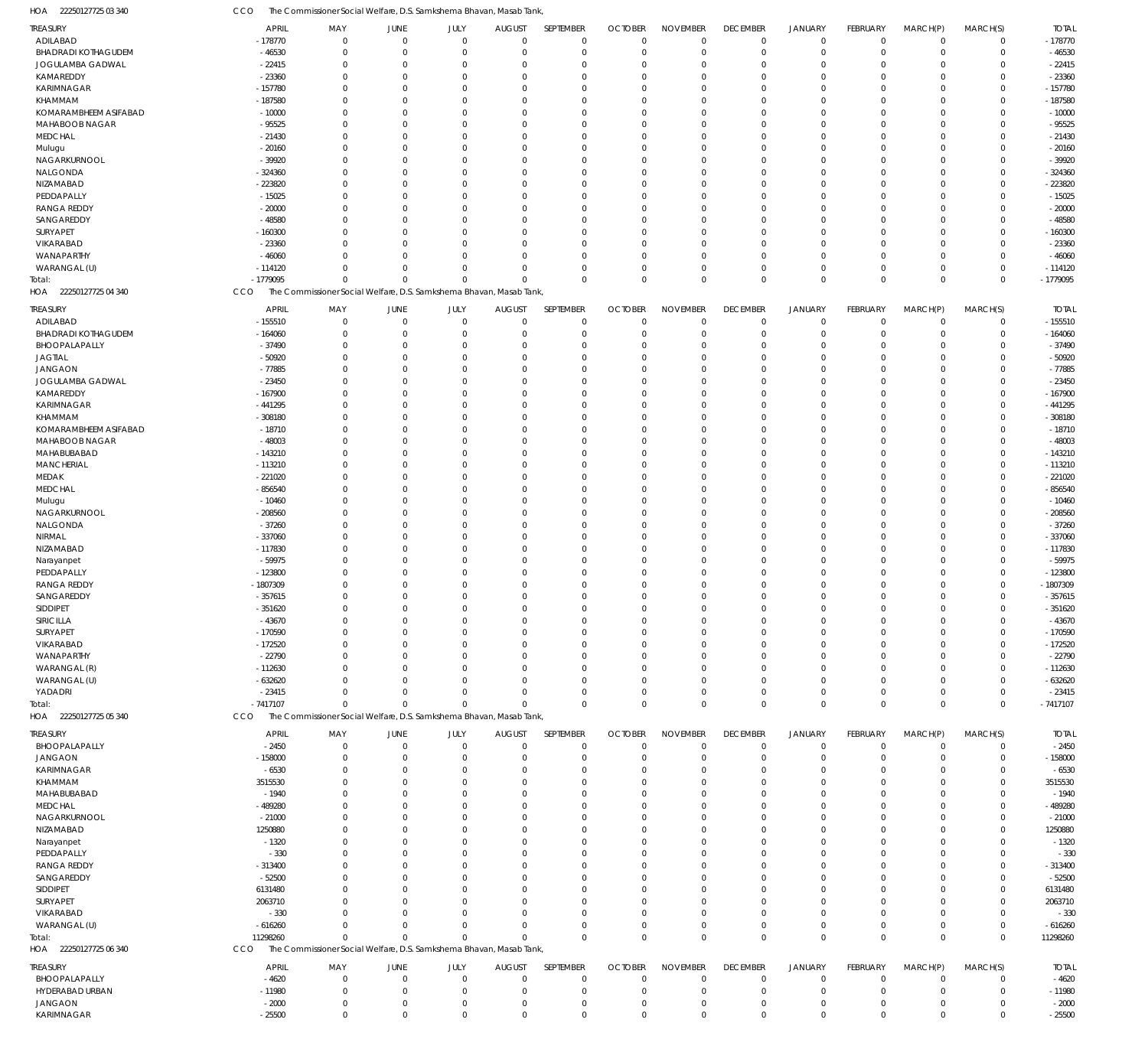| 22250127725 06 340<br>HOA    | CCO              |                                                                     |                |                      | The Commissioner Social Welfare, D.S. Samkshema Bhavan, Masab Tank |                      |                      |                      |                      |                      |                 |                      |                      |              |
|------------------------------|------------------|---------------------------------------------------------------------|----------------|----------------------|--------------------------------------------------------------------|----------------------|----------------------|----------------------|----------------------|----------------------|-----------------|----------------------|----------------------|--------------|
| <b>TREASURY</b>              | <b>APRIL</b>     | MAY                                                                 | <b>JUNE</b>    | JULY                 | <b>AUGUST</b>                                                      | SEPTEMBER            | <b>OCTOBER</b>       | <b>NOVEMBER</b>      | <b>DECEMBER</b>      | <b>JANUARY</b>       | <b>FEBRUARY</b> | MARCH(P)             | MARCH(S)             | <b>TOTAL</b> |
| KHAMMAM                      | 2795540          | $\overline{0}$                                                      | $\Omega$       | $\overline{0}$       | $\overline{0}$                                                     | $\overline{0}$       | $\Omega$             | $\overline{0}$       | $^{\circ}$           | $\overline{0}$       | $\Omega$        | $\Omega$             | $^{\circ}$           | 2795540      |
| MAHABUBABAD                  | $-1940$          | $\overline{0}$                                                      | $\Omega$       | $\Omega$             | $\Omega$                                                           | $\overline{0}$       | $\Omega$             | $\Omega$             | $\Omega$             | $\overline{0}$       | $\Omega$        | $\Omega$             | $\Omega$             | $-1940$      |
| <b>MEDCHAL</b>               | $-5460$          | $\overline{0}$                                                      | $\Omega$       | - 0                  | $\Omega$                                                           | $^{\circ}$           | $\Omega$             | $\Omega$             | $\Omega$             | $\Omega$             |                 |                      |                      | $-5460$      |
| NIZAMABAD                    | 1394200          | $\Omega$                                                            | $\Omega$       | $\Omega$             | $\Omega$                                                           | $\Omega$             | $\Omega$             | $\Omega$             | $\Omega$             | $\Omega$             |                 |                      |                      | 1394200      |
| <b>RANGA REDDY</b>           | $-5000$          | $\Omega$                                                            |                | $\Omega$             | $\Omega$                                                           | $\Omega$             |                      | $\Omega$             | $\Omega$             | $\Omega$             |                 | $\Omega$             |                      | $-5000$      |
| SANGAREDDY                   | $-8000$          | $\Omega$                                                            | $\Omega$       | $\Omega$             | $\Omega$                                                           | $\Omega$             | $\Omega$             | $\Omega$             |                      | $\Omega$             |                 | $\Omega$             |                      | $-8000$      |
| <b>SIDDIPET</b>              |                  | $\Omega$                                                            |                | $\Omega$             |                                                                    | $\Omega$             |                      | $\Omega$             |                      |                      |                 | $\Omega$             |                      | $-60000$     |
|                              | $-60000$         |                                                                     |                |                      | $\Omega$                                                           |                      |                      |                      | $\Omega$             | $\Omega$             |                 |                      |                      |              |
| SURYAPET                     | $-164090$        | $\Omega$                                                            | $\Omega$       | $\Omega$             | $\Omega$                                                           | $\Omega$             | $\Omega$             | $\Omega$             | $\Omega$             | $\Omega$             |                 | $\Omega$             |                      | $-164090$    |
| WARANGAL (U)                 | 7170770          | $\Omega$                                                            | $\Omega$       | $\Omega$             | $\Omega$                                                           | $\Omega$             | $\Omega$             | $\Omega$             | $\Omega$             | $^{\circ}$           |                 | $\Omega$             | $\Omega$             | 7170770      |
| Total:                       | 11071920         | $\Omega$                                                            | $\Omega$       | $\Omega$             | $\Omega$                                                           | $\Omega$             | $\Omega$             | $\Omega$             | $\Omega$             | $\Omega$             | $\Omega$        | $\Omega$             | $\Omega$             | 11071920     |
| HOA 22250127725 07 160       | CCO              | The Commissioner Social Welfare, D.S. Samkshema Bhavan, Masab Tank, |                |                      |                                                                    |                      |                      |                      |                      |                      |                 |                      |                      |              |
| <b>TREASURY</b>              | <b>APRIL</b>     | MAY                                                                 | <b>JUNE</b>    | JULY                 | <b>AUGUST</b>                                                      | SEPTEMBER            | <b>OCTOBER</b>       | <b>NOVEMBER</b>      | <b>DECEMBER</b>      | <b>JANUARY</b>       | <b>FEBRUARY</b> | MARCH(P)             | MARCH(S)             | <b>TOTAL</b> |
| ADILABAD                     | 2000             | $\mathbf 0$                                                         | $\mathbf 0$    | $\mathbf 0$          | $\mathbf 0$                                                        | $\overline{0}$       | $\overline{0}$       | $\overline{0}$       | $\overline{0}$       | $\overline{0}$       | $\Omega$        | $\overline{0}$       | $\overline{0}$       | 2000         |
| <b>BHADRADI KOTHAGUDEM</b>   | 819              | $\overline{0}$                                                      | $\Omega$       | $\Omega$             | $\mathbf 0$                                                        | $\overline{0}$       | $\Omega$             | $\Omega$             | $\Omega$             | $\overline{0}$       |                 | $\Omega$             | 0                    | 819          |
|                              |                  | $\Omega$                                                            |                | $\Omega$             |                                                                    | $\Omega$             |                      |                      |                      | $\Omega$             |                 | $\Omega$             |                      |              |
| JOGULAMBA GADWAL             | 5011             |                                                                     | $\Omega$       |                      | $\Omega$                                                           |                      | $\Omega$             | $\Omega$             | $\Omega$             |                      |                 |                      | $\Omega$             | 5011         |
| KAMAREDDY                    | 1400             | $\overline{0}$                                                      | $\Omega$       | $\Omega$             | $\Omega$                                                           | $\Omega$             | $\Omega$             | $\Omega$             | $\Omega$             | $\Omega$             |                 | $\Omega$             | $\Omega$             | 1400         |
| KOMARAMBHEEM ASIFABAD        | 7000             | $\Omega$                                                            | $\Omega$       | $\Omega$             | $\Omega$                                                           | $\Omega$             | $\Omega$             | $\Omega$             |                      | $\Omega$             |                 |                      |                      | 7000         |
| MAHABUBABAD                  | 3411             | $\Omega$                                                            | 0              | $\Omega$             | $\Omega$                                                           | $\Omega$             | $\Omega$             | $\Omega$             | $\Omega$             | $\Omega$             |                 | $\Omega$             | $\Omega$             | 3411         |
| <b>MEDCHAL</b>               | 966              | $\Omega$                                                            | $\Omega$       | $\Omega$             | $\Omega$                                                           | $\Omega$             |                      | $\Omega$             |                      | $\Omega$             |                 |                      |                      | 966          |
| Mulugu                       | 1688             | $\Omega$                                                            | <sup>0</sup>   | $\Omega$             | $\Omega$                                                           | $\Omega$             | $\Omega$             | $\Omega$             | $\Omega$             | $\Omega$             |                 | $\Omega$             | $\Omega$             | 1688         |
| NIZAMABAD                    | 1660             | $\Omega$                                                            | $\Omega$       | $\Omega$             | $\Omega$                                                           | $\Omega$             | $\Omega$             | $\Omega$             | $\Omega$             | $\Omega$             |                 |                      |                      | 1660         |
| <b>RANGA REDDY</b>           | 17500            | $\Omega$                                                            | $\Omega$       | $\Omega$             | $\Omega$                                                           | $\Omega$             | $\Omega$             | $\Omega$             | $\Omega$             | $\Omega$             |                 | $\Omega$             | $\Omega$             | 17500        |
| WARANGAL (R)                 | 1600             | $\Omega$                                                            | $\Omega$       | $\Omega$             | $\Omega$                                                           | $\Omega$             | $\Omega$             | $\Omega$             | $\Omega$             | $\Omega$             | $\Omega$        | $\Omega$             | $\Omega$             | 1600         |
| Total:                       | 43055            | $\Omega$                                                            | $\Omega$       | $\Omega$             | $\Omega$                                                           | $\Omega$             | $\Omega$             | $\Omega$             | $\Omega$             | $\Omega$             | $\Omega$        | $\Omega$             | $\mathbf 0$          | 43055        |
| HOA 22250127725 07 210211    | CCO              | The Commissioner Social Welfare, D.S. Samkshema Bhavan, Masab Tank, |                |                      |                                                                    |                      |                      |                      |                      |                      |                 |                      |                      |              |
|                              |                  |                                                                     |                |                      |                                                                    |                      |                      |                      |                      |                      |                 |                      |                      |              |
| <b>TREASURY</b>              | <b>APRIL</b>     | MAY                                                                 | <b>JUNE</b>    | JULY                 | <b>AUGUST</b>                                                      | SEPTEMBER            | <b>OCTOBER</b>       | <b>NOVEMBER</b>      | <b>DECEMBER</b>      | <b>JANUARY</b>       | <b>FEBRUARY</b> | MARCH(P)             | MARCH(S)             | <b>TOTAL</b> |
| <b>MEDAK</b>                 | 1665014          | $\overline{0}$                                                      | $\mathbf 0$    | $\overline{0}$       | $\overline{0}$                                                     | $^{\circ}$           | $\Omega$             | $^{\circ}$           | $^{\circ}$           | $^{\circ}$           | $\Omega$        | $\Omega$             | $^{\circ}$           | 1665014      |
| SANGAREDDY                   | 560939           | $\overline{0}$                                                      | $\Omega$       | $\overline{0}$       | $\mathbf 0$                                                        | $\overline{0}$       | $\Omega$             | $\Omega$             | $\overline{0}$       | $\overline{0}$       | $\Omega$        | $\overline{0}$       | $\overline{0}$       | 560939       |
| Total:                       | 2225953          | $\Omega$                                                            | $\Omega$       | $\mathbf 0$          | $\Omega$                                                           | $\mathbf{0}$         | $\mathbf 0$          | $\Omega$             | $\mathbf 0$          | $\Omega$             | $\Omega$        | $\Omega$             | $\mathbf 0$          | 2225953      |
| HOA 22250127725 07 230       | CCO              | The Commissioner Social Welfare, D.S. Samkshema Bhavan, Masab Tank, |                |                      |                                                                    |                      |                      |                      |                      |                      |                 |                      |                      |              |
|                              |                  |                                                                     |                |                      |                                                                    |                      |                      |                      |                      |                      |                 |                      |                      |              |
| <b>TREASURY</b>              | <b>APRIL</b>     | MAY                                                                 | JUNE           | JULY                 | <b>AUGUST</b>                                                      | SEPTEMBER            | <b>OCTOBER</b>       | <b>NOVEMBER</b>      | <b>DECEMBER</b>      | <b>JANUARY</b>       | <b>FEBRUARY</b> | MARCH(P)             | MARCH(S)             | <b>TOTAL</b> |
| <b>JAGTIAL</b>               | $-32533$         | $\mathbf 0$                                                         | $\overline{0}$ | $\overline{0}$       | $\mathbf 0$                                                        | $\overline{0}$       | $\overline{0}$       | $\overline{0}$       | $\overline{0}$       | $\overline{0}$       | $\Omega$        | $\Omega$             | $^{\circ}$           | $-32533$     |
| <b>KARIMNAGAR</b>            | $-16392$         | $\overline{0}$                                                      | $\Omega$       | $\Omega$             | 0                                                                  | $\overline{0}$       | $\Omega$             | $\Omega$             | $\Omega$             | $\Omega$             |                 | $\Omega$             | 0                    | $-16392$     |
| <b>MEDCHAL</b>               | $-47576$         | $\Omega$                                                            | $\Omega$       | $\Omega$             | $\Omega$                                                           | $\Omega$             | $\Omega$             | $\Omega$             | $\Omega$             | $\Omega$             |                 | $\Omega$             | $\Omega$             | $-47576$     |
| NALGONDA                     | $-18202$         | $\overline{0}$                                                      | $\Omega$       | $\Omega$             | $\Omega$                                                           | $\Omega$             | $\Omega$             | $\Omega$             | $\Omega$             | $\Omega$             |                 | $\Omega$             | $\Omega$             | $-18202$     |
| NIRMAL                       | $-600$           | $\Omega$                                                            | $\Omega$       | $\Omega$             | $\Omega$                                                           | $\Omega$             | $\Omega$             | $\Omega$             |                      | $\Omega$             |                 |                      |                      | $-600$       |
| <b>RANGA REDDY</b>           | $-6045$          | $\Omega$                                                            | 0              | $\Omega$             | $\Omega$                                                           | $\Omega$             | $\Omega$             | $\Omega$             | $\Omega$             | $\Omega$             |                 | $\Omega$             | $\Omega$             | $-6045$      |
|                              |                  |                                                                     |                |                      |                                                                    |                      |                      | $\Omega$             |                      | $\Omega$             |                 | $\Omega$             |                      | $-6800$      |
| SANGAREDDY                   | $-6800$          | $\Omega$                                                            | $\Omega$       | $\Omega$             | $\Omega$                                                           | $\Omega$             | $\Omega$             |                      |                      |                      |                 |                      |                      |              |
| SIDDIPET                     | $-16773$         | $\Omega$                                                            | $\Omega$       | $\Omega$             | $\Omega$                                                           | $\Omega$             | $\Omega$             | $\Omega$             | $\Omega$             | $\Omega$             | $\Omega$        | $\Omega$             | $\Omega$             | $-16773$     |
| WARANGAL (R)                 | $-37602$         | $\Omega$                                                            | $\Omega$       | $\Omega$             | $\Omega$                                                           | $\Omega$             | $\Omega$             | $\Omega$             | $\overline{0}$       | $\Omega$             | $\Omega$        | $\Omega$             | $\Omega$             | $-37602$     |
|                              |                  | $\Omega$                                                            | $\Omega$       | $\Omega$             | $\Omega$                                                           | $\Omega$             | $\Omega$             | $\mathbf{0}$         |                      | $\Omega$             | $\Omega$        | $\Omega$             | $\mathbf 0$          |              |
| Total:                       | $-182523$        |                                                                     |                |                      |                                                                    |                      |                      |                      | $\mathbb O$          |                      |                 |                      |                      | $-182523$    |
| 22250127725 07 280284<br>HOA | CCO              | The Commissioner Social Welfare, D.S. Samkshema Bhavan, Masab Tank, |                |                      |                                                                    |                      |                      |                      |                      |                      |                 |                      |                      |              |
| <b>TREASURY</b>              | <b>APRIL</b>     | MAY                                                                 | <b>JUNE</b>    | JULY                 | <b>AUGUST</b>                                                      | SEPTEMBER            | <b>OCTOBER</b>       | <b>NOVEMBER</b>      | <b>DECEMBER</b>      | <b>JANUARY</b>       | FEBRUARY        | MARCH(P)             | MARCH(S)             | <b>TOTAL</b> |
| ADILABAD                     | 83000            | $\overline{0}$                                                      | $^{\circ}$     | $\overline{0}$       | $\overline{0}$                                                     | $\overline{0}$       | $^{\circ}$           | $\overline{0}$       | $^{\circ}$           | $^{\circ}$           | $\Omega$        | $\Omega$             | $\Omega$             | 83000        |
| <b>BHADRADI KOTHAGUDEM</b>   | 294545           | $\mathbf 0$                                                         | $^{\circ}$     | $\mathbf 0$          | $\mathbf 0$                                                        | $\overline{0}$       | $\Omega$             | $\Omega$             | $\mathbf 0$          | $\Omega$             | $\Omega$        | $\Omega$             | $\mathbf 0$          | 294545       |
| <b>BHOOPALAPALLY</b>         | 12000            | $\mathbf 0$                                                         | $^{\circ}$     | $\mathbf 0$          | $^{\circ}$                                                         | $\mathbf 0$          | $\mathbf 0$          | $\mathbf 0$          | $\mathbf 0$          | $^{\circ}$           | $^{\circ}$      | $^{\circ}$           | $\Omega$             | 12000        |
| <b>JAGTIAL</b>               | 89356            | $\overline{0}$                                                      | $\Omega$       | $\Omega$             | $\Omega$                                                           | $\overline{0}$       | $\Omega$             | $\Omega$             | $\Omega$             | $\Omega$             |                 | $\Omega$             | $\Omega$             | 89356        |
| <b>JANGAON</b>               | 84000            | $\overline{0}$                                                      | $\mathbf 0$    | $\Omega$             | $\Omega$                                                           | $\overline{0}$       | $\overline{0}$       | $\overline{0}$       | $\mathbf 0$          | $\overline{0}$       | $\Omega$        | $\Omega$             | $\Omega$             | 84000        |
| JOGULAMBA GADWAL             | 132750           | $\Omega$                                                            | $\Omega$       | $\Omega$             | $\Omega$                                                           | $\overline{0}$       | $\Omega$             | $\Omega$             | $\Omega$             | $\Omega$             |                 | $\Omega$             | $\Omega$             | 132750       |
| KAMAREDDY                    | 124500           | $\Omega$                                                            | $\Omega$       | $\Omega$             | $\Omega$                                                           | $\Omega$             | $\Omega$             | $\Omega$             | $\Omega$             | $\Omega$             |                 | $\Omega$             | $\Omega$             | 124500       |
|                              |                  | $\overline{0}$                                                      | $\Omega$       | $\Omega$             | $\Omega$                                                           | $\overline{0}$       | $\Omega$             | $\Omega$             | $\Omega$             | $\Omega$             |                 | $\Omega$             | $\Omega$             |              |
| <b>KARIMNAGAR</b>            | 58500            | $\Omega$                                                            | $\Omega$       | $\Omega$             | $\Omega$                                                           | $\Omega$             | $\Omega$             | $\Omega$             | $\Omega$             | $\Omega$             |                 | $\Omega$             |                      | 58500        |
| KHAMMAM                      | 660000           |                                                                     |                |                      |                                                                    |                      |                      |                      |                      |                      |                 |                      |                      | 660000       |
| KOMARAMBHEEM ASIFABAD        | 90000            | $\Omega$<br>$\Omega$                                                | $\Omega$       | $\Omega$<br>$\Omega$ | $\Omega$<br>$\Omega$                                               | $\Omega$<br>$\Omega$ | $\Omega$<br>$\Omega$ | $\Omega$<br>$\Omega$ | $\Omega$<br>$\Omega$ | $\Omega$<br>$\Omega$ |                 | $\Omega$<br>$\Omega$ | $\Omega$<br>$\Omega$ | 90000        |
| <b>MAHABOOB NAGAR</b>        | 290000           |                                                                     |                |                      |                                                                    |                      |                      |                      |                      |                      |                 |                      |                      | 290000       |
| MAHABUBABAD                  | 238297           | $\Omega$                                                            | $\Omega$       | $\Omega$             | $\Omega$                                                           | $\Omega$             | $\Omega$             | $\Omega$             | $\Omega$             | $\Omega$             |                 | $\Omega$             | $\Omega$             | 238297       |
| <b>MANCHERIAL</b>            | 132000           | $\Omega$                                                            |                | $\Omega$             | $\Omega$                                                           | $\Omega$             | $\Omega$             | $\Omega$             | $\Omega$             | $\Omega$             |                 | $\Omega$             | $\Omega$             | 132000       |
| MEDAK                        | 156000           | $\Omega$                                                            |                | $\Omega$             | $\Omega$                                                           | $\Omega$             | $\Omega$             | $\Omega$             | $\Omega$             | $\Omega$             |                 | $\Omega$             | $\Omega$             | 156000       |
| <b>MEDCHAL</b>               | 24000            | $\Omega$                                                            | $\Omega$       | $\Omega$             | $\Omega$                                                           | $\Omega$             | $\Omega$             | $\Omega$             | $\Omega$             | $\Omega$             |                 | $\Omega$             | $\Omega$             | 24000        |
| Mulugu                       | 48000            | $\Omega$                                                            |                | $\Omega$             | $\Omega$                                                           | $\Omega$             | $\Omega$             | $\Omega$             | $\Omega$             | $\Omega$             |                 | $\Omega$             | $\Omega$             | 48000        |
| NAGARKURNOOL                 | 261000           | $\Omega$                                                            | $\Omega$       | $\Omega$             | $\Omega$                                                           | $\Omega$             | $\Omega$             | $\Omega$             | $\Omega$             | $\Omega$             |                 | $\Omega$             | $\Omega$             | 261000       |
| NALGONDA                     | 474500           | $\overline{0}$                                                      | $\Omega$       | $\Omega$             | $\Omega$                                                           | $\overline{0}$       | $\Omega$             | $\Omega$             | $\Omega$             | $\Omega$             |                 | $\Omega$             | $\Omega$             | 474500       |
| NIRMAL                       | 18000            | $\Omega$                                                            | $\Omega$       | $\Omega$             | $\Omega$                                                           | $\Omega$             | $\Omega$             | $\Omega$             | $\Omega$             | $\Omega$             |                 | $\Omega$             | $\Omega$             | 18000        |
| NIZAMABAD                    | 114280           | $\Omega$                                                            |                | $\Omega$             | $\Omega$                                                           | $\Omega$             | $\Omega$             | $\Omega$             | $\Omega$             | $\Omega$             |                 | $\Omega$             | $\Omega$             | 114280       |
| Narayanpet                   | 132000           | $\Omega$                                                            | $\Omega$       | $\Omega$             | $\Omega$                                                           | $\Omega$             | $\Omega$             | $\Omega$             | $\Omega$             | $\Omega$             |                 | $\Omega$             | $\Omega$             | 132000       |
| PEDDAPALLY                   | 64000            | $\Omega$                                                            |                | $\Omega$             | $\Omega$                                                           | $\Omega$             | $\Omega$             | $\Omega$             | $\Omega$             | $\Omega$             |                 | $\Omega$             | $\Omega$             | 64000        |
| <b>RANGA REDDY</b>           | 271000           | $\Omega$                                                            | $\Omega$       | $\Omega$             | $\Omega$                                                           | $\Omega$             | $\Omega$             | $\Omega$             | $\Omega$             | $\Omega$             |                 | $\Omega$             | $\Omega$             | 271000       |
| SANGAREDDY                   | 436500           | $\Omega$                                                            |                | $\Omega$             | $\Omega$                                                           | $\Omega$             | $\Omega$             | $\Omega$             | $\Omega$             | $\Omega$             |                 | $\Omega$             | $\Omega$             | 436500       |
| SIDDIPET                     | 148500           | $\Omega$                                                            | $\Omega$       | $\Omega$             | $\Omega$                                                           | $\Omega$             | $\Omega$             | $\Omega$             | $\Omega$             | $\Omega$             |                 | $\Omega$             |                      | 148500       |
| SURYAPET                     | 168000           | $\Omega$                                                            |                | $\Omega$             | $\Omega$                                                           | $\Omega$             | $\Omega$             | $\Omega$             | $\Omega$             | $\Omega$             |                 | $\Omega$             | $\Omega$             | 168000       |
| VIKARABAD                    | 114000           | $\Omega$                                                            | $\Omega$       | $\Omega$             | $\Omega$                                                           | $\Omega$             | $\Omega$             | $\Omega$             | $\Omega$             | $\Omega$             |                 | $\Omega$             | $\Omega$             | 114000       |
| WANAPARTHY                   |                  | $\Omega$                                                            |                | $\Omega$             | $\Omega$                                                           | $\Omega$             | $\Omega$             | $\Omega$             | $\Omega$             | $\Omega$             |                 | $\Omega$             | $\Omega$             |              |
|                              | 123000<br>168000 | $\Omega$                                                            | $\Omega$       | $\Omega$             | $\Omega$                                                           | $\Omega$             | $\Omega$             | $\Omega$             | $\Omega$             | $\Omega$             |                 | $\Omega$             | $\Omega$             | 123000       |
| WARANGAL (R)                 |                  | $\Omega$                                                            | $\Omega$       | $\Omega$             | $\Omega$                                                           |                      | $\Omega$             | $\Omega$             |                      |                      | $\Omega$        | $\Omega$             |                      | 168000       |
| YADADRI                      | 140000           |                                                                     |                |                      |                                                                    | $\overline{0}$       |                      |                      | $\overline{0}$       | $\overline{0}$       |                 |                      | 0                    | 140000       |
| Total:                       | 5149728          | $\Omega$                                                            | $\Omega$       | $\mathbf 0$          | $\Omega$                                                           | $\Omega$             | $\Omega$             | $\mathbf 0$          | $\mathbf 0$          | $\Omega$             | $\Omega$        | $\Omega$             | $\mathbf 0$          | 5149728      |
| HOA 22250127725 07 500503    | CCO              | The Commissioner Social Welfare, D.S. Samkshema Bhavan, Masab Tank, |                |                      |                                                                    |                      |                      |                      |                      |                      |                 |                      |                      |              |
| <b>TREASURY</b>              | <b>APRIL</b>     | MAY                                                                 | <b>JUNE</b>    | JULY                 | <b>AUGUST</b>                                                      | SEPTEMBER            | <b>OCTOBER</b>       | <b>NOVEMBER</b>      | <b>DECEMBER</b>      | <b>JANUARY</b>       | <b>FEBRUARY</b> | MARCH(P)             | MARCH(S)             | <b>TOTAL</b> |
| KHAMMAM                      | 14000            | $\mathbf 0$                                                         | $\mathbf 0$    | $\mathbf 0$          | $\mathbf 0$                                                        | $\overline{0}$       | $\overline{0}$       | $\overline{0}$       | $\overline{0}$       | $\overline{0}$       | $\overline{0}$  | $\overline{0}$       | $\overline{0}$       | 14000        |
| NALGONDA                     | 2500             | $\mathbf 0$                                                         | $^{\circ}$     | $\mathbf 0$          | $^{\circ}$                                                         | $\overline{0}$       | $^{\circ}$           | $\overline{0}$       | $\overline{0}$       | $\overline{0}$       | $^{\circ}$      | $\overline{0}$       | $\overline{0}$       | 2500         |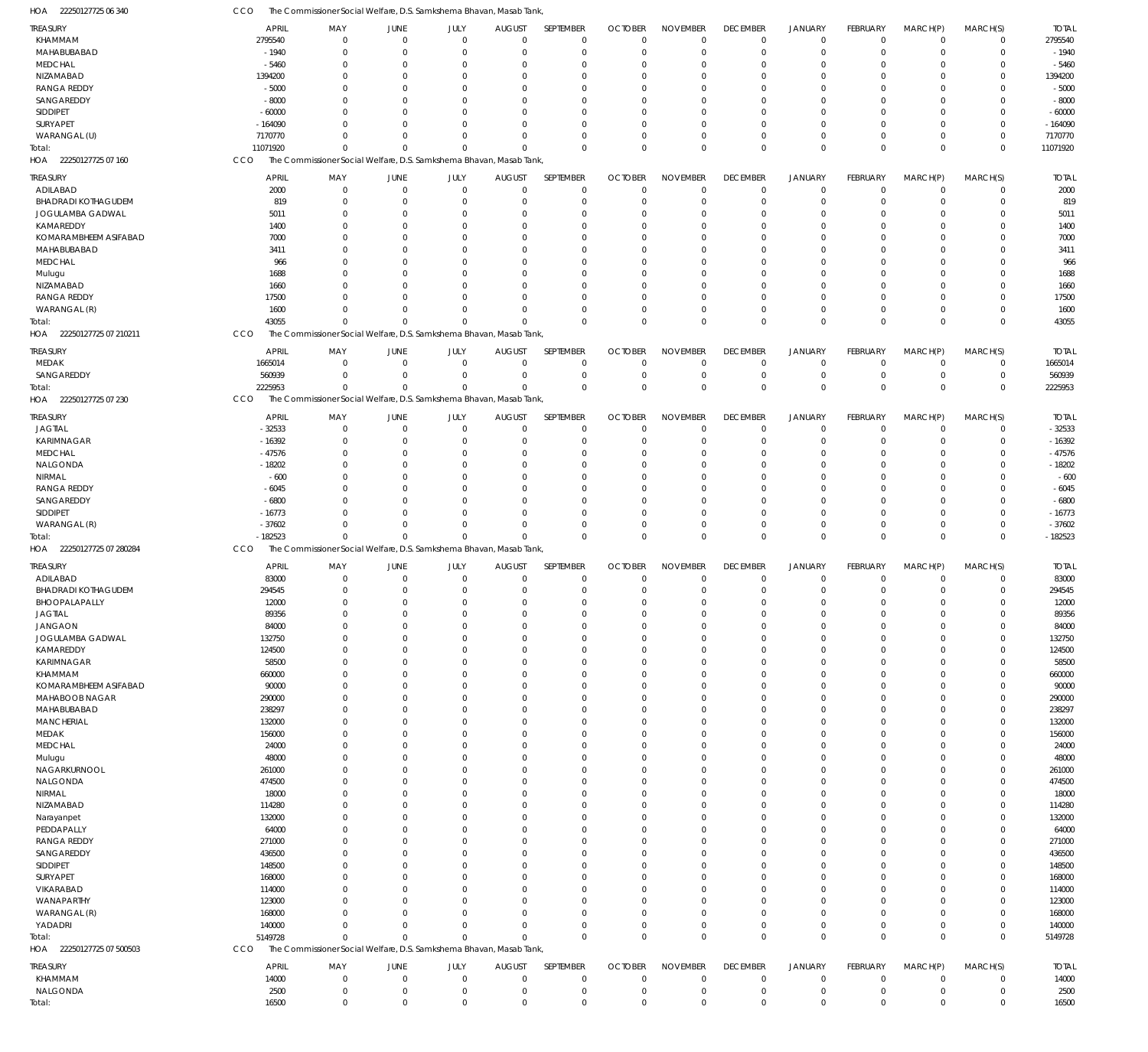| HOA 22250127725 07 500504                     | CCO        |                          |                      |                               |                            | The Commissioner Social Welfare, D.S. Samkshema Bhavan, Masab Tank, |                            |                            |                                   |                                |                                  |                                |                            |                            |                         |
|-----------------------------------------------|------------|--------------------------|----------------------|-------------------------------|----------------------------|---------------------------------------------------------------------|----------------------------|----------------------------|-----------------------------------|--------------------------------|----------------------------------|--------------------------------|----------------------------|----------------------------|-------------------------|
|                                               |            |                          |                      |                               |                            |                                                                     |                            |                            |                                   |                                |                                  |                                |                            |                            |                         |
| <b>TREASURY</b><br>BHOOPALAPALLY              |            | <b>APRIL</b><br>$-4565$  | MAY<br>$^{\circ}$    | <b>JUNE</b><br>$\overline{0}$ | JULY<br>$\mathbf 0$        | <b>AUGUST</b><br>$\mathbf 0$                                        | SEPTEMBER<br>$\mathbf 0$   | <b>OCTOBER</b><br>$\Omega$ | <b>NOVEMBER</b><br>$\mathbf 0$    | <b>DECEMBER</b><br>$\mathbf 0$ | JANUARY<br>$\overline{0}$        | FEBRUARY<br>$\mathbf 0$        | MARCH(P)<br>$\mathbf 0$    | MARCH(S)<br>$\mathbf 0$    | <b>TOTAL</b><br>$-4565$ |
| MAHABOOB NAGAR                                |            | $-19720$                 | $\Omega$             | $\mathbf 0$                   | $\mathbf 0$                | $\Omega$                                                            | $\mathbf 0$                | $\Omega$                   | $\Omega$                          | $\mathbf 0$                    | $\overline{0}$                   | $\Omega$                       | $\mathbf 0$                | $\mathbf 0$                | $-19720$                |
| MEDAK                                         |            | $-1612$                  | $\Omega$             | $\mathbf 0$                   | $\mathbf 0$                | $\Omega$                                                            | $\mathbf 0$                | $\Omega$                   | $^{\circ}$                        | $\mathbf 0$                    | $^{\circ}$                       | $\Omega$                       | 0                          | $\mathbf 0$                | $-1612$                 |
| YADADRI                                       |            | $-7060$                  | $\Omega$             | $\Omega$                      | $\mathbf 0$                | $\Omega$                                                            | $\Omega$                   | $\Omega$                   | $\mathbf 0$                       | $\mathbf 0$                    | $\overline{0}$                   | $\Omega$                       | $\mathbf 0$                | $\mathbf 0$                | $-7060$                 |
| Total:                                        |            | $-32957$                 | $\Omega$             | $\Omega$                      | $\Omega$                   | $\Omega$                                                            | $\mathbf 0$                | $\Omega$                   | $\mathbf 0$                       | $\mathbf 0$                    | $\overline{0}$                   | $\Omega$                       | $\mathbf 0$                | $\mathbf 0$                | $-32957$                |
| HOA 22250127725 10 230                        | CCO        |                          |                      |                               |                            | The Commissioner Social Welfare, D.S. Samkshema Bhavan, Masab Tank, |                            |                            |                                   |                                |                                  |                                |                            |                            |                         |
|                                               |            |                          | MAY                  | <b>JUNE</b>                   |                            |                                                                     | SEPTEMBER                  | <b>OCTOBER</b>             |                                   |                                |                                  |                                |                            |                            | <b>TOTAL</b>            |
| <b>TREASURY</b><br><b>BHADRADI KOTHAGUDEM</b> |            | <b>APRIL</b><br>$-16200$ | 0                    | $\overline{0}$                | JULY<br>$\mathbf 0$        | <b>AUGUST</b><br>$\mathbf 0$                                        | $\mathbf 0$                | $\Omega$                   | <b>NOVEMBER</b><br>$\overline{0}$ | <b>DECEMBER</b><br>$\mathbf 0$ | JANUARY<br>$\overline{0}$        | FEBRUARY<br>$\mathbf 0$        | MARCH(P)<br>$\mathbf 0$    | MARCH(S)<br>$\mathbf 0$    | $-16200$                |
| KARIMNAGAR                                    |            | $-18449$                 | 0                    | $\mathbf 0$                   | $\mathbf 0$                | 0                                                                   | $\mathbf 0$                | $\Omega$                   | $\overline{0}$                    | $\mathbf 0$                    | $\overline{0}$                   | $\mathbf 0$                    | $\mathbf 0$                | $\mathbf 0$                | $-18449$                |
| KOMARAMBHEEM ASIFABAD                         |            | $-28750$                 | $\Omega$             | $\mathbf 0$                   | $\mathbf 0$                | $\Omega$                                                            | $\mathbf 0$                |                            | $\overline{0}$                    | $\mathbf 0$                    | $\overline{0}$                   | $\Omega$                       | 0                          | $\mathbf 0$                | $-28750$                |
| <b>MEDCHAL</b>                                |            | $-126063$                | $\Omega$             | $\Omega$                      | $\mathbf 0$                | $\Omega$                                                            | $\Omega$                   | $\Omega$                   | $\overline{0}$                    | $\mathbf 0$                    | $\overline{0}$                   | $\mathbf 0$                    | $\mathbf 0$                | $\mathbf 0$                | $-126063$               |
| Total:                                        |            | $-189462$                | $\Omega$             | $\Omega$                      | $\Omega$                   | $\Omega$                                                            | $\mathbf 0$                | $\Omega$                   | $\mathbf 0$                       | $\mathbf 0$                    | $\overline{0}$                   | $\Omega$                       | $\Omega$                   | $\mathbf 0$                | $-189462$               |
| HOA 22250127725 18 230                        | CCO        |                          |                      |                               |                            | The Commissioner Social Welfare, D.S. Samkshema Bhavan, Masab Tank, |                            |                            |                                   |                                |                                  |                                |                            |                            |                         |
| <b>TREASURY</b>                               |            | <b>APRIL</b>             | MAY                  | JUNE                          | JULY                       | <b>AUGUST</b>                                                       | SEPTEMBER                  | <b>OCTOBER</b>             | <b>NOVEMBER</b>                   | <b>DECEMBER</b>                | JANUARY                          | FEBRUARY                       | MARCH(P)                   | MARCH(S)                   | <b>TOTAL</b>            |
| ADILABAD                                      |            | $-9075$                  | $\mathbf 0$          | $\overline{0}$                | $\mathbf 0$                | $\mathbf 0$                                                         | $\mathbf 0$                | $\Omega$                   | $\overline{0}$                    | $\mathbf 0$                    | $\overline{0}$                   | $\mathbf 0$                    | $\mathbf 0$                | $\mathbf 0$                | $-9075$                 |
| MAHABUBABAD                                   |            | 55322                    | 0                    | $\mathbf 0$                   | $\mathbf 0$                | 0                                                                   | $\mathbf 0$                | $\Omega$                   | $\overline{0}$                    | $\mathbf 0$                    | $\overline{0}$                   | $\mathbf 0$                    | 0                          | $\mathbf 0$                | 55322                   |
| <b>MANCHERIAL</b>                             |            | $-59778$                 | $\Omega$             | $\Omega$                      | $\mathbf 0$                | $\Omega$                                                            | $\mathbf 0$                | $\Omega$                   | $\overline{0}$                    | $\mathbf 0$                    | $\overline{0}$                   | $\mathbf 0$                    | $\mathbf 0$                | $\mathbf 0$                | $-59778$                |
| Total:                                        |            | $-13531$                 | $\Omega$             | $\Omega$                      | $\Omega$                   | $\Omega$                                                            | $\mathbf 0$                | $\Omega$                   | $\mathbf 0$                       | $\mathbf 0$                    | $\overline{0}$                   | $\Omega$                       | $\mathbf 0$                | $\mathbf 0$                | $-13531$                |
| HOA 22250127725 18 500503                     | CCO        |                          |                      |                               |                            | The Commissioner Social Welfare, D.S. Samkshema Bhavan, Masab Tank, |                            |                            |                                   |                                |                                  |                                |                            |                            |                         |
|                                               |            |                          |                      |                               |                            |                                                                     |                            |                            |                                   |                                |                                  |                                |                            |                            |                         |
| <b>TREASURY</b><br>KHAMMAM                    |            | <b>APRIL</b><br>74000    | MAY<br>$\mathbf 0$   | <b>JUNE</b><br>$\overline{0}$ | JULY<br>$\mathbf 0$        | <b>AUGUST</b><br>$\mathbf 0$                                        | SEPTEMBER<br>$\mathbf 0$   | <b>OCTOBER</b><br>$\Omega$ | <b>NOVEMBER</b><br>$\overline{0}$ | <b>DECEMBER</b><br>$\mathbf 0$ | JANUARY<br>$\overline{0}$        | <b>FEBRUARY</b><br>$\mathbf 0$ | MARCH(P)<br>$\mathbf 0$    | MARCH(S)<br>$\mathbf 0$    | <b>TOTAL</b><br>74000   |
| MAHABUBABAD                                   |            | 35800                    | $\Omega$             | $\mathbf 0$                   | $\mathbf 0$                | 0                                                                   | $\mathbf 0$                | $\Omega$                   | $\overline{0}$                    | $\mathbf 0$                    | $\overline{0}$                   | $\mathbf 0$                    | $\mathbf 0$                | $\mathbf 0$                | 35800                   |
| Total:                                        |            | 109800                   | $\Omega$             | $\Omega$                      | $\Omega$                   | $\Omega$                                                            | $\mathbf 0$                | $\Omega$                   | $\mathbf 0$                       | $\mathbf 0$                    | $\overline{0}$                   | $\Omega$                       | $\Omega$                   | $\mathbf 0$                | 109800                  |
| HOA 22250127725 22 310312                     | CCO        |                          |                      |                               |                            | The Commissioner Social Welfare, D.S. Samkshema Bhavan, Masab Tank, |                            |                            |                                   |                                |                                  |                                |                            |                            |                         |
|                                               |            |                          |                      |                               |                            |                                                                     |                            |                            |                                   |                                |                                  |                                |                            |                            |                         |
| <b>TREASURY</b>                               |            | <b>APRIL</b>             | MAY                  | JUNE                          | JULY                       | <b>AUGUST</b>                                                       | SEPTEMBER                  | <b>OCTOBER</b>             | <b>NOVEMBER</b>                   | <b>DECEMBER</b>                | JANUARY                          | FEBRUARY                       | MARCH(P)                   | MARCH(S)                   | <b>TOTAL</b>            |
| ADILABAD                                      |            | $-18000$                 | $\Omega$             | $\mathbf 0$                   | $\mathbf 0$                | $\mathbf 0$                                                         | $\mathbf 0$                | $\Omega$                   | $\Omega$                          | $\mathbf 0$                    | $\overline{0}$                   | $\Omega$                       | $\mathbf 0$                | $\mathbf 0$                | $-18000$                |
| BHOOPALAPALLY                                 |            | $-1000$                  | 0<br>$\Omega$        | $\mathbf 0$<br>$\Omega$       | $\mathbf 0$<br>$\mathbf 0$ | $\Omega$<br>$\Omega$                                                | $\mathbf 0$<br>$\mathbf 0$ | $\Omega$<br>$\Omega$       | $\overline{0}$<br>$\overline{0}$  | $\mathbf 0$<br>$\mathbf 0$     | $\overline{0}$<br>$\overline{0}$ | $\Omega$<br>$\Omega$           | 0                          | $\mathbf 0$<br>$\mathbf 0$ | $-1000$                 |
| JOGULAMBA GADWAL<br>KAMAREDDY                 |            | $-87500$<br>$-54000$     | $\Omega$             | $\Omega$                      | $\mathbf 0$                | $\Omega$                                                            | $\Omega$                   |                            | $\Omega$                          | $\Omega$                       | $\Omega$                         | $\Omega$                       | 0<br>$\Omega$              | $\mathbf 0$                | $-87500$<br>$-54000$    |
| KARIMNAGAR                                    |            | $-13000$                 | $\Omega$             | $\Omega$                      | $\mathbf 0$                | $\Omega$                                                            | $\Omega$                   | $\Omega$                   | $\Omega$                          | $\Omega$                       | $\Omega$                         | $\Omega$                       | $\Omega$                   | $\mathbf 0$                | $-13000$                |
| KHAMMAM                                       |            | 19815                    | $\Omega$             | $\Omega$                      | $\mathbf 0$                | $\Omega$                                                            | $\mathbf 0$                |                            | $\overline{0}$                    | 0                              | $\mathbf 0$                      | $\Omega$                       | 0                          | $\mathbf 0$                | 19815                   |
| KOMARAMBHEEM ASIFABAD                         |            | 320500                   | $\Omega$             | $\Omega$                      | $\Omega$                   | $\Omega$                                                            | $\Omega$                   | $\Omega$                   | $\mathbf 0$                       | $\Omega$                       | $\Omega$                         | $\Omega$                       | $\Omega$                   | $\mathbf 0$                | 320500                  |
| MAHABOOB NAGAR                                |            | $-128500$                | $\Omega$             | $\Omega$                      | $\Omega$                   | $\Omega$                                                            | $\Omega$                   |                            | $\Omega$                          | $\Omega$                       | $\Omega$                         | $\Omega$                       | $\Omega$                   | $\mathbf 0$                | $-128500$               |
| <b>MANCHERIAL</b>                             |            | $-24500$                 | $\Omega$             | $\Omega$                      | $\mathbf 0$                | $\Omega$                                                            | $\Omega$                   | $\Omega$                   | $\Omega$                          | $\Omega$                       | $\Omega$                         | $\Omega$                       | $\mathbf 0$                | $\mathbf 0$                | $-24500$                |
| MEDAK                                         |            | $-56000$                 | $\Omega$             | $\Omega$                      | $\mathbf 0$                | $\Omega$                                                            | $\mathbf 0$                |                            | $\mathbf 0$                       | 0                              | $\Omega$                         | $\Omega$                       | 0                          | $\mathbf 0$                | $-56000$                |
| <b>MEDCHAL</b>                                |            | $-17500$                 | $\Omega$             | $\Omega$                      | $\Omega$                   | $\Omega$                                                            | $\Omega$                   | $\cap$                     | $\mathbf 0$                       | $\Omega$                       | $\Omega$                         | $\Omega$                       | $\Omega$                   | $\mathbf 0$                | $-17500$                |
| NAGARKURNOOL                                  |            | $-48000$                 | $\Omega$             | $\Omega$                      | $\Omega$                   | $\Omega$                                                            | $\Omega$                   |                            | $\Omega$                          | $\Omega$                       | $\Omega$                         | $\Omega$                       | 0                          | $\mathbf 0$                | $-48000$                |
| NIRMAL                                        |            | $-16000$                 | $\Omega$             | $\Omega$                      | $\mathbf 0$                | $\Omega$                                                            | $\Omega$                   | $\Omega$                   | $\mathbf 0$                       | $\Omega$                       | $\Omega$                         | $\Omega$                       | $\mathbf 0$                | $\mathbf 0$                | $-16000$                |
| NIZAMABAD                                     |            | $-5500$                  | $\Omega$             | $\Omega$                      | $\Omega$                   | $\Omega$                                                            | $\Omega$                   | $\cap$                     | $\mathbf 0$                       | $\Omega$                       | $\Omega$                         | $\Omega$                       | 0                          | $\mathbf 0$                | $-5500$                 |
| Narayanpet                                    |            | 251600                   | $\Omega$             | $\Omega$                      | $\mathbf 0$                | $\Omega$                                                            | $\Omega$                   | $\Omega$                   | $\mathbf 0$                       | $\Omega$                       | $\Omega$                         | $\Omega$                       | $\mathbf 0$                | $\mathbf 0$                | 251600                  |
| <b>RANGA REDDY</b>                            |            | 3233079                  | $\Omega$             | $\Omega$                      | $\mathbf 0$                | $\Omega$                                                            | $\mathbf 0$                |                            | $\overline{0}$                    | 0                              | $\mathbf 0$                      | $\Omega$                       | 0                          | $\mathbf 0$                | 3233079                 |
| SANGAREDDY                                    |            | $-169500$                | $\Omega$             | $\Omega$                      | $\mathbf 0$                | $\Omega$                                                            | $\Omega$                   | $\Omega$                   | $\mathbf 0$                       | $\Omega$                       | $\Omega$                         | $\Omega$                       | $\mathbf 0$                | $\mathbf 0$                | $-169500$               |
| SURYAPET                                      |            | $-79000$                 | O                    | $\Omega$                      | $\Omega$                   | $\Omega$                                                            | $\mathbf 0$                | $\Omega$                   | $\Omega$                          | $\Omega$                       | $\Omega$                         | $\Omega$                       | 0                          | $\mathbf 0$                | $-79000$                |
| VIKARABAD                                     |            | $-10500$                 | $\Omega$             | $\Omega$                      | $\Omega$                   | $\Omega$                                                            | $\Omega$                   | $\Omega$                   | $\Omega$                          | $\Omega$                       | $\Omega$                         | $\Omega$                       | $\Omega$                   | $\mathbf 0$                | $-10500$                |
| WANAPARTHY                                    |            | $-52000$                 | $\Omega$             | $\Omega$                      | $\mathbf 0$                | $\Omega$                                                            | $\mathbf 0$                | $\Omega$                   | $\mathbf 0$                       | $\Omega$                       | $\Omega$                         | $\Omega$                       | $\Omega$                   | $\mathbf 0$                | $-52000$                |
| WARANGAL (U)                                  |            | $-183000$<br>2861494     | 0<br>$\Omega$        | $\Omega$<br>$\Omega$          | $\mathbf 0$<br>$\mathbf 0$ | $\mathbf 0$<br>$\Omega$                                             | $\mathbf 0$<br>$\mathbf 0$ | $\Omega$<br>$\Omega$       | $\mathbf 0$<br>$\mathbf 0$        | $\mathbf 0$<br>$\mathbf 0$     | $\overline{0}$<br>$\overline{0}$ | $\mathbf 0$<br>$\mathbf 0$     | $\mathbf 0$<br>$\mathbf 0$ | $\mathbf 0$<br>$\mathbf 0$ | $-183000$<br>2861494    |
| Total:<br>HOA 22250127725 30 310311           | CCO        |                          |                      |                               |                            | SOCIAL WELFARE RESIDENTIAL EDUCATIONAL INSTITUTIONS SOCIETY XXX     |                            |                            |                                   |                                |                                  |                                |                            |                            |                         |
|                                               |            |                          |                      |                               |                            |                                                                     |                            |                            |                                   |                                |                                  |                                |                            |                            |                         |
| <b>TREASURY</b>                               |            | <b>APRIL</b>             | MAY                  | <b>JUNE</b>                   | JULY                       | <b>AUGUST</b>                                                       | SEPTEMBER                  | <b>OCTOBER</b>             | <b>NOVEMBER</b>                   | <b>DECEMBER</b>                | JANUARY                          | FEBRUARY                       | MARCH(P)                   | MARCH(S)                   | <b>TOTAL</b>            |
| RANGA REDDY                                   |            | $-115223$                | $\mathbf 0$          | $\overline{0}$                | $\mathbf 0$                | $\mathbf 0$                                                         | $\mathbf 0$                | $\Omega$                   | $\overline{0}$                    | $\mathbf 0$                    | $\overline{0}$                   | $\mathbf 0$                    | $\mathbf 0$                | 0                          | $-115223$               |
| Total:                                        |            | $-115223$                | 0                    | $\mathbf 0$                   | $\mathbf 0$                | $\Omega$                                                            | $\mathbf 0$                | $\Omega$                   | $\overline{0}$                    | $\mathbf 0$                    | $\overline{0}$                   | $\mathbf 0$                    | $\mathbf 0$                | $\mathbf 0$                | $-115223$               |
| HOA 22250127725 33 340                        | <b>CCO</b> |                          |                      |                               |                            | The Commissioner Social Welfare, D.S. Samkshema Bhavan, Masab Tank, |                            |                            |                                   |                                |                                  |                                |                            |                            |                         |
| <b>TREASURY</b>                               |            | <b>APRIL</b>             | MAY                  | JUNE                          | JULY                       | <b>AUGUST</b>                                                       | SEPTEMBER                  | <b>OCTOBER</b>             | <b>NOVEMBER</b>                   | <b>DECEMBER</b>                | JANUARY                          | FEBRUARY                       | MARCH(P)                   | MARCH(S)                   | <b>TOTAL</b>            |
| ADILABAD                                      |            | $-23750$                 | $\mathbf 0$          | $\mathbf 0$                   | $\mathbf 0$                | $\mathbf 0$                                                         | $\mathbf 0$                | $\Omega$                   | $^{\circ}$                        | $\mathbf 0$                    | $\overline{0}$                   | $\mathbf 0$                    | $\mathbf 0$                | $\mathbf 0$                | $-23750$                |
| <b>BHADRADI KOTHAGUDEM</b>                    |            | $-12500$                 | $\Omega$             | $\mathbf 0$                   | $\mathbf 0$                | $\Omega$                                                            | $\mathbf 0$                | $\Omega$                   | $\mathbf 0$                       | $\mathbf 0$                    | $\overline{0}$                   | $\mathbf 0$                    | $\mathbf 0$                | $\mathbf 0$                | $-12500$                |
| <b>JAGTIAL</b>                                |            | $-5500$                  | 0                    | $\mathbf 0$                   | $\mathbf 0$                | $\Omega$                                                            | $\mathbf 0$                | $\Omega$                   | $\overline{0}$                    | 0                              | $\mathbf 0$                      | $\Omega$                       | 0                          | $\mathbf 0$                | $-5500$                 |
| <b>JANGAON</b>                                |            | $-32750$                 | $\Omega$<br>$\Omega$ | $\Omega$<br>$\Omega$          | $\mathbf 0$<br>$\Omega$    | $\Omega$                                                            | $\Omega$<br>$\Omega$       | $\Omega$                   | $\mathbf 0$<br>$\mathbf 0$        | $\Omega$<br>$\Omega$           | $\Omega$<br>$\Omega$             | $\Omega$<br>$\Omega$           | 0                          | $\mathbf 0$                | $-32750$                |
| JOGULAMBA GADWAL                              |            | $-1500$                  | $\Omega$             | $\Omega$                      | $\Omega$                   | $\Omega$<br>$\Omega$                                                | $\Omega$                   | $\Omega$                   | $\mathbf 0$                       | $\Omega$                       | $\Omega$                         | $\Omega$                       | $\Omega$<br>$\Omega$       | $\mathbf 0$<br>$\mathbf 0$ | $-1500$                 |
| KAMAREDDY<br>KARIMNAGAR                       |            | $-52250$<br>$-7750$      | $\Omega$             | $\Omega$                      | $\mathbf 0$                | $\Omega$                                                            | $\mathbf 0$                |                            | $\mathbf 0$                       | 0                              | $\Omega$                         | $\Omega$                       | 0                          | $\mathbf 0$                | $-52250$<br>$-7750$     |
| KHAMMAM                                       |            | $-10000$                 | $\Omega$             | $\Omega$                      | $\Omega$                   | $\Omega$                                                            | $\Omega$                   | $\cap$                     | $\mathbf 0$                       | $\Omega$                       | $\Omega$                         | $\Omega$                       | $\mathbf 0$                | $\mathbf 0$                | $-10000$                |
| MAHABOOB NAGAR                                |            | $-1000$                  | $\Omega$             | $\Omega$                      | $\Omega$                   | $\Omega$                                                            | $\Omega$                   |                            | $\mathbf 0$                       | $\Omega$                       | $\Omega$                         | $\Omega$                       | $\Omega$                   | $\mathbf 0$                | $-1000$                 |
| MAHABUBABAD                                   |            | $-20500$                 | $\Omega$             | $\Omega$                      | $\mathbf 0$                | $\Omega$                                                            | $\Omega$                   | $\Omega$                   | $\mathbf 0$                       | $\Omega$                       | $\Omega$                         | $\Omega$                       | $\mathbf 0$                | $\mathbf 0$                | $-20500$                |
| <b>MANCHERIAL</b>                             |            | $-29500$                 | $\Omega$             | $\Omega$                      | $\Omega$                   | $\Omega$                                                            | $\Omega$                   |                            | $\mathbf 0$                       | $\Omega$                       | $\Omega$                         | $\Omega$                       | 0                          | $\mathbf 0$                | $-29500$                |
| MEDAK                                         |            | $-15250$                 | $\Omega$             | $\Omega$                      | $\Omega$                   | $\Omega$                                                            | $\Omega$                   | $\cap$                     | $\mathbf 0$                       | $\Omega$                       | $\Omega$                         | $\Omega$                       | $\Omega$                   | $\mathbf 0$                | $-15250$                |
| <b>MEDCHAL</b>                                |            | $-4500$                  | $\Omega$             | $\Omega$                      | $\Omega$                   | $\Omega$                                                            | $\Omega$                   |                            | $\mathbf 0$                       | $\Omega$                       | $\Omega$                         | $\Omega$                       | 0                          | $\mathbf 0$                | $-4500$                 |
| Mulugu                                        |            | $-1000$                  | $\Omega$             | $\Omega$                      | $\mathbf 0$                | $\Omega$                                                            | $\Omega$                   | $\cap$                     | $\mathbf 0$                       | $\Omega$                       | $\Omega$                         | $\Omega$                       | $\mathbf 0$                | $\mathbf 0$                | $-1000$                 |
| NAGARKURNOOL                                  |            | $-3250$                  | $\Omega$             | $\Omega$                      | $\Omega$                   | $\Omega$                                                            | $\Omega$                   |                            | $\mathbf 0$                       | $\Omega$                       | $\Omega$                         | $\Omega$                       | $\Omega$                   | $\mathbf 0$                | $-3250$                 |
| NALGONDA                                      |            | 1093881                  | $\Omega$             | $\Omega$                      | $\Omega$                   | $\Omega$                                                            | $\Omega$                   | $\cap$                     | $\mathbf 0$                       | $\Omega$                       | $\Omega$                         | $\Omega$                       | $\Omega$                   | $\mathbf 0$                | 1093881                 |
| NIRMAL                                        |            | $-8000$                  | $\Omega$             | $\Omega$                      | $\mathbf 0$                | $\Omega$                                                            | $\mathbf 0$                |                            | $\mathbf 0$                       | $\Omega$                       | $\Omega$                         | $\Omega$                       | 0                          | $\mathbf 0$                | $-8000$                 |
| NIZAMABAD                                     |            | $-83500$                 | $\Omega$             | $\Omega$                      | $\Omega$                   | $\Omega$                                                            | $\Omega$                   | $\cap$                     | $\mathbf 0$                       | $\Omega$                       | $\Omega$                         | $\Omega$                       | $\Omega$                   | $\mathbf 0$                | $-83500$                |
| Narayanpet                                    |            | $-3000$                  | $\Omega$             | $\Omega$                      | $\Omega$                   | $\Omega$                                                            | $\Omega$                   |                            | $\mathbf 0$                       | $\Omega$                       | $\Omega$                         | $\Omega$                       | 0                          | $\mathbf 0$                | $-3000$                 |
| PAO - TELANGANA HYDERABAD                     |            | 5282292                  | $\Omega$             | $\Omega$                      | $\Omega$                   | $\Omega$                                                            | $\Omega$                   | $\Omega$                   | $\mathbf 0$                       | $\Omega$                       | $\Omega$                         | $\Omega$                       | $\mathbf 0$                | $\mathbf 0$                | 5282292                 |
| <b>RANGA REDDY</b>                            |            | $-151750$                | $\Omega$             | $\Omega$                      | $\Omega$                   | $\Omega$                                                            | $\Omega$                   |                            | $\mathbf 0$                       | $\Omega$                       | $\Omega$                         | $\Omega$                       | 0                          | $\mathbf 0$                | $-151750$               |
| SANGAREDDY                                    |            | $-146250$                | $\Omega$             | $\Omega$                      | $\Omega$                   | $\Omega$                                                            | $\Omega$                   | $\cap$                     | $\mathbf 0$                       | $\Omega$                       | $\Omega$                         | $\Omega$                       | $\Omega$                   | $\mathbf 0$                | $-146250$               |
| SIDDIPET                                      |            | $-12000$                 | $\Omega$             | $\Omega$                      | $\Omega$                   | $\Omega$                                                            | $\Omega$                   |                            | $\mathbf 0$                       | $\Omega$                       | $\Omega$                         | $\Omega$                       | 0                          | $\mathbf 0$                | $-12000$                |
| SIRICILLA                                     |            | $-6000$                  | $\Omega$             | $\Omega$                      | $\mathbf 0$                | $\Omega$                                                            | $\Omega$                   | $\Omega$                   | $\mathbf 0$                       | $\Omega$                       | $\Omega$                         | $\Omega$<br>$\Omega$           | $\mathbf 0$                | $\mathbf 0$                | $-6000$                 |
| SURYAPET<br>VIKARABAD                         |            | $-7500$<br>$-6500$       | 0<br>$\mathbf 0$     | $\mathbf 0$<br>$\mathbf 0$    | $\mathbf 0$<br>$\mathbf 0$ | $\Omega$<br>$\Omega$                                                | $\mathbf 0$<br>$\mathbf 0$ | $\Omega$<br>$\mathbf 0$    | $\mathbf 0$<br>$\mathbb O$        | 0<br>$\mathbf 0$               | $\mathbf 0$<br>$\mathbf 0$       | $\mathbf 0$                    | 0<br>$\mathbf 0$           | $\mathbf 0$<br>$\mathbf 0$ | $-7500$<br>$-6500$      |
|                                               |            |                          |                      |                               |                            |                                                                     |                            |                            |                                   |                                |                                  |                                |                            |                            |                         |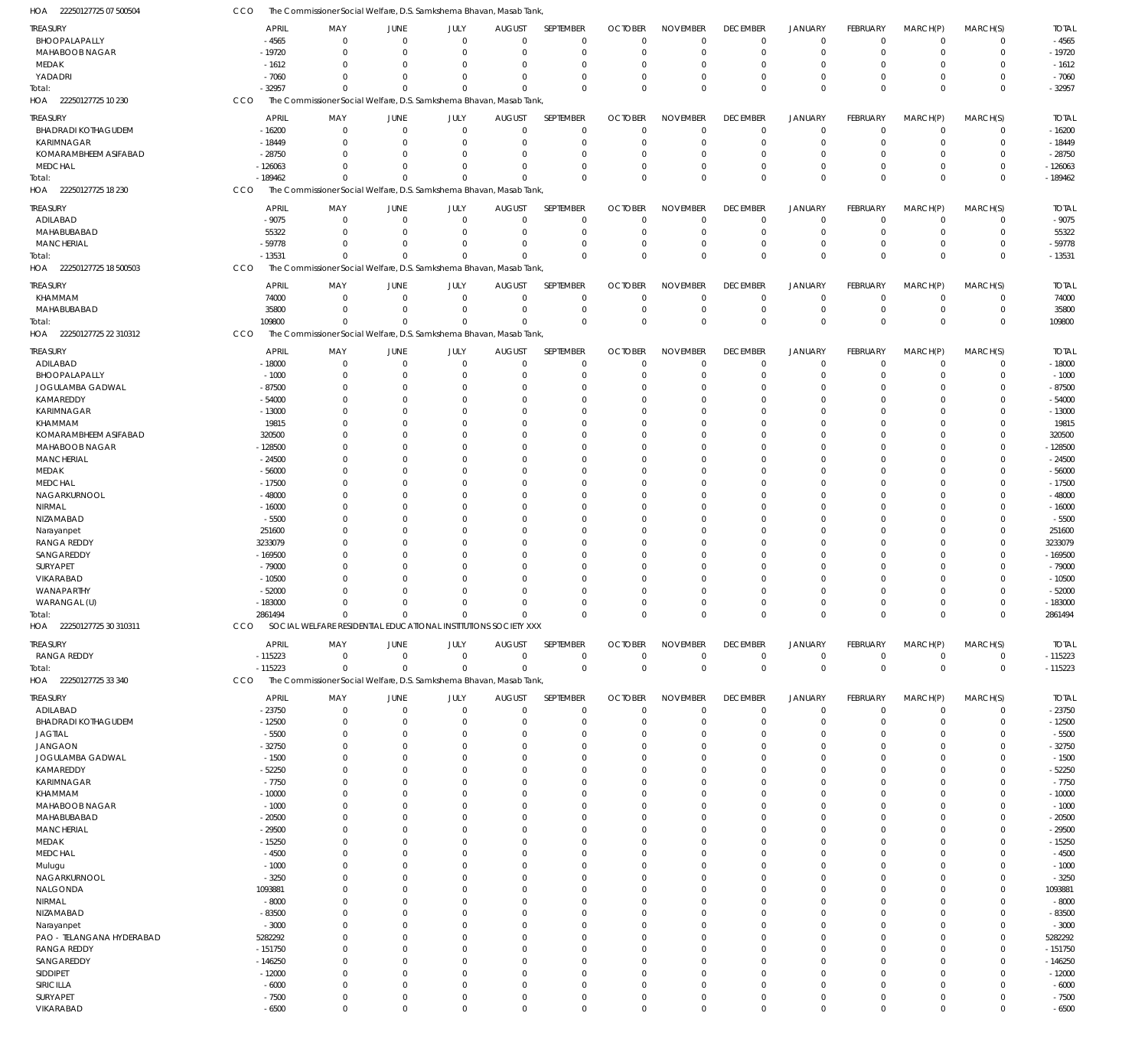| HOA<br>22250127725 33 340                       | CCO              | The Commissioner Social Welfare, D.S. Samkshema Bhavan, Masab Tank, |             |                      |               |                      |                |                            |                      |                      |                 |                      |                            |                  |
|-------------------------------------------------|------------------|---------------------------------------------------------------------|-------------|----------------------|---------------|----------------------|----------------|----------------------------|----------------------|----------------------|-----------------|----------------------|----------------------------|------------------|
| <b>TREASURY</b>                                 | APRIL            | MAY                                                                 | JUNE        | JULY                 | <b>AUGUST</b> | SEPTEMBER            | <b>OCTOBER</b> | <b>NOVEMBER</b>            | <b>DECEMBER</b>      | <b>JANUARY</b>       | FEBRUARY        | MARCH(P)             | MARCH(S)                   | <b>TOTAL</b>     |
| WANAPARTHY                                      | $-37750$         | $\overline{0}$                                                      | $\mathbf 0$ | $\mathbf 0$          | $\Omega$      | $\mathbf 0$          | $\Omega$       | $\mathbf 0$                | $\mathbf 0$          | $\mathbf 0$          | $\mathbf 0$     | $\mathbf 0$          | $\mathbf 0$                | $-37750$         |
| WARANGAL (R)                                    | $-40750$         | $\mathbf 0$                                                         | $\mathbf 0$ | $\mathbf 0$          | $\Omega$      | $\mathbf 0$          | $\Omega$       | $\overline{0}$             | $\mathbf 0$          | $\mathbf 0$          | $\mathbf 0$     | $\mathbf 0$          | $\mathbf 0$                | $-40750$         |
| WARANGAL (U)                                    | $-5250$          | $\mathbf{0}$                                                        | 0           | $\mathbf 0$          | $\Omega$      | $\Omega$             | $\Omega$       | $\overline{0}$             | $\mathbf 0$          | $\overline{0}$       | $\Omega$        | 0                    | $\mathbf 0$                | $-5250$          |
| YADADRI                                         | $-3750$          | $\Omega$                                                            | $\Omega$    | $\mathbf 0$          | $\Omega$      | $\Omega$             | $\Omega$       | $\overline{0}$             | $\mathbf 0$          | $\overline{0}$       | $\Omega$        | $\mathbf 0$          | $\mathbf 0$                | $-3750$          |
| Total:                                          | 5643173          | $\Omega$                                                            | $\Omega$    | $\Omega$             | $\Omega$      | $\Omega$             | $\Omega$       | $\mathbf{0}$               | $\mathbf 0$          | $\Omega$             | $\Omega$        | $\mathbf 0$          | $\mathbf 0$                | 5643173          |
| HOA 22250127725 34 340                          | CCO              | The Commissioner Social Welfare, D.S. Samkshema Bhavan, Masab Tank, |             |                      |               |                      |                |                            |                      |                      |                 |                      |                            |                  |
|                                                 |                  |                                                                     |             |                      |               |                      |                |                            |                      |                      |                 |                      |                            |                  |
| <b>TREASURY</b>                                 | <b>APRIL</b>     | MAY                                                                 | JUNE        | JULY                 | <b>AUGUST</b> | SEPTEMBER            | <b>OCTOBER</b> | <b>NOVEMBER</b>            | <b>DECEMBER</b>      | <b>JANUARY</b>       | <b>FEBRUARY</b> | MARCH(P)             | MARCH(S)                   | <b>TOTAL</b>     |
| <b>BHADRADI KOTHAGUDEM</b>                      | 1050517          | $\mathbf 0$                                                         | 0           | $\mathbf 0$          | $\mathbf 0$   | $\mathbf 0$          | $\Omega$       | $\overline{0}$             | $\mathbf 0$          | $\mathbf 0$          | $\mathbf 0$     | $\mathbf 0$          | $\mathbf 0$                | 1050517          |
| JOGULAMBA GADWAL                                | 71520            | $\mathbf{0}$                                                        | 0           | $\mathbf 0$          | $\Omega$      | $\Omega$             | $\Omega$       | $\Omega$                   | $\mathbf 0$          | $\mathbf 0$          | $\Omega$        | $\mathbf 0$          | $\mathbf 0$                | 71520            |
| KAMAREDDY                                       | 62500            | $\mathbf{0}$                                                        | 0           | $\mathbf 0$          | $\Omega$      | $\Omega$             | $\Omega$       | $\overline{0}$             | $\mathbf 0$          | $\overline{0}$       | $\Omega$        | 0                    | $\mathbf 0$                | 62500            |
| KARIMNAGAR                                      | 3230922          | $\mathbf{0}$                                                        | 0           | $\Omega$             |               | $\Omega$             |                | $\Omega$                   | $\Omega$             | $\overline{0}$       | $\Omega$        | $\Omega$             | $\mathbf 0$                | 3230922          |
| KHAMMAM                                         | 3976662          | $\mathbf{0}$                                                        | $\Omega$    | $\Omega$             | $\Omega$      | $\Omega$             |                | $\Omega$                   | $\Omega$             | $\Omega$             | O               | 0                    | $\mathbf 0$                | 3976662          |
| MAHABOOB NAGAR                                  | 23579            | $\mathbf 0$                                                         | $\Omega$    | $\Omega$             |               | $\Omega$             |                | $\Omega$                   | $\Omega$             | $\Omega$             | O               | $\Omega$             | $\mathbf 0$                | 23579            |
| <b>MANCHERIAL</b>                               | 2172949          | $\mathbf{0}$                                                        | 0           | $\Omega$             | $\Omega$      | $\Omega$             |                | $\Omega$                   | $\Omega$             | $\Omega$             | O               | 0                    | $\mathbf 0$                | 2172949          |
| <b>MEDCHAL</b>                                  | 16680093         | $\Omega$                                                            | $\Omega$    | $\Omega$             |               | $\Omega$             |                | $\Omega$                   | $\Omega$             | $\Omega$             | O               | $\Omega$             | $\mathbf 0$                | 16680093         |
| NALGONDA                                        | 2185462          | $\mathbf{0}$                                                        | $\Omega$    | $\Omega$             | $\Omega$      | $\Omega$             |                | $\Omega$                   | $\Omega$             | $\Omega$             | O               | $\Omega$             | $\mathbf 0$                | 2185462          |
| NIZAMABAD                                       | 4115000          | $\mathbf 0$                                                         | $\Omega$    | $\Omega$             |               | $\Omega$             |                | $\Omega$                   | $\Omega$             | $\Omega$             | O               | $\Omega$             | $\mathbf 0$                | 4115000          |
| PAO - TELANGANA HYDERABAD                       | 8379118          | $\mathbf{0}$                                                        | $\Omega$    | $\Omega$             | $\Omega$      | $\Omega$             |                | $\Omega$                   | $\Omega$             | $\Omega$             | O               | $\Omega$             | $\mathbf 0$                | 8379118          |
| PEDDAPALLY                                      | 1000000          | $\Omega$                                                            | $\Omega$    | $\Omega$             |               | $\Omega$             |                | $\Omega$                   | $\Omega$             | $\Omega$             | O               | $\Omega$             | $\mathbf 0$                | 1000000          |
| <b>RANGA REDDY</b>                              | 4075898          | $\mathbf{0}$                                                        | $\Omega$    | $\Omega$             | $\Omega$      | $\Omega$             |                | $\overline{0}$             | 0                    | $\Omega$             | O               | $\Omega$             | $\mathbf 0$                | 4075898          |
| SANGAREDDY                                      | 3162980          | $\mathbf 0$                                                         | $\Omega$    | $\Omega$             |               | $\Omega$             |                | $\Omega$                   | $\Omega$             | $\Omega$             | O               | $\Omega$             | $\mathbf 0$                | 3162980          |
| SIRICILLA                                       | 1075412          | $\mathbf{0}$                                                        | $\Omega$    | $\Omega$             |               | $\Omega$             |                | $\Omega$                   | $\Omega$             | $\Omega$             | O               | $\Omega$             | $\mathbf 0$                | 1075412          |
| SURYAPET                                        | 4251024          | $\Omega$                                                            | $\Omega$    | $\Omega$             |               | $\Omega$             |                | $\Omega$                   | $\Omega$             | $\Omega$             | O               | $\Omega$             | $\mathbf 0$                | 4251024          |
|                                                 |                  | $\mathbf{0}$                                                        |             | $\Omega$             | $\Omega$      | $\Omega$             |                | $\overline{0}$             | 0                    | $\Omega$             | O               |                      | $\mathbf 0$                |                  |
| VIKARABAD                                       | 1062500          |                                                                     | 0           |                      |               |                      |                |                            |                      |                      |                 | 0                    |                            | 1062500          |
| WANAPARTHY                                      | 31389            | $\Omega$                                                            | $\Omega$    | $\Omega$             |               | $\Omega$             |                | $\Omega$                   | $\Omega$             | $\Omega$             | O               | $\Omega$             | $\mathbf 0$                | 31389            |
| WARANGAL (R)                                    | 130500           | $\Omega$                                                            | $\Omega$    | $\mathbf 0$          | $\Omega$      | $\Omega$             |                | $\overline{0}$             | 0                    | $\overline{0}$       | 0               | 0                    | $\mathbf 0$                | 130500           |
| WARANGAL (U)                                    | $-14000$         | $\mathbf{0}$                                                        | $\mathbf 0$ | $\mathbf 0$          | $\Omega$      | $\Omega$             | $\Omega$       | $\overline{0}$             | $\mathbf 0$          | $\overline{0}$       | $\Omega$        | $\mathbf 0$          | $\mathbf 0$                | $-14000$         |
| Total:                                          | 56724025         | $\Omega$                                                            | $\Omega$    | $\Omega$             | $\cap$        | $\Omega$             | $\Omega$       | $\mathbf{0}$               | $\mathbf 0$          | $\overline{0}$       | $\Omega$        | $\Omega$             | $\mathbf 0$                | 56724025         |
| HOA 222501800 05 010011                         | CCO              | The Commissioner Social Welfare, D.S. Samkshema Bhavan, Masab Tank, |             |                      |               |                      |                |                            |                      |                      |                 |                      |                            |                  |
| <b>TREASURY</b>                                 | <b>APRIL</b>     | MAY                                                                 | <b>JUNE</b> | JULY                 | <b>AUGUST</b> | SEPTEMBER            | <b>OCTOBER</b> | <b>NOVEMBER</b>            | <b>DECEMBER</b>      | <b>JANUARY</b>       | FEBRUARY        | MARCH(P)             | MARCH(S)                   | <b>TOTAL</b>     |
| ADILABAD                                        | 687177           | $\mathbf{0}$                                                        | $\mathbf 0$ | $\mathbf 0$          | $\Omega$      | $\mathbf 0$          | $\Omega$       | $\overline{0}$             | $\mathbf 0$          | $\mathbf 0$          | $\mathbf 0$     | $\mathbf 0$          | $\mathbf 0$                | 687177           |
| KARIMNAGAR                                      | 695262           | $\mathbf{0}$                                                        | $\mathbf 0$ | $\mathbf 0$          | $\Omega$      | $\mathbf 0$          |                | $\Omega$                   | $\mathbf 0$          | $^{\circ}$           | $\Omega$        | $\mathbf 0$          | $\mathbf 0$                | 695262           |
| KHAMMAM                                         | 540292           | $\Omega$                                                            | 0           | $\mathbf 0$          | $\Omega$      | $\Omega$             | $\Omega$       | $\overline{0}$             | $\mathbf 0$          | $\overline{0}$       | $\Omega$        | $\Omega$             | $\mathbf 0$                | 540292           |
| MAHABOOB NAGAR                                  | 574270           | $\Omega$                                                            | $\Omega$    | $\Omega$             | $\Omega$      | $\Omega$             | $\Omega$       | $\Omega$                   | $\Omega$             | $\Omega$             | $\Omega$        | $\Omega$             | $\mathbf 0$                | 574270           |
| NALGONDA                                        | 494280           | $\Omega$                                                            | $\Omega$    | $\Omega$             | $\Omega$      | $\Omega$             | $\Omega$       | $\Omega$                   | $\Omega$             | $\Omega$             | $\Omega$        | $\Omega$             | $\mathbf 0$                | 494280           |
|                                                 |                  |                                                                     |             |                      |               |                      |                |                            |                      |                      |                 |                      |                            |                  |
| NIZAMABAD                                       | 762159           | $\Omega$                                                            | 0           | $\Omega$             | $\Omega$      | $\Omega$             | $\Omega$       | $\Omega$                   | $\Omega$             | $\Omega$             | 0               | $\Omega$             | $\mathbf 0$                | 762159           |
| PAO - TELANGANA HYDERABAD                       | 1874380          | $\Omega$                                                            | $\Omega$    | $\Omega$             | $\Omega$      | $\Omega$             | $\Omega$       | $\Omega$                   | $\Omega$             | $\Omega$             | $\Omega$        | $\Omega$             | $\mathbf 0$                | 1874380          |
| <b>RANGA REDDY</b>                              | 460755           | $\Omega$                                                            | $\Omega$    | $\Omega$             | $\Omega$      | $\Omega$             | $\Omega$       | $\overline{0}$             | $\Omega$             | $\Omega$             | $\Omega$        | $\Omega$             | $\mathbf 0$                | 460755           |
| SANGAREDDY                                      | 570300           | $\Omega$                                                            | $\Omega$    | $\Omega$             | $\Omega$      | $\Omega$             | $\Omega$       | $\mathbf 0$                | $\mathbf 0$          | $\overline{0}$       | $\Omega$        | $\mathbf 0$          | $\mathbf 0$                | 570300           |
| WARANGAL (U)                                    | 647600           | $\mathbf{0}$                                                        | $\Omega$    | $\Omega$             | $\Omega$      | $\Omega$             | $\Omega$       | $\overline{0}$             | $\mathbf 0$          | $\overline{0}$       | $\Omega$        | $\mathbf 0$          | $\mathbf 0$                | 647600           |
| Total:                                          | 7306475          | $\Omega$                                                            | $\Omega$    | $\Omega$             | $\Omega$      | $\Omega$             | $\Omega$       | $\mathbf{0}$               | $\Omega$             | $\Omega$             | $\Omega$        | $\Omega$             | $\mathbf 0$                | 7306475          |
| HOA 222501800 05 010012                         | CCO              | The Commissioner Social Welfare, D.S. Samkshema Bhavan, Masab Tank, |             |                      |               |                      |                |                            |                      |                      |                 |                      |                            |                  |
| <b>TREASURY</b>                                 | <b>APRIL</b>     | MAY                                                                 | <b>JUNE</b> | JULY                 | <b>AUGUST</b> | SEPTEMBER            | <b>OCTOBER</b> | <b>NOVEMBER</b>            | <b>DECEMBER</b>      | <b>JANUARY</b>       | FEBRUARY        | MARCH(P)             | MARCH(S)                   | <b>TOTAL</b>     |
| ADILABAD                                        | 11437            | $\mathbf 0$                                                         | $\mathbf 0$ | $\mathbf 0$          | $\mathbf 0$   | $\mathbf 0$          | $\Omega$       | $^{\circ}$                 | $\mathbf 0$          | $\mathbf 0$          | $\mathbf 0$     | $\mathbf 0$          | $\mathbf 0$                | 11437            |
| KARIMNAGAR                                      | 8954             | $\mathbf{0}$                                                        | 0           | $\mathbf 0$          | $\Omega$      | $\mathbf 0$          | $\Omega$       | $^{\circ}$                 | $\mathbf 0$          | $\overline{0}$       | $\Omega$        | 0                    | $\mathbf 0$                | 8954             |
| KHAMMAM                                         | 16108            | $\mathbf 0$                                                         | $\mathbf 0$ | $\mathbf 0$          | $\Omega$      | $\Omega$             | $\Omega$       | $\overline{0}$             | $\mathbf 0$          | $\overline{0}$       | $\Omega$        | $\mathbf 0$          | $\mathbf 0$                | 16108            |
| MAHABOOB NAGAR                                  | 13692            | 0                                                                   | 0           | $\Omega$             |               |                      |                | $\Omega$                   | 0                    | $\Omega$             |                 | 0                    | $\mathbf 0$                | 13692            |
| NALGONDA                                        | 1700             | $\mathbf{0}$                                                        | 0           | $\mathbf 0$          |               | $\Omega$             | $\Omega$       | $\Omega$                   | $\mathbf 0$          | $^{\circ}$           | 0               | 0                    | $\mathbf 0$                | 1700             |
|                                                 |                  | $\mathbf 0$                                                         | $\Omega$    | $\Omega$             |               | $\Omega$             |                | $^{\circ}$                 | $\mathbf 0$          | $\Omega$             | O               | $\Omega$             | $\mathbf 0$                |                  |
| NIZAMABAD                                       | 30365            |                                                                     |             |                      |               |                      | $\Omega$       |                            |                      |                      |                 |                      |                            | 30365            |
| PAO - TELANGANA HYDERABAD                       | 345720           | $\Omega$                                                            | $\Omega$    | $\Omega$             |               | $\Omega$             | $\Omega$       | $\Omega$                   | $\Omega$             | $\Omega$             |                 | $\Omega$             | $\mathbf 0$                | 345720           |
| RANGA REDDY                                     | 17309            | 0                                                                   | -0          | $\Omega$             |               | $\Omega$             | $\Omega$       | $^{\circ}$                 | 0                    | $\Omega$             |                 | 0                    | $\mathbf 0$                | 17309            |
| SANGAREDDY                                      | 9485             | $\Omega$                                                            | $\Omega$    | $\Omega$             |               | $\Omega$             |                | $\Omega$                   | $\Omega$             | $\Omega$             | O               | $\Omega$             | $\mathbf 0$                | 9485             |
| WARANGAL (U)                                    | 25895            | $\mathbf{0}$                                                        | $\Omega$    | $\mathbf 0$          | $\Omega$      | $\Omega$             | $\Omega$       | $^{\circ}$                 | $\mathbf 0$          | $\overline{0}$       | $\Omega$        | $\mathbf 0$          | $\mathbf 0$                | 25895            |
| Total:                                          | 480665           | $\mathbf{0}$                                                        | $\mathbf 0$ | $\Omega$             | $\Omega$      | $\Omega$             | $\Omega$       | $\Omega$                   | $\mathbf 0$          | $\overline{0}$       | $\mathbf 0$     | $\mathbf 0$          | $\mathbf 0$                | 480665           |
| HOA 222501800 05 010013                         | CCO              | The Commissioner Social Welfare, D.S. Samkshema Bhavan, Masab Tank, |             |                      |               |                      |                |                            |                      |                      |                 |                      |                            |                  |
| <b>TREASURY</b>                                 | <b>APRIL</b>     | MAY                                                                 | JUNE        | JULY                 | <b>AUGUST</b> | SEPTEMBER            | <b>OCTOBER</b> | <b>NOVEMBER</b>            | <b>DECEMBER</b>      | <b>JANUARY</b>       | FEBRUARY        | MARCH(P)             | MARCH(S)                   | <b>TOTAL</b>     |
| ADILABAD                                        | 299787           | $\overline{0}$                                                      | $\mathbf 0$ | $\mathbf 0$          | $\Omega$      | $\mathbf 0$          | $\Omega$       | $\overline{0}$             | $\mathbf 0$          | $\mathbf 0$          | $\mathbf 0$     | $\mathbf 0$          | 0                          | 299787           |
| KARIMNAGAR                                      | 266300           | $\mathbf{0}$                                                        | 0           | $\mathbf 0$          | $\Omega$      | $\mathbf 0$          | $\Omega$       | $\overline{0}$             | $\mathbf 0$          | $\overline{0}$       | $\Omega$        | $\mathbf 0$          | $\mathbf 0$                | 266300           |
| KHAMMAM                                         | 207399           | 0                                                                   | 0           | $\Omega$             | $\Omega$      | $\Omega$             | $\Omega$       | $\Omega$                   | 0                    | $\overline{0}$       | 0               | $\Omega$             | $\mathbf 0$                | 207399           |
| MAHABOOB NAGAR                                  | 263301           | $\Omega$                                                            | -0          | $\Omega$             |               | $\Omega$             | $\Omega$       | $\Omega$                   | $\Omega$             | $\Omega$             | O               | $\Omega$             | $\mathbf 0$                | 263301           |
| NALGONDA                                        | 224882           | $\Omega$                                                            | 0           | $\Omega$             |               | $\Omega$             | $\Omega$       | $\Omega$                   | $\Omega$             | $\Omega$             | O               | $\Omega$             | $\mathbf 0$                | 224882           |
| NIZAMABAD                                       | 403420           | $\Omega$                                                            | $\Omega$    | $\Omega$             | $\Omega$      | $\Omega$             | $\Omega$       | $\Omega$                   | $\Omega$             | $\Omega$             | O               | $\Omega$             | $\mathbf 0$                | 403420           |
|                                                 |                  |                                                                     |             |                      |               |                      | $\Omega$       |                            |                      |                      |                 |                      |                            |                  |
| PAO - TELANGANA HYDERABAD<br><b>RANGA REDDY</b> | 829488<br>247871 | 0<br>$\Omega$                                                       | 0<br>0      | $\Omega$<br>$\Omega$ |               | $\Omega$<br>$\Omega$ | $\Omega$       | $\overline{0}$<br>$\Omega$ | $\Omega$<br>$\Omega$ | $\Omega$<br>$\Omega$ | O               | $\Omega$<br>$\Omega$ | $\mathbf 0$<br>$\mathbf 0$ | 829488<br>247871 |
|                                                 |                  |                                                                     |             |                      |               |                      |                |                            |                      |                      |                 |                      |                            |                  |
| SANGAREDDY                                      | 257046           | $\Omega$                                                            | $\Omega$    | $\Omega$             | $\Omega$      | $\Omega$             | $\Omega$       | $\Omega$                   | $\Omega$             | $\Omega$             | O               | $\Omega$             | $\mathbf 0$                | 257046           |
| WARANGAL (U)                                    | 351350           | $\Omega$                                                            | $\Omega$    | $\Omega$             | $\Omega$      | $\Omega$             | $\Omega$       | $\mathbf 0$                | $\mathbf 0$          | $\overline{0}$       | $\Omega$        | $\mathbf 0$          | $\mathbf 0$                | 351350           |
| Total:                                          | 3350844          | $\Omega$                                                            | $\Omega$    | $\Omega$             | $\Omega$      | $\Omega$             | $\Omega$       | $\mathbf 0$                | $\mathbf 0$          | $\overline{0}$       | $\Omega$        | $\mathbf 0$          | $\mathbf 0$                | 3350844          |
| HOA 222501800 05 010014                         | CCO              | The Commissioner Social Welfare, D.S. Samkshema Bhavan, Masab Tank, |             |                      |               |                      |                |                            |                      |                      |                 |                      |                            |                  |
| <b>TREASURY</b>                                 | <b>APRIL</b>     | MAY                                                                 | JUNE        | JULY                 | <b>AUGUST</b> | SEPTEMBER            | <b>OCTOBER</b> | <b>NOVEMBER</b>            | <b>DECEMBER</b>      | <b>JANUARY</b>       | FEBRUARY        | MARCH(P)             | MARCH(S)                   | <b>TOTAL</b>     |
| ADILABAD                                        | 1500             | $\overline{0}$                                                      | 0           | $\mathbf{0}$         | $\Omega$      | $\mathbf 0$          | $\Omega$       | $\overline{0}$             | $\mathbf 0$          | $^{\circ}$           | $\mathbf 0$     | 0                    | $\mathbf 0$                | 1500             |
| KHAMMAM                                         | 1500             | $\mathbf{0}$                                                        | 0           | $\mathbf{0}$         | -0            | $\Omega$             | $\Omega$       | $\Omega$                   | $\mathbf 0$          | $^{\circ}$           | $\Omega$        | $\mathbf 0$          | $\mathbf 0$                | 1500             |
| NALGONDA                                        | 1500             | $\mathbf{0}$                                                        | 0           | $\mathbf 0$          |               | $\Omega$             |                | $^{\circ}$                 | 0                    | - 0                  | 0               | 0                    | $\mathbf 0$                | 1500             |
| NIZAMABAD                                       | 4600             | $\Omega$                                                            | $\Omega$    | $\Omega$             |               | $\Omega$             |                | $\Omega$                   | $\Omega$             | $\Omega$             | O               | $\Omega$             | $\mathbf 0$                | 4600             |
| PAO - TELANGANA HYDERABAD                       | 3100             | 0                                                                   | 0           | $\Omega$             |               | $\Omega$             |                | $\Omega$                   | $\Omega$             | $\Omega$             |                 | $\Omega$             | $\mathbf 0$                | 3100             |
| <b>RANGA REDDY</b>                              | 3100             | $\mathbf 0$                                                         | $\Omega$    | $\Omega$             |               | $\Omega$             |                | $\Omega$                   | $\Omega$             | $\Omega$             | O               | $\Omega$             | $\mathbf 0$                | 3100             |
|                                                 |                  |                                                                     |             | $\Omega$             |               | $\Omega$             |                |                            |                      | $\Omega$             |                 |                      |                            |                  |
| SANGAREDDY                                      | 1500             | $\mathbf{0}$                                                        | 0           |                      | $\Omega$      |                      | $\Omega$       | $^{\circ}$                 | 0                    |                      | 0               | 0                    | $\mathbf 0$                | 1500             |
| WARANGAL (U)                                    | 4600             | $\mathbf{0}$                                                        | $\mathbf 0$ | $\mathbf 0$          | $\Omega$      | $\Omega$             | $\Omega$       | $^{\circ}$                 | 0                    | $^{\circ}$           | $\mathbf 0$     | $\mathbf 0$          | $\mathbf 0$                | 4600             |
| Total:                                          | 21400            | $\mathbf 0$                                                         | $\mathbf 0$ | $\Omega$             | $\Omega$      | $\Omega$             | $\mathbf 0$    | $\,0\,$                    | $\mathbf 0$          | $\Omega$             | $\Omega$        | $\mathbf 0$          | $\mathbf 0$                | 21400            |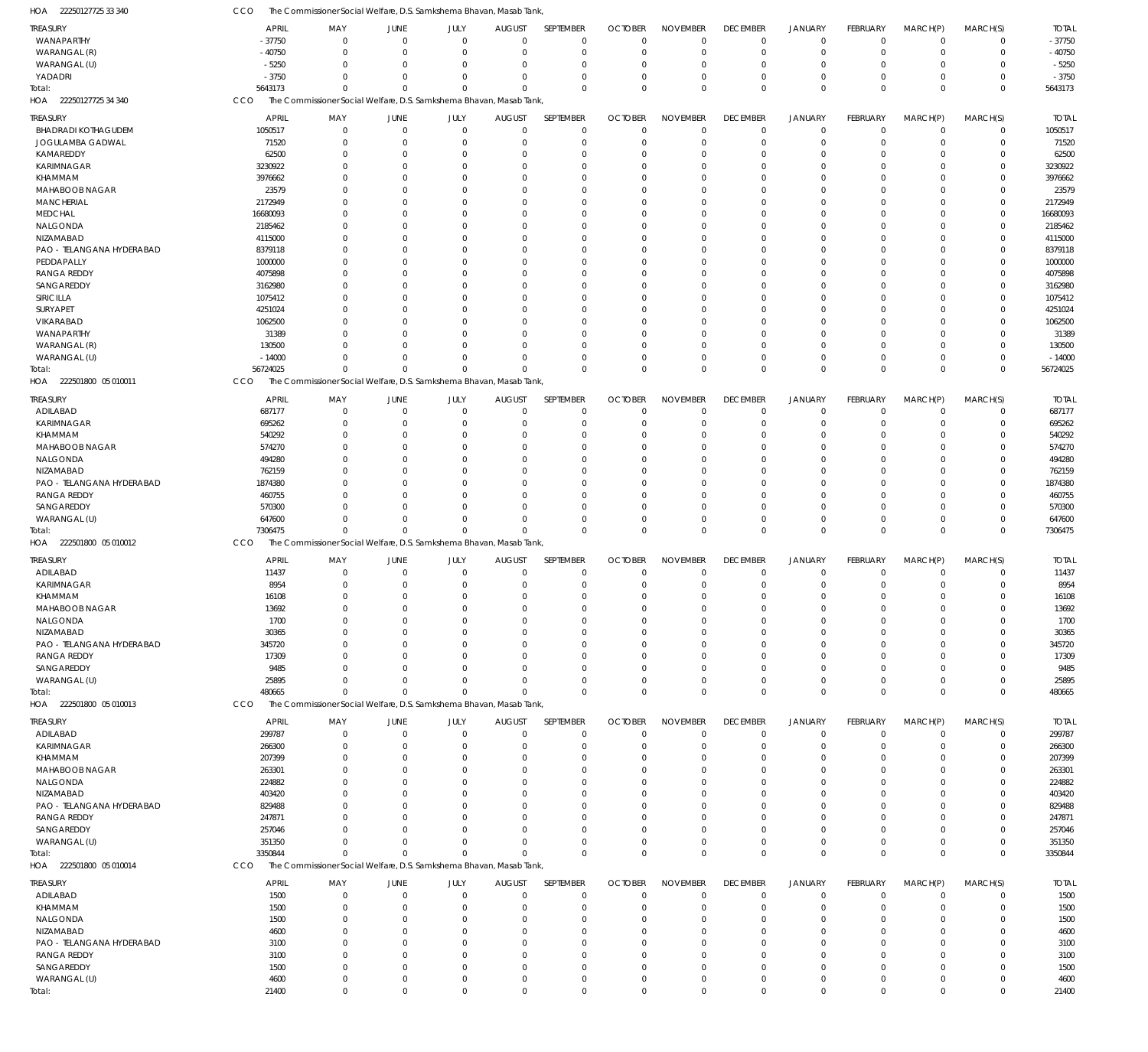| HOA<br>222501800 05 010015       | CCO              | The Commissioner Social Welfare, D.S. Samkshema Bhavan, Masab Tank, |                     |                     |                    |                          |                               |                             |                        |                           |                 |                         |                         |                  |
|----------------------------------|------------------|---------------------------------------------------------------------|---------------------|---------------------|--------------------|--------------------------|-------------------------------|-----------------------------|------------------------|---------------------------|-----------------|-------------------------|-------------------------|------------------|
| <b>TREASURY</b>                  |                  | <b>APRIL</b><br>MAY                                                 | JUNE                | JULY                | <b>AUGUST</b>      | SEPTEMBER                | <b>OCTOBER</b>                | <b>NOVEMBER</b>             | <b>DECEMBER</b>        | <b>JANUARY</b>            | FEBRUARY        | MARCH(P)                | MARCH(S)                | <b>TOTAL</b>     |
| ADILABAD                         |                  | 8541<br>$\Omega$                                                    | $\Omega$            | $\mathbf 0$         | $\mathbf 0$        | $\mathbf 0$              | $\Omega$                      | $\Omega$                    | $\mathbf 0$            | $\overline{0}$            | $\mathbf 0$     | $\mathbf 0$             | $\mathbf 0$             | 8541             |
| KHAMMAM                          |                  | 9234<br>$\Omega$                                                    | $\mathbf 0$         | $\mathbf 0$         | 0                  | $\mathbf 0$              | $\Omega$                      | $\Omega$                    | $\mathbf 0$            | $\overline{0}$            | $\mathbf 0$     | $\mathbf 0$             | $\mathbf 0$             | 9234             |
| MAHABOOB NAGAR                   |                  | 10203<br>$\Omega$                                                   | $\Omega$            | $\Omega$            | 0                  | 0                        | $\Omega$                      | $\Omega$                    | $\Omega$               | $\Omega$                  | $\Omega$        | $\Omega$                | $\mathbf 0$             | 10203            |
| NALGONDA                         |                  | 8541<br>$\Omega$                                                    | $\Omega$            | $\Omega$            | $\Omega$           | $\Omega$                 | $\Omega$                      | $\Omega$                    | $\Omega$               | $\Omega$                  | $\Omega$        | $\Omega$                | $\Omega$                | 8541             |
| NIZAMABAD                        | 26817            |                                                                     | $\Omega$            | $\Omega$            | 0                  | 0                        | $\Omega$                      | $\Omega$                    | $\Omega$               | $\Omega$                  |                 | $\Omega$                | $\Omega$                | 26817            |
| PAO - TELANGANA HYDERABAD        |                  | 16203<br>U                                                          | $\Omega$            | $\Omega$            | $\Omega$           | $\Omega$                 | $\Omega$                      | $\Omega$                    | $\Omega$               | $\Omega$                  | $\Omega$        | $\Omega$                | $\Omega$                | 16203            |
| <b>RANGA REDDY</b>               |                  | 17310                                                               | $\Omega$            | $\Omega$            | $\Omega$           | $\Omega$                 | $\Omega$                      | $\Omega$                    | $\Omega$               | $\Omega$                  |                 | $\Omega$                | $\Omega$                | 17310            |
| SANGAREDDY                       |                  | 9234                                                                | $\Omega$            | $\Omega$            | $\Omega$           | $\Omega$                 | $\Omega$                      | $\Omega$                    | $\Omega$               | $\Omega$                  | $\Omega$        | $\Omega$                | $\Omega$                | 9234             |
| WARANGAL (U)                     | 24744            | $\Omega$                                                            | $\Omega$            | $\Omega$            | 0                  | $\mathbf 0$              | $\Omega$                      | $\Omega$                    | $\Omega$               | $\overline{0}$            | $\Omega$        | $\Omega$                | $\mathbf 0$             | 24744            |
| Total:                           | 130827           | $\Omega$                                                            | $\Omega$            | $\Omega$            | $\Omega$           | $\Omega$                 | $\Omega$                      | $\Omega$                    | $\Omega$               | $\Omega$                  | $\Omega$        | $\Omega$                | $\mathbf 0$             | 130827           |
| HOA 222501800 05 010016          | CCO              | The Commissioner Social Welfare, D.S. Samkshema Bhavan, Masab Tank, |                     |                     |                    |                          |                               |                             |                        |                           |                 |                         |                         |                  |
| <b>TREASURY</b>                  |                  | <b>APRIL</b><br>MAY                                                 | JUNE                | JULY                | <b>AUGUST</b>      | SEPTEMBER                | <b>OCTOBER</b>                | <b>NOVEMBER</b>             | <b>DECEMBER</b>        | <b>JANUARY</b>            | FEBRUARY        | MARCH(P)                | MARCH(S)                | <b>TOTAL</b>     |
| ADILABAD                         | 97703            | $\overline{0}$                                                      | $\overline{0}$      | $\mathbf 0$         | 0                  | $\mathbf 0$              | $\Omega$                      | $\Omega$                    | $^{\circ}$             | $\overline{0}$            | $\mathbf 0$     | $\overline{0}$          | $\mathbf 0$             | 97703            |
| KARIMNAGAR                       | 137352           | 0                                                                   | $\mathbf 0$         | 0                   | 0                  | $\mathbf 0$              | $\Omega$                      | $\Omega$                    | $\Omega$               | $\overline{0}$            | $\Omega$        | $\mathbf 0$             | $\mathbf 0$             | 137352           |
| KHAMMAM                          | 86060            | $\Omega$                                                            | $\Omega$            | $\Omega$            | 0                  | $\mathbf 0$              | $\Omega$                      | $\Omega$                    |                        | $\Omega$                  | $\Omega$        | $\Omega$                | $\mathbf 0$             | 86060            |
| MAHABOOB NAGAR                   | 113840           | 0                                                                   | $\Omega$            | $\Omega$            | $\Omega$           | $\mathbf 0$              | $\Omega$                      | $\Omega$                    | $\Omega$               | $\Omega$                  | O               | $\Omega$                | $\mathbf 0$             | 113840           |
| NALGONDA                         | 72762            |                                                                     | $\Omega$            | $\Omega$            | 0                  | $\mathbf 0$              | -0                            | $\Omega$                    |                        | $\Omega$                  |                 | $\Omega$                | $\Omega$                | 72762            |
| NIZAMABAD                        | 150658           | 0                                                                   | $\Omega$            | $\Omega$            | $\Omega$           | $\mathbf 0$              | $\Omega$                      | $\Omega$                    |                        | $\Omega$                  | 0               | $\Omega$                | 0                       | 150658           |
| PAO - TELANGANA HYDERABAD        | 525392           |                                                                     | $\Omega$            | $\Omega$            | 0                  | $\Omega$                 | -C                            | $\Omega$                    |                        | $\Omega$                  | U               | $\Omega$                | $\Omega$                | 525392           |
| <b>RANGA REDDY</b>               | 116015           |                                                                     | $\Omega$            | $\Omega$            | $\Omega$           | $\mathbf 0$              | -0                            | $\Omega$                    | $\Omega$               | $\Omega$                  | 0               | $\Omega$                | $\mathbf 0$             | 116015           |
| SANGAREDDY                       | 81708            |                                                                     | $\Omega$            | $\Omega$            | $\Omega$           | $\Omega$                 | $\Omega$                      | $\Omega$                    |                        | $\Omega$                  | $\Omega$        | $\Omega$                | 0                       | 81708            |
| WARANGAL (U)                     | 118146           | $\Omega$                                                            | $\Omega$            | $\mathbf 0$         | 0                  | $\mathbf 0$              | $\Omega$                      | $\Omega$                    | $\Omega$               | $\Omega$                  | $\Omega$        | $\Omega$                | $\mathbf 0$             | 118146           |
| Total:                           | 1499636          | $\Omega$                                                            | $\Omega$            | $\Omega$            | $\Omega$           | $\Omega$                 | $\Omega$                      | $\Omega$                    | $\Omega$               | $\Omega$                  | $\Omega$        | $\Omega$                | $\mathbf 0$             | 1499636          |
| HOA 222501800 05 010017          | <b>CCO</b>       | The Commissioner Social Welfare, D.S. Samkshema Bhavan, Masab Tank, |                     |                     |                    |                          |                               |                             |                        |                           |                 |                         |                         |                  |
| <b>TREASURY</b>                  |                  | <b>APRIL</b><br>MAY                                                 | JUNE                | JULY                | <b>AUGUST</b>      | SEPTEMBER                | <b>OCTOBER</b>                | <b>NOVEMBER</b>             | <b>DECEMBER</b>        | <b>JANUARY</b>            | FEBRUARY        | MARCH(P)                | MARCH(S)                | <b>TOTAL</b>     |
| KARIMNAGAR                       |                  | 100<br>$\overline{0}$                                               | $\overline{0}$      | $\mathbf 0$         | $\mathbf 0$        | 0                        | $\Omega$                      | $\Omega$                    | $\mathbf 0$            | $\overline{0}$            | $\Omega$        | $\mathbf 0$             | $\mathbf 0$             | 100              |
| SANGAREDDY                       |                  | 200<br>$\Omega$                                                     | $\Omega$            | $\mathbf 0$         | 0                  | $\mathbf 0$              | $\Omega$                      | $\Omega$                    | $\mathbf 0$            | $\overline{0}$            | $\mathbf 0$     | $\mathbf 0$             | $\mathbf 0$             | 200              |
| WARANGAL (U)                     |                  | 100<br>$\Omega$                                                     | $\Omega$            | $\Omega$            | 0                  | $\mathbf 0$              | $\Omega$                      | $\Omega$                    | $\mathbf 0$            | $\overline{0}$            | $\Omega$        | $\Omega$                | $\mathbf 0$             | 100              |
| Total:                           |                  | 400<br>$\Omega$                                                     | $\Omega$            | $\Omega$            | $\Omega$           | $\Omega$                 | $\Omega$                      | $\Omega$                    | $\mathbf 0$            | $\Omega$                  | $\Omega$        | $\Omega$                | $\mathbf 0$             | 400              |
| HOA 222501800 05 130132          | CCO              | The Commissioner Social Welfare, D.S. Samkshema Bhavan, Masab Tank, |                     |                     |                    |                          |                               |                             |                        |                           |                 |                         |                         |                  |
|                                  |                  |                                                                     |                     |                     |                    |                          |                               |                             |                        |                           |                 |                         |                         |                  |
| <b>TREASURY</b>                  |                  | <b>APRIL</b><br>MAY                                                 | JUNE                | JULY                | <b>AUGUST</b>      | SEPTEMBER                | <b>OCTOBER</b>                | <b>NOVEMBER</b>             | <b>DECEMBER</b>        | <b>JANUARY</b>            | FEBRUARY        | MARCH(P)                | MARCH(S)                | <b>TOTAL</b>     |
| KHAMMAM                          |                  | $-3080$<br>$\overline{0}$                                           | $\overline{0}$      | $\mathbf 0$         | $\mathbf 0$        | $\mathbf 0$              | $\overline{0}$                | $\Omega$                    | $\mathbf 0$            | $\overline{0}$            | $\mathbf 0$     | $\overline{0}$          | $\mathbf 0$             | $-3080$          |
| Total:                           |                  | $-3080$<br>$\Omega$                                                 | $\Omega$            | $\mathbf 0$         | $\mathbf 0$        | $\mathbf 0$              | $\Omega$                      | $\Omega$                    | $\mathbf 0$            | $\overline{0}$            | $\mathbf{0}$    | $\Omega$                | $\mathbf 0$             | $-3080$          |
| HOA 222501800 05 300302          | CCO              | The Commissioner Social Welfare, D.S. Samkshema Bhavan, Masab Tank, |                     |                     |                    |                          |                               |                             |                        |                           |                 |                         |                         |                  |
| TREASURY                         |                  | <b>APRIL</b><br>MAY                                                 | <b>JUNE</b>         | JULY                | <b>AUGUST</b>      | SEPTEMBER                | <b>OCTOBER</b>                | <b>NOVEMBER</b>             | <b>DECEMBER</b>        | JANUARY                   | FEBRUARY        | MARCH(P)                | MARCH(S)                | <b>TOTAL</b>     |
| ADILABAD                         | 306236           | $\Omega$                                                            | $\Omega$            | $\mathbf 0$         | 0                  | 0                        | $\Omega$                      | $\Omega$                    | $^{\circ}$             | $^{\circ}$                | $\mathbf 0$     | $\Omega$                | $\mathbf 0$             | 306236           |
| MAHABOOB NAGAR                   | 49089            | $\Omega$                                                            | $\Omega$            | $\Omega$            | 0                  | $\mathbf 0$              | $\Omega$                      | $\Omega$                    | $\mathbf 0$            | $^{\circ}$                | $\Omega$        | $\Omega$                | $\mathbf 0$             | 49089            |
| NALGONDA                         | 214612           | $\Omega$                                                            | $\Omega$            | $\Omega$            | 0                  | $\mathbf 0$              | $\Omega$                      | $\Omega$                    | $\mathbf 0$            | $^{\circ}$                | $\Omega$        | $\Omega$                | $\mathbf 0$             | 214612           |
| WARANGAL (U)                     | 105538           | $\Omega$                                                            | $\Omega$            | $\Omega$            | 0                  | $\mathbf 0$              | $\Omega$                      | $\Omega$                    | $\mathbf 0$            | $^{\circ}$                | $\Omega$        | $\Omega$                | $\mathbf 0$             | 105538           |
| Total:                           | 675475           | $\Omega$                                                            | $\Omega$            | $\Omega$            | $\Omega$           | $\Omega$                 | $\Omega$                      | $\Omega$                    | $\Omega$               | $\Omega$                  | $\Omega$        | $\Omega$                | $\mathbf 0$             | 675475           |
| HOA 222501800 07 010011          | CCO              | The Commissioner Social Welfare, D.S. Samkshema Bhavan, Masab Tank, |                     |                     |                    |                          |                               |                             |                        |                           |                 |                         |                         |                  |
| <b>TREASURY</b>                  |                  | <b>APRIL</b><br>MAY                                                 | JUNE                | JULY                | <b>AUGUST</b>      | SEPTEMBER                | <b>OCTOBER</b>                | <b>NOVEMBER</b>             | <b>DECEMBER</b>        | <b>JANUARY</b>            | FEBRUARY        | MARCH(P)                | MARCH(S)                | <b>TOTAL</b>     |
| PAO - TELANGANA HYDERABAD        | 473246           | $\mathbf 0$                                                         | $\overline{0}$      | $\mathbf 0$         | $\mathbf 0$        | $\mathbf 0$              | $^{\circ}$                    | $\Omega$                    | $\mathbf 0$            | $^{\circ}$                | $\mathbf 0$     | $^{\circ}$              | $\mathbf 0$             | 473246           |
| Total:                           | 473246           | $\Omega$                                                            | $\Omega$            | $\mathbf 0$         | $\mathbf 0$        | $\mathbf 0$              | $\Omega$                      | $\Omega$                    | $\mathbf 0$            | $\overline{0}$            | $\mathbf{0}$    | $\mathbf 0$             | $\mathbf 0$             | 473246           |
| HOA 222501800 07 010012          | CCO              | The Commissioner Social Welfare, D.S. Samkshema Bhavan, Masab Tank, |                     |                     |                    |                          |                               |                             |                        |                           |                 |                         |                         |                  |
|                                  |                  |                                                                     |                     |                     |                    |                          |                               |                             |                        |                           |                 |                         |                         |                  |
| <b>TREASURY</b>                  |                  | <b>APRIL</b><br>MAY                                                 | JUNE                | JULY                | <b>AUGUST</b>      | SEPTEMBER                | <b>OCTOBER</b>                | <b>NOVEMBER</b>             | <b>DECEMBER</b>        | <b>JANUARY</b>            | FEBRUARY        | MARCH(P)                | MARCH(S)                | <b>TOTAL</b>     |
| PAO - TELANGANA HYDERABAD        |                  | 22984<br>$\overline{0}$                                             | $\overline{0}$      | $\mathbf 0$         | $\mathbf 0$        | $\mathbf 0$              | $\mathbf 0$                   | $\Omega$                    | $\mathbf 0$            | $\mathbf 0$               | $\mathbf 0$     | $\overline{0}$          | $\mathbf 0$             | 22984            |
| Total:                           |                  | 22984<br>$\Omega$                                                   | $\Omega$            | $\Omega$            | $\mathbf 0$        | $\mathbf 0$              | $\mathbf 0$                   | $\Omega$                    | $\mathbf 0$            | $\mathbf 0$               | $\Omega$        | $\Omega$                | $\mathbf 0$             | 22984            |
| HOA 222501800 07 010013          | CCO              | The Commissioner Social Welfare, D.S. Samkshema Bhavan, Masab Tank, |                     |                     |                    |                          |                               |                             |                        |                           |                 |                         |                         |                  |
| TREASURY                         |                  | <b>APRIL</b><br>MAY                                                 | <b>JUNE</b>         | JULY                | <b>AUGUST</b>      | SEPTEMBER                | <b>OCTOBER</b>                | <b>NOVEMBER</b>             | <b>DECEMBER</b>        | JANUARY                   | FEBRUARY        | MARCH(P)                | MARCH(S)                | <b>TOTAL</b>     |
| PAO - TELANGANA HYDERABAD        | 139744           | $\overline{0}$                                                      | $\overline{0}$      | $\mathbf 0$         | $\mathbf 0$        | $\mathbf 0$              | $^{\circ}$                    | $\Omega$                    | $\mathbf 0$            | $^{\circ}$                | $\mathbf 0$     | $\overline{0}$          | $\mathbf 0$             | 139744           |
| Total:                           | 139744           | $\mathbf 0$                                                         | $\overline{0}$      | $\mathbf 0$         | $\mathbf 0$        | $\mathbf 0$              | $\Omega$                      | $\Omega$                    | $\mathbf 0$            | $\mathbf 0$               | $\mathbf{0}$    | $\overline{0}$          | $\mathbf 0$             | 139744           |
| HOA 222501800 07 010016          | CCO              | The Commissioner Social Welfare, D.S. Samkshema Bhavan, Masab Tank, |                     |                     |                    |                          |                               |                             |                        |                           |                 |                         |                         |                  |
| TREASURY                         |                  | <b>APRIL</b><br>MAY                                                 | JUNE                | JULY                | <b>AUGUST</b>      | SEPTEMBER                | <b>OCTOBER</b>                | <b>NOVEMBER</b>             | <b>DECEMBER</b>        | <b>JANUARY</b>            | FEBRUARY        | MARCH(P)                | MARCH(S)                | <b>TOTAL</b>     |
| PAO - TELANGANA HYDERABAD        | 121349           | $\overline{0}$                                                      | $\overline{0}$      | $\mathbf 0$         | $\mathbf 0$        | $\mathbf 0$              | $\mathbf 0$                   | $\Omega$                    | $\mathbf 0$            | $^{\circ}$                | $\mathbf 0$     | $^{\circ}$              | $\mathbf 0$             | 121349           |
| Total:                           | 121349           | $\Omega$                                                            | $\Omega$            | $\Omega$            | $\Omega$           | $\mathbf 0$              | $\mathbf 0$                   | $\Omega$                    | $\mathbf 0$            | $\mathbf 0$               | $\Omega$        | $\Omega$                | $\mathbf 0$             | 121349           |
| HOA 222501800 07 130135          | CCO              | The Commissioner Social Welfare, D.S. Samkshema Bhavan, Masab Tank, |                     |                     |                    |                          |                               |                             |                        |                           |                 |                         |                         |                  |
|                                  |                  |                                                                     |                     |                     |                    |                          |                               |                             |                        |                           |                 |                         |                         |                  |
| treasury                         |                  | <b>APRIL</b><br>MAY                                                 | JUNE                | JULY                | <b>AUGUST</b>      | SEPTEMBER                | <b>OCTOBER</b>                | <b>NOVEMBER</b>             | <b>DECEMBER</b>        | <b>JANUARY</b>            | <b>FEBRUARY</b> | MARCH(P)                | MARCH(S)                | <b>TOTAL</b>     |
| PAO - TELANGANA HYDERABAD        |                  | 34180<br>$\overline{0}$                                             | $\overline{0}$      | $\mathbf 0$         | $\mathbf 0$        | $\mathbf 0$              | $^{\circ}$                    | $\Omega$                    | $\mathbf 0$            | $^{\circ}$                | $\mathbf 0$     | $\overline{0}$          | $\mathbf 0$             | 34180            |
| Total:                           |                  | 34180<br>$\Omega$                                                   | $\Omega$            | $\mathbf 0$         | $\mathbf 0$        | $\mathbf 0$              | $\Omega$                      | $\Omega$                    | $\mathbf 0$            | $\mathbf 0$               | $\mathbf{0}$    | $\Omega$                | $\mathbf 0$             | 34180            |
| HOA 22250180012 05 500503        | CCO              | The Commissioner Social Welfare, D.S. Samkshema Bhavan, Masab Tank, |                     |                     |                    |                          |                               |                             |                        |                           |                 |                         |                         |                  |
| <b>TREASURY</b>                  |                  | <b>APRIL</b><br>MAY                                                 | JUNE                | JULY                | <b>AUGUST</b>      | SEPTEMBER                | <b>OCTOBER</b>                | <b>NOVEMBER</b>             | <b>DECEMBER</b>        | <b>JANUARY</b>            | FEBRUARY        | MARCH(P)                | MARCH(S)                | <b>TOTAL</b>     |
| NALGONDA                         |                  | 7200<br>$\overline{0}$                                              | $\overline{0}$      | $\mathbf 0$         | $\mathbf 0$        | $\mathbf 0$              | $\overline{0}$                | $\Omega$                    | $\mathbf 0$            | $\mathbf 0$               | $\mathbf 0$     | $\overline{0}$          | $\mathbf 0$             | 7200             |
| Total:                           |                  | 7200<br>$\Omega$                                                    | $\Omega$            | $\Omega$            | $\mathbf 0$        | $\mathbf 0$              | $^{\circ}$                    | $\Omega$                    | $\mathbf 0$            | $\mathbf 0$               | $\mathbf 0$     | $\Omega$                | $\mathbf 0$             | 7200             |
| HOA 22250180025 04 310312        | CCO              | The Commissioner Social Welfare, D.S. Samkshema Bhavan, Masab Tank, |                     |                     |                    |                          |                               |                             |                        |                           |                 |                         |                         |                  |
|                                  |                  |                                                                     |                     |                     |                    |                          |                               |                             |                        |                           |                 |                         |                         |                  |
| <b>TREASURY</b>                  |                  | <b>APRIL</b><br>MAY<br>$\overline{0}$                               | JUNE<br>$\mathbf 0$ | JULY<br>$\mathbf 0$ | <b>AUGUST</b><br>0 | SEPTEMBER<br>$\mathbf 0$ | <b>OCTOBER</b><br>$\mathbf 0$ | <b>NOVEMBER</b><br>$\Omega$ | <b>DECEMBER</b>        | JANUARY<br>$\overline{0}$ | FEBRUARY        | MARCH(P)<br>$\mathbf 0$ | MARCH(S)<br>$\mathbf 0$ | <b>TOTAL</b>     |
| BHOOPALAPALLY                    | 787500           | $\mathbf 0$                                                         | $\Omega$            | $\mathbf 0$         |                    | $\mathbf 0$              | $\Omega$                      | $\Omega$                    | $^{\circ}$<br>$\Omega$ | $\overline{0}$            | 0<br>$\Omega$   | $\Omega$                | $\mathbf 0$             | 787500           |
| <b>JAGTIAL</b><br><b>JANGAON</b> | 550000<br>645000 | 0                                                                   | $\Omega$            | 0                   | 0                  | $\mathbf 0$              | $\Omega$                      | $\Omega$                    | $\Omega$               | $\Omega$                  | 0               | $\Omega$                | $\mathbf 0$             | 550000<br>645000 |
| KAMAREDDY                        | 250000           | 0                                                                   | $\Omega$            | $\Omega$            | 0<br>0             | $\mathbf 0$              | $\Omega$                      | $\Omega$                    | $\Omega$               | $\Omega$                  | $\Omega$        | $\Omega$                | $\Omega$                | 250000           |
| KARIMNAGAR                       | 900000           | 0                                                                   | $\Omega$            | $\Omega$            | $\Omega$           | $\mathbf 0$              | $\Omega$                      | $\Omega$                    | $\Omega$               | $\Omega$                  | 0               | $\Omega$                | 0                       | 900000           |
| KOMARAMBHEEM ASIFABAD            | $-200000$        | 0                                                                   | $\Omega$            | $\Omega$            | $\Omega$           | $\mathbf 0$              | $\Omega$                      | $\Omega$                    |                        | $\Omega$                  | $\Omega$        | $\Omega$                | $\Omega$                | $-200000$        |
| MEDAK                            | $-100000$        | $\Omega$                                                            | $\Omega$            | $\Omega$            | $\Omega$           | $\mathbf 0$              | $\Omega$                      | $\Omega$                    | $\Omega$               | $\Omega$                  | O               | $\Omega$                | $\mathbf 0$             | $-100000$        |
| <b>MEDCHAL</b>                   | $-450000$        | $\Omega$                                                            | $\Omega$            | $\Omega$            | $\Omega$           | $\Omega$                 | $\Omega$                      | $\Omega$                    | $\Omega$               | $\Omega$                  | $\Omega$        | $\Omega$                | $\Omega$                | $-450000$        |
| NAGARKURNOOL                     | $-50000$         | 0                                                                   | $\Omega$            | 0                   | $\Omega$           | $\mathbf 0$              | $\Omega$                      | $\Omega$                    | $\Omega$               | $\Omega$                  | $\Omega$        | $\Omega$                | $\mathbf 0$             | $-50000$         |
| PAO - TELANGANA HYDERABAD        | 600000           | $\mathbf 0$                                                         | $\mathbf 0$         | $\mathbf 0$         | 0                  | $\mathbf 0$              | $\Omega$                      | $\Omega$                    | $\Omega$               | $\overline{0}$            | 0               | $\mathbf 0$             | $\mathbf 0$             | 600000           |
| <b>RANGA REDDY</b>               | 4850000          | $\mathbf 0$                                                         | $\mathbf 0$         | $\Omega$            | $\Omega$           | $\Omega$                 | $\Omega$                      | $\Omega$                    | $\mathbf 0$            | $\Omega$                  | $\Omega$        | $\mathbf 0$             | $\Omega$                | 4850000          |
|                                  |                  |                                                                     |                     |                     |                    |                          |                               |                             |                        |                           |                 |                         |                         |                  |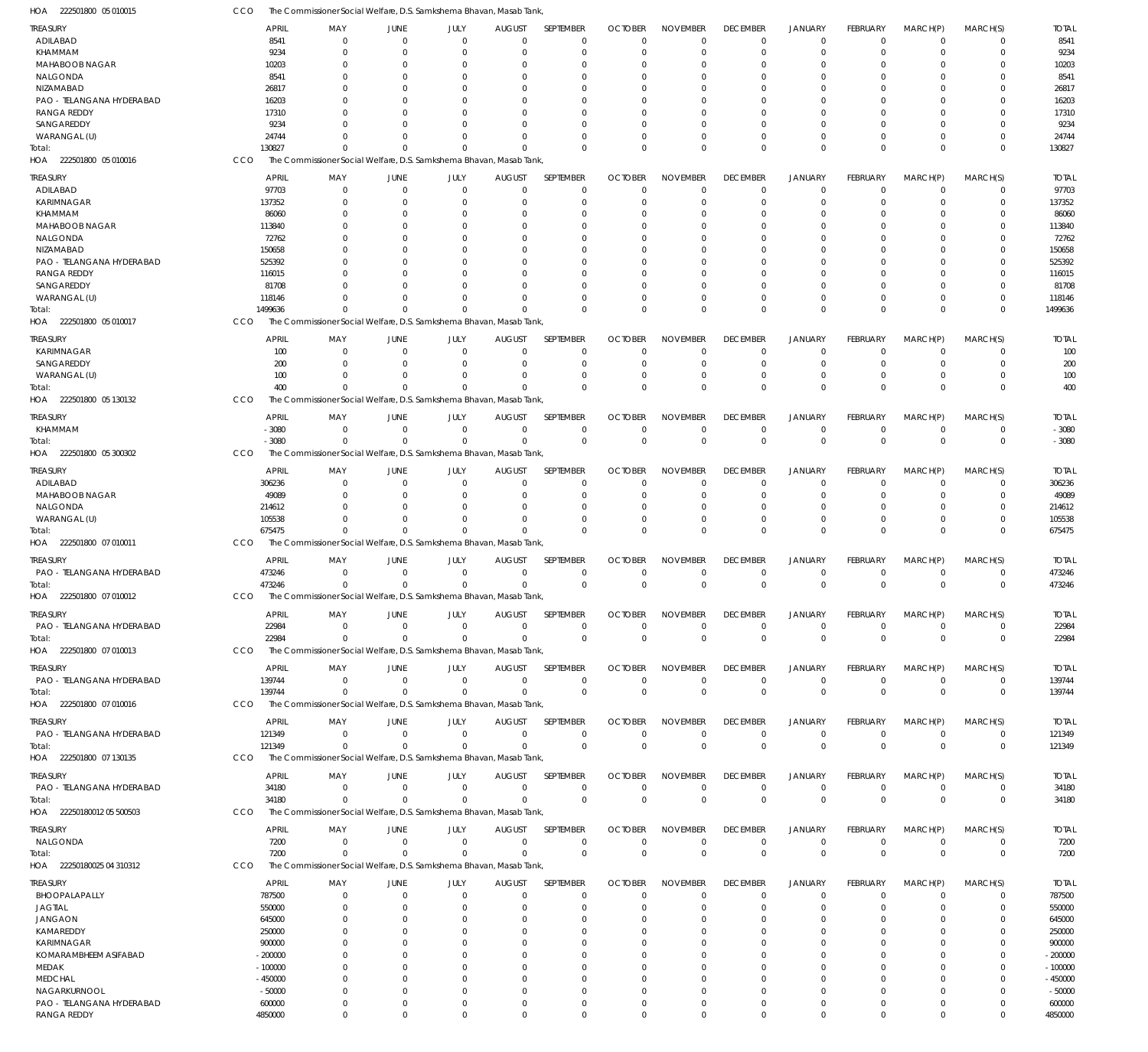| HOA<br>22250180025 04 310312           |                  | The Commissioner Social Welfare, D.S. Samkshema Bhavan, Masab Tank,                             |                            |                     |                                 |                         |                            |                            |                            |                           |                            |                            |                         |                  |
|----------------------------------------|------------------|-------------------------------------------------------------------------------------------------|----------------------------|---------------------|---------------------------------|-------------------------|----------------------------|----------------------------|----------------------------|---------------------------|----------------------------|----------------------------|-------------------------|------------------|
| TREASURY                               | <b>APRIL</b>     | MAY                                                                                             | <b>JUNE</b>                | JULY                | <b>AUGUST</b>                   | <b>SEPTEMBER</b>        | <b>OCTOBER</b>             | <b>NOVEMBER</b>            | <b>DECEMBER</b>            | <b>JANUARY</b>            | <b>FEBRUARY</b>            | MARCH(P)                   | MARCH(S)                | <b>TOTAL</b>     |
| SIDDIPET                               | 4630000          | $\Omega$                                                                                        | $\Omega$                   | $\Omega$            | $\Omega$                        | $\Omega$                | $\Omega$                   | $\Omega$                   | $\mathbf 0$                | $\overline{0}$            | $\Omega$                   | $\mathbf 0$                | 0                       | 4630000          |
| SIRICILLA                              | 3262500          | $\Omega$                                                                                        | $\Omega$                   | $\Omega$            | $\Omega$                        | $\Omega$                | $\Omega$                   | $\Omega$                   | $\mathbf 0$                | $\overline{0}$            | $\Omega$                   | $\Omega$                   | $\mathbf 0$             | 3262500          |
| SURYAPET                               | 325000           | C                                                                                               | $\Omega$                   | $\Omega$            | $\Omega$                        | -0                      |                            | $\Omega$                   | $\Omega$                   | 0                         | $\Omega$                   | 0                          | $\Omega$                | 325000           |
| WANAPARTHY                             | 225000           | C                                                                                               | $\Omega$                   | $\Omega$            | $\Omega$                        | $\Omega$                |                            | $\Omega$                   | $\Omega$                   | $\Omega$                  | $\Omega$                   | $\Omega$                   | $\Omega$                | 225000           |
| WARANGAL (U)                           | 2387500          | 0                                                                                               | $\Omega$                   | $\Omega$            | $\Omega$                        | $\Omega$                |                            | $\Omega$                   | $\Omega$                   | $\Omega$                  | $\Omega$                   | 0                          | 0                       | 2387500          |
| Total:                                 | 18612500         | $\Omega$                                                                                        | $\Omega$                   | $\mathbf{0}$        | $\Omega$                        | $\Omega$                |                            | $\Omega$                   | $\Omega$                   | $\Omega$                  | $\Omega$                   | $\Omega$                   | $\Omega$                | 18612500         |
| HOA 222502001 01 010011                | CCO              | The Accounts Officer, O \o The Commissioner of Tribal Welfare D.S. Samkshema Bhavan, Masab Tank |                            |                     |                                 |                         |                            |                            |                            |                           |                            |                            |                         |                  |
| TREASURY                               | <b>APRIL</b>     | MAY                                                                                             | <b>JUNE</b>                | JULY                | <b>AUGUST</b>                   | SEPTEMBER               | <b>OCTOBER</b>             | <b>NOVEMBER</b>            | <b>DECEMBER</b>            | JANUARY                   | <b>FEBRUARY</b>            | MARCH(P)                   | MARCH(S)                | <b>TOTAL</b>     |
| <b>BHADRADI KOTHAGUDEM</b>             | 356160           | $\mathbf 0$                                                                                     | $\mathbf 0$                | $\mathbf 0$         | $\overline{0}$                  | $\Omega$                | $\Omega$                   | $\Omega$                   | $\mathbf 0$                | $\overline{0}$            | $\mathbf 0$                | $\mathbf 0$                | $\mathbf 0$             | 356160           |
| NAGARKURNOOL                           | 49120            | $\Omega$                                                                                        | $\Omega$                   | $\mathbf 0$         | $\Omega$                        | $\Omega$                |                            | $\Omega$                   | $\mathbf 0$                | $\overline{0}$            | $\Omega$                   | 0                          | $\mathbf 0$             | 49120            |
| PAO - TELANGANA HYDERABAD              | 2592705          | $\Omega$                                                                                        | $\Omega$                   | $\mathbf 0$         | $\Omega$                        | $\Omega$                |                            | $\Omega$                   | 0                          | $\overline{0}$            | $\Omega$                   | $\Omega$                   | $\mathbf 0$             | 2592705          |
| Total:                                 | 2997985          | $\Omega$                                                                                        | $\Omega$                   | $\mathbf 0$         | $\Omega$                        | $\Omega$                |                            | $\Omega$                   | $\mathbf 0$                | $\Omega$                  | $\Omega$                   | $\Omega$                   | $\mathbf 0$             | 2997985          |
| HOA 222502001 01 010012                | CCO              | The Accounts Officer, O \o The Commissioner of Tribal Welfare D.S. Samkshema Bhavan, Masab Tank |                            |                     |                                 |                         |                            |                            |                            |                           |                            |                            |                         |                  |
|                                        |                  |                                                                                                 |                            |                     |                                 |                         |                            |                            |                            |                           |                            |                            |                         |                  |
| <b>TREASURY</b>                        | <b>APRIL</b>     | MAY                                                                                             | <b>JUNE</b>                | JULY                | <b>AUGUST</b>                   | SEPTEMBER               | <b>OCTOBER</b>             | <b>NOVEMBER</b>            | <b>DECEMBER</b>            | <b>JANUARY</b>            | <b>FEBRUARY</b>            | MARCH(P)                   | MARCH(S)                | <b>TOTAL</b>     |
| <b>BHADRADI KOTHAGUDEM</b>             | 7575             | $\mathbf 0$                                                                                     | $\mathbf 0$                | 0                   | $\overline{0}$                  | $\mathbf 0$             | $\Omega$                   | $\Omega$                   | $\mathbf 0$                | $\overline{0}$            | $\mathbf 0$                | $\mathbf 0$                | $\mathbf 0$             | 7575             |
| NAGARKURNOOL                           | 1125             | $\Omega$                                                                                        | $\Omega$                   | $\Omega$            | $\Omega$                        | $\Omega$                | $\Omega$                   | $\Omega$                   | $\mathbf 0$                | $\overline{0}$            | $\Omega$                   | $\Omega$                   | $\mathbf 0$             | 1125             |
| PAO - TELANGANA HYDERABAD              | 58100            | $\Omega$                                                                                        | $\Omega$                   | $\Omega$            | $\Omega$                        | $\Omega$                | $\Omega$                   | $\Omega$                   | $\mathbf 0$                | $\overline{0}$            | $\Omega$                   | $\Omega$                   | $\mathbf 0$             | 58100            |
| Total:                                 | 66800            | $\Omega$                                                                                        | $\Omega$                   | $\Omega$            | $\Omega$                        | $\Omega$                | $\Omega$                   | $\mathbf 0$                | $\mathbf 0$                | $\Omega$                  | $\Omega$                   | $\Omega$                   | $\mathbf 0$             | 66800            |
| HOA 222502001 01 010013                | CCO              | The Accounts Officer, O \o The Commissioner of Tribal Welfare D.S. Samkshema Bhavan, Masab Tank |                            |                     |                                 |                         |                            |                            |                            |                           |                            |                            |                         |                  |
| TREASURY                               | <b>APRIL</b>     | MAY                                                                                             | <b>JUNE</b>                | JULY                | <b>AUGUST</b>                   | SEPTEMBER               | <b>OCTOBER</b>             | <b>NOVEMBER</b>            | <b>DECEMBER</b>            | <b>JANUARY</b>            | <b>FEBRUARY</b>            | MARCH(P)                   | MARCH(S)                | <b>TOTAL</b>     |
| <b>BHADRADI KOTHAGUDEM</b>             | 139953           | $\mathbf 0$                                                                                     | 0                          | $\mathbf 0$         | 0                               | $\mathbf 0$             |                            | $\mathbf 0$                | $\mathbf 0$                | $\overline{0}$            | $\mathbf 0$                | 0                          | $\mathbf 0$             | 139953           |
| NAGARKURNOOL                           | 18845            | $\Omega$                                                                                        | $\Omega$                   | $\mathbf 0$         | $\Omega$                        | $\Omega$                |                            | $\Omega$                   | $\mathbf 0$                | $\overline{0}$            | $\mathbf 0$                | 0                          | $\mathbf 0$             | 18845            |
| PAO - TELANGANA HYDERABAD              | 1049900          | $\Omega$                                                                                        | $\Omega$                   | $\mathbf 0$         | $\Omega$                        | $\Omega$                |                            | $\Omega$                   | $\mathbf 0$                | $\overline{0}$            | $\Omega$                   | $\Omega$                   | $\mathbf 0$             | 1049900          |
| Total:                                 | 1208698          | $\Omega$                                                                                        | $\Omega$                   | $\mathbf 0$         | $\Omega$                        | $\Omega$                |                            | $\Omega$                   | $\mathbf 0$                | $\Omega$                  | $\Omega$                   | $\Omega$                   | $\mathbf 0$             | 1208698          |
| HOA 222502001 01 010016                | CCO              | The Accounts Officer, O \o The Commissioner of Tribal Welfare D.S. Samkshema Bhavan, Masab Tank |                            |                     |                                 |                         |                            |                            |                            |                           |                            |                            |                         |                  |
|                                        |                  |                                                                                                 |                            |                     |                                 |                         |                            |                            |                            |                           |                            |                            |                         |                  |
| <b>TREASURY</b>                        | <b>APRIL</b>     | MAY                                                                                             | <b>JUNE</b>                | JULY                | <b>AUGUST</b>                   | <b>SEPTEMBER</b>        | <b>OCTOBER</b>             | <b>NOVEMBER</b>            | <b>DECEMBER</b>            | JANUARY                   | FEBRUARY                   | MARCH(P)                   | MARCH(S)                | <b>TOTAL</b>     |
| <b>BHADRADI KOTHAGUDEM</b>             | 60234            | $\mathbf 0$                                                                                     | $\Omega$                   | 0                   | $\Omega$                        | $\Omega$                | $\Omega$                   | $\Omega$                   | $\mathbf 0$                | $\overline{0}$            | $\Omega$                   | $\Omega$                   | 0                       | 60234            |
| NAGARKURNOOL                           | 7832             | $\Omega$                                                                                        | $\Omega$                   | $\mathbf 0$         | $\Omega$                        | $\Omega$                | $\Omega$                   | $\Omega$                   | $\mathbf 0$                | $\overline{0}$            | $\Omega$                   | $\Omega$                   | $\mathbf 0$             | 7832             |
| PAO - TELANGANA HYDERABAD              | 759207           | $\Omega$                                                                                        | $\Omega$                   | $\Omega$            | $\Omega$                        | $\Omega$                | $\Omega$                   | $\Omega$                   | $\mathbf 0$                | $\overline{0}$            | $\Omega$                   | 0                          | $\mathbf 0$             | 759207           |
| Total:                                 | 827273           | $\Omega$                                                                                        | $\Omega$                   | $\Omega$            | $\Omega$                        | $\Omega$                | $\Omega$                   | $\Omega$                   | $\Omega$                   | $\Omega$                  | $\Omega$                   | $\Omega$                   | $\Omega$                | 827273           |
| HOA 222502001 01 010017                | CCO              | The Accounts Officer, O \o The Commissioner of Tribal Welfare D.S. Samkshema Bhavan, Masab Tank |                            |                     |                                 |                         |                            |                            |                            |                           |                            |                            |                         |                  |
|                                        |                  |                                                                                                 |                            |                     |                                 | SEPTEMBER               |                            | <b>NOVEMBER</b>            | <b>DECEMBER</b>            |                           | <b>FEBRUARY</b>            |                            |                         | <b>TOTAL</b>     |
| TREASURY<br><b>BHADRADI KOTHAGUDEM</b> | <b>APRIL</b>     | MAY<br>$\mathbf 0$                                                                              | <b>JUNE</b><br>$\mathbf 0$ | JULY<br>$\mathbf 0$ | <b>AUGUST</b><br>$\overline{0}$ | $\mathbf 0$             | <b>OCTOBER</b><br>$\Omega$ | $\overline{0}$             | $\mathbf 0$                | JANUARY<br>$\overline{0}$ | $\mathbf 0$                | MARCH(P)<br>$\mathbf 0$    | MARCH(S)<br>$\mathbf 0$ | 22739            |
|                                        | 22739<br>22739   | $\Omega$                                                                                        | $\overline{0}$             | $\mathbf 0$         | $\Omega$                        | $\Omega$                | $\Omega$                   | $\mathbf 0$                | $\mathbf 0$                | $\overline{0}$            | $\mathbf 0$                | $\Omega$                   | $\mathbf 0$             |                  |
| Total:                                 |                  |                                                                                                 |                            |                     |                                 |                         |                            |                            |                            |                           |                            |                            |                         | 22739            |
| HOA 222502001 01 130131                | CCO              | The Accounts Officer, O \o The Commissioner of Tribal Welfare D.S. Samkshema Bhavan, Masab Tank |                            |                     |                                 |                         |                            |                            |                            |                           |                            |                            |                         |                  |
| <b>TREASURY</b>                        | <b>APRIL</b>     | MAY                                                                                             | <b>JUNE</b>                | JULY                | <b>AUGUST</b>                   | SEPTEMBER               | <b>OCTOBER</b>             | <b>NOVEMBER</b>            | <b>DECEMBER</b>            | JANUARY                   | FEBRUARY                   | MARCH(P)                   | MARCH(S)                | <b>TOTAL</b>     |
| PAO - TELANGANA HYDERABAD              | 11507            | $\Omega$                                                                                        | $\mathbf 0$                | $\mathbf 0$         | $\mathbf 0$                     | $\mathbf{0}$            | $\Omega$                   | $\overline{0}$             | $\mathbf 0$                | $\overline{0}$            | $\mathbf 0$                | $\mathbf 0$                | $\mathbf 0$             | 11507            |
| Total:                                 | 11507            | $\Omega$                                                                                        | $\Omega$                   | $\mathbf 0$         | $\Omega$                        | $\Omega$                | $\Omega$                   | $\mathbf 0$                | $\mathbf 0$                | $\overline{0}$            | $\Omega$                   | $\mathbf 0$                | $\mathbf 0$             | 11507            |
| HOA 222502001 01 130135                | CCO              | The Accounts Officer.ONo The Commissioner of Tribal Welfare D.S. Samkshema Bhayan, Masab Tank   |                            |                     |                                 |                         |                            |                            |                            |                           |                            |                            |                         |                  |
|                                        |                  |                                                                                                 |                            |                     |                                 | <b>SEPTEMBER</b>        |                            |                            |                            |                           |                            |                            |                         |                  |
| treasury                               | <b>APRIL</b>     | MAY                                                                                             | <b>JUNE</b>                | JULY                | <b>AUGUST</b>                   |                         | <b>OCTOBER</b>             | <b>NOVEMBER</b>            | <b>DECEMBER</b>            | JANUARY                   | <b>FEBRUARY</b>            | MARCH(P)                   | MARCH(S)                | <b>TOTAL</b>     |
| PAO - TELANGANA HYDERABAD              | 71822            | $\mathbf 0$<br>$\Omega$                                                                         | $\Omega$<br>$\Omega$       | $\mathbf 0$         | $\mathbf 0$<br>$\Omega$         | $\mathbf 0$<br>$\Omega$ | $\Omega$<br>$\Omega$       | $\overline{0}$<br>$\Omega$ | $\mathbf 0$<br>$\mathbf 0$ | $\overline{0}$            | $\mathbf 0$<br>$\mathbf 0$ | $\mathbf 0$<br>$\mathbf 0$ | $\mathbf 0$             | 71822            |
| Total:                                 | 71822<br>CCO     |                                                                                                 |                            | $\mathbf 0$         |                                 |                         |                            |                            |                            | $\overline{0}$            |                            |                            | $\mathbf 0$             | 71822            |
| HOA 222502001 01 300302                |                  | The Accounts Officer, O \o The Commissioner of Tribal Welfare D.S. Samkshema Bhavan, Masab Tank |                            |                     |                                 |                         |                            |                            |                            |                           |                            |                            |                         |                  |
| <b>TREASURY</b>                        | <b>APRIL</b>     | MAY                                                                                             | JUNE                       | JULY                | <b>AUGUST</b>                   | <b>SEPTEMBER</b>        | <b>OCTOBER</b>             | <b>NOVEMBER</b>            | <b>DECEMBER</b>            | <b>JANUARY</b>            | <b>FEBRUARY</b>            | MARCH(P)                   | MARCH(S)                | <b>TOTAL</b>     |
| PAO - TELANGANA HYDERABAD              | 80850            | $\mathbf 0$                                                                                     | $\mathbf 0$                | $\mathbf 0$         | $\mathbf 0$                     | $\mathbf 0$             | $\Omega$                   | $\overline{0}$             | $\mathbf 0$                | $\overline{0}$            | $\mathbf 0$                | $\mathbf 0$                | $\mathbf 0$             | 80850            |
| Total:                                 | 80850            | $\Omega$                                                                                        | $\Omega$                   | $\mathbf 0$         | $\Omega$                        | $\Omega$                | $\Omega$                   | $\mathbf 0$                | $\mathbf 0$                | $\overline{0}$            | $\mathbf 0$                | $\mathbf 0$                | $\mathbf 0$             | 80850            |
| 222502001 03 010011<br>HOA             | CCO              | The Accounts Officer, O \o The Commissioner of Tribal Welfare D.S. Samkshema Bhavan, Masab Tank |                            |                     |                                 |                         |                            |                            |                            |                           |                            |                            |                         |                  |
|                                        | <b>APRIL</b>     |                                                                                                 | JUNE                       | JULY                | <b>AUGUST</b>                   | SEPTEMBER               | <b>OCTOBER</b>             | <b>NOVEMBER</b>            | <b>DECEMBER</b>            | JANUARY                   | <b>FEBRUARY</b>            |                            |                         | <b>TOTAL</b>     |
| treasury                               | 1361985          | MAY<br>$\mathbf 0$                                                                              | $\mathbf 0$                | $\mathbf 0$         | $\overline{0}$                  | $\Omega$                | $\Omega$                   | $\overline{0}$             | $\mathbf 0$                | $\overline{0}$            | $\mathbf 0$                | MARCH(P)<br>$\mathbf 0$    | MARCH(S)<br>$\mathbf 0$ | 1361985          |
| ADILABAD<br><b>BHADRADI KOTHAGUDEM</b> | 1047625          | $\mathbf 0$                                                                                     | 0                          | $\mathbf 0$         | $\Omega$                        | $\mathbf 0$             | - 0                        | $\overline{0}$             | 0                          | $\overline{0}$            | 0                          | 0                          | $\mathbf 0$             | 1047625          |
| KAMAREDDY                              | 200902           | $\Omega$                                                                                        | 0                          | 0                   | -C                              | $\Omega$                | $\Omega$                   | $\Omega$                   | 0                          | $\Omega$                  | $\Omega$                   | 0                          | $\mathbf 0$             | 200902           |
| KARIMNAGAR                             | 540480           | 0                                                                                               | $\Omega$                   | $\Omega$            | $\Omega$                        | $\Omega$                |                            | $\Omega$                   | $\Omega$                   | $\Omega$                  | $\Omega$                   | 0                          | $\mathbf 0$             | 540480           |
| KHAMMAM                                | 262749           | U                                                                                               | $\Omega$                   | $\Omega$            | $\Omega$                        | $\Omega$                |                            | $\Omega$                   | $\Omega$                   | $\Omega$                  | $\Omega$                   | $\Omega$                   | $\mathbf 0$             | 262749           |
| KOMARAMBHEEM ASIFABAD                  | 254215           | 0                                                                                               | $\Omega$                   | $\Omega$            | $\Omega$                        | $\Omega$                |                            | $\Omega$                   | $\Omega$                   | $\Omega$                  | $\Omega$                   | 0                          | $\mathbf 0$             | 254215           |
| MAHABOOB NAGAR                         | 210010           | C                                                                                               | $\Omega$                   | $\Omega$            | -C                              | $\Omega$                |                            | $\Omega$                   | $\Omega$                   | $\Omega$                  | $\Omega$                   | $\Omega$                   | $\mathbf 0$             | 210010           |
| MAHABUBABAD                            | 385270           | U                                                                                               | 0                          | $\Omega$            | $\Omega$                        | $\Omega$                | $\Omega$                   | $\Omega$                   | $\Omega$                   | $\Omega$                  | $\Omega$                   | $\Omega$                   | $\mathbf 0$             | 385270           |
| <b>MANCHERIAL</b>                      | 390646           | C                                                                                               | $\Omega$                   | $\Omega$            | -C                              | $\Omega$                |                            | $\Omega$                   | 0                          | $\Omega$                  | $\Omega$                   | $\Omega$                   | $\mathbf 0$             | 390646           |
| MEDAK                                  | 146690           | 0                                                                                               | $\Omega$                   | $\Omega$            | $\Omega$                        | $\Omega$                |                            | $\Omega$                   | 0                          | $\Omega$                  | $\Omega$                   | 0                          | $\mathbf 0$             | 146690           |
| MEDCHAL                                | 131905           | C                                                                                               | $\Omega$                   | $\Omega$            | n                               | $\Omega$                |                            | $\Omega$                   | $\Omega$                   | $\Omega$                  | $\Omega$                   | 0                          | $\mathbf 0$             | 131905           |
|                                        | 985393           | U                                                                                               | 0                          | $\Omega$            | -C                              | $\Omega$                | $\Omega$                   | $\Omega$                   | $\Omega$                   | $\Omega$                  | $\Omega$                   | $\Omega$                   | $\mathbf 0$             | 985393           |
| Mulugu<br>NAGARKURNOOL                 | 107180           | C                                                                                               | $\Omega$                   | $\Omega$            | -C                              | $\Omega$                |                            | $\Omega$                   | $\Omega$                   | $\Omega$                  | $\Omega$                   | 0                          | $\mathbf 0$             | 107180           |
| NALGONDA                               | 273305           | 0                                                                                               | 0                          | $\Omega$            | $\Omega$                        | $\Omega$                |                            | $\Omega$                   | $\Omega$                   | $\Omega$                  | $\Omega$                   | 0                          | $\mathbf 0$             | 273305           |
|                                        |                  | C                                                                                               |                            | $\Omega$            |                                 | $\Omega$                |                            | $\Omega$                   | $\Omega$                   | $\Omega$                  | $\Omega$                   |                            | $\mathbf 0$             |                  |
| NIRMAL<br>NIZAMABAD                    | 173280<br>148590 | C                                                                                               | 0<br>$\Omega$              | $\Omega$            | -C                              | $\Omega$                | $\Omega$                   | $\Omega$                   | $\Omega$                   | $\Omega$                  | $\Omega$                   | 0<br>0                     | $\mathbf 0$             | 173280<br>148590 |
| PAO - TELANGANA HYDERABAD              | 50690            | C                                                                                               | $\Omega$                   | $\Omega$            | -C                              | $\Omega$                |                            | $\Omega$                   | $\Omega$                   | $\Omega$                  | $\Omega$                   | 0                          | $\mathbf 0$             | 50690            |
| <b>RANGA REDDY</b>                     | 185890           | U                                                                                               | $\Omega$                   | $\Omega$            | $\Omega$                        | $\Omega$                |                            | $\Omega$                   | $\Omega$                   | $\Omega$                  | $\Omega$                   | $\Omega$                   | $\mathbf 0$             | 185890           |
|                                        |                  | C                                                                                               | $\Omega$                   | $\Omega$            |                                 | $\Omega$                | $\Omega$                   | $\Omega$                   | $\Omega$                   | $\Omega$                  | $\Omega$                   |                            | $\mathbf 0$             |                  |
| SANGAREDDY                             | 130355           | 0                                                                                               | $\Omega$                   | $\Omega$            | $\Omega$                        | $\Omega$                | $\Omega$                   | $\Omega$                   | $\Omega$                   | $\Omega$                  | $\Omega$                   | 0                          | $\mathbf 0$             | 130355           |
| SURYAPET                               | 165820           | C                                                                                               | $\Omega$                   | $\Omega$            | -C                              | $\Omega$                |                            | $\Omega$                   | $\Omega$                   | $\Omega$                  | $\Omega$                   | 0<br>$\Omega$              | $\mathbf 0$             | 165820           |
| VIKARABAD                              | 116130           | 0                                                                                               | $\Omega$                   | $\Omega$            | $\Omega$                        | $\Omega$                | $\Omega$                   | $\Omega$                   | $\Omega$                   | $\Omega$                  | $\Omega$                   | $\Omega$                   | $\mathbf 0$             | 116130<br>159040 |
| WANAPARTHY                             | 159040           | 0                                                                                               | $\Omega$                   | $\Omega$            | -C                              | $\Omega$                | $\Omega$                   | $\Omega$                   | $\Omega$                   | $\Omega$                  | $\Omega$                   |                            | $\mathbf 0$             |                  |
| WARANGAL (R)<br>WARANGAL (U)           | 257320<br>230960 | $\Omega$                                                                                        | 0                          | $\mathbf 0$         | $\Omega$                        | $\Omega$                | $\Omega$                   | $\overline{0}$             | 0                          | $\Omega$                  | $\Omega$                   | 0<br>0                     | $\mathbf 0$             | 257320<br>230960 |
| YADADRI                                | 98690            | $\mathbf 0$                                                                                     | $\mathbf 0$                | $\mathbf 0$         | $\Omega$                        | $\Omega$                | $\Omega$                   | $\overline{0}$             | 0                          | $\mathbf 0$               | $\mathbf 0$                | $\mathbf 0$                | $\mathbf 0$             | 98690            |
| Total:                                 | 8015120          | $\mathbf 0$                                                                                     | $\Omega$                   | $\mathbf 0$         | $\Omega$                        | $\Omega$                | $\overline{0}$             | $\mathbf 0$                | $\mathbf 0$                | $\Omega$                  | $\Omega$                   | $\mathbf 0$                | $\mathbf 0$             | 8015120          |
|                                        |                  |                                                                                                 |                            |                     |                                 |                         |                            |                            |                            |                           |                            |                            |                         |                  |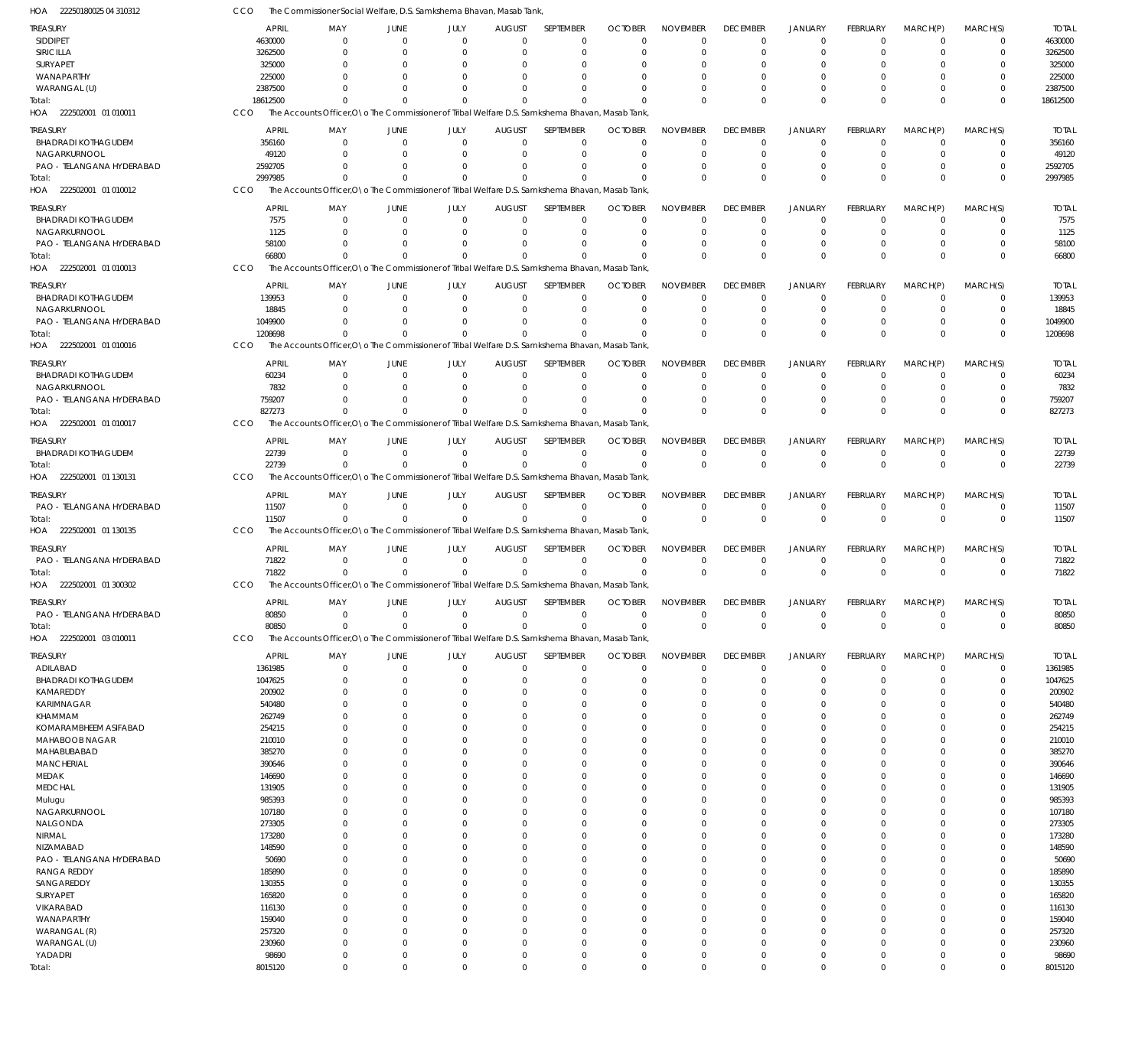| 222502001 03 010012<br>HOA    | CCO            |                       |                               |                        |                               | The Accounts Officer, O \o The Commissioner of Tribal Welfare D.S. Samkshema Bhavan, Masab Tank |                     |                                |                                |                               |                                |                         |                         |                       |
|-------------------------------|----------------|-----------------------|-------------------------------|------------------------|-------------------------------|-------------------------------------------------------------------------------------------------|---------------------|--------------------------------|--------------------------------|-------------------------------|--------------------------------|-------------------------|-------------------------|-----------------------|
| <b>TREASURY</b>               | <b>APRIL</b>   | MAY                   | JUNE                          | JULY                   | <b>AUGUST</b>                 | SEPTEMBER                                                                                       | <b>OCTOBER</b>      | <b>NOVEMBER</b>                | <b>DECEMBER</b>                | <b>JANUARY</b>                | <b>FEBRUARY</b>                | MARCH(P)                | MARCH(S)                | <b>TOTAL</b>          |
| ADILABAD                      | 27650          | $\overline{0}$        | $\Omega$                      | $\overline{0}$         | $\mathbf{0}$                  | $\mathbf 0$                                                                                     | $\Omega$            | $\Omega$                       | $\mathbf 0$                    | $\mathbf 0$                   | $\Omega$                       | $\Omega$                | $\mathbf 0$             | 27650                 |
| <b>BHADRADI KOTHAGUDEM</b>    | 24250          | $\overline{0}$        | $\Omega$                      | $\Omega$               | $\Omega$                      | $\mathbf 0$                                                                                     | $\Omega$            | $\Omega$                       | $\Omega$                       | $\Omega$                      | $\Omega$                       | $\Omega$                | $\Omega$                | 24250                 |
| KARIMNAGAR                    | 7900           | $\overline{0}$        | $\Omega$                      | $\Omega$               | $\Omega$                      | $\Omega$                                                                                        |                     | $\Omega$                       | $\Omega$                       | $\Omega$                      |                                | $\Omega$                | $\Omega$                | 7900                  |
| KHAMMAM                       | 4040           | $\Omega$              | $\Omega$                      | $\Omega$               | <sup>0</sup>                  | $\Omega$                                                                                        |                     | $\Omega$                       | $\Omega$                       | $\Omega$                      |                                | $\Omega$                |                         | 4040                  |
| MAHABUBABAD                   | 4950           | $\Omega$              | $\Omega$                      | $\Omega$               | $\Omega$                      | $\Omega$                                                                                        |                     | $\Omega$                       |                                | $\Omega$                      |                                | $\Omega$                | $\Omega$                | 4950                  |
| Mulugu                        | 14675          | $\Omega$              |                               | $\cap$                 |                               | $\Omega$                                                                                        |                     | $\Omega$                       |                                | $\Omega$                      |                                | $\Omega$                |                         | 14675                 |
| NAGARKURNOOL                  | 2900           | $\Omega$              | $\Omega$                      | $\Omega$               | $\Omega$                      | $\Omega$                                                                                        |                     | $\Omega$                       |                                | $\Omega$                      |                                | $\Omega$                | $\Omega$                | 2900                  |
| NIZAMABAD                     | 1800           | $\Omega$              |                               | $\cap$                 |                               | $\Omega$                                                                                        |                     | $\Omega$                       |                                | $\Omega$                      |                                | $\Omega$                |                         | 1800                  |
| PAO - TELANGANA HYDERABAD     | 1200           | $\Omega$              | $\Omega$                      | $\Omega$               | <sup>0</sup>                  | $\Omega$                                                                                        |                     | $\Omega$                       |                                | $\Omega$                      |                                | $\Omega$                |                         | 1200                  |
| RANGA REDDY                   | 6600           | $\Omega$              |                               | $\cap$                 |                               | $\Omega$                                                                                        |                     | $\Omega$                       |                                | $\Omega$                      |                                | $\Omega$                |                         | 6600                  |
| WARANGAL (R)                  | 4650           | $\Omega$              | $\Omega$                      | $\Omega$               | $\Omega$                      | $\Omega$                                                                                        |                     | $\Omega$                       |                                | $\Omega$                      |                                | $\Omega$                | $\Omega$                | 4650                  |
| WARANGAL (U)                  | 3300           | $\Omega$              | $\Omega$                      | $\Omega$               |                               | $\Omega$                                                                                        |                     | $\Omega$                       |                                | $\Omega$                      |                                | $\Omega$                |                         | 3300                  |
| YADADRI                       | 2000           | $\Omega$              | $\Omega$                      | $\Omega$               | $\Omega$                      | $\Omega$                                                                                        | $\Omega$            | $\Omega$                       | $\Omega$                       | $\Omega$                      |                                | $\Omega$                | $\Omega$                | 2000                  |
| Total:                        | 105915         | $\Omega$              | $\Omega$                      | $\Omega$               | $\Omega$                      | $\Omega$                                                                                        | $\Omega$            | $\Omega$                       | $\Omega$                       | $\Omega$                      | $\Omega$                       | $\Omega$                | $\Omega$                | 105915                |
| HOA 222502001 03 010013       | CCO            |                       |                               |                        |                               | The Accounts Officer, O \o The Commissioner of Tribal Welfare D.S. Samkshema Bhavan, Masab Tank |                     |                                |                                |                               |                                |                         |                         |                       |
| <b>TREASURY</b>               | APRIL          | MAY                   | JUNE                          | JULY                   | <b>AUGUST</b>                 | SEPTEMBER                                                                                       | <b>OCTOBER</b>      | <b>NOVEMBER</b>                | <b>DECEMBER</b>                | <b>JANUARY</b>                | <b>FEBRUARY</b>                | MARCH(P)                | MARCH(S)                | <b>TOTAL</b>          |
| ADILABAD                      | 490065         | $\overline{0}$        | $\overline{0}$                | $\mathbf 0$            | $\mathbf 0$                   | $\mathbf 0$                                                                                     | $\Omega$            | $\Omega$                       | $\Omega$                       | $\mathbf 0$                   | $\Omega$                       | $\Omega$                | $\Omega$                | 490065                |
| <b>BHADRADI KOTHAGUDEM</b>    | 415259         | $\Omega$              | $\Omega$                      | $\Omega$               | $\Omega$                      | $\Omega$                                                                                        | $\Omega$            | $\Omega$                       | $\Omega$                       | $\mathbf 0$                   | $\Omega$                       | $\Omega$                | $\Omega$                | 415259                |
| KAMAREDDY                     | 44201          | $\overline{0}$        | $\Omega$                      | $\Omega$               | $\Omega$                      | $\Omega$                                                                                        | $\Omega$            | $\Omega$                       | $\Omega$                       | $\Omega$                      |                                | $\Omega$                | $\Omega$                | 44201                 |
| <b>KARIMNAGAR</b>             | 207355         | $\Omega$              | $\Omega$                      | $\Omega$               | $\Omega$                      | $\Omega$                                                                                        | $\Omega$            | $\Omega$                       | $\Omega$                       | $\Omega$                      | $\cap$                         | $\Omega$                | $\Omega$                | 207355                |
| KHAMMAM                       | 100872         | $\Omega$              | $\Omega$                      | $\Omega$               | $\Omega$                      | $\Omega$                                                                                        |                     | $\Omega$                       | $\Omega$                       | $\Omega$                      |                                | $\Omega$                | $\Omega$                | 100872                |
| KOMARAMBHEEM ASIFABAD         | 97587          | $\Omega$              | $\Omega$                      | $\Omega$               | $\Omega$                      | $\Omega$                                                                                        | $\Omega$            | $\Omega$                       | $\Omega$                       | $\Omega$                      |                                | $\Omega$                | $\Omega$                | 97587                 |
| <b>MAHABOOB NAGAR</b>         | 80686          | $\Omega$              | $\cap$                        | $\Omega$               | $\Omega$                      | $\Omega$                                                                                        |                     | $\Omega$                       | $\Omega$                       | $\Omega$                      |                                | $\Omega$                | $\Omega$                | 80686                 |
| MAHABUBABAD                   | 147865         | $\Omega$              | $\Omega$                      | $\Omega$               | $\Omega$                      | $\Omega$                                                                                        | $\Omega$            | $\Omega$                       | $\Omega$                       | $\Omega$                      |                                | $\Omega$                | $\Omega$                | 147865                |
| <b>MANCHERIAL</b>             | 146995         | $\Omega$              | $\cap$                        | $\Omega$               | $\Omega$                      | $\Omega$                                                                                        | $\Omega$            | $\Omega$                       | $\Omega$                       | $\Omega$                      |                                | $\Omega$                | $\Omega$                | 146995                |
| <b>MEDAK</b>                  | 47022          | $\Omega$              | $\Omega$                      | $\Omega$               | $\Omega$                      | $\Omega$                                                                                        | $\Omega$            | $\Omega$                       | $\Omega$                       | $\Omega$                      |                                | $\Omega$                | $\Omega$                | 47022                 |
| <b>MEDCHAL</b>                | 50553          | $\Omega$              |                               | $\Omega$               | $\Omega$                      | $\Omega$                                                                                        |                     | $\Omega$                       | $\Omega$                       | $\Omega$                      |                                | $\Omega$                | $\Omega$                | 50553                 |
| Mulugu                        | 318002         | $\Omega$              | $\Omega$                      | $\Omega$               | $\Omega$                      | $\Omega$                                                                                        | $\Omega$            | $\Omega$                       | $\Omega$                       | $\Omega$                      |                                | $\Omega$                | $\Omega$                | 318002                |
| NAGARKURNOOL                  | 41137          | $\Omega$              | $\Omega$                      | $\Omega$               | $\Omega$                      | $\Omega$                                                                                        |                     | $\Omega$                       | $\Omega$                       | $\Omega$                      |                                | $\Omega$                |                         | 41137                 |
| NALGONDA                      | 104858         | $\Omega$              | $\cap$                        | $\Omega$               | $\Omega$                      | $\Omega$                                                                                        | $\Omega$            | $\Omega$                       | $\Omega$                       | $\Omega$                      |                                | $\Omega$                | $\Omega$                | 104858                |
| NIRMAL                        | 66446          | $\Omega$              |                               | $\Omega$               | $\Omega$                      | $\Omega$                                                                                        |                     | $\Omega$                       |                                | $\Omega$                      |                                | $\Omega$                | $\Omega$                | 66446                 |
| NIZAMABAD                     | 57051          | $\Omega$              | $\Omega$                      | $\Omega$               | $\Omega$                      | $\Omega$                                                                                        | $\Omega$            | $\Omega$                       | $\cap$                         | $\Omega$                      |                                | $\Omega$                | $\Omega$                | 57051                 |
| PAO - TELANGANA HYDERABAD     | 23542          | $\Omega$              | $\cap$                        | $\Omega$               | $\Omega$                      | $\Omega$                                                                                        | $\Omega$            | $\Omega$                       | $\Omega$                       | $\Omega$                      |                                | $\Omega$                | $\Omega$                | 23542                 |
| RANGA REDDY                   | 71663          | $\Omega$              | $\Omega$                      | $\Omega$               | $\Omega$                      | $\Omega$                                                                                        | $\Omega$            | $\Omega$                       | $\Omega$                       | $\Omega$                      |                                | $\Omega$                | $\Omega$                | 71663                 |
| SANGAREDDY                    | 50028          | $\Omega$              | $\cap$                        | $\Omega$               | $\Omega$                      | $\Omega$                                                                                        |                     | $\Omega$                       | $\Omega$                       | $\Omega$                      |                                | $\Omega$                | $\Omega$                | 50028                 |
| SURYAPET                      | 63671          | $\Omega$              | $\Omega$                      | $\Omega$               | $\Omega$                      | $\Omega$                                                                                        | $\Omega$            | $\Omega$                       | $\Omega$                       | $\Omega$                      |                                | $\Omega$                | $\Omega$                | 63671                 |
| VIKARABAD                     | 44538          | $\Omega$              |                               | $\Omega$               | $\Omega$                      | $\Omega$                                                                                        |                     | $\Omega$                       | $\Omega$                       | $\Omega$                      |                                | $\Omega$                | $\Omega$                | 44538                 |
|                               |                | $\Omega$              | $\Omega$                      | $\Omega$               | $\Omega$                      | $\Omega$                                                                                        | $\Omega$            | $\Omega$                       | $\Omega$                       | $\Omega$                      |                                | $\Omega$                | $\Omega$                | 61027                 |
| WANAPARTHY                    | 61027          |                       |                               |                        |                               |                                                                                                 |                     |                                |                                |                               |                                |                         |                         |                       |
| WARANGAL (R)                  | 98724          | $\Omega$              | $\Omega$                      | $\Omega$               | $\Omega$                      | $\Omega$                                                                                        |                     | $\Omega$                       | $\Omega$                       | $\Omega$                      |                                | $\Omega$                | $\Omega$                | 98724                 |
| WARANGAL (U)                  | 88697          | $\Omega$              | $\Omega$                      | $\Omega$               | $\Omega$                      | $\Omega$                                                                                        | $\Omega$            | $\Omega$                       | $\Omega$                       | $\Omega$                      | $\Omega$                       | $\Omega$                | $\Omega$                | 88697                 |
| YADADRI                       | 37857          | $\Omega$              | $\Omega$                      | $\Omega$               | $\Omega$                      | $\Omega$                                                                                        | $\Omega$            | $\Omega$                       | $\Omega$                       | $\mathbf 0$                   | $\Omega$                       | $\Omega$                | $\Omega$                | 37857                 |
| Total:                        | 2955701        | $\Omega$              | $\Omega$                      | $\mathbf 0$            | $\Omega$                      | $\Omega$                                                                                        | $\Omega$            | $\Omega$                       | $\Omega$                       | $\Omega$                      | $\Omega$                       | $\Omega$                | $\Omega$                | 2955701               |
| 222502001 03 010016<br>HOA    | CCO            |                       |                               |                        |                               | The Accounts Officer, O \o The Commissioner of Tribal Welfare D.S. Samkshema Bhavan, Masab Tank |                     |                                |                                |                               |                                |                         |                         |                       |
| <b>TREASURY</b>               | <b>APRIL</b>   | MAY                   | JUNE                          | JULY                   | <b>AUGUST</b>                 | SEPTEMBER                                                                                       | <b>OCTOBER</b>      | <b>NOVEMBER</b>                | <b>DECEMBER</b>                | <b>JANUARY</b>                | <b>FEBRUARY</b>                | MARCH(P)                | MARCH(S)                | <b>TOTAL</b>          |
| ADILABAD                      | 201328         | $\overline{0}$        | $\overline{0}$                | $\overline{0}$         | $\mathbf{0}$                  | $\mathbf 0$                                                                                     | $\Omega$            | $\Omega$                       | $\Omega$                       | $\mathbf 0$                   | $\Omega$                       | $\Omega$                | $\Omega$                | 201328                |
| <b>BHADRADI KOTHAGUDEM</b>    | 164274         | $\mathbf 0$           | $\overline{0}$                | $\overline{0}$         | $\mathbf 0$                   | $\mathbf 0$                                                                                     | $\Omega$            | $\mathbf 0$                    | $\mathbf 0$                    | $\mathbf 0$                   | $\Omega$                       | $\mathbf 0$             | $\mathbf 0$             | 164274                |
| KAMAREDDY                     | 16528          | $\cap$                |                               | $\cap$                 |                               | $\cap$                                                                                          |                     | $\cap$                         |                                | $\cap$                        |                                | $\cap$                  |                         | 16528                 |
| <b>KARIMNAGAR</b>             | 106950         | $\overline{0}$        | 0                             |                        |                               | $\Omega$                                                                                        |                     |                                |                                | $\Omega$                      |                                |                         |                         | 106950                |
| KHAMMAM                       | 50468          | $\overline{0}$        | $\Omega$                      | $\Omega$               | $\Omega$                      | $\Omega$                                                                                        | $\Omega$            | $\Omega$                       |                                | $\Omega$                      |                                | $\Omega$                |                         | 50468                 |
| KOMARAMBHEEM ASIFABAD         | 30536          | $\Omega$              | <sup>0</sup>                  | $\Omega$               | <sup>0</sup>                  | $\Omega$                                                                                        | $\Omega$            | $\Omega$                       | $\Omega$                       | $\Omega$                      |                                | $\Omega$                | $\Omega$                | 30536                 |
| MAHABOOB NAGAR                | 41616          | - 0                   |                               | $\Omega$               |                               | $\Omega$                                                                                        |                     | $\Omega$                       |                                | $\Omega$                      |                                | $\Omega$                |                         | 41616                 |
| MAHABUBABAD                   | 47759          | - 0                   |                               | $\Omega$               | $\Omega$                      | $\Omega$                                                                                        |                     | $\Omega$                       |                                | $\Omega$                      |                                | $\Omega$                | $\Omega$                | 47759                 |
| <b>MANCHERIAL</b>             | 63202          | $\Omega$              |                               |                        |                               | $\Omega$                                                                                        |                     | $\Omega$                       |                                | $\Omega$                      |                                | $\Omega$                |                         | 63202                 |
| MEDAK                         | 17410          | $\Omega$              |                               | $\Omega$<br>$\cap$     | <sup>0</sup>                  | $\Omega$                                                                                        |                     | $\Omega$                       |                                | $\Omega$<br>$\Omega$          |                                | $\Omega$<br>$\Omega$    |                         | 17410                 |
| <b>MEDCHAL</b>                | 39111          | $\Omega$<br>$\Omega$  |                               | $\Omega$               | 0                             | $\Omega$<br>$\Omega$                                                                            |                     | $\Omega$<br>$\Omega$           |                                | $\Omega$                      |                                | $\Omega$                |                         | 39111                 |
| Mulugu                        | 111413         | - 0                   |                               | $\cap$                 |                               | $\Omega$                                                                                        |                     | $\Omega$                       |                                | $\Omega$                      |                                | $\Omega$                |                         | 111413                |
| NAGARKURNOOL                  | 18630          | - 0                   |                               | $\Omega$               | <sup>0</sup>                  | $\Omega$                                                                                        |                     | $\Omega$                       |                                | $\Omega$                      |                                | $\Omega$                |                         | 18630                 |
| NALGONDA<br>NIRMAL            | 39210<br>24847 | $\Omega$              |                               | $\cap$                 |                               | $\Omega$                                                                                        |                     | $\Omega$                       |                                | $\Omega$                      |                                | $\Omega$                |                         | 39210<br>24847        |
| NIZAMABAD                     | 29426          | - 0                   |                               | $\Omega$               | <sup>0</sup>                  | $\Omega$                                                                                        |                     | $\Omega$                       |                                | $\Omega$                      |                                | $\Omega$                |                         | 29426                 |
| PAO - TELANGANA HYDERABAD     | 15051          | $\Omega$              |                               |                        |                               | $\Omega$                                                                                        |                     | $\Omega$                       |                                | $\Omega$                      |                                | $\Omega$                |                         | 15051                 |
| RANGA REDDY                   | 55443          | - 0                   |                               | $\Omega$               | <sup>0</sup>                  | $\Omega$                                                                                        |                     | $\Omega$                       |                                | $\Omega$                      |                                | $\Omega$                |                         | 55443                 |
| SANGAREDDY                    | 18709          | - 0                   |                               |                        |                               | $\Omega$                                                                                        |                     | $\Omega$                       |                                | $\Omega$                      |                                | $\Omega$                |                         | 18709                 |
| SURYAPET                      | 23808          | $\Omega$              |                               | $\Omega$               |                               | $\Omega$                                                                                        |                     | $\Omega$                       |                                | $\Omega$                      |                                | $\Omega$                |                         | 23808                 |
| VIKARABAD                     | 16655          | $\Omega$              |                               |                        |                               | $\Omega$                                                                                        |                     | $\Omega$                       |                                | $\Omega$                      |                                | $\cap$                  |                         | 16655                 |
| WANAPARTHY                    | 22820          | $\Omega$              |                               | $\Omega$               |                               | $\Omega$                                                                                        |                     | $\Omega$                       |                                | $\Omega$                      |                                | $\Omega$                |                         | 22820                 |
| WARANGAL (R)                  | 50920          | $\Omega$              |                               | $\cap$                 |                               | $\cap$                                                                                          |                     | $\cap$                         |                                | $\Omega$                      |                                | $\Omega$                |                         | 50920                 |
| WARANGAL (U)                  | 45748          | - 0                   |                               | $\Omega$               | <sup>0</sup>                  | $\Omega$                                                                                        |                     | $\Omega$                       |                                | $\Omega$                      |                                | $\Omega$                |                         | 45748                 |
| YADADRI                       | 14157          | $\Omega$              |                               | $\Omega$               |                               | $\Omega$                                                                                        |                     | $\Omega$                       |                                | $\Omega$                      |                                | $\Omega$                |                         | 14157                 |
| Total:                        | 1266019        | $\Omega$              | <sup>n</sup>                  | $\Omega$               | $\Omega$                      | $\Omega$                                                                                        |                     | $\Omega$                       | $\Omega$                       | $\Omega$                      | $\Omega$                       | $\Omega$                | $\Omega$                | 1266019               |
| HOA 222502001 03 010017       | CCO            |                       |                               |                        |                               | The Accounts Officer, O \o The Commissioner of Tribal Welfare D.S. Samkshema Bhavan, Masab Tank |                     |                                |                                |                               |                                |                         |                         |                       |
| <b>TREASURY</b>               | APRIL          | MAY                   | <b>JUNE</b>                   | JULY                   | <b>AUGUST</b>                 | SEPTEMBER                                                                                       | <b>OCTOBER</b>      | <b>NOVEMBER</b>                | <b>DECEMBER</b>                | <b>JANUARY</b>                | <b>FEBRUARY</b>                | MARCH(P)                | MARCH(S)                | <b>TOTAL</b>          |
| ADILABAD                      | 30612          | $\mathbf 0$           | $\mathbf 0$                   | $\mathbf 0$            | $\mathbf 0$                   | $\mathbf 0$                                                                                     | $\Omega$            | $\Omega$                       | $\mathbf 0$                    | $\mathbf 0$                   | $\Omega$                       | $\Omega$                | $\Omega$                | 30612                 |
| Total:                        | 30612          | $\mathbf 0$           | $\mathbf{0}$                  | $\mathbf 0$            | $\mathbf{0}$                  | $\Omega$                                                                                        | $\Omega$            | $\Omega$                       | $\mathbf 0$                    | $\mathbf 0$                   | $\Omega$                       | $\Omega$                | $\mathbf 0$             | 30612                 |
| HOA 222502001 03 010018       | CCO            |                       |                               |                        |                               | The Accounts Officer, O \o The Commissioner of Tribal Welfare D.S. Samkshema Bhavan, Masab Tank |                     |                                |                                |                               |                                |                         |                         |                       |
|                               |                |                       |                               |                        |                               |                                                                                                 |                     |                                |                                |                               |                                |                         |                         |                       |
| TREASURY<br><b>KARIMNAGAR</b> | APRIL<br>23801 | MAY<br>$\overline{0}$ | <b>JUNE</b><br>$\overline{0}$ | JULY<br>$\overline{0}$ | <b>AUGUST</b><br>$\mathbf{0}$ | SEPTEMBER<br>$\mathbf 0$                                                                        | <b>OCTOBER</b><br>0 | <b>NOVEMBER</b><br>$\mathbf 0$ | <b>DECEMBER</b><br>$\mathbf 0$ | <b>JANUARY</b><br>$\mathbf 0$ | <b>FEBRUARY</b><br>$\mathbf 0$ | MARCH(P)<br>$\mathbf 0$ | MARCH(S)<br>$\mathbf 0$ | <b>TOTAL</b><br>23801 |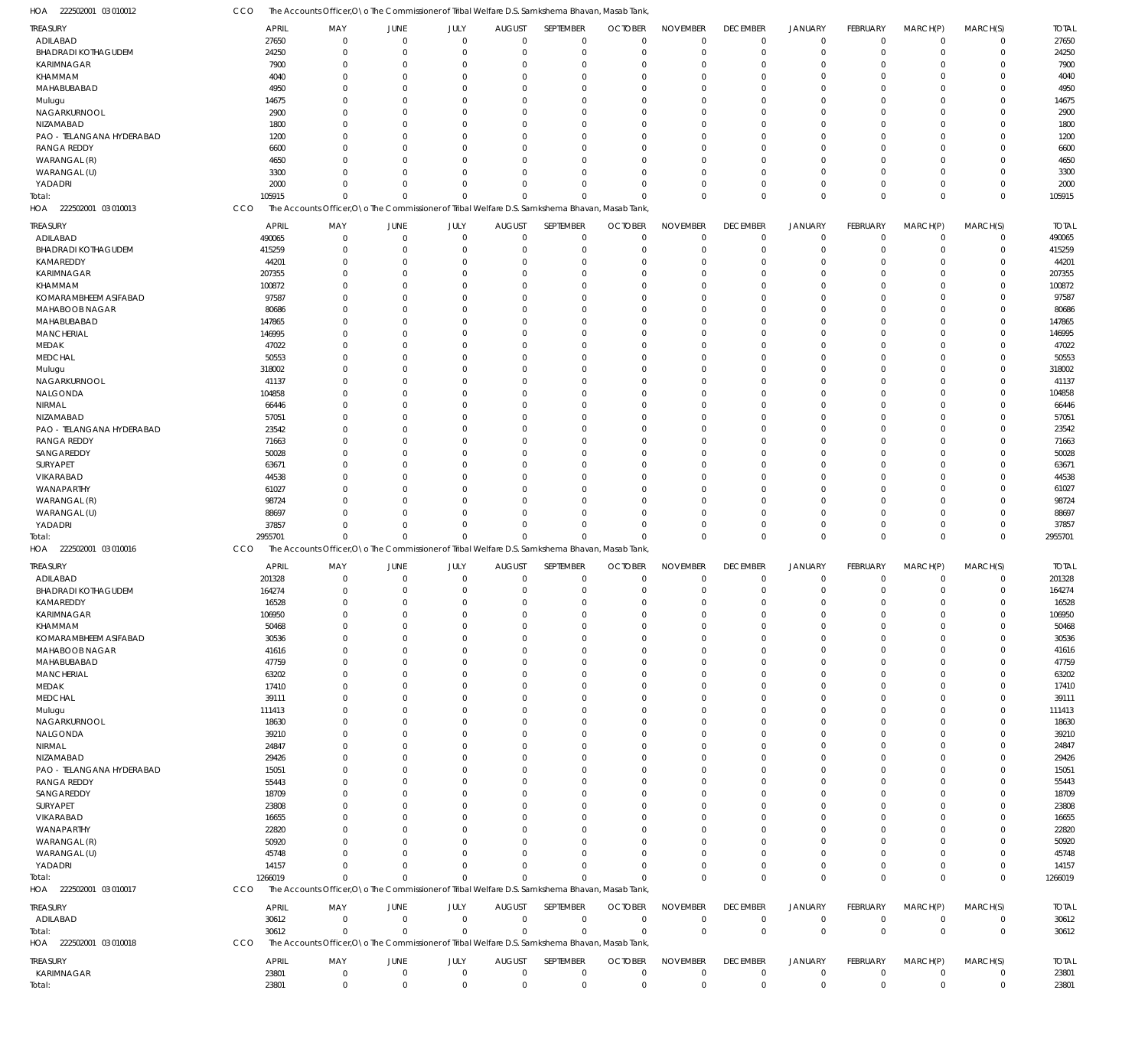| HOA 222502001 03 110111                   | CCO                    | The Accounts Officer, O \o The Commissioner of Tribal Welfare D.S. Samkshema Bhavan, Masab Tank |                            |                      |                                 |                            |                                  |                                |                                   |                               |                               |                                  |                               |                        |
|-------------------------------------------|------------------------|-------------------------------------------------------------------------------------------------|----------------------------|----------------------|---------------------------------|----------------------------|----------------------------------|--------------------------------|-----------------------------------|-------------------------------|-------------------------------|----------------------------------|-------------------------------|------------------------|
| TREASURY                                  | <b>APRIL</b>           | MAY                                                                                             | JUNE                       | JULY                 | <b>AUGUST</b>                   | <b>SEPTEMBER</b>           | <b>OCTOBER</b>                   | <b>NOVEMBER</b>                | <b>DECEMBER</b>                   | <b>JANUARY</b>                | <b>FEBRUARY</b>               | MARCH(P)                         | MARCH(S)                      | <b>TOTAL</b>           |
| ADILABAD                                  | $-1125$                | $\Omega$                                                                                        | $\Omega$                   | $\mathbf{0}$         | $\overline{0}$                  | $\mathbf 0$                | - 0                              | $\mathbf 0$                    | $^{\circ}$                        | 0                             | $^{\circ}$                    | $\mathbf 0$                      | $^{\circ}$                    | $-1125$                |
| Total:                                    | $-1125$                | $\Omega$                                                                                        | $\Omega$                   | $\Omega$             | $\Omega$                        | $\mathbf 0$                | $\Omega$                         | $\mathbf 0$                    | $\Omega$                          | $\Omega$                      | $\overline{0}$                | $\Omega$                         | $\mathbf 0$                   | $-1125$                |
| HOA 222502001 03 130131                   | CCO                    | The Accounts Officer, O\o The Commissioner of Tribal Welfare D.S. Samkshema Bhavan, Masab Tank  |                            |                      |                                 |                            |                                  |                                |                                   |                               |                               |                                  |                               |                        |
| treasury                                  | <b>APRIL</b>           | MAY                                                                                             | <b>JUNE</b>                | JULY                 | <b>AUGUST</b>                   | SEPTEMBER                  | <b>OCTOBER</b>                   | <b>NOVEMBER</b>                | <b>DECEMBER</b>                   | <b>JANUARY</b>                | FEBRUARY                      | MARCH(P)                         | MARCH(S)                      | <b>TOTAL</b>           |
| NIZAMABAD                                 | $-476$<br>$-476$       | $\Omega$<br>$\Omega$                                                                            | $\Omega$<br>$\cap$         | $\Omega$<br>$\Omega$ | $\overline{0}$<br>$\Omega$      | $\mathbf 0$<br>$\mathbf 0$ | $\Omega$<br>$\Omega$             | $\mathbf 0$<br>$\mathbf 0$     | $\mathbf{0}$<br>$\Omega$          | $\Omega$<br>$\Omega$          | $\Omega$<br>$\Omega$          | $\overline{0}$<br>$\Omega$       | $\overline{0}$<br>$\mathbf 0$ | $-476$<br>$-476$       |
| Total:<br>HOA 222502001 04 010011         | CCO                    | Chief Engineer, Tribal Welfare D.S. Samkshema Bhavan, Masab Tank                                |                            |                      |                                 |                            |                                  |                                |                                   |                               |                               |                                  |                               |                        |
|                                           |                        |                                                                                                 |                            |                      |                                 |                            |                                  |                                |                                   |                               |                               |                                  |                               |                        |
| treasury<br>PAO - TELANGANA HYDERABAD     | <b>APRIL</b><br>754770 | MAY<br>$\Omega$                                                                                 | JUNE<br>$\Omega$           | JULY<br>$\mathbf 0$  | <b>AUGUST</b><br>$\overline{0}$ | SEPTEMBER<br>$\mathbf 0$   | <b>OCTOBER</b><br>$\overline{0}$ | <b>NOVEMBER</b><br>$\mathbf 0$ | <b>DECEMBER</b><br>$\overline{0}$ | <b>JANUARY</b><br>$\mathbf 0$ | FEBRUARY<br>$\overline{0}$    | MARCH(P)<br>$\overline{0}$       | MARCH(S)<br>$^{\circ}$        | <b>TOTAL</b><br>754770 |
| Total:                                    | 754770                 | $\Omega$                                                                                        | $\Omega$                   | $\Omega$             | $\Omega$                        | $\mathbf 0$                | $\Omega$                         | $\mathbf 0$                    | $\Omega$                          | $\mathbf{0}$                  | $\Omega$                      | $\Omega$                         | $\overline{0}$                | 754770                 |
| HOA 222502001 04 010012                   | CCO                    | Chief Engineer, Tribal Welfare D.S. Samkshema Bhavan, Masab Tank                                |                            |                      |                                 |                            |                                  |                                |                                   |                               |                               |                                  |                               |                        |
| treasury                                  | <b>APRIL</b>           | MAY                                                                                             | JUNE                       | JULY                 | <b>AUGUST</b>                   | SEPTEMBER                  | <b>OCTOBER</b>                   | <b>NOVEMBER</b>                | <b>DECEMBER</b>                   | JANUARY                       | FEBRUARY                      | MARCH(P)                         | MARCH(S)                      | <b>TOTAL</b>           |
| PAO - TELANGANA HYDERABAD                 | 13400                  | $\Omega$                                                                                        | $\overline{0}$             | $\Omega$             | $\overline{0}$                  | $\mathbf 0$                | $^{\circ}$                       | 0                              | $\mathbf 0$                       | $\Omega$                      | $\Omega$                      | $\mathbf 0$                      | $^{\circ}$                    | 13400                  |
| Total:                                    | 13400                  | $\Omega$                                                                                        | $\Omega$                   | $\Omega$             | $\Omega$                        | $\mathbf 0$                | $\mathbf{0}$                     | $\mathbf 0$                    | $\Omega$                          | $\Omega$                      | $\Omega$                      | $\Omega$                         | $\overline{0}$                | 13400                  |
| HOA 222502001 04 010013                   | CCO                    | Chief Engineer, Tribal Welfare D.S. Samkshema Bhavan, Masab Tank                                |                            |                      |                                 |                            |                                  |                                |                                   |                               |                               |                                  |                               |                        |
| treasury                                  | <b>APRIL</b>           | MAY                                                                                             | JUNE                       | JULY                 | <b>AUGUST</b>                   | SEPTEMBER                  | <b>OCTOBER</b>                   | <b>NOVEMBER</b>                | <b>DECEMBER</b>                   | <b>JANUARY</b>                | <b>FEBRUARY</b>               | MARCH(P)                         | MARCH(S)                      | <b>TOTAL</b>           |
| PAO - TELANGANA HYDERABAD                 | 290152                 | $\Omega$                                                                                        | $\Omega$                   | $\mathbf{0}$         | $\Omega$                        | $\mathbf 0$                | $\overline{0}$                   | $\mathbf 0$                    | $^{\circ}$                        | $\mathbf 0$                   | $^{\circ}$                    | $\overline{0}$                   | $^{\circ}$                    | 290152                 |
| Total:                                    | 290152                 | $\Omega$                                                                                        | - 0                        | $\mathbf{0}$         | $\Omega$                        | $\mathbf 0$                | $\overline{0}$                   | $\mathbf 0$                    | $\Omega$                          | $\mathbf{0}$                  | $\overline{0}$                | $\Omega$                         | $\overline{0}$                | 290152                 |
| HOA 222502001 04 010016                   | CCO                    | Chief Engineer, Tribal Welfare D.S. Samkshema Bhavan, Masab Tank                                |                            |                      |                                 |                            |                                  |                                |                                   |                               |                               |                                  |                               |                        |
| treasury                                  | <b>APRIL</b>           | MAY                                                                                             | JUNE                       | JULY                 | <b>AUGUST</b>                   | <b>SEPTEMBER</b>           | <b>OCTOBER</b>                   | <b>NOVEMBER</b>                | <b>DECEMBER</b>                   | <b>JANUARY</b>                | FEBRUARY                      | MARCH(P)                         | MARCH(S)                      | <b>TOTAL</b>           |
| PAO - TELANGANA HYDERABAD                 | 218564                 | $\Omega$<br>$\Omega$                                                                            | $\Omega$<br>$\Omega$       | $\Omega$<br>$\Omega$ | $\overline{0}$<br>$\Omega$      | $\mathbf 0$<br>$\mathbf 0$ | $^{\circ}$                       | $\mathbf 0$<br>$\mathbf 0$     | $\mathbf 0$<br>$\Omega$           | 0<br>$\Omega$                 | $^{\circ}$<br>$\Omega$        | $\overline{0}$<br>$\overline{0}$ | $^{\circ}$                    | 218564                 |
| Total:<br>HOA 222502001 04 130131         | 218564<br>CCO          | Chief Engineer, Tribal Welfare D.S. Samkshema Bhavan, Masab Tank                                |                            |                      |                                 |                            | $\overline{0}$                   |                                |                                   |                               |                               |                                  | $\mathbf 0$                   | 218564                 |
|                                           |                        |                                                                                                 |                            |                      |                                 |                            |                                  |                                |                                   |                               |                               |                                  |                               |                        |
| treasury<br>PAO - TELANGANA HYDERABAD     | <b>APRIL</b><br>3224   | MAY<br>$\Omega$                                                                                 | JUNE<br>$\Omega$           | JULY<br>$\mathbf{0}$ | <b>AUGUST</b><br>$\overline{0}$ | SEPTEMBER<br>$\mathbf 0$   | <b>OCTOBER</b><br>$^{\circ}$     | <b>NOVEMBER</b><br>$\mathbf 0$ | <b>DECEMBER</b><br>$^{\circ}$     | <b>JANUARY</b><br>$\Omega$    | <b>FEBRUARY</b><br>$^{\circ}$ | MARCH(P)<br>$\overline{0}$       | MARCH(S)<br>$^{\circ}$        | <b>TOTAL</b><br>3224   |
| lotal:                                    | 3224                   | $\Omega$                                                                                        | $\Omega$                   | $\Omega$             | $\Omega$                        | $\mathbf 0$                | $\Omega$                         | $\mathbf 0$                    | $\Omega$                          | $\Omega$                      | $\Omega$                      | $\Omega$                         | $\mathbf 0$                   | 3224                   |
| HOA 222502001 04 130135                   | CCO                    | Chief Engineer, Tribal Welfare D.S. Samkshema Bhavan, Masab Tank                                |                            |                      |                                 |                            |                                  |                                |                                   |                               |                               |                                  |                               |                        |
| treasury                                  | <b>APRIL</b>           | MAY                                                                                             | JUNE                       | JULY                 | <b>AUGUST</b>                   | SEPTEMBER                  | <b>OCTOBER</b>                   | <b>NOVEMBER</b>                | <b>DECEMBER</b>                   | <b>JANUARY</b>                | FEBRUARY                      | MARCH(P)                         | MARCH(S)                      | <b>TOTAL</b>           |
| PAO - TELANGANA HYDERABAD                 | 5645                   | $\Omega$                                                                                        | $\overline{0}$             | $\Omega$             | $\Omega$                        | $\mathbf 0$                | $^{\circ}$                       | $\mathbf 0$                    | $\mathbf 0$                       | $\Omega$                      | $\Omega$                      | $\Omega$                         | $^{\circ}$                    | 5645                   |
| Total:                                    | 5645                   | $\mathbf{0}$                                                                                    | $\Omega$                   | $\Omega$             | $\overline{0}$                  | $\mathbf 0$                | $\mathbf 0$                      | $\mathbf 0$                    | $\mathbf 0$                       | $\mathbf 0$                   | $\mathbf{0}$                  | $\overline{0}$                   | $\mathbf 0$                   | 5645                   |
| HOA 222502001 05 010011                   | CCO                    | Chief Engineer, Tribal Welfare D.S. Samkshema Bhavan, Masab Tank                                |                            |                      |                                 |                            |                                  |                                |                                   |                               |                               |                                  |                               |                        |
| TREASURY                                  | <b>APRIL</b>           | MAY                                                                                             | JUNE                       | JULY                 | <b>AUGUST</b>                   | SEPTEMBER                  | <b>OCTOBER</b>                   | <b>NOVEMBER</b>                | <b>DECEMBER</b>                   | JANUARY                       | FEBRUARY                      | MARCH(P)                         | MARCH(S)                      | <b>TOTAL</b>           |
| ADILABAD                                  | 1180395                | $\overline{0}$                                                                                  | $\Omega$                   | 0                    | $\mathbf 0$                     | $\mathbf 0$                | 0                                | 0                              | 0                                 | 0                             | $^{\circ}$                    | $\Omega$                         | $^{\circ}$                    | 1180395                |
| <b>BHADRADI KOTHAGUDEM</b>                | 1544195                | $\Omega$                                                                                        | - 0<br>$\Omega$            | $\Omega$             | $\Omega$<br>$\Omega$            | $\mathbf 0$<br>$\Omega$    | $\Omega$                         | $\Omega$<br>$\Omega$           | $\Omega$<br>$\Omega$              | $\Omega$                      |                               | $\Omega$                         | $\Omega$<br>$\Omega$          | 1544195                |
| Mulugu<br>NAGARKURNOOL                    | 935057<br>127640       | $\Omega$                                                                                        | $\Omega$                   | 0<br>$\Omega$        | $\Omega$                        | $\Omega$                   | $\Omega$<br>$\Omega$             | $\Omega$                       |                                   |                               |                               |                                  |                               | 935057<br>127640       |
| PAO - TELANGANA HYDERABAD                 | 434055                 | $\Omega$                                                                                        | - 0                        | $\Omega$             | $\Omega$                        | $\Omega$                   | $\Omega$                         | $\Omega$                       | $\Omega$                          | $\cap$                        |                               | $\Omega$                         | 0                             | 434055                 |
| WARANGAL (R)                              | 290870                 |                                                                                                 | $\Omega$                   | $\Omega$             | $\Omega$                        | $\Omega$                   | $\Omega$                         | $\Omega$                       | $\Omega$                          | $\Omega$                      | $\Omega$                      | $\Omega$                         | $\Omega$                      | 290870                 |
| WARANGAL (U)                              | 616978                 |                                                                                                 | $\Omega$                   | $\Omega$             | $\Omega$                        | $\mathbf 0$                | 0                                | $\mathbf 0$                    | $\Omega$                          | $\Omega$                      | $\Omega$                      | $\Omega$                         | 0                             | 616978                 |
| Total:                                    | 5129190                | $\Omega$                                                                                        | $\Omega$                   | $\Omega$             | $\Omega$                        | $\Omega$                   | $\Omega$                         | $\Omega$                       | $\Omega$                          | $\Omega$                      | $\Omega$                      | $\Omega$                         | $\Omega$                      | 5129190                |
| HOA 222502001 05 010012                   | CCO                    | Chief Engineer, Tribal Welfare D.S. Samkshema Bhavan, Masab Tank                                |                            |                      |                                 |                            |                                  |                                |                                   |                               |                               |                                  |                               |                        |
| Treasury                                  | <b>APRIL</b>           | MAY                                                                                             | JUNE                       | JULY                 | <b>AUGUST</b>                   | SEPTEMBER                  | <b>OCTOBER</b>                   | <b>NOVEMBER</b>                | <b>DECEMBER</b>                   | <b>JANUARY</b>                | <b>FEBRUARY</b>               | MARCH(P)                         | MARCH(S)                      | <b>TOTAL</b>           |
| ADILABAD                                  | 28650                  | $\mathbf 0$                                                                                     | $\mathbf{0}$               | $\overline{0}$       | $\overline{0}$<br>$\Omega$      | $\mathbf 0$                | $\overline{0}$                   | $\mathbf 0$                    | $\mathbf 0$                       | $\overline{0}$                | $\mathbf{0}$                  | $\overline{0}$                   | $\Omega$                      | 28650                  |
| <b>BHADRADI KOTHAGUDEM</b><br>Mulugu      | 19938<br>18400         | $\mathbf 0$<br>$\Omega$                                                                         | $\overline{0}$<br>$\Omega$ | $\Omega$<br>$\Omega$ | $\Omega$                        | $\mathbf 0$<br>$\mathbf 0$ | 0<br>$\mathbf 0$                 | $\Omega$<br>$\Omega$           | $\Omega$<br>$\Omega$              | $\Omega$<br>$\Omega$          | $\Omega$<br>$\Omega$          | $\Omega$<br>$\Omega$             | $\mathbf 0$<br>0              | 19938<br>18400         |
| NAGARKURNOOL                              | 3250                   | $\Omega$                                                                                        | $\Omega$                   | $\Omega$             | $\Omega$                        | $\Omega$                   | 0                                | $\mathbf 0$                    | $\Omega$                          | $\Omega$                      | $\Omega$                      | $\Omega$                         | $\Omega$                      | 3250                   |
| PAO - TELANGANA HYDERABAD                 | 6100                   | $\Omega$                                                                                        | - 0                        | $\Omega$             | $\Omega$                        | 0                          | 0                                | $\Omega$                       | $\Omega$                          | $\Omega$                      | $\Omega$                      | $\Omega$                         | $\Omega$                      | 6100                   |
| WARANGAL (R)                              | 5675                   | $\Omega$                                                                                        | $\Omega$                   | $\Omega$             | $\Omega$                        | $\Omega$                   | 0                                | $\Omega$                       | $\Omega$                          | $\Omega$                      | $\Omega$                      | $\Omega$                         | $\Omega$                      | 5675                   |
| WARANGAL (U)                              | 8028                   | $\Omega$                                                                                        | $\Omega$                   | $\Omega$             | $\mathbf 0$                     | $\mathbf 0$                | 0                                | $\mathbf 0$                    | 0                                 | $\mathbf 0$                   | $\Omega$                      | $\mathbf 0$                      | 0                             | 8028                   |
| Total:<br>HOA 222502001 05 010013         | 90041<br>CCO           | $\mathbf{0}$<br>Chief Engineer, Tribal Welfare D.S. Samkshema Bhavan, Masab Tank                | $\Omega$                   | $\Omega$             | $\Omega$                        | $\Omega$                   | $\Omega$                         | $\Omega$                       | $\Omega$                          | $\Omega$                      | $\overline{0}$                | $\Omega$                         | $\mathbf 0$                   | 90041                  |
|                                           |                        |                                                                                                 |                            |                      |                                 |                            |                                  |                                |                                   |                               |                               |                                  |                               |                        |
| TREASURY<br>ADILABAD                      | APRIL<br>454308        | MAY<br>$\overline{0}$                                                                           | JUNE<br>$\overline{0}$     | JULY<br>$\mathbf{0}$ | <b>AUGUST</b><br>$\mathbf 0$    | SEPTEMBER<br>$\mathbf 0$   | <b>OCTOBER</b><br>$\mathbf 0$    | <b>NOVEMBER</b><br>$\mathbf 0$ | <b>DECEMBER</b><br>$\mathbf 0$    | <b>JANUARY</b><br>$\Omega$    | <b>FEBRUARY</b><br>$^{\circ}$ | MARCH(P)<br>$\mathbf 0$          | MARCH(S)<br>$\mathbf 0$       | <b>TOTAL</b><br>454308 |
| BHADRADI KOTHAGUDEM                       | 593711                 | $\Omega$                                                                                        | $\overline{0}$             | 0                    | $\mathbf 0$                     | $\mathbf 0$                | 0                                | $\mathbf 0$                    | 0                                 | $\Omega$                      | $\Omega$                      | $\Omega$                         | 0                             | 593711                 |
| Mulugu                                    | 269103                 | $\Omega$                                                                                        | $\Omega$                   | 0                    | $\Omega$                        | 0                          | 0                                | 0                              | $\Omega$                          | $\Omega$                      | $\Omega$                      | $\Omega$                         | 0                             | 269103                 |
| NAGARKURNOOL                              | 57527                  |                                                                                                 | $\Omega$                   | 0                    | $\Omega$                        | 0                          | 0                                | 0                              | $\Omega$                          | $\Omega$                      |                               | $\Omega$                         | 0                             | 57527                  |
| PAO - TELANGANA HYDERABAD                 | 166605                 |                                                                                                 | $\Omega$                   | 0                    | $\Omega$                        | $\Omega$                   | 0                                | $\Omega$                       |                                   |                               |                               | $\Omega$                         | $\Omega$                      | 166605                 |
| WARANGAL (R)                              | 111589                 |                                                                                                 | $\Omega$<br>$\Omega$       | $\Omega$<br>$\Omega$ | $\Omega$<br>$\Omega$            | $\mathbf 0$                | 0                                | 0                              | $\Omega$                          | $\Omega$<br>$\Omega$          | $\Omega$                      | $\Omega$<br>$\Omega$             | 0                             | 111589                 |
| WARANGAL (U)<br>Total:                    | 237149<br>1889992      | $\Omega$<br>$\Omega$                                                                            | $\Omega$                   | $\Omega$             | $\Omega$                        | $\mathbf 0$<br>$\mathbf 0$ | 0<br>$\Omega$                    | $\mathbf 0$<br>$\Omega$        | $\Omega$<br>$\Omega$              | $\Omega$                      | $\Omega$<br>$\Omega$          | $\Omega$                         | 0<br>$\mathbf 0$              | 237149<br>1889992      |
| HOA 222502001 05 010016                   | CCO                    | Chief Engineer, Tribal Welfare D.S. Samkshema Bhavan, Masab Tank                                |                            |                      |                                 |                            |                                  |                                |                                   |                               |                               |                                  |                               |                        |
| treasury                                  | <b>APRIL</b>           | MAY                                                                                             | JUNE                       | JULY                 | <b>AUGUST</b>                   | SEPTEMBER                  | <b>OCTOBER</b>                   | <b>NOVEMBER</b>                | <b>DECEMBER</b>                   | <b>JANUARY</b>                | FEBRUARY                      | MARCH(P)                         | MARCH(S)                      | <b>TOTAL</b>           |
| ADILABAD                                  | 196239                 | $\Omega$                                                                                        | $\overline{0}$             | $\mathbf{0}$         | $\mathbf 0$                     | $\mathbf 0$                | $\mathbf 0$                      | $\mathbf 0$                    | $\mathbf 0$                       | $\Omega$                      | $^{\circ}$                    | $\Omega$                         | $\mathbf 0$                   | 196239                 |
| <b>BHADRADI KOTHAGUDEM</b>                | 231032                 | $\Omega$                                                                                        | $\overline{0}$             | $\overline{0}$       | $\Omega$                        | $\mathbf 0$                | 0                                | $\Omega$                       | $\Omega$                          | $\Omega$                      | $\Omega$                      | $\Omega$                         | 0                             | 231032                 |
| Mulugu                                    | 117658                 | $\Omega$                                                                                        | $\Omega$                   | $\Omega$             | $\Omega$                        | $\mathbf 0$                | 0                                | $\mathbf 0$                    | $\Omega$                          | $\Omega$                      | $\Omega$                      | $\Omega$                         | 0                             | 117658                 |
| NAGARKURNOOL                              | 20993                  | $\Omega$                                                                                        | $\Omega$                   | $\Omega$             | $\Omega$                        | 0                          | 0                                | $\Omega$                       | $\Omega$                          | $\Omega$                      | $\Omega$                      | $\Omega$                         | 0                             | 20993                  |
| PAO - TELANGANA HYDERABAD<br>WARANGAL (R) | 114916<br>47949        | $\Omega$                                                                                        | $\Omega$<br>$\Omega$       | $\Omega$<br>$\Omega$ | $\Omega$<br>$\Omega$            | $\Omega$<br>$\mathbf 0$    | 0<br>0                           | $\Omega$<br>$\Omega$           | $\Omega$<br>$\Omega$              | $\Omega$<br>$\Omega$          | $\Omega$<br>$\Omega$          | $\Omega$<br>$\Omega$             | $\Omega$<br>0                 | 114916<br>47949        |
| WARANGAL (U)                              | 122499                 | $\Omega$                                                                                        | $\Omega$                   | $\Omega$             | $\Omega$                        | $\mathbf 0$                | 0                                | $\mathbf 0$                    | $\Omega$                          | $\Omega$                      | $\Omega$                      | $\mathbf 0$                      | $\mathbf 0$                   | 122499                 |
| Total:                                    | 851286                 | $\mathbf 0$                                                                                     | $\mathbf{0}$               | $\Omega$             | $\Omega$                        | $\Omega$                   | $\Omega$                         | $\Omega$                       | $\Omega$                          | $\Omega$                      | $\Omega$                      | $\Omega$                         | $\mathbf 0$                   | 851286                 |
| HOA 222502001 05 130131                   | CCO                    | Chief Engineer, Tribal Welfare D.S. Samkshema Bhavan, Masab Tank                                |                            |                      |                                 |                            |                                  |                                |                                   |                               |                               |                                  |                               |                        |
| treasury                                  | <b>APRIL</b>           | MAY                                                                                             | JUNE                       | JULY                 | <b>AUGUST</b>                   | SEPTEMBER                  | <b>OCTOBER</b>                   | <b>NOVEMBER</b>                | <b>DECEMBER</b>                   | <b>JANUARY</b>                | <b>FEBRUARY</b>               | MARCH(P)                         | MARCH(S)                      | <b>TOTAL</b>           |
| PAO - TELANGANA HYDERABAD                 | 400                    | $\overline{0}$                                                                                  | $\overline{0}$             | $\mathbf{0}$         | $\overline{0}$                  | 0                          | 0                                | $\mathbf 0$                    | $^{\circ}$                        | $\mathbf 0$                   | $^{\circ}$                    | $\overline{0}$                   | $\mathbf 0$                   | 400                    |
| Total:                                    | 400                    | $\mathbf 0$                                                                                     | $\mathbf 0$                | $\mathbf 0$          | $\overline{0}$                  | $\mathbf 0$                | $\mathbf 0$                      | $\mathbf 0$                    | $\mathbf 0$                       | $\mathbf 0$                   | $\mathbf 0$                   | $\mathbf 0$                      | $\mathbf 0$                   | 400                    |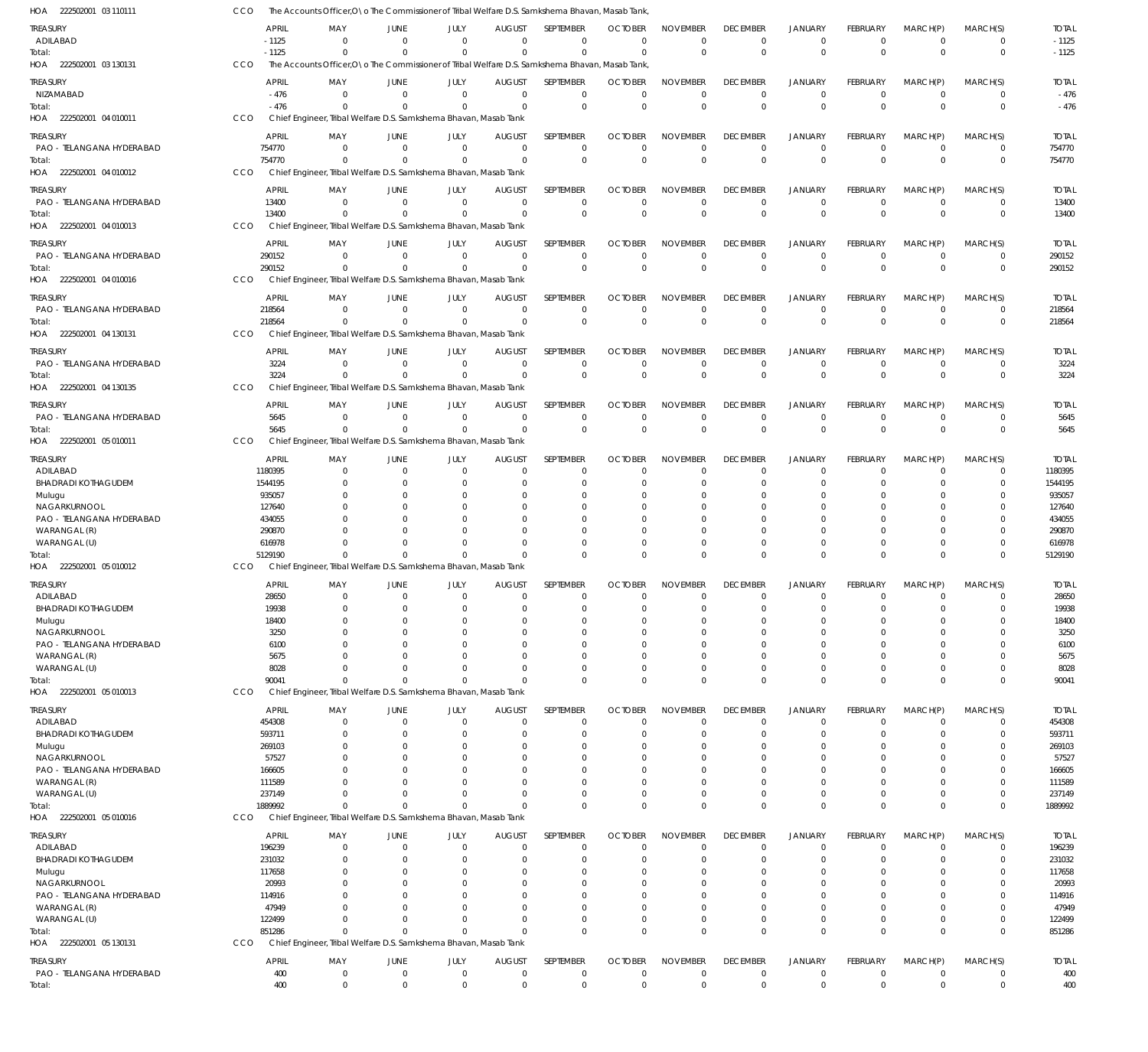| HOA<br>222502001 05 130134          | CCO              | Chief Engineer, Tribal Welfare D.S. Samkshema Bhavan, Masab Tank                                 |                      |                            |                      |                            |                |                      |                            |                                  |                      |               |                            |                  |
|-------------------------------------|------------------|--------------------------------------------------------------------------------------------------|----------------------|----------------------------|----------------------|----------------------------|----------------|----------------------|----------------------------|----------------------------------|----------------------|---------------|----------------------------|------------------|
| TREASURY                            | <b>APRIL</b>     | MAY                                                                                              | JUNE                 | JULY                       | <b>AUGUST</b>        | SEPTEMBER                  | <b>OCTOBER</b> | <b>NOVEMBER</b>      | <b>DECEMBER</b>            | <b>JANUARY</b>                   | <b>FEBRUARY</b>      | MARCH(P)      | MARCH(S)                   | <b>TOTAL</b>     |
| Mulugu                              | 264000           | $\mathbf 0$                                                                                      | $\overline{0}$       | $\mathbf 0$                | $\mathbf{0}$         | $\mathbf 0$                | $\Omega$       | $\overline{0}$       | $\mathbf 0$                | $\mathbf 0$                      | $\mathbf 0$          | $\mathbf 0$   | $\mathbf 0$                | 264000           |
| Total:                              | 264000           | $\Omega$                                                                                         | $\Omega$             | $\Omega$                   | $\Omega$             | $\mathbf 0$                | $\Omega$       | $\mathbf 0$          | $\mathbf 0$                | $\overline{0}$                   | $\Omega$             | $\Omega$      | $\mathbf 0$                | 264000           |
| HOA 222502001 05 290291             | CCO              | Chief Engineer, Tribal Welfare D.S. Samkshema Bhavan, Masab Tank                                 |                      |                            |                      |                            |                |                      |                            |                                  |                      |               |                            |                  |
| <b>TREASURY</b>                     | <b>APRIL</b>     | MAY                                                                                              | JUNE                 | JULY                       | <b>AUGUST</b>        | SEPTEMBER                  | <b>OCTOBER</b> | <b>NOVEMBER</b>      | <b>DECEMBER</b>            | <b>JANUARY</b>                   | <b>FEBRUARY</b>      | MARCH(P)      | MARCH(S)                   | <b>TOTAL</b>     |
| ADILABAD                            | 592535           | $\mathbf 0$                                                                                      | $\overline{0}$       | $\mathbf 0$                | 0                    | $\mathbf 0$                | $\Omega$       | $\Omega$             | $\mathbf 0$                | $\mathbf 0$                      | $\Omega$             | $\mathbf 0$   | $\mathbf 0$                | 592535           |
| Mulugu                              | 1028086          | $\Omega$                                                                                         | $\Omega$             | $\mathbf 0$                | 0                    | $\mathbf 0$                |                | $\Omega$             | $\mathbf 0$                | $\mathbf 0$                      | 0                    | 0             | $\mathbf 0$                | 1028086          |
| NAGARKURNOOL                        | 477302           | $\Omega$                                                                                         | $\Omega$             | $\mathbf 0$                | 0                    | $\mathbf 0$                |                | $\Omega$             | $\mathbf 0$                | $\overline{0}$                   | $\Omega$             | 0             | $\mathbf 0$                | 477302           |
| Total:                              | 2097923          | $\Omega$                                                                                         | $\Omega$             | $\Omega$                   | $\Omega$             | $\Omega$                   | $\Omega$       | $\Omega$             | $\mathbf 0$                | $\Omega$                         | $\Omega$             | $\Omega$      | $\mathbf 0$                | 2097923          |
| HOA 222502001 05 300302             | CCO              | Chief Engineer, Tribal Welfare D.S. Samkshema Bhavan, Masab Tank                                 |                      |                            |                      |                            |                |                      |                            |                                  |                      |               |                            |                  |
| TREASURY                            | <b>APRIL</b>     | MAY                                                                                              | JUNE                 | JULY                       | <b>AUGUST</b>        | SEPTEMBER                  | <b>OCTOBER</b> | <b>NOVEMBER</b>      | <b>DECEMBER</b>            | <b>JANUARY</b>                   | <b>FEBRUARY</b>      | MARCH(P)      | MARCH(S)                   | <b>TOTAL</b>     |
| NAGARKURNOOL                        | 21284            | $\Omega$                                                                                         | $\overline{0}$       | $\mathbf 0$                | $\overline{0}$       | $\mathbf 0$                | $\Omega$       | $\Omega$             | $\mathbf 0$                | $\mathbf 0$                      | $\mathbf 0$          | $\mathbf 0$   | $\mathbf 0$                | 21284            |
| Total:                              | 21284            | $\Omega$                                                                                         | $\Omega$             | $\Omega$                   | $\Omega$             | $\mathbf 0$                | $\Omega$       | $\mathbf 0$          | $\mathbf 0$                | $\overline{0}$                   | $\mathbf 0$          | $\mathbf 0$   | $\mathbf 0$                | 21284            |
| HOA 222502102 04 010011             | CCO              | The Accounts Officer, O \o The Commissioner of Tribal Welfare D.S. Samkshema Bhavan, Masab Tank, |                      |                            |                      |                            |                |                      |                            |                                  |                      |               |                            |                  |
|                                     |                  |                                                                                                  |                      |                            |                      |                            |                |                      |                            |                                  |                      |               |                            |                  |
| TREASURY                            | <b>APRIL</b>     | MAY                                                                                              | JUNE                 | JULY                       | <b>AUGUST</b>        | SEPTEMBER                  | <b>OCTOBER</b> | <b>NOVEMBER</b>      | <b>DECEMBER</b>            | <b>JANUARY</b>                   | <b>FEBRUARY</b>      | MARCH(P)      | MARCH(S)                   | <b>TOTAL</b>     |
| ADILABAD                            | 1099234          | $\mathbf 0$                                                                                      | $\overline{0}$       | $\mathbf 0$                | $\overline{0}$       | $\mathbf 0$                | $\Omega$       | $\Omega$             | $\mathbf 0$                | $\mathbf 0$                      | $\Omega$             | $\mathbf 0$   | $\mathbf 0$                | 1099234          |
| <b>BHADRADI KOTHAGUDEM</b>          | 844975<br>351130 | $\Omega$<br>$\Omega$                                                                             | $\Omega$<br>$\Omega$ | $\mathbf 0$<br>$\mathbf 0$ | 0<br>0               | $\mathbf 0$<br>$\mathbf 0$ | $\Omega$       | $\Omega$<br>$\Omega$ | $\mathbf 0$<br>$\mathbf 0$ | $\overline{0}$<br>$\overline{0}$ | $\Omega$<br>0        | 0<br>0        | $\mathbf 0$<br>$\mathbf 0$ | 844975<br>351130 |
| Mulugu<br>PAO - TELANGANA HYDERABAD | 170150           | $\Omega$                                                                                         | $\Omega$             | $\mathbf 0$                | $\Omega$             | $\Omega$                   |                | $\Omega$             | $\mathbf 0$                | $\overline{0}$                   | $\Omega$             | $\mathbf 0$   | $\mathbf 0$                | 170150           |
| Total:                              | 2465489          | $\Omega$                                                                                         | $\Omega$             | $\Omega$                   | $\Omega$             | $\Omega$                   |                | $\Omega$             | $\mathbf 0$                | $\Omega$                         | $\Omega$             | $\Omega$      | $\mathbf 0$                | 2465489          |
| HOA 222502102 04 010012             | CCO              | The Accounts Officer, O \o The Commissioner of Tribal Welfare D.S. Samkshema Bhavan, Masab Tank, |                      |                            |                      |                            |                |                      |                            |                                  |                      |               |                            |                  |
|                                     |                  |                                                                                                  |                      |                            |                      |                            |                |                      |                            |                                  |                      |               |                            |                  |
| TREASURY                            | <b>APRIL</b>     | MAY                                                                                              | JUNE                 | JULY                       | <b>AUGUST</b>        | SEPTEMBER                  | <b>OCTOBER</b> | <b>NOVEMBER</b>      | <b>DECEMBER</b>            | <b>JANUARY</b>                   | FEBRUARY             | MARCH(P)      | MARCH(S)                   | <b>TOTAL</b>     |
| ADILABAD                            | 21450            | $\Omega$                                                                                         | $\overline{0}$       | $\mathbf 0$                | 0                    | $\mathbf 0$                | $\Omega$       | $\Omega$             | $\mathbf 0$                | $\mathbf 0$                      | $\Omega$             | $\mathbf 0$   | $\mathbf 0$                | 21450            |
| <b>BHADRADI KOTHAGUDEM</b>          | 18360            | $\Omega$                                                                                         | $\mathbf 0$          | $\mathbf 0$                | $\Omega$             | $\mathbf 0$                |                | $\Omega$             | $\mathbf 0$                | $\overline{0}$                   | $\Omega$             | $\Omega$      | $\mathbf 0$                | 18360            |
| Mulugu                              | 9000             | $\Omega$                                                                                         | $\Omega$             | $\mathbf 0$                | $\Omega$             | $\mathbf 0$                | $\Omega$       | $\Omega$             | $\mathbf 0$                | $\overline{0}$                   | $\Omega$             | 0             | $\mathbf 0$                | 9000             |
| PAO - TELANGANA HYDERABAD           | 2700             | $\Omega$                                                                                         | $\Omega$             | $\Omega$                   | $\Omega$             | $\Omega$                   | $\Omega$       | $\Omega$             | $\mathbf 0$                | $\overline{0}$                   | $\Omega$             | $\mathbf 0$   | $\mathbf 0$                | 2700             |
| Total:                              | 51510            | $\Omega$                                                                                         | $\Omega$             | $\Omega$                   | $\Omega$             | $\Omega$                   |                | $\Omega$             | $\Omega$                   | $\Omega$                         | $\Omega$             | $\Omega$      | $\Omega$                   | 51510            |
| 222502102 04 010013<br>HOA          | CCO              | The Accounts Officer, O \o The Commissioner of Tribal Welfare D.S. Samkshema Bhavan, Masab Tank, |                      |                            |                      |                            |                |                      |                            |                                  |                      |               |                            |                  |
| TREASURY                            | <b>APRIL</b>     | MAY                                                                                              | JUNE                 | JULY                       | <b>AUGUST</b>        | SEPTEMBER                  | <b>OCTOBER</b> | <b>NOVEMBER</b>      | <b>DECEMBER</b>            | <b>JANUARY</b>                   | <b>FEBRUARY</b>      | MARCH(P)      | MARCH(S)                   | <b>TOTAL</b>     |
| ADILABAD                            | 410112           | $\mathbf 0$                                                                                      | $\mathbf 0$          | $\mathbf 0$                | 0                    | $\mathbf 0$                | $\Omega$       | $\Omega$             | $\mathbf 0$                | $\overline{0}$                   | $\Omega$             | $\mathbf 0$   | $\mathbf 0$                | 410112           |
| <b>BHADRADI KOTHAGUDEM</b>          | 308138           | $\mathbf 0$                                                                                      | $\mathbf 0$          | $\mathbf 0$                | 0                    | $\mathbf 0$                |                | $\overline{0}$       | $\mathbf 0$                | $\overline{0}$                   | $\Omega$             | 0             | $\mathbf 0$                | 308138           |
| Mulugu                              | 134864           | $\Omega$                                                                                         | $\Omega$             | 0                          | 0                    | $\Omega$                   |                | $\Omega$             | $\mathbf 0$                | $\overline{0}$                   | 0                    | $\Omega$      | $\mathbf 0$                | 134864           |
| PAO - TELANGANA HYDERABAD           | 77596            | $\Omega$                                                                                         | $\Omega$             | $\mathbf 0$                | $\Omega$             | $\mathbf 0$                | $\Omega$       | $\Omega$             | $\mathbf 0$                | $\overline{0}$                   | $\Omega$             | $\mathbf 0$   | $\mathbf 0$                | 77596            |
| Total:                              | 930710           | $\Omega$                                                                                         | $\Omega$             | $\Omega$                   | $\Omega$             | $\Omega$                   |                | $\Omega$             | $\mathbf 0$                | $\Omega$                         | $\Omega$             | $\mathbf 0$   | $\mathbf 0$                | 930710           |
| HOA 222502102 04 010016             | CCO              | The Accounts Officer, O \o The Commissioner of Tribal Welfare D.S. Samkshema Bhavan, Masab Tank, |                      |                            |                      |                            |                |                      |                            |                                  |                      |               |                            |                  |
| TREASURY                            | <b>APRIL</b>     | MAY                                                                                              | JUNE                 | JULY                       | <b>AUGUST</b>        | SEPTEMBER                  | <b>OCTOBER</b> | <b>NOVEMBER</b>      | <b>DECEMBER</b>            | <b>JANUARY</b>                   | <b>FEBRUARY</b>      | MARCH(P)      | MARCH(S)                   | <b>TOTAL</b>     |
| ADILABAD                            | 178506           | $\mathbf 0$                                                                                      | $\overline{0}$       | $\mathbf 0$                | $\mathbf{0}$         | $\mathbf 0$                | $\Omega$       | $\Omega$             | $\mathbf 0$                | $\mathbf 0$                      | $\Omega$             | $\mathbf 0$   | $\mathbf 0$                | 178506           |
| <b>BHADRADI KOTHAGUDEM</b>          | 141336           | $\Omega$                                                                                         | $\mathbf 0$          | $\mathbf 0$                | $\Omega$             | $\mathbf 0$                | $\Omega$       | $\Omega$             | $\mathbf 0$                | $\overline{0}$                   | $\Omega$             | 0             | $\mathbf 0$                | 141336           |
| Mulugu                              | 60017            | $\Omega$                                                                                         | $\Omega$             | $\Omega$                   | $\Omega$             | $\Omega$                   |                | $\Omega$             | $\mathbf 0$                | $^{\circ}$                       | $\Omega$             | $\Omega$      | $\mathbf 0$                | 60017            |
| PAO - TELANGANA HYDERABAD           | 49601            | $\Omega$                                                                                         | $\Omega$             | $\Omega$                   | $\Omega$             | $\Omega$                   |                | $\Omega$             | $\mathbf 0$                | $\overline{0}$                   | $\Omega$             | $\mathbf 0$   | $\mathbf 0$                | 49601            |
| Total:                              | 429460           | $\Omega$                                                                                         | $\Omega$             | $\mathbf{0}$               | $\Omega$             | $\Omega$                   |                | $\mathbf 0$          | $\mathbf{0}$               | $\Omega$                         | $\Omega$             | $\Omega$      | $\mathbf 0$                | 429460           |
| HOA 222502102 04 310311             | CCO              | The Accounts Officer, O \o The Commissioner of Tribal Welfare D.S. Samkshema Bhavan, Masab Tank, |                      |                            |                      |                            |                |                      |                            |                                  |                      |               |                            |                  |
| TREASURY                            | <b>APRIL</b>     | MAY                                                                                              | JUNE                 | JULY                       | <b>AUGUST</b>        | <b>SEPTEMBER</b>           | <b>OCTOBER</b> | <b>NOVEMBER</b>      | <b>DECEMBER</b>            | <b>JANUARY</b>                   | <b>FEBRUARY</b>      | MARCH(P)      | MARCH(S)                   | <b>TOTAL</b>     |
| SURYAPET                            | 210609           | $\mathbf 0$                                                                                      | $\overline{0}$       | $\mathbf 0$                | 0                    | $\mathbf 0$                | $\Omega$       | $^{\circ}$           | $\mathbf 0$                | $\mathbf 0$                      | 0                    | 0             | $\mathbf 0$                | 210609           |
| Total:                              | 210609           | $\mathbf 0$                                                                                      | $\overline{0}$       | $\mathbf 0$                | $\mathbf 0$          | $\mathbf 0$                | $\Omega$       | $\mathbf 0$          | $\mathbf{0}$               | $\Omega$                         | $\mathbf 0$          | $\mathbf 0$   | $\mathbf 0$                | 210609           |
| AOF<br>222502277 05 010011          | CCO              | The Accounts Officer, O\o The Commissioner of Tribal Welfare D.S. Samkshema Bhavan, Masab Tank,  |                      |                            |                      |                            |                |                      |                            |                                  |                      |               |                            |                  |
| <b>TREASURY</b>                     | <b>APRIL</b>     | MAY                                                                                              | JUNE                 | JULY                       | <b>AUGUST</b>        | SEPTEMBER                  | <b>OCTOBER</b> | <b>NOVEMBER</b>      | <b>DECEMBER</b>            | <b>JANUARY</b>                   | FEBRUARY             | MARCH(P)      | MARCH(S)                   | <b>TOTAL</b>     |
| ADILABAD                            | 20172318         | $\Omega$                                                                                         | $\Omega$             | $\mathbf 0$                | $\mathbf{0}$         | $\mathbf 0$                | $\Omega$       | $\overline{0}$       | $\mathbf 0$                | $\mathbf 0$                      | $\Omega$             | $\mathbf 0$   | $\mathbf 0$                | 20172318         |
| <b>BHADRADI KOTHAGUDEM</b>          | 40064918         | $\Omega$                                                                                         | $\mathbf 0$          | $\mathbf 0$                | 0                    | $\mathbf 0$                | $\Omega$       | $\overline{0}$       | $\mathbf 0$                | $\overline{0}$                   | $\mathbf 0$          | $\mathbf 0$   | $\mathbf 0$                | 40064918         |
| BHOOPALAPALLY                       | 1503000          | $\mathbf 0$                                                                                      | 0                    | $\mathbf 0$                | $\Omega$             | $\mathbf 0$                | $\Omega$       | $^{\circ}$           | $\mathbf 0$                | $\overline{0}$                   | $\Omega$             | 0             | $\mathbf 0$                | 1503000          |
| <b>JAGTIAL</b>                      | 370845           | $\Omega$                                                                                         | $\Omega$             | $\Omega$                   | $\Omega$             | $\Omega$                   | $\cap$         | $\Omega$             | $\Omega$                   | $\Omega$                         | $\Omega$             | $\Omega$      | $\mathbf 0$                | 370845           |
| <b>JANGAON</b>                      | 1495353          | $\Omega$                                                                                         | $\Omega$             | $\Omega$                   | $\Omega$             | $\mathbf 0$                |                | $\Omega$             | $\Omega$                   | $\Omega$                         | $\Omega$             | 0             | $\mathbf 0$                | 1495353          |
| JOGULAMBA GADWAL                    | 88400            | $\Omega$                                                                                         | $\Omega$             | $\Omega$                   | $\Omega$             | $\mathbf 0$                | $\Omega$       | $\Omega$             | $\Omega$                   | $\Omega$                         | $\Omega$             | $\mathbf 0$   | $\mathbf 0$                | 88400            |
| KAMAREDDY                           | 434240           | $\Omega$                                                                                         | $\Omega$             | $\Omega$                   | $\Omega$             | $\mathbf 0$                |                | $\Omega$             | $\Omega$                   | $\Omega$                         | $\Omega$             | 0             | $\mathbf 0$                | 434240           |
| KARIMNAGAR                          | 710155           | $\Omega$                                                                                         | $\Omega$             | $\Omega$                   | $\Omega$             | $\Omega$                   | $\Omega$       | $\Omega$             | $\Omega$                   | $\Omega$                         | $\Omega$             | $\Omega$      | $\mathbf 0$                | 710155           |
| KHAMMAM                             | 3970838          | $\Omega$                                                                                         | $\Omega$             | $\Omega$                   | $\Omega$             | $\mathbf 0$                |                | $\Omega$             | $\Omega$                   | $\Omega$                         | $\Omega$             | 0             | $\mathbf 0$                | 3970838          |
| KOMARAMBHEEM ASIFABAD               | 12316808         | $\Omega$                                                                                         | $\Omega$             | $\Omega$                   | $\Omega$             | $\Omega$                   | $\cap$         | $\Omega$             | $\Omega$                   | $\Omega$                         | $\Omega$             | $\mathbf 0$   | $\mathbf 0$                | 12316808         |
| MAHABOOB NAGAR                      | 442571           | $\Omega$                                                                                         | $\Omega$             | $\Omega$                   | $\Omega$             | $\Omega$                   |                | $\Omega$             | $\Omega$                   | $\Omega$                         | $\Omega$             | $\Omega$      | $\mathbf 0$                | 442571           |
| MAHABUBABAD                         | 14664112         | $\Omega$                                                                                         | $\Omega$             | $\Omega$                   | $\Omega$             | $\mathbf 0$                | $\Omega$       | $\Omega$             | $\Omega$                   | $\Omega$                         | $\Omega$             | $\mathbf 0$   | $\mathbf 0$                | 14664112         |
| <b>MANCHERIAL</b>                   | 4148840          | $\Omega$                                                                                         | $\Omega$             | $\Omega$                   | $\Omega$             | $\mathbf 0$                |                | $\Omega$             | $\Omega$                   | $\Omega$                         | $\Omega$             | 0             | $\mathbf 0$                | 4148840          |
| MEDAK                               | 589870           | $\Omega$                                                                                         | $\Omega$             | $\Omega$                   | $\Omega$             | $\Omega$                   | $\cap$         | $\Omega$             | $\Omega$                   | $\Omega$                         | $\Omega$             | $\Omega$      | $\Omega$                   | 589870           |
| <b>MEDCHAL</b>                      | 48180            | $\Omega$                                                                                         | $\Omega$             | $\Omega$                   | $\Omega$             | $\mathbf 0$                |                | $\Omega$             | $\Omega$                   | $\Omega$                         | $\Omega$             | 0             | $\mathbf 0$                | 48180            |
| Mulugu                              | 18223841         | $\Omega$                                                                                         | $\Omega$             | $\Omega$                   | $\Omega$             | $\mathbf 0$                | $\Omega$       | $\Omega$             | $\Omega$                   | $\Omega$                         | $\Omega$             | $\mathbf 0$   | $\mathbf 0$                | 18223841         |
| NAGARKURNOOL                        | 5785802          | $\Omega$                                                                                         | $\Omega$             | $\Omega$                   | $\Omega$             | $\mathbf 0$                |                | $\Omega$             | $\Omega$                   | $\Omega$                         | $\Omega$             | 0             | $\mathbf 0$                | 5785802          |
| NALGONDA                            | 3129248          | $\Omega$                                                                                         | $\Omega$             | $\Omega$                   | $\Omega$             | $\Omega$                   | $\Omega$       | $\Omega$             | $\Omega$                   | $\Omega$                         | $\Omega$             | $\Omega$      | $\mathbf 0$                | 3129248          |
| <b>NIRMAL</b>                       | 4040800          | $\Omega$                                                                                         | $\Omega$             | $\Omega$                   | $\Omega$             | $\mathbf 0$                |                | $\Omega$             | $\Omega$                   | $\Omega$                         | $\Omega$             | 0             | $\mathbf 0$                | 4040800          |
| NIZAMABAD                           | 611655           | $\Omega$                                                                                         | $\Omega$             | $\Omega$                   | $\Omega$             | $\Omega$                   | $\cap$         | $\Omega$             | $\Omega$                   | $\Omega$                         | $\Omega$             | $\mathbf 0$   | $\mathbf 0$                | 611655           |
| PAO - TELANGANA HYDERABAD           | 495140           | $\Omega$                                                                                         | $\Omega$<br>$\Omega$ | $\Omega$                   | $\Omega$             | $\Omega$                   |                | $\Omega$<br>$\Omega$ | 0                          | $\Omega$                         | $\Omega$<br>$\Omega$ | $\Omega$      | $\mathbf 0$                | 495140           |
| PEDDAPALLY                          | 64990            | $\Omega$<br>$\Omega$                                                                             | $\Omega$             | $\Omega$<br>$\Omega$       | $\Omega$<br>$\Omega$ | $\Omega$<br>$\mathbf 0$    | $\Omega$       | $\Omega$             | $\Omega$<br>$\Omega$       | $\Omega$<br>$\Omega$             | $\Omega$             | $\mathbf 0$   | $\mathbf 0$<br>$\mathbf 0$ | 64990            |
| <b>RANGA REDDY</b><br>SANGAREDDY    | 456342<br>627271 | $\Omega$                                                                                         | $\Omega$             | $\Omega$                   | $\Omega$             | $\Omega$                   | $\Omega$       | $\Omega$             | $\Omega$                   | $\Omega$                         | $\Omega$             | 0<br>$\Omega$ | $\mathbf 0$                | 456342<br>627271 |
| SIDDIPET                            | 713810           | $\Omega$                                                                                         | $\Omega$             | $\Omega$                   | $\Omega$             | $\mathbf 0$                |                | $\Omega$             | $\Omega$                   | $\Omega$                         | $\Omega$             | $\mathbf 0$   | $\mathbf 0$                | 713810           |
| SIRICILLA                           | 31915            | $\Omega$                                                                                         | $\Omega$             | $\Omega$                   | $\Omega$             | $\mathbf 0$                | $\Omega$       | $\Omega$             | $\Omega$                   | $\Omega$                         | $\Omega$             | $\mathbf 0$   | $\mathbf 0$                | 31915            |
| SURYAPET                            | 1235187          | $\Omega$                                                                                         | $\Omega$             | $\Omega$                   | $\Omega$             | $\mathbf 0$                |                | $\Omega$             | 0                          | $\Omega$                         | $\Omega$             | 0             | $\mathbf 0$                | 1235187          |
| VIKARABAD                           | 616330           | $\Omega$                                                                                         | $\Omega$             | $\Omega$                   | $\Omega$             | $\Omega$                   | $\Omega$       | $\Omega$             | $\Omega$                   | $\Omega$                         | $\Omega$             | $\mathbf 0$   | $\mathbf 0$                | 616330           |
| WANAPARTHY                          | 305355           | $\Omega$                                                                                         | $\Omega$             | $\Omega$                   | $\Omega$             | $\mathbf 0$                | $\Omega$       | $\Omega$             | $\Omega$                   | $\Omega$                         | $\Omega$             | $\mathbf 0$   | $\mathbf 0$                | 305355           |
| WARANGAL (R)                        | 1226130          | $\Omega$                                                                                         | $\Omega$             | $\mathbf 0$                | $\Omega$             | $\mathbf 0$                | $\Omega$       | $\Omega$             | $\Omega$                   | $\Omega$                         | $\Omega$             | $\mathbf 0$   | $\mathbf 0$                | 1226130          |
| WARANGAL (U)                        | 1093671          | $\mathbf 0$                                                                                      | $\mathbf 0$          | $\mathbf 0$                | 0                    | $\mathbf 0$                | $\Omega$       | $\mathbf 0$          | $\mathbf 0$                | $\overline{0}$                   | $\mathbf 0$          | $\mathbf 0$   | $\mathbf 0$                | 1093671          |
| YADADRI                             | 636755           | $\mathbf{0}$                                                                                     | $\mathbf 0$          | $\mathbf 0$                | $\mathbf{0}$         | $\mathbf 0$                | $\Omega$       | $\mathbf 0$          | $\mathbf 0$                | $\mathbf 0$                      | $\mathbf 0$          | $\mathbf 0$   | $\mathbf 0$                | 636755           |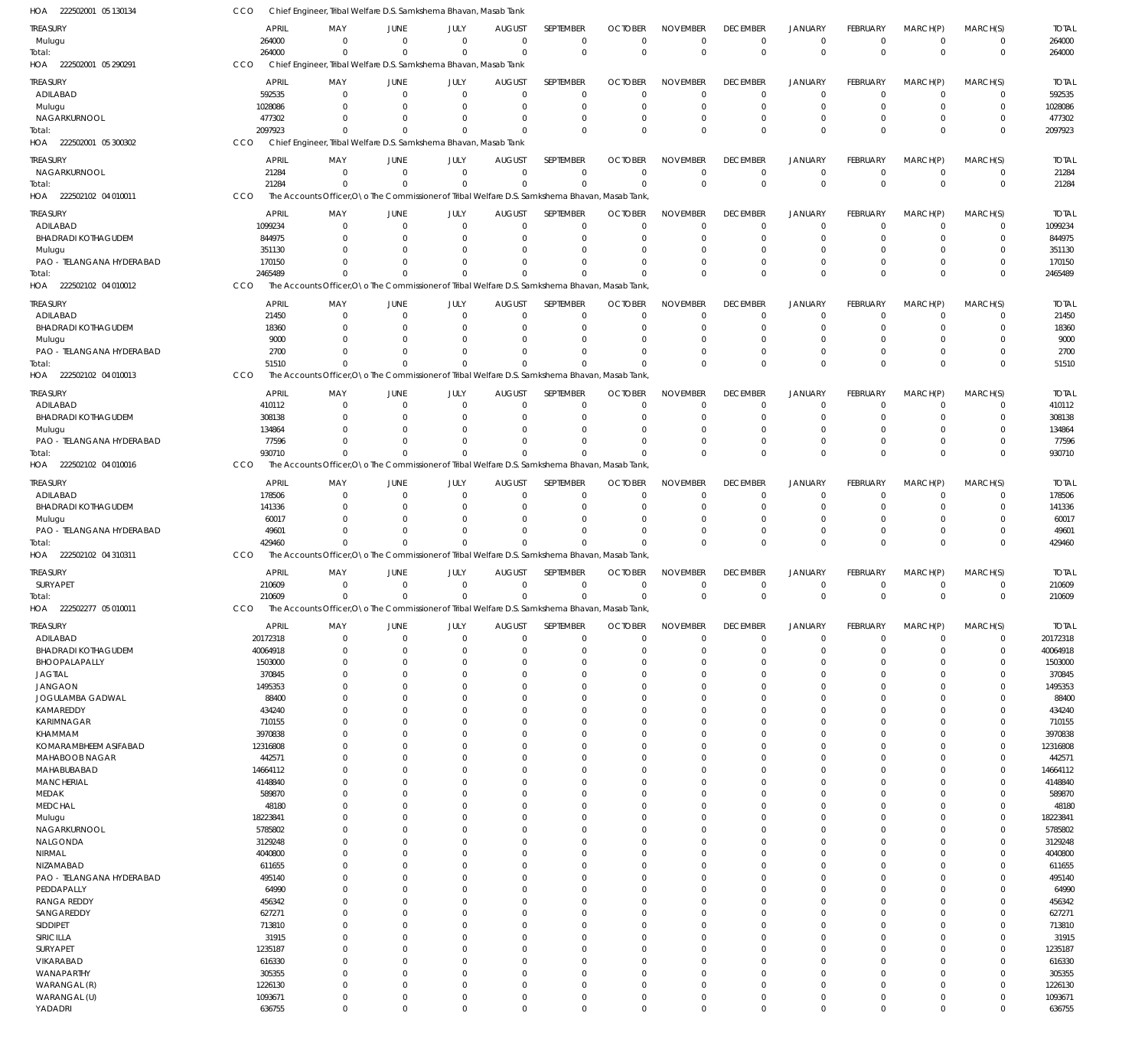222502277 05 010011 HOA

CCO The Accounts Officer, O\o The Commissioner of Tribal Welfare D.S. Samkshema Bhavan, Masab Tank,

| <b>TREASURY</b>            | <b>APRIL</b> | MAY                                                                                              | JUNE                 | JULY        | <b>AUGUST</b> | SEPTEMBER    | <b>OCTOBER</b> | <b>NOVEMBER</b> | <b>DECEMBER</b> | JANUARY        | FEBRUARY    | MARCH(P)    | MARCH(S)     | <b>TOTAL</b> |
|----------------------------|--------------|--------------------------------------------------------------------------------------------------|----------------------|-------------|---------------|--------------|----------------|-----------------|-----------------|----------------|-------------|-------------|--------------|--------------|
| Total:                     | 140314690    | $\mathbf 0$                                                                                      | $\overline{0}$       | $\mathbf 0$ | $\Omega$      | $\mathbf 0$  | $\mathbf{0}$   | $\mathbf 0$     | $\overline{0}$  | $\overline{0}$ | $\mathbf 0$ | $\mathbf 0$ | $\mathbf 0$  | 140314690    |
| HOA 222502277 05 010012    | CCO          | The Accounts Officer, O \o The Commissioner of Tribal Welfare D.S. Samkshema Bhavan, Masab Tank, |                      |             |               |              |                |                 |                 |                |             |             |              |              |
| <b>TREASURY</b>            | <b>APRIL</b> | MAY                                                                                              | JUNE                 | JULY        | <b>AUGUST</b> | SEPTEMBER    | <b>OCTOBER</b> | <b>NOVEMBER</b> | <b>DECEMBER</b> | JANUARY        | FEBRUARY    | MARCH(P)    | MARCH(S)     | <b>TOTAL</b> |
| ADILABAD                   | 353552       | $\mathbf 0$                                                                                      | $\mathbf 0$          | $\mathbf 0$ | $\mathbf 0$   | $\mathbf 0$  | $\Omega$       | $\mathbf 0$     | $\mathbf 0$     | $\overline{0}$ | $\Omega$    | $\mathbf 0$ | $\mathbf 0$  | 353552       |
| <b>BHADRADI KOTHAGUDEM</b> | 946019       | $\Omega$                                                                                         | 0                    | $\Omega$    | $\Omega$      | $\mathbf 0$  | $\Omega$       | $\Omega$        | $\mathbf 0$     | $^{\circ}$     | $\Omega$    | $\Omega$    | $\mathbf 0$  | 946019       |
| <b>JAGTIAL</b>             | 2000         | $\Omega$                                                                                         | $\Omega$             | $\Omega$    | $\Omega$      | $\Omega$     | $\Omega$       | $\Omega$        | $\Omega$        | $\Omega$       | $\Omega$    | $\Omega$    | $\mathbf{0}$ | 2000         |
| <b>JANGAON</b>             | 2100         | $\Omega$                                                                                         | $\Omega$             | $\Omega$    | $\Omega$      | $\Omega$     |                | $\Omega$        | $\Omega$        | $\Omega$       | $\Omega$    | $\Omega$    | $\Omega$     | 2100         |
| KAMAREDDY                  | 2000         | $\Omega$                                                                                         | $\Omega$             | $\Omega$    | $\Omega$      | $\Omega$     |                | $\Omega$        | $\Omega$        | $\Omega$       | $\Omega$    | $\Omega$    | $\Omega$     | 2000         |
| KARIMNAGAR                 | 4950         | O                                                                                                | $\Omega$             | $\Omega$    | $\Omega$      | $\Omega$     |                | $\Omega$        | $\Omega$        | $\Omega$       | $\Omega$    | $\Omega$    | $\Omega$     | 4950         |
| KHAMMAM                    | 88641        | <sup>0</sup>                                                                                     | $\Omega$             | $\Omega$    | $\Omega$      | $\Omega$     | $\Omega$       | $\Omega$        | $\Omega$        | $\Omega$       | $\Omega$    | $\Omega$    | $\Omega$     | 88641        |
| KOMARAMBHEEM ASIFABAD      | 187273       | <sup>0</sup>                                                                                     | $\Omega$             | $\Omega$    | -C            | $\Omega$     |                | $\Omega$        | $\Omega$        | $\Omega$       | $\Omega$    | $\Omega$    | $\Omega$     | 187273       |
| MAHABOOB NAGAR             | 1460         | O                                                                                                | $\Omega$             | $\Omega$    | $\Omega$      | $\Omega$     |                | $\Omega$        | $\Omega$        | $\Omega$       | $\Omega$    | $\Omega$    | $\Omega$     | 1460         |
| MAHABUBABAD                | 293259       | O                                                                                                | $\Omega$             | $\Omega$    | $\Omega$      | $\Omega$     |                | $\Omega$        | $\Omega$        | $\Omega$       | $\Omega$    | $\Omega$    | $\Omega$     | 293259       |
| MANCHERIAL                 | 23790        | <sup>0</sup>                                                                                     | $\Omega$             | $\Omega$    | $\Omega$      | $\Omega$     |                | $\mathbf{0}$    | $\Omega$        | $\Omega$       | $\Omega$    | $\Omega$    | $\mathbf{0}$ | 23790        |
| Mulugu                     | 330500       | O                                                                                                | $\Omega$             | $\Omega$    | -C            | $\Omega$     |                | $\Omega$        | $\Omega$        | $\Omega$       | $\Omega$    | $\Omega$    | $\Omega$     | 330500       |
| NAGARKURNOOL               | 92825        | O                                                                                                | $\Omega$             | $\Omega$    | $\Omega$      | $\Omega$     | $\Omega$       | $\Omega$        | $\Omega$        | $\Omega$       | $\Omega$    | $\Omega$    | $\mathbf{0}$ | 92825        |
| NALGONDA                   | 8120         | O                                                                                                | $\Omega$             | $\Omega$    | $\Omega$      | $\Omega$     |                | $\Omega$        | $\Omega$        | $\Omega$       | $\Omega$    | $\Omega$    | $\Omega$     | 8120         |
| NIRMAL                     | 13696        | O                                                                                                | $\Omega$             | $\Omega$    | $\Omega$      | $\Omega$     |                | $\Omega$        | $\Omega$        | $\Omega$       | $\Omega$    | $\Omega$    | $\Omega$     | 13696        |
| NIZAMABAD                  | 405          | O                                                                                                | $\Omega$             | $\Omega$    | -C            | $\Omega$     |                | $\Omega$        | $\Omega$        | $\Omega$       | $\Omega$    | $\Omega$    | $\Omega$     | 405          |
| PAO - TELANGANA HYDERABAD  | 15900        | $\Omega$                                                                                         | $\Omega$             | $\Omega$    | $\Omega$      | $\Omega$     | $\Omega$       | $\Omega$        | $\Omega$        | $\Omega$       | $\Omega$    | $\Omega$    | $\mathbf{0}$ | 15900        |
| <b>RANGA REDDY</b>         | 5293         | <sup>0</sup>                                                                                     | $\Omega$             | $\Omega$    | $\Omega$      | $\Omega$     |                | $\Omega$        | $\Omega$        | $\Omega$       | $\Omega$    | $\Omega$    | $\Omega$     | 5293         |
| SANGAREDDY                 | 2000         | $\Omega$                                                                                         | $\Omega$             | $\Omega$    | $\Omega$      | $\Omega$     |                | $\Omega$        | $\Omega$        | $\Omega$       | $\Omega$    | $\Omega$    | $\Omega$     | 2000         |
| SIDDIPET                   | 2150         | O                                                                                                | $\Omega$             | $\Omega$    | -C            | $\Omega$     |                | $\Omega$        | $\Omega$        | $\Omega$       | $\Omega$    | $\Omega$    | $\Omega$     | 2150         |
| SURYAPET                   | 2000         | $\Omega$                                                                                         | $\Omega$             | $\Omega$    | $\Omega$      | $\Omega$     |                | $\Omega$        | $\Omega$        | $\Omega$       | $\Omega$    | $\Omega$    | $\mathbf{0}$ | 2000         |
| VIKARABAD                  | 3593         | O                                                                                                | $\Omega$             | $\Omega$    | -C            | $\Omega$     |                | $\Omega$        | $\Omega$        | $\Omega$       | $\Omega$    | $\Omega$    | $\Omega$     | 3593         |
| WANAPARTHY                 | 1503         | <sup>0</sup>                                                                                     | $\Omega$             | $\Omega$    | $\Omega$      | $\Omega$     | $\Omega$       | $\Omega$        | $\Omega$        | $\Omega$       | $\Omega$    | $\Omega$    | $\Omega$     | 1503         |
| WARANGAL (R)               | 4000         | O                                                                                                | $\Omega$             | $\Omega$    | C             | $\Omega$     |                | $\Omega$        | $\Omega$        | $\Omega$       | $\Omega$    | $\Omega$    | $\Omega$     | 4000         |
| WARANGAL (U)               | 16750        | $\Omega$                                                                                         | $\Omega$<br>$\Omega$ | $\Omega$    | $\Omega$      | $\Omega$     |                | $\Omega$        | $\Omega$        | $\mathbf 0$    | $\Omega$    | $\Omega$    | $\mathbf 0$  | 16750        |
| Total:                     | 2403779      | $\Omega$                                                                                         |                      | $\Omega$    | $\Omega$      | $\Omega$     | $\Omega$       | $\overline{0}$  | $\Omega$        | $\Omega$       | $\Omega$    | $\Omega$    | $\mathbf 0$  | 2403779      |
| HOA 222502277 05 010013    | CCO          | The Accounts Officer, O\o The Commissioner of Tribal Welfare D.S. Samkshema Bhavan, Masab Tank   |                      |             |               |              |                |                 |                 |                |             |             |              |              |
| treasury                   | <b>APRIL</b> | MAY                                                                                              | JUNE                 | JULY        | <b>AUGUST</b> | SEPTEMBER    | <b>OCTOBER</b> | <b>NOVEMBER</b> | <b>DECEMBER</b> | JANUARY        | FEBRUARY    | MARCH(P)    | MARCH(S)     | <b>TOTAL</b> |
| ADILABAD                   | 7692668      | 0                                                                                                | $\mathbf 0$          | $\mathbf 0$ | $\Omega$      | $\mathbf 0$  | $\Omega$       | $\overline{0}$  | $\mathbf 0$     | $\overline{0}$ | $\mathbf 0$ | $\mathbf 0$ | 0            | 7692668      |
| <b>BHADRADI KOTHAGUDEM</b> | 15345369     | $\Omega$                                                                                         | $\mathbf 0$          | $\mathbf 0$ | $\Omega$      | $\mathbf 0$  | $\Omega$       | $\Omega$        | $\mathbf 0$     | $\overline{0}$ | $\Omega$    | $\Omega$    | $\mathbf 0$  | 15345369     |
| BHOOPALAPALLY              | 576537       | $\mathbf 0$                                                                                      | $\mathbf 0$          | $\Omega$    | $\Omega$      | $\mathbf 0$  |                | $\overline{0}$  | $\mathbf 0$     | $\overline{0}$ | $\Omega$    | $\Omega$    | 0            | 576537       |
| <b>JAGTIAL</b>             | 142478       | $\Omega$                                                                                         | $\Omega$             | $\Omega$    | -C            | $\Omega$     |                | $\Omega$        | $\Omega$        | $\Omega$       | $\Omega$    | $\Omega$    | $\mathbf 0$  | 142478       |
| <b>JANGAON</b>             | 605352       | $\Omega$                                                                                         | $\Omega$             | $\Omega$    | $\Omega$      | $\Omega$     |                | $\Omega$        | $\Omega$        | $\Omega$       | $\Omega$    | $\Omega$    | $\mathbf 0$  | 605352       |
| JOGULAMBA GADWAL           | 33933        | $\Omega$                                                                                         | $\Omega$             | $\Omega$    | $\Omega$      | $\Omega$     |                | $\Omega$        | $\Omega$        | $\Omega$       | $\Omega$    | $\Omega$    | $\mathbf 0$  | 33933        |
| KAMAREDDY                  | 168633       | $\Omega$                                                                                         | $\Omega$             | $\Omega$    | $\Omega$      | $\Omega$     |                | $\Omega$        | $\Omega$        | $\Omega$       | $\Omega$    | $\Omega$    | $\mathbf 0$  | 168633       |
| KARIMNAGAR                 | 272694       | O                                                                                                | $\Omega$             | $\Omega$    | -C            | $\Omega$     |                | $\Omega$        | $\Omega$        | $\Omega$       | $\Omega$    | $\Omega$    | $\mathbf{0}$ | 272694       |
| KHAMMAM                    | 1498047      | $\Omega$                                                                                         | $\Omega$             | $\Omega$    | $\Omega$      | $\Omega$     |                | $\Omega$        | $\Omega$        | $\Omega$       | $\Omega$    | $\Omega$    | $\mathbf 0$  | 1498047      |
| KOMARAMBHEEM ASIFABAD      | 4756172      | O                                                                                                | $\Omega$             | $\Omega$    | $\Omega$      | $\Omega$     |                | $\Omega$        | $\Omega$        | $\Omega$       | $\Omega$    | $\Omega$    | $\mathbf 0$  | 4756172      |
| MAHABOOB NAGAR             | 168292       | O                                                                                                | $\Omega$             | $\Omega$    | $\Omega$      | $\Omega$     |                | $\Omega$        | $\Omega$        | $\Omega$       | $\Omega$    | $\Omega$    | $\mathbf 0$  | 168292       |
| MAHABUBABAD                | 5692801      | O                                                                                                | $\Omega$             | $\Omega$    | $\Omega$      | $\Omega$     |                | $\Omega$        | $\Omega$        | $\Omega$       | $\Omega$    | $\Omega$    | $\mathbf 0$  | 5692801      |
| <b>MANCHERIAL</b>          | 1589073      | O                                                                                                | $\Omega$             | $\Omega$    | $\Omega$      | $\Omega$     |                | $\Omega$        | $\Omega$        | $\Omega$       | $\Omega$    | $\Omega$    | $\mathbf 0$  | 1589073      |
| MEDAK                      | 226453       |                                                                                                  | $\Omega$             | $\Omega$    | $\Omega$      | $\Omega$     |                | $\Omega$        | $\Omega$        | $\Omega$       | $\Omega$    | $\Omega$    | $\Omega$     | 226453       |
| <b>MEDCHAL</b>             | 18477        | $\Omega$                                                                                         | $\Omega$             | $\Omega$    | $\Omega$      | $\mathbf 0$  | $\Omega$       | $\Omega$        | $\Omega$        | $\Omega$       | $\Omega$    | $\Omega$    | $\mathbf 0$  | 18477        |
| Mulugu                     | 6623121      | $\cap$                                                                                           | $\Omega$             | $\Omega$    | $\Omega$      | $\Omega$     | $\Omega$       | $\Omega$        | $\Omega$        | $\Omega$       | $\Omega$    | $\Omega$    | $\Omega$     | 6623121      |
| NAGARKURNOOL               | 2098619      | $\Omega$                                                                                         | $\Omega$             | $\Omega$    | <sup>r</sup>  | $\Omega$     |                | $\Omega$        | $\Omega$        | $\Omega$       | 0           | $\Omega$    | $\mathbf 0$  | 2098619      |
| NALGONDA                   | 1087682      | $\Omega$                                                                                         | $\Omega$             | $\mathbf 0$ | -0            | $\Omega$     | $\Omega$       | $\Omega$        | 0               | $\overline{0}$ | $\Omega$    | $\Omega$    | $\Omega$     | 1087682      |
| NIRMAL                     | 1614696      |                                                                                                  | -C                   | $\Omega$    | -0            | $\Omega$     |                | $\Omega$        | $\Omega$        | $\Omega$       | $\Omega$    | $\Omega$    | $\mathbf 0$  | 1614696      |
| NIZAMABAD                  | 272773       |                                                                                                  | C                    | $\Omega$    | -C            | $\Omega$     |                | $\Omega$        | $\Omega$        | $\Omega$       | $\Omega$    | $\Omega$    | $\Omega$     | 272773       |
| PAO - TELANGANA HYDERABAD  | 228288       |                                                                                                  | -C                   | $\Omega$    | <sup>r</sup>  | $\Omega$     |                | $\Omega$        | $\Omega$        | $\Omega$       | O           | $\Omega$    | $\mathbf 0$  | 228288       |
| PEDDAPALLY                 | 24929        |                                                                                                  | C                    | $\Omega$    |               | $\Omega$     |                | $\Omega$        | $\Omega$        | $\Omega$       | O           | $\Omega$    | $\Omega$     | 24929        |
| <b>RANGA REDDY</b>         | 174708       |                                                                                                  | C                    | $\Omega$    | <sup>r</sup>  | $\Omega$     |                | $\Omega$        | $\Omega$        | $\Omega$       | O           | $\Omega$    | $\mathbf 0$  | 174708       |
| SANGAREDDY                 | 224886       |                                                                                                  | C                    | $\Omega$    | <sup>r</sup>  | $\Omega$     |                | $\Omega$        | $\Omega$        | $\Omega$       | O           | $\Omega$    | $\Omega$     | 224886       |
| SIDDIPET                   | 273910       |                                                                                                  | C                    | $\Omega$    | <sup>r</sup>  | $\Omega$     |                | $\Omega$        | 0               | $\Omega$       | O           | $\Omega$    | $\mathbf 0$  | 273910       |
| SIRICILLA                  | 12199        |                                                                                                  | C                    | $\Omega$    |               | $\Omega$     |                | $\Omega$        | $\Omega$        | $\Omega$       | O           | $\Omega$    | $\Omega$     | 12199        |
| SURYAPET                   | 446740       |                                                                                                  | C                    | $\Omega$    |               | $\Omega$     |                | $\Omega$        | $\Omega$        | $\Omega$       | O           | $\Omega$    | 0            | 446740       |
| VIKARABAD                  | 237119       |                                                                                                  | C                    | $\Omega$    |               | $\Omega$     |                | $\Omega$        | $\Omega$        | $\Omega$       | O           | $\Omega$    | $\Omega$     | 237119       |
| WANAPARTHY                 | 117387       |                                                                                                  | C                    | $\Omega$    |               | $\Omega$     |                | $\Omega$        | $\Omega$        | $\Omega$       | O           | $\Omega$    | $\mathbf 0$  | 117387       |
| WARANGAL (R)               | 470526       |                                                                                                  | C                    | $\Omega$    |               | $\Omega$     |                | $\Omega$        | $\Omega$        | $\Omega$       | O           | $\Omega$    | $\Omega$     | 470526       |
| WARANGAL (U)               | 420123       |                                                                                                  | <sup>r</sup>         | $\Omega$    |               | $\Omega$     |                | $\Omega$        | $\Omega$        | $\Omega$       | O           | $\Omega$    | 0            | 420123       |
| YADADRI                    | 234340       | O                                                                                                | $\Omega$             | $\Omega$    | $\Omega$      | $\Omega$     |                | $\Omega$        | 0               | $\overline{0}$ | $\Omega$    | $\mathbf 0$ | $\mathbf 0$  | 234340       |
| Total:                     | 53349025     | $\Omega$                                                                                         | $\Omega$             | $\mathbf 0$ | $\Omega$      | $\Omega$     | $\Omega$       | $\Omega$        | $\mathbf 0$     | $\overline{0}$ | $\Omega$    | $\Omega$    | $\mathbf 0$  | 53349025     |
| HOA 222502277 05 010015    | CCO          | The Accounts Officer, O \o The Commissioner of Tribal Welfare D.S. Samkshema Bhavan, Masab Tank  |                      |             |               |              |                |                 |                 |                |             |             |              |              |
| TREASURY                   | <b>APRIL</b> | MAY                                                                                              | JUNE                 | JULY        | <b>AUGUST</b> | SEPTEMBER    | <b>OCTOBER</b> | <b>NOVEMBER</b> | <b>DECEMBER</b> | JANUARY        | FEBRUARY    | MARCH(P)    | MARCH(S)     | <b>TOTAL</b> |
| <b>BHADRADI KOTHAGUDEM</b> | 5287         | $\mathbf 0$                                                                                      | 0                    | $\mathbf 0$ | $\mathbf{0}$  | $\mathbf 0$  | $\Omega$       | $^{\circ}$      | $\mathbf 0$     | $\overline{0}$ | $\Omega$    | 0           | $\mathbf 0$  | 5287         |
| MAHABUBABAD                | 7479         | $\Omega$                                                                                         | $\Omega$             | $\Omega$    | $\Omega$      | $\mathbf 0$  | $\Omega$       | $\Omega$        | $\mathbf 0$     | $\overline{0}$ | $\Omega$    | $\Omega$    | $\mathbf 0$  | 7479         |
| SURYAPET                   | 1809         | $\Omega$                                                                                         | $\Omega$             | $\Omega$    | $\Omega$      | $\mathbf{0}$ | $\Omega$       | $\Omega$        | $\mathbf 0$     | $\overline{0}$ | $\Omega$    | 0           | $\mathbf 0$  | 1809         |
| Total:                     | 14575        | $\Omega$                                                                                         | $\Omega$             | $\Omega$    | $\Omega$      | $\Omega$     | $\Omega$       | $\overline{0}$  | $\mathbf 0$     | $\overline{0}$ | $\Omega$    | $\mathbf 0$ | $\mathbf 0$  | 14575        |
| HOA 222502277 05 010016    | CCO          | The Accounts Officer, O \o The Commissioner of Tribal Welfare D.S. Samkshema Bhavan, Masab Tank  |                      |             |               |              |                |                 |                 |                |             |             |              |              |
|                            |              |                                                                                                  |                      |             |               |              |                |                 |                 |                |             |             |              |              |
| TREASURY                   | <b>APRIL</b> | MAY                                                                                              | JUNE                 | JULY        | <b>AUGUST</b> | SEPTEMBER    | <b>OCTOBER</b> | <b>NOVEMBER</b> | <b>DECEMBER</b> | JANUARY        | FEBRUARY    | MARCH(P)    | MARCH(S)     | <b>TOTAL</b> |
| ADILABAD                   | 3137782      | 0                                                                                                | $\mathbf 0$          | 0           | $\mathbf 0$   | 0            | $\Omega$       | $^{\circ}$      | $\mathbf 0$     | $\overline{0}$ | $\mathbf 0$ | 0           | 0            | 3137782      |
| <b>BHADRADI KOTHAGUDEM</b> | 6836914      | $\Omega$                                                                                         | $\Omega$             | $\mathbf 0$ | $\Omega$      | $\mathbf 0$  | $\Omega$       | $\Omega$        | $\mathbf 0$     | $\overline{0}$ | 0           | 0           | $\mathbf 0$  | 6836914      |
| BHOOPALAPALLY              | 178418       | $\Omega$                                                                                         | $\Omega$             | $\Omega$    | -0            | $\mathbf 0$  |                | $\Omega$        | 0               | $\Omega$       | 0           | $\Omega$    | 0            | 178418       |
| <b>JAGTIAL</b>             | 45743        | O                                                                                                | $\Omega$             | $\Omega$    | -C            | $\Omega$     |                | $\Omega$        | $\Omega$        | $\Omega$       | $\Omega$    | $\Omega$    | $\mathbf 0$  | 45743        |
| <b>JANGAON</b>             | 180935       | $\Omega$                                                                                         | $\Omega$             | $\Omega$    | $\Omega$      | $\Omega$     |                | $\overline{0}$  | $\Omega$        | $\Omega$       | 0           | $\Omega$    | 0            | 180935       |
| JOGULAMBA GADWAL           | 12690        | $\mathbf 0$                                                                                      | $\mathbf 0$          | $\mathbf 0$ | $\Omega$      | $\mathbf 0$  | $\Omega$       | $\mathbf 0$     | 0               | $\overline{0}$ | $\mathbf 0$ | $\mathbf 0$ | $\mathbf 0$  | 12690        |
| KAMAREDDY                  | 55080        | $\mathbf 0$                                                                                      | $\Omega$             | $\Omega$    | $\Omega$      | $\Omega$     | $\Omega$       | $\mathbf 0$     | $\mathbf 0$     | $\Omega$       | $\Omega$    | $\Omega$    | $\mathbf 0$  | 55080        |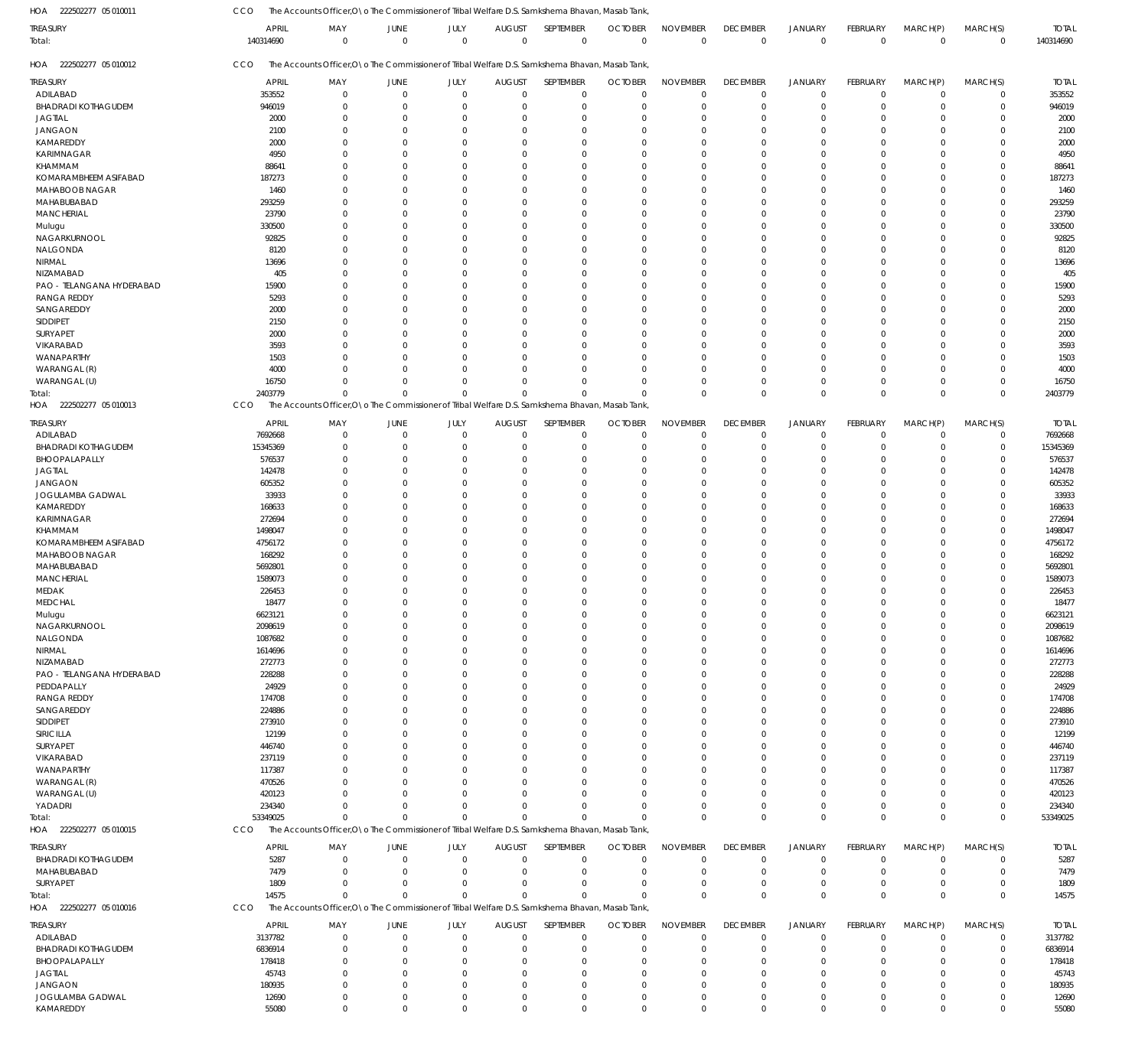CCO The Accounts Officer, O\o The Commissioner of Tribal Welfare D.S. Samkshema Bhavan, Masab Tank,

| HOA<br>222502277 05 010016        | cco                |                      |                         |                            |                        | The Accounts Officer, O \o The Commissioner of Tribal Welfare D.S. Samkshema Bhavan, Masab Tank  |                           |                            |                            |                            |                 |                         |                |                    |
|-----------------------------------|--------------------|----------------------|-------------------------|----------------------------|------------------------|--------------------------------------------------------------------------------------------------|---------------------------|----------------------------|----------------------------|----------------------------|-----------------|-------------------------|----------------|--------------------|
| TREASURY                          | APRIL              | MAY                  | JUNE                    | JULY                       | <b>AUGUST</b>          | SEPTEMBER                                                                                        | <b>OCTOBER</b>            | <b>NOVEMBER</b>            | <b>DECEMBER</b>            | <b>JANUARY</b>             | <b>FEBRUARY</b> | MARCH(P)                | MARCH(S)       | <b>TOTAL</b>       |
| KARIMNAGAR                        | 119699             | $\Omega$             | $\Omega$                | $\Omega$                   | $\Omega$               | $\overline{0}$                                                                                   | $\Omega$                  | $\mathbf 0$                | $\mathbf 0$                | $\mathbf 0$                | $\mathbf 0$     | $\mathbf 0$             | $\mathbf 0$    | 119699             |
| <b>KHAMMAM</b>                    | 631045             | $\Omega$             | $\Omega$                | $\Omega$                   | $\Omega$               | $\overline{0}$                                                                                   | $\overline{0}$            | $\overline{0}$             | $\mathbf 0$                | $\overline{0}$             | $\mathbf 0$     | $\mathbf 0$             | $\mathbf 0$    | 631045             |
| KOMARAMBHEEM ASIFABAD             | 1844767            | $\Omega$             | $\Omega$                | $\Omega$                   | $\Omega$               | $\Omega$                                                                                         | $\Omega$                  | $\Omega$                   | $\mathbf 0$                | $\Omega$                   | $\Omega$        | $\Omega$                | $\Omega$       | 1844767            |
| MAHABOOB NAGAR                    | 72517              | $\Omega$             |                         | $\Omega$                   | $\Omega$               | $\Omega$                                                                                         | $\Omega$                  | $\Omega$                   | $\Omega$                   | $\Omega$                   | $\Omega$        | $\Omega$                | $\Omega$       | 72517              |
| MAHABUBABAD                       | 2340732            | $\Omega$             |                         | $\Omega$                   | $\Omega$               | $\Omega$                                                                                         | $\Omega$                  | $\Omega$                   | $\Omega$                   | $\Omega$                   | U               | $\Omega$                | $\Omega$       | 2340732            |
| <b>MANCHERIAL</b>                 | 573787             | $\Omega$             |                         | $\Omega$                   | $\Omega$               | $\Omega$                                                                                         | $\Omega$                  | $\Omega$                   | $\Omega$                   | $\Omega$                   | $\Omega$        | $\Omega$                | $\Omega$       | 573787             |
| MEDAK                             | 70083              | $\Omega$             |                         | $\Omega$                   | $\Omega$               | $\Omega$                                                                                         | $\Omega$                  | $\Omega$                   | $\Omega$                   | $\Omega$                   | U               | $\Omega$                | $\Omega$       | 70083              |
| <b>MEDCHAL</b>                    | 14295              | $\cap$               |                         | $\Omega$                   | $\Omega$               | $\Omega$                                                                                         | $\Omega$                  | $\Omega$                   | $\Omega$                   | $\Omega$                   | $\Omega$        | $\Omega$                | $\Omega$       | 14295              |
| Mulugu                            | 2760179            | $\Omega$             |                         | $\Omega$                   | $\Omega$               | $\Omega$                                                                                         | $\Omega$                  | $\Omega$                   | $\Omega$                   | $\Omega$                   |                 | $\Omega$                | $\Omega$       | 2760179            |
| NAGARKURNOOL                      | 821821             | $\cap$               |                         | $\Omega$                   | $\Omega$               | $\Omega$                                                                                         | $\Omega$                  | $\Omega$                   | $\Omega$                   | $\Omega$                   | $\Omega$        | $\Omega$                | $\Omega$       | 821821             |
| NALGONDA                          | 336431             | $\Omega$             |                         | $\Omega$                   | $\Omega$               | $\Omega$                                                                                         | $\Omega$                  | $\Omega$                   | $\Omega$                   | $\Omega$                   | U               | $\Omega$                | $\Omega$       | 336431             |
| <b>NIRMAL</b>                     | 494967             | $\Omega$             |                         | $\Omega$                   | $\Omega$               | $\Omega$                                                                                         | $\Omega$                  | $\Omega$                   | $\Omega$                   | $\Omega$                   | $\Omega$        | $\Omega$                | $\Omega$       | 494967             |
| NIZAMABAD                         | 84358              | $\Omega$             |                         | $\Omega$                   | $\Omega$               | $\Omega$                                                                                         | $\Omega$                  | $\Omega$                   | $\Omega$                   | $\Omega$                   | U               | $\Omega$                | $\Omega$       | 84358              |
| PAO - TELANGANA HYDERABAD         | 147276             | $\Omega$             |                         | $\Omega$                   | $\Omega$               | $\Omega$                                                                                         | $\Omega$                  | $\Omega$                   | $\Omega$                   | $\Omega$                   | $\Omega$        | $\Omega$                | $\Omega$       | 147276             |
| PEDDAPALLY                        | 7715               | $\Omega$             |                         | $\Omega$                   | $\Omega$               | $\Omega$                                                                                         | $\Omega$                  | $\Omega$                   | $\Omega$                   | $\Omega$                   | U               | $\Omega$                | 0              | 7715               |
| <b>RANGA REDDY</b>                | 67080              | $\Omega$             |                         | $\Omega$                   | $\Omega$               | $\Omega$                                                                                         | $\Omega$                  | $\Omega$                   | $\Omega$                   | $\Omega$                   | $\Omega$        | $\Omega$                | $\Omega$       | 67080              |
| SANGAREDDY                        | 75422              | $\Omega$             |                         | $\Omega$                   | $\Omega$               | $\Omega$                                                                                         | $\Omega$                  | $\Omega$                   | $\Omega$                   | $\Omega$                   |                 | $\Omega$                | $\Omega$       | 75422              |
| SIDDIPET                          | 86132              | $\Omega$             |                         | $\Omega$                   | $\Omega$               | $\Omega$                                                                                         | $\Omega$                  | $\Omega$                   | $\Omega$                   | $\Omega$                   | $\Omega$        | $\Omega$                | $\Omega$       | 86132              |
| SIRICILLA                         | 3775               | $\Omega$             |                         | $\Omega$                   | $\Omega$               | $\Omega$                                                                                         | $\Omega$                  | $\Omega$                   | $\Omega$                   | $\Omega$                   |                 | $\Omega$                | $\Omega$       | 3775               |
|                                   |                    | $\Omega$             |                         | $\Omega$                   | $\Omega$               | $\Omega$                                                                                         | $\Omega$                  | $\Omega$                   | $\Omega$                   | $\Omega$                   | $\Omega$        | $\Omega$                | $\Omega$       |                    |
| SURYAPET                          | 138006             |                      |                         |                            |                        |                                                                                                  |                           |                            |                            |                            |                 | $\Omega$                |                | 138006             |
| VIKARABAD                         | 79474              | $\Omega$<br>$\Omega$ |                         | $\Omega$                   | $\Omega$               | $\Omega$                                                                                         | $\Omega$                  | $\Omega$                   | $\Omega$                   | $\Omega$                   |                 |                         | $\Omega$       | 79474              |
| WANAPARTHY                        | 38613              |                      |                         | $\Omega$                   | $\Omega$               | $\Omega$                                                                                         | $\Omega$                  | $\Omega$                   | $\Omega$                   | $\Omega$                   | $\Omega$        | $\Omega$                | $\Omega$       | 38613              |
| WARANGAL (R)                      | 145616             | $\Omega$             |                         | $\Omega$                   | $\Omega$               | $\Omega$                                                                                         | $\Omega$                  | $\Omega$                   | $\Omega$                   | $\Omega$                   |                 | $\Omega$                | $\Omega$       | 145616             |
| WARANGAL (U)                      | 204515             | $\Omega$             |                         | $\Omega$                   | $\Omega$               | $\Omega$                                                                                         | $\Omega$                  | $\Omega$                   | $\Omega$                   | $\Omega$                   | $\Omega$        | $\Omega$                | $\Omega$       | 204515             |
| YADADRI                           | 80982              | $\Omega$             | $\Omega$                | $\Omega$                   | $\Omega$               | $\Omega$                                                                                         | $\Omega$                  | $\Omega$                   | $\mathbf 0$                | $\overline{0}$             | $\Omega$        | $\mathbf 0$             | 0              | 80982              |
| Total:                            | 21686849           | $\Omega$             | $\Omega$                | $\Omega$                   | $\Omega$               | $\Omega$                                                                                         | $\Omega$                  | $\mathbf 0$                | $\Omega$                   | $\Omega$                   | $\Omega$        | $\Omega$                | $\Omega$       | 21686849           |
| HOA 222502277 05 010017           | CCO                |                      |                         |                            |                        | The Accounts Officer, O \o The Commissioner of Tribal Welfare D.S. Samkshema Bhavan, Masab Tank, |                           |                            |                            |                            |                 |                         |                |                    |
| TREASURY                          | APRIL              | MAY                  | JUNE                    | JULY                       | <b>AUGUST</b>          | SEPTEMBER                                                                                        | <b>OCTOBER</b>            | <b>NOVEMBER</b>            | <b>DECEMBER</b>            | <b>JANUARY</b>             | <b>FEBRUARY</b> | MARCH(P)                | MARCH(S)       | <b>TOTAL</b>       |
| ADILABAD                          | 32859              | $\Omega$             | $\Omega$                | $\Omega$                   | $\overline{0}$         | $\overline{0}$                                                                                   | $\overline{0}$            | $\overline{0}$             | $\mathbf 0$                | $\overline{0}$             | $\mathbf 0$     | $\mathbf 0$             | $\mathbf 0$    | 32859              |
| <b>BHADRADI KOTHAGUDEM</b>        | 176419             | $\Omega$             |                         | $\Omega$                   | $\Omega$               | $\overline{0}$                                                                                   | 0                         | $\overline{0}$             | $\mathbf 0$                | $\overline{0}$             | $\Omega$        | $\mathbf 0$             | 0              | 176419             |
| KHAMMAM                           | 139228             | $\Omega$             |                         | $\cap$                     |                        | $\Omega$                                                                                         | $\Omega$                  | $\Omega$                   | $\Omega$                   | $\Omega$                   | $\Omega$        | $\Omega$                | 0              | 139228             |
| MAHABUBABAD                       | 62928              | $\Omega$             |                         | $\Omega$                   | $\Omega$               | $\Omega$                                                                                         | $\Omega$                  | $\overline{0}$             | $\mathbf 0$                | $\Omega$                   | $\Omega$        | $\Omega$                | 0              | 62928              |
| WARANGAL (R)                      | 43746              | $\Omega$             |                         | $\Omega$                   | $\Omega$               | $\Omega$                                                                                         | $\Omega$                  | $\Omega$                   | $\mathbf 0$                | $\overline{0}$             | $\Omega$        | $\Omega$                | 0              | 43746              |
| Total:                            | 455180             | $\Omega$             |                         | $\Omega$                   | $\Omega$               | $\Omega$                                                                                         | $\Omega$                  | $\Omega$                   | $\Omega$                   | $\Omega$                   | $\Omega$        | $\Omega$                | $\mathbf 0$    | 455180             |
| 222502277 05 020021<br>HOA        | CCO                |                      |                         |                            |                        | The Accounts Officer, O \o The Commissioner of Tribal Welfare D.S. Samkshema Bhavan, Masab Tank  |                           |                            |                            |                            |                 |                         |                |                    |
|                                   |                    |                      |                         |                            |                        |                                                                                                  |                           |                            |                            |                            |                 |                         |                |                    |
| TREASURY                          | <b>APRIL</b>       | MAY                  | JUNE                    | JULY                       | <b>AUGUST</b>          | SEPTEMBER                                                                                        | <b>OCTOBER</b>            | <b>NOVEMBER</b>            | <b>DECEMBER</b>            | <b>JANUARY</b>             | <b>FEBRUARY</b> | MARCH(P)                | MARCH(S)       | <b>TOTAL</b>       |
| ADILABAD                          | $-4194$            | $\Omega$             | $\Omega$                | $\Omega$                   | $\Omega$               | $^{\circ}$                                                                                       | $\Omega$                  | $\Omega$                   | $\mathbf 0$                | $\overline{0}$             | $\mathbf 0$     | $\mathbf 0$             | $\mathbf 0$    | $-4194$            |
| Mulugu                            | $-17760.6$         | $\Omega$             |                         | $\Omega$                   | $\Omega$               | $^{\circ}$                                                                                       | $\Omega$                  | $^{\circ}$                 | $\mathbf 0$                | $\overline{0}$             | $\Omega$        | $\Omega$                | $\mathbf 0$    | $-17760.6$         |
| SANGAREDDY                        | 42000              | $\Omega$             | $\Omega$                | $\Omega$                   | $\Omega$               | $\Omega$                                                                                         | $\Omega$                  | $\Omega$                   | $\mathbf 0$                | $\Omega$                   | $\Omega$        | $\Omega$                | $\Omega$       | 42000              |
| SURYAPET                          | $-5086$            | $\Omega$             | $\Omega$                | $\Omega$                   | $\Omega$               | $\Omega$                                                                                         | $\Omega$                  | $\Omega$                   | $\mathbf 0$                | $\overline{0}$             | $\Omega$        | $\overline{0}$          | 0              | $-5086$            |
| Total:                            | 14959.4            | $\Omega$             | $\Omega$                | $\Omega$                   | $\Omega$               | $\Omega$                                                                                         | $\Omega$                  | $\mathbf 0$                | $\Omega$                   | $\Omega$                   | $\Omega$        | $\Omega$                | $\Omega$       | 14959.4            |
| HOA 222502277 05 110111           | CCO                |                      |                         |                            |                        | The Accounts Officer, O \o The Commissioner of Tribal Welfare D.S. Samkshema Bhavan, Masab Tank, |                           |                            |                            |                            |                 |                         |                |                    |
|                                   | <b>APRIL</b>       | MAY                  | JUNE                    | JULY                       | <b>AUGUST</b>          | SEPTEMBER                                                                                        | <b>OCTOBER</b>            | <b>NOVEMBER</b>            | <b>DECEMBER</b>            | <b>JANUARY</b>             | <b>FEBRUARY</b> | MARCH(P)                |                | <b>TOTAL</b>       |
| TREASURY<br>KOMARAMBHEEM ASIFABAD |                    | $\Omega$             | $\Omega$                | $\mathbf 0$                |                        | $\overline{0}$                                                                                   |                           |                            |                            |                            |                 |                         | MARCH(S)       |                    |
|                                   | 4265               |                      |                         |                            | $\overline{0}$         |                                                                                                  | $\overline{0}$            | $\overline{0}$<br>$\Omega$ | $\mathbf 0$                | $\overline{0}$             | $\mathbf 0$     | $\mathbf 0$             | $\mathbf 0$    | 4265               |
| Total:                            | 4265               | $\Omega$             | $\Omega$                | $\mathbf 0$                | $\overline{0}$         | $\overline{0}$                                                                                   | 0                         |                            | $\mathbf 0$                | $\overline{0}$             | $\mathbf 0$     | $\overline{0}$          | $\overline{0}$ | 4265               |
| HOA 222502277 05 130134           | CCO                |                      |                         |                            |                        | The Accounts Officer, O \o The Commissioner of Tribal Welfare D.S. Samkshema Bhavan, Masab Tank, |                           |                            |                            |                            |                 |                         |                |                    |
| TREASURY                          | <b>APRIL</b>       | MAY                  | JUNE                    | JULY                       | <b>AUGUST</b>          | SEPTEMBER                                                                                        | <b>OCTOBER</b>            | <b>NOVEMBER</b>            | <b>DECEMBER</b>            | <b>JANUARY</b>             | <b>FEBRUARY</b> | MARCH(P)                | MARCH(S)       | <b>TOTAL</b>       |
| Mulugu                            | 11000              | $\Omega$             | $\Omega$                | $\Omega$                   | $\Omega$               | $\overline{0}$                                                                                   | $\Omega$                  | $\Omega$                   | $\mathbf 0$                | $\mathbf 0$                | $\mathbf 0$     | $\mathbf 0$             | $\overline{0}$ | 11000              |
| NALGONDA                          | 33000              | $\Omega$             | $\Omega$                | $\Omega$                   | $\Omega$               | $\overline{0}$                                                                                   | $\Omega$                  | $\Omega$                   | $\mathbf 0$                | $\overline{0}$             | $\Omega$        | $\Omega$                | $\mathbf 0$    | 33000              |
| SANGAREDDY                        | 33000              | $\Omega$             | $\Omega$                | $\Omega$                   | $\Omega$               | $\Omega$                                                                                         | $\Omega$                  | $\Omega$                   | $\mathbf 0$                | $\overline{0}$             | $\Omega$        | $\Omega$                | $\mathbf 0$    | 33000              |
| Total:                            | 77000              | $\Omega$             | $\Omega$                | $\mathbf 0$                | $^{\circ}$             | $\Omega$                                                                                         | $\Omega$                  | $\mathbf 0$                | $\mathbf 0$                | $\overline{0}$             | $\Omega$        | $\Omega$                | $\mathbf 0$    | 77000              |
| HOA 222502277 05 300301           | CCO                |                      |                         |                            |                        | The Accounts Officer, O \o The Commissioner of Tribal Welfare D.S. Samkshema Bhavan, Masab Tank  |                           |                            |                            |                            |                 |                         |                |                    |
|                                   |                    |                      |                         |                            |                        |                                                                                                  |                           |                            |                            |                            |                 |                         |                |                    |
| TREASURY                          | APRIL              | MAY                  | JUNE                    | JULY                       | <b>AUGUST</b>          | SEPTEMBER                                                                                        | <b>OCTOBER</b>            | <b>NOVEMBER</b>            | <b>DECEMBER</b>            | <b>JANUARY</b>             | <b>FEBRUARY</b> | MARCH(P)                | MARCH(S)       | <b>TOTAL</b>       |
| ADILABAD                          | $-42400$           | $\Omega$             |                         | $\Omega$                   | $\overline{0}$         | $\overline{0}$                                                                                   | 0                         | $\overline{0}$             | $\mathbf 0$                | $\overline{0}$             | $\mathbf 0$     | $\mathbf 0$             | $\mathbf 0$    | $-42400$           |
| NIZAMABAD                         | 383930             | $\Omega$             |                         | $\Omega$                   | $\Omega$               | $\overline{0}$                                                                                   | $\overline{0}$            | $\Omega$                   | $\mathbf 0$                | $\overline{0}$             | $\mathbf 0$     | $\Omega$                | $\mathbf 0$    | 383930             |
| PEDDAPALLY                        | 42160              | $\Omega$             |                         | $\Omega$                   | $\Omega$               | $\Omega$                                                                                         | $\Omega$                  | $\Omega$                   | $\mathbf 0$                | $\overline{0}$             | $\Omega$        | $\Omega$                | 0              | 42160              |
| Total:                            | 383690             | $\Omega$             | $\Omega$                | $\Omega$                   | $\Omega$               | $\Omega$                                                                                         | $\Omega$                  | $\Omega$                   | $\mathbf 0$                | $\overline{0}$             | $\Omega$        | $\Omega$                | $\mathbf 0$    | 383690             |
| HOA 222502277 05 300302           | CCO                |                      |                         |                            |                        | The Accounts Officer, O \o The Commissioner of Tribal Welfare D.S. Samkshema Bhavan, Masab Tank  |                           |                            |                            |                            |                 |                         |                |                    |
| TREASURY                          | <b>APRIL</b>       | MAY                  | <b>JUNE</b>             | JULY                       | <b>AUGUST</b>          | SEPTEMBER                                                                                        | <b>OCTOBER</b>            | <b>NOVEMBER</b>            | <b>DECEMBER</b>            | <b>JANUARY</b>             | <b>FEBRUARY</b> | MARCH(P)                | MARCH(S)       | <b>TOTAL</b>       |
| BHOOPALAPALLY                     | 275910             | $\Omega$             | $\cap$                  | $\Omega$                   | $\Omega$               | $\Omega$                                                                                         | $\Omega$                  | $\Omega$                   | $\mathbf 0$                | $\overline{0}$             | $\Omega$        | $\Omega$                | $\mathbf 0$    | 275910             |
| KAMAREDDY                         | 215839             | $\Omega$             | $\Omega$                | $\Omega$                   | $\Omega$               | $\Omega$                                                                                         | $\Omega$                  | $\Omega$                   | $\mathbf 0$                | $\Omega$                   | $\Omega$        | $\Omega$                | $\mathbf 0$    | 215839             |
| Mulugu                            | 454440             | $\Omega$             |                         | $\Omega$                   | $\Omega$               | $\Omega$                                                                                         | $\Omega$                  | $\Omega$                   | 0                          | $\Omega$                   | $\Omega$        | $\Omega$                | $\Omega$       | 454440             |
| NIZAMABAD                         | 90757              | $\cap$               |                         | $\Omega$                   | $\Omega$               | $\Omega$                                                                                         | $\Omega$                  | $\Omega$                   | $\Omega$                   | $\Omega$                   | $\Omega$        | $\Omega$                | $\Omega$       | 90757              |
| PAO - TELANGANA HYDERABAD         | 497340             | $\Omega$             |                         | $\Omega$                   | $\Omega$               | $\Omega$                                                                                         | $\Omega$                  | $\Omega$                   | $\Omega$                   | $\Omega$                   |                 | $\Omega$                |                | 497340             |
| VIKARABAD                         | 369558             | $\cap$               | $\Omega$                | $\Omega$                   | $\Omega$               | $\Omega$                                                                                         | $\Omega$                  | $\Omega$                   | $\Omega$                   | $\Omega$                   | $\Omega$        | $\Omega$                | 0              | 369558             |
| Total:                            | 1903844            | $\Omega$             | $\Omega$                | $\mathbf 0$                | $\Omega$               | $\Omega$                                                                                         | $\Omega$                  | $\mathbf 0$                | $\Omega$                   | $\overline{0}$             | $\Omega$        | $\Omega$                | $\Omega$       | 1903844            |
| HOA 222502277 05 310318           | CCO                |                      |                         |                            |                        | The Accounts Officer, O \o The Commissioner of Tribal Welfare D.S. Samkshema Bhavan, Masab Tank  |                           |                            |                            |                            |                 |                         |                |                    |
|                                   |                    |                      |                         |                            |                        |                                                                                                  |                           |                            |                            |                            |                 |                         |                |                    |
| TREASURY                          | <b>APRIL</b>       | MAY                  | <b>JUNE</b>             | JULY                       | <b>AUGUST</b>          | SEPTEMBER                                                                                        | <b>OCTOBER</b>            | <b>NOVEMBER</b>            | <b>DECEMBER</b>            | <b>JANUARY</b>             | <b>FEBRUARY</b> | MARCH(P)                | MARCH(S)       | <b>TOTAL</b>       |
|                                   |                    |                      |                         | $\Omega$                   | $\overline{0}$         | $\overline{0}$                                                                                   | $^{\circ}$                | $\overline{0}$             | $\mathbf 0$                | $\overline{0}$             | $\mathbf 0$     | $\mathbf 0$             | $\overline{0}$ | 40000              |
| ADILABAD                          | 40000              | $\Omega$             | $\Omega$                |                            |                        |                                                                                                  |                           |                            |                            |                            |                 |                         |                |                    |
| <b>BHADRADI KOTHAGUDEM</b>        | 5000               | $\Omega$             | $\Omega$                | $\Omega$                   | $\Omega$               | $\overline{0}$                                                                                   | $\Omega$                  | $\Omega$                   | $\mathbf 0$                | $\overline{0}$             | $\mathbf 0$     | $\overline{0}$          | $\mathbf 0$    | 5000               |
| Total:                            | 45000              | $\Omega$             | $\Omega$                | $\Omega$                   | $\Omega$               | $\Omega$                                                                                         | $\Omega$                  | $\Omega$                   | $\mathbf 0$                | $\Omega$                   | $\Omega$        | $\Omega$                | $\mathbf 0$    | 45000              |
| HOA 22250227712 07 340            | CCO                |                      |                         |                            |                        | The Accounts Officer, O \o The Commissioner of Tribal Welfare D.S. Samkshema Bhavan, Masab Tank  |                           |                            |                            |                            |                 |                         |                |                    |
|                                   |                    |                      |                         |                            |                        |                                                                                                  |                           |                            |                            |                            |                 |                         |                |                    |
| TREASURY                          | APRIL              | MAY                  | <b>JUNE</b>             | JULY                       | <b>AUGUST</b>          | SEPTEMBER                                                                                        | <b>OCTOBER</b>            | <b>NOVEMBER</b>            | <b>DECEMBER</b>            | <b>JANUARY</b>             | <b>FEBRUARY</b> | MARCH(P)                | MARCH(S)       | <b>TOTAL</b>       |
| HYDERABAD URBAN                   | $-16035$           | $\Omega$             | $\Omega$                | $\Omega$                   | $\overline{0}$         | $\overline{0}$                                                                                   | $\Omega$                  | $\Omega$                   | $\mathbf 0$                | $\overline{0}$             | $\mathbf 0$     | $\mathbf 0$             | $\overline{0}$ | $-16035$           |
| KAMAREDDY                         | $-2000$            | $\Omega$             | $\Omega$                | $\Omega$                   | $\Omega$               | $\overline{0}$                                                                                   | $\Omega$                  | $\Omega$                   | $\mathbf 0$                | $\Omega$                   | $\Omega$        | $\Omega$                | $\Omega$       | $-2000$            |
| NIZAMABAD                         | 2147690            | $\Omega$             | $\Omega$                | $\Omega$                   | $\Omega$               | $\Omega$                                                                                         | $\Omega$                  | $\overline{0}$             | $\mathbf 0$                | $\Omega$                   | $\Omega$        | $\Omega$                | $\Omega$       | 2147690            |
| SURYAPET<br>WARANGAL (U)          | 1401870<br>9817370 | 0<br>$\Omega$        | $\Omega$<br>$\mathbf 0$ | $\mathbf 0$<br>$\mathbf 0$ | $^{\circ}$<br>$\Omega$ | $^{\circ}$<br>$\Omega$                                                                           | $^{\circ}$<br>$\mathbf 0$ | $\mathbf 0$<br>$\mathbf 0$ | $\mathbf 0$<br>$\mathbf 0$ | $\overline{0}$<br>$\Omega$ | 0<br>$\Omega$   | $\mathbf 0$<br>$\Omega$ | 0<br>$\Omega$  | 1401870<br>9817370 |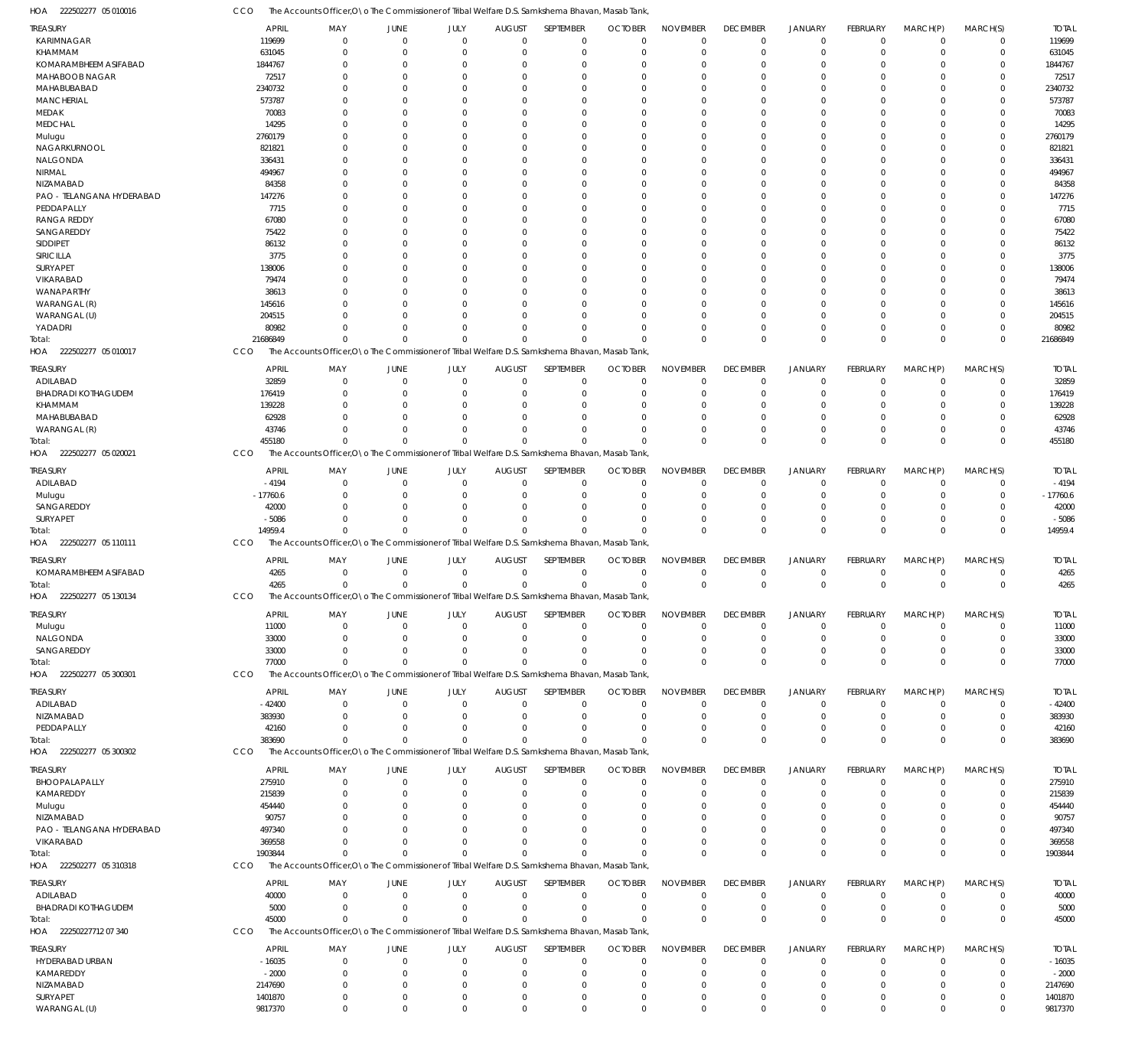| HOA 22250227712 07 340     | CCO        | The Accounts Officer,O\o The Commissioner of Tribal Welfare D.S. Samkshema Bhavan, Masab Tank    |                        |                     |                              |                          |                                |                                |                                |                               |                         |                         |                         |                          |
|----------------------------|------------|--------------------------------------------------------------------------------------------------|------------------------|---------------------|------------------------------|--------------------------|--------------------------------|--------------------------------|--------------------------------|-------------------------------|-------------------------|-------------------------|-------------------------|--------------------------|
| TREASURY<br>Total:         | 13348895   | <b>APRIL</b><br>MAY<br>$\overline{0}$                                                            | JUNE<br>$\overline{0}$ | JULY<br>$\mathbf 0$ | <b>AUGUST</b><br>$\mathbf 0$ | SEPTEMBER<br>$\mathbf 0$ | <b>OCTOBER</b><br>$\mathbf{0}$ | <b>NOVEMBER</b><br>$\mathbf 0$ | <b>DECEMBER</b><br>$\mathbf 0$ | <b>JANUARY</b><br>$\mathbf 0$ | FEBRUARY<br>$\mathbf 0$ | MARCH(P)<br>$\mathbf 0$ | MARCH(S)<br>$\mathbf 0$ | <b>TOTAL</b><br>13348895 |
| HOA 22250227712 10 340     | CCO        | The Accounts Officer, O \o The Commissioner of Tribal Welfare D.S. Samkshema Bhavan, Masab Tank, |                        |                     |                              |                          |                                |                                |                                |                               |                         |                         |                         |                          |
| <b>TREASURY</b>            |            | <b>APRIL</b><br>MAY                                                                              | JUNE                   | JULY                | <b>AUGUST</b>                | SEPTEMBER                | <b>OCTOBER</b>                 | <b>NOVEMBER</b>                | <b>DECEMBER</b>                | <b>JANUARY</b>                | <b>FEBRUARY</b>         | MARCH(P)                | MARCH(S)                | <b>TOTAL</b>             |
| <b>BHADRADI KOTHAGUDEM</b> | $-42750$   | $\overline{0}$                                                                                   | $\overline{0}$         | $\mathbf 0$         | $\overline{0}$               | $\mathbf 0$              | $\mathbf 0$                    | $\mathbf 0$                    | $\mathbf 0$                    | $\mathbf 0$                   | $\mathbf 0$             | $\mathbf 0$             | 0                       | $-42750$                 |
| KAMAREDDY                  | $-13500$   | 0                                                                                                | $\Omega$               | $\mathbf 0$         | -0                           | $\mathbf 0$              | $\Omega$                       | $\Omega$                       | $\mathbf 0$                    | $\overline{0}$                | $\Omega$                | $\mathbf 0$             | $\mathbf 0$             | $-13500$                 |
| <b>MANCHERIAL</b>          | $-24750$   | $\Omega$                                                                                         | $\Omega$               | $\Omega$            | $\Omega$                     | $\mathbf 0$              | $\Omega$                       | $\Omega$                       | $\Omega$                       | $\Omega$                      | O                       | $\Omega$                | $\mathbf 0$             | $-24750$                 |
| MEDAK                      | $-4500$    | $\Omega$                                                                                         | $\Omega$               | $\Omega$            | $\Omega$                     | $\mathbf 0$              |                                | $\Omega$                       | $\mathbf 0$                    | $\Omega$                      | 0                       | $\Omega$                | $\mathbf 0$             | $-4500$                  |
| <b>RANGA REDDY</b>         | $-72000$   | $\Omega$                                                                                         | $\Omega$               | $\Omega$            | $\Omega$                     | $\mathbf 0$              |                                | $\Omega$                       | $\Omega$                       | $\Omega$                      | O                       | $\Omega$                | $\mathbf 0$             | $-72000$                 |
| SANGAREDDY                 | $-15750$   | $\Omega$                                                                                         | $\Omega$               | $\Omega$            | $\Omega$                     | $\mathbf 0$              |                                | $\Omega$                       | $\Omega$                       | $\Omega$                      | O                       | $\Omega$                | $\mathbf 0$             | $-15750$                 |
| SIDDIPET                   | $-6750$    | $\Omega$                                                                                         | $\Omega$               | $\Omega$            | $\Omega$                     | $\Omega$                 |                                | $\Omega$                       | $\Omega$                       | $\Omega$                      | O                       | $\Omega$                | $\mathbf 0$             | $-6750$                  |
| SURYAPET                   | $-9000$    | $\Omega$                                                                                         | $\Omega$               | $\Omega$            | $\Omega$                     | $\mathbf 0$              |                                | $\Omega$                       | $\Omega$                       | $\Omega$                      | 0                       | $\Omega$                | $\mathbf 0$             | $-9000$                  |
| VIKARABAD                  | $-6750$    | $\Omega$                                                                                         | $\Omega$               | $\Omega$            | $\Omega$                     | $\Omega$                 |                                | $\Omega$                       | $\Omega$                       | $\Omega$                      | $\Omega$                | $\Omega$                | $\mathbf 0$             | $-6750$                  |
| WARANGAL (R)               | $-22500$   | $\Omega$                                                                                         | $\Omega$               | $\mathbf 0$         | $\Omega$                     | $\mathbf 0$              | $\Omega$                       | $\Omega$                       | $\Omega$                       | $\Omega$                      | $\Omega$                | $\Omega$                | $\mathbf 0$             | $-22500$                 |
| Total:                     | $-218250$  | $\Omega$                                                                                         | $\Omega$               | $\Omega$            | $\Omega$                     | $\Omega$                 | $\Omega$                       | $\Omega$                       | $\Omega$                       | $\Omega$                      | $\Omega$                | $\Omega$                | $\mathbf 0$             | $-218250$                |
| HOA 22250227725 05 210211  | CCO        | The Accounts Officer, O \o The Commissioner of Tribal Welfare D.S. Samkshema Bhavan, Masab Tank, |                        |                     |                              |                          |                                |                                |                                |                               |                         |                         |                         |                          |
| TREASURY                   |            | <b>APRIL</b><br>MAY                                                                              | <b>JUNE</b>            | JULY                | <b>AUGUST</b>                | SEPTEMBER                | <b>OCTOBER</b>                 | <b>NOVEMBER</b>                | <b>DECEMBER</b>                | <b>JANUARY</b>                | FEBRUARY                | MARCH(P)                | MARCH(S)                | <b>TOTAL</b>             |
| <b>MANCHERIAL</b>          | $-29240$   | $\overline{0}$                                                                                   | $\overline{0}$         | $\mathbf 0$         | $\mathbf 0$                  | $\mathbf 0$              | $\Omega$                       | $\Omega$                       | $\mathbf 0$                    | $\mathbf 0$                   | $\mathbf 0$             | $\mathbf 0$             | $\mathbf 0$             | $-29240$                 |
|                            |            |                                                                                                  |                        |                     |                              |                          |                                | $\Omega$                       |                                | $\mathbf 0$                   | $\Omega$                | $\Omega$                | $\mathbf 0$             |                          |
| Total:                     | $-29240$   | $\Omega$                                                                                         | $\Omega$               | $\Omega$            | $\Omega$                     | $\mathsf 0$              | $\Omega$                       |                                | $\mathbf 0$                    |                               |                         |                         |                         | $-29240$                 |
| HOA 22250227725 05 230     | CCO        | The Accounts Officer, O \o The Commissioner of Tribal Welfare D.S. Samkshema Bhavan, Masab Tank, |                        |                     |                              |                          |                                |                                |                                |                               |                         |                         |                         |                          |
| <b>TREASURY</b>            |            | <b>APRIL</b><br>MAY                                                                              | JUNE                   | JULY                | <b>AUGUST</b>                | SEPTEMBER                | <b>OCTOBER</b>                 | <b>NOVEMBER</b>                | <b>DECEMBER</b>                | <b>JANUARY</b>                | FEBRUARY                | MARCH(P)                | MARCH(S)                | <b>TOTAL</b>             |
| ADILABAD                   | $-188347$  | $\mathbf 0$                                                                                      | $\overline{0}$         | $\mathbf 0$         | $^{\circ}$                   | $\mathbf 0$              | $\Omega$                       | $\Omega$                       | $\mathbf 0$                    | $\mathbf 0$                   | $\mathbf 0$             | $\mathbf 0$             | $\mathbf 0$             | $-188347$                |
| KHAMMAM                    | $-3680$    | 0                                                                                                | $\Omega$               | $\mathbf 0$         | 0                            | $\mathbf 0$              | $\Omega$                       | $\Omega$                       | $\mathbf 0$                    | $\overline{0}$                | $\Omega$                | $\mathbf 0$             | $\mathbf 0$             | $-3680$                  |
| KOMARAMBHEEM ASIFABAD      | 121119     | $\Omega$                                                                                         | $\Omega$               | $\mathbf 0$         | $\Omega$                     | $\mathbf 0$              | $\Omega$                       | $\Omega$                       | $\Omega$                       | $\mathbf 0$                   | 0                       | $\Omega$                | $\mathbf 0$             | 121119                   |
| MAHABOOB NAGAR             | $-32607$   | $\Omega$                                                                                         | $\Omega$               | $\Omega$            | $\Omega$                     | $\mathbf 0$              | $\cap$                         | $\Omega$                       | $\Omega$                       | $\Omega$                      | O                       | $\Omega$                | $\mathbf 0$             | $-32607$                 |
| MAHABUBABAD                | 385626     | $\Omega$                                                                                         | $\Omega$               | $\Omega$            | $\Omega$                     | $\Omega$                 |                                | $\Omega$                       | $\Omega$                       | $\Omega$                      | O                       | $\Omega$                | $\mathbf 0$             | 385626                   |
| <b>MANCHERIAL</b>          | $-310524$  | $\Omega$                                                                                         | $\Omega$               | $\Omega$            | $\Omega$                     | $\mathbf 0$              |                                | $\Omega$                       | $\Omega$                       | $\Omega$                      | O                       | $\Omega$                | $\mathbf 0$             | $-310524$                |
| MEDAK                      | 187685     | $\Omega$                                                                                         | $\Omega$               | $\Omega$            | $\Omega$                     | $\mathbf 0$              |                                | $\Omega$                       | $\Omega$                       | $\Omega$                      | O                       | $\Omega$                | $\mathbf 0$             | 187685                   |
| NIZAMABAD                  | $-62431$   | $\Omega$                                                                                         | $\Omega$               | $\Omega$            | $\Omega$                     | $\Omega$                 |                                | $\Omega$                       | $\Omega$                       | $\Omega$                      | O                       | $\Omega$                | $\mathbf 0$             | $-62431$                 |
| PAO - TELANGANA HYDERABAD  | 118130     | $\Omega$                                                                                         | $\Omega$               | $\Omega$            | $\Omega$                     | $\Omega$                 |                                | $\Omega$                       | $\Omega$                       | $\Omega$                      | O                       | $\Omega$                | $\mathbf 0$             | 118130                   |
| SANGAREDDY                 | $-48982$   | $\Omega$                                                                                         | $\Omega$               | $\Omega$            | $\Omega$                     | $\mathbf 0$              |                                | $\Omega$                       | $\mathbf 0$                    | $\Omega$                      | 0                       | $\Omega$                | $\mathbf 0$             | $-48982$                 |
| WARANGAL (R)               |            | $-2610$<br>$\Omega$                                                                              | $\Omega$               | $\Omega$            | $\Omega$                     | $\Omega$                 | $\cap$                         | $\Omega$                       | $\Omega$                       | $\Omega$                      | $\Omega$                | $\Omega$                | $\mathbf 0$             | $-2610$                  |
| YADADRI                    | $-9640$    | $\Omega$                                                                                         | $\Omega$               | $\mathbf 0$         | $\Omega$                     | $\mathbf 0$              | $\Omega$                       | $\Omega$                       | $\mathbf 0$                    | $\overline{0}$                | $\Omega$                | $\Omega$                | $\mathbf 0$             | $-9640$                  |
| Total:                     | 153739     | $\Omega$                                                                                         | $\Omega$               | $\Omega$            | $\Omega$                     | $\Omega$                 | $\Omega$                       | $\Omega$                       | $\mathbf 0$                    | $\Omega$                      | $\Omega$                | $\Omega$                | $\mathbf 0$             | 153739                   |
| HOA 22250227725 05 280284  | CCO        | The Accounts Officer, O \o The Commissioner of Tribal Welfare D.S. Samkshema Bhavan, Masab Tank, |                        |                     |                              |                          |                                |                                |                                |                               |                         |                         |                         |                          |
|                            |            |                                                                                                  |                        |                     |                              |                          |                                |                                |                                |                               |                         |                         |                         |                          |
| TREASURY                   |            | <b>APRIL</b><br>MAY                                                                              | JUNE                   | JULY                | <b>AUGUST</b>                | SEPTEMBER                | <b>OCTOBER</b>                 | <b>NOVEMBER</b>                | <b>DECEMBER</b>                | <b>JANUARY</b>                | FEBRUARY                | MARCH(P)                | MARCH(S)                | <b>TOTAL</b>             |
| <b>BHADRADI KOTHAGUDEM</b> | 174000     | $\mathbf 0$                                                                                      | $\overline{0}$         | $\mathbf 0$         | $\mathbf 0$                  | $\mathbf 0$              | $\Omega$                       | $\Omega$                       | $\mathbf 0$                    | $\mathbf 0$                   | $\mathbf 0$             | $\mathbf 0$             | $\mathbf 0$             | 174000                   |
| <b>JAGTIAL</b>             | 55200      | $\Omega$                                                                                         | $\Omega$               | $\mathbf 0$         | 0                            | $\mathbf 0$              | $\Omega$                       | $\Omega$                       | $\mathbf 0$                    | $\mathbf 0$                   | $\Omega$                | $\Omega$                | $\mathbf 0$             | 55200                    |
| JOGULAMBA GADWAL           |            | 9300<br>$\Omega$                                                                                 | $\Omega$               | $\Omega$            | $\Omega$                     | $\mathbf 0$              | $\Omega$                       | $\Omega$                       | $\mathbf 0$                    | $\overline{0}$                | $\Omega$                | $\Omega$                | $\mathbf 0$             | 9300                     |
| KAMAREDDY                  | 108000     | $\Omega$                                                                                         | $\Omega$               | $\Omega$            | $\Omega$                     | $\mathbf 0$              | $\Omega$                       | $\Omega$                       | $\Omega$                       | $\Omega$                      | $\Omega$                | $\Omega$                | $\mathbf 0$             | 108000                   |
| KARIMNAGAR                 | 28050      | $\Omega$                                                                                         | $\Omega$               | $\Omega$            | $\Omega$                     | $\mathbf 0$              | $\Omega$                       | $\Omega$                       | $\Omega$                       | $\mathbf 0$                   | $\Omega$                | $\Omega$                | $\mathbf 0$             | 28050                    |
| KHAMMAM                    | 100910     | $\Omega$                                                                                         | $\Omega$               | $\Omega$            | $\Omega$                     | $\Omega$                 | $\Omega$                       | $\Omega$                       | $\Omega$                       | $\Omega$                      | $\Omega$                | $\Omega$                | $\mathbf 0$             | 100910                   |
| MAHABOOB NAGAR             | 78500      |                                                                                                  | $\Omega$               | $\Omega$            | $\Omega$                     | $\mathbf 0$              | $\Omega$                       | $\Omega$                       | $\Omega$                       | $\Omega$                      | $\Omega$                | $\Omega$                | $\mathbf 0$             | 78500                    |
| MAHABUBABAD                | 148500     |                                                                                                  | $\Omega$               | $\Omega$            | $\Omega$                     | $\mathbf 0$              | $\Omega$                       | $\Omega$                       | $\Omega$                       | $\Omega$                      | $\Omega$                | $\Omega$                | $\mathbf 0$             | 148500                   |
| MEDAK                      | 52500      | $\Omega$                                                                                         | $\Omega$               | $\Omega$            | $\Omega$                     | $\Omega$                 | $\Omega$                       | $\Omega$                       | $\Omega$                       | $\Omega$                      | $\Omega$                | $\Omega$                | $\mathbf 0$             | 52500                    |
| <b>MEDCHAL</b>             | 27000      | $\mathbf 0$                                                                                      | $\Omega$               | $\mathbf 0$         | $\mathbf 0$                  | $\mathbf 0$              | $\Omega$                       | $\mathbf 0$                    | $\mathbf 0$                    | $\Omega$                      | $\Omega$                | $\mathbf 0$             | $\mathbf 0$             | 27000                    |
| NAGARKURNOOL               | 286675     | 0                                                                                                | $\mathbf 0$            | $\mathbf 0$         | $\mathbf 0$                  | $\mathbf 0$              | $\Omega$                       | $\Omega$                       | $\mathbf 0$                    | $\mathbf 0$                   | $\Omega$                | $\mathbf 0$             | $\mathbf 0$             | 286675                   |
| NALGONDA                   | 310400     | $\mathbf 0$                                                                                      | $\mathbf 0$            | $\mathbf 0$         | $\Omega$                     | $\mathbf 0$              | $\Omega$                       | $\mathbf 0$                    | $\mathbf 0$                    | $\mathbf 0$                   | $\mathbf 0$             | $\Omega$                | $\mathbf 0$             | 310400                   |
| NIZAMABAD                  | 76343      | 0                                                                                                | $\Omega$               | $\Omega$            | $\Omega$                     | $\mathbf 0$              | $\Omega$                       | $\Omega$                       | $\mathbf 0$                    | $\Omega$                      | $\Omega$                | $\Omega$                | $\mathbf 0$             | 76343                    |
| PEDDAPALLY                 | 27000      | $\Omega$                                                                                         | $\Omega$               | $\Omega$            | $\Omega$                     | $\mathbf 0$              | $\Omega$                       | $\Omega$                       | $\Omega$                       | $\Omega$                      | $\Omega$                | $\Omega$                | $\mathbf 0$             | 27000                    |
| <b>RANGA REDDY</b>         | 36750      | $\Omega$                                                                                         | $\Omega$               | $\Omega$            | $\Omega$                     | $\mathbf 0$              | $\Omega$                       | $\Omega$                       | $\Omega$                       | $\Omega$                      | O                       | $\Omega$                | $\mathbf 0$             | 36750                    |
| SANGAREDDY                 | 220000     | $\Omega$                                                                                         | $\Omega$               | $\Omega$            | $\Omega$                     | $\Omega$                 | $\Omega$                       | $\Omega$                       | $\Omega$                       | $\Omega$                      | $\Omega$                | $\Omega$                | $\mathbf 0$             | 220000                   |
| SIDDIPET                   | 27300      | $\Omega$                                                                                         | $\Omega$               | $\Omega$            | $\Omega$                     | $\Omega$                 |                                | $\Omega$                       | $\Omega$                       | $\Omega$                      |                         | $\Omega$                | $\mathbf 0$             | 27300                    |
| VIKARABAD                  | 66000      | $\Omega$                                                                                         | $\Omega$               | $\Omega$            | $\Omega$                     | $\mathbf 0$              | $\Omega$                       | $\Omega$                       | $\Omega$                       | $\Omega$                      | $\Omega$                | $\Omega$                | $\mathbf 0$             | 66000                    |
| WANAPARTHY                 |            | 18000<br>$\Omega$                                                                                | $\Omega$               | $\Omega$            | $\Omega$                     | $\Omega$                 |                                | $\Omega$                       | $\Omega$                       | $\Omega$                      | O                       | $\Omega$                | $\mathbf 0$             | 18000                    |
| WARANGAL (R)               |            | 6000<br>$\Omega$                                                                                 | $\Omega$               | $\Omega$            | $\Omega$                     | $\Omega$                 | $\Omega$                       | $\Omega$                       | $\Omega$                       | $\Omega$                      | $\Omega$                | $\Omega$                | $\mathbf 0$             | 6000                     |
| YADADRI                    | 96000      | $\Omega$                                                                                         | $\Omega$               | $\Omega$            | 0                            | $\mathbf 0$              | $\Omega$                       | $\Omega$                       | $\mathbf 0$                    | $\mathbf 0$                   | $\Omega$                | $\mathbf 0$             | $\mathbf 0$             | 96000                    |
| Total:                     | 1952428    | $\Omega$                                                                                         | $\Omega$               | $\Omega$            | $\Omega$                     | $\Omega$                 | $\Omega$                       | $\Omega$                       | $\mathbf 0$                    | $\mathbf{0}$                  | $\Omega$                | $\Omega$                | $\mathbf 0$             | 1952428                  |
| HOA 22250227725 05 500503  | <b>CCO</b> | The Accounts Officer, O \o The Commissioner of Tribal Welfare D.S. Samkshema Bhavan, Masab Tank, |                        |                     |                              |                          |                                |                                |                                |                               |                         |                         |                         |                          |
|                            |            |                                                                                                  |                        |                     |                              |                          |                                |                                |                                |                               |                         |                         |                         |                          |
| treasury                   |            | <b>APRIL</b><br>MAY                                                                              | JUNE                   | JULY                | <b>AUGUST</b>                | SEPTEMBER                | <b>OCTOBER</b>                 | <b>NOVEMBER</b>                | <b>DECEMBER</b>                | <b>JANUARY</b>                | FEBRUARY                | MARCH(P)                | MARCH(S)                | <b>TOTAL</b>             |
| <b>MANCHERIAL</b>          | $-10000$   | $\mathbf 0$                                                                                      | $\overline{0}$         | $\mathbf 0$         | $\mathbf 0$                  | $\mathbf 0$              | $^{\circ}$                     | $\Omega$                       | 0                              | $\mathbf 0$                   | $\mathbf 0$             | $\mathbf 0$             | 0                       | $-10000$                 |
| Total:                     | $-10000$   | $\Omega$                                                                                         | $\overline{0}$         | $\mathbf 0$         | $\Omega$                     | $\mathbf 0$              | $\Omega$                       | $\Omega$                       | $\mathbf 0$                    | $\mathbf 0$                   | $\mathbf 0$             | $\mathbf 0$             | $\mathbf 0$             | $-10000$                 |
| HOA 22250227725 07 340     | CCO        | The Accounts Officer, O \o The Commissioner of Tribal Welfare D.S. Samkshema Bhavan, Masab Tank, |                        |                     |                              |                          |                                |                                |                                |                               |                         |                         |                         |                          |
| Treasury                   |            | <b>APRIL</b><br>MAY                                                                              | JUNE                   | JULY                | <b>AUGUST</b>                | SEPTEMBER                | <b>OCTOBER</b>                 | <b>NOVEMBER</b>                | <b>DECEMBER</b>                | <b>JANUARY</b>                | FEBRUARY                | MARCH(P)                | MARCH(S)                | <b>TOTAL</b>             |
| <b>BHADRADI KOTHAGUDEM</b> | $-27240$   | $\mathbf 0$                                                                                      | $\overline{0}$         | $\mathbf 0$         | $\mathbf 0$                  | $\mathbf 0$              | $\Omega$                       | $\Omega$                       | $\mathbf 0$                    | $\mathbf 0$                   | $\mathbf 0$             | $\mathbf 0$             | $\mathbf 0$             | $-27240$                 |
| BHOOPALAPALLY              | $-3220$    | 0                                                                                                | $^{\circ}$             | $\mathbf 0$         | 0                            | $\mathbf 0$              | $\Omega$                       | $\Omega$                       | $\mathbf 0$                    | $\overline{0}$                | $\Omega$                | 0                       | $\mathbf 0$             | $-3220$                  |
| JOGULAMBA GADWAL           | $-100500$  | $\Omega$                                                                                         | $\Omega$               | $\Omega$            | $\Omega$                     | $\mathbf 0$              | $\Omega$                       | $\Omega$                       | $\Omega$                       | $\mathbf 0$                   | $\Omega$                | $\Omega$                | $\mathbf 0$             | $-100500$                |
| KAMAREDDY                  | $-12320$   | $\Omega$                                                                                         | $\Omega$               | $\Omega$            | $\Omega$                     | $\mathbf 0$              | $\Omega$                       | $\Omega$                       | $\Omega$                       | $\Omega$                      | O                       | $\Omega$                | $\mathbf 0$             | $-12320$                 |
| MAHABUBABAD                | $-1940$    | $\Omega$                                                                                         | $\Omega$               | $\Omega$            | $\Omega$                     | $\mathbf 0$              | $\Omega$                       | $\Omega$                       | $\Omega$                       | $\Omega$                      | $\Omega$                | $\Omega$                | $\mathbf 0$             | $-1940$                  |
| <b>MANCHERIAL</b>          | $-13500$   | $\Omega$                                                                                         | $\Omega$               | $\Omega$            | $\Omega$                     | $\mathbf 0$              | $\Omega$                       | $\Omega$                       | $\Omega$                       | $\Omega$                      | O                       | $\Omega$                | $\mathbf 0$             | $-13500$                 |
| <b>MEDCHAL</b>             | $-20260$   | $\Omega$                                                                                         | $\Omega$               | $\Omega$            | $\Omega$                     | $\Omega$                 | $\Omega$                       | $\Omega$                       | $\Omega$                       | $\Omega$                      | $\Omega$                | $\Omega$                | $\mathbf 0$             | $-20260$                 |
| NIRMAL                     | $-41280$   | $\Omega$                                                                                         | $\Omega$               | $\Omega$            | $\Omega$                     | $\mathbf 0$              |                                | $\Omega$                       | $\Omega$                       | $\Omega$                      | O                       | $\Omega$                | $\mathbf 0$             | $-41280$                 |
| NIZAMABAD                  | 1346960    | $\Omega$                                                                                         | $\Omega$               | $\Omega$            | $\Omega$                     | $\mathbf 0$              | $\Omega$                       | $\Omega$                       | $\Omega$                       | $\Omega$                      | $\Omega$                | $\Omega$                | $\mathbf 0$             | 1346960                  |
| <b>RANGA REDDY</b>         | $-110460$  | $\Omega$                                                                                         | $\Omega$               | $\Omega$            | $\Omega$                     | $\mathbf 0$              | $\Omega$                       | $\Omega$                       | $\Omega$                       | $\Omega$                      | O                       | $\Omega$                | $\mathbf 0$             | $-110460$                |
| SANGAREDDY                 | $-5500$    | $\Omega$                                                                                         | $\Omega$               | $\Omega$            | $\Omega$                     | $\Omega$                 | $\Omega$                       | $\Omega$                       | $\Omega$                       | $\Omega$                      | $\Omega$                | $\Omega$                | $\mathbf 0$             | $-5500$                  |
|                            |            | $\Omega$                                                                                         | $\Omega$               | $\Omega$            | $\Omega$                     | $\mathbf 0$              | $\Omega$                       | $\Omega$                       | $\Omega$                       | $\Omega$                      | O                       | $\Omega$                | $\mathbf 0$             |                          |
| SURYAPET                   | 1037480    |                                                                                                  |                        |                     |                              |                          |                                |                                |                                |                               |                         |                         |                         | 1037480                  |
| WANAPARTHY                 | $-1760$    | $\Omega$                                                                                         | $\Omega$               | $\mathbf 0$         | $\Omega$                     | $\mathbf 0$              | $\Omega$                       | $\Omega$                       | $\Omega$                       | $\Omega$                      | $\Omega$                | $\Omega$                | $\mathbf 0$             | $-1760$                  |
| WARANGAL (U)               | $-89600$   | 0                                                                                                | $\mathbf 0$            | $\mathbf 0$         | $\mathbf 0$                  | $\mathbf 0$              | $\Omega$                       | $\mathbf 0$                    | $\mathbf 0$                    | $\mathbf 0$                   | $\Omega$                | $\mathbf 0$             | $\mathbf 0$             | $-89600$                 |
| Total:                     | 1956860    | $\overline{0}$                                                                                   | $\Omega$               | $\mathbf 0$         | $\mathbf 0$                  | $\mathbf 0$              | $\Omega$                       | $\mathbf 0$                    | $\mathbf 0$                    | $\mathbf 0$                   | $\mathbf 0$             | $\mathbf 0$             | $\mathbf 0$             | 1956860                  |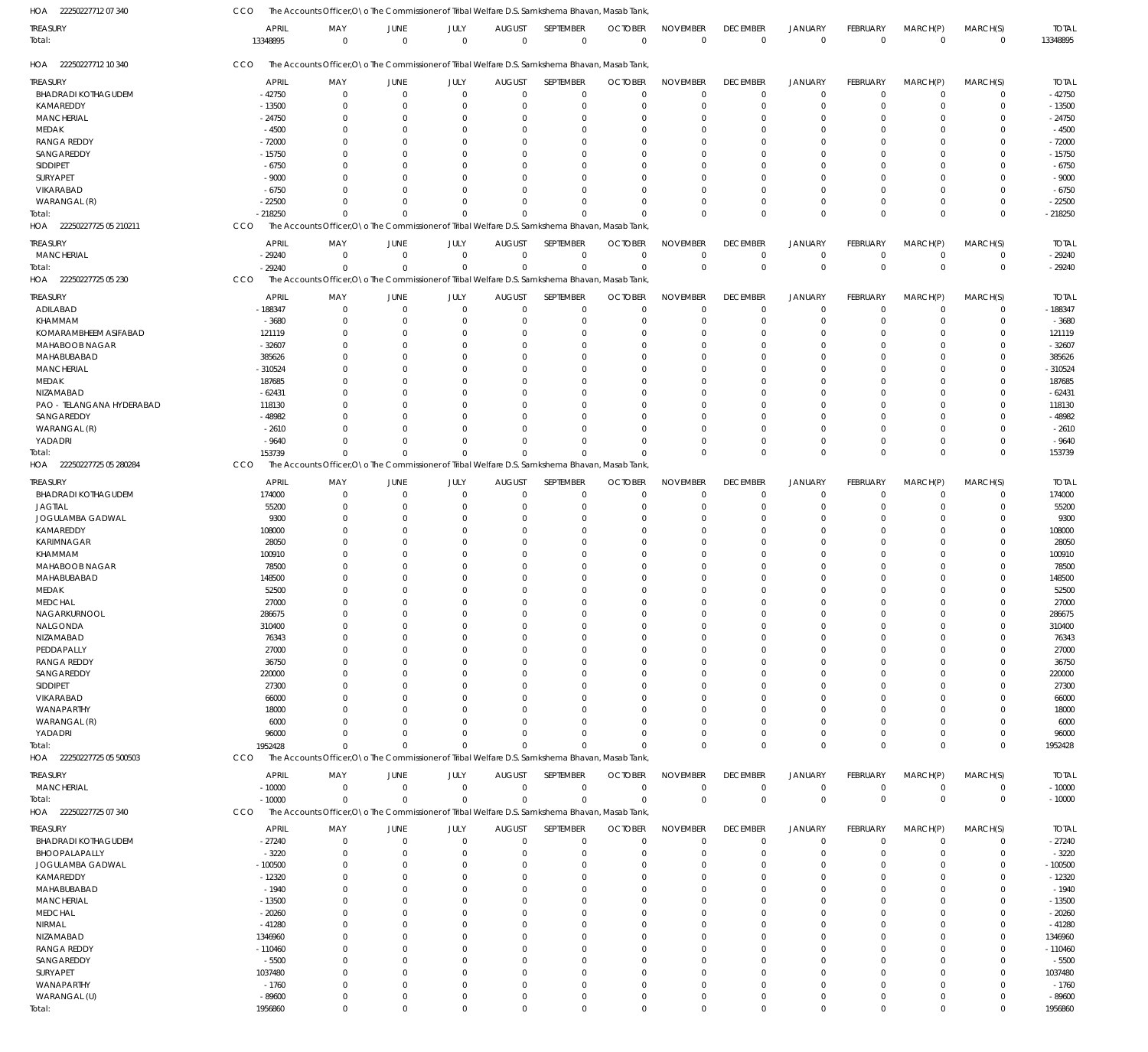22250227725 08 340 HOA CCO The Accounts Officer, O\o The Commissioner of Tribal Welfare D.S. Samkshema Bhavan, Masab Tank,

| TREASURY                            | <b>APRIL</b>          | MAY                                                                                              | <b>JUNE</b>                 | JULY                     | <b>AUGUST</b>           | SEPTEMBER                  | <b>OCTOBER</b>              | <b>NOVEMBER</b>      | <b>DECEMBER</b>                  | <b>JANUARY</b>              | FEBRUARY                   | MARCH(P)                | MARCH(S)                    | <b>TOTAL</b>           |
|-------------------------------------|-----------------------|--------------------------------------------------------------------------------------------------|-----------------------------|--------------------------|-------------------------|----------------------------|-----------------------------|----------------------|----------------------------------|-----------------------------|----------------------------|-------------------------|-----------------------------|------------------------|
| ADILABAD                            | $-452020$             | $\mathbf 0$                                                                                      | $\mathbf 0$                 | $\Omega$                 | $\mathbf 0$             | $\mathbf 0$                | $\Omega$                    | $\Omega$             | $\mathbf 0$                      | $\mathbf 0$                 | $\overline{0}$             | $\Omega$                | $\mathbf 0$                 | $-452020$              |
| <b>BHADRADI KOTHAGUDEM</b>          | -482800               | $\Omega$                                                                                         | $\Omega$                    | $\Omega$                 | $\Omega$                | $\Omega$                   | $\Omega$                    | $\Omega$             | $\Omega$                         | $\Omega$                    | $\Omega$                   | $\Omega$                | $\Omega$                    | $-482800$              |
| BHOOPALAPALLY                       | $-31400$              | $\Omega$                                                                                         | $\Omega$                    | $\Omega$                 | 0                       | $\Omega$                   | $\Omega$                    | 0                    | $\Omega$                         | $\Omega$                    | $\Omega$                   | C                       | $\Omega$                    | $-31400$               |
| HYDERABAD URBAN                     | $-6500$               | $\Omega$                                                                                         | $\Omega$                    | O                        | 0                       | $\Omega$                   | $\Omega$                    | 0                    | $\Omega$                         | $\Omega$                    | $\Omega$                   | C                       | $\Omega$                    | $-6500$                |
| <b>JAGTIAL</b>                      | $-9460$               | 0                                                                                                | $\Omega$                    | O                        | 0                       | $\Omega$                   | $\Omega$                    | $\Omega$             | $\Omega$                         | $\Omega$                    | $\Omega$                   |                         | $\Omega$                    | $-9460$                |
| <b>JANGAON</b>                      | -44430                | O                                                                                                | 0                           | O                        | 0                       | $\Omega$                   | $\Omega$                    | $\Omega$             | $\Omega$                         | $\Omega$                    | C                          |                         | $\Omega$                    | $-44430$               |
| JOGULAMBA GADWAL                    | $-290$                | O                                                                                                | 0                           |                          | 0                       | $\Omega$                   | $\Omega$                    | C                    | 0                                | C                           | C                          |                         | $\Omega$                    | $-290$                 |
| KAMAREDDY                           | $-125550$             | $\Omega$                                                                                         | $\Omega$                    | O                        | 0                       | $\Omega$                   | $\Omega$                    | C                    | $\Omega$                         | $\Omega$                    | C                          | C                       | $\Omega$                    | $-125550$              |
| <b>KARIMNAGAR</b>                   | $-56690$              | O                                                                                                | 0                           |                          | 0                       | 0                          | $\Omega$                    | $\Omega$             | $\Omega$                         | C                           | C                          |                         | $\Omega$                    | $-56690$               |
| KHAMMAM                             | $-360200$             | $\Omega$                                                                                         | $\Omega$                    | O                        | 0                       | $\Omega$                   | $\Omega$                    | 0                    | $\Omega$                         | $\Omega$                    | $\Omega$                   | C                       | $\Omega$                    | $-360200$              |
| KOMARAMBHEEM ASIFABAD               | $-60480$              | O                                                                                                | 0                           |                          | 0                       | $\Omega$                   | $\Omega$                    |                      | $\Omega$                         | 0                           | C                          |                         | $\Omega$                    | $-60480$               |
| MAHABOOB NAGAR<br>MAHABUBABAD       | $-110415$             | $\Omega$<br>O                                                                                    | 0<br>$\Omega$               | O<br>O                   | 0<br>0                  | $\Omega$<br>$\Omega$       | $\Omega$<br>$\Omega$        | C<br>$\Omega$        | $\Omega$<br>$\Omega$             | $\Omega$<br>0               | C<br>$\Omega$              | C                       | $\Omega$<br>$\Omega$        | $-110415$<br>$-263945$ |
| <b>MANCHERIAL</b>                   | $-263945$<br>$-55330$ | 0                                                                                                | 0                           | O                        | 0                       | $\Omega$                   | $\Omega$                    | C                    | $\Omega$                         | $\Omega$                    | C                          |                         | $\Omega$                    | $-55330$               |
| MEDAK                               | $-123410$             | O                                                                                                | 0                           |                          | 0                       | $\Omega$                   | $\Omega$                    | $\Omega$             | $\Omega$                         | $\Omega$                    | 0                          |                         | $\Omega$                    | $-123410$              |
| <b>MEDCHAL</b>                      | -233155               | $\Omega$                                                                                         | 0                           | O                        | 0                       | $\Omega$                   | C                           | C                    | $\Omega$                         | $\Omega$                    | C                          |                         | $\Omega$                    | $-233155$              |
| Mulugu                              | $-91055$              | O                                                                                                | 0                           | O                        | 0                       | 0                          | $\Omega$                    | C                    | $\Omega$                         | C                           | C                          |                         | $\Omega$                    | $-91055$               |
| NAGARKURNOOL                        | $-10980$              | $\Omega$                                                                                         | $\Omega$                    | O                        | 0                       | $\Omega$                   | $\Omega$                    | $\Omega$             | $\Omega$                         | $\Omega$                    | $\Omega$                   |                         | $\Omega$                    | $-10980$               |
| NALGONDA                            | $-316845$             | O                                                                                                | 0                           |                          | O                       | $\Omega$                   | 0                           |                      | 0                                | $\Omega$                    | C                          |                         | $\Omega$                    | $-316845$              |
| NIRMAL                              | $-178340$             | $\Omega$                                                                                         | $\Omega$                    | O                        | 0                       | $\Omega$                   | $\Omega$                    | C                    | $\Omega$                         | $\Omega$                    | C                          | C                       | $\Omega$                    | $-178340$              |
| NIZAMABAD                           | $-191815$             | O                                                                                                | 0                           |                          | 0                       | $\Omega$                   | $\Omega$                    | $\Omega$             | $\Omega$                         | 0                           | C                          |                         | $\Omega$                    | $-191815$              |
| Narayanpet                          | $-13520$              | O                                                                                                | 0                           | O                        | 0                       | $\Omega$                   | $\Omega$                    | C                    | $\Omega$                         | $\Omega$                    | C                          |                         | $\Omega$                    | $-13520$               |
| PEDDAPALLY                          | $-4980$               | O                                                                                                | 0                           |                          | 0                       | $\Omega$                   | $\Omega$                    |                      | $\Omega$                         | $\Omega$                    | 0                          |                         | $\Omega$                    | $-4980$                |
| <b>RANGA REDDY</b>                  | $-456100$             | 0                                                                                                | 0                           | O                        | 0                       | $\Omega$                   | C                           | C                    | $\Omega$                         | $\Omega$                    | C                          |                         | $\Omega$                    | $-456100$              |
| SANGAREDDY                          | $-61625$              | O                                                                                                | $\Omega$                    | O                        | 0                       | $\Omega$                   | $\Omega$                    | $\Omega$             | $\Omega$                         | 0                           | $\Omega$                   |                         | $\Omega$                    | $-61625$               |
| <b>SIDDIPET</b>                     | $-31470$              | $\Omega$                                                                                         | 0                           | O                        | 0                       | $\Omega$                   | $\Omega$                    | $\Omega$             | $\Omega$                         | $\Omega$                    | C                          |                         | $\Omega$                    | $-31470$               |
| <b>SIRICILLA</b>                    | $-38170$              | O                                                                                                | 0                           |                          | 0                       | $\Omega$                   | 0                           | C                    | 0                                | C                           | C                          |                         | $\Omega$                    | $-38170$               |
| SURYAPET                            | 419770                | $\Omega$<br>O                                                                                    | $\Omega$                    | O                        | 0                       | $\Omega$<br>O              | $\Omega$<br>$\Omega$        | C<br>$\Omega$        | $\Omega$<br>$\Omega$             | $\Omega$                    | C                          | C                       | $\Omega$                    | 419770                 |
| VIKARABAD<br>WANAPARTHY             | $-81530$<br>$-48710$  | $\Omega$                                                                                         | 0<br>$\Omega$               | O                        | 0<br>0                  | $\Omega$                   | $\Omega$                    | $\Omega$             | $\Omega$                         | C<br>$\Omega$               | C<br>$\Omega$              | C                       | $\Omega$<br>$\Omega$        | $-81530$<br>$-48710$   |
| WARANGAL (R)                        | $-121520$             | O                                                                                                | $\Omega$                    | O                        | 0                       | $\Omega$                   | 0                           |                      | $\Omega$                         | 0                           | C                          |                         | $\Omega$                    | $-121520$              |
| WARANGAL (U)                        | $-290205$             | $\Omega$                                                                                         | $\Omega$                    | $\Omega$                 | $\Omega$                | $\Omega$                   | $\Omega$                    | C                    | $\Omega$                         | $\Omega$                    | $\Omega$                   | C                       | $\Omega$                    | $-290205$              |
| YADADRI                             | $-14705$              | $\Omega$                                                                                         | $\Omega$                    | $\Omega$                 | $\Omega$                | $\Omega$                   | $\Omega$                    | 0                    | $\Omega$                         | $\Omega$                    | $\Omega$                   | $\Omega$                | $\Omega$                    | $-14705$               |
| Total:                              | $-3947875$            | $\Omega$                                                                                         | $\Omega$                    | $\Omega$                 | $\Omega$                | $\Omega$                   | $\mathsf{C}$                | $\Omega$             | $\Omega$                         | $\Omega$                    | $\Omega$                   | $\Omega$                | $\Omega$                    | -3947875               |
| HOA<br>22250227725 10 340           | CCO                   | The Accounts Officer, O\o The Commissioner of Tribal Welfare D.S. Samkshema Bhavan, Masab Tank,  |                             |                          |                         |                            |                             |                      |                                  |                             |                            |                         |                             |                        |
| TREASURY                            | <b>APRIL</b>          | MAY                                                                                              | JUNE                        | JULY                     | <b>AUGUST</b>           | SEPTEMBER                  | <b>OCTOBER</b>              | <b>NOVEMBER</b>      | <b>DECEMBER</b>                  | <b>JANUARY</b>              | <b>FEBRUARY</b>            | MARCH(P)                | MARCH(S)                    | <b>TOTAL</b>           |
| ADILABAD                            | -59500                | $\mathbf 0$                                                                                      | $\overline{0}$              | $\mathbf 0$              | $\mathbf 0$             | $\mathbf 0$                | $\mathbf 0$                 | $\mathbf 0$          | $\mathbf 0$                      | $\mathbf 0$                 | $\mathbf 0$                | 0                       | $\mathbf 0$                 | $-59500$               |
| <b>BHADRADI KOTHAGUDEM</b>          | $-3000$               | $\mathbf 0$                                                                                      | $\overline{0}$              | $\Omega$                 | $\mathbf 0$             | $\mathbf 0$                | $\mathbf 0$                 | $\Omega$             | $\mathbf 0$                      | $\mathbf 0$                 | $\mathbf 0$                | $\Omega$                | $\mathbf 0$                 | $-3000$                |
| <b>JANGAON</b>                      | $-11500$              | $\Omega$                                                                                         | $\Omega$                    | $\Omega$                 | $\Omega$                | $\mathbf 0$                | 0                           | $\Omega$             | $\overline{0}$                   | $\mathbf 0$                 | $\Omega$                   | $\Omega$                | $\Omega$                    | $-11500$               |
|                                     |                       |                                                                                                  |                             |                          |                         |                            |                             |                      |                                  |                             | $\Omega$                   |                         | $\Omega$                    |                        |
| KAMAREDDY                           | $-4000$               | $\mathbf 0$                                                                                      | $\Omega$                    | $\Omega$                 | $\Omega$                | $\Omega$                   | $\Omega$                    | $\Omega$             | $\Omega$                         | $\Omega$                    |                            | $\Omega$                |                             | $-4000$                |
| <b>KARIMNAGAR</b>                   | $-1500$               | $\Omega$                                                                                         | $\Omega$                    | $\Omega$                 | $\Omega$                | $\Omega$                   | $\Omega$                    | $\Omega$             | $\Omega$                         | $\Omega$                    | $\Omega$                   | $\Omega$                | $\Omega$                    | $-1500$                |
| KHAMMAM                             | 155500                | $\mathbf 0$                                                                                      | $\Omega$                    | $\Omega$                 | $\Omega$                | $\mathbf 0$                | $\Omega$                    | $\Omega$             | $\mathbf 0$                      | $\mathbf 0$                 | $\Omega$                   | $\Omega$                | $\Omega$                    | 155500                 |
| MAHABUBABAD                         | $-15000$              | $\Omega$                                                                                         | $\Omega$                    | $\Omega$                 | $\Omega$                | $\Omega$                   | $\Omega$                    | $\Omega$             | $\Omega$                         | $\Omega$                    | $\Omega$                   | $\Omega$                | $\Omega$                    | $-15000$               |
| <b>MANCHERIAL</b>                   | $-13500$              | $\Omega$                                                                                         | $\Omega$                    | $\Omega$                 | $\Omega$                | $\Omega$                   | $\Omega$                    | $\Omega$             | $\Omega$                         | $\Omega$                    | $\Omega$                   | $\Omega$                | $\mathbf 0$                 | $-13500$               |
| <b>MEDAK</b>                        | $-3000$               | $\Omega$                                                                                         | $\Omega$                    | $\Omega$                 | $\Omega$                | $\Omega$                   | $\Omega$                    | $\Omega$             | $\Omega$                         | $\Omega$                    | $\Omega$                   | $\Omega$                | $\Omega$                    | $-3000$                |
| NALGONDA                            | 50500                 | $\Omega$                                                                                         | $\Omega$                    | $\Omega$                 | $\Omega$                | $\mathbf 0$                | O                           | $\Omega$             | $\Omega$                         | $\Omega$                    | $\Omega$                   | $\Omega$                | $\Omega$                    | 50500                  |
| WANAPARTHY                          | $-1000$               | $\Omega$                                                                                         | $\Omega$                    | $\Omega$                 | $\Omega$                | $\Omega$                   | $\Omega$                    | $\Omega$             | $\Omega$                         | $\Omega$                    | $\Omega$                   | $\Omega$                | $\Omega$                    | $-1000$                |
| WARANGAL (R)                        | $-6500$               | $\Omega$                                                                                         | $\Omega$<br>$\Omega$        | $\Omega$                 | $\Omega$                | $\Omega$                   | $\Omega$                    | $\Omega$             | $\Omega$                         | $\Omega$                    | $\Omega$                   | $\Omega$                | $\Omega$                    | $-6500$                |
| WARANGAL (U)                        | $-1500$               | $\mathbf 0$<br>$\Omega$                                                                          | $\Omega$                    | $\Omega$<br>$\Omega$     | $\Omega$<br>$\Omega$    | $\Omega$<br>$\Omega$       | $\Omega$<br>$\Omega$        | $\Omega$<br>$\Omega$ | $\Omega$<br>$\Omega$             | $\mathbf 0$<br>$\mathbf{0}$ | $\Omega$<br>$\Omega$       | $\Omega$<br>$\Omega$    | $\mathbf 0$<br>$\mathbf 0$  | $-1500$                |
| Total:                              | 86000                 |                                                                                                  |                             |                          |                         |                            |                             |                      |                                  |                             |                            |                         |                             | 86000                  |
| HOA 222502282 04 010011             | CCO                   | The Accounts Officer, O \o The Commissioner of Tribal Welfare D.S. Samkshema Bhavan, Masab Tank  |                             |                          |                         |                            |                             |                      |                                  |                             |                            |                         |                             |                        |
| TREASURY                            | APRIL                 | MAY                                                                                              | <b>JUNE</b>                 | JULY                     | AUGUST                  | SEPTEMBER                  | <b>OCTOBER</b>              | <b>NOVEMBER</b>      | <b>DECEMBER</b>                  | <b>JANUARY</b>              | <b>FEBRUARY</b>            | MARCH(P)                | MARCH(S)                    | <b>TOTAL</b>           |
| NAGARKURNOOL                        | 184530                | $\Omega$                                                                                         | $\Omega$                    | $\Omega$                 | $\mathbf{0}$            | $\Omega$                   | $\Omega$                    | $\Omega$             | $\mathbf 0$                      | 0                           | $\mathbf 0$                | $\Omega$                | $\mathbf 0$                 | 184530                 |
| Total:                              | 184530                | $\Omega$                                                                                         | $\Omega$                    | $\Omega$                 | $\Omega$                | $\Omega$                   | $\Omega$                    | $\Omega$             | $\mathbf 0$                      | $\mathbf{0}$                | $\mathbf 0$                | $\Omega$                | $\mathbf 0$                 | 184530                 |
| HOA 222502282 04 010012             | CCO                   | The Accounts Officer, O \o The Commissioner of Tribal Welfare D.S. Samkshema Bhavan, Masab Tank, |                             |                          |                         |                            |                             |                      |                                  |                             |                            |                         |                             |                        |
| TREASURY                            | <b>APRIL</b>          | MAY                                                                                              | <b>JUNE</b>                 | JULY                     | AUGUST                  | SEPTEMBER                  | <b>OCTOBER</b>              | <b>NOVEMBER</b>      | <b>DECEMBER</b>                  | <b>JANUARY</b>              | <b>FEBRUARY</b>            | MARCH(P)                | MARCH(S)                    | <b>TOTAL</b>           |
| NAGARKURNOOL                        | 5775                  | $\mathbf{0}$                                                                                     | $\overline{0}$              | $\Omega$                 | $\mathbf 0$             | $\mathbf 0$                | $\overline{0}$              | $\Omega$             | $\mathbf 0$                      | $\mathbf 0$                 | $\overline{0}$             | $\mathbf 0$             | $\mathbf 0$                 | 5775                   |
| Total:                              | 5775                  | $\Omega$                                                                                         | $\Omega$                    | $\Omega$                 | $\mathbf 0$             | $\Omega$                   | $\Omega$                    | $\Omega$             | $\overline{0}$                   | $\mathbf{0}$                | $\overline{0}$             | $\Omega$                | $\mathbf 0$                 | 5775                   |
| HOA 222502282 04 010013             | CCO                   | The Accounts Officer, O\o The Commissioner of Tribal Welfare D.S. Samkshema Bhavan, Masab Tank,  |                             |                          |                         |                            |                             |                      |                                  |                             |                            |                         |                             |                        |
| TREASURY                            | APRIL                 | MAY                                                                                              | <b>JUNE</b>                 | JULY                     | <b>AUGUST</b>           | SEPTEMBER                  | <b>OCTOBER</b>              | <b>NOVEMBER</b>      | <b>DECEMBER</b>                  | <b>JANUARY</b>              | FEBRUARY                   | MARCH(P)                | MARCH(S)                    | <b>TOTAL</b>           |
| NAGARKURNOOL                        | 70728                 | $\Omega$                                                                                         | $\Omega$                    | $\Omega$                 | $\overline{0}$          | $\mathbf 0$                | $\Omega$                    | $\Omega$             | $\mathbf 0$                      | $\mathbf 0$                 | $\overline{0}$             | $\Omega$                | $\mathbf 0$                 | 70728                  |
| Total:                              | 70728                 | $\Omega$                                                                                         | $\Omega$                    | $\Omega$                 | $\Omega$                | $\Omega$                   | $\overline{0}$              | $\Omega$             | $\overline{0}$                   | $\mathbf 0$                 | $\Omega$                   | $\Omega$                | $\mathbf 0$                 | 70728                  |
| HOA 222502282 04 010016             | CCO                   | The Accounts Officer, O \o The Commissioner of Tribal Welfare D.S. Samkshema Bhavan, Masab Tank, |                             |                          |                         |                            |                             |                      |                                  |                             |                            |                         |                             |                        |
| TREASURY                            | APRIL                 | MAY                                                                                              | <b>JUNE</b>                 | JULY                     | AUGUST                  | SEPTEMBER                  | <b>OCTOBER</b>              | <b>NOVEMBER</b>      | <b>DECEMBER</b>                  | <b>JANUARY</b>              | <b>FEBRUARY</b>            | MARCH(P)                | MARCH(S)                    | <b>TOTAL</b>           |
| NAGARKURNOOL                        | 29888                 | $\mathbf{0}$                                                                                     | $\mathbf 0$                 | $\mathbf 0$              | $\mathbf{0}$            | $\mathbf 0$                | $\overline{0}$              | $\mathbf 0$          | $\overline{0}$                   | $\mathbf 0$                 | $\overline{0}$             | $\mathbf 0$             | $\mathbf 0$                 | 29888                  |
| Total:                              | 29888                 | $\mathbf 0$                                                                                      | $\Omega$                    | $\Omega$                 | $\Omega$                | $\mathbf 0$                | $\mathbf 0$                 | $\mathbf 0$          | $\mathbf{0}$                     | $\mathbf 0$                 | $\mathbf 0$                | $\Omega$                | $\mathbf 0$                 | 29888                  |
| HOA 222503001 01 010011             | CCO                   | The Commissioner, Backward Classes Welfare, D.S. Samkshema Bhavan, Masab Tank,                   |                             |                          |                         |                            |                             |                      |                                  |                             |                            |                         |                             |                        |
| TREASURY                            | APRIL                 | MAY                                                                                              | JUNE                        | JULY                     | <b>AUGUST</b>           | SEPTEMBER                  | <b>OCTOBER</b>              | <b>NOVEMBER</b>      | <b>DECEMBER</b>                  | <b>JANUARY</b>              | <b>FEBRUARY</b>            | MARCH(P)                | MARCH(S)                    | <b>TOTAL</b>           |
| HYDERABAD URBAN                     | -14192                | $\Omega$                                                                                         | $\Omega$                    | $\Omega$                 | $\mathbf 0$             | $\Omega$                   | $\Omega$                    | $\Omega$             | $\mathbf 0$                      | $\mathbf 0$                 | $\Omega$                   | $\Omega$                | $\Omega$                    | $-14192$               |
| PAO - TELANGANA HYDERABAD           | 579538                | $\Omega$                                                                                         | $\overline{0}$              | $\Omega$                 | $\overline{0}$          | $\mathbf 0$                | $\overline{0}$              | $\Omega$             | $\overline{0}$                   | $\mathbf 0$                 | $\mathbf 0$                | $\Omega$                | $\mathbf 0$                 | 579538                 |
| Total:                              | 565346                | $\Omega$                                                                                         | $\Omega$                    | $\Omega$                 | $\Omega$                | $\Omega$                   | $\Omega$                    | $\Omega$             | $\mathbf 0$                      | $\Omega$                    | $\Omega$                   | $\Omega$                | $\Omega$                    | 565346                 |
| HOA 222503001 01 010012             | CCO                   | The Commissioner, Backward Classes Welfare, D.S. Samkshema Bhavan, Masab Tank,                   |                             |                          |                         |                            |                             |                      |                                  |                             |                            |                         |                             |                        |
| <b>TREASURY</b>                     | <b>APRIL</b>          | MAY                                                                                              | <b>JUNE</b>                 | JULY                     | <b>AUGUST</b>           | SEPTEMBER                  | <b>OCTOBER</b>              | <b>NOVEMBER</b>      | <b>DECEMBER</b>                  | <b>JANUARY</b>              | FEBRUARY                   | MARCH(P)                | MARCH(S)                    | <b>TOTAL</b>           |
| PAO - TELANGANA HYDERABAD<br>Total: | 12800<br>12800        | $\mathbf 0$<br>$\mathbf 0$                                                                       | $\mathbf 0$<br>$\mathbf{0}$ | $\mathbf{0}$<br>$\Omega$ | $\mathbf 0$<br>$\Omega$ | $\mathbf 0$<br>$\mathbf 0$ | $\mathbf 0$<br>$\mathbf{0}$ | 0<br>$\mathbf 0$     | $\overline{0}$<br>$\overline{0}$ | $\mathbf 0$<br>$\mathbf 0$  | $\overline{0}$<br>$\Omega$ | $\mathbf 0$<br>$\Omega$ | $\mathbf 0$<br>$\mathbf{0}$ | 12800<br>12800         |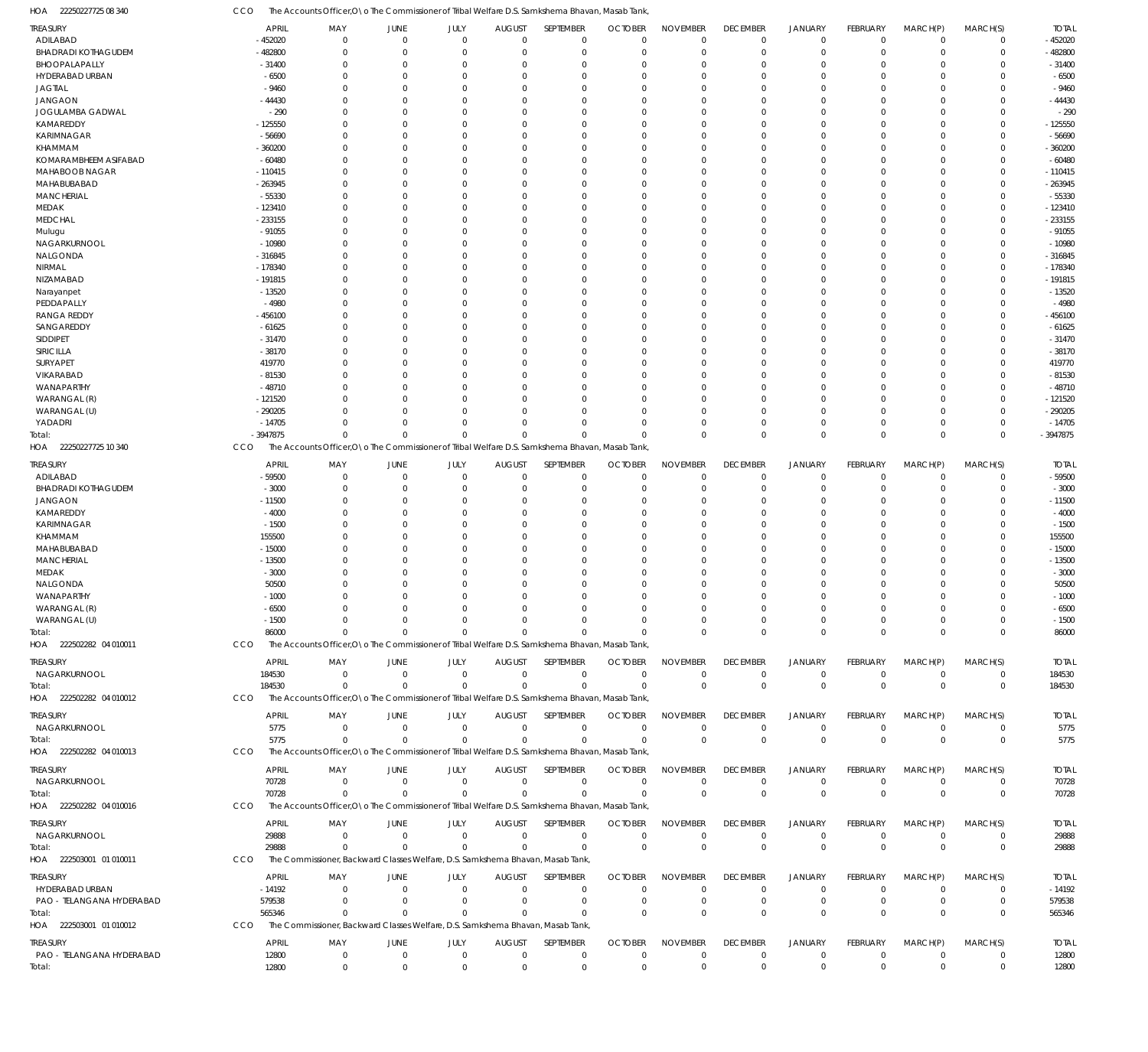| HOA 222503001 01 010013             | CCO |                  | The Commissioner, Backward Classes Welfare, D.S. Samkshema Bhavan, Masab Tank,             |                      |                        |                           |                             |                            |                             |                             |                                  |                      |                            |                            |                       |
|-------------------------------------|-----|------------------|--------------------------------------------------------------------------------------------|----------------------|------------------------|---------------------------|-----------------------------|----------------------------|-----------------------------|-----------------------------|----------------------------------|----------------------|----------------------------|----------------------------|-----------------------|
| TREASURY                            |     | APRIL            | MAY                                                                                        | JUNE                 | JULY                   | <b>AUGUST</b>             | SEPTEMBER                   | <b>OCTOBER</b>             | NOVEMBER                    | <b>DECEMBER</b>             | <b>JANUARY</b>                   | FEBRUARY             | MARCH(P)                   | MARCH(S)                   | <b>TOTAL</b>          |
| PAO - TELANGANA HYDERABAD           |     | 222539           | $\Omega$                                                                                   | $\Omega$             | $\Omega$               | $\Omega$                  | $^{\circ}$                  | $\Omega$                   | $\mathbf 0$                 | $\Omega$                    | $\overline{0}$                   | $\mathbf 0$          | $\overline{0}$             | 0                          | 222539                |
| Total:                              |     | 222539           | $\Omega$                                                                                   | $\Omega$             | $\Omega$               | $\Omega$                  | $\Omega$                    | $\Omega$                   | $\mathbf 0$                 | $\Omega$                    | $\Omega$                         | $\Omega$             | $\Omega$                   | $\mathbf 0$                | 222539                |
| HOA 222503001 01 010016             | CCO |                  | The Commissioner, Backward Classes Welfare, D.S. Samkshema Bhavan, Masab Tank,             |                      |                        |                           |                             |                            |                             |                             |                                  |                      |                            |                            |                       |
| treasury                            |     | APRIL            | MAY                                                                                        | JUNE                 | JULY                   | <b>AUGUST</b>             | SEPTEMBER                   | <b>OCTOBER</b>             | <b>NOVEMBER</b>             | <b>DECEMBER</b>             | <b>JANUARY</b>                   | <b>FEBRUARY</b>      | MARCH(P)                   | MARCH(S)                   | <b>TOTAL</b>          |
| PAO - TELANGANA HYDERABAD           |     | 172172           | $\Omega$                                                                                   | $\Omega$             | $\Omega$               | $\Omega$                  | $\Omega$                    | $\Omega$                   | $\Omega$                    | $\Omega$                    | $\Omega$                         | $\Omega$             | $\Omega$                   | 0                          | 172172                |
| Total:                              |     | 172172           | $\Omega$                                                                                   |                      | $\Omega$               | $\Omega$                  | $\Omega$                    | $\Omega$                   | $\Omega$                    | $\Omega$                    | $\Omega$                         | $\Omega$             | $\Omega$                   | $\mathbf 0$                | 172172                |
| HOA 222503001 01 130131             | CCO |                  | The Commissioner, Backward Classes Welfare, D.S. Samkshema Bhavan, Masab Tank,             |                      |                        |                           |                             |                            |                             |                             |                                  |                      |                            |                            |                       |
| treasury                            |     | <b>APRIL</b>     | MAY                                                                                        | JUNE                 | JULY                   | <b>AUGUST</b>             | SEPTEMBER                   | <b>OCTOBER</b>             | <b>NOVEMBER</b>             | <b>DECEMBER</b>             | <b>JANUARY</b>                   | FEBRUARY             | MARCH(P)                   | MARCH(S)                   | <b>TOTAL</b>          |
| PAO - TELANGANA HYDERABAD           |     | 800              | $\Omega$                                                                                   | $\overline{0}$       | $\Omega$               | $\overline{0}$            | $\mathbf 0$                 | $\Omega$                   | $\mathbf 0$                 | $\Omega$                    | $\overline{0}$                   | $\Omega$             | $\overline{0}$             | $\mathbf 0$                | 800                   |
| Total:                              |     | 800              | $\Omega$                                                                                   | $\Omega$             | $\Omega$               | $\Omega$                  | $\Omega$                    | $\Omega$                   | $\mathbf 0$                 | $\Omega$                    | $\Omega$                         | $\Omega$             | $\Omega$                   | $\mathbf 0$                | 800                   |
| HOA 222503001 01 130132             | CCO |                  | The Commissioner, Backward Classes Welfare, D.S. Samkshema Bhavan, Masab Tank,             |                      |                        |                           |                             |                            |                             |                             |                                  |                      |                            |                            |                       |
| treasury                            |     | <b>APRIL</b>     | MAY                                                                                        | JUNE                 | JULY                   | <b>AUGUST</b>             | SEPTEMBER                   | <b>OCTOBER</b>             | <b>NOVEMBER</b>             | <b>DECEMBER</b>             | <b>JANUARY</b>                   | FEBRUARY             | MARCH(P)                   | MARCH(S)                   | <b>TOTAL</b>          |
| PAO - TELANGANA HYDERABAD           |     | 26258            | $\Omega$                                                                                   | $\Omega$             | $\Omega$               | $\Omega$                  | $\Omega$                    | $\Omega$                   | $\Omega$                    | $\Omega$                    | $\Omega$                         | $\Omega$             | $\overline{0}$             | 0                          | 26258                 |
| Total:                              |     | 26258            | $\Omega$                                                                                   | $\Omega$             | $\Omega$               | $\Omega$                  | $\Omega$                    | $\Omega$                   | $\Omega$                    | $\Omega$                    | $\Omega$                         | $\Omega$             | $\Omega$                   | $\mathbf 0$                | 26258                 |
| HOA 222503001 01 130134             | CCO |                  | The Commissioner, Backward Classes Welfare, D.S. Samkshema Bhavan, Masab Tank,             |                      |                        |                           |                             |                            |                             |                             |                                  |                      |                            |                            |                       |
|                                     |     |                  |                                                                                            |                      |                        |                           |                             |                            |                             |                             |                                  |                      |                            |                            |                       |
| <b>TREASURY</b>                     |     | APRIL            | MAY<br>$\Omega$                                                                            | JUNE<br>$\Omega$     | JULY<br>$\overline{0}$ | <b>AUGUST</b><br>$\Omega$ | SEPTEMBER<br>$\overline{0}$ | <b>OCTOBER</b><br>$\Omega$ | <b>NOVEMBER</b><br>$\Omega$ | <b>DECEMBER</b><br>$\Omega$ | <b>JANUARY</b><br>$\overline{0}$ | FEBRUARY<br>$\Omega$ | MARCH(P)<br>$\overline{0}$ | MARCH(S)<br>$\mathbf 0$    | <b>TOTAL</b><br>52000 |
| PAO - TELANGANA HYDERABAD<br>Total: |     | 52000<br>52000   | $\Omega$                                                                                   | $\Omega$             | $\Omega$               | $\Omega$                  | $\Omega$                    | $\Omega$                   | $\Omega$                    | $\Omega$                    | $\Omega$                         | $\Omega$             | $\Omega$                   | $\mathbf 0$                | 52000                 |
| HOA 222503001 01 240                | CCO |                  | The Commissioner, Backward Classes Welfare, D.S. Samkshema Bhavan, Masab Tank,             |                      |                        |                           |                             |                            |                             |                             |                                  |                      |                            |                            |                       |
|                                     |     |                  |                                                                                            |                      |                        |                           |                             |                            |                             |                             |                                  |                      |                            |                            |                       |
| treasury                            |     | APRIL            | MAY                                                                                        | JUNE                 | JULY                   | <b>AUGUST</b>             | SEPTEMBER                   | <b>OCTOBER</b>             | <b>NOVEMBER</b>             | <b>DECEMBER</b>             | <b>JANUARY</b>                   | FEBRUARY             | MARCH(P)                   | MARCH(S)                   | <b>TOTAL</b>          |
| PAO - TELANGANA HYDERABAD           |     | 16750            | $\Omega$                                                                                   | $\Omega$             | $\Omega$               | $\Omega$                  | $\mathbf 0$                 | $\Omega$                   | $\mathbf 0$                 | $\Omega$                    | $^{\circ}$                       | $\Omega$             | $\overline{0}$             | 0                          | 16750                 |
| Total:<br>HOA 222503001 01 300302   | CCO | 16750            | $\Omega$<br>The Commissioner, Backward Classes Welfare, D.S. Samkshema Bhavan, Masab Tank, | $\Omega$             | $\Omega$               | $\Omega$                  | $\Omega$                    | $\Omega$                   | $\mathbf 0$                 | $\Omega$                    | $\Omega$                         | $\Omega$             | $\Omega$                   | $\Omega$                   | 16750                 |
|                                     |     |                  |                                                                                            |                      |                        |                           |                             |                            |                             |                             |                                  |                      |                            |                            |                       |
| treasury                            |     | <b>APRIL</b>     | MAY                                                                                        | JUNE                 | JULY                   | <b>AUGUST</b>             | SEPTEMBER                   | <b>OCTOBER</b>             | <b>NOVEMBER</b>             | <b>DECEMBER</b>             | <b>JANUARY</b>                   | <b>FEBRUARY</b>      | MARCH(P)                   | MARCH(S)                   | <b>TOTAL</b>          |
| PAO - TELANGANA HYDERABAD           |     | 42569            | $\Omega$                                                                                   | $\Omega$             | $\Omega$               | $\Omega$                  | $\mathbf 0$                 | $\Omega$                   | $\mathbf 0$                 | $\Omega$                    | $\overline{0}$                   | $\Omega$             | $\overline{0}$             | $\mathbf 0$                | 42569                 |
| Total:                              |     | 42569            | $\Omega$                                                                                   | $\Omega$             | $\Omega$               | $\Omega$                  | $\Omega$                    | $\Omega$                   | $\Omega$                    | $\Omega$                    | $\Omega$                         | $\Omega$             | $\Omega$                   | $\mathbf 0$                | 42569                 |
| HOA 222503001 03 010011             | CCO |                  | The Commissioner, Backward Classes Welfare, D.S. Samkshema Bhavan, Masab Tank,             |                      |                        |                           |                             |                            |                             |                             |                                  |                      |                            |                            |                       |
| treasury                            |     | APRIL            | MAY                                                                                        | JUNE                 | JULY                   | <b>AUGUST</b>             | SEPTEMBER                   | <b>OCTOBER</b>             | <b>NOVEMBER</b>             | <b>DECEMBER</b>             | <b>JANUARY</b>                   | FEBRUARY             | MARCH(P)                   | MARCH(S)                   | <b>TOTAL</b>          |
| ADILABAD                            |     | 494604           | $\Omega$                                                                                   | $\Omega$             | $\Omega$               | $\Omega$                  | $\Omega$                    | $\Omega$                   | $\Omega$                    | $\Omega$                    | $\Omega$                         | $\Omega$             | $\Omega$                   | $\Omega$                   | 494604                |
| <b>BHADRADI KOTHAGUDEM</b>          |     | 269307           | $\Omega$                                                                                   | $\Omega$             | $\Omega$               | $\Omega$                  | $\Omega$                    | $\Omega$                   | $\Omega$                    | $\Omega$                    | $\Omega$                         | 0                    | $\Omega$                   | $\Omega$                   | 269307                |
| BHOOPALAPALLY                       |     | 205465           | $\Omega$                                                                                   | -0                   | $\Omega$               | $\Omega$                  | $\Omega$                    | O                          | $\Omega$                    | $\Omega$                    | $\Omega$                         | O                    | $\Omega$                   | $\Omega$                   | 205465                |
| HYDERABAD URBAN                     |     | $-32545$         | $\Omega$                                                                                   | $\Omega$             | $\Omega$               | $\Omega$                  | $\Omega$                    | C.                         | $\Omega$                    |                             | $\Omega$                         |                      | $\Omega$                   | 0                          | $-32545$              |
| JAGTIAL                             |     | 140620           | $\Omega$                                                                                   | $\Omega$             | $\Omega$               | $\Omega$                  | $\Omega$                    | 0                          | $\Omega$                    |                             | $\Omega$                         |                      | $\Omega$                   | 0                          | 140620                |
| <b>JANGAON</b>                      |     | 169090           | <sup>0</sup>                                                                               | $\Omega$             | $\Omega$<br>$\Omega$   | C<br>$\Omega$             | $\Omega$<br>$\Omega$        | C.                         | $\Omega$<br>$\Omega$        |                             | $\Omega$<br>$\Omega$             | O                    | $\Omega$<br>$\Omega$       | 0<br>0                     | 169090<br>73610       |
| JOGULAMBA GADWAL<br>KAMAREDDY       |     | 73610<br>241130  |                                                                                            | -0<br>$\Omega$       | $\Omega$               | $\Omega$                  | $\Omega$                    | 0<br>0                     | $\Omega$                    |                             | $\Omega$                         |                      | $\Omega$                   | 0                          | 241130                |
| KARIMNAGAR                          |     | 260440           |                                                                                            | $\Omega$             | $\Omega$               | C                         | $\Omega$                    | 0                          | $\Omega$                    |                             | $\Omega$                         |                      | $\Omega$                   | 0                          | 260440                |
| KHAMMAM                             |     | 464855           |                                                                                            | $\Omega$             | $\Omega$               | C                         | $\Omega$                    | C.                         | $\Omega$                    |                             | $\Omega$                         |                      | $\Omega$                   | C                          | 464855                |
| KOMARAMBHEEM ASIFABAD               |     | 101475           |                                                                                            | -0                   | $\Omega$               | $\Omega$                  | $\Omega$                    | O                          | $\Omega$                    |                             | $\Omega$                         | O                    | $\Omega$                   | 0                          | 101475                |
| MAHABOOB NAGAR                      |     | 186680           |                                                                                            | $\Omega$             | U                      | C                         | $\Omega$                    | C.                         | $\Omega$                    |                             | $\Omega$                         |                      | $\Omega$                   | 0                          | 186680                |
| MAHABUBABAD                         |     | 105220           |                                                                                            | $\Omega$             | $\Omega$               | $\Omega$                  | $\Omega$                    | C.                         | $\Omega$                    |                             | $\Omega$                         |                      | $\Omega$                   | 0                          | 105220                |
| <b>MANCHERIAL</b>                   |     | 41830            |                                                                                            | -0                   | $\Omega$               | $\Omega$                  | $\Omega$                    | O                          | $\Omega$                    |                             | $\Omega$                         |                      | $\Omega$                   | 0                          | 41830                 |
| MEDAK                               |     | 184540           |                                                                                            | $\Omega$             | $\Omega$               | $\Omega$                  | $\Omega$                    | O                          | $\Omega$                    |                             | $\Omega$                         | 0                    | $\Omega$                   | $\Omega$                   | 184540                |
| <b>MEDCHAL</b>                      |     | 276980           | $\Omega$                                                                                   | $\Omega$             | $\Omega$               | $\Omega$                  | $\Omega$                    | $\Omega$                   | $\Omega$                    | $\Omega$                    | $\Omega$                         | 0                    | $\Omega$                   | $\Omega$                   | 276980                |
| Mulugu                              |     | 136420           | $^{\circ}$                                                                                 | $\Omega$             | $\Omega$               | $\Omega$                  | $\Omega$                    | $\Omega$                   | $\Omega$                    | $\Omega$                    | $\Omega$                         | 0                    | $\Omega$                   | $\Omega$                   | 136420                |
| NAGARKURNOOL                        |     | 196780           | $\Omega$                                                                                   | $\Omega$             | $\Omega$               | $\Omega$                  | $\Omega$                    | $\Omega$                   | $\Omega$                    | $\Omega$                    | $\Omega$                         | 0                    | $\Omega$                   | $\Omega$                   | 196780                |
| NALGONDA                            |     | 260250           | $\Omega$                                                                                   | $\Omega$             | $\Omega$<br>U          | $\Omega$<br>C             | $\Omega$                    | O                          | $\Omega$<br>$\Omega$        |                             | $\Omega$                         | 0                    | $\Omega$                   | $\Omega$                   | 260250                |
| NIRMAL<br>NIZAMABAD                 |     | 138720<br>185130 | $\Omega$<br>$\Omega$                                                                       | $\Omega$<br>$\Omega$ | $\Omega$               | C                         | $\Omega$<br>$\Omega$        | O<br>$\Omega$              | $\Omega$                    |                             | $\Omega$<br>$\Omega$             |                      | $\Omega$<br>$\Omega$       | 0<br>$\Omega$              | 138720<br>185130      |
| Narayanpet                          |     | 130815           | 0                                                                                          | $\Omega$             | U                      | C                         | $\Omega$                    | O                          | $\Omega$                    |                             | $\Omega$                         |                      | $\Omega$                   | $\Omega$                   | 130815                |
| PAO - TELANGANA HYDERABAD           |     | 737615           | $\Omega$                                                                                   | $\Omega$             | $\Omega$               | $\Omega$                  | $\Omega$                    | O                          | $\Omega$                    |                             | $\Omega$                         |                      | $\Omega$                   | $\Omega$                   | 737615                |
| PEDDAPALLY                          |     | 369077           | 0                                                                                          | $\Omega$             | U                      | C                         | $\Omega$                    | O                          | $\Omega$                    |                             | $\Omega$                         |                      | $\Omega$                   | 0                          | 369077                |
| <b>RANGA REDDY</b>                  |     | 550403           | $\Omega$                                                                                   | $\Omega$             | U                      | C                         | $\Omega$                    | $\Omega$                   | $\Omega$                    |                             | $\Omega$                         |                      | $\Omega$                   | $\Omega$                   | 550403                |
| SANGAREDDY                          |     | 344970           | 0                                                                                          | $\Omega$             |                        | C                         | $\Omega$                    | O                          | $\Omega$                    |                             | $\Omega$                         |                      | $\Omega$                   | 0                          | 344970                |
| SIDDIPET                            |     | 164860           | $\Omega$                                                                                   | $\Omega$             | U                      | $\Omega$                  | $\Omega$                    | O                          | $\Omega$                    |                             | $\Omega$                         |                      | $\Omega$                   | $\Omega$                   | 164860                |
| SIRICILLA                           |     | 229735           | $\Omega$                                                                                   | $\Omega$             |                        | C                         | $\Omega$                    | O                          | $\Omega$                    |                             | $\Omega$                         |                      | $\Omega$                   | 0                          | 229735                |
| SURYAPET                            |     | 246777           | $\Omega$                                                                                   | $\Omega$             | U                      | C                         | $\Omega$                    | O                          | $\Omega$                    |                             | $\Omega$                         |                      | $\Omega$                   | $\Omega$                   | 246777                |
| VIKARABAD                           |     | 163740           | <sup>0</sup>                                                                               | $\Omega$             |                        | C                         | $\Omega$                    | C.                         | $\Omega$                    |                             | $\Omega$                         |                      | $\Omega$                   | 0                          | 163740                |
| WANAPARTHY                          |     | 213540           | $\Omega$                                                                                   | $\Omega$             | $\Omega$               | $\Omega$                  | $\Omega$                    | O                          | $\Omega$                    |                             | $\Omega$                         |                      | $\Omega$                   | $\Omega$                   | 213540                |
| WARANGAL (R)                        |     | 83910            | <sup>0</sup>                                                                               | $\Omega$             | $\Omega$               | C                         | $\Omega$<br>$\Omega$        | C.                         | $\Omega$<br>$\Omega$        |                             | $\Omega$                         |                      | $\Omega$                   | 0<br>$\Omega$              | 83910                 |
| WARANGAL (U)<br>YADADRI             |     | 325570<br>142500 | <sup>0</sup><br>$\Omega$                                                                   | $\Omega$<br>$\Omega$ | $\Omega$               | C<br>$\Omega$             | $\Omega$                    | O<br>$\Omega$              | $\Omega$                    | $\Omega$                    | $\Omega$<br>$^{\circ}$           | 0                    | $\Omega$<br>$\mathbf 0$    | $\mathbf 0$                | 325570<br>142500      |
| Total:                              |     | 7804113          | $\Omega$                                                                                   | $\Omega$             | $\Omega$               | $\Omega$                  | $\Omega$                    | $\Omega$                   | $\Omega$                    | $\Omega$                    | $\Omega$                         | $\Omega$             | $\Omega$                   | $\mathbf 0$                | 7804113               |
| HOA 222503001 03 010012             | CCO |                  | The Commissioner, Backward Classes Welfare, D.S. Samkshema Bhavan, Masab Tank,             |                      |                        |                           |                             |                            |                             |                             |                                  |                      |                            |                            |                       |
|                                     |     |                  |                                                                                            |                      |                        |                           |                             |                            |                             |                             |                                  |                      |                            |                            |                       |
| treasury                            |     | APRIL            | MAY                                                                                        | JUNE                 | JULY                   | <b>AUGUST</b>             | SEPTEMBER                   | <b>OCTOBER</b>             | <b>NOVEMBER</b>             | <b>DECEMBER</b>             | <b>JANUARY</b>                   | FEBRUARY             | MARCH(P)                   | MARCH(S)                   | <b>TOTAL</b>          |
| ADILABAD                            |     | 11355            | $\Omega$                                                                                   | $\mathbf 0$          | $\mathbf 0$            | $\mathbf 0$               | $\mathbf 0$                 | 0                          | $\mathbf 0$                 | $\Omega$                    | $^{\circ}$                       | $\mathbf 0$          | $^{\circ}$                 | $\mathbf 0$                | 11355                 |
| <b>BHADRADI KOTHAGUDEM</b>          |     | 4425             | $\Omega$                                                                                   | $\overline{0}$       | $\Omega$               | $\Omega$                  | $\mathbf 0$                 | $\Omega$                   | $\Omega$                    | $\Omega$                    | $^{\circ}$                       | 0                    | 0                          | $\mathbf 0$                | 4425                  |
| KARIMNAGAR<br>KHAMMAM               |     | 2800             | $\Omega$<br>$\Omega$                                                                       | $\Omega$<br>$\Omega$ | $\Omega$<br>$\Omega$   | $\Omega$<br>$\Omega$      | $\Omega$<br>$\mathbf 0$     | $\Omega$<br>$\Omega$       | $\Omega$<br>$\Omega$        | $\Omega$<br>$\Omega$        | $\Omega$<br>$\Omega$             | 0<br>0               | $\Omega$<br>$\Omega$       | $\mathbf 0$<br>$\mathbf 0$ | 2800<br>10650         |
| <b>MEDCHAL</b>                      |     | 10650<br>2000    | $\Omega$                                                                                   | $\Omega$             | $\Omega$               | $\Omega$                  | $\Omega$                    | $\Omega$                   | $\Omega$                    |                             | $\Omega$                         | 0                    | $\Omega$                   | $\Omega$                   | 2000                  |
| NIRMAL                              |     | 2000             | $\Omega$                                                                                   | $\Omega$             | $\Omega$               | $\Omega$                  | $\Omega$                    | $\Omega$                   | $\Omega$                    |                             | $\Omega$                         | O                    | $\Omega$                   | $\mathbf 0$                | 2000                  |
| NIZAMABAD                           |     | 2150             | $\Omega$                                                                                   | $\Omega$             | $\Omega$               | $\Omega$                  | $\Omega$                    | $\Omega$                   | $\Omega$                    |                             | $\Omega$                         | 0                    | $\Omega$                   | $\Omega$                   | 2150                  |
| PAO - TELANGANA HYDERABAD           |     | 20140            | $\Omega$                                                                                   | $\Omega$             | $\Omega$               | $\Omega$                  | $\mathbf 0$                 | $\Omega$                   | $\Omega$                    | $\Omega$                    | $\Omega$                         | 0                    | $\Omega$                   | $\mathbf 0$                | 20140                 |
| PEDDAPALLY                          |     | 420              | $\Omega$                                                                                   | $\Omega$             | $\Omega$               | $\Omega$                  | $\Omega$                    | $\Omega$                   | $\Omega$                    |                             | $\Omega$                         | 0                    | $\Omega$                   | $\Omega$                   | 420                   |
| <b>RANGA REDDY</b>                  |     | 9100             | $\Omega$                                                                                   | $\Omega$             | $\Omega$               | $\Omega$                  | $\Omega$                    | $\Omega$                   | $\Omega$                    | $\Omega$                    | $\Omega$                         | U                    | $\Omega$                   | $\mathbf 0$                | 9100                  |
| SANGAREDDY                          |     | 2000             | $\Omega$                                                                                   | $\Omega$             | $\Omega$               | $\Omega$                  | $\mathbf 0$                 | $\Omega$                   | $\Omega$                    | $\Omega$                    | $\Omega$                         | $\Omega$             | $\mathbf 0$                | $\mathbf 0$                | 2000                  |
| SIRICILLA                           |     | 2000             | $\overline{0}$                                                                             | $\overline{0}$       | 0                      | $\overline{0}$            | 0                           | 0                          | $\mathbf 0$                 | $\Omega$                    | $\overline{0}$                   | $\mathbf 0$          | $\overline{0}$             | $\mathbf 0$                | 2000                  |
| WANAPARTHY                          |     | 2000             | $\mathbf 0$                                                                                | $\mathbf 0$          | $\mathbf 0$            | $\overline{0}$            | $\mathbf 0$                 | $\mathbf 0$                | $\mathbf 0$                 | $\Omega$                    | $\overline{0}$                   | $\mathbf 0$          | $\overline{0}$             | $\mathbf 0$                | 2000                  |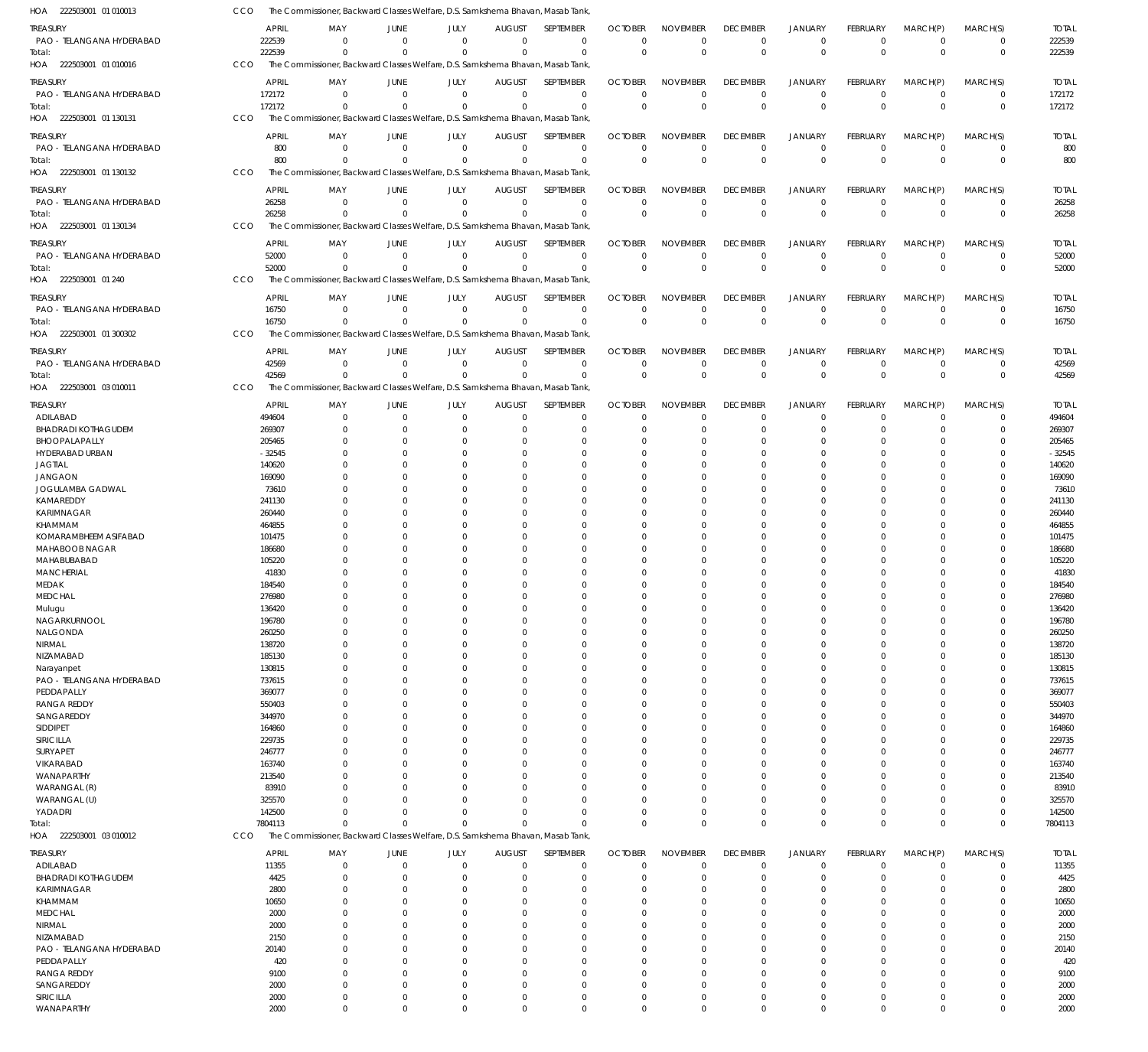| HOA 222503001 03 010012                | CCO                   | The Commissioner, Backward Classes Welfare, D.S. Samkshema Bhavan, Masab Tank,             |                            |                      |                              |                             |                            |                             |                                |                               |                            |                           |                            |                        |
|----------------------------------------|-----------------------|--------------------------------------------------------------------------------------------|----------------------------|----------------------|------------------------------|-----------------------------|----------------------------|-----------------------------|--------------------------------|-------------------------------|----------------------------|---------------------------|----------------------------|------------------------|
| <b>TREASURY</b>                        | <b>APRIL</b>          | MAY                                                                                        | <b>JUNE</b>                | JULY                 | <b>AUGUST</b>                | SEPTEMBER                   | <b>OCTOBER</b>             | <b>NOVEMBER</b>             | <b>DECEMBER</b>                | <b>JANUARY</b>                | FEBRUARY                   | MARCH(P)                  | MARCH(S)                   | <b>TOTAL</b>           |
| WARANGAL (R)                           | 1150                  | $\Omega$                                                                                   | $\mathbf 0$                | $\Omega$             | $\mathbf 0$                  | $\mathbf{0}$                | $\Omega$                   | $\mathbf{0}$                | $\mathbf 0$                    | $\mathbf 0$                   | $\Omega$                   | $\overline{0}$            | $\mathbf 0$                | 1150                   |
| WARANGAL (U)                           | 5550                  | $\Omega$                                                                                   | $\Omega$                   | $\mathbf{0}$         | $\Omega$                     | $\mathbf 0$                 | $\Omega$                   | $\Omega$                    | $\mathbf 0$                    | $\mathbf 0$                   | $\mathbf 0$                | $\mathbf 0$               | $\mathbf 0$                | 5550                   |
| Total:<br>HOA 222503001 03 010013      | 77740<br>CCO          | $\Omega$<br>The Commissioner, Backward Classes Welfare, D.S. Samkshema Bhavan, Masab Tank, | $\Omega$                   | $\Omega$             | $\Omega$                     | $\Omega$                    | $\Omega$                   | $\Omega$                    | $\mathbf 0$                    | $\mathbf 0$                   | $\Omega$                   | $\Omega$                  | $\mathbf 0$                | 77740                  |
|                                        |                       |                                                                                            |                            |                      |                              |                             |                            |                             |                                |                               |                            |                           |                            |                        |
| TREASURY<br>ADILABAD                   | APRIL<br>189974       | MAY<br>0                                                                                   | <b>JUNE</b><br>0           | JULY<br>$\mathbf{0}$ | <b>AUGUST</b><br>$\mathbf 0$ | SEPTEMBER<br>$\mathbf 0$    | <b>OCTOBER</b><br>$\Omega$ | <b>NOVEMBER</b><br>$\Omega$ | <b>DECEMBER</b><br>0           | <b>JANUARY</b><br>$\mathbf 0$ | FEBRUARY<br>$\mathbf 0$    | MARCH(P)<br>$\mathbf 0$   | MARCH(S)<br>$\mathbf 0$    | <b>TOTAL</b><br>189974 |
| <b>BHADRADI KOTHAGUDEM</b>             | 89515                 | $\Omega$                                                                                   | $\Omega$                   | $\mathbf{0}$         | $\Omega$                     | $\mathbf 0$                 | $\Omega$                   | $\Omega$                    | $\mathbf 0$                    | $\mathbf 0$                   | $\mathbf 0$                | $\Omega$                  | $\mathbf 0$                | 89515                  |
| BHOOPALAPALLY                          | 78839                 | $\mathbf 0$                                                                                | 0                          | $\Omega$             | $\Omega$                     | $\mathbf 0$                 | $\Omega$                   | $\Omega$                    | $\mathbf 0$                    | $\mathbf 0$                   | $\Omega$                   | $\Omega$                  | $\mathbf 0$                | 78839                  |
| <b>JAGTIAL</b>                         | 54011                 | $\Omega$                                                                                   | $\Omega$                   | $\Omega$             | $\Omega$                     | $\Omega$                    | $\Omega$                   | $\Omega$                    | $\Omega$                       | $\Omega$                      | $\Omega$                   | $\Omega$                  | $\mathbf 0$                | 54011                  |
| <b>JANGAON</b>                         | 65031                 | $\Omega$                                                                                   | $\Omega$                   | $\Omega$             | $\Omega$                     | $\Omega$                    | $\Omega$                   | $\Omega$                    | $\mathbf{0}$                   | $\Omega$                      | $\Omega$                   | $\Omega$                  | $\mathbf 0$                | 65031                  |
| JOGULAMBA GADWAL                       | 28232                 | $\Omega$                                                                                   | $\Omega$                   | $\Omega$             | $\Omega$                     | $\Omega$                    | $\Omega$                   | $\Omega$                    | $\Omega$                       | $\Omega$                      | $\Omega$                   | $\Omega$                  | $\mathbf 0$                | 28232                  |
| KAMAREDDY<br>KARIMNAGAR                | 92714<br>100065       | $\Omega$<br>$\Omega$                                                                       | $\Omega$<br>$\Omega$       | $\Omega$<br>$\Omega$ | C<br>C                       | $\Omega$<br>$\Omega$        | $\Omega$<br>$\Omega$       | $\Omega$<br>$\Omega$        | $\Omega$<br>$\Omega$           | $\Omega$<br>$\Omega$          | $\Omega$<br>$\Omega$       | $\Omega$<br>$\Omega$      | $\mathbf 0$<br>$\Omega$    | 92714<br>100065        |
| KHAMMAM                                | 178475                | $\Omega$                                                                                   | $\Omega$                   | $\Omega$             | $\Omega$                     | $\mathbf 0$                 | $\Omega$                   | $\Omega$                    | $\mathbf 0$                    | $\Omega$                      | $\Omega$                   | $\Omega$                  | $\mathbf 0$                | 178475                 |
| KOMARAMBHEEM ASIFABAD                  | 39066                 | $\Omega$                                                                                   | $\Omega$                   | $\Omega$             | C                            | $\Omega$                    | $\Omega$                   | $\Omega$                    | $\Omega$                       | $\Omega$                      | $\Omega$                   | $\Omega$                  | $\mathbf 0$                | 39066                  |
| MAHABOOB NAGAR                         | 71751                 | $\Omega$                                                                                   | $\Omega$                   | $\Omega$             | C                            | $\Omega$                    | $\Omega$                   | $\Omega$                    | $\Omega$                       | $\Omega$                      | $\Omega$                   | $\Omega$                  | $\mathbf 0$                | 71751                  |
| MAHABUBABAD                            | 40452                 | $\Omega$                                                                                   | $\Omega$                   | $\Omega$             | C                            | $\Omega$                    | $\Omega$                   | $\Omega$                    | $\Omega$                       | $\Omega$                      | $\Omega$                   | $\Omega$                  | $\mathbf 0$                | 40452                  |
| <b>MANCHERIAL</b><br>MEDAK             | 16046                 | $\Omega$<br>$\Omega$                                                                       | $\Omega$<br>$\Omega$       | $\Omega$<br>$\Omega$ | C<br>C                       | $\mathbf 0$<br>$\Omega$     | $\Omega$<br>$\Omega$       | $\Omega$<br>$\Omega$        | $\Omega$<br>$\Omega$           | $\Omega$<br>$\Omega$          | $\Omega$<br>$\Omega$       | $\Omega$<br>$\Omega$      | $\mathbf 0$<br>$\mathbf 0$ | 16046<br>70832         |
| <b>MEDCHAL</b>                         | 70832<br>106302       | $\Omega$                                                                                   | $\Omega$                   | $\Omega$             | C                            | $\Omega$                    | $\Omega$                   | $\Omega$                    | $\Omega$                       | $\Omega$                      | $\Omega$                   | $\Omega$                  | $\mathbf 0$                | 106302                 |
| Mulugu                                 | 52317                 | $\Omega$                                                                                   | $\Omega$                   | $\Omega$             | C                            | $\Omega$                    | $\Omega$                   | $\Omega$                    | $\Omega$                       | $\Omega$                      | $\Omega$                   | $\Omega$                  | $\mathbf 0$                | 52317                  |
| NAGARKURNOOL                           | 75505                 | $\Omega$                                                                                   | $\Omega$                   | $\mathbf{0}$         | C                            | $\Omega$                    | $\Omega$                   | $\Omega$                    | $\Omega$                       | $\Omega$                      | $\Omega$                   | $\Omega$                  | $\mathbf 0$                | 75505                  |
| NALGONDA                               | 100045                | $\Omega$                                                                                   | $\Omega$                   | $\Omega$             | C                            | $\Omega$                    | $\Omega$                   | $\Omega$                    | $\Omega$                       | $\Omega$                      | $\Omega$                   | $\Omega$                  | $\mathbf 0$                | 100045                 |
| NIRMAL                                 | 53209                 | $\Omega$                                                                                   | $\Omega$                   | $\Omega$             | C                            | $\Omega$                    | $\Omega$                   | $\Omega$                    | $\Omega$                       | $\Omega$                      | $\Omega$                   | $\Omega$                  | $\mathbf 0$                | 53209                  |
| NIZAMABAD<br>Narayanpet                | 71118<br>50323        | $\Omega$<br>$\Omega$                                                                       | $\Omega$<br>$\Omega$       | $\Omega$<br>$\Omega$ | C<br>C                       | $\Omega$<br>$\Omega$        | $\Omega$<br>$\Omega$       | $\Omega$<br>$\Omega$        | $\Omega$<br>$\Omega$           | $\Omega$<br>$\Omega$          | $\Omega$<br>$\Omega$       | $\Omega$<br>$\Omega$      | $\mathbf 0$<br>$\mathbf 0$ | 71118<br>50323         |
| PAO - TELANGANA HYDERABAD              | 283112                | $\Omega$                                                                                   | $\Omega$                   | $\mathbf{0}$         | C                            | $\Omega$                    | $\Omega$                   | $\Omega$                    | $\Omega$                       | $\Omega$                      | $\Omega$                   | $\Omega$                  | $\mathbf 0$                | 283112                 |
| PEDDAPALLY                             | 94604                 | $\Omega$                                                                                   | $\Omega$                   | $\mathbf{0}$         | C                            | $\Omega$                    | $\Omega$                   | $\Omega$                    | $\Omega$                       | $\Omega$                      | $\Omega$                   | $\Omega$                  | $\mathbf 0$                | 94604                  |
| <b>RANGA REDDY</b>                     | 203323                | $\Omega$                                                                                   | $\Omega$                   | $\Omega$             | C                            | $\Omega$                    | $\Omega$                   | $\Omega$                    | $\Omega$                       | $\Omega$                      | $\Omega$                   | $\Omega$                  | $\Omega$                   | 203323                 |
| SANGAREDDY                             | 132440                | $\Omega$                                                                                   | $\Omega$                   | $\Omega$             | C                            | $\mathbf 0$                 | $\Omega$                   | $\Omega$                    | $\mathbf 0$                    | $\Omega$                      | $\Omega$                   | $\Omega$                  | $\mathbf 0$                | 132440                 |
| <b>SIDDIPET</b>                        | 62423                 | $\Omega$<br>$\Omega$                                                                       | $\Omega$<br>$\Omega$       | $\Omega$<br>$\Omega$ | C                            | $\Omega$<br>$\Omega$        | $\Omega$<br>$\Omega$       | $\Omega$<br>$\Omega$        | $\Omega$<br>$\Omega$           | $\Omega$<br>$\Omega$          | $\Omega$<br>$\Omega$       | $\Omega$<br>$\Omega$      | $\mathbf 0$<br>$\mathbf 0$ | 62423                  |
| SIRICILLA<br>SURYAPET                  | 88218<br>94947        | $\Omega$                                                                                   | $\Omega$                   | $\Omega$             | C<br>$\Omega$                | $\Omega$                    | $\Omega$                   | $\Omega$                    | $\Omega$                       | $\Omega$                      | $\Omega$                   | $\Omega$                  | $\mathbf 0$                | 88218<br>94947         |
| VIKARABAD                              | 63028                 | $\Omega$                                                                                   | $\Omega$                   | $\Omega$             | C                            | $\Omega$                    | $\Omega$                   | $\Omega$                    | $\Omega$                       | $\Omega$                      | $\Omega$                   | $\Omega$                  | $\mathbf 0$                | 63028                  |
| WANAPARTHY                             | 81963                 | $\Omega$                                                                                   | $\Omega$                   | $\Omega$             | C                            | $\Omega$                    | $\Omega$                   | $\Omega$                    | $\Omega$                       | $\Omega$                      | $\Omega$                   | $\Omega$                  | $\Omega$                   | 81963                  |
| WARANGAL (R)                           | 32344                 | $\Omega$                                                                                   | $\Omega$                   | $\Omega$             | $\Omega$                     | $\Omega$                    | $\Omega$                   | $\Omega$                    | $\mathbf{0}$                   | $\Omega$                      | $\Omega$                   | $\Omega$                  | $\mathbf 0$                | 32344                  |
| WARANGAL (U)                           | 125157                | $\Omega$                                                                                   | $\Omega$                   | $\Omega$             | $\Omega$                     | $\Omega$                    | $\Omega$                   | $\Omega$                    | $\Omega$                       | $\Omega$                      | $\Omega$                   | $\Omega$                  | $\mathbf 0$                | 125157                 |
| YADADRI                                | 54771                 | $\Omega$                                                                                   | $\Omega$                   | $\Omega$             | $\Omega$                     | $\mathbf 0$                 | $\Omega$                   | $\Omega$                    | $\mathbf 0$                    | $\mathbf 0$                   | $\Omega$                   | $\Omega$                  | $\mathbf 0$                | 54771                  |
|                                        |                       |                                                                                            |                            |                      |                              |                             |                            |                             |                                |                               |                            |                           |                            |                        |
| Total:                                 | 2940152<br><b>CCO</b> | $\Omega$<br>The Commissioner, Backward Classes Welfare, D.S. Samkshema Bhavan, Masab Tank, | $\Omega$                   | $\mathbf 0$          | $\Omega$                     | $\Omega$                    | $\Omega$                   | $\Omega$                    | $\mathbf{0}$                   | $\mathbf{0}$                  | $\Omega$                   | $\Omega$                  | $\mathbf 0$                | 2940152                |
| HOA 222503001 03 010016                |                       |                                                                                            |                            |                      |                              |                             |                            |                             |                                |                               |                            |                           |                            |                        |
| <b>TREASURY</b>                        | <b>APRIL</b>          | MAY<br>$\Omega$                                                                            | <b>JUNE</b><br>$\mathbf 0$ | JULY<br>$\Omega$     | <b>AUGUST</b><br>$\Omega$    | SEPTEMBER<br>$\overline{0}$ | <b>OCTOBER</b><br>$\Omega$ | <b>NOVEMBER</b><br>$\Omega$ | <b>DECEMBER</b><br>$\mathbf 0$ | <b>JANUARY</b><br>$\mathbf 0$ | FEBRUARY<br>$\mathbf 0$    | MARCH(P)<br>$\Omega$      | MARCH(S)<br>$\mathbf 0$    | <b>TOTAL</b>           |
| ADILABAD<br><b>BHADRADI KOTHAGUDEM</b> | 71037<br>43485        | $\Omega$                                                                                   | $\Omega$                   | $\Omega$             | $\Omega$                     | $\Omega$                    | $\Omega$                   | $\Omega$                    | $\mathbf 0$                    | $\Omega$                      | $\Omega$                   | $\Omega$                  | $\mathbf 0$                | 71037<br>43485         |
| <b>BHOOPALAPALLY</b>                   | 24398                 | $\Omega$                                                                                   | $\Omega$                   | $\Omega$             | $\Omega$                     | $\Omega$                    | $\Omega$                   | $\Omega$                    | $\mathbf{0}$                   | $\Omega$                      | $\Omega$                   | $\Omega$                  | $\Omega$                   | 24398                  |
| <b>JAGTIAL</b>                         | 20197                 | 0                                                                                          | $\Omega$                   | $\Omega$             | $\Omega$                     | $\Omega$                    | $\Omega$                   | $\Omega$                    | $\Omega$                       | $\Omega$                      | $\Omega$                   | $\Omega$                  | $\Omega$                   | 20197                  |
| <b>JANGAON</b>                         | 24319                 | $\Omega$                                                                                   | $\Omega$                   | $\Omega$             | $\Omega$                     | $\mathbf 0$                 | $\Omega$                   | $\Omega$                    | $\Omega$                       | $\overline{0}$                | $\Omega$                   | $\Omega$                  | $\Omega$                   | 24319                  |
| JOGULAMBA GADWAL                       | 10558                 | $\Omega$<br>$\Omega$                                                                       | $\Omega$<br>$\Omega$       | 0<br>$\Omega$        | $\Omega$<br>$\Omega$         | $^{\circ}$<br>$\mathbf{0}$  | $\Omega$<br>$\Omega$       | $\mathbf{0}$<br>$\Omega$    | 0<br>$\Omega$                  | $\Omega$<br>$\Omega$          | $\Omega$<br>$\Omega$       | $\Omega$<br>$\Omega$      | 0<br>$\mathbf 0$           | 10558                  |
| KAMAREDDY<br>KARIMNAGAR                | 34668<br>51582        | $\Omega$                                                                                   | $\Omega$                   | $\Omega$             | $\Omega$                     | $\mathbf{0}$                | $\Omega$                   | $\Omega$                    | $\Omega$                       | $\Omega$                      | $\Omega$                   | $\Omega$                  | $\mathbf 0$                | 34668<br>51582         |
| KHAMMAM                                | 92054                 | 0                                                                                          | $\Omega$                   | $\Omega$             | -C                           | $\Omega$                    | $\Omega$                   | $\Omega$                    | $\Omega$                       | $\Omega$                      | $\Omega$                   | $\Omega$                  | $\Omega$                   | 92054                  |
| <b>KOMARAMBHEEM ASIFABAD</b>           | 12090                 | 0                                                                                          | $\Omega$                   | $\Omega$             | $\Omega$                     | $\Omega$                    | $\Omega$                   | $\Omega$                    | $\Omega$                       | $\Omega$                      | $\Omega$                   | $\Omega$                  | $\mathbf 0$                | 12090                  |
| MAHABOOB NAGAR                         | 37008                 | 0                                                                                          | $\Omega$                   | $\Omega$             | -C                           | $\Omega$                    |                            | $\Omega$                    | $\Omega$                       | $\Omega$                      | U                          | $\Omega$                  | $\mathbf 0$                | 37008                  |
| MAHABUBABAD                            | 12518                 | 0<br>0                                                                                     | $\Omega$<br>$\Omega$       | $\Omega$<br>$\Omega$ | $\Omega$<br>-C               | $\Omega$<br>$\Omega$        | $\Omega$<br>$\Omega$       | $\Omega$<br>$\Omega$        | $\Omega$<br>$\Omega$           | $\Omega$<br>$\Omega$          | $\Omega$<br>U              | $\Omega$<br>$\Omega$      | $\Omega$<br>$\Omega$       | 12518                  |
| <b>MANCHERIAL</b><br>MEDAK             | 6000<br>21921         | 0                                                                                          | $\Omega$                   | $\Omega$             | -C                           | $\Omega$                    | $\Omega$                   | $\Omega$                    | $\Omega$                       | $\Omega$                      | 0                          | $\Omega$                  | $\mathbf 0$                | 6000<br>21921          |
| <b>MEDCHAL</b>                         | 82242                 | 0                                                                                          | $\Omega$                   | n                    | -C                           | $\Omega$                    | $\Omega$                   | $\Omega$                    | $\Omega$                       | $\Omega$                      | U                          | $\Omega$                  | $\Omega$                   | 82242                  |
| Mulugu                                 | 16191                 | 0                                                                                          | $\Omega$                   | $\Omega$             | $\Omega$                     | $\Omega$                    | $\Omega$                   | $\Omega$                    | $\Omega$                       | $\Omega$                      | $\Omega$                   | $\Omega$                  | $\mathbf 0$                | 16191                  |
| NAGARKURNOOL                           | 23366                 | 0                                                                                          | $\Omega$                   | n                    | -C                           | $\Omega$                    |                            | $\Omega$                    | $\Omega$                       | $\Omega$                      | U                          | $\Omega$                  | $\mathbf 0$                | 23366                  |
| NALGONDA                               | 37413                 | 0<br>0                                                                                     | $\Omega$<br>$\Omega$       | $\Omega$<br>$\Omega$ | -C<br>-C                     | $\Omega$<br>$\Omega$        | $\Omega$<br>$\Omega$       | $\Omega$<br>$\Omega$        | $\Omega$<br>$\Omega$           | $\Omega$<br>$\Omega$          | $\Omega$<br>U              | $\Omega$<br>$\Omega$      | $\Omega$<br>$\Omega$       | 37413                  |
| NIRMAL<br>NIZAMABAD                    | 19896<br>36682        | 0                                                                                          | $\Omega$                   | $\Omega$             | -C                           | $\Omega$                    |                            | $\Omega$                    | $\Omega$                       | $\Omega$                      | 0                          | $\Omega$                  | $\mathbf 0$                | 19896<br>36682         |
| Narayanpet                             | 15574                 | 0                                                                                          | $\Omega$                   | n                    | -C                           | $\Omega$                    | $\Omega$                   | $\Omega$                    | $\Omega$                       | $\Omega$                      | U                          | $\Omega$                  | $\Omega$                   | 15574                  |
| PAO - TELANGANA HYDERABAD              | 215169                | 0                                                                                          | $\Omega$                   | $\Omega$             | -C                           | $\Omega$                    | $\Omega$                   | $\Omega$                    | $\Omega$                       | $\Omega$                      | $\Omega$                   | $\Omega$                  | $\Omega$                   | 215169                 |
| PEDDAPALLY                             | 29277                 | 0                                                                                          | $\Omega$                   | $\Omega$             | -C                           | $\Omega$                    |                            | $\Omega$                    | $\Omega$                       | $\Omega$                      | U                          | $\Omega$                  | $\Omega$                   | 29277                  |
| <b>RANGA REDDY</b>                     | 123758                | 0                                                                                          | $\Omega$                   | $\Omega$<br>n        | -C<br>-C                     | $\Omega$                    | $\Omega$<br>$\Omega$       | $\Omega$                    | $\Omega$                       | $\Omega$                      | $\Omega$<br>U              | $\Omega$                  | $\mathbf 0$                | 123758                 |
| SANGAREDDY<br>SIDDIPET                 | 49524                 | 0<br>0                                                                                     | $\Omega$<br>$\Omega$       | $\Omega$             | -C                           | $\Omega$<br>$\Omega$        | $\Omega$                   | $\Omega$<br>$\Omega$        | $\Omega$<br>$\Omega$           | $\Omega$<br>$\Omega$          | $\Omega$                   | $\Omega$<br>$\Omega$      | $\Omega$<br>$\mathbf 0$    | 49524<br>23693         |
| SIRICILLA                              | 23693<br>32989        | 0                                                                                          | $\Omega$                   | n                    | -C                           | $\Omega$                    |                            | $\Omega$                    | $\Omega$                       | $\Omega$                      | U                          | $\Omega$                  | $\Omega$                   | 32989                  |
| SURYAPET                               | 35504                 | 0                                                                                          | $\Omega$                   | $\Omega$             | $\Omega$                     | $\Omega$                    | $\Omega$                   | $\Omega$                    | $\Omega$                       | $\Omega$                      | $\Omega$                   | $\Omega$                  | $\Omega$                   | 35504                  |
| VIKARABAD                              | 23568                 | 0                                                                                          | $\Omega$                   | $\Omega$             | -C                           | $\Omega$                    | $\Omega$                   | $\Omega$                    | $\Omega$                       | $\Omega$                      | U                          | $\Omega$                  | $\Omega$                   | 23568                  |
| WANAPARTHY                             | 30650                 | 0                                                                                          | $\Omega$                   | $\Omega$<br>$\Omega$ | -C<br>-C                     | $\Omega$                    | $\Omega$                   | $\Omega$                    | $\Omega$                       | $\Omega$                      | $\Omega$<br>U              | $\Omega$                  | $\mathbf 0$                | 30650                  |
| WARANGAL (R)<br>WARANGAL (U)           | 16682<br>64148        | 0<br>$\Omega$                                                                              | $\Omega$<br>$\Omega$       | $\Omega$             | $\Omega$                     | $\Omega$<br>$\mathbf{0}$    | $\Omega$                   | $\Omega$<br>$\Omega$        | $\Omega$<br>$\mathbf 0$        | $\Omega$<br>$\Omega$          | $\Omega$                   | $\Omega$<br>$\Omega$      | $\Omega$<br>$\mathbf 0$    | 16682<br>64148         |
| YADADRI                                | 20481                 | 0                                                                                          | $\Omega$                   | $\Omega$             | $\Omega$                     | $\Omega$                    | $\Omega$                   | $\Omega$                    | $\mathbf 0$                    | $\mathbf 0$                   | $\Omega$                   | $\mathbf 0$               | $\mathbf 0$                | 20481                  |
| Total:                                 | 1358642               | $\Omega$                                                                                   | $\Omega$                   | $\Omega$             | $\Omega$                     | $\Omega$                    | $\Omega$                   | $\mathbf 0$                 | $\Omega$                       | $\mathbf{0}$                  | $\Omega$                   | $\Omega$                  | $\Omega$                   | 1358642                |
| HOA 222503001 03 010017                | CCO                   | The Commissioner, Backward Classes Welfare, D.S. Samkshema Bhavan, Masab Tank,             |                            |                      |                              |                             |                            |                             |                                |                               |                            |                           |                            |                        |
| TREASURY                               | <b>APRIL</b>          | MAY                                                                                        | JUNE                       | JULY                 | <b>AUGUST</b>                | SEPTEMBER                   | <b>OCTOBER</b>             | <b>NOVEMBER</b>             | <b>DECEMBER</b>                | <b>JANUARY</b>                | <b>FEBRUARY</b>            | MARCH(P)                  | MARCH(S)                   | <b>TOTAL</b>           |
| PEDDAPALLY<br>Total:                   | 10000<br>10000        | $\mathbf 0$<br>$\mathbf{0}$                                                                | $\mathbf 0$<br>$\mathbf 0$ | 0<br>$\mathbf 0$     | $\mathbf 0$<br>$\mathbf 0$   | $\mathbf 0$<br>$\mathbf 0$  | $\Omega$<br>$\overline{0}$ | $\mathbf 0$<br>$\mathbf 0$  | $\mathbf 0$<br>$\,0\,$         | $\mathbf 0$<br>$\mathbb O$    | $\mathbf 0$<br>$\mathbf 0$ | $\overline{0}$<br>$\,0\,$ | $\mathbf 0$<br>$\mathbf 0$ | 10000<br>10000         |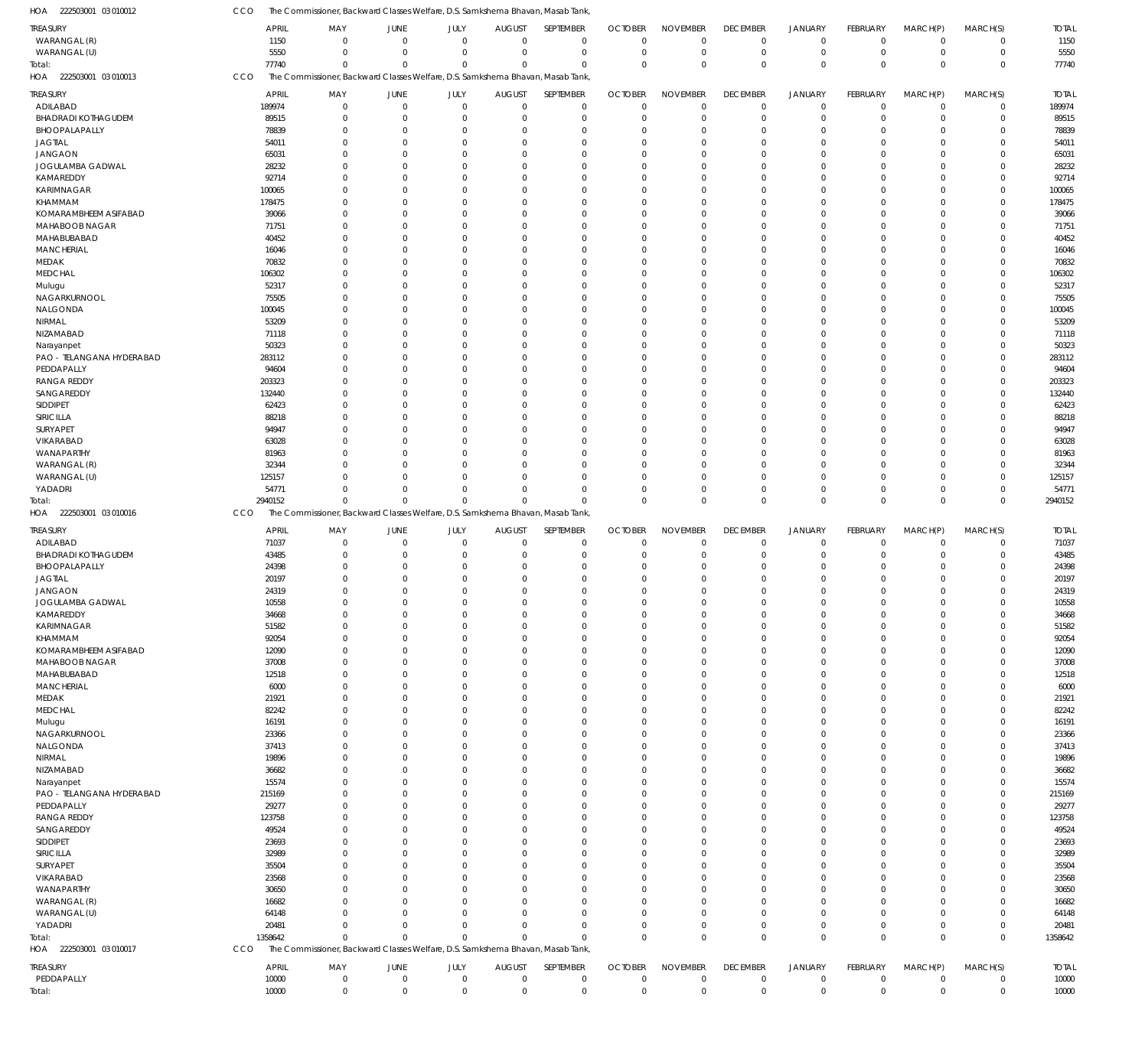| HOA 222503001 03 110111              |     |                   | The Commissioner, Backward Classes Welfare, D.S. Samkshema Bhavan, Masab Tank              |                        |                      |                              |                                 |                               |                                |                                |                            |                      |                      |                         |                   |
|--------------------------------------|-----|-------------------|--------------------------------------------------------------------------------------------|------------------------|----------------------|------------------------------|---------------------------------|-------------------------------|--------------------------------|--------------------------------|----------------------------|----------------------|----------------------|-------------------------|-------------------|
| TREASURY                             |     | <b>APRIL</b>      | MAY                                                                                        | JUNE                   | <b>JULY</b>          | <b>AUGUST</b>                | SEPTEMBER                       | <b>OCTOBER</b>                | <b>NOVEMBER</b>                | <b>DECEMBER</b>                | <b>JANUARY</b>             | FEBRUARY             | MARCH(P)             | MARCH(S)                | <b>TOTAL</b>      |
| MEDAK                                |     | 5820              | $\Omega$                                                                                   | $\Omega$               | $\Omega$             | $\Omega$                     | $\mathbf 0$                     | $\Omega$                      | $\Omega$                       | $\Omega$                       | $\Omega$                   | $\Omega$             | $\Omega$             | 0                       | 5820              |
| SURYAPET                             |     | $-2450$           | $\Omega$                                                                                   | $\Omega$               | $\Omega$             | $\Omega$                     | $\mathbf 0$                     | $\overline{0}$                | $\mathbf 0$                    | $\mathbf 0$                    | $\Omega$                   | $\overline{0}$       | $\Omega$             | $\mathbf 0$             | $-2450$           |
| Total:                               |     | 3370              | $\Omega$                                                                                   | $\Omega$               | $\Omega$             | $\Omega$                     | $\Omega$                        | $\Omega$                      | $\Omega$                       | $\Omega$                       | $\Omega$                   | $\Omega$             | $\Omega$             | $\mathbf 0$             | 3370              |
| HOA 222503001 03 130131              | CCO |                   | The Commissioner, Backward Classes Welfare, D.S. Samkshema Bhavan, Masab Tank              |                        |                      |                              |                                 |                               |                                |                                |                            |                      |                      |                         |                   |
| treasury                             |     | <b>APRIL</b>      | MAY                                                                                        | JUNE                   | JULY                 | <b>AUGUST</b>                | SEPTEMBER                       | <b>OCTOBER</b>                | <b>NOVEMBER</b>                | <b>DECEMBER</b>                | <b>JANUARY</b>             | FEBRUARY             | MARCH(P)             | MARCH(S)                | <b>TOTAL</b>      |
| KAMAREDDY                            |     | $-25000$          | - 0                                                                                        | $\overline{0}$         | $\mathbf{0}$         | $\mathbf 0$                  | $\mathbf 0$                     | 0                             | $\mathbf 0$                    | 0                              | 0                          | $^{\circ}$           | $\mathbf 0$          | $^{\circ}$              | $-25000$          |
| Total:                               |     | $-25000$          | $\Omega$                                                                                   | $\Omega$               | $\Omega$             | $\Omega$                     | $\mathbf 0$                     | $\Omega$                      | $\mathbf 0$                    | $\Omega$                       | $\Omega$                   | $\Omega$             | $\Omega$             | $\mathbf 0$             | $-25000$          |
| HOA 222503001 03 130132              | CCO |                   | The Commissioner, Backward Classes Welfare, D.S. Samkshema Bhavan, Masab Tank,             |                        |                      |                              |                                 |                               |                                |                                |                            |                      |                      |                         |                   |
| treasury                             |     | APRIL             | MAY                                                                                        | JUNE                   | JULY                 | <b>AUGUST</b>                | SEPTEMBER                       | <b>OCTOBER</b>                | <b>NOVEMBER</b>                | <b>DECEMBER</b>                | <b>JANUARY</b>             | FEBRUARY             | MARCH(P)             | MARCH(S)                | <b>TOTAL</b>      |
| <b>RANGA REDDY</b>                   |     | 48471             | $\Omega$                                                                                   | $\Omega$               | $\mathbf 0$          | $\overline{0}$               | $\mathbf 0$                     | $\Omega$                      | $\mathbf 0$                    | $\mathbf 0$                    | $\Omega$                   | $\Omega$             | $\overline{0}$       | $\overline{0}$          | 48471             |
| Total:                               |     | 48471             | $\Omega$                                                                                   | $\Omega$               | $\Omega$             | $\Omega$                     | $\mathbf 0$                     | $\Omega$                      | $\mathbf 0$                    | $\Omega$                       | $\Omega$                   | $\Omega$             | $\Omega$             | $\mathbf 0$             | 48471             |
| HOA 222503001 03 130134              | CCO |                   | The Commissioner, Backward Classes Welfare, D.S. Samkshema Bhavan, Masab Tank              |                        |                      |                              |                                 |                               |                                |                                |                            |                      |                      |                         |                   |
|                                      |     |                   |                                                                                            |                        |                      |                              |                                 |                               |                                |                                |                            |                      |                      |                         |                   |
| TREASURY                             |     | <b>APRIL</b>      | MAY<br>$\Omega$                                                                            | JUNE<br>$\overline{0}$ | JULY<br>$\mathbf{0}$ | <b>AUGUST</b><br>$\mathbf 0$ | <b>SEPTEMBER</b><br>$\mathbf 0$ | <b>OCTOBER</b><br>$\mathbf 0$ | <b>NOVEMBER</b><br>$\mathbf 0$ | <b>DECEMBER</b><br>$\mathbf 0$ | <b>JANUARY</b><br>$\Omega$ | FEBRUARY<br>$\Omega$ | MARCH(P)<br>$\Omega$ | MARCH(S)<br>$\mathbf 0$ | <b>TOTAL</b>      |
| <b>JANGAON</b>                       |     | 33000<br>33000    |                                                                                            | $\Omega$               | 0                    | $\Omega$                     | $\mathbf 0$                     | 0                             | $\mathbf 0$                    | $\Omega$                       | $\Omega$                   | $\Omega$             | $\Omega$             | 0                       | 33000<br>33000    |
| Mulugu<br>NIRMAL                     |     | 33000             |                                                                                            | $\Omega$               | n                    | n                            | $\Omega$                        | $\Omega$                      | $\Omega$                       |                                |                            |                      |                      |                         | 33000             |
| PEDDAPALLY                           |     | 33000             |                                                                                            | $\Omega$               |                      | $\Omega$                     | 0                               | 0                             | $\Omega$                       |                                |                            |                      |                      | 0                       | 33000             |
| SURYAPET                             |     | 198000            |                                                                                            |                        |                      | $\Omega$                     | $\Omega$                        | $\Omega$                      | $\Omega$                       |                                |                            |                      | $\Omega$             | 0                       | 198000            |
| VIKARABAD                            |     | 33000             |                                                                                            | $\Omega$               | n                    | $\Omega$                     | $\Omega$                        | $\Omega$                      | $\Omega$                       |                                |                            |                      | $\Omega$             | 0                       | 33000             |
| WARANGAL (U)                         |     | 25300             |                                                                                            |                        |                      | $\Omega$                     | $\Omega$                        | $\Omega$                      | $\Omega$                       |                                |                            |                      |                      | $\Omega$                | 25300             |
| YADADRI                              |     | 33000             |                                                                                            | $\Omega$               | $\Omega$             | $\Omega$                     | $\mathbf 0$                     | 0                             | $\mathbf 0$                    | $\Omega$                       | $\Omega$                   | $\Omega$             | $\Omega$             | 0                       | 33000             |
| Total:                               |     | 421300            | $\cap$                                                                                     | $\Omega$               | $\Omega$             | $\Omega$                     | $\Omega$                        | $\Omega$                      | $\Omega$                       | $\Omega$                       | $\Omega$                   | $\Omega$             | $\Omega$             | $\mathbf 0$             | 421300            |
| HOA 222503001 03 300302              | CCO |                   | The Commissioner, Backward Classes Welfare, D.S. Samkshema Bhavan, Masab Tank,             |                        |                      |                              |                                 |                               |                                |                                |                            |                      |                      |                         |                   |
| treasury                             |     | <b>APRIL</b>      | MAY                                                                                        | JUNE                   | JULY                 | <b>AUGUST</b>                | SEPTEMBER                       | <b>OCTOBER</b>                | <b>NOVEMBER</b>                | <b>DECEMBER</b>                | <b>JANUARY</b>             | FEBRUARY             | MARCH(P)             | MARCH(S)                | <b>TOTAL</b>      |
| KAMAREDDY                            |     | 20754             | - 0                                                                                        | $\Omega$               | $\mathbf{0}$         | $\mathbf 0$                  | $\mathbf 0$                     | $\Omega$                      | $\Omega$                       | $\Omega$                       | $\Omega$                   | $\Omega$             | $\Omega$             | 0                       | 20754             |
| <b>MAHABOOB NAGAR</b>                |     | 41358             | $\Omega$                                                                                   | $\Omega$               | $\Omega$             | $\Omega$                     | $\mathbf 0$                     | 0                             | $\Omega$                       | $\Omega$                       | $\Omega$                   | $\Omega$             | $\Omega$             | $\Omega$                | 41358             |
| MEDAK                                |     | 20046             |                                                                                            | $\Omega$               |                      | $\Omega$                     | 0                               | $\Omega$                      | $\Omega$                       | $\Omega$                       | $\Omega$                   |                      | $\Omega$             | $\Omega$                | 20046             |
| <b>MEDCHAL</b>                       |     | 20931             |                                                                                            | $\Omega$               | $\Omega$             | $\Omega$                     | $\Omega$                        | $\Omega$                      | $\Omega$                       |                                | $\Omega$                   |                      | $\Omega$             | $\Omega$                | 20931             |
| NIRMAL                               |     | 21727             |                                                                                            | $\Omega$               |                      | $\Omega$                     | $\Omega$                        | 0                             | $\Omega$                       |                                |                            |                      | $\Omega$             |                         | 21727             |
| <b>RANGA REDDY</b>                   |     | 42964             |                                                                                            | $\Omega$               |                      | $\Omega$                     | $\Omega$                        | $\Omega$                      | $\Omega$                       |                                |                            |                      | $\Omega$             | $\Omega$                | 42964             |
| SIRICILLA                            |     | 27440             |                                                                                            | $\Omega$               | $\Omega$             | $\Omega$                     | $\Omega$                        | $\Omega$                      | $\Omega$                       | $\Omega$                       | $\Omega$                   |                      | $\Omega$             | $\Omega$                | 27440             |
| SURYAPET                             |     | 65448             |                                                                                            | $\cap$                 | $\Omega$             | $\Omega$                     | $\Omega$                        | $\Omega$                      | $\Omega$                       | $\Omega$                       | $\Omega$                   | $\Omega$             | $\Omega$             | 0                       | 65448             |
| Total:                               |     | 260668            | $\Omega$                                                                                   | $\Omega$               | $\Omega$             | $\Omega$                     | $\Omega$                        | $\Omega$                      | $\Omega$                       | $\Omega$                       | $\Omega$                   | $\Omega$             | $\Omega$             | $\Omega$                | 260668            |
| HOA 222503001 04 010011              | CCO |                   | The Commissioner, Backward Classes Welfare, D.S. Samkshema Bhavan, Masab Tank,             |                        |                      |                              |                                 |                               |                                |                                |                            |                      |                      |                         |                   |
| treasury                             |     | <b>APRIL</b>      | MAY                                                                                        | JUNE                   | JULY                 | <b>AUGUST</b>                | SEPTEMBER                       | <b>OCTOBER</b>                | <b>NOVEMBER</b>                | <b>DECEMBER</b>                | <b>JANUARY</b>             | FEBRUARY             | MARCH(P)             | MARCH(S)                | <b>TOTAL</b>      |
| PAO - TELANGANA HYDERABAD            |     | 287699            | $\Omega$                                                                                   | $\Omega$               | $\mathbf{0}$         | $\mathbf 0$                  | $\mathbf 0$                     | 0                             | $\mathbf 0$                    | 0                              | 0                          | $^{\circ}$           | $\mathbf 0$          | $\overline{0}$          | 287699            |
| Total:                               |     | 287699            | $\Omega$                                                                                   | $\Omega$               | $\mathbf{0}$         | $\Omega$                     | $\mathbf 0$                     | $\Omega$                      | $\mathbf 0$                    | $\Omega$                       | $\Omega$                   | $\overline{0}$       | $\overline{0}$       | $\mathbf 0$             | 287699            |
| HOA 222503001 04 010012              | CCO |                   | The Commissioner, Backward Classes Welfare, D.S. Samkshema Bhavan, Masab Tank,             |                        |                      |                              |                                 |                               |                                |                                |                            |                      |                      |                         |                   |
| treasury                             |     | <b>APRIL</b>      |                                                                                            | JUNE                   | JULY                 | <b>AUGUST</b>                | SEPTEMBER                       | <b>OCTOBER</b>                | <b>NOVEMBER</b>                | <b>DECEMBER</b>                | <b>JANUARY</b>             | FEBRUARY             | MARCH(P)             | MARCH(S)                | <b>TOTAL</b>      |
| PAO - TELANGANA HYDERABAD            |     | 4700              | MAY<br>$\Omega$                                                                            | $\Omega$               | $\mathbf{0}$         | $\overline{0}$               | $\mathbf 0$                     | $\overline{0}$                | $\mathbf 0$                    | 0                              | 0                          | $\overline{0}$       | $\overline{0}$       | $\overline{0}$          | 4700              |
| Total:                               |     | 4700              | $\Omega$                                                                                   | $\Omega$               | $\Omega$             | $\Omega$                     | $\mathbf 0$                     | $\Omega$                      | $\mathbf 0$                    | $\Omega$                       | $\Omega$                   | $\Omega$             | $\Omega$             | $\mathbf 0$             | 4700              |
| HOA 222503001 04 010013              | CCO |                   | The Commissioner, Backward Classes Welfare, D.S. Samkshema Bhavan, Masab Tank              |                        |                      |                              |                                 |                               |                                |                                |                            |                      |                      |                         |                   |
|                                      |     |                   |                                                                                            |                        |                      |                              |                                 |                               |                                |                                |                            |                      |                      |                         |                   |
| treasury                             |     | <b>APRIL</b>      | MAY                                                                                        | JUNE                   | JULY                 | <b>AUGUST</b>                | SEPTEMBER                       | <b>OCTOBER</b>                | <b>NOVEMBER</b>                | <b>DECEMBER</b>                | <b>JANUARY</b>             | <b>FEBRUARY</b>      | MARCH(P)             | MARCH(S)                | <b>TOTAL</b>      |
| PAO - TELANGANA HYDERABAD            |     | 110800            | $\overline{0}$                                                                             | $\mathbf 0$            | $\mathbf{0}$         | $\overline{0}$<br>$\Omega$   | $\mathbf 0$                     | $\mathbf 0$                   | $\mathbf 0$                    | $\mathbf 0$                    | $\mathbf 0$                | $\mathbf 0$          | $\mathbf 0$          | $^{\circ}$              | 110800            |
| iotal:<br>HOA<br>222503001 04 010016 | CCO | 110800            | $\Omega$<br>The Commissioner, Backward Classes Welfare, D.S. Samkshema Bhavan, Masab Tank, | $\mathbf 0$            | $\mathbf{0}$         |                              | $\mathbf 0$                     | $\mathbf 0$                   | $\mathbf 0$                    | $\Omega$                       | $\mathbf{0}$               | $^{\circ}$           | $\mathbf{0}$         | $\mathbf 0$             | 110800            |
|                                      |     |                   |                                                                                            |                        |                      |                              |                                 |                               |                                |                                |                            |                      |                      |                         |                   |
| treasury                             |     | APRIL             | MAY                                                                                        | JUNE                   | JULY                 | <b>AUGUST</b>                | SEPTEMBER                       | <b>OCTOBER</b>                | <b>NOVEMBER</b>                | <b>DECEMBER</b>                | <b>JANUARY</b>             | <b>FEBRUARY</b>      | MARCH(P)             | MARCH(S)                | <b>TOTAL</b>      |
| PAO - TELANGANA HYDERABAD            |     | 81481             | $\Omega$                                                                                   | $\mathbf 0$            | $\overline{0}$       | $\overline{0}$               | $\mathbf 0$                     | $\Omega$                      | $\mathbf 0$                    | $\mathbf 0$                    | $\mathbf 0$                | $^{\circ}$           | $\mathbf 0$          | $^{\circ}$              | 81481             |
| Total:                               |     | 81481             | $\Omega$                                                                                   | $\Omega$               | $\Omega$             | $\Omega$                     | $\mathbf 0$                     | $\mathbf 0$                   | $\mathbf 0$                    | $\mathbf 0$                    | $\mathbf{0}$               | $\Omega$             | $\mathbf 0$          | $\overline{0}$          | 81481             |
| HOA 222503001 04 130131              | CCO |                   | The Commissioner, Backward Classes Welfare, D.S. Samkshema Bhavan, Masab Tank,             |                        |                      |                              |                                 |                               |                                |                                |                            |                      |                      |                         |                   |
| treasury                             |     | <b>APRIL</b>      | MAY                                                                                        | JUNE                   | JULY                 | <b>AUGUST</b>                | SEPTEMBER                       | <b>OCTOBER</b>                | <b>NOVEMBER</b>                | <b>DECEMBER</b>                | JANUARY                    | <b>FEBRUARY</b>      | MARCH(P)             | MARCH(S)                | <b>TOTAL</b>      |
| PAO - TELANGANA HYDERABAD            |     | 848               | $^{\circ}$                                                                                 | $\overline{0}$         | $\mathbf{0}$         | $\overline{0}$               | 0                               | 0                             | 0                              | $^{\circ}$                     | 0                          | $^{\circ}$           | $\overline{0}$       | $\mathbf 0$             | 848               |
| Total:                               |     | 848               | $\Omega$                                                                                   | $\Omega$               | $\mathbf{0}$         | $\Omega$                     | $\mathbf 0$                     | $\mathbf 0$                   | $\mathbf 0$                    | $\Omega$                       | $\mathbf 0$                | $\mathbf 0$          | $\overline{0}$       | $\mathbf 0$             | 848               |
| HOA 222503001 04 300302              | CCO |                   | The Commissioner, Backward Classes Welfare, D.S. Samkshema Bhavan, Masab Tank,             |                        |                      |                              |                                 |                               |                                |                                |                            |                      |                      |                         |                   |
| treasury                             |     | <b>APRIL</b>      | MAY                                                                                        | JUNE                   | JULY                 | <b>AUGUST</b>                | SEPTEMBER                       | <b>OCTOBER</b>                | <b>NOVEMBER</b>                | <b>DECEMBER</b>                | <b>JANUARY</b>             | <b>FEBRUARY</b>      | MARCH(P)             | MARCH(S)                | <b>TOTAL</b>      |
| PAO - TELANGANA HYDERABAD            |     | 126613            | $\Omega$                                                                                   | $\overline{0}$         | $\overline{0}$       | $\overline{0}$               | $\mathbf 0$                     | $\overline{0}$                | $\mathbf 0$                    | $\mathbf 0$                    | $\mathbf 0$                | $\overline{0}$       | $\overline{0}$       | $\overline{0}$          | 126613            |
| Total:                               |     | 126613            | $\Omega$                                                                                   | $\Omega$               | $\Omega$             | $\Omega$                     | $\mathbf 0$                     | $\Omega$                      | $\mathbf 0$                    | $\Omega$                       | $\Omega$                   | $\Omega$             | $\Omega$             | $\mathbf 0$             | 126613            |
| HOA<br>222503277 07 010011           | CCO |                   | The Commissioner, Backward Classes Welfare, D.S. Samkshema Bhavan, Masab Tank,             |                        |                      |                              |                                 |                               |                                |                                |                            |                      |                      |                         |                   |
| TREASURY                             |     | APRIL             | MAY                                                                                        | JUNE                   | JULY                 | <b>AUGUST</b>                | SEPTEMBER                       | <b>OCTOBER</b>                | <b>NOVEMBER</b>                | <b>DECEMBER</b>                | <b>JANUARY</b>             | <b>FEBRUARY</b>      | MARCH(P)             | MARCH(S)                | <b>TOTAL</b>      |
| ADILABAD                             |     | 801260            | $^{\circ}$                                                                                 | $\overline{0}$         | $\mathbf{0}$         | $\mathbf 0$                  | $\mathbf 0$                     | $\mathbf 0$                   | $\mathbf 0$                    | $\mathbf 0$                    | $\Omega$                   | $\overline{0}$       | $\Omega$             | $\overline{0}$          | 801260            |
| <b>BHADRADI KOTHAGUDEM</b>           |     | 1187585           | $\Omega$                                                                                   | $\Omega$               | 0                    | $\mathbf 0$                  | $\mathbf 0$                     | 0                             | $\mathbf 0$                    | 0                              | $\Omega$                   | $\Omega$             | $\Omega$             | 0                       | 1187585           |
| BHOOPALAPALLY                        |     | 902744            | $\Omega$                                                                                   | $\Omega$               | 0                    | $\Omega$                     | 0                               | 0                             | 0                              | $\Omega$                       | $\Omega$                   | $\Omega$             |                      | $\Omega$                | 902744            |
| <b>JAGTIAL</b>                       |     | 942711            | 0                                                                                          | - 0                    | 0                    | $\Omega$                     | $\mathbf 0$                     | 0                             | 0                              | $\Omega$                       | $\Omega$                   | $\Omega$             | $\Omega$             | 0                       | 942711            |
| <b>JANGAON</b>                       |     | 737395            |                                                                                            | $\Omega$               | $\Omega$             | $\Omega$                     | $\mathbf 0$                     | 0                             | $\mathbf 0$                    | $\Omega$                       | $\Omega$                   |                      | $\Omega$             | $\Omega$                | 737395            |
| JOGULAMBA GADWAL                     |     | 598545            |                                                                                            | $\Omega$               | 0                    | $\Omega$                     | $\mathbf 0$                     | 0                             | $\Omega$                       | $\Omega$                       | $\Omega$                   | $\Omega$             | $\Omega$             | 0                       | 598545            |
| KAMAREDDY                            |     | 1026055           |                                                                                            | $\Omega$               |                      | $\Omega$                     | $\Omega$                        | 0                             | $\Omega$                       | $\Omega$                       |                            |                      | $\Omega$             | $\Omega$                | 1026055           |
| KARIMNAGAR                           |     | 1406115           | 0                                                                                          | $\Omega$               | 0                    | $\Omega$                     | $\mathbf 0$                     | 0                             | $\mathbf 0$                    | $\Omega$                       | $\Omega$                   | $\Omega$             | $\Omega$             | 0                       | 1406115           |
| KHAMMAM                              |     | 1710840           |                                                                                            | $\Omega$               | $\Omega$             | $\Omega$                     | $\Omega$                        | 0                             | $\Omega$                       | $\Omega$                       | $\cap$                     |                      | $\Omega$             | $\Omega$                | 1710840           |
| KOMARAMBHEEM ASIFABAD                |     | 419760            | 0                                                                                          | $\Omega$               | 0                    | $\Omega$                     | $\mathbf 0$                     | 0                             | $\Omega$                       | $\Omega$                       | $\Omega$                   | $\Omega$             | $\Omega$             | 0                       | 419760            |
| MAHABOOB NAGAR                       |     | 879607            |                                                                                            | $\Omega$               | 0                    | $\Omega$                     | 0                               | 0                             | $\mathbf 0$                    | $\Omega$                       |                            |                      | $\Omega$             | $\Omega$                | 879607            |
| MAHABUBABAD                          |     | 553044            |                                                                                            | $\Omega$               | 0                    | $\Omega$                     | 0                               | 0                             | $\mathbf 0$                    | $\Omega$                       | $\Omega$                   |                      | $\Omega$             | 0                       | 553044            |
| <b>MANCHERIAL</b>                    |     | 787715            |                                                                                            | $\Omega$               | 0                    | $\Omega$                     | $\Omega$                        | 0                             | $\Omega$                       | $\Omega$                       |                            |                      | $\Omega$             | $\Omega$                | 787715            |
| MEDAK                                |     | 1272295           | 0                                                                                          | $\Omega$               | 0                    | $\Omega$                     | $\mathbf 0$                     | 0                             | 0                              | $\Omega$                       | $\Omega$                   | $\Omega$             | $\Omega$             | 0                       | 1272295           |
| <b>MEDCHAL</b>                       |     | 978439            | 0                                                                                          | $\Omega$<br>$\Omega$   | $\Omega$             | $\Omega$<br>$\Omega$         | $\Omega$                        | 0                             | $\mathbf 0$                    | $\Omega$                       | $\Omega$<br>$\Omega$       |                      | $\Omega$<br>$\Omega$ | $\Omega$                | 978439            |
| Mulugu<br>NAGARKURNOOL               |     | 226760<br>1597085 | $\Omega$<br>$\Omega$                                                                       | $\overline{0}$         | $\Omega$<br>$\Omega$ | $\mathbf 0$                  | $\mathbf 0$<br>$\mathbf 0$      | 0<br>0                        | $\mathbf 0$<br>$\mathbf 0$     | $\Omega$<br>$\Omega$           | $\Omega$                   | $\Omega$<br>$\Omega$ | $\Omega$             | 0<br>0                  | 226760<br>1597085 |
| NALGONDA                             |     | 2342775           | $\mathbf 0$                                                                                | $\mathbf 0$            | $\mathbf{0}$         | $\overline{0}$               | $\mathbf 0$                     | $\mathbf 0$                   | $\mathbf 0$                    | $\mathbf 0$                    | $\Omega$                   | $\mathbf 0$          | $\mathbf 0$          | $\mathbf 0$             | 2342775           |
|                                      |     |                   |                                                                                            |                        |                      |                              |                                 |                               |                                |                                |                            |                      |                      |                         |                   |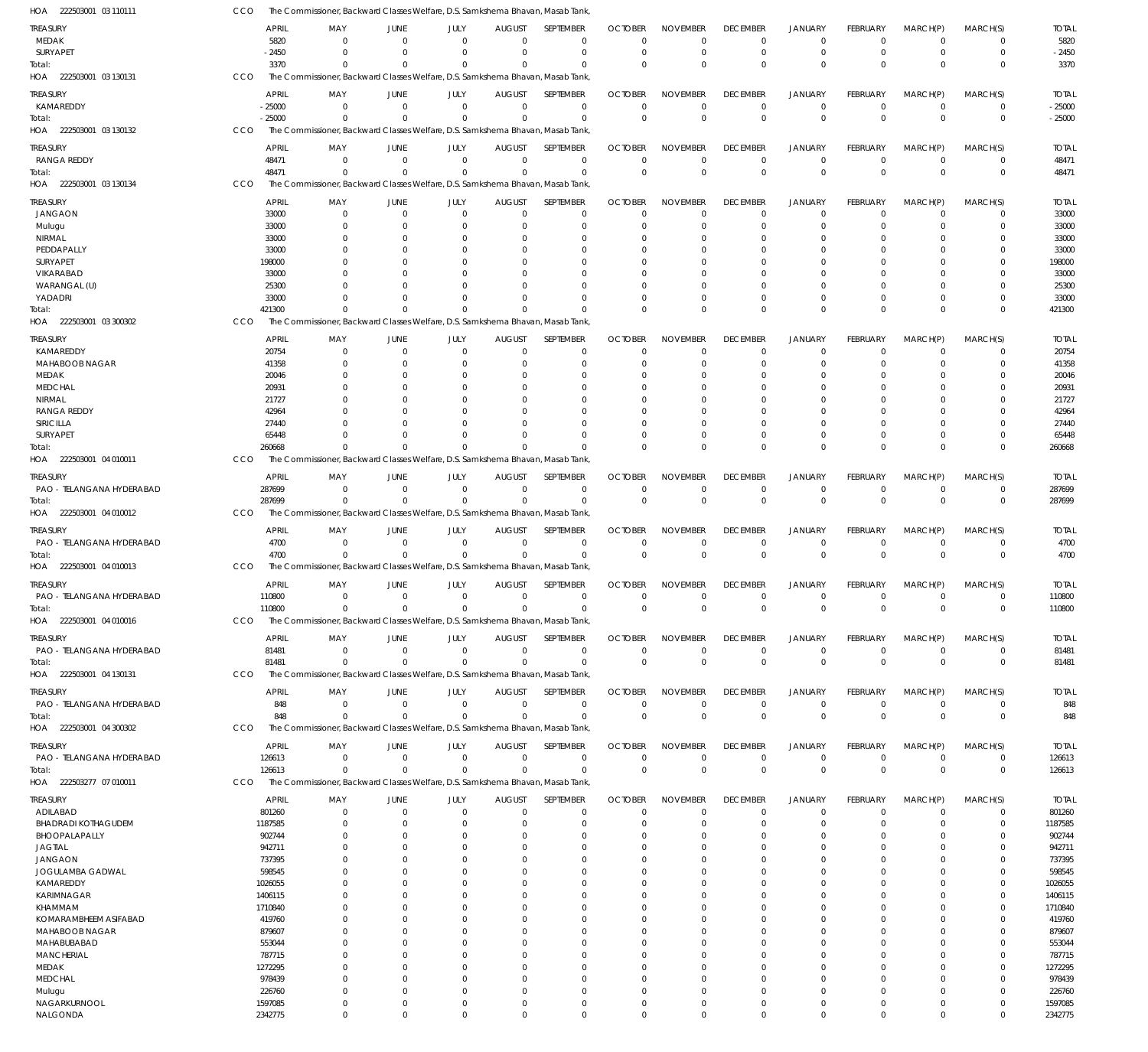222503277 07 010011 HOA CCO The Commissioner, Backward Classes Welfare, D.S. Samkshema Bhavan, Masab Tank,

| TREASURY                   | <b>APRIL</b>     | MAY                                                                           | <b>JUNE</b>         | JULY                       | <b>AUGUST</b>           | SEPTEMBER                  | <b>OCTOBER</b> | <b>NOVEMBER</b>            | <b>DECEMBER</b>            | <b>JANUARY</b>             | FEBRUARY         | MARCH(P)                         | MARCH(S)                   | <b>TOTAL</b>     |
|----------------------------|------------------|-------------------------------------------------------------------------------|---------------------|----------------------------|-------------------------|----------------------------|----------------|----------------------------|----------------------------|----------------------------|------------------|----------------------------------|----------------------------|------------------|
| NIRMAL                     | 1531069          | $\boldsymbol{0}$                                                              | $\overline{0}$      | $\mathbf 0$                | $\Omega$                | $\mathbf 0$                | $\mathbf 0$    | $\mathbf 0$                | $\mathbf 0$                | $\mathbf 0$                | $\mathbf 0$      | $\overline{0}$                   | $\mathbf 0$                | 1531069          |
| NIZAMABAD                  | 1811932          | $\mathbf 0$                                                                   | $\overline{0}$      | $\Omega$                   | $\Omega$                | $\mathbf 0$                | $\Omega$       | $\overline{0}$             | $\mathbf 0$                | $\mathbf 0$                | $\mathbf 0$      | $\overline{0}$                   | $\mathbf 0$                | 1811932          |
| Narayanpet                 | 468549           | $\mathbf 0$                                                                   | $\Omega$            | $\Omega$                   |                         | $\Omega$                   | $\Omega$       | $\overline{0}$             | $\mathbf 0$                | $\overline{0}$             | $\Omega$         | $\Omega$                         | $\mathbf 0$                | 468549           |
| PAO - TELANGANA HYDERABAD  | 2420032          | $\mathbf 0$                                                                   | $\Omega$            | $\Omega$                   |                         | $\Omega$                   | $\Omega$       | $\Omega$                   | $\mathbf 0$                | $\Omega$                   | $\Omega$         | $\Omega$                         | $\Omega$                   | 2420032          |
| PEDDAPALLY                 | 836205           | $\mathbf 0$                                                                   | $\Omega$            | $\Omega$                   |                         | $\Omega$                   | $\Omega$       | $\overline{0}$             | $\mathbf 0$                | $\Omega$                   | $\Omega$         | $\Omega$                         | $\mathbf 0$                | 836205           |
| <b>RANGA REDDY</b>         | 2263620          | $\mathbf 0$                                                                   | $\Omega$            | $\Omega$                   |                         | $\Omega$                   | $\Omega$       | $\Omega$                   | $\Omega$                   | $\Omega$                   | $\Omega$         | $\Omega$                         | $\Omega$                   | 2263620          |
| SANGAREDDY                 | 2118893          | $\mathbf 0$                                                                   | $\Omega$            | $\Omega$                   |                         | $\Omega$                   | $\Omega$       | $\overline{0}$             | $\mathbf 0$                | $\Omega$                   | $\Omega$         | $\Omega$                         | $\mathbf 0$                | 2118893          |
|                            |                  |                                                                               |                     | $\Omega$                   |                         | $\Omega$                   |                | $\Omega$                   |                            | $\Omega$                   |                  |                                  | $\Omega$                   |                  |
| SIDDIPET                   | 1373195          | $\mathbf 0$                                                                   | $\Omega$            |                            |                         |                            | $\Omega$       |                            | $\Omega$                   |                            | $\Omega$         | $\Omega$                         |                            | 1373195          |
| SIRICILLA                  | 486820           | $\mathbf 0$                                                                   | $\Omega$            | $\Omega$                   |                         | $\Omega$                   | $\Omega$       | $\overline{0}$             | $\Omega$                   | $\Omega$                   | $\Omega$         | $\Omega$                         | $\mathbf 0$                | 486820           |
| SURYAPET                   | 890846           | $\mathbf 0$                                                                   | C.                  | $\Omega$                   |                         | $\Omega$                   | $\Omega$       | $\overline{0}$             | $\mathbf 0$                | $\Omega$                   | $\Omega$         | $\Omega$                         | $\mathbf 0$                | 890846           |
| VIKARABAD                  | 1811171          | $\mathbf 0$                                                                   | $\Omega$            | $\Omega$                   |                         | $\Omega$                   | $\Omega$       | $\overline{0}$             | $\mathbf 0$                | $\Omega$                   | $\Omega$         | $\Omega$                         | $\mathbf 0$                | 1811171          |
| WANAPARTHY                 | 804920           | $\Omega$                                                                      | -C                  | $\Omega$                   |                         | $\Omega$                   | $\Omega$       | $\Omega$                   | $\Omega$                   | $\Omega$                   | $\Omega$         | $\Omega$                         | $\Omega$                   | 804920           |
| WARANGAL (R)               | 1167534          | $\mathbf 0$                                                                   | $\Omega$            | $\Omega$                   |                         | $\Omega$                   | $\Omega$       | $\overline{0}$             | $\mathbf 0$                | $\Omega$                   | $\Omega$         | $\Omega$                         | $\mathbf 0$                | 1167534          |
| WARANGAL (U)               | 630756           | $\Omega$                                                                      | $\Omega$            | $\Omega$                   |                         | $\Omega$                   | $\Omega$       | $\overline{0}$             | $\mathbf 0$                | $\Omega$                   | $\Omega$         | $\Omega$                         | $\Omega$                   | 630756           |
| YADADRI                    | 903000           | $\mathbf 0$                                                                   | $\Omega$            | $\Omega$                   | $\Omega$                | $\Omega$                   | $\Omega$       | $\mathbf 0$                | $\mathbf 0$                | $\overline{0}$             | $\Omega$         | $\mathbf 0$                      | $\mathbf 0$                | 903000           |
| Total:                     | 37889272         | $\mathbf 0$                                                                   | $\Omega$            | $\Omega$                   | $\Omega$                | $\Omega$                   | $\Omega$       | $\mathbf 0$                | $\mathbf{0}$               | $\mathbf 0$                | $\Omega$         | $\mathbf 0$                      | $\mathbf 0$                | 37889272         |
| HOA 222503277 07 010012    | <b>CCO</b>       | The Commissioner, Backward Classes Welfare, D.S. Samkshema Bhavan, Masab Tank |                     |                            |                         |                            |                |                            |                            |                            |                  |                                  |                            |                  |
|                            |                  |                                                                               |                     |                            |                         |                            |                |                            |                            |                            |                  |                                  |                            |                  |
| TREASURY                   | APRIL            | MAY                                                                           | JUNE                | JULY                       | <b>AUGUST</b>           | SEPTEMBER                  | <b>OCTOBER</b> | <b>NOVEMBER</b>            | <b>DECEMBER</b>            | <b>JANUARY</b>             | FEBRUARY         | MARCH(P)                         | MARCH(S)                   | <b>TOTAL</b>     |
| ADILABAD                   | 8875             | $\boldsymbol{0}$                                                              | $\overline{0}$      | $\mathbf 0$                | $\Omega$                | $\mathbf 0$                | $\Omega$       | $\mathbf 0$                | 0                          | $\mathbf 0$                | $\mathbf 0$      | $\overline{0}$                   | $\mathbf 0$                | 8875             |
| <b>BHADRADI KOTHAGUDEM</b> | 20200            | $\mathbf 0$                                                                   | $\Omega$            | $\Omega$                   | $\Omega$                | $\mathbf 0$                | $\Omega$       | $\mathbf 0$                | $\mathbf 0$                | $\mathbf 0$                | $\mathbf 0$      | $\overline{0}$                   | $\mathbf 0$                | 20200            |
| <b>JAGTIAL</b>             | 5593             | $\mathbf 0$                                                                   | $\Omega$            | $\Omega$                   | $\Omega$                | $\mathbf 0$                | $\Omega$       | $\mathbf 0$                | $\mathbf 0$                | $\overline{0}$             | $\Omega$         | $\Omega$                         | $\mathbf 0$                | 5593             |
| <b>JANGAON</b>             | 7417             | $\mathbf 0$                                                                   | $\Omega$            | $\Omega$                   | $\Omega$                | $\Omega$                   | $\Omega$       | $\mathbf 0$                | $\Omega$                   | $\overline{0}$             | $\Omega$         | $\Omega$                         | $\mathbf 0$                | 7417             |
| JOGULAMBA GADWAL           | 2000             | $\mathbf 0$                                                                   | $\Omega$            | $\Omega$                   | $\Omega$                | $\Omega$                   | $\Omega$       | $\mathbf 0$                | $\mathbf 0$                | $\Omega$                   | $\Omega$         | $\Omega$                         | $\mathbf 0$                | 2000             |
| KAMAREDDY                  | 4000             | $\mathbf 0$                                                                   | $\Omega$            | $\Omega$                   |                         | $\Omega$                   | $\Omega$       | $\mathbf 0$                | $\Omega$                   | $\Omega$                   | $\Omega$         | $\Omega$                         | $\mathbf 0$                | 4000             |
| <b>KARIMNAGAR</b>          | 7290             | $\mathbf 0$                                                                   | $\Omega$            | $\Omega$                   | $\cap$                  | $\Omega$                   | $\Omega$       | $\mathbf 0$                | $\Omega$                   | $\Omega$                   | $\Omega$         | $\Omega$                         | $\mathbf 0$                | 7290             |
| KHAMMAM                    | 20214            | $\Omega$                                                                      | $\Omega$            | $\Omega$                   | $\Omega$                | $\Omega$                   | $\Omega$       | $\mathbf 0$                | $\Omega$                   | $\Omega$                   | $\Omega$         | $\Omega$                         | $\mathbf 0$                | 20214            |
| KOMARAMBHEEM ASIFABAD      | 1100             | $\mathbf 0$                                                                   | $\Omega$            | $\Omega$                   |                         | $\Omega$                   | $\Omega$       | $\mathbf 0$                | $\mathbf 0$                | $\Omega$                   | $\Omega$         | $\Omega$                         | $\mathbf 0$                | 1100             |
|                            |                  | $\Omega$                                                                      | $\Omega$            | $\Omega$                   |                         | $\Omega$                   | $\Omega$       | $\mathbf 0$                | $\Omega$                   | $\Omega$                   | $\Omega$         | $\Omega$                         | $\mathbf 0$                |                  |
| MAHABOOB NAGAR             | 8000             |                                                                               |                     |                            |                         |                            |                |                            |                            |                            |                  |                                  |                            | 8000             |
| MAHABUBABAD                | 4000             | $\mathbf 0$                                                                   | $\Omega$            | $\Omega$                   |                         | $\Omega$                   | $\Omega$       | $\mathbf 0$                | $\Omega$                   | $\Omega$                   | $\Omega$         | $\Omega$                         | $\mathbf 0$                | 4000             |
| <b>MANCHERIAL</b>          | 7153             | $\mathbf 0$                                                                   | $\Omega$            | $\Omega$                   | $\Omega$                | $\Omega$                   | $\Omega$       | $\mathbf 0$                | $\Omega$                   | $\Omega$                   | $\Omega$         | $\Omega$                         | $\mathbf 0$                | 7153             |
| MEDAK                      | 6000             | $\mathbf 0$                                                                   | $\Omega$            | $\Omega$                   |                         | $\Omega$                   | $\Omega$       | $\mathbf 0$                | $\Omega$                   | $\Omega$                   | $\Omega$         | $\Omega$                         | $\mathbf 0$                | 6000             |
| <b>MEDCHAL</b>             | 10100            | $\mathbf 0$                                                                   | $\Omega$            | $\Omega$                   |                         | $\Omega$                   | $\Omega$       | $\mathbf 0$                | $\Omega$                   | $\Omega$                   | $\Omega$         | $\Omega$                         | $\mathbf 0$                | 10100            |
| Mulugu                     | 1875             | $\mathbf 0$                                                                   | $\Omega$            | $\Omega$                   |                         | $\Omega$                   | $\Omega$       | $\mathbf 0$                | $\Omega$                   | $\Omega$                   | $\Omega$         | $\Omega$                         | $\mathbf 0$                | 1875             |
| NAGARKURNOOL               | 10550            | $\Omega$                                                                      | $\Omega$            | $\Omega$                   | $\Omega$                | $\Omega$                   | $\Omega$       | $\mathbf 0$                | $\Omega$                   | $\Omega$                   | $\Omega$         | $\Omega$                         | $\mathbf 0$                | 10550            |
| NALGONDA                   | 10000            | $\mathbf 0$                                                                   | $\Omega$            | $\Omega$                   |                         | $\Omega$                   | $\Omega$       | $\mathbf 0$                | $\mathbf 0$                | $\Omega$                   | $\Omega$         | $\Omega$                         | $\mathbf 0$                | 10000            |
| <b>NIRMAL</b>              | 4000             | $\mathbf 0$                                                                   | $\Omega$            | $\Omega$                   | $\Omega$                | $\Omega$                   | $\Omega$       | $\mathbf 0$                | $\Omega$                   | $\Omega$                   | $\Omega$         | $\Omega$                         | $\mathbf 0$                | 4000             |
| NIZAMABAD                  | 5700             | $\Omega$                                                                      | $\Omega$            | $\Omega$                   |                         | $\Omega$                   | $\Omega$       | $\mathbf 0$                | $\Omega$                   | $\Omega$                   | $\Omega$         | $\Omega$                         | $\mathbf 0$                | 5700             |
| Narayanpet                 | 2000             | $\mathbf 0$                                                                   | $\Omega$            | $\Omega$                   | $\Omega$                | $\Omega$                   | $\Omega$       | $\mathbf 0$                | $\Omega$                   | $\Omega$                   | $\Omega$         | $\Omega$                         | $\mathbf 0$                | 2000             |
| PAO - TELANGANA HYDERABAD  | 70226            | $\mathbf 0$                                                                   | $\Omega$            | $\Omega$                   | $\Omega$                | $\Omega$                   | $\Omega$       | $\mathbf 0$                | $\mathbf 0$                | $\Omega$                   | $\Omega$         | $\Omega$                         | $\mathbf 0$                | 70226            |
| PEDDAPALLY                 | 400              | $\Omega$                                                                      | $\Omega$            | $\Omega$                   |                         | $\Omega$                   | $\Omega$       | $\mathbf 0$                | $\Omega$                   | $\Omega$                   | $\Omega$         | $\Omega$                         | $\mathbf 0$                | 400              |
|                            |                  |                                                                               |                     |                            |                         |                            |                |                            |                            |                            |                  |                                  |                            |                  |
| <b>RANGA REDDY</b>         | 24684            | $\mathbf 0$                                                                   | $\Omega$            | $\Omega$                   |                         | $\Omega$                   | $\Omega$       | $\mathbf 0$                | $\mathbf 0$                | $\Omega$                   | $\Omega$         | $\Omega$                         | $\mathbf 0$                | 24684            |
| SANGAREDDY                 | 11000            | $\Omega$                                                                      | $\Omega$            | $\Omega$                   | $\Omega$                | $\Omega$                   | $\Omega$       | $\mathbf 0$                | $\Omega$                   | $\Omega$                   | $\Omega$         | $\Omega$                         | $\mathbf 0$                | 11000            |
| SIDDIPET                   | 4000             | $\mathbf 0$                                                                   | $\Omega$            | $\Omega$                   |                         | $\Omega$                   | $\Omega$       | $\mathbf 0$                | $\mathbf 0$                | $\Omega$                   | $\Omega$         | $\Omega$                         | $\mathbf 0$                | 4000             |
| VIKARABAD                  | 8000             | $\Omega$                                                                      | $\Omega$            | $\Omega$                   | $\Omega$                | $\Omega$                   | $\Omega$       | $\mathbf 0$                | $\Omega$                   | $\Omega$                   | $\Omega$         | $\Omega$                         | $\mathbf 0$                | 8000             |
| WANAPARTHY                 | 2000             | $\Omega$                                                                      | $\Omega$            | $\Omega$                   |                         | $\Omega$                   | $\Omega$       | $\mathbf 0$                | $\Omega$                   | $\Omega$                   | $\Omega$         | $\Omega$                         | $\mathbf 0$                | 2000             |
| WARANGAL (R)               | 2000             | $\Omega$                                                                      | $\Omega$            | $\Omega$                   | $\Omega$                | $\Omega$                   | $\Omega$       | $\mathbf 0$                | $\Omega$                   | $\Omega$                   | $\Omega$         | $\mathbf 0$                      | $\mathbf 0$                | 2000             |
| WARANGAL (U)               | 10728            | $\Omega$                                                                      | $\Omega$            | $\Omega$                   | $\Omega$                | $\Omega$                   | $\Omega$       | $\mathbf 0$                | $\Omega$                   | $\overline{0}$             | $\Omega$         | $\Omega$                         | $\mathbf 0$                | 10728            |
| YADADRI                    | 8000             | $\Omega$                                                                      | $\Omega$            | $\mathbf 0$                | $\Omega$                | $\Omega$                   | $\mathbf 0$    | $\mathbf 0$                | $\mathbf 0$                | $\Omega$                   | $\mathbf 0$      | $\overline{0}$                   | $\Omega$                   | 8000             |
| Total                      | 287105           | $\mathbf 0$                                                                   | $\mathbf 0$         | $\Omega$                   | $\Omega$                | $\mathbf 0$                | $\mathbf 0$    | $\mathbf 0$                | $\mathbf 0$                | $\mathbf 0$                | $\mathbf 0$      | $\overline{0}$                   | $\mathbf 0$                | 287105           |
| 222503277 07 010013<br>HOA | CCO              | The Commissioner, Backward Classes Welfare, D.S. Samkshema Bhavan, Masab Tank |                     |                            |                         |                            |                |                            |                            |                            |                  |                                  |                            |                  |
|                            |                  |                                                                               |                     |                            |                         |                            |                |                            |                            |                            |                  |                                  |                            |                  |
| TREASURY                   | APRIL            | MAY                                                                           | <b>JUNE</b>         | JULY                       | <b>AUGUST</b>           | SEPTEMBER                  | <b>OCTOBER</b> | <b>NOVEMBER</b>            | <b>DECEMBER</b>            | <b>JANUARY</b>             | FEBRUARY         | MARCH(P)                         | MARCH(S)                   | <b>TOTAL</b>     |
| ADILABAD                   | 307793           | $\boldsymbol{0}$                                                              | $\overline{0}$      | $\mathbf 0$                | $\Omega$                | $\mathbf 0$                | $\Omega$       | $\mathbf 0$                | $\mathbf 0$                | $\mathbf 0$                | $\mathbf 0$      | $\overline{0}$                   | $\mathbf 0$                | 307793           |
| <b>BHADRADI KOTHAGUDEM</b> | 437907           | $\mathbf 0$                                                                   | $\Omega$            | $\Omega$                   | $\Omega$                | $\Omega$                   | $\Omega$       | $\overline{0}$             | $\mathbf 0$                | $\mathbf 0$                | 0                | $\overline{0}$                   | $\mathbf 0$                | 437907           |
| BHOOPALAPALLY              | 153898           | $\mathbf 0$                                                                   | $\Omega$            | $\Omega$                   |                         | $\Omega$                   |                | $\overline{0}$             | $\mathbf 0$                | $\overline{0}$             | $\Omega$         | $\mathbf 0$                      | $\mathbf 0$                | 153898           |
| <b>JAGTIAL</b>             | 414997           | $\mathbf 0$                                                                   | $\Omega$            | $\Omega$                   |                         | $\Omega$                   | $\Omega$       | $\Omega$                   | $\mathbf 0$                | $\Omega$                   | $\Omega$         | $\Omega$                         | $\mathbf 0$                | 414997           |
| <b>JANGAON</b>             | 283378           |                                                                               |                     |                            |                         |                            |                |                            |                            |                            |                  |                                  |                            | 283378           |
|                            |                  | $\mathbf 0$                                                                   | $\Omega$            | $\Omega$                   |                         | $\Omega$                   | $\Omega$       | $\mathbf 0$                | $\mathbf 0$                | $\Omega$                   | $\Omega$         | $\Omega$                         | $\mathbf 0$                |                  |
| JOGULAMBA GADWAL           | 229955           | $\mathbf 0$                                                                   | C.                  | $\Omega$                   |                         | $\Omega$                   | $\Omega$       | $\Omega$                   | $\Omega$                   | $\Omega$                   | $\Omega$         | $\Omega$                         | $\mathbf 0$                | 229955           |
|                            |                  | $\mathbf 0$                                                                   | -C                  | $\Omega$                   |                         | $\Omega$                   | $\Omega$       | $\mathbf 0$                | $\Omega$                   | $\Omega$                   | $\Omega$         | $\Omega$                         | $\mathbf 0$                |                  |
| KAMAREDDY                  | 396813           |                                                                               | C.                  | $\Omega$                   |                         | $\Omega$                   | $\Omega$       | $\Omega$                   | $\mathbf 0$                | $\Omega$                   | $\Omega$         | $\Omega$                         | $\mathbf 0$                | 396813           |
| <b>KARIMNAGAR</b>          | 538549           | $\mathbf 0$                                                                   |                     |                            |                         |                            |                |                            |                            |                            |                  |                                  |                            | 538549           |
| KHAMMAM                    | 653631           | $\mathbf 0$                                                                   | $\Omega$            | $\Omega$                   |                         | $\Omega$                   | $\Omega$       | $\mathbf 0$                | $\mathbf 0$                | $\Omega$                   | $\Omega$         | $\Omega$                         | $\mathbf 0$                | 653631           |
| KOMARAMBHEEM ASIFABAD      | 162512           | $\mathbf 0$                                                                   | -C                  | $\Omega$                   |                         | $\Omega$                   | $\Omega$       | $\Omega$                   | $\Omega$                   | $\Omega$                   | $\Omega$         | $\Omega$                         | $\Omega$                   | 162512           |
| MAHABOOB NAGAR             | 332224           | $\mathbf 0$                                                                   | C.                  | $\Omega$                   |                         | $\Omega$                   | $\Omega$       | $\mathbf 0$                | $\mathbf 0$                | $\Omega$                   | $\Omega$         | $\Omega$                         | $\mathbf 0$                | 332224           |
| MAHABUBABAD                | 209511           | $\mathbf 0$                                                                   | -C                  | $\Omega$                   |                         | $\Omega$                   | $\Omega$       | $\Omega$                   | $\Omega$                   | $\Omega$                   | $\Omega$         | $\Omega$                         | $\Omega$                   | 209511           |
| <b>MANCHERIAL</b>          | 302576           | $\mathbf 0$                                                                   | -C                  | $\Omega$                   |                         | $\Omega$                   | $\Omega$       | $\mathbf 0$                | $\mathbf 0$                | $\Omega$                   | $\Omega$         | $\Omega$                         | $\mathbf 0$                | 302576           |
| MEDAK                      | 462684           | $\mathbf 0$                                                                   | C.                  | $\Omega$                   |                         | $\Omega$                   | $\Omega$       | $\Omega$                   | $\Omega$                   | $\Omega$                   | $\Omega$         | $\Omega$                         | $\mathbf 0$                | 462684           |
| <b>MEDCHAL</b>             | 358276           | $\mathbf 0$                                                                   | -C                  | $\Omega$                   |                         | $\Omega$                   | $\Omega$       | $\mathbf 0$                | $\mathbf 0$                | $\Omega$                   | $\Omega$         | $\Omega$                         | $\mathbf 0$                | 358276           |
| Mulugu                     | 96839            | $\mathbf 0$                                                                   | -C                  | $\Omega$                   |                         | $\Omega$                   | $\Omega$       | $\Omega$                   | $\Omega$                   | $\Omega$                   | $\Omega$         | $\Omega$                         | $\mathbf 0$                | 96839            |
| NAGARKURNOOL               | 614088           | $\mathbf 0$                                                                   | $\Omega$            | $\Omega$                   |                         | $\Omega$                   | $\Omega$       | $\mathbf 0$                | $\mathbf 0$                | $\Omega$                   | $\Omega$         | $\Omega$                         | $\mathbf 0$                | 614088           |
| NALGONDA                   | 899616           | $\mathbf 0$                                                                   | -C                  | $\Omega$                   |                         | $\Omega$                   | $\Omega$       | $\Omega$                   | $\Omega$                   | $\Omega$                   | $\Omega$         | $\Omega$                         | $\Omega$                   | 899616           |
| NIRMAL                     | 597568           | $\mathbf 0$                                                                   | C.                  | $\Omega$                   |                         | $\Omega$                   | $\Omega$       | $\mathbf 0$                | $\mathbf 0$                | $\Omega$                   | $\Omega$         | $\Omega$                         | $\mathbf 0$                | 597568           |
| NIZAMABAD                  | 695224           | $\mathbf 0$                                                                   | C.                  | $\Omega$                   |                         | $\Omega$                   | $\Omega$       | $\Omega$                   | $\Omega$                   | $\Omega$                   | $\Omega$         | $\Omega$                         | $\mathbf 0$                | 695224           |
|                            |                  |                                                                               | -C                  | $\Omega$                   |                         | $\Omega$                   | $\Omega$       | $\mathbf 0$                | $\Omega$                   | $\Omega$                   | $\Omega$         | $\Omega$                         | $\mathbf 0$                |                  |
| Narayanpet                 | 157601           | $\mathbf 0$                                                                   | C.                  | $\Omega$                   |                         | $\Omega$                   | $\Omega$       | $\Omega$                   | $\Omega$                   | $\Omega$                   | $\Omega$         | $\Omega$                         |                            | 157601           |
| PAO - TELANGANA HYDERABAD  | 964054           | $\mathbf 0$                                                                   |                     |                            |                         |                            |                |                            |                            |                            |                  |                                  | $\mathbf 0$                | 964054           |
| PEDDAPALLY                 | 274614           | $\mathbf 0$                                                                   | -C                  | $\Omega$                   |                         | $\Omega$                   | $\Omega$       | $\mathbf 0$                | $\mathbf 0$                | $\Omega$                   | $\Omega$         | $\Omega$                         | $\mathbf 0$                | 274614           |
| <b>RANGA REDDY</b>         | 864004           | $\mathbf 0$                                                                   | -C                  | $\Omega$                   |                         | $\Omega$                   | $\Omega$       | $\Omega$                   | $\Omega$                   | $\Omega$                   | $\Omega$         | $\Omega$                         | $\Omega$                   | 864004           |
| SANGAREDDY                 | 826769           | $\mathbf 0$                                                                   | C.                  | $\Omega$                   |                         | $\Omega$                   | $\Omega$       | $\mathbf 0$                | $\mathbf 0$                | $\Omega$                   | $\Omega$         | $\Omega$                         | $\mathbf 0$                | 826769           |
| SIDDIPET                   | 527866           | $\mathbf 0$                                                                   | -C                  | $\Omega$                   |                         | $\Omega$                   | $\Omega$       | $\Omega$                   | $\Omega$                   | $\Omega$                   | $\Omega$         | $\Omega$                         | $\Omega$                   | 527866           |
| SIRICILLA                  | 186939           | $\mathbf 0$                                                                   | -C                  | $\Omega$                   |                         | $\Omega$                   | $\Omega$       | $\mathbf 0$                | $\mathbf 0$                | $\Omega$                   | $\Omega$         | $\Omega$                         | $\mathbf 0$                | 186939           |
| SURYAPET                   | 330672           | $\mathbf 0$                                                                   | $\Omega$            | $\Omega$                   |                         | $\Omega$                   | $\Omega$       | $\mathbf 0$                | $\mathbf 0$                | $\overline{0}$             | $\Omega$         | $\mathbf 0$                      | $\mathbf 0$                | 330672           |
| VIKARABAD<br>WANAPARTHY    | 706041<br>309772 | $\boldsymbol{0}$<br>$\mathbf 0$                                               | 0<br>$\overline{0}$ | $\mathbf 0$<br>$\mathbf 0$ | $\Omega$<br>$\mathbf 0$ | $\mathbf 0$<br>$\mathbf 0$ | $\Omega$       | $\mathbf 0$<br>$\mathbb O$ | $\mathbf 0$<br>$\mathbf 0$ | $\mathbf 0$<br>$\mathbb O$ | 0<br>$\mathbf 0$ | $\overline{0}$<br>$\overline{0}$ | $\mathbf 0$<br>$\mathbf 0$ | 706041<br>309772 |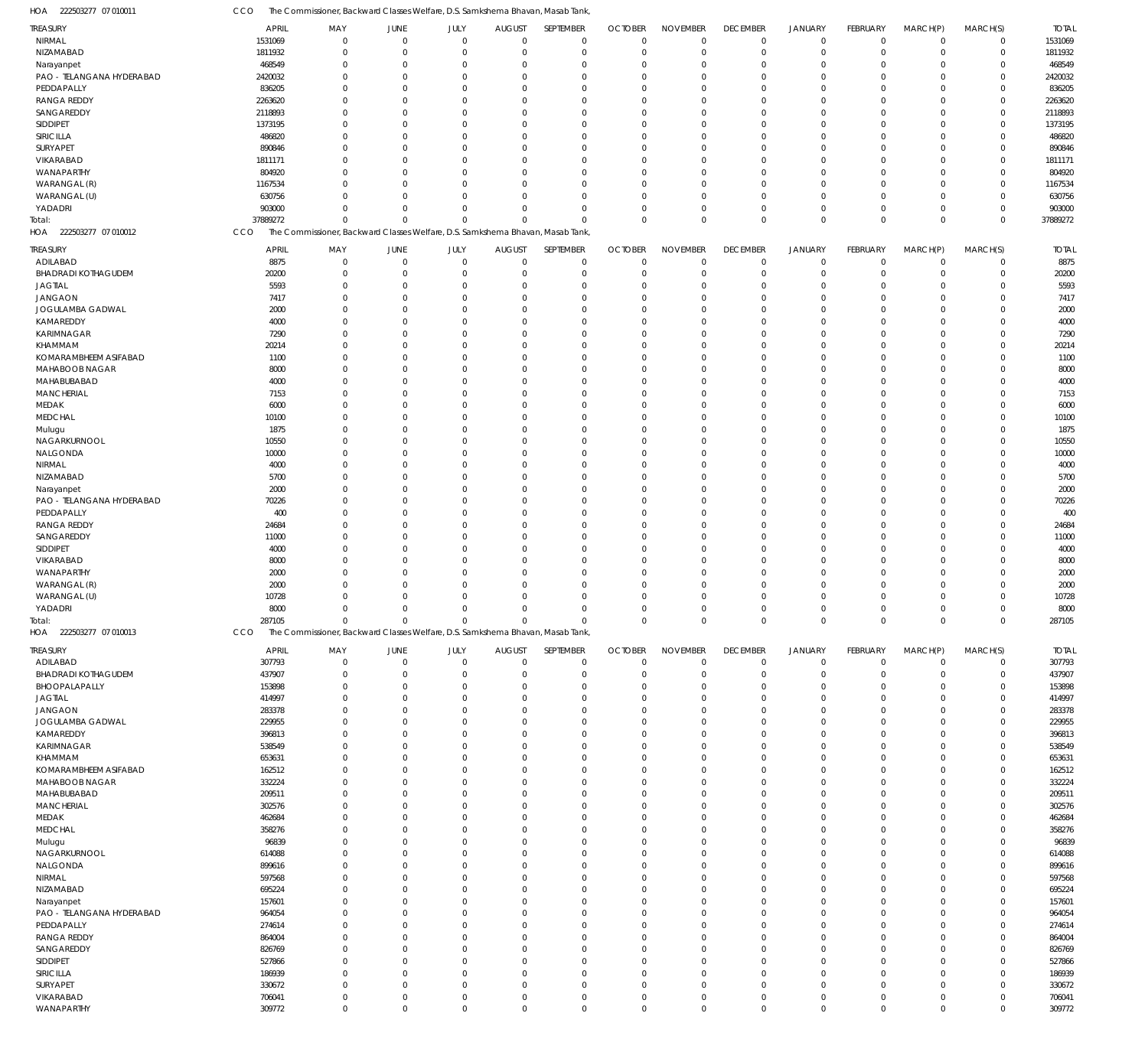| HOA<br>222503277 07 010013           | CCO                    | The Commissioner, Backward Classes Welfare, D.S. Samkshema Bhavan, Masab Tank,             |                                  |                            |                                  |                               |                               |                                |                                |                               |                             |                                  |                            |                        |
|--------------------------------------|------------------------|--------------------------------------------------------------------------------------------|----------------------------------|----------------------------|----------------------------------|-------------------------------|-------------------------------|--------------------------------|--------------------------------|-------------------------------|-----------------------------|----------------------------------|----------------------------|------------------------|
| TREASURY                             | <b>APRIL</b>           | MAY                                                                                        | <b>JUNE</b>                      | JULY                       | <b>AUGUST</b>                    | SEPTEMBER                     | <b>OCTOBER</b>                | <b>NOVEMBER</b>                | <b>DECEMBER</b>                | <b>JANUARY</b>                | <b>FEBRUARY</b>             | MARCH(P)                         | MARCH(S)                   | <b>TOTAL</b>           |
| WARANGAL (R)                         | 432169                 | $\Omega$                                                                                   | $\Omega$                         | $\mathbf 0$                | $\overline{0}$                   | $\mathbf 0$                   | $\overline{0}$                | $\mathbf 0$                    | $\mathbf 0$                    | $\mathbf 0$                   | $\Omega$                    | $\Omega$                         | $\mathbf 0$                | 432169                 |
| WARANGAL (U)                         | 241076                 | $\Omega$                                                                                   | $\Omega$                         | $\mathbf{0}$               | $\overline{0}$                   | $\mathbf 0$                   | $\mathbf 0$                   | $\mathbf 0$                    | $\mathbf 0$                    | $\mathbf 0$                   | $\Omega$                    | $\Omega$                         | $\mathbf 0$                | 241076                 |
| YADADRI                              | 347255                 | $\Omega$                                                                                   | $\Omega$                         | $\Omega$                   | $\Omega$                         | $\mathbf 0$                   | 0                             | $\overline{0}$                 | 0                              | $\mathbf 0$                   | $\Omega$                    | $\overline{0}$                   | $\mathbf 0$                | 347255                 |
| Total:<br>222503277 07 010015<br>HOA | 14316871<br>CCO        | $\Omega$<br>The Commissioner, Backward Classes Welfare, D.S. Samkshema Bhavan, Masab Tank, | $\Omega$                         | $\Omega$                   | $\Omega$                         | $\Omega$                      | $\Omega$                      | $\Omega$                       | $\Omega$                       | $\Omega$                      | $\Omega$                    | $\Omega$                         | $\Omega$                   | 14316871               |
|                                      |                        |                                                                                            |                                  |                            |                                  |                               |                               |                                |                                |                               |                             |                                  |                            |                        |
| TREASURY                             | <b>APRIL</b>           | MAY                                                                                        | <b>JUNE</b>                      | JULY                       | <b>AUGUST</b>                    | SEPTEMBER                     | <b>OCTOBER</b>                | <b>NOVEMBER</b>                | <b>DECEMBER</b>                | <b>JANUARY</b>                | <b>FEBRUARY</b>             | MARCH(P)                         | MARCH(S)                   | <b>TOTAL</b>           |
| BHOOPALAPALLY<br>Mulugu              | 3113<br>2943           | $\Omega$<br>$\Omega$                                                                       | $\overline{0}$<br>$\overline{0}$ | $\mathbf 0$<br>$\mathbf 0$ | $\overline{0}$<br>$\overline{0}$ | $\overline{0}$<br>$\mathbf 0$ | $\mathbf 0$<br>$\mathbf 0$    | $\mathbf 0$<br>$\mathbf 0$     | $\mathbf 0$<br>0               | $\mathbf 0$<br>$\mathbf 0$    | $\Omega$<br>$\Omega$        | $\overline{0}$<br>$\overline{0}$ | $\mathbf 0$<br>$\mathbf 0$ | 3113<br>2943           |
| otal:                                | 6056                   | $\Omega$                                                                                   | $\Omega$                         | $\Omega$                   | $\Omega$                         | $\Omega$                      | $\Omega$                      | $\mathbf 0$                    | $\Omega$                       | $\mathbf 0$                   | $\Omega$                    | $\Omega$                         | $\mathbf 0$                | 6056                   |
| 222503277 07 010016<br>HOA           | CCO                    | The Commissioner, Backward Classes Welfare, D.S. Samkshema Bhavan, Masab Tank,             |                                  |                            |                                  |                               |                               |                                |                                |                               |                             |                                  |                            |                        |
|                                      |                        |                                                                                            |                                  |                            |                                  |                               |                               |                                |                                |                               |                             |                                  |                            |                        |
| TREASURY<br>ADILABAD                 | <b>APRIL</b><br>119831 | MAY<br>$\Omega$                                                                            | <b>JUNE</b><br>$\Omega$          | JULY<br>$\mathbf 0$        | <b>AUGUST</b><br>$\mathbf 0$     | SEPTEMBER<br>$\mathbf 0$      | <b>OCTOBER</b><br>$\mathbf 0$ | <b>NOVEMBER</b><br>$\mathbf 0$ | <b>DECEMBER</b><br>$\mathbf 0$ | <b>JANUARY</b><br>$\mathbf 0$ | FEBRUARY<br>$\Omega$        | MARCH(P)<br>$\Omega$             | MARCH(S)<br>$\mathbf 0$    | <b>TOTAL</b><br>119831 |
| <b>BHADRADI KOTHAGUDEM</b>           | 186303                 | $\Omega$                                                                                   | $\Omega$                         | $\mathbf 0$                | $\mathbf 0$                      | $\mathbf 0$                   | $\mathbf 0$                   | $\mathbf 0$                    | $\mathbf 0$                    | $\mathbf 0$                   | $\Omega$                    | $\Omega$                         | $\mathbf 0$                | 186303                 |
| BHOOPALAPALLY                        | 39305                  | $\Omega$                                                                                   | $\overline{0}$                   | $\Omega$                   | $\Omega$                         | 0                             | 0                             | $\mathbf 0$                    | 0                              | $\mathbf 0$                   |                             | $\Omega$                         | $\mathbf 0$                | 39305                  |
| <b>JAGTIAL</b>                       | 140303                 | $\Omega$                                                                                   | $\Omega$                         | $\Omega$                   | $\Omega$                         | $\Omega$                      | $\Omega$                      | $\mathbf 0$                    | $\Omega$                       | $\Omega$                      |                             | $\Omega$                         | $\Omega$                   | 140303                 |
| <b>JANGAON</b>                       | 90596                  | $\Omega$                                                                                   | $\Omega$                         | $\Omega$                   | $\Omega$                         | $\Omega$                      | $\Omega$                      | $\Omega$                       | $\Omega$                       | $\Omega$                      |                             | $\Omega$                         | 0                          | 90596                  |
| JOGULAMBA GADWAL                     | 76453                  | $\Omega$                                                                                   | $\Omega$                         | $\Omega$                   | $\Omega$                         | $\Omega$                      | $\Omega$                      | $\mathbf 0$                    | $\Omega$                       | $\Omega$                      |                             | $\Omega$                         | $\Omega$                   | 76453                  |
| KAMAREDDY                            | 127061                 | $\Omega$                                                                                   | $\Omega$                         | $\Omega$                   | $\Omega$                         | $\Omega$                      | $\Omega$                      | $\Omega$                       | $\Omega$                       | $\Omega$                      |                             | $\Omega$                         | 0                          | 127061                 |
| KARIMNAGAR                           | 219827                 | $\Omega$                                                                                   | $\Omega$<br>$\Omega$             | $\Omega$<br>$\Omega$       | $\Omega$<br>$\Omega$             | $\Omega$<br>$\Omega$          | $\Omega$                      | $\mathbf 0$                    | $\Omega$                       | $\Omega$<br>$\Omega$          |                             | $\Omega$<br>$\Omega$             | $\Omega$                   | 219827                 |
| KHAMMAM<br>KOMARAMBHEEM ASIFABAD     | 265053<br>58254        | $\Omega$<br>$\Omega$                                                                       | $\Omega$                         | $\Omega$                   | $\Omega$                         | $\Omega$                      | 0<br>$\Omega$                 | $\mathbf 0$<br>$\mathbf 0$     | $\Omega$<br>$\Omega$           | $\Omega$                      |                             | $\Omega$                         | $\mathbf 0$<br>$\Omega$    | 265053<br>58254        |
| MAHABOOB NAGAR                       | 124623                 | $\Omega$                                                                                   | $\Omega$                         | $\Omega$                   | $\Omega$                         | $\Omega$                      | $\Omega$                      | $\mathbf 0$                    | $\Omega$                       | $\Omega$                      |                             | $\Omega$                         | 0                          | 124623                 |
| MAHABUBABAD                          | 64836                  | $\Omega$                                                                                   | $\Omega$                         | $\Omega$                   | $\Omega$                         | $\Omega$                      | $\Omega$                      | $\mathbf 0$                    | $\Omega$                       | $\Omega$                      |                             | $\Omega$                         | $\Omega$                   | 64836                  |
| <b>MANCHERIAL</b>                    | 121702                 | $\Omega$                                                                                   | $\Omega$                         | $\Omega$                   | $\Omega$                         | $\Omega$                      | $\Omega$                      | $\Omega$                       | $\Omega$                       | $\Omega$                      |                             | $\Omega$                         | 0                          | 121702                 |
| MEDAK                                | 143633                 | $\Omega$                                                                                   | $\Omega$                         | $\Omega$                   | $\Omega$                         | $\Omega$                      | $\Omega$                      | $\Omega$                       | $\Omega$                       | $\Omega$                      |                             | $\Omega$                         | $\Omega$                   | 143633                 |
| <b>MEDCHAL</b>                       | 265288                 | $\Omega$                                                                                   | $\Omega$                         | $\Omega$                   | $\Omega$                         | $\Omega$                      | 0                             | $\mathbf 0$                    | $\Omega$                       | $\Omega$                      |                             | $\Omega$                         | 0                          | 265288                 |
| Mulugu                               | 32079                  | $\Omega$                                                                                   | $\Omega$                         | $\Omega$                   | $\Omega$                         | $\Omega$                      | $\Omega$                      | $\mathbf 0$                    | $\Omega$                       | $\Omega$                      |                             | $\Omega$                         | $\Omega$                   | 32079                  |
| NAGARKURNOOL                         | 202157                 | $\Omega$<br>$\Omega$                                                                       | $\Omega$<br>$\Omega$             | $\Omega$<br>$\Omega$       | $\Omega$<br>$\Omega$             | $\Omega$<br>$\Omega$          | $\Omega$                      | $\Omega$                       | $\Omega$                       | $\Omega$<br>$\Omega$          |                             | $\Omega$<br>$\Omega$             | 0<br>$\Omega$              | 202157                 |
| NALGONDA<br>NIRMAL                   | 302117<br>191823       | $\Omega$                                                                                   | $\Omega$                         | $\Omega$                   | $\Omega$                         | $\Omega$                      | $\Omega$<br>0                 | $\mathbf 0$<br>$\mathbf 0$     | $\Omega$<br>$\Omega$           | $\Omega$                      |                             | $\Omega$                         | 0                          | 302117<br>191823       |
| NIZAMABAD                            | 257710                 | $\Omega$                                                                                   | $\Omega$                         | $\Omega$                   | $\Omega$                         | $\Omega$                      | $\Omega$                      | $\Omega$                       | $\Omega$                       | $\Omega$                      |                             | $\Omega$                         | $\Omega$                   | 257710                 |
| Narayanpet                           | 48772                  | $\Omega$                                                                                   | $\Omega$                         | $\Omega$                   | $\Omega$                         | $\Omega$                      | $\Omega$                      | $\Omega$                       | $\Omega$                       | $\Omega$                      |                             | $\Omega$                         | $\mathbf 0$                | 48772                  |
| PAO - TELANGANA HYDERABAD            | 714594                 | $\Omega$                                                                                   | $\Omega$                         | $\Omega$                   | $\Omega$                         | $\Omega$                      | $\Omega$                      | $\mathbf 0$                    | $\Omega$                       | $\Omega$                      |                             | $\Omega$                         | $\Omega$                   | 714594                 |
| PEDDAPALLY                           | 85874                  | $\Omega$                                                                                   | $\Omega$                         | $\Omega$                   | $\Omega$                         | $\Omega$                      | $\Omega$                      | $\Omega$                       | $\Omega$                       | $\Omega$                      |                             | $\Omega$                         | 0                          | 85874                  |
| <b>RANGA REDDY</b>                   | 458225                 | $\Omega$                                                                                   | $\Omega$                         | $\Omega$                   | $\Omega$                         | $\Omega$                      | $\Omega$                      | $\mathbf 0$                    | $\Omega$                       | $\Omega$                      |                             | $\Omega$                         | $\Omega$                   | 458225                 |
| SANGAREDDY                           | 303690                 | $\Omega$                                                                                   | $\Omega$                         | $\Omega$                   | $\Omega$                         | $\Omega$                      | 0                             | $\mathbf 0$                    | $\Omega$                       | $\Omega$                      |                             | $\Omega$                         | 0                          | 303690                 |
| SIDDIPET                             | 170436                 | $\Omega$                                                                                   | $\Omega$                         | $\Omega$                   | $\Omega$                         | $\Omega$                      | $\Omega$                      | $\Omega$                       | $\Omega$                       | $\Omega$                      |                             | $\Omega$                         | $\Omega$                   | 170436                 |
| SIRICILLA<br>SURYAPET                | 62170<br>113604        | $\Omega$<br>$\Omega$                                                                       | $\Omega$<br>$\Omega$             | $\Omega$<br>$\Omega$       | $\Omega$<br>$\Omega$             | $\Omega$<br>$\Omega$          | $\Omega$<br>$\Omega$          | $\mathbf 0$<br>$\mathbf 0$     | $\Omega$<br>$\Omega$           | $\Omega$<br>$\Omega$          |                             | $\Omega$<br>$\Omega$             | 0<br>$\Omega$              | 62170<br>113604        |
| VIKARABAD                            | 234201                 | $\Omega$                                                                                   | $\Omega$                         | $\Omega$                   | $\Omega$                         | $\Omega$                      | $\Omega$                      | $\Omega$                       | $\Omega$                       | $\Omega$                      |                             | $\Omega$                         | 0                          | 234201                 |
| WANAPARTHY                           | 102107                 | $\Omega$                                                                                   | $\Omega$                         | $\Omega$                   | $\Omega$                         | $\Omega$                      | $\Omega$                      | $\mathbf 0$                    | $\Omega$                       | $\Omega$                      |                             | $\Omega$                         | $\Omega$                   | 102107                 |
| WARANGAL (R)                         | 143634                 | $\Omega$                                                                                   | $\Omega$                         | $\Omega$                   | $\Omega$                         | $\mathbf 0$                   | 0                             | $\mathbf 0$                    | $\Omega$                       | $\Omega$                      |                             | $\Omega$                         | 0                          | 143634                 |
| WARANGAL (U)                         | 110082                 | $\Omega$                                                                                   | $\Omega$                         | $\Omega$                   | $\Omega$                         | $\Omega$                      | $\Omega$                      | $\mathbf 0$                    | $\Omega$                       | $\Omega$                      |                             | $\Omega$                         | $\Omega$                   | 110082                 |
| YADADRI                              | 111301                 | $\Omega$                                                                                   | $\Omega$                         | $\Omega$                   | $\Omega$                         | $\mathbf 0$                   | $\mathbf 0$                   | $\mathbf 0$                    | $\Omega$                       | $\mathbf 0$                   |                             | $\Omega$                         | $\mathbf 0$                | 111301                 |
| iotal                                | 5687644                | $\Omega$                                                                                   | $\Omega$                         | $\Omega$                   | $\Omega$                         | $\Omega$                      | $\Omega$                      | $\Omega$                       | $\Omega$                       | $\Omega$                      | $\Omega$                    | $\Omega$                         | $\mathbf 0$                | 5687644                |
| HOA 222503277 07 010017              | <b>CCO</b>             | The Commissioner, Backward Classes Welfare, D.S. Samkshema Bhavan, Masab Tank,             |                                  |                            |                                  |                               |                               |                                |                                |                               |                             |                                  |                            |                        |
| ireasury                             | <b>APRIL</b>           | MAY                                                                                        | JUNE                             | JULY                       | <b>AUGUST</b>                    | SEPTEMBER                     | <b>OCTOBER</b>                | <b>NOVEMBER</b>                | <b>DECEMBER</b>                | JANUARY                       | FEBRUARY                    | MARCH(P)                         | MARCH(S)                   | <b>TOTAL</b>           |
| <b>BHADRADI KOTHAGUDEM</b>           | 199079                 | $\Omega$                                                                                   | $\overline{0}$                   | $\mathbf{0}$               | 0                                | 0                             | $\mathbf 0$                   | 0                              | 0                              | $\mathbf 0$                   |                             | - 0                              | 0                          | 199079                 |
| KHAMMAM                              | 147500                 |                                                                                            | $\Omega$                         | 0                          | $\Omega$                         | $\mathbf 0$                   | 0                             | 0                              | $\Omega$                       | 0                             |                             | $\Omega$                         | 0                          | 147500                 |
| MAHABUBABAD<br><b>RANGA REDDY</b>    | 100000<br>57482        | $\Omega$                                                                                   | - 0<br>$\Omega$                  | 0<br>0                     | $\Omega$<br>$\overline{0}$       | $\Omega$<br>$\mathbf 0$       | 0<br>0                        | 0<br>$\mathbf 0$               | $\Omega$<br>0                  | $\Omega$<br>$\mathbf 0$       |                             | $\Omega$<br>$\overline{0}$       | 0<br>$\mathbf 0$           | 100000<br>57482        |
| Total:                               | 504061                 | $\Omega$                                                                                   | $\Omega$                         | $\Omega$                   | $\Omega$                         | $\Omega$                      | $\Omega$                      | $\mathbf{0}$                   | $\Omega$                       | $\Omega$                      | $\Omega$                    | $\Omega$                         | $\mathbf 0$                | 504061                 |
| HOA 222503277 07 020023              | <b>CCO</b>             | The Commissioner, Backward Classes Welfare, D.S. Samkshema Bhavan, Masab Tank,             |                                  |                            |                                  |                               |                               |                                |                                |                               |                             |                                  |                            |                        |
|                                      |                        |                                                                                            |                                  |                            |                                  |                               |                               |                                |                                |                               |                             |                                  |                            |                        |
| TREASURY                             | <b>APRIL</b>           | MAY                                                                                        | JUNE<br>$\overline{0}$           | JULY<br>$\mathbf{0}$       | <b>AUGUST</b><br>$\overline{0}$  | SEPTEMBER<br>$\mathbf 0$      | <b>OCTOBER</b><br>$\mathbf 0$ | <b>NOVEMBER</b><br>$\Omega$    | <b>DECEMBER</b><br>$\mathbf 0$ | <b>JANUARY</b>                | <b>FEBRUARY</b><br>$\Omega$ | MARCH(P)<br>$\Omega$             | MARCH(S)                   | <b>TOTAL</b>           |
| Narayanpet<br><b>RANGA REDDY</b>     | 59852<br>32725         | 0<br>$\Omega$                                                                              | $\Omega$                         | $\Omega$                   | $\mathbf 0$                      | $\mathbf 0$                   | $\mathbf 0$                   | $\mathbf 0$                    | $\mathbf 0$                    | $\mathbf 0$<br>$\mathbf 0$    |                             | $\Omega$                         | 0<br>$\mathbf 0$           | 59852<br>32725         |
| YADADRI                              | 10172                  | 0                                                                                          | $\overline{0}$                   | $\Omega$                   | $\mathbf 0$                      | $\mathbf 0$                   | 0                             | $\mathbf 0$                    | 0                              | $\mathbf 0$                   | $\Omega$                    | $^{\circ}$                       | $\mathbf 0$                | 10172                  |
| Total:                               | 102749                 | $\Omega$                                                                                   | $\Omega$                         | $\Omega$                   | $\Omega$                         | $\Omega$                      | $\Omega$                      | $\Omega$                       | $\Omega$                       | $\Omega$                      | $\Omega$                    | $\Omega$                         | $\mathbf 0$                | 102749                 |
| HOA 222503277 07 110111              | CCO                    | The Commissioner, Backward Classes Welfare, D.S. Samkshema Bhavan, Masab Tank,             |                                  |                            |                                  |                               |                               |                                |                                |                               |                             |                                  |                            |                        |
| TREASURY                             | <b>APRIL</b>           | MAY                                                                                        | JUNE                             | JULY                       | <b>AUGUST</b>                    | SEPTEMBER                     | <b>OCTOBER</b>                | <b>NOVEMBER</b>                | <b>DECEMBER</b>                | <b>JANUARY</b>                | <b>FEBRUARY</b>             | MARCH(P)                         | MARCH(S)                   | <b>TOTAL</b>           |
| KAMAREDDY                            | 160                    | $\Omega$                                                                                   | $\overline{0}$                   | $\mathbf{0}$               | $\overline{0}$                   | $\mathbf 0$                   | $\mathbf 0$                   | $\mathbf 0$                    | $\mathbf 0$                    | $\mathbf 0$                   | $\Omega$                    | $^{\circ}$                       | $\mathbf 0$                | 160                    |
| KHAMMAM                              | 1200                   | 0                                                                                          | $\overline{0}$                   | $\mathbf{0}$               | $\overline{0}$                   | $\overline{0}$                | $\mathbf 0$                   | $\mathbf 0$                    | 0                              | $\mathbf 0$                   | $\Omega$                    | $\overline{0}$                   | $\mathbf 0$                | 1200                   |
| Total:                               | 1360                   | $\Omega$                                                                                   | $\Omega$                         | $\mathbf 0$                | $\Omega$                         | $\mathbf 0$                   | $\mathbf 0$                   | $\mathbf 0$                    | $\mathbf{0}$                   | $\mathbf 0$                   | $\Omega$                    | $\Omega$                         | $\mathbf 0$                | 1360                   |
| HOA 222503277 07 130132              | CCO                    | The Commissioner, Backward Classes Welfare, D.S. Samkshema Bhavan, Masab Tank,             |                                  |                            |                                  |                               |                               |                                |                                |                               |                             |                                  |                            |                        |
| TREASURY                             | <b>APRIL</b>           | MAY                                                                                        | JUNE                             | JULY                       | <b>AUGUST</b>                    | SEPTEMBER                     | <b>OCTOBER</b>                | <b>NOVEMBER</b>                | <b>DECEMBER</b>                | <b>JANUARY</b>                | FEBRUARY                    | MARCH(P)                         | MARCH(S)                   | <b>TOTAL</b>           |
| JANGAON                              | 44000                  | 0                                                                                          | $\overline{0}$                   | $\mathbf{0}$               | $\overline{0}$                   | 0                             | $\mathbf 0$                   | 0                              | $\mathbf 0$                    | $\mathbf 0$                   | $\Omega$                    | $\Omega$                         | 0                          | 44000                  |
| KHAMMAM                              | 68494                  | $\Omega$                                                                                   | $\Omega$                         | $\Omega$                   | $\mathbf 0$                      | $\mathbf 0$                   | $\mathbf 0$                   | $\mathbf 0$                    | 0                              | $\mathbf 0$                   |                             | $\Omega$                         | $\mathbf 0$                | 68494                  |
| NALGONDA                             | 1172732                | $\Omega$                                                                                   | - 0                              | 0                          | 0                                | $\mathbf 0$                   | 0                             | 0                              | 0                              | $\mathbf 0$                   |                             | $\Omega$                         | 0                          | 1172732                |
| <b>RANGA REDDY</b>                   | 161112                 | $\Omega$                                                                                   | $\Omega$                         | 0                          | $\Omega$                         | $\mathbf 0$                   | 0                             | $\mathbf 0$                    | $\mathbf 0$                    | $\mathbf 0$                   | $\Omega$                    | $\overline{0}$                   | $\mathbf 0$                | 161112                 |
| Total:                               | 1446338                | $\mathbf{0}$                                                                               | $\overline{0}$                   | $\Omega$                   | $\Omega$                         | $\Omega$                      | $\Omega$                      | $\Omega$                       | $\mathbf 0$                    | $\Omega$                      | $\Omega$                    | $\mathbf 0$                      | $\mathbf 0$                | 1446338                |
| HOA 222503277 07 130133<br>TREASURY  | CCO<br><b>APRIL</b>    | The Commissioner, Backward Classes Welfare, D.S. Samkshema Bhavan, Masab Tank,<br>MAY      | JUNE                             | JULY                       | <b>AUGUST</b>                    | SEPTEMBER                     | <b>OCTOBER</b>                | <b>NOVEMBER</b>                | <b>DECEMBER</b>                | <b>JANUARY</b>                | FEBRUARY                    | MARCH(P)                         | MARCH(S)                   | <b>TOTAL</b>           |
| Narayanpet                           | 102489                 | $\Omega$                                                                                   | $\overline{0}$                   | 0                          | $\mathbf 0$                      | $\mathbf 0$                   | 0                             | 0                              | 0                              | $\mathbf 0$                   |                             | $^{\circ}$                       | 0                          | 102489                 |
| PAO - TELANGANA HYDERABAD            | 154228                 | 0                                                                                          | $\overline{0}$                   | $\mathbf 0$                | $\overline{0}$                   | $\mathbf 0$                   | $\mathbf 0$                   | $\mathbf 0$                    | $\mathbf 0$                    | $\mathbf 0$                   |                             | $\overline{0}$                   | $\mathbf 0$                | 154228                 |
| <b>RANGA REDDY</b>                   | $-14991$               | 0                                                                                          | $\overline{0}$                   | 0                          | $\overline{0}$                   | $\mathbf 0$                   | $\mathbf 0$                   | 0                              | $\mathbf 0$                    | $\mathbf 0$                   |                             | $\overline{0}$                   | $\mathbf 0$                | $-14991$               |
| Total:                               | 241726                 | $\mathbf{0}$                                                                               | $\overline{0}$                   | $\mathbf 0$                | $\mathbf 0$                      | $\mathbf 0$                   | $\mathbf 0$                   | $\mathbf 0$                    | $\mathbf 0$                    | $\mathbf 0$                   | 0                           | $\mathbf 0$                      | $\mathbf 0$                | 241726                 |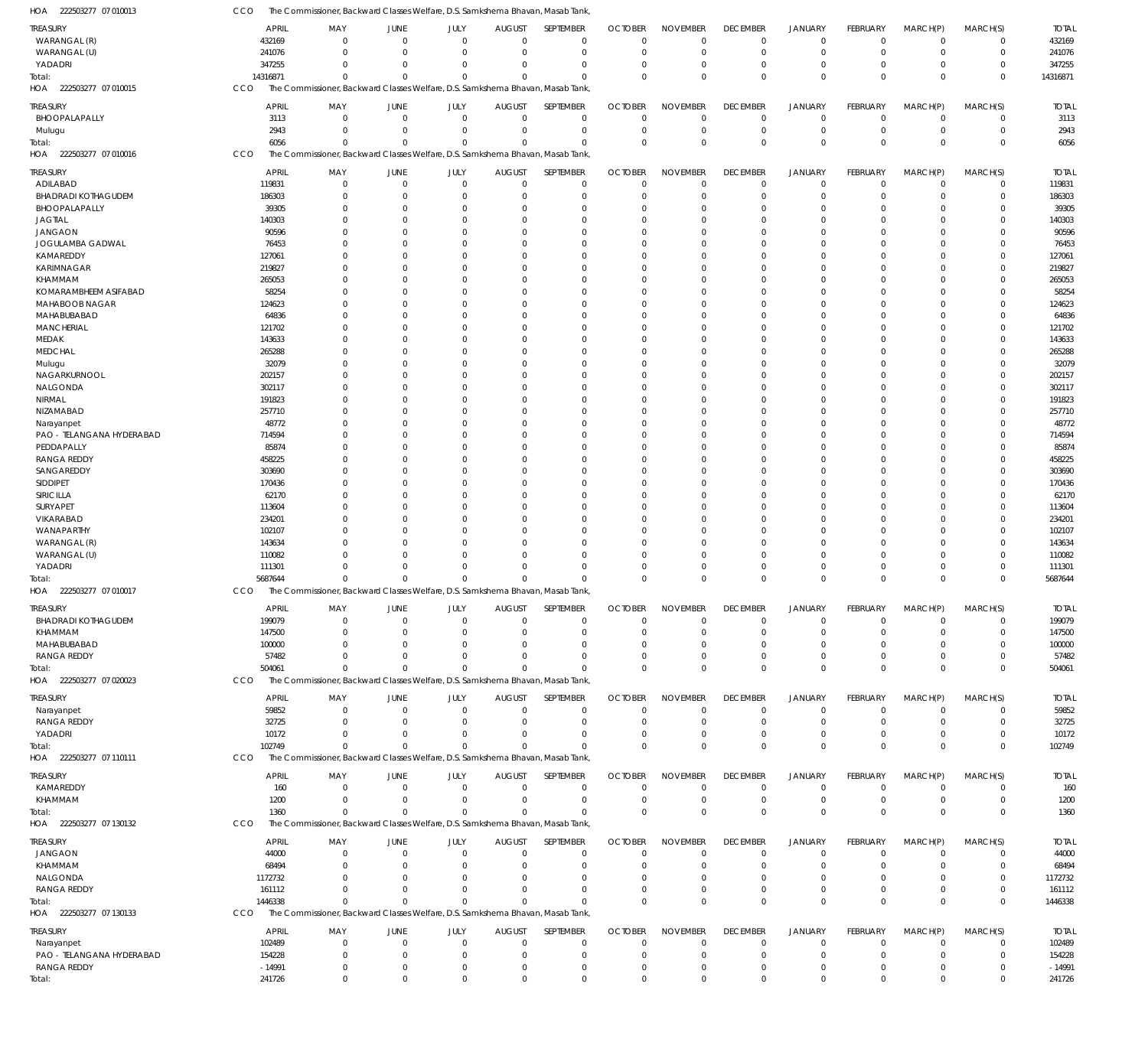| <b>TREASURY</b>                   | <b>APRIL</b>         | MAY                                                                            | <b>JUNE</b>                | JULY                 | <b>AUGUST</b>                | SEPTEMBER                  | <b>OCTOBER</b>             | <b>NOVEMBER</b>            | <b>DECEMBER</b>            | <b>JANUARY</b>             | FEBRUARY             | MARCH(P)             | MARCH(S)             | <b>TOTAL</b>         |
|-----------------------------------|----------------------|--------------------------------------------------------------------------------|----------------------------|----------------------|------------------------------|----------------------------|----------------------------|----------------------------|----------------------------|----------------------------|----------------------|----------------------|----------------------|----------------------|
| <b>JANGAON</b>                    | -125832              | $\mathbf 0$                                                                    | $\mathbf 0$                | $\mathbf 0$          | $\mathbf 0$                  | $\mathbf 0$                | $\Omega$                   | $\mathbf 0$                | $\mathbf 0$                | $\mathbf 0$                | $\Omega$             | $\Omega$             | $\Omega$             | $-125832$            |
| KHAMMAM                           | $-44141$             | $\Omega$                                                                       | 0                          | $\Omega$             | $\Omega$                     | $\mathbf 0$                | $\Omega$                   | $\Omega$                   | $\Omega$                   | $\mathbf 0$                | $\Omega$             | $\Omega$             | $\Omega$             | $-44141$             |
| NIZAMABAD                         | $-11007$             | $\Omega$                                                                       | $\Omega$                   | $\Omega$             | $\Omega$                     | $\Omega$                   | $\cup$                     | $\Omega$                   | $\Omega$                   | $\Omega$                   | $\Omega$             | $\Omega$             | $\Omega$             | $-11007$             |
| PAO - TELANGANA HYDERABAD         | 23000                | $\Omega$                                                                       | $\Omega$                   | $\Omega$             | $\Omega$                     | $\Omega$                   | $\cup$                     | $\Omega$                   | $\Omega$                   | $\Omega$                   | $\Omega$             | $\Omega$             | $\Omega$             | 23000                |
| <b>RANGA REDDY</b>                | 1341                 | $\Omega$                                                                       | $\Omega$                   | $\Omega$             | $\Omega$                     | $\Omega$                   | $\cup$                     | $\mathbf{0}$               | $\Omega$                   | $\Omega$                   | $\Omega$             | $\Omega$             | $\Omega$             | 1341                 |
| Total:                            | $-156639$            | $\Omega$                                                                       | $\Omega$                   | $\Omega$             | $\Omega$                     | $\Omega$                   | $\Omega$                   | $\Omega$                   | $\Omega$                   | $\mathbf 0$                | $\Omega$             | $\Omega$             | $\Omega$             | $-156639$            |
| HOA 222503277 07 140              | <b>CCO</b>           | The Commissioner, Backward Classes Welfare, D.S. Samkshema Bhavan, Masab Tank, |                            |                      |                              |                            |                            |                            |                            |                            |                      |                      |                      |                      |
| TREASURY                          | <b>APRIL</b>         | MAY                                                                            | JUNE                       | JULY                 | <b>AUGUST</b>                | SEPTEMBER                  | <b>OCTOBER</b>             | <b>NOVEMBER</b>            | <b>DECEMBER</b>            | <b>JANUARY</b>             | FEBRUARY             | MARCH(P)             | MARCH(S)             | <b>TOTAL</b>         |
| NIZAMABAD                         | 434678               | $\mathbf 0$                                                                    | $\mathbf 0$                | $\mathbf 0$          | $\mathbf 0$                  | $\mathbf 0$                | $\Omega$                   | $\mathbf 0$                | $^{\circ}$                 | $\mathbf 0$                | $\Omega$             | $\Omega$             | $\Omega$             | 434678               |
| PAO - TELANGANA HYDERABAD         | 147420               | $\Omega$                                                                       | $\Omega$                   | $\mathbf 0$          | $\Omega$                     | $\mathbf 0$                | $\Omega$                   | $\mathbf 0$                | $\Omega$                   | $\mathbf 0$                | $\Omega$             | $\Omega$             | $\Omega$             | 147420               |
| <b>RANGA REDDY</b>                | 131400               | $\Omega$                                                                       | $\Omega$                   | $\Omega$             | $\Omega$                     | $\mathbf 0$                | $\Omega$                   | $\mathbf 0$                | $\Omega$                   | $\mathbf 0$                | $\Omega$             | $\Omega$             | $\Omega$             | 131400               |
| SANGAREDDY                        | 78576                | $\Omega$                                                                       | $\Omega$                   | $\Omega$             | $\Omega$                     | $\Omega$                   | $\Omega$                   | $\mathbf 0$                | $\Omega$                   | $\Omega$                   | $\Omega$             | $\Omega$             | $\Omega$             | 78576                |
| Total:                            | 792074               | $\Omega$                                                                       | $\Omega$                   | $\Omega$             | $\Omega$                     | $\Omega$                   | $\Omega$                   | $\mathbf 0$                | $\Omega$                   | $\mathbf 0$                | $\Omega$             | $\Omega$             | $\Omega$             | 792074               |
| HOA 222503277 07 230              | CCO                  | The Commissioner, Backward Classes Welfare, D.S. Samkshema Bhavan, Masab Tank, |                            |                      |                              |                            |                            |                            |                            |                            |                      |                      |                      |                      |
|                                   |                      |                                                                                |                            |                      |                              |                            |                            |                            |                            |                            |                      |                      |                      |                      |
| <b>TREASURY</b>                   | <b>APRIL</b>         | MAY<br>$\Omega$                                                                | <b>JUNE</b><br>$\mathbf 0$ | JULY<br>$\mathbf 0$  | <b>AUGUST</b><br>$\mathbf 0$ | SEPTEMBER                  | <b>OCTOBER</b><br>$\Omega$ | <b>NOVEMBER</b>            | <b>DECEMBER</b>            | <b>JANUARY</b>             | FEBRUARY<br>$\Omega$ | MARCH(P)             | MARCH(S)             | <b>TOTAL</b>         |
| ADILABAD                          | $-29700$             | $\Omega$                                                                       | $\Omega$                   | $\Omega$             | $\Omega$                     | $\mathbf 0$<br>$\mathbf 0$ | $\Omega$                   | $\mathbf 0$<br>$\mathbf 0$ | $\mathbf 0$<br>$\mathbf 0$ | $\mathbf 0$<br>$\mathbf 0$ | $\mathbf 0$          | $\Omega$<br>$\Omega$ | $\mathbf 0$          | $-29700$             |
| Total:<br>HOA 222503277 07 300302 | $-29700$<br>CCO      | The Commissioner, Backward Classes Welfare, D.S. Samkshema Bhavan, Masab Tank, |                            |                      |                              |                            |                            |                            |                            |                            |                      |                      | $\mathbf 0$          | $-29700$             |
|                                   |                      |                                                                                |                            |                      |                              |                            |                            |                            |                            |                            |                      |                      |                      |                      |
| <b>TREASURY</b>                   | <b>APRIL</b>         | MAY                                                                            | <b>JUNE</b>                | JULY                 | <b>AUGUST</b>                | SEPTEMBER                  | <b>OCTOBER</b>             | <b>NOVEMBER</b>            | <b>DECEMBER</b>            | <b>JANUARY</b>             | FEBRUARY             | MARCH(P)             | MARCH(S)             | <b>TOTAL</b>         |
| KAMAREDDY                         | 66410                | $\mathbf 0$                                                                    | $\mathbf 0$                | $\mathbf 0$          | $\mathbf 0$                  | $\mathbf 0$                | $\Omega$                   | $\mathbf 0$                | $\overline{0}$             | $\mathbf 0$                | $\Omega$             | $\Omega$             | $\Omega$             | 66410                |
| KOMARAMBHEEM ASIFABAD             | 468490               | $\Omega$                                                                       | $\Omega$                   | $\Omega$             | $\Omega$                     | $\mathbf 0$                | $\Omega$                   | $\mathbf 0$                | $\Omega$                   | $\mathbf 0$                | $\Omega$             | $\Omega$             | $\Omega$             | 468490               |
| MAHABOOB NAGAR                    | 595548               | $\Omega$                                                                       | $\Omega$                   | $\Omega$             | $\Omega$                     | $\mathbf 0$                | $\Omega$                   | $\Omega$                   | $\Omega$                   | $\Omega$                   | $\Omega$             | $\Omega$             | $\Omega$             | 595548               |
| <b>MANCHERIAL</b>                 | 530554               | $\Omega$                                                                       | $\Omega$                   | $\Omega$             | $\Omega$                     | $\Omega$                   | $\Omega$                   | $\Omega$                   | $\Omega$                   | $\Omega$                   | $\Omega$             | $\Omega$             | $\Omega$             | 530554               |
| MEDAK                             | 401109               | $\Omega$                                                                       | $\Omega$                   | $\Omega$             | $\Omega$                     | $\Omega$                   | O                          | $\Omega$                   | $\Omega$                   | $\Omega$                   | $\Omega$             | $\Omega$             | $\Omega$             | 401109               |
| <b>MEDCHAL</b>                    | 150698               | $\Omega$                                                                       | $\Omega$                   | $\Omega$             | $\Omega$                     | $\Omega$                   | $\Omega$                   | $\Omega$                   | $\Omega$                   | $\Omega$                   | $\Omega$             | $\Omega$             | $\Omega$             | 150698               |
| NIRMAL                            | 162411               | $\Omega$                                                                       | $\Omega$                   | $\Omega$             | $\Omega$                     | $\Omega$                   | $\Omega$                   | $\Omega$                   | $\Omega$                   | $\Omega$                   | $\Omega$             | $\Omega$             | $\Omega$             | 162411               |
| RANGA REDDY                       | 704568               | $\Omega$                                                                       | $\Omega$                   | $\Omega$             | $\Omega$                     | $\Omega$                   | $\Omega$                   | $\Omega$                   | $\Omega$                   | $\Omega$                   | $\Omega$             | $\Omega$             | $\Omega$             | 704568               |
| SIDDIPET                          | 421492               | $\Omega$                                                                       | $\Omega$                   | $\Omega$             | $\Omega$                     | $\Omega$                   | C.                         | $\Omega$                   | $\Omega$                   | $\Omega$                   | $\Omega$             | $\Omega$             | $\Omega$             | 421492               |
| SIRICILLA                         | 103003               | $\Omega$                                                                       | $\Omega$                   | $\Omega$             | $\Omega$                     | $\Omega$                   | $\Omega$                   | $\Omega$                   | $\Omega$                   | $\Omega$                   | $\Omega$             | $\Omega$             |                      | 103003               |
| SURYAPET                          | 755679               | $\Omega$                                                                       | $\Omega$                   | $\Omega$             | $\Omega$                     | $\Omega$                   | O                          | $\Omega$                   | $\Omega$                   | $\Omega$                   | $\Omega$             | $\Omega$             | $\Omega$             | 755679               |
| WANAPARTHY                        | 49089                | $\Omega$                                                                       | $\Omega$                   | $\Omega$             | $\Omega$                     | $\Omega$                   | $\Omega$                   | $\Omega$                   | $\Omega$                   | $\Omega$                   | $\Omega$             | $\Omega$             | $\Omega$             | 49089                |
| WARANGAL (R)                      | 760794               | $\Omega$                                                                       | $\Omega$                   | $\Omega$             | $\Omega$                     | $\Omega$                   | O                          | $\Omega$                   | $\Omega$                   | $\Omega$                   | $\Omega$             | $\Omega$             | $\Omega$             | 760794               |
| WARANGAL (U)                      | 14072                | $\Omega$                                                                       | $\Omega$                   | $\Omega$             | $\Omega$                     | $\Omega$                   | $\Omega$                   | $\mathbf 0$                | $\Omega$                   | $\Omega$                   | $\Omega$             | $\Omega$             | $\Omega$             | 14072                |
| Total:                            | 5183917              | $\Omega$                                                                       | $\Omega$                   | $\Omega$             | $\Omega$                     | $\Omega$                   | $\sqrt{ }$                 | $\mathbf 0$                | $\Omega$                   | $\mathbf 0$                | $\Omega$             | $\Omega$             | $\Omega$             | 5183917              |
| HOA 22250327712 06 340            | CCO                  | The Commissioner, Backward Classes Welfare, D.S. Samkshema Bhavan, Masab Tank, |                            |                      |                              |                            |                            |                            |                            |                            |                      |                      |                      |                      |
| <b>TREASURY</b>                   | <b>APRIL</b>         | MAY                                                                            | <b>JUNE</b>                | JULY                 | <b>AUGUST</b>                | SEPTEMBER                  | <b>OCTOBER</b>             | <b>NOVEMBER</b>            | <b>DECEMBER</b>            | <b>JANUARY</b>             | FEBRUARY             | MARCH(P)             | MARCH(S)             | <b>TOTAL</b>         |
| ADILABAD                          | $-18000$             | $\Omega$                                                                       | $\mathbf 0$                | $\mathbf 0$          | $\mathbf 0$                  | $\mathbf 0$                | $\Omega$                   | $\Omega$                   | $\overline{0}$             | $\mathbf 0$                | $\Omega$             | $\Omega$             | $\Omega$             | $-18000$             |
| JAGTIAL                           | $-4000$              | $\Omega$                                                                       | $\mathbf 0$                | $\Omega$             | $\Omega$                     | $\mathbf 0$                | $\Omega$                   | $\Omega$                   | $\Omega$                   | $\mathbf 0$                | $\Omega$             | $\Omega$             | $\Omega$             | $-4000$              |
| KAMAREDDY                         | $-23000$             | $\Omega$                                                                       | $\Omega$                   | $\Omega$             | $\Omega$                     | $\Omega$                   | $\cup$                     | $\Omega$                   | $\Omega$                   | $\Omega$                   | $\Omega$             | $\Omega$             | $\Omega$             | $-23000$             |
| KARIMNAGAR                        | $-9000$              | $\Omega$                                                                       | $\Omega$                   | $\Omega$             | $\Omega$                     | $\Omega$                   | $\cup$                     | $\Omega$                   | $\Omega$                   | $\Omega$                   | - 0                  | $\Omega$             | $\Omega$             | $-9000$              |
| MAHABUBABAD                       | $-2000$              | $\Omega$                                                                       | $\Omega$                   | $\Omega$             | $\Omega$                     | $\Omega$                   | C.                         | $\Omega$                   | $\Omega$                   | $\Omega$                   | $\Omega$             | $\Omega$             | $\Omega$             | $-2000$              |
| <b>MANCHERIAL</b>                 | $-4000$              | $\Omega$                                                                       | $\Omega$                   | $\Omega$             | $\Omega$                     | $\Omega$                   | C.                         | $\Omega$                   | $\Omega$                   | $\Omega$                   |                      | $\Omega$             | $\Omega$             | $-4000$              |
| MEDAK                             | $-5000$              | $\Omega$                                                                       | $\Omega$                   | $\Omega$             | $\Omega$                     | $\Omega$                   | $\cup$                     | $\Omega$                   | $\Omega$                   | $\Omega$                   | $\Omega$             | $\Omega$             | $\Omega$             | $-5000$              |
| Mulugu                            | $-3000$              |                                                                                | $\Omega$                   | $\Omega$             | $\Omega$                     | $\Omega$                   | C.                         | $\Omega$                   | $\Omega$                   | $\Omega$                   |                      | $\Omega$             | $\Omega$             | $-3000$              |
| NAGARKURNOOL                      | $-5000$              | C                                                                              | $\Omega$                   | $\Omega$             | $\Omega$                     | $\Omega$                   | $\Omega$                   | $\Omega$                   | $\Omega$                   | $\Omega$                   | $\Omega$             | $\Omega$             | $\Omega$             | $-5000$              |
| NALGONDA                          | $-5000$              | $\Omega$                                                                       | $\Omega$                   | $\Omega$             | $\Omega$                     | $\Omega$                   | $\Omega$                   | $\Omega$                   | $\Omega$                   | $\Omega$                   | $\Omega$             | $\Omega$             | $\Omega$             | $-5000$              |
| NIRMAL                            | $-4000$              | $\Omega$                                                                       | $\Omega$                   | $\Omega$             | $\Omega$                     | $\Omega$                   | $\Omega$                   | $\Omega$                   | $\Omega$                   | $\Omega$                   | $\Omega$             | $\Omega$             | $\Omega$             | $-4000$              |
| NIZAMABAD                         | $-51000$             | $\Omega$                                                                       | $\Omega$                   | $\Omega$             | $\Omega$                     | $\Omega$                   | $\Omega$                   | $\Omega$                   | $\Omega$                   | $\Omega$                   | $\Omega$             | $\Omega$             | $\Omega$             | $-51000$             |
| PEDDAPALLY                        | $-2000$              | $\Omega$                                                                       | $\mathbf 0$                | $\Omega$             | $\Omega$                     | $\mathbf 0$                | $\Omega$                   | $\mathbf 0$                | $\Omega$                   | $\mathbf 0$                | $\Omega$             | $\Omega$             | $\Omega$             | $-2000$              |
| <b>RANGA REDDY</b>                | $-4000$              | $\Omega$                                                                       | $\Omega$                   | $\Omega$             | $\Omega$                     | $\Omega$                   | $\cup$                     | $\Omega$                   | $\Omega$                   | $\Omega$                   | $\Omega$             | $\Omega$             | $\Omega$             | $-4000$              |
| SANGAREDDY                        | $-7000$              | $\Omega$                                                                       | $\Omega$                   | $\Omega$             | $\Omega$                     | $\Omega$                   | $\Omega$                   | $\mathbf{0}$               | $\Omega$                   | $\Omega$                   | $\Omega$             | $\Omega$             | $\Omega$             | $-7000$              |
| SIDDIPET                          | $-2000$              | $\Omega$                                                                       | $\Omega$                   | $\Omega$             | $\Omega$                     | $\Omega$                   | C.                         | $\Omega$                   | $\Omega$                   | $\Omega$                   |                      | $\Omega$             | $\Omega$             | $-2000$              |
| SIRICILLA                         | $-1000$              | $\Omega$                                                                       | $\Omega$                   | $\Omega$             | $\Omega$                     | $\Omega$                   | C.                         | $\Omega$                   | $\Omega$                   | $\Omega$                   | - ( )                | $\Omega$             | $\Omega$             | $-1000$              |
| VIKARABAD                         | $-12000$             | $\Omega$                                                                       | $\Omega$                   | $\Omega$             | $\Omega$                     | $\Omega$                   | C.                         | $\Omega$                   | $\Omega$                   | $\Omega$                   |                      | $\Omega$             | $\Omega$             | $-12000$             |
| WARANGAL (R)                      | $-2000$              | $\Omega$                                                                       | $\Omega$                   | $\Omega$             | $\Omega$                     | $\Omega$                   | C.                         | $\Omega$                   | $\Omega$                   | $\Omega$                   | $\Omega$             | $\Omega$             | $\Omega$             | $-2000$              |
| WARANGAL (U)                      | $-4000$              | $\Omega$                                                                       | $\Omega$                   | $\Omega$             | $\Omega$                     | $\Omega$                   | C.                         | $\Omega$                   | $\Omega$                   | $\Omega$                   |                      | $\Omega$             | $\Omega$             | $-4000$              |
| YADADRI                           | $-3000$              | $\Omega$                                                                       | $\Omega$                   | $\Omega$             | $\Omega$                     | $\Omega$                   | $\Omega$                   | $\mathbf{0}$               | $\Omega$                   | $\mathbf 0$                | $\Omega$             | $\Omega$             | $\Omega$             | $-3000$              |
| Total:                            | $-170000$            | $\Omega$                                                                       | $\Omega$                   | $\Omega$             | $\Omega$                     | $\Omega$                   | $\Omega$                   | $\mathbf{0}$               | $\Omega$                   | $\mathbf 0$                | $\Omega$             | $\Omega$             | $\mathbf 0$          | $-170000$            |
| HOA 2225032771208340              | CCO                  | The Commissioner, Backward Classes Welfare, D.S. Samkshema Bhavan, Masab Tank, |                            |                      |                              |                            |                            |                            |                            |                            |                      |                      |                      |                      |
| TREASURY                          | <b>APRIL</b>         | MAY                                                                            | <b>JUNE</b>                | JULY                 | <b>AUGUST</b>                | SEPTEMBER                  | <b>OCTOBER</b>             | <b>NOVEMBER</b>            | <b>DECEMBER</b>            | <b>JANUARY</b>             | FEBRUARY             | MARCH(P)             | MARCH(S)             | <b>TOTAL</b>         |
| HYDERABAD URBAN                   | $-10000$             | 0                                                                              | $\mathbf 0$                | $\mathbf 0$          | $\mathbf 0$                  | $\mathbf 0$                | $\Omega$                   | $\mathbf 0$                | $\overline{0}$             | $\mathbf 0$                | $\Omega$             | $\Omega$             | $\Omega$             | $-10000$             |
| KARIMNAGAR                        | $-54080$             | $\Omega$                                                                       | $\Omega$                   | $\Omega$             | $\Omega$                     | $\mathbf 0$                | $\Omega$                   | $\mathbf 0$                | $\Omega$                   | $\mathbf{0}$               | $\Omega$             | $\Omega$             | $\Omega$             | $-54080$             |
| MEDCHAL                           | -79540               | $\Omega$                                                                       | $\Omega$                   | $\Omega$             | $\Omega$                     | $\mathbf 0$                | $\Omega$                   | $\Omega$                   | $\Omega$                   | $\mathbf{0}$               | $\Omega$             | $\Omega$             | $\Omega$             | $-79540$             |
| NAGARKURNOOL                      | $-10000$             | $\Omega$                                                                       | $\Omega$                   | $\Omega$             | $\Omega$                     | $\Omega$                   | $\Omega$                   | $\Omega$                   | $\Omega$                   | $\Omega$                   | $\Omega$             | $\Omega$             | $\Omega$             | $-10000$             |
| NIZAMABAD                         | $-114440$            | $\Omega$                                                                       | $\Omega$                   | $\Omega$             | $\Omega$                     | $\Omega$                   | O                          | $\Omega$                   | $\Omega$                   | $\Omega$                   | ſ                    | $\Omega$             | $\Omega$             | $-114440$            |
| SANGAREDDY                        | $-24900$             | $\Omega$                                                                       | $\Omega$                   | $\Omega$             | $\Omega$                     | $\Omega$                   | $\Omega$                   | $\Omega$                   | $\Omega$                   | $\Omega$                   | $\Omega$             | $\Omega$             |                      | $-24900$             |
| SIDDIPET                          | 2744230              | $\Omega$                                                                       | $\Omega$                   | $\Omega$             | $\Omega$                     | $\Omega$                   | O                          | $\Omega$                   | $\Omega$                   | $\Omega$                   | $\sqrt{ }$           | $\Omega$             | $\Omega$             | 2744230              |
| SURYAPET                          | 403000               | $\Omega$                                                                       | $\Omega$                   | $\Omega$             | $\Omega$                     | $\Omega$                   | $\Omega$                   | $\Omega$                   | $\Omega$                   | $\Omega$                   | $\Omega$             | $\Omega$             | $\Omega$             | 403000               |
| WARANGAL (U)                      | $-12890$             | $\Omega$                                                                       | $\Omega$                   | $\Omega$             | $\Omega$                     | $\Omega$                   | O                          | $\mathbf 0$                | $\Omega$                   | $\mathbf 0$                | $\Omega$             | $\Omega$             | $\Omega$             | $-12890$             |
| Total:                            | 2841380              | $\Omega$                                                                       | $\Omega$                   | $\Omega$             | $\Omega$                     | $\Omega$                   | $\Omega$                   | $\mathbf 0$                | $\Omega$                   | $\mathbf 0$                | $\Omega$             | $\Omega$             | $\Omega$             | 2841380              |
| HOA 22250327712 09 340            | CCO                  | The Commissioner, Backward Classes Welfare, D.S. Samkshema Bhavan, Masab Tank, |                            |                      |                              |                            |                            |                            |                            |                            |                      |                      |                      |                      |
| <b>TREASURY</b>                   | <b>APRIL</b>         | MAY                                                                            | JUNE                       | JULY                 | <b>AUGUST</b>                | SEPTEMBER                  | <b>OCTOBER</b>             | <b>NOVEMBER</b>            | <b>DECEMBER</b>            | <b>JANUARY</b>             | FEBRUARY             | MARCH(P)             | MARCH(S)             | <b>TOTAL</b>         |
| ADILABAD                          | $-5000$              | $\mathbf 0$                                                                    | $\mathbf 0$                | $\Omega$             | $\mathbf 0$                  | $\mathbf 0$                | $\Omega$                   | $\Omega$                   | $^{\circ}$                 | $\mathbf 0$                | $\Omega$             | $\Omega$             | $\Omega$             | $-5000$              |
| <b>BHADRADI KOTHAGUDEM</b>        | -59078               | $\Omega$                                                                       | 0                          | $\Omega$             | $\Omega$                     | $\mathbf 0$                | $\Omega$                   | $\Omega$                   | $\Omega$                   | $\mathbf 0$                | $\Omega$             | $\Omega$             | $\Omega$             | $-59078$             |
| HYDERABAD URBAN                   |                      |                                                                                |                            |                      |                              |                            |                            |                            |                            |                            |                      |                      |                      | $-11306$             |
| JAGTIAL                           |                      |                                                                                |                            |                      |                              |                            |                            |                            |                            |                            | $\Omega$             | $\Omega$             |                      |                      |
|                                   | $-11306$             | $\Omega$                                                                       | $\Omega$                   | $\Omega$             | $\Omega$                     | $\Omega$                   | $\Omega$                   | $\Omega$                   | $\Omega$                   | $\Omega$                   | $\Omega$             | $\Omega$             | $\Omega$<br>$\Omega$ |                      |
|                                   | $-6580$              | $\Omega$<br>$\Omega$                                                           | $\Omega$<br>$\Omega$       | $\Omega$<br>$\Omega$ | $\Omega$<br>$\Omega$         | $\Omega$<br>$\Omega$       | $\Omega$<br>C.             | $\mathbf{0}$<br>$\Omega$   | $\Omega$<br>$\Omega$       | $\Omega$<br>$\Omega$       | $\Omega$             | $\Omega$             | $\Omega$             | $-6580$              |
| <b>JANGAON</b>                    | $-33030$             | $\mathbf 0$                                                                    | $\mathbf 0$                | $\mathbf 0$          | $\mathbf 0$                  | $\mathbf 0$                | $\Omega$                   |                            |                            |                            | $\Omega$             | $\Omega$             | $\Omega$             | $-33030$             |
| JOGULAMBA GADWAL<br>KAMAREDDY     | $-5410$<br>$-150863$ | $\mathbf 0$                                                                    | $\mathbf 0$                | $\mathbf 0$          | $\mathbf 0$                  | $\mathbf 0$                | $\Omega$                   | $\mathbf 0$<br>$\mathbf 0$ | $\mathbf 0$<br>$^{\circ}$  | $\mathbf 0$<br>$\mathbf 0$ | $\Omega$             | $\mathbf{0}$         | $\mathbf{0}$         | $-5410$<br>$-150863$ |

CCO The Commissioner, Backward Classes Welfare, D.S. Samkshema Bhavan, Masab Tank,

222503277 07 130135 HOA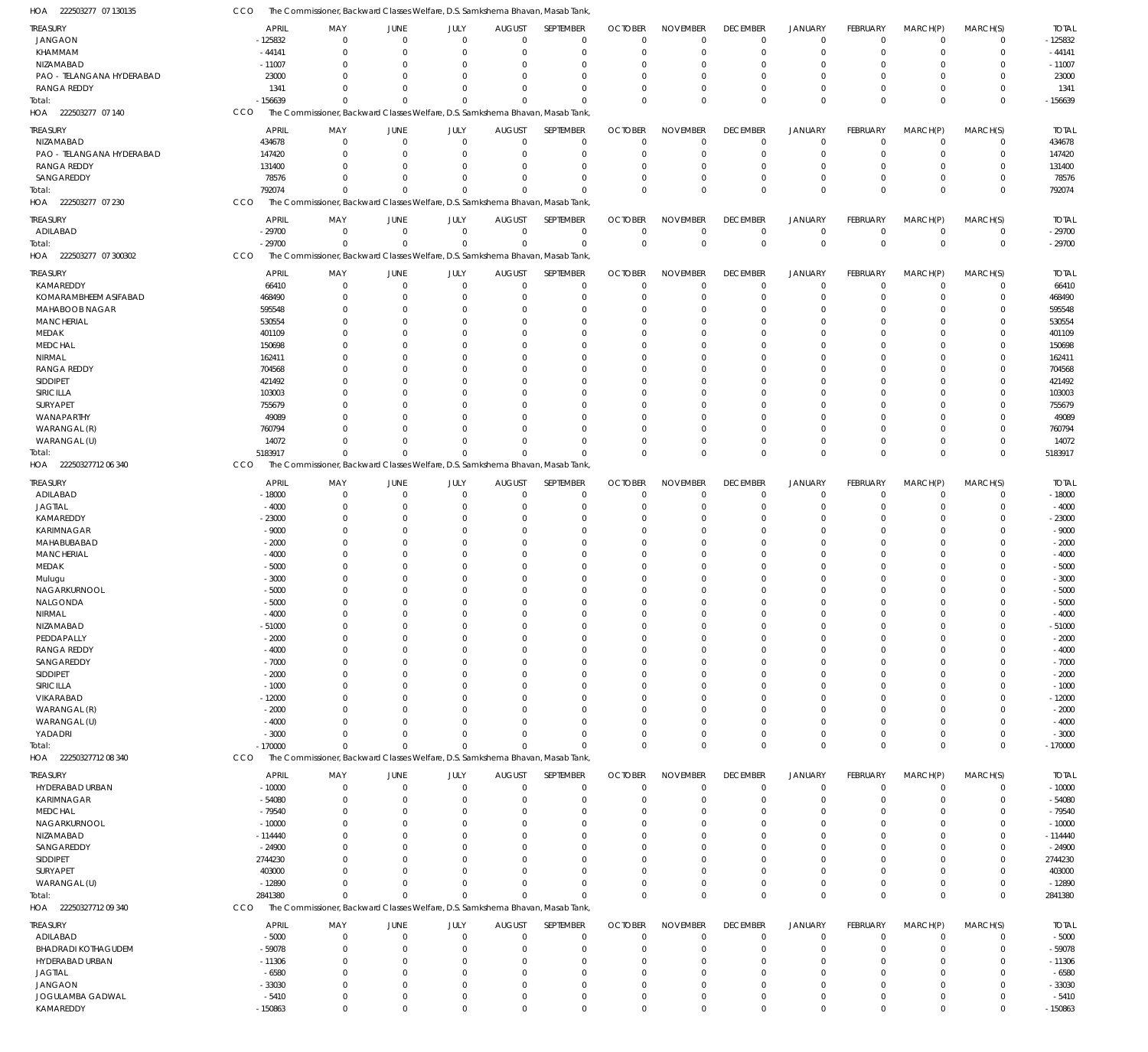22250327712 09 340 HOA CCO The Commissioner, Backward Classes Welfare, D.S. Samkshema Bhavan, Masab Tank,

| <b>TREASURY</b>            | <b>APRIL</b>           | MAY                                                                            | JUNE           | JULY         | <b>AUGUST</b>  | SEPTEMBER      | <b>OCTOBER</b> | <b>NOVEMBER</b> | <b>DECEMBER</b>            | <b>JANUARY</b> | <b>FEBRUARY</b> | MARCH(P)       | MARCH(S)    | <b>TOTAL</b>           |
|----------------------------|------------------------|--------------------------------------------------------------------------------|----------------|--------------|----------------|----------------|----------------|-----------------|----------------------------|----------------|-----------------|----------------|-------------|------------------------|
| KARIMNAGAR                 | $-34430$               | $\mathbf 0$                                                                    | $\overline{0}$ | $\mathbf 0$  | $\overline{0}$ | $\overline{0}$ | $\mathbf 0$    | $\mathbf 0$     | $\mathbf 0$                | $\mathbf 0$    | $\mathbf 0$     | $\overline{0}$ | $\mathbf 0$ | $-34430$               |
| KHAMMAM                    | -117394                | $\mathbf 0$                                                                    | $\mathbf 0$    | $\Omega$     | $\Omega$       | $\mathbf 0$    | $\mathbf 0$    | $\Omega$        | $\mathbf 0$                | $\mathbf 0$    | $\mathbf 0$     | $\Omega$       | $\mathbf 0$ | $-117394$              |
| KOMARAMBHEEM ASIFABAD      |                        | $\mathbf 0$                                                                    | $\mathbf 0$    | $\Omega$     | $\Omega$       | $\Omega$       | $\overline{0}$ | $\Omega$        | $\mathbf 0$                |                | $\overline{0}$  | $\Omega$       | $\Omega$    | $-12500$               |
|                            | $-12500$               |                                                                                |                |              |                |                |                |                 |                            | $\mathbf 0$    |                 |                |             |                        |
| MAHABOOB NAGAR             | $-123488$              | $\mathbf 0$                                                                    | $\mathbf 0$    | $\Omega$     | $\Omega$       | $\Omega$       | $\overline{0}$ | $\Omega$        | $\overline{0}$             | $\mathbf 0$    | $\Omega$        | $\Omega$       | $\Omega$    | $-123488$              |
| MAHABUBABAD                | $-1900$                | $\mathbf 0$                                                                    | $\mathbf 0$    | $\Omega$     | $\Omega$       | $\Omega$       | $\overline{0}$ | $\Omega$        | $\overline{0}$             | $\mathbf 0$    | $\Omega$        | $\Omega$       | $\Omega$    | $-1900$                |
| MANCHERIAL                 | $-63340$               | $\mathbf 0$                                                                    | $\Omega$       | $\Omega$     | $\Omega$       | $\Omega$       | $\overline{0}$ | $\Omega$        | $\overline{0}$             | $\Omega$       | $\Omega$        | $\Omega$       | $\Omega$    | $-63340$               |
| MEDAK                      | $-28925$               | $\mathbf 0$                                                                    | $\Omega$       | $\Omega$     | $\Omega$       | $\Omega$       | $\overline{0}$ | $\Omega$        | $\overline{0}$             | $\Omega$       | $\Omega$        | $\Omega$       | $\Omega$    | $-28925$               |
|                            |                        |                                                                                |                |              |                |                |                |                 |                            |                |                 |                |             |                        |
| <b>MEDCHAL</b>             | $-50124$               | $\mathbf 0$                                                                    | $\Omega$       | $\Omega$     | $\Omega$       | $\Omega$       | $\overline{0}$ | $\Omega$        | $\overline{0}$             | $\Omega$       | $\Omega$        | $\Omega$       | $\Omega$    | $-50124$               |
| NAGARKURNOOL               | $-88550$               | $\mathbf 0$                                                                    | $\Omega$       | $\Omega$     | $\Omega$       | $\Omega$       | $\overline{0}$ | $\Omega$        | $\overline{0}$             | $\Omega$       | $\Omega$        | $\Omega$       | $\Omega$    | $-88550$               |
| NIZAMABAD                  | $-341435$              | $\mathbf 0$                                                                    | $\Omega$       | $\Omega$     | $\Omega$       | $\Omega$       | $\overline{0}$ | $\Omega$        | $\mathbf 0$                | $\Omega$       | $\Omega$        | $\Omega$       | $\Omega$    | -341435                |
|                            | $-8850$                | $\mathbf 0$                                                                    | $\Omega$       | $\Omega$     | $\Omega$       | $\Omega$       | $\overline{0}$ | $\Omega$        | $\overline{0}$             | $\Omega$       | $\Omega$        | $\Omega$       | $\Omega$    | $-8850$                |
| Narayanpet                 |                        |                                                                                |                |              |                |                |                |                 |                            |                |                 |                |             |                        |
| PEDDAPALLY                 | $-27804$               | $\mathbf 0$                                                                    | $\Omega$       | $\Omega$     | $\Omega$       | $\Omega$       | $\overline{0}$ | $\Omega$        | $\Omega$                   | $\Omega$       | $\Omega$        | $\Omega$       | $\Omega$    | $-27804$               |
| <b>RANGA REDDY</b>         | $-216679$              | $\mathbf 0$                                                                    | $\mathbf 0$    | $\Omega$     | $\Omega$       | $\Omega$       | $\overline{0}$ | $\Omega$        | $\mathbf 0$                | $\mathbf 0$    | $\Omega$        | $\Omega$       | $\Omega$    | $-216679$              |
| SANGAREDDY                 | $-13310$               | $\mathbf 0$                                                                    | $\Omega$       | $\Omega$     | $\Omega$       | $\Omega$       | $\overline{0}$ | $\Omega$        | $\overline{0}$             | $\Omega$       | $\Omega$        | $\Omega$       | $\Omega$    | $-13310$               |
| SIDDIPET                   | $-28200$               | $\mathbf 0$                                                                    | $\mathbf 0$    | $\Omega$     | $\Omega$       | $\Omega$       | $\overline{0}$ | $\Omega$        | $\overline{0}$             | $\Omega$       | $\Omega$        | $\Omega$       | $\Omega$    | $-28200$               |
|                            |                        |                                                                                |                |              |                |                |                |                 |                            |                |                 |                |             |                        |
| SIRICILLA                  | $-22500$               | $\Omega$                                                                       | $\Omega$       | $\Omega$     | $\Omega$       | $\Omega$       | $\Omega$       | $\Omega$        | $\Omega$                   | $\Omega$       | $\Omega$        | $\Omega$       | $\Omega$    | $-22500$               |
| SURYAPET                   | $-100813$              | $\mathbf 0$                                                                    | $\mathbf 0$    | $\Omega$     | $\Omega$       | $\Omega$       | $\overline{0}$ | $\Omega$        | $\mathbf 0$                | $\mathbf 0$    | $\Omega$        | $\Omega$       | $\Omega$    | $-100813$              |
| VIKARABAD                  | $-18500$               | $\Omega$                                                                       | $\Omega$       | $\Omega$     | $\Omega$       | $\Omega$       | $\overline{0}$ | $\Omega$        | $\overline{0}$             | $\Omega$       | $\Omega$        | $\Omega$       | $\Omega$    | $-18500$               |
| WARANGAL (R)               | $-8495$                | $\mathbf 0$                                                                    | $\Omega$       | $\Omega$     | $\Omega$       | $\Omega$       | $\mathbf 0$    | $\Omega$        | $\overline{0}$             | $\mathbf 0$    | $\Omega$        | $\Omega$       | $\Omega$    | $-8495$                |
|                            |                        |                                                                                |                |              |                |                |                |                 |                            |                |                 |                |             |                        |
| WARANGAL (U)               | $-104700$              | $\Omega$                                                                       | $\Omega$       | $\Omega$     | $\Omega$       | $\Omega$       | $\Omega$       | $\Omega$        | $\mathbf 0$                | $\mathbf 0$    | $\mathbf 0$     | $\Omega$       | $\Omega$    | $-104700$              |
| Total:                     | $-1683204$             | $\Omega$                                                                       | $\Omega$       | $\Omega$     | $\Omega$       | $\Omega$       | $\Omega$       | $\Omega$        | $\Omega$                   | $\mathbf 0$    | $\mathbf 0$     | $\Omega$       | $\mathbf 0$ | $-1683204$             |
| 22250327712 12 340<br>HOA  | CCO                    | The Commissioner, Backward Classes Welfare, D.S. Samkshema Bhavan, Masab Tank, |                |              |                |                |                |                 |                            |                |                 |                |             |                        |
|                            |                        |                                                                                |                |              |                |                |                |                 |                            |                |                 |                |             |                        |
| <b>TREASURY</b>            | <b>APRIL</b>           | MAY                                                                            | JUNE           | JULY         | <b>AUGUST</b>  | SEPTEMBER      | <b>OCTOBER</b> | <b>NOVEMBER</b> | <b>DECEMBER</b>            | JANUARY        | <b>FEBRUARY</b> | MARCH(P)       | MARCH(S)    | <b>TOTAL</b>           |
| <b>MEDCHAL</b>             | $-23990$               | $\mathbf 0$                                                                    | $\mathbf 0$    | $\mathbf 0$  | $\overline{0}$ | $\overline{0}$ | $\mathbf 0$    | $\mathbf 0$     | $\mathbf 0$                | $\overline{0}$ | $\overline{0}$  | $\Omega$       | $\Omega$    | $-23990$               |
|                            |                        |                                                                                |                |              |                |                |                |                 |                            |                |                 |                |             |                        |
| Total:                     | $-23990$               | $\mathbf 0$                                                                    | $\mathbf 0$    | $\mathbf 0$  | $\Omega$       | $\mathbf 0$    | $\overline{0}$ | $\mathbf 0$     | $\mathbf 0$                | $\mathbb O$    | $\mathbb O$     | $\overline{0}$ | $\mathbf 0$ | $-23990$               |
| HOA 22250327725 05 340     | CCO                    | The Commissioner, Backward Classes Welfare, D.S. Samkshema Bhavan, Masab Tank, |                |              |                |                |                |                 |                            |                |                 |                |             |                        |
|                            |                        |                                                                                |                |              |                |                |                |                 |                            |                |                 |                |             |                        |
| TREASURY                   | <b>APRIL</b>           | MAY                                                                            | JUNE           | JULY         | <b>AUGUST</b>  | SEPTEMBER      | <b>OCTOBER</b> | <b>NOVEMBER</b> | <b>DECEMBER</b>            | <b>JANUARY</b> | <b>FEBRUARY</b> | MARCH(P)       | MARCH(S)    | <b>TOTAL</b>           |
| ADILABAD                   | $-17590$               | $\mathbf 0$                                                                    | $\mathbf 0$    | $\mathbf 0$  | $\overline{0}$ | $\overline{0}$ | $\mathbf 0$    | $\mathbf 0$     | $\mathbf 0$                | $\mathbf 0$    | $\overline{0}$  | $\Omega$       | $\Omega$    | $-17590$               |
| BHADRADI KOTHAGUDEM        | $-10850$               | $\mathbf 0$                                                                    | $\mathbf 0$    | $\mathbf 0$  | $\mathbf 0$    | $\mathbf 0$    | $\mathbf 0$    | $\mathbf 0$     | $\mathbf 0$                | $\mathbf 0$    | $\overline{0}$  | $\Omega$       | $\Omega$    | $-10850$               |
|                            |                        |                                                                                |                |              |                |                |                |                 |                            |                |                 |                |             |                        |
| BHOOPALAPALLY              | $-920$                 | $\mathbf 0$                                                                    | $\mathbf 0$    | $\Omega$     | $\Omega$       | 0              | $\overline{0}$ | $\Omega$        | $\mathbf 0$                | $\mathbf 0$    | $\overline{0}$  | $\Omega$       | $\Omega$    | $-920$                 |
| <b>JAGTIAL</b>             | $-19850$               | $\mathbf 0$                                                                    | $\Omega$       | $\Omega$     | $\Omega$       | $\Omega$       | $\overline{0}$ | $\Omega$        | $\overline{0}$             | $\Omega$       | $\Omega$        | $\Omega$       | $\Omega$    | $-19850$               |
| JANGAON                    | $-54350$               | $\mathbf 0$                                                                    | $\mathbf 0$    | $\Omega$     | $\Omega$       | $\Omega$       | $\overline{0}$ | $\Omega$        | $\mathbf 0$                | $\mathbf 0$    | $\Omega$        | $\Omega$       | $\Omega$    | $-54350$               |
| JOGULAMBA GADWAL           | $-29110$               | $\mathbf 0$                                                                    | $\Omega$       | $\Omega$     | $\Omega$       | $\Omega$       | $\overline{0}$ | $\Omega$        | $\overline{0}$             | $\Omega$       | $\Omega$        | $\Omega$       | $\Omega$    | $-29110$               |
|                            |                        |                                                                                |                |              |                |                |                |                 |                            |                |                 |                |             |                        |
| KARIMNAGAR                 | $-81440$               | $\mathbf 0$                                                                    | $\mathbf 0$    | $\Omega$     | $\Omega$       | $\Omega$       | $\overline{0}$ | $\Omega$        | $\overline{0}$             | $\mathbf 0$    | $\Omega$        | $\Omega$       | $\Omega$    | $-81440$               |
| KHAMMAM                    | -119980                | $\Omega$                                                                       | $\Omega$       | $\Omega$     | $\Omega$       | $\Omega$       | $\Omega$       | $\Omega$        | $\overline{0}$             | $\Omega$       | $\Omega$        | $\Omega$       | $\Omega$    | -119980                |
| KOMARAMBHEEM ASIFABAD      | $-2080$                | $\mathbf 0$                                                                    | $\mathbf 0$    | $\Omega$     | $\Omega$       | $\Omega$       | $\mathbf 0$    | $\Omega$        | $\mathbf 0$                | $\mathbf 0$    | $\Omega$        | $\Omega$       | $\Omega$    | $-2080$                |
| MAHABOOB NAGAR             | $-16662$               | $\mathbf 0$                                                                    | $\Omega$       | $\Omega$     | $\Omega$       | $\Omega$       | $\overline{0}$ | $\Omega$        | $\overline{0}$             | $\Omega$       | $\Omega$        | $\Omega$       | $\Omega$    | $-16662$               |
|                            |                        |                                                                                |                |              |                |                |                |                 |                            |                |                 |                |             |                        |
| MAHABUBABAD                | $-14500$               | $\mathbf 0$                                                                    | $\Omega$       | $\Omega$     | $\Omega$       | $\Omega$       | $\overline{0}$ | $\Omega$        | $\overline{0}$             | $\Omega$       | $\Omega$        | $\Omega$       | $\Omega$    | $-14500$               |
| MANCHERIAL                 | $-17800$               | $\mathbf 0$                                                                    | $\Omega$       | $\Omega$     | $\Omega$       | $\Omega$       | $\overline{0}$ | $\Omega$        | $\overline{0}$             | $\Omega$       | $\Omega$        | $\Omega$       | $\Omega$    | $-17800$               |
| MEDAK                      | $-89691$               | $\mathbf 0$                                                                    | $\Omega$       | $\Omega$     | $\Omega$       | $\Omega$       | $\overline{0}$ | $\Omega$        | $\overline{0}$             | $\mathbf 0$    | $\Omega$        | $\Omega$       | $\Omega$    | $-89691$               |
|                            |                        | $\mathbf 0$                                                                    | $\Omega$       | $\Omega$     | $\Omega$       | $\Omega$       | $\overline{0}$ | $\Omega$        | $\overline{0}$             | $\Omega$       | $\Omega$        | $\Omega$       | $\Omega$    |                        |
| <b>MEDCHAL</b>             | $-573300$              |                                                                                |                |              |                |                |                |                 |                            |                |                 |                |             | -573300                |
| Mulugu                     | $-14170$               | $\mathbf 0$                                                                    | $\Omega$       | $\Omega$     | $\Omega$       | $\Omega$       | $\overline{0}$ | $\Omega$        | $\overline{0}$             | $\Omega$       | $\Omega$        | $\Omega$       | $\Omega$    | $-14170$               |
| NAGARKURNOOL               | $-66710$               | $\mathbf 0$                                                                    | $\Omega$       | $\Omega$     | $\Omega$       | $\Omega$       | $\overline{0}$ | $\Omega$        | $\mathbf 0$                | $\Omega$       | $\Omega$        | $\Omega$       | $\Omega$    | $-66710$               |
| NALGONDA                   | -131092                | $\mathbf 0$                                                                    | $\Omega$       | $\Omega$     | $\Omega$       | $\Omega$       | $\overline{0}$ | $\Omega$        | $\overline{0}$             | $\mathbf 0$    | $\Omega$        | $\Omega$       | $\Omega$    | -131092                |
|                            |                        |                                                                                |                |              |                |                |                |                 |                            |                |                 |                |             |                        |
| <b>NIRMAL</b>              | $-43070$               | $\mathbf 0$                                                                    | $\Omega$       | $\Omega$     | $\Omega$       | $\Omega$       | $\overline{0}$ | $\Omega$        | $\overline{0}$             | $\Omega$       | $\Omega$        | $\Omega$       | $\Omega$    | $-43070$               |
| NIZAMABAD                  | $-81175$               | $\mathbf 0$                                                                    | $\Omega$       | $\Omega$     | $\Omega$       | $\Omega$       | $\overline{0}$ | $\Omega$        | $\Omega$                   | $\Omega$       | $\Omega$        | $\Omega$       | $\Omega$    | $-81175$               |
| Narayanpet                 | $-15000$               | $\Omega$                                                                       | $\Omega$       | $\Omega$     | $\Omega$       | $\Omega$       | $\Omega$       | $\Omega$        | $\overline{0}$             | $\Omega$       | $\mathbf 0$     | $\Omega$       | $\Omega$    | $-15000$               |
|                            |                        |                                                                                |                |              |                |                |                |                 |                            |                |                 |                |             | $-50235$               |
| PEDDAPALLY                 | - 50235                | 0                                                                              |                |              |                |                |                |                 |                            |                |                 |                |             |                        |
| <b>RANGA REDDY</b>         | $-1003514$             | $\mathbf 0$                                                                    | $\mathbf 0$    | $\Omega$     | $\Omega$       | $\Omega$       | $\overline{0}$ | $\Omega$        | $\Omega$                   | $\Omega$       | $\Omega$        | $\Omega$       | $\Omega$    | $-1003514$             |
| SANGAREDDY                 | $-54698$               | $\mathbf 0$                                                                    | $\mathbf 0$    | $\mathbf 0$  | $\mathbf 0$    | 0              | $\overline{0}$ | $\mathbf 0$     | $\mathbf 0$                | $\mathbf 0$    | $\overline{0}$  | $\Omega$       | $\Omega$    | $-54698$               |
| SIDDIPET                   | $-66920$               | $\mathbf 0$                                                                    | $\Omega$       | $\Omega$     | $\Omega$       | $\Omega$       | $\overline{0}$ | $\Omega$        | $\overline{0}$             | $\Omega$       | $\Omega$        | $\Omega$       | $\Omega$    | $-66920$               |
| SIRICILLA                  | $-1800$                | $\mathbf 0$                                                                    | $\mathbf 0$    | $\Omega$     | $\Omega$       | $\Omega$       | $\overline{0}$ | $\Omega$        | $\Omega$                   | $\Omega$       | $\Omega$        |                | $\Omega$    | $-1800$                |
|                            |                        |                                                                                |                |              |                |                |                |                 |                            |                |                 |                |             |                        |
| SURYAPET                   | $-90610$               | $\mathbf 0$                                                                    | $\Omega$       | $\Omega$     | $\Omega$       | $\Omega$       | $\overline{0}$ | $\Omega$        | $\overline{0}$             | $\Omega$       | $\Omega$        | $\Omega$       | $\Omega$    | $-90610$               |
| VIKARABAD                  | $-4500$                | $\mathbf 0$                                                                    | $\Omega$       | $\Omega$     | $\Omega$       | $\Omega$       | $\mathbf 0$    | $\Omega$        | $\Omega$                   | $\mathbf 0$    | $\Omega$        | $\Omega$       | $\Omega$    | $-4500$                |
| WANAPARTHY                 | $-39350$               | $\mathbf 0$                                                                    | $\Omega$       | $\Omega$     | $\Omega$       | $\Omega$       | $\overline{0}$ | 0               | $\mathbf 0$                | $\Omega$       | $\Omega$        | $\Omega$       | $\Omega$    | $-39350$               |
|                            |                        |                                                                                |                |              |                |                |                |                 |                            |                |                 |                |             |                        |
| WARANGAL (U)               | $-141386$              | $\mathbf 0$                                                                    | $\Omega$       | $\Omega$     | $\Omega$       | $\Omega$       | $\mathbf 0$    | $\Omega$        | $\overline{0}$             | $\mathbf 0$    | $\Omega$        | $\Omega$       | $\Omega$    | $-141386$              |
| YADADRI                    | $-37046$               | $\mathbf 0$                                                                    | $\Omega$       | $\Omega$     | $\Omega$       | $\Omega$       | $\overline{0}$ | 0               | $\mathbf 0$                | $\mathbf 0$    | $\mathbf 0$     | $\Omega$       | $\Omega$    | $-37046$               |
| Total:                     | -2889399               | $\mathbf 0$                                                                    | $\Omega$       | $\Omega$     | $\Omega$       | $\Omega$       | $\Omega$       | $\Omega$        | $\mathbf 0$                | $\mathbf 0$    | $\mathbf 0$     | $\mathbf 0$    | $\mathbf 0$ | $-2889399$             |
| HOA 22250327725 06 340     | CCO                    | The Commissioner, Backward Classes Welfare, D.S. Samkshema Bhavan, Masab Tank, |                |              |                |                |                |                 |                            |                |                 |                |             |                        |
|                            |                        |                                                                                |                |              |                |                |                |                 |                            |                |                 |                |             |                        |
| <b>TREASURY</b>            | <b>APRIL</b>           | MAY                                                                            | JUNE           | JULY         | <b>AUGUST</b>  | SEPTEMBER      | <b>OCTOBER</b> | <b>NOVEMBER</b> | <b>DECEMBER</b>            | JANUARY        | <b>FEBRUARY</b> | MARCH(P)       | MARCH(S)    | <b>TOTAL</b>           |
| ADILABAD                   | $-732732$              | $\mathbf 0$                                                                    | $\mathbf 0$    | $\mathbf 0$  | $\overline{0}$ | $\mathbf 0$    | $\mathbf 0$    | $\mathbf 0$     | $\mathbf 0$                | $\mathbf 0$    | $\overline{0}$  | $^{\circ}$     | $\mathbf 0$ | -732732                |
|                            |                        |                                                                                |                |              |                |                |                |                 |                            |                |                 |                | $\Omega$    |                        |
| <b>BHADRADI KOTHAGUDEM</b> | $-232358$              | $\mathbf 0$                                                                    | $\mathbf 0$    | $\mathbf 0$  | $\overline{0}$ | 0              | $\overline{0}$ | $\mathbf 0$     | $\overline{0}$             | $\mathbf 0$    | $\overline{0}$  | $\Omega$       |             | $-232358$              |
| BHOOPALAPALLY              | $-53510$               | $\mathbf 0$                                                                    | 0              | $\Omega$     | $\mathbf 0$    | 0              | $\overline{0}$ | 0               | $\overline{0}$             | $\mathbf 0$    | $\overline{0}$  |                | $\Omega$    | $-53510$               |
| <b>JAGTIAL</b>             | $-282465$              | $\mathbf 0$                                                                    | 0              | U            | $\Omega$       | $\Omega$       | $\overline{0}$ | $\Omega$        | $\Omega$                   | $\Omega$       | $\Omega$        |                | $\Omega$    | $-282465$              |
| <b>JANGAON</b>             | $-757312$              | $\mathbf 0$                                                                    | $\Omega$       | 0            | $\Omega$       | $\Omega$       | $\overline{0}$ | $\Omega$        | $\overline{0}$             | $\mathbf 0$    | $\Omega$        |                | $\Omega$    | $-757312$              |
|                            |                        |                                                                                |                |              |                |                |                |                 |                            |                |                 |                |             |                        |
| JOGULAMBA GADWAL           | $-154983$              | $\mathbf 0$                                                                    | $\Omega$       | $\Omega$     | $\Omega$       | $\Omega$       | $\overline{0}$ | $\Omega$        | $\Omega$                   | $\Omega$       | $\Omega$        |                | $\Omega$    | $-154983$              |
| KAMAREDDY                  | $-308750$              | $\mathbf 0$                                                                    | $\Omega$       | 0            | $\Omega$       | $\Omega$       | $\overline{0}$ | $\Omega$        | $\Omega$                   | $\mathbf 0$    | $\Omega$        |                | $\Omega$    | $-308750$              |
| KARIMNAGAR                 | $-1143310$             | $\mathbf 0$                                                                    | $\Omega$       | <sup>0</sup> | $\Omega$       | $\Omega$       | $\overline{0}$ | $\Omega$        | $\Omega$                   | $\Omega$       | $\Omega$        |                | $\Omega$    | $-1143310$             |
| KHAMMAM                    | $-777940$              | $\mathbf 0$                                                                    | $\Omega$       | 0            | $\Omega$       | $\Omega$       | $\overline{0}$ | $\Omega$        | $\Omega$                   | $\mathbf 0$    | $\Omega$        |                | $\Omega$    | $-777940$              |
|                            |                        |                                                                                |                |              |                |                |                |                 |                            |                |                 |                |             |                        |
| KOMARAMBHEEM ASIFABAD      | $-77614$               | $\mathbf 0$                                                                    | $\Omega$       | $\Omega$     | $\Omega$       | $\Omega$       | $\overline{0}$ | $\Omega$        | $\Omega$                   | $\Omega$       | $\Omega$        |                | $\Omega$    | $-77614$               |
| MAHABOOB NAGAR             | $-624578$              | $\mathbf 0$                                                                    | $\Omega$       | <sup>0</sup> | $\Omega$       | $\Omega$       | $\overline{0}$ | $\Omega$        | $\Omega$                   | $\mathbf 0$    | $\Omega$        |                | $\Omega$    | $-624578$              |
|                            |                        |                                                                                |                |              | $\Omega$       | $\Omega$       | $\mathbf 0$    | 0               | $\Omega$                   | $\Omega$       | $\Omega$        |                | $\Omega$    | $-87120$               |
|                            |                        |                                                                                | $\Omega$       | $\Omega$     |                |                |                |                 |                            |                |                 |                |             |                        |
| MAHABUBABAD                | $-87120$               | $\mathbf 0$                                                                    |                |              |                |                |                |                 |                            |                |                 |                |             |                        |
| MANCHERIAL                 | $-462500$              | $\mathbf 0$                                                                    | $\Omega$       | <sup>0</sup> | $\Omega$       | $\Omega$       | $\overline{0}$ | $\Omega$        | $\overline{0}$             | $\mathbf 0$    | $\Omega$        |                | $\Omega$    | $-462500$              |
| MEDAK                      | $-406380$              | $\mathbf 0$                                                                    | $\Omega$       | $\Omega$     | $\Omega$       | $\Omega$       | $\mathbf 0$    | $\Omega$        | $\Omega$                   | $\Omega$       | $\Omega$        |                | $\Omega$    | $-406380$              |
| <b>MEDCHAL</b>             | $-694054$              | $\mathbf 0$                                                                    | $\Omega$       | 0            | $\Omega$       | $\Omega$       | $\overline{0}$ | $\Omega$        | $\overline{0}$             | $\mathbf 0$    | $\Omega$        |                | $\Omega$    | $-694054$              |
|                            |                        | $\mathbf 0$                                                                    | $\Omega$       | 0            | $\Omega$       | $\Omega$       | $\mathbf 0$    | $\Omega$        | $\Omega$                   | $\Omega$       | $\Omega$        |                | $\Omega$    |                        |
| Mulugu                     | $-401325$              |                                                                                |                |              |                |                |                |                 |                            |                |                 |                |             | $-401325$              |
| NAGARKURNOOL               | $-372955$              | $\mathbf 0$                                                                    | $\Omega$       | 0            | $\Omega$       | $\Omega$       | $\overline{0}$ | $\Omega$        | $\overline{0}$             | $\mathbf 0$    | $\Omega$        |                | $\Omega$    | $-372955$              |
| NALGONDA                   | $-606365$              | $\mathbf 0$                                                                    | $\Omega$       | $\Omega$     | $\Omega$       | $\Omega$       | $\overline{0}$ | $\Omega$        | $\Omega$                   | $\Omega$       | $\Omega$        |                | $\Omega$    | $-606365$              |
| NIRMAL                     | $-1124605$             | $\mathbf 0$                                                                    | $\mathbf 0$    | $\Omega$     | $\mathbf 0$    | 0              | $\overline{0}$ | 0               | $\mathbf 0$                | $\mathbf 0$    | $\overline{0}$  |                | $\Omega$    | $-1124605$             |
|                            |                        |                                                                                | $\mathbf 0$    | $\mathbf 0$  | $\overline{0}$ | 0              | $\overline{0}$ | $\mathbf 0$     |                            | $\mathbf 0$    | $\overline{0}$  | $\Omega$       | $\Omega$    |                        |
| NIZAMABAD<br>Narayanpet    | $-695710$<br>$-260357$ | $\mathbf 0$<br>$\mathbf 0$                                                     | $\mathbf 0$    | $\mathbf 0$  | $\mathbb O$    | $\mathbf 0$    | $\overline{0}$ | $\mathbf 0$     | $\mathbf 0$<br>$\mathbb O$ | $\mathbb O$    | $\mathbb O$     | $\mathbf 0$    | $\mathbf 0$ | $-695710$<br>$-260357$ |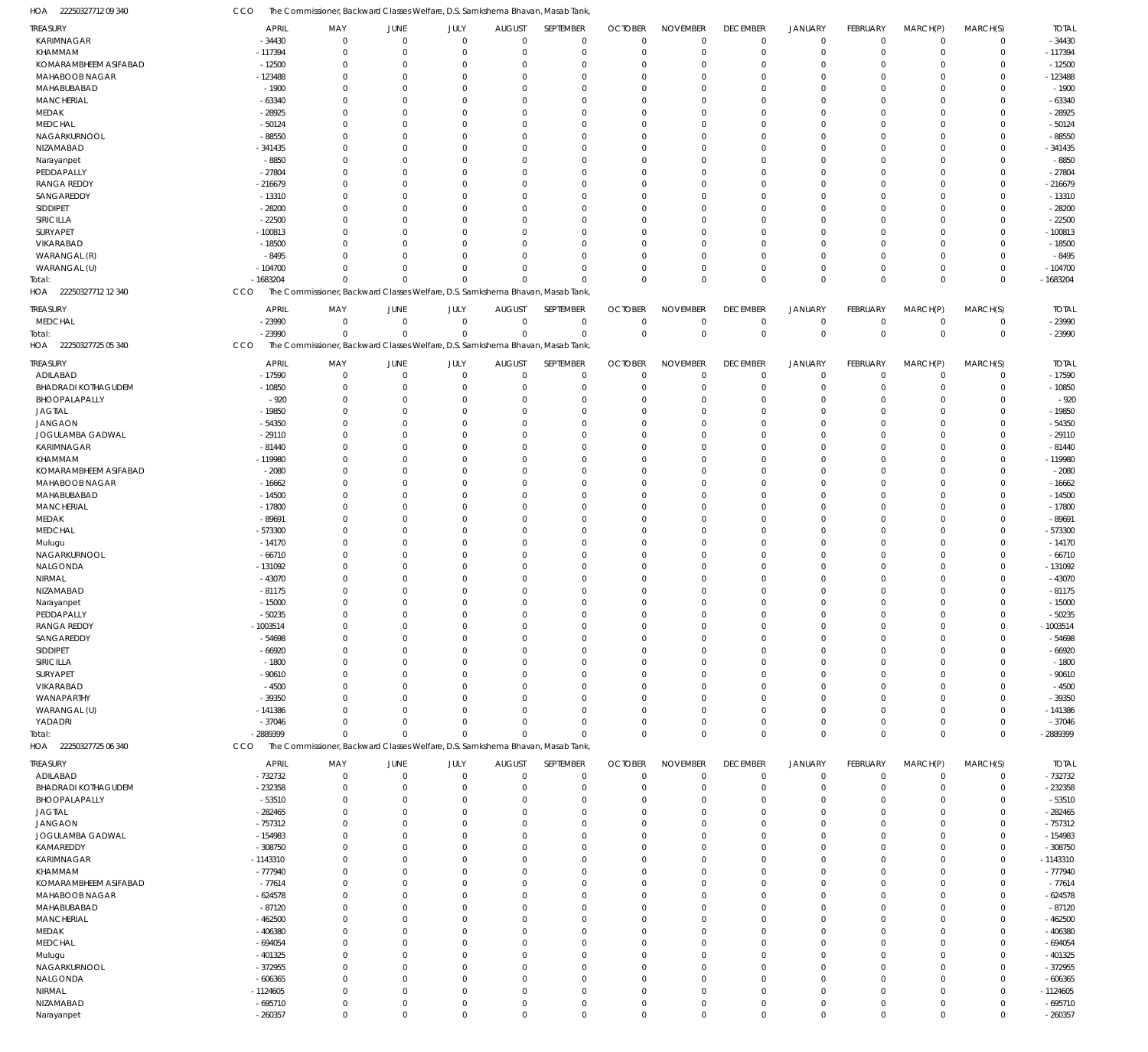22250327725 06 340 HOA CCO The Commissioner, Backward Classes Welfare, D.S. Samkshema Bhavan, Masab Tank,

| TREASURY                     | <b>APRIL</b> | MAY            | <b>JUNE</b>                                                                    | <b>JULY</b>    | <b>AUGUST</b> | SEPTEMBER        | <b>OCTOBER</b> | <b>NOVEMBER</b> | <b>DECEMBER</b> | JANUARY        | FEBRUARY        | MARCH(P) | MARCH(S)     | <b>TOTAL</b> |
|------------------------------|--------------|----------------|--------------------------------------------------------------------------------|----------------|---------------|------------------|----------------|-----------------|-----------------|----------------|-----------------|----------|--------------|--------------|
| PEDDAPALLY                   | $-367738$    | $\overline{0}$ | $\Omega$                                                                       | $\Omega$       | $\mathbf 0$   | $\overline{0}$   | $\Omega$       | $\mathbf 0$     | $\mathbf 0$     | $\mathbf 0$    | $\mathbf 0$     | $\Omega$ | $\mathbf 0$  | $-367738$    |
| <b>RANGA REDDY</b>           | -2519260     | $\Omega$       | $\Omega$                                                                       | $\Omega$       | $\Omega$      | $\overline{0}$   | $\Omega$       | $\Omega$        | $\mathbf 0$     | $\Omega$       | $\Omega$        | 0        | $\mathbf 0$  | $-2519260$   |
| SANGAREDDY                   | $-556762$    | $\Omega$       | $\Omega$                                                                       | $\Omega$       | $\Omega$      | $\Omega$         | 0              | $\Omega$        | $\Omega$        | $\Omega$       | $\Omega$        | C.       | $\Omega$     | $-556762$    |
| SIDDIPET                     | $-460151$    | $\Omega$       | $\Omega$                                                                       | $\Omega$       | $\Omega$      | $\Omega$         | 0              | $\Omega$        | $\mathbf 0$     | $\Omega$       | $\Omega$        | C.       | $\mathbf 0$  | $-460151$    |
| SIRICILLA                    | $-646772$    | $\Omega$       | $\Omega$                                                                       |                | $\Omega$      | $\Omega$         | O              | $\Omega$        | $\Omega$        | $\Omega$       | $\Omega$        |          | $\Omega$     | $-646772$    |
| SURYAPET                     | $-686293$    | $\Omega$       | $\Omega$                                                                       | $\Omega$       | $\Omega$      | $\Omega$         | O              | $\Omega$        | $\Omega$        | $\Omega$       | $\Omega$        | C.       | $\mathbf 0$  | $-686293$    |
|                              |              | $\Omega$       | $\Omega$                                                                       | $\Omega$       |               | $\Omega$         | O              | $\Omega$        | $\Omega$        |                | $\Omega$        |          | $\Omega$     |              |
| VIKARABAD                    | $-328870$    |                |                                                                                |                | $\Omega$      |                  |                |                 |                 | $\Omega$       |                 | C.       |              | $-328870$    |
| WANAPARTHY                   | $-351603$    | $\Omega$       | $\Omega$                                                                       | $\Omega$       | $\Omega$      | $\Omega$         | O              | $\Omega$        | $\Omega$        | $\Omega$       | $\Omega$        | C.       | $\mathbf 0$  | $-351603$    |
| WARANGAL (R)                 | $-104690$    | $\Omega$       | $\Omega$                                                                       |                | $\Omega$      | $\Omega$         | 0              | $\Omega$        | $\Omega$        | $\Omega$       | $\Omega$        | C.       | $\Omega$     | $-104690$    |
| WARANGAL (U)                 | $-3022650$   | $\Omega$       | $\Omega$                                                                       | $\Omega$       | $\Omega$      | $\Omega$         | 0              | $\Omega$        | $\Omega$        | $\Omega$       | $\Omega$        | C.       | $\mathbf 0$  | $-3022650$   |
| YADADRI                      | $-165200$    | $\Omega$       | $\Omega$                                                                       | $\Omega$       | $\Omega$      | $\Omega$         | $\Omega$       | $\Omega$        | $\Omega$        | $\Omega$       | $\Omega$        | $\cup$   | $\mathbf 0$  | $-165200$    |
| Total:                       | $-19466912$  | $\Omega$       | $\Omega$                                                                       | $\Omega$       | $\Omega$      | $\Omega$         | $\Omega$       | $\Omega$        | $\mathbf 0$     | $\Omega$       | $\Omega$        | $\Omega$ | $\mathbf 0$  | $-19466912$  |
|                              |              |                |                                                                                |                |               |                  |                |                 |                 |                |                 |          |              |              |
| 22250327725 07 230<br>HOA    | CCO          |                | The Commissioner, Backward Classes Welfare, D.S. Samkshema Bhavan, Masab Tank, |                |               |                  |                |                 |                 |                |                 |          |              |              |
| TREASURY                     | APRIL        | MAY            | JUNE                                                                           | <b>JULY</b>    | <b>AUGUST</b> | <b>SEPTEMBER</b> | <b>OCTOBER</b> | <b>NOVEMBER</b> | <b>DECEMBER</b> | <b>JANUARY</b> | <b>FEBRUARY</b> | MARCH(P) | MARCH(S)     | <b>TOTAL</b> |
| ADILABAD                     | $-75374$     | $\Omega$       | $\Omega$                                                                       | $\Omega$       | $\mathbf 0$   | $^{\circ}$       | $\Omega$       | $\mathbf 0$     | $\mathbf 0$     | $\mathbf 0$    | $\Omega$        | $\Omega$ | $\mathbf 0$  | $-75374$     |
|                              |              |                |                                                                                |                |               |                  |                |                 |                 |                |                 |          |              |              |
| <b>BHADRADI KOTHAGUDEM</b>   | $-16440$     | $\Omega$       | $\Omega$                                                                       | $\Omega$       | $\Omega$      | $\Omega$         | $\Omega$       | $\Omega$        | $\Omega$        | $\Omega$       | $\Omega$        | C.       | $\Omega$     | $-16440$     |
| <b>MANCHERIAL</b>            | $-27301$     | $\Omega$       | $\Omega$                                                                       | $\Omega$       | $\Omega$      | $\Omega$         | 0              | $\Omega$        | $\Omega$        | $\Omega$       | $\Omega$        | -0       | $\Omega$     | $-27301$     |
| NAGARKURNOOL                 | 140340       | $\Omega$       |                                                                                |                | 0             | $\Omega$         | O              | $\Omega$        | $\Omega$        | $\Omega$       | $\Omega$        |          | $\Omega$     | 140340       |
| Narayanpet                   | 652363       | $\Omega$       | $\Omega$                                                                       | $\Omega$       | $\Omega$      | $\Omega$         | O              | $\Omega$        | $\Omega$        | $\Omega$       | $\Omega$        |          | $\Omega$     | 652363       |
| PAO - TELANGANA HYDERABAD    | 498661       | $\Omega$       |                                                                                |                | U             | $\Omega$         |                | C               | $\Omega$        | $\Omega$       | $\Omega$        |          | $\Omega$     | 498661       |
| <b>RANGA REDDY</b>           | 561077       | $\Omega$       |                                                                                |                | 0             | $\Omega$         | O              | $\Omega$        | $\Omega$        | $\Omega$       | $\Omega$        |          | $\Omega$     | 561077       |
|                              |              |                |                                                                                |                |               |                  |                |                 |                 |                |                 |          |              |              |
| SANGAREDDY                   | $-2232$      |                |                                                                                |                | U             | $\Omega$         | O              | $\Omega$        | $\Omega$        | $\Omega$       | $\Omega$        |          | $\Omega$     | $-2232$      |
| WANAPARTHY                   | 66648        | $\Omega$       | $\Omega$                                                                       | $\Omega$       | $\Omega$      | $\Omega$         | 0              | $\Omega$        | $\Omega$        | $\Omega$       | $\Omega$        | $\Omega$ | $\mathbf 0$  | 66648        |
| Total:                       | 1797742      | $\Omega$       | $\Omega$                                                                       | $\Omega$       | $\Omega$      | $\Omega$         | $\Omega$       | $\Omega$        | $\Omega$        | $\Omega$       | $\Omega$        | $\Omega$ | $\Omega$     | 1797742      |
| HOA 22250327725 07 280284    | CCO          |                | The Commissioner, Backward Classes Welfare, D.S. Samkshema Bhavan, Masab Tank, |                |               |                  |                |                 |                 |                |                 |          |              |              |
|                              |              |                |                                                                                |                |               |                  |                |                 |                 |                |                 |          |              |              |
| <b>TREASURY</b>              | APRIL        | MAY            | <b>JUNE</b>                                                                    | JULY           | <b>AUGUST</b> | SEPTEMBER        | <b>OCTOBER</b> | <b>NOVEMBER</b> | <b>DECEMBER</b> | JANUARY        | <b>FEBRUARY</b> | MARCH(P) | MARCH(S)     | <b>TOTAL</b> |
| SIDDIPET                     | $-12000$     | $\overline{0}$ | $\Omega$                                                                       | $\overline{0}$ | $\mathbf 0$   | $\overline{0}$   | $\Omega$       | $\mathbf 0$     | $\mathbf 0$     | $\overline{0}$ | $\mathbf 0$     | $\Omega$ | $\mathbf 0$  | $-12000$     |
| Total:                       | $-12000$     | $\Omega$       | $\Omega$                                                                       | $\overline{0}$ | $\Omega$      | $\overline{0}$   | $\mathbf 0$    | $\overline{0}$  | $\mathbf 0$     | $\overline{0}$ | $\mathbf 0$     | $\Omega$ | $\mathbf 0$  | $-12000$     |
|                              |              |                |                                                                                |                |               |                  |                |                 |                 |                |                 |          |              |              |
| 22250327725 07 500504<br>HOA | CCO          |                | The Commissioner, Backward Classes Welfare, D.S. Samkshema Bhavan, Masab Tank, |                |               |                  |                |                 |                 |                |                 |          |              |              |
| TREASURY                     | <b>APRIL</b> | MAY            | <b>JUNE</b>                                                                    | JULY           | <b>AUGUST</b> | SEPTEMBER        | <b>OCTOBER</b> | <b>NOVEMBER</b> | <b>DECEMBER</b> | JANUARY        | <b>FEBRUARY</b> | MARCH(P) | MARCH(S)     | <b>TOTAL</b> |
| NIZAMABAD                    | $-4423$      | $\Omega$       | $\Omega$                                                                       | $\Omega$       | $\Omega$      | $\overline{0}$   | $\Omega$       | $\Omega$        | $\mathbf 0$     | $\mathbf 0$    | $\Omega$        | $\Omega$ | $\mathbf 0$  | $-4423$      |
|                              |              |                |                                                                                |                |               |                  |                |                 |                 |                |                 |          |              |              |
| SIRICILLA                    | $-2780$      | $\Omega$       | $\Omega$                                                                       | $\Omega$       | 0             | $\overline{0}$   | $\Omega$       | $\mathbf 0$     | $\mathbf 0$     | $\mathbf 0$    | $\Omega$        | $\Omega$ | $\mathbf 0$  | $-2780$      |
| Total:                       | $-7203$      | $\Omega$       | $\mathbf{0}$                                                                   | $\overline{0}$ | $\Omega$      | $\Omega$         | $\Omega$       | $\Omega$        | $\mathbf 0$     | $\mathbf 0$    | $\Omega$        | $\Omega$ | $\mathbf 0$  | $-7203$      |
| HOA 22250327725 08 340       | CCO          |                | The Commissioner, Backward Classes Welfare, D.S. Samkshema Bhavan, Masab Tank, |                |               |                  |                |                 |                 |                |                 |          |              |              |
|                              |              |                |                                                                                |                |               |                  |                |                 |                 |                |                 |          |              |              |
| TREASURY                     | APRIL        | MAY            | <b>JUNE</b>                                                                    | JULY           | <b>AUGUST</b> | SEPTEMBER        | <b>OCTOBER</b> | <b>NOVEMBER</b> | <b>DECEMBER</b> | JANUARY        | <b>FEBRUARY</b> | MARCH(P) | MARCH(S)     | <b>TOTAL</b> |
| NAGARKURNOOL                 | $-42000$     | $\overline{0}$ | $\Omega$                                                                       | $\Omega$       | $\mathbf 0$   | $\overline{0}$   | $\Omega$       | $\Omega$        | $\mathbf 0$     | $\mathbf 0$    | $\Omega$        | $\Omega$ | $\mathbf 0$  | $-42000$     |
| NIRMAL                       | $-25780$     | $\Omega$       | $\Omega$                                                                       | $\Omega$       | $\Omega$      | $\overline{0}$   | $\Omega$       | $\Omega$        | $\mathbf 0$     | $\Omega$       | $\Omega$        | $\Omega$ | $\mathbf 0$  | $-25780$     |
| NIZAMABAD                    | 1745000      | $\Omega$       | $\Omega$                                                                       | $\Omega$       | $\Omega$      | $\mathbf 0$      | $\Omega$       | $\Omega$        | $\mathbf 0$     | $\Omega$       | $\Omega$        | O        | $\mathbf 0$  | 1745000      |
|                              |              | $\Omega$       | $\Omega$                                                                       | $\Omega$       | $\Omega$      | $\Omega$         | $\Omega$       | $\Omega$        | $\Omega$        | $\Omega$       | $\Omega$        |          | $\Omega$     | 18355000     |
| <b>RANGA REDDY</b>           | 18355000     |                |                                                                                |                |               |                  |                |                 |                 |                |                 | O        |              |              |
| WARANGAL (U)                 | $-36000$     | $\Omega$       | $\Omega$                                                                       | $\Omega$       | $\Omega$      | $\overline{0}$   | $\Omega$       | $\Omega$        | $\mathbf 0$     | $\Omega$       | $\Omega$        | $\Omega$ | $\mathbf 0$  | $-36000$     |
| Total:                       | 19996220     | $\Omega$       | $\Omega$                                                                       | $\Omega$       | $\Omega$      | $\Omega$         | $\Omega$       | $\Omega$        | $\mathbf 0$     | $\Omega$       | $\Omega$        | $\Omega$ | $\mathbf 0$  | 19996220     |
| HOA 22250327725 09 340       | CCO          |                | The Commissioner, Backward Classes Welfare, D.S. Samkshema Bhavan, Masab Tank, |                |               |                  |                |                 |                 |                |                 |          |              |              |
|                              |              |                |                                                                                |                |               |                  |                |                 |                 |                |                 |          |              |              |
| TREASURY                     | APRIL        | MAY            | JUNE                                                                           | JULY           | <b>AUGUST</b> | SEPTEMBER        | <b>OCTOBER</b> | <b>NOVEMBER</b> | <b>DECEMBER</b> | JANUARY        | FEBRUARY        | MARCH(P) | MARCH(S)     | <b>TOTAL</b> |
| <b>BHADRADI KOTHAGUDEM</b>   | $-15840$     | $\Omega$       | $\Omega$                                                                       | $\Omega$       | $\Omega$      | $\overline{0}$   | $\Omega$       | $\Omega$        | $\Omega$        | $\Omega$       | $\Omega$        | $\Omega$ | $\Omega$     | $-15840$     |
| <b>JANGAON</b>               | $-24730$     | $\Omega$       | $\Omega$                                                                       | $\Omega$       | 0             | $\overline{0}$   | $\Omega$       | $\Omega$        | $\Omega$        | $\Omega$       | $\Omega$        | $\Omega$ | $\mathbf 0$  | $-24730$     |
| KAMAREDDY                    | $-560$       | $\Omega$       | $\Omega$                                                                       | $\Omega$       | $\Omega$      | $\Omega$         | $\Omega$       | $\Omega$        | $\Omega$        | $\Omega$       | $\Omega$        | $\Omega$ | $\mathbf 0$  | $-560$       |
|                              |              | $\Omega$       | $\Omega$                                                                       | $\Omega$       | $\Omega$      | $\Omega$         | $\Omega$       | $\Omega$        | $\Omega$        | $\Omega$       | 0               | $\Omega$ | $\mathbf{0}$ | 4558675      |
| KARIMNAGAR                   | 4558675      |                |                                                                                |                |               |                  |                |                 |                 |                |                 |          |              |              |
| MANCHERIAL                   | $-49500$     | $\Omega$       | $\Omega$                                                                       | $\Omega$       | $\Omega$      | $\mathbf 0$      | 0              | $\Omega$        | $\Omega$        | $\Omega$       | $\Omega$        | C.       | $\Omega$     | $-49500$     |
| <b>MEDCHAL</b>               | $-459440$    | $\Omega$       | $\Omega$                                                                       | $\Omega$       | $\Omega$      | $\Omega$         | 0              | $\Omega$        | $\Omega$        | $\Omega$       | $\Omega$        | $\Omega$ | $\Omega$     | $-459440$    |
| NAGARKURNOOL                 | $-2370$      | $\Omega$       | $\Omega$                                                                       |                | 0             | $\Omega$         | O              | $\Omega$        | $\Omega$        | $\Omega$       | $\Omega$        |          | $\Omega$     | $-2370$      |
| NIZAMABAD                    | $-55360$     | $\Omega$       | $\Omega$                                                                       | $\Omega$       | 0             | $\Omega$         | 0              | $\Omega$        | $\Omega$        | $\Omega$       | $\Omega$        | C.       | $\Omega$     | $-55360$     |
| PEDDAPALLY                   | $-3360$      | $\Omega$       |                                                                                |                | U             | $\Omega$         |                | C               | $\Omega$        | $\Omega$       | C               |          | $\Omega$     | $-3360$      |
| <b>RANGA REDDY</b>           | $-74760$     | $\Omega$       | <sup>0</sup>                                                                   | $\Omega$       | $\Omega$      | $\Omega$         | O              | $\Omega$        | $\Omega$        | $\Omega$       | $\Omega$        | -0       | $\Omega$     | $-74760$     |
|                              |              |                |                                                                                |                |               |                  |                |                 |                 |                |                 |          |              |              |
| SANGAREDDY                   | $-29000$     | $\Omega$       |                                                                                |                |               | $\Omega$         | O              | $\Omega$        | $\Omega$        | $\Omega$       | $\Omega$        |          | $\Omega$     | $-29000$     |
| SIDDIPET                     | 2538910      | $\Omega$       |                                                                                |                | U             | $\Omega$         | O              | $\Omega$        | $\Omega$        | $\Omega$       | $\Omega$        |          | $\Omega$     | 2538910      |
| <b>SURYAPET</b>              | $-65590$     | $\Omega$       |                                                                                |                |               | $\Omega$         |                | $\Omega$        | $\Omega$        | $\Omega$       | $\Omega$        |          | $\Omega$     | $-65590$     |
| WARANGAL (U)                 | 18018670     | $\Omega$       | $\Omega$                                                                       | $\Omega$       | $\Omega$      | $\Omega$         | O              | $\Omega$        | $\Omega$        | $\Omega$       | $\Omega$        | $\Omega$ | $\mathbf 0$  | 18018670     |
| Total:                       | 24335745     | $\Omega$       | $\Omega$                                                                       | $\Omega$       | $\Omega$      | $\Omega$         | $\Omega$       | $\Omega$        | $\Omega$        | $\Omega$       | $\Omega$        | $\Omega$ | $\Omega$     | 24335745     |
| HOA 22250327725 24 340       |              |                | The Commissioner, Backward Classes Welfare, D.S. Samkshema Bhavan, Masab Tank, |                |               |                  |                |                 |                 |                |                 |          |              |              |
|                              | <b>CCO</b>   |                |                                                                                |                |               |                  |                |                 |                 |                |                 |          |              |              |
| <b>TREASURY</b>              | APRIL        | MAY            | JUNE                                                                           | JULY           | <b>AUGUST</b> | SEPTEMBER        | <b>OCTOBER</b> | <b>NOVEMBER</b> | <b>DECEMBER</b> | JANUARY        | <b>FEBRUARY</b> | MARCH(P) | MARCH(S)     | <b>TOTAL</b> |
| NAGARKURNOOL                 | $-3000$      | $\Omega$       | $\Omega$                                                                       | $\Omega$       | $\mathbf 0$   | $\overline{0}$   | $\Omega$       | $\Omega$        | $\mathbf 0$     | $\mathbf 0$    | $\Omega$        | $\Omega$ | $\mathbf 0$  | $-3000$      |
|                              | 527900       | $\Omega$       | $\Omega$                                                                       | $\Omega$       | $\Omega$      | $^{\circ}$       | $\Omega$       | $\Omega$        | $\mathbf 0$     | $\Omega$       | $\Omega$        | $\Omega$ |              | 527900       |
| NIZAMABAD                    |              |                |                                                                                |                |               |                  |                |                 |                 |                |                 |          | $\mathbf 0$  |              |
| <b>RANGA REDDY</b>           | $-16940$     | $\Omega$       | $\Omega$                                                                       | $\Omega$       | $\Omega$      | $\mathbf 0$      | $\Omega$       | $\Omega$        | $\mathbf 0$     | $\Omega$       | $\Omega$        | C.       | $\mathbf 0$  | $-16940$     |
| SANGAREDDY                   | $-4500$      | $\Omega$       | $\Omega$                                                                       | $\Omega$       | $\Omega$      | $\Omega$         | $\Omega$       | $\Omega$        | $\Omega$        | $\Omega$       | $\Omega$        | C.       | $\Omega$     | $-4500$      |
| SURYAPET                     | 210000       | $\Omega$       | $\Omega$                                                                       | $\Omega$       | $\Omega$      | $\Omega$         | $\Omega$       | $\Omega$        | $\Omega$        | $\Omega$       | $\mathbf 0$     | $\Omega$ | $\mathbf 0$  | 210000       |
| Total:                       | 713460       | $\Omega$       | $\Omega$                                                                       | $\mathbf{0}$   | $\Omega$      | $\Omega$         | $\Omega$       | $\Omega$        | $\mathbf 0$     | $\Omega$       | $\Omega$        | $\Omega$ | $\mathbf 0$  | 713460       |
| HOA 22250327725 25 340       | CCO          |                | The Commissioner, Backward Classes Welfare, D.S. Samkshema Bhavan, Masab Tank, |                |               |                  |                |                 |                 |                |                 |          |              |              |
|                              |              |                |                                                                                |                |               |                  |                |                 |                 |                |                 |          |              |              |
| TREASURY                     | <b>APRIL</b> | MAY            | JUNE                                                                           | JULY           | <b>AUGUST</b> | SEPTEMBER        | <b>OCTOBER</b> | <b>NOVEMBER</b> | <b>DECEMBER</b> | JANUARY        | FEBRUARY        | MARCH(P) | MARCH(S)     | <b>TOTAL</b> |
| <b>SIDDIPET</b>              | 4899690      | $\Omega$       | $\mathbf{0}$                                                                   | $\overline{0}$ | $\Omega$      | $\Omega$         | $\Omega$       | $\Omega$        | $\mathbf 0$     | $\Omega$       | $\Omega$        | $\Omega$ | $\mathbf{0}$ | 4899690      |
|                              |              |                |                                                                                |                |               |                  |                |                 |                 |                |                 |          |              |              |
| WARANGAL (U)                 | 5898890      | $\Omega$       | $\Omega$                                                                       | $\overline{0}$ | $\Omega$      | $\overline{0}$   | $\Omega$       | $\Omega$        | $\mathbf 0$     | $\Omega$       | $\Omega$        | $\Omega$ | $\mathbf 0$  | 5898890      |
| Total:                       | 10798580     | $\Omega$       | $\Omega$                                                                       | $\Omega$       | $\Omega$      | $\Omega$         | $\Omega$       | $\mathbf 0$     | $\mathbf 0$     | $\mathbf 0$    | $\Omega$        | $\Omega$ | $\mathbf 0$  | 10798580     |
| HOA 22250380025 05 310312    | <b>CCO</b>   |                | The Commissioner, Backward Classes Welfare, D.S. Samkshema Bhavan, Masab Tank, |                |               |                  |                |                 |                 |                |                 |          |              |              |
|                              |              |                |                                                                                |                |               |                  |                |                 |                 |                |                 |          |              |              |
| <b>TREASURY</b>              | <b>APRIL</b> | MAY            | <b>JUNE</b>                                                                    | JULY           | <b>AUGUST</b> | SEPTEMBER        | <b>OCTOBER</b> | <b>NOVEMBER</b> | <b>DECEMBER</b> | JANUARY        | <b>FEBRUARY</b> | MARCH(P) | MARCH(S)     | <b>TOTAL</b> |
| ADILABAD                     | 19222272     | $\overline{0}$ | $\Omega$                                                                       | $\Omega$       | $\mathbf 0$   | $\overline{0}$   | $\Omega$       | $\Omega$        | $\mathbf 0$     | $\mathbf 0$    | $\Omega$        | $\Omega$ | 0            | 19222272     |
| <b>JAGTIAL</b>               | 98188825     | $\Omega$       | $\Omega$                                                                       | $\Omega$       | $\Omega$      | $\overline{0}$   | $\Omega$       | $\Omega$        | $\mathbf 0$     | $\Omega$       | $\Omega$        | $\Omega$ | $\mathbf 0$  | 98188825     |
| JOGULAMBA GADWAL             | 38995240     | $\overline{0}$ | $\Omega$                                                                       | $\Omega$       | 0             | $\overline{0}$   | $\Omega$       | $\mathbf 0$     | $\mathbf 0$     | $\Omega$       | $\Omega$        | $\Omega$ | $\mathbf 0$  | 38995240     |
| KAMAREDDY                    | 47279781     | $\overline{0}$ | $\mathbf{0}$                                                                   | $\Omega$       | 0             | $\mathbf 0$      | $\Omega$       | $\Omega$        | $\mathbf 0$     | $\Omega$       | $\mathbf 0$     | $\Omega$ | $\mathbf 0$  | 47279781     |
|                              |              |                |                                                                                |                |               |                  |                |                 |                 |                |                 |          |              |              |
| MAHABOOB NAGAR               | 74586449     | $\Omega$       | $\Omega$                                                                       | $\overline{0}$ | $\Omega$      | $\Omega$         | $\Omega$       | $\Omega$        | $\Omega$        | $\Omega$       | $\Omega$        | $\Omega$ | $\Omega$     | 74586449     |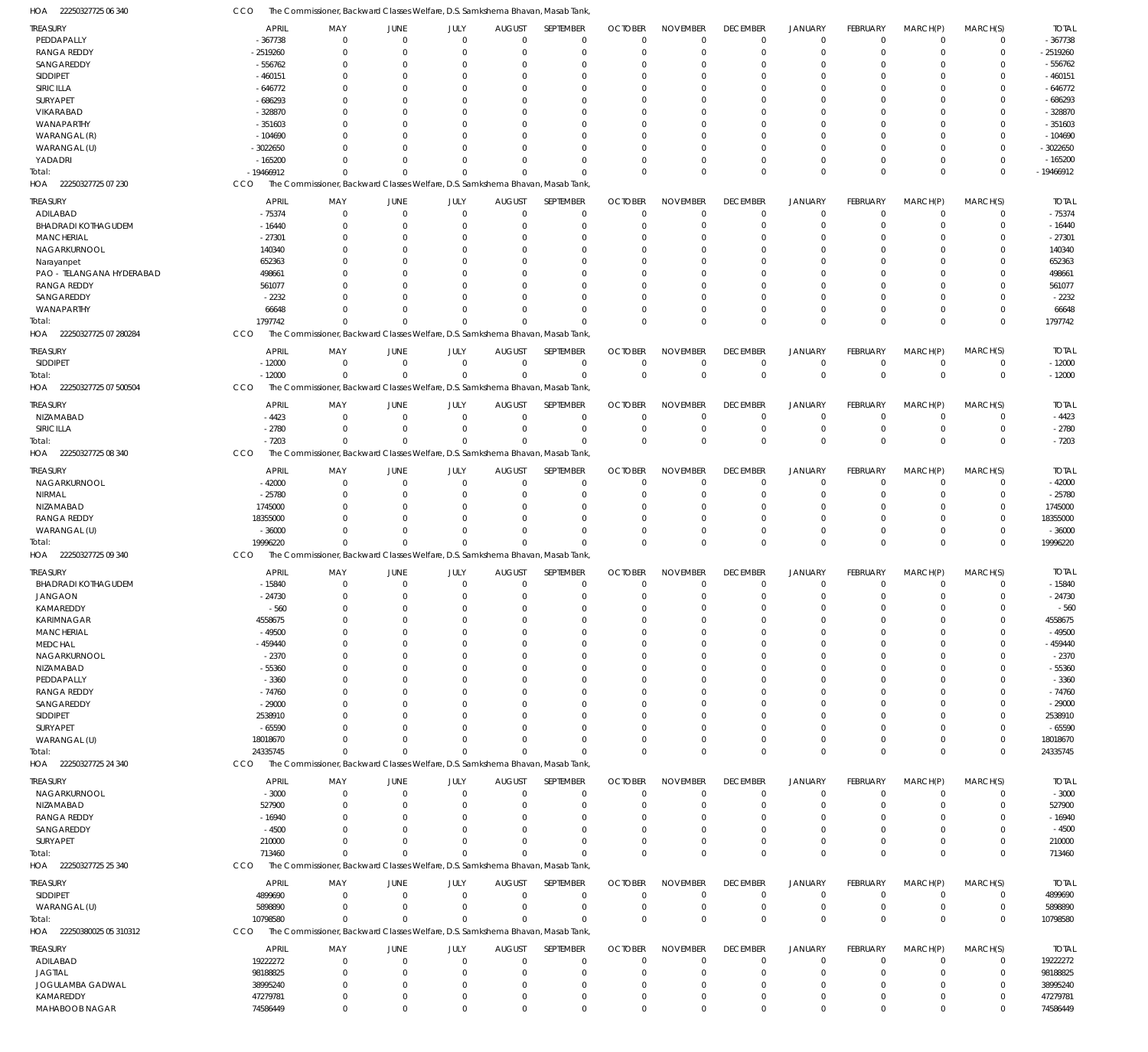22250380025 05 310312 HOA CCO The Commissioner, Backward Classes Welfare, D.S. Samkshema Bhavan, Masab Tank,

| TREASURY                          | <b>APRIL</b> | MAY          | JUNE        | JULY     | <b>AUGUST</b> | SEPTEMBER                                                                              | <b>OCTOBER</b> | <b>NOVEMBER</b> | <b>DECEMBER</b> | <b>JANUARY</b> | FEBRUARY        | MARCH(P)       | MARCH(S)       | <b>TOTAL</b> |
|-----------------------------------|--------------|--------------|-------------|----------|---------------|----------------------------------------------------------------------------------------|----------------|-----------------|-----------------|----------------|-----------------|----------------|----------------|--------------|
| MAHABUBABAD                       | 46453824     | $\mathbf{0}$ | $\Omega$    | $\Omega$ | $\Omega$      | $\Omega$                                                                               | $\Omega$       | $\overline{0}$  | $\mathbf 0$     | $\overline{0}$ | $\mathbf 0$     | $\mathbf 0$    | $\mathbf 0$    | 46453824     |
| MEDAK                             | 71908317     | $\Omega$     |             | $\Omega$ | $\Omega$      | $\Omega$                                                                               | $\Omega$       | $\Omega$        | $\mathbf 0$     | $\overline{0}$ | $\Omega$        | $\Omega$       | $\mathbf 0$    | 71908317     |
| <b>MEDCHAL</b>                    | 227065146    | $\Omega$     |             |          |               |                                                                                        |                | $\Omega$        | $\Omega$        | $\Omega$       |                 |                | $\Omega$       | 227065146    |
| NAGARKURNOOL                      | 26360392     | $\Omega$     |             |          |               |                                                                                        |                | $\Omega$        | $\Omega$        | $\Omega$       |                 | $\Omega$       | $\Omega$       | 26360392     |
| NIRMAL                            | 16519140     | $\Omega$     |             |          |               |                                                                                        |                | $\Omega$        | $\Omega$        | $\Omega$       |                 |                |                | 16519140     |
| NIZAMABAD                         | 31636656     | $\Omega$     |             |          |               |                                                                                        |                | $\Omega$        | $\Omega$        | $\Omega$       |                 |                |                | 31636656     |
| PEDDAPALLY                        | 16318908     |              |             |          |               |                                                                                        |                | $\Omega$        | 0               | $\Omega$       |                 |                |                | 16318908     |
| SIDDIPET                          | 65976473     |              |             |          |               |                                                                                        |                | $\Omega$        | $\Omega$        | $\Omega$       |                 | $\Omega$       |                | 65976473     |
| WARANGAL (U)                      | 93234025     |              |             |          |               |                                                                                        |                | $\Omega$        | $\Omega$        | $\Omega$       |                 |                |                | 93234025     |
| YADADRI                           | 8509860      | $\Omega$     |             | $\Omega$ |               | $\Omega$                                                                               |                | $\Omega$        | $\Omega$        | $\Omega$       | 0               | $\Omega$       | $\Omega$       | 8509860      |
|                                   | 882255308    | $\Omega$     |             | $\Omega$ | $\Omega$      | $\Omega$                                                                               | $\Omega$       | $\Omega$        | $\Omega$        | $\Omega$       | $\Omega$        | $\Omega$       | $\Omega$       | 882255308    |
| Total:<br>HOA 222504001 01 010011 | <b>CCO</b>   |              |             |          |               | The Secretary, Minorities Welfare, (M&R) Department A Block, TS Secretariat Hyderabad. |                |                 |                 |                |                 |                |                |              |
|                                   |              |              |             |          |               |                                                                                        |                |                 |                 |                |                 |                |                |              |
| <b>TREASURY</b>                   | APRIL        | MAY          | <b>JUNE</b> | JULY     | <b>AUGUST</b> | SEPTEMBER                                                                              | <b>OCTOBER</b> | <b>NOVEMBER</b> | <b>DECEMBER</b> | <b>JANUARY</b> | FEBRUARY        | MARCH(P)       | MARCH(S)       | <b>TOTAL</b> |
| PAO - TELANGANA HYDERABAD         | 2396675      | $\mathbf 0$  | $\Omega$    | $\Omega$ | $\Omega$      | $\Omega$                                                                               | $\Omega$       | $\Omega$        | $\mathbf 0$     | $\overline{0}$ | $\Omega$        | $\overline{0}$ | $\mathbf 0$    | 2396675      |
| WARANGAL (R)                      | 58975        | $\Omega$     | $\Omega$    | $\Omega$ | $\Omega$      | $\mathbf 0$                                                                            | $\Omega$       | $\overline{0}$  | $\mathbf 0$     | $\overline{0}$ | $\mathbf 0$     | $\overline{0}$ | $\mathbf 0$    | 58975        |
| Total:                            | 2455650      | $\Omega$     | $\Omega$    | $\Omega$ | $\Omega$      | $\Omega$                                                                               | $\Omega$       | $\Omega$        | $\mathbf 0$     | $\mathbb O$    | $\Omega$        | $\Omega$       | $\Omega$       | 2455650      |
| HOA 222504001 01 010012           | CCO          |              |             |          |               | The Secretary, Minorities Welfare, (M&R) Department A Block, TS Secretariat Hyderabad  |                |                 |                 |                |                 |                |                |              |
|                                   |              |              |             |          |               |                                                                                        |                |                 |                 |                |                 |                |                |              |
| TREASURY                          | <b>APRIL</b> | MAY          | <b>JUNE</b> | JULY     | <b>AUGUST</b> | SEPTEMBER                                                                              | <b>OCTOBER</b> | <b>NOVEMBER</b> | <b>DECEMBER</b> | <b>JANUARY</b> | FEBRUARY        | MARCH(P)       | MARCH(S)       | <b>TOTAL</b> |
| PAO - TELANGANA HYDERABAD         | 38919        | $\mathbf 0$  | $\Omega$    | $\Omega$ | $\mathbf{0}$  | $\mathbf 0$                                                                            | $\Omega$       | $^{\circ}$      | $\mathbf 0$     | $\overline{0}$ | $\mathbf 0$     | $\overline{0}$ | $\mathbf 0$    | 38919        |
| WARANGAL (R)                      | 500          | $\Omega$     |             | $\Omega$ | $\Omega$      | $\mathbf 0$                                                                            | $\Omega$       | $^{\circ}$      | $\mathbf 0$     | $\overline{0}$ | $\mathbf 0$     | $\overline{0}$ | $\mathbf 0$    | 500          |
| Total:                            | 39419        | $\Omega$     |             | $\Omega$ | $\Omega$      | $\Omega$                                                                               | $\Omega$       | $\Omega$        | $\mathbb O$     | $\overline{0}$ | $\Omega$        | $\Omega$       | $\mathbf 0$    | 39419        |
| HOA<br>222504001 01 010013        | CCO          |              |             |          |               | The Secretary, Minorities Welfare, (M&R) Department A Block, TS Secretariat Hyderabad. |                |                 |                 |                |                 |                |                |              |
|                                   |              |              |             |          |               |                                                                                        |                |                 |                 |                |                 |                |                |              |
| TREASURY                          | <b>APRIL</b> | MAY          | JUNE        | JULY     | <b>AUGUST</b> | SEPTEMBER                                                                              | <b>OCTOBER</b> | <b>NOVEMBER</b> | <b>DECEMBER</b> | <b>JANUARY</b> | FEBRUARY        | MARCH(P)       | MARCH(S)       | <b>TOTAL</b> |
| PAO - TELANGANA HYDERABAD         | 894316       | $\Omega$     | $\Omega$    | $\Omega$ | $\Omega$      | $\Omega$                                                                               | $\Omega$       | $\Omega$        | $\mathbf 0$     | $\overline{0}$ | $\mathbf 0$     | $\overline{0}$ | $\mathbf 0$    | 894316       |
| WARANGAL (R)                      | 22618        | $\Omega$     | $\Omega$    | $\Omega$ | $\Omega$      | $\mathbf 0$                                                                            | $\Omega$       | $\overline{0}$  | $\mathbf 0$     | $\overline{0}$ | $\mathbf 0$     | $\mathbf 0$    | $\mathbf 0$    | 22618        |
| Total:                            | 916934       | $\Omega$     |             | $\Omega$ | $\Omega$      | $\Omega$                                                                               | $\Omega$       | $\Omega$        | $\mathbf{0}$    | $\Omega$       | $\Omega$        | $\Omega$       | $\Omega$       | 916934       |
| 222504001 01 010016<br>HOA        | CCO          |              |             |          |               | The Secretary, Minorities Welfare, (M&R) Department A Block, TS Secretariat Hyderabad. |                |                 |                 |                |                 |                |                |              |
| TREASURY                          | <b>APRIL</b> | MAY          | JUNE        | JULY     | <b>AUGUST</b> | SEPTEMBER                                                                              | <b>OCTOBER</b> | <b>NOVEMBER</b> | <b>DECEMBER</b> | <b>JANUARY</b> | <b>FEBRUARY</b> | MARCH(P)       | MARCH(S)       | <b>TOTAL</b> |
|                                   |              |              |             |          |               |                                                                                        |                |                 |                 |                |                 |                |                |              |
| HYDERABAD URBAN                   | $-4557$      | $\Omega$     | $\Omega$    | $\Omega$ | $\Omega$      | $\Omega$                                                                               | $\Omega$       | $\Omega$        | $\overline{0}$  | $\overline{0}$ | $\Omega$        | $\Omega$       | $\mathbf 0$    | $-4557$      |
| PAO - TELANGANA HYDERABAD         | 562324       | $\Omega$     |             | $\Omega$ | $\Omega$      | $\Omega$                                                                               | $\Omega$       | $\overline{0}$  | $\mathbf 0$     | $\overline{0}$ | $\Omega$        | $\Omega$       | $\mathbf 0$    | 562324       |
| WARANGAL (R)                      | 11666        | $\Omega$     |             | $\Omega$ |               | $\Omega$                                                                               | $\Omega$       | $\Omega$        | $\mathbf 0$     | $\overline{0}$ | $\Omega$        | $\Omega$       | 0              | 11666        |
| Total:                            | 569433       | $\Omega$     |             | $\Omega$ | $\Omega$      | $\Omega$                                                                               | $\Omega$       | $\Omega$        | $\mathbf{0}$    | $\mathbf{0}$   | $\Omega$        | $\Omega$       | $\Omega$       | 569433       |
| HOA<br>222504001 01 130131        | CCO          |              |             |          |               | The Secretary, Minorities Welfare, (M&R) Department A Block, TS Secretariat Hyderabad  |                |                 |                 |                |                 |                |                |              |
| TREASURY                          | <b>APRIL</b> | MAY          | JUNE        | JULY     | <b>AUGUST</b> | SEPTEMBER                                                                              | <b>OCTOBER</b> | <b>NOVEMBER</b> | <b>DECEMBER</b> | <b>JANUARY</b> | FEBRUARY        | MARCH(P)       | MARCH(S)       | <b>TOTAL</b> |
| PAO - TELANGANA HYDERABAD         | 7513         | $\mathbf{0}$ | $\Omega$    | $\Omega$ | $\Omega$      | $\Omega$                                                                               | $\Omega$       | $^{\circ}$      | $\mathbf 0$     | $\overline{0}$ | $\mathbf 0$     | $\mathbf 0$    | $\mathbf 0$    | 7513         |
|                                   |              | $\Omega$     | $\Omega$    | $\Omega$ | $\Omega$      | $\Omega$                                                                               | $\mathbf 0$    | $\mathbf{0}$    | $\,0\,$         | $\,0\,$        | $\Omega$        | $\overline{0}$ | $\overline{0}$ | 7513         |
| Total:                            | 7513         |              |             |          |               |                                                                                        |                |                 |                 |                |                 |                |                |              |
| HOA 222504001 03 010011           | CCO          |              |             |          |               | The Secretary, Minorities Welfare, (M&R) Department A Block, TS Secretariat Hyderabad. |                |                 |                 |                |                 |                |                |              |
| TREASURY                          | <b>APRIL</b> | MAY          | <b>JUNE</b> | JULY     | <b>AUGUST</b> | SEPTEMBER                                                                              | <b>OCTOBER</b> | <b>NOVEMBER</b> | <b>DECEMBER</b> | <b>JANUARY</b> | <b>FEBRUARY</b> | MARCH(P)       | MARCH(S)       | <b>TOTAL</b> |
| ADILABAD                          | 112530       | $\Omega$     |             | $\Omega$ | $\Omega$      | $\Omega$                                                                               | $\Omega$       | $^{\circ}$      | $^{\circ}$      | $\overline{0}$ | 0               | $\mathbf 0$    | $\mathbf 0$    | 112530       |
| <b>BHADRADI KOTHAGUDEM</b>        | 60560        | $\Omega$     |             | $\Omega$ |               | $\Omega$                                                                               | $\Omega$       | $\Omega$        | $\Omega$        | $\Omega$       | $\Omega$        | $\Omega$       | 0              | 60560        |
| BHOOPALAPALLY                     | 49130        | $\Omega$     |             |          |               | $\Omega$                                                                               |                | $\Omega$        | $\Omega$        | $\Omega$       | 0               | $\Omega$       | 0              | 49130        |
| <b>JAGTIAL</b>                    | 89693        |              |             |          |               |                                                                                        |                | $\Omega$        | $\Omega$        | $\Omega$       |                 |                |                | 89693        |
| <b>JANGAON</b>                    | 33550        |              |             |          |               |                                                                                        |                | $\Omega$        | $\Omega$        | $\Omega$       |                 |                | 0              | 33550        |
| KAMAREDDY                         | 35414        |              |             |          |               |                                                                                        |                |                 |                 |                |                 |                |                | 35414        |
|                                   |              | $\Omega$     |             | $\Omega$ | <sup>0</sup>  | $\Omega$                                                                               | $\Omega$       | $\Omega$        | $\Omega$        | $\Omega$       | 0               | $\Omega$       | $\Omega$       |              |
| KARIMNAGAR                        | 187625       |              |             |          |               |                                                                                        |                |                 |                 |                |                 |                |                | 187625       |
| KHAMMAM                           | 118970       |              |             |          |               |                                                                                        |                |                 |                 |                |                 |                |                | 118970       |
| MAHABOOB NAGAR                    | 174220       | $\Omega$     |             |          |               |                                                                                        |                |                 | $\Omega$        | $\Omega$       |                 |                | 0              | 174220       |
| MAHABUBABAD                       | 107050       | $\Omega$     |             |          |               | $\Omega$                                                                               | $\Omega$       | $\Omega$        | 0               | $\Omega$       | 0               | $\Omega$       | $\Omega$       | 107050       |
| MEDAK                             | 100680       | $\Omega$     |             |          |               | $\Omega$                                                                               | $\Omega$       | $\Omega$        | $\Omega$        | $\Omega$       |                 | $\Omega$       | 0              | 100680       |
| <b>MEDCHAL</b>                    | 112240       |              |             |          |               |                                                                                        |                | $\Omega$        | 0               |                |                 |                | $\Omega$       | 112240       |
| NALGONDA                          | 24440        |              |             |          |               | $\Omega$                                                                               |                | $\Omega$        | $\Omega$        | $\Omega$       |                 | $\Omega$       | 0              | 24440        |
| NIRMAL                            | 50360        |              |             |          |               |                                                                                        |                | $\Omega$        | 0               |                |                 |                | 0              | 50360        |
| NIZAMABAD                         | 179380       |              |             |          |               | $\Omega$                                                                               |                | $\Omega$        | $\Omega$        |                |                 |                | 0              | 179380       |
| PAO - TELANGANA HYDERABAD         | 384795       |              |             |          |               |                                                                                        |                |                 |                 |                |                 |                | $\Omega$       | 384795       |
| RANGA REDDY                       |              |              |             |          |               |                                                                                        |                | $\Omega$        | 0               |                |                 |                |                |              |
|                                   | 171269       |              |             |          |               |                                                                                        |                | $\Omega$        | $\Omega$        |                |                 | $\Omega$       | 0              | 171269       |
| SANGAREDDY                        | 81790        |              |             |          |               |                                                                                        |                | $\Omega$        | 0               |                |                 |                | 0              | 81790        |
| <b>SIDDIPET</b>                   | 70397        |              |             |          |               |                                                                                        |                | $\Omega$        | $\Omega$        |                |                 |                | 0              | 70397        |
| SURYAPET                          | 42950        |              |             |          |               |                                                                                        |                | $\Omega$        | 0               |                |                 |                | 0              | 42950        |
|                                   |              |              |             |          |               | $\Omega$                                                                               |                | $\Omega$        | 0               | $\Omega$       |                 | $\Omega$       | 0              |              |
| VIKARABAD                         | 118790       |              |             |          |               | $\Omega$                                                                               |                | $\Omega$        | 0               | $\Omega$       |                 | $\Omega$       | 0              | 118790       |
| WARANGAL (U)                      | 190187       | $\Omega$     |             | $\Omega$ |               | $\Omega$                                                                               | $\Omega$       | $\Omega$        |                 | $\Omega$       | $\Omega$        | $\Omega$       |                | 190187       |
| Total:                            | 2496020      |              |             |          |               |                                                                                        |                |                 | $\mathbf 0$     |                |                 |                | $\mathbf 0$    | 2496020      |
| HOA 222504001 03 010012           | CCO          |              |             |          |               | The Secretary, Minorities Welfare, (M&R) Department A Block, TS Secretariat Hyderabad. |                |                 |                 |                |                 |                |                |              |
| TREASURY                          | <b>APRIL</b> | MAY          | JUNE        | JULY     | <b>AUGUST</b> | SEPTEMBER                                                                              | <b>OCTOBER</b> | <b>NOVEMBER</b> | <b>DECEMBER</b> | <b>JANUARY</b> | FEBRUARY        | MARCH(P)       | MARCH(S)       | <b>TOTAL</b> |
| <b>JANGAON</b>                    | 2000         | $\mathbf{0}$ | $\Omega$    | $\Omega$ | $\Omega$      | $\mathbf 0$                                                                            | $\Omega$       | $\Omega$        | $\mathbf 0$     | $\overline{0}$ | $\mathbf 0$     | $\mathbf 0$    | $\mathbf 0$    | 2000         |
| KARIMNAGAR                        | 1500         | $\mathbf{0}$ |             | $\Omega$ | $\Omega$      | $^{\circ}$                                                                             | $\Omega$       | $\overline{0}$  | $\mathbf 0$     | $\overline{0}$ | $\Omega$        | $\Omega$       | $\mathbf 0$    | 1500         |
| KHAMMAM                           | 1150         | $\Omega$     |             |          |               | $\Omega$                                                                               | $\Omega$       | $\Omega$        | $\Omega$        | $\Omega$       |                 |                | 0              | 1150         |
| MAHABOOB NAGAR                    | 420          | $\Omega$     |             |          |               | $\Omega$                                                                               |                | $\Omega$        | $\Omega$        | $\Omega$       |                 |                | 0              | 420          |
| NIZAMABAD                         | 1950         | $\Omega$     |             |          |               | $\Omega$                                                                               |                | $\Omega$        | $\Omega$        | $\Omega$       | 0               | $\Omega$       | 0              | 1950         |
|                                   | 6500         | $\Omega$     |             |          |               |                                                                                        |                | $\Omega$        | $\Omega$        | $\Omega$       |                 | $\Omega$       | 0              | 6500         |
| PAO - TELANGANA HYDERABAD         | 3697         | $\Omega$     |             |          |               | $\Omega$                                                                               |                | $\Omega$        | $\Omega$        | $\Omega$       |                 | $\Omega$       | 0              |              |
| RANGA REDDY                       |              | $\Omega$     |             | $\Omega$ | $\Omega$      | $\Omega$                                                                               | $\Omega$       | $\Omega$        | $\mathbf 0$     | $\overline{0}$ | 0               | $\mathbf 0$    | 0              | 3697         |
| WARANGAL (U)                      | 1700         | $\Omega$     | $\Omega$    | $\Omega$ | $\Omega$      | $\Omega$                                                                               | $\Omega$       | $\Omega$        | $\Omega$        | $\Omega$       | $\Omega$        | $\Omega$       |                | 1700         |
| Total:                            | 18917        |              |             |          |               |                                                                                        |                |                 |                 |                |                 |                | $\mathbf 0$    | 18917        |
| HOA 222504001 03 010013           | CCO          |              |             |          |               | The Secretary, Minorities Welfare, (M&R) Department A Block, TS Secretariat Hyderabad. |                |                 |                 |                |                 |                |                |              |
| TREASURY                          | APRIL        | MAY          | JUNE        | JULY     | <b>AUGUST</b> | SEPTEMBER                                                                              | <b>OCTOBER</b> | <b>NOVEMBER</b> | <b>DECEMBER</b> | <b>JANUARY</b> | FEBRUARY        | MARCH(P)       | MARCH(S)       | <b>TOTAL</b> |
| ADILABAD                          | 43181        | $\mathbf{0}$ | $\Omega$    | $\Omega$ | $\Omega$      | $\Omega$                                                                               | $\Omega$       | $\overline{0}$  | $\overline{0}$  | $\overline{0}$ | $\mathbf 0$     | $\mathbf 0$    | 0              | 43181        |
| <b>BHADRADI KOTHAGUDEM</b>        | 23223        | $\mathbf{0}$ |             | $\Omega$ | $\Omega$      | $\mathbf 0$                                                                            | $\Omega$       | $\overline{0}$  | $\mathbf 0$     | $\overline{0}$ | 0               | $\Omega$       | 0              | 23223        |
| BHOOPALAPALLY                     | 18845        | $\mathbf{0}$ |             | $\Omega$ | $\Omega$      | $\mathbf 0$                                                                            | 0              | $\overline{0}$  | $\mathbf 0$     | $\overline{0}$ | 0               | $\mathbf 0$    | 0              | 18845        |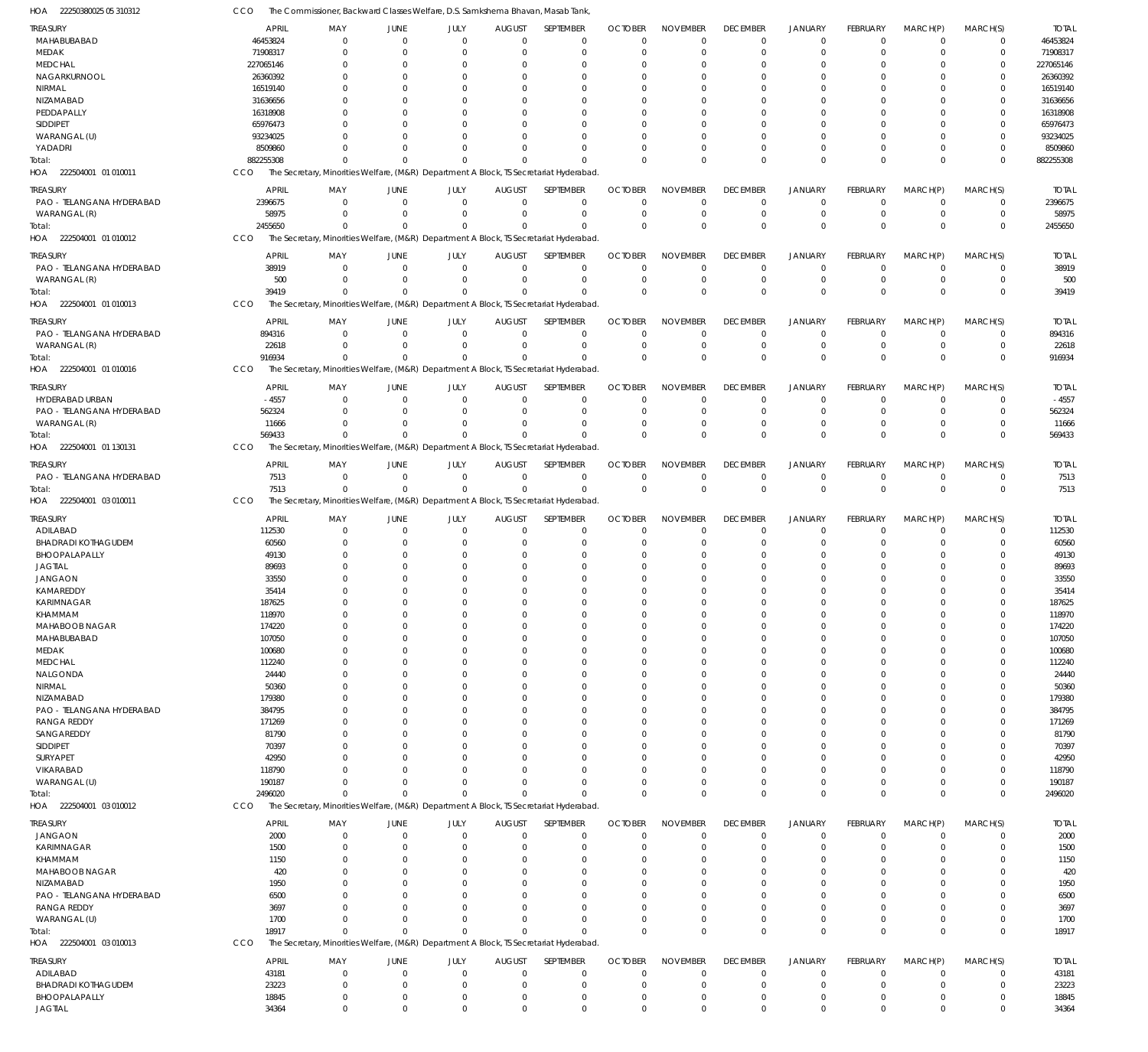CCO The Secretary, Minorities Welfare, (M&R) Department A Block, TS Secretariat Hyderabad.

| HOA<br>222504001 03 010013 | CCO | The Secretary, Minorities Welfare, (M&R) Department A Block, TS Secretariat Hyderabad. |                             |              |               |             |                |                 |                 |                |                 |              |             |              |
|----------------------------|-----|----------------------------------------------------------------------------------------|-----------------------------|--------------|---------------|-------------|----------------|-----------------|-----------------|----------------|-----------------|--------------|-------------|--------------|
| <b>TREASURY</b>            |     | <b>APRIL</b><br>MAY                                                                    | JUNE                        | JULY         | <b>AUGUST</b> | SEPTEMBER   | <b>OCTOBER</b> | <b>NOVEMBER</b> | <b>DECEMBER</b> | <b>JANUARY</b> | <b>FEBRUARY</b> | MARCH(P)     | MARCH(S)    | <b>TOTAL</b> |
| <b>JANGAON</b>             |     | 12881                                                                                  | $\mathbf{0}$<br>$\Omega$    | $\mathbf 0$  | $\Omega$      | $\mathbf 0$ | $\mathbf 0$    | $\mathbf 0$     | $\mathbf 0$     | $\mathbf 0$    | $\Omega$        | $\Omega$     | $\Omega$    | 12881        |
| KAMAREDDY                  |     | 13600                                                                                  | $\mathbf{0}$<br>$\Omega$    | $\mathbf 0$  | 0             | $\mathbf 0$ | $\mathbf 0$    | $\mathbf 0$     | $\mathbf 0$     | $\mathbf 0$    | $^{\circ}$      | $\Omega$     | $\Omega$    | 13600        |
| KARIMNAGAR                 |     | 72170                                                                                  | $\mathbf 0$<br>$\Omega$     | $\Omega$     | $\Omega$      | $\mathbf 0$ | $\Omega$       | $\Omega$        | $\Omega$        | $\mathbf 0$    | $\Omega$        | $\Omega$     | $\Omega$    | 72170        |
| KHAMMAM                    |     | 45620                                                                                  | $\Omega$<br>0               | $\Omega$     | $\Omega$      | $\mathbf 0$ | $\Omega$       | $\Omega$        | $\Omega$        | $\Omega$       | $\Omega$        | $\Omega$     | $\Omega$    | 45620        |
| MAHABOOB NAGAR             |     | 66920                                                                                  | $\Omega$<br>0               | $\Omega$     | $\Omega$      | $\mathbf 0$ | -0             | $\Omega$        | $\Omega$        | $\Omega$       | $\Omega$        | $\Omega$     | $\Omega$    | 66920        |
| MAHABUBABAD                |     | 41083                                                                                  | $\Omega$<br>0               | $\Omega$     | $\Omega$      | $\Omega$    | $\Omega$       | $\Omega$        | $\Omega$        | $\Omega$       | $\Omega$        | $\Omega$     | $\Omega$    | 41083        |
| MEDAK                      |     | 38613                                                                                  | $\Omega$<br>0               | $\Omega$     | $\Omega$      | $\mathbf 0$ | -0             | $\Omega$        | $\Omega$        | $\Omega$       | $\Omega$        | $\Omega$     | $\Omega$    | 38613        |
| <b>MEDCHAL</b>             |     | 43092                                                                                  | $\Omega$<br>n               | $\Omega$     | $\Omega$      | $\Omega$    | $\Omega$       | $\Omega$        | $\Omega$        | $\Omega$       | $\Omega$        | $\Omega$     | $\Omega$    | 43092        |
| NALGONDA                   |     | 9477                                                                                   | $\Omega$<br>0               | $\Omega$     | -C            | $\mathbf 0$ | -0             | $\Omega$        | $\Omega$        | $\Omega$       | ſ               | $\Omega$     | $\Omega$    | 9477         |
| <b>NIRMAL</b>              |     | 19338                                                                                  | $\Omega$<br>0               | $\Omega$     | $\Omega$      | $\Omega$    | $\Omega$       | $\Omega$        | $\Omega$        | $\Omega$       | $\Omega$        | $\Omega$     | $\Omega$    | 19338        |
| NIZAMABAD                  |     | 68936                                                                                  | $\Omega$<br>0               | $\Omega$     | $\Omega$      | $\Omega$    | -C             | $\Omega$        | $\Omega$        | $\Omega$       | ſ               | $\Omega$     | $\Omega$    | 68936        |
| PAO - TELANGANA HYDERABAD  |     | 179131                                                                                 | $\Omega$<br>0               | $\Omega$     | $\Omega$      | $\mathbf 0$ | $\Omega$       | $\Omega$        | $\Omega$        | $\Omega$       | $\Omega$        | $\Omega$     | $\Omega$    | 179131       |
| <b>RANGA REDDY</b>         |     | 65855                                                                                  | $\Omega$<br>0               | $\Omega$     | $\Omega$      | $\Omega$    | -C             | $\Omega$        | $\Omega$        | $\Omega$       | $\Omega$        | $\Omega$     | $\Omega$    | 65855        |
| SANGAREDDY                 |     | 31386                                                                                  | $\Omega$<br>0               | $\Omega$     | $\Omega$      | $\Omega$    | $\Omega$       | $\Omega$        | $\Omega$        | $\Omega$       | $\Omega$        | $\Omega$     | $\Omega$    | 31386        |
| SIDDIPET                   |     | 28411                                                                                  | $\Omega$<br>0               | $\Omega$     | $\Omega$      | 0           | -0             | $\Omega$        | $\Omega$        | $\Omega$       | ſ               | $\Omega$     | $\Omega$    | 28411        |
| SURYAPET                   |     | 16476                                                                                  | $\Omega$<br>n               | $\Omega$     | $\Omega$      | $\Omega$    | $\Omega$       | $\Omega$        | $\Omega$        | $\Omega$       | $\Omega$        | $\Omega$     | $\Omega$    | 16476        |
| VIKARABAD                  |     | 45616                                                                                  | $\Omega$<br>0               | $\Omega$     | $\Omega$      | $\mathbf 0$ | -0             | $\Omega$        | $\Omega$        | $\Omega$       | $\Omega$        | $\Omega$     | $\Omega$    | 45616        |
| WARANGAL (U)               |     | 73221                                                                                  | $\Omega$<br>$\Omega$        | $\Omega$     | $\Omega$      | $\mathbf 0$ | $\Omega$       | $\mathbf 0$     | $\Omega$        | $\mathbf 0$    | $\Omega$        | $\Omega$     | $\Omega$    | 73221        |
| Total:                     |     | 991439                                                                                 | $\Omega$<br>$\Omega$        | $\Omega$     | $\Omega$      | $\Omega$    | $\Omega$       | $\Omega$        | $\Omega$        | $\mathbf 0$    | $\Omega$        | $\Omega$     | $\Omega$    | 991439       |
| 222504001 03 010016<br>HOA | CCO | The Secretary, Minorities Welfare, (M&R) Department A Block, TS Secretariat Hyderabad. |                             |              |               |             |                |                 |                 |                |                 |              |             |              |
|                            |     |                                                                                        |                             |              |               |             |                |                 |                 |                |                 |              |             |              |
| <b>TREASURY</b>            |     | <b>APRIL</b><br>MAY                                                                    | JUNE                        | JULY         | <b>AUGUST</b> | SEPTEMBER   | <b>OCTOBER</b> | <b>NOVEMBER</b> | <b>DECEMBER</b> | <b>JANUARY</b> | FEBRUARY        | MARCH(P)     | MARCH(S)    | <b>TOTAL</b> |
| ADILABAD                   |     | 16148                                                                                  | $\mathbf{0}$<br>$\mathbf 0$ | $\mathbf{0}$ | $\mathbf 0$   | $\mathbf 0$ | $\mathbf 0$    | $\mathbf 0$     | $\overline{0}$  | $\mathbf 0$    | $\mathbf 0$     | $\mathbf 0$  | 0           | 16148        |
| <b>BHADRADI KOTHAGUDEM</b> |     | 8684                                                                                   | $\mathbf 0$<br>$\Omega$     | $\mathbf{0}$ | $\Omega$      | $\mathbf 0$ | $\Omega$       | $\mathbf 0$     | $\mathbf 0$     | $\mathbf 0$    | $\Omega$        | $\Omega$     | $\Omega$    | 8684         |
| BHOOPALAPALLY              |     | 5832                                                                                   | $\mathbf{0}$<br>0           | $\Omega$     | C             | $\mathbf 0$ | -0             | $\mathbf 0$     | $\Omega$        | $\mathbf 0$    | C               | $\Omega$     | $\Omega$    | 5832         |
| <b>JAGTIAL</b>             |     | 12850                                                                                  | $\mathbf 0$<br>0            | $\Omega$     | C             | $\mathbf 0$ | -0             | $\mathbf 0$     | $\Omega$        | $\Omega$       | ſ               | $\Omega$     |             | 12850        |
| <b>JANGAON</b>             |     | 4817                                                                                   | $\mathbf 0$<br>n            | $\Omega$     | -C            | $\mathbf 0$ | -C             | $\Omega$        | $\Omega$        | $\Omega$       |                 | $\Omega$     |             | 4817         |
| KAMAREDDY                  |     | 5086                                                                                   | $\Omega$<br>0               | $\Omega$     |               | $\mathbf 0$ | -C             | $\Omega$        | $\Omega$        | $\Omega$       |                 | $\Omega$     |             | 5086         |
| KARIMNAGAR                 |     | 33934                                                                                  | $\mathbf 0$<br>n            | $\Omega$     | -C            | $\mathbf 0$ | -C             | $\Omega$        | $\Omega$        | $\Omega$       |                 | $\Omega$     | $\Omega$    | 33934        |
| KHAMMAM                    |     | 23530                                                                                  | $\Omega$<br>n               | $\Omega$     |               | $\mathbf 0$ | -C             | $\Omega$        | $\Omega$        | $\Omega$       |                 | $\Omega$     |             | 23530        |
| MAHABOOB NAGAR             |     | 34516                                                                                  | $\mathbf 0$<br>0            | $\Omega$     | C             | $\mathbf 0$ | -0             | $\mathbf 0$     | $\Omega$        | $\mathbf 0$    | ſ               | $\Omega$     | $\Omega$    | 34516        |
| MAHABUBABAD                |     | 12714                                                                                  | $\Omega$<br>n               | $\Omega$     | -C            | $\Omega$    | -C             | $\Omega$        | $\Omega$        | $\Omega$       |                 | $\Omega$     |             | 12714        |
| MEDAK                      |     | 11950                                                                                  | $\mathbf 0$<br>n            | $\Omega$     | -C            | $\mathbf 0$ | -0             | $\Omega$        | $\Omega$        | $\mathbf 0$    |                 | $\Omega$     | $\Omega$    | 11950        |
| <b>MEDCHAL</b>             |     | 32414                                                                                  | $\mathbf 0$<br>0            | $\Omega$     |               | $\mathbf 0$ | -0             | $\Omega$        | $\Omega$        | $\Omega$       |                 | $\Omega$     |             | 32414        |
| NALGONDA                   |     | 3544                                                                                   | $\mathbf 0$<br>n            | $\Omega$     | -C            | $\mathbf 0$ | -C             | $\Omega$        | $\Omega$        | $\Omega$       |                 | $\Omega$     |             | 3544         |
| <b>NIRMAL</b>              |     | 7231                                                                                   | $\Omega$<br>0               | $\Omega$     |               | $\mathbf 0$ | -C             | $\Omega$        | $\Omega$        | $\Omega$       |                 | $\Omega$     |             | 7231         |
| NIZAMABAD                  |     | 35556                                                                                  | $\mathbf 0$<br>n            | $\Omega$     | -C            | $\mathbf 0$ | -C             | $\Omega$        | $\Omega$        | $\Omega$       | ſ               | $\Omega$     |             | 35556        |
| PAO - TELANGANA HYDERABAD  |     | 109225                                                                                 | $\Omega$<br>n               | $\Omega$     |               | $\Omega$    | -C             | $\Omega$        | $\Omega$        | $\Omega$       |                 | $\Omega$     |             | 109225       |
| <b>RANGA REDDY</b>         |     | 50950                                                                                  | $\mathbf 0$<br>0            | $\Omega$     | C             | $\mathbf 0$ | -0             | $\mathbf 0$     | $\Omega$        | $\mathbf 0$    | ſ               | $\Omega$     | $\Omega$    | 50950        |
| SANGAREDDY                 |     | 11736                                                                                  | $\Omega$<br>n               | $\Omega$     |               | $\Omega$    | -C             | $\Omega$        | $\Omega$        | $\Omega$       |                 | $\Omega$     |             | 11736        |
| SIDDIPET                   |     | 10624                                                                                  | $\mathbf 0$<br>0            | $\Omega$     | C             | $\mathbf 0$ | -0             | $\mathbf 0$     | $\Omega$        | $\mathbf 0$    |                 | $\Omega$     |             | 10624        |
| SURYAPET                   |     | 6161                                                                                   | $\Omega$<br>n               | $\Omega$     |               | $\mathbf 0$ | -0             | $\Omega$        | $\Omega$        | $\Omega$       | ſ               | $\Omega$     |             | 6161         |
| VIKARABAD                  |     | 17058                                                                                  | $\Omega$<br>n               | $\Omega$     | $\Omega$      | $\mathbf 0$ | -C             | $\Omega$        | $\Omega$        | $\mathbf 0$    | $\Omega$        | $\Omega$     | $\Omega$    | 17058        |
| WARANGAL (U)               |     | 37766                                                                                  | $\mathbf 0$<br>$\Omega$     | $\mathbf 0$  | $\Omega$      | $\mathbf 0$ | $\Omega$       | $\mathbf 0$     | $\Omega$        | $\mathbf 0$    | $\Omega$        | $\mathbf 0$  | $\Omega$    | 37766        |
| Total:                     |     | 492326                                                                                 | $\mathbf 0$<br>$\Omega$     | $\Omega$     | $\Omega$      | $\Omega$    | $\Omega$       | $\mathbf 0$     | $\Omega$        | $\mathbf 0$    | $\Omega$        | $\Omega$     | $\Omega$    | 492326       |
| HOA 222504001 03 130131    | CCO | The Secretary, Minorities Welfare, (M&R) Department A Block, TS Secretariat Hyderabad. |                             |              |               |             |                |                 |                 |                |                 |              |             |              |
| <b>TREASURY</b>            |     | <b>APRIL</b><br>MAY                                                                    | JUNE                        | JULY         | <b>AUGUST</b> | SEPTEMBER   | <b>OCTOBER</b> | <b>NOVEMBER</b> | <b>DECEMBER</b> | <b>JANUARY</b> | FEBRUARY        | MARCH(P)     | MARCH(S)    | <b>TOTAL</b> |
| NIZAMABAD                  |     | $-1832$                                                                                | $\mathbf 0$<br>$\mathbf 0$  | $\mathbf 0$  | $\mathbf 0$   | $\mathbf 0$ | $\mathbf 0$    | $\mathbf 0$     | $\mathbf 0$     | $\mathbf 0$    | $\mathbf 0$     | $\mathbf 0$  | $\mathbf 0$ | $-1832$      |
| Total:                     |     | $-1832$                                                                                | $\mathbf 0$<br>$\mathbf 0$  | $\mathbf 0$  | $\mathbf 0$   | $\mathbf 0$ | $\mathbf 0$    | $\mathbf 0$     | $\mathbf 0$     | $\mathbf 0$    | $\mathbf 0$     | $\mathbf{0}$ | $\mathbf 0$ | $-1832$      |
| HOA 222504001 03 130134    | CCO | The Secretary, Minorities Welfare, (M&R) Department A Block, TS Secretariat Hyderabad. |                             |              |               |             |                |                 |                 |                |                 |              |             |              |
|                            |     |                                                                                        |                             |              |               |             |                |                 |                 |                |                 |              |             |              |
| <b>TREASURY</b>            |     | <b>APRIL</b><br>MAY                                                                    | JUNE                        | JULY         | <b>AUGUST</b> | SEPTEMBER   | <b>OCTOBER</b> | <b>NOVEMBER</b> | <b>DECEMBER</b> | <b>JANUARY</b> | <b>FEBRUARY</b> | MARCH(P)     | MARCH(S)    | <b>TOTAL</b> |
| MEDCHAL                    |     | $-1320$                                                                                | $\mathbf{0}$<br>$\Omega$    | $\mathbf 0$  | 0             | $\mathbf 0$ | 0              | $\mathbf 0$     | $\overline{0}$  | $\mathbf 0$    | 0               | $\Omega$     | $\Omega$    | $-1320$      |
| SANGAREDDY                 |     | 66000                                                                                  | $\mathbf 0$<br>$\Omega$     | $\mathbf 0$  | 0             | $\mathbf 0$ | $\mathbf 0$    | $\mathbf 0$     | $\overline{0}$  | $\mathbf 0$    | $\overline{0}$  | $\mathbf 0$  | $\Omega$    | 66000        |
| Total:                     |     | 64680                                                                                  | $\mathbf 0$<br>$\Omega$     | $\mathbf 0$  | $\Omega$      | $\mathbf 0$ | $\Omega$       | $\mathbf 0$     | $\Omega$        | $\mathbf 0$    | $\Omega$        | $\Omega$     | $\Omega$    | 64680        |
| HOA 222504001 03 300302    | CCO | The Secretary, Minorities Welfare, (M&R) Department A Block, TS Secretariat Hyderabad. |                             |              |               |             |                |                 |                 |                |                 |              |             |              |
| <b>TREASURY</b>            |     | <b>APRIL</b><br>MAY                                                                    | JUNE                        | JULY         | <b>AUGUST</b> | SEPTEMBER   | <b>OCTOBER</b> | <b>NOVEMBER</b> | <b>DECEMBER</b> | <b>JANUARY</b> | <b>FEBRUARY</b> | MARCH(P)     | MARCH(S)    | <b>TOTAL</b> |
| KARIMNAGAR                 |     | 49971                                                                                  | $\mathbf{0}$<br>$\Omega$    | 0            | $\mathbf{0}$  | $\mathbf 0$ | $\mathbf 0$    | $\mathbf 0$     | $\mathbf 0$     | $\mathbf 0$    | $\Omega$        | $\Omega$     | $\Omega$    | 49971        |
| MEDCHAL                    |     | $-1461$                                                                                | $\mathbf{0}$<br>$\Omega$    | $\mathbf 0$  | $\Omega$      | $\mathbf 0$ | $\Omega$       | $\Omega$        | $\mathbf 0$     | $\mathbf 0$    | $\Omega$        | $\Omega$     | $\Omega$    | $-1461$      |
| NIZAMABAD                  |     | 9629                                                                                   | $\Omega$<br>$\Omega$        | $\mathbf 0$  | $\Omega$      | $\mathbf 0$ | $\Omega$       | $\mathbf 0$     | $\Omega$        | $\mathbf 0$    | $\Omega$        | $\Omega$     | $\Omega$    | 9629         |
| <b>RANGA REDDY</b>         |     | 50669                                                                                  | $\Omega$<br>$\Omega$        | $\Omega$     | $\Omega$      | $\mathbf 0$ | $\Omega$       | $\mathbf 0$     | $\Omega$        | $\mathbf 0$    | $\Omega$        | $\Omega$     | $\Omega$    | 50669        |
| Total:                     |     | 108808                                                                                 | $\Omega$<br>$\Omega$        | $\Omega$     | $\Omega$      | $\mathbf 0$ | $\Omega$       | $\mathbf 0$     | $\Omega$        | $\mathbf 0$    | $\Omega$        | $\Omega$     | $\Omega$    | 108808       |
| HOA 222504277 43 310311    | CCO | Telangana Minorities Residential Educational Institutions Society                      |                             |              |               |             |                |                 |                 |                |                 |              |             |              |
|                            |     |                                                                                        |                             |              |               |             |                |                 |                 |                |                 |              |             |              |
| <b>TREASURY</b>            |     | <b>APRIL</b><br>MAY                                                                    | JUNE                        | JULY         | <b>AUGUST</b> | SEPTEMBER   | <b>OCTOBER</b> | <b>NOVEMBER</b> | <b>DECEMBER</b> | <b>JANUARY</b> | <b>FEBRUARY</b> | MARCH(P)     | MARCH(S)    | <b>TOTAL</b> |
| ADILABAD                   |     | 1085000                                                                                | $\mathbf{0}$<br>$\mathbf 0$ | $\mathbf{0}$ | 0             | $\mathbf 0$ | $\mathbf 0$    | $\mathbf 0$     | $\overline{0}$  | $\mathbf 0$    | $\Omega$        | $\Omega$     | $\Omega$    | 1085000      |
| KARIMNAGAR                 |     | 506898                                                                                 | $\mathbf{0}$<br>0           | 0            | C             | $\mathbf 0$ | -0             | $\mathbf 0$     | 0               | $\mathbf 0$    | $\Omega$        | $\Omega$     |             | 506898       |
| NIZAMABAD                  |     | 458500                                                                                 | $\mathbf 0$<br>0            | $\Omega$     |               | 0           |                | $\mathbf 0$     | $\Omega$        | $\mathbf 0$    |                 | $\Omega$     |             | 458500       |
| PAO - TELANGANA HYDERABAD  |     | 117764                                                                                 | $\Omega$<br>n               | $\Omega$     |               | $\Omega$    |                | $\Omega$        | $\Omega$        | $\Omega$       |                 | $\Omega$     |             | 117764       |
| <b>RANGA REDDY</b>         |     | 458500                                                                                 | $\mathbf 0$<br>0            | $\Omega$     | -C            | $\Omega$    | -0             | $\mathbf 0$     | $\Omega$        | $\mathbf 0$    | $\Omega$        | $\Omega$     |             | 458500       |
| Total:                     |     | 2626662                                                                                | $\mathbf 0$<br>$\Omega$     | $\Omega$     | $\Omega$      | $\Omega$    | $\Omega$       | $\Omega$        | $\Omega$        | $\Omega$       | $\Omega$        | $\Omega$     |             | 2626662      |
| HOA 222504800 04 010011    | CCO | The Secretary, TS Minorities Commission, K Block, TS Secretariat                       |                             |              |               |             |                |                 |                 |                |                 |              |             |              |
| <b>TREASURY</b>            |     | <b>APRIL</b><br>MAY                                                                    | JUNE                        | JULY         | <b>AUGUST</b> | SEPTEMBER   | <b>OCTOBER</b> | <b>NOVEMBER</b> | <b>DECEMBER</b> | <b>JANUARY</b> | <b>FEBRUARY</b> | MARCH(P)     | MARCH(S)    | <b>TOTAL</b> |
| PAO - TELANGANA HYDERABAD  |     | 148195                                                                                 | $\mathbf 0$<br>$\mathbf 0$  | $\mathbf 0$  | $\mathbf{0}$  | $\mathbf 0$ | $\mathbf 0$    | $\mathbf 0$     | $\mathbf 0$     | $\mathbf 0$    | $\mathbf 0$     | $\mathbf 0$  | $\mathbf 0$ | 148195       |
| Total:                     |     | 148195                                                                                 | $\mathbf 0$<br>$\Omega$     | $\mathbf 0$  | $\mathbf{0}$  | $\mathbf 0$ | $\mathbf 0$    | $\mathbf 0$     | $\mathbf 0$     | $\mathbf 0$    | $\mathbf 0$     | $\mathbf{0}$ | $\mathbf 0$ | 148195       |
| HOA 222504800 04 010012    | CCO | The Secretary, TS Minorities Commission, K Block, TS Secretariat                       |                             |              |               |             |                |                 |                 |                |                 |              |             |              |
|                            |     |                                                                                        |                             |              |               |             |                |                 |                 |                |                 |              |             |              |
| <b>TREASURY</b>            |     | <b>APRIL</b><br>MAY                                                                    | JUNE                        | JULY         | <b>AUGUST</b> | SEPTEMBER   | <b>OCTOBER</b> | <b>NOVEMBER</b> | <b>DECEMBER</b> | <b>JANUARY</b> | <b>FEBRUARY</b> | MARCH(P)     | MARCH(S)    | <b>TOTAL</b> |
| PAO - TELANGANA HYDERABAD  |     | 3000                                                                                   | $\mathbf 0$<br>$\mathbf{0}$ | 0            | $\mathbf 0$   | 0           | $\mathbf 0$    | $\mathbf 0$     | $\mathbf 0$     | $\mathbf 0$    | $\overline{0}$  | $\mathbf 0$  | $\mathbf 0$ | 3000         |
| Total:                     |     | 3000                                                                                   | $\mathbf 0$<br>$\mathbf{0}$ | $\mathbf 0$  | $\mathbf{0}$  | $\mathbf 0$ | $\mathbf 0$    | $\mathbf 0$     | $\mathbf 0$     | $\mathbf 0$    | $\Omega$        | $\Omega$     | $\mathbf 0$ | 3000         |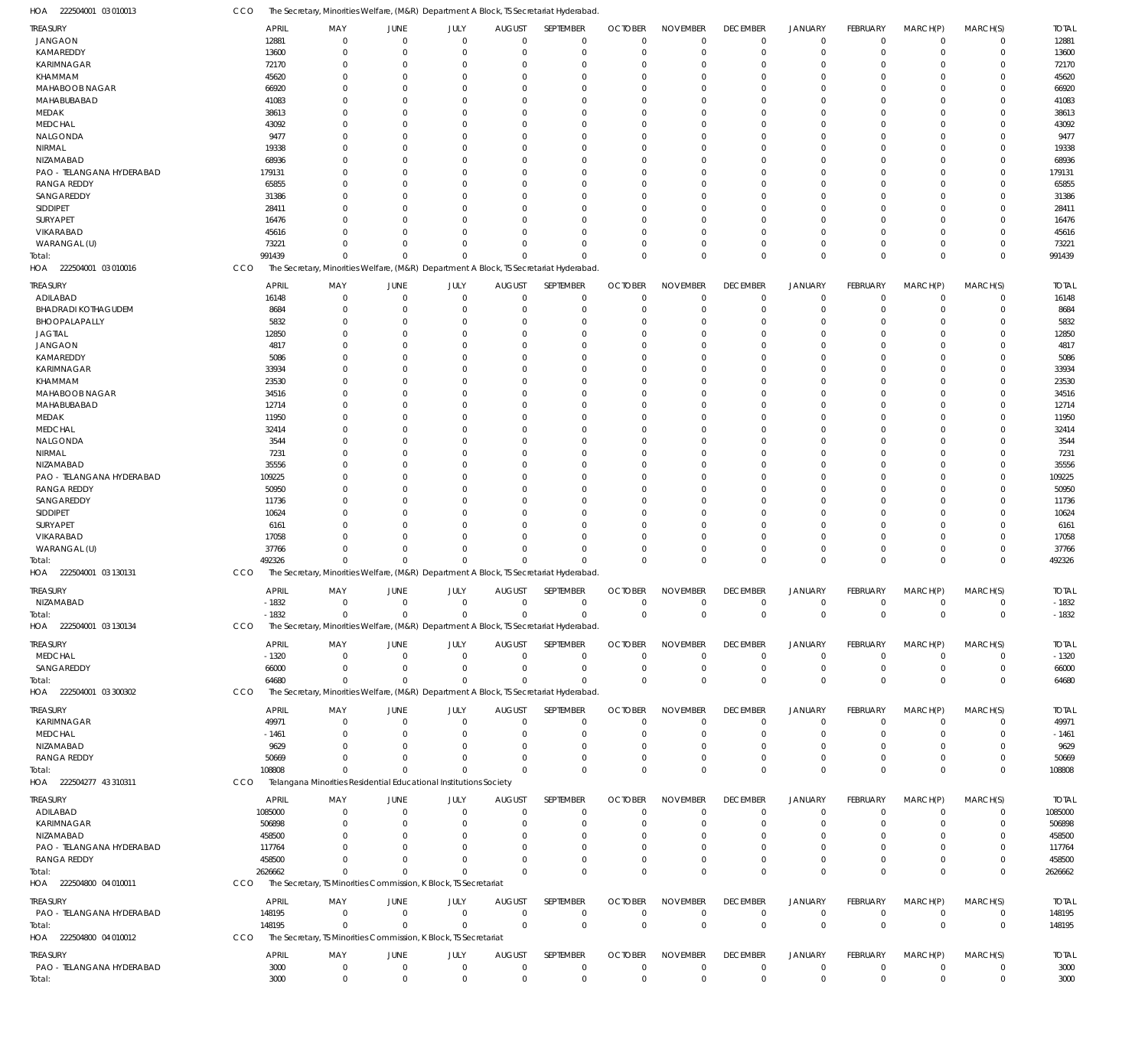| HOA 222504800 04 010013                          | CCO        |                        | The Secretary, TS Minorities Commission, K Block, TS Secretariat                                  |                            |                              |                                             |                               |                               |                                            |                                     |                                       |                                         |                                  |                              |                        |
|--------------------------------------------------|------------|------------------------|---------------------------------------------------------------------------------------------------|----------------------------|------------------------------|---------------------------------------------|-------------------------------|-------------------------------|--------------------------------------------|-------------------------------------|---------------------------------------|-----------------------------------------|----------------------------------|------------------------------|------------------------|
| TREASURY<br>PAO - TELANGANA HYDERABAD            |            | <b>APRIL</b><br>56439  | MAY<br>$\Omega$<br>$\Omega$                                                                       | JUNE<br>- 0<br>$\Omega$    | JULY<br>$\Omega$<br>$\Omega$ | <b>AUGUST</b><br>$\overline{0}$<br>$\Omega$ | SEPTEMBER<br>0<br>$\mathbf 0$ | <b>OCTOBER</b><br>0           | <b>NOVEMBER</b><br>$\Omega$<br>$\mathbf 0$ | <b>DECEMBER</b><br>0<br>$\mathbf 0$ | JANUARY<br>$^{\circ}$<br>$\mathbf{0}$ | <b>FEBRUARY</b><br>$\Omega$<br>$\Omega$ | MARCH(P)<br>$\Omega$<br>$\Omega$ | MARCH(S)<br>0<br>$\mathbf 0$ | <b>TOTAL</b><br>56439  |
| Total:<br>HOA 222504800 04 010016                | CCO        | 56439                  | The Secretary, TS Minorities Commission, K Block, TS Secretariat                                  |                            |                              |                                             |                               | $\overline{0}$                |                                            |                                     |                                       |                                         |                                  |                              | 56439                  |
| treasury<br>PAO - TELANGANA HYDERABAD            |            | <b>APRIL</b><br>43665  | MAY<br>$\Omega$                                                                                   | JUNE<br>- 0                | JULY<br>$\Omega$             | <b>AUGUST</b><br>$\Omega$                   | SEPTEMBER<br>$\mathbf 0$      | <b>OCTOBER</b><br>$\Omega$    | <b>NOVEMBER</b><br>$\Omega$                | <b>DECEMBER</b><br>0                | <b>JANUARY</b><br>$\mathbf 0$         | <b>FEBRUARY</b><br>$\Omega$             | MARCH(P)<br>$\Omega$             | MARCH(S)<br>$\mathbf 0$      | <b>TOTAL</b><br>43665  |
| Total:<br>HOA 222504800 05 010011                | CCO        | 43665                  | The Secretary, Minorities Welfare, (M&R) Department A Block, TS Secretariat Hyderabad             |                            | 0                            | $\Omega$                                    | $\Omega$                      | $\Omega$                      | $\Omega$                                   | $\mathbf{0}$                        | $\mathbf 0$                           | $\Omega$                                | $\Omega$                         | $\mathbf 0$                  | 43665                  |
| treasury                                         |            | APRIL                  | MAY                                                                                               | JUNE                       | JULY                         | <b>AUGUST</b>                               | SEPTEMBER                     | <b>OCTOBER</b>                | <b>NOVEMBER</b>                            | <b>DECEMBER</b>                     | JANUARY                               | <b>FEBRUARY</b>                         | MARCH(P)                         | MARCH(S)                     | <b>TOTAL</b>           |
| RANGA REDDY<br>Total:<br>HOA 222504800 05 010012 | CCO        | 36170<br>36170         | $\Omega$<br>The Secretary, Minorities Welfare, (M&R) Department A Block, TS Secretariat Hyderabad | $\Omega$<br>- 0            | $\Omega$<br>$\Omega$         | $\Omega$<br>$\Omega$                        | $\Omega$<br>$\mathbf 0$       | $\Omega$<br>$\overline{0}$    | 0<br>$\mathbf 0$                           | $\mathbf 0$<br>$\mathbf 0$          | $\mathbf 0$<br>$\mathbf 0$            | $\Omega$<br>$\Omega$                    | $\Omega$<br>$\Omega$             | $\mathbf 0$<br>$\mathbf 0$   | 36170<br>36170         |
| treasury                                         |            | <b>APRIL</b>           | MAY                                                                                               | JUNE                       | JULY                         | <b>AUGUST</b>                               | SEPTEMBER                     | <b>OCTOBER</b>                | <b>NOVEMBER</b>                            | <b>DECEMBER</b>                     | <b>JANUARY</b>                        | <b>FEBRUARY</b>                         | MARCH(P)                         | MARCH(S)                     | <b>TOTAL</b>           |
| RANGA REDDY<br>Total:                            |            | 8809<br>8809           | $\Omega$                                                                                          | - 0<br>- 0                 | $\Omega$<br>$\Omega$         | $\Omega$<br>$\Omega$                        | 0<br>$\Omega$                 | 0<br>$\Omega$                 | 0<br>$\Omega$                              | 0<br>$\Omega$                       | 0<br>$\mathbf{0}$                     | $\Omega$                                | $^{\circ}$<br>$\Omega$           | 0<br>$\mathbf 0$             | 8809<br>8809           |
| HOA 222504800 05 010013<br>treasury              | CCO        | APRIL                  | The Secretary, Minorities Welfare, (M&R) Department A Block, TS Secretariat Hyderabad<br>MAY      | JUNE                       | JULY                         | <b>AUGUST</b>                               | SEPTEMBER                     | <b>OCTOBER</b>                | <b>NOVEMBER</b>                            | <b>DECEMBER</b>                     | <b>JANUARY</b>                        | <b>FEBRUARY</b>                         | MARCH(P)                         | MARCH(S)                     | <b>TOTAL</b>           |
| RANGA REDDY                                      |            | 54268                  | $\Omega$                                                                                          | $\Omega$<br>$\Omega$       | $\Omega$<br>$\Omega$         | $\Omega$<br>$\Omega$                        | $\mathbf 0$<br>$\Omega$       | $\Omega$<br>$\Omega$          | $\Omega$                                   | $\mathbf 0$<br>$\mathbf 0$          | $\mathbf 0$                           | $\Omega$<br>$\Omega$                    | $\Omega$<br>$\Omega$             | $\mathbf 0$<br>$\mathbf 0$   | 54268                  |
| Total:<br>HOA 222504800 05 010014                | CCO        | 54268                  | The Secretary, Minorities Welfare, (M&R) Department A Block, TS Secretariat Hyderabad             |                            |                              |                                             |                               |                               | $\mathbf{0}$                               |                                     | $\mathbf 0$                           |                                         |                                  |                              | 54268                  |
| treasury                                         |            | APRIL                  | MAY                                                                                               | JUNE                       | JULY                         | <b>AUGUST</b>                               | SEPTEMBER                     | <b>OCTOBER</b>                | <b>NOVEMBER</b>                            | <b>DECEMBER</b>                     | <b>JANUARY</b>                        | <b>FEBRUARY</b>                         | MARCH(P)                         | MARCH(S)                     | <b>TOTAL</b>           |
| RANGA REDDY<br>Total:                            |            | 1500<br>1500           | $\Omega$                                                                                          | $\Omega$<br>- 0            | $\Omega$<br>$\Omega$         | $\Omega$<br>$\Omega$                        | 0<br>$\mathbf 0$              | 0<br>$\Omega$                 | $\mathbf 0$<br>$\Omega$                    | 0<br>$\Omega$                       | $\mathbf 0$<br>$\mathbf{0}$           | $\Omega$<br>$\Omega$                    | $\Omega$<br>$\Omega$             | 0<br>$\mathbf 0$             | 1500<br>1500           |
| HOA 222504800 05 010015                          | CCO        | <b>APRIL</b>           | The Secretary, Minorities Welfare, (M&R) Department A Block, TS Secretariat Hyderabad             | JUNE                       |                              | <b>AUGUST</b>                               | SEPTEMBER                     | <b>OCTOBER</b>                | <b>NOVEMBER</b>                            | <b>DECEMBER</b>                     | <b>JANUARY</b>                        | <b>FEBRUARY</b>                         | MARCH(P)                         | MARCH(S)                     | <b>TOTAL</b>           |
| treasury<br>RANGA REDDY                          |            | 9927                   | MAY                                                                                               | $\Omega$                   | JULY<br>$\Omega$             | $\Omega$                                    | $\Omega$                      | $\Omega$                      | 0                                          | $\mathbf 0$                         | 0                                     | $\Omega$                                | $\Omega$                         | $\mathbf 0$                  | 9927                   |
| Total:<br>HOA 222504800 05 010016                | CCO        | 9927                   | The Secretary, Minorities Welfare, (M&R) Department A Block, TS Secretariat Hyderabad             | $\Omega$                   | $\Omega$                     | $\Omega$                                    | $\mathbf 0$                   | $\Omega$                      | $\mathbf 0$                                | $\mathbf{0}$                        | $\mathbf 0$                           | $\Omega$                                | $\Omega$                         | $\mathbf 0$                  | 9927                   |
| treasury                                         |            | APRIL                  | MAY                                                                                               | JUNE                       | JULY                         | <b>AUGUST</b>                               | SEPTEMBER                     | <b>OCTOBER</b>                | <b>NOVEMBER</b>                            | <b>DECEMBER</b>                     | <b>JANUARY</b>                        | <b>FEBRUARY</b>                         | MARCH(P)                         | MARCH(S)                     | <b>TOTAL</b>           |
| RANGA REDDY<br>Total:                            |            | 9927<br>9927           | $\Omega$                                                                                          | - 0<br>- 0                 | $\Omega$<br>$\Omega$         | $\Omega$<br>$\Omega$                        | 0<br>$\Omega$                 | $\Omega$<br>$\Omega$          | 0<br>$\Omega$                              | 0<br>$\Omega$                       | $\mathbf 0$<br>$\mathbf 0$            | $\Omega$                                | $\Omega$<br>$\Omega$             | 0<br>$\mathbf 0$             | 9927<br>9927           |
| HOA 222504800 08 020021                          | CCO        |                        | The Secretary, Minorities Welfare, (M&R) Department A Block, TS Secretariat Hyderabad             |                            |                              |                                             |                               |                               |                                            |                                     |                                       |                                         |                                  |                              |                        |
| treasury<br>PAO - TELANGANA HYDERABAD            |            | APRIL<br>370500        | MAY<br>$\Omega$                                                                                   | JUNE<br>$\Omega$           | JULY<br>$\Omega$             | <b>AUGUST</b><br>$\Omega$                   | SEPTEMBER<br>$\mathbf 0$      | <b>OCTOBER</b><br>$\mathbf 0$ | <b>NOVEMBER</b><br>0                       | <b>DECEMBER</b><br>$\mathbf 0$      | <b>JANUARY</b><br>$\mathbf 0$         | <b>FEBRUARY</b><br>$\Omega$             | MARCH(P)<br>$\Omega$             | MARCH(S)<br>0                | <b>TOTAL</b><br>370500 |
| Total:<br>HOA 222504800 08 280282                | <b>CCO</b> | 370500                 | $\Omega$<br>The Secretary, Minorities Welfare, (M&R) Department A Block, TS Secretariat Hyderabad | $\Omega$                   | $\Omega$                     | $\Omega$                                    | $\mathbf 0$                   | $\Omega$                      | $\Omega$                                   | $\Omega$                            | $\mathbf 0$                           | $\Omega$                                | $\Omega$                         | $\mathbf 0$                  | 370500                 |
| treasury                                         |            | APRIL                  | MAY                                                                                               | JUNE                       | JULY                         | <b>AUGUST</b>                               | SEPTEMBER                     | <b>OCTOBER</b>                | <b>NOVEMBER</b>                            | <b>DECEMBER</b>                     | <b>JANUARY</b>                        | <b>FEBRUARY</b>                         | MARCH(P)                         | MARCH(S)                     | <b>TOTAL</b>           |
| PAO - TELANGANA HYDERABAD                        |            | 363934                 | $\Omega$                                                                                          | $\Omega$                   | $\Omega$                     | $\Omega$                                    | $\mathbf 0$                   | $\Omega$                      | 0                                          | 0                                   | $\mathbf 0$                           | $\Omega$                                | $\Omega$                         | 0                            | 363934                 |
| Total:<br>HOA 222504800 10 010011                | CCO        | 363934                 | The Secretary, Minorities Welfare, (M&R) Department A Block, TS Secretariat Hyderabad             |                            | $\Omega$                     | $\Omega$                                    | $\mathbf 0$                   | $\Omega$                      | $\Omega$                                   | $\Omega$                            | $\mathbf{0}$                          | $\Omega$                                | $\Omega$                         | $\mathbf{0}$                 | 363934                 |
| treasury                                         |            | <b>APRIL</b>           | MAY                                                                                               | JUNE                       | JULY                         | <b>AUGUST</b>                               | SEPTEMBER                     | <b>OCTOBER</b>                | <b>NOVEMBER</b>                            | <b>DECEMBER</b>                     | <b>JANUARY</b>                        | <b>FEBRUARY</b>                         | MARCH(P)                         | MARCH(S)                     | <b>TOTAL</b>           |
| PAO - TELANGANA HYDERABAD<br>Total:              |            | 33100<br>33100         | $\Omega$                                                                                          | - 0<br>$\Omega$            | $\Omega$<br>$\Omega$         | $\Omega$<br>$\Omega$                        | $\Omega$<br>$\Omega$          | 0<br>$\overline{0}$           | 0<br>$\mathbf 0$                           | 0<br>$\Omega$                       | 0<br>$\mathbf{0}$                     | $\Omega$<br>$\Omega$                    | $\Omega$<br>$\Omega$             | 0<br>$\mathbf 0$             | 33100<br>33100         |
| HOA 222504800 10 010012                          | <b>CCO</b> |                        | The Secretary, Minorities Welfare, (M&R) Department A Block, TS Secretariat Hyderabad.            |                            |                              |                                             |                               |                               |                                            |                                     |                                       |                                         |                                  |                              |                        |
| TREASURY<br>PAO - TELANGANA HYDERABAD            |            | <b>APRIL</b><br>700    | MAY<br>$\Omega$                                                                                   | JUNE<br>- 0                | JULY<br>$\Omega$             | <b>AUGUST</b><br>- 0                        | SEPTEMBER<br>0                | <b>OCTOBER</b><br>$\Omega$    | <b>NOVEMBER</b><br>$\Omega$                | <b>DECEMBER</b><br>$\mathbf 0$      | <b>JANUARY</b><br>$\mathbf 0$         | <b>FEBRUARY</b><br>$\Omega$             | MARCH(P)<br>$^{\circ}$           | MARCH(S)<br>0                | <b>TOTAL</b><br>700    |
| Total:                                           |            | 700                    | $\Omega$                                                                                          | - 0                        | $\Omega$                     | $\overline{0}$                              | $\mathbf 0$                   | 0                             | $\mathbf 0$                                | $\mathbf{0}$                        | $\mathbf 0$                           | $\Omega$                                | $\Omega$                         | $\mathbf{0}$                 | 700                    |
| HOA 222504800 10 010013                          | CCO        | APRIL                  | The Secretary, Minorities Welfare, (M&R) Department A Block, TS Secretariat Hyderabad<br>MAY      | JUNE                       | JULY                         | <b>AUGUST</b>                               | SEPTEMBER                     | <b>OCTOBER</b>                | <b>NOVEMBER</b>                            | <b>DECEMBER</b>                     | <b>JANUARY</b>                        | <b>FEBRUARY</b>                         | MARCH(P)                         | MARCH(S)                     |                        |
| treasury<br>PAO - TELANGANA HYDERABAD            |            | 12540                  | $\Omega$                                                                                          | $\Omega$                   | $\Omega$                     | 0                                           | 0                             | 0                             | 0                                          | $\mathbf 0$                         | $\mathbf 0$                           | $\Omega$                                | $^{\circ}$                       | 0                            | <b>TOTAL</b><br>12540  |
| Total:<br>HOA 222504800 10 010016                | CCO        | 12540                  | $\Omega$<br>The Secretary, Minorities Welfare, (M&R) Department A Block, TS Secretariat Hyderabad | $\Omega$                   | $\Omega$                     | $\Omega$                                    | $\Omega$                      | $\Omega$                      | $\mathbf 0$                                | $\Omega$                            | $\mathbf 0$                           | $\Omega$                                | $\Omega$                         | $\mathbf{0}$                 | 12540                  |
| treasury                                         |            | <b>APRIL</b>           | MAY                                                                                               | JUNE                       | JULY                         | <b>AUGUST</b>                               | SEPTEMBER                     | <b>OCTOBER</b>                | <b>NOVEMBER</b>                            | <b>DECEMBER</b>                     | <b>JANUARY</b>                        | <b>FEBRUARY</b>                         | MARCH(P)                         | MARCH(S)                     | <b>TOTAL</b>           |
| PAO - TELANGANA HYDERABAD<br>Total:              |            | 9702<br>9702           | $\Omega$<br>$\Omega$                                                                              | $\Omega$<br>- 0            | $\Omega$<br>$\Omega$         | $\overline{0}$<br>$\Omega$                  | $\mathbf 0$<br>$\mathbf 0$    | $\Omega$<br>$\Omega$          | 0<br>$\mathbf{0}$                          | $\mathbf 0$<br>$\mathbf{0}$         | $\mathbf 0$<br>$\mathbf 0$            | $\Omega$<br>$\Omega$                    | $\Omega$<br>$\Omega$             | $\mathbf 0$<br>$\mathbf 0$   | 9702<br>9702           |
| HOA 222504800 11 010011                          | CCO        |                        | The Secretary, Minorities Welfare, (M&R) Department A Block, TS Secretariat Hyderabad             |                            |                              |                                             |                               |                               |                                            |                                     |                                       |                                         |                                  |                              |                        |
| treasury<br>PAO - TELANGANA HYDERABAD            |            | <b>APRIL</b><br>595570 | MAY<br>$\Omega$                                                                                   | JUNE<br>$\Omega$           | JULY<br>$\mathbf{0}$         | <b>AUGUST</b><br>$\overline{0}$             | SEPTEMBER<br>0                | <b>OCTOBER</b><br>0           | <b>NOVEMBER</b><br>0                       | <b>DECEMBER</b><br>$\mathbf 0$      | <b>JANUARY</b><br>0                   | <b>FEBRUARY</b><br>$\Omega$             | MARCH(P)<br>$\Omega$             | MARCH(S)<br>$\mathbf{0}$     | <b>TOTAL</b><br>595570 |
| Total:                                           |            | 595570                 | $\Omega$                                                                                          | $\Omega$                   | $\Omega$                     | $\Omega$                                    | $\mathbf 0$                   | $\Omega$                      | $\mathbf 0$                                | $\mathbf 0$                         | $\mathbf 0$                           | $\Omega$                                | $\Omega$                         | $\mathbf 0$                  | 595570                 |
| HOA 222504800 11 010012                          | CCO        |                        | The Secretary, Minorities Welfare, (M&R) Department A Block, TS Secretariat Hyderabad             |                            |                              |                                             |                               |                               |                                            |                                     |                                       |                                         |                                  |                              |                        |
| treasury<br>PAO - TELANGANA HYDERABAD            |            | APRIL<br>16300         | MAY<br>$\Omega$                                                                                   | JUNE<br>- 0                | JULY<br>$\Omega$             | <b>AUGUST</b><br>$\mathbf 0$                | SEPTEMBER<br>$\mathbf 0$      | <b>OCTOBER</b><br>0           | <b>NOVEMBER</b><br>0                       | <b>DECEMBER</b><br>$\mathbf 0$      | <b>JANUARY</b><br>$\mathbf 0$         | <b>FEBRUARY</b><br>$\Omega$             | MARCH(P)<br>$^{\circ}$           | MARCH(S)<br>0                | <b>TOTAL</b><br>16300  |
| Total:<br>HOA 222504800 11 010013                | CCO        | 16300                  | $\Omega$<br>The Secretary, Minorities Welfare, (M&R) Department A Block, TS Secretariat Hyderabad | - 0                        | $\Omega$                     | $\Omega$                                    | $\Omega$                      | $\Omega$                      | $\mathbf 0$                                | $\mathbf 0$                         | $\mathbf 0$                           | $\Omega$                                | $\Omega$                         | $\mathbf{0}$                 | 16300                  |
| treasury                                         |            | APRIL                  | MAY                                                                                               | JUNE                       | JULY                         | <b>AUGUST</b>                               | SEPTEMBER                     | <b>OCTOBER</b>                | <b>NOVEMBER</b>                            | <b>DECEMBER</b>                     | <b>JANUARY</b>                        | <b>FEBRUARY</b>                         | MARCH(P)                         | MARCH(S)                     | TOTAL                  |
| PAO - TELANGANA HYDERABAD                        |            | 304101<br>304101       | $\Omega$<br>$\Omega$                                                                              | $\Omega$<br>$\Omega$       | $\overline{0}$<br>$\Omega$   | $\overline{0}$<br>$\Omega$                  | 0<br>$\Omega$                 | 0<br>$\Omega$                 | $\Omega$<br>$\mathbf 0$                    | $\mathbf 0$<br>$\mathbf 0$          | $\mathbf 0$<br>$\mathbf 0$            | $\Omega$<br>$\Omega$                    | $\Omega$<br>$\Omega$             | $\mathbf{0}$<br>$\mathbf 0$  | 304101                 |
| Total:<br>HOA 222504800 11 010014                | CCO        |                        | The Secretary, Minorities Welfare, (M&R) Department A Block, TS Secretariat Hyderabad             |                            |                              |                                             |                               |                               |                                            |                                     |                                       |                                         |                                  |                              | 304101                 |
| treasury                                         |            | APRIL                  | MAY                                                                                               | JUNE                       | JULY                         | <b>AUGUST</b>                               | SEPTEMBER                     | <b>OCTOBER</b>                | <b>NOVEMBER</b>                            | <b>DECEMBER</b>                     | JANUARY                               | FEBRUARY                                | MARCH(P)                         | MARCH(S)                     | <b>TOTAL</b>           |
| PAO - TELANGANA HYDERABAD<br>Total:              |            | 3100<br>3100           | $^{\circ}$<br>$\mathbf 0$                                                                         | $\mathbf 0$<br>$\mathbf 0$ | $\mathbf{0}$<br>$\mathbf{0}$ | $\overline{0}$<br>$\overline{0}$            | 0<br>$\mathbf 0$              | 0<br>$\mathbf 0$              | $\mathbf 0$<br>$\mathbf 0$                 | $\mathbf 0$<br>$\mathbf 0$          | $\mathbf 0$<br>$\mathbf 0$            | 0<br>$\mathbf{0}$                       | $^{\circ}$<br>$\mathbf 0$        | 0<br>$\mathbf 0$             | 3100<br>3100           |
|                                                  |            |                        |                                                                                                   |                            |                              |                                             |                               |                               |                                            |                                     |                                       |                                         |                                  |                              |                        |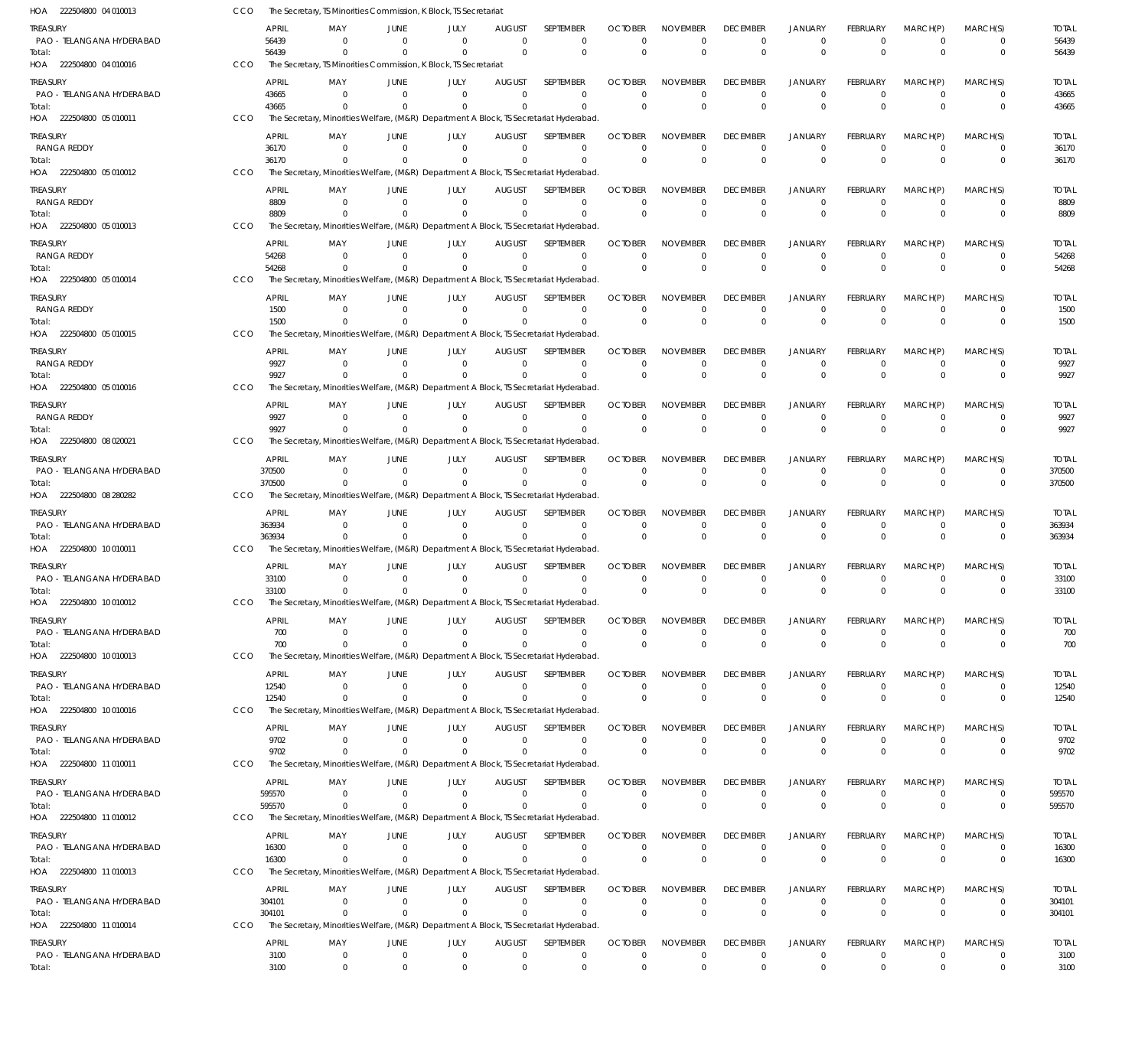| HOA 222504800 11 010015               | CCO                   | The Secretary, Minorities Welfare, (M&R) Department A Block, TS Secretariat Hyderabad             |                               |                      |                               |                            |                               |                         |                                |                            |                             |                            |                         |                        |
|---------------------------------------|-----------------------|---------------------------------------------------------------------------------------------------|-------------------------------|----------------------|-------------------------------|----------------------------|-------------------------------|-------------------------|--------------------------------|----------------------------|-----------------------------|----------------------------|-------------------------|------------------------|
| treasury                              | APRIL                 | MAY                                                                                               | JUNE                          | JULY                 | <b>AUGUST</b>                 | SEPTEMBER                  | <b>OCTOBER</b>                | <b>NOVEMBER</b>         | <b>DECEMBER</b>                | <b>JANUARY</b>             | <b>FEBRUARY</b>             | MARCH(P)                   | MARCH(S)                | <b>TOTAL</b>           |
| PAO - TELANGANA HYDERABAD             | 18507                 | $\Omega$                                                                                          | $\Omega$                      | $\Omega$             | $\overline{0}$                | $\mathbf 0$                | $\mathbf 0$                   | $\mathbf 0$             | 0                              | $\mathbf 0$                | $\Omega$                    | $\overline{0}$             | $\mathbf 0$             | 18507                  |
| Total:                                | 18507                 | $\Omega$                                                                                          | $\Omega$                      | $\Omega$             | $\Omega$                      | $\Omega$                   | $\Omega$                      | $\Omega$                | $\mathbf 0$                    | $\mathbf 0$                | $\Omega$                    | $\Omega$                   | $\mathbf 0$             | 18507                  |
| HOA 222504800 11 010016               | <b>CCO</b>            | The Secretary, Minorities Welfare, (M&R) Department A Block, TS Secretariat Hyderabad             |                               |                      |                               |                            |                               |                         |                                |                            |                             |                            |                         |                        |
| treasury                              | APRIL                 | MAY                                                                                               | <b>JUNE</b>                   | <b>JULY</b>          | <b>AUGUST</b>                 | SEPTEMBER                  | <b>OCTOBER</b>                | <b>NOVEMBER</b>         | <b>DECEMBER</b>                | <b>JANUARY</b>             | <b>FEBRUARY</b>             | MARCH(P)                   | MARCH(S)                | <b>TOTAL</b>           |
| PAO - TELANGANA HYDERABAD             | 166724                | $\Omega$                                                                                          | $\overline{0}$                | $\mathbf 0$          | $\mathbf 0$                   | $\mathbf 0$                | $\mathbf 0$                   | $\mathbf 0$             | $\mathbf 0$                    | $\mathbf 0$                | $\Omega$                    | $\overline{0}$             | $\mathbf 0$             | 166724                 |
| Total:<br>222504800 11 300302         | 166724<br>CCO         | $\Omega$<br>The Secretary, Minorities Welfare, (M&R) Department A Block, TS Secretariat Hyderabad | $\Omega$                      | $\Omega$             | $\Omega$                      | $\Omega$                   | $\Omega$                      | $\mathbf 0$             | $\mathbf 0$                    | $\mathbb O$                | $\Omega$                    | $\Omega$                   | $\mathbf 0$             | 166724                 |
| HOA                                   |                       |                                                                                                   |                               |                      |                               |                            |                               |                         |                                |                            |                             |                            |                         |                        |
| treasury                              | <b>APRIL</b>          | MAY                                                                                               | <b>JUNE</b>                   | JULY                 | <b>AUGUST</b>                 | SEPTEMBER                  | <b>OCTOBER</b>                | <b>NOVEMBER</b>         | <b>DECEMBER</b>                | <b>JANUARY</b>             | FEBRUARY                    | MARCH(P)                   | MARCH(S)                | <b>TOTAL</b>           |
| PAO - TELANGANA HYDERABAD             | 163314<br>163314      | $\Omega$<br>$\Omega$                                                                              | $\Omega$<br>$\Omega$          | $\Omega$<br>$\Omega$ | $\overline{0}$<br>$\Omega$    | $\mathbf 0$<br>$\Omega$    | $\mathbf 0$<br>$\Omega$       | $\mathbf 0$<br>$\Omega$ | $\mathbf 0$<br>$\Omega$        | $\mathbf 0$<br>$\mathbf 0$ | $\Omega$<br>$\Omega$        | $\overline{0}$<br>$\Omega$ | 0<br>$\mathbf 0$        | 163314<br>163314       |
| Total:<br>HOA 22250480025 11 280284   | CCO                   | The Secretary, Minorities Welfare, (M&R) Department A Block, TS Secretariat Hyderabad             |                               |                      |                               |                            |                               |                         |                                |                            |                             |                            |                         |                        |
|                                       |                       |                                                                                                   |                               |                      |                               |                            |                               |                         |                                |                            |                             |                            |                         |                        |
| treasury<br>PAO - TELANGANA HYDERABAD | APRIL<br>105000       | MAY<br>$\Omega$                                                                                   | <b>JUNE</b><br>$\overline{0}$ | JULY<br>$\mathbf 0$  | <b>AUGUST</b><br>$\mathbf 0$  | SEPTEMBER<br>$\mathbf 0$   | <b>OCTOBER</b><br>$\mathbf 0$ | <b>NOVEMBER</b><br>0    | <b>DECEMBER</b><br>$\mathbf 0$ | JANUARY<br>$\mathbf 0$     | <b>FEBRUARY</b><br>$\Omega$ | MARCH(P)<br>$\overline{0}$ | MARCH(S)<br>$\mathbf 0$ | <b>TOTAL</b><br>105000 |
| Total:                                | 105000                | $\Omega$                                                                                          | $\Omega$                      | $\Omega$             | $\Omega$                      | $\Omega$                   | $\Omega$                      | $\mathbf 0$             | $\mathbf 0$                    | $\mathbb O$                | $\Omega$                    | $\Omega$                   | $\mathbf 0$             | 105000                 |
| HOA 22250480025 12 340                | CCO                   | The Secretary, Minorities Welfare, (M&R) Department A Block, TS Secretariat Hyderabad             |                               |                      |                               |                            |                               |                         |                                |                            |                             |                            |                         |                        |
| treasury                              | APRIL                 | MAY                                                                                               | JUNE                          | JULY                 | <b>AUGUST</b>                 | SEPTEMBER                  | <b>OCTOBER</b>                | <b>NOVEMBER</b>         | <b>DECEMBER</b>                | <b>JANUARY</b>             | FEBRUARY                    | MARCH(P)                   | MARCH(S)                | <b>TOTAL</b>           |
| ADILABAD                              | $-35750$              | $\Omega$                                                                                          | $^{\circ}$                    | $\Omega$             | $^{\circ}$                    | $\mathbf 0$                | $\mathbf 0$                   | $\mathbf 0$             | $\mathbf 0$                    | $\mathbf 0$                | $\Omega$                    | $\Omega$                   | $\mathbf 0$             | $-35750$               |
| <b>BHADRADI KOTHAGUDEM</b>            | $-31220$              |                                                                                                   | $\Omega$                      | 0                    | $\Omega$                      | $\Omega$                   | $\mathbf 0$                   | $\Omega$                | $\Omega$                       | $\Omega$                   | $\Omega$                    | $\Omega$                   | $\mathbf 0$             | $-31220$               |
| BHOOPALAPALLY                         | $-4640$               | $\Omega$                                                                                          | $\Omega$                      | 0                    | $\Omega$                      | 0                          | $\Omega$                      | $\Omega$                | $\Omega$                       | $\Omega$                   |                             | $\Omega$                   | 0                       | $-4640$                |
| JAGTIAL                               | $-33500$              |                                                                                                   | $\Omega$                      | U                    | $\Omega$                      | 0                          | $\Omega$                      | $\Omega$                | $\Omega$                       | $\Omega$                   |                             | $\Omega$                   | 0                       | $-33500$               |
| <b>JANGAON</b>                        | $-25760$              |                                                                                                   | $\Omega$                      | U                    | $\Omega$                      | 0                          | $\Omega$                      | $\Omega$                | $\Omega$                       | $\Omega$                   |                             | $\Omega$                   | 0                       | $-25760$               |
| JOGULAMBA GADWAL<br>KAMAREDDY         | $-29000$<br>$-97630$  |                                                                                                   | $\Omega$<br>$\Omega$          | O<br>U               | $\Omega$<br>$\Omega$          | 0<br>$\Omega$              | $\Omega$<br>$\Omega$          | $\Omega$<br>$\Omega$    | $\Omega$<br>$\Omega$           | $\Omega$<br>$\Omega$       |                             | $\Omega$<br>$\Omega$       | 0<br>0                  | $-29000$<br>$-97630$   |
| KARIMNAGAR                            | $-80506$              |                                                                                                   | $\Omega$                      |                      | $\Omega$                      | 0                          | $\Omega$                      | $\Omega$                |                                | $\Omega$                   |                             | $\Omega$                   | 0                       | $-80506$               |
| KHAMMAM                               | $-87870$              |                                                                                                   | $\Omega$                      | U                    | $\Omega$                      | $\Omega$                   | $\Omega$                      | $\Omega$                | $\Omega$                       | $\Omega$                   |                             | $\Omega$                   | 0                       | $-87870$               |
| KOMARAMBHEEM ASIFABAD                 | $-2160$               |                                                                                                   | $\Omega$                      |                      | $\Omega$                      | 0                          | $\Omega$                      | $\Omega$                | $\Omega$                       | $\Omega$                   |                             | $\Omega$                   | 0                       | $-2160$                |
| MAHABOOB NAGAR                        | $-44750$              |                                                                                                   | $\Omega$                      | U                    | $\Omega$                      | 0                          | $\Omega$                      | $\Omega$                | $\Omega$                       | $\Omega$                   |                             | $\Omega$                   | 0                       | $-44750$               |
| MAHABUBABAD                           | $-29018$              |                                                                                                   | $\Omega$                      |                      | $\Omega$                      | 0                          | $\Omega$                      | $\Omega$                | C.                             | $\Omega$                   |                             | $\Omega$                   | 0                       | $-29018$               |
| <b>MANCHERIAL</b>                     | $-29350$              |                                                                                                   | $\Omega$                      | O                    | $\Omega$                      | $\Omega$                   | $\Omega$                      | $\Omega$                | $\Omega$                       | $\Omega$                   |                             | $\Omega$                   | 0                       | $-29350$               |
| MEDAK<br><b>MEDCHAL</b>               | $-52255$<br>$-363294$ |                                                                                                   | $\Omega$<br>$\Omega$          | U                    | $\Omega$<br>$\Omega$          | 0<br>$\Omega$              | $\Omega$<br>$\Omega$          | $\Omega$<br>$\Omega$    | $\Omega$<br>$\Omega$           | $\Omega$<br>$\Omega$       |                             | $\Omega$<br>$\Omega$       | 0<br>0                  | $-52255$<br>$-363294$  |
| Mulugu                                | $-12390$              |                                                                                                   | $\Omega$                      |                      | $\Omega$                      | 0                          | $\Omega$                      | $\Omega$                | C.                             | $\Omega$                   |                             | $\Omega$                   | 0                       | $-12390$               |
| NAGARKURNOOL                          | $-90580$              |                                                                                                   | $\Omega$                      | U                    | $\Omega$                      | 0                          | $\Omega$                      | $\Omega$                | $\Omega$                       | $\Omega$                   |                             | $\Omega$                   | 0                       | $-90580$               |
| NALGONDA                              | $-31963$              |                                                                                                   | $\Omega$                      |                      | $\Omega$                      | 0                          | $\Omega$                      | $\Omega$                | $\Omega$                       | $\Omega$                   |                             | $\Omega$                   | 0                       | $-31963$               |
| NIRMAL                                | $-62633$              |                                                                                                   | $\Omega$                      | O                    | $\Omega$                      | $\Omega$                   | $\Omega$                      | $\Omega$                | $\Omega$                       | $\Omega$                   |                             | $\Omega$                   | 0                       | $-62633$               |
| NIZAMABAD                             | $-125532$             |                                                                                                   | $\Omega$                      |                      | $\Omega$                      | 0                          | $\Omega$                      | $\Omega$                | C.                             | $\Omega$                   |                             | $\Omega$                   | $\Omega$                | $-125532$              |
| Narayanpet<br>PEDDAPALLY              | $-5070$<br>$-78028$   |                                                                                                   | $\Omega$<br>$\Omega$          | U                    | $\Omega$<br>$\Omega$          | 0<br>0                     | $\Omega$<br>$\Omega$          | $\Omega$<br>$\Omega$    | $\Omega$<br>$\Omega$           | $\Omega$<br>$\Omega$       |                             | $\Omega$<br>$\Omega$       | $\Omega$<br>0           | $-5070$<br>$-78028$    |
| <b>RANGA REDDY</b>                    | $-542181$             |                                                                                                   | $\Omega$                      | U                    | $\Omega$                      | $\Omega$                   | $\Omega$                      | $\Omega$                | $\Omega$                       | $\Omega$                   |                             | $\Omega$                   | 0                       | $-542181$              |
| SANGAREDDY                            | $-250640$             |                                                                                                   | $\Omega$                      |                      | $\Omega$                      | 0                          | $\Omega$                      | $\Omega$                |                                | $\Omega$                   |                             | $\Omega$                   | $\Omega$                | $-250640$              |
| SIDDIPET                              | $-38925$              |                                                                                                   | $\Omega$                      | 0                    | $\Omega$                      | $\Omega$                   | $\Omega$                      | $\Omega$                | $\Omega$                       | $\Omega$                   |                             | $\Omega$                   | 0                       | $-38925$               |
| SURYAPET                              | $-76435$              |                                                                                                   | $\Omega$                      |                      | $\Omega$                      | 0                          | $\Omega$                      | $\Omega$                | $\Omega$                       | $\Omega$                   |                             | $\Omega$                   | 0                       | $-76435$               |
| VIKARABAD                             | $-104810$             |                                                                                                   | $\Omega$                      |                      | $\Omega$                      | 0                          | $\Omega$                      | $\Omega$                |                                | $\Omega$                   |                             | $\Omega$                   | 0                       | $-104810$              |
| WANAPARTHY                            | $-29100$              |                                                                                                   | $\Omega$                      |                      | $\Omega$                      | 0                          | $\Omega$                      | $\Omega$                |                                | $\Omega$                   |                             | $\Omega$                   | 0                       | $-29100$               |
| WARANGAL (R)<br>WARANGAL (U)          | $-8920$<br>$-211896$  | $\Omega$                                                                                          | $\Omega$                      | $\Omega$             | $\Omega$                      | $\Omega$                   | $\Omega$                      | $\Omega$                | $\Omega$                       | $\Omega$                   | $\Omega$                    | $\Omega$<br>$\sqrt{ }$     | $\Omega$                | $-8920$<br>$-211896$   |
| YADADRI                               | $-68210$              |                                                                                                   | $\Omega$                      | O                    | $\Omega$                      | $\Omega$                   | $\Omega$                      | $\Omega$                | $\Omega$                       | $\Omega$                   | -0                          | $\Omega$                   | 0                       | $-68210$               |
| Total:                                | $-2684016$            | $\Omega$                                                                                          | $\Omega$                      | $\Omega$             | $\Omega$                      | $\Omega$                   | $\Omega$                      | $\Omega$                | $\Omega$                       | $\mathbf 0$                | $\Omega$                    | $\Omega$                   | $\mathbf 0$             | $-2684016$             |
| HOA 22250480025 13 340                | <b>CCO</b>            | The Secretary, Minorities Welfare, (M&R) Department A Block, TS Secretariat Hyderabad             |                               |                      |                               |                            |                               |                         |                                |                            |                             |                            |                         |                        |
| treasury                              | <b>APRIL</b>          | MAY                                                                                               | <b>JUNE</b>                   | JULY                 | <b>AUGUST</b>                 | SEPTEMBER                  | <b>OCTOBER</b>                | <b>NOVEMBER</b>         | <b>DECEMBER</b>                | JANUARY                    | FEBRUARY                    | MARCH(P)                   | MARCH(S)                | <b>TOTAL</b>           |
| ADILABAD                              | $-12890$              | $\Omega$                                                                                          | $\Omega$                      | $\Omega$             | $\overline{0}$                | $\mathbf 0$                | $\mathbf 0$                   | 0                       | $\mathbf 0$                    | $\mathbf 0$                | $\Omega$                    | $\Omega$                   | 0                       | $-12890$               |
| BHOOPALAPALLY                         | $-20350$              | $\Omega$                                                                                          | $\Omega$                      | $\mathbf 0$          | $\overline{0}$                | $\mathbf 0$                | $\mathbf 0$                   | $\mathbf 0$             | $\mathbf 0$                    | $\mathbf 0$                |                             | $\Omega$                   | $\mathbf 0$             | $-20350$               |
| HYDERABAD URBAN                       | $-3000$               |                                                                                                   | $\Omega$                      | 0                    | 0                             | $\Omega$                   | 0                             | $\Omega$                | $\Omega$                       | $\Omega$                   |                             | $\Omega$                   | 0                       | $-3000$                |
| <b>MANCHERIAL</b>                     | $-13500$              |                                                                                                   | $\Omega$                      | 0                    | $\Omega$                      | $\Omega$                   | $\Omega$                      | $\Omega$                | $\Omega$                       | $\Omega$                   |                             | $\Omega$                   | 0                       | $-13500$               |
| MEDCHAL<br>NAGARKURNOOL               | $-19400$<br>$-6000$   |                                                                                                   | $\Omega$<br>$\Omega$          | 0                    | $\Omega$<br>$\Omega$          | 0<br>$\Omega$              | $\Omega$<br>$\Omega$          | $\Omega$<br>$\Omega$    | O<br>$\Omega$                  | $\Omega$<br>$\Omega$       |                             | $\Omega$<br>$\Omega$       | 0<br>0                  | $-19400$<br>$-6000$    |
| NALGONDA                              | $-11050$              |                                                                                                   |                               |                      | $\Omega$                      | 0                          | O                             | $\Omega$                |                                | $\Omega$                   |                             | $\Omega$                   | 0                       | $-11050$               |
| NIRMAL                                | $-3520$               |                                                                                                   |                               |                      | $\Omega$                      | 0                          | O                             | $\Omega$                | $\Omega$                       | $\Omega$                   |                             | $\Omega$                   | 0                       | $-3520$                |
| NIZAMABAD                             | 5676900               |                                                                                                   |                               |                      | $\Omega$                      | $\Omega$                   | O                             | $\Omega$                | O                              | $\Omega$                   |                             | $\Omega$                   | 0                       | 5676900                |
| <b>RANGA REDDY</b>                    | $-37300$              |                                                                                                   | $\Omega$                      | 0                    | $\Omega$                      | $\Omega$                   | O                             | $\Omega$                | $\Omega$                       | $\Omega$                   |                             | $\Omega$                   | 0                       | $-37300$               |
| SANGAREDDY                            | $-15500$              |                                                                                                   | $\Omega$                      | 0                    | $\Omega$                      | $\Omega$                   | $\Omega$                      | $\Omega$                | $\Omega$                       | $\mathbf 0$                |                             | $\Omega$                   | 0                       | $-15500$               |
| Total:<br>HOA 22250480025 14 340      | 5534390<br>CCO        | The Secretary, Minorities Welfare, (M&R) Department A Block, TS Secretariat Hyderabad             | $\Omega$                      | $\Omega$             | $\Omega$                      | $\Omega$                   | $\Omega$                      | $\Omega$                | $\Omega$                       | $\Omega$                   | $\Omega$                    | $\Omega$                   | $\mathbf 0$             | 5534390                |
|                                       |                       |                                                                                                   |                               |                      |                               |                            |                               |                         |                                |                            |                             |                            |                         |                        |
| treasury                              | APRIL                 | MAY                                                                                               | JUNE                          | JULY                 | <b>AUGUST</b>                 | SEPTEMBER                  | <b>OCTOBER</b>                | <b>NOVEMBER</b>         | <b>DECEMBER</b>                | JANUARY                    | FEBRUARY                    | MARCH(P)                   | MARCH(S)                | <b>TOTAL</b>           |
| ADILABAD                              | $-6260$               | $\Omega$                                                                                          | $\Omega$                      | $\Omega$             | $\Omega$                      | $\Omega$<br>$\Omega$       | $\Omega$                      | $\Omega$<br>$\Omega$    | $\Omega$                       | $\mathbf{0}$<br>$\Omega$   | $\Omega$                    | $\Omega$                   | 0                       | $-6260$                |
| HYDERABAD URBAN<br>KAMAREDDY          | $-6700$<br>$-800$     | $\Omega$                                                                                          | $\Omega$<br>$\Omega$          | $\Omega$<br>0        | 0<br>$\Omega$                 | 0                          | $\Omega$<br>$\Omega$          | $\Omega$                | $\Omega$<br>$\Omega$           | $\Omega$                   | - ( )                       | $\Omega$<br>$\Omega$       | $\mathbf 0$<br>0        | $-6700$<br>$-800$      |
| <b>RANGA REDDY</b>                    | $-4650$               |                                                                                                   | $\Omega$                      | O                    | $\Omega$                      | $\Omega$                   | $\Omega$                      | $\Omega$                | $\Omega$                       | $\Omega$                   | - ( )                       | $\Omega$                   | $\mathbf 0$             | $-4650$                |
| iotal:                                | $-18410$              | $\Omega$                                                                                          | $\Omega$                      | $\Omega$             | $\Omega$                      | $\Omega$                   | $\Omega$                      | $\Omega$                | $\Omega$                       | $\Omega$                   | $\Omega$                    | $\Omega$                   | $\mathbf 0$             | $-18410$               |
| HOA 22250480025 39 310312             | <b>CCO</b>            | The Secretary, Minorities Welfare, (M&R) Department A Block, TS Secretariat Hyderabad             |                               |                      |                               |                            |                               |                         |                                |                            |                             |                            |                         |                        |
| treasury                              | APRIL                 | MAY                                                                                               | <b>JUNE</b>                   | JULY                 | <b>AUGUST</b>                 | SEPTEMBER                  | <b>OCTOBER</b>                | <b>NOVEMBER</b>         | <b>DECEMBER</b>                | <b>JANUARY</b>             | FEBRUARY                    | MARCH(P)                   | MARCH(S)                | TOTAL                  |
| JAGTIAL                               | 12165036              | $\Omega$                                                                                          | $\overline{0}$                | $\mathbf 0$          | $\overline{0}$                | $\mathbf 0$                | $\mathbf 0$                   | 0                       | $\mathbf 0$                    | $\mathbf 0$                | $\Omega$                    | $\Omega$                   | 0                       | 12165036               |
| KAMAREDDY                             | 4905684               |                                                                                                   | $\Omega$                      | $\Omega$             | $\mathbf 0$                   | $\mathbf 0$                | 0                             | $\mathbf 0$             | 0                              | $\mathbf 0$                |                             | $\Omega$                   | $\mathbf 0$             | 4905684                |
| MAHABOOB NAGAR                        | 15818328              |                                                                                                   | $\Omega$                      | 0                    | $\Omega$                      | $\Omega$                   | 0                             | $\Omega$                | $\Omega$                       | $\Omega$                   |                             | $\Omega$                   | 0                       | 15818328               |
| MAHABUBABAD                           | 700812                |                                                                                                   | $\Omega$                      | $\Omega$             | $\Omega$                      | $\Omega$                   | $\Omega$                      | $\Omega$                | $\Omega$                       | $\Omega$                   |                             | $\Omega$                   | 0                       | 700812                 |
| MEDAK                                 | 3003480               |                                                                                                   | $\Omega$                      | 0                    | $\mathbf 0$<br>$\overline{0}$ | $\mathbf 0$<br>$\mathbf 0$ | 0                             | $\Omega$<br>$\mathbf 0$ | $\Omega$<br>$\Omega$           | $\Omega$                   |                             | $\Omega$<br>$\overline{0}$ | 0<br>0                  | 3003480                |
| YADADRI<br>Total:                     | 1001160<br>37594500   | $\Omega$                                                                                          | $^{\circ}$<br>$\mathbf{0}$    | 0<br>$\Omega$        | $\overline{0}$                | $\Omega$                   | 0<br>$\Omega$                 | $\mathbf 0$             | $\Omega$                       | 0<br>$\Omega$              | $\Omega$                    | $\mathbf 0$                | $\mathbf 0$             | 1001160<br>37594500    |
|                                       |                       |                                                                                                   |                               |                      |                               |                            |                               |                         |                                |                            |                             |                            |                         |                        |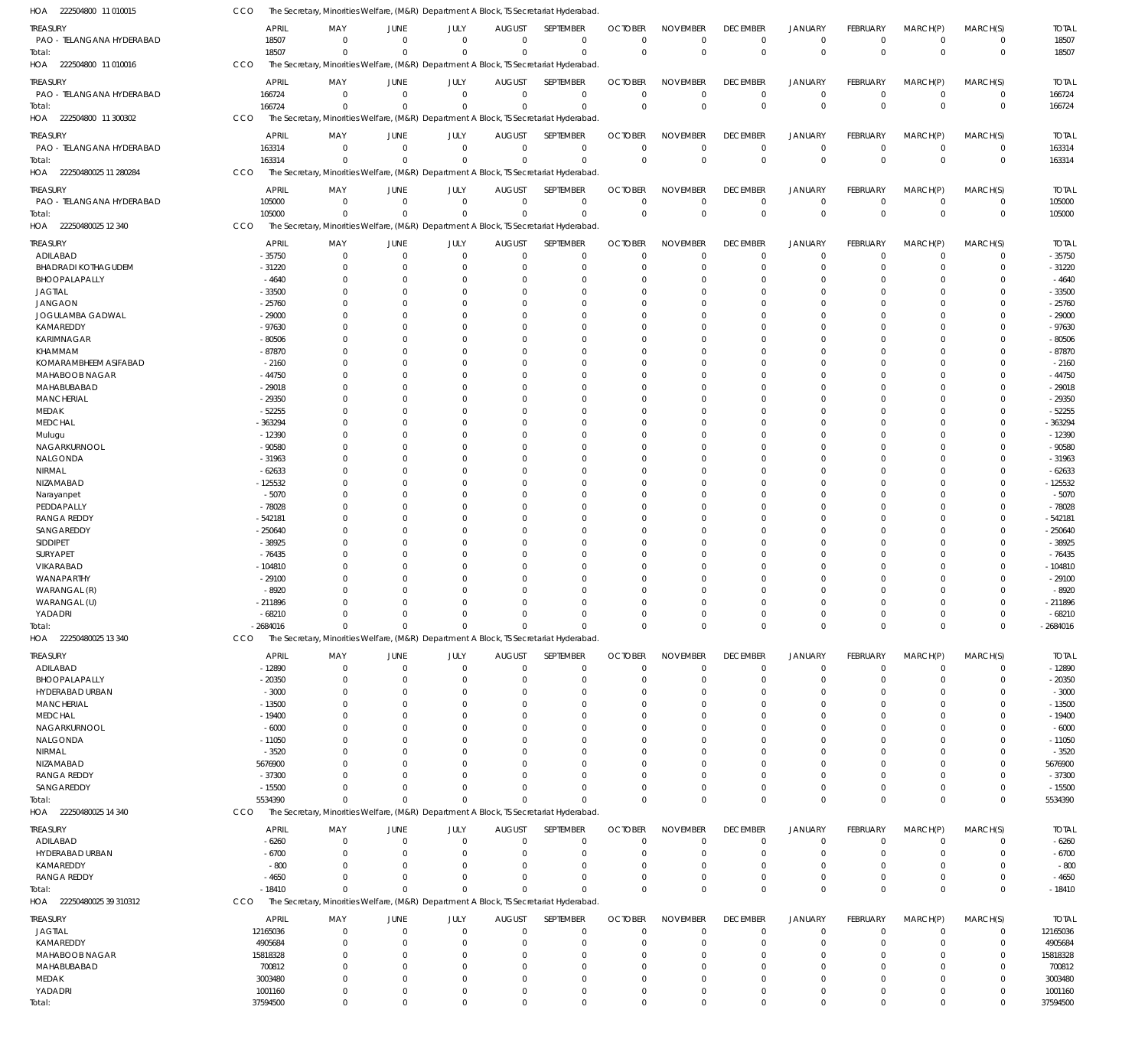22250480025 40 340 HOA 223001001 01 010011 HOA 223001001 01 010012 HOA 223001001 01 010013 HOA 223001001 01 010016 HOA 223001001 01 010017 HOA 223001001 02 010011 HOA 223001001 02 010012 HOA 223001001 02 010013 HOA 223001001 02 010016 HOA 223001001 02 130134 HOA 223001001 03 010011 HOA The Secretary, Minorities Welfare, (M&R) Department A Block, TS Secretariat Hyderabad. The Commissioner of Labour, Telangana, AS Bhavan, RTC X Roads, The Commissioner of Labour, Telangana, AS Bhavan, RTC X Roads, The Commissioner of Labour, Telangana, AS Bhavan, RTC X Roads, The Commissioner of Labour, Telangana, AS Bhavan, RTC X Roads, The Commissioner of Labour, Telangana, AS Bhavan, RTC X Roads, The Commissioner of Labour, Telangana, AS Bhavan, RTC X Roads, The Commissioner of Labour, Telangana, AS Bhavan, RTC X Roads, The Commissioner of Labour, Telangana, AS Bhavan, RTC X Roads, The Commissioner of Labour, Telangana, AS Bhavan, RTC X Roads, The Commissioner of Labour, Telangana, AS Bhavan, RTC X Roads, The Commissioner of Labour, Telangana, AS Bhavan, RTC X Roads, CCO C<sub>CO</sub> CCO CCO CCO CCO CCO CCO CCO CCO CCO CCO 1000000 1509367 35986 686931 435025 71362 869674 14850 370544 216032 34000 0 0  $\Omega$ 0 0  $\Omega$ 0 0 0 0  $\Omega$ 0 0 0 0  $\Omega$ 0 0  $\,$  0  $\,$ 0 0 0 0 0 0 0 0 0 0 0 0 0 0 0 0  $\Omega$ 0  $\Omega$ 0 0 0  $\Omega$ 0 0 0 0 0 0  $\Omega$ 0 0 0 0 0 0 0 0 0 0  $\Omega$ 0 0 0  $\Omega$ 0 0 0 0  $\Omega$ 0  $\Omega$ 0 0 0  $\Omega$ 0 0 0 0 0 0 0 0 0 0 0 0 0 0 0 0 0  $\Omega$ 0 0 0 0 0  $\,$  0  $\,$ 0 0 0 0  $\Omega$  $\boldsymbol{0}$ 0 0 0 0  $\boldsymbol{0}$ 0 0 0 0  $\Omega$ 0 0 0  $\Omega$ 0 0 0 0  $\Omega$ 0  $\Omega$ 0 0 0  $\Omega$ 0 0 1000000 1509367 35986 686931 435025 71362 869674 14850 370544 216032 34000 VIKARABAD PAO - TELANGANA HYDERABAD PAO - TELANGANA HYDERABAD PAO - TELANGANA HYDERABAD PAO - TELANGANA HYDERABAD PAO - TELANGANA HYDERABAD PAO - TELANGANA HYDERABAD RANGA REDDY WARANGAL (U) PAO - TELANGANA HYDERABAD RANGA REDDY WARANGAL (U) PAO - TELANGANA HYDERABAD RANGA REDDY WARANGAL (U) PAO - TELANGANA HYDERABAD RANGA REDDY WARANGAL (U) RANGA REDDY ADILABAD BHADRADI KOTHAGUDEM JAGTIAL JANGAON JOGULAMBA GADWAL KAMAREDDY KARIMNAGAR KHAMMAM KOMARAMBHEEM ASIFABAD MAHABOOB NAGAR MAHABUBABAD MANCHERIAL MEDAK MEDCHAL Mulugu NAGARKURNOOL NALGONDA NIZAMABAD Narayanpet PAO - TELANGANA HYDERABAD PEDDAPALLY RANGA REDDY **SANGAREDDY** SIDDIPET SIRICILLA TREASURY **TREASURY** TREASURY TREASURY **TREASURY** TREASURY TREASURY TREASURY **TREASURY** TREASURY TREASURY TREASURY 1000000 1509367 35986 686931 435025 71362 253680 279780 336214 5700 5400 3750 133750 107429 129365 75026 74282 66724 34000 412670 334749 241100 69580 125470 122935 449520 462120 256570 251710 90000 221441 96180 212355 75440 151040 648375 841135 77430 2402105 210870 527376 445289 75020 51720 APRIL APRIL APRIL APRIL APRIL APRIL APRIL APRIL APRIL APRIL APRIL APRIL 0 0 0  $\Omega$ 0 0  $\Omega$ 0 0 0 0  $\Omega$ 0  $\Omega$ 0 0  $\Omega$ 0 0  $\sqrt{0}$ 0  $\Omega$ 0 0  $\Omega$ 0  $\Omega$ 0 0 0  $\Omega$  $\Omega$ 0 0 0  $\Omega$  $\Omega$ 0  $\Omega$ 0 0  $\Omega$ 0  $\Omega$ MAY MAY MAY MAY MAY MAY MAY MAY MAY MAY MAY MAY 0 0 0  $\Omega$ 0 0 0 0  $\Omega$ 0 0  $\Omega$ 0  $\Omega$ 0 0  $\Omega$ 0 0  $\Omega$ 0  $\Omega$ 0 0  $\Omega$ 0  $\Omega$ 0 0 0  $\Omega$  $\Omega$ 0 0 0 0  $\Omega$ 0  $\Omega$ 0 0  $\Omega$  $\boldsymbol{0}$  $\Omega$ JUNE **JUNE** JUNE JUNE JUNE JUNE JUNE JUNE **JUNE** JUNE JUNE JUNE 0 0 0 0 0 0 0 0 0 0 0  $\sqrt{0}$ 0  $\Omega$ 0 0  $\Omega$ 0 0 0 0  $\Omega$ 0 0  $\Omega$ 0  $\Omega$ 0 0 0  $\Omega$  $\Omega$ 0 0 0 0  $\Omega$ 0  $\Omega$ 0 0  $\sqrt{0}$ 0  $\Omega$ JULY JULY JULY JULY JULY JULY JULY JULY JULY JULY JULY JULY  $\Omega$ 0 0  $\Omega$ 0 0  $\Omega$ 0  $\Omega$ 0 0  $\Omega$ 0  $\Omega$ 0  $\Omega$  $\Omega$ 0 0  $\Omega$ 0  $\Omega$ 0 0  $\Omega$ 0  $\Omega$ 0 0  $\Omega$  $\Omega$  $\Omega$ 0 0  $\Omega$  $\Omega$  $\Omega$ 0  $\Omega$ 0 0  $\Omega$ 0  $\Omega$ AUGUST AUGUST AUGUST AUGUST AUGUST AUGUST AUGUST **AUGUST** AUGUST AUGUST AUGUST AUGUST  $\Omega$ 0 0  $\Omega$ 0 0  $\Omega$ 0  $\Omega$ 0 0  $\Omega$ 0  $\Omega$ 0  $\Omega$  $\Omega$ 0 0  $\Omega$ 0  $\Omega$ 0  $\Omega$  $\Omega$ 0  $\Omega$  $\Omega$ 0  $\Omega$  $\Omega$  $\Omega$  $\overline{0}$ 0  $\Omega$  $\Omega$  $\Omega$  $\overline{0}$  $\Omega$ 0 0  $\Omega$ 0  $\Omega$ SEPTEMBER **SEPTEMBER** SEPTEMBER SEPTEMBER SEPTEMBER SEPTEMBER SEPTEMBER **SEPTEMBER SEPTEMBER** SEPTEMBER SEPTEMBER SEPTEMBER 0 0  $\Omega$  $\Omega$ 0 0  $\Omega$ 0  $\Omega$ 0  $\Omega$  $\Omega$ 0  $\Omega$ 0  $\Omega$  $\Omega$ 0 0  $\Omega$ 0  $\Omega$ 0  $\Omega$  $\Omega$ 0  $\Omega$ 0 0  $\Omega$  $\Omega$  $\Omega$ 0 0  $\Omega$  $\Omega$  $\Omega$ 0  $\Omega$ 0  $\Omega$  $\Omega$ 0  $\Omega$ OCTOBER **OCTOBER** OCTOBER **OCTOBER OCTOBER** OCTOBER **OCTOBER OCTOBER OCTOBER OCTOBER** OCTOBER **OCTOBER** 0 0 0  $\Omega$ 0 0  $\Omega$ 0  $\Omega$ 0 0  $\Omega$ 0  $\Omega$ 0  $\Omega$  $\Omega$ 0 0  $\Omega$ 0  $\Omega$ 0 0  $\Omega$ 0  $\Omega$  $\mathfrak{o}$ 0  $\Omega$  $\Omega$  $\Omega$ 0 0  $\Omega$  $\Omega$  $\Omega$ 0  $\Omega$ 0 0  $\Omega$ 0  $\Omega$ NOVEMBER NOVEMBER NOVEMBER NOVEMBER NOVEMBER NOVEMBER NOVEMBER NOVEMBER NOVEMBER NOVEMBER NOVEMBER NOVEMBER 0 0 0  $\Omega$ 0 0  $\Omega$ 0  $\Omega$ 0  $\Omega$  $\Omega$ 0  $\Omega$ 0  $\Omega$  $\Omega$ 0 0  $\Omega$ 0  $\Omega$  $\overline{0}$  $\Omega$  $\Omega$ 0  $\Omega$  $\Omega$ 0  $\Omega$  $\Omega$  $\Omega$  $\overline{0}$ 0  $\Omega$  $\Omega$  $\Omega$ 0  $\Omega$ 0 0  $\Omega$ 0  $\Omega$ DECEMBER **DECEMBER** DECEMBER DECEMBER DECEMBER DECEMBER DECEMBER **DECEMBER DECEMBER DECEMBER** DECEMBER DECEMBER 0 0 0  $\Omega$ 0 0  $\Omega$ 0  $\Omega$ 0 0  $\Omega$ 0  $\Omega$ 0  $\Omega$  $\Omega$ 0 0  $\Omega$ 0  $\Omega$ 0  $\Omega$  $\Omega$ 0  $\Omega$  $\Omega$ 0  $\Omega$  $\Omega$  $\Omega$ 0 0  $\Omega$  $\Omega$  $\Omega$ 0  $\Omega$ 0 0  $\Omega$  $\,$  0  $\,$  $\Omega$ JANUARY JANUARY JANUARY JANUARY JANUARY JANUARY JANUARY JANUARY JANUARY JANUARY JANUARY JANUARY 0 0 0  $\Omega$ 0 0 0 0  $\Omega$ 0 0  $\Omega$ 0  $\Omega$ 0 0  $\Omega$ 0 0  $\Omega$ 0  $\Omega$  $\overline{0}$ 0  $\Omega$ 0  $\Omega$  $\overline{0}$ 0 0  $\Omega$  $\Omega$ 0 0 0 0  $\Omega$ 0  $\Omega$ 0 0  $\Omega$  $\boldsymbol{0}$  $\Omega$ FEBRUARY FEBRUARY FEBRUARY FEBRUARY FEBRUARY FEBRUARY FEBRUARY FEBRUARY FEBRUARY FEBRUARY FEBRUARY FEBRUARY 0 0  $\Omega$  $\Omega$ 0 0  $\Omega$ 0  $\Omega$ 0 0  $\Omega$ 0  $\Omega$ 0  $\Omega$  $\Omega$ 0 0 0 0  $\Omega$  $\overline{0}$  $\Omega$  $\Omega$ 0  $\Omega$ 0  $\Omega$  $\Omega$  $\Omega$  $\Omega$  $\overline{0}$ 0  $\Omega$  $\Omega$  $\Omega$ 0  $\Omega$ 0  $\Omega$  $\Omega$ 0  $\Omega$ MARCH(P) MARCH(P) MARCH(P) MARCH(P) MARCH(P) MARCH(P) MARCH(P) MARCH(P) MARCH(P) MARCH(P) MARCH(P) MARCH(P)  $\Omega$ 0  $\Omega$  $\Omega$ 0 0  $\Omega$ 0  $\Omega$ 0 0  $\Omega$ 0  $\Omega$ 0  $\Omega$  $\Omega$ 0 0  $\Omega$ 0  $\Omega$ 0  $\Omega$ 0 0  $\Omega$ 0  $\Omega$ 0 0  $\Omega$ 0  $\Omega$ 0  $\Omega$  $\Omega$ 0  $\Omega$ 0  $\Omega$  $\Omega$ 0  $\Omega$ MARCH(S) MARCH(S) MARCH(S) MARCH(S) MARCH(S) MARCH(S) MARCH(S) MARCH(S) MARCH(S) MARCH(S) MARCH(S) MARCH(S) 1000000 1509367 35986 686931 435025 71362 253680 279780 336214 5700 5400 3750 133750 107429 129365 75026 74282 66724 34000 412670 334749 241100 69580 125470 122935 449520 462120 256570 251710 90000 221441 96180 212355 75440 151040 648375 841135 77430 2402105 210870 527376 445289 75020 51720 TOTAL TOTAL TOTAL TOTAL TOTAL TOTAL TOTAL TOTAL TOTAL TOTAL TOTAL TOTAL Total: Total: Total: Total: Total: Total: Total: Total: Total: Total: Total: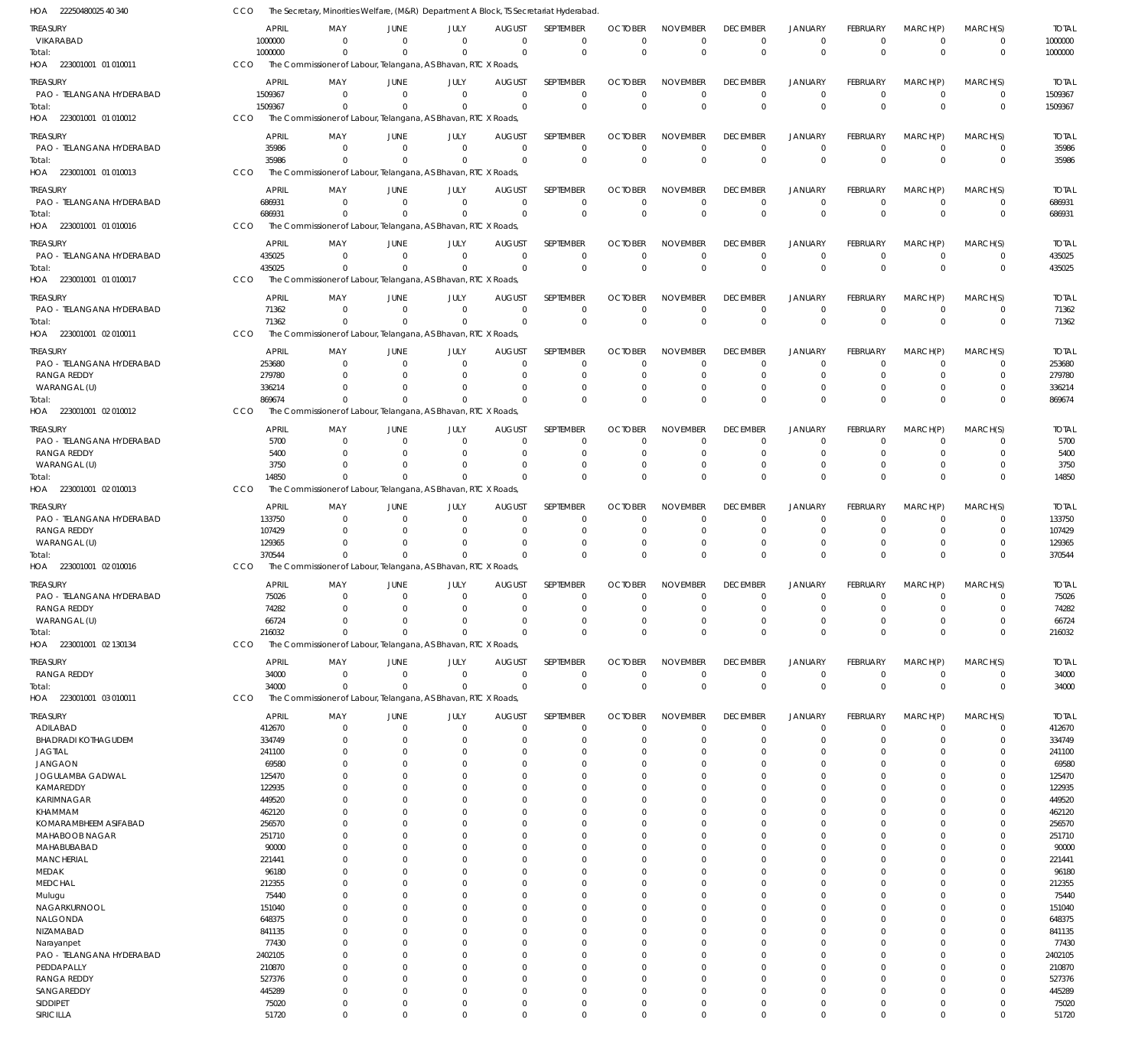| HOA<br>223001001 03 010011             | CCO                   |                             | The Commissioner of Labour, Telangana, AS Bhavan, RTC X Roads, |                            |                              |                            |                               |                                   |                                |                               |                            |                         |                            |                       |
|----------------------------------------|-----------------------|-----------------------------|----------------------------------------------------------------|----------------------------|------------------------------|----------------------------|-------------------------------|-----------------------------------|--------------------------------|-------------------------------|----------------------------|-------------------------|----------------------------|-----------------------|
| <b>TREASURY</b>                        | <b>APRIL</b>          | MAY                         | <b>JUNE</b>                                                    | JULY                       | <b>AUGUST</b>                | SEPTEMBER                  | <b>OCTOBER</b>                | <b>NOVEMBER</b>                   | <b>DECEMBER</b>                | <b>JANUARY</b>                | FEBRUARY                   | MARCH(P)                | MARCH(S)                   | <b>TOTAL</b>          |
| SURYAPET                               | 26100                 | $\Omega$                    | $\mathbf 0$                                                    | $\mathbf 0$                | $\mathbf 0$                  | $\mathbf 0$                | $\mathbf 0$                   | $\overline{0}$                    | $\mathbf 0$                    | $\overline{0}$                | $\mathbf 0$                | $\mathbf 0$             | $\mathbf 0$                | 26100                 |
| VIKARABAD                              | 197120                | $\Omega$                    | $\Omega$                                                       | $\mathbf{0}$               | $\mathbf 0$                  | $\mathbf 0$                | $\mathbf 0$                   | $\overline{0}$                    | $\mathbf 0$                    | $\overline{0}$                | $\mathbf 0$                | 0                       | $\mathbf 0$                | 197120                |
| WANAPARTHY                             | 16870                 | $\Omega$                    | $\Omega$                                                       | $\Omega$                   | 0                            | $\mathbf 0$                | $\Omega$                      | $\mathbf 0$                       | $\mathbf 0$                    | $\mathbf 0$                   | $\Omega$                   | $\Omega$                | $\mathbf 0$                | 16870                 |
| WARANGAL (R)                           | 140520                | $\Omega$                    | $\Omega$                                                       | $\Omega$                   | $\Omega$                     | $\Omega$                   | $\Omega$                      | $\mathbf 0$                       | $\Omega$                       | $\Omega$                      | $\mathbf 0$                | $\Omega$                | $\mathbf 0$                | 140520                |
| WARANGAL (U)                           | 632301                | $\Omega$                    | $\Omega$                                                       | $\Omega$                   | $\Omega$                     | $\overline{0}$             | $\Omega$                      | $\mathbf 0$                       | $\mathbf 0$                    | $\mathbf 0$                   | $\mathbf 0$                | $\Omega$                | $\mathbf 0$                | 632301                |
| YADADRI                                | 64590                 | $\Omega$                    | $\Omega$                                                       | $\mathbf{0}$               | $\Omega$                     | $\Omega$                   | $\Omega$                      | $\Omega$                          | $\Omega$                       | $\mathbf 0$                   | $\mathbf 0$                | $\Omega$                | $\mathbf 0$                | 64590                 |
| Total:                                 | 9929701               | $\Omega$                    | $\Omega$                                                       | $\mathbf{0}$               | $\Omega$                     | $\Omega$                   | $\Omega$                      | $\Omega$                          | $\mathbf 0$                    | $\mathbf 0$                   | $\mathbf 0$                | $\Omega$                | $\mathbf 0$                | 9929701               |
| 223001001 03 010012<br>HOA             | CCO                   |                             | The Commissioner of Labour, Telangana, AS Bhavan, RTC X Roads, |                            |                              |                            |                               |                                   |                                |                               |                            |                         |                            |                       |
| <b>TREASURY</b>                        | <b>APRIL</b>          | MAY                         | <b>JUNE</b>                                                    | JULY                       | <b>AUGUST</b>                | SEPTEMBER                  | <b>OCTOBER</b>                | <b>NOVEMBER</b>                   | <b>DECEMBER</b>                | <b>JANUARY</b>                | FEBRUARY                   | MARCH(P)                | MARCH(S)                   | <b>TOTAL</b>          |
| ADILABAD                               | 4220                  | $\mathbf{0}$                | $\overline{0}$                                                 | $\overline{0}$             | $\mathbf 0$                  | $\mathbf 0$                | $\mathbf 0$                   | $\overline{0}$                    | $\pmb{0}$                      | $\overline{0}$                | $\mathbf 0$                | $\mathbf 0$             | $\mathbf 0$                | 4220                  |
| BHADRADI KOTHAGUDEM                    | 7268                  | $\Omega$                    | $\Omega$                                                       | $\Omega$                   | $\mathbf 0$                  | $\mathbf 0$                | $\mathbf 0$                   | $\overline{0}$                    | $\mathbf 0$                    | $\mathbf 0$                   | $\mathbf 0$                | 0                       | $\mathbf 0$                | 7268                  |
| <b>JANGAON</b>                         | 1640                  | $\Omega$                    | $\Omega$                                                       | $\Omega$                   | $\Omega$                     | $\Omega$                   | $\Omega$                      | $\mathbf 0$                       | $\mathbf 0$                    | 0                             | $\mathbf 0$                | O                       | $\mathbf 0$                | 1640                  |
| KARIMNAGAR                             | 9439                  | $\Omega$                    | $\Omega$                                                       | $\Omega$                   | $\Omega$                     | $\overline{0}$             | $\Omega$                      | $\overline{0}$                    | $\mathbf 0$                    | $\mathbf 0$                   | $\mathbf 0$                | O                       | $\mathbf 0$                | 9439                  |
| KHAMMAM                                | 6717                  | $\Omega$                    | $\Omega$                                                       | $\Omega$                   | $\Omega$                     | $\Omega$                   | $\Omega$                      | $\Omega$                          | $\Omega$                       | 0                             | $\overline{0}$             | O                       | $\mathbf 0$                | 6717                  |
| MAHABOOB NAGAR                         | 4000                  | $\Omega$                    | $\cap$                                                         | $\Omega$                   | $\Omega$                     | $\Omega$                   | $\Omega$                      | $\Omega$                          | $\Omega$                       | $\Omega$                      | $\mathbf 0$                | C.                      | $\mathbf 0$                | 4000                  |
| <b>MEDCHAL</b>                         | 3300                  | $\Omega$                    | $\Omega$                                                       | $\Omega$                   | $\Omega$                     | $\Omega$                   | $\Omega$                      | $\mathbf 0$                       | $\Omega$                       | 0                             | $\mathbf 0$                | O                       | $\mathbf 0$                | 3300                  |
| NALGONDA                               | 1339                  | $\Omega$<br>$\Omega$        | $\cap$                                                         | $\Omega$<br>$\Omega$       | $\Omega$                     | $\Omega$                   | $\Omega$                      | $\Omega$<br>$\Omega$              | $\Omega$                       | 0                             | $\mathbf 0$                | C.                      | $\mathbf 0$                | 1339                  |
| NIZAMABAD<br>PAO - TELANGANA HYDERABAD | 10700<br>55889        | $\Omega$                    | $\Omega$<br>$\Omega$                                           | $\Omega$                   | $\Omega$<br>$\Omega$         | $\Omega$<br>$\Omega$       | $\Omega$<br>$\Omega$          | $\Omega$                          | $\Omega$<br>$\Omega$           | $\Omega$<br>$\mathbf 0$       | $\mathbf 0$<br>$\mathbf 0$ | C.<br>O                 | $\mathbf 0$<br>$\mathbf 0$ | 10700<br>55889        |
| PEDDAPALLY                             | 800                   | $\Omega$                    | $\cap$                                                         | $\Omega$                   | $\Omega$                     | $\Omega$                   | $\Omega$                      | $\Omega$                          | $\Omega$                       | $\Omega$                      | $\mathbf 0$                | C.                      | $\mathbf 0$                | 800                   |
| <b>RANGA REDDY</b>                     | 7874                  | $\Omega$                    | $\Omega$                                                       | $\Omega$                   | $\Omega$                     | $\Omega$                   | $\Omega$                      | $\mathbf 0$                       | $\Omega$                       | $\Omega$                      | $\mathbf 0$                | C.                      | $\mathbf 0$                | 7874                  |
| SANGAREDDY                             | 3000                  | $\Omega$                    | $\Omega$                                                       | $\Omega$                   | $\Omega$                     | $\mathbf 0$                | $\Omega$                      | $\overline{0}$                    | $\mathbf 0$                    | 0                             | $\mathbf 0$                | 0                       | $\mathbf 0$                | 3000                  |
| SIDDIPET                               | 2000                  | $\Omega$                    | $\cap$                                                         | $\Omega$                   | $\Omega$                     | $\Omega$                   | $\Omega$                      | $\Omega$                          | $\Omega$                       | $\mathbf 0$                   | $\mathbf 0$                | $\Omega$                | $\mathbf 0$                | 2000                  |
| WARANGAL (U)                           | 8100                  | $\Omega$                    | $\Omega$                                                       | $\Omega$                   | 0                            | $\overline{0}$             | $\Omega$                      | $\Omega$                          | $\mathbf 0$                    | $\mathbf 0$                   | $\mathbf 0$                | $\Omega$                | $\mathbf 0$                | 8100                  |
| Total:                                 | 126286                | $\Omega$                    | $\Omega$                                                       | $\Omega$                   | $\Omega$                     | $\Omega$                   | $\Omega$                      | $\overline{0}$                    | $\mathbf 0$                    | $\mathbf 0$                   | $\mathbf 0$                | $\Omega$                | $\mathbf 0$                | 126286                |
| HOA 223001001 03 010013                | CCO                   |                             | The Commissioner of Labour, Telangana, AS Bhavan, RTC X Roads, |                            |                              |                            |                               |                                   |                                |                               |                            |                         |                            |                       |
| <b>TREASURY</b>                        | <b>APRIL</b>          | MAY                         | <b>JUNE</b>                                                    | JULY                       | <b>AUGUST</b>                | SEPTEMBER                  | <b>OCTOBER</b>                | <b>NOVEMBER</b>                   | <b>DECEMBER</b>                | <b>JANUARY</b>                | FEBRUARY                   | MARCH(P)                | MARCH(S)                   | <b>TOTAL</b>          |
| ADILABAD                               | 158275                | $\Omega$                    | $\Omega$                                                       | $\mathbf 0$                | $\mathbf 0$                  | $\mathbf 0$                | $\mathbf 0$                   | $\overline{0}$                    | $\mathbf 0$                    | $\overline{0}$                | $\mathbf 0$                | $\mathbf 0$             | $\mathbf 0$                | 158275                |
| <b>BHADRADI KOTHAGUDEM</b>             | 128507                | $\Omega$                    | $\Omega$                                                       | $\Omega$                   | $\Omega$                     | $\mathbf 0$                | $\Omega$                      | $\overline{0}$                    | $\mathbf 0$                    | $\overline{0}$                | $\mathbf 0$                | $\Omega$                | $\mathbf 0$                | 128507                |
| <b>JAGTIAL</b>                         | 92625                 | $\Omega$                    | $\Omega$                                                       | $\Omega$                   | 0                            | $\overline{0}$             | $\Omega$                      | $\mathbf 0$                       | $\mathbf 0$                    | $\mathbf 0$                   | $\mathbf 0$                | $\Omega$                | $\mathbf 0$                | 92625                 |
| <b>JANGAON</b>                         | 26751                 | $\Omega$                    | $\Omega$                                                       | $\Omega$                   | $\Omega$                     | $\Omega$                   | $\Omega$                      | $\Omega$                          | $\Omega$                       | $\Omega$                      | $\mathbf 0$                | $\Omega$                | $\mathbf 0$                | 26751                 |
| JOGULAMBA GADWAL                       | 48183                 | $\Omega$                    | $\cap$                                                         | $\Omega$                   | $\Omega$                     | $\Omega$                   | $\Omega$                      | $\Omega$                          | $\Omega$                       | $\Omega$                      | $\Omega$                   | $\Omega$                | $\mathbf 0$                | 48183                 |
| KAMAREDDY                              | 47311                 | $\Omega$                    | $\Omega$                                                       | $\Omega$                   | $\Omega$                     | $\Omega$                   | $\Omega$                      | $\Omega$                          | $\Omega$                       | $\Omega$                      | $\mathbf 0$                | $\Omega$                | $\mathbf 0$                | 47311                 |
| KARIMNAGAR                             | 172581                | $\Omega$                    | $\Omega$                                                       | $\Omega$                   | $\Omega$                     | $\mathbf 0$                | $\Omega$                      | $\Omega$                          | $\Omega$                       | $\Omega$                      | $\Omega$                   | $\Omega$                | $\mathbf 0$                | 172581                |
| KHAMMAM                                | 177629                | $\Omega$                    | $\Omega$                                                       | $\Omega$                   | $\Omega$                     | $\Omega$                   | $\Omega$                      | $\Omega$                          | $\Omega$                       | $\Omega$                      | $\Omega$                   | $\Omega$                | $\mathbf 0$                | 177629                |
| KOMARAMBHEEM ASIFABAD                  | 173177                | $\Omega$                    | $\Omega$                                                       | $\Omega$                   | $\Omega$                     | $\Omega$                   | $\Omega$                      | $\Omega$                          | $\Omega$                       | $\Omega$                      | $\Omega$                   | 0                       | $\mathbf 0$                | 173177                |
| MAHABOOB NAGAR                         | 91870                 | $\Omega$                    | $\Omega$                                                       | $\Omega$                   | $\Omega$                     | $\Omega$                   | $\Omega$                      | $\Omega$                          | $\Omega$                       | $\Omega$                      | $\Omega$                   | $\Omega$                | $\mathbf 0$                | 91870                 |
| MAHABUBABAD                            | 34608                 | $\Omega$                    | $\Omega$                                                       | $\Omega$                   | $\Omega$                     | $\Omega$                   | $\Omega$                      | $\Omega$                          | $\Omega$                       | $\Omega$                      | $\Omega$                   | $\Omega$                | $\mathbf 0$                | 34608                 |
| <b>MANCHERIAL</b>                      | 82582                 | $\Omega$<br>$\Omega$        | $\Omega$<br>$\cap$                                             | $\Omega$<br>$\Omega$       | $\Omega$<br>$\Omega$         | $\overline{0}$<br>$\Omega$ | $\Omega$<br>$\Omega$          | $\Omega$<br>$\Omega$              | $\Omega$<br>$\Omega$           | $\Omega$<br>$\Omega$          | $\mathbf 0$<br>$\Omega$    | $\Omega$                | $\mathbf 0$<br>$\mathbf 0$ | 82582                 |
| MEDAK<br><b>MEDCHAL</b>                | 36868<br>89055        | $\Omega$                    | $\Omega$                                                       | $\Omega$                   | $\Omega$                     | $\Omega$                   | $\Omega$                      | $\Omega$                          | $\Omega$                       | $\Omega$                      | $\Omega$                   | $\Omega$<br>$\Omega$    | $\mathbf 0$                | 36868<br>89055        |
| Mulugu                                 | 29078                 | $\Omega$                    | $\Omega$                                                       | $\Omega$                   | $\Omega$                     | $\overline{0}$             | $\Omega$                      | $\mathbf 0$                       | $\Omega$                       | $\mathbf 0$                   | $\mathbf 0$                | $\Omega$                | $\mathbf 0$                | 29078                 |
| NAGARKURNOOL                           | 57967                 | $\Omega$                    | $\Omega$                                                       | $\Omega$                   | $\Omega$                     | $\Omega$                   | $\Omega$                      | $\Omega$                          | $\Omega$                       | $\Omega$                      | $\Omega$                   | $\Omega$                | $\mathbf 0$                | 57967                 |
| NALGONDA                               | 248973                | $\Omega$                    | $\cap$                                                         | $\Omega$                   | $\Omega$                     | $\Omega$                   | $\Omega$                      | $\Omega$                          | $\Omega$                       | $\Omega$                      | $\Omega$                   | O                       | $\mathbf 0$                | 248973                |
| NIZAMABAD                              | 322832                | $\Omega$                    | $\Omega$                                                       | $\Omega$                   | $\Omega$                     | $\overline{0}$             | $\Omega$                      | $\Omega$                          | $\Omega$                       | $\Omega$                      | $\mathbf 0$                | $\Omega$                | $\mathbf 0$                | 322832                |
| Narayanpet                             | 29765                 | $\Omega$                    | $\Omega$                                                       | $\mathbf{0}$               | $\Omega$                     | $\Omega$                   | $\Omega$                      | $\Omega$                          | $\Omega$                       | $\Omega$                      | $\mathbf{0}$               | $\Omega$                | $\mathbf 0$                | 29765                 |
| PAO - TELANGANA HYDERABAD              | 1036232               | $\mathbf{0}$                | $\mathbf 0$                                                    | $\mathbf 0$                | $\mathbf 0$                  | $\Omega$                   | $\Omega$                      | $\Omega$                          | $\Omega$                       | $\Omega$                      | $\mathbf 0$                | $\Omega$                | $\mathbf 0$                | 1036232               |
| PEDDAPALLY                             | 81149                 | $\mathbf{0}$                | $\Omega$                                                       | $\Omega$                   | $\mathbf 0$                  | $\mathbf 0$                | $\mathbf 0$                   | $\mathbf 0$                       | $\mathbf 0$                    | $\mathbf 0$                   | $\mathbf 0$                | 0                       | $\mathbf 0$                | 81149                 |
| <b>RANGA REDDY</b>                     | 225405                | $\mathbf 0$                 | $\Omega$                                                       | $\mathbf{0}$               | 0                            | $\mathbf 0$                | $\mathbf 0$                   | $\overline{0}$                    | $\mathbf 0$                    | $\mathbf 0$                   | $\mathbf 0$                | $\Omega$                | $\mathbf 0$                | 225405                |
| SANGAREDDY                             | 171448                | $\Omega$                    | $\Omega$                                                       | $\Omega$                   | 0                            | $\mathbf 0$                | $\Omega$                      | $\mathbf 0$                       | $\mathbf 0$                    | $\mathbf 0$                   | $\mathbf 0$                | $\Omega$                | $\mathbf 0$                | 171448                |
| SIDDIPET                               | 28822                 | $\Omega$                    | $\Omega$                                                       | $\Omega$                   | $\Omega$                     | $\mathbf 0$                | $\mathbf 0$                   | $\mathbf 0$                       | $\Omega$                       | $\mathbf 0$                   | $\mathbf 0$                | $\Omega$                | $\mathbf 0$                | 28822                 |
| SIRICILLA                              | 19865                 | $\Omega$                    | $\Omega$                                                       | $\Omega$                   | $\Omega$                     | $\mathbf 0$                | $\Omega$                      | $\mathbf 0$                       | $\Omega$                       | 0                             | $\Omega$                   | $\Omega$                | $\mathbf 0$                | 19865                 |
| SURYAPET                               | 10020                 | $\Omega$                    | $\Omega$                                                       | $\Omega$                   | $\Omega$                     | $\mathbf 0$                | $\Omega$                      | $\Omega$                          | $\Omega$                       | $\Omega$                      | $\Omega$                   | $\Omega$                | $\mathbf 0$                | 10020                 |
| VIKARABAD                              | 80421                 | $\Omega$<br>$\Omega$        | $\Omega$                                                       | $\Omega$<br>$\Omega$       | $\Omega$                     | $\overline{0}$<br>$\Omega$ | $\Omega$                      | $\mathbf 0$<br>$\Omega$           | $\mathbf 0$                    | $\mathbf 0$                   | $\Omega$                   | $\Omega$                | $\mathbf 0$                | 80421                 |
| WANAPARTHY<br>WARANGAL (R)             | 6542<br>53988         | $\Omega$                    | $\Omega$<br>$\Omega$                                           | $\Omega$                   | $\Omega$<br>$\Omega$         | $\Omega$                   | $\Omega$<br>$\Omega$          | $\mathbf 0$                       | $\Omega$<br>$\Omega$           | $\Omega$<br>$\Omega$          | $\Omega$<br>$\Omega$       | $\Omega$<br>$\Omega$    | $\mathbf 0$<br>$\mathbf 0$ | 6542<br>53988         |
| WARANGAL (U)                           | 207111                | $\Omega$                    | $\Omega$                                                       | $\Omega$                   | $\Omega$                     | $\overline{0}$             | $\mathbf 0$                   | $\overline{0}$                    | $\Omega$                       | $\mathbf 0$                   | $\mathbf 0$                | $\Omega$                | $\mathbf 0$                | 207111                |
| YADADRI                                | 24840                 | $\Omega$                    | $\Omega$                                                       | $\mathbf{0}$               | $\Omega$                     | $\mathbf 0$                | $\Omega$                      | $\overline{0}$                    | $\mathbf 0$                    | $\mathbf 0$                   | $\mathbf 0$                | $\Omega$                | $\mathbf 0$                | 24840                 |
| Total:                                 | 3994480               | $\Omega$                    | $\mathbf{0}$                                                   | $\mathbf{0}$               | $\Omega$                     | $\Omega$                   | $\Omega$                      | $\Omega$                          | $\mathbf 0$                    | $\Omega$                      | $\mathbf 0$                | $\Omega$                | $\mathbf 0$                | 3994480               |
| HOA 223001001 03 010015                | <b>CCO</b>            |                             | The Commissioner of Labour, Telangana, AS Bhavan, RTC X Roads, |                            |                              |                            |                               |                                   |                                |                               |                            |                         |                            |                       |
| <b>TREASURY</b>                        | <b>APRIL</b>          | MAY                         | <b>JUNE</b>                                                    | JULY                       | <b>AUGUST</b>                | SEPTEMBER                  | <b>OCTOBER</b>                | <b>NOVEMBER</b>                   | <b>DECEMBER</b>                | <b>JANUARY</b>                | FEBRUARY                   | MARCH(P)                | MARCH(S)                   | <b>TOTAL</b>          |
| MEDCHAL                                | 2279                  | $\mathbf 0$                 | $\mathbf 0$                                                    | $\mathbf 0$                | $\mathbf{0}$                 | $\mathbf 0$                | $\overline{0}$                | $\overline{0}$                    | $\mathbf 0$                    | $\overline{0}$                | $\mathbf 0$                | $\mathbf 0$             | $\mathbf 0$                | 2279                  |
| Total:                                 | 2279                  | $\Omega$                    | $\Omega$                                                       | $\mathbf{0}$               | $\mathbf 0$                  | $\overline{0}$             | $\mathbf 0$                   | $\overline{0}$                    | $\mathbf 0$                    | $\overline{0}$                | $\mathbf 0$                | $\mathbf{0}$            | $\mathbf 0$                | 2279                  |
| HOA 223001001 03 010016                | CCO                   |                             | The Commissioner of Labour, Telangana, AS Bhavan, RTC X Roads, |                            |                              |                            |                               |                                   |                                |                               |                            |                         |                            |                       |
|                                        |                       |                             |                                                                |                            |                              |                            |                               |                                   |                                |                               |                            |                         |                            |                       |
| <b>TREASURY</b><br>ADILABAD            | <b>APRIL</b><br>62249 | MAY<br>$\mathbf 0$          | <b>JUNE</b><br>$\mathbf 0$                                     | JULY<br>$\mathbf 0$        | <b>AUGUST</b><br>$\mathbf 0$ | SEPTEMBER<br>$\mathbf 0$   | <b>OCTOBER</b><br>$\mathbf 0$ | <b>NOVEMBER</b><br>$\overline{0}$ | <b>DECEMBER</b><br>$\mathbf 0$ | <b>JANUARY</b><br>$\mathbf 0$ | FEBRUARY<br>$\mathbf 0$    | MARCH(P)<br>$\mathbf 0$ | MARCH(S)<br>$\mathbf 0$    | <b>TOTAL</b><br>62249 |
| <b>BHADRADI KOTHAGUDEM</b>             | 60619                 | $\mathbf{0}$                | $\Omega$                                                       | $\Omega$                   | 0                            | $\mathbf 0$                | $\mathbf 0$                   | $\mathbf 0$                       | $\mathbf 0$                    | $\mathbf 0$                   | $\mathbf 0$                | $\Omega$                | $\mathbf 0$                | 60619                 |
| <b>JAGTIAL</b>                         | 34636                 | $\Omega$                    | $\Omega$                                                       | $\Omega$                   | 0                            | $\overline{0}$             | $\mathbf 0$                   | $\overline{0}$                    | $\mathbf 0$                    | $\mathbf 0$                   | $\mathbf 0$                | $\Omega$                | $\mathbf 0$                | 34636                 |
| <b>JANGAON</b>                         | 10004                 | $\Omega$                    | $\Omega$                                                       | $\Omega$                   | $\Omega$                     | $\overline{0}$             | $\Omega$                      | $\Omega$                          | $\mathbf 0$                    | $\mathbf 0$                   | $\Omega$                   | $\Omega$                | $\mathbf 0$                | 10004                 |
| JOGULAMBA GADWAL                       | 18018                 | $\Omega$                    | $\Omega$                                                       | $\Omega$                   | $\Omega$                     | $\overline{0}$             | $\Omega$                      | $\Omega$                          | $\Omega$                       | $\Omega$                      | $\mathbf 0$                | $\Omega$                | $\mathbf 0$                | 18018                 |
| KAMAREDDY                              | 17257                 | $\Omega$                    | $\Omega$                                                       | $\Omega$                   | $\Omega$                     | $\mathbf 0$                | $\Omega$                      | $\mathbf 0$                       | $\mathbf 0$                    | $\mathbf 0$                   | $\Omega$                   | $\Omega$                | $\mathbf 0$                | 17257                 |
| KARIMNAGAR                             | 84531                 | $\Omega$                    | $\Omega$                                                       | $\Omega$                   | $\Omega$                     | $\mathbf 0$                | $\Omega$                      | $\Omega$                          | $\Omega$                       | $\Omega$                      | $\Omega$                   | $\Omega$                | $\mathbf 0$                | 84531                 |
| KHAMMAM                                | 79182                 | $\Omega$                    | $\Omega$                                                       | $\Omega$                   | $\Omega$                     | $\overline{0}$             | $\Omega$                      | $\mathbf 0$                       | $\Omega$                       | $\mathbf 0$                   | $\Omega$                   | $\Omega$                | $\mathbf 0$                | 79182                 |
| KOMARAMBHEEM ASIFABAD                  | 33376                 | $\Omega$                    | $\Omega$                                                       | $\Omega$                   | $\Omega$                     | $\mathbf 0$                | $\Omega$                      | $\mathbf 0$                       | $\Omega$                       | $\mathbf 0$                   | $\mathbf 0$                | $\Omega$                | $\mathbf 0$                | 33376                 |
| MAHABOOB NAGAR                         | 47384                 | $\Omega$                    | $\Omega$                                                       | $\Omega$                   | $\Omega$                     | $\mathbf 0$                | $\Omega$                      | $\Omega$                          | $\Omega$                       | $\Omega$                      | $\Omega$                   | $\Omega$                | $\mathbf 0$                | 47384                 |
| MAHABUBABAD                            | 10709                 | $\Omega$                    | $\Omega$                                                       | $\Omega$                   | $\Omega$                     | $\overline{0}$             | $\Omega$                      | $\mathbf 0$                       | $\Omega$                       | $\Omega$                      | $\mathbf 0$                | $\Omega$                | $\mathbf 0$                | 10709                 |
| <b>MANCHERIAL</b>                      | 30881                 | $\Omega$                    | $\Omega$                                                       | $\Omega$                   | $\Omega$                     | $\mathbf 0$                | $\Omega$                      | $\overline{0}$                    | $\mathbf 0$                    | $\mathbf 0$                   | $\Omega$                   | $\Omega$                | $\mathbf 0$                | 30881                 |
| MEDAK                                  | 11410                 | $\Omega$                    | $\Omega$                                                       | $\Omega$                   | $\Omega$                     | $\Omega$                   | $\Omega$                      | $\overline{0}$                    | $\mathbf 0$                    | $\Omega$                      | $\mathbf 0$                | $\Omega$                | $\mathbf 0$                | 11410                 |
| MEDCHAL                                | 63159<br>8999         | $\mathbf 0$<br>$\mathbf{0}$ | $\mathbf 0$<br>$\mathbf 0$                                     | $\mathbf 0$<br>$\mathbf 0$ | 0<br>$\mathbf{0}$            | $\mathbf 0$<br>$\mathbf 0$ | $\mathbf 0$<br>$\overline{0}$ | $\overline{0}$<br>$\mathbf 0$     | $\mathbf 0$<br>$\mathbf 0$     | $\mathbf 0$<br>$\mathbf 0$    | $\mathbf 0$<br>$\mathbf 0$ | 0<br>$\mathbf 0$        | $\mathbf 0$<br>$\mathbf 0$ | 63159                 |
| Mulugu                                 |                       |                             |                                                                |                            |                              |                            |                               |                                   |                                |                               |                            |                         |                            | 8999                  |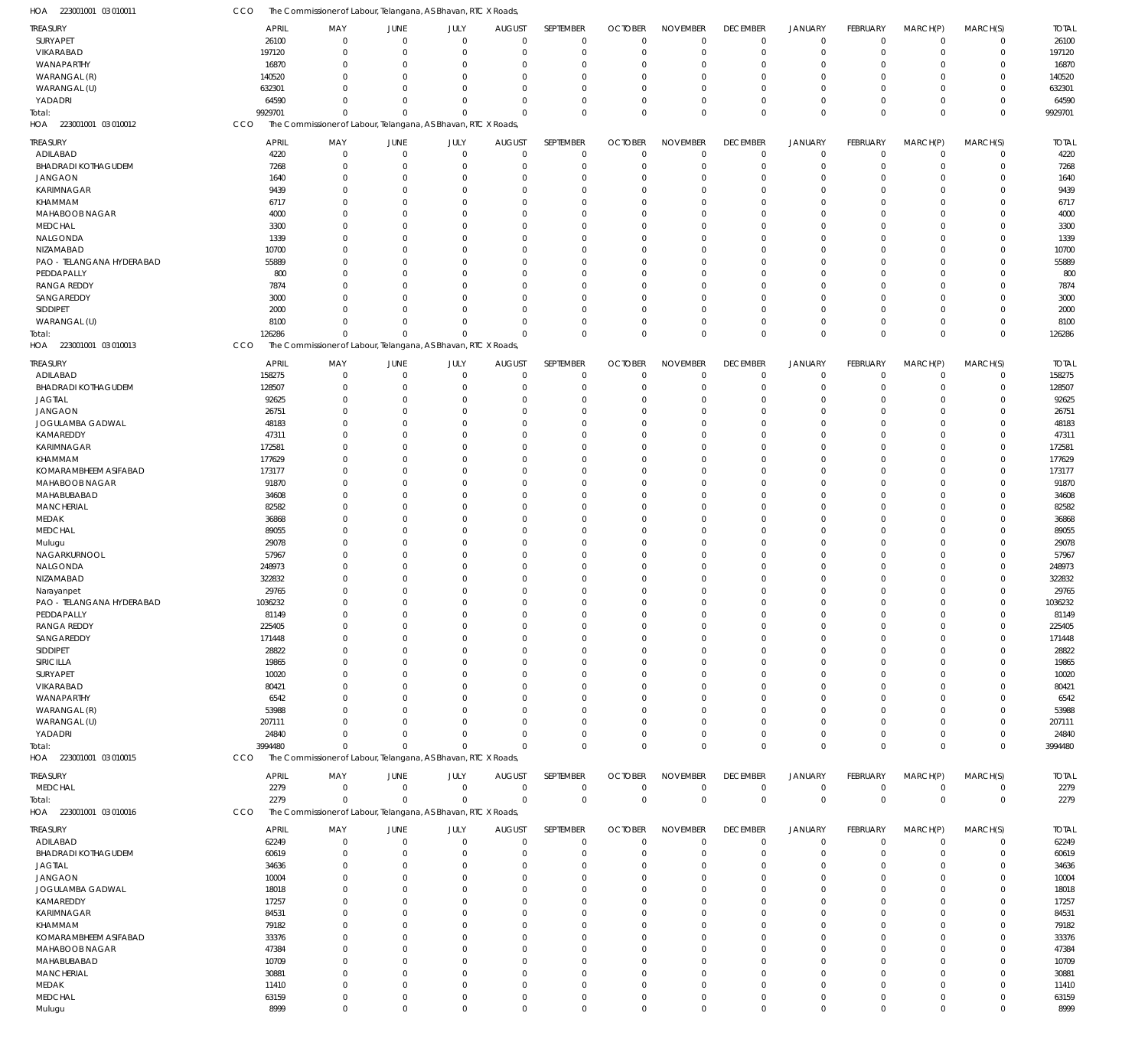223001001 03 010016 HOA 223001001 03 010017 HOA 223001001 03 130134 HOA 223001001 03 140 HOA 223001101 04 010011 HOA 223001101 04 010012 HOA 223001101 04 010013 HOA 223001101 04 010014 HOA 223001101 04 010015 HOA 223001101 04 010016 HOA 223001101 04 130131 HOA 223001101 06 010011 HOA 223001101 06 010012 HOA 223001101 06 010013 HOA 223001101 06 010014 HOA The Commissioner of Labour, Telangana, AS Bhavan, RTC X Roads, The Commissioner of Labour, Telangana, AS Bhavan, RTC X Roads, The Commissioner of Labour, Telangana, AS Bhavan, RTC X Roads, The Presiding Officer, Industrial Tribunal-I, Chandra Vihar Complex, MJ Road, The Presiding Officer, Industrial Tribunal-I, Chandra Vihar Complex, MJ Road, The Presiding Officer, Industrial Tribunal-I, Chandra Vihar Complex, MJ Road, The Presiding Officer, Industrial Tribunal-I, Chandra Vihar Complex, MJ Road, The Presiding Officer, Industrial Tribunal-I, Chandra Vihar Complex, MJ Road, The Presiding Officer, Industrial Tribunal-I, Chandra Vihar Complex, MJ Road, The Presiding Officer, Industrial Tribunal-I, Chandra Vihar Complex, MJ Road, The Presiding Officer, Labour Court-L. Chandravihar Complex, MJ Road The Presiding Officer, Labour Court-I, Chandravihar Complex, MJ Road, The Presiding Officer, Labour Court-I, Chandravihar Complex, MJ Road, The Presiding Officer, Labour Court-L. Chandravihar Complex, MJ Road CCO CCO **CCO CCO** CCO **CCO CCO** CCO **CCO CCO** CCO **CCO CCO** CCO 1985274 200000 299130 -16784 445930 10000 263107 3100 22473 96096 2947 353810 8340 227692 3100  $\Omega$ 0 0  $\Omega$ 0 0  $\Omega$ 0 0  $\Omega$ 0 0  $\Omega$ 0 0 0  $\Omega$ 0  $\Omega$ 0 0 0 0 0  $\Omega$ 0 0  $\Omega$ 0 0  $\overline{0}$  $\Omega$ 0  $\Omega$ 0 0  $\Omega$ 0 0  $\sqrt{0}$ 0 0  $\Omega$ 0 0  $\Omega$  $\Omega$ 0  $\Omega$ 0 0  $\Omega$ 0 0  $\Omega$ 0 0  $\sqrt{2}$ 0 0  $\Omega$  $\Omega$ 0  $\Omega$ 0 0  $\Omega$ 0 0  $\Omega$ 0 0  $\Omega$ 0 0  $\Omega$  $\Omega$ 0  $\Omega$ 0 0  $\Omega$ 0 0  $\Omega$ 0 0  $\Omega$ 0 0  $\Omega$  $\Omega$ 0  $\Omega$ 0 0  $\Omega$ 0 0  $\Omega$ 0 0  $\Omega$ 0 0  $\Omega$  $\Omega$ 0  $\Omega$ 0 0  $\Omega$ 0 0 0 0 0 0 0 0  $\Omega$  $\Omega$ 0 0 0 0 0 0 0 0 0 0 0 0 0  $\Omega$  $\Omega$ 0  $\Omega$ 0 0 0 0 0 0 0 0 0 0 0  $\Omega$  $\Omega$ 0  $\Omega$  $\Omega$ 0 0 0 0  $\Omega$ 0 0  $\Omega$ 0 0  $\Omega$  $\Omega$  $\Omega$  $\Omega$ 0 0  $\Omega$ 0 0  $\Omega$ 0 0  $\Omega$ 0 0 1985274 200000 299130 -16784 445930 10000 263107 3100 22473 96096 2947 353810 8340 227692 3100 NAGARKURNOOL NALGONDA NIZAMABAD Narayanpet PAO - TELANGANA HYDERABAD **PEDDAPALLY** RANGA REDDY **SANGAREDDY** SIDDIPET SIRICILLA SURYAPET VIKARABAD WANAPARTHY WARANGAL (R) WARANGAL (U) YADADRI NIZAMABAD ADILABAD SANGAREDDY MANCHERIAL PAO - TELANGANA HYDERABAD PAO - TELANGANA HYDERABAD PAO - TELANGANA HYDERABAD PAO - TELANGANA HYDERABAD PAO - TELANGANA HYDERABAD PAO - TELANGANA HYDERABAD PAO - TELANGANA HYDERABAD PAO - TELANGANA HYDERABAD PAO - TELANGANA HYDERABAD PAO - TELANGANA HYDERABAD PAO - TELANGANA HYDERABAD TREASURY **TREASURY** TREASURY TREASURY TREASURY TREASURY TREASURY TREASURY **TREASURY** TREASURY TREASURY **TREASURY** TREASURY TREASURY **TREASURY** 17938 90444 155278 9211 712627 31432 130577 79798 10778 7428 3747 28336 2446 16707 106824 9289 200000 134130 165000 -16784 445930 10000 263107 3100 22473 96096 2947 353810 8340 227692 3100 APRIL APRIL APRIL APRIL APRIL APRIL APRIL APRIL APRIL APRIL APRIL APRIL APRIL APRIL APRIL  $\Omega$ 0  $\Omega$ 0 0  $\sqrt{2}$ 0  $\Omega$  $\Omega$ 0  $\Omega$ 0  $\Omega$ 0 0  $\Omega$ 0 0 0  $\Omega$ 0 0 0 0 0 0 0 0 0 0 0 MAY MAY MAY MAY MAY MAY MAY MAY MAY MAY MAY MAY MAY MAY MAY 0 0  $\Omega$ 0 0  $\sqrt{2}$ 0  $\Omega$ 0 0  $\Omega$ 0  $\Omega$ 0 0 0 0  $\Omega$ 0 0 0 0 0 0 0 0 0 0 0 0 0 JUNE JUNE JUNE JUNE JUNE **JUNE** JUNE JUNE **JUNE** JUNE JUNE **JUNE** JUNE JUNE **JUNE** 0 0  $\Omega$ 0 0  $\sqrt{2}$ 0  $\Omega$ 0 0  $\Omega$ 0  $\Omega$ 0 0  $\Omega$ 0  $\Omega$ 0 0 0 0 0 0 0 0 0 0 0 0 0 JULY JULY JULY JULY JULY JULY JULY JULY JULY JULY JULY JULY JULY JULY JULY  $\Omega$ 0  $\Omega$ 0  $\Omega$  $\sqrt{2}$ 0  $\Omega$  $\Omega$ 0  $\Omega$ 0  $\Omega$ 0 0  $\Omega$ 0  $\Omega$ 0 0  $\Omega$ 0 0  $\Omega$ 0 0  $\Omega$ 0 0 0 0 AUGUST **AUGUST** AUGUST AUGUST AUGUST **AUGUST** AUGUST **AUGUST AUGUST** AUGUST AUGUST **AUGUST** AUGUST AUGUST **AUGUST**  $\Omega$  $\overline{0}$  $\Omega$ 0  $\Omega$  $\Omega$ 0  $\Omega$  $\Omega$  $\Omega$  $\Omega$ 0  $\Omega$  $\overline{0}$ 0  $\Omega$ 0  $\Omega$ 0 0  $\Omega$ 0  $\Omega$  $\Omega$ 0 0  $\Omega$ 0  $\Omega$  $\Omega$ 0 SEPTEMBER **SEPTEMBER** SEPTEMBER SEPTEMBER SEPTEMBER SEPTEMBER **SEPTEMBER SEPTEMBER SEPTEMBER** SEPTEMBER **SEPTEMBER SEPTEMBER** SEPTEMBER SEPTEMBER **SEPTEMBER**  $\Omega$ 0  $\Omega$ 0  $\Omega$  $\Omega$ 0  $\Omega$ 0  $\Omega$  $\Omega$ 0  $\Omega$ 0 0  $\Omega$ 0  $\Omega$ 0  $\Omega$  $\Omega$ 0  $\Omega$  $\Omega$ 0  $\Omega$  $\Omega$ 0  $\Omega$  $\Omega$ 0 **OCTOBER OCTOBER OCTOBER OCTOBER** OCTOBER **OCTOBER OCTOBER** OCTOBER **OCTOBER OCTOBER** OCTOBER **OCTOBER OCTOBER** OCTOBER **OCTOBER**  $\Omega$ 0  $\Omega$ 0  $\Omega$  $\Omega$ 0  $\Omega$ 0  $\Omega$  $\Omega$ 0  $\Omega$ 0 0  $\Omega$ 0  $\Omega$ 0 0  $\Omega$ 0 0  $\Omega$ 0 0  $\Omega$ 0 0  $\Omega$ 0 NOVEMBER NOVEMBER NOVEMBER NOVEMBER NOVEMBER NOVEMBER NOVEMBER NOVEMBER NOVEMBER NOVEMBER NOVEMBER NOVEMBER NOVEMBER NOVEMBER NOVEMBER  $\Omega$ 0  $\Omega$ 0  $\Omega$  $\Omega$ 0  $\Omega$  $\Omega$  $\Omega$  $\Omega$ 0  $\Omega$  $\overline{0}$ 0  $\Omega$ 0  $\Omega$ 0 0  $\Omega$ 0 0  $\Omega$ 0 0  $\Omega$ 0 0  $\Omega$ 0 DECEMBER **DECEMBER** DECEMBER DECEMBER DECEMBER **DECEMBER** DECEMBER DECEMBER **DECEMBER** DECEMBER DECEMBER **DECEMBER** DECEMBER DECEMBER **DECEMBER**  $\Omega$ 0  $\Omega$ 0  $\Omega$  $\Omega$ 0  $\Omega$ 0 0  $\Omega$ 0  $\Omega$ 0 0  $\Omega$ 0  $\Omega$ 0 0  $\Omega$ 0 0  $\Omega$ 0 0  $\Omega$ 0 0  $\Omega$ 0 JANUARY JANUARY JANUARY JANUARY JANUARY JANUARY JANUARY JANUARY JANUARY JANUARY JANUARY JANUARY JANUARY JANUARY JANUARY  $\Omega$ 0  $\Omega$ 0 0  $\Omega$ 0  $\Omega$  $\overline{0}$ 0  $\Omega$ 0  $\Omega$  $\overline{0}$ 0 0 0  $\Omega$ 0 0  $\Omega$ 0 0  $\Omega$ 0 0  $\Omega$ 0 0  $\Omega$ 0 FEBRUARY FEBRUARY FEBRUARY FEBRUARY FEBRUARY FEBRUARY FEBRUARY FEBRUARY FEBRUARY FEBRUARY FEBRUARY FEBRUARY FEBRUARY FEBRUARY FEBRUARY  $\Omega$ 0  $\Omega$ 0  $\Omega$  $\Omega$ 0  $\Omega$ 0  $\Omega$  $\Omega$ 0  $\Omega$  $\overline{0}$ 0  $\Omega$ 0  $\Omega$ 0  $\Omega$  $\Omega$ 0  $\Omega$ 0 0  $\Omega$  $\Omega$ 0  $\Omega$  $\Omega$ 0 MARCH(P) MARCH(P) MARCH(P) MARCH(P) MARCH(P) MARCH(P) MARCH(P) MARCH(P) MARCH(P) MARCH(P) MARCH(P) MARCH(P) MARCH(P) MARCH(P) MARCH(P)  $\Omega$ 0  $\Omega$ 0  $\Omega$ 0 0  $\Omega$ 0  $\Omega$ 0 0  $\Omega$ 0 0  $\Omega$ 0  $\Omega$ 0  $\Omega$  $\Omega$ 0  $\Omega$  $\Omega$ 0 0  $\Omega$ 0  $\Omega$  $\Omega$ 0 MARCH(S) MARCH(S) MARCH(S) MARCH(S) MARCH(S) MARCH(S) MARCH(S) MARCH(S) MARCH(S) MARCH(S) MARCH(S) MARCH(S) MARCH(S) MARCH(S) MARCH(S) 17938 90444 155278 9211 712627 31432 130577 79798 10778 7428 3747 28336 2446 16707 106824 9289 200000 134130 165000 -16784 445930 10000 263107 3100 22473 96096 2947 353810 8340 227692 3100 TOTAL TOTAL TOTAL TOTAL TOTAL TOTAL TOTAL TOTAL TOTAL TOTAL TOTAL TOTAL TOTAL TOTAL TOTAL Total: Total: Total: Total: Total: Total: Total: Total: Total: Total: Total: Total: Total: Total: Total:

The Commissioner of Labour, Telangana, AS Bhavan, RTC X Roads,

CCO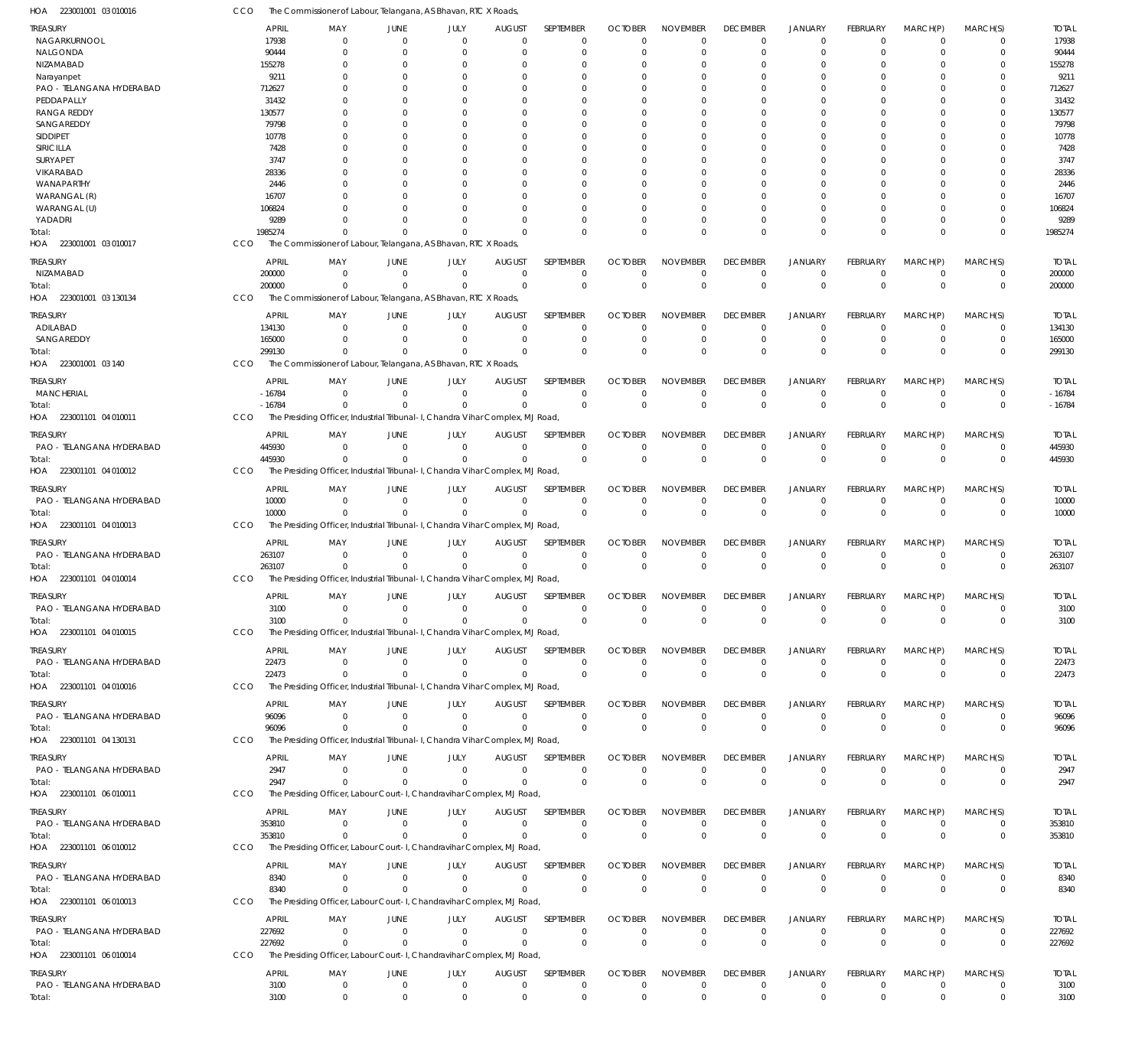| <b>APRIL</b><br>MARCH(S)<br>treasury<br>MAY<br>JUNE<br>JULY<br><b>AUGUST</b><br>SEPTEMBER<br><b>OCTOBER</b><br><b>NOVEMBER</b><br><b>DECEMBER</b><br><b>JANUARY</b><br><b>FEBRUARY</b><br>MARCH(P)<br>22473<br>PAO - TELANGANA HYDERABAD<br>$\Omega$<br>$\Omega$<br>$\Omega$<br>$\Omega$<br>$\mathbf 0$<br>$\Omega$<br>$^{\circ}$<br>$\Omega$<br>$\overline{0}$<br>$\Omega$<br>0<br>$\Omega$<br>22473<br>$\Omega$<br>$\mathbf 0$<br>$\mathbf 0$<br>$\Omega$<br>$\mathbf 0$<br>$\mathbf 0$<br>$\Omega$<br>$\Omega$<br>$\mathbf 0$<br>$\Omega$<br>$\Omega$<br>$\Omega$<br>Total:<br>HOA 223001101 06 010016<br>CCO<br>The Presiding Officer, Labour Court-I, Chandravihar Complex, MJ Road,<br><b>APRIL</b><br><b>OCTOBER</b><br><b>DECEMBER</b><br>MARCH(P)<br>MARCH(S)<br>treasury<br>MAY<br>JUNE<br>JULY<br><b>AUGUST</b><br>SEPTEMBER<br><b>NOVEMBER</b><br><b>JANUARY</b><br>FEBRUARY<br>PAO - TELANGANA HYDERABAD<br>88697<br>$^{\circ}$<br>$\overline{0}$<br>$\overline{0}$<br>$\Omega$<br>$\mathbf 0$<br>$\Omega$<br>$\Omega$<br>$\Omega$<br>$\overline{0}$<br>$\mathbf 0$<br>$\overline{0}$<br>$\mathbf 0$<br>$\mathbf 0$<br>$\Omega$<br>$\overline{0}$<br>$\mathbf 0$<br>$\Omega$<br>88697<br>$\Omega$<br>$\Omega$<br>$\Omega$<br>$\Omega$<br>$\Omega$<br>$\Omega$<br>$\mathbf 0$<br>Total:<br>HOA 223001101 06 010017<br>CCO<br>The Presiding Officer, Labour Court-I, Chandravihar Complex, MJ Road,<br><b>APRIL</b><br>SEPTEMBER<br><b>OCTOBER</b><br><b>NOVEMBER</b><br><b>DECEMBER</b><br><b>JANUARY</b><br>FEBRUARY<br>MARCH(P)<br>MARCH(S)<br>treasury<br>MAY<br>JUNE<br>JULY<br><b>AUGUST</b><br>PAO - TELANGANA HYDERABAD<br>1000<br>$\Omega$<br>$\overline{0}$<br>$\Omega$<br>$\Omega$<br>$\mathbf 0$<br>$\Omega$<br>$\mathbf 0$<br>$\overline{0}$<br>$\Omega$<br>$\Omega$<br>$\mathbf 0$<br>0<br>1000<br>$\Omega$<br>$\Omega$<br>$\Omega$<br>$\mathbf 0$<br>$\Omega$<br>$\Omega$<br>$\Omega$<br>$\Omega$<br>$\Omega$<br>$\Omega$<br>$\Omega$<br>$\Omega$<br>Total:<br>HOA 223001101 06 130131<br>The Presiding Officer, Labour Court-I, Chandravihar Complex, MJ Road<br>CCO<br><b>APRIL</b><br><b>OCTOBER</b><br><b>NOVEMBER</b><br>JANUARY<br>FEBRUARY<br>MARCH(P)<br>MARCH(S)<br>treasury<br>MAY<br>JUNE<br>JULY<br><b>AUGUST</b><br>SEPTEMBER<br><b>DECEMBER</b><br>PAO - TELANGANA HYDERABAD<br>293<br>$^{\circ}$<br>$\overline{0}$<br>$\Omega$<br>$\mathbf{0}$<br>$\mathbf 0$<br>$\Omega$<br>$\mathbf 0$<br>$\overline{0}$<br>$\overline{0}$<br>$\mathbf 0$<br>$\overline{0}$<br>$\mathbf 0$<br>$\Omega$<br>$\mathbf 0$<br>$\Omega$<br>$\overline{0}$<br>$\mathbf 0$<br>$\Omega$<br>$\mathbf 0$<br>293<br>$\Omega$<br>$\Omega$<br>$\Omega$<br>$\mathbf{0}$<br>$\Omega$<br>Total:<br>HOA 223001101 06 130135<br>CCO<br>The Presiding Officer, Labour Court-I, Chandravihar Complex, MJ Road,<br><b>APRIL</b><br>SEPTEMBER<br><b>OCTOBER</b><br><b>NOVEMBER</b><br><b>DECEMBER</b><br><b>JANUARY</b><br>FEBRUARY<br>MARCH(P)<br>MARCH(S)<br>treasury<br>MAY<br>JUNE<br>JULY<br><b>AUGUST</b><br>PAO - TELANGANA HYDERABAD<br>9660<br>$^{\circ}$<br>$\overline{0}$<br>$\Omega$<br>$\Omega$<br>$\Omega$<br>$\Omega$<br>$\mathbf 0$<br>$\Omega$<br>$\overline{0}$<br>$\Omega$<br>$\Omega$<br>$\Omega$<br>$\mathbf 0$<br>$\mathbf 0$<br>$\mathbf 0$<br>$\Omega$<br>$\Omega$<br>$\mathbf 0$<br>9660<br>$^{\circ}$<br>$\Omega$<br>$\mathbf{0}$<br>$\mathbf 0$<br>$\Omega$<br>$\Omega$<br>Total:<br>The Presiding Officer, Addl. Industrial Tribunal, Chandra Vihar Complex, MJ Road,<br>HOA 223001101 07 010011<br>CCO<br><b>APRIL</b><br>treasury<br>MAY<br>JUNE<br>JULY<br><b>AUGUST</b><br><b>SEPTEMBER</b><br><b>OCTOBER</b><br><b>NOVEMBER</b><br><b>DECEMBER</b><br><b>JANUARY</b><br>FEBRUARY<br>MARCH(P)<br>MARCH(S)<br>PAO - TELANGANA HYDERABAD<br>186125<br>$\Omega$<br>$\overline{0}$<br>$\Omega$<br>$\overline{0}$<br>$\mathbf 0$<br>$\mathbf 0$<br>$\mathbf 0$<br>$\overline{0}$<br>$\mathbf 0$<br>$\overline{0}$<br>$\mathbf 0$<br>0<br>186125<br>$\Omega$<br>$\Omega$<br>$\Omega$<br>$\Omega$<br>$\Omega$<br>$\Omega$<br>$\mathbf 0$<br>$\Omega$<br>$\Omega$<br>$\Omega$<br>$\Omega$<br>$\Omega$<br>Total:<br>HOA 223001101 07 010012<br>CCO<br>The Presiding Officer, Addl. Industrial Tribunal, Chandra Vihar Complex, MJ Road,<br><b>APRIL</b><br>SEPTEMBER<br><b>OCTOBER</b><br><b>NOVEMBER</b><br><b>DECEMBER</b><br><b>JANUARY</b><br>FEBRUARY<br>MARCH(P)<br>MARCH(S)<br>treasury<br>MAY<br>JUNE<br>JULY<br><b>AUGUST</b><br>PAO - TELANGANA HYDERABAD<br>$\Omega$<br>4300<br>$\Omega$<br>$\overline{0}$<br>$\Omega$<br>$\Omega$<br>$\Omega$<br>$\Omega$<br>$\Omega$<br>$\Omega$<br>$\Omega$<br>$\Omega$<br>$\mathbf 0$<br>$\Omega$<br>$\mathbf 0$<br>$\Omega$<br>$\Omega$<br>$\Omega$<br>$\Omega$<br>4300<br>$\Omega$<br>$\Omega$<br>$\Omega$<br>$\Omega$<br>$\Omega$<br>$\Omega$<br>Total:<br>HOA 223001101 07 010013<br>CCO<br>The Presiding Officer, Addl. Industrial Tribunal, Chandra Vihar Complex, MJ Road<br>APRIL<br>JULY<br><b>OCTOBER</b><br><b>NOVEMBER</b><br>FEBRUARY<br>MARCH(S)<br>treasury<br>MAY<br>JUNE<br><b>AUGUST</b><br>SEPTEMBER<br><b>DECEMBER</b><br><b>JANUARY</b><br>MARCH(P)<br>PAO - TELANGANA HYDERABAD<br>71390<br>$^{\circ}$<br>$\Omega$<br>$\Omega$<br>$\Omega$<br>$\overline{0}$<br>$\mathbf 0$<br>$\mathbf 0$<br>$\mathbf 0$<br>$\overline{0}$<br>$\mathbf 0$<br>$\overline{0}$<br>$\mathbf 0$<br>$\mathbf 0$<br>$\overline{0}$<br>$\Omega$<br>$\mathbf 0$<br>71390<br>$\Omega$<br>$\Omega$<br>$\mathbf 0$<br>$\Omega$<br>$\Omega$<br>$\Omega$<br>$\Omega$<br>$\Omega$<br>Total:<br>The Presiding Officer, Addl. Industrial Tribunal, Chandra Vihar Complex, MJ Road,<br>HOA 223001101 07 010016<br>CCO<br><b>APRIL</b><br><b>OCTOBER</b><br>FEBRUARY<br>MARCH(P)<br>treasury<br>MAY<br>JUNE<br>JULY<br><b>AUGUST</b><br>SEPTEMBER<br><b>NOVEMBER</b><br><b>DECEMBER</b><br><b>JANUARY</b><br>MARCH(S)<br>PAO - TELANGANA HYDERABAD<br>44697<br>$\Omega$<br>$\Omega$<br>$\Omega$<br>$\Omega$<br>$\Omega$<br>$\Omega$<br>$\Omega$<br>$\Omega$<br>$\Omega$<br>$\Omega$<br>$\Omega$<br>$\Omega$<br>44697<br>$\Omega$<br>$\Omega$<br>$\mathbf 0$<br>$\Omega$<br>$\Omega$<br>$\Omega$<br>$\mathbf 0$<br>$\Omega$<br>$\Omega$<br>$\Omega$<br>$\Omega$<br>$\Omega$<br>Total:<br>The Presiding Officer, Addl. Industrial Tribunal, Chandra Vihar Complex, MJ Road,<br>HOA 223001101 07 130131<br>CCO<br><b>APRIL</b><br><b>OCTOBER</b><br><b>DECEMBER</b><br>FEBRUARY<br>MARCH(P)<br>MARCH(S)<br>treasury<br>MAY<br>JUNE<br>JULY<br><b>AUGUST</b><br>SEPTEMBER<br><b>NOVEMBER</b><br><b>JANUARY</b><br>PAO - TELANGANA HYDERABAD<br>1458<br>$\Omega$<br>$\overline{0}$<br>$\Omega$<br>$\Omega$<br>$\mathbf 0$<br>$\mathbf 0$<br>$\mathbf 0$<br>$\overline{0}$<br>$\mathbf 0$<br>$\overline{0}$<br>$\mathbf 0$<br>$\Omega$<br>$\mathbf 0$<br>$\mathbf 0$<br>$\overline{0}$<br>$\Omega$<br>$\mathbf 0$<br>1458<br>$^{\circ}$<br>$\overline{0}$<br>$\Omega$<br>$\Omega$<br>$\Omega$<br>$\Omega$<br>$\Omega$<br>Total:<br>The Presiding Officer, Addl. Industrial Tribunal, Chandra Vihar Complex, MJ Road,<br>HOA 223001101 07 130135<br>CCO<br><b>APRIL</b><br>JULY<br>SEPTEMBER<br><b>OCTOBER</b><br><b>NOVEMBER</b><br><b>DECEMBER</b><br><b>JANUARY</b><br>FEBRUARY<br>MARCH(P)<br>MARCH(S)<br>treasury<br>MAY<br>JUNE<br><b>AUGUST</b><br>PAO - TELANGANA HYDERABAD<br>7640<br>$\overline{0}$<br>$\Omega$<br>$\overline{0}$<br>$\mathbf 0$<br>$^{\circ}$<br>$\overline{0}$<br>$\Omega$<br>$\Omega$<br>- 0<br>$\Omega$<br>$\Omega$<br>0<br>$\mathbf 0$<br>$\mathbf 0$<br>7640<br>$\mathbf{0}$<br>$\overline{0}$<br>$\Omega$<br>$\Omega$<br>$\mathbf{0}$<br>$\Omega$<br>$\mathbf{0}$<br>$^{\circ}$<br>$\Omega$<br>$\Omega$<br>Total:<br>HOA 223001101 10 010011<br>CCO<br>The Presiding Officer, Labour Court,<br>treasury<br>APRIL<br>MAY<br>JUNE<br>JULY<br><b>AUGUST</b><br>SEPTEMBER<br><b>OCTOBER</b><br><b>NOVEMBER</b><br><b>DECEMBER</b><br>JANUARY<br>FEBRUARY<br>MARCH(P)<br>MARCH(S)<br>196430<br>WARANGAL (U)<br>$^{\circ}$<br>$\overline{0}$<br>$\overline{0}$<br>$\overline{0}$<br>0<br>$\mathbf 0$<br>$\mathbf 0$<br>$\mathbf 0$<br>$\overline{0}$<br>$\mathbf 0$<br>$\overline{0}$<br>0<br>196430<br>$\Omega$<br>$\overline{0}$<br>$\mathbf 0$<br>$\mathbf 0$<br>$\overline{0}$<br>$\mathbf 0$<br>$\Omega$<br>$\mathbf 0$<br>$\Omega$<br>$\overline{0}$<br>$\Omega$<br>$\Omega$<br>Total:<br>HOA 223001101 10 010012<br>CCO<br>The Presiding Officer, Labour Court,<br><b>APRIL</b><br><b>AUGUST</b><br>SEPTEMBER<br><b>OCTOBER</b><br><b>DECEMBER</b><br>JANUARY<br><b>FEBRUARY</b><br>MARCH(P)<br>MARCH(S)<br>treasury<br>MAY<br>JUNE<br>JULY<br><b>NOVEMBER</b><br>WARANGAL (U)<br>2300<br>$\Omega$<br>$\overline{0}$<br>$\overline{0}$<br>$\mathbf{0}$<br>$\mathbf 0$<br>$\Omega$<br>$\mathbf 0$<br>$\mathbf 0$<br>$\overline{0}$<br>$\Omega$<br>$\overline{0}$<br>$\Omega$<br>$\overline{0}$<br>$\mathbf 0$<br>$\mathbf 0$<br>$\mathbf 0$<br>$\mathbf 0$<br>$\Omega$<br>$\overline{0}$<br>$\mathbf 0$<br>2300<br>$^{\circ}$<br>$\Omega$<br>$\mathbf{0}$<br>$\mathbf 0$<br>Total:<br>The Presiding Officer, Labour Court,<br>HOA 223001101 10 010013<br>CCO<br><b>APRIL</b><br><b>OCTOBER</b><br><b>DECEMBER</b><br>treasury<br>MAY<br>JUNE<br>JULY<br><b>AUGUST</b><br><b>SEPTEMBER</b><br><b>NOVEMBER</b><br><b>JANUARY</b><br>FEBRUARY<br>MARCH(P)<br>MARCH(S)<br>WARANGAL (U)<br>75352<br>$\overline{0}$<br>$\overline{0}$<br>$\overline{0}$<br>$\mathbf 0$<br>$\mathbf 0$<br>$\mathbf 0$<br>$\mathbf 0$<br>$\overline{0}$<br>$\mathbf 0$<br>$\overline{0}$<br>0<br>0<br>$\Omega$<br>$\mathbf 0$<br>$\Omega$<br>$\overline{0}$<br>$\mathbf 0$<br>$\Omega$<br>75352<br>$\Omega$<br>$\overline{0}$<br>$\overline{0}$<br>$\Omega$<br>$\Omega$<br>$\mathbf 0$<br>Total:<br>HOA 223001101 10010016<br>CCO<br>The Presiding Officer, Labour Court,<br>SEPTEMBER<br><b>OCTOBER</b><br><b>NOVEMBER</b><br><b>DECEMBER</b><br><b>JANUARY</b><br>FEBRUARY<br>MARCH(P)<br>MARCH(S)<br>Treasury<br>APRIL<br>MAY<br>JUNE<br>JULY<br><b>AUGUST</b><br>WARANGAL (U)<br>38866<br>$^{\circ}$<br>$\overline{0}$<br>$\overline{0}$<br>$\mathbf{0}$<br>$\mathbf 0$<br>$\mathbf 0$<br>$\mathbf 0$<br>$\mathbf 0$<br>$\overline{0}$<br>$\mathbf 0$<br>$\overline{0}$<br>0<br>38866<br>$\Omega$<br>$\Omega$<br>$\mathbf 0$<br>$\mathbf 0$<br>$\mathbf 0$<br>$\mathbf 0$<br>$\mathbf 0$<br>$\Omega$<br>$\Omega$<br>$\Omega$<br>$^{\circ}$<br>$\Omega$<br>Total:<br>HOA 223001101 11 010011<br>CCO<br>The Presiding Officer, Labour Court,<br><b>APRIL</b><br>JULY<br><b>AUGUST</b><br><b>OCTOBER</b><br><b>NOVEMBER</b><br><b>DECEMBER</b><br><b>JANUARY</b><br><b>FEBRUARY</b><br>MARCH(P)<br>MARCH(S)<br>Treasury<br>MAY<br>JUNE<br>SEPTEMBER | 22473<br>88697<br>88697<br>1000<br>186125<br>4300<br>71390<br>44697<br>1458<br>196430<br>196430<br>2300<br>75352<br>38866<br>$\mathbf 0$<br>684090<br>PEDDAPALLY<br>684090<br>$\Omega$<br>$\overline{0}$<br>$\overline{0}$<br>0<br>$\mathbf 0$<br>$\mathbf 0$<br>$\mathbf 0$<br>$\overline{0}$<br>$\mathbf 0$<br>$\overline{0}$<br>$\mathbf 0$<br>$\Omega$<br>$\mathbf 0$<br>$\Omega$<br>$\overline{0}$<br>$\Omega$<br>684090<br>$\Omega$<br>$\overline{0}$<br>$\overline{0}$<br>$\mathbf{0}$<br>$\mathbf{0}$<br>$\mathbf{0}$<br>$\mathbf 0$<br>CCO<br>The Presiding Officer, Labour Court,<br><b>APRIL</b><br><b>AUGUST</b><br>SEPTEMBER<br><b>OCTOBER</b><br><b>NOVEMBER</b><br><b>DECEMBER</b><br>JANUARY<br>FEBRUARY<br>MARCH(P)<br>MARCH(S)<br>MAY<br>JUNE<br>JULY<br>PEDDAPALLY<br>8850<br>$^{\circ}$<br>$\overline{0}$<br>$\overline{0}$<br>$\mathbf 0$<br>$\mathbf 0$<br>$\mathbf 0$<br>$\mathbf 0$<br>$\overline{0}$<br>$\Omega$<br>$\overline{0}$<br>$\Omega$<br>0<br>$\mathbf 0$<br>$\mathbf 0$<br>$\overline{0}$<br>$\Omega$<br>$\Omega$<br>$\mathbf 0$<br>8850<br>$^{\circ}$<br>$\overline{0}$<br>$\Omega$<br>$\mathbf{0}$<br>$\mathbf{0}$<br>$\mathbf 0$<br>The Presiding Officer, Labour Court,<br>CCO | HOA 223001101 06 010015 | CCO |        |             |             | The Presiding Officer, Labour Court-I, Chandravihar Complex, MJ Road, |                |             |              |             |                |             |              |                |             |                       |
|----------------------------------------------------------------------------------------------------------------------------------------------------------------------------------------------------------------------------------------------------------------------------------------------------------------------------------------------------------------------------------------------------------------------------------------------------------------------------------------------------------------------------------------------------------------------------------------------------------------------------------------------------------------------------------------------------------------------------------------------------------------------------------------------------------------------------------------------------------------------------------------------------------------------------------------------------------------------------------------------------------------------------------------------------------------------------------------------------------------------------------------------------------------------------------------------------------------------------------------------------------------------------------------------------------------------------------------------------------------------------------------------------------------------------------------------------------------------------------------------------------------------------------------------------------------------------------------------------------------------------------------------------------------------------------------------------------------------------------------------------------------------------------------------------------------------------------------------------------------------------------------------------------------------------------------------------------------------------------------------------------------------------------------------------------------------------------------------------------------------------------------------------------------------------------------------------------------------------------------------------------------------------------------------------------------------------------------------------------------------------------------------------------------------------------------------------------------------------------------------------------------------------------------------------------------------------------------------------------------------------------------------------------------------------------------------------------------------------------------------------------------------------------------------------------------------------------------------------------------------------------------------------------------------------------------------------------------------------------------------------------------------------------------------------------------------------------------------------------------------------------------------------------------------------------------------------------------------------------------------------------------------------------------------------------------------------------------------------------------------------------------------------------------------------------------------------------------------------------------------------------------------------------------------------------------------------------------------------------------------------------------------------------------------------------------------------------------------------------------------------------------------------------------------------------------------------------------------------------------------------------------------------------------------------------------------------------------------------------------------------------------------------------------------------------------------------------------------------------------------------------------------------------------------------------------------------------------------------------------------------------------------------------------------------------------------------------------------------------------------------------------------------------------------------------------------------------------------------------------------------------------------------------------------------------------------------------------------------------------------------------------------------------------------------------------------------------------------------------------------------------------------------------------------------------------------------------------------------------------------------------------------------------------------------------------------------------------------------------------------------------------------------------------------------------------------------------------------------------------------------------------------------------------------------------------------------------------------------------------------------------------------------------------------------------------------------------------------------------------------------------------------------------------------------------------------------------------------------------------------------------------------------------------------------------------------------------------------------------------------------------------------------------------------------------------------------------------------------------------------------------------------------------------------------------------------------------------------------------------------------------------------------------------------------------------------------------------------------------------------------------------------------------------------------------------------------------------------------------------------------------------------------------------------------------------------------------------------------------------------------------------------------------------------------------------------------------------------------------------------------------------------------------------------------------------------------------------------------------------------------------------------------------------------------------------------------------------------------------------------------------------------------------------------------------------------------------------------------------------------------------------------------------------------------------------------------------------------------------------------------------------------------------------------------------------------------------------------------------------------------------------------------------------------------------------------------------------------------------------------------------------------------------------------------------------------------------------------------------------------------------------------------------------------------------------------------------------------------------------------------------------------------------------------------------------------------------------------------------------------------------------------------------------------------------------------------------------------------------------------------------------------------------------------------------------------------------------------------------------------------------------------------------------------------------------------------------------------------------------------------------------------------------------------------------------------------------------------------------------------------------------------------------------------------------------------------------------------------------------------------------------------------------------------------------------------------------------------------------------------------------------------------------------------------------------------------------------------------------------------------------------------------------------------------------------------------------------------------------------------------------------------------------------------------------------------------------------------------------------------------------------------------------------------------------------------------------------------------------------------------------------------------------------------------------------------------------------------------------------------------------------------------------------------------------------------------------------------------------------------------------------------------------------------------------------------------------------------------------------------------------------------------------------------------------------------------------------------------------------------------------------------------------------------------------------------------------------------------------------------------------------------------------------------------------------------------------------------------------------------------------------------------------------------------------------------------------------------------------------------------------------------------------------------------------------------------------------------------------------------------------------------------------------------------------------------------------------------------------------------------------------------------------------------------------------------------------------------------------------------------------------------------------------------------------------------------------------------------------------------------------------------------------------------------------------------------------------------------------------------------------------------------------------------------------------------------------------------------------------------------------------------------------------------------------------------------------------------------------------------------------------------------------------------------------------------------------------------------------------------------------------------------------------------------------------------------------------------|-----------------------------------------------------------------------------------------------------------------------------------------------------------------------------------------------------------------------------------------------------------------------------------------------------------------------------------------------------------------------------------------------------------------------------------------------------------------------------------------------------------------------------------------------------------------------------------------------------------------------------------------------------------------------------------------------------------------------------------------------------------------------------------------------------------------------------------------------------------------------------------------------------------------------------------------------------------------------------------------------------------------------------------------------------------------------------------------------------------------------------------------------------------------------------------------------------------------------|-------------------------|-----|--------|-------------|-------------|-----------------------------------------------------------------------|----------------|-------------|--------------|-------------|----------------|-------------|--------------|----------------|-------------|-----------------------|
|                                                                                                                                                                                                                                                                                                                                                                                                                                                                                                                                                                                                                                                                                                                                                                                                                                                                                                                                                                                                                                                                                                                                                                                                                                                                                                                                                                                                                                                                                                                                                                                                                                                                                                                                                                                                                                                                                                                                                                                                                                                                                                                                                                                                                                                                                                                                                                                                                                                                                                                                                                                                                                                                                                                                                                                                                                                                                                                                                                                                                                                                                                                                                                                                                                                                                                                                                                                                                                                                                                                                                                                                                                                                                                                                                                                                                                                                                                                                                                                                                                                                                                                                                                                                                                                                                                                                                                                                                                                                                                                                                                                                                                                                                                                                                                                                                                                                                                                                                                                                                                                                                                                                                                                                                                                                                                                                                                                                                                                                                                                                                                                                                                                                                                                                                                                                                                                                                                                                                                                                                                                                                                                                                                                                                                                                                                                                                                                                                                                                                                                                                                                                                                                                                                                                                                                                                                                                                                                                                                                                                                                                                                                                                                                                                                                                                                                                                                                                                                                                                                                                                                                                                                                                                                                                                                                                                                                                                                                                                                                                                                                                                                                                                                                                                                                                                                                                                                                                                                                                                                                                                                                                                                                                                                                                                                                                                                                                                                                                                                                                                                                                                                                                                                                                                                                                                                                                                                                                                                                                                                                                                                                                                                                                                                                                                                                                                                                                                                                                                                                                                                                                                                                                                                                                                                                                                                                                                                                                                                                                                                                                                                                                                                                                                                                      |                                                                                                                                                                                                                                                                                                                                                                                                                                                                                                                                                                                                                                                                                                                                                                                                                                                                                                                                                                                                                                                                                                                                                                                                                       |                         |     |        |             |             |                                                                       |                |             |              |             |                |             |              |                |             | <b>TOTAL</b><br>22473 |
|                                                                                                                                                                                                                                                                                                                                                                                                                                                                                                                                                                                                                                                                                                                                                                                                                                                                                                                                                                                                                                                                                                                                                                                                                                                                                                                                                                                                                                                                                                                                                                                                                                                                                                                                                                                                                                                                                                                                                                                                                                                                                                                                                                                                                                                                                                                                                                                                                                                                                                                                                                                                                                                                                                                                                                                                                                                                                                                                                                                                                                                                                                                                                                                                                                                                                                                                                                                                                                                                                                                                                                                                                                                                                                                                                                                                                                                                                                                                                                                                                                                                                                                                                                                                                                                                                                                                                                                                                                                                                                                                                                                                                                                                                                                                                                                                                                                                                                                                                                                                                                                                                                                                                                                                                                                                                                                                                                                                                                                                                                                                                                                                                                                                                                                                                                                                                                                                                                                                                                                                                                                                                                                                                                                                                                                                                                                                                                                                                                                                                                                                                                                                                                                                                                                                                                                                                                                                                                                                                                                                                                                                                                                                                                                                                                                                                                                                                                                                                                                                                                                                                                                                                                                                                                                                                                                                                                                                                                                                                                                                                                                                                                                                                                                                                                                                                                                                                                                                                                                                                                                                                                                                                                                                                                                                                                                                                                                                                                                                                                                                                                                                                                                                                                                                                                                                                                                                                                                                                                                                                                                                                                                                                                                                                                                                                                                                                                                                                                                                                                                                                                                                                                                                                                                                                                                                                                                                                                                                                                                                                                                                                                                                                                                                                                                      |                                                                                                                                                                                                                                                                                                                                                                                                                                                                                                                                                                                                                                                                                                                                                                                                                                                                                                                                                                                                                                                                                                                                                                                                                       |                         |     |        |             |             |                                                                       |                |             |              |             |                |             |              |                |             |                       |
|                                                                                                                                                                                                                                                                                                                                                                                                                                                                                                                                                                                                                                                                                                                                                                                                                                                                                                                                                                                                                                                                                                                                                                                                                                                                                                                                                                                                                                                                                                                                                                                                                                                                                                                                                                                                                                                                                                                                                                                                                                                                                                                                                                                                                                                                                                                                                                                                                                                                                                                                                                                                                                                                                                                                                                                                                                                                                                                                                                                                                                                                                                                                                                                                                                                                                                                                                                                                                                                                                                                                                                                                                                                                                                                                                                                                                                                                                                                                                                                                                                                                                                                                                                                                                                                                                                                                                                                                                                                                                                                                                                                                                                                                                                                                                                                                                                                                                                                                                                                                                                                                                                                                                                                                                                                                                                                                                                                                                                                                                                                                                                                                                                                                                                                                                                                                                                                                                                                                                                                                                                                                                                                                                                                                                                                                                                                                                                                                                                                                                                                                                                                                                                                                                                                                                                                                                                                                                                                                                                                                                                                                                                                                                                                                                                                                                                                                                                                                                                                                                                                                                                                                                                                                                                                                                                                                                                                                                                                                                                                                                                                                                                                                                                                                                                                                                                                                                                                                                                                                                                                                                                                                                                                                                                                                                                                                                                                                                                                                                                                                                                                                                                                                                                                                                                                                                                                                                                                                                                                                                                                                                                                                                                                                                                                                                                                                                                                                                                                                                                                                                                                                                                                                                                                                                                                                                                                                                                                                                                                                                                                                                                                                                                                                                                                      |                                                                                                                                                                                                                                                                                                                                                                                                                                                                                                                                                                                                                                                                                                                                                                                                                                                                                                                                                                                                                                                                                                                                                                                                                       |                         |     |        |             |             |                                                                       |                |             |              |             |                |             |              |                |             | <b>TOTAL</b>          |
|                                                                                                                                                                                                                                                                                                                                                                                                                                                                                                                                                                                                                                                                                                                                                                                                                                                                                                                                                                                                                                                                                                                                                                                                                                                                                                                                                                                                                                                                                                                                                                                                                                                                                                                                                                                                                                                                                                                                                                                                                                                                                                                                                                                                                                                                                                                                                                                                                                                                                                                                                                                                                                                                                                                                                                                                                                                                                                                                                                                                                                                                                                                                                                                                                                                                                                                                                                                                                                                                                                                                                                                                                                                                                                                                                                                                                                                                                                                                                                                                                                                                                                                                                                                                                                                                                                                                                                                                                                                                                                                                                                                                                                                                                                                                                                                                                                                                                                                                                                                                                                                                                                                                                                                                                                                                                                                                                                                                                                                                                                                                                                                                                                                                                                                                                                                                                                                                                                                                                                                                                                                                                                                                                                                                                                                                                                                                                                                                                                                                                                                                                                                                                                                                                                                                                                                                                                                                                                                                                                                                                                                                                                                                                                                                                                                                                                                                                                                                                                                                                                                                                                                                                                                                                                                                                                                                                                                                                                                                                                                                                                                                                                                                                                                                                                                                                                                                                                                                                                                                                                                                                                                                                                                                                                                                                                                                                                                                                                                                                                                                                                                                                                                                                                                                                                                                                                                                                                                                                                                                                                                                                                                                                                                                                                                                                                                                                                                                                                                                                                                                                                                                                                                                                                                                                                                                                                                                                                                                                                                                                                                                                                                                                                                                                                                      |                                                                                                                                                                                                                                                                                                                                                                                                                                                                                                                                                                                                                                                                                                                                                                                                                                                                                                                                                                                                                                                                                                                                                                                                                       |                         |     |        |             |             |                                                                       |                |             |              |             |                |             |              |                |             |                       |
|                                                                                                                                                                                                                                                                                                                                                                                                                                                                                                                                                                                                                                                                                                                                                                                                                                                                                                                                                                                                                                                                                                                                                                                                                                                                                                                                                                                                                                                                                                                                                                                                                                                                                                                                                                                                                                                                                                                                                                                                                                                                                                                                                                                                                                                                                                                                                                                                                                                                                                                                                                                                                                                                                                                                                                                                                                                                                                                                                                                                                                                                                                                                                                                                                                                                                                                                                                                                                                                                                                                                                                                                                                                                                                                                                                                                                                                                                                                                                                                                                                                                                                                                                                                                                                                                                                                                                                                                                                                                                                                                                                                                                                                                                                                                                                                                                                                                                                                                                                                                                                                                                                                                                                                                                                                                                                                                                                                                                                                                                                                                                                                                                                                                                                                                                                                                                                                                                                                                                                                                                                                                                                                                                                                                                                                                                                                                                                                                                                                                                                                                                                                                                                                                                                                                                                                                                                                                                                                                                                                                                                                                                                                                                                                                                                                                                                                                                                                                                                                                                                                                                                                                                                                                                                                                                                                                                                                                                                                                                                                                                                                                                                                                                                                                                                                                                                                                                                                                                                                                                                                                                                                                                                                                                                                                                                                                                                                                                                                                                                                                                                                                                                                                                                                                                                                                                                                                                                                                                                                                                                                                                                                                                                                                                                                                                                                                                                                                                                                                                                                                                                                                                                                                                                                                                                                                                                                                                                                                                                                                                                                                                                                                                                                                                                                      |                                                                                                                                                                                                                                                                                                                                                                                                                                                                                                                                                                                                                                                                                                                                                                                                                                                                                                                                                                                                                                                                                                                                                                                                                       |                         |     |        |             |             |                                                                       |                |             |              |             |                |             |              |                |             |                       |
|                                                                                                                                                                                                                                                                                                                                                                                                                                                                                                                                                                                                                                                                                                                                                                                                                                                                                                                                                                                                                                                                                                                                                                                                                                                                                                                                                                                                                                                                                                                                                                                                                                                                                                                                                                                                                                                                                                                                                                                                                                                                                                                                                                                                                                                                                                                                                                                                                                                                                                                                                                                                                                                                                                                                                                                                                                                                                                                                                                                                                                                                                                                                                                                                                                                                                                                                                                                                                                                                                                                                                                                                                                                                                                                                                                                                                                                                                                                                                                                                                                                                                                                                                                                                                                                                                                                                                                                                                                                                                                                                                                                                                                                                                                                                                                                                                                                                                                                                                                                                                                                                                                                                                                                                                                                                                                                                                                                                                                                                                                                                                                                                                                                                                                                                                                                                                                                                                                                                                                                                                                                                                                                                                                                                                                                                                                                                                                                                                                                                                                                                                                                                                                                                                                                                                                                                                                                                                                                                                                                                                                                                                                                                                                                                                                                                                                                                                                                                                                                                                                                                                                                                                                                                                                                                                                                                                                                                                                                                                                                                                                                                                                                                                                                                                                                                                                                                                                                                                                                                                                                                                                                                                                                                                                                                                                                                                                                                                                                                                                                                                                                                                                                                                                                                                                                                                                                                                                                                                                                                                                                                                                                                                                                                                                                                                                                                                                                                                                                                                                                                                                                                                                                                                                                                                                                                                                                                                                                                                                                                                                                                                                                                                                                                                                                      |                                                                                                                                                                                                                                                                                                                                                                                                                                                                                                                                                                                                                                                                                                                                                                                                                                                                                                                                                                                                                                                                                                                                                                                                                       |                         |     |        |             |             |                                                                       |                |             |              |             |                |             |              |                |             | <b>TOTAL</b>          |
|                                                                                                                                                                                                                                                                                                                                                                                                                                                                                                                                                                                                                                                                                                                                                                                                                                                                                                                                                                                                                                                                                                                                                                                                                                                                                                                                                                                                                                                                                                                                                                                                                                                                                                                                                                                                                                                                                                                                                                                                                                                                                                                                                                                                                                                                                                                                                                                                                                                                                                                                                                                                                                                                                                                                                                                                                                                                                                                                                                                                                                                                                                                                                                                                                                                                                                                                                                                                                                                                                                                                                                                                                                                                                                                                                                                                                                                                                                                                                                                                                                                                                                                                                                                                                                                                                                                                                                                                                                                                                                                                                                                                                                                                                                                                                                                                                                                                                                                                                                                                                                                                                                                                                                                                                                                                                                                                                                                                                                                                                                                                                                                                                                                                                                                                                                                                                                                                                                                                                                                                                                                                                                                                                                                                                                                                                                                                                                                                                                                                                                                                                                                                                                                                                                                                                                                                                                                                                                                                                                                                                                                                                                                                                                                                                                                                                                                                                                                                                                                                                                                                                                                                                                                                                                                                                                                                                                                                                                                                                                                                                                                                                                                                                                                                                                                                                                                                                                                                                                                                                                                                                                                                                                                                                                                                                                                                                                                                                                                                                                                                                                                                                                                                                                                                                                                                                                                                                                                                                                                                                                                                                                                                                                                                                                                                                                                                                                                                                                                                                                                                                                                                                                                                                                                                                                                                                                                                                                                                                                                                                                                                                                                                                                                                                                                      |                                                                                                                                                                                                                                                                                                                                                                                                                                                                                                                                                                                                                                                                                                                                                                                                                                                                                                                                                                                                                                                                                                                                                                                                                       |                         |     |        |             |             |                                                                       |                |             |              |             |                |             |              |                |             | 1000                  |
|                                                                                                                                                                                                                                                                                                                                                                                                                                                                                                                                                                                                                                                                                                                                                                                                                                                                                                                                                                                                                                                                                                                                                                                                                                                                                                                                                                                                                                                                                                                                                                                                                                                                                                                                                                                                                                                                                                                                                                                                                                                                                                                                                                                                                                                                                                                                                                                                                                                                                                                                                                                                                                                                                                                                                                                                                                                                                                                                                                                                                                                                                                                                                                                                                                                                                                                                                                                                                                                                                                                                                                                                                                                                                                                                                                                                                                                                                                                                                                                                                                                                                                                                                                                                                                                                                                                                                                                                                                                                                                                                                                                                                                                                                                                                                                                                                                                                                                                                                                                                                                                                                                                                                                                                                                                                                                                                                                                                                                                                                                                                                                                                                                                                                                                                                                                                                                                                                                                                                                                                                                                                                                                                                                                                                                                                                                                                                                                                                                                                                                                                                                                                                                                                                                                                                                                                                                                                                                                                                                                                                                                                                                                                                                                                                                                                                                                                                                                                                                                                                                                                                                                                                                                                                                                                                                                                                                                                                                                                                                                                                                                                                                                                                                                                                                                                                                                                                                                                                                                                                                                                                                                                                                                                                                                                                                                                                                                                                                                                                                                                                                                                                                                                                                                                                                                                                                                                                                                                                                                                                                                                                                                                                                                                                                                                                                                                                                                                                                                                                                                                                                                                                                                                                                                                                                                                                                                                                                                                                                                                                                                                                                                                                                                                                                                      |                                                                                                                                                                                                                                                                                                                                                                                                                                                                                                                                                                                                                                                                                                                                                                                                                                                                                                                                                                                                                                                                                                                                                                                                                       |                         |     |        |             |             |                                                                       |                |             |              |             |                |             |              |                |             |                       |
|                                                                                                                                                                                                                                                                                                                                                                                                                                                                                                                                                                                                                                                                                                                                                                                                                                                                                                                                                                                                                                                                                                                                                                                                                                                                                                                                                                                                                                                                                                                                                                                                                                                                                                                                                                                                                                                                                                                                                                                                                                                                                                                                                                                                                                                                                                                                                                                                                                                                                                                                                                                                                                                                                                                                                                                                                                                                                                                                                                                                                                                                                                                                                                                                                                                                                                                                                                                                                                                                                                                                                                                                                                                                                                                                                                                                                                                                                                                                                                                                                                                                                                                                                                                                                                                                                                                                                                                                                                                                                                                                                                                                                                                                                                                                                                                                                                                                                                                                                                                                                                                                                                                                                                                                                                                                                                                                                                                                                                                                                                                                                                                                                                                                                                                                                                                                                                                                                                                                                                                                                                                                                                                                                                                                                                                                                                                                                                                                                                                                                                                                                                                                                                                                                                                                                                                                                                                                                                                                                                                                                                                                                                                                                                                                                                                                                                                                                                                                                                                                                                                                                                                                                                                                                                                                                                                                                                                                                                                                                                                                                                                                                                                                                                                                                                                                                                                                                                                                                                                                                                                                                                                                                                                                                                                                                                                                                                                                                                                                                                                                                                                                                                                                                                                                                                                                                                                                                                                                                                                                                                                                                                                                                                                                                                                                                                                                                                                                                                                                                                                                                                                                                                                                                                                                                                                                                                                                                                                                                                                                                                                                                                                                                                                                                                                      |                                                                                                                                                                                                                                                                                                                                                                                                                                                                                                                                                                                                                                                                                                                                                                                                                                                                                                                                                                                                                                                                                                                                                                                                                       |                         |     |        |             |             |                                                                       |                |             |              |             |                |             |              |                |             | <b>TOTAL</b>          |
|                                                                                                                                                                                                                                                                                                                                                                                                                                                                                                                                                                                                                                                                                                                                                                                                                                                                                                                                                                                                                                                                                                                                                                                                                                                                                                                                                                                                                                                                                                                                                                                                                                                                                                                                                                                                                                                                                                                                                                                                                                                                                                                                                                                                                                                                                                                                                                                                                                                                                                                                                                                                                                                                                                                                                                                                                                                                                                                                                                                                                                                                                                                                                                                                                                                                                                                                                                                                                                                                                                                                                                                                                                                                                                                                                                                                                                                                                                                                                                                                                                                                                                                                                                                                                                                                                                                                                                                                                                                                                                                                                                                                                                                                                                                                                                                                                                                                                                                                                                                                                                                                                                                                                                                                                                                                                                                                                                                                                                                                                                                                                                                                                                                                                                                                                                                                                                                                                                                                                                                                                                                                                                                                                                                                                                                                                                                                                                                                                                                                                                                                                                                                                                                                                                                                                                                                                                                                                                                                                                                                                                                                                                                                                                                                                                                                                                                                                                                                                                                                                                                                                                                                                                                                                                                                                                                                                                                                                                                                                                                                                                                                                                                                                                                                                                                                                                                                                                                                                                                                                                                                                                                                                                                                                                                                                                                                                                                                                                                                                                                                                                                                                                                                                                                                                                                                                                                                                                                                                                                                                                                                                                                                                                                                                                                                                                                                                                                                                                                                                                                                                                                                                                                                                                                                                                                                                                                                                                                                                                                                                                                                                                                                                                                                                                                      |                                                                                                                                                                                                                                                                                                                                                                                                                                                                                                                                                                                                                                                                                                                                                                                                                                                                                                                                                                                                                                                                                                                                                                                                                       |                         |     |        |             |             |                                                                       |                |             |              |             |                |             |              |                |             | 293<br>293            |
|                                                                                                                                                                                                                                                                                                                                                                                                                                                                                                                                                                                                                                                                                                                                                                                                                                                                                                                                                                                                                                                                                                                                                                                                                                                                                                                                                                                                                                                                                                                                                                                                                                                                                                                                                                                                                                                                                                                                                                                                                                                                                                                                                                                                                                                                                                                                                                                                                                                                                                                                                                                                                                                                                                                                                                                                                                                                                                                                                                                                                                                                                                                                                                                                                                                                                                                                                                                                                                                                                                                                                                                                                                                                                                                                                                                                                                                                                                                                                                                                                                                                                                                                                                                                                                                                                                                                                                                                                                                                                                                                                                                                                                                                                                                                                                                                                                                                                                                                                                                                                                                                                                                                                                                                                                                                                                                                                                                                                                                                                                                                                                                                                                                                                                                                                                                                                                                                                                                                                                                                                                                                                                                                                                                                                                                                                                                                                                                                                                                                                                                                                                                                                                                                                                                                                                                                                                                                                                                                                                                                                                                                                                                                                                                                                                                                                                                                                                                                                                                                                                                                                                                                                                                                                                                                                                                                                                                                                                                                                                                                                                                                                                                                                                                                                                                                                                                                                                                                                                                                                                                                                                                                                                                                                                                                                                                                                                                                                                                                                                                                                                                                                                                                                                                                                                                                                                                                                                                                                                                                                                                                                                                                                                                                                                                                                                                                                                                                                                                                                                                                                                                                                                                                                                                                                                                                                                                                                                                                                                                                                                                                                                                                                                                                                                                      |                                                                                                                                                                                                                                                                                                                                                                                                                                                                                                                                                                                                                                                                                                                                                                                                                                                                                                                                                                                                                                                                                                                                                                                                                       |                         |     |        |             |             |                                                                       |                |             |              |             |                |             |              |                |             |                       |
|                                                                                                                                                                                                                                                                                                                                                                                                                                                                                                                                                                                                                                                                                                                                                                                                                                                                                                                                                                                                                                                                                                                                                                                                                                                                                                                                                                                                                                                                                                                                                                                                                                                                                                                                                                                                                                                                                                                                                                                                                                                                                                                                                                                                                                                                                                                                                                                                                                                                                                                                                                                                                                                                                                                                                                                                                                                                                                                                                                                                                                                                                                                                                                                                                                                                                                                                                                                                                                                                                                                                                                                                                                                                                                                                                                                                                                                                                                                                                                                                                                                                                                                                                                                                                                                                                                                                                                                                                                                                                                                                                                                                                                                                                                                                                                                                                                                                                                                                                                                                                                                                                                                                                                                                                                                                                                                                                                                                                                                                                                                                                                                                                                                                                                                                                                                                                                                                                                                                                                                                                                                                                                                                                                                                                                                                                                                                                                                                                                                                                                                                                                                                                                                                                                                                                                                                                                                                                                                                                                                                                                                                                                                                                                                                                                                                                                                                                                                                                                                                                                                                                                                                                                                                                                                                                                                                                                                                                                                                                                                                                                                                                                                                                                                                                                                                                                                                                                                                                                                                                                                                                                                                                                                                                                                                                                                                                                                                                                                                                                                                                                                                                                                                                                                                                                                                                                                                                                                                                                                                                                                                                                                                                                                                                                                                                                                                                                                                                                                                                                                                                                                                                                                                                                                                                                                                                                                                                                                                                                                                                                                                                                                                                                                                                                                      |                                                                                                                                                                                                                                                                                                                                                                                                                                                                                                                                                                                                                                                                                                                                                                                                                                                                                                                                                                                                                                                                                                                                                                                                                       |                         |     |        |             |             |                                                                       |                |             |              |             |                |             |              |                |             | <b>TOTAL</b>          |
|                                                                                                                                                                                                                                                                                                                                                                                                                                                                                                                                                                                                                                                                                                                                                                                                                                                                                                                                                                                                                                                                                                                                                                                                                                                                                                                                                                                                                                                                                                                                                                                                                                                                                                                                                                                                                                                                                                                                                                                                                                                                                                                                                                                                                                                                                                                                                                                                                                                                                                                                                                                                                                                                                                                                                                                                                                                                                                                                                                                                                                                                                                                                                                                                                                                                                                                                                                                                                                                                                                                                                                                                                                                                                                                                                                                                                                                                                                                                                                                                                                                                                                                                                                                                                                                                                                                                                                                                                                                                                                                                                                                                                                                                                                                                                                                                                                                                                                                                                                                                                                                                                                                                                                                                                                                                                                                                                                                                                                                                                                                                                                                                                                                                                                                                                                                                                                                                                                                                                                                                                                                                                                                                                                                                                                                                                                                                                                                                                                                                                                                                                                                                                                                                                                                                                                                                                                                                                                                                                                                                                                                                                                                                                                                                                                                                                                                                                                                                                                                                                                                                                                                                                                                                                                                                                                                                                                                                                                                                                                                                                                                                                                                                                                                                                                                                                                                                                                                                                                                                                                                                                                                                                                                                                                                                                                                                                                                                                                                                                                                                                                                                                                                                                                                                                                                                                                                                                                                                                                                                                                                                                                                                                                                                                                                                                                                                                                                                                                                                                                                                                                                                                                                                                                                                                                                                                                                                                                                                                                                                                                                                                                                                                                                                                                                      |                                                                                                                                                                                                                                                                                                                                                                                                                                                                                                                                                                                                                                                                                                                                                                                                                                                                                                                                                                                                                                                                                                                                                                                                                       |                         |     |        |             |             |                                                                       |                |             |              |             |                |             |              |                |             | 9660<br>9660          |
|                                                                                                                                                                                                                                                                                                                                                                                                                                                                                                                                                                                                                                                                                                                                                                                                                                                                                                                                                                                                                                                                                                                                                                                                                                                                                                                                                                                                                                                                                                                                                                                                                                                                                                                                                                                                                                                                                                                                                                                                                                                                                                                                                                                                                                                                                                                                                                                                                                                                                                                                                                                                                                                                                                                                                                                                                                                                                                                                                                                                                                                                                                                                                                                                                                                                                                                                                                                                                                                                                                                                                                                                                                                                                                                                                                                                                                                                                                                                                                                                                                                                                                                                                                                                                                                                                                                                                                                                                                                                                                                                                                                                                                                                                                                                                                                                                                                                                                                                                                                                                                                                                                                                                                                                                                                                                                                                                                                                                                                                                                                                                                                                                                                                                                                                                                                                                                                                                                                                                                                                                                                                                                                                                                                                                                                                                                                                                                                                                                                                                                                                                                                                                                                                                                                                                                                                                                                                                                                                                                                                                                                                                                                                                                                                                                                                                                                                                                                                                                                                                                                                                                                                                                                                                                                                                                                                                                                                                                                                                                                                                                                                                                                                                                                                                                                                                                                                                                                                                                                                                                                                                                                                                                                                                                                                                                                                                                                                                                                                                                                                                                                                                                                                                                                                                                                                                                                                                                                                                                                                                                                                                                                                                                                                                                                                                                                                                                                                                                                                                                                                                                                                                                                                                                                                                                                                                                                                                                                                                                                                                                                                                                                                                                                                                                                      |                                                                                                                                                                                                                                                                                                                                                                                                                                                                                                                                                                                                                                                                                                                                                                                                                                                                                                                                                                                                                                                                                                                                                                                                                       |                         |     |        |             |             |                                                                       |                |             |              |             |                |             |              |                |             |                       |
|                                                                                                                                                                                                                                                                                                                                                                                                                                                                                                                                                                                                                                                                                                                                                                                                                                                                                                                                                                                                                                                                                                                                                                                                                                                                                                                                                                                                                                                                                                                                                                                                                                                                                                                                                                                                                                                                                                                                                                                                                                                                                                                                                                                                                                                                                                                                                                                                                                                                                                                                                                                                                                                                                                                                                                                                                                                                                                                                                                                                                                                                                                                                                                                                                                                                                                                                                                                                                                                                                                                                                                                                                                                                                                                                                                                                                                                                                                                                                                                                                                                                                                                                                                                                                                                                                                                                                                                                                                                                                                                                                                                                                                                                                                                                                                                                                                                                                                                                                                                                                                                                                                                                                                                                                                                                                                                                                                                                                                                                                                                                                                                                                                                                                                                                                                                                                                                                                                                                                                                                                                                                                                                                                                                                                                                                                                                                                                                                                                                                                                                                                                                                                                                                                                                                                                                                                                                                                                                                                                                                                                                                                                                                                                                                                                                                                                                                                                                                                                                                                                                                                                                                                                                                                                                                                                                                                                                                                                                                                                                                                                                                                                                                                                                                                                                                                                                                                                                                                                                                                                                                                                                                                                                                                                                                                                                                                                                                                                                                                                                                                                                                                                                                                                                                                                                                                                                                                                                                                                                                                                                                                                                                                                                                                                                                                                                                                                                                                                                                                                                                                                                                                                                                                                                                                                                                                                                                                                                                                                                                                                                                                                                                                                                                                                                      |                                                                                                                                                                                                                                                                                                                                                                                                                                                                                                                                                                                                                                                                                                                                                                                                                                                                                                                                                                                                                                                                                                                                                                                                                       |                         |     |        |             |             |                                                                       |                |             |              |             |                |             |              |                |             | <b>TOTAL</b>          |
|                                                                                                                                                                                                                                                                                                                                                                                                                                                                                                                                                                                                                                                                                                                                                                                                                                                                                                                                                                                                                                                                                                                                                                                                                                                                                                                                                                                                                                                                                                                                                                                                                                                                                                                                                                                                                                                                                                                                                                                                                                                                                                                                                                                                                                                                                                                                                                                                                                                                                                                                                                                                                                                                                                                                                                                                                                                                                                                                                                                                                                                                                                                                                                                                                                                                                                                                                                                                                                                                                                                                                                                                                                                                                                                                                                                                                                                                                                                                                                                                                                                                                                                                                                                                                                                                                                                                                                                                                                                                                                                                                                                                                                                                                                                                                                                                                                                                                                                                                                                                                                                                                                                                                                                                                                                                                                                                                                                                                                                                                                                                                                                                                                                                                                                                                                                                                                                                                                                                                                                                                                                                                                                                                                                                                                                                                                                                                                                                                                                                                                                                                                                                                                                                                                                                                                                                                                                                                                                                                                                                                                                                                                                                                                                                                                                                                                                                                                                                                                                                                                                                                                                                                                                                                                                                                                                                                                                                                                                                                                                                                                                                                                                                                                                                                                                                                                                                                                                                                                                                                                                                                                                                                                                                                                                                                                                                                                                                                                                                                                                                                                                                                                                                                                                                                                                                                                                                                                                                                                                                                                                                                                                                                                                                                                                                                                                                                                                                                                                                                                                                                                                                                                                                                                                                                                                                                                                                                                                                                                                                                                                                                                                                                                                                                                                      |                                                                                                                                                                                                                                                                                                                                                                                                                                                                                                                                                                                                                                                                                                                                                                                                                                                                                                                                                                                                                                                                                                                                                                                                                       |                         |     |        |             |             |                                                                       |                |             |              |             |                |             |              |                |             | 186125                |
|                                                                                                                                                                                                                                                                                                                                                                                                                                                                                                                                                                                                                                                                                                                                                                                                                                                                                                                                                                                                                                                                                                                                                                                                                                                                                                                                                                                                                                                                                                                                                                                                                                                                                                                                                                                                                                                                                                                                                                                                                                                                                                                                                                                                                                                                                                                                                                                                                                                                                                                                                                                                                                                                                                                                                                                                                                                                                                                                                                                                                                                                                                                                                                                                                                                                                                                                                                                                                                                                                                                                                                                                                                                                                                                                                                                                                                                                                                                                                                                                                                                                                                                                                                                                                                                                                                                                                                                                                                                                                                                                                                                                                                                                                                                                                                                                                                                                                                                                                                                                                                                                                                                                                                                                                                                                                                                                                                                                                                                                                                                                                                                                                                                                                                                                                                                                                                                                                                                                                                                                                                                                                                                                                                                                                                                                                                                                                                                                                                                                                                                                                                                                                                                                                                                                                                                                                                                                                                                                                                                                                                                                                                                                                                                                                                                                                                                                                                                                                                                                                                                                                                                                                                                                                                                                                                                                                                                                                                                                                                                                                                                                                                                                                                                                                                                                                                                                                                                                                                                                                                                                                                                                                                                                                                                                                                                                                                                                                                                                                                                                                                                                                                                                                                                                                                                                                                                                                                                                                                                                                                                                                                                                                                                                                                                                                                                                                                                                                                                                                                                                                                                                                                                                                                                                                                                                                                                                                                                                                                                                                                                                                                                                                                                                                                                      |                                                                                                                                                                                                                                                                                                                                                                                                                                                                                                                                                                                                                                                                                                                                                                                                                                                                                                                                                                                                                                                                                                                                                                                                                       |                         |     |        |             |             |                                                                       |                |             |              |             |                |             |              |                |             |                       |
|                                                                                                                                                                                                                                                                                                                                                                                                                                                                                                                                                                                                                                                                                                                                                                                                                                                                                                                                                                                                                                                                                                                                                                                                                                                                                                                                                                                                                                                                                                                                                                                                                                                                                                                                                                                                                                                                                                                                                                                                                                                                                                                                                                                                                                                                                                                                                                                                                                                                                                                                                                                                                                                                                                                                                                                                                                                                                                                                                                                                                                                                                                                                                                                                                                                                                                                                                                                                                                                                                                                                                                                                                                                                                                                                                                                                                                                                                                                                                                                                                                                                                                                                                                                                                                                                                                                                                                                                                                                                                                                                                                                                                                                                                                                                                                                                                                                                                                                                                                                                                                                                                                                                                                                                                                                                                                                                                                                                                                                                                                                                                                                                                                                                                                                                                                                                                                                                                                                                                                                                                                                                                                                                                                                                                                                                                                                                                                                                                                                                                                                                                                                                                                                                                                                                                                                                                                                                                                                                                                                                                                                                                                                                                                                                                                                                                                                                                                                                                                                                                                                                                                                                                                                                                                                                                                                                                                                                                                                                                                                                                                                                                                                                                                                                                                                                                                                                                                                                                                                                                                                                                                                                                                                                                                                                                                                                                                                                                                                                                                                                                                                                                                                                                                                                                                                                                                                                                                                                                                                                                                                                                                                                                                                                                                                                                                                                                                                                                                                                                                                                                                                                                                                                                                                                                                                                                                                                                                                                                                                                                                                                                                                                                                                                                                                      |                                                                                                                                                                                                                                                                                                                                                                                                                                                                                                                                                                                                                                                                                                                                                                                                                                                                                                                                                                                                                                                                                                                                                                                                                       |                         |     |        |             |             |                                                                       |                |             |              |             |                |             |              |                |             | <b>TOTAL</b>          |
|                                                                                                                                                                                                                                                                                                                                                                                                                                                                                                                                                                                                                                                                                                                                                                                                                                                                                                                                                                                                                                                                                                                                                                                                                                                                                                                                                                                                                                                                                                                                                                                                                                                                                                                                                                                                                                                                                                                                                                                                                                                                                                                                                                                                                                                                                                                                                                                                                                                                                                                                                                                                                                                                                                                                                                                                                                                                                                                                                                                                                                                                                                                                                                                                                                                                                                                                                                                                                                                                                                                                                                                                                                                                                                                                                                                                                                                                                                                                                                                                                                                                                                                                                                                                                                                                                                                                                                                                                                                                                                                                                                                                                                                                                                                                                                                                                                                                                                                                                                                                                                                                                                                                                                                                                                                                                                                                                                                                                                                                                                                                                                                                                                                                                                                                                                                                                                                                                                                                                                                                                                                                                                                                                                                                                                                                                                                                                                                                                                                                                                                                                                                                                                                                                                                                                                                                                                                                                                                                                                                                                                                                                                                                                                                                                                                                                                                                                                                                                                                                                                                                                                                                                                                                                                                                                                                                                                                                                                                                                                                                                                                                                                                                                                                                                                                                                                                                                                                                                                                                                                                                                                                                                                                                                                                                                                                                                                                                                                                                                                                                                                                                                                                                                                                                                                                                                                                                                                                                                                                                                                                                                                                                                                                                                                                                                                                                                                                                                                                                                                                                                                                                                                                                                                                                                                                                                                                                                                                                                                                                                                                                                                                                                                                                                                                      |                                                                                                                                                                                                                                                                                                                                                                                                                                                                                                                                                                                                                                                                                                                                                                                                                                                                                                                                                                                                                                                                                                                                                                                                                       |                         |     |        |             |             |                                                                       |                |             |              |             |                |             |              |                |             | 4300                  |
|                                                                                                                                                                                                                                                                                                                                                                                                                                                                                                                                                                                                                                                                                                                                                                                                                                                                                                                                                                                                                                                                                                                                                                                                                                                                                                                                                                                                                                                                                                                                                                                                                                                                                                                                                                                                                                                                                                                                                                                                                                                                                                                                                                                                                                                                                                                                                                                                                                                                                                                                                                                                                                                                                                                                                                                                                                                                                                                                                                                                                                                                                                                                                                                                                                                                                                                                                                                                                                                                                                                                                                                                                                                                                                                                                                                                                                                                                                                                                                                                                                                                                                                                                                                                                                                                                                                                                                                                                                                                                                                                                                                                                                                                                                                                                                                                                                                                                                                                                                                                                                                                                                                                                                                                                                                                                                                                                                                                                                                                                                                                                                                                                                                                                                                                                                                                                                                                                                                                                                                                                                                                                                                                                                                                                                                                                                                                                                                                                                                                                                                                                                                                                                                                                                                                                                                                                                                                                                                                                                                                                                                                                                                                                                                                                                                                                                                                                                                                                                                                                                                                                                                                                                                                                                                                                                                                                                                                                                                                                                                                                                                                                                                                                                                                                                                                                                                                                                                                                                                                                                                                                                                                                                                                                                                                                                                                                                                                                                                                                                                                                                                                                                                                                                                                                                                                                                                                                                                                                                                                                                                                                                                                                                                                                                                                                                                                                                                                                                                                                                                                                                                                                                                                                                                                                                                                                                                                                                                                                                                                                                                                                                                                                                                                                                                      |                                                                                                                                                                                                                                                                                                                                                                                                                                                                                                                                                                                                                                                                                                                                                                                                                                                                                                                                                                                                                                                                                                                                                                                                                       |                         |     |        |             |             |                                                                       |                |             |              |             |                |             |              |                |             |                       |
|                                                                                                                                                                                                                                                                                                                                                                                                                                                                                                                                                                                                                                                                                                                                                                                                                                                                                                                                                                                                                                                                                                                                                                                                                                                                                                                                                                                                                                                                                                                                                                                                                                                                                                                                                                                                                                                                                                                                                                                                                                                                                                                                                                                                                                                                                                                                                                                                                                                                                                                                                                                                                                                                                                                                                                                                                                                                                                                                                                                                                                                                                                                                                                                                                                                                                                                                                                                                                                                                                                                                                                                                                                                                                                                                                                                                                                                                                                                                                                                                                                                                                                                                                                                                                                                                                                                                                                                                                                                                                                                                                                                                                                                                                                                                                                                                                                                                                                                                                                                                                                                                                                                                                                                                                                                                                                                                                                                                                                                                                                                                                                                                                                                                                                                                                                                                                                                                                                                                                                                                                                                                                                                                                                                                                                                                                                                                                                                                                                                                                                                                                                                                                                                                                                                                                                                                                                                                                                                                                                                                                                                                                                                                                                                                                                                                                                                                                                                                                                                                                                                                                                                                                                                                                                                                                                                                                                                                                                                                                                                                                                                                                                                                                                                                                                                                                                                                                                                                                                                                                                                                                                                                                                                                                                                                                                                                                                                                                                                                                                                                                                                                                                                                                                                                                                                                                                                                                                                                                                                                                                                                                                                                                                                                                                                                                                                                                                                                                                                                                                                                                                                                                                                                                                                                                                                                                                                                                                                                                                                                                                                                                                                                                                                                                                                      |                                                                                                                                                                                                                                                                                                                                                                                                                                                                                                                                                                                                                                                                                                                                                                                                                                                                                                                                                                                                                                                                                                                                                                                                                       |                         |     |        |             |             |                                                                       |                |             |              |             |                |             |              |                |             | <b>TOTAL</b>          |
|                                                                                                                                                                                                                                                                                                                                                                                                                                                                                                                                                                                                                                                                                                                                                                                                                                                                                                                                                                                                                                                                                                                                                                                                                                                                                                                                                                                                                                                                                                                                                                                                                                                                                                                                                                                                                                                                                                                                                                                                                                                                                                                                                                                                                                                                                                                                                                                                                                                                                                                                                                                                                                                                                                                                                                                                                                                                                                                                                                                                                                                                                                                                                                                                                                                                                                                                                                                                                                                                                                                                                                                                                                                                                                                                                                                                                                                                                                                                                                                                                                                                                                                                                                                                                                                                                                                                                                                                                                                                                                                                                                                                                                                                                                                                                                                                                                                                                                                                                                                                                                                                                                                                                                                                                                                                                                                                                                                                                                                                                                                                                                                                                                                                                                                                                                                                                                                                                                                                                                                                                                                                                                                                                                                                                                                                                                                                                                                                                                                                                                                                                                                                                                                                                                                                                                                                                                                                                                                                                                                                                                                                                                                                                                                                                                                                                                                                                                                                                                                                                                                                                                                                                                                                                                                                                                                                                                                                                                                                                                                                                                                                                                                                                                                                                                                                                                                                                                                                                                                                                                                                                                                                                                                                                                                                                                                                                                                                                                                                                                                                                                                                                                                                                                                                                                                                                                                                                                                                                                                                                                                                                                                                                                                                                                                                                                                                                                                                                                                                                                                                                                                                                                                                                                                                                                                                                                                                                                                                                                                                                                                                                                                                                                                                                                                      |                                                                                                                                                                                                                                                                                                                                                                                                                                                                                                                                                                                                                                                                                                                                                                                                                                                                                                                                                                                                                                                                                                                                                                                                                       |                         |     |        |             |             |                                                                       |                |             |              |             |                |             |              |                |             | 71390                 |
|                                                                                                                                                                                                                                                                                                                                                                                                                                                                                                                                                                                                                                                                                                                                                                                                                                                                                                                                                                                                                                                                                                                                                                                                                                                                                                                                                                                                                                                                                                                                                                                                                                                                                                                                                                                                                                                                                                                                                                                                                                                                                                                                                                                                                                                                                                                                                                                                                                                                                                                                                                                                                                                                                                                                                                                                                                                                                                                                                                                                                                                                                                                                                                                                                                                                                                                                                                                                                                                                                                                                                                                                                                                                                                                                                                                                                                                                                                                                                                                                                                                                                                                                                                                                                                                                                                                                                                                                                                                                                                                                                                                                                                                                                                                                                                                                                                                                                                                                                                                                                                                                                                                                                                                                                                                                                                                                                                                                                                                                                                                                                                                                                                                                                                                                                                                                                                                                                                                                                                                                                                                                                                                                                                                                                                                                                                                                                                                                                                                                                                                                                                                                                                                                                                                                                                                                                                                                                                                                                                                                                                                                                                                                                                                                                                                                                                                                                                                                                                                                                                                                                                                                                                                                                                                                                                                                                                                                                                                                                                                                                                                                                                                                                                                                                                                                                                                                                                                                                                                                                                                                                                                                                                                                                                                                                                                                                                                                                                                                                                                                                                                                                                                                                                                                                                                                                                                                                                                                                                                                                                                                                                                                                                                                                                                                                                                                                                                                                                                                                                                                                                                                                                                                                                                                                                                                                                                                                                                                                                                                                                                                                                                                                                                                                                                      |                                                                                                                                                                                                                                                                                                                                                                                                                                                                                                                                                                                                                                                                                                                                                                                                                                                                                                                                                                                                                                                                                                                                                                                                                       |                         |     |        |             |             |                                                                       |                |             |              |             |                |             |              |                |             |                       |
|                                                                                                                                                                                                                                                                                                                                                                                                                                                                                                                                                                                                                                                                                                                                                                                                                                                                                                                                                                                                                                                                                                                                                                                                                                                                                                                                                                                                                                                                                                                                                                                                                                                                                                                                                                                                                                                                                                                                                                                                                                                                                                                                                                                                                                                                                                                                                                                                                                                                                                                                                                                                                                                                                                                                                                                                                                                                                                                                                                                                                                                                                                                                                                                                                                                                                                                                                                                                                                                                                                                                                                                                                                                                                                                                                                                                                                                                                                                                                                                                                                                                                                                                                                                                                                                                                                                                                                                                                                                                                                                                                                                                                                                                                                                                                                                                                                                                                                                                                                                                                                                                                                                                                                                                                                                                                                                                                                                                                                                                                                                                                                                                                                                                                                                                                                                                                                                                                                                                                                                                                                                                                                                                                                                                                                                                                                                                                                                                                                                                                                                                                                                                                                                                                                                                                                                                                                                                                                                                                                                                                                                                                                                                                                                                                                                                                                                                                                                                                                                                                                                                                                                                                                                                                                                                                                                                                                                                                                                                                                                                                                                                                                                                                                                                                                                                                                                                                                                                                                                                                                                                                                                                                                                                                                                                                                                                                                                                                                                                                                                                                                                                                                                                                                                                                                                                                                                                                                                                                                                                                                                                                                                                                                                                                                                                                                                                                                                                                                                                                                                                                                                                                                                                                                                                                                                                                                                                                                                                                                                                                                                                                                                                                                                                                                                      |                                                                                                                                                                                                                                                                                                                                                                                                                                                                                                                                                                                                                                                                                                                                                                                                                                                                                                                                                                                                                                                                                                                                                                                                                       |                         |     |        |             |             |                                                                       |                |             |              |             |                |             |              |                |             | <b>TOTAL</b>          |
|                                                                                                                                                                                                                                                                                                                                                                                                                                                                                                                                                                                                                                                                                                                                                                                                                                                                                                                                                                                                                                                                                                                                                                                                                                                                                                                                                                                                                                                                                                                                                                                                                                                                                                                                                                                                                                                                                                                                                                                                                                                                                                                                                                                                                                                                                                                                                                                                                                                                                                                                                                                                                                                                                                                                                                                                                                                                                                                                                                                                                                                                                                                                                                                                                                                                                                                                                                                                                                                                                                                                                                                                                                                                                                                                                                                                                                                                                                                                                                                                                                                                                                                                                                                                                                                                                                                                                                                                                                                                                                                                                                                                                                                                                                                                                                                                                                                                                                                                                                                                                                                                                                                                                                                                                                                                                                                                                                                                                                                                                                                                                                                                                                                                                                                                                                                                                                                                                                                                                                                                                                                                                                                                                                                                                                                                                                                                                                                                                                                                                                                                                                                                                                                                                                                                                                                                                                                                                                                                                                                                                                                                                                                                                                                                                                                                                                                                                                                                                                                                                                                                                                                                                                                                                                                                                                                                                                                                                                                                                                                                                                                                                                                                                                                                                                                                                                                                                                                                                                                                                                                                                                                                                                                                                                                                                                                                                                                                                                                                                                                                                                                                                                                                                                                                                                                                                                                                                                                                                                                                                                                                                                                                                                                                                                                                                                                                                                                                                                                                                                                                                                                                                                                                                                                                                                                                                                                                                                                                                                                                                                                                                                                                                                                                                                                      |                                                                                                                                                                                                                                                                                                                                                                                                                                                                                                                                                                                                                                                                                                                                                                                                                                                                                                                                                                                                                                                                                                                                                                                                                       |                         |     |        |             |             |                                                                       |                |             |              |             |                |             |              |                |             | 44697                 |
|                                                                                                                                                                                                                                                                                                                                                                                                                                                                                                                                                                                                                                                                                                                                                                                                                                                                                                                                                                                                                                                                                                                                                                                                                                                                                                                                                                                                                                                                                                                                                                                                                                                                                                                                                                                                                                                                                                                                                                                                                                                                                                                                                                                                                                                                                                                                                                                                                                                                                                                                                                                                                                                                                                                                                                                                                                                                                                                                                                                                                                                                                                                                                                                                                                                                                                                                                                                                                                                                                                                                                                                                                                                                                                                                                                                                                                                                                                                                                                                                                                                                                                                                                                                                                                                                                                                                                                                                                                                                                                                                                                                                                                                                                                                                                                                                                                                                                                                                                                                                                                                                                                                                                                                                                                                                                                                                                                                                                                                                                                                                                                                                                                                                                                                                                                                                                                                                                                                                                                                                                                                                                                                                                                                                                                                                                                                                                                                                                                                                                                                                                                                                                                                                                                                                                                                                                                                                                                                                                                                                                                                                                                                                                                                                                                                                                                                                                                                                                                                                                                                                                                                                                                                                                                                                                                                                                                                                                                                                                                                                                                                                                                                                                                                                                                                                                                                                                                                                                                                                                                                                                                                                                                                                                                                                                                                                                                                                                                                                                                                                                                                                                                                                                                                                                                                                                                                                                                                                                                                                                                                                                                                                                                                                                                                                                                                                                                                                                                                                                                                                                                                                                                                                                                                                                                                                                                                                                                                                                                                                                                                                                                                                                                                                                                                      |                                                                                                                                                                                                                                                                                                                                                                                                                                                                                                                                                                                                                                                                                                                                                                                                                                                                                                                                                                                                                                                                                                                                                                                                                       |                         |     |        |             |             |                                                                       |                |             |              |             |                |             |              |                |             |                       |
|                                                                                                                                                                                                                                                                                                                                                                                                                                                                                                                                                                                                                                                                                                                                                                                                                                                                                                                                                                                                                                                                                                                                                                                                                                                                                                                                                                                                                                                                                                                                                                                                                                                                                                                                                                                                                                                                                                                                                                                                                                                                                                                                                                                                                                                                                                                                                                                                                                                                                                                                                                                                                                                                                                                                                                                                                                                                                                                                                                                                                                                                                                                                                                                                                                                                                                                                                                                                                                                                                                                                                                                                                                                                                                                                                                                                                                                                                                                                                                                                                                                                                                                                                                                                                                                                                                                                                                                                                                                                                                                                                                                                                                                                                                                                                                                                                                                                                                                                                                                                                                                                                                                                                                                                                                                                                                                                                                                                                                                                                                                                                                                                                                                                                                                                                                                                                                                                                                                                                                                                                                                                                                                                                                                                                                                                                                                                                                                                                                                                                                                                                                                                                                                                                                                                                                                                                                                                                                                                                                                                                                                                                                                                                                                                                                                                                                                                                                                                                                                                                                                                                                                                                                                                                                                                                                                                                                                                                                                                                                                                                                                                                                                                                                                                                                                                                                                                                                                                                                                                                                                                                                                                                                                                                                                                                                                                                                                                                                                                                                                                                                                                                                                                                                                                                                                                                                                                                                                                                                                                                                                                                                                                                                                                                                                                                                                                                                                                                                                                                                                                                                                                                                                                                                                                                                                                                                                                                                                                                                                                                                                                                                                                                                                                                                                      |                                                                                                                                                                                                                                                                                                                                                                                                                                                                                                                                                                                                                                                                                                                                                                                                                                                                                                                                                                                                                                                                                                                                                                                                                       |                         |     |        |             |             |                                                                       |                |             |              |             |                |             |              |                |             | <b>TOTAL</b>          |
|                                                                                                                                                                                                                                                                                                                                                                                                                                                                                                                                                                                                                                                                                                                                                                                                                                                                                                                                                                                                                                                                                                                                                                                                                                                                                                                                                                                                                                                                                                                                                                                                                                                                                                                                                                                                                                                                                                                                                                                                                                                                                                                                                                                                                                                                                                                                                                                                                                                                                                                                                                                                                                                                                                                                                                                                                                                                                                                                                                                                                                                                                                                                                                                                                                                                                                                                                                                                                                                                                                                                                                                                                                                                                                                                                                                                                                                                                                                                                                                                                                                                                                                                                                                                                                                                                                                                                                                                                                                                                                                                                                                                                                                                                                                                                                                                                                                                                                                                                                                                                                                                                                                                                                                                                                                                                                                                                                                                                                                                                                                                                                                                                                                                                                                                                                                                                                                                                                                                                                                                                                                                                                                                                                                                                                                                                                                                                                                                                                                                                                                                                                                                                                                                                                                                                                                                                                                                                                                                                                                                                                                                                                                                                                                                                                                                                                                                                                                                                                                                                                                                                                                                                                                                                                                                                                                                                                                                                                                                                                                                                                                                                                                                                                                                                                                                                                                                                                                                                                                                                                                                                                                                                                                                                                                                                                                                                                                                                                                                                                                                                                                                                                                                                                                                                                                                                                                                                                                                                                                                                                                                                                                                                                                                                                                                                                                                                                                                                                                                                                                                                                                                                                                                                                                                                                                                                                                                                                                                                                                                                                                                                                                                                                                                                                                      |                                                                                                                                                                                                                                                                                                                                                                                                                                                                                                                                                                                                                                                                                                                                                                                                                                                                                                                                                                                                                                                                                                                                                                                                                       |                         |     |        |             |             |                                                                       |                |             |              |             |                |             |              |                |             | 1458                  |
|                                                                                                                                                                                                                                                                                                                                                                                                                                                                                                                                                                                                                                                                                                                                                                                                                                                                                                                                                                                                                                                                                                                                                                                                                                                                                                                                                                                                                                                                                                                                                                                                                                                                                                                                                                                                                                                                                                                                                                                                                                                                                                                                                                                                                                                                                                                                                                                                                                                                                                                                                                                                                                                                                                                                                                                                                                                                                                                                                                                                                                                                                                                                                                                                                                                                                                                                                                                                                                                                                                                                                                                                                                                                                                                                                                                                                                                                                                                                                                                                                                                                                                                                                                                                                                                                                                                                                                                                                                                                                                                                                                                                                                                                                                                                                                                                                                                                                                                                                                                                                                                                                                                                                                                                                                                                                                                                                                                                                                                                                                                                                                                                                                                                                                                                                                                                                                                                                                                                                                                                                                                                                                                                                                                                                                                                                                                                                                                                                                                                                                                                                                                                                                                                                                                                                                                                                                                                                                                                                                                                                                                                                                                                                                                                                                                                                                                                                                                                                                                                                                                                                                                                                                                                                                                                                                                                                                                                                                                                                                                                                                                                                                                                                                                                                                                                                                                                                                                                                                                                                                                                                                                                                                                                                                                                                                                                                                                                                                                                                                                                                                                                                                                                                                                                                                                                                                                                                                                                                                                                                                                                                                                                                                                                                                                                                                                                                                                                                                                                                                                                                                                                                                                                                                                                                                                                                                                                                                                                                                                                                                                                                                                                                                                                                                                      |                                                                                                                                                                                                                                                                                                                                                                                                                                                                                                                                                                                                                                                                                                                                                                                                                                                                                                                                                                                                                                                                                                                                                                                                                       |                         |     |        |             |             |                                                                       |                |             |              |             |                |             |              |                |             |                       |
|                                                                                                                                                                                                                                                                                                                                                                                                                                                                                                                                                                                                                                                                                                                                                                                                                                                                                                                                                                                                                                                                                                                                                                                                                                                                                                                                                                                                                                                                                                                                                                                                                                                                                                                                                                                                                                                                                                                                                                                                                                                                                                                                                                                                                                                                                                                                                                                                                                                                                                                                                                                                                                                                                                                                                                                                                                                                                                                                                                                                                                                                                                                                                                                                                                                                                                                                                                                                                                                                                                                                                                                                                                                                                                                                                                                                                                                                                                                                                                                                                                                                                                                                                                                                                                                                                                                                                                                                                                                                                                                                                                                                                                                                                                                                                                                                                                                                                                                                                                                                                                                                                                                                                                                                                                                                                                                                                                                                                                                                                                                                                                                                                                                                                                                                                                                                                                                                                                                                                                                                                                                                                                                                                                                                                                                                                                                                                                                                                                                                                                                                                                                                                                                                                                                                                                                                                                                                                                                                                                                                                                                                                                                                                                                                                                                                                                                                                                                                                                                                                                                                                                                                                                                                                                                                                                                                                                                                                                                                                                                                                                                                                                                                                                                                                                                                                                                                                                                                                                                                                                                                                                                                                                                                                                                                                                                                                                                                                                                                                                                                                                                                                                                                                                                                                                                                                                                                                                                                                                                                                                                                                                                                                                                                                                                                                                                                                                                                                                                                                                                                                                                                                                                                                                                                                                                                                                                                                                                                                                                                                                                                                                                                                                                                                                                      |                                                                                                                                                                                                                                                                                                                                                                                                                                                                                                                                                                                                                                                                                                                                                                                                                                                                                                                                                                                                                                                                                                                                                                                                                       |                         |     |        |             |             |                                                                       |                |             |              |             |                |             |              |                |             | <b>TOTAL</b>          |
|                                                                                                                                                                                                                                                                                                                                                                                                                                                                                                                                                                                                                                                                                                                                                                                                                                                                                                                                                                                                                                                                                                                                                                                                                                                                                                                                                                                                                                                                                                                                                                                                                                                                                                                                                                                                                                                                                                                                                                                                                                                                                                                                                                                                                                                                                                                                                                                                                                                                                                                                                                                                                                                                                                                                                                                                                                                                                                                                                                                                                                                                                                                                                                                                                                                                                                                                                                                                                                                                                                                                                                                                                                                                                                                                                                                                                                                                                                                                                                                                                                                                                                                                                                                                                                                                                                                                                                                                                                                                                                                                                                                                                                                                                                                                                                                                                                                                                                                                                                                                                                                                                                                                                                                                                                                                                                                                                                                                                                                                                                                                                                                                                                                                                                                                                                                                                                                                                                                                                                                                                                                                                                                                                                                                                                                                                                                                                                                                                                                                                                                                                                                                                                                                                                                                                                                                                                                                                                                                                                                                                                                                                                                                                                                                                                                                                                                                                                                                                                                                                                                                                                                                                                                                                                                                                                                                                                                                                                                                                                                                                                                                                                                                                                                                                                                                                                                                                                                                                                                                                                                                                                                                                                                                                                                                                                                                                                                                                                                                                                                                                                                                                                                                                                                                                                                                                                                                                                                                                                                                                                                                                                                                                                                                                                                                                                                                                                                                                                                                                                                                                                                                                                                                                                                                                                                                                                                                                                                                                                                                                                                                                                                                                                                                                                                      |                                                                                                                                                                                                                                                                                                                                                                                                                                                                                                                                                                                                                                                                                                                                                                                                                                                                                                                                                                                                                                                                                                                                                                                                                       |                         |     |        |             |             |                                                                       |                |             |              |             |                |             |              |                |             | 7640<br>7640          |
|                                                                                                                                                                                                                                                                                                                                                                                                                                                                                                                                                                                                                                                                                                                                                                                                                                                                                                                                                                                                                                                                                                                                                                                                                                                                                                                                                                                                                                                                                                                                                                                                                                                                                                                                                                                                                                                                                                                                                                                                                                                                                                                                                                                                                                                                                                                                                                                                                                                                                                                                                                                                                                                                                                                                                                                                                                                                                                                                                                                                                                                                                                                                                                                                                                                                                                                                                                                                                                                                                                                                                                                                                                                                                                                                                                                                                                                                                                                                                                                                                                                                                                                                                                                                                                                                                                                                                                                                                                                                                                                                                                                                                                                                                                                                                                                                                                                                                                                                                                                                                                                                                                                                                                                                                                                                                                                                                                                                                                                                                                                                                                                                                                                                                                                                                                                                                                                                                                                                                                                                                                                                                                                                                                                                                                                                                                                                                                                                                                                                                                                                                                                                                                                                                                                                                                                                                                                                                                                                                                                                                                                                                                                                                                                                                                                                                                                                                                                                                                                                                                                                                                                                                                                                                                                                                                                                                                                                                                                                                                                                                                                                                                                                                                                                                                                                                                                                                                                                                                                                                                                                                                                                                                                                                                                                                                                                                                                                                                                                                                                                                                                                                                                                                                                                                                                                                                                                                                                                                                                                                                                                                                                                                                                                                                                                                                                                                                                                                                                                                                                                                                                                                                                                                                                                                                                                                                                                                                                                                                                                                                                                                                                                                                                                                                                      |                                                                                                                                                                                                                                                                                                                                                                                                                                                                                                                                                                                                                                                                                                                                                                                                                                                                                                                                                                                                                                                                                                                                                                                                                       |                         |     |        |             |             |                                                                       |                |             |              |             |                |             |              |                |             |                       |
|                                                                                                                                                                                                                                                                                                                                                                                                                                                                                                                                                                                                                                                                                                                                                                                                                                                                                                                                                                                                                                                                                                                                                                                                                                                                                                                                                                                                                                                                                                                                                                                                                                                                                                                                                                                                                                                                                                                                                                                                                                                                                                                                                                                                                                                                                                                                                                                                                                                                                                                                                                                                                                                                                                                                                                                                                                                                                                                                                                                                                                                                                                                                                                                                                                                                                                                                                                                                                                                                                                                                                                                                                                                                                                                                                                                                                                                                                                                                                                                                                                                                                                                                                                                                                                                                                                                                                                                                                                                                                                                                                                                                                                                                                                                                                                                                                                                                                                                                                                                                                                                                                                                                                                                                                                                                                                                                                                                                                                                                                                                                                                                                                                                                                                                                                                                                                                                                                                                                                                                                                                                                                                                                                                                                                                                                                                                                                                                                                                                                                                                                                                                                                                                                                                                                                                                                                                                                                                                                                                                                                                                                                                                                                                                                                                                                                                                                                                                                                                                                                                                                                                                                                                                                                                                                                                                                                                                                                                                                                                                                                                                                                                                                                                                                                                                                                                                                                                                                                                                                                                                                                                                                                                                                                                                                                                                                                                                                                                                                                                                                                                                                                                                                                                                                                                                                                                                                                                                                                                                                                                                                                                                                                                                                                                                                                                                                                                                                                                                                                                                                                                                                                                                                                                                                                                                                                                                                                                                                                                                                                                                                                                                                                                                                                                                      |                                                                                                                                                                                                                                                                                                                                                                                                                                                                                                                                                                                                                                                                                                                                                                                                                                                                                                                                                                                                                                                                                                                                                                                                                       |                         |     |        |             |             |                                                                       |                |             |              |             |                |             |              |                |             | <b>TOTAL</b>          |
|                                                                                                                                                                                                                                                                                                                                                                                                                                                                                                                                                                                                                                                                                                                                                                                                                                                                                                                                                                                                                                                                                                                                                                                                                                                                                                                                                                                                                                                                                                                                                                                                                                                                                                                                                                                                                                                                                                                                                                                                                                                                                                                                                                                                                                                                                                                                                                                                                                                                                                                                                                                                                                                                                                                                                                                                                                                                                                                                                                                                                                                                                                                                                                                                                                                                                                                                                                                                                                                                                                                                                                                                                                                                                                                                                                                                                                                                                                                                                                                                                                                                                                                                                                                                                                                                                                                                                                                                                                                                                                                                                                                                                                                                                                                                                                                                                                                                                                                                                                                                                                                                                                                                                                                                                                                                                                                                                                                                                                                                                                                                                                                                                                                                                                                                                                                                                                                                                                                                                                                                                                                                                                                                                                                                                                                                                                                                                                                                                                                                                                                                                                                                                                                                                                                                                                                                                                                                                                                                                                                                                                                                                                                                                                                                                                                                                                                                                                                                                                                                                                                                                                                                                                                                                                                                                                                                                                                                                                                                                                                                                                                                                                                                                                                                                                                                                                                                                                                                                                                                                                                                                                                                                                                                                                                                                                                                                                                                                                                                                                                                                                                                                                                                                                                                                                                                                                                                                                                                                                                                                                                                                                                                                                                                                                                                                                                                                                                                                                                                                                                                                                                                                                                                                                                                                                                                                                                                                                                                                                                                                                                                                                                                                                                                                                                      |                                                                                                                                                                                                                                                                                                                                                                                                                                                                                                                                                                                                                                                                                                                                                                                                                                                                                                                                                                                                                                                                                                                                                                                                                       |                         |     |        |             |             |                                                                       |                |             |              |             |                |             |              |                |             |                       |
|                                                                                                                                                                                                                                                                                                                                                                                                                                                                                                                                                                                                                                                                                                                                                                                                                                                                                                                                                                                                                                                                                                                                                                                                                                                                                                                                                                                                                                                                                                                                                                                                                                                                                                                                                                                                                                                                                                                                                                                                                                                                                                                                                                                                                                                                                                                                                                                                                                                                                                                                                                                                                                                                                                                                                                                                                                                                                                                                                                                                                                                                                                                                                                                                                                                                                                                                                                                                                                                                                                                                                                                                                                                                                                                                                                                                                                                                                                                                                                                                                                                                                                                                                                                                                                                                                                                                                                                                                                                                                                                                                                                                                                                                                                                                                                                                                                                                                                                                                                                                                                                                                                                                                                                                                                                                                                                                                                                                                                                                                                                                                                                                                                                                                                                                                                                                                                                                                                                                                                                                                                                                                                                                                                                                                                                                                                                                                                                                                                                                                                                                                                                                                                                                                                                                                                                                                                                                                                                                                                                                                                                                                                                                                                                                                                                                                                                                                                                                                                                                                                                                                                                                                                                                                                                                                                                                                                                                                                                                                                                                                                                                                                                                                                                                                                                                                                                                                                                                                                                                                                                                                                                                                                                                                                                                                                                                                                                                                                                                                                                                                                                                                                                                                                                                                                                                                                                                                                                                                                                                                                                                                                                                                                                                                                                                                                                                                                                                                                                                                                                                                                                                                                                                                                                                                                                                                                                                                                                                                                                                                                                                                                                                                                                                                                                      |                                                                                                                                                                                                                                                                                                                                                                                                                                                                                                                                                                                                                                                                                                                                                                                                                                                                                                                                                                                                                                                                                                                                                                                                                       |                         |     |        |             |             |                                                                       |                |             |              |             |                |             |              |                |             |                       |
|                                                                                                                                                                                                                                                                                                                                                                                                                                                                                                                                                                                                                                                                                                                                                                                                                                                                                                                                                                                                                                                                                                                                                                                                                                                                                                                                                                                                                                                                                                                                                                                                                                                                                                                                                                                                                                                                                                                                                                                                                                                                                                                                                                                                                                                                                                                                                                                                                                                                                                                                                                                                                                                                                                                                                                                                                                                                                                                                                                                                                                                                                                                                                                                                                                                                                                                                                                                                                                                                                                                                                                                                                                                                                                                                                                                                                                                                                                                                                                                                                                                                                                                                                                                                                                                                                                                                                                                                                                                                                                                                                                                                                                                                                                                                                                                                                                                                                                                                                                                                                                                                                                                                                                                                                                                                                                                                                                                                                                                                                                                                                                                                                                                                                                                                                                                                                                                                                                                                                                                                                                                                                                                                                                                                                                                                                                                                                                                                                                                                                                                                                                                                                                                                                                                                                                                                                                                                                                                                                                                                                                                                                                                                                                                                                                                                                                                                                                                                                                                                                                                                                                                                                                                                                                                                                                                                                                                                                                                                                                                                                                                                                                                                                                                                                                                                                                                                                                                                                                                                                                                                                                                                                                                                                                                                                                                                                                                                                                                                                                                                                                                                                                                                                                                                                                                                                                                                                                                                                                                                                                                                                                                                                                                                                                                                                                                                                                                                                                                                                                                                                                                                                                                                                                                                                                                                                                                                                                                                                                                                                                                                                                                                                                                                                                                      |                                                                                                                                                                                                                                                                                                                                                                                                                                                                                                                                                                                                                                                                                                                                                                                                                                                                                                                                                                                                                                                                                                                                                                                                                       |                         |     |        |             |             |                                                                       |                |             |              |             |                |             |              |                |             | <b>TOTAL</b>          |
|                                                                                                                                                                                                                                                                                                                                                                                                                                                                                                                                                                                                                                                                                                                                                                                                                                                                                                                                                                                                                                                                                                                                                                                                                                                                                                                                                                                                                                                                                                                                                                                                                                                                                                                                                                                                                                                                                                                                                                                                                                                                                                                                                                                                                                                                                                                                                                                                                                                                                                                                                                                                                                                                                                                                                                                                                                                                                                                                                                                                                                                                                                                                                                                                                                                                                                                                                                                                                                                                                                                                                                                                                                                                                                                                                                                                                                                                                                                                                                                                                                                                                                                                                                                                                                                                                                                                                                                                                                                                                                                                                                                                                                                                                                                                                                                                                                                                                                                                                                                                                                                                                                                                                                                                                                                                                                                                                                                                                                                                                                                                                                                                                                                                                                                                                                                                                                                                                                                                                                                                                                                                                                                                                                                                                                                                                                                                                                                                                                                                                                                                                                                                                                                                                                                                                                                                                                                                                                                                                                                                                                                                                                                                                                                                                                                                                                                                                                                                                                                                                                                                                                                                                                                                                                                                                                                                                                                                                                                                                                                                                                                                                                                                                                                                                                                                                                                                                                                                                                                                                                                                                                                                                                                                                                                                                                                                                                                                                                                                                                                                                                                                                                                                                                                                                                                                                                                                                                                                                                                                                                                                                                                                                                                                                                                                                                                                                                                                                                                                                                                                                                                                                                                                                                                                                                                                                                                                                                                                                                                                                                                                                                                                                                                                                                                      |                                                                                                                                                                                                                                                                                                                                                                                                                                                                                                                                                                                                                                                                                                                                                                                                                                                                                                                                                                                                                                                                                                                                                                                                                       |                         |     |        |             |             |                                                                       |                |             |              |             |                |             |              |                |             | 2300                  |
|                                                                                                                                                                                                                                                                                                                                                                                                                                                                                                                                                                                                                                                                                                                                                                                                                                                                                                                                                                                                                                                                                                                                                                                                                                                                                                                                                                                                                                                                                                                                                                                                                                                                                                                                                                                                                                                                                                                                                                                                                                                                                                                                                                                                                                                                                                                                                                                                                                                                                                                                                                                                                                                                                                                                                                                                                                                                                                                                                                                                                                                                                                                                                                                                                                                                                                                                                                                                                                                                                                                                                                                                                                                                                                                                                                                                                                                                                                                                                                                                                                                                                                                                                                                                                                                                                                                                                                                                                                                                                                                                                                                                                                                                                                                                                                                                                                                                                                                                                                                                                                                                                                                                                                                                                                                                                                                                                                                                                                                                                                                                                                                                                                                                                                                                                                                                                                                                                                                                                                                                                                                                                                                                                                                                                                                                                                                                                                                                                                                                                                                                                                                                                                                                                                                                                                                                                                                                                                                                                                                                                                                                                                                                                                                                                                                                                                                                                                                                                                                                                                                                                                                                                                                                                                                                                                                                                                                                                                                                                                                                                                                                                                                                                                                                                                                                                                                                                                                                                                                                                                                                                                                                                                                                                                                                                                                                                                                                                                                                                                                                                                                                                                                                                                                                                                                                                                                                                                                                                                                                                                                                                                                                                                                                                                                                                                                                                                                                                                                                                                                                                                                                                                                                                                                                                                                                                                                                                                                                                                                                                                                                                                                                                                                                                                                      |                                                                                                                                                                                                                                                                                                                                                                                                                                                                                                                                                                                                                                                                                                                                                                                                                                                                                                                                                                                                                                                                                                                                                                                                                       |                         |     |        |             |             |                                                                       |                |             |              |             |                |             |              |                |             |                       |
|                                                                                                                                                                                                                                                                                                                                                                                                                                                                                                                                                                                                                                                                                                                                                                                                                                                                                                                                                                                                                                                                                                                                                                                                                                                                                                                                                                                                                                                                                                                                                                                                                                                                                                                                                                                                                                                                                                                                                                                                                                                                                                                                                                                                                                                                                                                                                                                                                                                                                                                                                                                                                                                                                                                                                                                                                                                                                                                                                                                                                                                                                                                                                                                                                                                                                                                                                                                                                                                                                                                                                                                                                                                                                                                                                                                                                                                                                                                                                                                                                                                                                                                                                                                                                                                                                                                                                                                                                                                                                                                                                                                                                                                                                                                                                                                                                                                                                                                                                                                                                                                                                                                                                                                                                                                                                                                                                                                                                                                                                                                                                                                                                                                                                                                                                                                                                                                                                                                                                                                                                                                                                                                                                                                                                                                                                                                                                                                                                                                                                                                                                                                                                                                                                                                                                                                                                                                                                                                                                                                                                                                                                                                                                                                                                                                                                                                                                                                                                                                                                                                                                                                                                                                                                                                                                                                                                                                                                                                                                                                                                                                                                                                                                                                                                                                                                                                                                                                                                                                                                                                                                                                                                                                                                                                                                                                                                                                                                                                                                                                                                                                                                                                                                                                                                                                                                                                                                                                                                                                                                                                                                                                                                                                                                                                                                                                                                                                                                                                                                                                                                                                                                                                                                                                                                                                                                                                                                                                                                                                                                                                                                                                                                                                                                                                      |                                                                                                                                                                                                                                                                                                                                                                                                                                                                                                                                                                                                                                                                                                                                                                                                                                                                                                                                                                                                                                                                                                                                                                                                                       |                         |     |        |             |             |                                                                       |                |             |              |             |                |             |              |                |             | <b>TOTAL</b>          |
|                                                                                                                                                                                                                                                                                                                                                                                                                                                                                                                                                                                                                                                                                                                                                                                                                                                                                                                                                                                                                                                                                                                                                                                                                                                                                                                                                                                                                                                                                                                                                                                                                                                                                                                                                                                                                                                                                                                                                                                                                                                                                                                                                                                                                                                                                                                                                                                                                                                                                                                                                                                                                                                                                                                                                                                                                                                                                                                                                                                                                                                                                                                                                                                                                                                                                                                                                                                                                                                                                                                                                                                                                                                                                                                                                                                                                                                                                                                                                                                                                                                                                                                                                                                                                                                                                                                                                                                                                                                                                                                                                                                                                                                                                                                                                                                                                                                                                                                                                                                                                                                                                                                                                                                                                                                                                                                                                                                                                                                                                                                                                                                                                                                                                                                                                                                                                                                                                                                                                                                                                                                                                                                                                                                                                                                                                                                                                                                                                                                                                                                                                                                                                                                                                                                                                                                                                                                                                                                                                                                                                                                                                                                                                                                                                                                                                                                                                                                                                                                                                                                                                                                                                                                                                                                                                                                                                                                                                                                                                                                                                                                                                                                                                                                                                                                                                                                                                                                                                                                                                                                                                                                                                                                                                                                                                                                                                                                                                                                                                                                                                                                                                                                                                                                                                                                                                                                                                                                                                                                                                                                                                                                                                                                                                                                                                                                                                                                                                                                                                                                                                                                                                                                                                                                                                                                                                                                                                                                                                                                                                                                                                                                                                                                                                                                      |                                                                                                                                                                                                                                                                                                                                                                                                                                                                                                                                                                                                                                                                                                                                                                                                                                                                                                                                                                                                                                                                                                                                                                                                                       |                         |     |        |             |             |                                                                       |                |             |              |             |                |             |              |                |             | 75352                 |
|                                                                                                                                                                                                                                                                                                                                                                                                                                                                                                                                                                                                                                                                                                                                                                                                                                                                                                                                                                                                                                                                                                                                                                                                                                                                                                                                                                                                                                                                                                                                                                                                                                                                                                                                                                                                                                                                                                                                                                                                                                                                                                                                                                                                                                                                                                                                                                                                                                                                                                                                                                                                                                                                                                                                                                                                                                                                                                                                                                                                                                                                                                                                                                                                                                                                                                                                                                                                                                                                                                                                                                                                                                                                                                                                                                                                                                                                                                                                                                                                                                                                                                                                                                                                                                                                                                                                                                                                                                                                                                                                                                                                                                                                                                                                                                                                                                                                                                                                                                                                                                                                                                                                                                                                                                                                                                                                                                                                                                                                                                                                                                                                                                                                                                                                                                                                                                                                                                                                                                                                                                                                                                                                                                                                                                                                                                                                                                                                                                                                                                                                                                                                                                                                                                                                                                                                                                                                                                                                                                                                                                                                                                                                                                                                                                                                                                                                                                                                                                                                                                                                                                                                                                                                                                                                                                                                                                                                                                                                                                                                                                                                                                                                                                                                                                                                                                                                                                                                                                                                                                                                                                                                                                                                                                                                                                                                                                                                                                                                                                                                                                                                                                                                                                                                                                                                                                                                                                                                                                                                                                                                                                                                                                                                                                                                                                                                                                                                                                                                                                                                                                                                                                                                                                                                                                                                                                                                                                                                                                                                                                                                                                                                                                                                                                                      |                                                                                                                                                                                                                                                                                                                                                                                                                                                                                                                                                                                                                                                                                                                                                                                                                                                                                                                                                                                                                                                                                                                                                                                                                       |                         |     |        |             |             |                                                                       |                |             |              |             |                |             |              |                |             |                       |
|                                                                                                                                                                                                                                                                                                                                                                                                                                                                                                                                                                                                                                                                                                                                                                                                                                                                                                                                                                                                                                                                                                                                                                                                                                                                                                                                                                                                                                                                                                                                                                                                                                                                                                                                                                                                                                                                                                                                                                                                                                                                                                                                                                                                                                                                                                                                                                                                                                                                                                                                                                                                                                                                                                                                                                                                                                                                                                                                                                                                                                                                                                                                                                                                                                                                                                                                                                                                                                                                                                                                                                                                                                                                                                                                                                                                                                                                                                                                                                                                                                                                                                                                                                                                                                                                                                                                                                                                                                                                                                                                                                                                                                                                                                                                                                                                                                                                                                                                                                                                                                                                                                                                                                                                                                                                                                                                                                                                                                                                                                                                                                                                                                                                                                                                                                                                                                                                                                                                                                                                                                                                                                                                                                                                                                                                                                                                                                                                                                                                                                                                                                                                                                                                                                                                                                                                                                                                                                                                                                                                                                                                                                                                                                                                                                                                                                                                                                                                                                                                                                                                                                                                                                                                                                                                                                                                                                                                                                                                                                                                                                                                                                                                                                                                                                                                                                                                                                                                                                                                                                                                                                                                                                                                                                                                                                                                                                                                                                                                                                                                                                                                                                                                                                                                                                                                                                                                                                                                                                                                                                                                                                                                                                                                                                                                                                                                                                                                                                                                                                                                                                                                                                                                                                                                                                                                                                                                                                                                                                                                                                                                                                                                                                                                                                                      |                                                                                                                                                                                                                                                                                                                                                                                                                                                                                                                                                                                                                                                                                                                                                                                                                                                                                                                                                                                                                                                                                                                                                                                                                       |                         |     |        |             |             |                                                                       |                |             |              |             |                |             |              |                |             | <b>TOTAL</b>          |
|                                                                                                                                                                                                                                                                                                                                                                                                                                                                                                                                                                                                                                                                                                                                                                                                                                                                                                                                                                                                                                                                                                                                                                                                                                                                                                                                                                                                                                                                                                                                                                                                                                                                                                                                                                                                                                                                                                                                                                                                                                                                                                                                                                                                                                                                                                                                                                                                                                                                                                                                                                                                                                                                                                                                                                                                                                                                                                                                                                                                                                                                                                                                                                                                                                                                                                                                                                                                                                                                                                                                                                                                                                                                                                                                                                                                                                                                                                                                                                                                                                                                                                                                                                                                                                                                                                                                                                                                                                                                                                                                                                                                                                                                                                                                                                                                                                                                                                                                                                                                                                                                                                                                                                                                                                                                                                                                                                                                                                                                                                                                                                                                                                                                                                                                                                                                                                                                                                                                                                                                                                                                                                                                                                                                                                                                                                                                                                                                                                                                                                                                                                                                                                                                                                                                                                                                                                                                                                                                                                                                                                                                                                                                                                                                                                                                                                                                                                                                                                                                                                                                                                                                                                                                                                                                                                                                                                                                                                                                                                                                                                                                                                                                                                                                                                                                                                                                                                                                                                                                                                                                                                                                                                                                                                                                                                                                                                                                                                                                                                                                                                                                                                                                                                                                                                                                                                                                                                                                                                                                                                                                                                                                                                                                                                                                                                                                                                                                                                                                                                                                                                                                                                                                                                                                                                                                                                                                                                                                                                                                                                                                                                                                                                                                                                                      |                                                                                                                                                                                                                                                                                                                                                                                                                                                                                                                                                                                                                                                                                                                                                                                                                                                                                                                                                                                                                                                                                                                                                                                                                       |                         |     |        |             |             |                                                                       |                |             |              |             |                |             |              |                |             | 38866                 |
|                                                                                                                                                                                                                                                                                                                                                                                                                                                                                                                                                                                                                                                                                                                                                                                                                                                                                                                                                                                                                                                                                                                                                                                                                                                                                                                                                                                                                                                                                                                                                                                                                                                                                                                                                                                                                                                                                                                                                                                                                                                                                                                                                                                                                                                                                                                                                                                                                                                                                                                                                                                                                                                                                                                                                                                                                                                                                                                                                                                                                                                                                                                                                                                                                                                                                                                                                                                                                                                                                                                                                                                                                                                                                                                                                                                                                                                                                                                                                                                                                                                                                                                                                                                                                                                                                                                                                                                                                                                                                                                                                                                                                                                                                                                                                                                                                                                                                                                                                                                                                                                                                                                                                                                                                                                                                                                                                                                                                                                                                                                                                                                                                                                                                                                                                                                                                                                                                                                                                                                                                                                                                                                                                                                                                                                                                                                                                                                                                                                                                                                                                                                                                                                                                                                                                                                                                                                                                                                                                                                                                                                                                                                                                                                                                                                                                                                                                                                                                                                                                                                                                                                                                                                                                                                                                                                                                                                                                                                                                                                                                                                                                                                                                                                                                                                                                                                                                                                                                                                                                                                                                                                                                                                                                                                                                                                                                                                                                                                                                                                                                                                                                                                                                                                                                                                                                                                                                                                                                                                                                                                                                                                                                                                                                                                                                                                                                                                                                                                                                                                                                                                                                                                                                                                                                                                                                                                                                                                                                                                                                                                                                                                                                                                                                                                      |                                                                                                                                                                                                                                                                                                                                                                                                                                                                                                                                                                                                                                                                                                                                                                                                                                                                                                                                                                                                                                                                                                                                                                                                                       |                         |     |        |             |             |                                                                       |                |             |              |             |                |             |              |                |             |                       |
|                                                                                                                                                                                                                                                                                                                                                                                                                                                                                                                                                                                                                                                                                                                                                                                                                                                                                                                                                                                                                                                                                                                                                                                                                                                                                                                                                                                                                                                                                                                                                                                                                                                                                                                                                                                                                                                                                                                                                                                                                                                                                                                                                                                                                                                                                                                                                                                                                                                                                                                                                                                                                                                                                                                                                                                                                                                                                                                                                                                                                                                                                                                                                                                                                                                                                                                                                                                                                                                                                                                                                                                                                                                                                                                                                                                                                                                                                                                                                                                                                                                                                                                                                                                                                                                                                                                                                                                                                                                                                                                                                                                                                                                                                                                                                                                                                                                                                                                                                                                                                                                                                                                                                                                                                                                                                                                                                                                                                                                                                                                                                                                                                                                                                                                                                                                                                                                                                                                                                                                                                                                                                                                                                                                                                                                                                                                                                                                                                                                                                                                                                                                                                                                                                                                                                                                                                                                                                                                                                                                                                                                                                                                                                                                                                                                                                                                                                                                                                                                                                                                                                                                                                                                                                                                                                                                                                                                                                                                                                                                                                                                                                                                                                                                                                                                                                                                                                                                                                                                                                                                                                                                                                                                                                                                                                                                                                                                                                                                                                                                                                                                                                                                                                                                                                                                                                                                                                                                                                                                                                                                                                                                                                                                                                                                                                                                                                                                                                                                                                                                                                                                                                                                                                                                                                                                                                                                                                                                                                                                                                                                                                                                                                                                                                                                      |                                                                                                                                                                                                                                                                                                                                                                                                                                                                                                                                                                                                                                                                                                                                                                                                                                                                                                                                                                                                                                                                                                                                                                                                                       |                         |     |        |             |             |                                                                       |                |             |              |             |                |             |              |                |             | <b>TOTAL</b>          |
| Total:                                                                                                                                                                                                                                                                                                                                                                                                                                                                                                                                                                                                                                                                                                                                                                                                                                                                                                                                                                                                                                                                                                                                                                                                                                                                                                                                                                                                                                                                                                                                                                                                                                                                                                                                                                                                                                                                                                                                                                                                                                                                                                                                                                                                                                                                                                                                                                                                                                                                                                                                                                                                                                                                                                                                                                                                                                                                                                                                                                                                                                                                                                                                                                                                                                                                                                                                                                                                                                                                                                                                                                                                                                                                                                                                                                                                                                                                                                                                                                                                                                                                                                                                                                                                                                                                                                                                                                                                                                                                                                                                                                                                                                                                                                                                                                                                                                                                                                                                                                                                                                                                                                                                                                                                                                                                                                                                                                                                                                                                                                                                                                                                                                                                                                                                                                                                                                                                                                                                                                                                                                                                                                                                                                                                                                                                                                                                                                                                                                                                                                                                                                                                                                                                                                                                                                                                                                                                                                                                                                                                                                                                                                                                                                                                                                                                                                                                                                                                                                                                                                                                                                                                                                                                                                                                                                                                                                                                                                                                                                                                                                                                                                                                                                                                                                                                                                                                                                                                                                                                                                                                                                                                                                                                                                                                                                                                                                                                                                                                                                                                                                                                                                                                                                                                                                                                                                                                                                                                                                                                                                                                                                                                                                                                                                                                                                                                                                                                                                                                                                                                                                                                                                                                                                                                                                                                                                                                                                                                                                                                                                                                                                                                                                                                                                               |                                                                                                                                                                                                                                                                                                                                                                                                                                                                                                                                                                                                                                                                                                                                                                                                                                                                                                                                                                                                                                                                                                                                                                                                                       |                         |     |        |             |             |                                                                       |                |             |              |             |                |             |              |                |             | 684090                |
| HOA 223001101 11010012                                                                                                                                                                                                                                                                                                                                                                                                                                                                                                                                                                                                                                                                                                                                                                                                                                                                                                                                                                                                                                                                                                                                                                                                                                                                                                                                                                                                                                                                                                                                                                                                                                                                                                                                                                                                                                                                                                                                                                                                                                                                                                                                                                                                                                                                                                                                                                                                                                                                                                                                                                                                                                                                                                                                                                                                                                                                                                                                                                                                                                                                                                                                                                                                                                                                                                                                                                                                                                                                                                                                                                                                                                                                                                                                                                                                                                                                                                                                                                                                                                                                                                                                                                                                                                                                                                                                                                                                                                                                                                                                                                                                                                                                                                                                                                                                                                                                                                                                                                                                                                                                                                                                                                                                                                                                                                                                                                                                                                                                                                                                                                                                                                                                                                                                                                                                                                                                                                                                                                                                                                                                                                                                                                                                                                                                                                                                                                                                                                                                                                                                                                                                                                                                                                                                                                                                                                                                                                                                                                                                                                                                                                                                                                                                                                                                                                                                                                                                                                                                                                                                                                                                                                                                                                                                                                                                                                                                                                                                                                                                                                                                                                                                                                                                                                                                                                                                                                                                                                                                                                                                                                                                                                                                                                                                                                                                                                                                                                                                                                                                                                                                                                                                                                                                                                                                                                                                                                                                                                                                                                                                                                                                                                                                                                                                                                                                                                                                                                                                                                                                                                                                                                                                                                                                                                                                                                                                                                                                                                                                                                                                                                                                                                                                                               |                                                                                                                                                                                                                                                                                                                                                                                                                                                                                                                                                                                                                                                                                                                                                                                                                                                                                                                                                                                                                                                                                                                                                                                                                       |                         |     |        |             |             |                                                                       |                |             |              |             |                |             |              |                |             |                       |
| Treasury                                                                                                                                                                                                                                                                                                                                                                                                                                                                                                                                                                                                                                                                                                                                                                                                                                                                                                                                                                                                                                                                                                                                                                                                                                                                                                                                                                                                                                                                                                                                                                                                                                                                                                                                                                                                                                                                                                                                                                                                                                                                                                                                                                                                                                                                                                                                                                                                                                                                                                                                                                                                                                                                                                                                                                                                                                                                                                                                                                                                                                                                                                                                                                                                                                                                                                                                                                                                                                                                                                                                                                                                                                                                                                                                                                                                                                                                                                                                                                                                                                                                                                                                                                                                                                                                                                                                                                                                                                                                                                                                                                                                                                                                                                                                                                                                                                                                                                                                                                                                                                                                                                                                                                                                                                                                                                                                                                                                                                                                                                                                                                                                                                                                                                                                                                                                                                                                                                                                                                                                                                                                                                                                                                                                                                                                                                                                                                                                                                                                                                                                                                                                                                                                                                                                                                                                                                                                                                                                                                                                                                                                                                                                                                                                                                                                                                                                                                                                                                                                                                                                                                                                                                                                                                                                                                                                                                                                                                                                                                                                                                                                                                                                                                                                                                                                                                                                                                                                                                                                                                                                                                                                                                                                                                                                                                                                                                                                                                                                                                                                                                                                                                                                                                                                                                                                                                                                                                                                                                                                                                                                                                                                                                                                                                                                                                                                                                                                                                                                                                                                                                                                                                                                                                                                                                                                                                                                                                                                                                                                                                                                                                                                                                                                                                             |                                                                                                                                                                                                                                                                                                                                                                                                                                                                                                                                                                                                                                                                                                                                                                                                                                                                                                                                                                                                                                                                                                                                                                                                                       |                         |     |        |             |             |                                                                       |                |             |              |             |                |             |              |                |             | <b>TOTAL</b>          |
| Total:                                                                                                                                                                                                                                                                                                                                                                                                                                                                                                                                                                                                                                                                                                                                                                                                                                                                                                                                                                                                                                                                                                                                                                                                                                                                                                                                                                                                                                                                                                                                                                                                                                                                                                                                                                                                                                                                                                                                                                                                                                                                                                                                                                                                                                                                                                                                                                                                                                                                                                                                                                                                                                                                                                                                                                                                                                                                                                                                                                                                                                                                                                                                                                                                                                                                                                                                                                                                                                                                                                                                                                                                                                                                                                                                                                                                                                                                                                                                                                                                                                                                                                                                                                                                                                                                                                                                                                                                                                                                                                                                                                                                                                                                                                                                                                                                                                                                                                                                                                                                                                                                                                                                                                                                                                                                                                                                                                                                                                                                                                                                                                                                                                                                                                                                                                                                                                                                                                                                                                                                                                                                                                                                                                                                                                                                                                                                                                                                                                                                                                                                                                                                                                                                                                                                                                                                                                                                                                                                                                                                                                                                                                                                                                                                                                                                                                                                                                                                                                                                                                                                                                                                                                                                                                                                                                                                                                                                                                                                                                                                                                                                                                                                                                                                                                                                                                                                                                                                                                                                                                                                                                                                                                                                                                                                                                                                                                                                                                                                                                                                                                                                                                                                                                                                                                                                                                                                                                                                                                                                                                                                                                                                                                                                                                                                                                                                                                                                                                                                                                                                                                                                                                                                                                                                                                                                                                                                                                                                                                                                                                                                                                                                                                                                                                               |                                                                                                                                                                                                                                                                                                                                                                                                                                                                                                                                                                                                                                                                                                                                                                                                                                                                                                                                                                                                                                                                                                                                                                                                                       |                         |     |        |             |             |                                                                       |                |             |              |             |                |             |              |                |             | 8850<br>8850          |
|                                                                                                                                                                                                                                                                                                                                                                                                                                                                                                                                                                                                                                                                                                                                                                                                                                                                                                                                                                                                                                                                                                                                                                                                                                                                                                                                                                                                                                                                                                                                                                                                                                                                                                                                                                                                                                                                                                                                                                                                                                                                                                                                                                                                                                                                                                                                                                                                                                                                                                                                                                                                                                                                                                                                                                                                                                                                                                                                                                                                                                                                                                                                                                                                                                                                                                                                                                                                                                                                                                                                                                                                                                                                                                                                                                                                                                                                                                                                                                                                                                                                                                                                                                                                                                                                                                                                                                                                                                                                                                                                                                                                                                                                                                                                                                                                                                                                                                                                                                                                                                                                                                                                                                                                                                                                                                                                                                                                                                                                                                                                                                                                                                                                                                                                                                                                                                                                                                                                                                                                                                                                                                                                                                                                                                                                                                                                                                                                                                                                                                                                                                                                                                                                                                                                                                                                                                                                                                                                                                                                                                                                                                                                                                                                                                                                                                                                                                                                                                                                                                                                                                                                                                                                                                                                                                                                                                                                                                                                                                                                                                                                                                                                                                                                                                                                                                                                                                                                                                                                                                                                                                                                                                                                                                                                                                                                                                                                                                                                                                                                                                                                                                                                                                                                                                                                                                                                                                                                                                                                                                                                                                                                                                                                                                                                                                                                                                                                                                                                                                                                                                                                                                                                                                                                                                                                                                                                                                                                                                                                                                                                                                                                                                                                                                                      |                                                                                                                                                                                                                                                                                                                                                                                                                                                                                                                                                                                                                                                                                                                                                                                                                                                                                                                                                                                                                                                                                                                                                                                                                       | HOA 223001101 11010013  |     |        |             |             |                                                                       |                |             |              |             |                |             |              |                |             |                       |
|                                                                                                                                                                                                                                                                                                                                                                                                                                                                                                                                                                                                                                                                                                                                                                                                                                                                                                                                                                                                                                                                                                                                                                                                                                                                                                                                                                                                                                                                                                                                                                                                                                                                                                                                                                                                                                                                                                                                                                                                                                                                                                                                                                                                                                                                                                                                                                                                                                                                                                                                                                                                                                                                                                                                                                                                                                                                                                                                                                                                                                                                                                                                                                                                                                                                                                                                                                                                                                                                                                                                                                                                                                                                                                                                                                                                                                                                                                                                                                                                                                                                                                                                                                                                                                                                                                                                                                                                                                                                                                                                                                                                                                                                                                                                                                                                                                                                                                                                                                                                                                                                                                                                                                                                                                                                                                                                                                                                                                                                                                                                                                                                                                                                                                                                                                                                                                                                                                                                                                                                                                                                                                                                                                                                                                                                                                                                                                                                                                                                                                                                                                                                                                                                                                                                                                                                                                                                                                                                                                                                                                                                                                                                                                                                                                                                                                                                                                                                                                                                                                                                                                                                                                                                                                                                                                                                                                                                                                                                                                                                                                                                                                                                                                                                                                                                                                                                                                                                                                                                                                                                                                                                                                                                                                                                                                                                                                                                                                                                                                                                                                                                                                                                                                                                                                                                                                                                                                                                                                                                                                                                                                                                                                                                                                                                                                                                                                                                                                                                                                                                                                                                                                                                                                                                                                                                                                                                                                                                                                                                                                                                                                                                                                                                                                                      | APRIL<br><b>OCTOBER</b><br><b>FEBRUARY</b><br>MARCH(P)<br>MAY<br>JUNE<br>JULY<br><b>AUGUST</b><br>SEPTEMBER<br>NOVEMBER<br><b>DECEMBER</b><br><b>JANUARY</b><br>MARCH(S)                                                                                                                                                                                                                                                                                                                                                                                                                                                                                                                                                                                                                                                                                                                                                                                                                                                                                                                                                                                                                                              |                         |     |        |             |             |                                                                       |                |             |              |             |                |             |              |                |             | <b>TOTAL</b>          |
|                                                                                                                                                                                                                                                                                                                                                                                                                                                                                                                                                                                                                                                                                                                                                                                                                                                                                                                                                                                                                                                                                                                                                                                                                                                                                                                                                                                                                                                                                                                                                                                                                                                                                                                                                                                                                                                                                                                                                                                                                                                                                                                                                                                                                                                                                                                                                                                                                                                                                                                                                                                                                                                                                                                                                                                                                                                                                                                                                                                                                                                                                                                                                                                                                                                                                                                                                                                                                                                                                                                                                                                                                                                                                                                                                                                                                                                                                                                                                                                                                                                                                                                                                                                                                                                                                                                                                                                                                                                                                                                                                                                                                                                                                                                                                                                                                                                                                                                                                                                                                                                                                                                                                                                                                                                                                                                                                                                                                                                                                                                                                                                                                                                                                                                                                                                                                                                                                                                                                                                                                                                                                                                                                                                                                                                                                                                                                                                                                                                                                                                                                                                                                                                                                                                                                                                                                                                                                                                                                                                                                                                                                                                                                                                                                                                                                                                                                                                                                                                                                                                                                                                                                                                                                                                                                                                                                                                                                                                                                                                                                                                                                                                                                                                                                                                                                                                                                                                                                                                                                                                                                                                                                                                                                                                                                                                                                                                                                                                                                                                                                                                                                                                                                                                                                                                                                                                                                                                                                                                                                                                                                                                                                                                                                                                                                                                                                                                                                                                                                                                                                                                                                                                                                                                                                                                                                                                                                                                                                                                                                                                                                                                                                                                                                                                      |                                                                                                                                                                                                                                                                                                                                                                                                                                                                                                                                                                                                                                                                                                                                                                                                                                                                                                                                                                                                                                                                                                                                                                                                                       | Total:                  |     | 339492 | $\mathbf 0$ | $\mathbf 0$ | $\mathbf 0$                                                           | $\mathbf 0$    | $\mathbf 0$ | $\mathbf{0}$ | $\mathbf 0$ | $\overline{0}$ | $\mathbf 0$ | $\mathbf{0}$ | $\overline{0}$ | $\mathbf 0$ | 339492                |
| TREASURY                                                                                                                                                                                                                                                                                                                                                                                                                                                                                                                                                                                                                                                                                                                                                                                                                                                                                                                                                                                                                                                                                                                                                                                                                                                                                                                                                                                                                                                                                                                                                                                                                                                                                                                                                                                                                                                                                                                                                                                                                                                                                                                                                                                                                                                                                                                                                                                                                                                                                                                                                                                                                                                                                                                                                                                                                                                                                                                                                                                                                                                                                                                                                                                                                                                                                                                                                                                                                                                                                                                                                                                                                                                                                                                                                                                                                                                                                                                                                                                                                                                                                                                                                                                                                                                                                                                                                                                                                                                                                                                                                                                                                                                                                                                                                                                                                                                                                                                                                                                                                                                                                                                                                                                                                                                                                                                                                                                                                                                                                                                                                                                                                                                                                                                                                                                                                                                                                                                                                                                                                                                                                                                                                                                                                                                                                                                                                                                                                                                                                                                                                                                                                                                                                                                                                                                                                                                                                                                                                                                                                                                                                                                                                                                                                                                                                                                                                                                                                                                                                                                                                                                                                                                                                                                                                                                                                                                                                                                                                                                                                                                                                                                                                                                                                                                                                                                                                                                                                                                                                                                                                                                                                                                                                                                                                                                                                                                                                                                                                                                                                                                                                                                                                                                                                                                                                                                                                                                                                                                                                                                                                                                                                                                                                                                                                                                                                                                                                                                                                                                                                                                                                                                                                                                                                                                                                                                                                                                                                                                                                                                                                                                                                                                                                                             |                                                                                                                                                                                                                                                                                                                                                                                                                                                                                                                                                                                                                                                                                                                                                                                                                                                                                                                                                                                                                                                                                                                                                                                                                       | PEDDAPALLY              |     | 339492 | $\mathbf 0$ | $\mathbf 0$ | $\overline{0}$                                                        | $\overline{0}$ | 0           | $\mathbf 0$  | $\mathbf 0$ | $\mathbf 0$    | $\mathbf 0$ | 0            | $\overline{0}$ | $\mathbf 0$ | 339492                |
|                                                                                                                                                                                                                                                                                                                                                                                                                                                                                                                                                                                                                                                                                                                                                                                                                                                                                                                                                                                                                                                                                                                                                                                                                                                                                                                                                                                                                                                                                                                                                                                                                                                                                                                                                                                                                                                                                                                                                                                                                                                                                                                                                                                                                                                                                                                                                                                                                                                                                                                                                                                                                                                                                                                                                                                                                                                                                                                                                                                                                                                                                                                                                                                                                                                                                                                                                                                                                                                                                                                                                                                                                                                                                                                                                                                                                                                                                                                                                                                                                                                                                                                                                                                                                                                                                                                                                                                                                                                                                                                                                                                                                                                                                                                                                                                                                                                                                                                                                                                                                                                                                                                                                                                                                                                                                                                                                                                                                                                                                                                                                                                                                                                                                                                                                                                                                                                                                                                                                                                                                                                                                                                                                                                                                                                                                                                                                                                                                                                                                                                                                                                                                                                                                                                                                                                                                                                                                                                                                                                                                                                                                                                                                                                                                                                                                                                                                                                                                                                                                                                                                                                                                                                                                                                                                                                                                                                                                                                                                                                                                                                                                                                                                                                                                                                                                                                                                                                                                                                                                                                                                                                                                                                                                                                                                                                                                                                                                                                                                                                                                                                                                                                                                                                                                                                                                                                                                                                                                                                                                                                                                                                                                                                                                                                                                                                                                                                                                                                                                                                                                                                                                                                                                                                                                                                                                                                                                                                                                                                                                                                                                                                                                                                                                                                      |                                                                                                                                                                                                                                                                                                                                                                                                                                                                                                                                                                                                                                                                                                                                                                                                                                                                                                                                                                                                                                                                                                                                                                                                                       |                         |     |        |             |             |                                                                       |                |             |              |             |                |             |              |                |             |                       |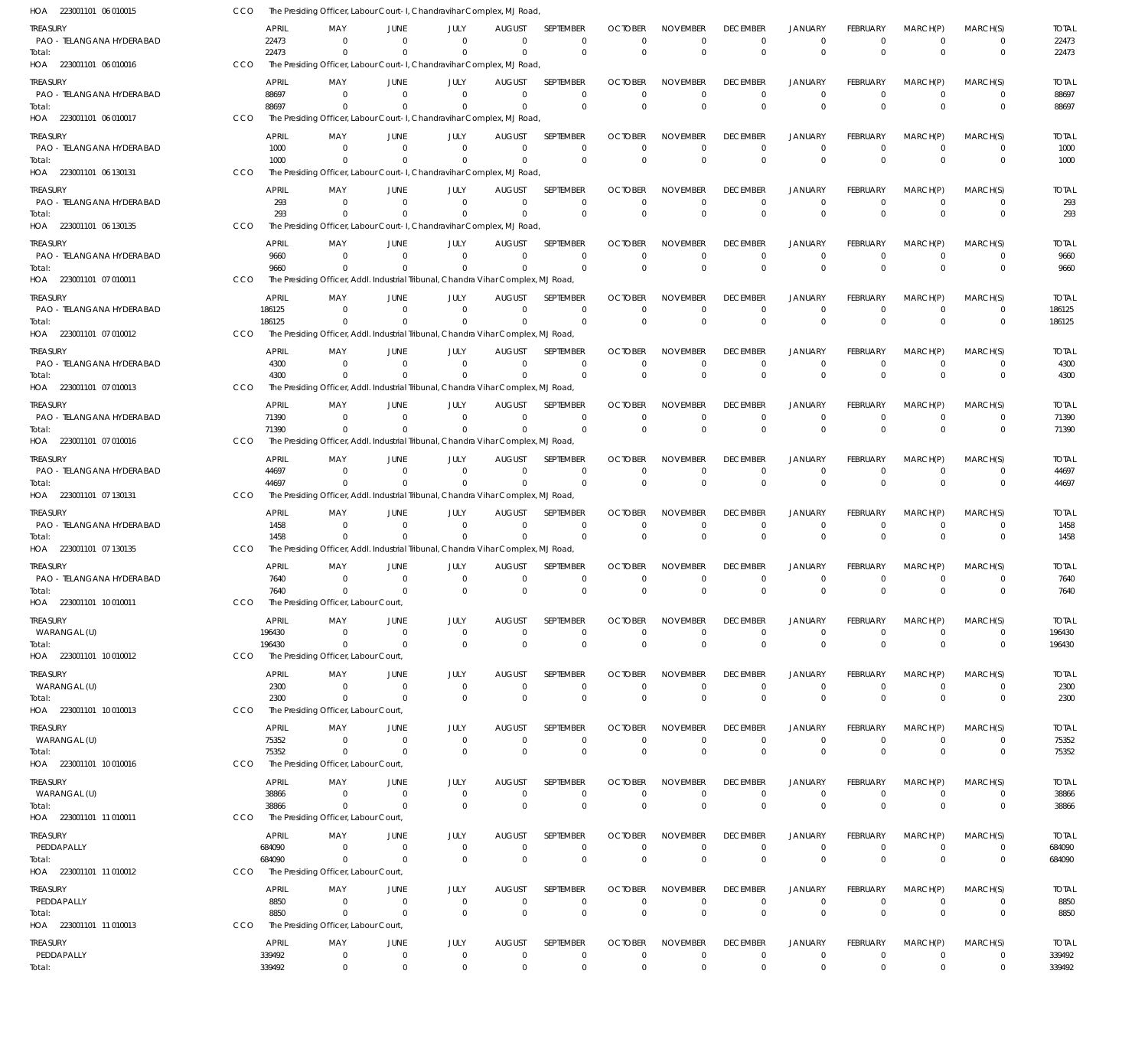| HOA 223001101 11 010014               | CCO |                       | The Presiding Officer, Labour Court,             |                                    |                                                                                     |                                |                                                |                                              |                                     |                                                  |                                               |                                         |                                  |                                         |                              |
|---------------------------------------|-----|-----------------------|--------------------------------------------------|------------------------------------|-------------------------------------------------------------------------------------|--------------------------------|------------------------------------------------|----------------------------------------------|-------------------------------------|--------------------------------------------------|-----------------------------------------------|-----------------------------------------|----------------------------------|-----------------------------------------|------------------------------|
| TREASURY<br>PEDDAPALLY<br>Total:      |     | APRIL<br>3100<br>3100 | MAY<br>$\Omega$<br>$^{\circ}$                    | JUNE<br>$\overline{0}$<br>$\Omega$ | JULY<br>$\overline{0}$<br>$\Omega$                                                  | AUGUST<br>$\Omega$<br>$\Omega$ | <b>SEPTEMBER</b><br>$\mathbf 0$<br>$\mathbf 0$ | <b>OCTOBER</b><br>$\overline{0}$<br>$\Omega$ | <b>NOVEMBER</b><br>0<br>$\mathbf 0$ | <b>DECEMBER</b><br>$\overline{0}$<br>$\mathbf 0$ | <b>JANUARY</b><br>$\mathbf 0$<br>$\mathbf{0}$ | <b>FEBRUARY</b><br>$\Omega$<br>$\Omega$ | MARCH(P)<br>$\Omega$<br>$\Omega$ | MARCH(S)<br>$\mathbf 0$<br>$\mathbf{0}$ | <b>TOTAL</b><br>3100<br>3100 |
| HOA 223001101 11 010015               | CCO |                       | The Presiding Officer, Labour Court              |                                    |                                                                                     |                                |                                                |                                              |                                     |                                                  |                                               |                                         |                                  |                                         |                              |
| TREASURY<br>PEDDAPALLY                |     | <b>APRIL</b><br>18507 | MAY<br>$\Omega$                                  | JUNE<br>$\Omega$                   | JULY<br>$\Omega$                                                                    | <b>AUGUST</b><br>$\Omega$      | SEPTEMBER<br>$\mathbf 0$                       | <b>OCTOBER</b><br>$\Omega$                   | <b>NOVEMBER</b><br>$\Omega$         | <b>DECEMBER</b><br>$\Omega$                      | <b>JANUARY</b><br>$\mathbf{0}$                | <b>FEBRUARY</b><br>$\Omega$             | MARCH(P)<br>$\Omega$             | MARCH(S)<br>$\mathbf 0$                 | <b>TOTAL</b><br>18507        |
| Total:<br>HOA 223001101 11 010016     | CCO | 18507                 | $\Omega$<br>The Presiding Officer, Labour Court, | $\Omega$                           | $\overline{0}$                                                                      | $\Omega$                       | $\mathbf 0$                                    | $\Omega$                                     | $\Omega$                            | $\Omega$                                         | $\Omega$                                      | $\Omega$                                | $\Omega$                         | $\mathbf 0$                             | 18507                        |
| TREASURY                              |     | APRIL                 | MAY                                              | JUNE                               | JULY                                                                                | <b>AUGUST</b>                  | SEPTEMBER                                      | <b>OCTOBER</b>                               | <b>NOVEMBER</b>                     | <b>DECEMBER</b>                                  | <b>JANUARY</b>                                | FEBRUARY                                | MARCH(P)                         | MARCH(S)                                | <b>TOTAL</b>                 |
| PEDDAPALLY<br>Total:                  |     | 136200<br>136200      | $^{\circ}$<br>$\Omega$                           | $\Omega$<br>$\Omega$               | $\overline{0}$<br>$\Omega$                                                          | $\mathbf 0$<br>$\Omega$        | $\mathbf 0$<br>$\mathbf 0$                     | $\overline{0}$<br>$\overline{0}$             | $\mathbf 0$<br>$\mathbf 0$          | $\overline{0}$<br>$\Omega$                       | $\mathbf 0$<br>$\mathbf{0}$                   | $\Omega$<br>$\Omega$                    | $\Omega$<br>$\Omega$             | $\mathbf 0$<br>$\mathbf{0}$             | 136200<br>136200             |
| HOA 223001101 11 010017               | CCO |                       | The Presiding Officer, Labour Court,             |                                    |                                                                                     |                                |                                                |                                              |                                     |                                                  |                                               |                                         |                                  |                                         |                              |
| TREASURY<br>PEDDAPALLY                |     | <b>APRIL</b><br>25720 | MAY<br>$\Omega$                                  | JUNE<br>$\Omega$                   | JULY<br>$\Omega$                                                                    | <b>AUGUST</b><br>$\Omega$      | SEPTEMBER<br>$\mathbf 0$                       | <b>OCTOBER</b><br>$\Omega$                   | <b>NOVEMBER</b><br>0                | <b>DECEMBER</b><br>$\mathbf 0$                   | <b>JANUARY</b><br>$\mathbf 0$                 | <b>FEBRUARY</b><br>$\Omega$             | MARCH(P)<br>$\Omega$             | MARCH(S)<br>$\mathbf 0$                 | <b>TOTAL</b><br>25720        |
| Total:                                |     | 25720                 | $\Omega$                                         | $\Omega$                           | $\Omega$                                                                            | $\Omega$                       | $\mathbf 0$                                    | $\overline{0}$                               | $\Omega$                            | $^{\circ}$                                       | $\Omega$                                      | $\Omega$                                | $\Omega$                         | $\mathbf 0$                             | 25720                        |
| HOA 223001101 11 300302               | CCO |                       | The Presiding Officer, Labour Court,             |                                    |                                                                                     |                                |                                                |                                              |                                     |                                                  |                                               |                                         |                                  |                                         |                              |
| TREASURY<br>PEDDAPALLY                |     | <b>APRIL</b><br>69728 | MAY<br>- 0                                       | JUNE<br>$\Omega$                   | JULY<br>$\Omega$                                                                    | <b>AUGUST</b><br>$\Omega$      | SEPTEMBER<br>$\mathbf 0$                       | <b>OCTOBER</b><br>$\overline{0}$             | <b>NOVEMBER</b><br>0                | <b>DECEMBER</b><br>$\overline{0}$                | <b>JANUARY</b><br>$\mathbf 0$                 | <b>FEBRUARY</b><br>$\Omega$             | MARCH(P)<br>$\Omega$             | MARCH(S)<br>$\mathbf 0$                 | <b>TOTAL</b><br>69728        |
| Total:<br>HOA 223001101 12010011      | CCO | 69728                 | $\Omega$                                         | $\Omega$                           | $\Omega$<br>The Presiding Officer, Labour Court-II, Chandra Vihar Complex, MJ Road, | $\Omega$                       | $\Omega$                                       | $\Omega$                                     | $\mathbf 0$                         | $\Omega$                                         | $\Omega$                                      | $\Omega$                                | $\Omega$                         | $\mathbf 0$                             | 69728                        |
| TREASURY                              |     | APRIL                 | MAY                                              | JUNE                               | JULY                                                                                | <b>AUGUST</b>                  | SEPTEMBER                                      | <b>OCTOBER</b>                               | <b>NOVEMBER</b>                     | <b>DECEMBER</b>                                  | JANUARY                                       | FEBRUARY                                | MARCH(P)                         | MARCH(S)                                | <b>TOTAL</b>                 |
| PAO - TELANGANA HYDERABAD             |     | 330220                | $\Omega$                                         | $\Omega$                           | $\Omega$                                                                            | $\Omega$                       | $\mathbf 0$                                    | $\overline{0}$                               | $\mathbf 0$                         | $\mathbf 0$                                      | $\mathbf 0$                                   | $\Omega$                                | $\Omega$                         | 0                                       | 330220                       |
| Total:<br>HOA 223001101 12010012      | CCO | 330220                | $\Omega$                                         | $\Omega$                           | $\Omega$<br>The Presiding Officer, Labour Court-II, Chandra Vihar Complex, MJ Road  | $\mathbf 0$                    | $\Omega$                                       | $\Omega$                                     | $\Omega$                            | $\Omega$                                         | $\mathbf{0}$                                  | $\Omega$                                | $\Omega$                         | $\Omega$                                | 330220                       |
| TREASURY                              |     | <b>APRIL</b>          | MAY                                              | JUNE                               | JULY                                                                                | <b>AUGUST</b>                  | SEPTEMBER                                      | <b>OCTOBER</b>                               | <b>NOVEMBER</b>                     | <b>DECEMBER</b>                                  | <b>JANUARY</b>                                | FEBRUARY                                | MARCH(P)                         | MARCH(S)                                | <b>TOTAL</b>                 |
| PAO - TELANGANA HYDERABAD<br>Total:   |     | 8900<br>8900          | $\Omega$<br>$\Omega$                             | $\Omega$<br>$\Omega$               | $\Omega$<br>$\Omega$                                                                | $\Omega$<br>$\Omega$           | $\mathbf 0$<br>$\mathbf 0$                     | $\overline{0}$<br>$\Omega$                   | $\mathbf 0$<br>$\mathbf 0$          | $\overline{0}$<br>$\Omega$                       | $\mathbf 0$<br>$\Omega$                       | $\Omega$<br>$\Omega$                    | $\Omega$<br>$\Omega$             | $\mathbf 0$<br>$\mathbf 0$              | 8900<br>8900                 |
| HOA 223001101 12010013                | CCO |                       |                                                  |                                    | The Presiding Officer, Labour Court-II, Chandra Vihar Complex, MJ Road              |                                |                                                |                                              |                                     |                                                  |                                               |                                         |                                  |                                         |                              |
| TREASURY                              |     | <b>APRIL</b>          | MAY                                              | JUNE                               | JULY                                                                                | AUGUST                         | SEPTEMBER                                      | <b>OCTOBER</b>                               | <b>NOVEMBER</b>                     | <b>DECEMBER</b>                                  | JANUARY                                       | FEBRUARY                                | MARCH(P)                         | MARCH(S)                                | <b>TOTAL</b>                 |
| PAO - TELANGANA HYDERABAD<br>Total:   |     | 208716<br>208716      | $\Omega$<br>$\Omega$                             | $\Omega$<br>$\Omega$               | $\Omega$<br>$\Omega$                                                                | $\Omega$<br>$\Omega$           | $\Omega$<br>$\mathbf 0$                        | $\Omega$<br>$\overline{0}$                   | 0<br>$\Omega$                       | $\mathbf 0$<br>$\Omega$                          | $\mathbf 0$<br>$\Omega$                       | $\Omega$<br>$\Omega$                    | $\Omega$<br>$\Omega$             | $\mathbf 0$<br>$\mathbf{0}$             | 208716<br>208716             |
| HOA 223001101 12010014                | CCO |                       |                                                  |                                    | The Presiding Officer, Labour Court-II, Chandra Vihar Complex, MJ Road,             |                                |                                                |                                              |                                     |                                                  |                                               |                                         |                                  |                                         |                              |
| TREASURY<br>PAO - TELANGANA HYDERABAD |     | <b>APRIL</b><br>3100  | MAY<br>$\Omega$                                  | JUNE<br>$\Omega$                   | JULY<br>$\Omega$                                                                    | AUGUST<br>$\Omega$             | SEPTEMBER<br>$\mathbf 0$                       | <b>OCTOBER</b><br>$\overline{0}$             | <b>NOVEMBER</b><br>0                | <b>DECEMBER</b><br>$^{\circ}$                    | <b>JANUARY</b><br>$\mathbf 0$                 | <b>FEBRUARY</b><br>$\Omega$             | MARCH(P)<br>$\Omega$             | MARCH(S)<br>$\mathbf 0$                 | <b>TOTAL</b><br>3100         |
| Total:<br>HOA 223001101 12010015      | CCO | 3100                  | $^{\circ}$                                       | $\Omega$                           | $\Omega$<br>The Presiding Officer, Labour Court-II, Chandra Vihar Complex, MJ Road, | $\overline{0}$                 | $\Omega$                                       | $\Omega$                                     | $\mathbf 0$                         | $\Omega$                                         | $\Omega$                                      | $\Omega$                                | $\Omega$                         | $\mathbf{0}$                            | 3100                         |
| TREASURY                              |     | APRIL                 | MAY                                              | JUNE                               | JULY                                                                                | <b>AUGUST</b>                  | SEPTEMBER                                      | <b>OCTOBER</b>                               | <b>NOVEMBER</b>                     | <b>DECEMBER</b>                                  | <b>JANUARY</b>                                | FEBRUARY                                | MARCH(P)                         | MARCH(S)                                | <b>TOTAL</b>                 |
| PAO - TELANGANA HYDERABAD<br>Total:   |     | 19749<br>19749        | - 0<br>$\Omega$                                  | $\Omega$<br>$\Omega$               | $\Omega$<br>$\Omega$                                                                | $\Omega$<br>$\Omega$           | $\Omega$<br>$\Omega$                           | $\Omega$<br>$\Omega$                         | $\Omega$<br>$\Omega$                | $\Omega$<br>$\Omega$                             | $\mathbf{0}$<br>$\Omega$                      | $\Omega$<br>$\Omega$                    | $\Omega$<br>$\Omega$             | $\mathbf 0$<br>$\mathbf 0$              | 19749<br>19749               |
| HOA 223001101 12010016                | CCO |                       |                                                  |                                    | The Presiding Officer, Labour Court-II, Chandra Vihar Complex, MJ Road              |                                |                                                |                                              |                                     |                                                  |                                               |                                         |                                  |                                         |                              |
| TREASURY<br>PAO - TELANGANA HYDERABAD |     | APRIL<br>97701        | MAY<br>$\Omega$                                  | JUNE<br>$\Omega$                   | JULY<br>$\Omega$                                                                    | <b>AUGUST</b><br>$\Omega$      | SEPTEMBER<br>$\mathbf 0$                       | <b>OCTOBER</b><br>$\overline{0}$             | <b>NOVEMBER</b><br>$\mathbf 0$      | <b>DECEMBER</b><br>$\overline{0}$                | <b>JANUARY</b><br>$\Omega$                    | <b>FEBRUARY</b><br>$\Omega$             | MARCH(P)<br>$\Omega$             | MARCH(S)<br>$\mathbf 0$                 | <b>TOTAL</b><br>97701        |
| Total:                                | CCO | 97701                 | $\Omega$                                         | $\Omega$                           | $\Omega$<br>The Presiding Officer, Labour Court-II, Chandra Vihar Complex, MJ Road. | $\Omega$                       | $\mathbf 0$                                    | $\Omega$                                     | $\Omega$                            | $\Omega$                                         | $\Omega$                                      | $\Omega$                                | $\Omega$                         | $\mathbf{0}$                            | 97701                        |
| HOA 223001101 12 010017<br>TREASURY   |     | APRIL                 | MAY                                              | JUNE                               | JULY                                                                                | <b>AUGUST</b>                  | SEPTEMBER                                      | <b>OCTOBER</b>                               | <b>NOVEMBER</b>                     | <b>DECEMBER</b>                                  | JANUARY                                       | FEBRUARY                                | MARCH(P)                         | MARCH(S)                                | <b>TOTAL</b>                 |
| PAO - TELANGANA HYDERABAD             |     | 3498                  | $\Omega$                                         | $\Omega$                           | $\Omega$                                                                            | $\Omega$                       | $\Omega$                                       | $\Omega$                                     | $\Omega$                            | $\mathbf 0$                                      | $^{\circ}$                                    | $\Omega$                                | $^{\circ}$                       | 0                                       | 3498                         |
| Total:<br>HOA 223001101 12 130131     | CCO | 3498                  | $^{\circ}$                                       | $\Omega$                           | $\Omega$<br>The Presiding Officer, Labour Court-II, Chandra Vihar Complex, MJ Road, | $\Omega$                       | $\Omega$                                       | $\overline{0}$                               | $\mathbf 0$                         | $\mathbf 0$                                      | $\mathbf{0}$                                  | $\Omega$                                | $\Omega$                         | $\mathbf 0$                             | 3498                         |
| TREASURY                              |     | APRIL                 | MAY                                              | JUNE                               | JULY                                                                                | AUGUST                         | <b>SEPTEMBER</b>                               | <b>OCTOBER</b>                               | <b>NOVEMBER</b>                     | <b>DECEMBER</b>                                  | <b>JANUARY</b>                                | <b>FEBRUARY</b>                         | MARCH(P)                         | MARCH(S)                                | <b>TOTAL</b>                 |
| PAO - TELANGANA HYDERABAD<br>Total:   |     | 2108<br>2108          | $\Omega$<br>$^{\circ}$                           | $\Omega$<br>$\Omega$               | $\Omega$<br>$\Omega$                                                                | $\Omega$<br>$\Omega$           | $\mathbf 0$<br>$\Omega$                        | $\overline{0}$<br>$\overline{0}$             | 0<br>$\mathbf 0$                    | $\overline{0}$<br>$\mathbf 0$                    | $\mathbf 0$<br>$\mathbf 0$                    | $\Omega$<br>$\Omega$                    | $\Omega$<br>$\Omega$             | $\mathbf 0$<br>$\mathbf 0$              | 2108<br>2108                 |
| HOA 223001101 12 130135               | CCO |                       |                                                  |                                    | The Presiding Officer, Labour Court-II, Chandra Vihar Complex, MJ Road,             |                                |                                                |                                              |                                     |                                                  |                                               |                                         |                                  |                                         |                              |
| TREASURY                              |     | APRIL                 | MAY                                              | JUNE                               | JULY                                                                                | <b>AUGUST</b>                  | SEPTEMBER                                      | <b>OCTOBER</b>                               | <b>NOVEMBER</b>                     | <b>DECEMBER</b>                                  | <b>JANUARY</b>                                | FEBRUARY                                | MARCH(P)                         | MARCH(S)                                | <b>TOTAL</b>                 |
| PAO - TELANGANA HYDERABAD<br>Total:   |     | 9480<br>9480          | $\Omega$<br>$\Omega$                             | $\Omega$<br>$\Omega$               | $\Omega$<br>$\Omega$                                                                | $\Omega$<br>$\Omega$           | 0<br>$\Omega$                                  | $\Omega$<br>$\Omega$                         | 0<br>$\Omega$                       | $\overline{0}$<br>$^{\circ}$                     | $\mathbf 0$<br>$\Omega$                       | $\Omega$<br>$\Omega$                    | $\overline{0}$<br>$\Omega$       | 0<br>$\mathbf 0$                        | 9480<br>9480                 |
| HOA 223001101 13010011                | CCO |                       |                                                  |                                    | The Presiding Officer, Labour Court-III, Chandravihar Complex, MJ Road,             |                                |                                                |                                              |                                     |                                                  |                                               |                                         |                                  |                                         |                              |
| TREASURY<br>PAO - TELANGANA HYDERABAD |     | APRIL<br>200795       | MAY<br>$^{\circ}$                                | JUNE<br>$\Omega$                   | JULY<br>$\Omega$                                                                    | AUGUST<br>$\Omega$             | SEPTEMBER<br>$\mathbf 0$                       | <b>OCTOBER</b><br>$\overline{0}$             | <b>NOVEMBER</b><br>$\mathbf 0$      | <b>DECEMBER</b><br>$\overline{0}$                | <b>JANUARY</b><br>$\mathbf 0$                 | FEBRUARY<br>$\Omega$                    | MARCH(P)<br>$\Omega$             | MARCH(S)<br>$\mathbf 0$                 | <b>TOTAL</b><br>200795       |
| Total:                                |     | 200795                | $\Omega$                                         | $\Omega$                           | $\Omega$                                                                            | $\Omega$                       | $\mathbf 0$                                    | $\overline{0}$                               | $\mathbf 0$                         | $\overline{0}$                                   | $\mathbf 0$                                   | $\Omega$                                | $\Omega$                         | $\mathbf 0$                             | 200795                       |
| HOA 223001101 13 010012               | CCO |                       |                                                  |                                    | The Presiding Officer, Labour Court-III, Chandravihar Complex, MJ Road,             |                                |                                                |                                              |                                     |                                                  |                                               |                                         |                                  |                                         |                              |
| TREASURY<br>PAO - TELANGANA HYDERABAD |     | <b>APRIL</b><br>4500  | MAY<br>$\Omega$                                  | JUNE<br>$\Omega$                   | JULY<br>$\Omega$                                                                    | AUGUST<br>$\mathbf 0$          | SEPTEMBER<br>0                                 | <b>OCTOBER</b><br>0                          | <b>NOVEMBER</b><br>0                | <b>DECEMBER</b><br>$\mathbf 0$                   | <b>JANUARY</b><br>$^{\circ}$                  | <b>FEBRUARY</b><br>$\Omega$             | MARCH(P)<br>$^{\circ}$           | MARCH(S)<br>0                           | <b>TOTAL</b><br>4500         |
| Total:<br>HOA 223001101 13 010013     | CCO | 4500                  | $\Omega$                                         | $\Omega$                           | $\Omega$<br>The Presiding Officer, Labour Court-III, Chandravihar Complex, MJ Road, | $\Omega$                       | $\Omega$                                       | $\overline{0}$                               | $\Omega$                            | $\mathbf 0$                                      | $\mathbf{0}$                                  | $\Omega$                                | $\Omega$                         | $\mathbf{0}$                            | 4500                         |
| TREASURY                              |     | APRIL                 | MAY                                              | JUNE                               | JULY                                                                                | AUGUST                         | SEPTEMBER                                      | <b>OCTOBER</b>                               | <b>NOVEMBER</b>                     | <b>DECEMBER</b>                                  | <b>JANUARY</b>                                | <b>FEBRUARY</b>                         | MARCH(P)                         | MARCH(S)                                | <b>TOTAL</b>                 |
| PAO - TELANGANA HYDERABAD             |     | 80143                 | $^{\circ}$                                       | $\overline{0}$                     | $\Omega$                                                                            | $\Omega$                       | $\mathbf 0$                                    | - 0                                          | 0                                   | $^{\circ}$                                       | $\mathbf 0$                                   | $\Omega$                                | $\Omega$                         | $\mathbf 0$                             | 80143                        |
| Total:<br>HOA 223001101 13010016      | CCO | 80143                 | $\Omega$                                         | $\overline{0}$                     | $\Omega$<br>The Presiding Officer, Labour Court-III, Chandravihar Complex, MJ Road, | $\Omega$                       | $\Omega$                                       | $\Omega$                                     | $\mathbf 0$                         | $\overline{0}$                                   | $\Omega$                                      | $\Omega$                                | $\Omega$                         | $\mathbf{0}$                            | 80143                        |
| TREASURY                              |     | <b>APRIL</b>          | MAY                                              | JUNE                               | JULY                                                                                | <b>AUGUST</b>                  | SEPTEMBER                                      | <b>OCTOBER</b>                               | <b>NOVEMBER</b>                     | <b>DECEMBER</b>                                  | <b>JANUARY</b>                                | <b>FEBRUARY</b>                         | MARCH(P)                         | MARCH(S)                                | <b>TOTAL</b>                 |
| PAO - TELANGANA HYDERABAD<br>Total:   |     | 59595<br>59595        | $^{\circ}$<br>$^{\circ}$                         | $\mathbf 0$<br>$\mathbf 0$         | $\overline{0}$<br>$\overline{0}$                                                    | $\mathbf 0$<br>$\mathbf 0$     | $\mathbf 0$<br>$\mathbf 0$                     | $^{\circ}$<br>$\mathbf 0$                    | $\mathbf 0$<br>$\mathbf 0$          | $\mathbf 0$<br>$^{\circ}$                        | $\mathbf 0$<br>$\mathbf 0$                    | $\Omega$<br>$\Omega$                    | $^{\circ}$<br>$\mathbf 0$        | 0<br>$\mathbf{0}$                       | 59595<br>59595               |
|                                       |     |                       |                                                  |                                    |                                                                                     |                                |                                                |                                              |                                     |                                                  |                                               |                                         |                                  |                                         |                              |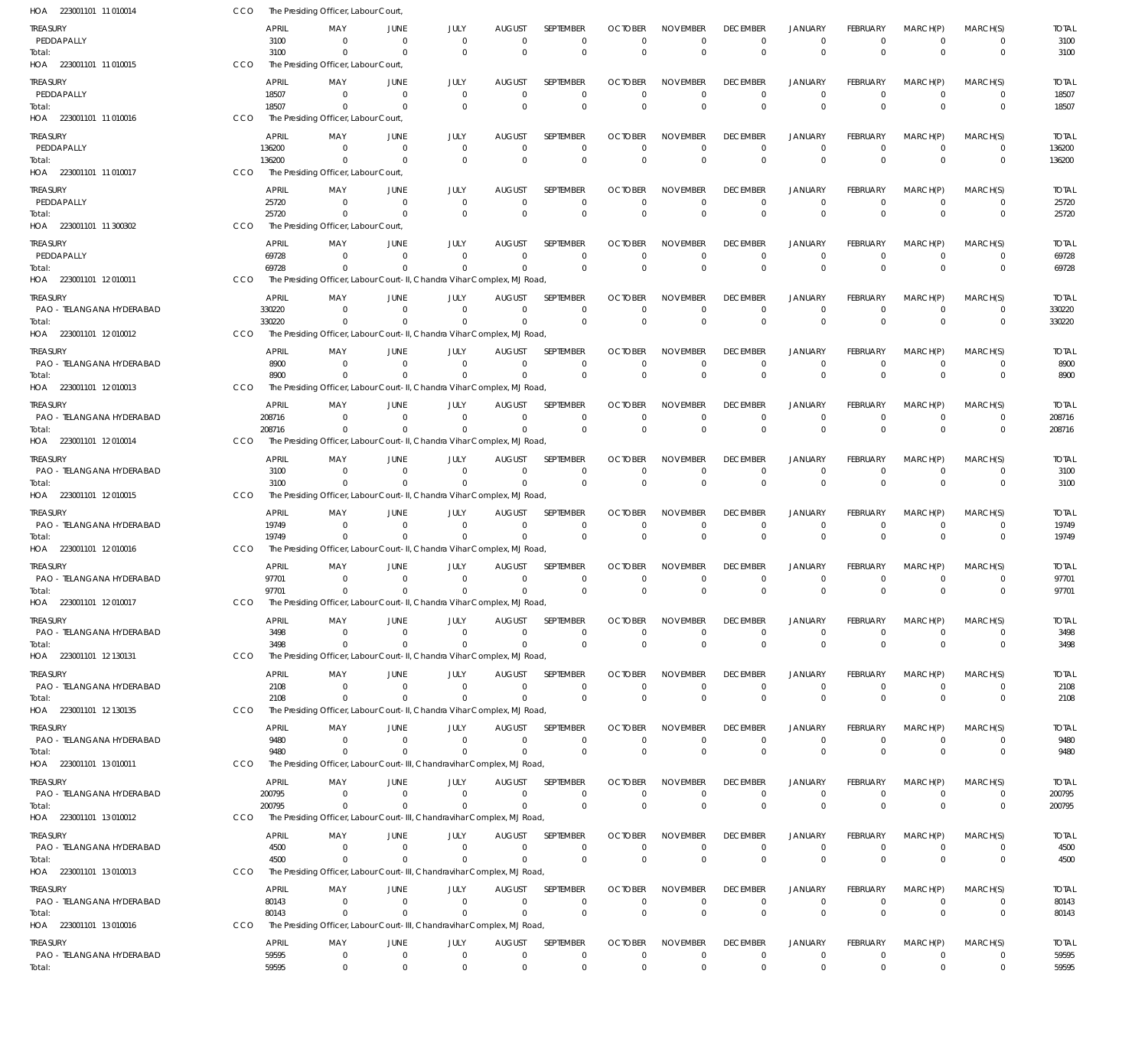| HOA 223001101 13 130135               | CCO        |                       | The Presiding Officer, Labour Court-III, Chandravihar Complex, MJ Road                      |                      |                      |                                 |                               |                            |                                   |                             |                                  |                               |                            |                            |                        |
|---------------------------------------|------------|-----------------------|---------------------------------------------------------------------------------------------|----------------------|----------------------|---------------------------------|-------------------------------|----------------------------|-----------------------------------|-----------------------------|----------------------------------|-------------------------------|----------------------------|----------------------------|------------------------|
| TREASURY                              |            | <b>APRIL</b>          | MAY                                                                                         | JUNE                 | JULY                 | <b>AUGUST</b>                   | SEPTEMBER                     | <b>OCTOBER</b>             | <b>NOVEMBER</b>                   | <b>DECEMBER</b>             | <b>JANUARY</b>                   | FEBRUARY                      | MARCH(P)                   | MARCH(S)                   | <b>TOTAL</b>           |
| PAO - TELANGANA HYDERABAD<br>Total:   |            | 7690<br>7690          | - 0<br>$\Omega$                                                                             | $\Omega$<br>$\Omega$ | - 0<br>$\Omega$      | $\Omega$<br>$\Omega$            | $\mathbf 0$<br>$\Omega$       | $\Omega$<br>$\Omega$       | $\Omega$<br>$\mathbf 0$           | 0<br>$\Omega$               | $^{\circ}$<br>$\Omega$           | 0<br>$\Omega$                 | $\overline{0}$<br>$\Omega$ | 0<br>$\mathbf 0$           | 7690<br>7690           |
| HOA 223001101 13 300302               | CCO        |                       | The Presiding Officer, Labour Court-III, Chandravihar Complex, MJ Road,                     |                      |                      |                                 |                               |                            |                                   |                             |                                  |                               |                            |                            |                        |
| treasury                              |            | APRIL                 | MAY                                                                                         | JUNE                 | JULY                 | <b>AUGUST</b>                   | SEPTEMBER                     | <b>OCTOBER</b>             | <b>NOVEMBER</b>                   | <b>DECEMBER</b>             | <b>JANUARY</b>                   | FEBRUARY                      | MARCH(P)                   | MARCH(S)                   | <b>TOTAL</b>           |
| PAO - TELANGANA HYDERABAD             |            | 154289                | $\Omega$                                                                                    | $\Omega$             | $\Omega$             | $\Omega$                        | 0                             | $\Omega$                   | $\Omega$                          | $\Omega$                    | $^{\circ}$                       | $\Omega$                      | $\overline{0}$             | 0                          | 154289                 |
| Total:                                |            | 154289                | $\Omega$                                                                                    |                      | $\Omega$             | $\Omega$                        | $\mathbf 0$                   | $\Omega$                   | $\Omega$                          | $\Omega$                    | $\Omega$                         | $\Omega$                      | $\Omega$                   | $\mathbf 0$                | 154289                 |
| HOA 223001101 14 010011               | CCO        |                       | The Presiding Officer, Industrial Tribunal - II, Chandravihar Complex, MJ Road,             |                      |                      |                                 |                               |                            |                                   |                             |                                  |                               |                            |                            |                        |
| treasury                              |            | <b>APRIL</b>          | MAY<br>$\Omega$                                                                             | JUNE<br>$\Omega$     | JULY<br>$\Omega$     | <b>AUGUST</b><br>$\Omega$       | SEPTEMBER                     | <b>OCTOBER</b><br>$\Omega$ | <b>NOVEMBER</b>                   | <b>DECEMBER</b>             | JANUARY                          | <b>FEBRUARY</b>               | MARCH(P)                   | MARCH(S)                   | <b>TOTAL</b>           |
| PAO - TELANGANA HYDERABAD<br>Total:   |            | 295500<br>295500      | $\Omega$                                                                                    | - 0                  | $\Omega$             | $\Omega$                        | $\mathbf 0$<br>$\overline{0}$ | $\Omega$                   | $\overline{0}$<br>$\mathbf 0$     | $\Omega$<br>$\mathbf{0}$    | $\overline{0}$<br>$\overline{0}$ | $\mathbf 0$<br>$\overline{0}$ | $\overline{0}$<br>$\Omega$ | $\mathbf 0$<br>$\mathbf 0$ | 295500<br>295500       |
| HOA 223001101 14 010012               | CCO        |                       | The Presiding Officer, Industrial Tribunal - II, Chandravihar Complex, MJ Road,             |                      |                      |                                 |                               |                            |                                   |                             |                                  |                               |                            |                            |                        |
| treasury                              |            | <b>APRIL</b>          | MAY                                                                                         | JUNE                 | JULY                 | <b>AUGUST</b>                   | SEPTEMBER                     | <b>OCTOBER</b>             | <b>NOVEMBER</b>                   | <b>DECEMBER</b>             | <b>JANUARY</b>                   | <b>FEBRUARY</b>               | MARCH(P)                   | MARCH(S)                   | <b>TOTAL</b>           |
| PAO - TELANGANA HYDERABAD             |            | 6875                  | $\Omega$                                                                                    | $\Omega$             | $\Omega$             | $\mathbf 0$                     | 0                             | $\Omega$                   | 0                                 | 0                           | $^{\circ}$                       | 0                             | $^{\circ}$                 | 0                          | 6875                   |
| Total:<br>HOA 223001101 14 010013     | CCO        | 6875                  | $\Omega$<br>The Presiding Officer, Industrial Tribunal - II, Chandravihar Complex, MJ Road, | $\Omega$             | $\Omega$             | $\Omega$                        | $\mathbf 0$                   | $\Omega$                   | $\Omega$                          | $\Omega$                    | $\overline{0}$                   | $\Omega$                      | $\Omega$                   | $\mathbf 0$                | 6875                   |
| treasury                              |            | APRIL                 | MAY                                                                                         | JUNE                 | JULY                 | <b>AUGUST</b>                   | SEPTEMBER                     | <b>OCTOBER</b>             | <b>NOVEMBER</b>                   | <b>DECEMBER</b>             | <b>JANUARY</b>                   | <b>FEBRUARY</b>               | MARCH(P)                   | MARCH(S)                   | <b>TOTAL</b>           |
| PAO - TELANGANA HYDERABAD             |            | 113432                | - 0                                                                                         | $\Omega$             | $\Omega$             | $\Omega$                        | $\mathbf 0$                   | $\Omega$                   | $\Omega$                          | $\Omega$                    | $^{\circ}$                       | $\mathbf 0$                   | $\overline{0}$             | 0                          | 113432                 |
| Total:                                |            | 113432                | $\Omega$                                                                                    | $\Omega$             | $\Omega$             | $\Omega$                        | $\Omega$                      | $\Omega$                   | $\Omega$                          | $\Omega$                    | $\Omega$                         | $\Omega$                      | $\Omega$                   | $\mathbf 0$                | 113432                 |
| HOA 223001101 14 010016               | CCO        |                       | The Presiding Officer, Industrial Tribunal - II, Chandravihar Complex, MJ Road,             |                      |                      |                                 |                               |                            |                                   |                             |                                  |                               |                            |                            |                        |
| treasury<br>PAO - TELANGANA HYDERABAD |            | APRIL<br>87759        | MAY<br>- 0                                                                                  | JUNE<br>$\Omega$     | JULY<br>$\Omega$     | <b>AUGUST</b><br>$\Omega$       | SEPTEMBER<br>$\mathbf 0$      | <b>OCTOBER</b><br>$\Omega$ | <b>NOVEMBER</b><br>$\overline{0}$ | <b>DECEMBER</b><br>0        | <b>JANUARY</b><br>$\overline{0}$ | FEBRUARY<br>$\mathbf 0$       | MARCH(P)<br>$\overline{0}$ | MARCH(S)<br>$\mathbf 0$    | <b>TOTAL</b><br>87759  |
| Total:                                |            | 87759                 | $\Omega$                                                                                    | - 0                  | $\Omega$             | $\Omega$                        | $\mathbf 0$                   | $\Omega$                   | $\mathbf 0$                       | $\Omega$                    | $\Omega$                         | $\Omega$                      | $\Omega$                   | $\mathbf 0$                | 87759                  |
| HOA 223001101 14 130131               | CCO        |                       | The Presiding Officer, Industrial Tribunal - II, Chandravihar Complex, MJ Road,             |                      |                      |                                 |                               |                            |                                   |                             |                                  |                               |                            |                            |                        |
| treasury                              |            | <b>APRIL</b>          | MAY                                                                                         | JUNE                 | JULY                 | <b>AUGUST</b>                   | SEPTEMBER                     | <b>OCTOBER</b>             | <b>NOVEMBER</b>                   | <b>DECEMBER</b>             | <b>JANUARY</b>                   | FEBRUARY                      | MARCH(P)                   | MARCH(S)                   | <b>TOTAL</b>           |
| PAO - TELANGANA HYDERABAD             |            | 1115                  | - 0<br>$\Omega$                                                                             | $\Omega$<br>$\Omega$ | $\Omega$<br>$\Omega$ | $\Omega$<br>$\Omega$            | $\mathbf 0$                   | $\Omega$<br>$\Omega$       | 0<br>$\Omega$                     | $\Omega$<br>$\Omega$        | $^{\circ}$<br>$\Omega$           | 0<br>$\Omega$                 | $\overline{0}$<br>$\Omega$ | $\mathbf 0$<br>$\mathbf 0$ | 1115                   |
| Total:<br>HOA 223001101 14 130135     | CCO        | 1115                  | The Presiding Officer, Industrial Tribunal - II, Chandravihar Complex, MJ Road,             |                      |                      |                                 | $\overline{0}$                |                            |                                   |                             |                                  |                               |                            |                            | 1115                   |
| treasury                              |            | <b>APRIL</b>          | MAY                                                                                         | JUNE                 | JULY                 | AUGUST                          | SEPTEMBER                     | <b>OCTOBER</b>             | <b>NOVEMBER</b>                   | <b>DECEMBER</b>             | <b>JANUARY</b>                   | FEBRUARY                      | MARCH(P)                   | MARCH(S)                   | <b>TOTAL</b>           |
| PAO - TELANGANA HYDERABAD             |            | 7660                  | $\Omega$                                                                                    | $\Omega$             | $\Omega$             | $\Omega$                        | 0                             | $\Omega$                   | $\Omega$                          | $\Omega$                    | $^{\circ}$                       | $\Omega$                      | $\overline{0}$             | 0                          | 7660                   |
| Total:                                |            | 7660                  | $\Omega$                                                                                    | $\Omega$             | $\Omega$             | $\Omega$                        | $\Omega$                      | $\Omega$                   | $\Omega$                          | $\Omega$                    | $\overline{0}$                   | $\Omega$                      | $\Omega$                   | $\mathbf 0$                | 7660                   |
| HOA 223001102 01 010011               | CCO        |                       | The Director of Factories, 5th Floor, B-Block BRKR Bhavan, Lower Tank Bund Road             |                      |                      |                                 |                               |                            |                                   |                             |                                  |                               |                            |                            |                        |
| Treasury<br>MAHABOOB NAGAR            |            | APRIL<br>97010        | MAY<br>- 0                                                                                  | JUNE<br>$\Omega$     | JULY<br>$\Omega$     | <b>AUGUST</b><br>$\Omega$       | SEPTEMBER<br>0                | <b>OCTOBER</b><br>$\Omega$ | <b>NOVEMBER</b><br>$\Omega$       | <b>DECEMBER</b><br>$\Omega$ | <b>JANUARY</b><br>$^{\circ}$     | <b>FEBRUARY</b><br>$\Omega$   | MARCH(P)<br>$\Omega$       | MARCH(S)<br>0              | <b>TOTAL</b><br>97010  |
| MEDCHAL                               |            | 97010                 | $\Omega$                                                                                    | $\Omega$             | $\Omega$             | $\Omega$                        | $\Omega$                      | $\Omega$                   | $\Omega$                          | $\Omega$                    | $\Omega$                         | $\Omega$                      | $\Omega$                   | $\mathbf 0$                | 97010                  |
| PAO - TELANGANA HYDERABAD             |            | 1073340               | $\Omega$                                                                                    | $\Omega$             |                      | $\Omega$                        | 0                             | $\Omega$                   | $\Omega$                          | $\Omega$                    | $^{\circ}$                       | $\Omega$                      | $\Omega$                   | $\mathbf 0$                | 1073340                |
| Total:<br>HOA 223001102 01 010012     | CCO        | 1267360               | $\Omega$<br>The Director of Factories, 5th Floor, B-Block BRKR Bhavan, Lower Tank Bund Road | $\Omega$             | $\Omega$             | $\Omega$                        | $\Omega$                      | $\Omega$                   | $\Omega$                          | $\Omega$                    | $\Omega$                         | $\Omega$                      | $\Omega$                   | $\Omega$                   | 1267360                |
|                                       |            | <b>APRIL</b>          |                                                                                             |                      |                      |                                 | SEPTEMBER                     | <b>OCTOBER</b>             | <b>NOVEMBER</b>                   | <b>DECEMBER</b>             |                                  | FEBRUARY                      |                            |                            | <b>TOTAL</b>           |
| treasury<br><b>MEDCHAL</b>            |            | 1000                  | MAY<br>$\Omega$                                                                             | JUNE<br>$\Omega$     | JULY<br>$\Omega$     | <b>AUGUST</b><br>$\mathbf 0$    | $\mathbf 0$                   | $\Omega$                   | $\Omega$                          | $\Omega$                    | JANUARY<br>$^{\circ}$            | $\mathbf 0$                   | MARCH(P)<br>$\overline{0}$ | MARCH(S)<br>0              | 1000                   |
| PAO - TELANGANA HYDERABAD             |            | 18946                 | $\Omega$                                                                                    |                      | $\Omega$             | $\Omega$                        | $\mathbf 0$                   | $\Omega$                   | $\Omega$                          | $\Omega$                    | $^{\circ}$                       | $\Omega$                      | $\overline{0}$             | $\mathbf 0$                | 18946                  |
| Total:<br>HOA 223001102 01 010013     | <b>CCO</b> | 19946                 | $\Omega$<br>The Director of Factories, 5th Floor, B-Block BRKR Bhavan, Lower Tank Bund Road | $\Omega$             | $\Omega$             | $\Omega$                        | $\Omega$                      | C                          | $\Omega$                          | $\Omega$                    | $\Omega$                         | $\Omega$                      | $\Omega$                   | $\mathbf 0$                | 19946                  |
|                                       |            |                       |                                                                                             |                      |                      |                                 | SEPTEMBER                     |                            |                                   |                             |                                  |                               |                            | MARCH(S)                   |                        |
| <b>TREASURY</b><br>MAHABOOB NAGAR     |            | <b>APRIL</b><br>37268 | MAY<br>0                                                                                    | JUNE<br>0            | JULY<br>0            | AUGUST<br>$\Omega$              | 0                             | <b>OCTOBER</b><br>$\Omega$ | <b>NOVEMBER</b><br>$\Omega$       | <b>DECEMBER</b><br>$\Omega$ | JANUARY<br>$^{\circ}$            | <b>FEBRUARY</b><br>$\Omega$   | MARCH(P)<br>0              | 0                          | <b>TOTAI</b><br>37268  |
| <b>MEDCHAL</b>                        |            | 37268                 | $\Omega$                                                                                    | $\Omega$             | $\Omega$             | C                               | $\mathbf 0$                   | 0                          | $\mathbf 0$                       | $\Omega$                    | $\Omega$                         | 0                             | $\Omega$                   | $\mathbf 0$                | 37268                  |
| PAO - TELANGANA HYDERABAD<br>Total:   |            | 412087<br>486623      | $\Omega$<br>$\Omega$                                                                        | $\Omega$<br>$\Omega$ | $\Omega$<br>$\Omega$ | $\Omega$<br>$\Omega$            | 0<br>$\Omega$                 | $\Omega$<br>$\Omega$       | $\Omega$<br>$\Omega$              | $\Omega$<br>$\Omega$        | $^{\circ}$<br>$\Omega$           | 0<br>$\Omega$                 | $\overline{0}$<br>$\Omega$ | $\mathbf 0$<br>$\mathbf 0$ | 412087<br>486623       |
| HOA 223001102 01 010016               | CCO        |                       | The Director of Factories, 5th Floor, B-Block BRKR Bhavan, Lower Tank Bund Road             |                      |                      |                                 |                               |                            |                                   |                             |                                  |                               |                            |                            |                        |
| treasury                              |            | <b>APRIL</b>          | MAY                                                                                         | JUNE                 | JULY                 | <b>AUGUST</b>                   | <b>SEPTEMBER</b>              | <b>OCTOBER</b>             | <b>NOVEMBER</b>                   | <b>DECEMBER</b>             | <b>JANUARY</b>                   | FEBRUARY                      | MARCH(P)                   | MARCH(S)                   | <b>TOTAL</b>           |
| MAHABOOB NAGAR                        |            | 15000                 | $\Omega$                                                                                    | $\Omega$             | $\Omega$             | $\Omega$                        | 0                             | $\Omega$                   | $\Omega$                          | $\Omega$                    | $\Omega$                         | $\Omega$                      | 0                          | 0                          | 15000                  |
| MEDCHAL                               |            | 20000                 |                                                                                             |                      | $\Omega$             | $\Omega$                        | 0                             | O                          | $\Omega$                          | $\Omega$                    | $^{\circ}$                       | 0                             | $\Omega$                   | $\mathbf 0$                | 20000                  |
| PAO - TELANGANA HYDERABAD<br>Total:   |            | 272976<br>307976      | $\Omega$<br>$\Omega$                                                                        | $\Omega$             |                      | $\Omega$<br>$\Omega$            | 0<br>$\Omega$                 | $\Omega$<br>$\Omega$       | $\Omega$<br>$\Omega$              | $\Omega$<br>$\Omega$        | $^{\circ}$<br>$\Omega$           | $\Omega$<br>$\Omega$          | 0<br>$\Omega$              | $\mathbf 0$<br>$\mathbf 0$ | 272976<br>307976       |
| HOA 223001102 01 010017               | CCO        |                       | The Director of Factories, 5th Floor, B-Block BRKR Bhavan, Lower Tank Bund Road             |                      |                      |                                 |                               |                            |                                   |                             |                                  |                               |                            |                            |                        |
| treasury                              |            | <b>APRIL</b>          | MAY                                                                                         | JUNE                 | JULY                 | <b>AUGUST</b>                   | SEPTEMBER                     | <b>OCTOBER</b>             | <b>NOVEMBER</b>                   | <b>DECEMBER</b>             | <b>JANUARY</b>                   | FEBRUARY                      | MARCH(P)                   | MARCH(S)                   | <b>TOTAL</b>           |
| PAO - TELANGANA HYDERABAD             |            | 18935                 | $\Omega$                                                                                    | $\Omega$             | $\overline{0}$       | $\mathbf 0$                     | $\mathbf 0$                   | $\Omega$                   | 0                                 | 0                           | $^{\circ}$                       | 0                             | $\overline{0}$             | 0                          | 18935                  |
| Total:<br>HOA 223001102 01 130134     | CCO        | 18935                 | $\Omega$<br>The Director of Factories, 5th Floor, B-Block BRKR Bhavan, Lower Tank Bund Road | $\Omega$             | $\Omega$             | $\Omega$                        | $\mathbf 0$                   | $\mathbf{0}$               | $\Omega$                          | $\Omega$                    | $\overline{0}$                   | $\mathbf 0$                   | $\Omega$                   | $\mathbf 0$                | 18935                  |
| treasury                              |            | <b>APRIL</b>          | MAY                                                                                         | JUNE                 | JULY                 | <b>AUGUST</b>                   | SEPTEMBER                     | <b>OCTOBER</b>             | <b>NOVEMBER</b>                   | <b>DECEMBER</b>             | <b>JANUARY</b>                   | <b>FEBRUARY</b>               | MARCH(P)                   | MARCH(S)                   | <b>TOTAL</b>           |
| PAO - TELANGANA HYDERABAD             |            | 68000                 | $\Omega$                                                                                    | $\Omega$             | $\Omega$             | $\mathbf 0$                     | $\mathbf 0$                   | $\Omega$                   | $\mathbf 0$                       | $\mathbf 0$                 | $^{\circ}$                       | $\mathbf 0$                   | $\overline{0}$             | 0                          | 68000                  |
| Total:                                |            | 68000                 | $\Omega$                                                                                    | $\Omega$             | $\Omega$             | $\Omega$                        | $\mathbf 0$                   | $\Omega$                   | $\Omega$                          | $\mathbf{0}$                | $\overline{0}$                   | $\mathbf 0$                   | $\Omega$                   | $\mathbf 0$                | 68000                  |
| HOA 223001102 01 300302               | CCO        |                       | The Director of Factories, 5th Floor, B-Block BRKR Bhavan, Lower Tank Bund Road             |                      |                      |                                 |                               |                            |                                   |                             |                                  |                               |                            |                            |                        |
| treasury<br>PAO - TELANGANA HYDERABAD |            | APRIL<br>365256       | MAY<br>- 0                                                                                  | JUNE<br>$\Omega$     | JULY<br>$\Omega$     | <b>AUGUST</b><br>$\overline{0}$ | SEPTEMBER<br>$\mathbf 0$      | <b>OCTOBER</b><br>0        | <b>NOVEMBER</b><br>$\mathbf 0$    | <b>DECEMBER</b><br>0        | <b>JANUARY</b><br>$^{\circ}$     | <b>FEBRUARY</b><br>0          | MARCH(P)<br>$\overline{0}$ | MARCH(S)<br>0              | <b>TOTAL</b><br>365256 |
| Total:                                |            | 365256                | $\Omega$                                                                                    | $\Omega$             | $\Omega$             | $\Omega$                        | $\Omega$                      | $\Omega$                   | $\mathbf 0$                       | $\Omega$                    | $\overline{0}$                   | $\mathbf 0$                   | $\Omega$                   | $\mathbf 0$                | 365256                 |
| HOA 223001102 04 010011               | CCO        |                       | The Director of Factories, 5th Floor, B-Block BRKR Bhavan, Lower Tank Bund Road             |                      |                      |                                 |                               |                            |                                   |                             |                                  |                               |                            |                            |                        |
| TREASURY                              |            | <b>APRIL</b>          | MAY                                                                                         | JUNE                 | JULY                 | <b>AUGUST</b>                   | SEPTEMBER                     | <b>OCTOBER</b>             | <b>NOVEMBER</b>                   | <b>DECEMBER</b>             | <b>JANUARY</b>                   | FEBRUARY                      | MARCH(P)                   | MARCH(S)                   | <b>TOTAL</b>           |
| ADILABAD                              |            | 57080                 | $\Omega$                                                                                    | 0                    | $\Omega$             | 0                               | 0                             | $\Omega$                   | $\Omega$                          | $\Omega$                    | $^{\circ}$                       | $\Omega$                      | 0                          | 0                          | 57080                  |
| KARIMNAGAR<br>KHAMMAM                 |            | 219760<br>106240      | 0                                                                                           |                      | 0                    | 0<br>C                          | 0<br>$\mathbf 0$              | $\Omega$<br>O              | $\Omega$<br>$\Omega$              | $\Omega$                    | $\Omega$<br>$\Omega$             |                               | $\Omega$<br>$\Omega$       | 0<br>0                     | 219760<br>106240       |
| MAHABOOB NAGAR                        |            | 106560                |                                                                                             |                      |                      |                                 | 0                             |                            | $\Omega$                          |                             |                                  |                               | $\Omega$                   | C                          | 106560                 |
| MEDAK                                 |            | 276858                |                                                                                             |                      |                      |                                 | $\Omega$                      |                            | $\Omega$                          |                             |                                  |                               |                            |                            | 276858                 |
| MEDCHAL<br>NALGONDA                   |            | 535890<br>303080      | 0<br>0                                                                                      | 0                    | $\Omega$             | 0                               | $\Omega$<br>0                 | O<br>$\Omega$              | $\Omega$<br>$\mathbf 0$           | $\Omega$                    | $^{\circ}$                       | 0                             | $\Omega$<br>$\mathbf 0$    | C<br>0                     | 535890<br>303080       |
| NIZAMABAD                             |            | 236660                | $^{\circ}$                                                                                  | $\Omega$             | $\Omega$             | $\Omega$                        | $\mathbf 0$                   | $\Omega$                   | $\Omega$                          | $\Omega$                    | $\Omega$                         | $\Omega$                      | $\overline{0}$             | $\Omega$                   | 236660                 |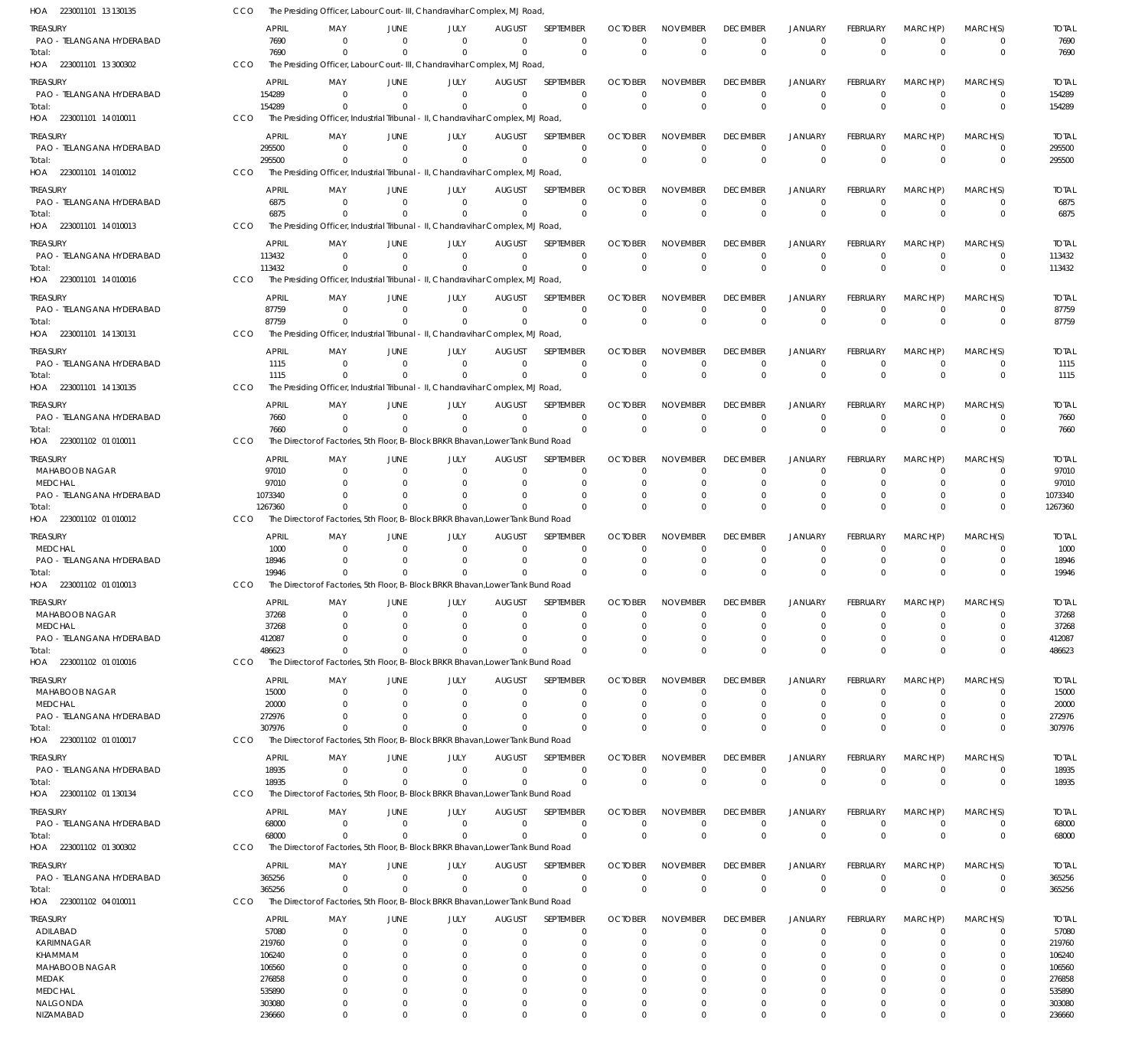223001102 04 010012 HOA 223001102 04 010013 HOA 223001102 04 010016 HOA 223001102 04 010017 HOA 223001102 04 130134 HOA 223001102 05 010011 HOA 223001102 05 010012 HOA 223001102 05 010013 HOA 223001102 05 010016 HOA The Director of Factories, 5th Floor, B-Block BRKR Bhavan,Lower Tank Bund Road The Director of Factories, 5th Floor, B-Block BRKR Bhavan,Lower Tank Bund Road The Director of Factories, 5th Floor, B-Block BRKR Bhavan,Lower Tank Bund Road The Director of Factories, 5th Floor, B-Block BRKR Bhavan,Lower Tank Bund Road The Director of Factories, 5th Floor, B-Block BRKR Bhavan,Lower Tank Bund Road The Director of Boilers Plot No. B-5, Durgabai Deshmukh Colony, Near Shivam The Director of Boilers Plot No. B-5, Durgabai Deshmukh Colony, Near Shivam The Director of Boilers Plot No. B-5, Durgabai Deshmukh Colony, Near Shivam The Director of Boilers Plot No. B-5, Durgabai Deshmukh Colony, Near Shivam CCO **CCO** CCO CCO CCO CCO CCO **CCO CCO** 3090088 45690 1166528 647473 13675 1574000 744411 14500 286203 216591  $\Omega$ 0 0 0  $\Omega$  $\Omega$ 0 0 0 0  $\Omega$ 0 0 0  $\Omega$  $\Omega$ 0 0 0 0  $\sqrt{0}$ 0 0 0 0  $\sqrt{0}$ 0 0 0 0  $\sqrt{2}$ 0 0 0  $\Omega$  $\Omega$ 0 0  $\Omega$ 0  $\sqrt{2}$ 0 0 0 0  $\cap$ 0 0 0 0  $\Omega$ 0 0 0 0  $\Omega$ 0 0 0 0  $\Omega$ 0 0 0 0  $\Omega$ 0 0 0 0  $\Omega$ 0 0 0 0  $\Omega$ 0 0 0 0  $\Omega$ 0 0 0 0  $\Omega$  $\,$  0  $\,$ 0 0 0  $\Omega$ 0 0 0  $\boldsymbol{0}$ 0  $\boldsymbol{0}$ 0 0  $\boldsymbol{0}$  $\Omega$ 0 0 0 0  $\Omega$ 0 0 0 0  $\Omega$ 0 0  $\Omega$ 0  $\Omega$ 0 0 0 0 3090088 45690 1166528 647473 13675 1574000 744411 14500 286203 216591 PAO - TELANGANA HYDERABAD RANGA REDDY **SANGAREDDY** SURYAPET WARANGAL (U) KARIMNAGAR KHAMMAM MEDCHAL NIZAMABAD PAO - TELANGANA HYDERABAD RANGA REDDY SANGAREDDY WARANGAL (U) ADILABAD KARIMNAGAR KHAMMAM MAHABOOB NAGAR MEDAK MEDCHAL NALGONDA NIZAMABAD PAO - TELANGANA HYDERABAD RANGA REDDY SANGAREDDY SURYAPET WARANGAL (U) ADILABAD KARIMNAGAR KHAMMAM MAHABOOB NAGAR MEDAK MEDCHAL NALGONDA NIZAMABAD PAO - TELANGANA HYDERABAD RANGA REDDY SANGAREDDY SURYAPET WARANGAL (U) SANGAREDDY MEDAK MEDCHAL NALGONDA PAO - TELANGANA HYDERABAD SANGAREDDY PAO - TELANGANA HYDERABAD PAO - TELANGANA HYDERABAD PAO - TELANGANA HYDERABAD PAO - TELANGANA HYDERABAD **TREASURY** TREASURY **TREASURY TREASURY** TREASURY TREASURY TREASURY TREASURY TREASURY TREASURY 329890 99940 386810 82690 348630 1900 1400 15120 4400 6300 2620 8900 5050 21971 84412 40754 40874 86882 205490 116180 90948 126567 38431 148493 31722 133804 8216 36368 21020 21082 26887 150149 42006 46910 91781 29733 100118 11863 61340 13675 396000 340000 396000 34000 408000 744411 14500 286203 216591 APRIL APRIL APRIL APRIL APRIL APRIL APRIL APRIL APRIL APRIL  $\Omega$ 0 0 0 0 0 0 0 0 0  $\theta$ 0 0 0 0  $\theta$ 0 0 0 0  $\theta$ 0 0 0 0  $\theta$ 0 0 0 0  $\theta$ 0 0 0 0 0  $\Omega$ 0 0 0 0 0 0 0 0 0 0 0 0 MAY MAY MAY MAY MAY MAY MAY MAY MAY MAY 0 0  $\Omega$ 0 0 0 0  $\Omega$ 0 0 0 0  $\Omega$ 0 0 0 0  $\Omega$ 0 0  $\Omega$ 0  $\Omega$ 0 0 0 0  $\Omega$ 0 0 0 0  $\Omega$ 0 0  $\Omega$  $\Omega$  $\Omega$ 0 0  $\Omega$ 0  $\Omega$ 0 0 0  $\,$  0  $\,$ 0 0 JUNE JUNE JUNE JUNE JUNE JUNE JUNE JUNE JUNE JUNE 0 0 0 0 0 0 0 0 0 0  $\Omega$ 0 0 0 0 0 0 0 0 0  $\Omega$ 0 0 0 0  $\Omega$ 0 0 0 0  $\Omega$ 0 0 0 0 0  $\Omega$ 0 0 0 0 0 0 0 0 0 0 0 0 JULY JULY JULY JULY JULY JULY JULY JULY JULY JULY 0 0  $\Omega$ 0  $\Omega$  $\Omega$ 0  $\Omega$ 0 0  $\Omega$ 0  $\Omega$ 0  $\Omega$ 0 0  $\Omega$ 0 0  $\Omega$ 0  $\Omega$  $\theta$  $\Omega$  $\Omega$ 0  $\Omega$ 0 0  $\Omega$ 0  $\Omega$ 0 0  $\Omega$  $\Omega$  $\Omega$ 0 0  $\Omega$ 0 0 0  $\Omega$ 0 0 0  $\Omega$ AUGUST AUGUST AUGUST AUGUST AUGUST AUGUST AUGUST AUGUST AUGUST AUGUST  $\Omega$ 0  $\Omega$ 0  $\Omega$  $\Omega$ 0  $\Omega$  $\Omega$  $\Omega$  $\Omega$ 0  $\Omega$ 0  $\Omega$  $\Omega$ 0  $\Omega$ 0 0  $\Omega$ 0  $\Omega$  $\Omega$  $\Omega$  $\Omega$ 0  $\Omega$ 0 0  $\Omega$ 0  $\Omega$ 0 0  $\Omega$  $\Omega$  $\Omega$  $\Omega$ 0  $\Omega$ 0  $\Omega$ 0  $\Omega$  $\theta$ 0 0  $\Omega$ SEPTEMBER SEPTEMBER SEPTEMBER SEPTEMBER SEPTEMBER SEPTEMBER SEPTEMBER SEPTEMBER SEPTEMBER SEPTEMBER 0 0 0 0 0 0 0 0 0 0 0 0 0 0 0  $\Omega$ 0 0 0 0  $\Omega$ 0 0  $\Omega$ 0  $\Omega$ 0 0 0 0  $\Omega$ 0 0 0 0  $\Omega$  $\Omega$ 0 0 0 0 0  $\Omega$ 0 0 0 0 0 0 OCTOBER OCTOBER **OCTOBER** OCTOBER OCTOBER OCTOBER OCTOBER **OCTOBER** OCTOBER OCTOBER  $\Omega$ 0  $\Omega$ 0 0  $\Omega$ 0  $\Omega$ 0  $\Omega$  $\Omega$ 0  $\Omega$ 0 0  $\theta$ 0  $\Omega$ 0 0  $\Omega$ 0  $\Omega$  $\theta$ 0  $\Omega$ 0  $\Omega$ 0 0  $\Omega$ 0  $\Omega$ 0 0  $\Omega$  $\Omega$  $\Omega$ 0 0  $\Omega$ 0  $\Omega$ 0 0 0 0 0  $\Omega$ NOVEMBER NOVEMBER NOVEMBER NOVEMBER NOVEMBER NOVEMBER NOVEMBER NOVEMBER NOVEMBER NOVEMBER  $\Omega$ 0 0 0 0 0 0 0 0  $\Omega$  $\Omega$ 0 0 0 0  $\Omega$ 0  $\Omega$ 0  $\Omega$  $\Omega$ 0  $\Omega$  $\Omega$ 0  $\Omega$ 0 0 0 0  $\Omega$ 0  $\Omega$ 0  $\Omega$  $\Omega$  $\Omega$  $\Omega$ 0 0 0 0 0 0 0 0 0 0  $\Omega$ DECEMBER DECEMBER **DECEMBER DECEMBER** DECEMBER DECEMBER DECEMBER **DECEMBER** DECEMBER DECEMBER  $\Omega$ 0  $\Omega$ 0 0  $\Omega$ 0  $\Omega$  $\Omega$ 0  $\Omega$ 0  $\Omega$ 0  $\Omega$  $\Omega$ 0  $\Omega$ 0 0  $\Omega$ 0  $\Omega$ 0 0  $\Omega$ 0  $\Omega$ 0 0  $\Omega$ 0  $\Omega$ 0  $\Omega$  $\Omega$  $\Omega$  $\Omega$ 0 0  $\Omega$ 0  $\Omega$ 0 0 0 0 0  $\Omega$ JANUARY JANUARY JANUARY JANUARY JANUARY JANUARY JANUARY JANUARY JANUARY JANUARY  $\theta$ 0  $\Omega$ 0 0  $\Omega$ 0  $\Omega$ 0 0  $\Omega$ 0  $\Omega$ 0 0  $\Omega$ 0  $\Omega$ 0 0  $\Omega$ 0  $\Omega$ 0 0 0 0  $\Omega$ 0 0  $\Omega$ 0  $\Omega$ 0 0  $\Omega$ 0  $\Omega$ 0 0  $\theta$ 0  $\Omega$ 0 0 0 0 0  $\Omega$ FEBRUARY FEBRUARY FEBRUARY FEBRUARY FEBRUARY FEBRUARY FEBRUARY FEBRUARY FEBRUARY FEBRUARY 0 0  $\Omega$ 0  $\Omega$ 0 0  $\Omega$ 0  $\Omega$  $\Omega$ 0  $\Omega$ 0 0  $\Omega$ 0  $\Omega$ 0  $\Omega$  $\Omega$ 0  $\Omega$  $\Omega$  $\Omega$  $\Omega$ 0  $\Omega$ 0  $\Omega$  $\Omega$ 0  $\Omega$ 0  $\Omega$  $\Omega$  $\Omega$  $\Omega$ 0 0 0 0  $\Omega$ 0 0 0 0 0 0 MARCH(P) MARCH(P) MARCH(P) MARCH(P) MARCH(P) MARCH(P) MARCH(P) MARCH(P) MARCH(P) MARCH(P)  $\Omega$ 0  $\Omega$ 0  $\Omega$  $\Omega$ 0  $\Omega$  $\Omega$  $\Omega$  $\Omega$ 0  $\Omega$ 0  $\Omega$  $\Omega$ 0  $\Omega$ 0 0 0 0  $\Omega$ 0  $\Omega$  $\Omega$ 0  $\Omega$ 0  $\Omega$  $\Omega$ 0  $\Omega$ 0  $\Omega$  $\Omega$  $\Omega$  $\Omega$ 0 0  $\Omega$ 0  $\Omega$ 0  $\Omega$ 0 0 0  $\Omega$ MARCH(S) MARCH(S) MARCH(S) MARCH(S) MARCH(S) MARCH(S) MARCH(S) MARCH(S) MARCH(S) MARCH(S) 329890 99940 386810 82690 348630 1900 1400 15120 4400 6300 2620 8900 5050 21971 84412 40754 40874 86882 205490 116180 90948 126567 38431 148493 31722 133804 8216 36368 21020 21082 26887 150149 42006 46910 91781 29733 100118 11863 61340 13675 396000 340000 396000 34000 408000 744411 14500 286203 216591 TOTAL TOTAL TOTAL TOTAL TOTAL TOTAL TOTAL TOTAL TOTAL TOTAL Total: Total: Total: Total: Total: Total: Total: Total: Total: Total:

The Director of Factories, 5th Floor, B-Block BRKR Bhavan,Lower Tank Bund Road

223001102 04 010011 HOA

CCO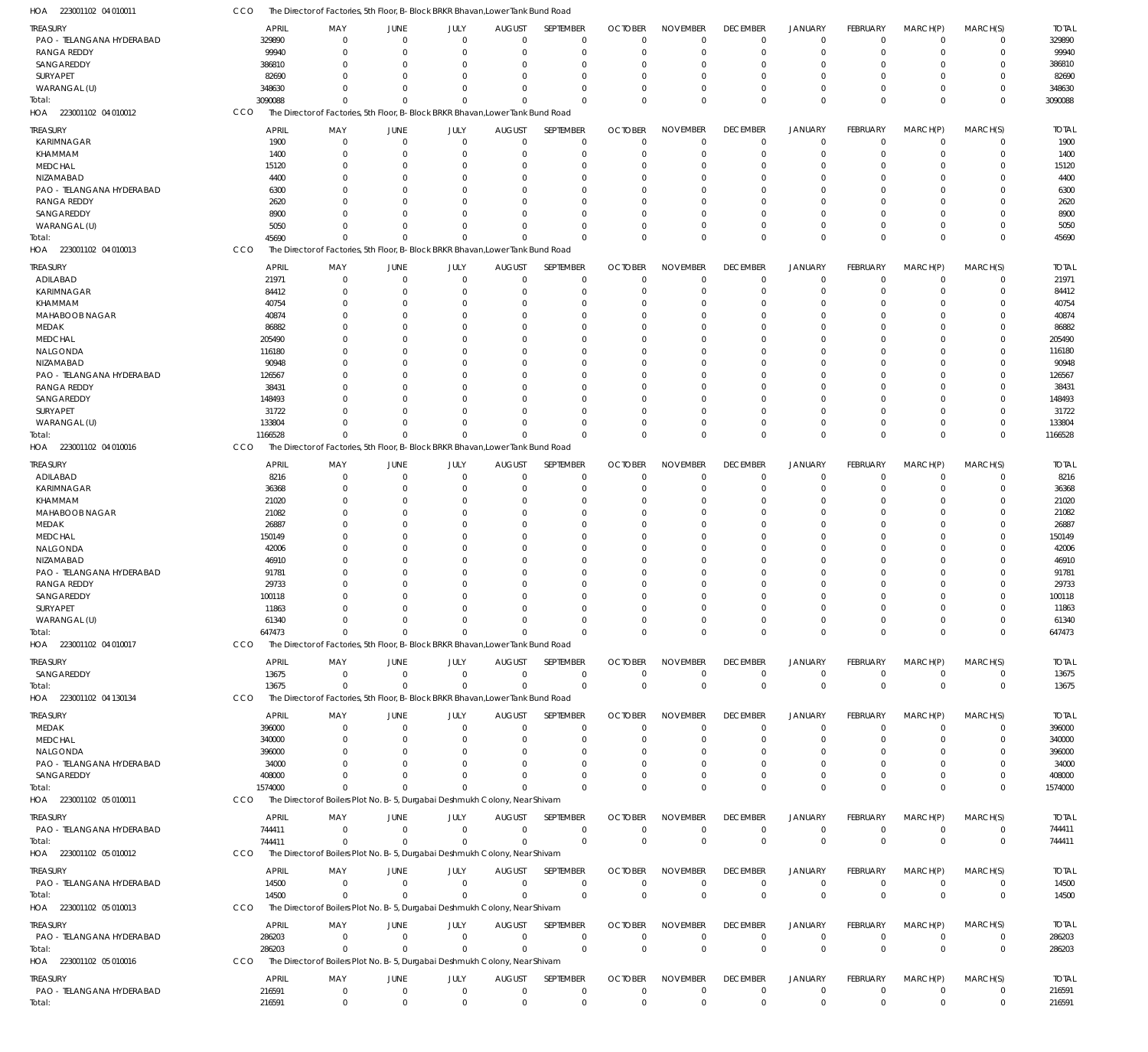| HOA<br>223001102 06 010011                     | CCO              | The Director of Boilers Plot No. B-5, Durgabai Deshmukh Colony, Near Shivam                      |                      |                            |                      |                            |                      |                      |                                  |                                  |                      |                            |                            |                  |
|------------------------------------------------|------------------|--------------------------------------------------------------------------------------------------|----------------------|----------------------------|----------------------|----------------------------|----------------------|----------------------|----------------------------------|----------------------------------|----------------------|----------------------------|----------------------------|------------------|
| <b>TREASURY</b>                                | <b>APRIL</b>     | MAY                                                                                              | <b>JUNE</b>          | JULY                       | <b>AUGUST</b>        | SEPTEMBER                  | <b>OCTOBER</b>       | <b>NOVEMBER</b>      | <b>DECEMBER</b>                  | <b>JANUARY</b>                   | FEBRUARY             | MARCH(P)                   | MARCH(S)                   | <b>TOTAL</b>     |
| KARIMNAGAR                                     | 24700            | $\Omega$                                                                                         | $\Omega$             | $\mathbf 0$                | $\Omega$             | $\mathbf 0$                | $\Omega$             | $\Omega$             | $\overline{0}$                   | $\overline{0}$                   | $\Omega$             | $\Omega$                   | $\mathbf 0$                | 24700            |
| NALGONDA                                       | 131150           | $\Omega$                                                                                         | $\Omega$             | $\mathbf 0$                | $\Omega$             | $\mathbf 0$                | $\Omega$             | $\Omega$             | $\overline{0}$                   | $\overline{0}$                   | $\mathbf 0$          | $\mathbf 0$                | $\mathbf 0$                | 131150           |
| PAO - TELANGANA HYDERABAD<br>WARANGAL (U)      | 259600<br>77500  | $\Omega$<br>$\Omega$                                                                             | $\Omega$<br>$\Omega$ | $\Omega$<br>$\mathbf 0$    | $\Omega$<br>$\Omega$ | 0<br>$\Omega$              | $\Omega$             | $\Omega$<br>$\Omega$ | $^{\circ}$<br>$\Omega$           | 0<br>$\Omega$                    | $\Omega$<br>$\Omega$ | $\Omega$<br>$\Omega$       | $\mathbf 0$<br>$\mathbf 0$ | 259600<br>77500  |
| Total:                                         | 492950           | $\Omega$                                                                                         | $\Omega$             | $\Omega$                   | $\Omega$             | $\Omega$                   | $\Omega$             | $\Omega$             | $\mathbf 0$                      | $\mathbf{0}$                     | $\Omega$             | $\Omega$                   | $\mathbf 0$                | 492950           |
| HOA 223001102 06 010012                        | CCO              | The Director of Boilers Plot No. B-5, Durgabai Deshmukh Colony, Near Shivam                      |                      |                            |                      |                            |                      |                      |                                  |                                  |                      |                            |                            |                  |
| <b>TREASURY</b>                                | <b>APRIL</b>     | MAY                                                                                              | <b>JUNE</b>          | JULY                       | <b>AUGUST</b>        | SEPTEMBER                  | <b>OCTOBER</b>       | <b>NOVEMBER</b>      | <b>DECEMBER</b>                  | <b>JANUARY</b>                   | FEBRUARY             | MARCH(P)                   | MARCH(S)                   | <b>TOTAL</b>     |
| KARIMNAGAR                                     | 300              | $\mathbf 0$                                                                                      | $\mathbf 0$          | $\mathbf 0$                | $\mathbf 0$          | $\mathbf 0$                | $\Omega$             | $\Omega$             | $^{\circ}$                       | $\overline{0}$                   | $\mathbf 0$          | $\overline{0}$             | $\mathbf 0$                | 300              |
| NALGONDA                                       | 420              | $\Omega$                                                                                         | $\Omega$             | $\mathbf 0$                | 0                    | $\mathbf 0$                | $\Omega$             | $\Omega$             | $^{\circ}$                       | $\overline{0}$                   | $\Omega$             | $\Omega$                   | $\mathbf 0$                | 420              |
| PAO - TELANGANA HYDERABAD                      | 5100             | $\Omega$                                                                                         | $\Omega$             | $\mathbf 0$                | 0                    | $\mathbf 0$                | $\Omega$             | $\Omega$             | $^{\circ}$                       | $\Omega$                         | $\Omega$             | $\Omega$                   | $\mathbf 0$                | 5100             |
| WARANGAL (U)                                   | 950              | $\Omega$                                                                                         | $\Omega$             | $\overline{0}$             | $\Omega$             | $\mathbf 0$                | $\Omega$             | $\Omega$             | $\overline{0}$                   | $\overline{0}$                   | $\Omega$             | $\Omega$                   | $\mathbf 0$                | 950              |
| Total:                                         | 6770             | $\Omega$                                                                                         | $\Omega$             | $\Omega$                   | $\Omega$             | $\Omega$                   | $\cap$               | $\Omega$             | $\mathbf 0$                      | $\Omega$                         | $\Omega$             | $\Omega$                   | $\mathbf 0$                | 6770             |
| HOA 223001102 06 010013                        | CCO              | The Director of Boilers Plot No. B-5, Durgabai Deshmukh Colony, Near Shivam                      |                      |                            |                      |                            |                      |                      |                                  |                                  |                      |                            |                            |                  |
| <b>TREASURY</b>                                | <b>APRIL</b>     | MAY                                                                                              | JUNE                 | JULY                       | <b>AUGUST</b>        | SEPTEMBER                  | <b>OCTOBER</b>       | <b>NOVEMBER</b>      | <b>DECEMBER</b>                  | <b>JANUARY</b>                   | FEBRUARY             | MARCH(P)                   | MARCH(S)                   | <b>TOTAL</b>     |
| KARIMNAGAR                                     | 9477             | $\Omega$                                                                                         | $\mathbf 0$          | $\mathbf 0$                | $\Omega$             | $\mathbf 0$                | $\Omega$             | $\Omega$             | $\overline{0}$                   | $\overline{0}$                   | $\mathbf 0$          | $\mathbf 0$                | $\Omega$                   | 9477             |
| NALGONDA                                       | 50475            | $\Omega$                                                                                         | $\mathbf 0$          | $\mathbf 0$                | $\Omega$             | $\mathbf 0$                | $\Omega$             | $\Omega$             | $\overline{0}$                   | $\Omega$                         | $\Omega$             | $\Omega$                   | $\mathbf 0$                | 50475            |
| PAO - TELANGANA HYDERABAD                      | 99841            | $\Omega$                                                                                         | $\Omega$             | 0                          | $\Omega$             | $\mathbf 0$                | $\Omega$             | $\Omega$             | $\overline{0}$                   | $\Omega$                         | $\Omega$             | $\Omega$                   | $\mathbf 0$                | 99841            |
| WARANGAL (U)                                   | 29812            | $\Omega$<br>$\Omega$                                                                             | $\Omega$<br>$\Omega$ | $\overline{0}$<br>$\Omega$ | $\Omega$<br>$\Omega$ | $\mathbf 0$<br>$\Omega$    | $\Omega$             | $\Omega$<br>$\Omega$ | $\overline{0}$                   | $\overline{0}$                   | $\Omega$<br>$\Omega$ | $\mathbf 0$<br>$\Omega$    | $\mathbf 0$                | 29812            |
| Total:<br>HOA 223001102 06 010016              | 189605<br>CCO    | The Director of Boilers Plot No. B-5, Durgabai Deshmukh Colony, Near Shivam                      |                      |                            |                      |                            | $\Omega$             |                      | $\mathbf 0$                      | $\mathbf{0}$                     |                      |                            | $\mathbf 0$                | 189605           |
|                                                |                  |                                                                                                  |                      |                            |                      |                            |                      |                      |                                  |                                  |                      |                            |                            |                  |
| TREASURY                                       | <b>APRIL</b>     | MAY                                                                                              | JUNE                 | JULY                       | <b>AUGUST</b>        | SEPTEMBER                  | <b>OCTOBER</b>       | <b>NOVEMBER</b>      | <b>DECEMBER</b>                  | <b>JANUARY</b>                   | FEBRUARY             | MARCH(P)                   | MARCH(S)                   | <b>TOTAL</b>     |
| KARIMNAGAR                                     | 4888             | $\mathbf{0}$<br>$\Omega$                                                                         | $\mathbf 0$          | $\mathbf 0$                | 0                    | $\mathbf 0$<br>$\mathbf 0$ | $\Omega$             | $\Omega$<br>$\Omega$ | $\overline{0}$<br>$\overline{0}$ | $\overline{0}$<br>$\overline{0}$ | $\mathbf 0$          | $\mathbf 0$<br>$\mathbf 0$ | $\mathbf 0$<br>$\mathbf 0$ | 4888             |
| NALGONDA<br>PAO - TELANGANA HYDERABAD          | 18875<br>74135   | <sup>0</sup>                                                                                     | 0<br>$\Omega$        | 0<br>0                     | 0<br>n               | $\Omega$                   | $\Omega$<br>$\Omega$ | $\Omega$             | $\Omega$                         | $\Omega$                         | 0<br>$\Omega$        | $\Omega$                   | $\mathbf 0$                | 18875<br>74135   |
| WARANGAL (U)                                   | 15376            | $\Omega$                                                                                         | 0                    | $\mathbf 0$                | $\Omega$             | $\mathbf 0$                | $\Omega$             | $\Omega$             | $\overline{0}$                   | $\overline{0}$                   | $\mathbf 0$          | $\mathbf 0$                | $\mathbf 0$                | 15376            |
| Total:                                         | 113274           | $\Omega$                                                                                         | $\Omega$             | $\Omega$                   | $\Omega$             | $\Omega$                   | $\Omega$             | $\Omega$             | $\mathbf 0$                      | $\overline{0}$                   | $\Omega$             | $\Omega$                   | $\mathbf 0$                | 113274           |
| HOA 223001103 04 010011                        | CCO              | The Commissioner of Labour, Telangana, AS Bhavan, RTC X Roads,                                   |                      |                            |                      |                            |                      |                      |                                  |                                  |                      |                            |                            |                  |
| treasury                                       | <b>APRIL</b>     | MAY                                                                                              | <b>JUNE</b>          | JULY                       | <b>AUGUST</b>        | SEPTEMBER                  | <b>OCTOBER</b>       | <b>NOVEMBER</b>      | <b>DECEMBER</b>                  | <b>JANUARY</b>                   | FEBRUARY             | MARCH(P)                   | MARCH(S)                   | <b>TOTAL</b>     |
| PAO - TELANGANA HYDERABAD                      | 149150           | 0                                                                                                | $\mathbf{0}$         | $\mathbf 0$                | 0                    | $\mathbf 0$                | $\Omega$             | $\Omega$             | $\overline{0}$                   | $\overline{0}$                   | $\mathbf 0$          | $\mathbf 0$                | $\mathbf 0$                | 149150           |
| WARANGAL (U)                                   | 73450            | $\Omega$                                                                                         | $\Omega$             | $\mathbf 0$                | $\Omega$             | $\mathbf 0$                | $\Omega$             | $\Omega$             | $\mathbf 0$                      | $\overline{0}$                   | $\mathbf 0$          | $\mathbf 0$                | $\mathbf 0$                | 73450            |
| Total:                                         | 222600           | $\Omega$                                                                                         | $\Omega$             | $\Omega$                   | $\Omega$             | $\mathbf 0$                | $\Omega$             | $\Omega$             | $\mathbf 0$                      | $\mathbf 0$                      | $\Omega$             | $\Omega$                   | $\mathbf 0$                | 222600           |
| HOA 223001103 04 010012                        | CCO              | The Commissioner of Labour, Telangana, AS Bhavan, RTC X Roads,                                   |                      |                            |                      |                            |                      |                      |                                  |                                  |                      |                            |                            |                  |
| <b>TREASURY</b>                                | <b>APRIL</b>     | MAY                                                                                              | <b>JUNE</b>          | JULY                       | <b>AUGUST</b>        | SEPTEMBER                  | <b>OCTOBER</b>       | <b>NOVEMBER</b>      | <b>DECEMBER</b>                  | <b>JANUARY</b>                   | FEBRUARY             | MARCH(P)                   | MARCH(S)                   | <b>TOTAL</b>     |
| PAO - TELANGANA HYDERABAD                      | 3300             | $\mathbf{0}$                                                                                     | $\overline{0}$       | $\mathbf 0$                | 0                    | $\mathbf 0$                | $\Omega$             | $\Omega$             | $^{\circ}$                       | $\overline{0}$                   | $\mathbf 0$          | $\overline{0}$             | $\mathbf 0$                | 3300             |
| WARANGAL (U)                                   | 2800             | $\Omega$                                                                                         | $\mathbf 0$          | $\mathbf 0$                | $\Omega$             | $\mathbf 0$                | $\Omega$             | $\Omega$             | $^{\circ}$                       | $\overline{0}$                   | $\mathbf 0$          | $^{\circ}$                 | $\mathbf 0$                | 2800             |
| Total:                                         | 6100             | $\Omega$                                                                                         | $\Omega$             | $\Omega$                   | $\Omega$             | $\mathbf 0$                | $\Omega$             | $\Omega$             | $\mathbf 0$                      | $\mathbf 0$                      | $\Omega$             | $\Omega$                   | $\mathbf 0$                | 6100             |
| HOA 223001103 04 010013                        | CCO              | The Commissioner of Labour, Telangana, AS Bhavan, RTC X Roads,                                   |                      |                            |                      |                            |                      |                      |                                  |                                  |                      |                            |                            |                  |
| treasury                                       | <b>APRIL</b>     | MAY                                                                                              | <b>JUNE</b>          | JULY                       | <b>AUGUST</b>        | SEPTEMBER                  | <b>OCTOBER</b>       | <b>NOVEMBER</b>      | <b>DECEMBER</b>                  | <b>JANUARY</b>                   | FEBRUARY             | MARCH(P)                   | MARCH(S)                   | <b>TOTAL</b>     |
| PAO - TELANGANA HYDERABAD                      | 57203            | $\Omega$                                                                                         | $\mathbf{0}$         | $\mathbf 0$                | 0                    | $\mathbf 0$                | $\Omega$             | $\Omega$             | $^{\circ}$                       | $\overline{0}$                   | $\mathbf 0$          | $\Omega$                   | $\mathbf 0$                | 57203            |
| WARANGAL (U)                                   | 28159            | $\mathbf{0}$                                                                                     | $\mathbf{0}$         | $\mathbf 0$                | 0                    | $\mathbf 0$                | 0                    | $\Omega$             | $^{\circ}$                       | $\overline{0}$                   | $\mathbf 0$          | $\mathbf 0$                | $\mathbf 0$                | 28159            |
| Total:                                         | 85362            | $\Omega$                                                                                         | $\Omega$             | $\Omega$                   | $\Omega$             | $\Omega$                   | $\Omega$             | $\Omega$             | $\mathbf 0$                      | $\mathbf{0}$                     | $\Omega$             | $\Omega$                   | $\mathbf 0$                | 85362            |
| HOA 223001103 04 010016                        | CCO              | The Commissioner of Labour, Telangana, AS Bhavan, RTC X Roads,                                   |                      |                            |                      |                            |                      |                      |                                  |                                  |                      |                            |                            |                  |
| treasury                                       | <b>APRIL</b>     | MAY                                                                                              | JUNE                 | JULY                       | <b>AUGUST</b>        | SEPTEMBER                  | <b>OCTOBER</b>       | <b>NOVEMBER</b>      | <b>DECEMBER</b>                  | <b>JANUARY</b>                   | FEBRUARY             | MARCH(P)                   | MARCH(S)                   | <b>TOTAL</b>     |
| PAO - TELANGANA HYDERABAD                      | 35328            | $\mathbf 0$                                                                                      | $\mathbf{0}$         | $\mathbf 0$                | $\mathbf{0}$         | $\mathbf 0$                | $\mathbf{0}$         | $\mathbf 0$          | $^{\circ}$                       | $\mathbf 0$                      | $\mathbf 0$          | $\overline{0}$             | $\mathbf 0$                | 35328            |
| WARANGAL (U)                                   | 14524            | 0                                                                                                | $\Omega$             | $\mathbf 0$                | 0                    | $\mathbf 0$                |                      |                      | - 0                              | $\overline{0}$                   | 0                    | $\mathbf 0$                | $\mathbf 0$                | 14524            |
| Total:                                         | 49852            | $\Omega$                                                                                         | $\Omega$             | $\mathbf 0$                | $\mathbf 0$          | $\mathbf 0$                | $\Omega$             | $\Omega$             | $\mathbf 0$                      | $\mathbf 0$                      | $\mathbf 0$          | $\overline{0}$             | $\mathbf 0$                | 49852            |
| HOA 223002001 01 010011                        | CCO              | The Commissioner, Employment & Training Department, BRKR Offices Complex, Tank Bund,             |                      |                            |                      |                            |                      |                      |                                  |                                  |                      |                            |                            |                  |
| treasury                                       | APRIL            | MAY                                                                                              | <b>JUNE</b>          | JULY                       | <b>AUGUST</b>        | SEPTEMBER                  | <b>OCTOBER</b>       | <b>NOVEMBER</b>      | <b>DECEMBER</b>                  | <b>JANUARY</b>                   | FEBRUARY             | MARCH(P)                   | MARCH(S)                   | <b>TOTAL</b>     |
| PAO - TELANGANA HYDERABAD                      | 2176690          | 0                                                                                                | $\mathbf{0}$         | $\mathbf 0$                | $\mathbf{0}$         | $\mathbf 0$                | $\Omega$             | $\Omega$             | $\mathbf 0$                      | $\mathbf 0$                      | $\mathbf 0$          | $^{\circ}$                 | $\mathbf 0$                | 2176690          |
| Total:                                         | 2176690          | $\Omega$                                                                                         | $\Omega$             | $\Omega$                   | $\Omega$             | $\Omega$                   | $\Omega$             | $\Omega$             | $\mathbf 0$                      | $\mathbf 0$                      | $\Omega$             | $\Omega$                   | $\mathbf 0$                | 2176690          |
| HOA 223002001 01 010012                        | CCO              | The Commissioner, Employment & Training Department, BRKR Offices Complex, Tank Bund,             |                      |                            |                      |                            |                      |                      |                                  |                                  |                      |                            |                            |                  |
| treasury                                       | <b>APRIL</b>     | MAY                                                                                              | JUNE                 | JULY                       | <b>AUGUST</b>        | SEPTEMBER                  | <b>OCTOBER</b>       | <b>NOVEMBER</b>      | <b>DECEMBER</b>                  | <b>JANUARY</b>                   | FEBRUARY             | MARCH(P)                   | MARCH(S)                   | <b>TOTAL</b>     |
| PAO - TELANGANA HYDERABAD                      | 41900            | $\mathbf 0$                                                                                      | $\mathbf{0}$         | $\mathbf 0$                | $\mathbf{0}$         | $\mathbf 0$                | $\Omega$             | $\Omega$             | $\overline{0}$                   | $\overline{0}$                   | $\mathbf 0$          | $\overline{0}$             | $\mathbf 0$                | 41900            |
| Total:<br>HOA 223002001 01010013               | 41900<br>CCO     | $\Omega$<br>The Commissioner, Employment & Training Department, BRKR Offices Complex, Tank Bund, | $\overline{0}$       | $\mathbf 0$                | 0                    | $\mathbf 0$                | $\overline{0}$       | $\mathbf 0$          | $\mathbf 0$                      | $\mathbf 0$                      | $\overline{0}$       | $\Omega$                   | $\mathbf 0$                | 41900            |
|                                                |                  |                                                                                                  |                      |                            |                      |                            |                      |                      |                                  |                                  |                      |                            |                            |                  |
| <b>TREASURY</b>                                | <b>APRIL</b>     | MAY                                                                                              | JUNE                 | JULY                       | <b>AUGUST</b>        | SEPTEMBER                  | <b>OCTOBER</b>       | <b>NOVEMBER</b>      | <b>DECEMBER</b>                  | <b>JANUARY</b>                   | FEBRUARY             | MARCH(P)                   | MARCH(S)                   | <b>TOTAL</b>     |
| PAO - TELANGANA HYDERABAD                      | 848612           | $\mathbf{0}$                                                                                     | $\mathbf{0}$         | $\mathbf 0$                | $\mathbf{0}$         | $\mathbf 0$                | $\Omega$             | 0                    | $\mathbf 0$                      | $\mathbf 0$                      | $\mathbf 0$          | $\overline{0}$             | $\mathbf 0$                | 848612           |
| Total:<br>HOA 223002001 01 010016              | 848612<br>CCO    | $\Omega$<br>The Commissioner, Employment & Training Department, BRKR Offices Complex, Tank Bund, | $\Omega$             | $\mathbf{0}$               | $\Omega$             | $\mathbf 0$                | $\overline{0}$       | $\mathbf 0$          | $\mathbf 0$                      | $\mathbf 0$                      | $\overline{0}$       | $\overline{0}$             | $\mathbf 0$                | 848612           |
|                                                |                  |                                                                                                  |                      |                            |                      |                            |                      |                      |                                  |                                  |                      |                            |                            |                  |
| treasury                                       | APRIL            | MAY                                                                                              | JUNE                 | JULY                       | <b>AUGUST</b>        | SEPTEMBER                  | <b>OCTOBER</b>       | <b>NOVEMBER</b>      | <b>DECEMBER</b>                  | <b>JANUARY</b>                   | FEBRUARY             | MARCH(P)                   | MARCH(S)                   | <b>TOTAL</b>     |
| PAO - TELANGANA HYDERABAD                      | 587975           | $\mathbf 0$                                                                                      | $\mathbf{0}$         | $\mathbf 0$                | $\mathbf 0$          | $\mathbf 0$                | $\Omega$             | $\Omega$<br>$\Omega$ | $\overline{0}$                   | $\overline{0}$                   | $\mathbf 0$          | $\overline{0}$             | $\mathbf 0$                | 587975           |
| Total:<br>HOA 223002001 01 300302              | 587975<br>CCO    | $\Omega$<br>The Commissioner, Employment & Training Department, BRKR Offices Complex, Tank Bund, | $\mathbf{0}$         | $\mathbf 0$                | 0                    | $\mathbf 0$                | $\Omega$             |                      | $\mathbf 0$                      | $\mathbf 0$                      | $\overline{0}$       | $\overline{0}$             | $\mathbf 0$                | 587975           |
|                                                |                  |                                                                                                  |                      |                            |                      |                            |                      |                      |                                  |                                  |                      |                            |                            |                  |
| TREASURY                                       | <b>APRIL</b>     | MAY                                                                                              | JUNE                 | JULY                       | <b>AUGUST</b>        | SEPTEMBER                  | <b>OCTOBER</b>       | <b>NOVEMBER</b>      | <b>DECEMBER</b>                  | <b>JANUARY</b>                   | FEBRUARY             | MARCH(P)                   | MARCH(S)                   | <b>TOTAL</b>     |
| PAO - TELANGANA HYDERABAD                      | 6386             | $\mathbf 0$                                                                                      | $\overline{0}$       | $\mathbf 0$                | $\mathbf{0}$         | $\mathbf 0$                | $\Omega$             | $\Omega$             | $\overline{0}$                   | $\overline{0}$                   | $\mathbf 0$          | $\overline{0}$             | $\mathbf 0$                | 6386             |
| Total:<br>HOA 223002101 04 010011              | 6386<br>CCO      | $\Omega$<br>The Commissioner, Employment & Training Department, BRKR Offices Complex, Tank Bund, | $\Omega$             | $\mathbf 0$                | $\Omega$             | $\mathbf 0$                | $\overline{0}$       | $\Omega$             | $\mathbf 0$                      | $\mathbf 0$                      | $\Omega$             | $\Omega$                   | $\mathbf 0$                | 6386             |
|                                                |                  |                                                                                                  |                      |                            |                      |                            |                      |                      |                                  |                                  |                      |                            |                            |                  |
| treasury                                       | <b>APRIL</b>     | MAY                                                                                              | JUNE                 | JULY                       | <b>AUGUST</b>        | SEPTEMBER                  | <b>OCTOBER</b>       | <b>NOVEMBER</b>      | <b>DECEMBER</b>                  | <b>JANUARY</b>                   | FEBRUARY             | MARCH(P)                   | MARCH(S)                   | <b>TOTAL</b>     |
| ADILABAD                                       | 223578           | $\mathbf{0}$                                                                                     | $\mathbf 0$          | $\mathbf 0$                | 0                    | $\mathbf 0$                | $\Omega$             | $\Omega$             | $^{\circ}$                       | $\overline{0}$                   | $\mathbf 0$          | $\mathbf 0$                | $\mathbf 0$                | 223578           |
| <b>BHADRADI KOTHAGUDEM</b><br>JOGULAMBA GADWAL | 175930<br>203920 | $\Omega$<br>0                                                                                    | 0<br>0               | 0<br>0                     | 0<br>0               | $\mathbf 0$<br>$\mathbf 0$ | $\Omega$<br>$\Omega$ | $\Omega$<br>$\Omega$ | $^{\circ}$<br>0                  | $\overline{0}$<br>$\overline{0}$ | $\Omega$<br>$\Omega$ | $\Omega$<br>$\Omega$       | $\mathbf 0$<br>$\mathbf 0$ | 175930<br>203920 |
| KARIMNAGAR                                     | 426030           | 0                                                                                                | $\Omega$             | $\Omega$                   | $\Omega$             | $\mathbf 0$                |                      | $\Omega$             | $\Omega$                         | $\Omega$                         | $\Omega$             | $\Omega$                   | $\mathbf 0$                | 426030           |
| KHAMMAM                                        | 180485           | 0                                                                                                | $\Omega$             | $\Omega$                   |                      | $\Omega$                   |                      | $\Omega$             | $\Omega$                         | $\Omega$                         | $\Omega$             | $\Omega$                   | $\Omega$                   | 180485           |
| MAHABOOB NAGAR                                 | 131830           | 0                                                                                                | $\Omega$             | $\mathbf 0$                | 0                    | $\mathbf 0$                | $\Omega$             | $\Omega$             | 0                                | $\Omega$                         | $\Omega$             | $\Omega$                   | $\mathbf 0$                | 131830           |
| <b>MANCHERIAL</b>                              | 236620           | $\mathbf{0}$                                                                                     | 0                    | $\mathbf 0$                | $\Omega$             | $\mathbf 0$                |                      | $\Omega$             | 0                                | $\overline{0}$                   | 0                    | $\mathbf 0$                | 0                          | 236620           |
| NALGONDA                                       | 454536           | $\mathbf 0$                                                                                      | $\mathbf 0$          | $\mathbf 0$                | $\Omega$             | $\Omega$                   | $\Omega$             | $\Omega$             | $\mathbf 0$                      | $\Omega$                         | 0                    | $\mathbf 0$                | $\Omega$                   | 454536           |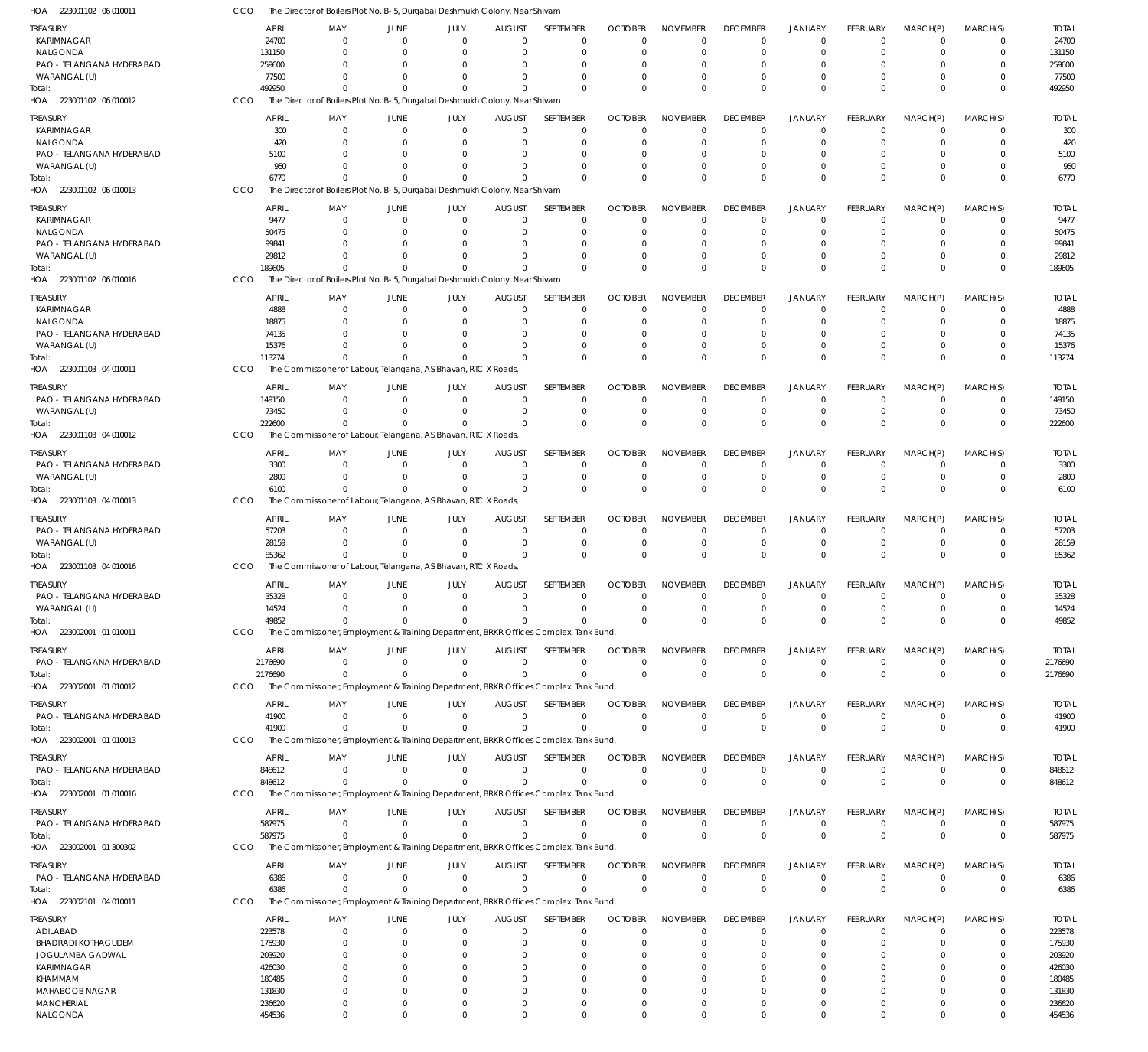223002101 04 010012 HOA 223002101 04 010013 223002101 04 010016 HOA 223002101 04 010017 HOA 223002101 05 010011 HOA 223002101 05 010012 HOA HOA The Commissioner, Employment & Training Department, BRKR Offices Complex, Tank Bund, The Commissioner, Employment & Training Department, BRKR Offices Complex, Tank Bund, The Commissioner, Employment & Training Department, BRKR Offices Complex, Tank Bund, The Commissioner, Employment & Training Department, BRKR Offices Complex, Tank Bund, The Commissioner, Employment & Training Department, BRKR Offices Complex, Tank Bund, The Commissioner, Employment & Training Department, BRKR Offices Complex, Tank Bund, CCO **CCO** CCO CCO **CCO** CCO 4239883 62608 1577313 778839 114962 682360 8350  $\Omega$ 0 0  $\Omega$ 0 0  $\,$  0  $\,$  $\Omega$ 0  $\Omega$  $\Omega$  $\mathbf 0$ 0  $\boldsymbol{0}$  $\Omega$ 0 0 0 0 0 0  $\Omega$ 0  $\Omega$  $\Omega$ 0  $\Omega$  $\boldsymbol{0}$  $\Omega$ 0  $\Omega$  $\Omega$ 0 0  $\mathbf 0$  $\Omega$  $\Omega$  $\Omega$  $\Omega$ 0  $\Omega$ 0  $\Omega$ 0  $\Omega$  $\Omega$  $\,$  0  $\,$  $\Omega$  $\,$  0  $\,$  $\Omega$ 0  $\Omega$  $\Omega$ 0  $\Omega$ 0  $\Omega$ 0  $\Omega$  $\Omega$ 0  $\theta$  $\,$  0  $\,$  $\Omega$ 0  $\Omega$  $\Omega$  $\boldsymbol{0}$ 0  $\boldsymbol{0}$  $\Omega$ 0  $\Omega$  $\Omega$ 0  $\Omega$ 0  $\Omega$ 0  $\Omega$  $\Omega$ 0  $\Omega$ 4239883 62608 1577313 778839 114962 682360 8350 NIZAMABAD PAO - TELANGANA HYDERABAD **PEDDAPALLY** RANGA REDDY SANGAREDDY VIKARABAD WARANGAL (U) ADILABAD BHADRADI KOTHAGUDEM KARIMNAGAR KHAMMAM MAHABOOB NAGAR **MANCHERIAL** NALGONDA NIZAMABAD PAO - TELANGANA HYDERABAD RANGA REDDY SANGAREDDY WARANGAL (U) ADILABAD BHADRADI KOTHAGUDEM JOGULAMBA GADWAL KARIMNAGAR KHAMMAM MAHABOOB NAGAR **MANCHERIAL** NALGONDA NIZAMABAD PAO - TELANGANA HYDERABAD PEDDAPALLY RANGA REDDY SANGAREDDY VIKARABAD WARANGAL (U) ADILABAD BHADRADI KOTHAGUDEM JOGULAMBA GADWAL KARIMNAGAR KHAMMAM MAHABOOB NAGAR MANCHERIAL NALGONDA NIZAMABAD PAO - TELANGANA HYDERABAD **PEDDAPALLY** RANGA REDDY SANGAREDDY VIKARABAD WARANGAL (U) WARANGAL (U) ADILABAD KHAMMAM MAHABOOB NAGAR NALGONDA NIZAMABAD RANGA REDDY KHAMMAM MAHABOOB NAGAR NIZAMABAD RANGA REDDY TREASURY TREASURY TREASURY TREASURY TREASURY TREASURY **TREASURY** 218093 311600 137380 573151 358710 38520 569500 2000 4153 3800 2150 1840 5527 4000 4630 10800 12500 2000 9208 95033 67672 78348 163611 69216 50720 90927 131964 84110 126505 51983 195749 137987 14785 218703 35537 31934 29297 70834 35700 26160 34002 49346 37957 92616 16087 149465 51601 5529 112774 114962 149070 370495 33580 27155 25420 76640 2350 2000 300 3700 APRIL APRIL APRIL APRIL APRIL APRIL APRIL  $\Omega$ 0  $\Omega$ 0  $\Omega$  $\Omega$ 0 0 0 0  $\theta$ 0 0 0 0  $\Omega$ 0 0 0 0  $\Omega$ 0  $\Omega$ 0 0  $\Omega$ 0  $\Omega$ 0 0  $\Omega$  $\Omega$  $\Omega$ 0 0 0  $\Omega$ 0 0 0 0 0 0 0 0 0 0  $\theta$ 0 0 0 0 0 0 0 0 0 0 0 0 MAY MAY MAY MAY MAY MAY MAY 0 0  $\Omega$ 0 0  $\Omega$ 0 0 0 0  $\Omega$ 0  $\Omega$ 0 0 0 0  $\Omega$ 0 0  $\Omega$ 0  $\Omega$ 0 0  $\Omega$ 0  $\Omega$ 0 0 0 0  $\Omega$ 0 0 0 0  $\Omega$ 0 0 0 0  $\Omega$ 0  $\Omega$ 0 0  $\Omega$ 0  $\sqrt{0}$ 0 0  $\Omega$ 0 0  $\pmb{0}$ 0  $\Omega$ 0 0 JUNE JUNE JUNE JUNE JUNE JUNE JUNE 0 0  $\Omega$ 0 0  $\sqrt{0}$ 0 0 0 0 0 0 0 0 0  $\Omega$ 0 0 0 0 0 0  $\Omega$ 0 0  $\Omega$ 0  $\Omega$ 0 0 0  $\Omega$  $\Omega$ 0 0 0 0 0 0 0 0 0 0 0 0 0 0 0 0  $\Omega$ 0 0 0 0 0 0 0  $\Omega$ 0 0 JULY JULY JULY JULY JULY JULY JULY  $\Omega$ 0  $\Omega$ 0  $\Omega$  $\sqrt{2}$ 0 0 0 0 0 0  $\Omega$ 0 0  $\Omega$ 0  $\Omega$  $\theta$ 0  $\Omega$ 0  $\Omega$ 0 0  $\Omega$ 0  $\Omega$ 0 0  $\Omega$  $\Omega$  $\Omega$ 0 0  $\Omega$ 0  $\Omega$ 0 0 0  $\Omega$  $\Omega$ 0  $\Omega$  $\Omega$ 0 0 0  $\Omega$ 0  $\Omega$  $\Omega$ 0 0 0 0  $\Omega$ 0 0 AUGUST AUGUST AUGUST AUGUST AUGUST AUGUST AUGUST  $\Omega$  $\overline{0}$  $\Omega$ 0  $\Omega$  $\Omega$ 0  $\Omega$ 0 0  $\Omega$ 0  $\Omega$ 0 0  $\Omega$ 0  $\Omega$  $\Omega$ 0  $\Omega$ 0  $\Omega$ 0 0  $\Omega$ 0  $\Omega$  $\Omega$ 0  $\Omega$  $\Omega$  $\Omega$ 0 0  $\Omega$  $\Omega$  $\Omega$ 0 0  $\Omega$  $\Omega$  $\Omega$ 0  $\Omega$  $\Omega$  $\Omega$  $\Omega$ 0  $\Omega$  $\Omega$  $\Omega$  $\Omega$ 0 0 0 0  $\Omega$ 0 0 SEPTEMBER SEPTEMBER SEPTEMBER SEPTEMBER SEPTEMBER SEPTEMBER **SEPTEMBER** 0 0  $\Omega$ 0  $\Omega$  $\Omega$ 0 0 0 0 0 0 0 0 0  $\Omega$ 0 0 0  $\Omega$  $\Omega$ 0  $\Omega$ 0  $\Omega$  $\Omega$ 0  $\Omega$ 0  $\Omega$  $\Omega$  $\Omega$  $\Omega$ 0 0 0  $\Omega$ 0 0 0  $\Omega$  $\Omega$ 0 0  $\Omega$ 0 0 0 0 0 0 0 0 0 0 0 0  $\Omega$ 0 0 OCTOBER OCTOBER OCTOBER OCTOBER OCTOBER OCTOBER **OCTOBER**  $\Omega$ 0  $\Omega$ 0 0  $\Omega$ 0  $\Omega$ 0 0  $\Omega$ 0  $\Omega$ 0 0  $\Omega$ 0  $\Omega$ 0 0  $\Omega$ 0  $\Omega$ 0 0  $\Omega$ 0  $\Omega$ 0 0  $\Omega$  $\Omega$  $\Omega$ 0 0 0 0  $\Omega$ 0 0 0  $\Omega$  $\Omega$ 0  $\Omega$ 0 0  $\theta$ 0  $\Omega$ 0 0  $\Omega$ 0 0 0 0  $\Omega$ 0 0 NOVEMBER NOVEMBER NOVEMBER NOVEMBER NOVEMBER NOVEMBER NOVEMBER  $\Omega$ 0  $\Omega$ 0 0  $\Omega$ 0 0 0 0  $\Omega$ 0  $\Omega$ 0 0  $\Omega$ 0  $\Omega$ 0 0  $\Omega$ 0  $\Omega$  $\overline{0}$ 0  $\Omega$ 0  $\Omega$  $\overline{0}$ 0  $\Omega$  $\Omega$  $\Omega$ 0 0  $\Omega$  $\Omega$  $\Omega$ 0 0 0  $\Omega$  $\Omega$ 0  $\Omega$  $\Omega$ 0  $\Omega$ 0  $\Omega$  $\Omega$  $\Omega$ 0 0 0 0 0  $\Omega$ 0 0 DECEMBER DECEMBER DECEMBER DECEMBER DECEMBER DECEMBER **DECEMBER**  $\Omega$ 0  $\Omega$ 0 0  $\Omega$ 0  $\Omega$ 0 0  $\Omega$ 0  $\Omega$ 0  $\Omega$  $\Omega$ 0  $\Omega$ 0 0  $\Omega$ 0  $\Omega$ 0 0  $\Omega$ 0  $\Omega$ 0 0  $\Omega$  $\Omega$  $\Omega$ 0 0  $\Omega$ 0  $\Omega$ 0 0 0  $\Omega$  $\Omega$ 0  $\Omega$ 0 0  $\Omega$ 0  $\Omega$  $\Omega$  $\Omega$  $\Omega$ 0 0 0 0  $\Omega$ 0 0 JANUARY JANUARY JANUARY JANUARY JANUARY JANUARY JANUARY 0 0  $\Omega$ 0 0  $\Omega$ 0  $\Omega$ 0 0  $\theta$ 0  $\Omega$ 0 0  $\Omega$ 0  $\Omega$ 0 0 0 0  $\Omega$  $\overline{0}$ 0  $\Omega$ 0  $\Omega$  $\overline{0}$ 0 0 0  $\Omega$  $\boldsymbol{0}$ 0 0 0  $\Omega$ 0 0 0 0  $\Omega$ 0  $\Omega$ 0 0 0 0  $\Omega$ 0 0  $\Omega$ 0 0 0 0  $\Omega$ 0 0 FEBRUARY FEBRUARY FEBRUARY FEBRUARY FEBRUARY FEBRUARY FEBRUARY  $\Omega$ 0  $\Omega$ 0  $\Omega$  $\Omega$ 0 0 0 0  $\Omega$ 0  $\Omega$ 0  $\Omega$  $\Omega$ 0  $\Omega$ 0  $\Omega$  $\Omega$ 0  $\Omega$  $\Omega$  $\Omega$  $\Omega$ 0  $\Omega$ 0 0  $\Omega$  $\Omega$  $\Omega$ 0 0  $\Omega$  $\Omega$  $\Omega$ 0 0 0  $\Omega$  $\Omega$ 0  $\Omega$ 0  $\Omega$  $\Omega$ 0  $\Omega$ 0 0  $\Omega$ 0 0 0 0  $\Omega$ 0 0 MARCH(P) MARCH(P) MARCH(P) MARCH(P) MARCH(P) MARCH(P) MARCH(P)  $\Omega$ 0  $\Omega$ 0  $\Omega$  $\Omega$ 0  $\Omega$ 0  $\Omega$  $\Omega$ 0  $\Omega$ 0  $\Omega$  $\Omega$ 0  $\Omega$ 0  $\Omega$  $\Omega$ 0  $\Omega$ 0  $\Omega$ 0 0  $\Omega$ 0  $\Omega$  $\Omega$  $\Omega$  $\Omega$ 0 0  $\Omega$  $\Omega$  $\Omega$ 0  $\Omega$ 0  $\Omega$  $\Omega$ 0  $\Omega$ 0  $\Omega$  $\Omega$ 0  $\Omega$ 0  $\Omega$  $\Omega$ 0 0 0 0  $\Omega$ 0 0 MARCH(S) MARCH(S) MARCH(S) MARCH(S) MARCH(S) MARCH(S) MARCH(S) 218093 311600 137380 573151 358710 38520 569500 2000 4153 3800 2150 1840 5527 4000 4630 10800 12500 2000 9208 95033 67672 78348 163611 69216 50720 90927 131964 84110 126505 51983 195749 137987 14785 218703 35537 31934 29297 70834 35700 26160 34002 49346 37957 92616 16087 149465 51601 5529 112774 114962 149070 370495 33580 27155 25420 76640 2350 2000 300 3700 TOTAL TOTAL TOTAL TOTAL TOTAL TOTAL TOTAL Total: Total: Total: Total: Total: Total: Total:

0

The Commissioner, Employment & Training Department, BRKR Offices Complex, Tank Bund,

223002101 04 010011 HOA

CCO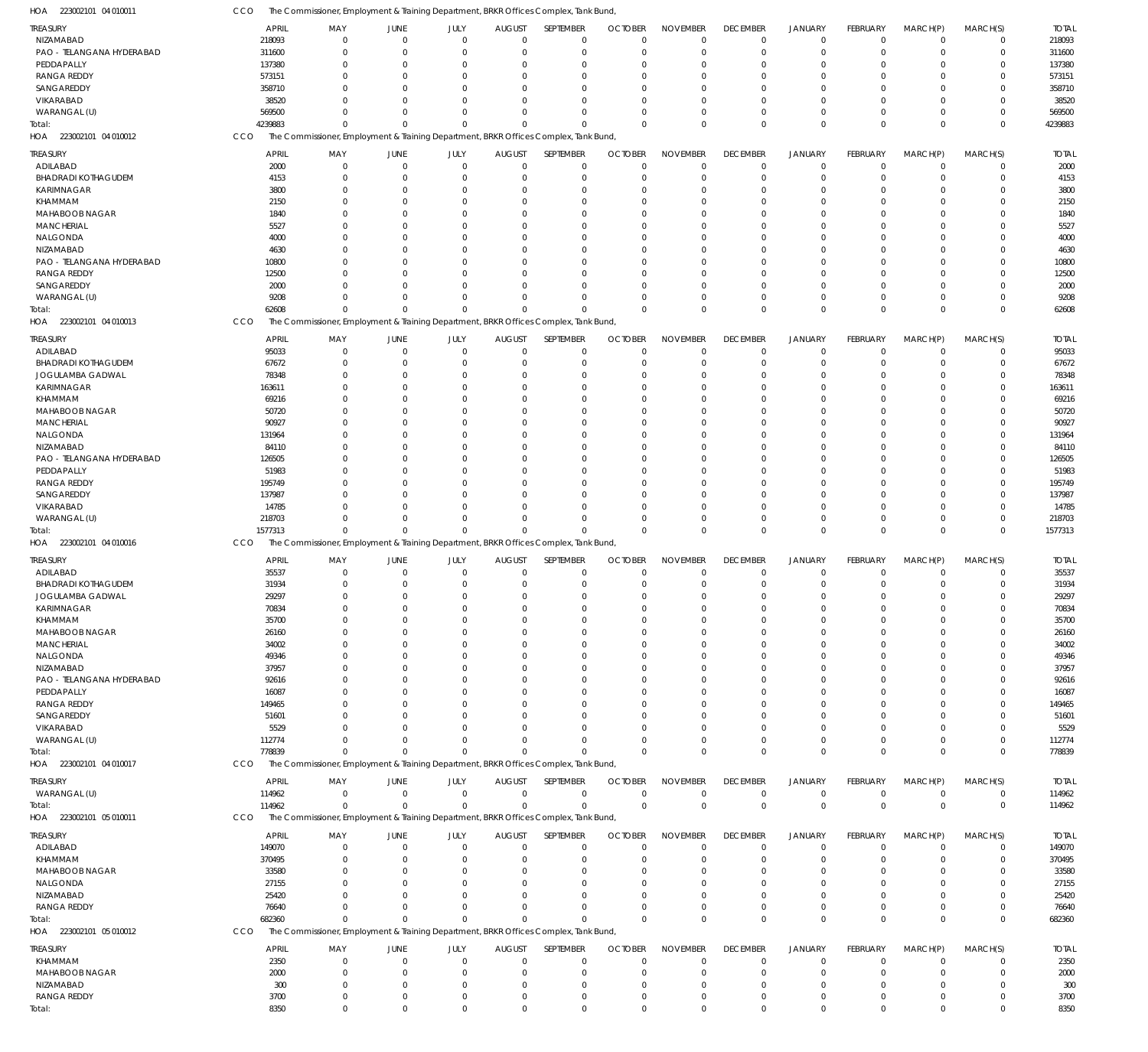| HOA 223002101 05 010013           | CCO                | The Commissioner, Employment & Training Department, BRKR Offices Complex, Tank Bund, |                                  |                          |                              |                            |                               |                             |                                   |                               |                            |                         |                            |                       |
|-----------------------------------|--------------------|--------------------------------------------------------------------------------------|----------------------------------|--------------------------|------------------------------|----------------------------|-------------------------------|-----------------------------|-----------------------------------|-------------------------------|----------------------------|-------------------------|----------------------------|-----------------------|
| TREASURY                          | <b>APRIL</b>       | MAY                                                                                  | JUNE                             | JULY                     | <b>AUGUST</b>                | SEPTEMBER                  | <b>OCTOBER</b>                | <b>NOVEMBER</b>             | <b>DECEMBER</b>                   | <b>JANUARY</b>                | FEBRUARY                   | MARCH(P)                | MARCH(S)                   | <b>TOTAL</b>          |
| ADILABAD                          | 57188              | $\Omega$                                                                             | $\mathbf 0$                      | $\Omega$                 | $\mathbf 0$                  | $\mathbf 0$                | $\mathbf 0$                   | $\Omega$                    | $\mathbf 0$                       | $\mathbf 0$                   | $\overline{0}$             | $\mathbf 0$             | $\mathbf 0$                | 57188                 |
| KHAMMAM                           | 142627             | $\Omega$                                                                             | $\overline{0}$                   | $\Omega$                 | $\mathbf 0$                  | $\mathbf 0$                | $\mathbf 0$                   | $\Omega$                    | $\mathbf 0$                       | $\mathbf 0$                   | $\mathbf 0$                | $\mathbf 0$             | $\mathbf 0$                | 142627                |
| MAHABOOB NAGAR                    | 12881              | $\Omega$                                                                             | $\overline{0}$                   | $\Omega$                 | 0                            | 0                          | $\Omega$                      | $\Omega$                    | $^{\circ}$                        | $\overline{0}$                | $\Omega$                   | $\Omega$                | $\mathbf 0$                | 12881                 |
| NIZAMABAD<br><b>RANGA REDDY</b>   | 9748<br>29400      | <sup>n</sup><br>$\Omega$                                                             | $\Omega$<br>$\Omega$             | $\Omega$<br>$\Omega$     | $\Omega$<br>$\mathbf 0$      | $\mathbf 0$<br>$\mathbf 0$ | $\Omega$<br>$\Omega$          | $\Omega$<br>$\Omega$        | $\Omega$<br>$\Omega$              | $\Omega$<br>$\overline{0}$    | $\Omega$<br>$\Omega$       | $\Omega$<br>$\mathbf 0$ | $\mathbf 0$<br>$\mathbf 0$ | 9748<br>29400         |
| Total:                            | 251844             | $\Omega$                                                                             | $\Omega$                         | $\Omega$                 | $\Omega$                     | $\Omega$                   | $\Omega$                      | $\Omega$                    | $\mathbf 0$                       | $\mathbf{0}$                  | $\Omega$                   | $\Omega$                | $\mathbf 0$                | 251844                |
| HOA 223002101 05 010016           | CCO                | The Commissioner, Employment & Training Department, BRKR Offices Complex, Tank Bund, |                                  |                          |                              |                            |                               |                             |                                   |                               |                            |                         |                            |                       |
|                                   |                    |                                                                                      |                                  |                          |                              |                            |                               |                             |                                   |                               |                            |                         |                            |                       |
| TREASURY                          | <b>APRIL</b>       | MAY<br>$\mathbf 0$                                                                   | JUNE<br>$\overline{0}$           | JULY<br>$\mathbf 0$      | <b>AUGUST</b><br>$\mathbf 0$ | SEPTEMBER<br>$\mathbf 0$   | <b>OCTOBER</b><br>$\mathbf 0$ | <b>NOVEMBER</b><br>$\Omega$ | <b>DECEMBER</b><br>$\overline{0}$ | <b>JANUARY</b><br>$\mathbf 0$ | FEBRUARY<br>$\overline{0}$ | MARCH(P)<br>$\mathbf 0$ | MARCH(S)                   | <b>TOTAL</b><br>21384 |
| ADILABAD<br>KHAMMAM               | 21384<br>48816     | $\Omega$                                                                             | $\overline{0}$                   | $\Omega$                 | 0                            | $\mathbf 0$                | 0                             | $\Omega$                    | $^{\circ}$                        | $\overline{0}$                | 0                          | $\mathbf 0$             | 0<br>0                     | 48816                 |
| MAHABOOB NAGAR                    | 6644               | $\Omega$                                                                             | $\Omega$                         | $\Omega$                 | 0                            | $\mathbf 0$                | $\Omega$                      | $\Omega$                    | $\Omega$                          | $\overline{0}$                | $\Omega$                   | $\Omega$                | $\mathbf 0$                | 6644                  |
| NIZAMABAD                         | 5028               | $\Omega$                                                                             | $\Omega$                         | $\Omega$                 | 0                            | $\mathbf 0$                | $\Omega$                      | $\Omega$                    | $^{\circ}$                        | $\overline{0}$                | 0                          | $\mathbf 0$             | $\mathbf 0$                | 5028                  |
| <b>RANGA REDDY</b>                | 22746              | <sup>0</sup>                                                                         | $\Omega$                         | $\Omega$                 | 0                            | $\mathbf 0$                | $\Omega$                      | $\Omega$                    | $\Omega$                          | $\overline{0}$                | $\mathbf 0$                | $\mathbf 0$             | 0                          | 22746                 |
| otal:                             | 104618             | $\Omega$                                                                             | $\Omega$                         | $\Omega$                 | $\Omega$                     | $\Omega$                   | $\Omega$                      | $\Omega$                    | $\mathbf 0$                       | $\mathbf{0}$                  | $\Omega$                   | $\Omega$                | $\mathbf 0$                | 104618                |
| HOA 22300210125 05 280284         | CCO                | The Commissioner, Employment & Training Department, BRKR Offices Complex, Tank Bund, |                                  |                          |                              |                            |                               |                             |                                   |                               |                            |                         |                            |                       |
| treasury                          | <b>APRIL</b>       | MAY                                                                                  | JUNE                             | JULY                     | <b>AUGUST</b>                | SEPTEMBER                  | <b>OCTOBER</b>                | <b>NOVEMBER</b>             | <b>DECEMBER</b>                   | <b>JANUARY</b>                | FEBRUARY                   | MARCH(P)                | MARCH(S)                   | <b>TOTAL</b>          |
| KHAMMAM                           | 54994              | $\Omega$                                                                             | $\mathbf 0$                      | $\mathbf 0$              | $\mathbf 0$                  | 0                          | $\Omega$                      | $\Omega$                    | $\mathbf 0$                       | $\mathbf 0$                   | $\overline{0}$             | $\mathbf 0$             | $\mathbf 0$                | 54994                 |
| MAHABOOB NAGAR                    | 200245             | $\Omega$                                                                             | $\overline{0}$                   | $\Omega$                 | 0                            | $\mathbf 0$                | 0                             | $\Omega$                    | $\overline{0}$                    | $\overline{0}$                | $\mathbf 0$                | $\mathbf 0$             | $\mathbf 0$                | 200245                |
| <b>RANGA REDDY</b>                | 1883089            | $\Omega$                                                                             | $\Omega$                         | $\Omega$                 | 0                            | $\mathbf 0$                | $\Omega$                      | $\Omega$                    | $\Omega$                          | $\Omega$                      | $\Omega$                   | $\Omega$                | $\mathbf 0$                | 1883089               |
| SANGAREDDY                        | 272958             | $\Omega$                                                                             | $\Omega$                         | $\Omega$                 | $\Omega$                     | $\mathbf 0$                | $\Omega$                      | $\Omega$                    | $\Omega$                          | $\Omega$                      | $\Omega$                   | $\Omega$                | $\mathbf 0$                | 272958                |
| WARANGAL (U)                      | 61321              | $\Omega$                                                                             | $\Omega$                         | $\Omega$                 | $\Omega$                     | $\mathbf 0$                | $\Omega$                      | $\Omega$                    | $\Omega$                          | $\mathbf 0$                   | $\Omega$                   | $\Omega$                | $\mathbf 0$                | 61321                 |
| Total:<br>HOA 223003101 04 010011 | 2472607            | $\Omega$                                                                             | $\Omega$                         | $\Omega$                 | $\Omega$                     | $\Omega$                   | $\Omega$                      | $\Omega$                    | $\mathbf 0$                       | $\mathbf 0$                   | $\Omega$                   | $\mathbf 0$             | $\mathbf 0$                | 2472607               |
|                                   | CCO                | The Commissioner, Employment & Training Department, BRKR Offices Complex, Tank Bund, |                                  |                          |                              |                            |                               |                             |                                   |                               |                            |                         |                            |                       |
| TREASURY                          | <b>APRIL</b>       | MAY                                                                                  | JUNE                             | JULY                     | <b>AUGUST</b>                | SEPTEMBER                  | <b>OCTOBER</b>                | <b>NOVEMBER</b>             | <b>DECEMBER</b>                   | <b>JANUARY</b>                | FEBRUARY                   | MARCH(P)                | MARCH(S)                   | <b>TOTAL</b>          |
| ADILABAD                          | 538398             | 0                                                                                    | $\overline{0}$                   | $\mathbf{0}$             | $\overline{0}$               | $\mathbf 0$                | $\mathbf 0$                   | $\Omega$                    | $^{\circ}$                        | $\overline{0}$                | $\mathbf 0$                | $\mathbf 0$             | $\mathbf 0$                | 538398                |
| <b>BHADRADI KOTHAGUDEM</b>        | 1383985            | $\Omega$<br>$\Omega$                                                                 | $\overline{0}$<br>$\overline{0}$ | $\Omega$<br>$\Omega$     | 0                            | $\mathbf 0$<br>$\mathbf 0$ | $\Omega$<br>$\Omega$          | $\Omega$<br>$\Omega$        | $\Omega$<br>$\Omega$              | $\overline{0}$<br>$\Omega$    | 0<br>$\Omega$              | $\Omega$<br>$\Omega$    | $\mathbf 0$<br>$\mathbf 0$ | 1383985               |
| BHOOPALAPALLY<br>HYDERABAD URBAN  | 288150<br>$-16098$ | $\Omega$                                                                             | $\overline{0}$                   | 0                        | 0<br>0                       | $\mathbf 0$                | $\Omega$                      | $\Omega$                    | $\Omega$                          | $\Omega$                      | $\Omega$                   | $\Omega$                | $\mathbf 0$                | 288150<br>$-16098$    |
| <b>JAGTIAL</b>                    | 184200             | $\Omega$                                                                             | $\Omega$                         | <sup>0</sup>             | 0                            | $\mathbf 0$                | $\Omega$                      | $\Omega$                    | $\Omega$                          | $\Omega$                      | $\Omega$                   | $\Omega$                | $\mathbf 0$                | 184200                |
| JOGULAMBA GADWAL                  | 163120             | <sup>0</sup>                                                                         | $\Omega$                         | O                        | $\Omega$                     | $\mathbf 0$                | $\Omega$                      | $\Omega$                    |                                   | $\Omega$                      | $\Omega$                   | $\Omega$                | $\mathbf 0$                | 163120                |
| KAMAREDDY                         | 154930             | $\Omega$                                                                             | $\overline{0}$                   | 0                        | 0                            | $\mathbf 0$                | $\Omega$                      | $\Omega$                    | $\Omega$                          | $\Omega$                      | $\Omega$                   | $\Omega$                | $\mathbf 0$                | 154930                |
| KARIMNAGAR                        | 301380             | <sup>0</sup>                                                                         | $\Omega$                         | O                        | $\Omega$                     | $\mathbf 0$                | $\Omega$                      | $\Omega$                    |                                   | $\Omega$                      | $\Omega$                   | $\Omega$                | $\mathbf 0$                | 301380                |
| KHAMMAM                           | 269420             | $\Omega$                                                                             | $\Omega$                         | O                        | $\Omega$                     | $\mathbf 0$                | $\Omega$                      | $\Omega$                    | $\Omega$                          | $\Omega$                      | $\Omega$                   | $\Omega$                | $\mathbf 0$                | 269420                |
| MAHABOOB NAGAR                    | 822190             | <sup>0</sup>                                                                         | $\Omega$                         | $\Omega$                 | $\Omega$                     | $\mathbf 0$                | $\Omega$                      | $\Omega$                    |                                   | $\Omega$                      | $\Omega$                   | $\Omega$                | $\mathbf 0$                | 822190                |
| MAHABUBABAD                       | 183260             | 0                                                                                    | $\Omega$                         | O                        | 0                            | $\mathbf 0$                | $\Omega$                      | $\Omega$                    | $\Omega$                          | $\Omega$                      | $\Omega$                   | $\Omega$                | $\mathbf 0$                | 183260                |
| <b>MANCHERIAL</b><br>MEDAK        | 1108465<br>141200  | $\Omega$                                                                             | $\Omega$<br>$\Omega$             | O<br>0                   | $\Omega$<br>0                | $\mathbf 0$<br>$\mathbf 0$ | $\Omega$<br>$\Omega$          | $\Omega$<br>$\Omega$        | $\Omega$                          | $\Omega$<br>$\Omega$          | $\Omega$<br>$\Omega$       | $\Omega$<br>$\Omega$    | $\mathbf 0$<br>$\mathbf 0$ | 1108465<br>141200     |
| <b>MEDCHAL</b>                    | 1008850            |                                                                                      | $\Omega$                         | O                        | $\Omega$                     | $\mathbf 0$                | $\Omega$                      | $\Omega$                    |                                   | $\Omega$                      | $\Omega$                   | $\Omega$                | $\mathbf 0$                | 1008850               |
| Mulugu                            | 201990             | 0                                                                                    | $\Omega$                         | O                        | $\Omega$                     | $\mathbf 0$                | $\Omega$                      | $\Omega$                    | $\Omega$                          | $\Omega$                      | $\Omega$                   | $\Omega$                | $\mathbf 0$                | 201990                |
| NAGARKURNOOL                      | 600570             | <sup>0</sup>                                                                         | $\Omega$                         | O                        | $\Omega$                     | $\mathbf 0$                | $\Omega$                      | $\Omega$                    | $\Omega$                          | $\Omega$                      | $\Omega$                   | $\Omega$                | $\mathbf 0$                | 600570                |
| NALGONDA                          | 1256690            | $\Omega$                                                                             | $\Omega$                         | 0                        | 0                            | $\mathbf 0$                | $\Omega$                      | $\Omega$                    | $\Omega$                          | $\Omega$                      | $\Omega$                   | $\Omega$                | $\mathbf 0$                | 1256690               |
| NIZAMABAD                         | 1667555            |                                                                                      | $\Omega$                         | O                        | 0                            | $\mathbf 0$                | $\Omega$                      | $\Omega$                    |                                   | $\Omega$                      | $\Omega$                   | $\Omega$                | $\mathbf 0$                | 1667555               |
| PAO - TELANGANA HYDERABAD         | 4488261            | <sup>0</sup>                                                                         | $\Omega$                         | O                        | 0                            | $\mathbf 0$                | $\Omega$                      | $\Omega$                    | $\Omega$                          | $\Omega$                      | $\Omega$                   | $\Omega$                | $\mathbf 0$                | 4488261               |
| PEDDAPALLY                        | 637220             |                                                                                      | $\Omega$                         | 0                        | 0                            | $\mathbf 0$                | $\Omega$                      | $\Omega$                    |                                   | $\Omega$                      | $\Omega$                   | $\Omega$                | $\mathbf 0$                | 637220                |
| <b>RANGA REDDY</b><br>SANGAREDDY  | 324294             | 0<br>$\Omega$                                                                        | $\Omega$<br>$\Omega$             | 0<br>$\Omega$            | 0<br>$\Omega$                | $\mathbf 0$<br>$\mathbf 0$ | $\Omega$<br>$\Omega$          | $\Omega$<br>$\Omega$        | $\Omega$<br>$\Omega$              | $\Omega$<br>$\Omega$          | $\Omega$<br>$\Omega$       | $\Omega$<br>$\Omega$    | $\mathbf 0$<br>$\mathbf 0$ | 324294                |
| SIDDIPET                          | 1576810<br>406158  | 0                                                                                    | $\Omega$                         |                          | 0                            | 0                          | -C                            |                             |                                   | $\Omega$                      | 0                          | O                       | 0                          | 1576810<br>406158     |
| SIRICILLA                         | 130910             | $\Omega$                                                                             | $\overline{0}$                   | 0                        | 0                            | $\mathbf 0$                | $\Omega$                      | $\Omega$                    | $\Omega$                          | $\Omega$                      | $\Omega$                   | $\Omega$                | $\mathbf 0$                | 130910                |
| VIKARABAD                         | 666720             | $\Omega$                                                                             | $\Omega$                         | 0                        | $\Omega$                     | $\mathbf 0$                | $\Omega$                      | $\Omega$                    | $\Omega$                          | $\Omega$                      | $\Omega$                   | $\Omega$                | $\mathbf 0$                | 666720                |
| WANAPARTHY                        | 195790             | 0                                                                                    | $\Omega$                         |                          | 0                            | $\mathbf 0$                | $\Omega$                      | $\Omega$                    | $\Omega$                          | $\Omega$                      | $\Omega$                   | $\Omega$                | $\mathbf 0$                | 195790                |
| WARANGAL (U)                      | 1498180            | $\Omega$                                                                             | $\Omega$                         | 0                        | 0                            | $\mathbf 0$                | $\Omega$                      | $\Omega$                    | $\Omega$                          | $\Omega$                      | $\Omega$                   | $\mathbf 0$             | $\mathbf 0$                | 1498180               |
| YADADRI                           | 300635             | $\Omega$                                                                             | $\Omega$                         | $\Omega$                 | 0                            | $\mathbf 0$                | $\Omega$                      | $\Omega$                    | $\Omega$                          | $\overline{0}$                | $\mathbf 0$                | $\mathbf 0$             | $\mathbf 0$                | 300635                |
| Total:                            | 20483233           | $\Omega$                                                                             | $\Omega$                         | $\Omega$                 | $\Omega$                     | $\Omega$                   | $\Omega$                      | $\Omega$                    | $\mathbf 0$                       | $\mathbf{0}$                  | $\Omega$                   | $\Omega$                | $\mathbf 0$                | 20483233              |
| HOA 223003101 04 010012           | CCO                | The Commissioner, Employment & Training Department, BRKR Offices Complex, Tank Bund, |                                  |                          |                              |                            |                               |                             |                                   |                               |                            |                         |                            |                       |
| treasury                          | <b>APRIL</b>       | MAY                                                                                  | JUNE                             | JULY                     | <b>AUGUST</b>                | SEPTEMBER                  | <b>OCTOBER</b>                | <b>NOVEMBER</b>             | <b>DECEMBER</b>                   | <b>JANUARY</b>                | FEBRUARY                   | MARCH(P)                | MARCH(S)                   | <b>TOTAL</b>          |
| ADILABAD                          | 11100              | $\mathbf 0$                                                                          | $\overline{0}$                   | $\mathbf 0$              | $\mathbf 0$                  | 0                          | $\mathbf 0$                   | $\Omega$                    | $\mathbf 0$                       | $\mathbf 0$                   | $^{\circ}$                 | $\mathbf 0$             | $\mathbf 0$                | 11100                 |
| <b>BHADRADI KOTHAGUDEM</b>        | 34666              | $\mathbf 0$<br>$\Omega$                                                              | $\overline{0}$                   | $\Omega$                 | $\overline{0}$               | $\mathbf 0$                | $\mathbf 0$                   | $\Omega$<br>$\Omega$        | $^{\circ}$                        | $\overline{0}$<br>$\Omega$    | $\Omega$                   | $\Omega$                | $\mathbf 0$                | 34666                 |
| JOGULAMBA GADWAL<br>KARIMNAGAR    | 2000<br>2994       | $\Omega$                                                                             | $\overline{0}$<br>$\overline{0}$ | $\Omega$<br><sup>0</sup> | $\Omega$<br>$\Omega$         | $\mathbf 0$<br>$\mathbf 0$ | $\Omega$<br>$\Omega$          | $\Omega$                    | $\Omega$<br>$\Omega$              | $\Omega$                      | $\Omega$<br>$\Omega$       | $\Omega$<br>$\Omega$    | $\mathbf 0$<br>$\mathbf 0$ | 2000<br>2994          |
| KHAMMAM                           | 3150               | $\Omega$                                                                             | $\Omega$                         | O                        | $\Omega$                     | $\mathbf 0$                | $\Omega$                      | $\Omega$                    | $\Omega$                          | $\Omega$                      | $\Omega$                   | $\Omega$                | $\mathbf 0$                | 3150                  |
| MAHABOOB NAGAR                    | 1460               | 0                                                                                    | $\overline{0}$                   | 0                        | 0                            | $\mathbf 0$                | $\Omega$                      | $\Omega$                    | $\Omega$                          | $\Omega$                      | $\Omega$                   | $\Omega$                | $\mathbf 0$                | 1460                  |
| <b>MANCHERIAL</b>                 | 6300               | <sup>0</sup>                                                                         | $\Omega$                         | $\Omega$                 | $\Omega$                     | $\Omega$                   | $\Omega$                      | $\Omega$                    | $\Omega$                          | $\Omega$                      | $\Omega$                   | $\Omega$                | $\mathbf 0$                | 6300                  |
| <b>MEDCHAL</b>                    | 12200              | 0                                                                                    | $\Omega$                         | O                        | $\Omega$                     | $\mathbf 0$                | $\Omega$                      | $\Omega$                    | $\Omega$                          | $\Omega$                      | $\Omega$                   | $\Omega$                | $\mathbf 0$                | 12200                 |
| Mulugu                            | 13275              | $\Omega$                                                                             | $\Omega$                         | 0                        | $\Omega$                     | $\mathbf 0$                | $\Omega$                      | $\Omega$                    | $\Omega$                          | $\Omega$                      | $\Omega$                   | $\Omega$                | $\mathbf 0$                | 13275                 |
| NAGARKURNOOL                      | 13725              | <sup>0</sup>                                                                         | $\Omega$                         | O                        | $\Omega$                     | $\mathbf 0$                | $\Omega$                      | $\Omega$                    | $\Omega$                          | $\Omega$                      | $\Omega$                   | $\Omega$                | $\mathbf 0$                | 13725                 |
| NIZAMABAD                         | 20050              | $\Omega$                                                                             | $\Omega$                         | $\Omega$                 | $\Omega$                     | $\Omega$                   | $\Omega$                      | $\Omega$                    | $\Omega$                          | $\Omega$                      | $\Omega$                   | $\Omega$                | $\mathbf 0$                | 20050                 |
| PAO - TELANGANA HYDERABAD         | 106563             | 0                                                                                    | $\mathbf 0$                      | 0                        | $\Omega$                     | $\mathbf 0$                | $\Omega$                      | $\Omega$<br>$\Omega$        | $\Omega$                          | $\Omega$                      | $\Omega$                   | $\Omega$                | $\mathbf 0$                | 106563                |
| PEDDAPALLY<br>SANGAREDDY          | 4000<br>12493      | $\Omega$<br><sup>0</sup>                                                             | $\Omega$<br>$\Omega$             | <sup>0</sup><br>O        | $\Omega$<br>$\Omega$         | $\mathbf 0$<br>$\mathbf 0$ | $\Omega$<br>$\Omega$          | $\Omega$                    | $\Omega$<br>$\Omega$              | $\Omega$<br>$\Omega$          | $\Omega$<br>$\Omega$       | $\Omega$<br>$\Omega$    | $\mathbf 0$<br>$\mathbf 0$ | 4000<br>12493         |
| SIRICILLA                         | 2000               | $\Omega$                                                                             | $\Omega$                         | $\Omega$                 | $\Omega$                     | $\mathbf 0$                | $\Omega$                      | $\Omega$                    | $\Omega$                          | $\Omega$                      | $\Omega$                   | $\Omega$                | $\mathbf 0$                | 2000                  |
| VIKARABAD                         | 4000               | 0                                                                                    | $\Omega$                         | 0                        | $\mathbf 0$                  | $\mathbf 0$                | $\Omega$                      | $\Omega$                    | $\Omega$                          | $\overline{0}$                | $\Omega$                   | $\Omega$                | $\mathbf 0$                | 4000                  |
| WARANGAL (U)                      | 28028              | $\Omega$                                                                             | $\Omega$                         | $\Omega$                 | $\Omega$                     | $\mathbf 0$                | $\Omega$                      | $\Omega$                    | $\Omega$                          | $\overline{0}$                | $\Omega$                   | $\Omega$                | $\mathbf 0$                | 28028                 |
| Total:                            | 278004             | $\Omega$                                                                             | $\Omega$                         | $\Omega$                 | $\Omega$                     | $\Omega$                   | $\Omega$                      | $\Omega$                    | $\mathbf 0$                       | $\mathbf 0$                   | $\Omega$                   | $\mathbf 0$             | $\mathbf 0$                | 278004                |
| HOA 223003101 04 010013           | CCO                | The Commissioner, Employment & Training Department, BRKR Offices Complex, Tank Bund, |                                  |                          |                              |                            |                               |                             |                                   |                               |                            |                         |                            |                       |
| TREASURY                          | APRIL              | MAY                                                                                  | JUNE                             | JULY                     | <b>AUGUST</b>                | SEPTEMBER                  | <b>OCTOBER</b>                | <b>NOVEMBER</b>             | <b>DECEMBER</b>                   | <b>JANUARY</b>                | FEBRUARY                   | MARCH(P)                | MARCH(S)                   | <b>TOTAL</b>          |
| ADILABAD                          | 194159             | $\mathbf 0$                                                                          | $\overline{0}$                   | $\mathbf 0$              | $\overline{0}$               | $\mathbf 0$                | $\mathbf 0$                   | $\Omega$                    | $\overline{0}$                    | $\overline{0}$                | $\mathbf 0$                | $\mathbf 0$             | $\mathbf 0$                | 194159                |
| <b>BHADRADI KOTHAGUDEM</b>        | 527759             | $\mathbf 0$                                                                          | $\overline{0}$                   | $\Omega$                 | 0                            | $\mathbf 0$                | $^{\circ}$                    | $\Omega$                    | $^{\circ}$                        | $\overline{0}$                | $\mathbf 0$                | $\mathbf 0$             | 0                          | 527759                |
| BHOOPALAPALLY                     | 110593             | $\mathbf 0$                                                                          | 0                                | $\Omega$                 | 0                            | $\mathbf 0$                | 0                             | $\Omega$                    | $^{\circ}$                        | $\overline{0}$                | $\Omega$                   | $\mathbf 0$             | $\mathbf 0$                | 110593                |
| <b>JAGTIAL</b>                    | 70709              | $\mathbf 0$                                                                          | $\mathbf 0$                      | $\mathbf 0$              | $\mathbf 0$                  | $\mathbf 0$                | 0                             | $\Omega$                    | $^{\circ}$                        | $\overline{0}$                | 0                          | $\overline{0}$          | $\mathbf 0$                | 70709                 |
| JOGULAMBA GADWAL                  | 62619              | $\mathbf 0$                                                                          | $\mathbf{0}$                     | $\mathbf 0$              | $\mathbf 0$                  | $\mathbf 0$                | $\mathbf 0$                   | $\mathbf 0$                 | $\mathbf 0$                       | $\mathbf 0$                   | $\mathbf 0$                | $\mathbf 0$             | $\mathbf 0$                | 62619                 |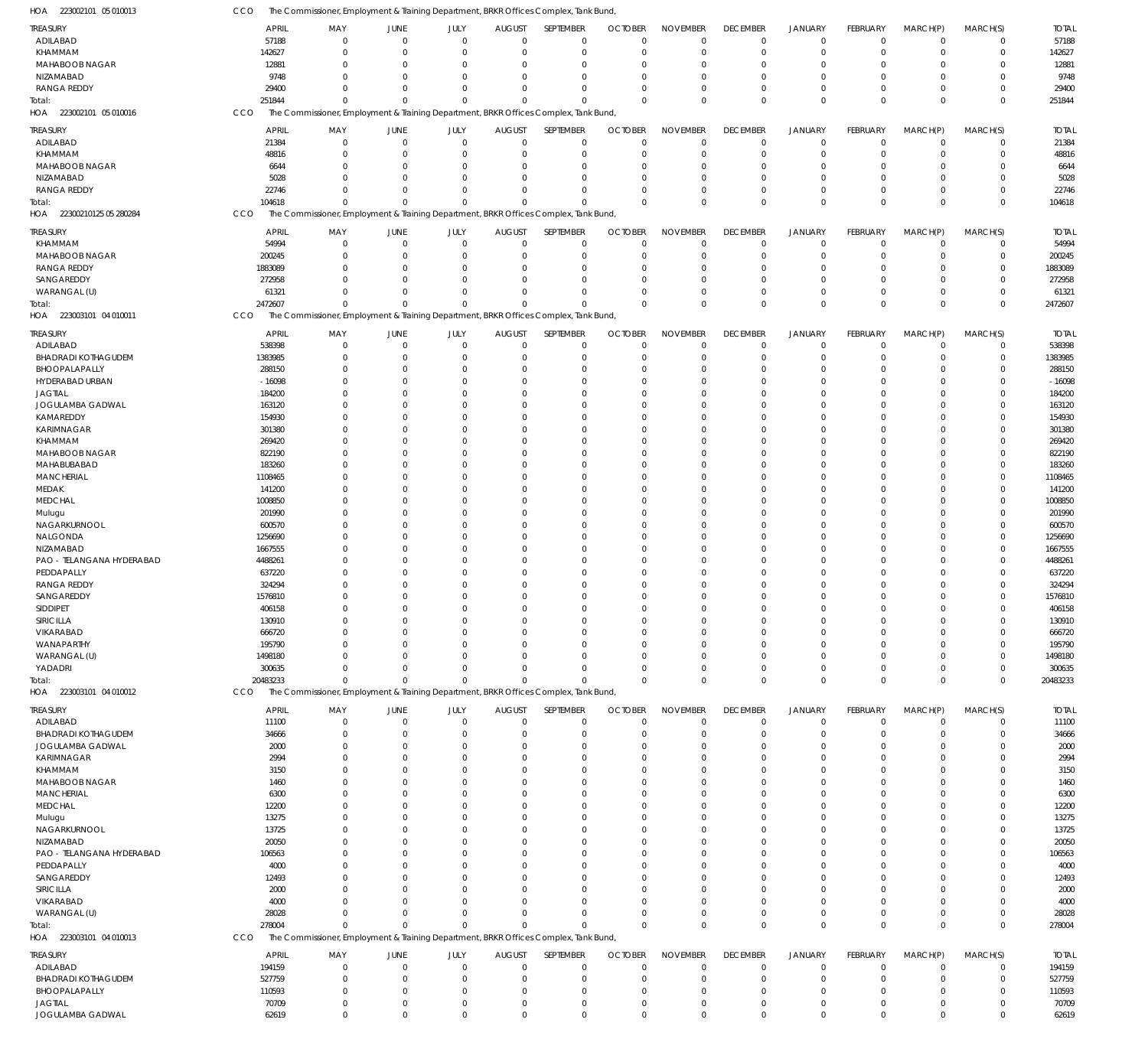CCO The Commissioner, Employment & Training Department, BRKR Offices Complex, Tank Bund,

| HOA<br>223003101 04 010013 | CCO              |                          |                         |                            |                            | The Commissioner, Employment & Training Department, BRKR Offices Complex, Tank Bund, |                            |                            |                            |                            |                          |                      |                            |                  |
|----------------------------|------------------|--------------------------|-------------------------|----------------------------|----------------------------|--------------------------------------------------------------------------------------|----------------------------|----------------------------|----------------------------|----------------------------|--------------------------|----------------------|----------------------------|------------------|
| TREASURY                   | <b>APRIL</b>     | MAY                      | JUNE                    | JULY                       | <b>AUGUST</b>              | SEPTEMBER                                                                            | <b>OCTOBER</b>             | <b>NOVEMBER</b>            | <b>DECEMBER</b>            | <b>JANUARY</b>             | <b>FEBRUARY</b>          | MARCH(P)             | MARCH(S)                   | <b>TOTAL</b>     |
| KAMAREDDY                  | 59448            | $\mathbf 0$              | $\overline{0}$          | $\mathbf 0$                | $\mathbf 0$                | $\mathbf 0$                                                                          | $\overline{0}$             | $\mathbf 0$                | $\mathbf 0$                | $\mathbf 0$                | $\Omega$                 | $\Omega$             | $\mathbf 0$                | 59448            |
| <b>KARIMNAGAR</b>          | 115654           | $\Omega$                 | $\overline{0}$          | $\mathbf 0$                | $\mathbf 0$                | $\mathbf 0$                                                                          | $\mathbf 0$                | $\mathbf 0$                | $\mathbf 0$                | $\mathbf 0$                | $\Omega$                 | $\Omega$             | $\mathbf 0$                | 115654           |
| KHAMMAM                    | 103435           | $\Omega$                 | $\Omega$                | $\Omega$                   | 0                          | $\mathbf 0$                                                                          | $\Omega$                   | $\Omega$                   | $\Omega$                   | $\mathbf 0$                | $\Omega$                 | $\Omega$             | $\Omega$                   | 103435           |
| <b>MAHABOOB NAGAR</b>      | 315677           | $\Omega$                 | $\Omega$                | $\Omega$                   | $\Omega$                   | $\mathbf 0$                                                                          | $\Omega$                   | $\mathbf 0$                | $\Omega$                   | $\Omega$                   | $\Omega$                 | $\Omega$             | $\Omega$                   | 315677           |
| MAHABUBABAD                | 70324            | $\Omega$                 | $\Omega$                | $\Omega$                   | 0                          | $\mathbf 0$                                                                          | $\Omega$                   | $\Omega$                   | $\Omega$                   | $\mathbf 0$                | $\Omega$                 | $\Omega$             | $\Omega$                   | 70324            |
| <b>MANCHERIAL</b>          | 425891           | $\Omega$                 | $\Omega$                | $\Omega$                   | $\Omega$                   | $\mathbf 0$                                                                          | $\Omega$                   | $\Omega$                   | $\Omega$                   | $\Omega$                   | $\Omega$                 | $\Omega$             | $\Omega$                   | 425891           |
| MEDAK                      | 54212            | 0                        | C                       | $\Omega$                   | 0                          | $\mathbf 0$                                                                          | $\Omega$                   | $\Omega$                   | $\Omega$                   | $\mathbf 0$                | $\Omega$                 | $\Omega$             | $\Omega$                   | 54212            |
| <b>MEDCHAL</b>             | 387455           | $\Omega$                 | $\Omega$                | $\Omega$                   | $\Omega$                   | $\mathbf 0$                                                                          | $\Omega$                   | $\Omega$                   | $\Omega$                   | $\Omega$                   | $\Omega$                 | $\Omega$             | $\Omega$                   | 387455           |
| Mulugu                     | 198203           | $\Omega$                 | $\Omega$                | $\Omega$                   | $\Omega$                   | $\mathbf 0$                                                                          | $\Omega$                   | $\Omega$                   | $\Omega$                   | $\Omega$                   | $\Omega$                 | $\Omega$             | $\Omega$                   | 198203           |
| NAGARKURNOOL               | 230453           | $\Omega$                 | $\Omega$                | $\Omega$                   | $\Omega$                   | $\mathbf 0$                                                                          | $\Omega$                   | $\Omega$                   | $\Omega$                   | $\Omega$                   | $\Omega$                 | $\Omega$             | $\Omega$                   | 230453           |
| NALGONDA                   | 482412           | 0                        | $\Omega$                | $\Omega$                   | $\Omega$                   | $\mathbf 0$                                                                          | $\Omega$                   | $\Omega$                   | $\Omega$                   | $\Omega$                   | $\Omega$                 | $\Omega$             | $\Omega$                   | 482412           |
| NIZAMABAD                  | 792279           | $\Omega$                 | $\Omega$                | $\Omega$                   | $\Omega$                   | $\mathbf 0$                                                                          | $\Omega$                   | $\Omega$                   | $\Omega$                   | $\Omega$                   | $\Omega$                 | $\Omega$             | $\Omega$                   | 792279           |
| PAO - TELANGANA HYDERABAD  | 1815723          | $\Omega$                 | $\Omega$                | $\Omega$                   | 0                          | $\mathbf 0$                                                                          | $\Omega$                   | $\Omega$                   | $\Omega$                   | $\mathbf 0$                | $\Omega$                 | $\Omega$             | $\Omega$                   | 1815723          |
| PEDDAPALLY                 | 250760           | $\Omega$                 | $\Omega$                | $\Omega$                   | $\Omega$                   | $\mathbf 0$                                                                          | $\Omega$                   | $\Omega$                   | $\Omega$                   | $\Omega$                   | $\Omega$                 | $\Omega$             | $\Omega$                   | 250760           |
| <b>RANGA REDDY</b>         | 124446           | $\Omega$<br>$\Omega$     | C                       | $\Omega$                   | $\Omega$                   | $\mathbf 0$                                                                          | $\Omega$                   | $\Omega$                   | $\Omega$                   | $\Omega$                   | $\Omega$                 | $\Omega$             | $\Omega$<br>$\Omega$       | 124446           |
| SANGAREDDY<br>SIDDIPET     | 605506           | <sup>0</sup>             | $\Omega$<br>$\Omega$    | $\Omega$<br>$\Omega$       | $\Omega$<br>$\Omega$       | $\mathbf 0$<br>$\mathbf 0$                                                           | $\Omega$<br>$\Omega$       | $\mathbf 0$<br>$\Omega$    | $\Omega$<br>$\Omega$       | $\Omega$<br>$\Omega$       | $\Omega$<br>$\Omega$     | $\Omega$<br>$\Omega$ | $\Omega$                   | 605506<br>146663 |
| SIRICILLA                  | 146663<br>50242  | $\Omega$                 | $\Omega$                | $\Omega$                   | $\Omega$                   | $\mathbf 0$                                                                          | $\Omega$                   | $\Omega$                   | $\Omega$                   | $\Omega$                   | $\Omega$                 | $\Omega$             | $\Omega$                   | 50242            |
| VIKARABAD                  | 256000           | 0                        | C                       | $\Omega$                   | 0                          | $\mathbf 0$                                                                          | $\Omega$                   | $\Omega$                   | $\Omega$                   | $\mathbf 0$                | $\Omega$                 | $\Omega$             | $\Omega$                   | 256000           |
| <b>WANAPARTHY</b>          | 75160            | $\Omega$                 | $\Omega$                | $\Omega$                   | $\Omega$                   | $\mathbf 0$                                                                          | $\Omega$                   | $\Omega$                   | $\Omega$                   | $\Omega$                   | $\Omega$                 | $\Omega$             | $\Omega$                   | 75160            |
| WARANGAL (U)               | 575843           | $\Omega$                 | $\Omega$                | $\Omega$                   | $\Omega$                   | $\mathbf 0$                                                                          | $\Omega$                   | $\Omega$                   | $\Omega$                   | $\Omega$                   | $\Omega$                 | $\Omega$             | $\Omega$                   | 575843           |
| YADADRI                    | 115371           | $\Omega$                 | $\Omega$                | $\Omega$                   | $\Omega$                   | $\mathbf 0$                                                                          | $\Omega$                   | $\mathbf 0$                | $\Omega$                   | $\mathbf 0$                | $\Omega$                 | $\Omega$             | $\Omega$                   | 115371           |
| Total:                     | 8216996          | $\Omega$                 | $\Omega$                | $\mathbf{0}$               | $\Omega$                   | $\Omega$                                                                             | $\Omega$                   | $\Omega$                   | $\Omega$                   | $\Omega$                   | $\Omega$                 | $\Omega$             | $\mathbf 0$                | 8216996          |
| 223003101 04 010015<br>HOA | CCO              |                          |                         |                            |                            | The Commissioner, Employment & Training Department, BRKR Offices Complex, Tank Bund, |                            |                            |                            |                            |                          |                      |                            |                  |
|                            |                  |                          |                         |                            |                            |                                                                                      |                            |                            |                            |                            |                          |                      |                            |                  |
| TREASURY                   | <b>APRIL</b>     | MAY                      | JUNE                    | JULY                       | <b>AUGUST</b>              | <b>SEPTEMBER</b>                                                                     | <b>OCTOBER</b>             | <b>NOVEMBER</b>            | <b>DECEMBER</b>            | <b>JANUARY</b>             | <b>FEBRUARY</b>          | MARCH(P)             | MARCH(S)                   | <b>TOTAL</b>     |
| PAO - TELANGANA HYDERABAD  | 5493             | $\mathbf 0$              | $\overline{0}$          | $\mathbf 0$                | 0                          | $\mathbf 0$                                                                          | $^{\circ}$                 | $\mathbf 0$                | $\mathbf 0$                | $\mathbf 0$                | $\mathbf 0$              | $\Omega$             | 0                          | 5493             |
| Total:                     | 5493             | $\Omega$                 | $\overline{0}$          | $\mathbf 0$                | $\mathbf 0$                | $\mathbf 0$                                                                          | $\mathbf{0}$               | $\mathbf 0$                | $\overline{0}$             | $\mathbf 0$                | $\Omega$                 | $\Omega$             | $\mathbf{0}$               | 5493             |
| HOA 223003101 04 010016    | CCO              |                          |                         |                            |                            | The Commissioner, Employment & Training Department, BRKR Offices Complex, Tank Bund, |                            |                            |                            |                            |                          |                      |                            |                  |
| <b>TREASURY</b>            | <b>APRIL</b>     | MAY                      | JUNE                    | JULY                       | <b>AUGUST</b>              | SEPTEMBER                                                                            | <b>OCTOBER</b>             | <b>NOVEMBER</b>            | <b>DECEMBER</b>            | <b>JANUARY</b>             | <b>FEBRUARY</b>          | MARCH(P)             | MARCH(S)                   | <b>TOTAL</b>     |
| ADILABAD                   | 82777            | $\mathbf{0}$             | $\overline{0}$          | $\mathbf 0$                | $\mathbf 0$                | $\mathbf 0$                                                                          | $\mathbf 0$                | $\mathbf 0$                | $\mathbf 0$                | $\mathbf 0$                | $\Omega$                 | $\Omega$             | $\Omega$                   | 82777            |
| <b>BHADRADI KOTHAGUDEM</b> | 255646           | $\Omega$                 | $\mathbf 0$             | $\mathbf 0$                | 0                          | $\mathbf 0$                                                                          | $^{\circ}$                 | $\mathbf 0$                | $\mathbf 0$                | $\mathbf 0$                | $\Omega$                 | $\Omega$             | $\Omega$                   | 255646           |
| BHOOPALAPALLY              | 34226            | $\Omega$                 | 0                       | $\Omega$                   | 0                          | $\mathbf 0$                                                                          | -0                         | $\mathbf 0$                | $\Omega$                   | $\mathbf 0$                | $\Omega$                 | $\Omega$             | $\Omega$                   | 34226            |
| <b>JAGTIAL</b>             | 26440            | $\Omega$                 | $\Omega$                | $\Omega$                   | $\Omega$                   | $\mathbf 0$                                                                          | $\Omega$                   | $\Omega$                   | $\Omega$                   | $\Omega$                   | $\Omega$                 | $\Omega$             | $\Omega$                   | 26440            |
| JOGULAMBA GADWAL           | 18599            | $\Omega$                 | $\Omega$                | $\Omega$                   | 0                          | $\mathbf 0$                                                                          | $\Omega$                   | $\mathbf 0$                | $\Omega$                   | $\mathbf 0$                | $\Omega$                 | $\Omega$             | $\Omega$                   | 18599            |
| KAMAREDDY                  | 18397            | $\Omega$                 | $\Omega$                | $\Omega$                   | $\Omega$                   | $\mathbf 0$                                                                          | $\Omega$                   | $\Omega$                   | $\Omega$                   | $\Omega$                   | $\Omega$                 | $\Omega$             | $\Omega$                   | 18397            |
| <b>KARIMNAGAR</b>          | 59738            | $\Omega$                 | $\Omega$                | $\Omega$                   | $\Omega$                   | $\mathbf 0$                                                                          | $\Omega$                   | $\Omega$                   | $\Omega$                   | $\Omega$                   | $\Omega$                 | $\Omega$             | $\Omega$                   | 59738            |
| KHAMMAM                    | 53350            | $\Omega$                 | $\Omega$                | $\Omega$                   | $\mathbf 0$                | $\mathbf 0$                                                                          | $\Omega$                   | $\mathbf 0$                | $\Omega$                   | $\Omega$                   | $\Omega$                 | $\Omega$             | $\Omega$                   | 53350            |
| MAHABOOB NAGAR             | 162820           | 0                        | $\Omega$                | $\Omega$                   | $\Omega$                   | $\mathbf 0$                                                                          | $\Omega$                   | $\Omega$                   | $\Omega$                   | $\Omega$                   | $\Omega$                 | $\Omega$             | $\Omega$                   | 162820           |
| MAHABUBABAD                | 21764            | $\Omega$                 | $\Omega$                | $\Omega$                   | $\Omega$                   | $\mathbf 0$                                                                          | $\Omega$                   | $\Omega$                   | $\Omega$                   | $\Omega$                   | $\Omega$                 | $\Omega$             | $\Omega$                   | 21764            |
| <b>MANCHERIAL</b>          | 166672           | $\Omega$                 | $\Omega$                | $\Omega$                   | 0                          | $\mathbf 0$                                                                          | $\Omega$                   | $\Omega$                   | $\Omega$                   | $\mathbf 0$                | $\Omega$                 | $\Omega$             | $\Omega$                   | 166672           |
| MEDAK                      | 16777            | $\Omega$                 | $\Omega$                | $\Omega$                   | $\Omega$                   | $\mathbf 0$                                                                          | $\Omega$                   | $\Omega$                   | $\Omega$                   | $\Omega$                   | $\Omega$                 | $\Omega$             | $\Omega$                   | 16777            |
| <b>MEDCHAL</b>             | 299763           | $\Omega$                 | C                       | $\Omega$                   | 0                          | $\mathbf 0$                                                                          | $\Omega$                   | $\mathbf 0$                | $\Omega$                   | $\mathbf 0$                | $\Omega$                 | $\Omega$             | $\Omega$                   | 299763           |
| Mulugu                     | 86441            | $\Omega$<br><sup>0</sup> | $\Omega$                | $\Omega$<br>$\Omega$       | $\Omega$                   | $\mathbf 0$                                                                          | $\Omega$                   | $\Omega$<br>$\Omega$       | $\Omega$<br>$\Omega$       | $\Omega$<br>$\Omega$       | $\Omega$                 | $\Omega$<br>$\Omega$ | $\Omega$                   | 86441            |
| NAGARKURNOOL               | 92962            | $\Omega$                 | $\Omega$<br>$\Omega$    | $\Omega$                   | $\Omega$<br>$\mathbf 0$    | $\mathbf 0$<br>$\mathbf 0$                                                           | $\Omega$<br>$\Omega$       | $\Omega$                   | $\Omega$                   | $\Omega$                   | $\Omega$                 | $\Omega$             | $\Omega$<br>$\Omega$       | 92962            |
| NALGONDA<br>NIZAMABAD      | 170285<br>291548 | $\Omega$                 | $\Omega$                | $\Omega$                   | $\Omega$                   | $\mathbf 0$                                                                          | $\Omega$                   | $\Omega$                   | $\Omega$                   | $\Omega$                   | $\Omega$                 | $\Omega$             | $\mathbf{0}$               | 170285<br>291548 |
| PAO - TELANGANA HYDERABAD  | 1332373          | $\Omega$                 | $\Omega$                | $\mathbf 0$                | $\mathbf 0$                | $\mathbf 0$                                                                          | $\Omega$                   | $\mathbf 0$                | $\Omega$                   | $\mathbf 0$                | $\Omega$                 | $\mathbf 0$          | $\mathbf 0$                | 1332373          |
| PEDDAPALLY                 | 92374            | $\mathbf{0}$             | $\mathbf 0$             | $\Omega$                   | $\mathbf 0$                | $\mathbf 0$                                                                          | $\mathbf 0$                | $\Omega$                   | $\Omega$                   | $\mathbf 0$                | $\Omega$                 | $\Omega$             | $\Omega$                   | 92374            |
| <b>RANGA REDDY</b>         | 38512            | $\Omega$                 | $\Omega$                | $\mathbf 0$                | 0                          | $\mathbf 0$                                                                          | 0                          | $\mathbf 0$                | $\Omega$                   | $\mathbf 0$                | $\Omega$                 | $\Omega$             | $\Omega$                   | 38512            |
| SANGAREDDY                 | 290526           | $\Omega$                 | $\Omega$                | $\Omega$                   | $\Omega$                   | $\mathbf 0$                                                                          | $\Omega$                   | $\mathbf 0$                | $\Omega$                   | $\mathbf 0$                | $\Omega$                 | $\Omega$             | $\Omega$                   | 290526           |
| SIDDIPET                   | 49558            | $\Omega$                 | $\Omega$                | $\Omega$                   | $\Omega$                   | $\mathbf 0$                                                                          | $\Omega$                   | $\mathbf 0$                | $\Omega$                   | $\Omega$                   | $\Omega$                 | $\Omega$             | $\Omega$                   | 49558            |
| SIRICILLA                  | 18787            | 0                        | $\Omega$                | $\Omega$                   | $\Omega$                   | 0                                                                                    | 0                          | $\Omega$                   | $\Omega$                   | 0                          | $\Omega$                 | $\Omega$             | $\Omega$                   | 18787            |
| VIKARABAD                  | 92459            | <sup>0</sup>             | C                       | $\Omega$                   | $\Omega$                   | $\mathbf 0$                                                                          | -0                         | $\mathbf 0$                | $\Omega$                   | $\Omega$                   | $\Omega$                 | $\Omega$             | $\Omega$                   | 92459            |
| WANAPARTHY                 | 28106            | n                        | C                       | $\Omega$                   | $\Omega$                   | 0                                                                                    | 0                          | $\Omega$                   | $\Omega$                   | 0                          | $\Omega$                 | $\Omega$             | $\Omega$                   | 28106            |
| WARANGAL (U)               | 297010           | U                        | $\Omega$                | $\Omega$                   | $\Omega$                   | $\Omega$                                                                             | $\Omega$                   | $\Omega$                   | $\Omega$                   | $\Omega$                   | $\Omega$                 | $\Omega$             | $\Omega$                   | 297010           |
| YADADRI                    | 40854            | 0                        | $\Omega$                | $\Omega$                   | $\Omega$                   | $\mathbf 0$                                                                          | 0                          | $\mathbf 0$                | 0                          | $\mathbf 0$                | $\Omega$                 | $\Omega$             | $\Omega$                   | 40854            |
| Total:                     | 4138764          | $\Omega$                 | $\Omega$                | $\Omega$                   | $\Omega$                   | $\mathbf 0$                                                                          | $\Omega$                   | $\mathbf 0$                | $\mathbf 0$                | $\mathbf 0$                | $\Omega$                 | $\Omega$             | $\Omega$                   | 4138764          |
| HOA 223003101 04 010017    | CCO              |                          |                         |                            |                            | The Commissioner, Employment & Training Department, BRKR Offices Complex, Tank Bund, |                            |                            |                            |                            |                          |                      |                            |                  |
| TREASURY                   | <b>APRIL</b>     | MAY                      | JUNE                    | JULY                       | <b>AUGUST</b>              | SEPTEMBER                                                                            | <b>OCTOBER</b>             | <b>NOVEMBER</b>            | <b>DECEMBER</b>            | <b>JANUARY</b>             | <b>FEBRUARY</b>          | MARCH(P)             | MARCH(S)                   | <b>TOTAL</b>     |
| JOGULAMBA GADWAL           | 172473           | $\mathbf 0$              | $\mathbf 0$             | $\mathbf 0$                | $\mathbf 0$                | $\mathbf 0$                                                                          | $\overline{0}$             | $\mathbf 0$                | $\mathbf 0$                | $\mathbf 0$                | $\Omega$                 | $\Omega$             | $\Omega$                   | 172473           |
| KAMAREDDY                  | 7677             | $\mathbf{0}$             | $\mathbf 0$             | 0                          | 0                          | $\mathbf 0$                                                                          | -0                         | $\mathbf 0$                | 0                          | $\mathbf 0$                | C                        | $\Omega$             | $\Omega$                   | 7677             |
| KHAMMAM                    | 77513            | $\Omega$                 | 0                       | 0                          | 0                          | 0                                                                                    | -0                         | $\mathbf 0$                | $\Omega$                   | $\mathbf 0$                |                          | $\Omega$             |                            | 77513            |
| NIZAMABAD                  | 13000            | $\Omega$                 | $\Omega$                | $\Omega$                   | $\Omega$                   | $\mathbf 0$                                                                          | -0                         | $\mathbf 0$                | $\Omega$                   | $\mathbf 0$                |                          | $\Omega$             |                            | 13000            |
| PAO - TELANGANA HYDERABAD  | 535225           | $\Omega$                 | $\Omega$                | $\Omega$                   | $\Omega$                   | $\mathbf 0$                                                                          | $\Omega$                   | $\mathbf 0$                | $\Omega$                   | $\Omega$                   |                          | $\Omega$             |                            | 535225           |
| PEDDAPALLY                 | 294797           | 0                        | $\Omega$                | 0                          | $\Omega$                   | $\mathbf 0$                                                                          | -0                         | 0                          | $\Omega$                   | $\mathbf 0$                |                          | $\Omega$             |                            | 294797           |
| VIKARABAD                  | 100000           | O                        | $\Omega$                | $\Omega$                   | 0                          | $\mathbf 0$                                                                          | -0                         | $\mathbf 0$                | $\Omega$                   | $\mathbf 0$                | $\Omega$                 | $\Omega$             |                            | 100000           |
| Total:                     | 1200685          | $\Omega$                 | $\Omega$                | $\Omega$                   | $\Omega$                   | $\mathbf 0$                                                                          | $\Omega$                   | $\mathbf 0$                | $\Omega$                   | $\mathbf 0$                | $\Omega$                 | $\Omega$             | $\mathbf{0}$               | 1200685          |
| HOA 223003101 04 010018    | CCO              |                          |                         |                            |                            | The Commissioner, Employment & Training Department, BRKR Offices Complex, Tank Bund, |                            |                            |                            |                            |                          |                      |                            |                  |
|                            |                  |                          |                         |                            |                            |                                                                                      |                            |                            |                            |                            |                          |                      |                            |                  |
| treasury                   | <b>APRIL</b>     | MAY                      | JUNE                    | JULY                       | <b>AUGUST</b>              | SEPTEMBER                                                                            | <b>OCTOBER</b>             | <b>NOVEMBER</b>            | <b>DECEMBER</b>            | <b>JANUARY</b>             | <b>FEBRUARY</b>          | MARCH(P)             | MARCH(S)                   | <b>TOTAL</b>     |
| PAO - TELANGANA HYDERABAD  | 1175<br>1175     | $\mathbf 0$<br>$\Omega$  | $\mathbf 0$<br>$\Omega$ | $\mathbf 0$<br>$\mathbf 0$ | $\mathbf 0$<br>$\mathbf 0$ | $\mathbf 0$<br>$\mathbf 0$                                                           | $\mathbf 0$<br>$\mathbf 0$ | $\mathbf 0$<br>$\mathbf 0$ | $\mathbf 0$<br>$\mathbf 0$ | $\mathbf 0$<br>$\mathbf 0$ | $\Omega$<br>$\mathbf{0}$ | $\Omega$<br>$\Omega$ | $\mathbf 0$<br>$\mathbf 0$ | 1175<br>1175     |
| Total:                     | CCO              |                          |                         |                            |                            |                                                                                      |                            |                            |                            |                            |                          |                      |                            |                  |
| HOA 223003101 04 060       |                  |                          |                         |                            |                            | The Commissioner, Employment & Training Department, BRKR Offices Complex, Tank Bund, |                            |                            |                            |                            |                          |                      |                            |                  |
| TREASURY                   | <b>APRIL</b>     | MAY                      | JUNE                    | JULY                       | <b>AUGUST</b>              | SEPTEMBER                                                                            | <b>OCTOBER</b>             | <b>NOVEMBER</b>            | <b>DECEMBER</b>            | <b>JANUARY</b>             | FEBRUARY                 | MARCH(P)             | MARCH(S)                   | <b>TOTAL</b>     |
| Mulugu                     | 314490           | $\mathbf 0$              | $\overline{0}$          | $\mathbf 0$                | $\mathbf 0$                | $\mathbf 0$                                                                          | $^{\circ}$                 | $\mathbf 0$                | $\mathbf 0$                | $\mathbf 0$                | $\mathbf 0$              | $\mathbf 0$          | 0                          | 314490           |
| Total:                     | 314490           | $\mathbf 0$              | $\mathbf 0$             | $\mathbf 0$                | $\mathbf 0$                | $\mathbf 0$                                                                          | $\mathbf 0$                | $\mathbf 0$                | $\mathbf 0$                | $\mathbf 0$                | $\overline{0}$           | $\Omega$             | $\mathbf 0$                | 314490           |
| HOA 223003101 04 130131    | CCO              |                          |                         |                            |                            | The Commissioner, Employment & Training Department, BRKR Offices Complex, Tank Bund, |                            |                            |                            |                            |                          |                      |                            |                  |
| TREASURY                   | <b>APRIL</b>     | MAY                      | JUNE                    | JULY                       | <b>AUGUST</b>              | SEPTEMBER                                                                            | <b>OCTOBER</b>             | <b>NOVEMBER</b>            | <b>DECEMBER</b>            | <b>JANUARY</b>             | <b>FEBRUARY</b>          | MARCH(P)             | MARCH(S)                   | <b>TOTAL</b>     |
| NIZAMABAD                  | $-2163$          | 0                        | $\mathbf 0$             | $\mathbf 0$                | $\mathbf 0$                | $\mathbf 0$                                                                          | $\mathbf 0$                | $\mathbf 0$                | $\mathbf 0$                | $\mathbf 0$                | $\mathbf 0$              | $\mathbf 0$          | $\mathbf 0$                | $-2163$          |
| Total:                     | $-2163$          | $\mathbf 0$              | $\overline{0}$          | $\mathbf 0$                | $\mathbf 0$                | $\mathbf 0$                                                                          | $\mathbf{0}$               | $\mathbf 0$                | $\mathbf 0$                | $\mathbf 0$                | $\Omega$                 | $\mathbf{0}$         | $\mathbf 0$                | $-2163$          |
|                            |                  |                          |                         |                            |                            |                                                                                      |                            |                            |                            |                            |                          |                      |                            |                  |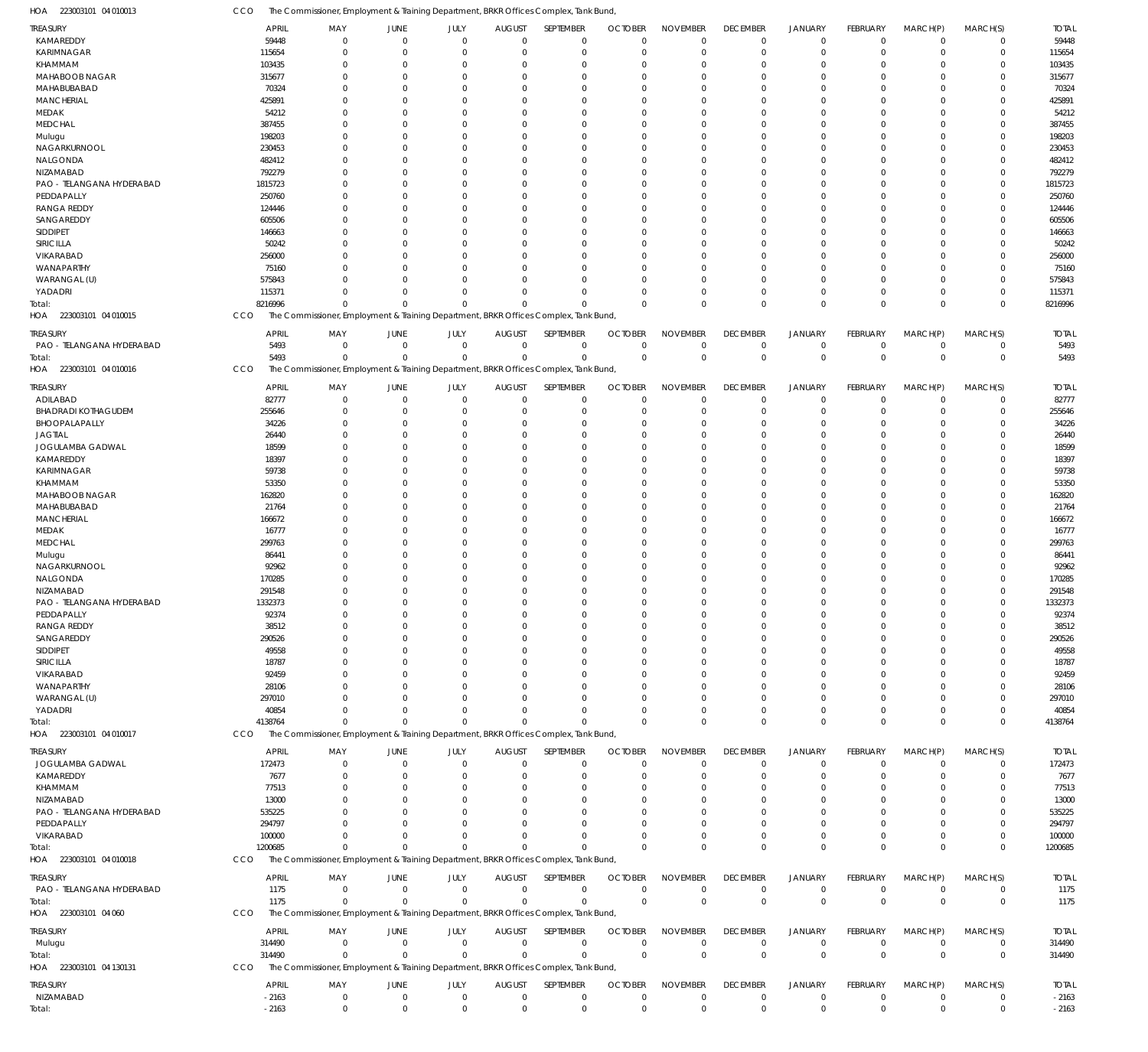| HOA 223003101 04 130135                | CCO |                       |                        |                            | The Commissioner, Employment & Training Department, BRKR Offices Complex, Tank Bund, |                              |                            |                               |                             |                               |                                  |                            |                               |                            |                       |
|----------------------------------------|-----|-----------------------|------------------------|----------------------------|--------------------------------------------------------------------------------------|------------------------------|----------------------------|-------------------------------|-----------------------------|-------------------------------|----------------------------------|----------------------------|-------------------------------|----------------------------|-----------------------|
| TREASURY                               |     | <b>APRIL</b>          | MAY                    | JUNE                       | JULY                                                                                 | <b>AUGUST</b>                | SEPTEMBER                  | <b>OCTOBER</b>                | <b>NOVEMBER</b>             | <b>DECEMBER</b>               | JANUARY                          | FEBRUARY                   | MARCH(P)                      | MARCH(S)                   | <b>TOTAL</b>          |
| PAO - TELANGANA HYDERABAD              |     | 20787                 | $\Omega$               | $\Omega$                   | $\Omega$                                                                             | $\mathbf 0$                  | 0                          | $\mathbf{0}$                  | $\Omega$                    | $^{\circ}$                    | $\overline{0}$                   | $^{\circ}$                 | $\mathbf 0$                   | 0                          | 20787                 |
| YADADRI                                |     | $-11014$<br>9773      | $\Omega$<br>$\Omega$   | $\Omega$<br>$\Omega$       | $\Omega$<br>$\Omega$                                                                 | $\mathbf 0$<br>$\Omega$      | $\mathbf 0$<br>$\Omega$    | $\Omega$<br>$\Omega$          | $\Omega$<br>$\Omega$        | $\mathbf 0$<br>$\mathbf 0$    | $\mathbf 0$<br>$\mathbf 0$       | $^{\circ}$<br>$\Omega$     | $\mathbf 0$<br>$\Omega$       | $\mathbf 0$<br>$\mathbf 0$ | $-11014$<br>9773      |
| Total:<br>HOA 223003101 04 300301      | CCO |                       |                        |                            | The Commissioner, Employment & Training Department, BRKR Offices Complex, Tank Bund, |                              |                            |                               |                             |                               |                                  |                            |                               |                            |                       |
|                                        |     |                       |                        |                            |                                                                                      |                              |                            |                               |                             |                               |                                  |                            |                               |                            |                       |
| treasury                               |     | <b>APRIL</b>          | MAY                    | JUNE                       | JULY                                                                                 | <b>AUGUST</b>                | SEPTEMBER                  | <b>OCTOBER</b>                | <b>NOVEMBER</b>             | <b>DECEMBER</b>               | <b>JANUARY</b>                   | <b>FEBRUARY</b>            | MARCH(P)                      | MARCH(S)                   | <b>TOTAL</b>          |
| PAO - TELANGANA HYDERABAD<br>Total:    |     | 760241<br>760241      | $\Omega$<br>$\Omega$   | $\overline{0}$<br>$\Omega$ | $\mathbf 0$<br>$\Omega$                                                              | $\mathbf 0$<br>$\mathbf 0$   | $\mathbf 0$<br>$\mathbf 0$ | $\mathbf 0$<br>$\Omega$       | $\mathbf 0$<br>$\Omega$     | $^{\circ}$<br>$\mathbf 0$     | $\overline{0}$<br>$\overline{0}$ | $\mathbf 0$<br>$\mathbf 0$ | $\mathbf 0$<br>$\overline{0}$ | 0<br>$\mathbf 0$           | 760241<br>760241      |
| HOA 223003101 04 300302                | CCO |                       |                        |                            | The Commissioner, Employment & Training Department, BRKR Offices Complex, Tank Bund, |                              |                            |                               |                             |                               |                                  |                            |                               |                            |                       |
|                                        |     |                       |                        |                            |                                                                                      |                              |                            |                               |                             |                               |                                  |                            |                               |                            |                       |
| treasury<br><b>BHADRADI KOTHAGUDEM</b> |     | <b>APRIL</b><br>97020 | MAY<br>$\Omega$        | JUNE<br>$\mathbf{0}$       | JULY<br>$\mathbf 0$                                                                  | <b>AUGUST</b><br>$\mathbf 0$ | SEPTEMBER<br>$\mathbf 0$   | <b>OCTOBER</b><br>$\Omega$    | <b>NOVEMBER</b><br>$\Omega$ | <b>DECEMBER</b><br>$^{\circ}$ | <b>JANUARY</b><br>$\overline{0}$ | FEBRUARY<br>$\Omega$       | MARCH(P)<br>$\mathbf 0$       | MARCH(S)<br>$\mathbf 0$    | <b>TOTAL</b><br>97020 |
| BHOOPALAPALLY                          |     | 68098                 | $\Omega$               | $\Omega$                   | $\Omega$                                                                             | $\overline{0}$               | $\mathbf 0$                | $\Omega$                      | $\Omega$                    | $\overline{0}$                | $\overline{0}$                   | $\Omega$                   | $\Omega$                      | $\mathbf 0$                | 68098                 |
| <b>JAGTIAL</b>                         |     | 91994                 | 0                      | 0                          | 0                                                                                    | $\Omega$                     | 0                          | $\Omega$                      | $\Omega$                    | $\Omega$                      | $\Omega$                         | $\Omega$                   | $\Omega$                      | $\mathbf 0$                | 91994                 |
| KAMAREDDY                              |     | 219875                |                        | $\Omega$                   | $\Omega$                                                                             | $\Omega$                     | $\Omega$                   | $\Omega$                      | $\Omega$                    | $\Omega$                      | $\Omega$                         | $\Omega$                   | $\Omega$                      | $\Omega$                   | 219875                |
| MAHABOOB NAGAR                         |     | 310983                |                        | $\Omega$                   | O                                                                                    | $\Omega$                     | 0                          | $\Omega$                      | $\Omega$                    | $\Omega$                      | $\Omega$                         | $\Omega$                   | $\Omega$                      | 0                          | 310983                |
| MAHABUBABAD                            |     | 111468                |                        | $\Omega$                   | O                                                                                    | $\Omega$                     | $\Omega$                   | $\Omega$                      | $\Omega$                    | $\Omega$                      | $\Omega$                         | $\Omega$                   | $\Omega$                      | $\mathbf 0$                | 111468                |
| <b>MANCHERIAL</b>                      |     | 512852                |                        | $\Omega$                   | O                                                                                    | $\Omega$                     | $\Omega$                   | $\Omega$                      | $\cap$                      | $\Omega$                      | $\Omega$                         | $\Omega$                   | $\Omega$                      | 0                          | 512852                |
| <b>MEDCHAL</b>                         |     | 89926                 |                        | $\Omega$<br>$\mathbf 0$    | <sup>0</sup>                                                                         | $\Omega$<br>$\Omega$         | $\Omega$                   | $\Omega$                      | $\Omega$<br>$\Omega$        | $\Omega$<br>$\Omega$          | $\Omega$<br>$\Omega$             | $\Omega$<br>$\Omega$       | $\Omega$<br>$\Omega$          | $\Omega$                   | 89926                 |
| Mulugu<br>NALGONDA                     |     | 181852<br>226880      |                        | $\Omega$                   | O                                                                                    | $\Omega$                     | 0<br>$\Omega$              | $\Omega$<br>$\Omega$          | $\Omega$                    | $\Omega$                      | $\Omega$                         | $\Omega$                   | $\Omega$                      | 0<br>$\Omega$              | 181852<br>226880      |
| NIZAMABAD                              |     | 102527                |                        | $\Omega$                   |                                                                                      | $\Omega$                     | $\Omega$                   | $\Omega$                      | $\Omega$                    | $\Omega$                      | $\Omega$                         | $\Omega$                   | $\cup$                        | 0                          | 102527                |
| PEDDAPALLY                             |     | 35742                 |                        | $\Omega$                   | O                                                                                    | $\Omega$                     | $\Omega$                   | $\Omega$                      | $\Omega$                    | $\Omega$                      | $\Omega$                         | $\Omega$                   | $\Omega$                      | $\Omega$                   | 35742                 |
| SIDDIPET                               |     | 447406                |                        | $\Omega$                   |                                                                                      | $\Omega$                     | $\Omega$                   | $\Omega$                      | $\Omega$                    | $\Omega$                      | $\Omega$                         | $\Omega$                   | $\Omega$                      | 0                          | 447406                |
| WANAPARTHY                             |     | 83825                 |                        | $\Omega$                   | O                                                                                    | $\Omega$                     | $\Omega$                   | $\Omega$                      | $\Omega$                    | $\Omega$                      | $\Omega$                         | $\Omega$                   | $\Omega$                      | $\mathbf 0$                | 83825                 |
| YADADRI                                |     | 127663                | <sup>0</sup>           | $\Omega$                   | $\Omega$                                                                             | $\Omega$                     | $\Omega$                   | $\Omega$                      | $\Omega$                    | $\Omega$                      | $\overline{0}$                   | $\Omega$                   | $\Omega$                      | $\mathbf 0$                | 127663                |
| Total:                                 |     | 2708111               | $\Omega$               | $\Omega$                   | $\Omega$                                                                             | $\Omega$                     | $\Omega$                   | $\Omega$                      | $\Omega$                    | $\Omega$                      | $\Omega$                         | $\Omega$                   | $\Omega$                      | $\mathbf 0$                | 2708111               |
| HOA 22300310125 05 280284              | CCO |                       |                        |                            | The Commissioner, Employment & Training Department, BRKR Offices Complex, Tank Bund, |                              |                            |                               |                             |                               |                                  |                            |                               |                            |                       |
| TREASURY                               |     | <b>APRIL</b>          | MAY                    | JUNE                       | JULY                                                                                 | <b>AUGUST</b>                | SEPTEMBER                  | <b>OCTOBER</b>                | <b>NOVEMBER</b>             | <b>DECEMBER</b>               | <b>JANUARY</b>                   | FEBRUARY                   | MARCH(P)                      | MARCH(S)                   | <b>TOTAL</b>          |
| WARANGAL (U)                           |     | 47260                 | $\mathbf 0$            | $\overline{0}$             | $\mathbf 0$                                                                          | $\overline{0}$               | $\mathbf 0$                | $\Omega$                      | $\Omega$                    | $\overline{0}$                | $\overline{0}$                   | $\overline{0}$             | $\mathbf 0$                   | $\mathbf 0$                | 47260                 |
| Total:                                 |     | 47260                 | $\Omega$               |                            | $\Omega$                                                                             | $\overline{0}$               | $\mathbf 0$                | $\Omega$                      | $\Omega$                    | $\mathbf 0$                   | $\overline{0}$                   | $\Omega$                   | $\Omega$                      | $\mathbf 0$                | 47260                 |
| HOA 223003102 04 010011                | CCO |                       |                        |                            | The Commissioner, Employment & Training Department, BRKR Offices Complex, Tank Bund, |                              |                            |                               |                             |                               |                                  |                            |                               |                            |                       |
| treasury                               |     | <b>APRIL</b>          | MAY                    | JUNE                       | JULY                                                                                 | <b>AUGUST</b>                | SEPTEMBER                  | <b>OCTOBER</b>                | <b>NOVEMBER</b>             | <b>DECEMBER</b>               | <b>JANUARY</b>                   | FEBRUARY                   | MARCH(P)                      | MARCH(S)                   | <b>TOTAL</b>          |
| <b>MANCHERIAL</b>                      |     | 34500                 | $\Omega$               | $\Omega$                   | $\Omega$                                                                             | $\mathbf 0$                  | 0                          | $\Omega$                      | $\Omega$                    | $^{\circ}$                    | 0                                | $\overline{0}$             | $\Omega$                      | 0                          | 34500                 |
| PAO - TELANGANA HYDERABAD              |     | 495150                | $\Omega$               | $\Omega$                   | $\Omega$                                                                             | 0                            | $\mathbf 0$                | $\Omega$                      | $\Omega$                    | $\overline{0}$                | $\overline{0}$                   | $\Omega$                   | $\Omega$                      | $\mathbf 0$                | 495150                |
| WARANGAL (U)                           |     | 320325                | $\Omega$               | $\Omega$<br>$\Omega$       | $\Omega$<br>$\Omega$                                                                 | $\Omega$                     | $\mathbf 0$                | $\Omega$<br>$\Omega$          | $\Omega$<br>$\Omega$        | $\Omega$                      | $\overline{0}$                   | 0                          | $\Omega$                      | $\mathbf 0$                | 320325                |
| Total:<br>HOA 223003102 04 010012      | CCO | 849975                | $\Omega$               |                            | The Commissioner, Employment & Training Department, BRKR Offices Complex, Tank Bund, | $\Omega$                     | $\Omega$                   |                               |                             | $\mathbf 0$                   | $\mathbf 0$                      | $\Omega$                   | $\Omega$                      | $\mathbf 0$                | 849975                |
|                                        |     |                       |                        |                            |                                                                                      |                              |                            |                               |                             |                               |                                  |                            |                               |                            |                       |
| treasury                               |     | <b>APRIL</b>          | MAY                    | JUNE                       | JULY                                                                                 | <b>AUGUST</b>                | SEPTEMBER                  | <b>OCTOBER</b>                | <b>NOVEMBER</b>             | <b>DECEMBER</b>               | JANUARY                          | FEBRUARY                   | MARCH(P)                      | MARCH(S)                   | <b>TOTAL</b>          |
| PAO - TELANGANA HYDERABAD              |     | 9090                  | $\Omega$               | $\Omega$<br>$\Omega$       | $\mathbf 0$<br>$\Omega$                                                              | $\mathbf 0$                  | $\mathbf 0$                | $\Omega$                      | $\Omega$<br>$\Omega$        | $^{\circ}$                    | $\overline{0}$<br>$\overline{0}$ | $\mathbf 0$                | $\mathbf 0$                   | 0                          | 9090                  |
| WARANGAL (U)<br>lotal:                 |     | 3250<br>12340         | $\Omega$<br>$\Omega$   | $\Omega$                   | $\Omega$                                                                             | 0<br>$\Omega$                | $\mathbf 0$<br>$\mathbf 0$ | $^{\circ}$<br>$\Omega$        | $\Omega$                    | $^{\circ}$<br>$\mathbf 0$     | $\overline{0}$                   | $\mathbf 0$<br>$\Omega$    | $\mathbf 0$<br>$\Omega$       | $\mathbf 0$<br>$\mathbf 0$ | 3250<br>12340         |
| HOA 223003102 04 010013                | CCO |                       |                        |                            | The Commissioner, Employment & Training Department, BRKR Offices Complex, Tank Bund, |                              |                            |                               |                             |                               |                                  |                            |                               |                            |                       |
|                                        |     |                       |                        |                            |                                                                                      |                              |                            |                               |                             |                               |                                  |                            |                               |                            |                       |
| treasury<br><b>MANCHERIAL</b>          |     | <b>APRIL</b><br>13250 | MAY<br>$\Omega$        | JUNE<br>$\Omega$           | JULY<br>$\mathbf 0$                                                                  | <b>AUGUST</b><br>$\mathbf 0$ | SEPTEMBER<br>$\mathbf 0$   | <b>OCTOBER</b><br>$\mathbf 0$ | <b>NOVEMBER</b><br>$\Omega$ | <b>DECEMBER</b><br>$^{\circ}$ | <b>JANUARY</b><br>$\overline{0}$ | FEBRUARY<br>$^{\circ}$     | MARCH(P)<br>$\mathbf 0$       | MARCH(S)<br>0              | <b>TOTAL</b><br>13250 |
| <b>MEDCHAL</b>                         |     | 48908                 | $\Omega$               | $\Omega$                   | $\Omega$                                                                             | $\mathbf 0$                  | 0                          | $\mathbf{0}$                  | $\Omega$                    | $\mathbf 0$                   | $\mathbf{0}$                     | $\Omega$                   | $\Omega$                      | $\mathbf 0$                | 48908                 |
| PAO - TELANGANA HYDERABAD              |     | 190003                | $\mathbf 0$            | $\mathbf{0}$               | $\mathbf{0}$                                                                         | $\mathbf 0$                  | $\mathbf 0$                | $\mathbf 0$                   | $\Omega$                    | $\mathbf 0$                   | $\mathbf 0$                      | $\mathbf 0$                | $\mathbf 0$                   | $\mathbf 0$                | 190003                |
| WARANGAL (U)                           |     | 122916                | $\Omega$               | $\Omega$                   | $\Omega$                                                                             | $\Omega$                     | $\mathbf 0$                | $\Omega$                      | $\Omega$                    | $\overline{0}$                | $\overline{0}$                   | $\Omega$                   | $\mathbf 0$                   | $\mathbf 0$                | 122916                |
| Total:                                 |     | 375077                | $\overline{0}$         | $\Omega$                   | $\Omega$                                                                             | $\Omega$                     | $\mathbf 0$                | $\mathbf{0}$                  | $\Omega$                    | $\mathbf 0$                   | $\mathbf 0$                      | $\overline{0}$             | $\mathbf 0$                   | $\mathbf 0$                | 375077                |
| HOA 223003102 04 010016                | CCO |                       |                        |                            | The Commissioner, Employment & Training Department, BRKR Offices Complex, Tank Bund, |                              |                            |                               |                             |                               |                                  |                            |                               |                            |                       |
| Treasury                               |     | <b>APRIL</b>          | MAY                    | JUNE                       | JULY                                                                                 | <b>AUGUST</b>                | SEPTEMBER                  | <b>OCTOBER</b>                | <b>NOVEMBER</b>             | <b>DECEMBER</b>               | <b>JANUARY</b>                   | FEBRUARY                   | MARCH(P)                      | MARCH(S)                   | <b>TOTAL</b>          |
| <b>MANCHERIAL</b>                      |     | 4955                  | $\Omega$               | $\Omega$                   | $\Omega$                                                                             | 0                            | 0                          | $\Omega$                      | $\Omega$                    | $^{\circ}$                    | $\overline{0}$                   | $\overline{0}$             | $\mathbf 0$                   | 0                          | 4955                  |
| PAO - TELANGANA HYDERABAD              |     | 137475                | $\Omega$               | $\Omega$                   | $\Omega$                                                                             | 0                            | $\mathbf 0$                | $\Omega$                      | $\Omega$                    | $^{\circ}$                    | $\overline{0}$                   | 0                          | $\Omega$                      | $\mathbf 0$                | 137475                |
| WARANGAL (U)                           |     | 63398                 | $\Omega$               | $\Omega$                   | $\Omega$                                                                             | 0                            | $\mathbf 0$                | $\Omega$                      | $\Omega$                    | $^{\circ}$                    | 0                                | $\Omega$                   | $\Omega$                      | $\mathbf 0$                | 63398                 |
| Total:                                 |     | 205828                | $\Omega$               | $\Omega$                   | $\Omega$                                                                             | $\Omega$                     | $\mathbf 0$                | $\Omega$                      | $\Omega$                    | $\mathbf 0$                   | $\mathbf 0$                      | $\Omega$                   | $\Omega$                      | $\mathbf 0$                | 205828                |
| HOA 223502101 01 010011                | CCO |                       |                        |                            | Commissioner, Disabale Welfare, VI Floor, Chandravihar, MJ Road,                     |                              |                            |                               |                             |                               |                                  |                            |                               |                            |                       |
| treasury                               |     | <b>APRIL</b>          | MAY                    | JUNE                       | JULY                                                                                 | <b>AUGUST</b>                | <b>SEPTEMBER</b>           | <b>OCTOBER</b>                | <b>NOVEMBER</b>             | <b>DECEMBER</b>               | <b>JANUARY</b>                   | FEBRUARY                   | MARCH(P)                      | MARCH(S)                   | <b>TOTAL</b>          |
| PAO - TELANGANA HYDERABAD              |     | 400260                | $\overline{0}$         | $\overline{0}$             | $\mathbf{0}$                                                                         | $\mathbf 0$                  | $\mathbf 0$                | $\mathbf 0$                   | $\Omega$                    | $\mathbf 0$                   | $\mathbf 0$                      | $\overline{0}$             | $\overline{0}$                | 0                          | 400260                |
| Total:                                 |     | 400260                | $\overline{0}$         | $\Omega$                   | $\Omega$                                                                             | $\Omega$                     | $\mathbf 0$                | $\mathbf 0$                   | $\Omega$                    | $\mathbf 0$                   | $\mathbf 0$                      | $\Omega$                   | $\mathbf 0$                   | $\mathbf 0$                | 400260                |
| HOA 223502101 01 010012                | CCO |                       |                        |                            | Commissioner, Disabale Welfare, VI Floor, Chandravihar, MJ Road,                     |                              |                            |                               |                             |                               |                                  |                            |                               |                            |                       |
| Treasury                               |     | <b>APRIL</b>          | MAY                    | JUNE                       | JULY                                                                                 | <b>AUGUST</b>                | SEPTEMBER                  | <b>OCTOBER</b>                | NOVEMBER                    | <b>DECEMBER</b>               | <b>JANUARY</b>                   | <b>FEBRUARY</b>            | MARCH(P)                      | MARCH(S)                   | <b>TOTAL</b>          |
| PAO - TELANGANA HYDERABAD              |     | 8100                  | $^{\circ}$             | $\Omega$                   | $\mathbf 0$                                                                          | $\overline{0}$               | $\mathbf 0$                | $^{\circ}$                    | $\mathbf 0$                 | $^{\circ}$                    | $\overline{0}$                   | $\overline{0}$             | $\mathbf 0$                   | $\mathbf 0$                | 8100                  |
| Total:                                 | CCO | 8100                  | $\overline{0}$         | $\Omega$                   | $\Omega$                                                                             | $\Omega$                     | $\mathbf 0$                | $\Omega$                      | $\Omega$                    | $\mathbf 0$                   | $\mathbf 0$                      | $\overline{0}$             | $\mathbf 0$                   | $\mathbf 0$                | 8100                  |
| HOA 223502101 01 010013                |     |                       |                        |                            | Commissioner, Disabale Welfare, VI Floor, Chandravihar, MJ Road,                     |                              |                            |                               |                             |                               |                                  |                            |                               |                            |                       |
| treasury                               |     | <b>APRIL</b>          | MAY                    | JUNE                       | JULY                                                                                 | <b>AUGUST</b>                | SEPTEMBER                  | <b>OCTOBER</b>                | <b>NOVEMBER</b>             | <b>DECEMBER</b>               | <b>JANUARY</b>                   | FEBRUARY                   | MARCH(P)                      | MARCH(S)                   | <b>TOTAL</b>          |
| PAO - TELANGANA HYDERABAD              |     | 153685                | - 0                    | $\overline{0}$             | $\mathbf{0}$                                                                         | $\overline{0}$               | $\mathbf 0$                | $\Omega$                      | $\Omega$                    | $\overline{0}$                | $\mathbf 0$                      | $\overline{0}$             | $\overline{0}$                | 0                          | 153685                |
| Total:                                 |     | 153685                | $\Omega$               | $\Omega$                   | $\Omega$                                                                             | $\Omega$                     | $\mathbf 0$                | $\mathbf{0}$                  | $\Omega$                    | $\mathbf 0$                   | $\mathbf 0$                      | $\Omega$                   | $\Omega$                      | $\mathbf 0$                | 153685                |
| HOA 223502101 01 010016                | CCO |                       |                        |                            | Commissioner, Disabale Welfare, VI Floor, Chandravihar, MJ Road,                     |                              |                            |                               |                             |                               |                                  |                            |                               |                            |                       |
| treasury                               |     | <b>APRIL</b>          | MAY                    | JUNE                       | JULY                                                                                 | <b>AUGUST</b>                | SEPTEMBER                  | <b>OCTOBER</b>                | <b>NOVEMBER</b>             | <b>DECEMBER</b>               | <b>JANUARY</b>                   | FEBRUARY                   | MARCH(P)                      | MARCH(S)                   | <b>TOTAL</b>          |
| PAO - TELANGANA HYDERABAD              |     | 108671                | $\mathbf 0$            | $\overline{0}$             | $\mathbf 0$                                                                          | $\overline{0}$               | $\mathbf 0$                | $\mathbf 0$                   | $\mathbf 0$                 | $^{\circ}$                    | $\overline{0}$                   | $\overline{0}$             | $\mathbf 0$                   | 0                          | 108671                |
| Total:                                 |     | 108671                | $\overline{0}$         | $\Omega$                   | $\Omega$                                                                             | $\Omega$                     | $\mathbf 0$                | $\Omega$                      | $\Omega$                    | $\mathbf 0$                   | $\mathbf 0$                      | $\mathbf 0$                | $\Omega$                      | $\mathbf 0$                | 108671                |
| HOA 223502101 03 010011                | CCO |                       |                        |                            | Commissioner, Disabale Welfare, VI Floor, Chandravihar, MJ Road,                     |                              |                            |                               |                             |                               |                                  |                            |                               |                            |                       |
| Treasury                               |     | <b>APRIL</b>          | MAY                    | JUNE                       | JULY                                                                                 | <b>AUGUST</b>                | SEPTEMBER                  | <b>OCTOBER</b>                | <b>NOVEMBER</b>             | <b>DECEMBER</b>               | <b>JANUARY</b>                   | FEBRUARY                   | MARCH(P)                      | MARCH(S)                   | <b>TOTAL</b>          |
| ADILABAD                               |     | 238080                | $\mathbf 0$            | $\mathbf{0}$               | $\mathbf 0$                                                                          | $\mathbf 0$                  | $\mathbf 0$                | $\Omega$                      | $\Omega$                    | $^{\circ}$                    | 0                                | $\Omega$                   | $\Omega$                      | 0                          | 238080                |
| BHOOPALAPALLY<br><b>JAGTIAL</b>        |     | 57940<br>124510       | $^{\circ}$<br>$\Omega$ | $\Omega$<br>$\Omega$       | $\Omega$<br>$\Omega$                                                                 | 0<br>$\Omega$                | 0<br>$\mathbf 0$           | $\Omega$<br>$\Omega$          | $\Omega$<br>$\Omega$        | $^{\circ}$<br>$\Omega$        | 0<br>$\Omega$                    | $\Omega$<br>$\Omega$       | $\Omega$<br>$\Omega$          | 0<br>$\mathbf 0$           | 57940<br>124510       |
| KARIMNAGAR                             |     | 203960                | $^{\circ}$             | $\mathbf{0}$               | 0                                                                                    | 0                            | $\mathbf 0$                | 0                             | $\Omega$                    | $\mathbf 0$                   | $\overline{0}$                   | $\mathbf 0$                | $\mathbf 0$                   | $\mathbf 0$                | 203960                |
| KHAMMAM                                |     | 268110                | $\mathbf 0$            | $\mathbf{0}$               | $\mathbf 0$                                                                          | $\Omega$                     | $\mathbf 0$                | $\Omega$                      | $\mathbf 0$                 | $\mathbf 0$                   | $\mathbf 0$                      | $\mathbf 0$                | $\mathbf 0$                   | $\mathbf 0$                | 268110                |
|                                        |     |                       |                        |                            |                                                                                      |                              |                            |                               |                             |                               |                                  |                            |                               |                            |                       |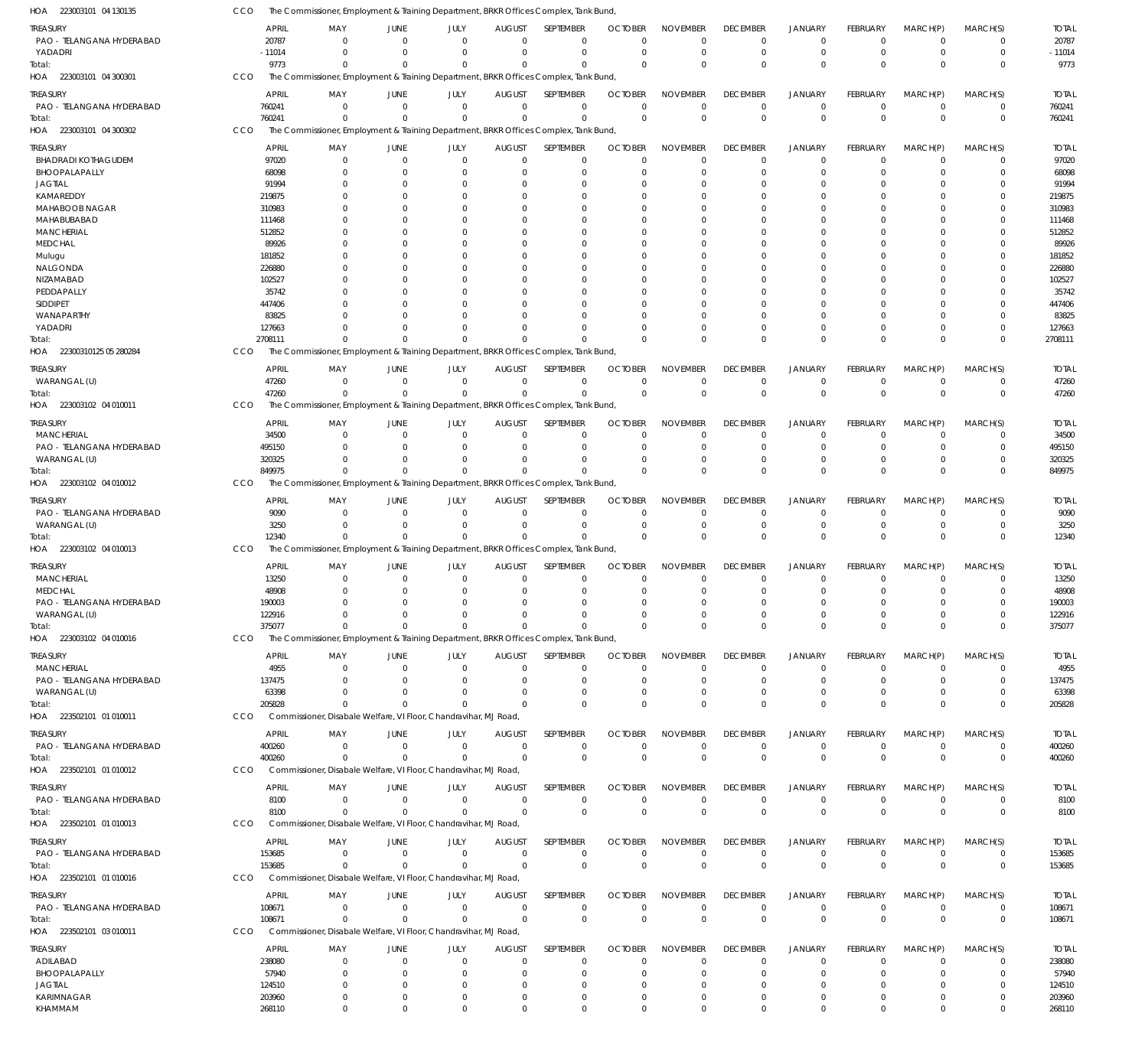223502101 03 010011 HOA CCO Commissioner, Disabale Welfare, VI Floor, Chandravihar, MJ Road,

| TREASURY                                | <b>APRIL</b>       | MAY                                                              | JUNE                 | JULY                       | <b>AUGUST</b>             | SEPTEMBER                        | <b>OCTOBER</b>             | <b>NOVEMBER</b>                  | <b>DECEMBER</b>            | <b>JANUARY</b>             | FEBRUARY                   | MARCH(P)                   | MARCH(S)                   | <b>TOTAL</b>       |
|-----------------------------------------|--------------------|------------------------------------------------------------------|----------------------|----------------------------|---------------------------|----------------------------------|----------------------------|----------------------------------|----------------------------|----------------------------|----------------------------|----------------------------|----------------------------|--------------------|
| MAHABOOB NAGAR                          | 152900             | $\mathbf 0$                                                      | $\Omega$             | $\mathbf 0$                | $\mathbf 0$               | $\mathbf 0$                      | $\mathbf 0$                | $\overline{0}$                   | $\mathbf 0$                | $\mathbf 0$                | $\mathbf 0$                | $\mathbf 0$                | $\mathbf 0$                | 152900             |
| MEDCHAL                                 | 25400              | $\mathbf 0$                                                      | $\Omega$             | $\Omega$                   | $\Omega$                  | $\overline{0}$                   | $\Omega$                   | $\Omega$                         | $\mathbf 0$                | $\mathbf 0$                | $\mathbf 0$                | $\Omega$                   | $\mathbf 0$                | 25400              |
| NALGONDA                                | 184440             | $\Omega$                                                         | $\cap$               | $\Omega$                   | $\Omega$                  | $\Omega$                         | $\Omega$                   | $\Omega$                         | $\Omega$                   | $\mathbf 0$                | $\mathbf 0$                | $\Omega$                   | $\mathbf 0$                | 184440             |
| NIZAMABAD                               | 140490             | $\Omega$                                                         |                      | $\Omega$                   | $\Omega$                  | $\Omega$                         | $\Omega$                   | $\Omega$                         | $\Omega$                   | $\Omega$                   | $\Omega$                   | $\Omega$                   | $\mathbf 0$                | 140490             |
| PAO - TELANGANA HYDERABAD<br>PEDDAPALLY | 662825             | $\Omega$                                                         |                      | $\Omega$<br>$\Omega$       | $\Omega$                  | $\Omega$                         | $\Omega$                   | $\Omega$                         | $\Omega$                   | $\Omega$                   | $\Omega$                   | 0                          | $\mathbf 0$                | 662825             |
| <b>RANGA REDDY</b>                      | 52350<br>582960    | $\Omega$<br>$\Omega$                                             |                      | $\Omega$                   | $\Omega$<br>$\Omega$      | $\Omega$<br>$\Omega$             | $\Omega$<br>$\Omega$       | $\Omega$<br>$\Omega$             | $\Omega$<br>$\Omega$       | $\Omega$<br>$\Omega$       | $\Omega$<br>$\Omega$       | 0<br>$\Omega$              | $\mathbf 0$<br>$\mathbf 0$ | 52350<br>582960    |
| SIDDIPET                                | 84000              | $\Omega$                                                         |                      | $\Omega$                   | $\Omega$                  | $\Omega$                         | $\Omega$                   | $\Omega$                         | $\Omega$                   | $\Omega$                   | $\Omega$                   | 0                          | $\mathbf 0$                | 84000              |
| WANAPARTHY                              | 104420             | $\Omega$                                                         |                      | $\Omega$                   | $\Omega$                  | $\Omega$                         | $\Omega$                   | $\mathbf 0$                      | $\Omega$                   | $\Omega$                   | $\mathbf 0$                | $\Omega$                   | $\mathbf 0$                | 104420             |
| WARANGAL (U)                            | 246870             | $\Omega$                                                         |                      | $\Omega$                   | $\Omega$                  | $\Omega$                         | $\Omega$                   | $\Omega$                         | $\mathbf 0$                | $\mathbf 0$                | $\mathbf 0$                | $\Omega$                   | $\mathbf 0$                | 246870             |
| Total:                                  | 3129255            | $\Omega$                                                         | $\cap$               | $\Omega$                   | $\Omega$                  | $\Omega$                         | $\Omega$                   | $\Omega$                         | $\Omega$                   | $\Omega$                   | $\Omega$                   | $\Omega$                   | $\mathbf 0$                | 3129255            |
| 223502101 03 010012<br>HOA              | CCO                | Commissioner, Disabale Welfare, VI Floor, Chandravihar, MJ Road  |                      |                            |                           |                                  |                            |                                  |                            |                            |                            |                            |                            |                    |
| <b>TREASURY</b>                         | <b>APRIL</b>       | MAY                                                              | JUNE                 | JULY                       | <b>AUGUST</b>             | SEPTEMBER                        | <b>OCTOBER</b>             | <b>NOVEMBER</b>                  | <b>DECEMBER</b>            | <b>JANUARY</b>             | FEBRUARY                   | MARCH(P)                   | MARCH(S)                   | <b>TOTAL</b>       |
| <b>JAGTIAL</b>                          | 2500               | $\mathbf 0$                                                      | $\Omega$             | $\mathbf 0$                | $\overline{0}$            | $\mathbf 0$                      | $\mathbf 0$                | $\overline{0}$                   | 0                          | $\mathbf 0$                | $\mathbf 0$                | 0                          | $\mathbf 0$                | 2500               |
| <b>KARIMNAGAR</b>                       | 2400               | $\mathbf 0$                                                      | $\Omega$             | $\Omega$                   | $\mathbf 0$               | $\overline{0}$                   | 0                          | $\mathbf 0$                      | $\mathbf 0$                | $\mathbf 0$                | $\mathbf 0$                | $\Omega$                   | $\mathbf 0$                | 2400               |
| KHAMMAM                                 | 4453               | $\Omega$                                                         | $\Omega$             | $\Omega$                   | $\Omega$                  | $\Omega$                         | $\Omega$                   | $\Omega$                         | $\Omega$                   | $\mathbf 0$                | $\Omega$                   | C.                         | $\mathbf 0$                | 4453               |
| MAHABOOB NAGAR                          | 900                | $\Omega$                                                         |                      | $\Omega$                   | $\Omega$                  | $\Omega$                         | $\Omega$                   | $\Omega$                         | $\Omega$                   | $\Omega$                   | $\Omega$                   | C.                         | $\mathbf 0$                | 900                |
| MEDCHAL                                 | 2000               | $\Omega$                                                         |                      | $\Omega$                   | $\Omega$                  | $\Omega$                         | $\Omega$                   | $\Omega$                         | $\Omega$                   | $\Omega$                   | $\Omega$                   | C.                         | $\Omega$                   | 2000               |
| NALGONDA                                | 1492               | $\Omega$                                                         |                      | $\Omega$                   | $\Omega$                  | $\Omega$                         | $\Omega$                   | $\Omega$                         | $\Omega$                   | $\Omega$                   | $\Omega$                   | C.                         | $\mathbf 0$                | 1492               |
| NIZAMABAD                               | 5650               | $\Omega$                                                         |                      | $\Omega$                   | $\Omega$                  | $\Omega$                         | $\Omega$                   | $\Omega$                         | U                          | $\Omega$                   | $\Omega$                   | C.                         | $\Omega$                   | 5650               |
| PAO - TELANGANA HYDERABAD               | 21896              | $\Omega$                                                         |                      | $\Omega$                   | $\Omega$                  | $\Omega$                         | $\Omega$                   | $\mathbf 0$                      | $\Omega$                   | $\Omega$                   | $\Omega$                   | C.                         | $\mathbf 0$                | 21896              |
| PEDDAPALLY                              | 3687               | $\Omega$                                                         |                      | $\Omega$                   | $\Omega$                  | $\Omega$                         | $\Omega$                   | $\Omega$                         | $\Omega$                   | $\Omega$                   | $\Omega$                   | C.                         | $\Omega$                   | 3687               |
| <b>RANGA REDDY</b>                      | 17078              | $\Omega$                                                         | $\cap$               | $\Omega$                   | $\Omega$                  | $\Omega$                         | $\Omega$                   | $\Omega$                         | $\Omega$                   | $\Omega$                   | $\Omega$                   | C.                         | $\mathbf 0$                | 17078              |
| WARANGAL (U)                            | 5500               | $\Omega$                                                         | $\Omega$             | $\Omega$                   | $\Omega$                  | $\Omega$                         | 0                          | $\mathbf 0$                      | $\mathbf 0$                | $\mathbf 0$                | $\mathbf 0$                | $\Omega$                   | $\mathbf 0$                | 5500               |
| Total:                                  | 67556              | $\mathbf 0$                                                      | $\Omega$             | $\Omega$                   | $\Omega$                  | $\Omega$                         | $\Omega$                   | $\Omega$                         | $\mathbf 0$                | $\Omega$                   | $\mathbf 0$                | $\Omega$                   | $\mathbf 0$                | 67556              |
| 223502101 03 010013<br>HOA              | CCO                | Commissioner, Disabale Welfare, VI Floor, Chandravihar, MJ Road, |                      |                            |                           |                                  |                            |                                  |                            |                            |                            |                            |                            |                    |
| TREASURY                                | <b>APRIL</b>       | MAY                                                              | JUNE                 | JULY                       | <b>AUGUST</b>             | SEPTEMBER                        | <b>OCTOBER</b>             | <b>NOVEMBER</b>                  | <b>DECEMBER</b>            | <b>JANUARY</b>             | FEBRUARY                   | MARCH(P)                   | MARCH(S)                   | <b>TOTAL</b>       |
| ADILABAD                                | 91308              | $\mathbf 0$                                                      | $\Omega$             | $\mathbf 0$                | $\mathbf 0$               | $\mathbf 0$                      | $\mathbf 0$                | $\mathbf 0$                      | $\mathbf 0$                | $\mathbf 0$                | $\mathbf 0$                | $\mathbf 0$                | $\mathbf 0$                | 91308              |
| BHOOPALAPALLY                           | 22219              | $\mathbf 0$                                                      | $\Omega$             | $\Omega$                   | $\mathbf 0$               | $\overline{0}$                   | $\Omega$                   | $\Omega$                         | $\mathbf 0$                | $\mathbf 0$                | $\mathbf 0$                | $\Omega$                   | $\mathbf 0$                | 22219              |
| <b>JAGTIAL</b>                          | 47733              | $\Omega$                                                         | $\cap$               | $\Omega$                   | $\Omega$                  | $\Omega$                         | $\Omega$                   | $\Omega$                         | $\Omega$                   | $\Omega$                   | $\mathbf 0$                | $\Omega$                   | $\mathbf 0$                | 47733              |
| KARIMNAGAR                              | 78241              | $\Omega$                                                         |                      | $\Omega$                   | $\Omega$                  | $\Omega$                         | $\Omega$                   | $\Omega$                         | $\Omega$                   | $\Omega$                   | $\Omega$                   | $\Omega$                   | $\mathbf 0$                | 78241              |
| KHAMMAM                                 | 102916             | $\Omega$                                                         |                      | $\Omega$<br>$\Omega$       | $\Omega$                  | $\Omega$                         | $\Omega$<br>$\Omega$       | $\Omega$<br>$\Omega$             | $\Omega$<br>$\Omega$       | $\Omega$                   | $\Omega$                   | $\Omega$                   | $\mathbf 0$                | 102916             |
| <b>MAHABOOB NAGAR</b><br>MEDCHAL        | 58667<br>9748      | $\Omega$<br>$\Omega$                                             |                      | $\Omega$                   | $\Omega$<br>$\Omega$      | $\Omega$<br>$\Omega$             | $\Omega$                   | $\Omega$                         | $\Omega$                   | $\Omega$<br>$\Omega$       | $\Omega$<br>$\Omega$       | C.<br>$\Omega$             | $\mathbf 0$<br>$\mathbf 0$ | 58667<br>9748      |
| NALGONDA                                | 71256              | $\Omega$                                                         |                      | $\Omega$                   | $\Omega$                  | $\Omega$                         | $\Omega$                   | $\Omega$                         | 0                          | $\Omega$                   | $\Omega$                   | $\Omega$                   | $\mathbf 0$                | 71256              |
| NIZAMABAD                               | 53832              | $\Omega$                                                         |                      | $\Omega$                   | $\Omega$                  | $\Omega$                         | $\Omega$                   | $\Omega$                         | $\Omega$                   | $\Omega$                   | $\Omega$                   | $\Omega$                   | $\mathbf 0$                | 53832              |
| PAO - TELANGANA HYDERABAD               | 254384             | $\Omega$                                                         |                      | $\Omega$                   | $\Omega$                  | $\Omega$                         | $\Omega$                   | $\Omega$                         | $\Omega$                   | $\Omega$                   | $\Omega$                   | O                          | $\mathbf 0$                | 254384             |
| PEDDAPALLY                              | 20160              | $\Omega$                                                         |                      | $\Omega$                   | $\Omega$                  | $\Omega$                         | $\Omega$                   | $\Omega$                         | $\Omega$                   | $\Omega$                   | $\Omega$                   | $\Omega$                   | $\mathbf 0$                | 20160              |
| <b>RANGA REDDY</b>                      | 224382             | $\Omega$                                                         |                      | $\Omega$                   | $\Omega$                  | $\Omega$                         | $\Omega$                   | $\Omega$                         | $\Omega$                   | $\Omega$                   | $\Omega$                   | C.                         | $\mathbf 0$                | 224382             |
| SIDDIPET                                | 32246              | $\Omega$                                                         |                      | $\Omega$                   | $\Omega$                  | $\Omega$                         | $\Omega$                   | $\Omega$                         | $\Omega$                   | $\Omega$                   | $\mathbf 0$                | $\Omega$                   | $\mathbf 0$                | 32246              |
| WANAPARTHY                              | 40258              | $\Omega$                                                         | $\cap$               | $\Omega$                   | $\Omega$                  | $\Omega$                         | $\Omega$                   | $\Omega$                         | $\Omega$                   | $\Omega$                   | $\Omega$                   | $\Omega$                   | $\mathbf 0$                | 40258              |
| WARANGAL (U)                            | 94690              | $\Omega$                                                         | $\Omega$             | $\Omega$                   | $\Omega$                  | $\Omega$                         | $\Omega$                   | $\Omega$                         | $\mathbf 0$                | $\mathbf 0$                | $\mathbf 0$                | $\Omega$                   | $\mathbf 0$                | 94690              |
| Total:                                  | 1202040            | $\mathbf 0$                                                      | $\Omega$             | $\Omega$                   | $\Omega$                  | $\overline{0}$                   | $\Omega$                   | $\Omega$                         | $\mathbf 0$                | $\Omega$                   | $\Omega$                   | $\Omega$                   | $\mathbf 0$                | 1202040            |
| HOA 223502101 03 010016                 | CCO                | Commissioner, Disabale Welfare, VI Floor, Chandravihar, MJ Road, |                      |                            |                           |                                  |                            |                                  |                            |                            |                            |                            |                            |                    |
| TREASURY                                | <b>APRIL</b>       | MAY                                                              | JUNE                 | JULY                       | <b>AUGUST</b>             | SEPTEMBER                        | <b>OCTOBER</b>             | <b>NOVEMBER</b>                  | <b>DECEMBER</b>            | JANUARY                    | FEBRUARY                   | MARCH(P)                   | MARCH(S)                   | <b>TOTAL</b>       |
| ADILABAD                                | 34144              | 0                                                                | $\Omega$             | $\mathbf 0$                | $^{\circ}$                | $\mathbf 0$                      | $\mathbf 0$                | $\overline{0}$                   | 0                          | $\mathbf 0$                | $\mathbf 0$                | 0                          | $\mathbf 0$                | 34144              |
| BHOOPALAPALLY                           | 6876               | $\mathbf 0$                                                      | $\Omega$             | $\mathbf 0$                | $\mathbf 0$               | $\mathbf 0$                      | $\mathbf 0$                | $\overline{0}$                   | $\mathbf 0$                | $\mathbf 0$                | $\mathbf 0$                | $\mathbf 0$                | $\mathbf 0$                | 6876               |
| <b>JAGTIAL</b>                          | 17850              | $\Omega$                                                         |                      |                            |                           | $\Omega$                         | 0                          | -0                               |                            | O                          | $\Omega$                   | -0                         | $\mathbf 0$                | 17850              |
| KARIMNAGAR                              | 40356              | $\Omega$                                                         | $\Omega$             | $\Omega$                   | $\Omega$                  | $\overline{0}$                   | $\mathbf 0$                | $\mathbf 0$                      | $\Omega$                   | $\Omega$                   | $\mathbf 0$                | $\Omega$                   | $\mathbf 0$                | 40356              |
| KHAMMAM                                 | 53082              | $\mathbf 0$                                                      |                      | $\Omega$                   | $\Omega$                  | $\overline{0}$                   | $\mathbf 0$                | $\overline{0}$                   | $\Omega$                   | $\Omega$                   | $\mathbf 0$                | $\Omega$                   | $\mathbf 0$                | 53082              |
| MAHABOOB NAGAR                          | 30260              | $\Omega$                                                         |                      | $\Omega$                   | <sup>0</sup>              | $\Omega$                         | $\Omega$                   | $\Omega$                         | U                          | $\Omega$                   | $\Omega$                   | C.                         | $\mathbf 0$                | 30260              |
| MEDCHAL                                 | 7542               | $\Omega$                                                         |                      | $\Omega$                   | $\Omega$                  | $\Omega$                         | 0                          | $\mathbf 0$                      | $\Omega$                   | $\Omega$                   | $\Omega$                   | C.                         | $\mathbf 0$                | 7542               |
| NALGONDA                                | 27140              | $\Omega$                                                         |                      | $\Omega$                   | $\Omega$                  | $\Omega$                         | $\Omega$                   | $\mathbf 0$                      | U                          | $\Omega$                   | $\Omega$                   | C.                         | $\mathbf 0$                | 27140              |
| NIZAMABAD                               | 27766              | $\Omega$                                                         |                      | $\Omega$                   | $\Omega$                  | $\Omega$                         | $\Omega$                   | $\Omega$                         | U                          | $\Omega$                   | $\Omega$                   | C.                         | $\mathbf 0$                | 27766              |
| PAO - TELANGANA HYDERABAD<br>PEDDAPALLY | 196809             | $\Omega$<br>$\Omega$                                             |                      | $\Omega$<br>$\Omega$       | $\Omega$<br>$\Omega$      | $\Omega$<br>$\Omega$             | 0<br>$\Omega$              | $\mathbf 0$                      | U                          | $\Omega$                   | $\Omega$                   | C.                         | $\Omega$                   | 196809             |
| <b>RANGA REDDY</b>                      | 6238<br>168140     | $\Omega$                                                         |                      | $\Omega$                   | <sup>0</sup>              | $\Omega$                         | $\Omega$                   | $\mathbf 0$<br>$\Omega$          | 0<br>U                     | $\Omega$<br>$\Omega$       | $\Omega$<br>$\Omega$       | C.<br>C.                   | $\mathbf 0$<br>$^{\circ}$  | 6238<br>168140     |
| SIDDIPET                                | 12059              | $\Omega$                                                         |                      | $\Omega$                   | $\Omega$                  | $\Omega$                         | $\Omega$                   | $\mathbf 0$                      | U                          | $\Omega$                   | $\Omega$                   | C.                         | $\mathbf 0$                | 12059              |
| WANAPARTHY                              | 15054              | $\Omega$                                                         |                      | $\Omega$                   | $\Omega$                  | $\Omega$                         | $\Omega$                   | $\mathbf 0$                      | U                          | $\Omega$                   | $\Omega$                   | C.                         | $\mathbf 0$                | 15054              |
| WARANGAL (U)                            | 48840              | $\Omega$                                                         |                      | $\Omega$                   | $\Omega$                  | $\Omega$                         | 0                          | $\mathbf 0$                      | $\mathbf 0$                | 0                          | $\mathbf 0$                | $\Omega$                   | $\mathbf 0$                | 48840              |
| Total:                                  | 692156             | $\Omega$                                                         | $\Omega$             | $\Omega$                   | $\Omega$                  | $\Omega$                         | $\mathbf 0$                | $\overline{0}$                   | $\mathbf 0$                | $\mathbf 0$                | $\mathbf 0$                | $\Omega$                   | $\mathbf 0$                | 692156             |
| HOA 223502101 03 300302                 | CCO                | Commissioner, Disabale Welfare, VI Floor, Chandravihar, MJ Road, |                      |                            |                           |                                  |                            |                                  |                            |                            |                            |                            |                            |                    |
| TREASURY                                | <b>APRIL</b>       | MAY                                                              | JUNE                 |                            | <b>AUGUST</b>             | SEPTEMBER                        | <b>OCTOBER</b>             | <b>NOVEMBER</b>                  | <b>DECEMBER</b>            | <b>JANUARY</b>             | FEBRUARY                   | MARCH(P)                   | MARCH(S)                   | <b>TOTAL</b>       |
| MAHABOOB NAGAR                          | 23881              | $\mathbf 0$                                                      | $\Omega$             | JULY<br>$\Omega$           | $\mathbf 0$               | $\overline{0}$                   | $\Omega$                   | $\mathbf 0$                      | $\mathbf 0$                | $\mathbf 0$                | $\mathbf 0$                | $\Omega$                   | $\mathbf 0$                | 23881              |
| NALGONDA                                | 131972             | $\mathbf 0$                                                      | $\Omega$             | $\Omega$                   | $\overline{0}$            | $\overline{0}$                   | $\mathbf 0$                | $\mathbf 0$                      | $\mathbf 0$                | $\mathbf 0$                | $\mathbf 0$                | $\Omega$                   | $\mathbf 0$                | 131972             |
| SANGAREDDY                              | 130900             | $\mathbf 0$                                                      | $\Omega$             | $\Omega$                   | 0                         | $\overline{0}$                   | $\mathbf 0$                | $\mathbf 0$                      | $\mathbf 0$                | 0                          | 0                          | $\Omega$                   | $\mathbf 0$                | 130900             |
| WARANGAL (R)                            | 128616             | $\Omega$                                                         | $\cap$               | $\Omega$                   | $\Omega$                  | $\overline{0}$                   | $\mathbf 0$                | $\overline{0}$                   | $\mathbf 0$                | $\mathbf 0$                | $\mathbf 0$                | $\Omega$                   | $\mathbf 0$                | 128616             |
| Total:                                  | 415369             | $\mathbf 0$                                                      | $\Omega$             | $\Omega$                   | $\mathbf 0$               | $\overline{0}$                   | $\Omega$                   | $\Omega$                         | $\mathbf 0$                | $\mathbf 0$                | $\mathbf 0$                | $\Omega$                   | $\mathbf 0$                | 415369             |
| HOA 223502101 44 010011                 | CCO                | Commissioner, Disabale Welfare, VI Floor, Chandravihar, MJ Road, |                      |                            |                           |                                  |                            |                                  |                            |                            |                            |                            |                            |                    |
| TREASURY                                | <b>APRIL</b>       |                                                                  |                      |                            |                           | SEPTEMBER                        |                            |                                  | <b>DECEMBER</b>            | JANUARY                    | FEBRUARY                   | MARCH(P)                   | MARCH(S)                   | <b>TOTAL</b>       |
|                                         |                    | MAY                                                              | JUNE<br>$\Omega$     | JULY<br>$\Omega$           | <b>AUGUST</b>             |                                  | <b>OCTOBER</b>             | <b>NOVEMBER</b>                  |                            |                            |                            |                            |                            |                    |
| <b>KARIMNAGAR</b><br>MAHABOOB NAGAR     | 1144635<br>1012390 | $\mathbf 0$<br>$\mathbf 0$                                       | $\Omega$             | $\Omega$                   | $^{\circ}$<br>$\Omega$    | $\overline{0}$<br>$\overline{0}$ | $\mathbf 0$<br>$\mathbf 0$ | $\mathbf 0$<br>$\overline{0}$    | 0<br>$\mathbf 0$           | $\mathbf 0$<br>$\mathbf 0$ | $\mathbf 0$<br>$\mathbf 0$ | O<br>$\Omega$              | $\mathbf 0$<br>$\mathbf 0$ | 1144635<br>1012390 |
| NALGONDA                                | 629040             | $\mathbf 0$                                                      | $\Omega$             | $\Omega$                   | $\Omega$                  | $\Omega$                         | 0                          | $\mathbf 0$                      | $\mathbf 0$                | 0                          | 0                          | $\Omega$                   | $\mathbf 0$                | 629040             |
| PAO - TELANGANA HYDERABAD               | 1187090            | $\Omega$                                                         | $\Omega$             | $\Omega$                   | $\Omega$                  | $\Omega$                         | $\mathbf 0$                | $\overline{0}$                   | $\mathbf 0$                | $\mathbf 0$                | $\mathbf 0$                | $\Omega$                   | $\mathbf 0$                | 1187090            |
| Total:                                  |                    | $\mathbf 0$                                                      |                      | $\Omega$                   | $\Omega$                  | $\overline{0}$                   | $\mathbf 0$                | $\overline{0}$                   | $\mathbf 0$                | $\overline{0}$             | $\mathbf 0$                | $\Omega$                   | $\mathbf 0$                | 3973155            |
|                                         | 3973155            |                                                                  |                      |                            |                           |                                  |                            |                                  |                            |                            |                            |                            |                            |                    |
| 223502101 44 010012<br>HOA              | CCO                | Commissioner, Disabale Welfare, VI Floor, Chandravihar, MJ Road, |                      |                            |                           |                                  |                            |                                  |                            |                            |                            |                            |                            |                    |
|                                         |                    |                                                                  |                      |                            |                           |                                  |                            |                                  |                            |                            |                            |                            |                            |                    |
| TREASURY                                | <b>APRIL</b>       | MAY                                                              | JUNE                 | JULY                       | <b>AUGUST</b>             | SEPTEMBER                        | <b>OCTOBER</b>             | <b>NOVEMBER</b>                  | <b>DECEMBER</b>            | <b>JANUARY</b>             | FEBRUARY                   | MARCH(P)                   | MARCH(S)                   | <b>TOTAL</b>       |
| <b>KARIMNAGAR</b><br>MAHABOOB NAGAR     | 25800<br>16450     | $\mathbf 0$<br>$\mathbf 0$                                       | $\Omega$<br>$\Omega$ | $\mathbf 0$<br>$\mathbf 0$ | $^{\circ}$<br>$\mathbf 0$ | $\mathbf 0$<br>$\mathbf 0$       | $\mathbf 0$<br>$\mathbf 0$ | $\overline{0}$<br>$\overline{0}$ | $\mathbf 0$<br>$\mathbf 0$ | $\mathbf 0$<br>$\mathbf 0$ | $\mathbf 0$<br>$\mathbf 0$ | $\mathbf 0$<br>$\mathbf 0$ | $\mathbf 0$<br>$\mathbf 0$ | 25800<br>16450     |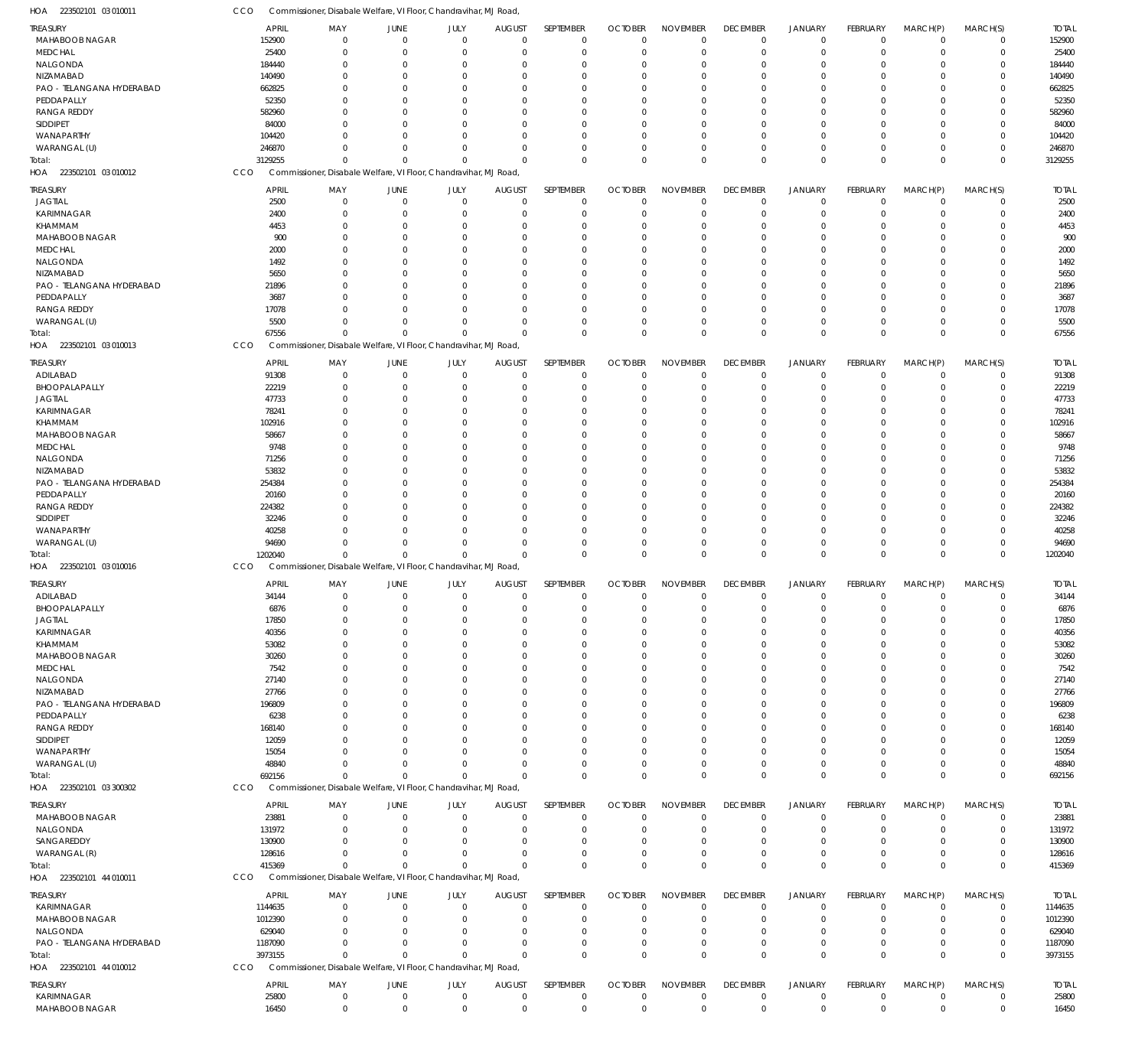| HOA 223502101 44 010012          | CCO                    | Commissioner, Disabale Welfare, VI Floor, Chandravihar, MJ Road,                          |                         |                         |                           |                      |                |                      |                      |                            |                      |                      |                            |                  |
|----------------------------------|------------------------|-------------------------------------------------------------------------------------------|-------------------------|-------------------------|---------------------------|----------------------|----------------|----------------------|----------------------|----------------------------|----------------------|----------------------|----------------------------|------------------|
| TREASURY                         | <b>APRIL</b>           | MAY                                                                                       | JUNE                    | JULY                    | <b>AUGUST</b>             | <b>SEPTEMBER</b>     | <b>OCTOBER</b> | <b>NOVEMBER</b>      | <b>DECEMBER</b>      | <b>JANUARY</b>             | <b>FEBRUARY</b>      | MARCH(P)             | MARCH(S)                   | <b>TOTAL</b>     |
| NALGONDA                         | 2000                   | $\mathbf 0$                                                                               | $\Omega$                | $\mathbf 0$             | $\Omega$                  | $\mathbf 0$          | $\Omega$       | $^{\circ}$           | $\mathbf 0$          | $\overline{0}$             | $\mathbf 0$          | $\mathbf 0$          | $\mathbf 0$                | 2000             |
| PAO - TELANGANA HYDERABAD        | 21200                  | $\Omega$                                                                                  | $\Omega$                | $\mathbf 0$             | $\Omega$                  | $\mathbf 0$          | $\Omega$       | $^{\circ}$           | $\mathbf 0$          | $\overline{0}$             | $\mathbf 0$          | $\Omega$             | $\mathbf 0$                | 21200            |
| Total:                           | 65450                  | $\Omega$                                                                                  | $\Omega$                | $\Omega$                | $\Omega$                  | $\Omega$             | $\Omega$       | $\Omega$             | $\mathbf{0}$         | $\Omega$                   | $\Omega$             | $\Omega$             | $\mathbf 0$                | 65450            |
| HOA 223502101 44 010013          | CCO                    | Commissioner, Disabale Welfare, VI Floor, Chandravihar, MJ Road,                          |                         |                         |                           |                      |                |                      |                      |                            |                      |                      |                            |                  |
| TREASURY                         | <b>APRIL</b>           | MAY                                                                                       | JUNE                    | JULY                    | <b>AUGUST</b>             | SEPTEMBER            | <b>OCTOBER</b> | <b>NOVEMBER</b>      | <b>DECEMBER</b>      | JANUARY                    | FEBRUARY             | MARCH(P)             | MARCH(S)                   | <b>TOTAL</b>     |
| KARIMNAGAR                       | 437871                 | $\Omega$                                                                                  | $\Omega$                | $\Omega$                | $\Omega$                  | $\Omega$             | $\Omega$       | $\Omega$             | $\mathbf 0$          | $\Omega$                   | $\Omega$             | $\Omega$             | $\Omega$                   | 437871           |
| MAHABOOB NAGAR<br>NALGONDA       | 386912                 | $\Omega$<br>$\Omega$                                                                      | $\Omega$<br>$\Omega$    | $\Omega$<br>$\Omega$    | $\Omega$<br>$\Omega$      | $\Omega$<br>$\Omega$ |                | $\Omega$<br>$\Omega$ | $\Omega$<br>$\Omega$ | $\Omega$<br>$\Omega$       | $\Omega$<br>$\Omega$ | $\Omega$<br>$\Omega$ | $\Omega$<br>$\Omega$       | 386912           |
| PAO - TELANGANA HYDERABAD        | 240241<br>453451       | n                                                                                         | $\Omega$                | $\Omega$                | $\Omega$                  | $\Omega$             | $\Omega$       | $\Omega$             | $\mathbf 0$          | $\overline{0}$             | $\Omega$             | $\Omega$             | $\mathbf 0$                | 240241<br>453451 |
| Total:                           | 1518475                | $\Omega$                                                                                  | $\Omega$                | $\Omega$                | $\Omega$                  | $\Omega$             | $\Omega$       | $\Omega$             | $\Omega$             | $\Omega$                   | $\Omega$             | $\Omega$             | $\Omega$                   | 1518475          |
| HOA 223502101 44 010016          | <b>CCO</b>             | Commissioner, Disabale Welfare, VI Floor, Chandravihar, MJ Road,                          |                         |                         |                           |                      |                |                      |                      |                            |                      |                      |                            |                  |
|                                  |                        |                                                                                           |                         |                         |                           | SEPTEMBER            | <b>OCTOBER</b> | <b>NOVEMBER</b>      | <b>DECEMBER</b>      | JANUARY                    | <b>FEBRUARY</b>      |                      |                            | <b>TOTAL</b>     |
| <b>TREASURY</b><br>KARIMNAGAR    | <b>APRIL</b><br>225816 | MAY<br>$\mathbf 0$                                                                        | JUNE<br>$\Omega$        | JULY<br>$\mathbf 0$     | <b>AUGUST</b><br>$\Omega$ | $\Omega$             | $\Omega$       | $\Omega$             | $\mathbf 0$          | $\overline{0}$             | $\Omega$             | MARCH(P)<br>$\Omega$ | MARCH(S)<br>$\mathbf 0$    | 225816           |
| MAHABOOB NAGAR                   | 181146                 | $\Omega$                                                                                  | $\Omega$                | $\Omega$                | $\Omega$                  | $\mathbf 0$          |                | $^{\circ}$           | $\mathbf 0$          | $\overline{0}$             | $\Omega$             | $\Omega$             | $\mathbf 0$                | 181146           |
| NALGONDA                         | 89836                  | O                                                                                         | $\Omega$                | $\Omega$                |                           | $\Omega$             |                | $\Omega$             | $\Omega$             | $\Omega$                   | $\Omega$             | n                    | $\Omega$                   | 89836            |
| PAO - TELANGANA HYDERABAD        | 328504                 | $\Omega$                                                                                  | $\Omega$                | $\Omega$                | $\Omega$                  | $\Omega$             | $\Omega$       | $\Omega$             | $\mathbf 0$          | $\overline{0}$             | $\Omega$             | $\Omega$             | $\mathbf 0$                | 328504           |
| Total:                           | 825302                 | $\Omega$                                                                                  | $\Omega$                | $\Omega$                | $\Omega$                  | $\Omega$             | $\Omega$       | $\Omega$             | $\Omega$             | $\Omega$                   | $\Omega$             | $\Omega$             | $\Omega$                   | 825302           |
| HOA 223502101 44 130131          | <b>CCO</b>             | Commissioner, Disabale Welfare, VI Floor, Chandravihar, MJ Road,                          |                         |                         |                           |                      |                |                      |                      |                            |                      |                      |                            |                  |
| TREASURY                         | <b>APRIL</b>           | MAY                                                                                       | <b>JUNE</b>             | JULY                    | <b>AUGUST</b>             | SEPTEMBER            | <b>OCTOBER</b> | <b>NOVEMBER</b>      | <b>DECEMBER</b>      | JANUARY                    | FEBRUARY             | MARCH(P)             | MARCH(S)                   | <b>TOTAL</b>     |
| PAO - TELANGANA HYDERABAD        | 3533                   | $\Omega$                                                                                  | $\Omega$                | $\Omega$                | $\Omega$                  | $\mathbf{0}$         | $\Omega$       | $\Omega$             | $\mathbf 0$          | $\overline{0}$             | $\Omega$             | $\Omega$             | $\mathbf 0$                | 3533             |
| Total:                           | 3533                   | $\Omega$                                                                                  | $\Omega$                | $\Omega$                | $\Omega$                  | $\Omega$             | $\Omega$       | $\Omega$             | $\Omega$             | $\Omega$                   | $\Omega$             | $\Omega$             | $\mathbf 0$                | 3533             |
| HOA 22350210125 03 200           | CCO                    | Commissioner, Disabale Welfare, VI Floor, Chandravihar, MJ Road,                          |                         |                         |                           |                      |                |                      |                      |                            |                      |                      |                            |                  |
| treasury                         | <b>APRIL</b>           | MAY                                                                                       | JUNE                    | JULY                    | <b>AUGUST</b>             | SEPTEMBER            | <b>OCTOBER</b> | <b>NOVEMBER</b>      | <b>DECEMBER</b>      | JANUARY                    | FEBRUARY             | MARCH(P)             | MARCH(S)                   | <b>TOTAL</b>     |
| MAHABOOB NAGAR                   | 5000                   | $\mathbf 0$                                                                               | $\Omega$                | $\mathbf 0$             | $\Omega$                  | $\Omega$             | $\Omega$       | $\Omega$             | $\mathbf 0$          | $\overline{0}$             | $\Omega$             | $\Omega$             | $\mathbf 0$                | 5000             |
| Narayanpet                       | 5000                   | $\Omega$                                                                                  | $\Omega$                | $\Omega$                | $\Omega$                  | $\Omega$             | $\Omega$       | $\Omega$             | $\mathbf 0$          | $\overline{0}$             | $\Omega$             | $\Omega$             | $\mathbf 0$                | 5000             |
| VIKARABAD                        | 5000                   | $\Omega$                                                                                  | $\Omega$                | $\Omega$                | $\Omega$                  | $\Omega$             |                | $\Omega$             | $\mathbf 0$          | $\overline{0}$             | $\Omega$             | $\Omega$             | $\mathbf 0$                | 5000             |
| Total:                           | 15000                  | $\Omega$                                                                                  | $\Omega$                | $\Omega$                | $\Omega$                  | $\Omega$             | $\Omega$       | $\Omega$             | $\mathbf 0$          | $\Omega$                   | $\Omega$             | $\Omega$             | $\mathbf 0$                | 15000            |
| HOA 22350210125 03 230           | CCO                    | Commissioner, Disabale Welfare, VI Floor, Chandravihar, MJ Road,                          |                         |                         |                           |                      |                |                      |                      |                            |                      |                      |                            |                  |
| TREASURY                         | <b>APRIL</b>           | MAY                                                                                       | <b>JUNE</b>             | JULY                    | <b>AUGUST</b>             | SEPTEMBER            | <b>OCTOBER</b> | <b>NOVEMBER</b>      | <b>DECEMBER</b>      | JANUARY                    | FEBRUARY             | MARCH(P)             | MARCH(S)                   | <b>TOTAL</b>     |
| RANGA REDDY                      | 1005802                | $\Omega$                                                                                  | $\Omega$                | $\Omega$                | $\Omega$                  | $\Omega$             | $\Omega$       | $\Omega$             | $\mathbf 0$          | $\overline{0}$             | $\Omega$             | $\Omega$             | 0                          | 1005802          |
| Total:                           | 1005802                | $\Omega$                                                                                  | $\Omega$                | $\Omega$                | $\Omega$                  | $\mathbf{0}$         | $\Omega$       | $\mathbf{0}$         | $\mathbf 0$          | $\overline{0}$             | $\Omega$             | $\Omega$             | $\mathbf 0$                | 1005802          |
| HOA 22350210125 03 500504        | <b>CCO</b>             | Commissioner, Disabale Welfare, VI Floor, Chandravihar, MJ Road,                          |                         |                         |                           |                      |                |                      |                      |                            |                      |                      |                            |                  |
| TREASURY                         | <b>APRIL</b>           | MAY                                                                                       | JUNE                    | JULY                    | <b>AUGUST</b>             | SEPTEMBER            | <b>OCTOBER</b> | <b>NOVEMBER</b>      | <b>DECEMBER</b>      | <b>JANUARY</b>             | <b>FEBRUARY</b>      | MARCH(P)             | MARCH(S)                   | <b>TOTAL</b>     |
| NIZAMABAD                        | -868                   | $\mathbf 0$                                                                               | $\Omega$                | $\mathbf 0$             | $\Omega$                  | $\mathbf 0$          | $\Omega$       | $\overline{0}$       | $\mathbf 0$          | $\overline{0}$             | $\mathbf 0$          | $\mathbf 0$          | 0                          | $-868$           |
| Total:                           | $-868$                 | $\Omega$                                                                                  | $\Omega$                | $\Omega$                | $\Omega$                  | $\mathbf{0}$         | $\Omega$       | $\Omega$             | $\mathbf 0$          | $\overline{0}$             | $\Omega$             | $\Omega$             | $\mathbf 0$                | $-868$           |
| HOA 22350210125 06 340           | CCO                    | Commissioner, Disabale Welfare, VI Floor, Chandravihar, MJ Road,                          |                         |                         |                           |                      |                |                      |                      |                            |                      |                      |                            |                  |
| TREASURY                         | <b>APRIL</b>           | MAY                                                                                       | <b>JUNE</b>             | JULY                    | <b>AUGUST</b>             | SEPTEMBER            | <b>OCTOBER</b> | <b>NOVEMBER</b>      | <b>DECEMBER</b>      | JANUARY                    | <b>FEBRUARY</b>      | MARCH(P)             | MARCH(S)                   | <b>TOTAL</b>     |
| NALGONDA                         | $-700$                 | $\Omega$                                                                                  | $\Omega$                | $\Omega$                | $\Omega$                  | $\mathbf 0$          | $\Omega$       | $\Omega$             | $\mathbf 0$          | $\overline{0}$             | $\Omega$             | $\Omega$             | $\mathbf 0$                | $-700$           |
| Total:                           | $-700$                 | $\Omega$                                                                                  | $\Omega$                | $\Omega$                | $\Omega$                  | $\Omega$             | $\Omega$       | $\Omega$             | $\Omega$             | $\Omega$                   | $\Omega$             | $\Omega$             | $\mathbf 0$                | $-700$           |
| HOA 22350210125 55 340           | CCO                    | Commissioner, Disabale Welfare, VI Floor, Chandravihar, MJ Road,                          |                         |                         |                           |                      |                |                      |                      |                            |                      |                      |                            |                  |
| TREASURY                         | <b>APRIL</b>           | MAY                                                                                       | JUNE                    | JULY                    | <b>AUGUST</b>             | SEPTEMBER            | <b>OCTOBER</b> | <b>NOVEMBER</b>      | <b>DECEMBER</b>      | JANUARY                    | <b>FEBRUARY</b>      | MARCH(P)             | MARCH(S)                   | <b>TOTAL</b>     |
| NALGONDA                         | $-3978$                | $\mathbf 0$                                                                               | $\overline{0}$          | $\mathbf 0$             | $\Omega$                  | 0                    | $\Omega$       | $^{\circ}$           | $\mathbf 0$          | $\overline{0}$             | 0                    | 0                    | $\mathbf 0$                | $-3978$          |
| Total:                           | $-3978$                | $\Omega$                                                                                  | $\Omega$                | $\mathbf{0}$            | $\Omega$                  | $\mathbf{0}$         | $\Omega$       | $\Omega$             | $\mathbf 0$          | $\overline{0}$             | $\Omega$             | $\Omega$             | $\mathbf 0$                | $-3978$          |
| HOA 22350210125 56 310312        | CCO                    | Commissioner, Disabale Welfare, VI Floor, Chandravihar, MJ Road,                          |                         |                         |                           |                      |                |                      |                      |                            |                      |                      |                            |                  |
| <b>TREASURY</b>                  | <b>APRIL</b>           | MAY                                                                                       | JUNE                    | JULY                    | <b>AUGUST</b>             | SEPTEMBER            | <b>OCTOBER</b> | <b>NOVEMBER</b>      | <b>DECEMBER</b>      | <b>JANUARY</b>             | <b>FEBRUARY</b>      | MARCH(P)             | MARCH(S)                   | <b>TOTAL</b>     |
| KARIMNAGAR                       | $-140000$              | $\Omega$                                                                                  | $\Omega$                | $\Omega$                | $\Omega$                  | $\mathbf 0$          | $\Omega$       | $\overline{0}$       | $\mathbf 0$          | $\overline{0}$             | $\Omega$             | $\mathbf 0$          | $\mathbf 0$                | $-140000$        |
| Total:                           | $-140000$              | $\Omega$                                                                                  | $\Omega$                | $\Omega$                | $\Omega$                  | $\mathbf 0$          | $\Omega$       | $\mathbf 0$          | $\mathbf 0$          | $\overline{0}$             | $\mathbf 0$          | $\mathbf 0$          | $\boldsymbol{0}$           | $-140000$        |
| HOA 22350210125 57 330           | <b>CCO</b>             | Commissioner, Disabale Welfare, VI Floor, Chandravihar, MJ Road,                          |                         |                         |                           |                      |                |                      |                      |                            |                      |                      |                            |                  |
| <b>TREASURY</b>                  | <b>APRIL</b>           | MAY                                                                                       | JUNE                    | JULY                    | <b>AUGUST</b>             | SEPTEMBER            | <b>OCTOBER</b> | <b>NOVEMBER</b>      | <b>DECEMBER</b>      | JANUARY                    | <b>FEBRUARY</b>      | MARCH(P)             | MARCH(S)                   | <b>TOTAL</b>     |
| MAHABOOB NAGAR                   | $-100000$              | $\mathbf 0$                                                                               | $\Omega$                | $\mathbf 0$             | $\Omega$                  | $\mathbf 0$          | $\Omega$       | $^{\circ}$           | $\mathbf 0$          | $\overline{0}$             | $\mathbf 0$          | $\mathbf 0$          | 0                          | $-100000$        |
| NALGONDA                         | $-100000$              | $\Omega$                                                                                  | $\Omega$                | $\mathbf 0$             | $\Omega$                  | $\mathbf 0$          | $\Omega$       | $\overline{0}$       | $\mathbf 0$          | $\overline{0}$             | $\mathbf 0$          | $\mathbf 0$          | $\mathbf 0$                | $-100000$        |
| Total:                           | $-200000$              | $\Omega$                                                                                  | $\Omega$                | $\Omega$                | $\Omega$                  | $\Omega$             | $\Omega$       | $\Omega$             | $\mathbf 0$          | $\Omega$                   | $\Omega$             | $\Omega$             | $\mathbf 0$                | $-200000$        |
| HOA 223502102 05 280283          | CCO                    | The Commissioner, Women and Child Welfare, Door No.8-3-222, Vengal Rao Nagar,             |                         |                         |                           |                      |                |                      |                      |                            |                      |                      |                            |                  |
| TREASURY                         | <b>APRIL</b>           | MAY                                                                                       | JUNE                    | JULY                    | <b>AUGUST</b>             | SEPTEMBER            | <b>OCTOBER</b> | <b>NOVEMBER</b>      | <b>DECEMBER</b>      | JANUARY                    | <b>FEBRUARY</b>      | MARCH(P)             | MARCH(S)                   | <b>TOTAL</b>     |
| PAO - TELANGANA HYDERABAD        | 506575585              | $\Omega$                                                                                  | $\Omega$                | $\mathbf 0$             | $\mathbf{0}$              | $\mathbf 0$          | $\Omega$       | $\overline{0}$       | $\mathbf 0$          | $\overline{0}$             | $\Omega$             | $\mathbf 0$          | $\mathbf 0$                | 506575585        |
| Total:                           | 506575585              | $\Omega$                                                                                  | $\Omega$                | $\Omega$                | $\Omega$                  | $\mathbf{0}$         | $\Omega$       | $\mathbf 0$          | $\overline{0}$       | $\overline{0}$             | $\mathbf 0$          | $\mathbf 0$          | $\mathbf 0$                | 506575585        |
| HOA 223502102 09 130132          | <b>CCO</b>             | The Commissioner, Women and Child Welfare, Door No.8-3-222, Vengal Rao Nagar,             |                         |                         |                           |                      |                |                      |                      |                            |                      |                      |                            |                  |
| treasury                         | <b>APRIL</b>           | MAY                                                                                       | <b>JUNE</b>             | JULY                    | <b>AUGUST</b>             | SEPTEMBER            | <b>OCTOBER</b> | <b>NOVEMBER</b>      | <b>DECEMBER</b>      | JANUARY                    | <b>FEBRUARY</b>      | MARCH(P)             | MARCH(S)                   | <b>TOTAL</b>     |
| <b>BHADRADI KOTHAGUDEM</b>       | 28500                  | $\mathbf 0$                                                                               | $\overline{0}$          | $\mathbf 0$             | $\mathbf{0}$              | $\mathbf 0$          | $\Omega$       | $\Omega$             | $\mathbf 0$          | $\overline{0}$             | $\mathbf 0$          | $\mathbf 0$          | 0                          | 28500            |
| YADADRI                          | 16336                  | $\Omega$                                                                                  | $\Omega$                | $\mathbf 0$             | $\Omega$                  | $\mathbf 0$          | $\Omega$       | $\overline{0}$       | $\mathbf 0$          | $\overline{0}$             | $\mathbf 0$          | $\mathbf 0$          | $\mathbf 0$                | 16336            |
| Total:<br>HOA 223502102 09 140   | 44836<br>CCO           | $\Omega$<br>The Commissioner, Women and Child Welfare, Door No.8-3-222, Vengal Rao Nagar, | $\Omega$                | $\Omega$                | $\Omega$                  | $\Omega$             | $\Omega$       | $\mathbf 0$          | $\mathbf 0$          | $\overline{0}$             | $\Omega$             | $\Omega$             | $\mathbf 0$                | 44836            |
|                                  |                        |                                                                                           |                         |                         |                           |                      |                |                      |                      |                            |                      |                      |                            |                  |
| TREASURY                         | <b>APRIL</b>           | MAY                                                                                       | JUNE                    | JULY                    | <b>AUGUST</b>             | SEPTEMBER            | <b>OCTOBER</b> | <b>NOVEMBER</b>      | <b>DECEMBER</b>      | JANUARY                    | <b>FEBRUARY</b>      | MARCH(P)             | MARCH(S)                   | <b>TOTAL</b>     |
| KARIMNAGAR                       | $-1000$                | $\mathbf 0$                                                                               | $\mathbf{0}$            | $\mathbf 0$             | $\mathbf{0}$              | $\mathbf{0}$         | $\Omega$       | $\overline{0}$       | $\mathbf 0$          | $\overline{0}$             | $\Omega$             | $\mathbf 0$          | $\mathbf 0$                | $-1000$          |
| Total:                           | $-1000$                | $\Omega$                                                                                  | $\mathbf{0}$            | $\mathbf 0$             | $\Omega$                  | $\mathbf 0$          | $\Omega$       | $\mathbf 0$          | $\mathbf 0$          | $\overline{0}$             | $\mathbf 0$          | $\mathbf 0$          | $\mathbf 0$                | $-1000$          |
| HOA 223502102 10 010011          | CCO                    | The Commissioner, Women and Child Welfare, Door No.8-3-222, Vengal Rao Nagar,             |                         |                         |                           |                      |                |                      |                      |                            |                      |                      |                            |                  |
| <b>TREASURY</b>                  | <b>APRIL</b>           | MAY                                                                                       | JUNE                    | JULY                    | <b>AUGUST</b>             | SEPTEMBER            | <b>OCTOBER</b> | <b>NOVEMBER</b>      | <b>DECEMBER</b>      | JANUARY                    | FEBRUARY             | MARCH(P)             | MARCH(S)                   | <b>TOTAL</b>     |
| ADILABAD                         | 42490                  | $\mathbf 0$                                                                               | $\mathbf 0$             | $\mathbf 0$             | $\Omega$                  | $\mathbf 0$          | $\Omega$       | $^{\circ}$           | $\mathbf 0$          | $\overline{0}$             | 0                    | 0                    | 0                          | 42490            |
| <b>BHADRADI KOTHAGUDEM</b>       | 79030                  | $\mathbf 0$<br>$\Omega$                                                                   | $\mathbf 0$<br>$\Omega$ | $\mathbf 0$<br>$\Omega$ | $\Omega$<br>$\Omega$      | $\Omega$<br>$\Omega$ | $\Omega$       | $\Omega$<br>$\Omega$ | $\mathbf 0$<br>0     | $\overline{0}$<br>$\Omega$ | $\Omega$<br>$\Omega$ | $\Omega$<br>$\Omega$ | $\mathbf 0$<br>$\mathbf 0$ | 79030            |
| <b>JAGTIAL</b><br><b>JANGAON</b> | 119206<br>116580       | $\Omega$                                                                                  | $\Omega$                | $\Omega$                | -C                        | $\Omega$             |                | $\Omega$             | $\Omega$             | $\Omega$                   | $\Omega$             | $\Omega$             | $\Omega$                   | 119206<br>116580 |
| KAMAREDDY                        | 235390                 | $\Omega$                                                                                  | $\Omega$                | $\Omega$                | -C                        | $\Omega$             |                | $\Omega$             | $\Omega$             | $\Omega$                   | $\Omega$             | $\Omega$             | $\mathbf 0$                | 235390           |
| KARIMNAGAR                       | 344281                 | $\Omega$                                                                                  | $\Omega$                | $\Omega$                |                           | $\Omega$             |                | $\Omega$             | $\Omega$             | $\Omega$                   | $\Omega$             | $\Omega$             | $\Omega$                   | 344281           |
| KHAMMAM                          | 67770                  | 0                                                                                         | $\mathbf 0$             | $\mathbf 0$             | $\Omega$                  | $\mathbf 0$          | $\Omega$       | $\mathbf 0$          | 0                    | $\overline{0}$             | $\mathbf 0$          | $\mathbf 0$          | 0                          | 67770            |
| KOMARAMBHEEM ASIFABAD            | 91110                  | $\mathbf 0$                                                                               | $\mathbf 0$             | $\Omega$                | $\Omega$                  | $\Omega$             | $\Omega$       | $\mathbf 0$          | $\mathbf 0$          | $\overline{0}$             | $\Omega$             | $\Omega$             | $\mathbf 0$                | 91110            |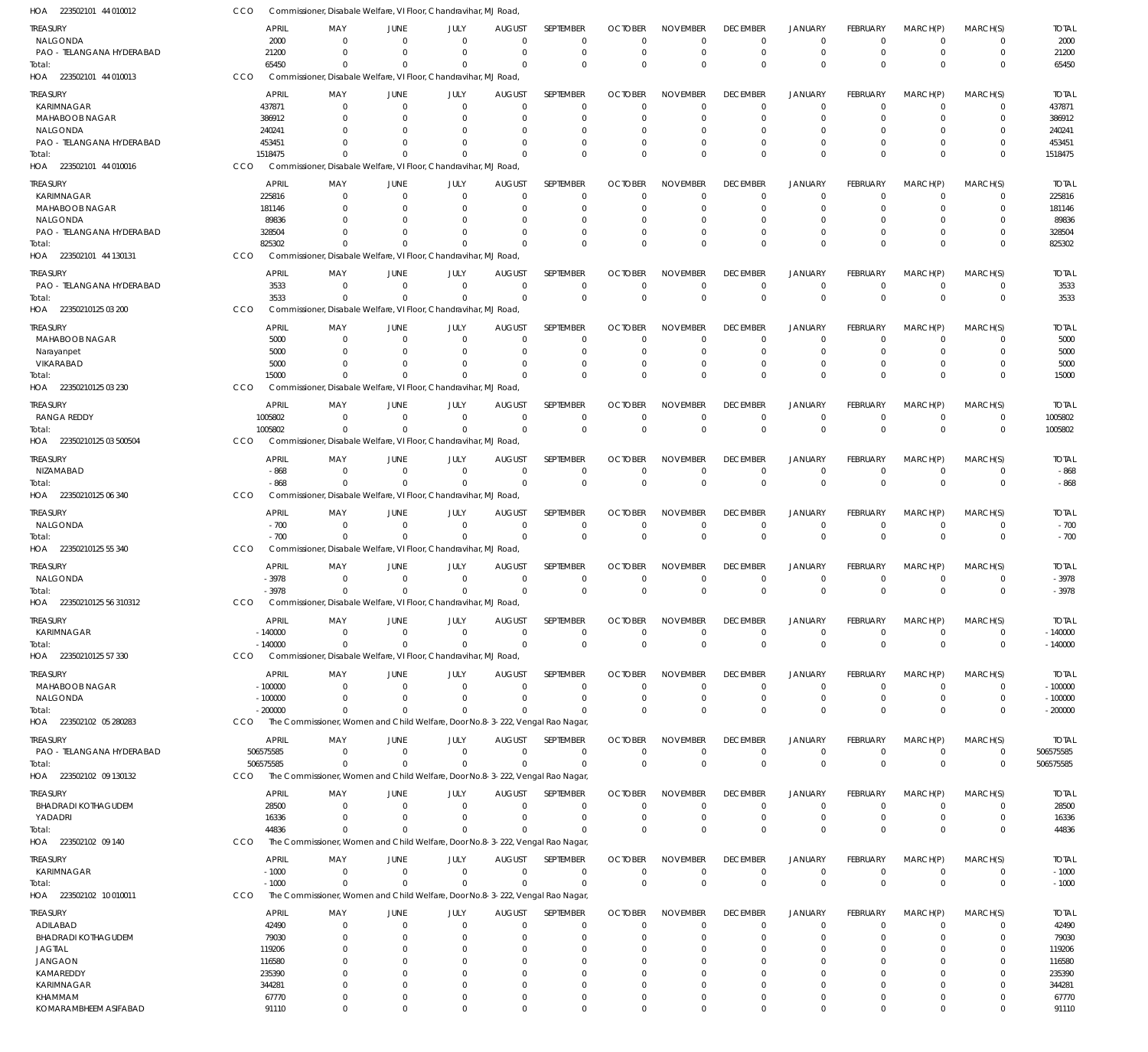| HOA<br>223502102 10 010011 | CCO | The Commissioner, Women and Child Welfare, Door No.8-3-222, Vengal Rao Nagar, |                            |                            |                            |                  |                                                                               |                            |                            |                            |                            |                            |                            |                            |                |
|----------------------------|-----|-------------------------------------------------------------------------------|----------------------------|----------------------------|----------------------------|------------------|-------------------------------------------------------------------------------|----------------------------|----------------------------|----------------------------|----------------------------|----------------------------|----------------------------|----------------------------|----------------|
| <b>TREASURY</b>            |     | APRIL                                                                         | MAY                        | JUNE                       | JULY                       | <b>AUGUST</b>    | SEPTEMBER                                                                     | <b>OCTOBER</b>             | <b>NOVEMBER</b>            | <b>DECEMBER</b>            | <b>JANUARY</b>             | FEBRUARY                   | MARCH(P)                   | MARCH(S)                   | <b>TOTAL</b>   |
| MAHABOOB NAGAR             |     | 94190                                                                         | $\mathbf 0$                | $\mathbf 0$                | $\mathbf 0$                | $\mathbf 0$      |                                                                               | $\mathbf 0$                | $\mathbf 0$                |                            |                            | $\mathbf 0$                | $\mathbf 0$                | $\mathbf 0$                | 94190          |
|                            |     |                                                                               |                            |                            |                            |                  | $\mathbf 0$                                                                   |                            |                            | $\mathbf 0$                | $\mathbf 0$                |                            |                            |                            |                |
| MAHABUBABAD                |     | 163130                                                                        | $\mathbf 0$                | $\mathbf 0$                | $\mathbf 0$                | 0                | $\mathbf 0$                                                                   | $\mathbf 0$                | $\mathbf 0$                | $\mathbf 0$                | $\mathbf 0$                | $\mathbf 0$                | $\mathbf 0$                | $\mathbf 0$                | 163130         |
| MANCHERIAL                 |     | 86490                                                                         | $\mathbf 0$                | $\Omega$                   | $\Omega$                   | $\Omega$         | $\mathbf 0$                                                                   | $\Omega$                   | $\mathbf 0$                | $\mathbf 0$                | $\mathbf 0$                | $\Omega$                   | $\Omega$                   | $\mathbf 0$                | 86490          |
| MEDAK                      |     | 106386                                                                        | $\mathbf 0$                | $\Omega$                   | $\Omega$                   | $\Omega$         | $\mathbf 0$                                                                   | $\Omega$                   | $\mathbf 0$                | $\mathbf 0$                | $\mathbf 0$                | $\Omega$                   | $\Omega$                   | $\mathbf 0$                | 106386         |
| <b>MEDCHAL</b>             |     | 57980                                                                         | $\Omega$                   | $\Omega$                   | $\Omega$                   | $\Omega$         | $\mathbf 0$                                                                   | $\Omega$                   | $\Omega$                   | 0                          | $\mathbf 0$                | $\Omega$                   | $\Omega$                   | 0                          | 57980          |
| NAGARKURNOOL               |     | 114790                                                                        | $\Omega$                   | $\Omega$                   | $\Omega$                   | $\Omega$         | $\mathbf 0$                                                                   | $\Omega$                   | $\mathbf 0$                | $\Omega$                   | $\mathbf 0$                | $\Omega$                   | $\mathbf 0$                | $\mathbf 0$                | 114790         |
| NALGONDA                   |     | 278285                                                                        | $\mathbf 0$                | $\Omega$                   | $\Omega$                   | $\Omega$         | $\mathbf 0$                                                                   | $\Omega$                   | $\mathbf 0$                | 0                          | $\mathbf 0$                | $\Omega$                   | $\Omega$                   | $\mathbf 0$                | 278285         |
| NIRMAL                     |     | 74380                                                                         | $\Omega$                   | $\Omega$                   | $\Omega$                   | $\Omega$         | $\mathbf 0$                                                                   | $\Omega$                   | $\mathbf 0$                | $\mathbf 0$                | $\mathbf 0$                | $\Omega$                   | $\Omega$                   | $\mathbf 0$                | 74380          |
| NIZAMABAD                  |     | 98800                                                                         | $\mathbf 0$                | $\Omega$                   | $\Omega$                   | $\Omega$         | $\mathbf 0$                                                                   | $\Omega$                   | $\mathbf 0$                | 0                          | $\mathbf 0$                | $\Omega$                   | $\Omega$                   | $\mathbf 0$                | 98800          |
|                            |     |                                                                               |                            |                            |                            |                  |                                                                               |                            |                            |                            |                            |                            |                            |                            |                |
| PAO - TELANGANA HYDERABAD  |     | 141590                                                                        | $\Omega$                   | $\Omega$                   | $\Omega$                   | $\Omega$         | $\Omega$                                                                      | $\Omega$                   | $\mathbf 0$                | $\Omega$                   | $\Omega$                   | $\Omega$                   | $\Omega$                   | $\Omega$                   | 141590         |
| PEDDAPALLY                 |     | 82860                                                                         | $\Omega$                   | $\Omega$                   | $\Omega$                   | $\Omega$         | $\mathbf 0$                                                                   | $\Omega$                   | $\mathbf 0$                | 0                          | $\mathbf 0$                | $\Omega$                   | $\Omega$                   | $\mathbf 0$                | 82860          |
| <b>RANGA REDDY</b>         |     | 153610                                                                        | $\Omega$                   | $\Omega$                   | $\Omega$                   | $\Omega$         | $\mathbf 0$                                                                   | $\Omega$                   | $\mathbf 0$                | $\mathbf 0$                | $\mathbf 0$                | $\Omega$                   | $\Omega$                   | $\mathbf 0$                | 153610         |
| SANGAREDDY                 |     | 241810                                                                        | $\Omega$                   | $\Omega$                   | $\Omega$                   | $\Omega$         | $\mathbf 0$                                                                   | $\Omega$                   | $\mathbf 0$                | $\mathbf 0$                | $\mathbf 0$                | $\Omega$                   | $\Omega$                   | $\mathbf 0$                | 241810         |
| SIDDIPET                   |     | 42940                                                                         | $\Omega$                   | $\Omega$                   | $\Omega$                   | $\Omega$         | $\mathbf 0$                                                                   | $\Omega$                   | $\mathbf 0$                | $\mathbf 0$                | $\mathbf 0$                | $\Omega$                   | $\mathbf 0$                | $\mathbf 0$                | 42940          |
| VIKARABAD                  |     | 17380                                                                         | $\Omega$                   | $\Omega$                   | $\Omega$                   | $\Omega$         | $\mathbf 0$                                                                   | $\Omega$                   | $\mathbf 0$                | $\mathbf 0$                | $\mathbf 0$                | $\Omega$                   | $\Omega$                   | $\mathbf 0$                | 17380          |
|                            |     |                                                                               |                            |                            |                            |                  |                                                                               |                            |                            |                            |                            |                            |                            |                            |                |
| WARANGAL (U)               |     | 114405                                                                        | $\Omega$                   | $\Omega$                   | $\mathbf 0$                | $\Omega$         | $\mathbf 0$                                                                   | O                          | $\mathbf 0$                | $\mathbf 0$                | $\mathbf 0$                | $\mathbf 0$                | $\mathbf 0$                | $\mathbf 0$                | 114405         |
| Total:                     |     | 2964883                                                                       | $\Omega$                   | $\Omega$                   | $\Omega$                   | $\Omega$         | $\mathbf 0$                                                                   | $\Omega$                   | $\mathbf 0$                | $\mathbf 0$                | $\mathbf 0$                | $\overline{0}$             | $\mathbf 0$                | $\mathbf 0$                | 2964883        |
| HOA 223502102 10 010012    | CCO |                                                                               |                            |                            |                            |                  | The Commissioner, Women and Child Welfare, Door No.8-3-222, Vengal Rao Nagar, |                            |                            |                            |                            |                            |                            |                            |                |
|                            |     |                                                                               |                            |                            |                            |                  |                                                                               |                            |                            |                            |                            |                            |                            |                            |                |
| <b>TREASURY</b>            |     | APRIL                                                                         | MAY                        | JUNE                       | JULY                       | <b>AUGUST</b>    | SEPTEMBER                                                                     | <b>OCTOBER</b>             | <b>NOVEMBER</b>            | <b>DECEMBER</b>            | <b>JANUARY</b>             | FEBRUARY                   | MARCH(P)                   | MARCH(S)                   | <b>TOTAL</b>   |
| ADILABAD                   |     | 2000                                                                          | $\mathbf 0$                | $\mathbf 0$                | $\mathbf 0$                | $\mathbf 0$      | $\mathbf 0$                                                                   | 0                          | $\mathbf 0$                | $\mathbf 0$                | $\mathbf 0$                | $^{\circ}$                 | $\mathbf 0$                | $\mathbf 0$                | 2000           |
| <b>BHADRADI KOTHAGUDEM</b> |     | 1925                                                                          | $\mathbf 0$                | 0                          | $\mathbf 0$                | $\Omega$         | $\mathbf 0$                                                                   | $\mathbf 0$                | $\mathbf 0$                | $\mathbf 0$                | $\mathbf 0$                | $\mathbf 0$                | $\mathbf 0$                | $\mathbf 0$                | 1925           |
| <b>JAGTIAL</b>             |     | 2000                                                                          | $\mathbf 0$                | $\Omega$                   | $\Omega$                   | O                | $\mathbf 0$                                                                   | $\Omega$                   | $\mathbf 0$                | $\mathbf 0$                | $\mathbf 0$                | -0                         | $\mathbf 0$                | $\mathbf 0$                | 2000           |
| <b>JANGAON</b>             |     | 2000                                                                          | $\mathbf 0$                | $\Omega$                   | $\Omega$                   | O                | $\mathbf 0$                                                                   | $\Omega$                   | $\mathbf 0$                | 0                          | $\mathbf 0$                | $^{\circ}$                 | $\mathbf 0$                | $\mathbf 0$                | 2000           |
| KAMAREDDY                  |     | 1503                                                                          | $\mathbf 0$                | $\Omega$                   | $\Omega$                   | $\Omega$         | $\mathbf 0$                                                                   | $\Omega$                   | $\mathbf 0$                | 0                          | $\mathbf 0$                | $\Omega$                   | $\mathbf 0$                | $\mathbf 0$                | 1503           |
| KARIMNAGAR                 |     | 5512                                                                          | $\mathbf 0$                | O                          | $\Omega$                   | C.               | $\mathbf 0$                                                                   | $\Omega$                   | $\mathbf 0$                | 0                          | $\mathbf 0$                | $\Omega$                   | $\mathbf 0$                | $\mathbf 0$                | 5512           |
|                            |     |                                                                               |                            |                            |                            |                  |                                                                               |                            |                            |                            |                            |                            |                            |                            |                |
| KHAMMAM                    |     | 850                                                                           | $\mathbf 0$                | $\Omega$                   | $\Omega$                   | $\Omega$         | $\mathbf 0$                                                                   | $\Omega$                   | $\mathbf 0$                | $\mathbf 0$                | $\mathbf 0$                | -0                         | $\mathbf 0$                | $\mathbf 0$                | 850            |
| MAHABUBABAD                |     | 2000                                                                          | $\Omega$                   | C.                         | $\Omega$                   | C.               | $\mathbf 0$                                                                   | $\Omega$                   | $\mathbf 0$                | $\Omega$                   | $\mathbf 0$                | $\Omega$                   | $\mathbf 0$                | $\mathbf 0$                | 2000           |
| MEDAK                      |     | 2000                                                                          | $\mathbf 0$                | O                          | $\Omega$                   | O                | $\mathbf 0$                                                                   | $\Omega$                   | $\mathbf 0$                | $\mathbf 0$                | $\mathbf 0$                | $\Omega$                   | $\mathbf 0$                | $\mathbf 0$                | 2000           |
| <b>MEDCHAL</b>             |     | 1400                                                                          | $\mathbf 0$                | $\Omega$                   | $\Omega$                   | C.               | $\mathbf 0$                                                                   | $\Omega$                   | $\mathbf 0$                | 0                          | $\mathbf 0$                | $\Omega$                   | $\mathbf 0$                | $\mathbf 0$                | 1400           |
| NALGONDA                   |     | 5640                                                                          | $\mathbf 0$                | O                          | $\Omega$                   | O                | $\mathbf 0$                                                                   | $\Omega$                   | $\mathbf 0$                | $\mathbf 0$                | $\mathbf 0$                | $\Omega$                   | $\mathbf 0$                | $\mathbf 0$                | 5640           |
| NIZAMABAD                  |     | 4050                                                                          | $\Omega$                   | $\Omega$                   | $\Omega$                   | O                | $\mathbf 0$                                                                   | $\Omega$                   | $\mathbf 0$                | 0                          | $\mathbf 0$                | $^{\circ}$                 | $\mathbf 0$                | $\mathbf 0$                | 4050           |
| PAO - TELANGANA HYDERABAD  |     | 5595                                                                          | $\mathbf 0$                | $\cup$                     | $\Omega$                   | $\Omega$         | $\mathbf 0$                                                                   | $\Omega$                   | $\mathbf 0$                | $\mathbf 0$                | $\mathbf 0$                | $\Omega$                   | $\mathbf 0$                | $\mathbf 0$                | 5595           |
|                            |     |                                                                               |                            |                            |                            |                  |                                                                               |                            |                            |                            |                            |                            |                            |                            |                |
| SANGAREDDY                 |     | 2000                                                                          | $\Omega$                   | $\Omega$                   | $\mathbf 0$                | $\Omega$         | $\mathbf 0$                                                                   | $\Omega$                   | $\mathbf 0$                | $\mathbf 0$                | $\mathbf 0$                | $^{\circ}$                 | $\mathbf 0$                | $\mathbf 0$                | 2000           |
| WARANGAL (U)               |     | 1500                                                                          | $\mathbf 0$                | $\Omega$                   | $\mathbf 0$                | $\Omega$         | $\mathbf 0$                                                                   | $\Omega$                   | $\mathbf 0$                | $\mathbf 0$                | $\mathbf 0$                | $\mathbf 0$                | $\mathbf 0$                | $\mathbf 0$                | 1500           |
| Total:                     |     | 39975                                                                         | $\mathbf 0$                | $\Omega$                   | $\mathbf 0$                | $\Omega$         | $\Omega$                                                                      | $\Omega$                   | $\mathbf 0$                | $\mathbf 0$                | $\mathbf 0$                | $\overline{0}$             | $\mathbf 0$                | $\mathbf 0$                | 39975          |
| HOA 223502102 10 010013    | CCO |                                                                               |                            |                            |                            |                  | The Commissioner, Women and Child Welfare, Door No.8-3-222, Vengal Rao Nagar, |                            |                            |                            |                            |                            |                            |                            |                |
|                            |     |                                                                               |                            |                            |                            |                  |                                                                               |                            |                            |                            |                            |                            |                            |                            |                |
| TREASURY                   |     | APRIL                                                                         | MAY                        | JUNE                       | JULY                       | <b>AUGUST</b>    | SEPTEMBER                                                                     | <b>OCTOBER</b>             | <b>NOVEMBER</b>            | <b>DECEMBER</b>            | <b>JANUARY</b>             | FEBRUARY                   | MARCH(P)                   | MARCH(S)                   | <b>TOTAL</b>   |
| ADILABAD                   |     | 16305                                                                         | $\mathbf 0$                | $\mathbf 0$                | $\mathbf 0$                | $\mathbf 0$      | $\mathbf 0$                                                                   | $\mathbf 0$                | $\mathbf 0$                | $\mathbf 0$                | $\mathbf 0$                | $\mathbf 0$                | $\mathbf 0$                | $\mathbf 0$                | 16305          |
| <b>BHADRADI KOTHAGUDEM</b> |     | 30315                                                                         | $\mathbf 0$                | $\Omega$                   | $\mathbf 0$                | $\Omega$         | $\mathbf 0$                                                                   | $\mathbf 0$                | $\mathbf 0$                | $\mathbf 0$                | $\mathbf 0$                | $\mathbf 0$                | $\mathbf 0$                | $\mathbf 0$                | 30315          |
| <b>JAGTIAL</b>             |     | 45814                                                                         | $\mathbf 0$                | $\Omega$                   | $\Omega$                   | $\Omega$         | $\mathbf 0$                                                                   | $\Omega$                   | $\mathbf 0$                | $\mathbf 0$                | $\mathbf 0$                | $^{\circ}$                 | $\mathbf 0$                | $\mathbf 0$                | 45814          |
| <b>JANGAON</b>             |     | 44755                                                                         | $\mathbf 0$                | $\Omega$                   | $\Omega$                   | $\Omega$         | $\mathbf 0$                                                                   | $\Omega$                   | $\mathbf 0$                | $\mathbf 0$                | $\mathbf 0$                | 0                          | $\mathbf 0$                | $\mathbf 0$                | 44755          |
| KAMAREDDY                  |     | 90363                                                                         | $\Omega$                   | $\Omega$                   | $\Omega$                   | $\Omega$         | $\mathbf 0$                                                                   | $\Omega$                   | $\mathbf 0$                | $\mathbf 0$                | $\mathbf 0$                | $\Omega$                   | $\Omega$                   | $\mathbf 0$                | 90363          |
|                            |     |                                                                               |                            |                            |                            |                  |                                                                               |                            |                            |                            |                            |                            |                            |                            |                |
| KARIMNAGAR                 |     | 132052                                                                        | $\Omega$                   | $\Omega$                   | $\mathbf 0$                | $\Omega$         | $\mathbf 0$                                                                   | $\Omega$                   | $\mathbf 0$                | $\mathbf 0$                | $\mathbf 0$                | $\Omega$                   | $\mathbf 0$                | $\mathbf 0$                | 132052         |
| KHAMMAM                    |     | 26147                                                                         | $\Omega$                   | $\Omega$                   | $\Omega$                   | $\Omega$         | $\mathbf 0$                                                                   | $\Omega$                   | $\Omega$                   | $\Omega$                   | $\Omega$                   | $\Omega$                   | $\Omega$                   | 0                          | 26147          |
| KOMARAMBHEEM ASIFABAD      |     | 34953                                                                         | $\Omega$                   | $\Omega$                   | $\mathbf 0$                | $\Omega$         | $\mathbf 0$                                                                   | $\Omega$                   | $\mathbf 0$                | $\Omega$                   | $\Omega$                   | $\Omega$                   | $\mathbf 0$                | $\mathbf 0$                | 34953          |
| MAHABOOB NAGAR             |     | 36147                                                                         | $\Omega$                   | $\Omega$                   | $\mathbf 0$                | $\Omega$         | $\mathbf 0$                                                                   | $\Omega$                   | $\mathbf{0}$               | $\Omega$                   | $\mathbf{0}$               | $\Omega$                   | $\mathbf{0}$               | 0                          | 36147          |
| MAHABUBABAD                |     | 62596                                                                         | $\Omega$                   | $\Omega$                   | $\mathbf 0$                | $\mathbf 0$      | $\Omega$                                                                      | $\Omega$                   | $\mathbf 0$                | $\Omega$                   | $\Omega$                   | $\Omega$                   | $\mathbf 0$                | 0                          | 62596          |
| <b>MANCHERIAL</b>          |     | 33181                                                                         | $\mathbf 0$                | $\mathbf 0$                | 0                          | 0                | $\mathbf 0$                                                                   | $\mathbf 0$                | $\mathbf 0$                | 0                          | $\mathbf 0$                | $\mathbf 0$                | $\mathbf 0$                | $\mathbf 0$                | 33181          |
|                            |     |                                                                               | $\mathbf 0$                | $\mathbf 0$                |                            | $\Omega$         | $\mathbf 0$                                                                   | $\mathbf 0$                | $\mathbf 0$                | $\mathbf 0$                | $\mathbf 0$                | $\mathbf 0$                | $\mathbf 0$                | $\mathbf 0$                |                |
| MEDAK                      |     | 30963                                                                         |                            |                            | $\mathbf 0$                |                  |                                                                               |                            |                            |                            |                            |                            |                            |                            | 30963          |
| <b>MEDCHAL</b>             |     | 22304                                                                         | $\mathbf 0$                | 0                          | $\mathbf 0$                | $\Omega$         | $\mathbf 0$                                                                   | O                          | $\mathbf 0$                | $\mathbf 0$                | $\mathbf 0$                | $\mathbf 0$                | $\mathbf 0$                | 0                          | 22304          |
| NAGARKURNOOL               |     | 44045                                                                         | $\mathbf 0$                | $\Omega$                   | $\mathbf 0$                | $\Omega$         | $\mathbf 0$                                                                   | $\Omega$                   | $\mathbf 0$                | $\mathbf 0$                | $\mathbf 0$                | 0                          | $\mathbf 0$                | $\mathbf 0$                | 44045          |
| NALGONDA                   |     | 106788                                                                        | $\mathbf 0$                | $\Omega$                   | $\Omega$                   | $\Omega$         | $\mathbf 0$                                                                   | $\Omega$                   | $\mathbf 0$                | 0                          | $\mathbf 0$                | -0                         | $\mathbf 0$                | 0                          | 106788         |
| NIRMAL                     |     | 28613                                                                         | $\mathbf 0$                | $\Omega$                   | $\Omega$                   | $\Omega$         | $\mathbf 0$                                                                   | 0                          | $\mathbf 0$                | $\mathbf 0$                | $\mathbf 0$                | -0                         | $\mathbf 0$                | $\mathbf 0$                | 28613          |
| NIZAMABAD                  |     | 37943                                                                         | $\mathbf 0$                | $\Omega$                   | $\Omega$                   | $\Omega$         | $\mathbf 0$                                                                   | $\Omega$                   | $\mathbf 0$                | 0                          | $\mathbf 0$                | $\Omega$                   | $\Omega$                   | 0                          | 37943          |
| PAO - TELANGANA HYDERABAD  |     | 54368                                                                         | $\mathbf 0$                | $\Omega$                   | $\Omega$                   | $\Omega$         | $\mathbf 0$                                                                   | $\Omega$                   | $\mathbf 0$                | $\mathbf 0$                | $\mathbf 0$                | $^{\circ}$                 | $\mathbf 0$                | $\mathbf 0$                | 54368          |
| PEDDAPALLY                 |     | 31800                                                                         | $\mathbf 0$                | $\Omega$                   | $\Omega$                   | $\Omega$         | $\mathbf 0$                                                                   | $\Omega$                   | $\mathbf 0$                | 0                          | $\mathbf 0$                | -0                         | $\mathbf 0$                | 0                          | 31800          |
|                            |     |                                                                               |                            |                            |                            |                  |                                                                               |                            |                            |                            |                            |                            |                            |                            |                |
| <b>RANGA REDDY</b>         |     | 58956                                                                         | $\Omega$                   | $\Omega$                   | $\Omega$                   | $\Omega$         | $\mathbf 0$                                                                   | $\Omega$                   | $\mathbf 0$                | $\mathbf 0$                | $\mathbf 0$                | $\Omega$                   | $\mathbf 0$                | $\mathbf 0$                | 58956          |
| SANGAREDDY                 |     | 92795                                                                         | $\mathbf 0$                | $\Omega$                   | $\Omega$                   | $\Omega$         | $\mathbf 0$                                                                   | $\Omega$                   | $\mathbf 0$                | 0                          | $\mathbf 0$                | -0                         | $\mathbf 0$                | 0                          | 92795          |
| SIDDIPET                   |     | 16476                                                                         | $\mathbf 0$                | $\Omega$                   | $\Omega$                   | $\Omega$         | $\mathbf 0$                                                                   | $\Omega$                   | $\mathbf 0$                | $\mathbf 0$                | $\mathbf 0$                | $\Omega$                   | $\mathbf 0$                | $\mathbf 0$                | 16476          |
| VIKARABAD                  |     | 6739                                                                          | $\mathbf 0$                | $\Omega$                   | $\mathbf 0$                | $\Omega$         | $\mathbf 0$                                                                   | $\Omega$                   | $\mathbf 0$                | 0                          | $\mathbf 0$                | -0                         | $\mathbf 0$                | $\mathbf 0$                | 6739           |
| WARANGAL (U)               |     | 43968                                                                         | $\mathbf 0$                | $\Omega$                   | $\mathbf 0$                | $\Omega$         | $\mathbf 0$                                                                   | 0                          | $\mathbf 0$                | $\mathbf 0$                | $\mathbf 0$                | 0                          | $\mathbf 0$                | $\mathbf 0$                | 43968          |
| Total:                     |     | 1128386                                                                       | $\mathbf 0$                | $\Omega$                   | $\Omega$                   | $\Omega$         | $\mathbf 0$                                                                   | $\Omega$                   | $\mathbf 0$                | $\mathbf 0$                | $\mathbf 0$                | $\overline{0}$             | $\mathbf 0$                | $\mathbf 0$                | 1128386        |
| HOA 223502102 10 010016    | CCO |                                                                               |                            |                            |                            |                  | The Commissioner, Women and Child Welfare, Door No.8-3-222, Vengal Rao Nagar, |                            |                            |                            |                            |                            |                            |                            |                |
|                            |     |                                                                               |                            |                            |                            |                  |                                                                               |                            |                            |                            |                            |                            |                            |                            |                |
| <b>TREASURY</b>            |     | APRIL                                                                         | MAY                        | JUNE                       | JULY                       | <b>AUGUST</b>    | SEPTEMBER                                                                     | <b>OCTOBER</b>             | <b>NOVEMBER</b>            | <b>DECEMBER</b>            | <b>JANUARY</b>             | FEBRUARY                   | MARCH(P)                   | MARCH(S)                   | <b>TOTAL</b>   |
| ADILABAD                   |     | 6098                                                                          | $\mathbf 0$                | 0                          | $\mathbf 0$                | $\mathbf 0$      | $\mathbf 0$                                                                   | 0                          | $\mathbf 0$                | $\mathbf 0$                | $\mathbf 0$                | $^{\circ}$                 | $^{\circ}$                 | $\mathbf 0$                | 6098           |
| <b>BHADRADI KOTHAGUDEM</b> |     | 15179                                                                         | $\mathbf 0$                | 0                          | $\mathbf 0$                | 0                | $\mathbf 0$                                                                   | 0                          | $\mathbf 0$                | $\mathbf 0$                | $\mathbf 0$                | -0                         | $\mathbf 0$                | $\mathbf 0$                | 15179          |
|                            |     |                                                                               |                            |                            |                            |                  |                                                                               |                            |                            |                            |                            |                            |                            |                            |                |
| <b>JAGTIAL</b>             |     | 17131                                                                         | $\mathbf 0$                | 0                          | $\mathbf 0$                | 0                | $\mathbf 0$                                                                   | O                          | $\mathbf 0$                | $\mathbf 0$                | $\mathbf 0$                | -0                         | $\mathbf 0$                | $\mathbf 0$                | 17131          |
| <b>JANGAON</b>             |     | 16736                                                                         | $\mathbf 0$                | $\Omega$                   | $\Omega$                   | 0                | $\mathbf 0$                                                                   | $\Omega$                   | $\mathbf 0$                | 0                          | $\mathbf 0$                | -0                         | $\mathbf 0$                | $\mathbf 0$                | 16736          |
| KAMAREDDY                  |     | 29346                                                                         | $\mathbf 0$                | 0                          | $\Omega$                   | 0                | $\mathbf 0$                                                                   | $\Omega$                   | $\mathbf 0$                | 0                          | $\mathbf 0$                | -0                         | $\mathbf 0$                | $\mathbf 0$                | 29346          |
| KARIMNAGAR                 |     | 59590                                                                         | $\mathbf 0$                | O                          | $\Omega$                   | O                | $\mathbf 0$                                                                   | O                          | $\mathbf 0$                | 0                          | $\mathbf 0$                | -0                         | $\mathbf 0$                | 0                          | 59590          |
| KHAMMAM                    |     | 13486                                                                         | $\mathbf 0$                | C.                         | $\Omega$                   | $\Omega$         | $\mathbf 0$                                                                   | $\Omega$                   | $\mathbf 0$                | 0                          | $\mathbf 0$                | $\Omega$                   | $\mathbf 0$                | $\mathbf 0$                | 13486          |
| KOMARAMBHEEM ASIFABAD      |     | 10817                                                                         | $\mathbf 0$                | O                          | $\Omega$                   | O                | $\mathbf 0$                                                                   | $\Omega$                   | $\mathbf 0$                | 0                          | $\mathbf 0$                | -0                         | $\mathbf 0$                | $\mathbf 0$                | 10817          |
|                            |     |                                                                               |                            |                            |                            |                  |                                                                               |                            |                            |                            |                            |                            |                            |                            |                |
| MAHABOOB NAGAR             |     | 18644                                                                         | $\mathbf 0$                | C.                         | $\Omega$                   | $\Omega$         | $\mathbf 0$                                                                   | $\Omega$                   | $\mathbf 0$                | 0                          | $\mathbf 0$                | -0                         | $\mathbf 0$                | $\mathbf 0$                | 18644          |
| MAHABUBABAD                |     | 27372                                                                         | $\mathbf 0$                | O                          | $\Omega$                   | O                | $\mathbf 0$                                                                   | $\Omega$                   | $\mathbf 0$                | 0                          | $\mathbf 0$                | -0                         | $\mathbf 0$                | 0                          | 27372          |
| <b>MANCHERIAL</b>          |     | 12408                                                                         | $\mathbf 0$                | O                          | $\mathbf 0$                | O                | $\mathbf 0$                                                                   | $\Omega$                   | $\mathbf 0$                | $\mathbf 0$                | $\mathbf 0$                | -0                         | $\mathbf 0$                | $\mathbf 0$                | 12408          |
| MEDAK                      |     | 9582                                                                          | $\mathbf 0$                | C.                         | $\Omega$                   | C.               | $\mathbf 0$                                                                   | $\Omega$                   | $\mathbf 0$                | 0                          | $\mathbf 0$                | $\Omega$                   | $\mathbf 0$                | $\mathbf 0$                | 9582           |
| <b>MEDCHAL</b>             |     | 17256                                                                         | $\mathbf 0$                | O                          | $\mathbf 0$                | O                | $\mathbf 0$                                                                   | $\Omega$                   | $\mathbf 0$                | 0                          | $\mathbf 0$                | -0                         | $\mathbf 0$                | $\mathbf 0$                | 17256          |
| NAGARKURNOOL               |     | 13630                                                                         | $\mathbf 0$                | O                          | $\Omega$                   | O                | $\mathbf 0$                                                                   | $\Omega$                   | $\mathbf 0$                | $\mathbf 0$                | $\mathbf 0$                | -0                         | $\mathbf 0$                | 0                          | 13630          |
| NALGONDA                   |     |                                                                               |                            |                            |                            |                  |                                                                               |                            |                            |                            |                            |                            |                            |                            |                |
|                            |     |                                                                               |                            |                            |                            |                  |                                                                               |                            |                            |                            |                            |                            |                            |                            |                |
|                            |     | 39934                                                                         | $\mathbf 0$                | O                          | $\mathbf 0$                | $\Omega$         | $\mathbf 0$                                                                   | O                          | $\mathbf 0$                | $\mathbf 0$                | $\mathbf 0$                | -0                         | $\mathbf 0$                | $\mathbf 0$                | 39934          |
| NIRMAL<br>NIZAMABAD        |     | 10700<br>16437                                                                | $\mathbf 0$<br>$\mathbf 0$ | $\mathbf 0$<br>$\mathbf 0$ | $\mathbf 0$<br>$\mathbf 0$ | 0<br>$\mathbf 0$ | $\mathbf 0$<br>$\mathbf 0$                                                    | $\mathbf 0$<br>$\mathbf 0$ | $\mathbf 0$<br>$\mathbf 0$ | $\mathbf 0$<br>$\mathbf 0$ | $\mathbf 0$<br>$\mathbf 0$ | $\mathbf 0$<br>$\mathbf 0$ | $\mathbf 0$<br>$\mathbf 0$ | $\mathbf 0$<br>$\mathbf 0$ | 10700<br>16437 |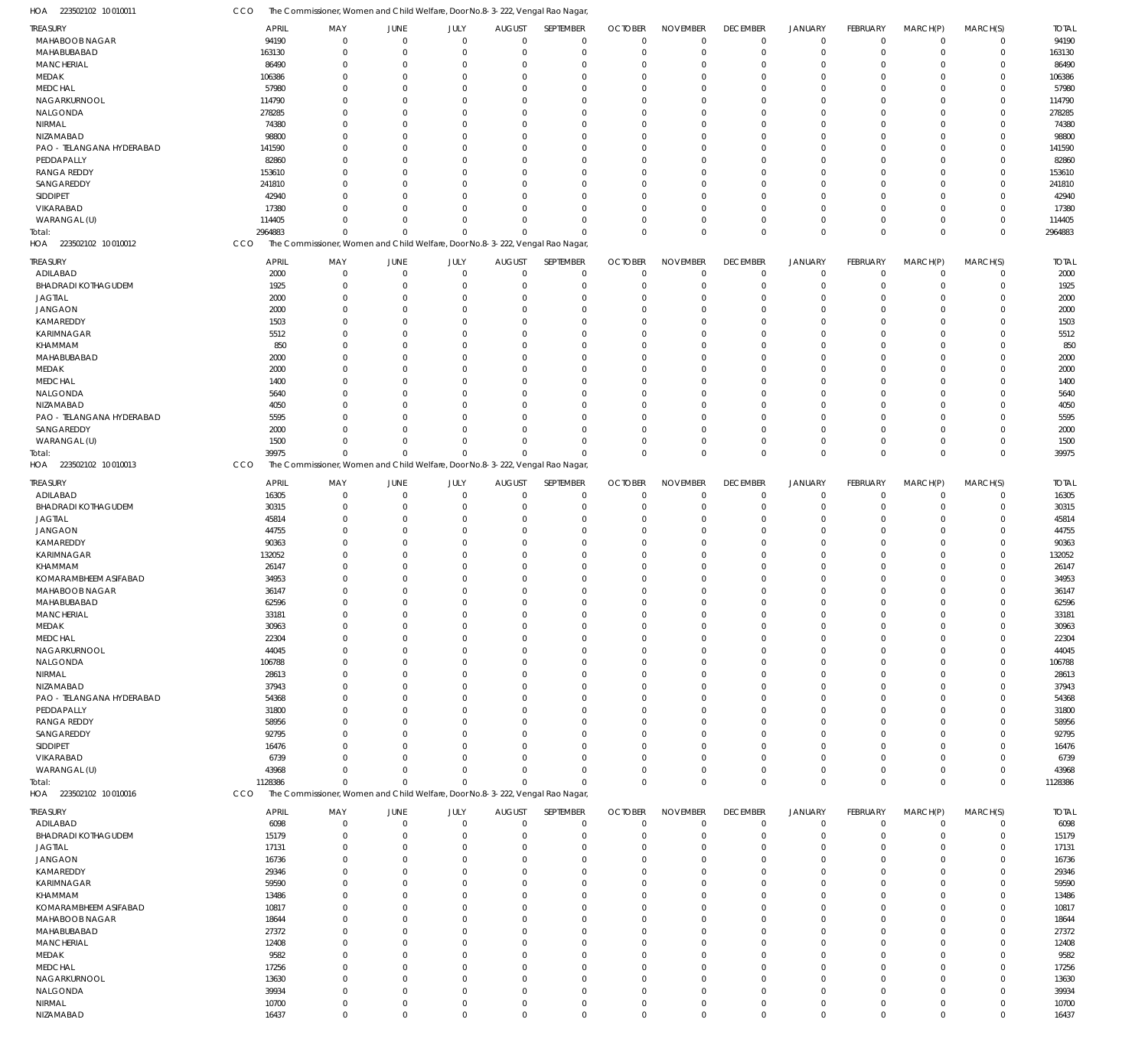| <b>TREASURY</b>                        | <b>APRIL</b>      | MAY                                                                           | JUNE                               | JULY                       | <b>AUGUST</b>                 | SEPTEMBER                  | <b>OCTOBER</b>             | <b>NOVEMBER</b>            | <b>DECEMBER</b>                  | <b>JANUARY</b>           | <b>FEBRUARY</b>            | MARCH(P)         | MARCH(S)                   | <b>TOTAL</b>      |
|----------------------------------------|-------------------|-------------------------------------------------------------------------------|------------------------------------|----------------------------|-------------------------------|----------------------------|----------------------------|----------------------------|----------------------------------|--------------------------|----------------------------|------------------|----------------------------|-------------------|
| PAO - TELANGANA HYDERABAD              | 42063             | $\Omega$                                                                      | $\mathbf 0$                        | $\mathbf 0$                | $\mathbf 0$                   | $\mathbf 0$                | $\mathbf 0$                | $\overline{0}$             | $\overline{0}$                   | $\mathbf 0$              | $\mathbf 0$                | $\mathbf 0$      | $\mathbf 0$                | 42063             |
| PEDDAPALLY                             | 9841              | $\Omega$                                                                      | $\Omega$                           | $\overline{0}$             | $\overline{0}$                | $\mathbf 0$                | $\mathbf 0$                | $\mathbf 0$                | $\mathbf 0$                      | $\mathbf 0$              | $\mathbf 0$                | $\mathbf 0$      | $\mathbf 0$                | 9841              |
| <b>RANGA REDDY</b>                     | 35194             | $\Omega$                                                                      | $\Omega$                           | $\Omega$                   | $\Omega$                      | $\Omega$                   | $\overline{0}$             | $\Omega$                   | $\mathbf 0$                      | $\mathbf 0$              | $\mathbf 0$                | $\Omega$         | 0                          | 35194             |
| SANGAREDDY                             | 32879             |                                                                               | $\Omega$                           | $\Omega$                   | $\Omega$                      | $\Omega$                   | $\Omega$                   | $\Omega$                   | $\mathbf 0$                      | $\Omega$                 | $\Omega$                   | $\mathbf 0$      | $\Omega$                   | 32879             |
| SIDDIPET                               | 6161              |                                                                               | $\Omega$                           | $\Omega$                   | $\Omega$                      | $\Omega$                   | $\mathbf 0$                | $\Omega$                   | $\mathbf 0$                      | $\mathbf 0$              | 0                          | $\mathbf 0$      | 0                          | 6161              |
| VIKARABAD                              | 2520              |                                                                               | $\Omega$                           | $\Omega$                   | $\Omega$                      | $\Omega$                   | $\Omega$                   | $\Omega$                   | $\Omega$                         | $\Omega$                 | $\Omega$                   | $\Omega$         | $\Omega$                   | 2520              |
| WARANGAL (U)                           | 22678             | $\Omega$                                                                      | $\Omega$                           | $\Omega$                   | $\Omega$                      | $\Omega$                   | $\Omega$                   | $\Omega$                   | $\mathbf 0$                      | $\mathbf 0$              | $\mathbf 0$                | $\mathbf 0$      | $\mathbf 0$                | 22678             |
| Total:                                 | 485682            | $\Omega$                                                                      | $\Omega$                           | $\Omega$                   | $\mathbf{0}$                  | $\Omega$                   | $\Omega$                   | $\Omega$                   | $\Omega$                         | $\mathbf 0$              | $\Omega$                   | $\mathbf 0$      | $\Omega$                   | 485682            |
| 22350210212 05 010011<br>AOF           | CCO               | The Commissioner, Women and Child Welfare, Door No.8-3-222, Vengal Rao Nagar, |                                    |                            |                               |                            |                            |                            |                                  |                          |                            |                  |                            |                   |
|                                        |                   |                                                                               |                                    |                            |                               |                            |                            |                            |                                  |                          |                            |                  |                            |                   |
| <b>TREASURY</b>                        | <b>APRIL</b>      | MAY                                                                           | JUNE                               | JULY                       | <b>AUGUST</b>                 | SEPTEMBER                  | <b>OCTOBER</b>             | <b>NOVEMBER</b>            | <b>DECEMBER</b>                  | <b>JANUARY</b>           | <b>FEBRUARY</b>            | MARCH(P)         | MARCH(S)                   | <b>TOTAL</b>      |
| ADILABAD                               | 1967129           | $\Omega$                                                                      | $\mathbf{0}$                       | $\mathbf 0$                | $\mathbf 0$                   | $\mathbf 0$                | $\mathbf 0$                | $\overline{0}$             | $\overline{0}$                   | $\mathbf 0$              | $\mathbf 0$                | $\mathbf 0$      | $\mathbf 0$                | 1967129           |
| <b>BHADRADI KOTHAGUDEM</b>             | 3400208           |                                                                               | $\Omega$                           | $\Omega$                   | $\Omega$                      | $\mathbf 0$                | $\mathbf 0$                | 0                          | $\mathbf 0$                      | $\mathbf 0$              | $\mathbf 0$                | $\mathbf 0$      | $\mathbf 0$                | 3400208           |
| BHOOPALAPALLY                          | 625320            |                                                                               | $\Omega$                           | $\Omega$                   | $\Omega$                      | $\Omega$                   | $\overline{0}$             | 0                          | $\mathbf 0$                      | $\mathbf 0$              | $\mathbf 0$                | $\mathbf 0$      | $\mathbf 0$                | 625320            |
| <b>JAGTIAL</b>                         | 1122016           |                                                                               | $\Omega$                           | $\Omega$                   | $\Omega$                      | $\Omega$                   | $\mathbf 0$                | $\Omega$                   | $\mathbf 0$                      | $\mathbf 0$              | 0                          | $\mathbf 0$      | $\mathbf 0$                | 1122016           |
| <b>JANGAON</b>                         | 971410            |                                                                               | $\Omega$                           | $\Omega$                   | $\Omega$                      | $\Omega$                   | $\Omega$                   | $\Omega$                   | $\Omega$                         | $\Omega$                 | 0                          | $\mathbf 0$      | $\Omega$                   | 971410            |
|                                        |                   |                                                                               |                                    |                            |                               |                            |                            |                            |                                  |                          |                            |                  |                            |                   |
| JOGULAMBA GADWAL                       | 596835            |                                                                               | $\Omega$                           | $\Omega$                   | $\Omega$                      | $\Omega$                   | $\mathbf 0$                | $\Omega$                   | $\Omega$                         | $\Omega$                 | 0                          | $\mathbf 0$      | 0                          | 596835            |
| KAMAREDDY                              | 1509946           |                                                                               | $\Omega$                           | $\Omega$                   | $\Omega$                      | $\Omega$                   | $\Omega$                   | $\Omega$                   | $\Omega$                         | $\Omega$                 | $\Omega$                   | $\mathbf 0$      | 0                          | 1509946           |
| KARIMNAGAR                             | 973327            |                                                                               | $\Omega$                           | $\Omega$                   | $\Omega$                      | $\Omega$                   | $\Omega$                   | $\Omega$                   | $\Omega$                         | $\Omega$                 | $\Omega$                   | $\mathbf 0$      | $\mathbf 0$                | 973327            |
| KHAMMAM                                | 3323965           |                                                                               | $\Omega$                           | $\Omega$                   | $\Omega$                      | $\Omega$                   | $\mathbf 0$                | $\Omega$                   | $\mathbf 0$                      | $\Omega$                 | $\mathbf 0$                | $\mathbf 0$      | 0                          | 3323965           |
| KOMARAMBHEEM ASIFABAD                  | 1394238           |                                                                               | $\Omega$                           | $\Omega$                   | $\Omega$                      | $\Omega$                   | $\Omega$                   | $\Omega$                   | $\Omega$                         | $\Omega$                 | $\Omega$                   | $\mathbf 0$      | $\mathbf 0$                | 1394238           |
| MAHABOOB NAGAR                         | 1231494           |                                                                               | $\Omega$                           | $\Omega$                   | $\Omega$                      | $\Omega$                   | $\Omega$                   | $\Omega$                   | $\Omega$                         | $\Omega$                 | $\Omega$                   | $\mathbf 0$      | $\mathbf 0$                | 1231494           |
| MAHABUBABAD                            | 2197075           |                                                                               | $\Omega$                           | $\Omega$                   | $\Omega$                      | $\Omega$                   | $\mathbf 0$                | $\Omega$                   | $\mathbf 0$                      | $\Omega$                 | 0                          | $\mathbf 0$      | $\mathbf 0$                | 2197075           |
| <b>MANCHERIAL</b>                      | 1142660           |                                                                               | $\Omega$                           | $\Omega$                   | $\Omega$                      | $\Omega$                   | $\Omega$                   | $\Omega$                   | $\Omega$                         | $\Omega$                 | $\Omega$                   | $\mathbf 0$      | $\Omega$                   | 1142660           |
| MEDAK                                  | 2053145           |                                                                               | $\Omega$                           | $\Omega$                   | $\Omega$                      | $\Omega$                   | $\Omega$                   | $\Omega$                   | $\Omega$                         | $\Omega$                 | $\Omega$                   | $\mathbf 0$      | $\mathbf 0$                | 2053145           |
|                                        |                   |                                                                               | $\Omega$                           | $\Omega$                   | $\Omega$                      | $\Omega$                   | $\Omega$                   | $\Omega$                   | $\Omega$                         | $\Omega$                 |                            |                  |                            |                   |
| <b>MEDCHAL</b>                         | 923750            |                                                                               |                                    |                            |                               |                            |                            |                            |                                  |                          | $\mathbf 0$                | $\mathbf 0$      | $\mathbf 0$                | 923750            |
| Mulugu                                 | 1141485           |                                                                               | $\Omega$                           | $\Omega$                   | $\Omega$                      | $\Omega$                   | $\Omega$                   | $\Omega$                   | $\Omega$                         | $\Omega$                 | $\Omega$                   | $\mathbf 0$      | $\mathbf 0$                | 1141485           |
| NAGARKURNOOL                           | 1372775           |                                                                               | $\Omega$                           | $\Omega$                   | $\Omega$                      | $\Omega$                   | $\Omega$                   | $\Omega$                   | $\Omega$                         | $\Omega$                 | $\Omega$                   | $\mathbf 0$      | $\Omega$                   | 1372775           |
| NALGONDA                               | 2411137           |                                                                               | $\Omega$                           | $\Omega$                   | $\Omega$                      | $\Omega$                   | $\overline{0}$             | $\Omega$                   | $\Omega$                         | $\Omega$                 | 0                          | $\mathbf 0$      | $\mathbf 0$                | 2411137           |
| <b>NIRMAL</b>                          | 1138921           |                                                                               | $\Omega$                           | $\Omega$                   | $\Omega$                      | $\Omega$                   | $\Omega$                   | $\Omega$                   | $\Omega$                         | $\Omega$                 | $\Omega$                   | $\mathbf 0$      | 0                          | 1138921           |
| NIZAMABAD                              | 1987120           |                                                                               | $\Omega$                           | $\Omega$                   | $\Omega$                      | $\Omega$                   | $\Omega$                   | $\Omega$                   | $\Omega$                         | $\Omega$                 | $\Omega$                   | $\mathbf 0$      | $\mathbf 0$                | 1987120           |
| Narayanpet                             | 490200            |                                                                               | $\Omega$                           | $\Omega$                   | $\Omega$                      | $\Omega$                   | $\mathbf 0$                | $\Omega$                   | $\Omega$                         | $\Omega$                 | 0                          | $\mathbf 0$      | 0                          | 490200            |
| PAO - TELANGANA HYDERABAD              | 2807526           |                                                                               | $\Omega$                           | $\Omega$                   | $\Omega$                      | $\Omega$                   | $\Omega$                   | $\Omega$                   | $\Omega$                         | $\Omega$                 | $\Omega$                   | $\mathbf 0$      | $\mathbf 0$                | 2807526           |
| PEDDAPALLY                             | 579969            |                                                                               | $\Omega$                           | $\Omega$                   | $\Omega$                      | $\Omega$                   | $\Omega$                   | $\Omega$                   | $\Omega$                         | $\Omega$                 | $\Omega$                   | $\mathbf 0$      | 0                          | 579969            |
| <b>RANGA REDDY</b>                     | 1757980           |                                                                               | $\Omega$                           | $\Omega$                   | $\Omega$                      | $\Omega$                   | $\mathbf 0$                | $\Omega$                   | $\Omega$                         | $\Omega$                 | 0                          | $\mathbf 0$      | $\mathbf 0$                | 1757980           |
|                                        |                   |                                                                               | $\Omega$                           | $\Omega$                   | $\Omega$                      | $\Omega$                   | $\Omega$                   | $\Omega$                   | $\Omega$                         | $\Omega$                 |                            |                  |                            |                   |
| SANGAREDDY                             | 1827000           |                                                                               |                                    |                            |                               |                            |                            |                            |                                  |                          | $\Omega$                   | $\mathbf 0$      | $\Omega$                   | 1827000           |
| SIDDIPET                               | 1201582           |                                                                               | $\Omega$                           | $\Omega$                   | $\Omega$                      | $\Omega$                   | $\Omega$                   | $\Omega$                   | $\Omega$                         | $\Omega$                 | $\Omega$                   | $\mathbf 0$      | $\mathbf 0$                | 1201582           |
| SIRICILLA                              | 838928            |                                                                               | $\Omega$                           | $\Omega$                   | $\Omega$                      | $\Omega$                   | $\Omega$                   | $\Omega$                   | $\Omega$                         | $\Omega$                 | $\mathbf 0$                | $\mathbf 0$      | 0                          | 838928            |
| SURYAPET                               | 1528745           |                                                                               | $\Omega$                           | $\Omega$                   | $\Omega$                      | $\Omega$                   | $\Omega$                   | $\Omega$                   | $\Omega$                         | $\Omega$                 | $\Omega$                   | $\mathbf 0$      | $\Omega$                   | 1528745           |
| VIKARABAD                              | 1132999           |                                                                               | $\Omega$                           | $\Omega$                   | $\Omega$                      | $\Omega$                   | $\Omega$                   | $\Omega$                   | $\mathbf 0$                      | $\Omega$                 | $\mathbf 0$                | $\mathbf 0$      | 0                          | 1132999           |
| WANAPARTHY                             | 608795            |                                                                               | $\Omega$                           | $\Omega$                   | $\Omega$                      | $\Omega$                   | $\Omega$                   | $\Omega$                   | $\mathbf 0$                      | $\Omega$                 | 0                          | $\mathbf 0$      | $\mathbf 0$                | 608795            |
|                                        |                   |                                                                               |                                    |                            |                               |                            |                            |                            |                                  |                          |                            |                  |                            |                   |
|                                        |                   |                                                                               | $\Omega$                           | $\Omega$                   | $\Omega$                      | $\Omega$                   | $\Omega$                   | $\Omega$                   | $\Omega$                         | $\Omega$                 | $\Omega$                   | $\mathbf 0$      | $\mathbf 0$                |                   |
| WARANGAL (R)                           | 1662633           |                                                                               |                                    |                            |                               |                            |                            |                            |                                  |                          |                            |                  |                            | 1662633           |
| WARANGAL (U)                           | 1184476           |                                                                               | $\Omega$                           | $\Omega$                   | $\Omega$                      | $\Omega$                   | $\mathbf 0$                | 0                          | $\mathbf 0$                      | $\mathbf 0$              | $\mathbf 0$                | $\mathbf 0$      | $\mathbf 0$                | 1184476           |
| YADADRI                                | 872070            |                                                                               | $\Omega$                           | $\Omega$                   | $\Omega$                      | $\Omega$                   | $\overline{0}$             | 0                          | $\mathbf 0$                      | $\mathbf 0$              | $\mathbf 0$                | $\mathbf 0$      | 0                          | 872070            |
| Total:                                 | 47976859          | $\Omega$                                                                      | $\Omega$                           | $\Omega$                   | $\Omega$                      | $\Omega$                   | $\Omega$                   | $\Omega$                   | $\Omega$                         | $\mathbf{0}$             | $\mathbf 0$                | $\mathbf 0$      | $\Omega$                   | 47976859          |
| 22350210212 05 010012<br>HOA           | CCO               | The Commissioner, Women and Child Welfare, Door No.8-3-222, Vengal Rao Nagar, |                                    |                            |                               |                            |                            |                            |                                  |                          |                            |                  |                            |                   |
| <b>TREASURY</b>                        | <b>APRIL</b>      | MAY                                                                           | JUNE                               | JULY                       | <b>AUGUST</b>                 | SEPTEMBER                  | <b>OCTOBER</b>             | <b>NOVEMBER</b>            | <b>DECEMBER</b>                  | <b>JANUARY</b>           | FEBRUARY                   | MARCH(P)         | MARCH(S)                   | <b>TOTAL</b>      |
| ADILABAD                               | 30965             | $\Omega$                                                                      | $\mathbf 0$                        | $\mathbf 0$                | $\mathbf 0$                   | $\mathbf 0$                | $\mathbf 0$                | $\overline{0}$             | $\overline{0}$                   | $\mathbf 0$              | $\mathbf 0$                | $\mathbf 0$      | $\mathbf 0$                | 30965             |
| BHADRADI KOTHAGUDEM                    | 76943             |                                                                               |                                    |                            |                               |                            |                            |                            |                                  |                          |                            |                  |                            | 76943             |
|                                        |                   | $\Omega$                                                                      | $\Omega$                           | $\Omega$                   | $\Omega$                      |                            |                            |                            | $\Omega$                         | $\Omega$                 |                            |                  |                            |                   |
| <b>JAGTIAL</b>                         | 2000              |                                                                               |                                    |                            |                               | $\mathbf 0$                | $\mathbf 0$                | 0                          |                                  |                          | 0                          | 0                | 0                          | 2000              |
| JANGAON                                | 1460              |                                                                               | $\mathbf{0}$                       | $\mathbf 0$                | $\mathbf 0$                   | 0                          | $\mathbf 0$                | $\mathbf 0$                | $\mathbf 0$                      | $\mathbf 0$              | $\mathbf 0$                | $\mathbf 0$      | 0                          | 1460              |
| KAMAREDDY                              | 11950             | $\Omega$                                                                      | $\Omega$                           | $\Omega$                   | $\Omega$                      | $\Omega$                   | $\mathbf 0$                | 0                          | $\mathbf 0$                      | $\Omega$                 | 0                          | $\mathbf 0$      | 0                          | 11950             |
| KARIMNAGAR                             | 4650              | $\Omega$                                                                      | $\Omega$                           | $\Omega$                   | $\Omega$                      | 0                          | $\mathbf 0$                | $\Omega$                   | $\mathbf 0$                      | $\Omega$                 | 0                          | 0                | 0                          | 4650              |
| KHAMMAM                                | 40010             | $\Omega$                                                                      | $\Omega$                           | $\Omega$                   | $\Omega$                      | 0                          | $\mathbf 0$                | $\Omega$                   | $\mathbf 0$                      | $\Omega$                 | $\mathbf 0$                | $\mathbf 0$      | $\mathbf 0$                | 40010             |
| KOMARAMBHEEM ASIFABAD                  | 11325             | $\Omega$                                                                      | $\mathbf{0}$                       | $\Omega$                   | $\Omega$                      | 0                          | $\mathbf 0$                | 0                          | $\mathbf 0$                      | 0                        | 0                          | $\mathbf 0$      | 0                          | 11325             |
| MAHABOOB NAGAR                         | 2420              | $\Omega$                                                                      | $\Omega$                           | $\Omega$                   | $\Omega$                      | $\Omega$                   | $\mathbf 0$                | $\Omega$                   | $\mathbf 0$                      | $\Omega$                 | 0                          | $\mathbf 0$      | 0                          | 2420              |
| MAHABUBABAD                            | 5340              | $\Omega$                                                                      | $\mathbf{0}$                       | $\Omega$                   | $\Omega$                      | 0                          | $\mathbf 0$                | $\Omega$                   | $\mathbf 0$                      | $\Omega$                 | 0                          | $\mathbf 0$      | 0                          | 5340              |
| <b>MANCHERIAL</b>                      | 4875              | $\Omega$                                                                      | $\Omega$                           | $\Omega$                   | $\Omega$                      | $\Omega$                   | $\mathbf 0$                | 0                          | $\mathbf 0$                      | $\Omega$                 | 0                          | $\mathbf 0$      | 0                          | 4875              |
| MEDAK                                  | 21060             | $\Omega$                                                                      | $\Omega$                           | $\Omega$                   | $\Omega$                      | 0                          | $\mathbf 0$                | $\Omega$                   | $\mathbf 0$                      | $\Omega$                 | 0                          | $\mathbf 0$      | 0                          | 21060             |
|                                        |                   | $\Omega$                                                                      | $\Omega$                           | $\Omega$                   | $\Omega$                      | $\Omega$                   | $\mathbf 0$                | 0                          | $\mathbf 0$                      | $\Omega$                 | 0                          | $\mathbf 0$      | 0                          |                   |
| <b>MEDCHAL</b>                         | 11400             |                                                                               |                                    |                            |                               |                            |                            |                            |                                  |                          |                            |                  |                            | 11400             |
| Mulugu                                 | 21500             | $\Omega$                                                                      | $\mathbf{0}$                       | $\Omega$                   | $\Omega$                      | 0                          | $\mathbf 0$                | 0                          | $\mathbf 0$                      | $\mathbf 0$              | 0                          | 0                | 0                          | 21500             |
| NAGARKURNOOL                           | 9875              | $\Omega$                                                                      | $\Omega$                           | $\Omega$                   | $\Omega$                      | $\Omega$                   | $\mathbf 0$                | $\Omega$                   | $\mathbf 0$                      | $\Omega$                 | $\mathbf 0$                | $\mathbf 0$      | $\mathbf 0$                | 9875              |
| NALGONDA                               | 12830             | $\Omega$                                                                      | $\mathbf{0}$                       | $\Omega$                   | $\Omega$                      | 0                          | $\mathbf 0$                | 0                          | $\mathbf 0$                      | $\mathbf 0$              | 0                          | $\mathbf 0$      | 0                          | 12830             |
| NIRMAL                                 | 5158              | $\Omega$                                                                      | $\Omega$                           | $\Omega$                   | $\Omega$                      | $\Omega$                   | $\mathbf 0$                | 0                          | $\mathbf 0$                      | $\Omega$                 | 0                          | $\mathbf 0$      | 0                          | 5158              |
| NIZAMABAD                              | 12950             | $\Omega$                                                                      | $\Omega$                           | $\Omega$                   | $\Omega$                      | 0                          | $\mathbf 0$                | $\Omega$                   | $\mathbf 0$                      | $\Omega$                 | 0                          | $\mathbf 0$      | 0                          | 12950             |
| PAO - TELANGANA HYDERABAD              | 76563             | $\Omega$                                                                      | $\Omega$                           | $\Omega$                   | $\Omega$                      | $\Omega$                   | $\mathbf 0$                | 0                          | $\mathbf 0$                      | $\Omega$                 | 0                          | $\mathbf 0$      | $\mathbf 0$                | 76563             |
| PEDDAPALLY                             | 1400              | $\Omega$                                                                      | $\mathbf{0}$                       | $\Omega$                   | $\Omega$                      | 0                          | $\mathbf 0$                | 0                          | $\mathbf 0$                      | 0                        | 0                          | $\mathbf 0$      | 0                          | 1400              |
| <b>RANGA REDDY</b>                     | 14900             | $\Omega$                                                                      | $\Omega$                           | $\Omega$                   | $\Omega$                      | $\Omega$                   | $\mathbf 0$                | $\Omega$                   | $\mathbf 0$                      | $\Omega$                 | 0                          | $\mathbf 0$      | 0                          | 14900             |
| SANGAREDDY                             | 9350              | $\Omega$                                                                      | $\mathbf{0}$                       | $\Omega$                   | $\Omega$                      | 0                          | $\mathbf 0$                | $\Omega$                   | $\mathbf 0$                      | $\Omega$                 | 0                          | $\mathbf 0$      | 0                          | 9350              |
|                                        |                   | $\Omega$                                                                      | $\Omega$                           | $\Omega$                   | $\Omega$                      | $\Omega$                   | $\mathbf 0$                | 0                          | $\mathbf 0$                      | $\Omega$                 | 0                          | $\mathbf 0$      | 0                          |                   |
| SIDDIPET                               | 7500              | $\Omega$                                                                      | $\Omega$                           | $\Omega$                   | $\Omega$                      | 0                          | $\mathbf 0$                | $\Omega$                   | $\mathbf 0$                      | $\Omega$                 | 0                          | $\mathbf 0$      | 0                          | 7500              |
| SIRICILLA                              | 2386              | $\Omega$                                                                      | $\Omega$                           | $\Omega$                   | $\Omega$                      | $\Omega$                   | $\mathbf 0$                | 0                          | $\mathbf 0$                      | $\Omega$                 | 0                          | $\mathbf 0$      | 0                          | 2386              |
| SURYAPET                               | 6000              |                                                                               |                                    |                            |                               |                            |                            |                            |                                  |                          |                            |                  |                            | 6000              |
| VIKARABAD                              | 8850              | $\Omega$                                                                      | $\mathbf{0}$                       | $\Omega$                   | $\Omega$                      | 0                          | $\mathbf 0$                | $\Omega$                   | $\mathbf 0$                      | $\mathbf 0$              | 0                          | 0                | 0                          | 8850              |
| WANAPARTHY                             | 4720              | $\Omega$                                                                      | $\Omega$                           | $\Omega$                   | $\Omega$                      | $\Omega$                   | $\mathbf 0$                | $\Omega$                   | $\mathbf 0$                      | $\Omega$                 | 0                          | $\mathbf 0$      | $\mathbf 0$                | 4720              |
| WARANGAL (R)                           | 4420              | $\Omega$                                                                      | $\Omega$                           | $\Omega$                   | $\Omega$                      | 0                          | $\mathbf 0$                | 0                          | $\mathbf 0$                      | $\mathbf 0$              | 0                          | 0                | 0                          | 4420              |
| WARANGAL (U)                           | 17253             | $\Omega$                                                                      | $\Omega$                           | $\Omega$                   | $\Omega$                      | $\Omega$                   | $\mathbf 0$                | 0                          | $\mathbf 0$                      | $\mathbf 0$              | 0                          | 0                | 0                          | 17253             |
| YADADRI                                | 2420              | $\Omega$                                                                      | $\mathbf{0}$                       | $\Omega$                   | $\mathbf{0}$                  | $\mathbf 0$                | $\mathbf 0$                | 0                          | $\mathbf 0$                      | $\mathbf 0$              | $\mathbf 0$                | $\mathbf 0$      | 0                          | 2420              |
|                                        | 442473            | $\Omega$                                                                      | $\Omega$                           | $\Omega$                   | $\mathbf{0}$                  | $\mathbf 0$                | $\mathbf 0$                | $\mathbf 0$                | $\overline{0}$                   | $\mathbf 0$              | $\mathbf 0$                | $\mathbf 0$      | $\mathbf 0$                | 442473            |
| Total:<br>HOA 22350210212 05 010013    | CCO               | The Commissioner, Women and Child Welfare, Door No.8-3-222, Vengal Rao Nagar, |                                    |                            |                               |                            |                            |                            |                                  |                          |                            |                  |                            |                   |
|                                        |                   |                                                                               |                                    |                            |                               |                            |                            |                            |                                  |                          |                            |                  |                            |                   |
| TREASURY                               | <b>APRIL</b>      | MAY                                                                           | JUNE                               | JULY                       | <b>AUGUST</b>                 | SEPTEMBER                  | <b>OCTOBER</b>             | <b>NOVEMBER</b>            | <b>DECEMBER</b>                  | <b>JANUARY</b>           | <b>FEBRUARY</b>            | MARCH(P)         | MARCH(S)                   | <b>TOTAL</b>      |
| ADILABAD<br><b>BHADRADI KOTHAGUDEM</b> | 744907<br>1306821 | 0<br>$\mathbf 0$                                                              | $\boldsymbol{0}$<br>$\overline{0}$ | $\mathbf 0$<br>$\mathbf 0$ | $\overline{0}$<br>$\mathbf 0$ | $\mathbf 0$<br>$\mathbf 0$ | $\mathbf 0$<br>$\mathbf 0$ | $\mathbf 0$<br>$\mathbf 0$ | $\overline{0}$<br>$\overline{0}$ | $\mathbf 0$<br>$\pmb{0}$ | $\mathbf 0$<br>$\mathbf 0$ | $\mathbf 0$<br>0 | $\mathbf 0$<br>$\mathbf 0$ | 744907<br>1306821 |

223502102 10 010016 HOA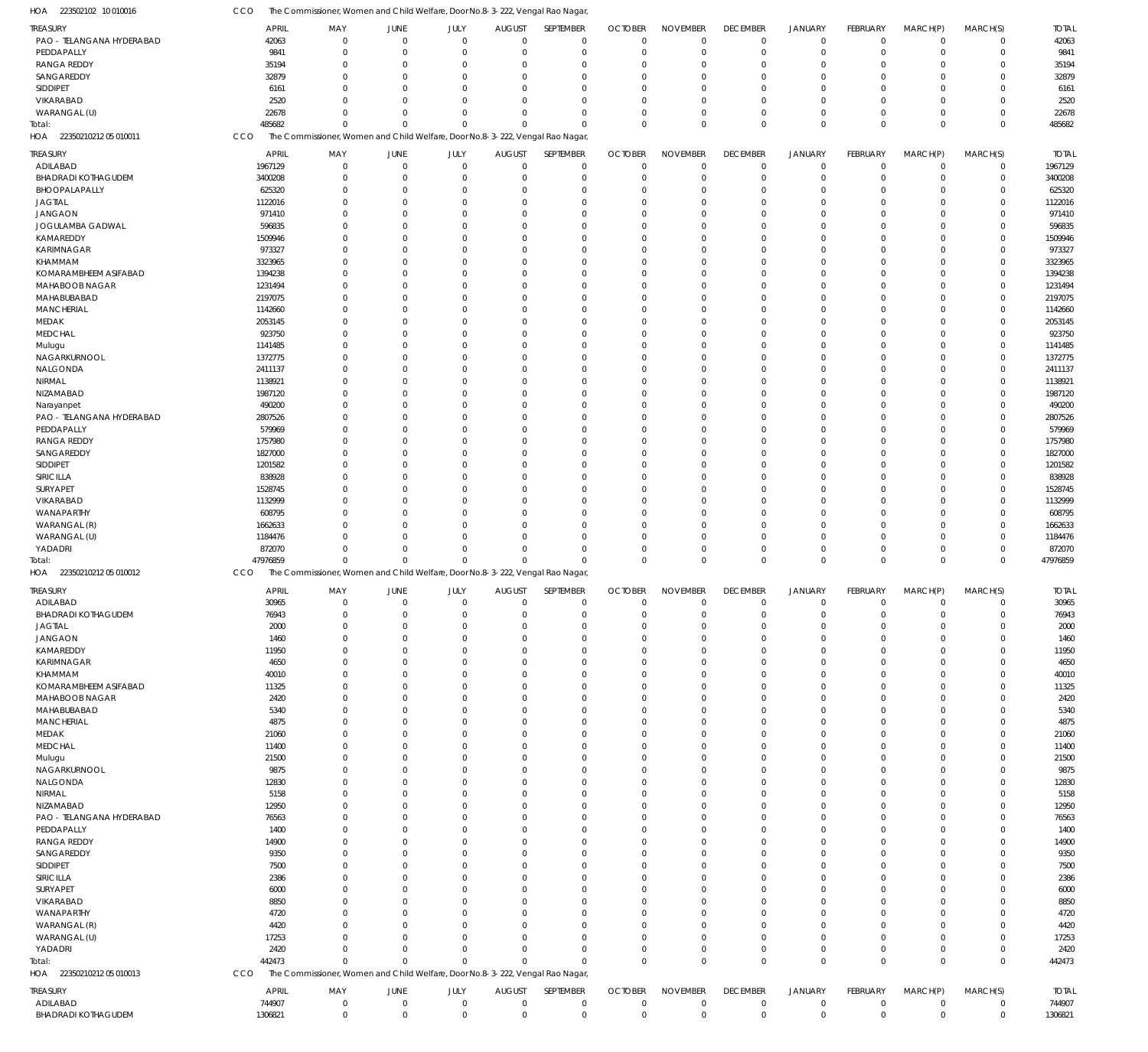| <b>TREASURY</b>              |              |                                                                               |             |             |               |             |                |                 |                 |                |                 |             |             |              |
|------------------------------|--------------|-------------------------------------------------------------------------------|-------------|-------------|---------------|-------------|----------------|-----------------|-----------------|----------------|-----------------|-------------|-------------|--------------|
|                              | <b>APRIL</b> | MAY                                                                           | <b>JUNE</b> | <b>JULY</b> | <b>AUGUST</b> | SEPTEMBER   | <b>OCTOBER</b> | <b>NOVEMBER</b> | <b>DECEMBER</b> | <b>JANUARY</b> | <b>FEBRUARY</b> | MARCH(P)    | MARCH(S)    | <b>TOTAL</b> |
| BHOOPALAPALLY                | 260874       | $\mathbf 0$                                                                   | $\Omega$    | $\Omega$    | $\Omega$      | $\mathbf 0$ | $\Omega$       | $\mathbf 0$     | $\mathbf 0$     | $\mathbf 0$    | $\mathbf 0$     | $\mathbf 0$ | $\mathbf 0$ | 260874       |
| <b>JAGTIAL</b>               | 430734       | $\Omega$                                                                      | $\Omega$    | $\Omega$    | $\Omega$      | $\mathbf 0$ | $\Omega$       | $\mathbf 0$     | $^{\circ}$      | $\mathbf 0$    | $\mathbf 0$     | $\mathbf 0$ | $\mathbf 0$ | 430734       |
| <b>JANGAON</b>               | 374622       | $\Omega$                                                                      | $\Omega$    | $\Omega$    | $\Omega$      | $\mathbf 0$ | $\Omega$       | $\Omega$        | $\Omega$        | $\mathbf 0$    | $\Omega$        | $\Omega$    | 0           | 374622       |
| JOGULAMBA GADWAL             | 229606       | $\Omega$                                                                      | $\Omega$    | $\Omega$    |               | $\Omega$    | $\Omega$       | $\mathbf 0$     | $\Omega$        | $\mathbf 0$    | $\Omega$        | $\Omega$    | $\Omega$    | 229606       |
| KAMAREDDY                    | 580624       | $\Omega$                                                                      | $\Omega$    | $\Omega$    |               | $\Omega$    | $\Omega$       | $\Omega$        | $\Omega$        | $\mathbf 0$    | $\Omega$        | $\Omega$    | 0           | 580624       |
| <b>KARIMNAGAR</b>            | 380764       | $\Omega$                                                                      | $\Omega$    | $\Omega$    |               | $\Omega$    | $\Omega$       | $\Omega$        | $\Omega$        | $\mathbf 0$    | $\Omega$        | $\Omega$    | $\mathbf 0$ | 380764       |
| KHAMMAM                      | 1271092      | $\Omega$                                                                      |             | $\Omega$    |               | $\Omega$    | $\Omega$       | $\Omega$        | $\Omega$        | $\Omega$       | $\Omega$        | $\Omega$    | $\Omega$    | 1271092      |
| KOMARAMBHEEM ASIFABAD        | 514258       | $\Omega$                                                                      | $\Omega$    | $\Omega$    |               | $\Omega$    | $\Omega$       | $\Omega$        | $\Omega$        | $\mathbf 0$    | $\Omega$        | $\mathbf 0$ | $\mathbf 0$ | 514258       |
| MAHABOOB NAGAR               | 473796       | $\Omega$                                                                      |             | $\Omega$    |               | $\Omega$    | $\Omega$       | $\Omega$        | $\Omega$        | $\mathbf 0$    | $\Omega$        | $\Omega$    | 0           | 473796       |
|                              |              |                                                                               |             |             |               |             |                |                 |                 |                |                 |             |             |              |
| MAHABUBABAD                  | 846191       | $\Omega$                                                                      | $\Omega$    | $\Omega$    |               | $\Omega$    | $\Omega$       | $\Omega$        | $\Omega$        | $\Omega$       | $\Omega$        | $\Omega$    | $\Omega$    | 846191       |
| <b>MANCHERIAL</b>            | 435947       | $\Omega$                                                                      |             | $\Omega$    |               | $\Omega$    | $\Omega$       | $\Omega$        | $\Omega$        | $\mathbf 0$    | $\Omega$        | $\Omega$    | 0           | 435947       |
| MEDAK                        | 788152       | $\Omega$                                                                      | $\Omega$    | $\Omega$    |               | $\Omega$    | $\Omega$       | $\Omega$        | $\Omega$        | $\Omega$       | $\Omega$        | $\Omega$    | $\Omega$    | 788152       |
| MEDCHAL                      | 354428       | $\Omega$                                                                      |             | $\Omega$    |               | $\Omega$    | $\Omega$       | $\mathbf 0$     | $\Omega$        | $\mathbf 0$    | $\Omega$        | $\Omega$    | 0           | 354428       |
| Mulugu                       | 428660       | $\Omega$                                                                      | $\Omega$    | $\Omega$    |               | $\Omega$    | $\Omega$       | $\mathbf{0}$    | $\Omega$        | $\Omega$       | $\Omega$        | $\Omega$    | $\Omega$    | 428660       |
| NAGARKURNOOL                 | 527663       | $\Omega$                                                                      |             | $\Omega$    |               | $\Omega$    | $\Omega$       | $\Omega$        | $\Omega$        | $\mathbf 0$    | $\Omega$        | $\Omega$    | $\Omega$    | 527663       |
| NALGONDA                     | 926676       | $\Omega$                                                                      | $\Omega$    | $\Omega$    |               | $\Omega$    | $\Omega$       | $\Omega$        | $\Omega$        | $\Omega$       | $\Omega$        | $\Omega$    | $\Omega$    | 926676       |
| NIRMAL                       | 397967       | $\Omega$                                                                      | $\Omega$    | $\Omega$    |               | $\Omega$    | $\Omega$       | $\Omega$        | $\Omega$        | $\mathbf 0$    | $\Omega$        | $\Omega$    | $\Omega$    | 397967       |
| NIZAMABAD                    | 765442       | $\Omega$                                                                      |             | $\Omega$    |               | $\Omega$    | $\Omega$       | $\Omega$        | $\Omega$        | $\mathbf 0$    | $\Omega$        | $\Omega$    | $\Omega$    | 765442       |
|                              |              | $\Omega$                                                                      |             | $\Omega$    |               |             |                |                 |                 |                |                 |             |             |              |
| Narayanpet                   | 188607       |                                                                               |             |             |               | $\Omega$    | $\Omega$       | $\Omega$        | $\Omega$        | $\Omega$       | $\Omega$        | $\Omega$    | 0           | 188607       |
| PAO - TELANGANA HYDERABAD    | 1305123      | $\Omega$                                                                      | $\Omega$    | $\Omega$    |               | $\Omega$    | $\Omega$       | $\Omega$        | $\Omega$        | $\mathbf 0$    | $\Omega$        | $\mathbf 0$ | $\mathbf 0$ | 1305123      |
| PEDDAPALLY                   | 229544       | $\Omega$                                                                      |             | $\Omega$    |               | $\Omega$    | $\Omega$       | $\Omega$        | $\Omega$        | $\mathbf 0$    | $\Omega$        | $\Omega$    | $\Omega$    | 229544       |
| <b>RANGA REDDY</b>           | 681583       | $\Omega$                                                                      | $\Omega$    | $\Omega$    |               | $\Omega$    | $\Omega$       | $\Omega$        | $\Omega$        | $\Omega$       | $\Omega$        | $\Omega$    | $\Omega$    | 681583       |
| SANGAREDDY                   | 702060       | $\Omega$                                                                      |             | $\Omega$    |               | $\Omega$    | $\Omega$       | $\Omega$        | $\Omega$        | $\mathbf 0$    | $\Omega$        | $\Omega$    | 0           | 702060       |
| SIDDIPET                     | 514590       | $\Omega$                                                                      | $\Omega$    | $\Omega$    |               | $\Omega$    | $\Omega$       | $\Omega$        | $\Omega$        | $\Omega$       | $\Omega$        | $\Omega$    | $\Omega$    | 514590       |
| SIRICILLA                    | 320458       | $\Omega$                                                                      |             | $\Omega$    |               | $\Omega$    | $\Omega$       | $\Omega$        | $\Omega$        | $\mathbf 0$    | $\Omega$        | $\Omega$    | 0           | 320458       |
| SURYAPET                     | 587460       | $\Omega$                                                                      | $\Omega$    | $\Omega$    |               | $\Omega$    | $\Omega$       | $\Omega$        | $\Omega$        | $\Omega$       | $\Omega$        | $\Omega$    | $\Omega$    | 587460       |
| VIKARABAD                    | 435638       | $\Omega$                                                                      |             | $\Omega$    |               | $\Omega$    | $\Omega$       | $\Omega$        | $\Omega$        | $\mathbf 0$    | $\Omega$        | $\Omega$    | $\Omega$    | 435638       |
| WANAPARTHY                   | 233916       | $\Omega$                                                                      | $\Omega$    | $\Omega$    |               | $\Omega$    | $\Omega$       | $\Omega$        | $\Omega$        | $\Omega$       | $\Omega$        | $\Omega$    | $\Omega$    | 233916       |
|                              |              |                                                                               |             |             |               |             |                |                 |                 |                |                 |             |             |              |
| WARANGAL (R)                 | 583977       | $\Omega$                                                                      | $\Omega$    | $\Omega$    |               | $\Omega$    | $\Omega$       | $\Omega$        | $\Omega$        | $\mathbf 0$    | $\Omega$        | $\Omega$    | 0           | 583977       |
| WARANGAL (U)                 | 449639       | $\Omega$                                                                      | $\Omega$    | $\Omega$    |               | $\Omega$    | $\Omega$       | $\Omega$        | $\Omega$        | $\mathbf 0$    | $\Omega$        | $\mathbf 0$ | $\mathbf 0$ | 449639       |
| YADADRI                      | 334832       | $\Omega$                                                                      | $\Omega$    | $\Omega$    | $\Omega$      | $\Omega$    | $\Omega$       | $\Omega$        | $\Omega$        | $\mathbf 0$    | $\Omega$        | $\mathbf 0$ | 0           | 334832       |
| Total:                       | 18606651     | $\Omega$                                                                      | $\Omega$    | $\Omega$    | $\Omega$      | $\Omega$    | $\Omega$       | $\mathbf 0$     | $\mathbf 0$     | $\mathsf 0$    | $\Omega$        | $\mathbf 0$ | $\mathbf 0$ | 18606651     |
| HOA 22350210212 05 010015    | CCO          | The Commissioner, Women and Child Welfare, Door No.8-3-222, Vengal Rao Nagar, |             |             |               |             |                |                 |                 |                |                 |             |             |              |
|                              |              |                                                                               |             |             |               |             |                |                 |                 |                |                 |             |             |              |
| <b>TREASURY</b>              | <b>APRIL</b> | MAY                                                                           | JUNE        | JULY        | <b>AUGUST</b> | SEPTEMBER   | <b>OCTOBER</b> | <b>NOVEMBER</b> | <b>DECEMBER</b> | <b>JANUARY</b> | <b>FEBRUARY</b> | MARCH(P)    | MARCH(S)    | <b>TOTAL</b> |
| <b>BHADRADI KOTHAGUDEM</b>   |              | $\mathbf 0$                                                                   | $\Omega$    | $\Omega$    | $\Omega$      | $\mathbf 0$ | $\Omega$       | $\mathbf 0$     | $\overline{0}$  | $\mathbf 0$    | $\mathbf 0$     | $\mathbf 0$ | $\mathbf 0$ | $\mathbf{F}$ |
| MAHABUBABAD                  | 4361         | $\overline{0}$                                                                | $\Omega$    | $\Omega$    | $\Omega$      | $\mathbf 0$ | $\mathcal{L}$  | $\overline{0}$  | 0               | $\mathbf 0$    | O               | $\mathbf 0$ | $\mathbf 0$ | 4361         |
| RANGA REDDY                  | 1809         | $\Omega$                                                                      | $\Omega$    | $\Omega$    | $\Omega$      | $\Omega$    | $\Omega$       | $\mathbf 0$     | $\Omega$        | $\mathbf 0$    | $\Omega$        | $\mathbf 0$ | $\mathbf 0$ | 1809         |
| WARANGAL (U)                 | 2943         | $\Omega$                                                                      | $\Omega$    | $\Omega$    | $\Omega$      | $\mathbf 0$ | $\Omega$       | $\mathbf 0$     | $\overline{0}$  | $\mathbf 0$    | $\Omega$        | $\mathbf 0$ | $\mathbf 0$ | 2943         |
| Total:                       | 9118         | $\overline{0}$                                                                | $\Omega$    | $\Omega$    | $\Omega$      | $\Omega$    | $\Omega$       | $\mathbf 0$     | $\mathbf 0$     | $\mathsf 0$    | $\mathbf 0$     | $\mathbf 0$ | $\mathbf 0$ | 9118         |
| HOA 22350210212 05 010016    | CCO          | The Commissioner, Women and Child Welfare, Door No.8-3-222, Vengal Rao Nagar, |             |             |               |             |                |                 |                 |                |                 |             |             |              |
|                              |              |                                                                               |             |             |               |             |                |                 |                 |                |                 |             |             |              |
| <b>TREASURY</b>              | <b>APRIL</b> | MAY                                                                           | <b>JUNE</b> | <b>JULY</b> | <b>AUGUST</b> | SEPTEMBER   | <b>OCTOBER</b> | <b>NOVEMBER</b> | <b>DECEMBER</b> | <b>JANUARY</b> | <b>FEBRUARY</b> | MARCH(P)    | MARCH(S)    | <b>TOTAL</b> |
| ADILABAD                     | 298409       | $\overline{0}$                                                                | $\Omega$    | $\Omega$    | $\Omega$      | $\mathbf 0$ | $\Omega$       | $\Omega$        | $\overline{0}$  | $\mathbf 0$    | $\mathbf 0$     | $\mathbf 0$ | $\mathbf 0$ | 298409       |
| <b>BHADRADI KOTHAGUDEM</b>   | 595637       | $\overline{0}$                                                                | $\Omega$    | $\Omega$    | $\Omega$      | $\mathbf 0$ | $\Omega$       | $\mathbf 0$     | $\mathbf 0$     | $\mathbf 0$    | $\mathbf 0$     | $\mathbf 0$ | $\mathbf 0$ | 595637       |
| BHOOPALAPALLY                | 74297        | $\Omega$                                                                      | $\Omega$    | $\Omega$    | $\Omega$      | $\mathbf 0$ | $\Omega$       | $\Omega$        | $\Omega$        | $\mathbf 0$    | $\Omega$        | $\Omega$    | 0           | 74297        |
| <b>JAGTIAL</b>               | 140933       | $\Omega$                                                                      | $\Omega$    | $\Omega$    | $\Omega$      | $\Omega$    | $\Omega$       | $\Omega$        | $\Omega$        | $\mathbf 0$    | $\Omega$        | $\mathbf 0$ | $\mathbf 0$ | 140933       |
| <b>JANGAON</b>               | 119772       | $\Omega$                                                                      |             |             |               |             |                | $\Omega$        | $\Omega$        | $\mathbf 0$    | $\Omega$        | $\Omega$    | 0           | 119772       |
| JOGULAMBA GADWAL             |              |                                                                               | $\Omega$    | $\Omega$    | $\Omega$      |             |                |                 | $\Omega$        |                |                 |             |             | 76452        |
|                              |              |                                                                               |             |             |               | $\mathbf 0$ | $\Omega$       |                 |                 |                |                 |             |             |              |
|                              | 76452        | $\Omega$                                                                      | $\Omega$    | $\Omega$    | $\Omega$      | $\Omega$    | $\Omega$       | $\mathbf 0$     |                 | $\mathbf 0$    | $\Omega$        | $\mathbf 0$ | $\Omega$    |              |
| KAMAREDD'                    | 198482       |                                                                               |             |             |               |             |                |                 |                 |                |                 |             |             | 198482       |
| <b>KARIMNAGAR</b>            | 150083       | $\overline{0}$                                                                | $\Omega$    | $\Omega$    | $\Omega$      | $\Omega$    | $\Omega$       | $\Omega$        | $\Omega$        | $\mathbf 0$    | $\Omega$        | 0           | 0           | 150083       |
| KHAMMAM                      | 538858       | $\overline{0}$                                                                | $\Omega$    | $\Omega$    | $\Omega$      | $\mathbf 0$ | $\Omega$       | $\mathbf 0$     | $\overline{0}$  | $\mathbf 0$    | $\mathbf 0$     | $\mathbf 0$ | 0           | 538858       |
| KOMARAMBHEEM ASIFABAD        | 192348       | $\Omega$                                                                      | $\Omega$    | $\Omega$    |               | $\Omega$    | $\Omega$       | $\mathbf 0$     | $\Omega$        | $\Omega$       | $\Omega$        | $\Omega$    | $\Omega$    | 192348       |
| MAHABOOB NAGAR               | 205673       | $\Omega$                                                                      |             | $\Omega$    |               | $\Omega$    | $\Omega$       | $\Omega$        | $\Omega$        | $\mathbf 0$    | $\Omega$        | $\Omega$    | 0           | 205673       |
| MAHABUBABAD                  | 281158       | $\Omega$                                                                      | $\Omega$    | $\Omega$    | $\cap$        | $\Omega$    | $\Omega$       | $\mathbf{0}$    | $\Omega$        | $\mathbf 0$    | $\Omega$        | $\mathbf 0$ | $\Omega$    | 281158       |
| MANCHERIAL                   | 152743       | $\overline{0}$                                                                |             | $\Omega$    |               | $\Omega$    | $\Omega$       | $\Omega$        | $\Omega$        | $\mathbf 0$    | $\Omega$        | $\Omega$    | 0           | 152743       |
|                              |              | $\Omega$                                                                      |             | $\Omega$    |               | $\Omega$    | $\Omega$       | $\mathbf 0$     | $\Omega$        | $\mathbf 0$    | $\Omega$        | $\mathbf 0$ | 0           |              |
| MEDAK                        | 273908       |                                                                               |             | $\Omega$    |               |             | $\Omega$       |                 |                 |                |                 |             |             | 273908       |
| MEDCHAL                      | 272756       | $\Omega$                                                                      |             | $\Omega$    |               | $\Omega$    |                | $\Omega$        | $\Omega$        | $\mathbf 0$    | $\Omega$        | $\Omega$    | 0           | 272756       |
| Mulugu                       | 184365       | $\Omega$                                                                      |             |             |               | $\Omega$    | $\Omega$       | $\Omega$        | $\Omega$        | $\mathbf 0$    | $\Omega$        | $\mathbf 0$ | $\mathbf 0$ | 184365       |
| NAGARKURNOOL                 | 174811       | $\overline{0}$                                                                |             | $\Omega$    |               | $\Omega$    | $\Omega$       | $\mathbf{0}$    | $\Omega$        | $\mathbf 0$    | $\Omega$        | $\Omega$    | 0           | 174811       |
| NALGONDA                     | 310801       | $\Omega$                                                                      |             | $\Omega$    |               | $\Omega$    | $\Omega$       | $\Omega$        | $\Omega$        | $\mathbf 0$    | $\Omega$        | $\Omega$    | $\mathbf 0$ | 310801       |
| NIRMAL                       | 131224       | $\Omega$                                                                      |             | $\Omega$    |               | $\mathbf 0$ | $\Omega$       | $\Omega$        | $\Omega$        | $\mathbf 0$    | $\Omega$        | $\Omega$    | 0           | 131224       |
| NIZAMABAD                    | 313568       | $\Omega$                                                                      | $\Omega$    | $\Omega$    |               | $\Omega$    | $\Omega$       | $\mathbf 0$     | $\Omega$        | $\Omega$       | $\Omega$        | $\Omega$    | $\mathbf 0$ | 313568       |
| Narayanpet                   | 58369        | $\overline{0}$                                                                |             | $\Omega$    |               | $\mathbf 0$ | $\Omega$       | $\mathbf 0$     | 0               | $\mathbf 0$    | $\Omega$        | $\mathbf 0$ | 0           | 58369        |
| PAO - TELANGANA HYDERABAD    | 805317       | $\Omega$                                                                      | $\Omega$    | $\Omega$    |               | $\Omega$    | $\Omega$       | $\mathbf{0}$    | $\Omega$        | $\Omega$       | $\Omega$        | $\Omega$    | $\Omega$    | 805317       |
| PEDDAPALLY                   | 79986        | $\Omega$                                                                      |             | $\Omega$    |               | $\Omega$    | $\Omega$       | $\Omega$        | $\Omega$        | $\mathbf 0$    | $\Omega$        | $\Omega$    | 0           | 79986        |
|                              |              | $\Omega$                                                                      | $\Omega$    | $\Omega$    |               | $\Omega$    | $\Omega$       | $\mathbf{0}$    | $\Omega$        | $\Omega$       | $\Omega$        | $\mathbf 0$ | $\mathbf 0$ |              |
| RANGA REDDY                  | 295716       |                                                                               |             | $\Omega$    |               |             |                |                 |                 |                |                 |             |             | 295716       |
| SANGAREDDY                   | 276075       | $\Omega$                                                                      |             |             |               | $\Omega$    | $\Omega$       | $\Omega$        | $\Omega$        | $\mathbf 0$    | $\Omega$        | $\Omega$    | 0           | 276075       |
| <b>SIDDIPET</b>              | 162026       | $\Omega$                                                                      |             | $\Omega$    |               | $\Omega$    | $\Omega$       | $\mathbf 0$     | $\Omega$        | $\mathbf 0$    | $\Omega$        | $\mathbf 0$ | $\Omega$    | 162026       |
| SIRICILLA                    | 106490       | $\Omega$                                                                      |             | $\Omega$    |               | $\Omega$    | $\Omega$       | $\Omega$        | $\Omega$        | $\mathbf 0$    | $\Omega$        | $\Omega$    | 0           | 106490       |
| SURYAPET                     | 203566       | $\Omega$                                                                      | $\Omega$    | $\Omega$    |               | $\Omega$    | $\Omega$       | $\Omega$        | $\Omega$        | $\mathbf 0$    | $\Omega$        | $\mathbf 0$ | $\mathbf 0$ | 203566       |
| VIKARABAD                    | 144334       | $\Omega$                                                                      |             | $\Omega$    |               | $\Omega$    | $\Omega$       | $\Omega$        | $\Omega$        | $\mathbf 0$    | $\Omega$        | $\Omega$    | $\Omega$    | 144334       |
| WANAPARTHY                   | 82596        | $\Omega$                                                                      |             | $\Omega$    |               | $\Omega$    | $\Omega$       | $\Omega$        | $\Omega$        | $\mathbf 0$    | $\Omega$        | $\mathbf 0$ | $\Omega$    | 82596        |
| WARANGAL (R)                 | 194771       | $\Omega$                                                                      |             | $\Omega$    |               | $\Omega$    | $\Omega$       | $\Omega$        | $\Omega$        | $\mathbf 0$    | $\Omega$        | $\Omega$    | 0           | 194771       |
| WARANGAL (U)                 | 211830       | $\Omega$                                                                      | $\Omega$    | $\Omega$    | $\Omega$      | $\Omega$    | $\Omega$       | $\mathbf 0$     | $\Omega$        | $\mathbf 0$    | $\Omega$        | $\mathbf 0$ | $\mathbf 0$ | 211830       |
| YADADRI                      | 112623       | $\overline{0}$                                                                | $\Omega$    | $\Omega$    | $\Omega$      | $\mathbf 0$ | $\Omega$       | $\mathbf 0$     | $\overline{0}$  | $\mathbf 0$    | 0               | $\mathbf 0$ | 0           | 112623       |
|                              | 7419977      | $\Omega$                                                                      | $\Omega$    | $\Omega$    |               | $\Omega$    | $\Omega$       | $\mathbf 0$     | $\mathbf 0$     | $\mathsf 0$    | $\Omega$        | $\mathbf 0$ | $\mathbf 0$ |              |
| Total:                       |              |                                                                               |             |             |               |             |                |                 |                 |                |                 |             |             | 7419977      |
| 22350210212 05 010017<br>HOA | CCO          | The Commissioner, Women and Child Welfare, Door No.8-3-222, Vengal Rao Nagar, |             |             |               |             |                |                 |                 |                |                 |             |             |              |
| <b>TREASURY</b>              | <b>APRIL</b> | MAY                                                                           | JUNE        | <b>JULY</b> | <b>AUGUST</b> | SEPTEMBER   | <b>OCTOBER</b> | <b>NOVEMBER</b> | <b>DECEMBER</b> | <b>JANUARY</b> | <b>FEBRUARY</b> | MARCH(P)    | MARCH(S)    | <b>TOTAL</b> |
| JANGAON                      | 55376        | $\overline{0}$                                                                | $\Omega$    | $\Omega$    | $\Omega$      | $\mathbf 0$ | $\Omega$       | $\mathbf 0$     | $\overline{0}$  | $\mathbf 0$    | $\mathbf 0$     | $\mathbf 0$ | $\mathbf 0$ | 55376        |
| <b>KARIMNAGAR</b>            | 100000       | $\overline{0}$                                                                |             | $\Omega$    | $\Omega$      | $\mathbf 0$ | $\Omega$       | $\mathbf 0$     | $\overline{0}$  | $\mathbf 0$    | O               | $\mathbf 0$ | $\mathbf 0$ | 100000       |
| <b>MANCHERIAL</b>            | 10000        | $\mathbf 0$                                                                   | $\Omega$    | $\Omega$    |               | $\mathbf 0$ | 0              | $\mathbf 0$     | $^{\circ}$      | $\mathbf 0$    | 0               | $\mathbf 0$ | 0           | 10000        |
| NIZAMABAD                    | 27220        | $\mathbf 0$                                                                   | $\Omega$    | $\Omega$    | $\Omega$      | $\Omega$    | $\Omega$       | $\mathbf 0$     | $\mathbf 0$     | $\mathbf 0$    | $\Omega$        | $\mathbf 0$ | $\mathbf 0$ | 27220        |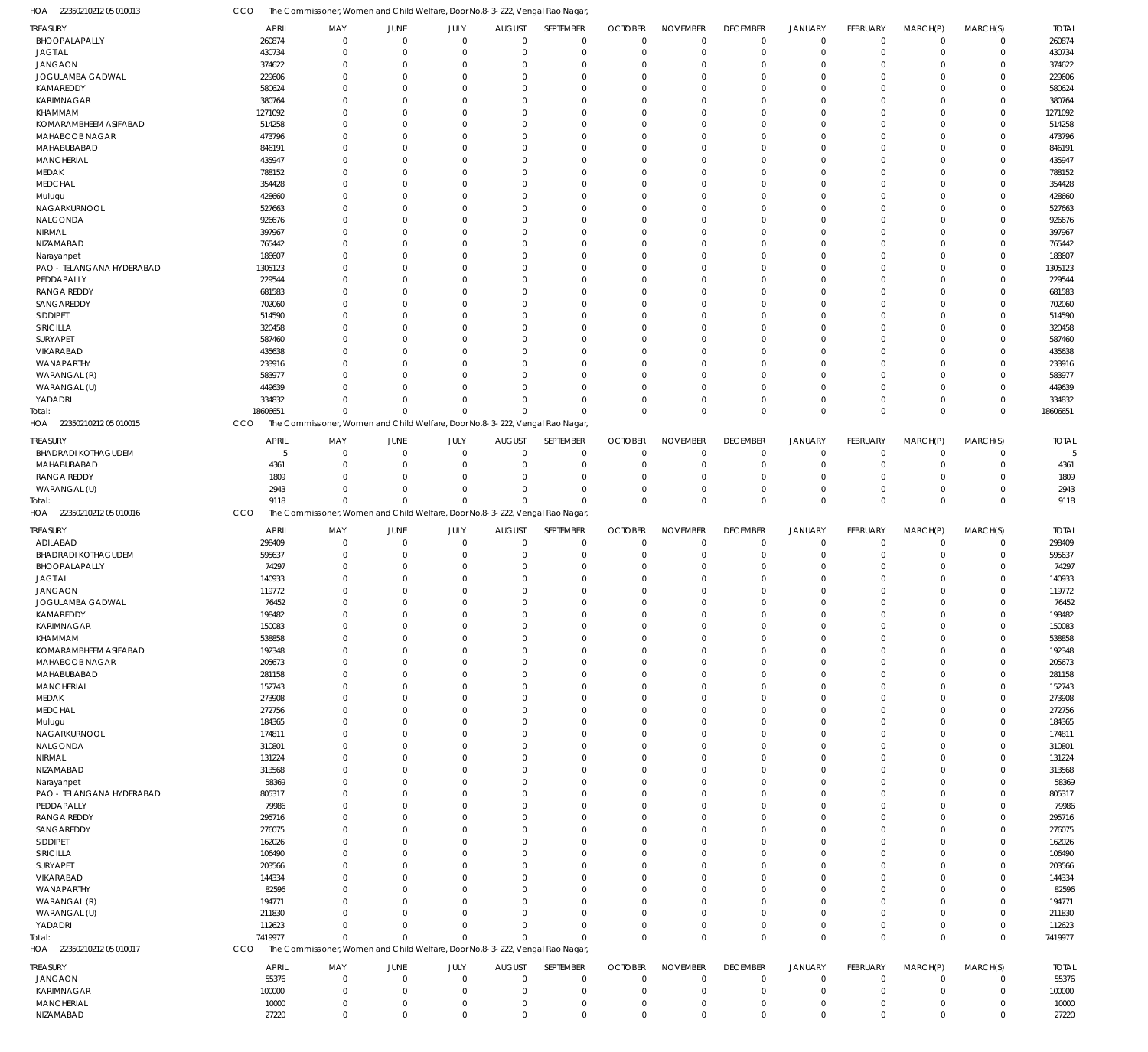| <b>TREASURY</b><br>PAO - TELANGANA HYDERABAD | <b>APRIL</b><br>100000 | MAY<br>$\mathbf 0$                                                            | JUNE<br>$\Omega$     | JULY<br>$\Omega$     | <b>AUGUST</b><br>$\Omega$ | SEPTEMBER<br>$\Omega$ | <b>OCTOBER</b><br>$\Omega$ | <b>NOVEMBER</b><br>$\overline{0}$ | <b>DECEMBER</b><br>$\mathbf 0$ | <b>JANUARY</b><br>$\mathbf 0$    | FEBRUARY<br>$\mathbf 0$ | MARCH(P)<br>$\mathbf 0$       | MARCH(S)<br>$\mathbf 0$    | <b>TOTAL</b><br>100000 |
|----------------------------------------------|------------------------|-------------------------------------------------------------------------------|----------------------|----------------------|---------------------------|-----------------------|----------------------------|-----------------------------------|--------------------------------|----------------------------------|-------------------------|-------------------------------|----------------------------|------------------------|
| SANGAREDDY                                   | 322250                 | $\Omega$                                                                      | $\Omega$             | $\Omega$             | $\Omega$                  | $\Omega$              | $\Omega$                   | $\Omega$                          | $\Omega$                       | $\overline{0}$                   | $\Omega$                | $\Omega$                      | 0                          | 322250                 |
| SIDDIPET                                     | 138003                 | $\Omega$                                                                      | $\Omega$             | $\Omega$             |                           | $\Omega$              | $\Omega$                   | $\Omega$                          | $\Omega$                       | $\Omega$                         | $\Omega$                | $\Omega$                      | $\Omega$                   | 138003                 |
| VIKARABAD                                    | 52419                  | $\Omega$                                                                      | -C                   | $\Omega$             |                           | $\Omega$              |                            | $\Omega$                          | $\overline{0}$                 | $\Omega$                         | 0                       | $\Omega$                      | 0                          | 52419                  |
| WARANGAL (U)                                 | 108000                 | $\Omega$                                                                      | -C                   | $\Omega$             |                           | $\Omega$              | $\Omega$                   | $\Omega$                          | $\Omega$                       | $\Omega$                         | $\Omega$                | $\Omega$                      | $\Omega$                   | 108000                 |
| YADADRI                                      | 100000                 | $\Omega$                                                                      | $\Omega$             | $\Omega$             | $\Omega$                  | $\Omega$              |                            | $\Omega$                          | $\Omega$                       | $\overline{0}$                   | $\Omega$                | $\Omega$                      | 0                          | 100000                 |
| Total:                                       | 1013268                | $\Omega$                                                                      | $\Omega$             | $\Omega$             | $\Omega$                  | $\Omega$              | $\Omega$                   | $\Omega$                          | $\Omega$                       | $\Omega$                         | $\Omega$                | $\Omega$                      | $\Omega$                   | 1013268                |
| HOA 22350210212 05 020021                    | CCO                    | The Commissioner, Women and Child Welfare, Door No.8-3-222, Vengal Rao Nagar, |                      |                      |                           |                       |                            |                                   |                                |                                  |                         |                               |                            |                        |
| <b>TREASURY</b>                              | APRIL                  | MAY                                                                           | JUNE                 | JULY                 | <b>AUGUST</b>             | SEPTEMBER             | <b>OCTOBER</b>             | <b>NOVEMBER</b>                   | <b>DECEMBER</b>                | <b>JANUARY</b>                   | FEBRUARY                | MARCH(P)                      | MARCH(S)                   | <b>TOTAL</b>           |
| MAHABUBABAD                                  | 8000                   | $\mathbf 0$                                                                   | $\Omega$             | $\Omega$             | $\Omega$                  | $\Omega$              | $\Omega$                   | $\Omega$                          | $\mathbf 0$                    | $\overline{0}$                   | $\Omega$                | $\Omega$                      | $\mathbf 0$                | 8000                   |
| NIZAMABAD                                    | 10000                  | $\Omega$                                                                      | $\Omega$             | $\Omega$             | $\Omega$                  | $\Omega$              | $\Omega$                   | $\Omega$                          | $\mathbf 0$                    | $\overline{0}$                   | $\Omega$                | $\Omega$                      | $\mathbf 0$                | 10000                  |
| SIDDIPET                                     | 5000                   | $\Omega$                                                                      | $\Omega$             | $\Omega$             | $\Omega$                  | $\Omega$              | $\Omega$                   | $\Omega$                          | $\overline{0}$                 | $\overline{0}$                   | $\Omega$                | $\Omega$                      | 0                          | 5000                   |
| Total:                                       | 23000                  | $\Omega$                                                                      | $\Omega$             | $\Omega$             |                           | $\Omega$              | $\Omega$                   | $\Omega$                          | $\Omega$                       | $\Omega$                         | $\Omega$                | $\Omega$                      | $\Omega$                   | 23000                  |
| HOA<br>22350210212 05 110111                 | CCO                    | The Commissioner, Women and Child Welfare, Door No.8-3-222, Vengal Rao Nagar, |                      |                      |                           |                       |                            |                                   |                                |                                  |                         |                               |                            |                        |
|                                              |                        |                                                                               |                      |                      |                           |                       |                            |                                   |                                |                                  |                         |                               |                            |                        |
| <b>TREASURY</b>                              | APRIL                  | MAY                                                                           | JUNE                 | JULY                 | <b>AUGUST</b>             | SEPTEMBER             | <b>OCTOBER</b>             | <b>NOVEMBER</b>                   | <b>DECEMBER</b>                | <b>JANUARY</b>                   | <b>FEBRUARY</b>         | MARCH(P)                      | MARCH(S)                   | <b>TOTAL</b>           |
| Narayanpet                                   | 5000                   | $\mathbf 0$                                                                   | $\Omega$<br>$\Omega$ | $\Omega$<br>$\Omega$ | $\Omega$<br>$\Omega$      | $\Omega$<br>$\Omega$  | $\Omega$<br>$\Omega$       | $\overline{0}$<br>$\overline{0}$  | $\mathbf 0$<br>$\overline{0}$  | $\overline{0}$<br>$\overline{0}$ | $\mathbf 0$<br>$\Omega$ | $\mathbf 0$<br>$\overline{0}$ | $\mathbf 0$<br>$\mathbf 0$ | 5000<br>4725           |
| SURYAPET<br>Total:                           | 4725<br>9725           | $\mathbf 0$<br>$\Omega$                                                       | $\Omega$             | $\Omega$             | $\Omega$                  | $\Omega$              | $\Omega$                   | $\Omega$                          | $\mathbf{0}$                   | $\Omega$                         | $\Omega$                | $\Omega$                      | $\mathbf 0$                | 9725                   |
| HOA 22350210212 05 130132                    | CCO                    | The Commissioner, Women and Child Welfare, Door No.8-3-222, Vengal Rao Nagar, |                      |                      |                           |                       |                            |                                   |                                |                                  |                         |                               |                            |                        |
|                                              |                        |                                                                               |                      |                      |                           |                       |                            |                                   |                                |                                  |                         |                               |                            |                        |
| <b>TREASURY</b>                              | APRIL                  | MAY                                                                           | JUNE                 | JULY                 | <b>AUGUST</b>             | <b>SEPTEMBER</b>      | <b>OCTOBER</b>             | <b>NOVEMBER</b>                   | <b>DECEMBER</b>                | <b>JANUARY</b>                   | FEBRUARY                | MARCH(P)                      | MARCH(S)                   | <b>TOTAL</b>           |
| KOMARAMBHEEM ASIFABAD                        | 17400                  | $\mathbf 0$                                                                   | $\Omega$             | $\Omega$             | $\Omega$                  | $\Omega$              | $\Omega$                   | $\Omega$                          | $\mathbf 0$                    | $\overline{0}$                   | $\Omega$                | $\Omega$                      | $\mathbf 0$                | 17400                  |
| MANCHERIAL                                   | 40425                  | $\Omega$                                                                      | $\Omega$             | $\Omega$             | $\Omega$                  | $\Omega$              | $\Omega$                   | $\Omega$                          | $\overline{0}$                 | $\Omega$                         | $\Omega$                | $\Omega$                      | $\Omega$                   | 40425                  |
| NAGARKURNOOL                                 | 26350                  | $\Omega$                                                                      | $\Omega$             | $\Omega$             | $\Omega$                  | $\Omega$              | $\Omega$                   | $\Omega$                          | $\Omega$                       | $\Omega$                         | $\Omega$                | $\Omega$                      | $\Omega$                   | 26350                  |
| Narayanpet                                   | 102000                 | $\Omega$                                                                      | $\Omega$             | $\Omega$             | $\Omega$                  | $\Omega$              |                            | $\Omega$                          | $\mathbf 0$                    | $\overline{0}$                   | $\Omega$                | $\Omega$                      | $\mathbf 0$                | 102000                 |
| Total:                                       | 186175                 | $\Omega$                                                                      | $\Omega$             | $\Omega$             | $\Omega$                  | $\Omega$              | $\Omega$                   | $\Omega$                          | $\Omega$                       | $\Omega$                         | $\Omega$                | $\Omega$                      | $\Omega$                   | 186175                 |
| HOA 22350210212 05 130134                    | CCO                    | The Commissioner, Women and Child Welfare, Door No.8-3-222, Vengal Rao Nagar, |                      |                      |                           |                       |                            |                                   |                                |                                  |                         |                               |                            |                        |
| <b>TREASURY</b>                              | <b>APRIL</b>           | MAY                                                                           | JUNE                 | JULY                 | <b>AUGUST</b>             | SEPTEMBER             | <b>OCTOBER</b>             | <b>NOVEMBER</b>                   | <b>DECEMBER</b>                | <b>JANUARY</b>                   | FEBRUARY                | MARCH(P)                      | MARCH(S)                   | <b>TOTAL</b>           |
| <b>BHADRADI KOTHAGUDEM</b>                   | 132000                 | $\mathbf 0$                                                                   | $\Omega$             | $\Omega$             | $\Omega$                  | $\Omega$              | $\Omega$                   | $\Omega$                          | $\mathbf 0$                    | $\overline{0}$                   | $\Omega$                | $\Omega$                      | $\mathbf 0$                | 132000                 |
| BHOOPALAPALLY                                | 33000                  | $\Omega$                                                                      | $\Omega$             | $\Omega$             | $\Omega$                  | $\Omega$              | $\Omega$                   | $\Omega$                          | $\mathbf 0$                    | $\overline{0}$                   | $\Omega$                | $\Omega$                      | $\mathbf 0$                | 33000                  |
| <b>JANGAON</b>                               | 99000                  | $\Omega$                                                                      | C.                   | $\Omega$             | $\Omega$                  | $\Omega$              | $\Omega$                   | $\Omega$                          | $\Omega$                       | $\Omega$                         | $\Omega$                | $\Omega$                      | 0                          | 99000                  |
| JOGULAMBA GADWAL                             | 66000                  | $\Omega$                                                                      | C.                   | $\Omega$             |                           | $\Omega$              | $\Omega$                   | $\Omega$                          | $\Omega$                       | $\Omega$                         | $\Omega$                | $\Omega$                      | $\Omega$                   | 66000                  |
| KARIMNAGAR                                   | 66000                  | $\Omega$                                                                      | -C                   | $\Omega$             |                           | $\Omega$              |                            | $\Omega$                          | $\Omega$                       | $\Omega$                         | U                       | $\Omega$                      | 0                          | 66000                  |
| KHAMMAM                                      | 33000                  | $\Omega$                                                                      | -C                   | $\Omega$             |                           | $\Omega$              |                            | $\Omega$                          | $\Omega$                       | $\Omega$                         | 0                       | $\Omega$                      | $\Omega$                   | 33000                  |
| MAHABOOB NAGAR                               | 99000                  | $\Omega$                                                                      | -C                   | $\Omega$             |                           | $\Omega$              |                            | $\Omega$                          | $\Omega$                       | $\Omega$                         | U                       | $\Omega$                      | $\Omega$                   | 99000                  |
| MAHABUBABAD                                  | 165000                 | $\Omega$                                                                      | -C                   | $\Omega$             |                           | $\Omega$              |                            | $\Omega$                          | $\Omega$                       | $\Omega$                         | 0                       | $\Omega$                      | $\Omega$                   | 165000                 |
| MEDAK                                        | 99000                  | $\Omega$                                                                      | -C                   | $\Omega$             |                           | $\Omega$              |                            | $\Omega$                          | $\Omega$                       | $\Omega$                         | U                       | $\Omega$                      | $\Omega$                   | 99000                  |
| <b>MEDCHAL</b>                               | 34000                  | $\Omega$                                                                      | -C                   | $\Omega$             |                           | $\Omega$              |                            | $\Omega$                          | $\Omega$                       | $\Omega$                         | $\Omega$                | $\Omega$                      | $\Omega$                   | 34000                  |
| NAGARKURNOOL                                 | 276184                 | $\Omega$                                                                      | -C                   | $\Omega$             |                           | $\Omega$              |                            | $\Omega$                          | $\Omega$                       | $\Omega$                         | U                       | $\Omega$                      | 0                          | 276184                 |
| NALGONDA                                     | 99000                  | $\Omega$                                                                      | -C                   | $\Omega$             |                           | $\Omega$              | $\Omega$                   | $\Omega$                          | $\Omega$                       | $\Omega$                         | 0                       | $\Omega$                      | $\Omega$                   | 99000                  |
| Narayanpet                                   | 264000                 | $\Omega$                                                                      | -C                   | $\Omega$             |                           | $\Omega$              |                            | $\Omega$                          | $\Omega$                       | $\Omega$                         | U                       | $\Omega$                      | $\Omega$                   | 264000                 |
| PEDDAPALLY                                   | 66000                  | $\Omega$<br>$\Omega$                                                          | -C<br>-C             | $\Omega$<br>$\Omega$ |                           | $\Omega$<br>$\Omega$  |                            | $\Omega$<br>$\Omega$              | $\Omega$<br>$\Omega$           | $\Omega$<br>$\Omega$             | $\Omega$<br>U           | $\Omega$<br>$\Omega$          | $\Omega$<br>$\Omega$       | 66000                  |
| <b>RANGA REDDY</b><br>SANGAREDDY             | 231000                 | $\Omega$                                                                      | -C                   | $\Omega$             |                           | $\Omega$              | $\Omega$<br>$\Omega$       | $\Omega$                          | $\Omega$                       | $\Omega$                         | $\Omega$                | $\Omega$                      | $\Omega$                   | 231000<br>165000       |
| SURYAPET                                     | 165000<br>33000        | $\Omega$                                                                      | -C                   | $\Omega$             |                           | $\Omega$              |                            | $\Omega$                          | $\Omega$                       | $\Omega$                         | U                       | $\Omega$                      | 0                          | 33000                  |
| WARANGAL (R)                                 | 33000                  | $\Omega$                                                                      |                      | $\Omega$             |                           | $\Omega$              | $\Omega$                   | $\Omega$                          | $\Omega$                       | $\Omega$                         | $\Omega$                | $\Omega$                      | $\Omega$                   | 33000                  |
| WARANGAL (U)                                 | 33000                  | $\Omega$                                                                      | $\Omega$             | $\Omega$             | $\Omega$                  | $\Omega$              | $\Omega$                   | $\Omega$                          | $\Omega$                       | $\Omega$                         | $\Omega$                | $\Omega$                      | $\mathbf 0$                | 33000                  |
| YADADRI                                      | 280810                 | $\Omega$                                                                      | $\Omega$             | $\Omega$             | $\Omega$                  | $\Omega$              | $\Omega$                   | $\Omega$                          | $\Omega$                       | $\Omega$                         | $\Omega$                | $\Omega$                      | $\Omega$                   | 280810                 |
| Total:                                       | 2306994                | $\Omega$                                                                      | $\Omega$             | $\Omega$             | $\Omega$                  | $\Omega$              | $\Omega$                   | $\overline{0}$                    | $\mathbb O$                    | $\mathbb O$                      | $\Omega$                | $\Omega$                      | $\mathbf 0$                | 2306994                |
| HOA 22350210212 05 210212                    | CCO                    | The Commissioner, Women and Child Welfare, Door No.8-3-222, Vengal Rao Nagar, |                      |                      |                           |                       |                            |                                   |                                |                                  |                         |                               |                            |                        |
|                                              |                        |                                                                               |                      |                      |                           |                       |                            |                                   |                                |                                  |                         |                               |                            |                        |
| TREASURY                                     | APRIL                  | MAY                                                                           | <b>JUNE</b>          | JULY                 | <b>AUGUST</b>             | SEPTEMBER             | <b>OCTOBER</b>             | <b>NOVEMBER</b>                   | <b>DECEMBER</b>                | JANUARY                          | FEBRUARY                | MARCH(P)                      | MARCH(S)                   | <b>TOTAL</b>           |
| RANGA REDDY                                  | 2235000                | $\Omega$                                                                      | $\Omega$             | $\overline{0}$       | $\Omega$                  | $\overline{0}$        | $\Omega$                   | $\overline{0}$                    | 0                              | $\mathbf 0$                      | 0                       | $\mathbf 0$                   | $\mathbf 0$                | 2235000                |
| Total:                                       | 2235000                | $\Omega$                                                                      | $\Omega$             | $\Omega$             | $\Omega$                  | $\Omega$              | $\Omega$                   | $\mathbb O$                       | $\mathbb O$                    | $\mathbb O$                      | $\Omega$                | $\Omega$                      | $\overline{0}$             | 2235000                |
| HOA 22350210212 05 300301                    | <b>CCO</b>             | The Commissioner, Women and Child Welfare, Door No.8-3-222, Vengal Rao Nagar, |                      |                      |                           |                       |                            |                                   |                                |                                  |                         |                               |                            |                        |
| <b>TREASURY</b>                              | APRIL                  | MAY                                                                           | JUNE                 | JULY                 | <b>AUGUST</b>             | SEPTEMBER             | <b>OCTOBER</b>             | <b>NOVEMBER</b>                   | <b>DECEMBER</b>                | <b>JANUARY</b>                   | FEBRUARY                | MARCH(P)                      | MARCH(S)                   | <b>TOTAL</b>           |
| MAHABOOB NAGAR                               | 15000                  | $\mathbf 0$                                                                   | $\Omega$             | $\Omega$             | $\Omega$                  | $\Omega$              | $\Omega$                   | $\Omega$                          | $\mathbf 0$                    | $\overline{0}$                   | $\Omega$                | $\Omega$                      | $\mathbf 0$                | 15000                  |
| NAGARKURNOOL                                 | 5250                   | $\Omega$                                                                      | -C                   | $\Omega$             | $\Omega$                  | $\Omega$              | $\Omega$                   | $\Omega$                          | $\overline{0}$                 | $\overline{0}$                   | $\Omega$                | $\Omega$                      | $\mathbf 0$                | 5250                   |
| NIZAMABAD                                    | 90000                  | $\Omega$                                                                      | -C                   | $\Omega$             | $\Omega$                  | $\Omega$              | $\Omega$                   | $\Omega$                          | $\mathbf 0$                    | $\Omega$                         | $\Omega$                | $\Omega$                      | 0                          | 90000                  |
| <b>SIDDIPET</b>                              | 45000                  | $\Omega$                                                                      | -C                   | $\Omega$             |                           | $\Omega$              | $\Omega$                   | $\Omega$                          | $\Omega$                       | $\overline{0}$                   | $\Omega$                | $\Omega$                      | 0                          | 45000                  |
| Total:                                       | 155250                 | $\Omega$                                                                      | $\Omega$             | $\Omega$             | $\Omega$                  | $\Omega$              | $\Omega$                   | $\Omega$                          | $\mathbf{0}$                   | $\Omega$                         | $\Omega$                | $\Omega$                      | $\mathbf 0$                | 155250                 |
| HOA 22350210212 05 300302                    | CCO                    | The Commissioner, Women and Child Welfare, Door No.8-3-222, Vengal Rao Nagar, |                      |                      |                           |                       |                            |                                   |                                |                                  |                         |                               |                            |                        |
| TREASURY                                     | APRIL                  | MAY                                                                           | JUNE                 | JULY                 | <b>AUGUST</b>             | SEPTEMBER             | <b>OCTOBER</b>             | <b>NOVEMBER</b>                   | <b>DECEMBER</b>                | <b>JANUARY</b>                   | FEBRUARY                | MARCH(P)                      | MARCH(S)                   | TOTAL                  |
| <b>BHADRADI KOTHAGUDEM</b>                   | 158585                 | $\Omega$                                                                      | $\Omega$             | $\Omega$             | $\Omega$                  | $\Omega$              | $\Omega$                   | $\Omega$                          | $\mathbf 0$                    | $\overline{0}$                   | $\Omega$                | $\Omega$                      | 0                          | 158585                 |
| <b>JAGTIAL</b>                               | 253296                 | $\Omega$                                                                      | -C                   | $\Omega$             | $\Omega$                  | $\Omega$              | $\Omega$                   | $\Omega$                          | $\mathbf{0}$                   | $\Omega$                         | $\Omega$                | $\Omega$                      | $\Omega$                   | 253296                 |
| <b>JANGAON</b>                               | 168864                 | $\Omega$                                                                      |                      | $\Omega$             |                           | $\Omega$              |                            | $\Omega$                          | $\Omega$                       | $\Omega$                         |                         | $\Omega$                      | $\Omega$                   | 168864                 |
| KARIMNAGAR                                   | 531920                 | $\Omega$                                                                      |                      | $\Omega$             |                           | $\Omega$              | $\Omega$                   | $\Omega$                          | $\Omega$                       | $\Omega$                         |                         | $\Omega$                      | $\Omega$                   | 531920                 |
| KHAMMAM                                      | 27999                  | $\Omega$                                                                      |                      | $\Omega$             |                           | $\Omega$              | $\Omega$                   | $\Omega$                          | $\Omega$                       | $\Omega$                         |                         |                               | $\Omega$                   | 27999                  |
| KOMARAMBHEEM ASIFABAD                        | 125236                 | -C                                                                            |                      |                      |                           | $\Omega$              |                            | $\Omega$                          | $\Omega$                       | $\Omega$                         |                         |                               | 0                          | 125236                 |
| MAHABOOB NAGAR                               | 70775                  | $\Omega$                                                                      |                      | $\Omega$             |                           | $\Omega$              | $\Omega$                   | $\Omega$                          | $\Omega$                       | $\Omega$                         |                         | $\Omega$                      | $\Omega$                   | 70775                  |
| MANCHERIAL                                   | 142261                 | $\Omega$                                                                      |                      | $\Omega$             |                           | $\Omega$              |                            | $\Omega$                          | $\Omega$                       | $\Omega$                         |                         |                               | 0                          | 142261                 |
| MEDAK                                        | 42100                  | $\Omega$                                                                      |                      | $\Omega$             |                           | $\Omega$              |                            | $\Omega$                          | $\Omega$                       | $\Omega$                         |                         |                               | $\Omega$                   | 42100                  |
| NALGONDA                                     | 313312                 | -C                                                                            |                      | $\Omega$             |                           | $\Omega$              |                            | $\Omega$                          | $\Omega$                       | $\Omega$                         |                         |                               | 0                          | 313312                 |
| NIZAMABAD                                    | 230233                 | $\Omega$                                                                      |                      | $\Omega$             |                           | $\Omega$              |                            | $\Omega$                          | $\Omega$                       | $\Omega$                         |                         | $\Omega$                      | $\Omega$                   | 230233                 |
| PAO - TELANGANA HYDERABAD                    | 275650                 | -C                                                                            |                      |                      |                           | $\Omega$              |                            | $\Omega$                          | $\Omega$                       | $\Omega$                         |                         |                               | 0                          | 275650                 |
| PEDDAPALLY                                   | 193599                 | $\Omega$                                                                      |                      | $\Omega$             |                           | $\Omega$              | $\Omega$                   | $\Omega$                          | $\Omega$                       | $\Omega$                         |                         |                               | $\Omega$                   | 193599                 |
| <b>RANGA REDDY</b>                           | 188877                 | -C                                                                            |                      |                      |                           | $\Omega$              |                            | $\Omega$                          | $\Omega$                       | $\Omega$                         |                         |                               | 0                          | 188877                 |
| SANGAREDDY<br><b>SIDDIPET</b>                | 125874                 | $\Omega$                                                                      |                      | $\Omega$<br>$\Omega$ |                           | $\Omega$              | $\Omega$                   | $\Omega$<br>$\Omega$              | $\Omega$                       | $\Omega$                         |                         |                               | $\Omega$                   | 125874                 |
| SURYAPET                                     | 421208<br>218160       | $\Omega$<br>$\Omega$                                                          | $\Omega$             | $\Omega$             | $\Omega$                  | $\Omega$<br>$\Omega$  | $\Omega$                   | $\Omega$                          | $\Omega$<br>$\mathbf 0$        | $\Omega$<br>$\Omega$             | 0                       | $\Omega$                      | 0<br>0                     | 421208<br>218160       |
| VIKARABAD                                    | 189537                 | $\Omega$                                                                      | $\Omega$             | $\Omega$             | $\Omega$                  | $\Omega$              | $\Omega$                   | $\mathbf 0$                       | $\mathbf{0}$                   | $\mathbf 0$                      | $\Omega$                | $\Omega$                      | $\Omega$                   | 189537                 |
|                                              |                        |                                                                               |                      |                      |                           |                       |                            |                                   |                                |                                  |                         |                               |                            |                        |

22350210212 05 010017 HOA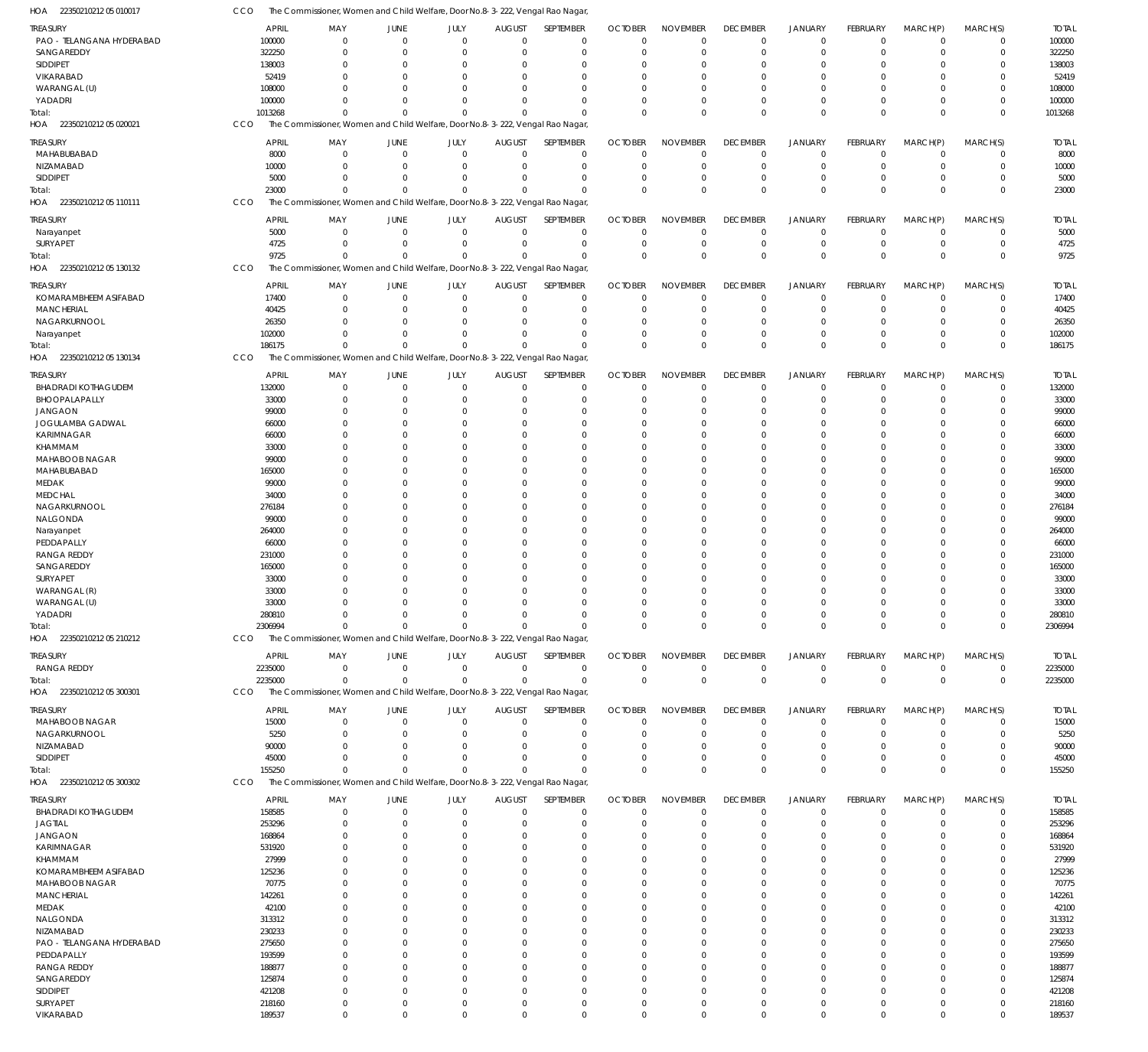| HOA 22350210212 05 300302                     |            |                          | The Commissioner, Women and Child Welfare, Door No.8-3-222, Vengal Rao Nagar             |                            |                              |                                  |                               |                            |                            |                             |                             |                      |                            |                             |                          |
|-----------------------------------------------|------------|--------------------------|------------------------------------------------------------------------------------------|----------------------------|------------------------------|----------------------------------|-------------------------------|----------------------------|----------------------------|-----------------------------|-----------------------------|----------------------|----------------------------|-----------------------------|--------------------------|
| TREASURY                                      |            | APRIL                    | MAY                                                                                      | <b>JUNE</b>                | JULY                         | <b>AUGUST</b>                    | SEPTEMBER                     | <b>OCTOBER</b>             | <b>NOVEMBER</b>            | <b>DECEMBER</b>             | <b>JANUARY</b>              | FEBRUARY             | MARCH(P)                   | MARCH(S)                    | <b>TOTAL</b>             |
| WANAPARTHY                                    |            | 75080                    | $\Omega$                                                                                 | $\Omega$                   | $\Omega$                     | $\Omega$                         | $\mathbf 0$                   | $\Omega$                   | $\Omega$                   | $\mathbf 0$                 | $\mathbf{0}$                | $\Omega$             | $\Omega$                   | 0                           | 75080                    |
| YADADRI<br>Total:                             |            | 384237<br>4136803        | $\Omega$<br>$\Omega$                                                                     | $\Omega$<br>$\Omega$       | $\Omega$<br>$\Omega$         | $\Omega$<br>$\Omega$             | $\overline{0}$<br>$\Omega$    | $\mathbf 0$<br>$\Omega$    | $\mathbf 0$<br>$\Omega$    | $\mathbf 0$<br>$\mathbf{0}$ | $\mathbf 0$<br>$\Omega$     | $\Omega$<br>$\Omega$ | $\Omega$<br>$\Omega$       | $\mathbf 0$<br>$\mathbf{0}$ | 384237<br>4136803        |
| HOA 22350210212 05 310312                     | CCO        |                          | The Commissioner, Women and Child Welfare, Door No.8-3-222, Vengal Rao Nagar             |                            |                              |                                  |                               |                            |                            |                             |                             |                      |                            |                             |                          |
| treasury                                      |            | <b>APRIL</b>             | MAY                                                                                      | JUNE                       | JULY                         | <b>AUGUST</b>                    | SEPTEMBER                     | <b>OCTOBER</b>             | <b>NOVEMBER</b>            | <b>DECEMBER</b>             | <b>JANUARY</b>              | <b>FEBRUARY</b>      | MARCH(P)                   | MARCH(S)                    | <b>TOTAL</b>             |
| PAO - TELANGANA HYDERABAD                     |            | 9300                     | $\Omega$                                                                                 | $\Omega$                   | $\mathbf{0}$                 | $\overline{0}$                   | $\overline{0}$                | 0                          | 0                          | 0                           | $\mathbf 0$                 | -0                   | $\overline{0}$             | $\mathbf 0$                 | 9300                     |
| Total:                                        |            | 9300                     | $\Omega$                                                                                 | $\Omega$                   | $\Omega$                     | $\Omega$                         | $\Omega$                      | $\Omega$                   | $\mathbf 0$                | $\mathbf 0$                 | $\mathbf{0}$                | $\Omega$             | $\Omega$                   | $\mathbf 0$                 | 9300                     |
| HOA 22350210212 05 310318                     | CCO        |                          | The Commissioner, Women and Child Welfare, Door No.8-3-222, Vengal Rao Nagar             |                            |                              |                                  |                               |                            |                            |                             |                             |                      |                            |                             |                          |
| TREASURY                                      |            | <b>APRIL</b>             | MAY                                                                                      | <b>JUNE</b>                | JULY                         | <b>AUGUST</b>                    | SEPTEMBER                     | <b>OCTOBER</b>             | <b>NOVEMBER</b>            | <b>DECEMBER</b>             | <b>JANUARY</b>              | FEBRUARY             | MARCH(P)                   | MARCH(S)                    | <b>TOTAL</b>             |
| BHOOPALAPALLY<br><b>JAGTIAL</b>               |            | 20000<br>20000           | $\Omega$<br>$\Omega$                                                                     | $\Omega$<br>$\Omega$       | $\Omega$<br>$\Omega$         | $\Omega$<br>$\Omega$             | $\mathbf 0$<br>$\overline{0}$ | $\Omega$<br>$\mathbf 0$    | $\Omega$<br>$\mathbf 0$    | $\Omega$<br>$\mathbf 0$     | $\mathbf{0}$<br>$\mathbf 0$ | $\Omega$<br>$\Omega$ | $\Omega$<br>$\Omega$       | $\mathbf 0$<br>$\mathbf 0$  | 20000<br>20000           |
| Total:                                        |            | 40000                    | $\Omega$                                                                                 | $\cap$                     | $\Omega$                     | $\Omega$                         | $\Omega$                      | $\Omega$                   | $\Omega$                   | $\Omega$                    | $\Omega$                    | $\Omega$             | $\Omega$                   | $\mathbf 0$                 | 40000                    |
| HOA 22350210212 05 500503                     | CCO        |                          | The Commissioner, Women and Child Welfare, Door No.8-3-222, Vengal Rao Nagar             |                            |                              |                                  |                               |                            |                            |                             |                             |                      |                            |                             |                          |
| Treasury                                      |            | <b>APRIL</b>             | MAY                                                                                      | JUNE                       | JULY                         | <b>AUGUST</b>                    | SEPTEMBER                     | <b>OCTOBER</b>             | <b>NOVEMBER</b>            | <b>DECEMBER</b>             | <b>JANUARY</b>              | FEBRUARY             | MARCH(P)                   | MARCH(S)                    | <b>TOTAL</b>             |
| KHAMMAM                                       |            | 54150                    | $\Omega$                                                                                 | $\Omega$                   | $\Omega$                     | $\overline{0}$                   | $\overline{0}$                | $\Omega$                   | $\mathbf 0$                | $\mathbf 0$                 | $\mathbf 0$                 | $\Omega$             | $\Omega$                   | $\mathbf 0$                 | 54150                    |
| Total:                                        |            | 54150                    | $\Omega$                                                                                 | - 0                        | $\Omega$                     | $\Omega$                         | $\Omega$                      | $\Omega$                   | $\mathbf 0$                | $\Omega$                    | $\mathbf{0}$                | $\Omega$             | $\Omega$                   | $\mathbf 0$                 | 54150                    |
| HOA 22350210212 11 310312                     | CCO        |                          | The Commissioner, Women and Child Welfare, Door No.8-3-222, Vengal Rao Nagar             |                            |                              |                                  |                               |                            |                            |                             |                             |                      |                            |                             |                          |
| treasury                                      |            | <b>APRIL</b>             | MAY                                                                                      | <b>JUNE</b>                | JULY                         | <b>AUGUST</b>                    | <b>SEPTEMBER</b>              | <b>OCTOBER</b>             | <b>NOVEMBER</b>            | <b>DECEMBER</b>             | <b>JANUARY</b>              | FEBRUARY             | MARCH(P)                   | MARCH(S)                    | <b>TOTAL</b>             |
| PAO - TELANGANA HYDERABAD                     |            | 126016                   | $\Omega$<br>$\Omega$                                                                     | $\Omega$<br>$\Omega$       | $\Omega$<br>$\Omega$         | $\Omega$<br>$\Omega$             | $\overline{0}$<br>$\Omega$    | $\mathbf 0$<br>$\Omega$    | $\mathbf 0$<br>$\mathbf 0$ | $\mathbf 0$<br>$\mathbf 0$  | $\mathbf 0$<br>$\mathbf{0}$ | $\Omega$<br>$\Omega$ | $\Omega$<br>$\Omega$       | $\mathbf 0$                 | 126016                   |
| Total:<br>HOA 22350210212 32 310312           | CCO        | 126016                   | The Commissioner, Women and Child Welfare, Door No.8-3-222, Vengal Rao Nagar,            |                            |                              |                                  |                               |                            |                            |                             |                             |                      |                            | $\mathbf 0$                 | 126016                   |
|                                               |            |                          |                                                                                          |                            |                              |                                  |                               |                            |                            |                             |                             |                      |                            |                             |                          |
| treasury<br>PAO - TELANGANA HYDERABAD         |            | <b>APRIL</b><br>12570295 | MAY<br>$\Omega$                                                                          | JUNE<br>$\Omega$           | JULY<br>$\mathbf{0}$         | <b>AUGUST</b><br>$\Omega$        | SEPTEMBER<br>$\mathbf 0$      | <b>OCTOBER</b><br>$\Omega$ | <b>NOVEMBER</b><br>0       | <b>DECEMBER</b><br>0        | JANUARY<br>$\Omega$         | FEBRUARY             | MARCH(P)<br>$\Omega$       | MARCH(S)<br>$\mathbf 0$     | <b>TOTAL</b><br>12570295 |
| YADADRI                                       |            | 49000                    |                                                                                          | $\Omega$                   | $\Omega$                     | $\Omega$                         | $\overline{0}$                | $\Omega$                   | 0                          | 0                           | $\mathbf 0$                 |                      | $\Omega$                   | $\mathbf 0$                 | 49000                    |
| Total:                                        |            | 12619295                 |                                                                                          | $\Omega$                   | $\Omega$                     | $\Omega$                         | $\Omega$                      | $\Omega$                   | $\Omega$                   | $\Omega$                    | $\Omega$                    |                      | $\Omega$                   | $\mathbf 0$                 | 12619295                 |
| HOA 22350210225 09 500503                     | <b>CCO</b> |                          | The Commissioner, Women and Child Welfare, Door No.8-3-222, Vengal Rao Nagar             |                            |                              |                                  |                               |                            |                            |                             |                             |                      |                            |                             |                          |
| treasury                                      |            | APRIL                    | MAY                                                                                      | <b>JUNE</b>                | JULY                         | <b>AUGUST</b>                    | SEPTEMBER                     | <b>OCTOBER</b>             | <b>NOVEMBER</b>            | <b>DECEMBER</b>             | <b>JANUARY</b>              | FEBRUARY             | MARCH(P)                   | MARCH(S)                    | <b>TOTAL</b>             |
| <b>BHADRADI KOTHAGUDEM</b>                    |            | 96150                    | $\Omega$                                                                                 | $\Omega$                   | $\Omega$                     | $\Omega$                         | $\overline{0}$                | $\Omega$                   | $\Omega$                   | $\mathbf 0$                 | $\mathbf 0$                 | $\Omega$             | $\Omega$                   | $\mathbf 0$                 | 96150                    |
| Total:                                        |            | 96150                    | $\Omega$                                                                                 | $\Omega$                   | $\Omega$                     | $\Omega$                         | $\Omega$                      | $\Omega$                   | $\Omega$                   | $\mathbf 0$                 | $\mathbf{0}$                | $\Omega$             | $\Omega$                   | $\Omega$                    | 96150                    |
| HOA 22350210225 10 250                        | CCO        |                          | The Commissioner, Women and Child Welfare, Door No.8-3-222, Vengal Rao Nagar             |                            |                              |                                  |                               |                            |                            |                             |                             |                      |                            |                             |                          |
| treasury                                      |            | <b>APRIL</b>             | MAY                                                                                      | <b>JUNE</b>                | JULY                         | <b>AUGUST</b>                    | SEPTEMBER                     | <b>OCTOBER</b>             | <b>NOVEMBER</b>            | <b>DECEMBER</b>             | JANUARY                     | FEBRUARY             | MARCH(P)                   | MARCH(S)                    | <b>TOTAL</b>             |
| NIZAMABAD<br>Total:                           |            | 3000<br>3000             | $\Omega$<br>$\Omega$                                                                     | $\Omega$<br>$\Omega$       | $\Omega$<br>$\Omega$         | $\Omega$<br>$\Omega$             | $\overline{0}$<br>$\Omega$    | $\mathbf 0$<br>$\Omega$    | $\mathbf 0$<br>$\mathbf 0$ | $\mathbf 0$<br>$\mathbf{0}$ | $\mathbf 0$<br>$\mathbf{0}$ | $\Omega$<br>$\Omega$ | $\Omega$<br>$\Omega$       | $\mathbf 0$<br>$\mathbf 0$  | 3000<br>3000             |
| HOA 22350210225 10 280284                     | CCO        |                          | The Commissioner, Women and Child Welfare, Door No.8-3-222, Vengal Rao Nagar,            |                            |                              |                                  |                               |                            |                            |                             |                             |                      |                            |                             |                          |
| TREASURY                                      |            | APRIL                    | MAY                                                                                      | <b>JUNE</b>                | JULY                         | <b>AUGUST</b>                    | SEPTEMBER                     | <b>OCTOBER</b>             | <b>NOVEMBER</b>            | <b>DECEMBER</b>             | <b>JANUARY</b>              | FEBRUARY             | MARCH(P)                   | MARCH(S)                    | <b>TOTAL</b>             |
| WANAPARTHY                                    |            | 1000                     | $\Omega$                                                                                 | $\Omega$                   | $\Omega$                     | $\overline{0}$                   | $\mathbf 0$                   | 0                          | $\Omega$                   | $\mathbf 0$                 | 0                           | $\Omega$             | $\Omega$                   | $\mathbf 0$                 | 1000                     |
| WARANGAL (U)                                  |            | 1000                     | $\Omega$                                                                                 | - 0                        | $\Omega$                     | $\Omega$                         | $\mathbf 0$                   | $\Omega$                   | $\Omega$                   | 0                           | $\mathbf 0$                 | $\Omega$             | $\Omega$                   | $\mathbf 0$                 | 1000                     |
| Total:                                        |            | 2000                     | $\Omega$                                                                                 | $\Omega$                   | $\Omega$                     | $\Omega$                         | $\Omega$                      | $\Omega$                   | $\Omega$                   | $\Omega$                    | $\Omega$                    | $\Omega$             | $\Omega$                   | $\Omega$                    | 2000                     |
| HOA 22350210225 10 310312                     | CCO        |                          | The Commissioner, Women and Child Welfare, Door No.8-3-222, Vengal Rao Nagar,            |                            |                              |                                  |                               |                            |                            |                             |                             |                      |                            |                             |                          |
| TREASURY                                      |            | <b>APRIL</b>             | MAY                                                                                      | JUNE                       | JULY                         | <b>AUGUST</b>                    | <b>SEPTEMBER</b>              | <b>OCTOBER</b>             | <b>NOVEMBER</b>            | <b>DECEMBER</b>             | JANUARY                     | FEBRUARY             | MARCH(P)                   | MARCH(S)                    | <b>TOTAL</b>             |
| KAMAREDDY                                     |            | 87000                    | $\Omega$                                                                                 | $\overline{0}$             | $\mathbf{0}$                 | $\overline{0}$                   | $\mathbf 0$                   | $\mathbf 0$                | $\mathbf 0$                | $\mathbf 0$                 | $\mathbf 0$                 | $\Omega$             | $\Omega$                   | $\mathbf 0$                 | 87000                    |
| MEDAK<br>SIDDIPET                             |            | 346730<br>32000          | $\Omega$                                                                                 | $\Omega$<br>$\Omega$       | 0<br>$\Omega$                | $\Omega$<br>$\Omega$             | $\mathbf 0$<br>$\Omega$       | 0<br>$\Omega$              | 0<br>$\Omega$              | $\Omega$<br>$\Omega$        | $\mathbf 0$<br>$\Omega$     |                      | $\Omega$<br>$\Omega$       | $\mathbf 0$<br>$\mathbf 0$  | 346730<br>32000          |
| VIKARABAD                                     |            | 64000                    |                                                                                          | $\Omega$                   |                              | $\mathbf 0$                      | $\overline{0}$                | 0                          | 0                          |                             | $\mathbf 0$                 |                      | $^{\circ}$                 | 0                           | 64000                    |
| Total:                                        |            | 529730                   | $\Omega$                                                                                 | $\Omega$                   | $\Omega$                     | $\Omega$                         | $\Omega$                      | $\overline{0}$             | $\mathbf{0}$               | $\mathbf 0$                 | $\Omega$                    | $\Omega$             | $\Omega$                   | $\mathbf 0$                 | 529730                   |
| HOA 22350210225 25 310312                     | <b>CCO</b> |                          | The Commissioner, Women and Child Welfare, Door No.8-3-222, Vengal Rao Nagar             |                            |                              |                                  |                               |                            |                            |                             |                             |                      |                            |                             |                          |
| treasury                                      |            | APRIL                    | MAY                                                                                      | JUNE                       | JULY                         | <b>AUGUST</b>                    | <b>SEPTEMBER</b>              | <b>OCTOBER</b>             | <b>NOVEMBER</b>            | <b>DECEMBER</b>             | <b>JANUARY</b>              | FEBRUARY             | MARCH(P)                   | MARCH(S)                    | <b>TOTAL</b>             |
| PAO - TELANGANA HYDERABAD                     |            | 614250                   | $\Omega$                                                                                 | $\overline{0}$             | $\overline{0}$               | $\overline{0}$                   | $\overline{0}$                | $\mathbf 0$                | 0                          | $\mathbf 0$                 | $\mathbf 0$                 | $\Omega$             | $\overline{0}$             | $\mathbf{0}$                | 614250                   |
| Total:                                        |            | 614250                   | $\Omega$                                                                                 | $\Omega$                   | $\Omega$                     | $\Omega$                         | $\Omega$                      | $\Omega$                   | $\mathbf 0$                | $\mathbf 0$                 | $\mathbf{0}$                | $\Omega$             | $\Omega$                   | $\mathbf{0}$                | 614250                   |
| HOA 223502103 01 010011                       | CCO        |                          | The Commissioner, Women and Child Welfare, Door No.8-3-222, Vengal Rao Nagar             |                            |                              |                                  |                               |                            |                            |                             |                             |                      |                            |                             |                          |
| treasury                                      |            | <b>APRIL</b>             | MAY                                                                                      | JUNE                       | JULY                         | <b>AUGUST</b>                    | SEPTEMBER                     | <b>OCTOBER</b>             | <b>NOVEMBER</b>            | <b>DECEMBER</b>             | JANUARY                     | FEBRUARY             | MARCH(P)                   | MARCH(S)                    | <b>TOTAL</b>             |
| JOGULAMBA GADWAL<br>PAO - TELANGANA HYDERABAD |            | 23340<br>814820          | 0                                                                                        | $\Omega$<br>- 0            | $\Omega$<br>0                | $\overline{0}$<br>0              | $\mathbf 0$<br>$\mathbf 0$    | $\mathbf 0$<br>0           | $\mathbf 0$<br>0           | 0<br>0                      | $\mathbf 0$<br>$\mathbf 0$  | $\Omega$             | $\Omega$<br>$^{\circ}$     | $\mathbf 0$<br>$\mathbf 0$  | 23340<br>814820          |
| Total:                                        |            | 838160                   | $\Omega$                                                                                 | - 0                        | 0                            | $\overline{0}$                   | $\Omega$                      | $\Omega$                   | $\mathbf{0}$               | $\Omega$                    | $\Omega$                    | $\Omega$             | $\Omega$                   | $\mathbf 0$                 | 838160                   |
| HOA 223502103 01 010012                       | CCO        |                          | The Commissioner, Women and Child Welfare, Door No.8-3-222, Vengal Rao Nagar             |                            |                              |                                  |                               |                            |                            |                             |                             |                      |                            |                             |                          |
| treasury                                      |            | <b>APRIL</b>             | MAY                                                                                      | <b>JUNE</b>                | JULY                         | <b>AUGUST</b>                    | SEPTEMBER                     | <b>OCTOBER</b>             | <b>NOVEMBER</b>            | <b>DECEMBER</b>             | JANUARY                     | FEBRUARY             | MARCH(P)                   | MARCH(S)                    | <b>TOTAL</b>             |
| PAO - TELANGANA HYDERABAD                     |            | 18800                    | $\Omega$                                                                                 | $\Omega$                   | $\Omega$                     | $\overline{0}$                   | 0                             | $\mathbf 0$                | 0                          | $\mathbf 0$                 | $\mathbf 0$                 | $\Omega$             | $\Omega$                   | 0                           | 18800                    |
| Total:                                        |            | 18800                    | $\Omega$                                                                                 | $\Omega$                   | $\Omega$                     | $\Omega$                         | $\Omega$                      | $\Omega$                   | $\mathbf 0$                | $\mathbf 0$                 | $\mathbf{0}$                | $\Omega$             | $\Omega$                   | $\mathbf 0$                 | 18800                    |
| HOA 223502103 01 010013                       | CCO        |                          | The Commissioner, Women and Child Welfare, Door No.8-3-222, Vengal Rao Nagar,            |                            |                              |                                  |                               |                            |                            |                             |                             |                      |                            |                             |                          |
| TREASURY                                      |            | <b>APRIL</b>             | MAY                                                                                      | JUNE                       | JULY                         | <b>AUGUST</b>                    | SEPTEMBER                     | <b>OCTOBER</b>             | <b>NOVEMBER</b>            | <b>DECEMBER</b>             | <b>JANUARY</b>              | FEBRUARY             | MARCH(P)                   | MARCH(S)                    | <b>TOTAL</b>             |
| JOGULAMBA GADWAL                              |            | 8957                     | $\Omega$                                                                                 | $\overline{0}$             | $\mathbf{0}$                 | $\overline{0}$                   | $\overline{0}$                | 0                          | 0                          | 0                           | $\mathbf 0$                 | $\Omega$             | $\Omega$                   | $\mathbf 0$                 | 8957                     |
| PAO - TELANGANA HYDERABAD                     |            | 312786                   | $\Omega$                                                                                 | $\overline{0}$             | 0                            | $\overline{0}$                   | $\mathbf 0$                   | 0                          | 0                          | 0                           | $\mathbf 0$                 |                      | $^{\circ}$                 | $\mathbf 0$                 | 312786                   |
| Total:<br>HOA 223502103 01 010016             | CCO        | 321743                   | $\Omega$<br>The Commissioner, Women and Child Welfare, Door No.8-3-222, Vengal Rao Nagar | $\Omega$                   | $\Omega$                     | $\Omega$                         | $\Omega$                      | $\Omega$                   | $\mathbf{0}$               | $\Omega$                    | $\mathbf 0$                 | $\Omega$             | $\Omega$                   | $\mathbf 0$                 | 321743                   |
|                                               |            |                          |                                                                                          |                            |                              |                                  |                               |                            |                            |                             |                             |                      |                            |                             |                          |
| Treasury                                      |            | <b>APRIL</b>             | MAY                                                                                      | JUNE                       | JULY                         | <b>AUGUST</b>                    | SEPTEMBER                     | <b>OCTOBER</b>             | <b>NOVEMBER</b>            | <b>DECEMBER</b>             | <b>JANUARY</b>              | FEBRUARY             | MARCH(P)                   | MARCH(S)                    | <b>TOTAL</b>             |
| JOGULAMBA GADWAL<br>PAO - TELANGANA HYDERABAD |            | 3350<br>237110           | $\Omega$<br>$\Omega$                                                                     | $\overline{0}$<br>$\Omega$ | $\mathbf{0}$<br>$\mathbf{0}$ | $\overline{0}$<br>$\overline{0}$ | 0<br>$\mathbf 0$              | $\Omega$<br>0              | $\Omega$<br>0              | $\mathbf 0$<br>$\mathbf 0$  | 0<br>$\mathbf 0$            | $\Omega$<br>$\Omega$ | $\Omega$<br>$\Omega$       | 0<br>$\mathbf 0$            | 3350<br>237110           |
| Total:                                        |            | 240460                   | $\Omega$                                                                                 | $\Omega$                   | $\Omega$                     | $\Omega$                         | $\Omega$                      | $\overline{0}$             | $\mathbf{0}$               | $\mathbf 0$                 | $\mathbf 0$                 | $\Omega$             | $\overline{0}$             | $\mathbf{0}$                | 240460                   |
| HOA 223502103 03 010011                       | CCO        |                          | The Commissioner, Women and Child Welfare, Door No.8-3-222, Vengal Rao Nagar,            |                            |                              |                                  |                               |                            |                            |                             |                             |                      |                            |                             |                          |
| TREASURY                                      |            | <b>APRIL</b>             | MAY                                                                                      | JUNE                       | JULY                         | <b>AUGUST</b>                    | SEPTEMBER                     | <b>OCTOBER</b>             | <b>NOVEMBER</b>            | <b>DECEMBER</b>             | <b>JANUARY</b>              | FEBRUARY             | MARCH(P)                   | MARCH(S)                    | <b>TOTAL</b>             |
| ADILABAD                                      |            | 60430                    | $\Omega$                                                                                 | $\Omega$                   | $\Omega$                     | $\mathbf 0$                      | 0                             | 0                          | 0                          | 0                           | 0                           |                      | $\Omega$                   | 0                           | 60430                    |
| MAHABOOB NAGAR                                |            | 41830                    | $\Omega$                                                                                 | - 0                        | 0                            | $\Omega$                         | $\mathbf 0$                   | 0                          | $\mathbf 0$                | 0                           | $\mathbf 0$                 |                      | $\Omega$                   | 0                           | 41830                    |
| NIZAMABAD                                     |            | 168815                   | 0                                                                                        | 0                          | 0                            | 0                                | 0                             | 0                          | 0                          | 0                           | 0                           |                      | $\Omega$                   | 0                           | 168815                   |
| PAO - TELANGANA HYDERABAD                     |            | 529080<br>160250         | $\Omega$<br>$\mathbf{0}$                                                                 | $\overline{0}$<br>$\Omega$ | $\mathbf 0$<br>$\Omega$      | $\overline{0}$<br>$\Omega$       | $\mathbf 0$<br>$\Omega$       | 0<br>$\Omega$              | $\mathbf 0$<br>$\mathbf 0$ | 0<br>$\Omega$               | $\mathbf 0$<br>$\Omega$     | $\Omega$             | $\overline{0}$<br>$\Omega$ | $\mathbf 0$<br>$\mathbf 0$  | 529080                   |
| <b>RANGA REDDY</b>                            |            |                          |                                                                                          |                            |                              |                                  |                               |                            |                            |                             |                             |                      |                            |                             | 160250                   |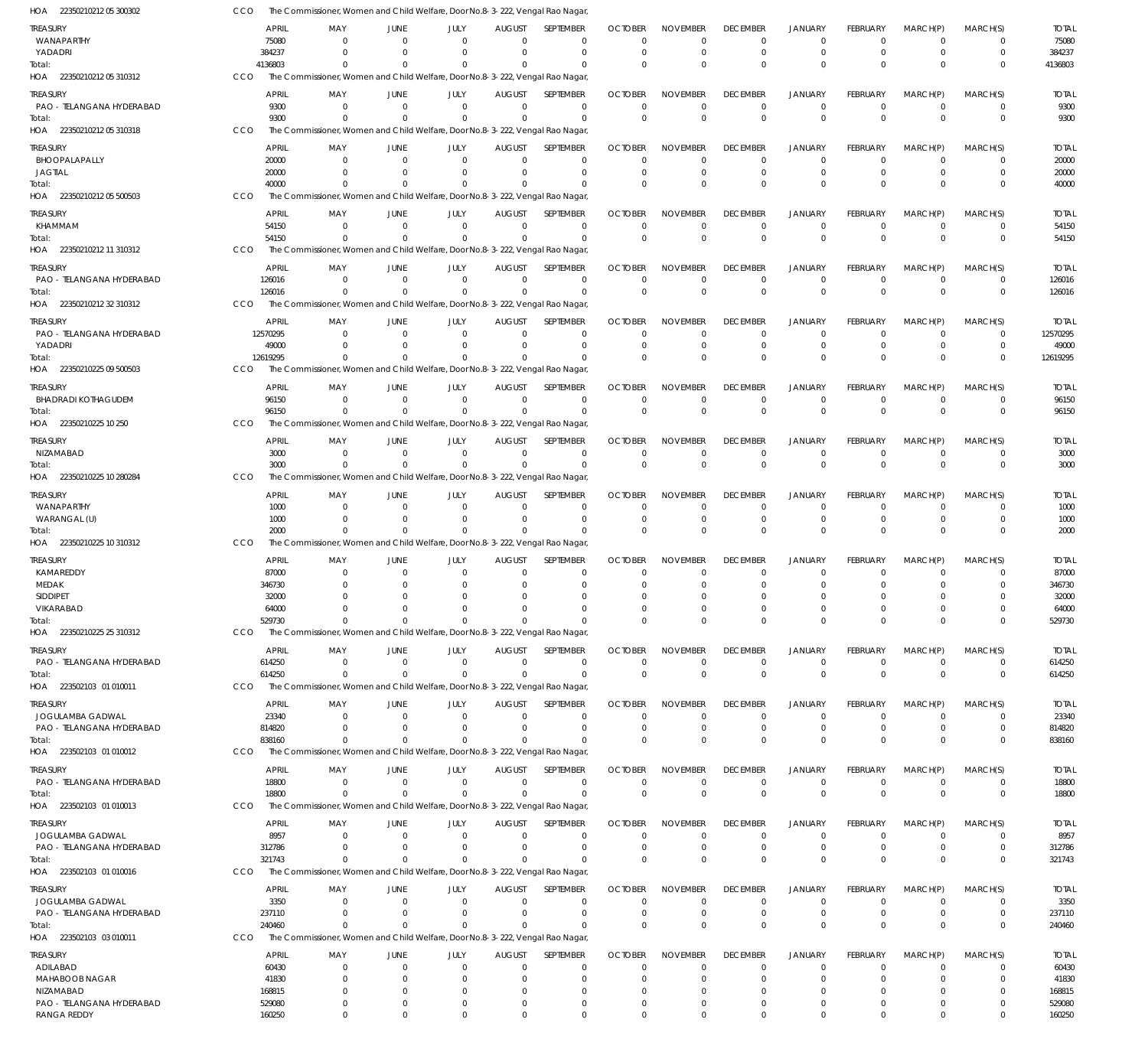| treasury                                    | <b>APRIL</b>    | MAY                                                                           | JUNE                 | JULY                         | <b>AUGUST</b>        | SEPTEMBER                  | <b>OCTOBER</b>     | <b>NOVEMBER</b>      | <b>DECEMBER</b>         | <b>JANUARY</b>       | FEBRUARY             | MARCH(P)             | MARCH(S)             | <b>TOTAL</b>    |
|---------------------------------------------|-----------------|-------------------------------------------------------------------------------|----------------------|------------------------------|----------------------|----------------------------|--------------------|----------------------|-------------------------|----------------------|----------------------|----------------------|----------------------|-----------------|
| <b>SIDDIPET</b>                             | 56950           | $\mathbf 0$                                                                   | $\overline{0}$       | $\mathbf 0$                  | $\overline{0}$       | $\mathbf 0$                | $\Omega$           | $\mathbf 0$          | $\mathbf 0$             | $\Omega$             | $\Omega$             | $\Omega$             | $\mathbf 0$          | 56950           |
| VIKARABAD                                   | 158890          | $\Omega$                                                                      | $\Omega$             | $\Omega$                     | $\Omega$             | $\mathbf 0$                | $\Omega$           | $\Omega$             | $\Omega$                | $\Omega$             | $\Omega$             | $\Omega$             | $\mathbf 0$          | 158890          |
| WARANGAL (U)                                | 313445          | $\Omega$                                                                      | $\Omega$             | $\Omega$                     | $\Omega$             | $\mathbf 0$                | $\Omega$           | $\Omega$             | $\Omega$                | $\Omega$             | - 0                  | $\Omega$             | 0                    | 313445          |
| Total:                                      | 1489690         | $\Omega$                                                                      | $\Omega$             | $\Omega$                     | $\Omega$             | $\Omega$                   | $\Omega$           | $\Omega$             | $\Omega$                | $\Omega$             | $\Omega$             | $\Omega$             | $\mathbf 0$          | 1489690         |
| HOA 223502103 03 010012                     | CCO             | The Commissioner, Women and Child Welfare, Door No.8-3-222, Vengal Rao Nagar  |                      |                              |                      |                            |                    |                      |                         |                      |                      |                      |                      |                 |
| treasury                                    | <b>APRIL</b>    | MAY                                                                           | <b>JUNE</b>          | JULY                         | <b>AUGUST</b>        | SEPTEMBER                  | <b>OCTOBER</b>     | <b>NOVEMBER</b>      | <b>DECEMBER</b>         | <b>JANUARY</b>       | <b>FEBRUARY</b>      | MARCH(P)             | MARCH(S)             | <b>TOTAL</b>    |
| NIZAMABAD                                   | 3800            | $\Omega$                                                                      | $\Omega$             | $\Omega$                     | $\overline{0}$       | $\mathbf 0$                | $\Omega$           | $\Omega$             | $\mathbf 0$             | $\Omega$             | $\Omega$             | $\Omega$             | $\mathbf 0$          | 3800            |
| PAO - TELANGANA HYDERABAD                   | 12060           | $\Omega$                                                                      | $\Omega$             | $\Omega$                     | $\Omega$             | $\mathbf 0$                | $\cup$             | $\Omega$             | $\Omega$                | $\Omega$             | $\Omega$             | $\Omega$             | $\Omega$             | 12060           |
| <b>RANGA REDDY</b>                          | 3200            | $\Omega$                                                                      | $\Omega$             | <sup>0</sup>                 | $\Omega$             | $\Omega$                   | C.                 | $\Omega$             | $\Omega$                | $\Omega$             | $\Omega$             | $\Omega$             | $\Omega$             | 3200            |
| VIKARABAD                                   | 2000            | U                                                                             | $\Omega$             | <sup>0</sup>                 | $\Omega$             | $\Omega$                   | $\cup$             | $\Omega$             | $\Omega$                | $\Omega$             | $\Omega$             | $\Omega$             | $\Omega$             | 2000            |
| WARANGAL (U)                                | 3400            | U                                                                             | $\Omega$             | <sup>0</sup>                 | $\Omega$             | $\Omega$                   | C.                 | $\Omega$             | $\Omega$                | $\Omega$             | $\Omega$             | $\Omega$             | $\Omega$             | 3400            |
| Total:                                      | 24460           | $\Omega$                                                                      | $\Omega$             | $\Omega$                     | $\Omega$             | $\Omega$                   | $\Omega$           | $\Omega$             | $\Omega$                | $\Omega$             | $\Omega$             | $\Omega$             | $\Omega$             | 24460           |
| HOA 223502103 03 010013                     | CCO             | The Commissioner, Women and Child Welfare, Door No.8-3-222, Vengal Rao Nagar  |                      |                              |                      |                            |                    |                      |                         |                      |                      |                      |                      |                 |
| TREASURY                                    | <b>APRIL</b>    | MAY                                                                           | JUNE                 | JULY                         | <b>AUGUST</b>        | SEPTEMBER                  | <b>OCTOBER</b>     | <b>NOVEMBER</b>      | <b>DECEMBER</b>         | <b>JANUARY</b>       | <b>FEBRUARY</b>      | MARCH(P)             | MARCH(S)             | <b>TOTAL</b>    |
| ADILABAD                                    | 23188           | $\mathbf 0$                                                                   | $\overline{0}$       | $\mathbf 0$                  | $\overline{0}$       | $\mathbf 0$                | $\Omega$           | $\Omega$             | $\mathbf 0$             | $\Omega$             | $\Omega$             | $\Omega$             | $\mathbf 0$          | 23188           |
| MAHABOOB NAGAR                              | 13877           | $\Omega$                                                                      | $\Omega$             | $\Omega$                     | $\Omega$             | $\mathbf 0$                | $\Omega$           | $\Omega$             | $\Omega$                | $\Omega$             | $\Omega$             | $\Omega$             | $\mathbf 0$          | 13877           |
| NIZAMABAD                                   | 64784           | $\Omega$                                                                      | $\Omega$             | 0                            | $\Omega$             | $\mathbf 0$                | C.                 | $\Omega$             | $\Omega$                | $\Omega$             |                      | $\Omega$             | $\Omega$             | 64784           |
| PAO - TELANGANA HYDERABAD                   | 239164          | U                                                                             | $\Omega$             | 0                            | $\Omega$             | $\Omega$                   | $\cup$             | $\Omega$             | $\Omega$                | $\Omega$             |                      | $\Omega$             | $\Omega$             | 239164          |
| RANGA REDDY                                 | 61612           | U                                                                             | $\Omega$             | <sup>0</sup>                 | $\Omega$             | $\Omega$                   | C.                 | $\Omega$             | $\Omega$                | $\Omega$             |                      | $\Omega$             | $\Omega$             | 61612           |
| <b>SIDDIPET</b>                             | 21920           | U                                                                             | $\Omega$             | <sup>0</sup>                 | $\Omega$             | $\Omega$                   | C.                 | $\Omega$             |                         | $\Omega$             |                      | $\Omega$             | $\Omega$             | 21920           |
| VIKARABAD                                   | 61003           |                                                                               | $\Omega$             | <sup>0</sup>                 | $\Omega$             | $\Omega$                   | C.                 | $\Omega$             | $\Omega$                | $\Omega$             |                      | $\Omega$             | $\Omega$             | 61003           |
| WARANGAL (U)                                | 120280          | U                                                                             | $\Omega$             | $\Omega$                     | $\Omega$             | $\Omega$                   | $\cup$             | $\Omega$             | $\Omega$                | $\Omega$             | $\Omega$             | $\Omega$             | $\Omega$             | 120280          |
| Total:                                      | 605828          | $\Omega$                                                                      | $\Omega$             | $\Omega$                     | $\Omega$             | $\Omega$                   | C                  | $\Omega$             | $\Omega$                | $\Omega$             | $\Omega$             | $\Omega$             | $\Omega$             | 605828          |
| HOA 223502103 03 010016                     | CCO             | The Commissioner, Women and Child Welfare, Door No.8-3-222, Vengal Rao Nagar, |                      |                              |                      |                            |                    |                      |                         |                      |                      |                      |                      |                 |
|                                             |                 |                                                                               |                      |                              |                      |                            |                    |                      |                         |                      |                      |                      |                      |                 |
| treasury                                    | <b>APRIL</b>    | MAY                                                                           | JUNE                 | JULY                         | <b>AUGUST</b>        | SEPTEMBER                  | <b>OCTOBER</b>     | <b>NOVEMBER</b>      | <b>DECEMBER</b>         | <b>JANUARY</b>       | FEBRUARY             | MARCH(P)             | MARCH(S)             | <b>TOTAL</b>    |
| ADILABAD                                    | 8671            | $\Omega$                                                                      | $\Omega$             | $\Omega$                     | $\Omega$             | $\mathbf 0$                | $\Omega$           | $\Omega$             | $\Omega$                | $\Omega$             | $\Omega$             | $\Omega$             | $\Omega$             | 8671            |
| MAHABOOB NAGAR<br>NIZAMABAD                 | 8276            | $\Omega$<br>$\Omega$                                                          | $\Omega$             | <sup>0</sup><br><sup>0</sup> | $\Omega$<br>$\Omega$ | $\Omega$                   | C.                 | $\Omega$             | $\Omega$                | $\Omega$<br>$\Omega$ |                      | $\Omega$<br>$\Omega$ | $\Omega$<br>$\Omega$ | 8276            |
|                                             | 33414           |                                                                               | $\Omega$             | <sup>0</sup>                 | $\Omega$             | $\Omega$<br>$\Omega$       | C.                 | $\Omega$<br>$\Omega$ | $\Omega$                | $\Omega$             | $\Omega$             | $\Omega$             | $\Omega$             | 33414           |
| PAO - TELANGANA HYDERABAD                   | 154809          | U<br>n                                                                        | $\Omega$<br>$\Omega$ | <sup>0</sup>                 | $\Omega$             | $\Omega$                   | C.<br>C.           | $\Omega$             | $\Omega$<br>$\Omega$    | $\Omega$             |                      | $\Omega$             | $\Omega$             | 154809          |
| <b>RANGA REDDY</b><br><b>SIDDIPET</b>       | 45686<br>8197   |                                                                               | $\Omega$             | C                            | n                    | $\Omega$                   |                    | $\Omega$             |                         | $\Omega$             |                      | $\Omega$             | U                    | 45686<br>8197   |
| VIKARABAD                                   | 22811           |                                                                               | $\Omega$             | <sup>0</sup>                 | $\Omega$             | $\Omega$                   | C.                 | $\Omega$             | $\Omega$                | $\Omega$             | $\Omega$             | $\Omega$             | $\Omega$             | 22811           |
| WARANGAL (U)                                | 62038           |                                                                               | $\Omega$             | <sup>0</sup>                 | $\Omega$             | $\Omega$                   | C.                 | $\Omega$             | $\Omega$                | $\Omega$             | $\Omega$             | $\Omega$             | $\Omega$             | 62038           |
| Total:                                      | 343902          | $\Omega$                                                                      | $\Omega$             | $\Omega$                     | $\Omega$             | $\Omega$                   | $\Omega$           | $\Omega$             | $\Omega$                | $\Omega$             | $\Omega$             | $\Omega$             | $\Omega$             | 343902          |
| HOA 223502103 03 010017                     | CCO             | The Commissioner, Women and Child Welfare, Door No.8-3-222, Vengal Rao Nagar  |                      |                              |                      |                            |                    |                      |                         |                      |                      |                      |                      |                 |
|                                             |                 |                                                                               |                      |                              |                      |                            |                    |                      |                         |                      |                      |                      |                      |                 |
| treasury                                    | <b>APRIL</b>    | MAY                                                                           | JUNE                 | JULY                         | <b>AUGUST</b>        | SEPTEMBER                  | <b>OCTOBER</b>     | <b>NOVEMBER</b>      | <b>DECEMBER</b>         | <b>JANUARY</b>       | FEBRUARY             | MARCH(P)             | MARCH(S)             | <b>TOTAL</b>    |
| PAO - TELANGANA HYDERABAD                   | 9302            | $\mathbf 0$                                                                   | $\overline{0}$       | $\mathbf 0$                  | $\overline{0}$       | $\mathbf 0$                | $\mathbf 0$        | $\mathbf 0$          | $\mathbf 0$             | $\Omega$             | $\Omega$             | $\Omega$             | $\mathbf 0$          | 9302            |
| Total:                                      | 9302            | $\Omega$                                                                      | $\overline{0}$       | $\mathbf 0$                  | $\Omega$             | $\mathbf 0$                | $\Omega$           | $\mathbf 0$          | $\Omega$                | $\mathbf 0$          | $\Omega$             | $\Omega$             | $\mathbf 0$          | 9302            |
| HOA 223502103 06 010011                     | CCO             | The Commissioner, Women and Child Welfare, Door No.8-3-222, Vengal Rao Nagar  |                      |                              |                      |                            |                    |                      |                         |                      |                      |                      |                      |                 |
| treasury                                    | <b>APRIL</b>    | MAY                                                                           | <b>JUNE</b>          | JULY                         | <b>AUGUST</b>        | SEPTEMBER                  | <b>OCTOBER</b>     | <b>NOVEMBER</b>      | <b>DECEMBER</b>         | JANUARY              | FEBRUARY             | MARCH(P)             | MARCH(S)             | <b>TOTAL</b>    |
| <b>KHAMMAM</b>                              | 139540          | $\Omega$                                                                      | $\mathbf 0$          | $\Omega$                     | $\overline{0}$       | $\mathbf 0$                | $\Omega$           | $\Omega$             | $\Omega$                | $\Omega$             | $\Omega$             | $\Omega$             | $\Omega$             | 139540          |
| MAHABOOB NAGAR                              | 189050          | $\Omega$                                                                      | $\Omega$             | $\Omega$                     | $\Omega$             | $\Omega$                   | C.                 | $\Omega$             | $\Omega$                | $\Omega$             |                      | $\Omega$             | $\Omega$             | 189050          |
| PAO - TELANGANA HYDERABAD                   | 750400          | U                                                                             | $\Omega$             | $\Omega$                     | $\Omega$             | $\Omega$                   | $\Omega$           | $\Omega$             | $\Omega$                | $\Omega$             | - 0                  | $\Omega$             | $\Omega$             | 750400          |
| WARANGAL (U)                                | 310817          |                                                                               | $\Omega$             | <sup>0</sup>                 | $\Omega$             | $\Omega$                   | 0                  | $\Omega$             | $\Omega$                | $\Omega$             | $\Omega$             | $\Omega$             | 0                    | 310817          |
| Total:                                      | 1389807         | $\Omega$                                                                      | $\Omega$             | $\Omega$                     | $\Omega$             | $\Omega$                   | $\Omega$           | $\Omega$             | $\Omega$                | $\Omega$             | $\Omega$             | $\Omega$             | $\Omega$             | 1389807         |
| HOA 223502103 06 010012                     | <b>CCO</b>      | The Commissioner, Women and Child Welfare, Door No.8-3-222, Vengal Rao Nagar, |                      |                              |                      |                            |                    |                      |                         |                      |                      |                      |                      |                 |
| TREASURY                                    | <b>APRIL</b>    | MAY                                                                           | JUNE                 | JULY                         | <b>AUGUST</b>        | SEPTEMBER                  | <b>OCTOBER</b>     | <b>NOVEMBER</b>      | <b>DECEMBER</b>         | <b>JANUARY</b>       | FEBRUARY             | MARCH(P)             | MARCH(S)             | <b>TOTAL</b>    |
| <b>KHAMMAM</b>                              | 3550            | $\mathbf 0$                                                                   | $\overline{0}$       | $\mathbf 0$                  | $\overline{0}$       | $\mathbf 0$                | $\Omega$           | $\mathbf 0$          | $\mathbf 0$             | $\Omega$             | $\Omega$             | $\Omega$             | $\mathbf 0$          | 3550            |
| PAO - TELANGANA HYDERABAD                   | 22603           | $\mathbf 0$                                                                   | $\overline{0}$       | $\Omega$                     | $\Omega$             | $\mathbf 0$                | $\Omega$           | $\Omega$             | $\Omega$                | $\Omega$             | $\Omega$             | $\Omega$             | $\mathbf 0$          | 22603           |
| WARANGAL (U)                                | 4850            | $\Omega$                                                                      | $\overline{0}$       | $\mathbf 0$                  | $\Omega$             | $\mathbf 0$                | $\Omega$           | $\mathbf 0$          | $\Omega$                | $\Omega$             | - 0                  | $\Omega$             | 0                    | 4850            |
| Total:                                      | 31003           | $\Omega$                                                                      | $\overline{0}$       | $\Omega$                     | $\Omega$             | $\Omega$                   | $\Omega$           | $\Omega$             | $\Omega$                | $\Omega$             | $\Omega$             | $\Omega$             | $\mathbf 0$          | 31003           |
| HOA 223502103 06 010013                     | CCO             | The Commissioner, Women and Child Welfare, Door No.8-3-222, Vengal Rao Nagar, |                      |                              |                      |                            |                    |                      |                         |                      |                      |                      |                      |                 |
|                                             |                 |                                                                               |                      |                              |                      |                            |                    |                      |                         |                      |                      |                      |                      |                 |
| TREASURY                                    | <b>APRIL</b>    | MAY                                                                           | JUNE                 | JULY                         | <b>AUGUST</b>        | SEPTEMBER                  | <b>OCTOBER</b>     | <b>NOVEMBER</b>      | <b>DECEMBER</b>         | <b>JANUARY</b>       | FEBRUARY             | MARCH(P)             | MARCH(S)             | <b>TOTAL</b>    |
| KHAMMAM                                     | 53639           | $\Omega$<br>$\Omega$                                                          | $\Omega$<br>$\Omega$ | $\Omega$<br>$\Omega$         | $\Omega$<br>$\Omega$ | $\mathbf 0$<br>$\mathbf 0$ | $\Omega$<br>$\cup$ | $\Omega$<br>$\Omega$ | $\mathbf 0$<br>$\Omega$ | 0<br>$\Omega$        | $\Omega$<br>$\Omega$ | $\Omega$<br>$\Omega$ | $\Omega$<br>$\Omega$ | 53639           |
| MAHABOOB NAGAR<br>PAO - TELANGANA HYDERABAD | 72596<br>286406 | $\Omega$                                                                      | $\Omega$             | $\Omega$                     | $\Omega$             | $\Omega$                   | $\Omega$           | $\Omega$             | $\Omega$                | $\Omega$             | $\Omega$             | $\Omega$             | $\Omega$             | 72596<br>286406 |
| WARANGAL (U)                                | 114855          | $\Omega$                                                                      | $\Omega$             | <sup>0</sup>                 | $\Omega$             | $\Omega$                   | $\Omega$           | $\Omega$             | $\Omega$                | $\Omega$             | $\Omega$             | $\Omega$             | 0                    | 114855          |
| Total:                                      | 527496          | $\Omega$                                                                      | $\Omega$             | $\Omega$                     | $\Omega$             | $\Omega$                   | $\Omega$           | $\Omega$             | $\Omega$                | $\Omega$             | $\Omega$             | $\Omega$             | $\mathbf 0$          | 527496          |
| HOA 223502103 06 010016                     | CCO             | The Commissioner, Women and Child Welfare, Door No.8-3-222, Vengal Rao Nagar  |                      |                              |                      |                            |                    |                      |                         |                      |                      |                      |                      |                 |
|                                             |                 |                                                                               |                      |                              |                      |                            |                    |                      |                         |                      |                      |                      |                      |                 |
| treasury                                    | <b>APRIL</b>    | MAY                                                                           | <b>JUNE</b>          | JULY                         | <b>AUGUST</b>        | SEPTEMBER                  | <b>OCTOBER</b>     | <b>NOVEMBER</b>      | <b>DECEMBER</b>         | <b>JANUARY</b>       | FEBRUARY             | MARCH(P)             | MARCH(S)             | <b>TOTAL</b>    |
| KHAMMAM                                     | 27666           | $\mathbf 0$                                                                   | $\overline{0}$       | $\Omega$                     | $\overline{0}$       | $\mathbf 0$                | $\Omega$           | $\mathbf 0$          | $\Omega$                | $\Omega$             | $\Omega$             | $\Omega$             | $\mathbf 0$          | 27666           |
| MAHABOOB NAGAR                              | 37444           | $\mathbf 0$                                                                   | $\Omega$             | $\Omega$                     | $\Omega$             | $\mathbf 0$                | $\Omega$           | $\mathbf 0$          | $\Omega$                | $\Omega$             | $\Omega$             | $\Omega$             | $\mathbf 0$          | 37444           |
| PAO - TELANGANA HYDERABAD                   | 222846          | $\Omega$                                                                      | $\Omega$             | $\Omega$                     | $\Omega$             | $\mathbf 0$                | 0                  | $\Omega$             | $\Omega$                | $\Omega$             |                      | $\Omega$             | $\Omega$             | 222846          |
| WARANGAL (U)                                | 59240           | $\Omega$                                                                      | $\Omega$             | $\Omega$                     | $\Omega$             | $\mathbf 0$                | $\Omega$           | $\mathbf 0$          | $\Omega$                | $\Omega$             | - 0                  | $\Omega$             | 0                    | 59240           |
| Total:                                      | 347196          | $\Omega$                                                                      | $\Omega$             | $\Omega$                     | $\Omega$             | $\Omega$                   | $\Omega$           | $\Omega$             | $\Omega$                | $\Omega$             | $\Omega$             | $\Omega$             | $\Omega$             | 347196          |
| HOA 223502103 06 010017                     | <b>CCO</b>      | The Commissioner, Women and Child Welfare, Door No.8-3-222, Vengal Rao Nagar  |                      |                              |                      |                            |                    |                      |                         |                      |                      |                      |                      |                 |
| <b>TREASURY</b>                             | <b>APRIL</b>    | MAY                                                                           | JUNE                 | JULY                         | <b>AUGUST</b>        | SEPTEMBER                  | <b>OCTOBER</b>     | <b>NOVEMBER</b>      | <b>DECEMBER</b>         | <b>JANUARY</b>       | FEBRUARY             | MARCH(P)             | MARCH(S)             | <b>TOTAL</b>    |
| PAO - TELANGANA HYDERABAD                   | 35000           | $\Omega$                                                                      | $\overline{0}$       | $\Omega$                     | $\mathbf 0$          | $\mathbf 0$                | $\Omega$           | $\mathbf 0$          | $\mathbf 0$             | $\Omega$             | $\Omega$             | $\Omega$             | $\mathbf 0$          | 35000           |
| Total:                                      | 35000           | $\Omega$                                                                      | $\Omega$             | $\Omega$                     | $\Omega$             | $\Omega$                   | $\Omega$           | $\Omega$             | $\Omega$                | $\Omega$             | $\Omega$             | $\Omega$             | $\mathbf{0}$         | 35000           |
| HOA 223502103 06 300302                     | CCO             | The Commissioner, Women and Child Welfare, Door No.8-3-222, Vengal Rao Nagar  |                      |                              |                      |                            |                    |                      |                         |                      |                      |                      |                      |                 |
| treasury                                    | <b>APRIL</b>    | MAY                                                                           | <b>JUNE</b>          | JULY                         | <b>AUGUST</b>        | SEPTEMBER                  | <b>OCTOBER</b>     | <b>NOVEMBER</b>      | <b>DECEMBER</b>         | <b>JANUARY</b>       | FEBRUARY             |                      | MARCH(S)             | <b>TOTAL</b>    |
| PAO - TELANGANA HYDERABAD                   | 81497           | $\overline{0}$                                                                | $\overline{0}$       | $\mathbf 0$                  | $\mathbf 0$          | $\mathbf 0$                | $\mathbf 0$        | $\mathbf 0$          | $^{\circ}$              | $\mathbf 0$          | $^{\circ}$           | MARCH(P)<br>$\Omega$ | $\mathbf 0$          | 81497           |
| Total:                                      | 81497           | $\Omega$                                                                      | $\overline{0}$       | $\mathbf 0$                  | $\Omega$             | $\mathbf 0$                | $\Omega$           | $\mathbb O$          | $\mathbf 0$             | $\mathbf 0$          | $\overline{0}$       | $\Omega$             | $\mathbf{0}$         | 81497           |
| HOA 223502103 22 310311                     | CCO             | The Commissioner, Women and Child Welfare, Door No.8-3-222, Vengal Rao Nagar, |                      |                              |                      |                            |                    |                      |                         |                      |                      |                      |                      |                 |
|                                             |                 |                                                                               |                      |                              |                      |                            |                    |                      |                         |                      |                      |                      |                      |                 |
| <b>TREASURY</b>                             | <b>APRIL</b>    | MAY                                                                           | <b>JUNE</b>          | JULY                         | <b>AUGUST</b>        | SEPTEMBER                  | <b>OCTOBER</b>     | <b>NOVEMBER</b>      | <b>DECEMBER</b>         | <b>JANUARY</b>       | FEBRUARY             | MARCH(P)             | MARCH(S)             | <b>TOTAL</b>    |
| PAO - TELANGANA HYDERABAD                   | 168775          | $\overline{0}$                                                                | $\overline{0}$       | $\mathbf 0$                  | $\mathbf 0$          | $\mathbf 0$                | 0                  | $\mathbf 0$          | $\mathbf 0$             | 0                    | $^{\circ}$           | $\mathbf 0$          | $\mathbf 0$          | 168775          |
| Total:                                      | 168775          | $\overline{0}$                                                                | $\mathbf 0$          | $\Omega$                     | $\mathbf 0$          | $\mathbf 0$                | $\Omega$           | $\mathbf 0$          | $\mathbf 0$             | $\mathbf 0$          | $\Omega$             | $\mathbf 0$          | $\mathbf{0}$         | 168775          |

223502103 03 010011 HOA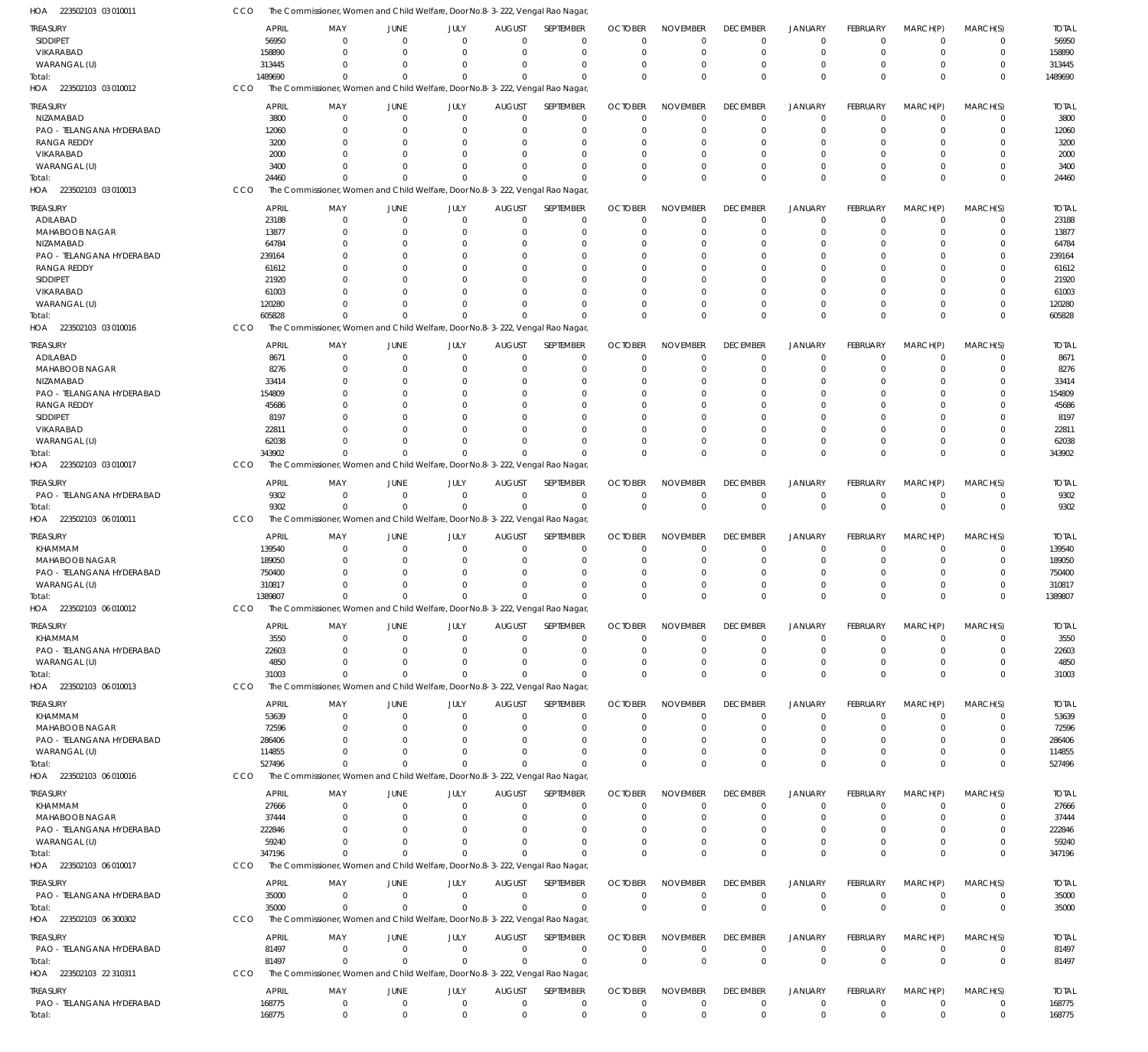| HOA 223502103 24 010011                         | CCO |                        | The Commissioner, Women and Child Welfare, Door No.8-3-222, Vengal Rao Nagar                                                         |                               |                         |                               |                          |                                             |                                |                                |                                  |                                |                                  |                            |                        |
|-------------------------------------------------|-----|------------------------|--------------------------------------------------------------------------------------------------------------------------------------|-------------------------------|-------------------------|-------------------------------|--------------------------|---------------------------------------------|--------------------------------|--------------------------------|----------------------------------|--------------------------------|----------------------------------|----------------------------|------------------------|
| Treasury                                        |     | <b>APRIL</b>           | MAY                                                                                                                                  | JUNE                          | JULY                    | <b>AUGUST</b>                 | SEPTEMBER                | <b>OCTOBER</b>                              | <b>NOVEMBER</b>                | <b>DECEMBER</b>                | <b>JANUARY</b>                   | FEBRUARY                       | MARCH(P)                         | MARCH(S)                   | <b>TOTAL</b>           |
| PAO - TELANGANA HYDERABAD                       |     | 197740                 | $\Omega$                                                                                                                             | $\Omega$                      | $\Omega$                | $\mathbf 0$                   |                          | $\mathbf 0$<br>0                            | $\mathbf 0$                    | 0                              | $^{\circ}$                       | $\mathbf 0$                    | $\overline{0}$                   | $\mathbf 0$                | 197740                 |
| Total:                                          |     | 197740                 | $\Omega$                                                                                                                             | $\Omega$                      | $\Omega$                | $\Omega$                      |                          | $\Omega$<br>$\Omega$                        | $\Omega$                       | $\Omega$                       | $\overline{0}$                   | $\Omega$                       | $\Omega$                         | $\mathbf 0$                | 197740                 |
| HOA 223502103 24 010012                         | CCO |                        | The Commissioner, Women and Child Welfare, Door No.8-3-222, Vengal Rao Nagar                                                         |                               |                         |                               |                          |                                             |                                |                                |                                  |                                |                                  |                            |                        |
| treasury                                        |     | <b>APRIL</b>           | MAY                                                                                                                                  | <b>JUNE</b>                   | JULY                    | <b>AUGUST</b>                 | SEPTEMBER                | <b>OCTOBER</b>                              | <b>NOVEMBER</b>                | <b>DECEMBER</b>                | <b>JANUARY</b>                   | FEBRUARY                       | MARCH(P)                         | MARCH(S)                   | <b>TOTAL</b>           |
| PAO - TELANGANA HYDERABAD                       |     | 3000                   | - 0                                                                                                                                  | $\overline{0}$                | $\Omega$                | $\Omega$                      | $\overline{0}$           | $\Omega$                                    | $\Omega$                       | $\Omega$                       | $\Omega$                         | $\Omega$                       | $\Omega$                         | $\mathbf 0$                | 3000                   |
| Total:                                          |     | 3000                   | $\Omega$                                                                                                                             | $\Omega$                      | $\Omega$                | $\Omega$                      |                          | $\Omega$<br>$\Omega$                        | $\Omega$                       | $\Omega$                       | $\Omega$                         | $\Omega$                       | $\Omega$                         | $\mathbf 0$                | 3000                   |
| HOA 223502103 24 010013                         | CCO |                        | The Commissioner, Women and Child Welfare, Door No.8-3-222, Vengal Rao Nagar                                                         |                               |                         |                               |                          |                                             |                                |                                |                                  |                                |                                  |                            |                        |
| treasury                                        |     | <b>APRIL</b>           | MAY                                                                                                                                  | JUNE                          | JULY                    | <b>AUGUST</b>                 | SEPTEMBER                | <b>OCTOBER</b>                              | <b>NOVEMBER</b>                | <b>DECEMBER</b>                | <b>JANUARY</b>                   | FEBRUARY                       | MARCH(P)                         | MARCH(S)                   | <b>TOTAL</b>           |
| PAO - TELANGANA HYDERABAD                       |     | 75950                  | $\Omega$                                                                                                                             | $\Omega$                      | $\overline{0}$          | $\mathbf 0$                   |                          | $\mathbf 0$<br>$\Omega$                     | $\mathbf 0$                    | $\Omega$                       | $\overline{0}$                   | $\mathbf 0$                    | $\overline{0}$                   | $\mathbf 0$                | 75950                  |
| Total:                                          |     | 75950                  | $\Omega$                                                                                                                             | $\Omega$                      | $\Omega$                | $\Omega$                      |                          | $^{\circ}$<br>$\Omega$                      | $\Omega$                       | $\Omega$                       | $\overline{0}$                   | $\Omega$                       | $\Omega$                         | $\mathbf 0$                | 75950                  |
| HOA 223502103 24 010016                         | CCO |                        | The Commissioner, Women and Child Welfare, Door No.8-3-222, Vengal Rao Nagar                                                         |                               |                         |                               |                          |                                             |                                |                                |                                  |                                |                                  |                            |                        |
| treasury                                        |     | <b>APRIL</b>           | MAY                                                                                                                                  | JUNE                          | JULY                    | <b>AUGUST</b>                 | SEPTEMBER                | <b>OCTOBER</b>                              | <b>NOVEMBER</b>                | <b>DECEMBER</b>                | <b>JANUARY</b>                   | <b>FEBRUARY</b>                | MARCH(P)                         | MARCH(S)                   | <b>TOTAL</b>           |
| PAO - TELANGANA HYDERABAD                       |     | 57836                  | $\Omega$                                                                                                                             | $\Omega$                      | $\Omega$                | $\Omega$                      |                          | $\mathbf 0$<br>$\Omega$                     | $\Omega$                       | $\Omega$                       | $^{\circ}$                       | $\Omega$                       | $\overline{0}$                   | $\mathbf 0$                | 57836                  |
| Total:                                          |     | 57836                  | $\cap$                                                                                                                               | $\Omega$                      | $\Omega$                | $\Omega$                      |                          | $\Omega$<br>$\Omega$                        | $\Omega$                       | $\mathbf 0$                    | $\Omega$                         | $\Omega$                       | $\Omega$                         | $\mathbf 0$                | 57836                  |
| HOA 223502103 24 130131                         | CCO |                        | The Commissioner, Women and Child Welfare, Door No.8-3-222, Vengal Rao Nagar                                                         |                               |                         |                               |                          |                                             |                                |                                |                                  |                                |                                  |                            |                        |
| treasury                                        |     | <b>APRIL</b>           | MAY                                                                                                                                  | JUNE                          | JULY                    | <b>AUGUST</b>                 | SEPTEMBER                | <b>OCTOBER</b>                              | <b>NOVEMBER</b>                | <b>DECEMBER</b>                | <b>JANUARY</b>                   | <b>FEBRUARY</b>                | MARCH(P)                         | MARCH(S)                   | <b>TOTAL</b>           |
| PAO - TELANGANA HYDERABAD                       |     | 76000                  | - 0                                                                                                                                  | $\Omega$                      | $\Omega$                | $\Omega$                      | $\overline{0}$           | $\Omega$                                    | $\Omega$<br>$\Omega$           | $\Omega$                       | $\overline{0}$                   | $\mathbf 0$                    | $\overline{0}$<br>$\Omega$       | $\mathbf 0$                | 76000                  |
| Total:<br>HOA 223502103 24 130134               | CCO | 76000                  | $\Omega$<br>The Commissioner, Women and Child Welfare, Door No.8-3-222, Vengal Rao Nagar                                             | 0                             | $\Omega$                | $\Omega$                      |                          | $\mathbf 0$<br>$\Omega$                     |                                | $\Omega$                       | $\overline{0}$                   | $\mathbf 0$                    |                                  | $\mathbf 0$                | 76000                  |
|                                                 |     |                        |                                                                                                                                      |                               |                         |                               |                          |                                             |                                |                                |                                  |                                |                                  |                            |                        |
| treasury                                        |     | APRIL                  | MAY                                                                                                                                  | JUNE                          | JULY                    | <b>AUGUST</b>                 | <b>SEPTEMBER</b>         | <b>OCTOBER</b>                              | <b>NOVEMBER</b>                | <b>DECEMBER</b>                | <b>JANUARY</b>                   | FEBRUARY                       | MARCH(P)                         | MARCH(S)                   | <b>TOTAL</b>           |
| PAO - TELANGANA HYDERABAD<br>Total:             |     | 102000<br>102000       | - 0<br>$\Omega$                                                                                                                      | $\Omega$<br>$\Omega$          | $\Omega$<br>$\Omega$    | $\Omega$<br>$\Omega$          | $\overline{0}$           | $\Omega$<br>$\mathbf 0$<br>$\Omega$         | $\Omega$<br>$\mathbf 0$        | $\Omega$<br>$\Omega$           | $\overline{0}$<br>$\Omega$       | $\mathbf 0$<br>$\Omega$        | $\overline{0}$<br>$\Omega$       | $\mathbf 0$<br>$\mathbf 0$ | 102000<br>102000       |
| HOA 223502103 24 300302                         | CCO |                        | The Commissioner, Women and Child Welfare, Door No.8-3-222, Vengal Rao Nagar                                                         |                               |                         |                               |                          |                                             |                                |                                |                                  |                                |                                  |                            |                        |
|                                                 |     |                        |                                                                                                                                      |                               |                         |                               |                          |                                             |                                |                                |                                  |                                |                                  |                            |                        |
| treasury<br>PAO - TELANGANA HYDERABAD           |     | <b>APRIL</b><br>139385 | MAY<br>- 0                                                                                                                           | JUNE<br>$\Omega$              | JULY<br>$\Omega$        | <b>AUGUST</b><br>$\mathbf{0}$ | SEPTEMBER                | <b>OCTOBER</b><br>$\mathbf 0$<br>$\Omega$   | <b>NOVEMBER</b><br>$\mathbf 0$ | <b>DECEMBER</b><br>$\Omega$    | <b>JANUARY</b><br>$\overline{0}$ | FEBRUARY<br>$\mathbf 0$        | MARCH(P)<br>$\overline{0}$       | MARCH(S)<br>$\mathbf 0$    | <b>TOTAL</b><br>139385 |
| Total:                                          |     | 139385                 | $\Omega$                                                                                                                             | $\Omega$                      | $\Omega$                | $\Omega$                      |                          | $\mathbf 0$<br>$\Omega$                     | $\Omega$                       | $\Omega$                       | $\overline{0}$                   | $\Omega$                       | $\Omega$                         | $\mathbf 0$                | 139385                 |
| HOA 223502103 30 300302                         | CCO |                        | The Commissioner, Women and Child Welfare, Door No.8-3-222, Vengal Rao Nagar                                                         |                               |                         |                               |                          |                                             |                                |                                |                                  |                                |                                  |                            |                        |
| treasury                                        |     | APRIL                  | MAY                                                                                                                                  | JUNE                          | JULY                    | <b>AUGUST</b>                 | SEPTEMBER                | <b>OCTOBER</b>                              | <b>NOVEMBER</b>                | <b>DECEMBER</b>                | <b>JANUARY</b>                   | FEBRUARY                       | MARCH(P)                         | MARCH(S)                   | <b>TOTAL</b>           |
| <b>KARIMNAGAR</b>                               |     | 63324                  | - 0                                                                                                                                  | $\Omega$                      | $\Omega$                | $\Omega$                      | $\mathbf 0$              | $\Omega$                                    | $\Omega$                       | $\Omega$                       | $\Omega$                         | $\Omega$                       | $\Omega$                         | $\Omega$                   | 63324                  |
| KHAMMAM                                         |     | 104176                 | $\Omega$                                                                                                                             | $\Omega$                      | $\Omega$                | $\Omega$                      | 0                        | $\Omega$                                    | $\Omega$                       | $\Omega$                       | $\Omega$                         | $\Omega$                       | $\Omega$                         | 0                          | 104176                 |
| NALGONDA                                        |     | 98666                  | $\Omega$                                                                                                                             | $\Omega$                      | n                       | $\Omega$                      | $\Omega$                 | C.                                          | $\Omega$                       |                                | $\Omega$                         |                                | $\Omega$                         | $\Omega$                   | 98666                  |
| NIZAMABAD                                       |     | 62793                  |                                                                                                                                      | $\Omega$                      |                         | $\Omega$                      | $\Omega$                 |                                             | $\Omega$                       |                                | $\Omega$                         |                                | $\Omega$                         | 0                          | 62793                  |
| PAO - TELANGANA HYDERABAD                       |     | 37988<br>366947        | $\cap$<br>$\Omega$                                                                                                                   | $\Omega$<br>$\Omega$          | n<br>$\Omega$           | $\Omega$<br>$\Omega$          | $\Omega$                 | $\Omega$<br>$\Omega$<br>$\Omega$            | $\Omega$<br>$\Omega$           | $\Omega$<br>$\Omega$           | $\Omega$<br>$\Omega$             | $\Omega$<br>$\Omega$           | $\Omega$<br>$\Omega$             | $\mathbf 0$<br>$\Omega$    | 37988<br>366947        |
| Total:<br>HOA 22350210325 06 280284             | CCO |                        | The Commissioner, Women and Child Welfare, Door No.8-3-222, Vengal Rao Nagar                                                         |                               |                         |                               |                          |                                             |                                |                                |                                  |                                |                                  |                            |                        |
|                                                 |     |                        |                                                                                                                                      |                               |                         |                               |                          |                                             |                                |                                |                                  |                                |                                  |                            |                        |
| Treasury<br>MAHABOOB NAGAR                      |     | <b>APRIL</b><br>2208   | MAY<br>- 0                                                                                                                           | JUNE<br>$\Omega$              | JULY<br>$\Omega$        | <b>AUGUST</b><br>$\mathbf 0$  | SEPTEMBER<br>$\mathbf 0$ | <b>OCTOBER</b><br>0                         | <b>NOVEMBER</b><br>$\mathbf 0$ | <b>DECEMBER</b><br>0           | JANUARY<br>$^{\circ}$            | <b>FEBRUARY</b><br>$\mathbf 0$ | MARCH(P)<br>$\overline{0}$       | MARCH(S)<br>$\mathbf 0$    | <b>TOTAL</b><br>2208   |
| Total:                                          |     | 2208                   | $\Omega$                                                                                                                             | $\Omega$                      | $\Omega$                | $\Omega$                      |                          | $\Omega$<br>$\Omega$                        | $\Omega$                       | $\Omega$                       | $\Omega$                         | $\Omega$                       | $\Omega$                         | $\mathbf 0$                | 2208                   |
| HOA 22350210325 27 310312                       | CCO |                        | The Commissioner, Women and Child Welfare, Door No.8-3-222, Vengal Rao Nagar                                                         |                               |                         |                               |                          |                                             |                                |                                |                                  |                                |                                  |                            |                        |
| Treasury                                        |     | <b>APRIL</b>           | MAY                                                                                                                                  | <b>JUNE</b>                   | JULY                    | <b>AUGUST</b>                 | SEPTEMBER                | <b>OCTOBER</b>                              | <b>NOVEMBER</b>                | <b>DECEMBER</b>                | <b>JANUARY</b>                   | FEBRUARY                       | MARCH(P)                         | MARCH(S)                   | <b>TOTAL</b>           |
| KHAMMAM                                         |     | 4500000                | - 0                                                                                                                                  | $\Omega$                      | $\Omega$                | $\Omega$                      | $\mathbf 0$              | $\Omega$                                    | $\Omega$                       | $\Omega$                       | $\Omega$                         | $\Omega$                       | $\Omega$                         | 0                          | 4500000                |
| Total:                                          |     | 4500000                | $\Omega$                                                                                                                             | $\Omega$                      | $\Omega$                | $\Omega$                      |                          | $\mathbf 0$<br>$\Omega$                     | $\Omega$                       | $\Omega$                       | $\Omega$                         | $\Omega$                       | $\Omega$                         | $\mathbf 0$                | 4500000                |
| HOA 223502106 01 010011                         | CCO |                        | The Director, Juvenile Welfare, Correctional Services And Welfare of Stree Children Block MS Manorajan Complex, MJ Road,             |                               |                         |                               |                          |                                             |                                |                                |                                  |                                |                                  |                            |                        |
| TREASURY                                        |     | <b>APRIL</b>           | MAY                                                                                                                                  | JUNE                          | JULY                    | <b>AUGUST</b>                 | SEPTEMBER                | <b>OCTOBER</b>                              | <b>NOVEMBER</b>                | <b>DECEMBER</b>                | <b>JANUARY</b>                   | FEBRUARY                       | MARCH(P)                         | MARCH(S)                   | <b>TOTAL</b>           |
| PAO - TELANGANA HYDERABAD                       |     | 411210                 | $\overline{0}$                                                                                                                       | $\overline{0}$                | $\overline{0}$          | $\overline{0}$                |                          | $\mathbf 0$<br>$\Omega$                     | $\mathbf 0$                    | $\mathbf 0$                    | $\overline{0}$                   | $\mathbf 0$                    | $\overline{0}$                   | $\mathbf 0$                | 411210                 |
| Total:                                          |     | 411210                 | $\Omega$                                                                                                                             | $\Omega$                      | $\Omega$                | $\Omega$                      |                          | $\mathbf 0$<br>$\Omega$                     | $\Omega$                       | $\mathbf{0}$                   | $\overline{0}$                   | $\mathbf{0}$                   | $\Omega$                         | $\mathbf 0$                | 411210                 |
| HOA 223502106 01 010012                         | CCO |                        | The Director, Juvenile Welfare, Correctional Services And Welfare of Stree Children Block MS Manorajan Complex, MJ Road,             |                               |                         |                               |                          |                                             |                                |                                |                                  |                                |                                  |                            |                        |
| treasury                                        |     | <b>APRIL</b>           | MAY                                                                                                                                  | JUNE                          | JULY                    | <b>AUGUST</b>                 | SEPTEMBER                | <b>OCTOBER</b>                              | <b>NOVEMBER</b>                | <b>DECEMBER</b>                | JANUARY                          | FEBRUARY                       | MARCH(P)                         | MARCH(S)                   | <b>TOTAL</b>           |
| PAO - TELANGANA HYDERABAD                       |     | 8400                   | $^{\circ}$                                                                                                                           | $\overline{0}$                | $\overline{0}$          | $\mathbf{0}$                  |                          | $\mathbf 0$<br>$\Omega$                     | $\Omega$                       | $\Omega$                       | $^{\circ}$                       | $\mathbf 0$                    | $\overline{0}$                   | $\mathbf 0$                | 8400                   |
| Total:                                          | CCO | 8400                   | $\Omega$<br>The Director, Juvenile Welfare, Correctional Services And Welfare of Stree Children Block MS Manorajan Complex, MJ Road, | $\Omega$                      | $\Omega$                | $\Omega$                      |                          | $\mathbf 0$<br>$\Omega$                     | $\Omega$                       | $\mathbf{0}$                   | $\overline{0}$                   | $\Omega$                       | $\Omega$                         | $\mathbf 0$                | 8400                   |
| HOA 223502106 01 010013                         |     |                        |                                                                                                                                      |                               |                         |                               |                          |                                             |                                |                                |                                  |                                |                                  |                            |                        |
| treasury                                        |     | APRIL                  | MAY                                                                                                                                  | JUNE                          | JULY                    | <b>AUGUST</b>                 | SEPTEMBER                | <b>OCTOBER</b>                              | <b>NOVEMBER</b>                | <b>DECEMBER</b>                | JANUARY                          | <b>FEBRUARY</b>                | MARCH(P)                         | MARCH(S)                   | <b>TOTAL</b>           |
| PAO - TELANGANA HYDERABAD<br>Total:             |     | 189570<br>189570       | - 0<br>$\Omega$                                                                                                                      | $\Omega$<br>$\Omega$          | $\mathbf 0$<br>$\Omega$ | $\mathbf 0$<br>$\overline{0}$ |                          | $\mathbf 0$<br>0<br>$\mathbf 0$<br>$\Omega$ | $\mathbf 0$<br>$\Omega$        | $\mathbf 0$<br>$\mathbf{0}$    | $^{\circ}$<br>$\overline{0}$     | $\mathbf 0$<br>$\mathbf{0}$    | $\overline{0}$<br>$\overline{0}$ | $\mathbf 0$<br>$\mathbf 0$ | 189570<br>189570       |
| HOA 223502106 01 010016                         | CCO |                        | The Director, Juvenile Welfare, Correctional Services And Welfare of Stree Children Block MS Manorajan Complex, MJ Road,             |                               |                         |                               |                          |                                             |                                |                                |                                  |                                |                                  |                            |                        |
|                                                 |     |                        |                                                                                                                                      |                               |                         |                               |                          |                                             |                                |                                |                                  |                                |                                  |                            |                        |
| treasury<br>PAO - TELANGANA HYDERABAD           |     | <b>APRIL</b><br>118259 | MAY<br>0                                                                                                                             | <b>JUNE</b><br>$\overline{0}$ | JULY<br>$\overline{0}$  | <b>AUGUST</b><br>$\mathbf{0}$ | SEPTEMBER                | <b>OCTOBER</b><br>$\mathbf 0$<br>$\Omega$   | <b>NOVEMBER</b><br>$\mathbf 0$ | <b>DECEMBER</b><br>$\mathbf 0$ | <b>JANUARY</b><br>$^{\circ}$     | FEBRUARY<br>$\mathbf 0$        | MARCH(P)<br>$^{\circ}$           | MARCH(S)<br>$\mathbf 0$    | <b>TOTAL</b><br>118259 |
| Total:                                          |     | 118259                 | $\Omega$                                                                                                                             | $\Omega$                      | $\Omega$                | $\Omega$                      |                          | $\mathbf 0$<br>$\Omega$                     | $\Omega$                       | $\Omega$                       | $\Omega$                         | $\Omega$                       | $\Omega$                         | $\mathbf 0$                | 118259                 |
| HOA 223502106 02 010011                         | CCO |                        | The Director, Juvenile Welfare, Correctional Services And Welfare of Stree Children Block MS Manorajan Complex, MJ Road,             |                               |                         |                               |                          |                                             |                                |                                |                                  |                                |                                  |                            |                        |
| Treasury                                        |     | APRIL                  | MAY                                                                                                                                  | JUNE                          | JULY                    | <b>AUGUST</b>                 | SEPTEMBER                | <b>OCTOBER</b>                              | <b>NOVEMBER</b>                | <b>DECEMBER</b>                | <b>JANUARY</b>                   | FEBRUARY                       | MARCH(P)                         | MARCH(S)                   | <b>TOTAL</b>           |
| ADILABAD                                        |     | 33580                  | 0                                                                                                                                    | $\Omega$                      | $\Omega$                | $\mathbf 0$                   | 0                        | $\Omega$                                    | $\mathbf 0$                    | $\Omega$                       | $^{\circ}$                       | $\mathbf 0$                    | $\overline{0}$                   | 0                          | 33580                  |
| <b>BHADRADI KOTHAGUDEM</b>                      |     | 42910                  | $\Omega$                                                                                                                             | $\Omega$                      | 0                       | $\Omega$                      | $\mathbf 0$              | O                                           | $\mathbf 0$                    | $\Omega$                       | $^{\circ}$                       | 0                              | $\Omega$                         | $\mathbf 0$                | 42910                  |
| MAHABOOB NAGAR                                  |     | 27660                  |                                                                                                                                      | $\Omega$                      |                         |                               | 0                        | O                                           | $\Omega$                       |                                | $\Omega$                         |                                | $\Omega$                         | 0                          | 27660                  |
| NALGONDA                                        |     | 64980                  |                                                                                                                                      | $\Omega$                      |                         | 0                             |                          | 0<br>O                                      | $\Omega$                       |                                | - 0                              |                                | $\Omega$                         | 0                          | 64980                  |
| NIZAMABAD                                       |     | 15420                  |                                                                                                                                      |                               |                         | 0                             |                          | $\Omega$                                    | $\Omega$                       |                                |                                  |                                | $\Omega$                         | C                          | 15420                  |
| PAO - TELANGANA HYDERABAD<br><b>RANGA REDDY</b> |     | 284134<br>170560       |                                                                                                                                      |                               |                         | $\Omega$<br>C                 |                          | 0<br>$\Omega$                               | $\Omega$<br>$\Omega$           |                                | $\Omega$<br>$\Omega$             |                                | $\Omega$<br>$\Omega$             | 0<br>0                     | 284134<br>170560       |
| WARANGAL (U)                                    |     | 75603                  | $\Omega$                                                                                                                             | $\Omega$                      | $\Omega$                | $\Omega$                      | $\mathbf 0$              | O                                           | $\Omega$                       |                                | $\Omega$                         | $\Omega$                       | $\overline{0}$                   | $\mathbf 0$                | 75603                  |
| Total:                                          |     | 714847                 | $\Omega$                                                                                                                             | $\Omega$                      | $\Omega$                | $\Omega$                      |                          | $\Omega$                                    | $\Omega$                       | $\Omega$                       | $\Omega$                         | $\Omega$                       | $\Omega$                         | $\mathbf 0$                | 714847                 |
| HOA 223502106 02 010012                         | CCO |                        | The Director, Juvenile Welfare, Correctional Services And Welfare of Stree Children Block MS Manorajan Complex, MJ Road,             |                               |                         |                               |                          |                                             |                                |                                |                                  |                                |                                  |                            |                        |
| Treasury                                        |     | <b>APRIL</b>           | MAY                                                                                                                                  | JUNE                          | JULY                    | <b>AUGUST</b>                 | SEPTEMBER                | <b>OCTOBER</b>                              | <b>NOVEMBER</b>                | <b>DECEMBER</b>                | <b>JANUARY</b>                   | FEBRUARY                       | MARCH(P)                         | MARCH(S)                   | <b>TOTAL</b>           |
| NIZAMABAD                                       |     | 1703                   | 0                                                                                                                                    | $\overline{0}$                | $\mathbf 0$             | $\mathbf 0$                   | $\mathbf 0$              | $\Omega$                                    | $\Omega$                       | $\Omega$                       | $\Omega$                         | $\Omega$                       | $\Omega$                         | $\mathbf 0$                | 1703                   |
| PAO - TELANGANA HYDERABAD                       |     | 6100                   | $\overline{0}$                                                                                                                       | $\Omega$                      | $\Omega$                | 0                             | $\mathbf 0$              | 0                                           | $\mathbf 0$                    | $\Omega$                       | $^{\circ}$                       | 0                              | $\overline{0}$                   | $\mathbf 0$                | 6100                   |
| <b>RANGA REDDY</b>                              |     | 2900                   | $^{\circ}$                                                                                                                           | $\overline{0}$                | $\Omega$                | 0                             |                          | $\mathbf 0$<br>0                            | $\mathbf 0$                    | 0                              | $^{\circ}$                       | 0                              | $\mathbf 0$                      | $\mathbf 0$                | 2900                   |
| WARANGAL (U)                                    |     | 2850                   | $\mathbf 0$                                                                                                                          | $\mathbf{0}$                  | $\mathbf 0$             | $\mathbf 0$                   |                          | $\mathbf 0$<br>$\mathbf 0$                  | $\mathbf 0$                    | $\mathbf 0$                    | $\overline{0}$                   | $\mathbf 0$                    | $\mathbf 0$                      | $\mathbf 0$                | 2850                   |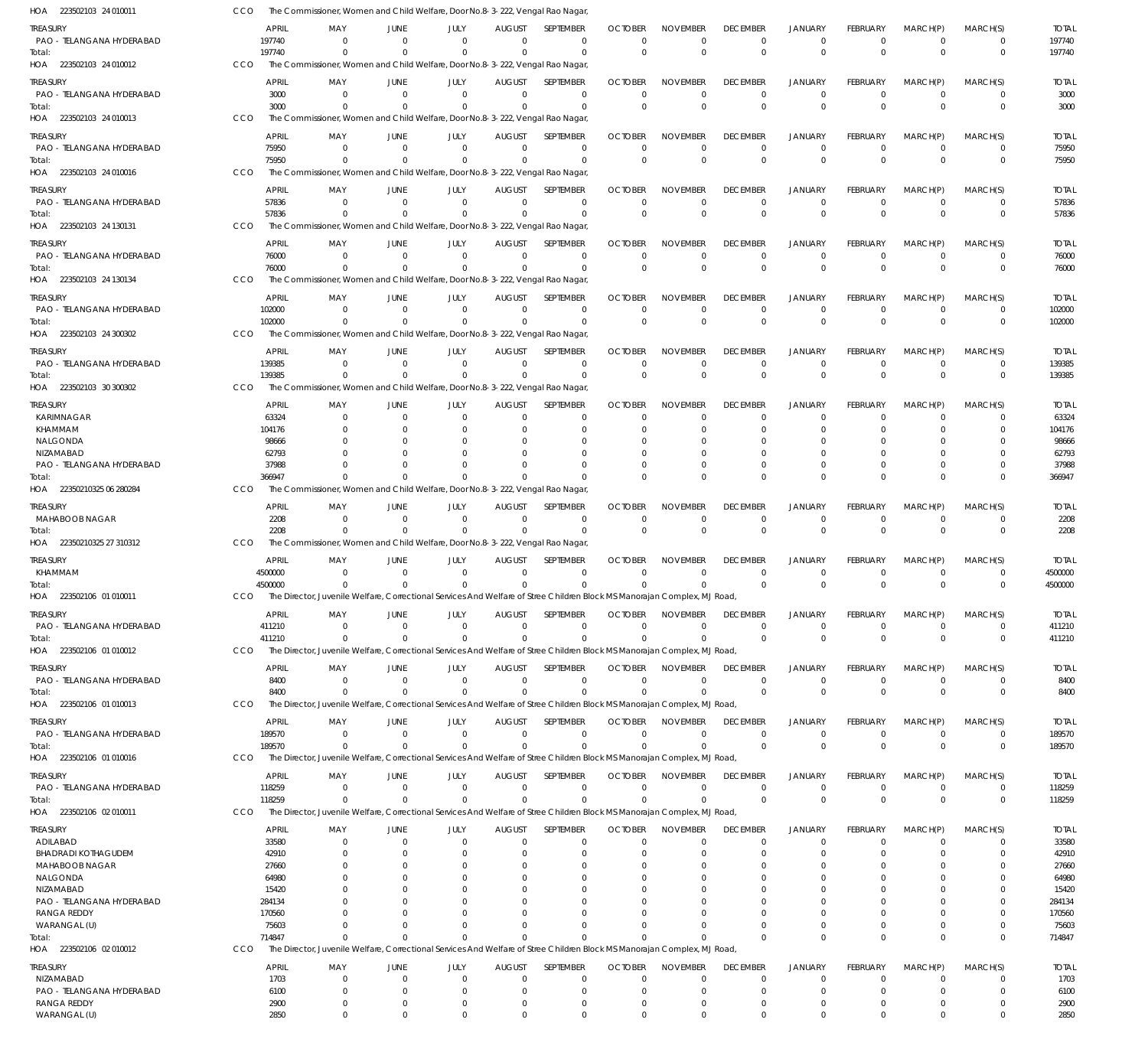| HOA 223502106 02 010012    | CCO                   | The Director, Juvenile Welfare, Correctional Services And Welfare of Stree Children Block MS Manorajan Complex, MJ Road  |                        |                     |                              |                          |                                            |                                |                                |                                  |                                |                         |                         |                       |
|----------------------------|-----------------------|--------------------------------------------------------------------------------------------------------------------------|------------------------|---------------------|------------------------------|--------------------------|--------------------------------------------|--------------------------------|--------------------------------|----------------------------------|--------------------------------|-------------------------|-------------------------|-----------------------|
| treasury                   | <b>APRIL</b><br>13553 | MAY<br>$\mathbf{0}$                                                                                                      | JUNE<br>$\overline{0}$ | JULY<br>$\mathbf 0$ | <b>AUGUST</b><br>$\mathbf 0$ | SEPTEMBER<br>$\mathbf 0$ | <b>OCTOBER</b><br>$\overline{0}$           | <b>NOVEMBER</b><br>$\mathbf 0$ | <b>DECEMBER</b><br>$\mathbf 0$ | <b>JANUARY</b><br>$\overline{0}$ | <b>FEBRUARY</b><br>$\mathbf 0$ | MARCH(P)<br>$\mathbf 0$ | MARCH(S)<br>$\mathbf 0$ | <b>TOTAL</b><br>13553 |
| Total:                     |                       |                                                                                                                          |                        |                     |                              |                          |                                            |                                |                                |                                  |                                |                         |                         |                       |
| HOA 223502106 02 010013    | CCO                   | The Director, Juvenile Welfare, Correctional Services And Welfare of Stree Children Block MS Manorajan Complex, MJ Road, |                        |                     |                              |                          |                                            |                                |                                |                                  |                                |                         |                         |                       |
| Treasury                   | <b>APRIL</b>          | MAY                                                                                                                      | <b>JUNE</b>            | JULY                | <b>AUGUST</b>                | SEPTEMBER                | <b>OCTOBER</b>                             | <b>NOVEMBER</b>                | <b>DECEMBER</b>                | <b>JANUARY</b>                   | FEBRUARY                       | MARCH(P)                | MARCH(S)                | <b>TOTAL</b>          |
| ADILABAD                   | 12881                 | $\Omega$                                                                                                                 | $\overline{0}$         | $\Omega$            | $\mathbf 0$                  | $\mathbf 0$              | $\Omega$                                   | $\Omega$                       | $\mathbf 0$                    | $\mathbf 0$                      | $\Omega$                       | $\mathbf 0$             | 0                       | 12881                 |
| <b>BHADRADI KOTHAGUDEM</b> | 16476                 | $\Omega$                                                                                                                 | $\Omega$               | $\Omega$            | $\Omega$                     | $\Omega$                 | $\Omega$                                   | $\Omega$                       | $\Omega$                       | $\mathbf 0$                      | $\Omega$                       | $\Omega$                | $\mathbf 0$             | 16476                 |
| MAHABOOB NAGAR             | 10609                 |                                                                                                                          | $\Omega$               | 0                   | 0                            | 0                        |                                            |                                | $\Omega$                       | $\mathbf 0$                      |                                | $\Omega$                | 0                       | 10609                 |
| NALGONDA                   | 24933                 |                                                                                                                          | $\Omega$               | U                   | $\Omega$                     | $\Omega$                 |                                            | $\cap$                         | $\Omega$                       | $\Omega$                         | O                              | $\Omega$                | $\Omega$                | 24933                 |
| NIZAMABAD                  | 5828                  |                                                                                                                          | $\Omega$               | U                   | $\Omega$                     | $\Omega$                 |                                            | $\Omega$                       | $\Omega$                       | $\Omega$                         |                                | $\Omega$                | $\Omega$                | 5828                  |
| PAO - TELANGANA HYDERABAD  | 113463                |                                                                                                                          | $\Omega$               | U                   | $\Omega$                     | $\Omega$                 |                                            |                                | $\Omega$                       | $\Omega$                         | O                              | $\Omega$                | $\Omega$                | 113463                |
| <b>RANGA REDDY</b>         | 65478                 |                                                                                                                          | $\Omega$               | U                   | $\Omega$                     | $\Omega$                 |                                            |                                | $\Omega$                       | $\Omega$                         | O                              | $\Omega$                | $\Omega$                | 65478                 |
| WARANGAL (U)               | 28245                 |                                                                                                                          | n                      | U                   | $\Omega$                     | $\Omega$                 |                                            |                                | $\Omega$                       | $\Omega$                         | $\Omega$                       | $\Omega$                | $\Omega$                | 28245                 |
| Total:                     | 277913                | $\Omega$                                                                                                                 | $\Omega$               | $\Omega$            | $\Omega$                     | $\Omega$                 |                                            | $\Omega$                       | $\Omega$                       | $\Omega$                         | $\Omega$                       | $\Omega$                | $\Omega$                | 277913                |
| HOA 223502106 02 010016    | CCO                   | The Director, Juvenile Welfare, Correctional Services And Welfare of Stree Children Block MS Manorajan Complex, MJ Road  |                        |                     |                              |                          |                                            |                                |                                |                                  |                                |                         |                         |                       |
|                            |                       |                                                                                                                          |                        |                     |                              |                          |                                            |                                |                                |                                  |                                |                         |                         |                       |
| TREASURY                   | <b>APRIL</b>          | MAY                                                                                                                      | JUNE                   | JULY                | <b>AUGUST</b>                | SEPTEMBER                | <b>OCTOBER</b>                             | <b>NOVEMBER</b>                | <b>DECEMBER</b>                | <b>JANUARY</b>                   | <b>FEBRUARY</b>                | MARCH(P)                | MARCH(S)                | <b>TOTAL</b>          |
| ADILABAD                   | 4817                  | $\Omega$                                                                                                                 | $\Omega$               | $\Omega$            | $\mathbf 0$                  | $\mathbf 0$              | $\Omega$                                   | $\Omega$                       | $\overline{0}$                 | $\overline{0}$                   | $\mathbf 0$                    | 0                       | $\mathbf 0$             | 4817                  |
| <b>BHADRADI KOTHAGUDEM</b> | 6161                  | 0                                                                                                                        | $\Omega$               | $\Omega$            | 0                            | $\mathbf 0$              | $\Omega$                                   | $\Omega$                       | $\mathbf 0$                    | $\mathbf 0$                      | $\Omega$                       | 0                       | $\mathbf 0$             | 6161                  |
| MAHABOOB NAGAR             | 5472                  |                                                                                                                          | $\Omega$               | 0                   | 0                            | $\mathbf 0$              |                                            | $\Omega$                       | $\Omega$                       | $\Omega$                         |                                | 0                       | $\mathbf 0$             | 5472                  |
|                            |                       |                                                                                                                          |                        |                     |                              |                          |                                            |                                |                                |                                  |                                |                         |                         |                       |
| NALGONDA                   | 9323                  |                                                                                                                          | $\Omega$               | O                   | 0                            | $\Omega$                 |                                            |                                |                                | $\Omega$                         |                                | $\Omega$                | $\Omega$                | 9323                  |
| NIZAMABAD                  | 3006                  |                                                                                                                          | $\Omega$               | O                   | $\Omega$                     | $\Omega$                 |                                            |                                | $\Omega$                       | $\Omega$                         |                                | $\Omega$                | $\Omega$                | 3006                  |
| PAO - TELANGANA HYDERABAD  | 76083                 |                                                                                                                          | $\Omega$               | O                   | $\Omega$                     | $\Omega$                 |                                            |                                |                                | $\Omega$                         |                                | $\Omega$                | $\Omega$                | 76083                 |
| <b>RANGA REDDY</b>         | 43871                 |                                                                                                                          | $\Omega$               | U                   | $\Omega$                     | $\Omega$                 |                                            |                                | $\Omega$                       | $\Omega$                         | O                              | $\Omega$                | $\mathbf 0$             | 43871                 |
| WARANGAL (U)               | 14568                 |                                                                                                                          | n                      | U                   | $\Omega$                     | $\Omega$                 |                                            |                                | $\Omega$                       | $\Omega$                         | 0                              | $\Omega$                | $\mathbf 0$             | 14568                 |
| Total:                     | 163301                | $\Omega$                                                                                                                 |                        | $\Omega$            | $\Omega$                     | $\Omega$                 |                                            | $\Omega$                       | $\Omega$                       | $\Omega$                         | $\Omega$                       | $\Omega$                | $\mathbf 0$             | 163301                |
| HOA 223502106 04 010011    | CCO                   | The Director, Juvenile Welfare, Correctional Services And Welfare of Stree Children Block MS Manorajan Complex, MJ Road, |                        |                     |                              |                          |                                            |                                |                                |                                  |                                |                         |                         |                       |
|                            |                       |                                                                                                                          |                        |                     |                              |                          |                                            |                                |                                |                                  |                                |                         |                         |                       |
| Treasury                   | <b>APRIL</b>          | MAY                                                                                                                      | <b>JUNE</b>            | JULY                | <b>AUGUST</b>                | <b>SEPTEMBER</b>         | <b>OCTOBER</b>                             | <b>NOVEMBER</b>                | <b>DECEMBER</b>                | <b>JANUARY</b>                   | <b>FEBRUARY</b>                | MARCH(P)                | MARCH(S)                | <b>TOTAL</b>          |
| HYDERABAD URBAN            | $-75079$              | $\Omega$                                                                                                                 | $\Omega$               | $\Omega$            | $\mathbf 0$                  | $\mathbf 0$              | $\Omega$                                   | $\Omega$                       | $\mathbf 0$                    | $\mathbf 0$                      | $\Omega$                       | $\mathbf 0$             | 0                       | $-75079$              |
| NIZAMABAD                  | 170530                | <sup>0</sup>                                                                                                             | $\Omega$               | $\Omega$            | -0                           | 0                        | $\Omega$                                   | $\Omega$                       | 0                              | $\mathbf 0$                      | $\Omega$                       | $\Omega$                | 0                       | 170530                |
|                            |                       |                                                                                                                          |                        |                     |                              |                          |                                            |                                |                                |                                  |                                |                         |                         |                       |
| PAO - TELANGANA HYDERABAD  | 2128084               |                                                                                                                          | $\Omega$               | $\Omega$            | -0                           | $\Omega$                 |                                            | $\Omega$                       | $\Omega$                       | $\Omega$                         | $\Omega$                       | $\Omega$                | $\Omega$                | 2128084               |
| WARANGAL (U)               | 126260                | <sup>0</sup>                                                                                                             | $\Omega$               | $\Omega$            | $\Omega$                     | $\Omega$                 |                                            | $\Omega$                       | $\Omega$                       | $\mathbf 0$                      | $\Omega$                       | $\Omega$                | $\mathbf 0$             | 126260                |
| Total:                     | 2349795               | $\Omega$                                                                                                                 | $\Omega$               | $\Omega$            | $\Omega$                     | $\Omega$                 |                                            | $\Omega$                       | $\Omega$                       | $\Omega$                         | $\Omega$                       | $\Omega$                | $\mathbf 0$             | 2349795               |
| HOA 223502106 04 010012    | CCO                   | The Director, Juvenile Welfare, Correctional Services And Welfare of Stree Children Block MS Manorajan Complex, MJ Road, |                        |                     |                              |                          |                                            |                                |                                |                                  |                                |                         |                         |                       |
|                            |                       |                                                                                                                          |                        |                     |                              |                          |                                            |                                |                                |                                  |                                |                         |                         |                       |
| <b>TREASURY</b>            | <b>APRIL</b>          | MAY                                                                                                                      | <b>JUNE</b>            | JULY                | <b>AUGUST</b>                | SEPTEMBER                | <b>OCTOBER</b>                             | <b>NOVEMBER</b>                | <b>DECEMBER</b>                | <b>JANUARY</b>                   | <b>FEBRUARY</b>                | MARCH(P)                | MARCH(S)                | <b>TOTAL</b>          |
| NIZAMABAD                  | 1950                  | $\mathbf 0$                                                                                                              | $\overline{0}$         | $\mathbf 0$         | $\mathbf 0$                  | $\mathbf 0$              | $\Omega$                                   | $\Omega$                       | $^{\circ}$                     | $\mathbf 0$                      | $\Omega$                       | $\mathbf 0$             | $\mathbf 0$             | 1950                  |
| PAO - TELANGANA HYDERABAD  | 51290                 | <sup>0</sup>                                                                                                             | $\Omega$               | $\Omega$            | 0                            | $\mathbf 0$              | $\Omega$                                   | $\Omega$                       | $\mathbf 0$                    | 0                                | 0                              | 0                       | $\mathbf 0$             | 51290                 |
| WARANGAL (U)               | 1500                  | <sup>0</sup>                                                                                                             | $\Omega$               | $\Omega$            | $\Omega$                     | $\mathbf 0$              |                                            | $\cap$                         | $\Omega$                       | $\mathbf 0$                      | $\Omega$                       | 0                       | $\mathbf 0$             | 1500                  |
| Total:                     | 54740                 | $\Omega$                                                                                                                 | $\Omega$               | $\Omega$            | $\Omega$                     | $\Omega$                 |                                            |                                | $\Omega$                       | $\Omega$                         | $\Omega$                       | $\Omega$                | $\mathbf 0$             | 54740                 |
| HOA 223502106 04 010013    | CCO                   | The Director, Juvenile Welfare, Correctional Services And Welfare of Stree Children Block MS Manorajan Complex, MJ Road, |                        |                     |                              |                          |                                            |                                |                                |                                  |                                |                         |                         |                       |
|                            |                       |                                                                                                                          |                        |                     |                              |                          |                                            |                                |                                |                                  |                                |                         |                         |                       |
| <b>TREASURY</b>            | <b>APRIL</b>          | MAY                                                                                                                      | <b>JUNE</b>            | JULY                | <b>AUGUST</b>                | SEPTEMBER                | <b>OCTOBER</b>                             | <b>NOVEMBER</b>                | <b>DECEMBER</b>                | <b>JANUARY</b>                   | <b>FEBRUARY</b>                | MARCH(P)                | MARCH(S)                | <b>TOTAL</b>          |
| NIZAMABAD                  | 65319                 | $\Omega$                                                                                                                 | $\Omega$               | $\mathbf 0$         | $\mathbf 0$                  | $\mathbf 0$              | $\Omega$                                   | $\Omega$                       | $\mathbf 0$                    | $\mathbf 0$                      | $\Omega$                       | $\mathbf 0$             | 0                       | 65319                 |
| PAO - TELANGANA HYDERABAD  | 1011880               | <sup>0</sup>                                                                                                             | $\Omega$               | $\Omega$            | $\Omega$                     | $\mathbf 0$              | $\Omega$                                   | $\Omega$                       | $\mathbf 0$                    | $\mathbf 0$                      | 0                              | 0                       | 0                       | 1011880               |
|                            |                       |                                                                                                                          |                        |                     |                              |                          |                                            |                                |                                |                                  |                                |                         |                         |                       |
| WARANGAL (U)               | 48471                 |                                                                                                                          | $\cap$                 | $\Omega$            | $\Omega$                     | $\Omega$                 | $\Omega$                                   | $\cap$                         | $\Omega$                       | $\mathbf 0$                      | $\Omega$                       | $\Omega$                | $\mathbf 0$             | 48471                 |
| Total:                     | 1125670               | U                                                                                                                        | $\Omega$               | $\Omega$            | $\Omega$                     | $\Omega$                 |                                            | $\Omega$                       | $\Omega$                       | $\Omega$                         | $\Omega$                       | $\Omega$                | $\Omega$                | 1125670               |
| HOA 223502106 04 010016    | <b>CCO</b>            | The Director, Juvenile Welfare, Correctional Services And Welfare of Stree Children Block MS Manorajan Complex, MJ Road  |                        |                     |                              |                          |                                            |                                |                                |                                  |                                |                         |                         |                       |
|                            |                       |                                                                                                                          |                        |                     |                              |                          |                                            |                                |                                |                                  |                                |                         |                         |                       |
| TREASURY                   | <b>APRIL</b>          | MAY                                                                                                                      | JUNE                   | JULY                |                              |                          | AUGUST SEPTEMBER OCTOBER NOVEMBER DECEMBER |                                |                                | <b>JANUARY</b>                   | FEBRUARY                       | MARCH(P)                | MARCH(S)                | <b>TOTAL</b>          |
| NIZAMABAD                  | 33690                 | 0                                                                                                                        | $\Omega$               | 0                   | -0                           | 0                        | $\Omega$                                   | $\Omega$                       | 0                              | $\mathbf 0$                      | 0                              | $\Omega$                | 0                       | 33690                 |
| PAO - TELANGANA HYDERABAD  | 615665                | 0                                                                                                                        | $\Omega$               | $\Omega$            | -0                           | $\mathbf 0$              | $\Omega$                                   | $\Omega$                       | $\mathbf 0$                    | $\mathbf 0$                      | $\Omega$                       | $\Omega$                | $\mathbf 0$             | 615665                |
| WARANGAL (U)               | 25000                 | $\Omega$                                                                                                                 | $\Omega$               | $\Omega$            | $\Omega$                     | $\mathbf 0$              | $\Omega$                                   | $\Omega$                       | $\mathbf 0$                    | 0                                | $\Omega$                       | 0                       | $\mathbf 0$             | 25000                 |
| Total:                     | 674355                | $\Omega$                                                                                                                 | $\Omega$               | $\Omega$            | $\Omega$                     | $\Omega$                 |                                            | $\Omega$                       | $\Omega$                       | $\Omega$                         | $\Omega$                       | $\Omega$                | $\mathbf 0$             | 674355                |
| HOA 223502106 04 300302    | <b>CCO</b>            | The Director, Juvenile Welfare, Correctional Services And Welfare of Stree Children Block MS Manorajan Complex, MJ Road, |                        |                     |                              |                          |                                            |                                |                                |                                  |                                |                         |                         |                       |
|                            |                       |                                                                                                                          |                        |                     |                              |                          |                                            |                                |                                |                                  |                                |                         |                         |                       |
| treasury                   | <b>APRIL</b>          | MAY                                                                                                                      | <b>JUNE</b>            | JULY                | <b>AUGUST</b>                | SEPTEMBER                | <b>OCTOBER</b>                             | <b>NOVEMBER</b>                | <b>DECEMBER</b>                | <b>JANUARY</b>                   | FEBRUARY                       | MARCH(P)                | MARCH(S)                | <b>TOTAL</b>          |
| PAO - TELANGANA HYDERABAD  | 285765                | $\Omega$                                                                                                                 | $\overline{0}$         | $\mathbf 0$         | $\mathbf 0$                  | $\mathbf 0$              | $\mathbf{0}$                               | $\Omega$                       | $\mathbf 0$                    | $\mathbf 0$                      | $\mathbf 0$                    | $\mathbf 0$             | $\mathbf 0$             | 285765                |
| Total:                     | 285765                | $\Omega$                                                                                                                 | $\Omega$               | $\Omega$            | $\Omega$                     | $\Omega$                 | $\Omega$                                   | $\Omega$                       | $\mathbf 0$                    | $\overline{0}$                   | $\Omega$                       | $\Omega$                | $\mathbf 0$             | 285765                |
| HOA 22350210625 04 230     | CCO                   | The Director, Juvenile Welfare, Correctional Services And Welfare of Stree Children Block MS Manorajan Complex, MJ Road  |                        |                     |                              |                          |                                            |                                |                                |                                  |                                |                         |                         |                       |
|                            |                       |                                                                                                                          |                        |                     |                              |                          |                                            |                                |                                |                                  |                                |                         |                         |                       |
| treasury                   | <b>APRIL</b>          | MAY                                                                                                                      | <b>JUNE</b>            | JULY                | <b>AUGUST</b>                | SEPTEMBER                | <b>OCTOBER</b>                             | <b>NOVEMBER</b>                | <b>DECEMBER</b>                | <b>JANUARY</b>                   | FEBRUARY                       | MARCH(P)                | MARCH(S)                | <b>TOTAL</b>          |
| PAO - TELANGANA HYDERABAD  | 15507                 | $\mathbf{0}$                                                                                                             | $\overline{0}$         | $\mathbf 0$         | $\mathbf 0$                  | $\mathbf 0$              | $\Omega$                                   | $\mathbf 0$                    | $\mathbf 0$                    | $\mathbf 0$                      | $\mathbf 0$                    | $\mathbf 0$             | $\mathbf 0$             | 15507                 |
| Total:                     | 15507                 | $\Omega$                                                                                                                 | $\Omega$               | $\mathbf 0$         | 0                            | $\mathbf 0$              |                                            | $\Omega$                       | $\mathbf 0$                    | $\overline{0}$                   | $\mathbf 0$                    | $\mathbf 0$             | $\mathbf 0$             | 15507                 |
|                            | CCO                   | The Director, Juvenile Welfare, Correctional Services And Welfare of Stree Children Block MS Manorajan Complex, MJ Road, |                        |                     |                              |                          |                                            |                                |                                |                                  |                                |                         |                         |                       |
| HOA 22350210625 04 250     |                       |                                                                                                                          |                        |                     |                              |                          |                                            |                                |                                |                                  |                                |                         |                         |                       |
| <b>TREASURY</b>            | <b>APRIL</b>          | MAY                                                                                                                      | <b>JUNE</b>            | JULY                | <b>AUGUST</b>                | SEPTEMBER                | <b>OCTOBER</b>                             | <b>NOVEMBER</b>                | <b>DECEMBER</b>                | <b>JANUARY</b>                   | <b>FEBRUARY</b>                | MARCH(P)                | MARCH(S)                | <b>TOTAL</b>          |
| WARANGAL (U)               | 168613                | $\Omega$                                                                                                                 | $\overline{0}$         | $\mathbf 0$         | $\mathbf 0$                  | $\mathbf 0$              | $\Omega$                                   | $\mathbf 0$                    | $\mathbf 0$                    | $\mathbf 0$                      | $\mathbf 0$                    | $\mathbf 0$             | $\mathbf 0$             | 168613                |
|                            |                       | $\Omega$                                                                                                                 | $\Omega$               | $\Omega$            | $\mathbf 0$                  | $\mathbf 0$              | $\overline{0}$                             | $\mathbf{0}$                   | $\mathbf 0$                    | $\overline{0}$                   | $\mathbf 0$                    | $\mathbf 0$             | $\mathbf 0$             |                       |
| Total:                     | 168613                |                                                                                                                          |                        |                     |                              |                          |                                            |                                |                                |                                  |                                |                         |                         | 168613                |
| HOA 223560104 04 500503    | CCO                   | THE COMMISSIONER, PANCHAYAT RAJ URDU HALL LANE, HIMAYATNAGAR                                                             |                        |                     |                              |                          |                                            |                                |                                |                                  |                                |                         |                         |                       |
| TREASURY                   | <b>APRIL</b>          | MAY                                                                                                                      | <b>JUNE</b>            | JULY                | <b>AUGUST</b>                | SEPTEMBER                | <b>OCTOBER</b>                             | <b>NOVEMBER</b>                | <b>DECEMBER</b>                | <b>JANUARY</b>                   | FEBRUARY                       | MARCH(P)                | MARCH(S)                | <b>TOTAL</b>          |
| <b>MEDCHAL</b>             | 20000                 | 0                                                                                                                        | $\overline{0}$         | $\mathbf 0$         | $\mathbf 0$                  | $\mathbf 0$              | $\Omega$                                   | $\Omega$                       | $\mathbf 0$                    | $\mathbf 0$                      | $\mathbf 0$                    | $\mathbf 0$             | $\mathbf 0$             | 20000                 |
|                            |                       |                                                                                                                          |                        |                     |                              |                          |                                            |                                |                                |                                  |                                |                         |                         |                       |
| Total:                     | 20000                 | $\Omega$                                                                                                                 | $\overline{0}$         | $\mathbf 0$         | 0                            | $\mathbf 0$              | $\Omega$                                   | $\Omega$                       | $\mathbf 0$                    | $\overline{0}$                   | $\mathbf 0$                    | $\mathbf 0$             | $\mathbf 0$             | 20000                 |
| HOA 22356010425 04 500503  | CCO                   | THE COMMISSIONER, PANCHAYAT RAJ URDU HALL LANE, HIMAYATNAGAR                                                             |                        |                     |                              |                          |                                            |                                |                                |                                  |                                |                         |                         |                       |
| TREASURY                   | <b>APRIL</b>          | MAY                                                                                                                      | <b>JUNE</b>            | JULY                | <b>AUGUST</b>                | SEPTEMBER                | <b>OCTOBER</b>                             | <b>NOVEMBER</b>                | <b>DECEMBER</b>                | <b>JANUARY</b>                   | FEBRUARY                       | MARCH(P)                | MARCH(S)                | <b>TOTAL</b>          |
|                            |                       |                                                                                                                          |                        |                     |                              |                          |                                            |                                |                                |                                  |                                |                         |                         |                       |
| ADILABAD                   | 40000                 | $\Omega$                                                                                                                 | $\Omega$               | $\Omega$            | 0                            | 0                        | $\Omega$                                   | $\Omega$                       | $^{\circ}$                     | $\overline{0}$                   | $\Omega$                       | $\Omega$                | 0                       | 40000                 |
| <b>BHADRADI KOTHAGUDEM</b> | 60000                 | $\Omega$                                                                                                                 | $\Omega$               | $\Omega$            | 0                            | $\mathbf 0$              | $\Omega$                                   | $\Omega$                       | $\mathbf 0$                    | $\mathbf 0$                      | $\Omega$                       | $\Omega$                | $\mathbf 0$             | 60000                 |
| <b>JAGTIAL</b>             | 40000                 |                                                                                                                          | 0                      | 0                   | 0                            | 0                        |                                            | $\Omega$                       | 0                              | 0                                |                                | 0                       | 0                       | 40000                 |
| <b>JANGAON</b>             | 20000                 |                                                                                                                          | n                      | O                   | 0                            | $\Omega$                 | $\Omega$                                   | $\Omega$                       | $\Omega$                       | $\Omega$                         | O                              | $\Omega$                | $\Omega$                | 20000                 |
| JOGULAMBA GADWAL           | 40000                 |                                                                                                                          | $\Omega$               | O                   | $\Omega$                     | $\Omega$                 |                                            | $\Omega$                       | $\Omega$                       | $\Omega$                         |                                | $\Omega$                | $\Omega$                | 40000                 |
| KAMAREDDY                  | 60000                 |                                                                                                                          | $\Omega$               | 0                   | $\Omega$                     | $\Omega$                 |                                            | $\Omega$                       | $\Omega$                       | $\Omega$                         | 0                              | $\Omega$                | $\Omega$                | 60000                 |
|                            |                       |                                                                                                                          |                        |                     |                              |                          |                                            |                                |                                |                                  |                                |                         |                         |                       |
| KOMARAMBHEEM ASIFABAD      | 80000                 |                                                                                                                          |                        |                     | $\Omega$                     | $\Omega$                 |                                            | $\Omega$                       | $\Omega$                       | $\Omega$                         |                                | $\Omega$                | 0                       | 80000                 |
| MAHABUBABAD                | 20000                 | <sup>0</sup>                                                                                                             | n                      | <sup>0</sup>        | $\Omega$                     | $\Omega$                 | $\Omega$                                   | $\Omega$                       | $\Omega$                       | $\Omega$                         | U                              | $\Omega$                | $\Omega$                | 20000                 |
| NIZAMABAD                  | 220000                | 0                                                                                                                        | $\overline{0}$         | $\Omega$            | $^{\circ}$                   | $\mathbf 0$              | $\Omega$                                   | $\Omega$                       | $\mathbf 0$                    | $\mathbf 0$                      | $\mathbf 0$                    | $\mathbf 0$             | 0                       | 220000                |
| PAO - TELANGANA HYDERABAD  | 120000                | $\Omega$                                                                                                                 | $\Omega$               | $\Omega$            | $\mathbf 0$                  | $\mathbf 0$              | $\Omega$                                   | $\mathbf 0$                    | $\overline{0}$                 | $\mathbf 0$                      | $\Omega$                       | $\mathbf 0$             | $\mathbf 0$             | 120000                |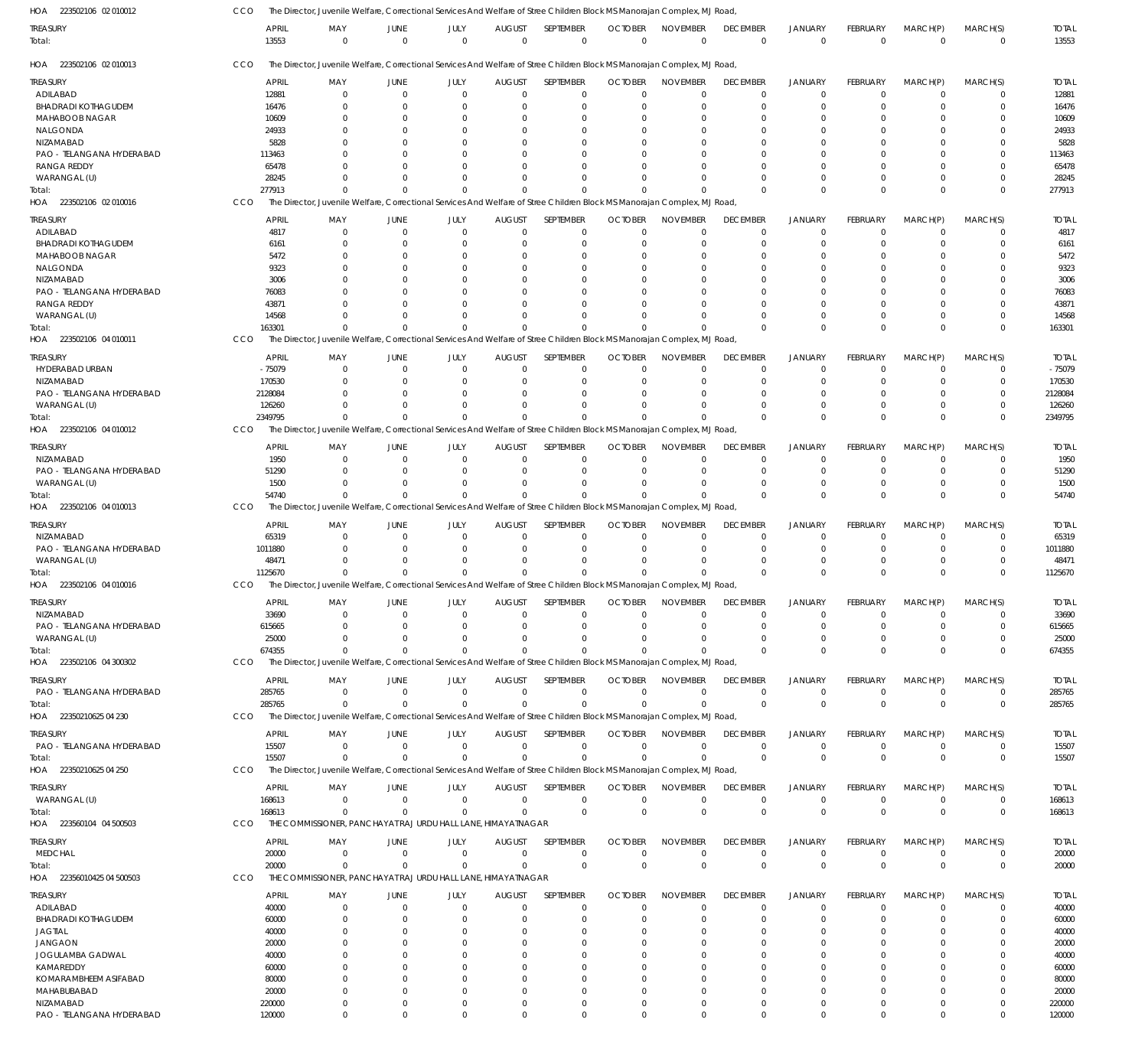| HOA 22356010425 04 500503                       | CCO              | THE COMMISSIONER, PANCHAYAT RAJ URDU HALL LANE, HIMAYATNAGAR                           |                            |                         |                              |                                                  |                      |                      |                         |                            |                         |                            |                            |                  |
|-------------------------------------------------|------------------|----------------------------------------------------------------------------------------|----------------------------|-------------------------|------------------------------|--------------------------------------------------|----------------------|----------------------|-------------------------|----------------------------|-------------------------|----------------------------|----------------------------|------------------|
| <b>TREASURY</b>                                 | <b>APRIL</b>     | MAY                                                                                    | <b>JUNE</b>                | JULY                    | <b>AUGUST</b>                | SEPTEMBER                                        | <b>OCTOBER</b>       | <b>NOVEMBER</b>      | <b>DECEMBER</b>         | <b>JANUARY</b>             | FEBRUARY                | MARCH(P)                   | MARCH(S)                   | <b>TOTAL</b>     |
| PEDDAPALLY                                      | 20000            | $\mathbf 0$                                                                            | $\Omega$                   | $\Omega$                | $\mathbf 0$                  | $\mathbf 0$                                      | $\Omega$             | $\Omega$             | $\mathbf 0$             | $\overline{0}$             | $\Omega$                | $\Omega$                   | 0                          | 20000            |
| <b>RANGA REDDY</b>                              | 40000            | $\Omega$                                                                               | $\Omega$                   | $\Omega$                | 0                            | $\mathbf 0$                                      | $\Omega$             | $\Omega$             | $\mathbf 0$             | $\overline{0}$             | $\Omega$                | $\Omega$                   | $\mathbf 0$                | 40000            |
| SANGAREDDY                                      | 80000            | $\Omega$                                                                               | $\Omega$                   | O                       | 0                            | $\Omega$                                         |                      |                      | $\Omega$                | - 0                        |                         |                            | 0                          | 80000            |
| SIDDIPET                                        | 60000            |                                                                                        | n                          | O                       | $\Omega$                     | $\Omega$                                         | $\Omega$             | $\Omega$             | $\Omega$                | $\Omega$                   | O                       | $\Omega$                   | $\Omega$                   | 60000            |
| SURYAPET                                        | 20000            |                                                                                        |                            |                         | 0                            | $\Omega$                                         |                      |                      | $\Omega$                | $\Omega$                   |                         | $\Omega$                   | O                          | 20000            |
| WANAPARTHY                                      | 20000            |                                                                                        | $\Omega$                   | $\Omega$<br>$\Omega$    | $\Omega$                     | $\Omega$                                         | $\Omega$             | $\cap$<br>$\cap$     | $\Omega$                | $\Omega$<br>$\Omega$       | $\Omega$                | $\Omega$<br>$\Omega$       | $\Omega$                   | 20000            |
| YADADRI                                         | 60000<br>1000000 | $\Omega$                                                                               |                            | $\Omega$                | $\Omega$<br>$\Omega$         | $\Omega$<br>$\Omega$                             | $\Omega$             | $\Omega$             | $\Omega$<br>$\Omega$    | $\Omega$                   | $\Omega$<br>$\Omega$    | $\Omega$                   | $\Omega$<br>$\Omega$       | 60000<br>1000000 |
| Total:<br>HOA 223560105 01 010011               | CCO              | LIFE INSURANCE DEPARTMENT                                                              |                            |                         |                              | - HOD DIRECTOR OF INSURANCE, 4-1-929, TILAK ROAD |                      |                      |                         |                            |                         |                            |                            |                  |
|                                                 |                  |                                                                                        |                            |                         |                              |                                                  |                      |                      |                         |                            |                         |                            |                            |                  |
| TREASURY                                        | <b>APRIL</b>     | MAY                                                                                    | JUNE                       | JULY                    | <b>AUGUST</b>                | SEPTEMBER                                        | <b>OCTOBER</b>       | <b>NOVEMBER</b>      | <b>DECEMBER</b>         | <b>JANUARY</b>             | FEBRUARY                | MARCH(P)                   | MARCH(S)                   | <b>TOTAL</b>     |
| HYDERABAD URBAN                                 | $-17949$         | $\mathbf 0$                                                                            | $\overline{0}$             | $\mathbf 0$             | $\mathbf 0$                  | $\mathbf 0$                                      | $\Omega$             | $\Omega$             | $\mathbf 0$             | $\overline{0}$             | $\mathbf 0$             | $\Omega$                   | $\mathbf 0$                | $-17949$         |
| PAO - TELANGANA HYDERABAD                       | 1102355          | $\Omega$                                                                               | $\Omega$                   | $\mathbf 0$             | 0                            | $\mathbf 0$                                      | $\Omega$             | $\Omega$             | $^{\circ}$              | $\overline{0}$             | $\mathbf 0$             | $\mathbf 0$<br>$\Omega$    | $\mathbf 0$                | 1102355          |
| Total:<br>HOA 223560105 01 010012               | 1084406<br>CCO   | $\Omega$<br>LIFE INSURANCE DEPARTMENT - HOD DIRECTOR OF INSURANCE, 4-1-929, TILAK ROAD | $\Omega$                   | $\mathbf 0$             | $\mathbf 0$                  | $\mathbf 0$                                      | $\Omega$             | $\Omega$             | $\Omega$                | $\Omega$                   | $\Omega$                |                            | $\mathbf 0$                | 1084406          |
|                                                 |                  |                                                                                        |                            |                         |                              |                                                  |                      |                      |                         |                            |                         |                            |                            |                  |
| TREASURY                                        | <b>APRIL</b>     | MAY                                                                                    | JUNE                       | JULY                    | <b>AUGUST</b>                | SEPTEMBER                                        | <b>OCTOBER</b>       | <b>NOVEMBER</b>      | <b>DECEMBER</b>         | <b>JANUARY</b>             | FEBRUARY                | MARCH(P)                   | MARCH(S)                   | <b>TOTAL</b>     |
| PAO - TELANGANA HYDERABAD                       | 24600            | $\mathbf 0$                                                                            | $\overline{0}$             | $\Omega$                | $\mathbf 0$                  | $\mathbf 0$                                      | $\Omega$             | $\Omega$             | $\mathbf 0$             | $^{\circ}$                 | $\mathbf 0$             | $\Omega$                   | $\mathbf 0$                | 24600            |
| Total:                                          | 24600            | $\Omega$                                                                               | $\Omega$                   | $\Omega$                | $\Omega$                     | $\mathbf 0$                                      | $\Omega$             | $\Omega$             | $\mathbf 0$             | $\Omega$                   | $\Omega$                | $\Omega$                   | $\mathbf 0$                | 24600            |
| HOA 223560105 01 010013                         | CCO              | LIFE INSURANCE DEPARTMENT - HOD DIRECTOR OF INSURANCE, 4-1-929, TILAK ROAD             |                            |                         |                              |                                                  |                      |                      |                         |                            |                         |                            |                            |                  |
| <b>TREASURY</b>                                 | <b>APRIL</b>     | MAY                                                                                    | <b>JUNE</b>                | JULY                    | <b>AUGUST</b>                | SEPTEMBER                                        | <b>OCTOBER</b>       | <b>NOVEMBER</b>      | <b>DECEMBER</b>         | <b>JANUARY</b>             | <b>FEBRUARY</b>         | MARCH(P)                   | MARCH(S)                   | <b>TOTAL</b>     |
| PAO - TELANGANA HYDERABAD                       | 422356           | $\mathbf 0$                                                                            | $\overline{0}$             | $\mathbf 0$             | $^{\circ}$                   | $\mathbf 0$                                      | $\Omega$             | $\Omega$             | $^{\circ}$              | $^{\circ}$                 | $\mathbf 0$             | $^{\circ}$                 | $\mathbf 0$                | 422356           |
| Total:                                          | 422356           | $\Omega$                                                                               | $\Omega$                   | $\mathbf 0$             | $\mathbf 0$                  | $\mathbf 0$                                      | $\Omega$             | $\Omega$             | $\mathbf 0$             | $\overline{0}$             | $\Omega$                | $\Omega$                   | $\mathbf 0$                | 422356           |
| HOA 223560105 01 010016                         | CCO              | LIFE INSURANCE DEPARTMENT - HOD DIRECTOR OF INSURANCE, 4-1-929, TILAK ROAD             |                            |                         |                              |                                                  |                      |                      |                         |                            |                         |                            |                            |                  |
| <b>TREASURY</b>                                 | <b>APRIL</b>     | MAY                                                                                    | <b>JUNE</b>                | JULY                    | <b>AUGUST</b>                | SEPTEMBER                                        | <b>OCTOBER</b>       | <b>NOVEMBER</b>      | <b>DECEMBER</b>         | JANUARY                    | FEBRUARY                | MARCH(P)                   | MARCH(S)                   | <b>TOTAL</b>     |
| PAO - TELANGANA HYDERABAD                       | 326769           | $\mathbf 0$                                                                            | $\Omega$                   | $\mathbf 0$             | $\mathbf 0$                  | $\mathbf 0$                                      | $\Omega$             | $\Omega$             | $\mathbf 0$             | $\mathbf 0$                | $\mathbf 0$             | $\Omega$                   | $\mathbf 0$                | 326769           |
| Total:                                          | 326769           | $\mathbf 0$                                                                            | $\Omega$                   | $\mathbf 0$             | $\mathbf 0$                  | $\mathbf 0$                                      | $\mathbf 0$          | $\Omega$             | $\mathbf 0$             | $\mathbf 0$                | $\Omega$                | $\Omega$                   | $\mathbf 0$                | 326769           |
| HOA 223560105 01 130133                         | CCO              | LIFE INSURANCE DEPARTMENT - HOD DIRECTOR OF INSURANCE, 4-1-929, TILAK ROAD             |                            |                         |                              |                                                  |                      |                      |                         |                            |                         |                            |                            |                  |
| TREASURY                                        | <b>APRIL</b>     | MAY                                                                                    | <b>JUNE</b>                | JULY                    | <b>AUGUST</b>                | SEPTEMBER                                        | <b>OCTOBER</b>       | <b>NOVEMBER</b>      | <b>DECEMBER</b>         | <b>JANUARY</b>             | <b>FEBRUARY</b>         | MARCH(P)                   | MARCH(S)                   | <b>TOTAL</b>     |
| PAO - TELANGANA HYDERABAD                       | 72645            | $\mathbf 0$                                                                            | $\overline{0}$             | $\mathbf 0$             | $\overline{0}$               | $\mathbf 0$                                      | $\overline{0}$       | $\Omega$             | $^{\circ}$              | $\overline{0}$             | $\mathbf 0$             | $\overline{0}$             | $\mathbf 0$                | 72645            |
| Total:                                          | 72645            | $\Omega$                                                                               | $\Omega$                   | $\mathbf 0$             | $\mathbf 0$                  | $\mathbf 0$                                      | $\Omega$             | $\Omega$             | $\Omega$                | $\Omega$                   | $\Omega$                | $\Omega$                   | $\mathbf 0$                | 72645            |
| HOA 223560105 01 130135                         | CCO              | LIFE INSURANCE DEPARTMENT - HOD DIRECTOR OF INSURANCE, 4-1-929, TILAK ROAD             |                            |                         |                              |                                                  |                      |                      |                         |                            |                         |                            |                            |                  |
|                                                 |                  |                                                                                        |                            |                         |                              |                                                  |                      |                      |                         |                            |                         |                            |                            |                  |
| TREASURY                                        | <b>APRIL</b>     | MAY                                                                                    | <b>JUNE</b>                | JULY                    | <b>AUGUST</b>                | SEPTEMBER                                        | <b>OCTOBER</b>       | <b>NOVEMBER</b>      | <b>DECEMBER</b>         | <b>JANUARY</b>             | FEBRUARY                | MARCH(P)                   | MARCH(S)                   | <b>TOTAL</b>     |
| PAO - TELANGANA HYDERABAD                       | 241408<br>241408 | $\mathbf 0$<br>$\Omega$                                                                | $\overline{0}$<br>$\Omega$ | $\mathbf 0$<br>$\Omega$ | $\mathbf 0$<br>$\Omega$      | $\mathbf 0$<br>$\mathbf 0$                       | $\Omega$<br>$\Omega$ | $\Omega$<br>$\Omega$ | $\mathbf 0$<br>$\Omega$ | $\overline{0}$<br>$\Omega$ | $\mathbf 0$<br>$\Omega$ | $\overline{0}$<br>$\Omega$ | $\mathbf 0$<br>$\mathbf 0$ | 241408           |
| Total:<br>HOA 223560105 01 300302               | CCO              | LIFE INSURANCE DEPARTMENT - HOD DIRECTOR OF INSURANCE, 4-1-929, TILAK ROAD             |                            |                         |                              |                                                  |                      |                      |                         |                            |                         |                            |                            | 241408           |
|                                                 |                  |                                                                                        |                            |                         |                              |                                                  |                      |                      |                         |                            |                         |                            |                            |                  |
| treasury                                        | <b>APRIL</b>     | MAY                                                                                    | JUNE                       | JULY                    | <b>AUGUST</b>                | SEPTEMBER                                        | <b>OCTOBER</b>       | <b>NOVEMBER</b>      | <b>DECEMBER</b>         | <b>JANUARY</b>             | FEBRUARY                | MARCH(P)                   | MARCH(S)                   | <b>TOTAL</b>     |
| PAO - TELANGANA HYDERABAD                       | 1609089          | $\mathbf 0$                                                                            | $\overline{0}$             | $\mathbf 0$             | $\overline{0}$               | $\mathbf 0$                                      | $\overline{0}$       | $\mathbf 0$          | $^{\circ}$              | $\overline{0}$             | $\mathbf 0$             | $\overline{0}$             | $\mathbf 0$                | 1609089          |
| Total:                                          | 1609089          | $\mathbf 0$                                                                            | $\overline{0}$             | $\mathbf 0$             | $\mathbf 0$                  | $\mathbf 0$                                      | $\Omega$             | $\Omega$             | $\mathbf 0$             | $\overline{0}$             | $\mathbf 0$             | $\Omega$                   | $\mathbf 0$                | 1609089          |
| HOA 223560105 03 010011                         | CCO              | LIFE INSURANCE DEPARTMENT - HOD DIRECTOR OF INSURANCE, 4-1-929, TILAK ROAD             |                            |                         |                              |                                                  |                      |                      |                         |                            |                         |                            |                            |                  |
| <b>TREASURY</b>                                 | <b>APRIL</b>     | MAY                                                                                    | <b>JUNE</b>                | JULY                    | <b>AUGUST</b>                | SEPTEMBER                                        | <b>OCTOBER</b>       | <b>NOVEMBER</b>      | <b>DECEMBER</b>         | <b>JANUARY</b>             | FEBRUARY                | MARCH(P)                   | MARCH(S)                   | <b>TOTAL</b>     |
| ADILABAD                                        | 152820           | $\Omega$                                                                               | $\Omega$                   | 0                       | 0                            | 0                                                | $\Omega$             | $\Omega$             | $\Omega$                | $\Omega$                   | $\Omega$                | $\Omega$                   | $\Omega$                   | 152820           |
| KARIMNAGAR                                      | 342030           |                                                                                        | $\Omega$                   | $\Omega$                | $\Omega$                     | 0                                                | $\Omega$             | $\Omega$             | $\Omega$                | $\Omega$                   |                         |                            | $\Omega$                   | 342030           |
| <b>KHAMMAM</b>                                  | 314520           |                                                                                        | $\Omega$                   | $\Omega$                | $\Omega$                     | $\Omega$                                         | $\Omega$             | $\Omega$             |                         | $\Omega$                   | 0                       | $\Omega$                   | $\Omega$                   | 314520           |
| MAHABOOB NAGAR                                  | 320600           | $\Omega$                                                                               | $\Omega$                   | $\Omega$                | $\Omega$                     | $\Omega$                                         | $\Omega$             | $\Omega$             | $\Omega$                | $\Omega$                   | $\Omega$                | $\Omega$                   | $\Omega$                   | 320600           |
| NALGONDA                                        | 197410           | 0                                                                                      |                            |                         | $\Omega$                     |                                                  | $\Omega$             |                      |                         |                            |                         |                            |                            | 197410           |
| NIZAMABAD                                       | 251280           | 0                                                                                      | $\Omega$                   | $\Omega$                | $\mathbf 0$                  | $\mathbf 0$                                      | $\Omega$             | $\Omega$             | $\Omega$                | $\Omega$                   | $\Omega$                | $\Omega$                   | $\mathbf 0$                | 251280           |
| PAO - TELANGANA HYDERABAD<br><b>RANGA REDDY</b> | 921505           | $\Omega$<br>$\Omega$                                                                   | $\Omega$<br>$\Omega$       | $\Omega$<br>$\Omega$    | $\Omega$<br>$\Omega$         | $\mathbf 0$<br>$\Omega$                          | $\Omega$<br>$\Omega$ | $\Omega$<br>$\Omega$ | $\Omega$<br>$\Omega$    | $\Omega$<br>$\Omega$       | $\Omega$<br>$\Omega$    | $\Omega$<br>$\Omega$       | $\Omega$<br>$\Omega$       | 921505           |
| SANGAREDDY                                      | 270230<br>273404 | $\Omega$                                                                               | $\Omega$                   | $\Omega$                | $\Omega$                     | $\Omega$                                         | $\Omega$             | $\Omega$             | $\Omega$                | $\Omega$                   | $\Omega$                | $\Omega$                   | $\Omega$                   | 270230<br>273404 |
| WARANGAL (U)                                    | 607140           | $\Omega$                                                                               | $\Omega$                   | $\Omega$                | $\Omega$                     | 0                                                | $\Omega$             | $\Omega$             | $\Omega$                | $^{\circ}$                 | $\Omega$                | $\Omega$                   | $\mathbf 0$                | 607140           |
| Total:                                          | 3650939          | $\Omega$                                                                               | $\Omega$                   | $\Omega$                | $\Omega$                     | $\Omega$                                         | $\Omega$             | $\Omega$             | $\Omega$                | $\Omega$                   | $\Omega$                | $\Omega$                   | $\mathbf 0$                | 3650939          |
| HOA 223560105 03 010012                         | CCO              | LIFE INSURANCE DEPARTMENT                                                              |                            |                         |                              | - HOD DIRECTOR OF INSURANCE, 4-1-929, TILAK ROAD |                      |                      |                         |                            |                         |                            |                            |                  |
|                                                 |                  |                                                                                        |                            |                         |                              |                                                  |                      |                      |                         |                            |                         |                            |                            |                  |
| treasury                                        | <b>APRIL</b>     | MAY                                                                                    | JUNE                       | JULY                    | <b>AUGUST</b>                | SEPTEMBER                                        | <b>OCTOBER</b>       | <b>NOVEMBER</b>      | <b>DECEMBER</b>         | <b>JANUARY</b>             | FEBRUARY                | MARCH(P)                   | MARCH(S)                   | <b>TOTAL</b>     |
| KARIMNAGAR                                      | 3900             | $\mathbf 0$                                                                            | $\overline{0}$             | $\mathbf 0$             | $\mathbf 0$                  | $\mathbf 0$                                      | $\Omega$             | $\Omega$             | $\mathbf 0$             | $^{\circ}$                 | $\mathbf 0$             | $\mathbf 0$                | $\mathbf 0$                | 3900             |
| KHAMMAM<br>MAHABOOB NAGAR                       | 5450<br>2000     | 0<br>$\Omega$                                                                          | $\mathbf 0$<br>$\Omega$    | 0<br>$\Omega$           | 0<br>$\Omega$                | $\mathbf 0$<br>0                                 | -0<br>$\Omega$       | $\Omega$<br>$\Omega$ | $^{\circ}$<br>$\Omega$  | $^{\circ}$<br>$\Omega$     | 0<br>0                  | $\mathbf 0$<br>$\Omega$    | $\mathbf 0$<br>$\Omega$    | 5450<br>2000     |
| NIZAMABAD                                       | 2800             | 0                                                                                      | $\Omega$                   | O                       | $\Omega$                     | $\mathbf 0$                                      | -0                   | $\Omega$             | $\Omega$                | $\Omega$                   |                         | $\Omega$                   | $\mathbf 0$                | 2800             |
| PAO - TELANGANA HYDERABAD                       | 25400            | $\Omega$                                                                               | $\Omega$                   | $\Omega$                | $\Omega$                     | $\mathbf 0$                                      | -C                   | $\Omega$             |                         | $\Omega$                   |                         | $\Omega$                   | $\Omega$                   | 25400            |
| <b>RANGA REDDY</b>                              | 5500             | $\Omega$                                                                               | $\Omega$                   | $\Omega$                | $\Omega$                     | $\mathbf 0$                                      | -C                   | $\Omega$             | $\Omega$                | $\Omega$                   | 0                       | $\Omega$                   | $\mathbf 0$                | 5500             |
| WARANGAL (U)                                    | 8400             | $\Omega$                                                                               | $\Omega$                   | $\Omega$                | $\Omega$                     | $\mathbf 0$                                      | $\Omega$             | $\Omega$             | $\Omega$                | $\Omega$                   | $\Omega$                | $\Omega$                   | $\mathbf 0$                | 8400             |
| Total:                                          | 53450            | $\Omega$                                                                               | $\Omega$                   | $\Omega$                | $\Omega$                     | $\mathbf 0$                                      | $\Omega$             | $\Omega$             | $\Omega$                | $\Omega$                   | $\Omega$                | $\Omega$                   | $\mathbf 0$                | 53450            |
| HOA 223560105 03 010013                         | CCO              | LIFE INSURANCE DEPARTMENT                                                              |                            |                         |                              | - HOD DIRECTOR OF INSURANCE, 4-1-929, TILAK ROAD |                      |                      |                         |                            |                         |                            |                            |                  |
|                                                 | <b>APRIL</b>     | MAY                                                                                    |                            |                         |                              | SEPTEMBER                                        | <b>OCTOBER</b>       | <b>NOVEMBER</b>      | <b>DECEMBER</b>         | <b>JANUARY</b>             | <b>FEBRUARY</b>         | MARCH(P)                   |                            | <b>TOTAL</b>     |
| treasury<br>ADILABAD                            | 58815            | $\mathbf 0$                                                                            | JUNE<br>$^{\circ}$         | JULY<br>$\mathbf 0$     | <b>AUGUST</b><br>$\mathbf 0$ | $\mathbf 0$                                      | $\Omega$             | $\Omega$             | $\mathbf 0$             | $\overline{0}$             | $\mathbf 0$             | $\mathbf 0$                | MARCH(S)<br>$\mathbf 0$    | 58815            |
| KARIMNAGAR                                      | 131432           | 0                                                                                      | $\Omega$                   | $\Omega$                | 0                            | $\mathbf 0$                                      | $\Omega$             | $\Omega$             | $\Omega$                | $\overline{0}$             | $\Omega$                | $\Omega$                   | $\mathbf 0$                | 131432           |
| KHAMMAM                                         | 120849           | $\Omega$                                                                               | $\Omega$                   | $\Omega$                | $\Omega$                     | $\mathbf 0$                                      | $\Omega$             | $\Omega$             | $\Omega$                | $\Omega$                   | $\Omega$                | $\Omega$                   | $\Omega$                   | 120849           |
| MAHABOOB NAGAR                                  | 126256           | 0                                                                                      | $\Omega$                   | $\Omega$                | $\Omega$                     | 0                                                | $\Omega$             | $\Omega$             | $\Omega$                | $\Omega$                   |                         | $\Omega$                   | $\Omega$                   | 126256           |
| NALGONDA                                        | 75819            | U                                                                                      | $\Omega$                   | $\Omega$                | $\Omega$                     | $\Omega$                                         | $\Omega$             | $\Omega$             | $\Omega$                | $\Omega$                   | $\Omega$                | $\Omega$                   | $\Omega$                   | 75819            |
| NIZAMABAD                                       | 96646            |                                                                                        | $\Omega$                   | $\Omega$                | $\Omega$                     | $\Omega$                                         | $\Omega$             | $\Omega$             | $\Omega$                | $\Omega$                   |                         | $\Omega$                   | $\Omega$                   | 96646            |
| PAO - TELANGANA HYDERABAD                       | 353710           |                                                                                        | $\Omega$                   | $\Omega$                | $\Omega$                     | $\Omega$                                         | $\Omega$             | $\Omega$             | $\Omega$                | $\Omega$                   | $\Omega$                | $\Omega$                   | $\Omega$                   | 353710           |
| <b>RANGA REDDY</b>                              | 103896           |                                                                                        | $\Omega$                   | $\Omega$                | $\Omega$                     | $\Omega$                                         | -C                   | $\Omega$             | $\Omega$                | $\Omega$                   |                         | $\Omega$                   | $\Omega$                   | 103896           |
| SANGAREDDY                                      | 86540            | U                                                                                      | $\Omega$                   | $\Omega$                | $\Omega$                     | $\Omega$                                         | $\Omega$             | $\Omega$             | $\Omega$                | $\Omega$                   | $\Omega$                | $\Omega$                   | $\Omega$                   | 86540            |
| WARANGAL (U)                                    | 296573           | $\Omega$                                                                               | $\Omega$                   | $\Omega$                | $\Omega$                     | $\mathbf 0$                                      | $\Omega$             | $\Omega$             | $\mathbf 0$             | $\overline{0}$             | $\Omega$                | $\mathbf 0$                | $\mathbf 0$                | 296573           |
| Total:                                          | 1450536          | $\Omega$                                                                               | $\Omega$                   | $\Omega$                | $\Omega$                     | $\Omega$                                         | $\Omega$             | $\Omega$             | $\Omega$                | $\Omega$                   | $\Omega$                | $\Omega$                   | $\mathbf 0$                | 1450536          |
| HOA 223560105 03 010016                         | CCO              | LIFE INSURANCE DEPARTMENT - HOD DIRECTOR OF INSURANCE, 4-1-929, TILAK ROAD             |                            |                         |                              |                                                  |                      |                      |                         |                            |                         |                            |                            |                  |
| treasury                                        | <b>APRIL</b>     | MAY                                                                                    | JUNE                       | JULY                    | <b>AUGUST</b>                | SEPTEMBER                                        | <b>OCTOBER</b>       | <b>NOVEMBER</b>      | <b>DECEMBER</b>         | <b>JANUARY</b>             | FEBRUARY                | MARCH(P)                   | MARCH(S)                   | <b>TOTAL</b>     |
| ADILABAD                                        | 21993            | $\mathbf 0$                                                                            | $\overline{0}$             | $\mathbf 0$             | 0                            | $\mathbf 0$                                      | $\overline{0}$       | $\mathbf 0$          | $^{\circ}$              | $\overline{0}$             | $\mathbf 0$             | $\overline{0}$             | $\mathbf 0$                | 21993            |
| KARIMNAGAR                                      | 67790            | $\mathbf 0$                                                                            | $\overline{0}$             | $\mathbf 0$             | $\mathbf 0$                  | $\mathbf 0$                                      | $\mathbf 0$          | $\mathbf 0$          | $\mathbf 0$             | $\overline{0}$             | $\mathbf 0$             | $\overline{0}$             | $\mathbf 0$                | 67790            |
|                                                 |                  |                                                                                        |                            |                         |                              |                                                  |                      |                      |                         |                            |                         |                            |                            |                  |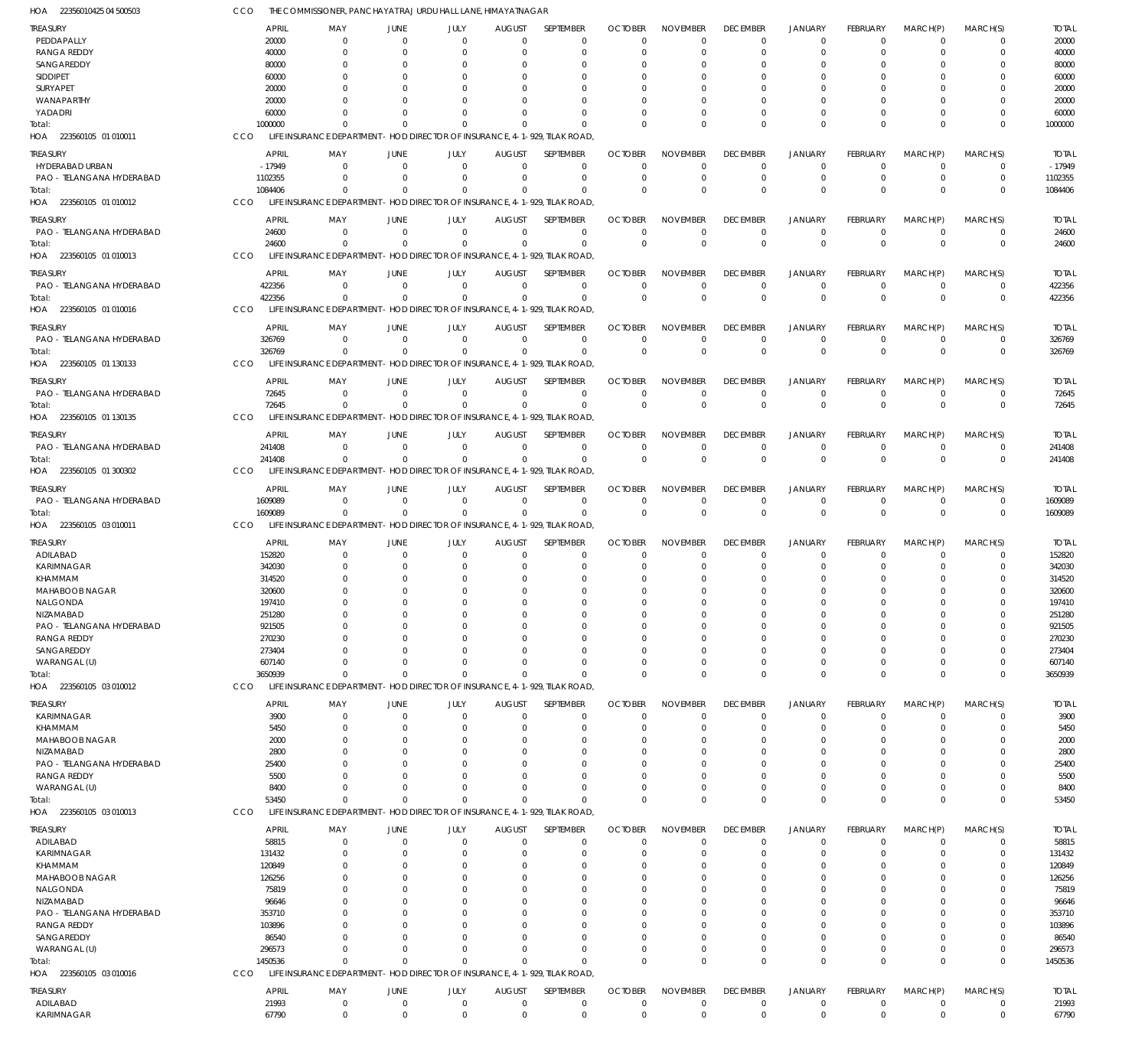LIFE INSURANCE DEPARTMENT - HOD DIRECTOR OF INSURANCE, 4-1-929, TILAK ROAD, CCO

| HOA 223560105 03 010016                         | CCO |                       | LIFE INSURANCE DEPARTMENT - HOD DIRECTOR OF INSURANCE, 4-1-929, TILAK ROAD |                                  |                            |                                 |                                                                       |                              |                                |                               |                            |                      |                        |                            |                       |
|-------------------------------------------------|-----|-----------------------|----------------------------------------------------------------------------|----------------------------------|----------------------------|---------------------------------|-----------------------------------------------------------------------|------------------------------|--------------------------------|-------------------------------|----------------------------|----------------------|------------------------|----------------------------|-----------------------|
| <b>TREASURY</b>                                 |     | <b>APRIL</b>          | MAY                                                                        | <b>JUNE</b>                      | JULY                       | <b>AUGUST</b>                   | SEPTEMBER                                                             | <b>OCTOBER</b>               | <b>NOVEMBER</b>                | <b>DECEMBER</b>               | <b>JANUARY</b>             | <b>FEBRUARY</b>      | MARCH(P)               | MARCH(S)                   | <b>TOTAL</b>          |
| KHAMMAM                                         |     | 62332                 | $\Omega$                                                                   | $\overline{0}$                   | $\Omega$                   | $\mathbf 0$                     | $\mathbf 0$                                                           | $\Omega$                     | $\mathbf 0$                    | $\mathbf 0$                   | $\mathbf 0$                | $\Omega$             | $\Omega$               | $\mathbf 0$                | 62332                 |
| MAHABOOB NAGAR                                  |     | 63602                 | $\Omega$                                                                   | $\overline{0}$                   | $\Omega$                   | 0                               | $\mathbf 0$                                                           | -0                           | $\mathbf 0$                    | $\Omega$                      | $\Omega$                   | $\Omega$             | $\Omega$               | $\mathbf 0$                | 63602                 |
| NALGONDA                                        |     | 28352                 | 0                                                                          | 0                                | $\Omega$                   | 0                               | 0                                                                     | 0                            | $\Omega$                       | $\Omega$                      | -0                         |                      | $\Omega$               | 0                          | 28352                 |
| NIZAMABAD                                       |     | 49848                 | <sup>0</sup>                                                               | $\Omega$                         | O                          | 0                               | $\Omega$                                                              | 0                            | $\Omega$                       | $\Omega$                      | $\Omega$                   |                      | $\Omega$               | U                          | 49848                 |
| PAO - TELANGANA HYDERABAD<br><b>RANGA REDDY</b> |     | 272732<br>80382       |                                                                            | $\Omega$<br>$\Omega$             | $\Omega$                   | 0<br><sup>0</sup>               | $\Omega$<br>$\Omega$                                                  | 0<br>0                       | $\Omega$<br>$\Omega$           | $\Omega$<br>$\Omega$          | $\Omega$<br>$\Omega$       |                      | $\Omega$<br>$\Omega$   | 0<br>U                     | 272732<br>80382       |
| SANGAREDDY                                      |     | 32361                 |                                                                            | $\Omega$                         | O                          | $\Omega$                        | $\Omega$                                                              | 0                            | $\Omega$                       | $\Omega$                      | $\Omega$                   |                      | $\Omega$               | 0                          | 32361                 |
| WARANGAL (U)                                    |     | 119246                | <sup>0</sup>                                                               | $\Omega$                         | $\Omega$                   | $\Omega$                        | $\Omega$                                                              | 0                            | $\Omega$                       | $\Omega$                      | $\Omega$                   | $\Omega$             | $\Omega$               | 0                          | 119246                |
| Total:                                          |     | 798638                | $\Omega$                                                                   | $\Omega$                         | $\Omega$                   | $\Omega$                        | $\Omega$                                                              | $\Omega$                     | $\Omega$                       | $\Omega$                      | $\Omega$                   | $\Omega$             | $\mathbf{0}$           | $\mathbf 0$                | 798638                |
| HOA 223560105 03 130132                         | CCO |                       | LIFE INSURANCE DEPARTMENT - HOD DIRECTOR OF INSURANCE, 4-1-929, TILAK ROAD |                                  |                            |                                 |                                                                       |                              |                                |                               |                            |                      |                        |                            |                       |
|                                                 |     |                       |                                                                            |                                  |                            |                                 |                                                                       |                              |                                |                               |                            | <b>FEBRUARY</b>      |                        |                            |                       |
| <b>TREASURY</b><br>RANGA REDDY                  |     | <b>APRIL</b><br>13072 | MAY<br>0                                                                   | <b>JUNE</b><br>$\overline{0}$    | JULY<br>$\mathbf 0$        | <b>AUGUST</b><br>$\overline{0}$ | SEPTEMBER<br>$\mathbf 0$                                              | <b>OCTOBER</b><br>$^{\circ}$ | <b>NOVEMBER</b><br>$\mathbf 0$ | <b>DECEMBER</b><br>$^{\circ}$ | JANUARY<br>$\mathbf 0$     | $\Omega$             | MARCH(P)<br>$^{\circ}$ | MARCH(S)<br>$\mathbf 0$    | <b>TOTAL</b><br>13072 |
| Total:                                          |     | 13072                 | $\mathbf 0$                                                                | $\overline{0}$                   | $\mathbf 0$                | $\mathbf 0$                     | $\mathbf 0$                                                           | $\Omega$                     | $\mathbf 0$                    | $\Omega$                      | $\Omega$                   | $\Omega$             | $\Omega$               | $\mathbf{0}$               | 13072                 |
| HOA 223560105 04 010011                         | CCO |                       | LIFE INSURANCE DEPARTMENT - HOD DIRECTOR OF INSURANCE, 4-1-929, TILAK ROAD |                                  |                            |                                 |                                                                       |                              |                                |                               |                            |                      |                        |                            |                       |
|                                                 |     |                       |                                                                            |                                  |                            |                                 |                                                                       |                              |                                |                               |                            |                      |                        |                            |                       |
| TREASURY                                        |     | <b>APRIL</b>          | MAY                                                                        | <b>JUNE</b>                      | JULY                       | <b>AUGUST</b>                   | SEPTEMBER                                                             | <b>OCTOBER</b>               | <b>NOVEMBER</b>                | <b>DECEMBER</b>               | <b>JANUARY</b>             | FEBRUARY             | MARCH(P)               | MARCH(S)                   | <b>TOTAL</b>          |
| PAO - TELANGANA HYDERABAD<br><b>RANGA REDDY</b> |     | 188910<br>40690       | $\mathbf 0$<br>$\mathbf 0$                                                 | $\overline{0}$<br>$\Omega$       | $\mathbf 0$<br>$\mathbf 0$ | $\mathbf 0$<br>$\mathbf{0}$     | $\mathbf 0$<br>$\mathbf 0$                                            | $^{\circ}$<br>-0             | $\Omega$<br>$\mathbf 0$        | $\Omega$<br>$\mathbf 0$       | $\mathbf 0$<br>$\mathbf 0$ | $\Omega$<br>$\Omega$ | $\Omega$<br>$^{\circ}$ | $\mathbf 0$<br>$\mathbf 0$ | 188910<br>40690       |
| Total:                                          |     | 229600                | $\Omega$                                                                   | $\overline{0}$                   | $\Omega$                   | $\mathbf 0$                     | $\mathbf 0$                                                           | $\Omega$                     | $\Omega$                       | $\Omega$                      | $\Omega$                   | $\Omega$             | $\Omega$               | $\mathbf 0$                | 229600                |
| HOA 223560105 04 010012                         | CCO |                       | LIFE INSURANCE DEPARTMENT - HOD DIRECTOR OF INSURANCE, 4-1-929, TILAK ROAD |                                  |                            |                                 |                                                                       |                              |                                |                               |                            |                      |                        |                            |                       |
|                                                 |     |                       |                                                                            |                                  |                            |                                 |                                                                       |                              |                                |                               |                            |                      |                        |                            |                       |
| <b>TREASURY</b>                                 |     | <b>APRIL</b>          | MAY                                                                        | JUNE                             | JULY                       | <b>AUGUST</b>                   | SEPTEMBER                                                             | <b>OCTOBER</b>               | <b>NOVEMBER</b>                | <b>DECEMBER</b>               | <b>JANUARY</b>             | FEBRUARY             | MARCH(P)               | MARCH(S)                   | <b>TOTAL</b>          |
| PAO - TELANGANA HYDERABAD                       |     | 4100                  | 0                                                                          | $\overline{0}$                   | $\mathbf 0$                | $\mathbf 0$                     | $\mathbf 0$                                                           | -0                           | 0                              | 0                             | $\mathbf 0$                | $\Omega$             | $\Omega$               | $\mathbf 0$                | 4100                  |
| <b>RANGA REDDY</b>                              |     | 1000<br>5100          | $\mathbf 0$<br>$\mathbf 0$                                                 | $\overline{0}$<br>$\overline{0}$ | $\mathbf 0$<br>$\Omega$    | $\mathbf 0$<br>$\Omega$         | $\mathbf 0$<br>$\mathbf 0$                                            | $^{\circ}$<br>$\Omega$       | $\mathbf 0$<br>$\mathbf 0$     | $\mathbf 0$<br>$\Omega$       | $\mathbf 0$<br>$\Omega$    | $\Omega$<br>$\Omega$ | $\Omega$<br>$\Omega$   | $\mathbf 0$<br>$\mathbf 0$ | 1000<br>5100          |
| Total:<br>HOA 223560105 04 010013               | CCO |                       | LIFE INSURANCE DEPARTMENT - HOD DIRECTOR OF INSURANCE, 4-1-929, TILAK ROAD |                                  |                            |                                 |                                                                       |                              |                                |                               |                            |                      |                        |                            |                       |
|                                                 |     |                       |                                                                            |                                  |                            |                                 |                                                                       |                              |                                |                               |                            |                      |                        |                            |                       |
| TREASURY                                        |     | <b>APRIL</b>          | MAY                                                                        | <b>JUNE</b>                      | JULY                       | <b>AUGUST</b>                   | SEPTEMBER                                                             | <b>OCTOBER</b>               | <b>NOVEMBER</b>                | <b>DECEMBER</b>               | <b>JANUARY</b>             | FEBRUARY             | MARCH(P)               | MARCH(S)                   | <b>TOTAL</b>          |
| PAO - TELANGANA HYDERABAD                       |     | 72562                 | $\mathbf 0$                                                                | $\overline{0}$                   | $\mathbf 0$                | $\mathbf 0$                     | $\mathbf 0$                                                           | -0                           | 0                              | 0                             | 0                          | $\Omega$             | $\Omega$               | $\mathbf 0$                | 72562                 |
| <b>RANGA REDDY</b>                              |     | 15615                 | $\Omega$                                                                   | $\Omega$                         | $\mathbf 0$                | $\mathbf 0$                     | $\mathbf 0$                                                           | $\Omega$                     | $\mathbf 0$                    | $\Omega$                      | $\mathbf 0$                | $\Omega$             | $\Omega$               | $\mathbf 0$                | 15615                 |
| Total:                                          | CCO | 88177                 | $\Omega$                                                                   | $\Omega$                         | $\Omega$                   | $\Omega$                        | $\mathbf 0$                                                           | $\Omega$                     | $\Omega$                       | $\Omega$                      | $\Omega$                   | $\Omega$             | $\Omega$               | $\mathbf 0$                | 88177                 |
| HOA 223560105 04 010016                         |     |                       | LIFE INSURANCE DEPARTMENT - HOD DIRECTOR OF INSURANCE, 4-1-929, TILAK ROAD |                                  |                            |                                 |                                                                       |                              |                                |                               |                            |                      |                        |                            |                       |
| <b>TREASURY</b>                                 |     | <b>APRIL</b>          | MAY                                                                        | <b>JUNE</b>                      | JULY                       | <b>AUGUST</b>                   | SEPTEMBER                                                             | <b>OCTOBER</b>               | <b>NOVEMBER</b>                | <b>DECEMBER</b>               | <b>JANUARY</b>             | FEBRUARY             | MARCH(P)               | MARCH(S)                   | <b>TOTAL</b>          |
| PAO - TELANGANA HYDERABAD                       |     | 56139                 | $\overline{0}$                                                             | $\overline{0}$                   | $\mathbf 0$                | $\overline{0}$                  | $\mathbf 0$                                                           | $^{\circ}$                   | $\mathbf 0$                    | 0                             | $\mathbf 0$                | $\Omega$             | $\overline{0}$         | $\mathbf 0$                | 56139                 |
| <b>RANGA REDDY</b>                              |     | 12081                 | $\mathbf 0$                                                                | $\overline{0}$                   | $\mathbf 0$                | 0                               | $\mathbf 0$                                                           | $^{\circ}$                   | $\mathbf 0$                    | 0                             | $\mathbf 0$                | $\Omega$             | $\overline{0}$         | $\mathbf 0$                | 12081                 |
| Total:                                          |     | 68220                 | $\Omega$                                                                   | $\Omega$                         | $\Omega$                   | $\mathbf 0$                     | $\mathbf 0$                                                           | $\Omega$                     | $\Omega$                       | $\Omega$                      | $\Omega$                   | $\Omega$             | $\Omega$               | $\mathbf 0$                | 68220                 |
| HOA 223560107 04 040041                         | CCO |                       | <b>LAND ADMINISTRATION</b>                                                 |                                  |                            |                                 | - HOD CHIEF COMMISSIONER, LAND ADMINISTRATION STATION ROAD, NAMPALLY, |                              |                                |                               |                            |                      |                        |                            |                       |
| <b>TREASURY</b>                                 |     | <b>APRIL</b>          | MAY                                                                        | <b>JUNE</b>                      | JULY                       | <b>AUGUST</b>                   | SEPTEMBER                                                             | <b>OCTOBER</b>               | <b>NOVEMBER</b>                | <b>DECEMBER</b>               | <b>JANUARY</b>             | FEBRUARY             | MARCH(P)               | MARCH(S)                   | <b>TOTAL</b>          |
| ADILABAD                                        |     | 28000                 | 0                                                                          | $\overline{0}$                   | $\mathbf{0}$               | $\mathbf 0$                     | $\mathbf 0$                                                           | $^{\circ}$                   | $\mathbf 0$                    | $\Omega$                      | $\Omega$                   | $\Omega$             | $\Omega$               | $\mathbf 0$                | 28000                 |
| <b>BHADRADI KOTHAGUDEM</b>                      |     | 14000                 | $\Omega$                                                                   | $\overline{0}$                   | $\Omega$                   | 0                               | $\mathbf 0$                                                           | -0                           | $\mathbf 0$                    | $\Omega$                      | $\Omega$                   |                      | $\Omega$               | $\mathbf 0$                | 14000                 |
| <b>JAGTIAL</b>                                  |     | 42000                 | 0                                                                          | 0                                | $\Omega$                   | $\Omega$                        | 0                                                                     | -0                           | $\Omega$                       | $\Omega$                      | $\Omega$                   |                      | $\Omega$               | 0                          | 42000                 |
| <b>JANGAON</b>                                  |     | 154000                |                                                                            | $\Omega$                         | $\Omega$                   | $\Omega$                        | $\Omega$                                                              | $\Omega$                     | $\Omega$                       | $\Omega$                      | $\Omega$                   | $\Omega$             | $\Omega$               | $\Omega$                   | 154000                |
| JOGULAMBA GADWAL<br>KARIMNAGAR                  |     | 21000<br>406000       |                                                                            | 0<br>$\Omega$                    | 0<br>O                     | $\Omega$<br><sup>0</sup>        | 0<br>$\Omega$                                                         | 0<br>-0                      | $\Omega$<br>$\Omega$           | $\Omega$<br>$\Omega$          | $\Omega$<br>$\Omega$       |                      | $\Omega$<br>$\Omega$   | 0<br>U                     | 21000<br>406000       |
| KHAMMAM                                         |     | 231000                |                                                                            | $\Omega$                         |                            | 0                               | $\Omega$                                                              | 0                            | $\Omega$                       |                               | $\Omega$                   |                      | $\Omega$               |                            | 231000                |
| KOMARAMBHEEM ASIFABAD                           |     | 14000                 |                                                                            | $\Omega$                         | O                          | $\Omega$                        | $\Omega$                                                              | 0                            | $\Omega$                       |                               | $\Omega$                   |                      | $\Omega$               |                            | 14000                 |
| MAHABOOB NAGAR                                  |     | 77000                 | <sup>0</sup>                                                               | $\Omega$                         | $\Omega$                   | $\Omega$                        | $\Omega$                                                              | $\Omega$                     | $\Omega$                       | $\Omega$                      | $\Omega$                   | $\Omega$             | $\Omega$               | 0                          | 77000                 |
| MAHABUBABAD                                     |     | 210000                | 0                                                                          |                                  |                            | $\Omega$                        | n                                                                     | $\Omega$                     | $\Omega$                       | $\Omega$                      |                            | $\Omega$             | $^{\circ}$             | 0                          | 210000                |
| MEDAK                                           |     | 72500                 | 0                                                                          | $\overline{0}$                   | $\Omega$                   | $\mathbf 0$                     | $\mathbf 0$                                                           | $\mathbf 0$                  | 0                              | $\Omega$                      | $\Omega$                   | $\Omega$             | $\Omega$               | $\mathbf 0$                | 72500                 |
| <b>MEDCHAL</b>                                  |     | 21000                 | 0                                                                          | $\overline{0}$                   | $\Omega$                   | $\Omega$                        | $\mathbf 0$                                                           | $^{\circ}$                   | $\mathbf 0$                    | $\Omega$                      | $\Omega$                   | $\Omega$             | $\Omega$               | $\mathbf 0$                | 21000                 |
| NAGARKURNOOL                                    |     | 21000                 | 0                                                                          | $\overline{0}$                   | 0                          | $\Omega$                        | $\mathbf 0$                                                           | -0                           | $\mathbf 0$                    | $\Omega$                      | $\Omega$                   | $\Omega$             | $\Omega$               | 0                          | 21000                 |
| NALGONDA                                        |     | 182000                | $\Omega$                                                                   | $\Omega$                         | $\Omega$                   | $\Omega$                        | $\mathbf 0$                                                           | $\Omega$                     | $\mathbf 0$                    | $\Omega$                      | $\Omega$                   | $\Omega$             | $\Omega$               | 0                          | 182000                |
| NIRMAL                                          |     | 28000                 | 0                                                                          | $\Omega$                         | O                          | $\Omega$                        | 0                                                                     | -0                           | $\Omega$                       | $\Omega$                      | $\Omega$                   |                      | $\Omega$               | 0                          | 28000                 |
| NIZAMABAD                                       |     | 63000                 | <sup>0</sup>                                                               | $\Omega$                         | O                          | 0                               | $\Omega$                                                              | $\Omega$                     | $\Omega$                       | $\Omega$                      | $\Omega$                   |                      | $\Omega$               | $\Omega$                   | 63000                 |
| Narayanpet                                      |     | 14000                 | 0                                                                          | $\Omega$                         | O                          | 0                               | $\mathbf 0$                                                           | $\Omega$                     | $\Omega$                       | $\Omega$                      | $\Omega$                   |                      | $\Omega$               | 0                          | 14000                 |
| PEDDAPALLY<br>PPO - MOTIGALLY (TELANGANA)       |     | 21000<br>399704       | <sup>0</sup><br>0                                                          | $\Omega$<br>$\Omega$             | O<br>O                     | $\Omega$<br>0                   | $\mathbf 0$<br>$\mathbf 0$                                            | $\Omega$<br>0                | $\Omega$<br>$\Omega$           | $\Omega$<br>$\Omega$          | $\Omega$<br>$\Omega$       | $\Omega$             | $\Omega$<br>$\Omega$   | 0<br>0                     | 21000<br>399704       |
| <b>RANGA REDDY</b>                              |     | 28000                 | 0                                                                          | $\Omega$                         | O                          | 0                               | $\mathbf 0$                                                           | $\Omega$                     | $\mathbf 0$                    | $\Omega$                      | $\Omega$                   |                      | $\Omega$               | $\Omega$                   | 28000                 |
| SANGAREDDY                                      |     | 91000                 | 0                                                                          | $\overline{0}$                   | n                          | 0                               | $\mathbf 0$                                                           | 0                            | $\Omega$                       | $\Omega$                      | $\Omega$                   |                      | $\Omega$               | 0                          | 91000                 |
| SIDDIPET                                        |     | 178500                | <sup>0</sup>                                                               | $\Omega$                         | O                          | $\Omega$                        | $\Omega$                                                              | $\Omega$                     | $\Omega$                       | $\Omega$                      | $\Omega$                   | $\Omega$             | $\Omega$               | 0                          | 178500                |
| SIRICILLA                                       |     | 77000                 | 0                                                                          | $\Omega$                         | O                          | 0                               | $\mathbf 0$                                                           | 0                            | $\Omega$                       | $\Omega$                      | $\Omega$                   |                      | $\Omega$               | 0                          | 77000                 |
| SURYAPET                                        |     | 304500                | <sup>0</sup>                                                               | $\Omega$                         | O                          | 0                               | $\mathbf 0$                                                           | $\Omega$                     | $\mathbf 0$                    | $\Omega$                      | $\Omega$                   |                      | $\Omega$               | $\Omega$                   | 304500                |
| VIKARABAD                                       |     | 7000                  | 0                                                                          | $\Omega$                         | O                          | 0                               | 0                                                                     | 0                            | $\Omega$                       | $\Omega$                      | $\Omega$                   |                      | $\Omega$               | 0                          | 7000                  |
| WANAPARTHY                                      |     | 28000                 | <sup>0</sup>                                                               | $\Omega$                         | O                          | $\Omega$                        | $\Omega$                                                              | $\Omega$                     | $\Omega$                       | $\Omega$                      | $\Omega$                   |                      | $\Omega$               | $\Omega$                   | 28000                 |
| WARANGAL (R)                                    |     | 336000                | 0                                                                          | $\Omega$                         |                            | 0                               | 0                                                                     | 0                            | $\Omega$                       | $\Omega$                      | $\Omega$                   |                      | $\Omega$               | 0                          | 336000                |
| WARANGAL (U)                                    |     | 483000                | <sup>0</sup>                                                               | $\Omega$                         | O                          | 0                               | $\Omega$                                                              | -0                           | $\Omega$                       | $\Omega$                      | $\Omega$                   |                      | $\Omega$               | 0                          | 483000                |
| YADADRI                                         |     | 210000                | $\Omega$                                                                   | $\Omega$                         | $\Omega$                   | $\Omega$                        | $\mathbf 0$                                                           | -0                           | $\mathbf 0$                    | $\Omega$                      | $\mathbf 0$                | $\Omega$             | $\Omega$               | 0                          | 210000                |
| Total:                                          |     | 3762204               | $\Omega$                                                                   | $\Omega$                         | $\Omega$                   | $\Omega$                        | $\mathbf 0$                                                           | $\Omega$                     | $\Omega$                       | $\Omega$                      | $\Omega$                   | $\Omega$             | $\mathbf{0}$           | $\mathbf 0$                | 3762204               |
| HOA 223560200 01 010011                         | CCO |                       | The Director, FAC, Sainik Welfare. Block IV, II Floor,                     |                                  |                            |                                 |                                                                       |                              |                                |                               |                            |                      |                        |                            |                       |
| treasury                                        |     | <b>APRIL</b>          | MAY                                                                        | JUNE                             | JULY                       | <b>AUGUST</b>                   | SEPTEMBER                                                             | <b>OCTOBER</b>               | <b>NOVEMBER</b>                | <b>DECEMBER</b>               | <b>JANUARY</b>             | <b>FEBRUARY</b>      | MARCH(P)               | MARCH(S)                   | <b>TOTAL</b>          |
| PAO - TELANGANA HYDERABAD                       |     | 678119                | $\mathbf{0}$                                                               | $\overline{0}$                   | $\mathbf 0$                | $\mathbf 0$                     | $\mathbf 0$                                                           | $\mathbf 0$                  | 0                              | $\overline{0}$                | $\mathbf 0$                | $\mathbf 0$          | $\overline{0}$         | $\mathbf 0$                | 678119                |
| Total:                                          |     | 678119                | $\Omega$                                                                   | $\Omega$                         | $\Omega$                   | $\mathbf 0$                     | $\mathbf 0$                                                           | $\mathbf 0$                  | $\mathbf 0$                    | $\mathbf 0$                   | $\mathbf 0$                | $\Omega$             | $\Omega$               | $\mathbf 0$                | 678119                |
| HOA 223560200 01 010012                         | CCO |                       | The Director, FAC, Sainik Welfare. Block IV, Il Floor,                     |                                  |                            |                                 |                                                                       |                              |                                |                               |                            |                      |                        |                            |                       |
| TREASURY                                        |     | <b>APRIL</b>          | MAY                                                                        | <b>JUNE</b>                      | JULY                       | <b>AUGUST</b>                   | SEPTEMBER                                                             | <b>OCTOBER</b>               | <b>NOVEMBER</b>                | <b>DECEMBER</b>               | <b>JANUARY</b>             | <b>FEBRUARY</b>      | MARCH(P)               | MARCH(S)                   | <b>TOTAL</b>          |
| PAO - TELANGANA HYDERABAD                       |     | 14745                 | $\mathbf{0}$                                                               | $\overline{0}$                   | $\mathbf{0}$               | $\mathbf 0$                     | $\mathbf 0$                                                           | $\mathbf 0$                  | $\mathbf 0$                    | $\mathbf 0$                   | $\mathbf 0$                | $\mathbf 0$          | $\overline{0}$         | $\mathbf 0$                | 14745                 |
| Total:                                          |     | 14745                 | $\mathbf 0$                                                                | $\overline{0}$                   | $\mathbf 0$                | $\overline{0}$                  | $\mathbf 0$                                                           | $\mathbf 0$                  | $\mathbf 0$                    | $\mathbf 0$                   | $\mathbf 0$                | $\mathbf 0$          | $\mathbf{0}$           | $\mathbf 0$                | 14745                 |
| HOA 223560200 01 010013                         | CCO |                       | The Director, FAC, Sainik Welfare. Block IV, Il Floor,                     |                                  |                            |                                 |                                                                       |                              |                                |                               |                            |                      |                        |                            |                       |
| <b>TREASURY</b>                                 |     | <b>APRIL</b>          | MAY                                                                        | JUNE                             | JULY                       | <b>AUGUST</b>                   | SEPTEMBER                                                             | <b>OCTOBER</b>               | <b>NOVEMBER</b>                | <b>DECEMBER</b>               | JANUARY                    | <b>FEBRUARY</b>      | MARCH(P)               | MARCH(S)                   | <b>TOTAL</b>          |
| PAO - TELANGANA HYDERABAD                       |     | 356902                | $\mathbf 0$                                                                | $\overline{0}$                   | 0                          | $\overline{0}$                  | $\mathbf 0$                                                           | $^{\circ}$                   | 0                              | $\overline{0}$                | $\mathbf 0$                | $^{\circ}$           | $\mathbf 0$            | $\mathbf 0$                | 356902                |
| Total:                                          |     | 356902                | $\mathbf 0$                                                                | $\overline{0}$                   | $\mathbf 0$                | $\mathbf 0$                     | $\mathbf 0$                                                           | $\mathbf 0$                  | $\mathbf 0$                    | $\mathbf 0$                   | $\mathbf 0$                | $\mathbf 0$          | $\mathbf 0$            | $\mathbf 0$                | 356902                |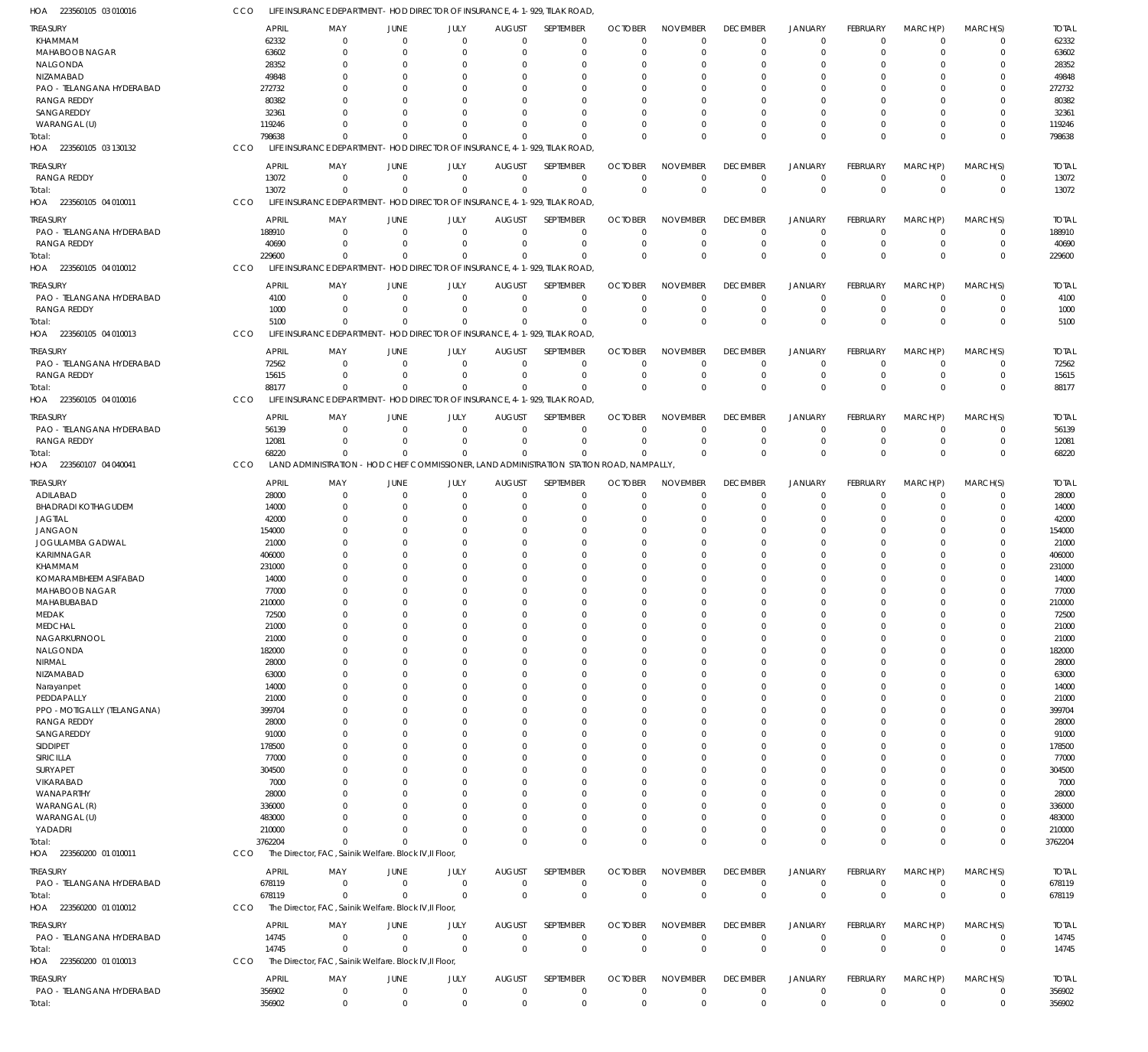| HOA 223560200 01 010015                | <b>CCO</b> |                |                          | The Director, FAC, Sainik Welfare. Block IV, Il Floor, |                            |                              |                            |                               |                                |                             |                               |                           |                               |                               |                        |
|----------------------------------------|------------|----------------|--------------------------|--------------------------------------------------------|----------------------------|------------------------------|----------------------------|-------------------------------|--------------------------------|-----------------------------|-------------------------------|---------------------------|-------------------------------|-------------------------------|------------------------|
| TREASURY                               |            | <b>APRIL</b>   | MAY                      | <b>JUNE</b>                                            | JULY                       | <b>AUGUST</b>                | SEPTEMBER                  | <b>OCTOBER</b>                | <b>NOVEMBER</b>                | <b>DECEMBER</b>             | <b>JANUARY</b>                | FEBRUARY                  | MARCH(P)                      | MARCH(S)                      | <b>TOTAL</b>           |
| PAO - TELANGANA HYDERABAD              |            | 14326          | $\mathbf 0$              | $\overline{0}$                                         | $\mathbf 0$                | $\mathbf 0$                  | $\mathbf 0$                | $^{\circ}$                    | $\mathbf 0$                    | 0                           | 0                             | $^{\circ}$                | $\overline{0}$                | $\mathbf 0$                   | 14326                  |
| Total:                                 |            | 14326          | $\Omega$                 | $\overline{0}$                                         | $\mathbf 0$                | $\mathbf 0$                  | $\mathbf 0$                | $\overline{0}$                | $\mathbf{0}$                   | $\Omega$                    | $\mathbf 0$                   | $\mathbf 0$               | $\mathbf{0}$                  | $\mathbf 0$                   | 14326                  |
| HOA 223560200 01 010016                | CCO        |                |                          | The Director, FAC, Sainik Welfare. Block IV, Il Floor, |                            |                              |                            |                               |                                |                             |                               |                           |                               |                               |                        |
|                                        |            |                |                          |                                                        |                            |                              |                            |                               |                                |                             |                               |                           |                               |                               |                        |
| TREASURY<br>PAO - TELANGANA HYDERABAD  | 206764     | <b>APRIL</b>   | MAY<br>$\mathbf{0}$      | <b>JUNE</b><br>$\overline{0}$                          | JULY<br>$\mathbf 0$        | <b>AUGUST</b><br>$\mathbf 0$ | SEPTEMBER<br>$\mathbf 0$   | <b>OCTOBER</b><br>$\mathbf 0$ | <b>NOVEMBER</b><br>$\mathbf 0$ | <b>DECEMBER</b><br>$\Omega$ | <b>JANUARY</b><br>$\mathbf 0$ | FEBRUARY<br>$^{\circ}$    | MARCH(P)<br>$\overline{0}$    | MARCH(S)<br>$\mathbf 0$       | <b>TOTAL</b><br>206764 |
|                                        | 206764     |                | $\Omega$                 | $\Omega$                                               | $\Omega$                   | $\Omega$                     | $\mathbf 0$                | $\Omega$                      | $\Omega$                       | $\Omega$                    | $\Omega$                      | $\Omega$                  | $\Omega$                      | $\mathbf{0}$                  | 206764                 |
| Total:<br>223560200 01 010018<br>HOA   | CCO        |                |                          | The Director, FAC, Sainik Welfare. Block IV, Il Floor, |                            |                              |                            |                               |                                |                             |                               |                           |                               |                               |                        |
|                                        |            |                |                          |                                                        |                            |                              |                            |                               |                                |                             |                               |                           |                               |                               |                        |
| <b>TREASURY</b>                        |            | <b>APRIL</b>   | MAY                      | JUNE                                                   | JULY                       | <b>AUGUST</b>                | SEPTEMBER                  | <b>OCTOBER</b>                | <b>NOVEMBER</b>                | <b>DECEMBER</b>             | <b>JANUARY</b>                | FEBRUARY                  | MARCH(P)                      | MARCH(S)                      | <b>TOTAL</b>           |
| PAO - TELANGANA HYDERABAD              |            | 407            | $\mathbf 0$              | $\overline{0}$                                         | $\mathbf 0$                | $\mathbf 0$                  | $\mathbf 0$                | $\mathbf 0$                   | $\mathbf 0$                    | $\mathbf 0$                 | $\mathbf 0$                   | $^{\circ}$                | $\overline{0}$                | $\mathbf 0$                   | 407                    |
| Total:                                 |            | 407            | $\Omega$                 | $\overline{0}$                                         | $\mathbf 0$                | $\mathbf 0$                  | $\mathbf 0$                | $\overline{0}$                | $\Omega$                       | $\Omega$                    | $\mathbf{0}$                  | $\overline{0}$            | $\Omega$                      | $\mathbf{0}$                  | 407                    |
| 223560200 01 130131<br>HOA             | CCO        |                |                          | The Director, FAC, Sainik Welfare. Block IV, Il Floor, |                            |                              |                            |                               |                                |                             |                               |                           |                               |                               |                        |
| TREASURY                               |            | <b>APRIL</b>   | MAY                      | <b>JUNE</b>                                            | JULY                       | <b>AUGUST</b>                | SEPTEMBER                  | <b>OCTOBER</b>                | <b>NOVEMBER</b>                | <b>DECEMBER</b>             | JANUARY                       | FEBRUARY                  | MARCH(P)                      | MARCH(S)                      | <b>TOTAL</b>           |
| PAO - TELANGANA HYDERABAD              |            | 5783           | $\mathbf{0}$             | $\overline{0}$                                         | $\mathbf 0$                | 0                            | $\mathbf 0$                | $\mathbf 0$                   | $\mathbf 0$                    | $\mathbf 0$                 | 0                             | $\overline{0}$            | $\overline{0}$                | $\mathbf 0$                   | 5783                   |
| Total:                                 |            | 5783           | $\Omega$                 | $\Omega$                                               | $\mathbf 0$                | $\mathbf 0$                  | $\mathbf 0$                | $\mathbf 0$                   | $\Omega$                       | $\Omega$                    | $\mathbf 0$                   | $\Omega$                  | $\mathbf 0$                   | $\mathbf 0$                   | 5783                   |
| HOA 223560200 01 130133                | CCO        |                |                          | The Director, FAC, Sainik Welfare. Block IV, Il Floor, |                            |                              |                            |                               |                                |                             |                               |                           |                               |                               |                        |
| TREASURY                               |            | <b>APRIL</b>   | MAY                      | <b>JUNE</b>                                            | JULY                       | <b>AUGUST</b>                | SEPTEMBER                  | <b>OCTOBER</b>                | <b>NOVEMBER</b>                | <b>DECEMBER</b>             | JANUARY                       | FEBRUARY                  | MARCH(P)                      | MARCH(S)                      | <b>TOTAL</b>           |
| PAO - TELANGANA HYDERABAD              |            | 821            | $\mathbf{0}$             | $\overline{0}$                                         | $\mathbf 0$                | $\mathbf 0$                  | $\mathbf 0$                | $\mathbf 0$                   | $\mathbf 0$                    | $\mathbf 0$                 | $\mathbf 0$                   | $^{\circ}$                | $\overline{0}$                | $\mathbf 0$                   | 821                    |
| Total:                                 |            | 821            | $\mathbf 0$              | $\overline{0}$                                         | $\mathbf 0$                | $\mathbf 0$                  | $\mathbf 0$                | $\overline{0}$                | $\Omega$                       | $\Omega$                    | $\mathbf 0$                   | $\overline{0}$            | $\Omega$                      | $\mathbf 0$                   | 821                    |
| 223560200 03 010011<br>HOA             | CCO        |                |                          | The Director, FAC, Sainik Welfare. Block IV, Il Floor, |                            |                              |                            |                               |                                |                             |                               |                           |                               |                               |                        |
|                                        |            |                |                          |                                                        |                            |                              |                            |                               |                                |                             |                               |                           |                               |                               |                        |
| <b>TREASURY</b>                        |            | <b>APRIL</b>   | MAY                      | JUNE                                                   | JULY                       | <b>AUGUST</b>                | SEPTEMBER                  | <b>OCTOBER</b>                | <b>NOVEMBER</b>                | <b>DECEMBER</b>             | <b>JANUARY</b>                | <b>FEBRUARY</b>           | MARCH(P)                      | MARCH(S)                      | <b>TOTAL</b>           |
| ADILABAD                               |            | 121540         | $\mathbf{0}$             | $\mathbf 0$                                            | $\mathbf 0$                | 0                            | 0                          | $\Omega$                      | $\Omega$                       | $\Omega$                    | 0                             | $\Omega$                  | $\Omega$                      | $\mathbf 0$                   | 121540                 |
| KARIMNAGAR                             |            | 92040          | $\Omega$                 | 0                                                      | $\mathbf 0$                | $\Omega$                     | $\mathbf 0$                | $\Omega$                      | $\Omega$                       | $\Omega$                    | $\Omega$                      | $\Omega$                  | $\Omega$                      | $\Omega$                      | 92040                  |
| KHAMMAM                                |            | 132630         | $\Omega$                 | $\Omega$                                               | $\Omega$                   | 0                            | 0                          | -0                            | $\Omega$                       | $\Omega$                    | $\Omega$                      | $\Omega$                  | $\Omega$                      | $\Omega$                      | 132630                 |
| MAHABOOB NAGAR                         |            | 161490         | 0                        | $\Omega$                                               | 0                          | $\Omega$                     | $\mathbf 0$                | $\Omega$                      | $\Omega$                       | $\cap$                      | $\Omega$                      | $\Omega$                  | $\Omega$                      | $\Omega$                      | 161490                 |
| NALGONDA                               |            | 135850         | 0                        | $\Omega$                                               | $\Omega$                   | 0                            | 0                          | $\Omega$                      | $\Omega$                       | $\cap$                      | $\Omega$                      | $\Omega$                  | $\Omega$                      | $\Omega$                      | 135850                 |
| NIZAMABAD<br>PAO - TELANGANA HYDERABAD | 275008     | 91600          | <sup>0</sup><br>0        | $\Omega$<br>$\Omega$                                   | $\Omega$<br>$\Omega$       | $\Omega$<br>0                | $\Omega$<br>0              | $\Omega$<br>$\Omega$          | $\Omega$<br>$\Omega$           | $\cap$<br>$\Omega$          | $\Omega$<br>$\Omega$          | $\Omega$<br>$\Omega$      | $\Omega$<br>$\Omega$          | $\Omega$<br>$\Omega$          | 91600<br>275008        |
| <b>RANGA REDDY</b>                     |            | 277610         | <sup>0</sup>             | $\Omega$                                               | $\Omega$                   | $\Omega$                     | $\Omega$                   | $\Omega$                      | $\Omega$                       | $\cap$                      | $\Omega$                      | $\Omega$                  | $\Omega$                      | $\Omega$                      | 277610                 |
| SANGAREDDY                             |            | 78780          | <sup>0</sup>             | $\Omega$                                               | $\Omega$                   | $\Omega$                     | $\Omega$                   | -C                            | $\Omega$                       | $\Omega$                    | $\Omega$                      | $\Omega$                  | $\Omega$                      | $\Omega$                      | 78780                  |
| WARANGAL (U)                           |            | 113240         | $\Omega$                 | $\Omega$                                               | $\mathbf 0$                | $\Omega$                     | $\mathbf 0$                | $\Omega$                      | $\Omega$                       | $\Omega$                    | $\Omega$                      | $\Omega$                  | $\Omega$                      | $\mathbf 0$                   | 113240                 |
| Total:                                 | 1479788    |                | $\Omega$                 | $\Omega$                                               | $\Omega$                   | $\Omega$                     | $\mathbf 0$                | $\Omega$                      | $\Omega$                       | $\Omega$                    | $\Omega$                      | $\Omega$                  | $\mathbf{0}$                  | $\mathbf 0$                   | 1479788                |
| HOA 223560200 03 010012                | CCO        |                |                          | The Director, FAC, Sainik Welfare. Block IV, Il Floor, |                            |                              |                            |                               |                                |                             |                               |                           |                               |                               |                        |
|                                        |            |                |                          |                                                        |                            |                              |                            |                               |                                |                             |                               |                           |                               |                               |                        |
| TREASURY                               |            | <b>APRIL</b>   | MAY                      | <b>JUNE</b>                                            | JULY                       | <b>AUGUST</b>                | SEPTEMBER                  | <b>OCTOBER</b>                | <b>NOVEMBER</b>                | <b>DECEMBER</b>             | <b>JANUARY</b>                | FEBRUARY                  | MARCH(P)                      | MARCH(S)                      | <b>TOTAL</b>           |
| KARIMNAGAR                             |            | 1520           | $\mathbf{0}$             | $\mathbf 0$                                            | $\overline{0}$             | 0                            | $\mathbf 0$                | O                             | $\mathbf 0$                    | 0                           | 0                             | $^{\circ}$                | $\Omega$                      | $\mathbf 0$                   | 1520                   |
| KHAMMAM                                |            | 1350           | $\mathbf{0}$             | $\mathbf 0$                                            | $\mathbf 0$                | 0                            | $\mathbf 0$                | $\Omega$                      | $\Omega$                       | $\Omega$                    | $\Omega$                      | $\Omega$                  | $\Omega$                      | $\mathbf 0$                   | 1350                   |
| MAHABOOB NAGAR                         |            | 420            | $\Omega$                 | 0                                                      | 0                          | 0                            | $\mathbf 0$                | -0                            | $\Omega$                       | $\Omega$                    | $\Omega$                      |                           | $\Omega$                      | 0                             | 420                    |
| NALGONDA                               |            | 240            | 0                        | 0                                                      | 0                          | 0                            | $\mathbf 0$                | -0                            | $\Omega$                       |                             | $\Omega$                      | $\Omega$                  | $\Omega$                      | $\Omega$                      | 240                    |
| NIZAMABAD                              |            | 1150           | $\Omega$                 | 0                                                      | 0                          | 0                            | $\mathbf 0$                | -0                            | $\mathbf 0$                    |                             | $\Omega$                      | $\Omega$                  | $\Omega$                      | 0                             | 1150                   |
| PAO - TELANGANA HYDERABAD              |            | 5300           | O<br><sup>0</sup>        | $\Omega$                                               | 0                          | $\Omega$                     | $\mathbf 0$                | -0                            | $\Omega$<br>$\Omega$           |                             | $\Omega$<br>$\Omega$          | $\Omega$                  | $\Omega$<br>$\Omega$          | $\Omega$                      | 5300                   |
| <b>RANGA REDDY</b><br>SANGAREDDY       |            | 5900<br>420    | O                        | $\Omega$<br>$\Omega$                                   | 0<br>$\mathbf 0$           | $\Omega$<br>$\Omega$         | $\mathbf 0$<br>$\mathbf 0$ | -0<br>$\Omega$                | $\mathbf 0$                    | $\Omega$<br>$\Omega$        | $\Omega$                      | $\Omega$<br>$\Omega$      | $\Omega$                      | $\Omega$<br>0                 | 5900<br>420            |
| WARANGAL (U)                           |            | 1870           | $\Omega$                 | $\Omega$                                               | $\mathbf 0$                | $\Omega$                     | $\mathbf 0$                | $\Omega$                      | $\mathbf 0$                    | $\Omega$                    | $\Omega$                      | $\Omega$                  | $\Omega$                      | 0                             | 1870                   |
| Total:                                 |            | 18170          | $\Omega$                 | $\Omega$                                               | $\Omega$                   | $\Omega$                     | $\mathbf 0$                | $\Omega$                      | $\Omega$                       | $\Omega$                    | $\Omega$                      | $\Omega$                  | $\Omega$                      | $\mathbf 0$                   | 18170                  |
| HOA 223560200 03 010013                | CCO        |                |                          | The Director, FAC, Sainik Welfare. Block IV, Il Floor, |                            |                              |                            |                               |                                |                             |                               |                           |                               |                               |                        |
|                                        |            |                |                          |                                                        |                            |                              |                            |                               |                                |                             |                               |                           |                               |                               |                        |
| TREASURY                               |            | <b>APRIL</b>   | MAY                      | JUNE                                                   | JULY                       | <b>AUGUST</b>                | SEPTEMBER                  | <b>OCTOBER</b>                | <b>NOVEMBER</b>                | <b>DECEMBER</b>             | <b>JANUARY</b>                | FEBRUARY                  | MARCH(P)                      | MARCH(S)                      | <b>TOTAL</b>           |
| ADILABAD                               |            | 46617          | $\mathbf{0}$             | $\overline{0}$                                         | $\mathbf 0$                | $\mathbf 0$                  | $\mathbf 0$                | $\mathbf 0$                   | $\Omega$                       | $\Omega$                    | $\mathbf 0$                   | $\overline{0}$            | $\Omega$                      | $\mathbf 0$                   | 46617                  |
| KARIMNAGAR                             |            | 35406          | $\mathbf{0}$             | $\mathbf 0$                                            | $\mathbf 0$                | 0                            | $\mathbf 0$                | $^{\circ}$                    | $\Omega$                       | $\Omega$                    | $\mathbf 0$                   | $\Omega$                  | $\Omega$                      | $\mathbf 0$                   | 35406                  |
| KHAMMAM                                |            | 50960          | $\Omega$                 | 0                                                      | $\mathbf 0$                | 0                            | $\mathbf 0$                | $\Omega$                      | $\Omega$                       | $\Omega$                    | $\Omega$                      | $\Omega$                  | $\Omega$                      | 0                             | 50960                  |
| MAHABOOB NAGAR                         |            | 61968          | $\Omega$<br>0            | $\Omega$<br>$\Omega$                                   | $\Omega$<br>$\Omega$       | $\Omega$                     | $\mathbf 0$<br>$\mathbf 0$ | $\Omega$                      | $\Omega$<br>$\Omega$           | $\Omega$<br>$\Omega$        | $\Omega$<br>$\Omega$          | $\Omega$<br>$\Omega$      | $\Omega$<br>$\Omega$          | $\Omega$<br>$\Omega$          | 61968                  |
| NALGONDA<br>NIZAMABAD                  |            | 52099<br>35151 | <sup>0</sup>             | $\Omega$                                               | $\Omega$                   | 0<br>$\Omega$                | $\Omega$                   | $\Omega$<br>$\Omega$          | $\Omega$                       |                             | $\Omega$                      | $\Omega$                  | $\Omega$                      | $\Omega$                      | 52099<br>35151         |
| PAO - TELANGANA HYDERABAD              |            | 104706         |                          | C                                                      | $\Omega$                   | $\Omega$                     | 0                          | $\Omega$                      | $\Omega$                       |                             | $\Omega$                      | $\Omega$                  | $\Omega$                      | 0                             | 104706                 |
| <b>RANGA REDDY</b>                     |            | 106577         | <sup>0</sup>             | -C                                                     | $\Omega$                   | $\Omega$                     | $\mathbf 0$                | $\Omega$                      | $\Omega$                       | $\cap$                      | $\Omega$                      | $\Omega$                  | $\Omega$                      | $\Omega$                      | 106577                 |
| SANGAREDDY                             |            | 30211          | 0                        | $\Omega$                                               | $\Omega$                   | $\Omega$                     | $\Omega$                   | $\Omega$                      | $\Omega$                       | $\Omega$                    | $\Omega$                      | $\Omega$                  | $\Omega$                      | 0                             | 30211                  |
| WARANGAL (U)                           |            | 43530          | $\Omega$                 | $\Omega$                                               | $\mathbf 0$                | $\Omega$                     | $\mathbf 0$                | 0                             | $\mathbf 0$                    | $\Omega$                    | $\Omega$                      | $\Omega$                  | $\Omega$                      | 0                             | 43530                  |
| Total:                                 |            | 567225         | $\Omega$                 | $\Omega$                                               | $\mathbf 0$                | $\mathbf 0$                  | $\mathbf 0$                | $\Omega$                      | $\Omega$                       | $\Omega$                    | $\mathbf 0$                   | $\Omega$                  | $\mathbf 0$                   | $\mathbf 0$                   | 567225                 |
| HOA 223560200 03 010016                | CCO        |                |                          | The Director, FAC, Sainik Welfare. Block IV, Il Floor, |                            |                              |                            |                               |                                |                             |                               |                           |                               |                               |                        |
|                                        |            |                |                          |                                                        |                            |                              |                            |                               |                                |                             |                               |                           |                               |                               |                        |
| TREASURY                               |            | <b>APRIL</b>   | MAY                      | JUNE                                                   | JULY                       | <b>AUGUST</b>                | SEPTEMBER                  | <b>OCTOBER</b>                | <b>NOVEMBER</b>                | <b>DECEMBER</b>             | <b>JANUARY</b>                | FEBRUARY                  | MARCH(P)                      | MARCH(S)                      | <b>TOTAL</b>           |
| ADILABAD                               |            | 17432          | $\mathbf{0}$             | $\mathbf 0$                                            | $\overline{0}$             | $\mathbf 0$                  | $\mathbf 0$                | O                             | $\mathbf 0$                    | $\mathbf 0$                 | 0                             | $^{\circ}$                | $\Omega$                      | $\mathbf 0$                   | 17432                  |
| KARIMNAGAR                             |            | 18262          | $\mathbf{0}$             | $\mathbf 0$                                            | $\mathbf 0$                | 0                            | $\mathbf 0$                | $\Omega$                      | $\mathbf 0$                    | $\Omega$                    | $\Omega$                      | $\Omega$                  | $\Omega$                      | $\mathbf 0$                   | 18262                  |
| KHAMMAM                                |            | 26284          | $\mathbf{0}$<br>0        | 0<br>$\Omega$                                          | 0                          | 0                            | $\mathbf 0$<br>$\mathbf 0$ | -0                            | $\mathbf 0$<br>$\Omega$        |                             | $\Omega$<br>$\Omega$          |                           | $\Omega$<br>$\Omega$          | 0<br>$\Omega$                 | 26284                  |
| MAHABOOB NAGAR<br>NALGONDA             |            | 31962<br>19482 | 0                        | $\Omega$                                               | 0<br>0                     | 0<br>$\Omega$                | $\mathbf 0$                | $\Omega$<br>-0                | $\Omega$                       |                             | $\Omega$                      |                           | $\Omega$                      | 0                             | 31962<br>19482         |
| NIZAMABAD                              |            | 18130          | O                        | C                                                      | 0                          | $\Omega$                     | $\mathbf 0$                | -0                            | $\Omega$                       |                             | $\Omega$                      |                           | $\Omega$                      | $\Omega$                      | 18130                  |
| PAO - TELANGANA HYDERABAD              |            | 72434          | 0                        | C                                                      | $\Omega$                   | $\Omega$                     | $\mathbf 0$                | -0                            | $\Omega$                       |                             | $\Omega$                      |                           | $\Omega$                      | 0                             | 72434                  |
| <b>RANGA REDDY</b>                     |            | 82455          |                          | C                                                      | $\Omega$                   | 0                            | $\mathbf 0$                | -0                            | $\Omega$                       |                             |                               |                           | $\Omega$                      | $\Omega$                      | 82455                  |
| SANGAREDDY                             |            | 11297          | O                        | C                                                      | 0                          | $\Omega$                     | $\mathbf 0$                | -0                            | $\Omega$                       | $\Omega$                    | $\Omega$                      |                           | $\Omega$                      | 0                             | 11297                  |
| WARANGAL (U)                           |            | 22452          | $\Omega$                 | $\Omega$                                               | $\mathbf 0$                | $\Omega$                     | $\mathbf 0$                | $\Omega$                      | $\mathbf 0$                    | $\Omega$                    | $\Omega$                      | $\Omega$                  | $\Omega$                      | 0                             | 22452                  |
| Total:                                 |            | 320190         | $\Omega$                 | $\Omega$                                               | $\mathbf 0$                | $\Omega$                     | $\mathbf 0$                | $\Omega$                      | $\Omega$                       | $\Omega$                    | $\Omega$                      | $\Omega$                  | $\Omega$                      | $\mathbf 0$                   | 320190                 |
| HOA 223560200 03 020021                | CCO        |                |                          | The Director, FAC, Sainik Welfare. Block IV, Il Floor, |                            |                              |                            |                               |                                |                             |                               |                           |                               |                               |                        |
|                                        |            |                |                          |                                                        |                            |                              |                            |                               |                                |                             |                               |                           |                               |                               |                        |
| TREASURY                               |            | <b>APRIL</b>   | MAY                      | JUNE                                                   | JULY                       | <b>AUGUST</b>                | SEPTEMBER                  | <b>OCTOBER</b>                | <b>NOVEMBER</b>                | <b>DECEMBER</b>             | <b>JANUARY</b>                | FEBRUARY                  | MARCH(P)                      | MARCH(S)                      | <b>TOTAL</b>           |
| PAO - TELANGANA HYDERABAD              |            | 400<br>400     | $\mathbf{0}$<br>$\Omega$ | $\overline{0}$<br>$\Omega$                             | $\mathbf 0$<br>$\mathbf 0$ | 0<br>$\mathbf 0$             | $\mathbf 0$<br>$\mathbf 0$ | $\mathbf 0$<br>$\mathbf 0$    | $\mathbf 0$<br>$\mathbf{0}$    | $\mathbf 0$<br>$\Omega$     | 0<br>$\mathbf 0$              | $^{\circ}$<br>$\mathbf 0$ | $\overline{0}$<br>$\mathbf 0$ | $\mathbf 0$<br>$\overline{0}$ | 400<br>400             |
| Total:<br>HOA 223560200 03 130131      | CCO        |                |                          | The Director, FAC, Sainik Welfare. Block IV, Il Floor, |                            |                              |                            |                               |                                |                             |                               |                           |                               |                               |                        |
|                                        |            |                |                          |                                                        |                            |                              |                            |                               |                                |                             |                               |                           |                               |                               |                        |
| TREASURY                               |            | <b>APRIL</b>   | MAY                      | JUNE                                                   | JULY                       | <b>AUGUST</b>                | SEPTEMBER                  | <b>OCTOBER</b>                | <b>NOVEMBER</b>                | <b>DECEMBER</b>             | <b>JANUARY</b>                | FEBRUARY                  | MARCH(P)                      | MARCH(S)                      | <b>TOTAL</b>           |
| <b>RANGA REDDY</b>                     |            | 1602           | $\mathbf 0$              | $\mathbf 0$                                            | $\mathbf 0$                | $\mathbf 0$                  | $\mathbf 0$                | $\mathbf 0$                   | $\mathbf 0$                    | $\mathbf 0$                 | $\mathbf 0$                   | $\overline{0}$            | $\overline{0}$                | $\mathbf 0$                   | 1602                   |
| Total:                                 |            | 1602           | $\mathbf{0}$             | $\mathbf 0$                                            | $\mathbf 0$                | $\mathbf 0$                  | $\mathbf 0$                | $\mathbf 0$                   | $\mathbf 0$                    | $\mathbf 0$                 | $\mathbf 0$                   | $^{\circ}$                | $\mathbf 0$                   | $\mathbf 0$                   | 1602                   |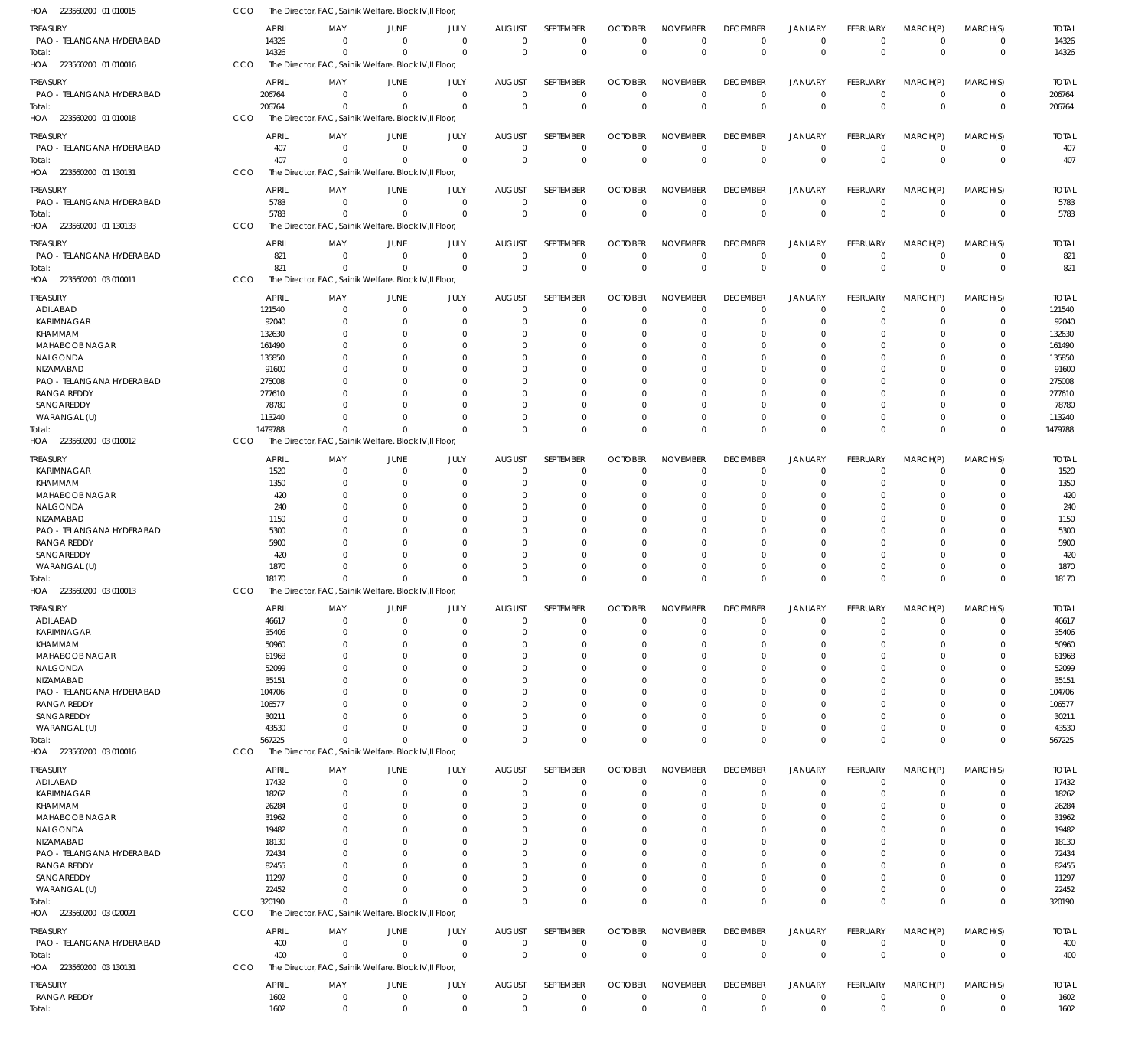| HOA<br>223560200 03 130133       | CCO                  | The Director, FAC, Sainik Welfare. Block IV, Il Floor,                                           |                      |                |                      |                  |                |                      |                 |                |                 |                      |             |                      |
|----------------------------------|----------------------|--------------------------------------------------------------------------------------------------|----------------------|----------------|----------------------|------------------|----------------|----------------------|-----------------|----------------|-----------------|----------------------|-------------|----------------------|
| Treasury                         | <b>APRIL</b>         | MAY                                                                                              | JUNE                 | JULY           | <b>AUGUST</b>        | SEPTEMBER        | <b>OCTOBER</b> | <b>NOVEMBER</b>      | <b>DECEMBER</b> | <b>JANUARY</b> | <b>FEBRUARY</b> | MARCH(P)             | MARCH(S)    | <b>TOTAL</b>         |
| <b>RANGA REDDY</b>               | 550                  | $\Omega$                                                                                         | $\Omega$             | $\Omega$       | $\Omega$             | $\mathbf 0$      | $\Omega$       | $\Omega$             | $\Omega$        | $\overline{0}$ | $\Omega$        | $\overline{0}$       | 0           | 550                  |
| Total:                           | 550                  | $\Omega$                                                                                         | $\Omega$             | $\Omega$       | $\Omega$             | $\Omega$         | $\overline{0}$ | $\mathbf 0$          | $\Omega$        | $\Omega$       | $\overline{0}$  | $\Omega$             | $\mathbf 0$ | 550                  |
| HOA 223560200 03 140             | CCO                  | The Director, FAC, Sainik Welfare. Block IV, II Floor                                            |                      |                |                      |                  |                |                      |                 |                |                 |                      |             |                      |
| TREASURY                         | <b>APRIL</b>         | MAY                                                                                              | JUNE                 | JULY           | <b>AUGUST</b>        | SEPTEMBER        | <b>OCTOBER</b> | <b>NOVEMBER</b>      | <b>DECEMBER</b> | <b>JANUARY</b> | FEBRUARY        | MARCH(P)             | MARCH(S)    | <b>TOTAL</b>         |
| <b>RANGA REDDY</b>               | 15491                | $\Omega$                                                                                         | $\Omega$             | $^{\circ}$     | $\Omega$             | $\mathbf 0$      | $\Omega$       | $\Omega$             | $\Omega$        | $^{\circ}$     | $\mathbf 0$     | $^{\circ}$           | $\mathbf 0$ | 15491                |
| Total:                           | 15491                | $\Omega$                                                                                         | $\Omega$             | $\Omega$       | $\Omega$             | $\mathbf 0$      | $\Omega$       | $\Omega$             | $\Omega$        | $\overline{0}$ | $\Omega$        | $\Omega$             | $\mathbf 0$ | 15491                |
| HOA 22356020012 05 500503        | CCO                  | The Commissioner Social Welfare, D.S. Samkshema Bhavan, Masab Tank                               |                      |                |                      |                  |                |                      |                 |                |                 |                      |             |                      |
| treasury                         | <b>APRIL</b>         | MAY                                                                                              | JUNE                 | JULY           | <b>AUGUST</b>        | SEPTEMBER        | <b>OCTOBER</b> | <b>NOVEMBER</b>      | <b>DECEMBER</b> | <b>JANUARY</b> | <b>FEBRUARY</b> | MARCH(P)             | MARCH(S)    | <b>TOTAL</b>         |
| BHOOPALAPALLY                    | $-50000$             | $\Omega$                                                                                         | $\Omega$             | $\overline{0}$ | $\Omega$             | $\mathbf 0$      | $\Omega$       | $\Omega$             | $\Omega$        | $\Omega$       | $\Omega$        | $\overline{0}$       | $\Omega$    | $-50000$             |
| <b>MEDCHAL</b>                   | $-50000$             | $\Omega$                                                                                         | $\Omega$             | $\Omega$       | $\Omega$             | 0                | $\Omega$       | $\Omega$             | $\Omega$        | $\Omega$       | $\Omega$        | $\Omega$             | $\Omega$    | $-50000$             |
| PEDDAPALLY<br><b>RANGA REDDY</b> | $-50000$<br>$-50000$ |                                                                                                  | $\Omega$<br>$\Omega$ |                |                      | $\Omega$<br>0    | C.             | $\Omega$<br>$\Omega$ |                 | $\Omega$       |                 | $\Omega$<br>$\Omega$ | U           | $-50000$<br>$-50000$ |
| SANGAREDDY                       | $-50000$             |                                                                                                  | $\Omega$             |                | n                    | $\Omega$         | C.             | $\Omega$             |                 | $\Omega$       | O               | $\Omega$             | U           | $-50000$             |
| VIKARABAD                        | $-50000$             |                                                                                                  | $\cap$               |                | n                    | $\Omega$         |                | $\Omega$             |                 | $\Omega$       | $\Omega$        | $\Omega$             | 0           | $-50000$             |
| Total:                           | $-300000$            |                                                                                                  |                      |                | $\Omega$             | $\Omega$         | $\Omega$       | $\Omega$             |                 | $\Omega$       | $\Omega$        | $\Omega$             | $\Omega$    | $-300000$            |
| HOA 22356020025 30 310312        | CCO                  | COMMISSIONER OF RURAL DEVELOPMENT Rural Development, 2nd Floor, HUDA Hermitage Complex, Saifabad |                      |                |                      |                  |                |                      |                 |                |                 |                      |             |                      |
| treasury                         | <b>APRIL</b>         | MAY                                                                                              | JUNE                 | JULY           | <b>AUGUST</b>        | SEPTEMBER        | <b>OCTOBER</b> | <b>NOVEMBER</b>      | <b>DECEMBER</b> | <b>JANUARY</b> | FEBRUARY        | MARCH(P)             | MARCH(S)    | <b>TOTAL</b>         |
| PAO - TELANGANA HYDERABAD        | 1561875000           | $\Omega$                                                                                         | $\Omega$             | $\Omega$       | $\mathbf 0$          | $\mathbf 0$      | $\Omega$       | $\mathbf 0$          | $\Omega$        | $\overline{0}$ | $\mathbf 0$     | $\overline{0}$       | $\mathbf 0$ | 1561875000           |
| Total:                           | 1561875000           |                                                                                                  | $\Omega$             | $\Omega$       | $\Omega$             | $\mathbf 0$      | $\Omega$       | $\mathbf 0$          | $\Omega$        | $\Omega$       | $\Omega$        | $\Omega$             | $\mathbf 0$ | 1561875000           |
| HOA 22356020025 32 310312        | CCO                  | COMMISSIONER OF RURAL DEVELOPMENT Rural Development, 2nd Floor, HUDA Hermitage Complex, Saifabad |                      |                |                      |                  |                |                      |                 |                |                 |                      |             |                      |
| treasury                         | <b>APRIL</b>         | MAY                                                                                              | JUNE                 | JULY           | <b>AUGUST</b>        | SEPTEMBER        | <b>OCTOBER</b> | <b>NOVEMBER</b>      | <b>DECEMBER</b> | <b>JANUARY</b> | <b>FEBRUARY</b> | MARCH(P)             | MARCH(S)    | <b>TOTAL</b>         |
| PAO - TELANGANA HYDERABAD        | 7279447000           | $\Omega$                                                                                         | $\Omega$             | $\Omega$       | $\Omega$             | $\Omega$         | $\Omega$       | $\Omega$             | $\Omega$        | $\Omega$       | $\Omega$        | $\overline{0}$       | $\mathbf 0$ | 7279447000           |
| Total:                           | 7279447000           | $\Omega$                                                                                         | $\Omega$             | $\Omega$       | $\Omega$             | $\Omega$         | $\Omega$       | $\Omega$             | $\Omega$        | $\Omega$       | $\Omega$        | $\Omega$             | $\mathbf 0$ | 7279447000           |
| HOA 22356020025 34 310312        | CCO                  | COMMISSIONER OF RURAL DEVELOPMENT Rural Development, 2nd Floor, HUDA Hermitage Complex, Saifabad |                      |                |                      |                  |                |                      |                 |                |                 |                      |             |                      |
| treasury                         | <b>APRIL</b>         | MAY                                                                                              | JUNE                 | JULY           | <b>AUGUST</b>        | SEPTEMBER        | <b>OCTOBER</b> | <b>NOVEMBER</b>      | <b>DECEMBER</b> | <b>JANUARY</b> | <b>FEBRUARY</b> | MARCH(P)             | MARCH(S)    | <b>TOTAL</b>         |
| PAO - TELANGANA HYDERABAD        | 390965000            | $\Omega$                                                                                         | $\Omega$             | $\Omega$       | $\Omega$             | $\mathbf 0$      | $\Omega$       | $\Omega$             | $\Omega$        | $\overline{0}$ | $\mathbf 0$     | $\overline{0}$       | $\mathbf 0$ | 390965000            |
| Total:                           | 390965000            | $\Omega$                                                                                         | $\Omega$             | $\mathbf 0$    | $\Omega$             | $\mathbf 0$      | $\Omega$       | $\Omega$             | $\Omega$        | $\Omega$       | $\Omega$        | $\Omega$             | $\mathbf 0$ | 390965000            |
| HOA 22356020025 35 310312        | <b>CCO</b>           | COMMISSIONER OF RURAL DEVELOPMENT Rural Development, 2nd Floor, HUDA Hermitage Complex, Saifabad |                      |                |                      |                  |                |                      |                 |                |                 |                      |             |                      |
| treasury                         | <b>APRIL</b>         | MAY                                                                                              | JUNE                 | JULY           | <b>AUGUST</b>        | SEPTEMBER        | <b>OCTOBER</b> | <b>NOVEMBER</b>      | <b>DECEMBER</b> | <b>JANUARY</b> | FEBRUARY        | MARCH(P)             | MARCH(S)    | <b>TOTAL</b>         |
| PAO - TELANGANA HYDERABAD        | 33446000             | $\Omega$                                                                                         | $\Omega$             | $\Omega$       | $\Omega$             | $\mathbf 0$      | $\Omega$       | $\Omega$             | $\Omega$        | $^{\circ}$     | $\mathbf 0$     | $\overline{0}$       | 0           | 33446000             |
| Total:                           | 33446000             | $\Omega$                                                                                         | $\Omega$             | $\Omega$       | $\Omega$             | $\Omega$         | $\Omega$       | $\Omega$             | $\Omega$        | $\Omega$       | $\Omega$        | $\Omega$             | $\Omega$    | 33446000             |
| HOA 22356020025 36 310312        | CCO                  | COMMISSIONER OF RURAL DEVELOPMENT Rural Development, 2nd Floor, HUDA Hermitage Complex, Saifabad |                      |                |                      |                  |                |                      |                 |                |                 |                      |             |                      |
| treasury                         | <b>APRIL</b>         | MAY                                                                                              | JUNE                 | JULY           | <b>AUGUST</b>        | SEPTEMBER        | <b>OCTOBER</b> | <b>NOVEMBER</b>      | <b>DECEMBER</b> | <b>JANUARY</b> | FEBRUARY        | MARCH(P)             | MARCH(S)    | <b>TOTAL</b>         |
| PAO - TELANGANA HYDERABAD        | 33421000             | $\Omega$                                                                                         | $\Omega$             | $\overline{0}$ | $\overline{0}$       | $\mathbf 0$      | $\Omega$       | $\mathbf 0$          | $\Omega$        | $\overline{0}$ | $\mathbf 0$     | $\overline{0}$       | 0           | 33421000             |
| Total:                           | 33421000             | $\Omega$                                                                                         | $\Omega$             | $\Omega$       | $\Omega$             | $\mathbf 0$      | $\Omega$       | $\mathbf 0$          | $\Omega$        | $\Omega$       | $\Omega$        | $\Omega$             | $\mathbf 0$ | 33421000             |
| HOA 22356078925 26 310312        | CCO                  | The Commissioner Social Welfare, D.S. Samkshema Bhavan, Masab Tank                               |                      |                |                      |                  |                |                      |                 |                |                 |                      |             |                      |
| treasury                         | <b>APRIL</b>         | MAY                                                                                              | JUNE                 | JULY           | <b>AUGUST</b>        | SEPTEMBER        | <b>OCTOBER</b> | <b>NOVEMBER</b>      | <b>DECEMBER</b> | <b>JANUARY</b> | <b>FEBRUARY</b> | MARCH(P)             | MARCH(S)    | <b>TOTAL</b>         |
| PAO - TELANGANA HYDERABAD        | 256073000            | $\Omega$                                                                                         | $\Omega$             | $\Omega$       | $\Omega$             | $\mathbf 0$      | $\Omega$       | $\Omega$             | $\Omega$        | $\Omega$       | $\Omega$        | $\Omega$             | $\Omega$    | 256073000            |
| Total:                           | 256073000            | $\Omega$                                                                                         | $\overline{0}$       | $\Omega$       | $\Omega$             | $\mathbf 0$      | $\Omega$       | $\mathbf 0$          | $\Omega$        | $\overline{0}$ | $\overline{0}$  | $\Omega$             | $\mathbf 0$ | 256073000            |
| HOA 22356078925 27 310312        | CCO                  | The Commissioner Social Welfare, D.S. Samkshema Bhavan, Masab Tank,                              |                      |                |                      |                  |                |                      |                 |                |                 |                      |             |                      |
| treasury                         | <b>APRIL</b>         | MAY                                                                                              | JUNE                 | JULY           | <b>AUGUST</b>        | SEPTEMBER        | <b>OCTOBER</b> | <b>NOVEMBER</b>      | <b>DECEMBER</b> | <b>JANUARY</b> | <b>FEBRUARY</b> | MARCH(P)             | MARCH(S)    | <b>TOTAL</b>         |
| PAO - TELANGANA HYDERABAD        | 950999000            | $\Omega$                                                                                         | $\Omega$             | 0              | $\mathbf 0$          | 0                | 0              | 0                    | $\Omega$        | $^{\circ}$     | 0               | - 0                  | 0           | 950999000            |
| Total:                           | 950999000            | $\Omega$                                                                                         | $\Omega$             | $\Omega$       | $\Omega$             | $\mathbf 0$      | $\Omega$       | $\Omega$             | $\Omega$        | $\Omega$       | $\Omega$        | $\Omega$             | $\Omega$    | 950999000            |
| HOA 22356078925 30 310312        | CCO                  | The Commissioner Social Welfare, D.S. Samkshema Bhavan, Masab Tank                               |                      |                |                      |                  |                |                      |                 |                |                 |                      |             |                      |
| Treasury                         | APRIL                | MAY                                                                                              | JUNE                 | JULY           | <b>AUGUST</b>        | <b>SEPTEMBER</b> | <b>OCTOBER</b> | <b>NOVEMBER</b>      | <b>DECEMBER</b> | JANUARY        | FEBRUARY        | MARCH(P)             | MARCH(S)    | <b>TOTAL</b>         |
| PAO - TELANGANA HYDERABAD        | 185490000            | $\Omega$                                                                                         | $\Omega$             | $\Omega$       | $\mathbf 0$          | $\mathbf 0$      | 0              | $\mathbf 0$          | 0               | $\overline{0}$ | $\mathbf 0$     | $\overline{0}$       | 0           | 185490000            |
| Total:                           | 185490000            | $^{\circ}$                                                                                       | $\Omega$             | $\Omega$       | $\Omega$             | $\Omega$         | $\overline{0}$ | $\mathbf 0$          | $\Omega$        | $\Omega$       | $\overline{0}$  | $\overline{0}$       | $\mathbf 0$ | 185490000            |
| HOA 22356078925 31 310312        | CCO                  | The Commissioner Social Welfare, D.S. Samkshema Bhavan, Masab Tank,                              |                      |                |                      |                  |                |                      |                 |                |                 |                      |             |                      |
| treasury                         | <b>APRIL</b>         | MAY                                                                                              | JUNE                 | JULY           | <b>AUGUST</b>        | SEPTEMBER        | <b>OCTOBER</b> | <b>NOVEMBER</b>      | <b>DECEMBER</b> | <b>JANUARY</b> | FEBRUARY        | MARCH(P)             | MARCH(S)    | <b>TOTAL</b>         |
| PAO - TELANGANA HYDERABAD        | 115005000            | $\Omega$                                                                                         | $\overline{0}$       | $\overline{0}$ | $\overline{0}$       | $\mathbf 0$      | $\mathbf 0$    | $\mathbf 0$          | $\Omega$        | $\overline{0}$ | $\mathbf 0$     | $\overline{0}$       | 0           | 115005000            |
| Total:                           | 115005000            | $\Omega$                                                                                         | $\Omega$             | $\Omega$       | $\Omega$             | $\mathbf 0$      | 0              | $\mathbf 0$          | $\Omega$        | $^{\circ}$     | $\mathbf 0$     | $^{\circ}$           | $\mathbf 0$ | 115005000            |
| HOA 22356079625 26 310312        | <b>CCO</b>           | The Accounts Officer, O a The Commissioner of Tribal Welfare D.S. Samkshema Bhavan, Masab Tank,  |                      |                |                      |                  |                |                      |                 |                |                 |                      |             |                      |
| treasury                         | <b>APRIL</b>         | MAY                                                                                              | JUNE                 | JULY           | <b>AUGUST</b>        | SEPTEMBER        | <b>OCTOBER</b> | <b>NOVEMBER</b>      | <b>DECEMBER</b> | JANUARY        | FEBRUARY        | MARCH(P)             | MARCH(S)    | <b>TOTAL</b>         |
| PAO - TELANGANA HYDERABAD        | 128347000            | $\Omega$                                                                                         | $\mathbf 0$          | $^{\circ}$     | $\mathbf 0$          | $\mathbf 0$      | $\Omega$       | $\Omega$             | $\Omega$        | $^{\circ}$     | $\mathbf 0$     | $\overline{0}$       | 0           | 128347000            |
| Total:                           | 128347000            | $\Omega$                                                                                         | $\Omega$             | $\Omega$       | $\Omega$             | $\Omega$         | $\Omega$       | $\Omega$             | $\Omega$        | $\overline{0}$ | $\Omega$        | $\Omega$             | $\mathbf 0$ | 128347000            |
| HOA 22356079625 27 310312        | CCO                  | The Accounts Officer, O \o The Commissioner of Tribal Welfare D.S. Samkshema Bhavan, Masab Tank, |                      |                |                      |                  |                |                      |                 |                |                 |                      |             |                      |
| treasury                         | <b>APRIL</b>         | MAY                                                                                              | JUNE                 | JULY           | <b>AUGUST</b>        | SEPTEMBER        | <b>OCTOBER</b> | <b>NOVEMBER</b>      | <b>DECEMBER</b> | JANUARY        | FEBRUARY        | MARCH(P)             | MARCH(S)    | <b>TOTAL</b>         |
| PAO - TELANGANA HYDERABAD        | 520922000            | - 0                                                                                              | $\Omega$             | $^{\circ}$     | $\mathbf 0$          | $\mathbf 0$      | 0              | $\mathbf 0$          | 0               | $^{\circ}$     | 0               | $\overline{0}$       | 0           | 520922000            |
| Total:                           | 520922000            | $\Omega$                                                                                         | $\Omega$             | $\Omega$       | $\overline{0}$       | $\mathbf 0$      | $\Omega$       | $\Omega$             | $\Omega$        | $\overline{0}$ | $\mathbf 0$     | $^{\circ}$           | $\mathbf 0$ | 520922000            |
| HOA 22356079625 31 310312        | CCO                  | The Accounts Officer, O a The Commissioner of Tribal Welfare D.S. Samkshema Bhavan, Masab Tank,  |                      |                |                      |                  |                |                      |                 |                |                 |                      |             |                      |
| treasury                         | <b>APRIL</b>         | MAY                                                                                              | <b>JUNE</b>          | JULY           | <b>AUGUST</b>        | SEPTEMBER        | <b>OCTOBER</b> | <b>NOVEMBER</b>      | <b>DECEMBER</b> | <b>JANUARY</b> | FEBRUARY        | MARCH(P)             | MARCH(S)    | <b>TOTAL</b>         |
| PAO - TELANGANA HYDERABAD        | 49673000             | $\Omega$                                                                                         | $\overline{0}$       | $\mathbf 0$    | $\overline{0}$       | $\mathbf 0$      | $\mathbf 0$    | $\mathbf 0$          | 0               | $\overline{0}$ | $\mathbf 0$     | $\overline{0}$       | 0           | 49673000             |
| Total:                           | 49673000             | $\Omega$                                                                                         | $\Omega$             | $\Omega$       | $\Omega$             | $\mathbf 0$      | $\Omega$       | $\mathbf 0$          | $\Omega$        | $\Omega$       | $\Omega$        | $\Omega$             | $\mathbf 0$ | 49673000             |
| HOA 22360110112 06 500503        | CCO                  | SCHOOL EDUCATION - HOD DIRECTOR OF SCHOOL EDUCATION SAIFABAD                                     |                      |                |                      |                  |                |                      |                 |                |                 |                      |             |                      |
| treasury                         | APRIL                | MAY                                                                                              | JUNE                 | JULY           | <b>AUGUST</b>        | SEPTEMBER        | <b>OCTOBER</b> | <b>NOVEMBER</b>      | <b>DECEMBER</b> | JANUARY        | FEBRUARY        | MARCH(P)             | MARCH(S)    | <b>TOTAL</b>         |
| <b>BHADRADI KOTHAGUDEM</b>       | $-1248$              | $\Omega$                                                                                         | $\Omega$             | $\mathbf 0$    | $\mathbf 0$          | 0                | 0              | $\mathbf 0$          | $\Omega$        | $^{\circ}$     | $\mathbf 0$     | $\overline{0}$       | 0           | $-1248$              |
| JOGULAMBA GADWAL                 | $-7221$              | $\Omega$                                                                                         | $\Omega$             | 0              | $\Omega$             | 0                | O              | $\mathbf 0$          | $\Omega$        | $^{\circ}$     | 0               | $\Omega$             | $\mathbf 0$ | $-7221$              |
| KHAMMAM<br>KOMARAMBHEEM ASIFABAD | $-1440$<br>$-6020$   |                                                                                                  | $\Omega$<br>$\Omega$ | 0<br>0         | $\Omega$<br>$\Omega$ | 0<br>0           | O<br>O         | $\Omega$<br>$\Omega$ |                 | - 0<br>- 0     |                 | $\Omega$<br>$\Omega$ | 0<br>0      | $-1440$<br>$-6020$   |
| MAHABOOB NAGAR                   | -4242                |                                                                                                  | $\Omega$             | O              | $\Omega$             | 0                | C.             | $\Omega$             |                 |                |                 | $\Omega$             | 0           | $-4242$              |
| MEDCHAL                          | $-12189$             | 0                                                                                                | $\Omega$             | O              | $\Omega$             | 0                | O              | $\Omega$             |                 | - 0            |                 | $\Omega$             | 0           | $-12189$             |
| NAGARKURNOOL                     | $-1075$              |                                                                                                  |                      |                | $\Omega$             | 0                | O              | $\Omega$             |                 |                |                 | $\Omega$             | 0           | $-1075$              |
| PEDDAPALLY                       | $-749$               | $\Omega$                                                                                         | $\Omega$             | 0              | $\Omega$             | 0                | O              | $\Omega$             |                 | $\Omega$       | O               | $\Omega$             | $\Omega$    | $-749$               |
| <b>RANGA REDDY</b>               | 24394                | $\Omega$                                                                                         | $\overline{0}$       | $\Omega$       | $\mathbf 0$          | $\mathbf 0$      | 0              | $\mathbf 0$          | $\Omega$        | $^{\circ}$     | 0               | $\mathbf 0$          | $\mathbf 0$ | 24394                |
| SURYAPET                         | $-1532$              | $\mathbf 0$                                                                                      | $\overline{0}$       | $\mathbf 0$    | $\mathbf 0$          | $\mathbf 0$      | 0              | $\mathbf 0$          | $\mathbf 0$     | $\overline{0}$ | $\mathbf 0$     | $\overline{0}$       | $\mathbf 0$ | $-1532$              |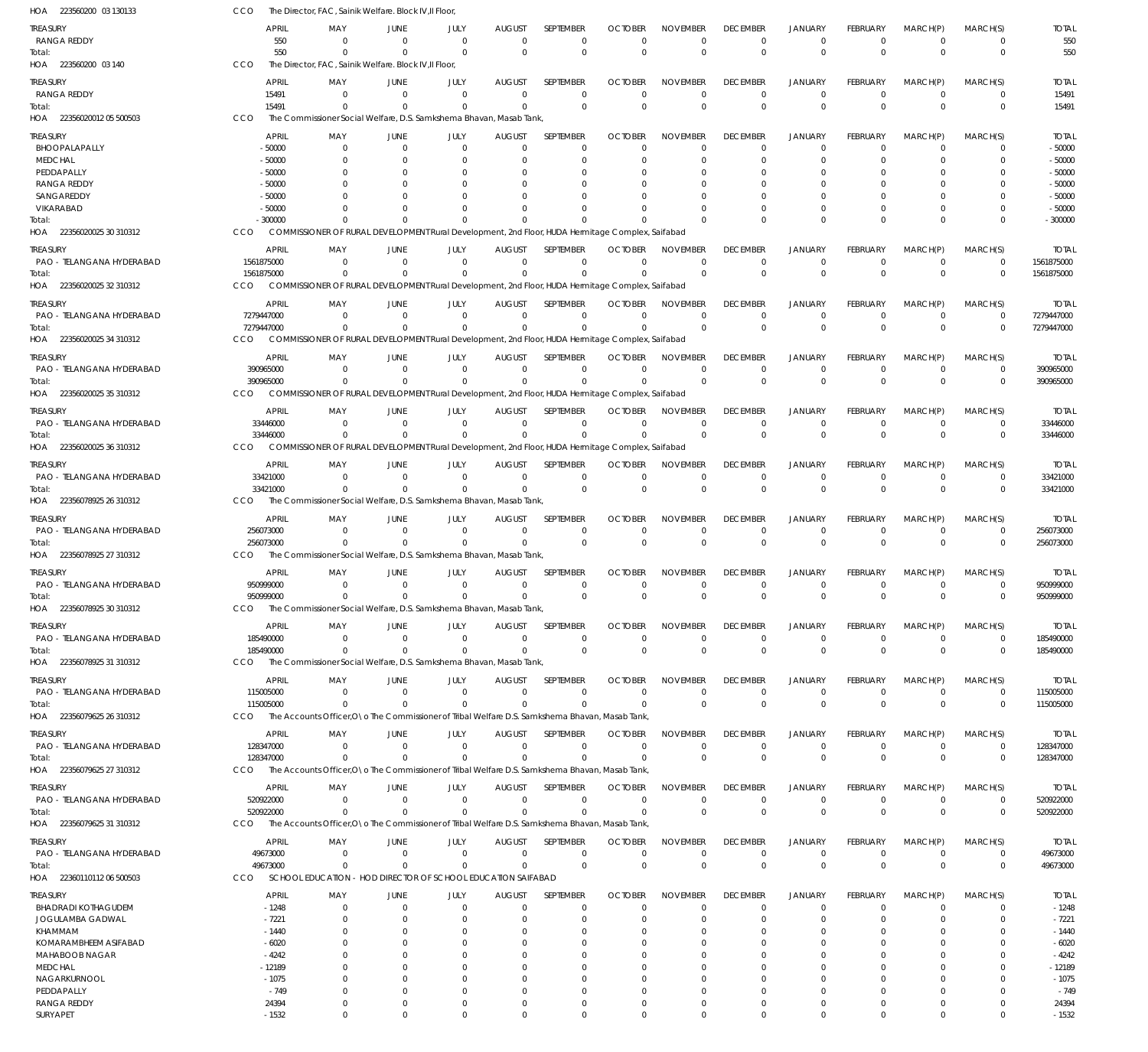| HOA 22360110112 06 500503                | CCO                | SCHOOL EDUCATION - HOD DIRECTOR OF SCHOOL EDUCATION SAIFABAD                  |                            |                                             |                            |                            |                            |                            |                            |                            |                            |                               |                            |                    |
|------------------------------------------|--------------------|-------------------------------------------------------------------------------|----------------------------|---------------------------------------------|----------------------------|----------------------------|----------------------------|----------------------------|----------------------------|----------------------------|----------------------------|-------------------------------|----------------------------|--------------------|
| <b>TREASURY</b>                          | <b>APRIL</b>       | MAY                                                                           | JUNE                       | JULY                                        | <b>AUGUST</b>              | SEPTEMBER                  | <b>OCTOBER</b>             | <b>NOVEMBER</b>            | <b>DECEMBER</b>            | <b>JANUARY</b>             | FEBRUARY                   | MARCH(P)                      | MARCH(S)                   | <b>TOTAL</b>       |
| VIKARABAD                                | $-1156$            | $\Omega$                                                                      | $\mathbf 0$                | $\mathbf 0$                                 | $\mathbf 0$                | $\mathbf 0$                | $\mathbf 0$                | $\Omega$                   | $\mathbf 0$                | $\mathbf 0$                | $\overline{0}$             | $\mathbf 0$                   | $\mathbf 0$                | $-1156$            |
| YADADRI                                  | $-3420$            | $\Omega$                                                                      | $\Omega$                   | $\mathbf 0$                                 | $\mathbf 0$                | $\mathbf 0$                | $\mathbf 0$                | $\Omega$                   | $\mathbf 0$                | $\mathbf 0$                | $\mathbf 0$                | $\overline{0}$                | $\mathbf 0$                | $-3420$            |
| Total:                                   | $-15898$           | $\Omega$                                                                      | $\Omega$                   | $\Omega$                                    | $\Omega$                   | $\mathbf 0$                | $\Omega$                   | $\Omega$                   | $\overline{0}$             | $\overline{0}$             | $\Omega$                   | $\Omega$                      | $\mathbf 0$                | $-15898$           |
| HOA 22360110125 50 500503                | CCO                | SCHOOL EDUCATION - HOD DIRECTOR OF SCHOOL EDUCATION SAIFABAD                  |                            |                                             |                            |                            |                            |                            |                            |                            |                            |                               |                            |                    |
| treasury                                 | <b>APRIL</b>       | MAY                                                                           | JUNE                       | JULY                                        | <b>AUGUST</b>              | SEPTEMBER                  | <b>OCTOBER</b>             | <b>NOVEMBER</b>            | <b>DECEMBER</b>            | JANUARY                    | FEBRUARY                   | MARCH(P)                      | MARCH(S)                   | <b>TOTAL</b>       |
| <b>BHADRADI KOTHAGUDEM</b>               | $-1572$            | $\Omega$                                                                      | $\mathbf 0$                | $\mathbf 0$                                 | $\mathbf 0$                | $\mathbf 0$                | $\mathbf 0$                | $\Omega$                   | $^{\circ}$                 | $\overline{0}$             | $\mathbf 0$                | $\mathbf 0$                   | $\mathbf 0$                | $-1572$            |
| <b>JAGTIAL</b>                           | $-696$             | $\Omega$                                                                      | $\Omega$                   | $\Omega$                                    | 0                          | $\mathbf 0$                | $\Omega$                   | $\Omega$                   | $\Omega$                   | $\overline{0}$             | 0                          | $\mathbf 0$                   | $\mathbf 0$                | $-696$             |
| KHAMMAM                                  | $-1648$            | $\Omega$                                                                      | $\Omega$                   | 0                                           | 0                          | $\mathbf 0$                | -0                         | $\Omega$                   | $\Omega$                   | $\Omega$                   | 0                          | $\Omega$                      | $\mathbf 0$                | $-1648$            |
| KOMARAMBHEEM ASIFABAD                    | $-12100$           |                                                                               | $\Omega$                   |                                             | $\Omega$                   | $\mathbf 0$                | $\Omega$                   | $\Omega$                   |                            | $\Omega$                   | $\Omega$                   | $\Omega$                      | $\mathbf 0$                | $-12100$           |
| MAHABOOB NAGAR                           | $-2804$            | 0                                                                             | $\Omega$                   | O                                           | $\Omega$                   | $\mathbf 0$                | $\Omega$                   | $\Omega$                   |                            | $\Omega$                   | 0                          | $\Omega$                      | $\mathbf 0$                | $-2804$            |
| MAHABUBABAD                              | $-472$             |                                                                               | $\Omega$                   |                                             | $\Omega$                   | $\mathbf 0$                | -C                         | $\Omega$                   |                            | $\Omega$                   | 0                          | $\Omega$                      | $\mathbf 0$                | $-472$             |
| <b>MEDCHAL</b>                           | $-30932$           | $\Omega$                                                                      | $\Omega$                   |                                             | $\Omega$                   | $\mathbf 0$                | -0                         | $\Omega$                   |                            | $\Omega$                   | 0                          | $\Omega$                      | 0                          | $-30932$           |
| NAGARKURNOOL                             | $-1572$            |                                                                               | $\Omega$                   |                                             | 0                          | $\mathbf 0$                | -0                         | $\Omega$                   |                            | $\Omega$                   | 0                          | $\Omega$                      | $\mathbf 0$                | $-1572$            |
| NALGONDA                                 | $-756$             | 0                                                                             | $\Omega$                   |                                             | $\Omega$                   | $\mathbf 0$                | $\Omega$                   | $\Omega$                   |                            | $\Omega$                   | 0                          | $\Omega$                      | $\mathbf 0$                | $-756$             |
| <b>RANGA REDDY</b>                       | $-2772$            |                                                                               | $\Omega$                   |                                             | $\Omega$                   | $\mathbf 0$                | -0                         | $\Omega$                   |                            | $\Omega$                   | $\Omega$                   | $\Omega$                      | $\mathbf 0$                | $-2772$            |
| SANGAREDDY                               | $-528$             |                                                                               | $\Omega$                   |                                             | $\Omega$                   | $\mathbf 0$                | -0                         | $\Omega$                   |                            | $\Omega$                   | 0                          | $\Omega$                      | $\mathbf 0$                | $-528$             |
| SIRICILLA                                | $-792$             |                                                                               | O                          |                                             | 0                          | $\mathbf 0$                | -0                         | $\Omega$                   |                            | $\Omega$                   | O                          | $\Omega$                      | $\mathbf 0$                | $-792$             |
| SURYAPET                                 | $-2348$            |                                                                               | $\Omega$                   |                                             | $\Omega$                   | $\mathbf 0$                | -0                         | $\Omega$                   |                            | $\Omega$                   | 0                          | $\Omega$                      | $\mathbf 0$                | $-2348$            |
| VIKARABAD                                | $-13508$           |                                                                               | $\Omega$                   |                                             | $\Omega$                   | $\mathbf 0$                | -0                         | $\Omega$                   |                            | $\Omega$                   | $\Omega$                   | $\Omega$                      | $\mathbf 0$                | $-13508$           |
| WANAPARTHY                               | $-4912$            |                                                                               | $\Omega$<br>$\Omega$       | O<br>O                                      | $\Omega$<br>$\Omega$       | $\mathbf 0$<br>$\mathbf 0$ | -C                         | $\Omega$<br>$\Omega$       |                            | $\Omega$<br>$\Omega$       | 0<br>$\Omega$              | $\Omega$<br>$\Omega$          | $\mathbf 0$<br>$\mathbf 0$ | $-4912$            |
| WARANGAL (R)<br>YADADRI                  | $-1012$<br>$-1052$ | $\Omega$                                                                      | $\Omega$                   | $\Omega$                                    | $\mathbf 0$                | $\mathbf 0$                | -0<br>$\Omega$             | $\Omega$                   | $\Omega$                   | $\overline{0}$             | 0                          | $\mathbf 0$                   | 0                          | $-1012$<br>$-1052$ |
| Total:                                   | $-79476$           | $\Omega$                                                                      | $\Omega$                   | $\Omega$                                    | $\Omega$                   | $\Omega$                   | $\Omega$                   | $\Omega$                   | $\Omega$                   | $\Omega$                   | $\Omega$                   | $\Omega$                      | $\mathbf 0$                | $-79476$           |
| HOA 22360178912 06 500503                | CCO                | <b>SCHOOL EDUCATION</b>                                                       |                            | - HOD DIRECTOR OF SCHOOL EDUCATION SAIFABAD |                            |                            |                            |                            |                            |                            |                            |                               |                            |                    |
|                                          |                    |                                                                               |                            |                                             |                            |                            |                            |                            |                            |                            |                            |                               |                            |                    |
| treasury                                 | <b>APRIL</b>       | MAY                                                                           | JUNE                       | JULY                                        | <b>AUGUST</b>              | SEPTEMBER                  | <b>OCTOBER</b>             | <b>NOVEMBER</b>            | <b>DECEMBER</b>            | <b>JANUARY</b>             | FEBRUARY                   | MARCH(P)                      | MARCH(S)                   | <b>TOTAL</b>       |
| <b>BHADRADI KOTHAGUDEM</b>               | $-454$             | $^{\circ}$                                                                    | $\mathbf 0$                | $\mathbf 0$                                 | $\mathbf 0$                | $\mathbf 0$                | $\Omega$                   | $\Omega$                   | $\overline{0}$             | $\overline{0}$             | $\overline{0}$             | $\mathbf 0$                   | $\mathbf 0$                | $-454$             |
| <b>JANGAON</b>                           | $-1001$            | $\Omega$                                                                      | $\Omega$                   | $\Omega$                                    | 0                          | $\mathbf 0$                | $^{\circ}$                 | $\Omega$                   | $\overline{0}$             | $\overline{0}$             | $\Omega$                   | $\Omega$                      | $\mathbf 0$                | $-1001$            |
| JOGULAMBA GADWAL                         | $-2775$            | $\Omega$                                                                      | $\Omega$                   | $\Omega$                                    | $\Omega$                   | $\mathbf 0$                | $\Omega$                   | $\Omega$                   | $^{\circ}$                 | $\overline{0}$             | $\Omega$                   | $\Omega$                      | $\mathbf 0$                | $-2775$            |
| KAMAREDDY                                | $-3628$            | $\Omega$                                                                      | $\Omega$                   | $\Omega$                                    | $\Omega$                   | $\mathbf 0$                | $\Omega$                   | $\Omega$                   | $\Omega$                   | $\Omega$                   | $\Omega$                   | $\Omega$                      | $\mathbf 0$                | $-3628$            |
| KHAMMAM                                  | $-1878$            | 0                                                                             | $\Omega$                   |                                             | $\Omega$                   | $\mathbf 0$                | $\Omega$                   | $\Omega$                   | $\Omega$                   | $\Omega$                   | $\Omega$                   | $\Omega$                      | $\mathbf 0$                | $-1878$            |
| KOMARAMBHEEM ASIFABAD                    | $-7512$            | $\Omega$                                                                      | $\Omega$                   | O                                           | $\Omega$                   | $\mathbf 0$                | $\Omega$                   | $\Omega$                   | $\Omega$                   | $\Omega$                   | $\Omega$                   | $\Omega$                      | $\mathbf 0$                | $-7512$            |
| MAHABUBABAD                              | $-1272$            | 0                                                                             | $\Omega$<br>$\Omega$       | O<br>$\Omega$                               | $\Omega$                   | $\mathbf 0$<br>$\Omega$    | $\Omega$                   | $\Omega$<br>$\Omega$       | $\Omega$                   | $\Omega$<br>$\Omega$       | $\Omega$<br>$\Omega$       | $\Omega$<br>$\Omega$          | $\mathbf 0$                | $-1272$            |
| NAGARKURNOOL                             | $-874$<br>$-4201$  | 0                                                                             | $\Omega$                   |                                             | $\Omega$<br>$\Omega$       | $\mathbf 0$                | $\Omega$<br>$\Omega$       | $\Omega$                   | $\Omega$<br>$\Omega$       | $\Omega$                   | $\Omega$                   | $\Omega$                      | $\mathbf 0$<br>$\mathbf 0$ | $-874$<br>$-4201$  |
| <b>RANGA REDDY</b><br>SANGAREDDY         | $-224$             | $\Omega$                                                                      | $\Omega$                   | $\Omega$                                    | $\Omega$                   | $\mathbf 0$                | $\Omega$                   | $\Omega$                   | $\Omega$                   | $\Omega$                   | $\Omega$                   | $\Omega$                      | $\mathbf 0$                | $-224$             |
| SURYAPET                                 | $-3403$            | <sup>0</sup>                                                                  | $\Omega$                   | $\Omega$                                    | $\Omega$                   | $\mathbf 0$                | $\Omega$                   | $\Omega$                   | $\Omega$                   | $\Omega$                   | $\Omega$                   | $\Omega$                      | $\mathbf 0$                | $-3403$            |
| YADADRI                                  | $-2801$            | $\Omega$                                                                      | $\Omega$                   | $\Omega$                                    | $\Omega$                   | $\mathbf 0$                | $\Omega$                   | $\Omega$                   | $\Omega$                   | $\overline{0}$             | $\Omega$                   | $\Omega$                      | $\mathbf 0$                | $-2801$            |
| Total:                                   | $-30023$           | $\mathbf{0}$                                                                  | $\Omega$                   | $\Omega$                                    | $\Omega$                   | $\mathbf 0$                | $\Omega$                   | $\Omega$                   | $\Omega$                   | $\Omega$                   | $\Omega$                   | $\Omega$                      | $\mathbf 0$                | $-30023$           |
| HOA 22360179612 06 500503                | CCO                | SCHOOL EDUCATION - HOD DIRECTOR OF SCHOOL EDUCATION SAIFABAD                  |                            |                                             |                            |                            |                            |                            |                            |                            |                            |                               |                            |                    |
|                                          |                    |                                                                               |                            |                                             |                            |                            |                            |                            |                            |                            |                            |                               |                            |                    |
| TREASURY                                 | <b>APRIL</b>       | MAY                                                                           | JUNE                       | JULY                                        | <b>AUGUST</b>              | SEPTEMBER                  | <b>OCTOBER</b>             | <b>NOVEMBER</b>            | <b>DECEMBER</b>            | <b>JANUARY</b>             | FEBRUARY                   | MARCH(P)                      | MARCH(S)                   | <b>TOTAL</b>       |
| ADILABAD                                 | $-1152$            | 0                                                                             | $\mathbf 0$                | $\mathbf 0$                                 | $\mathbf 0$                | $\mathbf 0$                | 0                          | $\Omega$                   | $^{\circ}$                 | $\overline{0}$             | 0                          | $\mathbf 0$                   | $\mathbf 0$                | $-1152$            |
| <b>BHADRADI KOTHAGUDEM</b>               | $-2468$            | $\Omega$                                                                      | $\Omega$                   | $\Omega$                                    | 0                          | $\mathbf 0$                | $\Omega$                   | $\Omega$                   | $\Omega$                   | $\overline{0}$             | $\Omega$                   | $\mathbf 0$                   | $\mathbf 0$                | $-2468$            |
| <b>JANGAON</b>                           | $-1017$            | 0                                                                             | $\Omega$                   | 0                                           | 0                          | $\mathbf 0$                | $\Omega$                   | $\Omega$<br>$\Omega$       | $\Omega$                   | $\Omega$                   | 0                          | $\Omega$                      | $\mathbf 0$                | $-1017$            |
| KAMAREDDY<br>KHAMMAM                     | $-4415$<br>$-1748$ | 0                                                                             | $\Omega$<br>$\Omega$       | 0<br>0                                      | 0<br>0                     | $\mathbf 0$<br>$\mathbf 0$ | $\Omega$<br>$\Omega$       | $\Omega$                   |                            | $\Omega$<br>$\Omega$       | $\Omega$<br>0              | $\Omega$<br>$\Omega$          | $\mathbf 0$<br>$\mathbf 0$ | $-4415$<br>$-1748$ |
| KOMARAMBHEEM ASIFABAD                    | $-6629$            | $\Omega$                                                                      | $\Omega$                   | $\Omega$                                    | $\Omega$                   | $\mathbf 0$                | $\Omega$                   | $\Omega$                   | $\Omega$                   | $\Omega$                   | $\Omega$                   | $\Omega$                      | $\mathbf 0$                | $-6629$            |
| NAGARKURNOOL                             | $-1905$            | 0                                                                             |                            |                                             | 0                          | 0                          | -C                         |                            |                            | $\Omega$                   |                            | O                             | 0                          | $-1905$            |
| NALGONDA                                 | $-802$             | $\Omega$                                                                      | $\Omega$                   | 0                                           | $\Omega$                   | $\mathbf 0$                | $\Omega$                   | $\Omega$                   | $\Omega$                   | $\Omega$                   | $\Omega$                   | $\Omega$                      | $\mathbf 0$                | $-802$             |
| SANGAREDDY                               | $-1496$            | $\Omega$                                                                      | $\Omega$                   | O                                           | $\Omega$                   | $\mathbf 0$                | $\Omega$                   | $\Omega$                   | $\Omega$                   | $\Omega$                   | $\Omega$                   | $\Omega$                      | $\mathbf 0$                | $-1496$            |
| SIRICILLA                                | $-1819$            |                                                                               | $\Omega$                   |                                             | 0                          | $\mathbf 0$                | $\Omega$                   | $\Omega$                   |                            | $\Omega$                   | $\Omega$                   | $\Omega$                      | $\mathbf 0$                | $-1819$            |
| WANAPARTHY                               | $-4897$            | $\Omega$                                                                      | $\Omega$                   | 0                                           | $\Omega$                   | $\mathbf 0$                | $\Omega$                   | $\Omega$                   | $\Omega$                   | $\Omega$                   | 0                          | $\Omega$                      | $\mathbf 0$                | $-4897$            |
| WARANGAL (R)                             | $-1961$            |                                                                               | $\Omega$                   | O                                           | $\Omega$                   | $\mathbf 0$                | $\Omega$                   | $\Omega$                   | $\Omega$                   | $\Omega$                   | $\Omega$                   | $\Omega$                      | $\mathbf 0$                | $-1961$            |
| YADADRI                                  | $-278$             | $\Omega$                                                                      | $\Omega$                   | $\Omega$                                    | $\Omega$                   | $\mathbf 0$                | $\Omega$                   | $\Omega$                   | $\Omega$                   | $\overline{0}$             | 0                          | $\mathbf 0$                   | 0                          | $-278$             |
| Total:                                   | $-30587$           | $\Omega$                                                                      | $\Omega$                   | $\Omega$                                    | $\mathbf 0$                | $\Omega$                   | $\Omega$                   | $\Omega$                   | $\Omega$                   | $\overline{0}$             | $\Omega$                   | $\Omega$                      | $\mathsf 0$                | $-30587$           |
| HOA 2236021011204230                     | CCO                | The Commissioner, Women and Child Welfare, Door No.8-3-222, Vengal Rao Nagar, |                            |                                             |                            |                            |                            |                            |                            |                            |                            |                               |                            |                    |
| <b>TREASURY</b>                          | <b>APRIL</b>       | MAY                                                                           | JUNE                       | JULY                                        | <b>AUGUST</b>              | SEPTEMBER                  | <b>OCTOBER</b>             | <b>NOVEMBER</b>            | <b>DECEMBER</b>            | <b>JANUARY</b>             | FEBRUARY                   | MARCH(P)                      | MARCH(S)                   | <b>TOTAL</b>       |
| BHOOPALAPALLY                            | 4229249            | $^{\circ}$                                                                    | $\overline{0}$             | $\mathbf 0$                                 | $\mathbf 0$                | $\mathbf 0$                | $\Omega$                   | $\Omega$                   | $\mathbf 0$                | $\mathbf 0$                | $\mathbf 0$                | $\mathbf 0$                   | 0                          | 4229249            |
| JOGULAMBA GADWAL                         | $-10979$           | $\Omega$                                                                      | $\mathbf 0$                | $\Omega$                                    | 0                          | $\mathbf 0$                | $^{\circ}$                 | $\Omega$                   | $^{\circ}$                 | $\overline{0}$             | $\mathbf 0$                | $\mathbf 0$                   | $\mathbf 0$                | $-10979$           |
| KHAMMAM                                  | 10318858           | $\Omega$                                                                      | $\Omega$                   | $\Omega$                                    | $\Omega$                   | $\mathbf 0$                | $\Omega$                   | $\Omega$                   | $^{\circ}$                 | $\overline{0}$             | $\Omega$                   | $\Omega$                      | $\mathbf 0$                | 10318858           |
| MAHABOOB NAGAR                           | $-3001$            | $\Omega$                                                                      | $\Omega$                   | O                                           | $\Omega$                   | $\mathbf 0$                | $\Omega$                   | $\Omega$                   | $\Omega$                   | $\Omega$                   | $\Omega$                   | $\Omega$                      | $\mathbf 0$                | $-3001$            |
| <b>MANCHERIAL</b>                        | $-8981$            | 0                                                                             | $\Omega$                   | 0                                           | $\Omega$                   | $\mathbf 0$                | $\Omega$                   | $\Omega$                   | $\Omega$                   | $\Omega$                   | $\Omega$                   | $\Omega$                      | $\mathbf 0$                | $-8981$            |
| MEDAK                                    | $-960$             | <sup>0</sup>                                                                  | $\Omega$                   | $\Omega$                                    | $\Omega$                   | $\mathbf 0$                | $\Omega$                   | $\Omega$                   | $\Omega$                   | $\Omega$                   | $\Omega$                   | $\Omega$                      | $\mathbf 0$                | $-960$             |
| NAGARKURNOOL                             | $-8282$            | 0                                                                             | $\Omega$                   |                                             | $\Omega$                   | $\mathbf 0$                | $\Omega$                   | $\Omega$                   | $\Omega$                   | $\Omega$                   | $\Omega$                   | $\Omega$                      | 0                          | $-8282$            |
| NALGONDA                                 | $-10154$           | $\Omega$                                                                      | $\Omega$                   | O                                           | $\Omega$                   | $\mathbf 0$                | $\Omega$                   | $\Omega$                   | $\Omega$                   | $\Omega$                   | $\Omega$                   | $\Omega$                      | $\mathbf 0$                | $-10154$           |
| NIRMAL                                   | $-13606$           | 0                                                                             | $\Omega$                   | O                                           | $\Omega$                   | $\mathbf 0$                | $\Omega$                   | $\Omega$                   | $\Omega$                   | $\Omega$                   | $\Omega$                   | $\Omega$                      | $\mathbf 0$                | $-13606$           |
| NIZAMABAD                                | 17577328           | <sup>0</sup>                                                                  | $\Omega$                   | O                                           | $\Omega$                   | $\mathbf 0$                | $\Omega$                   | $\Omega$                   | $\Omega$                   | $\Omega$                   | $\Omega$                   | $\Omega$                      | $\mathbf 0$                | 17577328           |
| Narayanpet                               | $-16506$           | 0                                                                             | $\Omega$                   |                                             | $\Omega$                   | 0                          | $\Omega$                   | $\Omega$                   | $\Omega$                   | $\Omega$                   | $\Omega$                   | $\Omega$                      | $\mathbf 0$                | $-16506$           |
| PAO - TELANGANA HYDERABAD                | 1342590            | $\Omega$                                                                      | $\Omega$                   | O                                           | $\Omega$                   | $\mathbf 0$                | $\Omega$                   | $\Omega$                   | $\Omega$                   | $\Omega$                   | $\Omega$                   | $\Omega$                      | $\mathbf 0$                | 1342590            |
| <b>RANGA REDDY</b>                       | 7701483            | 0                                                                             | $\Omega$                   |                                             | $\Omega$                   | $\mathbf 0$                | $\Omega$                   | $\Omega$                   | $\Omega$                   | $\Omega$                   | $\Omega$                   | $\Omega$                      | $\mathbf 0$                | 7701483            |
| SIDDIPET                                 | 10023692           | $\Omega$                                                                      | $\Omega$                   | O                                           | $\Omega$                   | $\Omega$                   | $\Omega$                   | $\Omega$                   | $\Omega$                   | $\Omega$                   | $\Omega$                   | $\Omega$                      | $\mathbf 0$                | 10023692           |
| SIRICILLA                                | $-1909$            | 0                                                                             | $\Omega$                   |                                             | $\Omega$                   | 0                          | $\Omega$                   | $\Omega$                   | $\Omega$                   | $\Omega$                   | $\Omega$                   | $\Omega$                      | $\mathbf 0$                | $-1909$            |
| <b>SURYAPET</b>                          | $-903$             | $\Omega$                                                                      | $\Omega$                   | $\Omega$                                    | $\Omega$                   | $\mathbf 0$                | $\Omega$                   | $\Omega$                   | $\Omega$                   | $\Omega$                   | $\Omega$                   | $\Omega$                      | $\mathbf 0$                | $-903$             |
| VIKARABAD                                | 10462198           | $\Omega$                                                                      | $\Omega$                   | $\Omega$                                    | $\Omega$                   | $\mathbf 0$                | $\Omega$                   | $\Omega$                   | $\Omega$                   | $\Omega$                   | $\Omega$                   | $\Omega$                      | $\mathbf 0$                | 10462198           |
| YADADRI                                  | $-1186$            | $\Omega$                                                                      | $\Omega$                   | $\Omega$                                    | $\Omega$                   | $\mathbf 0$                | $\Omega$                   | $\Omega$                   | $\mathbf 0$                | $\mathbf 0$                | $\mathbf 0$                | $\mathbf 0$                   | $\mathbf 0$                | $-1186$            |
| Total:                                   | 61578931           | $\mathbf 0$                                                                   | $\mathbf{0}$               | $\Omega$                                    | $\Omega$                   | $\mathbf 0$                | $\Omega$                   | $\Omega$                   | $\mathbf 0$                | $\mathbf 0$                | $\Omega$                   | $\Omega$                      | $\mathbf 0$                | 61578931           |
| HOA 22360210112 05 300302                | CCO                | SCHOOL EDUCATION - HOD DIRECTOR OF SCHOOL EDUCATION SAIFABAD                  |                            |                                             |                            |                            |                            |                            |                            |                            |                            |                               |                            |                    |
| TREASURY                                 |                    |                                                                               |                            |                                             |                            |                            |                            |                            |                            |                            |                            |                               |                            |                    |
|                                          | <b>APRIL</b>       | MAY                                                                           | JUNE                       | JULY                                        | <b>AUGUST</b>              | SEPTEMBER                  | <b>OCTOBER</b>             | <b>NOVEMBER</b>            | <b>DECEMBER</b>            | <b>JANUARY</b>             | FEBRUARY                   | MARCH(P)                      | MARCH(S)                   | <b>TOTAL</b>       |
| ADILABAD                                 | 42216              | 0                                                                             | $\mathbf 0$                | $\mathbf 0$                                 | $\mathbf 0$                | $\mathbf 0$                | $\mathbf 0$                | $\mathbf 0$                | $^{\circ}$                 | $\overline{0}$             | $\mathbf 0$                | $\mathbf 0$                   | $\mathbf 0$                | 42216              |
| <b>BHADRADI KOTHAGUDEM</b><br>KARIMNAGAR | 21356<br>4060      | $\mathbf 0$<br>$\mathbf 0$                                                    | $\mathbf 0$<br>$\mathbf 0$ | $\mathbf 0$<br>$\mathbf 0$                  | $\mathbf 0$<br>$\mathbf 0$ | $\mathbf 0$<br>$\mathbf 0$ | $\mathbf 0$<br>$\mathbf 0$ | $\mathbf 0$<br>$\mathbf 0$ | $\mathbf 0$<br>$\mathbf 0$ | $\mathbf 0$<br>$\mathbf 0$ | $\mathbf 0$<br>$\mathbf 0$ | $\overline{0}$<br>$\mathbf 0$ | 0<br>$\mathbf 0$           | 21356<br>4060      |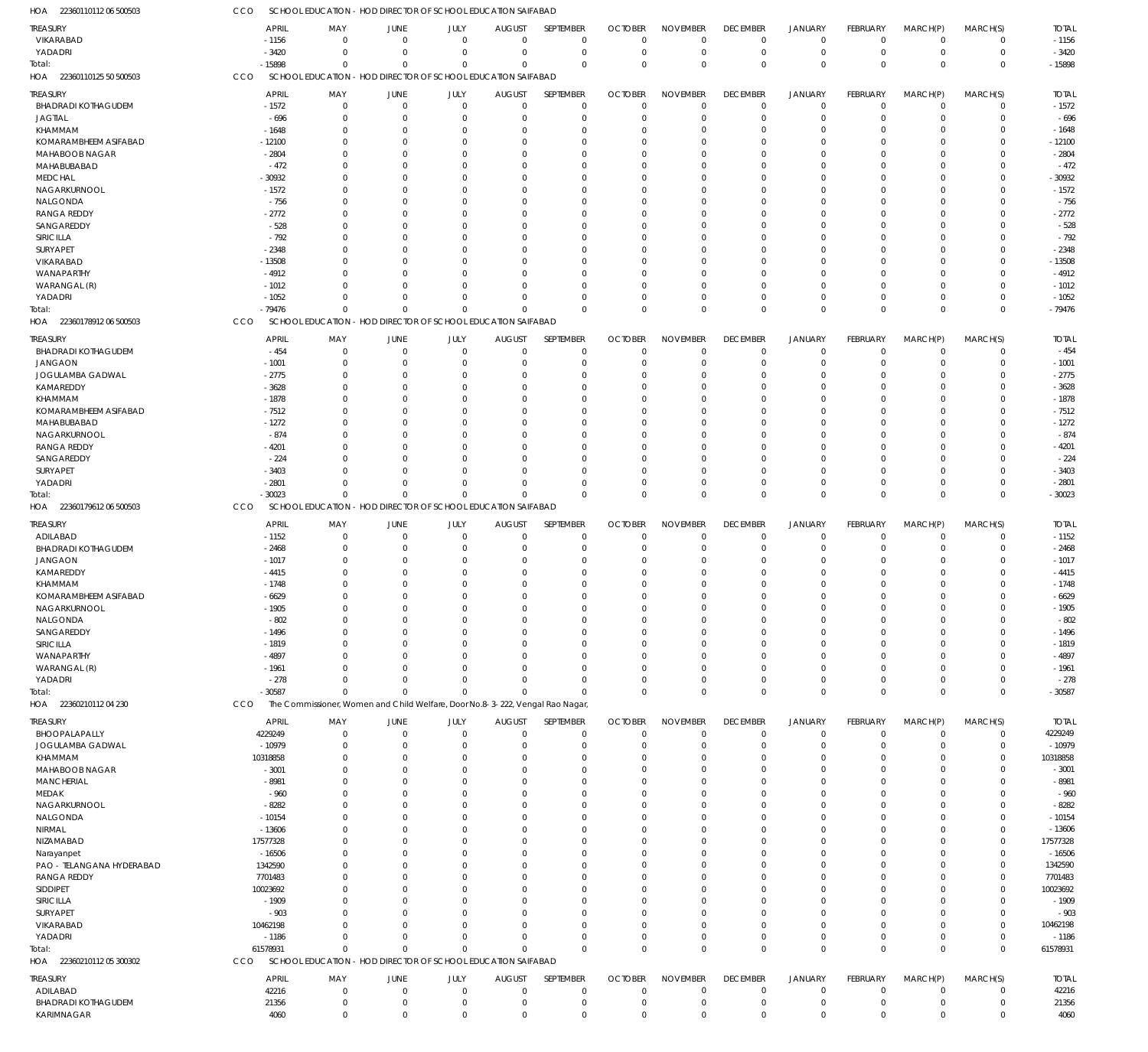| 22360210112 05 300302<br>HOA | CCO | SCHOOL EDUCATION - HOD DIRECTOR OF SCHOOL EDUCATION SAIFABAD                  |                |                            |                        |                          |                      |                                   |                     |                                  |                            |                            |                            |                     |
|------------------------------|-----|-------------------------------------------------------------------------------|----------------|----------------------------|------------------------|--------------------------|----------------------|-----------------------------------|---------------------|----------------------------------|----------------------------|----------------------------|----------------------------|---------------------|
| <b>TREASURY</b>              |     | <b>APRIL</b><br>MAY                                                           | <b>JUNE</b>    | <b>JULY</b>                | <b>AUGUST</b>          | SEPTEMBER                | <b>OCTOBER</b>       | <b>NOVEMBER</b>                   | <b>DECEMBER</b>     | <b>JANUARY</b>                   | FEBRUARY                   | MARCH(P)                   | MARCH(S)                   | <b>TOTAL</b>        |
| MAHABUBABAD                  |     | 7800<br>$\mathbf 0$                                                           | $\overline{0}$ | $\mathbf 0$                | $\Omega$               | $\mathbf 0$              | $\Omega$             | $^{\circ}$                        | $\mathbf 0$         | $\mathbf 0$                      | $^{\circ}$                 | $\mathbf 0$                | $\mathbf 0$                | 7800                |
| <b>MANCHERIAL</b>            |     | 7560<br>$\mathbf 0$                                                           | $\Omega$       | $\mathbf 0$                | $\Omega$               | $\mathbf 0$              | $\Omega$             | $\Omega$                          | $\mathbf 0$         | $\overline{0}$                   | $\mathbf 0$                | $\mathbf 0$                | $\mathbf 0$                | 7560                |
| NALGONDA                     |     | 21572<br>$\mathbf 0$                                                          | $\Omega$       | $\Omega$                   | $\Omega$               | $\Omega$                 |                      | $\Omega$                          | 0                   | $\mathbf 0$                      | $\Omega$                   | $\Omega$                   | $\mathbf 0$                | 21572               |
| NIZAMABAD                    |     | $-3920$<br>$\Omega$                                                           | $\Omega$       | $\Omega$                   | $\Omega$               | $\Omega$                 |                      | $\Omega$                          | $\Omega$            | $\Omega$                         | $\Omega$                   | $\Omega$                   | $\mathbf 0$                | $-3920$             |
| <b>RANGA REDDY</b>           |     | 21462<br>$\Omega$                                                             | 0              | $\Omega$                   | $\Omega$               | $\Omega$                 |                      | $\Omega$                          | $\Omega$            | $\Omega$                         |                            | $\Omega$                   | $\mathbf 0$                | 21462               |
| SANGAREDDY                   |     | 50356<br>$\Omega$                                                             | $\Omega$       | $\Omega$                   | $\Omega$               | $\Omega$                 |                      | $\Omega$                          | $\Omega$            | $\Omega$                         | $\Omega$                   | $\Omega$                   | $\mathbf 0$                | 50356               |
| WANAPARTHY                   |     | 6773<br>0                                                                     | $\Omega$       | $\mathbf 0$                | $\Omega$               | $\Omega$                 |                      | $\Omega$                          | $\mathbf 0$         | $\mathbf 0$                      | $\Omega$                   | $\Omega$                   | $\mathbf 0$                | 6773                |
| Total:                       |     | 179235<br>$\Omega$                                                            | $\Omega$       | $\Omega$                   | $\Omega$               | $\Omega$                 | $\Omega$             | $\Omega$                          | $\Omega$            | $\Omega$                         | $\Omega$                   | $\Omega$                   | $\mathbf 0$                | 179235              |
| HOA 22360210112 05 310312    | CCO | SCHOOL EDUCATION - HOD DIRECTOR OF SCHOOL EDUCATION SAIFABAD                  |                |                            |                        |                          |                      |                                   |                     |                                  |                            |                            |                            |                     |
|                              |     |                                                                               |                |                            |                        |                          |                      |                                   |                     |                                  |                            |                            |                            |                     |
| TREASURY                     |     | <b>APRIL</b><br>MAY                                                           | JUNE           | JULY                       | <b>AUGUST</b>          | SEPTEMBER                | <b>OCTOBER</b>       | <b>NOVEMBER</b>                   | <b>DECEMBER</b>     | <b>JANUARY</b>                   | FEBRUARY                   | MARCH(P)                   | MARCH(S)                   | <b>TOTAL</b>        |
| ADILABAD                     |     | 48000<br>$\mathbf 0$                                                          | $\overline{0}$ | $\mathbf 0$                | $\Omega$               | $\mathbf 0$              | $\Omega$             | $^{\circ}$                        | $\mathbf 0$         | $\mathbf 0$                      | $\mathbf 0$                | $\mathbf 0$                | $\mathbf 0$                | 48000               |
| BHOOPALAPALLY                |     | $-2000$<br>$\mathbf 0$                                                        | 0              | $\mathbf{0}$               | -0                     | $\mathbf 0$              | $\Omega$             | $^{\circ}$                        | $\mathbf 0$         | $\mathbf 0$                      | $\Omega$                   | $\mathbf 0$                | $\mathbf 0$                | $-2000$             |
| <b>JAGTIAL</b>               |     | 76000<br>$\mathbf 0$                                                          | $\Omega$       | $\Omega$                   |                        | $\Omega$                 |                      | $\Omega$                          | $\Omega$            | $\Omega$                         | $\Omega$                   | $\Omega$                   | $\mathbf 0$                | 76000               |
| JOGULAMBA GADWAL             |     | $-6000$<br>$\mathbf 0$                                                        | 0              | $\Omega$                   |                        | $\Omega$                 |                      | $\Omega$                          | $\Omega$            | $\Omega$                         | O                          | $\Omega$                   | $\mathbf 0$                | $-6000$             |
| KARIMNAGAR                   |     | 44000<br>$\mathbf 0$                                                          | 0              | $\Omega$                   |                        | $\Omega$                 |                      | $\Omega$                          | 0                   | $\Omega$                         | O                          | $\Omega$                   | $\mathbf 0$                | 44000               |
| MAHABOOB NAGAR               |     | $-10000$<br>$\mathbf 0$                                                       | 0              | $\Omega$                   |                        | $\Omega$                 |                      | $\Omega$                          | $\Omega$            | $\Omega$                         | 0                          | $\Omega$                   | $\mathbf 0$                | $-10000$            |
| <b>MANCHERIAL</b>            |     | $-11000$<br>$\mathbf 0$                                                       | 0              | $\Omega$                   |                        | $\Omega$                 |                      | $\Omega$                          | 0                   | $\Omega$                         | O                          | $\Omega$                   | $\mathbf 0$                | $-11000$            |
| MEDAK                        |     | 41500<br>$\mathbf 0$                                                          | 0              | $\Omega$                   |                        | $\Omega$                 |                      | $\Omega$                          | $\Omega$            | $\Omega$                         | O                          | $\Omega$                   | $\mathbf 0$                | 41500               |
| <b>MEDCHAL</b>               |     | 35000<br>$\mathbf 0$                                                          | 0              | $\Omega$                   |                        | $\Omega$                 |                      | $\Omega$                          | $\Omega$            | $\Omega$                         | O                          | $\Omega$                   | $\mathbf 0$                | 35000               |
| NALGONDA                     |     | $-1000$<br>$\mathbf 0$                                                        | 0              | $\Omega$                   |                        | $\Omega$                 |                      | $\Omega$                          | $\Omega$            | $\Omega$                         | O                          | $\Omega$                   | $\mathbf 0$                | $-1000$             |
| NIZAMABAD                    |     | $-4000$<br>$\mathbf 0$                                                        | 0              | $\Omega$                   |                        | $\Omega$                 |                      | $\Omega$                          | 0                   | $\Omega$                         | O                          | $\Omega$                   | $\mathbf 0$                | $-4000$             |
|                              |     | $-8000$<br>$\mathbf 0$                                                        | 0              | $\Omega$                   |                        | $\Omega$                 |                      | $\Omega$                          | $\Omega$            | $\Omega$                         | 0                          | $\Omega$                   | $\mathbf 0$                | $-8000$             |
| Narayanpet                   |     | $\mathbf 0$                                                                   |                | $\Omega$                   |                        | $\Omega$                 |                      | $\Omega$                          | U                   | $\Omega$                         | O                          | $\Omega$                   | $\mathbf 0$                |                     |
| PEDDAPALLY                   |     | 28000                                                                         | 0              |                            |                        |                          |                      |                                   |                     |                                  |                            |                            |                            | 28000               |
| <b>RANGA REDDY</b>           |     | $-5000$<br>$\mathbf 0$                                                        | 0              | $\Omega$                   |                        | $\Omega$                 |                      | $\Omega$                          | $\Omega$            | $\Omega$                         | O                          | $\Omega$                   | $\mathbf 0$                | $-5000$             |
| SANGAREDDY                   |     | 96000<br>$\mathbf 0$                                                          | 0              | $\Omega$                   |                        | $\Omega$                 |                      | $\Omega$                          | $\Omega$            | $\Omega$                         | 0                          | $\Omega$                   | $\mathbf 0$                | 96000               |
| SIDDIPET                     |     | 19000<br>$\mathbf 0$                                                          | 0              | $\Omega$                   |                        | $\Omega$                 |                      | $\Omega$                          | $\Omega$            | $\Omega$                         | O                          | $\Omega$                   | $\mathbf 0$                | 19000               |
| SURYAPET                     |     | $-5000$<br>$\Omega$                                                           | n              | $\Omega$                   |                        | $\Omega$                 |                      | $\Omega$                          | $\Omega$            | $\Omega$                         | $\Omega$                   | $\Omega$                   | $\mathbf 0$                | $-5000$             |
| VIKARABAD                    |     | $-15000$<br>$\mathbf 0$                                                       | $\Omega$       | $\mathbf 0$                | $\Omega$               | $\Omega$                 |                      | $\Omega$                          | $\mathbf 0$         | $\overline{0}$                   | $\Omega$                   | $\overline{0}$             | $\mathbf 0$                | $-15000$            |
| Total:                       |     | 320500<br>$\Omega$                                                            | $\Omega$       | $\Omega$                   | $\Omega$               | $\Omega$                 | $\Omega$             | $\Omega$                          | $\mathbf 0$         | $\Omega$                         | $\Omega$                   | $\Omega$                   | $\mathbf 0$                | 320500              |
| HOA 22360210112 06 500503    | CCO | SCHOOL EDUCATION - HOD DIRECTOR OF SCHOOL EDUCATION SAIFABAD                  |                |                            |                        |                          |                      |                                   |                     |                                  |                            |                            |                            |                     |
| TREASURY                     |     | <b>APRIL</b><br>MAY                                                           | <b>JUNE</b>    | JULY                       | <b>AUGUST</b>          | SEPTEMBER                | <b>OCTOBER</b>       | <b>NOVEMBER</b>                   | <b>DECEMBER</b>     | <b>JANUARY</b>                   | FEBRUARY                   | MARCH(P)                   | MARCH(S)                   | <b>TOTAL</b>        |
| ADILABAD                     |     | $-3302$<br>$\mathbf 0$                                                        | $\Omega$       | $\mathbf 0$                | $\Omega$               | $\mathbf 0$              | -0                   | $\Omega$                          | $\mathbf 0$         | $\overline{0}$                   | $\mathbf 0$                | $^{\circ}$                 | $\mathbf 0$                | $-3302$             |
| JOGULAMBA GADWAL             |     | $-8372$<br>$\mathbf 0$                                                        | $\Omega$       | $\mathbf 0$                | $\Omega$               | $\mathbf 0$              | $\Omega$             | $\Omega$                          | $\mathbf 0$         | $\overline{0}$                   | $\mathbf 0$                | $\Omega$                   | $\mathbf 0$                | $-8372$             |
| KHAMMAM                      |     | $-2760$<br>$\mathbf 0$                                                        | $\Omega$       | $\Omega$                   | $\Omega$               | $\Omega$                 |                      | $\Omega$                          | $\mathbf 0$         | $\mathbf 0$                      | $\Omega$                   | $\Omega$                   | $\mathbf 0$                | $-2760$             |
|                              |     | $-19801$<br>$\Omega$                                                          | $\Omega$       | $\Omega$                   | $\Omega$               | $\Omega$                 |                      | $\Omega$                          | $\Omega$            | $\Omega$                         | $\Omega$                   | $\Omega$                   | $\mathbf 0$                | $-19801$            |
| MAHABOOB NAGAR               |     |                                                                               |                |                            |                        |                          |                      |                                   |                     |                                  |                            |                            |                            |                     |
| VIKARABAD                    |     | $-17987$<br>$\Omega$                                                          | $\Omega$       | $\Omega$                   | $\Omega$               | $\Omega$                 |                      | $\Omega$                          | $\Omega$            | $\mathbf 0$                      | $\Omega$                   | $\Omega$                   | $\mathbf 0$                | $-17987$            |
| WANAPARTHY                   |     | $-25159$<br>$\Omega$                                                          | $\Omega$       | $\Omega$                   | $\Omega$               | $\Omega$                 |                      | $\Omega$                          | $\mathbf 0$         | $\overline{0}$                   | 0                          | $\Omega$                   | $\mathbf 0$                | $-25159$            |
| Total:                       |     | $-77381$<br>$\mathbf 0$                                                       | $\Omega$       | $\mathbf 0$                | $\Omega$               | $\Omega$                 | $\Omega$             | $\mathbf 0$                       | $\mathbf 0$         | $\overline{0}$                   | $\Omega$                   | $\Omega$                   | $\mathbf 0$                | $-77381$            |
| HOA 22360210125 06 230       | CCO | The Commissioner, Women and Child Welfare, Door No.8-3-222, Vengal Rao Nagar, |                |                            |                        |                          |                      |                                   |                     |                                  |                            |                            |                            |                     |
| <b>TREASURY</b>              |     | <b>APRIL</b><br>MAY                                                           | JUNE           | JULY                       | <b>AUGUST</b>          | SEPTEMBER                | <b>OCTOBER</b>       | <b>NOVEMBER</b>                   | <b>DECEMBER</b>     | <b>JANUARY</b>                   | FEBRUARY                   | MARCH(P)                   | MARCH(S)                   | <b>TOTAL</b>        |
| JOGULAMBA GADWAL             |     | $-11045$<br>0                                                                 | - 0            | $\mathbf 0$                | 0                      | $\mathbf 0$              | $\Omega$             | $\overline{0}$                    | $\mathbf 0$         | $\overline{0}$                   | $\mathbf 0$                | $\mathbf 0$                | $\mathbf 0$                | $-11045$            |
| MAHABOOB NAGAR               |     | $-1987$<br>$\mathbf 0$                                                        | 0              | $\mathbf 0$                | $\Omega$               | $\Omega$                 |                      | $\Omega$                          | $\mathbf 0$         | $\overline{0}$                   | $\Omega$                   | $\mathbf 0$                | $\mathbf 0$                | $-1987$             |
| MEDAK                        |     | $-172$<br>$\mathbf 0$                                                         | 0              | $\Omega$                   |                        | $\Omega$                 |                      | $\Omega$                          | $\mathbf 0$         | $\Omega$                         | $\Omega$                   | $\Omega$                   | $\mathbf 0$                | $-172$              |
| <b>RANGA REDDY</b>           |     | $-939$<br>$\mathbf 0$                                                         | 0              | $\Omega$                   |                        | $\Omega$                 |                      | $\Omega$                          | $\Omega$            | $\Omega$                         | $\Omega$                   | $\Omega$                   | $\mathbf 0$                | $-939$              |
| VIKARABAD                    |     | $-4967$<br>$\mathbf 0$                                                        | 0              | $\Omega$                   | $\Omega$               | $\Omega$                 |                      | $\Omega$                          | $\Omega$            | $\Omega$                         | $\Omega$                   | $\Omega$                   | $\mathbf 0$                | $-4967$             |
| Total:                       |     | $-19110$<br>$\Omega$                                                          | $\Omega$       | $\Omega$                   | $\Omega$               | $\Omega$                 | $\Omega$             | $\Omega$                          | $\Omega$            | $\Omega$                         | $\Omega$                   | $\Omega$                   | $\mathbf 0$                | $-19110$            |
| HOA 2236027891204230         | CCO | The Commissioner, Women and Child Welfare, Door No.8-3-222, Vengal Rao Nagar, |                |                            |                        |                          |                      |                                   |                     |                                  |                            |                            |                            |                     |
|                              |     |                                                                               |                |                            |                        |                          |                      |                                   |                     |                                  |                            |                            |                            |                     |
| TREASURY                     |     | <b>APRIL</b><br>MAY                                                           | <b>JUNE</b>    | <b>JULY</b>                | <b>AUGUST</b>          | <b>SEPTEMBER</b>         | <b>OCTOBER</b>       | <b>NOVEMBER</b>                   | <b>DECEMBER</b>     | <b>JANUARY</b>                   | FEBRUARY                   | MARCH(P)                   | MARCH(S)                   | <b>TOTAL</b>        |
| BHOOPALAPALLY                |     | 1023180<br>$\mathbf 0$                                                        | $\Omega$       | $\mathbf 0$                | $\Omega$               | $^{\circ}$               | $\Omega$             | $^{\circ}$                        | $\mathbf 0$         | $\mathbf 0$                      | $\mathbf 0$                | $\mathbf 0$                | 0                          | 1023180             |
| MAHABOOB NAGAR               |     | $-476$<br>$\mathbf 0$                                                         | $\Omega$       | $\mathbf 0$                | $\Omega$               | $\mathbf 0$              | $\Omega$             | $\overline{0}$                    | $\mathbf 0$         | $\overline{0}$                   | 0                          | $\mathbf 0$                | $\mathbf 0$                | $-476$              |
| NAGARKURNOOL                 |     | $-644$<br>0                                                                   | 0              | $\Omega$                   | $\Omega$               | 0                        |                      | $\Omega$                          | 0                   | $\mathbf 0$                      | $\Omega$                   | $\Omega$                   | $\mathbf 0$                | $-644$              |
| NIRMAL                       |     | $-581$<br>$\Omega$                                                            | 0              | $\Omega$                   |                        | $\Omega$                 |                      | $\Omega$                          | $\Omega$            | $\Omega$                         | $\Omega$                   | $\Omega$                   | $\mathbf 0$                | $-581$              |
| NIZAMABAD                    |     | 4805315<br>$\Omega$                                                           |                | $\Omega$                   | -0                     | $\Omega$                 |                      | $\Omega$                          | $\Omega$            | $\Omega$                         |                            | $\Omega$                   | $\mathbf 0$                | 4805315             |
| SIDDIPET                     |     | 3454286<br>$\Omega$                                                           | $\Omega$       | $\Omega$                   | $\Omega$               | $\Omega$                 |                      | $\Omega$                          | $\mathbf 0$         | $\mathbf 0$                      | 0                          | $\overline{0}$             | $\mathbf 0$                | 3454286             |
| Total:                       |     | 9281080<br>$\mathbf 0$                                                        | $\Omega$       | $\Omega$                   | $\Omega$               | $\Omega$                 | $\Omega$             | $\mathbf 0$                       | $\mathbf 0$         | $\overline{0}$                   | $\Omega$                   | $\Omega$                   | $\mathbf 0$                | 9281080             |
| HOA 22360278912 05 310312    | CCO | SCHOOL EDUCATION - HOD DIRECTOR OF SCHOOL EDUCATION SAIFABAD                  |                |                            |                        |                          |                      |                                   |                     |                                  |                            |                            |                            |                     |
|                              |     |                                                                               |                |                            |                        |                          |                      |                                   |                     |                                  |                            |                            |                            |                     |
| TREASURY                     |     | <b>APRIL</b><br>MAY<br>$\mathbf 0$                                            | JUNE           | JULY<br>$\mathbf{0}$       | <b>AUGUST</b>          | SEPTEMBER<br>$\mathbf 0$ | <b>OCTOBER</b>       | <b>NOVEMBER</b><br>$\overline{0}$ | <b>DECEMBER</b>     | <b>JANUARY</b><br>$\overline{0}$ | FEBRUARY<br>$\mathbf 0$    | MARCH(P)<br>$\mathbf 0$    | MARCH(S)<br>$\mathbf 0$    | <b>TOTAL</b>        |
| ADILABAD<br>BHOOPALAPALLY    |     | $-2000$                                                                       | - 0            |                            | 0                      |                          |                      | $\Omega$                          | 0                   | $\overline{0}$                   |                            |                            |                            | $-2000$             |
|                              |     | $-1000$<br>$\mathbf 0$                                                        | $\Omega$       | $\mathbf 0$<br>$\Omega$    | $\Omega$               | $\mathbf 0$<br>$\Omega$  |                      |                                   | $\mathbf 0$         |                                  | 0                          | $\mathbf 0$<br>$\Omega$    | $\mathbf 0$                | $-1000$             |
| <b>JAGTIAL</b>               |     | $-1000$<br>$\mathbf 0$                                                        | 0              |                            |                        |                          |                      | $\Omega$                          | 0                   | $\Omega$                         | 0                          |                            | $\mathbf 0$                | $-1000$             |
| <b>JANGAON</b>               |     | $-2000$<br>$\mathbf 0$                                                        | 0              | $\Omega$                   |                        | $\Omega$                 |                      | $\Omega$                          | $\Omega$            | $\Omega$                         | 0                          | $\Omega$                   | $\mathbf 0$                | $-2000$             |
| JOGULAMBA GADWAL             |     | $-1000$<br>0                                                                  | 0              | $\Omega$                   |                        | $\Omega$                 |                      | $\Omega$                          | $\Omega$            | $\Omega$                         | O                          | $\Omega$                   | $\mathbf 0$                | $-1000$             |
| KOMARAMBHEEM ASIFABAD        |     | 5000<br>$\mathbf 0$                                                           | n              | $\Omega$                   |                        | $\Omega$                 |                      | $\Omega$                          | 0                   | $\Omega$                         |                            | $\Omega$                   | $\mathbf 0$                | 5000                |
| MAHABOOB NAGAR               |     | $-5000$<br>$\mathbf 0$                                                        | 0              | $\Omega$                   |                        | $\Omega$                 |                      | $\Omega$                          | $\Omega$            | $\Omega$                         | 0                          | $\Omega$                   | $\mathbf 0$                | $-5000$             |
| MAHABUBABAD                  |     | 49000<br>0                                                                    | n              | $\Omega$                   |                        | $\Omega$                 |                      | $\Omega$                          | 0                   | $\Omega$                         |                            | $\Omega$                   | $\mathbf 0$                | 49000               |
| <b>MANCHERIAL</b>            |     | $-4000$<br>0                                                                  | ſ              | $\Omega$                   |                        | $\Omega$                 |                      | $\Omega$                          | $\Omega$            | $\Omega$                         |                            | $\Omega$                   | $\mathbf 0$                | $-4000$             |
| NIRMAL                       |     | 65000<br>0                                                                    | ſ              | $\Omega$                   |                        | $\Omega$                 |                      | $\Omega$                          | 0                   | $\Omega$                         |                            | $\Omega$                   | $\mathbf 0$                | 65000               |
| PEDDAPALLY                   |     | $-4000$<br>0                                                                  | n              | $\Omega$                   |                        | $\Omega$                 |                      | $\Omega$                          | $\Omega$            | $\Omega$                         | O                          | $\Omega$                   | $\mathbf 0$                | $-4000$             |
| <b>RANGA REDDY</b>           |     | $-1000$<br>0                                                                  |                | $\Omega$                   |                        | $\Omega$                 |                      | $\Omega$                          | $\Omega$            | $\Omega$                         |                            | $\Omega$                   | $\mathbf 0$                | $-1000$             |
| SANGAREDDY                   |     | 12000<br>0                                                                    | 0              | $\Omega$                   |                        | $\Omega$                 |                      | $\overline{0}$                    | $\mathbf 0$         | $\Omega$                         | 0                          | $\Omega$                   | $\mathbf 0$                | 12000               |
| SURYAPET                     |     | $-2000$<br>$\mathbf 0$                                                        | 0              | $\mathbf 0$                | $\Omega$               | $\Omega$                 |                      | $\Omega$                          | $\mathbf 0$         | $\mathbf 0$                      | $\Omega$                   | $\mathbf 0$                | $\mathbf 0$                | $-2000$             |
| Total:                       |     | 108000<br>$\mathbf 0$                                                         | $\Omega$       | $\Omega$                   | $\Omega$               | $\Omega$                 | $\Omega$             | $\mathbf 0$                       | $\mathbf 0$         | $\overline{0}$                   | $\Omega$                   | $\Omega$                   | $\mathbf 0$                | 108000              |
| HOA 22360278912 06 500503    | CCO | SCHOOL EDUCATION - HOD DIRECTOR OF SCHOOL EDUCATION SAIFABAD                  |                |                            |                        |                          |                      |                                   |                     |                                  |                            |                            |                            |                     |
|                              |     |                                                                               |                |                            |                        |                          |                      |                                   |                     |                                  |                            |                            |                            |                     |
| treasury                     |     | <b>APRIL</b><br>MAY                                                           | JUNE           | JULY                       | <b>AUGUST</b>          | SEPTEMBER                | <b>OCTOBER</b>       | <b>NOVEMBER</b>                   | <b>DECEMBER</b>     | JANUARY                          | FEBRUARY                   | MARCH(P)                   | MARCH(S)                   | <b>TOTAL</b>        |
| JOGULAMBA GADWAL             |     |                                                                               |                |                            |                        |                          |                      |                                   |                     |                                  |                            |                            |                            |                     |
|                              |     | $-2897$<br>$\mathbf 0$                                                        | $\overline{0}$ | $\mathbf{0}$               | $\Omega$               | 0                        |                      | $^{\circ}$                        | $\mathbf 0$         | $\overline{0}$                   | 0                          | -0                         | $\mathbf 0$                | $-2897$             |
| KHAMMAM                      |     | $-2598$<br>$\mathbf 0$                                                        | $\Omega$       | $\mathbf 0$                | $\Omega$               | $\mathbf 0$              |                      | $\Omega$                          | $\mathbf 0$         | $\mathbf 0$                      | $\Omega$                   | $\Omega$                   | $\mathbf 0$                | $-2598$             |
| KOMARAMBHEEM ASIFABAD        |     | $-2298$<br>$\mathbf 0$                                                        | $\Omega$       | $\mathbf 0$                | $\Omega$               | $\mathbf 0$              | $\Omega$             | $\overline{0}$                    | $\mathbf 0$         | $\mathbf 0$                      | 0                          | $\Omega$                   | $\mathbf 0$                | $-2298$             |
| MAHABOOB NAGAR<br>Total:     |     | $-5033$<br>$\mathbf 0$<br>$-12826$<br>$\mathbf 0$                             | 0<br>$\Omega$  | $\mathbf 0$<br>$\mathbf 0$ | $^{\circ}$<br>$\Omega$ | $\mathbf 0$<br>$\Omega$  | $\Omega$<br>$\Omega$ | $\mathbf 0$<br>$\mathbf{0}$       | 0<br>$\overline{0}$ | $\mathbf 0$<br>$\Omega$          | $\mathbf 0$<br>$\mathbf 0$ | $\overline{0}$<br>$\Omega$ | $\mathbf 0$<br>$\mathbf 0$ | $-5033$<br>$-12826$ |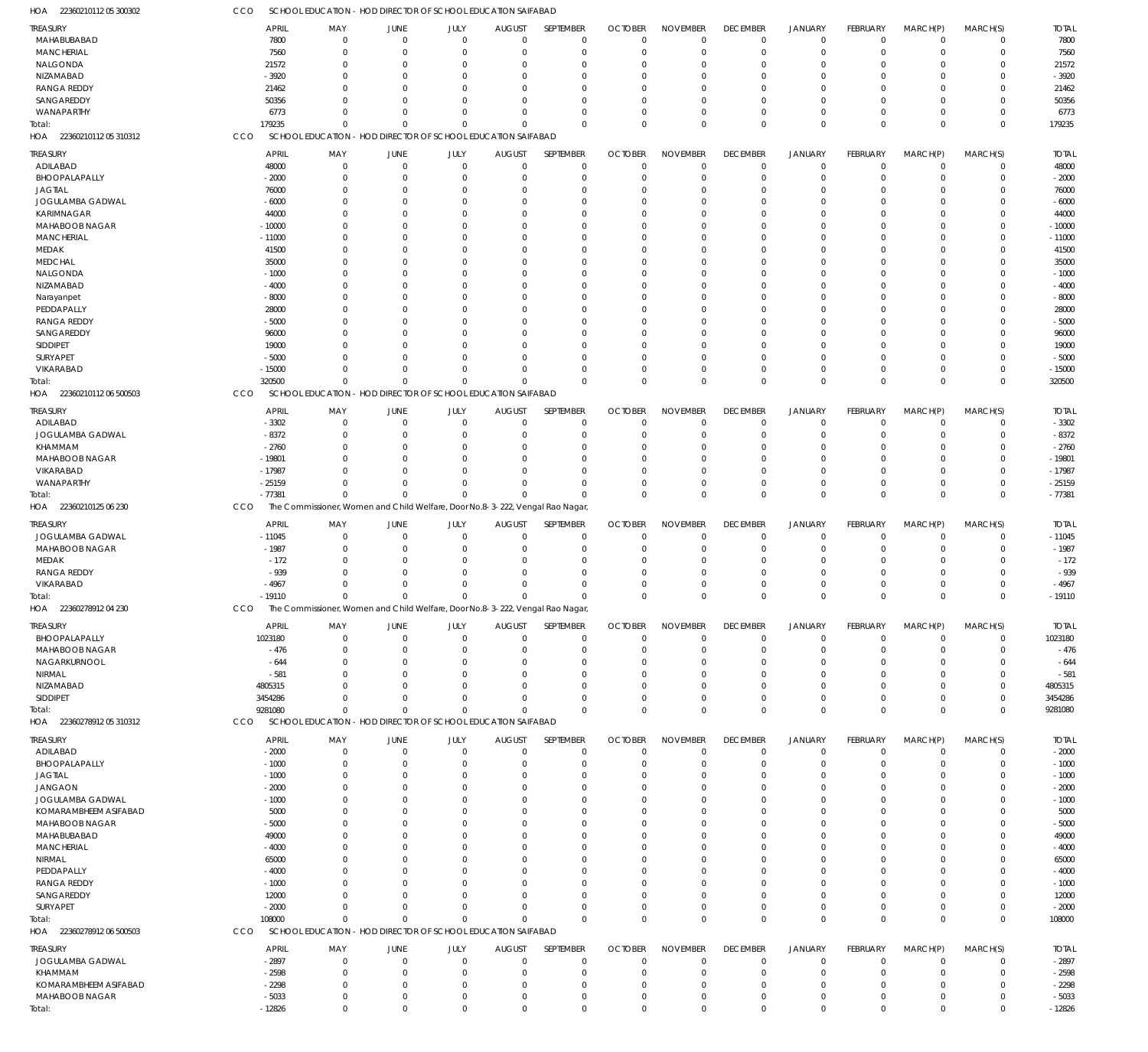| HOA<br>22360278925 10 230         | ссо                | The Commissioner Social Welfare, D.S. Samkshema Bhavan, Masab Tank,                             |                                             |      |                                          |                       |                            |                                |                                |                                  |                            |                        |                            |                    |
|-----------------------------------|--------------------|-------------------------------------------------------------------------------------------------|---------------------------------------------|------|------------------------------------------|-----------------------|----------------------------|--------------------------------|--------------------------------|----------------------------------|----------------------------|------------------------|----------------------------|--------------------|
| <b>TREASURY</b>                   | <b>APRIL</b>       | MAY                                                                                             | JUNE                                        | JULY | <b>AUGUST</b>                            | SEPTEMBER             | <b>OCTOBER</b>             | <b>NOVEMBER</b>                | <b>DECEMBER</b>                | <b>JANUARY</b>                   | FEBRUARY                   | MARCH(P)               | MARCH(S)                   | <b>TOTAL</b>       |
| MAHABOOB NAGAR                    |                    | $-148$                                                                                          | $\mathbf 0$<br>$\Omega$                     |      | $\Omega$<br>$\Omega$                     | $\Omega$              | $\Omega$                   | $\mathbf 0$                    | $\overline{0}$                 | $\overline{0}$                   | $\mathbf 0$                | $\mathbf 0$            | $\mathbf 0$                | $-148$             |
| MEDAK                             |                    | $-172$                                                                                          | $\mathbf 0$<br>0                            |      | $\mathbf 0$<br>$\Omega$                  | $\Omega$              | $\overline{0}$             | $\overline{0}$                 | $\mathbf 0$                    | $\overline{0}$                   | $\mathbf 0$                | $^{\circ}$             | $\mathbf 0$                | $-172$             |
| NAGARKURNOOL                      | $-11426$           |                                                                                                 | $\mathbf 0$<br>0                            |      | $\Omega$                                 | $\Omega$              | $\Omega$                   | $\Omega$                       | 0                              | $\Omega$                         | $\Omega$                   | 0                      | $\mathbf 0$                | $-11426$           |
| NALGONDA                          | $-6004$            |                                                                                                 | $\Omega$<br>$\Omega$                        |      | $\Omega$                                 | $\Omega$              | $\Omega$                   | $\Omega$                       | $\Omega$                       | $\Omega$                         | $\Omega$                   | $\Omega$               | $\mathbf 0$                | $-6004$            |
| NIRMAL                            | $-2170$            |                                                                                                 | $\Omega$<br>0                               |      | $\Omega$                                 | $\Omega$              | $\Omega$                   | $\Omega$                       | $\Omega$                       | $\Omega$                         | $\Omega$                   | $\Omega$               | $\mathbf 0$                | $-2170$            |
| VIKARABAD                         |                    | $-464$                                                                                          | $\Omega$<br>$\Omega$                        |      | $\Omega$                                 | $\Omega$              | $\Omega$                   | $\Omega$                       | $\Omega$                       | $\Omega$                         | $\mathbf 0$                | $\Omega$               | $\mathbf 0$                | $-464$             |
| Total:<br>HOA 2236027961204230    | $-20384$<br>CCO    | The Commissioner, Women and Child Welfare, Door No.8-3-222, Vengal Rao Nagar,                   | $\Omega$<br>$\Omega$                        |      | $\Omega$<br>$\Omega$                     | $\Omega$              | $\Omega$                   | $\Omega$                       | $\Omega$                       | $\Omega$                         | $\Omega$                   | $\Omega$               | $\mathbf 0$                | $-20384$           |
| <b>TREASURY</b>                   | <b>APRIL</b>       | MAY                                                                                             | JUNE                                        | JULY | <b>AUGUST</b>                            | SEPTEMBER             | <b>OCTOBER</b>             | <b>NOVEMBER</b>                | <b>DECEMBER</b>                | <b>JANUARY</b>                   | FEBRUARY                   | MARCH(P)               | MARCH(S)                   | <b>TOTAL</b>       |
| KHAMMAM                           | 1770405            |                                                                                                 | $\mathbf 0$<br>$\mathbf 0$                  |      | $\mathbf 0$<br>$\Omega$                  | $\Omega$              | $^{\circ}$                 | $\mathbf 0$                    | $\overline{0}$                 | $\overline{0}$                   | $\mathbf 0$                | $^{\circ}$             | $\mathbf 0$                | 1770405            |
| MAHABOOB NAGAR                    |                    | $-927$                                                                                          | $\mathbf 0$<br>$\Omega$                     |      | $\mathbf 0$<br>$\Omega$                  | $\Omega$              | $\Omega$                   | $\Omega$                       | $\mathbf 0$                    | $\overline{0}$                   | $\mathbf 0$                | $\mathbf 0$            | $\mathbf 0$                | $-927$             |
| <b>MANCHERIAL</b>                 |                    | $-871$                                                                                          | $\mathbf 0$<br>0                            |      | $\Omega$                                 | $\Omega$              | $\Omega$                   | $\Omega$                       | 0                              | $\Omega$                         | $\Omega$                   | $\Omega$               | $\mathbf 0$                | $-871$             |
| NALGONDA                          | $-6571$            |                                                                                                 | $\mathbf 0$<br>0                            |      | $\Omega$                                 | $\Omega$              | $\Omega$                   | $\Omega$                       | $\Omega$                       | $\Omega$                         | $\Omega$                   | $\Omega$               | $\mathbf 0$                | $-6571$            |
| NIRMAL                            | $-1280$            |                                                                                                 | $\mathbf 0$<br>0                            |      | $\Omega$                                 | $\Omega$              | $\Omega$                   | $\Omega$                       | $\Omega$                       | $\Omega$                         | $\Omega$                   | 0                      | $\mathbf 0$                | $-1280$            |
| NIZAMABAD                         | 2222470            |                                                                                                 | $\Omega$<br>n                               |      | $\Omega$                                 | $\Omega$              | $\Omega$                   | $\Omega$                       | $\Omega$                       | $\Omega$                         | $\Omega$                   | $\Omega$               | $\mathbf 0$                | 2222470            |
| VIKARABAD                         | $-2285$            |                                                                                                 | $\mathbf 0$<br>n                            |      | $\Omega$<br>$\Omega$                     | $\Omega$<br>$\Omega$  | $\Omega$                   | $\Omega$<br>$\Omega$           | $\Omega$                       | $\Omega$                         | $\Omega$                   | $\Omega$               | $\mathbf 0$                | $-2285$            |
| WANAPARTHY                        | $-7331$<br>3973610 |                                                                                                 | $\mathbf 0$<br>n<br>$\mathbf 0$<br>$\Omega$ |      | $\Omega$                                 | $\Omega$              | $\Omega$<br>$\Omega$       | $\Omega$                       | 0<br>$\mathbf 0$               | $\mathbf 0$<br>$\Omega$          | $\mathbf 0$<br>$\mathbf 0$ | -0<br>$\Omega$         | $\mathbf 0$<br>$\mathbf 0$ | $-7331$<br>3973610 |
| Total:<br>HOA 2236027961205310312 | CCO                | SCHOOL EDUCATION - HOD DIRECTOR OF SCHOOL EDUCATION SAIFABAD                                    |                                             |      |                                          |                       |                            |                                |                                |                                  |                            |                        |                            |                    |
| TREASURY                          | <b>APRIL</b>       | MAY                                                                                             | JUNE                                        | JULY | <b>AUGUST</b>                            | SEPTEMBER             | <b>OCTOBER</b>             | <b>NOVEMBER</b>                | <b>DECEMBER</b>                | <b>JANUARY</b>                   | FEBRUARY                   | MARCH(P)               | MARCH(S)                   | <b>TOTAL</b>       |
| ADILABAD                          | 10000              |                                                                                                 | $\mathbf 0$<br>$\mathbf{0}$                 |      | $\mathbf 0$<br>$\Omega$                  | $\Omega$              | $\Omega$                   | $\mathbf 0$                    | $^{\circ}$                     | $\overline{0}$                   | $\mathbf 0$                | $\mathbf 0$            | $\mathbf 0$                | 10000              |
| <b>BHADRADI KOTHAGUDEM</b>        | $-4000$            |                                                                                                 | $\mathbf 0$<br>0                            |      | $\Omega$<br>$\Omega$                     | $\Omega$              | $\Omega$                   | $\Omega$                       | $\mathbf 0$                    | $\overline{0}$                   | $\Omega$                   | 0                      | $\mathbf 0$                | $-4000$            |
| <b>KOMARAMBHEEM ASIFABAD</b>      | 18000              |                                                                                                 | $\Omega$<br>$\Omega$                        |      | $\Omega$                                 | $\Omega$              | $\Omega$                   | $\Omega$                       | $\Omega$                       | $\Omega$                         | $\Omega$                   | $\Omega$               | $\mathbf 0$                | 18000              |
| MAHABOOB NAGAR                    | $-4000$            |                                                                                                 | $\Omega$<br>0                               |      | $\Omega$                                 | $\Omega$              | $\Omega$                   | $\Omega$                       | $\Omega$                       | $\Omega$                         | $\Omega$                   | $\Omega$               | $\mathbf 0$                | $-4000$            |
| MEDAK                             | $-1000$            |                                                                                                 | $\Omega$<br>$\Omega$                        |      | $\Omega$                                 | $\Omega$              | $\Omega$                   | $\Omega$                       | $\Omega$                       | $\Omega$                         | $\Omega$                   | $\Omega$               | $\mathbf 0$                | $-1000$            |
| NIRMAL                            | 23000              |                                                                                                 | $\Omega$<br>0                               |      | $\Omega$                                 | $\Omega$              | $\Omega$                   | $\Omega$                       | $\Omega$                       | $\Omega$                         | $\Omega$                   | $\Omega$               | $\mathbf 0$                | 23000              |
| SANGAREDDY                        |                    | 5000                                                                                            | $\Omega$<br>0                               |      | $\Omega$                                 | $\Omega$              | $\Omega$                   | $\Omega$                       | $\Omega$                       | $\Omega$                         | $\Omega$                   | $\Omega$               | $\mathbf 0$                | 5000               |
| <b>SIDDIPET</b>                   |                    | 6000                                                                                            | $\Omega$<br>n                               |      | $\Omega$                                 | $\Omega$              | $\Omega$                   | $\Omega$                       | $\Omega$                       | $\Omega$                         | $\Omega$                   | $\Omega$               | $\mathbf 0$                | 6000               |
| SURYAPET                          | $-5000$            |                                                                                                 | $\Omega$<br>$\Omega$                        |      | $\Omega$                                 | $\Omega$              | $\Omega$                   | $\Omega$                       | $\Omega$                       | $\Omega$                         | $\Omega$                   | $\Omega$               | $\mathbf 0$                | $-5000$            |
| VIKARABAD                         | $-1000$            |                                                                                                 | $\Omega$<br>0                               |      | $\Omega$                                 | $\Omega$              | $\Omega$                   | $\Omega$                       | $\Omega$                       | $\Omega$                         | $\Omega$                   | $\Omega$               | $\mathbf 0$                | $-1000$            |
| WANAPARTHY                        | $-1000$            |                                                                                                 | $\Omega$<br>$\Omega$                        |      | $\Omega$<br>$\Omega$                     | $\Omega$              | $\Omega$                   | $\Omega$                       | $\Omega$                       | $\Omega$                         | $\Omega$                   | $\mathbf 0$            | $\mathbf 0$                | $-1000$            |
| Total:                            | 46000              |                                                                                                 | $\Omega$<br>$\Omega$                        |      | $\Omega$<br>$\Omega$                     | $\Omega$              | $\Omega$                   | $\Omega$                       | $\Omega$                       | $\Omega$                         | $\Omega$                   | $\Omega$               | $\mathbf 0$                | 46000              |
| HOA 22360279612 06 500503         | CCO                | SCHOOL EDUCATION - HOD DIRECTOR OF SCHOOL EDUCATION SAIFABAD                                    |                                             |      |                                          |                       |                            |                                |                                |                                  |                            |                        |                            |                    |
| <b>TREASURY</b>                   | <b>APRIL</b>       | MAY                                                                                             | JUNE                                        | JULY | <b>AUGUST</b>                            | SEPTEMBER             | <b>OCTOBER</b>             | <b>NOVEMBER</b>                | <b>DECEMBER</b>                | <b>JANUARY</b>                   | FEBRUARY                   | MARCH(P)               | MARCH(S)                   | <b>TOTAL</b>       |
| KHAMMAM                           |                    | $-228$                                                                                          | $\mathbf 0$<br>0                            |      | $\mathbf 0$<br>$\Omega$                  | $\Omega$              | $\Omega$                   | $\mathbf 0$                    | $\overline{0}$                 | $\overline{0}$                   | $\mathbf 0$                | $^{\circ}$             | $\mathbf 0$                | $-228$             |
| KOMARAMBHEEM ASIFABAD             | $-2448$            |                                                                                                 | $\mathbf 0$<br>0                            |      | $\Omega$                                 | $\Omega$              | $\Omega$                   | $\Omega$                       | $\mathbf 0$                    | $\mathbf 0$                      | $\mathbf 0$                | -0                     | $\mathbf 0$                | $-2448$            |
| <b>MEDCHAL</b><br>NIZAMABAD       | 82000<br>$-1660$   |                                                                                                 | $\mathbf 0$<br>0<br>$\mathbf 0$<br>$\Omega$ |      | $\Omega$<br>$\Omega$                     | $\Omega$<br>$\Omega$  | $\Omega$<br>$\Omega$       | $\Omega$<br>$\Omega$           | 0<br>0                         | $\Omega$<br>$\Omega$             | 0<br>$\mathbf 0$           | $\Omega$<br>-0         | $\mathbf 0$<br>$\mathbf 0$ | 82000<br>$-1660$   |
| WANAPARTHY                        | $-2684$            |                                                                                                 | $\mathbf 0$<br>$\Omega$                     |      | $\Omega$<br>$\Omega$                     | $\Omega$              | $\Omega$                   | $\Omega$                       | 0                              | $\overline{0}$                   | $\mathbf 0$                | $\mathbf 0$            | $\mathbf 0$                | $-2684$            |
| Total:                            | 74980              |                                                                                                 | $\mathbf 0$<br>$\Omega$                     |      | $\Omega$<br>$\Omega$                     | $\Omega$              | $\Omega$                   | $\Omega$                       | $\Omega$                       | $\Omega$                         | $\mathbf 0$                | $\Omega$               | $\mathbf 0$                | 74980              |
| HOA 22360279625 10 230            | CCO                | The Accounts Officer, O \o The Commissioner of Tribal Welfare D.S. Samkshema Bhavan, Masab Tank |                                             |      |                                          |                       |                            |                                |                                |                                  |                            |                        |                            |                    |
|                                   | <b>APRIL</b>       | MAY                                                                                             |                                             |      |                                          |                       |                            |                                |                                |                                  |                            |                        |                            | <b>TOTAL</b>       |
| TREASURY<br>MAHABOOB NAGAR        | $-1731$            |                                                                                                 | JUNE<br>$\mathbf 0$<br>$\Omega$             | JULY | <b>AUGUST</b><br>$\mathbf 0$<br>$\Omega$ | SEPTEMBER<br>$\Omega$ | <b>OCTOBER</b><br>$\Omega$ | <b>NOVEMBER</b><br>$\mathbf 0$ | <b>DECEMBER</b><br>$\mathbf 0$ | <b>JANUARY</b><br>$\overline{0}$ | FEBRUARY<br>$\mathbf 0$    | MARCH(P)<br>-0         | MARCH(S)<br>$\mathbf 0$    | $-1731$            |
| NAGARKURNOOL                      | $-1147$            |                                                                                                 | $\mathbf 0$<br>$\Omega$                     |      | $\mathbf 0$<br>$\Omega$                  | $\mathbf 0$           | $^{\circ}$                 | $\mathbf 0$                    | $\overline{0}$                 | $\overline{0}$                   | $\mathbf 0$                | $^{\circ}$             | $\mathbf 0$                | $-1147$            |
| NIRMAL                            | $-4609$            |                                                                                                 | $\Omega$<br>$\Omega$                        |      | $\Omega$<br>$\Omega$                     | $\Omega$              | $\mathbf{0}$               | $\overline{0}$                 | $\Omega$                       | $\Omega$                         | $\Omega$                   | $\Omega$               | $\mathbf 0$                | $-4609$            |
| NIZAMABAD                         | $-2422$            |                                                                                                 | $\mathbf 0$<br>$\Omega$                     |      | $\mathbf 0$<br>$\Omega$                  | $\Omega$              | $\mathbf 0$                | $\mathbf 0$                    | $\mathbf 0$                    | $\Omega$                         | $\mathbf 0$                | $\Omega$               | $\mathbf 0$                | $-2422$            |
| <b>SIDDIPET</b>                   | -4235              |                                                                                                 | $\mathbf 0$<br>$\Omega$                     |      | $\Omega$<br>$\Omega$                     | $\Omega$              | $\Omega$                   | $\mathbf 0$                    | $\mathbf 0$                    | $\overline{0}$                   | $\mathbf 0$                | $\mathbf 0$            | $\mathbf 0$                | $-4235$            |
| Total:                            | $-14144$           |                                                                                                 | $\mathbf 0$<br>$\Omega$                     |      | $\mathbf 0$<br>$\Omega$                  | $\Omega$              | $\Omega$                   | $\mathbf 0$                    | $\mathbf 0$                    | $\overline{0}$                   | $\mathbf 0$                | $\Omega$               | $\mathbf 0$                | $-14144$           |
| HOA 22360280025 04 330            | CCO                | CIVIL SUPPLIES - HOD COMMISSIONER OF CIVIL SUPPLIES CIVIL SUPPLIES BHAVAN, SOMAJIGUDA           |                                             |      |                                          |                       |                            |                                |                                |                                  |                            |                        |                            |                    |
| TREASURY                          | <b>APRIL</b>       | MAY                                                                                             | JUNE                                        | JULY | <b>AUGUST</b>                            | SEPTEMBER             | <b>OCTOBER</b>             | <b>NOVEMBER</b>                | <b>DECEMBER</b>                | JANUARY                          | FEBRUARY                   | MARCH(P)               | MARCH(S)                   | <b>TOTAL</b>       |
| HYDERABAD URBAN                   | 151500000          |                                                                                                 | $\mathbf 0$<br>$\mathbf{0}$                 |      | $\mathbf 0$<br>$\Omega$                  | $\mathbf 0$           | $\overline{0}$             | $\mathbf 0$                    | $\mathbf 0$                    | $\overline{0}$                   | $\mathbf 0$                | $\mathbf 0$            | $\mathbf 0$                | 151500000          |
| Total:                            | 151500000          |                                                                                                 | $\mathbf 0$<br>$\mathbf 0$                  |      | $\mathbf 0$<br>$\Omega$                  | $\mathbf 0$           | $\overline{0}$             | $\mathbf 0$                    | $\mathbf 0$                    | $\overline{0}$                   | $\mathbf 0$                | $\Omega$               | $\mathbf 0$                | 151500000          |
| HOA 224501101 06 310312           | CCO                | COMMISSIONER FOR RELIEF - HOD COMMISSIONER FOR RELIEF, REVENUE (RELIEF), A.P. SECRETARIAT,      |                                             |      |                                          |                       |                            |                                |                                |                                  |                            |                        |                            |                    |
| <b>TREASURY</b>                   | <b>APRIL</b>       | MAY                                                                                             | JUNE                                        | JULY | <b>AUGUST</b>                            | SEPTEMBER             | <b>OCTOBER</b>             | <b>NOVEMBER</b>                | <b>DECEMBER</b>                | <b>JANUARY</b>                   | FEBRUARY                   | MARCH(P)               | MARCH(S)                   | <b>TOTAL</b>       |
| MEDAK                             |                    | 3200                                                                                            | $\mathbf 0$<br>$\mathbf{0}$                 |      | $\mathbf 0$<br>$\Omega$                  | $\mathbf 0$           | $\Omega$                   | $\overline{0}$                 | $\overline{0}$                 | $\overline{0}$                   | $\mathbf 0$                | $\mathbf 0$            | $\mathbf 0$                | 3200               |
| Mulugu                            | 13000              |                                                                                                 | $\mathbf 0$<br>0                            |      | $\mathbf 0$<br>$\Omega$                  | $\mathbf 0$           | $\Omega$                   | $\overline{0}$                 | $\overline{0}$                 | $\overline{0}$                   | $\mathbf 0$                | $^{\circ}$             | 0                          | 13000              |
| Total:                            | 16200              |                                                                                                 | $\mathbf 0$<br>$\Omega$                     |      | $\mathbf 0$<br>$\Omega$                  | $\Omega$              | $\Omega$                   | $\Omega$                       | $\Omega$                       | $\Omega$                         | $\Omega$                   | $\Omega$               | $\mathbf 0$                | 16200              |
| HOA 224502101 04 310312           | CCO                | COMMISSIONER FOR RELIEF - HOD COMMISSIONER FOR RELIEF, REVENUE (RELIEF), A.P. SECRETARIAT,      |                                             |      |                                          |                       |                            |                                |                                |                                  |                            |                        |                            |                    |
| TREASURY                          | <b>APRIL</b>       | MAY                                                                                             | JUNE                                        | JULY | <b>AUGUST</b>                            | SEPTEMBER             | <b>OCTOBER</b>             | <b>NOVEMBER</b>                | <b>DECEMBER</b>                | <b>JANUARY</b>                   | FEBRUARY                   | MARCH(P)               | MARCH(S)                   | <b>TOTAL</b>       |
| BHOOPALAPALLY                     | 16000              |                                                                                                 | $\mathbf 0$<br>$\overline{0}$               |      | $\mathbf 0$<br>$\Omega$                  | $\mathbf 0$           | $\overline{0}$             | $\mathbf 0$                    | $\overline{0}$                 | $\overline{0}$                   | $\mathbf 0$                | -0                     | $\mathbf 0$                | 16000              |
| <b>JAGTIAL</b>                    |                    | 8000                                                                                            | $\mathbf 0$<br>0                            |      | $\mathbf 0$                              | $\Omega$              | 0                          | $\mathbf 0$                    | 0                              | $^{\circ}$                       | 0                          | 0                      | $\mathbf 0$                | 8000               |
| <b>MANCHERIAL</b>                 |                    | 3200                                                                                            | $\mathbf 0$<br>0                            |      | $\Omega$<br>$\Omega$                     | $\Omega$<br>$\Omega$  | $\Omega$                   | $\Omega$<br>$\Omega$           | 0                              | $\mathbf 0$                      | 0                          | 0                      | $\mathbf 0$                | 3200               |
| SIRICILLA<br>Total:               | 34200              | 7000                                                                                            | $\mathbf 0$<br>0<br>$\mathbf 0$<br>$\Omega$ |      | $\Omega$<br>$\mathbf 0$<br>$\Omega$      | $\Omega$              | $\Omega$<br>$\Omega$       | $\Omega$                       | 0<br>$\mathbf 0$               | $\mathbf 0$<br>$\overline{0}$    | $\mathbf 0$<br>$\mathbf 0$ | $^{\circ}$<br>$\Omega$ | $\mathbf 0$<br>$\mathbf 0$ | 7000<br>34200      |
| HOA 224502101 06 310312           | CCO                | COMMISSIONER FOR RELIEF - HOD COMMISSIONER FOR RELIEF, REVENUE (RELIEF), A.P. SECRETARIAT       |                                             |      |                                          |                       |                            |                                |                                |                                  |                            |                        |                            |                    |
|                                   |                    |                                                                                                 |                                             |      |                                          |                       |                            |                                |                                |                                  |                            |                        |                            |                    |
| <b>TREASURY</b>                   | <b>APRIL</b>       | MAY                                                                                             | JUNE                                        | JULY | <b>AUGUST</b>                            | SEPTEMBER             | <b>OCTOBER</b>             | <b>NOVEMBER</b>                | <b>DECEMBER</b>                | <b>JANUARY</b>                   | FEBRUARY                   | MARCH(P)               | MARCH(S)                   | <b>TOTAL</b>       |
| <b>BHADRADI KOTHAGUDEM</b>        |                    | 8000                                                                                            | $\mathbf 0$<br>0                            |      | $\Omega$<br>$\Omega$<br>$\Omega$         | $\Omega$<br>$\Omega$  | $\Omega$                   | $\mathbf 0$<br>$\Omega$        | $\overline{0}$<br>$\mathbf 0$  | $\overline{0}$                   | $\mathbf 0$                | -0                     | $\mathbf 0$                | 8000               |
| BHOOPALAPALLY<br><b>JAGTIAL</b>   | 450000             | 8000                                                                                            | $\mathbf 0$<br>$\Omega$<br>$\mathbf 0$<br>0 |      | $\Omega$<br>$\Omega$                     | $\Omega$              | $\overline{0}$<br>$\Omega$ | $\Omega$                       | $\Omega$                       | $\mathbf 0$<br>$\Omega$          | $\mathbf 0$<br>$\Omega$    | $\Omega$<br>0          | $\mathbf 0$<br>$\mathbf 0$ | 8000<br>450000     |
| JOGULAMBA GADWAL                  |                    | 5000                                                                                            | $\Omega$<br>0                               |      | $\Omega$                                 | $\Omega$              | $\Omega$                   | $\Omega$                       | $\Omega$                       | $\Omega$                         | $\Omega$                   | $\Omega$               | $\mathbf 0$                | 5000               |
| KAMAREDDY                         | 70000              |                                                                                                 | $\Omega$<br>0                               |      | $\Omega$                                 | $\Omega$              | $\Omega$                   | $\Omega$                       | $\Omega$                       | n                                | $\Omega$                   | 0                      | 0                          | 70000              |
| KOMARAMBHEEM ASIFABAD             | $-9600$            |                                                                                                 | $\Omega$<br>n                               |      | $\Omega$                                 | $\Omega$              | $\Omega$                   | $\Omega$                       | U                              | $\Omega$                         | $\Omega$                   | $\Omega$               | $\Omega$                   | $-9600$            |
| <b>MANCHERIAL</b>                 | $-3200$            |                                                                                                 | $\Omega$<br>n                               |      | $\Omega$                                 | $\Omega$              | $\Omega$                   | $\Omega$                       | 0                              |                                  | $\Omega$                   | 0                      | 0                          | $-3200$            |
| MEDAK                             | 19200              |                                                                                                 | $\Omega$<br>n                               |      | $\Omega$                                 | $\Omega$              | $\Omega$                   | $\Omega$                       | $\Omega$                       | n                                | $\Omega$                   | 0                      | $\mathbf 0$                | 19200              |
| Mulugu                            |                    | 3200                                                                                            | $\Omega$<br>n                               |      | $\Omega$                                 | $\Omega$              | $\Omega$                   | $\Omega$                       | $\Omega$                       | $\Omega$                         | $\Omega$                   | $\Omega$               | $\mathbf 0$                | 3200               |
| NAGARKURNOOL                      |                    | 3200                                                                                            | $\Omega$<br>0                               |      | $\Omega$                                 | $\Omega$              | $\Omega$                   | $\Omega$                       | $\Omega$                       | $\Omega$                         | $\Omega$                   | $\Omega$               | $\mathbf 0$                | 3200               |
| NIRMAL                            | 15000              |                                                                                                 | $\mathbf 0$<br>0                            |      | $\mathbf 0$<br>$\Omega$                  | $\mathbf 0$           | $\mathbf 0$                | $\mathbf 0$                    | 0                              | $\Omega$                         | $\mathbf 0$                | 0                      | $\mathbf 0$                | 15000              |
| NIZAMABAD                         | 16000              |                                                                                                 | $\mathbf 0$<br>$\Omega$                     |      | $\Omega$<br>$\Omega$                     | $\Omega$              | $\mathbf 0$                | $\mathbf 0$                    | $\mathbf 0$                    | $\Omega$                         | $\Omega$                   | $\mathbf 0$            | $\mathbf 0$                | 16000              |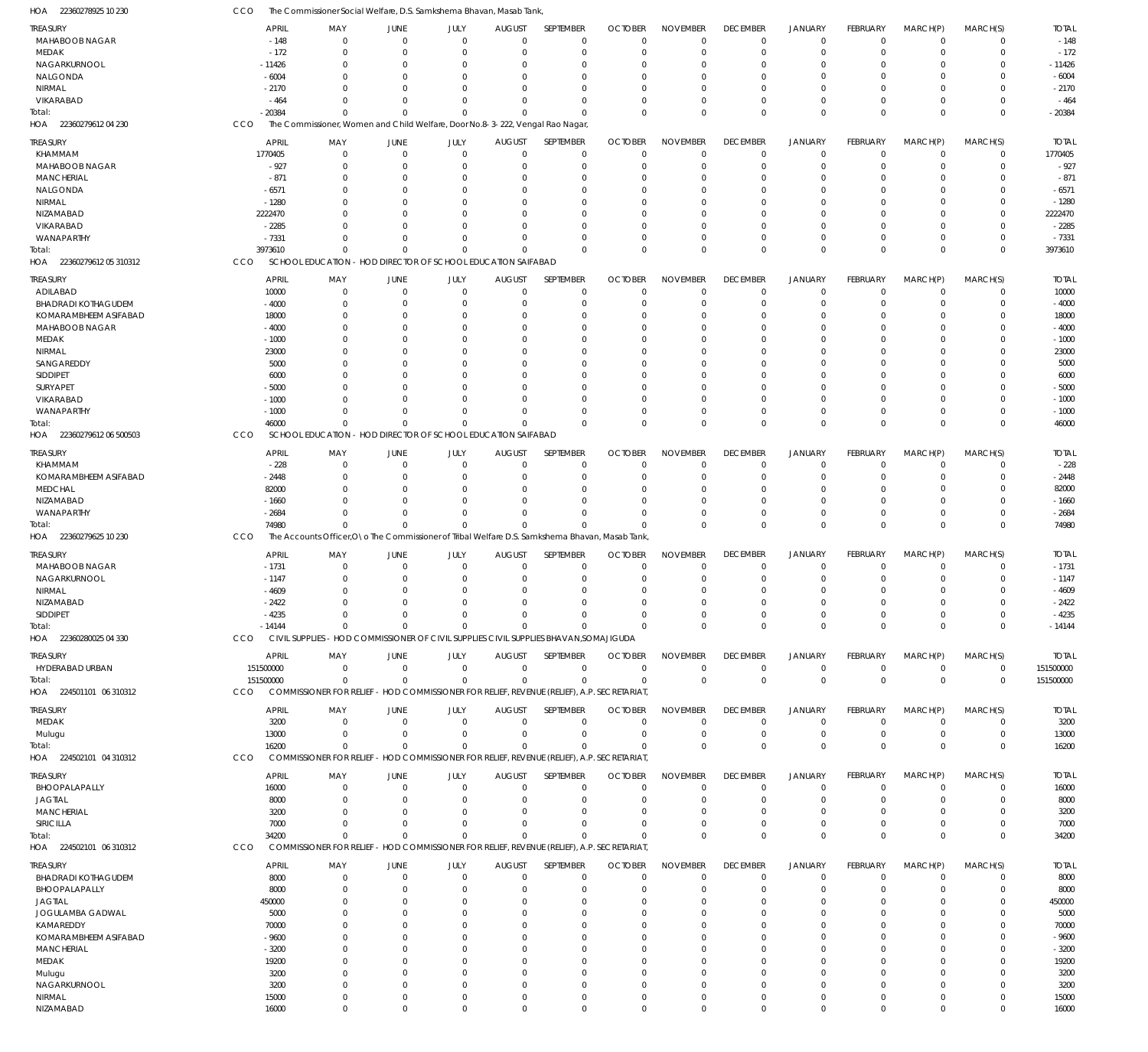| HOA 224502101 06 310312                | CCO                     | COMMISSIONER FOR RELIEF - HOD COMMISSIONER FOR RELIEF, REVENUE (RELIEF), A.P. SECRETARIAT |                          |                      |                           |                                                                   |                            |                                   |                                |                               |                         |                         |                            |                         |
|----------------------------------------|-------------------------|-------------------------------------------------------------------------------------------|--------------------------|----------------------|---------------------------|-------------------------------------------------------------------|----------------------------|-----------------------------------|--------------------------------|-------------------------------|-------------------------|-------------------------|----------------------------|-------------------------|
| TREASURY                               | <b>APRIL</b>            | MAY                                                                                       | JUNE                     | JULY                 | <b>AUGUST</b>             | <b>SEPTEMBER</b>                                                  | <b>OCTOBER</b>             | <b>NOVEMBER</b>                   | <b>DECEMBER</b>                | <b>JANUARY</b>                | FEBRUARY                | MARCH(P)                | MARCH(S)                   | <b>TOTAL</b>            |
| SANGAREDDY                             | 5200                    | $\mathbf{0}$                                                                              | $\Omega$                 | $\Omega$             | $\Omega$                  | $\Omega$                                                          | $\Omega$                   | $\Omega$                          | $\mathbf 0$                    | $\mathbf 0$                   | $\Omega$                | $\Omega$                | $\mathbf 0$                | 5200                    |
| <b>SIDDIPET</b>                        | 14000<br>604000         | $\Omega$<br>$\Omega$                                                                      | $\Omega$                 | $\Omega$<br>$\Omega$ | $\Omega$<br>$\Omega$      | $\Omega$<br>$\Omega$                                              | $\Omega$                   | $\Omega$<br>$\Omega$              | $\mathbf 0$<br>$\Omega$        | $\mathbf 0$<br>$\Omega$       | $\Omega$<br>$\Omega$    | $\Omega$<br>$\Omega$    | $\mathbf 0$<br>$\Omega$    | 14000                   |
| Total:<br>HOA 22450210125 04 310312    | CCO                     | COMMISSIONER FOR RELIEF - HOD COMMISSIONER FOR RELIEF, REVENUE (RELIEF), A.P. SECRETARIAT |                          |                      |                           |                                                                   |                            |                                   |                                |                               |                         |                         |                            | 604000                  |
| <b>TREASURY</b>                        | APRIL                   | MAY                                                                                       |                          | JULY                 | <b>AUGUST</b>             | <b>SEPTEMBER</b>                                                  | <b>OCTOBER</b>             | <b>NOVEMBER</b>                   | <b>DECEMBER</b>                | <b>JANUARY</b>                | FEBRUARY                | MARCH(P)                | MARCH(S)                   | <b>TOTAL</b>            |
| SIRICILLA                              | 8000                    | $\Omega$                                                                                  | JUNE<br>$\Omega$         | $\Omega$             | $\Omega$                  | $\Omega$                                                          | $\Omega$                   | $\Omega$                          | $\mathbf 0$                    | $\mathbf 0$                   | $\Omega$                | $\Omega$                | $\mathbf 0$                | 8000                    |
| Total:                                 | 8000                    | $\Omega$                                                                                  |                          | $\Omega$             | $\Omega$                  | $\Omega$                                                          | $\Omega$                   | $\Omega$                          | $\Omega$                       | $\Omega$                      | $\Omega$                | $\Omega$                | $\mathbf 0$                | 8000                    |
| HOA 224580001 01 010011                | CCO                     | <b>COMMISSIONER FOR RELIEF</b>                                                            |                          |                      |                           | - HOD COMMISSIONER FOR RELIEF, REVENUE (RELIEF), A.P. SECRETARIAT |                            |                                   |                                |                               |                         |                         |                            |                         |
| <b>TREASURY</b>                        | APRIL                   | MAY                                                                                       | JUNE                     | JULY                 | <b>AUGUST</b>             | <b>SEPTEMBER</b>                                                  | <b>OCTOBER</b>             | <b>NOVEMBER</b>                   | <b>DECEMBER</b>                | <b>JANUARY</b>                | FEBRUARY                | MARCH(P)                | MARCH(S)                   | <b>TOTAL</b>            |
| PAO - TELANGANA HYDERABAD              | 319390                  | $\mathbf{0}$                                                                              | $\Omega$                 | $\Omega$             | $\Omega$                  | $\Omega$                                                          | $\Omega$                   | $\Omega$                          | $\mathbf 0$                    | $\mathbf 0$                   | $\mathbf 0$             | $\Omega$                | $\mathbf 0$                | 319390                  |
| Total:                                 | 319390                  | $\Omega$                                                                                  | $\Omega$                 | $\Omega$             | $\Omega$                  | $\Omega$                                                          | $\Omega$                   | $\Omega$                          | $\mathbf 0$                    | $\Omega$                      | $\Omega$                | $\Omega$                | $\mathbf 0$                | 319390                  |
| HOA 224580001 01 010012                | CCO                     | COMMISSIONER FOR RELIEF - HOD COMMISSIONER FOR RELIEF, REVENUE (RELIEF), A.P. SECRETARIAT |                          |                      |                           |                                                                   |                            |                                   |                                |                               |                         |                         |                            |                         |
| <b>TREASURY</b>                        | <b>APRIL</b>            | MAY                                                                                       | JUNE                     | JULY                 | <b>AUGUST</b>             | SEPTEMBER                                                         | <b>OCTOBER</b>             | <b>NOVEMBER</b>                   | <b>DECEMBER</b>                | <b>JANUARY</b>                | FEBRUARY                | MARCH(P)                | MARCH(S)                   | <b>TOTAL</b>            |
| PAO - TELANGANA HYDERABAD<br>Total:    | 6300<br>6300            | $\Omega$<br>$\Omega$                                                                      | $\Omega$<br>$\Omega$     | $\Omega$<br>$\Omega$ | $\Omega$<br>$\Omega$      | $\Omega$<br>$\Omega$                                              | $\Omega$<br>$\Omega$       | $\overline{0}$<br>$\Omega$        | $\mathbf 0$<br>$\Omega$        | $\mathbf 0$<br>$\overline{0}$ | $\Omega$<br>$\Omega$    | $\Omega$<br>$\Omega$    | $\Omega$<br>$\mathbf 0$    | 6300<br>6300            |
| HOA 224580001 01 010013                | <b>CCO</b>              | COMMISSIONER FOR RELIEF - HOD COMMISSIONER FOR RELIEF, REVENUE (RELIEF), A.P. SECRETARIAT |                          |                      |                           |                                                                   |                            |                                   |                                |                               |                         |                         |                            |                         |
| TREASURY                               | <b>APRIL</b>            | MAY                                                                                       | JUNE                     | JULY                 | <b>AUGUST</b>             | SEPTEMBER                                                         | <b>OCTOBER</b>             | <b>NOVEMBER</b>                   | <b>DECEMBER</b>                | <b>JANUARY</b>                | FEBRUARY                | MARCH(P)                | MARCH(S)                   | <b>TOTAL</b>            |
| PAO - TELANGANA HYDERABAD              | 122040                  | $\mathbf{0}$                                                                              | $\Omega$                 | $\Omega$             | $\Omega$                  | $\Omega$                                                          | $\Omega$                   | $\Omega$                          | $\mathbf 0$                    | $\mathbf 0$                   | $\Omega$                | $\Omega$                | $\mathbf 0$                | 122040                  |
| Total:                                 | 122040                  | $\Omega$                                                                                  | $\Omega$                 | $\Omega$             | $\Omega$                  | $\Omega$                                                          | - 0                        | $\Omega$                          | $\Omega$                       | $\Omega$                      | $\Omega$                | $\Omega$                | $\mathbf 0$                | 122040                  |
| HOA 224580001 01 010016                | CCO                     | <b>COMMISSIONER FOR RELIEF</b>                                                            |                          |                      |                           | - HOD COMMISSIONER FOR RELIEF, REVENUE (RELIEF), A.P. SECRETARIAT |                            |                                   |                                |                               |                         |                         |                            |                         |
| <b>TREASURY</b>                        | <b>APRIL</b>            | MAY                                                                                       | JUNE                     | JULY                 | <b>AUGUST</b>             | SEPTEMBER                                                         | <b>OCTOBER</b>             | <b>NOVEMBER</b>                   | <b>DECEMBER</b>                | <b>JANUARY</b>                | FEBRUARY                | MARCH(P)                | MARCH(S)                   | <b>TOTAL</b>            |
| PAO - TELANGANA HYDERABAD              | 94419                   | $\Omega$                                                                                  | $\Omega$                 | $\Omega$             | $\Omega$                  | $\Omega$                                                          | $\Omega$                   | $\overline{0}$                    | $\mathbf 0$                    | $\mathbf 0$                   | $\Omega$                | $\Omega$                | 0                          | 94419                   |
| Total:                                 | 94419                   | $\Omega$                                                                                  | $\Omega$                 | $\Omega$             | $\Omega$                  | $\Omega$                                                          | - 0                        | $\Omega$                          | $\Omega$                       | $\overline{0}$                | $\Omega$                | $\Omega$                | $\mathbf 0$                | 94419                   |
| HOA 224580001 01 300302                | CCO                     | COMMISSIONER FOR RELIEF - HOD COMMISSIONER FOR RELIEF, REVENUE (RELIEF), A.P. SECRETARIAT |                          |                      |                           |                                                                   |                            |                                   |                                |                               |                         |                         |                            |                         |
| <b>TREASURY</b>                        | APRIL                   | MAY                                                                                       | JUNE                     | JULY                 | <b>AUGUST</b>             | SEPTEMBER                                                         | <b>OCTOBER</b>             | <b>NOVEMBER</b>                   | <b>DECEMBER</b>                | <b>JANUARY</b>                | FEBRUARY                | MARCH(P)                | MARCH(S)                   | <b>TOTAL</b>            |
| PAO - TELANGANA HYDERABAD              | 321840<br>321840        | $\Omega$<br>$\Omega$                                                                      | $\Omega$<br>$\Omega$     | $\Omega$<br>$\Omega$ | $\Omega$<br>$\Omega$      | $\Omega$<br>$\Omega$                                              | $\Omega$<br>$\Omega$       | $\Omega$<br>$\Omega$              | $\mathbf 0$<br>$\mathbf 0$     | $\mathbf 0$<br>$\Omega$       | $\Omega$<br>$\Omega$    | $\Omega$<br>$\Omega$    | $\mathbf 0$<br>$\mathbf 0$ | 321840<br>321840        |
| Total:<br>HOA 22458080025 14 500503    | CCO                     | <b>COMMISSIONER FOR RELIEF</b>                                                            |                          |                      |                           | - HOD COMMISSIONER FOR RELIEF, REVENUE (RELIEF), A.P. SECRETARIAT |                            |                                   |                                |                               |                         |                         |                            |                         |
|                                        |                         |                                                                                           |                          |                      |                           |                                                                   |                            |                                   |                                |                               |                         |                         |                            |                         |
| TREASURY<br>ADILABAD                   | <b>APRIL</b><br>1935161 | MAY<br>$\Omega$                                                                           | JUNE<br>$\Omega$         | JULY<br>$\Omega$     | <b>AUGUST</b><br>$\Omega$ | <b>SEPTEMBER</b><br>$\Omega$                                      | <b>OCTOBER</b><br>$\Omega$ | <b>NOVEMBER</b><br>$\Omega$       | <b>DECEMBER</b><br>0           | <b>JANUARY</b><br>0           | FEBRUARY<br>$\Omega$    | MARCH(P)<br>$\Omega$    | MARCH(S)<br>$\Omega$       | <b>TOTAL</b><br>1935161 |
| MAHABOOB NAGAR                         | 15065731                | 0                                                                                         | -C                       | $\Omega$             |                           | $\Omega$                                                          | $\Omega$                   | $\Omega$                          | 0                              | $\Omega$                      | O                       | C                       | $\Omega$                   | 15065731                |
| NALGONDA                               | 5847984                 | n                                                                                         | <sup>r</sup>             | $\Omega$             |                           | $\Omega$                                                          |                            | $\Omega$                          | 0                              | $\Omega$                      |                         | C                       | O                          | 5847984                 |
| NIZAMABAD                              | 11730324                |                                                                                           |                          |                      |                           |                                                                   |                            | $\Omega$                          |                                | 0                             |                         |                         | $\Omega$                   | 11730324                |
| PAO - TELANGANA HYDERABAD              | 1012433928              |                                                                                           | <sup>r</sup>             | $\Omega$             |                           | $\Omega$                                                          |                            | $\Omega$                          | 0                              | 0                             |                         | C                       | $\Omega$                   | 1012433928              |
| <b>RANGA REDDY</b><br>SIDDIPET         | 47118926<br>5152026     |                                                                                           |                          | $\Omega$             |                           |                                                                   |                            | $\Omega$<br>$\Omega$              | 0                              | 0<br>0                        |                         | C<br>C                  | O<br>O                     | 47118926<br>5152026     |
| SURYAPET                               | 2675645                 |                                                                                           |                          |                      |                           |                                                                   |                            | $\Omega$                          |                                | $\Omega$                      |                         | C                       | O                          | 2675645                 |
| WARANGAL (U)                           | 11437032                |                                                                                           |                          | $\Omega$             |                           | $\Omega$                                                          | $\Omega$                   | $\Omega$                          | 0                              | $\Omega$                      | $\Omega$                | $\Omega$                | $\Omega$                   | 11437032                |
| Total:                                 | 1113396757              | $\Omega$                                                                                  | $\Omega$                 | $\Omega$             |                           | $\Omega$                                                          |                            | $\Omega$                          | $\Omega$                       | $\Omega$                      | $\Omega$                | $\Omega$                | $\Omega$                   | 1113396757              |
| HOA 225000102 01 010011                | CCO                     | The Commissioner, Endowments Department, Ram Kote,                                        |                          |                      |                           |                                                                   |                            |                                   |                                |                               |                         |                         |                            |                         |
| TREASURY                               | APRIL                   | MAY                                                                                       | JUNE                     | JULY                 | <b>AUGUST</b>             | <b>SEPTEMBER</b>                                                  | <b>OCTOBER</b>             | <b>NOVEMBER</b>                   | <b>DECEMBER</b>                | <b>JANUARY</b>                | FEBRUARY                | MARCH(P)                | MARCH(S)                   | <b>TOTAL</b>            |
| PAO - TELANGANA HYDERABAD              | 2117280                 | $^{\circ}$                                                                                | $\Omega$                 | $\Omega$             | $\Omega$                  | $\Omega$                                                          | $\Omega$                   | $\Omega$                          | 0                              | 0                             | $\Omega$                | $\Omega$                | 0                          | 2117280                 |
| Total:                                 | 2117280                 | $\Omega$                                                                                  | $\Omega$                 | $\Omega$             | $\Omega$                  | $\Omega$                                                          | $\Omega$                   | $\Omega$                          | $\Omega$                       | $\Omega$                      | $\Omega$                | $\Omega$                | $\Omega$                   | 2117280                 |
| HOA 225000102 01 010012                | CCO                     | The Commissioner, Endowments Department, Ram Kote                                         |                          |                      |                           |                                                                   |                            |                                   |                                |                               |                         |                         |                            |                         |
| TREASURY                               | APRIL                   | MAY                                                                                       | JUNE                     | JULY                 | <b>AUGUST</b>             | SEPTEMBER                                                         | <b>OCTOBER</b>             | <b>NOVEMBER</b>                   | <b>DECEMBER</b>                | <b>JANUARY</b>                | <b>FEBRUARY</b>         | MARCH(P)                | MARCH(S)                   | <b>TOTAL</b>            |
| PAO - TELANGANA HYDERABAD<br>Total:    | 45600<br>45600          | $\Omega$<br>$\Omega$                                                                      | $\mathbf{0}$<br>$\Omega$ | $\Omega$<br>$\Omega$ | $\Omega$<br>$\Omega$      | $\Omega$<br>$\Omega$                                              | $\Omega$<br>$\Omega$       | $^{\circ}$<br>$\mathbf 0$         | 0<br>$\mathbf{0}$              | $\mathbf 0$<br>$\overline{0}$ | $\mathbf 0$<br>$\Omega$ | $\mathbf 0$<br>$\Omega$ | 0<br>$\mathbf 0$           | 45600<br>45600          |
| HOA 225000102 01 010013                | CCO                     | The Commissioner, Endowments Department, Ram Kote,                                        |                          |                      |                           |                                                                   |                            |                                   |                                |                               |                         |                         |                            |                         |
| TREASURY                               | APRIL                   | MAY                                                                                       | JUNE                     | JULY                 | <b>AUGUST</b>             | SEPTEMBER                                                         | <b>OCTOBER</b>             | <b>NOVEMBER</b>                   | <b>DECEMBER</b>                | <b>JANUARY</b>                | FEBRUARY                | MARCH(P)                | MARCH(S)                   | <b>TOTAL</b>            |
| PAO - TELANGANA HYDERABAD              | 856912                  | $\mathbf{0}$                                                                              | $\Omega$                 | $^{\circ}$           | $\Omega$                  | $\Omega$                                                          | $\Omega$                   | $^{\circ}$                        | $\mathbf 0$                    | $\mathbf 0$                   | $\mathbf 0$             | $\mathbf 0$             | $\mathbf 0$                | 856912                  |
| Total:                                 | 856912                  | $\Omega$                                                                                  | $\Omega$                 | $\Omega$             | $\Omega$                  | $\Omega$                                                          | $\Omega$                   | $\Omega$                          | $\mathbf{0}$                   | $\overline{0}$                | $\Omega$                | $\Omega$                | $\mathbf 0$                | 856912                  |
| HOA 225000102 01 010016                | CCO                     | The Commissioner, Endowments Department, Ram Kote,                                        |                          |                      |                           |                                                                   |                            |                                   |                                |                               |                         |                         |                            |                         |
| TREASURY                               | <b>APRIL</b>            | MAY                                                                                       | JUNE                     | JULY                 | <b>AUGUST</b>             | SEPTEMBER                                                         | <b>OCTOBER</b>             | <b>NOVEMBER</b>                   | <b>DECEMBER</b>                | <b>JANUARY</b>                | <b>FEBRUARY</b>         | MARCH(P)                | MARCH(S)                   | <b>TOTAL</b>            |
| PAO - TELANGANA HYDERABAD              | 612255                  | $\Omega$                                                                                  | $\mathbf{0}$             | $\Omega$             | $\Omega$                  | $\Omega$                                                          | $\Omega$                   | $\overline{0}$                    | $\mathbf 0$                    | $\mathbf 0$                   | $\mathbf 0$             | $\mathbf 0$             | 0                          | 612255                  |
| Total:                                 | 612255                  | $\Omega$                                                                                  | $\Omega$                 | $\Omega$             | $\Omega$                  | $\mathbf{0}$                                                      | $\overline{0}$             | $\overline{0}$                    | $\mathbf 0$                    | $\overline{0}$                | $\mathbf 0$             | $\mathbf 0$             | $\mathbf 0$                | 612255                  |
| HOA 225000102 01 130131                | CCO                     | The Commissioner, Endowments Department, Ram Kote,                                        |                          |                      |                           |                                                                   |                            |                                   |                                |                               |                         |                         |                            |                         |
| TREASURY                               | APRIL                   | MAY                                                                                       | JUNE                     | JULY                 | <b>AUGUST</b>             | SEPTEMBER                                                         | <b>OCTOBER</b>             | <b>NOVEMBER</b>                   | <b>DECEMBER</b>                | <b>JANUARY</b>                | FEBRUARY                | MARCH(P)                | MARCH(S)                   | <b>TOTAL</b>            |
| PAO - TELANGANA HYDERABAD              | 8436                    | $\mathbf 0$                                                                               | $\Omega$                 | $\mathbf 0$          | $\Omega$                  | $\Omega$                                                          | $^{\circ}$                 | $\overline{0}$                    | $\mathbf 0$                    | $\mathbf 0$                   | $\mathbf 0$             | 0                       | 0                          | 8436                    |
| Total:<br>HOA 225000102 01 130135      | 8436<br>CCO             | $\Omega$<br>The Commissioner, Endowments Department, Ram Kote,                            | $\Omega$                 | $\Omega$             | $\Omega$                  | $\mathbf 0$                                                       | $\overline{0}$             | $\overline{0}$                    | $\mathbf{0}$                   | $\overline{0}$                | $\Omega$                | $\Omega$                | $\mathbf 0$                | 8436                    |
|                                        |                         |                                                                                           |                          |                      |                           |                                                                   |                            |                                   |                                |                               |                         |                         |                            |                         |
| TREASURY<br>PAO - TELANGANA HYDERABAD  | <b>APRIL</b><br>120202  | MAY<br>$\Omega$                                                                           | JUNE<br>$\Omega$         | JULY<br>$\Omega$     | <b>AUGUST</b><br>$\Omega$ | SEPTEMBER<br>$\Omega$                                             | <b>OCTOBER</b><br>$\Omega$ | <b>NOVEMBER</b><br>$\overline{0}$ | <b>DECEMBER</b><br>$\mathbf 0$ | <b>JANUARY</b><br>$\mathbf 0$ | FEBRUARY<br>$\mathbf 0$ | MARCH(P)<br>$\mathbf 0$ | MARCH(S)<br>$\mathbf 0$    | <b>TOTAL</b><br>120202  |
| Total:                                 | 120202                  | $\Omega$                                                                                  | $\Omega$                 | $\Omega$             | $\Omega$                  | $\Omega$                                                          | $\Omega$                   | $\Omega$                          | $\mathbf 0$                    | $\overline{0}$                | $\Omega$                | $\Omega$                | $\mathbf 0$                | 120202                  |
| HOA 225000102 03 010011                | CCO                     | The Commissioner, Endowments Department, Ram Kote,                                        |                          |                      |                           |                                                                   |                            |                                   |                                |                               |                         |                         |                            |                         |
| TREASURY                               | APRIL                   | MAY                                                                                       | JUNE                     | JULY                 | <b>AUGUST</b>             | <b>SEPTEMBER</b>                                                  | <b>OCTOBER</b>             | <b>NOVEMBER</b>                   | <b>DECEMBER</b>                | <b>JANUARY</b>                | FEBRUARY                | MARCH(P)                | MARCH(S)                   | <b>TOTAL</b>            |
| ADILABAD                               | 98860                   | $\mathbf{0}$                                                                              | $\Omega$                 | $\Omega$             | $\Omega$                  | $\Omega$                                                          | $\Omega$                   | $\Omega$                          | $\mathbf 0$                    | $\mathbf 0$                   | $\Omega$                | $\Omega$                | $\mathbf 0$                | 98860                   |
| KARIMNAGAR                             | 492390                  | $\mathbf 0$                                                                               | $\Omega$                 | $\Omega$             | $\Omega$                  | $\Omega$                                                          | $\Omega$                   | $\Omega$                          | $\mathbf 0$                    | $\mathbf 0$                   | $\Omega$                | $\Omega$                | $\mathbf 0$                | 492390                  |
| KHAMMAM                                | 282680                  | $\Omega$                                                                                  | $\Omega$                 | $\Omega$             |                           | $\Omega$                                                          | $\Omega$                   | $\Omega$                          | $\Omega$                       | 0                             | 0                       | $\Omega$                | $\Omega$                   | 282680                  |
| MAHABOOB NAGAR                         | 195060                  | $\Omega$                                                                                  | C                        | $\Omega$             | $\Omega$                  | $\Omega$                                                          | $\Omega$                   | $\Omega$                          | 0                              | $\Omega$                      | O                       | $\Omega$                | $\Omega$                   | 195060                  |
| NALGONDA                               | 332230                  | $\Omega$                                                                                  | C                        | $\Omega$             |                           | $\Omega$                                                          | $\Omega$                   | $\Omega$<br>$\Omega$              | 0                              | $\Omega$                      | 0                       | $\Omega$                | $\Omega$                   | 332230                  |
| NIZAMABAD<br>PAO - TELANGANA HYDERABAD | 217760<br>1177945       | $\Omega$<br>$\Omega$                                                                      | -C<br>-C                 | $\Omega$<br>$\Omega$ |                           | $\Omega$<br>$\Omega$                                              | $\Omega$                   | $\Omega$                          | 0<br>0                         | $\Omega$<br>$\Omega$          | O                       | $\Omega$<br>$\Omega$    | $\Omega$<br>$\Omega$       | 217760<br>1177945       |
| <b>RANGA REDDY</b>                     | 282200                  | $\Omega$                                                                                  | -C                       | $\Omega$             | $\Omega$                  | $\Omega$                                                          | $\Omega$                   | $\Omega$                          | $\Omega$                       | $\Omega$                      | 0                       | $\Omega$                | $\Omega$                   | 282200                  |
| SANGAREDDY                             | 141610                  | $\mathbf 0$                                                                               | $\Omega$                 | $\Omega$             | $\Omega$                  | $\Omega$                                                          | $\Omega$                   | $\mathbf 0$                       | $\mathbf 0$                    | $\mathbf 0$                   | 0                       | $\Omega$                | $\mathbf 0$                | 141610                  |
| WARANGAL (U)                           | 469930                  | $\Omega$                                                                                  | $\Omega$                 | $\Omega$             | $\Omega$                  | $\Omega$                                                          | $\Omega$                   | $\mathbf{0}$                      | $\Omega$                       | $\Omega$                      | $\Omega$                | $\Omega$                | $\Omega$                   | 469930                  |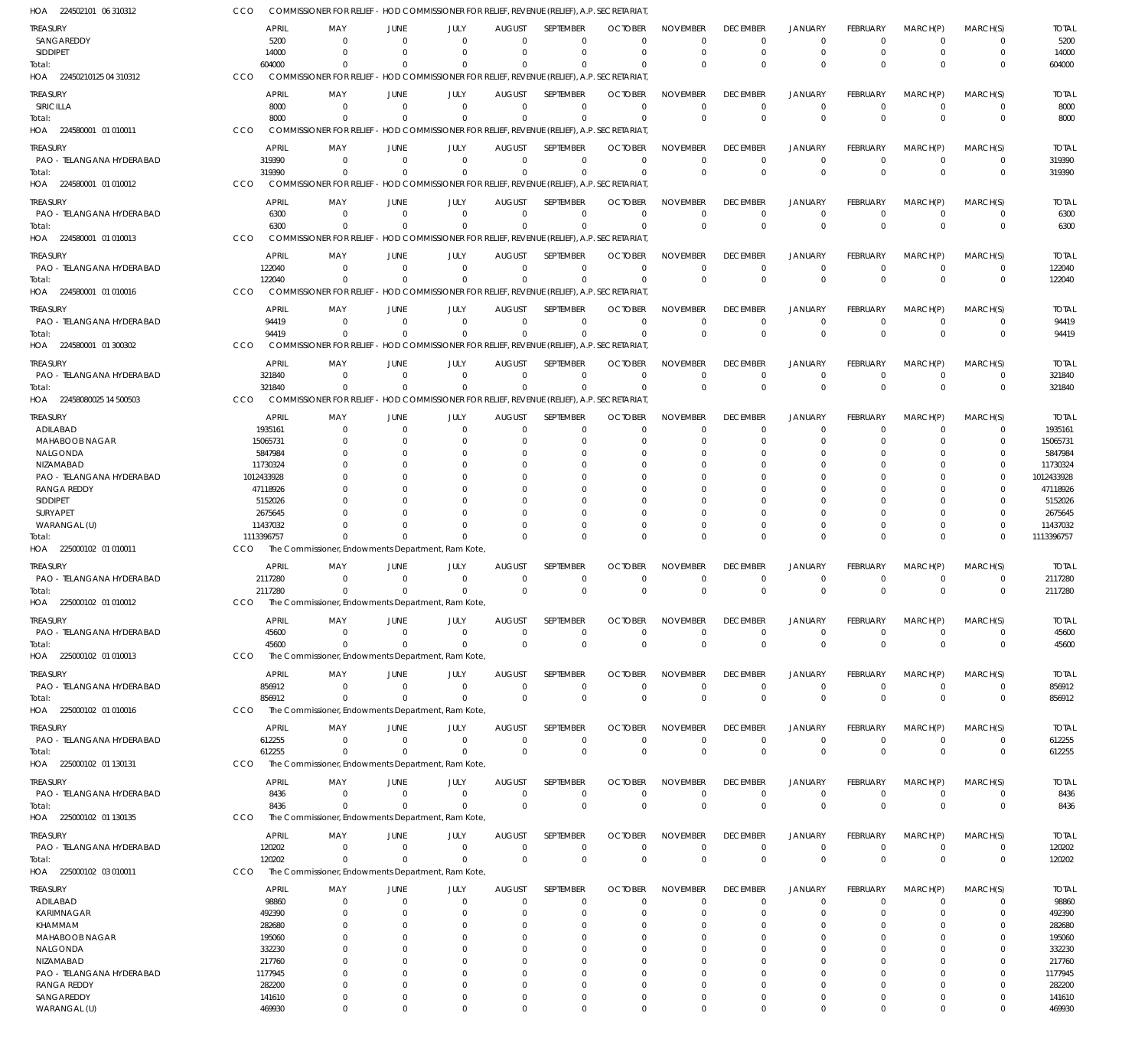| HOA 225000102 03 010011    | CCO          | The Commissioner, Endowments Department, Ram Kote, |                |             |               |                  |                |                 |                 |                |                 |             |             |              |
|----------------------------|--------------|----------------------------------------------------|----------------|-------------|---------------|------------------|----------------|-----------------|-----------------|----------------|-----------------|-------------|-------------|--------------|
| treasury                   | <b>APRIL</b> | MAY                                                | JUNE           | JULY        | <b>AUGUST</b> | SEPTEMBER        | <b>OCTOBER</b> | <b>NOVEMBER</b> | <b>DECEMBER</b> | <b>JANUARY</b> | <b>FEBRUARY</b> | MARCH(P)    | MARCH(S)    | <b>TOTAL</b> |
| Total:                     | 3690665      | $\mathbf 0$                                        | $\overline{0}$ | $\Omega$    | $\mathbf 0$   | $\mathbf 0$      | $\overline{0}$ | $\mathbf 0$     | $\mathbf 0$     | $\overline{0}$ | $\mathbf 0$     | $\mathbf 0$ | $\mathbf 0$ | 3690665      |
| HOA 225000102 03 010012    | CCO          | The Commissioner, Endowments Department, Ram Kote, |                |             |               |                  |                |                 |                 |                |                 |             |             |              |
| treasury                   | <b>APRIL</b> | MAY                                                | JUNE           | JULY        | <b>AUGUST</b> | SEPTEMBER        | <b>OCTOBER</b> | <b>NOVEMBER</b> | <b>DECEMBER</b> | <b>JANUARY</b> | <b>FEBRUARY</b> | MARCH(P)    | MARCH(S)    | <b>TOTAL</b> |
| KARIMNAGAR                 | 5850         | 0                                                  | $\overline{0}$ | $\mathbf 0$ | $\mathbf 0$   | $\mathbf 0$      | $\Omega$       | $\Omega$        | $\mathbf 0$     | $\mathbf 0$    | $\Omega$        | $\mathbf 0$ | $\mathbf 0$ | 5850         |
| KHAMMAM                    | 9350         | $\Omega$                                           | $\Omega$       | $\Omega$    | $\Omega$      | $\mathbf 0$      | $\Omega$       | $\Omega$        | $\mathbf 0$     | $\mathbf 0$    | $\Omega$        | 0           | $\mathbf 0$ | 9350         |
| NALGONDA                   | 4000         | 0                                                  | $\Omega$       | 0           | 0             | 0                | C              |                 | 0               | 0              |                 | 0           | 0           | 4000         |
| NIZAMABAD                  | 3950         |                                                    | $\Omega$       | 0           | $\Omega$      | $\Omega$         | $\Omega$       |                 | $\Omega$        | $\Omega$       |                 | $\Omega$    | $\mathbf 0$ | 3950         |
| PAO - TELANGANA HYDERABAD  | 29703        |                                                    | $\Omega$       | 0           | $\Omega$      | 0                |                |                 | 0               | 0              |                 | $\Omega$    | $\mathbf 0$ | 29703        |
| RANGA REDDY                | 7600         |                                                    | $\Omega$       | 0           | $\Omega$      | $\Omega$         | $\Omega$       |                 | $\Omega$        | 0              | 0               | $\Omega$    | $\mathbf 0$ | 7600         |
| WARANGAL (U)               | 4800         | 0                                                  | $\Omega$       | 0           | $\Omega$      | $\mathbf 0$      | $\Omega$       | $\Omega$        | $\mathbf 0$     | $\mathbf 0$    | 0               | 0           | $\mathbf 0$ | 4800         |
| Total:                     | 65253        | $\Omega$                                           | $\Omega$       | $\Omega$    | $\Omega$      | $\Omega$         | $\Omega$       | $\Omega$        | $\Omega$        | $\Omega$       | $\Omega$        | $\Omega$    | $\mathbf 0$ | 65253        |
| HOA 225000102 03 010013    | CCO          | The Commissioner, Endowments Department, Ram Kote, |                |             |               |                  |                |                 |                 |                |                 |             |             |              |
|                            |              |                                                    |                |             |               |                  |                |                 |                 |                |                 |             |             |              |
| treasury                   | <b>APRIL</b> | MAY                                                | JUNE           | JULY        | <b>AUGUST</b> | SEPTEMBER        | <b>OCTOBER</b> | <b>NOVEMBER</b> | <b>DECEMBER</b> | <b>JANUARY</b> | FEBRUARY        | MARCH(P)    | MARCH(S)    | <b>TOTAL</b> |
| ADILABAD                   | 37962        | 0                                                  | $\overline{0}$ | $\Omega$    | $\mathbf 0$   | $\mathbf 0$      | $\Omega$       | $\Omega$        | $\mathbf 0$     | $\overline{0}$ | $\Omega$        | 0           | $\mathbf 0$ | 37962        |
| KARIMNAGAR                 | 189099       | 0                                                  | $\Omega$       | 0           | 0             | $\mathbf 0$      | $\Omega$       | $\Omega$        | $\mathbf 0$     | $\mathbf 0$    |                 | 0           | $\mathbf 0$ | 189099       |
| KHAMMAM                    | 104934       |                                                    | $\Omega$       |             | 0             | $\Omega$         |                |                 | 0               | 0              |                 | 0           | 0           | 104934       |
| <b>MAHABOOB NAGAR</b>      | 74973        |                                                    | 0              |             | 0             | $\Omega$         |                |                 | 0               | $\Omega$       |                 | $\Omega$    | $\mathbf 0$ | 74973        |
| NALGONDA                   | 127541       |                                                    | $\Omega$       |             | 0             | $\Omega$         |                |                 |                 | $\Omega$       |                 | 0           | $\Omega$    | 127541       |
| NIZAMABAD                  | 83589        |                                                    | 0              |             | 0             | $\Omega$         |                |                 |                 | $\Omega$       |                 | 0           | $\mathbf 0$ | 83589        |
| PAO - TELANGANA HYDERABAD  | 614110       |                                                    |                |             | 0             | $\Omega$         |                |                 |                 | $\Omega$       |                 | 0           | $\Omega$    | 614110       |
| <b>RANGA REDDY</b>         | 108349       |                                                    | $\Omega$       |             | $\Omega$      | $\Omega$         |                |                 | 0               | $\Omega$       |                 | $\Omega$    | $\mathbf 0$ | 108349       |
| SANGAREDDY                 | 54411        |                                                    | $\Omega$       |             | $\Omega$      | $\Omega$         |                |                 | 0               | 0              |                 | $\Omega$    | $\mathbf 0$ | 54411        |
| WARANGAL (U)               | 180608       |                                                    | $\Omega$       | 0           | $\Omega$      | $\mathbf 0$      | $\Omega$       | $\Omega$        | 0               | 0              | 0               | 0           | $\mathbf 0$ | 180608       |
| Total:                     | 1575576      | $\Omega$                                           | $\Omega$       | $\Omega$    | $\Omega$      | $\Omega$         | $\Omega$       | $\Omega$        | $\Omega$        | $\Omega$       | $\Omega$        | $\Omega$    | $\mathbf 0$ | 1575576      |
| HOA 225000102 03 010016    | <b>CCO</b>   | The Commissioner, Endowments Department, Ram Kote, |                |             |               |                  |                |                 |                 |                |                 |             |             |              |
|                            |              |                                                    |                |             |               |                  |                |                 |                 |                |                 |             |             |              |
| Treasury                   | <b>APRIL</b> | MAY                                                | JUNE           | JULY        | <b>AUGUST</b> | SEPTEMBER        | <b>OCTOBER</b> | <b>NOVEMBER</b> | <b>DECEMBER</b> | <b>JANUARY</b> | <b>FEBRUARY</b> | MARCH(P)    | MARCH(S)    | <b>TOTAL</b> |
| ADILABAD                   | 14195        | 0                                                  | $\overline{0}$ | $\mathbf 0$ | 0             | 0                | $\Omega$       | $\Omega$        | $\overline{0}$  | $\overline{0}$ | $\Omega$        | 0           | 0           | 14195        |
| KARIMNAGAR                 | 89260        | $\Omega$                                           | $\Omega$       | $\Omega$    | 0             | $\mathbf 0$      | $\Omega$       | $\Omega$        | $\mathbf 0$     | $\mathbf 0$    | $\Omega$        | 0           | $\mathbf 0$ | 89260        |
| KHAMMAM                    | 50166        | 0                                                  | $\Omega$       | 0           | $\Omega$      | 0                | $\Omega$       |                 | 0               | 0              |                 | $\Omega$    | 0           | 50166        |
| <b>MAHABOOB NAGAR</b>      | 35470        |                                                    | $\Omega$       | 0           | $\Omega$      | $\Omega$         | C              |                 | $\Omega$        | $\Omega$       |                 | $\Omega$    | $\mathbf 0$ | 35470        |
| NALGONDA                   | 47693        |                                                    | $\Omega$       |             | $\Omega$      | 0                |                |                 | 0               | 0              |                 | $\Omega$    | 0           | 47693        |
| NIZAMABAD                  | 40838        |                                                    | $\Omega$       | 0           | $\Omega$      | $\Omega$         | $\Omega$       |                 | $\Omega$        | $\Omega$       |                 | $\Omega$    | $\mathbf 0$ | 40838        |
| PAO - TELANGANA HYDERABAD  | 344634       |                                                    | $\Omega$       |             | $\Omega$      | 0                | $\Omega$       |                 | $\Omega$        | 0              |                 | $\Omega$    | 0           | 344634       |
| <b>RANGA REDDY</b>         | 75924        |                                                    | $\Omega$       | 0           | $\Omega$      | $\Omega$         | $\mathcal{L}$  |                 | 0               | $\Omega$       |                 | $\Omega$    | $\Omega$    | 75924        |
| SANGAREDDY                 | 20347        |                                                    | $\Omega$       | 0           | $\Omega$      | 0                | $\Omega$       |                 | $\Omega$        | 0              |                 | $\Omega$    | $\mathbf 0$ | 20347        |
|                            |              |                                                    |                |             |               |                  |                |                 |                 |                |                 |             |             |              |
| WARANGAL (U)               | 88121        |                                                    | $\Omega$       | $\Omega$    | $\Omega$      | $\mathbf 0$      | $\Omega$       | $\Omega$        | $\Omega$        | $\mathbf 0$    | $\Omega$        | 0           | $\mathbf 0$ | 88121        |
| Total:                     | 806648       | $\Omega$                                           | $\Omega$       | $\Omega$    | $\Omega$      | $\mathbf 0$      | $\Omega$       | $\Omega$        | $\mathbf 0$     | $\overline{0}$ | $\Omega$        | $\Omega$    | $\mathbf 0$ | 806648       |
| HOA 225000102 03 010017    | CCO          | The Commissioner, Endowments Department, Ram Kote, |                |             |               |                  |                |                 |                 |                |                 |             |             |              |
| treasury                   | <b>APRIL</b> | MAY                                                | JUNE           | JULY        | <b>AUGUST</b> | SEPTEMBER        | <b>OCTOBER</b> | <b>NOVEMBER</b> | <b>DECEMBER</b> | <b>JANUARY</b> | <b>FEBRUARY</b> | MARCH(P)    | MARCH(S)    | <b>TOTAL</b> |
| WARANGAL (U)               | 83634        | $\Omega$                                           | $\Omega$       | $\Omega$    | 0             | $\mathbf 0$      | $\Omega$       | $\Omega$        | $\overline{0}$  | $\mathbf 0$    | 0               | 0           | 0           | 83634        |
| Total:                     | 83634        | $\mathbf{0}$                                       | $\overline{0}$ | $\Omega$    | $\mathbf 0$   | $\mathbf 0$      | $\Omega$       | $\Omega$        | $\mathbf 0$     | $\overline{0}$ | $\mathbf 0$     | $\mathbf 0$ | $\mathbf 0$ | 83634        |
| HOA 225000102 03 130131    | CCO          | The Commissioner, Endowments Department, Ram Kote, |                |             |               |                  |                |                 |                 |                |                 |             |             |              |
|                            |              |                                                    |                |             |               |                  |                |                 |                 |                |                 |             |             |              |
| treasury                   | <b>APRIL</b> | MAY                                                | JUNE           | JULY        | <b>AUGUST</b> | SEPTEMBER        | <b>OCTOBER</b> | <b>NOVEMBER</b> | <b>DECEMBER</b> | <b>JANUARY</b> | <b>FEBRUARY</b> | MARCH(P)    | MARCH(S)    | <b>TOTAL</b> |
| PAO - TELANGANA HYDERABAD  | 2291         | $\mathbf{0}$                                       | $\overline{0}$ | $\Omega$    | $\Omega$      | $\mathbf 0$      | $\Omega$       | $\Omega$        | $\mathbf 0$     | $\mathbf{0}$   | $\Omega$        | $\Omega$    | $\Omega$    | 2291         |
| WARANGAL (U)               | $-630$       | $\mathbf{0}$                                       | $\overline{0}$ | $\mathbf 0$ | $\mathbf 0$   | $\mathbf 0$      | $^{\circ}$     | $\Omega$        | $\mathbf 0$     | $\mathbf 0$    | $\mathbf 0$     | $\mathbf 0$ | $\mathbf 0$ | $-630$       |
| Total:                     | 1661         | $\Omega$                                           | $\Omega$       | $\Omega$    | $\mathbf 0$   | $\mathbf 0$      | $\overline{0}$ | $\mathbf 0$     | $\mathbf 0$     | $\overline{0}$ | $\mathbf 0$     | $\mathbf 0$ | $\mathbf 0$ | 1661         |
| HOA 225000102 03 130134    | CCO          | The Commissioner, Endowments Department, Ram Kote, |                |             |               |                  |                |                 |                 |                |                 |             |             |              |
|                            |              |                                                    |                |             |               |                  |                |                 |                 |                |                 |             |             |              |
| treasury                   | <b>APRIL</b> | MAY                                                | JUNE           | JULY        | <b>AUGUST</b> | <b>SEPTEMBER</b> | <b>OCTOBER</b> | <b>NOVEMBER</b> | <b>DECEMBER</b> | <b>JANUARY</b> | <b>FEBRUARY</b> | MARCH(P)    | MARCH(S)    | <b>TOTAL</b> |
| NALGONDA                   | 33000        | 0                                                  | $\overline{0}$ | 0           | 0             | $\mathbf 0$      | $\Omega$       | $\Omega$        | $\mathbf 0$     | $\mathbf 0$    | 0               | 0           | 0           | 33000        |
| Total:                     | 33000        | $\Omega$                                           | $\Omega$       | $\mathbf 0$ | $\Omega$      | $\mathbf 0$      | $\Omega$       | $\Omega$        | $\mathbf 0$     | $\overline{0}$ | $\mathbf 0$     | $\mathbf 0$ | $\mathbf 0$ | 33000        |
| HOA 225000102 03 130135    | CCO          | The Commissioner, Endowments Department, Ram Kote, |                |             |               |                  |                |                 |                 |                |                 |             |             |              |
| treasury                   | <b>APRIL</b> | MAY                                                | JUNE           | JULY        | <b>AUGUST</b> | SEPTEMBER        | <b>OCTOBER</b> | <b>NOVEMBER</b> | <b>DECEMBER</b> | <b>JANUARY</b> | <b>FEBRUARY</b> | MARCH(P)    | MARCH(S)    | <b>TOTAL</b> |
| PAO - TELANGANA HYDERABAD  | 1134         | $\mathbf{0}$                                       | $\overline{0}$ | $\mathbf 0$ | $\mathbf 0$   | 0                | $^{\circ}$     | 0               | 0               | $\mathbf 0$    | $\mathbf 0$     | 0           | 0           | 1134         |
| Total:                     | 1134         | $\Omega$                                           | $\Omega$       | $\Omega$    | $\mathbf 0$   | $\mathbf 0$      | $\mathbf{0}$   | $\overline{0}$  | $\,0\,$         | $\overline{0}$ | $\mathbf 0$     | $\mathbf 0$ | $\mathbf 0$ | 1134         |
| HOA 225000102 03 300302    | CCO          |                                                    |                |             |               |                  |                |                 |                 |                |                 |             |             |              |
|                            |              | The Commissioner, Endowments Department, Ram Kote, |                |             |               |                  |                |                 |                 |                |                 |             |             |              |
| <b>TREASURY</b>            | <b>APRIL</b> | MAY                                                | JUNE           | JULY        | <b>AUGUST</b> | SEPTEMBER        | <b>OCTOBER</b> | <b>NOVEMBER</b> | <b>DECEMBER</b> | <b>JANUARY</b> | FEBRUARY        | MARCH(P)    | MARCH(S)    | <b>TOTAL</b> |
| ADILABAD                   | 103025       | $\mathbf 0$                                        | $\overline{0}$ | $\Omega$    | 0             | $\mathbf 0$      | $\Omega$       | $\Omega$        | $\mathbf 0$     | $\mathbf 0$    | $\Omega$        | 0           | $\mathbf 0$ | 103025       |
| KARIMNAGAR                 | 93276        | 0                                                  | $\Omega$       | 0           | 0             | $\mathbf 0$      | $\Omega$       | $\Omega$        | $\mathbf 0$     | $\mathbf 0$    |                 | 0           | $\mathbf 0$ | 93276        |
| KHAMMAM                    | 89214        |                                                    | $\Omega$       |             | 0             | $\Omega$         | C              |                 | $\Omega$        | 0              |                 | 0           | $\Omega$    | 89214        |
| <b>MAHABOOB NAGAR</b>      | 35562        |                                                    | 0              |             | 0             | $\Omega$         |                | $\Omega$        | $\Omega$        | $\Omega$       |                 | $\Omega$    | 0           | 35562        |
| NALGONDA                   | 42993        |                                                    | 0              |             | 0             | $\Omega$         | $\Omega$       |                 | 0               | $\Omega$       |                 | $\Omega$    | $\Omega$    | 42993        |
| SANGAREDDY                 | 320663       |                                                    | 0              |             | $\Omega$      | $\Omega$         | $\Omega$       | $\Omega$        | $\Omega$        | $\Omega$       |                 | $\Omega$    | $\mathbf 0$ | 320663       |
|                            | 207459       |                                                    | $\Omega$       | 0           | $\Omega$      | $\mathbf 0$      | $\Omega$       | $\Omega$        | 0               | $\mathbf 0$    | 0               | 0           | $\mathbf 0$ | 207459       |
| WARANGAL (U)               |              |                                                    |                |             |               |                  |                |                 |                 |                |                 |             |             |              |
| Total:                     | 892192       | $\Omega$                                           | $\Omega$       | $\Omega$    | $\Omega$      | $\mathbf 0$      | $\Omega$       | $\Omega$        | $\mathbf 0$     | $\overline{0}$ | $\Omega$        | $\Omega$    | $\mathbf 0$ | 892192       |
| HOA 225000102 04 010011    | CCO          | The Commissioner, Endowments Department, Ram Kote, |                |             |               |                  |                |                 |                 |                |                 |             |             |              |
| treasury                   | <b>APRIL</b> | MAY                                                | JUNE           | JULY        | <b>AUGUST</b> | SEPTEMBER        | <b>OCTOBER</b> | <b>NOVEMBER</b> | <b>DECEMBER</b> | JANUARY        | <b>FEBRUARY</b> | MARCH(P)    | MARCH(S)    | <b>TOTAL</b> |
| ADILABAD                   | 288200       | $\mathbf 0$                                        | $\overline{0}$ | $\mathbf 0$ | 0             | $\mathbf 0$      | $\Omega$       | $\Omega$        | $\mathbf 0$     | $\overline{0}$ | $\Omega$        | 0           | 0           | 288200       |
| <b>BHADRADI KOTHAGUDEM</b> | 66985        | 0                                                  | 0              | $\Omega$    | 0             | $\mathbf 0$      | $\Omega$       | $\Omega$        | $\mathbf 0$     | $\mathbf 0$    | 0               | 0           | $\mathbf 0$ | 66985        |
| KARIMNAGAR                 | 559260       | 0                                                  | $\Omega$       | $\Omega$    | $\Omega$      | $\mathbf 0$      | $\Omega$       | $\Omega$        | $\Omega$        | 0              | 0               | $\Omega$    | $\mathbf 0$ | 559260       |
| KHAMMAM                    | 399940       | 0                                                  | $\Omega$       | 0           | $\Omega$      | 0                | $\Omega$       | $\Omega$        | $\Omega$        | 0              |                 | $\Omega$    | 0           | 399940       |
|                            | 673515       |                                                    | $\Omega$       | 0           | $\Omega$      | $\Omega$         | $\Omega$       | $\Omega$        | $\Omega$        | $\Omega$       |                 | $\Omega$    | $\mathbf 0$ | 673515       |
| <b>MAHABOOB NAGAR</b>      |              |                                                    |                |             |               |                  |                |                 |                 |                |                 |             |             |              |
| NALGONDA                   | 605300       | 0                                                  | $\Omega$       | 0           | $\Omega$      | 0                | $\Omega$       | $\Omega$        | $\Omega$        | 0              |                 | 0           | 0           | 605300       |
| NIZAMABAD                  | 244090       |                                                    | $\Omega$       | 0           | $\Omega$      | $\Omega$         | $\Omega$       | $\Omega$        | $\Omega$        | $\Omega$       | 0               | $\Omega$    | $\mathbf 0$ | 244090       |
| PAO - TELANGANA HYDERABAD  | 1674106      |                                                    | $\Omega$       | 0           | $\Omega$      | $\Omega$         | $\Omega$       | $\Omega$        | $\Omega$        | $\Omega$       | 0               | $\Omega$    | 0           | 1674106      |
| <b>RANGA REDDY</b>         | 665460       | 0                                                  | $\Omega$       | 0           | $\Omega$      | $\Omega$         | $\Omega$       | $\Omega$        | $\Omega$        | $\Omega$       | 0               | $\Omega$    | $\mathbf 0$ | 665460       |
| SANGAREDDY                 | 155965       | 0                                                  | $\overline{0}$ | 0           | 0             | 0                | $\Omega$       | 0               | 0               | $^{\circ}$     | 0               | 0           | 0           | 155965       |
| <b>SIDDIPET</b>            | 110700       | $\mathbf 0$                                        | $\overline{0}$ | $\mathbf 0$ | $\mathbf 0$   | $\mathbf 0$      | $\mathbf 0$    | $\mathbf 0$     | $\mathbf 0$     | $\mathbf 0$    | $\mathbf 0$     | $\mathbf 0$ | $\mathbf 0$ | 110700       |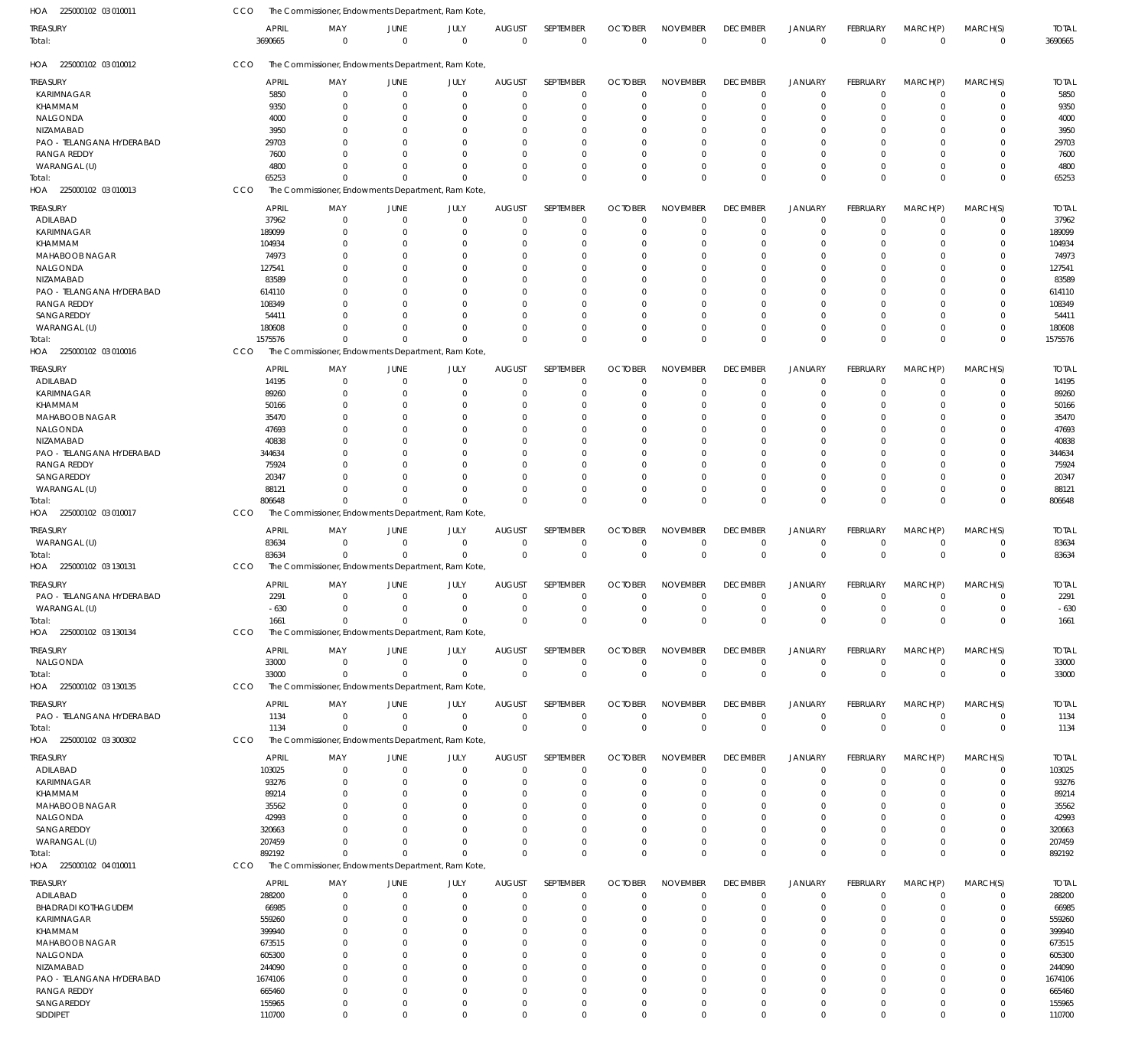| 225000102 04 010011<br>HOA                      | CCO                   | The Commissioner, Endowments Department, Ram Kote,             |                                  |                              |                                 |                               |                               |                                |                                |                                  |                             |                            |                            |                        |
|-------------------------------------------------|-----------------------|----------------------------------------------------------------|----------------------------------|------------------------------|---------------------------------|-------------------------------|-------------------------------|--------------------------------|--------------------------------|----------------------------------|-----------------------------|----------------------------|----------------------------|------------------------|
| <b>TREASURY</b>                                 | APRIL                 | MAY                                                            | <b>JUNE</b>                      | JULY                         | <b>AUGUST</b>                   | SEPTEMBER                     | <b>OCTOBER</b>                | <b>NOVEMBER</b>                | <b>DECEMBER</b>                | <b>JANUARY</b>                   | FEBRUARY                    | MARCH(P)                   | MARCH(S)                   | <b>TOTAL</b>           |
| WARANGAL (U)                                    | 615195                | $\Omega$                                                       | $\overline{0}$                   | $\mathbf{0}$                 | $\mathbf 0$                     | $\mathbf 0$                   | $\Omega$                      | $\Omega$                       | $\mathbf 0$                    | $\overline{0}$                   | $\Omega$                    | $\overline{0}$             | $\mathbf 0$                | 615195                 |
| YADADRI                                         | 471083                | $\Omega$                                                       | $\Omega$                         | $\Omega$                     | $\Omega$                        | $\mathbf 0$                   | $\mathbf 0$                   | $\Omega$                       | $\mathbf 0$                    | $\overline{0}$                   | $\mathbf 0$                 | $\overline{0}$             | $\mathbf 0$                | 471083                 |
| Total:                                          | 6529799               | $\Omega$                                                       | $\Omega$                         | $\Omega$                     | $\Omega$                        | $\mathbf{0}$                  | $\Omega$                      | $\Omega$                       | $\Omega$                       | $\Omega$                         | $\Omega$                    | $\Omega$                   | $\mathbf 0$                | 6529799                |
| HOA 225000102 04 010012                         | CCO                   | The Commissioner, Endowments Department, Ram Kote,             |                                  |                              |                                 |                               |                               |                                |                                |                                  |                             |                            |                            |                        |
| <b>TREASURY</b>                                 | <b>APRIL</b>          | MAY                                                            | JUNE                             | JULY                         | <b>AUGUST</b>                   | SEPTEMBER                     | <b>OCTOBER</b>                | <b>NOVEMBER</b>                | <b>DECEMBER</b>                | <b>JANUARY</b>                   | FEBRUARY                    | MARCH(P)                   | MARCH(S)                   | <b>TOTAL</b>           |
| ADILABAD                                        | 40                    | $\mathbf 0$                                                    | $\overline{0}$                   | $\mathbf{0}$                 | $\overline{0}$                  | $\mathbf 0$                   | 0                             | $\Omega$                       | 0                              | $\overline{0}$                   | $\mathbf 0$                 | $\overline{0}$             | $\mathbf 0$                | 40                     |
| <b>BHADRADI KOTHAGUDEM</b><br>KARIMNAGAR        | 975<br>1350           | $\Omega$<br>$\mathbf 0$                                        | $\Omega$<br>$\Omega$             | $\Omega$<br>$\Omega$         | 0<br>0                          | $\mathbf 0$<br>$\mathbf 0$    | $\Omega$<br>-0                | $\Omega$<br>$\Omega$           | $\Omega$<br>$\Omega$           | $\overline{0}$<br>$\Omega$       | $\Omega$<br>$\Omega$        | $\Omega$<br>$\Omega$       | $\mathbf 0$<br>$\mathbf 0$ | 975<br>1350            |
| KHAMMAM                                         | 6925                  | $\Omega$                                                       | $\overline{0}$                   | 0                            | 0                               | $\mathbf 0$                   | $\Omega$                      | $\Omega$                       |                                | $\Omega$                         | $\Omega$                    | $\Omega$                   | $\mathbf 0$                | 6925                   |
| MAHABOOB NAGAR                                  | 1125                  | $\Omega$                                                       | $\Omega$                         | <sup>0</sup>                 | $\Omega$                        | $\mathbf 0$                   | -0                            | $\Omega$                       | $\Omega$                       | $\Omega$                         | $\Omega$                    | $\Omega$                   | $\mathbf 0$                | 1125                   |
| NIZAMABAD                                       | 500                   | 0                                                              | $\Omega$                         | O                            | $\Omega$                        | $\mathbf 0$                   | -0                            | $\Omega$                       |                                | $\Omega$                         | $\Omega$                    | $\Omega$                   | $\mathbf 0$                | 500                    |
| PAO - TELANGANA HYDERABAD                       | 35106                 | $\Omega$                                                       | $\Omega$                         | 0                            | 0                               | $\mathbf 0$                   | -0                            | $\Omega$                       | $\Omega$                       | $\Omega$                         | $\Omega$                    | $\Omega$                   | $\mathbf 0$                | 35106                  |
| <b>RANGA REDDY</b>                              | 12000                 | <sup>0</sup>                                                   | $\Omega$                         | <sup>0</sup>                 | $\Omega$                        | $\mathbf 0$                   | -0                            | $\Omega$                       |                                | $\Omega$                         | $\Omega$                    | $\Omega$                   | $\Omega$                   | 12000                  |
| WARANGAL (U)                                    | 2500                  | $\Omega$                                                       | $\Omega$<br>$\Omega$             | $\Omega$<br>$\Omega$         | $\Omega$                        | $\mathbf 0$<br>$\Omega$       | -0                            | $\Omega$                       | $\Omega$                       | $\overline{0}$<br>$\Omega$       | $\Omega$                    | $\Omega$<br>$\Omega$       | $\mathbf 0$                | 2500                   |
| Total:<br>HOA 225000102 04 010013               | 60521<br>CCO          | $\Omega$<br>The Commissioner, Endowments Department, Ram Kote, |                                  |                              | $\Omega$                        |                               | $\Omega$                      | $\Omega$                       | $\Omega$                       |                                  | $\Omega$                    |                            | $\mathbf 0$                | 60521                  |
|                                                 |                       |                                                                |                                  |                              |                                 |                               |                               |                                |                                |                                  |                             |                            |                            |                        |
| TREASURY                                        | <b>APRIL</b>          | MAY<br>$\mathbf 0$                                             | <b>JUNE</b><br>$\overline{0}$    | JULY<br>$\mathbf 0$          | <b>AUGUST</b><br>$\mathbf 0$    | SEPTEMBER<br>$\mathbf 0$      | <b>OCTOBER</b><br>$\Omega$    | <b>NOVEMBER</b><br>$\Omega$    | <b>DECEMBER</b><br>$\mathbf 0$ | <b>JANUARY</b><br>$\overline{0}$ | FEBRUARY<br>$\mathbf 0$     | MARCH(P)<br>$\overline{0}$ | MARCH(S)<br>$\mathbf 0$    | <b>TOTAL</b><br>110962 |
| ADILABAD<br><b>BHADRADI KOTHAGUDEM</b>          | 110962<br>25720       | $\Omega$                                                       | $\overline{0}$                   | $\Omega$                     | 0                               | $\mathbf 0$                   | 0                             | $\Omega$                       | $\Omega$                       | $\overline{0}$                   | $\Omega$                    | $\Omega$                   | $\mathbf 0$                | 25720                  |
| KARIMNAGAR                                      | 214533                | 0                                                              | $\Omega$                         | $\Omega$                     | $\Omega$                        | $\overline{0}$                | $\Omega$                      | $\Omega$                       | $\Omega$                       | $\Omega$                         | $\Omega$                    | $\Omega$                   | $\mathbf 0$                | 214533                 |
| <b>KHAMMAM</b>                                  | 153679                | $\Omega$                                                       | $\Omega$                         | $\Omega$                     | $\Omega$                        | $\mathbf 0$                   | $\Omega$                      | $\Omega$                       | $\Omega$                       | $\Omega$                         | $\Omega$                    | $\Omega$                   | $\Omega$                   | 153679                 |
| MAHABOOB NAGAR                                  | 275109                | 0                                                              | $\overline{0}$                   | 0                            | $\Omega$                        | $\mathbf 0$                   | -0                            | $\Omega$                       | $\Omega$                       | $\Omega$                         | $\Omega$                    | $\Omega$                   | $\mathbf 0$                | 275109                 |
| NALGONDA                                        | 232392                | $\Omega$                                                       | $\Omega$                         | $\Omega$                     | $\Omega$                        | $\mathbf 0$                   | $\Omega$                      | $\Omega$                       | $\Omega$                       | $\Omega$                         | $\Omega$                    | $\Omega$                   | $\Omega$                   | 232392                 |
| NIZAMABAD                                       | 93652                 | 0<br>$\Omega$                                                  | $\Omega$<br>$\Omega$             | $\Omega$<br>$\Omega$         | $\Omega$<br>$\Omega$            | $\mathbf 0$<br>$\mathbf 0$    | -0<br>$\Omega$                | $\Omega$<br>$\Omega$           | $\Omega$<br>$\Omega$           | $\Omega$<br>$\Omega$             | $\Omega$<br>$\Omega$        | $\Omega$<br>$\Omega$       | $\Omega$<br>$\Omega$       | 93652                  |
| PAO - TELANGANA HYDERABAD<br><b>RANGA REDDY</b> | 639635<br>255302      | 0                                                              | $\Omega$                         | <sup>0</sup>                 | $\Omega$                        | $\mathbf 0$                   | $\Omega$                      | $\Omega$                       | $\Omega$                       | $\Omega$                         | $\Omega$                    | $\Omega$                   | $\mathbf 0$                | 639635<br>255302       |
| SANGAREDDY                                      | 59777                 | $\Omega$                                                       | $\Omega$                         | $\Omega$                     | $\Omega$                        | $\mathbf 0$                   | $\Omega$                      | $\Omega$                       | $\Omega$                       | $\Omega$                         | $\Omega$                    | $\Omega$                   | $\Omega$                   | 59777                  |
| SIDDIPET                                        | 42483                 | 0                                                              | $\Omega$                         | O                            | $\Omega$                        | $\mathbf 0$                   | $\Omega$                      | $\Omega$                       | $\Omega$                       | $\Omega$                         | $\Omega$                    | $\Omega$                   | $\mathbf 0$                | 42483                  |
| WARANGAL (U)                                    | 236496                | $\Omega$                                                       | $\Omega$                         | $\Omega$                     | $\Omega$                        | $\mathbf 0$                   | $\Omega$                      | $\Omega$                       | $\Omega$                       | $\Omega$                         | $\Omega$                    | $\Omega$                   | $\mathbf 0$                | 236496                 |
| YADADRI                                         | 162276                | U                                                              | $\Omega$                         | $\Omega$                     | $\Omega$                        | $\mathbf 0$                   | $\Omega$                      | $\Omega$                       | $\Omega$                       | $\Omega$                         | $\Omega$                    | $\Omega$                   | $\mathbf 0$                | 162276                 |
| Total:                                          | 2502016               | $\Omega$                                                       | $\Omega$                         | $\Omega$                     | $\Omega$                        | $\Omega$                      | $\Omega$                      | $\Omega$                       | $\Omega$                       | $\Omega$                         | $\Omega$                    | $\Omega$                   | $\mathbf 0$                | 2502016                |
| HOA 225000102 04 010016                         | CCO                   | The Commissioner, Endowments Department, Ram Kote,             |                                  |                              |                                 |                               |                               |                                |                                |                                  |                             |                            |                            |                        |
| <b>TREASURY</b>                                 | <b>APRIL</b>          | MAY                                                            | <b>JUNE</b>                      | JULY                         | <b>AUGUST</b>                   | SEPTEMBER                     | <b>OCTOBER</b>                | <b>NOVEMBER</b>                | <b>DECEMBER</b>                | <b>JANUARY</b>                   | FEBRUARY                    | MARCH(P)                   | MARCH(S)                   | <b>TOTAL</b>           |
| ADILABAD                                        | 36584                 | $\mathbf 0$                                                    | $\overline{0}$                   | $\mathbf 0$                  | $\overline{0}$                  | $\mathbf 0$                   | $\mathbf 0$                   | $\Omega$                       | $\Omega$                       | $\overline{0}$                   | $\mathbf 0$                 | $\overline{0}$             | $\mathbf 0$                | 36584                  |
| <b>BHADRADI KOTHAGUDEM</b><br>KARIMNAGAR        | 9960<br>80845         | $\mathbf 0$<br>$\Omega$                                        | $\overline{0}$<br>$\Omega$       | $\Omega$<br><sup>0</sup>     | 0<br>$\Omega$                   | $\mathbf 0$<br>$\overline{0}$ | $\Omega$<br>-0                | $\Omega$<br>$\Omega$           | $\Omega$<br>$\Omega$           | $\overline{0}$<br>$\Omega$       | $\Omega$<br>$\Omega$        | $\mathbf 0$<br>$\Omega$    | $\mathbf 0$<br>$\mathbf 0$ | 9960<br>80845          |
| <b>KHAMMAM</b>                                  | 57076                 | $\Omega$                                                       | $\Omega$                         | 0                            | $\Omega$                        | $\mathbf 0$                   | -0                            | $\Omega$                       | $\Omega$                       | $\Omega$                         | $\Omega$                    | $\Omega$                   | $\mathbf 0$                | 57076                  |
| MAHABOOB NAGAR                                  | 86898                 | $\Omega$                                                       | $\Omega$                         | O                            | $\Omega$                        | $\mathbf 0$                   | -0                            | $\Omega$                       |                                | $\Omega$                         | $\Omega$                    | $\Omega$                   | $\mathbf 0$                | 86898                  |
| NALGONDA                                        | 75531                 | $\Omega$                                                       | $\Omega$                         | O                            | $\Omega$                        | $\mathbf 0$                   | -C                            | $\Omega$                       |                                | $\Omega$                         | $\Omega$                    | $\Omega$                   | $\mathbf 0$                | 75531                  |
| NIZAMABAD                                       | 37122                 | 0                                                              | $\Omega$                         | O                            | $\Omega$                        | $\mathbf 0$                   | -0                            | $\Omega$                       |                                | $\Omega$                         | $\Omega$                    | $\Omega$                   | $\mathbf 0$                | 37122                  |
| PAO - TELANGANA HYDERABAD                       | 507128                | $\Omega$                                                       | $\overline{0}$                   | 0                            | 0                               | $\mathbf 0$                   | -0                            | $\Omega$<br>$\Omega$           | $\Omega$                       | $\Omega$                         | $\Omega$                    | $\Omega$                   | $\mathbf 0$                | 507128                 |
| <b>RANGA REDDY</b><br>SANGAREDDY                | 181507<br>22353       | $\Omega$<br>$\Omega$                                           | $\Omega$<br>$\Omega$             | O<br>O                       | $\Omega$<br>$\Omega$            | $\mathbf 0$<br>$\mathbf 0$    | -C<br>-0                      | $\Omega$                       |                                | $\Omega$<br>$\Omega$             | $\Omega$<br>$\Omega$        | $\Omega$<br>$\Omega$       | $\mathbf 0$<br>$\mathbf 0$ | 181507<br>22353        |
| <b>SIDDIPET</b>                                 | 13148                 | 0                                                              | $\Omega$                         | O                            | $\Omega$                        | $\mathbf 0$                   | -0                            | $\Omega$                       |                                | $\Omega$                         | $\Omega$                    | $\Omega$                   | $\mathbf 0$                | 13148                  |
| WARANGAL (U)                                    | 92894                 | 0                                                              | $\Omega$                         | <sup>0</sup>                 | 0                               | $\mathbf 0$                   | $\Omega$                      | $\Omega$                       |                                | $\Omega$                         | $\Omega$                    | $\Omega$                   | $\mathbf 0$                | 92894                  |
| YADADRI                                         | 50220                 | $\Omega$                                                       | $\Omega$                         | $\Omega$                     | $\Omega$                        | $\mathbf 0$                   | $\Omega$                      | $\Omega$                       | $\Omega$                       | $\Omega$                         | $\Omega$                    | $\Omega$                   | $\Omega$                   | 50220                  |
| Total:                                          | 1251266               | 0                                                              | $\mathbf{0}$                     | 0                            | $\mathbf 0$                     | 0                             | $\Omega$                      | $\Omega$                       | $\mathbf 0$                    | $\mathbf 0$                      | 0                           | $\overline{0}$             | $\mathbf 0$                | 1251266                |
| HOA 225000102 05 010011                         | CCO                   | The Commissioner, Endowments Department, Ram Kote,             |                                  |                              |                                 |                               |                               |                                |                                |                                  |                             |                            |                            |                        |
| <b>TREASURY</b>                                 | <b>APRIL</b>          | MAY                                                            | JUNE                             | JULY                         | <b>AUGUST</b>                   | SEPTEMBER                     | <b>OCTOBER</b>                | <b>NOVEMBER</b>                | <b>DECEMBER</b>                | <b>JANUARY</b>                   | FEBRUARY                    | MARCH(P)                   | MARCH(S)                   | <b>TOTAL</b>           |
| PAO - TELANGANA HYDERABAD                       | 343145                | $\mathbf{0}$                                                   | $\overline{0}$                   | $\mathbf{0}$                 | $\mathbf 0$                     | $\mathbf 0$                   | $\Omega$                      | $\mathbf 0$                    | $\mathbf 0$                    | $\mathbf 0$                      | $\mathbf 0$                 | $\overline{0}$             | $\mathbf 0$                | 343145                 |
| Total:                                          | 343145                | $\Omega$                                                       | $\Omega$                         | $\Omega$                     | $\mathbf 0$                     | 0                             | $\mathbf 0$                   | $\mathbf 0$                    | $\mathbf 0$                    | $\overline{0}$                   | $\overline{0}$              | $\overline{0}$             | $\mathbf 0$                | 343145                 |
| HOA 225000102 05 010012                         | CCO                   | The Commissioner, Endowments Department, Ram Kote,             |                                  |                              |                                 |                               |                               |                                |                                |                                  |                             |                            |                            |                        |
| <b>TREASURY</b>                                 | <b>APRIL</b>          | MAY                                                            | JUNE                             | JULY                         | <b>AUGUST</b>                   | SEPTEMBER                     | <b>OCTOBER</b>                | <b>NOVEMBER</b>                | <b>DECEMBER</b>                | JANUARY                          | FEBRUARY                    | MARCH(P)                   | MARCH(S)                   | <b>TOTAL</b>           |
| PAO - TELANGANA HYDERABAD                       | 5000                  | $\mathbf{0}$                                                   | $\overline{0}$                   | $\mathbf 0$                  | $\mathbf 0$                     | $\mathbf 0$                   | 0                             | $\mathbf 0$                    | 0                              | $\mathbf 0$                      | $\mathbf 0$                 | $\overline{0}$             | $\mathbf 0$<br>$\mathbf 0$ | 5000                   |
| Total:<br>HOA 225000102 05 010013               | 5000<br>CCO           | $\Omega$<br>The Commissioner, Endowments Department, Ram Kote, | $\overline{0}$                   | $\Omega$                     | $\overline{0}$                  | $\mathbf 0$                   | $\mathbf{0}$                  | $\mathbf 0$                    | $\mathbf 0$                    | $\overline{0}$                   | $\overline{0}$              | $\Omega$                   |                            | 5000                   |
|                                                 |                       |                                                                |                                  |                              |                                 |                               |                               |                                |                                |                                  |                             |                            |                            |                        |
| TREASURY                                        | <b>APRIL</b>          | MAY                                                            | <b>JUNE</b>                      | JULY                         | <b>AUGUST</b>                   | SEPTEMBER                     | <b>OCTOBER</b>                | <b>NOVEMBER</b><br>$\Omega$    | <b>DECEMBER</b>                | <b>JANUARY</b>                   | FEBRUARY                    | MARCH(P)<br>$\overline{0}$ | MARCH(S)                   | <b>TOTAL</b>           |
| PAO - TELANGANA HYDERABAD<br>Total:             | 140922<br>140922      | $\Omega$<br>$\Omega$                                           | $\overline{0}$<br>$\overline{0}$ | $\mathbf{0}$<br>$\mathbf{0}$ | $\overline{0}$<br>$\Omega$      | $\mathbf 0$<br>$\mathbf 0$    | $\mathbf{0}$<br>$\Omega$      | $\mathbf 0$                    | $\mathbf 0$<br>$\mathbf{0}$    | $\overline{0}$<br>$\overline{0}$ | $\mathbf 0$<br>$\mathbf{0}$ | $\Omega$                   | $\mathbf 0$<br>$\mathbf 0$ | 140922<br>140922       |
| HOA 225000102 05 010016                         | CCO                   | The Commissioner, Endowments Department, Ram Kote,             |                                  |                              |                                 |                               |                               |                                |                                |                                  |                             |                            |                            |                        |
|                                                 |                       |                                                                |                                  |                              |                                 |                               |                               |                                |                                |                                  |                             |                            |                            |                        |
| <b>TREASURY</b><br>PAO - TELANGANA HYDERABAD    | <b>APRIL</b><br>92079 | MAY<br>$\mathbf 0$                                             | JUNE<br>$\overline{0}$           | JULY<br>$\mathbf{0}$         | <b>AUGUST</b><br>$\overline{0}$ | SEPTEMBER<br>$\mathbf 0$      | <b>OCTOBER</b><br>$\mathbf 0$ | <b>NOVEMBER</b><br>$\mathbf 0$ | <b>DECEMBER</b><br>$\mathbf 0$ | <b>JANUARY</b><br>$^{\circ}$     | FEBRUARY<br>$\mathbf 0$     | MARCH(P)<br>$\overline{0}$ | MARCH(S)<br>$\mathbf 0$    | <b>TOTAL</b><br>92079  |
| Total:                                          | 92079                 | $\Omega$                                                       | $\overline{0}$                   | $\Omega$                     | $\Omega$                        | $\mathbf 0$                   | $\Omega$                      | $\mathbf{0}$                   | $\mathbf 0$                    | $\overline{0}$                   | $\mathbf{0}$                | $\Omega$                   | $\mathbf 0$                | 92079                  |
| HOA 225000102 05 130131                         | CCO                   | The Commissioner, Endowments Department, Ram Kote,             |                                  |                              |                                 |                               |                               |                                |                                |                                  |                             |                            |                            |                        |
| TREASURY                                        | <b>APRIL</b>          | MAY                                                            | JUNE                             | JULY                         | <b>AUGUST</b>                   | SEPTEMBER                     | <b>OCTOBER</b>                | <b>NOVEMBER</b>                | <b>DECEMBER</b>                | <b>JANUARY</b>                   | FEBRUARY                    | MARCH(P)                   | MARCH(S)                   | <b>TOTAL</b>           |
| PAO - TELANGANA HYDERABAD                       | 4475                  | $\mathbf{0}$                                                   | $\overline{0}$                   | $\mathbf 0$                  | $\overline{0}$                  | $\mathbf 0$                   | $\mathbf 0$                   | $\mathbf 0$                    | $\mathbf 0$                    | $^{\circ}$                       | $\mathbf 0$                 | $\overline{0}$             | $\mathbf 0$                | 4475                   |
| Total:                                          | 4475                  | $\Omega$                                                       | $\overline{0}$                   | $\mathbf 0$                  | $\overline{0}$                  | $\mathbf 0$                   | $\mathbf 0$                   | $\mathbf 0$                    | $\mathbf 0$                    | $\overline{0}$                   | $\overline{0}$              | $\overline{0}$             | $\mathbf 0$                | 4475                   |
| HOA 225000102 05 130135                         | CCO                   | The Commissioner, Endowments Department, Ram Kote,             |                                  |                              |                                 |                               |                               |                                |                                |                                  |                             |                            |                            |                        |
| TREASURY                                        | <b>APRIL</b>          | MAY                                                            | JUNE                             | JULY                         | <b>AUGUST</b>                   | SEPTEMBER                     | <b>OCTOBER</b>                | <b>NOVEMBER</b>                | <b>DECEMBER</b>                | JANUARY                          | <b>FEBRUARY</b>             | MARCH(P)                   | MARCH(S)                   | <b>TOTAL</b>           |
| PAO - TELANGANA HYDERABAD                       | 21682                 | $^{\circ}$                                                     | $\overline{0}$                   | $\mathbf 0$                  | $\overline{0}$                  | $\mathbf 0$                   | 0                             | $\mathbf 0$                    | $\mathbf 0$                    | $\overline{0}$                   | $\mathbf 0$                 | $\overline{0}$             | $\mathbf 0$                | 21682                  |
| Total:                                          | 21682                 | $^{\circ}$                                                     | $\overline{0}$                   | $\mathbf 0$                  | 0                               | $\mathbf{0}$                  | $\mathbf{0}$                  | $\mathbf{0}$                   | $\mathbf{0}$                   | $\overline{0}$                   | $\mathbf{0}$                | $\Omega$                   | $\mathbf 0$                | 21682                  |
| HOA 22500010225 10 310312                       | <b>CCO</b>            | The Commissioner, Endowments Department, Ram Kote,             |                                  |                              |                                 |                               |                               |                                |                                |                                  |                             |                            |                            |                        |
| <b>TREASURY</b>                                 | <b>APRIL</b>          | MAY                                                            | JUNE                             | JULY                         | <b>AUGUST</b>                   | SEPTEMBER                     | <b>OCTOBER</b>                | <b>NOVEMBER</b>                | <b>DECEMBER</b>                | <b>JANUARY</b>                   | FEBRUARY                    | MARCH(P)                   | MARCH(S)                   | <b>TOTAL</b>           |
| PAO - TELANGANA HYDERABAD                       | 100000000             | $\mathbf 0$                                                    | $\overline{0}$                   | $\mathbf{0}$                 | $\overline{0}$                  | $\mathbf 0$                   | $\mathbf 0$                   | $\mathbf 0$                    | $\mathbf 0$                    | $\overline{0}$                   | $\mathbf 0$                 | $\overline{0}$             | 0                          | 100000000              |
| Total:                                          | 100000000             | $\mathbb O$                                                    | $\overline{0}$                   | $\mathbf 0$                  | $\mathbf 0$                     | $\mathbf 0$                   | $\mathbf 0$                   | $\mathbf 0$                    | $\mathbf 0$                    | $\mathbf 0$                      | $\mathbf 0$                 | $\overline{0}$             | $\mathbf 0$                | 100000000              |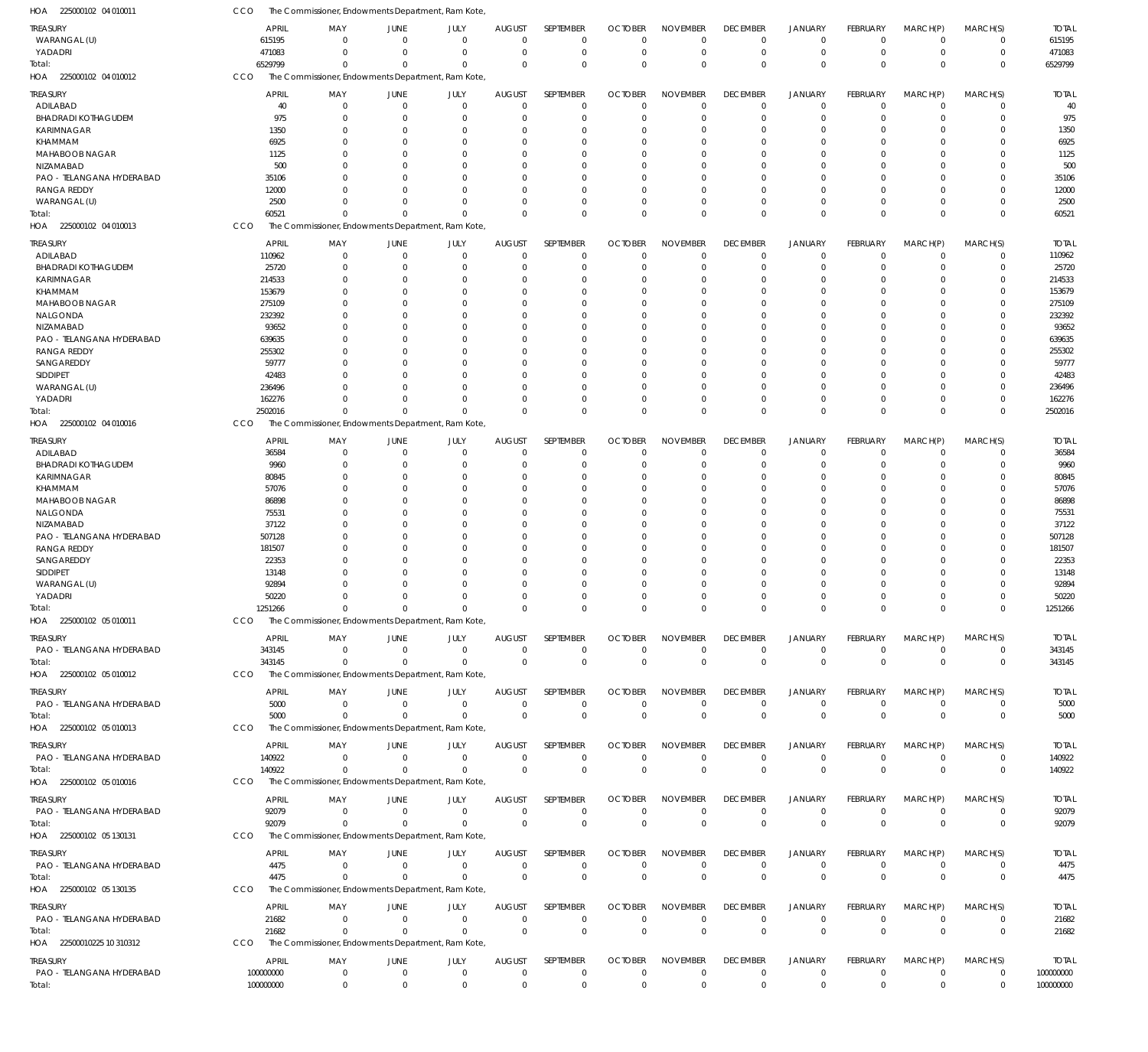225100090 04 010011 HOA 225100090 04 010012 HOA 225100090 04 010013 225100090 04 010016 HOA 225100090 04 010018 HOA 225100090 06 010011 HOA 225100090 06 010012 HOA 225100090 06 010013 HOA 225100090 06 010016 HOA 225100090 06 130131 HOA 225100090 06 240 HOA 225100090 06 300302 HOA 225100090 06 310318 HOA 225100090 07 010011 HOA 225100090 07 010012 HOA 225100090 07 010013 HOA 225100090 07 010016 HOA 225100090 07 010017 HOA HOA HIGHER EDUCATION, SECRETARIAT DEPT. - HOD SECRETARY, HIGHER EDUCATION DEPT., HIGHER EDUCATION, SECRETARIAT DEPT. - HOD SECRETARY, HIGHER EDUCATION DEPT. HIGHER EDUCATION, SECRETARIAT DEPT. - HOD SECRETARY, HIGHER EDUCATION DEPT., HIGHER EDUCATION, SECRETARIAT DEPT. - HOD SECRETARY, HIGHER EDUCATION DEPT., HIGHER EDUCATION, SECRETARIAT DEPT. - HOD SECRETARY, HIGHER EDUCATION DEPT. The Deputy Secretary to Government, Health, Medical and Welfare Department, Secretariat, The Deputy Secretary to Government, Health, Medical and Welfare Department, Secretariat, The Deputy Secretary to Government, Health, Medical and Welfare Department, Secretariat, The Deputy Secretary to Government, Health, Medical and Welfare Department, Secretariat The Deputy Secretary to Government, Health, Medical and Welfare Department, Secretariat, The Deputy Secretary to Government, Health, Medical and Welfare Department, Secretariat, The Deputy Secretary to Government, Health, Medical and Welfare Department, Secretariat, The Deputy Secretary to Government, Health, Medical and Welfare Department, Secretariat, THE SECRETARY, M A & U D DEPARTMENT TELANGANA SECRETARIAT SECRETARIAT THE SECRETARY, M A & U D DEPARTMENT TELANGANA SECRETARIAT SECRETARIAT THE SECRETARY, M A & U D DEPARTMENT TELANGANA SECRETARIAT SECRETARIAT THE SECRETARY, M A & U D DEPARTMENT TELANGANA SECRETARIAT SECRETARIAT THE SECRETARY, M A & U D DEPARTMENT TELANGANA SECRETARIAT SECRETARIAT CCO CCO. **CCO CCO** CCO CCO CCO CCO. CCO CCO CCO. CCO **CCO CCO** CCO CCO **CCO CCO** 1297905 22300 447575 349142 148379 2176537 38100 760053 566128 5693 40831 206644 40000 2363097 38850 969552 624864 430216 0 0  $\Omega$ 0  $\Omega$  $\Omega$ 0  $\Omega$ 0 0  $\Omega$ 0  $\Omega$ 0  $\Omega$  $\Omega$ 0 0 0 0  $\Omega$ 0  $\Omega$ 0 0  $\Omega$ 0 0  $\Omega$  $\boldsymbol{0}$  $\Omega$ 0 0  $\Omega$ 0 0 0 0  $\Omega$ 0  $\Omega$  $\Omega$ 0  $\theta$ 0 0  $\Omega$ 0  $\Omega$ 0 0  $\Omega$ 0 0 0 0  $\sqrt{2}$ 0  $\Omega$  $\Omega$ 0  $\Omega$ 0 0  $\Omega$ 0  $\Omega$ 0  $\Omega$  $\Omega$  $\Omega$  $\Omega$ 0 0  $\theta$ 0  $\Omega$  $\Omega$ 0  $\Omega$ 0 0  $\Omega$ 0  $\Omega$ 0  $\Omega$  $\Omega$ 0  $\Omega$ 0  $\Omega$  $\Omega$ 0  $\Omega$ 0 0  $\Omega$  $\Omega$ 0  $\Omega$ 0  $\Omega$ 0  $\Omega$  $\Omega$ 0 0 0  $\Omega$ 0  $\Omega$  $\Omega$ 0  $\Omega$  $\Omega$ 0  $\Omega$ 0  $\Omega$ 0  $\Omega$  $\Omega$ 0 0 0  $\Omega$ 0  $\Omega$ 0 0  $\Omega$ 0 0  $\Omega$ 0  $\Omega$ 0  $\Omega$  $\Omega$ 0  $\Omega$ 0 0  $\Omega$ 0  $\Omega$ 0 0  $\Omega$ 0 0  $\Omega$ 0  $\Omega$ 0  $\Omega$  $\Omega$ 0 0 0 0 0 0  $\Omega$ 0 0  $\Omega$ 0 0  $\Omega$  $\boldsymbol{0}$  $\Omega$ 0  $\Omega$  $\Omega$ 0 0 0 0  $\Omega$ 0  $\Omega$  $\Omega$ 0  $\Omega$ 0 0  $\Omega$ 0  $\Omega$ 0  $\Omega$  $\Omega$ 0  $\Omega$ 0  $\Omega$  $\Omega$ 0  $\Omega$  $\Omega$ 0  $\Omega$  $\Omega$ 0  $\Omega$ 0  $\Omega$ 0  $\Omega$  $\Omega$ 0 1297905 22300 447575 349142 148379 2176537 38100 760053 566128 5693 40831 206644 40000 2363097 38850 969552 624864 430216 PAO - TELANGANA HYDERABAD PAO - TELANGANA HYDERABAD PAO - TELANGANA HYDERABAD PAO - TELANGANA HYDERABAD PAO - TELANGANA HYDERABAD PAO - TELANGANA HYDERABAD PAO - TELANGANA HYDERABAD PAO - TELANGANA HYDERABAD PAO - TELANGANA HYDERABAD PAO - TELANGANA HYDERABAD PAO - TELANGANA HYDERABAD PAO - TELANGANA HYDERABAD WARANGAL (R) WARANGAL (U) PAO - TELANGANA HYDERABAD PAO - TELANGANA HYDERABAD PAO - TELANGANA HYDERABAD PAO - TELANGANA HYDERABAD PAO - TELANGANA HYDERABAD TREASURY **TREASURY** TREASURY TREASURY **TREASURY** TREASURY **TREASURY TREASURY** TREASURY **TREASURY TREASURY** TREASURY **TREASURY** TREASURY **TREASURY** TREASURY TREASURY **TREASURY** 1297905 22300 447575 349142 148379 2176537 38100 760053 566128 5693 40831 206644 20000 20000 2363097 38850 969552 624864 430216 APRIL APRIL APRIL APRIL APRIL APRIL APRIL APRIL APRIL APRIL APRIL APRIL APRIL APRIL APRIL APRIL APRIL APRIL  $\Omega$ 0 0  $\sqrt{0}$ 0 0  $\sqrt{0}$ 0 0 0 0 0  $\Omega$ 0  $\Omega$ 0  $\Omega$  $\Omega$ 0 MAY MAY MAY MAY **MAY** MAY MAY MAY MAY MAY MAY MAY MAY MAY MAY MAY MAY MAY 0 0 0  $\Omega$ 0 0 0 0 0 0 0 0 0 0 0  $\,$  0  $\,$ 0 0 0 JUNE **JUNE** JUNE JUNE **JUNE** JUNE JUNE **JUNE** JUNE JUNE JUNE JUNE JUNE JUNE JUNE JUNE JUNE **JUNE** 0 0 0  $\sqrt{0}$ 0 0 0 0 0 0 0 0 0 0  $\Omega$ 0 0 0 0 JULY JULY JULY JULY JULY JULY JULY JULY JULY JULY JULY JULY JULY JULY JULY JULY JULY JULY  $\Omega$ 0 0  $\Omega$ 0 0  $\Omega$ 0 0 0 0 0  $\Omega$ 0  $\Omega$ 0  $\Omega$  $\Omega$ 0 AUGUST **AUGUST** AUGUST AUGUST **AUGUST** AUGUST AUGUST **AUGUST** AUGUST AUGUST **AUGUST** AUGUST AUGUST AUGUST **AUGUST** AUGUST AUGUST **AUGUST**  $\Omega$ 0 0  $\Omega$ 0 0  $\Omega$ 0 0  $\Omega$ 0 0  $\Omega$ 0  $\Omega$ 0  $\Omega$  $\Omega$ 0 **SEPTEMBER SEPTEMBER SEPTEMBER** SEPTEMBER **SEPTEMBER** SEPTEMBER SEPTEMBER **SEPTEMBER** SEPTEMBER SEPTEMBER **SEPTEMBER** SEPTEMBER SEPTEMBER SEPTEMBER **SEPTEMBER** SEPTEMBER SEPTEMBER **SEPTEMBER**  $\Omega$ 0  $\Omega$  $\Omega$ 0 0  $\Omega$ 0  $\Omega$  $\Omega$ 0 0 0 0  $\Omega$ 0  $\Omega$  $\Omega$ 0 OCTOBER **OCTOBER** OCTOBER OCTOBER **OCTOBER** OCTOBER **OCTOBER OCTOBER** OCTOBER **OCTOBER OCTOBER** OCTOBER **OCTOBER OCTOBER** OCTOBER OCTOBER **OCTOBER OCTOBER**  $\Omega$ 0 0  $\Omega$ 0 0  $\Omega$ 0 0  $\Omega$ 0 0 0 0  $\Omega$ 0  $\Omega$  $\Omega$ 0 NOVEMBER NOVEMBER NOVEMBER NOVEMBER NOVEMBER NOVEMBER NOVEMBER NOVEMBER NOVEMBER NOVEMBER NOVEMBER NOVEMBER NOVEMBER NOVEMBER NOVEMBER NOVEMBER NOVEMBER NOVEMBER  $\Omega$  $\overline{0}$ 0  $\Omega$ 0 0  $\Omega$ 0 0  $\Omega$ 0 0  $\Omega$ 0  $\Omega$ 0  $\Omega$  $\Omega$ 0 DECEMBER **DECEMBER** DECEMBER DECEMBER **DECEMBER** DECEMBER DECEMBER **DECEMBER** DECEMBER DECEMBER **DECEMBER** DECEMBER DECEMBER DECEMBER **DECEMBER DECEMBER** DECEMBER **DECEMBER**  $\Omega$ 0 0  $\Omega$ 0 0  $\Omega$ 0 0  $\Omega$ 0 0  $\Omega$ 0  $\Omega$ 0  $\Omega$  $\Omega$ 0 JANUARY JANUARY JANUARY JANUARY JANUARY JANUARY JANUARY JANUARY JANUARY JANUARY JANUARY JANUARY JANUARY JANUARY JANUARY JANUARY JANUARY JANUARY  $\Omega$ 0  $\Omega$  $\Omega$ 0 0  $\Omega$ 0 0  $\Omega$ 0 0 0 0  $\Omega$ 0 0  $\Omega$ 0 FEBRUARY **FEBRUARY** FEBRUARY FEBRUARY FEBRUARY FEBRUARY FEBRUARY FEBRUARY FEBRUARY FEBRUARY FEBRUARY FEBRUARY FEBRUARY FEBRUARY FEBRUARY FEBRUARY FEBRUARY FEBRUARY  $\Omega$ 0  $\Omega$  $\Omega$ 0 0 0 0  $\Omega$  $\Omega$ 0 0  $\Omega$ 0  $\Omega$ 0  $\Omega$  $\Omega$ 0 MARCH(P) MARCH(P) MARCH(P) MARCH(P) MARCH(P) MARCH(P) MARCH(P) MARCH(P) MARCH(P) MARCH(P) MARCH(P) MARCH(P) MARCH(P) MARCH(P) MARCH(P) MARCH(P) MARCH(P) MARCH(P)  $\Omega$ 0  $\Omega$  $\Omega$ 0 0  $\Omega$ 0  $\Omega$  $\Omega$ 0  $\Omega$  $\Omega$ 0  $\Omega$ 0  $\Omega$  $\Omega$ 0 MARCH(S) MARCH(S) MARCH(S) MARCH(S) MARCH(S) MARCH(S) MARCH(S) MARCH(S) MARCH(S) MARCH(S) MARCH(S) MARCH(S) MARCH(S) MARCH(S) MARCH(S) MARCH(S) MARCH(S) MARCH(S) 1297905 22300 447575 349142 148379 2176537 38100 760053 566128 5693 40831 206644 20000 20000 2363097 38850 969552 624864 430216 TOTAL TOTAL TOTAL TOTAL TOTAL TOTAL TOTAL TOTAL TOTAL TOTAL TOTAL TOTAL TOTAL TOTAL TOTAL TOTAL TOTAL TOTAL Total: Total: Total: Total: Total: Total: Total: Total: Total: Total: Total: Total: Total: Total: Total: Total: Total: Total:

 $\Omega$ 

 $\Omega$ 

0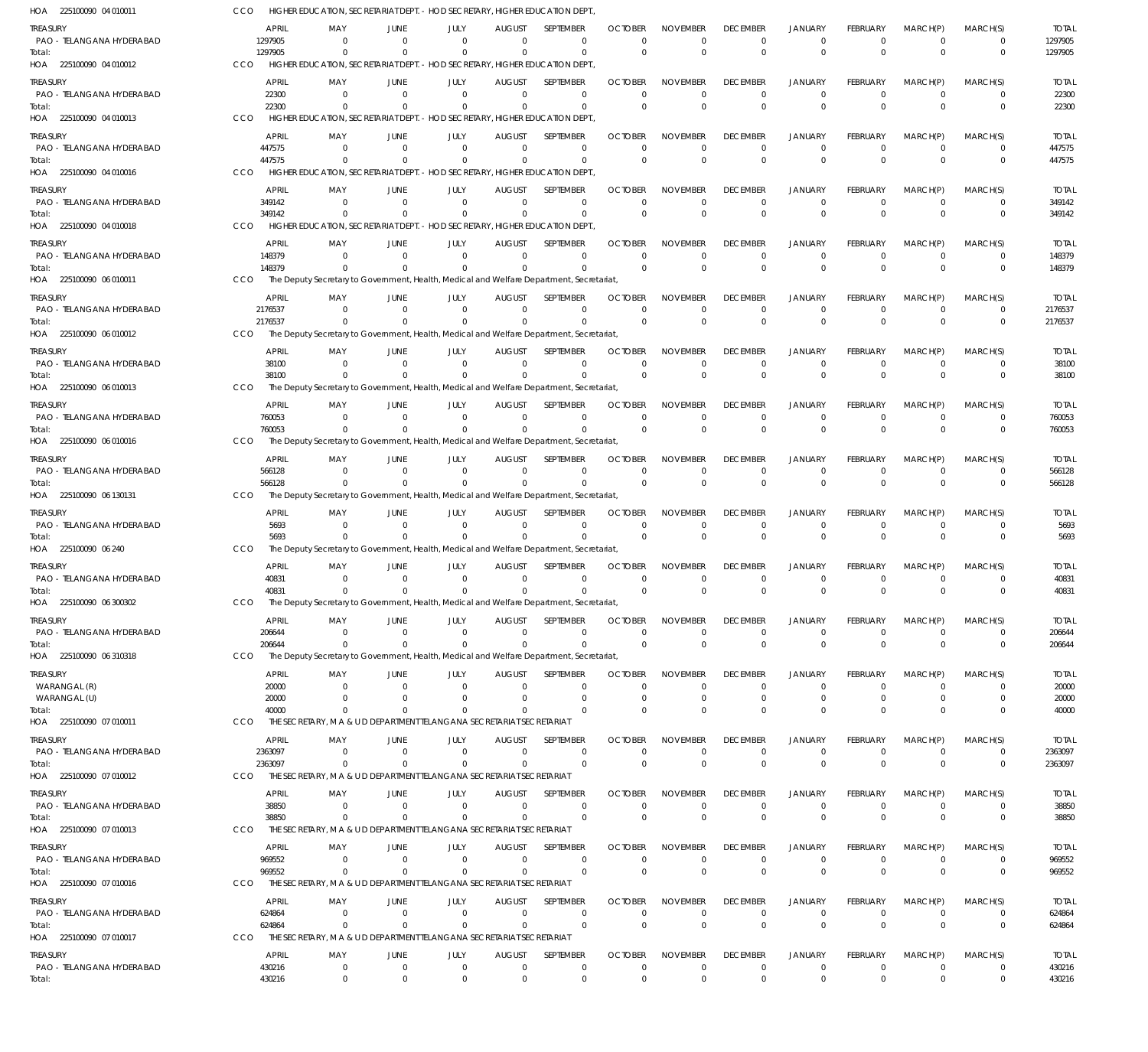| HOA 225100090 07 010018               | CCO        |                        | THE SECRETARY, M A & U D DEPARTMENT TELANGANA SECRETARIAT SECRETARIAT                             |                            |                      |                           |                              |                            |                             |                                |                                  |                             |                      |                             |                         |
|---------------------------------------|------------|------------------------|---------------------------------------------------------------------------------------------------|----------------------------|----------------------|---------------------------|------------------------------|----------------------------|-----------------------------|--------------------------------|----------------------------------|-----------------------------|----------------------|-----------------------------|-------------------------|
| Treasury                              |            | <b>APRIL</b>           | MAY                                                                                               | JUNE                       | JULY                 | AUGUST                    | <b>SEPTEMBER</b>             | <b>OCTOBER</b>             | <b>NOVEMBER</b>             | <b>DECEMBER</b>                | <b>JANUARY</b>                   | <b>FEBRUARY</b>             | MARCH(P)             | MARCH(S)                    | <b>TOTAL</b>            |
| PAO - TELANGANA HYDERABAD<br>Total:   |            | 63616<br>63616         | $\Omega$<br>$\Omega$                                                                              | $\Omega$<br>$\Omega$       | $\Omega$<br>$\Omega$ | $\Omega$<br>$\Omega$      | $\mathbf 0$<br>$\Omega$      | $\Omega$<br>$\Omega$       | $\Omega$<br>$\Omega$        | 0<br>$\mathbf{0}$              | $\mathbf 0$<br>$\overline{0}$    | $\Omega$<br>$\Omega$        | 0<br>$\Omega$        | $\mathbf 0$<br>$\mathbf 0$  | 63616<br>63616          |
| HOA 225100090 07 010019               | <b>CCO</b> |                        | THE SECRETARY, M A & U D DEPARTMENT TELANGANA SECRETARIAT SECRETARIAT                             |                            |                      |                           |                              |                            |                             |                                |                                  |                             |                      |                             |                         |
| treasury                              |            | <b>APRIL</b>           | MAY                                                                                               | JUNE                       | JULY                 | <b>AUGUST</b>             | SEPTEMBER                    | <b>OCTOBER</b>             | <b>NOVEMBER</b>             | <b>DECEMBER</b>                | <b>JANUARY</b>                   | <b>FEBRUARY</b>             | MARCH(P)             | MARCH(S)                    | <b>TOTAL</b>            |
| PAO - TELANGANA HYDERABAD             |            | 118407                 | $\Omega$<br>$\Omega$                                                                              | $\Omega$                   | $\Omega$<br>$\Omega$ | $\Omega$<br>$\Omega$      | $\Omega$<br>$\mathbf 0$      | $\Omega$<br>$\Omega$       | $\Omega$<br>$\Omega$        | $\mathbf{0}$<br>$\mathbb O$    | $\overline{0}$<br>$\overline{0}$ | $\Omega$<br>$\Omega$        | $\Omega$<br>$\Omega$ | $\mathbf{0}$<br>$\mathbf 0$ | 118407                  |
| Total:<br>HOA 225100090 08 010011     | CCO        | 118407                 | The Secretary, Govt. of Telangana, Social Welfare Department, IS Secretariat,                     |                            |                      |                           |                              |                            |                             |                                |                                  |                             |                      |                             | 118407                  |
| treasury                              |            | <b>APRIL</b>           | MAY                                                                                               | JUNE                       | JULY                 | <b>AUGUST</b>             | SEPTEMBER                    | <b>OCTOBER</b>             | <b>NOVEMBER</b>             | <b>DECEMBER</b>                | <b>JANUARY</b>                   | <b>FEBRUARY</b>             | MARCH(P)             | MARCH(S)                    | <b>TOTAL</b>            |
| PAO - TELANGANA HYDERABAD             |            | 1725210                | $\Omega$                                                                                          | $\Omega$                   | $\Omega$             | $\Omega$                  | $\mathbf 0$                  | $\Omega$                   | $\Omega$                    | $\mathbf 0$                    | $\mathbf 0$                      | $\Omega$                    | $\Omega$             | $\mathbf 0$                 | 1725210                 |
| Total:<br>HOA 225100090 08 010012     | CCO        | 1725210                | The Secretary, Govt. of Telangana, Social Welfare Department, TS Secretariat,                     |                            | $\Omega$             | $\Omega$                  | $\mathbf 0$                  | $\Omega$                   | $\Omega$                    | $\mathbf 0$                    | $\overline{0}$                   | $\Omega$                    | $\Omega$             | $\mathbf 0$                 | 1725210                 |
| treasury                              |            | <b>APRIL</b>           | MAY                                                                                               | JUNE                       | JULY                 | AUGUST                    | SEPTEMBER                    | <b>OCTOBER</b>             | <b>NOVEMBER</b>             | <b>DECEMBER</b>                | <b>JANUARY</b>                   | <b>FEBRUARY</b>             | MARCH(P)             | MARCH(S)                    | <b>TOTAL</b>            |
| PAO - TELANGANA HYDERABAD             |            | 27760                  | $\Omega$                                                                                          | $\Omega$                   | $\Omega$             | $\Omega$                  | $\mathbf 0$                  | $\Omega$                   | $\Omega$                    | $\mathbf 0$                    | $\mathbf 0$                      | $\Omega$                    | $\Omega$             | 0                           | 27760                   |
| Total:<br>HOA 225100090 08 010013     | CCO        | 27760                  | The Secretary, Govt. of Telangana, Social Welfare Department, IS Secretariat,                     | $\Omega$                   | $\Omega$             | $\Omega$                  | $\Omega$                     | $\Omega$                   | $\Omega$                    | $\mathbf{0}$                   | $\overline{0}$                   | $\Omega$                    | $\Omega$             | $\mathbf 0$                 | 27760                   |
| treasury                              |            | <b>APRIL</b>           | MAY                                                                                               | JUNE                       | JULY                 | AUGUST                    | <b>SEPTEMBER</b>             | <b>OCTOBER</b>             | <b>NOVEMBER</b>             | <b>DECEMBER</b>                | <b>JANUARY</b>                   | FEBRUARY                    | MARCH(P)             | MARCH(S)                    | <b>TOTAL</b>            |
| PAO - TELANGANA HYDERABAD             |            | 642281                 | $\Omega$                                                                                          | $\overline{0}$             | $\Omega$             | $\Omega$                  | $\mathbf 0$                  | $\Omega$                   | $\Omega$                    | $\mathbf 0$                    | $\mathbf 0$                      | $\Omega$                    | $\Omega$             | $\mathbf 0$                 | 642281                  |
| Total:<br>HOA 225100090 08 010016     | CCO        | 642281                 | $\Omega$<br>The Secretary, Govt. of Telangana, Social Welfare Department, TS Secretariat,         | $\Omega$                   | $\Omega$             | $\Omega$                  | $\Omega$                     | $\Omega$                   | $\Omega$                    | $\mathbf{0}$                   | $\Omega$                         | $\Omega$                    | $\Omega$             | $\mathbf 0$                 | 642281                  |
| treasury                              |            | <b>APRIL</b>           | MAY                                                                                               | JUNE                       | JULY                 | <b>AUGUST</b>             | SEPTEMBER                    | <b>OCTOBER</b>             | <b>NOVEMBER</b>             | <b>DECEMBER</b>                | <b>JANUARY</b>                   | <b>FEBRUARY</b>             | MARCH(P)             | MARCH(S)                    | <b>TOTAL</b>            |
| PAO - TELANGANA HYDERABAD             |            | 436895                 | $\Omega$                                                                                          | $\Omega$                   | $\Omega$             | $\Omega$                  | $\Omega$                     | $\Omega$                   | $\Omega$                    | $\mathbf 0$                    | $\mathbf 0$                      | $\Omega$                    | $\Omega$             | $\Omega$                    | 436895                  |
| Total:<br>HOA 225100090 08 010017     | <b>CCO</b> | 436895                 |                                                                                                   |                            | $\Omega$             | $\Omega$                  | $\mathbf 0$                  | $\Omega$                   | $\Omega$                    | $\mathbf{0}$                   | $\overline{0}$                   | $\Omega$                    | $\Omega$             | $\mathbf 0$                 | 436895                  |
|                                       |            |                        | The Secretary, Govt. of Telangana, Social Welfare Department, IS Secretariat,                     |                            |                      |                           |                              | <b>OCTOBER</b>             |                             |                                |                                  |                             | MARCH(P)             |                             |                         |
| treasury<br>PAO - TELANGANA HYDERABAD |            | <b>APRIL</b><br>79900  | MAY<br>$\Omega$                                                                                   | JUNE<br>$\Omega$           | JULY<br>$\Omega$     | <b>AUGUST</b><br>$\Omega$ | SEPTEMBER<br>$\mathbf 0$     | $\Omega$                   | <b>NOVEMBER</b><br>$\Omega$ | <b>DECEMBER</b><br>$\mathbf 0$ | <b>JANUARY</b><br>$\mathbf 0$    | FEBRUARY<br>$\Omega$        | $\Omega$             | MARCH(S)<br>$\mathbf 0$     | <b>TOTAL</b><br>79900   |
| Total:                                |            | 79900                  |                                                                                                   |                            | $\Omega$             | $\Omega$                  | $\mathbf 0$                  | $\Omega$                   | $\Omega$                    | $\mathbf 0$                    | $\Omega$                         | $\Omega$                    | $\Omega$             | $\mathbf 0$                 | 79900                   |
| HOA 225100090 08 010019               | CCO        |                        | The Secretary, Govt. of Telangana, Social Welfare Department, IS Secretariat,                     |                            |                      |                           |                              |                            |                             |                                |                                  |                             |                      |                             |                         |
| treasury<br>PAO - TELANGANA HYDERABAD |            | <b>APRIL</b><br>209208 | MAY<br>$\Omega$                                                                                   | JUNE<br>$\Omega$           | JULY<br>$\Omega$     | AUGUST<br>$\Omega$        | <b>SEPTEMBER</b><br>$\Omega$ | <b>OCTOBER</b><br>$\Omega$ | <b>NOVEMBER</b><br>$\Omega$ | <b>DECEMBER</b><br>$\mathbf 0$ | <b>JANUARY</b><br>$\mathbf 0$    | <b>FEBRUARY</b><br>$\Omega$ | MARCH(P)<br>$\Omega$ | MARCH(S)<br>$\Omega$        | <b>TOTAL</b><br>209208  |
| Total:                                |            | 209208                 | $\Omega$                                                                                          | $\Omega$                   | $\Omega$             | $\Omega$                  | $\mathbf 0$                  | $\overline{0}$             | $\Omega$                    | $\Omega$                       | $\overline{0}$                   | $\Omega$                    | $\Omega$             | $\mathbf{0}$                | 209208                  |
| HOA 225100090 08 130131               | CCO        |                        | The Secretary, Govt. of Telangana, Social Welfare Department, TS Secretariat,                     |                            |                      |                           |                              |                            |                             |                                |                                  |                             |                      |                             |                         |
| treasury<br>PAO - TELANGANA HYDERABAD |            | <b>APRIL</b><br>7224   | MAY<br>$\Omega$                                                                                   | JUNE<br>$\Omega$           | JULY<br>$\Omega$     | <b>AUGUST</b><br>$\Omega$ | SEPTEMBER<br>$\mathbf 0$     | <b>OCTOBER</b><br>$\Omega$ | <b>NOVEMBER</b><br>$\Omega$ | <b>DECEMBER</b><br>$\mathbf 0$ | <b>JANUARY</b><br>$\mathbf 0$    | FEBRUARY<br>$\Omega$        | MARCH(P)<br>$\Omega$ | MARCH(S)<br>$\mathbf 0$     | <b>TOTAL</b><br>7224    |
| Total:                                |            | 7224                   | $\Omega$                                                                                          | $\Omega$                   | $\Omega$             | $\Omega$                  | $\mathbf 0$                  | $\Omega$                   | $\Omega$                    | $\mathbf{0}$                   | $\Omega$                         | $\Omega$                    | $\Omega$             | $\mathbf 0$                 | 7224                    |
| HOA 225100090 09 010011               | <b>CCO</b> |                        | TRIBAL WELFARE DEPARTMENT, SECRETARIAT DEPARTMENT                                                 |                            |                      |                           |                              |                            |                             |                                |                                  |                             |                      |                             |                         |
| treasury<br>PAO - TELANGANA HYDERABAD |            | APRIL<br>1048527       | MAY<br>$\Omega$                                                                                   | JUNE<br>$\Omega$           | JULY<br>$\Omega$     | <b>AUGUST</b><br>$\Omega$ | SEPTEMBER<br>$\Omega$        | <b>OCTOBER</b><br>$\Omega$ | <b>NOVEMBER</b><br>$\Omega$ | <b>DECEMBER</b><br>$\mathbf 0$ | <b>JANUARY</b><br>$\overline{0}$ | <b>FEBRUARY</b><br>$\Omega$ | MARCH(P)<br>$\Omega$ | MARCH(S)<br>$\Omega$        | <b>TOTAL</b><br>1048527 |
| Total:                                |            | 1048527                | $\Omega$                                                                                          | $\Omega$                   | $\Omega$             | $\Omega$                  | $\mathbf 0$                  | $\Omega$                   | $\Omega$                    | $\mathbf{0}$                   | $\overline{0}$                   | $\Omega$                    | $\Omega$             | $\mathbf{0}$                | 1048527                 |
| HOA 225100090 09 010012               | CCO        |                        | TRIBAL WELFARE DEPARTMENT. SECRETARIAT DEPARTMENT                                                 |                            |                      |                           |                              |                            |                             |                                |                                  |                             |                      |                             |                         |
| treasury                              |            | APRIL                  | MAY<br>$\Omega$                                                                                   | JUNE<br>$\Omega$           | JULY<br>$\Omega$     | <b>AUGUST</b>             | <b>SEPTEMBER</b>             | <b>OCTOBER</b><br>$\Omega$ | <b>NOVEMBER</b>             | <b>DECEMBER</b>                | <b>JANUARY</b>                   | FEBRUARY<br>$\Omega$        | MARCH(P)             | MARCH(S)                    | <b>TOTAL</b>            |
| PAO - TELANGANA HYDERABAD<br>Total:   |            | 15111<br>15111         | $\Omega$                                                                                          | $\Omega$                   | $\Omega$             | $\Omega$<br>$\Omega$      | $\mathbf 0$<br>$\mathbf 0$   | $\Omega$                   | $\Omega$<br>$\Omega$        | $\mathbf 0$<br>$\mathbf 0$     | $\mathbf 0$<br>$\Omega$          | $\Omega$                    | $\Omega$<br>$\Omega$ | $\mathbf 0$<br>$\mathbf 0$  | 15111<br>15111          |
| HOA 225100090 09 010013               | CCO        |                        | TRIBAL WELFARE DEPARTMENT. SECRETARIAT DEPARTMENT                                                 |                            |                      |                           |                              |                            |                             |                                |                                  |                             |                      |                             |                         |
| Treasury                              |            | APRIL                  | MAY                                                                                               | JUNE                       | JULY                 | <b>AUGUST</b>             | <b>SEPTEMBER</b>             | <b>OCTOBER</b>             | <b>NOVEMBER</b>             | <b>DECEMBER</b>                | <b>JANUARY</b>                   | FEBRUARY                    | MARCH(P)             | MARCH(S)                    | <b>TOTAL</b>            |
| PAO - TELANGANA HYDERABAD<br>Total:   |            | 363504<br>363504       | $\Omega$<br>$\Omega$                                                                              | $\Omega$<br>$\Omega$       | $\Omega$<br>$\Omega$ | $\Omega$<br>$\Omega$      | $\Omega$<br>$\mathbf 0$      | $\Omega$<br>$\overline{0}$ | $\Omega$<br>$\Omega$        | $\mathbf 0$<br>$\mathbf 0$     | $\mathbf 0$<br>$\overline{0}$    | $\Omega$<br>$\Omega$        | 0<br>$\Omega$        | $\Omega$<br>$\mathbf 0$     | 363504<br>363504        |
| HOA 225100090 09 010016               | CCO        |                        | TRIBAL WELFARE DEPARTMENT, SECRETARIAT DEPARTMENT                                                 |                            |                      |                           |                              |                            |                             |                                |                                  |                             |                      |                             |                         |
| Treasury                              |            | APRIL                  | MAY                                                                                               | JUNE                       | JULY                 | AUGUST                    | SEPTEMBER                    | <b>OCTOBER</b>             | <b>NOVEMBER</b>             | <b>DECEMBER</b>                | <b>JANUARY</b>                   | FEBRUARY                    | MARCH(P)             | MARCH(S)                    | <b>TOTAL</b>            |
| PAO - TELANGANA HYDERABAD<br>Total:   |            | 275955<br>275955       | $\Omega$<br>$\Omega$                                                                              | $\overline{0}$<br>$\Omega$ | $\Omega$<br>$\Omega$ | 0<br>$\Omega$             | 0<br>$\mathbf 0$             | $\Omega$<br>$\overline{0}$ | 0<br>$\Omega$               | 0<br>$\,0\,$                   | $\mathbf 0$<br>$\overline{0}$    | $\Omega$<br>$\Omega$        | 0<br>$\Omega$        | $\mathbf 0$<br>$\mathbf 0$  | 275955<br>275955        |
| HOA 225100090 09 130131               | CCO        |                        | TRIBAL WELFARE DEPARTMENT, SECRETARIAT DEPARTMENT                                                 |                            |                      |                           |                              |                            |                             |                                |                                  |                             |                      |                             |                         |
| treasury                              |            | APRIL                  | MAY                                                                                               | JUNE                       | JULY                 | <b>AUGUST</b>             | SEPTEMBER                    | <b>OCTOBER</b>             | <b>NOVEMBER</b>             | <b>DECEMBER</b>                | <b>JANUARY</b>                   | <b>FEBRUARY</b>             | MARCH(P)             | MARCH(S)                    | <b>TOTAL</b>            |
| PAO - TELANGANA HYDERABAD<br>Total:   |            | 15923<br>15923         | $\Omega$<br>$\Omega$                                                                              | $\overline{0}$<br>$\Omega$ | $\Omega$<br>$\Omega$ | $\Omega$<br>$\Omega$      | $\Omega$<br>$\Omega$         | $\Omega$<br>$\overline{0}$ | $\Omega$<br>$\Omega$        | $\mathbf 0$<br>$\mathbf 0$     | $\overline{0}$<br>$\overline{0}$ | $\Omega$<br>$\Omega$        | $\Omega$<br>$\Omega$ | $\Omega$<br>$\mathbf 0$     | 15923<br>15923          |
| HOA 225100090 10 010011               | CCO        |                        | The Secretary, Women Development, Child Welfare & Disabled Welfare Department, Sectt.             |                            |                      |                           |                              |                            |                             |                                |                                  |                             |                      |                             |                         |
| treasury                              |            | APRIL                  | MAY                                                                                               | JUNE                       | JULY                 | <b>AUGUST</b>             | SEPTEMBER                    | <b>OCTOBER</b>             | <b>NOVEMBER</b>             | <b>DECEMBER</b>                | <b>JANUARY</b>                   | FEBRUARY                    | MARCH(P)             | MARCH(S)                    | <b>TOTAL</b>            |
| PAO - TELANGANA HYDERABAD<br>Total:   |            | 667370<br>667370       | $\Omega$                                                                                          | $\overline{0}$<br>$\Omega$ | $\Omega$<br>$\Omega$ | $\Omega$<br>$\Omega$      | $\mathbf 0$<br>$\Omega$      | $\Omega$<br>$\overline{0}$ | $\Omega$<br>$\Omega$        | $\mathbf 0$<br>$\mathbf 0$     | $\mathbf 0$<br>$\overline{0}$    | $\Omega$<br>$\Omega$        | $\Omega$<br>$\Omega$ | $\mathbf 0$<br>$\mathbf 0$  | 667370<br>667370        |
| HOA 225100090 10 010012               | CCO        |                        | The Secretary, Women Development, Child Welfare & Disabled Welfare Department, Sectt.             |                            |                      |                           |                              |                            |                             |                                |                                  |                             |                      |                             |                         |
| treasury                              |            | <b>APRIL</b>           | MAY                                                                                               | JUNE                       | JULY                 | AUGUST                    | SEPTEMBER                    | <b>OCTOBER</b>             | <b>NOVEMBER</b>             | <b>DECEMBER</b>                | <b>JANUARY</b>                   | FEBRUARY                    | MARCH(P)             | MARCH(S)                    | <b>TOTAL</b>            |
| PAO - TELANGANA HYDERABAD             |            | 15400                  | $\Omega$                                                                                          | $\Omega$                   | $\Omega$<br>$\Omega$ | $\Omega$                  | $\Omega$<br>$\Omega$         | $\Omega$                   | $\Omega$<br>$\Omega$        | 0                              | $\mathbf 0$                      | $\Omega$<br>$\Omega$        | 0<br>$\Omega$        | $\Omega$<br>$\Omega$        | 15400                   |
| Total:<br>HOA 225100090 10 010013     | <b>CCO</b> | 15400                  | The Secretary, Women Development, Child Welfare & Disabled Welfare Department, Sectt.,            | $\Omega$                   |                      | $\Omega$                  |                              | $\overline{0}$             |                             | $\mathbf 0$                    | $\overline{0}$                   |                             |                      |                             | 15400                   |
| treasury                              |            | <b>APRIL</b>           | MAY                                                                                               | JUNE                       | JULY                 | <b>AUGUST</b>             | SEPTEMBER                    | <b>OCTOBER</b>             | <b>NOVEMBER</b>             | <b>DECEMBER</b>                | <b>JANUARY</b>                   | FEBRUARY                    | MARCH(P)             | MARCH(S)                    | <b>TOTAL</b>            |
| PAO - TELANGANA HYDERABAD             |            | 234229                 | $\Omega$                                                                                          | $\overline{0}$             | $\Omega$             | $\Omega$                  | $\mathbf 0$                  | $\Omega$                   | $\Omega$                    | $\mathbf 0$                    | $\mathbf 0$                      | $\Omega$                    | $\Omega$             | $\mathbf 0$                 | 234229                  |
| Total:<br>HOA 225100090 10 010016     | CCO        | 234229                 | $\Omega$<br>The Secretary, Women Development, Child Welfare & Disabled Welfare Department, Sectt. | $\Omega$                   | $\Omega$             | $\Omega$                  | $\Omega$                     | $\Omega$                   | $\Omega$                    | $\mathbf 0$                    | $\overline{0}$                   | $\Omega$                    | $\Omega$             | $\mathbf 0$                 | 234229                  |
| treasury                              |            | APRIL                  | MAY                                                                                               | JUNE                       | JULY                 | <b>AUGUST</b>             | SEPTEMBER                    | <b>OCTOBER</b>             | <b>NOVEMBER</b>             | <b>DECEMBER</b>                | <b>JANUARY</b>                   | <b>FEBRUARY</b>             | MARCH(P)             | MARCH(S)                    | <b>TOTAL</b>            |
| PAO - TELANGANA HYDERABAD             |            | 168840                 | $\mathbf{0}$                                                                                      | $\overline{0}$             | $\Omega$             | $\mathbf 0$               | $\Omega$                     | $\mathbf{0}$               | $\Omega$                    | $\mathbf 0$                    | $\mathbf 0$                      | $\Omega$                    | $\mathbf 0$          | $\Omega$                    | 168840                  |
| Total:                                |            | 168840                 | $\overline{0}$                                                                                    | $\overline{0}$             | $\mathbf{0}$         | $\mathbf{0}$              | $\mathbf{0}$                 | $\overline{0}$             | $\mathbf 0$                 | $\mathbf 0$                    | $\overline{0}$                   | $\mathbf{0}$                | $\mathbf{0}$         | $\mathbf 0$                 | 168840                  |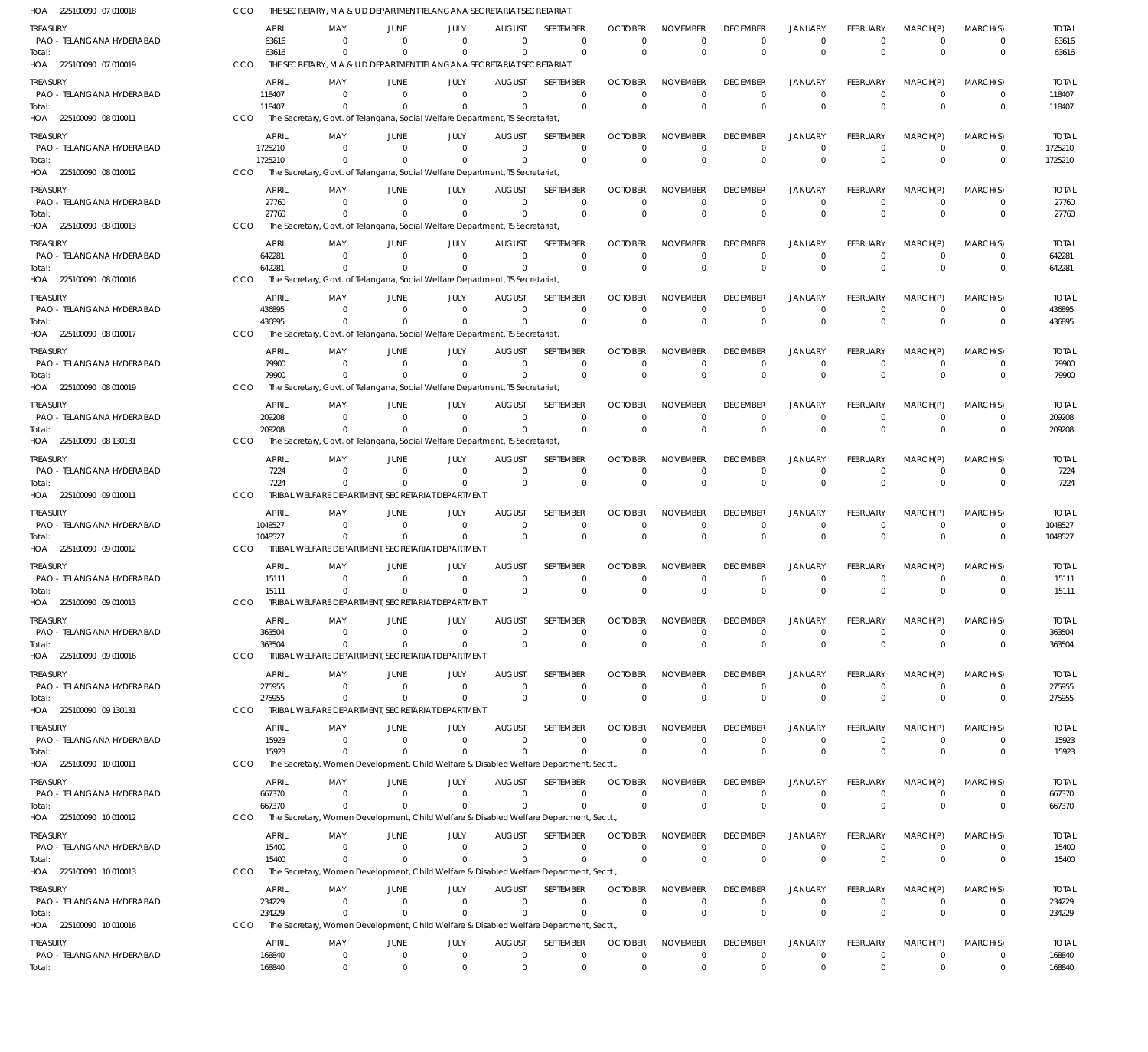| HOA 225100090 12010011                |     |                        | THE SECRETARY. HOUSING DEPARTMENT ROOM NO. 106. 'A' BLOCK. GROUND FLOOR. TELANGANA STATE SECRETARIAT             |                                  |                            |                              |                              |                            |                             |                             |                                  |                             |                            |                            |                        |
|---------------------------------------|-----|------------------------|------------------------------------------------------------------------------------------------------------------|----------------------------------|----------------------------|------------------------------|------------------------------|----------------------------|-----------------------------|-----------------------------|----------------------------------|-----------------------------|----------------------------|----------------------------|------------------------|
| treasury<br>PAO - TELANGANA HYDERABAD |     | <b>APRIL</b><br>615180 | MAY<br>- 0                                                                                                       | JUNE<br>- 0                      | JULY<br>$\Omega$           | <b>AUGUST</b><br>$\Omega$    | <b>SEPTEMBER</b><br>$\Omega$ | <b>OCTOBER</b><br>$\Omega$ | <b>NOVEMBER</b><br>$\Omega$ | <b>DECEMBER</b><br>$\Omega$ | <b>JANUARY</b><br>$\Omega$       | FEBRUARY<br>$\Omega$        | MARCH(P)<br>$\Omega$       | MARCH(S)<br>0              | <b>TOTAL</b><br>615180 |
| Total:<br>HOA 225100090 12010012      | CCO | 615180                 | $\Omega$<br>THE SECRETARY, HOUSING DEPARTMENT ROOM NO. 106, 'A' BLOCK, GROUND FLOOR, TELANGANA STATE SECRETARIAT | $\Omega$                         | $\Omega$                   | $\Omega$                     | $\Omega$                     | $\Omega$                   | $\Omega$                    | $\Omega$                    | $\Omega$                         | $\Omega$                    | $\Omega$                   | $\mathbf 0$                | 615180                 |
| treasury                              |     | <b>APRIL</b>           | MAY                                                                                                              | JUNE                             | JULY                       | <b>AUGUST</b>                | <b>SFPIFMBFR</b>             | <b>OCTOBER</b>             | <b>NOVEMBER</b>             | <b>DECEMBER</b>             | <b>JANUARY</b>                   | FEBRUARY                    | MARCH(P)                   | MARCH(S)                   | <b>TOTAL</b>           |
| PAO - TELANGANA HYDERABAD             |     | 12200                  | $\Omega$                                                                                                         | $\Omega$                         | $\Omega$                   | $\Omega$                     | $\mathbf 0$                  | $\Omega$                   | $\mathbf 0$                 | $\Omega$                    | $\Omega$                         | $\Omega$                    | $\overline{0}$             | $\mathbf 0$                | 12200                  |
| Total:<br>HOA 225100090 12 010013     | CCO | 12200                  | $\Omega$<br>THE SECRETARY, HOUSING DEPARTMENT ROOM NO. 106, 'A' BLOCK, GROUND FLOOR, TELANGANA STATE SECRETARIAT |                                  | $\Omega$                   | $\Omega$                     | $\mathbf 0$                  | $\Omega$                   | $\Omega$                    | $\Omega$                    | $\Omega$                         | $\Omega$                    | $\Omega$                   | $\mathbf 0$                | 12200                  |
| treasury                              |     | <b>APRIL</b>           | MAY                                                                                                              | <b>JUNE</b>                      | JULY                       | <b>AUGUST</b>                | SEPTEMBER                    | <b>OCTOBER</b>             | <b>NOVEMBER</b>             | <b>DECEMBER</b>             | <b>JANUARY</b>                   | FEBRUARY                    | MARCH(P)                   | MARCH(S)                   | <b>TOTAL</b>           |
| PAO - TELANGANA HYDERABAD             |     | 234486                 | $\Omega$                                                                                                         | $\overline{0}$                   | $\Omega$                   | $\Omega$                     | $\Omega$                     | $\Omega$                   | $\Omega$                    | $\Omega$                    | $\Omega$                         | $\Omega$                    | $\overline{0}$             | $\Omega$                   | 234486                 |
| Total:<br>HOA 225100090 12010016      | CCO | 234486                 | $\Omega$<br>THE SECRETARY. HOUSING DEPARTMENT ROOM NO. 106. 'A' BLOCK, GROUND FLOOR, TELANGANA STATE SECRETARIAT | $\Omega$                         | $\Omega$                   | $\Omega$                     | $\Omega$                     | $\Omega$                   | $\Omega$                    | $\Omega$                    | $\Omega$                         | $\Omega$                    | $\Omega$                   | $\mathbf 0$                | 234486                 |
| treasury                              |     | <b>APRIL</b>           | MAY                                                                                                              | JUNE                             | JULY                       | <b>AUGUST</b>                | SEPTEMBER                    | <b>OCTOBER</b>             | <b>NOVEMBER</b>             | <b>DECEMBER</b>             | <b>JANUARY</b>                   | <b>FEBRUARY</b>             | MARCH(P)                   | MARCH(S)                   | <b>TOTAL</b>           |
| PAO - TELANGANA HYDERABAD             |     | 178307                 | - 0                                                                                                              | $\Omega$                         | $\Omega$                   | $\Omega$                     | $\mathbf 0$                  | $\Omega$                   | $\mathbf 0$                 | $\Omega$                    | $^{\circ}$                       | 0                           | $\overline{0}$             | $\mathbf 0$                | 178307                 |
| Total:<br>HOA 225100090 12 130131     | CCO | 178307                 | $\Omega$<br>THE SECRETARY, HOUSING DEPARTMENT ROOM NO. 106, 'A' BLOCK, GROUND FLOOR, TELANGANA STATE SECRETARIAT | $\Omega$                         | $\Omega$                   | $\Omega$                     | $\Omega$                     | $\Omega$                   | $\Omega$                    | $\Omega$                    | $\Omega$                         | $\Omega$                    | $\Omega$                   | $\mathbf 0$                | 178307                 |
|                                       |     |                        |                                                                                                                  |                                  |                            |                              |                              |                            |                             |                             |                                  |                             |                            |                            |                        |
| treasury<br>PAO - TELANGANA HYDERABAD |     | <b>APRIL</b><br>1044   | MAY<br>- 0                                                                                                       | <b>JUNE</b><br>$\Omega$          | JULY<br>$\Omega$           | <b>AUGUST</b><br>$\Omega$    | SEPTEMBER<br>$\Omega$        | <b>OCTOBER</b><br>$\Omega$ | <b>NOVEMBER</b><br>$\Omega$ | <b>DECEMBER</b><br>$\Omega$ | <b>JANUARY</b><br>$\Omega$       | <b>FEBRUARY</b><br>$\Omega$ | MARCH(P)<br>$\Omega$       | MARCH(S)<br>$\mathbf 0$    | <b>TOTAL</b><br>1044   |
| Total:                                |     | 1044                   | $\Omega$                                                                                                         |                                  | $\Omega$                   | $\Omega$                     | $\Omega$                     | $\Omega$                   | $\Omega$                    | $\Omega$                    | $\Omega$                         | $\Omega$                    | $\Omega$                   | $\mathbf 0$                | 1044                   |
| HOA 225100090 14 010011               | CCO |                        | THE SECRETARY, YOUTH ADVANCEMENT, TOURISM AND CULTURAL DEPT TELANGANA STATE SECRETARIAT, SECRETARIAT             |                                  |                            |                              |                              |                            |                             |                             |                                  |                             |                            |                            |                        |
| treasury                              |     | <b>APRIL</b>           | MAY                                                                                                              | JUNE                             | JULY                       | <b>AUGUST</b>                | SEPTEMBER                    | <b>OCTOBER</b>             | <b>NOVEMBER</b>             | <b>DECEMBER</b>             | <b>JANUARY</b>                   | <b>FEBRUARY</b>             | MARCH(P)                   | MARCH(S)                   | <b>TOTAL</b>           |
| PAO - TELANGANA HYDERABAD<br>Total:   |     | 1033565<br>1033565     | - 0<br>$\Omega$                                                                                                  | $\Omega$<br>$\Omega$             | $\Omega$<br>$\Omega$       | $\Omega$<br>$\Omega$         | $\mathbf 0$<br>$\Omega$      | $\Omega$                   | $\mathbf 0$<br>$\Omega$     | $\Omega$<br>$\Omega$        | $^{\circ}$<br>$\Omega$           | $\mathbf 0$<br>$\Omega$     | $\Omega$<br>$\Omega$       | $\mathbf 0$<br>$\mathbf 0$ | 1033565<br>1033565     |
| HOA 225100090 14 010012               | CCO |                        | THE SECRETARY, YOUTH ADVANCEMENT, TOURISM AND CULTURAL DEPT TELANGANA STATE SECRETARIAT, SECRETARIAT             |                                  |                            |                              |                              |                            |                             |                             |                                  |                             |                            |                            |                        |
| treasury                              |     | <b>APRIL</b>           | MAY                                                                                                              | JUNE                             | JULY                       | <b>AUGUST</b>                | SEPTEMBER                    | <b>OCTOBER</b>             | <b>NOVEMBER</b>             | <b>DECEMBER</b>             | <b>JANUARY</b>                   | <b>FEBRUARY</b>             | MARCH(P)                   | MARCH(S)                   | <b>TOTAL</b>           |
| PAO - TELANGANA HYDERABAD             |     | 15350                  | $\Omega$                                                                                                         | $\Omega$                         | $\Omega$                   | $\Omega$                     | $^{\circ}$                   | $\Omega$                   | $^{\circ}$                  | $\Omega$                    | $\Omega$                         | $\Omega$                    | $\Omega$                   | $\Omega$                   | 15350                  |
| Total:<br>HOA 225100090 14 010013     | CCO | 15350                  | $\cap$<br>THE SECRETARY, YOUTH ADVANCEMENT, TOURISM AND CULTURAL DEPT TELANGANA STATE SECRETARIAT, SECRETARIAT   | $\Omega$                         | $\Omega$                   | $\Omega$                     | $\Omega$                     | $\Omega$                   | $\Omega$                    | $\Omega$                    | $\Omega$                         | $\Omega$                    | $\Omega$                   | $\mathbf 0$                | 15350                  |
| treasury                              |     | <b>APRIL</b>           | MAY                                                                                                              | JUNE                             | JULY                       | <b>AUGUST</b>                | SEPTEMBER                    | <b>OCTOBER</b>             | <b>NOVEMBER</b>             | <b>DECEMBER</b>             | <b>JANUARY</b>                   | <b>FEBRUARY</b>             | MARCH(P)                   | MARCH(S)                   | <b>TOTAL</b>           |
| PAO - TELANGANA HYDERABAD             |     | 315032                 | - 0                                                                                                              | $\Omega$                         | $\Omega$                   | $\overline{0}$               | $\mathbf 0$                  | $\Omega$                   | $\Omega$                    | $\Omega$                    | $\overline{0}$                   | $\Omega$                    | $\Omega$                   | $\mathbf 0$                | 315032                 |
| Total:                                |     | 315032                 | $\Omega$                                                                                                         | $\Omega$                         | $\Omega$                   | $\Omega$                     | $\Omega$                     | $\Omega$                   | $\Omega$                    | $\Omega$                    | $\Omega$                         | $\Omega$                    | $\Omega$                   | $\mathbf 0$                | 315032                 |
| HOA 225100090 14 010016               | CCO |                        | THE SECRETARY, YOUTH ADVANCEMENT, TOURISM AND CULTURAL DEPT TELANGANA STATE SECRETARIAT, SECRETARIAT             |                                  |                            |                              |                              |                            |                             |                             |                                  |                             |                            |                            |                        |
| treasury                              |     | <b>APRIL</b>           | MAY                                                                                                              | JUNE                             | JULY                       | <b>AUGUST</b>                | SEPTEMBER                    | <b>OCTOBER</b>             | <b>NOVEMBER</b>             | <b>DECEMBER</b>             | <b>JANUARY</b>                   | FEBRUARY                    | MARCH(P)                   | MARCH(S)                   | <b>TOTAL</b>           |
| PAO - TELANGANA HYDERABAD             |     | 281150                 | $\Omega$<br>$\Omega$                                                                                             | - 0<br>$\Omega$                  | $\Omega$<br>$\Omega$       | $\Omega$<br>$\Omega$         | $\Omega$<br>$\Omega$         | $\Omega$                   | $\Omega$<br>$\Omega$        | $\Omega$<br>$\Omega$        | $^{\circ}$<br>$\Omega$           | $\Omega$<br>$\Omega$        | $\Omega$<br>$\Omega$       | 0                          | 281150                 |
| Total:<br>HOA 225100090 14 130131     | CCO | 281150                 | THE SECRETARY, YOUTH ADVANCEMENT, TOURISM AND CULTURAL DEPT TELANGANA STATE SECRETARIAT, SECRETARIAT             |                                  |                            |                              |                              |                            |                             |                             |                                  |                             |                            | $\mathbf 0$                | 281150                 |
| treasury                              |     | <b>APRIL</b>           | MAY                                                                                                              | JUNE                             |                            | <b>AUGUST</b>                | SEPTEMBER                    | <b>OCTOBER</b>             | <b>NOVEMBER</b>             | <b>DECEMBER</b>             | <b>JANUARY</b>                   | <b>FEBRUARY</b>             | MARCH(P)                   | MARCH(S)                   | <b>TOTAL</b>           |
| PAO - TELANGANA HYDERABAD             |     | 8926                   | - 0                                                                                                              | $\Omega$                         | JULY<br>$\Omega$           | $\Omega$                     | $\mathbf 0$                  | $\Omega$                   | $\mathbf 0$                 | $\Omega$                    | $\overline{0}$                   | $\Omega$                    | $\Omega$                   | $\mathbf 0$                | 8926                   |
| lotal:                                |     | 8926                   | $\Omega$                                                                                                         |                                  | $\Omega$                   | $\Omega$                     | $\mathbf 0$                  | $\Omega$                   | $\Omega$                    | $\Omega$                    | $\Omega$                         | $\Omega$                    | $\Omega$                   | $\mathbf 0$                | 8926                   |
| HOA 225100090 14 300302               | CCO |                        | THE SECRETARY, YOUTH ADVANCEMENT, TOURISM AND CULTURAL DEPT TELANGANA STATE SECRETARIAT, SECRETARIAT             |                                  |                            |                              |                              |                            |                             |                             |                                  |                             |                            |                            |                        |
| treasury                              |     | <b>APRIL</b>           | MAY                                                                                                              | JUNE                             | JULY                       | <b>AUGUST</b>                | SEPTEMBER                    | <b>OCTOBER</b>             | <b>NOVEMBER</b>             | <b>DECEMBER</b>             | <b>JANUARY</b>                   | <b>FEBRUARY</b>             | MARCH(P)                   | MARCH(S)                   | <b>TOTAL</b>           |
| PAO - TELANGANA HYDERABAD             |     | 166763                 | $\Omega$                                                                                                         | $\Omega$<br>$\cap$               | $\Omega$<br><sup>n</sup>   | $\Omega$<br>$\Omega$         | $\mathbf 0$<br>$\Omega$      | $\Omega$<br>$\Omega$       | $\mathbf 0$<br>$\Omega$     | $\Omega$                    | $\Omega$<br>$\Omega$             | $\Omega$                    | $\Omega$<br>$\Omega$       | 0                          | 166763                 |
| Total:<br>HOA 225100090 15 010011     | CCO | 166763                 | $\Omega$<br>The Secretary, Govt. of TS, Minorities Welfare Department, TS Secretariat                            |                                  |                            |                              |                              |                            |                             | $\Omega$                    |                                  | $\Omega$                    |                            | $\mathbf 0$                | 166763                 |
| Treasury                              |     | APRIL                  | MAY                                                                                                              | JUNE                             | JULY                       | <b>AUGUST</b>                | SEPTEMBER                    | <b>OCTOBER</b>             | <b>NOVEMBER</b>             | <b>DECEMBER</b>             | <b>JANUARY</b>                   | FEBRUARY                    | MARCH(P)                   | MARCH(S)                   | <b>TOTAL</b>           |
| PAO - TELANGANA HYDERABAD             |     | 765092                 | 0                                                                                                                | $\Omega$                         | 0                          | 0                            | 0                            | 0                          | $\mathbf 0$                 | $\mathbf 0$                 | $^{\circ}$                       | $\mathbf 0$                 | $^{\circ}$                 | 0                          | 765092                 |
| Total:                                |     | 765092                 | $\Omega$                                                                                                         | $\Omega$                         | $\Omega$                   | $\mathbf{0}$                 | $\mathbf 0$                  | $\mathbf{0}$               | $\mathbf 0$                 | $\mathbf{0}$                | $\overline{0}$                   | $\mathbf{0}$                | $\Omega$                   | $\mathbf 0$                | 765092                 |
| HOA 225100090 15010012                | CCO |                        | The Secretary, Govt. of TS, Minorities Welfare Department, TS Secretariat                                        |                                  |                            |                              |                              |                            |                             |                             |                                  |                             |                            |                            |                        |
| treasury                              |     | <b>APRIL</b>           | MAY                                                                                                              | JUNE                             | JULY                       | <b>AUGUST</b>                | SEPTEMBER                    | <b>OCTOBER</b>             | <b>NOVEMBER</b>             | <b>DECEMBER</b>             | <b>JANUARY</b>                   | FEBRUARY                    | MARCH(P)                   | MARCH(S)                   | <b>TOTAL</b>           |
| PAO - TELANGANA HYDERABAD             |     | 11300<br>11300         | - 0<br>$^{\circ}$                                                                                                | $\overline{0}$<br>$\overline{0}$ | $\Omega$<br>$\Omega$       | $\mathbf{0}$<br>$\mathbf{0}$ | $\mathbf 0$<br>$\mathbf 0$   | $\mathbf 0$<br>$\Omega$    | $\Omega$<br>$\mathbf 0$     | $\mathbf 0$<br>$\mathbf 0$  | $^{\circ}$<br>$\overline{0}$     | $\mathbf 0$<br>$\Omega$     | $^{\circ}$<br>$\Omega$     | $\mathbf 0$<br>$\mathbf 0$ | 11300                  |
| Total:<br>HOA 225100090 15010013      | CCO |                        | The Secretary, Govt. of TS, Minorities Welfare Department, TS Secretariat                                        |                                  |                            |                              |                              |                            |                             |                             |                                  |                             |                            |                            | 11300                  |
| treasury                              |     | <b>APRIL</b>           | MAY                                                                                                              | JUNE                             | JULY                       | <b>AUGUST</b>                | SEPTEMBER                    | <b>OCTOBER</b>             | <b>NOVEMBER</b>             | <b>DECEMBER</b>             | <b>JANUARY</b>                   | FEBRUARY                    | MARCH(P)                   | MARCH(S)                   | <b>TOTAL</b>           |
| PAO - TELANGANA HYDERABAD             |     | 254569                 | 0                                                                                                                | $\overline{0}$                   | $\overline{0}$             | $\overline{0}$               | $\mathbf 0$                  | 0                          | $\mathbf 0$                 | $\mathbf 0$                 | $\overline{0}$                   | $\mathbf 0$                 | $\overline{0}$             | $\mathbf 0$                | 254569                 |
| Total:                                |     | 254569                 | - 0                                                                                                              | $\Omega$                         | $\Omega$                   | $\mathbf 0$                  | $\mathbf 0$                  | $\Omega$                   | $\Omega$                    | $\mathbf{0}$                | $\overline{0}$                   | $\mathbf{0}$                | $\overline{0}$             | $\mathbf 0$                | 254569                 |
| HOA 225100090 15 010014               | CCO |                        | The Secretary, Govt. of TS, Minorities Welfare Department, TS Secretariat                                        |                                  |                            |                              |                              |                            |                             |                             |                                  |                             |                            |                            |                        |
| treasury                              |     | APRIL                  | MAY                                                                                                              | JUNE                             | JULY                       | AUGUST                       | SEPTEMBER                    | <b>OCTOBER</b>             | <b>NOVEMBER</b>             | <b>DECEMBER</b>             | JANUARY                          | FEBRUARY                    | MARCH(P)                   | MARCH(S)                   | <b>TOTAL</b>           |
| PAO - TELANGANA HYDERABAD             |     | 100000                 | $^{\circ}$                                                                                                       | $\overline{0}$                   | $\overline{0}$<br>$\Omega$ | $\mathbf 0$<br>$\Omega$      | $\mathbf 0$<br>$\mathbf 0$   | $\Omega$                   | $\mathbf 0$<br>$\mathbf 0$  | $\mathbf 0$                 | $\overline{0}$<br>$\overline{0}$ | $\mathbf 0$<br>$\mathbf 0$  | $\overline{0}$<br>$\Omega$ | $\mathbf 0$                | 100000                 |
| Total:<br>HOA 225100090 15 010016     | CCO | 100000                 | $^{\circ}$<br>The Secretary, Govt. of TS, Minorities Welfare Department, TS Secretariat                          | $\overline{0}$                   |                            |                              |                              | $\mathbf{0}$               |                             | $\mathbf 0$                 |                                  |                             |                            | $\mathbf 0$                | 100000                 |
| Treasury                              |     | APRIL                  | MAY                                                                                                              | JUNE                             | JULY                       | <b>AUGUST</b>                | SEPTEMBER                    | <b>OCTOBER</b>             | <b>NOVEMBER</b>             | <b>DECEMBER</b>             | JANUARY                          | FEBRUARY                    | MARCH(P)                   | MARCH(S)                   | <b>TOTAL</b>           |
| PAO - TELANGANA HYDERABAD             |     | 152496                 | $\Omega$                                                                                                         | $\overline{0}$                   | $\mathbf 0$                | $\overline{0}$               | $\mathbf 0$                  | 0                          | $\mathbf 0$                 | $\mathbf 0$                 | $^{\circ}$                       | $\mathbf 0$                 | $\overline{0}$             | $\mathbf 0$                | 152496                 |
| Total:                                |     | 152496                 | - 0                                                                                                              | - 0                              | $\Omega$                   | $\mathbf{0}$                 | $\mathbf 0$                  | $\mathbf{0}$               | $\mathbf 0$                 | $\mathbf{0}$                | $\overline{0}$                   | $\mathbf{0}$                | $\overline{0}$             | $\mathbf 0$                | 152496                 |
| HOA 225100090 15 300302               | CCO |                        | The Secretary, Govt. of TS, Minorities Welfare Department, TS Secretariat                                        |                                  |                            |                              |                              |                            |                             |                             |                                  |                             |                            |                            |                        |
| treasury                              |     | APRIL                  | MAY                                                                                                              | JUNE                             | JULY                       | <b>AUGUST</b>                | SEPTEMBER                    | <b>OCTOBER</b>             | <b>NOVEMBER</b>             | <b>DECEMBER</b>             | <b>JANUARY</b>                   | FEBRUARY                    | MARCH(P)                   | MARCH(S)                   | <b>TOTAL</b>           |
| PAO - TELANGANA HYDERABAD             |     | 42570                  | 0<br>$^{\circ}$                                                                                                  | $\overline{0}$<br>$\Omega$       | $\overline{0}$<br>$\Omega$ | $\mathbf{0}$<br>$\Omega$     | $\overline{0}$<br>$\Omega$   | 0<br>$\Omega$              | $\mathbf 0$<br>$\Omega$     | $\mathbf 0$<br>$\mathbf 0$  | $\overline{0}$<br>$\overline{0}$ | $\mathbf 0$<br>$\Omega$     | $\overline{0}$<br>$\Omega$ | 0<br>$\mathbf 0$           | 42570                  |
| Total:<br>HOA 225100090 16 010011     | CCO | 42570                  | The Joint Secretary to Govt., Labour, Employment & Factories Dept., TS Secretariat,                              |                                  |                            |                              |                              |                            |                             |                             |                                  |                             |                            |                            | 42570                  |
| treasury                              |     | <b>APRIL</b>           | MAY                                                                                                              | JUNE                             | JULY                       | <b>AUGUST</b>                | SEPTEMBER                    | <b>OCTOBER</b>             | <b>NOVEMBER</b>             | <b>DECEMBER</b>             | <b>JANUARY</b>                   | FEBRUARY                    | MARCH(P)                   | MARCH(S)                   | <b>TOTAL</b>           |
| PAO - TELANGANA HYDERABAD             |     | 952890                 | $^{\circ}$                                                                                                       | $\overline{0}$                   | $\mathbf 0$                | $\mathbf 0$                  | 0                            | 0                          | $\mathbf 0$                 | $\mathbf 0$                 | $\overline{0}$                   | $\mathbf 0$                 | $\overline{0}$             | 0                          | 952890                 |
| Total:                                |     | 952890                 | $\mathbf 0$                                                                                                      | $\mathbf 0$                      | $\mathbf 0$                | $\mathbf 0$                  | $\mathbf 0$                  | $\mathbf{0}$               | $\mathbf 0$                 | $\mathbf 0$                 | $\overline{0}$                   | $\mathbf 0$                 | $\overline{0}$             | $\mathbf 0$                | 952890                 |
|                                       |     |                        |                                                                                                                  |                                  |                            |                              |                              |                            |                             |                             |                                  |                             |                            |                            |                        |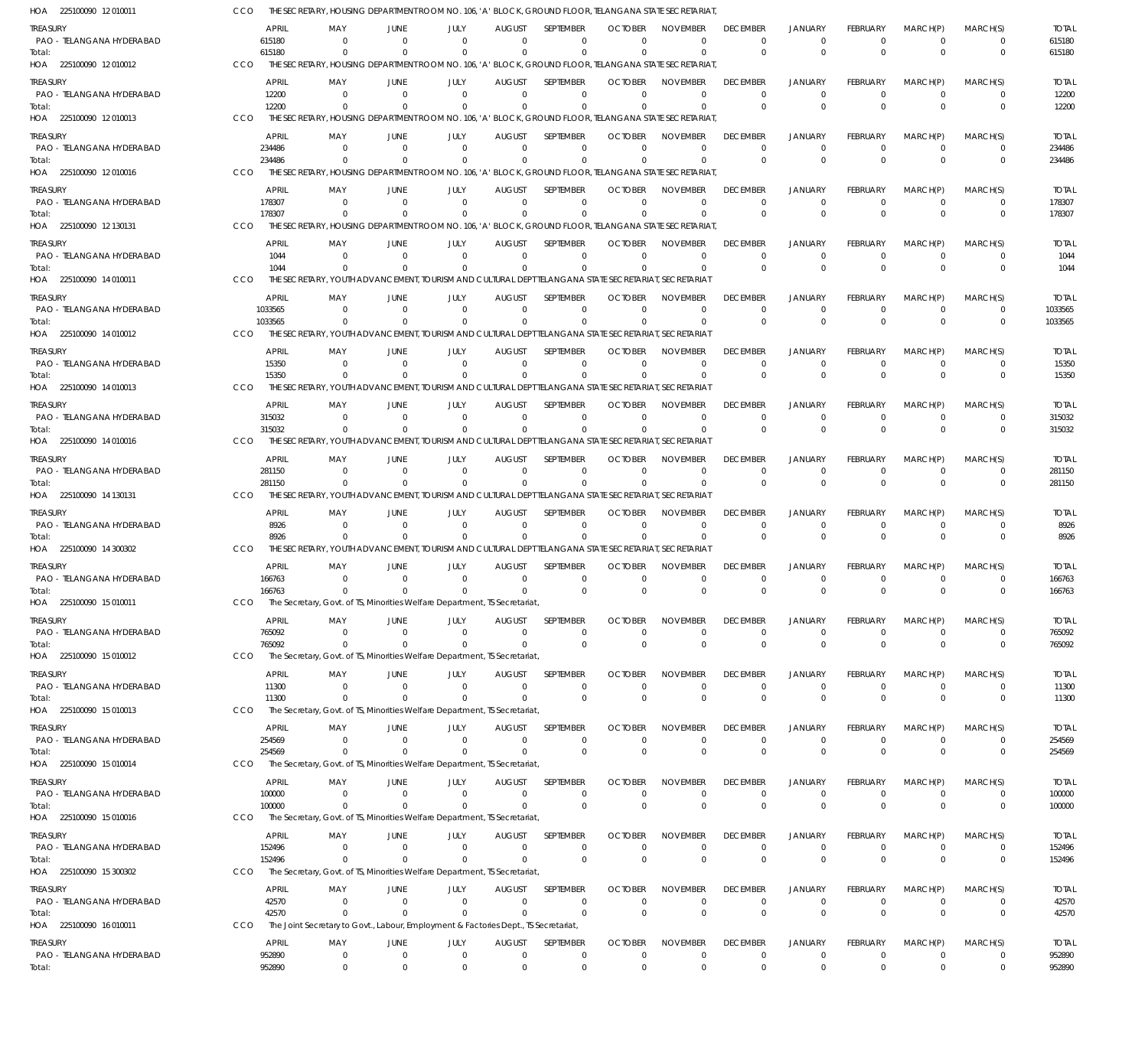| HOA 225100090 16010012                | CCO        |                       | The Joint Secretary to Govt., Labour, Employment & Factories Dept., TS Secretariat             |                               |                         |                            |                                                                                           |                            |                                |                                |                                |                             |                              |                              |                          |
|---------------------------------------|------------|-----------------------|------------------------------------------------------------------------------------------------|-------------------------------|-------------------------|----------------------------|-------------------------------------------------------------------------------------------|----------------------------|--------------------------------|--------------------------------|--------------------------------|-----------------------------|------------------------------|------------------------------|--------------------------|
| treasury<br>PAO - TELANGANA HYDERABAD |            | APRIL<br>14300        | MAY<br>$\Omega$                                                                                | JUNE<br>$\Omega$              | JULY<br>$\Omega$        | <b>AUGUST</b><br>$\Omega$  | <b>SFPTFMBFR</b><br>$\Omega$                                                              | <b>OCTOBER</b><br>$\Omega$ | <b>NOVEMBER</b><br>$\Omega$    | <b>DECEMBER</b><br>$\mathbf 0$ | <b>JANUARY</b><br>$^{\circ}$   | <b>FEBRUARY</b><br>$\Omega$ | MARCH(P)<br>$^{\circ}$       | MARCH(S)<br>0                | <b>TOTAL</b><br>14300    |
| Total:<br>HOA 225100090 16 010013     | <b>CCO</b> | 14300                 | $\Omega$<br>The Joint Secretary to Govt., Labour, Employment & Factories Dept., TS Secretariat | $\Omega$                      | $\Omega$                | $\Omega$                   | $\Omega$                                                                                  | $\Omega$                   | $\Omega$                       | $\Omega$                       | $\mathbf{0}$                   | $\Omega$                    | $\Omega$                     | $\mathbf{0}$                 | 14300                    |
| treasury                              |            | APRIL                 | MAY                                                                                            | JUNE                          | JULY                    | AUGUST                     | SEPTEMBER                                                                                 | <b>OCTOBER</b>             | <b>NOVEMBER</b>                | <b>DECEMBER</b>                | <b>JANUARY</b>                 | <b>FEBRUARY</b>             | MARCH(P)                     | MARCH(S)                     | TOTAL                    |
| PAO - TELANGANA HYDERABAD             |            | 316346                | $\Omega$                                                                                       | $\Omega$                      | $\Omega$                | $\Omega$                   | $\Omega$                                                                                  | $\Omega$                   | $\Omega$                       | $\Omega$                       | $\mathbf{0}$                   | $\Omega$                    | $\Omega$                     | $\mathbf{0}$                 | 316346                   |
| Total:<br>HOA 225100090 16 010016     | CCO        | 316346                | $\Omega$<br>The Joint Secretary to Govt., Labour, Employment & Factories Dept., TS Secretariat |                               | $\Omega$                | $\Omega$                   | $\Omega$                                                                                  | $\Omega$                   | $\Omega$                       | $\Omega$                       | $\mathbf{0}$                   | $\Omega$                    | $\Omega$                     | $\mathbf 0$                  | 316346                   |
| treasury                              |            | <b>APRIL</b>          | MAY                                                                                            | JUNE                          | JULY                    | <b>AUGUST</b>              | SEPTEMBER                                                                                 | <b>OCTOBER</b>             | <b>NOVEMBER</b>                | <b>DECEMBER</b>                | <b>JANUARY</b>                 | <b>FEBRUARY</b>             | MARCH(P)                     | MARCH(S)                     | <b>TOTAL</b>             |
| PAO - TELANGANA HYDERABAD<br>Total:   |            | 249299<br>249299      | $\Omega$                                                                                       | $\Omega$                      | $\Omega$                | $\Omega$<br>$\Omega$       | $\Omega$<br>$\Omega$                                                                      | $\Omega$<br>$\Omega$       | $\mathbf 0$<br>$\Omega$        | 0<br>$\mathbf{0}$              | $\mathbf 0$<br>$\mathbf{0}$    | $\Omega$<br>$\Omega$        | $\Omega$<br>$\Omega$         | 0<br>$\Omega$                | 249299<br>249299         |
| HOA 225100090 16 130131               | <b>CCO</b> |                       | The Joint Secretary to Govt., Labour, Employment & Factories Dept., TS Secretariat             |                               |                         |                            |                                                                                           |                            |                                |                                |                                |                             |                              |                              |                          |
| treasury                              |            | APRIL                 | MAY                                                                                            | JUNE                          | JULY                    | <b>AUGUST</b>              | SEPTEMBER                                                                                 | <b>OCTOBER</b>             | <b>NOVEMBER</b>                | <b>DECEMBER</b>                | <b>JANUARY</b>                 | <b>FEBRUARY</b>             | MARCH(P)                     | MARCH(S)                     | <b>TOTAL</b>             |
| PAO - TELANGANA HYDERABAD<br>Total:   |            | 1296<br>1296          | $\Omega$                                                                                       | $\Omega$                      | $\Omega$                | $\Omega$<br>$\Omega$       | $\Omega$<br>$\Omega$                                                                      | $\Omega$<br>$\Omega$       | $\Omega$<br>$\Omega$           | $\Omega$<br>$\Omega$           | $\Omega$<br>$\mathbf{0}$       | $\Omega$<br>$\Omega$        | $\Omega$<br>$\Omega$         | $\mathbf 0$<br>$\mathbf 0$   | 1296<br>1296             |
| HOA 225100090 17 010011               | CCO        |                       |                                                                                                |                               |                         |                            | The Secretary, Govt. of Telangana, Backward Classes Welfare Department, TS Secretariat,   |                            |                                |                                |                                |                             |                              |                              |                          |
| treasury                              |            | APRIL                 | MAY                                                                                            | JUNE                          | JULY                    | <b>AUGUST</b>              | <b>SEPTEMBER</b>                                                                          | <b>OCTOBER</b>             | <b>NOVEMBER</b>                | <b>DECEMBER</b>                | <b>JANUARY</b>                 | <b>FEBRUARY</b>             | MARCH(P)                     | MARCH(S)                     | <b>TOTAL</b>             |
| PAO - TELANGANA HYDERABAD<br>Total:   |            | 846142<br>846142      | $\Omega$                                                                                       | $\Omega$<br>- 0               | $\Omega$<br>$\Omega$    | $\Omega$<br>$\Omega$       | $\Omega$<br>$\Omega$                                                                      | $\Omega$<br>$\Omega$       | $\Omega$<br>$\Omega$           | $\mathbf 0$<br>$\mathbf{0}$    | $\mathbf 0$<br>$\mathbf{0}$    | $\Omega$<br>$\Omega$        | $\Omega$<br>$\Omega$         | 0<br>$\mathbf{0}$            | 846142<br>846142         |
| HOA 225100090 17 010012               | CCO        |                       |                                                                                                |                               |                         |                            | The Secretary, Govt. of Telangana, Backward Classes Welfare Department, TS Secretariat,   |                            |                                |                                |                                |                             |                              |                              |                          |
| treasury                              |            | APRIL                 | MAY                                                                                            | JUNE                          | JULY                    | AUGUST                     | SEPTEMBER                                                                                 | <b>OCTOBER</b>             | <b>NOVEMBER</b>                | <b>DECEMBER</b>                | <b>JANUARY</b>                 | <b>FEBRUARY</b>             | MARCH(P)                     | MARCH(S)                     | <b>TOTAL</b>             |
| PAO - TELANGANA HYDERABAD<br>Total:   |            | 14632<br>14632        | $\Omega$                                                                                       | $\Omega$<br>$\Omega$          | $\Omega$<br>$\Omega$    | $\Omega$<br>$\Omega$       | $\Omega$<br>$\Omega$                                                                      | $\mathbf 0$<br>$\Omega$    | $\mathbf 0$<br>$\Omega$        | 0<br>$\Omega$                  | $\mathbf 0$<br>$\Omega$        | $\Omega$<br>$\Omega$        | $\Omega$<br>$\Omega$         | 0<br>$\Omega$                | 14632<br>14632           |
| HOA 225100090 17 010013               | CCO        |                       |                                                                                                |                               |                         |                            | The Secretary, Govt. of Telangana, Backward Classes Welfare Department, TS Secretariat,   |                            |                                |                                |                                |                             |                              |                              |                          |
| treasury                              |            | <b>APRIL</b>          | MAY<br>$\Omega$                                                                                | JUNE                          | JULY<br>$\Omega$        | <b>AUGUST</b><br>$\Omega$  | SEPTEMBER<br>$\Omega$                                                                     | <b>OCTOBER</b><br>$\Omega$ | <b>NOVEMBER</b><br>$\Omega$    | <b>DECEMBER</b>                | <b>JANUARY</b>                 | <b>FEBRUARY</b><br>$\Omega$ | MARCH(P)<br>$\Omega$         | MARCH(S)                     | <b>TOTAL</b>             |
| PAO - TELANGANA HYDERABAD<br>Total:   |            | 277650<br>277650      |                                                                                                | - 0                           |                         | $\Omega$                   | $\Omega$                                                                                  | $\Omega$                   | $\Omega$                       | $\Omega$<br>$\Omega$           | $\mathbf{0}$<br>$\mathbf{0}$   | $\Omega$                    | $\Omega$                     | 0<br>$\mathbf{0}$            | 277650<br>277650         |
| HOA 225100090 17 010016               | CCO        |                       |                                                                                                |                               |                         |                            | The Secretary, Govt. of Telangana, Backward Classes Welfare Department, TS Secretariat,   |                            |                                |                                |                                |                             |                              |                              |                          |
| treasury<br>PAO - TELANGANA HYDERABAD |            | APRIL<br>228929       | MAY<br>$\Omega$                                                                                | JUNE<br>$\Omega$              | JULY<br>$\Omega$        | AUGUST<br>$\Omega$         | SEPTEMBER<br>$\Omega$                                                                     | <b>OCTOBER</b><br>$\Omega$ | <b>NOVEMBER</b><br>$\mathbf 0$ | <b>DECEMBER</b><br>0           | <b>JANUARY</b><br>$\mathbf 0$  | <b>FEBRUARY</b><br>$\Omega$ | MARCH(P)<br>$\Omega$         | MARCH(S)<br>$\mathbf 0$      | TOTAL<br>228929          |
| Total:                                |            | 228929                |                                                                                                | $\Omega$                      | $\Omega$                | $\Omega$                   | $\Omega$                                                                                  | $\overline{0}$             | $\Omega$                       | $\Omega$                       | $\mathbf{0}$                   | $\Omega$                    | $\Omega$                     | $\mathbf{0}$                 | 228929                   |
| HOA 225100090 17 010019               | CCO        |                       |                                                                                                |                               |                         |                            | The Secretary, Govt. of Telangana, Backward Classes Welfare Department, TS Secretariat,   |                            |                                |                                |                                |                             |                              |                              |                          |
| treasury<br>PAO - TELANGANA HYDERABAD |            | <b>APRIL</b><br>86553 | MAY<br>$\Omega$                                                                                | JUNE<br>- 0                   | JULY<br>$\Omega$        | AUGUST<br>$\Omega$         | SEPTEMBER<br>$\Omega$                                                                     | <b>OCTOBER</b><br>$\Omega$ | <b>NOVEMBER</b><br>$\Omega$    | <b>DECEMBER</b><br>$\mathbf 0$ | <b>JANUARY</b><br>$\mathbf{0}$ | <b>FEBRUARY</b><br>$\Omega$ | MARCH(P)<br>$\Omega$         | MARCH(S)<br>0                | <b>TOTAL</b><br>86553    |
| Total:                                |            | 86553                 |                                                                                                | - 0                           | $\Omega$                | $\Omega$                   | $\Omega$                                                                                  | $\Omega$                   | $\Omega$                       | $\Omega$                       | $\Omega$                       | $\Omega$                    | $\Omega$                     | $\mathbf{0}$                 | 86553                    |
| HOA 225100090 17 130131               | CCO        |                       |                                                                                                |                               |                         |                            | The Secretary, Govt. of Telangana, Backward Classes Welfare Department, TS Secretariat,   |                            |                                |                                |                                |                             |                              |                              |                          |
| treasury<br>PAO - TELANGANA HYDERABAD |            | <b>APRIL</b><br>6443  | MAY<br>$\Omega$                                                                                | JUNE<br>$\Omega$              | JULY<br>$\Omega$        | <b>AUGUST</b><br>$\Omega$  | <b>SEPTEMBER</b><br>$\Omega$                                                              | <b>OCTOBER</b><br>$\Omega$ | <b>NOVEMBER</b><br>$\Omega$    | <b>DECEMBER</b><br>0           | <b>JANUARY</b><br>$\mathbf 0$  | <b>FEBRUARY</b><br>$\Omega$ | MARCH(P)<br>$\Omega$         | MARCH(S)<br>0                | <b>TOTAL</b><br>6443     |
| Total:                                |            | 6443                  | $\Omega$                                                                                       | $\Omega$                      | $\Omega$                | $\Omega$                   | $\Omega$                                                                                  | $\Omega$                   | $\Omega$                       | $\Omega$                       | $\mathbf{0}$                   | $\Omega$                    | $\Omega$                     | $\mathbf{0}$                 | 6443                     |
| HOA 225100090 18010011                | CCO        |                       |                                                                                                |                               |                         |                            | SECONDARY EDUCATION, SECRETARIAT DEPT - HOD SECRETARY, SCHOOL EDUCATION DEPT.             |                            |                                |                                |                                |                             |                              |                              |                          |
| treasury<br>HYDERABAD URBAN           |            | APRIL<br>$-10817$     | MAY<br>$\Omega$                                                                                | JUNE<br>- 0                   | JULY<br>$\Omega$        | <b>AUGUST</b><br>$\Omega$  | SEPTEMBER<br>$\Omega$                                                                     | <b>OCTOBER</b><br>$\Omega$ | <b>NOVEMBER</b><br>$\Omega$    | <b>DECEMBER</b><br>$\Omega$    | <b>JANUARY</b><br>$\Omega$     | <b>FEBRUARY</b><br>$\Omega$ | MARCH(P)<br>$\Omega$         | MARCH(S)<br>$\Omega$         | <b>TOTAL</b><br>$-10817$ |
| PAO - TELANGANA HYDERABAD             |            | 1436644               | $\Omega$                                                                                       | $\Omega$                      | $\Omega$                | $\Omega$                   | $\Omega$                                                                                  | $\Omega$                   | $\Omega$                       | $\Omega$                       | $\Omega$                       | $\Omega$                    | $\Omega$                     | $\Omega$                     | 1436644                  |
| Total:<br>HOA 225100090 18010012      | CCO        | 1425827               |                                                                                                |                               |                         |                            | SECONDARY EDUCATION SECRETARIAT DEPT - HOD SECRETARY, SCHOOL EDUCATION DEPT.              |                            |                                |                                |                                |                             |                              |                              | 1425827                  |
| Treasury                              |            | APRIL                 | MAY                                                                                            | JUNE                          | JULY                    | <b>AUGUST</b>              | <b>SFPTFMBFR</b>                                                                          | <b>OCTOBER</b>             | <b>NOVEMBER</b>                | <b>DECEMBER</b>                | <b>JANUARY</b>                 | <b>FEBRUARY</b>             | MARCH(P)                     | MARCH(S)                     | <b>TOTAL</b>             |
| PAO - TELANGANA HYDERABAD             |            | 30493                 | $\Omega$                                                                                       | $\overline{0}$                | $\overline{0}$          | $\Omega$                   | $\Omega$                                                                                  | $\Omega$                   | $\Omega$                       | 0                              | $\mathbf 0$                    | $\Omega$                    | $\Omega$                     | $\mathbf{0}$                 | 30493                    |
| Total:<br>HOA 225100090 18 010013     | CCO        | 30493                 | $\Omega$                                                                                       | $\Omega$                      | $\Omega$                | $\Omega$                   | $\Omega$<br>SECONDARY EDUCATION, SECRETARIAT DEPT - HOD SECRETARY, SCHOOL EDUCATION DEPT. | $\overline{0}$             | $\Omega$                       | $\Omega$                       | $\mathbf{0}$                   | $\Omega$                    | $\Omega$                     | $\mathbf 0$                  | 30493                    |
| treasury                              |            | APRIL                 | MAY                                                                                            | JUNE                          | JULY                    | <b>AUGUST</b>              | SEPTEMBER                                                                                 | <b>OCTOBER</b>             | <b>NOVEMBER</b>                | <b>DECEMBER</b>                | <b>JANUARY</b>                 | <b>FEBRUARY</b>             | MARCH(P)                     | MARCH(S)                     | <b>TOTAL</b>             |
| PAO - TELANGANA HYDERABAD             |            | 548646<br>548646      | $\Omega$<br>$\Omega$                                                                           | $\Omega$<br>$\Omega$          | $\Omega$<br>$\Omega$    | $\Omega$<br>$\Omega$       | $\Omega$<br>$\Omega$                                                                      | $\Omega$<br>$\overline{0}$ | $\Omega$<br>$\Omega$           | $\mathbf 0$<br>$\mathbf{0}$    | $\mathbf 0$<br>$\mathbf{0}$    | $\Omega$<br>$\Omega$        | $\Omega$<br>$\Omega$         | 0<br>$\mathbf{0}$            | 548646<br>548646         |
| Total:<br>HOA 225100090 18010016      | CCO        |                       |                                                                                                |                               |                         |                            | SECONDARY EDUCATION SECRETARIAT DEPT - HOD SECRETARY, SCHOOL EDUCATION DEPT.              |                            |                                |                                |                                |                             |                              |                              |                          |
| treasury                              |            | APRIL                 | MAY                                                                                            | JUNE                          | JULY                    | <b>AUGUST</b>              | SEPTEMBER                                                                                 | <b>OCTOBER</b>             | <b>NOVEMBER</b>                | <b>DECEMBER</b>                | <b>JANUARY</b>                 | <b>FEBRUARY</b>             | MARCH(P)                     | MARCH(S)                     | TOTAL                    |
| PAO - TELANGANA HYDERABAD<br>Total:   |            | 407819<br>407819      | $\Omega$<br>$\Omega$                                                                           | $\Omega$<br>- 0               | $\Omega$<br>$\Omega$    | $\Omega$<br>$\Omega$       | $\Omega$<br>$\Omega$                                                                      | $\Omega$<br>$\overline{0}$ | 0<br>$\Omega$                  | 0<br>$\mathbf{0}$              | $\mathbf 0$<br>$\mathbf{0}$    | $\Omega$<br>$\Omega$        | $\Omega$<br>$\Omega$         | $\mathbf{0}$<br>$\mathbf{0}$ | 407819<br>407819         |
| HOA 225100090 18 130131               | CCO        |                       |                                                                                                |                               |                         |                            | SECONDARY EDUCATION, SECRETARIAT DEPT - HOD SECRETARY, SCHOOL EDUCATION DEPT.             |                            |                                |                                |                                |                             |                              |                              |                          |
| treasury                              |            | APRIL                 | MAY                                                                                            | JUNE                          | JULY                    | <b>AUGUST</b>              | SEPTEMBER                                                                                 | <b>OCTOBER</b>             | <b>NOVEMBER</b>                | <b>DECEMBER</b>                | <b>JANUARY</b>                 | <b>FEBRUARY</b>             | MARCH(P)                     | MARCH(S)                     | <b>TOTAL</b>             |
| PAO - TELANGANA HYDERABAD<br>Total:   |            | 1207<br>1207          | $\Omega$<br>$\Omega$                                                                           | $\overline{0}$<br>- 0         | $\Omega$<br>$\Omega$    | $\Omega$<br>$\Omega$       | $\Omega$<br>$\Omega$                                                                      | $\Omega$<br>$\overline{0}$ | $\Omega$<br>$\Omega$           | $\mathbf 0$<br>$\Omega$        | $\mathbf{0}$<br>$\overline{0}$ | $\Omega$<br>$\Omega$        | $\Omega$<br>$\Omega$         | $\Omega$<br>$\mathbf{0}$     | 1207<br>1207             |
| HOA 225100090 18 300302               | CCO        |                       |                                                                                                |                               |                         |                            | SECONDARY EDUCATION, SECRETARIAT DEPT - HOD SECRETARY, SCHOOL EDUCATION DEPT.,            |                            |                                |                                |                                |                             |                              |                              |                          |
| Treasury                              |            | APRIL                 | MAY                                                                                            | JUNE                          | JULY                    | <b>AUGUST</b>              | SEPTEMBER                                                                                 | <b>OCTOBER</b>             | <b>NOVEMBER</b>                | <b>DECEMBER</b>                | <b>JANUARY</b>                 | <b>FEBRUARY</b>             | MARCH(P)                     | MARCH(S)                     | TOTAL                    |
| PAO - TELANGANA HYDERABAD<br>Total:   |            | 141644<br>141644      | $\Omega$<br>$\Omega$                                                                           | $\Omega$<br>$\Omega$          | $\Omega$<br>$\Omega$    | $\overline{0}$<br>$\Omega$ | 0<br>$\Omega$                                                                             | 0<br>$\Omega$              | 0<br>$\Omega$                  | 0<br>$\Omega$                  | $\mathbf 0$<br>$\mathbf{0}$    | $\Omega$<br>$\Omega$        | $\Omega$<br>$\Omega$         | $\mathbf{0}$<br>$\mathbf{0}$ | 141644<br>141644         |
| HOA 240100001 01 010011               | <b>CCO</b> |                       |                                                                                                |                               |                         |                            | AGRICULTURE - HOD COMMISSIONER&DIRECTOR OF AGRICULTURE GOVT. OF Telangana, FATHE MAIDAN   |                            |                                |                                |                                |                             |                              |                              |                          |
| treasury                              |            | APRIL                 | MAY                                                                                            | JUNE                          | JULY                    | <b>AUGUST</b>              | SEPTEMBER                                                                                 | <b>OCTOBER</b>             | <b>NOVEMBER</b>                | <b>DECEMBER</b>                | <b>JANUARY</b>                 | <b>FEBRUARY</b>             | MARCH(P)                     | MARCH(S)                     | TOTAL                    |
| PAO - TELANGANA HYDERABAD<br>Total:   |            | 6462582<br>6462582    | $\Omega$<br>$\Omega$                                                                           | $\Omega$<br>$\Omega$          | $\Omega$<br>$\Omega$    | $\Omega$<br>$\Omega$       | $\Omega$<br>$\Omega$                                                                      | $\Omega$<br>$\Omega$       | $\Omega$<br>$\Omega$           | $\mathbf 0$<br>$\mathbf{0}$    | $\mathbf{0}$<br>$\mathbf{0}$   | $\Omega$<br>$\Omega$        | $\Omega$<br>$\Omega$         | 0<br>$\mathbf{0}$            | 6462582<br>6462582       |
| HOA 240100001 01 010012               | CCO        |                       |                                                                                                |                               |                         |                            | AGRICULTURE - HOD COMMISSIONER&DIRECTOR OF AGRICULTURE GOVT. OF Telangana, FATHE MAIDAN   |                            |                                |                                |                                |                             |                              |                              |                          |
| treasury                              |            | APRIL                 | MAY                                                                                            | JUNE                          | JULY                    | <b>AUGUST</b>              | SEPTEMBER                                                                                 | <b>OCTOBER</b>             | <b>NOVEMBER</b>                | <b>DECEMBER</b>                | <b>JANUARY</b>                 | <b>FEBRUARY</b>             | MARCH(P)                     | MARCH(S)                     | TOTAL                    |
| PAO - TELANGANA HYDERABAD<br>Total:   |            | 132689<br>132689      | $\mathbf{0}$<br>$\mathbf{0}$                                                                   | $\mathbf 0$<br>$\overline{0}$ | $\mathbf 0$<br>$\Omega$ | $\overline{0}$<br>$\Omega$ | $\mathbf 0$<br>$\Omega$                                                                   | $\mathbf 0$<br>$\Omega$    | $\mathbf 0$<br>$\mathbf{0}$    | $\mathbf 0$<br>$\mathbf{0}$    | $\mathbf 0$<br>$\overline{0}$  | $\Omega$<br>$\Omega$        | $\overline{0}$<br>$^{\circ}$ | $\mathbf 0$<br>$\mathbf 0$   | 132689<br>132689         |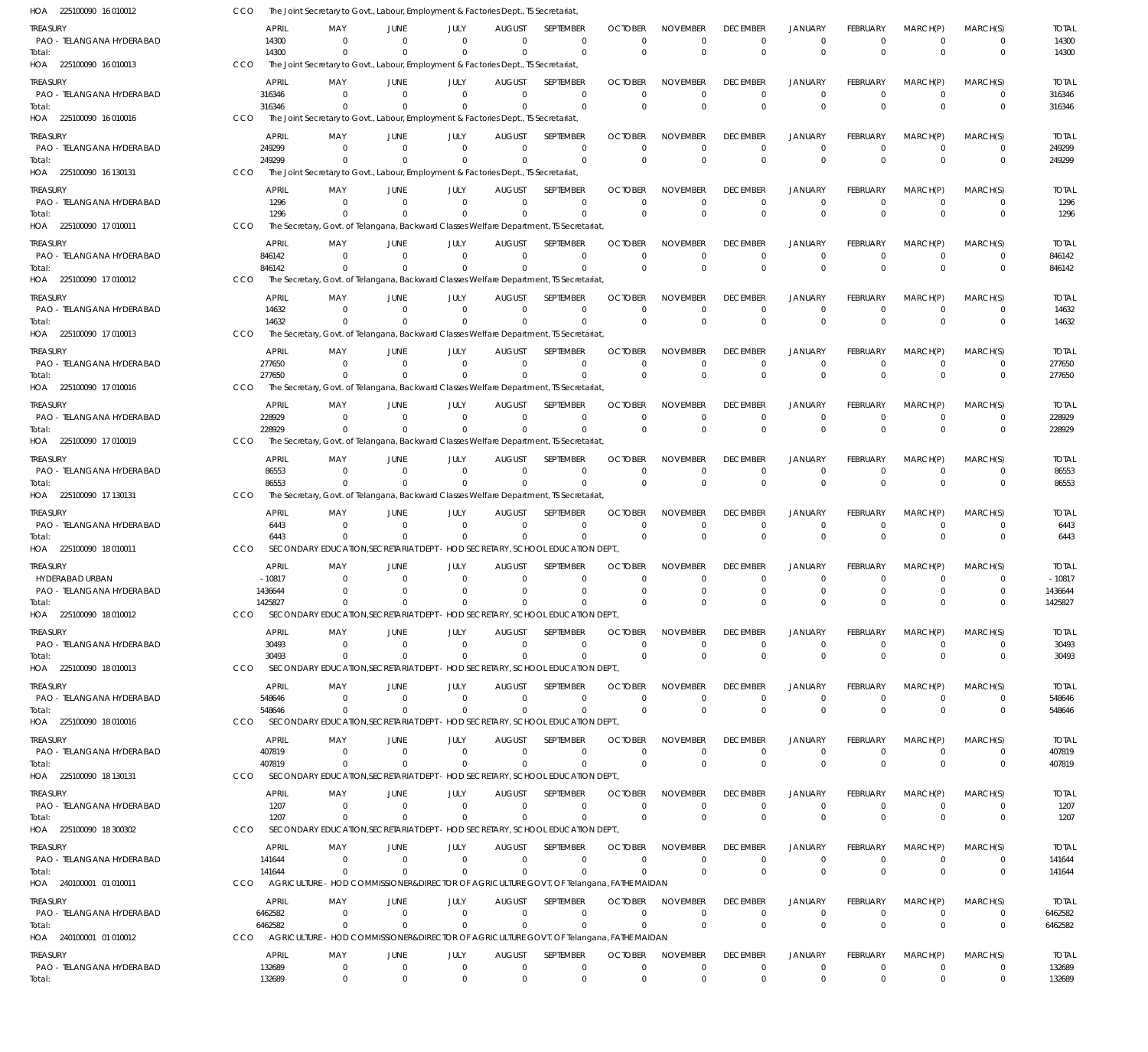240100001 01 010013 HOA 240100001 01 010015 HOA 240100001 01 010016 HOA 240100001 01 010017 HOA 240100001 01 010018 HOA 240100001 01 130131 HOA 240100001 01 130135 HOA 240100001 01 280281 HOA 240100001 01 310311 HOA 240100001 03 010011 HOA 240100001 03 010012 HOA AGRICULTURE - HOD COMMISSIONER&DIRECTOR OF AGRICULTURE GOVT. OF Telangana, FATHE MAIDAN AGRICULTURE - HOD COMMISSIONER&DIRECTOR OF AGRICULTURE GOVT. OF Telangana, FATHE MAIDAN AGRICULTURE - HOD COMMISSIONER&DIRECTOR OF AGRICULTURE GOVT. OF Telangana, FATHE MAIDAN AGRICULTURE - HOD COMMISSIONER&DIRECTOR OF AGRICULTURE GOVT. OF Telangana, FATHE MAIDAN AGRICULTURE - HOD COMMISSIONER&DIRECTOR OF AGRICULTURE GOVT. OF Telangana, FATHE MAIDAN AGRICULTURE - HOD COMMISSIONER&DIRECTOR OF AGRICULTURE GOVT. OF Telangana, FATHE MAIDAN AGRICULTURE - HOD COMMISSIONER&DIRECTOR OF AGRICULTURE GOVT. OF Telangana, FATHE MAIDAN AGRICULTURE - HOD COMMISSIONER&DIRECTOR OF AGRICULTURE GOVT. OF Telangana, FATHE MAIDAN AGRICULTURE - HOD COMMISSIONER&DIRECTOR OF AGRICULTURE GOVT. OF Telangana, FATHE MAIDAN AGRICULTURE - HOD COMMISSIONER&DIRECTOR OF AGRICULTURE GOVT. OF Telangana, FATHE MAIDAN AGRICULTURE - HOD COMMISSIONER&DIRECTOR OF AGRICULTURE GOVT. OF Telangana, FATHE MAIDAN CCO CCO. **CCO** CCO CCO CCO CCO CCO. CCO CCO CCO 2497195 3688 1828732 363200 28384 6913622 174306 5500 2920092 132346744 0 0  $\Omega$ 0  $\Omega$  $\Omega$ 0 0 0  $\Omega$ 0 0  $\Omega$ 0  $\Omega$ 0 0 0 0 0 0 0  $\Omega$ 0 0 0 0  $\Omega$ 0  $\Omega$ 0 0  $\sqrt{2}$ 0  $\Omega$  $\Omega$ 0  $\Omega$  $\Omega$  $\Omega$ 0 0  $\Omega$ 0  $\Omega$ 0 0  $\Omega$ 0  $\Omega$ 0  $\Omega$  $\bigcap$ 0  $\Omega$  $\Omega$ 0  $\bigcap$  $\Omega$  $\Omega$ 0 0  $\Omega$ 0  $\Omega$ 0 0  $\Omega$ 0  $\Omega$ 0 0 0 0 0 0 0 0 0  $\Omega$ 0 0 0 0  $\Omega$ 0 0  $\Omega$ 0  $\Omega$ 0 0 0 0  $\Omega$  $\boldsymbol{0}$ 0  $\Omega$ 0 0 0 0 0 0  $\Omega$ 0 0 0 0  $\Omega$ 0 0  $\Omega$ 0  $\Omega$ 0 0  $\Omega$ 0  $\Omega$ 2497195 3688 1828732 363200 28384 6913622 174306 5500 2920092 132346744 PAO - TELANGANA HYDERABAD PAO - TELANGANA HYDERABAD PAO - TELANGANA HYDERABAD PAO - TELANGANA HYDERABAD PAO - TELANGANA HYDERABAD PAO - TELANGANA HYDERABAD PAO - TELANGANA HYDERABAD PAO - TELANGANA HYDERABAD PAO - TELANGANA HYDERABAD ADILABAD BHADRADI KOTHAGUDEM BHOOPALAPALLY JAGTIAL JANGAON JOGULAMBA GADWAL KAMAREDDY KARIMNAGAR KHAMMAM KOMARAMBHEEM ASIFABAD MAHABOOB NAGAR MAHABUBABAD **MANCHERIAL** MEDAK **MEDCHAL** Mulugu NAGARKURNOOL NALGONDA NIRMAL NIZAMABAD Narayanpet PAO - TELANGANA HYDERABAD PEDDAPALLY RANGA REDDY SANGAREDDY SIDDIPET SIRICILLA SURYAPET VIKARABAD WANAPARTHY WARANGAL (R) WARANGAL (U) YADADRI ADILABAD BHADRADI KOTHAGUDEM BHOOPALAPALLY JAGTIAL TREASURY **TREASURY** TREASURY TREASURY **TREASURY** TREASURY TREASURY **TREASURY** TREASURY TREASURY TREASURY 2497195 3688 1828732 363200 28384 6913622 174306 5500 2920092 4615577 3834784 2078055 3430071 2833006 4009080 5810925 4623050 7332220 2571283 5318813 3131052 2998795 3810086 942471 1925220 5816010 8176153 3682555 5653175 2562111 417580 2580605 8672832 6119269 4846971 2308358 4500834 4118570 3386290 5339558 1618380 3283005 56364 82281 4000 12000 APRIL APRIL APRIL APRIL APRIL APRIL APRIL APRIL APRIL APRIL APRIL  $\Omega$ 0 0  $\sqrt{0}$ 0 0 0  $\,$  0  $\,$ 0  $\sqrt{0}$ 0  $\Omega$ 0 0  $\Omega$  $\Omega$  $\Omega$ 0 0 0  $\Omega$  $\Omega$ 0  $\Omega$ 0 0  $\Omega$ 0  $\Omega$ 0 0  $\Omega$ 0  $\Omega$ 0 0  $\Omega$  $\Omega$  $\Omega$ 0 0 0 0  $\Omega$ 0 0 MAY MAY MAY MAY MAY MAY MAY MAY MAY MAY MAY 0 0 0  $\Omega$ 0 0 0  $\,$  0  $\,$ 0 0 0  $\Omega$ 0 0  $\Omega$  $\Omega$  $\Omega$ 0 0 0 0  $\Omega$ 0  $\Omega$ 0 0  $\Omega$ 0  $\Omega$ 0 0  $\Omega$ 0  $\Omega$ 0 0 0  $\Omega$  $\Omega$ 0 0  $\boldsymbol{0}$ 0  $\Omega$ 0 0 JUNE **JUNE** JUNE JUNE **JUNE** JUNE JUNE JUNE JUNE JUNE JUNE 0 0 0  $\sqrt{0}$ 0 0 0  $\,$  0  $\,$ 0 0 0  $\Omega$ 0 0  $\Omega$  $\sqrt{0}$  $\Omega$ 0 0 0  $\Omega$  $\Omega$ 0  $\Omega$ 0 0  $\Omega$ 0  $\Omega$ 0 0  $\sqrt{2}$ 0  $\Omega$ 0 0 0  $\Omega$  $\Omega$ 0 0 0 0  $\Omega$ 0 0 JULY JULY JULY JULY JULY JULY JULY JULY JULY JULY JULY 0 0 0  $\Omega$ 0 0 0 0 0  $\Omega$ 0  $\Omega$ 0 0  $\Omega$  $\Omega$  $\Omega$ 0 0 0  $\Omega$  $\Omega$ 0  $\Omega$  $\Omega$ 0  $\Omega$ 0  $\Omega$ 0  $\Omega$  $\Omega$ 0  $\Omega$ 0 0  $\Omega$  $\Omega$  $\Omega$ 0 0  $\Omega$ 0  $\Omega$ 0 0 AUGUST AUGUST AUGUST AUGUST AUGUST AUGUST AUGUST AUGUST AUGUST AUGUST AUGUST  $\Omega$ 0 0  $\Omega$ 0 0 0 0 0  $\Omega$ 0  $\Omega$ 0 0  $\Omega$  $\Omega$  $\Omega$  $\theta$ 0  $\Omega$  $\Omega$  $\Omega$  $\overline{0}$  $\Omega$  $\Omega$  $\Omega$  $\Omega$  $\overline{0}$  $\Omega$  $\overline{0}$  $\Omega$  $\Omega$ 0  $\Omega$  $\Omega$  $\Omega$  $\Omega$  $\Omega$  $\Omega$  $\overline{0}$ 0  $\Omega$ 0  $\Omega$ 0 0 SEPTEMBER **SEPTEMBER** SEPTEMBER SEPTEMBER SEPTEMBER SEPTEMBER SEPTEMBER SEPTEMBER SEPTEMBER SEPTEMBER **SEPTEMBER** 0 0 0  $\Omega$ 0 0 0 0 0  $\Omega$ 0  $\Omega$ 0  $\Omega$  $\Omega$  $\Omega$  $\Omega$ 0 0  $\Omega$  $\Omega$  $\Omega$ 0  $\sqrt{2}$ 0  $\Omega$  $\Omega$ 0  $\Omega$ 0  $\Omega$  $\Omega$ 0  $\Omega$ 0  $\Omega$  $\Omega$ 0  $\Omega$ 0 0  $\Omega$ 0  $\Omega$ 0 0 **OCTOBER OCTOBER** OCTOBER **OCTOBER OCTOBER** OCTOBER **OCTOBER OCTOBER** OCTOBER **OCTOBER** OCTOBER  $\Omega$ 0 0  $\Omega$ 0 0  $\Omega$ 0 0  $\Omega$ 0  $\Omega$ 0 0  $\Omega$  $\Omega$  $\Omega$ 0 0  $\Omega$  $\Omega$  $\Omega$ 0  $\Omega$  $\Omega$  $\Omega$  $\Omega$ 0  $\Omega$  $\mathbf 0$  $\Omega$  $\Omega$ 0  $\Omega$ 0  $\Omega$  $\Omega$  $\Omega$  $\Omega$ 0 0 0 0  $\Omega$ 0 0 NOVEMBER NOVEMBER NOVEMBER NOVEMBER NOVEMBER NOVEMBER NOVEMBER NOVEMBER NOVEMBER NOVEMBER NOVEMBER 0 0 0  $\Omega$ 0 0  $\Omega$ 0 0  $\Omega$ 0  $\Omega$  $\overline{0}$ 0  $\Omega$  $\Omega$  $\Omega$ 0 0 0  $\Omega$  $\Omega$  $\overline{0}$  $\Omega$  $\Omega$  $\Omega$  $\Omega$ 0  $\Omega$  $\overline{0}$  $\Omega$  $\Omega$ 0  $\Omega$  $\Omega$  $\Omega$  $\Omega$  $\Omega$  $\Omega$  $\overline{0}$ 0 0 0  $\Omega$  $\overline{0}$ 0 DECEMBER **DECEMBER** DECEMBER DECEMBER DECEMBER DECEMBER DECEMBER DECEMBER DECEMBER DECEMBER **DECEMBER**  $\Omega$ 0 0  $\Omega$ 0 0  $\Omega$ 0 0  $\Omega$ 0  $\Omega$ 0  $\Omega$  $\Omega$  $\Omega$  $\Omega$ 0 0 0  $\Omega$  $\Omega$ 0  $\Omega$  $\Omega$ 0  $\Omega$ 0  $\Omega$ 0  $\Omega$  $\Omega$ 0  $\Omega$ 0 0  $\Omega$  $\Omega$  $\Omega$ 0 0 0 0  $\Omega$ 0 0 JANUARY JANUARY JANUARY JANUARY JANUARY JANUARY JANUARY JANUARY JANUARY JANUARY JANUARY 0 0 0  $\Omega$ 0 0 0 0 0  $\Omega$ 0  $\Omega$  $\overline{0}$ 0  $\Omega$  $\Omega$  $\Omega$ 0 0 0 0  $\Omega$ 0  $\Omega$ 0 0  $\Omega$ 0  $\Omega$  $\overline{0}$ 0  $\Omega$ 0  $\Omega$  $\overline{0}$ 0 0  $\Omega$  $\Omega$ 0 0 0 0  $\Omega$ 0 0 FEBRUARY FEBRUARY FEBRUARY FEBRUARY FEBRUARY FEBRUARY FEBRUARY FEBRUARY FEBRUARY FEBRUARY FEBRUARY 0 0  $\Omega$  $\Omega$ 0 0 0 0 0  $\Omega$ 0  $\Omega$ 0  $\Omega$  $\Omega$  $\Omega$  $\Omega$ 0 0 0  $\Omega$  $\Omega$ 0  $\Omega$ 0  $\Omega$  $\Omega$ 0  $\Omega$  $\overline{0}$  $\Omega$  $\Omega$ 0  $\Omega$ 0  $\Omega$  $\Omega$  $\Omega$  $\Omega$  $\overline{0}$ 0 0 0  $\Omega$ 0 0 MARCH(P) MARCH(P) MARCH(P) MARCH(P) MARCH(P) MARCH(P) MARCH(P) MARCH(P) MARCH(P) MARCH(P) MARCH(P)  $\Omega$ 0  $\Omega$  $\Omega$ 0 0  $\Omega$ 0  $\Omega$ 0 0  $\Omega$ 0  $\Omega$ 0  $\Omega$  $\Omega$ 0  $\Omega$ 0  $\Omega$  $\Omega$ 0  $\Omega$ 0  $\Omega$  $\Omega$ 0  $\Omega$ 0 0 0 0  $\Omega$ 0  $\Omega$ 0 0  $\Omega$ 0 0 0 0  $\Omega$ 0 0 MARCH(S) MARCH(S) MARCH(S) MARCH(S) MARCH(S) MARCH(S) MARCH(S) MARCH(S) MARCH(S) MARCH(S) MARCH(S) 2497195 3688 1828732 363200 28384 6913622 174306 5500 2920092 4615577 3834784 2078055 3430071 2833006 4009080 5810925 4623050 7332220 2571283 5318813 3131052 2998795 3810086 942471 1925220 5816010 8176153 3682555 5653175 2562111 417580 2580605 8672832 6119269 4846971 2308358 4500834 4118570 3386290 5339558 1618380 3283005 56364 82281 4000 12000 TOTAL TOTAL TOTAL TOTAL TOTAL TOTAL TOTAL TOTAL TOTAL TOTAL TOTAL Total: Total: Total: Total: Total: Total: Total: Total: Total: Total:

JANGAON

6585

0

 $\,$  0  $\,$ 

0

0

0

0

0

0

0

 $\boldsymbol{0}$ 

0

0

6585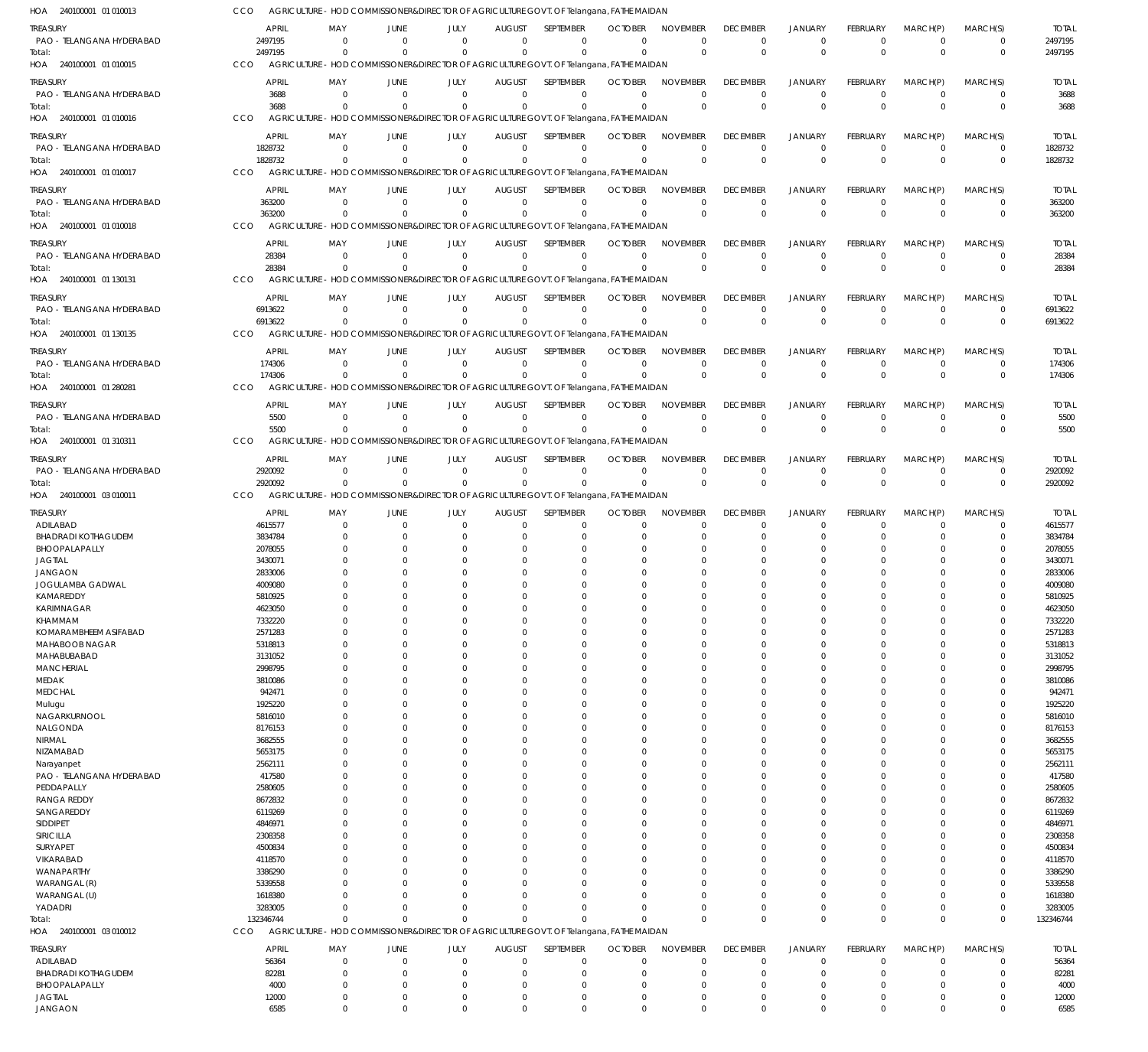240100001 03 010012 HOA

CCO AGRICULTURE - HOD COMMISSIONER&DIRECTOR OF AGRICULTURE GOVT. OF Telangana, FATHE MAIDAN

| TREASURY                   | <b>APRIL</b> | MAY         | <b>JUNE</b>    | JULY         | <b>AUGUST</b>                                                                           | SEPTEMBER   | <b>OCTOBER</b> | <b>NOVEMBER</b> | <b>DECEMBER</b> | <b>JANUARY</b> | FEBRUARY       | MARCH(P)    | MARCH(S)     | <b>TOTAL</b> |
|----------------------------|--------------|-------------|----------------|--------------|-----------------------------------------------------------------------------------------|-------------|----------------|-----------------|-----------------|----------------|----------------|-------------|--------------|--------------|
| JOGULAMBA GADWAL           | 7906         | $\mathbf 0$ | $\overline{0}$ | $\mathbf 0$  | $\mathbf 0$                                                                             | $\mathbf 0$ | $\overline{0}$ | $\mathbf 0$     | $\mathbf 0$     | $\mathbf 0$    | $\overline{0}$ | $\Omega$    | $\Omega$     | 7906         |
| KAMAREDDY                  | 29620        | $\Omega$    | $\overline{0}$ | $\Omega$     | $\mathbf 0$                                                                             | $\mathbf 0$ | $\mathbf 0$    | $\overline{0}$  | $\mathbf 0$     | $\mathbf 0$    | $\Omega$       | $\Omega$    | $\Omega$     | 29620        |
| KARIMNAGAR                 | 21600        | $\mathbf 0$ | $\overline{0}$ | $\Omega$     | $\Omega$                                                                                | $\mathbf 0$ | $\mathbf 0$    | $\mathbf 0$     | $\mathbf 0$     | $\mathbf 0$    | $\Omega$       | $\Omega$    | $\Omega$     | 21600        |
| KHAMMAM                    | 83331        | $\Omega$    | $\mathbf 0$    | $\Omega$     | $\Omega$                                                                                | $\mathbf 0$ | $\mathbf 0$    | $\mathbf 0$     | $\Omega$        | $\mathbf 0$    | $\Omega$       | $\Omega$    | $\Omega$     | 83331        |
| KOMARAMBHEEM ASIFABAD      | 41525        | $\mathbf 0$ | $\overline{0}$ | $\Omega$     | $\Omega$                                                                                | $\mathbf 0$ | $\Omega$       | $\mathbf 0$     | $\Omega$        | $\mathbf 0$    | $\Omega$       | $\Omega$    | $\Omega$     | 41525        |
|                            |              | $\Omega$    | $\mathbf 0$    | $\Omega$     | $\Omega$                                                                                |             |                |                 |                 |                | $\Omega$       | $\Omega$    | $\Omega$     |              |
| MAHABOOB NAGAR             | 30129        |             |                |              |                                                                                         | $\mathbf 0$ | $\mathbf 0$    | $\mathbf 0$     | $\Omega$        | $\mathbf 0$    |                |             |              | 30129        |
| MAHABUBABAD                | 28550        | $\Omega$    | $\Omega$       | $\Omega$     | $\Omega$                                                                                | $\mathbf 0$ | $\mathbf 0$    | $\mathbf 0$     | $\Omega$        | $\mathbf 0$    | $\Omega$       | $\Omega$    | $\Omega$     | 28550        |
| <b>MANCHERIAL</b>          | 16575        | $\Omega$    | $\Omega$       | $\Omega$     | $\Omega$                                                                                | $\mathbf 0$ | $\Omega$       | $\mathbf 0$     | $\Omega$        | $\mathbf{0}$   | $\Omega$       | $\Omega$    | $\Omega$     | 16575        |
| <b>MEDAK</b>               | 2000         | $\mathbf 0$ | $\mathbf 0$    | $\Omega$     | $\Omega$                                                                                | $\mathbf 0$ | $\mathbf 0$    | $\mathbf 0$     | $\Omega$        | $\mathbf 0$    | $\Omega$       | $\Omega$    | $\Omega$     | 2000         |
| <b>MEDCHAL</b>             | 3700         | $\Omega$    | $\Omega$       | $\Omega$     | $\Omega$                                                                                | $\mathbf 0$ | $\mathbf 0$    | $\mathbf 0$     | $\Omega$        | $\mathbf 0$    | $\Omega$       | $\Omega$    | $\Omega$     | 3700         |
| Mulugu                     | 24050        | $\Omega$    | $\Omega$       | $\Omega$     | $\Omega$                                                                                | $\mathbf 0$ | $\Omega$       | $\mathbf 0$     | $\Omega$        | $\mathbf 0$    | $\Omega$       | $\Omega$    | $\Omega$     | 24050        |
| NAGARKURNOOL               | 18325        | $\Omega$    | $\Omega$       | $\Omega$     | $\Omega$                                                                                | $\mathbf 0$ | $\mathbf 0$    | $\mathbf 0$     | $\Omega$        | $\mathbf 0$    | $\Omega$       | $\Omega$    | $\Omega$     | 18325        |
| NALGONDA                   | 28520        | $\Omega$    | $\Omega$       | $\Omega$     | $\Omega$                                                                                | $\mathbf 0$ | $\Omega$       | $\mathbf 0$     | $\Omega$        | $\mathbf 0$    | $\sqrt{ }$     | $\Omega$    | $\Omega$     | 28520        |
| NIRMAL                     | 2000         | $\Omega$    | $\Omega$       | $\Omega$     | $\Omega$                                                                                | $\mathbf 0$ | $\mathbf 0$    | $\mathbf 0$     | $\Omega$        | $\mathbf 0$    | $\Omega$       | $\Omega$    | $\Omega$     | 2000         |
| NIZAMABAD                  | 31240        | $\Omega$    | $\Omega$       | $\Omega$     | $\Omega$                                                                                | $\mathbf 0$ | $\mathbf 0$    | $\mathbf 0$     | $\Omega$        | $\mathbf 0$    | $\Omega$       | $\Omega$    | $\Omega$     | 31240        |
| Narayanpet                 | 4000         | $\Omega$    | $\Omega$       | $\Omega$     | $\Omega$                                                                                | $\mathbf 0$ | $\Omega$       | $\mathbf 0$     | $\Omega$        | $\mathbf{0}$   | $\Omega$       | $\Omega$    | $\Omega$     | 4000         |
|                            |              |             | $\mathbf 0$    | $\Omega$     | $\Omega$                                                                                |             |                |                 |                 |                | $\Omega$       | $\Omega$    | $\Omega$     |              |
| PAO - TELANGANA HYDERABAD  | 7000         | $\mathbf 0$ |                |              |                                                                                         | $\mathbf 0$ | $\mathbf 0$    | $\mathbf 0$     | $\Omega$        | $\mathbf 0$    |                |             |              | 7000         |
| PEDDAPALLY                 | 1270         | $\Omega$    | $\Omega$       | $\Omega$     | $\Omega$                                                                                | $\mathbf 0$ | $\mathbf 0$    | $\mathbf 0$     | $\Omega$        | $\mathbf{0}$   | $\Omega$       | $\Omega$    | $\Omega$     | 1270         |
| <b>RANGA REDDY</b>         | 120398       | $\Omega$    | $\Omega$       | $\Omega$     | $\Omega$                                                                                | $\mathbf 0$ | $\Omega$       | $\mathbf 0$     | $\Omega$        | $\mathbf 0$    | $\Omega$       | $\Omega$    | $\Omega$     | 120398       |
| SANGAREDDY                 | 13600        | $\Omega$    | $\Omega$       | $\Omega$     | $\Omega$                                                                                | $\mathbf 0$ | $\Omega$       | $\mathbf 0$     | $\Omega$        | $\mathbf 0$    | $\Omega$       | $\Omega$    | $\Omega$     | 13600        |
| SIDDIPET                   | 14980        | $\Omega$    | $\Omega$       | $\Omega$     | $\Omega$                                                                                | $\mathbf 0$ | $\mathbf 0$    | $\mathbf 0$     | $\Omega$        | $\mathbf 0$    | $\Omega$       | $\Omega$    | $\Omega$     | 14980        |
| SIRICILLA                  | 10189        | $\Omega$    | $\Omega$       | $\Omega$     | $\Omega$                                                                                | $\mathbf 0$ | $\Omega$       | $\mathbf 0$     | $\Omega$        | $\mathbf 0$    | $\Omega$       | $\Omega$    | $\Omega$     | 10189        |
| SURYAPET                   | 3923         | $\Omega$    | $\overline{0}$ | $\Omega$     | $\Omega$                                                                                | $\mathbf 0$ | $\mathbf 0$    | $\mathbf 0$     | $\Omega$        | $\mathbf 0$    | $\Omega$       | $\Omega$    | $\Omega$     | 3923         |
| VIKARABAD                  | 19293        | $\Omega$    | $\Omega$       | $\Omega$     | $\Omega$                                                                                | $\mathbf 0$ | $\Omega$       | $\mathbf 0$     | $\Omega$        | $\mathbf{0}$   | $\Omega$       | $\Omega$    | $\Omega$     | 19293        |
| WANAPARTHY                 | 8000         | $\Omega$    | $\Omega$       | $\Omega$     | $\Omega$                                                                                | $\mathbf 0$ | $\Omega$       | $\mathbf 0$     | $\Omega$        | $\mathbf 0$    | $\Omega$       | $\Omega$    | $\Omega$     | 8000         |
| WARANGAL (R)               | 30694        | $\Omega$    | $\Omega$       | $\Omega$     | $\Omega$                                                                                | $\mathbf 0$ | $\mathbf 0$    | $\mathbf 0$     | $\Omega$        | $\mathbf 0$    | $\Omega$       | $\Omega$    | $\Omega$     | 30694        |
| WARANGAL (U)               | 10300        | $\Omega$    | $\Omega$       | $\Omega$     | $\Omega$                                                                                | $\mathbf 0$ | $\Omega$       | $\mathbf 0$     | $\Omega$        | $\mathbf 0$    | $\Omega$       | $\Omega$    | $\Omega$     | 10300        |
|                            |              | $\Omega$    | $\mathbf 0$    | $\Omega$     | $\Omega$                                                                                | $\mathbf 0$ | $\Omega$       | $\mathbf 0$     | $\Omega$        | $\mathbf 0$    | $\Omega$       | $\Omega$    | $\Omega$     |              |
| YADADRI                    | 14343        |             |                |              |                                                                                         |             |                |                 |                 |                |                |             |              | 14343        |
| Total:                     | 788291       | $\Omega$    | $\Omega$       | $\Omega$     | $\Omega$                                                                                | $\Omega$    | $\Omega$       | $\mathbf 0$     | $\Omega$        | $\mathbf 0$    | $\Omega$       | $\Omega$    | $\Omega$     | 788291       |
| HOA 240100001 03 010013    | CCO          |             |                |              | AGRICULTURE - HOD COMMISSIONER&DIRECTOR OF AGRICULTURE GOVT. OF Telangana, FATHE MAIDAN |             |                |                 |                 |                |                |             |              |              |
| TREASURY                   | <b>APRIL</b> | MAY         | <b>JUNE</b>    | JULY         | <b>AUGUST</b>                                                                           | SEPTEMBER   | <b>OCTOBER</b> | <b>NOVEMBER</b> | <b>DECEMBER</b> | <b>JANUARY</b> | FEBRUARY       | MARCH(P)    | MARCH(S)     | <b>TOTAL</b> |
| ADILABAD                   | 1858652      | $\Omega$    | $\mathbf 0$    | $\Omega$     | $\mathbf 0$                                                                             | $\mathbf 0$ | $\mathbf 0$    | $^{\circ}$      | $\mathbf 0$     | $\mathbf 0$    | $\Omega$       | $\Omega$    | $\Omega$     | 1858652      |
|                            |              |             |                | $\Omega$     |                                                                                         |             |                | $\Omega$        |                 |                |                |             |              |              |
| <b>BHADRADI KOTHAGUDEM</b> | 1684578      | $\Omega$    | $\overline{0}$ |              | $\Omega$                                                                                | $\mathbf 0$ | $\mathbf 0$    |                 | $\Omega$        | $\mathbf 0$    | $\Omega$       | $\Omega$    | $\Omega$     | 1684578      |
| BHOOPALAPALLY              | 801128       | $\Omega$    | $\Omega$       | $\Omega$     | $\Omega$                                                                                | $\Omega$    | $\Omega$       | $\mathbf 0$     | $\Omega$        | $\mathbf 0$    | $\Omega$       | $\Omega$    | $\Omega$     | 801128       |
| <b>JAGTIAL</b>             | 1317042      | $\Omega$    | $\Omega$       | $\Omega$     | $\Omega$                                                                                | $\Omega$    | $\Omega$       | $\Omega$        | $\Omega$        | $\Omega$       | $\Omega$       | $\Omega$    | $\Omega$     | 1317042      |
| <b>JANGAON</b>             | 1092461      | $\Omega$    | $\Omega$       | $\Omega$     | $\Omega$                                                                                | $\Omega$    | $\Omega$       | $\Omega$        | $\Omega$        | $\mathbf{0}$   | $\Omega$       | $\Omega$    | $\Omega$     | 1092461      |
| JOGULAMBA GADWAL           | 1547490      | $\Omega$    | $\Omega$       | $\Omega$     | $\Omega$                                                                                | $\Omega$    | $\Omega$       | $\Omega$        | $\Omega$        | $\Omega$       | $\Omega$       | $\Omega$    | $\Omega$     | 1547490      |
| KAMAREDDY                  | 2228582      | $\Omega$    | $\Omega$       | $\Omega$     | $\Omega$                                                                                | $\Omega$    | $\Omega$       | $\Omega$        | $\Omega$        | $\Omega$       | $\Omega$       | $\Omega$    | $\Omega$     | 2228582      |
| KARIMNAGAR                 | 1780090      | $\Omega$    | $\Omega$       | $\Omega$     | $\Omega$                                                                                | $\Omega$    | $\Omega$       | $\Omega$        | $\Omega$        | $\Omega$       | $\Omega$       | $\Omega$    | $\Omega$     | 1780090      |
| KHAMMAM                    | 2785698      | $\Omega$    | $\Omega$       | $\Omega$     | $\Omega$                                                                                | $\Omega$    | $\Omega$       | $\Omega$        | $\Omega$        | $\Omega$       | $\Omega$       | $\Omega$    | $\Omega$     | 2785698      |
| KOMARAMBHEEM ASIFABAD      | 991956       | $\Omega$    | $\Omega$       | $\Omega$     | $\Omega$                                                                                | $\Omega$    | $\Omega$       | $\Omega$        | $\Omega$        | $\Omega$       | $\Omega$       | $\Omega$    | $\Omega$     | 991956       |
| MAHABOOB NAGAR             | 2034113      | $\Omega$    | $\Omega$       | $\Omega$     | $\Omega$                                                                                | $\Omega$    | $\Omega$       | $\Omega$        | $\Omega$        | $\Omega$       | $\Omega$       | $\Omega$    | $\Omega$     | 2034113      |
|                            |              | $\Omega$    | $\Omega$       | $\Omega$     |                                                                                         | $\Omega$    | $\Omega$       | $\Omega$        | $\Omega$        | $\Omega$       | $\Omega$       | $\Omega$    | $\Omega$     |              |
| MAHABUBABAD                | 1208886      |             |                |              | $\Omega$                                                                                |             |                |                 |                 |                |                |             |              | 1208886      |
| <b>MANCHERIAL</b>          | 1151630      | $\Omega$    | $\Omega$       | $\Omega$     | $\Omega$                                                                                | $\Omega$    | $\Omega$       | $\Omega$        | $\Omega$        | $\Omega$       | $\Omega$       | $\Omega$    | $\Omega$     | 1151630      |
| <b>MEDAK</b>               | 1468502      | U           | $\Omega$       | $\Omega$     | $\Omega$                                                                                | $\Omega$    | $\Omega$       | $\Omega$        | $\Omega$        | $\Omega$       | $\Omega$       | $\Omega$    | $\Omega$     | 1468502      |
| <b>MEDCHAL</b>             | 362806       | n           | $\Omega$       | $\Omega$     | $\Omega$                                                                                | $\Omega$    | $\Omega$       | $\Omega$        | $\cup$          | $\Omega$       | $\Omega$       | $\Omega$    | $\Omega$     | 362806       |
| Mulugu                     | 561965       | $\Omega$    | $\Omega$       | $\Omega$     | $\Omega$                                                                                | $\Omega$    | $\Omega$       | $\Omega$        | $\Omega$        | $\Omega$       | $\Omega$       | $\Omega$    | $\Omega$     | 561965       |
| NAGARKURNOOL               | 2198300      | $\Omega$    | $\Omega$       | $\Omega$     | $\Omega$                                                                                | $\Omega$    | $\Omega$       | $\Omega$        | $\Omega$        | $\Omega$       | $\Omega$       | $\Omega$    | $\Omega$     | 2198300      |
| NALGONDA                   | 3156169      | $\Omega$    | $\Omega$       | <sup>0</sup> | $\Omega$                                                                                | $\mathbf 0$ | $\Omega$       | $\Omega$        | $\Omega$        | $\Omega$       | $\Omega$       | $\Omega$    | $\Omega$     | 3156169      |
| NIRMAL                     | 1420076      | $\Omega$    | $\mathbf 0$    | $\Omega$     | $\Omega$                                                                                | $\mathbf 0$ | $\mathbf 0$    | $\mathbf 0$     | $\Omega$        | $\mathbf 0$    | $\Omega$       | $\Omega$    |              | 1420076      |
| NIZAMABAD                  | 2177639      | $\Omega$    | $\Omega$       | <sup>0</sup> | $\Omega$                                                                                | $\Omega$    | $\Omega$       | $\Omega$        | $\Omega$        | $\Omega$       | $\Omega$       | $\Omega$    |              | 2177639      |
|                            | 934465       | $\Omega$    | $\Omega$       | <sup>0</sup> | $\Omega$                                                                                | $\Omega$    | $\Omega$       | $\Omega$        | $\Omega$        | $\Omega$       | $\Omega$       | $\Omega$    | $\Omega$     | 934465       |
| Narayanpet                 |              |             |                |              |                                                                                         |             |                |                 |                 |                |                |             |              |              |
| PAO - TELANGANA HYDERABAD  | 159771       | U           | $\Omega$       | O            | $\Omega$                                                                                | $\Omega$    | $\Omega$       | $\Omega$        | C.              | $\Omega$       | $\Omega$       | $\Omega$    |              | 159771       |
| PEDDAPALLY                 | 1018276      | U           | $\Omega$       | O            | $\Omega$                                                                                | $\Omega$    | $\Omega$       | $\Omega$        | $\Omega$        | $\Omega$       | $\Omega$       | $\Omega$    |              | 1018276      |
| <b>RANGA REDDY</b>         | 3347112      | U           | $\Omega$       | O            | $\Omega$                                                                                | $\Omega$    | $\Omega$       | $\Omega$        | C.              | $\Omega$       | $\sqrt{ }$     | $\Omega$    |              | 3347112      |
| SANGAREDDY                 | 2369547      | $\Omega$    | $\Omega$       | O            | $\Omega$                                                                                | $\Omega$    | $\Omega$       | $\Omega$        | $\Omega$        | $\Omega$       | $\Omega$       | $\Omega$    |              | 2369547      |
| SIDDIPET                   | 1936932      | U           | $\Omega$       | O            | $\Omega$                                                                                | $\Omega$    | $\Omega$       | $\Omega$        | C.              | $\Omega$       | ſ              | $\Omega$    |              | 1936932      |
| SIRICILLA                  | 890619       | $\Omega$    | $\Omega$       | O            | $\Omega$                                                                                | $\Omega$    | $\Omega$       | $\Omega$        | $\Omega$        | $\Omega$       | $\Omega$       | $\Omega$    |              | 890619       |
| SURYAPET                   | 1735309      | U           | $\Omega$       | n            | $\Omega$                                                                                | $\Omega$    | $\Omega$       | $\Omega$        | C.              | $\Omega$       | ſ              | $\Omega$    |              | 1735309      |
| VIKARABAD                  | 1598326      | U           | $\Omega$       | O            | $\Omega$                                                                                | $\Omega$    | $\Omega$       | $\Omega$        | $\Omega$        | $\Omega$       | $\Omega$       | $\Omega$    |              | 1598326      |
| WANAPARTHY                 | 1305392      | U           | $\Omega$       | O            | $\Omega$                                                                                | $\Omega$    | $\Omega$       | $\Omega$        | C.              | $\Omega$       | $\sqrt{ }$     | $\Omega$    |              | 1305392      |
| WARANGAL (R)               | 2053671      | U           | $\Omega$       | O            | $\Omega$                                                                                | $\Omega$    | $\Omega$       | $\Omega$        | $\Omega$        | $\Omega$       | $\Omega$       | $\Omega$    |              | 2053671      |
| WARANGAL (U)               | 623601       | U           | $\Omega$       | O            | $\Omega$                                                                                | $\Omega$    | $\Omega$       | $\Omega$        | C.              | $\Omega$       | $\Omega$       | $\Omega$    |              | 623601       |
| YADADRI                    | 1265147      | $\Omega$    | $\Omega$       | $\Omega$     | $\Omega$                                                                                | $\Omega$    | $\Omega$       | $\Omega$        | $\Omega$        | $\mathbf 0$    | $\Omega$       | $\Omega$    | $\Omega$     | 1265147      |
|                            |              |             |                |              |                                                                                         |             |                |                 |                 |                |                |             |              |              |
| Total:                     | 51065931     | $\Omega$    | $\Omega$       | $\Omega$     | $\mathbf 0$                                                                             | $\Omega$    | $\Omega$       | $\Omega$        | $\Omega$        | $\mathbf 0$    | $\Omega$       | $\Omega$    | $\Omega$     | 51065931     |
| HOA 240100001 03 010015    | CCO          |             |                |              | AGRICULTURE - HOD COMMISSIONER&DIRECTOR OF AGRICULTURE GOVT. OF Telangana, FATHE MAIDAN |             |                |                 |                 |                |                |             |              |              |
| TREASURY                   | <b>APRIL</b> | MAY         | <b>JUNE</b>    | JULY         | AUGUST                                                                                  | SEPTEMBER   | <b>OCTOBER</b> | <b>NOVEMBER</b> | <b>DECEMBER</b> | <b>JANUARY</b> | FEBRUARY       | MARCH(P)    | MARCH(S)     | <b>TOTAL</b> |
| RANGA REDDY                | 5584         | $\mathbf 0$ | $\overline{0}$ | $\mathbf 0$  | $\mathbf 0$                                                                             | $\mathbf 0$ | $\mathbf 0$    | $^{\circ}$      | $\mathbf 0$     | 0              | $\overline{0}$ | $\Omega$    | 0            | 5584         |
|                            |              | $\mathbf 0$ | $\overline{0}$ | $\mathbf 0$  | $\mathbf 0$                                                                             | $\mathbf 0$ | $\mathbf 0$    | $\overline{0}$  | $\mathbf 0$     |                | $^{\circ}$     | $\mathbf 0$ | $\Omega$     |              |
| VIKARABAD                  | 4482         |             |                |              |                                                                                         |             |                |                 |                 | $\mathbf 0$    |                |             |              | 4482         |
| Total:                     | 10066        | $\Omega$    | $\overline{0}$ | $\mathbf 0$  | $\mathbf 0$                                                                             | $\Omega$    | 0              | $\mathbf{0}$    | $\Omega$        | $\mathbf 0$    | $\Omega$       | $\Omega$    | $\mathbf{0}$ | 10066        |
| HOA 240100001 03 010016    | CCO          |             |                |              | AGRICULTURE - HOD COMMISSIONER&DIRECTOR OF AGRICULTURE GOVT. OF Telangana, FATHE MAIDAN |             |                |                 |                 |                |                |             |              |              |
| TREASURY                   | <b>APRIL</b> | MAY         | <b>JUNE</b>    | JULY         | <b>AUGUST</b>                                                                           | SEPTEMBER   | <b>OCTOBER</b> | <b>NOVEMBER</b> | <b>DECEMBER</b> | <b>JANUARY</b> | FEBRUARY       | MARCH(P)    | MARCH(S)     | <b>TOTAL</b> |
| ADILABAD                   | 696783       | $\Omega$    | $\mathbf 0$    | $\Omega$     | $\mathbf 0$                                                                             | $\mathbf 0$ | $\mathbf 0$    | $\mathbf 0$     | $\mathbf 0$     | 0              | $\Omega$       | $\Omega$    | $\Omega$     | 696783       |
|                            |              |             |                |              |                                                                                         |             |                |                 |                 |                |                | $\Omega$    |              |              |
| <b>BHADRADI KOTHAGUDEM</b> | 674172       | $\Omega$    | $\mathbf 0$    | $\Omega$     | $\Omega$                                                                                | $\mathbf 0$ | $\mathbf 0$    | $\Omega$        | $\Omega$        | $\mathbf 0$    | $\Omega$       |             | $\Omega$     | 674172       |
| BHOOPALAPALLY              | 247929       | $\Omega$    | $\Omega$       | <sup>0</sup> | $\Omega$                                                                                | $\Omega$    | $\Omega$       | $\Omega$        | $\Omega$        | $\Omega$       | $\Omega$       | $\Omega$    | $\Omega$     | 247929       |
| <b>JAGTIAL</b>             | 438435       | $\Omega$    | $\Omega$       | O            | $\Omega$                                                                                | $\Omega$    | $\Omega$       | $\Omega$        | $\Omega$        | $\Omega$       | $\Omega$       | $\Omega$    | $\Omega$     | 438435       |
| <b>JANGAON</b>             | 356982       | $\Omega$    | $\Omega$       | O            | $\Omega$                                                                                | $\Omega$    | $\Omega$       | $\Omega$        | $\Omega$        | $\Omega$       | $\Omega$       | $\Omega$    |              | 356982       |
| JOGULAMBA GADWAL           | 504022       | $\Omega$    | $\Omega$       | O            | $\Omega$                                                                                | $\Omega$    | $\Omega$       | $\Omega$        | C.              | $\Omega$       | $\Omega$       | $\Omega$    |              | 504022       |
| KAMAREDDY                  | 719911       | $\Omega$    | $\Omega$       | $\Omega$     | $\Omega$                                                                                | $\Omega$    | $\Omega$       | $\Omega$        | $\Omega$        | $\mathbf{0}$   | $\Omega$       | $\Omega$    | $\Omega$     | 719911       |
| KARIMNAGAR                 | 697894       | $\mathbf 0$ | $\mathbf 0$    | $\Omega$     | $\mathbf 0$                                                                             | $\mathbf 0$ | $\mathbf 0$    | $\mathbf 0$     | 0               | $\mathbf 0$    | $\mathbf 0$    | $\mathbf 0$ | $\Omega$     | 697894       |
| KHAMMAM                    | 1153824      | $\mathbf 0$ | $\mathbf 0$    | $\Omega$     | $\mathbf 0$                                                                             | $\mathbf 0$ | $\mathbf 0$    | $\mathbf 0$     | $\Omega$        | $\mathbf 0$    | $\Omega$       | $\mathbf 0$ | $\Omega$     | 1153824      |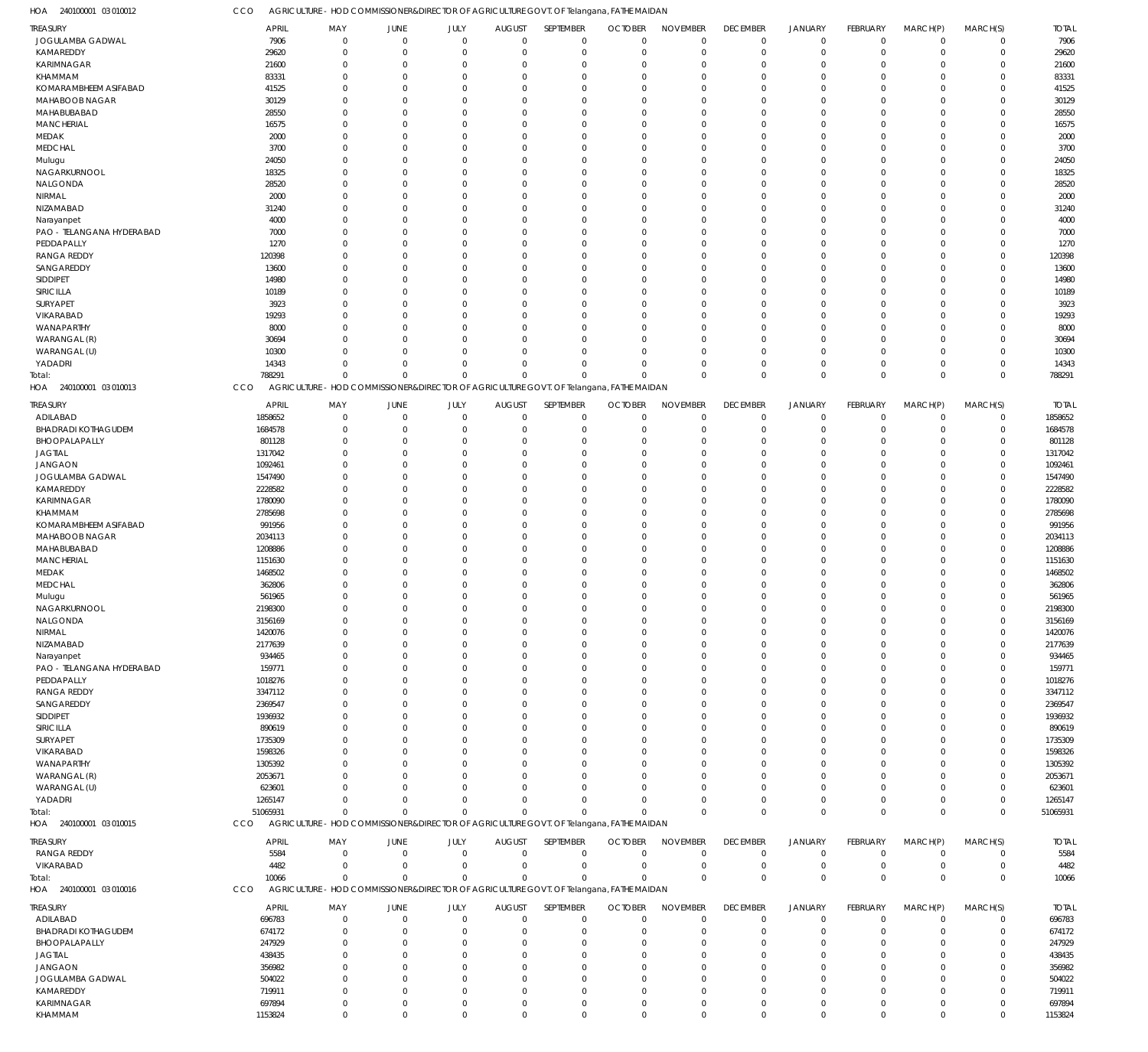CCO AGRICULTURE - HOD COMMISSIONER&DIRECTOR OF AGRICULTURE GOVT. OF Telangana, FATHE MAIDAN

240100001 03 010016 HOA

| <b>TREASURY</b>            | <b>APRIL</b> | MAY          | <b>JUNE</b>    | JULY        | <b>AUGUST</b>  | SEPTEMBER                                                                               | <b>OCTOBER</b> | <b>NOVEMBER</b> | <b>DECEMBER</b> | <b>JANUARY</b> | FEBRUARY        | MARCH(P)       | MARCH(S)      | <b>TOTAL</b> |
|----------------------------|--------------|--------------|----------------|-------------|----------------|-----------------------------------------------------------------------------------------|----------------|-----------------|-----------------|----------------|-----------------|----------------|---------------|--------------|
| KOMARAMBHEEM ASIFABAD      | 385962       | $\mathbf 0$  | $\mathbf 0$    | $\mathbf 0$ | $\mathbf 0$    | $\mathbf 0$                                                                             | $\Omega$       | $\Omega$        | $\mathbf 0$     | $^{\circ}$     | $\Omega$        | $\mathbf 0$    | $\mathbf 0$   | 385962       |
| MAHABOOB NAGAR             | 835919       | $\Omega$     | 0              | $\mathbf 0$ | $\Omega$       | $\mathbf 0$                                                                             | $\Omega$       | $\Omega$        | $\mathbf 0$     | $\overline{0}$ | $\Omega$        | $\Omega$       | $\mathbf 0$   | 835919       |
| MAHABUBABAD                | 416609       | $\Omega$     | $\Omega$       | $\Omega$    |                | $\Omega$                                                                                |                | $\Omega$        | 0               | $\Omega$       | 0               | $\Omega$       | $\mathbf 0$   | 416609       |
| <b>MANCHERIAL</b>          | 421146       | 0            | $\Omega$       | $\Omega$    |                | $\Omega$                                                                                |                | $\Omega$        | 0               | $\Omega$       | C               | $\Omega$       | $\mathbf 0$   | 421146       |
| <b>MEDAK</b>               | 452912       |              | $\Omega$       | $\Omega$    |                | $\Omega$                                                                                |                | $\Omega$        | 0               | $\Omega$       | C               | $\Omega$       | $\mathbf 0$   | 452912       |
| <b>MEDCHAL</b>             | 280695       |              | $\Omega$       | $\Omega$    | 0              | $\Omega$                                                                                |                | $\Omega$        | 0               | $\Omega$       |                 | $\Omega$       | $\mathbf 0$   | 280695       |
| Mulugu                     | 217686       |              | $\Omega$       | $\Omega$    |                | $\Omega$                                                                                |                | $\Omega$        | 0               | $\Omega$       | C               | $\Omega$       | $\mathbf 0$   | 217686       |
| NAGARKURNOOL               | 711682       |              |                | $\Omega$    | 0              | $\Omega$                                                                                |                | $\Omega$        | 0               | $\Omega$       | C               | $\Omega$       | $\mathbf 0$   | 711682       |
| NALGONDA                   | 1051096      |              | $\Omega$       | $\Omega$    | 0              | $\Omega$                                                                                |                | $\Omega$        | 0               | $\Omega$       | C               | $\Omega$       | $\mathbf 0$   | 1051096      |
| NIRMAL                     | 463244       |              | $\Omega$       | $\Omega$    | 0              | $\Omega$                                                                                |                | $\Omega$        | 0               | $\Omega$       | C               | $\Omega$       | $\mathbf 0$   | 463244       |
| NIZAMABAD                  | 896617       |              | $\Omega$       | $\Omega$    | $\Omega$       | $\Omega$                                                                                |                | $\Omega$        | 0               | $\Omega$       | C               | $\Omega$       | $\mathbf 0$   | 896617       |
| Narayanpet                 | 289787       | 0            | $\Omega$       | $\Omega$    | 0              | $\Omega$                                                                                |                | $\Omega$        | 0               | $\Omega$       | C               | $\Omega$       | $\mathbf 0$   | 289787       |
| PAO - TELANGANA HYDERABAD  | 123612       |              | $\Omega$       | $\Omega$    |                | $\Omega$                                                                                |                | $\Omega$        | 0               | $\Omega$       | C               | $\Omega$       | $\mathbf 0$   | 123612       |
| PEDDAPALLY                 | 333849       |              | $\Omega$       | $\Omega$    |                | $\Omega$                                                                                |                | $\Omega$        | 0               | $\Omega$       |                 | $\Omega$       | $\mathbf 0$   | 333849       |
| <b>RANGA REDDY</b>         | 1921743      |              | $\Omega$       | $\Omega$    | $\Omega$       | $\Omega$                                                                                |                | $\Omega$        | 0               | $\Omega$       | 0               | $\Omega$       | $\mathbf 0$   | 1921743      |
| SANGAREDDY                 | 819257       |              | $\Omega$       | $\Omega$    | 0              | $\Omega$                                                                                |                | $\Omega$        | 0               | $\Omega$       | C               | $\Omega$       | $\mathbf 0$   | 819257       |
| SIDDIPET                   | 622081       |              |                | $\Omega$    |                | $\Omega$                                                                                |                | $\Omega$        | 0               | $\Omega$       | C               | $\Omega$       | $\mathbf 0$   | 622081       |
| SIRICILLA                  | 296055       |              | $\Omega$       | $\Omega$    |                | $\Omega$                                                                                |                | $\Omega$        | 0               | $\Omega$       |                 | $\Omega$       | $\mathbf 0$   | 296055       |
| SURYAPET                   | 581833       |              | $\Omega$       | $\Omega$    | $\Omega$       | $\Omega$                                                                                |                | $\Omega$        | 0               | $\Omega$       | 0               | $\Omega$       | $\mathbf 0$   | 581833       |
| VIKARABAD                  | 529623       |              |                | $\Omega$    |                | $\Omega$                                                                                |                | $\Omega$        | 0               | $\Omega$       | C               | $\Omega$       | $\mathbf 0$   | 529623       |
| <b>WANAPARTHY</b>          | 435436       |              |                | $\Omega$    |                | $\Omega$                                                                                |                | $\Omega$        | 0               | $\Omega$       | C               | $\Omega$       | $\Omega$      | 435436       |
| WARANGAL (R)               | 805572       |              | $\Omega$       | $\Omega$    | 0              | $\Omega$                                                                                |                | $\Omega$        | 0               | $\Omega$       |                 | $\Omega$       | $\mathbf 0$   | 805572       |
| WARANGAL (U)               | 254164       |              | $\Omega$       | $\Omega$    | 0              | $\Omega$                                                                                |                | $\Omega$        | 0               | $\Omega$       | 0               | $\Omega$       | $\mathbf 0$   | 254164       |
| YADADRI                    | 430783       | 0            | $\Omega$       | $\Omega$    | $\Omega$       | $\Omega$                                                                                |                | $\Omega$        | $\mathbf 0$     | $\overline{0}$ | $\Omega$        | $\Omega$       | $\mathbf 0$   | 430783       |
| Total:                     | 19067315     | $\Omega$     | $\Omega$       | $\Omega$    | $\Omega$       | $\Omega$                                                                                |                | $\Omega$        | $\Omega$        | $\Omega$       | $\Omega$        | $\Omega$       | $\mathbf 0$   | 19067315     |
| 240100001 03 010017<br>HOA | CCO          |              |                |             |                | AGRICULTURE - HOD COMMISSIONER&DIRECTOR OF AGRICULTURE GOVT. OF Telangana, FATHE MAIDAN |                |                 |                 |                |                 |                |               |              |
|                            |              |              |                |             |                |                                                                                         |                |                 |                 |                |                 |                |               |              |
| TREASURY                   | <b>APRIL</b> | MAY          | JUNE           | JULY        | <b>AUGUST</b>  | SEPTEMBER                                                                               | <b>OCTOBER</b> | <b>NOVEMBER</b> | <b>DECEMBER</b> | <b>JANUARY</b> | FEBRUARY        | MARCH(P)       | MARCH(S)      | <b>TOTAL</b> |
| BHOOPALAPALLY              | 18000        | $\mathbf 0$  | $\mathbf 0$    | $\mathbf 0$ | $\Omega$       | $\mathbf 0$                                                                             | $\Omega$       | $\Omega$        | $\mathbf 0$     | $^{\circ}$     | $\mathbf 0$     | 0              | $\mathbf 0$   | 18000        |
| <b>JAGTIAL</b>             | 91896        | $\Omega$     | $\Omega$       | 0           | 0              | $\mathbf 0$                                                                             |                | $^{\circ}$      | $\mathbf 0$     | $\overline{0}$ | 0               | 0              | $\mathbf 0$   | 91896        |
| KARIMNAGAR                 | 100000       | 0            | $\Omega$       | $\Omega$    |                | $\Omega$                                                                                |                | $\Omega$        | 0               | $\Omega$       | C               | 0              | $\mathbf 0$   | 100000       |
| KHAMMAM                    | 47817        | 0            | $\Omega$       | $\Omega$    | n              | $\Omega$                                                                                |                | $\Omega$        | 0               | $\Omega$       | C               | 0              | $\mathbf 0$   | 47817        |
| MEDAK                      | 153654       |              | $\Omega$       | $\Omega$    | 0              | $\Omega$                                                                                |                | $\Omega$        | 0               | $\Omega$       | C               | 0              | $\mathbf 0$   | 153654       |
| NAGARKURNOOL               | 108210       | 0            | $\Omega$       | $\Omega$    | 0              | $\mathbf 0$                                                                             |                | $\Omega$        | 0               | $\Omega$       | C               | 0              | $\mathbf 0$   | 108210       |
| NALGONDA                   | 7500         |              | $\Omega$       | $\Omega$    | n              | $\Omega$                                                                                |                | $\Omega$        | 0               | $\Omega$       | C               | 0              | $\mathbf 0$   | 7500         |
| <b>NIRMAL</b>              | 186360       |              | $\Omega$       | $\Omega$    | 0              | $\Omega$                                                                                |                | $\Omega$        | 0               | $\Omega$       | C               | 0              | $\mathbf 0$   | 186360       |
| NIZAMABAD                  | 23520        |              | $\Omega$       | $\Omega$    | 0              | $\Omega$                                                                                |                | $\Omega$        | 0               | $\Omega$       | C               | $\Omega$       | $\mathbf 0$   | 23520        |
| PEDDAPALLY                 | 39515        | 0            | $\Omega$       | $\Omega$    | 0              | $\Omega$                                                                                |                | $\Omega$        | 0               | $\Omega$       | C               | 0              | $\mathbf 0$   | 39515        |
| <b>RANGA REDDY</b>         | 7500         |              | $\Omega$       | $\Omega$    |                | $\Omega$                                                                                |                | $\Omega$        | 0               | $\Omega$       | C               | 0              | $\mathbf 0$   | 7500         |
| SURYAPET                   | 200000       |              | $\Omega$       | $\Omega$    | 0              | $\Omega$                                                                                |                | $\Omega$        | 0               | $\Omega$       | C               | 0              | $\mathbf 0$   | 200000       |
| WANAPARTHY                 | 10000        |              | $\Omega$       | $\Omega$    | 0              | $\Omega$                                                                                |                | $\Omega$        | 0               | $\Omega$       | C               | 0              | $\mathbf 0$   | 10000        |
| YADADRI                    | 54583        | $\Omega$     | $\Omega$       | $\Omega$    | $\Omega$       | $\mathbf 0$                                                                             |                | $\Omega$        | $\mathbf 0$     | $\overline{0}$ | 0               | 0              | $\mathbf 0$   | 54583        |
| Total:                     | 1048555      | $\Omega$     | $\Omega$       | $\mathbf 0$ | $\Omega$       | $\Omega$                                                                                |                | $\Omega$        | $\Omega$        | $\Omega$       | $\Omega$        | $\Omega$       | $\mathbf 0$   | 1048555      |
| HOA 240100001 03 010018    | CCO          |              |                |             |                | AGRICULTURE - HOD COMMISSIONER&DIRECTOR OF AGRICULTURE GOVT. OF Telangana, FATHE MAIDAN |                |                 |                 |                |                 |                |               |              |
|                            |              |              |                |             |                |                                                                                         |                |                 |                 |                |                 |                |               |              |
| <b>TREASURY</b>            | <b>APRIL</b> | MAY          | JUNE           | JULY        | <b>AUGUST</b>  | SEPTEMBER                                                                               | <b>OCTOBER</b> | <b>NOVEMBER</b> | <b>DECEMBER</b> | <b>JANUARY</b> | <b>FEBRUARY</b> | MARCH(P)       | MARCH(S)      | <b>TOTAL</b> |
| RANGA REDDY                | 48060        | 0            | $\overline{0}$ | 0           | 0              | $^{\circ}$                                                                              | $\Omega$       | $\Omega$        | 0               | $\overline{0}$ | 0               | C              | 0             | 48060        |
| Total:                     | 48060        | $\mathbf 0$  | $\Omega$       | $\mathbf 0$ | $\mathbf{0}$   | $\Omega$                                                                                |                | $\Omega$        | $\overline{0}$  | $\overline{0}$ | $\Omega$        | $\Omega$       | $\mathbf 0$   | 48060        |
| HOA 240100001 03 110114    | CCO          |              |                |             |                | AGRICULTURE - HOD COMMISSIONER&DIRECTOR OF AGRICULTURE GOVT. OF Telangana, FATHE MAIDAN |                |                 |                 |                |                 |                |               |              |
| <b>TREASURY</b>            | <b>APRIL</b> | MAY          | JUNE           | JULY        | <b>AUGUST</b>  | SEPTEMBER                                                                               | <b>OCTOBER</b> | <b>NOVEMBER</b> | <b>DECEMBER</b> | JANUARY        | FEBRUARY        | MARCH(P)       | MARCH(S)      | <b>TOTAL</b> |
| <b>RANGA REDDY</b>         | 135000       | $\mathbf 0$  | $\overline{0}$ | 0           | $\Omega$       | $\mathbf 0$                                                                             | - 0            | - 0             | 0               | $\overline{0}$ | $\Omega$        | 0              | 0             | 135000       |
|                            |              |              | $\Omega$       |             |                |                                                                                         |                |                 |                 |                |                 |                |               |              |
| SANGAREDDY                 | 22500        | $\Omega$     |                | $\Omega$    |                | $\mathbf 0$                                                                             |                | - 0             | 0               | $\Omega$       | C               | 0              | $\mathbf 0$   | 22500        |
| WANAPARTHY                 | 6300         | $\Omega$     | $\Omega$       | $\Omega$    |                | $\Omega$                                                                                |                | $\Omega$        | $\Omega$        | $\Omega$       | C               | $\Omega$       | $\mathbf 0$   | 6300         |
| Total:                     | 163800       | $\Omega$     | $\Omega$       | $\Omega$    | $\Omega$       | $\Omega$                                                                                |                | $\Omega$        | $\mathbf 0$     | $\Omega$       | $\Omega$        | $\Omega$       | $\mathbf 0$   | 163800       |
| HOA 240100001 03 130131    | CCO          |              |                |             |                | AGRICULTURE - HOD COMMISSIONER&DIRECTOR OF AGRICULTURE GOVT. OF Telangana, FATHE MAIDAN |                |                 |                 |                |                 |                |               |              |
| TREASURY                   | <b>APRIL</b> | MAY          | JUNE           | JULY        | <b>AUGUST</b>  | SEPTEMBER                                                                               | <b>OCTOBER</b> | <b>NOVEMBER</b> | <b>DECEMBER</b> | <b>JANUARY</b> | <b>FEBRUARY</b> | MARCH(P)       | MARCH(S)      | <b>TOTAL</b> |
| KAMAREDDY                  | 1563         | $\mathbf{0}$ | $\overline{0}$ | $\mathbf 0$ | $\overline{0}$ | $\mathbf 0$                                                                             | $\Omega$       | $\overline{0}$  | $\mathbf 0$     | $\mathbf 0$    | $\mathbf 0$     | $\overline{0}$ | 0             | 1563         |
| Total:                     | 1563         | $\Omega$     | $\Omega$       | $\mathbf 0$ | $\Omega$       | $\mathbf 0$                                                                             | $\Omega$       | $\overline{0}$  | $\mathbf 0$     | $\overline{0}$ | $\mathbf 0$     | $\Omega$       | $\mathbf 0$   | 1563         |
| HOA 240100001 03 130132    | CCO          |              |                |             |                | AGRICULTURE - HOD COMMISSIONER&DIRECTOR OF AGRICULTURE GOVT. OF Telangana, FATHE MAIDAN |                |                 |                 |                |                 |                |               |              |
|                            |              |              |                |             |                |                                                                                         |                |                 |                 |                |                 |                |               |              |
| TREASURY                   | <b>APRIL</b> | MAY          | JUNE           | JULY        | <b>AUGUST</b>  | SEPTEMBER                                                                               | <b>OCTOBER</b> | <b>NOVEMBER</b> | <b>DECEMBER</b> | <b>JANUARY</b> | FEBRUARY        | MARCH(P)       | MARCH(S)      | <b>TOTAL</b> |
| MAHABOOB NAGAR             | $-5000$      | $\mathbf{0}$ | $\overline{0}$ | $\mathbf 0$ | $\mathbf{0}$   | $\mathbf 0$                                                                             | $\Omega$       | $\overline{0}$  | 0               | $\mathbf 0$    | $\mathbf 0$     | $\mathbf 0$    | $\mathbf 0$   | $-5000$      |
| Total:                     | $-5000$      | $\mathbf 0$  | $\overline{0}$ | $\mathbf 0$ | $\mathbf{0}$   | $\mathbf 0$                                                                             | $\Omega$       | $\overline{0}$  | $\mathbf 0$     | $\overline{0}$ | $\mathbf 0$     | $\mathbf 0$    | $\mathbf 0$   | $-5000$      |
| HOA 240100001 03 130134    | CCO          |              |                |             |                | AGRICULTURE - HOD COMMISSIONER&DIRECTOR OF AGRICULTURE GOVT. OF Telangana, FATHE MAIDAN |                |                 |                 |                |                 |                |               |              |
| <b>TREASURY</b>            | <b>APRIL</b> | MAY          | <b>JUNE</b>    | JULY        | <b>AUGUST</b>  | SEPTEMBER                                                                               | <b>OCTOBER</b> | <b>NOVEMBER</b> | <b>DECEMBER</b> | <b>JANUARY</b> | <b>FEBRUARY</b> | MARCH(P)       | MARCH(S)      | <b>TOTAL</b> |
| KARIMNAGAR                 | 33000        | 0            | $\overline{0}$ | 0           | $\Omega$       | $^{\circ}$                                                                              | $\Omega$       | $\Omega$        | $\mathbf 0$     | $\mathbf 0$    | $\Omega$        | 0              | 0             | 33000        |
| <b>MEDCHAL</b>             | 33000        | $\Omega$     |                | $\Omega$    |                | $\mathbf 0$                                                                             |                |                 | $\mathbf 0$     | $\overline{0}$ |                 | $\Omega$       | $\mathbf 0$   | 33000        |
|                            |              |              |                |             |                |                                                                                         |                | $\Omega$        |                 |                |                 |                |               | 132000       |
| NIRMAL                     | 132000       |              |                | 0           |                | 0                                                                                       |                |                 | 0               | 0              |                 | 0              | 0<br>$\Omega$ |              |
| PEDDAPALLY                 | 165000       |              |                | $\Omega$    |                | $\Omega$                                                                                |                | $\Omega$        | 0               | $\Omega$       | C               | $\Omega$       |               | 165000       |
| VIKARABAD                  | 132000       |              |                | $\Omega$    |                | $\Omega$                                                                                |                | $\Omega$        | 0               | $\Omega$       |                 | $\Omega$       | 0             | 132000       |
| YADADRI                    | 66000        |              |                | $\Omega$    | $\Omega$       | $\Omega$                                                                                |                | $\Omega$        | 0               | $\Omega$       | 0               | $\Omega$       | $\mathbf 0$   | 66000        |
| Total:                     | 561000       | $\Omega$     | $\Omega$       | $\Omega$    | $\Omega$       | $\Omega$                                                                                |                | $\Omega$        | $\mathbf 0$     | $\overline{0}$ | $\Omega$        | $\Omega$       | $\mathbf 0$   | 561000       |
| HOA 240100001 03 130135    | CCO          |              |                |             |                | AGRICULTURE - HOD COMMISSIONER&DIRECTOR OF AGRICULTURE GOVT. OF Telangana, FATHE MAIDAN |                |                 |                 |                |                 |                |               |              |
| TREASURY                   | <b>APRIL</b> | MAY          | JUNE           | JULY        | <b>AUGUST</b>  | SEPTEMBER                                                                               | <b>OCTOBER</b> | <b>NOVEMBER</b> | <b>DECEMBER</b> | <b>JANUARY</b> | FEBRUARY        | MARCH(P)       | MARCH(S)      | <b>TOTAL</b> |
| KAMAREDDY                  | 3596         | $\mathbf{0}$ | $\overline{0}$ | $\mathbf 0$ | $\mathbf{0}$   | $\mathbf 0$                                                                             | $\Omega$       | $\Omega$        | $\mathbf 0$     | $\mathbf 0$    | $\mathbf 0$     | $\mathbf 0$    | $\mathbf 0$   | 3596         |
| Total:                     | 3596         | $\mathbf 0$  | $\overline{0}$ | $\mathbf 0$ | 0              | $\mathbf 0$                                                                             | $\Omega$       | $\Omega$        | $\mathbf 0$     | $\overline{0}$ | $\mathbf 0$     | $\mathbf 0$    | $\mathbf 0$   | 3596         |
| HOA 240100001 03 300302    | <b>CCO</b>   |              |                |             |                | AGRICULTURE - HOD COMMISSIONER&DIRECTOR OF AGRICULTURE GOVT. OF Telangana, FATHE MAIDAN |                |                 |                 |                |                 |                |               |              |
|                            |              |              |                |             |                |                                                                                         |                |                 |                 |                |                 |                |               |              |
| TREASURY                   | APRIL        | MAY          | JUNE           | JULY        | <b>AUGUST</b>  | SEPTEMBER                                                                               | <b>OCTOBER</b> | <b>NOVEMBER</b> | <b>DECEMBER</b> | <b>JANUARY</b> | <b>FEBRUARY</b> | MARCH(P)       | MARCH(S)      | <b>TOTAL</b> |
| ADILABAD                   | 721410       | $\mathbf 0$  | $\overline{0}$ | $\mathbf 0$ | 0              | 0                                                                                       | $\Omega$       | $\overline{0}$  | $\mathbf 0$     | $\mathbf 0$    | $\mathbf 0$     | 0              | 0             | 721410       |
| <b>BHADRADI KOTHAGUDEM</b> | 1080878      | $\mathbf 0$  | $\overline{0}$ | $\mathbf 0$ | $\mathbf{0}$   | $\mathbf 0$                                                                             | $\Omega$       | $\overline{0}$  | $\mathbf 0$     | $\mathbf 0$    | $\mathbf 0$     | $\mathbf 0$    | $\mathbf 0$   | 1080878      |
| BHOOPALAPALLY              | 384300       | $\Omega$     | $\Omega$       | $\Omega$    | $\Omega$       | $\mathbf 0$                                                                             | $\Omega$       | $\Omega$        | $\Omega$        | $\Omega$       |                 | $\Omega$       | $\Omega$      | 384300       |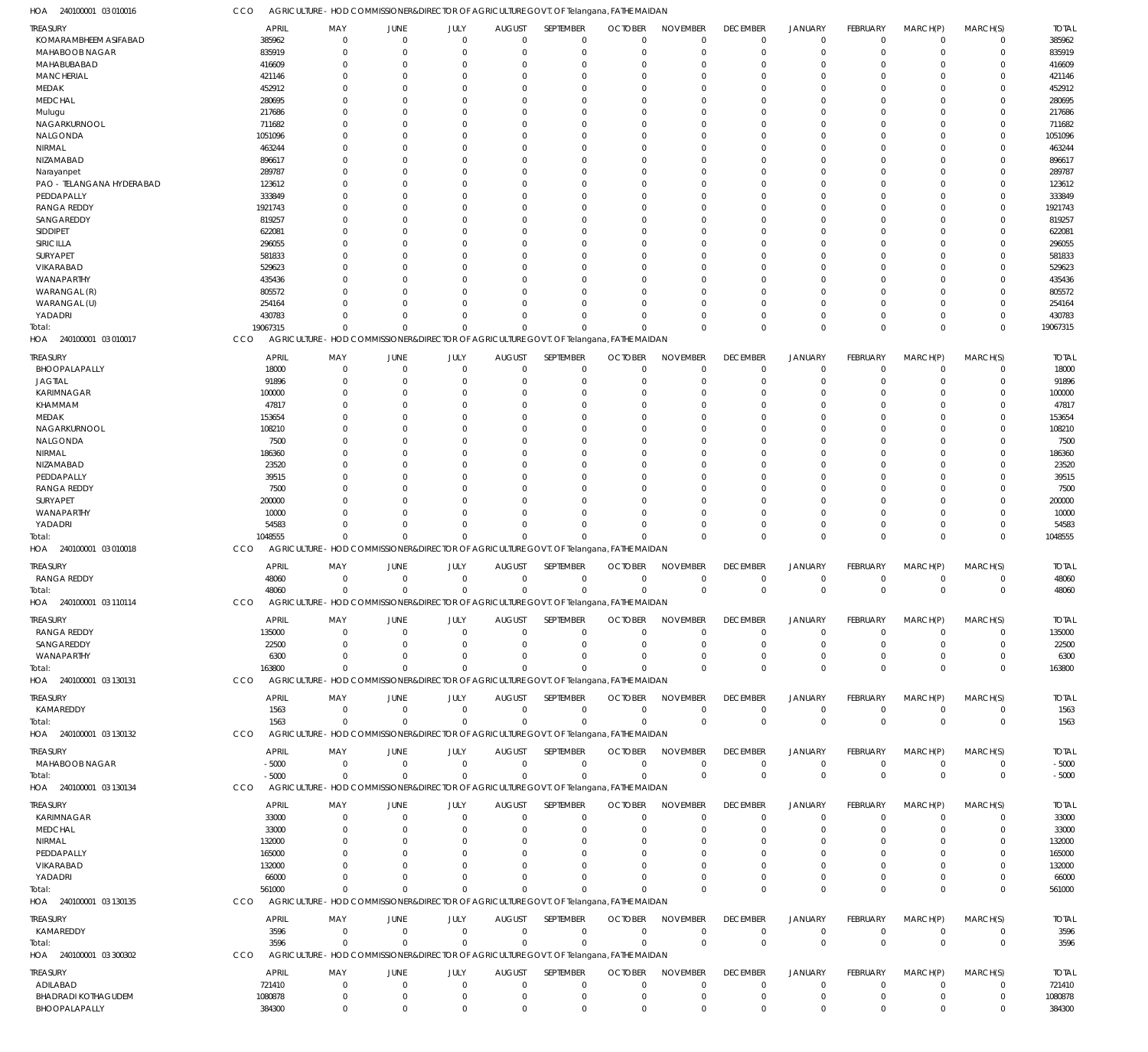CCO AGRICULTURE - HOD COMMISSIONER&DIRECTOR OF AGRICULTURE GOVT. OF Telangana, FATHE MAIDAN

240100001 03 300302 HOA

| TREASURY                   | <b>APRIL</b> | MAY                                                                                     | JUNE           | JULY           | <b>AUGUST</b> | SEPTEMBER   | <b>OCTOBER</b> | <b>NOVEMBER</b> | <b>DECEMBER</b> | <b>JANUARY</b> | FEBRUARY        | MARCH(P)       | MARCH(S)     | <b>TOTAL</b> |
|----------------------------|--------------|-----------------------------------------------------------------------------------------|----------------|----------------|---------------|-------------|----------------|-----------------|-----------------|----------------|-----------------|----------------|--------------|--------------|
| JOGULAMBA GADWAL           | 791308       | $\mathbf 0$                                                                             | $\overline{0}$ | $\mathbf 0$    | $\mathbf 0$   | $\mathbf 0$ | $\Omega$       | $\Omega$        | $\Omega$        | $\Omega$       | $\Omega$        | $\Omega$       | $\mathbf 0$  | 791308       |
| KAMAREDDY                  | 169484       | $\Omega$                                                                                | $\Omega$       | $\mathbf 0$    | 0             | $\mathbf 0$ | 0              | $\Omega$        | $\Omega$        | $\Omega$       | $\Omega$        | $\Omega$       | $\mathbf 0$  | 169484       |
| <b>KARIMNAGAR</b>          |              |                                                                                         |                |                |               |             |                |                 |                 |                |                 | $\Omega$       |              |              |
|                            | 52767        | 0                                                                                       | $\Omega$       | $\Omega$       | 0             | 0           | -0             | $\Omega$        | $\Omega$        | $\Omega$       |                 |                | $\Omega$     | 52767        |
| KHAMMAM                    | 1329750      | O                                                                                       | $\Omega$       | $\Omega$       | 0             | $\Omega$    | -C             | $\Omega$        |                 | $\Omega$       | $\Omega$        | $\Omega$       | $\Omega$     | 1329750      |
| KOMARAMBHEEM ASIFABAD      | 336658       |                                                                                         | C              | $\Omega$       | 0             | 0           | -0             | $\Omega$        |                 | $\Omega$       |                 | $\Omega$       | 0            | 336658       |
| MAHABOOB NAGAR             | 285126       |                                                                                         | C              | $\Omega$       | 0             | $\Omega$    | $\Omega$       | $\Omega$        |                 | $\Omega$       | $\Omega$        | $\Omega$       | $\Omega$     | 285126       |
| MAHABUBABAD                | 691753       |                                                                                         | C              | $\Omega$       | 0             | $\Omega$    | -C             | $\Omega$        |                 | $\Omega$       |                 | $\Omega$       | 0            | 691753       |
| <b>MANCHERIAL</b>          | 191636       |                                                                                         | C              | $\Omega$       | 0             | $\Omega$    | $\Omega$       | $\Omega$        |                 | $\Omega$       | $\Omega$        | $\Omega$       | $\Omega$     | 191636       |
|                            |              |                                                                                         |                |                |               |             |                |                 |                 |                |                 |                |              |              |
| <b>MEDAK</b>               | 508074       |                                                                                         | C              | $\Omega$       | 0             | $\Omega$    | -C             | $\Omega$        |                 | $\Omega$       |                 | $\Omega$       | 0            | 508074       |
| Mulugu                     | 579659       |                                                                                         | C              | $\Omega$       | 0             | $\Omega$    | $\Omega$       | $\Omega$        |                 | $\Omega$       |                 | $\Omega$       | $\Omega$     | 579659       |
| NALGONDA                   | 1559042      |                                                                                         | C              | $\Omega$       | 0             | $\Omega$    | -C             | $\Omega$        |                 | $\Omega$       |                 | $\Omega$       | $\Omega$     | 1559042      |
| NIRMAL                     | 96188        |                                                                                         | C              | $\Omega$       | $\Omega$      | $\Omega$    | $\Omega$       | $\Omega$        |                 | $\Omega$       | $\Omega$        | $\Omega$       | $\Omega$     | 96188        |
| NIZAMABAD                  | 347648       |                                                                                         | C              | $\Omega$       | 0             | $\Omega$    | -C             | $\Omega$        |                 | $\Omega$       |                 | $\Omega$       | 0            | 347648       |
|                            |              |                                                                                         |                |                |               |             |                |                 |                 |                |                 |                |              |              |
| Narayanpet                 | 193200       |                                                                                         | C              | $\Omega$       | 0             | $\Omega$    | $\Omega$       | $\Omega$        |                 | $\Omega$       |                 | $\Omega$       | $\Omega$     | 193200       |
| SANGAREDDY                 | 762111       |                                                                                         | C              | $\Omega$       | 0             | $\Omega$    | -C             | $\Omega$        |                 | $\Omega$       |                 | $\Omega$       | 0            | 762111       |
| <b>SIDDIPET</b>            | 459686       |                                                                                         | C              | $\Omega$       | $\Omega$      | $\Omega$    | -C             | $\Omega$        |                 | $\Omega$       | $\Omega$        | $\Omega$       | $\Omega$     | 459686       |
| SIRICILLA                  | 197000       |                                                                                         | C              | $\Omega$       | 0             | $\Omega$    |                | $\Omega$        |                 | $\Omega$       |                 | $\Omega$       | 0            | 197000       |
| SURYAPET                   | 387137       |                                                                                         | C              | $\Omega$       | 0             | $\Omega$    | -C             | $\Omega$        |                 | $\Omega$       | $\Omega$        | $\Omega$       | $\Omega$     | 387137       |
|                            |              |                                                                                         |                | $\Omega$       |               | $\Omega$    |                | $\Omega$        |                 | $\Omega$       |                 | $\Omega$       | 0            |              |
| VIKARABAD                  | 517562       |                                                                                         | C              |                | 0             |             |                |                 |                 |                |                 |                |              | 517562       |
| WANAPARTHY                 | 144756       |                                                                                         | -C             | $\Omega$       | n             | $\Omega$    | $\Omega$       | $\Omega$        |                 | $\Omega$       | $\Omega$        | $\Omega$       | $\Omega$     | 144756       |
| WARANGAL (R)               | 553621       | O                                                                                       | $\Omega$       | $\Omega$       | $\Omega$      | $\Omega$    | $\Omega$       | $\Omega$        | $\Omega$        | $\Omega$       | $\Omega$        | $\Omega$       | $\Omega$     | 553621       |
| Total:                     | 12340754     | $\Omega$                                                                                | C              | $\Omega$       | $\Omega$      | $\Omega$    | -C             | $\Omega$        | $\Omega$        | $\Omega$       | $\Omega$        | $\Omega$       | $\Omega$     | 12340754     |
| HOA 240100103 05 310311    | CCO          | AGRICULTURE - HOD COMMISSIONER&DIRECTOR OF AGRICULTURE GOVT. OF Telangana, FATHE MAIDAN |                |                |               |             |                |                 |                 |                |                 |                |              |              |
|                            |              |                                                                                         |                |                |               |             |                |                 |                 |                |                 |                |              |              |
| <b>TREASURY</b>            | <b>APRIL</b> | MAY                                                                                     | JUNE           | JULY           | <b>AUGUST</b> | SEPTEMBER   | <b>OCTOBER</b> | <b>NOVEMBER</b> | <b>DECEMBER</b> | <b>JANUARY</b> | FEBRUARY        | MARCH(P)       | MARCH(S)     | <b>TOTAL</b> |
| PAO - TELANGANA HYDERABAD  | 7146413      | $\mathbf 0$                                                                             | $\overline{0}$ | $\mathbf 0$    | $\mathbf 0$   | $\mathbf 0$ | $\mathbf 0$    | $\mathbf 0$     | $\Omega$        | $\mathbf 0$    | $\overline{0}$  | $\overline{0}$ | $\mathbf 0$  | 7146413      |
| Total:                     | 7146413      | $\Omega$                                                                                | $\overline{0}$ | $\mathbf 0$    | $\mathbf 0$   | $\mathbf 0$ | $\Omega$       | $\Omega$        | $\Omega$        | $\mathbf 0$    | $\Omega$        | $\Omega$       | $\mathbf 0$  | 7146413      |
|                            |              |                                                                                         |                |                |               |             |                |                 |                 |                |                 |                |              |              |
| HOA 24010010325 09 330     | CCO          | AGRICULTURE - HOD COMMISSIONER&DIRECTOR OF AGRICULTURE GOVT. OF Telangana, FATHE MAIDAN |                |                |               |             |                |                 |                 |                |                 |                |              |              |
|                            | <b>APRIL</b> | MAY                                                                                     | JUNE           | JULY           | <b>AUGUST</b> | SEPTEMBER   | <b>OCTOBER</b> | <b>NOVEMBER</b> | <b>DECEMBER</b> | <b>JANUARY</b> | FEBRUARY        | MARCH(P)       | MARCH(S)     | <b>TOTAL</b> |
| <b>TREASURY</b>            |              |                                                                                         |                |                |               |             |                |                 |                 |                |                 |                |              |              |
| PAO - TELANGANA HYDERABAD  | 127772161    | $\Omega$                                                                                | $\Omega$       | $\mathbf 0$    | $\mathbf 0$   | $\mathbf 0$ | $\Omega$       | $\mathbf 0$     | $\mathbf 0$     | $\mathbf 0$    | $^{\circ}$      | $\overline{0}$ | $\mathbf 0$  | 127772161    |
| Total:                     | 127772161    | $\Omega$                                                                                | $\Omega$       | $\Omega$       | $\Omega$      | $\mathbf 0$ | $\mathbf 0$    | $\Omega$        | $\Omega$        | $\mathbf{0}$   | $\Omega$        | $\mathbf 0$    | $\mathbf{0}$ | 127772161    |
| HOA 240100119 01 010011    | CCO          | HORTICULTURE - HOD DIRECTOR OF HORTICULTURE, Govt. of TS, PUBLIC GARDENS, NAMPALLY      |                |                |               |             |                |                 |                 |                |                 |                |              |              |
|                            |              |                                                                                         |                |                |               |             |                |                 |                 |                |                 |                |              |              |
| TREASURY                   | <b>APRIL</b> | MAY                                                                                     | JUNE           | JULY           | <b>AUGUST</b> | SEPTEMBER   | <b>OCTOBER</b> | <b>NOVEMBER</b> | <b>DECEMBER</b> | <b>JANUARY</b> | FEBRUARY        | MARCH(P)       | MARCH(S)     | <b>TOTAL</b> |
| HYDERABAD URBAN            | $-40954$     | $\mathbf 0$                                                                             | $\mathbf 0$    | $\mathbf 0$    | $\mathbf 0$   | $\mathbf 0$ | $\mathbf 0$    | $\mathbf 0$     | 0               | 0              | $^{\circ}$      | $\Omega$       | 0            | $-40954$     |
| PAO - TELANGANA HYDERABAD  | 2032090      | $\Omega$                                                                                | $\Omega$       | $\mathbf 0$    | 0             | $\mathbf 0$ | $^{\circ}$     | $\mathbf 0$     | $\Omega$        | $\mathbf 0$    | $^{\circ}$      | $\Omega$       | $\mathbf 0$  | 2032090      |
| Total:                     | 1991136      | $\Omega$                                                                                | $\mathsf{C}$   | $\Omega$       | $\Omega$      | $\mathbf 0$ | $\Omega$       | $\Omega$        | $\Omega$        | $\Omega$       | $\Omega$        | $\Omega$       | $\mathbf 0$  | 1991136      |
|                            |              |                                                                                         |                |                |               |             |                |                 |                 |                |                 |                |              |              |
| 240100119 01 010012<br>HOA | CCO          | HORTICULTURE - HOD DIRECTOR OF HORTICULTURE, Govt. of TS, PUBLIC GARDENS, NAMPALLY      |                |                |               |             |                |                 |                 |                |                 |                |              |              |
| <b>TREASURY</b>            | <b>APRIL</b> | MAY                                                                                     | JUNE           | JULY           | <b>AUGUST</b> | SEPTEMBER   | <b>OCTOBER</b> | <b>NOVEMBER</b> | <b>DECEMBER</b> | <b>JANUARY</b> | FEBRUARY        | MARCH(P)       | MARCH(S)     | <b>TOTAL</b> |
|                            |              |                                                                                         |                |                |               |             |                |                 |                 |                |                 |                |              |              |
| PAO - TELANGANA HYDERABAD  | 35800        | $\mathbf{0}$                                                                            | $\overline{0}$ | $\mathbf 0$    | $\mathbf 0$   | $\mathbf 0$ | $\mathbf 0$    | $\mathbf 0$     | $\Omega$        | $\mathbf 0$    | $^{\circ}$      | $\Omega$       | $\mathbf 0$  | 35800        |
| Total:                     | 35800        | $\Omega$                                                                                | $\mathbf{0}$   | $\mathbf 0$    | $\Omega$      | $\mathbf 0$ | $\mathbf{0}$   | $\Omega$        | $\Omega$        | $\mathbf{0}$   | $\mathbf 0$     | $\mathbf{0}$   | $\mathbf{0}$ | 35800        |
| HOA 240100119 01 010013    | CCO          | HORTICULTURE - HOD DIRECTOR OF HORTICULTURE, Govt. of TS, PUBLIC GARDENS, NAMPALLY      |                |                |               |             |                |                 |                 |                |                 |                |              |              |
|                            |              |                                                                                         |                |                |               |             |                |                 |                 |                |                 |                |              |              |
| TREASURY                   | <b>APRIL</b> | MAY                                                                                     | <b>JUNE</b>    | JULY           | <b>AUGUST</b> | SEPTEMBER   | <b>OCTOBER</b> | <b>NOVEMBER</b> | <b>DECEMBER</b> | <b>JANUARY</b> | <b>FEBRUARY</b> | MARCH(P)       | MARCH(S)     | <b>TOTAL</b> |
| PAO - TELANGANA HYDERABAD  | 860306       | $\mathbf{0}$                                                                            | $\overline{0}$ | $\mathbf 0$    | $\mathbf 0$   | $\mathbf 0$ | $\mathbf 0$    | $\mathbf 0$     | 0               | 0              | $^{\circ}$      | $\overline{0}$ | $\mathbf 0$  | 860306       |
| Total:                     | 860306       | $\Omega$                                                                                | $\overline{0}$ | $\mathbf 0$    | $\mathbf 0$   | $\mathbf 0$ | $\Omega$       | $\mathbf 0$     | $\Omega$        | $\mathbf{0}$   | $\overline{0}$  | $\overline{0}$ | $\mathbf{0}$ | 860306       |
| HOA 240100119 01 010016    | CCO          | HORTICULTURE - HOD DIRECTOR OF HORTICULTURE, Govt. of TS, PUBLIC GARDENS, NAMPALLY      |                |                |               |             |                |                 |                 |                |                 |                |              |              |
|                            |              |                                                                                         |                |                |               |             |                |                 |                 |                |                 |                |              |              |
| <b>TREASURY</b>            | <b>APRIL</b> | MAY                                                                                     | JUNE           | JULY           | <b>AUGUST</b> | SEPTEMBER   | <b>OCTOBER</b> | <b>NOVEMBER</b> | <b>DECEMBER</b> | <b>JANUARY</b> | <b>FEBRUARY</b> | MARCH(P)       | MARCH(S)     | <b>TOTAL</b> |
| PAO - TELANGANA HYDERABAD  | 564796       |                                                                                         |                |                |               | 0           |                |                 |                 |                |                 |                | 0            | 564796       |
|                            |              |                                                                                         |                |                |               |             |                |                 |                 |                |                 |                |              |              |
| Total:                     | 564796       | $\mathbf 0$                                                                             | $\mathbf 0$    | $\mathbf 0$    | $^{\circ}$    | $\mathbf 0$ | $\Omega$       | $\Omega$        | $\Omega$        | $\Omega$       | $\mathbf 0$     | $\Omega$       | $\mathbf 0$  | 564796       |
| HOA 240100119 01 010017    | CCO          | HORTICULTURE - HOD DIRECTOR OF HORTICULTURE, Govt. of TS, PUBLIC GARDENS, NAMPALLY      |                |                |               |             |                |                 |                 |                |                 |                |              |              |
|                            |              |                                                                                         |                |                |               |             |                |                 |                 |                |                 |                |              |              |
| TREASURY                   | <b>APRIL</b> | MAY                                                                                     | JUNE           | JULY           | <b>AUGUST</b> | SEPTEMBER   | <b>OCTOBER</b> | <b>NOVEMBER</b> | <b>DECEMBER</b> | <b>JANUARY</b> | <b>FEBRUARY</b> | MARCH(P)       | MARCH(S)     | <b>TOTAL</b> |
| PAO - TELANGANA HYDERABAD  | 100000       | $\mathbf{0}$                                                                            | $\overline{0}$ | $\mathbf 0$    | $\mathbf 0$   | $\mathbf 0$ | $\mathbf 0$    | $\mathbf 0$     | $\mathbf 0$     | $\mathbf 0$    | $\overline{0}$  | $\overline{0}$ | $\mathbf 0$  | 100000       |
| Total:                     | 100000       | $\Omega$                                                                                | $\overline{0}$ | $\mathbf 0$    | $\mathbf 0$   | $\mathbf 0$ | $\Omega$       | $\Omega$        | $\Omega$        | $\mathbf 0$    | $\overline{0}$  | $\Omega$       | $\mathbf 0$  | 100000       |
| HOA 240100119 03 010011    | CCO          | HORTICULTURE - HOD DIRECTOR OF HORTICULTURE, Govt. of TS, PUBLIC GARDENS, NAMPALLY      |                |                |               |             |                |                 |                 |                |                 |                |              |              |
|                            |              |                                                                                         |                |                |               |             |                |                 |                 |                |                 |                |              |              |
| TREASURY                   | <b>APRIL</b> | MAY                                                                                     | JUNE           | JULY           | <b>AUGUST</b> | SEPTEMBER   | <b>OCTOBER</b> | <b>NOVEMBER</b> | <b>DECEMBER</b> | <b>JANUARY</b> | FEBRUARY        | MARCH(P)       | MARCH(S)     | <b>TOTAL</b> |
| ADILABAD                   | 437735       | $\mathbf{0}$                                                                            | $\mathbf 0$    | $\mathbf 0$    | $\mathbf 0$   | $\mathbf 0$ | $\mathbf 0$    | $\Omega$        | $\Omega$        | $\mathbf 0$    | $\overline{0}$  | $\Omega$       | $\mathbf 0$  | 437735       |
| <b>BHADRADI KOTHAGUDEM</b> | 520400       | $\mathbf{0}$                                                                            | $\Omega$       | $\overline{0}$ | 0             | $\mathbf 0$ | $\Omega$       | $\Omega$        | $\Omega$        | $\mathbf 0$    | $\Omega$        | $\Omega$       | 0            | 520400       |
| BHOOPALAPALLY              | 112250       | $\Omega$                                                                                | $\Omega$       | $\Omega$       | $\Omega$      | $\mathbf 0$ | $\Omega$       | $\Omega$        | $\Omega$        | $\Omega$       | $\Omega$        | $\Omega$       | $\Omega$     | 112250       |
| <b>JAGTIAL</b>             | 533731       | 0                                                                                       | $\Omega$       | $\Omega$       | $\Omega$      | $\mathbf 0$ | $\Omega$       | $\Omega$        | $\Omega$        | $\Omega$       | $\Omega$        | $\Omega$       | $\Omega$     | 533731       |
|                            |              |                                                                                         |                |                |               |             |                |                 |                 |                |                 |                |              |              |
| <b>JANGAON</b>             | 194510       | $\Omega$                                                                                | $\Omega$       | $\Omega$       | $\Omega$      | $\Omega$    | $\Omega$       | $\Omega$        | $\Omega$        | $\Omega$       | $\Omega$        | $\Omega$       | $\Omega$     | 194510       |
| JOGULAMBA GADWAL           | 76260        | 0                                                                                       | C              | $\Omega$       | $\Omega$      | $\mathbf 0$ | -0             | $\Omega$        |                 | $\Omega$       | $\Omega$        | $\Omega$       | $\Omega$     | 76260        |
| KAMAREDDY                  | 574240       | <sup>0</sup>                                                                            | C              | $\Omega$       | $\Omega$      | $\Omega$    | $\Omega$       | $\Omega$        |                 | $\Omega$       | $\Omega$        | $\Omega$       | $\Omega$     | 574240       |
| KARIMNAGAR                 | 239705       | O                                                                                       | $\Omega$       | $\Omega$       | $\Omega$      | $\Omega$    | -C             | $\Omega$        |                 | $\Omega$       | $\Omega$        | $\Omega$       | $\Omega$     | 239705       |
| KHAMMAM                    | 252385       | $\Omega$                                                                                | $\Omega$       | $\Omega$       | $\Omega$      | $\Omega$    | $\Omega$       | $\Omega$        |                 | $\Omega$       | $\Omega$        | $\Omega$       | $\Omega$     | 252385       |
|                            |              |                                                                                         |                |                |               |             |                |                 |                 |                |                 |                |              |              |
| KOMARAMBHEEM ASIFABAD      | 177690       | 0                                                                                       | C              | $\Omega$       | $\Omega$      | $\mathbf 0$ | -0             | $\Omega$        | $\cap$          | $\Omega$       |                 | $\Omega$       | $\Omega$     | 177690       |
| MAHABOOB NAGAR             | 419533       | $\Omega$                                                                                | $\Omega$       | $\Omega$       | $\Omega$      | $\Omega$    | $\Omega$       | $\Omega$        | $\cap$          | $\Omega$       | $\Omega$        | $\Omega$       | $\Omega$     | 419533       |
| MAHABUBABAD                | 239090       | 0                                                                                       | C              | $\Omega$       | $\Omega$      | $\mathbf 0$ | -0             | $\Omega$        |                 | $\Omega$       | $\Omega$        | $\Omega$       | $\Omega$     | 239090       |
| <b>MANCHERIAL</b>          | 353010       | <sup>0</sup>                                                                            | $\Omega$       | $\Omega$       | $\Omega$      | $\Omega$    | $\Omega$       | $\Omega$        |                 | $\Omega$       | $\Omega$        | $\Omega$       | $\Omega$     | 353010       |
| MEDAK                      | 75230        | O                                                                                       | C              | $\Omega$       | $\Omega$      | $\Omega$    | -C             | $\Omega$        | $\cap$          | $\Omega$       | $\Omega$        | $\Omega$       | $\Omega$     | 75230        |
|                            |              |                                                                                         |                |                |               |             |                |                 |                 |                |                 |                |              |              |
| <b>MEDCHAL</b>             | 173580       | $\Omega$                                                                                | C              | $\Omega$       | $\Omega$      | $\Omega$    | $\Omega$       | $\Omega$        |                 | $\Omega$       | $\Omega$        | $\Omega$       | $\Omega$     | 173580       |
| NAGARKURNOOL               | 262910       | O                                                                                       | $\Omega$       | $\Omega$       | $\Omega$      | $\Omega$    | -C             | $\Omega$        | $\cap$          | $\Omega$       |                 | $\Omega$       | $\Omega$     | 262910       |
| NALGONDA                   | 292920       | $\Omega$                                                                                | $\Omega$       | $\Omega$       | $\Omega$      | $\Omega$    | $\Omega$       | $\Omega$        |                 | $\Omega$       | $\Omega$        | $\Omega$       | $\Omega$     | 292920       |
| NIRMAL                     | 401065       | 0                                                                                       | C              | $\Omega$       | $\Omega$      | $\mathbf 0$ | -0             | $\Omega$        |                 | $\Omega$       | $\Omega$        | $\Omega$       | $\Omega$     | 401065       |
| NIZAMABAD                  | 328090       | <sup>0</sup>                                                                            | C              | $\Omega$       | $\Omega$      | $\Omega$    | $\Omega$       | $\Omega$        |                 | $\Omega$       | $\Omega$        | $\Omega$       | $\Omega$     | 328090       |
|                            |              |                                                                                         |                |                |               |             |                |                 |                 |                |                 |                |              |              |
| PAO - TELANGANA HYDERABAD  | 535185       | O                                                                                       | $\Omega$       | $\Omega$       | $\Omega$      | $\Omega$    | -C             | $\Omega$        |                 | $\Omega$       | $\Omega$        | $\Omega$       | $\Omega$     | 535185       |
| PEDDAPALLY                 | 76260        | $\Omega$                                                                                | $\Omega$       | $\Omega$       | $\Omega$      | $\Omega$    | $\Omega$       | $\Omega$        |                 | $\Omega$       | $\Omega$        | $\Omega$       | $\Omega$     | 76260        |
| <b>RANGA REDDY</b>         | 335778       | 0                                                                                       | $\Omega$       | $\Omega$       | $\Omega$      | $\mathbf 0$ | $\Omega$       | $\Omega$        | $\Omega$        | $\Omega$       | $\Omega$        | $\Omega$       | $\Omega$     | 335778       |
| SANGAREDDY                 | 408210       | $\Omega$                                                                                | $\Omega$       | $\Omega$       | $\Omega$      | $\mathbf 0$ | $\Omega$       | $\Omega$        | $\Omega$        | $\Omega$       | $\Omega$        | $\Omega$       | $\Omega$     | 408210       |
| SIDDIPET                   | 322860       | $\mathbf{0}$                                                                            | $\mathbf 0$    | $\mathbf 0$    | 0             | $\mathbf 0$ | 0              | $\mathbf 0$     | $\Omega$        | $\mathbf 0$    | $\overline{0}$  | $\overline{0}$ | 0            | 322860       |
|                            |              |                                                                                         |                |                |               |             |                |                 |                 |                |                 |                |              |              |
| SIRICILLA                  | 134850       | $\mathbf 0$                                                                             | $\mathbf 0$    | $\mathbf 0$    | $\mathbf 0$   | $\mathbf 0$ | $\mathbf 0$    | $\mathbf 0$     | $\Omega$        | $\mathbf 0$    | $\mathbf 0$     | $\mathbf 0$    | $\mathbf 0$  | 134850       |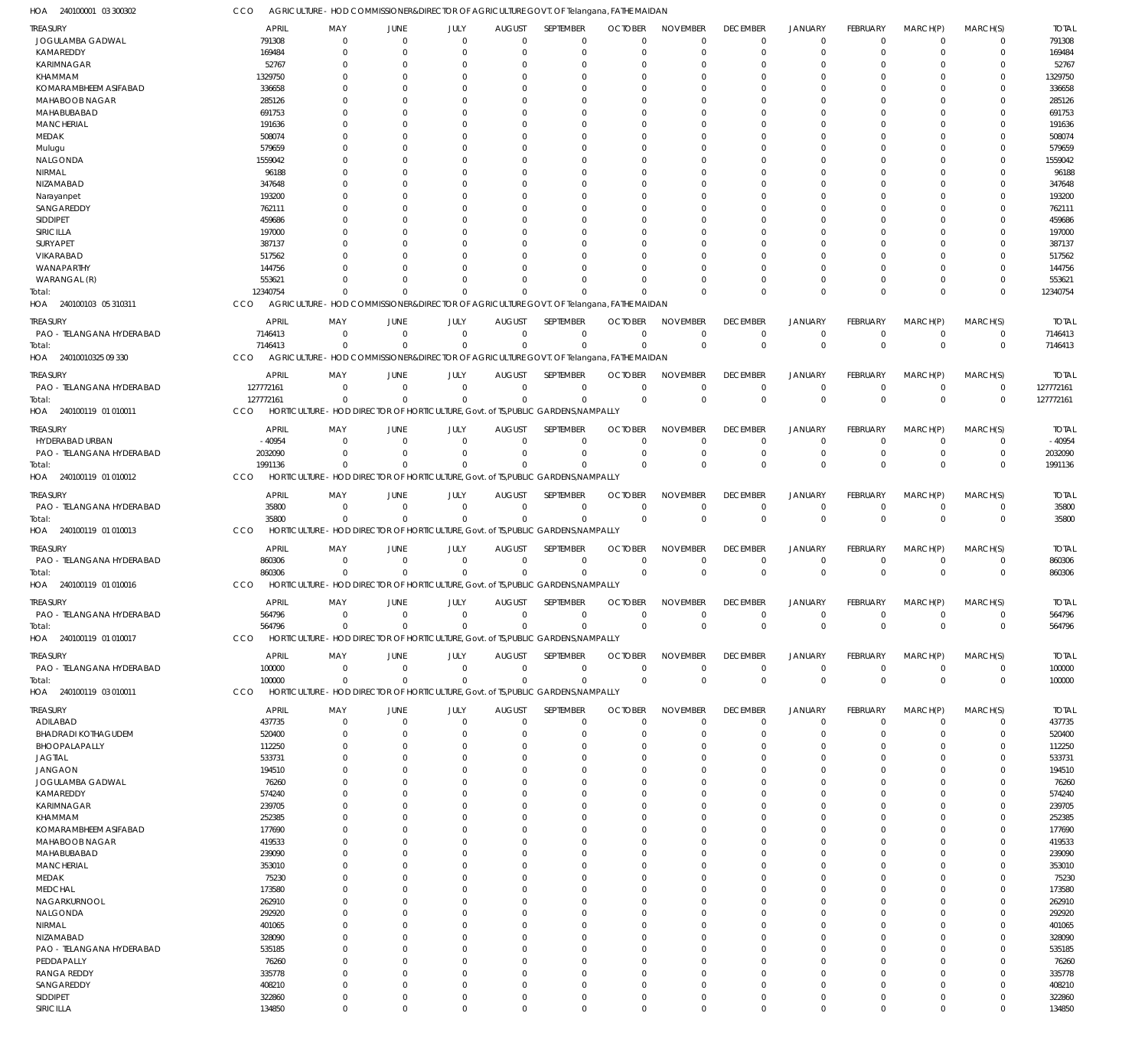| TREASURY                   | APRIL        | MAY                                                                                | JUNE           | JULY        | <b>AUGUST</b> | SEPTEMBER   | <b>OCTOBER</b> | <b>NOVEMBER</b> | <b>DECEMBER</b> | <b>JANUARY</b> | FEBRUARY    | MARCH(P)       | MARCH(S)    | <b>TOTAL</b> |
|----------------------------|--------------|------------------------------------------------------------------------------------|----------------|-------------|---------------|-------------|----------------|-----------------|-----------------|----------------|-------------|----------------|-------------|--------------|
| SURYAPET                   | 285110       | $\mathbf 0$                                                                        | $\overline{0}$ | $\mathbf 0$ | $\mathbf 0$   | $\mathbf 0$ | $\Omega$       | $\Omega$        | $\mathbf 0$     | $\mathbf 0$    | $\mathbf 0$ | $\overline{0}$ | $\mathbf 0$ | 285110       |
| VIKARABAD                  | 442240       | $\Omega$                                                                           | $\mathbf 0$    | $\mathbf 0$ | -0            | $\mathbf 0$ | $\Omega$       | $\Omega$        | $\overline{0}$  | $\overline{0}$ | $\mathbf 0$ | $\mathbf 0$    | $\mathbf 0$ | 442240       |
| WARANGAL (R)               | 253010       | $\Omega$                                                                           | $\Omega$       | $\mathbf 0$ | $\Omega$      | $\mathbf 0$ | $\Omega$       | $\Omega$        | $\Omega$        | $\Omega$       | $\Omega$    | $\Omega$       | $\mathbf 0$ | 253010       |
|                            |              |                                                                                    |                |             |               |             |                |                 |                 |                |             |                |             |              |
| WARANGAL (U)               | 106090       | $\Omega$                                                                           | $\Omega$       | $\mathbf 0$ | $\Omega$      | $\mathbf 0$ | $\mathcal{L}$  | $\Omega$        | 0               | $\overline{0}$ | $\Omega$    | $\Omega$       | $\mathbf 0$ | 106090       |
| YADADRI                    | 461213       | $\Omega$                                                                           | $\Omega$       | $\mathbf 0$ | $\mathbf 0$   | $\mathbf 0$ | $\Omega$       | $\Omega$        | $\Omega$        | $\overline{0}$ | $\mathbf 0$ | $\mathbf 0$    | $\mathbf 0$ | 461213       |
| Total:                     | 9025140      | $\Omega$                                                                           | $\Omega$       | $\Omega$    | $\Omega$      | $\mathbf 0$ | $\Omega$       | $\Omega$        | $\mathbf 0$     | $\mathbf 0$    | $\Omega$    | $\Omega$       | $\mathbf 0$ | 9025140      |
| HOA 240100119 03 010012    | CCO          | HORTICULTURE - HOD DIRECTOR OF HORTICULTURE, Govt. of TS, PUBLIC GARDENS, NAMPALLY |                |             |               |             |                |                 |                 |                |             |                |             |              |
|                            |              |                                                                                    |                |             |               |             |                |                 |                 |                |             |                |             |              |
| TREASURY                   | <b>APRIL</b> | MAY                                                                                | JUNE           | JULY        | <b>AUGUST</b> | SEPTEMBER   | <b>OCTOBER</b> | <b>NOVEMBER</b> | <b>DECEMBER</b> | <b>JANUARY</b> | FEBRUARY    | MARCH(P)       | MARCH(S)    | <b>TOTAL</b> |
| ADILABAD                   | 875          | 0                                                                                  | $\mathbf 0$    | $\mathbf 0$ | $\mathbf 0$   | $\mathbf 0$ | $\Omega$       | $\Omega$        | $\overline{0}$  | $\overline{0}$ | $\mathbf 0$ | $\mathbf 0$    | $\mathbf 0$ | 875          |
| <b>BHADRADI KOTHAGUDEM</b> | 10915        | $\mathbf 0$                                                                        | O              | $\mathbf 0$ | $\Omega$      | $\mathbf 0$ | $\Omega$       | $\Omega$        | $\mathbf 0$     | $\overline{0}$ | 0           | $\Omega$       | $\mathbf 0$ | 10915        |
| KARIMNAGAR                 | 800          | $\Omega$                                                                           | $\Omega$       | $\Omega$    | 0             | $\mathbf 0$ | $\Omega$       | $\Omega$        | 0               | $\Omega$       | 0           | $\Omega$       | $\mathbf 0$ | 800          |
|                            |              |                                                                                    |                |             |               |             |                |                 |                 |                |             |                |             |              |
| KHAMMAM                    | 2450         |                                                                                    | $\Omega$       | $\Omega$    |               | $\Omega$    |                | $\Omega$        | 0               | $\Omega$       |             | $\Omega$       | $\Omega$    | 2450         |
| KOMARAMBHEEM ASIFABAD      | 875          | 0                                                                                  | $\Omega$       | $\Omega$    | $\Omega$      | $\mathbf 0$ |                | $\Omega$        | $\Omega$        | $\Omega$       |             | $\Omega$       | $\mathbf 0$ | 875          |
| NALGONDA                   | 2000         |                                                                                    | $\Omega$       | $\Omega$    | 0             | $\Omega$    | $\mathcal{L}$  | $\Omega$        | 0               | $\Omega$       |             | $\Omega$       | 0           | 2000         |
| NIZAMABAD                  | 1100         |                                                                                    | C              | $\Omega$    | 0             | $\Omega$    |                | $\Omega$        | 0               | $\Omega$       |             | $\Omega$       | $\mathbf 0$ | 1100         |
| PAO - TELANGANA HYDERABAD  | 12000        |                                                                                    | C              | $\Omega$    | 0             | $\Omega$    |                |                 |                 | $\Omega$       |             | $\Omega$       | $\Omega$    | 12000        |
|                            |              |                                                                                    |                |             |               |             |                |                 |                 |                |             |                |             |              |
| PEDDAPALLY                 | 500          | 0                                                                                  | $\Omega$       | $\Omega$    | $\Omega$      | $\mathbf 0$ | C              | $\Omega$        | $\Omega$        | $\Omega$       | 0           | $\Omega$       | $\mathbf 0$ | 500          |
| <b>RANGA REDDY</b>         | 4668         |                                                                                    |                | $\Omega$    |               | $\Omega$    |                |                 |                 |                |             | $\Omega$       | $\Omega$    | 4668         |
| SANGAREDDY                 | 700          |                                                                                    | C              | $\Omega$    | 0             | $\Omega$    | C              | $\Omega$        | $\Omega$        | $\Omega$       |             | $\Omega$       | $\mathbf 0$ | 700          |
| VIKARABAD                  | 2000         |                                                                                    |                | $\Omega$    | 0             | $\Omega$    |                |                 | 0               | $\Omega$       |             | $\Omega$       | 0           | 2000         |
|                            |              |                                                                                    |                |             |               |             |                |                 |                 |                |             |                |             |              |
| WARANGAL (R)               | 1800         |                                                                                    | $\cup$         | $\Omega$    | $\Omega$      | $\Omega$    |                | $\Omega$        | $\Omega$        | $\Omega$       |             | $\Omega$       | $\mathbf 0$ | 1800         |
| WARANGAL (U)               | 850          |                                                                                    | $\Omega$       | $\Omega$    | 0             | $\Omega$    |                | $\Omega$        | $\Omega$        | $\Omega$       | 0           | $\Omega$       | 0           | 850          |
| YADADRI                    | 2000         | $\Omega$                                                                           | $\Omega$       | $\mathbf 0$ | 0             | $\mathbf 0$ | $\Omega$       | $\Omega$        | 0               | $\overline{0}$ | $\Omega$    | $\mathbf 0$    | $\mathbf 0$ | 2000         |
| Total:                     | 43533        | $\Omega$                                                                           | $\Omega$       | $\Omega$    | $\Omega$      | $\Omega$    | $\Omega$       | $\Omega$        | $\Omega$        | $\Omega$       | $\Omega$    | $\Omega$       | $\mathbf 0$ | 43533        |
| HOA 240100119 03 010013    | CCO          | HORTICULTURE - HOD DIRECTOR OF HORTICULTURE, Govt. of TS, PUBLIC GARDENS, NAMPALLY |                |             |               |             |                |                 |                 |                |             |                |             |              |
|                            |              |                                                                                    |                |             |               |             |                |                 |                 |                |             |                |             |              |
| TREASURY                   | APRIL        | MAY                                                                                | JUNE           | JULY        | <b>AUGUST</b> | SEPTEMBER   | <b>OCTOBER</b> | <b>NOVEMBER</b> | <b>DECEMBER</b> | <b>JANUARY</b> | FEBRUARY    | MARCH(P)       | MARCH(S)    | <b>TOTAL</b> |
|                            |              |                                                                                    | $\overline{0}$ | $\mathbf 0$ | $\mathbf 0$   |             | $\Omega$       | $\Omega$        |                 | $\overline{0}$ | $\mathbf 0$ | $\mathbf 0$    | $\mathbf 0$ | 168283       |
| ADILABAD                   | 168283       | 0                                                                                  |                |             |               | $\mathbf 0$ |                |                 | $^{\circ}$      |                |             |                |             |              |
| <b>BHADRADI KOTHAGUDEM</b> | 200554       | $\Omega$                                                                           | $\Omega$       | $\mathbf 0$ | 0             | $\mathbf 0$ | $\Omega$       | $\Omega$        | $\overline{0}$  | $\overline{0}$ | $\mathbf 0$ | $\mathbf 0$    | $\mathbf 0$ | 200554       |
| BHOOPALAPALLY              | 43196        | 0                                                                                  | 0              | 0           | $\Omega$      | $\mathbf 0$ | $\Omega$       | $\Omega$        | 0               | $\overline{0}$ | $\Omega$    | $\Omega$       | $\mathbf 0$ | 43196        |
| <b>JAGTIAL</b>             | 196788       | $\Omega$                                                                           | $\Omega$       | 0           | $\Omega$      | $\mathbf 0$ | $\Omega$       | $\Omega$        | $\Omega$        | $\Omega$       | $\Omega$    | $\Omega$       | $\mathbf 0$ | 196788       |
| <b>JANGAON</b>             | 74779        | 0                                                                                  | $\Omega$       | $\Omega$    | $\Omega$      | $\mathbf 0$ | $\mathcal{L}$  | $\Omega$        | $\Omega$        | $\Omega$       | 0           | $\Omega$       | $\mathbf 0$ | 74779        |
|                            |              |                                                                                    |                |             |               |             |                |                 |                 |                |             |                |             |              |
| JOGULAMBA GADWAL           | 29570        | $\Omega$                                                                           | $\Omega$       | 0           | $\Omega$      | $\mathbf 0$ | $\Omega$       | $\Omega$        | $\Omega$        | $\Omega$       | $\Omega$    | $\Omega$       | $\mathbf 0$ | 29570        |
| KAMAREDDY                  | 222090       | $\Omega$                                                                           | $\Omega$       | $\Omega$    | $\Omega$      | $\mathbf 0$ | $\Omega$       | $\Omega$        | $\Omega$        | $\Omega$       | $\Omega$    | $\Omega$       | $\mathbf 0$ | 222090       |
| KARIMNAGAR                 | 92461        | 0                                                                                  | $\Omega$       | $\Omega$    | $\Omega$      | $\mathbf 0$ | $\Omega$       | $\Omega$        | $\Omega$        | $\Omega$       | $\Omega$    | $\Omega$       | $\mathbf 0$ | 92461        |
| <b>KHAMMAM</b>             | 97412        | 0                                                                                  | $\Omega$       | $\Omega$    | $\Omega$      | $\mathbf 0$ | $\mathcal{L}$  | $\Omega$        | $\Omega$        | $\Omega$       | $\Omega$    | $\Omega$       | $\mathbf 0$ | 97412        |
| KOMARAMBHEEM ASIFABAD      | 68633        | $\Omega$                                                                           | $\Omega$       | 0           | $\Omega$      | $\mathbf 0$ | $\Omega$       | $\Omega$        | $\Omega$        | $\Omega$       | $\Omega$    | $\Omega$       | $\mathbf 0$ | 68633        |
|                            |              |                                                                                    |                |             |               |             |                |                 |                 |                |             |                |             |              |
| MAHABOOB NAGAR             | 162116       | 0                                                                                  | $\Omega$       | $\Omega$    | $\Omega$      | $\mathbf 0$ | $\mathcal{L}$  | $\Omega$        | $\Omega$        | $\Omega$       | 0           | $\Omega$       | $\mathbf 0$ | 162116       |
| MAHABUBABAD                | 91920        | 0                                                                                  | $\Omega$       | $\Omega$    | $\Omega$      | $\mathbf 0$ | $\Omega$       | $\Omega$        | $\Omega$        | $\Omega$       | $\Omega$    | $\Omega$       | $\mathbf 0$ | 91920        |
| <b>MANCHERIAL</b>          | 136320       | 0                                                                                  | $\Omega$       | $\Omega$    | $\Omega$      | $\mathbf 0$ | $\Omega$       | $\Omega$        | $\Omega$        | $\Omega$       | $\Omega$    | $\Omega$       | $\mathbf 0$ | 136320       |
| MEDAK                      | 29171        | 0                                                                                  | $\Omega$       | 0           | $\Omega$      | $\mathbf 0$ | $\Omega$       | $\Omega$        | $\Omega$        | $\Omega$       | $\Omega$    | $\Omega$       | $\mathbf 0$ | 29171        |
|                            |              |                                                                                    |                |             |               |             |                |                 |                 |                |             |                |             |              |
| MEDCHAL                    | 66784        | 0                                                                                  | $\Omega$       | $\Omega$    | $\Omega$      | $\mathbf 0$ | $\mathcal{L}$  | $\Omega$        | $\Omega$        | $\Omega$       | 0           | $\Omega$       | $\mathbf 0$ | 66784        |
| NAGARKURNOOL               | 101134       | 0                                                                                  | $\Omega$       | $\mathbf 0$ | $\Omega$      | $\mathbf 0$ | $\Omega$       | $\Omega$        | $\Omega$        | $\Omega$       | $\Omega$    | $\Omega$       | $\mathbf 0$ | 101134       |
| NALGONDA                   | 113012       |                                                                                    | $\Omega$       | $\Omega$    | $\Omega$      | $\mathbf 0$ | $\mathcal{L}$  | $\Omega$        | $\Omega$        | $\Omega$       | 0           | $\Omega$       | $\mathbf 0$ | 113012       |
| NIRMAL                     | 146206       |                                                                                    | $\Omega$       | $\Omega$    | $\Omega$      | $\Omega$    | $\Omega$       | $\Omega$        | $\Omega$        | $\Omega$       | $\Omega$    | $\Omega$       | $\mathbf 0$ | 146206       |
| NIZAMABAD                  | 126496       |                                                                                    | $\Omega$       | $\Omega$    | $\Omega$      | $\mathbf 0$ | $\Omega$       | $\Omega$        | $\Omega$        | $\Omega$       |             | $\Omega$       | $\mathbf 0$ | 126496       |
|                            |              |                                                                                    |                |             |               |             |                |                 |                 |                |             |                |             |              |
| PAO - TELANGANA HYDERABAD  | 206087       |                                                                                    | $\cup$         | $\mathbf 0$ | $\Omega$      | $\mathbf 0$ | $\Omega$       | $\Omega$        | $\Omega$        | $\Omega$       | $\Omega$    | $\Omega$       | $\mathbf 0$ | 206087       |
| PEDDAPALLY                 | 29570        | $\Omega$                                                                           | $\Omega$       | $\Omega$    | $\Omega$      | $\Omega$    | $\Omega$       | $\Omega$        | $\Omega$        | $\mathbf 0$    | $\Omega$    | $\Omega$       | $\mathbf 0$ | 29570        |
| <b>RANGA REDDY</b>         | 129018       | $\Omega$                                                                           | $\Omega$       | $\Omega$    | $\Omega$      | $\Omega$    | $\Omega$       | $\mathbf 0$     | $^{\circ}$      | $\mathbf 0$    | $\Omega$    | $\Omega$       | $\Omega$    | 129018       |
| SANGAREDDY                 | 157183       | 0                                                                                  | $\Omega$       | 0           | $\Omega$      | 0           | $\Omega$       |                 | $\Omega$        | $\overline{0}$ | $\Omega$    | $\Omega$       | $\mathbf 0$ | 157183       |
| <b>SIDDIPET</b>            |              |                                                                                    |                |             |               |             |                | $\Omega$        |                 |                |             |                | $\mathbf 0$ |              |
|                            | 124687       | $\mathbf 0$                                                                        | $\mathbf 0$    | $\mathbf 0$ | $\Omega$      | $\mathbf 0$ | $\Omega$       |                 | 0               | $\overline{0}$ | 0           | $\mathbf 0$    |             | 124687       |
| SIRICILLA                  | 52038        | $\Omega$                                                                           | $\Omega$       | $\Omega$    | $\Omega$      | $\mathbf 0$ | $\Omega$       | $\Omega$        | $\Omega$        | $\Omega$       | $\Omega$    | $\Omega$       | $\mathbf 0$ | 52038        |
| SURYAPET                   | 109896       | 0                                                                                  | $\Omega$       | 0           | $\Omega$      | $\mathbf 0$ | $\Omega$       | $\Omega$        | $\Omega$        | $\Omega$       | $\Omega$    | $\Omega$       | $\mathbf 0$ | 109896       |
| VIKARABAD                  | 170496       | 0                                                                                  | $\Omega$       | $\Omega$    | $\Omega$      | $\mathbf 0$ | $\mathcal{L}$  | $\Omega$        | $\Omega$        | $\Omega$       | $\Omega$    | $\Omega$       | $\mathbf 0$ | 170496       |
| WARANGAL (R)               | 97437        | $\Omega$                                                                           | $\Omega$       | $\Omega$    | $\Omega$      | $\mathbf 0$ | $\Omega$       | $\Omega$        | $\Omega$        | $\Omega$       | $\Omega$    | $\Omega$       | $\mathbf 0$ | 97437        |
|                            |              |                                                                                    |                |             |               |             |                |                 |                 |                |             |                |             |              |
| WARANGAL (U)               | 35232        | $\Omega$                                                                           | $\Omega$       | 0           | $\Omega$      | $\mathbf 0$ | $\Omega$       | $\Omega$        | $\Omega$        | $\Omega$       | $\Omega$    | $\Omega$       | $\mathbf 0$ | 35232        |
| YADADRI                    | 168348       | $\Omega$                                                                           | $\Omega$       | $\mathbf 0$ | $\Omega$      | $\mathbf 0$ | $\Omega$       | $\Omega$        | $\Omega$        | $\overline{0}$ | 0           | $\mathbf 0$    | $\mathbf 0$ | 168348       |
| Total:                     | 3446917      | $\mathbf 0$                                                                        | $\Omega$       | $\mathbf 0$ | $\Omega$      | $\mathbf 0$ | $\Omega$       | $\Omega$        | $\mathbf 0$     | $\mathbb O$    | $\Omega$    | $\overline{0}$ | $\mathbf 0$ | 3446917      |
| HOA 240100119 03 010016    | CCO          | HORTICULTURE - HOD DIRECTOR OF HORTICULTURE, Govt. of TS, PUBLIC GARDENS, NAMPALLY |                |             |               |             |                |                 |                 |                |             |                |             |              |
|                            |              |                                                                                    |                |             |               |             |                |                 |                 |                |             |                |             |              |
| TREASURY                   | <b>APRIL</b> | MAY                                                                                | JUNE           | JULY        | <b>AUGUST</b> | SEPTEMBER   | <b>OCTOBER</b> | <b>NOVEMBER</b> | <b>DECEMBER</b> | <b>JANUARY</b> | FEBRUARY    | MARCH(P)       | MARCH(S)    | <b>TOTAL</b> |
| ADILABAD                   | 63977        | 0                                                                                  | $\mathbf 0$    | $\mathbf 0$ | $\mathbf 0$   | $\mathbf 0$ | $\mathbf 0$    | $\Omega$        | $\mathbf 0$     | $\mathbf 0$    | $\mathbf 0$ | $\mathbf 0$    | 0           | 63977        |
| <b>BHADRADI KOTHAGUDEM</b> | 78704        | 0                                                                                  | O              | $\mathbf 0$ | $\Omega$      | $\mathbf 0$ | $\Omega$       | $\Omega$        | $\overline{0}$  | $\overline{0}$ | 0           | $\mathbf 0$    | $\mathbf 0$ | 78704        |
|                            |              |                                                                                    |                |             |               |             |                |                 |                 |                |             |                |             |              |
| BHOOPALAPALLY              | 13368        | $\Omega$                                                                           | $\Omega$       | 0           | 0             | $\mathbf 0$ | $\Omega$       | $\Omega$        | 0               | $\Omega$       | 0           | $\Omega$       | $\mathbf 0$ | 13368        |
| <b>JAGTIAL</b>             | 77041        | 0                                                                                  | $\Omega$       | $\Omega$    | 0             | $\mathbf 0$ | $\Omega$       | $\Omega$        | $\Omega$        | $\Omega$       | 0           | $\Omega$       | $\mathbf 0$ | 77041        |
| <b>JANGAON</b>             | 27964        |                                                                                    |                | $\Omega$    | $\Omega$      | $\mathbf 0$ | $\Omega$       | $\Omega$        | $\Omega$        | $\Omega$       |             | $\Omega$       | $\mathbf 0$ | 27964        |
| JOGULAMBA GADWAL           | 10105        | 0                                                                                  |                | $\Omega$    | 0             | $\Omega$    |                |                 |                 | $\Omega$       |             | $\Omega$       | 0           | 10105        |
|                            |              |                                                                                    |                |             |               |             |                |                 |                 |                |             |                |             |              |
| KAMAREDDY                  | 73822        | 0                                                                                  | C              | $\Omega$    | $\Omega$      | $\mathbf 0$ | $\Omega$       | $\Omega$        | $\Omega$        | $\Omega$       | 0           | $\Omega$       | $\mathbf 0$ | 73822        |
| KARIMNAGAR                 | 38622        |                                                                                    |                | $\Omega$    |               | $\Omega$    |                | $\Omega$        |                 |                |             | $\Omega$       | $\Omega$    | 38622        |
| KHAMMAM                    | 47194        | 0                                                                                  |                | $\Omega$    | 0             | $\mathbf 0$ | C              | $\Omega$        | $\Omega$        | $\Omega$       |             | $\Omega$       | $\mathbf 0$ | 47194        |
| KOMARAMBHEEM ASIFABAD      | 24193        | 0                                                                                  | C              | $\Omega$    | 0             | $\Omega$    | $\mathcal{L}$  | $\Omega$        | 0               | $\Omega$       |             | $\Omega$       | $\mathbf 0$ | 24193        |
| MAHABOOB NAGAR             | 70613        |                                                                                    |                | $\Omega$    | $\Omega$      | $\mathbf 0$ | ſ              | $\Omega$        | 0               | $\Omega$       |             | $\Omega$       | $\mathbf 0$ | 70613        |
|                            |              |                                                                                    |                |             |               |             |                |                 |                 |                |             |                |             |              |
| MAHABUBABAD                | 28447        |                                                                                    |                | $\Omega$    | 0             | $\Omega$    | C              | $\Omega$        | 0               |                |             | $\Omega$       | 0           | 28447        |
| MANCHERIAL                 | 46464        | 0                                                                                  |                | $\Omega$    | $\Omega$      | $\mathbf 0$ | $\Omega$       | $\Omega$        | $\Omega$        | $\Omega$       |             | $\Omega$       | $\mathbf 0$ | 46464        |
| MEDAK                      | 9028         |                                                                                    |                | $\Omega$    | 0             | $\Omega$    |                | $\Omega$        |                 |                |             | $\Omega$       | $\Omega$    | 9028         |
| MEDCHAL                    | 44234        |                                                                                    |                | $\Omega$    | 0             | $\mathbf 0$ | C              | $\Omega$        | 0               | $\Omega$       |             | $\Omega$       | $\mathbf 0$ | 44234        |
|                            |              |                                                                                    |                |             |               |             |                |                 |                 |                |             |                |             |              |
| NAGARKURNOOL               | 31296        |                                                                                    |                | $\Omega$    | 0             | $\Omega$    | $\Omega$       | $\Omega$        | 0               |                |             | $\Omega$       | $\Omega$    | 31296        |
| NALGONDA                   | 36991        |                                                                                    |                | $\Omega$    | 0             | $\mathbf 0$ | $\Omega$       | $\Omega$        | 0               | $\Omega$       |             | $\Omega$       | $\mathbf 0$ | 36991        |
| NIRMAL                     | 55170        |                                                                                    |                | $\Omega$    |               | $\Omega$    |                |                 |                 |                |             | $\Omega$       | $\Omega$    | 55170        |
| NIZAMABAD                  | 47667        | 0                                                                                  | C              | $\Omega$    | $\Omega$      | $\mathbf 0$ | $\Omega$       | $\Omega$        | $\Omega$        | $\Omega$       | 0           | $\Omega$       | $\mathbf 0$ | 47667        |
| PAO - TELANGANA HYDERABAD  | 152322       | 0                                                                                  | $\Omega$       | $\Omega$    | $\Omega$      | $\Omega$    | $\Omega$       | $\Omega$        | $\Omega$        | $\Omega$       | 0           | $\Omega$       | $\mathbf 0$ | 152322       |
|                            |              |                                                                                    |                |             |               |             |                |                 |                 |                |             |                |             |              |
| PEDDAPALLY                 | 12202        | $\mathbf 0$                                                                        | 0              | 0           | 0             | $\mathbf 0$ | $\Omega$       | $\Omega$        | 0               | $\overline{0}$ | 0           | $\mathbf 0$    | $\mathbf 0$ | 12202        |
| <b>RANGA REDDY</b>         | 75992        | $\mathbf 0$                                                                        | $\overline{0}$ | $\mathbf 0$ | $\mathbf 0$   | $\mathsf 0$ | $\mathbf 0$    | $\mathbf 0$     | $\mathbf 0$     | $\mathbb O$    | $\mathbf 0$ | $\mathbb O$    | $\mathbf 0$ | 75992        |

CCO HORTICULTURE - HOD DIRECTOR OF HORTICULTURE, Govt. of TS,PUBLIC GARDENS,NAMPALLY

240100119 03 010011 HOA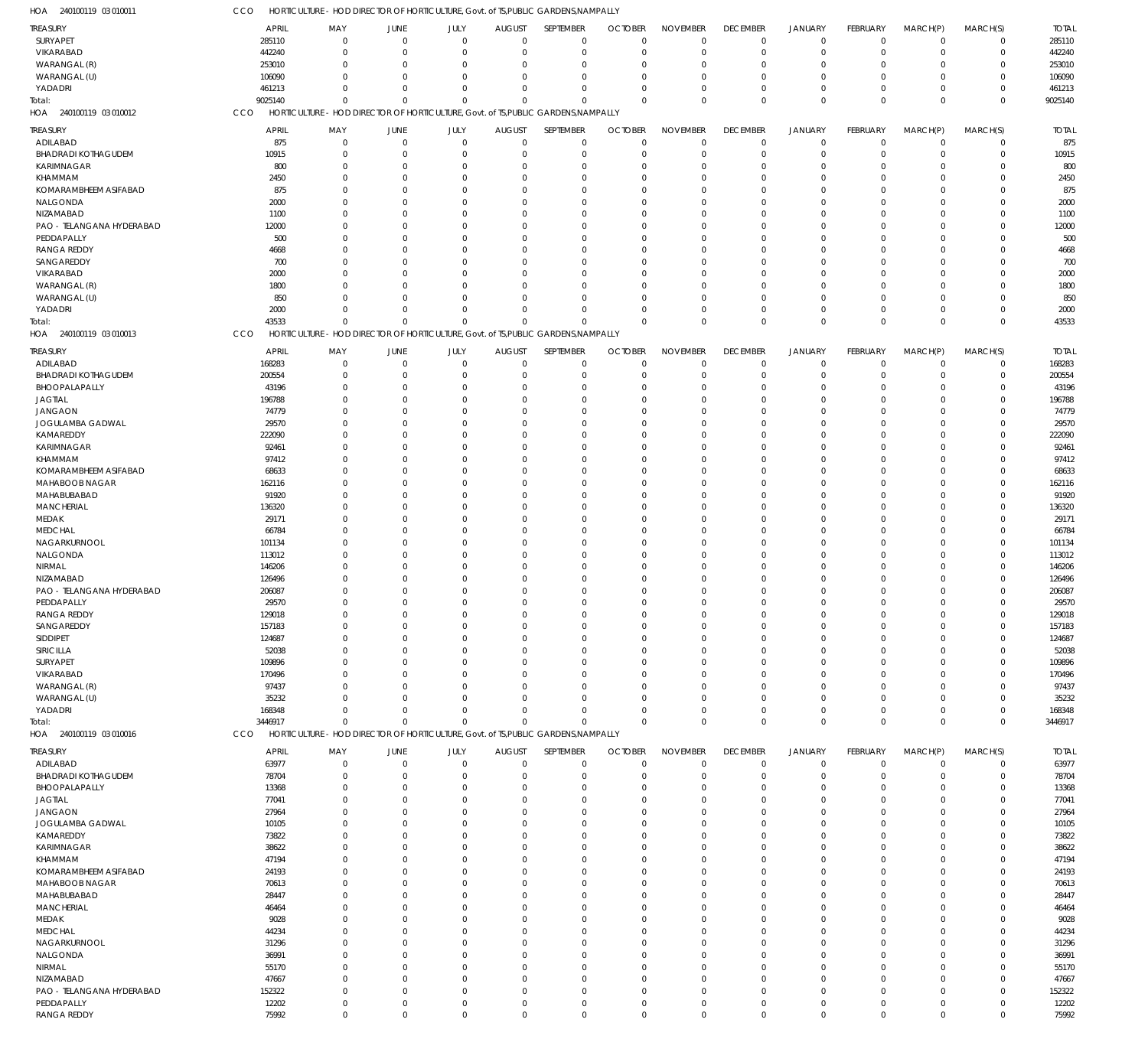240100119 03 010016 HOA 240100119 03 010017 HOA 240100119 03 010018 HOA 240100119 03 130134 HOA 240100119 58 300302 HOA 24010078925 47 330 HOA 24010079625 47 330 HOA 240100800 07 300302 HOA 240200101 04 010011 HOA 240200101 04 010012 HOA 240200101 04 010013 HOA HORTICULTURE - HOD DIRECTOR OF HORTICULTURE, Govt. of TS,PUBLIC GARDENS,NAMPALLY HORTICULTURE - HOD DIRECTOR OF HORTICULTURE, Govt. of TS,PUBLIC GARDENS,NAMPALLY HORTICULTURE - HOD DIRECTOR OF HORTICULTURE, Govt. of TS,PUBLIC GARDENS,NAMPALLY HORTICULTURE - HOD DIRECTOR OF HORTICULTURE, Govt. of TS,PUBLIC GARDENS,NAMPALLY HORTICULTURE - HOD DIRECTOR OF HORTICULTURE, Govt. of TS,PUBLIC GARDENS,NAMPALLY The Commissioner Social Welfare, D.S. Samkshema Bhavan, Masab Tank, The Accounts Officer, O\o The Commissioner of Tribal Welfare D.S. Samkshema Bhavan, Masab Tank AGRICULTURE - HOD COMMISSIONER&DIRECTOR OF AGRICULTURE GOVT. OF Telangana, FATHE MAIDAN AGRICULTURE - HOD COMMISSIONER&DIRECTOR OF AGRICULTURE GOVT. OF Telangana, FATHE MAIDAN AGRICULTURE - HOD COMMISSIONER&DIRECTOR OF AGRICULTURE GOVT. OF Telangana, FATHE MAIDAN AGRICULTURE - HOD COMMISSIONER&DIRECTOR OF AGRICULTURE GOVT. OF Telangana, FATHE MAIDAN CCO CCO CCO **CCO** CCO **CCO** CCO CCO **CCO** CCO **CCO** 1415078 131625 111325 198000 512114 78244560 47377439 14256 4518483 61100 1744548  $\Omega$ 0  $\Omega$  $\Omega$  $\Omega$ 0  $\Omega$  $\Omega$  $\Omega$ 0 0 0 0  $\Omega$  $\Omega$  $\Omega$ 0 0  $\Omega$  $\Omega$ 0 0 0 0  $\Omega$  $\Omega$  $\Omega$ 0 0  $\Omega$  $\Omega$ 0 0  $\Omega$ 0  $\Omega$  $\Omega$  $\Omega$ 0  $\Omega$  $\Omega$  $\Omega$ 0 0  $\Omega$  $\Omega$  $\Omega$  $\Omega$  $\Omega$ 0  $\Omega$  $\Omega$  $\Omega$ 0 0 0  $\Omega$  $\Omega$ 0  $\Omega$ 0  $\Omega$  $\Omega$  $\Omega$  $\Omega$ 0  $\Omega$  $\Omega$  $\Omega$ 0  $\Omega$ 0  $\Omega$  $\Omega$  $\Omega$  $\Omega$ 0  $\Omega$  $\Omega$  $\Omega$ 0  $\Omega$ 0  $\Omega$  $\Omega$  $\Omega$  $\Omega$ 0  $\Omega$ 0  $\Omega$ 0  $\Omega$ 0  $\Omega$  $\Omega$  $\Omega$ 0 0  $\overline{0}$ 0  $\Omega$ 0  $\Omega$ 0  $\Omega$  $\Omega$  $\Omega$ 0 0  $\Omega$ 0  $\Omega$ 0  $\Omega$ 0  $\Omega$  $\Omega$  $\Omega$ 0 0 0  $\Omega$  $\Omega$ 0  $\Omega$ 0  $\Omega$  $\Omega$  $\Omega$  $\Omega$  $\Omega$ 1415078 131625 111325 198000 512114 78244560 47377439 14256 4518483 61100 1744548 SANGAREDDY SIDDIPET SIRICILLA SURYAPET VIKARABAD WARANGAL (R) WARANGAL (U) YADADRI BHADRADI KOTHAGUDEM BHOOPALAPALLY Mulugu NALGONDA WANAPARTHY MEDCHAL SIDDIPET PAO - TELANGANA HYDERABAD PAO - TELANGANA HYDERABAD RANGA REDDY ADILABAD KARIMNAGAR KHAMMAM MAHABOOB NAGAR NALGONDA NIZAMABAD PAO - TELANGANA HYDERABAD RANGA REDDY SANGAREDDY WARANGAL (R) KARIMNAGAR KHAMMAM MAHABOOB NAGAR NIZAMABAD PAO - TELANGANA HYDERABAD RANGA REDDY WARANGAL (R) ADILABAD KARIMNAGAR KHAMMAM MAHABOOB NAGAR NALGONDA NIZAMABAD PAO - TELANGANA HYDERABAD RANGA REDDY SANGAREDDY WARANGAL (R) TREASURY **TREASURY** TREASURY TREASURY TREASURY TREASURY TREASURY **TREASURY** TREASURY TREASURY TREASURY 63785 42866 18556 39240 60998 42656 14840 66721 131625 111325 66000 66000 66000 368661 143453 78244560 47377439 14256 337350 145180 356200 636560 301620 228840 686711 1305490 302212 218320 3650 3800 4500 2050 14300 30800 2000 129484 55694 136776 244491 115809 87840 273460 501068 116139 83787 APRIL APRIL APRIL APRIL APRIL APRIL APRIL APRIL APRIL APRIL APRIL  $\Omega$ 0  $\Omega$  $\Omega$  $\Omega$  $\Omega$ 0  $\Omega$ 0 0  $\Omega$  $\Omega$ 0  $\Omega$ 0  $\Omega$ 0 0  $\Omega$ 0  $\Omega$  $\Omega$ 0  $\Omega$  $\Omega$  $\Omega$  $\Omega$ 0  $\Omega$ 0  $\Omega$  $\Omega$ 0  $\Omega$ 0 0  $\sqrt{2}$ 0  $\Omega$ 0 0  $\Omega$ 0  $\Omega$ 0 MAY MAY MAY MAY MAY MAY MAY MAY MAY MAY MAY 0 0  $\Omega$ 0  $\Omega$  $\Omega$ 0  $\Omega$ 0 0  $\Omega$ 0 0 0 0  $\Omega$  $\,$   $\,$   $\,$ 0  $\Omega$ 0 0  $\Omega$ 0  $\Omega$ 0 0 0 0  $\Omega$ 0 0  $\Omega$ 0  $\Omega$ 0 0  $\Omega$ 0  $\Omega$ 0 0  $\Omega$ 0  $\Omega$ 0 JUNE JUNE JUNE JUNE JUNE JUNE JUNE JUNE JUNE JUNE JUNE 0 0  $\Omega$ 0  $\Omega$  $\sqrt{2}$ 0  $\Omega$ 0 0  $\Omega$ 0 0 0 0  $\Omega$ 0 0  $\Omega$ 0 0  $\Omega$ 0  $\Omega$  $\Omega$ 0 0 0  $\Omega$ 0 0  $\Omega$ 0  $\Omega$ 0 0 0 0  $\Omega$ 0 0  $\Omega$ 0  $\Omega$ 0 JULY JULY JULY JULY JULY JULY JULY JULY JULY JULY JULY  $\Omega$ 0  $\Omega$ 0  $\Omega$  $\Omega$ 0  $\Omega$ 0 0  $\Omega$ 0 0 0 0  $\Omega$ 0 0  $\Omega$ 0 0  $\Omega$ 0  $\Omega$ 0 0  $\Omega$ 0  $\Omega$ 0 0  $\Omega$ 0  $\Omega$ 0 0  $\Omega$ 0  $\Omega$ 0 0  $\Omega$ 0  $\Omega$ 0 AUGUST **AUGUST** AUGUST AUGUST AUGUST AUGUST AUGUST AUGUST AUGUST AUGUST AUGUST  $\Omega$  $\overline{0}$  $\Omega$ 0  $\Omega$  $\Omega$ 0  $\Omega$ 0  $\Omega$  $\Omega$  $\Omega$ 0  $\Omega$ 0  $\Omega$ 0 0  $\Omega$ 0 0  $\Omega$ 0  $\Omega$  $\Omega$  $\Omega$  $\Omega$ 0  $\Omega$ 0  $\Omega$  $\Omega$ 0  $\Omega$  $\Omega$  $\Omega$  $\Omega$  $\overline{0}$  $\Omega$ 0 0  $\Omega$ 0  $\Omega$ 0 SEPTEMBER **SEPTEMBER SEPTEMBER** SEPTEMBER SEPTEMBER SEPTEMBER SEPTEMBER **SEPTEMBER** SEPTEMBER SEPTEMBER SEPTEMBER  $\Omega$ 0  $\Omega$ 0  $\Omega$  $\Omega$ 0  $\Omega$ 0 0  $\Omega$ 0 0  $\Omega$ 0  $\Omega$ 0 0  $\Omega$ 0  $\Omega$  $\Omega$ 0  $\Omega$ 0  $\Omega$  $\Omega$ 0  $\Omega$ 0  $\Omega$  $\Omega$ 0  $\Omega$ 0  $\Omega$  $\Omega$ 0  $\Omega$ 0 0  $\Omega$ 0  $\Omega$ 0 **OCTOBER** OCTOBER OCTOBER OCTOBER OCTOBER **OCTOBER OCTOBER OCTOBER OCTOBER** OCTOBER **OCTOBER**  $\Omega$ 0  $\Omega$ 0  $\Omega$  $\Omega$ 0  $\Omega$ 0 0  $\Omega$ 0 0  $\Omega$ 0  $\Omega$ 0 0  $\Omega$ 0 0  $\Omega$ 0  $\Omega$  $\Omega$  $\Omega$  $\Omega$ 0  $\Omega$ 0 0  $\Omega$ 0  $\Omega$ 0 0  $\Omega$ 0  $\Omega$ 0 0  $\Omega$ 0  $\Omega$ 0 NOVEMBER NOVEMBER NOVEMBER NOVEMBER NOVEMBER NOVEMBER NOVEMBER NOVEMBER NOVEMBER NOVEMBER NOVEMBER  $\Omega$ 0  $\Omega$ 0  $\Omega$  $\Omega$ 0  $\Omega$ 0  $\Omega$  $\Omega$ 0 0  $\Omega$ 0  $\Omega$ 0 0  $\Omega$ 0 0  $\Omega$ 0  $\Omega$  $\Omega$  $\Omega$  $\Omega$ 0  $\Omega$ 0  $\Omega$  $\Omega$ 0  $\Omega$ 0  $\Omega$  $\Omega$ 0  $\Omega$ 0 0  $\Omega$ 0  $\Omega$  $\overline{0}$ DECEMBER **DECEMBER** DECEMBER DECEMBER DECEMBER DECEMBER DECEMBER DECEMBER DECEMBER DECEMBER DECEMBER  $\Omega$ 0  $\Omega$ 0  $\Omega$  $\Omega$ 0  $\Omega$ 0  $\Omega$  $\Omega$ 0 0  $\Omega$ 0  $\Omega$ 0 0  $\Omega$ 0 0  $\Omega$ 0  $\Omega$ 0 0  $\Omega$ 0  $\Omega$ 0  $\Omega$  $\Omega$ 0  $\Omega$ 0 0  $\Omega$ 0  $\Omega$ 0 0  $\Omega$ 0  $\Omega$ 0 JANUARY JANUARY JANUARY JANUARY JANUARY JANUARY JANUARY JANUARY JANUARY JANUARY JANUARY  $\Omega$ 0  $\Omega$ 0 0  $\Omega$ 0  $\Omega$ 0  $\Omega$  $\Omega$ 0 0 0 0  $\Omega$ 0 0  $\Omega$ 0 0  $\Omega$ 0  $\Omega$  $\overline{0}$ 0 0 0  $\Omega$ 0 0  $\Omega$ 0  $\Omega$ 0 0  $\Omega$ 0  $\Omega$  $\overline{0}$ 0 0 0  $\Omega$ 0 FEBRUARY FEBRUARY FEBRUARY FEBRUARY FEBRUARY FEBRUARY FEBRUARY FEBRUARY FEBRUARY FEBRUARY FEBRUARY  $\Omega$ 0  $\Omega$ 0  $\Omega$  $\Omega$ 0  $\Omega$ 0  $\Omega$  $\Omega$ 0 0  $\Omega$ 0  $\Omega$ 0 0  $\Omega$ 0  $\Omega$  $\Omega$ 0  $\Omega$ 0  $\Omega$  $\Omega$ 0  $\sqrt{2}$ 0  $\Omega$  $\Omega$ 0  $\Omega$ 0  $\Omega$  $\Omega$ 0  $\Omega$  $\Omega$  $\Omega$  $\Omega$ 0  $\Omega$ 0 MARCH(P) MARCH(P) MARCH(P) MARCH(P) MARCH(P) MARCH(P) MARCH(P) MARCH(P) MARCH(P) MARCH(P) MARCH(P)  $\Omega$ 0  $\Omega$ 0  $\Omega$  $\Omega$ 0  $\Omega$ 0  $\Omega$  $\Omega$ 0 0  $\Omega$ 0  $\Omega$ 0 0  $\Omega$ 0  $\Omega$  $\Omega$ 0  $\Omega$ 0  $\Omega$  $\Omega$ 0  $\Omega$ 0  $\Omega$  $\Omega$ 0  $\Omega$ 0  $\Omega$  $\Omega$ 0  $\Omega$ 0  $\Omega$  $\Omega$ 0  $\Omega$ 0 MARCH(S) MARCH(S) MARCH(S) MARCH(S) MARCH(S) MARCH(S) MARCH(S) MARCH(S) MARCH(S) MARCH(S) MARCH(S) 63785 42866 18556 39240 60998 42656 14840 66721 131625 111325 66000 66000 66000 368661 143453 78244560 47377439 14256 337350 145180 356200 636560 301620 228840 686711 1305490 302212 218320 3650 3800 4500 2050 14300 30800 2000 129484 55694 136776 244491 115809 87840 273460 501068 116139 83787 TOTAL TOTAL TOTAL TOTAL TOTAL TOTAL TOTAL TOTAL TOTAL TOTAL TOTAL Total: Total: Total: Total: Total: Total: Total: Total: Total: Total: Total: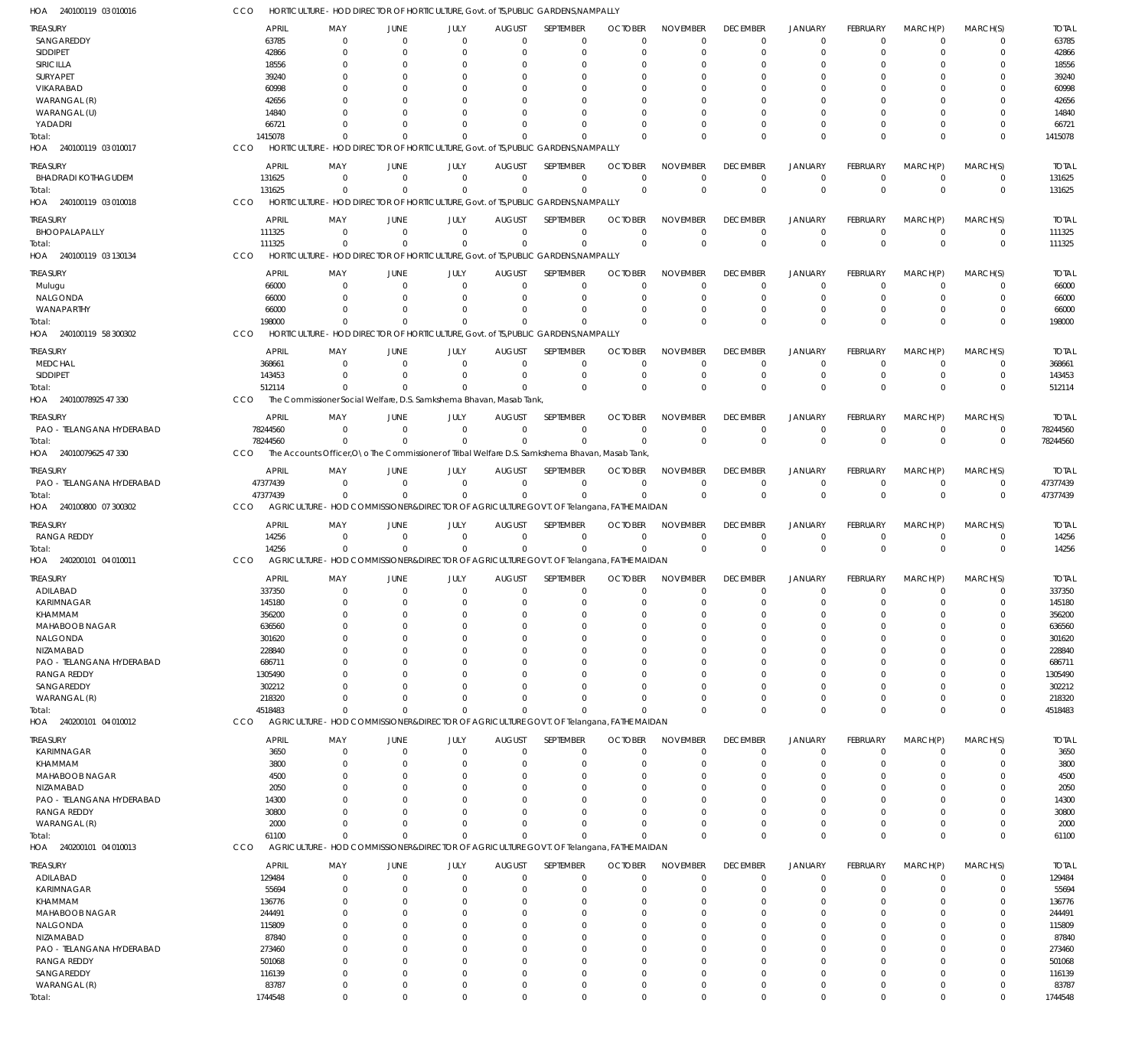| HOA<br>240200101 04 010016                      |                       | AGRICULTURE - HOD COMMISSIONER&DIRECTOR OF AGRICULTURE GOVT. OF Telangana, FATHE MAIDAN             |                                  |                                    |                              |                            |                            |                             |                                   |                                  |                             |                            |                            |                       |
|-------------------------------------------------|-----------------------|-----------------------------------------------------------------------------------------------------|----------------------------------|------------------------------------|------------------------------|----------------------------|----------------------------|-----------------------------|-----------------------------------|----------------------------------|-----------------------------|----------------------------|----------------------------|-----------------------|
| TREASURY                                        | <b>APRIL</b>          | MAY                                                                                                 | <b>JUNE</b>                      | JULY                               | <b>AUGUST</b>                | SEPTEMBER                  | <b>OCTOBER</b>             | <b>NOVEMBER</b>             | <b>DECEMBER</b>                   | <b>JANUARY</b>                   | FEBRUARY                    | MARCH(P)                   | MARCH(S)                   | <b>TOTAL</b>          |
| ADILABAD                                        | 48420                 | $\Omega$                                                                                            | $\Omega$                         | $\Omega$                           | $\mathbf 0$                  | 0                          | $\Omega$                   | $\Omega$                    | $\mathbf 0$                       | $\mathbf 0$                      | $\Omega$                    | $\mathbf 0$                | 0                          | 48420                 |
| KARIMNAGAR<br>KHAMMAM                           | 28726<br>69764        | $\Omega$                                                                                            | $\Omega$<br>$\Omega$             | $\Omega$<br><sup>0</sup>           | $\Omega$<br>0                | $\mathbf 0$<br>0           | $\Omega$                   | $\Omega$                    | $\mathbf 0$<br>$\Omega$           | $\mathbf 0$<br>$\Omega$          | $\Omega$                    | $\Omega$<br>0              | $\mathbf 0$<br>0           | 28726<br>69764        |
| <b>MAHABOOB NAGAR</b>                           | 75661                 |                                                                                                     | $\Omega$                         | <sup>0</sup>                       | 0                            | $\Omega$                   | $\Omega$                   | $\Omega$                    | $\Omega$                          | $\Omega$                         | O                           | $\Omega$                   | $\Omega$                   | 75661                 |
| NALGONDA                                        | 43306                 |                                                                                                     | $\Omega$                         | O                                  | $\Omega$                     | $\Omega$                   |                            | $\Omega$                    | <sup>0</sup>                      | $\Omega$                         |                             | $\Omega$                   | $\Omega$                   | 43306                 |
| NIZAMABAD                                       | 44900                 |                                                                                                     | $\Omega$                         | <sup>0</sup>                       | $\Omega$                     | $\Omega$                   |                            |                             | $\Omega$                          | $\Omega$                         | O                           | $\Omega$                   | $\Omega$                   | 44900                 |
| PAO - TELANGANA HYDERABAD<br><b>RANGA REDDY</b> | 187576<br>383990      |                                                                                                     | $\Omega$<br>$\Omega$             | O<br><sup>0</sup>                  | 0<br>$\Omega$                | $\Omega$<br>$\Omega$       | $\Omega$                   | $\cap$                      | $\Omega$                          | $\Omega$<br>$\Omega$             | O                           | 0<br>$\Omega$              | $\Omega$<br>$\Omega$       | 187576<br>383990      |
| SANGAREDDY                                      | 43429                 |                                                                                                     |                                  | O                                  | $\Omega$                     | $\Omega$                   |                            | $\Omega$                    | $\Omega$                          | $\Omega$                         |                             | $\Omega$                   | $\Omega$                   | 43429                 |
| WARANGAL (R)                                    | 43216                 |                                                                                                     | n                                | $\Omega$                           | $\Omega$                     | $\Omega$                   |                            | $\cap$                      | $\Omega$                          | $\mathbf 0$                      | $\Omega$                    | $\Omega$                   | $\mathbf 0$                | 43216                 |
| Total:                                          | 968988                | $\Omega$                                                                                            | $\Omega$                         | $\Omega$                           | $\Omega$                     | $\Omega$                   |                            | $\Omega$                    | $\Omega$                          | $\Omega$                         | $\Omega$                    | $\Omega$                   | $\mathbf 0$                | 968988                |
| HOA 240200102 05 010011                         | CCO                   | AGRICULTURE - HOD COMMISSIONER&DIRECTOR OF AGRICULTURE GOVT. OF Telangana, FATHE MAIDAN             |                                  |                                    |                              |                            |                            |                             |                                   |                                  |                             |                            |                            |                       |
| treasury                                        | <b>APRIL</b>          | MAY                                                                                                 | JUNE                             | JULY                               | <b>AUGUST</b>                | SEPTEMBER                  | <b>OCTOBER</b>             | <b>NOVEMBER</b>             | <b>DECEMBER</b>                   | <b>JANUARY</b>                   | <b>FEBRUARY</b>             | MARCH(P)                   | MARCH(S)                   | <b>TOTAL</b>          |
| <b>MAHABOOB NAGAR</b><br><b>MANCHERIAL</b>      | 69060<br>33050        | 0<br>0                                                                                              | $\Omega$<br>$\Omega$             | 0<br>$\Omega$                      | 0<br>$\Omega$                | $\mathbf 0$<br>$\mathbf 0$ | $\Omega$<br>$\Omega$       | $\Omega$<br>$\Omega$        | $^{\circ}$<br>$\mathbf 0$         | $\mathbf 0$<br>$\mathbf 0$       | 0<br>$\Omega$               | 0<br>0                     | 0<br>$\mathbf 0$           | 69060<br>33050        |
| Narayanpet                                      | 74380                 | 0                                                                                                   | $\Omega$                         | $\Omega$                           | $\Omega$                     | $\mathbf 0$                |                            |                             | $\mathbf 0$                       | $\mathbf 0$                      | $\Omega$                    | 0                          | $\mathbf 0$                | 74380                 |
| Total:                                          | 176490                | $\Omega$                                                                                            | $\Omega$                         | $\mathbf 0$                        | $\mathbf 0$                  | $\Omega$                   |                            | $\Omega$                    | $\Omega$                          | $\Omega$                         | $\Omega$                    | $\Omega$                   | $\mathbf 0$                | 176490                |
| HOA 240200102 05 010012                         | CCO                   | AGRICULTURE - HOD COMMISSIONER&DIRECTOR OF AGRICULTURE GOVT. OF Telangana, FATHE MAIDAN             |                                  |                                    |                              |                            |                            |                             |                                   |                                  |                             |                            |                            |                       |
| <b>TREASURY</b>                                 | <b>APRIL</b>          | MAY                                                                                                 | <b>JUNE</b>                      | JULY                               | <b>AUGUST</b>                | SEPTEMBER                  | <b>OCTOBER</b>             | <b>NOVEMBER</b>             | <b>DECEMBER</b>                   | <b>JANUARY</b>                   | <b>FEBRUARY</b>             | MARCH(P)                   | MARCH(S)                   | <b>TOTAL</b>          |
| <b>MAHABOOB NAGAR</b>                           | 1800                  | $\Omega$                                                                                            | $\Omega$                         | $\Omega$                           | $\mathbf 0$                  | 0                          | $\Omega$                   | $\Omega$                    | $\mathbf 0$                       | $\overline{0}$                   | $\Omega$                    | 0                          | 0                          | 1800                  |
| <b>MANCHERIAL</b>                               | 420<br>2000           | $\Omega$<br>$\Omega$                                                                                | $\Omega$<br>$\Omega$             | $\Omega$<br>$\Omega$               | $\Omega$<br>$\Omega$         | $\mathbf 0$<br>$\mathbf 0$ | $\Omega$<br>$\Omega$       | $\Omega$<br>$\Omega$        | $\mathbf 0$<br>$\mathbf 0$        | $\mathbf 0$<br>$\mathbf 0$       | $\Omega$<br>$\Omega$        | $\Omega$<br>0              | $\mathbf 0$<br>$\mathbf 0$ | 420<br>2000           |
| Narayanpet<br>Total:                            | 4220                  | $\Omega$                                                                                            | $\Omega$                         | $\Omega$                           | $\Omega$                     | $\Omega$                   |                            | $\Omega$                    | $\Omega$                          | $\Omega$                         | $\Omega$                    | $\Omega$                   | $\Omega$                   | 4220                  |
| HOA<br>240200102 05 010013                      | CCO                   | AGRICULTURE - HOD COMMISSIONER&DIRECTOR OF AGRICULTURE GOVT. OF Telangana, FATHE MAIDAN             |                                  |                                    |                              |                            |                            |                             |                                   |                                  |                             |                            |                            |                       |
| TREASURY                                        | <b>APRIL</b>          | MAY                                                                                                 | <b>JUNE</b>                      | JULY                               | <b>AUGUST</b>                | SEPTEMBER                  | <b>OCTOBER</b>             | <b>NOVEMBER</b>             | <b>DECEMBER</b>                   | <b>JANUARY</b>                   | <b>FEBRUARY</b>             | MARCH(P)                   | MARCH(S)                   | <b>TOTAL</b>          |
| MAHABOOB NAGAR                                  | 26500                 | $\mathbf 0$                                                                                         | $\Omega$                         | $\Omega$                           | $\mathbf 0$                  | $\mathbf 0$                | $\Omega$                   | $\Omega$                    | $\mathbf 0$                       | $\mathbf 0$                      | $\Omega$                    | 0                          | $\mathbf 0$                | 26500                 |
| <b>MANCHERIAL</b>                               | 12816                 | 0                                                                                                   | $\Omega$                         | $\Omega$                           | 0                            | $\mathbf 0$                | $\Omega$                   | $\Omega$                    | $\mathbf 0$                       | $\mathbf 0$                      | $\Omega$                    | 0                          | $\mathbf 0$                | 12816                 |
| Narayanpet                                      | 28724                 | <sup>0</sup>                                                                                        | $\Omega$                         | <sup>0</sup>                       | -0                           | $\Omega$                   |                            | $\Omega$                    | $\Omega$                          | $\mathbf 0$                      | $\Omega$                    | $\Omega$                   | $\mathbf 0$                | 28724                 |
| Total:<br>HOA 240200102 05 010016               | 68040<br>CCO          | $\Omega$<br>AGRICULTURE - HOD COMMISSIONER&DIRECTOR OF AGRICULTURE GOVT. OF Telangana, FATHE MAIDAN |                                  | <sup>0</sup>                       | $\Omega$                     | $\Omega$                   |                            | $\Omega$                    | $\Omega$                          | $\overline{0}$                   | $\Omega$                    | $\Omega$                   | $\mathbf 0$                | 68040                 |
|                                                 |                       |                                                                                                     |                                  |                                    |                              |                            |                            |                             |                                   |                                  |                             |                            |                            |                       |
| treasury<br>MAHABOOB NAGAR                      | <b>APRIL</b><br>13668 | MAY<br>$\Omega$                                                                                     | <b>JUNE</b><br>$\Omega$          | JULY<br>$\Omega$                   | <b>AUGUST</b><br>$\mathbf 0$ | SEPTEMBER<br>$\mathbf 0$   | <b>OCTOBER</b><br>$\Omega$ | <b>NOVEMBER</b><br>$\Omega$ | <b>DECEMBER</b><br>$\overline{0}$ | <b>JANUARY</b><br>$\mathbf 0$    | <b>FEBRUARY</b><br>$\Omega$ | MARCH(P)<br>$\Omega$       | MARCH(S)<br>0              | <b>TOTAL</b><br>13668 |
| <b>MANCHERIAL</b>                               | 3966                  | $\Omega$                                                                                            | $\Omega$                         | $\Omega$                           | 0                            | $\mathbf 0$                | $\Omega$                   | $\Omega$                    | $\mathbf 0$                       | $\mathbf 0$                      | $\Omega$                    | 0                          | $\mathbf 0$                | 3966                  |
| Narayanpet                                      | 8890                  | <sup>0</sup>                                                                                        | $\Omega$                         | $\Omega$                           | $\Omega$                     | $\Omega$                   | $\Omega$                   | $\Omega$                    | $\Omega$                          | $\mathbf 0$                      | $\Omega$                    | $\Omega$                   | $\mathbf 0$                | 8890                  |
| Total:                                          | 26524                 | $\Omega$                                                                                            | $\Omega$                         | $\Omega$                           | $\Omega$                     | $\Omega$                   |                            | $\Omega$                    | $\Omega$                          | $\Omega$                         | $\Omega$                    | $\Omega$                   | $\mathbf 0$                | 26524                 |
| HOA 24020079612 10 310312                       | CCO                   | AGRICULTURE - HOD COMMISSIONER&DIRECTOR OF AGRICULTURE GOVT. OF Telangana, FATHE MAIDAN             |                                  |                                    |                              |                            |                            |                             |                                   |                                  |                             |                            |                            |                       |
| Treasury                                        | <b>APRIL</b>          | MAY                                                                                                 | <b>JUNE</b>                      | JULY                               | <b>AUGUST</b>                | SEPTEMBER                  | <b>OCTOBER</b>             | <b>NOVEMBER</b>             | <b>DECEMBER</b>                   | <b>JANUARY</b>                   | <b>FEBRUARY</b>             | MARCH(P)                   | MARCH(S)                   | <b>TOTAL</b>          |
| MAHABOOB NAGAR<br>Total:                        | $-5900$<br>$-5900$    | $\mathbf 0$<br>$\mathbf 0$                                                                          | $\overline{0}$<br>$\overline{0}$ | $\mathbf 0$<br>$\mathbf 0$         | $\mathbf 0$<br>$\mathbf 0$   | $\mathbf 0$<br>$\mathbf 0$ | $\Omega$<br>$\Omega$       | $\Omega$<br>$\Omega$        | $^{\circ}$<br>$\mathbf 0$         | $\overline{0}$<br>$\overline{0}$ | $\mathbf 0$<br>$\mathbf 0$  | $\mathbf 0$<br>$\mathbf 0$ | $\mathbf 0$<br>$\mathbf 0$ | $-5900$<br>$-5900$    |
| HOA 240300001 01 010011                         | CCO                   | THE DIRECTOR, ANIMAL HUSBANDRY & FISHERIES SHANTHI NAGAR, HYDERABAD                                 |                                  |                                    |                              |                            |                            |                             |                                   |                                  |                             |                            |                            |                       |
| <b>TREASURY</b>                                 | <b>APRIL</b>          | MAY                                                                                                 | <b>JUNE</b>                      | JULY                               | <b>AUGUST</b>                | <b>SEPTEMBER</b>           | <b>OCTOBER</b>             | <b>NOVEMBER</b>             | <b>DECEMBER</b>                   | <b>JANUARY</b>                   | FEBRUARY                    | MARCH(P)                   | MARCH(S)                   | <b>TOTAL</b>          |
| KAMAREDDY                                       | 27640                 | $\Omega$                                                                                            | $\Omega$                         | $\Omega$                           | $\mathbf 0$                  | 0                          | $\Omega$                   | $\Omega$                    | $^{\circ}$                        | $\mathbf 0$                      | $\Omega$                    | $\mathbf 0$                | 0                          | 27640                 |
| PAO - TELANGANA HYDERABAD                       | 2508422               | $\Omega$                                                                                            | $\Omega$                         | $\Omega$                           | $^{\circ}$                   | $\mathbf 0$                | $\Omega$                   | $\Omega$                    | $\mathbf 0$                       | $\mathbf 0$                      | $\Omega$                    | 0                          | $\mathbf 0$                | 2508422               |
| Total:                                          | 2536062               | $\Omega$                                                                                            | $\Omega$                         | $\Omega$                           | $\Omega$                     | $\Omega$                   | $\cap$                     | $\Omega$                    | $\Omega$                          | $\Omega$                         | $\Omega$                    | $\Omega$                   | $\mathbf 0$                | 2536062               |
| HOA 240300001 01 010012                         | CCO                   | THE DIRECTOR, ANIMAL HUSBANDRY & FISHERIES SHANTHI NAGAR, HYDERABAD                                 |                                  |                                    |                              |                            |                            |                             |                                   |                                  |                             |                            |                            |                       |
| TREASURY                                        | <b>APRIL</b>          | MAY                                                                                                 | <b>JUNE</b>                      | JULY                               | <b>AUGUST</b>                | SEPTEMBER                  | <b>OCTOBER</b>             | <b>NOVEMBER</b>             | <b>DECEMBER</b>                   | <b>JANUARY</b>                   | <b>FEBRUARY</b>             | MARCH(P)                   | MARCH(S)                   | <b>TOTAL</b>          |
| KAMAREDDY<br>PAO - TELANGANA HYDERABAD          | 150<br>64120          | $\mathbf{0}$<br>$\mathbf{0}$                                                                        | $\overline{0}$<br>$\Omega$       | 0<br>$\mathbf 0$                   | 0<br>0                       | $\mathbf 0$<br>$\mathbf 0$ | $\Omega$<br>0              | $\Omega$<br>$\Omega$        | $\mathbf 0$<br>$\mathbf 0$        | $\overline{0}$<br>$\mathbf 0$    | $\mathbf 0$<br>$\mathbf 0$  | 0<br>0                     | 0<br>$\mathbf 0$           | 150<br>64120          |
| Total:                                          | 64270                 | $\Omega$                                                                                            | $\Omega$                         | $\Omega$                           | $\Omega$                     | $\mathbf 0$                | $\Omega$                   | $\Omega$                    | $\mathbf 0$                       | $\overline{0}$                   | $\Omega$                    | $\mathbf 0$                | $\mathbf 0$                | 64270                 |
| HOA 240300001 01 010013                         | CCO                   | THE DIRECTOR, ANIMAL HUSBANDRY & FISHERIES SHANTHI NAGAR, HYDERABAD                                 |                                  |                                    |                              |                            |                            |                             |                                   |                                  |                             |                            |                            |                       |
| treasury                                        | <b>APRIL</b>          | MAY                                                                                                 | <b>JUNE</b>                      | JULY                               | <b>AUGUST</b>                | SEPTEMBER                  | <b>OCTOBER</b>             | <b>NOVEMBER</b>             | <b>DECEMBER</b>                   | <b>JANUARY</b>                   | <b>FEBRUARY</b>             | MARCH(P)                   | MARCH(S)                   | <b>TOTAL</b>          |
| KAMAREDDY                                       | 10609                 | $\mathbf{0}$                                                                                        | $\overline{0}$                   | $\mathbf 0$                        | $\mathbf 0$                  | $\mathbf 0$                | $\Omega$                   | $\Omega$                    | $\mathbf 0$                       | $\mathbf 0$                      | $\Omega$                    | $\mathbf 0$                | 0                          | 10609                 |
| PAO - TELANGANA HYDERABAD                       | 991980                | $\Omega$                                                                                            | $\Omega$                         | $\Omega$                           | $^{\circ}$                   | $\mathbf 0$                | 0                          | 0                           | $\mathbf 0$                       | $\mathbf 0$                      | $\mathbf 0$                 | 0                          | 0                          | 991980                |
| Total:<br>HOA 240300001 01 010016               | 1002589<br>CCO        | $\Omega$<br>THE DIRECTOR, ANIMAL HUSBANDRY & FISHERIES SHANTHI NAGAR, HYDERABAD                     | $\Omega$                         | $\Omega$                           | $\Omega$                     | $\Omega$                   | $\Omega$                   | $\Omega$                    | $\Omega$                          | $\overline{0}$                   | $\Omega$                    | $\Omega$                   | $\mathbf 0$                | 1002589               |
|                                                 |                       |                                                                                                     |                                  |                                    |                              |                            |                            | <b>NOVEMBER</b>             |                                   |                                  |                             |                            |                            |                       |
| treasury<br>KAMAREDDY                           | <b>APRIL</b><br>3283  | MAY<br>$\Omega$                                                                                     | JUNE<br>$\Omega$                 | JULY<br>0                          | <b>AUGUST</b><br>0           | SEPTEMBER<br>$\mathbf 0$   | <b>OCTOBER</b><br>$\Omega$ | $\Omega$                    | <b>DECEMBER</b><br>$\mathbf 0$    | <b>JANUARY</b><br>$\mathbf 0$    | FEBRUARY<br>$\mathbf 0$     | MARCH(P)<br>0              | MARCH(S)<br>$\mathbf 0$    | <b>TOTAL</b><br>3283  |
| PAO - TELANGANA HYDERABAD                       | 716467                | $\Omega$                                                                                            | $\Omega$                         | 0                                  | 0                            | $\mathbf 0$                | $\Omega$                   | 0                           | $\mathbf 0$                       | $\overline{0}$                   | 0                           | 0                          | $\mathbf 0$                | 716467                |
| Total:                                          | 719750                | $\Omega$                                                                                            | $\Omega$                         | $\mathbf 0$                        | 0                            | $\mathbf 0$                | $\Omega$                   | $\Omega$                    | $\mathbf 0$                       | $\overline{0}$                   | $\Omega$                    | $\mathbf 0$                | $\mathbf 0$                | 719750                |
| HOA 240300001 01 010018                         | CCO                   | THE DIRECTOR, ANIMAL HUSBANDRY & FISHERIES SHANTHI NAGAR, HYDERABAD                                 |                                  |                                    |                              |                            |                            |                             |                                   |                                  |                             |                            |                            |                       |
| treasury                                        | <b>APRIL</b>          | MAY                                                                                                 | <b>JUNE</b>                      | JULY                               | <b>AUGUST</b>                | SEPTEMBER                  | <b>OCTOBER</b>             | <b>NOVEMBER</b>             | <b>DECEMBER</b>                   | <b>JANUARY</b>                   | FEBRUARY                    | MARCH(P)                   | MARCH(S)                   | <b>TOTAL</b>          |
| PAO - TELANGANA HYDERABAD                       | 12521                 | $\Omega$                                                                                            | $\overline{0}$                   | $\Omega$                           | $\mathbf 0$                  | $\mathbf 0$                | $\Omega$                   | $\Omega$<br>$\Omega$        | $\mathbf 0$                       | $\mathbf 0$                      | $\mathbf 0$                 | $\mathbf 0$                | $\mathbf 0$                | 12521                 |
| Total:<br>HOA 240300001 01 130131               | 12521<br>CCO          | $\Omega$<br>THE DIRECTOR, ANIMAL HUSBANDRY & FISHERIES SHANTHI NAGAR, HYDERABAD                     | $\overline{0}$                   | $\Omega$                           | $\mathbf 0$                  | $\mathbf 0$                | $\Omega$                   |                             | $\mathbf 0$                       | $\overline{0}$                   | $\mathbf 0$                 | $\mathbf 0$                | $\mathbf 0$                | 12521                 |
|                                                 | <b>APRIL</b>          | MAY                                                                                                 |                                  | JULY                               |                              | SEPTEMBER                  | <b>OCTOBER</b>             | <b>NOVEMBER</b>             | <b>DECEMBER</b>                   | <b>JANUARY</b>                   | FEBRUARY                    | MARCH(P)                   | MARCH(S)                   | <b>TOTAL</b>          |
| treasury<br>PAO - TELANGANA HYDERABAD           | 2374                  | $\mathbf{0}$                                                                                        | JUNE<br>$\overline{0}$           | $\mathbf 0$                        | <b>AUGUST</b><br>$\mathbf 0$ | $\mathbf 0$                | $\Omega$                   | 0                           | $\mathbf 0$                       | $\mathbf 0$                      | $\mathbf 0$                 | $\overline{0}$             | $\mathbf 0$                | 2374                  |
| Total:                                          | 2374                  | $\Omega$                                                                                            | $\Omega$                         | $\mathbf 0$                        | $\mathbf 0$                  | $\mathbf 0$                | $\Omega$                   | $\Omega$                    | $\mathbf 0$                       | $\overline{0}$                   | $\mathbf 0$                 | $\mathbf 0$                | $\mathbf 0$                | 2374                  |
| HOA 240300001 03 010011                         | CCO                   | THE DIRECTOR, ANIMAL HUSBANDRY &                                                                    |                                  | FISHERIES SHANTHI NAGAR, HYDERABAD |                              |                            |                            |                             |                                   |                                  |                             |                            |                            |                       |
| Treasury                                        | <b>APRIL</b>          | MAY                                                                                                 | <b>JUNE</b>                      | JULY                               | <b>AUGUST</b>                | SEPTEMBER                  | <b>OCTOBER</b>             | <b>NOVEMBER</b>             | <b>DECEMBER</b>                   | <b>JANUARY</b>                   | FEBRUARY                    | MARCH(P)                   | MARCH(S)                   | <b>TOTAL</b>          |
| ADILABAD                                        | 531970                | $\mathbf{0}$                                                                                        | $\overline{0}$                   | 0                                  | 0                            | 0                          | $\Omega$                   | $\Omega$                    | $\mathbf 0$                       | $\mathbf 0$                      | $\Omega$                    | $\mathbf 0$                | $\Omega$                   | 531970                |
| <b>BHADRADI KOTHAGUDEM</b>                      | 691948                | 0                                                                                                   | $\Omega$                         | $\Omega$                           | 0                            | 0                          | $\Omega$                   | $\Omega$                    | $\mathbf 0$                       | $\mathbf 0$                      | $\Omega$                    | 0                          | 0                          | 691948                |
| BHOOPALAPALLY<br><b>JANGAON</b>                 | 218974<br>293120      | $\Omega$<br>0                                                                                       | $\Omega$<br>$\Omega$             | $\Omega$<br>O                      | -0<br>$\Omega$               | 0<br>0                     | $\Omega$<br>$\Omega$       | $\Omega$<br>$\Omega$        | $\Omega$<br>$\Omega$              | $\Omega$<br>$\Omega$             | 0<br>O                      | $\Omega$<br>$\Omega$       | 0<br>0                     | 218974<br>293120      |
| KARIMNAGAR                                      | 501190                | 0                                                                                                   | $\Omega$                         | $\Omega$                           | $\Omega$                     | $\Omega$                   | $\Omega$                   | $\Omega$                    | $\Omega$                          | $\Omega$                         | $\Omega$                    | $\Omega$                   | $\Omega$                   | 501190                |
| KHAMMAM                                         | 114750                | 0                                                                                                   | $\overline{0}$                   | $\mathbf 0$                        | $^{\circ}$                   | $\mathbf 0$                | $\Omega$                   | $\mathbf 0$                 | $\mathbf 0$                       | $\mathbf 0$                      | $\mathbf 0$                 | $\mathbf 0$                | $\mathbf 0$                | 114750                |
| KOMARAMBHEEM ASIFABAD                           | 267930                | $\mathbf{0}$                                                                                        | $\mathbf 0$                      | $\mathbf 0$                        | $\mathbf 0$                  | $\mathbf 0$                | $\mathbf 0$                | $\mathbf 0$                 | $\mathbf 0$                       | $\mathbf 0$                      | $\mathbf 0$                 | $\mathbf 0$                | $\mathbf 0$                | 267930                |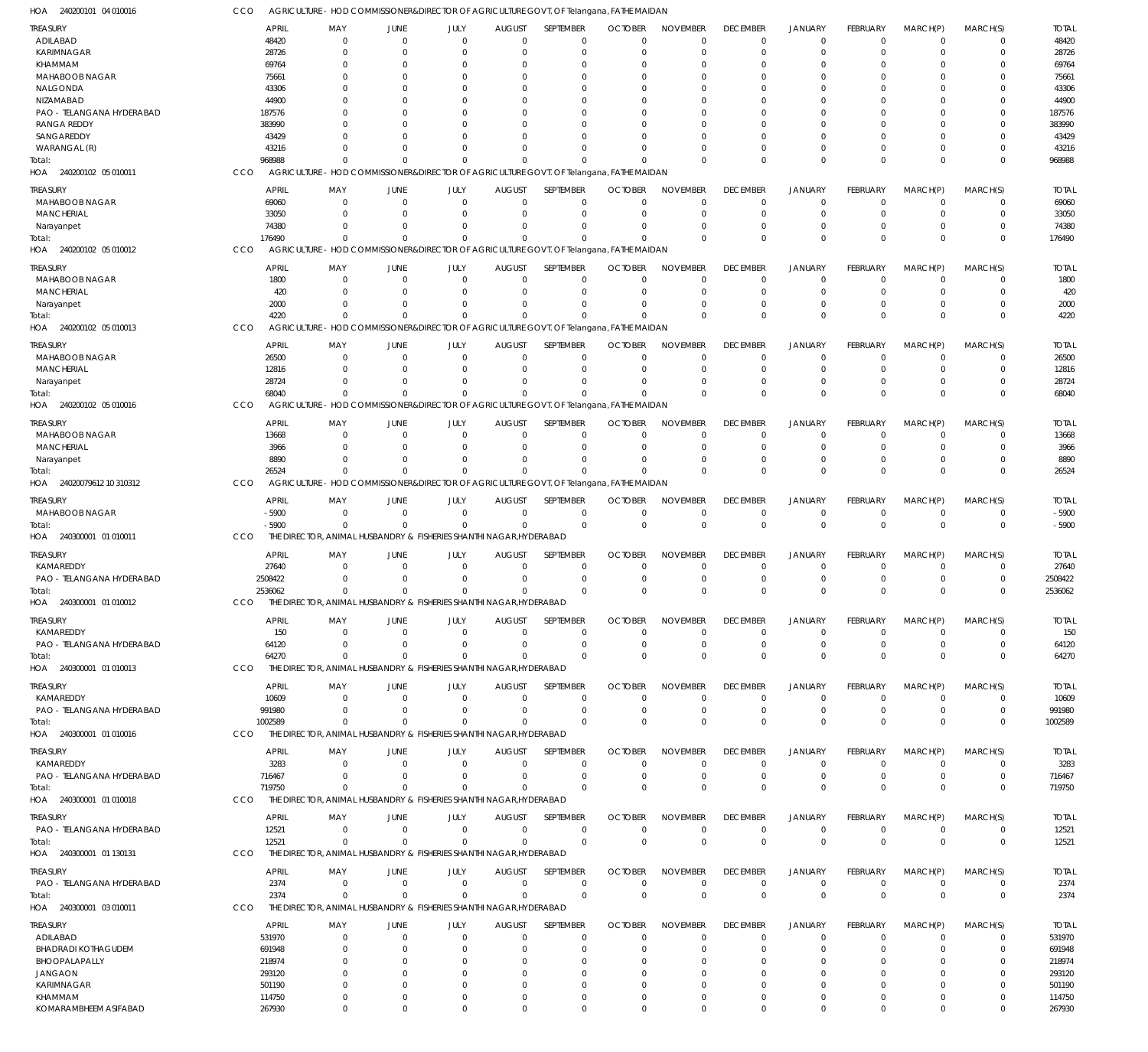| TREASURY                   | <b>APRIL</b> | MAY            | JUNE         | JULY           | <b>AUGUST</b>                                                       | SEPTEMBER    | <b>OCTOBER</b> | <b>NOVEMBER</b> | <b>DECEMBER</b> | <b>JANUARY</b> | FEBRUARY    | MARCH(P)    | MARCH(S)    | <b>TOTAL</b> |
|----------------------------|--------------|----------------|--------------|----------------|---------------------------------------------------------------------|--------------|----------------|-----------------|-----------------|----------------|-------------|-------------|-------------|--------------|
| MAHABOOB NAGAR             | 509470       | $\mathbf 0$    | $\mathbf{0}$ | $\mathbf 0$    | $^{\circ}$                                                          | $\mathbf 0$  | $\Omega$       | $\mathbf 0$     | $\overline{0}$  | $\mathbf 0$    | $\mathbf 0$ | $\mathbf 0$ | $\mathbf 0$ | 509470       |
| MAHABUBABAD                | 453650       | 0              | $\Omega$     | $\mathbf 0$    | $\Omega$                                                            | $\mathbf 0$  | $\Omega$       | $\Omega$        | $\overline{0}$  | $\overline{0}$ | $\Omega$    | $\Omega$    | $\mathbf 0$ | 453650       |
| <b>MANCHERIAL</b>          | 373643       | $\mathbf{0}$   | C            | $\Omega$       | $\Omega$                                                            | $\Omega$     | $\Omega$       | $\Omega$        | $\Omega$        | $\Omega$       | $\Omega$    | $\Omega$    | $\mathbf 0$ | 373643       |
|                            |              | $\mathbf{0}$   | C            | $\Omega$       | $\Omega$                                                            | $\Omega$     |                | $\Omega$        | $\Omega$        | $\Omega$       | $\Omega$    | $\Omega$    | 0           | 20050        |
| Mulugu                     | 20050        |                |              |                |                                                                     |              |                |                 |                 |                |             |             |             |              |
| NIZAMABAD                  | 107170       | $\Omega$       | C            | $\Omega$       |                                                                     | $\Omega$     |                | $\Omega$        | $\Omega$        | $\Omega$       | $\Omega$    | $\Omega$    | $\Omega$    | 107170       |
| PEDDAPALLY                 | 49840        | $\Omega$       | -C           | $\Omega$       | $\Omega$                                                            | $\Omega$     |                | $\Omega$        | $\Omega$        | $\Omega$       | $\Omega$    | $\Omega$    | 0           | 49840        |
| <b>RANGA REDDY</b>         | 126440       | $\Omega$       | C            | $\Omega$       | $\Omega$                                                            | $\Omega$     |                | $\Omega$        | $\Omega$        | $\Omega$       | $\Omega$    | $\Omega$    | $\mathbf 0$ | 126440       |
| VIKARABAD                  | 104900       | $\Omega$       | -C           | $\Omega$       | $\Omega$                                                            | $\Omega$     |                | $\Omega$        | $\Omega$        | $\Omega$       | $\Omega$    | $\Omega$    | 0           | 104900       |
| WARANGAL (R)               | 521330       | $\Omega$       | -C           | $\Omega$       | $\Omega$                                                            | $\Omega$     | $\Omega$       | $\Omega$        | $\Omega$        | $\Omega$       | $\Omega$    | $\Omega$    | 0           | 521330       |
| WARANGAL (U)               | 512160       | $\mathbf{0}$   | $\Omega$     | $\mathbf 0$    | $\Omega$                                                            | $\Omega$     |                | $\Omega$        | $\Omega$        | $\overline{0}$ | $\Omega$    | $\Omega$    | 0           | 512160       |
|                            |              |                |              |                |                                                                     |              |                |                 |                 |                |             |             |             |              |
| Total:                     | 5398535      | $\mathbf 0$    | $\Omega$     | $\mathbf 0$    | $\Omega$                                                            | $\Omega$     | $\Omega$       | $\Omega$        | $\Omega$        | $\Omega$       | $\Omega$    | $\Omega$    | $\mathbf 0$ | 5398535      |
| HOA 240300001 03 010012    | CCO          |                |              |                | THE DIRECTOR, ANIMAL HUSBANDRY & FISHERIES SHANTHI NAGAR, HYDERABAD |              |                |                 |                 |                |             |             |             |              |
| TREASURY                   | <b>APRIL</b> | MAY            | JUNE         | JULY           | <b>AUGUST</b>                                                       | SEPTEMBER    | <b>OCTOBER</b> | <b>NOVEMBER</b> | <b>DECEMBER</b> | <b>JANUARY</b> | FEBRUARY    | MARCH(P)    | MARCH(S)    | <b>TOTAL</b> |
|                            |              |                |              |                |                                                                     |              |                |                 |                 |                |             |             |             |              |
| ADILABAD                   | 6000         | $\mathbf{0}$   | $\mathbf{0}$ | $\mathbf 0$    | $\Omega$                                                            | $\mathbf 0$  | $\Omega$       | $\Omega$        | $\mathbf 0$     | $\mathbf 0$    | $\Omega$    | $\Omega$    | $\mathbf 0$ | 6000         |
| <b>BHADRADI KOTHAGUDEM</b> | 19774        | $\mathbf{0}$   | $\Omega$     | $\Omega$       | $\Omega$                                                            | $\mathbf 0$  | $\Omega$       | $\Omega$        | $\overline{0}$  | $\overline{0}$ | $\Omega$    | $\Omega$    | $\mathbf 0$ | 19774        |
| BHOOPALAPALLY              | 2500         | $\Omega$       | C            | $\Omega$       | $\Omega$                                                            | $\Omega$     |                | $\Omega$        | $\Omega$        | $\Omega$       | $\Omega$    | $\Omega$    | 0           | 2500         |
| <b>JANGAON</b>             | 5500         | $\Omega$       | $\Omega$     | $\Omega$       | $\Omega$                                                            | $\Omega$     | $\Omega$       | $\Omega$        | $\Omega$        | $\Omega$       | $\Omega$    | $\Omega$    | $\Omega$    | 5500         |
| KARIMNAGAR                 | 5970         | $\Omega$       | C            | $\Omega$       | $\Omega$                                                            | $\Omega$     |                | $\Omega$        | $\Omega$        | $\Omega$       | U           | $\Omega$    | $\Omega$    | 5970         |
| KHAMMAM                    | 3000         | $\Omega$       | C            | $\Omega$       | $\Omega$                                                            | $\Omega$     |                | $\Omega$        | $\Omega$        | $\Omega$       | U           | $\Omega$    | $\Omega$    | 3000         |
|                            |              |                |              |                |                                                                     |              |                |                 |                 |                |             |             |             |              |
| KOMARAMBHEEM ASIFABAD      | 3600         | $\Omega$       | C            | $\Omega$       | $\Omega$                                                            | $\Omega$     |                | $\Omega$        | $\Omega$        | $\Omega$       | U           | $\Omega$    | $\Omega$    | 3600         |
| MAHABOOB NAGAR             | 7000         | $\Omega$       | $\Omega$     | $\Omega$       | $\Omega$                                                            | $\Omega$     |                | $\Omega$        | $\Omega$        | $\Omega$       | $\Omega$    | $\Omega$    | $\Omega$    | 7000         |
| MAHABUBABAD                | 6500         | $\Omega$       | -C           | $\Omega$       | $\Omega$                                                            | $\Omega$     |                | $\Omega$        | $\Omega$        | $\Omega$       | U           | U           | $\Omega$    | 6500         |
| <b>MANCHERIAL</b>          | 3800         | $\Omega$       | $\Omega$     | $\Omega$       | $\Omega$                                                            | $\Omega$     | $\Omega$       | $\Omega$        | $\Omega$        | $\Omega$       | $\Omega$    | $\Omega$    | $\Omega$    | 3800         |
| Mulugu                     | 725          | $\Omega$       | C            | $\Omega$       |                                                                     | $\Omega$     |                | $\Omega$        | $\Omega$        | $\Omega$       | U           | U           | $\Omega$    | 725          |
| NIZAMABAD                  | 1000         | $\Omega$       | $\Omega$     | $\Omega$       | $\Omega$                                                            | $\Omega$     |                | $\Omega$        | $\Omega$        | $\Omega$       | $\Omega$    | $\Omega$    | $\Omega$    | 1000         |
|                            |              |                |              |                |                                                                     |              |                |                 |                 |                |             |             |             |              |
| PEDDAPALLY                 | 1800         | $\Omega$       | C            | $\Omega$       | $\Omega$                                                            | $\Omega$     |                | $\Omega$        | $\Omega$        | $\Omega$       | U           | $\Omega$    | $\Omega$    | 1800         |
| <b>RANGA REDDY</b>         | 2875         | $\Omega$       | C            | $\Omega$       |                                                                     | $\Omega$     |                | $\Omega$        | $\Omega$        | $\Omega$       | U           | $\Omega$    | $\Omega$    | 2875         |
| VIKARABAD                  | 2900         | $\Omega$       | C            | $\Omega$       | $\Omega$                                                            | $\Omega$     |                | $\Omega$        | $\Omega$        | $\Omega$       | U           | $\Omega$    | $\Omega$    | 2900         |
| WARANGAL (R)               | 9650         | $\Omega$       | $\Omega$     | $\Omega$       | $\Omega$                                                            | $\Omega$     |                | $\Omega$        | $\Omega$        | $\Omega$       | $\Omega$    | $\Omega$    | 0           | 9650         |
| WARANGAL (U)               | 11703        | $\Omega$       | $\Omega$     | $\Omega$       | $\Omega$                                                            | $\Omega$     |                | $\Omega$        | $\Omega$        | $\overline{0}$ | $\Omega$    | $\Omega$    | 0           | 11703        |
| Total:                     | 94297        | $\Omega$       | $\Omega$     | $\Omega$       | $\Omega$                                                            | $\Omega$     | $\Omega$       | $\Omega$        | $\mathbf 0$     | $\mathbf{0}$   | $\Omega$    | $\Omega$    | $\Omega$    | 94297        |
|                            |              |                |              |                |                                                                     |              |                |                 |                 |                |             |             |             |              |
| HOA 240300001 03 010013    | CCO          |                |              |                | THE DIRECTOR, ANIMAL HUSBANDRY & FISHERIES SHANTHI NAGAR, HYDERABAD |              |                |                 |                 |                |             |             |             |              |
| TREASURY                   | <b>APRIL</b> | MAY            | JUNE         | JULY           | <b>AUGUST</b>                                                       | SEPTEMBER    | <b>OCTOBER</b> | <b>NOVEMBER</b> | <b>DECEMBER</b> | <b>JANUARY</b> | FEBRUARY    | MARCH(P)    | MARCH(S)    | <b>TOTAL</b> |
|                            |              |                | $\Omega$     |                | $\Omega$                                                            |              | $\Omega$       | $\Omega$        | $\overline{0}$  | $\overline{0}$ |             | $\Omega$    |             |              |
| ADILABAD                   | 204262       | $\mathbf 0$    |              | $\mathbf 0$    |                                                                     | $\mathbf 0$  |                |                 |                 |                | $\mathbf 0$ |             | $\mathbf 0$ | 204262       |
| <b>BHADRADI KOTHAGUDEM</b> | 266407       | 0              | C            | $\mathbf 0$    | $\Omega$                                                            | $\mathbf 0$  | $\Omega$       | $\mathbf 0$     | $^{\circ}$      | $\overline{0}$ | $\Omega$    | $\Omega$    | $\mathbf 0$ | 266407       |
| BHOOPALAPALLY              | 85897        | $\mathbf 0$    | $\Omega$     | $\Omega$       | $\Omega$                                                            | $\Omega$     | $\Omega$       | $\Omega$        | $\Omega$        | $\Omega$       | $\Omega$    | $\Omega$    | 0           | 85897        |
| <b>JANGAON</b>             | 112638       | $\mathbf{0}$   | C            | $\Omega$       | $\Omega$                                                            | $\Omega$     |                | $\Omega$        | $\Omega$        | $\Omega$       | $\Omega$    | $\Omega$    | 0           | 112638       |
| <b>KARIMNAGAR</b>          | 192406       | $\Omega$       | C            | $\Omega$       | $\Omega$                                                            | $\Omega$     |                | $\Omega$        | $\Omega$        | $\Omega$       | $\Omega$    | $\Omega$    | $\mathbf 0$ | 192406       |
| KHAMMAM                    | 43960        | $\mathbf{0}$   | -C           | $\Omega$       | $\Omega$                                                            | $\Omega$     |                | $\Omega$        | $\Omega$        | $\Omega$       | $\Omega$    | $\Omega$    | 0           | 43960        |
|                            |              | $\Omega$       | C            | $\Omega$       | $\Omega$                                                            | $\Omega$     | $\Omega$       | $\Omega$        | $\Omega$        | $\Omega$       | $\Omega$    | $\Omega$    |             |              |
| KOMARAMBHEEM ASIFABAD      | 102853       |                |              |                |                                                                     |              |                |                 |                 |                |             |             | 0           | 102853       |
| MAHABOOB NAGAR             | 195714       | $\Omega$       | -C           | $\Omega$       | $\Omega$                                                            | $\Omega$     |                | $\Omega$        | $\Omega$        | $\Omega$       | $\Omega$    | $\Omega$    | 0           | 195714       |
| MAHABUBABAD                | 173984       | $\Omega$       | C            | $\Omega$       | $\Omega$                                                            | $\Omega$     |                | $\Omega$        | $\Omega$        | $\Omega$       | $\Omega$    | $\Omega$    | $\mathbf 0$ | 173984       |
| <b>MANCHERIAL</b>          | 143300       | $\mathbf 0$    | -C           | $\Omega$       | $\Omega$                                                            | $\Omega$     |                | $\Omega$        | $\Omega$        | $\Omega$       | $\Omega$    | $\Omega$    | 0           | 143300       |
| Mulugu                     | 7775         | $\Omega$       | -C           | $\Omega$       | $\Omega$                                                            | $\Omega$     |                | $\Omega$        | $\Omega$        | $\Omega$       | $\Omega$    | $\Omega$    | 0           | 7775         |
| NIZAMABAD                  | 41083        | $\Omega$       | -C           | $\Omega$       | $\Omega$                                                            | $\Omega$     |                | $\Omega$        | $\Omega$        | $\Omega$       | $\Omega$    | $\Omega$    | 0           | 41083        |
|                            |              |                |              |                |                                                                     |              |                |                 |                 |                |             |             |             |              |
| PEDDAPALLY                 | 18845        | $\Omega$       | -C           | $\Omega$       | $\Omega$                                                            | $\Omega$     |                | $\Omega$        |                 | $\Omega$       | $\Omega$    | $\Omega$    | 0           | 18845        |
| <b>RANGA REDDY</b>         | 48529        | $\Omega$       | $\Omega$     | $\Omega$       | $\Omega$                                                            | $\Omega$     | $\Omega$       | $\Omega$        | $\Omega$        | $\Omega$       | $\Omega$    | $\Omega$    | $\mathbf 0$ | 48529        |
| VIKARABAD                  | 40296        | $\cap$         |              | $\Omega$       |                                                                     | $\Omega$     |                | $\Omega$        |                 | $\Omega$       | $\Omega$    | $\Omega$    | $\Omega$    | 40296        |
| WARANGAL (R)               | 200157       | $\mathbf 0$    | $\Omega$     | $\Omega$       |                                                                     | $\Omega$     |                |                 | 0               | $^{\circ}$     | $\Omega$    | $\Omega$    | 0           | 200157       |
| WARANGAL (U)               | 196524       | $\mathbf 0$    | $\Omega$     | $\mathbf 0$    | $\Omega$                                                            | $\mathbf 0$  | $\Omega$       | 0               | $^{\circ}$      | 0              | $\mathbf 0$ | $\mathbf 0$ | $\mathbf 0$ | 196524       |
| Total:                     | 2074630      | $\mathbf 0$    | $\Omega$     | $\Omega$       | $\Omega$                                                            | $\mathbf{0}$ | $\Omega$       | $\mathbf 0$     | $\mathbf 0$     | $\mathbf 0$    | $\mathbf 0$ | $\mathbf 0$ | $\mathbf 0$ | 2074630      |
| HOA 240300001 03 010016    | CCO          |                |              |                | THE DIRECTOR, ANIMAL HUSBANDRY & FISHERIES SHANTHI NAGAR, HYDERABAD |              |                |                 |                 |                |             |             |             |              |
|                            |              |                |              |                |                                                                     |              |                |                 |                 |                |             |             |             |              |
| <b>TREASURY</b>            | <b>APRIL</b> | MAY            | JUNE         | JULY           | <b>AUGUST</b>                                                       | SEPTEMBER    | <b>OCTOBER</b> | <b>NOVEMBER</b> | <b>DECEMBER</b> | <b>JANUARY</b> | FEBRUARY    | MARCH(P)    | MARCH(S)    | <b>TOTAL</b> |
| ADILABAD                   | 75309        | $\mathbf{0}$   | $\Omega$     | $\mathbf{0}$   | $\Omega$                                                            | $\mathbf 0$  | -0             | $\Omega$        | $\mathbf 0$     | $\mathbf 0$    | $\Omega$    | $\mathbf 0$ | $\mathbf 0$ | 75309        |
| <b>BHADRADI KOTHAGUDEM</b> | 126196       | $\overline{0}$ | -C           | $\Omega$       | $\Omega$                                                            | $\mathbf 0$  | $\Omega$       | $\Omega$        | $\Omega$        | $\overline{0}$ | $\Omega$    | $\Omega$    | $\mathbf 0$ | 126196       |
|                            |              |                |              |                |                                                                     |              |                |                 |                 |                |             |             |             |              |
| BHOOPALAPALLY              | 26583        | $\Omega$       | $\Omega$     | $\Omega$       | $\Omega$                                                            | $\Omega$     |                | $\Omega$        | $\Omega$        | $\overline{0}$ | $\Omega$    | $\Omega$    | $\Omega$    | 26583        |
| <b>JANGAON</b>             | 42119        | $\Omega$       | -C           | $\Omega$       |                                                                     | $\Omega$     |                | $\Omega$        | $\Omega$        | $\Omega$       |             | U           | $\Omega$    | 42119        |
| KARIMNAGAR                 | 99240        | $\Omega$       | $\Omega$     | $\Omega$       | $\Omega$                                                            | $\Omega$     |                | $\Omega$        | $\Omega$        | $\Omega$       | $\Omega$    | $\Omega$    | $\Omega$    | 99240        |
| KHAMMAM                    | 15000        | n              | -C           | $\Omega$       |                                                                     | $\Omega$     |                | $\Omega$        | $\Omega$        | $\Omega$       |             | U           | $\Omega$    | 15000        |
| KOMARAMBHEEM ASIFABAD      | 31831        | n              | <sup>r</sup> | $\Omega$       |                                                                     | $\Omega$     |                | $\Omega$        | $\Omega$        | $\Omega$       | O           | $\Omega$    | $\Omega$    | 31831        |
| MAHABOOB NAGAR             | 92502        | n              | -C           | $\Omega$       |                                                                     | $\Omega$     |                | $\Omega$        | $\Omega$        | $\Omega$       |             | U           | $\Omega$    | 92502        |
|                            |              | $\Omega$       |              | $\Omega$       |                                                                     | $\Omega$     |                | $\Omega$        | $\Omega$        | $\Omega$       |             | $\Omega$    | $\Omega$    |              |
| MAHABUBABAD                | 53842        |                | -C           |                |                                                                     |              |                |                 |                 |                | O           |             |             | 53842        |
| <b>MANCHERIAL</b>          | 58843        | n              | <sup>r</sup> | $\Omega$       |                                                                     | $\Omega$     |                | $\Omega$        | $\Omega$        | $\Omega$       |             | U           | $\Omega$    | 58843        |
| Mulugu                     | 4010         | $\Omega$       | -C           | $\Omega$       |                                                                     | $\Omega$     |                | $\Omega$        | $\Omega$        | $\Omega$       | O           | $\Omega$    | $\Omega$    | 4010         |
| NIZAMABAD                  | 21190        | n              | <sup>r</sup> | $\Omega$       |                                                                     | $\Omega$     |                | $\Omega$        | $\Omega$        | $\Omega$       |             | U           | $\Omega$    | 21190        |
| PEDDAPALLY                 | 5832         | n              | -C           | $\Omega$       |                                                                     | $\Omega$     |                | $\Omega$        | $\Omega$        | $\Omega$       | O           | $\Omega$    | $\Omega$    | 5832         |
| <b>RANGA REDDY</b>         | 37545        | n              | <sup>r</sup> | $\Omega$       |                                                                     | $\Omega$     |                | $\Omega$        | $\Omega$        | $\Omega$       |             | U           | $\Omega$    | 37545        |
| VIKARABAD                  | 12470        | n              | <sup>r</sup> | $\Omega$       |                                                                     | $\Omega$     |                | $\Omega$        | $\Omega$        | $\Omega$       | O           | U           | $\Omega$    | 12470        |
|                            |              |                |              |                |                                                                     |              |                |                 |                 |                |             |             |             |              |
| WARANGAL (R)               | 95564        | $\cap$         | -C           | $\Omega$       |                                                                     | $\Omega$     |                | $\Omega$        | $\Omega$        | $\Omega$       | O           | $\Omega$    | $\Omega$    | 95564        |
| WARANGAL (U)               | 89002        | $\Omega$       | $\Omega$     | $\Omega$       | $\Omega$                                                            | $\Omega$     |                | $\Omega$        | $\overline{0}$  | $\mathbf 0$    | $\Omega$    | $\Omega$    | 0           | 89002        |
| Total:                     | 887078       | $\Omega$       | $\Omega$     | $\Omega$       | $\Omega$                                                            | $\Omega$     | $\Omega$       | $\Omega$        | $^{\circ}$      | $\mathbf{0}$   | $\Omega$    | $\Omega$    | $\mathbf 0$ | 887078       |
| HOA 240300001 04 010011    | CCO          |                |              |                | THE DIRECTOR, ANIMAL HUSBANDRY & FISHERIES SHANTHI NAGAR, HYDERABAD |              |                |                 |                 |                |             |             |             |              |
|                            |              |                |              |                |                                                                     |              |                |                 |                 |                |             |             |             |              |
| TREASURY                   | <b>APRIL</b> | MAY            | JUNE         | JULY           | <b>AUGUST</b>                                                       | SEPTEMBER    | <b>OCTOBER</b> | <b>NOVEMBER</b> | <b>DECEMBER</b> | <b>JANUARY</b> | FEBRUARY    | MARCH(P)    | MARCH(S)    | <b>TOTAL</b> |
| ADILABAD                   | 2971364      | $\mathbf 0$    | C            | $\overline{0}$ | $\Omega$                                                            | $\mathbf 0$  | $\cup$         | $\Omega$        | $^{\circ}$      | $\mathbf 0$    | 0           | 0           | $\mathbf 0$ | 2971364      |
| <b>BHADRADI KOTHAGUDEM</b> | 4045709      | $\mathbf 0$    | $\Omega$     | $\mathbf{0}$   | $\Omega$                                                            | $\mathbf 0$  | $\Omega$       | $\Omega$        | $\Omega$        | $\overline{0}$ | $\mathbf 0$ | $\Omega$    | $\mathbf 0$ | 4045709      |
| BHOOPALAPALLY              |              | $\mathbf{0}$   | -C           | $\Omega$       | $\Omega$                                                            | $\Omega$     |                | $\Omega$        | $\Omega$        | $\Omega$       | $\Omega$    | $\Omega$    | 0           | 1496544      |
|                            | 1496544      |                |              |                |                                                                     |              |                |                 |                 |                |             |             |             |              |
| HYDERABAD URBAN            | $-18502$     | $\Omega$       | -C           | $\Omega$       |                                                                     | $\Omega$     | $\Omega$       | $\Omega$        | $\Omega$        | $\Omega$       | $\Omega$    | $\Omega$    | $\Omega$    | $-18502$     |
| <b>JAGTIAL</b>             | 3779826      | $\mathbf{0}$   | <sup>r</sup> | $\Omega$       | $\Omega$                                                            | $\Omega$     |                | $\Omega$        | $\Omega$        | $\overline{0}$ | $\Omega$    | $\Omega$    | 0           | 3779826      |
| <b>JANGAON</b>             | 2651733      | $\mathbf 0$    | $\Omega$     | $\mathbf 0$    | $\Omega$                                                            | $\Omega$     | $\Omega$       | $\Omega$        | $\Omega$        | $\mathbf 0$    | $\mathbf 0$ | $\mathbf 0$ | 0           | 2651733      |
|                            |              |                |              |                |                                                                     | $\Omega$     |                | $\mathbf 0$     |                 | $\overline{0}$ | $\Omega$    |             |             | 2538121      |

CCO THE DIRECTOR, ANIMAL HUSBANDRY & FISHERIES SHANTHI NAGAR,HYDERABAD

240300001 03 010011 HOA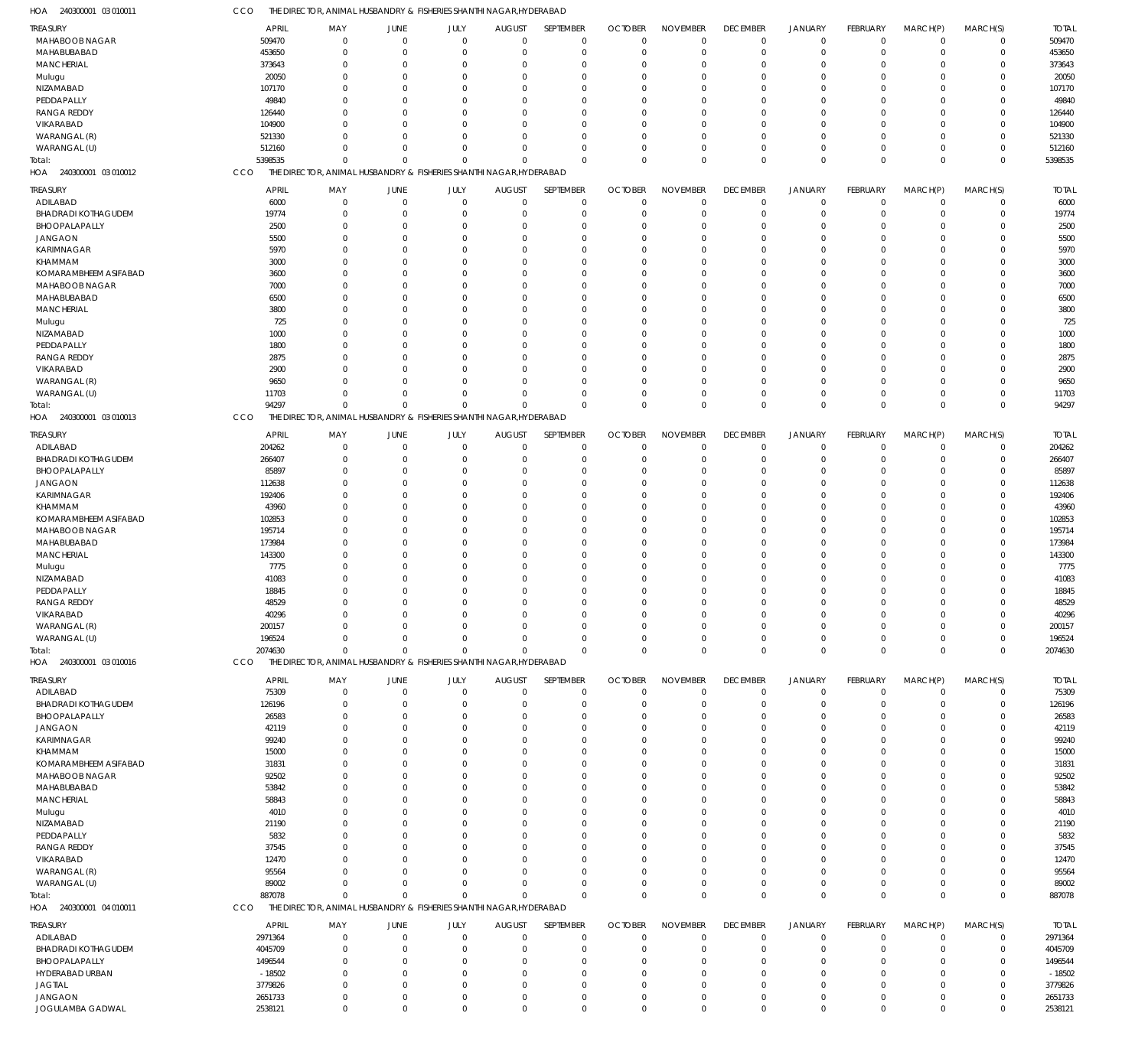240300001 04 010011 HOA CCO THE DIRECTOR, ANIMAL HUSBANDRY & FISHERIES SHANTHI NAGAR,HYDERABAD

| TREASURY                          | APRIL        | MAY                                                                 | JUNE           | JULY         | <b>AUGUST</b> | SEPTEMBER   | <b>OCTOBER</b> | <b>NOVEMBER</b> | <b>DECEMBER</b> | <b>JANUARY</b> | FEBRUARY        | MARCH(P)       | MARCH(S)    | <b>TOTAL</b> |
|-----------------------------------|--------------|---------------------------------------------------------------------|----------------|--------------|---------------|-------------|----------------|-----------------|-----------------|----------------|-----------------|----------------|-------------|--------------|
| KAMAREDDY                         | 2963349      | $\mathbf 0$                                                         | $\overline{0}$ | $\mathbf 0$  | $\mathbf 0$   | $\mathbf 0$ | $\mathbf 0$    | $\mathbf 0$     | $\mathbf 0$     | $\mathbf 0$    | $\overline{0}$  | $\overline{0}$ | $\mathbf 0$ | 2963349      |
| KARIMNAGAR                        | 5080940      | $\Omega$                                                            | $\overline{0}$ | $\mathbf 0$  | $\mathbf 0$   | $\mathbf 0$ | $\mathbf 0$    | $\mathbf 0$     | $\Omega$        | $\mathbf 0$    | $\Omega$        | $\Omega$       | $\mathbf 0$ | 5080940      |
| KHAMMAM                           | 6814768      | $\Omega$                                                            | $\overline{0}$ | $\mathbf 0$  | 0             | $\mathbf 0$ | $\Omega$       | $\Omega$        | $\Omega$        | $\Omega$       | $\Omega$        | $\Omega$       | 0           | 6814768      |
| KOMARAMBHEEM ASIFABAD             | 1371525      | $\mathbf 0$                                                         | $\mathbf 0$    | $\mathbf 0$  | $\mathbf 0$   | $\mathbf 0$ | $\Omega$       | $\mathbf 0$     | $\Omega$        | $\Omega$       | $\Omega$        | $\Omega$       | 0           | 1371525      |
| MAHABOOB NAGAR                    | 4200980      | $\Omega$                                                            | $\Omega$       | $\Omega$     | 0             | $\mathbf 0$ | $\Omega$       | $\Omega$        |                 | $\Omega$       | $\Omega$        | $\Omega$       | $\Omega$    | 4200980      |
| MAHABUBABAD                       | 2519752      | $\Omega$                                                            | $\Omega$       | $\Omega$     | $\mathbf 0$   | $\mathbf 0$ | $\Omega$       | $\Omega$        |                 | $\Omega$       | $\Omega$        | $\Omega$       | 0           | 2519752      |
| <b>MANCHERIAL</b>                 | 3203810      | $\Omega$                                                            | $\Omega$       | $\Omega$     | 0             | $\mathbf 0$ | $\Omega$       | $\Omega$        |                 | $\Omega$       | $\Omega$        | $\Omega$       | $\Omega$    | 3203810      |
| MEDAK                             | 2900535      | $\Omega$                                                            | $\Omega$       | $\Omega$     | $\mathbf 0$   | $\mathbf 0$ | $\Omega$       | $\Omega$        |                 | $\Omega$       | $\Omega$        | $\Omega$       | 0           | 2900535      |
| <b>MEDCHAL</b>                    | 3123284      | $\Omega$                                                            | $\Omega$       | $\Omega$     | 0             | $\mathbf 0$ | $\Omega$       | $\mathbf 0$     |                 | $\Omega$       | $\Omega$        | $\Omega$       | $\Omega$    | 3123284      |
| Mulugu                            | 1651525      | $\Omega$                                                            | $\Omega$       | $\mathbf 0$  | $\mathbf 0$   | $\mathbf 0$ | $\Omega$       | $\Omega$        | $\Omega$        | $\Omega$       | $\Omega$        | $\Omega$       | 0           | 1651525      |
| NAGARKURNOOL                      | 3409969      | $\Omega$                                                            | $\Omega$       | $\Omega$     | 0             | $\mathbf 0$ | $\Omega$       | $\Omega$        |                 | $\Omega$       | $\Omega$        | $\Omega$       | $\Omega$    | 3409969      |
| NALGONDA                          | 7597449      | $\Omega$                                                            | $\Omega$       | $\Omega$     | $\mathbf 0$   | $\mathbf 0$ | $\Omega$       | $\mathbf 0$     |                 | $\Omega$       | $\Omega$        | $\Omega$       | 0           | 7597449      |
| NIRMAL                            | 3152844      | $\Omega$                                                            | $\Omega$       | $\Omega$     | 0             | $\mathbf 0$ | $\Omega$       | $\Omega$        |                 | $\Omega$       | $\Omega$        | $\Omega$       | $\Omega$    | 3152844      |
| NIZAMABAD                         | 5555442      | $\Omega$                                                            | $\Omega$       | $\Omega$     | $\mathbf 0$   | $\mathbf 0$ | $\Omega$       | $\Omega$        |                 | $\Omega$       | $\Omega$        | $\Omega$       | 0           | 5555442      |
| Narayanpet                        | 1784697      | $\Omega$                                                            | $\Omega$       | $\Omega$     | 0             | $\mathbf 0$ | $\Omega$       | $\Omega$        |                 | $\Omega$       | $\Omega$        | $\Omega$       | 0           | 1784697      |
| PAO - TELANGANA HYDERABAD         | 6694271      | $\Omega$                                                            | $\Omega$       | $\Omega$     | $\mathbf 0$   | $\mathbf 0$ | $\Omega$       | $\mathbf 0$     |                 | $\Omega$       | $\Omega$        | $\Omega$       | 0           | 6694271      |
| PEDDAPALLY                        | 3204601      | $\Omega$                                                            | $\Omega$       | $\Omega$     | 0             | $\mathbf 0$ | $\Omega$       | $\Omega$        |                 | $\Omega$       | $\Omega$        | $\Omega$       | $\Omega$    | 3204601      |
| <b>RANGA REDDY</b>                | 8903953      | $\Omega$                                                            | $\Omega$       | $\Omega$     | $\mathbf 0$   | $\mathbf 0$ | $\Omega$       | $\Omega$        |                 | $\Omega$       | $\Omega$        | $\Omega$       | 0           | 8903953      |
| SANGAREDDY                        | 6441450      | $\Omega$                                                            | $\Omega$       | $\Omega$     | 0             | $\mathbf 0$ | $\Omega$       | $\Omega$        |                 | $\Omega$       | $\Omega$        | $\Omega$       | $\Omega$    | 6441450      |
| SIDDIPET                          |              | $\Omega$                                                            | $\Omega$       | $\Omega$     | $\mathbf 0$   | $\mathbf 0$ | $\Omega$       | $\Omega$        |                 | $\Omega$       | $\Omega$        | $\Omega$       | 0           | 4492482      |
|                                   | 4492482      |                                                                     |                |              |               |             |                |                 |                 | $\Omega$       |                 | $\Omega$       |             |              |
| SIRICILLA                         | 1771300      | $\Omega$                                                            | $\Omega$       | $\Omega$     | 0             | $\mathbf 0$ | $\Omega$       | $\Omega$        |                 |                | $\Omega$        |                | $\Omega$    | 1771300      |
| SURYAPET                          | 5062578      | $\Omega$                                                            | $\Omega$       | $\Omega$     | $\mathbf 0$   | $\mathbf 0$ | $\Omega$       | $\Omega$        | $\Omega$        | $\Omega$       | $\Omega$        | $\Omega$       | 0           | 5062578      |
| VIKARABAD                         | 3622265      | $\Omega$                                                            | $\Omega$       | $\Omega$     | $\Omega$      | $\mathbf 0$ | $\Omega$       | $\Omega$        |                 | $\Omega$       | $\Omega$        | $\Omega$       | $\Omega$    | 3622265      |
| WANAPARTHY                        | 2200220      | $\Omega$                                                            | $\Omega$       | $\mathbf 0$  | $\mathbf 0$   | $\mathbf 0$ | $\Omega$       | $\mathbf 0$     | $\Omega$        | $\Omega$       | $\Omega$        | $\Omega$       | 0           | 2200220      |
| WARANGAL (R)                      | 3683978      | O                                                                   | $\Omega$       | $\Omega$     | 0             | $\mathbf 0$ | $\Omega$       | $\Omega$        |                 | $\Omega$       | $\Omega$        | $\Omega$       | $\Omega$    | 3683978      |
| WARANGAL (U)                      | 3597021      | $\Omega$                                                            | $\Omega$       | $\mathbf 0$  | $\mathbf 0$   | $\mathbf 0$ | $\Omega$       | $\Omega$        | $\Omega$        | $\Omega$       | $\Omega$        | $\Omega$       | 0           | 3597021      |
| YADADRI                           | 4402101      | $\Omega$                                                            | $\mathbf 0$    | $\mathbf 0$  | $\mathbf 0$   | $\mathbf 0$ | $\Omega$       | $\mathbf 0$     | $\Omega$        | $\Omega$       | $\Omega$        | $\Omega$       | 0           | 4402101      |
| Total:                            | 126871884    | $\Omega$                                                            | $\Omega$       | $\mathbf 0$  | $\mathbf 0$   | $\mathbf 0$ | $\Omega$       | $\mathbf 0$     | $\Omega$        | $\Omega$       | $\Omega$        | $\mathbf 0$    | $\mathbf 0$ | 126871884    |
| 240300001 04 010012<br>HOA        | CCO          | THE DIRECTOR, ANIMAL HUSBANDRY & FISHERIES SHANTHI NAGAR, HYDERABAD |                |              |               |             |                |                 |                 |                |                 |                |             |              |
| TREASURY                          | <b>APRIL</b> | MAY                                                                 | JUNE           | JULY         | <b>AUGUST</b> | SEPTEMBER   | <b>OCTOBER</b> | <b>NOVEMBER</b> | <b>DECEMBER</b> | <b>JANUARY</b> | <b>FEBRUARY</b> | MARCH(P)       | MARCH(S)    | <b>TOTAL</b> |
| ADILABAD                          | 111510       | $\mathbf 0$                                                         | $\overline{0}$ | $\mathbf 0$  | $\mathbf 0$   | $\mathbf 0$ | $\mathbf 0$    | $\mathbf 0$     | $\mathbf 0$     | $\mathbf 0$    | $\overline{0}$  | $\mathbf 0$    | $\mathbf 0$ | 111510       |
| <b>BHADRADI KOTHAGUDEM</b>        | 150705       | $\mathbf 0$                                                         | $\overline{0}$ | $\mathbf 0$  | $\mathbf 0$   | $\mathbf 0$ | $\Omega$       | $\Omega$        | $\Omega$        | $\mathbf 0$    | $\Omega$        | $\Omega$       | $\mathbf 0$ | 150705       |
| BHOOPALAPALLY                     | 44650        | $\Omega$                                                            | $\Omega$       | $\mathbf 0$  | $\mathbf 0$   | $\mathbf 0$ | $\Omega$       | $\mathbf 0$     | $\Omega$        | $\Omega$       | $\Omega$        | $\Omega$       | $\mathbf 0$ | 44650        |
| <b>JAGTIAL</b>                    | 70380        | $\Omega$                                                            | $\Omega$       | $\Omega$     | $\mathbf 0$   | $\mathbf 0$ | $\Omega$       | $\Omega$        | $\Omega$        | $\Omega$       | $\Omega$        | $\Omega$       | 0           | 70380        |
| <b>JANGAON</b>                    | 56793        | $\Omega$                                                            | $\Omega$       | $\Omega$     | $\mathbf 0$   | $\mathbf 0$ | $\Omega$       | $\Omega$        | $\Omega$        | $\Omega$       | $\Omega$        | $\Omega$       | 0           | 56793        |
| JOGULAMBA GADWAL                  | 47898        | $\Omega$                                                            | $\Omega$       | $\Omega$     | $\mathbf 0$   | $\mathbf 0$ | $\Omega$       | $\Omega$        | $\Omega$        | $\Omega$       | $\Omega$        | $\Omega$       | 0           | 47898        |
| KAMAREDDY                         | 58099        | $\Omega$                                                            | $\Omega$       | $\Omega$     | $\mathbf 0$   | $\mathbf 0$ | $\Omega$       | $\mathbf{0}$    | $\Omega$        | $\Omega$       | $\Omega$        | $\Omega$       | $\Omega$    | 58099        |
| KARIMNAGAR                        |              | $\Omega$                                                            | $\Omega$       | $\Omega$     | $\mathbf 0$   | $\mathbf 0$ | $\Omega$       | $\Omega$        | $\Omega$        | $\Omega$       | $\Omega$        | $\Omega$       | 0           | 149002       |
|                                   | 149002       | $\Omega$                                                            |                |              |               |             |                |                 | $\Omega$        | $\Omega$       | $\Omega$        | $\Omega$       |             |              |
| KHAMMAM                           | 199054       |                                                                     | $\Omega$       | $\Omega$     | $\mathbf 0$   | $\mathbf 0$ | $\Omega$       | $\mathbf 0$     |                 |                |                 | $\Omega$       | 0           | 199054       |
| KOMARAMBHEEM ASIFABAD             | 45225        | $\Omega$                                                            | $\Omega$       | $\Omega$     | $\mathbf 0$   | $\mathbf 0$ | $\Omega$       | $\Omega$        | $\Omega$        | $\Omega$       | $\Omega$        |                | 0           | 45225        |
| MAHABOOB NAGAR                    | 106783       | $\Omega$                                                            | $\Omega$       | $\Omega$     | $\mathbf 0$   | $\mathbf 0$ | $\Omega$       | $\Omega$        | $\Omega$        | $\Omega$       | $\Omega$        | $\Omega$       | 0           | 106783       |
| MAHABUBABAD                       | 69284        | $\Omega$                                                            | $\Omega$       | $\Omega$     | $\mathbf 0$   | $\mathbf 0$ | $\Omega$       | $\Omega$        | $\Omega$        | $\Omega$       | $\Omega$        | $\Omega$       | 0           | 69284        |
| <b>MANCHERIAL</b>                 | 84295        | $\Omega$                                                            | $\Omega$       | $\Omega$     | $\mathbf 0$   | $\mathbf 0$ | $\Omega$       | $\Omega$        | $\Omega$        | $\Omega$       | $\Omega$        | $\Omega$       | 0           | 84295        |
| MEDAK                             | 50605        | $\Omega$                                                            | $\Omega$       | $\Omega$     | $\mathbf 0$   | $\mathbf 0$ | $\Omega$       | $\Omega$        | $\Omega$        | $\Omega$       | $\Omega$        | $\Omega$       | 0           | 50605        |
| <b>MEDCHAL</b>                    | 77490        | $\Omega$                                                            | $\Omega$       | $\mathbf 0$  | $\mathbf 0$   | $\mathbf 0$ | $\Omega$       | $\mathbf{0}$    | $\Omega$        | $\Omega$       | $\Omega$        | $\Omega$       | 0           | 77490        |
| Mulugu                            | 46355        | O                                                                   | $\Omega$       | $\Omega$     | $\mathbf 0$   | $\mathbf 0$ | $\Omega$       | $\Omega$        | $\Omega$        | $\Omega$       | $\Omega$        | $\Omega$       | 0           | 46355        |
| NAGARKURNOOL                      | 89129        | $\Omega$                                                            | $\Omega$       | $\Omega$     | $\mathbf 0$   | $\mathbf 0$ | $\Omega$       | $\Omega$        | $\Omega$        | $\Omega$       | $\Omega$        | $\Omega$       | 0           | 89129        |
| NALGONDA                          | 190713       | $\Omega$                                                            | $\Omega$       | $\mathbf{0}$ | $\mathbf 0$   | $\mathbf 0$ | $\Omega$       | $\mathbf 0$     | $\Omega$        | $\mathbf 0$    | $\mathbf 0$     | $\mathbf 0$    | $\mathbf 0$ | 190713       |
| NIRMAL                            | 62596        | 0                                                                   | $\Omega$       | $\mathbf 0$  | 0             | $\mathbf 0$ | $\mathbf 0$    | $\Omega$        | $\Omega$        | $\Omega$       | $\mathbf{0}$    | $\mathbf 0$    | $\mathbf 0$ | 62596        |
| NIZAMABAD                         | 127136       | $\mathbf 0$                                                         | $\mathbf 0$    | $\mathbf 0$  | 0             | $\mathbf 0$ | $\mathbf 0$    | $\Omega$        | $\Omega$        | $\Omega$       | $\Omega$        | $\Omega$       | 0           | 127136       |
| Narayanpet                        | 25565        | $\Omega$                                                            | $\Omega$       | $\mathbf 0$  | 0             | $\mathbf 0$ | $\Omega$       | $\mathbf{0}$    | $\Omega$        | $\Omega$       | $\Omega$        | $\Omega$       | 0           | 25565        |
| PAO - TELANGANA HYDERABAD         | 381101       | $\Omega$                                                            | $\Omega$       | $\Omega$     | $\Omega$      | $\mathbf 0$ | $\Omega$       | $\Omega$        | $\Omega$        | $\Omega$       | $\Omega$        | $\Omega$       | 0           | 381101       |
| PEDDAPALLY                        | 69785        | $\Omega$                                                            | $\Omega$       | $\Omega$     | $\Omega$      | $\mathbf 0$ | $\Omega$       | $\Omega$        | $\Omega$        | $\Omega$       | $\Omega$        | $\Omega$       | $\Omega$    | 69785        |
| <b>RANGA REDDY</b>                | 218301       | $\Omega$                                                            | $\Omega$       | $\Omega$     | 0             | $\mathbf 0$ | $\Omega$       | $\Omega$        | $\Omega$        | $\Omega$       | $\Omega$        | $\Omega$       | 0           | 218301       |
| SANGAREDDY                        | 162182       | $\Omega$                                                            | $\Omega$       | $\Omega$     | $\Omega$      | $\mathbf 0$ | $\Omega$       | $\Omega$        | $\Omega$        | $\Omega$       | $\Omega$        | $\Omega$       | $\Omega$    | 162182       |
| SIDDIPET                          | 99241        | 0                                                                   | $\Omega$       | $\Omega$     | 0             | $\mathbf 0$ | $\Omega$       | $\Omega$        | $\Omega$        | $\Omega$       | $\Omega$        | $\Omega$       | 0           | 99241        |
| SIRICILLA                         | 35350        | $\Omega$                                                            | $\cup$         | $\Omega$     | $\Omega$      | $\mathbf 0$ | $\Omega$       | $\Omega$        | $\cap$          | $\Omega$       | $\Omega$        | $\Omega$       | 0           | 35350        |
| SURYAPET                          | 131035       | 0                                                                   | $\Omega$       | $\Omega$     | 0             | $\mathbf 0$ | $\Omega$       | $\Omega$        | $\Omega$        | $\Omega$       | $\Omega$        | $\Omega$       | 0           | 131035       |
| VIKARABAD                         | 81037        | $\Omega$                                                            | $\Omega$       | $\Omega$     | $\mathbf 0$   | $\mathbf 0$ | $\Omega$       | $\Omega$        | $\Omega$        | $\Omega$       | $\Omega$        | $\Omega$       | 0           | 81037        |
| WANAPARTHY                        | 34281        | 0                                                                   | $\Omega$       | $\Omega$     | 0             | $\mathbf 0$ | $\Omega$       | $\Omega$        | $\Omega$        | $\Omega$       | $\Omega$        | $\Omega$       | 0           | 34281        |
| WARANGAL (R)                      | 81014        | $\Omega$                                                            | $\cup$         | $\Omega$     | $\Omega$      | $\mathbf 0$ | $\Omega$       | $\Omega$        | $\Omega$        | $\Omega$       | $\Omega$        | $\Omega$       | 0           | 81014        |
| WARANGAL (U)                      | 126766       | 0                                                                   | $\Omega$       | $\mathbf 0$  | 0             | $\mathbf 0$ | $\Omega$       | $\Omega$        | $\Omega$        | $\Omega$       | $\Omega$        | $\Omega$       | 0           | 126766       |
| YADADRI                           | 85345        | $\Omega$                                                            | $\Omega$       | $\Omega$     | $\mathbf 0$   | $\mathbf 0$ | $\Omega$       | $\mathbf{0}$    | $\Omega$        | $\Omega$       | $\Omega$        | $\mathbf 0$    | $\mathbf 0$ | 85345        |
|                                   | 3368705      | $\Omega$                                                            | $\Omega$       | $\Omega$     | $\mathbf 0$   | $\mathbf 0$ | $\Omega$       | $\mathbf 0$     | $\Omega$        | $\mathbf{0}$   | $\Omega$        | $\mathbf 0$    | $\mathbf 0$ | 3368705      |
| Total:<br>HOA 240300001 04 010013 | CCO          | THE DIRECTOR, ANIMAL HUSBANDRY & FISHERIES SHANTHI NAGAR, HYDERABAD |                |              |               |             |                |                 |                 |                |                 |                |             |              |
|                                   |              |                                                                     |                |              |               |             |                |                 |                 |                |                 |                |             |              |
| TREASURY                          | <b>APRIL</b> | MAY                                                                 | JUNE           | JULY         | <b>AUGUST</b> | SEPTEMBER   | <b>OCTOBER</b> | <b>NOVEMBER</b> | <b>DECEMBER</b> | <b>JANUARY</b> | FEBRUARY        | MARCH(P)       | MARCH(S)    | <b>TOTAL</b> |
| ADILABAD                          | 1136563      | $\mathbf 0$                                                         | $\mathbf 0$    | $\mathbf 0$  | $\mathbf 0$   | $\mathbf 0$ | 0              | $^{\circ}$      | $\mathbf 0$     | $\mathbf 0$    | $^{\circ}$      | $\overline{0}$ | $\mathbf 0$ | 1136563      |
| <b>BHADRADI KOTHAGUDEM</b>        | 1546118      | $\mathbf 0$                                                         | $\mathbf 0$    | $\mathbf 0$  | 0             | $\mathbf 0$ | 0              | $\mathbf 0$     | $\Omega$        | $\Omega$       | $\Omega$        | $\Omega$       | $\mathbf 0$ | 1546118      |
| BHOOPALAPALLY                     | 569396       | $\Omega$                                                            | $\Omega$       | 0            | 0             | $\mathbf 0$ | -0             | $\Omega$        | $\Omega$        | $\Omega$       | $\Omega$        | $\Omega$       | 0           | 569396       |
| JAGTIAL                           | 1445258      | 0                                                                   | $\Omega$       | $\Omega$     | 0             | $\mathbf 0$ | $\Omega$       | $\mathbf 0$     |                 | $\Omega$       | $\Omega$        | $\Omega$       | $\Omega$    | 1445258      |
| <b>JANGAON</b>                    | 1019083      | $\Omega$                                                            | $\Omega$       | $\Omega$     | 0             | $\mathbf 0$ | $\Omega$       | $\Omega$        |                 | $\Omega$       | $\Omega$        | $\Omega$       | 0           | 1019083      |
| JOGULAMBA GADWAL                  | 953880       | O                                                                   | $\Omega$       | $\Omega$     | 0             | $\mathbf 0$ | -0             | $\Omega$        |                 | $\Omega$       | $\Omega$        | $\Omega$       | $\Omega$    | 953880       |
| KAMAREDDY                         | 1205809      | 0                                                                   | $\Omega$       | $\Omega$     | 0             | $\mathbf 0$ | -0             | $\mathbf 0$     |                 | $\Omega$       | $\Omega$        | $\Omega$       | 0           | 1205809      |
| KARIMNAGAR                        |              |                                                                     |                |              |               | $\mathbf 0$ | -0             | $\Omega$        |                 | $\Omega$       |                 | $\Omega$       | $\Omega$    | 1793469      |
|                                   | 1793469      | O                                                                   | $\Omega$       | $\Omega$     | 0             |             |                |                 |                 |                |                 |                |             |              |
| KHAMMAM                           | 2604412      | 0                                                                   | $\Omega$       | $\Omega$     | 0             | $\mathbf 0$ | -0             | $\Omega$        |                 | $\Omega$       | $\Omega$        | $\Omega$       | 0           | 2604412      |
| KOMARAMBHEEM ASIFABAD             | 509978       | 0                                                                   | $\Omega$       | $\Omega$     | 0             | $\mathbf 0$ | -0             | $\Omega$        |                 | $\Omega$       | $\Omega$        | $\Omega$       | $\Omega$    | 509978       |
| MAHABOOB NAGAR                    | 1589957      | $\Omega$                                                            | $\Omega$       | $\Omega$     | 0             | $\mathbf 0$ | -0             | $\Omega$        |                 | $\Omega$       | $\Omega$        | $\Omega$       | 0           | 1589957      |
| MAHABUBABAD                       | 968457       | O                                                                   | $\Omega$       | $\Omega$     | 0             | $\mathbf 0$ | $\Omega$       | $\Omega$        |                 | $\Omega$       | $\Omega$        | $\Omega$       | $\Omega$    | 968457       |
| <b>MANCHERIAL</b>                 | 1027062      | $\mathbf 0$                                                         | $\Omega$       | $\mathbf 0$  | $\mathbf 0$   | $\mathbf 0$ | -0             | $\mathbf 0$     | $\Omega$        | $\Omega$       | $\Omega$        | $\overline{0}$ | 0           | 1027062      |
| MEDAK                             | 1065032      | $\mathbf 0$                                                         | $\mathbf 0$    | $\mathbf 0$  | $\mathbf 0$   | $\mathbf 0$ | 0              | $\mathbf 0$     | $\Omega$        | $\mathbf 0$    | $\overline{0}$  | $\mathbf 0$    | 0           | 1065032      |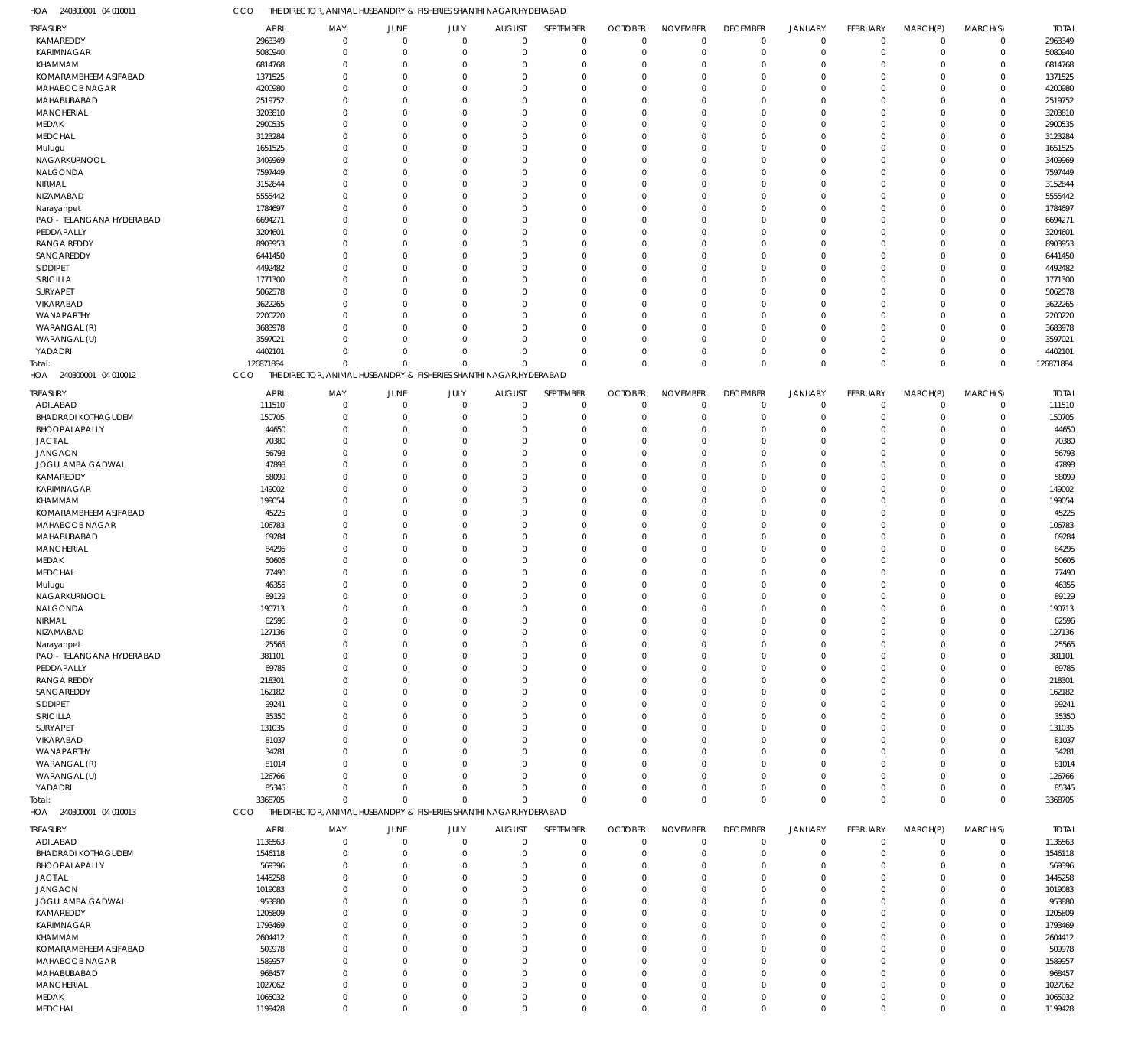CCO THE DIRECTOR, ANIMAL HUSBANDRY & FISHERIES SHANTHI NAGAR,HYDERABAD

|                                     | CCO<br>THE DIRECTOR, ANIMAL HUSBANDRY & FISHERIES SHANTHI NAGAR, HYDERABAD |                                                                     |                             |                            |                  |                  |                  |                            |                            |                            |                   |                            |                  |                  |
|-------------------------------------|----------------------------------------------------------------------------|---------------------------------------------------------------------|-----------------------------|----------------------------|------------------|------------------|------------------|----------------------------|----------------------------|----------------------------|-------------------|----------------------------|------------------|------------------|
| <b>TREASURY</b>                     | APRIL                                                                      | MAY                                                                 | JUNE                        | JULY                       | <b>AUGUST</b>    | SEPTEMBER        | <b>OCTOBER</b>   | <b>NOVEMBER</b>            | <b>DECEMBER</b>            | <b>JANUARY</b>             | <b>FEBRUARY</b>   | MARCH(P)                   | MARCH(S)         | <b>TOTAL</b>     |
| Mulugu                              | 664784                                                                     | $\mathbf 0$                                                         | $\mathbf 0$                 | $\mathbf 0$                | $\Omega$         | $\mathbf 0$      | $\mathbf 0$      | $\mathbf 0$                | $\mathbf 0$                | $\mathbf 0$                | $\mathbf 0$       | $\mathbf 0$                | $\mathbf 0$      | 664784           |
| NAGARKURNOOL                        | 1317754                                                                    | $\mathbf 0$                                                         | $\Omega$                    | $\mathbf 0$                | $\Omega$         | $\mathbf 0$      | $\mathbf 0$      | $\mathbf 0$                | $\mathbf 0$                | $\mathbf 0$                | $\mathbf 0$       | $\mathbf 0$                | $\mathbf 0$      | 1317754          |
| NALGONDA                            | 2881290                                                                    | $\mathbf 0$                                                         | $\Omega$                    | $\Omega$                   | $\Omega$         | $\mathbf 0$      | $\Omega$         | $\mathbf 0$                | $\mathbf 0$                | $\mathbf 0$                | $\Omega$          | $\Omega$                   | $\mathbf 0$      | 2881290          |
| <b>NIRMAL</b>                       | 1209393                                                                    | $\mathbf 0$                                                         | $\Omega$                    | $\Omega$                   | $\Omega$         | $\mathbf 0$      | $\Omega$         | $\mathbf 0$                | $\mathbf 0$                | $\mathbf 0$                | $\Omega$          | $\Omega$                   | $\mathbf 0$      | 1209393          |
| NIZAMABAD                           | 2134786                                                                    | $\Omega$                                                            | $\Omega$                    | $\Omega$                   | $\Omega$         | $\mathbf 0$      | $\Omega$         | $\Omega$                   | 0                          | $\mathbf 0$                | $\Omega$          | $\Omega$                   | 0                | 2134786          |
| Narayanpet                          |                                                                            | $\Omega$                                                            | $\Omega$                    | $\Omega$                   | $\Omega$         | $\mathbf 0$      | $\Omega$         | $\mathbf 0$                | $\Omega$                   | $\mathbf 0$                | $\Omega$          | $\Omega$                   | $\mathbf 0$      | 686538           |
|                                     | 686538                                                                     |                                                                     |                             |                            |                  |                  |                  |                            |                            |                            |                   |                            |                  |                  |
| PAO - TELANGANA HYDERABAD           | 2628802                                                                    | $\mathbf{0}$                                                        | $\Omega$                    | $\Omega$                   | $\Omega$         | $\mathbf 0$      | $\Omega$         | $\mathbf 0$                | 0                          | $\mathbf 0$                | $\Omega$          | $\Omega$                   | 0                | 2628802          |
| PEDDAPALLY                          | 1143464                                                                    | $\Omega$                                                            | $\Omega$                    | $\Omega$                   | $\Omega$         | $\mathbf 0$      | $\Omega$         | $\mathbf 0$                | $\Omega$                   | $\mathbf 0$                | $\Omega$          | $\Omega$                   | $\Omega$         | 1143464          |
| <b>RANGA REDDY</b>                  | 3337713                                                                    | $\mathbf{0}$                                                        | $\Omega$                    | $\Omega$                   | $\Omega$         | $\mathbf 0$      | $\Omega$         | $\mathbf 0$                | 0                          | $\mathbf 0$                | $\Omega$          | $\Omega$                   | 0                | 3337713          |
| SANGAREDDY                          | 2500112                                                                    | $\Omega$                                                            | $\Omega$                    | $\Omega$                   | $\Omega$         | $\Omega$         | $\Omega$         | $\Omega$                   | $\Omega$                   | $\Omega$                   | $\Omega$          | $\Omega$                   | $\Omega$         | 2500112          |
| SIDDIPET                            | 1737932                                                                    | $\Omega$                                                            | C                           | $\Omega$                   | $\Omega$         | $\mathbf 0$      | $\Omega$         | $\mathbf 0$                | 0                          | $\mathbf 0$                | $\Omega$          | $\Omega$                   | $\mathbf 0$      | 1737932          |
| SIRICILLA                           | 680076                                                                     | $\Omega$                                                            | $\Omega$                    | $\Omega$                   | $\Omega$         | $\mathbf 0$      | $\Omega$         | $\mathbf 0$                | $\mathbf 0$                | $\mathbf 0$                | $\Omega$          | $\Omega$                   | $\mathbf 0$      | 680076           |
| SURYAPET                            | 1929819                                                                    | $\Omega$                                                            | $\Omega$                    | $\Omega$                   | $\Omega$         | $\mathbf 0$      | $\Omega$         | $\Omega$                   | $\Omega$                   | $\mathbf 0$                | $\Omega$          | $\Omega$                   | 0                | 1929819          |
| VIKARABAD                           | 1368279                                                                    | $\Omega$                                                            | $\Omega$                    | $\Omega$                   | $\Omega$         | $\mathbf 0$      | $\Omega$         | $\mathbf 0$                | $\mathbf 0$                | $\mathbf 0$                | $\Omega$          | $\mathbf 0$                | $\mathbf 0$      | 1368279          |
| WANAPARTHY                          | 806790                                                                     | $\Omega$                                                            | $\Omega$                    | $\Omega$                   | $\Omega$         | $\mathbf 0$      | $\Omega$         | $\mathbf 0$                | 0                          | $\mathbf 0$                | $\Omega$          | $\Omega$                   | 0                | 806790           |
| WARANGAL (R)                        | 1425630                                                                    | $\Omega$                                                            | $\Omega$                    | $\Omega$                   | $\Omega$         | $\mathbf 0$      | $\Omega$         | $\mathbf 0$                | $\mathbf 0$                | $\mathbf 0$                | $\Omega$          | $\mathbf 0$                | $\mathbf 0$      | 1425630          |
|                                     |                                                                            | $\Omega$                                                            | $\Omega$                    | $\Omega$                   | $\Omega$         |                  |                  | $\Omega$                   |                            |                            |                   | $\Omega$                   |                  |                  |
| WARANGAL (U)                        | 1447684                                                                    |                                                                     |                             |                            |                  | $\mathbf 0$      | $\Omega$         |                            | 0                          | $\mathbf 0$                | $\Omega$          |                            | $\mathbf 0$      | 1447684          |
| YADADRI                             | 1670340                                                                    | $\Omega$                                                            | $\Omega$                    | $\mathbf 0$                | $\Omega$         | $\mathbf 0$      | $\Omega$         | $\mathbf 0$                | $\mathbf 0$                | $\mathbf 0$                | $\mathbf 0$       | $\mathbf 0$                | $\mathbf 0$      | 1670340          |
| Total:                              | 48205088                                                                   | $\mathbf 0$                                                         | $\Omega$                    | $\mathbf 0$                | $\Omega$         | $\mathbf 0$      | $\Omega$         | $\mathbf 0$                | $\mathbf 0$                | $\mathbf 0$                | $\Omega$          | $\mathbf 0$                | $\mathbf{0}$     | 48205088         |
| 240300001 04 010015<br>HOA          | CCO                                                                        | THE DIRECTOR, ANIMAL HUSBANDRY & FISHERIES SHANTHI NAGAR, HYDERABAD |                             |                            |                  |                  |                  |                            |                            |                            |                   |                            |                  |                  |
| <b>TREASURY</b>                     | <b>APRIL</b>                                                               | MAY                                                                 | JUNE                        | JULY                       | <b>AUGUST</b>    | SEPTEMBER        | <b>OCTOBER</b>   | <b>NOVEMBER</b>            | <b>DECEMBER</b>            | JANUARY                    | FEBRUARY          | MARCH(P)                   | MARCH(S)         | <b>TOTAL</b>     |
| <b>BHADRADI KOTHAGUDEM</b>          | 986                                                                        | $\mathbf 0$                                                         | $\overline{0}$              | $\mathbf 0$                | $\overline{0}$   | $\mathbf 0$      | 0                | $\mathbf 0$                | $\mathbf 0$                | $\mathbf 0$                | $^{\circ}$        | $^{\circ}$                 | $\mathbf 0$      | 986              |
|                                     |                                                                            |                                                                     |                             |                            |                  |                  |                  |                            |                            |                            |                   |                            |                  |                  |
| NALGONDA                            | 2090                                                                       | $\mathbf 0$                                                         | $\mathbf 0$                 | $\mathbf 0$                | $\Omega$         | $\mathbf 0$      | O                | $\mathbf 0$                | $\mathbf 0$                | $\mathbf 0$                | $^{\circ}$        | $\mathbf 0$                | $\mathbf 0$      | 2090             |
| SANGAREDDY                          | 4557                                                                       | $\mathbf 0$                                                         | $\Omega$                    | $\mathbf 0$                | $\Omega$         | $\mathbf 0$      | $\Omega$         | $\mathbf 0$                | $\mathbf 0$                | $\mathbf 0$                | -0                | $\overline{0}$             | $\mathbf 0$      | 4557             |
| <b>SIDDIPET</b>                     | 4239                                                                       | $\mathbf 0$                                                         | $\Omega$                    | $\mathbf 0$                | $\Omega$         | $\mathbf 0$      | 0                | $\mathbf 0$                | $\mathbf 0$                | $\mathbf 0$                | $\mathbf 0$       | $\mathbf 0$                | $\mathbf 0$      | 4239             |
| Total:                              | 11872                                                                      | $\mathbf 0$                                                         | $\Omega$                    | $\mathbf 0$                | $\Omega$         | $\mathbf 0$      | $\Omega$         | $\mathbf 0$                | $\mathbf{0}$               | $\mathbf 0$                | $\Omega$          | $\mathbf 0$                | $\mathbf 0$      | 11872            |
| 240300001 04 010016<br>HOA          | CCO                                                                        | THE DIRECTOR, ANIMAL HUSBANDRY & FISHERIES SHANTHI NAGAR, HYDERABAD |                             |                            |                  |                  |                  |                            |                            |                            |                   |                            |                  |                  |
|                                     |                                                                            |                                                                     |                             |                            |                  |                  |                  | <b>NOVEMBER</b>            |                            |                            |                   |                            | MARCH(S)         |                  |
| TREASURY                            | <b>APRIL</b>                                                               | MAY                                                                 | JUNE                        | JULY                       | <b>AUGUST</b>    | SEPTEMBER        | <b>OCTOBER</b>   |                            | <b>DECEMBER</b>            | <b>JANUARY</b>             | FEBRUARY          | MARCH(P)                   |                  | <b>TOTAL</b>     |
| ADILABAD                            | 428599                                                                     | $\mathbf 0$                                                         | $\mathbf{0}$                | $\mathbf 0$                | $\mathbf{0}$     | $\mathbf 0$      | $\mathbf 0$      | $\mathbf 0$                | $\mathbf 0$                | $\mathbf 0$                | $\mathbf 0$       | $\mathbf 0$                | $\mathbf 0$      | 428599           |
| <b>BHADRADI KOTHAGUDEM</b>          | 693614                                                                     | $\mathbf 0$                                                         | $\Omega$                    | $\mathbf 0$                | $\Omega$         | $\mathbf 0$      | 0                | $\mathbf 0$                | $\mathbf 0$                | $\mathbf 0$                | $^{\circ}$        | $\mathbf 0$                | $\mathbf 0$      | 693614           |
| BHOOPALAPALLY                       | 176212                                                                     | $\mathbf 0$                                                         | $\Omega$                    | $\Omega$                   | $\Omega$         | $\mathbf 0$      | $\Omega$         | $\mathbf 0$                | $\mathbf 0$                | $\mathbf 0$                | 0                 | $\mathbf 0$                | $\mathbf 0$      | 176212           |
| <b>JAGTIAL</b>                      | 494980                                                                     | $\Omega$                                                            | $\Omega$                    | $\Omega$                   | $\Omega$         | $\mathbf 0$      | $\Omega$         | $\Omega$                   | $\mathbf 0$                | $\mathbf 0$                | $\Omega$          | $\Omega$                   | 0                | 494980           |
| <b>JANGAON</b>                      | 328345                                                                     | $\Omega$                                                            | $\Omega$                    | $\Omega$                   | $\Omega$         | $\mathbf 0$      | $\Omega$         | $\mathbf 0$                | $\mathbf 0$                | $\mathbf 0$                | $\Omega$          | $\mathbf 0$                | $\mathbf 0$      | 328345           |
| JOGULAMBA GADWAL                    | 311095                                                                     | $\Omega$                                                            | $\Omega$                    | $\Omega$                   | $\Omega$         | $\mathbf 0$      | $\Omega$         | $\mathbf 0$                | 0                          | $\mathbf 0$                | $\Omega$          | $\Omega$                   | 0                | 311095           |
| KAMAREDDY                           | 369407                                                                     | $\Omega$                                                            | $\Omega$                    | $\Omega$                   | $\Omega$         | $\mathbf 0$      | $\Omega$         | $\mathbf 0$                | $\mathbf 0$                | $\mathbf 0$                | $\Omega$          | $\mathbf 0$                | $\mathbf 0$      | 369407           |
| KARIMNAGAR                          | 667312                                                                     | $\Omega$                                                            | $\Omega$                    | $\Omega$                   | $\Omega$         | $\mathbf 0$      | $\Omega$         | $\Omega$                   | 0                          | $\mathbf 0$                | $\Omega$          | $\Omega$                   | 0                | 667312           |
| KHAMMAM                             | 1013306                                                                    | $\Omega$                                                            | $\Omega$                    | $\Omega$                   | $\Omega$         | $\mathbf 0$      | $\Omega$         | $\mathbf 0$                | $\Omega$                   | $\Omega$                   | $\Omega$          | $\Omega$                   | $\Omega$         | 1013306          |
| KOMARAMBHEEM ASIFABAD               | 196463                                                                     | $\mathbf{0}$                                                        | $\Omega$                    | $\Omega$                   | $\Omega$         | $\mathbf 0$      | $\Omega$         | $\mathbf 0$                | 0                          | $\mathbf 0$                | $\Omega$          | $\mathbf 0$                | 0                | 196463           |
|                                     |                                                                            | $\Omega$                                                            |                             | $\Omega$                   | $\Omega$         | $\mathbf 0$      |                  |                            | $\Omega$                   | $\Omega$                   | $\Omega$          | $\Omega$                   | $\Omega$         |                  |
| MAHABOOB NAGAR                      | 606975                                                                     |                                                                     | $\Omega$                    |                            |                  |                  | $\Omega$         | $\mathbf 0$                |                            |                            |                   |                            |                  | 606975           |
| MAHABUBABAD                         | 320317                                                                     | $\Omega$                                                            | C                           | $\Omega$                   | $\Omega$         | $\mathbf 0$      | $\Omega$         | $\mathbf 0$                | $\mathbf 0$                | $\mathbf 0$                | $\Omega$          | $\Omega$                   | 0                | 320317           |
| MANCHERIAL                          | 351647                                                                     | $\Omega$                                                            | $\Omega$                    | $\Omega$                   | $\Omega$         | $\mathbf 0$      | $\Omega$         | $\mathbf 0$                | $\mathbf 0$                | $\mathbf 0$                | $\Omega$          | $\mathbf 0$                | $\Omega$         | 351647           |
| MEDAK                               | 329593                                                                     | $\Omega$                                                            | $\Omega$                    | $\Omega$                   | $\Omega$         | $\mathbf 0$      | $\Omega$         | $\mathbf 0$                | $\mathbf 0$                | $\mathbf 0$                | $\Omega$          | $\Omega$                   | 0                | 329593           |
| <b>MEDCHAL</b>                      | 825262                                                                     | $\Omega$                                                            | $\Omega$                    | $\Omega$                   | $\Omega$         | $\mathbf 0$      | $\Omega$         | $\mathbf 0$                | $\mathbf 0$                | $\mathbf 0$                | $\Omega$          | $\mathbf 0$                | $\mathbf 0$      | 825262           |
| Mulugu                              | 240488                                                                     | $\Omega$                                                            | $\Omega$                    | $\Omega$                   | $\Omega$         | $\mathbf 0$      | $\Omega$         | $\Omega$                   | $\Omega$                   | $\Omega$                   | $\Omega$          | $\Omega$                   | 0                | 240488           |
| NAGARKURNOOL                        | 432548                                                                     | $\Omega$                                                            | $\Omega$                    | $\Omega$                   | $\Omega$         | $\mathbf 0$      | $\Omega$         | $\mathbf 0$                | $\Omega$                   | $\Omega$                   | $\Omega$          | $\mathbf 0$                | $\Omega$         | 432548           |
| NALGONDA                            | 963653                                                                     | $\Omega$                                                            | $\Omega$                    | $\mathbf 0$                | $\Omega$         | $\Omega$         | $\Omega$         | $\mathbf{0}$               | $\Omega$                   | $\Omega$                   | $\Omega$          | $\Omega$                   | $\mathbf 0$      | 963653           |
| NIRMAL                              | 395850                                                                     | $\Omega$                                                            | $\Omega$                    |                            | $\Omega$         | $\Omega$         | $\Omega$         | $\Omega$                   | $\Omega$                   | $\Omega$                   | $\Omega$          | $\mathbf 0$                | $\mathbf 0$      | 395850           |
| NIZAMABAD                           |                                                                            |                                                                     |                             |                            |                  |                  |                  | 0                          |                            |                            |                   |                            |                  |                  |
|                                     |                                                                            |                                                                     |                             | $\mathbf 0$                |                  |                  |                  |                            |                            |                            |                   |                            |                  |                  |
| Narayanpet                          | 785160                                                                     | $\mathbf 0$                                                         | $\Omega$                    | 0                          | $\Omega$         | $\mathbf 0$      | 0                |                            | 0                          | $\mathbf 0$                | $\mathbf 0$       | $^{\circ}$                 | 0                | 785160           |
|                                     | 212468                                                                     | $\mathbf 0$                                                         | $\Omega$                    | $\Omega$                   | $\Omega$         | $\mathbf 0$      | 0                | $\mathbf 0$                | $\mathbf 0$                | $\mathbf 0$                | $\mathbf 0$       | $\mathbf 0$                | 0                | 212468           |
| PAO - TELANGANA HYDERABAD           | 1753147                                                                    | $\mathbf 0$                                                         | $\Omega$                    | $\Omega$                   | $\Omega$         | $\mathbf 0$      | $\Omega$         | $\mathbf 0$                | 0                          | $\mathbf 0$                | -0                | $\Omega$                   | 0                | 1753147          |
| PEDDAPALLY                          | 395768                                                                     | $\Omega$                                                            | $\Omega$                    | $\Omega$                   | $\Omega$         | $\mathbf 0$      | $\Omega$         | $\mathbf 0$                | 0                          | $\mathbf 0$                | $\Omega$          | $\Omega$                   | 0                | 395768           |
| <b>RANGA REDDY</b>                  | 1666369                                                                    | $\mathbf{0}$                                                        | $\Omega$                    | $\Omega$                   | $\Omega$         | $\mathbf 0$      | O                | $\mathbf 0$                | 0                          | $\mathbf 0$                | $\Omega$          | $\Omega$                   | 0                | 1666369          |
| SANGAREDDY                          | 881208                                                                     | $\Omega$                                                            | $\Omega$                    | $\Omega$                   | $\Omega$         | $\mathbf 0$      | $\Omega$         | $\mathbf 0$                | 0                          | $\mathbf 0$                | $\Omega$          | $\Omega$                   | $\Omega$         | 881208           |
| SIDDIPET                            | 553680                                                                     | $\Omega$                                                            | -C                          | $\Omega$                   | $\Omega$         | $\mathbf 0$      | 0                | $\Omega$                   | 0                          | $\mathbf 0$                | $\Omega$          | $\Omega$                   | 0                | 553680           |
| SIRICILLA                           | 222633                                                                     | $\Omega$                                                            | $\Omega$                    | $\Omega$                   | $\Omega$         | $\mathbf 0$      | $\Omega$         | $\mathbf 0$                | 0                          | $\mathbf 0$                | $\Omega$          | $\mathbf 0$                | 0                | 222633           |
| SURYAPET                            | 618499                                                                     | $\Omega$                                                            | C                           | $\Omega$                   | $\Omega$         | $\mathbf 0$      | 0                | $\mathbf 0$                | 0                          | 0                          | 0                 | $\Omega$                   | 0                | 618499           |
| VIKARABAD                           | 450745                                                                     | $\Omega$                                                            | $\Omega$                    | $\Omega$                   | $\Omega$         | $\mathbf 0$      | $\Omega$         | $\mathbf 0$                | 0                          | $\Omega$                   | $\Omega$          | $\Omega$                   | $\Omega$         | 450745           |
|                                     |                                                                            | $\Omega$                                                            | C                           | $\Omega$                   | $\Omega$         | $\mathbf 0$      | 0                | $\mathbf 0$                | 0                          | $\mathbf 0$                | $\Omega$          | $\Omega$                   | 0                |                  |
| WANAPARTHY                          | 262075                                                                     | $\Omega$                                                            | $\Omega$                    | $\Omega$                   | $\Omega$         | $\Omega$         | $\Omega$         |                            | $\Omega$                   |                            | $\Omega$          | $\Omega$                   | $\Omega$         | 262075           |
| WARANGAL (R)                        | 466547                                                                     |                                                                     |                             |                            |                  |                  |                  | $\mathbf 0$                |                            | $\mathbf 0$                |                   |                            |                  | 466547           |
| WARANGAL (U)                        | 593406                                                                     | $\Omega$                                                            | $\Omega$                    | $\Omega$                   | $\Omega$         | $\mathbf 0$      | 0                | $\mathbf 0$                | 0                          | $\mathbf 0$                | $\Omega$          | $\Omega$                   | 0                | 593406           |
| YADADRI                             | 536481                                                                     | $\Omega$                                                            | $\Omega$                    | $\mathbf 0$                | $\Omega$         | $\mathbf 0$      | $\Omega$         | $\mathbf 0$                | $\mathbf 0$                | $\mathbf 0$                | 0                 | $\mathbf 0$                | 0                | 536481           |
| Total:                              | 18543852                                                                   | $\mathbf 0$                                                         | $\Omega$                    | $\Omega$                   | $\Omega$         | $\mathbf 0$      | $\Omega$         | $\mathbf 0$                | $\mathbf{0}$               | $\mathbf 0$                | $\Omega$          | $\mathbf 0$                | $\mathbf{0}$     | 18543852         |
| HOA 240300001 04 010017             | CCO                                                                        | THE DIRECTOR, ANIMAL HUSBANDRY & FISHERIES SHANTHI NAGAR, HYDERABAD |                             |                            |                  |                  |                  |                            |                            |                            |                   |                            |                  |                  |
| <b>TREASURY</b>                     | APRIL                                                                      | MAY                                                                 | JUNE                        | JULY                       | <b>AUGUST</b>    | SEPTEMBER        | <b>OCTOBER</b>   | <b>NOVEMBER</b>            | <b>DECEMBER</b>            | <b>JANUARY</b>             | <b>FEBRUARY</b>   | MARCH(P)                   | MARCH(S)         | <b>TOTAL</b>     |
| BHOOPALAPALLY                       | 100000                                                                     | $\mathbf 0$                                                         | $\overline{0}$              | $\mathbf 0$                | $\overline{0}$   | $\mathbf 0$      | 0                | $\mathbf 0$                | $\mathbf 0$                | $\mathbf 0$                | $^{\circ}$        | $^{\circ}$                 | $\mathbf 0$      | 100000           |
|                                     |                                                                            |                                                                     | $\Omega$                    |                            | $\Omega$         |                  |                  |                            |                            |                            |                   |                            |                  |                  |
| KARIMNAGAR                          | 59650                                                                      | $\mathbf 0$                                                         |                             | $\mathbf{0}$               |                  | $\mathbf 0$      | 0                | $\mathbf 0$                | 0                          | $\mathbf 0$                | -0                | $\mathbf 0$                | $\mathbf 0$      | 59650            |
| KHAMMAM                             | 79227                                                                      | $\mathbf 0$                                                         | C                           | $\mathbf 0$                | C                | $\mathbf 0$      | O                | $\mathbf 0$                | 0                          | $\mathbf 0$                | -0                | $\mathbf 0$                | 0                | 79227            |
| MEDAK                               | 22000                                                                      | $\mathbf 0$                                                         | C                           | $\Omega$                   | -C               | $\mathbf 0$      | $\Omega$         | $\mathbf 0$                | 0                          | $\mathbf 0$                | -0                | $\mathbf 0$                | 0                | 22000            |
| NAGARKURNOOL                        | 91527                                                                      | $\mathbf{0}$                                                        | C                           | $\Omega$                   | $\Omega$         | $\mathbf 0$      | O                | $\mathbf 0$                | 0                          | $\mathbf 0$                | $\Omega$          | $^{\circ}$                 | 0                | 91527            |
| NIZAMABAD                           | 30000                                                                      | $\Omega$                                                            | -C                          | $\Omega$                   | -C               | $\mathbf 0$      | $\Omega$         | $\mathbf 0$                | 0                          | $\mathbf 0$                | $\Omega$          | $\mathbf 0$                | 0                | 30000            |
| PAO - TELANGANA HYDERABAD           | 39500                                                                      | $\Omega$                                                            | -C                          | $\Omega$                   | $\Omega$         | $\mathbf 0$      | O                | $\mathbf 0$                | 0                          | $\mathbf 0$                | $\Omega$          | $\mathbf 0$                | 0                | 39500            |
| SANGAREDDY                          | 49000                                                                      | $\mathbf 0$                                                         | $\Omega$                    | $\mathbf 0$                | $\Omega$         | $\mathbf 0$      | $\Omega$         | $\mathbf 0$                | $\mathbf 0$                | $\mathbf 0$                | $^{\circ}$        | $\mathbf 0$                | 0                | 49000            |
| Total:                              | 470904                                                                     | $\mathbf 0$                                                         | $\Omega$                    | $\mathbf 0$                | $\Omega$         | $\mathbf 0$      | $\Omega$         | $\mathbf 0$                | $\mathbf{0}$               | $\mathbf 0$                | $\Omega$          | $\mathbf 0$                | $\mathbf{0}$     | 470904           |
| HOA 240300001 04 010018             | CCO                                                                        | THE DIRECTOR, ANIMAL HUSBANDRY & FISHERIES SHANTHI NAGAR, HYDERABAD |                             |                            |                  |                  |                  |                            |                            |                            |                   |                            |                  |                  |
|                                     |                                                                            |                                                                     |                             |                            |                  |                  |                  |                            |                            |                            |                   |                            |                  |                  |
| <b>TREASURY</b>                     | APRIL                                                                      | MAY                                                                 | JUNE                        | JULY                       | <b>AUGUST</b>    | SEPTEMBER        | <b>OCTOBER</b>   | <b>NOVEMBER</b>            | <b>DECEMBER</b>            | <b>JANUARY</b>             | FEBRUARY          | MARCH(P)                   | MARCH(S)         | <b>TOTAL</b>     |
| <b>JAGTIAL</b>                      | 58405                                                                      | $\mathbf 0$                                                         | $\mathbf{0}$                | $\mathbf 0$                | $\mathbf{0}$     | $\mathbf 0$      | $\mathbf 0$      | $\mathbf 0$                | $\mathbf 0$                | $\mathbf 0$                | $\mathbf 0$       | $\mathbf 0$                | $\mathbf 0$      | 58405            |
| PAO - TELANGANA HYDERABAD<br>Total: | 232917<br>291322                                                           | $\boldsymbol{0}$<br>$\mathbf 0$                                     | $\mathbf{0}$<br>$\mathbf 0$ | $\mathbf 0$<br>$\mathbf 0$ | 0<br>$\mathbf 0$ | 0<br>$\mathbf 0$ | 0<br>$\mathbf 0$ | $\mathbf 0$<br>$\mathbf 0$ | $\mathbf 0$<br>$\mathbf 0$ | $\mathbf 0$<br>$\mathbf 0$ | 0<br>$\mathbf{0}$ | $\mathbf 0$<br>$\mathbf 0$ | 0<br>$\mathbf 0$ | 232917<br>291322 |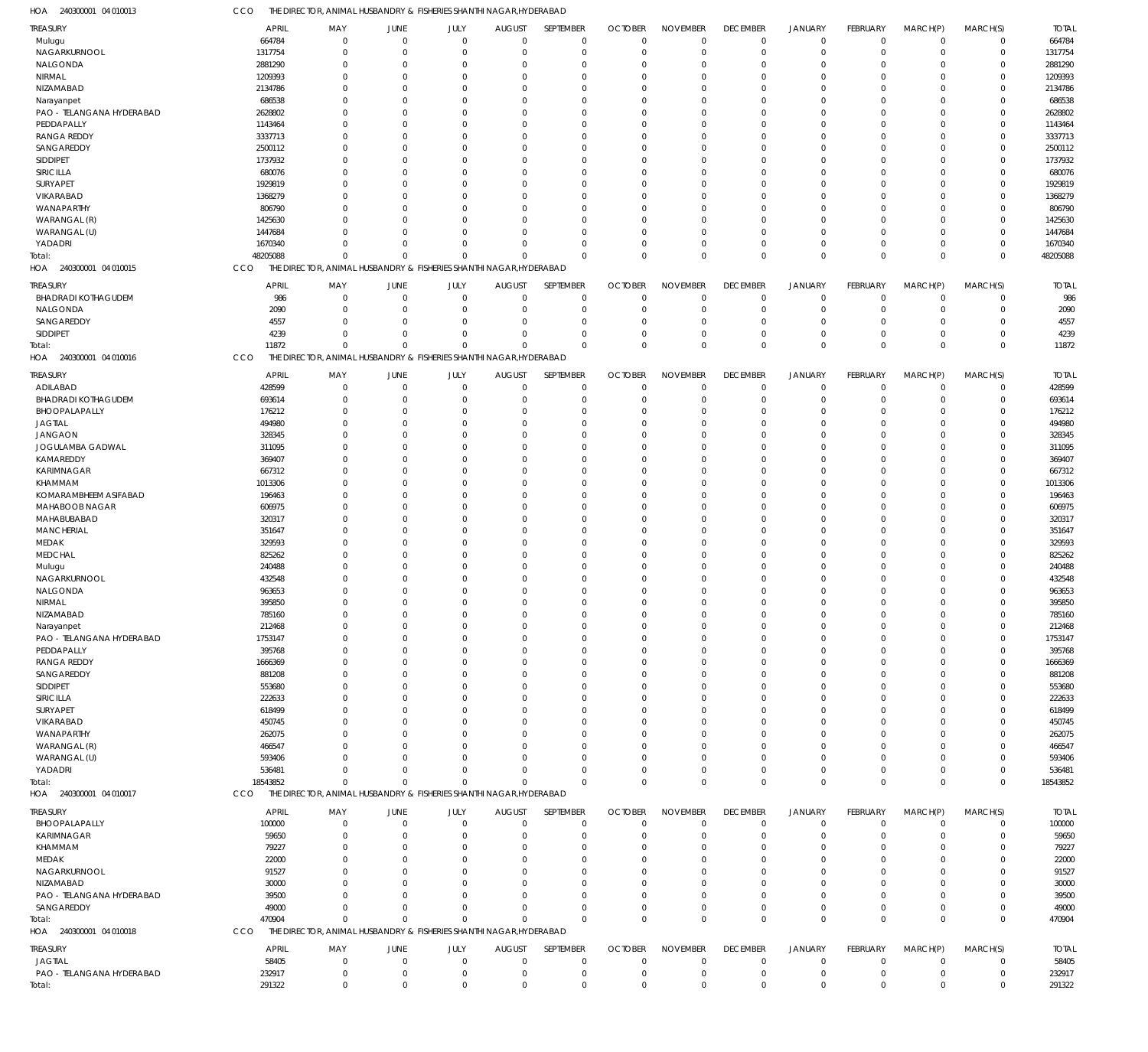| HOA<br>240300001 04 110114          | cco      | THE DIRECTOR, ANIMAL HUSBANDRY & FISHERIES SHANTHI NAGAR, HYDERABAD           |                                       |                            |                      |                            |                      |                          |                              |                                  |                      |                               |                            |                   |
|-------------------------------------|----------|-------------------------------------------------------------------------------|---------------------------------------|----------------------------|----------------------|----------------------------|----------------------|--------------------------|------------------------------|----------------------------------|----------------------|-------------------------------|----------------------------|-------------------|
| TREASURY                            |          | <b>APRIL</b><br>MAY                                                           | JUNE                                  | JULY                       | <b>AUGUST</b>        | SEPTEMBER                  | <b>OCTOBER</b>       | <b>NOVEMBER</b>          | <b>DECEMBER</b>              | <b>JANUARY</b>                   | FEBRUARY             | MARCH(P)                      | MARCH(S)                   | <b>TOTAL</b>      |
| KARIMNAGAR                          |          | 17100                                                                         | $\mathbf{0}$<br>$\mathbf 0$           | $\mathbf 0$                | $\Omega$             | $\mathbf 0$                | $\Omega$             | $\Omega$                 | $^{\circ}$                   | $\overline{0}$                   | $\mathbf 0$          | $\mathbf 0$                   | $\mathbf 0$                | 17100             |
| KOMARAMBHEEM ASIFABAD               |          | 9900                                                                          | $\Omega$<br>0                         | $\mathbf 0$                | $\Omega$             | $\mathbf 0$                | $\Omega$             | $\Omega$                 | $^{\circ}$                   | $\overline{0}$                   | $\mathbf 0$          | $\mathbf 0$                   | $\mathbf 0$                | 9900              |
| <b>MEDCHAL</b>                      |          | 10800                                                                         | $\Omega$<br>$\Omega$                  | $\Omega$                   | 0                    | 0                          |                      | $\Omega$                 | 0                            | $\Omega$                         | $\Omega$             | $\Omega$                      | 0                          | 10800             |
| NAGARKURNOOL                        |          | 17100                                                                         | O<br>$\Omega$                         | $\Omega$                   | n                    | $\Omega$                   | $\Omega$             | $\Omega$                 | $\Omega$                     | $\Omega$                         | $\Omega$             | $\Omega$                      | $\Omega$                   | 17100             |
| SANGAREDDY                          |          | 28800                                                                         | $\Omega$<br>$\Omega$                  | $\Omega$                   | $\Omega$             | $\mathbf 0$                | $\Omega$             | $\Omega$                 | $^{\circ}$                   | $\overline{0}$                   | $\Omega$             | $\Omega$                      | $\mathbf 0$                | 28800             |
| Total:                              |          | 83700                                                                         | $\Omega$<br>$\Omega$                  | $\Omega$                   | $\Omega$             | $\Omega$                   | $\cap$               | $\Omega$                 | $\Omega$                     | $\Omega$                         | $\Omega$             | $\Omega$                      | $\mathbf 0$                | 83700             |
| HOA 240300001 04 130132             | CCO      | THE DIRECTOR, ANIMAL HUSBANDRY & FISHERIES SHANTHI NAGAR, HYDERABAD           |                                       |                            |                      |                            |                      |                          |                              |                                  |                      |                               |                            |                   |
| treasury                            |          | <b>APRIL</b><br>MAY                                                           | JUNE                                  | JULY                       | <b>AUGUST</b>        | SEPTEMBER                  | <b>OCTOBER</b>       | <b>NOVEMBER</b>          | <b>DECEMBER</b>              | <b>JANUARY</b>                   | FEBRUARY             | MARCH(P)                      | MARCH(S)                   | <b>TOTAL</b>      |
| NAGARKURNOOL                        |          | 640                                                                           | $\mathbf{0}$<br>$\mathbf 0$           | $\mathbf 0$                | 0                    | $\mathbf 0$                | $\Omega$             | $\Omega$                 | $^{\circ}$                   | $\overline{0}$                   | $\mathbf 0$          | $\mathbf 0$                   | $\mathbf 0$                | 640               |
| WARANGAL (R)                        |          | $-2500$                                                                       | $\mathbf{0}$<br>$\mathbf 0$           | $\mathbf 0$                | 0                    | $\mathbf 0$                | $\Omega$             | $\Omega$                 | $^{\circ}$                   | $\overline{0}$                   | 0                    | $\mathbf 0$                   | $\mathbf 0$                | $-2500$           |
| Total:                              |          | $-1860$                                                                       | $\Omega$<br>$\mathbf 0$               | $\mathbf 0$                | $\Omega$             | $\Omega$                   | $\Omega$             | $\Omega$                 | $\mathbf 0$                  | $\overline{0}$                   | $\mathbf 0$          | $\Omega$                      | $\mathbf 0$                | $-1860$           |
| HOA 240300001 04 130135             | CCO      | THE DIRECTOR, ANIMAL HUSBANDRY & FISHERIES SHANTHI NAGAR, HYDERABAD           |                                       |                            |                      |                            |                      |                          |                              |                                  |                      |                               |                            |                   |
| treasury                            |          | <b>APRIL</b><br>MAY                                                           | <b>JUNE</b>                           | JULY                       | <b>AUGUST</b>        | SEPTEMBER                  | <b>OCTOBER</b>       | <b>NOVEMBER</b>          | <b>DECEMBER</b>              | <b>JANUARY</b>                   | FEBRUARY             | MARCH(P)                      | MARCH(S)                   | <b>TOTAL</b>      |
| PAO - TELANGANA HYDERABAD           | 2779030  |                                                                               | $\mathbf 0$<br>$\overline{0}$         | $\mathbf 0$                | $\mathbf{0}$         | $\mathbf 0$                | $\Omega$             | $\Omega$                 | $\overline{0}$               | $\mathbf 0$                      | $\mathbf 0$          | $\overline{0}$                | $\mathbf 0$                | 2779030           |
| Total:                              | 2779030  |                                                                               | $\Omega$<br>$\Omega$                  | $\mathbf 0$                | $\Omega$             | $\mathbf 0$                | $\Omega$             | $\Omega$                 | $\mathbf 0$                  | $\mathbf 0$                      | $\Omega$             | $\Omega$                      | $\mathbf 0$                | 2779030           |
| HOA 240300001 04 140                | CCO      | THE DIRECTOR, ANIMAL HUSBANDRY & FISHERIES SHANTHI NAGAR, HYDERABAD           |                                       |                            |                      |                            |                      |                          |                              |                                  |                      |                               |                            |                   |
| treasury                            |          | <b>APRIL</b><br>MAY                                                           | JUNE                                  | JULY                       | <b>AUGUST</b>        | SEPTEMBER                  | <b>OCTOBER</b>       | <b>NOVEMBER</b>          | <b>DECEMBER</b>              | <b>JANUARY</b>                   | FEBRUARY             | MARCH(P)                      | MARCH(S)                   | <b>TOTAL</b>      |
| WARANGAL (R)                        |          | $-3395$                                                                       | $\mathbf 0$<br>$\overline{0}$         | $\mathbf 0$                | $\mathbf{0}$         | $\mathbf 0$                | $\Omega$             | $\Omega$                 | $\overline{0}$               | $\overline{0}$                   | $\mathbf 0$          | $\overline{0}$                | $\mathbf 0$                | $-3395$           |
| Total:                              |          | $-3395$                                                                       | $\Omega$<br>$\overline{0}$            | $\mathbf 0$                | $\mathbf 0$          | $\mathbf 0$                | $\Omega$             | $\Omega$                 | $\mathbf 0$                  | $\mathbf 0$                      | $\mathbf 0$          | $\Omega$                      | $\mathbf 0$                | $-3395$           |
| HOA 240300001 04 300302             | CCO      | THE DIRECTOR, ANIMAL HUSBANDRY & FISHERIES SHANTHI NAGAR, HYDERABAD           |                                       |                            |                      |                            |                      |                          |                              |                                  |                      |                               |                            |                   |
| treasury                            |          | <b>APRIL</b><br>MAY                                                           | <b>JUNE</b>                           | JULY                       | <b>AUGUST</b>        | <b>SEPTEMBER</b>           | <b>OCTOBER</b>       | <b>NOVEMBER</b>          | <b>DECEMBER</b>              | <b>JANUARY</b>                   | FEBRUARY             | MARCH(P)                      | MARCH(S)                   | <b>TOTAL</b>      |
| ADILABAD                            |          | 304696                                                                        | $\mathbf 0$<br>0                      | $\mathbf 0$                | 0                    | $\mathbf 0$                | $\Omega$             | $\Omega$                 | $\overline{0}$               | $\overline{0}$                   | $\mathbf 0$          | $\mathbf 0$                   | $\mathbf 0$                | 304696            |
| <b>BHADRADI KOTHAGUDEM</b>          |          | 651668                                                                        | 0<br>0                                | 0                          | 0                    | $\mathbf 0$                | $\Omega$             | $\Omega$                 | $^{\circ}$                   | $\overline{0}$                   | $\Omega$             | $\Omega$                      | 0                          | 651668            |
| <b>JANGAON</b>                      |          | 371492                                                                        | $\Omega$<br>$\Omega$                  | $\Omega$                   | $\Omega$             | $\mathbf 0$                | $\Omega$             | $\Omega$                 | $\Omega$                     | $\Omega$                         | $\Omega$             | $\Omega$                      | $\Omega$                   | 371492            |
| KAMAREDDY                           |          | 506880                                                                        | $\Omega$<br>0                         | $\Omega$                   | 0                    | 0                          |                      | $\Omega$                 | 0                            | $\Omega$                         | $\Omega$             | $\Omega$                      | 0                          | 506880            |
| KARIMNAGAR                          |          | 823194                                                                        | O<br>$\Omega$                         | $\Omega$                   | n                    | $\Omega$                   | $\Omega$             | $\Omega$                 | $\Omega$                     | $\Omega$                         | $\Omega$             | $\Omega$                      | $\Omega$                   | 823194            |
| <b>KHAMMAM</b>                      | 1370580  |                                                                               | $\Omega$                              | $\Omega$                   | n                    | $\Omega$                   |                      | $\Omega$                 | $\Omega$                     | $\Omega$                         | U                    | $\Omega$                      | $\Omega$                   | 1370580           |
| MAHABUBABAD                         |          | 263424                                                                        | $\Omega$                              | $\Omega$                   | 0                    | $\Omega$                   | $\Omega$             | $\Omega$                 | $\Omega$                     | $\Omega$                         | $\Omega$             | $\Omega$                      | $\Omega$                   | 263424            |
| <b>MANCHERIAL</b>                   |          | 267088                                                                        | C                                     | $\Omega$                   | 0                    | 0                          |                      | $\Omega$                 | $\Omega$                     | $\Omega$                         | $\Omega$             | $\Omega$                      | $\Omega$                   | 267088            |
| NALGONDA                            | 1322984  |                                                                               | $\Omega$                              | $\Omega$                   | n                    | $\Omega$                   | $\Omega$             | $\Omega$                 | $\Omega$                     | $\Omega$                         | $\Omega$             | $\Omega$                      | $\Omega$                   | 1322984           |
| NIZAMABAD                           |          | 383040                                                                        | C                                     | $\Omega$                   | 0                    | $\Omega$                   |                      | $\Omega$                 | $\Omega$                     | $\Omega$                         | U                    | $\Omega$                      | $\Omega$                   | 383040            |
| PAO - TELANGANA HYDERABAD           | 1244169  |                                                                               | $\Omega$                              | $\Omega$                   | n                    | $\Omega$                   | $\Omega$             | $\Omega$                 | $\Omega$                     | $\Omega$                         | $\Omega$             | $\Omega$                      | $\Omega$                   | 1244169           |
| <b>RANGA REDDY</b>                  |          | 101314                                                                        | C                                     | $\Omega$                   | n                    | $\Omega$                   |                      | $\Omega$                 | $\Omega$                     | $\Omega$                         | $\Omega$             | $\Omega$                      | $\Omega$                   | 101314            |
| SANGAREDDY                          |          | 636924                                                                        | C                                     | $\Omega$                   | n                    | $\Omega$                   | $\Omega$             | $\Omega$                 | $\Omega$                     | $\Omega$                         | $\Omega$             | $\Omega$                      | $\Omega$                   | 636924            |
| <b>SIDDIPET</b>                     | 1339998  |                                                                               | n<br>$\Omega$                         | $\Omega$                   | 0                    | 0                          |                      | $\Omega$                 | $\Omega$                     | $\Omega$                         | $\Omega$             | $\Omega$                      | $\Omega$                   | 1339998           |
| SIRICILLA                           |          | 84250                                                                         | $\Omega$                              | $\Omega$                   | n                    | $\Omega$                   | $\Omega$             | $\Omega$                 | $\Omega$                     | $\Omega$                         | $\Omega$             | $\Omega$                      | $\Omega$                   | 84250             |
| VIKARABAD                           | 1138612  |                                                                               | C                                     | $\Omega$                   | n                    | $\Omega$                   |                      | $\Omega$                 | $\Omega$                     | $\Omega$                         | U                    | $\Omega$                      | $\Omega$                   | 1138612           |
| WANAPARTHY                          |          | 162325                                                                        | O<br>$\Omega$                         | $\Omega$                   | 0                    | $\Omega$                   | $\Omega$             | $\Omega$                 | $\Omega$                     | $\Omega$                         | $\Omega$             | $\Omega$                      | $\Omega$                   | 162325            |
| WARANGAL (R)                        |          | 413708                                                                        | $\Omega$<br>n<br>$\Omega$<br>$\Omega$ | $\Omega$<br>$\Omega$       | n<br>$\Omega$        | $\Omega$<br>$\Omega$       | $\Omega$             | $\Omega$<br>$\Omega$     | $\Omega$<br>$\overline{0}$   | $\Omega$<br>$\overline{0}$       | $\Omega$<br>$\Omega$ | $\Omega$<br>$\Omega$          | $\Omega$<br>$\mathbf 0$    | 413708            |
| YADADRI<br>Total:                   | 11472191 | 85845                                                                         | $\Omega$<br>$\Omega$                  | $\Omega$                   | $\Omega$             | $\mathbf 0$                | $\Omega$             | $\Omega$                 | $\mathbf 0$                  | $\mathbf 0$                      | $\Omega$             | $\Omega$                      | $\mathbf 0$                | 85845<br>11472191 |
| HOA 240300001 04 310318             | CCO      | THE DIRECTOR, ANIMAL HUSBANDRY & FISHERIES SHANTHI NAGAR, HYDERABAD           |                                       |                            |                      |                            |                      |                          |                              |                                  |                      |                               |                            |                   |
|                                     |          |                                                                               |                                       |                            |                      |                            |                      |                          |                              |                                  |                      |                               |                            |                   |
| treasury                            |          | <b>APRIL</b><br>MAY                                                           | <b>JUNE</b>                           | JULY                       | <b>AUGUST</b>        | SEPTEMBER                  | <b>OCTOBER</b>       | <b>NOVEMBER</b>          | <b>DECEMBER</b>              | <b>JANUARY</b>                   | <b>FEBRUARY</b>      | MARCH(P)                      | MARCH(S)                   | <b>TOTAL</b>      |
| MEDAK                               |          | 20000                                                                         | $\mathbf 0$<br>0                      | $\mathbf 0$                | 0                    | $\mathbf 0$                | $\Omega$             | $\Omega$                 | $^{\circ}$                   | $\overline{0}$                   | 0                    | $\mathbf 0$                   | 0                          | 20000             |
| PAO - TELANGANA HYDERABAD           |          | 20000                                                                         | $\mathbf 0$<br>$\mathbf 0$            | $\mathbf 0$                | $\Omega$             | $\mathbf 0$                | $\Omega$             | $\Omega$                 | $\mathbf 0$                  | $\overline{0}$                   | $\Omega$             | $\overline{0}$                | $\mathbf 0$                | 20000             |
| <b>SIDDIPET</b>                     |          | 20000<br>60000                                                                | 0<br>0<br>$\mathbf 0$<br>$\mathbf 0$  | $^{\circ}$<br>$\mathbf 0$  | 0<br>$\mathbf 0$     | $\mathbf 0$<br>$\mathbf 0$ | $\Omega$             | $\Omega$<br>$\mathbf{0}$ | 0<br>$\mathbf 0$             | 0<br>$\mathbf 0$                 | 0<br>$\overline{0}$  | $\mathbf 0$<br>$\overline{0}$ | $\mathbf 0$<br>$\mathbf 0$ | 20000<br>60000    |
| Total:<br>HOA 24030000125 04 280284 | CCO      | THE DIRECTOR, ANIMAL HUSBANDRY & FISHERIES SHANTHI NAGAR, HYDERABAD           |                                       |                            |                      |                            |                      |                          |                              |                                  |                      |                               |                            |                   |
|                                     |          |                                                                               |                                       |                            |                      |                            |                      |                          |                              |                                  |                      |                               |                            |                   |
| treasury                            |          | APRIL<br>MAY                                                                  | <b>JUNE</b>                           | JULY                       | <b>AUGUST</b>        | SEPTEMBER                  | <b>OCTOBER</b>       | <b>NOVEMBER</b>          | <b>DECEMBER</b>              | <b>JANUARY</b>                   | FEBRUARY             | MARCH(P)                      | MARCH(S)                   | <b>TOTAL</b>      |
| KHAMMAM                             |          | 94942                                                                         | $\overline{0}$<br>0                   | $\mathbf 0$                | $\mathbf{0}$         | $\mathbf 0$                | $\Omega$             | $\Omega$                 | $\mathbf 0$                  | $\mathbf 0$                      | $\mathbf 0$          | $\overline{0}$                | $\mathbf 0$                | 94942             |
| Total:                              |          | 94942                                                                         | $\Omega$<br>$\Omega$                  | $\mathbf 0$                | $\Omega$             | $\mathbf 0$                | $\Omega$             | $\Omega$                 | $\mathbf 0$                  | $\mathbf 0$                      | $\Omega$             | $\Omega$                      | $\mathbf 0$                | 94942             |
| HOA 240300101 04 010011             | CCO      | THE DIRECTOR, ANIMAL HUSBANDRY & FISHERIES SHANTHI NAGAR, HYDERABAD           |                                       |                            |                      |                            |                      |                          |                              |                                  |                      |                               |                            |                   |
| treasury                            |          | <b>APRIL</b><br>MAY                                                           | JUNE                                  | JULY                       | <b>AUGUST</b>        | SEPTEMBER                  | <b>OCTOBER</b>       | <b>NOVEMBER</b>          | <b>DECEMBER</b>              | <b>JANUARY</b>                   | FEBRUARY             | MARCH(P)                      | MARCH(S)                   | <b>TOTAL</b>      |
| BHOOPALAPALLY                       |          | 42685                                                                         | $\mathbf 0$<br>$\mathbf 0$            | $\mathbf 0$                | 0                    | $\mathbf 0$                | $\Omega$             | $\Omega$                 | $\overline{0}$               | $\overline{0}$                   | $\mathbf 0$          | $\mathbf 0$                   | $\mathbf 0$                | 42685             |
| KAMAREDDY                           |          | 82700                                                                         | $\mathbf 0$<br>0                      | 0                          | 0                    | $\mathbf 0$                | C                    | $\Omega$                 | $^{\circ}$                   | $\overline{0}$                   | 0                    | $\mathbf 0$                   | $\mathbf 0$                | 82700             |
| MAHABOOB NAGAR                      |          | 47970                                                                         | 0<br>$\Omega$                         | 0                          |                      | $\Omega$                   |                      | $\Omega$                 | $\Omega$                     | $\Omega$                         | $\Omega$             | $\Omega$                      | $\mathbf 0$                | 47970             |
| <b>MEDCHAL</b>                      |          | 73740                                                                         | 0<br>$\Omega$                         | 0                          | n                    | $\mathbf 0$                |                      | $\Omega$                 | $\Omega$                     | $\Omega$                         | 0                    | $\Omega$                      | $\mathbf 0$                | 73740             |
| RANGA REDDY                         |          | 36650                                                                         | 0<br>$\Omega$                         | 0                          | n                    | $\mathbf 0$                |                      | $\cap$                   | $\Omega$                     | $\Omega$                         | $\Omega$             | $\Omega$                      | $\mathbf 0$                | 36650             |
| VIKARABAD                           |          | 133610                                                                        | 0<br>$\Omega$                         | $\mathbf 0$                | n                    | $\mathbf 0$                |                      | $\Omega$                 | $\Omega$                     | $\Omega$                         | $\Omega$             | $\Omega$                      | $\mathbf 0$                | 133610            |
| WARANGAL (R)                        |          | 56940                                                                         | 0<br>$\Omega$<br>$\Omega$<br>$\Omega$ | $\mathbf 0$<br>$\Omega$    | 0<br>$\Omega$        | $\Omega$<br>$\mathbf 0$    | $\Omega$             | $\Omega$<br>$\Omega$     | $\Omega$<br>$\mathbf 0$      | $\Omega$<br>$\mathbf 0$          | $\Omega$<br>$\Omega$ | $\Omega$<br>$\Omega$          | $\mathbf 0$<br>$\mathbf 0$ | 56940             |
| Total:<br>HOA 240300101 04 010012   | CCO      | 474295<br>THE DIRECTOR, ANIMAL HUSBANDRY & FISHERIES SHANTHI NAGAR, HYDERABAD |                                       |                            |                      |                            |                      |                          |                              |                                  |                      |                               |                            | 474295            |
|                                     |          |                                                                               |                                       |                            |                      |                            |                      |                          |                              |                                  |                      |                               |                            |                   |
| treasury                            |          | <b>APRIL</b><br>MAY                                                           | JUNE                                  | JULY                       | <b>AUGUST</b>        | SEPTEMBER                  | <b>OCTOBER</b>       | <b>NOVEMBER</b>          | <b>DECEMBER</b>              | <b>JANUARY</b>                   | FEBRUARY             | MARCH(P)                      | MARCH(S)                   | <b>TOTAL</b>      |
| BHOOPALAPALLY                       |          | 125                                                                           | $\mathbf 0$<br>$\mathbf 0$            | $\mathbf 0$                | 0                    | $\mathbf 0$                | $\Omega$             | $\Omega$                 | $\mathbf 0$                  | $\mathbf 0$                      | $\mathbf 0$          | $\mathbf 0$                   | $\mathbf 0$                | 125               |
| KAMAREDDY                           |          | 4925                                                                          | $\mathbf 0$<br>0                      | 0                          | $\Omega$             | $\mathbf 0$                | $\Omega$             | $\Omega$                 | $^{\circ}$                   | $\overline{0}$                   | $\Omega$             | $\Omega$                      | $\mathbf 0$                | 4925              |
| MAHABOOB NAGAR                      |          | 225                                                                           | $\Omega$<br>$\Omega$                  | 0                          | 0                    | $\mathbf 0$                | $\Omega$             | $\Omega$                 | $\overline{0}$               | $\Omega$                         | $\Omega$             | $\Omega$                      | $\mathbf 0$                | 225               |
| <b>MEDCHAL</b>                      |          | 1325                                                                          | $\Omega$<br>$\Omega$                  | $\Omega$                   | $\Omega$             | 0                          | $\Omega$             | $\Omega$                 | 0                            | $\Omega$                         | $\Omega$             | $\Omega$                      | $\mathbf 0$                | 1325              |
| RANGA REDDY                         |          | 3865                                                                          | $\Omega$<br>$\Omega$<br>$\Omega$      | $\Omega$<br>$\Omega$       | $\Omega$             | $\Omega$                   | $\Omega$             | $\Omega$<br>$\Omega$     | $\Omega$                     | $\Omega$                         | $\Omega$<br>$\Omega$ | $\Omega$<br>$\Omega$          | $\Omega$                   | 3865              |
| VIKARABAD                           |          | 3000<br>250                                                                   | $\Omega$<br>$\Omega$<br>$\Omega$      | $\mathbf 0$                | $\Omega$<br>$\Omega$ | $\Omega$<br>$\mathbf 0$    | $\Omega$             | $\Omega$                 | $\Omega$<br>$\mathbf 0$      | $\Omega$<br>$\overline{0}$       | 0                    | $\mathbf 0$                   | $\mathbf 0$<br>$\mathbf 0$ | 3000<br>250       |
| WARANGAL (R)<br>Total:              |          | 13715                                                                         | $\Omega$<br>$\Omega$                  | $\mathbf 0$                | $\Omega$             | $\mathbf 0$                | $\Omega$             | $\Omega$                 | $\mathbf 0$                  | $\mathbf 0$                      | $\Omega$             | $\mathbf 0$                   | $\mathbf 0$                | 13715             |
| HOA 240300101 04 010013             | CCO      | THE DIRECTOR, ANIMAL HUSBANDRY & FISHERIES SHANTHI NAGAR, HYDERABAD           |                                       |                            |                      |                            |                      |                          |                              |                                  |                      |                               |                            |                   |
|                                     |          |                                                                               |                                       |                            |                      |                            |                      |                          |                              |                                  |                      |                               |                            |                   |
| treasury                            |          | APRIL<br>MAY                                                                  | <b>JUNE</b>                           | JULY                       | <b>AUGUST</b>        | SEPTEMBER                  | <b>OCTOBER</b>       | <b>NOVEMBER</b>          | <b>DECEMBER</b>              | <b>JANUARY</b>                   | FEBRUARY             | MARCH(P)                      | MARCH(S)                   | <b>TOTAL</b>      |
| BHOOPALAPALLY                       |          | 16476                                                                         | $\mathbf 0$<br>$\mathbf 0$            | $\mathbf 0$                | 0                    | $\mathbf 0$                | $\mathcal{L}$        | $\Omega$                 | $^{\circ}$                   | $\overline{0}$                   | $\mathbf 0$          | $\mathbf 0$                   | $\mathbf 0$                | 16476             |
| KAMAREDDY                           |          | 31831                                                                         | $\mathbf 0$<br>0                      | $\mathbf 0$                | 0                    | $\mathbf 0$                | $\Omega$             | $\Omega$<br>$\Omega$     | $^{\circ}$                   | $\overline{0}$                   | 0                    | $\Omega$                      | $\mathbf 0$                | 31831             |
| MAHABOOB NAGAR<br><b>MEDCHAL</b>    |          | 18400<br>28303                                                                | $\mathbf 0$<br>0<br>$\mathbf 0$<br>0  | $\mathbf 0$<br>$\mathbf 0$ | 0<br>$\Omega$        | $\mathbf 0$<br>$\mathbf 0$ | $\Omega$<br>$\Omega$ | $\Omega$                 | $\overline{0}$<br>$^{\circ}$ | $\overline{0}$<br>$\overline{0}$ | 0<br>0               | $\mathbf 0$<br>$\mathbf 0$    | $\mathbf 0$<br>$\mathbf 0$ | 18400<br>28303    |
| RANGA REDDY                         |          | 14134                                                                         | $\mathbf 0$<br>$\mathbf 0$            | $\mathbf 0$                | $\Omega$             | $\Omega$                   | $\Omega$             | $\mathbf 0$              | $\mathbf 0$                  | $\overline{0}$                   | 0                    | $\mathbf 0$                   | $\mathbf 0$                | 14134             |
|                                     |          |                                                                               |                                       |                            |                      |                            |                      |                          |                              |                                  |                      |                               |                            |                   |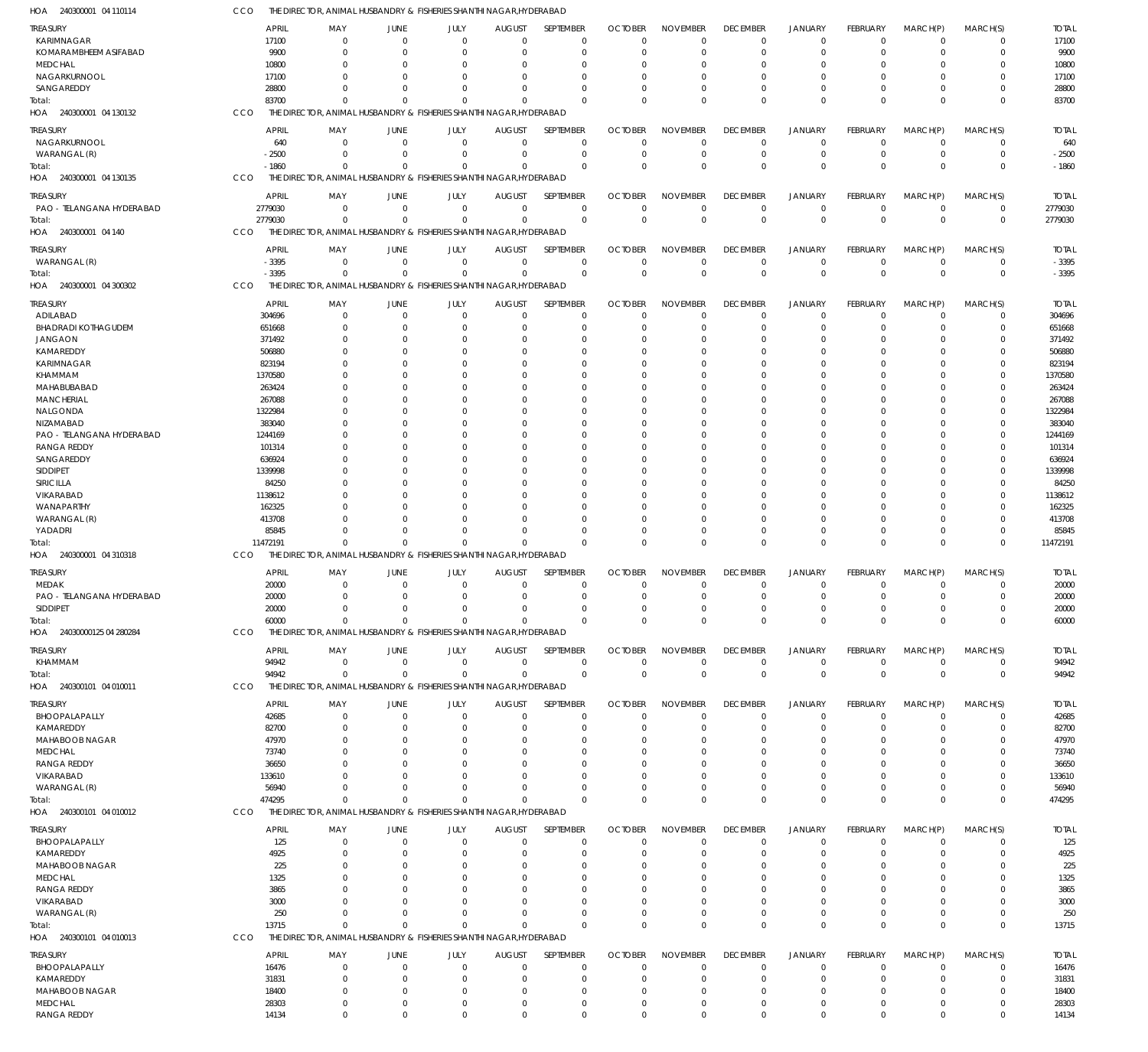| HOA<br>240300101 04 010013             | ссо                      |                                        | THE DIRECTOR, ANIMAL HUSBANDRY & FISHERIES SHANTHI NAGAR, HYDERABAD             |                             |                               |                             |                            |                               |                               |                                  |                               |                            |                            |                          |
|----------------------------------------|--------------------------|----------------------------------------|---------------------------------------------------------------------------------|-----------------------------|-------------------------------|-----------------------------|----------------------------|-------------------------------|-------------------------------|----------------------------------|-------------------------------|----------------------------|----------------------------|--------------------------|
| <b>TREASURY</b>                        | <b>APRIL</b>             | MAY                                    | <b>JUNE</b>                                                                     | JULY                        | <b>AUGUST</b>                 | SEPTEMBER                   | <b>OCTOBER</b>             | <b>NOVEMBER</b>               | <b>DECEMBER</b>               | <b>JANUARY</b>                   | FEBRUARY                      | MARCH(P)                   | MARCH(S)                   | <b>TOTAL</b>             |
| VIKARABAD                              | 51351<br>21854           | $\mathbf 0$<br>$\Omega$                | $\Omega$<br>$\Omega$                                                            | $\Omega$<br>$\mathbf 0$     | $\Omega$<br>$\Omega$          | $\Omega$<br>$\mathbf 0$     | $\Omega$<br>$\Omega$       | $\Omega$<br>$\Omega$          | $\overline{0}$<br>$\mathbf 0$ | $\overline{0}$<br>$\overline{0}$ | $\Omega$<br>$\mathbf 0$       | $\Omega$<br>$\mathbf 0$    | 0<br>$\mathbf 0$           | 51351<br>21854           |
| WARANGAL (R)<br>Total:                 | 182349                   | $\Omega$                               | $\Omega$                                                                        | $\Omega$                    | $\Omega$                      | $\Omega$                    | $\Omega$                   | $\Omega$                      | $\mathbf 0$                   | $\mathbf 0$                      | $\Omega$                      | $\Omega$                   | $\mathbf 0$                | 182349                   |
| HOA 240300101 04 010016                | CCO                      |                                        | THE DIRECTOR, ANIMAL HUSBANDRY & FISHERIES SHANTHI NAGAR, HYDERABAD             |                             |                               |                             |                            |                               |                               |                                  |                               |                            |                            |                          |
| <b>TREASURY</b>                        | <b>APRIL</b>             | MAY                                    | <b>JUNE</b>                                                                     | JULY                        | AUGUST                        | <b>SEPTEMBER</b>            | <b>OCTOBER</b>             | <b>NOVEMBER</b>               | <b>DECEMBER</b>               | <b>JANUARY</b>                   | FEBRUARY                      | MARCH(P)                   | MARCH(S)                   | <b>TOTAL</b>             |
| BHOOPALAPALLY                          | 5099                     | $\mathbf 0$                            | 0                                                                               | 0                           | 0                             | $\mathbf 0$                 |                            | $\Omega$                      | $^{\circ}$                    | $\mathbf 0$                      | 0                             | $\mathbf 0$                | 0                          | 5099                     |
| KAMAREDDY<br>MAHABOOB NAGAR            | 9851<br>5694             | $\mathbf 0$<br>0                       | 0<br>0                                                                          | $\Omega$<br>$\Omega$        | $\Omega$<br>C                 | $\Omega$<br>$\Omega$        |                            | $\Omega$<br>$\Omega$          | $\mathbf 0$<br>0              | $\Omega$<br>$\Omega$             | $\Omega$                      | $\Omega$<br>$\Omega$       | 0<br>0                     | 9851<br>5694             |
| <b>MEDCHAL</b>                         | 16835                    | 0                                      | -0                                                                              | $\Omega$                    |                               | $\Omega$                    |                            | $\Omega$                      | $\Omega$                      | $\Omega$                         | O                             | $\Omega$                   | $\Omega$                   | 16835                    |
| <b>RANGA REDDY</b>                     | 4374                     | 0                                      | -0                                                                              | $\Omega$                    |                               | $\Omega$                    |                            | $\Omega$                      | $\Omega$                      | $\Omega$                         | 0                             | $\Omega$                   | $\Omega$                   | 4374                     |
| VIKARABAD                              | 15893                    | U                                      | $\Omega$                                                                        | $\Omega$                    |                               | $\Omega$                    |                            |                               | $\Omega$                      | $\Omega$                         | $\Omega$                      | $\Omega$                   | $\Omega$                   | 15893                    |
| WARANGAL (R)<br>Total:                 | 6763<br>64509            | 0<br>$\Omega$                          | -0<br>$\Omega$                                                                  | $\Omega$<br>$\Omega$        | $\Omega$<br>$\Omega$          | $\Omega$<br>$\Omega$        |                            | $\Omega$<br>$\Omega$          | $\mathbf 0$<br>$\Omega$       | $\Omega$<br>$\Omega$             | $\Omega$<br>$\Omega$          | $\Omega$<br>$\Omega$       | $\mathbf 0$<br>$\mathbf 0$ | 6763<br>64509            |
| HOA 24030010112 07 010011              | CCO                      |                                        | THE DIRECTOR, ANIMAL HUSBANDRY & FISHERIES SHANTHI NAGAR, HYDERABAD             |                             |                               |                             |                            |                               |                               |                                  |                               |                            |                            |                          |
| TREASURY                               | <b>APRIL</b>             | MAY                                    | <b>JUNE</b>                                                                     | JULY                        | <b>AUGUST</b>                 | SEPTEMBER                   | <b>OCTOBER</b>             | <b>NOVEMBER</b>               | <b>DECEMBER</b>               | <b>JANUARY</b>                   | FEBRUARY                      | MARCH(P)                   | MARCH(S)                   | <b>TOTAL</b>             |
| JAGTIAL                                | 20640                    | $\mathbf 0$                            | $\Omega$                                                                        | $\mathbf{0}$                | $\Omega$                      | $\mathbf 0$                 | $\Omega$                   | $\Omega$                      | $\overline{0}$                | $\overline{0}$                   | $\mathbf 0$                   | $\Omega$                   | $\mathbf 0$                | 20640                    |
| Total:                                 | 20640                    | $\Omega$                               | $\Omega$                                                                        | $\Omega$                    | $\Omega$                      | $\mathbf{0}$                | $\Omega$                   | $\Omega$                      | $\mathbf 0$                   | $\mathbf 0$                      | $\Omega$                      | $\Omega$                   | $\mathbf 0$                | 20640                    |
| HOA 24030010112 07 010013              | CCO                      |                                        | THE DIRECTOR, ANIMAL HUSBANDRY & FISHERIES SHANTHI NAGAR, HYDERABAD             |                             |                               |                             |                            |                               |                               |                                  |                               |                            |                            |                          |
| <b>TREASURY</b>                        | <b>APRIL</b>             | MAY                                    | <b>JUNE</b>                                                                     | JULY                        | <b>AUGUST</b>                 | <b>SEPTEMBER</b>            | <b>OCTOBER</b>             | <b>NOVEMBER</b>               | <b>DECEMBER</b>               | <b>JANUARY</b>                   | FEBRUARY                      | MARCH(P)                   | MARCH(S)                   | <b>TOTAL</b>             |
| <b>JAGTIAL</b><br>Total:               | 8003<br>8003             | $\mathbf 0$<br>$\Omega$                | $\mathbf 0$<br>$\Omega$                                                         | $\mathbf 0$<br>$\mathbf 0$  | $\mathbf{0}$<br>$\Omega$      | $\mathbf 0$<br>$\mathbf{0}$ | $\Omega$<br>$\Omega$       | $^{\circ}$<br>$\Omega$        | $\overline{0}$<br>$\mathbf 0$ | $\overline{0}$<br>$\overline{0}$ | $\overline{0}$<br>$\Omega$    | $\overline{0}$<br>$\Omega$ | $\mathbf 0$<br>$\mathbf 0$ | 8003<br>8003             |
| HOA 24030010112 07 010016              | CCO                      |                                        | THE DIRECTOR, ANIMAL HUSBANDRY & FISHERIES SHANTHI NAGAR, HYDERABAD             |                             |                               |                             |                            |                               |                               |                                  |                               |                            |                            |                          |
| TREASURY                               | <b>APRIL</b>             | MAY                                    | <b>JUNE</b>                                                                     | JULY                        | <b>AUGUST</b>                 | SEPTEMBER                   | <b>OCTOBER</b>             | <b>NOVEMBER</b>               | <b>DECEMBER</b>               | <b>JANUARY</b>                   | FEBRUARY                      | MARCH(P)                   | MARCH(S)                   | <b>TOTAL</b>             |
| JAGTIAL                                | 2993                     | $\Omega$                               | $\Omega$                                                                        | $\mathbf 0$                 | $\Omega$                      | $\mathbf 0$                 | $\Omega$                   | $\Omega$                      | $\mathbf 0$                   | $\mathbf 0$                      | $\overline{0}$                | $\Omega$                   | $\mathbf 0$                | 2993                     |
| Total:                                 | 2993                     | $\mathbf 0$                            | $\Omega$                                                                        | $\mathbf 0$                 | $\Omega$                      | $\mathbf 0$                 | $\Omega$                   | $\Omega$                      | $\mathbf 0$                   | $\mathbf 0$                      | $\Omega$                      | $\Omega$                   | $\mathbf 0$                | 2993                     |
| HOA 24030010112 22 310312              | CCO                      |                                        | THE DIRECTOR, ANIMAL HUSBANDRY & FISHERIES SHANTHI NAGAR, HYDERABAD             |                             |                               |                             |                            |                               |                               |                                  |                               |                            |                            |                          |
| TREASURY                               | <b>APRIL</b>             | MAY                                    | <b>JUNE</b>                                                                     | JULY                        | AUGUST                        | SEPTEMBER                   | <b>OCTOBER</b>             | <b>NOVEMBER</b>               | <b>DECEMBER</b>               | <b>JANUARY</b>                   | FEBRUARY                      | MARCH(P)                   | MARCH(S)                   | <b>TOTAL</b>             |
| PAO - TELANGANA HYDERABAD<br>Total:    | 2023000<br>2023000       | $\mathbf 0$<br>$\mathbf 0$             | 0<br>$\Omega$                                                                   | $\mathbf{0}$<br>$\mathbf 0$ | $\mathbf{0}$<br>$\Omega$      | $\mathbf 0$<br>$\Omega$     | -0<br>$\Omega$             | $^{\circ}$<br>$\Omega$        | $\overline{0}$<br>$\mathbf 0$ | $\overline{0}$<br>$\overline{0}$ | $\mathbf 0$<br>$\mathbf 0$    | $^{\circ}$<br>$\Omega$     | $\mathbf 0$<br>$\mathbf 0$ | 2023000<br>2023000       |
| HOA 24030010125 04 210212              | CCO                      |                                        | THE DIRECTOR, ANIMAL HUSBANDRY & FISHERIES SHANTHI NAGAR, HYDERABAD             |                             |                               |                             |                            |                               |                               |                                  |                               |                            |                            |                          |
| <b>TREASURY</b>                        | <b>APRIL</b>             | MAY                                    | <b>JUNE</b>                                                                     | JULY                        | <b>AUGUST</b>                 | SEPTEMBER                   | <b>OCTOBER</b>             | <b>NOVEMBER</b>               | <b>DECEMBER</b>               | <b>JANUARY</b>                   | FEBRUARY                      | MARCH(P)                   | MARCH(S)                   | <b>TOTAL</b>             |
| KHAMMAM                                | 10277                    | 0                                      | 0                                                                               | 0                           | $\Omega$                      | $\Omega$                    |                            | $\Omega$                      | $^{\circ}$                    | $\overline{0}$                   | $\Omega$                      | $\Omega$                   | 0                          | 10277                    |
| MAHABOOB NAGAR                         | 648155                   | $\Omega$                               | $\Omega$                                                                        | 0                           | $\Omega$                      | $\mathbf 0$                 |                            | $\Omega$                      | $\mathbf 0$                   | $\overline{0}$                   | $\Omega$                      | $\Omega$                   | $\mathbf 0$                | 648155                   |
| NALGONDA                               | 3846                     | 0                                      | -0                                                                              | 0                           | -C                            | $\Omega$                    |                            | $\Omega$                      | 0                             | $\Omega$                         | $\Omega$                      | 0                          | 0                          | 3846                     |
| NIZAMABAD<br>Narayanpet                | 1160688<br>75200         | U<br>0                                 | $\Omega$<br>0                                                                   | $\Omega$<br>$\Omega$        | $\Omega$                      | $\Omega$<br>$\Omega$        |                            | $\Omega$<br>$\Omega$          | $\Omega$<br>$\Omega$          | $\Omega$<br>$\Omega$             | $\Omega$                      | $\Omega$<br>0              | $\Omega$<br>$\Omega$       | 1160688<br>75200         |
| SANGAREDDY                             | $-2192$                  | U                                      | -0                                                                              | $\Omega$                    | $\Omega$                      | $\Omega$                    |                            | $\Omega$                      | $\Omega$                      | $\Omega$                         | $\Omega$                      | $\Omega$                   | $\Omega$                   | $-2192$                  |
| WARANGAL (R)                           | $-66300$                 | $\Omega$                               | $\Omega$                                                                        | $\Omega$                    | $\Omega$                      | $\Omega$                    |                            | $\Omega$                      | $\mathbf 0$                   | $\overline{0}$                   | $\Omega$                      | $\Omega$                   | $\mathbf 0$                | $-66300$                 |
| Total:<br>HOA 24030010125 21 310312    | 1829674<br>CCO           | $\Omega$                               | $\Omega$<br>THE DIRECTOR, ANIMAL HUSBANDRY & FISHERIES SHANTHI NAGAR, HYDERABAD | $\Omega$                    | $\Omega$                      | $\Omega$                    |                            | $\Omega$                      | $\Omega$                      | $\Omega$                         | $\Omega$                      | $\Omega$                   | $\mathbf 0$                | 1829674                  |
|                                        |                          |                                        |                                                                                 |                             |                               |                             |                            |                               |                               |                                  |                               |                            |                            |                          |
| TREASURY<br>PAO - TELANGANA HYDERABAD  | <b>APRIL</b><br>22854378 | MAY<br>$\mathbf 0$                     | <b>JUNE</b><br>$\mathbf 0$                                                      | JULY<br>$\mathbf 0$         | <b>AUGUST</b><br>$\mathbf{0}$ | SEPTEMBER<br>$\mathbf 0$    | <b>OCTOBER</b><br>$\Omega$ | <b>NOVEMBER</b><br>$^{\circ}$ | <b>DECEMBER</b><br>$^{\circ}$ | <b>JANUARY</b><br>$\overline{0}$ | FEBRUARY<br>$\mathbf 0$       | MARCH(P)<br>$^{\circ}$     | MARCH(S)<br>$\mathbf 0$    | <b>TOTAL</b><br>22854378 |
| Total:                                 | 22854378                 | $\mathbf 0$                            | 0                                                                               | $\mathbf 0$                 | $\Omega$                      | $\mathbf 0$                 | $\Omega$                   | $\overline{0}$                | $\mathbf 0$                   | $\overline{0}$                   | $\Omega$                      | $\Omega$                   | $\mathbf 0$                | 22854378                 |
| HOA 24030080012 08 310312              | <b>CCO</b>               |                                        | THE DIRECTOR, ANIMAL HUSBANDRY & FISHERIES SHANTHI NAGAR, HYDERABAD             |                             |                               |                             |                            |                               |                               |                                  |                               |                            |                            |                          |
| <b>TREASURY</b>                        | <b>APRIL</b>             | MAY                                    | <b>JUNE</b>                                                                     | JULY                        | <b>AUGUST</b>                 | SEPTEMBER                   | <b>OCTOBER</b>             | <b>NOVEMBER</b>               | <b>DECEMBER</b>               | <b>JANUARY</b>                   | FEBRUARY                      | MARCH(P)                   | MARCH(S)                   | <b>TOTAL</b>             |
| KHAMMAM                                | $-15000$                 | $\mathbf 0$                            | $\overline{0}$                                                                  | 0                           | $\Omega$                      | $\mathbf 0$                 | $\Omega$                   | $\Omega$                      | $\mathbf 0$                   | $\mathbf 0$                      | $^{\circ}$                    | $\mathbf 0$                | $\mathbf 0$                | $-15000$                 |
| PAO - TELANGANA HYDERABAD<br>Total:    | 34338<br>19338           | $\mathbf 0$<br>$\Omega$                | $\overline{0}$<br>$\Omega$                                                      | $\mathbf{0}$<br>$\Omega$    | $\Omega$<br>$\Omega$          | $\mathbf 0$<br>$\Omega$     | $\Omega$<br>$\Omega$       | $\Omega$<br>$\Omega$          | $\mathbf 0$<br>$\mathbf{0}$   | $\overline{0}$<br>$\Omega$       | $\mathbf 0$<br>$\Omega$       | $\mathbf 0$<br>$\Omega$    | $\mathbf 0$<br>$\mathbf 0$ | 34338<br>19338           |
| HOA 240500001 01 010011                | CCO                      | THE DIRECTOR, FISHERIES SHANTHI NAGAR, |                                                                                 |                             |                               |                             |                            |                               |                               |                                  |                               |                            |                            |                          |
| TREASURY                               | <b>APRIL</b>             | MAY                                    | <b>JUNE</b>                                                                     | JULY                        | <b>AUGUST</b>                 | SEPTEMBER                   | <b>OCTOBER</b>             | <b>NOVEMBER</b>               | <b>DECEMBER</b>               | <b>JANUARY</b>                   | FEBRUARY                      | MARCH(P)                   | MARCH(S)                   | <b>TOTAL</b>             |
| PAO - TELANGANA HYDERABAD              | 1798390                  | $\mathbf 0$                            | $\overline{0}$                                                                  | $\mathbf{0}$                | $\mathbf{0}$                  | $\mathbf 0$                 | $\Omega$                   | $\mathbf 0$                   | 0                             | $\overline{0}$                   | $\overline{0}$                | $\overline{0}$             | $\mathbf 0$                | 1798390                  |
| Total:                                 | 1798390                  | $\mathbf 0$                            | $\mathbf 0$                                                                     | $\mathbf 0$                 | $\Omega$                      | $\mathbf 0$                 | $\Omega$                   | $\overline{0}$                | $\mathbf 0$                   | $\mathbf 0$                      | $\mathbf 0$                   | $\overline{0}$             | $\mathbf 0$                | 1798390                  |
| HOA 240500001 01 010012                | CCO                      | THE DIRECTOR, FISHERIES SHANTHI NAGAR, |                                                                                 |                             |                               |                             |                            |                               |                               |                                  |                               |                            |                            |                          |
| TREASURY                               | <b>APRIL</b>             | MAY                                    | <b>JUNE</b>                                                                     | JULY                        | <b>AUGUST</b>                 | SEPTEMBER                   | <b>OCTOBER</b>             | <b>NOVEMBER</b>               | <b>DECEMBER</b>               | <b>JANUARY</b>                   | FEBRUARY                      | MARCH(P)                   | MARCH(S)                   | <b>TOTAL</b>             |
| PAO - TELANGANA HYDERABAD<br>Total:    | 33100<br>33100           | $\mathbf 0$<br>$\mathbf 0$             | $\mathbf 0$<br>$\overline{0}$                                                   | $\mathbf{0}$<br>$\mathbf 0$ | $\mathbf{0}$<br>$\Omega$      | $\mathbf 0$<br>$\mathbf 0$  | $\Omega$<br>$\Omega$       | $\mathbf 0$<br>$\mathbf 0$    | $\mathbf 0$<br>$\mathbf 0$    | $\mathbf 0$<br>$\mathbf 0$       | $\mathbf 0$<br>$\overline{0}$ | $\overline{0}$<br>$\Omega$ | $\mathbf 0$<br>$\mathbf 0$ | 33100<br>33100           |
| HOA 240500001 01 010013                | CCO                      | THE DIRECTOR, FISHERIES SHANTHI NAGAR, |                                                                                 |                             |                               |                             |                            |                               |                               |                                  |                               |                            |                            |                          |
| <b>TREASURY</b>                        | <b>APRIL</b>             | MAY                                    | <b>JUNE</b>                                                                     | JULY                        | <b>AUGUST</b>                 | SEPTEMBER                   | <b>OCTOBER</b>             | <b>NOVEMBER</b>               | <b>DECEMBER</b>               | <b>JANUARY</b>                   | FEBRUARY                      | MARCH(P)                   | MARCH(S)                   | <b>TOTAL</b>             |
| PAO - TELANGANA HYDERABAD              | 658712                   | $\mathbf 0$                            | $\mathbf 0$                                                                     | $\mathbf{0}$                | $\mathbf{0}$                  | $\mathbf 0$                 | $\Omega$                   | $\mathbf 0$                   | $\mathbf 0$                   | $\overline{0}$                   | $\overline{0}$                | $\overline{0}$             | $\mathbf 0$                | 658712                   |
| Total:                                 | 658712                   | $\mathbf 0$                            | $\mathbf 0$                                                                     | $\mathbf 0$                 | $\mathbf{0}$                  | $\mathbf 0$                 | $\Omega$                   | $\overline{0}$                | $\mathbf 0$                   | $\mathbf 0$                      | $\overline{0}$                | $\overline{0}$             | $\bf 0$                    | 658712                   |
| HOA 240500001 01 010016                | <b>CCO</b>               | THE DIRECTOR, FISHERIES SHANTHI NAGAR, |                                                                                 |                             |                               |                             |                            |                               |                               |                                  |                               |                            |                            |                          |
| <b>TREASURY</b>                        | <b>APRIL</b>             | MAY                                    | <b>JUNE</b>                                                                     | JULY                        | <b>AUGUST</b>                 | SEPTEMBER                   | <b>OCTOBER</b>             | <b>NOVEMBER</b>               | <b>DECEMBER</b>               | <b>JANUARY</b>                   | FEBRUARY                      | MARCH(P)                   | MARCH(S)                   | <b>TOTAL</b>             |
| PAO - TELANGANA HYDERABAD              | 480948<br>480948         | $\mathbf 0$<br>$\mathbf 0$             | $\mathbf 0$<br>$\mathbf 0$                                                      | $\mathbf{0}$<br>$\mathbf 0$ | $\mathbf{0}$<br>$\Omega$      | $\mathbf 0$<br>$\mathbf{0}$ | $\Omega$<br>$\Omega$       | $\mathbf 0$<br>$\Omega$       | $\mathbf 0$<br>$\mathbf 0$    | $\mathbf 0$<br>$\mathbf 0$       | $\mathbf 0$<br>$\Omega$       | $\overline{0}$<br>$\Omega$ | $\mathbf 0$<br>$\mathbf 0$ | 480948<br>480948         |
| Total:<br>HOA 240500001 01 130135      | CCO                      | THE DIRECTOR, FISHERIES SHANTHI NAGAR, |                                                                                 |                             |                               |                             |                            |                               |                               |                                  |                               |                            |                            |                          |
| TREASURY                               | <b>APRIL</b>             | MAY                                    | <b>JUNE</b>                                                                     | JULY                        | <b>AUGUST</b>                 | SEPTEMBER                   | <b>OCTOBER</b>             | <b>NOVEMBER</b>               | <b>DECEMBER</b>               | <b>JANUARY</b>                   | FEBRUARY                      | MARCH(P)                   | MARCH(S)                   | <b>TOTAL</b>             |
| PAO - TELANGANA HYDERABAD              | 26054                    | $\mathbf 0$                            | $\overline{0}$                                                                  | $\mathbf{0}$                | $\mathbf{0}$                  | $\mathbf 0$                 | $\Omega$                   | $\mathbf 0$                   | $\mathbf 0$                   | $\mathbf 0$                      | $\overline{0}$                | $\overline{0}$             | $\mathbf 0$                | 26054                    |
| Total:                                 | 26054                    | $\mathbf 0$                            | $\overline{0}$                                                                  | $\mathbf 0$                 | $\mathbf{0}$                  | $\mathbf 0$                 | $\Omega$                   | $\overline{0}$                | $\mathbf 0$                   | $\mathbf 0$                      | $\overline{0}$                | $\Omega$                   | $\mathbf 0$                | 26054                    |
| HOA 240500001 03 010011                | <b>CCO</b>               | THE DIRECTOR, FISHERIES SHANTHI NAGAR, |                                                                                 |                             |                               |                             |                            |                               |                               |                                  |                               |                            |                            |                          |
| TREASURY                               | <b>APRIL</b>             | MAY                                    | <b>JUNE</b>                                                                     | JULY                        | <b>AUGUST</b>                 | SEPTEMBER                   | <b>OCTOBER</b>             | <b>NOVEMBER</b>               | <b>DECEMBER</b>               | <b>JANUARY</b>                   | FEBRUARY                      | MARCH(P)                   | MARCH(S)                   | <b>TOTAL</b>             |
| ADILABAD<br><b>BHADRADI KOTHAGUDEM</b> | 196270                   | $\mathbf 0$<br>$\mathbf 0$             | $\mathbf 0$<br>$\mathbf 0$                                                      | 0<br>$\mathbf 0$            | $\Omega$<br>$\Omega$          | 0<br>$\mathbf 0$            | $\Omega$<br>$\Omega$       | $\Omega$<br>$\Omega$          | $\mathbf 0$<br>$\overline{0}$ | $\overline{0}$<br>$\Omega$       | $\overline{0}$<br>$\Omega$    | $\mathbf 0$<br>$\Omega$    | $\mathbf 0$<br>$\mathbf 0$ | 196270<br>167165         |
| BHOOPALAPALLY                          | 167165<br>109550         | $\mathbf 0$                            | 0                                                                               | $\mathbf 0$                 | $\Omega$                      | $\mathbf 0$                 | -0                         | $\Omega$                      | $\mathbf 0$                   | $\overline{0}$                   | $\Omega$                      | $\Omega$                   | $\mathbf 0$                | 109550                   |
| <b>JAGTIAL</b>                         | 251993                   | 0                                      | $\mathbf 0$                                                                     | $\mathbf 0$                 | 0                             | $\mathbf 0$                 | $\Omega$                   | $\mathbf 0$                   | 0                             | $\mathbf 0$                      | $\mathbf 0$                   | $\mathbf 0$                | 0                          | 251993                   |
| <b>JANGAON</b>                         | 98350                    | $\mathbf 0$                            | $\mathbf 0$                                                                     | $\mathbf 0$                 | $\Omega$                      | $\Omega$                    | $\Omega$                   | $\mathbf 0$                   | $\mathbf 0$                   | $\Omega$                         | $\mathbf 0$                   | $\overline{0}$             | $\mathbf 0$                | 98350                    |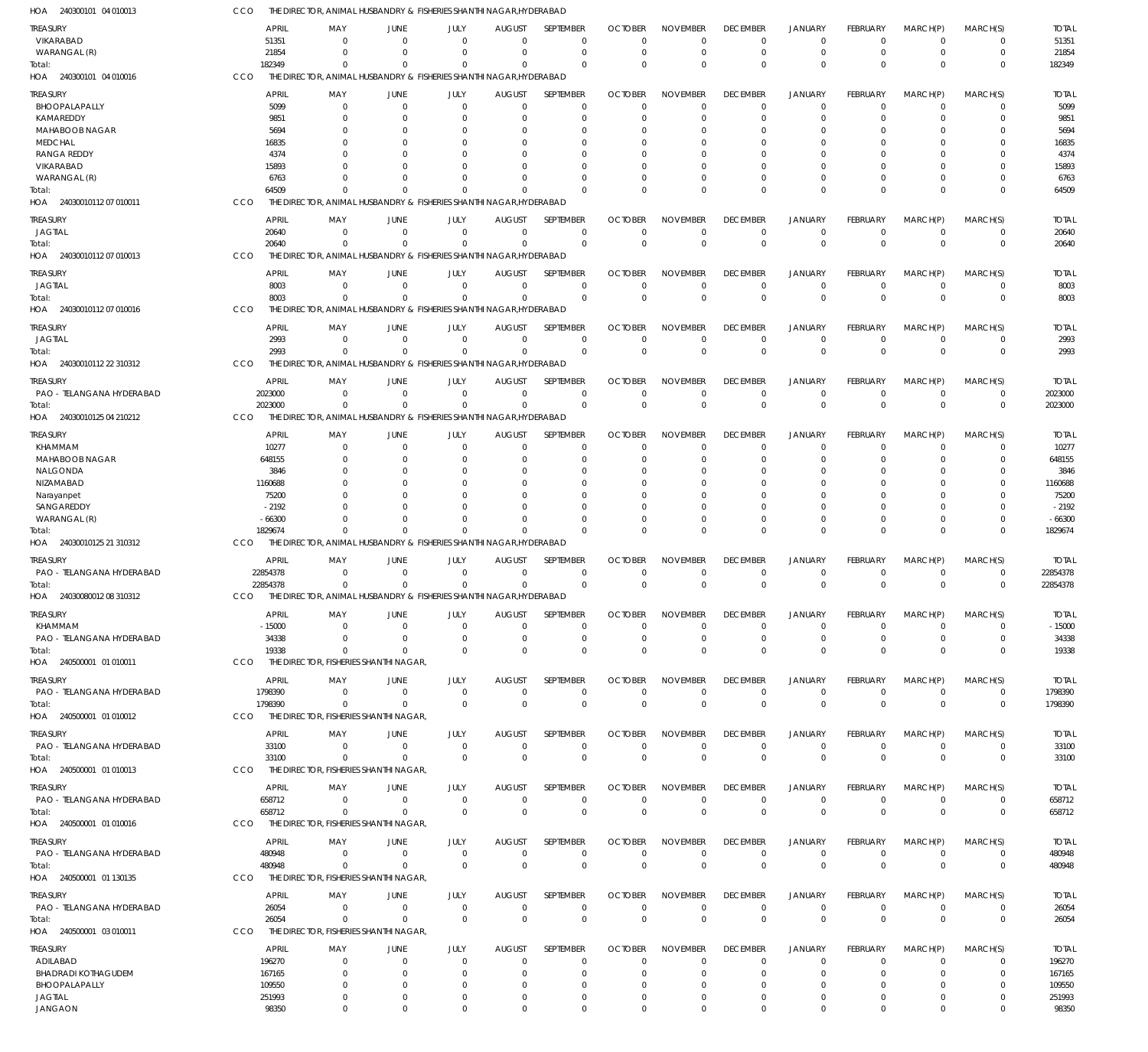| HOA<br>240500001 03 010011             | CCO              | THE DIRECTOR, FISHERIES SHANTHI NAGAR  |                                  |                         |                              |                            |                            |                             |                                |                               |                                |                            |                            |                       |
|----------------------------------------|------------------|----------------------------------------|----------------------------------|-------------------------|------------------------------|----------------------------|----------------------------|-----------------------------|--------------------------------|-------------------------------|--------------------------------|----------------------------|----------------------------|-----------------------|
| TREASURY                               |                  | <b>APRIL</b><br>MAY                    | JUNE                             | JULY                    | <b>AUGUST</b>                | SEPTEMBER                  | <b>OCTOBER</b>             | <b>NOVEMBER</b>             | <b>DECEMBER</b>                | <b>JANUARY</b>                | <b>FEBRUARY</b>                | MARCH(P)                   | MARCH(S)                   | <b>TOTAL</b>          |
| JOGULAMBA GADWAL                       | 125010           | $\Omega$                               | $\overline{0}$                   | $\mathbf 0$             | $\mathbf 0$                  | $\mathbf 0$                | $\mathbf{0}$               | $\mathbf 0$                 | $\mathbf 0$                    | $\mathbf 0$                   | $\mathbf 0$                    | $\mathbf 0$                | $\mathbf 0$                | 125010                |
| KAMAREDDY                              | 372852           | $\mathbf 0$                            | $\overline{0}$                   | $\mathbf 0$             | 0                            | $\mathbf 0$                | $^{\circ}$                 | $\mathbf 0$                 | $\mathbf 0$                    | $\mathbf 0$                   | $\mathbf 0$                    | $\mathbf 0$                | $\mathbf 0$                | 372852                |
| KARIMNAGAR<br>KHAMMAM                  | 511695<br>365643 | 0<br>$\Omega$                          | $\overline{0}$<br>$\Omega$       | $\Omega$<br>$\Omega$    | 0<br>0                       | 0<br>$\mathbf 0$           | $\Omega$<br>$\Omega$       | $\Omega$<br>$\Omega$        | $\mathbf 0$<br>$\Omega$        | $\mathbf 0$<br>$\mathbf 0$    | $\Omega$<br>$\Omega$           | 0<br>0                     | $\mathbf 0$<br>$\mathbf 0$ | 511695<br>365643      |
| KOMARAMBHEEM ASIFABAD                  | 33550            | 0                                      | $\Omega$                         | $\Omega$                | 0                            | $\mathbf 0$                | $\Omega$                   | $\Omega$                    | $\Omega$                       | $\mathbf 0$                   | $\Omega$                       | 0                          | $\mathbf 0$                | 33550                 |
| MAHABOOB NAGAR                         | 437318           | $\Omega$                               | $\Omega$                         | $\Omega$                | $\mathbf 0$                  | $\mathbf 0$                | $\Omega$                   | $\Omega$                    | $\Omega$                       | $\mathbf 0$                   | $\Omega$                       | $\mathbf 0$                | $\mathbf 0$                | 437318                |
| MAHABUBABAD                            | 134170           | 0                                      | $\Omega$                         | $\Omega$                | 0                            | $\mathbf 0$                | $\Omega$                   | $\Omega$                    | $\Omega$                       | $\mathbf 0$                   | 0                              | 0                          | $\mathbf 0$                | 134170                |
| <b>MANCHERIAL</b>                      | 145680           | $\Omega$                               | $\Omega$                         | $\Omega$                | 0                            | $\mathbf 0$                | $\Omega$                   | $\Omega$                    | $\Omega$                       | $\Omega$                      | $\Omega$                       | 0                          | $\mathbf 0$                | 145680                |
| MEDAK                                  | 393234           | $\Omega$                               | $\Omega$                         | $\Omega$                | 0                            | $\mathbf 0$                | $\sqrt{ }$                 | $\Omega$                    | $\Omega$                       | $\mathbf 0$                   | $\Omega$                       | 0                          | $\mathbf 0$                | 393234                |
| MEDCHAL                                | 217090           | $\Omega$                               | $\Omega$                         | $\Omega$                | $\mathbf 0$                  | $\mathbf 0$                | $\Omega$                   | $\Omega$                    | $\Omega$                       | $\mathbf 0$                   | $\Omega$                       | $\mathbf 0$                | $\mathbf 0$                | 217090                |
| Mulugu                                 | 64090            | 0                                      | $\Omega$                         | $\Omega$                | 0                            | $\mathbf 0$                | $\Omega$                   | $\Omega$                    | $\Omega$                       | $\mathbf 0$                   | 0                              | 0                          | $\mathbf 0$                | 64090                 |
| NAGARKURNOOL                           | 196740           | $\Omega$                               | $\Omega$                         | $\Omega$                | $\mathbf 0$                  | $\mathbf 0$                | $\Omega$                   | $\Omega$                    | $\Omega$                       | $\Omega$                      | $\Omega$                       | 0                          | $\mathbf 0$                | 196740                |
| NALGONDA<br>NIRMAL                     | 404280<br>458530 | $\Omega$<br>$\Omega$                   | $\Omega$<br>$\Omega$             | $\Omega$<br>$\Omega$    | 0<br>$\mathbf 0$             | $\mathbf 0$<br>$\mathbf 0$ | $\mathcal{L}$<br>$\Omega$  | $\Omega$<br>$\Omega$        | $\Omega$<br>$\Omega$           | $\mathbf 0$<br>$\mathbf 0$    | $\Omega$<br>$\Omega$           | 0<br>$\mathbf 0$           | $\mathbf 0$<br>$\mathbf 0$ | 404280<br>458530      |
| NIZAMABAD                              | 424756           | 0                                      | $\Omega$                         | $\Omega$                | 0                            | $\mathbf 0$                | $\Omega$                   | $\Omega$                    | $\Omega$                       | $\Omega$                      | $\Omega$                       | 0                          | $\mathbf 0$                | 424756                |
| PAO - TELANGANA HYDERABAD              | 279660           | $\Omega$                               | $\Omega$                         | $\Omega$                | $\mathbf 0$                  | $\mathbf 0$                | $\Omega$                   | $\Omega$                    | $\Omega$                       | $\Omega$                      | $\Omega$                       | 0                          | $\mathbf 0$                | 279660                |
| PEDDAPALLY                             | 205880           | $\Omega$                               | $\Omega$                         | $\Omega$                | 0                            | $\mathbf 0$                | $\Omega$                   | $\Omega$                    | $\Omega$                       | $\mathbf 0$                   | 0                              | 0                          | $\mathbf 0$                | 205880                |
| <b>RANGA REDDY</b>                     | 214485           | $\Omega$                               | $\Omega$                         | $\Omega$                | 0                            | $\mathbf 0$                | $\Omega$                   | $\Omega$                    | $\Omega$                       | $\Omega$                      | $\Omega$                       | $\mathbf 0$                | $\mathbf 0$                | 214485                |
| SANGAREDDY                             | 225160           | 0                                      | $\Omega$                         | $\Omega$                | 0                            | $\mathbf 0$                | $\Omega$                   | $\Omega$                    | $\Omega$                       | $\Omega$                      | $\Omega$                       | 0                          | $\mathbf 0$                | 225160                |
| SIDDIPET                               | 66110            | $\Omega$                               | $\Omega$                         | $\Omega$                | $\mathbf 0$                  | $\mathbf 0$                | $\Omega$                   | $\Omega$                    | $\Omega$                       | $\Omega$                      | $\Omega$                       | 0                          | $\mathbf 0$                | 66110                 |
| SIRICILLA                              | 213809           | $\Omega$                               | $\Omega$                         | $\Omega$                | 0                            | $\mathbf 0$                | $\Omega$                   | $\Omega$                    | $\Omega$                       | $\mathbf 0$                   | 0                              | 0                          | $\mathbf 0$                | 213809                |
| SURYAPET                               | 158870           | $\Omega$<br>0                          | $\Omega$<br>$\Omega$             | $\Omega$<br>$\Omega$    | $\mathbf 0$                  | $\Omega$<br>$\mathbf 0$    | $\Omega$<br>$\Omega$       | $\Omega$<br>$\Omega$        | $\Omega$<br>$\Omega$           | $\Omega$<br>$\mathbf 0$       | $\Omega$<br>$\Omega$           | $\mathbf 0$                | $\mathbf 0$                | 158870                |
| VIKARABAD<br>WANAPARTHY                | 241070<br>244260 | $\Omega$                               | $\Omega$                         | $\Omega$                | 0<br>0                       | $\mathbf 0$                | $\Omega$                   | $\Omega$                    | $\Omega$                       | $\mathbf 0$                   | $\Omega$                       | 0<br>0                     | $\mathbf 0$<br>$\mathbf 0$ | 241070<br>244260      |
| WARANGAL (R)                           | 129390           | 0                                      | $\Omega$                         | $\Omega$                | 0                            | $\mathbf 0$                | $\Omega$                   | $\Omega$                    | $\Omega$                       | $\mathbf 0$                   | 0                              | 0                          | $\mathbf 0$                | 129390                |
| WARANGAL (U)                           | 448590           | $\Omega$                               | $\Omega$                         | $\Omega$                | $\mathbf 0$                  | $\mathbf 0$                | $\Omega$                   | $\Omega$                    | $\Omega$                       | $\Omega$                      | $\Omega$                       | $\mathbf 0$                | $\mathbf 0$                | 448590                |
| YADADRI                                | 168810           | $\Omega$                               | $\overline{0}$                   | $\Omega$                | $\mathbf 0$                  | $\mathbf 0$                | $\Omega$                   | $\Omega$                    | $\mathbf 0$                    | $\mathbf 0$                   | $\Omega$                       | $\mathbf 0$                | $\mathbf 0$                | 168810                |
| Total:                                 | 7704060          | $\Omega$                               | $\Omega$                         | $\Omega$                | $\Omega$                     | $\mathbf 0$                | $\Omega$                   | $\Omega$                    | $\mathbf 0$                    | $\Omega$                      | $\Omega$                       | $\mathbf 0$                | $\mathbf 0$                | 7704060               |
| 240500001 03 010012<br>HOA             | CCO              | THE DIRECTOR, FISHERIES SHANTHI NAGAR, |                                  |                         |                              |                            |                            |                             |                                |                               |                                |                            |                            |                       |
| TREASURY                               |                  | <b>APRIL</b><br>MAY                    | JUNE                             | JULY                    | <b>AUGUST</b>                | SEPTEMBER                  | <b>OCTOBER</b>             | <b>NOVEMBER</b>             | <b>DECEMBER</b>                | <b>JANUARY</b>                | <b>FEBRUARY</b>                | MARCH(P)                   | MARCH(S)                   | <b>TOTAL</b>          |
| ADILABAD                               |                  | 3475<br>$\mathbf 0$                    | $\overline{0}$                   | $\mathbf 0$             | $\mathbf 0$                  | $\mathbf 0$                | $\overline{0}$             | $\Omega$                    | $\mathbf 0$                    | $\mathbf 0$                   | $\mathbf 0$                    | $\mathbf 0$                | 0                          | 3475                  |
| <b>BHADRADI KOTHAGUDEM</b>             |                  | 3900<br>$\mathbf 0$<br>$\Omega$        | $\overline{0}$<br>$\overline{0}$ | $\mathbf 0$<br>$\Omega$ | 0                            | $\mathbf 0$<br>$\mathbf 0$ | $\Omega$                   | $\Omega$<br>$\Omega$        | $\mathbf 0$<br>$\mathbf 0$     | $\mathbf 0$<br>$\mathbf 0$    | $\Omega$<br>$\Omega$           | 0                          | $\mathbf 0$<br>$\mathbf 0$ | 3900                  |
| <b>JAGTIAL</b><br><b>JANGAON</b>       |                  | 2000<br>1789<br>0                      | $\overline{0}$                   | 0                       | 0<br>0                       | $\mathbf 0$                | $\Omega$<br>C              | $\Omega$                    | $\mathbf 0$                    | $\mathbf 0$                   | 0                              | 0<br>0                     | $\mathbf 0$                | 2000<br>1789          |
| KARIMNAGAR                             |                  | 9496<br>$\Omega$                       | $\overline{0}$                   | $\Omega$                | 0                            | $\mathbf 0$                | ſ                          | $\Omega$                    | $\Omega$                       | $\mathbf 0$                   | U                              | 0                          | $\mathbf 0$                | 9496                  |
| KHAMMAM                                |                  | 8089<br>$\Omega$                       | $\Omega$                         | 0                       | 0                            | $\mathbf 0$                | $\Omega$                   | $\Omega$                    | $\Omega$                       | $\Omega$                      | U                              | 0                          | $\mathbf 0$                | 8089                  |
| MAHABOOB NAGAR                         |                  | 9207<br>$\Omega$                       | $\Omega$                         | 0                       | 0                            | $\mathbf 0$                | ſ                          | $\Omega$                    | $\Omega$                       | $\mathbf 0$                   | 0                              | 0                          | $\mathbf 0$                | 9207                  |
| MEDAK                                  |                  | 425<br>0                               | $\overline{0}$                   | $\Omega$                | 0                            | $\mathbf 0$                | $\Omega$                   | $\Omega$                    | $\mathbf 0$                    | $\mathbf 0$                   | 0                              | 0                          | $\mathbf 0$                | 425                   |
| NAGARKURNOOL                           |                  | 2000<br>$\Omega$                       | $\Omega$                         | 0                       | 0                            | $\mathbf 0$                | ſ                          | $\Omega$                    | $\Omega$                       | $\Omega$                      | O                              | 0                          | $\mathbf 0$                | 2000                  |
| NALGONDA                               |                  | 3378<br>$\Omega$                       | $\Omega$                         | 0                       | 0                            | $\mathbf 0$                | ſ                          | $\Omega$                    | $\Omega$                       | $\Omega$                      | U                              | 0                          | $\mathbf 0$                | 3378                  |
| NIRMAL                                 |                  | 3546<br>$\Omega$                       | $\Omega$                         | $\Omega$                | 0                            | $\mathbf 0$                | $\Omega$                   | $\Omega$                    | $\Omega$                       | $\mathbf 0$                   | 0                              | 0                          | $\mathbf 0$                | 3546                  |
| NIZAMABAD<br>PAO - TELANGANA HYDERABAD |                  | 5667<br>$\Omega$<br>9798<br>$\Omega$   | $\Omega$<br>$\Omega$             | 0<br>0                  | 0                            | $\mathbf 0$<br>$\mathbf 0$ | $\Omega$<br>ſ              | $\Omega$<br>$\Omega$        | $\mathbf 0$<br>$\Omega$        | $\mathbf 0$<br>$\Omega$       | 0<br>O                         | 0                          | $\mathbf 0$<br>$\mathbf 0$ | 5667                  |
| <b>RANGA REDDY</b>                     |                  | 4900<br>$\Omega$                       | $\Omega$                         | 0                       | 0<br>0                       | $\mathbf 0$                | C                          | $\Omega$                    | $\mathbf 0$                    | $\Omega$                      | 0                              | 0<br>0                     | $\mathbf 0$                | 9798<br>4900          |
| SANGAREDDY                             |                  | 3006<br>$\Omega$                       | $\Omega$                         | $\Omega$                | 0                            | $\mathbf 0$                | $\Omega$                   | $\Omega$                    | $\Omega$                       | $\mathbf 0$                   | 0                              | 0                          | $\mathbf 0$                | 3006                  |
| SIRICILLA                              |                  | 2000<br>0                              | $\Omega$                         | 0                       | 0                            | $\mathbf 0$                | $\Omega$                   | $\Omega$                    | $\Omega$                       | $\Omega$                      | 0                              | 0                          | $\mathbf 0$                | 2000                  |
| SURYAPET                               |                  | 420<br>$\Omega$                        | $\Omega$                         | $\Omega$                | $\mathbf 0$                  | $\mathbf 0$                | $\Omega$                   | $\Omega$                    | $\Omega$                       | $\Omega$                      | $\Omega$                       | $\mathbf 0$                | $\mathbf 0$                | 420                   |
| VIKARABAD                              |                  | 2590<br>0                              | 0                                | 0                       | 0                            | 0                          |                            | $\Omega$                    | 0                              | 0                             | 0                              | 0                          | $\mathbf 0$                | 2590                  |
| WANAPARTHY                             |                  | 1840<br>$\mathbf 0$                    | $\overline{0}$                   | $\mathbf 0$             | 0                            | $\mathbf 0$                | $\Omega$                   | $\Omega$                    | $\mathbf 0$                    | $\mathbf 0$                   | $\Omega$                       | 0                          | $\mathbf 0$                | 1840                  |
| WARANGAL (R)                           |                  | 4990<br>$\mathbf 0$                    | $\overline{0}$                   | $\mathbf 0$             | 0                            | $\mathbf 0$                | $\Omega$                   | $\mathbf 0$                 | $\mathbf 0$                    | $\mathbf 0$                   | $\Omega$                       | $\mathbf 0$                | $\mathbf 0$                | 4990                  |
| WARANGAL (U)                           | 16924            | $\Omega$<br>$\mathbf 0$                | $\overline{0}$<br>$\Omega$       | $\Omega$<br>$\mathbf 0$ | $\mathbf 0$<br>$\mathbf 0$   | $\mathbf 0$                | $\Omega$<br>$\Omega$       | $\Omega$                    | $\mathbf 0$                    | $\mathbf 0$                   | $\Omega$<br>$\mathbf 0$        | $\mathbf 0$<br>$\mathbf 0$ | $\mathbf 0$                | 16924                 |
| Total:<br>HOA 240500001 03 010013      | 99440<br>CCO     | THE DIRECTOR, FISHERIES SHANTHI NAGAR, |                                  |                         |                              | $\mathbf 0$                |                            | $\mathbf 0$                 | $\mathbf 0$                    | $\overline{0}$                |                                |                            | $\mathbf 0$                | 99440                 |
|                                        |                  |                                        |                                  |                         |                              |                            |                            |                             |                                |                               |                                |                            |                            |                       |
| <b>TREASURY</b><br>ADILABAD            | 75311            | <b>APRIL</b><br>MAY<br>$\mathbf 0$     | JUNE<br>$\overline{0}$           | JULY<br>$\mathbf 0$     | <b>AUGUST</b><br>$\mathbf 0$ | SEPTEMBER<br>$\mathbf 0$   | <b>OCTOBER</b><br>$\Omega$ | <b>NOVEMBER</b><br>$\Omega$ | <b>DECEMBER</b><br>$\mathbf 0$ | <b>JANUARY</b><br>$\mathbf 0$ | <b>FEBRUARY</b><br>$\mathbf 0$ | MARCH(P)<br>$\mathbf 0$    | MARCH(S)<br>$\mathbf 0$    | <b>TOTAL</b><br>75311 |
| <b>BHADRADI KOTHAGUDEM</b>             | 63302            | $\mathbf 0$                            | $\overline{0}$                   | $\mathbf 0$             | 0                            | $\mathbf 0$                | $\Omega$                   | $\Omega$                    | $\mathbf 0$                    | $\mathbf 0$                   | $\mathbf 0$                    | 0                          | $\mathbf 0$                | 63302                 |
| BHOOPALAPALLY                          | 42033            | $\mathbf 0$                            | $\overline{0}$                   | $\Omega$                | 0                            | $\mathbf 0$                | $\Omega$                   | $\Omega$                    | $\mathbf 0$                    | $\mathbf 0$                   | $\Omega$                       | $\mathbf 0$                | $\mathbf 0$                | 42033                 |
| <b>JAGTIAL</b>                         | 96977            | $\mathbf 0$                            | $\overline{0}$                   | $\Omega$                | 0                            | $\mathbf 0$                | $\Omega$                   | $\Omega$                    | $\mathbf 0$                    | $\mathbf 0$                   | $\Omega$                       | $\mathbf 0$                | $\mathbf 0$                | 96977                 |
| <b>JANGAON</b>                         | 37815            | $\Omega$                               | $\overline{0}$                   | $\Omega$                | $\mathbf 0$                  | $\mathbf 0$                | $\Omega$                   | $\Omega$                    | $\mathbf 0$                    | $\mathbf 0$                   | $\Omega$                       | $\mathbf 0$                | $\mathbf 0$                | 37815                 |
| JOGULAMBA GADWAL                       | 47966            | 0                                      | $\overline{0}$                   | $\Omega$                | 0                            | $\mathbf 0$                | $\Omega$                   | $\Omega$                    | $\mathbf 0$                    | $\mathbf 0$                   | $\Omega$                       | 0                          | $\mathbf 0$                | 47966                 |
| KAMAREDDY                              | 145239           | $\Omega$                               | $\Omega$                         | $\Omega$                | $\mathbf 0$                  | $\mathbf 0$                | $\Omega$                   | $\Omega$                    | $\Omega$                       | $\mathbf 0$                   | $\Omega$                       | $\mathbf 0$                | $\mathbf 0$                | 145239                |
| KARIMNAGAR                             | 196052           | 0                                      | $\mathbf 0$                      | $\Omega$                | $\mathbf 0$                  | $\mathbf 0$                | $\Omega$                   | $\Omega$                    | $\mathbf 0$                    | $\mathbf 0$                   | $\Omega$                       | $\mathbf 0$                | $\mathbf 0$                | 196052                |
| KHAMMAM<br>KOMARAMBHEEM ASIFABAD       | 138750<br>12881  | $\Omega$<br>0                          | $\overline{0}$<br>$\Omega$       | $\Omega$<br>$\Omega$    | $\mathbf 0$<br>0             | $\mathbf 0$<br>$\mathbf 0$ | $\Omega$<br>$\Omega$       | $\Omega$<br>$\Omega$        | $\Omega$<br>$\mathbf 0$        | $\mathbf 0$<br>$\mathbf 0$    | $\Omega$<br>$\Omega$           | $\mathbf 0$<br>$\mathbf 0$ | $\mathbf 0$<br>$\mathbf 0$ | 138750<br>12881       |
| MAHABOOB NAGAR                         | 119891           | $\Omega$                               | $\Omega$                         | $\Omega$                | $\mathbf 0$                  | $\mathbf 0$                | $\Omega$                   | $\Omega$                    | $\Omega$                       | $\mathbf 0$                   | $\Omega$                       | $\mathbf 0$                | $\mathbf 0$                | 119891                |
| MAHABUBABAD                            | 51491            | $\mathbf 0$                            | $\overline{0}$                   | $\Omega$                | 0                            | $\mathbf 0$                | $\Omega$                   | $\Omega$                    | $\mathbf 0$                    | $\mathbf 0$                   | $\Omega$                       | $\mathbf 0$                | $\mathbf 0$                | 51491                 |
| <b>MANCHERIAL</b>                      | 55729            | $\Omega$                               | $\Omega$                         | $\Omega$                | $\mathbf 0$                  | $\mathbf 0$                | $\Omega$                   | $\Omega$                    | $\Omega$                       | $\mathbf 0$                   | $\Omega$                       | $\mathbf 0$                | $\mathbf 0$                | 55729                 |
| MEDAK                                  | 142239           | $\Omega$                               | $\Omega$                         | $\Omega$                | 0                            | $\mathbf 0$                | $\Omega$                   | $\Omega$                    | $\mathbf 0$                    | $\mathbf 0$                   | $\Omega$                       | $\mathbf 0$                | $\mathbf 0$                | 142239                |
| <b>MEDCHAL</b>                         | 83253            | $\Omega$                               | $\Omega$                         | $\Omega$                | $\mathbf 0$                  | $\mathbf 0$                | $\Omega$                   | $\Omega$                    | $\Omega$                       | $\mathbf 0$                   | $\Omega$                       | $\mathbf 0$                | $\mathbf 0$                | 83253                 |
| Mulugu                                 | 24596            | 0                                      | $\overline{0}$                   | $\Omega$                | 0                            | $\mathbf 0$                | $\Omega$                   | $\Omega$                    | $\mathbf 0$                    | $\mathbf 0$                   | $\Omega$                       | 0                          | $\mathbf 0$                | 24596                 |
| NAGARKURNOOL                           | 75595            | $\Omega$                               | $\Omega$                         | $\Omega$                | $\mathbf 0$                  | $\mathbf 0$                | $\Omega$                   | $\Omega$                    | $\Omega$                       | $\mathbf 0$                   | $\Omega$                       | $\mathbf 0$                | $\mathbf 0$                | 75595                 |
| NALGONDA                               | 155215           | 0                                      | $\Omega$                         | $\Omega$                | $\mathbf 0$                  | $\mathbf 0$                | $\Omega$                   | $\Omega$                    | $\mathbf 0$                    | $\mathbf 0$                   | $\Omega$                       | $\mathbf 0$                | $\mathbf 0$                | 155215                |
| NIRMAL<br>NIZAMABAD                    | 176017<br>160753 | $\Omega$<br>$\mathbf 0$                | $\Omega$<br>$\overline{0}$       | $\Omega$<br>$\Omega$    | $\mathbf 0$<br>0             | $\mathbf 0$<br>$\mathbf 0$ | $\Omega$<br>$\Omega$       | $\Omega$<br>$\Omega$        | $\mathbf 0$<br>$\mathbf 0$     | $\mathbf 0$<br>$\mathbf 0$    | $\Omega$<br>$\Omega$           | $\mathbf 0$<br>$\mathbf 0$ | $\mathbf 0$<br>$\mathbf 0$ | 176017<br>160753      |
| PAO - TELANGANA HYDERABAD              | 107379           | $\Omega$                               | $\Omega$                         | $\Omega$                | $\mathbf 0$                  | $\mathbf 0$                | $\Omega$                   | $\Omega$                    | $\Omega$                       | $\mathbf 0$                   | $\Omega$                       | $\mathbf 0$                | $\mathbf 0$                | 107379                |
| PEDDAPALLY                             | 79158            | 0                                      | $\overline{0}$                   | $\Omega$                | $\mathbf 0$                  | $\mathbf 0$                | $\Omega$                   | $\Omega$                    | $\mathbf 0$                    | $\mathbf 0$                   | $\Omega$                       | $\mathbf 0$                | $\mathbf 0$                | 79158                 |
| <b>RANGA REDDY</b>                     | 82361            | $\Omega$                               | $\Omega$                         | $\Omega$                | $\mathbf 0$                  | $\mathbf 0$                | $\Omega$                   | $\Omega$                    | $\mathbf 0$                    | $\mathbf 0$                   | $\Omega$                       | $\mathbf 0$                | $\mathbf 0$                | 82361                 |
| SANGAREDDY                             | 86611            | $\mathbf 0$                            | $\Omega$                         | $\Omega$                | 0                            | $\mathbf 0$                | $\Omega$                   | $\Omega$                    | $\mathbf 0$                    | $\mathbf 0$                   | $\Omega$                       | $\mathbf 0$                | $\mathbf 0$                | 86611                 |
| SIDDIPET                               | 25363            | $\mathbf 0$                            | $\Omega$                         | $\Omega$                | $\mathbf 0$                  | $\mathbf 0$                | $\Omega$                   | $\Omega$                    | $\mathbf 0$                    | $\Omega$                      | $\Omega$                       | $\mathbf 0$                | $\mathbf 0$                | 25363                 |
| SIRICILLA                              | 80871            | $\mathbf 0$                            | $\mathbf 0$                      | $\mathbf 0$             | $\mathbf 0$                  | 0                          | $\overline{0}$             | $\mathbf 0$                 | $\mathbf 0$                    | $\mathbf 0$                   | $\mathbf 0$                    | 0                          | $\mathbf 0$                | 80871                 |
| SURYAPET                               | 60925            | $\mathbf 0$                            | $\overline{0}$                   | $\mathbf 0$             | $\mathbf 0$                  | $\mathbf 0$                | $\mathbf 0$                | $\mathbf 0$                 | $\mathbf 0$                    | $\mathbf 0$                   | $\mathbf 0$                    | $\mathbf 0$                | $\mathbf 0$                | 60925                 |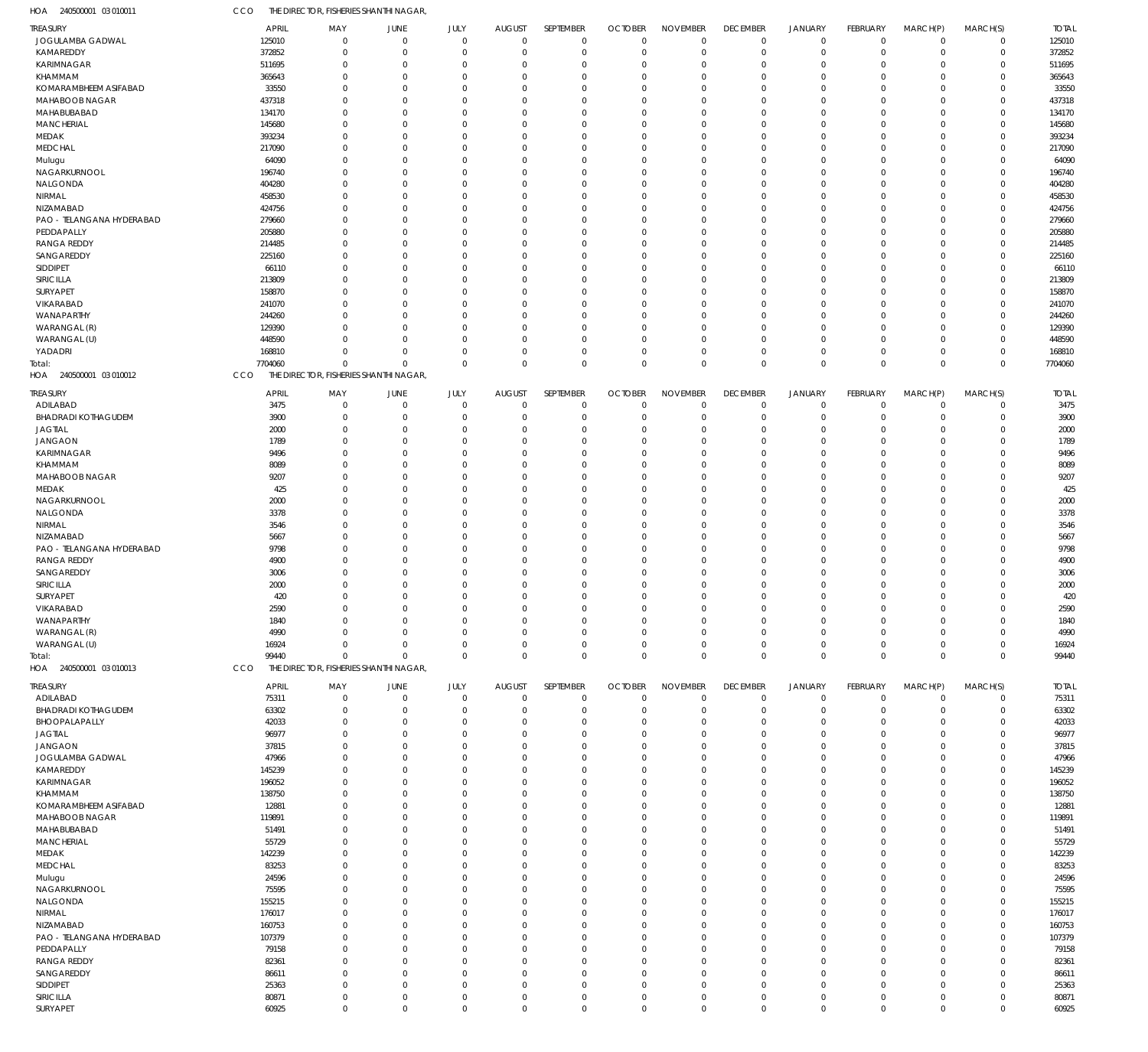| HOA 240500001 03010013                       | CCO     |                |                            | THE DIRECTOR, FISHERIES SHANTHI NAGAR,                                                           |                         |                           |                                  |                               |                                |                                |                                  |                            |                         |                            |                       |
|----------------------------------------------|---------|----------------|----------------------------|--------------------------------------------------------------------------------------------------|-------------------------|---------------------------|----------------------------------|-------------------------------|--------------------------------|--------------------------------|----------------------------------|----------------------------|-------------------------|----------------------------|-----------------------|
| <b>TREASURY</b>                              |         | APRIL          | MAY                        | JUNE                                                                                             | JULY                    | <b>AUGUST</b>             | SEPTEMBER                        | <b>OCTOBER</b>                | <b>NOVEMBER</b>                | <b>DECEMBER</b>                | <b>JANUARY</b>                   | FEBRUARY                   | MARCH(P)                | MARCH(S)                   | <b>TOTAL</b>          |
| VIKARABAD                                    |         | 92403          | $\mathbf 0$                | $\Omega$                                                                                         | $\mathbf 0$             | $\Omega$                  | $\overline{0}$                   | $\Omega$                      | $\mathbf 0$                    | $\mathbf 0$                    | $\overline{0}$                   | $\mathbf 0$                | $\mathbf 0$             | $\mathbf 0$                | 92403                 |
| WANAPARTHY                                   |         | 93693          | $\mathbf 0$                | 0                                                                                                | $\Omega$                | $\Omega$                  | $\overline{0}$                   | $\mathbf 0$                   | $\mathbf 0$                    | $\mathbf 0$                    | $\mathbf 0$                      | $\mathbf 0$                | 0                       | $\mathbf 0$                | 93693                 |
| WARANGAL (R)                                 |         | 49610          | $\mathbf 0$                | $\Omega$                                                                                         | $\Omega$                |                           | $\Omega$                         | $\Omega$                      | $\mathbf 0$                    | $\mathbf 0$                    | $\Omega$                         | $\Omega$                   | 0                       | $\mathbf 0$                | 49610                 |
| WARANGAL (U)                                 | 172402  |                | $\Omega$                   | $\Omega$                                                                                         | $\Omega$                |                           | $\Omega$                         | $\Omega$                      | $\Omega$                       | $\Omega$                       | $\Omega$                         | $\Omega$                   | $\Omega$                | $\mathbf 0$                | 172402                |
| YADADRI                                      |         | 64830          | $\mathbf 0$                | $\Omega$                                                                                         | $\Omega$                |                           | $\Omega$                         | $\Omega$                      | $\mathbf 0$                    | $\mathbf 0$                    | $\mathbf 0$                      | $\mathbf 0$                | 0                       | $\mathbf 0$                | 64830                 |
| Total:                                       | 2896711 |                | $\mathbf 0$                | $\Omega$                                                                                         | $\Omega$                | $\Omega$                  | $\Omega$                         | $\Omega$                      | $\Omega$                       | $\Omega$                       | $\Omega$                         | $\Omega$                   | $\Omega$                | $\mathbf 0$                | 2896711               |
| HOA 240500001 03 010016                      | CCO     |                |                            | THE DIRECTOR, FISHERIES SHANTHI NAGAR,                                                           |                         |                           |                                  |                               |                                |                                |                                  |                            |                         |                            |                       |
| TREASURY                                     |         | <b>APRIL</b>   | MAY                        | JUNE                                                                                             | JULY                    | <b>AUGUST</b>             | SEPTEMBER                        | <b>OCTOBER</b>                | <b>NOVEMBER</b>                | <b>DECEMBER</b>                | <b>JANUARY</b>                   | FEBRUARY                   | MARCH(P)                | MARCH(S)                   | <b>TOTAL</b>          |
| ADILABAD                                     |         | 30424          | $\mathbf 0$                | $\mathbf 0$                                                                                      | $\mathbf 0$             | $\Omega$                  | $\overline{0}$                   | $\mathbf 0$                   | $\mathbf 0$                    | $\overline{0}$                 | $\overline{0}$                   | $\mathbf 0$                | $^{\circ}$              | $\mathbf 0$                | 30424                 |
| <b>BHADRADI KOTHAGUDEM</b>                   |         | 33118          | $\mathbf 0$                | O                                                                                                | $\mathbf 0$             |                           | $\overline{0}$                   | $\Omega$                      | $\overline{0}$                 | $\mathbf 0$                    | $\mathbf 0$                      | $\mathbf 0$                | 0                       | $\mathbf 0$                | 33118                 |
| BHOOPALAPALLY                                |         | 13008          | $\mathbf 0$                | O                                                                                                | $\Omega$                |                           | $\Omega$                         | $\Omega$                      | $\Omega$                       | $\mathbf 0$                    | $\mathbf 0$                      | 0                          | 0                       | $\mathbf 0$                | 13008                 |
| <b>JAGTIAL</b>                               |         | 36262          | $\mathbf 0$                | C.                                                                                               | $\Omega$                |                           | $\Omega$                         | $\Omega$                      | $\Omega$                       | $\Omega$                       | $\Omega$                         | 0                          | $\Omega$                | $\mathbf 0$                | 36262                 |
| <b>JANGAON</b>                               |         | 14140          | $\mathbf 0$                | C.                                                                                               | $\Omega$                |                           | $\Omega$                         | $\Omega$                      | $\Omega$                       | O                              | $\Omega$                         | $\Omega$                   | 0                       | $\mathbf 0$                | 14140                 |
| JOGULAMBA GADWAL                             |         | 17937<br>49730 | $\mathbf 0$<br>$\mathbf 0$ | C.<br>C.                                                                                         | $\Omega$<br>$\Omega$    |                           | $\Omega$<br>$\Omega$             | $\Omega$<br>$\Omega$          | $\Omega$<br>$\Omega$           | 0<br>O                         | $\Omega$<br>$\Omega$             | 0<br>$\Omega$              | $\Omega$                | $\mathbf 0$<br>$\mathbf 0$ | 17937                 |
| KAMAREDDY<br>KARIMNAGAR                      |         | 99560          | $\mathbf 0$                |                                                                                                  | $\Omega$                |                           | $\Omega$                         | $\Omega$                      | $\Omega$                       | O                              | $\Omega$                         | $\Omega$                   | 0<br>$\Omega$           | $\mathbf 0$                | 49730<br>99560        |
| KHAMMAM                                      |         | 62619          | $\mathbf 0$                | C.                                                                                               | $\Omega$                |                           | $\Omega$                         | $\Omega$                      | $\Omega$                       |                                | $\Omega$                         | $\Omega$                   | 0                       | $\mathbf 0$                | 62619                 |
| KOMARAMBHEEM ASIFABAD                        |         | 3986           | $\mathbf 0$                | C.                                                                                               | $\Omega$                |                           | $\Omega$                         | $\Omega$                      | $\Omega$                       | 0                              | $\Omega$                         | 0                          | 0                       | $\mathbf 0$                | 3986                  |
| MAHABOOB NAGAR                               |         | 50180          | $\mathbf 0$                | ſ                                                                                                | $\Omega$                |                           | $\Omega$                         | $\Omega$                      | $\Omega$                       |                                | $\Omega$                         | $\Omega$                   | 0                       | $\mathbf 0$                | 50180                 |
| MAHABUBABAD                                  |         | 15935          | $\mathbf 0$                |                                                                                                  | $\Omega$                |                           | $\Omega$                         | $\Omega$                      | $\Omega$                       | 0                              | $\Omega$                         | $\Omega$                   | $\Omega$                | $\mathbf 0$                | 15935                 |
| <b>MANCHERIAL</b>                            |         | 20840          | $\mathbf 0$                | C.                                                                                               | $\Omega$                |                           | $\Omega$                         | $\Omega$                      | $\Omega$                       | 0                              | $\Omega$                         | $\Omega$                   | 0                       | $\mathbf 0$                | 20840                 |
| <b>MEDAK</b>                                 |         | 44019          | $\mathbf 0$                | C.                                                                                               | $\Omega$                |                           | $\Omega$                         | $\Omega$                      | $\Omega$                       | O                              | $\Omega$                         | $\Omega$                   | 0                       | $\mathbf 0$                | 44019                 |
| <b>MEDCHAL</b>                               |         | 64410          | $\mathbf 0$                |                                                                                                  | $\Omega$                |                           | $\Omega$                         | $\Omega$                      | $\Omega$                       |                                | $\Omega$                         | $\Omega$                   | 0                       | $\mathbf 0$                | 64410                 |
| Mulugu                                       |         | 7611           | $\mathbf 0$                | C.                                                                                               | $\Omega$                |                           | $\Omega$                         | $\Omega$                      | $\Omega$                       | 0                              | $\Omega$                         | 0                          | $\Omega$                | $\mathbf 0$                | 7611                  |
| NAGARKURNOOL                                 |         | 23393          | $\mathbf 0$                | C.                                                                                               | $\Omega$                |                           | $\Omega$                         | $\Omega$                      | $\Omega$                       | O                              | $\Omega$                         | $\Omega$                   | 0                       | $\mathbf 0$                | 23393                 |
| NALGONDA                                     |         | 54026          | $\mathbf 0$                | ſ                                                                                                | $\Omega$                |                           | $\Omega$                         | $\Omega$                      | $\Omega$                       | 0                              | $\Omega$                         | $\Omega$                   | 0                       | $\mathbf 0$                | 54026                 |
| NIRMAL                                       |         | 60282          | $\mathbf 0$                | C.                                                                                               | $\Omega$                |                           | $\Omega$                         | $\Omega$                      | $\Omega$                       |                                | $\Omega$                         | $\Omega$                   | 0                       | $\mathbf 0$                | 60282                 |
| NIZAMABAD                                    |         | 67488          | $\mathbf 0$                | C.                                                                                               | $\Omega$                |                           | $\Omega$                         | $\Omega$                      | $\Omega$                       | O                              | $\cup$                           | $\Omega$                   | 0                       | $\mathbf 0$                | 67488                 |
| PAO - TELANGANA HYDERABAD                    |         | 56382          | $\mathbf 0$                | C.                                                                                               | $\Omega$                |                           | $\Omega$                         | $\Omega$                      | $\Omega$                       |                                | $\Omega$                         | $\Omega$                   | 0                       | $\mathbf 0$                | 56382                 |
| PEDDAPALLY                                   |         | 24496          | $\mathbf 0$<br>$\mathbf 0$ | C.<br>C.                                                                                         | $\Omega$<br>$\Omega$    |                           | $\Omega$<br>$\Omega$             | $\Omega$<br>$\Omega$          | $\Omega$<br>$\Omega$           | 0                              | $\Omega$<br>$\Omega$             | 0<br>$\Omega$              | 0                       | $\mathbf 0$<br>$\mathbf 0$ | 24496                 |
| RANGA REDDY<br>SANGAREDDY                    |         | 63720<br>31324 | $\mathbf 0$                |                                                                                                  | $\Omega$                |                           | $\Omega$                         | $\Omega$                      | $\Omega$                       | 0                              | $\Omega$                         | $\Omega$                   | 0<br>0                  | $\mathbf 0$                | 63720<br>31324        |
| SIDDIPET                                     |         | 9484           | $\mathbf 0$                | C.                                                                                               | $\Omega$                |                           | $\Omega$                         | $\Omega$                      | $\Omega$                       |                                | $\Omega$                         | $\Omega$                   | 0                       | $\mathbf 0$                | 9484                  |
| SIRICILLA                                    |         | 28145          | $\mathbf 0$                | C.                                                                                               | $\Omega$                |                           | $\Omega$                         | $\Omega$                      | $\Omega$                       | O                              | $\Omega$                         | $\Omega$                   | 0                       | $\mathbf 0$                | 28145                 |
| SURYAPET                                     |         | 22782          | $\mathbf 0$                |                                                                                                  | $\Omega$                |                           | $\Omega$                         | 0                             | $\Omega$                       |                                | $\Omega$                         | $\Omega$                   | 0                       | $\mathbf 0$                | 22782                 |
| VIKARABAD                                    |         | 29491          | $\mathbf 0$                | C.                                                                                               | $\Omega$                |                           | $\Omega$                         | $\Omega$                      | $\mathbf 0$                    | 0                              | $\Omega$                         | 0                          | $\Omega$                | $\mathbf 0$                | 29491                 |
| WANAPARTHY                                   |         | 35035          | $\mathbf 0$                | C.                                                                                               | $\Omega$                |                           | $\Omega$                         | $\Omega$                      | $\Omega$                       | O                              | $\Omega$                         | $\Omega$                   | 0                       | $\mathbf 0$                | 35035                 |
| WARANGAL (R)                                 |         | 25588          | $\mathbf 0$                | C.                                                                                               | $\Omega$                |                           | $\Omega$                         | $\Omega$                      | $\Omega$                       | 0                              | $\Omega$                         | $\Omega$                   | 0                       | $\mathbf 0$                | 25588                 |
| WARANGAL (U)                                 |         | 88922          | $\Omega$                   | C.                                                                                               | $\Omega$                |                           | $\Omega$                         | $\Omega$                      | $\Omega$                       | 0                              | $\Omega$                         | $\mathbf 0$                | $\Omega$                | $\mathbf 0$                | 88922                 |
| YADADRI                                      |         | 24243          | $\mathbf 0$                | O                                                                                                | $\Omega$                |                           | $\Omega$                         | $\Omega$                      | $\overline{0}$                 | $\mathbf 0$                    | $\mathbf 0$                      | $\mathbf 0$                | 0                       | $\mathbf 0$                | 24243                 |
| Total:                                       | 1208580 |                | $\mathbf 0$                | $\Omega$                                                                                         | $\Omega$                |                           | $\Omega$                         | $\Omega$                      | $\Omega$                       | $\mathbf 0$                    | $\overline{0}$                   | $\mathbf 0$                | $\mathbf 0$             | $\mathbf 0$                | 1208580               |
| HOA 240500001 03 010017                      | CCO     |                |                            | THE DIRECTOR, FISHERIES SHANTHI NAGAR,                                                           |                         |                           |                                  |                               |                                |                                |                                  |                            |                         |                            |                       |
| TREASURY                                     |         | <b>APRIL</b>   | MAY                        | JUNE                                                                                             | JULY                    | <b>AUGUST</b>             | SEPTEMBER                        | <b>OCTOBER</b>                | <b>NOVEMBER</b>                | <b>DECEMBER</b>                | <b>JANUARY</b>                   | FEBRUARY                   | MARCH(P)                | MARCH(S)                   | <b>TOTAL</b>          |
| PAO - TELANGANA HYDERABAD                    |         | 100000         | $\mathbf 0$                | $\mathbf 0$                                                                                      | $\mathbf 0$             | $\Omega$                  | $\overline{0}$                   | $\Omega$                      | $\mathbf 0$                    | $\mathbf 0$                    | $\mathbf 0$                      | $\mathbf 0$                | -0                      | $\mathbf 0$                | 100000                |
| SIDDIPET                                     | 100000  |                | $\mathbf 0$                | $\Omega$                                                                                         | $\mathbf 0$             | $\Omega$                  | $\overline{0}$                   | $\mathbf 0$                   | $\mathbf 0$                    | $\mathbf 0$                    | $\mathbf 0$                      | $\mathbf 0$                | 0                       | $\mathbf 0$                | 100000                |
| Total:                                       | 200000  |                | $\mathbf 0$                | $\Omega$                                                                                         | $\Omega$                | $\Omega$                  | $\Omega$                         | $\Omega$                      | $\Omega$                       | $\mathbf 0$                    | $\overline{0}$                   | $\Omega$                   | $\mathbf 0$             | $\mathbf 0$                | 200000                |
| HOA 240500001 03 110111                      | CCO     |                |                            | THE DIRECTOR, FISHERIES SHANTHI NAGAR,                                                           |                         |                           |                                  |                               |                                |                                |                                  |                            |                         |                            |                       |
| <b>TREASURY</b>                              |         | APRIL          | MAY                        | JUNE                                                                                             | JULY                    | <b>AUGUST</b>             | SEPTEMBER                        | <b>OCTOBER</b>                | <b>NOVEMBER</b>                | <b>DECEMBER</b>                | <b>JANUARY</b>                   | FEBRUARY                   | MARCH(P)                | MARCH(S)                   | <b>TOTAL</b>          |
| PEDDAPALLY                                   |         | 10700          | $\mathbf 0$                | 0                                                                                                | $\mathbf 0$             | $\Omega$                  | $\overline{0}$                   | $\mathbf 0$                   | $\mathbf 0$                    | $\mathbf 0$                    | $\overline{0}$                   | $\mathbf 0$                | $\mathbf 0$             | $\mathbf 0$                | 10700                 |
| SURYAPET                                     |         | 10700          | $\mathbf 0$                | 0                                                                                                | $\mathbf 0$             | $\Omega$                  | $\overline{0}$                   | $\mathbf 0$                   | $\mathbf 0$                    | $\mathbf 0$                    | $\overline{0}$                   | $\mathbf 0$                | $\mathbf 0$             | $\mathbf 0$                | 10700                 |
| Total:                                       |         | 21400          | $\mathbf 0$                | $\Omega$                                                                                         | $\mathbf 0$             | $\Omega$                  | $\overline{0}$                   | $\mathbf 0$                   | $\mathbf 0$                    | $\mathbf 0$                    | $\overline{0}$                   | $\mathbf 0$                | $\mathbf 0$             | $\mathbf 0$                | 21400                 |
| HOA 240500001 03 130132                      | CCO     |                |                            | THE DIRECTOR, FISHERIES SHANTHI NAGAR,                                                           |                         |                           |                                  |                               |                                |                                |                                  |                            |                         |                            |                       |
| TREASURY                                     |         | <b>APRIL</b>   | MAY                        | JUNE                                                                                             | JULY                    | <b>AUGUST</b>             | SEPTEMBER                        | <b>OCTOBER</b>                | <b>NOVEMBER</b>                | <b>DECEMBER</b>                | <b>JANUARY</b>                   | FEBRUARY                   | MARCH(P)                | MARCH(S)                   | <b>TOTAL</b>          |
| PEDDAPALLY                                   |         | 636            | $\mathbf 0$                | $\mathbf 0$                                                                                      | $\mathbf 0$             | $\Omega$                  | $\mathbf 0$                      | $\mathbf 0$                   | $\mathbf 0$                    | $\mathbf 0$                    | $\overline{0}$                   | $\mathbf 0$                | $\mathbf 0$             | $\mathbf 0$                | 636                   |
| Total:                                       |         | 636            | $\mathbf 0$                | $\Omega$                                                                                         | $\mathbf 0$             | $\Omega$                  | $\mathbf 0$                      | $\mathbf 0$                   | $\mathbf 0$                    | $\overline{0}$                 | $\overline{0}$                   | $\mathbf 0$                | $\mathbf 0$             | $\mathbf 0$                | 636                   |
| HOA 240500001 03 300301                      | CCO     |                |                            | THE DIRECTOR, FISHERIES SHANTHI NAGAR,                                                           |                         |                           |                                  |                               |                                |                                |                                  |                            |                         |                            |                       |
|                                              |         | APRIL          |                            |                                                                                                  |                         |                           | SEPTEMBER                        |                               |                                |                                |                                  |                            |                         |                            |                       |
| TREASURY<br>WANAPARTHY                       |         | 85000          | MAY<br>$\mathbf 0$         | JUNE<br>$\mathbf 0$                                                                              | JULY<br>$\mathbf 0$     | <b>AUGUST</b><br>$\Omega$ | $\overline{0}$                   | <b>OCTOBER</b><br>$\mathbf 0$ | <b>NOVEMBER</b><br>$\mathbf 0$ | <b>DECEMBER</b><br>$\mathbf 0$ | <b>JANUARY</b><br>$\overline{0}$ | FEBRUARY<br>$\mathbf 0$    | MARCH(P)<br>$\mathbf 0$ | MARCH(S)<br>$\mathbf 0$    | <b>TOTAL</b><br>85000 |
| Total:                                       |         | 85000          | $\mathbf 0$                | $\mathbf 0$                                                                                      | $\mathbf 0$             | $\Omega$                  | $\mathbf 0$                      | $\mathbf 0$                   | $\mathbf 0$                    | $\overline{0}$                 | $\overline{0}$                   | $\mathbf 0$                | $\mathbf 0$             | $\mathbf 0$                | 85000                 |
| HOA 240500001 03 300302                      | CCO     |                |                            | THE DIRECTOR, FISHERIES SHANTHI NAGAR,                                                           |                         |                           |                                  |                               |                                |                                |                                  |                            |                         |                            |                       |
|                                              |         |                |                            |                                                                                                  |                         |                           |                                  |                               |                                |                                |                                  |                            |                         |                            |                       |
| <b>TREASURY</b>                              |         | <b>APRIL</b>   | MAY                        | JUNE                                                                                             | <b>JULY</b>             | <b>AUGUST</b><br>$\Omega$ | SEPTEMBER                        | <b>OCTOBER</b>                | <b>NOVEMBER</b>                | <b>DECEMBER</b>                | <b>JANUARY</b>                   | <b>FEBRUARY</b>            | MARCH(P)                | MARCH(S)                   | <b>TOTAL</b>          |
| <b>BHADRADI KOTHAGUDEM</b><br><b>JANGAON</b> |         | 42216<br>21108 | $\mathbf 0$<br>$\mathbf 0$ | $\mathbf 0$<br>$\Omega$                                                                          | $\mathbf 0$<br>$\Omega$ | $\Omega$                  | $\overline{0}$<br>$\overline{0}$ | $\Omega$<br>$\mathbf 0$       | $\mathbf 0$<br>$\overline{0}$  | $\overline{0}$<br>$\mathbf 0$  | $\overline{0}$<br>$\mathbf 0$    | $\mathbf 0$<br>$\mathbf 0$ | $\mathbf 0$<br>$\Omega$ | $\mathbf 0$<br>$\mathbf 0$ | 42216<br>21108        |
| KARIMNAGAR                                   |         | 42216          | $\mathbf 0$                | O                                                                                                | $\Omega$                |                           | $\overline{0}$                   | $\Omega$                      | $\mathbf 0$                    | $\mathbf 0$                    | $\Omega$                         | $\Omega$                   | 0                       | $\mathbf 0$                | 42216                 |
| KHAMMAM                                      |         | 42800          | $\mathbf 0$                | $\Omega$                                                                                         | $\Omega$                |                           | $\Omega$                         | $\Omega$                      | $\mathbf 0$                    | $\Omega$                       | $\Omega$                         | $\Omega$                   | $\Omega$                | $\mathbf 0$                | 42800                 |
| KOMARAMBHEEM ASIFABAD                        |         | 64200          | 0                          | C.                                                                                               | $\Omega$                |                           | $\Omega$                         | $\Omega$                      | $\mathbf 0$                    | $\Omega$                       | O                                | $\Omega$                   | $\Omega$                | $\mathbf 0$                | 64200                 |
| <b>MAHABOOB NAGAR</b>                        |         | 42800          | $\Omega$                   | C.                                                                                               | $\Omega$                |                           | $\Omega$                         | $\Omega$                      | $\mathbf 0$                    | $\Omega$                       | $\cup$                           | $\Omega$                   | 0                       | $\mathbf 0$                | 42800                 |
| MEDAK                                        |         | 21400          | 0                          | O                                                                                                | $\Omega$                |                           | $\Omega$                         | $\Omega$                      | $\mathbf 0$                    | $\Omega$                       | $\Omega$                         | $\Omega$                   | $\Omega$                | $\mathbf 0$                | 21400                 |
| NALGONDA                                     |         | 171200         | $\Omega$                   | $\Omega$                                                                                         | $\Omega$                |                           | $\Omega$                         | $\Omega$                      | $\mathbf 0$                    | $\Omega$                       | $\cup$                           | $\Omega$                   | $\Omega$                | $\mathbf 0$                | 171200                |
| NIZAMABAD                                    |         | 42216          | $\Omega$                   |                                                                                                  | $\Omega$                |                           | $\Omega$                         | 0                             | $\mathbf 0$                    | 0                              | C.                               | $\Omega$                   | 0                       | $\mathbf 0$                | 42216                 |
| SANGAREDDY                                   |         | 21135          | $\Omega$                   | C.                                                                                               | $\Omega$                |                           | $\Omega$                         | $\Omega$                      | $\mathbf 0$                    | $\Omega$                       | $\cup$                           | $\Omega$                   | 0                       | $\mathbf 0$                | 21135                 |
| SIDDIPET                                     |         | 42270          | 0                          | C.                                                                                               | $\Omega$                |                           | $\Omega$                         | U                             | $\mathbf 0$                    | $\Omega$                       | O                                | $\Omega$                   | $\Omega$                | $\mathbf 0$                | 42270                 |
| WANAPARTHY                                   |         | 30000          | $\Omega$                   | $\Omega$                                                                                         | $\Omega$                |                           | $\Omega$                         | $\Omega$                      | $\Omega$                       | $\Omega$                       | $\Omega$                         | $\Omega$                   | $\Omega$                | $\mathbf 0$                | 30000                 |
| WARANGAL (R)                                 |         | 41734          | $\mathbf 0$                | $\Omega$                                                                                         | $\Omega$                | $\Omega$                  | $\Omega$                         | $\Omega$                      | $\mathbf 0$                    | $\mathbf 0$                    | $\mathbf 0$                      | $\mathbf 0$                | 0                       | $\mathbf 0$                | 41734                 |
| Total:                                       |         | 625295         | $\Omega$                   | $\Omega$                                                                                         | $\Omega$                | $\Omega$                  | $\Omega$                         | $\Omega$                      | $\Omega$                       | $\Omega$                       | $\Omega$                         | $\mathbf 0$                | $\Omega$                | $\mathbf 0$                | 625295                |
| HOA 240601001 01 010011                      | CCO     |                |                            | THE PRINCIPAL CHIEF CONSERVATOR OF FORESTS, ARANYA BHAVAN, OPP. RESERVE BANK OF INDIA, SAIFABAD, |                         |                           |                                  |                               |                                |                                |                                  |                            |                         |                            |                       |
| TREASURY                                     |         | <b>APRIL</b>   | MAY                        | JUNE                                                                                             | JULY                    | <b>AUGUST</b>             | SEPTEMBER                        | <b>OCTOBER</b>                | <b>NOVEMBER</b>                | <b>DECEMBER</b>                | <b>JANUARY</b>                   | FEBRUARY                   | MARCH(P)                | MARCH(S)                   | <b>TOTAL</b>          |
| PAO - TELANGANA HYDERABAD                    | 6078212 |                | $\mathbf 0$                | $\mathbf 0$                                                                                      | $\mathbf 0$             | $\Omega$                  | $\overline{0}$                   | 0                             | $\mathbf 0$                    | $\mathbf 0$                    | $\mathbf 0$                      | $\mathbf 0$                | $\mathbf 0$             | $\mathbf 0$                | 6078212               |
| Total:                                       | 6078212 |                | $\mathbf 0$                | $\mathbf 0$                                                                                      | $\mathbf 0$             | $\Omega$                  | $\mathbf 0$                      | $\mathbf 0$                   | $\mathbf 0$                    | $\overline{0}$                 | $\overline{0}$                   | $\mathbf 0$                | $\mathbf 0$             | $\mathbf 0$                | 6078212               |
|                                              |         |                |                            |                                                                                                  |                         |                           |                                  |                               |                                |                                |                                  |                            |                         |                            |                       |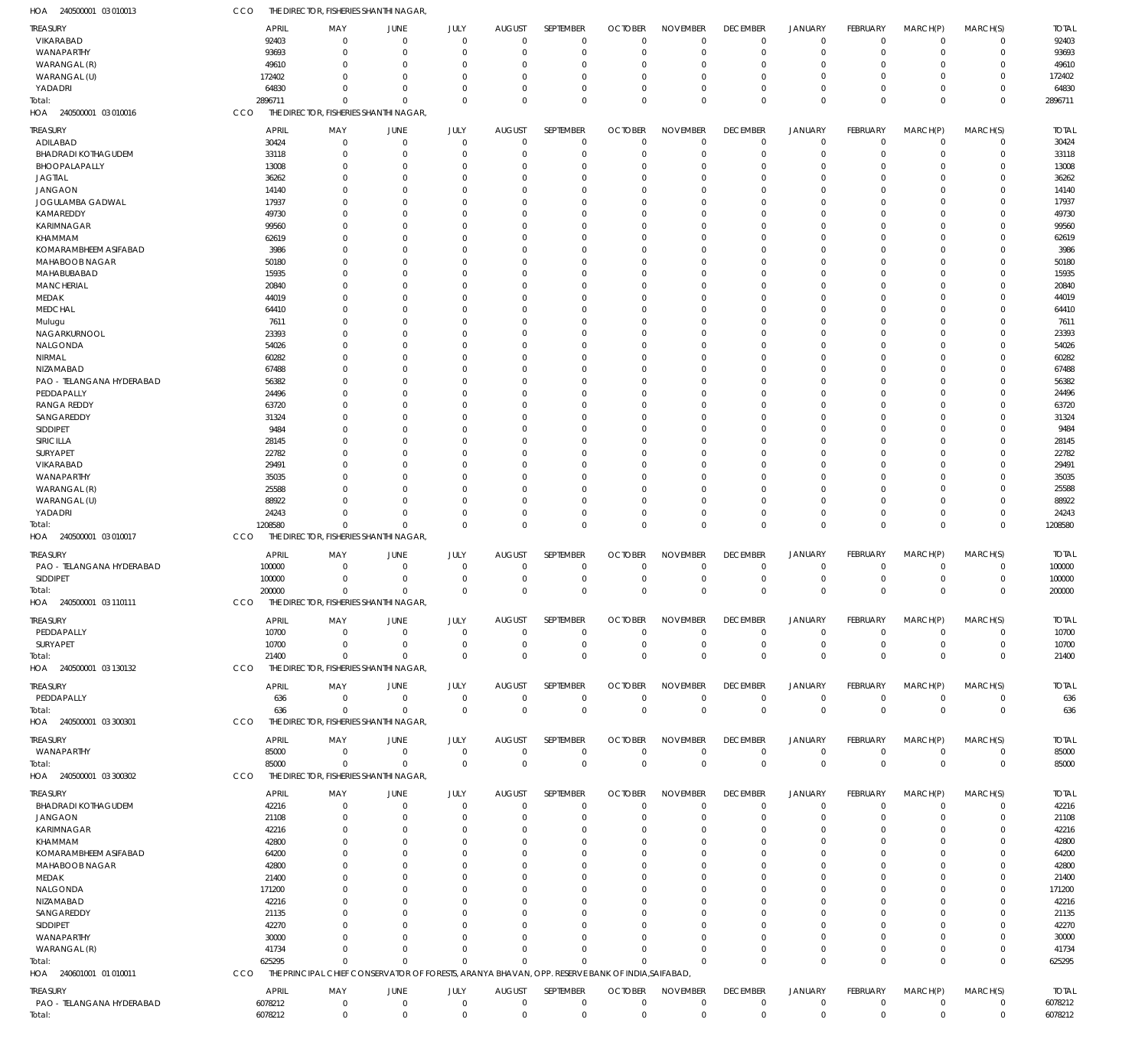| HOA 240601001 01 010012                 | CCO                 | THE PRINCIPAL CHIEF CONSERVATOR OF FORESTS, ARANYA BHAVAN, OPP. RESERVE BANK OF INDIA, SAIFABAD,             |                                  |                          |                                 |                            |                            |                            |                         |                             |                      |                            |                            |                      |
|-----------------------------------------|---------------------|--------------------------------------------------------------------------------------------------------------|----------------------------------|--------------------------|---------------------------------|----------------------------|----------------------------|----------------------------|-------------------------|-----------------------------|----------------------|----------------------------|----------------------------|----------------------|
| treasury                                | <b>APRIL</b>        | MAY                                                                                                          | JUNE                             | JULY                     | <b>AUGUST</b>                   | SEPTEMBER                  | <b>OCTOBER</b>             | <b>NOVEMBER</b>            | <b>DECEMBER</b>         | <b>JANUARY</b>              | <b>FEBRUARY</b>      | MARCH(P)                   | MARCH(S)                   | <b>TOTAL</b>         |
| PAO - TELANGANA HYDERABAD               | 87925               | $\Omega$                                                                                                     | $\overline{0}$                   | $\Omega$                 | $\Omega$                        | $\mathbf 0$                | $\Omega$                   | $\Omega$                   | $\mathbf 0$             | $^{\circ}$                  | $\Omega$             | $\Omega$                   | $\mathbf 0$                | 87925                |
| Total:                                  | 87925               | $\Omega$                                                                                                     | $\Omega$                         | $\Omega$                 | $\Omega$                        | $\mathbf 0$                | $\Omega$                   | $\Omega$                   | $\Omega$                | $\mathbf 0$                 | $\Omega$             | $\Omega$                   | $\mathbf 0$                | 87925                |
| HOA 240601001 01 010013                 | CCO                 | THE PRINCIPAL CHIEF CONSERVATOR OF FORESTS, ARANYA BHAVAN, OPP. RESERVE BANK OF INDIA, SAIFABAD,             |                                  |                          |                                 |                            |                            |                            |                         |                             |                      |                            |                            |                      |
| treasury                                | <b>APRIL</b>        | MAY                                                                                                          | <b>JUNE</b>                      | JULY                     | <b>AUGUST</b>                   | SEPTEMBER                  | <b>OCTOBER</b>             | <b>NOVEMBER</b>            | <b>DECEMBER</b>         | <b>JANUARY</b>              | <b>FEBRUARY</b>      | MARCH(P)                   | MARCH(S)                   | <b>TOTAL</b>         |
| PAO - TELANGANA HYDERABAD               | 1997856             | $\Omega$                                                                                                     | $\overline{0}$                   | $\mathbf{0}$             | $\overline{0}$<br>$\Omega$      | $\overline{0}$             | $\mathbf 0$                | $\mathbf 0$<br>$\Omega$    | $\mathbf 0$             | 0                           | $\Omega$             | $\overline{0}$<br>$\Omega$ | 0                          | 1997856              |
| Total:<br>HOA 240601001 01 010016       | 1997856<br>CCO      | $\Omega$<br>THE PRINCIPAL CHIEF CONSERVATOR OF FORESTS, ARANYA BHAVAN, OPP. RESERVE BANK OF INDIA, SAIFABAD, | $\Omega$                         | $\Omega$                 |                                 | $\mathbf 0$                | $\overline{0}$             |                            | $\Omega$                | $\mathbf 0$                 | $\Omega$             |                            | $\mathbf{0}$               | 1997856              |
|                                         |                     |                                                                                                              |                                  |                          |                                 |                            |                            |                            |                         |                             |                      |                            |                            |                      |
| treasury                                | <b>APRIL</b>        | MAY                                                                                                          | <b>JUNE</b><br>$\Omega$          | JULY<br>$\Omega$         | <b>AUGUST</b>                   | SEPTEMBER                  | <b>OCTOBER</b>             | <b>NOVEMBER</b>            | <b>DECEMBER</b>         | <b>JANUARY</b>              | <b>FEBRUARY</b>      | MARCH(P)<br>$\Omega$       | MARCH(S)                   | <b>TOTAL</b>         |
| PAO - TELANGANA HYDERABAD<br>Total:     | 1479945<br>1479945  | $\Omega$<br>$\Omega$                                                                                         | $\Omega$                         | $\Omega$                 | $\overline{0}$<br>$\Omega$      | $\mathbf 0$<br>$\Omega$    | $\mathbf 0$<br>$\Omega$    | $\mathbf 0$<br>$\Omega$    | $\mathbf 0$<br>$\Omega$ | $\mathbf 0$<br>$\mathbf{0}$ | $\Omega$<br>$\Omega$ | $\Omega$                   | 0<br>$\mathbf{0}$          | 1479945<br>1479945   |
| 240601001 01 010017<br>HOA              | CCO                 | THE PRINCIPAL CHIEF CONSERVATOR OF FORESTS, ARANYA BHAVAN, OPP. RESERVE BANK OF INDIA, SAIFABAD,             |                                  |                          |                                 |                            |                            |                            |                         |                             |                      |                            |                            |                      |
|                                         | <b>APRIL</b>        |                                                                                                              |                                  | JULY                     |                                 | SEPTEMBER                  | <b>OCTOBER</b>             | <b>NOVEMBER</b>            | <b>DECEMBER</b>         | <b>JANUARY</b>              | <b>FEBRUARY</b>      |                            | MARCH(S)                   |                      |
| ireasury<br>PAO - TELANGANA HYDERABAD   | 9600                | MAY<br>$\Omega$                                                                                              | JUNE<br>$\Omega$                 | $\mathbf{0}$             | <b>AUGUST</b><br>$\overline{0}$ | $\mathbf 0$                | $\overline{0}$             | $\mathbf 0$                | $\mathbf 0$             | $\mathbf 0$                 | $\Omega$             | MARCH(P)<br>$^{\circ}$     | 0                          | <b>TOTAL</b><br>9600 |
| iotal:                                  | 9600                |                                                                                                              | $\Omega$                         | $\Omega$                 | $\Omega$                        | $\mathbf 0$                | $\overline{0}$             | $\mathbf{0}$               | $\Omega$                | $\mathbf 0$                 | $\Omega$             | $\Omega$                   | $\mathbf{0}$               | 9600                 |
| 240601001 01 010018<br>HOA              | CCO                 | THE PRINCIPAL CHIEF CONSERVATOR OF FORESTS, ARANYA BHAVAN, OPP. RESERVE BANK OF INDIA, SAIFABAD,             |                                  |                          |                                 |                            |                            |                            |                         |                             |                      |                            |                            |                      |
| treasury                                | <b>APRIL</b>        | MAY                                                                                                          | JUNE                             | JULY                     | <b>AUGUST</b>                   | SEPTEMBER                  | <b>OCTOBER</b>             | <b>NOVEMBER</b>            | <b>DECEMBER</b>         | <b>JANUARY</b>              | FEBRUARY             | MARCH(P)                   | MARCH(S)                   | <b>TOTAL</b>         |
| PAO - TELANGANA HYDERABAD               | 111315              | $\Omega$                                                                                                     | $\overline{0}$                   | $\Omega$                 | $\overline{0}$                  | $\mathbf 0$                | $\Omega$                   | $\Omega$                   | $\mathbf 0$             | $\mathbf 0$                 | $\Omega$             | $\Omega$                   | $\mathbf 0$                | 111315               |
| Total:                                  | 111315              | $\Omega$                                                                                                     | $\overline{0}$                   | $\Omega$                 | $\Omega$                        | $\mathbf 0$                | $\Omega$                   | $\Omega$                   | $\Omega$                | $\mathbf 0$                 | $\Omega$             | $\Omega$                   | $\mathbf 0$                | 111315               |
| HOA 240601001 03 010011                 | CCO                 | THE PRINCIPAL CHIEF CONSERVATOR OF FORESTS, ARANYA BHAVAN, OPP. RESERVE BANK OF INDIA, SAIFABAD,             |                                  |                          |                                 |                            |                            |                            |                         |                             |                      |                            |                            |                      |
| Treasury                                | APRIL               | MAY                                                                                                          | JUNE                             | JULY                     | <b>AUGUST</b>                   | SEPTEMBER                  | <b>OCTOBER</b>             | <b>NOVEMBER</b>            | <b>DECEMBER</b>         | <b>JANUARY</b>              | FEBRUARY             | MARCH(P)                   | MARCH(S)                   | TOTAL                |
| ADILABAD                                | 6407477             | $\Omega$                                                                                                     | $\Omega$                         | $\mathbf 0$              | $\overline{0}$                  | $\mathbf 0$                | $\mathbf 0$                | $\mathbf 0$                | 0                       | $\mathbf 0$                 | $\Omega$             | $\Omega$                   | $\mathbf 0$                | 6407477              |
| <b>BHADRADI KOTHAGUDEM</b>              | 17000455            |                                                                                                              | - 0                              | $\Omega$                 | $\Omega$                        | $\mathbf 0$                | $\mathbf 0$                | $\mathbf 0$                | $\Omega$                | $\Omega$                    |                      | $\Omega$                   | $\mathbf 0$                | 17000455             |
| BHOOPALAPALLY                           | 4434760             |                                                                                                              | $\Omega$                         | 0                        | $\Omega$                        | $\Omega$                   | $\Omega$                   | $\Omega$                   | -0                      | $\Omega$                    |                      | - 0                        | $\Omega$                   | 4434760              |
| HYDERABAD URBAN<br><b>JAGTIAL</b>       | $-61715$<br>2593751 |                                                                                                              | $\Omega$<br>$\Omega$             | 0<br>O                   | $\Omega$<br>$\Omega$            | $\Omega$<br>$\Omega$       | $\Omega$<br>$\Omega$       | $\Omega$<br>$\Omega$       | -0                      | $\Omega$<br>$\Omega$        |                      | $\Omega$<br>$\Omega$       | 0<br>0                     | $-61715$<br>2593751  |
| <b>JANGAON</b>                          | 522790              |                                                                                                              | $\Omega$                         | U                        | $\Omega$                        | O                          | $\Omega$                   | $\Omega$                   |                         | $\Omega$                    |                      | $\Omega$                   | U                          | 522790               |
| JOGULAMBA GADWAL                        | 248120              |                                                                                                              | $\Omega$                         | U                        | $\Omega$                        | O                          | $\Omega$                   | $\Omega$                   |                         | $\Omega$                    |                      | $\Omega$                   | 0                          | 248120               |
| KAMAREDDY                               | 3806331             |                                                                                                              | $\Omega$                         | U                        | $\Omega$                        | O                          | $\Omega$                   | $\Omega$                   |                         | $\Omega$                    |                      | $\Omega$                   | 0                          | 3806331              |
| KARIMNAGAR                              | 1498296             |                                                                                                              | $\Omega$                         | O                        | $\Omega$                        | U                          | $\Omega$                   | $\Omega$                   |                         | $\Omega$                    |                      | $\Omega$                   | 0                          | 1498296              |
| KHAMMAM                                 | 7187307             |                                                                                                              | $\Omega$                         | 0                        | $\Omega$                        | O                          | $\Omega$                   | $\Omega$                   | -0                      | $\Omega$                    |                      | $\Omega$                   | U                          | 7187307              |
| KOMARAMBHEEM ASIFABAD<br>MAHABOOB NAGAR | 6598586<br>1396990  |                                                                                                              | $\Omega$<br>$\Omega$             | U<br><sup>0</sup>        | $\Omega$<br>$\Omega$            | 0<br>O                     | $\Omega$<br>$\Omega$       | $\Omega$<br>$\Omega$       | -0                      | $\Omega$<br>$\Omega$        |                      | $\Omega$<br>$\Omega$       | 0<br>U                     | 6598586              |
| MAHABUBABAD                             | 5827696             |                                                                                                              | $\Omega$                         | <sup>0</sup>             | $\Omega$                        | U                          | $\Omega$                   | $\Omega$                   | -0                      | $\Omega$                    |                      | $\Omega$                   | 0                          | 1396990<br>5827696   |
| <b>MANCHERIAL</b>                       | 7903509             |                                                                                                              | $\Omega$                         | 0                        | $\Omega$                        | O                          | $\Omega$                   | $\Omega$                   | -0                      | $\Omega$                    |                      | $\Omega$                   | U                          | 7903509              |
| MEDAK                                   | 2907106             |                                                                                                              | $\Omega$                         | O                        | $\Omega$                        | O                          | $\Omega$                   | $\Omega$                   | -0                      | $\Omega$                    |                      | $\Omega$                   | 0                          | 2907106              |
| <b>MEDCHAL</b>                          | 1450250             |                                                                                                              | $\Omega$                         | <sup>0</sup>             | $\Omega$                        | O                          | $\Omega$                   | $\Omega$                   | -0                      | $\Omega$                    |                      | $\Omega$                   | U                          | 1450250              |
| Mulugu                                  | 5956248             |                                                                                                              | $\Omega$                         | 0                        | $\Omega$                        | 0                          | $\Omega$                   | $\Omega$                   | -0                      | $\Omega$                    |                      | $\Omega$                   | 0                          | 5956248              |
| NAGARKURNOOL                            | 4306175             |                                                                                                              | $\Omega$                         | <sup>0</sup>             | $\Omega$                        | O                          | $\Omega$                   | $\Omega$                   | -0                      | $\Omega$                    |                      | $\Omega$                   | U                          | 4306175              |
| NALGONDA<br>NIRMAL                      | 1142555<br>5640111  |                                                                                                              | $\Omega$<br>$\Omega$             | O<br><sup>0</sup>        | $\Omega$<br>$\Omega$            | O<br>O                     | $\Omega$<br>$\Omega$       | $\Omega$<br>$\Omega$       | -0<br>-0                | $\Omega$<br>$\Omega$        |                      | $\Omega$<br>$\Omega$       | 0<br>0                     | 1142555<br>5640111   |
| NIZAMABAD                               | 4699800             |                                                                                                              | $\Omega$                         | O                        | $\Omega$                        | U                          | $\Omega$                   | $\Omega$                   |                         | $\Omega$                    |                      | $\Omega$                   | 0                          | 4699800              |
| Narayanpet                              | 275570              |                                                                                                              | $\Omega$                         | <sup>0</sup>             | $\Omega$                        | O                          | $\Omega$                   | $\Omega$                   |                         | $\Omega$                    |                      | $\Omega$                   | U                          | 275570               |
| PAO - TELANGANA HYDERABAD               | 3081095             |                                                                                                              | $\Omega$                         | O                        | $\Omega$                        | 0                          | -0                         | $\Omega$                   |                         | $\Omega$                    |                      | $\Omega$                   | 0                          | 3081095              |
| PEDDAPALLY                              | 1188810             |                                                                                                              | $\Omega$                         | <sup>0</sup>             | $\Omega$                        | O                          | $\Omega$                   | $\Omega$                   |                         | $\Omega$                    |                      | $\Omega$                   | U                          | 1188810              |
| <b>RANGA REDDY</b>                      | 2735687             | $\Omega$                                                                                                     | $\Omega$                         | $\Omega$                 | $\Omega$                        | $\Omega$                   | $\Omega$                   | $\Omega$                   | $\Omega$                | $\Omega$                    |                      | $\Omega$                   | $\Omega$                   | 2735687              |
| SANGAREDDY<br>SIDDIPET                  | 1371665<br>883134   | $\Omega$<br>$\Omega$                                                                                         | $\overline{0}$<br>$\overline{0}$ | $\mathbf 0$<br>0         | $\mathbf 0$<br>$\Omega$         | $\mathbf 0$<br>$\mathbf 0$ | $\mathbf 0$<br>$\mathbf 0$ | $\mathbf 0$<br>$\mathbf 0$ | $\Omega$<br>$\Omega$    | $\mathbf 0$<br>$\mathbf 0$  | $\Omega$             | $\Omega$<br>$\Omega$       | $\mathbf 0$<br>$\mathbf 0$ | 1371665<br>883134    |
| SIRICILLA                               | 979731              | $\Omega$                                                                                                     | $\Omega$                         | $\Omega$                 | $\Omega$                        | $\Omega$                   | $\mathbf 0$                | $\mathbf 0$                | $\Omega$                | $\Omega$                    |                      | $\Omega$                   | 0                          | 979731               |
| SURYAPET                                | 865855              | $\Omega$                                                                                                     | $\Omega$                         | $\Omega$                 | $\Omega$                        | $\Omega$                   | $\Omega$                   | $\mathbf 0$                | $\Omega$                | $\Omega$                    |                      | $\Omega$                   | 0                          | 865855               |
| VIKARABAD                               | 1441591             | $\Omega$                                                                                                     | $\Omega$                         | $\Omega$                 | $\Omega$                        | $\Omega$                   | $\Omega$                   | $\mathbf 0$                | $\Omega$                | $\Omega$                    |                      | $\Omega$                   | U                          | 1441591              |
| WANAPARTHY                              | 683403              | $\Omega$                                                                                                     | $\Omega$                         | <sup>0</sup>             | $\Omega$                        | $\Omega$                   | $\Omega$                   | $\mathbf 0$                | $\Omega$                | $\Omega$                    |                      | $\Omega$                   | 0                          | 683403               |
| WARANGAL (R)                            | 1848730             | $\Omega$                                                                                                     | $\Omega$                         | $\Omega$<br>$\Omega$     | $\Omega$<br>$\Omega$            | $\Omega$<br>$\Omega$       | $\Omega$                   | $\mathbf 0$                | $\Omega$                | $\Omega$                    |                      | $\Omega$<br>$\Omega$       | 0                          | 1848730              |
| WARANGAL (U)<br>YADADRI                 | 1857115<br>1258525  | $\Omega$<br>$\Omega$                                                                                         | $\overline{0}$<br>$\Omega$       | $\Omega$                 | $\Omega$                        | $\Omega$                   | $\Omega$<br>$\mathbf 0$    | $\mathbf 0$<br>$\mathbf 0$ | $\Omega$<br>$\Omega$    | $\mathbf 0$<br>$\mathbf 0$  |                      | $\Omega$                   | $\mathbf 0$<br>$\Omega$    | 1857115<br>1258525   |
| Total:                                  | 109937509           | $\Omega$                                                                                                     | $\Omega$                         | $\Omega$                 | $\Omega$                        | $\Omega$                   | $\Omega$                   | $\Omega$                   | $\Omega$                | $\mathbf{0}$                | $\Omega$             | $\Omega$                   | $\mathbf 0$                | 109937509            |
| HOA 240601001 03 010012                 | CCO                 | THE PRINCIPAL CHIEF CONSERVATOR OF FORESTS, ARANYA BHAVAN, OPP. RESERVE BANK OF INDIA, SAIFABAD,             |                                  |                          |                                 |                            |                            |                            |                         |                             |                      |                            |                            |                      |
| treasury                                | <b>APRIL</b>        | MAY                                                                                                          | <b>JUNE</b>                      | JULY                     | <b>AUGUST</b>                   | SEPTEMBER                  | <b>OCTOBER</b>             | <b>NOVEMBER</b>            | <b>DECEMBER</b>         | <b>JANUARY</b>              | FEBRUARY             | MARCH(P)                   | MARCH(S)                   | <b>TOTAL</b>         |
| ADILABAD                                | 147044              | $\Omega$                                                                                                     | $\mathbf 0$                      | $\mathbf 0$              | $\mathbf 0$                     | $\mathbf 0$                | $\mathbf 0$                | $\mathbf 0$                | $\mathbf 0$             | $\mathbf 0$                 | $\Omega$             | $\Omega$                   | $\mathbf 0$                | 147044               |
| <b>BHADRADI KOTHAGUDEM</b>              | 504551              | $\Omega$                                                                                                     | $\Omega$                         | $\Omega$                 | $\Omega$                        | $\mathbf 0$                | $\mathbf 0$                | $\mathbf 0$                | $\Omega$                | $\mathbf 0$                 |                      | $\Omega$                   | $\mathbf 0$                | 504551               |
| BHOOPALAPALLY                           | 203996              | $\Omega$                                                                                                     | $\Omega$                         | <sup>0</sup>             | $\Omega$                        | $\Omega$                   | 0                          | $\Omega$                   | $\Omega$                | $\Omega$                    |                      | $\Omega$                   | 0                          | 203996               |
| <b>JAGTIAL</b>                          | 13935               | $\Omega$                                                                                                     | $\Omega$                         | $\Omega$                 | $\Omega$                        | $\Omega$                   | $\Omega$                   | $\Omega$                   | $\Omega$                | $\Omega$                    |                      | $\Omega$                   | 0                          | 13935                |
| JANGAON                                 | 39430               | $\Omega$                                                                                                     | $\Omega$<br>$\Omega$             | $\Omega$<br><sup>0</sup> | $\Omega$<br>$\Omega$            | $\Omega$<br>$\Omega$       | $\Omega$                   | $\Omega$<br>$\Omega$       | $\Omega$                | $\Omega$<br>$\Omega$        |                      | $\Omega$<br>$\Omega$       | 0                          | 39430                |
| JOGULAMBA GADWAL<br>KAMAREDDY           | 2000<br>40356       | $\Omega$<br>$\Omega$                                                                                         | $\Omega$                         | <sup>0</sup>             | $\Omega$                        | $\Omega$                   | $\Omega$<br>$\Omega$       | $\Omega$                   | $\Omega$<br>$\Omega$    | $\Omega$                    |                      | $\Omega$                   | 0<br>0                     | 2000<br>40356        |
| KARIMNAGAR                              | 23856               | $\Omega$                                                                                                     | $\Omega$                         | $\Omega$                 | $\Omega$                        | $\Omega$                   | $\Omega$                   | $\Omega$                   | $\Omega$                | $\Omega$                    |                      | $\Omega$                   | 0                          | 23856                |
| KHAMMAM                                 | 90531               | $\Omega$                                                                                                     | $\Omega$                         | $\Omega$                 | $\Omega$                        | $\Omega$                   | $\Omega$                   | $\Omega$                   | $\Omega$                | $\Omega$                    |                      | $\Omega$                   | 0                          | 90531                |
| KOMARAMBHEEM ASIFABAD                   | 89601               | $\Omega$                                                                                                     | $\Omega$                         | $\Omega$                 | $\Omega$                        | $\Omega$                   | $\Omega$                   | $\Omega$                   | $\Omega$                | $\Omega$                    |                      | $\Omega$                   | 0                          | 89601                |
| MAHABOOB NAGAR                          | 8975                | $\Omega$                                                                                                     | $\Omega$                         | $\Omega$                 | $\Omega$                        | $\Omega$                   | $\Omega$                   | $\Omega$                   | $\Omega$                | $\Omega$                    |                      | $\Omega$                   | 0                          | 8975                 |
| MAHABUBABAD                             | 109700              | $\Omega$                                                                                                     | $\Omega$                         | <sup>0</sup>             | $\Omega$                        | $\Omega$                   | $\Omega$                   | $\Omega$                   | $\Omega$                | $\Omega$                    |                      | $\Omega$                   | 0                          | 109700               |
| <b>MANCHERIAL</b>                       | 88068               | $\Omega$<br>$\Omega$                                                                                         | $\Omega$<br>$\Omega$             | $\Omega$<br>$\Omega$     | $\Omega$<br>$\Omega$            | $\Omega$<br>$\Omega$       | $\Omega$<br>$\Omega$       | $\Omega$<br>$\Omega$       | $\Omega$<br>$\Omega$    | $\Omega$<br>$\Omega$        |                      | $\Omega$<br>$\Omega$       | 0<br>0                     | 88068                |
| MEDAK<br><b>MEDCHAL</b>                 | 22298<br>14956      | $\Omega$                                                                                                     | $\Omega$                         | <sup>0</sup>             | $\Omega$                        | $\Omega$                   | $\Omega$                   | $\Omega$                   | $\Omega$                | $\Omega$                    |                      | $\Omega$                   | $\Omega$                   | 22298<br>14956       |
| Mulugu                                  | 446927              | $\Omega$                                                                                                     | $\Omega$                         | <sup>0</sup>             | $\Omega$                        | $\Omega$                   | $\Omega$                   | $\Omega$                   | $\Omega$                | $\Omega$                    |                      | $\Omega$                   | 0                          | 446927               |
| NAGARKURNOOL                            | 124544              | $\Omega$                                                                                                     | $\Omega$                         | $\Omega$                 | $\Omega$                        | $\Omega$                   | $\Omega$                   | $\Omega$                   | $\Omega$                | $\Omega$                    |                      | $\Omega$                   | 0                          | 124544               |
| NALGONDA                                | 4756                | $\Omega$                                                                                                     | $\Omega$                         | <sup>0</sup>             | $\Omega$                        | 0                          | $\Omega$                   | $\Omega$                   | $\Omega$                | $\Omega$                    |                      | $\Omega$                   | 0                          | 4756                 |
| NIRMAL                                  | 37607               | $\Omega$                                                                                                     | $\Omega$                         | <sup>0</sup>             | $\Omega$                        | $\Omega$                   | $\Omega$                   | $\Omega$                   | $\Omega$                | $\Omega$                    |                      | $\Omega$                   | 0                          | 37607                |
| NIZAMABAD                               | 65438<br>3000       | $\Omega$<br>$\mathbf{0}$                                                                                     | $\Omega$<br>$\mathbf 0$          | $\Omega$<br>0            | $\Omega$<br>$\mathbf 0$         | $\Omega$<br>$\mathbf 0$    | $\Omega$<br>0              | $\Omega$<br>$\mathbf 0$    | $\Omega$<br>0           | $\Omega$<br>$\mathbf 0$     | $\Omega$             | $\Omega$<br>$\overline{0}$ | 0<br>$\mathbf 0$           | 65438<br>3000        |
| Narayanpet<br>PAO - TELANGANA HYDERABAD | 104877              | $\mathbf 0$                                                                                                  | $\mathbf 0$                      | $\mathbf 0$              | $\mathbf 0$                     | $\mathbf 0$                | $\mathbf 0$                | $\mathbf 0$                | $\mathbf{0}$            | $\Omega$                    | $\Omega$             | $\mathbf 0$                | $\mathbf 0$                | 104877               |
|                                         |                     |                                                                                                              |                                  |                          |                                 |                            |                            |                            |                         |                             |                      |                            |                            |                      |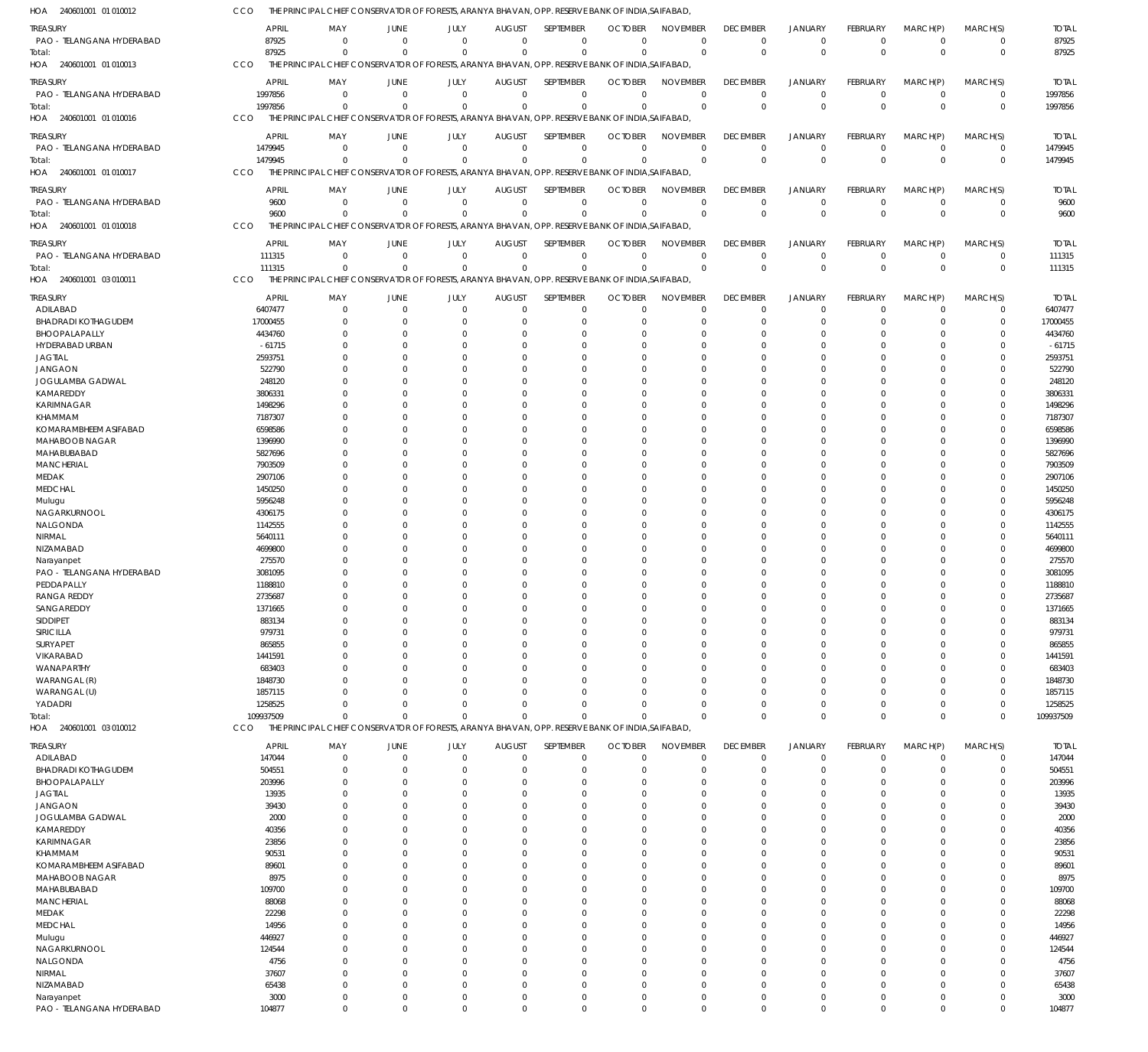| HOA<br>240601001 03 010012 | CCO              |                                                                                                  |                |             |               |                  | THE PRINCIPAL CHIEF CONSERVATOR OF FORESTS, ARANYA BHAVAN, OPP. RESERVE BANK OF INDIA,SAIFABAD, |                 |                 |                |                 |                |             |                  |
|----------------------------|------------------|--------------------------------------------------------------------------------------------------|----------------|-------------|---------------|------------------|-------------------------------------------------------------------------------------------------|-----------------|-----------------|----------------|-----------------|----------------|-------------|------------------|
| TREASURY                   | <b>APRIL</b>     | MAY                                                                                              | JUNE           | JULY        | <b>AUGUST</b> | SEPTEMBER        | <b>OCTOBER</b>                                                                                  | <b>NOVEMBER</b> | <b>DECEMBER</b> | <b>JANUARY</b> | <b>FEBRUARY</b> | MARCH(P)       | MARCH(S)    | <b>TOTAL</b>     |
| PEDDAPALLY                 | 11345            | $\overline{0}$                                                                                   | $\mathbf 0$    | $\Omega$    | $\mathbf 0$   |                  | $\mathbf 0$<br>$\Omega$                                                                         | $\mathbf 0$     | $\mathbf 0$     | $\mathbf 0$    | $\mathbf 0$     | $\overline{0}$ | $\mathbf 0$ | 11345            |
| <b>RANGA REDDY</b>         | 45800            | $^{\circ}$                                                                                       | $\mathbf 0$    | $\Omega$    | $\mathbf 0$   |                  | $\mathbf 0$<br>$\mathbf 0$                                                                      | $\mathbf 0$     | $\Omega$        | $\overline{0}$ | $\mathbf 0$     | $\overline{0}$ | $\mathbf 0$ | 45800            |
| SANGAREDDY                 | 18110            | $\mathbf 0$                                                                                      | $\overline{0}$ | $\Omega$    | 0             | $\mathbf 0$      | $\Omega$                                                                                        | $\Omega$        | $\Omega$        | $^{\circ}$     | $\Omega$        | $\Omega$       | $\mathbf 0$ | 18110            |
| SIDDIPET                   | 5100             | $\Omega$                                                                                         | $\Omega$       | $\Omega$    | $\Omega$      | $\mathbf 0$      | $\Omega$                                                                                        | $^{\circ}$      | $\Omega$        | $\Omega$       | $\Omega$        | $\Omega$       | $\mathbf 0$ | 5100             |
| SIRICILLA                  | 8575             | $\Omega$                                                                                         | $\Omega$       | O           | $\Omega$      | $\mathbf 0$      | $\Omega$                                                                                        | $\Omega$        | $\Omega$        | $\Omega$       | $\Omega$        | $\Omega$       | $\mathbf 0$ | 8575             |
| SURYAPET                   | 7350             | $\Omega$                                                                                         | $\Omega$       | $\Omega$    | $\Omega$      | $\mathbf 0$      | $\Omega$                                                                                        | $\Omega$        | $\Omega$        | $\Omega$       | $\Omega$        | $\Omega$       | $\mathbf 0$ | 7350             |
| VIKARABAD                  | 11050            | $\Omega$                                                                                         | $\Omega$       | $\Omega$    | $\Omega$      | $\mathbf 0$      | $\Omega$                                                                                        | $\Omega$        | $\Omega$        | $\Omega$       | $\Omega$        | $\Omega$       | $\mathbf 0$ | 11050            |
| WANAPARTHY                 | 6800             | $\Omega$                                                                                         | $\Omega$       | $\Omega$    | $\Omega$      | $\mathbf 0$      | $\Omega$                                                                                        | $\Omega$        | $\Omega$        | $\Omega$       | $\Omega$        | $\Omega$       | $\Omega$    | 6800             |
| WARANGAL (R)               | 24080            | $\Omega$                                                                                         | $\Omega$       | $\Omega$    | $\Omega$      | $\mathbf 0$      | $\Omega$                                                                                        | $\Omega$        | $\Omega$        | $\Omega$       | $\Omega$        | $\Omega$       | $\mathbf 0$ | 24080            |
| WARANGAL (U)               | 88865            | $\Omega$                                                                                         | $\Omega$       | $\Omega$    | $\Omega$      | $\mathbf 0$      | $\Omega$                                                                                        | $\Omega$        | $\Omega$        | $\Omega$       | $\Omega$        | $\Omega$       | $\Omega$    | 88865            |
| YADADRI                    | 6950             | $\Omega$                                                                                         | $\Omega$       | $\Omega$    | $\Omega$      | $\mathbf 0$      | $\Omega$                                                                                        | $\Omega$        | $\Omega$        | $\overline{0}$ | $\Omega$        | $\Omega$       | $\mathbf 0$ | 6950             |
| Total:                     | 2420471          | $\Omega$                                                                                         | $\Omega$       | $\Omega$    | $\Omega$      | $\Omega$         | C                                                                                               | $\Omega$        | $\Omega$        | $\mathbf 0$    | $\Omega$        | $\Omega$       | $\mathbf 0$ | 2420471          |
| 240601001 03 010013<br>HOA | CCO              | THE PRINCIPAL CHIEF CONSERVATOR OF FORESTS, ARANYA BHAVAN, OPP. RESERVE BANK OF INDIA, SAIFABAD, |                |             |               |                  |                                                                                                 |                 |                 |                |                 |                |             |                  |
| <b>TREASURY</b>            | <b>APRIL</b>     | MAY                                                                                              | JUNE           | JULY        | <b>AUGUST</b> | SEPTEMBER        | <b>OCTOBER</b>                                                                                  | <b>NOVEMBER</b> | <b>DECEMBER</b> | <b>JANUARY</b> | FEBRUARY        | MARCH(P)       | MARCH(S)    | <b>TOTAL</b>     |
| ADILABAD                   | 2420956          | $\mathbf 0$                                                                                      | $\mathbf 0$    | $\mathbf 0$ | $\mathbf 0$   |                  | $\mathbf 0$<br>$\mathbf 0$                                                                      | $\mathbf 0$     | $\mathbf 0$     | $\overline{0}$ | $\mathbf 0$     | $\overline{0}$ | $\mathbf 0$ | 2420956          |
| <b>BHADRADI KOTHAGUDEM</b> | 6125088          | $\mathbf 0$                                                                                      | $\overline{0}$ | $\Omega$    | $\mathbf 0$   |                  | 0<br>0                                                                                          | $\mathbf 0$     | $\Omega$        | $^{\circ}$     | $\mathbf 0$     | $\mathbf 0$    | $\mathbf 0$ | 6125088          |
| BHOOPALAPALLY              | 1707480          | $\Omega$                                                                                         | $\Omega$       | $\Omega$    | $\Omega$      | $\mathbf 0$      | $\Omega$                                                                                        | $\mathbf 0$     | $\Omega$        | $\Omega$       | $\Omega$        | $\Omega$       | $\mathbf 0$ | 1707480          |
| <b>JAGTIAL</b>             | 803899           | $\Omega$                                                                                         | $\Omega$       | $\Omega$    | $\Omega$      | $\mathbf 0$      | $\Omega$                                                                                        | $\mathbf 0$     |                 | $\Omega$       | 0               | $\Omega$       | $\mathbf 0$ | 803899           |
| <b>JANGAON</b>             | 200889           | $\Omega$                                                                                         | $\Omega$       | O           | $\Omega$      | $\mathbf 0$      | $\Omega$                                                                                        | $\Omega$        |                 | $\Omega$       | $\Omega$        | $\Omega$       | $\mathbf 0$ | 200889           |
| JOGULAMBA GADWAL           | 95394            | $\Omega$                                                                                         | $\Omega$       | U           | $\Omega$      | $\mathbf 0$      | $\Omega$                                                                                        | $\Omega$        |                 | $\Omega$       | U               | $\Omega$       | $\mathbf 0$ | 95394            |
| KAMAREDDY                  | 1416468          | $\Omega$                                                                                         | $\Omega$       | O           | $\Omega$      | $\mathbf 0$      | $\Omega$                                                                                        | $\Omega$        |                 | $\Omega$       | $\Omega$        | $\Omega$       | $\Omega$    | 1416468          |
| KARIMNAGAR                 | 575530           | $\Omega$                                                                                         | $\Omega$       | 0           | $\Omega$      | $\mathbf 0$      | $\Omega$                                                                                        | $\mathbf 0$     |                 | $\Omega$       | 0               | $\Omega$       | $\mathbf 0$ | 575530           |
| KHAMMAM                    | 2346064          | $\Omega$                                                                                         | $\Omega$       | O           | $\Omega$      | $\mathbf 0$      | $\Omega$                                                                                        | $\Omega$        |                 | $\Omega$       | $\Omega$        | $\Omega$       | $\Omega$    | 2346064          |
| KOMARAMBHEEM ASIFABAD      | 2452303          | $\Omega$                                                                                         | $\Omega$       | U           | $\Omega$      | $\mathbf 0$      | $\Omega$                                                                                        | $\mathbf 0$     |                 | $\Omega$       | U               | $\Omega$       | $\mathbf 0$ | 2452303          |
| MAHABOOB NAGAR             | 509936           | $\Omega$                                                                                         | $\Omega$       | O           | $\Omega$      | $\mathbf 0$      | $\Omega$                                                                                        | $\mathbf 0$     |                 | $\Omega$       | $\Omega$        | $\Omega$       | $\Omega$    | 509936           |
| MAHABUBABAD                | 2196745          | $\Omega$                                                                                         | $\Omega$       | U           | $\Omega$      | $\mathbf 0$      | $\Omega$                                                                                        | $\mathbf 0$     |                 | $\Omega$       | U               | $\Omega$       | $\mathbf 0$ | 2196745          |
| <b>MANCHERIAL</b>          | 3025130          | $\Omega$                                                                                         | $\Omega$       | n           | $\Omega$      | $\mathbf 0$      | $\Omega$                                                                                        | $\Omega$        |                 | $\Omega$       | $\Omega$        | $\Omega$       | $\Omega$    | 3025130          |
| MEDAK                      | 1084568          | $\Omega$                                                                                         | $\Omega$       | U           | $\Omega$      | $\mathbf 0$      | $\Omega$                                                                                        | $\mathbf 0$     |                 | $\Omega$       | U               | $\Omega$       | $\mathbf 0$ | 1084568          |
| <b>MEDCHAL</b>             | 600992           | $\Omega$                                                                                         | $\Omega$       | O           | $\Omega$      | $\mathbf 0$      | $\Omega$                                                                                        | $\mathbf 0$     |                 | $\Omega$       | $\Omega$        | $\Omega$       | $\Omega$    | 600992           |
| Mulugu                     | 2239097          | $\Omega$                                                                                         | $\Omega$       | U           | $\Omega$      | $\mathbf 0$      | $\Omega$                                                                                        | $^{\circ}$      |                 | $\Omega$       | U               | $\Omega$       | $\mathbf 0$ | 2239097          |
| NAGARKURNOOL               | 1636450          | $\Omega$                                                                                         | $\Omega$       | O           | $\Omega$      | $\mathbf 0$      | $\Omega$                                                                                        | $\Omega$        |                 | $\Omega$       | $\Omega$        | $\Omega$       | $\Omega$    | 1636450          |
| NALGONDA                   | 516207           | $\mathbf 0$                                                                                      | $\Omega$       | 0           | $\Omega$      | $\mathbf 0$      | $\Omega$                                                                                        | $\mathbf 0$     |                 | $\Omega$       | 0               | $\Omega$       | $\mathbf 0$ | 516207           |
| NIRMAL                     | 1894624          | $\Omega$                                                                                         | $\Omega$       | U           | $\Omega$      | $\mathbf 0$      | $\Omega$                                                                                        | $^{\circ}$      |                 | $\Omega$       | $\Omega$        | $\Omega$       | $\Omega$    | 1894624          |
| NIZAMABAD                  | 1774719          | $\Omega$                                                                                         | $\Omega$       | U           | $\Omega$      | $\mathbf 0$      | $\Omega$                                                                                        | $\Omega$        |                 | $\Omega$       | U               | $\Omega$       | $\mathbf 0$ | 1774719          |
| Narayanpet                 | 106175           | $\Omega$                                                                                         | $\Omega$       | O           | $\Omega$      | $\mathbf 0$      | $\Omega$                                                                                        | $\Omega$        |                 | $\Omega$       | $\Omega$        | $\Omega$       | $\mathbf 0$ | 106175           |
| PAO - TELANGANA HYDERABAD  | 1111514          | $\Omega$                                                                                         | $\Omega$       | U           | $\Omega$      | $\mathbf 0$      | $\Omega$                                                                                        | $\mathbf 0$     |                 | $\Omega$       | U               | $\Omega$       | $\mathbf 0$ | 1111514          |
| PEDDAPALLY                 | 473135           | $\Omega$                                                                                         | $\Omega$       | U           | $\Omega$      | $\mathbf 0$      | $\Omega$                                                                                        | $^{\circ}$      |                 | $\Omega$       | $\Omega$        | $\Omega$       | $\Omega$    | 473135           |
| <b>RANGA REDDY</b>         | 1011185          | $\Omega$                                                                                         | $\Omega$       | O           | $\Omega$      | $\mathbf 0$      | $\Omega$                                                                                        | $\mathbf 0$     |                 | $\Omega$       | U               | $\Omega$       | $\mathbf 0$ | 1011185          |
| SANGAREDDY                 | 528396           | $\Omega$                                                                                         | $\Omega$       | O           | $\Omega$      | $\mathbf 0$      | $\Omega$                                                                                        | $\Omega$        |                 | $\Omega$       | $\Omega$        | $\Omega$       | $\mathbf 0$ | 528396           |
| SIDDIPET                   | 339906           | $\Omega$                                                                                         | $\Omega$       | U           | $\Omega$      | $\mathbf 0$      | $\Omega$                                                                                        | $\mathbf 0$     |                 | $\Omega$       | U               | $\Omega$       | $\mathbf 0$ | 339906           |
| SIRICILLA                  | 369491           | $\Omega$                                                                                         | $\Omega$       | O           | $\Omega$      | $\mathbf 0$      | $\Omega$                                                                                        | $\mathbf 0$     |                 | $\Omega$       | $\Omega$        | $\Omega$       | $\mathbf 0$ | 369491           |
|                            |                  | $\Omega$                                                                                         | $\Omega$       | 0           | $\Omega$      | $\mathbf 0$      | $\Omega$                                                                                        | $\mathbf 0$     |                 | $\Omega$       | 0               | $\Omega$       | $\mathbf 0$ |                  |
| SURYAPET                   | 333291           | $\Omega$                                                                                         | $\Omega$       | O           | $\Omega$      | $\mathbf 0$      | $\Omega$                                                                                        | $\Omega$        |                 | $\Omega$       | $\Omega$        | $\Omega$       | $\mathbf 0$ | 333291           |
| VIKARABAD<br>WANAPARTHY    | 522864<br>265249 | $\Omega$                                                                                         | $\Omega$       | U           | $\Omega$      | $\mathbf 0$      | $\Omega$                                                                                        | $\mathbf 0$     |                 | $\Omega$       | U               | $\Omega$       | $\mathbf 0$ | 522864<br>265249 |
| WARANGAL (R)               | 694070           | $\Omega$                                                                                         | $\Omega$       | 0           | $\Omega$      | $\mathbf 0$      | $\Omega$                                                                                        | $\Omega$        |                 | $\Omega$       | $\Omega$        | $\Omega$       | $\mathbf 0$ | 694070           |
|                            |                  | $\Omega$                                                                                         | $\Omega$       | $\Omega$    | $\Omega$      |                  | $\mathbf 0$<br>$\Omega$                                                                         | $\mathbf 0$     |                 | $\Omega$       | 0               | $\Omega$       | $\mathbf 0$ |                  |
| WARANGAL (U)<br>YADADRI    | 692084<br>314511 | $\Omega$                                                                                         | $\Omega$       | $\Omega$    | $\Omega$      |                  | $\mathbf 0$<br>$\Omega$                                                                         | $\Omega$        | $\Omega$        | $\Omega$       | $\Omega$        | $\Omega$       | $\mathbf 0$ | 692084           |
|                            |                  |                                                                                                  | $\mathbf 0$    | $\mathbf 0$ |               |                  |                                                                                                 | $\Omega$        |                 | $\mathbf 0$    | $\mathbf 0$     | $\mathbf 0$    | $\mathbf 0$ | 314511           |
| iotal:                     | 40384410         | 0                                                                                                |                |             | 0             | 0                |                                                                                                 |                 | $^{\circ}$      |                |                 |                |             | 40384410         |
| HOA<br>240601001 03 010015 | CCO              | THE PRINCIPAL CHIEF CONSERVATOR OF FORESTS, ARANYA BHAVAN, OPP. RESERVE BANK OF INDIA, SAIFABAD, |                |             |               |                  |                                                                                                 |                 |                 |                |                 |                |             |                  |
| <b>TREASURY</b>            | <b>APRIL</b>     | MAY                                                                                              | JUNE           | JULY        | <b>AUGUST</b> | SEPTEMBER        | <b>OCTOBER</b>                                                                                  | <b>NOVEMBER</b> | <b>DECEMBER</b> | <b>JANUARY</b> | FEBRUARY        | MARCH(P)       | MARCH(S)    | <b>TOTAL</b>     |
| <b>BHADRADI KOTHAGUDEM</b> | 5144             | $^{\circ}$                                                                                       | $\mathbf 0$    | $\mathbf 0$ | $\mathbf 0$   |                  | $\mathbf 0$<br>$\mathbf 0$                                                                      | $\mathbf 0$     | $\mathbf 0$     | $\overline{0}$ | $\mathbf 0$     | $\overline{0}$ | $\mathbf 0$ | 5144             |
| KOMARAMBHEEM ASIFABAD      | 3389             | 0                                                                                                | $\overline{0}$ | $\mathbf 0$ | 0             | $\mathbf 0$      | 0                                                                                               | $\mathbf 0$     | $\Omega$        | $\overline{0}$ | 0               | $\mathbf 0$    | $\mathbf 0$ | 3389             |
| PEDDAPALLY                 | 1694             | $\Omega$                                                                                         | $\Omega$       | $\Omega$    | 0             | $\mathbf 0$      | 0                                                                                               | $\mathbf 0$     | $\Omega$        | $\overline{0}$ | $\Omega$        | $\Omega$       | $\mathbf 0$ | 1694             |
| Total:                     | 10227            | $\Omega$                                                                                         | $\Omega$       | $\Omega$    | $\Omega$      |                  | $\mathbf 0$<br>$\Omega$                                                                         | $\Omega$        | $\Omega$        | $\Omega$       | $\Omega$        | $\Omega$       | $\mathbf 0$ | 10227            |
| HOA 240601001 03 010016    | CCO              | THE PRINCIPAL CHIEF CONSERVATOR OF FORESTS, ARANYA BHAVAN, OPP. RESERVE BANK OF INDIA, SAIFABAD, |                |             |               |                  |                                                                                                 |                 |                 |                |                 |                |             |                  |
|                            |                  |                                                                                                  |                |             |               |                  |                                                                                                 |                 |                 |                |                 |                |             |                  |
| TREASURY                   | APRIL            | MAY                                                                                              | JUNE           | JULY        | <b>AUGUST</b> | <b>SEPTEMBER</b> | <b>OCTOBER</b>                                                                                  | <b>NOVEMBER</b> | <b>DECEMBER</b> | <b>JANUARY</b> | FEBRUARY        | MARCH(P)       | MARCH(S)    | <b>TOTAL</b>     |
| ADILABAD                   | 1060650          | 0                                                                                                | $\mathbf 0$    | $\mathbf 0$ | $\mathbf 0$   |                  | $\mathbf 0$<br>0                                                                                | $\mathbf 0$     | $\mathbf 0$     | $\overline{0}$ | $\mathbf 0$     | $\overline{0}$ | $\mathbf 0$ | 1060650          |
| <b>BHADRADI KOTHAGUDEM</b> | 2628534          | 0                                                                                                | $\overline{0}$ | $\Omega$    | $\Omega$      | $\mathbf 0$      | 0                                                                                               | $\mathbf 0$     | $\Omega$        | $\overline{0}$ | $\mathbf 0$     | $\Omega$       | $\mathbf 0$ | 2628534          |
| BHOOPALAPALLY              | 772721           | $\Omega$                                                                                         | $\Omega$       | Ω           | C             | $\mathbf 0$      | O                                                                                               | $\mathbf 0$     |                 | $\Omega$       | 0               | $\Omega$       | $\mathbf 0$ | 772721           |
| <b>JAGTIAL</b>             | 326704           | $\Omega$                                                                                         | $\Omega$       |             | 0             | $\mathbf 0$      | O                                                                                               | $\Omega$        |                 | $\Omega$       | 0               | $\Omega$       | $\Omega$    | 326704           |
| JANGAON                    | 92067            | 0                                                                                                | $\Omega$       |             | $\Omega$      | $\mathbf 0$      | O                                                                                               | $\mathbf 0$     |                 | $\Omega$       | 0               | $\Omega$       | 0           | 92067            |
| JOGULAMBA GADWAL           | 43650            | 0                                                                                                | 0              |             | C             | 0                | O                                                                                               | $\Omega$        |                 | $\Omega$       |                 | $\Omega$       | C           | 43650            |
| KAMAREDDY                  | 638932           | 0                                                                                                | $\Omega$       |             | 0             | $\mathbf 0$      | O                                                                                               | $\Omega$        |                 | $\Omega$       | O               | $\Omega$       | 0           | 638932           |
| KARIMNAGAR                 | 297633           | 0                                                                                                | $\Omega$       |             | 0             | $\mathbf 0$      | O                                                                                               | $\Omega$        |                 | $\Omega$       |                 | $\Omega$       | 0           | 297633           |
| KHAMMAM                    | 1133602          | 0                                                                                                | $\Omega$       |             | $\Omega$      | $\mathbf 0$      | O                                                                                               | $\Omega$        |                 | $\Omega$       | O               | $\Omega$       | 0           | 1133602          |
| KOMARAMBHEEM ASIFABAD      | 1067760          | 0                                                                                                | U              |             | C             | 0                | O                                                                                               | $\Omega$        |                 | $\Omega$       |                 | $\Omega$       | C           | 1067760          |
| MAHABOOB NAGAR             | 244816           | $\Omega$                                                                                         | $\Omega$       |             | 0             | $\mathbf 0$      | O                                                                                               | $\mathbf 0$     |                 | $\Omega$       | 0               | $\Omega$       | 0           | 244816           |
| MAHABUBABAD                | 941798           | 0                                                                                                | $\Omega$       |             | 0             | $\mathbf 0$      | O                                                                                               | $\Omega$        |                 | $\Omega$       | U               | $\Omega$       | 0           | 941798           |
| MANCHERIAL                 | 1224243          | 0                                                                                                | $\Omega$       |             | 0             | $\mathbf 0$      | O                                                                                               | $\Omega$        |                 | $\Omega$       | O               | $\Omega$       | 0           | 1224243          |
| MEDAK                      | 425760           | 0                                                                                                | 0              |             | C             | $\mathbf 0$      | O                                                                                               | $\Omega$        |                 | - 0            |                 | $\Omega$       | C           | 425760           |
| <b>MEDCHAL</b>             | 433282           | $\Omega$                                                                                         | $\Omega$       |             | 0             | $\mathbf 0$      | O                                                                                               | $\mathbf 0$     |                 | $\Omega$       | 0               | $\Omega$       | 0           | 433282           |
| Mulugu                     | 1028891          | 0                                                                                                | $\Omega$       |             | 0             | $\mathbf 0$      | O                                                                                               | $\Omega$        |                 | $\Omega$       | U               | $\Omega$       | 0           | 1028891          |
| NAGARKURNOOL               | 706648           | 0                                                                                                | $\Omega$       |             | 0             | $\mathbf 0$      | O                                                                                               | $\Omega$        |                 | $\Omega$       | O               | $\Omega$       | 0           | 706648           |
| NALGONDA                   | 182564           | 0                                                                                                | 0              |             | C             | $\mathbf 0$      | O                                                                                               | $\mathbf 0$     |                 | $\Omega$       |                 | $\Omega$       | 0           | 182564           |
| NIRMAL                     | 783483           | $\Omega$                                                                                         | $\Omega$       |             | 0             | $\mathbf 0$      | O                                                                                               | $\mathbf 0$     |                 | $\Omega$       | O               | $\Omega$       | $\Omega$    | 783483           |
| NIZAMABAD                  | 870629           | U                                                                                                | U              |             | 0             | $\mathbf 0$      | O                                                                                               | $\Omega$        |                 | $\Omega$       | O               | $\Omega$       | $\Omega$    | 870629           |
| Narayanpet                 | 43196            | $\Omega$                                                                                         | $\Omega$       |             | $\Omega$      | $\mathbf 0$      | O                                                                                               | $\mathbf 0$     |                 | $\Omega$       |                 | $\Omega$       | 0           | 43196            |
| PAO - TELANGANA HYDERABAD  | 891420           | $\Omega$                                                                                         | $\Omega$       |             | 0             | $\mathbf 0$      | O                                                                                               | $\mathbf 0$     |                 | $\Omega$       | U               | $\Omega$       | $\Omega$    | 891420           |
| PEDDAPALLY                 | 208581           | 0                                                                                                | $\Omega$       | Ω           | $\Omega$      |                  | $\mathbf 0$<br>O                                                                                | $\mathbf 0$     |                 | $\Omega$       | 0               | $\Omega$       | $\mathbf 0$ | 208581           |
| <b>RANGA REDDY</b>         | 727158           | $\mathbf 0$                                                                                      | $\overline{0}$ | $\Omega$    | $\mathbf 0$   |                  | $\mathbf 0$<br>O                                                                                | $\mathbf 0$     | $\Omega$        | $\overline{0}$ | $\mathbf 0$     | $\mathbf 0$    | $\mathbf 0$ | 727158           |
| SANGAREDDY                 | 213822           | $\mathbf 0$                                                                                      | $\mathbf 0$    | $\Omega$    | $\mathbf 0$   |                  | $\mathbf 0$<br>$\mathbf 0$                                                                      | $\mathbf 0$     | $\mathbf 0$     | $\mathbf 0$    | $\mathbf 0$     | $\overline{0}$ | $\mathbf 0$ | 213822           |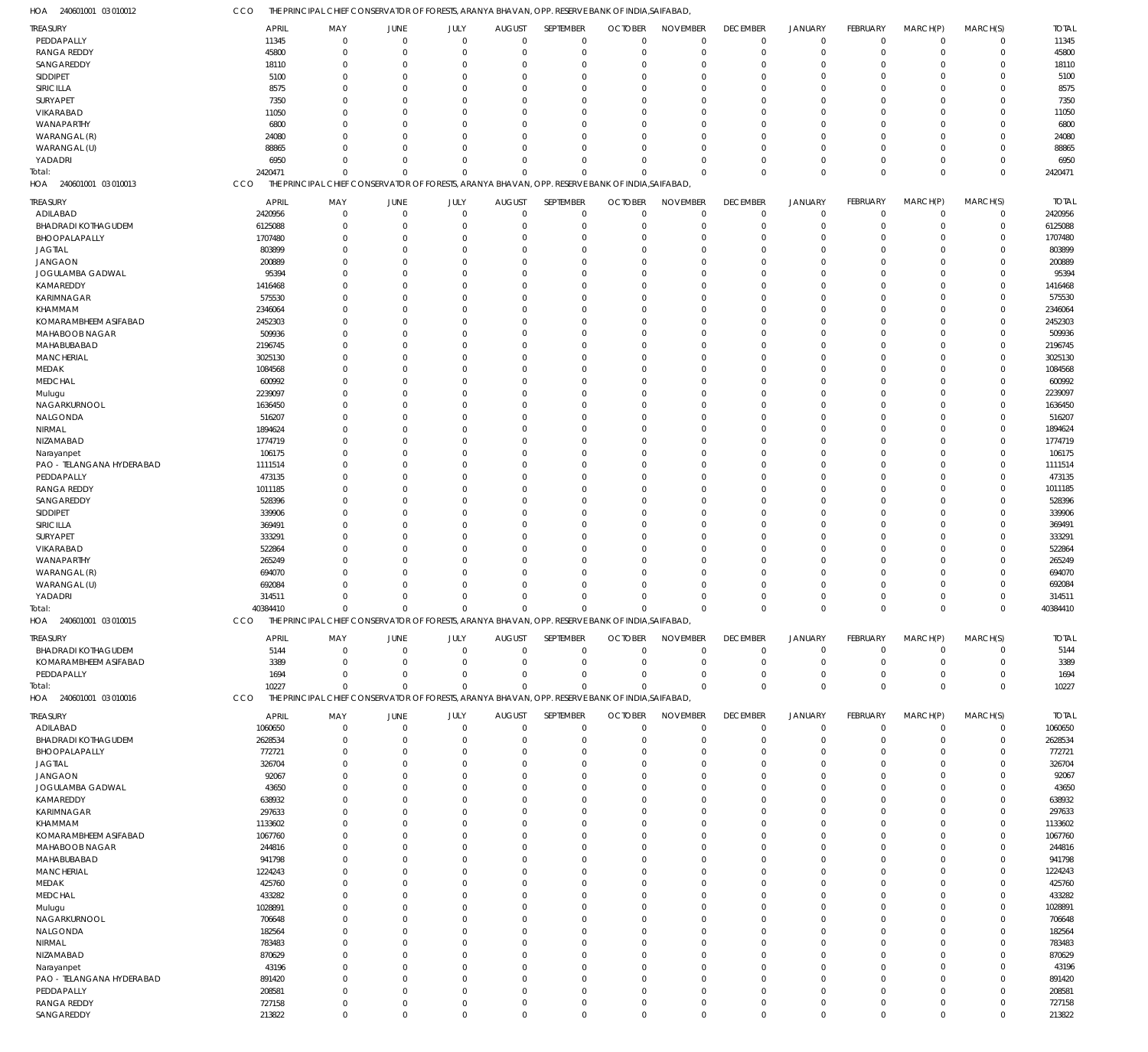CCO THE PRINCIPAL CHIEF CONSERVATOR OF FORESTS, ARANYA BHAVAN, OPP. RESERVE BANK OF INDIA,SAIFABAD,

| HOA<br>240601001 03 010016 | cco        | THE PRINCIPAL CHIEF CONSERVATOR OF FORESTS, ARANYA BHAVAN, OPP. RESERVE BANK OF INDIA,SAIFABAD   |                         |                          |                                              |                             |                               |                             |                                |                               |                      |                      |                         |                        |
|----------------------------|------------|--------------------------------------------------------------------------------------------------|-------------------------|--------------------------|----------------------------------------------|-----------------------------|-------------------------------|-----------------------------|--------------------------------|-------------------------------|----------------------|----------------------|-------------------------|------------------------|
| TREASURY                   |            | APRIL                                                                                            | MAY<br>JUNE             | JULY                     | <b>AUGUST</b>                                | SEPTEMBER                   | <b>OCTOBER</b>                | <b>NOVEMBER</b>             | <b>DECEMBER</b>                | <b>JANUARY</b>                | FEBRUARY             | MARCH(P)             | MARCH(S)                | <b>TOTAL</b>           |
| <b>SIDDIPET</b>            |            | 145566                                                                                           | $\Omega$                | $\Omega$                 | $\Omega$<br>$\Omega$                         | $\Omega$                    | $\Omega$                      | $\Omega$                    | $\mathbf 0$                    | $\mathbf 0$                   | $\Omega$             | $\Omega$             | $\mathbf 0$             | 145566                 |
| SIRICILLA                  |            | 157626                                                                                           | $\Omega$                |                          | $\Omega$<br>$\Omega$                         | $\overline{0}$              | $\mathbf 0$                   | $\mathbf 0$                 | $\mathbf 0$                    | $\mathbf 0$                   | 0                    | $\Omega$             | $\mathbf 0$             | 157626                 |
| SURYAPET                   |            | 142760                                                                                           | $\Omega$                |                          | $\Omega$<br>0                                | $\Omega$                    | $\Omega$                      | $\Omega$                    | 0                              | $\Omega$                      | $\Omega$             |                      | $\Omega$                | 142760                 |
| VIKARABAD                  |            | 230647                                                                                           | $\Omega$                |                          | $\Omega$<br>$\Omega$                         | $\Omega$                    | $\Omega$                      | $\Omega$                    | $\Omega$                       | $\Omega$                      | $\Omega$             | C.                   | $\Omega$                | 230647                 |
| WANAPARTHY                 |            | 114961                                                                                           | $\Omega$                |                          | $\Omega$                                     | 0<br>$\Omega$               |                               | $\Omega$                    | C                              | $\Omega$                      | $\Omega$             | C.                   | $\Omega$                | 114961                 |
| WARANGAL (R)               |            | 294661                                                                                           | $\cap$                  |                          | $\cap$                                       | $\Omega$<br>U               | $\Omega$                      | $\Omega$                    | U                              | $\Omega$                      | $\Omega$             | C.                   | $\Omega$                | 294661                 |
| WARANGAL (U)               |            | 380711                                                                                           | $\Omega$                |                          | $\Omega$                                     | <sup>0</sup><br>$\Omega$    |                               | $\Omega$                    | C                              | $\Omega$                      | $\Omega$             | C.                   | $\Omega$                | 380711                 |
| YADADRI                    |            | 124762                                                                                           | $\Omega$                |                          | $\Omega$<br>$\Omega$                         | $\Omega$                    | $\Omega$                      | $\Omega$                    | $\Omega$                       | $\Omega$                      | 0                    | $\Omega$             | $\mathbf 0$             | 124762                 |
| Total:                     |            | 18580238                                                                                         | $\Omega$                | $\Omega$                 | $\Omega$<br>$\Omega$                         | $\Omega$                    | $\Omega$                      | $\Omega$                    | $\Omega$                       | $\Omega$                      | $\Omega$             | $\Omega$             | $\Omega$                | 18580238               |
| HOA 240601001 03 010017    | CCO        | THE PRINCIPAL CHIEF CONSERVATOR OF FORESTS, ARANYA BHAVAN, OPP, RESERVE BANK OF INDIA, SAIFABAD  |                         |                          |                                              |                             |                               |                             |                                |                               |                      |                      |                         |                        |
| TREASURY                   |            | <b>APRIL</b><br>MAY                                                                              | JUNE                    | JULY                     | <b>AUGUST</b>                                | SEPTEMBER                   | <b>OCTOBER</b>                | <b>NOVEMBER</b>             | <b>DECEMBER</b>                | <b>JANUARY</b>                | FEBRUARY             | MARCH(P)             | MARCH(S)                | <b>TOTAL</b>           |
| <b>BHADRADI KOTHAGUDEM</b> |            | 300000                                                                                           | $\mathbf 0$             |                          | $\Omega$<br>$\overline{0}$                   | $\overline{0}$              | $\mathbf 0$                   | $\mathbf 0$                 | $\mathbf 0$                    | $\mathbf 0$                   | $\mathbf 0$          | $\Omega$             | $\mathbf 0$             | 300000                 |
| JOGULAMBA GADWAL           |            | 11246                                                                                            | $\Omega$                |                          | $\Omega$<br>$\Omega$                         | $\Omega$                    | 0                             | $\Omega$                    | $\mathbf 0$                    | 0                             | $\mathbf 0$          | O                    | $\mathbf 0$             | 11246                  |
| MAHABUBABAD                |            | 87470                                                                                            | $\Omega$                |                          | $\Omega$<br>$\Omega$                         | $\Omega$                    | $\Omega$                      | $\Omega$                    | $\Omega$                       | $\Omega$                      | $\Omega$             | C.                   | $\mathbf 0$             | 87470                  |
| NALGONDA                   |            | 7000                                                                                             | $\Omega$                |                          |                                              | $\Omega$                    |                               | $\Omega$                    | C                              | O                             | $\Omega$             |                      | $\Omega$                | 7000                   |
| NIRMAL                     |            | 174000                                                                                           | $\Omega$                |                          | $\Omega$<br>$\Omega$                         | $\Omega$                    |                               | $\Omega$                    | C                              | O                             | $\Omega$             |                      | $\mathbf 0$             | 174000                 |
| PAO - TELANGANA HYDERABAD  |            | 82673                                                                                            | $\cap$                  |                          |                                              |                             |                               | $\Omega$                    |                                | O                             | $\Omega$             |                      | $\Omega$                | 82673                  |
| PEDDAPALLY                 |            | 10000                                                                                            | $\Omega$                |                          | $\Omega$                                     | <sup>0</sup><br>$\Omega$    |                               | $\Omega$                    | U                              | $\Omega$                      | $\Omega$             |                      | $\Omega$                | 10000                  |
| SANGAREDDY                 |            | 7500                                                                                             | $\Omega$<br>$\Omega$    |                          | $\Omega$<br>$\Omega$<br>$\Omega$<br>$\Omega$ | $\Omega$<br>$\Omega$        |                               | $\Omega$<br>$\Omega$        | $\Omega$<br>$\Omega$           | 0                             | $\mathbf 0$          | O                    | $\mathbf 0$<br>$\Omega$ | 7500                   |
| Total:                     |            | 679889                                                                                           |                         |                          |                                              |                             |                               |                             |                                | $\Omega$                      | $\Omega$             | $\Omega$             |                         | 679889                 |
| 240601001 03 010019<br>HOA | CCO        | THE PRINCIPAL CHIEF CONSERVATOR OF FORESTS, ARANYA BHAVAN, OPP. RESERVE BANK OF INDIA, SAIFABAD  |                         |                          |                                              |                             |                               |                             |                                |                               |                      |                      |                         |                        |
| <b>TREASURY</b>            |            | <b>APRIL</b><br>MAY                                                                              | JUNE                    | JULY                     | <b>AUGUST</b>                                | SEPTEMBER                   | <b>OCTOBER</b>                | <b>NOVEMBER</b>             | <b>DECEMBER</b>                | <b>JANUARY</b>                | FEBRUARY             | MARCH(P)             | MARCH(S)                | <b>TOTAL</b>           |
| NIZAMABAD                  |            | 60000                                                                                            | $\Omega$                | $\Omega$                 | $\overline{0}$<br>$\overline{0}$             | $\mathbf 0$                 | $\mathbf 0$                   | $\Omega$                    | $\mathbf 0$                    | $\mathbf 0$                   | 0                    | 0                    | $\mathbf 0$             | 60000                  |
| Total:                     |            | 60000                                                                                            | $\Omega$                | $\Omega$                 | $\Omega$<br>$\Omega$                         | $\Omega$                    | $\Omega$                      | $\Omega$                    | $\mathbf 0$                    | $\Omega$                      | $\Omega$             | $\Omega$             | $\mathbf 0$             | 60000                  |
| HOA 240601001 03 020022    | CCO        | THE PRINCIPAL CHIEF CONSERVATOR OF FORESTS, ARANYA BHAVAN, OPP. RESERVE BANK OF INDIA, SAIFABAD  |                         |                          |                                              |                             |                               |                             |                                |                               |                      |                      |                         |                        |
| TREASURY                   |            | <b>APRIL</b><br>MAY                                                                              | <b>JUNE</b>             | JULY                     | <b>AUGUST</b>                                | SEPTEMBER                   | <b>OCTOBER</b>                | <b>NOVEMBER</b>             | <b>DECEMBER</b>                | <b>JANUARY</b>                | FEBRUARY             | MARCH(P)             | MARCH(S)                | <b>TOTAL</b>           |
| <b>BHADRADI KOTHAGUDEM</b> |            | 18041                                                                                            | $\mathbf 0$             |                          | $\overline{0}$<br>$\overline{0}$             | $\overline{0}$              | $\mathbf 0$                   | $\mathbf 0$                 | $\mathbf 0$                    | 0                             | 0                    | 0                    | $\mathbf 0$             | 18041                  |
| MAHABUBABAD                |            | 45518                                                                                            | $\Omega$                |                          | $\Omega$<br>$\Omega$                         | $\Omega$                    | $\Omega$                      | $\Omega$                    | $\mathbf 0$                    | 0                             | 0                    | O                    | $\mathbf 0$             | 45518                  |
| NAGARKURNOOL               |            | 21455                                                                                            | $\Omega$                |                          | $\Omega$<br>$\Omega$                         | $\Omega$                    | $\Omega$                      | $\Omega$                    | $\Omega$                       | $\Omega$                      | $\Omega$             | O                    | $\mathbf 0$             | 21455                  |
| PAO - TELANGANA HYDERABAD  |            | 193875                                                                                           | $\Omega$                |                          | $\Omega$<br>$\Omega$                         | $\Omega$                    | $\Omega$                      | $\Omega$                    | $\Omega$                       | $\mathbf 0$                   | $\mathbf 0$          | O                    | $\mathbf 0$             | 193875                 |
| Total:                     |            | 278889                                                                                           | $\Omega$                |                          | $\Omega$<br>$\Omega$                         | $\Omega$                    |                               | $\Omega$                    | $\Omega$                       | $\Omega$                      | $\Omega$             | $\Omega$             | $\Omega$                | 278889                 |
| HOA 240601001 03 110114    | CCO        | THE PRINCIPAL CHIEF CONSERVATOR OF FORESTS, ARANYA BHAVAN, OPP. RESERVE BANK OF INDIA, SAIFABAD  |                         |                          |                                              |                             |                               |                             |                                |                               |                      |                      |                         |                        |
|                            |            |                                                                                                  |                         |                          |                                              |                             |                               |                             |                                |                               |                      |                      |                         |                        |
| TREASURY                   |            | <b>APRIL</b><br>194900                                                                           | MAY<br>JUNE<br>$\Omega$ | JULY<br>$\Omega$         | <b>AUGUST</b><br>$\Omega$<br>$\Omega$        | SEPTEMBER<br>$\overline{0}$ | <b>OCTOBER</b><br>$\mathbf 0$ | <b>NOVEMBER</b><br>$\Omega$ | <b>DECEMBER</b><br>$\mathbf 0$ | <b>JANUARY</b><br>$\mathbf 0$ | FEBRUARY<br>$\Omega$ | MARCH(P)<br>$\Omega$ | MARCH(S)<br>$\mathbf 0$ | <b>TOTAL</b><br>194900 |
| BHOOPALAPALLY<br>VIKARABAD |            | 7200                                                                                             | $\Omega$                | $\Omega$                 | $\Omega$<br>$\mathbf 0$                      | $\overline{0}$              | $\Omega$                      | $\Omega$                    | $\mathbf 0$                    | $\mathbf 0$                   | $\mathbf 0$          | $\Omega$             | $\mathbf 0$             | 7200                   |
| Total:                     |            | 202100                                                                                           | $\Omega$                | $\Omega$                 | $\Omega$<br>$\Omega$                         | $\Omega$                    | $\Omega$                      | $\Omega$                    | $\Omega$                       | $\Omega$                      | $\Omega$             | $\Omega$             | $\mathbf 0$             | 202100                 |
| HOA 240601001 03 130131    | CCO        | THE PRINCIPAL CHIEF CONSERVATOR OF FORESTS, ARANYA BHAVAN, OPP. RESERVE BANK OF INDIA, SAIFABAD  |                         |                          |                                              |                             |                               |                             |                                |                               |                      |                      |                         |                        |
|                            |            |                                                                                                  |                         |                          |                                              |                             |                               |                             |                                |                               |                      |                      |                         |                        |
| TREASURY                   |            | <b>APRIL</b><br>MAY                                                                              | JUNE                    | JULY                     | <b>AUGUST</b>                                | SEPTEMBER                   | <b>OCTOBER</b>                | <b>NOVEMBER</b>             | <b>DECEMBER</b>                | <b>JANUARY</b>                | FEBRUARY             | MARCH(P)             | MARCH(S)                | <b>TOTAL</b>           |
| <b>MANCHERIAL</b>          |            | $-5107$                                                                                          | $\mathbf 0$             | $\Omega$                 | $\overline{0}$<br>$\mathbf 0$                | $\overline{0}$              | $\mathbf 0$                   | $\Omega$                    | $\mathbf 0$                    | $\mathbf 0$                   | $\mathbf 0$          | 0                    | $\mathbf 0$             | $-5107$                |
| Total:                     |            | $-5107$                                                                                          | $\Omega$                |                          | $\Omega$<br>$\mathbf 0$                      | $\overline{0}$              | $\mathbf 0$                   | $\Omega$                    | $\mathbf 0$                    | $\Omega$                      | $\mathbf 0$          | $\Omega$             | $\mathbf 0$             | $-5107$                |
| 240601001 03 130132<br>HOA | CCO        | THE PRINCIPAL CHIEF CONSERVATOR OF FORESTS, ARANYA BHAVAN, OPP. RESERVE BANK OF INDIA, SAIFABAD, |                         |                          |                                              |                             |                               |                             |                                |                               |                      |                      |                         |                        |
| TREASURY                   |            | <b>APRIL</b><br>MAY                                                                              | JUNE                    | JULY                     | <b>AUGUST</b>                                | <b>SEPTEMBER</b>            | <b>OCTOBER</b>                | <b>NOVEMBER</b>             | <b>DECEMBER</b>                | <b>JANUARY</b>                | FEBRUARY             | MARCH(P)             | MARCH(S)                | <b>TOTAL</b>           |
| <b>KARIMNAGAR</b>          |            | 3000                                                                                             | $\Omega$                | $\Omega$                 | $\overline{0}$<br>$\mathbf 0$                | $\overline{0}$              | $\mathbf 0$                   | $\overline{0}$              | $\mathbf 0$                    | 0                             | 0                    | $\Omega$             | 0                       | 3000                   |
| <b>MEDCHAL</b>             |            | 5000                                                                                             | $\Omega$                | $\Omega$                 | $\Omega$<br>$\Omega$                         | $\Omega$                    | $\Omega$                      | $\Omega$                    | $\Omega$                       | $\Omega$                      | $\Omega$             | $\Omega$             | $\Omega$                | 5000                   |
| Total:                     |            | 8000                                                                                             | $\Omega$                |                          | $\overline{0}$<br>$\mathbf 0$                | $\overline{0}$              | $\mathbf 0$                   | $\cap$                      | $\Omega$                       | $\cap$                        | $\Omega$             | $\Omega$             | $\cap$                  | 8000                   |
| HOA 240601001 03 130135    | <b>CCO</b> | THE PRINCIPAL CHIEF CONSERVATOR OF FORESTS, ARANYA BHAVAN, OPP. RESERVE BANK OF INDIA, SAIFABAD  |                         |                          |                                              |                             |                               |                             |                                |                               |                      |                      |                         |                        |
| TREASURY                   |            | <b>APRIL</b>                                                                                     | MAY<br>JUNE             | JULY                     | AUGUST                                       | SEPTEMBER                   | <b>OCTOBER</b>                | <b>NOVEMBER</b>             | <b>DECEMBER</b>                | <b>JANUARY</b>                | FEBRUARY             | MARCH(P)             | MARCH(S)                | <b>TOTAL</b>           |
| NALGONDA                   |            | 14455                                                                                            | $\mathbf 0$             | $\Omega$                 | $\overline{0}$<br>$\mathbf 0$                | $\mathbf 0$                 | $\mathbf 0$                   | $\overline{0}$              | $\mathbf 0$                    | $\mathbf 0$                   | $\mathbf 0$          | $\mathbf 0$          | $\mathbf 0$             | 14455                  |
| Total:                     |            | 14455                                                                                            | $\Omega$                | $\Omega$                 | $\overline{0}$<br>$\mathbf 0$                | $\overline{0}$              | 0                             | $\overline{0}$              | $\mathbf 0$                    | $\overline{0}$                | $\mathbf 0$          | $\Omega$             | $\mathbf 0$             | 14455                  |
| HOA 240601003 04 010011    | CCO        | THE PRINCIPAL CHIEF CONSERVATOR OF FORESTS, ARANYA BHAVAN, OPP. RESERVE BANK OF INDIA, SAIFABAD  |                         |                          |                                              |                             |                               |                             |                                |                               |                      |                      |                         |                        |
|                            |            |                                                                                                  |                         |                          |                                              |                             |                               |                             |                                |                               |                      |                      |                         |                        |
| TREASURY                   |            | APRIL<br>MAY                                                                                     | JUNE                    | JULY                     | <b>AUGUST</b>                                | SEPTEMBER                   | <b>OCTOBER</b>                | <b>NOVEMBER</b>             | <b>DECEMBER</b>                | <b>JANUARY</b>                | FEBRUARY             | MARCH(P)             | MARCH(S)                | <b>TOTAL</b>           |
| PAO - TELANGANA HYDERABAD  |            | 636390                                                                                           | $\mathbf 0$             | $\mathbf{0}$             | $\mathbf 0$<br>$\mathbf 0$                   | $\mathbf{0}$                | $\mathbf 0$                   | $\overline{0}$              | $\mathbf 0$                    | $\mathbf 0$                   | $\mathbf 0$          | $\mathbf 0$          | $\mathbf 0$             | 636390                 |
| Total:                     |            | 636390                                                                                           | $\Omega$                | $\Omega$                 | $\mathbf 0$<br>$\overline{0}$                | $\overline{0}$              | $\Omega$                      | $\overline{0}$              | $\mathbf 0$                    | $\overline{0}$                | $\mathbf 0$          | $\Omega$             | $\mathbf 0$             | 636390                 |
| HOA 240601003 04 010012    | CCO        | THE PRINCIPAL CHIEF CONSERVATOR OF FORESTS, ARANYA BHAVAN, OPP. RESERVE BANK OF INDIA, SAIFABAD  |                         |                          |                                              |                             |                               |                             |                                |                               |                      |                      |                         |                        |
| TREASURY                   |            | APRIL                                                                                            | JUNE<br>MAY             | JULY                     | <b>AUGUST</b>                                | SEPTEMBER                   | <b>OCTOBER</b>                | <b>NOVEMBER</b>             | <b>DECEMBER</b>                | <b>JANUARY</b>                | FEBRUARY             | MARCH(P)             | MARCH(S)                | <b>TOTAL</b>           |
| PAO - TELANGANA HYDERABAD  |            | 68458                                                                                            | $\mathbf 0$             | $\Omega$                 | $\overline{0}$<br>$\overline{0}$             | - 0                         | $^{\circ}$                    | $\overline{0}$              | $\mathbf 0$                    | $\mathbf 0$                   | $\mathbf 0$          | 0                    | $\mathbf 0$             | 68458                  |
| Total:                     |            | 68458                                                                                            | $\Omega$                | $\Omega$                 | $\mathbf 0$<br>$\mathbf 0$                   | $\overline{0}$              | $\mathbf 0$                   | $\Omega$                    | $\mathbf 0$                    | $\overline{0}$                | $\mathbf 0$          | $\Omega$             | $\mathbf 0$             | 68458                  |
| HOA 240601003 04 010013    | <b>CCO</b> | THE PRINCIPAL CHIEF CONSERVATOR OF FORESTS, ARANYA BHAVAN, OPP. RESERVE BANK OF INDIA, SAIFABAD  |                         |                          |                                              |                             |                               |                             |                                |                               |                      |                      |                         |                        |
| TREASURY                   |            | APRIL<br>MAY                                                                                     | <b>JUNE</b>             | JULY                     | <b>AUGUST</b>                                | SEPTEMBER                   | <b>OCTOBER</b>                | <b>NOVEMBER</b>             | <b>DECEMBER</b>                | <b>JANUARY</b>                | FEBRUARY             | MARCH(P)             | MARCH(S)                | <b>TOTAL</b>           |
| PAO - TELANGANA HYDERABAD  |            | 243973                                                                                           | $\mathbf 0$             | $\Omega$                 | $\mathbf 0$<br>$\mathbf 0$                   | $\mathbf 0$                 | $\mathbf 0$                   | $\overline{0}$              | $\mathbf 0$                    | $\mathbf 0$                   | $\mathbf 0$          | $\mathbf 0$          | $\mathbf 0$             | 243973                 |
| Total:                     |            | 243973                                                                                           | $\Omega$                | $\Omega$                 | $\mathbf 0$<br>$\Omega$                      | $\Omega$                    | $\Omega$                      | $\Omega$                    | $\mathbf 0$                    | $\Omega$                      | $\mathbf 0$          | $\Omega$             | $\mathbf 0$             | 243973                 |
| HOA 240601003 04 010016    | CCO        | THE PRINCIPAL CHIEF CONSERVATOR OF FORESTS, ARANYA BHAVAN, OPP. RESERVE BANK OF INDIA, SAIFABAD  |                         |                          |                                              |                             |                               |                             |                                |                               |                      |                      |                         |                        |
|                            |            |                                                                                                  |                         |                          |                                              |                             |                               |                             |                                |                               |                      |                      |                         |                        |
| TREASURY                   |            | <b>APRIL</b>                                                                                     | JUNE<br>MAY             | JULY                     | <b>AUGUST</b>                                | SEPTEMBER                   | <b>OCTOBER</b>                | <b>NOVEMBER</b>             | <b>DECEMBER</b>                | <b>JANUARY</b>                | <b>FEBRUARY</b>      | MARCH(P)             | MARCH(S)                | <b>TOTAL</b>           |
| PAO - TELANGANA HYDERABAD  |            | 184231                                                                                           | $\mathbf 0$             | $\Omega$                 | $\mathbf 0$<br>$\mathbf 0$                   | $\mathbf 0$                 | $\mathbf 0$                   | $\overline{0}$              | $\mathbf 0$                    | $\mathbf 0$                   | $\mathbf 0$          | $\mathbf 0$          | $\mathbf 0$             | 184231                 |
| Total:                     |            | 184231                                                                                           | $\mathbf 0$             | $\Omega$                 | $\overline{0}$<br>$\mathbf 0$                | $\Omega$                    | $\Omega$                      | $\overline{0}$              | $\mathbf 0$                    | $\overline{0}$                | $\mathbf 0$          | $\Omega$             | $\mathbf 0$             | 184231                 |
| HOA 240601070 05 010011    | CCO        | THE PRINCIPAL CHIEF CONSERVATOR OF FORESTS, ARANYA BHAVAN, OPP. RESERVE BANK OF INDIA, SAIFABAD, |                         |                          |                                              |                             |                               |                             |                                |                               |                      |                      |                         |                        |
| TREASURY                   |            | <b>APRIL</b>                                                                                     | MAY<br>JUNE             | JULY                     | <b>AUGUST</b>                                | SEPTEMBER                   | <b>OCTOBER</b>                | <b>NOVEMBER</b>             | <b>DECEMBER</b>                | <b>JANUARY</b>                | FEBRUARY             | MARCH(P)             | MARCH(S)                | <b>TOTAL</b>           |
| <b>SIDDIPET</b>            |            | 1061540                                                                                          | $\Omega$                | $\Omega$                 | $\mathbf 0$<br>$\mathbf 0$                   | $\mathbf 0$                 | $\mathbf 0$                   | $\overline{0}$              | $\mathbf 0$                    | $^{\circ}$                    | 0                    | $\mathbf 0$          | $\mathbf 0$             | 1061540                |
| Total:                     |            | 1061540                                                                                          | $\Omega$                | $\Omega$                 | $\mathbf 0$<br>$\Omega$                      | $\Omega$                    | $\Omega$                      | $\Omega$                    | $\mathbf 0$                    | $\overline{0}$                | $\mathbf{0}$         | $\Omega$             | $\mathbf 0$             | 1061540                |
| HOA 240601070 05 010013    | <b>CCO</b> | THE PRINCIPAL CHIEF CONSERVATOR OF FORESTS, ARANYA BHAVAN, OPP. RESERVE BANK OF INDIA, SAIFABAD  |                         |                          |                                              |                             |                               |                             |                                |                               |                      |                      |                         |                        |
|                            |            |                                                                                                  |                         |                          |                                              |                             |                               |                             |                                |                               |                      |                      |                         |                        |
| TREASURY                   |            | <b>APRIL</b>                                                                                     | JUNE<br>MAY             | JULY                     | <b>AUGUST</b>                                | SEPTEMBER                   | <b>OCTOBER</b>                | <b>NOVEMBER</b>             | <b>DECEMBER</b>                | <b>JANUARY</b>                | FEBRUARY             | MARCH(P)             | MARCH(S)                | <b>TOTAL</b>           |
| <b>SIDDIPET</b>            |            | 225489                                                                                           | $\overline{0}$          | $\mathbf{0}$<br>$\Omega$ | $\mathbf 0$<br>$\mathbf 0$<br>$\Omega$       | $\mathbf 0$                 | $\mathbf 0$                   | $\overline{0}$              | 0<br>$\mathbf 0$               | $\mathbf 0$<br>$\Omega$       | $\mathbf 0$          | $\mathbf 0$          | $\mathbf 0$             | 225489                 |
| Total:                     |            | 225489                                                                                           | $\mathbf 0$             |                          | $\mathbf 0$                                  | $\mathbf 0$                 | $\mathbf 0$                   | $\mathbf 0$                 |                                |                               | 0                    | $\mathbf{0}$         | $\mathbf 0$             | 225489                 |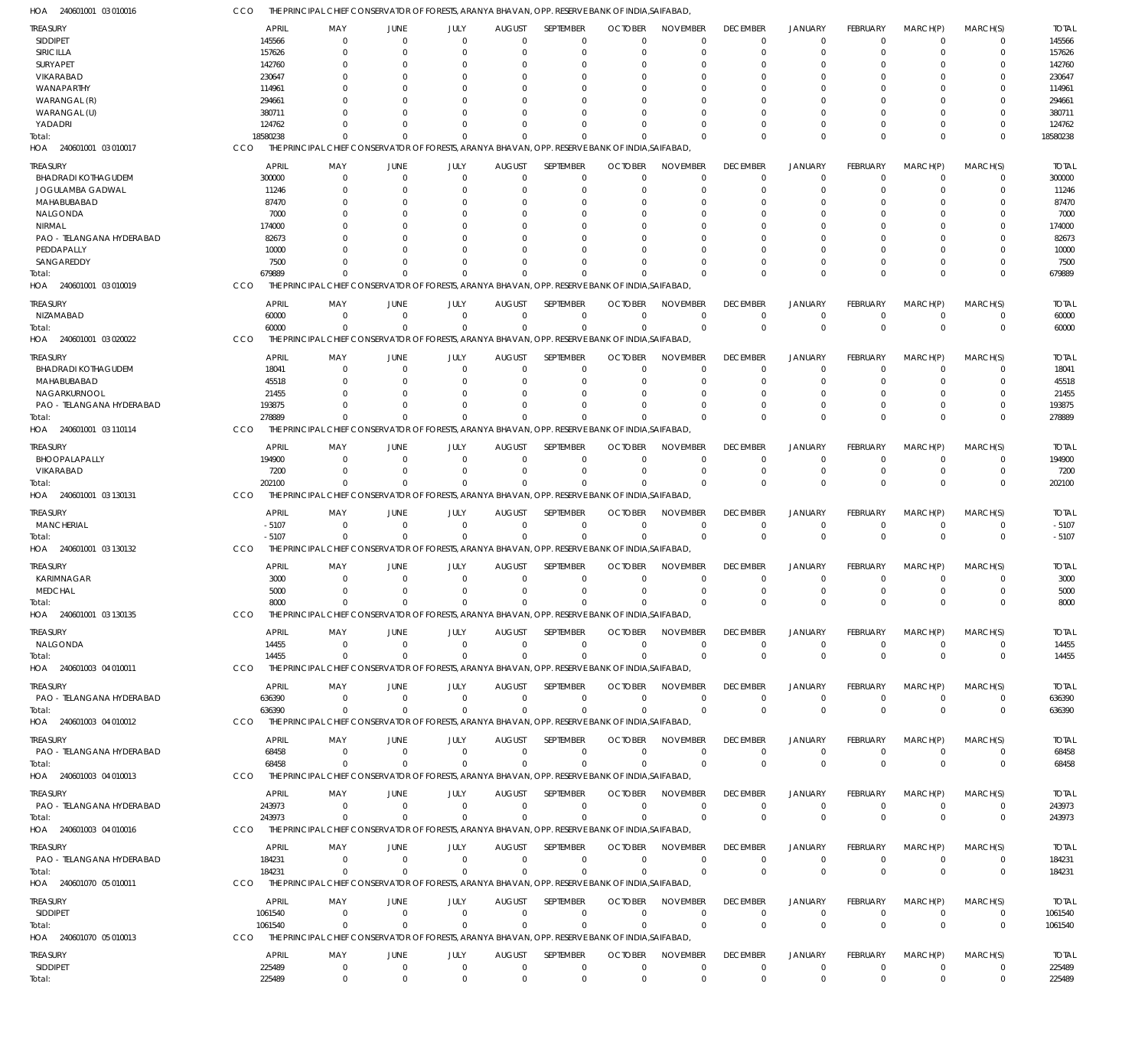| HOA 240601070 05 010016               | CCO        |                        |                      |                            | THE PRINCIPAL CHIEF CONSERVATOR OF FORESTS, ARANYA BHAVAN, OPP. RESERVE BANK OF INDIA, SAIFABAD, |                                 |                            |                               |                                |                                |                                  |                         |                            |                            |                        |
|---------------------------------------|------------|------------------------|----------------------|----------------------------|--------------------------------------------------------------------------------------------------|---------------------------------|----------------------------|-------------------------------|--------------------------------|--------------------------------|----------------------------------|-------------------------|----------------------------|----------------------------|------------------------|
| TREASURY                              |            | <b>APRIL</b>           | MAY                  | JUNE                       | JULY                                                                                             | <b>AUGUST</b>                   | <b>SEPTEMBER</b>           | <b>OCTOBER</b>                | <b>NOVEMBER</b>                | <b>DECEMBER</b>                | <b>JANUARY</b>                   | FEBRUARY                | MARCH(P)                   | MARCH(S)                   | <b>TOTAL</b>           |
| <b>SIDDIPET</b>                       |            | 93088                  | $\Omega$             | $\Omega$                   | $\Omega$                                                                                         | $\Omega$                        | $\mathbf 0$                | $\Omega$                      | $\mathbf 0$                    | $\Omega$                       | $\Omega$                         | $\mathbf 0$             | $\overline{0}$             | $\mathbf 0$                | 93088                  |
| Total:                                |            | 93088                  | $\Omega$             | $\Omega$                   | $\Omega$                                                                                         | $\Omega$                        | $\Omega$                   | $\Omega$                      | $\Omega$                       | $\Omega$                       | $\Omega$                         | $\Omega$                | $\Omega$                   | $\mathbf 0$                | 93088                  |
| HOA 240601070 05 020021               | CCO        |                        |                      |                            | THE PRINCIPAL CHIEF CONSERVATOR OF FORESTS, ARANYA BHAVAN, OPP. RESERVE BANK OF INDIA, SAIFABAD, |                                 |                            |                               |                                |                                |                                  |                         |                            |                            |                        |
| treasury                              |            | <b>APRIL</b>           | MAY                  | JUNE                       | JULY                                                                                             | <b>AUGUST</b>                   | SEPTEMBER                  | <b>OCTOBER</b>                | <b>NOVEMBER</b>                | <b>DECEMBER</b>                | <b>JANUARY</b>                   | FEBRUARY                | MARCH(P)                   | MARCH(S)                   | <b>TOTAL</b>           |
| PAO - TELANGANA HYDERABAD<br>Total:   |            | 277040<br>277040       | $\Omega$<br>$\Omega$ | $\overline{0}$<br>$\Omega$ | $\overline{0}$<br>$\Omega$                                                                       | $\overline{0}$<br>$\Omega$      | $\mathbf 0$<br>$\mathbf 0$ | $\Omega$<br>$\Omega$          | $\Omega$<br>$\Omega$           | $\Omega$<br>$\Omega$           | $^{\circ}$<br>$\Omega$           | $\mathbf 0$<br>$\Omega$ | $\overline{0}$<br>$\Omega$ | $\mathbf 0$<br>$\mathbf 0$ | 277040<br>277040       |
| HOA 240601070 05 300301               | CCO        |                        |                      |                            | THE PRINCIPAL CHIEF CONSERVATOR OF FORESTS, ARANYA BHAVAN, OPP. RESERVE BANK OF INDIA, SAIFABAD, |                                 |                            |                               |                                |                                |                                  |                         |                            |                            |                        |
| TREASURY                              |            | <b>APRIL</b>           | MAY                  | JUNE                       | JULY                                                                                             | <b>AUGUST</b>                   | SEPTEMBER                  | <b>OCTOBER</b>                | <b>NOVEMBER</b>                | <b>DECEMBER</b>                | <b>JANUARY</b>                   | FEBRUARY                | MARCH(P)                   | MARCH(S)                   | <b>TOTAL</b>           |
| PAO - TELANGANA HYDERABAD             |            | 207400                 | - 0                  | $\Omega$                   | $\Omega$                                                                                         | $\Omega$                        | $\mathbf 0$                | $\Omega$                      | $\Omega$                       | $\Omega$                       | $\overline{0}$                   | $\Omega$                | $\Omega$                   | 0                          | 207400                 |
| Total:                                |            | 207400                 | $\Omega$             | $\Omega$                   | $\Omega$                                                                                         | $\Omega$                        | $\Omega$                   | $\Omega$                      | $\Omega$                       | $\Omega$                       | $\Omega$                         | $\Omega$                | $\Omega$                   | $\mathbf 0$                | 207400                 |
| 240601070 05 300302<br>HOA            | CCO        |                        |                      |                            | THE PRINCIPAL CHIEF CONSERVATOR OF FORESTS, ARANYA BHAVAN, OPP. RESERVE BANK OF INDIA, SAIFABAD, |                                 |                            |                               |                                |                                |                                  |                         |                            |                            |                        |
| treasury                              |            | <b>APRIL</b>           | MAY                  | JUNE                       | JULY                                                                                             | <b>AUGUST</b>                   | SEPTEMBER                  | <b>OCTOBER</b>                | <b>NOVEMBER</b>                | <b>DECEMBER</b>                | <b>JANUARY</b>                   | FEBRUARY                | MARCH(P)                   | MARCH(S)                   | <b>TOTAL</b>           |
| PAO - TELANGANA HYDERABAD             |            | 395908                 | - 0                  | $\Omega$                   | $\overline{0}$                                                                                   | $\overline{0}$                  | $\mathbf 0$                | $\Omega$                      | $\overline{0}$                 | $\Omega$                       | $\overline{0}$                   | $\mathbf 0$             | $\overline{0}$             | $\mathbf 0$                | 395908                 |
| Total:                                |            | 395908                 | $\Omega$             | $\Omega$                   | $\Omega$                                                                                         | $\Omega$                        | $\mathbf 0$                | $\Omega$                      | $\Omega$                       | $\Omega$                       | $\Omega$                         | $\Omega$                | $\Omega$                   | $\mathbf 0$                | 395908                 |
| HOA 24060110225 13 260                | CCO        |                        |                      |                            | THE PRINCIPAL CHIEF CONSERVATOR OF FORESTS, ARANYA BHAVAN, OPP. RESERVE BANK OF INDIA, SAIFABAD, |                                 |                            |                               |                                |                                |                                  |                         |                            |                            |                        |
| treasury                              |            | <b>APRIL</b>           | MAY                  | JUNE                       | JULY                                                                                             | <b>AUGUST</b>                   | SEPTEMBER                  | <b>OCTOBER</b>                | <b>NOVEMBER</b>                | <b>DECEMBER</b>                | <b>JANUARY</b>                   | FEBRUARY                | MARCH(P)                   | MARCH(S)                   | <b>TOTAL</b>           |
| <b>MEDCHAL</b><br>NALGONDA            |            | 98568<br>357306        | - 0<br>$\Omega$      | $\Omega$<br>$\Omega$       | $\Omega$<br>$\Omega$                                                                             | $\Omega$<br>$\Omega$            | $\mathbf 0$<br>$\mathbf 0$ | $\Omega$<br>$\Omega$          | $\Omega$<br>$\Omega$           | $\Omega$<br>$\Omega$           | $\Omega$<br>$\overline{0}$       | $\Omega$<br>$\Omega$    | $\Omega$<br>$\Omega$       | $\Omega$<br>$\mathbf 0$    | 98568<br>357306        |
| Total:                                |            | 455874                 | $\Omega$             | $\Omega$                   | $\Omega$                                                                                         | $\Omega$                        | $\Omega$                   | $\Omega$                      | $\Omega$                       | $\Omega$                       | $\Omega$                         | $\Omega$                | $\Omega$                   | $\Omega$                   | 455874                 |
| HOA<br>240602110 04 010011            | CCO        |                        |                      |                            | THE PRINCIPAL CHIEF CONSERVATOR OF FORESTS, ARANYA BHAVAN, OPP. RESERVE BANK OF INDIA, SAIFABAD, |                                 |                            |                               |                                |                                |                                  |                         |                            |                            |                        |
| treasury                              |            | <b>APRIL</b>           | MAY                  | JUNE                       | JULY                                                                                             | <b>AUGUST</b>                   | SEPTEMBER                  | <b>OCTOBER</b>                | <b>NOVEMBER</b>                | <b>DECEMBER</b>                | <b>JANUARY</b>                   | FEBRUARY                | MARCH(P)                   | MARCH(S)                   | <b>TOTAL</b>           |
| <b>BHADRADI KOTHAGUDEM</b>            |            | 130310                 | 0                    | $\Omega$                   | $\Omega$                                                                                         | $\mathbf 0$                     | $\mathbf 0$                | $\Omega$                      | $\Omega$                       | $\Omega$                       | $\overline{0}$                   | $\mathbf 0$             | $\overline{0}$             | 0                          | 130310                 |
| HYDERABAD URBAN                       |            | $-35074$               |                      | $\Omega$                   | 0                                                                                                | C                               | 0                          | O                             | $\Omega$                       |                                | $\Omega$                         | 0                       | $\Omega$                   | 0                          | $-35074$               |
| Mulugu                                |            | 2571480                |                      |                            |                                                                                                  |                                 | $\Omega$                   |                               | $\Omega$                       |                                |                                  |                         |                            |                            | 2571480                |
| NAGARKURNOOL<br>NALGONDA              |            | 33580<br>778762        |                      |                            |                                                                                                  | $\Omega$<br>C                   | 0<br>$\Omega$              |                               | $\Omega$<br>$\Omega$           |                                | - 0                              |                         | $\Omega$<br>$\Omega$       | C                          | 33580<br>778762        |
| PAO - TELANGANA HYDERABAD             |            | 5057909                |                      | $\Omega$                   |                                                                                                  | $\Omega$                        | $\Omega$                   |                               | $\Omega$                       |                                | $\Omega$                         | 0                       | $\Omega$                   | $\mathbf 0$                | 5057909                |
| Total:                                |            | 8536967                | $\Omega$             | $\Omega$                   | $\Omega$                                                                                         | $\Omega$                        | $\Omega$                   |                               | $\Omega$                       |                                | $\Omega$                         | $\Omega$                | $\Omega$                   | $\Omega$                   | 8536967                |
| HOA 240602110 04 010012               | CCO        |                        |                      |                            | THE PRINCIPAL CHIEF CONSERVATOR OF FORESTS, ARANYA BHAVAN, OPP. RESERVE BANK OF INDIA, SAIFABAD, |                                 |                            |                               |                                |                                |                                  |                         |                            |                            |                        |
| TREASURY                              |            | <b>APRIL</b>           | MAY                  | JUNE                       | JULY                                                                                             | <b>AUGUST</b>                   | SEPTEMBER                  | <b>OCTOBER</b>                | <b>NOVEMBER</b>                | <b>DECEMBER</b>                | <b>JANUARY</b>                   | FEBRUARY                | MARCH(P)                   | MARCH(S)                   | <b>TOTAL</b>           |
| <b>BHADRADI KOTHAGUDEM</b>            |            | 3425                   | $\Omega$             | $\Omega$                   | $\Omega$                                                                                         | $\Omega$                        | 0                          | $\Omega$                      | $\Omega$                       | $\Omega$                       | $\Omega$                         | $\Omega$                | $\Omega$                   | 0                          | 3425                   |
| Mulugu                                |            | 238649                 | $\Omega$             | $\Omega$                   | $\Omega$                                                                                         | $\Omega$                        | $\Omega$                   | 0                             | $\Omega$                       | $\Omega$                       | $\Omega$                         | $\Omega$                | $\Omega$                   | $\Omega$                   | 238649                 |
| NALGONDA<br>PAO - TELANGANA HYDERABAD |            | 84175<br>394245        | n                    | $\Omega$<br>$\Omega$       | n                                                                                                | $\Omega$<br>$\Omega$            | $\Omega$<br>$\Omega$       | C.<br>C.                      | $\Omega$<br>$\Omega$           |                                | $\Omega$<br>$\Omega$             | $\Omega$                | $\Omega$<br>$\Omega$       | 0<br>$\mathbf 0$           | 84175<br>394245        |
| Total:                                |            | 720494                 | $\Omega$             | $\Omega$                   | $\Omega$                                                                                         | $\Omega$                        | $\Omega$                   |                               | $\Omega$                       | $\Omega$                       | $\Omega$                         | $\Omega$                | $\Omega$                   | $\mathbf 0$                | 720494                 |
| HOA<br>240602110 04 010013            | CCO        |                        |                      |                            | THE PRINCIPAL CHIEF CONSERVATOR OF FORESTS, ARANYA BHAVAN, OPP. RESERVE BANK OF INDIA, SAIFABAD, |                                 |                            |                               |                                |                                |                                  |                         |                            |                            |                        |
| treasury                              |            | APRIL                  | MAY                  | JUNE                       | JULY                                                                                             | <b>AUGUST</b>                   | SEPTEMBER                  | <b>OCTOBER</b>                | <b>NOVEMBER</b>                | <b>DECEMBER</b>                | <b>JANUARY</b>                   | FEBRUARY                | MARCH(P)                   | MARCH(S)                   | <b>TOTAL</b>           |
| <b>BHADRADI KOTHAGUDEM</b>            |            | 48874                  | $\Omega$             | $\Omega$                   | $\Omega$                                                                                         | 0                               | 0                          | O                             | $\Omega$                       | -0                             | $^{\circ}$                       | $\Omega$                | 0                          | 0                          | 48874                  |
| Mulugu                                |            | 979459                 | <sup>0</sup>         | $\Omega$                   | n                                                                                                | C                               | 0                          | 0                             | $\Omega$                       |                                | $\Omega$                         | $\Omega$                | $\Omega$                   | $\Omega$                   | 979459                 |
| NAGARKURNOOL                          |            | 12881                  |                      |                            |                                                                                                  | -C                              | $\Omega$                   |                               | $\Omega$                       |                                | - 0                              |                         | $\Omega$                   | 0                          | 12881                  |
| NALGONDA<br>PAO - TELANGANA HYDERABAD |            | 296717<br>1934443      |                      |                            |                                                                                                  | C<br>$\Omega$                   | $\Omega$<br>$\Omega$       | C.                            | $\Omega$<br>$\Omega$           |                                | $\Omega$                         | 0                       | $\Omega$<br>$\Omega$       | C<br>$\mathbf 0$           | 296717<br>1934443      |
| Total:                                |            | 3272374                | $\Omega$             | $\Omega$                   | $\Omega$                                                                                         | $\Omega$                        | $\Omega$                   | $\Omega$                      | $\Omega$                       |                                | $\Omega$                         | <sup>0</sup>            | $\Omega$                   | $\Omega$                   | 3272374                |
| HOA 240602110 04 010016               | CCO        |                        |                      |                            | THE PRINCIPAL CHIEF CONSERVATOR OF FORESTS, ARANYA BHAVAN, OPP. RESERVE BANK OF INDIA, SAIFABAD  |                                 |                            |                               |                                |                                |                                  |                         |                            |                            |                        |
| <b>TREASURY</b>                       |            | <b>APRIL</b>           | MAY                  | JUNE                       | JULY                                                                                             | <b>AUGUST</b>                   | SEPTEMBER                  | <b>OCTOBER</b>                | <b>NOVEMBER</b>                | <b>DECEMBER</b>                | <b>JANUARY</b>                   | FEBRUARY                | MARCH(P)                   | MARCH(S)                   | <b>TOTAL</b>           |
| <b>BHADRADI KOTHAGUDEM</b>            |            | 22286                  | 0                    | $\overline{0}$             | $\mathbf 0$                                                                                      | $\mathbf 0$                     | $\mathbf 0$                | $\Omega$                      | $\Omega$                       | $\Omega$                       | $\overline{0}$                   | $\Omega$                | $\overline{0}$             | 0                          | 22286                  |
| Mulugu                                |            | 464623                 | $\Omega$             | $\Omega$                   | $\Omega$                                                                                         | $\Omega$                        | $\mathbf 0$                | -0                            | $\Omega$                       | $\Omega$                       | $\overline{0}$                   | $\Omega$                | $\Omega$                   | $\Omega$                   | 464623                 |
| NAGARKURNOOL<br>NALGONDA              |            | 3986                   | $\Omega$<br>$\Omega$ | $\Omega$<br>$\Omega$       | n<br>n                                                                                           | C<br>$\Omega$                   | 0<br>$\Omega$              | 0                             | $\Omega$<br>$\Omega$           |                                | $\Omega$<br>$\Omega$             | O                       | $\Omega$<br>$\Omega$       | 0                          | 3986<br>124192         |
| PAO - TELANGANA HYDERABAD             |            | 124192<br>1345142      | $\Omega$             | - 0                        |                                                                                                  | $\Omega$                        | $\Omega$                   | $\Omega$<br>$\Omega$          | $\Omega$                       |                                | $\Omega$                         | $\Omega$                | $\overline{0}$             | 0                          | 1345142                |
| Total:                                |            | 1960229                | $\Omega$             | $\Omega$                   | $\Omega$                                                                                         | $\Omega$                        | $\Omega$                   | $\Omega$                      | $\Omega$                       | $\Omega$                       | $\Omega$                         | $\Omega$                | $\Omega$                   | $\mathbf 0$                | 1960229                |
| HOA 240602110 04 010018               | CCO        |                        |                      |                            | THE PRINCIPAL CHIEF CONSERVATOR OF FORESTS, ARANYA BHAVAN, OPP, RESERVE BANK OF INDIA SAIFABAD.  |                                 |                            |                               |                                |                                |                                  |                         |                            |                            |                        |
| treasury                              |            | <b>APRIL</b>           | MAY                  | JUNE                       | JULY                                                                                             | <b>AUGUST</b>                   | SEPTEMBER                  | <b>OCTOBER</b>                | <b>NOVEMBER</b>                | <b>DECEMBER</b>                | <b>JANUARY</b>                   | FEBRUARY                | MARCH(P)                   | MARCH(S)                   | <b>TOTAL</b>           |
| HYDERABAD URBAN                       |            | $-65546$               | 0                    | $\mathbf 0$                | $\overline{0}$                                                                                   | $\overline{0}$                  | $\mathbf 0$                | 0                             | $\mathbf 0$                    | $\Omega$                       | $\overline{0}$                   | $\mathbf 0$             | $\overline{0}$             | $\mathbf 0$                | $-65546$               |
| Total:                                |            | $-65546$               | $\Omega$             | $\Omega$                   | $\Omega$                                                                                         | $\Omega$                        | $\mathbf 0$                | $\Omega$                      | $\Omega$                       | $\Omega$                       | $\overline{0}$                   | $\mathbf{0}$            | $\Omega$                   | $\mathbf 0$                | $-65546$               |
| HOA 24060211012 06 310312             | CCO        |                        |                      |                            | THE PRINCIPAL CHIEF CONSERVATOR OF FORESTS, ARANYA BHAVAN, OPP. RESERVE BANK OF INDIA, SAIFABAD, |                                 |                            |                               |                                |                                |                                  |                         |                            |                            |                        |
| treasury                              |            | <b>APRIL</b>           | MAY                  | JUNE                       | JULY                                                                                             | <b>AUGUST</b>                   | SEPTEMBER                  | <b>OCTOBER</b>                | <b>NOVEMBER</b>                | <b>DECEMBER</b>                | <b>JANUARY</b>                   | FEBRUARY                | MARCH(P)                   | MARCH(S)                   | <b>TOTAL</b>           |
| KOMARAMBHEEM ASIFABAD                 |            | $-5623$                | - 0                  | $\Omega$                   | $\mathbf 0$                                                                                      | $\mathbf 0$                     | 0                          | 0                             | $\Omega$<br>$\Omega$           | $\Omega$                       | $\Omega$                         | $\Omega$                | 0<br>$\Omega$              | 0                          | $-5623$                |
| MANCHERIAL<br>NAGARKURNOOL            |            | 66720<br>74672         | $\Omega$<br>$\Omega$ | $\Omega$<br>$\Omega$       | $\Omega$<br>$\Omega$                                                                             | $\Omega$<br>$\Omega$            | $\mathbf 0$<br>$\mathbf 0$ | $\Omega$<br>$\Omega$          | $\Omega$                       | $\Omega$<br>$\Omega$           | $\Omega$<br>$^{\circ}$           | 0<br>$\Omega$           | $\overline{0}$             | $\mathbf 0$<br>$\mathbf 0$ | 66720<br>74672         |
| Total:                                |            | 135769                 | $^{\circ}$           | $\Omega$                   | $\Omega$                                                                                         | $\Omega$                        | $\Omega$                   | $\Omega$                      | $\Omega$                       | $\Omega$                       | $\Omega$                         | $\Omega$                | $\Omega$                   | $\mathbf 0$                | 135769                 |
| HOA 24060211125 04 230                | CCO        |                        |                      |                            | THE PRINCIPAL CHIEF CONSERVATOR OF FORESTS, ARANYA BHAVAN, OPP. RESERVE BANK OF INDIA, SAIFABAD, |                                 |                            |                               |                                |                                |                                  |                         |                            |                            |                        |
| treasury                              |            | APRIL                  | MAY                  | JUNE                       | JULY                                                                                             | <b>AUGUST</b>                   | SEPTEMBER                  | <b>OCTOBER</b>                | <b>NOVEMBER</b>                | <b>DECEMBER</b>                | JANUARY                          | FEBRUARY                | MARCH(P)                   | MARCH(S)                   | <b>TOTAL</b>           |
| PAO - TELANGANA HYDERABAD             |            | 2315281                | - 0                  | $\overline{0}$             | $\overline{0}$                                                                                   | $\overline{0}$                  | $\mathbf 0$                | 0                             | $\mathbf 0$                    | 0                              | $^{\circ}$                       | 0                       | $\overline{0}$             | $\mathbf 0$                | 2315281                |
| Total:                                |            | 2315281                | $\Omega$             | $\Omega$                   | $\Omega$                                                                                         | $\overline{0}$                  | $\mathbf 0$                | $\Omega$                      | $\Omega$                       | $\Omega$                       | $\overline{0}$                   | $\mathbf{0}$            | $\overline{0}$             | $\mathbf 0$                | 2315281                |
| HOA 240602112 04 010011               | <b>CCO</b> |                        |                      |                            | HORTICULTURE - HOD DIRECTOR OF HORTICULTURE, Govt. of TS, PUBLIC GARDENS, NAMPALLY               |                                 |                            |                               |                                |                                |                                  |                         |                            |                            |                        |
| treasury                              |            | <b>APRIL</b>           | MAY                  | JUNE                       | JULY                                                                                             | <b>AUGUST</b>                   | SEPTEMBER                  | <b>OCTOBER</b>                | <b>NOVEMBER</b>                | <b>DECEMBER</b>                | <b>JANUARY</b>                   | FEBRUARY                | MARCH(P)                   | MARCH(S)                   | <b>TOTAL</b>           |
| PAO - TELANGANA HYDERABAD             |            | 5867945                | 0                    | $\mathbf 0$                | $\overline{0}$                                                                                   | $\mathbf{0}$                    | $\mathbf 0$                | $\Omega$                      | $\Omega$                       | $\Omega$                       | $\overline{0}$                   | $\mathbf 0$             | $\overline{0}$             | 0                          | 5867945                |
| Total:<br>HOA 240602112 04 010012     | CCO        | 5867945                | $^{\circ}$           | $\Omega$                   | $\Omega$<br>HORTICULTURE - HOD DIRECTOR OF HORTICULTURE, Govt. of TS, PUBLIC GARDENS, NAMPALLY   | $\Omega$                        | $\mathbf 0$                | $\Omega$                      | $\Omega$                       | $\Omega$                       | $\Omega$                         | $\Omega$                | $\Omega$                   | $\mathbf 0$                | 5867945                |
|                                       |            |                        |                      |                            |                                                                                                  |                                 |                            |                               |                                |                                |                                  |                         |                            |                            |                        |
| treasury<br>PAO - TELANGANA HYDERABAD |            | <b>APRIL</b><br>146859 | MAY<br>$\mathbf 0$   | JUNE<br>$\mathbf 0$        | JULY<br>$\overline{0}$                                                                           | <b>AUGUST</b><br>$\overline{0}$ | SEPTEMBER<br>0             | <b>OCTOBER</b><br>$\mathbf 0$ | <b>NOVEMBER</b><br>$\mathbf 0$ | <b>DECEMBER</b><br>$\mathbf 0$ | <b>JANUARY</b><br>$\overline{0}$ | FEBRUARY<br>$\mathbf 0$ | MARCH(P)<br>$\overline{0}$ | MARCH(S)<br>$\mathbf 0$    | <b>TOTAL</b><br>146859 |
| Total:                                |            | 146859                 | $\mathbf 0$          | $\overline{0}$             | $\Omega$                                                                                         | $\Omega$                        | $\mathbf 0$                | $\Omega$                      | $\Omega$                       | $\Omega$                       | $\Omega$                         | $\Omega$                | $\Omega$                   | $\mathbf 0$                | 146859                 |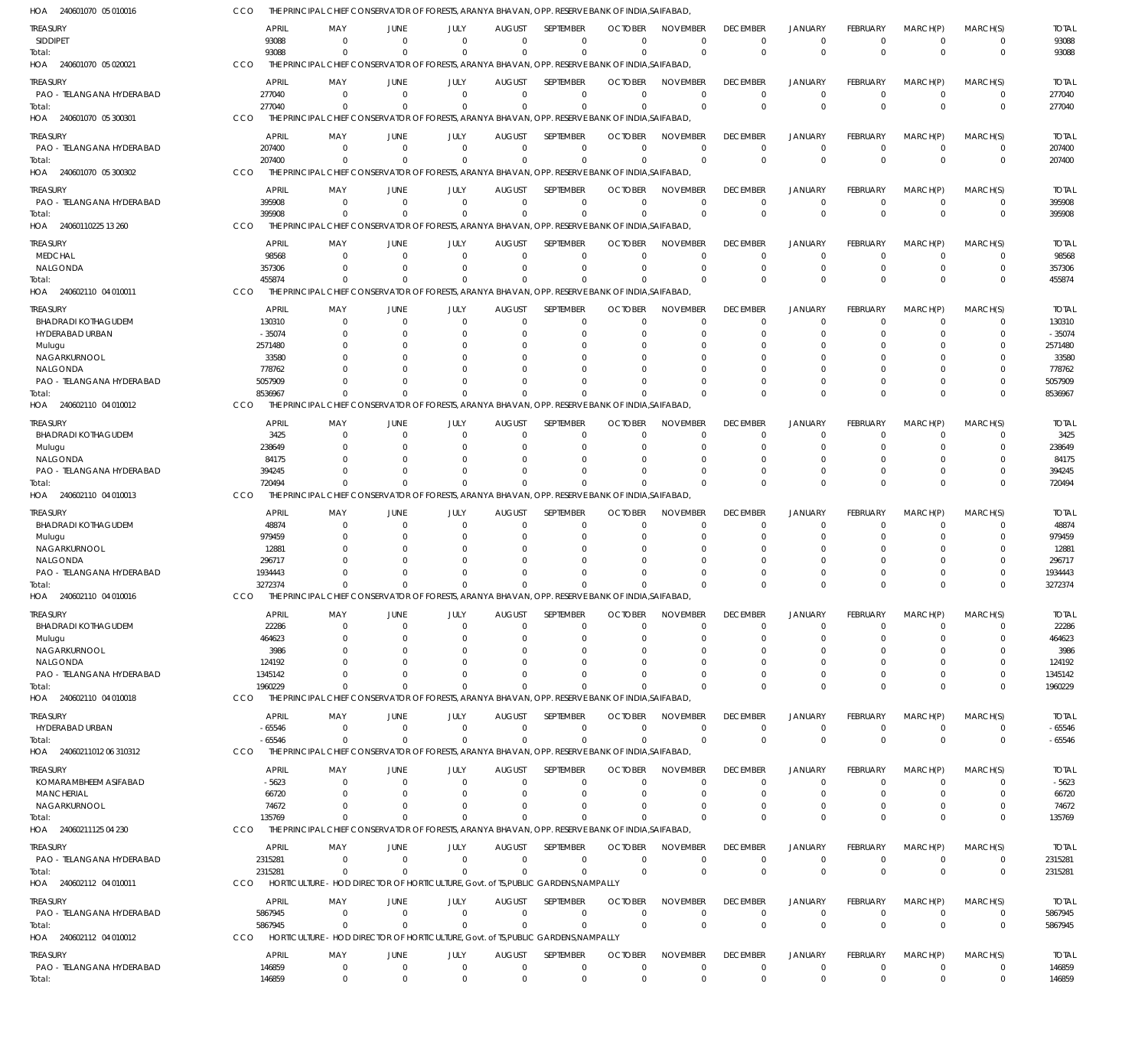240602112 04 010013 HOA 240602112 04 010016 HOA 240602112 04 010017 HOA 240602112 04 020022 HOA 240602112 04 300302 HOA 240801190 05 010011 HOA 240801190 05 010012 HOA 240801190 05 010013 HOA 240801190 05 010016 HOA 240801190 05 130131 HOA 240801190 05 310311 HOA 241501120 04 310311 HOA 242500001 01 010011 HOA 242500001 01 010012 HOA 242500001 01 010013 HOA 242500001 01 010015 HOA 242500001 01 010016 HOA 242500001 01 010017 HOA HORTICULTURE - HOD DIRECTOR OF HORTICULTURE, Govt. of TS,PUBLIC GARDENS,NAMPALLY HORTICULTURE - HOD DIRECTOR OF HORTICULTURE, Govt. of TS,PUBLIC GARDENS,NAMPALLY HORTICULTURE - HOD DIRECTOR OF HORTICULTURE, Govt. of TS,PUBLIC GARDENS,NAMPALLY HORTICULTURE - HOD DIRECTOR OF HORTICULTURE, Govt. of TS,PUBLIC GARDENS,NAMPALLY HORTICULTURE - HOD DIRECTOR OF HORTICULTURE, Govt. of TS,PUBLIC GARDENS,NAMPALLY FOOD &CIVIL SUPPLIES - HOD SECRETARY,FOOD&CIVIL SUPPLIES SECRETARIAT DEPT,SECRETARIAT FOOD &CIVIL SUPPLIES - HOD SECRETARY,FOOD&CIVIL SUPPLIES SECRETARIAT DEPT,SECRETARIAT FOOD &CIVIL SUPPLIES - HOD SECRETARY,FOOD&CIVIL SUPPLIES SECRETARIAT DEPT,SECRETARIAT FOOD &CIVIL SUPPLIES - HOD SECRETARY,FOOD&CIVIL SUPPLIES SECRETARIAT DEPT,SECRETARIAT FOOD &CIVIL SUPPLIES - HOD SECRETARY,FOOD&CIVIL SUPPLIES SECRETARIAT DEPT,SECRETARIAT FOOD &CIVIL SUPPLIES - HOD SECRETARY,FOOD&CIVIL SUPPLIES SECRETARIAT DEPT,SECRETARIAT AGRICULTURE SECRETARY,AGRICULTURE & COOPERATION DEPARTMENT, The Commissioner for Co-operation & Registrar of Co-operative Societies, Telangana, The Commissioner for Co-operation & Registrar of Co-operative Societies, Telangana, The Commissioner for Co-operation & Registrar of Co-operative Societies, Telangana, The Commissioner for Co-operation & Registrar of Co-operative Societies, Telangana, The Commissioner for Co-operation & Registrar of Co-operative Societies, Telangana, The Commissioner for Co-operation & Registrar of Co-operative Societies, Telangana, CCO CCO CCO **CCO** CCO **CCO** CCO C<sub>CO</sub> CCO CCO CCO. CCO CCO C<sub>CO</sub> **CCO** CCO C<sub>CO</sub> **CCO** 2251445 1653016 25000 738023 3669626 194725 3265 73957 55369 8793 855000 700000000 3553535 76736 1430541 3486 986686 0 0  $\Omega$ 0  $\Omega$  $\Omega$ 0  $\Omega$ 0 0  $\Omega$ 0 0  $\Omega$ 0  $\Omega$  $\Omega$ 0 0  $\Omega$ 0  $\Omega$  $\Omega$ 0  $\Omega$ 0 0  $\Omega$  $\boldsymbol{0}$ 0  $\Omega$  $\,$  0  $\,$ 0  $\Omega$ 0 0 0 0  $\Omega$ 0 0  $\mathbf{0}$ 0 0  $\Omega$ 0 0  $\Omega$ 0  $\Omega$  $\Omega$ 0 0  $\sqrt{2}$ 0  $\Omega$  $\Omega$ 0  $\Omega$  $\Omega$ 0  $\Omega$ 0 0  $\Omega$ 0  $\Omega$  $\Omega$ 0 0  $\Omega$ 0  $\Omega$  $\theta$ 0  $\Omega$  $\Omega$ 0  $\Omega$ 0 0  $\Omega$ 0  $\Omega$  $\Omega$ 0  $\Omega$  $\Omega$ 0  $\Omega$  $\Omega$ 0  $\sqrt{2}$  $\Omega$ 0  $\Omega$ 0 0  $\Omega$ 0 0  $\Omega$ 0  $\Omega$  $\Omega$ 0  $\Omega$ 0 0  $\Omega$  $\Omega$ 0  $\Omega$ 0 0  $\Omega$ 0  $\Omega$  $\Omega$ 0 0  $\Omega$ 0  $\Omega$ 0 0  $\Omega$ 0 0  $\Omega$ 0 0  $\Omega$ 0  $\Omega$  $\Omega$ 0 0  $\Omega$ 0  $\Omega$ 0 0  $\Omega$ 0 0  $\Omega$ 0 0  $\Omega$ 0  $\Omega$  $\Omega$ 0 0 0 0  $\Omega$ 0 0  $\Omega$ 0 0  $\Omega$  $\boldsymbol{0}$ 0  $\Omega$ 0  $\Omega$  $\Omega$ 0 0  $\Omega$ 0  $\Omega$ 0 0  $\Omega$ 0 0  $\Omega$ 0 0  $\Omega$ 0  $\Omega$  $\Omega$ 0  $\Omega$  $\Omega$ 0  $\Omega$  $\Omega$ 0  $\Omega$ 0 0  $\Omega$ 0 0  $\Omega$ 0 0  $\Omega$ 2251445 1653016 25000 738023 3669626 194725 3265 73957 55369 8793 855000 700000000 3553535 76736 1430541 3486 986686 PAO - TELANGANA HYDERABAD PAO - TELANGANA HYDERABAD PAO - TELANGANA HYDERABAD PAO - TELANGANA HYDERABAD PAO - TELANGANA HYDERABAD PAO - TELANGANA HYDERABAD PAO - TELANGANA HYDERABAD PAO - TELANGANA HYDERABAD PAO - TELANGANA HYDERABAD PAO - TELANGANA HYDERABAD PAO - TELANGANA HYDERABAD HYDERABAD URBAN PAO - TELANGANA HYDERABAD PAO - TELANGANA HYDERABAD PAO - TELANGANA HYDERABAD PAO - TELANGANA HYDERABAD PAO - TELANGANA HYDERABAD TREASURY **TREASURY** TREASURY TREASURY **TREASURY** TREASURY TREASURY **TREASURY** TREASURY TREASURY **TREASURY** TREASURY TREASURY **TREASURY** TREASURY TREASURY **TREASURY** TREASURY 2251445 1653016 25000 738023 3669626 194725 3265 73957 55369 8793 855000 700000000 3553535 76736 1430541 3486 986686 APRIL APRIL APRIL APRIL APRIL APRIL APRIL APRIL APRIL APRIL APRIL APRIL APRIL APRIL APRIL APRIL APRIL APRIL  $\Omega$ 0 0  $\Omega$ 0 0  $\Omega$ 0 0 0 0 0 0 0 0 0 0 MAY MAY MAY MAY MAY MAY MAY MAY MAY MAY MAY MAY MAY MAY MAY MAY MAY MAY  $\Omega$ 0 0  $\Omega$ 0 0 0  $\,$  0  $\,$ 0 0 0 0  $\,$  0  $\,$ 0 0  $\boldsymbol{0}$ 0 JUNE **JUNE** JUNE JUNE **JUNE** JUNE JUNE **JUNE** JUNE JUNE JUNE JUNE JUNE JUNE JUNE JUNE JUNE JUNE 0 0 0 0 0 0 0  $\,$  0  $\,$ 0  $\,$  0  $\,$ 0 0 0  $\,$  0  $\,$ 0 0 0 JULY JULY JULY JULY JULY JULY JULY JULY JULY JULY JULY JULY JULY JULY JULY JULY JULY JULY  $\Omega$ 0 0  $\Omega$ 0 0 0 0 0 0 0 0 0 0  $\Omega$ 0 0 AUGUST **AUGUST** AUGUST AUGUST **AUGUST** AUGUST AUGUST AUGUST AUGUST AUGUST **AUGUST** AUGUST AUGUST **AUGUST** AUGUST AUGUST **AUGUST** AUGUST  $\Omega$ 0 0  $\Omega$ 0 0  $\Omega$ 0 0  $\Omega$ 0 0 0 0  $\Omega$ 0 0 SEPTEMBER **SEPTEMBER SEPTEMBER** SEPTEMBER **SEPTEMBER** SEPTEMBER SEPTEMBER **SEPTEMBER** SEPTEMBER SEPTEMBER **SEPTEMBER** SEPTEMBER SEPTEMBER **SEPTEMBER** SEPTEMBER SEPTEMBER **SEPTEMBER** SEPTEMBER  $\Omega$ 0  $\Omega$  $\Omega$ 0 0  $\Omega$ 0  $\Omega$  $\Omega$ 0 0  $\Omega$ 0  $\Omega$  $\Omega$ 0 **OCTOBER OCTOBER** OCTOBER **OCTOBER OCTOBER** OCTOBER **OCTOBER OCTOBER** OCTOBER **OCTOBER OCTOBER** OCTOBER **OCTOBER OCTOBER OCTOBER OCTOBER** OCTOBER **OCTOBER**  $\Omega$ 0 0  $\Omega$ 0 0  $\Omega$ 0 0  $\Omega$ 0 0 0 0  $\Omega$  $\Omega$ 0 NOVEMBER NOVEMBER NOVEMBER NOVEMBER NOVEMBER NOVEMBER NOVEMBER NOVEMBER NOVEMBER NOVEMBER NOVEMBER NOVEMBER NOVEMBER NOVEMBER NOVEMBER NOVEMBER NOVEMBER NOVEMBER  $\Omega$ 0 0  $\Omega$ 0 0  $\Omega$ 0 0  $\Omega$ 0 0 0 0  $\Omega$  $\Omega$ 0 DECEMBER **DECEMBER** DECEMBER DECEMBER **DECEMBER** DECEMBER DECEMBER **DECEMBER** DECEMBER DECEMBER **DECEMBER** DECEMBER DECEMBER **DECEMBER** DECEMBER DECEMBER **DECEMBER** DECEMBER  $\Omega$ 0 0  $\Omega$ 0 0  $\Omega$ 0 0  $\Omega$ 0 0  $\Omega$ 0  $\Omega$  $\Omega$ 0 JANUARY JANUARY JANUARY JANUARY JANUARY JANUARY JANUARY JANUARY JANUARY JANUARY JANUARY JANUARY JANUARY JANUARY JANUARY JANUARY JANUARY JANUARY  $\Omega$ 0 0  $\Omega$ 0 0 0 0 0  $\Omega$ 0 0 0 0  $\Omega$ 0 0 FEBRUARY **FEBRUARY** FEBRUARY FEBRUARY FEBRUARY FEBRUARY FEBRUARY FEBRUARY FEBRUARY FEBRUARY FEBRUARY FEBRUARY FEBRUARY FEBRUARY FEBRUARY FEBRUARY FEBRUARY FEBRUARY  $\Omega$ 0  $\Omega$  $\Omega$ 0 0  $\Omega$ 0  $\Omega$  $\Omega$ 0 0 0 0  $\Omega$  $\Omega$ 0 MARCH(P) MARCH(P) MARCH(P) MARCH(P) MARCH(P) MARCH(P) MARCH(P) MARCH(P) MARCH(P) MARCH(P) MARCH(P) MARCH(P) MARCH(P) MARCH(P) MARCH(P) MARCH(P) MARCH(P) MARCH(P)  $\Omega$ 0  $\Omega$  $\Omega$ 0 0  $\Omega$ 0  $\Omega$  $\Omega$ 0 0  $\Omega$ 0  $\Omega$ 0 0 MARCH(S) MARCH(S) MARCH(S) MARCH(S) MARCH(S) MARCH(S) MARCH(S) MARCH(S) MARCH(S) MARCH(S) MARCH(S) MARCH(S) MARCH(S) MARCH(S) MARCH(S) MARCH(S) MARCH(S) MARCH(S) 2251445 1653016 25000 738023 3669626 194725 3265 73957 55369 8793 855000 700000000 3553535 76736 1430541 3486 986686 TOTAL TOTAL TOTAL TOTAL TOTAL TOTAL TOTAL TOTAL TOTAL TOTAL TOTAL TOTAL TOTAL TOTAL TOTAL TOTAL TOTAL TOTAL Total: Total: Total: Total: Total: Total: Total: Total: Total: Total: Total: Total: Total: Total: Total: Total: Total:

16751

16751

PAO - TELANGANA HYDERABAD

Total:

0

 $\Omega$ 

 $\,$  0  $\,$ 

 $\Omega$ 

0

 $\Omega$ 

0

 $\Omega$ 

0

 $\Omega$ 

0

 $\Omega$ 

 $\,$  0  $\,$ 

 $\Omega$ 

0

 $\Omega$ 

0

 $\Omega$ 

 $\,$  0  $\,$ 

 $\Omega$ 

0

 $\Omega$ 

0

 $\Omega$ 

16751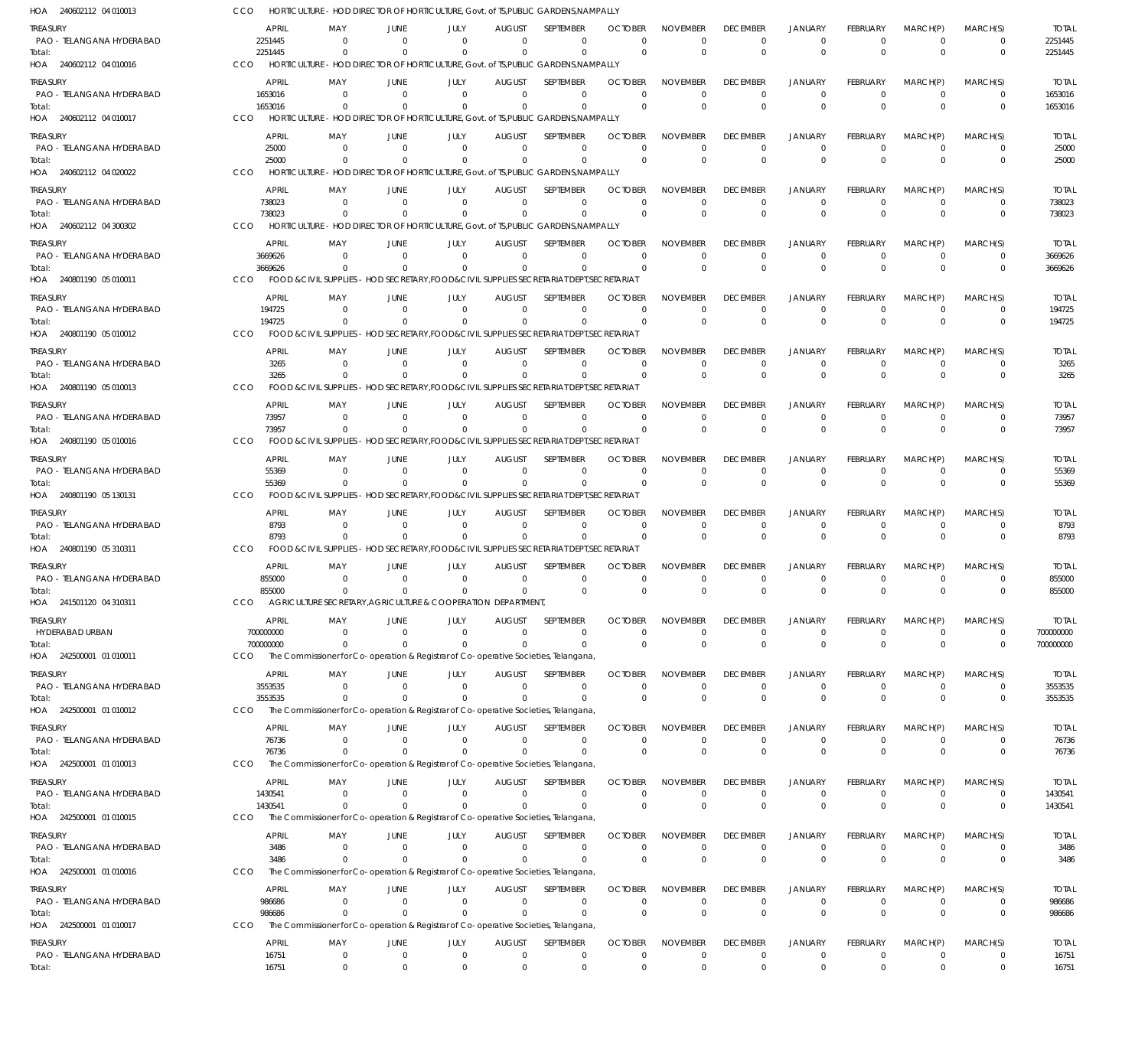242500001 03 010011 HOA 242500001 03 010012 HOA 242500001 03 010013 HOA The Commissioner for Co-operation & Registrar of Co-operative Societies, Telangana, The Commissioner for Co-operation & Registrar of Co-operative Societies, Telangana, The Commissioner for Co-operation & Registrar of Co-operative Societies, Telangana, CCO CCO CCO 115354 36171720 339305 0  $\Omega$  $\Omega$ 0  $\Omega$  $\Omega$ 0  $\Omega$  $\Omega$ 0  $\Omega$  $\Omega$ 0  $\Omega$  $\Omega$ 0  $\Omega$  $\Omega$ 0  $\Omega$  $\Omega$ 0  $\Omega$  $\Omega$ 0  $\Omega$  $\Omega$ 0  $\Omega$  $\Omega$ 0  $\Omega$  $\Omega$ 0  $\Omega$  $\Omega$ 115354 36171720 339305 PAO - TELANGANA HYDERABAD ADILABAD BHADRADI KOTHAGUDEM BHOOPALAPALLY HYDERABAD URBAN JAGTIAL JANGAON JOGULAMBA GADWAL KAMAREDDY KARIMNAGAR KHAMMAM KOMARAMBHEEM ASIFABAD MAHABOOB NAGAR MAHABUBABAD **MANCHERIAL** MEDAK MEDCHAL Mulugu NAGARKURNOOL NALGONDA NIRMAL NIZAMABAD PAO - TELANGANA HYDERABAD PEDDAPALLY RANGA REDDY SANGAREDDY SIDDIPET SIRICILLA SURYAPET VIKARABAD WANAPARTHY WARANGAL (R) WARANGAL (U) YADADRI ADILABAD BHADRADI KOTHAGUDEM BHOOPALAPALLY JANGAON JOGULAMBA GADWAL KARIMNAGAR KHAMMAM KOMARAMBHEEM ASIFABAD MAHABOOB NAGAR MAHABUBABAD **MANCHERIAL** MEDAK MEDCHAL NAGARKURNOOL NALGONDA NIRMAL NIZAMABAD PAO - TELANGANA HYDERABAD PEDDAPALLY RANGA REDDY SANGAREDDY SIDDIPET SIRICILLA SURYAPET WANAPARTHY WARANGAL (R) WARANGAL (U) ADILABAD BHADRADI KOTHAGUDEM BHOOPALAPALLY JAGTIAL JANGAON JOGULAMBA GADWAL KAMAREDDY KARIMNAGAR TREASURY TREASURY TREASURY TREASURY 115354 1248671 1076255 450800  $-20$ 879445 583630 642541 1148588 1415712 1682050 596805 1461967 439685 792250 1262130 1124960 109880 984677 1629094 912278 1943303 5335133 811885 1614430 1623875 555945 647710 940273 708794 593220 888900 1322475 744379 5345 10785 2000 2000 2209 13890 13689 1687 4900 7738 3768 4060 11166 4000 6639 4200 23195 127216 6238 32540 4450 6000 6000 2240 6000 13050 14300 479614 414542 173120 337854 211788 246950 441817 543297 APRIL APRIL APRIL APRIL 0 0 0 0  $\Omega$  $\Omega$ 0  $\Omega$ 0 0  $\Omega$ 0  $\Omega$ 0 0  $\Omega$ 0  $\Omega$  $\Omega$ 0  $\Omega$  $\Omega$  $\Omega$ 0 0  $\Omega$  $\Omega$  $\Omega$ 0  $\Omega$ 0  $\Omega$  $\Omega$ 0  $\Omega$ 0 0  $\Omega$ 0  $\Omega$ 0 0  $\Omega$ 0  $\Omega$  $\Omega$ 0  $\Omega$ 0  $\Omega$ 0 0  $\Omega$  $\Omega$  $\Omega$ 0  $\Omega$ 0  $\Omega$  $\Omega$ 0 0 0 0  $\Omega$ 0  $\Omega$ 0 0 MAY MAY MAY MAY 0 0 0 0 0  $\Omega$ 0  $\Omega$ 0 0  $\Omega$ 0  $\Omega$ 0 0  $\Omega$ 0  $\Omega$ 0 0 0 0  $\Omega$ 0 0 0 0  $\Omega$ 0  $\Omega$ 0 0  $\Omega$ 0  $\Omega$ 0 0  $\Omega$ 0  $\Omega$ 0 0  $\Omega$ 0  $\Omega$ 0 0 0 0  $\Omega$ 0 0  $\Omega$ 0  $\Omega$ 0  $\Omega$ 0 0  $\Omega$ 0 0 0 0  $\Omega$ 0  $\Omega$ 0 0 JUNE JUNE JUNE JUNE 0 0 0 0 0  $\Omega$ 0  $\Omega$ 0 0  $\Omega$ 0  $\Omega$ 0 0  $\Omega$ 0  $\Omega$ 0 0 0  $\Omega$  $\Omega$ 0 0 0 0  $\Omega$ 0  $\Omega$ 0  $\Omega$  $\Omega$ 0  $\Omega$ 0 0 0 0  $\Omega$ 0 0  $\Omega$ 0  $\Omega$  $\Omega$ 0 0 0  $\Omega$ 0 0  $\Omega$ 0  $\Omega$ 0  $\Omega$ 0  $\Omega$  $\Omega$ 0 0 0 0  $\Omega$ 0  $\Omega$ 0 0 JULY JULY JULY JULY 0 0 0 0  $\Omega$  $\Omega$ 0  $\Omega$ 0 0  $\Omega$ 0  $\Omega$ 0 0  $\Omega$ 0  $\Omega$ 0 0  $\Omega$  $\Omega$  $\Omega$ 0 0  $\Omega$ 0  $\Omega$ 0  $\Omega$ 0  $\Omega$  $\Omega$ 0  $\Omega$ 0 0  $\Omega$ 0  $\Omega$ 0 0  $\Omega$ 0  $\Omega$ 0 0  $\Omega$ 0  $\Omega$ 0 0  $\Omega$ 0  $\Omega$ 0  $\Omega$ 0  $\Omega$  $\Omega$ 0 0 0 0  $\Omega$ 0  $\Omega$ 0 0 AUGUST AUGUST AUGUST AUGUST 0 0 0 0  $\Omega$  $\Omega$ 0  $\Omega$  $\Omega$  $\Omega$  $\Omega$  $\overline{0}$  $\Omega$ 0 0  $\Omega$ 0  $\Omega$  $\theta$ 0  $\Omega$  $\Omega$  $\Omega$  $\overline{0}$ 0  $\Omega$  $\Omega$  $\Omega$  $\overline{0}$  $\Omega$ 0  $\Omega$  $\Omega$ 0  $\Omega$ 0 0  $\Omega$  $\overline{0}$  $\Omega$ 0 0  $\Omega$ 0  $\Omega$  $\Omega$ 0  $\Omega$ 0  $\Omega$  $\overline{0}$ 0  $\Omega$  $\Omega$  $\Omega$  $\overline{0}$  $\Omega$  $\Omega$  $\Omega$  $\Omega$ 0 0 0 0  $\Omega$  $\overline{0}$  $\Omega$ 0 0 SEPTEMBER **SEPTEMBER** SEPTEMBER SEPTEMBER  $\Omega$ 0 0 0  $\Omega$  $\Omega$ 0  $\Omega$ 0  $\Omega$  $\Omega$ 0  $\Omega$ 0  $\Omega$  $\Omega$ 0  $\Omega$ 0 0  $\Omega$  $\Omega$  $\Omega$ 0  $\Omega$  $\Omega$  $\Omega$  $\Omega$ 0  $\Omega$ 0  $\Omega$  $\Omega$ 0  $\Omega$ 0 0  $\Omega$ 0  $\Omega$ 0  $\Omega$  $\Omega$ 0  $\Omega$ 0 0  $\Omega$ 0  $\Omega$ 0  $\Omega$  $\Omega$  $\Omega$  $\Omega$ 0  $\Omega$  $\Omega$  $\Omega$  $\Omega$ 0 0 0 0  $\Omega$ 0  $\Omega$ 0 0 OCTOBER **OCTOBER** OCTOBER OCTOBER 0 0 0 0 0  $\Omega$ 0  $\Omega$ 0 0  $\Omega$ 0  $\Omega$ 0 0  $\Omega$ 0  $\Omega$  $\overline{0}$ 0  $\Omega$  $\Omega$  $\Omega$ 0 0 0  $\Omega$  $\Omega$ 0  $\Omega$ 0 0  $\Omega$ 0  $\Omega$ 0 0  $\Omega$ 0  $\Omega$ 0 0  $\Omega$ 0  $\Omega$ 0 0  $\Omega$ 0  $\Omega$ 0 0  $\Omega$  $\Omega$  $\Omega$ 0  $\Omega$ 0  $\Omega$  $\Omega$ 0 0 0 0  $\Omega$ 0  $\Omega$ 0 0 NOVEMBER NOVEMBER NOVEMBER NOVEMBER 0 0 0 0  $\Omega$  $\Omega$ 0  $\Omega$ 0  $\Omega$  $\Omega$ 0  $\Omega$  $\overline{0}$ 0  $\Omega$ 0  $\Omega$  $\overline{0}$ 0 0  $\Omega$  $\Omega$  $\overline{0}$ 0  $\Omega$  $\Omega$  $\Omega$ 0  $\Omega$ 0  $\Omega$  $\Omega$ 0  $\Omega$ 0 0  $\Omega$ 0  $\Omega$ 0 0  $\Omega$ 0  $\Omega$  $\overline{0}$ 0  $\Omega$ 0  $\Omega$  $\overline{0}$ 0  $\Omega$  $\Omega$  $\Omega$ 0  $\Omega$ 0  $\Omega$  $\Omega$ 0 0 0 0  $\Omega$ 0  $\Omega$ 0 0 DECEMBER DECEMBER DECEMBER DECEMBER 0 0 0 0  $\Omega$  $\Omega$ 0  $\Omega$ 0 0  $\Omega$ 0  $\Omega$ 0 0  $\Omega$ 0  $\Omega$ 0 0 0  $\Omega$  $\Omega$ 0 0 0 0  $\Omega$ 0  $\Omega$ 0  $\Omega$  $\Omega$  $\,$  0  $\,$  $\Omega$ 0 0  $\Omega$ 0  $\Omega$ 0  $\Omega$  $\Omega$ 0  $\Omega$ 0 0  $\Omega$ 0  $\Omega$ 0 0  $\Omega$  $\Omega$  $\Omega$ 0  $\Omega$ 0  $\Omega$ 0  $\,$  0  $\,$ 0 0 0  $\Omega$ 0  $\Omega$ 0 0 JANUARY JANUARY JANUARY JANUARY 0 0 0 0 0  $\Omega$ 0  $\Omega$ 0 0  $\Omega$ 0  $\Omega$ 0 0  $\Omega$ 0  $\Omega$  $\overline{0}$ 0 0 0  $\Omega$ 0 0 0 0 0 0  $\Omega$ 0 0  $\Omega$  $\boldsymbol{0}$  $\Omega$ 0 0 0 0  $\Omega$ 0 0  $\Omega$ 0  $\Omega$  $\overline{0}$ 0 0 0  $\Omega$ 0 0 0 0  $\Omega$ 0  $\Omega$ 0 0 0  $\boldsymbol{0}$ 0 0 0  $\Omega$ 0  $\Omega$ 0 0 FEBRUARY FEBRUARY FEBRUARY FEBRUARY 0 0 0 0  $\Omega$  $\Omega$ 0  $\Omega$ 0 0  $\Omega$ 0  $\Omega$  $\overline{0}$ 0  $\Omega$ 0  $\Omega$ 0 0 0  $\Omega$  $\Omega$  $\overline{0}$ 0 0  $\Omega$  $\Omega$ 0  $\Omega$ 0  $\Omega$  $\Omega$ 0  $\Omega$ 0 0  $\Omega$ 0  $\Omega$ 0  $\Omega$  $\Omega$ 0  $\Omega$ 0 0  $\Omega$ 0  $\Omega$  $\overline{0}$ 0  $\Omega$  $\Omega$  $\Omega$ 0  $\Omega$ 0  $\Omega$ 0 0 0 0  $\Omega$  $\Omega$ 0  $\Omega$ 0 0 MARCH(P) MARCH(P) MARCH(P) MARCH(P)  $\Omega$ 0 0 0  $\Omega$  $\Omega$ 0  $\Omega$ 0  $\Omega$  $\Omega$ 0  $\Omega$ 0 0  $\Omega$ 0  $\Omega$ 0 0 0  $\Omega$  $\Omega$ 0 0 0  $\Omega$  $\Omega$ 0  $\Omega$ 0  $\Omega$  $\Omega$ 0  $\Omega$ 0  $\Omega$  $\Omega$ 0  $\Omega$ 0 0  $\Omega$ 0  $\Omega$ 0 0  $\Omega$ 0  $\Omega$ 0 0 0  $\Omega$  $\Omega$ 0  $\Omega$ 0  $\Omega$  $\Omega$ 0 0 0  $\Omega$  $\Omega$ 0  $\Omega$ 0 0 MARCH(S) MARCH(S) MARCH(S) MARCH(S) 115354 1248671 1076255 450800 -20 879445 583630 642541 1148588 1415712 1682050 596805 1461967 439685 792250 1262130 1124960 109880 984677 1629094 912278 1943303 5335133 811885 1614430 1623875 555945 647710 940273 708794 593220 888900 1322475 744379 5345 10785 2000 2000 2209 13890 13689 1687 4900 7738 3768 4060 11166 4000 6639 4200 23195 127216 6238 32540 4450 6000 6000 2240 6000 13050 14300 479614 414542 173120 337854 211788 246950 441817 543297 TOTAL TOTAL TOTAL TOTAL Total: Total: Total:

The Commissioner for Co-operation & Registrar of Co-operative Societies, Telangana,

242500001 01 010018 HOA

KHAMMAM

KOMARAMBHEEM ASIFABAD MAHABOOB NAGAR

646196 229588 561297

 $\Omega$  $\,$  0  $\,$  $\Omega$ 

 $\Omega$  $\boldsymbol{0}$  $\Omega$ 

 $\sqrt{0}$ 0  $\Omega$ 

 $\Omega$  $\boldsymbol{0}$  $\Omega$ 

 $\Omega$ 0  $\Omega$ 

 $\Omega$  $\,$   $\,$   $\,$  $\Omega$ 

 $\Omega$ 0  $\Omega$ 

 $\Omega$ 0  $\Omega$   $\Omega$  $\,$  0  $\,$  $\Omega$ 

 $\Omega$  $\boldsymbol{0}$  $\Omega$ 

 $\Omega$  $\,$  0  $\,$  $\Omega$ 

 $\Omega$ 0  $\Omega$  646196 229588 561297

CCO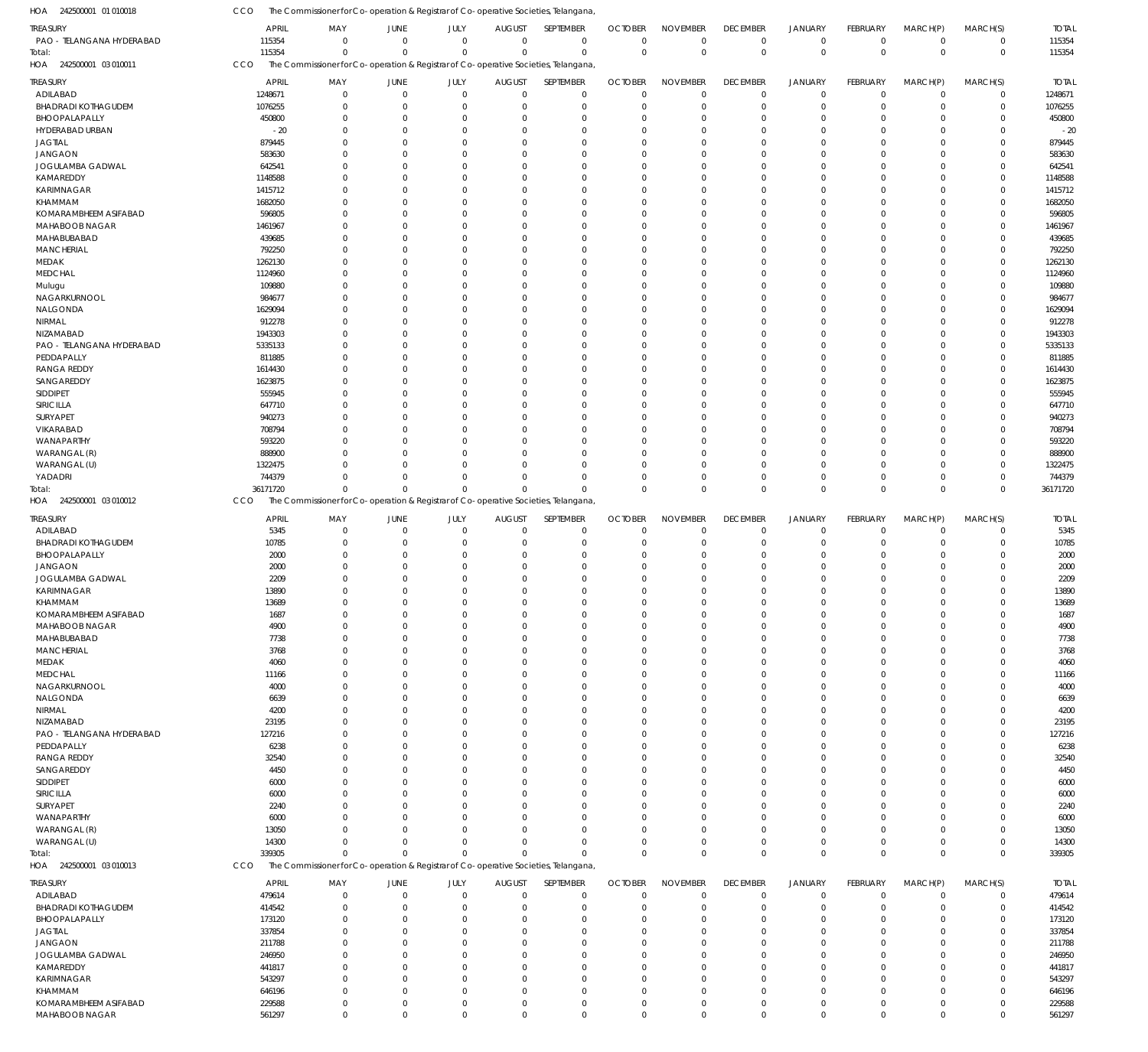CCO The Commissioner for Co-operation & Registrar of Co-operative Societies, Telangana,

| HOA<br>242500001 03 010013 | CCO      | The Commissioner for Co-operation & Registrar of Co-operative Societies, Telangana  |                             |              |               |             |                |                 |                 |                |                 |             |             |              |
|----------------------------|----------|-------------------------------------------------------------------------------------|-----------------------------|--------------|---------------|-------------|----------------|-----------------|-----------------|----------------|-----------------|-------------|-------------|--------------|
| TREASURY                   |          | APRIL<br>MAY                                                                        | JUNE                        | JULY         | <b>AUGUST</b> | SEPTEMBER   | <b>OCTOBER</b> | <b>NOVEMBER</b> | <b>DECEMBER</b> | <b>JANUARY</b> | <b>FEBRUARY</b> | MARCH(P)    | MARCH(S)    | <b>TOTAL</b> |
| MAHABUBABAD                |          | 169153                                                                              | $\mathbf 0$<br>$\mathbf 0$  | $\mathbf{0}$ | $\mathbf 0$   | $\mathbf 0$ | $\mathbf 0$    | $\mathbf 0$     | $\mathbf 0$     | $\mathbf 0$    | $\Omega$        | $\Omega$    | $\mathbf 0$ | 169153       |
| <b>MANCHERIAL</b>          |          | 304523                                                                              | $\mathbf 0$<br>0            | $\mathbf{0}$ | 0             | $\mathbf 0$ | $\mathbf 0$    | $\mathbf 0$     | $\mathbf 0$     | $\mathbf 0$    | $\Omega$        | $\Omega$    | $\mathbf 0$ | 304523       |
| MEDAK                      |          | 484321                                                                              | $\mathbf 0$<br>0            | $\mathbf 0$  | $\Omega$      | $\mathbf 0$ | $\Omega$       | $\Omega$        | $\Omega$        | $\mathbf 0$    | $\Omega$        | $\Omega$    | $\Omega$    | 484321       |
| MEDCHAL                    |          | 431732                                                                              | $\mathbf 0$<br>0            | $\Omega$     | $\Omega$      | $\mathbf 0$ | $\Omega$       | $\mathbf 0$     | $\Omega$        | $\Omega$       |                 | $\Omega$    | $\Omega$    | 431732       |
| Mulugu                     |          | 42371                                                                               | $\mathbf 0$<br>$\Omega$     | $\Omega$     | $\Omega$      | $\mathbf 0$ | $\Omega$       | $\Omega$        | $\Omega$        | $\Omega$       |                 | $\Omega$    | $\Omega$    | 42371        |
| NAGARKURNOOL               |          | 378464                                                                              | $\mathbf 0$<br>$\Omega$     | $\Omega$     | $\Omega$      | $\mathbf 0$ | $\Omega$       | $\Omega$        | $\Omega$        | $\Omega$       | $\Omega$        | $\Omega$    | $\Omega$    | 378464       |
| NALGONDA                   |          | 625761                                                                              | $\mathbf 0$<br>$\Omega$     | $\Omega$     | $\Omega$      | $\mathbf 0$ | $\Omega$       | $\Omega$        | $\Omega$        | $\Omega$       |                 | $\Omega$    | $\Omega$    | 625761       |
| NIRMAL                     |          | 350577                                                                              | $\mathbf 0$<br>$\Omega$     | $\Omega$     | $\Omega$      | $\mathbf 0$ | $\Omega$       | $\Omega$        | $\Omega$        | $\Omega$       |                 | $\Omega$    | $\Omega$    | 350577       |
| NIZAMABAD                  |          | 746171                                                                              | $\mathbf 0$<br>$\Omega$     | $\Omega$     | C             | $\mathbf 0$ | $\Omega$       | $\Omega$        | $\Omega$        | $\Omega$       |                 | $\Omega$    | $\Omega$    | 746171       |
| PAO - TELANGANA HYDERABAD  |          | 2147919                                                                             | $\mathbf 0$<br>$\Omega$     | $\Omega$     | $\Omega$      | $\mathbf 0$ | $\Omega$       | $\Omega$        | $\Omega$        | $\Omega$       |                 | $\Omega$    | $\Omega$    | 2147919      |
| PEDDAPALLY                 |          | 313176                                                                              | $\mathbf 0$<br>$\Omega$     | $\Omega$     | $\Omega$      | $\mathbf 0$ | $\Omega$       | $\Omega$        | $\Omega$        | $\Omega$       |                 | $\Omega$    | $\Omega$    | 313176       |
| <b>RANGA REDDY</b>         |          | 620138                                                                              | $\mathbf 0$<br>$\Omega$     | $\Omega$     | $\Omega$      | $\mathbf 0$ | $\Omega$       | $\Omega$        | $\Omega$        | $\Omega$       |                 | $\Omega$    | $\Omega$    | 620138       |
| SANGAREDDY                 |          | 623343                                                                              | $\mathbf 0$<br>$\Omega$     | $\Omega$     | $\Omega$      | $\mathbf 0$ | $\Omega$       | $\Omega$        | $\Omega$        | $\Omega$       |                 | $\Omega$    | $\Omega$    | 623343       |
| <b>SIDDIPET</b>            |          | 213929                                                                              | $\Omega$<br>$\Omega$        | $\Omega$     | $\Omega$      | $\mathbf 0$ | $\Omega$       | $\Omega$        | $\Omega$        | $\Omega$       | $\cap$          | $\Omega$    | $\Omega$    | 213929       |
| SIRICILLA                  |          | 248824                                                                              | $\mathbf 0$<br>$\Omega$     | $\Omega$     | C             | $\mathbf 0$ | $\Omega$       | $\Omega$        | $\Omega$        | $\Omega$       |                 | $\Omega$    | $\Omega$    | 248824       |
| SURYAPET                   |          | 361202                                                                              | $\Omega$<br>$\Omega$        | $\Omega$     | $\Omega$      | $\Omega$    | $\Omega$       | $\Omega$        | $\Omega$        | $\Omega$       |                 | $\cap$      | $\Omega$    | 361202       |
| VIKARABAD                  |          | 990729                                                                              | $\mathbf 0$<br>$\Omega$     | $\Omega$     | C             | $\mathbf 0$ | $\Omega$       | $\Omega$        | $\Omega$        | $\Omega$       |                 | $\Omega$    | $\Omega$    | 990729       |
| WANAPARTHY                 |          | 227683                                                                              | $\Omega$<br>$\Omega$        | $\Omega$     | $\Omega$      | $\Omega$    | $\Omega$       | $\Omega$        | $\Omega$        | $\Omega$       |                 | $\Omega$    | $\Omega$    | 227683       |
| WARANGAL (R)               |          | 341315                                                                              | $\Omega$<br>$\Omega$        | $\Omega$     | -C            | $\mathbf 0$ | $\Omega$       | $\Omega$        | $\Omega$        | $\Omega$       |                 | $\Omega$    | $\Omega$    | 341315       |
| WARANGAL (U)               |          | 507800                                                                              | $\Omega$<br>$\Omega$        | $\mathbf 0$  | $\Omega$      | $\mathbf 0$ | $\Omega$       | $\mathbf 0$     | $\Omega$        | $\Omega$       |                 | $\Omega$    | $\Omega$    | 507800       |
| YADADRI                    |          | 286278                                                                              | $\mathbf 0$<br>$\Omega$     | $\mathbf 0$  | $\Omega$      | $\mathbf 0$ | $\Omega$       | $\mathbf 0$     | $\Omega$        | $\mathbf 0$    | $\Omega$        | $\Omega$    | $\Omega$    | 286278       |
| Total:                     | 14701472 |                                                                                     | $\Omega$<br>$\Omega$        | $\mathbf 0$  | $\Omega$      | $\Omega$    | $\Omega$       | $\Omega$        | $\Omega$        | $\Omega$       | $\Omega$        | $\Omega$    | $\mathbf 0$ | 14701472     |
| 242500001 03 010016<br>HOA | CCO      | The Commissioner for Co-operation & Registrar of Co-operative Societies, Telangana, |                             |              |               |             |                |                 |                 |                |                 |             |             |              |
| TREASURY                   |          | <b>APRIL</b><br>MAY                                                                 | JUNE                        | JULY         | <b>AUGUST</b> | SEPTEMBER   | <b>OCTOBER</b> | <b>NOVEMBER</b> | <b>DECEMBER</b> | JANUARY        | <b>FEBRUARY</b> | MARCH(P)    | MARCH(S)    | <b>TOTAL</b> |
| ADILABAD                   |          | 171982                                                                              | $\mathbb O$<br>$\mathbf 0$  | $\mathbf 0$  | $\mathbf{0}$  | $\mathbf 0$ | $\mathbf 0$    | $\mathbf 0$     | $^{\circ}$      | $\mathbf 0$    | $\Omega$        | $\Omega$    | 0           | 171982       |
| <b>BHADRADI KOTHAGUDEM</b> |          | 152308                                                                              | $\mathbf 0$<br>0            | $\mathbf{0}$ | C             | $\mathbf 0$ | $\Omega$       | $\mathbf 0$     | 0               | $\mathbf 0$    |                 | $\Omega$    | $\mathbf 0$ | 152308       |
| BHOOPALAPALLY              |          | 53575                                                                               | $\mathbf 0$<br>0            | $\mathbf 0$  | C             | $\mathbf 0$ | $\Omega$       | $\mathbf 0$     | $\Omega$        | $\Omega$       |                 | $\Omega$    | $\Omega$    | 53575        |
| <b>JAGTIAL</b>             |          | 122386                                                                              | $\mathbf 0$<br>$\Omega$     | $\Omega$     | C             | $\mathbf 0$ | $\Omega$       | $\mathbf 0$     | $\Omega$        | $\Omega$       |                 | $\cap$      | $\Omega$    | 122386       |
| <b>JANGAON</b>             |          | 81055                                                                               | $\mathbf 0$<br>$\Omega$     | $\Omega$     | -C            | $\mathbf 0$ | $\Omega$       | $\Omega$        | $\Omega$        | $\Omega$       |                 | $\Omega$    | $\Omega$    | 81055        |
| JOGULAMBA GADWAL           |          | 89270                                                                               | $\mathbf 0$<br>0            | $\mathbf 0$  | C             | $\mathbf 0$ | $\Omega$       | $\mathbf 0$     | $\Omega$        | $\Omega$       |                 | $\Omega$    | $\Omega$    | 89270        |
| KAMAREDDY                  |          | 152238                                                                              | $\mathbf 0$<br>$\Omega$     | $\Omega$     | -C            | $\mathbf 0$ | $\Omega$       | $\Omega$        | $\Omega$        | $\Omega$       |                 | $\cap$      | $\Omega$    | 152238       |
| <b>KARIMNAGAR</b>          |          | 260495                                                                              | $\mathbf 0$<br>$\Omega$     | $\Omega$     | C             | $\mathbf 0$ | -0             | $\mathbf 0$     | $\Omega$        | $\Omega$       |                 | $\Omega$    | $\Omega$    | 260495       |
| KHAMMAM                    |          | 271658                                                                              | $\mathbf 0$<br>$\Omega$     | $\Omega$     | C             | $\mathbf 0$ | $\Omega$       | $\mathbf 0$     | $\Omega$        | $\Omega$       |                 | $\Omega$    | $\Omega$    | 271658       |
| KOMARAMBHEEM ASIFABAD      |          | 71051                                                                               | $\mathbf 0$<br>$\Omega$     | $\Omega$     | -C            | $\mathbf 0$ | $\Omega$       | $^{\circ}$      | $\Omega$        | $\Omega$       |                 | $\cap$      | $\Omega$    | 71051        |
| MAHABOOB NAGAR             |          | 249772                                                                              | $\mathbf 0$<br>$\Omega$     | $\Omega$     | C             | $\mathbf 0$ | $\Omega$       | $\Omega$        | $\Omega$        | $\Omega$       |                 | $\Omega$    | $\Omega$    | 249772       |
| MAHABUBABAD                |          | 52349                                                                               | $\mathbf 0$<br>$\Omega$     | $\Omega$     | C             | $\mathbf 0$ | $\Omega$       | $\mathbf 0$     | $\Omega$        | $\Omega$       |                 | $\cap$      | $\Omega$    | 52349        |
| <b>MANCHERIAL</b>          |          | 120164                                                                              | $\mathbf 0$<br>$\Omega$     | $\Omega$     |               | $\mathbf 0$ | $\Omega$       | $^{\circ}$      | $\Omega$        | $\Omega$       |                 | $\Omega$    | $\Omega$    | 120164       |
| MEDAK                      |          | 149883                                                                              | $\mathbf 0$<br>0            | $\mathbf 0$  | C             | $\mathbf 0$ | $\Omega$       | $\mathbf 0$     | $\Omega$        | $\Omega$       |                 | $\Omega$    | $\Omega$    | 149883       |
| <b>MEDCHAL</b>             |          | 345768                                                                              | $\mathbf 0$<br>$\Omega$     | $\Omega$     | -C            | $\mathbf 0$ | $\Omega$       | $\Omega$        | $\Omega$        | $\Omega$       |                 | $\cap$      | $\Omega$    | 345768       |
| Mulugu                     |          | 13112                                                                               | $\mathbf 0$<br>$\Omega$     | $\Omega$     | C             | $\mathbf 0$ | $\Omega$       | $\mathbf 0$     | $\Omega$        | $\Omega$       |                 | $\Omega$    | $\Omega$    | 13112        |
| NAGARKURNOOL               |          | 117123                                                                              | $\mathbf 0$<br>$\Omega$     | $\Omega$     | -C            | $\mathbf 0$ | $\Omega$       | $\mathbf 0$     | $\Omega$        | $\Omega$       |                 | $\Omega$    | $\Omega$    | 117123       |
| NALGONDA                   |          | 221658                                                                              | $\mathbf 0$<br>$\Omega$     | $\Omega$     | -C            | $\mathbf 0$ | $\Omega$       | $\mathbf 0$     | $\Omega$        | $\Omega$       |                 | $\cap$      | $\Omega$    | 221658       |
| NIRMAL                     |          | 128055                                                                              | $\mathbf 0$<br>$\Omega$     | $\Omega$     | C             | $\mathbf 0$ | $\Omega$       | $\mathbf 0$     | $\Omega$        | $\Omega$       |                 | $\Omega$    | $\Omega$    | 128055       |
| NIZAMABAD                  |          | 327217                                                                              | $\mathbf 0$<br>$\Omega$     | $\Omega$     | C             | $\mathbf 0$ | $\Omega$       | $\mathbf 0$     | $\Omega$        | $\Omega$       |                 | $\cap$      | $\Omega$    | 327217       |
| PAO - TELANGANA HYDERABAD  |          | 1559252                                                                             | $\mathbf 0$<br>$\Omega$     | $\Omega$     | C             | $\mathbf 0$ | $\Omega$       | $\mathbf 0$     | $\Omega$        | $\Omega$       |                 | $\Omega$    | $\Omega$    | 1559252      |
| PEDDAPALLY                 |          | 96312                                                                               | $\mathbf 0$<br>$\Omega$     | $\mathbf 0$  | $\Omega$      | $\mathbf 0$ | $\Omega$       | $\mathbf 0$     | $\Omega$        | $\Omega$       |                 | $\Omega$    | $\Omega$    | 96312        |
| <b>RANGA REDDY</b>         |          | 440422                                                                              | $\mathbf 0$<br>$\Omega$     | $\mathbf 0$  | $\Omega$      | $\mathbf 0$ | $\Omega$       | $\mathbf 0$     | $\Omega$        | $\Omega$       | $\Omega$        | $\Omega$    | $\Omega$    | 440422       |
| SANGAREDDY                 |          | 248862                                                                              | $^{\circ}$<br>0             | $\Omega$     |               | 0           | -0             | 0               |                 | $\Omega$       |                 |             |             | 248862       |
| SIDDIPET                   |          | 74096                                                                               | $\mathbf 0$<br>0            | $\mathbf 0$  | C             | $\mathbf 0$ | $\Omega$       | $\mathbf 0$     | $\Omega$        | $\Omega$       |                 | $\cap$      |             | 74096        |
| SIRICILLA                  |          | 93044                                                                               | $\mathbf 0$<br>0            | $\mathbf 0$  | $\Omega$      | $\mathbf 0$ | $\Omega$       | $\mathbf 0$     | $\Omega$        | $\Omega$       |                 | $\Omega$    | $\Omega$    | 93044        |
| SURYAPET                   |          | 126041                                                                              | $\mathbf 0$<br>$\Omega$     | $\Omega$     |               | $\mathbf 0$ | $\Omega$       | $\mathbf 0$     | $\Omega$        | $\Omega$       |                 |             |             | 126041       |
| VIKARABAD                  |          | 98176                                                                               | $\mathbf 0$<br>0            | $\Omega$     | -C            | $\mathbf 0$ | $\Omega$       | $\mathbf 0$     | $\Omega$        | $\Omega$       |                 | $\cap$      |             | 98176        |
| WANAPARTHY                 |          | 85138                                                                               | $\mathbf 0$<br>$\Omega$     | $\Omega$     |               | $\Omega$    | -0             | $\Omega$        | $\Omega$        | $\Omega$       |                 | $\Omega$    |             | 85138        |
| WARANGAL (R)               |          | 176044                                                                              | $\mathbf 0$<br>0            | $\Omega$     | C             | $\mathbf 0$ | -0             | $\mathbf 0$     | $\Omega$        | $\Omega$       |                 | $\Omega$    |             | 176044       |
| WARANGAL (U)               |          | 255722                                                                              | $\Omega$<br>0               | $\Omega$     |               | $\Omega$    | -C             | $\Omega$        | $\Omega$        | $\Omega$       |                 | $\cap$      |             | 255722       |
| YADADRI                    |          | 99102                                                                               | $\mathbf 0$<br>$\Omega$     | $\mathbf 0$  | $\Omega$      | $\mathbf 0$ | $\Omega$       | $\mathbf 0$     | $\Omega$        | $\mathbf 0$    |                 | $\Omega$    | $\Omega$    | 99102        |
| Total:                     |          | 6503330                                                                             | $\mathbf 0$<br>$\Omega$     | $\mathbf 0$  | $\Omega$      | $\Omega$    | $\Omega$       | $\mathbf 0$     | $\Omega$        | $\Omega$       | $\Omega$        | $\Omega$    | $\Omega$    | 6503330      |
| HOA 242500001 03 010017    | CCO      | The Commissioner for Co-operation & Registrar of Co-operative Societies, Telangana, |                             |              |               |             |                |                 |                 |                |                 |             |             |              |
| TREASURY                   |          | APRIL<br>MAY                                                                        | JUNE                        | JULY         | <b>AUGUST</b> | SEPTEMBER   | <b>OCTOBER</b> | <b>NOVEMBER</b> | <b>DECEMBER</b> | <b>JANUARY</b> | <b>FEBRUARY</b> | MARCH(P)    | MARCH(S)    | <b>TOTAL</b> |
| ADILABAD                   |          | 20651                                                                               | $\mathbf 0$<br>$\mathbf{0}$ | $\mathbf{0}$ | $\mathbf 0$   | $\mathbf 0$ | $\Omega$       | $\mathbf 0$     | $\mathbf 0$     | $\mathbf 0$    | $\Omega$        | $\Omega$    | $\mathbf 0$ | 20651        |
| <b>JANGAON</b>             |          | 19631                                                                               | $\mathbf 0$<br>0            | $\mathbf{0}$ | 0             | $\mathbf 0$ | $\mathbf 0$    | $\mathbf 0$     | $\mathbf 0$     | $\mathbf 0$    | $\Omega$        | $\Omega$    | $\mathbf 0$ | 19631        |
| JOGULAMBA GADWAL           |          | 70283                                                                               | $\mathbf 0$<br>0            | 0            | $\Omega$      | $\mathbf 0$ | $\Omega$       | $\Omega$        | $\Omega$        | $\mathbf 0$    |                 | $\Omega$    | $\Omega$    | 70283        |
| MAHABOOB NAGAR             |          | 32000                                                                               | $\mathbf 0$<br>$\Omega$     | $\mathbf 0$  | $\Omega$      | $\mathbf 0$ | $\Omega$       | $\mathbf 0$     | $\Omega$        | $\Omega$       |                 | $\Omega$    | $\Omega$    | 32000        |
| MEDAK                      |          | 30000                                                                               | 0<br>0                      | $\Omega$     | $\Omega$      | 0           | $\Omega$       | $\Omega$        | $\Omega$        | $\Omega$       |                 | $\Omega$    | $\Omega$    | 30000        |
| <b>MEDCHAL</b>             |          | 3900                                                                                | $\Omega$<br>0               | $\Omega$     | $\Omega$      | $\Omega$    | $\Omega$       | $\Omega$        | $\Omega$        | $\Omega$       |                 | $\Omega$    | $\Omega$    | 3900         |
| NALGONDA                   |          | 12000                                                                               | $\Omega$<br>0               | $\Omega$     | -C            | $\Omega$    | $\Omega$       | $\Omega$        | $\Omega$        | $\Omega$       |                 | $\Omega$    | $\Omega$    | 12000        |
| VIKARABAD                  |          | 12120                                                                               | $\Omega$<br>$\Omega$        | $\Omega$     | $\Omega$      | $\Omega$    | $\Omega$       | $\mathbf 0$     | $\Omega$        | $\mathbf 0$    | $\Omega$        | $\Omega$    | $\mathbf 0$ | 12120        |
| Total:                     |          | 200585                                                                              | $\mathbf 0$<br>$\Omega$     | $\Omega$     | $\Omega$      | $\Omega$    | $\Omega$       | $\Omega$        | $\Omega$        | $\mathbf{0}$   | $\Omega$        | $\Omega$    | $\mathbf 0$ | 200585       |
| HOA 242500001 03 010018    | CCO      | The Commissioner for Co-operation & Registrar of Co-operative Societies, Telangana, |                             |              |               |             |                |                 |                 |                |                 |             |             |              |
|                            |          |                                                                                     |                             |              |               |             |                |                 |                 |                |                 |             |             |              |
| TREASURY                   |          | APRIL<br>MAY                                                                        | JUNE                        | JULY         | <b>AUGUST</b> | SEPTEMBER   | <b>OCTOBER</b> | <b>NOVEMBER</b> | <b>DECEMBER</b> | <b>JANUARY</b> | FEBRUARY        | MARCH(P)    | MARCH(S)    | <b>TOTAL</b> |
| KARIMNAGAR                 |          | 106745                                                                              | $\mathbf 0$<br>$\mathbf 0$  | $\mathbf{0}$ | $\mathbf{0}$  | $\mathbf 0$ | $\mathbf 0$    | $\mathbf 0$     | $\overline{0}$  | $\mathbf 0$    | $\Omega$        | $\Omega$    | 0           | 106745       |
| PAO - TELANGANA HYDERABAD  |          | 149386                                                                              | $\mathbf 0$<br>$\mathbf{0}$ | $\mathbf 0$  | 0             | $\mathbf 0$ | $\mathbf 0$    | $\mathbf 0$     | $\mathbf 0$     | $\mathbf 0$    | $\Omega$        | $\Omega$    | 0           | 149386       |
| Total:                     |          | 256131                                                                              | $\mathbf 0$<br>$\Omega$     | $\mathbf 0$  | $\Omega$      | $\mathbf 0$ | $\Omega$       | $\mathbf 0$     | $\Omega$        | $\mathbf 0$    | $\Omega$        | $\Omega$    | $\mathbf 0$ | 256131       |
| HOA 242500001 03 110111    | CCO      | The Commissioner for Co-operation & Registrar of Co-operative Societies, Telangana, |                             |              |               |             |                |                 |                 |                |                 |             |             |              |
| TREASURY                   |          | <b>APRIL</b><br>MAY                                                                 | JUNE                        | JULY         | <b>AUGUST</b> | SEPTEMBER   | <b>OCTOBER</b> | <b>NOVEMBER</b> | <b>DECEMBER</b> | <b>JANUARY</b> | <b>FEBRUARY</b> | MARCH(P)    | MARCH(S)    | <b>TOTAL</b> |
| KHAMMAM                    |          | 22000                                                                               | $\mathbf 0$<br>0            | 0            | $\mathbf 0$   | 0           | $\mathbf 0$    | $\mathbf 0$     | $\mathbf 0$     | $\mathbf 0$    | 0               | $\mathbf 0$ | $\mathbf 0$ | 22000        |
| Total:                     |          | 22000                                                                               | $\mathbf 0$<br>$\mathbf{0}$ | $\mathbf 0$  | $\mathbf 0$   | $\mathbf 0$ | $\Omega$       | $\mathbf 0$     | $\mathbf{0}$    | $\mathbf{0}$   | $\Omega$        | $\Omega$    | $\mathbf 0$ | 22000        |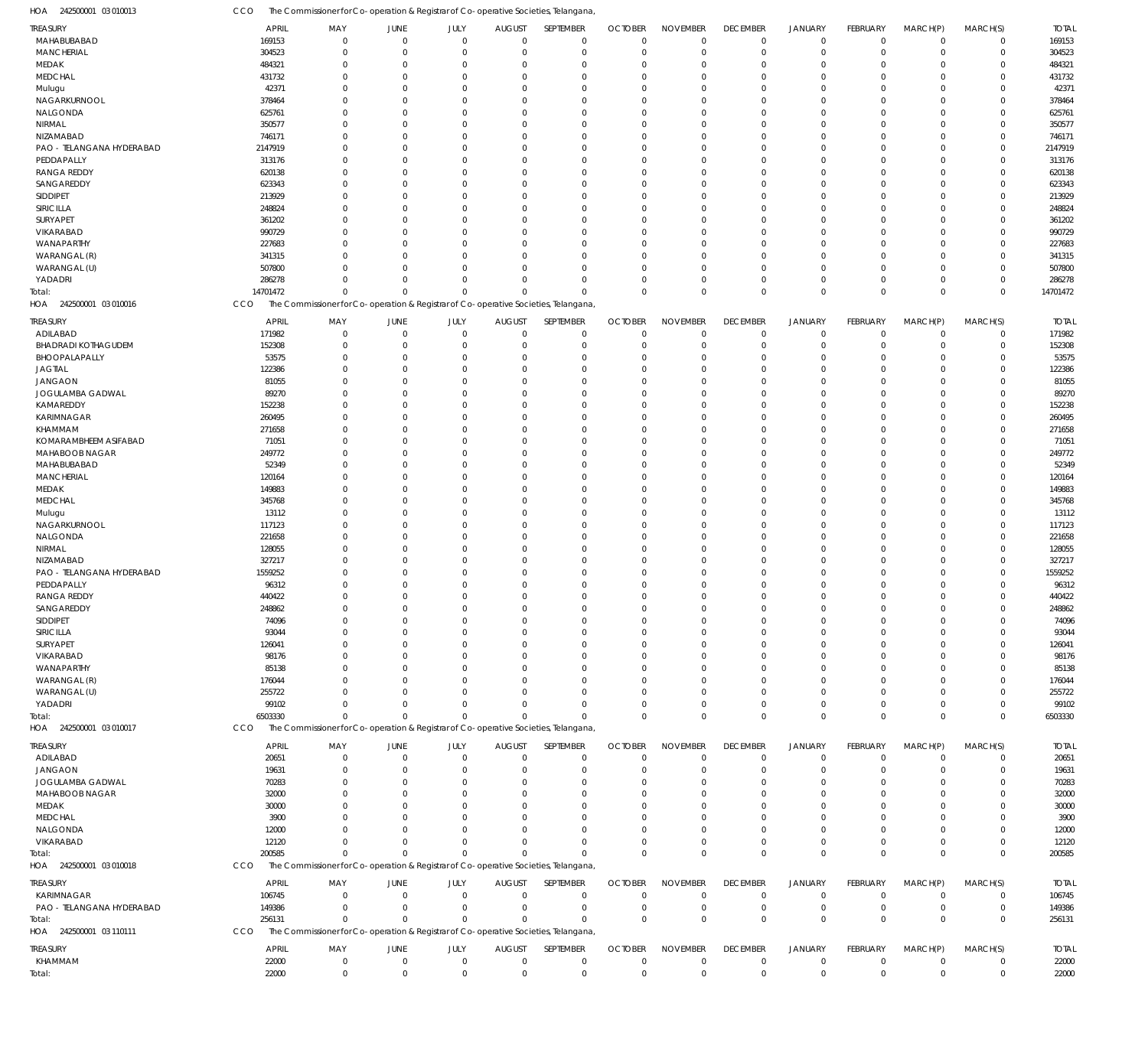| HOA 242500001 03 110114               | CCO |                  |                                                                                    |                      |                        |                               | The Commissioner for Co-operation & Registrar of Co-operative Societies, Telangana |                            |                             |                                   |                               |                             |                          |                      |                         |
|---------------------------------------|-----|------------------|------------------------------------------------------------------------------------|----------------------|------------------------|-------------------------------|------------------------------------------------------------------------------------|----------------------------|-----------------------------|-----------------------------------|-------------------------------|-----------------------------|--------------------------|----------------------|-------------------------|
| treasury                              |     | APRIL            | MAY                                                                                | JUNE                 | JULY                   | AUGUST                        | <b>SEPTEMBER</b>                                                                   | <b>OCTOBER</b>             | <b>NOVEMBER</b>             | <b>DECEMBER</b>                   | <b>JANUARY</b>                | <b>FEBRUARY</b>             | MARCH(P)                 | MARCH(S)             | <b>TOTAL</b>            |
| KHAMMAM                               |     | 69500            | $\Omega$                                                                           | $\Omega$             | $\Omega$               | $\Omega$                      | $\mathbf 0$                                                                        | $\Omega$                   | $\Omega$                    | $\overline{0}$                    | $\mathbf 0$                   | $\Omega$                    | $\Omega$                 | $\Omega$             | 69500                   |
| Total:                                |     | 69500            | $\Omega$                                                                           | $\Omega$             | $\Omega$               | $\Omega$                      | $\Omega$                                                                           | $\overline{0}$             | $\Omega$                    | $\mathbf 0$                       | $\mathbf 0$                   | $\Omega$                    | $\mathbf{0}$             | $\Omega$             | 69500                   |
| HOA 242500001 03 140                  | CCO |                  | The Commissioner for Co-operation & Registrar of Co-operative Societies, Telangana |                      |                        |                               |                                                                                    |                            |                             |                                   |                               |                             |                          |                      |                         |
| treasury                              |     | <b>APRIL</b>     | MAY                                                                                | JUNE                 | JULY                   | <b>AUGUST</b>                 | SEPTEMBER                                                                          | <b>OCTOBER</b>             | <b>NOVEMBER</b>             | <b>DECEMBER</b>                   | <b>JANUARY</b>                | <b>FEBRUARY</b>             | MARCH(P)                 | MARCH(S)             | <b>TOTAL</b>            |
| WARANGAL (R)                          |     | 196402           | $\Omega$                                                                           | $\Omega$             | - 0                    | $\Omega$                      | $\Omega$                                                                           | $\Omega$                   | $\Omega$                    | $\mathbf 0$                       | $\mathbf 0$                   | $\Omega$                    | $\Omega$                 | $\Omega$             | 196402                  |
| Total:                                |     | 196402           |                                                                                    |                      | $\Omega$               | $\Omega$                      | $\Omega$                                                                           | $\Omega$                   | $\Omega$                    | $\mathbf 0$                       | $\mathbf{0}$                  | $\Omega$                    | $\Omega$                 | $\Omega$             | 196402                  |
| HOA 242500001 17 010011               | CCO |                  | The Commissioner for Co-operation & Registrar of Co-operative Societies, Telangana |                      |                        |                               |                                                                                    |                            |                             |                                   |                               |                             |                          |                      |                         |
| treasury                              |     | APRIL            | MAY                                                                                | JUNE                 | JULY                   | <b>AUGUST</b>                 | SEPTEMBER                                                                          | <b>OCTOBER</b>             | <b>NOVEMBER</b>             | <b>DECEMBER</b>                   | <b>JANUARY</b>                | FEBRUARY                    | MARCH(P)                 | MARCH(S)             | <b>TOTAL</b>            |
| HYDERABAD URBAN                       |     | $-31235$         | $\Omega$                                                                           | $\Omega$             | $\Omega$               | $\Omega$                      | 0                                                                                  | $\Omega$                   | $\Omega$                    | $\mathbf 0$                       | $\mathbf 0$                   | $\Omega$                    | $\Omega$                 | $\Omega$             | $-31235$                |
| PAO - TELANGANA HYDERABAD             |     | 281190           |                                                                                    | $\Omega$             | $\Omega$               | $\Omega$                      | $\mathbf 0$                                                                        | $\Omega$                   | $\Omega$                    | $\Omega$                          | $\mathbf 0$                   | $\Omega$                    | $\Omega$                 | $\Omega$             | 281190                  |
| Total:<br>HOA 242500001 17 010012     | CCO | 249955           |                                                                                    |                      | $\Omega$               | $\Omega$                      | $\Omega$                                                                           | $\Omega$                   | $\Omega$                    | $\Omega$                          | $\Omega$                      | $\Omega$                    | $\Omega$                 | $\Omega$             | 249955                  |
|                                       |     |                  | The Commissioner for Co-operation & Registrar of Co-operative Societies, Telangana |                      |                        |                               |                                                                                    |                            |                             |                                   |                               |                             |                          |                      |                         |
| treasury                              |     | <b>APRIL</b>     | MAY                                                                                | JUNE                 | JULY                   | <b>AUGUST</b>                 | SEPTEMBER                                                                          | <b>OCTOBER</b>             | <b>NOVEMBER</b>             | <b>DECEMBER</b>                   | <b>JANUARY</b>                | FEBRUARY                    | MARCH(P)                 | MARCH(S)             | <b>TOTAL</b>            |
| PAO - TELANGANA HYDERABAD             |     | 5100             | $\Omega$                                                                           | $\Omega$             | - 0                    | $\Omega$                      | $\mathbf 0$                                                                        | $\Omega$                   | $\Omega$                    | $\mathbf 0$                       | $\mathbf 0$                   | $\Omega$                    | $\Omega$                 | $\Omega$             | 5100                    |
| Total:<br>HOA 242500001 17010013      | CCO | 5100             |                                                                                    |                      | $\Omega$               | $\Omega$                      | $\Omega$                                                                           | $\Omega$                   | $\Omega$                    | $\Omega$                          | $\Omega$                      | $\Omega$                    | $\Omega$                 | $\Omega$             | 5100                    |
|                                       |     |                  | The Commissioner for Co-operation & Registrar of Co-operative Societies, Telangana |                      |                        |                               |                                                                                    |                            |                             |                                   |                               |                             |                          |                      |                         |
| treasury                              |     | APRIL            | MAY                                                                                | JUNE                 | JULY                   | <b>AUGUST</b>                 | SEPTEMBER                                                                          | <b>OCTOBER</b>             | <b>NOVEMBER</b>             | <b>DECEMBER</b>                   | <b>JANUARY</b>                | FEBRUARY                    | MARCH(P)                 | MARCH(S)             | <b>TOTAL</b>            |
| PAO - TELANGANA HYDERABAD             |     | 227089           | $\Omega$                                                                           | $\Omega$             | $^{\circ}$<br>$\Omega$ | $\Omega$<br>$\Omega$          | $\Omega$                                                                           | $\Omega$                   | $\Omega$<br>$\Omega$        | $\overline{0}$                    | $\mathbf 0$                   | $\Omega$                    | $\Omega$<br>$\Omega$     | $^{\circ}$           | 227089                  |
| Total:<br>HOA 242500001 17 010014     | CCO | 227089           | The Commissioner for Co-operation & Registrar of Co-operative Societies, Telangana |                      |                        |                               | $\Omega$                                                                           | $\overline{0}$             |                             | $\overline{0}$                    | $\mathbf 0$                   | $\Omega$                    |                          | $\Omega$             | 227089                  |
|                                       |     |                  |                                                                                    |                      |                        |                               |                                                                                    |                            |                             |                                   |                               |                             |                          |                      |                         |
| treasury                              |     | APRIL            | MAY                                                                                | JUNE                 | JULY                   | <b>AUGUST</b>                 | <b>SEPTEMBER</b>                                                                   | <b>OCTOBER</b>             | <b>NOVEMBER</b>             | <b>DECEMBER</b>                   | <b>JANUARY</b>                | FEBRUARY                    | MARCH(P)                 | MARCH(S)             | <b>TOTAL</b>            |
| PAO - TELANGANA HYDERABAD<br>Total:   |     | 3100<br>3100     | $\Omega$                                                                           | $\Omega$<br>$\Omega$ | $\Omega$<br>$\Omega$   | $\Omega$<br>$\Omega$          | $\Omega$<br>$\Omega$                                                               | $\Omega$<br>$\Omega$       | $\Omega$<br>$\Omega$        | $\overline{0}$<br>$\mathbf 0$     | $\mathbf 0$<br>$\mathbf{0}$   | $\Omega$<br>$\Omega$        | $\Omega$<br>$\Omega$     | $\Omega$<br>$\Omega$ | 3100<br>3100            |
| HOA 242500001 17 010015               | CCO |                  | The Commissioner for Co-operation & Registrar of Co-operative Societies, Telangana |                      |                        |                               |                                                                                    |                            |                             |                                   |                               |                             |                          |                      |                         |
|                                       |     |                  |                                                                                    |                      |                        |                               |                                                                                    |                            |                             |                                   |                               |                             |                          |                      |                         |
| treasury                              |     | APRIL            | MAY                                                                                | JUNE                 | JULY                   | <b>AUGUST</b>                 | <b>SEPTEMBER</b>                                                                   | <b>OCTOBER</b>             | <b>NOVEMBER</b>             | <b>DECEMBER</b>                   | <b>JANUARY</b>                | <b>FEBRUARY</b>             | MARCH(P)                 | MARCH(S)             | <b>TOTAL</b>            |
| PAO - TELANGANA HYDERABAD<br>Total:   |     | 24321<br>24321   |                                                                                    | $\Omega$<br>$\Omega$ | $\Omega$<br>$^{\circ}$ | $\Omega$<br>$\Omega$          | $\mathbf 0$<br>$\Omega$                                                            | $\overline{0}$<br>$\Omega$ | $\Omega$<br>$\Omega$        | $\overline{0}$<br>$\Omega$        | $\mathbf 0$<br>$\mathbf 0$    | 0<br>$\Omega$               | $\mathbf 0$<br>$\Omega$  | $\Omega$<br>$\Omega$ | 24321<br>24321          |
| HOA 242500001 17 010016               | CCO |                  | The Commissioner for Co-operation & Registrar of Co-operative Societies, Telangana |                      |                        |                               |                                                                                    |                            |                             |                                   |                               |                             |                          |                      |                         |
|                                       |     |                  |                                                                                    |                      |                        |                               |                                                                                    |                            |                             |                                   |                               |                             |                          |                      |                         |
| treasury                              |     | APRIL            | MAY<br>$\Omega$                                                                    | JUNE<br>$\Omega$     | JULY<br>$\Omega$       | <b>AUGUST</b><br>$\Omega$     | SEPTEMBER<br>$\Omega$                                                              | <b>OCTOBER</b><br>$\Omega$ | <b>NOVEMBER</b><br>$\Omega$ | <b>DECEMBER</b><br>$\overline{0}$ | <b>JANUARY</b><br>$\mathbf 0$ | <b>FEBRUARY</b><br>$\Omega$ | MARCH(P)<br>$\Omega$     | MARCH(S)<br>$\Omega$ | <b>TOTAL</b>            |
| PAO - TELANGANA HYDERABAD<br>Total:   |     | 50840<br>50840   |                                                                                    |                      | $\Omega$               | $\Omega$                      | $\Omega$                                                                           | $\Omega$                   | $\Omega$                    | $\mathbf 0$                       | $\mathbf 0$                   | $\Omega$                    | $\Omega$                 | $\Omega$             | 50840<br>50840          |
| HOA 242500001 17 130131               | CCO |                  | The Commissioner for Co-operation & Registrar of Co-operative Societies, Telangana |                      |                        |                               |                                                                                    |                            |                             |                                   |                               |                             |                          |                      |                         |
|                                       |     |                  |                                                                                    |                      |                        |                               |                                                                                    |                            |                             |                                   |                               |                             |                          |                      |                         |
| treasury<br>WARANGAL (U)              |     | APRIL<br>$-1137$ | MAY<br>$\Omega$                                                                    | JUNE<br>$\Omega$     | JULY<br>$\Omega$       | <b>AUGUST</b><br>$\Omega$     | SEPTEMBER<br>$\Omega$                                                              | <b>OCTOBER</b><br>$\Omega$ | <b>NOVEMBER</b><br>$\Omega$ | <b>DECEMBER</b><br>$\overline{0}$ | <b>JANUARY</b><br>$\mathbf 0$ | FEBRUARY<br>$\mathbf 0$     | MARCH(P)<br>$\mathbf 0$  | MARCH(S)<br>$\Omega$ | <b>TOTAL</b><br>$-1137$ |
| Total:                                |     | $-1137$          |                                                                                    | $\Omega$             | $\Omega$               | $\Omega$                      | $\Omega$                                                                           | $\overline{0}$             | $\Omega$                    | $\Omega$                          | $\mathbf 0$                   | $\Omega$                    | $\Omega$                 | $\Omega$             | $-1137$                 |
| HOA 243501001 01 010011               | CCO |                  | DEVELOPMENT OF MARKETING - HOD DIRECTOR OF MARKETING BRKR BLDG, TANK BUND ROAD     |                      |                        |                               |                                                                                    |                            |                             |                                   |                               |                             |                          |                      |                         |
| treasury                              |     | APRIL            | MAY                                                                                | JUNE                 | JULY                   | <b>AUGUST</b>                 | SEPTEMBER                                                                          | <b>OCTOBER</b>             | <b>NOVEMBER</b>             | <b>DECEMBER</b>                   | <b>JANUARY</b>                | FEBRUARY                    | MARCH(P)                 | MARCH(S)             | <b>TOTAL</b>            |
| PAO - TELANGANA HYDERABAD             |     | 1389810          | $\Omega$                                                                           | $\Omega$             | - 0                    | $\Omega$                      | $\Omega$                                                                           | $\Omega$                   | $\Omega$                    | $\overline{0}$                    | $\mathbf 0$                   | $\Omega$                    | $\Omega$                 | $\Omega$             | 1389810                 |
| Total:                                |     | 1389810          | $\Omega$                                                                           | $\Omega$             | $^{\circ}$             | $\Omega$                      | $\mathbf 0$                                                                        | $\Omega$                   | $\Omega$                    | $\mathbf 0$                       | $\mathbf{0}$                  | $\Omega$                    | $\Omega$                 | $\mathbf{0}$         | 1389810                 |
| HOA 243501001 01 010012               | CCO |                  | DEVELOPMENT OF MARKETING - HOD DIRECTOR OF MARKETING BRKR BLDG, TANK BUND ROAD     |                      |                        |                               |                                                                                    |                            |                             |                                   |                               |                             |                          |                      |                         |
| treasury                              |     | APRIL            | MAY                                                                                | JUNE                 | JULY                   | <b>AUGUST</b>                 | <b>SEPTEMBER</b>                                                                   | <b>OCTOBER</b>             | <b>NOVEMBER</b>             | <b>DECEMBER</b>                   | <b>JANUARY</b>                | <b>FEBRUARY</b>             | MARCH(P)                 | MARCH(S)             | <b>TOTAL</b>            |
| PAO - TELANGANA HYDERABAD             |     | 26100            | $\Omega$                                                                           | $\mathbf{0}$         | $^{\circ}$             | $\mathbf 0$                   | $\mathbf 0$                                                                        | $\overline{0}$             | $\Omega$                    | $\mathbf 0$                       | $\mathbf 0$                   | $\Omega$                    | $\Omega$                 | $\Omega$             | 26100                   |
| Total:                                |     | 26100            |                                                                                    |                      |                        |                               |                                                                                    |                            | $\Omega$                    |                                   |                               |                             |                          |                      | 26100                   |
| HOA 243501001 01 010013               |     |                  | $\Omega$                                                                           | $\Omega$             | $\Omega$               | $\Omega$                      | $\Omega$                                                                           | $\overline{0}$             |                             | $\Omega$                          | $\Omega$                      | $\Omega$                    | $\Omega$                 |                      |                         |
| treasury                              | CCO |                  | DEVELOPMENT OF MARKETING - HOD DIRECTOR OF MARKETING BRKR BLDG, TANK BUND ROAD     |                      |                        |                               |                                                                                    |                            |                             |                                   |                               |                             |                          |                      |                         |
|                                       |     |                  |                                                                                    |                      |                        |                               |                                                                                    |                            |                             |                                   |                               |                             |                          |                      |                         |
| PAO - TELANGANA HYDERABAD             |     | APRIL<br>593758  | MAY<br>$\Omega$                                                                    | JUNE<br>$\Omega$     | JULY<br>$^{\circ}$     | <b>AUGUST</b><br>$\mathbf 0$  | SEPTEMBER<br>$\mathbf 0$                                                           | <b>OCTOBER</b><br>$\Omega$ | <b>NOVEMBER</b><br>$\Omega$ | <b>DECEMBER</b><br>$\overline{0}$ | <b>JANUARY</b><br>$\mathbf 0$ | FEBRUARY<br>$\Omega$        | MARCH(P)<br>$\mathbf{0}$ | MARCH(S)<br>$\Omega$ | <b>TOTAL</b><br>593758  |
| Total:                                |     | 593758           | $\Omega$                                                                           | $\Omega$             | $\Omega$               | $\Omega$                      | $\mathbf 0$                                                                        | $\overline{0}$             | $\Omega$                    | $\mathbf 0$                       | $\mathbf 0$                   | $\Omega$                    | $\Omega$                 | $\Omega$             | 593758                  |
| HOA 243501001 01 010016               | CCO |                  | DEVELOPMENT OF MARKETING - HOD DIRECTOR OF MARKETING BRKR BLDG, TANK BUND ROAD     |                      |                        |                               |                                                                                    |                            |                             |                                   |                               |                             |                          |                      |                         |
|                                       |     |                  |                                                                                    |                      |                        |                               | SEPTEMBER                                                                          | <b>OCTOBER</b>             | <b>NOVEMBER</b>             | <b>DECEMBER</b>                   | <b>JANUARY</b>                | FEBRUARY                    |                          |                      | <b>TOTAL</b>            |
| treasury<br>PAO - TELANGANA HYDERABAD |     | APRIL<br>384009  | MAY<br>$\Omega$                                                                    | JUNE<br>$\mathbf{0}$ | JULY<br>$^{\circ}$     | <b>AUGUST</b><br>$\mathbf{0}$ | $\mathbf 0$                                                                        | $\overline{0}$             | $\Omega$                    | $\mathbf 0$                       | $\mathbf 0$                   | $\mathbf 0$                 | MARCH(P)<br>$\mathbf 0$  | MARCH(S)<br>$\Omega$ | 384009                  |
| Total:                                |     | 384009           | $\Omega$                                                                           | $\Omega$             | $\Omega$               | $\Omega$                      | $\Omega$                                                                           | $\overline{0}$             | $\mathbf 0$                 | 0                                 | $\mathbf 0$                   | $\Omega$                    | $\Omega$                 | $\Omega$             | 384009                  |
| HOA 243501001 03 010011               | CCO |                  | DEVELOPMENT OF MARKETING - HOD DIRECTOR OF MARKETING BRKR BLDG, TANK BUND ROAD     |                      |                        |                               |                                                                                    |                            |                             |                                   |                               |                             |                          |                      |                         |
| treasury                              |     | APRIL            | MAY                                                                                | JUNE                 | JULY                   | <b>AUGUST</b>                 | <b>SEPTEMBER</b>                                                                   | <b>OCTOBER</b>             | <b>NOVEMBER</b>             | <b>DECEMBER</b>                   | <b>JANUARY</b>                | FEBRUARY                    | MARCH(P)                 | MARCH(S)             | <b>TOTAL</b>            |
| ADILABAD                              |     | 61120            | $\Omega$                                                                           | $\Omega$             | $\Omega$               | $\Omega$                      | $\mathbf 0$                                                                        | $\Omega$                   | $\Omega$                    | $\mathbf 0$                       | 0                             | $\Omega$                    | $\Omega$                 | $\Omega$             | 61120                   |
| <b>BHADRADI KOTHAGUDEM</b>            |     | 49010            |                                                                                    | $\Omega$             | $\Omega$               | 0                             | $\Omega$                                                                           | $\Omega$                   | $\Omega$                    | $\Omega$                          | $\Omega$                      | O                           | $\Omega$                 | $\Omega$             | 49010                   |
| JAGTIAL                               |     | 46550            |                                                                                    | $\Omega$             |                        |                               | 0                                                                                  | $\Omega$                   |                             | $\Omega$                          | $\Omega$                      |                             | $\Omega$                 |                      | 46550                   |
| JANGAON                               |     | 19500            |                                                                                    | $\Omega$             |                        |                               | 0                                                                                  | $\Omega$                   |                             | $\Omega$                          | 0                             |                             | $\Omega$                 |                      | 19500                   |
| JOGULAMBA GADWAL                      |     | 61720            |                                                                                    | $^{(1)}$             |                        |                               | 0                                                                                  | $\Omega$                   |                             | $\Omega$                          | $\Omega$                      |                             | $\Omega$                 |                      | 61720                   |
| KAMAREDDY                             |     | 78520            |                                                                                    |                      |                        |                               | U                                                                                  | $\Omega$<br>$\Omega$       |                             | 0<br>$\Omega$                     | n<br>n                        |                             | $\Omega$                 |                      | 78520                   |
| KARIMNAGAR<br>KHAMMAM                 |     | 152595<br>50740  |                                                                                    |                      |                        |                               |                                                                                    | $\Omega$                   |                             | 0                                 | n                             |                             | $\Omega$                 |                      | 152595<br>50740         |
| KOMARAMBHEEM ASIFABAD                 |     | 25400            |                                                                                    |                      |                        |                               | 0                                                                                  | $\Omega$                   |                             | $\Omega$                          | 0                             |                             | $\Omega$                 |                      | 25400                   |
| MAHABOOB NAGAR                        |     | 22040            |                                                                                    |                      |                        |                               | U                                                                                  | $\Omega$                   |                             | 0                                 | n                             |                             |                          |                      | 22040                   |
| MAHABUBABAD                           |     | 84270            |                                                                                    |                      |                        |                               | 0                                                                                  | $\Omega$                   |                             | $\Omega$                          | 0                             |                             | $\Omega$                 |                      | 84270                   |
| <b>MANCHERIAL</b>                     |     | 36460            |                                                                                    |                      |                        |                               |                                                                                    | $\Omega$                   |                             | $\Omega$                          | 0                             |                             |                          |                      | 36460                   |
| MEDAK                                 |     | 29464            |                                                                                    |                      |                        |                               | U<br>U                                                                             | $\Omega$<br>$\Omega$       |                             | $\Omega$<br>0                     | n<br>n                        |                             | $\Omega$<br>$\Omega$     |                      | 29464                   |
| NAGARKURNOOL<br>NALGONDA              |     | 77390<br>149780  |                                                                                    |                      |                        |                               | 0                                                                                  | $\Omega$                   |                             | $\Omega$                          | $\Omega$                      |                             | $\Omega$                 |                      | 77390<br>149780         |
| NIRMAL                                |     | 71950            |                                                                                    |                      |                        |                               |                                                                                    | $\Omega$                   |                             | 0                                 | n                             |                             |                          |                      | 71950                   |
| NIZAMABAD                             |     | 155730           |                                                                                    |                      |                        |                               | U                                                                                  | $\Omega$                   |                             | $\Omega$                          | n                             |                             | $\Omega$                 |                      | 155730                  |
| PAO - TELANGANA HYDERABAD             |     | 244120           |                                                                                    |                      |                        |                               | U                                                                                  | $\Omega$                   |                             | $\Omega$                          | n                             |                             | $\Omega$                 |                      | 244120                  |
| PEDDAPALLY                            |     | 29220            |                                                                                    |                      |                        |                               | U                                                                                  | $\Omega$                   |                             | $\Omega$                          | n                             |                             | $\Omega$                 |                      | 29220                   |
| <b>RANGA REDDY</b>                    |     | 148710           |                                                                                    |                      |                        |                               |                                                                                    | $\Omega$                   |                             | $\Omega$                          | n                             |                             |                          |                      | 148710                  |
| SANGAREDDY                            |     | 17890            | $\Omega$                                                                           | $\Omega$<br>$\Omega$ | $\Omega$               | 0                             | U<br>$\Omega$                                                                      | $\Omega$<br>$\Omega$       | C                           | $\Omega$<br>$\Omega$              | $\Omega$                      | -0                          | $\Omega$<br>$\Omega$     |                      | 17890                   |
| SIDDIPET<br>SIRICILLA                 |     | 94090<br>86333   | $\Omega$                                                                           | $\Omega$             | $\Omega$               | $\Omega$                      | $\Omega$                                                                           | $\mathbf 0$                | $\mathbf 0$                 | $\Omega$                          | 0<br>$\Omega$                 | $\Omega$                    | $\Omega$                 | $\Omega$             | 94090<br>86333          |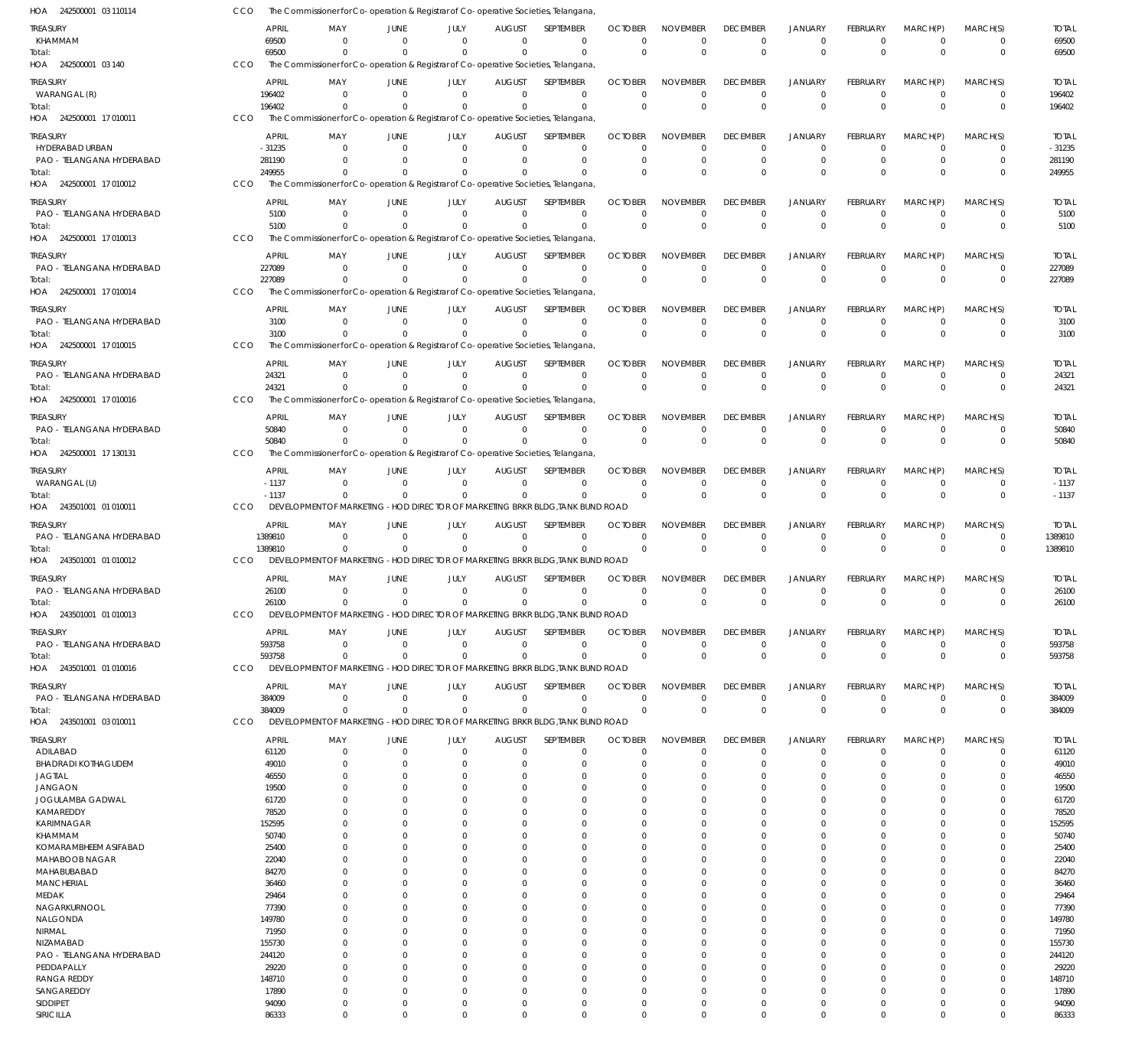| HOA 243501001 03 010011           | CCO            | DEVELOPMENT OF MARKETING -HOD DIRECTOR OF MARKETING BRKR BLDG, TANK BUND ROAD                 |                      |                          |                      |                      |                      |                                  |                            |                            |                      |                      |                            |                |
|-----------------------------------|----------------|-----------------------------------------------------------------------------------------------|----------------------|--------------------------|----------------------|----------------------|----------------------|----------------------------------|----------------------------|----------------------------|----------------------|----------------------|----------------------------|----------------|
| TREASURY                          | <b>APRIL</b>   | MAY                                                                                           | JUNE                 | JULY                     | <b>AUGUST</b>        | SEPTEMBER            | <b>OCTOBER</b>       | <b>NOVEMBER</b>                  | <b>DECEMBER</b>            | <b>JANUARY</b>             | <b>FEBRUARY</b>      | MARCH(P)             | MARCH(S)                   | <b>TOTAL</b>   |
| SURYAPET                          | 34530          | $\mathbf 0$                                                                                   | $\overline{0}$       | $\mathbf 0$              | $\Omega$             | $\mathbf 0$          | $\Omega$             | $\mathbf 0$                      | $\mathbf 0$                | $\mathbf 0$                | $\overline{0}$       | $\overline{0}$       | $\mathbf 0$                | 34530          |
| VIKARABAD                         | 65680          | $\mathbf 0$                                                                                   | $\overline{0}$       | $\mathbf 0$              | $\Omega$             | $\mathbf 0$          | $\Omega$             | $\mathbf 0$                      | $\mathbf 0$                | $\mathbf 0$                | $\mathbf 0$          | $\overline{0}$       | $\mathbf 0$                | 65680          |
| WANAPARTHY                        | 39580          | $\mathbf 0$                                                                                   | $\Omega$             | $\Omega$                 | $\Omega$             | $\Omega$             | $\Omega$             | $\overline{0}$                   | $\mathbf 0$                | $\mathbf 0$                | $\Omega$             | $\Omega$             | $\mathbf 0$                | 39580          |
| WARANGAL (R)                      | 101590         | $\Omega$                                                                                      | $\Omega$             | $\Omega$                 | $\Omega$             | $\Omega$             | $\Omega$             | $\mathbf 0$                      | $\Omega$                   | $\Omega$                   | $\Omega$             | $\Omega$             | $\mathbf 0$                | 101590         |
| WARANGAL (U)                      | 254680         | $\mathbf 0$                                                                                   | $\Omega$             | $\Omega$                 | $\Omega$             | $\Omega$             |                      | $\Omega$                         | $\mathbf 0$                | $\overline{0}$             | $\Omega$             | $\Omega$             | $\mathbf 0$                | 254680         |
| YADADRI                           | 18950          | $\Omega$                                                                                      | $\Omega$             | $\mathbf 0$              | $\Omega$             | $\Omega$             | $\Omega$             | $\Omega$                         | $\Omega$                   | $\mathbf 0$                | $\Omega$             | $\Omega$             | $\mathbf 0$                | 18950          |
| Total:<br>HOA 243501001 03 010012 | 2307612<br>CCO | $\mathbf 0$<br>DEVELOPMENT OF MARKETING - HOD DIRECTOR OF MARKETING BRKR BLDG, TANK BUND ROAD | $\Omega$             | $\mathbf 0$              | $\Omega$             | $\Omega$             | $\Omega$             | $\mathbf 0$                      | $\mathbf 0$                | $\overline{0}$             | $\Omega$             | $\Omega$             | $\mathbf 0$                | 2307612        |
|                                   |                |                                                                                               |                      |                          |                      |                      |                      |                                  |                            |                            |                      |                      |                            |                |
| <b>TREASURY</b>                   | <b>APRIL</b>   | MAY                                                                                           | JUNE                 | JULY                     | <b>AUGUST</b>        | SEPTEMBER            | <b>OCTOBER</b>       | <b>NOVEMBER</b>                  | <b>DECEMBER</b>            | <b>JANUARY</b>             | FEBRUARY             | MARCH(P)             | MARCH(S)                   | <b>TOTAL</b>   |
| <b>BHADRADI KOTHAGUDEM</b>        | 1225           | $\mathbf 0$                                                                                   | $\circ$              | $\mathbf 0$              | $\mathbf 0$          | $\mathbf 0$          | $\Omega$             | $\overline{0}$                   | $\mathbf 0$                | $\mathbf 0$                | $\mathbf 0$          | $\overline{0}$       | $\mathbf 0$                | 1225           |
| <b>KARIMNAGAR</b>                 | 1450           | $\mathbf 0$                                                                                   | $\overline{0}$       | $\mathbf 0$              | $\Omega$             | $\mathbf 0$          | $\Omega$             | $\overline{0}$                   | $\mathbf 0$                | $\mathbf 0$                | 0                    | $\overline{0}$       | $\mathbf 0$                | 1450           |
| KHAMMAM<br>NIZAMABAD              | 650<br>2260    | $\mathbf 0$<br>$\mathbf 0$                                                                    | $\Omega$<br>$\Omega$ | $\mathbf{0}$<br>$\Omega$ | $\Omega$             | $\Omega$<br>$\Omega$ |                      | $\overline{0}$<br>$\overline{0}$ | $\mathbf 0$<br>$\mathbf 0$ | $\Omega$<br>$\overline{0}$ | $\Omega$<br>$\Omega$ | $\Omega$<br>$\Omega$ | $\mathbf 0$<br>$\mathbf 0$ | 650<br>2260    |
| PAO - TELANGANA HYDERABAD         | 4300           | $\mathbf 0$                                                                                   | $\Omega$             | $\Omega$                 | $\Omega$             | $\Omega$             |                      | $\Omega$                         | $\Omega$                   | $\Omega$                   | $\Omega$             | $\Omega$             | $\mathbf 0$                | 4300           |
| <b>RANGA REDDY</b>                | 2900           | $\mathbf 0$                                                                                   | $\Omega$             | $\Omega$                 |                      | $\Omega$             |                      | $\Omega$                         | $\Omega$                   | $\Omega$                   | $\Omega$             | $\Omega$             | $\mathbf 0$                | 2900           |
| WARANGAL (R)                      | 4653           | $\mathbf 0$                                                                                   | $\Omega$             | $\mathbf 0$              | $\Omega$             | $\Omega$             |                      | $\Omega$                         | $\mathbf 0$                | $\Omega$                   | $\Omega$             | $\Omega$             | $\mathbf 0$                | 4653           |
| WARANGAL (U)                      | 2475           | $\mathbf 0$                                                                                   | $\Omega$             | $\mathbf 0$              | $\Omega$             | $\Omega$             |                      | $\Omega$                         | $\Omega$                   | $\overline{0}$             | $\Omega$             | $\Omega$             | $\mathbf 0$                | 2475           |
| Total:                            | 19913          | $\mathbf 0$                                                                                   | $\Omega$             | $\Omega$                 | $\cap$               | $\Omega$             | $\Omega$             | $\Omega$                         | $\mathbf 0$                | $\overline{0}$             | $\Omega$             | $\Omega$             | $\mathbf 0$                | 19913          |
| HOA 243501001 03 010013           | CCO            | DEVELOPMENT OF MARKETING - HOD DIRECTOR OF MARKETING BRKR BLDG, TANK BUND ROAD                |                      |                          |                      |                      |                      |                                  |                            |                            |                      |                      |                            |                |
| TREASURY                          | <b>APRIL</b>   | MAY                                                                                           | JUNE                 | JULY                     | <b>AUGUST</b>        | SEPTEMBER            | <b>OCTOBER</b>       | <b>NOVEMBER</b>                  | <b>DECEMBER</b>            | <b>JANUARY</b>             | FEBRUARY             | MARCH(P)             | MARCH(S)                   | <b>TOTAL</b>   |
| ADILABAD                          | 23444          | $\mathbf 0$                                                                                   | $\mathbf 0$          | $\mathbf 0$              | $\Omega$             | $\mathbf 0$          | $\Omega$             | $\Omega$                         | $\mathbf 0$                | $\mathbf 0$                | $\overline{0}$       | $\overline{0}$       | $\mathbf 0$                | 23444          |
| <b>BHADRADI KOTHAGUDEM</b>        | 18888          | $\mathbf 0$                                                                                   | - 0                  | $\mathbf 0$              | $\Omega$             | $\mathbf 0$          | $\Omega$             | $\overline{0}$                   | $\mathbf 0$                | $\mathbf 0$                | $\mathbf 0$          | $\Omega$             | $\mathbf 0$                | 18888          |
| <b>JAGTIAL</b>                    | 17860          | $\mathbf 0$                                                                                   | $\Omega$             | $\Omega$                 | $\Omega$             | $\Omega$             | $\Omega$             | $\mathbf 0$                      | $\Omega$                   | $\Omega$                   | $\Omega$             | $\Omega$             | $\mathbf 0$                | 17860          |
| <b>JANGAON</b>                    | 7561           | $\mathbf 0$                                                                                   | $\Omega$             | $\Omega$                 | $\Omega$             | $\Omega$             |                      | $\Omega$                         | $\Omega$                   | $\Omega$                   | $\Omega$             | $\Omega$             | $\mathbf 0$                | 7561           |
| JOGULAMBA GADWAL                  | 23758          | $\Omega$                                                                                      | $\Omega$             | $\Omega$                 | $\Omega$             | $\Omega$             | $\Omega$             | $\Omega$                         | $\Omega$                   | $\Omega$                   | $\Omega$             | $\Omega$             | $\mathbf 0$                | 23758          |
| KAMAREDDY                         | 30128          | $\mathbf 0$                                                                                   | $\Omega$             | $\Omega$                 | $\Omega$             | $\Omega$             | $\Omega$             | $\Omega$                         | $\Omega$                   | $\Omega$                   | $\Omega$             | $\Omega$             | $\mathbf 0$                | 30128          |
| <b>KARIMNAGAR</b>                 | 58614          | $\Omega$                                                                                      | $\Omega$             | $\Omega$                 | $\Omega$             | $\Omega$             | $\Omega$             | $\Omega$                         | $\Omega$                   | $\Omega$                   | $\Omega$             | $\Omega$             | $\mathbf 0$                | 58614          |
| KHAMMAM                           | 19547          | $\Omega$                                                                                      | $\Omega$             | $\Omega$                 | $\Omega$             | $\Omega$             |                      | $\Omega$                         | $\Omega$                   | $\Omega$                   | $\Omega$             | $\Omega$             | $\mathbf 0$                | 19547          |
| KOMARAMBHEEM ASIFABAD             | 9748           | $\Omega$                                                                                      | $\Omega$             | $\Omega$                 | $\Omega$             | $\Omega$             | $\Omega$             | $\mathbf 0$<br>$\Omega$          | $\Omega$                   | $\Omega$                   | $\Omega$<br>$\Omega$ | $\Omega$             | $\mathbf 0$                | 9748           |
| MAHABOOB NAGAR<br>MAHABUBABAD     | 8461<br>32323  | $\mathbf 0$<br>$\Omega$                                                                       | $\Omega$<br>$\Omega$ | $\Omega$<br>$\Omega$     | $\Omega$<br>$\Omega$ | $\Omega$<br>$\Omega$ | $\Omega$<br>$\Omega$ | $\mathbf 0$                      | $\Omega$<br>$\Omega$       | $\Omega$<br>$\Omega$       | $\Omega$             | $\Omega$<br>$\Omega$ | $\mathbf 0$<br>$\mathbf 0$ | 8461<br>32323  |
| <b>MANCHERIAL</b>                 | 13987          | $\Omega$                                                                                      | $\Omega$             | $\Omega$                 | $\cap$               | $\Omega$             | $\cap$               | $\Omega$                         | $\Omega$                   | $\Omega$                   | $\Omega$             | $\Omega$             | $\mathbf 0$                | 13987          |
| MEDAK                             | 7348           | $\Omega$                                                                                      | $\Omega$             | $\Omega$                 | $\Omega$             | $\Omega$             | $\Omega$             | $\Omega$                         | $\Omega$                   | $\Omega$                   | $\Omega$             | $\Omega$             | $\mathbf 0$                | 7348           |
| NAGARKURNOOL                      | 29718          | $\mathbf 0$                                                                                   | $\Omega$             | $\Omega$                 | $\Omega$             | $\Omega$             | $\Omega$             | $\mathbf 0$                      | $\Omega$                   | $\Omega$                   | $\Omega$             | $\Omega$             | $\mathbf 0$                | 29718          |
| NALGONDA                          | 57466          | $\Omega$                                                                                      | $\Omega$             | $\Omega$                 | $\cap$               | $\Omega$             | $\Omega$             | $\mathbf 0$                      | $\Omega$                   | $\Omega$                   | $\Omega$             | $\Omega$             | $\mathbf 0$                | 57466          |
| NIRMAL                            | 27608          | $\mathbf 0$                                                                                   | $\Omega$             | $\Omega$                 | $\Omega$             | $\Omega$             |                      | $\Omega$                         | $\Omega$                   | $\Omega$                   | $\Omega$             | $\Omega$             | $\mathbf 0$                | 27608          |
| NIZAMABAD                         | 59898          | $\Omega$                                                                                      | $\Omega$             | $\Omega$                 | $\Omega$             | $\Omega$             | $\Omega$             | $\mathbf 0$                      | $\Omega$                   | $\Omega$                   | $\Omega$             | $\Omega$             | $\mathbf 0$                | 59898          |
| PAO - TELANGANA HYDERABAD         | 106851         | $\Omega$                                                                                      | $\Omega$             | $\Omega$                 | $\Omega$             | $\Omega$             | $\Omega$             | $\mathbf 0$                      | $\Omega$                   | $\Omega$                   | $\Omega$             | $\Omega$             | $\mathbf 0$                | 106851         |
| PEDDAPALLY                        | 11222          | $\Omega$                                                                                      | $\Omega$             | $\Omega$                 | $\Omega$             | $\Omega$             | $\Omega$             | $\mathbf 0$                      | $\Omega$                   | $\Omega$                   | $\Omega$             | $\Omega$             | $\mathbf 0$                | 11222          |
| <b>RANGA REDDY</b>                | 57043          | $\Omega$                                                                                      | $\Omega$             | $\Omega$                 | $\Omega$             | $\Omega$             | $\Omega$             | $\Omega$                         | $\Omega$                   | $\Omega$                   | $\Omega$             | $\Omega$             | $\mathbf 0$                | 57043          |
| SANGAREDDY                        | 6937           | $\Omega$                                                                                      | $\Omega$             | $\Omega$                 | $\Omega$             | $\Omega$             | $\Omega$             | $\mathbf 0$                      | $\Omega$                   | $\Omega$                   | $\Omega$             | $\Omega$             | $\mathbf 0$                | 6937           |
| SIDDIPET                          | 36108          | $\mathbf 0$                                                                                   | $\Omega$             | $\Omega$                 | $\Omega$             | $\Omega$             | $\Omega$             | $\mathbf 0$                      | $\Omega$                   | $\Omega$                   | $\Omega$             | $\Omega$             | $\mathbf 0$                | 36108          |
| SIRICILLA                         | 25794          | $\Omega$                                                                                      | $\Omega$             | $\Omega$                 | $\Omega$             | $\Omega$             | $\Omega$             | $\mathbf 0$<br>$\Omega$          | $\Omega$                   | $\Omega$                   | $\Omega$<br>$\Omega$ | $\Omega$             | $\mathbf 0$                | 25794          |
| SURYAPET<br>VIKARABAD             | 13250<br>25205 | $\Omega$<br>$\Omega$                                                                          | $\Omega$<br>$\Omega$ | $\Omega$<br>$\Omega$     | $\Omega$<br>$\Omega$ | $\Omega$<br>$\Omega$ | $\Omega$<br>$\Omega$ | $\Omega$                         | $\Omega$<br>$\Omega$       | $\Omega$<br>$\Omega$       | $\Omega$             | $\Omega$<br>$\Omega$ | $\mathbf 0$<br>$\mathbf 0$ | 13250<br>25205 |
| WANAPARTHY                        | 15185          | $\Omega$                                                                                      | $\Omega$             | $\mathbf 0$              | $\Omega$             | $\Omega$             | $\Omega$             | $\mathbf 0$                      | $\Omega$                   | $\Omega$                   | $\Omega$             | $\Omega$             | $\mathbf 0$                | 15185          |
| WARANGAL (R)                      | 39040          | $\Omega$                                                                                      | $\Omega$             | $\mathbf 0$              | $\Omega$             | $\Omega$             | $\Omega$             | $\mathbf 0$                      | $\mathbf 0$                | $\Omega$                   | $\Omega$             | $\Omega$             | $\mathbf 0$                | 39040          |
| WARANGAL (U)                      | 97735          | $\mathbf 0$                                                                                   | $\mathbf{0}$         | $\mathbf 0$              | $\Omega$             | $\mathbf 0$          | $\Omega$             | $\overline{0}$                   | $\mathbf 0$                | $\mathbf 0$                | $\Omega$             | $\mathbf 0$          | $\mathbf 0$                | 97735          |
| YADADRI                           | 7348           | $\mathbf 0$                                                                                   | $\mathbf{0}$         | $\mathbf 0$              | $\Omega$             | $\mathbf 0$          | $\Omega$             | $\mathbf 0$                      | $\mathbf 0$                | $\mathbf 0$                | $\mathbf 0$          | $\overline{0}$       | $\mathsf 0$                | 7348           |
| Total:                            | 888075         | $\mathbf 0$                                                                                   | $\mathbf{0}$         | $\mathbf 0$              | $\Omega$             | $\Omega$             | $\Omega$             | $\mathbf 0$                      | $\,0\,$                    | $\overline{0}$             | $\Omega$             | $\overline{0}$       | $\mathbf 0$                | 888075         |
| HOA 243501001 03 010016           | CCO            | DEVELOPMENT OF MARKETING - HOD DIRECTOR OF MARKETING BRKR BLDG, TANK BUND ROAD                |                      |                          |                      |                      |                      |                                  |                            |                            |                      |                      |                            |                |
| TREASURY                          | <b>APRIL</b>   | MAY                                                                                           | JUNE                 | JULY                     | <b>AUGUST</b>        | SEPTEMBER            | <b>OCTOBER</b>       | <b>NOVEMBER</b>                  | <b>DECEMBER</b>            | <b>JANUARY</b>             | FEBRUARY             | MARCH(P)             | MARCH(S)                   | <b>TOTAL</b>   |
| ADILABAD                          | 8766           | $\mathbf 0$                                                                                   | $\overline{0}$       | $\mathbf 0$              | $\overline{0}$       | $\mathbf 0$          | $\Omega$             | $\overline{0}$                   | $\mathbf 0$                | $\mathbf 0$                | $\mathbf 0$          | $\overline{0}$       | $\mathbf 0$                | 8766           |
| <b>BHADRADI KOTHAGUDEM</b>        | 10579          | $\mathbf 0$                                                                                   | 0                    | $\mathbf 0$              | $\Omega$             | $\mathbf 0$          | $\Omega$             | $\overline{0}$                   | $\mathbf 0$                | $\mathbf 0$                | 0                    | $\overline{0}$       | $\mathsf 0$                | 10579          |
| <b>JAGTIAL</b>                    | 6679           | $\mathbf 0$                                                                                   | $\Omega$             | $\mathbf 0$              | $\Omega$             | $\mathbf 0$          | $\Omega$             | $\overline{0}$                   | $\mathbf 0$                | $\mathbf 0$                | $\Omega$             | $\Omega$             | $\mathbf 0$                | 6679           |
| <b>JANGAON</b>                    | 2828           | $\mathbf 0$                                                                                   | $\Omega$             | $\Omega$                 |                      | $\Omega$             |                      | $\Omega$                         | $\mathbf 0$                | $\Omega$                   | $\Omega$             | $\Omega$             | $\mathbf 0$                | 2828           |
| JOGULAMBA GADWAL                  | 8884           | $\mathbf 0$                                                                                   | $\Omega$             | $\Omega$                 | $\Omega$             | $\Omega$             |                      | $\overline{0}$                   | $\mathbf 0$                | $\Omega$                   | $\Omega$             | $\Omega$             | $\mathbf 0$                | 8884           |
| KAMAREDDY                         | 11266          | $\mathbf 0$                                                                                   | $\Omega$             | $\Omega$                 |                      | $\Omega$             | $\Omega$             | $\Omega$                         | $\Omega$                   | $\Omega$                   | $\Omega$             | $\Omega$             | $\mathbf 0$                | 11266          |
| <b>KARIMNAGAR</b>                 | 30232          | $\mathbf 0$                                                                                   | $\Omega$             | $\Omega$                 | $\Omega$             | $\Omega$             |                      | $\mathbf 0$                      | $\mathbf 0$                | $\Omega$                   | $\Omega$             | $\Omega$             | $\mathbf 0$                | 30232          |
| KHAMMAM                           | 10082          | $\mathbf 0$                                                                                   | $\Omega$             | $\Omega$                 |                      | $\Omega$             |                      | $\Omega$                         | $\Omega$                   | $\Omega$                   | $\Omega$             | $\Omega$             | $\mathbf 0$                | 10082          |
| KOMARAMBHEEM ASIFABAD             | 3017           | $\mathbf 0$                                                                                   | $\Omega$             | $\Omega$                 | $\Omega$             | $\Omega$             |                      | $\mathbf 0$                      | $\mathbf 0$                | $\Omega$                   | $\Omega$             | $\Omega$             | $\mathbf 0$                | 3017           |
| MAHABOOB NAGAR                    | 4364           | $\mathbf 0$                                                                                   | $\Omega$             | $\Omega$                 |                      | $\Omega$             | $\Omega$             | $\Omega$                         | $\Omega$                   | $\Omega$                   | $\Omega$             | $\Omega$             | $\mathbf 0$                | 4364           |
| MAHABUBABAD                       | 10003          | $\mathbf 0$                                                                                   | $\Omega$             | $\Omega$                 | $\Omega$             | $\Omega$             |                      | $\mathbf 0$                      | $\mathbf 0$                | $\Omega$                   | $\Omega$             | $\Omega$             | $\mathbf 0$                | 10003          |
| <b>MANCHERIAL</b>                 | 5230           | $\mathbf 0$<br>$\mathbf 0$                                                                    | $\Omega$             | $\Omega$<br>$\Omega$     |                      | $\Omega$<br>$\Omega$ |                      | $\Omega$                         | $\Omega$                   | $\Omega$<br>$\Omega$       | O                    | $\Omega$<br>$\Omega$ | $\mathbf 0$<br>$\mathbf 0$ | 5230           |
| MEDAK<br>NAGARKURNOOL             | 2274<br>9197   | $\mathbf 0$                                                                                   | $\Omega$<br>$\Omega$ | $\Omega$                 | $\Omega$             | $\Omega$             | $\Omega$             | $\mathbf 0$<br>$\Omega$          | $\mathbf 0$<br>$\Omega$    | $\Omega$                   | $\Omega$<br>$\Omega$ | $\Omega$             | $\mathbf 0$                | 2274<br>9197   |
| NALGONDA                          | 21490          | $\mathbf 0$                                                                                   | $\Omega$             | $\Omega$                 | $\Omega$             | $\Omega$             |                      | $\mathbf 0$                      | $\mathbf 0$                | $\Omega$                   | $\Omega$             | $\Omega$             | $\mathbf 0$                | 21490          |
| NIRMAL                            | 10324          | $\mathbf 0$                                                                                   | $\Omega$             | $\Omega$                 | $\Omega$             | $\Omega$             |                      | $\Omega$                         | $\Omega$                   | $\Omega$                   | $\Omega$             | $\Omega$             | $\mathbf 0$                | 10324          |
| NIZAMABAD                         | 30894          | $\mathbf 0$                                                                                   | $\Omega$             | $\Omega$                 | $\Omega$             | $\Omega$             |                      | $\mathbf 0$                      | $\mathbf 0$                | $\Omega$                   | $\Omega$             | $\Omega$             | $\mathbf 0$                | 30894          |
| PAO - TELANGANA HYDERABAD         | 70538          | $\mathbf 0$                                                                                   | $\Omega$             | $\Omega$                 |                      | $\Omega$             | $\Omega$             | $\Omega$                         | $\Omega$                   | $\Omega$                   | O                    | $\Omega$             | $\mathbf 0$                | 70538          |
| PEDDAPALLY                        | 3473           | $\mathbf 0$                                                                                   | $\Omega$             | $\Omega$                 | $\Omega$             | $\Omega$             |                      | $\mathbf 0$                      | $\mathbf 0$                | $\Omega$                   | $\Omega$             | $\Omega$             | $\mathbf 0$                | 3473           |
| RANGA REDDY                       | 44133          | $\mathbf 0$                                                                                   | $\Omega$             | $\Omega$                 |                      | $\Omega$             |                      | $\Omega$                         | $\Omega$                   | $\Omega$                   | $\Omega$             | $\Omega$             | $\mathbf 0$                | 44133          |
| SANGAREDDY                        | 2594           | $\mathbf 0$                                                                                   | $\Omega$             | $\Omega$                 | $\Omega$             | $\Omega$             |                      | $\mathbf 0$                      | $\mathbf 0$                | $\Omega$                   | $\Omega$             | $\Omega$             | $\mathbf 0$                | 2594           |
| SIDDIPET                          | 13502          | $\mathbf 0$                                                                                   | $\Omega$             | $\Omega$                 |                      | $\Omega$             | $\Omega$             | $\overline{0}$                   | $\Omega$                   | $\Omega$                   | $\Omega$             | $\Omega$             | $\mathbf 0$                | 13502          |
| SIRICILLA                         | 9645           | $\mathbf 0$                                                                                   | $\Omega$             | $\Omega$                 | $\Omega$             | $\Omega$             | $\cap$               | $\mathbf 0$                      | $\Omega$                   | $\Omega$                   | $\Omega$             | $\Omega$             | $\mathbf 0$                | 9645           |
| SURYAPET                          | 4955           | $\mathbf 0$                                                                                   | $\Omega$             | $\Omega$                 |                      | $\Omega$             |                      | $\Omega$                         | $\Omega$                   | $\Omega$                   | O                    | $\Omega$             | $\mathbf 0$                | 4955           |
| VIKARABAD                         | 9425           | $\mathbf 0$                                                                                   | $\Omega$             | $\Omega$                 | $\Omega$             | $\Omega$             |                      | $\mathbf 0$                      | $\mathbf 0$                | $\Omega$                   | $\Omega$             | $\Omega$             | $\mathbf 0$                | 9425           |
| WANAPARTHY<br>WARANGAL (R)        | 5678<br>20136  | $\mathbf 0$<br>$\mathbf 0$                                                                    | $\Omega$<br>$\Omega$ | $\Omega$<br>$\mathbf 0$  | $\Omega$             | $\Omega$<br>$\Omega$ | $\cap$<br>$\Omega$   | $\Omega$<br>$\mathbf 0$          | $\Omega$<br>$\mathbf 0$    | $\Omega$<br>$\Omega$       | $\Omega$<br>$\Omega$ | $\Omega$<br>$\Omega$ | $\mathbf 0$<br>$\mathbf 0$ | 5678<br>20136  |
| WARANGAL (U)                      | 50410          | $\mathbf 0$                                                                                   | $\circ$              | $\mathbf 0$              | $\Omega$             | $\mathbf 0$          | $\Omega$             | $\mathbf 0$                      | $\mathbf 0$                | $\overline{0}$             | 0                    | $\overline{0}$       | $\mathbf 0$                | 50410          |
| YADADRI                           | 2748           | $\mathbf 0$                                                                                   | $\mathbf 0$          | $\mathbf 0$              | $\Omega$             | $\Omega$             | $\mathbf 0$          | $\mathbb O$                      | $\mathbf 0$                | $\mathbf 0$                | $\mathbf 0$          | $\mathbb O$          | $\mathbf 0$                | 2748           |
|                                   |                |                                                                                               |                      |                          |                      |                      |                      |                                  |                            |                            |                      |                      |                            |                |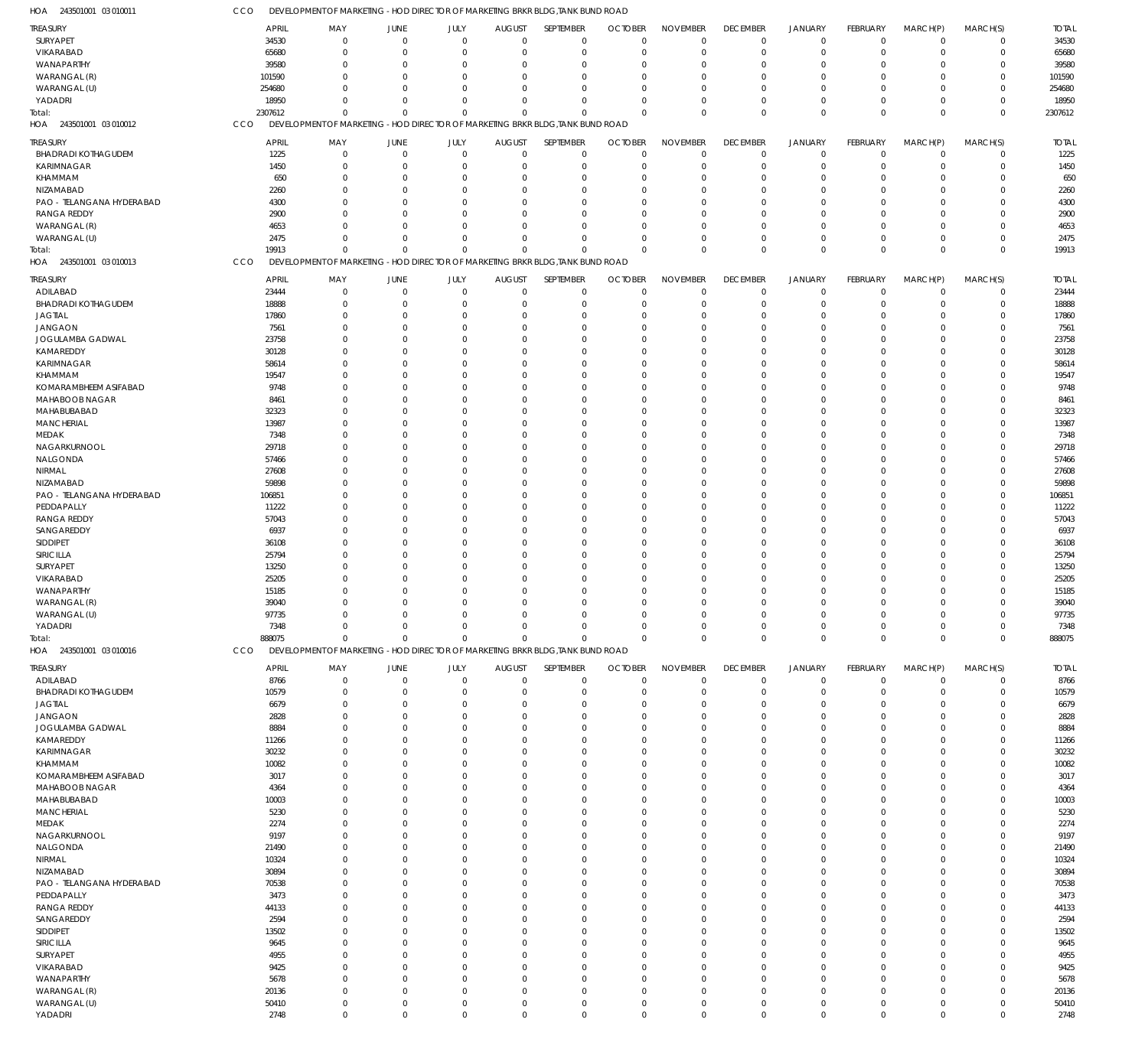| HOA 243501001 03 010016               | CCO | DEVELOPMENT OF MARKETING - HOD DIRECTOR OF MARKETING BRKR BLDG, TANK BUND ROAD                                        |                            |                                                                       |                                 |                             |                               |                                |                                   |                                  |                            |                            |                            |                        |
|---------------------------------------|-----|-----------------------------------------------------------------------------------------------------------------------|----------------------------|-----------------------------------------------------------------------|---------------------------------|-----------------------------|-------------------------------|--------------------------------|-----------------------------------|----------------------------------|----------------------------|----------------------------|----------------------------|------------------------|
| treasury<br>Total:                    |     | <b>APRIL</b><br>MAY<br>423346<br>$^{\circ}$                                                                           | JUNE<br>$\overline{0}$     | JULY<br>$\Omega$                                                      | <b>AUGUST</b><br>$\overline{0}$ | SEPTEMBER<br>$\overline{0}$ | <b>OCTOBER</b><br>$\mathbf 0$ | <b>NOVEMBER</b><br>$\Omega$    | <b>DECEMBER</b><br>$\overline{0}$ | <b>JANUARY</b><br>$\overline{0}$ | FEBRUARY<br>$\overline{0}$ | MARCH(P)<br>$\overline{0}$ | MARCH(S)<br>$\mathbf 0$    | <b>TOTAL</b><br>423346 |
| HOA 250102001 01 010011               | CCO | COMMISSIONER OF RURAL DEVELOPMENT Rural Development, 2nd Floor, HUDA Hermitage Complex, Saifabad                      |                            |                                                                       |                                 |                             |                               |                                |                                   |                                  |                            |                            |                            |                        |
| treasury                              |     | <b>APRIL</b><br>MAY                                                                                                   | JUNE                       | JULY                                                                  | <b>AUGUST</b>                   | SEPTEMBER                   | <b>OCTOBER</b>                | <b>NOVEMBER</b>                | <b>DECEMBER</b>                   | <b>JANUARY</b>                   | FEBRUARY                   | MARCH(P)                   | MARCH(S)                   | <b>TOTAL</b>           |
| PAO - TELANGANA HYDERABAD             |     | 1303473<br>$^{\circ}$                                                                                                 | $\overline{0}$             | $\Omega$                                                              | $\Omega$                        | $\Omega$                    | $\Omega$                      | $\mathbf 0$                    | $\Omega$                          | $\overline{0}$                   | $\mathbf 0$                | $\overline{0}$             | $\mathbf 0$                | 1303473                |
| Total:                                |     | 1303473<br>$\Omega$                                                                                                   | $\Omega$                   | $\Omega$                                                              | $\Omega$                        | $\Omega$                    | $\Omega$                      | $\Omega$                       | $\mathbf 0$                       | $\overline{0}$                   | $\overline{0}$             | $\Omega$                   | $\mathbf 0$                | 1303473                |
| HOA 250102001 01 010012               | CCO | COMMISSIONER OF RURAL DEVELOPMENT Rural Development, 2nd Floor, HUDA Hermitage Complex, Saifabad                      |                            |                                                                       |                                 |                             |                               |                                |                                   |                                  |                            |                            |                            |                        |
| Treasury                              |     | <b>APRIL</b><br>MAY                                                                                                   | JUNE                       | JULY                                                                  | <b>AUGUST</b>                   | <b>SEPTEMBER</b>            | <b>OCTOBER</b>                | <b>NOVEMBER</b>                | <b>DECEMBER</b>                   | <b>JANUARY</b>                   | <b>FEBRUARY</b>            | MARCH(P)                   | MARCH(S)                   | <b>TOTAL</b>           |
| PAO - TELANGANA HYDERABAD             |     | 20352<br>$\Omega$                                                                                                     | $\Omega$                   | $\Omega$                                                              | $\Omega$                        | $\mathbf 0$                 | $\Omega$                      | $\mathbf 0$                    | 0                                 | $^{\circ}$                       | $\mathbf 0$                | $\overline{0}$             | $\mathbf 0$                | 20352                  |
| Total:<br>HOA 250102001 01 010013     | CCO | 20352<br>$\Omega$<br>COMMISSIONER OF RURAL DEVELOPMENT Rural Development, 2nd Floor, HUDA Hermitage Complex, Saifabad | $\Omega$                   | $\Omega$                                                              | $\Omega$                        | $\Omega$                    | $\Omega$                      | $\Omega$                       | $\Omega$                          | $\Omega$                         | $\Omega$                   | $\Omega$                   | $\mathbf 0$                | 20352                  |
|                                       |     |                                                                                                                       |                            |                                                                       |                                 |                             |                               |                                |                                   |                                  |                            |                            |                            |                        |
| treasury                              |     | <b>APRIL</b><br>MAY                                                                                                   | <b>JUNE</b>                | JULY                                                                  | <b>AUGUST</b>                   | SEPTEMBER                   | <b>OCTOBER</b>                | <b>NOVEMBER</b>                | <b>DECEMBER</b>                   | <b>JANUARY</b>                   | FEBRUARY                   | MARCH(P)                   | MARCH(S)                   | <b>TOTAL</b>           |
| PAO - TELANGANA HYDERABAD<br>Total:   |     | 447976<br>$\Omega$<br>447976<br>$\Omega$                                                                              | $\Omega$                   | $\Omega$<br>$\Omega$                                                  | $\Omega$<br>$\Omega$            | $\Omega$<br>$\Omega$        | $\Omega$<br>$\Omega$          | $\Omega$<br>$\Omega$           | $\Omega$<br>$\Omega$              | $\Omega$<br>$\Omega$             | $\Omega$<br>$\Omega$       | $\Omega$<br>$\Omega$       | $\mathbf 0$<br>$\mathbf 0$ | 447976<br>447976       |
| HOA 250102001 01 010016               | CCO | COMMISSIONER OF RURAL DEVELOPMENT Rural Development, 2nd Floor, HUDA Hermitage Complex, Saifabad                      |                            |                                                                       |                                 |                             |                               |                                |                                   |                                  |                            |                            |                            |                        |
| treasury                              |     | <b>APRIL</b><br>MAY                                                                                                   | JUNE                       | JULY                                                                  | <b>AUGUST</b>                   | SEPTEMBER                   | <b>OCTOBER</b>                | <b>NOVEMBER</b>                | <b>DECEMBER</b>                   | <b>JANUARY</b>                   | FEBRUARY                   | MARCH(P)                   | MARCH(S)                   | <b>TOTAL</b>           |
| PAO - TELANGANA HYDERABAD             |     | 325110<br>$\Omega$                                                                                                    | $\Omega$                   | $\Omega$                                                              | $\mathbf 0$                     | $\mathbf 0$                 | $\Omega$                      | $\mathbf 0$                    | $\mathbf 0$                       | $^{\circ}$                       | $\mathbf 0$                | $\overline{0}$             | $\mathbf 0$                | 325110                 |
| Total:                                |     | 325110<br>$\Omega$                                                                                                    | $\Omega$                   | $\Omega$                                                              | $\Omega$                        | $\mathbf 0$                 |                               | $\Omega$                       | $\Omega$                          | $\Omega$                         | $\Omega$                   | $\Omega$                   | $\mathbf 0$                | 325110                 |
| HOA 250102001 01 010017               | CCO | COMMISSIONER OF RURAL DEVELOPMENT Rural Development, 2nd Floor, HUDA Hermitage Complex, Saifabad                      |                            |                                                                       |                                 |                             |                               |                                |                                   |                                  |                            |                            |                            |                        |
| treasury                              |     | <b>APRIL</b><br>MAY                                                                                                   | JUNE                       | JULY                                                                  | <b>AUGUST</b>                   | SEPTEMBER                   | <b>OCTOBER</b>                | <b>NOVEMBER</b>                | <b>DECEMBER</b>                   | <b>JANUARY</b>                   | <b>FEBRUARY</b>            | MARCH(P)                   | MARCH(S)                   | <b>TOTAL</b>           |
| PAO - TELANGANA HYDERABAD             |     | 12019<br>$\Omega$                                                                                                     | $\Omega$                   | $\Omega$                                                              | $\Omega$                        | $\Omega$                    | $\Omega$                      | $^{\circ}$                     | $\Omega$                          | $\Omega$                         | $\Omega$                   | $^{\circ}$                 | $\mathbf 0$                | 12019                  |
| Total:                                |     | 12019                                                                                                                 |                            | $\cap$                                                                | $\Omega$                        | $\Omega$                    | $\Omega$                      | $\Omega$                       | $\mathbf 0$                       | $\Omega$                         | $\Omega$                   | $\Omega$                   | $\mathbf 0$                | 12019                  |
| HOA 250102307 05 010011               | CCO | COMMISSIONER OF RURAL DEVELOPMENT Rural Development, 2nd Floor, HUDA Hermitage Complex, Saifabad                      |                            |                                                                       |                                 |                             |                               |                                |                                   |                                  |                            |                            |                            |                        |
| treasury                              |     | <b>APRIL</b><br>MAY                                                                                                   | JUNE                       | JULY                                                                  | <b>AUGUST</b>                   | SEPTEMBER                   | <b>OCTOBER</b>                | <b>NOVEMBER</b>                | <b>DECEMBER</b>                   | <b>JANUARY</b>                   | <b>FEBRUARY</b>            | MARCH(P)                   | MARCH(S)                   | <b>TOTAL</b>           |
| PAO - TELANGANA HYDERABAD             |     | 224090<br>- 0                                                                                                         | $\Omega$                   | $\Omega$                                                              | $\Omega$                        | $\mathbf 0$                 | $\Omega$                      | $\Omega$                       | $\Omega$                          | $\overline{0}$                   | $\mathbf 0$                | $\overline{0}$             | $\mathbf 0$                | 224090                 |
| Total:                                |     | 224090<br>- 0                                                                                                         | $\Omega$                   | $\Omega$                                                              | $\mathbf{0}$                    | $\mathbf 0$                 |                               | $\Omega$                       | $\Omega$                          | $\Omega$                         | $\mathbf 0$                | $\Omega$                   | $\mathbf 0$                | 224090                 |
| HOA 250102307 05 010012               | CCO | COMMISSIONER OF RURAL DEVELOPMENT Rural Development, 2nd Floor, HUDA Hermitage Complex, Saifabad                      |                            |                                                                       |                                 |                             |                               |                                |                                   |                                  |                            |                            |                            |                        |
| treasury                              |     | <b>APRIL</b><br>MAY                                                                                                   | JUNE                       | JULY                                                                  | <b>AUGUST</b>                   | SEPTEMBER                   | <b>OCTOBER</b>                | <b>NOVEMBER</b>                | <b>DECEMBER</b>                   | <b>JANUARY</b>                   | FEBRUARY                   | MARCH(P)                   | MARCH(S)                   | <b>TOTAL</b>           |
| PAO - TELANGANA HYDERABAD             |     | 3000<br>- 0<br>$\Omega$                                                                                               | $\Omega$<br>$\Omega$       | $\Omega$<br>$\Omega$                                                  | $\Omega$<br>$\Omega$            | $\mathbf 0$<br>$\Omega$     | $\Omega$<br>$\Omega$          | $^{\circ}$<br>$\Omega$         | $\Omega$<br>$\Omega$              | $\overline{0}$<br>$\Omega$       | $\mathbf 0$<br>$\Omega$    | $\overline{0}$<br>$\Omega$ | $\mathbf 0$<br>$\mathbf 0$ | 3000                   |
| Total:<br>HOA 250102307 05 010013     | CCO | 3000<br>COMMISSIONER OF RURAL DEVELOPMENT Rural Development, 2nd Floor, HUDA Hermitage Complex, Saifabad              |                            |                                                                       |                                 |                             |                               |                                |                                   |                                  |                            |                            |                            | 3000                   |
|                                       |     |                                                                                                                       |                            |                                                                       |                                 |                             |                               |                                |                                   |                                  |                            |                            |                            |                        |
| treasury<br>PAO - TELANGANA HYDERABAD |     | <b>APRIL</b><br>MAY<br>85973<br>- 0                                                                                   | JUNE<br>$\Omega$           | JULY<br>$\Omega$                                                      | <b>AUGUST</b><br>$\Omega$       | SEPTEMBER<br>$\Omega$       | <b>OCTOBER</b><br>$\Omega$    | <b>NOVEMBER</b><br>$\mathbf 0$ | <b>DECEMBER</b><br>$\Omega$       | <b>JANUARY</b><br>$\overline{0}$ | FEBRUARY<br>$\mathbf 0$    | MARCH(P)<br>$^{\circ}$     | MARCH(S)<br>$\mathbf 0$    | <b>TOTAL</b><br>85973  |
| Total:                                |     | 85973                                                                                                                 |                            |                                                                       | $\Omega$                        | $\Omega$                    |                               | $\Omega$                       | $\Omega$                          | $\Omega$                         | $\Omega$                   | $\Omega$                   | $\mathbf 0$                | 85973                  |
| HOA 250102307 05 010016               | CCO | COMMISSIONER OF RURAL DEVELOPMENT Rural Development, 2nd Floor, HUDA Hermitage Complex, Saifabad                      |                            |                                                                       |                                 |                             |                               |                                |                                   |                                  |                            |                            |                            |                        |
| treasury                              |     | APRIL<br>MAY                                                                                                          | JUNE                       | JULY                                                                  | <b>AUGUST</b>                   | SEPTEMBER                   | <b>OCTOBER</b>                | <b>NOVEMBER</b>                | <b>DECEMBER</b>                   | <b>JANUARY</b>                   | FEBRUARY                   | MARCH(P)                   | MARCH(S)                   | <b>TOTAL</b>           |
| PAO - TELANGANA HYDERABAD             |     | 52505<br>$\Omega$                                                                                                     | $\Omega$                   | $\Omega$                                                              | $\Omega$                        | $\mathbf 0$                 | $\Omega$                      | $^{\circ}$                     | $\Omega$                          | $^{\circ}$                       | $\Omega$                   | $\Omega$                   | $\mathbf 0$                | 52505                  |
| Total:                                |     | 52505<br>$^{\circ}$                                                                                                   | $\Omega$                   | $\Omega$                                                              | $\Omega$                        | $\Omega$                    | $\Omega$                      | $\Omega$                       | $\mathbf 0$                       | $\Omega$                         | $\Omega$                   | $\Omega$                   | $\mathbf 0$                | 52505                  |
| HOA 250600001 03 010011               | CCO | LAND ADMINISTRATION - HOD CHIEF COMMISSIONER, LAND ADMINISTRATION STATION ROAD, NAMPALLY,                             |                            |                                                                       |                                 |                             |                               |                                |                                   |                                  |                            |                            |                            |                        |
| TREASURY                              |     | <b>APRIL</b><br>MAY                                                                                                   | JUNE                       | JULY                                                                  | <b>AUGUST</b>                   | SEPTEMBER                   | <b>OCTOBER</b>                | <b>NOVEMBER</b>                | <b>DECEMBER</b>                   | <b>JANUARY</b>                   | <b>FEBRUARY</b>            | MARCH(P)                   | MARCH(S)                   | <b>TOTAL</b>           |
| ADILABAD                              |     | 36490<br>0                                                                                                            | $\Omega$                   | $\Omega$                                                              | $\mathbf 0$                     | 0                           | 0                             | $\mathbf 0$                    | $\Omega$                          | $^{\circ}$                       | 0                          | - 0                        | 0                          | 36490                  |
| <b>BHADRADI KOTHAGUDEM</b>            |     | 45320<br>$^{\circ}$                                                                                                   | $\Omega$                   | $\Omega$                                                              | $\Omega$                        | $\mathbf 0$                 | $\Omega$                      | $\Omega$                       | $\Omega$                          | $\Omega$                         | $\Omega$                   | $\Omega$                   | $\Omega$                   | 45320                  |
| JOGULAMBA GADWAL<br>KARIMNAGAR        |     | 30090<br>255190<br>$\Omega$                                                                                           | $\Omega$                   |                                                                       | C                               | 0<br>$\mathbf 0$            | $\Omega$                      | $\Omega$<br>$\Omega$           |                                   | $\Omega$                         | 0                          | $\Omega$                   | C<br>$\mathbf 0$           | 30090<br>255190        |
| KHAMMAM                               |     | 73080<br>0                                                                                                            | $\Omega$                   | Ω                                                                     | 0                               | 0                           | O                             | $\Omega$                       |                                   | $\Omega$                         | O                          | $\Omega$                   | 0                          | 73080                  |
| KOMARAMBHEEM ASIFABAD                 |     | 35480                                                                                                                 |                            |                                                                       | C                               | 0                           | O                             | $\Omega$                       |                                   |                                  |                            | $\Omega$                   | $\Omega$                   | 35480                  |
| MAHABOOB NAGAR                        |     | 18185                                                                                                                 | $\Omega$                   |                                                                       | 0                               | 0                           | 0                             | $\Omega$                       |                                   |                                  |                            | $\Omega$                   | 0                          | 18185                  |
| NAGARKURNOOL                          |     | 72940                                                                                                                 |                            |                                                                       | C                               | 0                           | 0                             | $\Omega$                       |                                   |                                  |                            | $\Omega$                   | C                          | 72940                  |
| NIRMAL                                |     | 35450                                                                                                                 |                            |                                                                       | O                               | 0                           | C.                            | $\Omega$<br>$\Omega$           |                                   |                                  |                            | $\Omega$<br>$\Omega$       | 0                          | 35450                  |
| NIZAMABAD<br>Narayanpet               |     | 101700<br>37490                                                                                                       |                            |                                                                       | C                               | 0<br>0                      | 0<br>0                        | $\Omega$                       |                                   |                                  |                            | $\Omega$                   | 0                          | 101700<br>37490        |
| PAO - TELANGANA HYDERABAD             |     | 1951322                                                                                                               |                            |                                                                       | C                               | $\Omega$                    |                               | $\Omega$                       |                                   |                                  |                            | $\Omega$                   | C                          | 1951322                |
| <b>RANGA REDDY</b>                    |     | 204525                                                                                                                |                            |                                                                       | C                               | 0                           |                               | $\Omega$                       |                                   |                                  |                            | $\Omega$                   | 0                          | 204525                 |
| SURYAPET                              |     | 247727                                                                                                                |                            |                                                                       |                                 | $\Omega$                    |                               | $\Omega$                       |                                   |                                  |                            | $\Omega$                   | C                          | 247727                 |
| WANAPARTHY                            |     | 34500                                                                                                                 |                            |                                                                       | O                               | 0                           | C.                            | $\Omega$                       |                                   | - 0                              |                            | $\Omega$                   | 0                          | 34500                  |
| WARANGAL (U)<br>Total:                |     | 667583<br>$\Omega$<br>3847072<br>$\Omega$                                                                             | $\Omega$<br>$\Omega$       | U<br>$\Omega$                                                         | $\Omega$<br>$\Omega$            | $\mathbf 0$<br>$\mathbf 0$  | O                             | $\Omega$<br>$\Omega$           | $\Omega$                          | $\Omega$<br>$\Omega$             | 0<br>$\Omega$              | $\Omega$<br>$\Omega$       | $\mathbf 0$<br>$\mathbf 0$ | 667583<br>3847072      |
| HOA 250600001 03 010012               | CCO | <b>LAND ADMINISTRATION</b>                                                                                            |                            | - HOD CHIEF COMMISSIONER, LAND ADMINISTRATION STATION ROAD, NAMPALLY  |                                 |                             |                               |                                |                                   |                                  |                            |                            |                            |                        |
| treasury                              |     | <b>APRIL</b><br>MAY                                                                                                   | JUNE                       | JULY                                                                  | <b>AUGUST</b>                   | SEPTEMBER                   | <b>OCTOBER</b>                | <b>NOVEMBER</b>                | <b>DECEMBER</b>                   | <b>JANUARY</b>                   | FEBRUARY                   | MARCH(P)                   | MARCH(S)                   | <b>TOTAL</b>           |
| <b>BHADRADI KOTHAGUDEM</b>            |     | 950<br>0                                                                                                              | $\overline{0}$             | $\mathbf 0$                                                           | $\mathbf 0$                     | $\mathbf 0$                 | $\mathbf 0$                   | $\mathbf 0$                    | $\Omega$                          | $\overline{0}$                   | $\mathbf 0$                | $\overline{0}$             | 0                          | 950                    |
| KARIMNAGAR                            |     | 11678<br>$\Omega$                                                                                                     | $\Omega$                   | $\Omega$                                                              | $\Omega$                        | $\mathbf 0$                 | $\Omega$                      | $\Omega$                       | $\Omega$                          | $\Omega$                         | 0                          | $\Omega$                   | $\mathbf 0$                | 11678                  |
| KHAMMAM                               |     | 850<br>$\Omega$                                                                                                       | $\Omega$                   | $\Omega$                                                              | 0                               | 0                           | O                             | $\Omega$                       |                                   | $\Omega$                         | 0                          | $\Omega$                   | $\Omega$                   | 850                    |
| NIZAMABAD                             |     | 2350<br>0                                                                                                             | $\Omega$                   |                                                                       | 0                               | 0                           | 0                             | $\Omega$                       |                                   | $\Omega$                         |                            | $\Omega$                   | 0                          | 2350                   |
| PAO - TELANGANA HYDERABAD             |     | 40894                                                                                                                 |                            | <sup>0</sup>                                                          | O                               | $\Omega$                    | 0                             | $\Omega$                       |                                   | $\Omega$                         |                            | $\Omega$                   | $\Omega$                   | 40894                  |
| <b>RANGA REDDY</b><br>SURYAPET        |     | 3700<br><sup>0</sup><br>5900<br>$\Omega$                                                                              | $\Omega$                   | U                                                                     | O<br>$\Omega$                   | $\Omega$<br>$\Omega$        | 0                             | $\Omega$<br>$\Omega$           |                                   | $\Omega$<br>$\Omega$             | 0                          | $\Omega$<br>$\Omega$       | 0<br>$\Omega$              | 3700<br>5900           |
| WARANGAL (U)                          |     | 12866<br>$\Omega$                                                                                                     | $\Omega$                   | $\Omega$                                                              | $\Omega$                        | $\mathbf 0$                 | $\Omega$                      | $\Omega$                       | $\Omega$                          | $^{\circ}$                       | 0                          | $\mathbf 0$                | $\mathbf 0$                | 12866                  |
| Total:                                |     | 79188<br>$\Omega$                                                                                                     | $\Omega$                   | $\Omega$                                                              | $\Omega$                        | $\Omega$                    | -C                            | $\Omega$                       | $\Omega$                          | $\Omega$                         | $\Omega$                   | $\Omega$                   | $\mathbf 0$                | 79188                  |
| HOA<br>250600001 03 010013            | CCO | <b>LAND ADMINISTRATION</b>                                                                                            |                            | - HOD CHIEF COMMISSIONER, LAND ADMINISTRATION STATION ROAD, NAMPALLY, |                                 |                             |                               |                                |                                   |                                  |                            |                            |                            |                        |
| treasury                              |     | <b>APRIL</b><br>MAY                                                                                                   | JUNE                       | JULY                                                                  | <b>AUGUST</b>                   | SEPTEMBER                   | <b>OCTOBER</b>                | <b>NOVEMBER</b>                | <b>DECEMBER</b>                   | <b>JANUARY</b>                   | FEBRUARY                   | MARCH(P)                   | MARCH(S)                   | <b>TOTAL</b>           |
| ADILABAD                              |     | 13987<br>$\Omega$                                                                                                     | $\Omega$                   | $\Omega$                                                              | $\mathbf 0$                     | $\mathbf 0$                 | O                             | $\mathbf 0$                    | $\Omega$                          | $\overline{0}$                   | $\mathbf 0$                | $\overline{0}$             | $\mathbf 0$                | 13987                  |
| <b>BHADRADI KOTHAGUDEM</b>            |     | 17399<br>0                                                                                                            | $\Omega$                   | 0                                                                     | 0                               | $\mathbf 0$                 | O                             | $\mathbf 0$                    | -0                                | $^{\circ}$                       | 0                          | $\Omega$                   | $\mathbf 0$                | 17399                  |
| JOGULAMBA GADWAL                      |     | 11540<br>$\Omega$                                                                                                     | $\Omega$                   |                                                                       | C                               | 0                           | 0                             | $\mathbf 0$                    |                                   | $\Omega$                         | 0                          | $\Omega$                   | $\mathbf 0$                | 11540                  |
| KARIMNAGAR<br>KHAMMAM                 |     | 169900<br>$\Omega$<br>28035<br>$\mathbf 0$                                                                            | $\Omega$<br>$\overline{0}$ | $\Omega$                                                              | $\Omega$<br>$\mathbf 0$         | $\mathbf 0$<br>$\mathbf 0$  | 0<br>O                        | $\mathbf 0$<br>$\mathbf 0$     | $\Omega$                          | - 0<br>$\overline{0}$            | $\mathbf 0$                | $\Omega$<br>$\mathbf 0$    | $\mathbf 0$<br>$\mathbf 0$ | 169900<br>28035        |
| KOMARAMBHEEM ASIFABAD                 |     | 13618<br>$\mathbf 0$                                                                                                  | $\mathbf 0$                | $\Omega$                                                              | $\Omega$                        | $\mathbf 0$                 | $\mathbf 0$                   | $\mathbf 0$                    | $\Omega$                          | $\overline{0}$                   | $\mathbf 0$                | $\overline{0}$             | $\mathbf 0$                | 13618                  |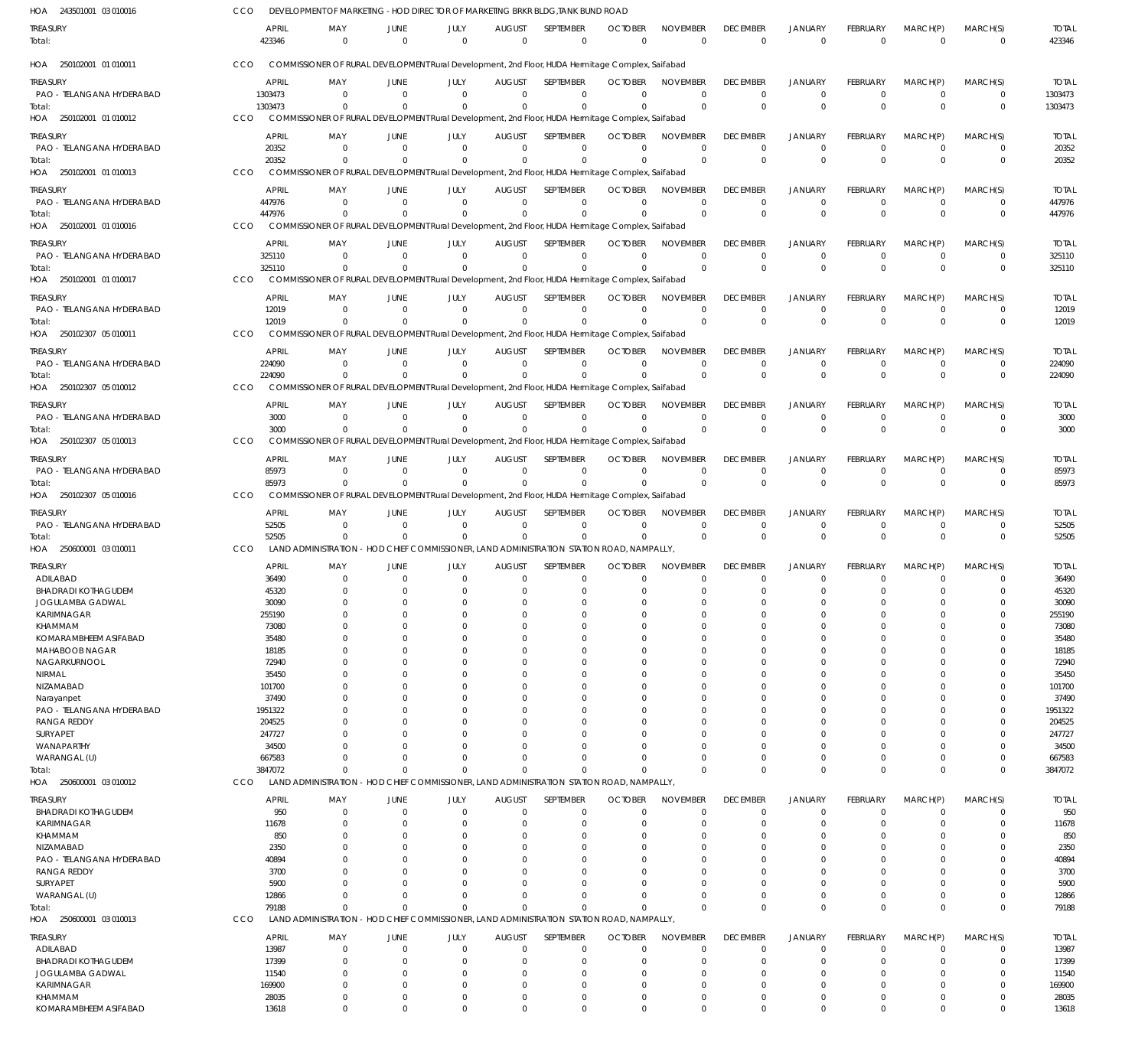| HOA<br>250600001 03 010013            |               | LAND ADMINISTRATION - HOD CHIEF COMMISSIONER, LAND ADMINISTRATION STATION ROAD, NAMPALLY  |                                  |                                                                       |                              |                                 |                            |                             |                                   |                                  |                         |                            |                         |                       |
|---------------------------------------|---------------|-------------------------------------------------------------------------------------------|----------------------------------|-----------------------------------------------------------------------|------------------------------|---------------------------------|----------------------------|-----------------------------|-----------------------------------|----------------------------------|-------------------------|----------------------------|-------------------------|-----------------------|
| TREASURY                              |               | <b>APRIL</b><br>MAY                                                                       | JUNE                             | JULY                                                                  | <b>AUGUST</b>                | SEPTEMBER                       | <b>OCTOBER</b>             | <b>NOVEMBER</b>             | <b>DECEMBER</b>                   | <b>JANUARY</b>                   | FEBRUARY                | MARCH(P)                   | MARCH(S)                | <b>TOTAL</b>          |
| NAGARKURNOOL                          |               | 28004<br>$\Omega$<br>$\Omega$                                                             | $\overline{0}$<br>$\overline{0}$ | $\Omega$<br>$\Omega$                                                  | $\overline{0}$               | 0<br>$\mathbf 0$                | $\Omega$<br>$\Omega$       | $\Omega$<br>$\Omega$        | $\overline{0}$<br>$\overline{0}$  | $\overline{0}$<br>$\overline{0}$ | $\mathbf 0$<br>$\Omega$ | $\Omega$<br>$\Omega$       | 0<br>$\mathbf 0$        | 28004                 |
| NIRMAL<br>NIZAMABAD                   |               | 13618<br>39039                                                                            | $\Omega$                         | 0                                                                     | 0<br>0                       | 0                               | $\Omega$                   | $\Omega$                    | $\Omega$                          | $\Omega$                         | 0                       |                            | 0                       | 13618<br>39039        |
| Narayanpet                            |               | 14386                                                                                     | $\Omega$                         | n                                                                     | 0                            | $\Omega$                        | $\Omega$                   | $\Omega$                    | $\Omega$                          | $\Omega$                         | O                       | C                          | $\mathbf 0$             | 14386                 |
| PAO - TELANGANA HYDERABAD             | 753259        |                                                                                           | $\Omega$                         |                                                                       | 0                            | $\Omega$                        | -C                         | $\Omega$                    | $\Omega$                          | $\Omega$                         |                         | C                          | 0                       | 753259                |
| <b>RANGA REDDY</b>                    | 78254         |                                                                                           | $\Omega$                         | O                                                                     | $\Omega$                     | $\Omega$                        | $\Omega$                   | $\Omega$                    |                                   | $\Omega$                         | $\Omega$                | $\Omega$                   | $\Omega$                | 78254                 |
| SURYAPET                              | 162280        |                                                                                           | $\Omega$                         |                                                                       | 0                            | $\Omega$                        | -C                         |                             |                                   | $\Omega$                         | $\Omega$                | C                          | 0                       | 162280                |
| WANAPARTHY                            | 13250         |                                                                                           | $\Omega$                         | O                                                                     | $\Omega$                     | $\Omega$                        | $\Omega$                   | $\Omega$                    | $\Omega$                          | $\Omega$                         | $\Omega$                | $\Omega$                   | $\mathbf 0$             | 13250                 |
| WARANGAL (U)                          | 216007        | $\Omega$                                                                                  | $\Omega$                         | 0                                                                     | $\Omega$                     | $\Omega$                        | $\Omega$                   | $\Omega$                    | $\Omega$                          | $\overline{0}$                   | $\Omega$                | $\Omega$                   | $\mathbf 0$             | 216007                |
| Total:                                | 1572576       | $\Omega$                                                                                  | $\Omega$                         | $\Omega$                                                              | $\Omega$                     | $\Omega$                        |                            | $\Omega$                    | $\Omega$                          | $\Omega$                         | $\Omega$                | $\Omega$                   | $\mathbf 0$             | 1572576               |
| HOA<br>250600001 03 010014            | CCO           | <b>LAND ADMINISTRATION</b>                                                                |                                  | - HOD CHIEF COMMISSIONER, LAND ADMINISTRATION STATION ROAD, NAMPALLY, |                              |                                 |                            |                             |                                   |                                  |                         |                            |                         |                       |
| treasury                              |               | <b>APRIL</b><br>MAY                                                                       | JUNE                             | JULY                                                                  | <b>AUGUST</b>                | SEPTEMBER                       | <b>OCTOBER</b>             | <b>NOVEMBER</b>             | <b>DECEMBER</b>                   | <b>JANUARY</b>                   | FEBRUARY                | MARCH(P)                   | MARCH(S)                | <b>TOTAL</b>          |
| <b>KARIMNAGAR</b>                     |               | 3100<br>$\mathbf 0$                                                                       | $\overline{0}$                   | $\mathbf 0$                                                           | $\overline{0}$               | $\mathbf 0$                     | $\Omega$                   | $\Omega$                    | $^{\circ}$                        | $\overline{0}$                   | $\mathbf 0$             | $\mathbf 0$                | $\mathbf 0$             | 3100                  |
| SURYAPET                              |               | 3100<br>$\Omega$                                                                          | $\Omega$                         | $\mathbf 0$                                                           | 0                            | $\mathbf 0$                     | $^{\circ}$                 | $\Omega$                    | $^{\circ}$                        | $\overline{0}$                   | 0                       | $\mathbf 0$                | $\mathbf 0$             | 3100                  |
| iotal:                                |               | 6200<br>$\Omega$                                                                          | $\Omega$                         | $\Omega$                                                              | $\mathbf 0$                  | $\mathbf 0$                     | $\Omega$                   | $\Omega$                    | $\overline{0}$                    | $\overline{0}$                   | $\Omega$                | $\Omega$                   | $\mathbf 0$             | 6200                  |
| HOA 250600001 03 010015               | CCO           | <b>LAND ADMINISTRATION</b>                                                                |                                  | - HOD CHIEF COMMISSIONER, LAND ADMINISTRATION STATION ROAD, NAMPALLY, |                              |                                 |                            |                             |                                   |                                  |                         |                            |                         |                       |
| treasury                              |               | <b>APRIL</b><br>MAY                                                                       | JUNE                             | JULY                                                                  | <b>AUGUST</b>                | SEPTEMBER                       | <b>OCTOBER</b>             | <b>NOVEMBER</b>             | <b>DECEMBER</b>                   | <b>JANUARY</b>                   | <b>FEBRUARY</b>         | MARCH(P)                   | MARCH(S)                | <b>TOTAL</b>          |
| <b>KARIMNAGAR</b>                     |               | 17310<br>$\Omega$                                                                         | $\overline{0}$                   | $\mathbf 0$                                                           | $\mathbf 0$                  | $\mathbf 0$                     | $\Omega$                   | $\Omega$                    | $\overline{0}$                    | $\overline{0}$                   | $\Omega$                | $\mathbf 0$                | 0                       | 17310                 |
| PAO - TELANGANA HYDERABAD             |               | 1400<br>$\Omega$                                                                          | $\Omega$                         | $\Omega$                                                              | 0                            | $\mathbf 0$                     | 0                          | $\Omega$                    | $\overline{0}$                    | $\overline{0}$                   | $\mathbf 0$             | $\Omega$                   | $\mathbf 0$             | 1400                  |
| SURYAPET                              |               | 16203<br>$\Omega$                                                                         | $\Omega$                         | $\Omega$                                                              | $\Omega$                     | $\mathbf 0$                     | $\Omega$                   | $\Omega$                    | $^{\circ}$                        | $\overline{0}$                   | $\Omega$                | $\Omega$                   | $\mathbf 0$             | 16203                 |
| Total:                                | 34913         | $\Omega$                                                                                  | $\Omega$                         | $\Omega$                                                              | $\Omega$                     | $\Omega$                        | $\Omega$                   | $\Omega$                    | $\mathbf 0$                       | $\Omega$                         | $\Omega$                | $\Omega$                   | $\mathbf 0$             | 34913                 |
| HOA<br>250600001 03 010016            | CCO           | LAND ADMINISTRATION - HOD CHIEF COMMISSIONER, LAND ADMINISTRATION STATION ROAD, NAMPALLY, |                                  |                                                                       |                              |                                 |                            |                             |                                   |                                  |                         |                            |                         |                       |
| TREASURY                              |               | <b>APRIL</b><br>MAY                                                                       | JUNE                             | JULY                                                                  | <b>AUGUST</b>                | <b>SEPTEMBER</b>                | <b>OCTOBER</b>             | <b>NOVEMBER</b>             | <b>DECEMBER</b>                   | <b>JANUARY</b>                   | FEBRUARY                | MARCH(P)                   | MARCH(S)                | <b>TOTAL</b>          |
| ADILABAD                              |               | 5230<br>$\mathbf 0$                                                                       | $\overline{0}$                   | $\mathbf 0$                                                           | $\overline{0}$               | $\mathbf 0$                     | $\Omega$                   | $\Omega$                    | $^{\circ}$                        | $\overline{0}$                   | $\mathbf 0$             | O                          | $\mathbf 0$             | 5230                  |
| <b>BHADRADI KOTHAGUDEM</b>            |               | 7384<br>0                                                                                 | $\Omega$                         | 0                                                                     | 0                            | $\mathbf 0$                     | $\Omega$                   | $\Omega$                    | $\Omega$                          | $\Omega$                         | 0                       | $\Omega$                   | $\mathbf 0$             | 7384                  |
| JOGULAMBA GADWAL                      |               | 4315                                                                                      | $\Omega$                         |                                                                       | 0                            | 0                               | -C                         |                             |                                   | $\Omega$                         | 0                       | $\Omega$                   | $\mathbf 0$             | 4315                  |
| KARIMNAGAR                            |               | 38824                                                                                     | $\Omega$                         |                                                                       | 0                            | $\mathbf 0$                     | -0                         |                             |                                   | $\Omega$                         |                         | $\Omega$                   | $\mathbf 0$             | 38824                 |
| KHAMMAM                               |               | 14460                                                                                     | $\Omega$                         |                                                                       | 0                            | 0                               |                            |                             |                                   |                                  |                         | C                          | 0                       | 14460                 |
| KOMARAMBHEEM ASIFABAD                 |               | 4214                                                                                      | $\Omega$                         |                                                                       | 0                            | 0                               | -C                         |                             |                                   | $\Omega$                         | O                       | $\Omega$                   | 0                       | 4214                  |
| NAGARKURNOOL                          |               | 8666                                                                                      | $\Omega$<br>$\Omega$             |                                                                       | 0                            | $\mathbf 0$<br>$\mathbf 0$      |                            |                             |                                   | $\Omega$                         | U                       | $\Omega$<br>$\Omega$       | 0<br>$\mathbf 0$        | 8666                  |
| NIRMAL<br>NIZAMABAD                   |               | 5092<br>16530                                                                             | $\Omega$                         |                                                                       | 0<br>0                       | 0                               | -0<br>-C                   |                             |                                   |                                  | 0<br>O                  | C                          | 0                       | 5092<br>16530         |
| Narayanpet                            |               | 4452                                                                                      | $\Omega$                         |                                                                       | 0                            | 0                               | -C                         | $\cap$                      |                                   | $\Omega$                         | 0                       | $\Omega$                   | 0                       | 4452                  |
| PAO - TELANGANA HYDERABAD             | 577304        |                                                                                           | $\Omega$                         |                                                                       | 0                            | $\mathbf 0$                     |                            |                             |                                   |                                  |                         | $\Omega$                   | $\mathbf 0$             | 577304                |
| <b>RANGA REDDY</b>                    |               | 56870                                                                                     | $\Omega$                         |                                                                       | 0                            | 0                               |                            |                             |                                   | $\Omega$                         | 0                       | $\Omega$                   | $\mathbf 0$             | 56870                 |
| SURYAPET                              | 37392         |                                                                                           | $\Omega$                         |                                                                       | 0                            | $\Omega$                        |                            |                             |                                   |                                  | O                       | $\Omega$                   | $\mathbf 0$             | 37392                 |
| WANAPARTHY                            |               | 4955                                                                                      | $\Omega$                         | n                                                                     | 0                            | 0                               |                            | $\Omega$                    |                                   | $\Omega$                         | 0                       | $\Omega$                   | $\mathbf 0$             | 4955                  |
| WARANGAL (U)                          | 115907        | <sup>0</sup>                                                                              | $\Omega$                         | 0                                                                     | 0                            | $\mathbf 0$                     | -C                         | $\Omega$                    | $\Omega$                          | $\overline{0}$                   | $\Omega$                | $\mathbf 0$                | $\mathbf 0$             | 115907                |
| otal:                                 | 901595        | $\Omega$                                                                                  | $\Omega$                         | $\Omega$                                                              | $\Omega$                     | $\Omega$                        |                            | $\Omega$                    | $\Omega$                          | $\Omega$                         | $\Omega$                | $\Omega$                   | $\mathbf 0$             | 901595                |
| HOA 250600001 03 010018               | CCO           | <b>LAND ADMINISTRATION</b>                                                                |                                  | - HOD CHIEF COMMISSIONER, LAND ADMINISTRATION STATION ROAD, NAMPALLY, |                              |                                 |                            |                             |                                   |                                  |                         |                            |                         |                       |
| treasury                              |               | <b>APRIL</b><br>MAY                                                                       | JUNE                             | JULY                                                                  | <b>AUGUST</b>                | SEPTEMBER                       | <b>OCTOBER</b>             | <b>NOVEMBER</b>             | <b>DECEMBER</b>                   | <b>JANUARY</b>                   | FEBRUARY                | MARCH(P)                   | MARCH(S)                | <b>TOTAL</b>          |
| PAO - TELANGANA HYDERABAD             | 164887        | $\Omega$                                                                                  | $\mathbf{0}$                     | $\mathbf 0$                                                           | $\overline{0}$               | $\mathbf 0$                     | $\Omega$                   | $\Omega$                    | $\overline{0}$                    | $\overline{0}$                   | $\overline{0}$          | $\mathbf 0$                | 0                       | 164887                |
| Total:                                | 164887        | $\Omega$                                                                                  | $\Omega$                         | $\Omega$                                                              | $\Omega$                     | $\mathbf 0$                     | $\mathbf{0}$               | $\Omega$                    | $\mathbf 0$                       | $\mathbf 0$                      | $\Omega$                | $\mathbf 0$                | $\mathbf 0$             | 164887                |
| HOA 251500001 01 010011               | CCO           | THE COMMISSIONER, PANCHAYAT RAJ URDU HALL LANE, HIMAYATNAGAR                              |                                  |                                                                       |                              |                                 |                            |                             |                                   |                                  |                         |                            |                         |                       |
| TREASURY                              |               | <b>APRIL</b><br>MAY                                                                       | JUNE                             | JULY                                                                  | <b>AUGUST</b>                | SEPTEMBER                       | <b>OCTOBER</b>             | <b>NOVEMBER</b>             | <b>DECEMBER</b>                   | JANUARY                          | <b>FEBRUARY</b>         | MARCH(P)                   | MARCH(S)                | <b>TOTAL</b>          |
| PAO - TELANGANA HYDERABAD             | 1355103       | 0                                                                                         | $\Omega$                         | 0                                                                     | 0                            | 0                               | $\Omega$                   | -0                          | 0                                 | $\overline{0}$                   | $\mathbf 0$             | 0                          | $\mathbf 0$             | 1355103               |
| Total:                                | 1355103       | $\Omega$                                                                                  | $\Omega$                         | $\Omega$                                                              | $\mathbf 0$                  | $\mathbf 0$                     | $\Omega$                   | $\Omega$                    | $\mathbf 0$                       | $\mathbf 0$                      | $\mathbf 0$             | $\overline{0}$             | $\mathbf 0$             | 1355103               |
| HOA 251500001 01 010012               | CCO           | THE COMMISSIONER, PANCHAYAT RAJ URDU HALL LANE, HIMAYATNAGAR                              |                                  |                                                                       |                              |                                 |                            |                             |                                   |                                  |                         |                            |                         |                       |
|                                       |               |                                                                                           |                                  |                                                                       |                              |                                 |                            |                             |                                   |                                  |                         |                            |                         |                       |
| treasury<br>PAO - TELANGANA HYDERABAD |               | <b>APRIL</b><br>MAY<br>27577<br>- 0                                                       | <b>JUNE</b><br>$\overline{0}$    | JULY<br>$\mathbf{0}$                                                  | <b>AUGUST</b><br>$\mathbf 0$ | <b>SEPTEMBER</b><br>$\mathbf 0$ | <b>OCTOBER</b><br>$\Omega$ | <b>NOVEMBER</b><br>$\Omega$ | <b>DECEMBER</b><br>$\overline{0}$ | <b>JANUARY</b><br>$\mathbf 0$    | FEBRUARY<br>$\mathbf 0$ | MARCH(P)<br>$\overline{0}$ | MARCH(S)<br>$\mathbf 0$ | <b>TOTAL</b><br>27577 |
| Total:                                | 27577         | $\Omega$                                                                                  | $\Omega$                         | $\Omega$                                                              | $\mathbf 0$                  | $\mathbf 0$                     | $\Omega$                   | $\Omega$                    | $\mathbf 0$                       | $\mathbf 0$                      | $\Omega$                | $\Omega$                   | $\mathbf 0$             | 27577                 |
| HOA 251500001 01 010013               | CCO           | THE COMMISSIONER, PANCHAYAT RAJ URDU HALL LANE, HIMAYATNAGAR                              |                                  |                                                                       |                              |                                 |                            |                             |                                   |                                  |                         |                            |                         |                       |
|                                       |               |                                                                                           |                                  |                                                                       |                              |                                 |                            |                             |                                   |                                  |                         |                            |                         |                       |
| treasury                              |               | <b>APRIL</b><br>MAY                                                                       | JUNE                             | JULY                                                                  | <b>AUGUST</b>                | SEPTEMBER                       | <b>OCTOBER</b>             | <b>NOVEMBER</b>             | <b>DECEMBER</b>                   | JANUARY                          | FEBRUARY                | MARCH(P)                   | MARCH(S)                | <b>TOTAL</b>          |
| PAO - TELANGANA HYDERABAD             | 597883        | $\mathbf 0$<br>$\Omega$                                                                   | $\overline{0}$<br>$\Omega$       | $\mathbf 0$<br>$\Omega$                                               | $\mathbf 0$                  | $\mathbf 0$                     | $\mathbf 0$<br>$\Omega$    | $\Omega$<br>$\Omega$        | $\overline{0}$                    | $\mathbf 0$                      | $\overline{0}$          | $\mathbf 0$<br>$\Omega$    | $\mathbf 0$             | 597883                |
| Total:<br>HOA 251500001 01 010016     | 597883<br>CCO | THE COMMISSIONER, PANCHAYAT RAJ URDU HALL LANE, HIMAYATNAGAR                              |                                  |                                                                       | 0                            | $\mathbf 0$                     |                            |                             | $\mathbf 0$                       | $\mathbf 0$                      | $\mathbf 0$             |                            | $\mathbf 0$             | 597883                |
|                                       |               |                                                                                           |                                  |                                                                       |                              |                                 |                            |                             |                                   |                                  |                         |                            |                         |                       |
| treasury                              |               | <b>APRIL</b><br>MAY                                                                       | JUNE                             | JULY                                                                  | <b>AUGUST</b>                | SEPTEMBER                       | <b>OCTOBER</b>             | <b>NOVEMBER</b>             | <b>DECEMBER</b>                   | <b>JANUARY</b>                   | FEBRUARY                | MARCH(P)                   | MARCH(S)                | <b>TOTAL</b>          |
| PAO - TELANGANA HYDERABAD             | 349017        | $\Omega$                                                                                  | $\Omega$                         | $\mathbf 0$                                                           | $\mathbf 0$                  | $\mathbf 0$                     | $\Omega$                   | $\Omega$                    | $\overline{0}$                    | $\overline{0}$                   | $\overline{0}$          | $\mathbf 0$                | $\mathbf 0$             | 349017                |
| Total:                                | 349017        | $\Omega$                                                                                  | $\Omega$                         | $\Omega$                                                              | $\mathbf 0$                  | $\mathbf 0$                     | $\mathbf{0}$               | $\Omega$                    | $\mathbf 0$                       | $\mathbf 0$                      | $\overline{0}$          | $\mathbf{0}$               | 0                       | 349017                |
| HOA 251500001 01 130133               | CCO           | THE COMMISSIONER, PANCHAYAT RAJ URDU HALL LANE, HIMAYATNAGAR                              |                                  |                                                                       |                              |                                 |                            |                             |                                   |                                  |                         |                            |                         |                       |
| Treasury                              |               | <b>APRIL</b><br>MAY                                                                       | JUNE                             | JULY                                                                  | <b>AUGUST</b>                | SEPTEMBER                       | <b>OCTOBER</b>             | <b>NOVEMBER</b>             | <b>DECEMBER</b>                   | <b>JANUARY</b>                   | FEBRUARY                | MARCH(P)                   | MARCH(S)                | <b>TOTAL</b>          |
| PAO - TELANGANA HYDERABAD             |               | 2267<br>0                                                                                 | $\overline{0}$                   | $\mathbf 0$                                                           | $\mathbf 0$                  | $\mathbf 0$                     | $\Omega$                   | $\Omega$                    | $^{\circ}$                        | $\overline{0}$                   | $^{\circ}$              | $\mathbf 0$                | $\mathbf 0$             | 2267                  |
| Total:                                |               | 2267<br>$\overline{0}$                                                                    | $\overline{0}$                   | $\mathbf 0$                                                           | 0                            | $\mathbf 0$                     | $\Omega$                   | $\Omega$                    | $^{\circ}$                        | $\mathbf 0$                      | $\mathbf 0$             | $\mathbf 0$                | $\mathbf 0$             | 2267                  |
| HOA 251500001 01 130135               | CCO           | THE COMMISSIONER, PANCHAYAT RAJ URDU HALL LANE, HIMAYATNAGAR                              |                                  |                                                                       |                              |                                 |                            |                             |                                   |                                  |                         |                            |                         |                       |
| treasury                              |               | <b>APRIL</b><br>MAY                                                                       | JUNE                             | JULY                                                                  | <b>AUGUST</b>                | SEPTEMBER                       | <b>OCTOBER</b>             | <b>NOVEMBER</b>             | <b>DECEMBER</b>                   | <b>JANUARY</b>                   | FEBRUARY                | MARCH(P)                   | MARCH(S)                | <b>TOTAL</b>          |
| PAO - TELANGANA HYDERABAD             |               | 88774<br>$\mathbf 0$                                                                      | $\overline{0}$                   | $\Omega$                                                              | $\mathbf 0$                  | $\mathbf 0$                     | $\mathbf 0$                | $\Omega$                    | $^{\circ}$                        | $\overline{0}$                   | $^{\circ}$              | $\mathbf 0$                | 0                       | 88774                 |
| Total:                                |               | 88774<br>$\overline{0}$                                                                   | $\overline{0}$                   | $\Omega$                                                              | $\Omega$                     | $\mathbf 0$                     | $\mathbf{0}$               | $\Omega$                    | $\mathbf 0$                       | $\mathbf 0$                      | $\Omega$                | $\Omega$                   | $\mathbf 0$             | 88774                 |
| HOA 251500001 03 010011               | CCO           | THE COMMISSIONER, PANCHAYAT RAJ URDU HALL LANE, HIMAYATNAGAR                              |                                  |                                                                       |                              |                                 |                            |                             |                                   |                                  |                         |                            |                         |                       |
| TREASURY                              |               | <b>APRIL</b><br>MAY                                                                       | JUNE                             | JULY                                                                  | <b>AUGUST</b>                | SEPTEMBER                       | <b>OCTOBER</b>             | <b>NOVEMBER</b>             | <b>DECEMBER</b>                   | <b>JANUARY</b>                   | FEBRUARY                | MARCH(P)                   | MARCH(S)                | <b>TOTAL</b>          |
| ADILABAD                              | 419400        | $\overline{0}$                                                                            | $\overline{0}$                   | $\mathbf 0$                                                           | $\overline{0}$               | $\mathbf 0$                     | $\Omega$                   | $\Omega$                    | $^{\circ}$                        | $\overline{0}$                   | $\overline{0}$          | $\mathbf 0$                | $\mathbf 0$             | 419400                |
| <b>BHADRADI KOTHAGUDEM</b>            | 418370        | $\Omega$                                                                                  | $\Omega$                         | $\Omega$                                                              | 0                            | $\mathbf 0$                     | $\Omega$                   | $\Omega$                    | $^{\circ}$                        | 0                                | 0                       | O                          | $\mathbf 0$             | 418370                |
| BHOOPALAPALLY                         | 107846        | $\Omega$                                                                                  | $\Omega$                         | 0                                                                     | 0                            | 0                               | $\Omega$                   | $\Omega$                    | $\Omega$                          | $\Omega$                         | 0                       | $\Omega$                   | 0                       | 107846                |
| <b>JAGTIAL</b>                        | 496390        | 0                                                                                         | $\Omega$                         | 0                                                                     | 0                            | $\mathbf 0$                     | $\Omega$                   | $\Omega$                    | $\Omega$                          | $\Omega$                         | 0                       | $\Omega$                   | $\mathbf 0$             | 496390                |
| <b>JANGAON</b>                        | 155830        | $\Omega$                                                                                  | $\Omega$                         |                                                                       | 0                            | 0                               | $\Omega$                   | $\Omega$                    | $\Omega$                          | $\Omega$                         | 0                       | $\Omega$                   | 0                       | 155830                |
| JOGULAMBA GADWAL                      | 332700        | 0                                                                                         | $\Omega$                         | <sup>0</sup>                                                          | $\Omega$                     | $\mathbf 0$                     | $\Omega$                   | $\Omega$                    | $\Omega$                          | $\Omega$                         | 0                       | $\Omega$                   | $\mathbf 0$             | 332700                |
| KAMAREDDY                             | 541765        | $\mathbf 0$                                                                               | $\overline{0}$                   | $\Omega$                                                              | 0                            | $\mathbf 0$                     | 0                          | $\Omega$                    | $\Omega$                          | $\overline{0}$                   | 0                       | $\mathbf 0$                | $\mathbf 0$             | 541765                |
| KARIMNAGAR                            | 461835        | $\mathbf 0$                                                                               | $\mathbf{0}$                     | $\mathbf 0$                                                           | $\mathbf 0$                  | $\mathbf 0$                     | $\mathbf 0$                | $\Omega$                    | $\mathbf 0$                       | $\mathbf 0$                      | $\mathbf 0$             | $\mathbf 0$                | $\mathbf 0$             | 461835                |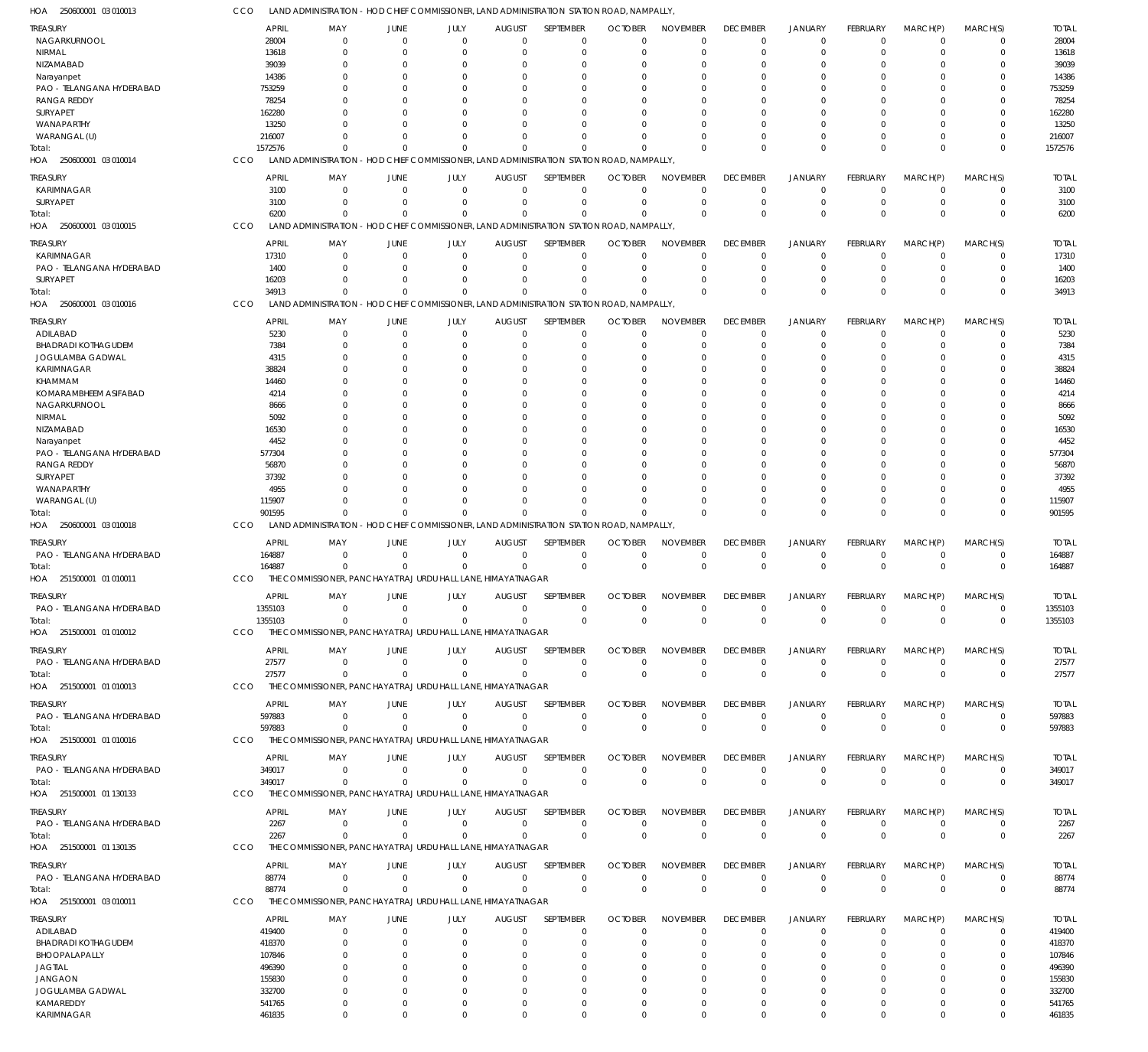| HOA<br>251500001 03 010011       | CCO                  | THE COMMISSIONER, PANCHAYAT RAJ URDU HALL LANE, HIMAYATNAGAR |                              |                            |                                  |                            |                               |                             |                               |                               |                            |                            |                            |                      |
|----------------------------------|----------------------|--------------------------------------------------------------|------------------------------|----------------------------|----------------------------------|----------------------------|-------------------------------|-----------------------------|-------------------------------|-------------------------------|----------------------------|----------------------------|----------------------------|----------------------|
| TREASURY                         | <b>APRIL</b>         | MAY                                                          | JUNE                         | JULY                       | <b>AUGUST</b>                    | SEPTEMBER                  | <b>OCTOBER</b>                | <b>NOVEMBER</b>             | <b>DECEMBER</b>               | <b>JANUARY</b>                | <b>FEBRUARY</b>            | MARCH(P)                   | MARCH(S)                   | <b>TOTAL</b>         |
| KHAMMAM                          | 553750               | $\Omega$                                                     | $\overline{0}$               | $\mathbf 0$                | $\mathbf 0$                      | 0                          | $\mathbf 0$                   | $\Omega$                    | $\mathbf 0$                   | $\mathbf 0$                   | $\overline{0}$             | $\overline{0}$             | $\mathbf 0$                | 553750               |
| KOMARAMBHEEM ASIFABAD            | 387330               | $\mathbf 0$                                                  | $\mathbf 0$                  | $\mathbf{0}$               | $\mathbf 0$                      | $\mathbf 0$                | $\mathbf 0$                   | $\Omega$                    | $\mathbf 0$                   | $\mathbf 0$                   | $\mathbf 0$                | $\overline{0}$             | $\mathbf 0$                | 387330               |
| MAHABOOB NAGAR<br>MAHABUBABAD    | 416050<br>367980     | $^{\circ}$<br>$\Omega$                                       | $\mathbf 0$<br>$\mathbf{0}$  | $\Omega$<br>$\Omega$       | 0<br>$\Omega$                    | $\mathbf 0$<br>$\mathbf 0$ | $\Omega$<br>$\Omega$          | $\Omega$<br>$\Omega$        | $\overline{0}$<br>$\Omega$    | $\overline{0}$<br>$\Omega$    | $\Omega$<br>$\Omega$       | $\Omega$<br>$\Omega$       | $\mathbf 0$<br>$\mathbf 0$ | 416050<br>367980     |
| <b>MANCHERIAL</b>                | 186330               | $\Omega$                                                     | $\overline{0}$               | $\Omega$                   | $\Omega$                         | $\mathbf 0$                | $\Omega$                      | $\Omega$                    | $\Omega$                      | $\Omega$                      | $\Omega$                   | $\Omega$                   | $\mathbf 0$                | 186330               |
| MEDAK                            | 373303               | $\Omega$                                                     | $\mathbf 0$                  | $\Omega$                   | $\mathbf 0$                      | $\mathbf 0$                | $\Omega$                      | $\Omega$                    | $\Omega$                      | $\Omega$                      | $\Omega$                   | $\Omega$                   | $\mathbf 0$                | 373303               |
| <b>MEDCHAL</b>                   | 162230               | $\Omega$                                                     | $\overline{0}$               | $\Omega$                   | $\overline{0}$                   | $\mathbf 0$                | $\Omega$                      | $\Omega$                    | $\Omega$                      | $\Omega$                      | $\Omega$                   | $\Omega$                   | $\mathbf 0$                | 162230               |
| Mulugu                           | 237130               | $\Omega$                                                     | $\Omega$                     | $\Omega$                   | $\Omega$                         | $\mathbf 0$                | $\Omega$                      | $\Omega$                    | $\Omega$                      | $\Omega$                      | $\Omega$                   | $\Omega$                   | $\mathbf 0$                | 237130               |
| NAGARKURNOOL                     | 531800               | $\Omega$                                                     | $\overline{0}$               | $\Omega$                   | $\overline{0}$                   | $\mathbf 0$                | $\Omega$                      | $\Omega$                    | $\Omega$                      | $\Omega$                      | $\Omega$                   | $\Omega$                   | $\mathbf 0$                | 531800               |
| NALGONDA                         | 607024               | $\Omega$                                                     | $\Omega$                     | $\Omega$                   | $\Omega$                         | $\mathbf 0$                | $\Omega$                      | $\Omega$                    | $\Omega$                      | $\Omega$                      | $\Omega$                   | $\Omega$                   | $\mathbf 0$                | 607024               |
| NIRMAL                           | 328070               | $\Omega$                                                     | $\Omega$                     | $\Omega$                   | $\Omega$                         | $\mathbf 0$                | $\Omega$                      | $\Omega$                    | $\Omega$                      | $\Omega$                      | $\Omega$                   | $\Omega$                   | $\mathbf 0$                | 328070               |
| NIZAMABAD                        | 862690               | $\Omega$                                                     | $\Omega$                     | $\Omega$                   | $\Omega$                         | $\mathbf 0$                | $\Omega$                      | $\Omega$                    | $\Omega$                      | $\Omega$                      | $\Omega$                   | $\Omega$                   | $\mathbf 0$                | 862690               |
| Narayanpet<br>PEDDAPALLY         | 316845<br>291910     | $\Omega$<br>$\Omega$                                         | $\overline{0}$<br>$\Omega$   | $\Omega$<br>$\Omega$       | $\overline{0}$<br>$\Omega$       | $\mathbf 0$<br>$\mathbf 0$ | $\Omega$<br>$\Omega$          | $\Omega$<br>$\Omega$        | $\Omega$<br>$\Omega$          | $\Omega$<br>$\Omega$          | $\Omega$<br>$\Omega$       | $\Omega$<br>$\Omega$       | $\mathbf 0$<br>$\mathbf 0$ | 316845<br>291910     |
| <b>RANGA REDDY</b>               | 613376               | $\Omega$                                                     | $\overline{0}$               | $\Omega$                   | $\overline{0}$                   | $\mathbf 0$                | $\Omega$                      | $\Omega$                    | $\Omega$                      | $\Omega$                      | $\Omega$                   | $\Omega$                   | $\mathbf 0$                | 613376               |
| SANGAREDDY                       | 395370               | $\Omega$                                                     | $\overline{0}$               | $\Omega$                   | $\overline{0}$                   | $\mathbf 0$                | $\Omega$                      | $\Omega$                    | $\Omega$                      | $\Omega$                      | $\Omega$                   | $\Omega$                   | $\mathbf 0$                | 395370               |
| SIDDIPET                         | 298070               | $\Omega$                                                     | $\overline{0}$               | $\Omega$                   | $\Omega$                         | $\mathbf 0$                | $\Omega$                      | $\Omega$                    | $\Omega$                      | $\Omega$                      | $\Omega$                   | $\Omega$                   | $\mathbf 0$                | 298070               |
| SIRICILLA                        | 172235               | $\Omega$                                                     | $\Omega$                     | $\Omega$                   | $\Omega$                         | $\mathbf 0$                | $\Omega$                      | $\Omega$                    | $\Omega$                      | $\Omega$                      | $\Omega$                   | $\Omega$                   | $\mathbf 0$                | 172235               |
| SURYAPET                         | 305810               | $\Omega$                                                     | $\overline{0}$               | $\Omega$                   | $\overline{0}$                   | $\mathbf 0$                | $\Omega$                      | $\Omega$                    | $\Omega$                      | $\Omega$                      | $\Omega$                   | $\Omega$                   | $\mathbf 0$                | 305810               |
| VIKARABAD                        | 255570               | $\Omega$                                                     | $\Omega$                     | $\Omega$                   | $\Omega$                         | $\mathbf 0$                | $\Omega$                      | $\Omega$                    | $\Omega$                      | $\Omega$                      | $\Omega$                   | $\Omega$                   | $\mathbf 0$                | 255570               |
| WANAPARTHY                       | 154210               | $\Omega$                                                     | $\Omega$                     | $\Omega$                   | $\Omega$                         | $\mathbf 0$                | $\Omega$                      | $\Omega$                    | $\Omega$                      | $\Omega$                      | $\Omega$                   | $\Omega$                   | $\mathbf 0$                | 154210               |
| WARANGAL (R)                     | 275840               | $\Omega$                                                     | $\Omega$                     | $\Omega$                   | $\overline{0}$                   | $\mathbf 0$                | $\Omega$                      | $\Omega$                    | $\Omega$                      | $\Omega$                      | $\Omega$                   | $\Omega$                   | $\mathbf 0$                | 275840               |
| WARANGAL (U)                     | 383582               | $\Omega$<br>$\Omega$                                         | $\overline{0}$<br>$\Omega$   | $\Omega$<br>$\Omega$       | $\mathbf 0$<br>$\mathbf 0$       | $\mathbf 0$<br>$\mathbf 0$ | $\Omega$<br>$\Omega$          | $\Omega$<br>$\Omega$        | $^{\circ}$<br>$\Omega$        | $\overline{0}$<br>$\mathbf 0$ | $\Omega$<br>$\Omega$       | $\mathbf 0$<br>$\mathbf 0$ | $\mathbf 0$<br>$\mathbf 0$ | 383582               |
| YADADRI<br>Total:                | 309210<br>11719851   | $\Omega$                                                     | $\Omega$                     | $\Omega$                   | $\Omega$                         | $\mathbf 0$                | $\Omega$                      | $\Omega$                    | $\mathbf 0$                   | $\,0\,$                       | $\Omega$                   | $\mathbf 0$                | $\mathbf 0$                | 309210<br>11719851   |
| HOA 251500001 03 010012          | CCO                  | THE COMMISSIONER, PANCHAYAT RAJ URDU HALL LANE, HIMAYATNAGAR |                              |                            |                                  |                            |                               |                             |                               |                               |                            |                            |                            |                      |
|                                  |                      |                                                              |                              |                            |                                  |                            |                               |                             |                               |                               |                            |                            |                            |                      |
| <b>TREASURY</b><br>ADILABAD      | <b>APRIL</b><br>1940 | MAY<br>$\mathbf 0$                                           | JUNE<br>$\overline{0}$       | JULY<br>$\mathbf 0$        | <b>AUGUST</b><br>$\mathbf 0$     | SEPTEMBER<br>$\mathbf 0$   | <b>OCTOBER</b><br>$\mathbf 0$ | <b>NOVEMBER</b><br>$\Omega$ | <b>DECEMBER</b><br>$^{\circ}$ | <b>JANUARY</b><br>$\mathbf 0$ | FEBRUARY<br>$\mathbf 0$    | MARCH(P)<br>$\overline{0}$ | MARCH(S)<br>$\mathbf 0$    | <b>TOTAL</b><br>1940 |
| <b>BHADRADI KOTHAGUDEM</b>       | 9125                 | $\mathbf 0$                                                  | $\mathbf 0$                  | $\mathbf 0$                | 0                                | $\mathbf 0$                | $\mathbf 0$                   | $\Omega$                    | $\overline{0}$                | $\overline{0}$                | $\mathbf 0$                | $\mathbf 0$                | $\mathsf 0$                | 9125                 |
| JOGULAMBA GADWAL                 | 2000                 | $\Omega$                                                     | $\overline{0}$               | $\Omega$                   | 0                                | $\mathbf 0$                | $\Omega$                      | $\Omega$                    | $\Omega$                      | $\Omega$                      | $\Omega$                   | $\Omega$                   | $\mathsf 0$                | 2000                 |
| KAMAREDDY                        | 163                  | $\Omega$                                                     | $\overline{0}$               | $\Omega$                   | 0                                | $\mathbf 0$                | $\Omega$                      | $\Omega$                    | $\Omega$                      | $\Omega$                      | $\Omega$                   | $\Omega$                   | $\mathbf 0$                | 163                  |
| KARIMNAGAR                       | 10898                | $\mathbf 0$                                                  | $\overline{0}$               | $\Omega$                   | $\overline{0}$                   | $\mathbf 0$                | $\Omega$                      | $\Omega$                    | $\Omega$                      | $\Omega$                      | $\Omega$                   | $\Omega$                   | $\mathsf 0$                | 10898                |
| KHAMMAM                          | 5600                 | $\Omega$                                                     | $\overline{0}$               | $\Omega$                   | 0                                | $\mathbf 0$                | $\Omega$                      | $\Omega$                    | $\Omega$                      | $\Omega$                      | $\Omega$                   | $\Omega$                   | $\mathbf 0$                | 5600                 |
| KOMARAMBHEEM ASIFABAD            | 6125                 | $\Omega$                                                     | $\Omega$                     | $\Omega$                   | 0                                | $\mathbf 0$                | $\Omega$                      | $\Omega$                    | $\Omega$                      | $\Omega$                      | $\Omega$                   | $\Omega$                   | $\mathbf 0$                | 6125                 |
| MAHABOOB NAGAR                   | 9407                 | $\Omega$                                                     | $\mathbf 0$                  | $\Omega$                   | 0                                | $\mathbf 0$                | $\Omega$                      | $\Omega$                    | $\Omega$                      | $\Omega$                      | $\Omega$                   | $\Omega$                   | $\mathbf 0$                | 9407                 |
| MAHABUBABAD                      | 1759                 | $\Omega$                                                     | $\overline{0}$               | O                          | 0                                | $\mathbf 0$                | $\Omega$                      | $\Omega$                    | $\Omega$                      | $\Omega$                      | $\Omega$                   | $\Omega$                   | $\mathsf 0$                | 1759                 |
| MEDAK                            | 3789                 | $\Omega$<br>$\Omega$                                         | $\Omega$<br>$\overline{0}$   | $\Omega$<br>$\Omega$       | $\Omega$                         | $\mathbf 0$<br>$\mathbf 0$ | $\Omega$<br>$\Omega$          | $\Omega$<br>$\Omega$        | $\Omega$<br>$\Omega$          | $\Omega$<br>$\Omega$          | $\Omega$<br>$\Omega$       | $\Omega$<br>$\Omega$       | $\mathbf 0$<br>$\mathbf 0$ | 3789                 |
| <b>MEDCHAL</b><br>Mulugu         | 3249<br>40           | $\Omega$                                                     | $\overline{0}$               | $\Omega$                   | 0<br>0                           | $\mathbf 0$                | $\Omega$                      | $\Omega$                    | $\Omega$                      | $\Omega$                      | $\Omega$                   | $\Omega$                   | $\mathbf 0$                | 3249<br>40           |
| NALGONDA                         | 840                  | $\Omega$                                                     | $\Omega$                     | $\Omega$                   | 0                                | $\mathbf 0$                | $\Omega$                      | $\Omega$                    | $\Omega$                      | $\Omega$                      | $\Omega$                   | $\Omega$                   | $\mathsf 0$                | 840                  |
| NIRMAL                           | 4000                 | $\Omega$                                                     | $\Omega$                     | $\Omega$                   | 0                                | $\mathbf 0$                | $\Omega$                      | $\Omega$                    | $\Omega$                      | $\Omega$                      | $\Omega$                   | $\Omega$                   | $\mathbf 0$                | 4000                 |
| NIZAMABAD                        | 6190                 | $\mathbf 0$                                                  | $\overline{0}$               | $\Omega$                   | 0                                | $\mathbf 0$                | $\Omega$                      | $\Omega$                    | $\Omega$                      | $\Omega$                      | $\Omega$                   | $\Omega$                   | $\mathsf 0$                | 6190                 |
| Narayanpet                       | 400                  | $\Omega$                                                     | $\Omega$                     | $\Omega$                   | 0                                | $\mathbf 0$                | $\Omega$                      | $\Omega$                    | $\Omega$                      | $\Omega$                      | $\Omega$                   | $\Omega$                   | $\mathbf 0$                | 400                  |
| PEDDAPALLY                       | 1378                 | $\Omega$                                                     | $\Omega$                     | $\Omega$                   | 0                                | $\mathbf 0$                | $\Omega$                      | $\Omega$                    | $\Omega$                      | $\Omega$                      | $\Omega$                   | $\Omega$                   | $\mathsf 0$                | 1378                 |
| <b>RANGA REDDY</b>               | 11127                | $\Omega$                                                     | $\mathbf 0$                  | $\Omega$                   | 0                                | $\mathbf 0$                | $\Omega$                      | $\Omega$                    | $\Omega$                      | $\Omega$                      | $\Omega$                   | $\mathbf 0$                | $\mathbf 0$                | 11127                |
| VIKARABAD                        | 2000                 | $\Omega$                                                     | $\overline{0}$               | 0                          | 0                                | $\mathbf 0$                | $\Omega$                      | $\Omega$                    | $\Omega$                      | $\Omega$                      | $\Omega$                   | $\Omega$                   | 0                          | 2000                 |
| WARANGAL (R)                     | 3500                 | $\Omega$                                                     | $\mathbf 0$                  | $\Omega$                   | $\mathbf 0$                      | $\mathbf 0$                | $\Omega$                      | $\Omega$                    | $\Omega$                      | $\mathbf 0$                   | $\Omega$                   | $\Omega$                   | $\mathbf 0$                | 3500                 |
| WARANGAL (U)<br>YADADRI          | 4595<br>2000         | 0<br>$\mathbf 0$                                             | 0<br>$\mathbf 0$             | 0<br>$\mathbf 0$           | 0<br>$\mathbf 0$                 | 0<br>$\mathbf 0$           | $\Omega$<br>$\mathbf 0$       | $\mathbf 0$                 | 0<br>$\overline{0}$           | 0<br>$\mathbf 0$              | 0<br>$\mathbf 0$           | $\Omega$<br>$\mathbf 0$    | $\mathsf 0$<br>$\mathbf 0$ | 4595<br>2000         |
| iotal:                           | 90125                | $\mathbf 0$                                                  | $\mathbf{0}$                 | $\Omega$                   | $\overline{0}$                   | $\mathbf 0$                | $\Omega$                      | $\mathbf{0}$                | $\mathbf 0$                   | $\mathbf 0$                   | $\mathbf 0$                | $\mathbf 0$                | $\mathbf 0$                | 90125                |
| HOA 251500001 03 010013          | CCO                  | THE COMMISSIONER, PANCHAYAT RAJ URDU HALL LANE, HIMAYATNAGAR |                              |                            |                                  |                            |                               |                             |                               |                               |                            |                            |                            |                      |
| treasury                         | <b>APRIL</b>         | MAY                                                          | JUNE                         | JULY                       | <b>AUGUST</b>                    | SEPTEMBER                  | <b>OCTOBER</b>                | <b>NOVEMBER</b>             | <b>DECEMBER</b>               | <b>JANUARY</b>                | FEBRUARY                   | MARCH(P)                   | MARCH(S)                   | <b>TOTAL</b>         |
| ADILABAD                         | 161267               | $\mathbf 0$                                                  | $\overline{0}$               | $\mathbf 0$                | $\mathbf 0$                      | 0                          | $\mathbf 0$                   | $\mathbf{0}$                | $\mathbf 0$                   | $\mathbf 0$                   | $\overline{0}$             | $\mathbf 0$                | $\mathbf 0$                | 161267               |
| <b>BHADRADI KOTHAGUDEM</b>       | 160622               | $\mathbf 0$                                                  | $\mathbf 0$                  | $\mathbf 0$                | $\overline{0}$                   | $\mathbf 0$                | $\mathbf 0$                   | $\Omega$                    | $\mathbf 0$                   | $\mathbf 0$                   | $\Omega$                   | $\mathbf 0$                | $\mathsf 0$                | 160622               |
| BHOOPALAPALLY                    | 41387                | $\mathbf 0$                                                  | $\mathbf 0$                  | $\Omega$                   | 0                                | $\mathbf 0$                | $^{\circ}$                    | $\Omega$                    | $\overline{0}$                | $\overline{0}$                | 0                          | $\Omega$                   | $\mathbf 0$                | 41387                |
| <b>JAGTIAL</b>                   | 190918               | $\mathbf 0$                                                  | $\mathbf 0$                  | $\Omega$                   | $\overline{0}$                   | $\mathbf 0$                | $\Omega$                      | $\Omega$                    | $\overline{0}$                | $\overline{0}$                | $\Omega$                   | $\Omega$                   | $\mathbf 0$                | 190918               |
| <b>JANGAON</b>                   | 53224                | $\Omega$                                                     | $\mathbf 0$                  | $\Omega$                   | $\Omega$                         | $\mathbf 0$                | $\Omega$                      | $\Omega$                    | $\Omega$                      | $\Omega$                      | $\Omega$                   | $\Omega$                   | $\mathbf 0$                | 53224                |
| JOGULAMBA GADWAL                 | 127706               | $\mathbf 0$                                                  | $\mathbf 0$                  | $\Omega$                   | $\overline{0}$                   | $\mathbf 0$                | $\Omega$                      | $\Omega$                    | $\Omega$                      | $\overline{0}$                | $\Omega$                   | $\Omega$                   | $\mathbf 0$                | 127706               |
| KAMAREDDY                        | 208235               | $\Omega$                                                     | $\mathbf{0}$                 | $\Omega$                   | $\mathbf 0$                      | $\mathbf 0$                | $\Omega$                      | $\Omega$                    | $\Omega$                      | $\Omega$                      | $\Omega$                   | $\Omega$                   | $\mathbf 0$                | 208235               |
| KARIMNAGAR                       | 179831               | $\Omega$<br>$\Omega$                                         | $\mathbf{0}$<br>$\mathbf{0}$ | $\Omega$<br>$\Omega$       | $\Omega$<br>$\Omega$             | $\mathbf 0$<br>$\mathbf 0$ | $\Omega$<br>$\Omega$          | $\Omega$<br>$\Omega$        | $\Omega$<br>$\Omega$          | $\Omega$<br>$\Omega$          | $\Omega$<br>$\Omega$       | $\Omega$<br>$\Omega$       | $\mathbf 0$<br>$\mathbf 0$ | 179831               |
| KHAMMAM<br>KOMARAMBHEEM ASIFABAD | 210567<br>147273     | $\Omega$                                                     | $\mathbf{0}$                 | $\Omega$                   | $\overline{0}$                   | $\mathbf 0$                | $\Omega$                      | $\Omega$                    | $\Omega$                      | $\overline{0}$                | $\Omega$                   | $\Omega$                   | $\mathbf 0$                | 210567<br>147273     |
| MAHABOOB NAGAR                   | 159866               | $\Omega$                                                     | $\mathbf{0}$                 | $\Omega$                   | $\Omega$                         | $\mathbf 0$                | $\Omega$                      | $\Omega$                    | $\Omega$                      | $\Omega$                      | $\Omega$                   | $\Omega$                   | $\mathbf 0$                | 159866               |
| MAHABUBABAD                      | 139721               | $\mathbf 0$                                                  | $\mathbf{0}$                 | $\Omega$                   | $\overline{0}$                   | $\mathbf 0$                | $\Omega$                      | $\Omega$                    | $\Omega$                      | $\Omega$                      | $\Omega$                   | $\Omega$                   | $\mathbf 0$                | 139721               |
| <b>MANCHERIAL</b>                | 71522                | $\Omega$                                                     | $\mathbf{0}$                 | $\Omega$                   | $\overline{0}$                   | $\mathbf 0$                | $\mathbf 0$                   | $\Omega$                    | $\Omega$                      | $\Omega$                      | $\Omega$                   | $\Omega$                   | $\mathbf 0$                | 71522                |
| MEDAK                            | 94227                | $\Omega$                                                     | $\mathbf{0}$                 | $\Omega$                   | $\overline{0}$                   | $\mathbf 0$                | $\Omega$                      | $\Omega$                    | $\Omega$                      | $\Omega$                      | $\Omega$                   | $\Omega$                   | $\mathbf 0$                | 94227                |
| <b>MEDCHAL</b>                   | 62270                | $\Omega$                                                     | $\mathbf 0$                  | $\Omega$                   | $\Omega$                         | $\mathbf 0$                | $\Omega$                      | $\Omega$                    | $\Omega$                      | $\Omega$                      | $\Omega$                   | $\Omega$                   | $\mathbf 0$                | 62270                |
| Mulugu                           | 91057                | $\mathbf 0$                                                  | $\mathbf 0$                  | $\Omega$                   | $\overline{0}$                   | $\mathbf 0$                | $\Omega$                      | $\Omega$                    | $\Omega$                      | $\Omega$                      | $\Omega$                   | $\Omega$                   | $\mathbf 0$                | 91057                |
| NAGARKURNOOL                     | 204244               | $\Omega$                                                     | $\mathbf 0$                  | $\Omega$                   | $\Omega$                         | $\mathbf 0$                | $\Omega$                      | $\Omega$                    | $\Omega$                      | $\Omega$                      | $\Omega$                   | $\Omega$                   | $\mathbf 0$                | 204244               |
| NALGONDA                         | 221632               | $\Omega$                                                     | $\mathbf 0$                  | $\Omega$                   | $\Omega$                         | $\mathbf 0$                | $\Omega$                      | $\Omega$                    | $\Omega$                      | $\Omega$                      | $\Omega$                   | $\Omega$                   | $\mathbf 0$                | 221632               |
| NIRMAL<br>NIZAMABAD              | 126155<br>331237     | $\Omega$<br>$\mathbf 0$                                      | $\mathbf 0$<br>$\mathbf 0$   | $\Omega$<br>$\Omega$       | $\overline{0}$<br>$\overline{0}$ | $\mathbf 0$<br>$\mathbf 0$ | $\Omega$<br>$\Omega$          | $\Omega$<br>$\Omega$        | $\Omega$<br>$\Omega$          | $\Omega$<br>$\Omega$          | $\Omega$<br>$\Omega$       | $\Omega$<br>$\Omega$       | $\mathbf 0$<br>$\mathbf 0$ | 126155<br>331237     |
| Narayanpet                       | 121711               | $\Omega$                                                     | $\mathbf 0$                  | $\Omega$                   | $\Omega$                         | $\mathbf 0$                | $\Omega$                      | $\Omega$                    | $\Omega$                      | $\Omega$                      | $\Omega$                   | $\Omega$                   | $\mathbf 0$                | 121711               |
| PEDDAPALLY                       | 112152               | $\Omega$                                                     | $\mathbf 0$                  | $\Omega$                   | $\overline{0}$                   | $\mathbf 0$                | $\Omega$                      | $\Omega$                    | $\Omega$                      | $\Omega$                      | $\Omega$                   | $\Omega$                   | $\mathbf 0$                | 112152               |
| <b>RANGA REDDY</b>               | 228533               | $\Omega$                                                     | $\mathbf 0$                  | $\Omega$                   | $\mathbf 0$                      | $\mathbf 0$                | $\Omega$                      | $\Omega$                    | $\Omega$                      | $\Omega$                      | $\Omega$                   | $\Omega$                   | $\mathbf 0$                | 228533               |
| SANGAREDDY                       | 152106               | $\Omega$                                                     | $\mathbf 0$                  | $\Omega$                   | $\overline{0}$                   | $\mathbf 0$                | $\Omega$                      | $\Omega$                    | $\Omega$                      | $\Omega$                      | $\Omega$                   | $\Omega$                   | $\mathbf 0$                | 152106               |
| SIDDIPET                         | 114367               | $\Omega$                                                     | $\mathbf 0$                  | $\Omega$                   | $\Omega$                         | $\mathbf 0$                | $\Omega$                      | $\Omega$                    | $\Omega$                      | $\Omega$                      | $\Omega$                   | $\Omega$                   | $\mathbf 0$                | 114367               |
| SIRICILLA                        | 66059                | $\mathbf 0$                                                  | $\mathbf 0$                  | $\Omega$                   | $\overline{0}$                   | $\mathbf 0$                | $\Omega$                      | $\Omega$                    | $\Omega$                      | $\overline{0}$                | $\Omega$                   | $\Omega$                   | $\mathbf 0$                | 66059                |
| SURYAPET                         | 117426               | $\Omega$                                                     | $\mathbf 0$                  | $\Omega$                   | $\mathbf 0$                      | $\mathbf 0$                | $^{\circ}$                    | $\Omega$                    | $\Omega$                      | $\mathbf{0}$                  | $\Omega$                   | $\mathbf 0$                | $\mathbf 0$                | 117426               |
| VIKARABAD<br>WANAPARTHY          | 98124<br>59156       | $\mathbf 0$<br>$\mathbf 0$                                   | $\mathbf 0$<br>$\mathbf 0$   | $\mathbf 0$<br>$\mathbf 0$ | $\mathbf 0$<br>$\mathbf 0$       | $\mathbf 0$<br>$\mathbf 0$ | $\mathbf 0$<br>$\mathbf 0$    | $\mathbf 0$<br>$\mathbf 0$  | $\mathbf 0$<br>$\mathbf 0$    | $\mathbf 0$<br>$\mathbf 0$    | $\mathbf 0$<br>$\mathbf 0$ | $\mathbf 0$<br>$\mathbf 0$ | $\mathbf 0$<br>$\mathbf 0$ | 98124<br>59156       |
|                                  |                      |                                                              |                              |                            |                                  |                            |                               |                             |                               |                               |                            |                            |                            |                      |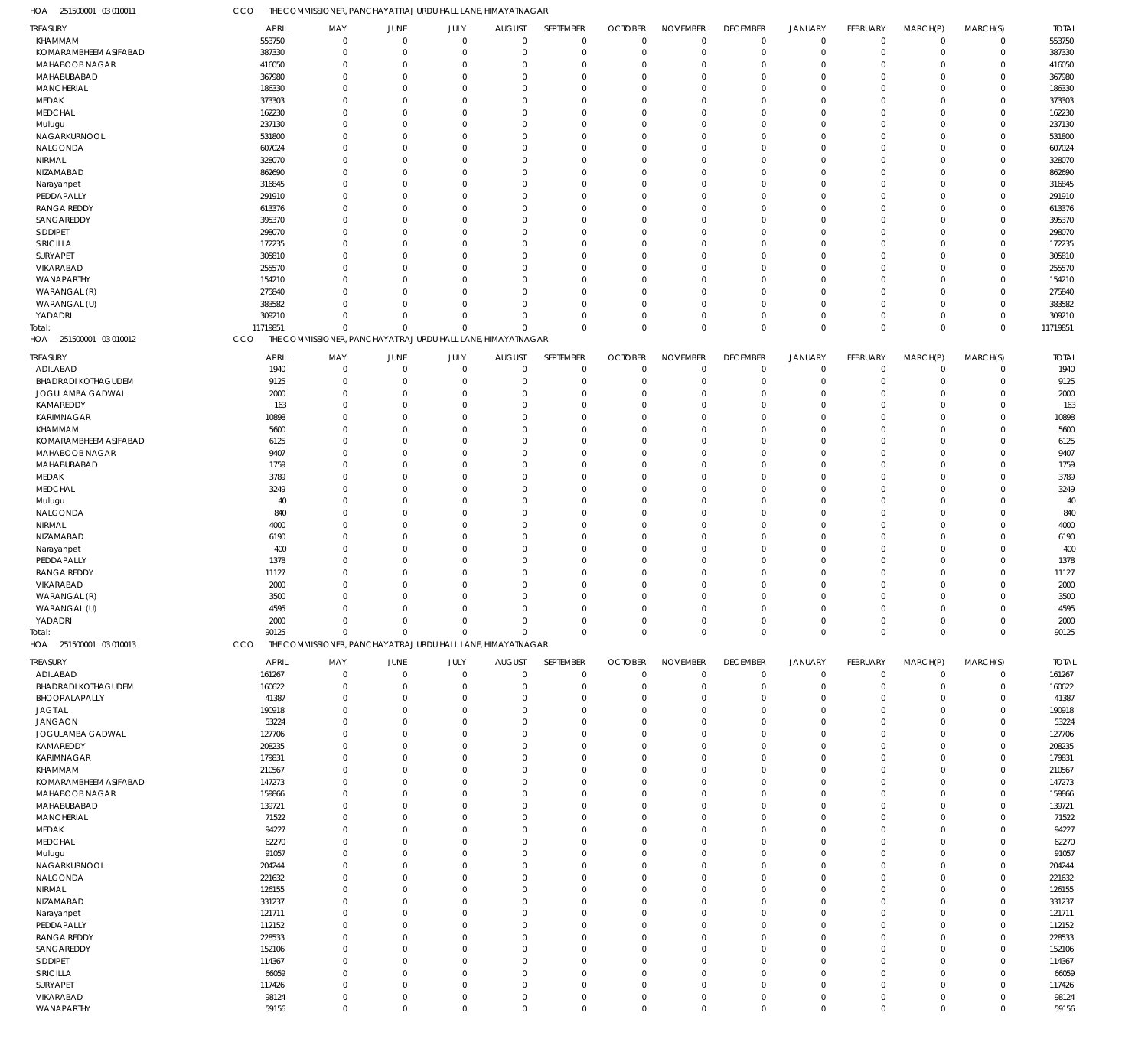251500001 03 010013 HOA 251500001 03 010016 HOA 251500001 03 010017 HOA 251500001 03 110111 HOA 251500001 03 130132 HOA 251500001 03 130133 HOA 251500001 03 130134 HOA 251500001 03 140 HOA 251500001 05 010011 HOA 251500001 05 010012 HOA THE COMMISSIONER, PANCHAYAT RAJ URDU HALL LANE, HIMAYATNAGAR THE COMMISSIONER, PANCHAYAT RAJ URDU HALL LANE, HIMAYATNAGAR THE COMMISSIONER, PANCHAYAT RAJ URDU HALL LANE, HIMAYATNAGAR THE COMMISSIONER, PANCHAYAT RAJ URDU HALL LANE, HIMAYATNAGAR THE COMMISSIONER, PANCHAYAT RAJ URDU HALL LANE, HIMAYATNAGAR THE COMMISSIONER, PANCHAYAT RAJ URDU HALL LANE, HIMAYATNAGAR THE COMMISSIONER, PANCHAYAT RAJ URDU HALL LANE, HIMAYATNAGAR THE COMMISSIONER, PANCHAYAT RAJ URDU HALL LANE, HIMAYATNAGAR ENGINEER-IN-CHIEF, (GENL.&PR) ERRAMANZIL COLONY HYDERABAD ERRA MANJIL Telangana, ENGINEER-IN-CHIEF, (GENL.&PR) ERRAMANZIL COLONY HYDERABAD ERRA MANJIL Telangana, CCO CCO CCO CCO CCO **CCO** CCO CCO **CCO** CCO 4425114 1823878 304380 2750 23749 15250 256797 4445 6312535 115850 0 0  $\Omega$ 0 0  $\Omega$  $\Omega$  $\Omega$ 0  $\Omega$ 0 0  $\Omega$ 0 0  $\Omega$ 0  $\Omega$ 0  $\Omega$ 0 0  $\Omega$ 0 0  $\Omega$  $\Omega$  $\Omega$ 0  $\Omega$ 0 0  $\Omega$ 0 0  $\Omega$ 0  $\Omega$ 0  $\Omega$ 0 0  $\Omega$ 0 0  $\Omega$  $\Omega$  $\Omega$ 0  $\Omega$ 0 0 0 0 0  $\Omega$  $\Omega$  $\Omega$ 0  $\Omega$ 0 0  $\Omega$ 0 0  $\Omega$  $\Omega$  $\Omega$ 0  $\Omega$ 0 0 0 0 0 0  $\Omega$ 0 0  $\Omega$ 0 0 0 0 0 0  $\Omega$  $\Omega$ 0  $\Omega$ 0 0 0 0 0 0 0  $\Omega$ 0  $\Omega$ 0 0 0 0 0  $\Omega$  $\Omega$  $\Omega$ 0  $\Omega$ 0 0 0 0 0  $\Omega$  $\Omega$  $\Omega$ 0  $\Omega$ 4425114 1823878 304380 2750 23749 15250 256797 4445 6312535 115850 WARANGAL (R) WARANGAL (U) YADADRI ADILABAD BHADRADI KOTHAGUDEM BHOOPALAPALLY JAGTIAL JANGAON JOGULAMBA GADWAL KAMAREDDY KARIMNAGAR KHAMMAM KOMARAMBHEEM ASIFABAD MAHABOOB NAGAR MAHABUBABAD **MANCHERIAL** MEDAK MEDCHAL Mulugu NAGARKURNOOL NALGONDA NIRMAL NIZAMABAD Narayanpet PEDDAPALLY RANGA REDDY SANGAREDDY SIDDIPET SIRICILLA SURYAPET VIKARABAD WANAPARTHY WARANGAL (R) WARANGAL (U) YADADRI JAGTIAL SIDDIPET SIDDIPET SIDDIPET SIDDIPET KHAMMAM MEDCHAL **PEDDAPALLY** SANGAREDDY SIDDIPET HYDERABAD URBAN PAO - TELANGANA HYDERABAD PAO - TELANGANA HYDERABAD **TREASURY** TREASURY **TREASURY** TREASURY **TREASURY** TREASURY TREASURY **TREASURY** TREASURY TREASURY 105828 147641 119050 60304 78606 12807 71392 21242 47753 70009 88568 105293 61491 82456 43874 26745 29161 48177 28180 63209 81756 46112 145692 37667 34708 149342 56879 41704 24701 42876 36691 21723 45477 76151 43132 104380 200000 2750 23749 15250 79029 33000 132000 12768 4445 -3616 6316151 115850 APRIL APRIL APRIL APRIL APRIL APRIL APRIL APRIL APRIL APRIL  $\Omega$ 0  $\Omega$  $\,$  0  $\,$  $\Omega$  $\Omega$ 0  $\Omega$ 0 0  $\Omega$ 0  $\Omega$ 0 0  $\Omega$ 0  $\Omega$ 0 0 0  $\Omega$  $\Omega$ 0 0  $\Omega$  $\Omega$  $\Omega$ 0  $\Omega$ 0  $\Omega$  $\Omega$ 0  $\Omega$ 0 0 0 0 0  $\Omega$ 0  $\Omega$ 0 0  $\Omega$ 0 0 MAY MAY MAY MAY MAY MAY MAY MAY MAY MAY 0 0  $\Omega$ 0 0  $\Omega$ 0  $\Omega$ 0 0  $\Omega$ 0  $\Omega$ 0 0  $\Omega$ 0  $\Omega$ 0 0 0 0  $\Omega$ 0 0 0 0  $\Omega$ 0  $\Omega$ 0 0  $\Omega$ 0  $\Omega$  $\boldsymbol{0}$ 0 0 0 0  $\Omega$ 0  $\Omega$ 0 0  $\Omega$ 0 0 JUNE JUNE JUNE JUNE **JUNE** JUNE JUNE JUNE JUNE JUNE 0 0  $\Omega$ 0 0  $\Omega$ 0  $\Omega$ 0 0  $\Omega$ 0  $\Omega$ 0 0  $\Omega$ 0  $\Omega$ 0 0 0  $\Omega$  $\Omega$ 0 0  $\Omega$ 0  $\Omega$ 0  $\Omega$ 0  $\Omega$  $\Omega$ 0  $\Omega$ 0 0 0 0 0 0 0  $\sqrt{0}$ 0 0  $\Omega$ 0 0 JULY JULY JULY JULY JULY JULY JULY JULY JULY JULY  $\Omega$ 0  $\Omega$ 0  $\Omega$  $\Omega$ 0  $\Omega$ 0 0  $\Omega$ 0  $\Omega$ 0 0  $\sqrt{2}$ 0  $\Omega$ 0 0  $\Omega$  $\Omega$  $\Omega$ 0 0  $\Omega$ 0  $\Omega$ 0  $\Omega$ 0  $\Omega$  $\Omega$ 0  $\Omega$ 0 0  $\Omega$ 0 0  $\Omega$ 0  $\Omega$ 0 0  $\Omega$ 0 0 AUGUST AUGUST **AUGUST** AUGUST **AUGUST** AUGUST AUGUST AUGUST AUGUST AUGUST  $\Omega$ 0  $\Omega$ 0  $\Omega$  $\Omega$  $\overline{0}$  $\Omega$  $\Omega$ 0  $\Omega$  $\overline{0}$  $\Omega$ 0 0  $\Omega$ 0  $\Omega$  $\Omega$ 0  $\Omega$  $\Omega$  $\Omega$  $\overline{0}$ 0  $\Omega$  $\Omega$  $\Omega$  $\overline{0}$  $\Omega$  $\Omega$  $\Omega$  $\Omega$ 0  $\Omega$ 0 0  $\Omega$ 0 0  $\Omega$ 0  $\Omega$ 0  $\Omega$  $\Omega$ 0 0 SEPTEMBER SEPTEMBER SEPTEMBER SEPTEMBER SEPTEMBER SEPTEMBER SEPTEMBER SEPTEMBER SEPTEMBER SEPTEMBER  $\Omega$ 0  $\Omega$ 0  $\Omega$  $\Omega$ 0  $\Omega$ 0  $\Omega$  $\Omega$ 0  $\Omega$ 0  $\Omega$  $\Omega$ 0  $\Omega$ 0 0  $\Omega$  $\Omega$  $\Omega$ 0  $\Omega$  $\Omega$  $\Omega$  $\Omega$ 0  $\Omega$  $\Omega$  $\Omega$  $\Omega$ 0  $\Omega$ 0 0  $\Omega$ 0 0  $\Omega$ 0  $\Omega$ 0  $\Omega$  $\Omega$ 0 0 OCTOBER **OCTOBER OCTOBER** OCTOBER **OCTOBER OCTOBER** OCTOBER **OCTOBER** OCTOBER OCTOBER  $\Omega$ 0  $\Omega$ 0  $\Omega$  $\Omega$ 0  $\Omega$ 0  $\Omega$  $\Omega$ 0  $\Omega$ 0 0  $\Omega$ 0  $\Omega$ 0 0  $\Omega$  $\Omega$  $\Omega$ 0 0  $\Omega$  $\Omega$  $\Omega$ 0  $\Omega$  $\Omega$  $\Omega$  $\Omega$ 0  $\Omega$ 0 0  $\Omega$ 0 0  $\Omega$ 0  $\Omega$ 0 0  $\Omega$ 0 0 NOVEMBER NOVEMBER NOVEMBER NOVEMBER NOVEMBER NOVEMBER NOVEMBER NOVEMBER NOVEMBER NOVEMBER  $\Omega$ 0  $\Omega$ 0  $\Omega$  $\Omega$ 0  $\Omega$ 0  $\Omega$  $\Omega$ 0  $\Omega$  $\overline{0}$ 0  $\Omega$ 0  $\Omega$  $\Omega$ 0  $\Omega$  $\Omega$  $\Omega$  $\overline{0}$ 0  $\Omega$  $\Omega$  $\Omega$ 0  $\Omega$  $\Omega$  $\Omega$  $\Omega$ 0  $\Omega$ 0 0  $\Omega$ 0 0  $\Omega$ 0  $\Omega$ 0 0  $\Omega$ 0 0 DECEMBER DECEMBER **DECEMBER** DECEMBER **DECEMBER** DECEMBER DECEMBER DECEMBER DECEMBER DECEMBER  $\Omega$ 0  $\Omega$  $\Omega$  $\Omega$  $\Omega$ 0  $\Omega$  $\Omega$ 0  $\Omega$ 0  $\Omega$ 0  $\Omega$  $\Omega$ 0  $\Omega$ 0 0  $\Omega$  $\Omega$  $\Omega$ 0 0  $\Omega$  $\Omega$  $\Omega$ 0  $\Omega$ 0  $\Omega$  $\Omega$ 0  $\Omega$ 0 0  $\Omega$ 0 0  $\Omega$ 0  $\Omega$ 0 0  $\Omega$ 0 0 JANUARY JANUARY JANUARY JANUARY JANUARY JANUARY JANUARY JANUARY JANUARY JANUARY  $\Omega$ 0  $\Omega$ 0 0  $\Omega$  $\overline{0}$  $\Omega$ 0 0  $\Omega$ 0  $\Omega$  $\overline{0}$ 0  $\Omega$ 0  $\Omega$  $\overline{0}$ 0 0  $\Omega$  $\Omega$ 0 0 0 0  $\Omega$ 0  $\Omega$ 0 0  $\Omega$ 0  $\Omega$ 0 0  $\Omega$ 0 0  $\Omega$ 0  $\Omega$ 0 0  $\Omega$  $\boldsymbol{0}$ 0 FEBRUARY FEBRUARY FEBRUARY FEBRUARY FEBRUARY FEBRUARY FEBRUARY FEBRUARY FEBRUARY FEBRUARY  $\Omega$ 0  $\Omega$ 0  $\Omega$  $\Omega$ 0  $\Omega$  $\Omega$  $\Omega$  $\Omega$ 0  $\Omega$  $\overline{0}$  $\Omega$  $\Omega$ 0  $\Omega$ 0 0  $\Omega$  $\Omega$  $\Omega$  $\overline{0}$  $\Omega$  $\Omega$  $\Omega$  $\Omega$ 0  $\Omega$ 0  $\Omega$  $\Omega$ 0  $\Omega$ 0 0  $\Omega$ 0 0  $\Omega$ 0  $\Omega$ 0  $\Omega$  $\Omega$ 0 0 MARCH(P) MARCH(P) MARCH(P) MARCH(P) MARCH(P) MARCH(P) MARCH(P) MARCH(P) MARCH(P) MARCH(P)  $\Omega$ 0  $\Omega$ 0  $\Omega$  $\Omega$ 0  $\Omega$ 0  $\Omega$  $\Omega$ 0  $\Omega$ 0  $\Omega$  $\Omega$ 0  $\Omega$ 0  $\Omega$ 0  $\Omega$  $\Omega$ 0  $\Omega$ 0  $\Omega$  $\Omega$ 0  $\Omega$ 0  $\Omega$  $\Omega$ 0  $\Omega$ 0 0  $\Omega$ 0 0  $\Omega$ 0  $\Omega$ 0  $\Omega$  $\Omega$ 0 0 MARCH(S) MARCH(S) MARCH(S) MARCH(S) MARCH(S) MARCH(S) MARCH(S) MARCH(S) MARCH(S) MARCH(S) 105828 147641 119050 60304 78606 12807 71392 21242 47753 70009 88568 105293 61491 82456 43874 26745 29161 48177 28180 63209 81756 46112 145692 37667 34708 149342 56879 41704 24701 42876 36691 21723 45477 76151 43132 104380 200000 2750 23749 15250 79029 33000 132000 12768 4445 -3616 6316151 115850 TOTAL TOTAL TOTAL TOTAL TOTAL TOTAL TOTAL TOTAL TOTAL TOTAL Total: Total: Total: Total: Total: Total: Total: Total: Total: Total: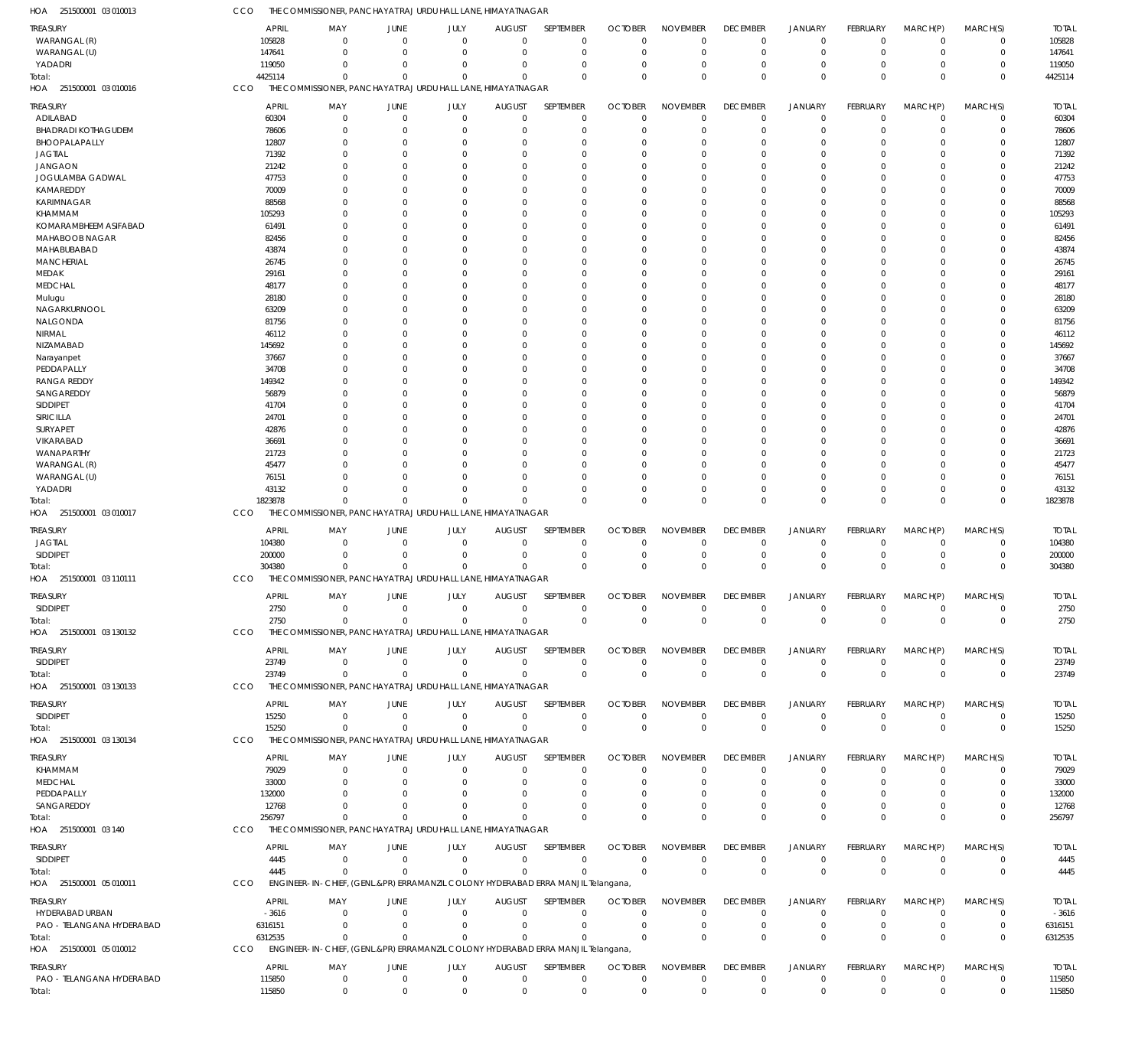| HOA<br>251500001 05 010013                  | CCO                 |                         |                               |                            |                              | ENGINEER-IN-CHIEF, (GENL.&PR) ERRAMANZIL COLONY HYDERABAD ERRA MANJIL Telangana, |                            |                             |                                |                               |                            |                                  |                            |                     |
|---------------------------------------------|---------------------|-------------------------|-------------------------------|----------------------------|------------------------------|----------------------------------------------------------------------------------|----------------------------|-----------------------------|--------------------------------|-------------------------------|----------------------------|----------------------------------|----------------------------|---------------------|
| <b>TREASURY</b>                             | <b>APRIL</b>        | MAY                     | JUNE                          | JULY                       | <b>AUGUST</b>                | <b>SEPTEMBER</b>                                                                 | <b>OCTOBER</b>             | <b>NOVEMBER</b>             | <b>DECEMBER</b>                | <b>JANUARY</b>                | FEBRUARY                   | MARCH(P)                         | MARCH(S)                   | <b>TOTAL</b>        |
| PAO - TELANGANA HYDERABAD                   | 2770616             | $\mathbf 0$             | $\overline{0}$                | $\mathbf 0$                | $\mathbf 0$                  | $\mathbf 0$                                                                      | $\overline{0}$             | $\mathbf 0$                 | $\mathbf 0$                    | $\mathbf 0$                   | $\overline{0}$             | $\overline{0}$                   | $\mathbf 0$                | 2770616             |
| Total:                                      | 2770616             | $\Omega$                | $\Omega$                      | $\mathbf 0$                | $\Omega$                     | $\mathbf 0$                                                                      | $\Omega$                   | $\Omega$                    | $\mathbb O$                    | $\mathbb O$                   | $\overline{0}$             | $\Omega$                         | $\mathbf 0$                | 2770616             |
| HOA 251500001 05 010015                     | CCO                 |                         |                               |                            |                              | ENGINEER-IN-CHIEF, (GENL.&PR) ERRAMANZIL COLONY HYDERABAD ERRA MANJIL Telangana, |                            |                             |                                |                               |                            |                                  |                            |                     |
| <b>TREASURY</b>                             | <b>APRIL</b>        | MAY                     | <b>JUNE</b>                   | JULY                       | <b>AUGUST</b>                | <b>SEPTEMBER</b>                                                                 | <b>OCTOBER</b>             | <b>NOVEMBER</b>             | <b>DECEMBER</b>                | <b>JANUARY</b>                | FEBRUARY                   | MARCH(P)                         | MARCH(S)                   | <b>TOTAL</b>        |
| PAO - TELANGANA HYDERABAD                   | 15055               | $\mathbf 0$             | $\overline{0}$                | $\mathbf 0$                | $\mathbf 0$                  | $\mathbf 0$                                                                      | $\overline{0}$             | $\mathbf 0$                 | $\mathbf 0$                    | $\mathbf 0$                   | $\overline{0}$             | $\overline{0}$                   | $\pmb{0}$                  | 15055               |
| Total:                                      | 15055               | $\Omega$                | $\Omega$                      | $\mathbf 0$                | $\Omega$                     | $\mathbf 0$                                                                      | $\Omega$                   | $\Omega$                    | $\mathbf 0$                    | $\mathbb O$                   | $\overline{0}$             | $\Omega$                         | $\mathbf 0$                | 15055               |
| 251500001 05 010016<br>HOA                  | CCO                 |                         |                               |                            |                              | ENGINEER-IN-CHIEF, (GENL.&PR) ERRAMANZIL COLONY HYDERABAD ERRA MANJIL Telangana, |                            |                             |                                |                               |                            |                                  |                            |                     |
| TREASURY                                    | <b>APRIL</b>        | MAY                     | <b>JUNE</b>                   | JULY                       | <b>AUGUST</b>                | SEPTEMBER                                                                        | <b>OCTOBER</b>             | <b>NOVEMBER</b>             | <b>DECEMBER</b>                | <b>JANUARY</b>                | FEBRUARY                   | MARCH(P)                         | MARCH(S)                   | <b>TOTAL</b>        |
| PAO - TELANGANA HYDERABAD                   | 1771245             | $\mathbf 0$             | $\overline{0}$                | $\mathbf 0$                | $\mathbf 0$                  | $\mathbf 0$                                                                      | $\Omega$                   | $\Omega$                    | $\mathbf 0$                    | $\mathbf 0$                   | $\overline{0}$             | $\overline{0}$                   | $\mathbf 0$                | 1771245             |
| Total:                                      | 1771245             | $\Omega$                | $\Omega$                      | $\mathbf 0$                | $\Omega$                     | $\mathbf 0$                                                                      | $\overline{0}$             | $\Omega$                    | $\mathbf 0$                    | $\mathbf 0$                   | $\Omega$                   | $\Omega$                         | $\mathbf 0$                | 1771245             |
| HOA 251500001 05 010017                     | CCO                 |                         |                               |                            |                              | ENGINEER-IN-CHIEF, (GENL.&PR) ERRAMANZIL COLONY HYDERABAD ERRA MANJIL Telangana, |                            |                             |                                |                               |                            |                                  |                            |                     |
| <b>TREASURY</b>                             | <b>APRIL</b>        | MAY                     | <b>JUNE</b>                   | JULY                       | <b>AUGUST</b>                | SEPTEMBER                                                                        | <b>OCTOBER</b>             | <b>NOVEMBER</b>             | <b>DECEMBER</b>                | <b>JANUARY</b>                | FEBRUARY                   | MARCH(P)                         | MARCH(S)                   | <b>TOTAL</b>        |
| PAO - TELANGANA HYDERABAD                   | 400000              | $\mathbf 0$             | $\overline{0}$                | $\mathbf 0$                | $\mathbf 0$                  | $\mathbf 0$                                                                      | $\Omega$                   | $\mathbf 0$                 | $\overline{0}$                 | $\mathbf 0$                   | $\mathbf 0$                | $\overline{0}$                   | $\mathbf 0$                | 400000              |
| Total:                                      | 400000              | $\mathbf 0$             | $\mathbf 0$                   | $\mathbf 0$                | $\mathbf 0$                  | $\mathbf 0$                                                                      | $\Omega$                   | $\Omega$                    | $\mathbf 0$                    | $\mathbb O$                   | $\overline{0}$             | $\overline{0}$                   | $\mathbf 0$                | 400000              |
| HOA 251500001 05 010018                     | CCO                 |                         |                               |                            |                              | ENGINEER-IN-CHIEF, (GENL.&PR) ERRAMANZIL COLONY HYDERABAD ERRA MANJIL Telangana, |                            |                             |                                |                               |                            |                                  |                            |                     |
|                                             | <b>APRIL</b>        | MAY                     |                               |                            |                              | SEPTEMBER                                                                        |                            |                             |                                |                               |                            |                                  |                            | <b>TOTAL</b>        |
| TREASURY<br>PAO - TELANGANA HYDERABAD       | 57127               | $\mathbf 0$             | <b>JUNE</b><br>$\overline{0}$ | JULY<br>$\mathbf 0$        | <b>AUGUST</b><br>$\mathbf 0$ | $\mathbf 0$                                                                      | <b>OCTOBER</b><br>$\Omega$ | <b>NOVEMBER</b><br>$\Omega$ | <b>DECEMBER</b><br>$\mathbf 0$ | <b>JANUARY</b><br>$\mathbf 0$ | FEBRUARY<br>$\overline{0}$ | MARCH(P)<br>$\overline{0}$       | MARCH(S)<br>$\mathbf 0$    | 57127               |
| Total:                                      | 57127               | $\Omega$                | $\Omega$                      | $\mathbf 0$                | $\Omega$                     | $\mathbf 0$                                                                      | $\Omega$                   | $\Omega$                    | $\mathbf 0$                    | $\mathbf{0}$                  | $\Omega$                   | $\Omega$                         | $\mathbf 0$                | 57127               |
| HOA 251500001 06 010011                     | CCO                 |                         |                               |                            |                              | ENGINEER-IN-CHIEF, (GENL.&PR) ERRAMANZIL COLONY HYDERABAD ERRA MANJIL Telangana, |                            |                             |                                |                               |                            |                                  |                            |                     |
|                                             |                     |                         |                               |                            |                              |                                                                                  |                            |                             |                                |                               |                            |                                  |                            |                     |
| <b>TREASURY</b>                             | <b>APRIL</b>        | MAY                     | <b>JUNE</b>                   | JULY                       | <b>AUGUST</b>                | SEPTEMBER                                                                        | <b>OCTOBER</b>             | <b>NOVEMBER</b>             | <b>DECEMBER</b>                | <b>JANUARY</b>                | FEBRUARY                   | MARCH(P)                         | MARCH(S)                   | <b>TOTAL</b>        |
| ADILABAD                                    | 2820164             | $\mathbf 0$             | $\mathbf 0$                   | $\mathbf 0$                | $\mathbf 0$                  | $\mathbf 0$                                                                      | $\Omega$                   | $\Omega$                    | $\mathbf 0$                    | $\mathbf 0$                   | $\overline{0}$             | $\overline{0}$                   | $\mathbf 0$                | 2820164             |
| <b>BHADRADI KOTHAGUDEM</b><br>BHOOPALAPALLY | 2536996<br>1355194  | $\mathbf 0$<br>$\Omega$ | 0<br>0                        | $\mathbf 0$<br>$\mathbf 0$ | O<br>C.                      | $\mathbf 0$<br>$\Omega$                                                          | $\Omega$                   | $\mathbf 0$<br>$\Omega$     | $\mathbf 0$<br>$\Omega$        | $\overline{0}$<br>$\Omega$    | 0<br>$\Omega$              | $\mathbf 0$<br>$\Omega$          | $\mathbf 0$<br>$\Omega$    | 2536996<br>1355194  |
| <b>JAGTIAL</b>                              | 1585214             | $\Omega$                | 0                             | $\mathbf 0$                | O                            | $\mathbf 0$                                                                      |                            | $\Omega$                    | $\mathbf 0$                    | $\Omega$                      | $\Omega$                   | $\Omega$                         | $\mathbf 0$                | 1585214             |
| <b>JANGAON</b>                              | 1351815             | $\Omega$                | 0                             | $\mathbf 0$                | $\Omega$                     | $\Omega$                                                                         |                            | $\Omega$                    | $\Omega$                       | $\Omega$                      | $\Omega$                   | $\Omega$                         | $\Omega$                   | 1351815             |
| JOGULAMBA GADWAL                            | 1147070             | $\Omega$                | $\Omega$                      | $\Omega$                   | $\Omega$                     | $\Omega$                                                                         |                            | $\Omega$                    | $\Omega$                       | $\Omega$                      | $\Omega$                   | $\Omega$                         | $\mathbf 0$                | 1147070             |
| KAMAREDDY                                   | 1182260             | U                       | $\Omega$                      | $\mathbf 0$                | C.                           | $\Omega$                                                                         |                            | $\Omega$                    | $\Omega$                       | $\Omega$                      | $\Omega$                   | $\Omega$                         | $\Omega$                   | 1182260             |
| KARIMNAGAR                                  | 2893681             | $\Omega$                | 0                             | $\overline{0}$             | $\Omega$                     | $\Omega$                                                                         |                            | $\Omega$                    | $\Omega$                       | $\Omega$                      | $\Omega$                   | $\Omega$                         | $\mathbf 0$                | 2893681             |
| KHAMMAM                                     | 4703493             | U                       | $\Omega$                      | $\Omega$                   | C.                           | $\Omega$                                                                         |                            | $\Omega$                    | $\Omega$                       | $\Omega$                      | $\Omega$                   | $\Omega$                         | $\Omega$                   | 4703493             |
| KOMARAMBHEEM ASIFABAD                       | 1369560             | $\Omega$                | $\Omega$                      | $\mathbf 0$                | C.                           | $\Omega$                                                                         |                            | $\Omega$                    | $\Omega$                       | $\Omega$                      | $\Omega$                   | $\Omega$                         | $\mathbf 0$                | 1369560             |
| MAHABOOB NAGAR                              | 2742026             | U                       | 0                             | $\mathbf 0$                | O                            | $\Omega$                                                                         |                            | $\Omega$                    | $\Omega$                       | $\Omega$                      | $\Omega$                   | $\Omega$                         | $\Omega$                   | 2742026             |
| MAHABUBABAD                                 | 2208563             | U                       | $\Omega$                      | $\overline{0}$             | $\Omega$                     | $\Omega$                                                                         |                            | $\Omega$                    | $\Omega$                       | $\Omega$                      | $\Omega$                   | $\Omega$                         | 0                          | 2208563             |
| <b>MANCHERIAL</b>                           | 1372635             | U                       | $\Omega$                      | $\Omega$                   | C.                           | $\Omega$                                                                         |                            | $\Omega$                    | $\Omega$                       | $\Omega$                      | $\Omega$                   | $\Omega$                         | $\Omega$                   | 1372635             |
| MEDAK                                       | 2517413             | $\Omega$                | 0                             | $\mathbf 0$                | O                            | $\mathbf 0$                                                                      |                            | $\Omega$                    | $\mathbf 0$                    | $\Omega$                      | $\Omega$                   | $\Omega$                         | 0                          | 2517413             |
| <b>MEDCHAL</b>                              | 2661423             | U                       | $\Omega$                      | $\Omega$                   | C.                           | $\Omega$                                                                         |                            | $\Omega$                    | $\Omega$                       | $\Omega$                      | $\Omega$                   | $\Omega$                         | $\Omega$                   | 2661423             |
| Mulugu                                      | 782964              | U<br>U                  | $\Omega$<br>$\Omega$          | $\mathbf 0$<br>$\Omega$    | C.                           | $\Omega$<br>$\Omega$                                                             |                            | $\Omega$<br>$\Omega$        | $\Omega$<br>$\Omega$           | $\Omega$<br>$\Omega$          | $\Omega$<br>$\Omega$       | $\Omega$<br>$\Omega$             | 0<br>$\Omega$              | 782964              |
| NAGARKURNOOL<br>NALGONDA                    | 1936737<br>3741067  | U                       | 0                             | $\mathbf 0$                | C.<br>$\Omega$               | $\Omega$                                                                         |                            | $\Omega$                    | $\Omega$                       | $\Omega$                      | $\Omega$                   | $\Omega$                         | 0                          | 1936737<br>3741067  |
| NIRMAL                                      | 1159460             | U                       | $\Omega$                      | $\Omega$                   | C.                           | $\Omega$                                                                         |                            | $\Omega$                    | $\Omega$                       | $\Omega$                      | $\Omega$                   | $\Omega$                         | $\Omega$                   | 1159460             |
| NIZAMABAD                                   | 3490675             | $\Omega$                | $\Omega$                      | $\mathbf 0$                | O                            | $\Omega$                                                                         |                            | $\Omega$                    | $\mathbf 0$                    | $\Omega$                      | $\Omega$                   | $\Omega$                         | $\mathbf 0$                | 3490675             |
| Narayanpet                                  | 990315              | U                       | $\Omega$                      | $\mathbf 0$                | C.                           | $\Omega$                                                                         |                            | $\Omega$                    | $\Omega$                       | $\Omega$                      | $\Omega$                   | $\Omega$                         | $\Omega$                   | 990315              |
| PEDDAPALLY                                  | 1476031             | U                       | $\Omega$                      | $\mathbf 0$                | $\Omega$                     | $\Omega$                                                                         |                            | $\Omega$                    | $\Omega$                       | $\Omega$                      | $\Omega$                   | $\Omega$                         | $\mathbf 0$                | 1476031             |
| <b>RANGA REDDY</b>                          | 2918020             | U                       | $\Omega$                      | $\mathbf 0$                | O                            | $\Omega$                                                                         |                            | $\Omega$                    | $\Omega$                       | $\Omega$                      | $\Omega$                   | $\Omega$                         | 0                          | 2918020             |
| SANGAREDDY                                  | 2145987             | U                       | $\Omega$                      | $\mathbf 0$                | $\Omega$                     | $\mathbf 0$                                                                      |                            | $\Omega$                    | $\Omega$                       | $\Omega$                      | $\Omega$                   | $\Omega$                         | $\mathbf 0$                | 2145987             |
| SIDDIPET                                    | 1569890             | $\Omega$                | $\Omega$                      | $\mathbf 0$                | $\Omega$                     | $\Omega$                                                                         | $\Omega$                   | $\Omega$                    | $\Omega$                       | $\Omega$                      | $\Omega$                   | $\Omega$                         | $\mathbf 0$                | 1569890             |
| SIRICILLA                                   | 1321171             | 0                       | 0                             | 0                          |                              | $\Omega$                                                                         |                            |                             | 0                              | $\Omega$                      |                            |                                  | 0                          | 132117              |
| SURYAPET                                    | 1990550             | $\mathbf 0$             | 0                             | $\mathbf 0$                | O                            | $\mathbf 0$                                                                      |                            | $\Omega$                    | $\mathbf 0$                    | $\mathbf 0$                   | $\Omega$                   | $\Omega$                         | $\mathbf 0$                | 1990550             |
| VIKARABAD                                   | 1931792             | $\mathbf 0$             | 0                             | $\mathbf 0$                | $\Omega$                     | $\mathbf 0$                                                                      |                            | $\Omega$                    | $\mathbf 0$                    | $\Omega$                      | $\Omega$                   | $\Omega$                         | $\mathbf 0$                | 1931792             |
| WANAPARTHY                                  | 1572535             | $\Omega$                | 0                             | $\mathbf 0$                |                              | $\Omega$                                                                         |                            | $\Omega$                    | 0                              | $\Omega$                      | $\Omega$                   | $\Omega$                         | 0                          | 1572535             |
| WARANGAL (R)                                | 1504102             | $\Omega$                | 0                             | $\mathbf 0$                | $\Omega$                     | $\mathbf 0$                                                                      |                            | $\Omega$                    | $\mathbf 0$                    | $\Omega$                      | $\Omega$                   | $\Omega$                         | $\mathbf 0$                | 1504102             |
| WARANGAL (U)                                | 2575160             | $\Omega$                | $\Omega$                      | $\overline{0}$             | $\Omega$                     | $\Omega$                                                                         |                            | $\Omega$                    | $\Omega$                       | $\Omega$                      | $\Omega$                   | $\Omega$                         | $\mathbf 0$                | 2575160             |
| YADADRI                                     | 1352523<br>64906486 | $\Omega$<br>$\Omega$    | $\Omega$<br>$\mathbf 0$       | $\mathbf 0$<br>$\mathbf 0$ | $\Omega$<br>$\Omega$         | $\mathbf 0$<br>$\Omega$                                                          |                            | $\Omega$<br>$\Omega$        | $\mathbf 0$<br>$\mathbf 0$     | $\overline{0}$<br>$\mathbf 0$ | 0<br>0                     | $\overline{0}$<br>$\overline{0}$ | $\mathbf 0$<br>$\mathbf 0$ | 1352523<br>64906486 |
| Total:<br>HOA 251500001 06 010012           | <b>CCO</b>          |                         |                               |                            |                              | ENGINEER-IN-CHIEF, (GENL.&PR) ERRAMANZIL COLONY HYDERABAD ERRA MANJIL Telangana, |                            |                             |                                |                               |                            |                                  |                            |                     |
|                                             |                     |                         |                               |                            |                              |                                                                                  |                            |                             |                                |                               |                            |                                  |                            |                     |
| <b>TREASURY</b>                             | <b>APRIL</b>        | MAY                     | <b>JUNE</b>                   | JULY                       | <b>AUGUST</b>                | SEPTEMBER                                                                        | <b>OCTOBER</b>             | <b>NOVEMBER</b>             | <b>DECEMBER</b>                | <b>JANUARY</b>                | FEBRUARY                   | MARCH(P)                         | MARCH(S)                   | <b>TOTAL</b>        |
| ADILABAD                                    | 7340                | $\mathbf 0$             | $\mathbf 0$                   | $\mathbf 0$                | $\mathbf 0$                  | $\mathbf 0$                                                                      | $\Omega$                   | $\Omega$                    | $\mathbf 0$                    | $\mathbf 0$                   | $\mathbf 0$                | $\mathbf 0$                      | $\mathbf 0$                | 7340                |
| <b>BHADRADI KOTHAGUDEM</b>                  | 19097               | $\mathbf 0$             | $\mathbf 0$                   | $\mathbf 0$                | $\Omega$                     | $\mathbf 0$                                                                      | $\Omega$                   | $\Omega$                    | $\mathbf 0$                    | $\overline{0}$                | $\mathbf 0$                | $\mathbf 0$                      | $\mathbf 0$                | 19097               |
| BHOOPALAPALLY<br><b>JAGTIAL</b>             | 400<br>1455         | $\mathbf 0$<br>$\Omega$ | $\mathbf 0$<br>$\Omega$       | $\mathbf 0$<br>$\mathbf 0$ | $\Omega$<br>$\Omega$         | $\mathbf 0$<br>$\Omega$                                                          | $\cap$                     | $\Omega$<br>$\Omega$        | $\mathbf 0$<br>$\mathbf 0$     | $\mathbf 0$<br>$\Omega$       | $\Omega$<br>$\Omega$       | $\Omega$<br>$\Omega$             | $\mathbf 0$<br>$\mathbf 0$ | 400<br>1455         |
| <b>JANGAON</b>                              | 2830                | $\Omega$                | 0                             | $\Omega$                   | $\Omega$                     | $\Omega$                                                                         |                            | $\Omega$                    | $\Omega$                       | $\Omega$                      | $\Omega$                   | $\Omega$                         | $\mathbf 0$                | 2830                |
| JOGULAMBA GADWAL                            | 2260                | $\Omega$                | $\Omega$                      | $\mathbf 0$                | $\Omega$                     | $\Omega$                                                                         | $\cap$                     | $\Omega$                    | $\Omega$                       | $\Omega$                      | $\Omega$                   | $\Omega$                         | $\mathbf 0$                | 2260                |
| KAMAREDDY                                   | 4420                | $\Omega$                | 0                             | $\Omega$                   | $\Omega$                     | $\mathbf 0$                                                                      |                            | $\Omega$                    | 0                              | $\Omega$                      | $\Omega$                   | $\Omega$                         | $\mathbf 0$                | 4420                |
| KARIMNAGAR                                  | 27333               | $\Omega$                | $\Omega$                      | $\Omega$                   | $\Omega$                     | $\Omega$                                                                         | $\cap$                     | $\Omega$                    | $\Omega$                       | $\Omega$                      | $\Omega$                   | $\Omega$                         | $\mathbf 0$                | 27333               |
| KHAMMAM                                     | 34336               | $\Omega$                | $\Omega$                      | $\Omega$                   | $\Omega$                     | $\Omega$                                                                         |                            | $\Omega$                    | $\Omega$                       | $\Omega$                      | $\Omega$                   | $\Omega$                         | $\mathbf 0$                | 34336               |
| KOMARAMBHEEM ASIFABAD                       | 4570                | $\Omega$                | $\Omega$                      | $\mathbf 0$                | $\Omega$                     | $\Omega$                                                                         |                            | $\Omega$                    | $\Omega$                       | $\Omega$                      | $\Omega$                   | $\Omega$                         | $\mathbf 0$                | 4570                |
| MAHABOOB NAGAR                              | 6415                | $\Omega$                | $\Omega$                      | $\Omega$                   | $\Omega$                     | $\Omega$                                                                         |                            | $\Omega$                    | $\Omega$                       | $\Omega$                      | $\Omega$                   | $\Omega$                         | $\mathbf 0$                | 6415                |
| MAHABUBABAD                                 | 9840                | $\Omega$                | $\Omega$                      | $\Omega$                   | $\Omega$                     | $\Omega$                                                                         | $\cap$                     | $\Omega$                    | $\Omega$                       | $\Omega$                      | $\Omega$                   | $\Omega$                         | $\mathbf 0$                | 9840                |
| <b>MANCHERIAL</b>                           | 4000                | $\Omega$                | $\mathbf 0$                   | $\Omega$                   | $\Omega$                     | $\mathbf 0$                                                                      |                            | $\Omega$                    | $\mathbf 0$                    | $\Omega$                      | $\Omega$                   | $\Omega$                         | $\mathbf 0$                | 4000                |
| MEDAK                                       | 2930                | $\Omega$                | $\Omega$                      | $\Omega$                   | $\Omega$                     | $\Omega$                                                                         | $\cap$                     | $\Omega$                    | $\Omega$                       | $\Omega$                      | $\Omega$                   | $\Omega$                         | $\mathbf 0$                | 2930                |
| <b>MEDCHAL</b>                              | 25990               | $\Omega$                | $\Omega$                      | $\Omega$                   | $\Omega$                     | $\Omega$                                                                         |                            | $\Omega$                    | 0                              | $\Omega$                      | $\Omega$                   | $\Omega$                         | $\mathbf 0$                | 25990               |
| Mulugu                                      | 6442                | $\Omega$                | $\Omega$                      | $\mathbf 0$                | $\Omega$                     | $\Omega$                                                                         | $\cap$                     | $\Omega$                    | $\Omega$                       | $\Omega$                      | $\Omega$                   | $\Omega$                         | $\mathbf 0$                | 6442                |
| NAGARKURNOOL                                | 2000                | $\Omega$                | 0                             | $\Omega$                   | $\Omega$                     | $\Omega$                                                                         |                            | $\Omega$                    | $\Omega$                       | $\Omega$                      | $\Omega$                   | $\Omega$                         | $\mathbf 0$                | 2000                |
| NALGONDA                                    | 8860                | $\Omega$                | $\Omega$                      | $\Omega$                   | $\Omega$                     | $\Omega$                                                                         | $\cap$                     | $\Omega$                    | $\Omega$                       | $\Omega$                      | $\Omega$                   | $\Omega$                         | $\mathbf 0$                | 8860                |
| NIRMAL                                      | 400                 | $\Omega$<br>$\Omega$    | $\mathbf 0$                   | $\Omega$<br>$\Omega$       | $\Omega$                     | $\mathbf 0$<br>$\Omega$                                                          | $\cap$                     | $\Omega$<br>$\Omega$        | 0<br>$\Omega$                  | $\Omega$<br>$\Omega$          | $\Omega$<br>$\Omega$       | $\Omega$<br>$\Omega$             | $\mathbf 0$<br>$\mathbf 0$ | 400                 |
| NIZAMABAD<br>Narayanpet                     | 25680<br>4000       | $\Omega$                | $\Omega$<br>$\Omega$          | $\Omega$                   | $\Omega$<br>$\Omega$         | $\Omega$                                                                         |                            | $\Omega$                    | $\Omega$                       | $\Omega$                      | $\Omega$                   | $\Omega$                         | $\mathbf 0$                | 25680<br>4000       |
| PEDDAPALLY                                  | 5396                | $\Omega$                | $\Omega$                      | $\mathbf 0$                | $\Omega$                     | $\Omega$                                                                         | $\Omega$                   | $\Omega$                    | $\mathbf 0$                    | $\Omega$                      | $\Omega$                   | $\Omega$                         | $\mathbf 0$                | 5396                |
| <b>RANGA REDDY</b>                          | 38700               | $\mathbf 0$             | $\mathbf 0$                   | $\mathbf 0$                | 0                            | $\mathbf 0$                                                                      | $\Omega$                   | $\mathbf 0$                 | $\mathbf 0$                    | $\overline{0}$                | 0                          | $\mathbf 0$                      | $\pmb{0}$                  | 38700               |
| SANGAREDDY                                  | 9444                | $\mathbf 0$             | $\mathbf 0$                   | $\mathbf 0$                | $\Omega$                     | $\mathbf 0$                                                                      | $\Omega$                   | $\mathbf 0$                 | $\mathbf 0$                    | $\mathbf 0$                   | $\mathbf 0$                | $\mathbf 0$                      | $\mathbf 0$                | 9444                |
|                                             |                     |                         |                               |                            |                              |                                                                                  |                            |                             |                                |                               |                            |                                  |                            |                     |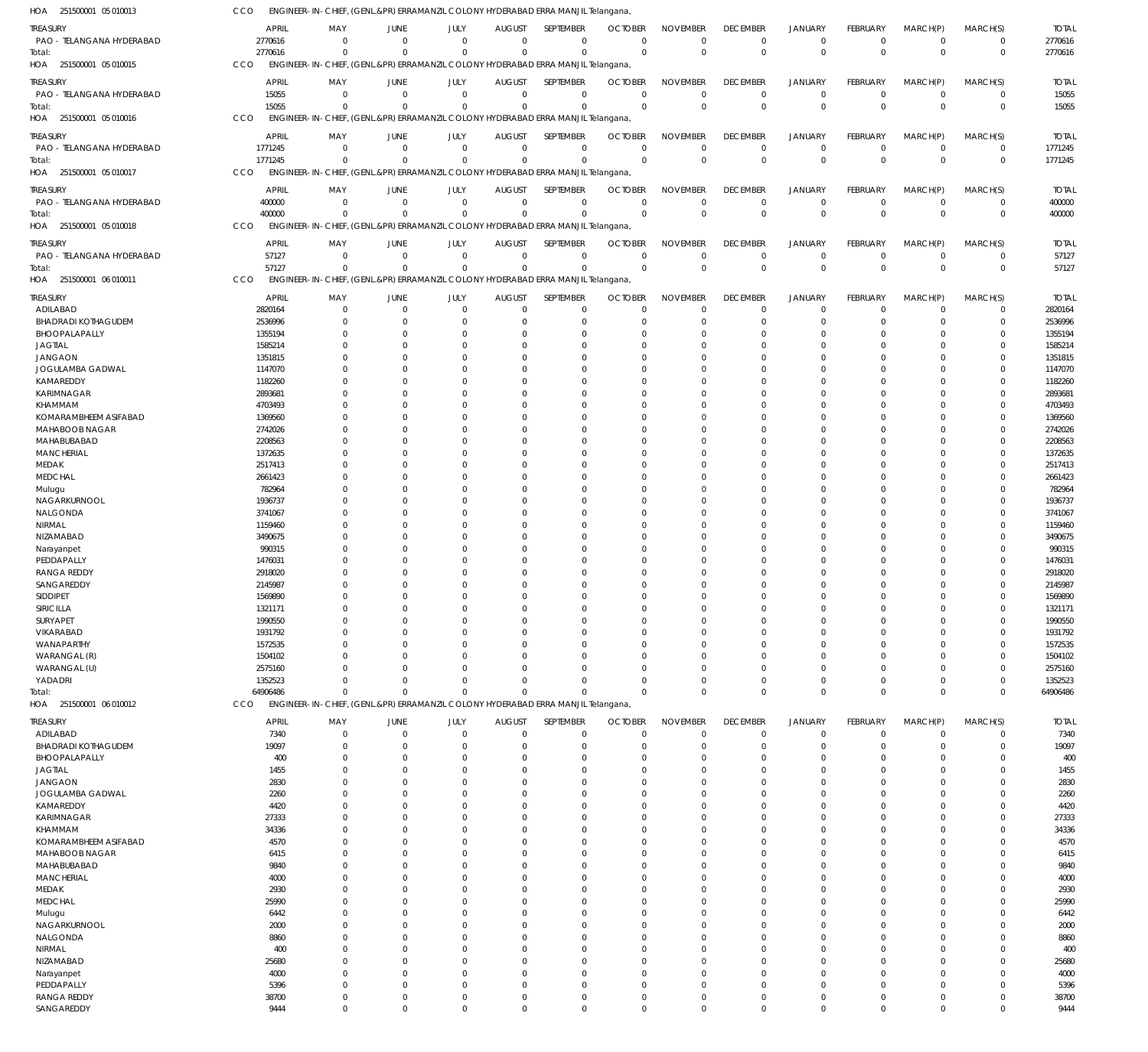| HOA 251500001 06 010012            | CCO                    | ENGINEER-IN-CHIEF, (GENL.&PR) ERRAMANZIL COLONY HYDERABAD ERRA MANJIL Telangana, |                            |                            |                                 |                            |                                  |                             |                                |                               |                                |                         |                            |                        |
|------------------------------------|------------------------|----------------------------------------------------------------------------------|----------------------------|----------------------------|---------------------------------|----------------------------|----------------------------------|-----------------------------|--------------------------------|-------------------------------|--------------------------------|-------------------------|----------------------------|------------------------|
| TREASURY                           | <b>APRIL</b>           | MAY                                                                              | JUNE                       | JULY                       | <b>AUGUST</b>                   | SEPTEMBER                  | <b>OCTOBER</b>                   | <b>NOVEMBER</b>             | <b>DECEMBER</b>                | <b>JANUARY</b>                | FEBRUARY                       | MARCH(P)                | MARCH(S)                   | <b>TOTAL</b>           |
| SIDDIPET                           | 2220                   | $\mathbf{0}$                                                                     | $\overline{0}$             | $\mathbf 0$                | $\mathbf{0}$                    | $\mathbf 0$                | $\mathbf 0$                      | $\Omega$                    | $\mathbf 0$                    | $\mathbf 0$                   | $\mathbf 0$                    | $\overline{0}$          | $\mathbf 0$                | 2220                   |
| SIRICILLA                          | 2420                   | $\mathbf 0$                                                                      | $\mathbf 0$                | $\mathbf 0$                | 0                               | $\mathbf 0$                | $\Omega$                         | $\Omega$                    | $\mathbf 0$                    | $\mathbf 0$                   | $\mathbf 0$                    | $\mathbf 0$             | $\mathbf 0$                | 2420                   |
| SURYAPET                           | 2000                   | $\mathbf{0}$<br>$\Omega$                                                         | $\mathbf 0$<br>$\Omega$    | $\mathbf 0$<br>$\mathbf 0$ | $\Omega$                        | $\mathbf 0$<br>$\mathbf 0$ | $\Omega$<br>$\Omega$             | $\Omega$<br>$\Omega$        | $\overline{0}$<br>$\Omega$     | $\overline{0}$<br>$\Omega$    | $\Omega$<br>$\Omega$           | $\Omega$<br>$\Omega$    | $\mathbf 0$<br>$\mathbf 0$ | 2000                   |
| VIKARABAD<br>WANAPARTHY            | 3820<br>2840           | $\Omega$                                                                         | $\mathbf 0$                | $\Omega$                   | $\Omega$<br>$\Omega$            | $\mathbf 0$                | $\Omega$                         | $\Omega$                    | $\overline{0}$                 | $\Omega$                      | $\Omega$                       | $\Omega$                | $\mathbf 0$                | 3820<br>2840           |
| WARANGAL (R)                       | 15194                  | $\Omega$                                                                         | $\Omega$                   | $\mathbf 0$                | $\Omega$                        | $\mathbf 0$                | $\Omega$                         | $\Omega$                    | $\Omega$                       | $\Omega$                      | $\Omega$                       | $\Omega$                | $\mathbf 0$                | 15194                  |
| WARANGAL (U)                       | 27530                  | $\Omega$                                                                         | $\Omega$                   | $\Omega$                   | $\Omega$                        | $\mathbf 0$                | $\Omega$                         | $\Omega$                    | $\Omega$                       | $\Omega$                      | $\Omega$                       | $\Omega$                | $\mathbf 0$                | 27530                  |
| YADADRI                            | 4278                   | $\Omega$                                                                         | $\Omega$                   | $\mathbf 0$                | $\Omega$                        | $\mathbf 0$                | $\Omega$                         | $\Omega$                    | $\Omega$                       | $\mathbf 0$                   | $\Omega$                       | $\Omega$                | $\mathbf 0$                | 4278                   |
| Total:                             | 314440                 | $\Omega$                                                                         | $\Omega$                   | $\mathbf 0$                | $\mathbf 0$                     | $\Omega$                   | $\Omega$                         | $\Omega$                    | $\mathbf 0$                    | $\mathbf 0$                   | $\Omega$                       | $\Omega$                | $\mathbf 0$                | 314440                 |
| HOA 251500001 06 010013            | CCO                    | ENGINEER-IN-CHIEF, (GENL.&PR) ERRAMANZIL COLONY HYDERABAD ERRA MANJIL Telangana, |                            |                            |                                 |                            |                                  |                             |                                |                               |                                |                         |                            |                        |
| TREASURY                           | <b>APRIL</b>           | MAY                                                                              | JUNE                       | JULY                       | <b>AUGUST</b>                   | SEPTEMBER                  | <b>OCTOBER</b>                   | <b>NOVEMBER</b>             | <b>DECEMBER</b>                | <b>JANUARY</b>                | FEBRUARY                       | MARCH(P)                | MARCH(S)                   | <b>TOTAL</b>           |
| ADILABAD                           | 955982                 | $\mathbf 0$                                                                      | $\mathbf 0$                | $\mathbf 0$                | $\mathbf 0$                     | 0                          | $\mathbf 0$                      | $\Omega$                    | $\overline{0}$                 | $\overline{0}$                | $\mathbf 0$                    | $\mathbf 0$             | $\mathbf 0$                | 955982                 |
| <b>BHADRADI KOTHAGUDEM</b>         | 976493                 | $\Omega$                                                                         | $\mathbf 0$                | $\mathbf 0$                | 0                               | $\mathbf 0$                | $\Omega$                         | $\Omega$                    | $^{\circ}$                     | $\overline{0}$                | 0                              | $\Omega$                | $\mathbf 0$                | 976493                 |
| BHOOPALAPALLY                      | 520306                 | $\mathbf{0}$                                                                     | $\mathbf 0$                | $\mathbf 0$                | 0                               | $\mathbf 0$                | C                                | $\Omega$                    | $^{\circ}$                     | $\overline{0}$                | $\Omega$                       | $\Omega$                | $\mathbf 0$                | 520306                 |
| <b>JAGTIAL</b>                     | 609074                 | $\Omega$                                                                         | 0                          | $\mathbf 0$                | 0                               | $\mathbf 0$                | $\Omega$                         | $\Omega$                    | $\Omega$                       | $\Omega$                      | $\Omega$                       | $\Omega$                | $\mathbf 0$                | 609074                 |
| <b>JANGAON</b><br>JOGULAMBA GADWAL | 518917<br>441108       | $\Omega$<br>$\Omega$                                                             | 0<br>0                     | 0<br>$\mathbf 0$           | 0<br>0                          | $\mathbf 0$<br>$\mathbf 0$ | ſ<br>ſ                           | $\Omega$<br>$\Omega$        | $\Omega$<br>$\Omega$           | $\Omega$<br>$\Omega$          | $\Omega$<br>$\Omega$           | $\Omega$<br>$\Omega$    | $\mathbf 0$<br>$\mathbf 0$ | 518917<br>441108       |
| KAMAREDDY                          | 455234                 | $\Omega$                                                                         | 0                          | $\mathbf 0$                | 0                               | $\mathbf 0$                | ſ                                | $\Omega$                    | $\Omega$                       | $\Omega$                      | $\Omega$                       | $\Omega$                | $\mathbf 0$                | 455234                 |
| KARIMNAGAR                         | 1111247                | O                                                                                | $\Omega$                   | 0                          | 0                               | $\mathbf 0$                | $\Omega$                         | $\cap$                      | $\Omega$                       | $\Omega$                      | $\Omega$                       | $\Omega$                | $\mathbf 0$                | 1111247                |
| <b>KHAMMAM</b>                     | 1829956                | $\Omega$                                                                         | 0                          | $\mathbf 0$                | 0                               | $\mathbf 0$                | ſ                                | $\Omega$                    | $\Omega$                       | $\Omega$                      | $\Omega$                       | $\Omega$                | $\mathbf 0$                | 1829956                |
| KOMARAMBHEEM ASIFABAD              | 505645                 | $\Omega$                                                                         | 0                          | $\mathbf 0$                | 0                               | $\mathbf 0$                | $\Omega$                         | $\Omega$                    | $\Omega$                       | $\Omega$                      | $\Omega$                       | $\Omega$                | $\mathbf 0$                | 505645                 |
| MAHABOOB NAGAR                     | 986084                 | $\Omega$                                                                         | $\Omega$                   | $\mathbf 0$                | 0                               | $\mathbf 0$                | $\Omega$                         | $\Omega$                    | $\Omega$                       | $\Omega$                      | $\Omega$                       | $\Omega$                | $\mathbf 0$                | 986084                 |
| MAHABUBABAD                        | 861420                 | $\Omega$                                                                         | $\Omega$                   | $\mathbf 0$                | 0                               | $\mathbf 0$                | $\sqrt{ }$                       | $\Omega$                    | $\Omega$                       | $\Omega$                      | $\Omega$                       | $\Omega$                | $\mathbf 0$                | 861420                 |
| <b>MANCHERIAL</b>                  | 526910                 | $\Omega$                                                                         | 0                          | $\mathbf 0$                | 0                               | $\mathbf 0$                | $\Omega$                         | $\Omega$                    | 0                              | $\Omega$                      | $\Omega$                       | $\Omega$                | $\mathbf 0$                | 526910                 |
| MEDAK<br><b>MEDCHAL</b>            | 960457<br>1071520      | $\Omega$<br>$\Omega$                                                             | $\Omega$<br>$\Omega$       | $\mathbf 0$<br>$\mathbf 0$ | 0<br>0                          | $\mathbf 0$<br>$\mathbf 0$ | ſ<br>ſ                           | $\cap$<br>$\Omega$          | $\Omega$<br>$\Omega$           | $\Omega$<br>$\Omega$          | $\Omega$<br>$\Omega$           | $\Omega$<br>$\Omega$    | $\mathbf 0$<br>$\mathbf 0$ | 960457<br>1071520      |
| Mulugu                             | 300969                 | $\Omega$                                                                         | 0                          | $\mathbf 0$                | 0                               | $\mathbf 0$                | $\Omega$                         | $\Omega$                    | $\Omega$                       | $\Omega$                      | $\Omega$                       | $\Omega$                | $\mathbf 0$                | 300969                 |
| NAGARKURNOOL                       | 724857                 | $\Omega$                                                                         | $\Omega$                   | $\mathbf 0$                | 0                               | $\mathbf 0$                | ſ                                | $\Omega$                    | $\Omega$                       | $\Omega$                      | $\Omega$                       | $\Omega$                | $\mathbf 0$                | 724857                 |
| NALGONDA                           | 1476600                | $\Omega$                                                                         | $\Omega$                   | $\mathbf 0$                | 0                               | $\mathbf 0$                | ſ                                | $\cap$                      | $\Omega$                       | $\Omega$                      | $\Omega$                       | $\Omega$                | $\mathbf 0$                | 1476600                |
| NIRMAL                             | 446118                 | $\Omega$                                                                         | 0                          | $\mathbf 0$                | 0                               | $\mathbf 0$                | C                                | $\Omega$                    | 0                              | $\Omega$                      | $\Omega$                       | $\Omega$                | $\mathbf 0$                | 446118                 |
| NIZAMABAD                          | 1343181                | O                                                                                | 0                          | $\mathbf 0$                | 0                               | $\mathbf 0$                | $\Omega$                         | $\Omega$                    | $\Omega$                       | $\Omega$                      | $\Omega$                       | $\Omega$                | $\mathbf 0$                | 1343181                |
| Narayanpet                         | 380653                 | $\Omega$                                                                         | $\Omega$                   | $\mathbf 0$                | 0                               | $\mathbf 0$                | ſ                                | $\Omega$                    | $\Omega$                       | $\Omega$                      | $\Omega$                       | $\Omega$                | $\mathbf 0$                | 380653                 |
| PAO - TELANGANA HYDERABAD          | 4732                   | $\Omega$                                                                         | $\Omega$                   | $\mathbf 0$                | 0                               | $\mathbf 0$                | ſ                                | $\Omega$                    | $\Omega$                       | $\Omega$                      | $\Omega$                       | $\Omega$                | $\mathbf 0$                | 4732                   |
| PEDDAPALLY                         | 596855                 | $\Omega$<br>O                                                                    | $\Omega$                   | $\mathbf 0$                | 0                               | $\mathbf 0$                | $\Omega$                         | $\Omega$<br>$\Omega$        | $\Omega$                       | $\Omega$<br>$\Omega$          | $\Omega$                       | $\Omega$<br>$\Omega$    | $\mathbf 0$                | 596855                 |
| RANGA REDDY<br>SANGAREDDY          | 1118992<br>824656      | $\Omega$                                                                         | $\Omega$<br>0              | 0<br>$\mathbf 0$           | n<br>0                          | $\mathbf 0$<br>$\mathbf 0$ | ſ<br>ſ                           | $\Omega$                    | $\Omega$<br>$\Omega$           | $\Omega$                      | $\Omega$<br>$\Omega$           | $\Omega$                | $\mathbf 0$<br>$\mathbf 0$ | 1118992<br>824656      |
| SIDDIPET                           | 603411                 | $\Omega$                                                                         | 0                          | $\mathbf 0$                | 0                               | $\mathbf 0$                | ſ                                | $\cap$                      | $\Omega$                       | $\Omega$                      | $\Omega$                       | $\Omega$                | $\mathbf 0$                | 603411                 |
| SIRICILLA                          | 498381                 | $\Omega$                                                                         | $\Omega$                   | $\mathbf 0$                | 0                               | $\mathbf 0$                | ſ                                | $\Omega$                    | $\Omega$                       | $\Omega$                      | $\Omega$                       | $\Omega$                | $\mathbf 0$                | 498381                 |
| SURYAPET                           | 765064                 | $\Omega$                                                                         | 0                          | $\mathbf 0$                | 0                               | $\mathbf 0$                | ſ                                | $\Omega$                    | $\Omega$                       | $\Omega$                      | $\Omega$                       | $\Omega$                | $\mathbf 0$                | 765064                 |
| VIKARABAD                          | 742422                 | $\Omega$                                                                         | 0                          | $\mathbf 0$                | 0                               | $\mathbf 0$                | ſ                                | $\Omega$                    | $\Omega$                       | $\Omega$                      | $\Omega$                       | $\Omega$                | $\mathbf 0$                | 742422                 |
| WANAPARTHY                         | 595748                 | $\Omega$                                                                         | $\Omega$                   | $\mathbf 0$                | n                               | $\Omega$                   | ſ                                | $\Omega$                    | $\Omega$                       | $\Omega$                      | $\Omega$                       | $\Omega$                | $\mathbf 0$                | 595748                 |
| WARANGAL (R)                       | 577813                 | $\Omega$                                                                         | $\Omega$                   | $\mathbf 0$                | 0                               | $\mathbf 0$                | C                                | $\Omega$                    | 0                              | $\Omega$                      | $\Omega$                       | $\Omega$                | $\mathbf 0$                | 577813                 |
| WARANGAL (U)                       | 1073288                | O                                                                                | $\Omega$                   | $\mathbf 0$                | 0                               | $\mathbf 0$                | $\Omega$                         | $\Omega$                    | 0                              | $\Omega$                      | $\Omega$                       | $\mathbf 0$             | $\mathbf 0$                | 1073288                |
| YADADRI<br>Total:                  | 538608<br>24942701     | $\Omega$<br>$\Omega$                                                             | 0<br>$\Omega$              | $\mathbf 0$<br>$\mathbf 0$ | $\Omega$<br>$\Omega$            | $\mathbf 0$<br>$\Omega$    | ſ                                | $\Omega$<br>$\Omega$        | 0<br>$\Omega$                  | $\overline{0}$<br>$\Omega$    | 0<br>$\Omega$                  | $\mathbf 0$<br>$\Omega$ | $\mathbf 0$<br>$\mathbf 0$ | 538608<br>24942701     |
| HOA 251500001 06 010015            | CCO                    | ENGINEER-IN-CHIEF, (GENL.&PR) ERRAMANZIL COLONY HYDERABAD ERRA MANJIL Telangana, |                            |                            |                                 |                            |                                  |                             |                                |                               |                                |                         |                            |                        |
|                                    |                        |                                                                                  |                            |                            |                                 |                            |                                  |                             |                                |                               |                                |                         |                            |                        |
| TREASURY                           | <b>APRIL</b>           | MAY<br>$\mathbf 0$                                                               | JUNE<br>$\overline{0}$     | JULY                       | <b>AUGUST</b>                   | SEPTEMBER                  | <b>OCTOBER</b>                   | <b>NOVEMBER</b><br>$\Omega$ | <b>DECEMBER</b>                | <b>JANUARY</b>                | FEBRUARY<br>$\mathbf 0$        | MARCH(P)<br>$\mathbf 0$ | MARCH(S)                   | <b>TOTAL</b>           |
| MAHABUBABAD<br>Total:              | 7884<br>7884           | $\mathbf 0$                                                                      | $\mathbf 0$                | $\mathbf 0$<br>$\mathbf 0$ | $\mathbf{0}$<br>$\mathbf{0}$    | $\mathbf 0$<br>$\mathbf 0$ | $\overline{0}$<br>$\overline{0}$ | $\mathbf{0}$                | $\mathbf 0$<br>$\mathbf 0$     | $\mathbf 0$<br>$\mathbf 0$    | $\overline{0}$                 | $\overline{0}$          | $\mathbf 0$<br>$\mathbf 0$ | 7884<br>7884           |
| HOA 251500001 06 010016            | CCO                    | ENGINEER-IN-CHIEF, (GENL.&PR) ERRAMANZIL COLONY HYDERABAD ERRA MANJIL Telangana, |                            |                            |                                 |                            |                                  |                             |                                |                               |                                |                         |                            |                        |
|                                    |                        |                                                                                  |                            |                            |                                 |                            |                                  |                             |                                |                               |                                |                         |                            |                        |
| treasury<br>ADILABAD               | <b>APRIL</b><br>365807 | MAY<br>$\mathbf 0$                                                               | JUNE<br>$\mathbf 0$        | JULY<br>$\mathbf 0$        | <b>AUGUST</b><br>$\overline{0}$ | SEPTEMBER<br>$\mathbf 0$   | <b>OCTOBER</b><br>$\overline{0}$ | <b>NOVEMBER</b><br>$\Omega$ | <b>DECEMBER</b><br>$\mathbf 0$ | <b>JANUARY</b><br>$\mathbf 0$ | <b>FEBRUARY</b><br>$\mathbf 0$ | MARCH(P)<br>$\mathbf 0$ | MARCH(S)<br>0              | <b>TOTAL</b><br>365807 |
| <b>BHADRADI KOTHAGUDEM</b>         | 364824                 | $\mathbf{0}$                                                                     | $\mathbf 0$                | $\mathbf 0$                | 0                               | $\mathbf 0$                | $\Omega$                         | $\Omega$                    | $^{\circ}$                     | $\overline{0}$                | 0                              | $\mathbf 0$             | $\mathbf 0$                | 364824                 |
| BHOOPALAPALLY                      | 161020                 | $\mathbf{0}$                                                                     | $\mathbf 0$                | $\mathbf 0$                | 0                               | $\mathbf 0$                | $\Omega$                         | $\Omega$                    | $^{\circ}$                     | $\overline{0}$                | 0                              | $\Omega$                | $\mathbf 0$                | 161020                 |
| <b>JAGTIAL</b>                     | 215336                 | $\mathbf{0}$                                                                     | 0                          | $\mathbf 0$                | $\Omega$                        | $\mathbf 0$                | $\Omega$                         | $\Omega$                    | $^{\circ}$                     | $\overline{0}$                | $\Omega$                       | $\Omega$                | $\mathbf 0$                | 215336                 |
| <b>JANGAON</b>                     | 182973                 | $\Omega$                                                                         | $\mathbf 0$                | $\mathbf 0$                | 0                               | $\mathbf 0$                | $\Omega$                         | $\Omega$                    | $\Omega$                       | $\Omega$                      | $\Omega$                       | $\Omega$                | $\mathbf 0$                | 182973                 |
| JOGULAMBA GADWAL                   | 155203                 | $\Omega$                                                                         | $\mathbf 0$                | $\mathbf 0$                | 0                               | $\mathbf 0$                | $\Omega$                         | $\Omega$                    | $\mathbf 0$                    | $\Omega$                      | $\Omega$                       | $\Omega$                | $\mathbf 0$                | 155203                 |
| KAMAREDDY                          | 149584                 | $\Omega$                                                                         | $\mathbf 0$                | $\mathbf 0$                | $\Omega$                        | $\mathbf 0$                | $\Omega$                         | $\Omega$                    | $\Omega$                       | $\Omega$                      | $\Omega$                       | $\Omega$                | $\mathbf 0$                | 149584                 |
| KARIMNAGAR                         | 523574                 | $\Omega$                                                                         | $\Omega$                   | $\mathbf 0$                | 0                               | $\mathbf 0$                | $\Omega$                         | $\Omega$<br>$\Omega$        | $\Omega$                       | $\Omega$                      | $\Omega$                       | $\Omega$                | $\mathbf 0$                | 523574                 |
| KHAMMAM<br>KOMARAMBHEEM ASIFABAD   | 816458<br>176495       | $\Omega$<br>$\Omega$                                                             | $\mathbf 0$<br>$\mathbf 0$ | $\mathbf 0$<br>$\mathbf 0$ | 0<br>0                          | $\mathbf 0$<br>$\mathbf 0$ | $\Omega$<br>$\Omega$             | $\Omega$                    | $\Omega$<br>$\mathbf 0$        | $\Omega$<br>$\Omega$          | $\Omega$<br>$\Omega$           | $\Omega$<br>$\Omega$    | $\mathbf 0$<br>$\mathbf 0$ | 816458<br>176495       |
| MAHABOOB NAGAR                     | 462014                 | $\Omega$                                                                         | $\mathbf 0$                | $\mathbf 0$                | 0                               | $\mathbf 0$                | $\Omega$                         | $\Omega$                    | $\Omega$                       | $\Omega$                      | $\Omega$                       | $\Omega$                | $\mathbf 0$                | 462014                 |
| MAHABUBABAD                        | 269682                 | $\mathbf{0}$                                                                     | $\mathbf 0$                | $\mathbf 0$                | 0                               | $\mathbf 0$                | $\mathcal{L}$                    | $\Omega$                    | $\mathbf 0$                    | $\Omega$                      | $\Omega$                       | $\Omega$                | $\mathbf 0$                | 269682                 |
| <b>MANCHERIAL</b>                  | 203962                 | $\Omega$                                                                         | $\mathbf 0$                | $\mathbf 0$                | 0                               | $\mathbf 0$                | $\Omega$                         | $\Omega$                    | $\Omega$                       | $\Omega$                      | $\Omega$                       | $\Omega$                | $\mathbf 0$                | 203962                 |
| MEDAK                              | 277422                 | $\Omega$                                                                         | $\mathbf 0$                | $\mathbf 0$                | 0                               | $\mathbf 0$                | $\Omega$                         | $\Omega$                    | $\Omega$                       | $\Omega$                      | $\Omega$                       | $\Omega$                | $\mathbf 0$                | 277422                 |
| <b>MEDCHAL</b>                     | 734325                 | $\Omega$                                                                         | $\mathbf 0$                | $\mathbf 0$                | 0                               | $\mathbf 0$                | $\sqrt{ }$                       | $\Omega$                    | $\Omega$                       | $\Omega$                      | $\Omega$                       | $\Omega$                | $\mathbf 0$                | 734325                 |
| Mulugu                             | 107095                 | $\mathbf{0}$                                                                     | $\mathbf 0$                | $\mathbf 0$                | 0                               | $\mathbf 0$                | $\Omega$                         | $\Omega$                    | $\mathbf 0$                    | $\Omega$                      | $\Omega$                       | $\Omega$                | $\mathbf 0$                | 107095                 |
| NAGARKURNOOL                       | 224322                 | $\Omega$<br>$\Omega$                                                             | 0                          | $\mathbf 0$                | 0                               | $\mathbf 0$                | $\Omega$<br>$\Omega$             | $\Omega$<br>$\Omega$        | $\Omega$                       | $\Omega$<br>$\Omega$          | $\Omega$                       | $\Omega$<br>$\Omega$    | $\mathbf 0$<br>$\mathbf 0$ | 224322                 |
| NALGONDA<br>NIRMAL                 | 498054<br>162304       | $\Omega$                                                                         | $\mathbf 0$<br>$\mathbf 0$ | $\mathbf 0$<br>$\mathbf 0$ | 0<br>$\Omega$                   | $\mathbf 0$<br>$\mathbf 0$ | $\Omega$                         | $\Omega$                    | $\mathbf 0$<br>$\Omega$        | $\Omega$                      | $\Omega$<br>$\Omega$           | $\Omega$                | $\mathbf 0$                | 498054<br>162304       |
| NIZAMABAD                          | 597608                 | $\Omega$                                                                         | $\mathbf 0$                | $\mathbf 0$                | $\Omega$                        | $\mathbf 0$                | $\Omega$                         | $\Omega$                    | $\Omega$                       | $\Omega$                      | $\Omega$                       | $\Omega$                | $\mathbf 0$                | 597608                 |
| Narayanpet                         | 117802                 | $\Omega$                                                                         | $\mathbf 0$                | $\mathbf 0$                | 0                               | $\mathbf 0$                | $\Omega$                         | $\Omega$                    | $\Omega$                       | $\Omega$                      | $\Omega$                       | $\Omega$                | $\mathbf 0$                | 117802                 |
| PEDDAPALLY                         | 175656                 | $\mathbf{0}$                                                                     | $\mathbf 0$                | $\mathbf 0$                | 0                               | $\mathbf 0$                | $\Omega$                         | $\Omega$                    | $\mathbf 0$                    | $\Omega$                      | $\Omega$                       | $\Omega$                | $\mathbf 0$                | 175656                 |
| RANGA REDDY                        | 687239                 | $\Omega$                                                                         | $\mathbf 0$                | $\mathbf 0$                | 0                               | $\mathbf 0$                | $\Omega$                         | $\Omega$                    | $\Omega$                       | $\Omega$                      | $\Omega$                       | $\Omega$                | $\mathbf 0$                | 687239                 |
| SANGAREDDY                         | 305232                 | $\Omega$                                                                         | $\mathbf 0$                | $\mathbf 0$                | 0                               | $\mathbf 0$                | $\Omega$                         | $\Omega$                    | $\mathbf 0$                    | $\Omega$                      | $\Omega$                       | $\Omega$                | $\mathbf 0$                | 305232                 |
| SIDDIPET                           | 206526                 | $\Omega$                                                                         | $\mathbf 0$                | $\mathbf 0$                | 0                               | $\mathbf 0$                | $\Omega$                         | $\Omega$                    | $\mathbf 0$                    | $\Omega$                      | $\Omega$                       | $\Omega$                | $\mathbf 0$                | 206526                 |
| SIRICILLA                          | 177666                 | $\Omega$                                                                         | 0                          | $\mathbf 0$                | $\Omega$                        | $\mathbf 0$                | $\Omega$                         | $\Omega$                    | $\Omega$                       | $\Omega$                      | $\Omega$                       | $\Omega$                | $\mathbf 0$                | 177666                 |
| SURYAPET<br>VIKARABAD              | 268057<br>262041       | $\Omega$<br>$\mathbf{0}$                                                         | $\Omega$<br>$\mathbf 0$    | $\mathbf 0$<br>$\mathbf 0$ | 0<br>$\Omega$                   | $\mathbf 0$<br>$\mathbf 0$ | $\Omega$<br>$\Omega$             | $\Omega$<br>$\Omega$        | $\Omega$<br>$^{\circ}$         | $\Omega$<br>$\overline{0}$    | $\Omega$<br>$\Omega$           | $\Omega$<br>$\mathbf 0$ | $\mathbf 0$<br>$\mathbf 0$ | 268057<br>262041       |
| WANAPARTHY                         | 209825                 | $\mathbf{0}$                                                                     | $\mathbf 0$                | $\mathbf 0$                | 0                               | $\mathbf 0$                | $\Omega$                         | $\Omega$                    | $^{\circ}$                     | $\overline{0}$                | 0                              | $\mathbf 0$             | $\mathbf 0$                | 209825                 |
| WARANGAL (R)                       | 267173                 | $\mathbf 0$                                                                      | $\mathbf 0$                | $\mathbf 0$                | $\Omega$                        | $\mathbf 0$                | $\Omega$                         | $\mathbf 0$                 | $\mathbf 0$                    | $\mathbb O$                   | $\mathbf 0$                    | $\mathbf 0$             | $\mathbf 0$                | 267173                 |
|                                    |                        |                                                                                  |                            |                            |                                 |                            |                                  |                             |                                |                               |                                |                         |                            |                        |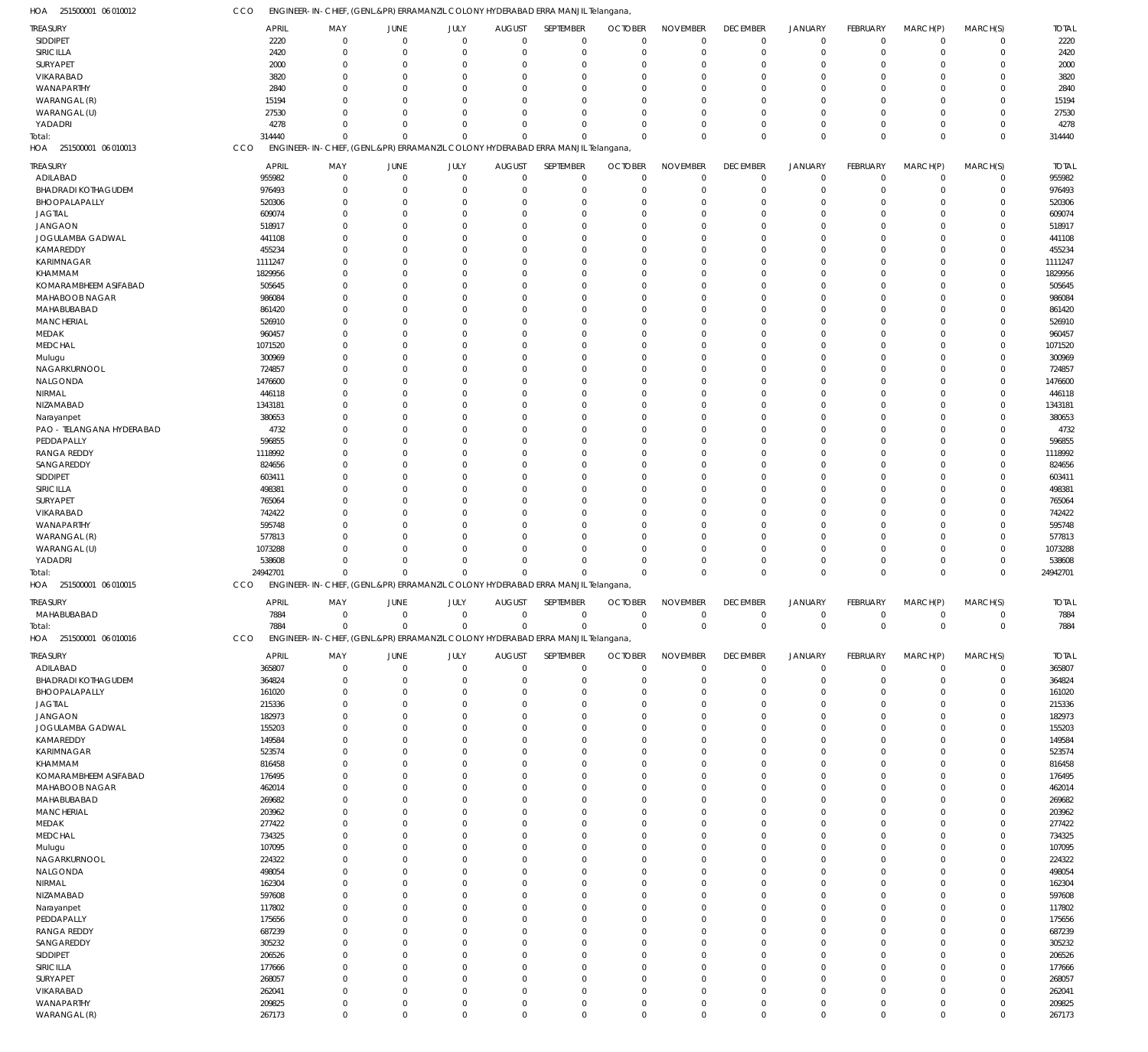| HOA 251500001 06 010016                       | CCO              | ENGINEER-IN-CHIEF, (GENL.&PR) ERRAMANZIL COLONY HYDERABAD ERRA MANJIL Telangana,                         |                            |                             |                                 |                               |                                  |                                |                                |                               |                                   |                         |                          |                      |
|-----------------------------------------------|------------------|----------------------------------------------------------------------------------------------------------|----------------------------|-----------------------------|---------------------------------|-------------------------------|----------------------------------|--------------------------------|--------------------------------|-------------------------------|-----------------------------------|-------------------------|--------------------------|----------------------|
| <b>TREASURY</b>                               |                  | <b>APRIL</b><br>MAY                                                                                      | JUNE                       | JULY                        | <b>AUGUST</b>                   | SEPTEMBER                     | <b>OCTOBER</b>                   | <b>NOVEMBER</b>                | <b>DECEMBER</b>                | <b>JANUARY</b>                | <b>FEBRUARY</b>                   | MARCH(P)                | MARCH(S)                 | <b>TOTAL</b>         |
| WARANGAL (U)                                  | 474755           | $\Omega$                                                                                                 | $\overline{0}$             | $\mathbf{0}$                | $\overline{0}$                  | $\mathbf 0$                   | $\mathbf 0$                      | $\mathbf 0$                    | $\mathbf 0$                    | $\mathbf 0$                   | $^{\circ}$                        | $\Omega$                | $\Omega$                 | 474755               |
| YADADRI                                       | 188904           | $\Omega$                                                                                                 | $\Omega$                   | $\Omega$                    | $\mathbf 0$                     | $\mathbf 0$                   | $\overline{0}$                   | $\Omega$                       | 0                              | $\mathbf 0$                   | $\Omega$                          | $\Omega$                | 0                        | 188904               |
| Total:<br>HOA 251500001 06 010017             | 9988938<br>CCO   | $\Omega$<br>ENGINEER-IN-CHIEF, (GENL.&PR) ERRAMANZIL COLONY HYDERABAD ERRA MANJIL Telangana,             | $\Omega$                   | $\Omega$                    | $\Omega$                        | $\Omega$                      | $\Omega$                         | $\Omega$                       | $\Omega$                       | $\mathbf 0$                   | $\Omega$                          | $\Omega$                | $\Omega$                 | 9988938              |
|                                               |                  |                                                                                                          |                            |                             |                                 | <b>SEPTEMBER</b>              |                                  | <b>NOVEMBER</b>                |                                |                               |                                   |                         |                          |                      |
| <b>TREASURY</b><br><b>BHADRADI KOTHAGUDEM</b> |                  | <b>APRIL</b><br>MAY<br>7068<br>$\mathbf 0$                                                               | JUNE<br>$\overline{0}$     | JULY<br>$\mathbf 0$         | <b>AUGUST</b><br>$\overline{0}$ | $\mathbf 0$                   | <b>OCTOBER</b><br>$\overline{0}$ | $\mathbf 0$                    | <b>DECEMBER</b><br>$\mathbf 0$ | <b>JANUARY</b><br>$\mathbf 0$ | <b>FEBRUARY</b><br>$\overline{0}$ | MARCH(P)<br>$\Omega$    | MARCH(S)<br>$\Omega$     | <b>TOTAL</b><br>7068 |
| BHOOPALAPALLY                                 |                  | 39359<br>$\Omega$                                                                                        | $\Omega$                   | $\Omega$                    | $\Omega$                        | $\mathbf 0$                   | $\mathbf 0$                      | 0                              | 0                              | $\mathbf 0$                   | -0                                | $\Omega$                |                          | 39359                |
| <b>JANGAON</b>                                | 100000           | $\Omega$                                                                                                 | $\Omega$                   | 0                           | $\Omega$                        | 0                             | $\Omega$                         | $\Omega$                       | 0                              | $\mathbf 0$                   | -C                                | $\Omega$                |                          | 100000               |
| MEDAK                                         |                  | 35000<br>$\Omega$                                                                                        | $\Omega$                   | 0                           | $\Omega$                        | 0                             | 0                                | $\Omega$                       | 0                              | $\mathbf 0$                   | -0                                | $\Omega$                |                          | 35000                |
| NIZAMABAD                                     |                  | 10000<br>14050<br>0                                                                                      | $\Omega$<br>$\Omega$       | n<br>0                      | $\Omega$<br>$\Omega$            | 0                             | O<br>0                           | $\Omega$<br>0                  | 0<br>0                         | $\Omega$<br>$\Omega$          | -C                                | $\Omega$<br>$\Omega$    |                          | 10000<br>14050       |
| Narayanpet<br>SANGAREDDY                      |                  | 55500                                                                                                    |                            | $\Omega$                    | $\Omega$                        |                               | O                                | $\Omega$                       | $\Omega$                       | $\Omega$                      | -0                                | $\Omega$                |                          | 55500                |
| <b>SIDDIPET</b>                               |                  | 72360<br><sup>0</sup>                                                                                    | $\Omega$                   | $\Omega$                    | $\Omega$                        | $\Omega$                      | $\Omega$                         | $\Omega$                       | 0                              | $\mathbf 0$                   | $\Omega$                          | $\Omega$                |                          | 72360                |
| Total:                                        | 333337           | $\Omega$                                                                                                 | $\Omega$                   | $\Omega$                    | $\Omega$                        | $\Omega$                      | $\Omega$                         | $\Omega$                       | $\Omega$                       | $\mathbf 0$                   | $\Omega$                          | $\Omega$                | $\Omega$                 | 333337               |
| HOA 251500001 06 110111                       | CCO              | ENGINEER-IN-CHIEF, (GENL.&PR) ERRAMANZIL COLONY HYDERABAD ERRA MANJIL Telangana,                         |                            |                             |                                 |                               |                                  |                                |                                |                               |                                   |                         |                          |                      |
| <b>TREASURY</b>                               |                  | <b>APRIL</b><br>MAY                                                                                      | JUNE                       | JULY                        | <b>AUGUST</b>                   | SEPTEMBER                     | <b>OCTOBER</b>                   | <b>NOVEMBER</b>                | <b>DECEMBER</b>                | <b>JANUARY</b>                | <b>FEBRUARY</b>                   | MARCH(P)                | MARCH(S)                 | <b>TOTAL</b>         |
| JOGULAMBA GADWAL                              |                  | 3000<br>$\Omega$                                                                                         | $\Omega$                   | $\mathbf 0$                 | $\overline{0}$                  | $\mathbf 0$                   | $\overline{0}$                   | $\mathbf 0$                    | $\mathbf 0$                    | $\mathbf 0$                   | $\overline{0}$                    | $\Omega$                | $\Omega$                 | 3000                 |
| Total:<br>HOA 251500001 06 130133             | CCO              | 3000<br>$\mathbf{0}$<br>ENGINEER-IN-CHIEF, (GENL.&PR) ERRAMANZIL COLONY HYDERABAD ERRA MANJIL Telangana, | $\Omega$                   | $\Omega$                    | $\Omega$                        | $\mathbf 0$                   | $\overline{0}$                   | $\mathbf 0$                    | $\mathbf{0}$                   | $\mathbf 0$                   | $\Omega$                          | $\Omega$                | $\mathbf 0$              | 3000                 |
|                                               |                  |                                                                                                          |                            |                             |                                 |                               |                                  |                                |                                |                               |                                   |                         |                          |                      |
| treasury                                      |                  | <b>APRIL</b><br>MAY                                                                                      | JUNE                       | JULY                        | <b>AUGUST</b>                   | SEPTEMBER                     | <b>OCTOBER</b>                   | <b>NOVEMBER</b>                | <b>DECEMBER</b>                | <b>JANUARY</b>                | <b>FEBRUARY</b>                   | MARCH(P)                | MARCH(S)                 | <b>TOTAL</b>         |
| <b>RANGA REDDY</b><br>Total:                  |                  | $-6000$<br>$\overline{0}$<br>$-6000$<br>$\Omega$                                                         | $\overline{0}$<br>$\Omega$ | $\mathbf{0}$<br>$\mathbf 0$ | $\overline{0}$<br>$\mathbf 0$   | $\overline{0}$<br>$\mathbf 0$ | $\overline{0}$<br>$\overline{0}$ | $\mathbf 0$<br>$\mathbf 0$     | $\mathbf 0$<br>$\mathbf 0$     | $\mathbf 0$<br>$\mathbf 0$    | $\overline{0}$<br>$\Omega$        | $\mathbf 0$<br>$\Omega$ | $\Omega$<br>$\mathbf{0}$ | $-6000$<br>$-6000$   |
| HOA 251500001 06 130134                       | CCO              | ENGINEER-IN-CHIEF, (GENL.&PR) ERRAMANZIL COLONY HYDERABAD ERRA MANJIL Telangana,                         |                            |                             |                                 |                               |                                  |                                |                                |                               |                                   |                         |                          |                      |
|                                               |                  | <b>APRIL</b><br>MAY                                                                                      | JUNE                       | JULY                        | <b>AUGUST</b>                   | <b>SEPTEMBER</b>              | <b>OCTOBER</b>                   | <b>NOVEMBER</b>                | <b>DECEMBER</b>                | <b>JANUARY</b>                | <b>FEBRUARY</b>                   | MARCH(P)                |                          | <b>TOTAL</b>         |
| TREASURY<br><b>JAGTIAL</b>                    |                  | 99000<br>$\mathbf 0$                                                                                     | $\mathbf 0$                | $\mathbf 0$                 | $\mathbf 0$                     | $\mathbf 0$                   | $\mathbf 0$                      | $\mathbf 0$                    | $\mathbf 0$                    | $\mathbf 0$                   | $\overline{0}$                    | $\Omega$                | MARCH(S)<br>$\Omega$     | 99000                |
| JOGULAMBA GADWAL                              |                  | 31429<br>$\Omega$                                                                                        | 0                          | $\Omega$                    | $\Omega$                        | 0                             | 0                                | $\mathbf 0$                    | 0                              | 0                             | $\Omega$                          | $\Omega$                | $\Omega$                 | 31429                |
| KHAMMAM                                       |                  | 72000<br>$\Omega$                                                                                        | $\Omega$                   | $\Omega$                    | $\Omega$                        | 0                             | 0                                | $\Omega$                       | $\Omega$                       | $\Omega$                      | $\Omega$                          | $\Omega$                |                          | 72000                |
| <b>MANCHERIAL</b>                             | 330000           | 0                                                                                                        | $\Omega$                   |                             | $\Omega$                        | 0                             | O                                | $\Omega$                       | 0                              | $\Omega$                      | -0                                | $\Omega$                |                          | 330000               |
| NAGARKURNOOL<br>NALGONDA                      |                  | 33000<br><sup>0</sup><br>99000                                                                           | $\Omega$<br>$\Omega$       | $\Omega$                    | $\Omega$                        | O<br>0                        | O<br>O                           | $\Omega$<br>$\Omega$           | 0<br>0                         | $\Omega$<br>$\Omega$          | $\Omega$<br>-C                    | $\Omega$<br>$\Omega$    |                          | 33000<br>99000       |
| NIRMAL                                        | 561000           |                                                                                                          | $\Omega$                   | $\Omega$                    | $\Omega$                        | O                             | O                                | $\Omega$                       | $\Omega$                       | $\Omega$                      | $\Omega$                          | $\Omega$                |                          | 561000               |
| SANGAREDDY                                    |                  | 29000                                                                                                    | $\Omega$                   |                             | $\Omega$                        | 0                             | O                                | $\Omega$                       | 0                              | $\Omega$                      | -C                                | $\Omega$                |                          | 29000                |
| SURYAPET                                      |                  | 90000                                                                                                    | $\Omega$                   | $\Omega$                    | $\Omega$                        | O                             | C.                               | $\Omega$                       | $\Omega$                       | $\Omega$                      | $\Omega$                          | $\Omega$                |                          | 90000                |
| VIKARABAD                                     |                  | 24000<br>$\Omega$                                                                                        | $\Omega$                   | $\Omega$                    | $\Omega$                        | $\Omega$                      | $\Omega$                         | $\Omega$                       | 0                              | $\mathbf 0$                   | $\Omega$                          | $\Omega$                |                          | 24000                |
| Total:                                        | 1368429          | $\Omega$                                                                                                 | $\Omega$                   | $\Omega$                    | $\Omega$                        | $\Omega$                      | $\Omega$                         | $\Omega$                       | $\Omega$                       | $\mathbf 0$                   | $\Omega$                          | $\Omega$                | $\Omega$                 | 1368429              |
| 06 130135<br>HOA 251500001                    | CCO              | ENGINEER-IN-CHIEF, (GENL.&PR) ERRAMANZIL COLONY HYDERABAD ERRA MANJIL Telangana,                         |                            |                             |                                 |                               |                                  |                                |                                |                               |                                   |                         |                          |                      |
| treasury                                      |                  | <b>APRIL</b><br>MAY                                                                                      | JUNE                       | JULY                        | <b>AUGUST</b>                   | SEPTEMBER                     | <b>OCTOBER</b>                   | <b>NOVEMBER</b>                | <b>DECEMBER</b>                | <b>JANUARY</b>                | <b>FEBRUARY</b>                   | MARCH(P)                | MARCH(S)                 | <b>TOTAL</b>         |
| <b>RANGA REDDY</b>                            | $-200000$        | $\mathbf 0$                                                                                              | $\mathbf 0$                | $\mathbf{0}$                | $\overline{0}$                  | $\mathbf 0$                   | $\overline{0}$                   | $\mathbf 0$                    | $\mathbf 0$                    | $\mathbf 0$                   | $^{\circ}$                        | $\Omega$                | $\Omega$                 | $-200000$            |
| Total:<br>HOA 251500001 06 300301             | $-200000$<br>CCO | $\Omega$<br>ENGINEER-IN-CHIEF, (GENL.&PR) ERRAMANZIL COLONY HYDERABAD ERRA MANJIL Telangana,             | $\overline{0}$             | $\mathbf{0}$                | $\overline{0}$                  | $\mathbf 0$                   | $\overline{0}$                   | $\mathbf 0$                    | $\mathbf 0$                    | $\mathbf 0$                   | $\Omega$                          | $\Omega$                | $\Omega$                 | $-200000$            |
|                                               |                  |                                                                                                          |                            |                             |                                 |                               |                                  |                                |                                |                               |                                   |                         |                          |                      |
| TREASURY<br>MEDCHAL                           |                  | <b>APRIL</b><br>MAY<br>7086<br>$\Omega$                                                                  | JUNE<br>$\overline{0}$     | JULY<br>$\mathbf{0}$        | <b>AUGUST</b><br>$\overline{0}$ | SEPTEMBER<br>$\mathbf 0$      | <b>OCTOBER</b><br>$\mathbf 0$    | <b>NOVEMBER</b><br>$\mathbf 0$ | <b>DECEMBER</b><br>$\mathbf 0$ | <b>JANUARY</b><br>$\mathbf 0$ | FEBRUARY<br>$^{\circ}$            | MARCH(P)<br>0           | MARCH(S)<br>$\Omega$     | <b>TOTAL</b><br>7086 |
| Total:                                        |                  | 7086<br>$\Omega$                                                                                         | $\Omega$                   | $\Omega$                    | $\Omega$                        | $\mathbf 0$                   | $\Omega$                         | $\Omega$                       | $\mathbf{0}$                   | $\mathbf 0$                   | $\Omega$                          | $\Omega$                | $\mathbf 0$              | 7086                 |
| HOA 251500001 06 300302                       | CCO              | ENGINEER-IN-CHIEF, (GENL.&PR) ERRAMANZIL COLONY HYDERABAD ERRA MANJIL Telangana,                         |                            |                             |                                 |                               |                                  |                                |                                |                               |                                   |                         |                          |                      |
| <b>TREASURY</b>                               |                  | <b>APRIL</b><br>MAY                                                                                      | JUNE                       | JULY                        | <b>AUGUST</b>                   | SEPTEMBER                     | <b>OCTOBER</b>                   | <b>NOVEMBER</b>                | <b>DECEMBER</b>                | <b>JANUARY</b>                | <b>FEBRUARY</b>                   | MARCH(P)                | MARCH(S)                 | <b>TOTAL</b>         |
| BHOOPALAPALLY                                 | 205166           | 0                                                                                                        | $\overline{0}$             | $\mathbf 0$                 | $\mathbf 0$                     | $\mathbf 0$                   | $\mathbf 0$                      | $\mathbf 0$                    | $\mathbf 0$                    | $\mathbf 0$                   | $\overline{0}$                    | $\Omega$                | $\Omega$                 | 205166               |
| <b>JAGTIAL</b>                                | 101316           | $\mathbf 0$                                                                                              | $\overline{0}$             | $\mathbf 0$                 | $\mathbf 0$                     | $\mathbf 0$                   | $\mathbf 0$                      | $\mathbf 0$                    | $\mathbf 0$                    | $\mathbf 0$                   | 0                                 | $\Omega$                | $\Omega$                 | 101316               |
| <b>JANGAON</b>                                | 367272           | 0                                                                                                        | $\Omega$                   | 0                           | $\Omega$                        | 0                             | O                                | 0                              | 0                              | $\mathbf 0$                   | -0                                | $\Omega$                |                          | 367272               |
| KARIMNAGAR                                    |                  | 67544<br>$\Omega$                                                                                        | $\Omega$                   | 0                           | $\Omega$                        | 0                             | 0                                | 0                              | 0                              | $\mathbf 0$                   | -C                                | $\Omega$                |                          | 67544                |
| KOMARAMBHEEM ASIFABAD                         | 148150           | 0                                                                                                        | $\Omega$                   | 0                           | $\Omega$                        | 0                             | O                                | 0                              | 0                              | 0                             | -0                                | $\Omega$                |                          | 148150               |
| MAHABOOB NAGAR<br>MAHABUBABAD                 | 101316           | 82418<br>0<br>$\Omega$                                                                                   | $\Omega$<br>$\Omega$       | U<br>U                      | $\Omega$<br>$\Omega$            | 0<br>0                        | $\Omega$<br>$\Omega$             | 0<br>0                         | 0<br>0                         | $\Omega$<br>$\Omega$          | -C<br>-C                          | $\Omega$<br>$\Omega$    |                          | 82418<br>101316      |
| <b>MANCHERIAL</b>                             |                  | 50280<br>0                                                                                               | $\Omega$                   |                             | $\Omega$                        | 0                             | $\Omega$                         | 0                              | 0                              | $\Omega$                      |                                   | $\Omega$                |                          | 50280                |
| MEDAK                                         | 227690           | $\Omega$                                                                                                 | $\Omega$                   | U                           | $\Omega$                        | 0                             | $\Omega$                         | 0                              | 0                              | 0                             | -C                                | $\Omega$                |                          | 227690               |
| <b>MEDCHAL</b>                                | 211714           | 0                                                                                                        | $\Omega$                   |                             | $\Omega$                        | $\Omega$                      | $\Omega$                         | 0                              | 0                              | $\Omega$                      |                                   | $\Omega$                |                          | 211714               |
| NAGARKURNOOL                                  |                  | 50279<br>0                                                                                               | $\Omega$                   |                             | $\Omega$                        | 0                             | $\Omega$                         | 0                              | 0                              | 0                             | -C                                | $\Omega$                |                          | 50279                |
| NALGONDA                                      | 162419           | 0                                                                                                        | $\Omega$                   |                             | $\Omega$                        | O                             | $\Omega$                         | 0                              | 0                              | $\Omega$                      |                                   | $\Omega$                |                          | 162419               |
| NIRMAL<br>NIZAMABAD                           | 259263<br>606012 | $\Omega$<br>0                                                                                            | $\Omega$<br>$\Omega$       |                             | $\Omega$<br>$\Omega$            | 0<br>0                        | $\Omega$<br>$\Omega$             | 0<br>0                         | 0<br>0                         | $\Omega$<br>$\Omega$          | -C                                | $\Omega$<br>$\Omega$    |                          | 259263<br>606012     |
| <b>RANGA REDDY</b>                            | 632534           | $\Omega$                                                                                                 | $\Omega$                   | U                           | $\Omega$                        | 0                             | $\Omega$                         | 0                              | 0                              | $\Omega$                      | -C                                | $\Omega$                |                          | 632534               |
| SIDDIPET                                      | 137476           | 0                                                                                                        |                            |                             | $\Omega$                        |                               | $\Omega$                         | 0                              | 0                              | $\Omega$                      |                                   | $\Omega$                |                          | 137476               |
| SIRICILLA                                     | 236724           | $\Omega$                                                                                                 | $\Omega$                   |                             | $\Omega$                        | 0                             | $\Omega$                         | 0                              | 0                              | 0                             | -C                                | $\Omega$                |                          | 236724               |
| SURYAPET                                      | 1021452          | <sup>0</sup>                                                                                             |                            |                             | $\Omega$                        | O                             | $\Omega$                         | 0                              | 0                              | $\Omega$                      |                                   | $\Omega$                |                          | 1021452              |
| VIKARABAD                                     | 101316           | $\Omega$                                                                                                 | $\Omega$                   |                             | $\Omega$                        | 0                             | $\Omega$                         | 0                              | 0                              | 0                             |                                   | $\Omega$                |                          | 101316               |
| WANAPARTHY                                    | 480732           | 67038<br>0<br>$\Omega$                                                                                   | $\Omega$<br>$\Omega$       | $\Omega$                    | $\Omega$<br>$\Omega$            | 0<br>$\mathbf 0$              | $\Omega$<br>0                    | $\mathbf 0$<br>$\mathbf 0$     | 0<br>$\mathbf 0$               | $\mathbf 0$<br>$\mathbf 0$    | -0<br>$\Omega$                    | $\Omega$<br>$\Omega$    |                          | 67038<br>480732      |
| YADADRI<br>Total:                             | 5318111          | $\Omega$                                                                                                 | $\Omega$                   | $\Omega$                    | $\Omega$                        | $\Omega$                      | $\mathbf 0$                      | $\mathbf 0$                    | $\mathbf{0}$                   | $\mathbf 0$                   | $\Omega$                          | $\Omega$                | $\Omega$                 | 5318111              |
| HOA 251500003 04 010011                       | <b>CCO</b>       | THE COMMISSIONER, AP ACADEMY OF RURAL DEVELOPMENT Rajendra nagar                                         |                            |                             |                                 |                               |                                  |                                |                                |                               |                                   |                         |                          |                      |
| TREASURY                                      |                  | <b>APRIL</b><br>MAY                                                                                      | JUNE                       | JULY                        | <b>AUGUST</b>                   | SEPTEMBER                     | <b>OCTOBER</b>                   | <b>NOVEMBER</b>                | <b>DECEMBER</b>                | <b>JANUARY</b>                | <b>FEBRUARY</b>                   | MARCH(P)                | MARCH(S)                 | <b>TOTAL</b>         |
| RANGA REDDY                                   | 1247140          | $\Omega$                                                                                                 | $\overline{0}$             | $\mathbf 0$                 | $\overline{0}$                  | $\overline{0}$                | $\overline{0}$                   | $\mathbf 0$                    | $\mathbf 0$                    | 0                             | $\mathbf 0$                       | $\Omega$                | $\Omega$                 | 1247140              |
| Total:                                        | 1247140          | $\Omega$                                                                                                 | $\Omega$                   | $\mathbf 0$                 | $\Omega$                        | $\mathbf 0$                   | $\overline{0}$                   | $\mathbf 0$                    | $\mathbf{0}$                   | $\mathbf 0$                   | $\Omega$                          | $\Omega$                | $\mathbf 0$              | 1247140              |
| HOA 251500003 04 010012                       | CCO              | THE COMMISSIONER, AP ACADEMY OF RURAL DEVELOPMENT Rajendra nagar                                         |                            |                             |                                 |                               |                                  |                                |                                |                               |                                   |                         |                          |                      |
| treasury                                      |                  | <b>APRIL</b><br>MAY                                                                                      | JUNE                       | JULY                        | <b>AUGUST</b>                   | SEPTEMBER                     | <b>OCTOBER</b>                   | <b>NOVEMBER</b>                | <b>DECEMBER</b>                | <b>JANUARY</b>                | <b>FEBRUARY</b>                   | MARCH(P)                | MARCH(S)                 | <b>TOTAL</b>         |
| <b>RANGA REDDY</b>                            |                  | 77397<br>$\mathbf 0$                                                                                     | $\mathbf 0$                | $\mathbf{0}$                | $\overline{0}$                  | $\mathbf 0$                   | $\mathbf 0$                      | $\mathbf 0$                    | $\mathbf 0$                    | 0                             | $\mathbf 0$                       | $\mathbf 0$             | 0                        | 77397                |
| Total:                                        |                  | 77397<br>$\mathbf 0$                                                                                     | $\mathbf 0$                | $\mathbf 0$                 | $\overline{0}$                  | $\mathbf 0$                   | $\mathbf 0$                      | $\mathbf 0$                    | $\mathbf 0$                    | $\mathbf 0$                   | $\mathbf 0$                       | $\mathbf 0$             | $\mathbf 0$              | 77397                |

 $H \cap \Lambda$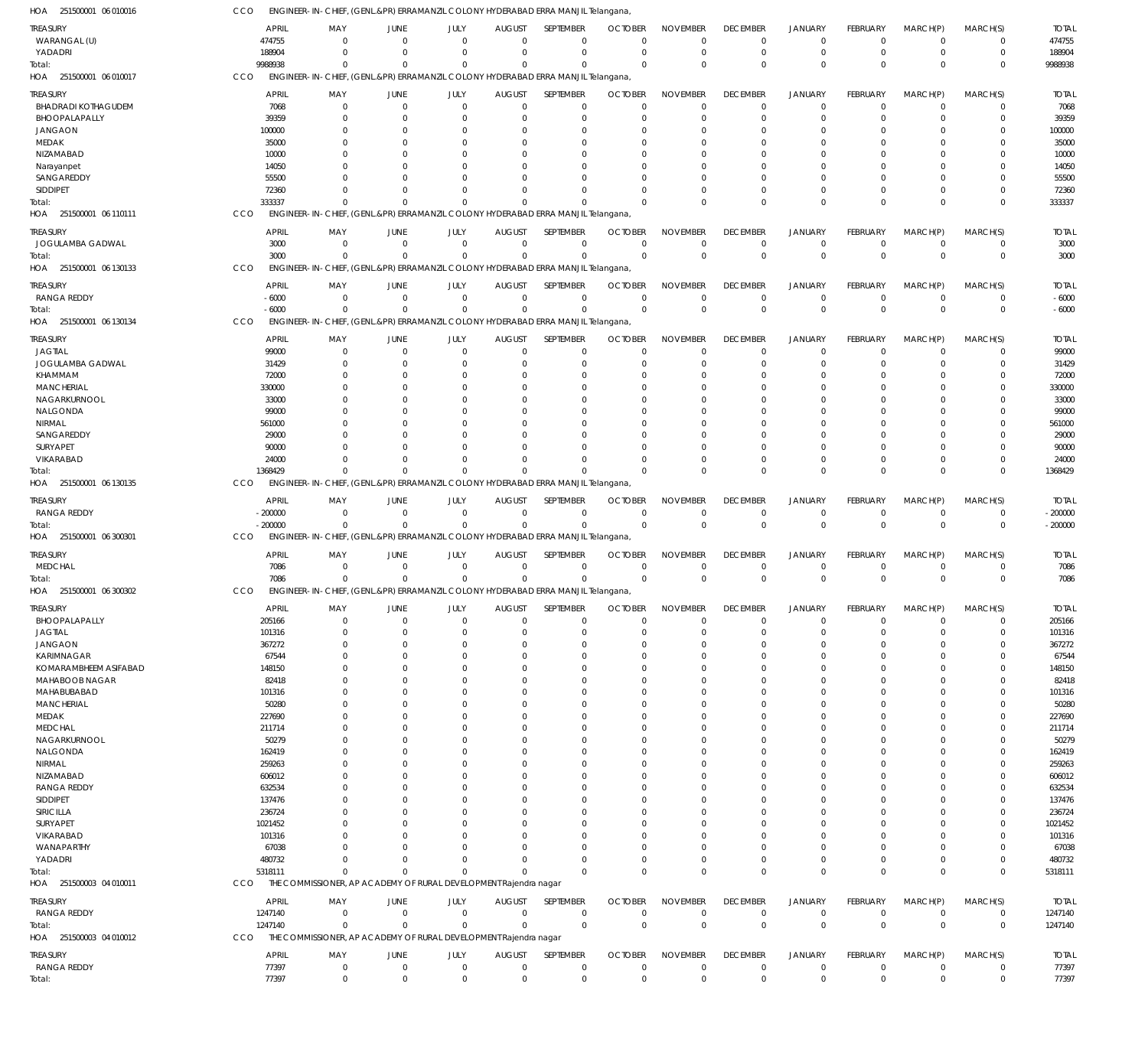| HOA 251500003 04 010013               | CCO        |                        | THE COMMISSIONER, AP ACADEMY OF RURAL DEVELOPMENT Rajendra nagar              |                                |                              |                                  |                                    |                               |                                |                                |                               |                             |                               |                             |                        |
|---------------------------------------|------------|------------------------|-------------------------------------------------------------------------------|--------------------------------|------------------------------|----------------------------------|------------------------------------|-------------------------------|--------------------------------|--------------------------------|-------------------------------|-----------------------------|-------------------------------|-----------------------------|------------------------|
| TREASURY                              |            | <b>APRIL</b>           | MAY                                                                           | JUNE                           | JULY                         | <b>AUGUST</b>                    | SEPTEMBER                          | <b>OCTOBER</b>                | <b>NOVEMBER</b>                | <b>DECEMBER</b>                | <b>JANUARY</b>                | <b>FEBRUARY</b>             | MARCH(P)                      | MARCH(S)                    | <b>TOTAL</b>           |
| <b>RANGA REDDY</b>                    |            | 735190                 | $\Omega$                                                                      | $\Omega$                       | $\Omega$                     | $\Omega$                         | $\mathbf 0$                        | $\Omega$                      | $\Omega$                       | $\mathbf 0$                    | $\mathbf 0$                   | $\Omega$                    | $\Omega$                      | 0                           | 735190                 |
| Total:<br>HOA 251500003 04 010016     | CCO        | 735190                 | $\Omega$<br>THE COMMISSIONER, AP ACADEMY OF RURAL DEVELOPMENT Rajendra nagar  | $\Omega$                       | $\Omega$                     | $\Omega$                         | $\Omega$                           | $\Omega$                      | $\Omega$                       | $\mathbf 0$                    | $\mathbf{0}$                  | $\Omega$                    | $\Omega$                      | $\mathbf 0$                 | 735190                 |
|                                       |            |                        |                                                                               |                                |                              |                                  |                                    |                               |                                |                                |                               |                             |                               |                             |                        |
| treasury<br>RANGA REDDY               |            | <b>APRIL</b><br>366499 | MAY<br>$\Omega$                                                               | <b>JUNE</b><br>$\Omega$        | JULY<br>$\mathbf{0}$         | <b>AUGUST</b><br>$\overline{0}$  | SEPTEMBER<br>$\overline{0}$        | <b>OCTOBER</b><br>$\Omega$    | <b>NOVEMBER</b><br>$\mathbf 0$ | <b>DECEMBER</b><br>$\mathbf 0$ | <b>JANUARY</b><br>$\mathbf 0$ | <b>FEBRUARY</b><br>$\Omega$ | MARCH(P)<br>$\overline{0}$    | MARCH(S)<br>$\mathbf 0$     | <b>TOTAL</b><br>366499 |
| Total:                                |            | 366499                 |                                                                               | $\Omega$                       | $\Omega$                     | $\Omega$                         | $\mathbf 0$                        | $\Omega$                      | $\mathbf 0$                    | $\Omega$                       | $\Omega$                      | $\Omega$                    | $\Omega$                      | $\mathbf{0}$                | 366499                 |
| HOA 251500003 05 010011               | CCO        |                        | THE COMMISSIONER, AP ACADEMY OF RURAL DEVELOPMENT Rajendra nagar              |                                |                              |                                  |                                    |                               |                                |                                |                               |                             |                               |                             |                        |
| treasury                              |            | <b>APRIL</b>           | MAY                                                                           | <b>JUNE</b>                    | JULY                         | <b>AUGUST</b>                    | SEPTEMBER                          | <b>OCTOBER</b>                | <b>NOVEMBER</b>                | <b>DECEMBER</b>                | <b>JANUARY</b>                | <b>FEBRUARY</b>             | MARCH(P)                      | MARCH(S)                    | <b>TOTAL</b>           |
| RANGA REDDY                           |            | 1408638                | $\Omega$                                                                      | $\Omega$                       | $\Omega$                     | $\Omega$                         | $\mathbf 0$                        | $\Omega$                      | $\mathbf 0$                    | $\mathbf 0$                    | $\mathbf 0$                   | $\Omega$                    | $\Omega$                      | $\mathbf 0$                 | 1408638                |
| Total:                                |            | 1408638                | $\Omega$                                                                      | $\Omega$                       | $\Omega$                     | $\Omega$                         | $\mathbf{0}$                       | $\Omega$                      | $\mathbf 0$                    | $\mathbf{0}$                   | $\mathbf 0$                   | $\Omega$                    | $\Omega$                      | $\mathbf 0$                 | 1408638                |
| HOA 251500003 05 010012               | CCO        |                        | THE COMMISSIONER, AP ACADEMY OF RURAL DEVELOPMENT Rajendra nagar              |                                |                              |                                  |                                    |                               |                                |                                |                               |                             |                               |                             |                        |
| Treasury                              |            | <b>APRIL</b>           | MAY                                                                           | JUNE                           | JULY                         | AUGUST                           | <b>SEPTEMBER</b>                   | <b>OCTOBER</b>                | <b>NOVEMBER</b>                | <b>DECEMBER</b>                | <b>JANUARY</b>                | <b>FEBRUARY</b>             | MARCH(P)                      | MARCH(S)                    | <b>TOTAL</b>           |
| RANGA REDDY                           |            | 145966                 | $\Omega$                                                                      | $\Omega$                       | $\mathbf{0}$                 | $\overline{0}$                   | $\mathbf 0$                        | $\mathbf 0$                   | 0                              | 0                              | $\mathbf 0$                   |                             | $^{\circ}$                    | $\mathbf 0$                 | 145966                 |
| Total:                                |            | 145966                 | $\Omega$                                                                      | $\Omega$                       | $\mathbf 0$                  | $\Omega$                         | $\Omega$                           | $\Omega$                      | $\mathbf 0$                    | $\Omega$                       | $\Omega$                      | $\Omega$                    | $\Omega$                      | $\mathbf{0}$                | 145966                 |
| HOA 251500003 05 010013               | CCO        |                        | THE COMMISSIONER, AP ACADEMY OF RURAL DEVELOPMENT Rajendra nagar              |                                |                              |                                  |                                    |                               |                                |                                |                               |                             |                               |                             |                        |
| treasury                              |            | <b>APRIL</b>           | MAY                                                                           | <b>JUNE</b>                    | JULY                         | <b>AUGUST</b>                    | SEPTEMBER                          | <b>OCTOBER</b>                | <b>NOVEMBER</b>                | <b>DECEMBER</b>                | <b>JANUARY</b>                | FEBRUARY                    | MARCH(P)                      | MARCH(S)                    | <b>TOTAL</b>           |
| RANGA REDDY                           |            | 540480<br>540480       | $\Omega$<br>$\Omega$                                                          | $\Omega$<br>$\cap$             | $\Omega$<br>$\Omega$         | $\overline{0}$<br>$\Omega$       | $\mathbf 0$<br>$\Omega$            | $\Omega$<br>$\Omega$          | $\Omega$<br>$\Omega$           | $\mathbf 0$<br>$\Omega$        | $\mathbf 0$<br>$\Omega$       | $\Omega$<br>$\Omega$        | $\Omega$<br>$\Omega$          | 0<br>$\mathbf 0$            | 540480<br>540480       |
| Total:<br>HOA 251500003 05 010016     | CCO        |                        | THE COMMISSIONER, AP ACADEMY OF RURAL DEVELOPMENT Rajendra nagar              |                                |                              |                                  |                                    |                               |                                |                                |                               |                             |                               |                             |                        |
|                                       |            |                        |                                                                               |                                |                              |                                  |                                    |                               |                                |                                |                               |                             |                               |                             |                        |
| treasury<br>RANGA REDDY               |            | APRIL<br>465054        | MAY<br>$\Omega$                                                               | <b>JUNE</b><br>$\Omega$        | JULY<br>$\mathbf{0}$         | <b>AUGUST</b><br>$\overline{0}$  | <b>SEPTEMBER</b><br>$\overline{0}$ | <b>OCTOBER</b><br>$\mathbf 0$ | <b>NOVEMBER</b><br>$\mathbf 0$ | <b>DECEMBER</b><br>$\mathbf 0$ | JANUARY<br>$\mathbf 0$        | <b>FEBRUARY</b><br>$\Omega$ | MARCH(P)<br>$\Omega$          | MARCH(S)<br>$\mathbf 0$     | <b>TOTAL</b><br>465054 |
| Total:                                |            | 465054                 | $\Omega$                                                                      | $\Omega$                       | 0                            | $\Omega$                         | $\mathbf{0}$                       | $\Omega$                      | $\mathbf 0$                    | $\Omega$                       | $\mathbf 0$                   | $\Omega$                    | $\Omega$                      | $\mathbf{0}$                | 465054                 |
| HOA 251500003 06 010011               | CCO        |                        | THE COMMISSIONER, AP ACADEMY OF RURAL DEVELOPMENT Rajendra nagar              |                                |                              |                                  |                                    |                               |                                |                                |                               |                             |                               |                             |                        |
| treasury                              |            | <b>APRIL</b>           | MAY                                                                           | <b>JUNE</b>                    | JULY                         | <b>AUGUST</b>                    | <b>SEPTEMBER</b>                   | <b>OCTOBER</b>                | <b>NOVEMBER</b>                | <b>DECEMBER</b>                | JANUARY                       | <b>FEBRUARY</b>             | MARCH(P)                      | MARCH(S)                    | <b>TOTAL</b>           |
| <b>KARIMNAGAR</b>                     |            | 39580                  | $\Omega$                                                                      | - 0                            | $\Omega$                     | $\Omega$                         | $\mathbf 0$                        | $\Omega$                      | $\Omega$                       | 0                              | $\Omega$                      |                             | $\Omega$                      | $\Omega$                    | 39580                  |
| KHAMMAM                               |            | 42940                  |                                                                               | $\Omega$                       | U                            | $\Omega$                         | $\Omega$                           | $\Omega$                      | $\Omega$                       | $\Omega$                       | $\Omega$                      |                             | $\Omega$                      | $\Omega$                    | 42940                  |
| NIZAMABAD                             |            | 40720                  |                                                                               | $\Omega$                       | U                            | $\Omega$                         | $\Omega$                           | $\Omega$                      | $\Omega$                       | $\Omega$                       | $\Omega$                      |                             | $\Omega$                      | $\mathbf 0$                 | 40720                  |
| Total:                                |            | 123240                 | $\Omega$                                                                      | $\Omega$                       | $\Omega$                     | $\Omega$                         | $\Omega$                           | $\Omega$                      | $\Omega$                       | $\Omega$                       | $\Omega$                      | $\Omega$                    | $\Omega$                      | $\mathbf 0$                 | 123240                 |
| HOA 251500003 06 010012               | CCO        |                        | THE COMMISSIONER, AP ACADEMY OF RURAL DEVELOPMENT Rajendra nagar              |                                |                              |                                  |                                    |                               |                                |                                |                               |                             |                               |                             |                        |
| TREASURY                              |            | <b>APRIL</b>           | MAY                                                                           | JUNE                           | JULY                         | <b>AUGUST</b>                    | SEPTEMBER                          | <b>OCTOBER</b>                | <b>NOVEMBER</b>                | <b>DECEMBER</b>                | <b>JANUARY</b>                | <b>FEBRUARY</b>             | MARCH(P)                      | MARCH(S)                    | <b>TOTAL</b>           |
| KARIMNAGAR<br>KHAMMAM                 |            | 500<br>500             | $\Omega$                                                                      | - 0<br>$\Omega$                | 0<br>0                       | $\mathbf 0$<br>$\Omega$          | 0<br>$\Omega$                      | O<br>$\Omega$                 | 0<br>$\Omega$                  | 0<br>$\Omega$                  | 0<br>$\Omega$                 |                             |                               | 0<br>$\Omega$               | 500<br>500             |
| NIZAMABAD                             |            | 500                    |                                                                               | - 0                            |                              | $\Omega$                         | $\mathbf 0$                        | 0                             | 0                              | $\Omega$                       | $\mathbf 0$                   |                             | $\Omega$                      | $\mathbf 0$                 | 500                    |
| Total:                                |            | 1500                   | $\Omega$                                                                      | $\Omega$                       | $\Omega$                     | $\Omega$                         | $\Omega$                           | $\Omega$                      | $\Omega$                       | $\Omega$                       | $\Omega$                      |                             | $\Omega$                      | $\mathbf 0$                 | 1500                   |
| HOA 251500003 06 010013               | CCO        |                        | THE COMMISSIONER, AP ACADEMY OF RURAL DEVELOPMENT Rajendra nagar              |                                |                              |                                  |                                    |                               |                                |                                |                               |                             |                               |                             |                        |
| TREASURY                              |            | <b>APRIL</b>           | MAY                                                                           | JUNE                           | JULY                         | <b>AUGUST</b>                    | SEPTEMBER                          | <b>OCTOBER</b>                | <b>NOVEMBER</b>                | <b>DECEMBER</b>                | JANUARY                       | FEBRUARY                    | MARCH(P)                      | MARCH(S)                    | <b>TOTAL</b>           |
| <b>KARIMNAGAR</b>                     |            | 15185                  | $\Omega$                                                                      | $\Omega$                       | $\Omega$                     | $\mathbf 0$                      | 0                                  | $\Omega$                      | $\Omega$                       | 0                              | 0                             |                             | $\Omega$                      | 0                           | 15185                  |
| KHAMMAM                               |            | 16476                  | $\Omega$                                                                      | - 0                            | $\Omega$                     | $\Omega$                         | $\Omega$                           | $\Omega$                      | $\Omega$                       | $\Omega$                       | $\Omega$                      |                             | $\Omega$                      | $\mathbf 0$                 | 16476                  |
| NIZAMABAD                             |            | 15615                  |                                                                               | $\Omega$                       | U                            | $\Omega$                         | $\mathbf 0$                        | 0                             | $\Omega$                       | 0                              | 0                             |                             | $\Omega$                      | 0                           | 15615                  |
| Total:<br>HOA 251500003 06 010016     | CCO        | 47276                  | $\Omega$<br>THE COMMISSIONER, AP ACADEMY OF RURAL DEVELOPMENT Rajendra nagar  | $\Omega$                       | 0                            | $\Omega$                         | $\Omega$                           | $\Omega$                      | $\Omega$                       | $\Omega$                       | $\Omega$                      | $\Omega$                    | $\Omega$                      | $\Omega$                    | 47276                  |
|                                       |            |                        |                                                                               |                                |                              |                                  |                                    |                               |                                |                                |                               |                             |                               |                             |                        |
| treasury<br>KARIMNAGAR                |            | <b>APRIL</b><br>7832   | MAY<br>$\Omega$                                                               | JUNE<br>$\mathbf{0}$           | JULY<br>$\mathbf{0}$         | <b>AUGUST</b><br>$\overline{0}$  | SEPTEMBER<br>$\overline{0}$        | <b>OCTOBER</b><br>$\mathbf 0$ | <b>NOVEMBER</b><br>$\mathbf 0$ | <b>DECEMBER</b><br>$\mathbf 0$ | JANUARY<br>$\mathbf 0$        | FEBRUARY<br>$\Omega$        | MARCH(P)<br>$\Omega$          | MARCH(S)<br>$\mathbf 0$     | <b>TOTAL</b><br>7832   |
| KHAMMAM                               |            | 8498                   |                                                                               | $\Omega$                       |                              |                                  |                                    | $\Omega$                      | 0                              |                                | $\Omega$                      |                             |                               | 0                           | 8498                   |
| NIZAMABAD                             |            | 8054                   | $\Omega$                                                                      | $\Omega$                       | 0                            | $\Omega$                         | $\mathbf 0$                        | $\mathbf 0$                   | $\mathbf 0$                    | 0                              | $\mathbf 0$                   | $\Omega$                    | $\overline{0}$                | $\mathbf 0$                 | 8054                   |
| Total:                                |            | 24384                  |                                                                               | $\Omega$                       |                              | $\Omega$                         | $\Omega$                           | $\Omega$                      | 0                              | $\mathbf{0}$                   | $\mathbf{0}$                  | $\Omega$                    | $\Omega$                      | $\mathbf 0$                 | 24384                  |
| HOA 251500101 21 010011               | CCO        |                        | ELECTION COMMISSIONER, BUDDA BHAVAN BUDDA BHAVAN, M.G ROAD RANIGUNJ Telangana |                                |                              |                                  |                                    |                               |                                |                                |                               |                             |                               |                             |                        |
| treasury                              |            | <b>APRIL</b>           | MAY                                                                           | JUNE                           | JULY                         | <b>AUGUST</b>                    | SEPTEMBER                          | <b>OCTOBER</b>                | <b>NOVEMBER</b>                | <b>DECEMBER</b>                | <b>JANUARY</b>                | <b>FEBRUARY</b>             | MARCH(P)                      | MARCH(S)                    | <b>TOTAL</b>           |
| PAO - TELANGANA HYDERABAD             |            | 1323775                | $\Omega$                                                                      | $\Omega$                       | $\mathbf{0}$                 | $\Omega$                         | $\Omega$                           | $\Omega$                      | $\Omega$                       | $\mathbf 0$                    | $\mathbf 0$                   | $\Omega$                    | $\Omega$                      | $\mathbf 0$                 | 1323775                |
| Total:                                |            | 1323775                | $\Omega$                                                                      | $\Omega$                       | $\Omega$                     | $\Omega$                         | $\Omega$                           | $\overline{0}$                | $\mathbf 0$                    | $\mathbf 0$                    | $\mathbf 0$                   | $\Omega$                    | $\mathbf 0$                   | $\mathbf 0$                 | 1323775                |
| HOA 251500101 21 010012               | <b>CCO</b> |                        | ELECTION COMMISSIONER, BUDDA BHAVAN BUDDA BHAVAN, M.G ROAD RANIGUNJ Telangana |                                |                              |                                  |                                    |                               |                                |                                |                               |                             |                               |                             |                        |
| Treasury                              |            | <b>APRIL</b>           | MAY                                                                           | JUNE                           | JULY                         | <b>AUGUST</b>                    | SEPTEMBER                          | <b>OCTOBER</b>                | <b>NOVEMBER</b>                | <b>DECEMBER</b>                | <b>JANUARY</b>                | <b>FEBRUARY</b>             | MARCH(P)                      | MARCH(S)                    | <b>TOTAL</b>           |
| PAO - TELANGANA HYDERABAD             |            | 20129<br>20129         | 0<br>$\Omega$                                                                 | $\overline{0}$<br>$\Omega$     | $\mathbf{0}$<br>$\mathbf{0}$ | $\overline{0}$<br>$\overline{0}$ | $\mathbf 0$<br>$\mathbf 0$         | $\overline{0}$<br>$\Omega$    | 0<br>$\mathbf 0$               | $\mathbf 0$<br>$\mathbf 0$     | $\mathbf 0$<br>$\mathbf 0$    | $\Omega$<br>$\Omega$        | $\overline{0}$<br>$\Omega$    | $\mathbf 0$<br>$\mathbf{0}$ | 20129<br>20129         |
| Total:<br>HOA 251500101 21 010013     | CCO        |                        | ELECTION COMMISSIONER, BUDDA BHAVAN BUDDA BHAVAN, M.G ROAD RANIGUNJ Telangana |                                |                              |                                  |                                    |                               |                                |                                |                               |                             |                               |                             |                        |
|                                       |            |                        |                                                                               |                                |                              |                                  |                                    |                               |                                |                                |                               |                             |                               |                             |                        |
| treasury<br>PAO - TELANGANA HYDERABAD |            | <b>APRIL</b><br>465550 | MAY<br>$\Omega$                                                               | <b>JUNE</b><br>$\Omega$        | JULY<br>$\overline{0}$       | <b>AUGUST</b><br>$\overline{0}$  | SEPTEMBER<br>$\mathbf 0$           | <b>OCTOBER</b><br>$\mathbf 0$ | <b>NOVEMBER</b><br>$\mathbf 0$ | <b>DECEMBER</b><br>$\mathbf 0$ | <b>JANUARY</b><br>$\mathbf 0$ | FEBRUARY<br>$\Omega$        | MARCH(P)<br>$\Omega$          | MARCH(S)<br>$\mathbf 0$     | <b>TOTAL</b><br>465550 |
| Total:                                |            | 465550                 | $\Omega$                                                                      | $\Omega$                       | $\Omega$                     | $\Omega$                         | $\Omega$                           | $\overline{0}$                | $\Omega$                       | $\mathbf 0$                    | $\mathbf{0}$                  | $\Omega$                    | $\Omega$                      | $\mathbf{0}$                | 465550                 |
| HOA 251500101 21 010014               | CCO        |                        | ELECTION COMMISSIONER, BUDDA BHAVAN BUDDA BHAVAN, M.G ROAD RANIGUNJ Telangana |                                |                              |                                  |                                    |                               |                                |                                |                               |                             |                               |                             |                        |
| treasury                              |            | <b>APRIL</b>           | MAY                                                                           | JUNE                           | JULY                         | <b>AUGUST</b>                    | SEPTEMBER                          | <b>OCTOBER</b>                | <b>NOVEMBER</b>                | <b>DECEMBER</b>                | <b>JANUARY</b>                | FEBRUARY                    | MARCH(P)                      | MARCH(S)                    | <b>TOTAL</b>           |
| PAO - TELANGANA HYDERABAD             |            | 27000                  | $\Omega$                                                                      | $\overline{0}$                 | $\mathbf{0}$                 | $\overline{0}$                   | $\mathbf 0$                        | $\overline{0}$                | $\mathbf 0$                    | $\mathbf 0$                    | $\mathbf 0$                   | $\Omega$                    | $^{\circ}$                    | $\mathbf 0$                 | 27000                  |
| Total:                                |            | 27000                  | $\Omega$                                                                      | - 0                            | $\Omega$                     | $\Omega$                         | $\mathbf 0$                        | $\overline{0}$                | 0                              | $\mathbf 0$                    | $\mathbf 0$                   | $\Omega$                    | $\overline{0}$                | $\mathbf{0}$                | 27000                  |
| HOA 251500101 21 010016               | CCO        |                        | ELECTION COMMISSIONER, BUDDA BHAVAN BUDDA BHAVAN, M.G ROAD RANIGUNJ Telangana |                                |                              |                                  |                                    |                               |                                |                                |                               |                             |                               |                             |                        |
| treasury                              |            | <b>APRIL</b>           | MAY                                                                           | <b>JUNE</b>                    | JULY                         | <b>AUGUST</b>                    | SEPTEMBER                          | <b>OCTOBER</b>                | <b>NOVEMBER</b>                | <b>DECEMBER</b>                | JANUARY                       | FEBRUARY                    | MARCH(P)                      | MARCH(S)                    | <b>TOTAL</b>           |
| PAO - TELANGANA HYDERABAD             |            | 368175                 | $\Omega$                                                                      | $\overline{0}$                 | $\overline{0}$               | $\overline{0}$                   | $\mathbf 0$                        | $\Omega$                      | 0                              | $\mathbf 0$                    | $\mathbf 0$                   | $\Omega$                    | $\overline{0}$                | $\mathbf 0$                 | 368175                 |
| Total:                                |            | 368175                 | $\Omega$                                                                      | $\Omega$                       | $\Omega$                     | $\Omega$                         | $\Omega$                           | $\overline{0}$                | $\mathbf 0$                    | $\mathbf 0$                    | $\mathbf 0$                   | $\Omega$                    | $\Omega$                      | $\mathbf 0$                 | 368175                 |
| HOA 251500101 21 010017               | CCO        |                        | ELECTION COMMISSIONER, BUDDA BHAVAN BUDDA BHAVAN, M.G ROAD RANIGUNJ Telangana |                                |                              |                                  |                                    |                               |                                |                                |                               |                             |                               |                             |                        |
| Treasury                              |            | <b>APRIL</b>           | MAY                                                                           | JUNE                           | JULY                         | <b>AUGUST</b>                    | SEPTEMBER                          | <b>OCTOBER</b>                | <b>NOVEMBER</b>                | <b>DECEMBER</b>                | <b>JANUARY</b>                | <b>FEBRUARY</b>             | MARCH(P)                      | MARCH(S)                    | <b>TOTAL</b>           |
| PAO - TELANGANA HYDERABAD             |            | 100000                 | $\Omega$                                                                      | $\overline{0}$                 | $\mathbf{0}$                 | $\overline{0}$                   | $\mathbf 0$                        | $\mathbf 0$                   | 0                              | 0                              | $\mathbf 0$                   | $\Omega$                    | $\overline{0}$                | $\mathbf 0$                 | 100000                 |
| Total:                                |            | 100000                 | $\Omega$                                                                      | $\Omega$                       | $\mathbf{0}$                 | $\overline{0}$                   | $\mathbf 0$                        | $\Omega$                      | $\mathbf 0$                    | $\mathbf 0$                    | $\mathbf 0$                   | $\Omega$                    | $\overline{0}$                | $\overline{0}$              | 100000                 |
| HOA 251500101 21 130131               | CCO        |                        | ELECTION COMMISSIONER, BUDDA BHAVAN BUDDA BHAVAN, M.G ROAD RANIGUNJ Telangana |                                |                              |                                  |                                    |                               |                                |                                |                               |                             |                               |                             |                        |
| treasury                              |            | <b>APRIL</b>           | MAY                                                                           | <b>JUNE</b>                    | JULY                         | <b>AUGUST</b>                    | SEPTEMBER                          | <b>OCTOBER</b>                | <b>NOVEMBER</b>                | <b>DECEMBER</b>                | <b>JANUARY</b>                | FEBRUARY                    | MARCH(P)                      | MARCH(S)                    | <b>TOTAL</b>           |
| PAO - TELANGANA HYDERABAD<br>Total:   |            | 12820<br>12820         | $\mathbf{0}$<br>$\mathbf 0$                                                   | $\overline{0}$<br>$\mathbf{0}$ | $\mathbf 0$<br>$\mathbf 0$   | $\overline{0}$<br>$\overline{0}$ | 0<br>$\mathbf 0$                   | $\mathbf 0$<br>$\mathbf 0$    | $\mathbf 0$<br>$\mathbf 0$     | $\mathbf 0$<br>$\mathbf 0$     | $\mathbf 0$<br>$\Omega$       | $\mathbf 0$<br>$\mathbf{0}$ | $\overline{0}$<br>$\mathbf 0$ | 0<br>$\mathbf 0$            | 12820<br>12820         |
|                                       |            |                        |                                                                               |                                |                              |                                  |                                    |                               |                                |                                |                               |                             |                               |                             |                        |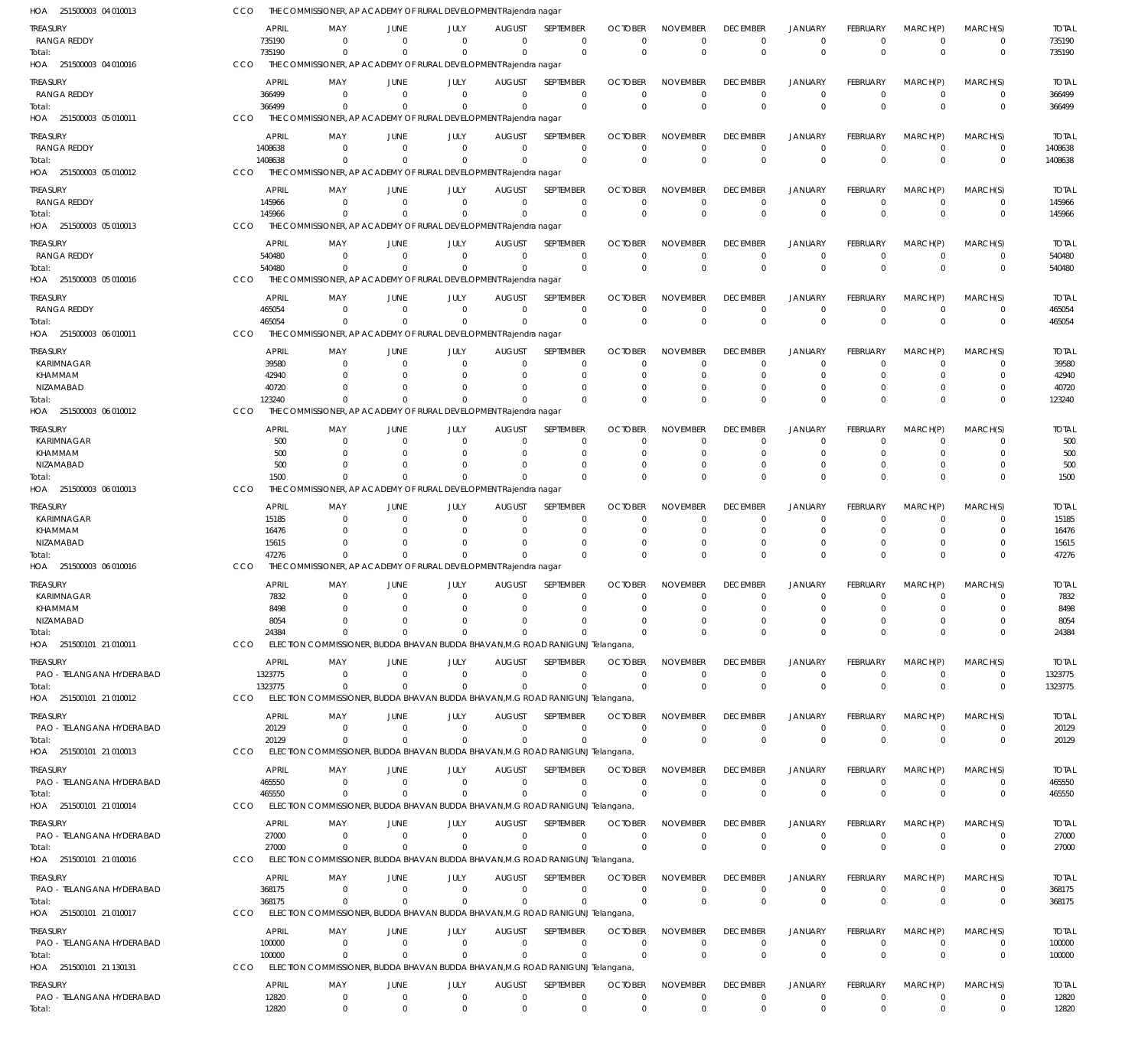| HOA 251500101 21 130135                      | CCO                    |                                  |                                                              |                            |                              | ELECTION COMMISSIONER, BUDDA BHAVAN BUDDA BHAVAN, M.G ROAD RANIGUNJ Telangana  |                               |                                   |                                |                               |                            |                         |                            |                        |
|----------------------------------------------|------------------------|----------------------------------|--------------------------------------------------------------|----------------------------|------------------------------|--------------------------------------------------------------------------------|-------------------------------|-----------------------------------|--------------------------------|-------------------------------|----------------------------|-------------------------|----------------------------|------------------------|
| <b>TREASURY</b>                              | <b>APRIL</b>           | MAY                              | <b>JUNE</b>                                                  | <b>JULY</b>                | <b>AUGUST</b>                | SEPTEMBER                                                                      | <b>OCTOBER</b>                | <b>NOVEMBER</b>                   | <b>DECEMBER</b>                | <b>JANUARY</b>                | FEBRUARY                   | MARCH(P)                | MARCH(S)                   | <b>TOTAL</b>           |
| PAO - TELANGANA HYDERABAD                    | 71932                  | $\mathbf 0$                      | $\mathbf 0$                                                  | $\mathbf 0$                | $\mathbf 0$                  | $\mathbf 0$                                                                    | $\mathbf 0$                   | $\mathbf 0$                       | $\mathbf 0$                    | $\mathbf 0$                   | $\overline{0}$             | $\mathbf 0$             | $\overline{0}$             | 71932                  |
| Total:                                       | 71932                  | $\Omega$                         | $\mathbf 0$                                                  | $\mathbf 0$                | $\mathbf 0$                  | $\mathbf 0$                                                                    | $\Omega$                      | $\overline{0}$                    | $\mathbf 0$                    | $\overline{0}$                | $\overline{0}$             | $\overline{0}$          | $\mathbf 0$                | 71932                  |
| HOA 251500101 21 300302                      | CCO                    |                                  |                                                              |                            |                              | ELECTION COMMISSIONER, BUDDA BHAVAN BUDDA BHAVAN, M.G ROAD RANIGUNJ Telangana, |                               |                                   |                                |                               |                            |                         |                            |                        |
|                                              |                        |                                  |                                                              |                            |                              |                                                                                |                               |                                   |                                |                               |                            |                         |                            |                        |
| <b>TREASURY</b><br>PAO - TELANGANA HYDERABAD | <b>APRIL</b><br>588939 | MAY<br>$\overline{0}$            | <b>JUNE</b><br>$\mathbf 0$                                   | <b>JULY</b><br>$\mathbf 0$ | <b>AUGUST</b><br>$\mathbf 0$ | <b>SEPTEMBER</b><br>$\mathbf 0$                                                | <b>OCTOBER</b><br>$\mathbf 0$ | <b>NOVEMBER</b><br>$\overline{0}$ | <b>DECEMBER</b><br>$\mathbf 0$ | <b>JANUARY</b><br>$\mathbf 0$ | FEBRUARY<br>$\overline{0}$ | MARCH(P)<br>$\mathbf 0$ | MARCH(S)<br>$^{\circ}$     | <b>TOTAL</b><br>588939 |
| Total:                                       | 588939                 | $\Omega$                         | $\Omega$                                                     | $\mathbf 0$                | $\mathbf{0}$                 | $\overline{0}$                                                                 | $\Omega$                      | $\overline{0}$                    | $\overline{0}$                 | $\overline{0}$                | $\overline{0}$             | $\Omega$                | $\mathbf 0$                | 588939                 |
| 25150010125 21 500503<br>HOA                 | CCO                    |                                  |                                                              |                            |                              | ELECTION COMMISSIONER, BUDDA BHAVAN BUDDA BHAVAN, M.G ROAD RANIGUNJ Telangana, |                               |                                   |                                |                               |                            |                         |                            |                        |
|                                              |                        |                                  |                                                              |                            |                              |                                                                                |                               |                                   |                                |                               |                            |                         |                            |                        |
| TREASURY                                     | APRIL                  | MAY                              | JUNE                                                         | JULY                       | <b>AUGUST</b>                | SEPTEMBER                                                                      | <b>OCTOBER</b>                | <b>NOVEMBER</b>                   | <b>DECEMBER</b>                | <b>JANUARY</b>                | FEBRUARY                   | MARCH(P)                | MARCH(S)                   | <b>TOTAL</b>           |
| PAO - TELANGANA HYDERABAD                    | 500000                 | $\mathbf 0$                      | $\mathbf 0$                                                  | $\mathbf 0$                | $\mathbf{0}$                 | $\mathbf 0$                                                                    | $\mathbf 0$                   | $\mathbf 0$                       | $\mathbf 0$                    | $\mathbf 0$                   | $\overline{0}$             | $\mathbf 0$             | $\mathbf 0$                | 500000                 |
| Total:                                       | 500000                 | $\overline{0}$                   | $\mathbf 0$                                                  | $\mathbf 0$                | $\mathbf 0$                  | $\mathbf 0$                                                                    | $\mathbf{0}$                  | $\overline{0}$                    | $\overline{0}$                 | $\overline{0}$                | $\mathbf 0$                | $\Omega$                | $\overline{0}$             | 500000                 |
| 251500196 07 010011<br>HOA                   | CCO                    |                                  | THE COMMISSIONER, PANCHAYAT RAJ URDU HALL LANE, HIMAYATNAGAR |                            |                              |                                                                                |                               |                                   |                                |                               |                            |                         |                            |                        |
| <b>TREASURY</b>                              | <b>APRIL</b>           | MAY                              | JUNE                                                         | JULY                       | <b>AUGUST</b>                | SEPTEMBER                                                                      | <b>OCTOBER</b>                | <b>NOVEMBER</b>                   | <b>DECEMBER</b>                | <b>JANUARY</b>                | FEBRUARY                   | MARCH(P)                | MARCH(S)                   | <b>TOTAL</b>           |
| ADILABAD                                     | 1142330                | $\mathbf 0$                      | $\mathbf{0}$                                                 | $\mathbf 0$                | $\mathbf{0}$                 | $\mathbf 0$                                                                    | $\mathbf 0$                   | $\mathbf 0$                       | $\mathbf 0$                    | $\mathbf 0$                   | $^{\circ}$                 | $\mathbf 0$             | $^{\circ}$                 | 1142330                |
| <b>BHADRADI KOTHAGUDEM</b>                   | 1002290                | $\overline{0}$                   | $\Omega$                                                     | $\Omega$                   | 0                            | $\overline{0}$                                                                 | $\Omega$                      | $\Omega$                          | $\mathbf 0$                    | $\overline{0}$                | $\Omega$                   | $\mathbf 0$             | $\mathbf 0$                | 1002290                |
| BHOOPALAPALLY                                | 290700                 | $\Omega$                         | 0                                                            | $\Omega$                   | $\Omega$                     | $\Omega$                                                                       | $\Omega$                      | $\Omega$                          | $\Omega$                       | $\mathbf 0$                   | $\Omega$                   | $\Omega$                | $\mathbf 0$                | 290700                 |
| <b>JAGTIAL</b>                               | 449065                 | $\Omega$                         | 0                                                            | $\Omega$                   | 0                            | $\Omega$                                                                       | $\Omega$                      | $\Omega$                          | 0                              | 0                             | $\Omega$                   | $\Omega$                | 0                          | 449065                 |
| <b>JANGAON</b>                               | 400960                 | $\Omega$                         | 0                                                            | $\Omega$                   | $\Omega$                     | $\Omega$                                                                       | $\Omega$                      | $\Omega$                          | $\Omega$                       | $\Omega$                      | $\Omega$                   | $\Omega$                | $\Omega$                   | 400960                 |
| JOGULAMBA GADWAL<br>KAMAREDDY                | 341640<br>733718       | $\Omega$<br>$\Omega$             | 0                                                            | $\Omega$<br>$\Omega$       | 0<br>0                       | $\Omega$<br>$\Omega$                                                           | $\Omega$<br>$\Omega$          | $\Omega$<br>$\Omega$              | $\Omega$<br>$\Omega$           | $\Omega$<br>$\Omega$          | $\Omega$                   | $\Omega$<br>$\Omega$    | 0<br>$\Omega$              | 341640<br>733718       |
| <b>KARIMNAGAR</b>                            | 738890                 | $\Omega$                         |                                                              | $\Omega$                   | 0                            | $\Omega$                                                                       | $\Omega$                      | $\Omega$                          | $\Omega$                       | $\Omega$                      | 0                          | $\Omega$                | $\Omega$                   | 738890                 |
| KHAMMAM                                      | 1082175                | $\Omega$                         | 0                                                            | $\Omega$                   | 0                            | $\Omega$                                                                       | $\Omega$                      | $\Omega$                          | $\Omega$                       | $\Omega$                      | $\Omega$                   | $\Omega$                | $\Omega$                   | 1082175                |
| KOMARAMBHEEM ASIFABAD                        | 260090                 | $\Omega$                         |                                                              | $\Omega$                   | 0                            | $\Omega$                                                                       | $\Omega$                      | $\Omega$                          | $\Omega$                       | $\Omega$                      |                            | $\Omega$                | $\Omega$                   | 260090                 |
| MAHABOOB NAGAR                               | 898550                 | $\Omega$                         | 0                                                            | $\Omega$                   | $\Omega$                     | $\Omega$                                                                       | $\Omega$                      | $\Omega$                          | $\Omega$                       | $\Omega$                      | $\Omega$                   | $\Omega$                | $\Omega$                   | 898550                 |
| MAHABUBABAD                                  | 352910                 | $\Omega$                         |                                                              | $\Omega$                   | 0                            | $\Omega$                                                                       | $\Omega$                      | $\Omega$                          | $\Omega$                       | $\Omega$                      |                            | $\Omega$                | 0                          | 352910                 |
| <b>MANCHERIAL</b>                            | 363630                 | $\Omega$                         | 0                                                            | $\Omega$                   | $\Omega$                     | $\Omega$                                                                       | $\Omega$                      | $\Omega$                          | $\Omega$                       | $\Omega$                      | $\Omega$                   | $\Omega$                | $\Omega$                   | 363630                 |
| <b>MEDAK</b>                                 | 73920                  | $\Omega$                         |                                                              | $\Omega$                   | 0                            | $\Omega$                                                                       | $\Omega$                      | $\Omega$                          | $\Omega$                       | $\Omega$                      | 0                          | $\Omega$                | 0                          | 73920                  |
| MEDCHAL                                      | 391805                 | $\Omega$                         | 0                                                            | $\Omega$                   | 0                            | $\Omega$                                                                       | $\Omega$                      | $\Omega$                          | $\Omega$                       | $\Omega$                      | $\Omega$                   | $\Omega$                | $\Omega$                   | 391805                 |
| Mulugu                                       | 355655                 | $\Omega$                         |                                                              | $\Omega$                   | 0                            | $\Omega$                                                                       | $\Omega$                      | $\Omega$                          | $\Omega$                       | $\Omega$                      | 0                          | $\Omega$                | $\Omega$                   | 355655                 |
| NAGARKURNOOL                                 | 747840                 | $\Omega$                         | 0                                                            | $\Omega$                   | 0                            | $\Omega$                                                                       | $\Omega$                      | $\Omega$                          | $\Omega$                       | $\Omega$                      | $\Omega$                   | $\Omega$                | $\Omega$                   | 747840                 |
| NALGONDA                                     | 1000545                | $\Omega$                         |                                                              | $\Omega$                   | 0                            | $\Omega$                                                                       | $\Omega$                      | $\Omega$                          | $\Omega$                       | $\Omega$                      |                            | $\Omega$                | $\Omega$                   | 1000545                |
| NIRMAL<br>NIZAMABAD                          | 562234<br>1060785      | $\Omega$<br>$\Omega$             | 0                                                            | $\Omega$<br>$\Omega$       | $\Omega$<br>0                | $\Omega$<br>$\Omega$                                                           | $\Omega$<br>$\Omega$          | $\Omega$<br>$\Omega$              | $\Omega$<br>$\Omega$           | $\Omega$<br>$\Omega$          | $\Omega$                   | $\Omega$<br>$\Omega$    | $\Omega$<br>$\Omega$       | 562234<br>1060785      |
| PEDDAPALLY                                   | 281780                 | $\Omega$                         | 0                                                            | $\Omega$                   | $\Omega$                     | $\Omega$                                                                       | $\Omega$                      | $\Omega$                          | $\Omega$                       | $\Omega$                      | $\Omega$                   | $\Omega$                | $\Omega$                   | 281780                 |
| <b>RANGA REDDY</b>                           | 783320                 | $\Omega$                         |                                                              | $\Omega$                   | 0                            | $\Omega$                                                                       | $\Omega$                      | $\Omega$                          | $\Omega$                       | $\Omega$                      |                            | $\Omega$                | 0                          | 783320                 |
| SANGAREDDY                                   | 1150010                | $\Omega$                         | 0                                                            | $\Omega$                   | 0                            | $\Omega$                                                                       | $\Omega$                      | $\Omega$                          | $\Omega$                       | $\Omega$                      | $\Omega$                   | $\Omega$                | $\Omega$                   | 1150010                |
| SIDDIPET                                     | 75930                  | $\Omega$                         |                                                              | $\Omega$                   | 0                            | $\Omega$                                                                       | $\Omega$                      | $\Omega$                          | $\Omega$                       | $\Omega$                      |                            | $\Omega$                | $\Omega$                   | 75930                  |
| SIRICILLA                                    | 429345                 | $\Omega$                         | 0                                                            | $\Omega$                   | 0                            | $\Omega$                                                                       | $\Omega$                      | $\Omega$                          | $\Omega$                       | $\Omega$                      | $\Omega$                   | $\Omega$                | $\Omega$                   | 429345                 |
| SURYAPET                                     | 444536                 | $\Omega$                         |                                                              | $\Omega$                   | 0                            | $\Omega$                                                                       | $\Omega$                      | $\Omega$                          | $\Omega$                       | $\Omega$                      |                            | $\Omega$                | $\Omega$                   | 444536                 |
| VIKARABAD                                    | 600345                 | $\Omega$                         | 0                                                            | $\Omega$                   | $\Omega$                     | $\Omega$                                                                       | $\Omega$                      | $\Omega$                          | $\Omega$                       | $\Omega$                      | $\Omega$                   | $\Omega$                | $\Omega$                   | 600345                 |
| WANAPARTHY                                   | 346710                 | $\Omega$                         |                                                              | $\Omega$                   | 0                            | $\Omega$                                                                       | $\Omega$                      | $\Omega$                          | $\Omega$                       | $\Omega$                      |                            | $\Omega$                | 0                          | 346710                 |
|                                              |                        |                                  |                                                              |                            |                              |                                                                                |                               | $\Omega$                          | $\Omega$                       | $\Omega$                      | $\Omega$                   |                         |                            | 415175                 |
| WARANGAL (R)                                 | 415175                 | $\Omega$                         | 0                                                            | $\Omega$                   | $\Omega$                     | $\Omega$                                                                       | $\Omega$                      |                                   |                                |                               |                            | $\Omega$                | $\Omega$                   |                        |
| WARANGAL (U)                                 | 600615                 | $\Omega$                         | 0                                                            | $\Omega$                   | 0                            | $\Omega$                                                                       | $\Omega$                      | $\Omega$                          | $\Omega$                       | 0                             | $\Omega$                   | $\Omega$                | 0                          | 600615                 |
| YADADRI                                      | 529925                 | $\Omega$<br>$\Omega$             | 0<br>$\Omega$                                                | $\Omega$<br>$\Omega$       | $\Omega$<br>$\Omega$         | $\Omega$<br>$\Omega$                                                           | $\Omega$<br>$\Omega$          | $\Omega$<br>$\Omega$              | $\Omega$<br>$\Omega$           | $\mathbf 0$<br>$\Omega$       | $\Omega$<br>$\Omega$       | $\Omega$<br>$\Omega$    | 0<br>$\Omega$              | 529925                 |
| Total:<br>HOA 251500196 07 010012            | 17907423<br>CCO        |                                  | THE COMMISSIONER, PANCHAYAT RAJ URDU HALL LANE, HIMAYATNAGAR |                            |                              |                                                                                |                               |                                   |                                |                               |                            |                         |                            | 17907423               |
|                                              |                        |                                  |                                                              |                            |                              |                                                                                |                               |                                   |                                |                               |                            |                         |                            |                        |
| <b>TREASURY</b>                              | <b>APRIL</b>           | MAY                              | JUNE                                                         | JULY                       |                              | AUGUST SEPTEMBER OCTOBER NOVEMBER                                              |                               |                                   | <b>DECEMBER</b>                | JANUARY                       | FEBRUARY                   | MARCH(P)                | MARCH(S)                   | <b>TOTAL</b>           |
| ADILABAD                                     | 3420                   | $\mathbf 0$                      | 0                                                            | $\Omega$                   | 0                            | $\mathbf 0$                                                                    | $\Omega$                      | 0                                 | 0                              | $\mathbf 0$                   | $\Omega$                   | 0                       | 0                          | 3420                   |
| <b>BHADRADI KOTHAGUDEM</b><br>BHOOPALAPALLY  | 5423<br>40             | $\mathbf 0$<br>$\Omega$          | 0<br>0                                                       | $\Omega$<br>0              | 0<br>0                       | $\overline{0}$<br>$\mathbf 0$                                                  | $\mathbf 0$<br>$\Omega$       | $\mathbf 0$<br>$\Omega$           | 0<br>$\Omega$                  | $\overline{0}$<br>$\Omega$    | 0                          | $\Omega$<br>$\Omega$    | 0<br>0                     | 5423<br>40             |
| <b>JAGTIAL</b>                               | 420                    | $\Omega$                         |                                                              |                            | 0                            | $\Omega$                                                                       | $\Omega$                      | $\Omega$                          |                                |                               |                            |                         | 0                          | 420                    |
| JOGULAMBA GADWAL                             | 2420                   | $\Omega$                         |                                                              | 0                          | 0                            | $\Omega$                                                                       | $\Omega$                      | $\Omega$                          | 0                              | $\Omega$                      |                            | $\Omega$                | 0                          | 2420                   |
| KAMAREDDY                                    | 2920                   | $\Omega$                         |                                                              |                            | 0                            | $\Omega$                                                                       | $\Omega$                      | $\Omega$                          |                                |                               |                            |                         | 0                          | 2920                   |
| KARIMNAGAR                                   | 11260                  | $\Omega$                         |                                                              |                            | 0                            | $\Omega$                                                                       | $\Omega$                      | $\Omega$                          |                                |                               |                            | $\Omega$                | 0                          | 11260                  |
| KHAMMAM                                      | 14779                  | $\Omega$                         |                                                              |                            | 0                            | $\Omega$                                                                       | $\Omega$                      | $\Omega$                          |                                |                               |                            | $\Omega$                | 0                          | 14779                  |
| KOMARAMBHEEM ASIFABAD                        | 2000                   | $\Omega$                         |                                                              | 0                          | 0                            | $\Omega$                                                                       | $\Omega$                      | $\Omega$                          |                                |                               |                            | $\Omega$                | 0                          | 2000                   |
| MAHABOOB NAGAR                               | 4420                   | $\Omega$                         |                                                              |                            | 0                            | $\Omega$                                                                       | $\Omega$                      | $\Omega$                          | 0                              |                               |                            |                         | 0                          | 4420                   |
| MAHABUBABAD                                  | 2420                   | $\Omega$                         |                                                              |                            | 0                            | $\Omega$                                                                       | $\Omega$                      | $\Omega$                          | 0                              | $\Omega$                      |                            | $\Omega$                | 0                          | 2420                   |
| <b>MANCHERIAL</b>                            | 2000                   | $\Omega$                         |                                                              |                            | 0                            | $\Omega$                                                                       | $\Omega$                      | $\Omega$                          |                                |                               |                            |                         | 0                          | 2000                   |
| <b>MEDCHAL</b>                               | 2000                   | $\Omega$<br>$\Omega$             |                                                              | 0                          | 0                            | $\Omega$<br>$\Omega$                                                           | $\Omega$<br>$\Omega$          | $\Omega$<br>$\Omega$              | 0                              | $\Omega$                      |                            | $\Omega$                | 0<br>$\Omega$              | 2000                   |
| Mulugu<br>NALGONDA                           | 2420<br>540            | $\Omega$                         |                                                              |                            | 0                            | $\Omega$                                                                       | $\Omega$                      | $\Omega$                          | 0                              |                               |                            |                         | 0                          | 2420<br>540            |
| NIRMAL                                       | 420                    | $\Omega$                         |                                                              |                            | 0                            | $\Omega$                                                                       | $\Omega$                      | $\Omega$                          |                                |                               |                            |                         | 0                          | 420                    |
| NIZAMABAD                                    | 13683                  | $\Omega$                         |                                                              | 0                          | 0                            | $\Omega$                                                                       | $\Omega$                      | $\Omega$                          |                                |                               |                            | $\Omega$                | 0                          | 13683                  |
| <b>RANGA REDDY</b>                           | 18739                  | $\Omega$                         |                                                              |                            | 0                            | $\Omega$                                                                       | $\Omega$                      | $\Omega$                          | 0                              |                               |                            |                         | 0                          | 18739                  |
| SANGAREDDY                                   | 4000                   | $\Omega$                         |                                                              |                            | 0                            | $\Omega$                                                                       | $\Omega$                      | $\Omega$                          | 0                              | $\Omega$                      |                            | $\Omega$                | 0                          | 4000                   |
| SIRICILLA                                    | 920                    | $\Omega$                         |                                                              |                            |                              | $\Omega$                                                                       | 0                             | $\Omega$                          |                                |                               |                            |                         | $\Omega$                   | 920                    |
| WANAPARTHY                                   | 220                    | $\Omega$                         |                                                              |                            | 0                            | $\Omega$                                                                       | $\Omega$                      | $\Omega$                          | 0                              | $\Omega$                      |                            | $\Omega$                | 0                          | 220                    |
| WARANGAL (R)                                 | 7770                   | $\Omega$                         |                                                              |                            |                              | $\Omega$                                                                       | $\Omega$                      | $\Omega$                          | 0                              |                               |                            |                         | 0                          | 7770                   |
| WARANGAL (U)                                 | 7555                   | $\Omega$                         |                                                              | $\Omega$                   | 0                            | $\Omega$                                                                       | $\Omega$                      | $\Omega$                          | $\Omega$                       | $\Omega$                      |                            | $\Omega$                | 0                          | 7555                   |
| YADADRI                                      | 5503                   | $\Omega$<br>$\Omega$             | $\Omega$<br>$\Omega$                                         | $\Omega$<br>$\Omega$       | $\Omega$<br>$\Omega$         | $\Omega$<br>$\Omega$                                                           | $\Omega$<br>$\Omega$          | $\mathbf 0$<br>$\Omega$           | 0<br>$\mathbf 0$               | $\mathbf 0$<br>$\overline{0}$ | $\Omega$<br>$\Omega$       | $\mathbf 0$<br>$\Omega$ | 0<br>$\mathbf 0$           | 5503                   |
| Total:                                       | 115292<br>CCO          |                                  | THE COMMISSIONER, PANCHAYAT RAJ URDU HALL LANE, HIMAYATNAGAR |                            |                              |                                                                                |                               |                                   |                                |                               |                            |                         |                            | 115292                 |
| HOA 251500196 07 010013                      |                        |                                  |                                                              |                            |                              |                                                                                |                               |                                   |                                |                               |                            |                         |                            |                        |
| <b>TREASURY</b>                              | APRIL                  | MAY                              | JUNE                                                         | JULY                       | <b>AUGUST</b>                | SEPTEMBER                                                                      | <b>OCTOBER</b>                | <b>NOVEMBER</b>                   | <b>DECEMBER</b>                | <b>JANUARY</b>                | FEBRUARY                   | MARCH(P)                | MARCH(S)                   | <b>TOTAL</b>           |
| ADILABAD                                     | 361167                 | $\mathbf 0$                      | $\mathbf 0$                                                  | $\mathbf 0$                | $\mathbf 0$                  | $\mathbf 0$                                                                    | $\mathbf 0$                   | $\mathbf 0$                       | $\mathbf 0$                    | $\mathbf 0$                   | $\mathbf 0$                | $\overline{0}$          | $\mathbf 0$                | 361167                 |
| <b>BHADRADI KOTHAGUDEM</b>                   | 378881                 | $\overline{0}$<br>$\overline{0}$ | $\Omega$<br>0                                                | $\overline{0}$<br>$\Omega$ | 0<br>$\Omega$                | $\overline{0}$<br>$\overline{0}$                                               | $\Omega$<br>0                 | $\Omega$<br>$\Omega$              | $\mathbf 0$<br>0               | $\overline{0}$<br>$\mathbf 0$ | $\Omega$<br>$\Omega$       | $\mathbf 0$<br>$\Omega$ | $\mathbf 0$<br>$\mathbf 0$ | 378881                 |
| BHOOPALAPALLY<br><b>JAGTIAL</b>              | 118446<br>172692       | $\overline{0}$                   | 0                                                            | $\Omega$                   | $\Omega$                     | $\overline{0}$                                                                 | $\Omega$                      | $\Omega$                          | $\Omega$                       | $\Omega$                      | $\Omega$                   | $\Omega$                | 0                          | 118446<br>172692       |
| <b>JANGAON</b>                               | 154160                 | $\overline{0}$                   | 0                                                            | $\Omega$                   | $\Omega$                     | $\mathbf 0$                                                                    | $\Omega$                      | $\Omega$                          | $\Omega$                       | $\Omega$                      | $\Omega$                   | $\Omega$                | 0                          | 154160                 |
| JOGULAMBA GADWAL                             | 131380                 | $\overline{0}$                   | 0                                                            | $\overline{0}$             | 0                            | $\mathbf 0$                                                                    | 0                             | $\overline{0}$                    | 0                              | $\mathbf 0$                   | 0                          | $\mathbf 0$             | 0                          | 131380                 |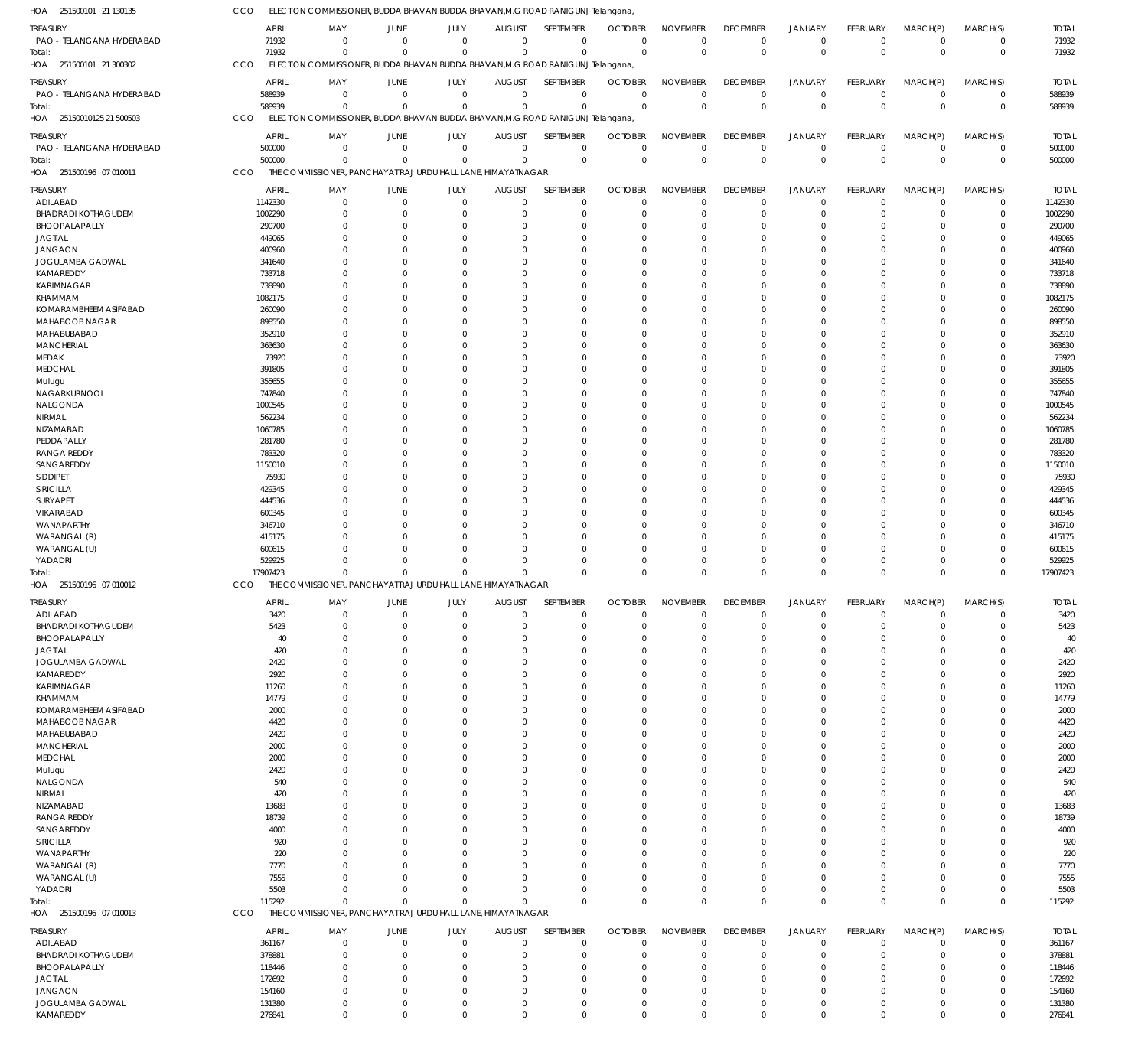| HOA<br>251500196 07 010013              | CCO                    | THE COMMISSIONER, PANCHAYAT RAJ URDU HALL LANE, HIMAYATNAGAR |                            |                      |                              |                            |                               |                             |                             |                                  |                         |                            |                            |                         |
|-----------------------------------------|------------------------|--------------------------------------------------------------|----------------------------|----------------------|------------------------------|----------------------------|-------------------------------|-----------------------------|-----------------------------|----------------------------------|-------------------------|----------------------------|----------------------------|-------------------------|
| TREASURY                                | APRIL                  | MAY                                                          | JUNE                       | JULY                 | <b>AUGUST</b>                | SEPTEMBER                  | <b>OCTOBER</b>                | <b>NOVEMBER</b>             | <b>DECEMBER</b>             | <b>JANUARY</b>                   | <b>FEBRUARY</b>         | MARCH(P)                   | MARCH(S)                   | <b>TOTAL</b>            |
| KARIMNAGAR                              | 287652                 | $\Omega$                                                     | $\mathbf 0$                | $\mathbf 0$          | $\mathbf 0$                  | $\mathbf 0$                | $\mathbf 0$                   | $\mathbf 0$                 | $\mathbf 0$                 | $\mathbf 0$                      | $\mathbf 0$             | $\overline{0}$             | $\mathbf 0$                | 287652                  |
| KHAMMAM                                 | 465410                 | $^{\circ}$                                                   | $\mathbf 0$                | $\mathbf 0$          | $\mathbf 0$                  | $\mathbf 0$                | $\mathbf 0$                   | $\mathbf 0$                 | $\Omega$                    | $\overline{0}$                   | $\mathbf 0$             | $\overline{0}$             | $\mathbf 0$                | 465410                  |
| KOMARAMBHEEM ASIFABAD<br>MAHABOOB NAGAR | 99928                  | 0<br>$\Omega$                                                | $\overline{0}$<br>$\Omega$ | $\Omega$<br>$\Omega$ | 0<br>$\Omega$                | $\mathbf 0$                | $\Omega$                      | $\mathbf 0$                 | $\Omega$<br>$\Omega$        | $\overline{0}$<br>$\Omega$       | $\Omega$<br>$\Omega$    | $\Omega$<br>$\Omega$       | $\mathbf 0$<br>$\mathbf 0$ | 99928                   |
| MAHABUBABAD                             | 345003<br>135449       | $\Omega$                                                     | $\Omega$                   | O                    | $\Omega$                     | $\mathbf 0$<br>$\mathbf 0$ | $\Omega$<br>$\Omega$          | $^{\circ}$<br>$\Omega$      | $\Omega$                    | $\Omega$                         | $\Omega$                | $\Omega$                   | $\mathbf 0$                | 345003<br>135449        |
| <b>MANCHERIAL</b>                       | 139593                 | $\Omega$                                                     | $\Omega$                   | $\Omega$             | $\Omega$                     | $\mathbf 0$                | $\Omega$                      | $^{\circ}$                  | $\Omega$                    | $\Omega$                         | $\Omega$                | $\Omega$                   | $\mathbf 0$                | 139593                  |
| MEDAK                                   | 28411                  | $\Omega$                                                     | $\Omega$                   | $\Omega$             | $\Omega$                     | $\mathbf 0$                | $\Omega$                      | $^{\circ}$                  | $\Omega$                    | $\Omega$                         | $\Omega$                | $\Omega$                   | $\mathbf 0$                | 28411                   |
| <b>MEDCHAL</b>                          | 150650                 | $\Omega$                                                     | $\Omega$                   | $\Omega$             | $\Omega$                     | $\mathbf 0$                | $\Omega$                      | $^{\circ}$                  | $\Omega$                    | $\Omega$                         | $\Omega$                | $\Omega$                   | $\mathbf 0$                | 150650                  |
| Mulugu                                  | 136553                 | $\Omega$                                                     | $\overline{0}$             | O                    | $\Omega$                     | $\mathbf 0$                | $\Omega$                      | $\Omega$                    | $\Omega$                    | $\Omega$                         | $\Omega$                | $\Omega$                   | $\mathbf 0$                | 136553                  |
| NAGARKURNOOL                            | 287174                 | $\Omega$                                                     | $\Omega$                   | $\Omega$             | $\Omega$                     | $\mathbf 0$                | $\Omega$                      | $^{\circ}$                  | $\Omega$                    | $\Omega$                         | $\Omega$                | $\Omega$                   | $\mathbf 0$                | 287174                  |
| NALGONDA                                | 384313                 | $\Omega$                                                     | $\Omega$                   | O                    | $\Omega$                     | $\mathbf 0$                | $\Omega$                      | $^{\circ}$                  | $\Omega$                    | $\Omega$                         | $\Omega$                | $\Omega$                   | $\mathbf 0$                | 384313                  |
| NIRMAL                                  | 215859                 | $\Omega$                                                     | $\Omega$                   | $\Omega$             | $\Omega$                     | $\mathbf 0$                | $\Omega$                      | $^{\circ}$                  | $\Omega$                    | $\Omega$                         | $\Omega$                | $\Omega$                   | $\mathbf 0$                | 215859                  |
| NIZAMABAD                               | 407180                 | $\Omega$                                                     | $\overline{0}$             | $\Omega$             | $\Omega$                     | $\mathbf 0$                | $\Omega$                      | $\Omega$                    | $\Omega$                    | $\Omega$                         | $\Omega$                | $\Omega$                   | $\mathbf 0$                | 407180                  |
| PEDDAPALLY                              | 108422                 | $\Omega$                                                     | $\Omega$                   | $\Omega$             | $\Omega$                     | $\mathbf 0$                | $\Omega$                      | $^{\circ}$                  | $\Omega$                    | $\Omega$                         | $\Omega$                | $\Omega$                   | $\Omega$                   | 108422                  |
| <b>RANGA REDDY</b>                      | 300779                 | $\Omega$                                                     | $\Omega$                   | O                    | $\Omega$                     | $\mathbf 0$                | $\Omega$                      | $\Omega$                    | $\Omega$                    | $\Omega$                         | $\Omega$                | $\Omega$                   | $\mathbf 0$                | 300779                  |
| SANGAREDDY<br>SIDDIPET                  | 442115<br>29140        | $\Omega$<br>$\Omega$                                         | $\Omega$<br>$\Omega$       | $\Omega$<br>O        | $\Omega$<br>$\Omega$         | $\mathbf 0$<br>$\mathbf 0$ | $\Omega$<br>$\Omega$          | $^{\circ}$<br>$\Omega$      | $\Omega$<br>$\Omega$        | $\Omega$<br>$\Omega$             | $\Omega$<br>$\Omega$    | $\Omega$<br>$\Omega$       | $\mathbf 0$<br>$\mathbf 0$ | 442115<br>29140         |
| SIRICILLA                               | 164976                 | $\Omega$                                                     | $\Omega$                   | $\Omega$             | $\Omega$                     | $\mathbf 0$                | $\Omega$                      | $^{\circ}$                  | $\Omega$                    | $\Omega$                         | $\Omega$                | $\Omega$                   | $\Omega$                   | 164976                  |
| SURYAPET                                | 170920                 | $\Omega$                                                     | $\overline{0}$             | $\Omega$             | $\Omega$                     | $\mathbf 0$                | $\Omega$                      | $\Omega$                    | $\Omega$                    | $\Omega$                         | $\Omega$                | $\Omega$                   | $\mathbf 0$                | 170920                  |
| VIKARABAD                               | 287192                 | $\Omega$                                                     | $\Omega$                   | $\Omega$             | $\Omega$                     | $\mathbf 0$                | $\Omega$                      | $^{\circ}$                  | $\Omega$                    | $\Omega$                         | $\Omega$                | $\Omega$                   | $\mathbf 0$                | 287192                  |
| WANAPARTHY                              | 133175                 | $\Omega$                                                     | $\Omega$                   | O                    | $\Omega$                     | $\mathbf 0$                | $\Omega$                      | $\Omega$                    | $\Omega$                    | $\Omega$                         | $\Omega$                | $\Omega$                   | $\mathbf 0$                | 133175                  |
| WARANGAL (R)                            | 159666                 | $\Omega$                                                     | $\Omega$                   | $\Omega$             | $\Omega$                     | $\mathbf 0$                | $\Omega$                      | $^{\circ}$                  | $\Omega$                    | $\Omega$                         | $\Omega$                | $\Omega$                   | $\mathbf 0$                | 159666                  |
| WARANGAL (U)                            | 230442                 | $\Omega$                                                     | $\Omega$                   | $\Omega$             | $\mathbf 0$                  | $\mathbf 0$                | $\Omega$                      | $^{\circ}$                  | $\Omega$                    | $\overline{0}$                   | $\Omega$                | $\mathbf 0$                | $\mathbf 0$                | 230442                  |
| YADADRI                                 | 203702                 | $\Omega$                                                     | $\Omega$                   | $\Omega$             | $\mathbf 0$                  | $\mathbf 0$                | $\Omega$                      | $\mathbf 0$                 | $\Omega$                    | $\overline{0}$                   | $\Omega$                | $\overline{0}$             | $\mathbf 0$                | 203702                  |
| Total:                                  | 6907271                | $\Omega$                                                     | $\Omega$                   | $\Omega$             | $\Omega$                     | $\mathbf 0$                | $\Omega$                      | $\Omega$                    | $\mathbf 0$                 | $\mathbf 0$                      | $\Omega$                | $\Omega$                   | $\mathbf 0$                | 6907271                 |
| HOA 251500196 07 010016                 | CCO                    | THE COMMISSIONER, PANCHAYAT RAJ URDU HALL LANE, HIMAYATNAGAR |                            |                      |                              |                            |                               |                             |                             |                                  |                         |                            |                            |                         |
| TREASURY                                | <b>APRIL</b>           | MAY                                                          | JUNE                       | JULY                 | <b>AUGUST</b>                | SEPTEMBER                  | <b>OCTOBER</b>                | <b>NOVEMBER</b>             | <b>DECEMBER</b>             | <b>JANUARY</b>                   | FEBRUARY                | MARCH(P)                   | MARCH(S)                   | <b>TOTAL</b>            |
| ADILABAD                                | 135055                 | $\overline{0}$                                               | $\mathbf 0$                | $\mathbf 0$          | $\mathbf 0$                  | $\mathbf 0$                | 0                             | $\mathbf 0$                 | $\mathbf 0$                 | $\overline{0}$                   | $\mathbf 0$             | $\overline{0}$             | $\mathbf 0$                | 135055                  |
| <b>BHADRADI KOTHAGUDEM</b>              | 141678                 | $\mathbf 0$                                                  | $\overline{0}$             | $\mathbf 0$          | $\mathbf 0$                  | $\mathbf 0$                | $\mathbf 0$                   | $\mathbf 0$                 | $\Omega$                    | $\overline{0}$                   | $\mathbf 0$             | $\overline{0}$             | $\mathbf 0$                | 141678                  |
| BHOOPALAPALLY                           | 34584                  | $\Omega$                                                     | $\overline{0}$             | $\Omega$             | $\Omega$                     | $\mathbf 0$                | O                             | $\mathbf 0$                 | $\Omega$                    | $\overline{0}$                   | 0                       | $\Omega$                   | $\mathbf 0$                | 34584                   |
| <b>JAGTIAL</b>                          | 64580                  | $\Omega$                                                     | $\Omega$                   | O                    | $\Omega$                     | $\mathbf 0$                | $\Omega$                      | $^{\circ}$                  |                             | $\Omega$                         | 0                       | $\Omega$                   | $\mathbf 0$                | 64580                   |
| <b>JANGAON</b>                          | 57648                  | $\mathbf 0$                                                  | $\overline{0}$             | $\Omega$             | $\Omega$                     | $\mathbf 0$                | $\Omega$                      | $\mathbf 0$                 |                             | $\Omega$                         | 0                       | $\Omega$                   | $\mathbf 0$                | 57648                   |
| JOGULAMBA GADWAL                        | 49129                  | $\Omega$                                                     | $\Omega$                   | U                    | $\Omega$                     | $\mathbf 0$                | $\Omega$                      | $^{\circ}$                  |                             | $\Omega$                         | $\Omega$                | $\Omega$                   | $\mathbf 0$                | 49129                   |
| KAMAREDDY                               | 103524                 | $\Omega$                                                     | $\Omega$                   | U                    | $\Omega$                     | $\mathbf 0$                | $\Omega$                      | $\mathbf 0$                 |                             | $\Omega$                         | U                       | $\Omega$                   | $\mathbf 0$                | 103524                  |
| KARIMNAGAR                              | 146414                 | $\Omega$                                                     | $\Omega$                   | O                    | $\Omega$                     | $\mathbf 0$                | $\Omega$                      | $^{\circ}$                  |                             | $\Omega$                         | $\Omega$                | $\Omega$                   | $\mathbf 0$                | 146414                  |
| KHAMMAM                                 | 214390                 | $\mathbf 0$                                                  | $\Omega$                   | U                    | $\Omega$                     | $\mathbf 0$                | $\Omega$                      | $\mathbf 0$                 |                             | $\Omega$                         | 0                       | $\Omega$                   | $\mathbf 0$                | 214390                  |
| KOMARAMBHEEM ASIFABAD                   | 30926                  | $\Omega$<br>$\mathbf 0$                                      | $\Omega$<br>$\Omega$       | U<br>0               | $\Omega$<br>$\Omega$         | $\mathbf 0$<br>$\mathbf 0$ | $\Omega$<br>$\Omega$          | $^{\circ}$                  |                             | $\Omega$<br>$\Omega$             | U<br>0                  | $\Omega$<br>$\Omega$       | $\mathbf 0$<br>$\mathbf 0$ | 30926                   |
| MAHABOOB NAGAR<br>MAHABUBABAD           | 177946<br>41918        | $\Omega$                                                     | $\Omega$                   | O                    | $\Omega$                     | $\mathbf 0$                | $\Omega$                      | $\mathbf 0$<br>$\mathbf 0$  |                             | $\Omega$                         | $\Omega$                | $\Omega$                   | $\mathbf 0$                | 177946<br>41918         |
| <b>MANCHERIAL</b>                       | 54415                  | $\Omega$                                                     | $\Omega$                   | U                    | $\Omega$                     | $\mathbf 0$                | $\Omega$                      | $\mathbf 0$                 |                             | $\Omega$                         | U                       | $\Omega$                   | $\mathbf 0$                | 54415                   |
| MEDAK                                   | 8792                   | $\Omega$                                                     | $\Omega$                   | U                    | $\Omega$                     | $\mathbf 0$                | $\Omega$                      | $\mathbf 0$                 |                             | $\Omega$                         | $\Omega$                | $\Omega$                   | $\mathbf 0$                | 8792                    |
| <b>MEDCHAL</b>                          | 114703                 | $\mathbf 0$                                                  | $\Omega$                   | 0                    | $\Omega$                     | $\mathbf 0$                | O                             | $\mathbf 0$                 | $\Omega$                    | $\Omega$                         | 0                       | $\Omega$                   | $\mathbf 0$                | 114703                  |
| Mulugu                                  | 42259                  | $\Omega$                                                     | $\Omega$                   | U                    | $\Omega$                     | $\mathbf 0$                | $\Omega$                      | $^{\circ}$                  |                             | $\Omega$                         | $\Omega$                | $\Omega$                   | $\mathbf 0$                | 42259                   |
| NAGARKURNOOL                            | 88871                  | $\Omega$                                                     | $\Omega$                   | U                    | $\Omega$                     | $\mathbf 0$                | $\Omega$                      | $\mathbf 0$                 |                             | $\Omega$                         | 0                       | $\Omega$                   | $\mathbf 0$                | 88871                   |
| NALGONDA                                | 143712                 | $\Omega$                                                     | $\Omega$                   | 0                    | $\Omega$                     | $\mathbf 0$                | O                             | $\mathbf 0$                 |                             | $\Omega$                         | $\Omega$                | $\Omega$                   | $\mathbf 0$                | 143712                  |
| NIRMAL                                  | 80717                  | $\Omega$                                                     | $\Omega$                   | $\Omega$             | $\mathbf 0$                  | $\mathbf 0$                | $\Omega$                      | $\mathbf 0$                 |                             | $\Omega$                         | 0                       | $\Omega$                   | $\mathbf 0$                | 80717                   |
| NIZAMABAD                               | 210016                 | $\Omega$                                                     | $\Omega$                   | $\Omega$             | $\mathbf 0$                  | $\mathbf 0$                | $\Omega$                      | $\mathbf 0$                 | $\Omega$                    | $\Omega$                         | $\Omega$                | $\Omega$                   | $\mathbf 0$                | 210016                  |
| PEDDAPALLY                              | 33552                  | 0                                                            | 0                          |                      | C                            | 0                          | O                             | $\Omega$                    |                             | $\Omega$                         |                         | 0                          | 0                          | 33552                   |
| <b>RANGA REDDY</b>                      | 231382                 | $\Omega$                                                     | $\Omega$                   | 0                    | $\Omega$                     | $\mathbf 0$                | $\Omega$                      | $\mathbf 0$                 |                             | $\Omega$                         | 0                       | $\Omega$                   | $\mathbf 0$                | 231382                  |
| SANGAREDDY                              | 165327                 | 0                                                            | $\Omega$                   | Ω                    | $\Omega$                     | $\mathbf 0$                | O                             | $\mathbf 0$                 |                             | $\Omega$                         | 0                       | $\Omega$                   | $\mathbf 0$                | 165327                  |
| SIDDIPET                                | 10897                  |                                                              | 0                          |                      | C                            | 0                          | O                             | $\Omega$                    |                             |                                  |                         | $\Omega$                   | 0                          | 10897                   |
| SIRICILLA                               | 61694                  |                                                              | $\Omega$                   |                      | $\Omega$                     | 0                          | O                             | $\mathbf 0$                 |                             | - 0                              |                         | $\Omega$                   | 0                          | 61694                   |
| SURYAPET<br>VIKARABAD                   | 63915<br>86237         |                                                              | 0<br>O                     |                      | C<br>$\Omega$                | 0<br>0                     | O<br>O                        | $\Omega$<br>$\Omega$        |                             | - 0<br>- 0                       | O                       | $\Omega$<br>$\Omega$       | 0<br>0                     | 63915<br>86237          |
| WANAPARTHY                              | 49800                  |                                                              |                            |                      | C                            | 0                          | O                             | $\Omega$                    |                             |                                  |                         | $\Omega$                   | C                          | 49800                   |
| WARANGAL (R)                            | 82354                  |                                                              |                            |                      | $\Omega$                     | 0                          | O                             | $\Omega$                    |                             | - 0                              |                         | $\Omega$                   | 0                          | 82354                   |
| WARANGAL (U)                            | 118858                 |                                                              |                            |                      | $\Omega$                     | $\Omega$                   | C.                            | $\Omega$                    |                             | $\Omega$                         | O                       | $\Omega$                   | 0                          | 118858                  |
| YADADRI                                 | 76172                  | $\Omega$                                                     | $\Omega$                   | $\Omega$             | $\mathbf 0$                  | $\mathbf 0$                | O                             | $\mathbf 0$                 | $\Omega$                    | $^{\circ}$                       | 0                       | $\overline{0}$             | $\mathbf 0$                | 76172                   |
| Total:                                  | 2921465                | $\Omega$                                                     | $\overline{0}$             | $\Omega$             | $\mathbf 0$                  | $\mathbf 0$                | $\Omega$                      | $\Omega$                    | $\Omega$                    | $\overline{0}$                   | $\mathbf 0$             | $\mathbf 0$                | $\mathbf 0$                | 2921465                 |
| HOA 251500196 07 010017                 | CCO                    | THE COMMISSIONER, PANCHAYAT RAJ URDU HALL LANE, HIMAYATNAGAR |                            |                      |                              |                            |                               |                             |                             |                                  |                         |                            |                            |                         |
|                                         |                        |                                                              |                            |                      |                              | SEPTEMBER                  |                               | <b>NOVEMBER</b>             | <b>DECEMBER</b>             |                                  |                         |                            |                            |                         |
| <b>TREASURY</b><br><b>KARIMNAGAR</b>    | <b>APRIL</b><br>389146 | MAY<br>$\Omega$                                              | JUNE<br>$\overline{0}$     | JULY<br>0            | <b>AUGUST</b><br>$\mathbf 0$ | $\mathbf 0$                | <b>OCTOBER</b><br>$\mathbf 0$ | $\mathbf 0$                 | $\Omega$                    | <b>JANUARY</b><br>$\overline{0}$ | FEBRUARY<br>$\mathbf 0$ | MARCH(P)<br>$\mathbf 0$    | MARCH(S)<br>0              | <b>TOTAL</b><br>389146  |
| KHAMMAM                                 | 443902                 | $\Omega$                                                     | $\Omega$                   | $\Omega$             | 0                            | $\mathbf 0$                | 0                             | $\mathbf 0$                 | $\Omega$                    | $\overline{0}$                   | $\Omega$                | $\mathbf 0$                | $\mathbf 0$                | 443902                  |
| NALGONDA                                | 8000                   | $\Omega$                                                     | $\Omega$                   | U                    | $\Omega$                     | 0                          | O                             | $\Omega$                    | $\Omega$                    | $\Omega$                         |                         | $\Omega$                   | 0                          | 8000                    |
| <b>SIDDIPET</b>                         | 200000                 | $\Omega$                                                     |                            | $\Omega$             | $\Omega$                     | $\mathbf 0$                | O                             | $\Omega$                    |                             | $\Omega$                         | 0                       | $\mathbf 0$                | $\mathbf 0$                | 200000                  |
| VIKARABAD                               | 53388                  | $\Omega$                                                     | $\Omega$                   | $\Omega$             | $\mathbf 0$                  | $\mathbf 0$                | 0                             | $\mathbf 0$                 | $\Omega$                    | $\overline{0}$                   | $\Omega$                | $\overline{0}$             | $\mathbf 0$                | 53388                   |
| Total:                                  | 1094436                | $\Omega$                                                     | $\Omega$                   | $\Omega$             | $\Omega$                     | $\Omega$                   | $\Omega$                      | $\Omega$                    | $\Omega$                    | $\Omega$                         | $\Omega$                | $\Omega$                   | $\mathbf 0$                | 1094436                 |
| HOA 251500196 07 020021                 | CCO                    | THE COMMISSIONER, PANCHAYAT RAJ URDU HALL LANE, HIMAYATNAGAR |                            |                      |                              |                            |                               |                             |                             |                                  |                         |                            |                            |                         |
| <b>TREASURY</b>                         | <b>APRIL</b>           | MAY                                                          | JUNE                       | JULY                 | <b>AUGUST</b>                | SEPTEMBER                  | <b>OCTOBER</b>                | <b>NOVEMBER</b>             | <b>DECEMBER</b>             | <b>JANUARY</b>                   | FEBRUARY                | MARCH(P)                   | MARCH(S)                   | <b>TOTAL</b>            |
| ADILABAD                                | 12000                  | 0                                                            | $\mathbf{0}$               | $\mathbf 0$          | $\mathbf 0$                  | $\mathbf 0$                | 0                             | $\mathbf 0$                 | 0                           | $\overline{0}$                   | $\mathbf 0$             | $\overline{0}$             | $\mathbf 0$                | 12000                   |
| SIRICILLA                               | 656000                 | $\mathbf 0$                                                  | $\overline{0}$             | $\mathbf 0$          | $\overline{0}$               | 0                          | 0                             | $\mathbf 0$                 | $\mathbf 0$                 | $\overline{0}$                   | $\mathbf 0$             | $\overline{0}$             | $\mathbf 0$                | 656000                  |
| Total:                                  | 668000                 | $\Omega$                                                     | $\mathbf 0$                | $\Omega$             | $\mathbf 0$                  | $\mathbf 0$                | $\mathbf{0}$                  | $\Omega$                    | $\mathbf{0}$                | $\overline{0}$                   | $\mathbf 0$             | $\overline{0}$             | $\pmb{0}$                  | 668000                  |
| HOA 251500197 04 010011                 | CCO                    | THE COMMISSIONER, PANCHAYAT RAJ URDU HALL LANE, HIMAYATNAGAR |                            |                      |                              |                            |                               |                             |                             |                                  |                         |                            |                            |                         |
|                                         |                        |                                                              |                            |                      |                              |                            |                               |                             |                             |                                  |                         |                            |                            |                         |
| TREASURY                                | <b>APRIL</b>           | MAY                                                          | JUNE<br>$\overline{0}$     | JULY<br>$\mathbf 0$  | <b>AUGUST</b><br>$\mathbf 0$ | SEPTEMBER<br>$\mathbf 0$   | <b>OCTOBER</b><br>$\mathbf 0$ | <b>NOVEMBER</b><br>$\Omega$ | <b>DECEMBER</b><br>$\Omega$ | <b>JANUARY</b><br>$\overline{0}$ | FEBRUARY<br>$\mathbf 0$ | MARCH(P)<br>$\overline{0}$ | MARCH(S)                   | <b>TOTAL</b><br>4849164 |
| ADILABAD<br><b>BHADRADI KOTHAGUDEM</b>  | 4849164<br>6432145     | 0<br>$\Omega$                                                | $\Omega$                   | $\Omega$             | 0                            | $\mathbf 0$                | 0                             | $\mathbf 0$                 | $\Omega$                    | $\overline{0}$                   | $\Omega$                | $\Omega$                   | 0<br>$\mathbf 0$           | 6432145                 |
| BHOOPALAPALLY                           | 2710246                | 0                                                            | $\Omega$                   | $\Omega$             | $\Omega$                     | $\mathbf 0$                | $\Omega$                      | $\Omega$                    | $\Omega$                    | $\overline{0}$                   | 0                       | $\Omega$                   | 0                          | 2710246                 |
| <b>JAGTIAL</b>                          | 4785438                | $\Omega$                                                     | $\Omega$                   | $\Omega$             | $\Omega$                     | $\mathbf 0$                | $\Omega$                      | $\mathbf 0$                 | $\Omega$                    | $\Omega$                         | 0                       | $\Omega$                   | $\Omega$                   | 4785438                 |
| <b>JANGAON</b>                          | 3177660                | $^{\circ}$                                                   | $\mathbf{0}$               | $\mathbf 0$          | $\mathbf 0$                  | $\mathbf 0$                | 0                             | $\mathbf 0$                 | $\mathbf 0$                 | $^{\circ}$                       | 0                       | $\overline{0}$             | $\mathbf 0$                | 3177660                 |
| JOGULAMBA GADWAL                        | 3043945                | $\mathbf 0$                                                  | $\mathbf{0}$               | $\mathbf 0$          | $\mathbf 0$                  | $\mathbf 0$                | $\mathbf 0$                   | $\mathbf 0$                 | $\mathbf 0$                 | $\mathbf 0$                      | $\mathbf 0$             | $\overline{0}$             | $\mathbf 0$                | 3043945                 |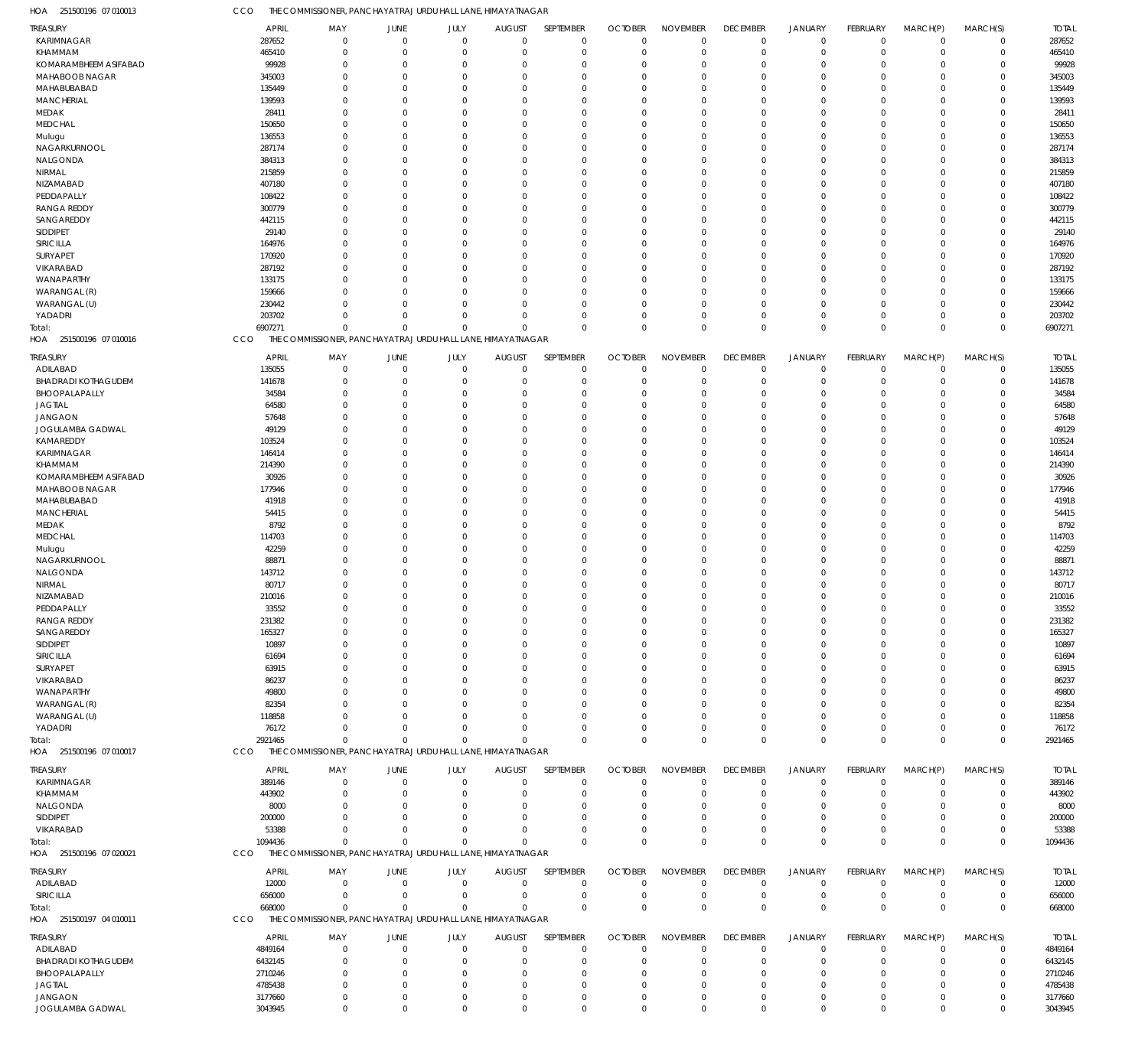251500197 04 010011 HOA CCO THE COMMISSIONER, PANCHAYAT RAJ URDU HALL LANE, HIMAYATNAGAR

| <b>TREASURY</b>            | APRIL        | MAY                                                          | <b>JUNE</b> | JULY         | <b>AUGUST</b>  | SEPTEMBER   | <b>OCTOBER</b> | <b>NOVEMBER</b> | <b>DECEMBER</b> | <b>JANUARY</b> | FEBRUARY    | MARCH(P)       | MARCH(S)    | <b>TOTAL</b> |
|----------------------------|--------------|--------------------------------------------------------------|-------------|--------------|----------------|-------------|----------------|-----------------|-----------------|----------------|-------------|----------------|-------------|--------------|
| KAMAREDDY                  | 5251240      | $\mathbf 0$                                                  | $\mathbf 0$ | $\mathbf 0$  | $\mathbf 0$    | $\mathbf 0$ | $\Omega$       | $\mathbf 0$     | $\mathbf 0$     | $\mathbf 0$    | $\mathbf 0$ | $\overline{0}$ |             | 5251240      |
|                            |              |                                                              |             |              |                |             |                |                 |                 |                |             |                | 0           |              |
| <b>KARIMNAGAR</b>          | 4208402      | $\mathbf{0}$                                                 | $\mathbf 0$ | $\mathbf 0$  | $\Omega$       | $\mathbf 0$ | $\Omega$       | $\overline{0}$  | $\mathbf 0$     | $\mathbf 0$    | $\Omega$    | $\mathbf 0$    | 0           | 4208402      |
| KHAMMAM                    | 7573994      | $\mathbf{0}$                                                 | $\mathbf 0$ | $\mathbf 0$  | $\Omega$       | $\Omega$    | $\Omega$       | $\Omega$        | $\mathbf 0$     | $\overline{0}$ | $\Omega$    | $\Omega$       | $\mathbf 0$ | 7573994      |
| KOMARAMBHEEM ASIFABAD      | 3493660      | $\mathbf{0}$                                                 | $\Omega$    | $\mathbf 0$  | $\Omega$       | $\mathbf 0$ | $\Omega$       | $\Omega$        | $\mathbf 0$     | $\overline{0}$ | $\Omega$    | $\Omega$       | $\mathbf 0$ | 3493660      |
| MAHABOOB NAGAR             | 4092667      | $\mathbf 0$                                                  | $\Omega$    | $\mathbf 0$  | $\Omega$       | $\Omega$    | $\Omega$       | $\Omega$        | $\Omega$        | $\Omega$       | $\Omega$    | $\Omega$       | $\mathbf 0$ | 4092667      |
| MAHABUBABAD                | 4488892      | $\mathbf{0}$                                                 | $\Omega$    | $\Omega$     | $\Omega$       | $\Omega$    |                | $\Omega$        | $\Omega$        | $\overline{0}$ | $\Omega$    | $\Omega$       | $\mathbf 0$ | 4488892      |
|                            |              |                                                              |             |              |                |             |                |                 |                 |                |             |                |             |              |
| <b>MANCHERIAL</b>          | 5128315      | $\Omega$                                                     | $\Omega$    | $\Omega$     | $\Omega$       | $\Omega$    | $\Omega$       | $\Omega$        | $\Omega$        | $\Omega$       | $\Omega$    | $\Omega$       | $\mathbf 0$ | 5128315      |
| MEDAK                      | 5171662      | $\mathbf{0}$                                                 | $\Omega$    | $\mathbf 0$  | $\Omega$       | $\mathbf 0$ |                | $\Omega$        | 0               | $\overline{0}$ | $\Omega$    | $\Omega$       | $\mathbf 0$ | 5171662      |
| <b>MEDCHAL</b>             | 1471719      | $\mathbf{0}$                                                 | $\Omega$    | $\Omega$     | $\Omega$       | $\Omega$    | $\Omega$       | $\Omega$        | $\Omega$        | $\Omega$       | $\Omega$    | $\Omega$       | $\mathbf 0$ | 1471719      |
|                            | 2013170      | $\mathbf{0}$                                                 | $\Omega$    | $\Omega$     | $\Omega$       | $\Omega$    |                | $\Omega$        | $\Omega$        | $^{\circ}$     | $\Omega$    | $\Omega$       | $\mathbf 0$ | 2013170      |
| Mulugu                     |              |                                                              |             |              |                |             |                |                 |                 |                |             |                |             |              |
| NAGARKURNOOL               | 5924659      | $\Omega$                                                     | $\Omega$    | $\mathbf 0$  | $\Omega$       | $\Omega$    |                | $\Omega$        | $\Omega$        | $\Omega$       | $\Omega$    | $\Omega$       | $\mathbf 0$ | 5924659      |
| NALGONDA                   | 9364393      | $\mathbf{0}$                                                 | $\Omega$    | $\Omega$     | $\Omega$       | $\mathbf 0$ |                | $\Omega$        | 0               | $\overline{0}$ | $\Omega$    | $\Omega$       | $\mathbf 0$ | 9364393      |
| NIRMAL                     | 5786539      | $\Omega$                                                     | $\Omega$    | $\Omega$     | $\Omega$       | $\Omega$    | $\Omega$       | $\Omega$        | $\Omega$        | $\Omega$       | $\Omega$    | $\Omega$       | $\mathbf 0$ | 5786539      |
| NIZAMABAD                  | 6432448      | $\mathbf{0}$                                                 | $\Omega$    | $\Omega$     | $\Omega$       | $\mathbf 0$ |                | $\Omega$        | $\Omega$        | $^{\circ}$     | $\Omega$    | $\Omega$       | $\mathbf 0$ | 6432448      |
|                            |              |                                                              |             |              |                |             |                |                 |                 |                |             |                |             |              |
| Narayanpet                 | 3426438      | $\Omega$                                                     | $\Omega$    | $\mathbf 0$  | $\Omega$       | $\Omega$    | $\Omega$       | $\Omega$        | $\Omega$        | $\Omega$       | $\Omega$    | $\Omega$       | $\mathbf 0$ | 3426438      |
| PEDDAPALLY                 | 3982943      | $\mathbf{0}$                                                 | $\Omega$    | $\Omega$     | $\Omega$       | $\Omega$    |                | $\Omega$        | $\Omega$        | $\Omega$       | $\Omega$    | $\Omega$       | $\mathbf 0$ | 3982943      |
| <b>RANGA REDDY</b>         | 6850580      | $\Omega$                                                     | $\Omega$    | $\Omega$     | $\Omega$       | $\Omega$    | $\Omega$       | $\Omega$        | $\Omega$        | $\Omega$       | $\Omega$    | $\Omega$       | $\mathbf 0$ | 6850580      |
| SANGAREDDY                 | 6726154      | $\mathbf{0}$                                                 | $\Omega$    | $\Omega$     | $\Omega$       | $\mathbf 0$ |                | $\Omega$        | $\Omega$        | $\overline{0}$ | $\Omega$    | $\Omega$       | $\mathbf 0$ | 6726154      |
|                            |              |                                                              |             |              |                |             |                |                 |                 |                |             |                |             |              |
| SIDDIPET                   | 5679342      | $\Omega$                                                     | $\Omega$    | $\Omega$     | $\Omega$       | $\Omega$    | $\Omega$       | $\Omega$        | $\Omega$        | $\Omega$       | $\Omega$    | $\Omega$       | $\mathbf 0$ | 5679342      |
| SIRICILLA                  | 3062197      | $\mathbf{0}$                                                 | $\Omega$    | $\Omega$     | $\Omega$       | $\Omega$    |                | $\Omega$        | 0               | $^{\circ}$     | $\Omega$    | $\Omega$       | $\mathbf 0$ | 3062197      |
| <b>SURYAPET</b>            | 6722569      | $\Omega$                                                     | $\Omega$    | $\Omega$     | $\Omega$       | $\Omega$    | $\Omega$       | $\Omega$        | $\Omega$        | $\overline{0}$ | $\Omega$    | $\Omega$       | $\mathbf 0$ | 6722569      |
| VIKARABAD                  | 4999746      | $\mathbf{0}$                                                 | $\Omega$    | $\Omega$     | $\Omega$       | $\Omega$    |                | $\Omega$        | $\Omega$        | $^{\circ}$     | $\Omega$    | $\Omega$       | $\mathbf 0$ | 4999746      |
|                            |              |                                                              |             |              |                |             |                |                 |                 |                |             |                |             |              |
| WANAPARTHY                 | 3714565      | $\Omega$                                                     | $\Omega$    | $\Omega$     | $\Omega$       | $\Omega$    |                | $\Omega$        | $\Omega$        | $\Omega$       | $\Omega$    | $\Omega$       | $\mathbf 0$ | 3714565      |
| WARANGAL (R)               | 4502988      | $\mathbf{0}$                                                 | $\Omega$    | $\mathbf 0$  | $\Omega$       | $\mathbf 0$ |                | $\overline{0}$  | 0               | $\overline{0}$ | $\Omega$    | $\mathbf 0$    | $\mathbf 0$ | 4502988      |
| WARANGAL (U)               | 2082252      | $\Omega$                                                     | $\Omega$    | $\mathbf 0$  | $\Omega$       | $\Omega$    | $\Omega$       | $\Omega$        | $\mathbf 0$     | $\overline{0}$ | $\Omega$    | $\Omega$       | $\mathbf 0$ | 2082252      |
| YADADRI                    | 5125464      | $\mathbf 0$                                                  | $\Omega$    | $\mathbf 0$  | $\Omega$       | $\mathbf 0$ |                | $\Omega$        | $\mathbf 0$     | $^{\circ}$     | $\Omega$    | $\mathbf 0$    | $\mathbf 0$ | 5125464      |
|                            |              |                                                              |             |              |                |             |                |                 |                 |                |             |                |             |              |
| Total:                     | 152275596    | $\mathbf 0$                                                  | $\Omega$    | $\mathbf 0$  | $\Omega$       | $\Omega$    | $\Omega$       | $\mathbf{0}$    | $\mathbf{0}$    | $\overline{0}$ | $\Omega$    | $\Omega$       | $\mathsf 0$ | 152275596    |
| HOA 251500197 04 010012    | CCO          | THE COMMISSIONER, PANCHAYAT RAJ URDU HALL LANE, HIMAYATNAGAR |             |              |                |             |                |                 |                 |                |             |                |             |              |
|                            |              |                                                              |             |              |                |             |                |                 |                 |                |             |                |             |              |
| <b>TREASURY</b>            | <b>APRIL</b> | MAY                                                          | JUNE        | JULY         | <b>AUGUST</b>  | SEPTEMBER   | <b>OCTOBER</b> | <b>NOVEMBER</b> | <b>DECEMBER</b> | <b>JANUARY</b> | FEBRUARY    | MARCH(P)       | MARCH(S)    | <b>TOTAL</b> |
| ADILABAD                   | 58184        | $\overline{0}$                                               | $\mathbf 0$ | $\mathbf 0$  | $\overline{0}$ | $\mathbf 0$ | $\Omega$       | $\overline{0}$  | $\mathbf 0$     | $\mathbf 0$    | $\Omega$    | $\mathbf 0$    | $\mathbf 0$ | 58184        |
| <b>BHADRADI KOTHAGUDEM</b> | 121401       | $\overline{0}$                                               | $\Omega$    | $\mathbf{0}$ | C.             | $\mathbf 0$ |                | $\overline{0}$  | $\mathbf 0$     | $\overline{0}$ | $\Omega$    | 0              | $\mathbf 0$ | 121401       |
| BHOOPALAPALLY              | 8010         | $\mathbf{0}$                                                 | 0           | $\Omega$     | -0             | $\Omega$    |                | $\Omega$        | $\mathbf 0$     | $\overline{0}$ | $\Omega$    | $\Omega$       | $\mathbf 0$ | 8010         |
|                            |              |                                                              |             |              |                |             |                |                 |                 |                |             |                |             |              |
| <b>JAGTIAL</b>             | 9089         | $\mathbf{0}$                                                 | $\Omega$    | $\Omega$     | $\Omega$       | $\Omega$    |                | $\Omega$        | 0               | $\overline{0}$ | O           | $\Omega$       | $\mathbf 0$ | 9089         |
| <b>JANGAON</b>             | 4010         | $\Omega$                                                     | $\Omega$    | $\Omega$     |                | $\Omega$    |                | $\Omega$        | $\Omega$        | $\Omega$       |             | $\Omega$       | $\mathbf 0$ | 4010         |
| JOGULAMBA GADWAL           | 7980         | $\Omega$                                                     | $\Omega$    | $\Omega$     | $\Omega$       | $\Omega$    |                | $\Omega$        | $\Omega$        | $\Omega$       | 0           | $\Omega$       | $\mathbf 0$ | 7980         |
|                            |              |                                                              |             |              |                |             |                |                 |                 |                |             |                |             |              |
| KAMAREDDY                  | 17580        | $\Omega$                                                     | $\Omega$    | $\Omega$     | $\Omega$       | $\Omega$    |                | $\Omega$        | $\Omega$        | $\Omega$       |             | $\Omega$       | $\mathbf 0$ | 17580        |
| KARIMNAGAR                 | 14650        | $\Omega$                                                     | $\Omega$    | $\Omega$     | $\Omega$       | $\Omega$    |                | $\Omega$        | $\Omega$        | $\Omega$       | O           | $\Omega$       | $\mathbf 0$ | 14650        |
| KHAMMAM                    | 52156        | $\Omega$                                                     | $\Omega$    | $\Omega$     |                | $\Omega$    |                | $\Omega$        | $\Omega$        | $\Omega$       |             | $\Omega$       | $\mathbf 0$ | 52156        |
| KOMARAMBHEEM ASIFABAD      | 36809        | $\mathbf 0$                                                  | $\Omega$    | $\Omega$     | $\Omega$       | $\Omega$    |                | $\Omega$        | $\Omega$        | $\Omega$       | O           | $\Omega$       | $\mathbf 0$ | 36809        |
|                            |              |                                                              |             |              |                |             |                |                 |                 |                |             |                |             |              |
| MAHABOOB NAGAR             | 7900         | $\Omega$                                                     | $\Omega$    | $\Omega$     |                | $\Omega$    |                | $\Omega$        | $\Omega$        | $\Omega$       |             | $\Omega$       | $\mathbf 0$ | 7900         |
| MAHABUBABAD                | 39325        | $\mathbf 0$                                                  | $\Omega$    | $\Omega$     | $\Omega$       | $\Omega$    |                | $\Omega$        | $\Omega$        | $\Omega$       | 0           | $\Omega$       | $\mathbf 0$ | 39325        |
| <b>MANCHERIAL</b>          | 35550        | $\Omega$                                                     | $\Omega$    | $\Omega$     | $\Omega$       | $\Omega$    |                | $\Omega$        | $\Omega$        | $\Omega$       | O           | $\Omega$       | $\mathbf 0$ | 35550        |
|                            |              |                                                              |             |              |                |             |                |                 |                 |                |             |                |             |              |
| MEDAK                      | 15130        | $\Omega$                                                     | $\Omega$    | $\Omega$     | $\Omega$       | $\Omega$    |                | $\Omega$        | $\Omega$        | $\Omega$       | O           | $\Omega$       | $\mathbf 0$ | 15130        |
| <b>MEDCHAL</b>             | 2000         | $\Omega$                                                     | $\Omega$    | $\Omega$     |                | $\Omega$    |                | $\Omega$        | $\Omega$        | $\Omega$       |             | $\Omega$       | $\mathbf 0$ | 2000         |
| Mulugu                     | 39612        | $\mathbf 0$                                                  | $\Omega$    | $\Omega$     | $\Omega$       | $\Omega$    |                | $\Omega$        | $\Omega$        | $\Omega$       | 0           | $\Omega$       | $\mathbf 0$ | 39612        |
| NAGARKURNOOL               | 33371        | $\Omega$                                                     | $\Omega$    | $\Omega$     | $\Omega$       | $\Omega$    |                | $\Omega$        | $\Omega$        | $\Omega$       |             | $\Omega$       | $\mathbf 0$ | 33371        |
|                            |              |                                                              |             |              |                |             |                |                 |                 |                |             |                |             |              |
| NALGONDA                   | 12292        | $\Omega$                                                     | $\Omega$    | $\Omega$     | $\Omega$       | $\Omega$    |                | $\Omega$        | $\Omega$        | $\Omega$       | 0           | $\Omega$       | $\mathbf 0$ | 12292        |
| NIRMAL                     | 17457        | $\mathbf 0$                                                  | $\Omega$    | $\mathbf 0$  | $\Omega$       | $\mathbf 0$ | $\Omega$       | $\mathbf 0$     | $\Omega$        | $\Omega$       | $\Omega$    | $\Omega$       | $\mathbf 0$ | 17457        |
| NIZAMABAD                  | 17044        | 0                                                            | 0           | $\Omega$     |                | -0          |                | 0               | 0               | 0              |             | 0              | 0           | 17044        |
|                            | 8885         | $\mathbf{0}$                                                 | $\Omega$    | $\Omega$     |                | $\Omega$    | $\Omega$       | $\Omega$        | 0               | $\overline{0}$ |             | $\Omega$       | $\mathbf 0$ | 8885         |
| Narayanpet                 |              |                                                              |             |              |                |             |                |                 |                 |                |             |                |             |              |
| PEDDAPALLY                 | 18113        | $\mathbf{0}$                                                 | 0           | $\Omega$     | $\Omega$       | $\mathbf 0$ | $\Omega$       | $\overline{0}$  | 0               | $\overline{0}$ | 0           | 0              | $\mathbf 0$ | 18113        |
| <b>RANGA REDDY</b>         | 24392        | 0                                                            | $\Omega$    | $\Omega$     |                | $\Omega$    | $\Omega$       | $\Omega$        | 0               | - 0            |             | $\Omega$       | $\mathbf 0$ | 24392        |
| SANGAREDDY                 | 33298        | 0                                                            | $\Omega$    | $\Omega$     |                | $\Omega$    | $\Omega$       | $\Omega$        | 0               | $\Omega$       |             | $\Omega$       | $\mathbf 0$ | 33298        |
| SIDDIPET                   | 9785         | 0                                                            | $\Omega$    | $\Omega$     |                | $\Omega$    |                | $\Omega$        | $\Omega$        | 0              |             | $\Omega$       | $\mathbf 0$ | 9785         |
|                            |              |                                                              |             |              |                |             |                |                 |                 |                |             |                |             |              |
| SIRICILLA                  | 10418        | $\mathbf{0}$                                                 | $\Omega$    | $\Omega$     | -0             | $\Omega$    |                | $\Omega$        | 0               | - 0            |             | $\Omega$       | $\mathbf 0$ | 10418        |
| SURYAPET                   | 13383        | $\Omega$                                                     | $\Omega$    | $\Omega$     |                | $\Omega$    |                | $\Omega$        | $\Omega$        | $\Omega$       |             | $\Omega$       | $\mathbf 0$ | 13383        |
| VIKARABAD                  | 14762        | 0                                                            | $\Omega$    | $\Omega$     |                | $\Omega$    |                | $\Omega$        | 0               | $\Omega$       |             | $\Omega$       | $\mathbf 0$ | 14762        |
| WANAPARTHY                 | 6420         | $\Omega$                                                     | $\Omega$    | $\Omega$     |                | $\Omega$    |                | $\Omega$        | $\Omega$        | 0              |             | $\Omega$       | $\mathbf 0$ | 6420         |
|                            |              |                                                              |             |              |                |             |                |                 |                 |                |             |                |             |              |
| WARANGAL (R)               | 16690        | 0                                                            | $\Omega$    | $\Omega$     | $\Omega$       | $\Omega$    |                | $\Omega$        | 0               | $\Omega$       |             | $\Omega$       | $\mathbf 0$ | 16690        |
| WARANGAL (U)               | 11460        | $\Omega$                                                     | $\Omega$    | $\Omega$     |                | $\Omega$    |                | $\Omega$        | 0               | $\mathbf 0$    |             | $\Omega$       | $\mathbf 0$ | 11460        |
| YADADRI                    | 12145        | $\mathbf{0}$                                                 | $\Omega$    | $\Omega$     | $\Omega$       | $\Omega$    | $\Omega$       | $\overline{0}$  | 0               | $\overline{0}$ | 0           | 0              | $\mathbf 0$ | 12145        |
| Total:                     | 729301       | $\mathbf 0$                                                  | $\Omega$    | $\mathbf 0$  | $\Omega$       | $\Omega$    | $\Omega$       | $\mathbf 0$     | $\mathbf 0$     | $\overline{0}$ | $\Omega$    | $\mathbf 0$    | $\mathbf 0$ | 729301       |
| HOA 251500197 04 010013    | CCO          | THE COMMISSIONER, PANCHAYAT RAJ URDU HALL LANE, HIMAYATNAGAR |             |              |                |             |                |                 |                 |                |             |                |             |              |
|                            |              |                                                              |             |              |                |             |                |                 |                 |                |             |                |             |              |
| <b>TREASURY</b>            | <b>APRIL</b> | MAY                                                          | JUNE        | JULY         | <b>AUGUST</b>  | SEPTEMBER   | <b>OCTOBER</b> | <b>NOVEMBER</b> | <b>DECEMBER</b> | <b>JANUARY</b> | FEBRUARY    | MARCH(P)       | MARCH(S)    | <b>TOTAL</b> |
|                            |              |                                                              |             |              |                |             |                |                 |                 |                |             |                |             |              |
| ADILABAD                   | 1875786      | $\overline{0}$                                               | $\mathbf 0$ | $\mathbf 0$  | $\Omega$       | $\mathbf 0$ | $\Omega$       | $\Omega$        | $\mathbf 0$     | $\mathbf 0$    | $\Omega$    | $\mathbf 0$    | 0           | 1875786      |
| <b>BHADRADI KOTHAGUDEM</b> | 2530904      | $\mathbf 0$                                                  | 0           | $\mathbf{0}$ | $\Omega$       | $\mathbf 0$ | $\Omega$       | $\Omega$        | $\mathbf 0$     | $\overline{0}$ | $\mathbf 0$ | $\mathbf 0$    | $\mathbf 0$ | 2530904      |
| BHOOPALAPALLY              | 1085223      | $\mathbf{0}$                                                 | 0           | $\mathbf 0$  | $\Omega$       | $\mathbf 0$ |                | $\overline{0}$  | $\mathbf 0$     | $\overline{0}$ | 0           | 0              | $\mathbf 0$ | 1085223      |
| <b>JAGTIAL</b>             | 1851511      | $\mathbf{0}$                                                 | $\Omega$    | $\mathbf 0$  | $\Omega$       | $\Omega$    | $\Omega$       | $\Omega$        | 0               | $\overline{0}$ | $\Omega$    | $\Omega$       | $\mathbf 0$ | 1851511      |
|                            |              |                                                              |             |              |                |             |                |                 |                 |                |             |                |             |              |
| <b>JANGAON</b>             | 1229153      | $\mathbf{0}$                                                 | $\Omega$    | $\Omega$     | $\Omega$       | $\mathbf 0$ |                | $\Omega$        | 0               | $\overline{0}$ | 0           | $\Omega$       | $\mathbf 0$ | 1229153      |
| JOGULAMBA GADWAL           | 1169222      | $\mathbf{0}$                                                 | $\Omega$    | $\Omega$     | $\Omega$       | $\Omega$    | $\Omega$       | $\Omega$        | 0               | $\overline{0}$ | 0           | $\Omega$       | $\mathbf 0$ | 1169222      |
| KAMAREDDY                  | 1994621      | $\mathbf{0}$                                                 | $\Omega$    | $\Omega$     | $\Omega$       | $\Omega$    |                | $\Omega$        | 0               | $\overline{0}$ | 0           | $\Omega$       | $\mathbf 0$ | 1994621      |
|                            |              | $\Omega$                                                     | $\Omega$    | $\Omega$     | $\Omega$       | $\Omega$    | $\Omega$       | $\Omega$        | $\Omega$        | $\mathbf 0$    | $\Omega$    | $\Omega$       | $\mathbf 0$ | 1620391      |
| KARIMNAGAR                 | 1620391      |                                                              |             |              |                |             |                |                 |                 |                |             |                |             |              |
| KHAMMAM                    | 3312699      | $\mathbf{0}$                                                 | $\Omega$    | $\Omega$     | $\Omega$       | $\mathbf 0$ |                | $\overline{0}$  | 0               | $\overline{0}$ | 0           | 0              | $\mathbf 0$ | 3312699      |
| KOMARAMBHEEM ASIFABAD      | 1388274      | $\Omega$                                                     | $\Omega$    | $\Omega$     | $\Omega$       | $\Omega$    | $\Omega$       | $\Omega$        | $\Omega$        | $\mathbf 0$    | 0           | $\Omega$       | $\mathbf 0$ | 1388274      |
| MAHABOOB NAGAR             | 1569659      | $\mathbf{0}$                                                 | $\Omega$    | $\Omega$     | $\Omega$       | $\Omega$    |                | $\Omega$        | 0               | $\overline{0}$ | 0           | $\Omega$       | $\mathbf 0$ | 1569659      |
|                            |              |                                                              |             |              |                |             |                | $\Omega$        |                 |                |             |                |             |              |
| MAHABUBABAD                | 1670975      | $\mathbf{0}$                                                 | $\Omega$    | $\mathbf 0$  | $\Omega$       | $\Omega$    | $\Omega$       |                 | 0               | $\overline{0}$ | $\Omega$    | $\Omega$       | $\mathbf 0$ | 1670975      |
| <b>MANCHERIAL</b>          | 1921919      | $\mathbf{0}$                                                 | $\Omega$    | $\Omega$     | $\Omega$       | $\Omega$    |                | $\overline{0}$  | 0               | - 0            | 0           | $\Omega$       | $\mathbf 0$ | 1921919      |
| MEDAK                      | 1961884      | $\Omega$                                                     | $\Omega$    | $\Omega$     | $\Omega$       | $\Omega$    | $\Omega$       | $\Omega$        | $\Omega$        | $\Omega$       | 0           | $\Omega$       | $\mathbf 0$ | 1961884      |
| <b>MEDCHAL</b>             | 571621       | $\mathbf{0}$                                                 | $\Omega$    | $\mathbf 0$  | $\Omega$       | $\mathbf 0$ | $\Omega$       | $\mathbf 0$     | $\mathbf 0$     | $\overline{0}$ | $\Omega$    | $\mathbf 0$    | $\mathbf 0$ | 571621       |
|                            |              |                                                              |             |              |                |             |                |                 |                 |                |             |                |             |              |
| Mulugu                     | 989206       | $\mathbf{0}$                                                 | $\mathbf 0$ | $\mathbf 0$  | $\Omega$       | $\mathbf 0$ | $\Omega$       | $\mathbf 0$     | $\mathbf 0$     | $\overline{0}$ | $\mathbf 0$ | $\mathbf 0$    | $\mathbf 0$ | 989206       |
| NAGARKURNOOL               | 2281591      | $\mathbf 0$                                                  | $\mathbf 0$ | $\mathbf 0$  | $\mathbf 0$    | $\Omega$    | $\Omega$       | $\mathbb O$     | $\mathbf 0$     | $\overline{0}$ | $\mathbf 0$ | $\mathbf 0$    | $\mathbf 0$ | 2281591      |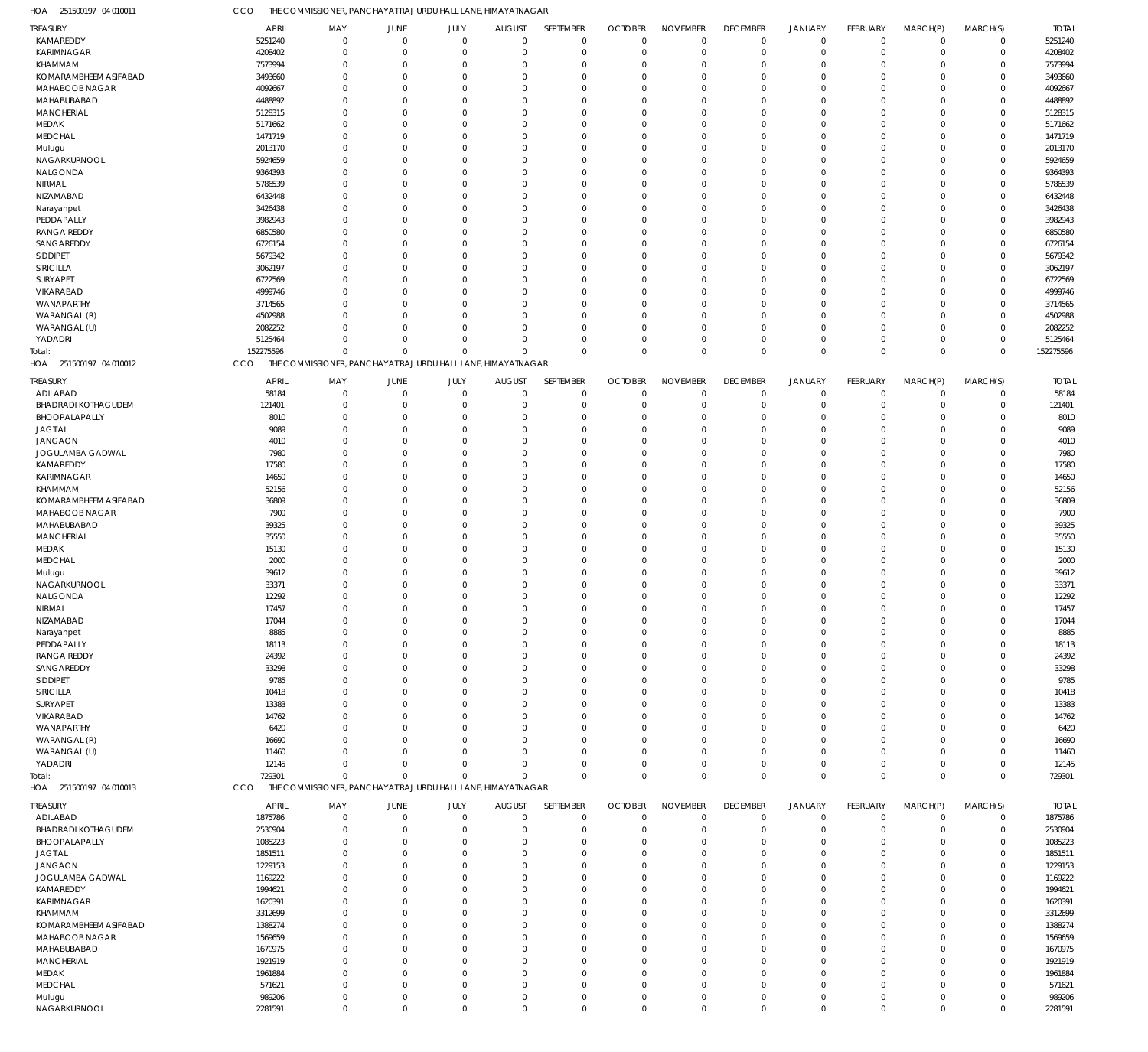| HOA<br>251500197 04 010013           | CCO                | THE COMMISSIONER, PANCHAYAT RAJ URDU HALL LANE, HIMAYATNAGAR             |                            |                            |                               |                            |                                  |                            |                               |                            |                                  |                                  |                               |                    |
|--------------------------------------|--------------------|--------------------------------------------------------------------------|----------------------------|----------------------------|-------------------------------|----------------------------|----------------------------------|----------------------------|-------------------------------|----------------------------|----------------------------------|----------------------------------|-------------------------------|--------------------|
| TREASURY                             | <b>APRIL</b>       | MAY                                                                      | JUNE                       | JULY                       | <b>AUGUST</b>                 | SEPTEMBER                  | <b>OCTOBER</b>                   | <b>NOVEMBER</b>            | <b>DECEMBER</b>               | <b>JANUARY</b>             | <b>FEBRUARY</b>                  | MARCH(P)                         | MARCH(S)                      | <b>TOTAL</b>       |
| NALGONDA                             | 3502582            | $\Omega$                                                                 | $\overline{0}$             | $\mathbf 0$                | $\mathbf 0$                   | $\mathbf 0$                | $\mathbf 0$                      | $\mathbf 0$                | $\mathbf 0$                   | $\mathbf 0$                | $\overline{0}$                   | $\mathbf 0$                      | $\mathbf 0$                   | 3502582            |
| NIRMAL<br>NIZAMABAD                  | 2198169<br>2458924 | $\Omega$<br>$\Omega$                                                     | $\Omega$<br>$\overline{0}$ | $\mathbf 0$<br>$\Omega$    | $\mathbf 0$<br>$\Omega$       | $\mathbf 0$<br>0           | $\mathbf 0$<br>0                 | $\mathbf 0$<br>$\Omega$    | $\mathbf 0$<br>$\Omega$       | $\Omega$<br>$\Omega$       | $\Omega$<br>$\Omega$             | $\Omega$<br>$\Omega$             | $\mathbf 0$<br>0              | 2198169<br>2458924 |
| Narayanpet                           | 1317501            | $\Omega$                                                                 | $\Omega$                   | $\Omega$                   | $\Omega$                      | $\Omega$                   | 0                                | $\Omega$                   | $\Omega$                      | $\Omega$                   | $\Omega$                         | $\Omega$                         | $\Omega$                      | 1317501            |
| PEDDAPALLY                           | 1529658            | $\Omega$                                                                 | $\Omega$                   | $\Omega$                   | $\Omega$                      | $\mathbf 0$                | 0                                | $\Omega$                   | $\Omega$                      | $\Omega$                   | $\Omega$                         | $\Omega$                         | $\Omega$                      | 1529658            |
| <b>RANGA REDDY</b>                   | 2618798            | $\Omega$                                                                 | $\Omega$                   | $\Omega$                   | $\Omega$                      | $\Omega$                   | 0                                | $\Omega$                   | $\Omega$                      | $\Omega$                   | $\Omega$                         | $\Omega$                         | $\Omega$                      | 2618798            |
| SANGAREDDY                           | 2591425            | $\Omega$                                                                 | $\Omega$                   | $\Omega$                   | $\Omega$                      | $\mathbf 0$                | 0                                | $\Omega$                   | $\Omega$                      | $\Omega$                   | $\Omega$                         | $\Omega$                         | $\Omega$                      | 2591425            |
| SIDDIPET                             | 2239646            | $\Omega$                                                                 | $\Omega$                   | $\Omega$                   | $\Omega$                      | $\Omega$                   | 0                                | $\Omega$                   | $\Omega$                      | $\Omega$                   | $\Omega$                         | $\Omega$                         | $\Omega$                      | 2239646            |
| SIRICILLA<br>SURYAPET                | 1174235<br>2609178 | $\Omega$                                                                 | $\Omega$<br>$\Omega$       | $\Omega$<br>$\Omega$       | $\Omega$<br>$\Omega$          | $\mathbf 0$<br>$\Omega$    | 0<br>0                           | $\Omega$<br>$\Omega$       | $\Omega$<br>$\Omega$          | $\Omega$<br>$\Omega$       | $\Omega$<br>$\Omega$             | $\Omega$<br>$\Omega$             | 0<br>$\Omega$                 | 1174235<br>2609178 |
| VIKARABAD                            | 1909756            |                                                                          | $\Omega$                   | $\Omega$                   | $\Omega$                      | $\Omega$                   | $\Omega$                         | $\Omega$                   | $\Omega$                      | $\Omega$                   | $\Omega$                         | $\Omega$                         | $\Omega$                      | 1909756            |
| WANAPARTHY                           | 1420945            |                                                                          | $\Omega$                   | $\Omega$                   | $\Omega$                      | $\Omega$                   | 0                                | $\Omega$                   | $\Omega$                      | $\Omega$                   | $\Omega$                         | $\Omega$                         | $\Omega$                      | 1420945            |
| WARANGAL (R)                         | 1748049            |                                                                          | $\Omega$                   | $\Omega$                   | $\Omega$                      | $\Omega$                   | 0                                | $\Omega$                   | $\Omega$                      | $\Omega$                   | $\Omega$                         | $\Omega$                         | $\Omega$                      | 1748049            |
| WARANGAL (U)                         | 799397             |                                                                          | $\Omega$                   | $\Omega$                   | $\Omega$                      | $\Omega$                   | $\Omega$                         | $\Omega$                   | $\Omega$                      | $\Omega$                   | $\Omega$                         | $\Omega$                         | 0                             | 799397             |
| YADADRI                              | 1940567            | $\Omega$                                                                 | $\Omega$                   | $\Omega$                   | $\mathbf 0$                   | $\mathbf 0$                | 0                                | $\Omega$                   | $\Omega$                      | $\Omega$                   | $\Omega$                         | $\Omega$                         | 0                             | 1940567            |
| Total:<br>251500197 04 010014<br>HOA | 59083469<br>CCO    | $\Omega$<br>THE COMMISSIONER, PANCHAYAT RAJ URDU HALL LANE, HIMAYATNAGAR | $\Omega$                   | $\Omega$                   | $\Omega$                      | $\Omega$                   | $\Omega$                         | $\Omega$                   | $\Omega$                      | $\Omega$                   | $\Omega$                         | $\Omega$                         | $\mathbf 0$                   | 59083469           |
|                                      |                    |                                                                          |                            |                            |                               |                            |                                  |                            |                               |                            |                                  |                                  |                               |                    |
| treasury                             | APRIL              | MAY                                                                      | JUNE                       | JULY                       | <b>AUGUST</b>                 | SEPTEMBER                  | <b>OCTOBER</b>                   | <b>NOVEMBER</b>            | <b>DECEMBER</b>               | <b>JANUARY</b>             | <b>FEBRUARY</b>                  | MARCH(P)                         | MARCH(S)                      | <b>TOTAL</b>       |
| <b>BHADRADI KOTHAGUDEM</b>           | 725<br>725         | $\mathbf 0$<br>$\Omega$                                                  | $\mathbf 0$<br>$\mathbf 0$ | $\mathbf 0$<br>$\mathbf 0$ | $\overline{0}$<br>$\mathbf 0$ | $\mathbf 0$<br>$\mathbf 0$ | $\overline{0}$<br>$\overline{0}$ | $\mathbf 0$<br>$\mathbf 0$ | $\overline{0}$<br>$\mathbf 0$ | $\mathbf 0$<br>$\mathbf 0$ | $\overline{0}$<br>$\overline{0}$ | $\overline{0}$<br>$\overline{0}$ | $\mathbf 0$<br>$\overline{0}$ | 725<br>725         |
| iotal:<br>HOA 251500197 04 010015    | CCO                | THE COMMISSIONER, PANCHAYAT RAJ URDU HALL LANE, HIMAYATNAGAR             |                            |                            |                               |                            |                                  |                            |                               |                            |                                  |                                  |                               |                    |
|                                      |                    |                                                                          |                            |                            |                               |                            |                                  |                            |                               |                            |                                  |                                  |                               |                    |
| treasury                             | <b>APRIL</b>       | MAY                                                                      | JUNE                       | JULY<br>$\mathbf 0$        | <b>AUGUST</b><br>$\mathbf 0$  | SEPTEMBER                  | <b>OCTOBER</b>                   | <b>NOVEMBER</b>            | <b>DECEMBER</b>               | <b>JANUARY</b>             | FEBRUARY                         | MARCH(P)                         | MARCH(S)                      | <b>TOTAL</b>       |
| <b>JANGAON</b><br>KAMAREDDY          | 2554<br>3291       | $\Omega$<br>$\Omega$                                                     | $\overline{0}$<br>$\Omega$ | $\Omega$                   | $\Omega$                      | $\mathbf 0$<br>$\mathbf 0$ | $\mathbf 0$<br>$\mathbf 0$       | $\mathbf 0$<br>$\Omega$    | $\mathbf 0$<br>$\Omega$       | $\Omega$<br>$\Omega$       | $\overline{0}$<br>$\Omega$       | $\mathbf 0$<br>$\Omega$          | $\mathbf 0$<br>0              | 2554<br>3291       |
| KHAMMAM                              | 5430               | $\Omega$                                                                 | $\Omega$                   | $\Omega$                   | $\Omega$                      | $\mathbf 0$                | 0                                | $\mathbf 0$                | $\Omega$                      | $\Omega$                   | $\Omega$                         | $\Omega$                         | 0                             | 5430               |
| PEDDAPALLY                           | 5584               |                                                                          | $\Omega$                   | $\Omega$                   | $\Omega$                      | $\mathbf 0$                | 0                                | $\Omega$                   | $\Omega$                      | $\Omega$                   | $\Omega$                         | $\Omega$                         | 0                             | 5584               |
| SANGAREDDY                           | 1809               | $\Omega$                                                                 | $\Omega$                   | $\Omega$                   | $\Omega$                      | $\Omega$                   | 0                                | $\Omega$                   | $\Omega$                      | $\Omega$                   | $\Omega$                         | $\Omega$                         | $\Omega$                      | 1809               |
| SIDDIPET                             | 2943               |                                                                          | $\Omega$                   | $\Omega$                   | $\mathbf 0$                   | $\mathbf 0$                | 0                                | $\Omega$                   | $\Omega$                      | $\Omega$                   | $\Omega$                         | $\Omega$                         | 0                             | 2943               |
| WARANGAL (R)                         | 4482               | $\Omega$                                                                 | $\Omega$                   | $\Omega$                   | $\Omega$                      | $\mathbf 0$                | 0                                | $\mathbf 0$                | $\Omega$                      | $\Omega$                   | $\Omega$                         | $\Omega$                         | 0                             | 4482               |
| Total:                               | 26093              | $\mathbf{0}$                                                             | $\mathbf 0$                | $\Omega$                   | $\Omega$                      | $\Omega$                   | $\Omega$                         | $\Omega$                   | $\Omega$                      | $\Omega$                   | $\Omega$                         | $\Omega$                         | $\mathbf 0$                   | 26093              |
| HOA 251500197 04 010016              | CCO                | THE COMMISSIONER, PANCHAYAT RAJ URDU HALL LANE, HIMAYATNAGAR             |                            |                            |                               |                            |                                  |                            |                               |                            |                                  |                                  |                               |                    |
| TREASURY                             | <b>APRIL</b>       | MAY                                                                      | JUNE                       | JULY                       | <b>AUGUST</b>                 | SEPTEMBER                  | <b>OCTOBER</b>                   | <b>NOVEMBER</b>            | <b>DECEMBER</b>               | <b>JANUARY</b>             | FEBRUARY                         | MARCH(P)                         | MARCH(S)                      | <b>TOTAL</b>       |
| ADILABAD                             | 708486             |                                                                          | $\overline{0}$             | $\mathbf 0$                | $\mathbf 0$                   | $\mathbf 0$                | $\mathbf 0$                      | $\mathbf 0$                | $^{\circ}$                    | $\mathbf 0$                | $^{\circ}$                       | $\mathbf 0$                      | $\mathbf 0$                   | 708486             |
| <b>BHADRADI KOTHAGUDEM</b>           | 980330             |                                                                          | $\Omega$<br>$\Omega$       | $\mathbf 0$<br>$\Omega$    | $\Omega$<br>$\Omega$          | $\mathbf 0$<br>$\mathbf 0$ | $\mathbf 0$                      | $\mathbf 0$<br>$\mathbf 0$ | $\Omega$                      | $\Omega$<br>$\Omega$       | $\Omega$                         | $\Omega$<br>$\Omega$             | $\mathbf 0$<br>0              | 980330             |
| BHOOPALAPALLY<br><b>JAGTIAL</b>      | 324847<br>592276   |                                                                          | $\Omega$                   | $\Omega$                   | $\Omega$                      | 0                          | 0<br>0                           | $\Omega$                   | $\Omega$<br>$\Omega$          | $\Omega$                   | $\Omega$<br>$\Omega$             | $\Omega$                         | $\Omega$                      | 324847<br>592276   |
| <b>JANGAON</b>                       | 391345             |                                                                          | $\Omega$                   | $\Omega$                   | $\Omega$                      | $\mathbf 0$                | 0                                | $\Omega$                   | $\Omega$                      | $\Omega$                   | $\Omega$                         | $\Omega$                         | 0                             | 391345             |
| JOGULAMBA GADWAL                     | 371092             |                                                                          | $\Omega$                   | $\Omega$                   | $\Omega$                      | 0                          | 0                                | $\Omega$                   |                               | $\Omega$                   |                                  | $\Omega$                         | 0                             | 371092             |
| KAMAREDDY                            | 623653             |                                                                          | $\Omega$                   | $\Omega$                   | $\Omega$                      | $\mathbf 0$                | 0                                | $\Omega$                   | $\Omega$                      | $\Omega$                   | <sup>0</sup>                     | $\Omega$                         | 0                             | 623653             |
| <b>KARIMNAGAR</b>                    | 590645             |                                                                          | $\Omega$                   | $\Omega$                   | $\Omega$                      | $\Omega$                   | 0                                | $\Omega$                   |                               | $\Omega$                   |                                  | $\Omega$                         | 0                             | 590645             |
| KHAMMAM                              | 1058270            |                                                                          | $\Omega$                   | $\Omega$                   | $\Omega$                      | $\mathbf 0$                | 0                                | $\mathbf 0$                | $\Omega$                      | $\Omega$                   | $\Omega$                         | $\Omega$                         | 0                             | 1058270            |
| KOMARAMBHEEM ASIFABAD                | 489860             |                                                                          | $\Omega$                   | $\Omega$                   | $\Omega$                      | $\Omega$                   | 0                                | $\Omega$                   |                               | $\Omega$                   | $\Omega$                         | $\Omega$                         | 0                             | 489860             |
| MAHABOOB NAGAR                       | 568761             |                                                                          | $\Omega$                   | $\Omega$                   | $\Omega$                      | $\mathbf 0$                | 0                                | $\Omega$                   | $\Omega$                      | $\Omega$                   | <sup>0</sup>                     | $\Omega$                         | 0                             | 568761             |
| MAHABUBABAD<br><b>MANCHERIAL</b>     | 598318<br>682437   |                                                                          | $\Omega$<br>$\Omega$       | $\Omega$<br>$\Omega$       | $\Omega$<br>$\Omega$          | $\mathbf 0$<br>$\mathbf 0$ | 0<br>0                           | $\mathbf 0$<br>0           |                               | $\Omega$                   | $\Omega$                         | $\Omega$<br>$\Omega$             | 0<br>0                        | 598318<br>682437   |
| MEDAK                                | 608024             | $\Omega$                                                                 | $\Omega$                   | $\Omega$                   | $\Omega$                      | $\mathbf 0$                | $\mathbf 0$                      | $\Omega$                   | $\Omega$                      | $\Omega$                   | $\Omega$                         | $\Omega$                         | $\Omega$                      | 608024             |
| MEDCHAL                              | 389685             |                                                                          | $\Omega$                   |                            | 0                             | 0                          | 0                                | $\Omega$                   |                               |                            |                                  |                                  | 0                             | 389685             |
| Mulugu                               | 317976             | $\Omega$                                                                 | $\overline{0}$             | 0                          | $\Omega$                      | $\mathbf 0$                | $\mathbf 0$                      | $\mathbf 0$                | $\Omega$                      | $\Omega$                   | $\Omega$                         | $\Omega$                         | 0                             | 317976             |
| NAGARKURNOOL                         | 734116             | $\Omega$                                                                 | $^{\circ}$                 | $\Omega$                   | $\Omega$                      | $\mathbf 0$                | $\mathbf 0$                      | $\mathbf 0$                | $\Omega$                      | $\Omega$                   | $\Omega$                         | $\Omega$                         | 0                             | 734116             |
| NALGONDA                             | 1126518            |                                                                          | $\Omega$                   | $\Omega$                   | $\Omega$                      | $\mathbf 0$                | $\mathbf 0$                      | $\mathbf 0$                | $\Omega$                      | $\Omega$                   | $\Omega$                         | $\Omega$                         | 0                             | 1126518            |
| NIRMAL                               | 706536             | $\Omega$                                                                 | $^{\circ}$                 | $\Omega$                   | $\Omega$                      | $\mathbf 0$                | 0                                | $\mathbf 0$                | $\Omega$                      | $\Omega$                   | $\Omega$                         | $\Omega$                         | 0                             | 706536             |
| NIZAMABAD                            | 856041             |                                                                          | $\Omega$<br>$\Omega$       | $\Omega$<br>$\Omega$       | $\Omega$<br>$\Omega$          | $\mathbf 0$<br>$\mathbf 0$ | 0                                | $\mathbf 0$<br>$\mathbf 0$ | $\Omega$                      | $\Omega$<br>$\Omega$       | $\Omega$                         | $\Omega$<br>$\Omega$             | 0<br>0                        | 856041<br>407728   |
| Narayanpet<br>PEDDAPALLY             | 407728<br>533513   | $\Omega$                                                                 | $\Omega$                   | $\Omega$                   | $\Omega$                      | 0                          | 0<br>$\mathbf 0$                 | $\mathbf 0$                | $\Omega$<br>$\Omega$          | $\Omega$                   | $\Omega$                         | $\Omega$                         | 0                             | 533513             |
| <b>RANGA REDDY</b>                   | 1017894            | $\Omega$                                                                 | $\Omega$                   | $\Omega$                   | $\Omega$                      | $\mathbf 0$                | 0                                | $\mathbf 0$                | $\Omega$                      | $\Omega$                   | <sup>0</sup>                     | $\Omega$                         | 0                             | 1017894            |
| SANGAREDDY                           | 960777             |                                                                          | $\Omega$                   | U                          | $\Omega$                      | $\Omega$                   | 0                                | $\Omega$                   | $\Omega$                      | $\Omega$                   | <sup>0</sup>                     | $\Omega$                         | 0                             | 960777             |
| SIDDIPET                             | 694121             | $\Omega$                                                                 | $\Omega$                   | $\Omega$                   | $\Omega$                      | $\mathbf 0$                | 0                                | $\mathbf 0$                | $\Omega$                      | $\Omega$                   | 0                                | $\Omega$                         | 0                             | 694121             |
| SIRICILLA                            | 370743             |                                                                          | $\Omega$                   | $\Omega$                   | $\Omega$                      | 0                          | $\mathbf 0$                      | $\mathbf 0$                | $\Omega$                      | $\Omega$                   |                                  | $\Omega$                         | 0                             | 370743             |
| SURYAPET                             | 830720             |                                                                          | $\Omega$                   | $\Omega$                   | $\Omega$                      | $\mathbf 0$                | 0                                | $\mathbf 0$                | $\Omega$                      | $\Omega$                   | <sup>0</sup>                     | $\Omega$                         | 0                             | 830720             |
| VIKARABAD                            | 613967             |                                                                          | $\Omega$                   | 0                          | $\Omega$                      | $\Omega$                   | 0                                | $\mathbf 0$                | $\Omega$                      | $\Omega$                   |                                  | $\Omega$                         | 0                             | 613967             |
| WANAPARTHY<br>WARANGAL (R)           | 450144<br>565541   |                                                                          | $\Omega$<br>$\Omega$       | $\Omega$<br>$\Omega$       | $\Omega$<br>$\Omega$          | $\mathbf 0$<br>$\Omega$    | 0<br>0                           | $\mathbf 0$<br>$\mathbf 0$ | $\Omega$<br>$\Omega$          | $\Omega$<br>$\Omega$       | 0                                | $\Omega$<br>$\Omega$             | 0<br>0                        | 450144<br>565541   |
| WARANGAL (U)                         | 301873             |                                                                          | $\Omega$                   | $\Omega$                   | $\Omega$                      | $\mathbf 0$                | 0                                | $\mathbf 0$                | $\Omega$                      | $\Omega$                   | $\Omega$                         | $\Omega$                         | 0                             | 301873             |
| YADADRI                              | 609920             | $\Omega$                                                                 | $\overline{0}$             | 0                          | $\mathbf 0$                   | $\mathbf 0$                | $\mathbf 0$                      | $\mathbf 0$                | 0                             | $\Omega$                   | $\Omega$                         | $\Omega$                         | 0                             | 609920             |
| Total:                               | 20076157           | $\Omega$                                                                 | $\mathbf 0$                | 0                          | $\Omega$                      | $\mathbf 0$                | $\mathbf 0$                      | $\mathbf 0$                | $\Omega$                      | $\Omega$                   | $\Omega$                         | $\overline{0}$                   | $\mathbf 0$                   | 20076157           |
| HOA 251500197 04 010017              | CCO                | THE COMMISSIONER, PANCHAYAT RAJ URDU HALL LANE, HIMAYATNAGAR             |                            |                            |                               |                            |                                  |                            |                               |                            |                                  |                                  |                               |                    |
| treasury                             | <b>APRIL</b>       | MAY                                                                      | JUNE                       | JULY                       | <b>AUGUST</b>                 | SEPTEMBER                  | <b>OCTOBER</b>                   | <b>NOVEMBER</b>            | <b>DECEMBER</b>               | <b>JANUARY</b>             | <b>FEBRUARY</b>                  | MARCH(P)                         | MARCH(S)                      | <b>TOTAL</b>       |
| BHOOPALAPALLY                        | 100000             | $\Omega$                                                                 | $\mathbf 0$                | $\mathbf 0$                | $\mathbf 0$                   | $\mathbf 0$                | $\mathbf 0$                      | $\mathbf 0$                | $\mathbf 0$                   | 0                          | $\overline{0}$                   | $\overline{0}$                   | $\overline{0}$                | 100000             |
| <b>JAGTIAL</b>                       | 190680             | $\Omega$                                                                 | $\overline{0}$             | $\Omega$                   | $\Omega$                      | $\mathbf 0$                | $\mathbf 0$                      | $\mathbf 0$                | $\Omega$                      | $\mathbf 0$                | $\Omega$                         | $\Omega$                         | $\mathbf 0$                   | 190680             |
| JOGULAMBA GADWAL                     | 31000              | $\Omega$                                                                 | $\overline{0}$             | $\Omega$                   | $\Omega$                      | $\mathbf 0$                | $\mathbf 0$                      | $\mathbf 0$                | $\Omega$                      | $\Omega$                   | $\Omega$                         | $\Omega$                         | $\mathbf 0$                   | 31000              |
| KAMAREDDY                            | 129967             | $\Omega$                                                                 | $\overline{0}$             | $\Omega$                   | $\Omega$                      | $\mathbf 0$                | 0                                | $\mathbf 0$                | $\Omega$                      | $\Omega$                   | $\Omega$                         | $\Omega$                         | 0                             | 129967             |
| KARIMNAGAR                           | 39995              | $\Omega$                                                                 | $\Omega$                   | $\Omega$                   | $\Omega$                      | $\Omega$                   | 0                                | $\Omega$                   | $\Omega$                      | $\Omega$                   | $\Omega$                         | $\Omega$                         | 0                             | 39995              |
| KHAMMAM                              | 52635              | $\Omega$<br>$\Omega$                                                     | $\Omega$<br>$\Omega$       | $\Omega$<br>$\Omega$       | $\Omega$<br>$\Omega$          | $\mathbf 0$<br>$\mathbf 0$ | $\mathbf 0$<br>$\mathbf 0$       | $\Omega$<br>$\mathbf 0$    | $\Omega$<br>$\Omega$          | $\Omega$<br>$\Omega$       | $\Omega$<br>$\Omega$             | $\Omega$<br>$\Omega$             | 0<br>0                        | 52635              |
| MEDAK<br>NAGARKURNOOL                | 100000<br>120868   | $\Omega$                                                                 | $\Omega$                   | $\Omega$                   | $\Omega$                      | $\mathbf 0$                | 0                                | $\Omega$                   | $\Omega$                      | $\Omega$                   | $\Omega$                         | $\Omega$                         | 0                             | 100000<br>120868   |
| NALGONDA                             | 410626             | $\Omega$                                                                 | $\Omega$                   | $\Omega$                   | $\Omega$                      | $\Omega$                   | $\mathbf 0$                      | $\mathbf 0$                | $\Omega$                      | $\Omega$                   | $\Omega$                         | $\Omega$                         | 0                             | 410626             |
| NIRMAL                               | 175183             | $\Omega$                                                                 | $\Omega$                   | $\Omega$                   | $\Omega$                      | $\mathbf 0$                | $\mathbf 0$                      | $\mathbf 0$                | $\Omega$                      | $\Omega$                   | $\Omega$                         | $\Omega$                         | 0                             | 175183             |
| NIZAMABAD                            | 66535              | $\Omega$                                                                 | $\overline{0}$             | $\Omega$                   | $\Omega$                      | $\mathbf 0$                | $\mathbf 0$                      | $\mathbf 0$                | $\Omega$                      | $\Omega$                   | $\Omega$                         | $\Omega$                         | 0                             | 66535              |
| PEDDAPALLY                           | 638989             | $\mathbf 0$                                                              | $\mathbf 0$                | 0                          | $\mathbf 0$                   | $\mathbf 0$                | $\mathbf 0$                      | $\mathbf 0$                | $\mathbf 0$                   | $\mathbf 0$                | $\overline{0}$                   | $\mathbf 0$                      | $\mathbf 0$                   | 638989             |
| <b>RANGA REDDY</b>                   | 100000             | $\mathbf 0$                                                              | $\mathbf 0$                | $\mathbf 0$                | $\overline{0}$                | $\mathbf 0$                | $\mathbf 0$                      | $\mathbf 0$                | $\mathbf 0$                   | $\mathbf 0$                | $\mathbf 0$                      | $\mathbf 0$                      | $\mathbf 0$                   | 100000             |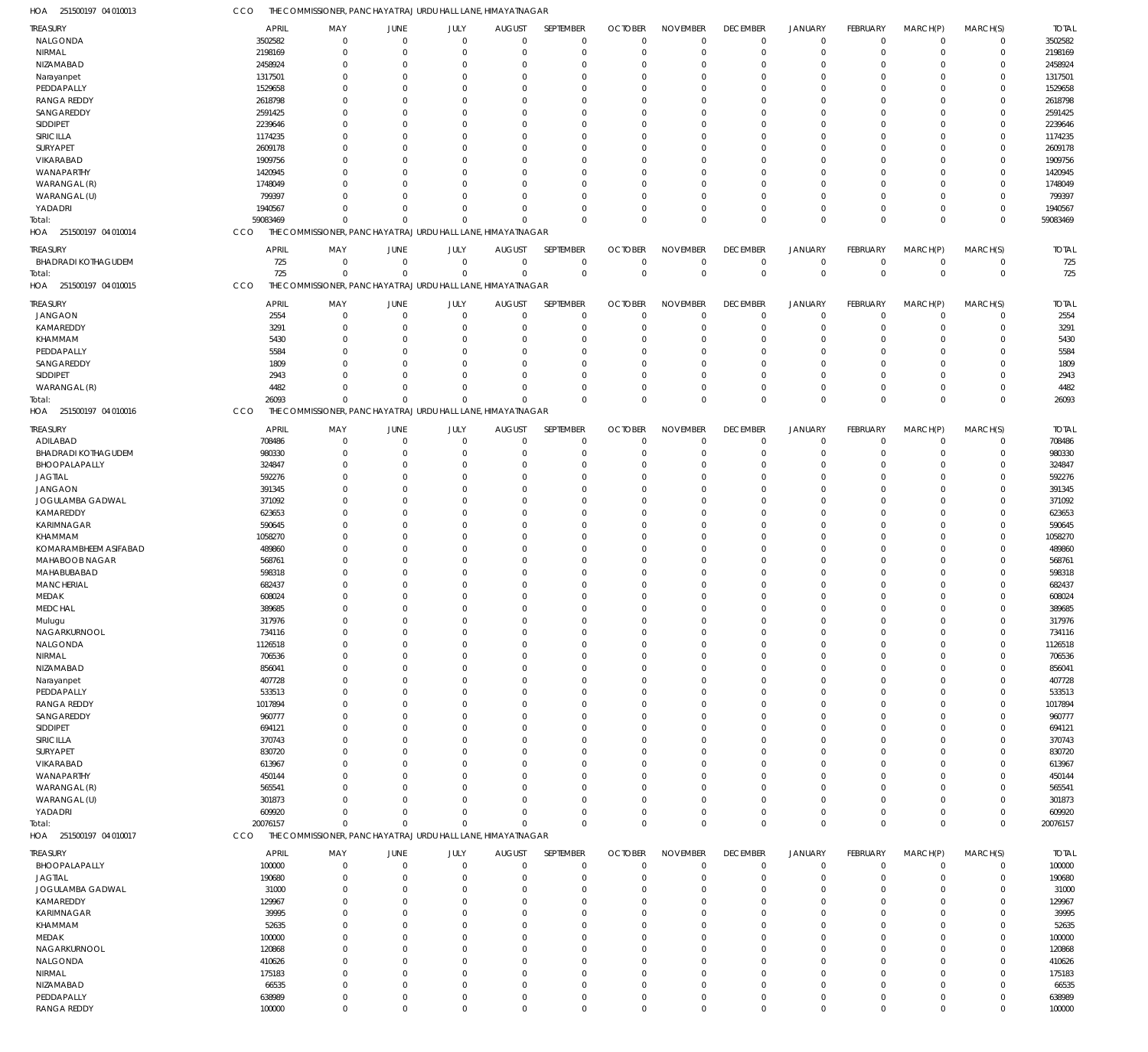| HOA  251500197 04 010017               | CCO                      | THE COMMISSIONER, PANCHAYAT RAJ URDU HALL LANE, HIMAYATNAGAR |                                  |                         |                              |                            |                            |                             |                             |                               |                          |                         |                         |                          |
|----------------------------------------|--------------------------|--------------------------------------------------------------|----------------------------------|-------------------------|------------------------------|----------------------------|----------------------------|-----------------------------|-----------------------------|-------------------------------|--------------------------|-------------------------|-------------------------|--------------------------|
| <b>TREASURY</b>                        | <b>APRIL</b>             | MAY                                                          | <b>JUNE</b>                      | JULY                    | <b>AUGUST</b>                | SEPTEMBER                  | <b>OCTOBER</b>             | <b>NOVEMBER</b>             | <b>DECEMBER</b>             | <b>JANUARY</b>                | FEBRUARY                 | MARCH(P)                | MARCH(S)                | <b>TOTAL</b>             |
| SANGAREDDY                             | 30000                    | $\mathbf 0$                                                  | $\mathbf 0$                      | $\Omega$                | $\mathbf 0$                  | $\mathbf 0$                | $\Omega$                   | $\mathbf 0$                 | $\Omega$                    | $\mathbf 0$                   | $\Omega$                 | $\mathbf 0$             | $\mathbf 0$             | 30000                    |
| SIDDIPET                               | 213445                   | $\mathbf 0$                                                  | $\overline{0}$                   | $\Omega$                | $\mathbf 0$                  | $\mathbf 0$                | 0                          | $\mathbf 0$                 | $\Omega$                    | $\mathbf 0$                   | $\Omega$                 | $\mathbf 0$             | $\mathbf 0$             | 213445                   |
| SIRICILLA                              | 116018                   | 0                                                            | $\overline{0}$                   | $\Omega$                | $\Omega$                     | 0                          | O                          | $\Omega$                    | $\Omega$                    | $\Omega$                      | $\Omega$                 | $\Omega$                | 0                       | 116018                   |
| VIKARABAD                              | 7398                     | $\Omega$<br>$\Omega$                                         | $\Omega$<br>$\Omega$             | $\Omega$<br>O           | $\Omega$<br>$\Omega$         | $\mathbf 0$<br>$\mathbf 0$ | $\Omega$                   | $\Omega$<br>$\Omega$        | $\Omega$                    | $\Omega$<br>$\Omega$          | $\Omega$<br>$\Omega$     | $\Omega$<br>$\Omega$    | $\Omega$<br>$\Omega$    | 7398<br>10000            |
| WANAPARTHY<br>WARANGAL (R)             | 10000<br>143756          | $\Omega$                                                     | $\Omega$                         | $\Omega$                | $\Omega$                     | $\mathbf 0$                | O<br>$\Omega$              | $\Omega$                    |                             | $\Omega$                      | $\Omega$                 | $\Omega$                | $\Omega$                | 143756                   |
| WARANGAL (U)                           | 26588                    | $\Omega$                                                     | $\Omega$                         | $\Omega$                | $\Omega$                     | $\mathbf 0$                | C.                         | $\Omega$                    | $\Omega$                    | $\Omega$                      | $\Omega$                 | $\Omega$                | $\Omega$                | 26588                    |
| YADADRI                                | 200000                   | $\Omega$                                                     | $\Omega$                         | $\Omega$                | $\mathbf 0$                  | $\mathbf 0$                | $\Omega$                   | $\Omega$                    | $\Omega$                    | $\Omega$                      | $\Omega$                 | $\Omega$                | 0                       | 200000                   |
| Total:                                 | 2903683                  | $\Omega$                                                     | $\Omega$                         | $\Omega$                | $\Omega$                     | $\mathbf 0$                | $\Omega$                   | $\Omega$                    | $\Omega$                    | $\Omega$                      | $\Omega$                 | $\Omega$                | $\mathbf 0$             | 2903683                  |
| HOA 251500197 04 010018                | CCO                      | THE COMMISSIONER, PANCHAYAT RAJ URDU HALL LANE, HIMAYATNAGAR |                                  |                         |                              |                            |                            |                             |                             |                               |                          |                         |                         |                          |
| <b>TREASURY</b>                        | <b>APRIL</b>             | MAY                                                          | <b>JUNE</b>                      | JULY                    | <b>AUGUST</b>                | SEPTEMBER                  | <b>OCTOBER</b>             | <b>NOVEMBER</b>             | <b>DECEMBER</b>             | JANUARY                       | <b>FEBRUARY</b>          | MARCH(P)                | MARCH(S)                | <b>TOTAL</b>             |
| RANGA REDDY                            | 28746                    | $\mathbf 0$                                                  | $\mathbf 0$                      | $\mathbf 0$             | $\mathbf 0$                  | $\mathbf 0$                | $\mathbf 0$                | $\mathbf 0$                 | $\mathbf 0$                 | $\mathbf 0$                   | $^{\circ}$               | $\mathbf 0$             | $^{\circ}$              | 28746                    |
| Total:                                 | 28746                    | $\mathbf 0$                                                  | $\mathbf 0$                      | $\mathbf 0$             | $\mathbf 0$                  | $\mathbf 0$                | $\Omega$                   | $\mathbf 0$                 | $\Omega$                    | $\mathbf 0$                   | $\overline{0}$           | $\Omega$                | $\mathbf 0$             | 28746                    |
| HOA 251500197 04 020021                | CCO                      | THE COMMISSIONER, PANCHAYAT RAJ URDU HALL LANE, HIMAYATNAGAR |                                  |                         |                              |                            |                            |                             |                             |                               |                          |                         |                         |                          |
|                                        |                          |                                                              |                                  |                         |                              |                            |                            |                             |                             |                               |                          |                         |                         |                          |
| TREASURY<br>KARIMNAGAR                 | <b>APRIL</b><br>$-12000$ | MAY<br>$\mathbf 0$                                           | <b>JUNE</b><br>$\overline{0}$    | JULY<br>$\Omega$        | <b>AUGUST</b><br>$\mathbf 0$ | SEPTEMBER<br>$\mathbf 0$   | <b>OCTOBER</b><br>$\Omega$ | <b>NOVEMBER</b><br>$\Omega$ | <b>DECEMBER</b><br>$\Omega$ | <b>JANUARY</b><br>$\mathbf 0$ | FEBRUARY<br>$\Omega$     | MARCH(P)<br>$\Omega$    | MARCH(S)<br>$\mathbf 0$ | <b>TOTAL</b><br>$-12000$ |
| MEDAK                                  | $-15182$                 | $\mathbf 0$                                                  | $^{\circ}$                       | $\mathbf 0$             | 0                            | $\mathbf 0$                | 0                          | $\mathbf 0$                 | $\Omega$                    | $\mathbf 0$                   | $\Omega$                 | $\Omega$                | $\mathbf 0$             | $-15182$                 |
| SIDDIPET                               | 945000                   | $\Omega$                                                     | $\overline{0}$                   | $\Omega$                | $\Omega$                     | 0                          | O                          | $\Omega$                    | $\Omega$                    | $\Omega$                      | $\Omega$                 | $\Omega$                | $\Omega$                | 945000                   |
| VIKARABAD                              | $-24000$                 | $\Omega$                                                     | $\Omega$                         | $\Omega$                | $\Omega$                     | $\mathbf 0$                | $\Omega$                   | $\Omega$                    | $\Omega$                    | $\Omega$                      | $\Omega$                 | $\Omega$                | $\Omega$                | $-24000$                 |
| WARANGAL (U)                           | $-12000$                 | $\Omega$                                                     | $\Omega$                         | $\Omega$                | $\mathbf 0$                  | $\mathbf 0$                | $\Omega$                   | $\Omega$                    | $\Omega$                    | $\mathbf 0$                   | $\Omega$                 | $\overline{0}$          | 0                       | $-12000$                 |
| Total:                                 | 881818                   | $\Omega$                                                     | $\Omega$                         | $\Omega$                | $\Omega$                     | $\Omega$                   | $\Omega$                   | $\Omega$                    | $\Omega$                    | $\Omega$                      | $\Omega$                 | $\Omega$                | $\mathbf 0$             | 881818                   |
| HOA 251500197 04 110111                | CCO                      | THE COMMISSIONER, PANCHAYAT RAJ URDU HALL LANE, HIMAYATNAGAR |                                  |                         |                              |                            |                            |                             |                             |                               |                          |                         |                         |                          |
| <b>TREASURY</b>                        | <b>APRIL</b>             | MAY                                                          | <b>JUNE</b>                      | JULY                    | <b>AUGUST</b>                | SEPTEMBER                  | <b>OCTOBER</b>             | <b>NOVEMBER</b>             | <b>DECEMBER</b>             | <b>JANUARY</b>                | FEBRUARY                 | MARCH(P)                | MARCH(S)                | <b>TOTAL</b>             |
| KHAMMAM                                | 300                      | $\mathbf 0$                                                  | $\mathbf 0$                      | $\overline{0}$          | $\mathbf 0$                  | $\mathbf 0$                | $\mathbf 0$                | $\mathbf 0$                 | $\mathbf 0$                 | $\mathbf 0$                   | $\mathbf 0$              | $\mathbf 0$             | $\mathbf 0$             | 300                      |
| Total:                                 | 300                      | $\Omega$                                                     | $\Omega$                         | $\mathbf 0$             | $\mathbf 0$                  | $\mathbf{0}$               | $\Omega$                   | $\mathbf 0$                 | $\Omega$                    | $\mathbf 0$                   | $\Omega$                 | $\Omega$                | $\mathbf 0$             | 300                      |
| HOA 251500197 04 110114                | CCO                      | THE COMMISSIONER, PANCHAYAT RAJ URDU HALL LANE, HIMAYATNAGAR |                                  |                         |                              |                            |                            |                             |                             |                               |                          |                         |                         |                          |
| TREASURY                               | <b>APRIL</b>             | MAY                                                          | JUNE                             | JULY                    |                              | <b>SEPTEMBER</b>           | <b>OCTOBER</b>             | <b>NOVEMBER</b>             | <b>DECEMBER</b>             | <b>JANUARY</b>                | <b>FEBRUARY</b>          | MARCH(P)                | MARCH(S)                | <b>TOTAL</b>             |
| SURYAPET                               | 4500                     | $\mathbf 0$                                                  | $\mathbf 0$                      | $\overline{0}$          | <b>AUGUST</b><br>$\mathbf 0$ | $\mathbf 0$                | $\mathbf 0$                | $\mathbf 0$                 | $\Omega$                    | $\mathbf 0$                   | $\Omega$                 | $\overline{0}$          | $\mathbf 0$             | 4500                     |
| Total:                                 | 4500                     | $\mathbf 0$                                                  | $\mathbf 0$                      | $\mathbf 0$             | $\mathbf 0$                  | $\mathbf 0$                | $\mathbf 0$                | $\mathbf 0$                 | $\mathbf 0$                 | $\mathbf 0$                   | $\mathbf 0$              | $\mathbf{0}$            | $\overline{0}$          | 4500                     |
| HOA 251500197 04 280288                | CCO                      | THE COMMISSIONER, PANCHAYAT RAJ URDU HALL LANE, HIMAYATNAGAR |                                  |                         |                              |                            |                            |                             |                             |                               |                          |                         |                         |                          |
|                                        |                          |                                                              |                                  |                         |                              |                            |                            |                             |                             |                               |                          |                         |                         |                          |
| <b>TREASURY</b>                        | <b>APRIL</b>             | MAY                                                          | JUNE                             | JULY                    | <b>AUGUST</b>                | SEPTEMBER                  | <b>OCTOBER</b>             | <b>NOVEMBER</b>             | <b>DECEMBER</b>             | <b>JANUARY</b>                | <b>FEBRUARY</b>          | MARCH(P)                | MARCH(S)                | <b>TOTAL</b>             |
| ADILABAD<br><b>BHADRADI KOTHAGUDEM</b> | 936071<br>1766694        | $\mathbf 0$<br>$\Omega$                                      | $\overline{0}$<br>$\overline{0}$ | $\mathbf 0$<br>$\Omega$ | $\mathbf 0$<br>0             | $\mathbf 0$<br>$\mathbf 0$ | O<br>$\Omega$              | $\mathbf 0$<br>$\Omega$     | $\Omega$<br>$\Omega$        | $^{\circ}$<br>$\Omega$        | 0<br>$\Omega$            | $\mathbf 0$<br>$\Omega$ | $\mathbf 0$<br>0        | 936071<br>1766694        |
| BHOOPALAPALLY                          | 1018548                  | 0                                                            | $\overline{0}$                   | $\Omega$                | 0                            | $\mathbf 0$                | O                          | $\mathbf 0$                 |                             | $\Omega$                      | $\Omega$                 | $\Omega$                | 0                       | 1018548                  |
| <b>JAGTIAL</b>                         | 1711935                  | $\Omega$                                                     | $\overline{0}$                   | O                       | $\Omega$                     | $\mathbf 0$                | O                          | $\Omega$                    |                             | $\Omega$                      | $\Omega$                 | $\Omega$                | 0                       | 1711935                  |
| <b>JANGAON</b>                         | 669000                   | $\Omega$                                                     | $\Omega$                         | 0                       | $\Omega$                     | $\mathbf 0$                | O                          | $\Omega$                    |                             | $\Omega$                      | <sup>0</sup>             | $\Omega$                | $\Omega$                | 669000                   |
| KAMAREDDY                              | 3651015                  | $\Omega$                                                     | $\Omega$                         | $\Omega$                | $\Omega$                     | $\mathbf 0$                | O                          | $\Omega$                    |                             | $\Omega$                      | $\Omega$                 | $\Omega$                | $\Omega$                | 3651015                  |
| KARIMNAGAR                             | 1390173                  | $\Omega$                                                     | $\Omega$                         | O                       | $\Omega$                     | $\mathbf 0$                | O                          | $\Omega$                    |                             | $\Omega$                      | <sup>0</sup>             | $\Omega$                | $\Omega$                | 1390173                  |
| KHAMMAM                                | 1850726                  | $\Omega$                                                     | $\Omega$                         | O                       | $\Omega$                     | $\mathbf 0$                | C.                         | $\Omega$                    |                             | $\Omega$                      | $\Omega$                 | $\Omega$                | O                       | 1850726                  |
| KOMARAMBHEEM ASIFABAD                  | 825000                   | $\Omega$                                                     | $\overline{0}$                   | 0                       | $\Omega$                     | $\mathbf 0$                | O                          | $\Omega$                    |                             | $\Omega$                      | $\Omega$                 | $\Omega$                | 0                       | 825000                   |
| MAHABOOB NAGAR                         | 2577217                  | $\Omega$                                                     | $\Omega$                         | O                       | $\Omega$                     | $\mathbf 0$                | C.                         | $\Omega$                    |                             | $\Omega$                      | $\Omega$                 | $\Omega$                | $\Omega$                | 2577217                  |
| MAHABUBABAD                            | 2324742                  | $\Omega$                                                     | $\Omega$                         | O                       | $\Omega$                     | $\mathbf 0$                | C.                         | $\Omega$                    |                             | $\Omega$                      | <sup>0</sup>             | $\Omega$                | $\Omega$                | 2324742                  |
| <b>MANCHERIAL</b>                      | 165000                   | U                                                            | $\Omega$                         | O                       | $\Omega$                     | $\mathbf 0$                | O                          | $\Omega$                    |                             | $\Omega$                      | $\Omega$                 | $\Omega$                | $\Omega$                | 165000                   |
| MEDAK                                  | 1080387                  | $\Omega$<br>$\Omega$                                         | $\Omega$<br>$\Omega$             | 0                       | 0                            | $\mathbf 0$                | $\Omega$                   | $\Omega$<br>$\Omega$        | $\Omega$                    | $\Omega$<br>$\Omega$          | $\Omega$                 | $\Omega$<br>$\Omega$    | 0<br>$\Omega$           | 1080387                  |
| <b>MEDCHAL</b>                         | 180000<br>576303         | 0                                                            | $\Omega$                         | $\Omega$                | $\Omega$<br>O                | $\mathbf 0$<br>0           | $\Omega$                   | $\Omega$                    |                             | $\Omega$                      | $\Omega$                 |                         | 0                       | 180000<br>576303         |
| Mulugu<br>NAGARKURNOOL                 | 2235524                  | 0                                                            | $\overline{0}$                   | 0                       | 0                            | $\mathbf 0$                | $\Omega$                   | $\mathbf 0$                 |                             | $\Omega$                      | $\Omega$                 | $\Omega$                | 0                       | 2235524                  |
| NALGONDA                               | 4308755                  | 0                                                            | $^{\circ}$                       | $\Omega$                | $\Omega$                     | $\mathbf 0$                | $\Omega$                   | $\mathbf 0$                 | $\Omega$                    | $\Omega$                      | $\Omega$                 | $\Omega$                | 0                       | 4308755                  |
| NIRMAL                                 | 1479338                  | $\Omega$                                                     | $\Omega$                         | $\Omega$                | $\Omega$                     | $\mathbf 0$                | $\Omega$                   | $\Omega$                    |                             | $\Omega$                      | $\Omega$                 | $\Omega$                | 0                       | 1479338                  |
| NIZAMABAD                              | 2596035                  | $\Omega$                                                     | $\overline{0}$                   | 0                       | $\Omega$                     | $\mathbf 0$                | O                          | $\mathbf 0$                 |                             | $\Omega$                      | $\Omega$                 | $\Omega$                | 0                       | 2596035                  |
| PEDDAPALLY                             | 540536                   | $\Omega$                                                     | $\Omega$                         | O                       | $\Omega$                     | $\mathbf 0$                | C.                         | $\Omega$                    |                             | $\Omega$                      | $\Omega$                 | $\Omega$                | $\Omega$                | 540536                   |
| <b>RANGA REDDY</b>                     | 2330318                  | 0                                                            | $\Omega$                         | O                       | $\Omega$                     | $\mathbf 0$                | O                          | $\Omega$                    |                             | $\Omega$                      | $\Omega$                 | $\Omega$                | 0                       | 2330318                  |
| SANGAREDDY                             | 1463952                  | $\Omega$                                                     | $\Omega$                         | O                       | $\Omega$                     | $\mathbf 0$                | $\Omega$                   | $\Omega$                    |                             | $\Omega$                      | $\Omega$                 | $\Omega$                | 0                       | 1463952                  |
| SIDDIPET                               | 1788500                  | $\Omega$                                                     | $\Omega$                         | O                       | $\Omega$                     | $\mathbf 0$                | C.                         | $\Omega$                    |                             | $\Omega$                      | $\Omega$                 | $\Omega$                | $\Omega$                | 1788500                  |
| SIRICILLA                              | 480000                   | $\Omega$                                                     | $\Omega$                         | O                       | $\Omega$                     | $\mathbf 0$                | C.                         | $\Omega$                    |                             | $\Omega$                      | $\Omega$                 | $\Omega$                | $\Omega$                | 480000                   |
| SURYAPET                               | 2272946                  | 0                                                            | $\overline{0}$                   | O                       | $\Omega$                     | $\mathbf 0$                | O                          | $\mathbf 0$                 |                             | $\Omega$                      | $\Omega$                 | $\Omega$                | 0                       | 2272946                  |
| VIKARABAD                              | 5581868                  | $\Omega$                                                     | $\Omega$<br>$\Omega$             | O<br>O                  | $\Omega$                     | $\mathbf 0$                | O                          | $\Omega$<br>$\Omega$        |                             | $\Omega$                      | $\Omega$                 | $\Omega$<br>$\Omega$    | O                       | 5581868                  |
| WARANGAL (R)<br>WARANGAL (U)           | 2052548<br>150000        | $\Omega$<br>$\Omega$                                         | $\Omega$                         | $\Omega$                | $\Omega$<br>0                | $\mathbf 0$<br>$\mathbf 0$ | C.<br>O                    | $\Omega$                    |                             | $\Omega$<br>$\Omega$          | <sup>0</sup><br>$\Omega$ | $\Omega$                | 0<br>0                  | 2052548<br>150000        |
| YADADRI                                | 1073420                  | $\Omega$                                                     | $\Omega$                         | $\Omega$                | $\mathbf 0$                  | $\mathbf 0$                | O                          | $\mathbf 0$                 | $\Omega$                    | $\Omega$                      | $\Omega$                 | $\overline{0}$          | 0                       | 1073420                  |
| Total:                                 | 49076551                 | $\Omega$                                                     | $\Omega$                         | $\Omega$                | $\mathbf 0$                  | $\mathbf 0$                | $\Omega$                   | $\mathbf 0$                 | $\Omega$                    | $\Omega$                      | $\Omega$                 | $\Omega$                | 0                       | 49076551                 |
| HOA 251500197 04 300302                | CCO                      | THE COMMISSIONER, PANCHAYAT RAJ URDU HALL LANE, HIMAYATNAGAR |                                  |                         |                              |                            |                            |                             |                             |                               |                          |                         |                         |                          |
|                                        |                          |                                                              |                                  |                         |                              |                            |                            |                             |                             |                               |                          |                         |                         |                          |
| <b>TREASURY</b>                        | <b>APRIL</b>             | MAY<br>$\Omega$                                              | <b>JUNE</b><br>$\overline{0}$    | JULY<br>$\Omega$        | <b>AUGUST</b><br>$\mathbf 0$ | SEPTEMBER<br>$\mathbf 0$   | <b>OCTOBER</b><br>$\Omega$ | <b>NOVEMBER</b><br>$\Omega$ | <b>DECEMBER</b><br>$\Omega$ | <b>JANUARY</b><br>$\mathbf 0$ | FEBRUARY<br>$\Omega$     | MARCH(P)<br>$\mathbf 0$ | MARCH(S)<br>$\mathbf 0$ | <b>TOTAL</b><br>479140   |
| ADILABAD<br><b>BHADRADI KOTHAGUDEM</b> | 479140<br>195651         | $\mathbf 0$                                                  | $^{\circ}$                       | $\mathbf 0$             | $\mathbf 0$                  | $\mathbf 0$                | 0                          | $\mathbf 0$                 | $\Omega$                    | $\mathbf 0$                   | $\mathbf 0$              | $\mathbf 0$             | $\mathbf 0$             | 195651                   |
| BHOOPALAPALLY                          | 34166                    | 0                                                            | $\overline{0}$                   | $\Omega$                | $\Omega$                     | $\mathbf 0$                | $\Omega$                   | $\Omega$                    | $\Omega$                    | $\Omega$                      | $\Omega$                 | $\Omega$                | 0                       | 34166                    |
| <b>JAGTIAL</b>                         | 805505                   | $\Omega$                                                     | $\Omega$                         | $\Omega$                | $\Omega$                     | $\mathbf 0$                | $\Omega$                   | $\Omega$                    | $\Omega$                    | $\Omega$                      | $\Omega$                 | $\Omega$                | $\Omega$                | 805505                   |
| <b>JANGAON</b>                         | 726476                   | $\Omega$                                                     | $\overline{0}$                   | 0                       | $\Omega$                     | $\mathbf 0$                | $\Omega$                   | $\Omega$                    | $\Omega$                    | $\Omega$                      | $\Omega$                 | $\Omega$                | 0                       | 726476                   |
| JOGULAMBA GADWAL                       | 128181                   | $\Omega$                                                     | $\Omega$                         | $\Omega$                | $\Omega$                     | $\mathbf 0$                | $\Omega$                   | $\Omega$                    | $\cap$                      | $\Omega$                      | $\Omega$                 | $\Omega$                | $\Omega$                | 128181                   |
| KAMAREDDY                              | 724092                   | $\Omega$                                                     | $\Omega$                         | $\Omega$                | $\Omega$                     | $\mathbf 0$                | O                          | $\Omega$                    | $\Omega$                    | $\Omega$                      | $\Omega$                 | $\Omega$                | $\Omega$                | 724092                   |
| KARIMNAGAR                             | 491914                   | $\Omega$                                                     | $\Omega$                         | $\Omega$                | $\Omega$                     | $\mathbf 0$                | $\Omega$                   | $\Omega$                    | $\Omega$                    | $\Omega$                      | $\Omega$                 | $\Omega$                | $\Omega$                | 491914                   |
| KHAMMAM                                | 283657                   | $\Omega$                                                     | $\Omega$                         | O                       | $\Omega$                     | $\mathbf 0$                | $\Omega$                   | $\Omega$                    | $\cap$                      | $\Omega$                      | $\Omega$                 | $\Omega$                | 0                       | 283657                   |
| KOMARAMBHEEM ASIFABAD                  | 859618                   | $\Omega$                                                     | $\Omega$                         | $\Omega$                | $\Omega$                     | $\mathbf 0$                | $\Omega$                   | $\Omega$                    | $\Omega$                    | $\Omega$                      | $\Omega$                 | $\Omega$                | $\Omega$                | 859618                   |
| MAHABOOB NAGAR                         | 378605                   | $\Omega$                                                     | $\Omega$                         | $\Omega$                | $\Omega$                     | $\mathbf 0$                | O                          | $\Omega$                    | $\Omega$                    | $\Omega$                      | $\Omega$                 | $\Omega$                | 0                       | 378605                   |
| MAHABUBABAD                            | 121155                   | $\Omega$                                                     | $\Omega$                         | $\Omega$                | $\Omega$                     | $\mathbf 0$                | $\Omega$                   | $\Omega$                    | $\Omega$                    | $\Omega$                      | $\Omega$                 | $\Omega$                | $\Omega$                | 121155                   |
| <b>MANCHERIAL</b>                      | 727668                   | $\Omega$                                                     | $\Omega$                         | $\Omega$                | $\Omega$                     | $\mathbf 0$                | $\Omega$                   | $\Omega$                    | $\cap$                      | $\Omega$                      | $\Omega$                 | $\Omega$                | $\Omega$                | 727668                   |
| MEDAK                                  | 740406                   | $\Omega$<br>$\mathbf 0$                                      | $\overline{0}$<br>$\overline{0}$ | $\Omega$<br>$\mathbf 0$ | $\mathbf 0$<br>$\mathbf 0$   | $\mathbf 0$<br>$\mathbf 0$ | $\Omega$                   | $\mathbf 0$<br>$\mathbf 0$  | $\Omega$<br>$\mathbf 0$     | $\Omega$<br>$\mathbf 0$       | $\Omega$<br>$\mathbf 0$  | $\Omega$<br>$\mathbf 0$ | $\Omega$<br>0           | 740406                   |
| MEDCHAL<br>Mulugu                      | 372776<br>1179882        | $\mathbf 0$                                                  | $\mathbf 0$                      | $\mathbf 0$             | $\mathbf 0$                  | $\mathbf 0$                | 0<br>$\mathbf 0$           | $\mathbf 0$                 | $\Omega$                    | $\mathbf 0$                   | $\mathbf 0$              | $\mathbf 0$             | $\mathbf 0$             | 372776<br>1179882        |
|                                        |                          |                                                              |                                  |                         |                              |                            |                            |                             |                             |                               |                          |                         |                         |                          |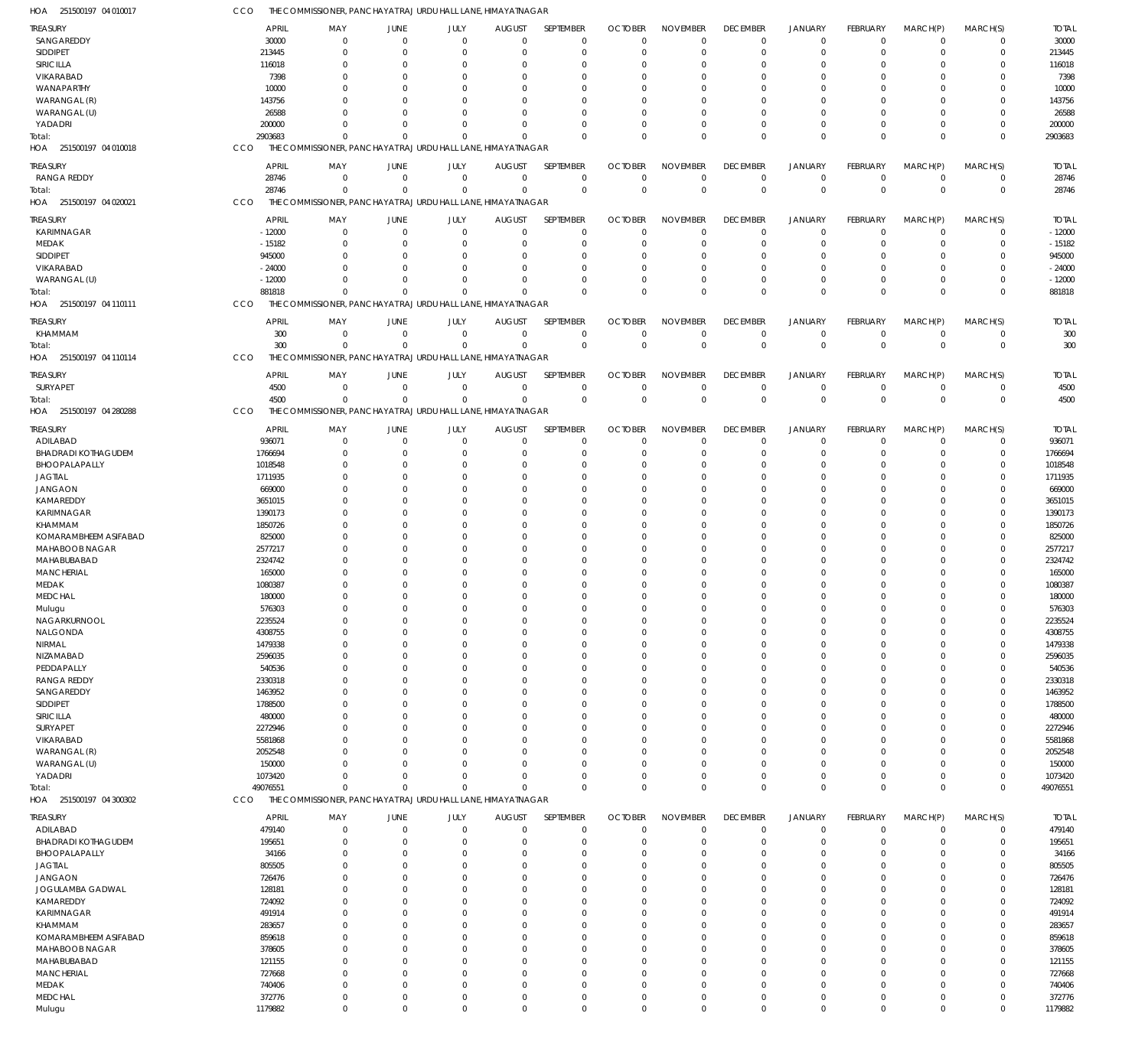| <b>TREASURY</b>            | <b>APRIL</b> | MAY                                                          | <b>JUNE</b>    | JULY        | <b>AUGUST</b>  | SEPTEMBER   | <b>OCTOBER</b> | <b>NOVEMBER</b> | <b>DECEMBER</b> | JANUARY        | FEBRUARY        | MARCH(P)    | MARCH(S)    | <b>TOTAL</b> |
|----------------------------|--------------|--------------------------------------------------------------|----------------|-------------|----------------|-------------|----------------|-----------------|-----------------|----------------|-----------------|-------------|-------------|--------------|
| NAGARKURNOOL               | 961760       | $\mathbf 0$                                                  | $\overline{0}$ | $\mathbf 0$ | $\overline{0}$ | $\mathbf 0$ | $\overline{0}$ | $\mathbf 0$     | $\mathbf 0$     | $\overline{0}$ | $\mathbf 0$     | $\mathbf 0$ | $\mathbf 0$ | 961760       |
| NALGONDA                   | 829488       | $\Omega$                                                     | $\mathbf 0$    | $\mathbf 0$ | $\Omega$       | $\mathbf 0$ | $\Omega$       | $\Omega$        | $\mathbf 0$     | $\overline{0}$ | $\mathbf 0$     | 0           | $\mathbf 0$ | 829488       |
| NIRMAL                     | 546491       | $\Omega$                                                     | $\mathbf 0$    | $\mathbf 0$ | $\Omega$       | $\Omega$    | $\Omega$       | $\Omega$        | 0               | $\mathbf 0$    | $\Omega$        | $\Omega$    | $\mathbf 0$ | 546491       |
| NIZAMABAD                  | 1050790      | $\Omega$                                                     | 0              | $\mathbf 0$ | $\Omega$       | $\Omega$    | $\Omega$       | $\Omega$        | 0               | $\Omega$       | $\Omega$        | 0           | $\mathbf 0$ | 1050790      |
|                            | 1110528      | $\Omega$                                                     | $\mathbf 0$    | $\Omega$    | $\Omega$       | $\Omega$    | $\Omega$       | $\Omega$        | $\Omega$        | $\Omega$       | $\Omega$        | 0           | $\mathbf 0$ | 1110528      |
| Narayanpet                 |              |                                                              |                |             |                |             |                |                 |                 |                |                 |             |             |              |
| PEDDAPALLY                 | 54642        | $\Omega$                                                     | 0              | $\Omega$    | $\Omega$       | $\Omega$    | $\Omega$       | $\Omega$        | $\Omega$        | $\Omega$       | $\Omega$        | $\Omega$    | $\mathbf 0$ | 54642        |
| <b>RANGA REDDY</b>         | 1388686      | $\Omega$                                                     | $\Omega$       | $\Omega$    | $\Omega$       | $\Omega$    |                | $\Omega$        | $\Omega$        | $\Omega$       | $\Omega$        | 0           | $\mathbf 0$ | 1388686      |
| SANGAREDDY                 | 732589       | $\Omega$                                                     | $\mathbf 0$    | $\mathbf 0$ | $\Omega$       | $\Omega$    |                | $\Omega$        | 0               | $\Omega$       | $\Omega$        | 0           | $\mathbf 0$ | 732589       |
| SIDDIPET                   | 422837       | $\Omega$                                                     | 0              | $\Omega$    | $\Omega$       | $\Omega$    | $\Omega$       | $\Omega$        | $\Omega$        | $\Omega$       | $\Omega$        | $\Omega$    | $\mathbf 0$ | 422837       |
| SIRICILLA                  | 1459085      | $\Omega$                                                     | 0              | $\mathbf 0$ | $\Omega$       | $\Omega$    | $\Omega$       | $\Omega$        | $\Omega$        | $\Omega$       | $\Omega$        | 0           | $\mathbf 0$ | 1459085      |
| SURYAPET                   | 482991       | $\Omega$                                                     | $\mathbf 0$    | $\Omega$    | $\Omega$       | $\Omega$    |                | $\Omega$        | $\Omega$        | $\Omega$       | $\Omega$        | 0           | $\mathbf 0$ | 482991       |
| VIKARABAD                  | 357902       | $\Omega$                                                     | 0              | $\Omega$    | $\Omega$       | $\Omega$    |                | $\Omega$        | 0               | $\Omega$       | $\Omega$        | 0           | $\mathbf 0$ | 357902       |
| WANAPARTHY                 | 94483        | $\Omega$                                                     | $\Omega$       | $\Omega$    | $\Omega$       | $\Omega$    | $\Omega$       | $\Omega$        | $\Omega$        | $\Omega$       | $\Omega$        | $\Omega$    | $\mathbf 0$ | 94483        |
| WARANGAL (R)               | 512092       | $\Omega$                                                     | 0              | $\mathbf 0$ | $\Omega$       | $\Omega$    | $\Omega$       | $\Omega$        | 0               | $\Omega$       | $\Omega$        | 0           | $\mathbf 0$ | 512092       |
|                            |              | $\Omega$                                                     | $\Omega$       | $\mathbf 0$ | $\Omega$       | $\Omega$    |                | $\Omega$        | $\Omega$        | $\Omega$       | $\Omega$        |             | $\mathbf 0$ |              |
| WARANGAL (U)               | 642000       |                                                              |                |             |                |             |                |                 |                 |                |                 | 0           |             | 642000       |
| YADADRI                    | 1499464      | $\Omega$                                                     | $\Omega$       | $\mathbf 0$ | $\Omega$       | $\Omega$    | $\Omega$       | $\Omega$        | 0               | $\overline{0}$ | $\mathbf 0$     | $\mathbf 0$ | $\mathbf 0$ | 1499464      |
| Total:                     | 20394720     | $\Omega$                                                     | $\mathbf 0$    | $\mathbf 0$ | $\Omega$       | $\Omega$    | $\Omega$       | $\Omega$        | $\mathbf 0$     | $\overline{0}$ | $\mathbf 0$     | $\mathbf 0$ | $\mathbf 0$ | 20394720     |
| HOA 251500197 04 310318    | CCO          | THE COMMISSIONER, PANCHAYAT RAJ URDU HALL LANE, HIMAYATNAGAR |                |             |                |             |                |                 |                 |                |                 |             |             |              |
| <b>TREASURY</b>            | <b>APRIL</b> | MAY                                                          | <b>JUNE</b>    | JULY        | <b>AUGUST</b>  | SEPTEMBER   | <b>OCTOBER</b> | <b>NOVEMBER</b> | <b>DECEMBER</b> | JANUARY        | FEBRUARY        | MARCH(P)    | MARCH(S)    | <b>TOTAL</b> |
|                            |              |                                                              |                |             | $\Omega$       |             |                | $\Omega$        |                 |                |                 |             |             |              |
| <b>MANCHERIAL</b>          | 20000        | $\mathbf 0$                                                  | $\mathbf 0$    | $\mathbf 0$ |                | $\mathbf 0$ | $\Omega$       |                 | $\mathbf 0$     | $\overline{0}$ | $\mathbf 0$     | $\mathbf 0$ | $\mathbf 0$ | 20000        |
| Mulugu                     | 40000        | $\mathbf 0$                                                  | $\mathbf 0$    | $\mathbf 0$ | $^{\circ}$     | $\mathbf 0$ | $\Omega$       | $\mathbf 0$     | $\mathbf 0$     | $\overline{0}$ | $\mathbf 0$     | $\mathbf 0$ | $\mathbf 0$ | 40000        |
| NIRMAL                     | 20000        | $\mathbf 0$                                                  | $\mathbf 0$    | $\mathbf 0$ | $\mathbf 0$    | $\mathbf 0$ | $\Omega$       | $\mathbf 0$     | $\mathbf 0$     | $\overline{0}$ | $\mathbf 0$     | $\mathbf 0$ | $\mathbf 0$ | 20000        |
| lotal:                     | 80000        | $\Omega$                                                     | $\Omega$       | $\mathbf 0$ | $\Omega$       | $\Omega$    | $\Omega$       | $\mathbf 0$     | $\mathbf 0$     | $\Omega$       | $\Omega$        | $\Omega$    | $\mathbf 0$ | 80000        |
| HOA 251500198 08 010011    | CCO          | THE COMMISSIONER, PANCHAYAT RAJ URDU HALL LANE, HIMAYATNAGAR |                |             |                |             |                |                 |                 |                |                 |             |             |              |
|                            |              |                                                              |                |             |                |             |                |                 |                 |                |                 |             |             |              |
| <b>TREASURY</b>            | <b>APRIL</b> | MAY                                                          | <b>JUNE</b>    | JULY        | <b>AUGUST</b>  | SEPTEMBER   | <b>OCTOBER</b> | <b>NOVEMBER</b> | <b>DECEMBER</b> | JANUARY        | <b>FEBRUARY</b> | MARCH(P)    | MARCH(S)    | <b>TOTAL</b> |
| ADILABAD                   | 2731445      | $\mathbf 0$                                                  | $\mathbf 0$    | $\mathbf 0$ | $^{\circ}$     | $\mathbf 0$ | $\Omega$       | $\overline{0}$  | $\mathbf 0$     | $\overline{0}$ | $\mathbf 0$     | $\mathbf 0$ | $\mathbf 0$ | 2731445      |
| <b>BHADRADI KOTHAGUDEM</b> | 2381534      | $\mathbf 0$                                                  | 0              | $\mathbf 0$ | 0              | $\mathbf 0$ | $\Omega$       | $\overline{0}$  | $\mathbf 0$     | $\overline{0}$ | $\mathbf 0$     | 0           | $\mathbf 0$ | 2381534      |
| BHOOPALAPALLY              | 1153522      | $\Omega$                                                     | $\mathbf 0$    | $\mathbf 0$ | $\Omega$       | $\Omega$    | $\Omega$       | $\Omega$        | 0               | $\mathbf 0$    | $\Omega$        | $\Omega$    | $\mathbf 0$ | 1153522      |
| <b>JAGTIAL</b>             | 2306689      | $\Omega$                                                     | 0              | $\mathbf 0$ | $\Omega$       | $\Omega$    | $\Omega$       | $\Omega$        | 0               | $\Omega$       | $\Omega$        | 0           | $\mathbf 0$ | 2306689      |
| <b>JANGAON</b>             | 1722483      | $\Omega$                                                     | $\mathbf 0$    | $\mathbf 0$ | $\Omega$       | $\Omega$    |                | $\Omega$        | $\Omega$        | $\Omega$       | $\Omega$        | 0           | $\mathbf 0$ | 1722483      |
| JOGULAMBA GADWAL           | 2247870      | $\Omega$                                                     | 0              | $\mathbf 0$ | $\Omega$       | $\Omega$    | $\Omega$       | $\Omega$        | 0               | $\Omega$       | $\Omega$        | 0           | $\mathbf 0$ | 2247870      |
| KAMAREDDY                  | 2511960      | $\Omega$                                                     | $\Omega$       | $\Omega$    | $\Omega$       | $\Omega$    | $\Omega$       | $\Omega$        | $\Omega$        | $\Omega$       | $\Omega$        | $\Omega$    | $\mathbf 0$ | 2511960      |
| KARIMNAGAR                 | 2499373      | $\Omega$                                                     | 0              | $\mathbf 0$ | $\Omega$       | $\Omega$    | $\Omega$       | $\Omega$        | 0               | $\Omega$       | $\Omega$        | 0           | $\mathbf 0$ | 2499373      |
| <b>KHAMMAM</b>             | 2360176      | $\Omega$                                                     | $\mathbf 0$    | $\Omega$    | $\Omega$       | $\Omega$    |                | $\Omega$        | $\Omega$        | $\Omega$       | $\Omega$        | 0           | $\mathbf 0$ | 2360176      |
|                            |              | $\Omega$                                                     | $\Omega$       | $\Omega$    | $\Omega$       | $\Omega$    | $\Omega$       | $\Omega$        | $\Omega$        | $\Omega$       | $\Omega$        | $\Omega$    | $\mathbf 0$ |              |
| KOMARAMBHEEM ASIFABAD      | 1934628      |                                                              |                |             |                |             |                |                 |                 |                |                 |             |             | 1934628      |
| MAHABOOB NAGAR             | 2711711      | $\Omega$                                                     | $\mathbf 0$    | $\Omega$    | $\Omega$       | $\Omega$    | $\Omega$       | $\Omega$        | $\Omega$        | $\Omega$       | $\Omega$        | 0           | $\mathbf 0$ | 2711711      |
| MAHABUBABAD                | 3244527      | $\Omega$                                                     | 0              | $\mathbf 0$ | $\Omega$       | $\Omega$    | $\Omega$       | $\Omega$        | 0               | $\Omega$       | $\Omega$        | 0           | $\mathbf 0$ | 3244527      |
| MANCHERIAL                 | 2056361      | $\Omega$                                                     | $\Omega$       | $\Omega$    | $\Omega$       | $\Omega$    |                | $\Omega$        | $\Omega$        | $\Omega$       | $\Omega$        | $\Omega$    | $\mathbf 0$ | 2056361      |
| MEDAK                      | 2964677      | $\Omega$                                                     | 0              | $\Omega$    | $\Omega$       | $\Omega$    | $\Omega$       | $\Omega$        | 0               | $\Omega$       | $\Omega$        | 0           | $\mathbf 0$ | 2964677      |
| MEDCHAL                    | 809248       | $\Omega$                                                     | $\mathbf 0$    | $\mathbf 0$ | $\Omega$       | $\Omega$    | $\Omega$       | $\Omega$        | $\Omega$        | $\Omega$       | $\Omega$        | 0           | $\mathbf 0$ | 809248       |
| Mulugu                     | 1147598      | $\Omega$                                                     | 0              | $\mathbf 0$ | $\Omega$       | $\Omega$    | $\Omega$       | $\Omega$        | $\Omega$        | $\Omega$       | $\Omega$        | 0           | $\mathbf 0$ | 1147598      |
| NAGARKURNOOL               | 3062076      | $\Omega$                                                     | $\Omega$       | $\Omega$    | $\Omega$       | $\Omega$    | $\Omega$       | $\Omega$        | $\Omega$        | $\Omega$       | $\Omega$        | $\Omega$    | $\mathbf 0$ | 3062076      |
| NALGONDA                   | 5222481      | $\Omega$                                                     | 0              | $\mathbf 0$ | $\Omega$       | $\Omega$    | $\Omega$       | $\Omega$        | 0               | $\Omega$       | $\Omega$        | 0           | $\mathbf 0$ | 5222481      |
| NIRMAL                     | 1655765      | $\Omega$                                                     | 0              | $\mathbf 0$ | $\Omega$       | $\Omega$    | $\Omega$       | $\Omega$        | $\Omega$        | $\Omega$       | $\Omega$        | 0           | $\mathbf 0$ | 1655765      |
|                            |              |                                                              |                |             |                |             |                |                 |                 |                |                 |             |             |              |
| NIZAMABAD                  | 2769966      | U                                                            | $\Omega$       | $\mathbf 0$ | $\Omega$       | $\Omega$    | $\Omega$       | $\Omega$        | $\Omega$        | $\Omega$       | $\Omega$        | 0           | $\mathbf 0$ | 2769966      |
| Narayanpet                 | 2069948      |                                                              | $\Omega$       | $\mathbf 0$ | $\Omega$       | $\Omega$    | $\Omega$       | $\Omega$        | 0               | $\Omega$       | $\Omega$        | 0           | $\mathbf 0$ | 2069948      |
| PEDDAPALLY                 | 1496475      | $\mathbf 0$                                                  | $\mathbf 0$    | $\mathbf 0$ | $\Omega$       | $\Omega$    | $\Omega$       | $\mathbf 0$     | $\mathbf 0$     | $\Omega$       | $\mathbf 0$     | $\mathbf 0$ | $\mathbf 0$ | 1496475      |
| <b>RANGA REDDY</b>         | 3740146      | $\cap$                                                       | $\cap$         | $\cap$      | $\cap$         |             |                | $\Omega$        |                 | $\Omega$       | $\cap$          | $\cap$      | $\cap$      | 3740146      |
| SANGAREDDY                 | 3871841      | $\mathbf 0$                                                  | 0              | 0           | $\Omega$       | $\Omega$    | $\Omega$       | $\Omega$        | 0               | $\Omega$       | $\Omega$        | 0           | $\mathbf 0$ | 3871841      |
| SIDDIPET                   | 3981531      | $\mathbf 0$                                                  | $\mathbf 0$    | $\mathbf 0$ | $\Omega$       | $\Omega$    | $\Omega$       | $\overline{0}$  | 0               | $\mathbf 0$    | $\mathbf 0$     | 0           | $\mathbf 0$ | 3981531      |
| SIRICILLA                  | 1553607      | $\Omega$                                                     | 0              | $\mathbf 0$ | $\Omega$       | $\Omega$    | $\Omega$       | $\Omega$        | $\Omega$        | $\Omega$       | $\Omega$        | 0           | $\mathbf 0$ | 1553607      |
| SURYAPET                   | 6131311      | 0                                                            | $\Omega$       | $\Omega$    | $\Omega$       | $\Omega$    | $\Omega$       | $\Omega$        | $\Omega$        | $\Omega$       | $\Omega$        | $\Omega$    | $\mathbf 0$ | 6131311      |
| VIKARABAD                  | 2979275      | $\Omega$                                                     | 0              | 0           | $\Omega$       | $\Omega$    | $\Omega$       | $\overline{0}$  | 0               | $\Omega$       | $\Omega$        | 0           | $\mathbf 0$ | 2979275      |
| WANAPARTHY                 | 2257853      | 0                                                            | 0              | $\Omega$    | $\Omega$       | $\Omega$    |                | $\Omega$        | 0               | $\Omega$       | $\Omega$        | 0           | $\mathbf 0$ | 2257853      |
|                            |              | $\Omega$                                                     |                | $\Omega$    | $\Omega$       | $\Omega$    | $\Omega$       | $\Omega$        |                 | $\Omega$       | $\Omega$        |             |             |              |
| WARANGAL (R)               | 2286002      |                                                              | 0              |             |                |             |                |                 | 0               |                |                 | 0           | $\mathbf 0$ | 2286002      |
| WARANGAL (U)               | 991900       | $\Omega$                                                     | $\Omega$       | $\mathbf 0$ | $\Omega$       | $\Omega$    |                | $\Omega$        | 0               | $\Omega$       | $\Omega$        | 0           | $\mathbf 0$ | 991900       |
| YADADRI                    | 2646361      | $\Omega$                                                     | 0              | $\mathbf 0$ | $\Omega$       | $\Omega$    | $\Omega$       | $\overline{0}$  | 0               | $\mathbf 0$    | $\mathbf 0$     | $\mathbf 0$ | $\mathbf 0$ | 2646361      |
| Total:                     | 81500340     | $\Omega$                                                     | $\mathbf 0$    | $\mathbf 0$ | $\Omega$       | $\Omega$    | $\Omega$       | $\mathbf 0$     | $\mathbf 0$     | $\overline{0}$ | $\mathbf 0$     | $\mathbf 0$ | $\mathbf 0$ | 81500340     |
| HOA 251500198 08 010012    | CCO          | THE COMMISSIONER, PANCHAYAT RAJ URDU HALL LANE, HIMAYATNAGAR |                |             |                |             |                |                 |                 |                |                 |             |             |              |
| TREASURY                   | <b>APRIL</b> | MAY                                                          | <b>JUNE</b>    | JULY        | <b>AUGUST</b>  | SEPTEMBER   | <b>OCTOBER</b> | <b>NOVEMBER</b> | <b>DECEMBER</b> | <b>JANUARY</b> | FEBRUARY        | MARCH(P)    | MARCH(S)    | <b>TOTAL</b> |
|                            |              | $\mathbf 0$                                                  | $\mathbf 0$    | $\mathbf 0$ | $\overline{0}$ |             | $\Omega$       | $\mathbf 0$     | $\mathbf 0$     | $\overline{0}$ | $\mathbf 0$     | $\mathbf 0$ |             |              |
| ADILABAD                   | 40500        |                                                              |                |             |                | $\mathbf 0$ |                |                 |                 |                |                 |             | $\mathbf 0$ | 40500        |
| <b>BHADRADI KOTHAGUDEM</b> | 51442        | $\mathbf 0$                                                  | $\mathbf 0$    | $\mathbf 0$ | 0              | $\mathbf 0$ | $\Omega$       | $\mathbf 0$     | $\mathbf 0$     | $\overline{0}$ | $\mathbf 0$     | $\mathbf 0$ | $\mathbf 0$ | 51442        |
| BHOOPALAPALLY              | 493          | $\mathbf 0$                                                  | 0              | $\mathbf 0$ | $\Omega$       | 0           | $\Omega$       | $\overline{0}$  | 0               | $\mathbf 0$    | $\Omega$        | 0           | $\mathbf 0$ | 493          |
| <b>JAGTIAL</b>             | 7375         | $\Omega$                                                     | $\Omega$       | $\Omega$    | $\Omega$       | $\Omega$    | $\Omega$       | $\mathbf 0$     | $\Omega$        | $\Omega$       | $\Omega$        | $\Omega$    | $\mathbf 0$ | 7375         |
| <b>JANGAON</b>             | 2000         | $\Omega$                                                     | 0              | $\Omega$    | $\Omega$       | $\Omega$    | $\Omega$       | $\Omega$        | $\Omega$        | $\Omega$       | $\Omega$        | 0           | $\mathbf 0$ | 2000         |
| JOGULAMBA GADWAL           | 10275        | $\Omega$                                                     | $\Omega$       | $\mathbf 0$ | $\Omega$       | $\Omega$    | $\Omega$       | $\mathbf 0$     | $\Omega$        | $\Omega$       | $\Omega$        | 0           | $\mathbf 0$ | 10275        |
| KAMAREDDY                  | 7835         | 0                                                            | 0              | $\Omega$    | $\Omega$       | $\Omega$    | $\Omega$       | $\mathbf 0$     | $\Omega$        | $\Omega$       | $\Omega$        | 0           | $\mathbf 0$ | 7835         |
| KARIMNAGAR                 | 8300         | $\Omega$                                                     | $\Omega$       | $\Omega$    | $\Omega$       | $\Omega$    | $\Omega$       | $\mathbf 0$     | $\Omega$        | $\Omega$       | $\Omega$        | $\Omega$    | $\mathbf 0$ | 8300         |
| <b>KHAMMAM</b>             | 12723        | $\Omega$                                                     | 0              | $\Omega$    | $\Omega$       | $\Omega$    | $\Omega$       | $\Omega$        | $\Omega$        | $\Omega$       | $\Omega$        | 0           | $\mathbf 0$ | 12723        |
| KOMARAMBHEEM ASIFABAD      | 30900        | $\Omega$                                                     | 0              | $\mathbf 0$ | $\Omega$       | $\Omega$    | $\Omega$       | $\mathbf 0$     | $\Omega$        | $\Omega$       | $\Omega$        | 0           | $\mathbf 0$ | 30900        |
|                            |              |                                                              |                |             |                |             |                |                 |                 |                |                 |             |             |              |
| MAHABOOB NAGAR             | 7637         | 0                                                            | $\Omega$       | $\Omega$    | $\Omega$       | $\Omega$    | $\Omega$       | $\mathbf{0}$    | $\Omega$        | $\Omega$       | $\Omega$        | 0           | $\mathbf 0$ | 7637         |
| MAHABUBABAD                | 16300        | $\Omega$                                                     | $\Omega$       | $\Omega$    | $\Omega$       | $\Omega$    | $\Omega$       | $\mathbf 0$     | $\Omega$        | $\Omega$       | $\Omega$        | $\Omega$    | $\mathbf 0$ | 16300        |
| <b>MANCHERIAL</b>          | 9130         | $\Omega$                                                     | 0              | $\Omega$    | $\Omega$       | $\Omega$    | $\Omega$       | $\mathbf 0$     | $\Omega$        | $\Omega$       | $\Omega$        | 0           | $\mathbf 0$ | 9130         |
| MEDAK                      | 7579         | $\Omega$                                                     | $\Omega$       | $\Omega$    | $\Omega$       | $\Omega$    | $\Omega$       | $\mathbf 0$     | $\Omega$        | $\Omega$       | $\Omega$        | $\Omega$    | $\mathbf 0$ | 7579         |
| MEDCHAL                    | 2240         | 0                                                            | $\Omega$       | $\Omega$    | $\Omega$       | $\Omega$    | $\Omega$       | $\mathbf 0$     | $\Omega$        | $\Omega$       | $\Omega$        | 0           | $\mathbf 0$ | 2240         |
| Mulugu                     | 17675        | $\Omega$                                                     | $\Omega$       | $\mathbf 0$ | $\Omega$       | $\Omega$    | $\Omega$       | $\mathbf 0$     | $\Omega$        | $\Omega$       | $\Omega$        | 0           | $\mathbf 0$ | 17675        |
| NAGARKURNOOL               | 4550         | 0                                                            | 0              | $\Omega$    | $\Omega$       | $\Omega$    | $\Omega$       | $\mathbf 0$     | $\Omega$        | $\Omega$       | $\Omega$        | 0           | $\mathbf 0$ | 4550         |
| NALGONDA                   | 2200         | $\Omega$                                                     | $\Omega$       | $\Omega$    | $\Omega$       | $\Omega$    | $\Omega$       | $\mathbf 0$     | $\Omega$        | $\Omega$       | $\Omega$        | $\Omega$    | $\mathbf 0$ | 2200         |
| NIRMAL                     | 6382         | $\mathbf 0$                                                  | 0              | $\mathbf 0$ | $\Omega$       | $\mathbf 0$ | $\Omega$       | $\mathbf 0$     | 0               | $\Omega$       | $\Omega$        | 0           | $\mathbf 0$ | 6382         |
|                            |              |                                                              |                |             |                |             |                |                 |                 |                |                 |             |             |              |
| NIZAMABAD                  | 8850         | $\mathbf 0$                                                  | $\mathbf 0$    | $\mathbf 0$ | $\mathbf 0$    | $\mathbf 0$ | $^{\circ}$     | $\mathbf 0$     | $\mathbf 0$     | $\mathbf 0$    | $\mathbf 0$     | $\mathbf 0$ | $\mathbf 0$ | 8850         |
| Narayanpet                 | 3950         | $\mathbf 0$                                                  | $\mathbf 0$    | $\mathbf 0$ | $\mathbf 0$    | $\mathbf 0$ | $\mathbf 0$    | $\mathbb O$     | $\mathbf 0$     | $\mathbf 0$    | $\mathbf 0$     | $\mathbf 0$ | $\mathbf 0$ | 3950         |

CCO THE COMMISSIONER, PANCHAYAT RAJ URDU HALL LANE, HIMAYATNAGAR

251500197 04 300302 HOA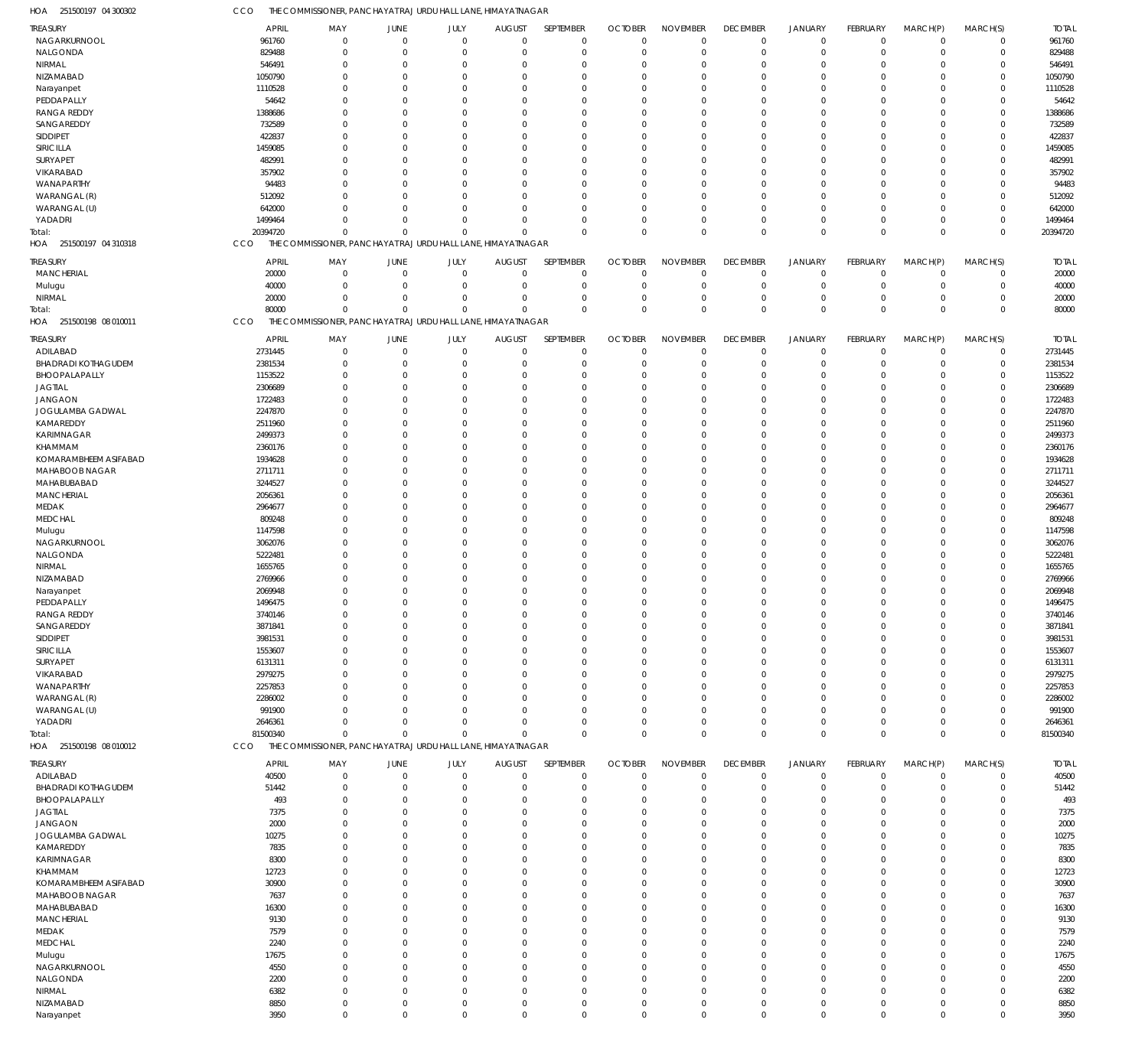| HOA 251500198 08 010012           | CCO                     | THE COMMISSIONER, PANCHAYAT RAJ URDU HALL LANE, HIMAYATNAGAR |                        |                            |                              |                            |                                  |                                |                                |                                  |                         |                         |                            |                         |
|-----------------------------------|-------------------------|--------------------------------------------------------------|------------------------|----------------------------|------------------------------|----------------------------|----------------------------------|--------------------------------|--------------------------------|----------------------------------|-------------------------|-------------------------|----------------------------|-------------------------|
| <b>TREASURY</b>                   | <b>APRIL</b>            | MAY                                                          | JUNE                   | JULY                       | <b>AUGUST</b>                | SEPTEMBER                  | <b>OCTOBER</b>                   | <b>NOVEMBER</b>                | <b>DECEMBER</b>                | <b>JANUARY</b>                   | <b>FEBRUARY</b>         | MARCH(P)                | MARCH(S)                   | <b>TOTAL</b>            |
| PEDDAPALLY                        | 2200                    | $\mathbf 0$                                                  | $\overline{0}$         | $\mathbf 0$                | $\mathbf 0$                  | $\mathbf 0$                | $\mathbf 0$                      | $\mathbf 0$                    | $\mathbf 0$                    | $\mathbf 0$                      | $\mathbf 0$             | $\mathbf 0$             | $\mathbf 0$                | 2200                    |
| RANGA REDDY                       | 13300                   | $\mathbf 0$                                                  | $\overline{0}$         | $\mathbf 0$                | $\mathbf 0$                  | $\mathbf 0$                | $^{\circ}$                       | $\mathbf 0$                    | $\mathbf 0$                    | $\mathbf 0$                      | $\mathbf 0$             | $\mathbf 0$             | $\mathbf 0$                | 13300                   |
| SANGAREDDY                        | 8585                    | $\mathbf 0$                                                  | $\overline{0}$         | $\mathbf{0}$               | 0                            | $\mathbf 0$                | $\Omega$                         | $\Omega$                       | $\Omega$                       | $^{\circ}$                       | $\Omega$                | $\Omega$                | 0                          | 8585                    |
| SIDDIPET                          | 2075                    | $\Omega$                                                     | $\Omega$               | $\Omega$                   | $\Omega$                     | $\mathbf 0$                | $\Omega$                         | $\Omega$                       | $\Omega$                       | $\Omega$                         | $\Omega$                | $\Omega$                | $\Omega$                   | 2075                    |
| SIRICILLA                         | 4600                    | $\Omega$                                                     | $\Omega$               | $\Omega$                   | 0                            | $\mathbf 0$                | $\Omega$                         | $\Omega$                       | $\Omega$                       | $\Omega$                         | $\Omega$                | $\Omega$                | 0                          | 4600                    |
| SURYAPET                          | 12000                   | $\Omega$                                                     | $\Omega$               | $\Omega$                   | $\Omega$                     | $\mathbf 0$                | $\Omega$                         | $\Omega$                       | $\Omega$                       | $\Omega$                         | $\Omega$                | $\Omega$                | $\Omega$                   | 12000                   |
| VIKARABAD                         | 6000                    | $\Omega$                                                     | $\Omega$               | $\Omega$                   | $\Omega$                     | $\mathbf 0$                | $\Omega$                         | $\Omega$                       | $\Omega$                       | $\Omega$                         | $\Omega$                | $\Omega$                | $\Omega$                   | 6000                    |
| WANAPARTHY                        | 11868                   | $\Omega$                                                     | $\Omega$               | $\Omega$                   | $\mathbf 0$                  | $\mathbf 0$                | $\Omega$                         | $\Omega$                       | $\Omega$                       | $\Omega$                         | $\Omega$                | $\Omega$                | $\Omega$                   | 11868                   |
| WARANGAL (R)                      | 8829                    | $\Omega$                                                     | $\Omega$               | $\Omega$                   | 0                            | $\mathbf 0$                | $\Omega$                         | $\Omega$                       | $\Omega$                       | $\Omega$                         | $\Omega$                | $\Omega$                | 0                          | 8829                    |
| WARANGAL (U)                      | 3750                    | $\Omega$                                                     | $\Omega$               | $\Omega$                   | $\Omega$                     | $\mathbf 0$                | $\Omega$                         | $\Omega$                       | $\Omega$                       | $\Omega$                         | $\Omega$                | $\Omega$                | $\Omega$                   | 3750                    |
| YADADRI                           | 3593                    | $\Omega$<br>$\Omega$                                         | $\Omega$<br>$\Omega$   | $\mathbf 0$<br>$\mathbf 0$ | $\mathbf 0$<br>$\Omega$      | $\mathbf 0$                | $\Omega$<br>$\Omega$             | $\Omega$<br>$\Omega$           | $\Omega$<br>$\Omega$           | $\overline{0}$<br>$\mathbf 0$    | $\Omega$<br>$\Omega$    | $\mathbf 0$<br>$\Omega$ | $\mathbf 0$<br>$\mathbf 0$ | 3593                    |
| Total:<br>HOA 251500198 08 010013 | 335136<br>CCO           | THE COMMISSIONER, PANCHAYAT RAJ URDU HALL LANE, HIMAYATNAGAR |                        |                            |                              | $\mathbf 0$                |                                  |                                |                                |                                  |                         |                         |                            | 335136                  |
|                                   |                         |                                                              |                        |                            |                              |                            |                                  |                                |                                |                                  |                         |                         |                            |                         |
| <b>TREASURY</b><br>ADILABAD       | <b>APRIL</b><br>1054524 | MAY<br>$\mathbf 0$                                           | JUNE<br>$\overline{0}$ | JULY<br>$\mathbf{0}$       | <b>AUGUST</b><br>$\mathbf 0$ | SEPTEMBER<br>$\mathbf 0$   | <b>OCTOBER</b><br>$\overline{0}$ | <b>NOVEMBER</b><br>$\mathbf 0$ | <b>DECEMBER</b><br>$\mathbf 0$ | <b>JANUARY</b><br>$\overline{0}$ | FEBRUARY<br>$\mathbf 0$ | MARCH(P)<br>$\mathbf 0$ | MARCH(S)<br>$\mathbf 0$    | <b>TOTAL</b><br>1054524 |
| <b>BHADRADI KOTHAGUDEM</b>        | 738433                  | $\Omega$                                                     | $\overline{0}$         | $\mathbf{0}$               | 0                            | $\mathbf 0$                | $\mathbf 0$                      | $\mathbf 0$                    | $\Omega$                       | $\overline{0}$                   | $\Omega$                | $\mathbf 0$             | $\mathbf 0$                | 738433                  |
| BHOOPALAPALLY                     | 726190                  | $\Omega$                                                     | $\overline{0}$         | $\mathbf{0}$               | 0                            | $\mathbf 0$                | $\Omega$                         | $\Omega$                       | $\Omega$                       | $\overline{0}$                   | $\Omega$                | $\Omega$                | 0                          | 726190                  |
| <b>JAGTIAL</b>                    | 858435                  | $\Omega$                                                     | $\overline{0}$         | $\mathbf{0}$               | 0                            | $\mathbf 0$                | $\Omega$                         | $\Omega$                       | $\Omega$                       | $\Omega$                         | $\Omega$                | $\Omega$                | 0                          | 858435                  |
| <b>JANGAON</b>                    | 665865                  | $\Omega$                                                     | $\Omega$               | $\Omega$                   | $\Omega$                     | $\mathbf 0$                | $\Omega$                         | $\Omega$                       |                                | $\Omega$                         | $\Omega$                | $\Omega$                | $\Omega$                   | 665865                  |
| JOGULAMBA GADWAL                  | 861301                  | $\Omega$                                                     | $\Omega$               | $\mathbf{0}$               | 0                            | $\mathbf 0$                | $\Omega$                         | $\Omega$                       | $\Omega$                       | $\Omega$                         | $\Omega$                | $\Omega$                | 0                          | 861301                  |
| KAMAREDDY                         | 913506                  | 0                                                            | $\Omega$               | $\mathbf{0}$               | 0                            | $\mathbf 0$                | $\Omega$                         | $\Omega$                       |                                | $\Omega$                         | $\Omega$                | $\Omega$                | $\Omega$                   | 913506                  |
| KARIMNAGAR                        | 1054764                 | $\Omega$                                                     | $\Omega$               | $\mathbf{0}$               | $\Omega$                     | $\mathbf 0$                | $\Omega$                         | $\Omega$                       | $\Omega$                       | $\Omega$                         | $\Omega$                | $\Omega$                | 0                          | 1054764                 |
| <b>KHAMMAM</b>                    | 936171                  | 0                                                            | $\Omega$               | $\Omega$                   | 0                            | $\mathbf 0$                | $\Omega$                         | $\Omega$                       |                                | $\Omega$                         | $\Omega$                | $\Omega$                | $\Omega$                   | 936171                  |
| KOMARAMBHEEM ASIFABAD             | 683577                  | $\Omega$                                                     | $\Omega$               | $\mathbf{0}$               | 0                            | $\mathbf 0$                | $\Omega$                         | $\Omega$                       | $\Omega$                       | $\Omega$                         | $\Omega$                | $\Omega$                | 0                          | 683577                  |
| MAHABOOB NAGAR                    | 1021083                 | O                                                            | $\Omega$               | $\Omega$                   | $\Omega$                     | $\mathbf 0$                | $\Omega$                         | $\Omega$                       |                                | $\Omega$                         | $\Omega$                | $\Omega$                | $\Omega$                   | 1021083                 |
| MAHABUBABAD                       | 1154421                 | 0                                                            | $\Omega$               | $\mathbf{0}$               | 0                            | $\mathbf 0$                | $\Omega$                         | $\Omega$                       | $\Omega$                       | $\Omega$                         | $\Omega$                | $\Omega$                | 0                          | 1154421                 |
| <b>MANCHERIAL</b>                 | 776306                  | 0                                                            | $\Omega$               | $\overline{0}$             | 0                            | $\mathbf 0$                | $\Omega$                         | $\Omega$                       |                                | $\Omega$                         | $\Omega$                | $\Omega$                | 0                          | 776306                  |
| MEDAK                             | 1138706                 | 0                                                            | $\Omega$               | $\Omega$                   | $\Omega$                     | $\mathbf 0$                | $\Omega$                         | $\Omega$                       | $\cap$                         | $\Omega$                         | $\Omega$                | $\Omega$                | 0                          | 1138706                 |
| <b>MEDCHAL</b>                    | 288150                  | 0                                                            | $\Omega$               | $\Omega$                   | 0                            | $\mathbf 0$                | $\Omega$                         | $\Omega$                       |                                | $\Omega$                         | $\Omega$                | $\Omega$                | $\Omega$                   | 288150                  |
| Mulugu                            | 442342                  | $\Omega$                                                     | $\Omega$               | $\mathbf{0}$               | 0                            | $\mathbf 0$                | $\Omega$                         | $\Omega$                       | $\Omega$                       | $\Omega$                         | $\Omega$                | $\Omega$                | 0                          | 442342                  |
| NAGARKURNOOL                      | 1250569                 | O                                                            | $\Omega$               | $\Omega$                   | $\Omega$                     | $\mathbf 0$                | $\Omega$                         | $\Omega$                       |                                | $\Omega$                         | $\Omega$                | $\Omega$                | $\Omega$                   | 1250569                 |
| NALGONDA                          | 1944666                 | 0                                                            | $\Omega$               | $\mathbf{0}$               | 0                            | $\mathbf 0$                | $\Omega$                         | $\Omega$                       | $\Omega$                       | $\Omega$                         | $\Omega$                | $\Omega$                | 0                          | 1944666                 |
| NIRMAL                            | 636134                  | 0                                                            | $\Omega$               | $\mathbf{0}$               | 0                            | $\mathbf 0$                | $\Omega$                         | $\Omega$                       |                                | $\Omega$                         | $\Omega$                | $\Omega$                | 0                          | 636134                  |
| NIZAMABAD                         | 1058308                 | $\Omega$                                                     | $\Omega$               | $\mathbf{0}$               | $\Omega$                     | $\mathbf 0$                | $\Omega$                         | $\Omega$                       | $\Omega$                       | $\Omega$                         | $\Omega$                | $\Omega$                | 0                          | 1058308                 |
| Narayanpet                        | 790326                  | 0                                                            | $\Omega$               | $\Omega$                   | $\Omega$                     | $\mathbf 0$                | $\Omega$                         | $\Omega$                       |                                | $\Omega$                         | $\Omega$                | $\Omega$                | $\Omega$                   | 790326                  |
| PEDDAPALLY                        | 589234                  | $\Omega$                                                     | $\Omega$               | $\mathbf{0}$               | 0                            | $\mathbf 0$                | $\Omega$                         | $\Omega$                       | $\Omega$                       | $\Omega$                         | $\Omega$                | $\Omega$                | 0                          | 589234                  |
| RANGA REDDY                       | 1458245                 | O                                                            | $\Omega$               | $\mathbf{0}$               | $\Omega$                     | $\mathbf 0$                | $\Omega$                         | $\Omega$                       |                                | $\Omega$                         | $\Omega$                | $\Omega$                | $\Omega$                   | 1458245                 |
| SANGAREDDY                        | 1473986                 | 0<br>0                                                       | $\Omega$<br>$\Omega$   | $\Omega$<br>$\Omega$       | $\Omega$                     | $\mathbf 0$<br>$\mathbf 0$ | $\Omega$<br>$\Omega$             | $\Omega$<br>$\Omega$           | $\Omega$                       | $\Omega$<br>$\Omega$             | $\Omega$<br>$\Omega$    | $\Omega$<br>$\Omega$    | 0<br>$\Omega$              | 1473986                 |
| SIDDIPET<br>SIRICILLA             | 1502084<br>599179       | $\Omega$                                                     | $\Omega$               | $\mathbf{0}$               | 0<br>0                       | $\mathbf 0$                | $\Omega$                         | $\Omega$                       | $\Omega$                       | $\Omega$                         | $\Omega$                | $\Omega$                | 0                          | 1502084<br>599179       |
| SURYAPET                          | 2198178                 | O                                                            | $\Omega$               | $\Omega$                   | $\Omega$                     | $\mathbf 0$                | $\Omega$                         | $\Omega$                       |                                | $\Omega$                         | $\Omega$                | $\Omega$                | $\Omega$                   | 2198178                 |
| VIKARABAD                         | 1175140                 | $\Omega$                                                     | $\Omega$               | $\mathbf{0}$               | 0                            | $\mathbf 0$                | $\Omega$                         | $\Omega$                       | $\Omega$                       | $\Omega$                         | $\Omega$                | $\Omega$                | 0                          | 1175140                 |
| WANAPARTHY                        | 867755                  | O                                                            | $\Omega$               | $\overline{0}$             | 0                            | $\mathbf 0$                | $\Omega$                         | $\Omega$                       |                                | $\Omega$                         | $\Omega$                | $\Omega$                | $\Omega$                   | 867755                  |
| WARANGAL (R)                      | 833097                  | 0                                                            | $\Omega$               | $\mathbf{0}$               | 0                            | $\mathbf 0$                | $\Omega$                         | $\Omega$                       | $\Omega$                       | $\Omega$                         | $\Omega$                | $\Omega$                | 0                          | 833097                  |
| WARANGAL (U)                      | 380975                  | U                                                            | $\Omega$               | $\mathbf{0}$               | 0                            | $\mathbf 0$                | $\Omega$                         | $\Omega$                       |                                | $\Omega$                         | $\Omega$                | $\Omega$                | 0                          | 380975                  |
| YADADRI                           | 1011393                 | $\Omega$                                                     | $\Omega$               | $\mathbf{0}$               | 0                            | $\mathbf 0$                | $\Omega$                         | $\Omega$                       |                                | $\Omega$                         | $\Omega$                | $\Omega$                | 0                          | 1011393                 |
| Total:                            | 31083043                | $\Omega$                                                     | $\Omega$               | $\mathbf 0$                | $\mathbf 0$                  | $\mathbf 0$                | $\Omega$                         | $\Omega$                       | $\Omega$                       | $\mathbf 0$                      | $\Omega$                | $\Omega$                | $\Omega$                   | 31083043                |
| HOA 251500198 08 010015           | CCO                     | THE COMMISSIONER, PANCHAYAT RAJ URDU HALL LANE, HIMAYATNAGAR |                        |                            |                              |                            |                                  |                                |                                |                                  |                         |                         |                            |                         |
| <b>TREASURY</b>                   | <b>APRIL</b>            | MAY                                                          | JUNE                   | JULY                       | <b>AUGUST</b>                | SEPTEMBER                  | <b>OCTOBER</b>                   | <b>NOVEMBER</b>                | <b>DECEMBER</b>                | <b>JANUARY</b>                   | FEBRUARY                | MARCH(P)                | MARCH(S)                   | <b>TOTAL</b>            |
| BHOOPALAPALLY                     | 2463                    | $\mathbf 0$                                                  | $\overline{0}$         | $\mathbf{0}$               | $\mathbf 0$                  | $\mathbf 0$                | $\Omega$                         | $\Omega$                       | $\mathbf 0$                    | $\overline{0}$                   | $\mathbf 0$             | $\mathbf 0$             | $\mathbf 0$                | 2463                    |
| <b>JANGAON</b>                    | 1089                    | $\mathbf 0$                                                  | $\overline{0}$         | $\mathbf{0}$               | 0                            | $\mathbf 0$                | $^{\circ}$                       | $\mathbf 0$                    | $\mathbf 0$                    | $\overline{0}$                   | $\mathbf 0$             | $\mathbf 0$             | $\mathbf 0$                | 1089                    |
| JOGULAMBA GADWAL                  | 2554                    | $\mathbf 0$                                                  | $\mathbf 0$            | $\mathbf{0}$               | 0                            | 0                          | $\Omega$                         | $\Omega$                       | $\Omega$                       | $^{\circ}$                       | $\Omega$                | $\Omega$                | 0                          | 2554                    |
| KHAMMAM                           | 1971                    | $\Omega$                                                     | $\Omega$               | $\Omega$                   | $\Omega$                     | $\mathbf 0$                | $\Omega$                         | $\Omega$                       | $\Omega$                       | $\Omega$                         | $\Omega$                | $\Omega$                | $\Omega$                   | 1971                    |
| Mulugu                            | 2090                    | $\Omega$                                                     | $\Omega$               | $\Omega$                   | 0                            | $\mathbf 0$                | $\Omega$                         | $\Omega$                       | $\Omega$                       | $\Omega$                         | U                       | $\Omega$                | 0                          | 2090                    |
| NALGONDA                          | 1525                    | $\Omega$                                                     | $\Omega$               | $\mathbf{0}$               | 0                            | $\mathbf 0$                | $\Omega$                         | $\Omega$                       | $\Omega$                       | $\Omega$                         | $\Omega$                | $\Omega$                | $\Omega$                   | 1525                    |
| RANGA REDDY                       | 5260                    | 0                                                            | $\Omega$               | $\Omega$                   | 0                            | $\mathbf 0$                | $\Omega$                         | $\Omega$                       | $\Omega$                       | $\Omega$                         | U                       | $\Omega$                | 0                          | 5260                    |
| SANGAREDDY                        | 2030                    | $\Omega$                                                     | $\Omega$               | $\Omega$                   | $\Omega$                     | $\mathbf 0$                | $\Omega$                         | $\Omega$                       | $\Omega$                       | $\Omega$                         | $\Omega$                | $\Omega$                | 0                          | 2030                    |
| VIKARABAD                         | 12917                   | $\Omega$                                                     | $\Omega$               | $\mathbf{0}$               | 0                            | $\mathbf 0$                | $\Omega$                         | $\Omega$                       | $\Omega$                       | $\overline{0}$                   | U                       | $\Omega$                | 0                          | 12917                   |
| WARANGAL (R)                      | 7366                    | $\Omega$                                                     | $\Omega$               | $\Omega$                   | $\mathbf 0$                  | $\mathbf 0$                | $\Omega$                         | $\Omega$                       | $\Omega$                       | $\mathbf 0$                      | $\Omega$                | $\mathbf 0$             | $\mathbf 0$                | 7366                    |
| Total:                            | 39265                   | $\Omega$                                                     | $\Omega$               | $\mathbf 0$                | $\mathbf 0$                  | $\mathbf 0$                | $\Omega$                         | $\Omega$                       | $\mathbf 0$                    | $\mathbf 0$                      | $\Omega$                | $\Omega$                | $\mathbf 0$                | 39265                   |
| HOA 251500198 08 010016           | CCO                     | THE COMMISSIONER, PANCHAYAT RAJ URDU HALL LANE, HIMAYATNAGAR |                        |                            |                              |                            |                                  |                                |                                |                                  |                         |                         |                            |                         |
| <b>TREASURY</b>                   | <b>APRIL</b>            | MAY                                                          | JUNE                   | JULY                       | <b>AUGUST</b>                | SEPTEMBER                  | <b>OCTOBER</b>                   | <b>NOVEMBER</b>                | <b>DECEMBER</b>                | <b>JANUARY</b>                   | FEBRUARY                | MARCH(P)                | MARCH(S)                   | <b>TOTAL</b>            |
| ADILABAD                          | 432901                  | 0                                                            | $\mathbf 0$            | $\overline{0}$             | 0                            | $\mathbf 0$                | $\overline{0}$                   | $\mathbf 0$                    | $\mathbf 0$                    | $\overline{0}$                   | $\mathbf 0$             | $\mathbf 0$             | $\mathbf 0$                | 432901                  |
| <b>BHADRADI KOTHAGUDEM</b>        | 376664                  | $\mathbf 0$                                                  | $\overline{0}$         | $\mathbf{0}$               | 0                            | $\mathbf 0$                | $\overline{0}$                   | $\Omega$                       | $\Omega$                       | $\overline{0}$                   | $\mathbf 0$             | $\mathbf 0$             | 0                          | 376664                  |
| BHOOPALAPALLY                     | 137153                  | $\mathbf 0$                                                  | $\mathbf 0$            | $\mathbf{0}$               | 0                            | $\mathbf 0$                | $\Omega$                         | $\Omega$                       |                                | $\overline{0}$                   | $\Omega$                | $\Omega$                | 0                          | 137153                  |
| <b>JAGTIAL</b>                    | 281128                  | 0                                                            | $\mathbf 0$            | 0                          | 0                            | $\mathbf 0$                | $\Omega$                         | $\Omega$                       |                                | $\Omega$                         | $\Omega$                | $\Omega$                | 0                          | 281128                  |
| <b>JANGAON</b>                    | 210613                  | $\Omega$                                                     | $\Omega$               | $\mathbf{0}$               | 0                            | $\mathbf 0$                | $\Omega$                         | $\Omega$                       |                                | $\Omega$                         | O                       | $\Omega$                | 0                          | 210613                  |
| JOGULAMBA GADWAL                  | 273345                  | U<br>0                                                       | $\Omega$<br>$\Omega$   | $\Omega$                   | $\Omega$                     | $\mathbf 0$<br>$\mathbf 0$ | $\Omega$<br>$\Omega$             | $\Omega$<br>$\Omega$           |                                | $\Omega$<br>$\Omega$             | U                       | $\Omega$<br>$\Omega$    | $\Omega$<br>0              | 273345                  |
| KAMAREDDY<br>KARIMNAGAR           | 286727<br>320253        | 0                                                            | $\Omega$               | $\mathbf{0}$<br>0          | 0<br>0                       | $\mathbf 0$                | $\Omega$                         | $\Omega$                       |                                | $\Omega$                         | 0<br>U                  | $\Omega$                | $\Omega$                   | 286727<br>320253        |
| KHAMMAM                           | 311291                  | 0                                                            | $\Omega$               | $\mathbf{0}$               | $\Omega$                     | $\mathbf 0$                | $\Omega$                         | $\Omega$                       |                                | $\Omega$                         | O                       | $\Omega$                | 0                          | 311291                  |
| KOMARAMBHEEM ASIFABAD             | 285929                  | 0                                                            | $\Omega$               | $\Omega$                   | 0                            | $\mathbf 0$                | $\Omega$                         | $\Omega$                       |                                | $\Omega$                         | U                       | $\Omega$                | 0                          | 285929                  |
| MAHABOOB NAGAR                    | 335769                  | 0                                                            | $\Omega$               | $\mathbf{0}$               | 0                            | $\mathbf 0$                | $\Omega$                         | $\Omega$                       |                                | $\Omega$                         | U                       | $\Omega$                | 0                          | 335769                  |
| MAHABUBABAD                       | 385121                  | U                                                            | $\Omega$               | $\Omega$                   | $\Omega$                     | $\mathbf 0$                | $\Omega$                         | $\Omega$                       |                                | $\Omega$                         | U                       | $\Omega$                | $\Omega$                   | 385121                  |
| MANCHERIAL                        | 252312                  | 0                                                            | $\Omega$               | $\mathbf{0}$               | 0                            | $\mathbf 0$                | $\Omega$                         | $\Omega$                       |                                | $\Omega$                         | O                       | $\Omega$                | 0                          | 252312                  |
| MEDAK                             | 353479                  | 0                                                            | $\Omega$               | $\overline{0}$             | 0                            | $\mathbf 0$                | $\Omega$                         | $\Omega$                       |                                | $\Omega$                         | $\Omega$                | $\Omega$                | 0                          | 353479                  |
| <b>MEDCHAL</b>                    | 152723                  | $\Omega$                                                     | $\Omega$               | $\mathbf{0}$               | 0                            | $\mathbf 0$                | $\Omega$                         | $\Omega$                       |                                | $\Omega$                         | U                       | $\Omega$                | 0                          | 152723                  |
| Mulugu                            | 176800                  | 0                                                            | $\Omega$               | 0                          | 0                            | $\mathbf 0$                | $\Omega$                         | $\Omega$                       |                                | $\Omega$                         | $\Omega$                | $\Omega$                | 0                          | 176800                  |
|                                   |                         |                                                              |                        |                            |                              |                            |                                  |                                |                                |                                  |                         |                         |                            |                         |
| NAGARKURNOOL                      | 368346                  | $\mathbf 0$                                                  | $\mathbf 0$            | $\mathbf{0}$               | 0                            | $\mathbf 0$                | 0                                | $\mathbf 0$                    | $\Omega$                       | $^{\circ}$                       | $\Omega$                | $\mathbf 0$             | 0                          | 368346                  |
| NALGONDA                          | 612388                  | $\mathbf 0$                                                  | $\mathbf 0$            | $\mathbf 0$                | $\mathbf 0$                  | $\mathbf 0$                | 0                                | $\mathbf 0$                    | $\Omega$                       | $\mathbf 0$                      | $\mathbf 0$             | $\mathbf 0$             | 0                          | 612388                  |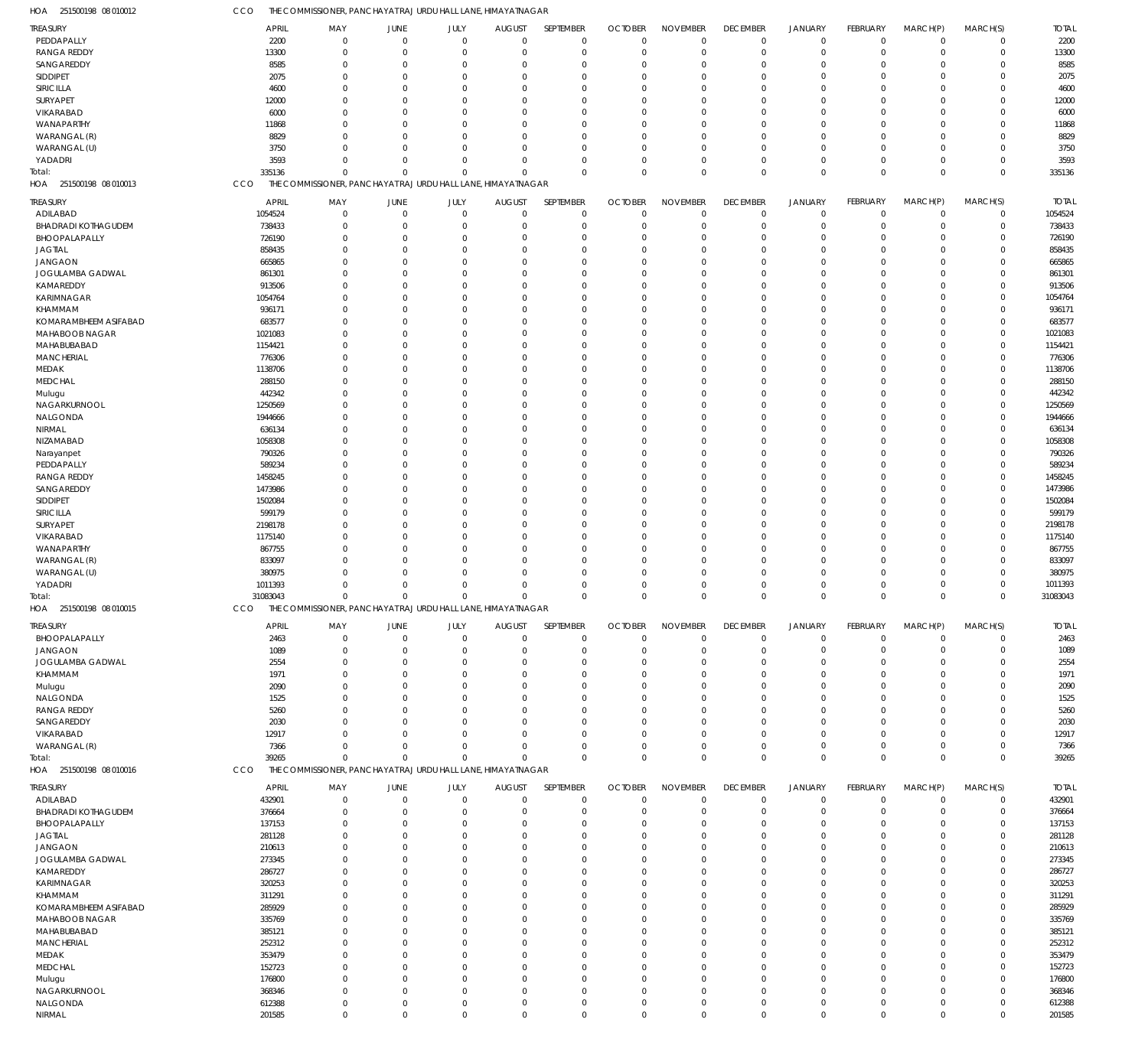| HOA<br>251500198 08 010016          |                         |                                        |                            | THE COMMISSIONER, PANCHAYAT RAJ URDU HALL LANE, HIMAYATNAGAR                                     |                               |                            |                |                                |                                |                              |                                |                            |                            |                         |
|-------------------------------------|-------------------------|----------------------------------------|----------------------------|--------------------------------------------------------------------------------------------------|-------------------------------|----------------------------|----------------|--------------------------------|--------------------------------|------------------------------|--------------------------------|----------------------------|----------------------------|-------------------------|
| <b>TREASURY</b>                     | <b>APRIL</b>            | MAY                                    | JUNE                       | JULY                                                                                             | <b>AUGUST</b>                 | SEPTEMBER                  | <b>OCTOBER</b> | <b>NOVEMBER</b>                | <b>DECEMBER</b>                | <b>JANUARY</b>               | FEBRUARY                       | MARCH(P)                   | MARCH(S)                   | <b>TOTAL</b>            |
| NIZAMABAD                           | 370048                  | $\Omega$                               | $\overline{0}$             | $\Omega$                                                                                         | $\Omega$                      | $\mathbf 0$                | $\Omega$       | $\Omega$                       | $\Omega$                       | $^{\circ}$                   | $\Omega$                       | $\mathbf 0$                | 0                          | 370048                  |
| Narayanpet<br>PEDDAPALLY            | 245980<br>195065        | $\Omega$<br>0                          | $\Omega$<br>$\Omega$       | $\Omega$<br>0                                                                                    | $\Omega$<br>0                 | $\mathbf 0$<br>0           | $\Omega$       | $\Omega$<br>$\Omega$           | $\Omega$                       | $\Omega$<br>- 0              | $\Omega$                       | $\mathbf 0$<br>0           | $\mathbf 0$<br>0           | 245980<br>195065        |
| <b>RANGA REDDY</b>                  | 527125                  |                                        | $\Omega$                   |                                                                                                  | O                             | $\Omega$                   | O              | $\Omega$                       |                                | $\Omega$                     |                                | $\Omega$                   | 0                          | 527125                  |
| SANGAREDDY                          | 511524                  |                                        | $\Omega$                   |                                                                                                  | 0                             | $\Omega$                   |                | $\Omega$                       |                                | $\Omega$                     |                                | $\Omega$                   | 0                          | 511524                  |
| SIDDIPET                            | 474089                  |                                        | $\Omega$                   | Ω                                                                                                | 0                             | $\Omega$                   | 0              | $\Omega$                       |                                | $\Omega$                     | O                              | $\Omega$                   | $\Omega$                   | 474089                  |
| SIRICILLA                           | 192326                  |                                        | $\Omega$                   |                                                                                                  | 0                             | $\Omega$                   |                | $\Omega$                       |                                | - 0                          |                                | $\Omega$                   | 0                          | 192326                  |
| SURYAPET                            | 704692                  |                                        | <sup>0</sup>               |                                                                                                  | <sup>0</sup>                  | $\Omega$                   | 0              | $\Omega$                       |                                | $\Omega$                     |                                | $\Omega$                   | $\Omega$                   | 704692                  |
| VIKARABAD                           | 366209                  |                                        | $\Omega$                   |                                                                                                  | 0                             | 0                          |                | $\Omega$                       |                                | $\Omega$                     |                                | $\Omega$                   | 0                          | 366209                  |
| WANAPARTHY                          | 274440                  |                                        | $\Omega$                   | Ω                                                                                                | O                             | $\Omega$                   | C.             | $\Omega$                       |                                | $\Omega$                     | O                              | $\Omega$                   | $\Omega$                   | 274440                  |
| WARANGAL (R)                        | 253078                  |                                        |                            |                                                                                                  | O                             | $\Omega$                   |                | $\Omega$                       |                                | - 0                          |                                | $\Omega$                   | 0                          | 253078                  |
| WARANGAL (U)                        | 136815                  |                                        |                            |                                                                                                  | C                             | $\Omega$                   | O              | $\Omega$                       |                                | $\Omega$                     |                                | $\Omega$                   | $\Omega$                   | 136815                  |
| YADADRI                             | 318425                  | <sup>0</sup>                           | $\Omega$                   | $\Omega$                                                                                         | $\Omega$                      | 0                          | O              | $\Omega$                       |                                | $^{\circ}$                   | 0                              | $\Omega$                   | $\mathbf 0$                | 318425                  |
| Total:                              | 10324343                | $\Omega$                               | $\Omega$                   | $\Omega$                                                                                         | $\Omega$                      | $\Omega$                   | $\Omega$       | $\Omega$                       | $\Omega$                       | $\Omega$                     | $\Omega$                       | $\Omega$                   | $\mathbf 0$                | 10324343                |
| HOA<br>251500198 08 010017          | CCO                     |                                        |                            | THE COMMISSIONER, PANCHAYAT RAJ URDU HALL LANE, HIMAYATNAGAR                                     |                               |                            |                |                                |                                |                              |                                |                            |                            |                         |
| treasury                            | <b>APRIL</b>            | MAY                                    | JUNE                       | JULY                                                                                             | <b>AUGUST</b>                 | SEPTEMBER                  | <b>OCTOBER</b> | <b>NOVEMBER</b>                | <b>DECEMBER</b>                | <b>JANUARY</b>               | FEBRUARY                       | MARCH(P)                   | MARCH(S)                   | <b>TOTAL</b>            |
| <b>JAGTIAL</b>                      | 69645                   | 0                                      | $\overline{0}$<br>$\Omega$ | $\mathbf 0$                                                                                      | $\mathbf 0$                   | $\mathbf 0$<br>$\mathbf 0$ | $\Omega$       | $\Omega$<br>$\Omega$           | $\Omega$                       | $\overline{0}$<br>$\Omega$   | $\mathbf 0$                    | $\overline{0}$<br>$\Omega$ | $\mathbf 0$<br>$\mathbf 0$ | 69645                   |
| <b>JANGAON</b><br>JOGULAMBA GADWAL  | 100000<br>43984         | 0                                      | $\Omega$                   | 0                                                                                                | 0<br>C                        | 0                          | O<br>O         | $\Omega$                       |                                | $\Omega$                     | 0                              | $\Omega$                   | 0                          | 100000<br>43984         |
| KAMAREDDY                           | 110000                  |                                        | $\Omega$                   |                                                                                                  | C                             | 0                          | C.             | $\Omega$                       |                                | - 0                          |                                | $\Omega$                   | 0                          | 110000                  |
| KHAMMAM                             | 25243                   |                                        |                            |                                                                                                  | C                             | 0                          |                | $\Omega$                       |                                |                              |                                | $\Omega$                   | C                          | 25243                   |
| MAHABOOB NAGAR                      | 86575                   |                                        | $\Omega$                   |                                                                                                  | 0                             | 0                          | O              | $\Omega$                       |                                | - 0                          |                                | $\Omega$                   | 0                          | 86575                   |
| <b>MANCHERIAL</b>                   | 12200                   |                                        | U                          |                                                                                                  | C                             | 0                          |                | $\Omega$                       |                                | $\Omega$                     |                                | $\Omega$                   | 0                          | 12200                   |
| MEDAK                               | 68815                   |                                        | O                          |                                                                                                  | C                             | 0                          |                | $\Omega$                       |                                | - 0                          |                                | $\Omega$                   | 0                          | 68815                   |
| <b>MEDCHAL</b>                      | 209909                  |                                        |                            |                                                                                                  | C                             | 0                          |                | $\Omega$                       |                                |                              |                                | $\Omega$                   | C                          | 209909                  |
| NAGARKURNOOL                        | 100000                  |                                        | $\Omega$                   |                                                                                                  | C                             | 0                          | O              | $\Omega$                       |                                | - 0                          |                                | $\Omega$                   | 0                          | 100000                  |
| NIZAMABAD                           | 218240                  |                                        |                            |                                                                                                  | C                             | $\Omega$                   |                | $\Omega$                       |                                |                              |                                | $\Omega$                   | C                          | 218240                  |
| <b>RANGA REDDY</b>                  | 11587                   |                                        |                            |                                                                                                  | C                             | 0                          |                | $\Omega$                       |                                | - 0                          |                                | $\Omega$                   | 0                          | 11587                   |
| SANGAREDDY                          | 181000                  |                                        |                            |                                                                                                  | C                             | $\Omega$                   |                | $\Omega$                       |                                |                              |                                | $\Omega$                   | 0                          | 181000                  |
| VIKARABAD                           | 100000                  |                                        | $\Omega$                   | Ω                                                                                                | $\Omega$                      | 0                          | C.             | $\Omega$                       |                                | - 0                          |                                | $\Omega$                   | 0                          | 100000                  |
| WANAPARTHY                          | 113800                  |                                        | U                          | U                                                                                                | $\Omega$                      | $\Omega$                   | O              | $\Omega$                       |                                | $\Omega$                     | 0                              | $\Omega$                   | $\mathbf 0$                | 113800                  |
| Total:<br>HOA 25150019825 11 310312 | 1450998<br>CCO          | $\Omega$                               | $\Omega$                   | THE COMMISSIONER, PANCHAYAT RAJ URDU HALL LANE, HIMAYATNAGAR                                     | $\Omega$                      | $\Omega$                   | $\Omega$       | $\Omega$                       | $\Omega$                       | $\Omega$                     | $\Omega$                       | $\Omega$                   | $\mathbf 0$                | 1450998                 |
|                                     |                         |                                        |                            |                                                                                                  |                               |                            |                |                                |                                |                              |                                |                            |                            |                         |
| treasury                            | <b>APRIL</b>            | MAY                                    | JUNE                       | JULY                                                                                             | <b>AUGUST</b>                 | SEPTEMBER                  | <b>OCTOBER</b> | <b>NOVEMBER</b>                | <b>DECEMBER</b>                | JANUARY                      | FEBRUARY                       | MARCH(P)                   | MARCH(S)                   | <b>TOTAL</b>            |
| KAMAREDDY                           | 660000                  | $\Omega$                               | $\Omega$                   | $\overline{0}$                                                                                   | $\mathbf 0$                   | $\mathbf 0$                | $\Omega$       | $\mathbf 0$                    | $\Omega$                       | $\overline{0}$               | $\mathbf 0$                    | $\overline{0}$             | 0                          | 660000                  |
| Total:<br>HOA 25150019825 13 310312 | 660000<br>CCO           | $\Omega$                               | $\Omega$                   | $\Omega$<br>THE COMMISSIONER, PANCHAYAT RAJ URDU HALL LANE, HIMAYATNAGAR                         | $\Omega$                      | $\mathbf 0$                | $\Omega$       | $\Omega$                       | $\mathbf{0}$                   | $\overline{0}$               | $\Omega$                       | $\Omega$                   | $\mathbf 0$                | 660000                  |
|                                     |                         |                                        |                            |                                                                                                  |                               |                            |                |                                |                                |                              |                                |                            |                            |                         |
| treasury                            | <b>APRIL</b>            | MAY                                    | JUNE                       | JULY                                                                                             | <b>AUGUST</b>                 | SEPTEMBER                  | <b>OCTOBER</b> | <b>NOVEMBER</b>                | <b>DECEMBER</b>                | JANUARY                      | FEBRUARY                       | MARCH(P)                   | MARCH(S)                   | <b>TOTAL</b>            |
| PAO - TELANGANA HYDERABAD           | 775000                  | $\Omega$                               | $\Omega$                   | $\mathbf 0$                                                                                      | $\mathbf 0$                   | $\mathbf 0$                | O              | $\mathbf 0$                    | $\Omega$                       | $\overline{0}$               | $\mathbf 0$                    | $\overline{0}$             | $\mathbf 0$                | 775000                  |
| Total:                              | 775000                  | $\Omega$                               | $\overline{0}$             | $\Omega$                                                                                         | $\mathbf 0$                   | $\mathbf 0$                | $\Omega$       | $\Omega$                       | $\Omega$                       | $\overline{0}$               | $\mathbf 0$                    | $\mathbf 0$                | $\mathbf 0$                | 775000                  |
| HOA 25150019825 50 310312           | CCO                     |                                        |                            | THE COMMISSIONER, PANCHAYAT RAJ URDU HALL LANE, HIMAYATNAGAR                                     |                               |                            |                |                                |                                |                              |                                |                            |                            |                         |
| treasury                            | <b>APRIL</b>            | MAY                                    | JUNE                       | JULY                                                                                             | AUGUST                        | SEPTEMBER                  | <b>OCTOBER</b> | <b>NOVEMBER</b>                | <b>DECEMBER</b>                | <b>JANUARY</b>               | FEBRUARY                       | MARCH(P)                   | MARCH(S)                   | <b>TOTAL</b>            |
| HYDERABAD URBAN                     | 1588190680              | $\Omega$                               | $\Omega$                   | $\mathbf 0$                                                                                      | $\mathbf 0$                   | $\mathbf 0$                | $\Omega$       | $\mathbf 0$                    | $\Omega$                       | $^{\circ}$                   | 0                              | $\mathbf 0$                | 0                          | 1588190680              |
| Total:                              | 1588190680              | $\mathbf 0$                            | $\Omega$                   | $\Omega$                                                                                         | $\Omega$                      | $\mathbf 0$                | $\Omega$       | $\Omega$                       | $\Omega$                       | $\Omega$                     | $\Omega$                       | $\Omega$                   | $\mathbf 0$                | 1588190680              |
| HOA 25150078912 50 310312           | CCO                     |                                        |                            | THE COMMISSIONER, PANCHAYAT RAJ URDU HALL LANE, HIMAYATNAGAR                                     |                               |                            |                |                                |                                |                              |                                |                            |                            |                         |
| TREASURY                            | APRIL                   | MAY                                    | JUNE                       | JULY                                                                                             | <b>AUGUST</b>                 | SEPTEMBER                  | <b>OCTOBER</b> | <b>NOVEMBER</b>                | <b>DECEMBER</b>                | <b>JANUARY</b>               | FEBRUARY                       | MARCH(P)                   | MARCH(S)                   | <b>TOTAL</b>            |
| SIDDIPET                            | 60000                   | $^{\circ}$                             | $\overline{0}$             | $\overline{0}$                                                                                   | $\overline{0}$                | $\overline{0}$             | $\Omega$       | $\mathbf 0$                    | $\Omega$                       | $\overline{0}$               | $\mathbf 0$                    | - 0                        | $\mathbf 0$                | 60000                   |
| Total:                              | 60000                   | $^{\circ}$                             | $\Omega$                   | $\Omega$                                                                                         | $\Omega$                      | $\mathbf 0$                | $\Omega$       | $\Omega$                       | $\Omega$                       | $\Omega$                     | $\Omega$                       | $\Omega$                   | $\mathbf 0$                | 60000                   |
| HOA 25150078925 20 310312           | <b>CCO</b>              |                                        |                            | The Commissioner Social Welfare, D.S. Samkshema Bhavan, Masab Tank                               |                               |                            |                |                                |                                |                              |                                |                            |                            |                         |
| Treasury                            | <b>APRIL</b>            | MAY                                    | JUNE                       | JULY                                                                                             | AUGUST                        | SEPTEMBER                  | <b>OCTOBER</b> | <b>NOVEMBER</b>                | <b>DECEMBER</b>                | <b>JANUARY</b>               | FEBRUARY                       | MARCH(P)                   | MARCH(S)                   | <b>TOTAL</b>            |
| HYDERABAD URBAN                     | 325129800               | - 0                                    | $\overline{0}$             | $\overline{0}$                                                                                   | $\mathbf{0}$                  | $\mathbf 0$                | $\Omega$       | $\mathbf 0$                    | $\mathbf 0$                    | $^{\circ}$                   | $\mathbf 0$                    | $\overline{0}$             | $\mathbf 0$                | 325129800               |
| Total:                              | 325129800               | $\Omega$                               | $\Omega$                   | $\Omega$                                                                                         | $\Omega$                      | $\mathbf 0$                | $\mathbf{0}$   | $\mathbf 0$                    | $\mathbf 0$                    | $\overline{0}$               | $\Omega$                       | $\Omega$                   | $\mathbf 0$                | 325129800               |
| HOA 25150078925 62 310312           | CCO                     |                                        |                            | The Commissioner Social Welfare, D.S. Samkshema Bhavan, Masab Tank,                              |                               |                            |                |                                |                                |                              |                                |                            |                            |                         |
| TREASURY                            | APRIL                   | MAY                                    | JUNE                       | JULY                                                                                             | <b>AUGUST</b>                 | SEPTEMBER                  | <b>OCTOBER</b> | <b>NOVEMBER</b>                | <b>DECEMBER</b>                | <b>JANUARY</b>               | <b>FEBRUARY</b>                | MARCH(P)                   | MARCH(S)                   | <b>TOTAL</b>            |
| HYDERABAD URBAN                     | 8791050                 | $^{\circ}$                             | $\Omega$                   | $\overline{0}$                                                                                   | $\mathbf{0}$                  | $\mathbf 0$                | $\Omega$       | $\Omega$                       | $\mathbf 0$                    | $\overline{0}$               | $\mathbf 0$                    | $\overline{0}$             | $\mathbf 0$                | 8791050                 |
| Total:                              | 8791050                 | $^{\circ}$                             | $\Omega$                   | $\mathbf 0$                                                                                      | $\mathbf{0}$                  | $\mathbf 0$                | $\Omega$       | $\Omega$                       | $\mathbf{0}$                   | $\overline{0}$               | $\mathbf 0$                    | $\Omega$                   | $\mathbf 0$                | 8791050                 |
| HOA 25150079625 20 310312           | CCO                     |                                        |                            | The Accounts Officer, O \o The Commissioner of Tribal Welfare D.S. Samkshema Bhavan, Masab Tank, |                               |                            |                |                                |                                |                              |                                |                            |                            |                         |
| TREASURY                            | APRIL                   | MAY                                    | JUNE                       | JULY                                                                                             | <b>AUGUST</b>                 | SEPTEMBER                  | <b>OCTOBER</b> | <b>NOVEMBER</b>                | <b>DECEMBER</b>                | <b>JANUARY</b>               | FEBRUARY                       | MARCH(P)                   | MARCH(S)                   | <b>TOTAL</b>            |
| HYDERABAD URBAN                     | 191079520               | $^{\circ}$                             | $\overline{0}$             | $\overline{0}$                                                                                   | $\mathbf{0}$                  | $\mathbf 0$                | $\overline{0}$ | $\mathbf 0$                    | 0                              | $\overline{0}$               | $\mathbf 0$                    | $\overline{0}$             | 0                          | 191079520               |
| Total:                              | 191079520               | $\Omega$                               | $\Omega$                   | $\Omega$                                                                                         | $\Omega$                      | $\Omega$                   | $\Omega$       | $\Omega$                       | $\mathbf 0$                    | $\mathbf 0$                  | $\Omega$                       | $\Omega$                   | $\mathbf 0$                | 191079520               |
| HOA 25150079625 62 310312           | CCO                     |                                        |                            | The Accounts Officer, O \o The Commissioner of Tribal Welfare D.S. Samkshema Bhavan, Masab Tank, |                               |                            |                |                                |                                |                              |                                |                            |                            |                         |
|                                     |                         |                                        |                            |                                                                                                  |                               |                            | <b>OCTOBER</b> |                                |                                |                              |                                |                            |                            |                         |
| Treasury<br>HYDERABAD URBAN         | <b>APRIL</b><br>5166520 | MAY<br>$^{\circ}$                      | JUNE<br>$\overline{0}$     | JULY<br>$\overline{0}$                                                                           | <b>AUGUST</b><br>$\mathbf{0}$ | SEPTEMBER<br>$\mathbf 0$   | $\mathbf 0$    | <b>NOVEMBER</b><br>$\mathbf 0$ | <b>DECEMBER</b><br>$\mathbf 0$ | <b>JANUARY</b><br>$^{\circ}$ | <b>FEBRUARY</b><br>$\mathbf 0$ | MARCH(P)<br>$\overline{0}$ | MARCH(S)<br>$\mathbf 0$    | <b>TOTAL</b><br>5166520 |
| Total:                              | 5166520                 | $^{\circ}$                             | $\Omega$                   | $\Omega$                                                                                         | $\overline{0}$                | $\mathbf 0$                | $\mathbf{0}$   | $\mathbf 0$                    | $\mathbf 0$                    | $\overline{0}$               | $\mathbf{0}$                   | $\Omega$                   | $\mathbf 0$                | 5166520                 |
| HOA 270202005 04 010018             | CCO                     | DIRECTOR, GROUND WATER DEPARTMENT, HOD |                            |                                                                                                  |                               |                            |                |                                |                                |                              |                                |                            |                            |                         |
|                                     |                         |                                        |                            |                                                                                                  |                               |                            |                |                                |                                |                              |                                |                            |                            |                         |
| Treasury                            | <b>APRIL</b>            | MAY                                    | JUNE                       | JULY                                                                                             | <b>AUGUST</b>                 | SEPTEMBER                  | <b>OCTOBER</b> | <b>NOVEMBER</b>                | <b>DECEMBER</b>                | <b>JANUARY</b>               | FEBRUARY                       | MARCH(P)                   | MARCH(S)                   | <b>TOTAL</b>            |
| KAMAREDDY                           | $-450$                  | $^{\circ}$                             | $\overline{0}$             | $\overline{0}$                                                                                   | $\Omega$                      | $\mathbf 0$                | $\Omega$       | $\mathbf 0$                    | $\mathbf 0$                    | $\overline{0}$               | $\mathbf 0$                    | $\overline{0}$<br>$\Omega$ | $\mathbf 0$                | $-450$                  |
| Total:<br>HOA 28010578925 06 310312 | $-450$<br><b>CCO</b>    | $^{\circ}$                             | $\overline{0}$             | $\Omega$<br>The Commissioner Social Welfare, D.S. Samkshema Bhavan, Masab Tank,                  | $\Omega$                      | $\mathbf 0$                | $\mathbf 0$    | $\mathbf 0$                    | $\mathbf 0$                    | $\overline{0}$               | $\mathbf 0$                    |                            | $\mathbf 0$                | $-450$                  |
|                                     |                         |                                        |                            |                                                                                                  |                               |                            |                |                                |                                |                              |                                |                            |                            |                         |
| TREASURY                            | APRIL                   | MAY                                    | JUNE                       | JULY                                                                                             | <b>AUGUST</b>                 | SEPTEMBER                  | <b>OCTOBER</b> | <b>NOVEMBER</b>                | <b>DECEMBER</b>                | <b>JANUARY</b>               | <b>FEBRUARY</b>                | MARCH(P)                   | MARCH(S)                   | <b>TOTAL</b>            |
| PAO - TELANGANA HYDERABAD           | 1487500000              | - 0                                    | $\overline{0}$             | $\overline{0}$                                                                                   | $\overline{0}$                | 0                          | 0              | $\mathbf 0$                    | 0                              | $^{\circ}$                   | 0                              | $\overline{0}$             | 0                          | 1487500000              |
| Total:                              | 1487500000              | $^{\circ}$                             | $\Omega$                   | $\Omega$                                                                                         | $\Omega$                      | $\mathbf 0$                | $\Omega$       | $\Omega$                       | $\mathbf{0}$                   | $\overline{0}$               | $\mathbf{0}$                   | $\Omega$                   | $\mathbf 0$                | 1487500000              |
| HOA 28010579625 06 310312           | CCO                     |                                        |                            | The Accounts Officer, O\o The Commissioner of Tribal Welfare D.S. Samkshema Bhavan, Masab Tank,  |                               |                            |                |                                |                                |                              |                                |                            |                            |                         |
| Treasury                            | <b>APRIL</b>            | MAY                                    | JUNE                       | JULY                                                                                             | <b>AUGUST</b>                 | SEPTEMBER                  | <b>OCTOBER</b> | <b>NOVEMBER</b>                | <b>DECEMBER</b>                | <b>JANUARY</b>               | <b>FEBRUARY</b>                | MARCH(P)                   | MARCH(S)                   | <b>TOTAL</b>            |
| PAO - TELANGANA HYDERABAD           | 875000000               | $^{\circ}$                             | $\mathbf 0$                | $\overline{0}$                                                                                   | $\overline{0}$                | $\mathbf 0$                | $\mathbf 0$    | $\mathbf 0$                    | $\mathbf 0$                    | $\mathbf 0$                  | $\mathbf 0$                    | $\overline{0}$             | 0                          | 875000000               |
| Total:                              | 875000000               | $\mathbf 0$                            | $\mathbf 0$                | $\overline{0}$                                                                                   | $\mathbf 0$                   | $\mathbf 0$                | $\mathbf{0}$   | $\mathbf 0$                    | $\Omega$                       | $\overline{0}$               | $\Omega$                       | $\overline{0}$             | $\Omega$                   | 875000000               |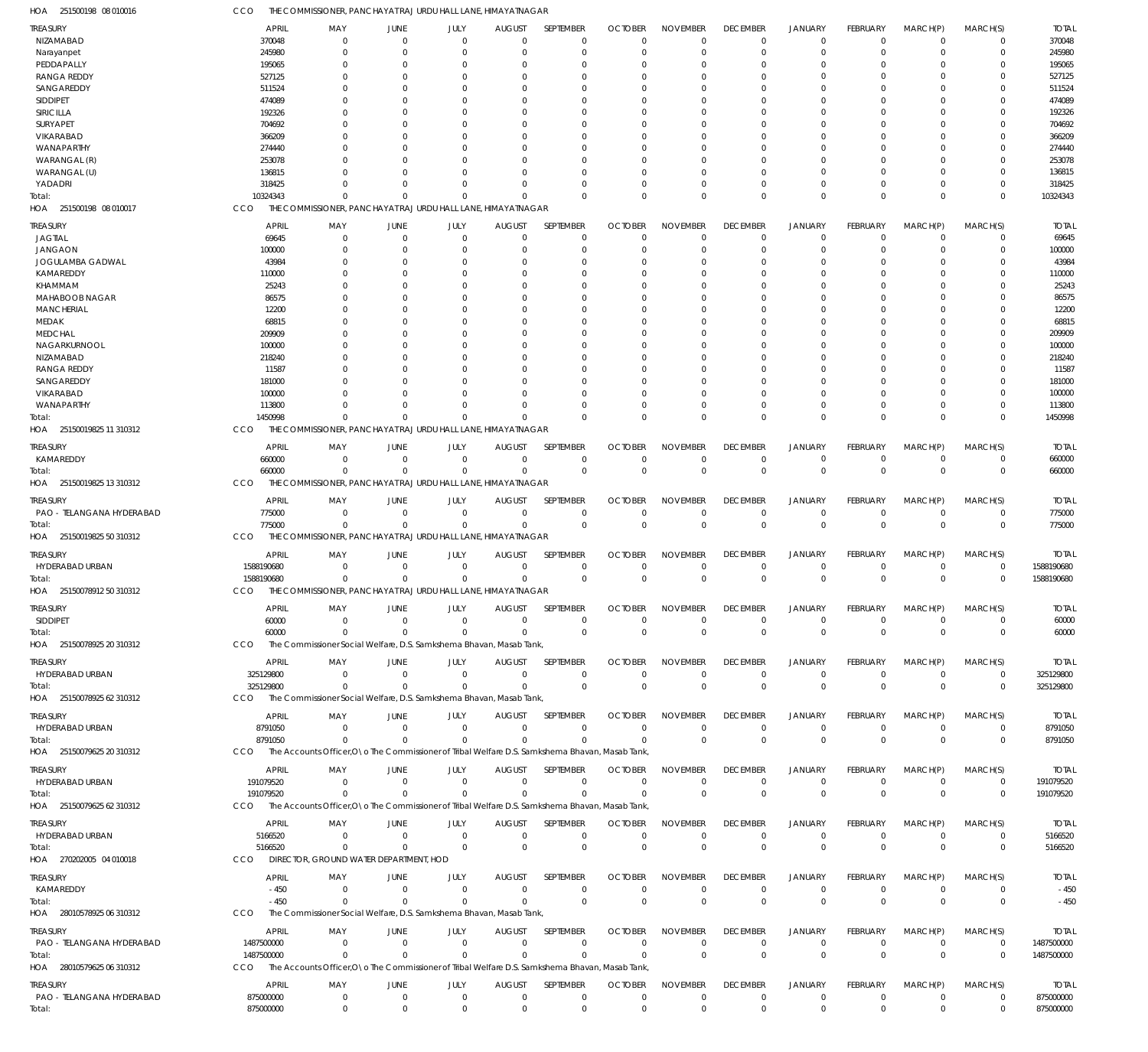28010580025 06 330 HOA 28010580025 15 310312 HOA 28100080025 05 310312 HOA 285100102 10 010011 HOA 285100102 10 010012 HOA 285100102 10 010013 HOA 285100102 10 010016 HOA 285100103 01 010011 HOA 285100103 01 010012 HOA 285100103 01 010013 HOA 285100103 01 010016 HOA 285100103 01 010018 HOA 285100103 03 010011 HOA THE SECRETARY, ENERGY DEPARTMENT, TELANGANA STATE SECRETARIAT, THE SECRETARY, ENERGY DEPARTMENT, TELANGANA STATE SECRETARIAT THE SECRETARY, ENERGY DEPARTMENT, TELANGANA STATE SECRETARIAT, CCO INDUSTRIES - HOD COMMISSIONER OF INDUSTRIES, CHIRAG ALI LANE, ABIDS, INDUSTRIES - HOD COMMISSIONER OF INDUSTRIES, CHIRAG ALI LANE, ABIDS, INDUSTRIES - HOD COMMISSIONER OF INDUSTRIES, CHIRAG ALI LANE, ABIDS, INDUSTRIES - HOD COMMISSIONER OF INDUSTRIES, CHIRAG ALI LANE, ABIDS, HANDLOOMS AND TEXTILES - HOD COMMISSIONER,HANDLOOMS & TEXTILES, 4TH FLOOR, BRKR BUILDINGS, TANKBUND ROAD HANDLOOMS AND TEXTILES - HOD COMMISSIONER,HANDLOOMS & TEXTILES, 4TH FLOOR, BRKR BUILDINGS, TANKBUND ROAD HANDLOOMS AND TEXTILES - HOD COMMISSIONER,HANDLOOMS & TEXTILES, 4TH FLOOR, BRKR BUILDINGS, TANKBUND ROAD HANDLOOMS AND TEXTILES - HOD COMMISSIONER,HANDLOOMS & TEXTILES, 4TH FLOOR, BRKR BUILDINGS, TANKBUND ROAD HANDLOOMS AND TEXTILES - HOD COMMISSIONER,HANDLOOMS & TEXTILES, 4TH FLOOR, BRKR BUILDINGS, TANKBUND ROAD HANDLOOMS AND TEXTILES - HOD COMMISSIONER,HANDLOOMS & TEXTILES, 4TH FLOOR, BRKR BUILDINGS, TANKBUND ROAD CCO CCO CCO CCO **CCO** CCO **CCO** CCO CCO CCO **CCO CCO** 6387500000 117300000 375163050 290990 1960 111653 51357 1043232 23600 400513 301334 56800 0 0  $\Omega$  $\sqrt{2}$  $\Omega$  $\Omega$  $\Omega$  $\sqrt{2}$ 0  $\Omega$  $\Omega$ 0 0 0 0  $\Omega$  $\Omega$  $\Omega$  $\Omega$  $\Omega$ 0  $\Omega$ 0 0 0 0  $\Omega$  $\sqrt{2}$  $\Omega$  $\Omega$  $\Omega$  $\Omega$ 0  $\Omega$ 0 0 0 0  $\Omega$  $\Omega$  $\Omega$  $\Omega$  $\Omega$  $\Omega$ 0  $\Omega$  $\Omega$ 0  $\overline{0}$ 0 0  $\Omega$  $\Omega$  $\Omega$  $\Omega$  $\sqrt{2}$ 0  $\Omega$  $\Omega$ 0 0 0  $\Omega$  $\Omega$  $\Omega$  $\Omega$  $\Omega$  $\Omega$ 0  $\Omega$  $\Omega$ 0 0 0  $\Omega$  $\Omega$  $\Omega$  $\Omega$  $\Omega$  $\Omega$ 0  $\Omega$  $\Omega$ 0 0 0 0  $\Omega$  $\Omega$  $\Omega$  $\Omega$  $\Omega$ 0  $\Omega$  $\Omega$ 0 0 0  $\Omega$  $\Omega$  $\Omega$  $\Omega$  $\Omega$  $\Omega$ 0  $\Omega$ 0 0 0 0 0  $\Omega$  $\Omega$  $\Omega$  $\Omega$ 0 0  $\Omega$ 0 0 0 0 0  $\Omega$  $\Omega$  $\Omega$  $\Omega$  $\Omega$ 0  $\Omega$  $\Omega$ 0 0 0  $\Omega$  $\Omega$  $\Omega$  $\Omega$  $\Omega$  $\Omega$ 0  $\Omega$  $\Omega$ 0 6387500000 117300000 375163050 290990 1960 111653 51357 1043232 23600 400513 301334 56800 PAO - TELANGANA HYDERABAD PAO - TELANGANA HYDERABAD PAO - TELANGANA HYDERABAD ADILABAD MAHABOOB NAGAR **MANCHERIAL** SANGAREDDY WARANGAL (U) MAHABOOB NAGAR WARANGAL (U) ADILABAD MAHABOOB NAGAR MANCHERIAL SANGAREDDY WARANGAL (U) ADILABAD MAHABOOB NAGAR MANCHERIAL SANGAREDDY WARANGAL (U) PAO - TELANGANA HYDERABAD PAO - TELANGANA HYDERABAD PAO - TELANGANA HYDERABAD PAO - TELANGANA HYDERABAD PAO - TELANGANA HYDERABAD JANGAON JOGULAMBA GADWAL KARIMNAGAR MAHABOOB NAGAR NALGONDA PAO - TELANGANA HYDERABAD **SANGAREDDY** SIDDIPET SIRICILLA WARANGAL (R) WARANGAL (U) YADADRI TREASURY **TREASURY** TREASURY **TREASURY** TREASURY TREASURY TREASURY TREASURY **TREASURY TREASURY** TREASURY **TREASURY** TREASURY 6387500000 117300000 375163050 41830 134770 30530 41830 42030 1460 500 16046 51677 11838 16046 16046 6000 26654 4427 6000 8276 1043232 23600 400513 301334 56800 164620 191082 291830 240550 166840 302433 155245 169780 370853 192160 327450 325290 APRIL APRIL APRIL APRIL APRIL APRIL APRIL APRIL APRIL APRIL APRIL APRIL APRIL  $\Omega$ 0 0  $\Omega$ 0  $\Omega$ 0 0 0 0 0  $\Omega$  $\Omega$  $\Omega$ 0 0  $\Omega$  $\Omega$  $\Omega$ 0 0  $\Omega$ 0 0  $\Omega$ 0  $\Omega$ 0  $\Omega$  $\Omega$ 0  $\Omega$ 0 0  $\Omega$ 0  $\Omega$ MAY MAY MAY MAY MAY MAY MAY MAY MAY MAY MAY MAY MAY 0 0 0  $\Omega$ 0  $\Omega$ 0 0 0 0 0 0 0  $\Omega$ 0 0 0  $\Omega$  $\Omega$ 0 0 0 0 0 0 0  $\Omega$ 0 0  $\Omega$ 0  $\Omega$ 0 0  $\Omega$ 0  $\Omega$ JUNE **JUNE** JUNE JUNE JUNE JUNE JUNE JUNE JUNE **JUNE** JUNE JUNE JUNE 0 0 0  $\Omega$ 0  $\Omega$ 0 0 0 0 0 0 0  $\Omega$ 0 0 0  $\Omega$  $\Omega$ 0 0 0 0 0 0 0  $\Omega$ 0 0  $\Omega$ 0  $\Omega$ 0 0  $\Omega$ 0  $\Omega$ JULY JULY JULY JULY JULY JULY JULY JULY JULY JULY JULY JULY JULY 0 0 0  $\Omega$ 0  $\Omega$ 0 0 0 0 0  $\Omega$  $\Omega$  $\Omega$ 0 0 0  $\Omega$  $\Omega$ 0 0 0 0 0 0 0  $\Omega$ 0 0  $\Omega$ 0  $\Omega$ 0 0  $\Omega$ 0  $\Omega$ AUGUST AUGUST AUGUST AUGUST AUGUST AUGUST AUGUST AUGUST AUGUST **AUGUST** AUGUST AUGUST AUGUST  $\Omega$ 0  $\Omega$  $\Omega$  $\overline{0}$  $\Omega$ 0  $\Omega$  $\Omega$ 0 0  $\Omega$  $\Omega$  $\Omega$  $\overline{0}$  $\Omega$  $\Omega$  $\Omega$  $\Omega$ 0 0  $\Omega$ 0 0  $\Omega$ 0  $\Omega$ 0 0  $\Omega$  $\overline{0}$  $\Omega$  $\Omega$ 0  $\Omega$ 0  $\Omega$ SEPTEMBER **SEPTEMBER** SEPTEMBER SEPTEMBER SEPTEMBER SEPTEMBER SEPTEMBER SEPTEMBER SEPTEMBER SEPTEMBER SEPTEMBER SEPTEMBER SEPTEMBER  $\Omega$ 0  $\Omega$  $\Omega$ 0  $\Omega$ 0  $\Omega$  $\Omega$ 0  $\Omega$  $\Omega$  $\Omega$  $\Omega$ 0  $\Omega$  $\Omega$  $\Omega$  $\Omega$ 0 0  $\Omega$ 0 0  $\Omega$ 0  $\Omega$ 0  $\Omega$  $\Omega$ 0  $\Omega$ 0 0  $\Omega$ 0  $\Omega$ OCTOBER **OCTOBER** OCTOBER **OCTOBER** OCTOBER OCTOBER OCTOBER OCTOBER **OCTOBER OCTOBER** OCTOBER **OCTOBER OCTOBER**  $\Omega$ 0 0  $\Omega$ 0  $\Omega$ 0 0  $\Omega$ 0 0 0  $\Omega$  $\Omega$ 0 0  $\Omega$  $\Omega$  $\Omega$ 0 0  $\Omega$ 0 0  $\Omega$ 0  $\Omega$ 0 0  $\Omega$ 0  $\Omega$ 0 0  $\Omega$ 0  $\Omega$ NOVEMBER NOVEMBER NOVEMBER NOVEMBER NOVEMBER NOVEMBER NOVEMBER NOVEMBER NOVEMBER NOVEMBER NOVEMBER NOVEMBER NOVEMBER  $\Omega$ 0 0  $\Omega$ 0  $\Omega$ 0 0  $\Omega$ 0  $\Omega$  $\Omega$  $\Omega$  $\Omega$ 0  $\Omega$  $\Omega$  $\Omega$  $\Omega$ 0 0  $\Omega$ 0 0  $\Omega$ 0  $\Omega$ 0 0  $\Omega$ 0  $\Omega$ 0 0  $\Omega$ 0  $\Omega$ DECEMBER **DECEMBER** DECEMBER DECEMBER DECEMBER DECEMBER DECEMBER DECEMBER DECEMBER **DECEMBER** DECEMBER DECEMBER DECEMBER  $\Omega$ 0 0  $\Omega$ 0  $\Omega$ 0 0  $\Omega$ 0 0  $\Omega$  $\Omega$  $\Omega$ 0 0 0  $\Omega$  $\Omega$ 0 0  $\Omega$ 0 0  $\Omega$ 0  $\Omega$ 0 0  $\Omega$ 0  $\Omega$ 0 0  $\Omega$ 0  $\Omega$ JANUARY JANUARY JANUARY JANUARY JANUARY JANUARY JANUARY JANUARY JANUARY JANUARY JANUARY JANUARY JANUARY  $\Omega$ 0 0  $\Omega$ 0  $\Omega$ 0 0  $\Omega$ 0 0 0 0 0 0 0 0 0  $\Omega$ 0 0  $\Omega$ 0 0 0 0  $\Omega$ 0 0  $\Omega$ 0  $\Omega$  $\overline{0}$ 0 0 0  $\Omega$ FEBRUARY FEBRUARY FEBRUARY FEBRUARY FEBRUARY FEBRUARY FEBRUARY FEBRUARY FEBRUARY **FEBRUARY** FEBRUARY FEBRUARY FEBRUARY  $\Omega$ 0  $\Omega$  $\Omega$ 0  $\Omega$ 0 0 0 0 0  $\Omega$  $\Omega$  $\Omega$ 0  $\Omega$ 0  $\Omega$  $\Omega$ 0 0  $\Omega$ 0 0  $\Omega$ 0  $\Omega$ 0  $\Omega$  $\Omega$ 0  $\Omega$  $\Omega$ 0  $\Omega$ 0  $\Omega$ MARCH(P) MARCH(P) MARCH(P) MARCH(P) MARCH(P) MARCH(P) MARCH(P) MARCH(P) MARCH(P) MARCH(P) MARCH(P) MARCH(P) MARCH(P)  $\Omega$ 0  $\Omega$  $\Omega$ 0  $\Omega$ 0 0  $\Omega$ 0  $\Omega$  $\Omega$  $\Omega$  $\Omega$ 0  $\Omega$ 0  $\Omega$  $\Omega$ 0  $\Omega$  $\Omega$ 0  $\Omega$  $\Omega$ 0  $\Omega$ 0  $\Omega$  $\Omega$ 0  $\Omega$ 0  $\Omega$  $\Omega$ 0  $\Omega$ MARCH(S) MARCH(S) MARCH(S) MARCH(S) MARCH(S) MARCH(S) MARCH(S) MARCH(S) MARCH(S) MARCH(S) MARCH(S) MARCH(S) MARCH(S) 6387500000 117300000 375163050 41830 134770 30530 41830 42030 1460 500 16046 51677 11838 16046 16046 6000 26654 4427 6000 8276 1043232 23600 400513 301334 56800 164620 191082 291830 240550 166840 302433 155245 169780 370853 192160 327450 325290 TOTAL TOTAL TOTAL TOTAL TOTAL TOTAL TOTAL TOTAL TOTAL TOTAL TOTAL TOTAL TOTAL Total: Total: Total: Total: Total: Total: Total: Total: Total: Total: Total: Total:

2898133

Total:

0

0

0

0

 $\overline{0}$ 

0

0

0

0

0

0

0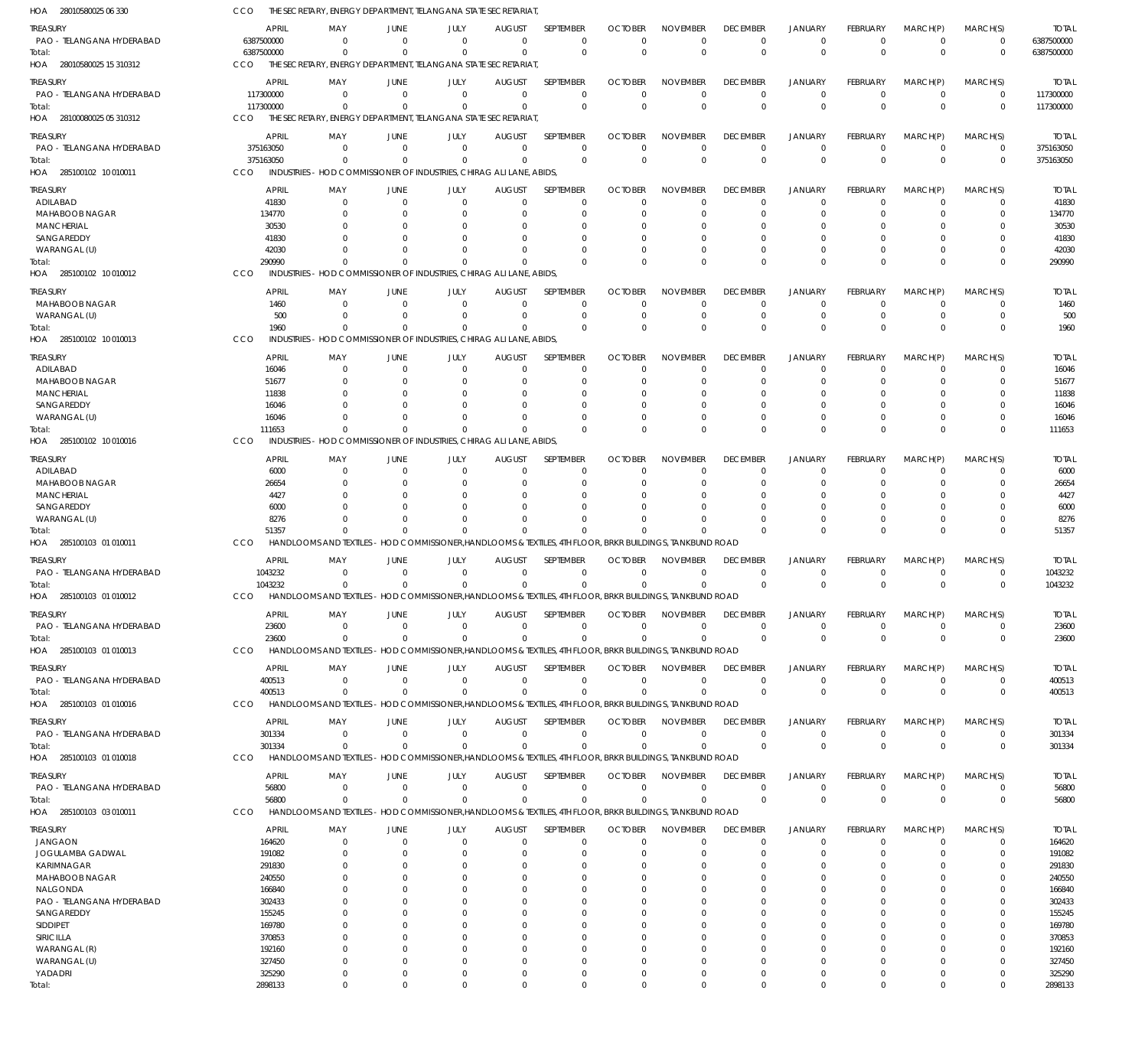| HOA 285100103 03 010012             | CCO                    | HANDLOOMS AND TEXTILES - HOD COMMISSIONER, HANDLOOMS & TEXTILES, 4TH FLOOR, BRKR BUILDINGS, TANKBUND ROAD |                               |                          |                              |                            |                            |                             |                                |                                  |                             |                        |                            |                        |
|-------------------------------------|------------------------|-----------------------------------------------------------------------------------------------------------|-------------------------------|--------------------------|------------------------------|----------------------------|----------------------------|-----------------------------|--------------------------------|----------------------------------|-----------------------------|------------------------|----------------------------|------------------------|
| TREASURY                            | <b>APRIL</b>           | MAY                                                                                                       | <b>JUNE</b>                   | JULY                     | <b>AUGUST</b>                | SEPTEMBER                  | <b>OCTOBER</b>             | <b>NOVEMBER</b>             | <b>DECEMBER</b>                | <b>JANUARY</b>                   | <b>FEBRUARY</b>             | MARCH(P)               | MARCH(S)                   | <b>TOTAL</b>           |
| JANGAON                             | 2000                   | $\Omega$                                                                                                  | $\Omega$                      | $\Omega$                 | $\mathbf 0$                  | 0                          | $\Omega$                   | $\Omega$                    | $\mathbf 0$                    | $\mathbf 0$                      | $\Omega$                    | $\mathbf 0$            | 0                          | 2000                   |
| KARIMNAGAR                          | 5045                   | $\Omega$                                                                                                  | $\Omega$                      | 0                        | $\Omega$                     | $\mathbf 0$                | $\Omega$                   | $\Omega$                    | $\mathbf 0$                    | $\mathbf 0$                      | $\Omega$                    | $\Omega$               | $\mathbf 0$                | 5045                   |
| <b>MAHABOOB NAGAR</b>               | 420                    |                                                                                                           | $\Omega$                      | n                        | 0                            | 0                          |                            | $\Omega$                    | $\Omega$                       | $\Omega$                         |                             | 0                      | 0                          | 420                    |
| PAO - TELANGANA HYDERABAD           | 5732                   |                                                                                                           | $\Omega$                      | O                        | 0                            | $\Omega$                   |                            | $\Omega$                    | $\Omega$                       | $\Omega$                         | O                           | 0                      | $\Omega$                   | 5732                   |
| SIRICILLA                           | 2000                   |                                                                                                           | $\Omega$                      |                          | 0                            | $\Omega$                   |                            |                             | $\Omega$                       | $\Omega$                         |                             | 0                      | $\Omega$                   | 2000                   |
| WARANGAL (R)                        | 4100                   |                                                                                                           | $\Omega$                      | U                        | $\Omega$                     | $\Omega$                   |                            |                             | $\Omega$                       | $\Omega$                         | O                           | $\Omega$               | $\Omega$                   | 4100                   |
| WARANGAL (U)                        | 7600                   | <sup>0</sup>                                                                                              | $\Omega$                      | 0                        | $\Omega$                     | $\Omega$                   |                            | $\Omega$                    | $\Omega$                       | $\mathbf 0$                      | 0                           | 0                      | $\mathbf 0$                | 7600                   |
| Total:                              | 26897                  | $\Omega$                                                                                                  |                               | $\Omega$                 | $\Omega$                     | $\Omega$                   |                            | $\Omega$                    | $\Omega$                       | $\Omega$                         | $\Omega$                    | $\Omega$               | $\mathbf 0$                | 26897                  |
| HOA 285100103 03 010013             | CCO                    | HANDLOOMS AND TEXTILES - HOD COMMISSIONER, HANDLOOMS & TEXTILES, 4TH FLOOR, BRKR BUILDINGS, TANKBUND ROAD |                               |                          |                              |                            |                            |                             |                                |                                  |                             |                        |                            |                        |
| treasury                            | <b>APRIL</b>           | MAY                                                                                                       | <b>JUNE</b>                   | JULY                     | <b>AUGUST</b>                | SEPTEMBER                  | <b>OCTOBER</b>             | <b>NOVEMBER</b>             | <b>DECEMBER</b>                | <b>JANUARY</b>                   | FEBRUARY                    | MARCH(P)               | MARCH(S)                   | <b>TOTAL</b>           |
| <b>JANGAON</b>                      | 63078                  | $\mathbf 0$                                                                                               | $\overline{0}$                | $\Omega$                 | 0                            | $\mathbf 0$                | $\Omega$                   | $\Omega$                    | $\overline{0}$                 | $\mathbf 0$                      | $\Omega$                    | 0                      | $\mathbf 0$                | 63078                  |
| JOGULAMBA GADWAL                    | 79270                  | 0                                                                                                         | $\Omega$                      | 0                        | 0                            | $\mathbf 0$                | C                          | $\Omega$                    | $\mathbf 0$                    | $\mathbf 0$                      | 0                           | 0                      | $\mathbf 0$                | 79270                  |
| KARIMNAGAR                          | 112140                 |                                                                                                           | $\Omega$                      | n                        | 0                            | $\Omega$                   |                            |                             | $\Omega$                       | $\Omega$                         |                             | 0                      | $\mathbf 0$                | 112140                 |
| <b>MAHABOOB NAGAR</b>               | 92588                  |                                                                                                           | $\Omega$                      | n                        | 0                            | 0                          |                            |                             | 0                              | $\Omega$                         |                             | 0                      | $\mathbf 0$                | 92588                  |
| NALGONDA                            | 64089                  |                                                                                                           | $\Omega$                      |                          | 0                            | $\Omega$                   |                            |                             |                                | $\Omega$                         |                             | 0                      | $\Omega$                   | 64089                  |
| PAO - TELANGANA HYDERABAD           | 116330                 |                                                                                                           | $\Omega$                      |                          | 0                            | $\Omega$                   |                            |                             | 0                              | $\Omega$                         |                             | $\Omega$               | $\mathbf 0$                | 116330                 |
| SANGAREDDY                          | 59591                  |                                                                                                           | $\Omega$                      |                          | 0                            | $\Omega$                   |                            |                             |                                | $\Omega$                         |                             | 0                      | $\Omega$                   | 59591                  |
| SIDDIPET<br>SIRICILLA               | 65446<br>141428        |                                                                                                           | n                             |                          | 0<br>0                       | $\Omega$<br>$\Omega$       |                            |                             | 0                              | $\Omega$<br>$\Omega$             |                             | 0<br>0                 | 0<br>$\Omega$              | 65446<br>141428        |
| WARANGAL (R)                        | 73705                  |                                                                                                           | $\Omega$                      |                          | $\Omega$                     | $\Omega$                   |                            |                             | $\Omega$                       | $\Omega$                         |                             | $\Omega$               | $\mathbf 0$                | 73705                  |
| WARANGAL (U)                        | 125677                 |                                                                                                           | n                             | n                        | 0                            | $\Omega$                   |                            |                             | U                              | $\Omega$                         |                             | 0                      | $\mathbf 0$                | 125677                 |
| YADADRI                             | 125326                 | <sup>0</sup>                                                                                              | $\Omega$                      | 0                        | $\Omega$                     | $\Omega$                   |                            | $\cap$                      | $\Omega$                       | $\Omega$                         | 0                           | 0                      | $\mathbf 0$                | 125326                 |
| iotal:                              | 1118668                | <sup>0</sup>                                                                                              | $\Omega$                      | $\Omega$                 | $\Omega$                     | $\Omega$                   |                            | $\Omega$                    | $\Omega$                       | $\Omega$                         | 0                           | $\Omega$               | $\mathbf 0$                | 1118668                |
| HOA 285100103 03 010016             | CCO                    | HANDLOOMS AND TEXTILES - HOD COMMISSIONER, HANDLOOMS & TEXTILES, 4TH FLOOR, BRKR BUILDINGS, TANKBUND ROAD |                               |                          |                              |                            |                            |                             |                                |                                  |                             |                        |                            |                        |
|                                     |                        |                                                                                                           |                               |                          |                              |                            |                            |                             |                                |                                  |                             |                        |                            |                        |
| treasury                            | <b>APRIL</b>           | MAY                                                                                                       | <b>JUNE</b>                   | JULY                     | <b>AUGUST</b>                | SEPTEMBER                  | <b>OCTOBER</b><br>$\Omega$ | <b>NOVEMBER</b><br>$\Omega$ | <b>DECEMBER</b>                | <b>JANUARY</b><br>$\overline{0}$ | <b>FEBRUARY</b><br>$\Omega$ | MARCH(P)               | MARCH(S)                   | <b>TOTAL</b>           |
| JANGAON                             | 23587<br>29642         | $\Omega$<br>0                                                                                             | $\overline{0}$<br>$\Omega$    | $\mathbf 0$<br>0         | $\mathbf 0$<br>0             | $\mathbf 0$<br>$\mathbf 0$ | $\Omega$                   | $\Omega$                    | $\mathbf 0$<br>$\mathbf 0$     | $\mathbf 0$                      | $\Omega$                    | $\mathbf 0$<br>0       | $\mathbf 0$<br>$\mathbf 0$ | 23587<br>29642         |
| JOGULAMBA GADWAL<br>KARIMNAGAR      | 57840                  |                                                                                                           | 0                             | n                        | 0                            | 0                          |                            | $\Omega$                    | $\Omega$                       | $\Omega$                         |                             | 0                      | 0                          | 57840                  |
| <b>MAHABOOB NAGAR</b>               | 47756                  |                                                                                                           | $\Omega$                      | <sup>0</sup>             | $\Omega$                     | $\Omega$                   |                            | $\Omega$                    | $\Omega$                       | $\Omega$                         | O                           | $\Omega$               | $\Omega$                   | 47756                  |
| NALGONDA                            | 23965                  |                                                                                                           | $\Omega$                      |                          | $\Omega$                     | $\Omega$                   |                            |                             |                                | $\Omega$                         |                             | $\Omega$               | 0                          | 23965                  |
| PAO - TELANGANA HYDERABAD           | 79180                  |                                                                                                           | $\Omega$                      | O                        | $\Omega$                     | $\Omega$                   |                            |                             |                                | $\Omega$                         |                             | $\Omega$               | $\Omega$                   | 79180                  |
| SANGAREDDY                          | 22284                  |                                                                                                           | $\Omega$                      | n                        | 0                            | $\Omega$                   |                            |                             |                                | $\Omega$                         |                             | 0                      | $\Omega$                   | 22284                  |
| <b>SIDDIPET</b>                     | 24472                  |                                                                                                           | $\Omega$                      | <sup>0</sup>             | $\Omega$                     | $\Omega$                   |                            |                             | U                              | $\Omega$                         | O                           | $\Omega$               | $\Omega$                   | 24472                  |
| SIRICILLA                           | 52885                  |                                                                                                           |                               |                          | 0                            | $\Omega$                   |                            |                             |                                | $\Omega$                         |                             | $\Omega$               | 0                          | 52885                  |
| WARANGAL (R)                        | 38016                  |                                                                                                           | $\Omega$                      | U                        | $\Omega$                     | $\Omega$                   |                            |                             |                                | $\Omega$                         | O                           | $\Omega$               | $\Omega$                   | 38016                  |
| WARANGAL (U)                        | 64822                  |                                                                                                           | $\Omega$                      | U                        | $\Omega$                     | $\Omega$                   |                            |                             | <sup>0</sup>                   | $\Omega$                         |                             | $\Omega$               | $\Omega$                   | 64822                  |
| YADADRI                             | 46865                  | U                                                                                                         | $\Omega$                      | $\Omega$                 | $\Omega$                     | $\Omega$                   |                            | $\Omega$                    | $\Omega$                       | $\Omega$                         | $\Omega$                    | $\Omega$               | $\mathbf 0$                | 46865                  |
| Total:                              | 511314                 | $\Omega$                                                                                                  | $\Omega$                      | $\Omega$                 | $\Omega$                     | $\Omega$                   |                            | $\Omega$                    | $\Omega$                       | $\Omega$                         | $\Omega$                    | $\Omega$               | $\Omega$                   | 511314                 |
| HOA 285100103 03 010017             | CCO                    | HANDLOOMS AND TEXTILES - HOD COMMISSIONER, HANDLOOMS & TEXTILES, 4TH FLOOR, BRKR BUILDINGS, TANKBUND ROAD |                               |                          |                              |                            |                            |                             |                                |                                  |                             |                        |                            |                        |
| treasury                            | <b>APRIL</b>           | MAY                                                                                                       | JUNE                          | JULY                     | <b>AUGUST</b>                | <b>SEPTEMBER</b>           | <b>OCTOBER</b>             | <b>NOVEMBER</b>             | <b>DECEMBER</b>                | <b>JANUARY</b>                   | <b>FEBRUARY</b>             | MARCH(P)               | MARCH(S)                   | <b>TOTAL</b>           |
| <b>SIDDIPET</b>                     | 275300                 | 0                                                                                                         | $\overline{0}$                | $\mathbf 0$              | $\mathbf 0$                  | $\mathbf 0$                | $\mathbf 0$                | $\mathbf 0$                 | $\overline{0}$                 | $\mathbf 0$                      | $\mathbf 0$                 | 0                      | 0                          | 275300                 |
| Total:                              | 275300                 | $\Omega$                                                                                                  | $\Omega$                      | $\Omega$                 | $\mathbf 0$                  | $\mathbf 0$                | $\Omega$                   | $\Omega$                    | $\mathbf 0$                    | $\overline{0}$                   | $\Omega$                    | $\mathbf 0$            | $\mathbf 0$                | 275300                 |
| HOA 285100103 03 300302             | CCO                    | HANDLOOMS AND TEXTILES - HOD COMMISSIONER, HANDLOOMS & TEXTILES, 4TH FLOOR, BRKR BUILDINGS, TANKBUND ROAD |                               |                          |                              |                            |                            |                             |                                |                                  |                             |                        |                            |                        |
| treasury                            | <b>APRIL</b>           | MAY                                                                                                       | <b>JUNE</b>                   | JULY                     | <b>AUGUST</b>                | SEPTEMBER                  | <b>OCTOBER</b>             | <b>NOVEMBER</b>             | <b>DECEMBER</b>                | <b>JANUARY</b>                   | <b>FEBRUARY</b>             | MARCH(P)               | MARCH(S)                   | <b>TOTAL</b>           |
| MAHABOOB NAGAR                      | 42745                  | $\Omega$                                                                                                  | $\overline{0}$                | $\mathbf 0$              | $\mathbf 0$                  | $\mathbf 0$                | $\mathbf 0$                | $\mathbf 0$                 | $\mathbf 0$                    | $\mathbf 0$                      | $\mathbf 0$                 | $\mathbf 0$            | $\Omega$                   | 42745                  |
| WARANGAL (R)                        | 23800                  | $\mathbf{0}$                                                                                              | $\overline{0}$                | $\mathbf 0$              | $\mathbf 0$                  | $\mathbf 0$                | $\mathbf 0$                | $\mathbf 0$                 | $\mathbf 0$                    | $\mathbf 0$                      | $\mathbf 0$                 | $\mathbf 0$            | 0                          | 23800                  |
| Total:                              | 66545                  | $\overline{0}$                                                                                            | $\Omega$                      | $\Omega$                 | $\Omega$                     | $\mathbf 0$                | $\mathbf 0$                | $\mathbf 0$                 | $\mathbf 0$                    | $\overline{0}$                   | $\Omega$                    | $\mathbf 0$            | $\mathbf 0$                | 66545                  |
| HOA 28510010325 03 280284           | CCO                    | INDUSTRIES - HOD COMMISSIONER OF INDUSTRIES, CHIRAG ALI LANE, ABIDS.                                      |                               |                          |                              |                            |                            |                             |                                |                                  |                             |                        |                            |                        |
| TREASURY                            | <b>APRIL</b>           | MAY                                                                                                       | JUNE                          | JULY                     | <b>AUGUST</b>                | <b>SEPTEMBER</b>           | <b>OCTOBER</b>             | <b>NOVEMBER</b>             | <b>DECEMBER</b>                | <b>JANUARY</b>                   | <b>FEBRUARY</b>             | MARCH(P)               | MARCH(S)                   | <b>TOTAL</b>           |
| WARANGAL (U)                        | 61611                  | $\mathbf{0}$                                                                                              | $\overline{0}$                | $\mathbf 0$              | $^{\circ}$                   | $\mathbf 0$                | $\Omega$                   | $\mathbf 0$                 | 0                              | $\mathbf 0$                      | $\mathbf 0$                 | $\mathbf 0$            | $\mathbf 0$                | 61611                  |
| Total:                              | 61611                  | $\Omega$                                                                                                  | $\Omega$                      | $\Omega$                 | $\Omega$                     | $\mathbf 0$                | $\Omega$                   | $\Omega$                    | $\mathbf 0$                    | $\overline{0}$                   | $\Omega$                    | $\mathbf 0$            | $\mathbf 0$                | 61611                  |
| HOA 28510010325 11 310312           | <b>CCO</b>             | HANDLOOMS AND TEXTILES - HOD COMMISSIONER, HANDLOOMS & TEXTILES, 4TH FLOOR, BRKR BUILDINGS, TANKBUND ROAD |                               |                          |                              |                            |                            |                             |                                |                                  |                             |                        |                            |                        |
|                                     |                        |                                                                                                           |                               |                          |                              |                            |                            |                             |                                |                                  |                             |                        |                            |                        |
| treasury                            | <b>APRIL</b>           | MAY                                                                                                       | <b>JUNE</b>                   | JULY                     | <b>AUGUST</b>                | SEPTEMBER                  | <b>OCTOBER</b>             | <b>NOVEMBER</b>             | <b>DECEMBER</b>                | <b>JANUARY</b>                   | FEBRUARY                    | MARCH(P)               | MARCH(S)                   | <b>TOTAL</b>           |
| PAO - TELANGANA HYDERABAD<br>Total: | 14066000<br>14066000   | $\mathbf 0$<br>$\Omega$                                                                                   | $\overline{0}$<br>$\Omega$    | $\mathbf{0}$<br>$\Omega$ | $^{\circ}$<br>$\Omega$       | $\mathbf 0$<br>$\mathbf 0$ | $\mathbf{0}$<br>$\Omega$   | $\mathbf 0$<br>$\mathbf{0}$ | $\mathbf 0$<br>$\mathbb O$     | $\mathbf 0$<br>$\overline{0}$    | $\mathbf 0$<br>$\mathbf 0$  | $^{\circ}$<br>$\Omega$ | $\mathbf 0$<br>$\mathbf 0$ | 14066000<br>14066000   |
| HOA 285100107 01 010011             | CCO                    | SERICULTURE - HOD COMMISSIONER SERICULTURE RD NO.72, PRASASAN NAGAR                                       |                               |                          |                              |                            |                            |                             |                                |                                  |                             |                        |                            |                        |
|                                     |                        |                                                                                                           |                               |                          |                              |                            |                            |                             |                                |                                  |                             |                        |                            |                        |
| treasury                            | <b>APRIL</b>           | MAY                                                                                                       | <b>JUNE</b>                   | JULY                     | <b>AUGUST</b>                | SEPTEMBER                  | <b>OCTOBER</b>             | <b>NOVEMBER</b>             | <b>DECEMBER</b>                | <b>JANUARY</b>                   | <b>FEBRUARY</b>             | MARCH(P)               | MARCH(S)                   | <b>TOTAL</b>           |
| PAO - TELANGANA HYDERABAD           | 799573                 | $\mathbf 0$                                                                                               | $\overline{0}$                | $\mathbf 0$              | $\mathbf 0$                  | $\mathbf 0$                | $\Omega$                   | $\mathbf 0$                 | $\mathbf 0$                    | $\mathbf 0$                      | $\mathbf 0$                 | $\mathbf 0$            | $\mathbf 0$                | 799573                 |
| Total:                              | 799573                 | $\Omega$                                                                                                  | $\Omega$                      | $\Omega$                 | $\Omega$                     | $\mathbf 0$                | $\Omega$                   | $\Omega$                    | $\mathbf 0$                    | $\overline{0}$                   | $\Omega$                    | $\Omega$               | $\mathbf 0$                | 799573                 |
| HOA 285100107 01 010012             | CCO                    | SERICULTURE - HOD COMMISSIONER SERICULTURE RD NO.72, PRASASAN NAGAR                                       |                               |                          |                              |                            |                            |                             |                                |                                  |                             |                        |                            |                        |
| treasury                            | <b>APRIL</b>           | MAY                                                                                                       | JUNE                          | JULY                     | <b>AUGUST</b>                | SEPTEMBER                  | <b>OCTOBER</b>             | <b>NOVEMBER</b>             | <b>DECEMBER</b>                | <b>JANUARY</b>                   | <b>FEBRUARY</b>             | MARCH(P)               | MARCH(S)                   | <b>TOTAL</b>           |
| PAO - TELANGANA HYDERABAD           | 19677                  | $\Omega$                                                                                                  | $\Omega$                      | $\mathbf 0$              | $\mathbf 0$                  | $\mathbf 0$                | $\Omega$                   | $\Omega$                    | $\mathbf 0$                    | $\mathbf 0$                      | $\Omega$                    | $^{\circ}$             | $\mathbf 0$                | 19677                  |
| Total:                              | 19677                  | $\Omega$                                                                                                  | $\Omega$                      | $\Omega$                 | $\Omega$                     | $\mathbf 0$                | $\mathbf 0$                | $\mathbf{0}$                | $\mathbf 0$                    | $\overline{0}$                   | $\mathbf 0$                 | 0                      | $\mathbf 0$                | 19677                  |
| HOA 285100107 01 010013             | CCO                    | SERICULTURE - HOD COMMISSIONER SERICULTURE RD NO.72, PRASASAN NAGAR                                       |                               |                          |                              |                            |                            |                             |                                |                                  |                             |                        |                            |                        |
| Treasury                            | <b>APRIL</b>           | MAY                                                                                                       | <b>JUNE</b>                   | JULY                     | <b>AUGUST</b>                | SEPTEMBER                  | <b>OCTOBER</b>             | <b>NOVEMBER</b>             | <b>DECEMBER</b>                | <b>JANUARY</b>                   | <b>FEBRUARY</b>             | MARCH(P)               | MARCH(S)                   | <b>TOTAL</b>           |
| PAO - TELANGANA HYDERABAD           | 309095                 | $\mathbf{0}$                                                                                              | $\overline{0}$                | $\mathbf 0$              | $^{\circ}$                   | $\mathbf 0$                | $\Omega$                   | $\Omega$                    | $\mathbf 0$                    | $\mathbf 0$                      | $\mathbf 0$                 | $^{\circ}$             | $\mathbf 0$                | 309095                 |
| Total:                              | 309095                 | $\Omega$                                                                                                  | $\Omega$                      | $\mathbf 0$              | $\Omega$                     | $\mathbf 0$                | $\Omega$                   | $\Omega$                    | $\mathbf 0$                    | $\overline{0}$                   | $\Omega$                    | $\Omega$               | $\mathbf 0$                | 309095                 |
| HOA 285100107 01 010016             | CCO                    | SERICULTURE - HOD COMMISSIONER SERICULTURE RD NO.72, PRASASAN NAGAR                                       |                               |                          |                              |                            |                            |                             |                                |                                  |                             |                        |                            |                        |
| treasury                            | <b>APRIL</b>           | MAY                                                                                                       | JUNE                          | JULY                     | <b>AUGUST</b>                | SEPTEMBER                  | <b>OCTOBER</b>             | <b>NOVEMBER</b>             | <b>DECEMBER</b>                | <b>JANUARY</b>                   | FEBRUARY                    | MARCH(P)               | MARCH(S)                   | <b>TOTAL</b>           |
| PAO - TELANGANA HYDERABAD           | 237520                 | $\mathbf 0$                                                                                               | $\overline{0}$                | $\mathbf 0$              | $\mathbf 0$                  | $\mathbf 0$                | $\Omega$                   | $\mathbf 0$                 | 0                              | $\mathbf 0$                      | $\mathbf 0$                 | $\mathbf 0$            | $\mathbf 0$                | 237520                 |
| Total:                              | 237520                 | $\mathbf{0}$                                                                                              | $\overline{0}$                | $\Omega$                 | $\Omega$                     | $\mathbf 0$                | $\overline{0}$             | $\Omega$                    | $\mathbb O$                    | $\overline{0}$                   | $\mathbf{0}$                | $\mathbf 0$            | $\mathbf 0$                | 237520                 |
| HOA 285100107 03 010011             | <b>CCO</b>             | SERICULTURE - HOD COMMISSIONER SERICULTURE RD NO.72, PRASASAN NAGAR                                       |                               |                          |                              |                            |                            |                             |                                |                                  |                             |                        |                            |                        |
|                                     |                        |                                                                                                           |                               |                          |                              | SEPTEMBER                  | <b>OCTOBER</b>             | <b>NOVEMBER</b>             |                                |                                  |                             |                        |                            |                        |
| TREASURY<br>ADILABAD                | <b>APRIL</b><br>120250 | MAY<br>$\mathbf{0}$                                                                                       | <b>JUNE</b><br>$\overline{0}$ | JULY<br>$\mathbf 0$      | <b>AUGUST</b><br>$\mathbf 0$ | $\mathbf 0$                | $\Omega$                   | $\Omega$                    | <b>DECEMBER</b><br>$\mathbf 0$ | <b>JANUARY</b><br>$\overline{0}$ | <b>FEBRUARY</b><br>$\Omega$ | MARCH(P)<br>0          | MARCH(S)<br>$\mathbf 0$    | <b>TOTAL</b><br>120250 |
| <b>BHADRADI KOTHAGUDEM</b>          | 365960                 | $\mathbf 0$                                                                                               | $\Omega$                      | 0                        | 0                            | $\mathbf 0$                | $\Omega$                   | $\Omega$                    | $\mathbf 0$                    | $\mathbf 0$                      | $\Omega$                    | 0                      | $\mathbf 0$                | 365960                 |
| BHOOPALAPALLY                       | 151950                 | $\mathbf 0$                                                                                               | $\overline{0}$                | 0                        | 0                            | $\mathbf 0$                | 0                          | 0                           | $\mathbf 0$                    | $\mathbf 0$                      | 0                           | 0                      | $\mathbf 0$                | 151950                 |
| <b>JAGTIAL</b>                      | 105410                 | $\mathbf 0$                                                                                               | $\overline{0}$                | $\mathbf 0$              | $\mathbf 0$                  | $\mathbf 0$                | $\Omega$                   | $\mathbf 0$                 | $\mathbf 0$                    | $\mathbf 0$                      | $\mathbf 0$                 | $\mathbf 0$            | $\mathbf 0$                | 105410                 |
|                                     |                        |                                                                                                           |                               |                          |                              |                            |                            |                             |                                |                                  |                             |                        |                            |                        |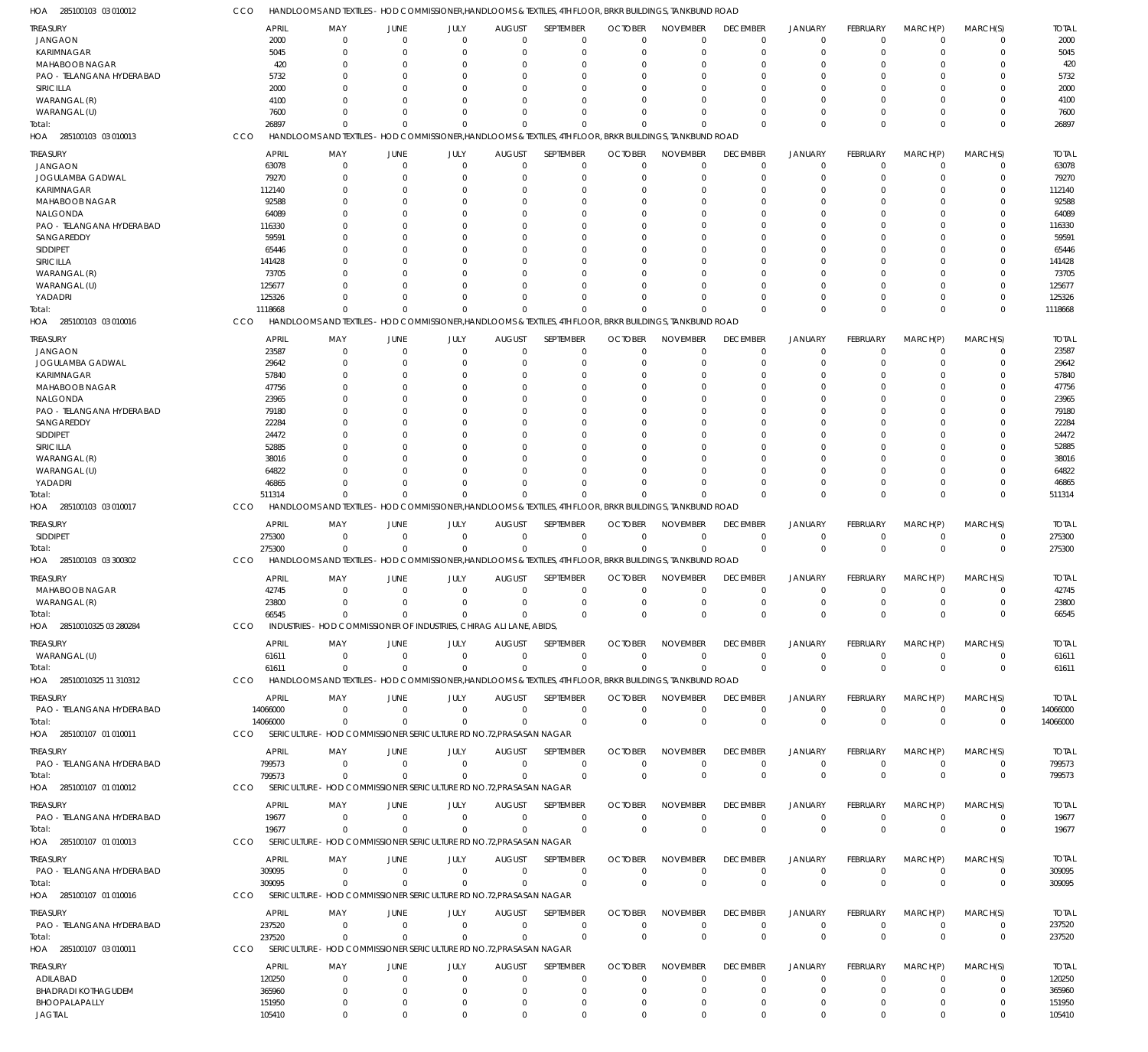285100107 03 010011 HOA CCO SERICULTURE – HOD COMMISSIONER SERICULTURE RD NO.72,PRASASAN NAGAR

| TREASURY                                    | <b>APRIL</b>     | MAY                                                                 | JUNE                 | JULY                 | <b>AUGUST</b>        | SEPTEMBER                  | <b>OCTOBER</b>       | <b>NOVEMBER</b>            | <b>DECEMBER</b>         | <b>JANUARY</b>       | FEBRUARY               | MARCH(P)                   | MARCH(S)         | <b>TOTAL</b>     |
|---------------------------------------------|------------------|---------------------------------------------------------------------|----------------------|----------------------|----------------------|----------------------------|----------------------|----------------------------|-------------------------|----------------------|------------------------|----------------------------|------------------|------------------|
| <b>JANGAON</b>                              | 216165           | 0                                                                   | $\overline{0}$       | $\mathbf 0$          | $\mathbf 0$          | $\mathbf 0$                | $\Omega$             | $\Omega$                   | $\mathbf{0}$            | $\Omega$             | $\Omega$               | $\Omega$                   | $\mathbf 0$      | 216165           |
| JOGULAMBA GADWAL                            | 122080           | $\Omega$                                                            | $\Omega$             | $\mathbf 0$          | $\Omega$             | $\mathbf 0$                | $\mathbf 0$          | $\Omega$                   | $\Omega$                | $\mathbf 0$          | $\Omega$               | $\Omega$                   | $\mathbf 0$      | 122080           |
| KAMAREDDY                                   | 54890            | $\Omega$                                                            | $\Omega$             | $\Omega$             | $\Omega$             | $\mathbf 0$                | $\Omega$             | $\Omega$                   | $\Omega$                | $\Omega$             | $\Omega$               | $\Omega$                   | 0                | 54890            |
| <b>KARIMNAGAR</b>                           | 526669           | $\Omega$                                                            | $\Omega$             | $\Omega$             | $\Omega$             | $\Omega$                   | -0                   | $\Omega$                   | $\Omega$                | $\Omega$             | $\Omega$               | $\Omega$                   | $\Omega$         | 526669           |
| KHAMMAM                                     | 422328           | $\Omega$                                                            | $\Omega$             | $\Omega$             | $\Omega$             | $\Omega$                   | -0                   | $\Omega$                   | $\Omega$                | $\Omega$             | $\Omega$               | $\Omega$                   | 0                | 422328           |
| KOMARAMBHEEM ASIFABAD                       | 179940           | 0                                                                   | $\Omega$             | $\Omega$             | $\Omega$             | $\Omega$                   | $\Omega$             | $\Omega$                   | $\Omega$                | $\Omega$             | $\Omega$               | $\Omega$                   | $\Omega$         | 179940           |
| MAHABOOB NAGAR                              | 251774           | $\Omega$                                                            | $\Omega$             | $\Omega$             | $\Omega$             | $\Omega$                   | -0                   | $\Omega$                   | $\Omega$                | $\Omega$             |                        | $\Omega$                   | $\Omega$         | 251774           |
| MAHABUBABAD                                 | 29200            | 0                                                                   | $\Omega$             | $\Omega$             | $\Omega$             | $\Omega$                   | $\Omega$             | $\Omega$                   | $\Omega$                | $\Omega$             | $\Omega$               | $\Omega$                   | $\Omega$         | 29200            |
| MANCHERIAL                                  | 283952           | $\Omega$                                                            | $\Omega$             | $\Omega$             | $\Omega$             | $\Omega$                   | -0                   | $\Omega$                   | $\Omega$                | $\Omega$             |                        | $\Omega$                   | 0                | 283952           |
| MEDAK                                       | 103050           | 0                                                                   | $\Omega$             | $\Omega$             | $\Omega$             | $\Omega$<br>$\Omega$       | -0                   | $\Omega$<br>$\Omega$       | $\Omega$<br>$\Omega$    | $\Omega$             | $\Omega$               | $\Omega$<br>$\Omega$       | $\Omega$         | 103050           |
| MEDCHAL<br>NAGARKURNOOL                     | 60535<br>34590   | $\Omega$<br>O                                                       | $\Omega$<br>$\Omega$ | $\Omega$<br>$\Omega$ | $\Omega$<br>$\Omega$ | $\Omega$                   | -0<br>$\Omega$       | $\Omega$                   | - 0                     | $\Omega$<br>$\Omega$ | $\Omega$               | $\Omega$                   | 0<br>$\Omega$    | 60535<br>34590   |
| NALGONDA                                    | 210290           | 0                                                                   | $\Omega$             | $\Omega$             | $\Omega$             | $\Omega$                   | -0                   | $\Omega$                   | $\Omega$                | $\Omega$             |                        | $\Omega$                   | $\Omega$         | 210290           |
| NIRMAL                                      | 305789           | 0                                                                   | $\Omega$             | $\Omega$             | $\Omega$             | $\Omega$                   | $\Omega$             | $\Omega$                   | $\Omega$                | $\Omega$             | $\Omega$               | $\Omega$                   | $\Omega$         | 305789           |
| NIZAMABAD                                   | 28420            | $\Omega$                                                            | $\Omega$             | $\Omega$             | $\Omega$             | $\Omega$                   | -0                   | $\Omega$                   | $\Omega$                | $\Omega$             |                        | $\Omega$                   | $\Omega$         | 28420            |
| PEDDAPALLY                                  | 96870            | O                                                                   | $\Omega$             | $\Omega$             | $\Omega$             | $\Omega$                   | -0                   | $\Omega$                   | $\Omega$                | $\Omega$             | $\Omega$               | $\Omega$                   | $\Omega$         | 96870            |
| <b>RANGA REDDY</b>                          | 312274           | $\Omega$                                                            | $\Omega$             | $\Omega$             | $\Omega$             | $\Omega$                   | -0                   | $\Omega$                   | $\Omega$                | $\Omega$             |                        | $\Omega$                   | 0                | 312274           |
| SANGAREDDY                                  | 240510           | O                                                                   | $\Omega$             | $\Omega$             | $\Omega$             | $\Omega$                   | -0                   | $\Omega$                   | $\Omega$                | $\Omega$             | $\Omega$               | $\Omega$                   | $\Omega$         | 240510           |
| SIDDIPET                                    | 169640           | 0                                                                   | $\Omega$             | $\Omega$             | $\Omega$             | $\Omega$                   | -0                   | $\Omega$                   | $\Omega$                | $\Omega$             |                        | $\Omega$                   | $\Omega$         | 169640           |
| SIRICILLA                                   | 84060            | O                                                                   | $\Omega$             | $\Omega$             | $\Omega$             | $\Omega$                   | $\Omega$             | $\Omega$                   | $\Omega$                | $\Omega$             | $\Omega$               | $\Omega$                   | $\Omega$         | 84060            |
| <b>SURYAPET</b>                             | 41800            | 0                                                                   | $\Omega$             | $\Omega$             | $\Omega$             | $\Omega$                   | -0                   | $\Omega$                   | $\Omega$                | $\Omega$             |                        | $\Omega$                   | $\Omega$         | 41800            |
| VIKARABAD                                   | 372200           | O                                                                   | $\Omega$             | $\Omega$             | $\Omega$             | $\Omega$                   | -0                   | $\Omega$                   | $\Omega$                | $\Omega$             | $\Omega$               | $\Omega$                   | $\Omega$         | 372200           |
| WARANGAL (R)                                | 403871           | 0                                                                   | $\Omega$             | $\Omega$             | $\Omega$             | $\Omega$                   | -0                   | $\Omega$                   | $\Omega$                | $\Omega$             | $\Omega$               | $\Omega$                   | 0                | 403871           |
| WARANGAL (U)                                | 176250           | 0                                                                   | $\Omega$             | $\Omega$             | $\Omega$             | $\Omega$                   | $\Omega$             | $\Omega$                   | $\Omega$                | $\Omega$             | $\Omega$               | $\Omega$                   | 0                | 176250           |
| Total:                                      | 5470717          | $\Omega$                                                            | $\Omega$             | $\Omega$             | $\Omega$             | $\Omega$                   | $\Omega$             | $\Omega$                   | $\Omega$                | $\Omega$             | $\Omega$               | $\Omega$                   | 0                | 5470717          |
| HOA 285100107 03 010012                     | <b>CCO</b>       | SERICULTURE - HOD COMMISSIONER SERICULTURE RD NO.72, PRASASAN NAGAR |                      |                      |                      |                            |                      |                            |                         |                      |                        |                            |                  |                  |
| <b>TREASURY</b>                             | <b>APRIL</b>     | MAY                                                                 | JUNE                 | JULY                 | <b>AUGUST</b>        | SEPTEMBER                  | <b>OCTOBER</b>       | <b>NOVEMBER</b>            | <b>DECEMBER</b>         | JANUARY              | FEBRUARY               | MARCH(P)                   | MARCH(S)         | <b>TOTAL</b>     |
| ADILABAD                                    | 725              | 0                                                                   | $\mathbf 0$          | $\mathbf 0$          | 0                    | $\mathbf 0$                | 0                    | $\mathbf 0$                | 0                       | 0                    | 0                      | 0                          | $\mathbf 0$      | 725              |
| <b>BHADRADI KOTHAGUDEM</b>                  | 5750             | $\mathbf 0$                                                         | O                    | $\Omega$             | 0                    | $\mathbf 0$                | $\Omega$             | $\Omega$                   | $\Omega$                | $\Omega$             | $\Omega$               | $\Omega$                   | 0                | 5750             |
| <b>JAGTIAL</b>                              | 4000             | 0                                                                   | $\Omega$             | $\Omega$             | 0                    | 0                          |                      | $\Omega$                   |                         | $\Omega$             |                        |                            | 0                | 4000             |
| <b>JANGAON</b>                              | 2000             | 0                                                                   | $\Omega$             | $\Omega$             | 0                    | $\Omega$                   | -0                   | $\Omega$                   |                         |                      |                        |                            | $\Omega$         | 2000             |
| JOGULAMBA GADWAL                            | 2000             | 0                                                                   | $\Omega$             | $\Omega$             | $\Omega$             | $\mathbf 0$                | -0                   | $\Omega$                   |                         | $\Omega$             |                        |                            | 0                | 2000             |
| KARIMNAGAR                                  | 5250             |                                                                     | C                    | $\Omega$             | 0                    | $\Omega$                   |                      | $\Omega$                   |                         |                      |                        |                            | $\Omega$         | 5250             |
| KHAMMAM                                     | 6150             | 0                                                                   | C                    | $\Omega$             | $\Omega$             | $\Omega$                   |                      | $\Omega$                   |                         |                      |                        |                            | 0                | 6150             |
| KOMARAMBHEEM ASIFABAD                       | 1450             | 0                                                                   |                      | $\Omega$             | $\Omega$             | $\Omega$                   | -0                   | $\Omega$                   |                         |                      |                        |                            | $\Omega$         | 1450             |
| NIZAMABAD                                   | 300              |                                                                     | C                    | $\Omega$             | $\Omega$             | $\Omega$                   | -0                   | $\Omega$                   |                         |                      |                        |                            | $\Omega$         | 300              |
| <b>RANGA REDDY</b>                          | 7641             |                                                                     |                      | $\Omega$             | 0                    | $\Omega$                   |                      | $\Omega$                   |                         |                      |                        |                            | 0                | 7641             |
| SANGAREDDY                                  | 900              | 0                                                                   | $\Omega$             | $\Omega$             | $\Omega$             | $\Omega$                   | -0                   | $\Omega$                   |                         | $\Omega$             |                        | $\Omega$                   | 0                | 900              |
| VIKARABAD                                   | 2000             |                                                                     |                      | $\Omega$             | 0                    | $\Omega$                   |                      | $\Omega$                   |                         |                      |                        |                            | 0                | 2000             |
| WARANGAL (R)                                | 4615             | 0                                                                   | $\Omega$             | $\Omega$             | $\Omega$             | $\mathbf 0$                | -0                   | $\Omega$                   |                         | $\Omega$             |                        | $\Omega$                   | 0                | 4615             |
| WARANGAL (U)                                | 1500             | $\Omega$                                                            | $\Omega$             | $\Omega$             | 0                    | $\mathbf 0$                | $\Omega$             | $\Omega$                   | -0                      | $\Omega$             | $\Omega$               | $\Omega$                   | 0                | 1500             |
| Total:                                      | 44281            | $\Omega$                                                            | $\Omega$             | $\Omega$             | $\Omega$             | $\Omega$                   | $\Omega$             | $\Omega$                   | $\Omega$                | $\Omega$             | $\Omega$               | $\Omega$                   | $\mathbf 0$      | 44281            |
| HOA 285100107 03 010013                     | CCO              | SERICULTURE - HOD COMMISSIONER SERICULTURE RD NO.72, PRASASAN NAGAR |                      |                      |                      |                            |                      |                            |                         |                      |                        |                            |                  |                  |
| TREASURY                                    |                  | MAY                                                                 | JUNE                 | JULY                 | <b>AUGUST</b>        | SEPTEMBER                  | <b>OCTOBER</b>       | <b>NOVEMBER</b>            | <b>DECEMBER</b>         | <b>JANUARY</b>       | <b>FEBRUARY</b>        | MARCH(P)                   | MARCH(S)         | <b>TOTAL</b>     |
|                                             |                  |                                                                     |                      | $\mathbf 0$          | $\mathbf 0$          | $\mathbf 0$                | $\mathbf 0$          | $\overline{0}$             | $\mathbf{0}$            | $\Omega$             | $\Omega$               | $\Omega$                   | $\mathbf 0$      | 46140            |
|                                             | <b>APRIL</b>     | 0                                                                   | $\mathbf 0$          |                      |                      |                            | $\Omega$             | $\Omega$                   | $\Omega$                |                      |                        |                            |                  | 140462           |
| ADILABAD<br><b>BHADRADI KOTHAGUDEM</b>      | 46140<br>140462  | $\Omega$                                                            | $\mathbf 0$          | $\mathbf 0$          | 0                    | $\mathbf 0$                |                      |                            |                         | 0                    | $\Omega$               | $\Omega$                   | 0                |                  |
| BHOOPALAPALLY                               | 58315            | $\Omega$                                                            | $\Omega$             | $\Omega$             | $\Omega$             | $\Omega$                   | $\Omega$             | $\Omega$                   | $\Omega$                | $\Omega$             | $\Omega$               | $\Omega$                   | $\Omega$         | 58315            |
| JAGTIAL                                     | 40436            | 0                                                                   |                      | $\Omega$             | -0                   | $\Omega$                   |                      |                            |                         | -0                   |                        | $\Omega$                   | 0                | 40436            |
| <b>JANGAON</b>                              | 83011            | $\Omega$                                                            | $\Omega$             | $\mathbf 0$          | $\Omega$             | $\mathbf 0$                | $\Omega$             | $\Omega$                   | $\Omega$                | $\Omega$             | $\Omega$               | $\Omega$                   | 0                | 83011            |
| JOGULAMBA GADWAL                            | 46858            | $\mathbf 0$                                                         | $\Omega$             | $\Omega$             | $\Omega$             | $\mathbf 0$                | $\Omega$             | $\mathbf 0$                | $\Omega$                | $\Omega$             | $\Omega$               | $\Omega$                   | 0                | 46858            |
| KAMAREDDY                                   | 21063            | $\Omega$                                                            | $\Omega$             | $\Omega$             | $\Omega$             | $\Omega$                   | $\Omega$             | $\mathbf{0}$               | $\Omega$                | $\Omega$             | $\Omega$               | $\Omega$                   | 0                | 21063            |
| KARIMNAGAR                                  | 202368           | $\Omega$                                                            | $\Omega$             | $\Omega$             | $\Omega$             | $\mathbf 0$                | $\Omega$             | $\Omega$                   | $\Omega$                | $\Omega$             | $\Omega$               | $\Omega$                   | 0                | 202368           |
| KHAMMAM                                     | 163094           | $\Omega$                                                            | $\Omega$             | $\Omega$             | $\Omega$             | $\Omega$                   | $\Omega$             | $\Omega$                   | $\Omega$                | $\Omega$             | $\Omega$               | $\Omega$                   | $\Omega$         | 163094           |
| KOMARAMBHEEM ASIFABAD                       | 69021            | $\mathbf 0$                                                         | $\Omega$             | $\Omega$             | $\Omega$             | $\mathbf 0$                | $\Omega$             | $\Omega$                   | $\Omega$                | $\Omega$             | $\Omega$               | $\Omega$                   | 0                | 69021            |
| MAHABOOB NAGAR                              | 97056            | $\Omega$                                                            | $\Omega$             | $\Omega$             | $\Omega$             | $\Omega$                   | $\Omega$             | $\Omega$                   | $\Omega$                | $\Omega$             | $\Omega$               | $\Omega$                   | $\Omega$         | 97056            |
| MAHABUBABAD                                 | 11322            | $\Omega$                                                            | $\Omega$             | $\Omega$             | $\Omega$             | $\Omega$                   | $\Omega$             | $\Omega$                   | $\Omega$                | $\Omega$             | $\Omega$               | $\Omega$                   | 0                | 11322            |
| <b>MANCHERIAL</b>                           | 108967           | $\Omega$                                                            | $\Omega$             | $\Omega$             | $\Omega$             | $\Omega$                   | $\Omega$             | $\Omega$                   | $\Omega$                | $\Omega$             | $\Omega$               | $\Omega$                   | 0                | 108967           |
| MEDAK                                       | 39555            | $\Omega$                                                            | $\Omega$             | $\Omega$             | $\Omega$             | $\mathbf 0$                | $\Omega$             | $\Omega$                   | $\Omega$                | $\Omega$             | $\Omega$               | $\Omega$                   | 0                | 39555            |
| <b>MEDCHAL</b>                              | 23223            | $\Omega$                                                            | $\Omega$             | $\Omega$             | $\Omega$             | $\Omega$                   | $\Omega$             | $\Omega$                   | $\Omega$                | $\Omega$             | $\Omega$               | $\Omega$                   | $\Omega$         | 23223            |
| NAGARKURNOOL                                | 13250            | $\Omega$                                                            | $\Omega$             | $\Omega$             | $\Omega$             | $\mathbf 0$                | $\Omega$             | $\Omega$                   | $\Omega$                | $\Omega$             | $\Omega$               | $\Omega$                   | 0                | 13250            |
| NALGONDA                                    | 80709            | $\Omega$                                                            | $\Omega$             | $\Omega$             | $\Omega$             | $\Omega$                   | $\Omega$             | $\Omega$                   | $\Omega$                | $\Omega$             | $\Omega$               | $\Omega$                   | $\Omega$         | 80709            |
| NIRMAL                                      | 56225            | $\Omega$                                                            | $\Omega$             | $\Omega$             | $\Omega$             | $\Omega$                   | $\Omega$             | $\Omega$                   | $\Omega$                | $\Omega$             | $\Omega$               | $\Omega$                   | 0                | 56225            |
| NIZAMABAD                                   | 10904            | $\Omega$                                                            | $\Omega$             | $\Omega$             | $\Omega$             | $\Omega$                   | $\Omega$             | $\mathbf{0}$               | $\Omega$                | $\Omega$             | $\Omega$               | $\Omega$                   | $\Omega$         | 10904            |
| PEDDAPALLY                                  | 37198            | $\Omega$                                                            | $\Omega$             | $\Omega$             | $\Omega$             | $\mathbf 0$                | $\Omega$             | $\Omega$                   | $\Omega$                | $\Omega$             | $\Omega$               | $\Omega$                   | 0                | 37198            |
| <b>RANGA REDDY</b>                          | 119902           | $\Omega$                                                            | $\Omega$             | $\Omega$             | $\Omega$             | $\Omega$                   | $\Omega$             | $\Omega$                   | $\Omega$                | $\Omega$             | $\Omega$               | $\Omega$                   | $\Omega$         | 119902           |
| SANGAREDDY                                  | 92295            | 0                                                                   | $\Omega$             | $\Omega$             | $\Omega$             | $\mathbf 0$                | $\Omega$             | $\Omega$                   | $\Omega$<br>$\Omega$    | $\Omega$             | $\Omega$               | $\Omega$                   | 0                | 92295            |
| SIDDIPET                                    | 65136            | $\Omega$<br>$\Omega$                                                | $\Omega$<br>$\Omega$ | $\Omega$<br>$\Omega$ | $\Omega$<br>$\Omega$ | $\Omega$<br>$\Omega$       | $\Omega$<br>$\Omega$ | $\Omega$<br>$\Omega$       | $\Omega$                | $\Omega$<br>$\Omega$ | $\Omega$<br>$\Omega$   | $\Omega$<br>$\Omega$       | $\Omega$         | 65136            |
| SIRICILLA                                   | 32246            | $\Omega$                                                            | $\Omega$             | $\Omega$             | $\Omega$             | $\Omega$                   | $\Omega$             | $\Omega$                   | $\Omega$                | $\Omega$             | $\Omega$               | $\Omega$                   | 0<br>$\Omega$    | 32246            |
| SURYAPET                                    | 16046            | $\Omega$                                                            | $\Omega$             | $\Omega$             | $\Omega$             | $\Omega$                   | -0                   | $\Omega$                   | $\Omega$                | $\Omega$             | $\Omega$               | $\Omega$                   | 0                | 16046            |
| VIKARABAD<br>WARANGAL (R)                   | 142885<br>155103 | $\Omega$                                                            | $\Omega$             | $\Omega$             | $\Omega$             | $\Omega$                   | $\Omega$             | $\Omega$                   | $\Omega$                | $\Omega$             | $\Omega$               | $\Omega$                   | $\Omega$         | 142885<br>155103 |
|                                             |                  | $\mathbf 0$                                                         | $\mathbf 0$          | $\mathbf 0$          | $\mathbf 0$          | $\mathbf 0$                | $\Omega$             | $\mathbf 0$                | $\Omega$                | $\mathbf 0$          | $\Omega$               | $\mathbf 0$                | 0                |                  |
| WARANGAL (U)<br>Total:                      | 67626<br>2040416 | $\Omega$                                                            | $\Omega$             | $\Omega$             | $\Omega$             | $\Omega$                   | $\Omega$             | $\mathbf 0$                | $\Omega$                | $\Omega$             | $\Omega$               | $\mathbf{0}$               | $\mathbf 0$      | 67626<br>2040416 |
| HOA 285100107 03 010016                     | <b>CCO</b>       | SERICULTURE - HOD COMMISSIONER SERICULTURE RD NO.72, PRASASAN NAGAR |                      |                      |                      |                            |                      |                            |                         |                      |                        |                            |                  |                  |
|                                             |                  |                                                                     |                      |                      |                      |                            |                      |                            |                         |                      |                        |                            |                  |                  |
| TREASURY                                    | <b>APRIL</b>     | MAY                                                                 | JUNE                 | JULY                 | <b>AUGUST</b>        | SEPTEMBER                  | <b>OCTOBER</b>       | <b>NOVEMBER</b>            | <b>DECEMBER</b>         | <b>JANUARY</b>       | <b>FEBRUARY</b>        | MARCH(P)                   | MARCH(S)         | <b>TOTAL</b>     |
| ADILABAD                                    | 18375            | 0<br>$\mathbf 0$                                                    | $\mathbf 0$<br>O     | $\mathbf 0$<br>0     | $\mathbf 0$<br>0     | $\mathbf 0$<br>$\mathbf 0$ | $\mathbf 0$<br>O     | $\overline{0}$<br>$\Omega$ | $\mathbf 0$<br>$\Omega$ | 0<br>$\Omega$        | $^{\circ}$<br>$\Omega$ | $\overline{0}$<br>$\Omega$ | $\mathbf 0$<br>0 | 18375            |
| <b>BHADRADI KOTHAGUDEM</b><br>BHOOPALAPALLY | 61436<br>18046   | $\mathbf 0$                                                         | $\mathbf 0$          | $\Omega$             | 0                    | $\mathbf 0$                | $\Omega$             | $\Omega$                   | $\Omega$                | $\Omega$             | $\Omega$               | $\Omega$                   | 0                | 61436<br>18046   |
| JAGTIAL                                     | 13107            | $\mathbf 0$                                                         | $\Omega$             | 0                    | 0                    | $\mathbf 0$                | $\Omega$             | $\mathbf{0}$               | $\Omega$                | $\Omega$             |                        | $\Omega$                   | 0                | 13107            |
| <b>JANGAON</b>                              | 31042            | $\mathbf 0$                                                         | $\mathbf 0$          | $\mathbf 0$          | 0                    | $\mathbf 0$                | 0                    | $\mathbf 0$                | $\Omega$                | $\mathbf 0$          | $\Omega$               | $\overline{0}$             | 0                | 31042            |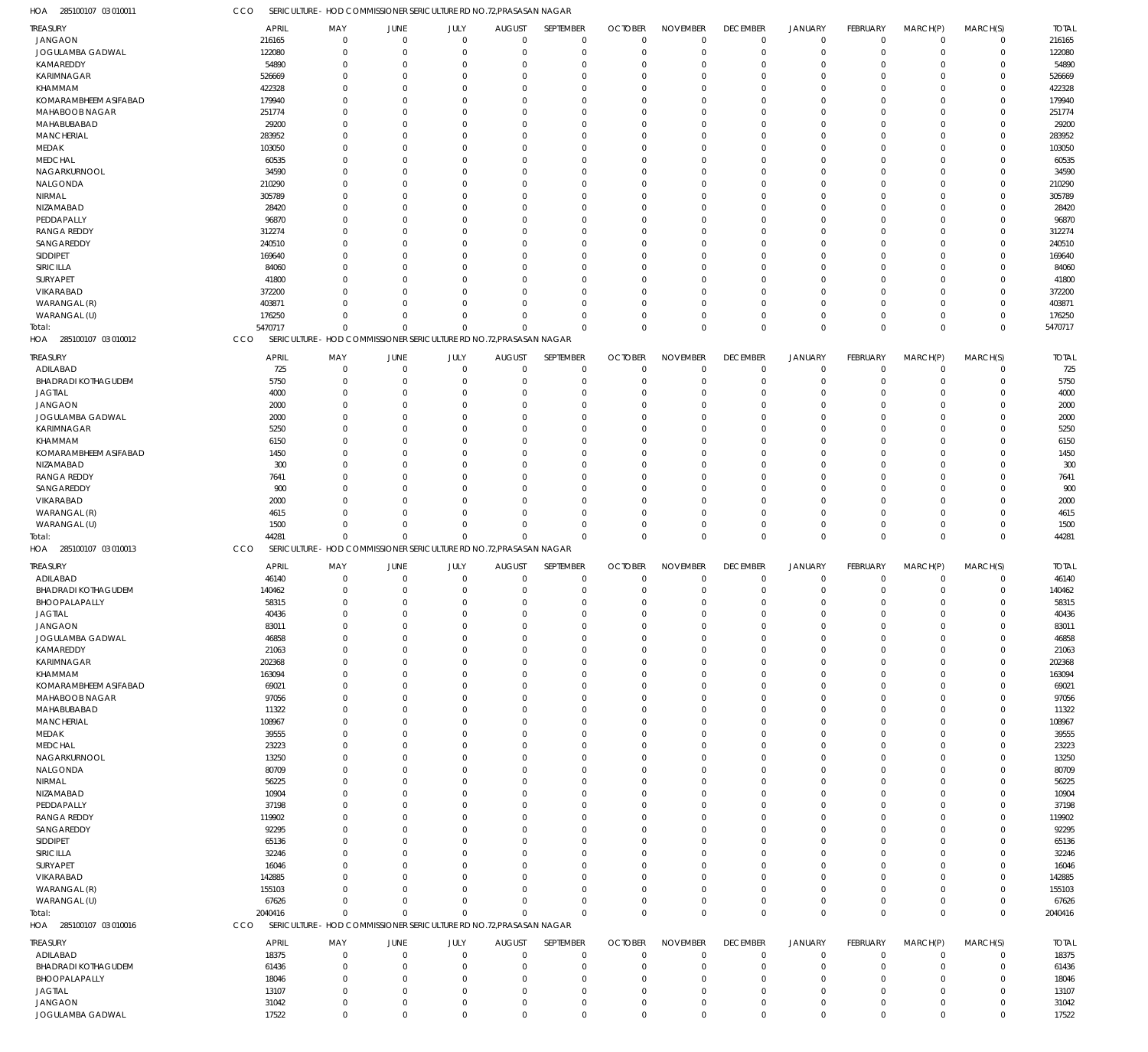285100107 03 010016 HOA CCO SERICULTURE – HOD COMMISSIONER SERICULTURE RD NO.72,PRASASAN NAGAR

|                              | <b>APRIL</b> |                                                                                                |                |                  |                           | SEPTEMBER        | <b>OCTOBER</b> | <b>NOVEMBER</b>  | <b>DECEMBER</b> |                |                      |                      |                | <b>TOTAL</b> |
|------------------------------|--------------|------------------------------------------------------------------------------------------------|----------------|------------------|---------------------------|------------------|----------------|------------------|-----------------|----------------|----------------------|----------------------|----------------|--------------|
| <b>TREASURY</b><br>KAMAREDDY |              | MAY                                                                                            | JUNE           | JULY<br>$\Omega$ | <b>AUGUST</b><br>$\Omega$ | $\Omega$         | $\Omega$       | $\Omega$         |                 | <b>JANUARY</b> | FEBRUARY<br>$\Omega$ | MARCH(P)<br>$\Omega$ | MARCH(S)       | 7876         |
|                              | 7876         | 0                                                                                              | 0              |                  |                           |                  |                |                  | 0               | $\mathbf 0$    |                      |                      | $\Omega$       |              |
| KARIMNAGAR                   | 100224       | 0                                                                                              | $\Omega$       |                  | $\Omega$                  | $\Omega$         | O              | $\Omega$         | $\Omega$        | $\mathbf 0$    |                      | $\Omega$             | $\Omega$       | 100224       |
| KHAMMAM                      | 81072        |                                                                                                |                |                  |                           |                  | O              | $\Omega$         | 0               | $\Omega$       |                      | $\Omega$             |                | 81072        |
| KOMARAMBHEEM ASIFABAD        | 25360        |                                                                                                |                |                  |                           | C                | O              | $\Omega$         | 0               | $\Omega$       |                      | $\Omega$             |                | 25360        |
| MAHABOOB NAGAR               | 49524        |                                                                                                |                |                  |                           |                  |                | 0                | 0               | $\Omega$       |                      | $\Omega$             |                | 49524        |
| MAHABUBABAD                  | 3504         |                                                                                                |                |                  |                           |                  |                | $\Omega$         | 0               | $\Omega$       |                      | $\Omega$             |                | 3504         |
| <b>MANCHERIAL</b>            | 37632        |                                                                                                |                |                  |                           |                  |                | 0                | 0               | $\Omega$       |                      | $\Omega$             |                | 37632        |
| MEDAK                        | 12242        |                                                                                                |                |                  |                           |                  |                | $\Omega$         | 0               | $\Omega$       |                      | $\Omega$             |                | 12242        |
| <b>MEDCHAL</b>               | 17967        |                                                                                                |                |                  |                           |                  |                | 0                |                 |                |                      |                      |                | 17967        |
| NAGARKURNOOL                 | 4100         |                                                                                                |                |                  |                           |                  | O              | $\Omega$         | 0               | $\Omega$       |                      | $\Omega$             |                | 4100         |
| NALGONDA                     | 29118        |                                                                                                |                |                  |                           |                  |                | 0                | 0               | $\Omega$       |                      | $\Omega$             |                | 29118        |
| NIRMAL                       | 17399        |                                                                                                |                |                  |                           |                  |                | $\Omega$         | 0               | $\Omega$       |                      | $\Omega$             |                | 17399        |
| NIZAMABAD                    | 5624         |                                                                                                |                |                  |                           |                  |                | $\Omega$         | 0               | $\Omega$       |                      | $\Omega$             |                | 5624         |
| PEDDAPALLY                   | 11511        |                                                                                                |                |                  |                           |                  |                | $\Omega$         | 0               | $\Omega$       |                      | $\Omega$             |                | 11511        |
| <b>RANGA REDDY</b>           | 92764        |                                                                                                |                |                  |                           |                  |                | O                | C               |                |                      |                      |                | 92764        |
| SANGAREDDY                   | 34513        |                                                                                                |                |                  |                           |                  |                | $\Omega$         | 0               | $\Omega$       |                      | $\Omega$             |                | 34513        |
| SIDDIPET                     | 24357        |                                                                                                |                |                  |                           |                  |                | 0                |                 |                |                      |                      |                | 24357        |
|                              |              |                                                                                                |                |                  |                           |                  |                |                  |                 |                |                      |                      |                |              |
| SIRICILLA                    | 12059        |                                                                                                |                |                  |                           |                  |                | $\Omega$         | 0               | $\Omega$       |                      | $\Omega$             |                | 12059        |
| SURYAPET                     | 4966         |                                                                                                |                |                  |                           |                  |                | 0                | 0               | $\Omega$       |                      | $\Omega$             |                | 4966         |
| VIKARABAD                    | 50329        |                                                                                                |                |                  |                           |                  |                | 0                | 0               | $\Omega$       |                      | $\Omega$             |                | 50329        |
| WARANGAL (R)                 | 80000        |                                                                                                |                |                  |                           |                  |                | $\Omega$         | 0               | $\Omega$       |                      | $\Omega$             |                | 80000        |
| WARANGAL (U)                 | 32070        |                                                                                                | $\Omega$       |                  | $\Omega$                  | C                | O              | $\Omega$         | $\Omega$        | $\Omega$       |                      | $\Omega$             |                | 32070        |
| Total:                       | 893739       |                                                                                                | $\Omega$       | $\Omega$         | $\Omega$                  | $\Omega$         | $\Omega$       | $\Omega$         | $\Omega$        | $\Omega$       | C                    | $\Omega$             | $\Omega$       | 893739       |
| HOA 285100107 03 010017      | CCO          | SERICULTURE - HOD COMMISSIONER SERICULTURE RD NO.72, PRASASAN NAGAR                            |                |                  |                           |                  |                |                  |                 |                |                      |                      |                |              |
| TREASURY                     | <b>APRIL</b> | MAY                                                                                            | <b>JUNE</b>    | JULY             | <b>AUGUST</b>             | SEPTEMBER        | <b>OCTOBER</b> | <b>NOVEMBER</b>  | <b>DECEMBER</b> | <b>JANUARY</b> | <b>FEBRUARY</b>      | MARCH(P)             | MARCH(S)       | <b>TOTAL</b> |
|                              |              |                                                                                                | 0              | $\Omega$         | $\Omega$                  | $\mathbf 0$      | $\Omega$       | $\Omega$         |                 |                | $\Omega$             | $\Omega$             | $\Omega$       | 10000        |
| KHAMMAM                      | 10000        | 0                                                                                              |                |                  |                           |                  |                |                  | 0               | 0              |                      |                      |                |              |
| <b>MEDAK</b>                 | 99010        | $\Omega$                                                                                       | $\Omega$       | $\Omega$         | $\overline{0}$            | $\mathbf 0$      | 0              | 0                | 0               | $\mathbf 0$    | 0                    | $\mathbf 0$          | 0              | 99010        |
| Total:                       | 109010       | $\Omega$                                                                                       | $\Omega$       | $\Omega$         | $\Omega$                  | $\Omega$         | $\Omega$       | $\Omega$         | $\mathbf 0$     | $\mathbf 0$    | $\Omega$             | $\Omega$             | $\Omega$       | 109010       |
| HOA 285100107 03 020022      | CCO          | SERICULTURE - HOD COMMISSIONER SERICULTURE RD NO.72.PRASASAN NAGAR                             |                |                  |                           |                  |                |                  |                 |                |                      |                      |                |              |
| TREASURY                     | <b>APRIL</b> | MAY                                                                                            | JUNE           | JULY             | <b>AUGUST</b>             | <b>SEPTEMBER</b> | <b>OCTOBER</b> | <b>NOVEMBER</b>  | <b>DECEMBER</b> | <b>JANUARY</b> | <b>FEBRUARY</b>      | MARCH(P)             | MARCH(S)       | <b>TOTAL</b> |
| VIKARABAD                    | 315602       | $\Omega$                                                                                       | $\Omega$       | $\Omega$         | $\Omega$                  | $\mathbf 0$      | $\mathbf 0$    | $\mathbf 0$      | $\mathbf 0$     | $\mathbf 0$    | 0                    | $\mathbf 0$          | $\mathbf 0$    | 315602       |
| Total:                       | 315602       | $\Omega$                                                                                       | 0              | $\Omega$         | $\Omega$                  | $\mathbf 0$      | $\overline{0}$ | $\mathbf 0$      | $\mathbf 0$     | $\mathbf 0$    | $\Omega$             | $\Omega$             | $\Omega$       | 315602       |
| HOA 285100107 03 130131      | CCO          | SERICULTURE - HOD COMMISSIONER SERICULTURE RD NO.72, PRASASAN NAGAR                            |                |                  |                           |                  |                |                  |                 |                |                      |                      |                |              |
|                              |              |                                                                                                |                |                  |                           |                  |                |                  |                 |                |                      |                      |                |              |
| TREASURY                     | <b>APRIL</b> | MAY                                                                                            | <b>JUNE</b>    | JULY             | <b>AUGUST</b>             | SEPTEMBER        | <b>OCTOBER</b> | <b>NOVEMBER</b>  | <b>DECEMBER</b> | <b>JANUARY</b> | <b>FEBRUARY</b>      | MARCH(P)             | MARCH(S)       | <b>TOTAL</b> |
| KAMAREDDY                    | $-3151$      | 0                                                                                              | 0              | $\Omega$         | $\overline{0}$            | 0                | $\mathbf 0$    | 0                | 0               | 0              | 0                    | 0                    | $\Omega$       | $-3151$      |
| Total:                       | $-3151$      | $\Omega$                                                                                       | $\Omega$       | $\Omega$         | $\Omega$                  | $\Omega$         | $\Omega$       | $\Omega$         | $\Omega$        | $\mathbf 0$    | $\Omega$             | $\Omega$             | $\Omega$       | $-3151$      |
| HOA 285100107 03 510511      | CCO          | SERICULTURE - HOD COMMISSIONER SERICULTURE RD NO.72, PRASASAN NAGAR                            |                |                  |                           |                  |                |                  |                 |                |                      |                      |                |              |
|                              |              |                                                                                                |                |                  |                           |                  |                |                  |                 |                |                      |                      |                |              |
| TREASURY                     | <b>APRIL</b> | MAY                                                                                            | <b>JUNE</b>    | JULY             | <b>AUGUST</b>             | SEPTEMBER        | <b>OCTOBER</b> | <b>NOVEMBER</b>  | <b>DECEMBER</b> | <b>JANUARY</b> | FEBRUARY             | MARCH(P)             | MARCH(S)       | <b>TOTAL</b> |
| WARANGAL (R)                 | $-6670$      | $\mathbf 0$                                                                                    | $\Omega$       | $\mathbf 0$      | $\overline{0}$            | $\mathbf 0$      | $\overline{0}$ | $\mathbf 0$      | $\mathbf 0$     | $\mathbf 0$    | $\mathbf 0$          | $\mathbf 0$          | 0              | $-6670$      |
| Total:                       | $-6670$      | $\Omega$                                                                                       | $\Omega$       | $\Omega$         | $\overline{0}$            | $\mathbf 0$      | $\overline{0}$ | $\mathbf 0$      | $\Omega$        | $\mathbf 0$    | $\Omega$             | $\Omega$             | $\Omega$       | $-6670$      |
| 285208201 01 010011<br>HOA   | CCO          | SUGAR CANE COMMISSIONER - HOD COMMISSIONER, SUGAR CANE, SHAKKAR BHAVAN, OPP. OLD CONTROL ROOM, |                |                  |                           |                  |                |                  |                 |                |                      |                      |                |              |
|                              |              |                                                                                                |                |                  |                           |                  |                |                  |                 |                |                      |                      |                |              |
|                              |              |                                                                                                |                |                  |                           |                  |                |                  |                 |                |                      |                      |                |              |
| <b>TREASURY</b>              | <b>APRIL</b> | MAY                                                                                            | JUNE           | JULY             | <b>AUGUST</b>             | SEPTEMBER        | <b>OCTOBER</b> | <b>NOVEMBER</b>  | <b>DECEMBER</b> | <b>JANUARY</b> | <b>FEBRUARY</b>      | MARCH(P)             | MARCH(S)       | <b>TOTAL</b> |
| PAO - TELANGANA HYDERABAD    | 1047816      | $\Omega$                                                                                       | $\overline{0}$ | $\Omega$         | $\Omega$                  | $\Omega$         | $\mathbf 0$    | $\mathbf 0$      | $\Omega$        | 0              | $\Omega$             | 0                    | $\Omega$       | 1047816      |
| Total:                       | 1047816      | $\Omega$                                                                                       | $\Omega$       | $\Omega$         | $\Omega$                  | $\Omega$         | $\Omega$       | $\Omega$         | $\Omega$        | $\mathbf 0$    | $\Omega$             | $\Omega$             | $\Omega$       | 1047816      |
| HOA 285208201 01 010012      | CCO          | SUGAR CANE COMMISSIONER - HOD COMMISSIONER, SUGAR CANE, SHAKKAR BHAVAN, OPP. OLD CONTROL ROOM, |                |                  |                           |                  |                |                  |                 |                |                      |                      |                |              |
|                              |              |                                                                                                |                |                  |                           |                  |                |                  |                 |                |                      |                      |                |              |
| TREASURY                     | <b>APRIL</b> | MAY                                                                                            | JUNE           | <b>JULY</b>      | <b>AUGUST</b>             | SEPTEMBER        |                | OCTOBER NOVEMBER | <b>DECEMBER</b> | <b>JANUARY</b> | FEBRUARY             | MARCH(P)             | MARCH(S)       | <b>TOTAL</b> |
| PAO - TELANGANA HYDERABAD    | 17200        | 0                                                                                              | - 0            |                  | $\Omega$                  | C                | $\Omega$       | 0                | 0               | 0              | $\Omega$             | $\Omega$             | $\Omega$       | 17200        |
| Total:                       | 17200        | $\Omega$                                                                                       | - 0            | $\Omega$         | $\Omega$                  | $\mathbf 0$      | $\Omega$       | $\Omega$         | $\mathbf{0}$    | $\mathbf 0$    | $\Omega$             | $\Omega$             | $\Omega$       | 17200        |
| HOA 285208201 01 010013      | CCO          | SUGAR CANE COMMISSIONER - HOD COMMISSIONER, SUGAR CANE, SHAKKAR BHAVAN, OPP. OLD CONTROL ROOM, |                |                  |                           |                  |                |                  |                 |                |                      |                      |                |              |
|                              |              |                                                                                                |                |                  |                           |                  |                |                  |                 |                |                      |                      |                |              |
| <b>TREASURY</b>              | APRIL        | MAY                                                                                            | JUNE           | JULY             | <b>AUGUST</b>             | SEPTEMBER        | <b>OCTOBER</b> | <b>NOVEMBER</b>  | <b>DECEMBER</b> | <b>JANUARY</b> | <b>FEBRUARY</b>      | MARCH(P)             | MARCH(S)       | <b>TOTAL</b> |
| PAO - TELANGANA HYDERABAD    | 371229       | $\mathbf{0}$                                                                                   | $\overline{0}$ | $\Omega$         | $\Omega$                  | 0                | 0              | 0                | $\mathbf 0$     | $\mathbf 0$    | $\mathbf 0$          | $\mathbf 0$          | $\Omega$       | 371229       |
| Total:                       | 371229       | $\Omega$                                                                                       | $\Omega$       | $\Omega$         | $\Omega$                  | $\mathbf 0$      | $\Omega$       | $\mathbf 0$      | $\mathbf{0}$    | $\mathbf 0$    | $\Omega$             | $\mathbf 0$          | $\overline{0}$ | 371229       |
| HOA 285208201 01 010016      | <b>CCO</b>   | SUGAR CANE COMMISSIONER - HOD COMMISSIONER, SUGAR CANE, SHAKKAR BHAVAN, OPP. OLD CONTROL ROOM, |                |                  |                           |                  |                |                  |                 |                |                      |                      |                |              |
| TREASURY                     | <b>APRIL</b> | MAY                                                                                            | JUNE           | JULY             | <b>AUGUST</b>             | SEPTEMBER        | <b>OCTOBER</b> | <b>NOVEMBER</b>  | <b>DECEMBER</b> | <b>JANUARY</b> | <b>FEBRUARY</b>      | MARCH(P)             | MARCH(S)       | <b>TOTAL</b> |
| PAO - TELANGANA HYDERABAD    | 267126       | 0                                                                                              | $\overline{0}$ | $\Omega$         | $\overline{0}$            | 0                | $\Omega$       | $\mathbf 0$      | $\mathbf 0$     | $\mathbf 0$    | $\Omega$             | $\mathbf 0$          | 0              | 267126       |
|                              | 267126       | $\Omega$                                                                                       | - 0            | $\Omega$         | $\Omega$                  | $\mathbf 0$      | $\Omega$       | $\mathbf 0$      | $\mathbf{0}$    | $\mathbf 0$    | $\Omega$             | $\Omega$             | $\mathbf 0$    |              |
| Total:                       |              | SUGAR CANE COMMISSIONER - HOD COMMISSIONER, SUGAR CANE, SHAKKAR BHAVAN, OPP, OLD CONTROL ROOM. |                |                  |                           |                  |                |                  |                 |                |                      |                      |                | 267126       |
| HOA 285208201 01 130131      | CCO          |                                                                                                |                |                  |                           |                  |                |                  |                 |                |                      |                      |                |              |
| <b>TREASURY</b>              | <b>APRIL</b> | MAY                                                                                            | JUNE           | JULY             | <b>AUGUST</b>             | SEPTEMBER        | <b>OCTOBER</b> | <b>NOVEMBER</b>  | <b>DECEMBER</b> | <b>JANUARY</b> | <b>FEBRUARY</b>      | MARCH(P)             | MARCH(S)       | <b>TOTAL</b> |
| PAO - TELANGANA HYDERABAD    | 6629         | $\mathbf{0}$                                                                                   | $\overline{0}$ | $\mathbf 0$      | $\overline{0}$            | $\mathbf 0$      | 0              | 0                | $\mathbf 0$     | 0              | $\mathbf 0$          | $\mathbf 0$          | $\overline{0}$ | 6629         |
| Total:                       | 6629         | $\Omega$                                                                                       | $\Omega$       | $\Omega$         | $\Omega$                  | $\mathbf{0}$     | $\Omega$       | $\mathbf 0$      | $\mathbf{0}$    | $\mathbf 0$    | $\Omega$             | $\mathbf 0$          | $\overline{0}$ | 6629         |
| HOA 285208201 01 130132      | <b>CCO</b>   | SUGAR CANE COMMISSIONER - HOD COMMISSIONER, SUGAR CANE, SHAKKAR BHAVAN, OPP. OLD CONTROL ROOM, |                |                  |                           |                  |                |                  |                 |                |                      |                      |                |              |
|                              |              |                                                                                                |                |                  |                           |                  |                |                  |                 |                |                      |                      |                |              |
| <b>TREASURY</b>              | <b>APRIL</b> | MAY                                                                                            | JUNE           | JULY             | <b>AUGUST</b>             | SEPTEMBER        | <b>OCTOBER</b> | <b>NOVEMBER</b>  | <b>DECEMBER</b> | <b>JANUARY</b> | <b>FEBRUARY</b>      | MARCH(P)             | MARCH(S)       | <b>TOTAL</b> |
| PAO - TELANGANA HYDERABAD    | 85192        | 0                                                                                              | $\Omega$       | $\Omega$         | $\overline{0}$            | $\mathbf 0$      | 0              | 0                | $\mathbf 0$     | 0              | 0                    | $\mathbf 0$          | $\mathbf 0$    | 85192        |
| Total:                       | 85192        | $\Omega$                                                                                       | - 0            | $\Omega$         | $\Omega$                  | $\mathbf 0$      | $\Omega$       | $\Omega$         | $\mathbf{0}$    | $\mathbf 0$    | $\Omega$             | $\mathbf 0$          | $\mathbf 0$    | 85192        |
| HOA 285208201 01 130133      | <b>CCO</b>   | SUGAR CANE COMMISSIONER - HOD COMMISSIONER, SUGAR CANE, SHAKKAR BHAVAN, OPP. OLD CONTROL ROOM, |                |                  |                           |                  |                |                  |                 |                |                      |                      |                |              |
|                              |              |                                                                                                |                |                  |                           |                  |                |                  |                 |                |                      |                      |                |              |
| <b>TREASURY</b>              | <b>APRIL</b> | MAY                                                                                            | <b>JUNE</b>    | JULY             | <b>AUGUST</b>             | SEPTEMBER        | <b>OCTOBER</b> | <b>NOVEMBER</b>  | <b>DECEMBER</b> | <b>JANUARY</b> | <b>FEBRUARY</b>      | MARCH(P)             | MARCH(S)       | <b>TOTAL</b> |
| PAO - TELANGANA HYDERABAD    | 13223        | 0                                                                                              | $\overline{0}$ | $\overline{0}$   | $\Omega$                  | 0                | 0              | 0                | $\mathbf 0$     | 0              | 0                    | 0                    | $^{\circ}$     | 13223        |
| Total:                       | 13223        | $\Omega$                                                                                       | $\Omega$       | $\Omega$         | $\Omega$                  | $\Omega$         | $\Omega$       | $\mathbf 0$      | $\mathbf 0$     | $\mathbf 0$    | $\Omega$             | $\Omega$             | $\Omega$       | 13223        |
| HOA 285208201 01 130135      | CCO          | SUGAR CANE COMMISSIONER - HOD COMMISSIONER, SUGAR CANE, SHAKKAR BHAVAN, OPP. OLD CONTROL ROOM, |                |                  |                           |                  |                |                  |                 |                |                      |                      |                |              |
| <b>TREASURY</b>              | <b>APRIL</b> | MAY                                                                                            | <b>JUNE</b>    | JULY             | <b>AUGUST</b>             | SEPTEMBER        | <b>OCTOBER</b> | <b>NOVEMBER</b>  | <b>DECEMBER</b> | <b>JANUARY</b> | <b>FEBRUARY</b>      | MARCH(P)             | MARCH(S)       | <b>TOTAL</b> |
| PAO - TELANGANA HYDERABAD    | 28123        | $\mathbf{0}$                                                                                   | $\overline{0}$ | $\mathbf 0$      | $\overline{0}$            | $\mathbf 0$      | $\mathbf 0$    | $\mathbf 0$      | $\mathbf 0$     | $\mathbf 0$    | $\mathbf 0$          | $\mathbf 0$          | $\overline{0}$ | 28123        |
|                              | 28123        | $\Omega$                                                                                       | $\Omega$       | $\Omega$         | $\Omega$                  | $\mathbf 0$      | 0              | $^{\circ}$       | $\mathbf{0}$    | $\mathbf 0$    | $\Omega$             | $\Omega$             | $\mathbf 0$    |              |
| Total:                       |              |                                                                                                |                |                  |                           |                  |                |                  |                 |                |                      |                      |                | 28123        |
| HOA 285208201 01 300302      | CCO          | SUGAR CANE COMMISSIONER - HOD COMMISSIONER, SUGAR CANE, SHAKKAR BHAVAN, OPP. OLD CONTROL ROOM, |                |                  |                           |                  |                |                  |                 |                |                      |                      |                |              |
| <b>TREASURY</b>              | <b>APRIL</b> | MAY                                                                                            | JUNE           | JULY             | <b>AUGUST</b>             | SEPTEMBER        | <b>OCTOBER</b> | <b>NOVEMBER</b>  | <b>DECEMBER</b> | <b>JANUARY</b> | <b>FEBRUARY</b>      | MARCH(P)             | MARCH(S)       | <b>TOTAL</b> |
| PAO - TELANGANA HYDERABAD    | 889931       | $\mathbf 0$                                                                                    | $\overline{0}$ | $\mathbf 0$      | $\overline{0}$            | $\mathbf 0$      | $\mathbf 0$    | $\mathbf 0$      | $\mathbf 0$     | $\mathbf 0$    | $\mathbf 0$          | $\mathbf 0$          | $\mathbf 0$    | 889931       |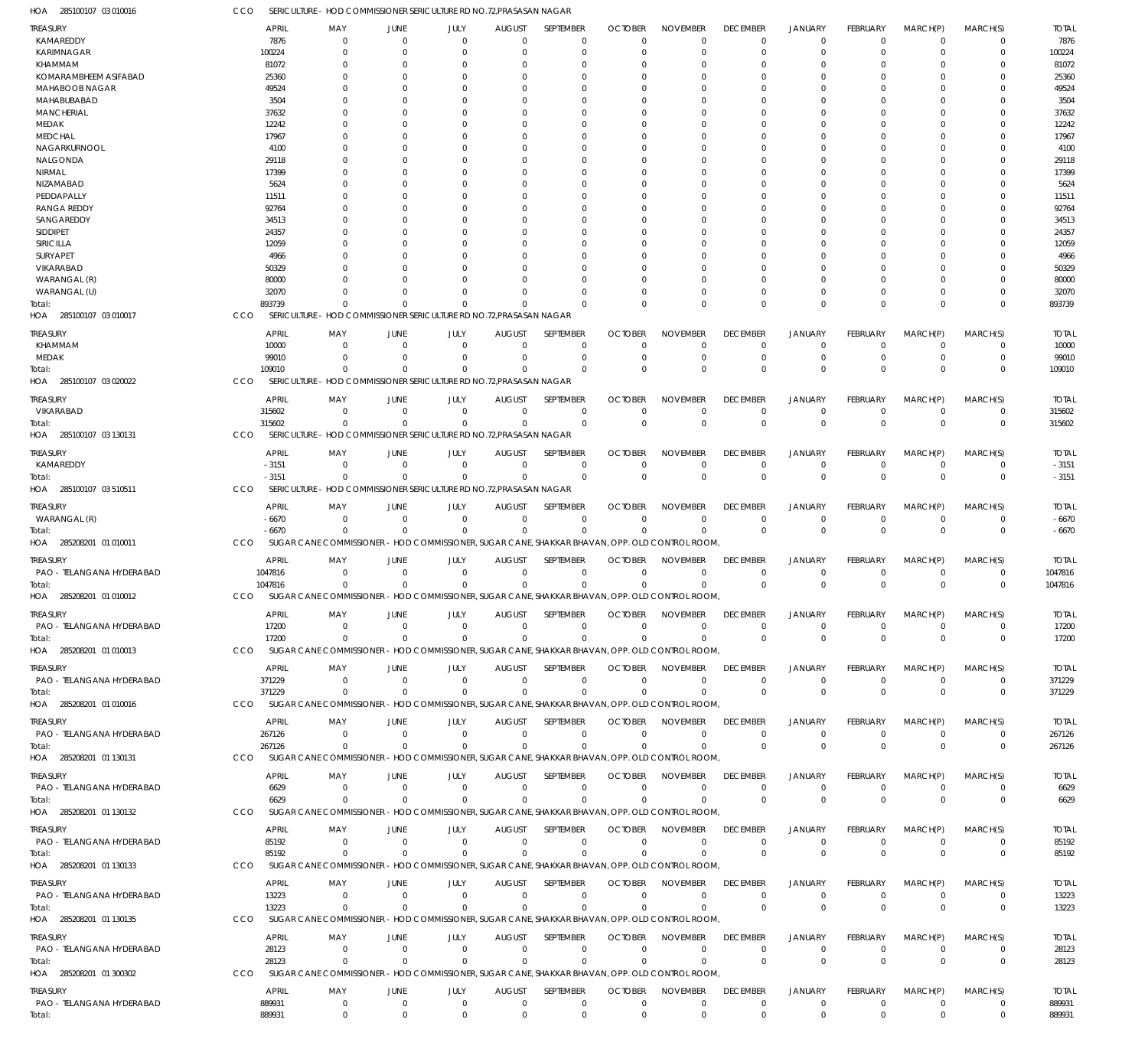| HOA 285208201 03 010011    | CCO              | SUGAR CANE COMMISSIONER - HOD COMMISSIONER, SUGAR CANE, SHAKKAR BHAVAN, OPP. OLD CONTROL ROOM,                 |                |                      |                      |                         |                      |                      |                         |                         |                      |                      |                            |                  |
|----------------------------|------------------|----------------------------------------------------------------------------------------------------------------|----------------|----------------------|----------------------|-------------------------|----------------------|----------------------|-------------------------|-------------------------|----------------------|----------------------|----------------------------|------------------|
| TREASURY                   | APRIL            | MAY                                                                                                            | JUNE           | JULY                 | <b>AUGUST</b>        | <b>SEPTEMBER</b>        | <b>OCTOBER</b>       | <b>NOVEMBER</b>      | <b>DECEMBER</b>         | <b>JANUARY</b>          | <b>FEBRUARY</b>      | MARCH(P)             | MARCH(S)                   | <b>TOTAL</b>     |
| KHAMMAM                    | 102350           | $\Omega$                                                                                                       | $\Omega$       | $\Omega$             | $\Omega$             | $\Omega$                | $\Omega$             |                      | $^{\circ}$              | $\overline{0}$          | $\Omega$             | $\Omega$             | $\Omega$                   | 102350           |
| NIZAMABAD                  | 308391           | $\Omega$                                                                                                       |                | $\Omega$             | $\Omega$             | $\Omega$                | $\Omega$             | $\Omega$             | $\Omega$                | $\mathbf 0$             | $\Omega$             | $\Omega$             | 0                          | 308391           |
| SANGAREDDY                 | 231910           | 0                                                                                                              |                |                      | 0                    | $\Omega$                |                      |                      | $\Omega$                | $\Omega$                |                      | 0                    | 0                          | 231910           |
| Total:<br>03 010012        | 642651<br>CCO    | <sup>0</sup><br>SUGAR CANE COMMISSIONER - HOD COMMISSIONER, SUGAR CANE, SHAKKAR BHAVAN, OPP, OLD CONTROL ROOM. |                | U                    | $\Omega$             | $\Omega$                |                      | $\Omega$             | $\Omega$                | $\Omega$                | $\Omega$             | $\Omega$             | $\Omega$                   | 642651           |
| HOA 285208201              |                  |                                                                                                                |                |                      |                      |                         |                      |                      |                         |                         |                      |                      |                            |                  |
| treasury                   | <b>APRIL</b>     | MAY                                                                                                            | JUNE           | JULY                 | <b>AUGUST</b>        | SEPTEMBER               | <b>OCTOBER</b>       | <b>NOVEMBER</b>      | <b>DECEMBER</b>         | JANUARY                 | <b>FEBRUARY</b>      | MARCH(P)             | MARCH(S)                   | <b>TOTAL</b>     |
| KHAMMAM                    |                  | 800<br>$\Omega$                                                                                                | $\Omega$       | $\Omega$             | $\Omega$             | $\Omega$                | $\Omega$             | $\Omega$             | $^{\circ}$              | $\mathbf 0$             | $\Omega$             | $\Omega$             | 0                          | 800              |
| NIZAMABAD<br>Total:        | 4000<br>4800     | 0<br>$\Omega$                                                                                                  |                | $\Omega$<br>0        | $\Omega$<br>$\Omega$ | $\mathbf 0$<br>$\Omega$ | $\Omega$             | $\Omega$<br>$\Omega$ | $\mathbf 0$<br>$\Omega$ | $\mathbf 0$<br>$\Omega$ | $\Omega$<br>$\Omega$ | 0<br>$\Omega$        | $\mathbf 0$<br>$\mathbf 0$ | 4000<br>4800     |
| 03 010013<br>HOA 285208201 | CCO              | SUGAR CANE COMMISSIONER - HOD COMMISSIONER, SUGAR CANE, SHAKKAR BHAVAN, OPP, OLD CONTROL ROOM.                 |                |                      |                      |                         |                      |                      |                         |                         |                      |                      |                            |                  |
|                            |                  |                                                                                                                |                |                      |                      |                         |                      |                      |                         |                         |                      |                      |                            |                  |
| treasury                   | APRIL            | MAY                                                                                                            | JUNE           | JULY                 | <b>AUGUST</b>        | SEPTEMBER               | <b>OCTOBER</b>       | <b>NOVEMBER</b>      | <b>DECEMBER</b>         | <b>JANUARY</b>          | <b>FEBRUARY</b>      | MARCH(P)             | MARCH(S)                   | <b>TOTAL</b>     |
| KHAMMAM<br>NIZAMABAD       | 39307<br>118203  | $\Omega$<br>$\Omega$                                                                                           | $\Omega$       | $\Omega$<br>$\Omega$ | $\Omega$<br>$\Omega$ | 0<br>$\Omega$           | $\Omega$<br>$\Omega$ | $\Omega$             | $^{\circ}$<br>$\Omega$  | 0<br>$\Omega$           | $\Omega$<br>$\Omega$ | $\Omega$<br>$\Omega$ | $\Omega$<br>0              | 39307<br>118203  |
| SANGAREDDY                 | 89010            | $\Omega$                                                                                                       |                | 0                    | $\Omega$             | $\Omega$                |                      |                      | $\Omega$                | 0                       |                      | $\Omega$             | 0                          | 89010            |
| Total:                     | 246520           | $\Omega$                                                                                                       |                | $\Omega$             | $\Omega$             | $\Omega$                |                      | $\Omega$             | $\Omega$                | $\Omega$                | $\Omega$             | $\Omega$             | $\mathbf 0$                | 246520           |
| 03 010016<br>HOA 285208201 | CCO              | SUGAR CANE COMMISSIONER - HOD COMMISSIONER, SUGAR CANE, SHAKKAR BHAVAN, OPP. OLD CONTROL ROOM,                 |                |                      |                      |                         |                      |                      |                         |                         |                      |                      |                            |                  |
| <b>TREASURY</b>            | <b>APRIL</b>     | MAY                                                                                                            | JUNE           | JULY                 | <b>AUGUST</b>        | SEPTEMBER               | <b>OCTOBER</b>       | <b>NOVEMBER</b>      | <b>DECEMBER</b>         | <b>JANUARY</b>          | <b>FEBRUARY</b>      | MARCH(P)             | MARCH(S)                   | <b>TOTAL</b>     |
| KHAMMAM                    | 19492            | $\Omega$                                                                                                       | $\Omega$       | 0                    | $\Omega$             | $\Omega$                | $\Omega$             |                      | 0                       | 0                       | 0                    | $\Omega$             | $\Omega$                   | 19492            |
| NIZAMABAD                  | 44201            |                                                                                                                |                |                      | 0                    | $\Omega$                |                      | $\Omega$             | 0                       | $\Omega$                |                      | 0                    | $\Omega$                   | 44201            |
| SANGAREDDY                 | 33285            |                                                                                                                |                |                      |                      | $\Omega$                |                      |                      | $\Omega$                | $\Omega$                |                      | O                    | $\Omega$                   | 33285            |
| Total:                     | 96978            |                                                                                                                |                |                      | $\Omega$             | $\Omega$                |                      | $\Omega$             | $\Omega$                | $\Omega$                | $\Omega$             | $\Omega$             | $\Omega$                   | 96978            |
| HOA 285208201<br>03 200    | CCO              | SUGAR CANE COMMISSIONER - HOD COMMISSIONER, SUGAR CANE, SHAKKAR BHAVAN, OPP, OLD CONTROL ROOM                  |                |                      |                      |                         |                      |                      |                         |                         |                      |                      |                            |                  |
| treasury                   | <b>APRIL</b>     | MAY                                                                                                            | JUNE           | JULY                 | <b>AUGUST</b>        | SEPTEMBER               | <b>OCTOBER</b>       | <b>NOVEMBER</b>      | <b>DECEMBER</b>         | <b>JANUARY</b>          | <b>FEBRUARY</b>      | MARCH(P)             | MARCH(S)                   | <b>TOTAL</b>     |
| NIZAMABAD                  | 43060            | $\Omega$                                                                                                       | $\Omega$       | $\Omega$             | $\Omega$             | 0                       | $\Omega$             |                      | $\mathbf 0$             | $\overline{0}$          | $\Omega$             | $\Omega$             | $\Omega$                   | 43060            |
| SANGAREDDY                 | 22639            | $\Omega$                                                                                                       |                | $\Omega$             | $\Omega$             | 0                       | $\Omega$             | $\Omega$             | 0                       | $\overline{0}$          | $\Omega$             | 0                    | 0                          | 22639            |
| Total:                     | 65699            | $\Omega$                                                                                                       |                | 0                    | $\Omega$             | $\Omega$                | $\Omega$             | $\Omega$             | $\Omega$                | $\Omega$                | $\Omega$             | $\Omega$             | $\Omega$                   | 65699            |
| HOA 285280001 01 010011    | CCO              | INDUSTRIES - HOD COMMISSIONER OF INDUSTRIES, CHIRAG ALI LANE, ABIDS,                                           |                |                      |                      |                         |                      |                      |                         |                         |                      |                      |                            |                  |
| treasury                   | <b>APRIL</b>     | MAY                                                                                                            | JUNE           | JULY                 | <b>AUGUST</b>        | SEPTEMBER               | <b>OCTOBER</b>       | <b>NOVEMBER</b>      | <b>DECEMBER</b>         | <b>JANUARY</b>          | <b>FEBRUARY</b>      | MARCH(P)             | MARCH(S)                   | <b>TOTAL</b>     |
| PAO - TELANGANA HYDERABAD  | 4185068          | $\Omega$                                                                                                       | $\Omega$       | $\Omega$             | 0                    | $\mathbf 0$             | $\Omega$             | $\Omega$             | $^{\circ}$              | $\overline{0}$          | $\Omega$             | 0                    | 0                          | 4185068          |
| Total:                     | 4185068          | $\Omega$                                                                                                       | $\Omega$       | $\Omega$             | $\Omega$             | $\mathbf 0$             | $\Omega$             | $\Omega$             | $\mathbf 0$             | $\Omega$                | $\Omega$             | $\Omega$             | $\mathbf 0$                | 4185068          |
| HOA 285280001 01 010012    | CCO              | INDUSTRIES - HOD COMMISSIONER OF INDUSTRIES, CHIRAG ALI LANE, ABIDS,                                           |                |                      |                      |                         |                      |                      |                         |                         |                      |                      |                            |                  |
| treasury                   | <b>APRIL</b>     | MAY                                                                                                            | JUNE           | JULY                 | <b>AUGUST</b>        | SEPTEMBER               | <b>OCTOBER</b>       | <b>NOVEMBER</b>      | <b>DECEMBER</b>         | <b>JANUARY</b>          | FEBRUARY             | MARCH(P)             | MARCH(S)                   | <b>TOTAL</b>     |
| PAO - TELANGANA HYDERABAD  | 73600            | $\Omega$                                                                                                       | $\Omega$       | $\Omega$             | $\Omega$             | $\mathbf 0$             | $\Omega$             | $\Omega$             | $\mathbf 0$             | $\overline{0}$          | $\Omega$             | $\Omega$             | 0                          | 73600            |
| Total:                     | 73600            | $\Omega$                                                                                                       | $\Omega$       | $\Omega$             | $\Omega$             | $\mathbf 0$             | $\mathbf 0$          | $\Omega$             | $\mathbf 0$             | $\overline{0}$          | $\Omega$             | $\Omega$             | $\mathbf 0$                | 73600            |
| HOA 285280001 01 010013    | CCO              | INDUSTRIES - HOD COMMISSIONER OF INDUSTRIES, CHIRAG ALI LANE, ABIDS,                                           |                |                      |                      |                         |                      |                      |                         |                         |                      |                      |                            |                  |
| TREASURY                   | APRIL            | MAY                                                                                                            | JUNE           | JULY                 | <b>AUGUST</b>        | SEPTEMBER               | <b>OCTOBER</b>       | <b>NOVEMBER</b>      | <b>DECEMBER</b>         | <b>JANUARY</b>          | <b>FEBRUARY</b>      | MARCH(P)             | MARCH(S)                   | <b>TOTAL</b>     |
| PAO - TELANGANA HYDERABAD  | 1519722          | $\Omega$                                                                                                       | $\Omega$       | $\Omega$             | $\mathbf 0$          | $\mathbf 0$             | $\Omega$             |                      | $\overline{0}$          | $\overline{0}$          | $\Omega$             | 0                    | 0                          | 1519722          |
| Total:                     | 1519722          | $\Omega$                                                                                                       | $\Omega$       | $\Omega$             | $\Omega$             | $\mathbf 0$             | $\Omega$             | $\Omega$             | $\mathbf 0$             | $\overline{0}$          | $\Omega$             | $\Omega$             | $\mathbf 0$                | 1519722          |
| HOA 285280001 01 010016    | CCO              | INDUSTRIES - HOD COMMISSIONER OF INDUSTRIES, CHIRAG ALI LANE, ABIDS,                                           |                |                      |                      |                         |                      |                      |                         |                         |                      |                      |                            |                  |
| treasury                   | APRIL            | MAY                                                                                                            | JUNE           | JULY                 | AUGUST               | SEPTEMBER               | <b>OCTOBER</b>       | <b>NOVEMBER</b>      | <b>DECEMBER</b>         | <b>JANUARY</b>          | <b>FEBRUARY</b>      | MARCH(P)             | MARCH(S)                   | <b>TOTAL</b>     |
| PAO - TELANGANA HYDERABAD  | 1041058          | $\Omega$                                                                                                       | $\Omega$       | $\Omega$             | $\Omega$             | 0                       | $\Omega$             |                      | $^{\circ}$              | $\overline{0}$          | $\Omega$             | 0                    | 0                          | 1041058          |
| Total:                     | 1041058          | $\Omega$                                                                                                       | $\Omega$       | $\Omega$             | $\Omega$             | $\Omega$                | $\Omega$             | $\Omega$             | $\Omega$                | $\Omega$                | $\Omega$             | $\Omega$             | $\mathbf 0$                | 1041058          |
| HOA 285280001 01 010017    | CCO              | INDUSTRIES - HOD COMMISSIONER OF INDUSTRIES, CHIRAG ALI LANE, ABIDS,                                           |                |                      |                      |                         |                      |                      |                         |                         |                      |                      |                            |                  |
| ireasury                   | APRIL            | MAY                                                                                                            | JUNE           | JULY                 | <b>AUGUST</b>        | SEPTEMBER               | <b>OCTOBER</b>       | <b>NOVEMBER</b>      | <b>DECEMBER</b>         | JANUARY                 | FEBRUARY             | MARCH(P)             | MARCH(S)                   | <b>TOTAL</b>     |
| PAO - TELANGANA HYDERABAD  | 300000           | $\mathbf{0}$                                                                                                   | $\overline{0}$ | $\Omega$             | 0                    | 0                       | $\Omega$             | $\Omega$             | 0                       | $\overline{0}$          | $\Omega$             | 0                    | 0                          | 300000           |
| Total:                     | 300000           | $\Omega$                                                                                                       | $\Omega$       | $\Omega$             | $\Omega$             | $\mathbf 0$             | $\Omega$             | $\Omega$             | $\mathbf 0$             | $\overline{0}$          | $\Omega$             | $\Omega$             | $\mathbf 0$                | 300000           |
| HOA 285280001 01 010018    | CCO              | INDUSTRIES - HOD COMMISSIONER OF INDUSTRIES, CHIRAG ALI LANE, ABIDS,                                           |                |                      |                      |                         |                      |                      |                         |                         |                      |                      |                            |                  |
| treasury                   | <b>APRIL</b>     | MAY                                                                                                            | JUNE           | JULY                 | <b>AUGUST</b>        | <b>SEPTEMBER</b>        | <b>OCTOBER</b>       | <b>NOVEMBER</b>      | <b>DECEMBER</b>         | <b>JANUARY</b>          | <b>FEBRUARY</b>      | MARCH(P)             | MARCH(S)                   | <b>TOTAL</b>     |
| PAO - TELANGANA HYDERABAD  | 60119            | $\Omega$                                                                                                       | $\overline{0}$ | $\mathbf 0$          | $\mathbf 0$          | $\mathbf 0$             | $\Omega$             | $\Omega$             | $\mathbf 0$             | $\overline{0}$          | $\Omega$             | - 0                  | $\mathbf 0$                | 60119            |
| Total:                     | 60119            | $\Omega$                                                                                                       | $\Omega$       | $\Omega$             | $\Omega$             | $\mathbf 0$             | $\mathbf 0$          | $\mathbf 0$          | $\mathbf 0$             | $\overline{0}$          | $\mathbf 0$          | $\mathbf 0$          | $\mathbf 0$                | 60119            |
| HOA 285280001 01 130131    | CCO              | INDUSTRIES - HOD COMMISSIONER OF INDUSTRIES, CHIRAG ALI LANE, ABIDS,                                           |                |                      |                      |                         |                      |                      |                         |                         |                      |                      |                            |                  |
| treasury                   | <b>APRIL</b>     | MAY                                                                                                            | JUNE           | JULY                 | <b>AUGUST</b>        | SEPTEMBER               | <b>OCTOBER</b>       | <b>NOVEMBER</b>      | <b>DECEMBER</b>         | <b>JANUARY</b>          | <b>FEBRUARY</b>      | MARCH(P)             | MARCH(S)                   | <b>TOTAL</b>     |
| PAO - TELANGANA HYDERABAD  | 9779             | 0                                                                                                              | $\overline{0}$ | $\Omega$             | 0                    | $\mathbf 0$             | $\Omega$             | $\Omega$             | $\mathbf 0$             | $\mathbf 0$             | $\Omega$             | 0                    | 0                          | 9779             |
| Total:                     | 9779             | $\Omega$                                                                                                       | $\Omega$       | $\Omega$             | $\Omega$             | $\mathbf 0$             | $\Omega$             | $\Omega$             | $\mathbf 0$             | $\overline{0}$          | $\mathbf 0$          | $\mathbf 0$          | $\mathbf 0$                | 9779             |
| HOA 285280001 01 130135    | CCO              | INDUSTRIES - HOD COMMISSIONER OF INDUSTRIES, CHIRAG ALI LANE, ABIDS,                                           |                |                      |                      |                         |                      |                      |                         |                         |                      |                      |                            |                  |
| treasury                   | <b>APRIL</b>     | MAY                                                                                                            | JUNE           | JULY                 | <b>AUGUST</b>        | SEPTEMBER               | <b>OCTOBER</b>       | <b>NOVEMBER</b>      | <b>DECEMBER</b>         | <b>JANUARY</b>          | <b>FEBRUARY</b>      | MARCH(P)             | MARCH(S)                   | <b>TOTAL</b>     |
| PAO - TELANGANA HYDERABAD  | 78666            | 0                                                                                                              | $\overline{0}$ | $\Omega$             | 0                    | 0                       | $\Omega$             | $\Omega$             | $^{\circ}$              | $\mathbf 0$             | 0                    | 0                    | 0                          | 78666            |
| Total:                     | 78666            | $\Omega$                                                                                                       | $\Omega$       | $\Omega$             | $\Omega$             | $\mathbf 0$             | $\Omega$             | $\Omega$             | $\,0\,$                 | $\overline{0}$          | $\Omega$             | $\Omega$             | $\mathbf 0$                | 78666            |
| HOA 285280001 01 310318    | CCO              | INDUSTRIES - HOD COMMISSIONER OF INDUSTRIES, CHIRAG ALI LANE, ABIDS,                                           |                |                      |                      |                         |                      |                      |                         |                         |                      |                      |                            |                  |
| treasury                   | <b>APRIL</b>     | MAY                                                                                                            | JUNE           | JULY                 | <b>AUGUST</b>        | SEPTEMBER               | <b>OCTOBER</b>       | <b>NOVEMBER</b>      | <b>DECEMBER</b>         | <b>JANUARY</b>          | <b>FEBRUARY</b>      | MARCH(P)             | MARCH(S)                   | <b>TOTAL</b>     |
| PAO - TELANGANA HYDERABAD  | 20000            | 0                                                                                                              | $\overline{0}$ | $\mathbf 0$          | $\mathbf 0$          | $\mathbf 0$             | $\Omega$             | $\Omega$             | $\mathbf 0$             | $\mathbf 0$             | $\Omega$             | 0                    | $\mathbf 0$                | 20000            |
| Total:                     | 20000            | $\Omega$                                                                                                       | $\Omega$       | $\Omega$             | $\Omega$             | $\mathbf 0$             | $\Omega$             | $\Omega$             | $\mathbf 0$             | $\overline{0}$          | $\Omega$             | $\mathbf 0$          | $\mathbf 0$                | 20000            |
| HOA 285280001 03 010011    | CCO              | INDUSTRIES - HOD COMMISSIONER OF INDUSTRIES, CHIRAG ALI LANE, ABIDS,                                           |                |                      |                      |                         |                      |                      |                         |                         |                      |                      |                            |                  |
| treasury                   | APRIL            | MAY                                                                                                            | JUNE           | JULY                 | <b>AUGUST</b>        | SEPTEMBER               | <b>OCTOBER</b>       | <b>NOVEMBER</b>      | <b>DECEMBER</b>         | <b>JANUARY</b>          | <b>FEBRUARY</b>      | MARCH(P)             | MARCH(S)                   | <b>TOTAL</b>     |
| ADILABAD                   | 262820           | 0                                                                                                              | $\overline{0}$ | 0                    | 0                    | 0                       | $\Omega$             | $\Omega$             | $\overline{0}$          | $\overline{0}$          | $\Omega$             | $\Omega$             | 0                          | 262820           |
| <b>BHADRADI KOTHAGUDEM</b> | 218740           | 0                                                                                                              | 0              | 0                    | $\Omega$             | 0                       | $\Omega$             | $\Omega$             | 0                       | 0                       | 0                    | 0                    | 0                          | 218740           |
| <b>JAGTIAL</b>             | 83630            | 0                                                                                                              | $\Omega$       | 0                    | 0                    | $\Omega$                | $\Omega$             | $\Omega$             | $\Omega$                | 0                       |                      | 0                    | $\Omega$                   | 83630            |
| JANGAON                    | 96590            |                                                                                                                | $\Omega$       | 0                    | $\Omega$             | 0                       |                      | $\Omega$             | $\Omega$                | $\Omega$                |                      | $\Omega$             | $\Omega$                   | 96590            |
| JOGULAMBA GADWAL           | 117510           |                                                                                                                | $\Omega$       | 0                    | $\Omega$             | $\Omega$                | $\Omega$             |                      | $\Omega$                | $\Omega$                | 0                    | $\Omega$             | $\Omega$                   | 117510           |
| KAMAREDDY<br>KARIMNAGAR    | 289114<br>289875 |                                                                                                                |                | 0<br>0               | $\Omega$<br>$\Omega$ | 0<br>$\Omega$           | C                    | $\Omega$             | $\Omega$<br>$\Omega$    | $\Omega$<br>$\Omega$    |                      | $\Omega$<br>$\Omega$ | 0<br>$\Omega$              | 289114<br>289875 |
| KHAMMAM                    | 1080287          | 0                                                                                                              |                | 0                    | $\Omega$             | $\Omega$                | $\Omega$             | $\Omega$             | $\Omega$                | $\Omega$                |                      | $\Omega$             | 0                          | 1080287          |
| MAHABOOB NAGAR             | 336948           | 0                                                                                                              | $\Omega$       | $\Omega$             | $\Omega$             | $\Omega$                | $\Omega$             | $\Omega$             | $\Omega$                | $\Omega$                | $\Omega$             | $\Omega$             | $\mathbf 0$                | 336948           |
| MAHABUBABAD                | 124340           | 0                                                                                                              | $\Omega$       | 0                    | 0                    | 0                       | $\Omega$             | $\mathbf 0$          | $\mathbf 0$             | 0                       | $\Omega$             | 0                    | 0                          | 124340           |
| <b>MANCHERIAL</b>          | 222700           | $\Omega$                                                                                                       | $\Omega$       | $\Omega$             | $\Omega$             | $\Omega$                | $\Omega$             | $\Omega$             | $\Omega$                | $\Omega$                | $\Omega$             | $\Omega$             | $\Omega$                   | 222700           |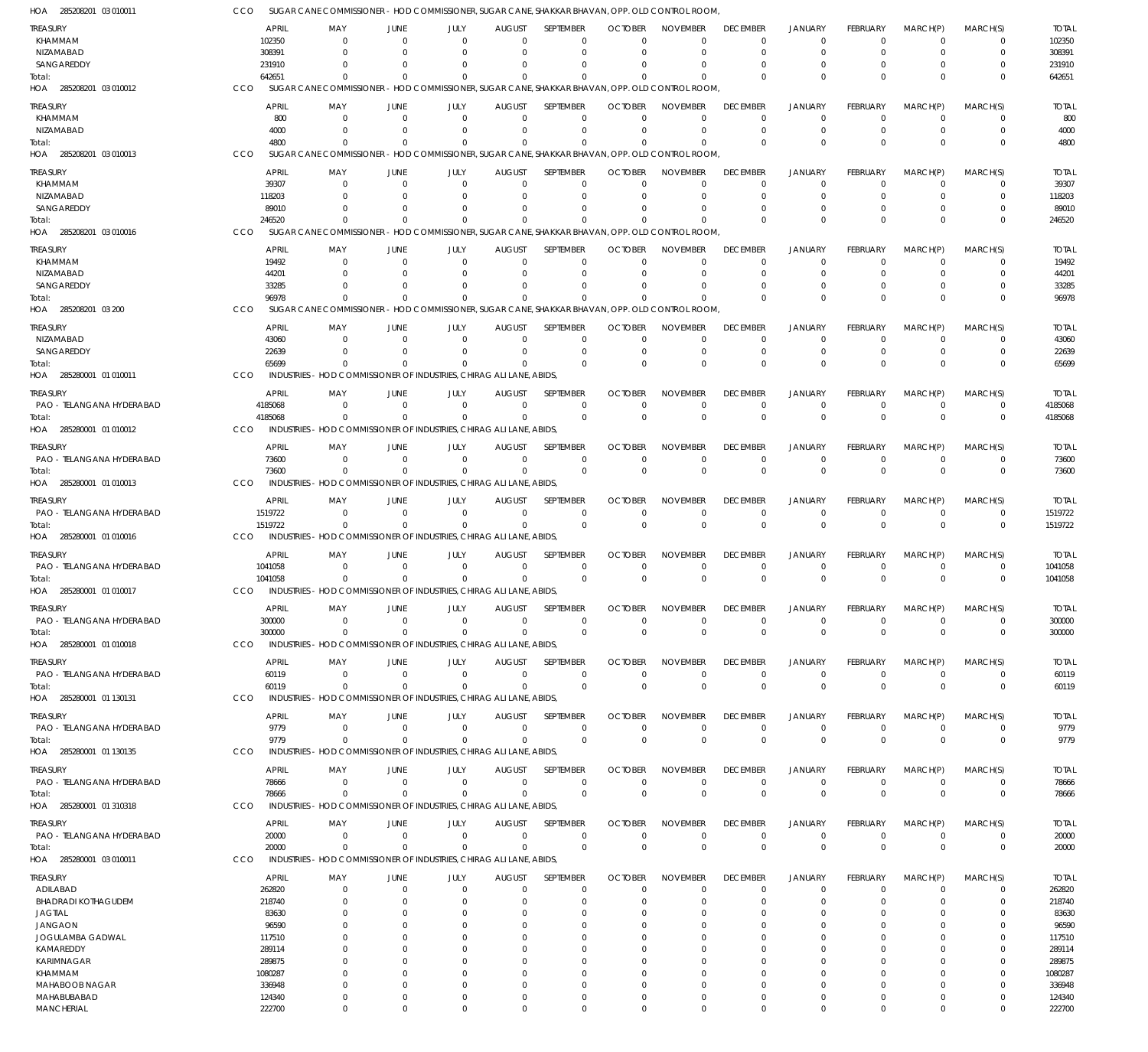285280001 03 010011 HOA CCO INDUSTRIES - HOD COMMISSIONER OF INDUSTRIES, CHIRAG ALI LANE, ABIDS,

| TREASURY                      | <b>APRIL</b>   | MAY                                                                  | JUNE                         | JULY                       | <b>AUGUST</b>    | SEPTEMBER                  | <b>OCTOBER</b>   | <b>NOVEMBER</b>            | <b>DECEMBER</b>           | <b>JANUARY</b>             | <b>FEBRUARY</b> | MARCH(P)                   | MARCH(S)         | <b>TOTAL</b>   |
|-------------------------------|----------------|----------------------------------------------------------------------|------------------------------|----------------------------|------------------|----------------------------|------------------|----------------------------|---------------------------|----------------------------|-----------------|----------------------------|------------------|----------------|
| MEDAK                         | 180920         | $\mathbf 0$                                                          | $\mathbf{0}$                 | $\mathbf 0$                | $\overline{0}$   | $\mathbf 0$                | $\overline{0}$   | $\mathbf 0$                | $\mathbf 0$               | $\mathbf 0$                | $\mathbf 0$     | $\mathbf 0$                | $\mathbf 0$      | 180920         |
|                               |                |                                                                      |                              |                            |                  |                            |                  |                            |                           |                            |                 |                            |                  |                |
| <b>MEDCHAL</b>                | 563070         | $\mathbf 0$                                                          | $\overline{0}$               | $\mathbf 0$                | $\Omega$         | $\mathbf 0$                | $^{\circ}$       | $\mathbf 0$                | $\mathbf 0$               | $\mathbf 0$                | $\Omega$        | $\Omega$                   | $\Omega$         | 563070         |
| NAGARKURNOOL                  | 134430         | $\mathbf 0$                                                          | $\Omega$                     | $\Omega$                   | -C               | $\mathbf 0$                | $\Omega$         | $\mathbf 0$                | $\Omega$                  | $\mathbf 0$                | $\Omega$        | $\Omega$                   | $\Omega$         | 134430         |
| NALGONDA                      | 374950         | $\mathbf 0$                                                          | -0                           | $\Omega$                   | -C               | $\mathbf 0$                | $\Omega$         | $\Omega$                   | $\Omega$                  | $\Omega$                   | ſ               | $\Omega$                   |                  | 374950         |
| NIRMAL                        | 70450          | $\mathbf 0$                                                          | -0                           | $\Omega$                   | $\Omega$         | $\mathbf 0$                | $\Omega$         | $\mathbf 0$                | $\Omega$                  | $\mathbf 0$                | ſ               | $\Omega$                   | $\Omega$         | 70450          |
| NIZAMABAD                     | 437185         | $\Omega$                                                             | -C                           | $\Omega$                   |                  | $\Omega$                   | $\Omega$         | $\Omega$                   | $\Omega$                  | $\Omega$                   |                 | $\Omega$                   |                  | 437185         |
|                               |                |                                                                      |                              |                            |                  |                            |                  |                            |                           |                            |                 |                            |                  |                |
| PAO - TELANGANA HYDERABAD     | 395130         | $\mathbf 0$                                                          | -0                           | $\Omega$                   | -C               | $\mathbf 0$                | $\Omega$         | $\mathbf 0$                | $\Omega$                  | $\Omega$                   |                 | $\Omega$                   | $\Omega$         | 395130         |
| PEDDAPALLY                    | 206600         | $\Omega$                                                             | -C                           | $\Omega$                   | ſ                | $\Omega$                   | $\Omega$         | $\Omega$                   | $\Omega$                  | $\Omega$                   |                 | $\Omega$                   |                  | 206600         |
| <b>RANGA REDDY</b>            | 501270         | $\mathbf 0$                                                          | -C                           | $\Omega$                   | -C               | $\mathbf 0$                | $\Omega$         | $\mathbf 0$                | $\Omega$                  | $\Omega$                   |                 | $\Omega$                   | $\Omega$         | 501270         |
| SANGAREDDY                    | 503557         | $\mathbf 0$                                                          | -0                           | $\Omega$                   | -C               | $\mathbf 0$                | $\Omega$         | $\mathbf 0$                | $\Omega$                  | $\Omega$                   |                 | $\Omega$                   |                  | 503557         |
|                               |                | $\Omega$                                                             | -C                           | $\Omega$                   | -C               |                            | $\Omega$         | $\mathbf 0$                | $\Omega$                  | $\Omega$                   |                 | $\Omega$                   | $\Omega$         |                |
| <b>SIDDIPET</b>               | 296524         |                                                                      |                              |                            |                  | $\mathbf 0$                |                  |                            |                           |                            |                 |                            |                  | 296524         |
| SIRICILLA                     | 152171         | $\Omega$                                                             | -C                           | $\Omega$                   |                  | $\Omega$                   | $\Omega$         | $\Omega$                   | $\Omega$                  | $\Omega$                   |                 | $\Omega$                   |                  | 152171         |
| SURYAPET                      | 349600         | $\mathbf 0$                                                          | -C                           | $\Omega$                   | $\Omega$         | $\mathbf 0$                | $\Omega$         | $\mathbf 0$                | $\Omega$                  | $\Omega$                   |                 | $\Omega$                   | $\Omega$         | 349600         |
| VIKARABAD                     | 253101         | $\Omega$                                                             | -C                           | $\Omega$                   |                  | $\Omega$                   | $\Omega$         | $\mathbf 0$                | $\Omega$                  | $\Omega$                   |                 | $\Omega$                   |                  | 253101         |
| WARANGAL (R)                  | 157310         | $\mathbf 0$                                                          | -0                           | $\Omega$                   | -C               | $\mathbf 0$                | $\Omega$         | $\mathbf 0$                | $\Omega$                  | $\mathbf 0$                |                 | $\Omega$                   | $\Omega$         | 157310         |
|                               |                |                                                                      |                              |                            |                  |                            |                  |                            |                           |                            |                 |                            |                  |                |
| WARANGAL (U)                  | 222290         | $\Omega$                                                             | -C                           | $\mathbf{0}$               | $\Omega$         | $\mathbf 0$                | $\Omega$         | $\mathbf 0$                | $\Omega$                  | $\Omega$                   | ſ               | $\Omega$                   | $\Omega$         | 222290         |
| YADADRI                       | 281150         | $\mathbf 0$                                                          | $\Omega$                     | $\mathbf 0$                | $\Omega$         | $\mathbf 0$                | $\Omega$         | $\mathbf 0$                | $\Omega$                  | $\mathbf 0$                | $\Omega$        | $\Omega$                   | $\Omega$         | 281150         |
| Total:                        | 8202262        | $\mathbf 0$                                                          | $\Omega$                     | $\mathbf 0$                | $\Omega$         | $\mathbf 0$                | $\Omega$         | $\Omega$                   | $\Omega$                  | $\mathbf 0$                | $\Omega$        | $\Omega$                   | $\Omega$         | 8202262        |
| 285280001 03 010012<br>HOA    | CCO            | INDUSTRIES - HOD COMMISSIONER OF INDUSTRIES, CHIRAG ALI LANE, ABIDS, |                              |                            |                  |                            |                  |                            |                           |                            |                 |                            |                  |                |
|                               |                |                                                                      |                              |                            |                  |                            |                  |                            |                           |                            |                 |                            |                  |                |
| TREASURY                      | <b>APRIL</b>   | MAY                                                                  | JUNE                         | JULY                       | <b>AUGUST</b>    | SEPTEMBER                  | <b>OCTOBER</b>   | <b>NOVEMBER</b>            | <b>DECEMBER</b>           | <b>JANUARY</b>             | <b>FEBRUARY</b> | MARCH(P)                   | MARCH(S)         | <b>TOTAL</b>   |
| ADILABAD                      | 5078           | $\mathbf 0$                                                          | $\Omega$                     | $\mathbf 0$                | $\Omega$         | $\mathbf 0$                | $\Omega$         | $\mathbf 0$                | $\mathbf 0$               | $\mathbf 0$                | $\Omega$        | $\Omega$                   | $\Omega$         | 5078           |
|                               |                |                                                                      |                              |                            |                  |                            |                  |                            |                           |                            |                 |                            |                  |                |
| <b>BHADRADI KOTHAGUDEM</b>    | 420            | $\mathbf 0$                                                          | $\Omega$                     | $\mathbf 0$                | $\Omega$         | $\mathbf 0$                | $\Omega$         | $\mathbf 0$                | $^{\circ}$                | $\mathbf 0$                | $\Omega$        | $\Omega$                   | $\mathbf 0$      | 420            |
| KAMAREDDY                     | 2000           | $\mathbf 0$                                                          | $\Omega$                     | $\Omega$                   | 0                | $\mathbf 0$                | $\Omega$         | $\mathbf 0$                | $\Omega$                  | $\mathbf 0$                | $\Omega$        | $\Omega$                   | $\Omega$         | 2000           |
| KARIMNAGAR                    | 3080           | $\Omega$                                                             | $\Omega$                     | $\Omega$                   | $\Omega$         | $\Omega$                   | $\Omega$         | $\mathbf 0$                | $\Omega$                  | $\Omega$                   | $\Omega$        | $\Omega$                   | $\Omega$         | 3080           |
| KHAMMAM                       | 9448           | $\mathbf 0$                                                          | C.                           | $\Omega$                   | $\Omega$         | $\mathbf 0$                | $\Omega$         | $\Omega$                   | $\Omega$                  | $\Omega$                   | $\Omega$        | $\Omega$                   | $\Omega$         | 9448           |
|                               |                |                                                                      |                              |                            |                  |                            |                  |                            |                           |                            |                 |                            |                  |                |
| <b>MEDCHAL</b>                | 2000           | $\Omega$                                                             | $\Omega$                     | $\Omega$                   | $\Omega$         | $\Omega$                   | $\Omega$         | $\mathbf 0$                | $\Omega$                  | $\Omega$                   | $\Omega$        | $\Omega$                   | $\Omega$         | 2000           |
| NALGONDA                      | 2756           | $\Omega$                                                             | -C                           | $\Omega$                   | $\Omega$         | $\Omega$                   | $\Omega$         | $\Omega$                   | $\Omega$                  | $\Omega$                   | $\sqrt{ }$      | $\Omega$                   | $\Omega$         | 2756           |
| NIZAMABAD                     | 4050           | $\Omega$                                                             | $\Omega$                     | $\Omega$                   | $\Omega$         | $\mathbf 0$                | $\Omega$         | $\mathbf 0$                | $\Omega$                  | $\Omega$                   | $\Omega$        | $\Omega$                   | $\Omega$         | 4050           |
| PAO - TELANGANA HYDERABAD     | 9007           | $\Omega$                                                             | -C                           | $\Omega$                   | $\Omega$         | $\Omega$                   | $\Omega$         | $\Omega$                   | $\Omega$                  | $\Omega$                   | $\Omega$        | $\Omega$                   | $\Omega$         | 9007           |
|                               |                |                                                                      |                              |                            |                  |                            |                  |                            |                           |                            |                 |                            |                  |                |
| PEDDAPALLY                    | 1546           | $\Omega$                                                             | $\Omega$                     | $\Omega$                   | $\Omega$         | $\Omega$                   | $\Omega$         | $\Omega$                   | $\Omega$                  | $\Omega$                   | $\Omega$        | $\Omega$                   | $\Omega$         | 1546           |
| <b>RANGA REDDY</b>            | 8700           | $\mathbf 0$                                                          | -C                           | $\Omega$                   | $\Omega$         | $\mathbf 0$                | $\Omega$         | $\Omega$                   | $\Omega$                  | $\mathbf 0$                | $\Omega$        | $\Omega$                   | $\Omega$         | 8700           |
| SANGAREDDY                    | 2000           | $\Omega$                                                             | $\Omega$                     | $\Omega$                   | $\Omega$         | $\Omega$                   | $\Omega$         | $\mathbf 0$                | $\Omega$                  | $\Omega$                   | $\Omega$        | $\Omega$                   | $\Omega$         | 2000           |
| SURYAPET                      | 400            | $\Omega$                                                             | -C                           | $\Omega$                   | $\Omega$         | $\mathbf 0$                | $\Omega$         | $\Omega$                   | $\Omega$                  | $\Omega$                   | $\Omega$        | $\Omega$                   | $\Omega$         | 400            |
|                               |                |                                                                      |                              |                            |                  |                            |                  |                            |                           |                            |                 |                            |                  |                |
| VIKARABAD                     | 2420           | $\Omega$                                                             | $\Omega$                     | $\Omega$                   | $\Omega$         | $\Omega$                   | $\Omega$         | $\mathbf 0$                | $\Omega$                  | $\Omega$                   | $\Omega$        | $\Omega$                   | $\Omega$         | 2420           |
| WARANGAL (R)                  | 1350           | $\Omega$                                                             | $\Omega$                     | $\Omega$                   | $\Omega$         | $\mathbf 0$                | $\Omega$         | $\Omega$                   | $\Omega$                  | $\mathbf 0$                | $\Omega$        | $\Omega$                   | $\Omega$         | 1350           |
| WARANGAL (U)                  | 2300           | $\Omega$                                                             | $\Omega$                     | $\mathbf 0$                | $\Omega$         | $\mathbf 0$                | $\Omega$         | $\mathbf 0$                | $\Omega$                  | $\mathbf 0$                | $\Omega$        | $\Omega$                   | $\Omega$         | 2300           |
| Total:                        | 56555          | $\Omega$                                                             | $\Omega$                     | $\Omega$                   | $\Omega$         | $\mathbf 0$                | $\Omega$         | $\Omega$                   | $\Omega$                  | $\mathbf 0$                | $\Omega$        | $\Omega$                   | $\Omega$         | 56555          |
|                               |                |                                                                      |                              |                            |                  |                            |                  |                            |                           |                            |                 |                            |                  |                |
| 285280001 03 010013<br>HOA    | CCO            | INDUSTRIES - HOD COMMISSIONER OF INDUSTRIES, CHIRAG ALI LANE, ABIDS, |                              |                            |                  |                            |                  |                            |                           |                            |                 |                            |                  |                |
| TREASURY                      | <b>APRIL</b>   | MAY                                                                  | JUNE                         | JULY                       | <b>AUGUST</b>    | SEPTEMBER                  | <b>OCTOBER</b>   | <b>NOVEMBER</b>            | <b>DECEMBER</b>           | <b>JANUARY</b>             | FEBRUARY        | MARCH(P)                   | MARCH(S)         | <b>TOTAL</b>   |
|                               |                |                                                                      |                              |                            |                  |                            |                  |                            |                           |                            |                 |                            |                  |                |
| ADILABAD                      | 100976         | $\mathbf 0$                                                          | $\overline{0}$               | $\mathbf 0$                | $\overline{0}$   | $\mathbf 0$                | $\overline{0}$   | $\mathbf 0$                | $\overline{0}$            | $\mathbf 0$                | $\mathbf 0$     | $\Omega$                   | $\mathbf 0$      | 100976         |
| <b>BHADRADI KOTHAGUDEM</b>    | 84062          | $\mathbf 0$                                                          | $\Omega$                     | $\mathbf 0$                | 0                | $\mathbf 0$                | $\overline{0}$   | $\mathbf 0$                | $\mathbf 0$               | $\mathbf 0$                | $\Omega$        | $\Omega$                   | $\Omega$         | 84062          |
| <b>JAGTIAL</b>                | 32091          | $\mathbf 0$                                                          | $\Omega$                     | $\Omega$                   | -C               | $\mathbf 0$                | $\Omega$         | $\mathbf 0$                | $\Omega$                  | $\mathbf 0$                | ſ               | $\Omega$                   | $\Omega$         | 32091          |
| <b>JANGAON</b>                | 37078          | $\mathbf 0$                                                          | C.                           | $\Omega$                   | -C               | $\mathbf 0$                | $\Omega$         | $\Omega$                   | $\Omega$                  | $\Omega$                   | ſ               | $\Omega$                   | $\Omega$         | 37078          |
|                               |                |                                                                      |                              |                            |                  |                            |                  |                            |                           |                            |                 |                            |                  |                |
| JOGULAMBA GADWAL              | 45178          | $\mathbf 0$                                                          | -C                           | $\Omega$                   | $\Omega$         | $\mathbf 0$                | $\Omega$         | $\mathbf 0$                | $\Omega$                  | $\Omega$                   |                 | $\Omega$                   | $\Omega$         | 45178          |
| KAMAREDDY                     | 110981         | $\Omega$                                                             | -0                           | $\Omega$                   | $\Omega$         | $\mathbf 0$                | $\Omega$         | $\Omega$                   | $\Omega$                  | $\Omega$                   |                 | $\Omega$                   |                  | 110981         |
| KARIMNAGAR                    | 111256         | $\mathbf 0$                                                          | $\Omega$                     | $\Omega$                   | $\Omega$         | $\mathbf 0$                | $\Omega$         | $\mathbf 0$                | $\Omega$                  | $\mathbf 0$                | $\Omega$        | $\Omega$                   | $\Omega$         | 111256         |
| KHAMMAM                       | 435594         | $\mathbf 0$                                                          | $\Omega$                     | $\mathbf 0$                | $\Omega$         | $\mathbf 0$                | $\Omega$         | $\mathbf 0$                | $\Omega$                  | $\Omega$                   | $\Omega$        | $\Omega$                   | $\Omega$         | 435594         |
|                               |                |                                                                      |                              |                            |                  |                            |                  |                            |                           |                            |                 |                            |                  |                |
| MAHABOOB NAGAR                | 118290         | $\mathbf 0$                                                          |                              | $\Omega$                   |                  | 0                          | -C               | $\Omega$                   |                           | $\Omega$                   |                 |                            |                  | 118290         |
| MAHABUBABAD                   | 38528          | $\mathbf 0$                                                          | $\Omega$                     | $\Omega$                   | $\Omega$         | $\mathbf 0$                | $\Omega$         | $\mathbf 0$                | $\Omega$                  | $\mathbf 0$                | $\Omega$        | $\Omega$                   | $\Omega$         | 38528          |
| <b>MANCHERIAL</b>             | 85529          | $\mathbf 0$                                                          | $\Omega$                     | $\mathbf{0}$               | 0                | $\mathbf 0$                | $\Omega$         | $\mathbf 0$                | $\Omega$                  | $\mathbf 0$                | $\Omega$        | $\Omega$                   | $\Omega$         | 85529          |
| MEDAK                         | 69420          | $\mathbf 0$                                                          | -C                           | $\Omega$                   |                  | $\mathbf 0$                | $\Omega$         | $\mathbf 0$                | $\Omega$                  | $\Omega$                   |                 | $\Omega$                   |                  | 69420          |
|                               |                |                                                                      |                              | $\Omega$                   |                  |                            |                  |                            |                           | $\Omega$                   |                 | $\Omega$                   |                  |                |
| <b>MEDCHAL</b>                | 216127         | $\mathbf 0$                                                          | -C                           |                            | $\Omega$         | $\mathbf 0$                | $\Omega$         | $\mathbf 0$                | $\Omega$                  |                            | ſ               |                            | $\Omega$         | 216127         |
| NAGARKURNOOL                  | 51618          | $\Omega$                                                             | -C                           | $\Omega$                   | -C               | $\Omega$                   | $\Omega$         | $^{\circ}$                 | $\Omega$                  | $\Omega$                   |                 | $\Omega$                   |                  | 51618          |
| NALGONDA                      | 144075         | $\mathbf 0$                                                          | -C                           | $\Omega$                   | $\Omega$         | $\mathbf 0$                | $\Omega$         | $\mathbf 0$                | $\Omega$                  | $\Omega$                   |                 | $\Omega$                   | $\Omega$         | 144075         |
| NIRMAL                        | 27046          | $\Omega$                                                             | -C                           | $\Omega$                   |                  | $\Omega$                   | $\Omega$         | $^{\circ}$                 | $\Omega$                  | $\Omega$                   |                 | $\Omega$                   |                  | 27046          |
| NIZAMABAD                     | 167807         | $\mathbf 0$                                                          | -C                           | $\Omega$                   | -C               | $\mathbf 0$                | $\Omega$         | $\mathbf 0$                | $\Omega$                  | $\Omega$                   |                 | $\Omega$                   |                  | 167807         |
|                               |                |                                                                      |                              |                            |                  |                            |                  |                            |                           |                            |                 |                            |                  |                |
| PAO - TELANGANA HYDERABAD     | 166249         | $\Omega$                                                             | -C                           | $\Omega$                   | ſ                | $\Omega$                   | $\Omega$         | $\mathbf 0$                | $\Omega$                  | $\Omega$                   |                 | $\Omega$                   |                  | 166249         |
| PEDDAPALLY                    | 79689          | $\mathbf 0$                                                          | -C                           | $\Omega$                   | -C               | $\mathbf 0$                | $\Omega$         | $\mathbf 0$                | $\Omega$                  | $\Omega$                   |                 | $\Omega$                   |                  | 79689          |
| <b>RANGA REDDY</b>            | 192581         | $\mathbf 0$                                                          | -C                           | $\Omega$                   |                  | $\mathbf 0$                | $\Omega$         | $\mathbf 0$                | $\Omega$                  | $\Omega$                   |                 | $\Omega$                   |                  | 192581         |
| SANGAREDDY                    | 189227         | $\mathbf 0$                                                          | -C                           | $\Omega$                   | -C               | $\mathbf 0$                | $\Omega$         | $\mathbf 0$                | $\Omega$                  | $\Omega$                   |                 | $\Omega$                   | $\Omega$         | 189227         |
|                               |                |                                                                      |                              | $\Omega$                   |                  | $\Omega$                   |                  |                            |                           | $\Omega$                   |                 | $\Omega$                   |                  |                |
| SIDDIPET                      | 118565         | $\mathbf 0$                                                          | -C                           |                            |                  |                            | $\Omega$         | $\mathbf 0$                | $\Omega$                  |                            |                 |                            |                  | 118565         |
| SIRICILLA                     | 64073          | $\mathbf 0$                                                          | -C                           | $\Omega$                   | -C               | $\mathbf 0$                | $\Omega$         | $\mathbf 0$                | $\Omega$                  | $\Omega$                   |                 | $\Omega$                   | $\Omega$         | 64073          |
| SURYAPET                      | 134169         | $\Omega$                                                             | -C                           | $\Omega$                   |                  | $\Omega$                   | $\Omega$         | $\mathbf 0$                | $\Omega$                  | $\Omega$                   |                 | $\Omega$                   |                  | 134169         |
| VIKARABAD                     | 97464          | $\mathbf 0$                                                          | -C                           | $\Omega$                   | -C               | $\mathbf 0$                | $\Omega$         | $\mathbf 0$                | $\Omega$                  | $\Omega$                   |                 | $\Omega$                   |                  | 97464          |
| WARANGAL (R)                  | 60200          | $\Omega$                                                             | -C                           | $\Omega$                   | ſ                | $\Omega$                   | $\Omega$         | $\Omega$                   | $\Omega$                  | $\Omega$                   |                 | $\Omega$                   |                  | 60200          |
|                               |                |                                                                      |                              |                            |                  |                            |                  |                            |                           |                            |                 |                            |                  |                |
| WARANGAL (U)                  | 85404          | $\mathbf 0$                                                          | -C                           | $\Omega$                   | $\Omega$         | $\mathbf 0$                | -0               | $\mathbf 0$                | $\Omega$                  | $\mathbf 0$                |                 | $\Omega$                   | $\Omega$         | 85404          |
| YADADRI                       | 107949         | $\mathbf 0$                                                          | -C                           | $\mathbf{0}$               | $\Omega$         | $\mathbf 0$                | $\Omega$         | $\mathbf 0$                | $\Omega$                  | $\mathbf 0$                | $\Omega$        | $\Omega$                   | $\Omega$         | 107949         |
| Total:                        | 3171226        | $\mathbf 0$                                                          | $\sqrt{ }$                   | $\Omega$                   | $\Omega$         | $\mathbf 0$                | $\Omega$         | $\mathbf 0$                | $\Omega$                  | $\mathbf{0}$               | $\Omega$        | $\Omega$                   | $\Omega$         | 3171226        |
| 285280001 03 010015<br>HOA    | CCO            | INDUSTRIES - HOD COMMISSIONER OF INDUSTRIES, CHIRAG ALI LANE, ABIDS, |                              |                            |                  |                            |                  |                            |                           |                            |                 |                            |                  |                |
|                               |                |                                                                      |                              |                            |                  |                            |                  |                            |                           |                            |                 |                            |                  |                |
| <b>TREASURY</b>               | <b>APRIL</b>   | MAY                                                                  | JUNE                         | JULY                       | <b>AUGUST</b>    | SEPTEMBER                  | <b>OCTOBER</b>   | <b>NOVEMBER</b>            | <b>DECEMBER</b>           | <b>JANUARY</b>             | <b>FEBRUARY</b> | MARCH(P)                   | MARCH(S)         | <b>TOTAL</b>   |
| PAO - TELANGANA HYDERABAD     | 4944           | $\mathbf 0$                                                          | $\mathbf 0$                  | $\mathbf 0$                | $\Omega$         | $\mathbf 0$                | $\Omega$         | $\mathbf 0$                | $\mathbf 0$               | $\mathbf 0$                | $\Omega$        | $\Omega$                   | $\mathbf 0$      | 4944           |
|                               |                |                                                                      |                              |                            |                  |                            |                  |                            |                           |                            |                 |                            |                  |                |
| Total:                        | 4944           | $\mathbf 0$                                                          | $\mathbf 0$                  | $\mathbf 0$                | $\Omega$         | $\mathbf 0$                | $^{\circ}$       | $\mathbf 0$                | $^{\circ}$                | $\mathbf 0$                | $\mathbf 0$     | $\mathbf{0}$               | $\mathbf 0$      | 4944           |
| HOA 285280001 03 010016       | CCO            | INDUSTRIES - HOD COMMISSIONER OF INDUSTRIES, CHIRAG ALI LANE, ABIDS, |                              |                            |                  |                            |                  |                            |                           |                            |                 |                            |                  |                |
|                               |                |                                                                      |                              |                            |                  |                            |                  |                            |                           |                            |                 |                            |                  |                |
| TREASURY                      | <b>APRIL</b>   | MAY                                                                  | JUNE                         | JULY                       | <b>AUGUST</b>    | SEPTEMBER                  | <b>OCTOBER</b>   | <b>NOVEMBER</b>            | <b>DECEMBER</b>           | <b>JANUARY</b>             | <b>FEBRUARY</b> | MARCH(P)                   | MARCH(S)         | <b>TOTAL</b>   |
| ADILABAD                      | 37760          | $\mathbf 0$                                                          | $\Omega$                     | $\overline{0}$             | 0                | $\mathbf 0$                | $\overline{0}$   | $\overline{0}$             | $\overline{0}$            | $\mathbf 0$                | $\Omega$        | 0                          | 0                | 37760          |
| <b>BHADRADI KOTHAGUDEM</b>    | 31436          | $\mathbf 0$                                                          | $\Omega$                     | $\mathbf 0$                | 0                | $\mathbf 0$                | $\Omega$         | $\mathbf 0$                | $\mathbf 0$               | $\mathbf 0$                | $\Omega$        | $\Omega$                   | $\Omega$         | 31436          |
|                               |                |                                                                      |                              |                            |                  |                            |                  |                            |                           |                            |                 |                            |                  |                |
|                               |                |                                                                      | 0                            |                            | $\Omega$         |                            | $\Omega$         |                            | $\Omega$                  |                            |                 | $\Omega$                   | $\Omega$         |                |
| <b>JAGTIAL</b>                | 12000          | $\mathbf 0$                                                          |                              | $\mathbf{0}$               |                  | $\mathbf 0$                |                  | $\mathbf 0$                |                           | $\mathbf 0$                |                 |                            |                  | 12000          |
| <b>JANGAON</b>                | 13865          | $\mathbf 0$                                                          | 0                            | $\Omega$                   | $\Omega$         | $\mathbf 0$                | $\Omega$         | $\mathbf 0$                | $\Omega$                  | $\mathbf 0$                | ſ               | $\Omega$                   | $\Omega$         | 13865          |
| JOGULAMBA GADWAL<br>KAMAREDDY | 16894<br>41500 | $\boldsymbol{0}$<br>$\mathbf 0$                                      | $\mathbf{0}$<br>$\mathbf{0}$ | $\mathbf 0$<br>$\mathbf 0$ | 0<br>$\mathbf 0$ | $\mathbf 0$<br>$\mathbf 0$ | 0<br>$\mathbf 0$ | $\mathbf 0$<br>$\mathbf 0$ | $^{\circ}$<br>$\mathbf 0$ | $\mathbf 0$<br>$\mathbf 0$ | $\Omega$        | $\mathbf 0$<br>$\mathbf 0$ | 0<br>$\mathbf 0$ | 16894<br>41500 |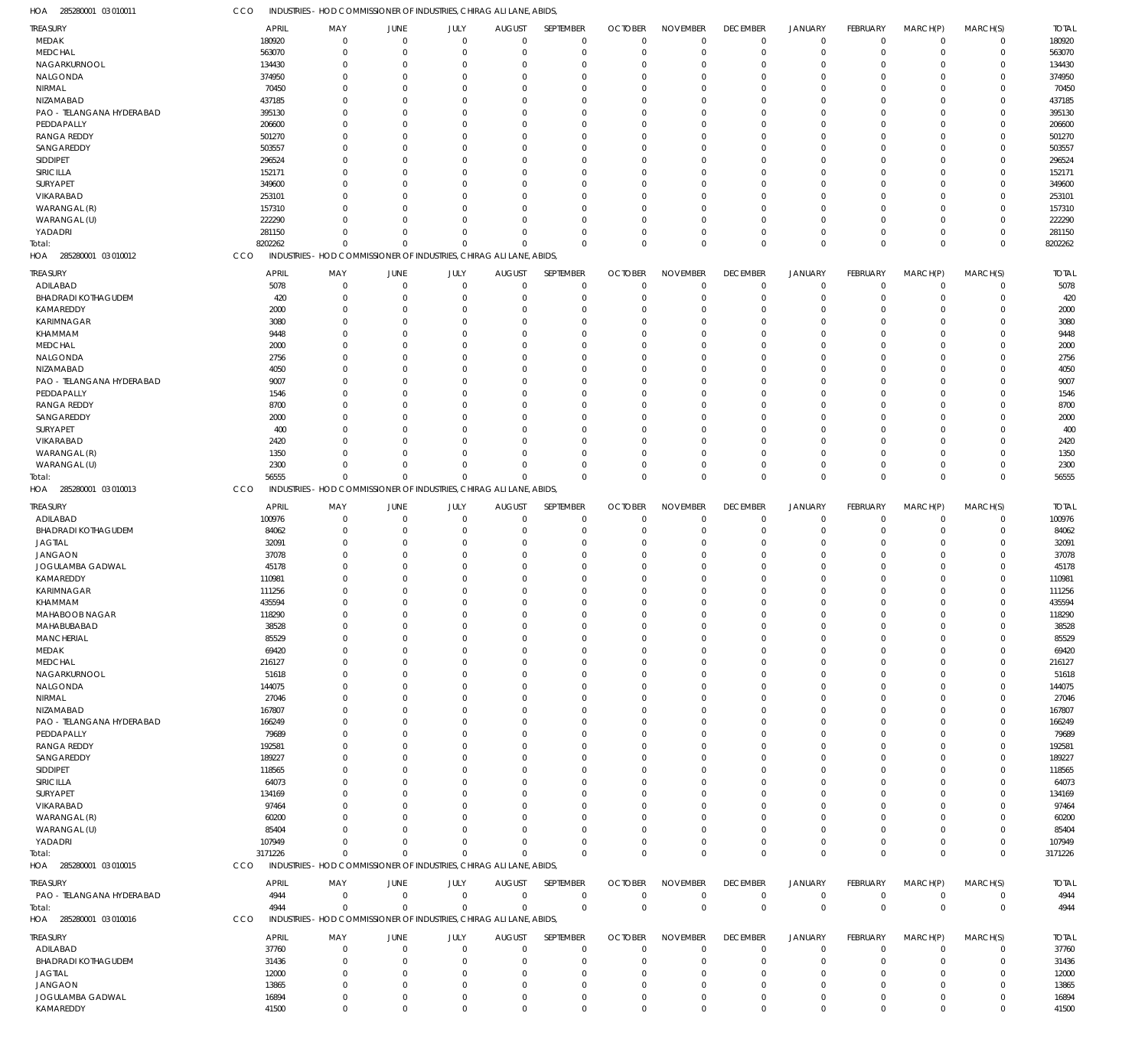285280001 03 010016 HOA CCO INDUSTRIES - HOD COMMISSIONER OF INDUSTRIES, CHIRAG ALI LANE, ABIDS,

| ireasury                   | <b>APRIL</b> | MAY                                                                               | JUNE           | JULY        | <b>AUGUST</b>  | SEPTEMBER        | <b>OCTOBER</b> | <b>NOVEMBER</b> | <b>DECEMBER</b> | <b>JANUARY</b>       | FEBRUARY        | MARCH(P)       | MARCH(S)    | <b>TOTAL</b> |
|----------------------------|--------------|-----------------------------------------------------------------------------------|----------------|-------------|----------------|------------------|----------------|-----------------|-----------------|----------------------|-----------------|----------------|-------------|--------------|
| KARIMNAGAR                 | 54094        | 0                                                                                 | $\mathbf{0}$   | $\mathbf 0$ | $\mathbf 0$    | $\mathbf 0$      | $\Omega$       | $\mathbf 0$     | $\Omega$        | $\overline{0}$       | $\mathbf 0$     | $\overline{0}$ | $\mathbf 0$ | 54094        |
| KHAMMAM                    | 179570       | $\Omega$                                                                          | $\Omega$       | $\Omega$    | $\Omega$       | $\mathbf 0$      | $\Omega$       | $\Omega$        | $\Omega$        | $\Omega$             | $\Omega$        | $\Omega$       | $\mathbf 0$ | 179570       |
| MAHABOOB NAGAR             | 66146        | <sup>0</sup>                                                                      | $\Omega$       | 0           | $\Omega$       | $\Omega$         | O              | $\Omega$        |                 | $\Omega$             | 0               | 0              | $\Omega$    | 66146        |
| MAHABUBABAD                | 24523        | 0                                                                                 | $\Omega$       | Ω           | $\Omega$       | $\Omega$         | 0              | $\Omega$        | $\Omega$        | $\Omega$             |                 | $\Omega$       | $\Omega$    | 24523        |
| <b>MANCHERIAL</b>          | 31983        |                                                                                   | 0              |             | C              | $\Omega$         | 0              | $\Omega$        |                 | $\Omega$             | 0               | $\Omega$       | 0           | 31983        |
| MEDAK                      | 21484        | <sup>0</sup>                                                                      | $\Omega$       |             | 0              | $\Omega$         | C.             | $\Omega$        |                 | $\Omega$             |                 | $\Omega$       | $\Omega$    | 21484        |
| <b>MEDCHAL</b>             | 149797       |                                                                                   | 0              |             | C              | $\Omega$         | C.             | $\Omega$        |                 | $\Omega$             | 0               | $\Omega$       | $\Omega$    | 149797       |
| NAGARKURNOOL               | 15974        | <sup>0</sup>                                                                      | $\Omega$       |             | $\Omega$       | $\Omega$         | 0              | $\Omega$        |                 | $\Omega$             |                 | $\Omega$       | $\Omega$    | 15974        |
| NALGONDA                   | 53875        |                                                                                   | 0              |             | C              | $\Omega$         | 0              | $\Omega$        |                 | $\Omega$             | 0               | 0              | 0           | 53875        |
| NIRMAL                     | 10114        | <sup>0</sup>                                                                      | $\Omega$       |             | $\Omega$       | $\Omega$         | C.             | $\Omega$        |                 | $\Omega$             |                 | $\Omega$       | 0           | 10114        |
| NIZAMABAD                  | 84962        |                                                                                   | $\Omega$       |             | $\Omega$       | $\Omega$         | O              | $\Omega$        |                 | $\Omega$             | 0               | $\Omega$       | $\Omega$    | 84962        |
| PAO - TELANGANA HYDERABAD  | 110703       | <sup>0</sup>                                                                      | $\Omega$       |             | $\Omega$       | $\Omega$         | C.             | $\Omega$        |                 | $\Omega$             |                 | $\Omega$       | $\Omega$    | 110703       |
| PEDDAPALLY                 | 24661        |                                                                                   | 0              |             | C              | $\Omega$         | O              | $\Omega$        |                 | $\Omega$             | O               | 0              | 0           | 24661        |
| <b>RANGA REDDY</b>         |              | 0                                                                                 | $\Omega$       |             | $\Omega$       | $\Omega$         | O              | $\Omega$        |                 | $\Omega$             |                 | $\Omega$       | $\Omega$    | 134523       |
|                            | 134523       |                                                                                   |                |             |                |                  |                |                 |                 |                      |                 |                |             |              |
| SANGAREDDY                 | 78505        |                                                                                   | 0              |             | $\Omega$       | $\Omega$         | O              | $\Omega$        |                 | $\Omega$             | 0               | $\Omega$       | 0           | 78505        |
| SIDDIPET                   | 45844        | <sup>0</sup>                                                                      | $\Omega$       |             | C              | $\Omega$         | -0             | $\Omega$        |                 | $\Omega$             |                 | $\Omega$       | $\Omega$    | 45844        |
| SIRICILLA                  | 23960        |                                                                                   | 0              |             | C              | $\Omega$         | O              | $\Omega$        |                 | $\Omega$             |                 | $\Omega$       | 0           | 23960        |
| SURYAPET                   | 50172        |                                                                                   | $\Omega$       |             | $\Omega$       | $\Omega$         | O              | $\Omega$        |                 | $\Omega$             |                 | $\Omega$       | 0           | 50172        |
| VIKARABAD                  | 36446        |                                                                                   |                |             | C              | $\Omega$         | C.             | $\Omega$        |                 | $\Omega$             | O               | $\Omega$       | 0           | 36446        |
| WARANGAL (R)               | 29460        |                                                                                   | $\Omega$       |             | C              | $\Omega$         | -0             | $\Omega$        |                 | $\Omega$             |                 | $\Omega$       | $\Omega$    | 29460        |
| WARANGAL (U)               | 43644        |                                                                                   | O              |             | C              | $\Omega$         | C.             | $\Omega$        |                 | $\Omega$             | 0               | $\Omega$       | $\Omega$    | 43644        |
| YADADRI                    | 40366        | $\Omega$                                                                          | $\Omega$       | $\Omega$    | $\Omega$       | $\Omega$         | O              | $\Omega$        | $\Omega$        | $\Omega$             | 0               | $\Omega$       | $\Omega$    | 40366        |
| Total:                     | 1464261      | $\Omega$                                                                          | $\Omega$       |             | $\Omega$       | $\Omega$         | C              | $\Omega$        | $\Omega$        | $\Omega$             | $\Omega$        | $\Omega$       | $\mathbf 0$ | 1464261      |
| HOA 285280001 03 130134    | CCO          | INDUSTRIES - HOD COMMISSIONER OF INDUSTRIES. CHIRAG ALI LANE, ABIDS.              |                |             |                |                  |                |                 |                 |                      |                 |                |             |              |
|                            |              |                                                                                   |                |             |                |                  |                |                 |                 |                      |                 |                |             |              |
| treasury                   | <b>APRIL</b> | MAY                                                                               | JUNE           | JULY        | <b>AUGUST</b>  | SEPTEMBER        | <b>OCTOBER</b> | <b>NOVEMBER</b> | <b>DECEMBER</b> | <b>JANUARY</b>       | FEBRUARY        | MARCH(P)       | MARCH(S)    | <b>TOTAL</b> |
| SANGAREDDY                 | 33000        | $\Omega$                                                                          | $\Omega$       | $\Omega$    | $\Omega$       | $\Omega$         | $\Omega$       | $\Omega$        | $\Omega$        | $\Omega$             | $\Omega$        | $\Omega$       | $\Omega$    | 33000        |
| WARANGAL (U)               | 33000        | $\Omega$                                                                          | $\Omega$       | $\Omega$    | $\Omega$       | $\mathbf 0$      | $\Omega$       | $\mathbf 0$     | $\Omega$        | $^{\circ}$           | $\Omega$        | $\mathbf 0$    | $\mathbf 0$ | 33000        |
| Total:                     | 66000        | $\Omega$                                                                          | $\Omega$       | $\Omega$    | $\Omega$       | $\Omega$         | $\Omega$       | $\Omega$        | $\Omega$        | $\Omega$             | $\Omega$        | $\Omega$       | $\mathbf 0$ | 66000        |
| HOA 28528000125 03 280284  | CCO          | INDUSTRIES - HOD COMMISSIONER OF INDUSTRIES, CHIRAG ALI LANE, ABIDS,              |                |             |                |                  |                |                 |                 |                      |                 |                |             |              |
|                            |              |                                                                                   |                |             |                |                  |                |                 |                 |                      |                 |                |             |              |
| Treasury                   | APRIL        | MAY                                                                               | JUNE           | JULY        | <b>AUGUST</b>  | SEPTEMBER        | <b>OCTOBER</b> | <b>NOVEMBER</b> | <b>DECEMBER</b> | <b>JANUARY</b>       | FEBRUARY        | MARCH(P)       | MARCH(S)    | <b>TOTAL</b> |
| WARANGAL (R)               | 94970        | $\Omega$                                                                          | $\Omega$       | $\Omega$    | $\mathbf 0$    | $\mathbf 0$      | $\Omega$       | $\mathbf 0$     | $\Omega$        | $^{\circ}$           | $\mathbf 0$     | $\overline{0}$ | $\mathbf 0$ | 94970        |
| Total:                     | 94970        | $\Omega$                                                                          | $\Omega$       | $\Omega$    | $\Omega$       | $\Omega$         | $\Omega$       | $\Omega$        | $\Omega$        | $\overline{0}$       | $\mathbf 0$     | $\Omega$       | $\mathbf 0$ | 94970        |
| HOA 285302001 01 010011    | CCO          | MINES AND GEOLOGY-HOD DIRECTOR, MINES AND GEOLOGY, BRKR BUILDINGS, TANKBUND ROAD, |                |             |                |                  |                |                 |                 |                      |                 |                |             |              |
| treasury                   | <b>APRIL</b> | MAY                                                                               | JUNE           | JULY        | <b>AUGUST</b>  | SEPTEMBER        | <b>OCTOBER</b> | <b>NOVEMBER</b> | <b>DECEMBER</b> | JANUARY              | FEBRUARY        | MARCH(P)       | MARCH(S)    | <b>TOTAL</b> |
| PAO - TELANGANA HYDERABAD  |              | $\Omega$                                                                          | $\Omega$       | $\Omega$    | $\Omega$       | $\Omega$         | $\Omega$       | $\Omega$        | $\Omega$        | $\overline{0}$       | $\Omega$        | $\Omega$       |             | 2046254      |
|                            | 2046254      |                                                                                   |                |             |                |                  |                |                 |                 |                      |                 |                | 0           |              |
| iotal:                     | 2046254      | $\Omega$                                                                          | $\Omega$       | $\Omega$    | $\Omega$       | $\Omega$         | $\Omega$       | $\Omega$        | $\Omega$        | $\Omega$             | $\Omega$        | $\Omega$       | $\mathbf 0$ | 2046254      |
| HOA 285302001 01 010012    | CCO          | MINES AND GEOLOGY-HOD DIRECTOR, MINES AND GEOLOGY, BRKR BUILDINGS, TANKBUND ROAD, |                |             |                |                  |                |                 |                 |                      |                 |                |             |              |
| treasury                   | <b>APRIL</b> | MAY                                                                               | JUNE           | JULY        | <b>AUGUST</b>  | SEPTEMBER        | <b>OCTOBER</b> | <b>NOVEMBER</b> | <b>DECEMBER</b> | <b>JANUARY</b>       | FEBRUARY        | MARCH(P)       | MARCH(S)    | <b>TOTAL</b> |
| PAO - TELANGANA HYDERABAD  | 43180        | - 0                                                                               | $\overline{0}$ | $\mathbf 0$ | $\overline{0}$ | $\mathbf 0$      | $\Omega$       | $\mathbf 0$     | $\Omega$        | $\overline{0}$       | $\mathbf 0$     | $\overline{0}$ | $\mathbf 0$ | 43180        |
| Total:                     | 43180        | $\Omega$                                                                          | $\Omega$       | $\Omega$    | $\Omega$       | $\Omega$         | $\Omega$       | $\Omega$        | $\Omega$        | $\overline{0}$       | $\Omega$        | $\Omega$       | $\pmb{0}$   | 43180        |
| HOA 285302001 01 010013    | CCO          | MINES AND GEOLOGY-HOD DIRECTOR, MINES AND GEOLOGY, BRKR BUILDINGS, TANKBUND ROAD, |                |             |                |                  |                |                 |                 |                      |                 |                |             |              |
|                            |              |                                                                                   |                |             |                |                  |                |                 |                 |                      |                 |                |             |              |
| treasury                   | APRIL        | MA <sup>\</sup>                                                                   | JUNE           | JULY        | <b>AUGUST</b>  | SEPTEMBER        | <b>OCTOBER</b> | <b>NOVEMBER</b> | <b>DECEMBER</b> | <b>JANUARY</b>       | FEBRUARY        | MARCH(P)       | MARCH(S)    | <b>TOTAL</b> |
| PAO - TELANGANA HYDERABAD  | 927943       | $\Omega$                                                                          | $\Omega$       | $\Omega$    | $\Omega$       | $\Omega$         | $\Omega$       | $\Omega$        | $\Omega$        | $^{\circ}$           | $\Omega$        | $\Omega$       | $\Omega$    | 927943       |
| Total:                     | 927943       | $\Omega$                                                                          | $\Omega$       | $\Omega$    | $\Omega$       | $\Omega$         | $\Omega$       | $\Omega$        | $\Omega$        | $\overline{0}$       | $\Omega$        | $\Omega$       | $\mathbf 0$ | 927943       |
| HOA 285302001 01 010016    | CCO          | MINES AND GEOLOGY-HOD DIRECTOR, MINES AND GEOLOGY, BRKR BUILDINGS, TANKBUND ROAD, |                |             |                |                  |                |                 |                 |                      |                 |                |             |              |
|                            |              |                                                                                   |                |             |                |                  |                |                 |                 |                      |                 |                |             |              |
| <b>TREASURY</b>            | <b>APRIL</b> | MAY                                                                               | <b>JUNE</b>    | JULY –      | AUGUST         | <b>SEPTEMBER</b> | <b>OCTOBER</b> | <b>NOVEMBER</b> | <b>DECEMBER</b> | JANUARY              | <b>FFBRUARY</b> | MARCH(P)       | MARCH(S)    | <b>TOTAI</b> |
| PAO - TELANGANA HYDERABAD  | 603369       | 0                                                                                 | $\overline{0}$ | $\Omega$    | $\Omega$       | $\mathbf 0$      | $\Omega$       | $\Omega$        | $\Omega$        | $^{\circ}$           | $\mathbf 0$     | $\overline{0}$ | $\Omega$    | 603369       |
| Total:                     | 603369       | $\Omega$                                                                          | $\Omega$       | $\Omega$    | $\Omega$       | $\Omega$         | C              | $\Omega$        | $\Omega$        | $\overline{0}$       | $\mathbf 0$     | $\Omega$       | $\mathbf 0$ | 603369       |
| HOA 285302001 01 010017    | <b>CCO</b>   | MINES AND GEOLOGY-HOD DIRECTOR, MINES AND GEOLOGY, BRKR BUILDINGS, TANKBUND ROAD, |                |             |                |                  |                |                 |                 |                      |                 |                |             |              |
|                            |              |                                                                                   |                |             |                |                  |                | <b>NOVEMBER</b> | <b>DECEMBER</b> |                      |                 |                |             |              |
| treasury                   | APRIL        | MAY                                                                               | JUNE           | JULY        | AUGUST         | SEPTEMBER        | <b>OCTOBER</b> |                 |                 | <b>JANUARY</b>       | <b>FEBRUARY</b> | MARCH(P)       | MARCH(S)    | <b>TOTAL</b> |
| PAO - TELANGANA HYDERABAD  | 32138        | 0                                                                                 | $\Omega$       | $\Omega$    | $\mathbf 0$    | $\mathbf 0$      | $\Omega$       | $\mathbf 0$     | $\Omega$        | $^{\circ}$           | $\mathbf 0$     | $^{\circ}$     | 0           | 32138        |
| Total:                     | 32138        | $\Omega$                                                                          | $\Omega$       | $\Omega$    | $\Omega$       | $\Omega$         | $\Omega$       | $\Omega$        | $\Omega$        | $\mathbf 0$          | $\Omega$        | $\Omega$       | $\mathbf 0$ | 32138        |
| HOA 285302001 01 010018    | CCO          | MINES AND GEOLOGY-HOD DIRECTOR, MINES AND GEOLOGY, BRKR BUILDINGS, TANKBUND ROAD, |                |             |                |                  |                |                 |                 |                      |                 |                |             |              |
| treasury                   | <b>APRIL</b> | MAY                                                                               | JUNE           | JULY        | <b>AUGUST</b>  | SEPTEMBER        | <b>OCTOBER</b> | NOVEMBER        | <b>DECEMBER</b> | JANUARY              | FEBRUARY        | MARCH(P)       | MARCH(S)    | <b>TOTAL</b> |
| PAO - TELANGANA HYDERABAD  | 45138        | - 0                                                                               | $\mathbf{0}$   | $\mathbf 0$ | $\overline{0}$ | $\mathbf 0$      | $\Omega$       | $\mathbf 0$     | $\Omega$        | $^{\circ}$           | $\mathbf 0$     | $^{\circ}$     | $\mathbf 0$ | 45138        |
| Total:                     | 45138        | $\Omega$                                                                          | $\Omega$       | $\Omega$    | $\Omega$       | $\Omega$         | $\Omega$       | $\Omega$        | $\Omega$        | $\overline{0}$       | $\Omega$        | $\Omega$       | $\mathbf 0$ | 45138        |
| HOA 285302001 03 010011    | CCO          | MINES AND GEOLOGY-HOD DIRECTOR, MINES AND GEOLOGY, BRKR BUILDINGS, TANKBUND ROAD, |                |             |                |                  |                |                 |                 |                      |                 |                |             |              |
|                            |              |                                                                                   |                |             |                |                  |                |                 |                 |                      |                 |                |             |              |
| treasury                   | <b>APRIL</b> | MAY                                                                               | JUNE           | JULY        | <b>AUGUST</b>  | SEPTEMBER        | <b>OCTOBER</b> | <b>NOVEMBER</b> | <b>DECEMBER</b> | <b>JANUARY</b>       | FEBRUARY        | MARCH(P)       | MARCH(S)    | <b>TOTAL</b> |
| ADILABAD                   | 138310       | 0                                                                                 | $\Omega$       | $\Omega$    | $\mathbf 0$    | $\mathbf 0$      | $\Omega$       | $\Omega$        | $\Omega$        | $^{\circ}$           | $\Omega$        | 0              | $\Omega$    | 138310       |
| <b>BHADRADI KOTHAGUDEM</b> | 282715       | $\Omega$                                                                          | $\Omega$       | 0           | C              | $\Omega$         | $\Omega$       | $\Omega$        | $\Omega$        | $^{\circ}$           | 0               | $\Omega$       | $\Omega$    | 282715       |
| BHOOPALAPALLY              | 167530       | 0                                                                                 | 0              | Ω           | 0              | $\Omega$         | O              | $\Omega$        | $\Omega$        | $\Omega$             |                 | $\Omega$       | $\Omega$    | 167530       |
| JAGTIAL                    | 93440        | 0                                                                                 | 0              |             | 0              | $\Omega$         | C.             | $\Omega$        |                 | $\Omega$             |                 | $\Omega$       | O           | 93440        |
| JANGAON                    | 124680       | 0                                                                                 | O              |             | 0              | $\Omega$         | -0             | $\Omega$        |                 | $\Omega$             |                 | $\Omega$       | C           | 124680       |
| <b>JOGULAMBA GADWAL</b>    | 123740       |                                                                                   |                |             | C              | $\Omega$         |                | $\Omega$        |                 | $\Omega$             |                 | $\Omega$       |             | 123740       |
| KAMAREDDY                  |              | U                                                                                 |                |             |                | $\Omega$         | C.             | $\Omega$        |                 |                      |                 | $\Omega$       | C           | 62790        |
| KARIMNAGAR                 | 62790        | U                                                                                 |                |             | 0<br>C         | $\Omega$         | C.             | $\Omega$        |                 | $\Omega$<br>$\Omega$ |                 | $\Omega$       | C           | 180230       |
|                            | 180230       |                                                                                   |                |             |                |                  |                |                 |                 |                      |                 |                |             |              |
| KHAMMAM                    | 293640       |                                                                                   |                |             | 0              | $\Omega$         | -0             | $\Omega$        |                 | $\Omega$             |                 | $\Omega$       | C           | 293640       |
| KOMARAMBHEEM ASIFABAD      | 91050        |                                                                                   |                |             | C              | $\Omega$         | -0             | $\Omega$        |                 | $\Omega$             |                 | $\Omega$       | C           | 91050        |
| MAHABOOB NAGAR             | 203635       | <sup>0</sup>                                                                      |                |             | 0              | $\Omega$         | 0              | $\Omega$        |                 | $\Omega$             |                 | $\Omega$       | 0           | 203635       |
| MAHABUBABAD                | 257455       |                                                                                   |                |             | C              | $\Omega$         |                | $\Omega$        |                 | $\Omega$             |                 | $\Omega$       |             | 257455       |
|                            | 154950       | U                                                                                 |                |             | 0              | $\Omega$         | -0             | $\Omega$        |                 | $\Omega$             |                 | $\Omega$       | C           | 154950       |
| <b>MANCHERIAL</b>          |              |                                                                                   |                |             |                |                  |                |                 |                 |                      |                 |                |             | 230385       |
| MEDAK                      | 230385       | 0                                                                                 |                |             | C              | $\Omega$         | -0             | $\Omega$        |                 | $\Omega$             |                 | $\Omega$       |             |              |
| MEDCHAL                    | 163820       | <sup>0</sup>                                                                      |                |             | 0              | $\Omega$         | C.             | $\Omega$        |                 | $\Omega$             |                 | $\Omega$       | C           | 163820       |
| NAGARKURNOOL               | $-200$       |                                                                                   |                |             | C              | $\Omega$         |                | $\Omega$        |                 | $\Omega$             |                 | $\Omega$       | C           | $-200$       |
| NALGONDA                   | 183460       | 0                                                                                 |                |             | O              | $\Omega$         | -0             | $\Omega$        |                 | $\Omega$             |                 | $\Omega$       | 0           | 183460       |
| NIRMAL                     | 83910        | $\Omega$                                                                          | $\Omega$       |             | 0              | $\Omega$         | C.             | $\Omega$        |                 | $\Omega$             |                 | $\Omega$       | 0           | 83910        |
| NIZAMABAD                  | 485415       | $^{\circ}$                                                                        | 0              | $\Omega$    | $\Omega$       | $\mathbf 0$      | O              | $\Omega$        | $\Omega$        | $^{\circ}$           | 0               | $\mathbf 0$    | 0           | 485415       |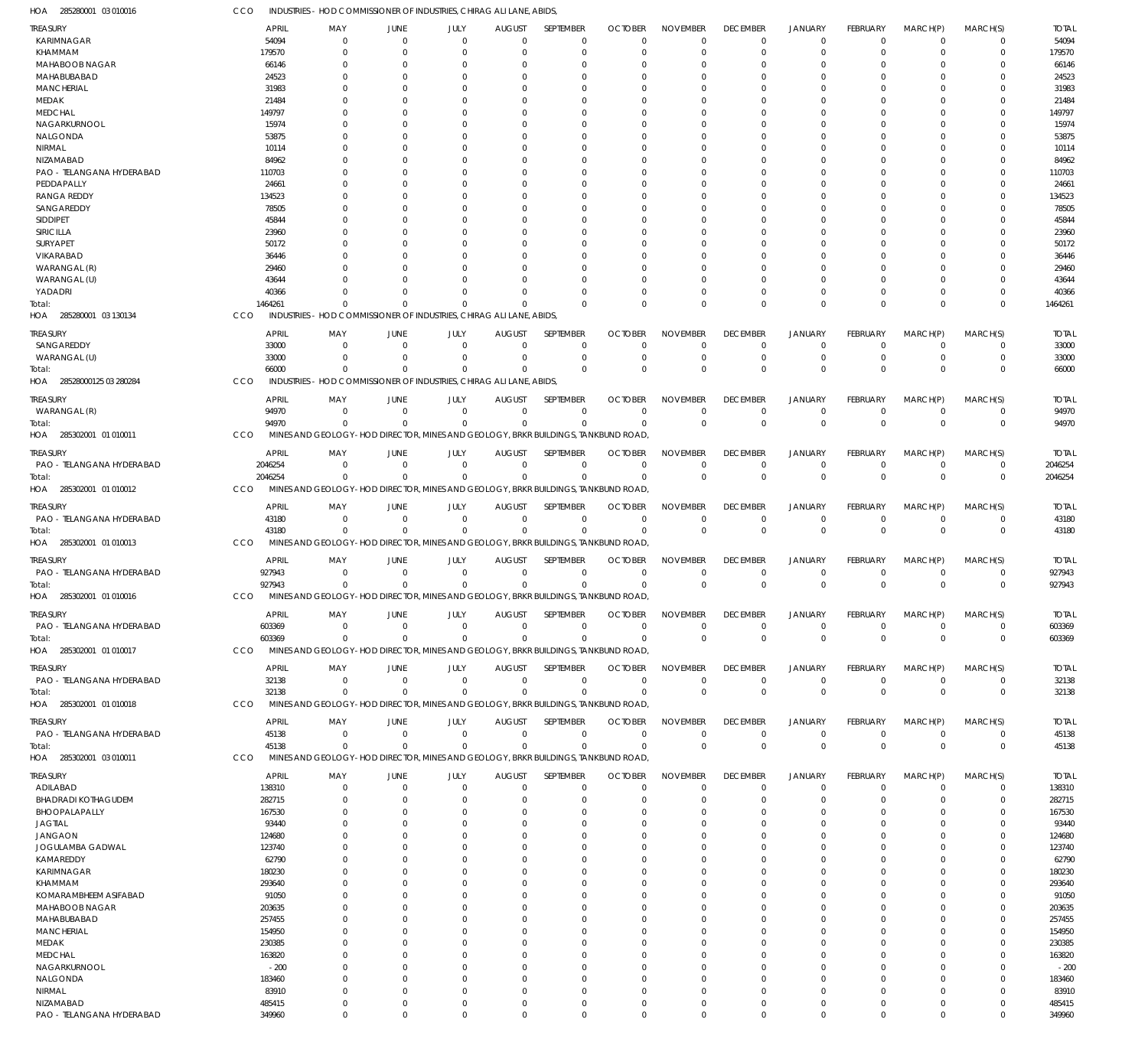285302001 03 010011 HOA 285302001 03 010012 HOA 285302001 03 010013 HOA 285302001 03 010016 HOA MINES AND GEOLOGY-HOD DIRECTOR, MINES AND GEOLOGY, BRKR BUILDINGS, TANKBUND ROAD, MINES AND GEOLOGY-HOD DIRECTOR, MINES AND GEOLOGY, BRKR BUILDINGS, TANKBUND ROAD, MINES AND GEOLOGY-HOD DIRECTOR, MINES AND GEOLOGY, BRKR BUILDINGS, TANKBUND ROAD, MINES AND GEOLOGY-HOD DIRECTOR, MINES AND GEOLOGY, BRKR BUILDINGS, TANKBUND ROAD, **CCO** CCO CCO CCO 5807905 41588 2234244 0 0  $\Omega$ 0 0 0 0 0 0 0 0  $\Omega$ 0  $\Omega$  $\Omega$ 0 0 0 0 0  $\Omega$ 0 0  $\Omega$ 0 0  $\Omega$ 0 0 0 0  $\overline{0}$  $\Omega$ 0 0  $\Omega$ 5807905 41588 2234244 PEDDAPALLY RANGA REDDY **SANGAREDDY** SIDDIPET SIRICILLA **SURYAPET** VIKARABAD WANAPARTHY WARANGAL (R) WARANGAL (U) YADADRI BHADRADI KOTHAGUDEM BHOOPALAPALLY KARIMNAGAR KHAMMAM MEDCHAL NIZAMABAD PAO - TELANGANA HYDERABAD RANGA REDDY SANGAREDDY SIDDIPET WARANGAL (R) WARANGAL (U) ADILABAD BHADRADI KOTHAGUDEM BHOOPALAPALLY JAGTIAL JANGAON JOGULAMBA GADWAL KAMAREDDY KARIMNAGAR KHAMMAM KOMARAMBHEEM ASIFABAD MAHABOOB NAGAR MAHABUBABAD MANCHERIAL MEDAK **MEDCHAI** NALGONDA NIRMAL NIZAMABAD PAO - TELANGANA HYDERABAD PEDDAPALLY RANGA REDDY SANGAREDDY SIDDIPET SIRICILLA SURYAPET VIKARABAD WANAPARTHY WARANGAL (R) WARANGAL (U) YADADRI ADILABAD BHADRADI KOTHAGUDEM BHOOPALAPALLY JAGTIAL JANGAON JOGULAMBA GADWAL KAMAREDDY KARIMNAGAR KHAMMAM KOMARAMBHEEM ASIFABAD MAHABOOB NAGAR MAHABUBABAD MANCHERIAL MEDAK MEDCHAL NALGONDA **NIRMAL** NIZAMABAD TREASURY **TREASURY** TREASURY TREASURY 132450 211100 141970 174060 86710 277270 173120 66225 260900 495145 118040 2000 1378 1900 4660 3400 4450 6600 5000 2000 2000 2700 5500 53097 105239 64333 35868 47842 47493 24196 69207 112815 34953 78138 98774 59487 88402 62872 70476 32219 186353 144137 50838 81298 54492 66866 33273 106432 66428 23107 100140 190147 45322 19855 40644 19909 13413 17890 17759 9047 35696 58188 10816 40302 30566 22244 27357 48642 26354 12048 95336 APRIL APRIL APRIL APRIL 0 0  $\Omega$ 0  $\Omega$  $\Omega$ 0  $\Omega$ 0  $\Omega$  $\Omega$ 0 0 0 0  $\Omega$ 0  $\Omega$ 0  $\Omega$  $\Omega$  $\Omega$ 0 0 0  $\Omega$ 0  $\Omega$ 0 0  $\Omega$  $\Omega$  $\Omega$ 0  $\Omega$  $\Omega$  $\Omega$  $\Omega$ 0  $\Omega$ 0  $\Omega$  $\Omega$ 0  $\Omega$ 0  $\Omega$  $\Omega$ 0  $\Omega$  $\Omega$ 0  $\Omega$ 0 0  $\Omega$ 0  $\Omega$  $\Omega$  $\Omega$ 0 0  $\Omega$  $\Omega$  $\Omega$ 0  $\Omega$ 0 0  $\theta$ 0 MAY MAY MAY MAY 0 0  $\Omega$ 0 0  $\Omega$ 0  $\Omega$ 0 0  $\Omega$ 0  $\Omega$ 0 0  $\theta$ 0  $\Omega$ 0 0 0 0  $\Omega$ 0 0  $\theta$ 0  $\Omega$ 0 0 0 0  $\Omega$ 0  $\Omega$ 0 0  $\Omega$ 0  $\Omega$ 0 0  $\Omega$ 0  $\Omega$ 0 0 0 0  $\Omega$ 0 0 0 0  $\Omega$ 0 0 0 0  $\Omega$ 0 0 0 0  $\Omega$ 0  $\Omega$ 0 0  $\Omega$ 0 JUNE JUNE JUNE JUNE 0 0 0 0 0 0 0 0  $\theta$ 0 0 0 0 0 0 0 0 0  $\theta$ 0 0 0 0 0 0 0 0 0 0 0 0 0 0 0 0 0 0 0 0 0 0 0 0 0 0  $\theta$ 0 0 0 0 0 0 0 0 0 0 0 0 0 0 0 0 0 0 0 0 0 0 0 0 0 JULY JULY JULY JULY 0 0  $\Omega$ 0 0  $\Omega$ 0  $\Omega$ 0 0  $\Omega$ 0  $\Omega$ 0 0  $\Omega$ 0  $\Omega$ 0 0  $\Omega$  $\Omega$  $\Omega$ 0 0  $\Omega$ 0  $\Omega$ 0 0 0  $\Omega$  $\Omega$ 0  $\Omega$ 0 0  $\Omega$ 0  $\Omega$ 0 0  $\Omega$ 0  $\Omega$ 0 0  $\Omega$ 0  $\Omega$ 0 0  $\Omega$ 0  $\Omega$ 0 0 0  $\Omega$  $\Omega$ 0 0  $\Omega$ 0  $\Omega$ 0  $\Omega$ 0 0  $\Omega$  $\pmb{0}$ AUGUST AUGUST AUGUST AUGUST  $\Omega$ 0  $\Omega$ 0 0  $\Omega$ 0  $\Omega$  $\Omega$ 0  $\Omega$ 0  $\Omega$ 0 0  $\Omega$ 0  $\Omega$  $\Omega$ 0  $\Omega$  $\Omega$  $\Omega$ 0 0  $\theta$ 0  $\Omega$ 0 0  $\Omega$  $\Omega$  $\Omega$ 0  $\Omega$  $\Omega$  $\Omega$  $\theta$  $\mathbf 0$  $\Omega$ 0 0  $\Omega$ 0  $\Omega$  $\Omega$ 0  $\Omega$ 0  $\Omega$ 0 0  $\Omega$ 0  $\Omega$ 0 0  $\Omega$  $\Omega$  $\Omega$ 0 0  $\Omega$  $\Omega$  $\Omega$ 0  $\Omega$ 0 0  $\Omega$  $\boldsymbol{0}$ SEPTEMBER SEPTEMBER SEPTEMBER SEPTEMBER 0 0  $\Omega$ 0 0  $\Omega$ 0 0 0 0  $\Omega$ 0 0 0 0 0 0 0 0 0  $\Omega$ 0  $\Omega$ 0 0 0 0  $\Omega$ 0 0  $\Omega$  $\Omega$ 0 0 0  $\Omega$ 0 0 0 0 0 0  $\Omega$ 0 0 0 0  $\Omega$ 0 0 0 0  $\Omega$ 0  $\Omega$ 0 0 0 0 0 0 0 0 0 0 0 0 0 0  $\Omega$  $\pmb{0}$ OCTOBER **OCTOBER OCTOBER** OCTOBER  $\Omega$ 0  $\Omega$ 0 0  $\Omega$ 0  $\Omega$  $\mathbf 0$ 0  $\Omega$ 0  $\Omega$ 0 0  $\Omega$ 0  $\Omega$  $\mathbf 0$ 0 0  $\Omega$  $\Omega$  $\mathbf 0$ 0 0 0  $\Omega$ 0 0 0  $\Omega$  $\Omega$ 0  $\Omega$ 0  $\Omega$  $\Omega$ 0  $\Omega$ 0 0  $\Omega$ 0  $\Omega$ 0 0  $\Omega$ 0  $\Omega$ 0 0 0 0  $\Omega$ 0 0 0 0  $\Omega$ 0 0 0  $\Omega$  $\Omega$ 0  $\Omega$ 0 0  $\theta$ 0 NOVEMBER NOVEMBER NOVEMBER NOVEMBER 0 0 0 0 0  $\Omega$ 0  $\Omega$  $\Omega$ 0  $\Omega$ 0 0 0 0  $\Omega$ 0  $\Omega$ 0 0 0  $\Omega$ 0 0 0  $\Omega$ 0  $\Omega$ 0 0 0  $\Omega$  $\Omega$ 0  $\Omega$ 0  $\Omega$  $\Omega$ 0  $\Omega$ 0 0  $\Omega$ 0  $\Omega$  $\overline{0}$ 0  $\Omega$ 0  $\Omega$ 0 0 0 0 0 0 0 0  $\Omega$  $\Omega$ 0 0 0  $\Omega$  $\Omega$ 0  $\Omega$ 0 0  $\Omega$ 0 DECEMBER DECEMBER **DECEMBER** DECEMBER  $\Omega$ 0  $\Omega$ 0  $\Omega$  $\Omega$ 0  $\Omega$ 0 0 0 0 0 0 0  $\Omega$ 0  $\Omega$ 0 0  $\Omega$  $\Omega$  $\Omega$ 0 0  $\Omega$ 0  $\Omega$ 0 0 0  $\Omega$  $\Omega$ 0  $\Omega$  $\Omega$ 0  $\Omega$ 0  $\Omega$ 0  $\Omega$  $\Omega$ 0  $\Omega$ 0 0  $\Omega$ 0  $\Omega$ 0 0 0 0  $\Omega$ 0 0  $\Omega$  $\Omega$  $\Omega$ 0 0  $\Omega$ 0  $\Omega$ 0  $\Omega$ 0 0  $\theta$ 0 JANUARY JANUARY JANUARY JANUARY 0 0  $\Omega$ 0 0  $\Omega$ 0  $\Omega$ 0 0 0 0  $\Omega$ 0 0  $\Omega$ 0  $\Omega$ 0 0 0 0  $\Omega$ 0 0 0 0  $\Omega$ 0 0 0 0  $\Omega$ 0  $\Omega$ 0 0 0 0  $\Omega$ 0 0  $\theta$ 0  $\Omega$ 0 0 0 0  $\Omega$ 0 0 0 0  $\Omega$ 0 0 0 0  $\Omega$ 0 0 0 0  $\Omega$ 0  $\Omega$ 0 0 0 0 FEBRUARY FEBRUARY FEBRUARY FEBRUARY 0 0  $\Omega$ 0  $\Omega$  $\Omega$ 0  $\Omega$  $\Omega$ 0 0 0  $\Omega$ 0 0  $\Omega$ 0 0 0 0 0  $\Omega$  $\Omega$ 0 0  $\Omega$ 0  $\Omega$ 0 0 0  $\Omega$  $\Omega$ 0  $\Omega$ 0  $\Omega$  $\Omega$ 0  $\Omega$ 0  $\Omega$  $\Omega$ 0  $\Omega$ 0  $\Omega$  $\Omega$ 0  $\Omega$ 0 0 0 0  $\Omega$ 0 0  $\Omega$  $\Omega$  $\Omega$ 0 0 0  $\Omega$  $\Omega$ 0  $\Omega$ 0 0  $\Omega$ 0 MARCH(P) MARCH(P) MARCH(P) MARCH(P)  $\Omega$ 0  $\Omega$ 0  $\Omega$  $\Omega$ 0  $\Omega$ 0 0 0 0  $\Omega$ 0 0  $\Omega$ 0  $\Omega$ 0 0 0  $\Omega$  $\Omega$ 0 0  $\Omega$ 0  $\Omega$ 0 0 0  $\Omega$  $\Omega$ 0  $\Omega$ 0  $\Omega$  $\Omega$ 0  $\Omega$ 0 0  $\Omega$ 0  $\Omega$ 0  $\Omega$  $\Omega$ 0  $\Omega$ 0 0 0 0  $\Omega$ 0 0  $\Omega$  $\Omega$  $\Omega$ 0 0 0  $\Omega$  $\Omega$ 0  $\Omega$ 0 0  $\Omega$ 0 MARCH(S) MARCH(S) MARCH(S) MARCH(S) 132450 211100 141970 174060 86710 277270 173120 66225 260900 495145 118040 2000 1378 1900 4660 3400 4450 6600 5000 2000 2000 2700 5500 53097 105239 64333 35868 47842 47493 24196 69207 112815 34953 78138 98774 59487 88402 62872 70476 32219 186353 144137 50838 81298 54492 66866 33273 106432 66428 23107 100140 190147 45322 19855 40644 19909 13413 17890 17759 9047 35696 58188 10816 40302 30566 22244 27357 48642 26354 12048 95336 TOTAL TOTAL TOTAL TOTAL Total: **Total** Total:

PAO - TELANGANA HYDERABAD

100838

 $\Omega$ 

 $\Omega$ 

0

 $\Omega$ 

 $\Omega$ 

0

 $\Omega$ 

 $\Omega$ 

 $\Omega$ 

 $\Omega$ 

 $\Omega$ 

 $\Omega$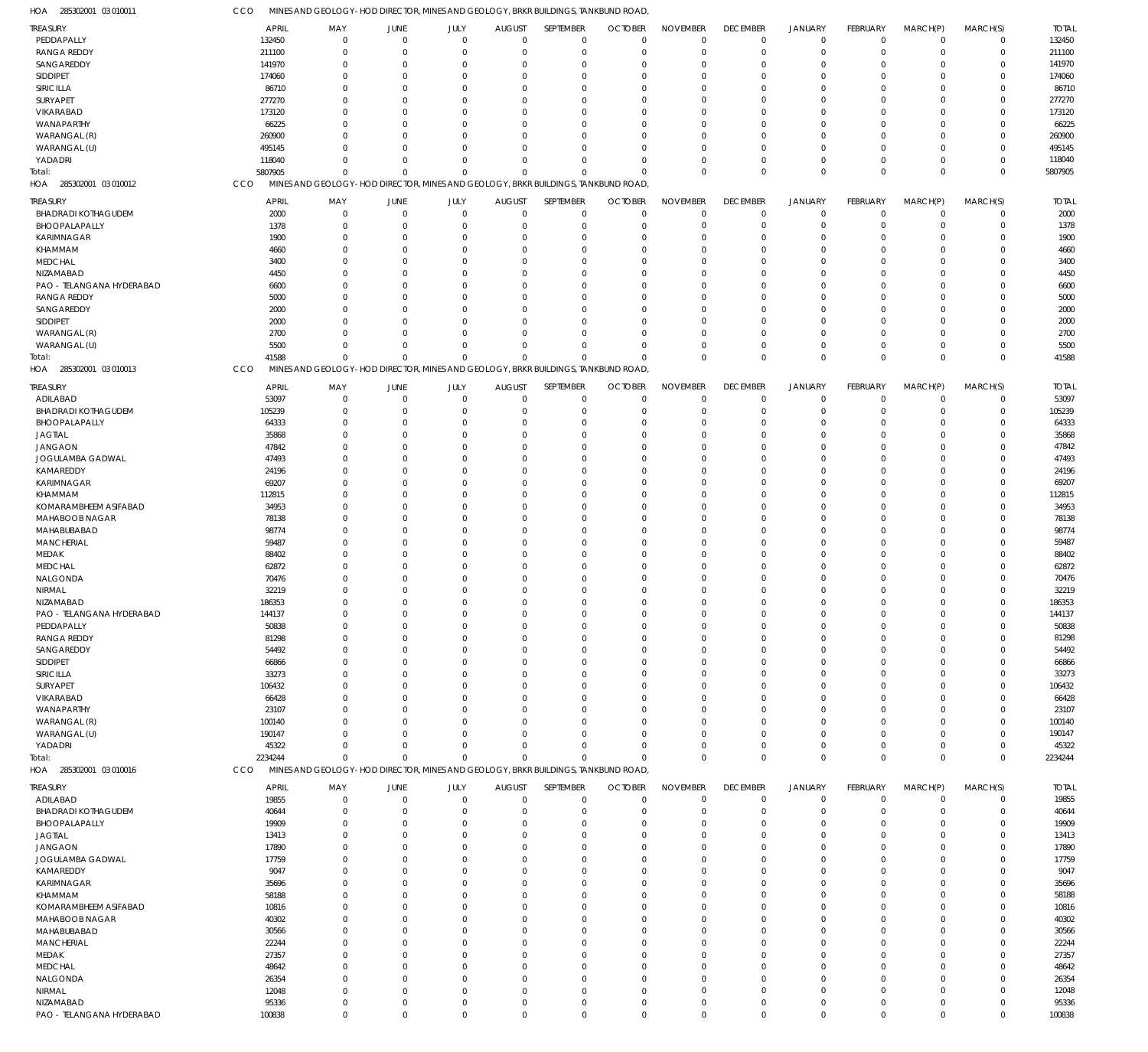285302001 03 010016 HOA 285302001 03 130134 HOA 285302001 03 300302 HOA 30538000325 04 310312 HOA 305404800 07 290291 HOA 305480001 01 010011 HOA 305480001 01 010012 HOA 305480001 01 010013 HOA 305480001 01 010016 HOA 305480001 03 010011 HOA MINES AND GEOLOGY-HOD DIRECTOR, MINES AND GEOLOGY, BRKR BUILDINGS, TANKBUND ROAD, MINES AND GEOLOGY-HOD DIRECTOR, MINES AND GEOLOGY, BRKR BUILDINGS, TANKBUND ROAD, MINES AND GEOLOGY-HOD DIRECTOR, MINES AND GEOLOGY, BRKR BUILDINGS, TANKBUND ROAD, SECRETARY, Transport, Roads and Buildings Department TELANGANA STATE SECRETARIAT SECRETARIAT THE ENGINEER-IN-CHIEF, (State Roads) OFFICE OF THE ENGINEER-IN-CHIEF (R&B) V FLOOR, ERRUMMANZIL THE ENGINEER-IN-CHIEF, (R&B,NH,ADMN,ROB/RUBS), OFFICE OF THE ENGINEER-IN-CHIEF(R&B), IV FLOOR, ERRAM MANZIL, THE ENGINEER-IN-CHIEF, (R&B,NH,ADMN,ROB/RUBS), OFFICE OF THE ENGINEER-IN-CHIEF(R&B), IV FLOOR, ERRAM MANZIL, THE ENGINEER-IN-CHIEF, (R&B,NH,ADMN,ROB/RUBS), OFFICE OF THE ENGINEER-IN-CHIEF(R&B), IV FLOOR, ERRAM MANZIL, THE ENGINEER-IN-CHIEF, (R&B,NH,ADMN,ROB/RUBS), OFFICE OF THE ENGINEER-IN-CHIEF(R&B), IV FLOOR, ERRAM MANZIL, THE ENGINEER-IN-CHIEF, (R&B,NH,ADMN,ROB/RUBS), OFFICE OF THE ENGINEER-IN-CHIEF(R&B), IV FLOOR, ERRAM MANZIL, CCO **CCO** CCO CCO CCO CCO **CCO CCO** CCO CCO 1024243 264000 1666417 1625000 -15504 1181490 25400 453739 346315 7858422 0  $\sqrt{2}$  $\Omega$ 0  $\Omega$  $\Omega$  $\Omega$  $\Omega$ 0  $\Omega$ 0  $\Omega$  $\Omega$ 0 0  $\Omega$ 0 0 0 0 0  $\Omega$  $\Omega$ 0 0  $\Omega$ 0 0 0 0 0  $\Omega$  $\Omega$ 0  $\Omega$  $\Omega$  $\Omega$ 0 0 0  $\overline{0}$  $\Omega$  $\Omega$  $\Omega$  $\Omega$  $\Omega$  $\Omega$  $\Omega$ 0 0 0  $\Omega$  $\Omega$ 0  $\Omega$  $\Omega$ 0  $\Omega$ 0 0 0  $\Omega$  $\Omega$ 0  $\Omega$  $\Omega$  $\Omega$  $\Omega$ 0 0 0  $\Omega$  $\Omega$ 0  $\Omega$  $\Omega$  $\Omega$ 0 0 0 0  $\Omega$  $\Omega$ 0 0  $\Omega$ 0 0 0 0  $\overline{0}$  $\Omega$  $\Omega$ 0 0  $\Omega$ 0 0 0 0 0  $\Omega$  $\Omega$ 0 0  $\Omega$  $\Omega$ 0 0 0 0  $\Omega$  $\Omega$ 0  $\Omega$  $\Omega$  $\Omega$  $\Omega$ 0 0 1024243 264000 1666417 1625000 -15504 1181490 25400 453739 346315 7858422 PEDDAPALLY RANGA REDDY **SANGAREDDY** SIDDIPET SIRICILLA SURYAPET VIKARABAD WANAPARTHY WARANGAL (R) WARANGAL (U) YADADRI BHADRADI KOTHAGUDEM JANGAON KHAMMAM NALGONDA BHADRADI KOTHAGUDEM KHAMMAM MAHABOOB NAGAR MAHABUBABAD MANCHERIAL MEDCHAL NALGONDA NIZAMABAD RANGA REDDY SANGAREDDY VIKARABAD WARANGAL (U) PAO - TELANGANA HYDERABAD YADADRI PAO - TELANGANA HYDERABAD PAO - TELANGANA HYDERABAD PAO - TELANGANA HYDERABAD HYDERABAD URBAN PAO - TELANGANA HYDERABAD BHADRADI KOTHAGUDEM JAGTIAL KARIMNAGAR KHAMMAM MAHABUBABAD **MANCHERIAL** Mulugu NAGARKURNOOL NIZAMABAD PAO - TELANGANA HYDERABAD SANGAREDDY SURYAPET WARANGAL (U) TREASURY TREASURY TREASURY TREASURY **TREASURY TREASURY** TREASURY **TREASURY** TREASURY **TREASURY** 15732 62898 20376 25004 12443 39800 24840 9574 51650 98074 16948 66000 33000 99000 66000 150227 193156 307904 111034 64383 55729 119771 85844 85844 51084 206080 235361 1625000 -15504 1181490 25400 453739 -4730 351045 111920 119100 595809 346825 140130 160560 102490 282180 939370 3931421 166810 194148 767659 APRIL APRIL APRIL APRIL APRIL APRIL APRIL APRIL APRIL APRIL  $\Omega$ 0  $\Omega$ 0  $\Omega$  $\Omega$ 0  $\Omega$  $\Omega$  $\Omega$  $\Omega$ 0  $\Omega$ 0 0  $\Omega$ 0  $\Omega$  $\Omega$  $\Omega$  $\Omega$ 0  $\Omega$  $\Omega$  $\Omega$  $\Omega$ 0 0 0 0  $\Omega$ 0 0  $\Omega$ 0 0  $\Omega$  $\Omega$  $\Omega$ 0 0  $\Omega$  $\Omega$  $\Omega$ 0  $\Omega$ 0 MAY MAY MAY MAY MAY MAY MAY MAY MAY MAY 0 0  $\Omega$ 0 0  $\Omega$ 0  $\Omega$ 0 0  $\Omega$ 0  $\Omega$ 0 0 0 0  $\Omega$ 0 0  $\Omega$ 0  $\Omega$ 0 0  $\Omega$ 0 0 0 0 0 0 0 0 0 0 0  $\Omega$  $\Omega$ 0 0 0 0  $\Omega$ 0  $\Omega$ 0 JUNE JUNE JUNE JUNE JUNE JUNE JUNE JUNE JUNE JUNE 0 0 0 0 0  $\Omega$ 0 0  $\Omega$ 0 0 0 0 0 0 0 0 0 0 0 0 0 0 0 0 0 0 0 0 0 0 0 0 0 0 0 0 0 0 0 0 0 0 0 0 0 0 JULY JULY JULY JULY JULY JULY JULY JULY JULY JULY  $\Omega$ 0  $\Omega$ 0  $\Omega$  $\Omega$ 0  $\Omega$  $\theta$ 0  $\Omega$ 0  $\Omega$ 0 0  $\Omega$ 0  $\Omega$ 0 0  $\Omega$ 0  $\Omega$ 0  $\Omega$  $\Omega$ 0  $\Omega$ 0 0  $\Omega$ 0 0 0 0 0 0  $\Omega$  $\Omega$ 0 0  $\Omega$  $\Omega$  $\Omega$ 0  $\Omega$ 0 AUGUST AUGUST AUGUST AUGUST AUGUST AUGUST AUGUST AUGUST AUGUST AUGUST  $\Omega$ 0  $\Omega$ 0  $\Omega$  $\Omega$ 0  $\Omega$  $\Omega$  $\Omega$  $\Omega$ 0  $\Omega$ 0 0  $\Omega$ 0  $\Omega$  $\Omega$  $\Omega$  $\Omega$ 0  $\Omega$  $\Omega$  $\Omega$  $\Omega$ 0  $\overline{0}$ 0  $\theta$ 0 0  $\overline{0}$  $\Omega$ 0 0  $\Omega$  $\Omega$  $\Omega$ 0 0  $\Omega$  $\Omega$  $\Omega$ 0  $\Omega$ 0 SEPTEMBER SEPTEMBER SEPTEMBER SEPTEMBER SEPTEMBER SEPTEMBER SEPTEMBER SEPTEMBER SEPTEMBER SEPTEMBER 0 0 0 0 0  $\Omega$ 0 0 0  $\Omega$  $\Omega$ 0 0 0 0 0 0 0 0 0  $\Omega$ 0 0 0 0  $\Omega$ 0 0 0 0 0 0 0  $\Omega$ 0 0 0 0 0 0 0 0 0 0 0  $\Omega$ 0 OCTOBER **OCTOBER** OCTOBER **OCTOBER** OCTOBER OCTOBER **OCTOBER OCTOBER OCTOBER** OCTOBER  $\Omega$ 0  $\Omega$ 0 0  $\Omega$ 0  $\Omega$  $\theta$ 0  $\Omega$ 0  $\Omega$ 0 0  $\Omega$ 0  $\Omega$ 0  $\Omega$  $\Omega$ 0  $\Omega$  $\theta$ 0  $\Omega$ 0 0 0 0 0 0 0  $\Omega$ 0 0  $\Omega$  $\Omega$  $\Omega$ 0 0 0  $\Omega$  $\Omega$ 0  $\Omega$ 0 NOVEMBER NOVEMBER NOVEMBER NOVEMBER NOVEMBER NOVEMBER NOVEMBER NOVEMBER NOVEMBER NOVEMBER  $\Omega$ 0 0 0  $\Omega$  $\Omega$ 0 0  $\Omega$ 0  $\Omega$ 0 0 0 0  $\Omega$ 0 0 0 0 0 0  $\Omega$  $\Omega$  $\Omega$  $\Omega$ 0 0 0 0 0 0 0 0 0 0  $\Omega$  $\Omega$  $\Omega$ 0 0  $\Omega$  $\Omega$  $\Omega$ 0 0 0 DECEMBER **DECEMBER** DECEMBER DECEMBER **DECEMBER DECEMBER** DECEMBER **DECEMBER** DECEMBER **DECEMBER**  $\Omega$ 0  $\Omega$ 0  $\Omega$  $\Omega$ 0  $\Omega$  $\Omega$ 0  $\Omega$ 0  $\Omega$ 0 0  $\Omega$ 0  $\Omega$ 0 0  $\Omega$ 0  $\Omega$ 0 0  $\Omega$ 0 0 0  $\Omega$  $\Omega$ 0 0  $\Omega$ 0 0  $\Omega$  $\Omega$  $\Omega$ 0 0  $\Omega$  $\Omega$  $\Omega$ 0 0 0 JANUARY JANUARY JANUARY JANUARY JANUARY JANUARY JANUARY JANUARY JANUARY JANUARY  $\Omega$ 0  $\Omega$ 0 0  $\Omega$ 0  $\Omega$ 0 0 0  $\theta$  $\theta$  $\Omega$  $\theta$  $\Omega$ 0  $\Omega$ 0 0  $\Omega$ 0  $\Omega$ 0 0 0 0  $\Omega$ 0  $\theta$  $\Omega$  $\Omega$ 0 0  $\Omega$  $\theta$  $\Omega$  $\Omega$  $\Omega$  $\theta$  $\Omega$  $\Omega$  $\theta$  $\Omega$  $\Omega$  $\theta$  $\Omega$ FEBRUARY FEBRUARY FEBRUARY FEBRUARY FEBRUARY FEBRUARY FEBRUARY FEBRUARY FEBRUARY FEBRUARY 0  $\Omega$  $\Omega$  $\Omega$ 0  $\Omega$  $\Omega$  $\Omega$  $\Omega$  $\theta$  $\Omega$  $\Omega$  $\Omega$  $\Omega$  $\theta$  $\Omega$  $\Omega$  $\Omega$  $\Omega$ 0  $\Omega$  $\Omega$  $\Omega$  $\Omega$  $\Omega$  $\Omega$ 0 0  $\Omega$  $\Omega$ 0  $\Omega$  $\theta$ 0  $\Omega$  $\theta$  $\Omega$  $\Omega$  $\Omega$  $\sqrt{2}$  $\theta$  $\Omega$  $\overline{0}$  $\Omega$  $\Omega$  $\Omega$ 0 MARCH(P) MARCH(P) MARCH(P) MARCH(P) MARCH(P) MARCH(P) MARCH(P) MARCH(P) MARCH(P) MARCH(P)  $\Omega$  $\Omega$  $\Omega$  $\Omega$ 0  $\Omega$ 0  $\Omega$  $\Omega$  $\Omega$  $\Omega$ 0  $\Omega$  $\Omega$  $\Omega$  $\Omega$  $\Omega$  $\Omega$  $\Omega$ 0  $\Omega$ 0  $\Omega$  $\Omega$ 0  $\Omega$ 0  $\Omega$  $\Omega$ 0  $\Omega$  $\Omega$  $\Omega$  $\Omega$  $\Omega$  $\theta$  $\Omega$ 0  $\Omega$  $\sqrt{2}$  $\Omega$  $\Omega$ 0  $\Omega$  $\Omega$  $\Omega$  $\Omega$ MARCH(S) MARCH(S) MARCH(S) MARCH(S) MARCH(S) MARCH(S) MARCH(S) MARCH(S) MARCH(S) MARCH(S) 15732 62898 20376 25004 12443 39800 24840 9574 51650 98074 16948 66000 33000 99000 66000 150227 193156 307904 111034 64383 55729 119771 85844 85844 51084 206080 235361 1625000  $-15504$ 1181490 25400 453739 -4730 351045 111920 119100 595809 346825 140130 160560 102490 282180 939370 3931421 166810 194148 767659 TOTAL TOTAL TOTAL TOTAL TOTAL TOTAL TOTAL TOTAL TOTAL TOTAL Total: Total: Total: Total: Total: Total: Total: Total: Total: Total: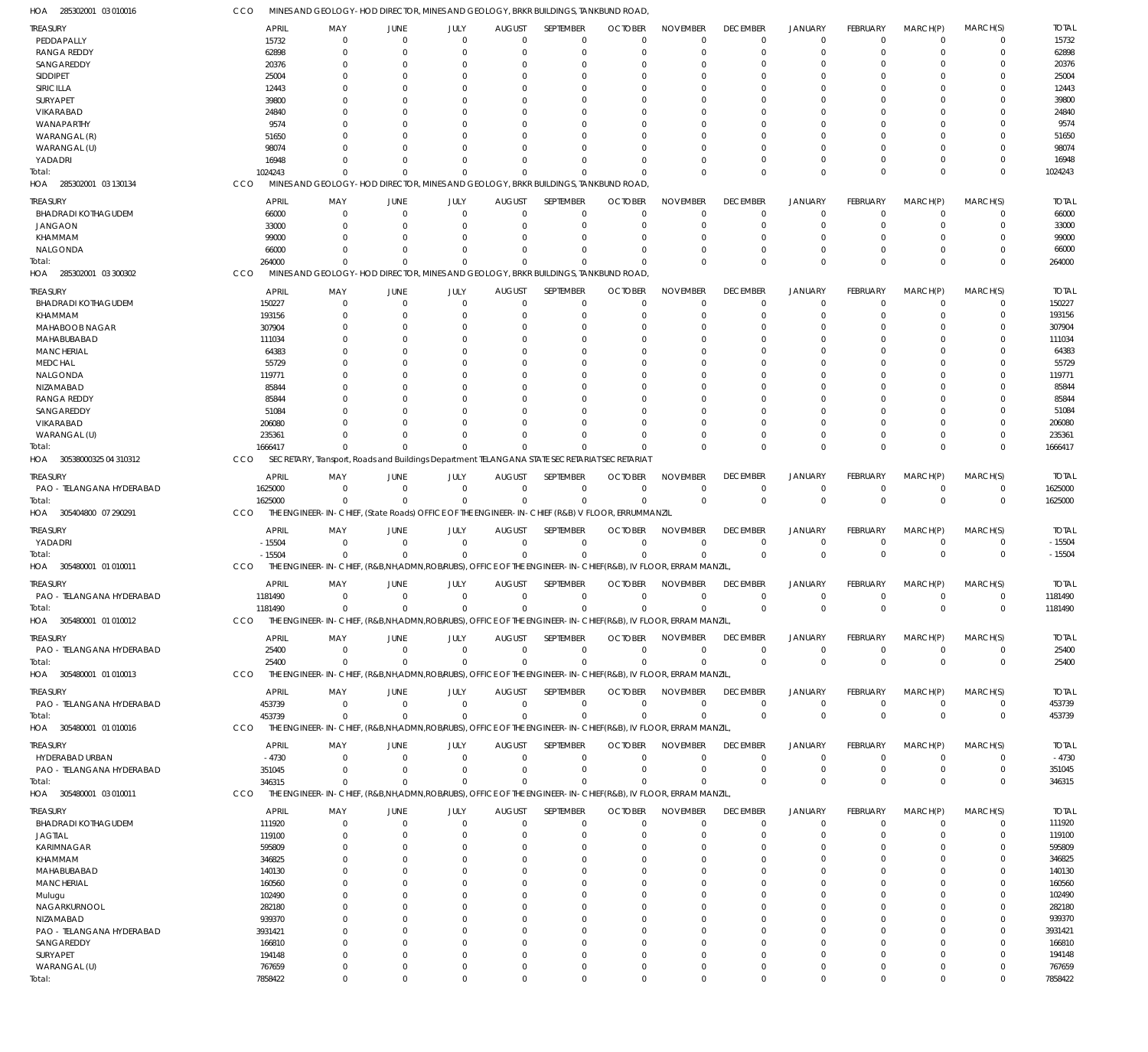| 305480001 03 010012<br>HOA             | CCO                    | THE ENGINEER-IN-CHIEF, (R&B,NH,ADMN,ROB/RUBS), OFFICE OF THE ENGINEER-IN-CHIEF(R&B), IV FLOOR, ERRAM MANZIL  |                      |             |                           |                                                       |                            |                      |                                |                            |                 |                         |                            |                        |
|----------------------------------------|------------------------|--------------------------------------------------------------------------------------------------------------|----------------------|-------------|---------------------------|-------------------------------------------------------|----------------------------|----------------------|--------------------------------|----------------------------|-----------------|-------------------------|----------------------------|------------------------|
| TREASURY                               | <b>APRIL</b>           | MAY                                                                                                          | <b>JUNE</b>          | JULY        | <b>AUGUST</b>             | SEPTEMBER                                             | <b>OCTOBER</b>             | <b>NOVEMBER</b>      | <b>DECEMBER</b>                | <b>JANUARY</b>             | <b>FEBRUARY</b> | MARCH(P)                | MARCH(S)                   | <b>TOTAL</b>           |
| <b>BHADRADI KOTHAGUDEM</b>             | 2950                   | $\Omega$                                                                                                     | $\mathbf 0$          | $\Omega$    | $\mathbf 0$               | 0                                                     | $\Omega$                   | $\Omega$             | $\mathbf 0$                    | $\mathbf 0$                | $\Omega$        | $\mathbf 0$             | 0                          | 2950                   |
| <b>KARIMNAGAR</b>                      | 5650                   | $\Omega$                                                                                                     | $\Omega$             | $\Omega$    | $\Omega$                  | $\mathbf 0$                                           | $\Omega$                   | $\Omega$             | $\mathbf 0$                    | $\mathbf 0$                | $\Omega$        | $\Omega$                | $\mathbf 0$                | 5650                   |
| KHAMMAM                                | 3200                   | $\Omega$                                                                                                     | $\Omega$             |             | 0                         | 0                                                     |                            | $\Omega$             | 0                              | 0                          |                 | 0                       | 0                          | 3200                   |
| Mulugu                                 | 1900<br>2000           |                                                                                                              | $\Omega$<br>$\Omega$ | O           | $\Omega$<br>$\Omega$      | $\Omega$<br>$\Omega$                                  |                            | $\Omega$<br>$\Omega$ | $\Omega$<br>$\Omega$           | $\Omega$<br>$\Omega$       | O               | $\Omega$<br>0           | $\Omega$<br>$\Omega$       | 1900<br>2000           |
| NIZAMABAD<br>PAO - TELANGANA HYDERABAD | 76376                  |                                                                                                              | $\Omega$             | O           | $\Omega$                  | $\Omega$                                              |                            |                      | $\Omega$                       | $\Omega$                   | O               | $\Omega$                | $\Omega$                   | 76376                  |
| WARANGAL (U)                           | 15229                  | <sup>0</sup>                                                                                                 | $\Omega$             | 0           | $\Omega$                  | 0                                                     | $\Omega$                   | $\Omega$             | $\Omega$                       | 0                          | 0               | 0                       | $\mathbf 0$                | 15229                  |
| Total:                                 | 107305                 | $\Omega$                                                                                                     |                      | $\Omega$    | $\Omega$                  | $\Omega$                                              |                            | $\Omega$             | $\Omega$                       | $\Omega$                   | $\Omega$        | $\Omega$                | $\mathbf 0$                | 107305                 |
| 305480001 03 010013<br>HOA             | CCO                    | THE ENGINEER-IN-CHIEF, (R&B,NH,ADMN,ROBIRUBS), OFFICE OF THE ENGINEER-IN-CHIEF(R&B), IV FLOOR, ERRAM MANZIL  |                      |             |                           |                                                       |                            |                      |                                |                            |                 |                         |                            |                        |
| treasury                               | <b>APRIL</b>           | MAY                                                                                                          | <b>JUNE</b>          | JULY        | <b>AUGUST</b>             | SEPTEMBER                                             | <b>OCTOBER</b>             | <b>NOVEMBER</b>      | <b>DECEMBER</b>                | <b>JANUARY</b>             | <b>FEBRUARY</b> | MARCH(P)                | MARCH(S)                   | <b>TOTAL</b>           |
| <b>BHADRADI KOTHAGUDEM</b>             | 42972                  | $\Omega$                                                                                                     | $\mathbf 0$          | $\Omega$    | $\mathbf 0$               | $\mathbf 0$                                           | $\Omega$                   | $\Omega$             | $^{\circ}$                     | $\mathbf 0$                | $\Omega$        | 0                       | $\mathbf 0$                | 42972                  |
| <b>JAGTIAL</b>                         | 45725                  | $\Omega$                                                                                                     | $\Omega$             | 0           | 0                         | $\mathbf 0$                                           | $\Omega$                   | $\Omega$             | $\mathbf 0$                    | $\mathbf 0$                | 0               | 0                       | $\mathbf 0$                | 45725                  |
| KARIMNAGAR                             | 228834                 |                                                                                                              | $\Omega$             |             | 0                         | 0                                                     |                            |                      | $\Omega$                       | $\Omega$                   |                 | 0                       | $\mathbf 0$                | 228834                 |
| KHAMMAM                                | 133076                 |                                                                                                              | $\Omega$             |             | 0                         | 0                                                     |                            |                      | $\Omega$                       | $\Omega$                   |                 | 0                       | $\mathbf 0$                | 133076                 |
| MAHABUBABAD                            | 53814                  |                                                                                                              | $\Omega$             |             | 0                         | $\Omega$                                              |                            |                      |                                | $\Omega$                   |                 | 0                       | $\Omega$                   | 53814                  |
| <b>MANCHERIAL</b>                      | 61793                  |                                                                                                              | $\Omega$             |             | $\Omega$                  | $\mathbf 0$                                           |                            |                      | 0                              | $\Omega$                   |                 | $\Omega$                | $\mathbf 0$                | 61793                  |
| Mulugu<br>NAGARKURNOOL                 | 39346<br>108744        |                                                                                                              | $\Omega$<br>$\Omega$ |             | 0<br>0                    | $\Omega$<br>$\Omega$                                  |                            |                      |                                | $\Omega$<br>$\Omega$       |                 | 0<br>0                  | $\Omega$<br>$\mathbf 0$    | 39346<br>108744        |
| NIZAMABAD                              | 361140                 |                                                                                                              | $\Omega$             |             | 0                         | $\Omega$                                              |                            |                      |                                | $\Omega$                   |                 | 0                       | $\Omega$                   | 361140                 |
| PAO - TELANGANA HYDERABAD              | 1519657                |                                                                                                              | $\Omega$             |             | $\Omega$                  | $\Omega$                                              |                            |                      | 0                              | $\Omega$                   |                 | $\Omega$                | $\mathbf 0$                | 1519657                |
| SANGAREDDY                             | 64023                  |                                                                                                              |                      |             | 0                         | $\Omega$                                              |                            |                      |                                | $\Omega$                   |                 | 0                       | $\Omega$                   | 64023                  |
| SURYAPET                               | 67447                  |                                                                                                              | O                    | O           | 0                         | $\Omega$                                              |                            |                      | $\Omega$                       | $\Omega$                   |                 | $\Omega$                | 0                          | 67447                  |
| WARANGAL (U)                           | 284991                 | U                                                                                                            | $\Omega$             | $\Omega$    | $\Omega$                  | $\Omega$                                              |                            |                      | $\Omega$                       | $\Omega$                   | 0               | 0                       | $\mathbf 0$                | 284991                 |
| otal:                                  | 3011562                | $\Omega$                                                                                                     |                      | U           | $\Omega$                  | $\Omega$                                              |                            | $\Omega$             | $\Omega$                       | $\Omega$                   | $\Omega$        | $\Omega$                | $\mathbf 0$                | 3011562                |
| HOA 305480001 03 010015                | CCO                    | THE ENGINEER-IN-CHIEF, (R&B,NH,ADMN,ROB/RUBS), OFFICE OF THE ENGINEER-IN-CHIEF(R&B), IV FLOOR, ERRAM MANZIL  |                      |             |                           |                                                       |                            |                      |                                |                            |                 |                         |                            |                        |
| treasury                               | <b>APRIL</b>           | MAY                                                                                                          | <b>JUNE</b>          | JULY        | <b>AUGUST</b>             | SEPTEMBER                                             | <b>OCTOBER</b>             | <b>NOVEMBER</b>      | <b>DECEMBER</b>                | <b>JANUARY</b>             | <b>FEBRUARY</b> | MARCH(P)                | MARCH(S)                   | <b>TOTAL</b>           |
| PAO - TELANGANA HYDERABAD              | 4196                   | $\Omega$                                                                                                     | $\mathbf 0$          | $\mathbf 0$ | $\mathbf 0$               | $\mathbf 0$                                           | $\mathbf{0}$               | $\Omega$             | $\mathbf 0$                    | $\mathbf 0$                | $\mathbf 0$     | $\mathbf 0$             | 0                          | 4196                   |
| Total:                                 | 4196                   | $\Omega$                                                                                                     | $\Omega$             | $\Omega$    | $\Omega$                  | $\mathbf 0$                                           | $\Omega$                   | $\Omega$             | $\mathbf 0$                    | $\mathbf 0$                | $\Omega$        | $\mathbf 0$             | $\mathbf 0$                | 4196                   |
| 305480001 03 010016<br>HOA             | CCO                    | THE ENGINEER-IN-CHIEF, (R&B,NH,ADMN,ROB/RUBS), OFFICE OF THE ENGINEER-IN-CHIEF(R&B), IV FLOOR, ERRAM MANZIL, |                      |             |                           |                                                       |                            |                      |                                |                            |                 |                         |                            |                        |
| treasury                               | <b>APRIL</b>           | MAY                                                                                                          | JUNE                 | JULY        | <b>AUGUST</b>             | SEPTEMBER                                             | <b>OCTOBER</b>             | <b>NOVEMBER</b>      | <b>DECEMBER</b>                | <b>JANUARY</b>             | <b>FEBRUARY</b> | MARCH(P)                | MARCH(S)                   | <b>TOTAL</b>           |
| <b>BHADRADI KOTHAGUDEM</b>             | 14720                  | $\Omega$                                                                                                     | $\mathbf 0$          | $\Omega$    | $\mathbf 0$               | $\mathbf 0$                                           | $\Omega$                   | $\Omega$             | $^{\circ}$                     | $\mathbf 0$                | $\Omega$        | 0                       | $\mathbf 0$                | 14720                  |
| <b>JAGTIAL</b>                         | 17098                  | $\Omega$                                                                                                     | $\Omega$             | 0           | $\Omega$                  | $\mathbf 0$                                           | $\Omega$                   | $\Omega$             | 0                              | $\mathbf 0$                | 0               | $\Omega$                | $\mathbf 0$                | 17098                  |
| KARIMNAGAR<br>KHAMMAM                  | 115169<br>65348        |                                                                                                              | $\Omega$<br>$\Omega$ |             | 0<br>0                    | $\mathbf 0$<br>$\Omega$                               |                            |                      | $\Omega$                       | $\Omega$<br>$\Omega$       |                 | 0<br>0                  | $\mathbf 0$<br>$\mathbf 0$ | 115169<br>65348        |
| MAHABUBABAD                            | 16654                  |                                                                                                              | $\Omega$             |             | 0                         | $\Omega$                                              |                            |                      | <sup>0</sup>                   | $\Omega$                   |                 | 0                       | $\mathbf 0$                | 16654                  |
| <b>MANCHERIAL</b>                      | 25204                  |                                                                                                              | $\Omega$             |             | 0                         | $\Omega$                                              |                            |                      |                                | $\Omega$                   |                 | 0                       | $\Omega$                   | 25204                  |
| Mulugu                                 | 16176                  |                                                                                                              | $\Omega$             |             | $\Omega$                  | 0                                                     |                            |                      | $\Omega$                       | $\Omega$                   |                 | 0                       | $\mathbf 0$                | 16176                  |
| NAGARKURNOOL                           | 40895                  |                                                                                                              | $\Omega$             |             | 0                         | $\Omega$                                              |                            |                      |                                | $\Omega$                   |                 | 0                       | $\Omega$                   | 40895                  |
| NIZAMABAD                              | 135046                 |                                                                                                              | $\Omega$             |             | 0                         | $\Omega$                                              |                            |                      | 0                              | $\Omega$                   |                 | 0                       | $\mathbf 0$                | 135046                 |
| PAO - TELANGANA HYDERABAD              | 1074917                |                                                                                                              | $\Omega$             |             | 0                         | $\Omega$                                              |                            |                      |                                | $\Omega$                   |                 | 0                       | $\Omega$                   | 1074917                |
| SANGAREDDY                             | 22819                  |                                                                                                              | $\Omega$             |             | $\Omega$                  | 0                                                     |                            |                      | $\Omega$                       | $\Omega$                   |                 | 0                       | $\mathbf 0$                | 22819                  |
| SURYAPET<br>WARANGAL (U)               | 25221<br>144135        | $\Omega$                                                                                                     | $\Omega$<br>$\Omega$ | U           | 0<br>$\Omega$             | $\Omega$<br>$\Omega$                                  |                            | $\Omega$             | $\Omega$                       | $\Omega$<br>$\Omega$       | 0               | $\Omega$<br>0           | $\Omega$<br>$\mathbf 0$    | 25221<br>144135        |
| Total:                                 | 1713402                | $\Omega$                                                                                                     | $\Omega$             | $\Omega$    | $\mathbf 0$               | $\Omega$                                              |                            | $\Omega$             | $\Omega$                       | $\Omega$                   | $\Omega$        | $\Omega$                | $\mathbf 0$                | 1713402                |
| HOA 305480001 03 010017                | <b>CCO</b>             | THE ENGINEER-IN-CHIEF, (R&B,NH,ADMN,ROB/RUBS), OFFICE OF THE ENGINEER-IN-CHIEF(R&B), IV FLOOR, ERRAM MANZIL, |                      |             |                           |                                                       |                            |                      |                                |                            |                 |                         |                            |                        |
|                                        |                        |                                                                                                              |                      |             |                           |                                                       |                            |                      |                                |                            | <b>FEBRUARY</b> |                         |                            |                        |
| TREASURY<br>NIZAMABAD                  | <b>APRIL</b><br>200000 | MAY<br>$\mathbf 0$                                                                                           | JUNE<br>$\Omega$     | JULY        | <b>AUGUST</b><br>$\Omega$ | SEPTEMBER<br>$\Omega$                                 | <b>OCTOBER</b><br>$\Omega$ | NOVEMBER<br>$\Omega$ | <b>DECEMBER</b><br>$\mathbf 0$ | <b>JANUARY</b><br>$\Omega$ | $\Omega$        | MARCH(P)<br>$\mathbf 0$ | MARCH(S)<br>$\mathbf 0$    | <b>TOTAI</b><br>200000 |
| PAO - TELANGANA HYDERABAD              | 100000                 | $\Omega$                                                                                                     | $\Omega$             | $\Omega$    | $\Omega$                  | $\mathbf 0$                                           | $\Omega$                   | $\mathbf 0$          | $\mathbf 0$                    | $\mathbf 0$                | $\mathbf 0$     | 0                       | $\mathbf 0$                | 100000                 |
| Total:                                 | 300000                 | $^{\circ}$                                                                                                   | $\Omega$             | $\Omega$    | $\Omega$                  | $\Omega$                                              | $\Omega$                   | $\Omega$             | $\mathbf 0$                    | $\mathbf{0}$               | $\Omega$        | $\Omega$                | $\mathbf 0$                | 300000                 |
| HOA 342560200 05 310311                | <b>CCO</b>             | SECRETARY, ENVIRONMENT, FORESTS SCIENCE AND TECHNOLOGY DEPT, TELANGANA SECRETARIAT BUILDINGS SECRETARIAT     |                      |             |                           |                                                       |                            |                      |                                |                            |                 |                         |                            |                        |
| Treasury                               | <b>APRIL</b>           | MAY                                                                                                          | JUNE                 | JULY        | <b>AUGUST</b>             | SEPTEMBER                                             | <b>OCTOBER</b>             | <b>NOVEMBER</b>      | <b>DECEMBER</b>                | <b>JANUARY</b>             | <b>FEBRUARY</b> | MARCH(P)                | MARCH(S)                   | <b>TOTAL</b>           |
| HYDERABAD URBAN                        | 8324500                | $^{\circ}$                                                                                                   | $\mathbf 0$          | $\mathbf 0$ | $^{\circ}$                | 0                                                     | $\Omega$                   | $\mathbf 0$          | $\mathbf 0$                    | $\overline{0}$             | $\Omega$        | $\mathbf 0$             | $\mathbf 0$                | 8324500                |
| Total:                                 | 8324500                | $\Omega$                                                                                                     | $\Omega$             | $\Omega$    | $\mathbf 0$               | $\mathbf 0$                                           | $\Omega$                   | $\Omega$             | $\mathbf 0$                    | $\mathbf 0$                | $\mathbf 0$     | $\mathbf 0$             | $\mathbf 0$                | 8324500                |
| HOA 343503101 06 300302                | CCO                    | SECRETARY, ENVIRONMENT, FORESTS SCIENCE AND TECHNOLOGY DEPT, TELANGANA SECRETARIAT BUILDINGS SECRETARIAT     |                      |             |                           |                                                       |                            |                      |                                |                            |                 |                         |                            |                        |
| treasury                               | <b>APRIL</b>           | MAY                                                                                                          | <b>JUNE</b>          | JULY        | <b>AUGUST</b>             | SEPTEMBER                                             | <b>OCTOBER</b>             | <b>NOVEMBER</b>      | <b>DECEMBER</b>                | <b>JANUARY</b>             | FEBRUARY        | MARCH(P)                | MARCH(S)                   | <b>TOTAL</b>           |
| PAO - TELANGANA HYDERABAD              | 137553                 | $^{\circ}$                                                                                                   | $\overline{0}$       | $\Omega$    | $\mathbf 0$               | $\mathbf 0$                                           | $\Omega$                   | $\Omega$             | $\mathbf 0$                    | $\mathbf 0$                | $\mathbf 0$     | $\mathbf 0$             | $\mathbf 0$                | 137553                 |
| Total:                                 | 137553                 | $\mathbf{0}$                                                                                                 | $\Omega$             | $\Omega$    | $\Omega$                  | $\mathbf 0$                                           | $\Omega$                   | $\Omega$             | $\mathbf 0$                    | $\mathbf 0$                | $\Omega$        | $\Omega$                | $\mathbf 0$                | 137553                 |
| HOA 345100090 04 010011                | CCO                    | FOOD &CIVIL SUPPLIES - HOD SECRETARY FOOD&CIVIL SUPPLIES SECRETARIAT DEPT SECRETARIAT                        |                      |             |                           |                                                       |                            |                      |                                |                            |                 |                         |                            |                        |
| TREASURY                               | <b>APRIL</b>           | MAY                                                                                                          | <b>JUNE</b>          | JULY        | <b>AUGUST</b>             | SEPTEMBER                                             | <b>OCTOBER</b>             | <b>NOVEMBER</b>      | <b>DECEMBER</b>                | <b>JANUARY</b>             | <b>FEBRUARY</b> | MARCH(P)                | MARCH(S)                   | <b>TOTAL</b>           |
| PAO - TELANGANA HYDERABAD              | 261860                 | $\mathbf 0$                                                                                                  | $\mathbf 0$          | $\mathbf 0$ | $\overline{0}$            | $\mathbf 0$                                           | $\Omega$                   | $\Omega$             | $\mathbf 0$                    | $\mathbf 0$                | $\mathbf 0$     | $\overline{0}$          | $\mathbf 0$                | 261860                 |
| Total:                                 | 261860                 | $\Omega$                                                                                                     |                      | $\Omega$    | 0                         | $\mathbf 0$                                           | $\Omega$                   | $\Omega$             | $\mathbf 0$                    | $\mathbf 0$                | $\Omega$        | $\mathbf 0$             | $\mathbf 0$                | 261860                 |
| HOA 345100090 04 010012                | CCO                    | FOOD & CIVIL SUPPLIES - HOD SECRETARY, FOOD& CIVIL SUPPLIES SECRETARIAT DEPT, SECRETARIAT                    |                      |             |                           |                                                       |                            |                      |                                |                            |                 |                         |                            |                        |
| treasury                               | <b>APRIL</b>           | MAY                                                                                                          | <b>JUNE</b>          | JULY        | <b>AUGUST</b>             | SEPTEMBER                                             | <b>OCTOBER</b>             | <b>NOVEMBER</b>      | <b>DECEMBER</b>                | JANUARY                    | <b>FEBRUARY</b> | MARCH(P)                | MARCH(S)                   | <b>TOTAL</b>           |
| PAO - TELANGANA HYDERABAD              | 7600                   | $\mathbf{0}$                                                                                                 | $\mathbf 0$          | $\mathbf 0$ | $\mathbf 0$               | $\mathbf 0$                                           | $\Omega$                   | $\Omega$             | $\mathbf 0$                    | $\mathbf 0$                | $\mathbf 0$     | $\overline{0}$          | $\mathbf 0$                | 7600                   |
| Total:                                 | 7600                   | $^{\circ}$                                                                                                   | $\Omega$             | $\Omega$    | $\Omega$                  | $\Omega$                                              | $\Omega$                   | $\Omega$             | $\mathbf 0$                    | $\mathbf 0$                | $\Omega$        | $\Omega$                | $\mathbf 0$                | 7600                   |
| HOA 345100090 04 010013                | CCO                    | FOOD &CIVIL SUPPLIES - HOD SECRETARY, FOOD&CIVIL SUPPLIES SECRETARIAT DEPT, SECRETARIAT                      |                      |             |                           |                                                       |                            |                      |                                |                            |                 |                         |                            |                        |
| Treasury                               | <b>APRIL</b>           | MAY                                                                                                          | JUNE                 | JULY        | <b>AUGUST</b>             | SEPTEMBER                                             | <b>OCTOBER</b>             | <b>NOVEMBER</b>      | <b>DECEMBER</b>                | <b>JANUARY</b>             | <b>FEBRUARY</b> | MARCH(P)                | MARCH(S)                   | <b>TOTAL</b>           |
| PAO - TELANGANA HYDERABAD              | 115279                 | $\Omega$                                                                                                     | $\mathbf 0$          | $\mathbf 0$ | $\overline{0}$            | $\mathbf 0$                                           | $\Omega$                   | $\Omega$             | $\mathbf 0$                    | $\overline{0}$             | $\mathbf 0$     | $\mathbf 0$             | $\mathbf 0$                | 115279                 |
| Total:                                 | 115279                 | $\Omega$                                                                                                     | $\Omega$             | $\Omega$    | $\Omega$                  | $\mathbf 0$                                           | $\Omega$                   | $\Omega$             | $\mathbf 0$                    | $\mathbf 0$                | $\Omega$        | $\Omega$                | $\mathbf 0$                | 115279                 |
| HOA 345100090 04 010016                | CCO                    | FOOD & CIVIL SUPPLIES - HOD SECRETARY, FOOD& CIVIL SUPPLIES SECRETARIAT DEPT, SECRETARIAT                    |                      |             |                           |                                                       |                            |                      |                                |                            |                 |                         |                            |                        |
| treasury                               | <b>APRIL</b>           | MAY                                                                                                          | <b>JUNE</b>          | JULY        | <b>AUGUST</b>             | SEPTEMBER                                             | <b>OCTOBER</b>             | <b>NOVEMBER</b>      | <b>DECEMBER</b>                | <b>JANUARY</b>             | FEBRUARY        | MARCH(P)                | MARCH(S)                   | <b>TOTAL</b>           |
| PAO - TELANGANA HYDERABAD              | 62298                  | $^{\circ}$                                                                                                   | $\mathbf 0$          | $\mathbf 0$ | $\mathbf 0$               | $\mathbf 0$                                           | $\Omega$                   | $\Omega$             | $\mathbf 0$                    | $\mathbf 0$                | $\Omega$        | $\overline{0}$          | $\mathbf 0$                | 62298                  |
| Total:                                 | 62298                  | $\mathbf{0}$                                                                                                 | $\Omega$             | $\Omega$    | $\Omega$                  | $\mathbf 0$                                           | $\Omega$                   | $\Omega$             | $\mathbf 0$                    | $\mathbf 0$                | $\Omega$        | $\Omega$                | $\mathbf 0$                | 62298                  |
| HOA 345100090 05 010011                | CCO                    | THE SECRETARY TO GOVT.                                                                                       |                      |             |                           | PANCHAYATI RAJ DEPT. SECRETARIAT, HYDERABAD Telangana |                            |                      |                                |                            |                 |                         |                            |                        |
| treasury                               | <b>APRIL</b>           | MAY                                                                                                          | <b>JUNE</b>          | JULY        | <b>AUGUST</b>             | SEPTEMBER                                             | <b>OCTOBER</b>             | <b>NOVEMBER</b>      | <b>DECEMBER</b>                | <b>JANUARY</b>             | FEBRUARY        | MARCH(P)                | MARCH(S)                   | <b>TOTAL</b>           |
| PAO - TELANGANA HYDERABAD              | 2778340                | $\mathbf 0$                                                                                                  | $\mathbf 0$          | $\mathbf 0$ | $\overline{0}$            | $\mathbf 0$                                           | $\mathbf 0$                | $\mathbf 0$          | $\mathbf 0$                    | $\mathbf 0$                | $\mathbf 0$     | $\overline{0}$          | $\mathbf 0$                | 2778340                |
| Total:                                 | 2778340                | $\mathbf 0$                                                                                                  | $\mathbf{0}$         | $\Omega$    | $\mathbf 0$               | $\mathbf 0$                                           | $\Omega$                   | $\mathbf 0$          | $\mathbf 0$                    | $\mathbf 0$                | $\Omega$        | $\mathbf 0$             | $\mathbf 0$                | 2778340                |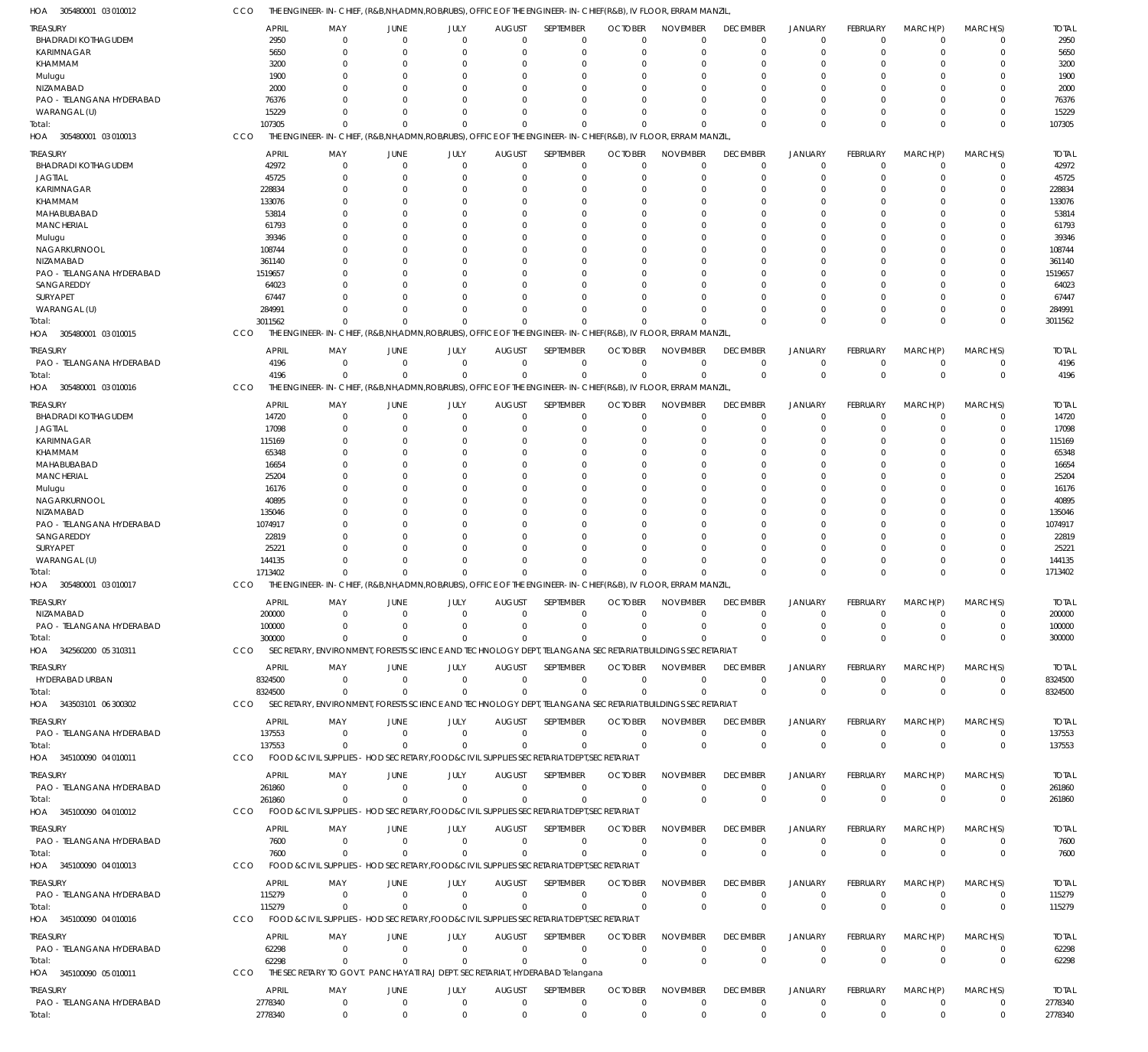| HOA 345100090 05 010012               |                          | THE SECRETARY TO GOVT. PANCHAYATI RAJ DEPT. SECRETARIAT, HYDERABAD Telangana                     |                                  |                          |                                 |                                                                   |                            |                                |                                |                                  |                                   |                            |                            |                          |
|---------------------------------------|--------------------------|--------------------------------------------------------------------------------------------------|----------------------------------|--------------------------|---------------------------------|-------------------------------------------------------------------|----------------------------|--------------------------------|--------------------------------|----------------------------------|-----------------------------------|----------------------------|----------------------------|--------------------------|
| Treasury                              | <b>APRIL</b>             | MAY                                                                                              | JUNE                             | JULY                     | <b>AUGUST</b>                   | <b>SEPTEMBER</b>                                                  | <b>OCTOBER</b>             | <b>NOVEMBER</b>                | <b>DECEMBER</b>                | <b>JANUARY</b>                   | <b>FEBRUARY</b>                   | MARCH(P)                   | MARCH(S)                   | <b>TOTAL</b>             |
| PAO - TELANGANA HYDERABAD<br>Total:   | 54550<br>54550           | $\Omega$<br>$\Omega$                                                                             | $\Omega$<br>$\Omega$             | $\Omega$<br>$\Omega$     | $\Omega$<br>$\Omega$            | 0<br>$\Omega$                                                     | $\Omega$<br>$\Omega$       | $\Omega$<br>$\Omega$           | $\mathbf 0$<br>$\mathbf{0}$    | $\mathbf 0$<br>$\overline{0}$    | $\Omega$<br>$\Omega$              | $\mathbf 0$<br>$\Omega$    | 0<br>$\mathbf 0$           | 54550<br>54550           |
| HOA 345100090 05 010013               | CCO                      | THE SECRETARY TO GOVT. PANCHAYATI RAJ DEPT. SECRETARIAT, HYDERABAD Telangana                     |                                  |                          |                                 |                                                                   |                            |                                |                                |                                  |                                   |                            |                            |                          |
| treasury                              | <b>APRIL</b>             | MAY                                                                                              | JUNE                             | JULY                     | <b>AUGUST</b>                   | SEPTEMBER                                                         | <b>OCTOBER</b>             | <b>NOVEMBER</b>                | <b>DECEMBER</b>                | <b>JANUARY</b>                   | <b>FEBRUARY</b>                   | MARCH(P)                   | MARCH(S)                   | <b>TOTAL</b>             |
| PAO - TELANGANA HYDERABAD<br>Total:   | 1084377<br>1084377       | $\Omega$<br>$\Omega$                                                                             | $\Omega$                         | $\Omega$<br>$\Omega$     | $\Omega$<br>$\Omega$            | $\mathbf 0$<br>$\mathbf 0$                                        | $\Omega$<br>$\Omega$       | $\Omega$<br>$\Omega$           | $\mathbf 0$<br>$\mathbf 0$     | $\overline{0}$<br>$\overline{0}$ | $\Omega$<br>$\Omega$              | $^{\circ}$<br>$\Omega$     | $\mathbf 0$<br>$\mathbf 0$ | 1084377<br>1084377       |
| HOA 345100090 05 010016               | CCO                      | THE SECRETARY TO GOVT. PANCHAYATI RAJ DEPT. SECRETARIAT, HYDERABAD Telangana                     |                                  |                          |                                 |                                                                   |                            |                                |                                |                                  |                                   |                            |                            |                          |
| treasury                              | <b>APRIL</b>             | MAY                                                                                              | <b>JUNE</b>                      | JULY                     | <b>AUGUST</b>                   | SEPTEMBER                                                         | <b>OCTOBER</b>             | <b>NOVEMBER</b>                | <b>DECEMBER</b>                | <b>JANUARY</b>                   | <b>FEBRUARY</b>                   | MARCH(P)                   | MARCH(S)                   | <b>TOTAL</b>             |
| PAO - TELANGANA HYDERABAD             | 663428                   | $\Omega$<br>$\Omega$                                                                             | $\Omega$<br>$\Omega$             | $\Omega$<br>$\Omega$     | $\Omega$<br>$\Omega$            | $\mathbf 0$<br>$\mathbf 0$                                        | $\Omega$<br>$\Omega$       | $\Omega$<br>$\Omega$           | $\mathbf 0$                    | $\mathbf 0$                      | $\Omega$<br>$\mathbf 0$           | $^{\circ}$<br>$\Omega$     | $\mathbf 0$                | 663428                   |
| Total:<br>HOA 345100090 05 010017     | 663428<br>CCO            | THE SECRETARY TO GOVT. PANCHAYATI RAJ DEPT. SECRETARIAT, HYDERABAD Telangana                     |                                  |                          |                                 |                                                                   |                            |                                | $\mathbf 0$                    | $\overline{0}$                   |                                   |                            | $\mathbf 0$                | 663428                   |
| treasury                              | <b>APRIL</b>             | MAY                                                                                              | JUNE                             | JULY                     | <b>AUGUST</b>                   | SEPTEMBER                                                         | <b>OCTOBER</b>             | <b>NOVEMBER</b>                | <b>DECEMBER</b>                | <b>JANUARY</b>                   | <b>FEBRUARY</b>                   | MARCH(P)                   | MARCH(S)                   | <b>TOTAL</b>             |
| PAO - TELANGANA HYDERABAD             | 105985                   | 0                                                                                                | $\Omega$                         | 0                        | $\mathbf 0$                     | $\mathbf 0$                                                       | $\Omega$                   | $\Omega$                       | $^{\circ}$                     | $\overline{0}$                   | $\mathbf 0$                       | $\mathbf 0$                | $\mathbf 0$                | 105985                   |
| Total:<br>HOA 345100090 05 010018     | 105985<br>CCO            | $\Omega$<br>THE SECRETARY TO GOVT. PANCHAYATI RAJ DEPT. SECRETARIAT, HYDERABAD Telangana         | $\Omega$                         | $\Omega$                 | $\Omega$                        | $\Omega$                                                          | $\Omega$                   | $\Omega$                       | $\mathbf 0$                    | $\overline{0}$                   | $\Omega$                          | $\Omega$                   | $\mathbf 0$                | 105985                   |
| treasury                              | <b>APRIL</b>             | MAY                                                                                              | <b>JUNE</b>                      | JULY                     | <b>AUGUST</b>                   | SEPTEMBER                                                         | <b>OCTOBER</b>             | <b>NOVEMBER</b>                | <b>DECEMBER</b>                | <b>JANUARY</b>                   | <b>FEBRUARY</b>                   | MARCH(P)                   | MARCH(S)                   | <b>TOTAL</b>             |
| PAO - TELANGANA HYDERABAD             | 157160                   | $\Omega$                                                                                         | $\Omega$                         | $\Omega$                 | $\Omega$                        | $\mathbf 0$                                                       | $\Omega$                   | $\Omega$                       | $\mathbf 0$                    | $\mathbf 0$                      | $\Omega$                          | $\Omega$                   | $\mathbf 0$                | 157160                   |
| Total:                                | 157160<br>CCO            | $\Omega$<br>THE SECRETARY TO GOVT.                                                               |                                  | $\Omega$                 | $\Omega$                        | $\Omega$<br>PANCHAYATI RAJ DEPT. SECRETARIAT, HYDERABAD Telangana | $\Omega$                   | $\Omega$                       | $\mathbf{0}$                   | $\overline{0}$                   | $\Omega$                          | $\Omega$                   | $\mathbf 0$                | 157160                   |
| HOA 345100090 05 130131               |                          |                                                                                                  |                                  |                          |                                 |                                                                   |                            |                                |                                |                                  |                                   |                            |                            |                          |
| treasury<br>PAO - TELANGANA HYDERABAD | <b>APRIL</b><br>63206    | MAY<br>$\Omega$                                                                                  | JUNE<br>$\Omega$                 | JULY<br>$\Omega$         | <b>AUGUST</b><br>$\mathbf 0$    | <b>SEPTEMBER</b><br>$\mathbf 0$                                   | <b>OCTOBER</b><br>$\Omega$ | <b>NOVEMBER</b><br>$\Omega$    | <b>DECEMBER</b><br>$\mathbf 0$ | <b>JANUARY</b><br>$\mathbf 0$    | <b>FEBRUARY</b><br>$\overline{0}$ | MARCH(P)<br>$\mathbf 0$    | MARCH(S)<br>$\mathbf 0$    | <b>TOTAL</b><br>63206    |
| Total:                                | 63206                    | $\Omega$                                                                                         | $\Omega$                         | $\Omega$                 | $\Omega$                        | $\Omega$                                                          | $\Omega$                   | $\Omega$                       | $\mathbf 0$                    | $\overline{0}$                   | $\Omega$                          | $\Omega$                   | $\mathbf 0$                | 63206                    |
| HOA 345100090 05 240                  | CCO                      | THE SECRETARY TO GOVT. PANCHAYATI RAJ DEPT. SECRETARIAT, HYDERABAD Telangana                     |                                  |                          |                                 |                                                                   |                            |                                |                                |                                  |                                   |                            |                            |                          |
| treasury<br>HYDERABAD URBAN           | <b>APRIL</b><br>$-1250$  | MAY<br>$\Omega$                                                                                  | JUNE<br>$\Omega$                 | JULY<br>$\Omega$         | <b>AUGUST</b><br>$\Omega$       | SEPTEMBER<br>$\mathbf 0$                                          | <b>OCTOBER</b><br>$\Omega$ | <b>NOVEMBER</b><br>$\Omega$    | <b>DECEMBER</b><br>$\mathbf 0$ | <b>JANUARY</b><br>$\mathbf 0$    | <b>FEBRUARY</b><br>$\Omega$       | MARCH(P)<br>$\overline{0}$ | MARCH(S)<br>$\mathbf 0$    | <b>TOTAL</b><br>$-1250$  |
| Total:                                | $-1250$                  | $\Omega$                                                                                         |                                  | $\Omega$                 | $\Omega$                        | $\Omega$                                                          | $\Omega$                   | $\Omega$                       | $\mathbf 0$                    | $\overline{0}$                   | $\Omega$                          | $\mathbf 0$                | $\mathbf 0$                | $-1250$                  |
| HOA 345100090 05300302                | CCO                      | THE SECRETARY TO GOVT. PANCHAYATI RAJ DEPT. SECRETARIAT, HYDERABAD Telangana                     |                                  |                          |                                 |                                                                   |                            |                                |                                |                                  |                                   |                            |                            |                          |
| treasury                              | <b>APRIL</b>             | MAY                                                                                              | JUNE                             | JULY                     | <b>AUGUST</b>                   | SEPTEMBER                                                         | <b>OCTOBER</b>             | <b>NOVEMBER</b>                | <b>DECEMBER</b>                | <b>JANUARY</b>                   | <b>FEBRUARY</b>                   | MARCH(P)                   | MARCH(S)                   | <b>TOTAL</b>             |
| PAO - TELANGANA HYDERABAD<br>Total:   | 51751<br>51751           | $\Omega$<br>$\Omega$                                                                             | $\Omega$<br>$\Omega$             | 0<br>$\Omega$            | $\mathbf 0$<br>$\Omega$         | $\mathbf 0$<br>$\Omega$                                           | $\Omega$<br>$\Omega$       | $\Omega$<br>$\Omega$           | $\overline{0}$<br>$\mathbf{0}$ | $\overline{0}$<br>$\overline{0}$ | $\Omega$<br>$\Omega$              | $\mathbf 0$<br>$\Omega$    | $\mathbf 0$<br>$\mathbf 0$ | 51751<br>51751           |
| HOA 345100090 07 010011               | CCO                      | INDUSTRIES AND COMMERCE, SECRETARIAT DEPT-HOD SECRETARY, INDUSTRIES & COMMERCE DEPT.             |                                  |                          |                                 |                                                                   |                            |                                |                                |                                  |                                   |                            |                            |                          |
| treasury                              | <b>APRIL</b>             | MAY                                                                                              | JUNE                             | JULY                     | <b>AUGUST</b>                   | SEPTEMBER                                                         | <b>OCTOBER</b>             | <b>NOVEMBER</b>                | <b>DECEMBER</b>                | <b>JANUARY</b>                   | <b>FEBRUARY</b>                   | MARCH(P)                   | MARCH(S)                   | <b>TOTAL</b>             |
| PAO - TELANGANA HYDERABAD<br>Total:   | 1543450<br>1543450       | $\Omega$<br>$\Omega$                                                                             | $\Omega$<br>$\Omega$             | $\Omega$<br>$\Omega$     | $\Omega$<br>$\Omega$            | $\Omega$<br>$\Omega$                                              | $\Omega$<br>$\Omega$       | $\Omega$<br>$\Omega$           | $\mathbf 0$<br>$\mathbf{0}$    | $\mathbf 0$<br>$\overline{0}$    | $\Omega$<br>$\Omega$              | $\mathbf 0$<br>$\Omega$    | $\mathbf 0$<br>$\mathbf 0$ | 1543450<br>1543450       |
| HOA 345100090 07 010012               | CCO                      | INDUSTRIES AND COMMERCE, SECRETARIAT DEPT-HOD SECRETARY, INDUSTRIES & COMMERCE DEPT.             |                                  |                          |                                 |                                                                   |                            |                                |                                |                                  |                                   |                            |                            |                          |
| treasury                              | <b>APRIL</b>             | MAY                                                                                              | JUNE                             | JULY                     | <b>AUGUST</b>                   | SEPTEMBER                                                         | <b>OCTOBER</b>             | <b>NOVEMBER</b>                | <b>DECEMBER</b>                | <b>JANUARY</b>                   | <b>FEBRUARY</b>                   | MARCH(P)                   | MARCH(S)                   | <b>TOTAL</b>             |
| PAO - TELANGANA HYDERABAD             | 28100                    | $\Omega$                                                                                         | $\Omega$                         | $\Omega$                 | $^{\circ}$                      | $\mathbf 0$                                                       | $\Omega$                   | $\Omega$                       | $\mathbf 0$                    | $\mathbf 0$                      | $\Omega$                          | $\mathbf 0$                | $\mathbf 0$                | 28100                    |
| lotal:<br>HOA 345100090 07 010013     | 28100<br>CCO             | $\Omega$<br>INDUSTRIES AND COMMERCE, SECRETARIAT DEPT-HOD SECRETARY, INDUSTRIES & COMMERCE DEPT. |                                  | $\Omega$                 | $\Omega$                        | $\Omega$                                                          | - 0                        | $\Omega$                       | $\mathbf 0$                    | $\overline{0}$                   | $\Omega$                          | $\Omega$                   | $\mathbf 0$                | 28100                    |
| Treasury                              | <b>APRIL</b>             | MAY                                                                                              | <b>JUNE</b>                      | JULY                     | <b>AUGUST</b>                   | SEPTEMBER                                                         | <b>OCTOBER</b>             | <b>NOVEMBER</b>                | <b>DECEMBER</b>                | <b>JANUARY</b>                   | <b>FEBRUARY</b>                   | MARCH(P)                   | MARCH(S)                   | <b>TOTAL</b>             |
| PAO - TELANGANA HYDERABAD             | 616616                   | $\Omega$                                                                                         | $\Omega$                         | $\Omega$                 | 0                               | $\mathbf 0$                                                       | $\Omega$                   | $\Omega$                       | $\mathbf 0$                    | $\mathbf 0$                      | $\Omega$                          | $\mathbf 0$                | $\mathbf 0$                | 616616                   |
| Total:<br>HOA 345100090 07 010016     | 616616<br>CCO            | $\Omega$<br>INDUSTRIES AND COMMERCE.SECRETARIAT DEPT-HOD SECRETARY, INDUSTRIES & COMMERCE DEPT   | $\Omega$                         | $\Omega$                 | $\Omega$                        | $\Omega$                                                          | $\Omega$                   | $\Omega$                       | $\mathbf 0$                    | $\overline{0}$                   | $\Omega$                          | $\Omega$                   | $\mathbf 0$                | 616616                   |
| Treasury                              | <b>APRIL</b>             | MAY                                                                                              | JUNE                             | JULY                     | <b>AUGUST</b>                   | SEPTEMBER                                                         | <b>OCTOBER</b>             | <b>NOVEMBER</b>                | <b>DECEMBER</b>                | <b>JANUARY</b>                   | <b>FEBRUARY</b>                   | MARCH(P)                   | MARCH(S)                   | <b>TOTAL</b>             |
| PAO - TELANGANA HYDERABAD             | 429244                   | $\mathbf{0}$                                                                                     | $\overline{0}$                   | 0                        | 0                               | 0                                                                 | $\Omega$                   | $\Omega$                       | $\mathbf 0$                    | $\mathbf 0$                      | $\mathbf 0$                       | $^{\circ}$                 | $\mathbf 0$                | 429244                   |
| Total:                                | 429244                   | $\Omega$                                                                                         | $\Omega$                         | $\mathbf 0$              | $\mathbf 0$                     | $\mathbf 0$                                                       | $\Omega$                   | $\Omega$                       | $\mathbf 0$                    | $\overline{0}$                   | $\mathbf 0$                       | $\mathbf 0$                | $\mathbf 0$                | 429244                   |
| HOA 345100090 07 130131               | <b>CCO</b>               | INDUSTRIES AND COMMERCE, SECRETARIAT DEPT-HOD SECRETARY, INDUSTRIES & COMMERCE DEPT.             |                                  |                          |                                 |                                                                   |                            |                                |                                |                                  |                                   |                            |                            |                          |
| treasury<br>PAO - TELANGANA HYDERABAD | <b>APRIL</b><br>1552     | MAY<br>$\overline{0}$                                                                            | <b>JUNE</b><br>$\overline{0}$    | JULY<br>$\Omega$         | <b>AUGUST</b><br>$^{\circ}$     | SEPTEMBER<br>0                                                    | <b>OCTOBER</b><br>$\Omega$ | <b>NOVEMBER</b><br>$\Omega$    | <b>DECEMBER</b><br>$\mathbf 0$ | <b>JANUARY</b><br>$\mathbf 0$    | <b>FEBRUARY</b><br>$\mathbf 0$    | MARCH(P)<br>$\mathbf 0$    | MARCH(S)<br>$\mathbf 0$    | <b>TOTAL</b><br>1552     |
| Total:                                | 1552                     | $\overline{0}$                                                                                   | $\Omega$                         | $\Omega$                 | $\Omega$                        | $\mathbf 0$                                                       | $\Omega$                   | $\Omega$                       | $\mathbf 0$                    | $\overline{0}$                   | $\Omega$                          | $\Omega$                   | $\mathbf 0$                | 1552                     |
| HOA 345100090 07 300302               | CCO                      | INDUSTRIES AND COMMERCE, SECRETARIAT DEPT-HOD SECRETARY, INDUSTRIES & COMMERCE DEPT.             |                                  |                          |                                 |                                                                   |                            |                                |                                |                                  |                                   |                            |                            |                          |
| treasury<br>PAO - TELANGANA HYDERABAD | <b>APRIL</b><br>195812   | MAY<br>$\mathbf{0}$                                                                              | JUNE<br>$\overline{0}$           | JULY<br>$\mathbf{0}$     | <b>AUGUST</b><br>$\overline{0}$ | <b>SEPTEMBER</b><br>$\mathbf 0$                                   | <b>OCTOBER</b><br>$\Omega$ | <b>NOVEMBER</b><br>$\Omega$    | <b>DECEMBER</b><br>$\mathbf 0$ | <b>JANUARY</b><br>$\overline{0}$ | <b>FEBRUARY</b><br>$\mathbf 0$    | MARCH(P)<br>$\overline{0}$ | MARCH(S)<br>$\mathbf 0$    | <b>TOTAL</b><br>195812   |
| Total:                                | 195812                   | $\Omega$                                                                                         | $\Omega$                         | 0                        | $\mathbf 0$                     | $\mathbf 0$                                                       | $\mathbf 0$                | $\mathbf 0$                    | $\mathbf 0$                    | $\overline{0}$                   | $\mathbf 0$                       | $\mathbf 0$                | $\mathbf 0$                | 195812                   |
| HOA 345100090 09 010011               | CCO                      | THE SECRETARY (PROJECTS) I&CAD DEPARTMENT TELANGANA SECRETARIAT                                  |                                  |                          |                                 |                                                                   |                            |                                |                                |                                  |                                   |                            |                            |                          |
| treasury<br>HYDERABAD URBAN           | <b>APRIL</b><br>$-49693$ | MAY<br>$\mathbf{0}$                                                                              | <b>JUNE</b><br>$\overline{0}$    | JULY<br>0                | <b>AUGUST</b><br>0              | SEPTEMBER<br>0                                                    | <b>OCTOBER</b><br>$\Omega$ | <b>NOVEMBER</b><br>$\Omega$    | <b>DECEMBER</b><br>$\mathbf 0$ | <b>JANUARY</b><br>$\mathbf 0$    | <b>FEBRUARY</b><br>$\Omega$       | MARCH(P)<br>$\mathbf 0$    | MARCH(S)<br>0              | <b>TOTAL</b><br>$-49693$ |
| PAO - TELANGANA HYDERABAD             | 1563036                  | $\Omega$                                                                                         | $\Omega$                         | $\Omega$                 | $^{\circ}$                      | $\mathbf 0$                                                       | $\Omega$                   | $\Omega$                       | $\mathbf 0$                    | $\mathbf 0$                      | $\mathbf 0$                       | 0                          | $\mathbf 0$                | 1563036                  |
| Total:                                | 1513343                  | $\Omega$                                                                                         | $\Omega$                         | $\Omega$                 | $\Omega$                        | $\Omega$                                                          | $\Omega$                   | $\Omega$                       | $\mathbf{0}$                   | $\overline{0}$                   | $\Omega$                          | $\Omega$                   | $\mathbf 0$                | 1513343                  |
| HOA 345100090 09 010012               | CCO                      | THE SECRETARY (PROJECTS) I&CAD DEPARTMENT TELANGANA SECRETARIAT                                  |                                  |                          |                                 |                                                                   |                            |                                |                                |                                  |                                   |                            |                            |                          |
| treasury<br>PAO - TELANGANA HYDERABAD | <b>APRIL</b><br>29000    | MAY<br>$\mathbf 0$                                                                               | JUNE<br>$\overline{0}$           | JULY<br>$\mathbf 0$      | <b>AUGUST</b><br>$\mathbf 0$    | SEPTEMBER<br>$\mathbf 0$                                          | <b>OCTOBER</b><br>$\Omega$ | <b>NOVEMBER</b><br>$\mathbf 0$ | <b>DECEMBER</b><br>$\mathbf 0$ | <b>JANUARY</b><br>$\mathbf 0$    | <b>FEBRUARY</b><br>$\mathbf 0$    | MARCH(P)<br>$\mathbf 0$    | MARCH(S)<br>$\mathbf 0$    | <b>TOTAL</b><br>29000    |
| Total:                                | 29000                    | $\Omega$                                                                                         | $\Omega$                         | $\Omega$                 | 0                               | $\mathbf 0$                                                       | $\Omega$                   | $\Omega$                       | $\mathbf 0$                    | $\overline{0}$                   | $\mathbf 0$                       | $\Omega$                   | $\mathbf 0$                | 29000                    |
| HOA 345100090 09 010013               | CCO                      | THE SECRETARY (PROJECTS) I&CAD DEPARTMENT TELANGANA SECRETARIAT                                  |                                  |                          |                                 |                                                                   |                            |                                |                                |                                  |                                   |                            |                            |                          |
| treasury<br>PAO - TELANGANA HYDERABAD | <b>APRIL</b><br>595217   | MAY<br>$\Omega$                                                                                  | JUNE<br>$\Omega$                 | JULY<br>$\Omega$         | <b>AUGUST</b><br>$\mathbf 0$    | SEPTEMBER<br>$\mathbf 0$                                          | <b>OCTOBER</b><br>$\Omega$ | <b>NOVEMBER</b><br>$\Omega$    | <b>DECEMBER</b><br>$\mathbf 0$ | <b>JANUARY</b><br>$\mathbf 0$    | <b>FEBRUARY</b><br>$\mathbf 0$    | MARCH(P)<br>$\overline{0}$ | MARCH(S)<br>$\mathbf 0$    | <b>TOTAL</b><br>595217   |
| Total:                                | 595217                   | $\overline{0}$                                                                                   | $\overline{0}$                   | $\mathbf{0}$             | $\mathbf 0$                     | $\mathbf 0$                                                       | $\mathbf 0$                | $\mathbf 0$                    | $\mathbf 0$                    | $\overline{0}$                   | $\mathbf 0$                       | $\mathbf 0$                | $\mathbf 0$                | 595217                   |
| HOA 345100090 09 010016               | CCO                      | THE SECRETARY (PROJECTS) I&CAD DEPARTMENT TELANGANA SECRETARIAT                                  |                                  |                          |                                 |                                                                   |                            |                                |                                |                                  |                                   |                            |                            |                          |
| Treasury                              | <b>APRIL</b>             | MAY                                                                                              | JUNE                             | JULY                     | <b>AUGUST</b>                   | SEPTEMBER                                                         | <b>OCTOBER</b>             | <b>NOVEMBER</b>                | <b>DECEMBER</b>                | <b>JANUARY</b>                   | <b>FEBRUARY</b>                   | MARCH(P)                   | MARCH(S)                   | <b>TOTAL</b>             |
| PAO - TELANGANA HYDERABAD<br>Total:   | 445985<br>445985         | $\mathbf 0$<br>$\mathbf 0$                                                                       | $\overline{0}$<br>$\overline{0}$ | $\mathbf{0}$<br>$\Omega$ | $^{\circ}$<br>$\mathbf 0$       | $\mathbf 0$<br>$\mathbf 0$                                        | 0<br>$^{\circ}$            | $\mathbf 0$<br>$\mathbf 0$     | 0<br>$\mathbf 0$               | $\mathbf 0$<br>$\overline{0}$    | $\mathbf 0$<br>$\Omega$           | $\mathbf 0$<br>$\mathbf 0$ | $\mathbf 0$<br>$\mathbf 0$ | 445985<br>445985         |
|                                       |                          |                                                                                                  |                                  |                          |                                 |                                                                   |                            |                                |                                |                                  |                                   |                            |                            |                          |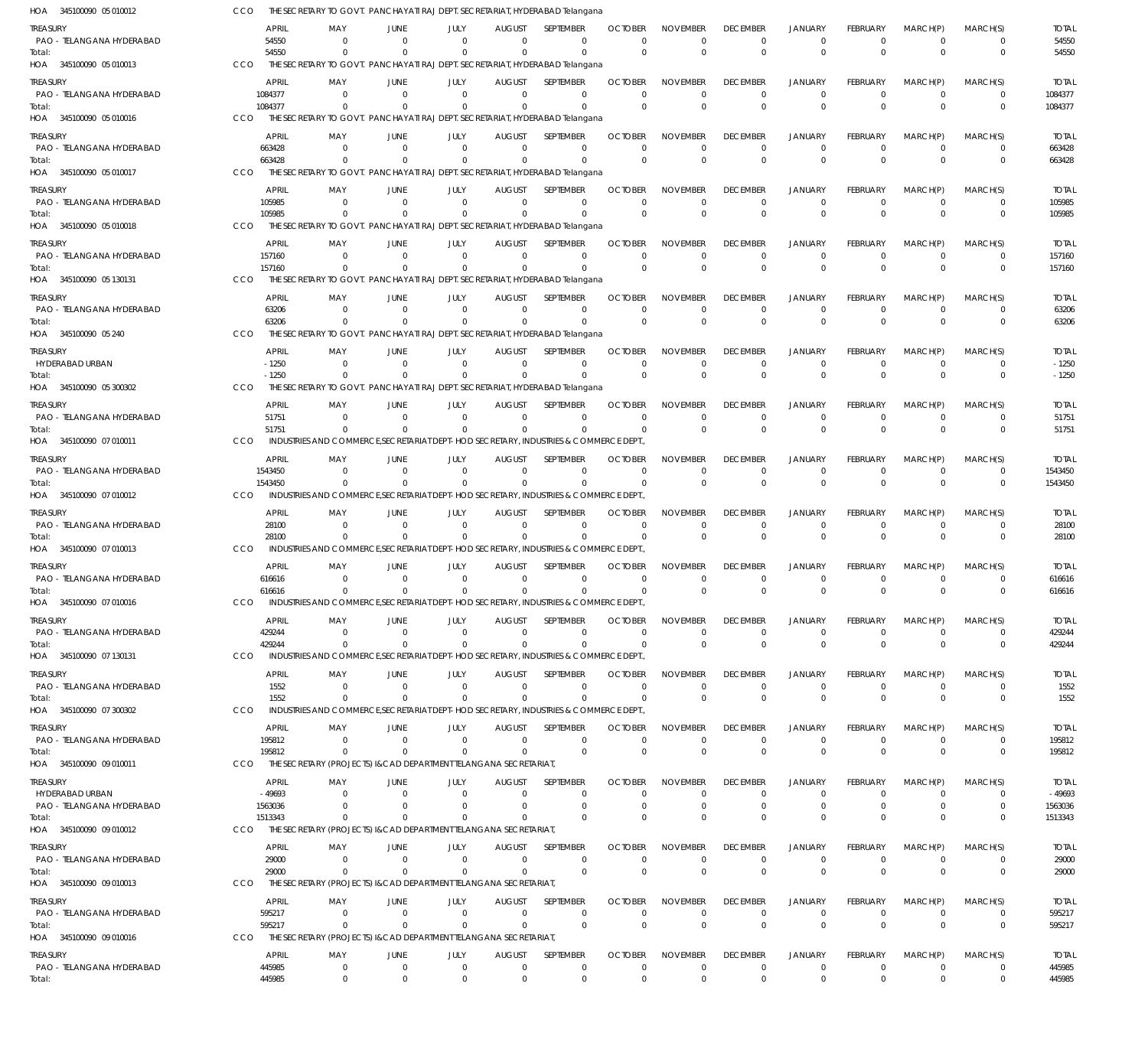| HOA 345100090 09 010018                      | CCO        |                        | THE SECRETARY (PROJECTS) I&CAD DEPARTMENT TELANGANA SECRETARIAT,                             |                            |                        |                                 |                            |                            |                                |                                |                                  |                                |                            |                            |                        |
|----------------------------------------------|------------|------------------------|----------------------------------------------------------------------------------------------|----------------------------|------------------------|---------------------------------|----------------------------|----------------------------|--------------------------------|--------------------------------|----------------------------------|--------------------------------|----------------------------|----------------------------|------------------------|
| treasury<br>PAO - TELANGANA HYDERABAD        |            | <b>APRIL</b><br>51041  | MAY<br>$\Omega$                                                                              | JUNE<br>$\Omega$           | JULY<br>$\Omega$       | <b>AUGUST</b><br>$\Omega$       | SEPTEMBER<br>$\mathbf 0$   | <b>OCTOBER</b><br>$\Omega$ | <b>NOVEMBER</b><br>$\Omega$    | <b>DECEMBER</b><br>$\Omega$    | <b>JANUARY</b><br>$\Omega$       | <b>FEBRUARY</b><br>$\Omega$    | MARCH(P)<br>$\Omega$       | MARCH(S)<br>$\Omega$       | <b>TOTAL</b><br>51041  |
| Total:<br>HOA 345100090 09 130131            | CCO        | 51041                  | $\Omega$<br>THE SECRETARY (PROJECTS) I&CAD DEPARTMENT TELANGANA SECRETARIAT,                 | $\Omega$                   | $\Omega$               | $\Omega$                        | $\Omega$                   | $\Omega$                   | $\Omega$                       | $\mathbf 0$                    | $\Omega$                         | $\Omega$                       | $\Omega$                   | $\mathbf 0$                | 51041                  |
| treasury                                     |            | APRIL                  | MAY                                                                                          | JUNE                       | JULY                   | <b>AUGUST</b>                   | SEPTEMBER                  | <b>OCTOBER</b>             | <b>NOVEMBER</b>                | <b>DECEMBER</b>                | <b>JANUARY</b>                   | FEBRUARY                       | MARCH(P)                   | MARCH(S)                   | <b>TOTAL</b>           |
| PAO - TELANGANA HYDERABAD                    |            | 110226                 | - 0                                                                                          | $\overline{0}$             | $\Omega$               | $\Omega$                        | $\mathbf 0$                | $\Omega$                   | $\Omega$                       | $\Omega$                       | $\overline{0}$                   | $\Omega$                       | $\Omega$                   | $\mathbf 0$                | 110226                 |
| Total:<br>HOA 345100090 09 300302            | CCO        | 110226                 | $\Omega$<br>THE SECRETARY (PROJECTS) I&CAD DEPARTMENT TELANGANA SECRETARIAT,                 | $\Omega$                   | $\Omega$               | $\overline{0}$                  | $\mathbf 0$                | $\Omega$                   | $\Omega$                       | $\Omega$                       | $\overline{0}$                   | $\Omega$                       | $\Omega$                   | $\mathbf 0$                | 110226                 |
| treasury                                     |            | APRIL                  | MAY                                                                                          | JUNE                       | JULY                   | <b>AUGUST</b>                   | SEPTEMBER                  | <b>OCTOBER</b>             | <b>NOVEMBER</b>                | <b>DECEMBER</b>                | <b>JANUARY</b>                   | FEBRUARY                       | MARCH(P)                   | MARCH(S)                   | <b>TOTAL</b>           |
| PAO - TELANGANA HYDERABAD                    |            | 587760<br>587760       | $\Omega$<br>$\Omega$                                                                         | $\overline{0}$<br>$\Omega$ | $\Omega$<br>$\Omega$   | $\Omega$<br>$\Omega$            | $\Omega$<br>$\Omega$       | $\Omega$<br>$\Omega$       | $\Omega$<br>$\Omega$           | 0<br>$\mathbf 0$               | $\overline{0}$<br>$\Omega$       | $\Omega$<br>$\Omega$           | $\Omega$<br>$\Omega$       | 0<br>$\mathbf 0$           | 587760<br>587760       |
| Total:<br>HOA 345100090 10 010011            | CCO        |                        | SECRETARY, Transport, Roads and Buildings Department TELANGANA STATE SECRETARIAT SECRETARIAT |                            |                        |                                 |                            |                            |                                |                                |                                  |                                |                            |                            |                        |
| treasury                                     |            | <b>APRIL</b>           | MAY                                                                                          | JUNE                       | JULY                   | <b>AUGUST</b>                   | <b>SEPTEMBER</b>           | <b>OCTOBER</b>             | <b>NOVEMBER</b>                | <b>DECEMBER</b>                | JANUARY                          | <b>FEBRUARY</b>                | MARCH(P)                   | MARCH(S)                   | <b>TOTAL</b>           |
| PAO - TELANGANA HYDERABAD                    |            | 2057829<br>2057829     | $\Omega$<br>$\Omega$                                                                         | $\Omega$                   | $\Omega$<br>$\Omega$   | $\Omega$<br>$\Omega$            | $^{\circ}$<br>$\Omega$     | $\Omega$<br>$\Omega$       | $^{\circ}$<br>$\Omega$         | $\Omega$<br>$\Omega$           | $\overline{0}$<br>$\Omega$       | $\Omega$<br>$\Omega$           | $\overline{0}$<br>$\Omega$ | $\mathbf 0$<br>$\mathbf 0$ | 2057829<br>2057829     |
| Total:<br>HOA 345100090 10010012             | CCO        |                        | SECRETARY, Transport, Roads and Buildings Department TELANGANA STATE SECRETARIAT SECRETARIAT |                            |                        |                                 |                            |                            |                                |                                |                                  |                                |                            |                            |                        |
| treasury                                     |            | APRIL                  | MAY                                                                                          | JUNE                       | JULY                   | <b>AUGUST</b>                   | SEPTEMBER                  | <b>OCTOBER</b>             | <b>NOVEMBER</b>                | <b>DECEMBER</b>                | <b>JANUARY</b>                   | <b>FEBRUARY</b>                | MARCH(P)                   | MARCH(S)                   | <b>TOTAL</b>           |
| PAO - TELANGANA HYDERABAD<br>Total:          |            | 37950<br>37950         | $\Omega$<br>$\Omega$                                                                         | $\Omega$<br>$\Omega$       | $\Omega$<br>$\Omega$   | $\Omega$<br>$\Omega$            | $\Omega$<br>$\mathbf 0$    | $\Omega$<br>$\Omega$       | $\Omega$<br>$\Omega$           | $\Omega$<br>$\mathbf{0}$       | $\Omega$<br>$\Omega$             | $\Omega$<br>$\Omega$           | $\Omega$<br>$\Omega$       | $\Omega$<br>$\mathbf 0$    | 37950<br>37950         |
| HOA 345100090 10 010013                      | CCO        |                        | SECRETARY, Transport, Roads and Buildings Department TELANGANA STATE SECRETARIAT SECRETARIAT |                            |                        |                                 |                            |                            |                                |                                |                                  |                                |                            |                            |                        |
| treasury                                     |            | APRIL                  | MAY                                                                                          | JUNE                       | JULY                   | <b>AUGUST</b>                   | SEPTEMBER                  | <b>OCTOBER</b>             | <b>NOVEMBER</b>                | <b>DECEMBER</b>                | <b>JANUARY</b>                   | FEBRUARY                       | MARCH(P)                   | MARCH(S)                   | <b>TOTAL</b>           |
| PAO - TELANGANA HYDERABAD                    |            | 730267<br>730267       | $\Omega$<br>$\Omega$                                                                         | $\Omega$<br>$\Omega$       | $\Omega$<br>$\Omega$   | $\Omega$<br>$\Omega$            | $\mathbf 0$<br>$\Omega$    | $\Omega$<br>$\Omega$       | $\mathbf 0$<br>$\Omega$        | 0<br>$\Omega$                  | $^{\circ}$<br>$\Omega$           | $\mathbf 0$<br>$\Omega$        | $\overline{0}$<br>$\Omega$ | $\mathbf 0$<br>$\mathbf 0$ | 730267<br>730267       |
| Total:<br>HOA 345100090 10 010016            | <b>CCO</b> |                        | SECRETARY, Transport, Roads and Buildings Department TELANGANA STATE SECRETARIAT SECRETARIAT |                            |                        |                                 |                            |                            |                                |                                |                                  |                                |                            |                            |                        |
| treasury                                     |            | APRIL                  | MAY                                                                                          | JUNE                       | JULY                   | <b>AUGUST</b>                   | SEPTEMBER                  | <b>OCTOBER</b>             | <b>NOVEMBER</b>                | <b>DECEMBER</b>                | <b>JANUARY</b>                   | FEBRUARY                       | MARCH(P)                   | MARCH(S)                   | <b>TOTAL</b>           |
| PAO - TELANGANA HYDERABAD<br>Total:          |            | 508091<br>508091       | $\Omega$<br>$\Omega$                                                                         | $\Omega$                   | $\Omega$<br>$\Omega$   | $\Omega$<br>$\Omega$            | $\Omega$<br>$\Omega$       | $\Omega$<br>$\Omega$       | $\Omega$<br>$\Omega$           | $\Omega$<br>$\Omega$           | $\Omega$<br>$\Omega$             | $\Omega$<br>$\Omega$           | $\Omega$<br>$\Omega$       | $\overline{0}$<br>$\Omega$ | 508091<br>508091       |
| HOA 345100090 10 130131                      | CCO        |                        | SECRETARY, Transport, Roads and Buildings Department TELANGANA STATE SECRETARIAT SECRETARIAT |                            |                        |                                 |                            |                            |                                |                                |                                  |                                |                            |                            |                        |
| treasury                                     |            | <b>APRIL</b>           | MAY                                                                                          | JUNE                       | JULY                   | <b>AUGUST</b>                   | SEPTEMBER                  | <b>OCTOBER</b>             | <b>NOVEMBER</b>                | <b>DECEMBER</b>                | <b>JANUARY</b>                   | <b>FEBRUARY</b>                | MARCH(P)                   | MARCH(S)                   | <b>TOTAL</b>           |
| PAO - TELANGANA HYDERABAD                    |            | 17366<br>17366         | $\Omega$                                                                                     | $\Omega$<br>$\Omega$       | $\Omega$<br>$\Omega$   | $\Omega$<br>$\Omega$            | $\mathbf 0$<br>$\Omega$    | $\Omega$<br>$\Omega$       | $\mathbf 0$<br>$\Omega$        | $\mathbf 0$<br>$\Omega$        | $^{\circ}$<br>$\Omega$           | $\mathbf 0$<br>$\Omega$        | $\Omega$<br>$\Omega$       | $\mathbf 0$<br>$\mathbf 0$ | 17366<br>17366         |
| Total:<br>HOA 345100090 10 240               | CCO        |                        | SECRETARY, Transport, Roads and Buildings Department TELANGANA STATE SECRETARIAT SECRETARIAT |                            |                        |                                 |                            |                            |                                |                                |                                  |                                |                            |                            |                        |
| treasury                                     |            | <b>APRIL</b>           | MAY                                                                                          | JUNE                       | JULY                   | <b>AUGUST</b>                   | SEPTEMBER                  | <b>OCTOBER</b>             | <b>NOVEMBER</b>                | <b>DECEMBER</b>                | JANUARY                          | FEBRUARY                       | MARCH(P)                   | MARCH(S)                   | <b>TOTAL</b>           |
| PAO - TELANGANA HYDERABAD<br>Total:          |            | 36691<br>36691         | $\Omega$                                                                                     | $\Omega$                   | $\Omega$<br>$\Omega$   | $\Omega$<br>$\Omega$            | $\Omega$<br>$\Omega$       | $\Omega$<br>$\Omega$       | $\Omega$<br>$\Omega$           | $\Omega$<br>$\Omega$           | $\Omega$<br>$\Omega$             | $\Omega$<br>$\Omega$           | $\Omega$<br>$\Omega$       | $\Omega$<br>$\mathbf 0$    | 36691<br>36691         |
| HOA 345100090 10 300301                      | CCO        |                        | SECRETARY, Transport, Roads and Buildings Department TELANGANA STATE SECRETARIAT SECRETARIAT |                            |                        |                                 |                            |                            |                                |                                |                                  |                                |                            |                            |                        |
| treasury                                     |            | APRIL                  | MAY                                                                                          | JUNE                       | JULY                   | <b>AUGUST</b>                   | SEPTEMBER                  | <b>OCTOBER</b>             | <b>NOVEMBER</b>                | <b>DECEMBER</b>                | <b>JANUARY</b>                   | FEBRUARY                       | MARCH(P)                   | MARCH(S)                   | <b>TOTAL</b>           |
| PAO - TELANGANA HYDERABAD<br>Total:          |            | 56250<br>56250         | - 0<br>$\Omega$                                                                              | $\Omega$<br>$\Omega$       | $\Omega$<br>$\Omega$   | $\Omega$<br>$\Omega$            | $\mathbf 0$<br>$\mathbf 0$ | $\Omega$<br>$\Omega$       | $\Omega$<br>$\Omega$           | $\Omega$<br>$\Omega$           | $^{\circ}$<br>$\Omega$           | $\Omega$<br>$\Omega$           | $\Omega$<br>$\Omega$       | $\mathbf 0$<br>$\mathbf 0$ | 56250<br>56250         |
| HOA 345100090 10 300302                      | CCO        |                        | SECRETARY, Transport, Roads and Buildings Department TELANGANA STATE SECRETARIAT SECRETARIAT |                            |                        |                                 |                            |                            |                                |                                |                                  |                                |                            |                            |                        |
| treasury                                     |            | APRIL                  | MAY                                                                                          | JUNE                       | JULY                   | <b>AUGUST</b>                   | SEPTEMBER                  | <b>OCTOBER</b>             | <b>NOVEMBER</b>                | <b>DECEMBER</b>                | <b>JANUARY</b>                   | FEBRUARY                       | MARCH(P)                   | MARCH(S)                   | <b>TOTAL</b>           |
| PAO - TELANGANA HYDERABAD<br>Total:          |            | 242642<br>242642       | $\Omega$<br>$^{\circ}$                                                                       | $\Omega$<br>$\overline{0}$ | $\Omega$<br>$^{\circ}$ | $\Omega$<br>$\mathbf{0}$        | $\mathbf 0$<br>$\Omega$    | $\Omega$<br>$\Omega$       | $^{\circ}$<br>$\Omega$         | $\Omega$<br>$\mathbf{0}$       | $\Omega$<br>$\Omega$             | $\Omega$<br>$\Omega$           | $\Omega$<br>$\Omega$       | 0<br>$\Omega$              | 242642<br>242642       |
| HOA 345100090 11010011                       | CCO        |                        | THE SECRETARY, ENERGY DEPARTMENT, TELANGANA STATE SECRETARIAT                                |                            |                        |                                 |                            |                            |                                |                                |                                  |                                |                            |                            |                        |
| Treasury                                     |            | APRIL                  | MAY                                                                                          | JUNE                       | JULY                   | <b>AUGUST</b>                   | <b>SEPTEMBER</b>           | <b>OCTOBER</b>             | <b>NOVEMBER</b>                | <b>DECEMBER</b>                | <b>JANUARY</b>                   | FEBRUARY                       | MARCH(P)                   | MARCH(S)                   | <b>TOTAL</b>           |
| HYDERABAD URBAN<br>PAO - TELANGANA HYDERABAD |            | $-13907$<br>788420     | $\Omega$<br>- 0                                                                              | $\Omega$<br>$\Omega$       | $\Omega$<br>$\Omega$   | 0<br>$\overline{0}$             | 0<br>$\mathbf 0$           | $\Omega$<br>0              | $\Omega$<br>$\mathbf 0$        | $\Omega$<br>$\Omega$           | $^{\circ}$<br>$^{\circ}$         | 0<br>0                         | $\Omega$<br>$^{\circ}$     | 0<br>$\mathbf 0$           | $-13907$<br>788420     |
| Total:                                       |            | 774513                 | $^{\circ}$                                                                                   | $\Omega$                   | $\Omega$               | $\Omega$                        | $\Omega$                   | $\Omega$                   | $\Omega$                       | $\Omega$                       | $\Omega$                         | $\Omega$                       | $\Omega$                   | $\mathbf 0$                | 774513                 |
| HOA 345100090 11 010012                      | CCO        |                        | THE SECRETARY, ENERGY DEPARTMENT, TELANGANA STATE SECRETARIAT                                |                            |                        |                                 |                            |                            |                                |                                |                                  |                                |                            |                            |                        |
| treasury<br>PAO - TELANGANA HYDERABAD        |            | <b>APRIL</b><br>16600  | MAY<br>$^{\circ}$                                                                            | JUNE<br>$\overline{0}$     | JULY<br>$\Omega$       | <b>AUGUST</b><br>$\mathbf{0}$   | SEPTEMBER<br>$\mathbf 0$   | <b>OCTOBER</b><br>$\Omega$ | <b>NOVEMBER</b><br>$\Omega$    | <b>DECEMBER</b><br>$\Omega$    | <b>JANUARY</b><br>$^{\circ}$     | FEBRUARY<br>$\Omega$           | MARCH(P)<br>$\Omega$       | MARCH(S)<br>0              | <b>TOTAL</b><br>16600  |
| Total:                                       |            | 16600                  | $^{\circ}$                                                                                   | $\Omega$                   | $\Omega$               | $\mathbf{0}$                    | $\Omega$                   | $\Omega$                   | $\Omega$                       | $\mathbf{0}$                   | $\Omega$                         | $\Omega$                       | $\Omega$                   | $\mathbf 0$                | 16600                  |
| HOA 345100090 11010013                       | CCO        |                        | THE SECRETARY, ENERGY DEPARTMENT, TELANGANA STATE SECRETARIAT                                |                            |                        |                                 |                            |                            |                                |                                |                                  |                                |                            |                            |                        |
| treasury<br>PAO - TELANGANA HYDERABAD        |            | APRIL<br>300660        | MAY<br>- 0                                                                                   | JUNE<br>$\overline{0}$     | JULY<br>$\overline{0}$ | <b>AUGUST</b><br>$\overline{0}$ | SEPTEMBER<br>$\mathbf 0$   | <b>OCTOBER</b><br>$\Omega$ | <b>NOVEMBER</b><br>$\mathbf 0$ | <b>DECEMBER</b><br>$\Omega$    | JANUARY<br>$\overline{0}$        | <b>FEBRUARY</b><br>$\mathbf 0$ | MARCH(P)<br>$\overline{0}$ | MARCH(S)<br>$\mathbf 0$    | <b>TOTAL</b><br>300660 |
| Total:                                       |            | 300660                 | - 0                                                                                          | $\Omega$                   | $\Omega$               | $\Omega$                        | $\mathbf 0$                | $\Omega$                   | $\Omega$                       | $\Omega$                       | $\overline{0}$                   | $\mathbf{0}$                   | $\Omega$                   | $\mathbf 0$                | 300660                 |
| HOA 345100090 11 010016                      | CCO        |                        | THE SECRETARY, ENERGY DEPARTMENT, TELANGANA STATE SECRETARIAT                                |                            |                        |                                 |                            |                            |                                |                                |                                  |                                |                            |                            |                        |
| treasury<br>PAO - TELANGANA HYDERABAD        |            | <b>APRIL</b><br>203726 | MAY<br>$^{\circ}$                                                                            | JUNE<br>$\overline{0}$     | JULY<br>$\Omega$       | <b>AUGUST</b><br>$\Omega$       | SEPTEMBER<br>$\Omega$      | <b>OCTOBER</b><br>$\Omega$ | <b>NOVEMBER</b><br>$^{\circ}$  | <b>DECEMBER</b><br>$\Omega$    | <b>JANUARY</b><br>$\Omega$       | FEBRUARY<br>$\Omega$           | MARCH(P)<br>$\Omega$       | MARCH(S)<br>$\Omega$       | <b>TOTAL</b><br>203726 |
| Total:                                       |            | 203726                 | $^{\circ}$                                                                                   | $\overline{0}$             | $\Omega$               | $\Omega$                        | $\mathbf 0$                | $\Omega$                   | $\Omega$                       | $\mathbf{0}$                   | $\overline{0}$                   | $\Omega$                       | $\Omega$                   | $\mathbf 0$                | 203726                 |
| HOA 345100090 11010018                       | CCO        |                        | THE SECRETARY, ENERGY DEPARTMENT, TELANGANA STATE SECRETARIAT                                |                            |                        |                                 |                            |                            |                                |                                |                                  |                                |                            |                            |                        |
| Treasury<br>PAO - TELANGANA HYDERABAD        |            | <b>APRIL</b><br>70840  | MAY<br>0                                                                                     | JUNE<br>$\overline{0}$     | JULY<br>$\overline{0}$ | <b>AUGUST</b><br>$\overline{0}$ | SEPTEMBER<br>$\mathbf 0$   | <b>OCTOBER</b><br>0        | <b>NOVEMBER</b><br>$\mathbf 0$ | <b>DECEMBER</b><br>0           | <b>JANUARY</b><br>0              | FEBRUARY<br>$\mathbf 0$        | MARCH(P)<br>$\overline{0}$ | MARCH(S)<br>$\mathbf 0$    | <b>TOTAL</b><br>70840  |
| Total:                                       |            | 70840                  | $\Omega$                                                                                     | $\overline{0}$             | $\Omega$               | $\Omega$                        | $\mathbf 0$                | $\Omega$                   | $\Omega$                       | $\Omega$                       | $\overline{0}$                   | $\Omega$                       | $\Omega$                   | $\mathbf 0$                | 70840                  |
| HOA 345100090 11 130131                      | <b>CCO</b> |                        | THE SECRETARY, ENERGY DEPARTMENT, TELANGANA STATE SECRETARIAT                                |                            |                        |                                 |                            |                            |                                |                                |                                  |                                |                            |                            |                        |
| treasury<br>PAO - TELANGANA HYDERABAD        |            | APRIL<br>9530          | MAY<br>- 0                                                                                   | JUNE<br>$\overline{0}$     | JULY<br>$\Omega$       | <b>AUGUST</b><br>$\mathbf{0}$   | SEPTEMBER<br>$\mathbf 0$   | <b>OCTOBER</b><br>$\Omega$ | <b>NOVEMBER</b><br>$\Omega$    | <b>DECEMBER</b><br>$\Omega$    | <b>JANUARY</b><br>$\overline{0}$ | FEBRUARY<br>$\Omega$           | MARCH(P)<br>$\overline{0}$ | MARCH(S)<br>0              | <b>TOTAL</b><br>9530   |
| Total:                                       |            | 9530                   | $^{\circ}$                                                                                   | $\overline{0}$             | $\Omega$               | $\Omega$                        | $\Omega$                   | $\Omega$                   | $\Omega$                       | $\Omega$                       | $\Omega$                         | $\Omega$                       | $\Omega$                   | $\mathbf 0$                | 9530                   |
| HOA 345100090 16 010011                      | CCO        |                        | THE SECRETARY (PROJECTS) I&CAD DEPARTMENT TELANGANA SECRETARIAT,                             |                            |                        |                                 |                            | <b>OCTOBER</b>             |                                |                                |                                  |                                |                            |                            |                        |
| treasury<br>PAO - TELANGANA HYDERABAD        |            | APRIL<br>84240         | MAY<br>$\mathbf 0$                                                                           | JUNE<br>$\mathbf 0$        | JULY<br>$\overline{0}$ | <b>AUGUST</b><br>$\overline{0}$ | SEPTEMBER<br>0             | $\mathbf 0$                | NOVEMBER<br>$\mathbf 0$        | <b>DECEMBER</b><br>$\mathbf 0$ | <b>JANUARY</b><br>$^{\circ}$     | <b>FEBRUARY</b><br>$\mathbf 0$ | MARCH(P)<br>$\overline{0}$ | MARCH(S)<br>$\mathbf 0$    | <b>TOTAL</b><br>84240  |
| Total:                                       |            | 84240                  | $^{\circ}$                                                                                   | $\overline{0}$             | $\Omega$               | $\Omega$                        | $\Omega$                   | $\Omega$                   | $\Omega$                       | $\overline{0}$                 | $\Omega$                         | $\Omega$                       | $\Omega$                   | $\mathbf{0}$               | 84240                  |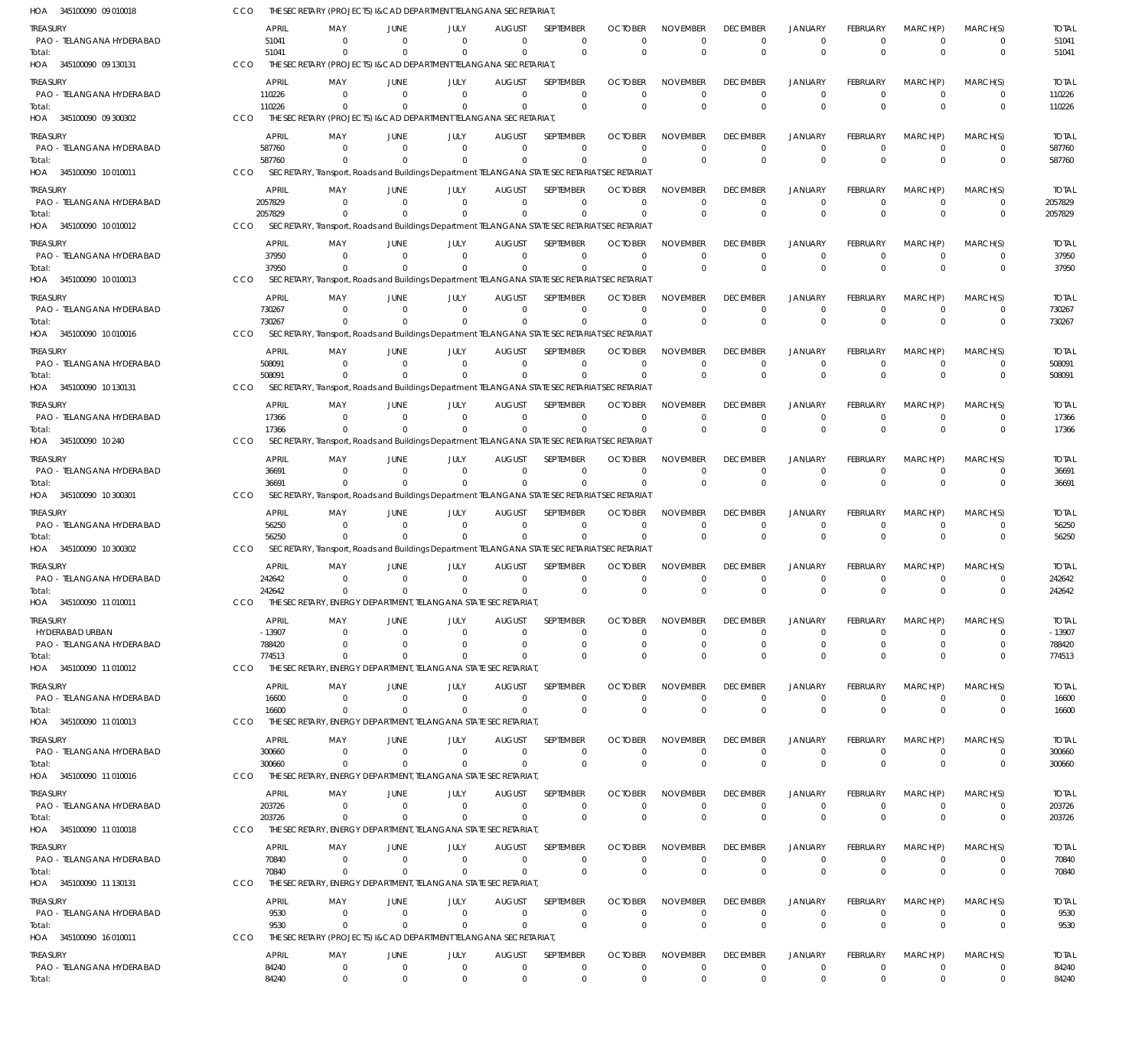| HOA 345100090 16 010012                                        | cco        |                              | THE SECRETARY (PROJECTS) I&CAD DEPARTMENT TELANGANA SECRETARIAT                     |                                     |                              |                                       |                                         |                                        |                                                                                                          |                                              |                                           |                                     |                                  |                                        |                              |
|----------------------------------------------------------------|------------|------------------------------|-------------------------------------------------------------------------------------|-------------------------------------|------------------------------|---------------------------------------|-----------------------------------------|----------------------------------------|----------------------------------------------------------------------------------------------------------|----------------------------------------------|-------------------------------------------|-------------------------------------|----------------------------------|----------------------------------------|------------------------------|
| TREASURY<br>PAO - TELANGANA HYDERABAD<br>Total:                |            | <b>APRIL</b><br>2500<br>2500 | MAY<br>$\Omega$<br>$\Omega$                                                         | <b>JUNE</b><br>$\Omega$<br>$\Omega$ | JULY<br>$\Omega$<br>$\Omega$ | <b>AUGUST</b><br>$\Omega$<br>$\Omega$ | SEPTEMBER<br>$\mathbf 0$<br>$\mathbf 0$ | <b>OCTOBER</b><br>$\Omega$<br>$\Omega$ | <b>NOVEMBER</b><br>$\Omega$<br>$\Omega$                                                                  | <b>DECEMBER</b><br>$^{\circ}$<br>$\mathbf 0$ | JANUARY<br>$\overline{0}$<br>$\mathbf{0}$ | FEBRUARY<br>$\mathbf 0$<br>$\Omega$ | MARCH(P)<br>$\Omega$<br>$\Omega$ | MARCH(S)<br>$\mathbf 0$<br>$\mathbf 0$ | <b>TOTAL</b><br>2500<br>2500 |
| HOA 345100090 16 010013                                        | CCO        |                              | THE SECRETARY (PROJECTS) I&CAD DEPARTMENT TELANGANA SECRETARIAT                     |                                     |                              |                                       |                                         |                                        |                                                                                                          |                                              |                                           |                                     |                                  |                                        |                              |
| <b>TREASURY</b><br>PAO - TELANGANA HYDERABAD                   |            | <b>APRIL</b><br>32122        | MAY<br>$\mathbf 0$                                                                  | JUNE<br>$\Omega$                    | JULY<br>$\mathbf 0$          | <b>AUGUST</b><br>$\mathbf{0}$         | <b>SEPTEMBER</b><br>$\mathbf 0$         | <b>OCTOBER</b><br>$\Omega$             | <b>NOVEMBER</b><br>$\Omega$                                                                              | <b>DECEMBER</b><br>$^{\circ}$                | <b>JANUARY</b><br>$\overline{0}$          | FEBRUARY<br>$\mathbf 0$             | MARCH(P)<br>$\overline{0}$       | MARCH(S)<br>$\mathbf 0$                | <b>TOTAL</b><br>32122        |
| Total:<br>HOA 345100090 16 010016                              | CCO        | 32122                        | $\Omega$<br>THE SECRETARY (PROJECTS) I&CAD DEPARTMENT TELANGANA SECRETARIAT         | $\Omega$                            | $\mathbf 0$                  | 0                                     | $\mathbf 0$                             | $\Omega$                               | $\Omega$                                                                                                 | $\mathbf 0$                                  | $\overline{0}$                            | $\Omega$                            | $\Omega$                         | $\mathbf 0$                            | 32122                        |
| <b>TREASURY</b>                                                |            | APRIL                        | MAY                                                                                 | <b>JUNE</b>                         | JULY                         | <b>AUGUST</b>                         | SEPTEMBER                               | <b>OCTOBER</b>                         | <b>NOVEMBER</b>                                                                                          | <b>DECEMBER</b>                              | JANUARY                                   | FEBRUARY                            | MARCH(P)                         | MARCH(S)                               | <b>TOTAL</b>                 |
| PAO - TELANGANA HYDERABAD<br>Total:<br>HOA 345100090 18 010011 | CCO        | 24852<br>24852               | $\Omega$<br>$\Omega$<br>AGRICULTURE SECRETARY, AGRICULTURE & COOPERATION DEPARTMENT | $\Omega$<br>$\Omega$                | $\mathbf 0$<br>$\Omega$      | $\Omega$<br>$\Omega$                  | $\mathbf 0$<br>$\mathbf 0$              | $\Omega$<br>$\overline{0}$             | $\Omega$<br>$\Omega$                                                                                     | $\mathbf 0$<br>$\mathbf 0$                   | $\mathbf 0$<br>$\mathbf 0$                | $\mathbf 0$<br>$\Omega$             | $\Omega$<br>$\Omega$             | $\Omega$<br>$\mathbf 0$                | 24852<br>24852               |
| <b>TREASURY</b>                                                |            | APRIL                        | MAY                                                                                 | JUNE                                | JULY                         | <b>AUGUST</b>                         | SEPTEMBER                               | <b>OCTOBER</b>                         | <b>NOVEMBER</b>                                                                                          | <b>DECEMBER</b>                              | <b>JANUARY</b>                            | FEBRUARY                            | MARCH(P)                         | MARCH(S)                               | <b>TOTAL</b>                 |
| PAO - TELANGANA HYDERABAD<br>Total:                            |            | 2016852<br>2016852           | $\mathbf 0$<br>$\Omega$                                                             | $\overline{0}$<br>$\overline{0}$    | $\mathbf 0$<br>$\mathbf 0$   | $\overline{0}$<br>$\Omega$            | $\mathbf 0$<br>$\mathbf 0$              | $\Omega$<br>$\Omega$                   | $\Omega$<br>$\Omega$                                                                                     | $^{\circ}$<br>$\mathbf 0$                    | $\overline{0}$<br>$\overline{0}$          | $\mathbf 0$<br>$\Omega$             | $\overline{0}$<br>$\Omega$       | $\mathbf 0$<br>$\mathbf 0$             | 2016852<br>2016852           |
| HOA 345100090 18 010012                                        | CCO        |                              | AGRICULTURE SECRETARY, AGRICULTURE & COOPERATION DEPARTMENT                         |                                     |                              |                                       |                                         |                                        |                                                                                                          |                                              |                                           |                                     |                                  |                                        |                              |
| <b>TREASURY</b><br>PAO - TELANGANA HYDERABAD                   |            | <b>APRIL</b><br>37602        | MAY<br>0                                                                            | <b>JUNE</b><br>$\Omega$             | JULY<br>$\mathbf 0$          | <b>AUGUST</b><br>$\Omega$             | SEPTEMBER<br>$\mathbf 0$                | <b>OCTOBER</b><br>$\Omega$             | <b>NOVEMBER</b><br>$\Omega$                                                                              | <b>DECEMBER</b><br>$\overline{0}$            | <b>JANUARY</b><br>$\overline{0}$          | FEBRUARY<br>$\mathbf 0$             | MARCH(P)<br>$\Omega$             | MARCH(S)<br>$\mathbf 0$                | <b>TOTAL</b><br>37602        |
| Total:<br>HOA 345100090 18 010013                              | CCO        | 37602                        | $\Omega$<br>AGRICULTURE SECRETARY.AGRICULTURE & COOPERATION DEPARTMENT              | $\Omega$                            | $\mathbf 0$                  | $\Omega$                              | $\Omega$                                | $\Omega$                               | $\Omega$                                                                                                 | $\mathbf 0$                                  | $\Omega$                                  | $\Omega$                            | $\Omega$                         | $\mathbf 0$                            | 37602                        |
| treasury                                                       |            | APRIL                        | MAY                                                                                 | JUNE                                | JULY                         | <b>AUGUST</b>                         | <b>SEPTEMBER</b>                        | <b>OCTOBER</b>                         | <b>NOVEMBER</b>                                                                                          | <b>DECEMBER</b>                              | <b>JANUARY</b>                            | FEBRUARY                            | MARCH(P)                         | MARCH(S)                               | <b>TOTAL</b>                 |
| PAO - TELANGANA HYDERABAD<br>Total:                            |            | 766794<br>766794             | $\mathbf 0$<br>$\Omega$                                                             | $\mathbf{0}$<br>$\mathbf{0}$        | $\mathbf 0$<br>$\mathbf 0$   | $\mathbf{0}$<br>$\Omega$              | $\mathbf 0$<br>$\mathbf 0$              | $\Omega$<br>$\Omega$                   | $\Omega$<br>$\Omega$                                                                                     | $\overline{0}$<br>$\mathbf 0$                | $\overline{0}$<br>$\overline{0}$          | $\mathbf 0$<br>$\Omega$             | $\Omega$<br>$\Omega$             | $\mathbf 0$<br>$\mathbf 0$             | 766794<br>766794             |
| HOA 345100090 18 010016                                        | CCO        |                              | AGRICULTURE SECRETARY, AGRICULTURE & COOPERATION DEPARTMENT                         |                                     |                              |                                       |                                         |                                        |                                                                                                          |                                              |                                           |                                     |                                  |                                        |                              |
| <b>TREASURY</b><br>PAO - TELANGANA HYDERABAD                   |            | APRIL<br>561636              | MAY<br>$\Omega$                                                                     | <b>JUNE</b><br>$\Omega$             | JULY<br>$\mathbf 0$          | <b>AUGUST</b><br>$\Omega$             | SEPTEMBER<br>$\mathbf 0$                | <b>OCTOBER</b><br>$\Omega$             | <b>NOVEMBER</b><br>$\Omega$                                                                              | <b>DECEMBER</b><br>$^{\circ}$                | <b>JANUARY</b><br>$\overline{0}$          | FEBRUARY<br>$\mathbf 0$             | MARCH(P)<br>$^{\circ}$           | MARCH(S)<br>$\mathbf 0$                | <b>TOTAL</b><br>561636       |
| Total:                                                         |            | 561636                       | $\Omega$                                                                            | $\Omega$                            | $\Omega$                     | $\Omega$                              | $\mathbf 0$                             | $\overline{0}$                         | $\Omega$                                                                                                 | $\mathbf 0$                                  | $\Omega$                                  | $\Omega$                            | $\Omega$                         | $\mathbf 0$                            | 561636                       |
| HOA 345100090 18 010018                                        | <b>CCO</b> |                              | AGRICULTURE SECRETARY, AGRICULTURE & COOPERATION DEPARTMENT                         |                                     |                              |                                       |                                         |                                        |                                                                                                          |                                              |                                           |                                     |                                  |                                        |                              |
| treasury<br>PAO - TELANGANA HYDERABAD                          |            | APRIL<br>128292              | MAY<br>$\mathbf 0$                                                                  | JUNE<br>$\overline{0}$              | JULY<br>$\mathbf 0$          | <b>AUGUST</b><br>$\mathbf 0$          | SEPTEMBER<br>$\mathbf 0$                | <b>OCTOBER</b><br>$\Omega$             | <b>NOVEMBER</b><br>$\Omega$                                                                              | <b>DECEMBER</b><br>$^{\circ}$                | <b>JANUARY</b><br>$\overline{0}$          | FEBRUARY<br>$\mathbf 0$             | MARCH(P)<br>$^{\circ}$           | MARCH(S)<br>$\mathbf 0$                | <b>TOTAL</b><br>128292       |
| Total:<br>HOA 345100090 18 130131                              | <b>CCO</b> | 128292                       | $\mathbf 0$<br>AGRICULTURE SECRETARY, AGRICULTURE & COOPERATION DEPARTMENT          | $\mathbf{0}$                        | $\mathbf 0$                  | $\mathbf 0$                           | $\mathbf 0$                             | $\Omega$                               | $\Omega$                                                                                                 | $\mathbf 0$                                  | $\overline{0}$                            | $\Omega$                            | $\Omega$                         | $\mathbf 0$                            | 128292                       |
| <b>TREASURY</b>                                                |            | APRIL                        | MAY                                                                                 | <b>JUNE</b>                         | JULY                         | <b>AUGUST</b>                         | SEPTEMBER                               | <b>OCTOBER</b>                         | <b>NOVEMBER</b>                                                                                          | <b>DECEMBER</b>                              | <b>JANUARY</b>                            | FEBRUARY                            | MARCH(P)                         | MARCH(S)                               | <b>TOTAL</b>                 |
| PAO - TELANGANA HYDERABAD                                      |            | 9051                         | $\mathbf 0$                                                                         | $\overline{0}$                      | $\mathbf 0$                  | 0                                     | $\mathbf 0$                             | $\Omega$                               | $\Omega$                                                                                                 | $^{\circ}$                                   | $\overline{0}$                            | $\mathbf 0$                         | $\overline{0}$                   | $\mathbf 0$                            | 9051                         |
| Total:<br>HOA 345100090 19 010011                              | <b>CCO</b> | 9051                         | $\Omega$<br>SECRETARY TO GOVT.ANIMAL HUSBANDRY & FISHERIES SECRETARIAT, Telangana   | $\Omega$                            | $\Omega$                     | $\Omega$                              | $\mathbf 0$                             | $\Omega$                               | $\Omega$                                                                                                 | $\mathbf 0$                                  | $\Omega$                                  | $\Omega$                            | $\Omega$                         | $\mathbf 0$                            | 9051                         |
| treasury                                                       |            | APRIL                        | MAY                                                                                 | JUNE                                | JULY                         | <b>AUGUST</b>                         | SEPTEMBER                               | <b>OCTOBER</b>                         | <b>NOVEMBER</b>                                                                                          | <b>DECEMBER</b>                              | <b>JANUARY</b>                            | FEBRUARY                            | MARCH(P)                         | MARCH(S)                               | <b>TOTAL</b>                 |
| PAO - TELANGANA HYDERABAD<br>Total:                            |            | 1153350<br>1153350           | $\mathbf 0$<br>$\Omega$                                                             | $\Omega$<br>0                       | $\mathbf 0$<br>$\mathbf 0$   | $\Omega$<br>$\Omega$                  | $\mathbf 0$<br>$\mathbf 0$              | $\Omega$<br>$\Omega$                   | $\Omega$<br>$\Omega$                                                                                     | $^{\circ}$<br>$\mathbf 0$                    | $\overline{0}$<br>$\overline{0}$          | $\mathbf 0$<br>$\Omega$             | $\overline{0}$<br>$\Omega$       | $\mathbf 0$<br>$\mathbf 0$             | 1153350<br>1153350           |
| HOA 345100090 19 010012                                        | CCO        |                              | SECRETARY TO GOVT. ANIMAL HUSBANDRY & FISHERIES SECRETARIAT, Telangana              |                                     |                              |                                       |                                         |                                        |                                                                                                          |                                              |                                           |                                     |                                  |                                        |                              |
| <b>TREASURY</b><br>PAO - TELANGANA HYDERABAD                   |            | APRIL<br>19700               | MAY<br>$\Omega$                                                                     | <b>JUNE</b><br>$\Omega$             | JULY<br>$\mathbf 0$          | <b>AUGUST</b><br>$\Omega$             | SEPTEMBER<br>$\mathbf 0$                | <b>OCTOBER</b><br>$\Omega$             | <b>NOVEMBER</b><br>$\Omega$                                                                              | <b>DECEMBER</b><br>$^{\circ}$                | <b>JANUARY</b><br>$\overline{0}$          | FEBRUARY<br>$\mathbf 0$             | MARCH(P)<br>$^{\circ}$           | MARCH(S)<br>0                          | <b>TOTAL</b><br>19700        |
| Total:                                                         |            | 19700                        | $\Omega$                                                                            | $\Omega$                            | $\Omega$                     | $\Omega$                              | $\mathbf 0$                             | $\Omega$                               | $\Omega$                                                                                                 | $^{\circ}$                                   | $\mathbf{0}$                              | $\Omega$                            | $\Omega$                         | $\mathbf 0$                            | 19700                        |
| HOA 345100090 19 010013                                        | CCO        |                              | SECRETARY TO GOVT.ANIMAL HUSBANDRY & FISHERIES SECRETARIAT, Telangana               |                                     |                              |                                       |                                         |                                        |                                                                                                          |                                              |                                           |                                     |                                  |                                        |                              |
| treasury<br>PAO - TELANGANA HYDERABAD                          |            | APRIL<br>408486              | MAY<br>$\mathbf 0$                                                                  | <b>JUNE</b><br>$\mathbf{0}$         | JULY<br>$\mathbf 0$          | <b>AUGUST</b><br>$\Omega$             | SEPTEMBER<br>$\mathbf 0$                | <b>OCTOBER</b><br>$\Omega$             | <b>NOVEMBER</b><br>$\Omega$                                                                              | <b>DECEMBER</b><br>$^{\circ}$                | JANUARY<br>$\overline{0}$                 | FEBRUARY<br>$\mathbf 0$             | MARCH(P)<br>$\overline{0}$       | MARCH(S)<br>0                          | <b>TOTAL</b><br>408486       |
| Total:                                                         |            | 408486                       | $\mathbf 0$                                                                         | $\mathbf{0}$                        | $\mathbf 0$                  | 0                                     | $\mathbf 0$                             | $\Omega$                               | $\Omega$                                                                                                 | $\mathbf 0$                                  | $\mathbf 0$                               | $\overline{0}$                      | $\Omega$                         | $\mathbf 0$                            | 408486                       |
| HOA 345100090 19 010016                                        | CCO        | APRIL                        | SECRETARY TO GOVT. ANIMAL HUSBANDRY & FISHERIES SECRETARIAT, Telangana              | <b>JUNE</b>                         |                              | <b>AUGUST</b>                         | SEPTEMBER                               | <b>OCTOBER</b>                         | <b>NOVEMBER</b>                                                                                          | <b>DECEMBER</b>                              | <b>JANUARY</b>                            |                                     | MARCH(P)                         | MARCH(S)                               | <b>TOTAL</b>                 |
| <b>TREASURY</b><br>PAO - TELANGANA HYDERABAD                   |            | 326069                       | MAY<br>$\overline{0}$                                                               | $\overline{0}$                      | JULY<br>$\mathbf 0$          | 0                                     | $\mathbf 0$                             | $\Omega$                               | $\Omega$                                                                                                 | $^{\circ}$                                   | $\overline{0}$                            | FEBRUARY<br>$\mathbf 0$             | $^{\circ}$                       | $\mathbf 0$                            | 326069                       |
| Total:<br>HOA 345100090 19 130131                              | CCO        | 326069                       | $\Omega$<br>SECRETARY TO GOVT.ANIMAL HUSBANDRY & FISHERIES SECRETARIAT, Telangana   | $\overline{0}$                      | $\mathbf{0}$                 | $\Omega$                              | $\mathbf 0$                             | $\Omega$                               | $\Omega$                                                                                                 | $\mathbf 0$                                  | $\mathbf 0$                               | $\Omega$                            | $\Omega$                         | $\mathbf 0$                            | 326069                       |
| treasury                                                       |            | <b>APRIL</b>                 | MAY                                                                                 | JUNE                                | JULY                         | <b>AUGUST</b>                         | SEPTEMBER                               | <b>OCTOBER</b>                         | <b>NOVEMBER</b>                                                                                          | <b>DECEMBER</b>                              | <b>JANUARY</b>                            | FEBRUARY                            | MARCH(P)                         | MARCH(S)                               | <b>TOTAL</b>                 |
| PAO - TELANGANA HYDERABAD                                      |            | 5843                         | $\mathbf 0$                                                                         | $\mathbf{0}$                        | $\mathbf 0$                  | 0                                     | $\mathbf 0$                             | $\Omega$                               | $\Omega$                                                                                                 | $^{\circ}$                                   | $\overline{0}$                            | $\mathbf 0$                         | $^{\circ}$                       | $\mathbf 0$                            | 5843                         |
| Total:<br>HOA 345100090 19 300302                              | CCO        | 5843                         | $\Omega$<br>SECRETARY TO GOVT. ANIMAL HUSBANDRY & FISHERIES SECRETARIAT, Telangana  | 0                                   | $\mathbf 0$                  | $\Omega$                              | $\mathbf 0$                             | $\Omega$                               | $\Omega$                                                                                                 | $\mathbf 0$                                  | $\overline{0}$                            | $\overline{0}$                      | $\Omega$                         | $\mathbf 0$                            | 5843                         |
| <b>TREASURY</b>                                                |            | APRIL                        | MAY                                                                                 | <b>JUNE</b>                         | JULY                         | <b>AUGUST</b>                         | SEPTEMBER                               | <b>OCTOBER</b>                         | <b>NOVEMBER</b>                                                                                          | <b>DECEMBER</b>                              | <b>JANUARY</b>                            | FEBRUARY                            | MARCH(P)                         | MARCH(S)                               | <b>TOTAL</b>                 |
| PAO - TELANGANA HYDERABAD<br>Total:                            |            | 17028<br>17028               | $\mathbf 0$<br>$\mathbf 0$                                                          | $\overline{0}$<br>$\mathbf{0}$      | $\mathbf 0$<br>0             | $\mathbf{0}$<br>0                     | $\mathbf 0$<br>$\mathbf 0$              | $\Omega$<br>$\Omega$                   | $\Omega$<br>$\Omega$                                                                                     | $\mathbf 0$<br>$\mathbf 0$                   | $\mathbf 0$<br>$\mathbf 0$                | $\mathbf 0$<br>$\overline{0}$       | $\overline{0}$<br>$\Omega$       | $\mathbf 0$<br>$\mathbf 0$             | 17028<br>17028               |
| HOA 345100090 20 010011                                        | CCO        |                              |                                                                                     |                                     |                              |                                       |                                         |                                        | SECRETARY, ENVIRONMENT, FORESTS SCIENCE AND TECHNOLOGY DEPT, TELANGANA SECRETARIAT BUILDINGS SECRETARIAT |                                              |                                           |                                     |                                  |                                        |                              |
| TREASURY                                                       |            | APRIL                        | MAY                                                                                 | <b>JUNE</b>                         | JULY                         | <b>AUGUST</b>                         | SEPTEMBER                               | <b>OCTOBER</b>                         | <b>NOVEMBER</b>                                                                                          | <b>DECEMBER</b>                              | <b>JANUARY</b>                            | FEBRUARY                            | MARCH(P)                         | MARCH(S)                               | <b>TOTAL</b>                 |
| PAO - TELANGANA HYDERABAD<br>Total:                            |            | 1241860<br>1241860           | $\mathbf 0$<br>$\Omega$                                                             | $\mathbf{0}$<br>$\mathbf{0}$        | $\mathbf 0$<br>$\mathbf 0$   | $^{\circ}$<br>$\Omega$                | $\mathbf 0$<br>$\Omega$                 | $\Omega$<br>$\Omega$                   | $\mathbf 0$<br>$\mathbf{0}$                                                                              | 0<br>$\mathbf 0$                             | $\overline{0}$<br>$\overline{0}$          | $\mathbf 0$<br>$\overline{0}$       | $\overline{0}$<br>$\Omega$       | 0<br>$\mathbf 0$                       | 1241860<br>1241860           |
| HOA 345100090 20 010012                                        | CCO        |                              |                                                                                     |                                     |                              |                                       |                                         |                                        | SECRETARY, ENVIRONMENT, FORESTS SCIENCE AND TECHNOLOGY DEPT, TELANGANA SECRETARIAT BUILDINGS SECRETARIAT |                                              |                                           |                                     |                                  |                                        |                              |
| <b>TREASURY</b>                                                |            | <b>APRIL</b>                 | MAY                                                                                 | <b>JUNE</b>                         | JULY                         | <b>AUGUST</b>                         | SEPTEMBER                               | <b>OCTOBER</b>                         | <b>NOVEMBER</b>                                                                                          | <b>DECEMBER</b>                              | <b>JANUARY</b>                            | FEBRUARY                            | MARCH(P)                         | MARCH(S)                               | <b>TOTAL</b>                 |
| PAO - TELANGANA HYDERABAD<br>Total:                            |            | 18200<br>18200               | $\mathbf 0$<br>$\mathbf 0$                                                          | $\overline{0}$<br>$\Omega$          | $\mathbf 0$<br>$\mathbf 0$   | $\mathbf{0}$<br>$\Omega$              | $\mathbf 0$<br>$\Omega$                 | $\mathbf{0}$<br>$\Omega$               | $\Omega$<br>$\Omega$                                                                                     | $\mathbf 0$<br>$\mathbf 0$                   | $\overline{0}$<br>$\overline{0}$          | $\mathbf 0$<br>$\Omega$             | $\overline{0}$<br>$\Omega$       | $\mathbf 0$<br>$\mathbf 0$             | 18200<br>18200               |
| HOA 345100090 20 010013                                        | CCO        |                              |                                                                                     |                                     |                              |                                       |                                         |                                        | SECRETARY, ENVIRONMENT, FORESTS SCIENCE AND TECHNOLOGY DEPT, TELANGANA SECRETARIAT BUILDINGS SECRETARIAT |                                              |                                           |                                     |                                  |                                        |                              |
| <b>TREASURY</b><br>PAO - TELANGANA HYDERABAD                   |            | <b>APRIL</b><br>440734       | MAY<br>$\mathbf 0$                                                                  | JUNE<br>$\overline{0}$              | JULY<br>$\mathbf 0$          | <b>AUGUST</b><br>$\mathbf{0}$         | SEPTEMBER<br>$\mathbf 0$                | <b>OCTOBER</b><br>$\mathbf 0$          | <b>NOVEMBER</b><br>$\mathbf 0$                                                                           | <b>DECEMBER</b><br>$\mathbf 0$               | <b>JANUARY</b><br>$\mathbf 0$             | FEBRUARY<br>$\mathbf 0$             | MARCH(P)<br>$\overline{0}$       | MARCH(S)<br>$\mathbf 0$                | <b>TOTAL</b><br>440734       |
| Total:                                                         |            | 440734                       | $\mathbf 0$                                                                         | $\Omega$                            | $\Omega$                     | $\Omega$                              | $\Omega$                                | $\Omega$                               | $\Omega$                                                                                                 | $\mathbf 0$                                  | $\Omega$                                  | $\Omega$                            | $\Omega$                         | $\mathbf 0$                            | 440734                       |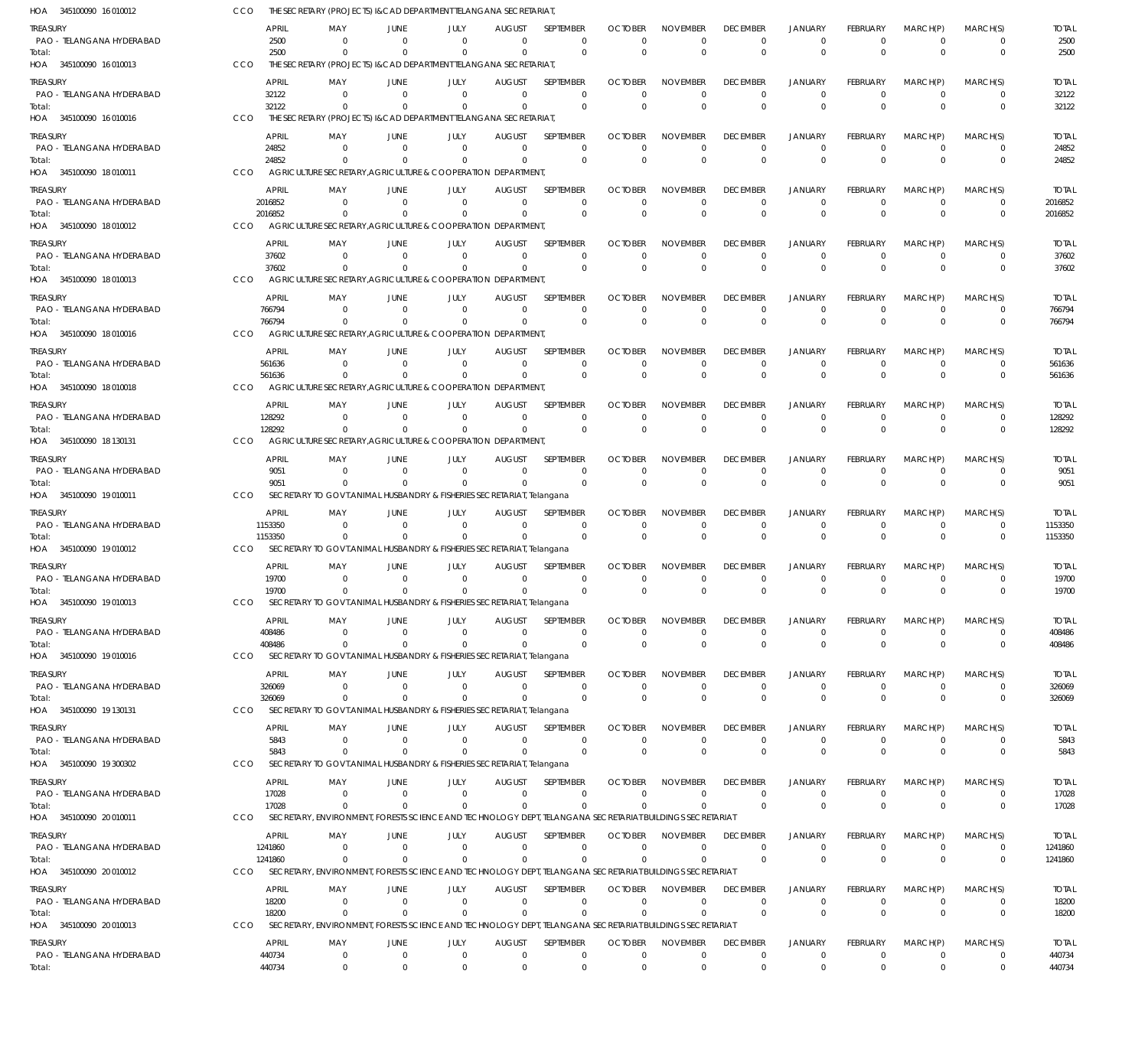| HOA 345100090 20 010016               | CCO     |                       | SECRETARY, ENVIRONMENT, FORESTS SCIENCE AND TECHNOLOGY DEPT, TELANGANA SECRETARIAT BUILDINGS SECRETARIAT             |                                                    |                                 |                                                     |                            |                                |                             |                                  |                                |                            |                         |                        |
|---------------------------------------|---------|-----------------------|----------------------------------------------------------------------------------------------------------------------|----------------------------------------------------|---------------------------------|-----------------------------------------------------|----------------------------|--------------------------------|-----------------------------|----------------------------------|--------------------------------|----------------------------|-------------------------|------------------------|
| Treasury                              |         | <b>APRIL</b>          | MAY<br>JUNE                                                                                                          | JULY                                               | <b>AUGUST</b>                   | <b>SEPTEMBER</b>                                    | <b>OCTOBER</b>             | <b>NOVEMBER</b>                | <b>DECEMBER</b>             | <b>JANUARY</b>                   | <b>FEBRUARY</b>                | MARCH(P)                   | MARCH(S)                | <b>TOTAL</b>           |
| PAO - TELANGANA HYDERABAD             |         | 306488                | - 0                                                                                                                  | $\Omega$<br>$\Omega$                               | $\Omega$                        | $\Omega$                                            | $\Omega$                   | $^{\circ}$                     | $\overline{0}$              | $\overline{0}$                   | $\mathbf 0$                    | $\overline{0}$             | $\mathbf 0$             | 306488                 |
| Total:                                |         | 306488                | $\Omega$<br>SECRETARY, ENVIRONMENT, FORESTS SCIENCE AND TECHNOLOGY DEPT, TELANGANA SECRETARIAT BUILDINGS SECRETARIAT | $\Omega$<br>$\Omega$                               | $\Omega$                        | $\Omega$                                            | $\Omega$                   | $\Omega$                       | $\Omega$                    | $\Omega$                         | $\Omega$                       | $\Omega$                   | $\mathbf 0$             | 306488                 |
| HOA 345100090 20 130131               | CCO     |                       |                                                                                                                      |                                                    |                                 |                                                     |                            |                                |                             |                                  |                                |                            |                         |                        |
| treasury<br>PAO - TELANGANA HYDERABAD |         | <b>APRIL</b><br>18222 | MAY<br>JUNE<br>$\Omega$                                                                                              | JULY<br>$\Omega$<br>$\Omega$                       | <b>AUGUST</b><br>$\Omega$       | SEPTEMBER<br>$\Omega$                               | <b>OCTOBER</b><br>$\Omega$ | <b>NOVEMBER</b><br>$\Omega$    | <b>DECEMBER</b><br>$\Omega$ | <b>JANUARY</b><br>$\Omega$       | FEBRUARY<br>$\Omega$           | MARCH(P)<br>$\Omega$       | MARCH(S)<br>0           | <b>TOTAL</b><br>18222  |
| Total:                                |         | 18222                 | $\Omega$                                                                                                             | $\Omega$                                           | $\Omega$                        | $\Omega$                                            | $\Omega$                   | $\Omega$                       | $\Omega$                    | $\Omega$                         | $\Omega$                       | $\Omega$                   | $\Omega$                | 18222                  |
| HOA 345100090 21 010011               | CCO     |                       | PUBLIC ENTERPRISES, SECRETARIAT DEPT                                                                                 |                                                    |                                 | - HOD SECRETARY, PUBLIC ENTERPRISES, TS SECRETARIAT |                            |                                |                             |                                  |                                |                            |                         |                        |
| treasury                              |         | <b>APRIL</b>          | MAY<br>JUNE                                                                                                          | JULY                                               | <b>AUGUST</b>                   | SEPTEMBER                                           | <b>OCTOBER</b>             | <b>NOVEMBER</b>                | <b>DECEMBER</b>             | <b>JANUARY</b>                   | <b>FEBRUARY</b>                | MARCH(P)                   | MARCH(S)                | <b>TOTAL</b>           |
| PAO - TELANGANA HYDERABAD             |         | 255030                | $\Omega$                                                                                                             | $\Omega$<br>$\Omega$                               | $\Omega$                        | $\Omega$                                            | $\Omega$                   | $\Omega$                       | $\Omega$                    | $\overline{0}$                   | $\mathbf 0$                    | $\Omega$                   | $\mathbf 0$             | 255030                 |
| Total:                                |         | 255030                | $\Omega$<br>PUBLIC ENTERPRISES, SECRETARIAT DEPT - HOD SECRETARY, PUBLIC ENTERPRISES, TS SECRETARIAT                 | $\Omega$<br>$\Omega$                               | $\Omega$                        | $\Omega$                                            | $\Omega$                   | $\Omega$                       | $\Omega$                    | $\Omega$                         | $\Omega$                       | $\Omega$                   | $\mathbf 0$             | 255030                 |
| HOA 345100090 21 010012               | CCO     |                       |                                                                                                                      |                                                    |                                 |                                                     |                            |                                |                             |                                  |                                |                            |                         |                        |
| treasury<br>PAO - TELANGANA HYDERABAD |         | <b>APRIL</b><br>6050  | MAY<br>JUNE<br>$\Omega$                                                                                              | JULY<br>$\Omega$<br>$\Omega$                       | <b>AUGUST</b><br>$\Omega$       | SEPTEMBER<br>$\Omega$                               | <b>OCTOBER</b><br>$\Omega$ | <b>NOVEMBER</b><br>$\Omega$    | <b>DECEMBER</b><br>$\Omega$ | <b>JANUARY</b><br>$\Omega$       | <b>FEBRUARY</b><br>$\Omega$    | MARCH(P)<br>$\Omega$       | MARCH(S)<br>$\Omega$    | <b>TOTAL</b><br>6050   |
| Total:                                |         | 6050                  | $\Omega$                                                                                                             | $\Omega$<br>$\Omega$                               | $\Omega$                        | $\Omega$                                            | $\Omega$                   | $\Omega$                       | $\Omega$                    | $\Omega$                         | $\Omega$                       | $\Omega$                   | $\mathbf 0$             | 6050                   |
| HOA 345100090 21 010013               | CCO     |                       | PUBLIC ENTERPRISES, SECRETARIAT DEPT - HOD SECRETARY, PUBLIC ENTERPRISES, TS SECRETARIAT                             |                                                    |                                 |                                                     |                            |                                |                             |                                  |                                |                            |                         |                        |
| treasury                              |         | <b>APRIL</b>          | MAY<br>JUNE                                                                                                          | JULY                                               | <b>AUGUST</b>                   | SEPTEMBER                                           | <b>OCTOBER</b>             | <b>NOVEMBER</b>                | <b>DECEMBER</b>             | <b>JANUARY</b>                   | <b>FEBRUARY</b>                | MARCH(P)                   | MARCH(S)                | <b>TOTAL</b>           |
| PAO - TELANGANA HYDERABAD             |         | 96906                 | - 0                                                                                                                  | $\Omega$<br>$\Omega$                               | $\Omega$                        | $\mathbf 0$                                         | $\Omega$                   | $\Omega$                       | $\Omega$                    | $\overline{0}$                   | $\mathbf 0$                    | $\overline{0}$             | $\mathbf 0$             | 96906                  |
| Total:                                |         | 96906                 | $\Omega$                                                                                                             | $\Omega$<br>$\Omega$                               | $\Omega$                        | $\Omega$                                            | $\Omega$                   | $\Omega$                       | $\Omega$                    | $\Omega$                         | $\Omega$                       | $\Omega$                   | $\mathbf 0$             | 96906                  |
| HOA 345100090 21 010016               | CCO     |                       | PUBLIC ENTERPRISES, SECRETARIAT DEPT - HOD SECRETARY, PUBLIC ENTERPRISES, TS SECRETARIAT                             |                                                    |                                 |                                                     |                            |                                |                             |                                  |                                |                            |                         |                        |
| treasury<br>PAO - TELANGANA HYDERABAD |         | APRIL<br>74973        | MAY<br>JUNE<br>$\Omega$                                                                                              | JULY<br>- 0<br>$\Omega$                            | <b>AUGUST</b><br>$\Omega$       | SEPTEMBER<br>$\Omega$                               | <b>OCTOBER</b><br>$\Omega$ | <b>NOVEMBER</b><br>$\Omega$    | <b>DECEMBER</b><br>$\Omega$ | <b>JANUARY</b><br>$\overline{0}$ | FEBRUARY<br>$\Omega$           | MARCH(P)<br>$\Omega$       | MARCH(S)<br>$\Omega$    | <b>TOTAL</b><br>74973  |
| Total:                                |         | 74973                 | $\Omega$                                                                                                             | $\Omega$<br>$\Omega$                               | $\Omega$                        | $\Omega$                                            | $\Omega$                   | $\Omega$                       | $\Omega$                    | $\Omega$                         | $\Omega$                       | $\Omega$                   | $\Omega$                | 74973                  |
| HOA 345100090 21 130131               | CCO     |                       | PUBLIC ENTERPRISES, SECRETARIAT DEPT - HOD SECRETARY, PUBLIC ENTERPRISES, TS SECRETARIAT                             |                                                    |                                 |                                                     |                            |                                |                             |                                  |                                |                            |                         |                        |
| treasury                              |         | <b>APRIL</b>          | MAY<br>JUNE                                                                                                          | JULY                                               | <b>AUGUST</b>                   | SEPTEMBER                                           | <b>OCTOBER</b>             | <b>NOVEMBER</b>                | <b>DECEMBER</b>             | <b>JANUARY</b>                   | <b>FEBRUARY</b>                | MARCH(P)                   | MARCH(S)                | <b>TOTAL</b>           |
| PAO - TELANGANA HYDERABAD             |         | 8985                  | $\Omega$                                                                                                             | $\Omega$<br>$\Omega$                               | $\Omega$                        | $\Omega$                                            | $\Omega$                   | $^{\circ}$                     | $\Omega$                    | $\overline{0}$                   | $\Omega$                       | $\overline{0}$             | $\mathbf 0$             | 8985                   |
| Total:                                |         | 8985                  |                                                                                                                      | $\Omega$                                           | $\Omega$                        | $\Omega$                                            |                            | $\Omega$                       | $\Omega$                    | $\Omega$                         | $\Omega$                       | $\Omega$                   | $\mathbf 0$             | 8985                   |
| HOA 345100090 22 010011               | CCO     |                       | IT, Electronics AND Communications, Sect Dept - HOD Secretary, IT and Communications, Secretariat Dept               |                                                    |                                 |                                                     |                            |                                |                             |                                  |                                |                            |                         |                        |
| treasury                              |         | APRIL                 | MAY<br>JUNE                                                                                                          | JULY                                               | <b>AUGUST</b>                   | SEPTEMBER                                           | <b>OCTOBER</b>             | <b>NOVEMBER</b>                | <b>DECEMBER</b>             | <b>JANUARY</b>                   | <b>FEBRUARY</b>                | MARCH(P)                   | MARCH(S)                | <b>TOTAL</b>           |
| PAO - TELANGANA HYDERABAD<br>Total:   |         | 790390<br>790390      | $\Omega$<br>$\Omega$                                                                                                 | $\Omega$<br>$\Omega$<br>$\Omega$<br>$\Omega$       | $\Omega$<br>$\Omega$            | $\Omega$<br>$\Omega$                                | $\Omega$                   | $\Omega$<br>$\Omega$           | $\Omega$<br>$\Omega$        | $\Omega$<br>$\Omega$             | $\Omega$<br>$\Omega$           | $\Omega$<br>$\Omega$       | $\Omega$<br>$\mathbf 0$ | 790390<br>790390       |
| HOA 345100090 22 010012               | CCO     |                       | IT, Electronics AND Communications, Sect Dept - HOD Secretary, IT and Communications, Secretariat Dept,              |                                                    |                                 |                                                     |                            |                                |                             |                                  |                                |                            |                         |                        |
| treasury                              |         | <b>APRIL</b>          | MAY<br>JUNE                                                                                                          | JULY                                               | AUGUST                          | SEPTEMBER                                           | <b>OCTOBER</b>             | <b>NOVEMBER</b>                | <b>DECEMBER</b>             | <b>JANUARY</b>                   | FEBRUARY                       | MARCH(P)                   | MARCH(S)                | <b>TOTAL</b>           |
| PAO - TELANGANA HYDERABAD             |         | 8000                  | $\Omega$                                                                                                             | $\Omega$<br>$\Omega$                               | $\Omega$                        | $\mathbf 0$                                         | $\Omega$                   | $\Omega$                       | $\Omega$                    | $\overline{0}$                   | $\mathbf 0$                    | $\overline{0}$             | $\mathbf 0$             | 8000                   |
| Total:                                |         | 8000                  | $\Omega$                                                                                                             | $\Omega$<br>$\Omega$                               | $\Omega$                        | $\Omega$                                            | $\Omega$                   | $\Omega$                       | $\Omega$                    | $\Omega$                         | $\Omega$                       | $\Omega$                   | $\mathbf 0$             | 8000                   |
| HOA 345100090 22 010013               | CCO     |                       | IT, Electronics AND Communications, Sect Dept - HOD Secretary, IT and Communications, Secretariat Dept               |                                                    |                                 |                                                     |                            |                                |                             |                                  |                                |                            |                         |                        |
| treasury                              |         | APRIL                 | <b>JUNE</b><br>MAY                                                                                                   | JULY                                               | <b>AUGUST</b>                   | SEPTEMBER                                           | <b>OCTOBER</b>             | <b>NOVEMBER</b>                | <b>DECEMBER</b>             | <b>JANUARY</b>                   | FEBRUARY                       | MARCH(P)                   | MARCH(S)                | <b>TOTAL</b>           |
| PAO - TELANGANA HYDERABAD<br>Total:   |         | 255048<br>255048      | $\Omega$<br>$\Omega$                                                                                                 | $\overline{0}$<br>$\Omega$<br>$\Omega$<br>$\Omega$ | $\Omega$<br>$\Omega$            | $\Omega$<br>$\Omega$                                | $\Omega$                   | $\Omega$<br>$\Omega$           | $\Omega$<br>$\Omega$        | $\Omega$<br>$\Omega$             | $\Omega$<br>$\Omega$           | $\Omega$<br>$\Omega$       | $\mathbf 0$<br>$\Omega$ | 255048<br>255048       |
| HOA 345100090 22 010016               | CCO     |                       | IT, Electronics AND Communications, Sect Dept - HOD Secretary, IT and Communications, Secretariat Dept               |                                                    |                                 |                                                     |                            |                                |                             |                                  |                                |                            |                         |                        |
| treasury                              |         | <b>APRIL</b>          | MAY<br>JUNE                                                                                                          | JULY                                               | <b>AUGUST</b>                   | SEPTEMBER                                           | <b>OCTOBER</b>             | <b>NOVEMBER</b>                | <b>DECEMBER</b>             | <b>JANUARY</b>                   | FEBRUARY                       | MARCH(P)                   | MARCH(S)                | <b>TOTAL</b>           |
| PAO - TELANGANA HYDERABAD             |         | 154122                | $\Omega$                                                                                                             | $\Omega$<br>$\Omega$                               | $\Omega$                        | $\mathbf 0$                                         | $\Omega$                   | $\mathbf 0$                    | $\Omega$                    | $^{\circ}$                       | $\mathbf 0$                    | $\Omega$                   | 0                       | 154122                 |
| Total:                                |         | 154122                | $\Omega$                                                                                                             | $\Omega$<br>$\Omega$                               | $\Omega$                        | $\Omega$                                            | $\Omega$                   | $\Omega$                       | $\Omega$                    | $\Omega$                         | $\Omega$                       | $\Omega$                   | $\Omega$                | 154122                 |
| HOA 345100090 22 130131               | CCO     |                       | IT, Electronics AND Communications, Sect Dept - HOD Secretary, IT and Communications, Secretariat Dept               |                                                    |                                 |                                                     |                            |                                |                             |                                  |                                |                            |                         |                        |
| Treasury                              |         | APRIL                 | MAY<br>JUNE                                                                                                          | JULY                                               | <b>AUGUST</b>                   | SEPTEMBER                                           | <b>OCTOBER</b>             | <b>NOVEMBER</b>                | <b>DECEMBER</b>             | <b>JANUARY</b>                   | <b>FEBRUARY</b>                | MARCH(P)                   | MARCH(S)                | <b>TOTAL</b>           |
| PAO - TELANGANA HYDERABAD<br>Total:   |         | 8138<br>8138          | $\Omega$<br>$^{\circ}$                                                                                               | $\Omega$<br>$\Omega$<br>$\Omega$<br>$\overline{0}$ | $\Omega$<br>$\Omega$            | $\Omega$<br>$\mathbf 0$                             | $\Omega$<br>$\mathbf{0}$   | $\Omega$<br>$\Omega$           | $\Omega$<br>$\Omega$        | $\Omega$<br>$\Omega$             | $\Omega$<br>$\Omega$           | $\Omega$<br>$\Omega$       | $\Omega$<br>$\mathbf 0$ | 8138<br>8138           |
| HOA 345100090 25 010011               | CCO     |                       | THE SECRETARY (PROJECTS) I&CAD DEPARTMENT TELANGANA SECRETARIAT,                                                     |                                                    |                                 |                                                     |                            |                                |                             |                                  |                                |                            |                         |                        |
| Treasury                              |         | <b>APRIL</b>          | MAY<br>JUNE                                                                                                          | JULY                                               | <b>AUGUST</b>                   | SEPTEMBER                                           | <b>OCTOBER</b>             | <b>NOVEMBER</b>                | <b>DECEMBER</b>             | <b>JANUARY</b>                   | FEBRUARY                       | MARCH(P)                   | MARCH(S)                | <b>TOTAL</b>           |
| PAO - TELANGANA HYDERABAD             |         | 2444795               | - 0                                                                                                                  | $\overline{0}$<br>$\overline{0}$                   | $\overline{0}$                  | $\mathbf 0$                                         | $\Omega$                   | $\mathbf 0$                    | $\mathbf 0$                 | $^{\circ}$                       | $\mathbf 0$                    | $^{\circ}$                 | $\mathbf 0$             | 2444795                |
| Total:                                | 2444795 |                       | $\Omega$                                                                                                             | $\overline{0}$<br>$\Omega$                         | $\Omega$                        | $\mathbf 0$                                         | $\Omega$                   | $\Omega$                       | $\Omega$                    | $\Omega$                         | $\Omega$                       | $\Omega$                   | $\mathbf 0$             | 2444795                |
| HOA 345100090 25 010012               | CCO     |                       | THE SECRETARY (PROJECTS) I&CAD DEPARTMENT TELANGANA SECRETARIAT,                                                     |                                                    |                                 |                                                     |                            |                                |                             |                                  |                                |                            |                         |                        |
| treasury                              |         | APRIL                 | MAY<br>JUNE                                                                                                          | JULY                                               | <b>AUGUST</b>                   | SEPTEMBER                                           | <b>OCTOBER</b>             | <b>NOVEMBER</b>                | <b>DECEMBER</b>             | <b>JANUARY</b>                   | FEBRUARY                       | MARCH(P)                   | MARCH(S)                | <b>TOTAL</b>           |
| PAO - TELANGANA HYDERABAD             |         | 154450<br>154450      | - 0<br>$^{\circ}$                                                                                                    | $\overline{0}$<br>$\Omega$<br>$\Omega$<br>$\Omega$ | $\mathbf{0}$<br>$\Omega$        | $\Omega$<br>$\Omega$                                | $\Omega$<br>$\Omega$       | $\Omega$<br>$\Omega$           | $\Omega$<br>$\Omega$        | $\Omega$<br>$\Omega$             | $\Omega$<br>$\Omega$           | $\overline{0}$<br>$\Omega$ | 0<br>$\mathbf 0$        | 154450<br>154450       |
| Total:<br>HOA 345100090 25 010013     | CCO     |                       | THE SECRETARY (PROJECTS) I&CAD DEPARTMENT TELANGANA SECRETARIAT,                                                     |                                                    |                                 |                                                     |                            |                                |                             |                                  |                                |                            |                         |                        |
| treasury                              |         | APRIL                 | MAY<br>JUNE                                                                                                          | JULY                                               | <b>AUGUST</b>                   | SEPTEMBER                                           | <b>OCTOBER</b>             | <b>NOVEMBER</b>                | <b>DECEMBER</b>             | <b>JANUARY</b>                   | FEBRUARY                       | MARCH(P)                   | MARCH(S)                | <b>TOTAL</b>           |
| PAO - TELANGANA HYDERABAD             |         | 864579                | $^{\circ}$                                                                                                           | $\mathbf 0$<br>$\overline{0}$                      | $\mathbf{0}$                    | $\mathbf 0$                                         | $\Omega$                   | $\mathbf 0$                    | $\Omega$                    | $\overline{0}$                   | $\mathbf 0$                    | $\overline{0}$             | $\mathbf 0$             | 864579                 |
| Total:                                |         | 864579                | $\Omega$                                                                                                             | $\Omega$<br>$\Omega$                               | $\mathbf 0$                     | $\mathbf 0$                                         | $\Omega$                   | $\Omega$                       | $\Omega$                    | $\overline{0}$                   | $\mathbf{0}$                   | $\Omega$                   | $\mathbf 0$             | 864579                 |
| HOA 345100090 25 010015               | CCO     |                       | THE SECRETARY (PROJECTS) I&CAD DEPARTMENT TELANGANA SECRETARIAT,                                                     |                                                    |                                 |                                                     |                            |                                |                             |                                  |                                |                            |                         |                        |
| treasury                              |         | <b>APRIL</b>          | MAY<br>JUNE                                                                                                          | JULY                                               | <b>AUGUST</b>                   | SEPTEMBER                                           | <b>OCTOBER</b>             | <b>NOVEMBER</b>                | <b>DECEMBER</b>             | <b>JANUARY</b>                   | FEBRUARY                       | MARCH(P)                   | MARCH(S)                | <b>TOTAL</b>           |
| PAO - TELANGANA HYDERABAD             |         | 4604                  | - 0                                                                                                                  | $\overline{0}$<br>$\Omega$                         | $\Omega$                        | $\mathbf 0$                                         | $\Omega$                   | $\Omega$                       | $\mathbf 0$                 | $^{\circ}$                       | $\Omega$                       | $^{\circ}$                 | $\Omega$                | 4604                   |
| Total:<br>HOA 345100090 25 010016     | CCO     | 4604                  | $\Omega$<br>THE SECRETARY (PROJECTS) I&CAD DEPARTMENT TELANGANA SECRETARIAT,                                         | $\Omega$<br>$\Omega$                               | $\Omega$                        | $\mathbf 0$                                         | $\Omega$                   | $\Omega$                       | $\mathbf{0}$                | $\Omega$                         | $\Omega$                       | $\Omega$                   | $\mathbf 0$             | 4604                   |
|                                       |         |                       |                                                                                                                      |                                                    |                                 |                                                     |                            |                                |                             |                                  |                                |                            |                         |                        |
| Treasury<br>PAO - TELANGANA HYDERABAD |         | APRIL<br>696733       | MAY<br>JUNE<br>0                                                                                                     | JULY<br>$\overline{0}$<br>$\overline{0}$           | <b>AUGUST</b><br>$\overline{0}$ | SEPTEMBER<br>$\mathbf 0$                            | <b>OCTOBER</b><br>$\Omega$ | <b>NOVEMBER</b><br>$\mathbf 0$ | <b>DECEMBER</b><br>$\Omega$ | JANUARY<br>$\overline{0}$        | <b>FEBRUARY</b><br>$\mathbf 0$ | MARCH(P)<br>$\overline{0}$ | MARCH(S)<br>0           | <b>TOTAL</b><br>696733 |
| Total:                                |         | 696733                | $^{\circ}$                                                                                                           | $\mathbf 0$<br>$\overline{0}$                      | $\overline{0}$                  | $\mathbf 0$                                         | $\Omega$                   | $\Omega$                       | $\Omega$                    | $\overline{0}$                   | $\mathbf{0}$                   | $\Omega$                   | $\mathbf 0$             | 696733                 |
| HOA 345100090 25 010017               | CCO     |                       | THE SECRETARY (PROJECTS) I&CAD DEPARTMENT TELANGANA SECRETARIAT,                                                     |                                                    |                                 |                                                     |                            |                                |                             |                                  |                                |                            |                         |                        |
| treasury                              |         | APRIL                 | MAY<br>JUNE                                                                                                          | JULY                                               | <b>AUGUST</b>                   | SEPTEMBER                                           | <b>OCTOBER</b>             | <b>NOVEMBER</b>                | <b>DECEMBER</b>             | <b>JANUARY</b>                   | <b>FEBRUARY</b>                | MARCH(P)                   | MARCH(S)                | <b>TOTAL</b>           |
| PAO - TELANGANA HYDERABAD             |         | 88183                 | $^{\circ}$                                                                                                           | $\mathbf 0$<br>$\overline{0}$                      | $\mathbf{0}$                    | $\mathbf 0$                                         | $\Omega$                   | $^{\circ}$                     | $\Omega$                    | $\mathbf 0$                      | $\overline{0}$                 | $\overline{0}$             | $\Omega$                | 88183                  |
| Total:                                |         | 88183                 | $\mathbf 0$                                                                                                          | $\mathbf 0$<br>$\overline{0}$                      | $\mathbf 0$                     | $\mathbf 0$                                         | $\Omega$                   | $^{\circ}$                     | $\overline{0}$              | $\mathbf 0$                      | $\mathbf{0}$                   | $\overline{0}$             | $\mathbf 0$             | 88183                  |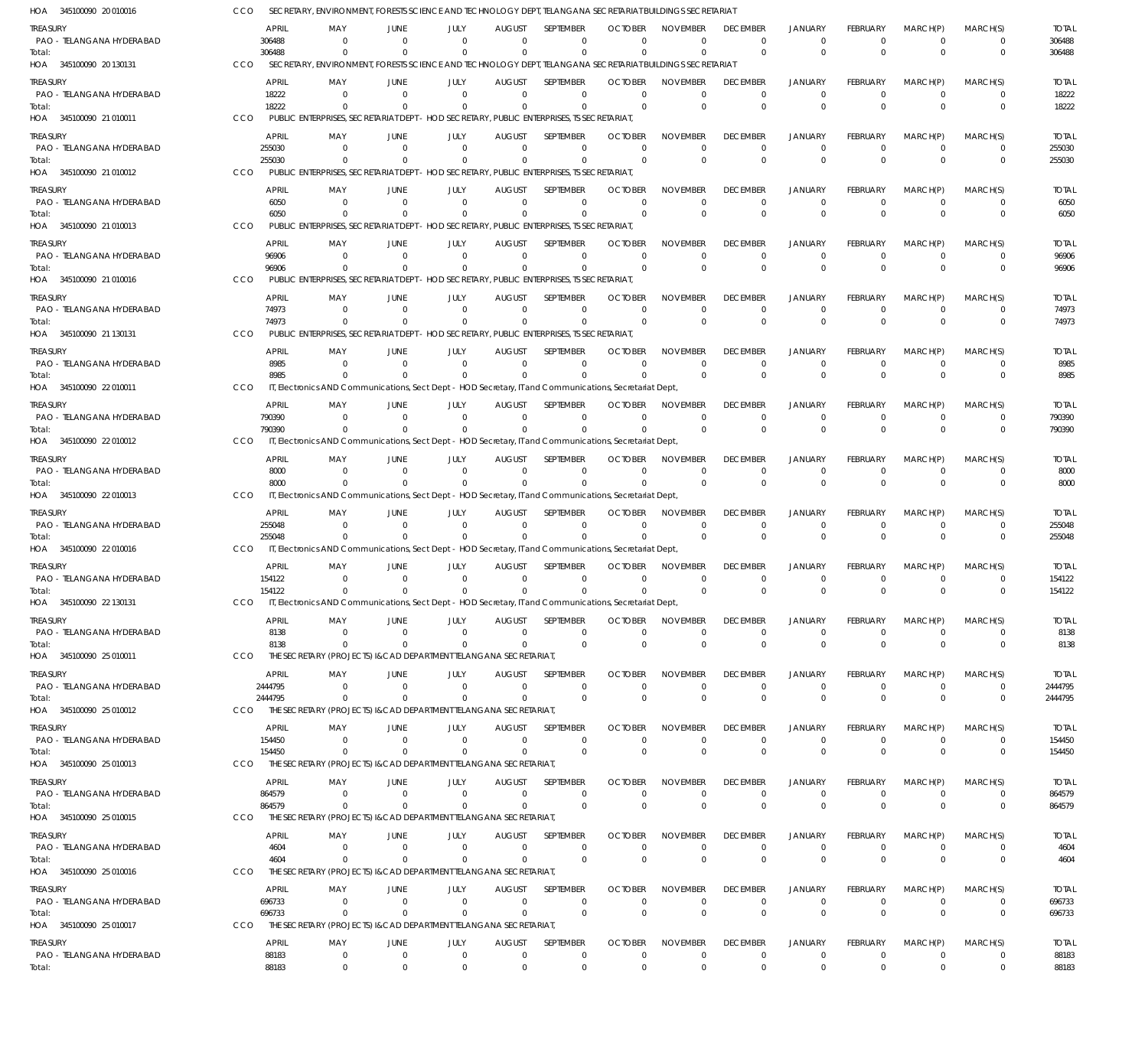| HOA 345100090 26 010011               |     |                        |                            |                                  | SECRETARY, RAINSHADOW AREAS DEVELOPMENT SECRETARIAT, Telangana                                                    |                                 |                                 |                                        |                                         |                                   |                                  |                                  |                                  |                               |                        |
|---------------------------------------|-----|------------------------|----------------------------|----------------------------------|-------------------------------------------------------------------------------------------------------------------|---------------------------------|---------------------------------|----------------------------------------|-----------------------------------------|-----------------------------------|----------------------------------|----------------------------------|----------------------------------|-------------------------------|------------------------|
| Treasury<br>PAO - TELANGANA HYDERABAD |     | <b>APRIL</b><br>208715 | MAY<br>- 0                 | JUNE<br>$\Omega$<br>$\Omega$     | JULY<br>$\Omega$<br>$\Omega$                                                                                      | <b>AUGUST</b><br>$\Omega$       | SEPTEMBER<br>$\mathbf 0$        | <b>OCTOBER</b><br>$\Omega$<br>$\Omega$ | <b>NOVEMBER</b><br>$\Omega$<br>$\Omega$ | <b>DECEMBER</b><br>$\mathbf 0$    | <b>JANUARY</b><br>$\mathbf 0$    | FEBRUARY<br>$\Omega$<br>$\Omega$ | MARCH(P)<br>$\Omega$<br>$\Omega$ | MARCH(S)<br>0                 | <b>TOTAL</b><br>208715 |
| Total:<br>HOA 345100090 26 010012     | CCO | 208715                 | $\Omega$                   |                                  | SECRETARY, RAINSHADOW AREAS DEVELOPMENT SECRETARIAT, Telangana,                                                   | $\Omega$                        | $\mathbf 0$                     |                                        |                                         | $\mathbf 0$                       | $\mathbf{0}$                     |                                  |                                  | $\mathbf 0$                   | 208715                 |
| treasury                              |     | <b>APRIL</b>           | MAY                        | JUNE                             | JULY                                                                                                              | <b>AUGUST</b>                   | SEPTEMBER                       | <b>OCTOBER</b>                         | <b>NOVEMBER</b>                         | <b>DECEMBER</b>                   | <b>JANUARY</b>                   | FEBRUARY                         | MARCH(P)                         | MARCH(S)                      | <b>TOTAL</b>           |
| PAO - TELANGANA HYDERABAD<br>Total:   |     | 3945<br>3945           | $\Omega$<br>$\Omega$       | $\Omega$                         | $\Omega$<br>$\Omega$                                                                                              | $\overline{0}$<br>$\Omega$      | $\mathbf 0$<br>$\mathbf 0$      | $\Omega$<br>$\Omega$                   | $\Omega$<br>$\Omega$                    | $\overline{0}$<br>$\mathbf 0$     | $\overline{0}$<br>$\overline{0}$ | $^{\circ}$<br>$\Omega$           | $\overline{0}$<br>$\Omega$       | $\mathbf 0$<br>$\mathbf 0$    | 3945<br>3945           |
| HOA 345100090 26 010013               | CCO |                        |                            |                                  | SECRETARY, RAINSHADOW AREAS DEVELOPMENT SECRETARIAT, Telangana                                                    |                                 |                                 |                                        |                                         |                                   |                                  |                                  |                                  |                               |                        |
| treasury                              |     | <b>APRIL</b>           | MAY                        | JUNE                             | JULY                                                                                                              | <b>AUGUST</b>                   | SEPTEMBER                       | <b>OCTOBER</b>                         | <b>NOVEMBER</b>                         | <b>DECEMBER</b>                   | <b>JANUARY</b>                   | FEBRUARY                         | MARCH(P)                         | MARCH(S)                      | <b>TOTAL</b>           |
| PAO - TELANGANA HYDERABAD<br>Total:   |     | 66494<br>66494         | $\overline{0}$<br>$\Omega$ | $\overline{0}$<br>$\Omega$       | $\Omega$<br>$\Omega$                                                                                              | $\Omega$<br>$\Omega$            | $\mathbf 0$<br>$\mathbf 0$      | $\Omega$<br>$\mathbf 0$                | $\Omega$<br>$\Omega$                    | $\mathbf 0$<br>$\mathbf 0$        | $\mathbf 0$<br>$\mathbf 0$       | $^{\circ}$<br>$\Omega$           | $\Omega$<br>$\Omega$             | 0<br>$\mathbf 0$              | 66494<br>66494         |
| HOA 345100090 26 010016               | CCO |                        |                            |                                  | SECRETARY, RAINSHADOW AREAS DEVELOPMENT SECRETARIAT, Telangana,                                                   |                                 |                                 |                                        |                                         |                                   |                                  |                                  |                                  |                               |                        |
| treasury                              |     | <b>APRIL</b>           | MAY                        | JUNE<br>$\Omega$                 | JULY<br>$\Omega$                                                                                                  | <b>AUGUST</b>                   | SEPTEMBER                       | <b>OCTOBER</b>                         | <b>NOVEMBER</b><br>$\Omega$             | <b>DECEMBER</b>                   | <b>JANUARY</b>                   | FEBRUARY                         | MARCH(P)                         | MARCH(S)                      | <b>TOTAL</b>           |
| PAO - TELANGANA HYDERABAD<br>Total:   |     | 56265<br>56265         | $\Omega$<br>$\Omega$       | $\Omega$                         | $\Omega$                                                                                                          | $\mathbf 0$<br>$\Omega$         | $\mathbf 0$<br>$\mathbf 0$      | $\Omega$<br>$\Omega$                   | $\Omega$                                | $^{\circ}$<br>$\mathbf 0$         | $\overline{0}$<br>$\overline{0}$ | $^{\circ}$<br>$\Omega$           | $\mathbf 0$<br>$\Omega$          | $\mathbf 0$<br>$\mathbf 0$    | 56265<br>56265         |
| HOA 345100090 39 010011               | CCO |                        |                            |                                  | PLANNING , SECRETARIAT - HOD SECRETARY TO GOVERNMENT, PLANNING DEPARTMENT,                                        |                                 |                                 |                                        |                                         |                                   |                                  |                                  |                                  |                               |                        |
| treasury<br>PAO - TELANGANA HYDERABAD |     | <b>APRIL</b><br>76200  | MAY<br>- 0                 | <b>JUNE</b><br>$\Omega$          | JULY<br>$\Omega$                                                                                                  | <b>AUGUST</b><br>$\mathbf{0}$   | SEPTEMBER<br>$\mathbf 0$        | <b>OCTOBER</b><br>$\Omega$             | <b>NOVEMBER</b><br>$\Omega$             | <b>DECEMBER</b><br>$^{\circ}$     | <b>JANUARY</b><br>$\overline{0}$ | FEBRUARY<br>$\Omega$             | MARCH(P)<br>$\Omega$             | MARCH(S)<br>$\mathbf 0$       | <b>TOTAL</b><br>76200  |
| Total:                                |     | 76200                  | $\Omega$                   | $\Omega$                         | $\Omega$                                                                                                          | $\Omega$                        | $\mathbf 0$                     | $\Omega$                               | $\Omega$                                | $\mathbf 0$                       | $\mathbf{0}$                     | $\Omega$                         | $\Omega$                         | $\mathbf 0$                   | 76200                  |
| HOA 345100090 39 010012               | CCO |                        |                            |                                  | PLANNING .SECRETARIAT - HOD SECRETARY TO GOVERNMENT. PLANNING DEPARTMENT.                                         |                                 |                                 |                                        |                                         |                                   |                                  |                                  |                                  |                               |                        |
| treasury<br>PAO - TELANGANA HYDERABAD |     | <b>APRIL</b><br>800    | MAY<br>$\overline{0}$      | JUNE<br>$\Omega$                 | JULY<br>$\Omega$                                                                                                  | <b>AUGUST</b><br>$\mathbf 0$    | <b>SEPTEMBER</b><br>$\mathbf 0$ | <b>OCTOBER</b><br>$\Omega$             | <b>NOVEMBER</b><br>$\Omega$             | <b>DECEMBER</b><br>$^{\circ}$     | <b>JANUARY</b><br>$\mathbf 0$    | FEBRUARY<br>$\overline{0}$       | MARCH(P)<br>$\mathbf 0$          | MARCH(S)<br>$\mathbf 0$       | <b>TOTAL</b><br>800    |
| Total:                                |     | 800                    | $\Omega$                   | $\Omega$                         | $\Omega$                                                                                                          | $\Omega$                        | $\mathbf 0$                     | $\Omega$                               | $\Omega$                                | $\mathbf 0$                       | $\overline{0}$                   | $\Omega$                         | $\Omega$                         | $\mathbf 0$                   | 800                    |
| HOA 345100090 39 010013               | CCO |                        |                            |                                  | PLANNING .SECRETARIAT - HOD SECRETARY TO GOVERNMENT. PLANNING DEPARTMENT.                                         |                                 |                                 |                                        |                                         |                                   |                                  |                                  |                                  |                               |                        |
| treasury<br>PAO - TELANGANA HYDERABAD |     | <b>APRIL</b><br>12954  | MAY<br>$\Omega$            | JUNE<br>$\Omega$                 | JULY<br>$\Omega$                                                                                                  | <b>AUGUST</b><br>$\Omega$       | SEPTEMBER<br>$\Omega$           | <b>OCTOBER</b><br>$\Omega$             | <b>NOVEMBER</b><br>$\Omega$             | <b>DECEMBER</b><br>$\overline{0}$ | <b>JANUARY</b><br>$\Omega$       | FEBRUARY<br>$\Omega$             | MARCH(P)<br>$\Omega$             | MARCH(S)<br>$\mathbf 0$       | <b>TOTAL</b><br>12954  |
| Total:                                |     | 12954                  | $\Omega$                   | $\Omega$                         | $\Omega$                                                                                                          | $\Omega$                        | $\mathbf{0}$                    | $\Omega$                               | $\Omega$                                | $\mathbf 0$                       | $\mathbf 0$                      | $\Omega$                         | $\Omega$                         | 0                             | 12954                  |
| HOA 345100090 39 010016               | CCO |                        |                            |                                  | PLANNING , SECRETARIAT - HOD SECRETARY TO GOVERNMENT, PLANNING DEPARTMENT,                                        |                                 |                                 |                                        |                                         |                                   |                                  |                                  |                                  |                               |                        |
| treasury<br>PAO - TELANGANA HYDERABAD |     | <b>APRIL</b><br>18288  | MAY<br>$\Omega$            | JUNE<br>$\Omega$                 | JULY<br>$\mathbf 0$                                                                                               | <b>AUGUST</b><br>$\mathbf 0$    | SEPTEMBER<br>$\mathbf 0$        | <b>OCTOBER</b><br>$\Omega$             | <b>NOVEMBER</b><br>$\Omega$             | <b>DECEMBER</b><br>$^{\circ}$     | <b>JANUARY</b><br>$\overline{0}$ | FEBRUARY<br>$\overline{0}$       | MARCH(P)<br>$\overline{0}$       | MARCH(S)<br>$\mathbf 0$       | <b>TOTAL</b><br>18288  |
| Total:<br>HOA 34510009025 41 310312   | CCO | 18288                  | $\Omega$                   | $\Omega$                         | $\Omega$<br>PLANNING , SECRETARIAT - HOD SECRETARY TO GOVERNMENT, PLANNING DEPARTMENT,                            | $\Omega$                        | $\mathbf 0$                     | $\Omega$                               | $\Omega$                                | $\mathbf 0$                       | $\overline{0}$                   | $\Omega$                         | $\Omega$                         | 0                             | 18288                  |
| treasury                              |     | <b>APRIL</b>           | MAY                        | JUNE                             | JULY                                                                                                              | <b>AUGUST</b>                   | SEPTEMBER                       | <b>OCTOBER</b>                         | <b>NOVEMBER</b>                         | <b>DECEMBER</b>                   | <b>JANUARY</b>                   | FEBRUARY                         | MARCH(P)                         | MARCH(S)                      | <b>TOTAL</b>           |
| PAO - TELANGANA HYDERABAD             |     | 277500                 | - 0                        | $\Omega$                         | $\Omega$                                                                                                          | $\Omega$                        | $\mathbf 0$                     | $\mathbf{0}$                           | $\Omega$                                | $\overline{0}$                    | $\overline{0}$                   | $\overline{0}$                   | $\mathbf 0$                      | 0                             | 277500                 |
| Total:<br>HOA 345100092 12010011      | CCO | 277500                 | $\Omega$                   | $\Omega$                         | $\Omega$<br>Director, Electronically Delivarable Services DIRECTOR, ELECTRONICALLY DELIVARABLE SERVICES, MEE SEVA | $\Omega$                        | $\Omega$                        | $\Omega$                               | $\Omega$                                | $\mathbf 0$                       | $\Omega$                         | $\Omega$                         | $\Omega$                         | $\mathbf 0$                   | 277500                 |
| treasury                              |     | <b>APRIL</b>           | MAY                        | JUNE                             | JULY                                                                                                              | <b>AUGUST</b>                   | SEPTEMBER                       | <b>OCTOBER</b>                         | <b>NOVEMBER</b>                         | <b>DECEMBER</b>                   | <b>JANUARY</b>                   | FEBRUARY                         | MARCH(P)                         | MARCH(S)                      | <b>TOTAL</b>           |
| PAO - TELANGANA HYDERABAD<br>lotal:   |     | 458110<br>458110       | $\overline{0}$<br>$\Omega$ | $\Omega$                         | $\Omega$<br>$\Omega$                                                                                              | $\Omega$<br>$\Omega$            | $\mathbf 0$<br>0                | $\Omega$<br>$\Omega$                   | $\Omega$<br>$\Omega$                    | $\overline{0}$<br>$\mathbf 0$     | $\overline{0}$<br>$\overline{0}$ | $\overline{0}$<br>$\Omega$       | $\mathbf 0$<br>$\Omega$          | $\mathbf 0$<br>$\mathbf 0$    | 458110<br>458110       |
| HOA 345100092 12010012                | CCO |                        |                            |                                  | Director, Electronically Delivarable Services DIRECTOR, ELECTRONICALLY DELIVARABLE SERVICES, MEE SEVA,            |                                 |                                 |                                        |                                         |                                   |                                  |                                  |                                  |                               |                        |
| treasury                              |     | <b>APRIL</b>           | MAY                        | JUNE                             | JULY                                                                                                              | AUGUST                          | SEPTEMBER                       | <b>OCTOBER</b>                         | <b>NOVEMBER</b>                         | <b>DECEMBER</b>                   | <b>JANUARY</b>                   | <b>FEBRUARY</b>                  | MARCH(P)                         | MARCH(S)                      | <b>TOTAL</b>           |
| PAO - TELANGANA HYDERABAD<br>Total:   |     | 4000<br>4000           | $\Omega$<br>$\Omega$       | $\Omega$                         | $\Omega$<br>$\Omega$                                                                                              | $\Omega$<br>$\Omega$            | $\mathbf 0$<br>$\mathbf{0}$     | $\Omega$<br>$\Omega$                   | $\Omega$<br>$\Omega$                    | $\overline{0}$<br>$^{\circ}$      | $\overline{0}$<br>$\mathbf{0}$   | $\overline{0}$<br>$\Omega$       | $\Omega$<br>$\Omega$             | 0<br>$\mathbf 0$              | 4000<br>4000           |
| HOA 345100092 12010013                | CCO |                        |                            |                                  | Director, Electronically Delivarable Services DIRECTOR, ELECTRONICALLY DELIVARABLE SERVICES, MEE SEVA             |                                 |                                 |                                        |                                         |                                   |                                  |                                  |                                  |                               |                        |
| Treasury<br>PAO - TELANGANA HYDERABAD |     | <b>APRIL</b><br>133144 | MAY<br>$\Omega$            | JUNE<br>- 0                      | JULY<br>$\Omega$                                                                                                  | <b>AUGUST</b><br>0              | <b>SEPTEMBER</b><br>0           | <b>OCTOBER</b><br>$\Omega$             | <b>NOVEMBER</b><br>$\Omega$             | <b>DECEMBER</b><br>$^{\circ}$     | JANUARY<br>0                     | FEBRUARY<br>$\overline{0}$       | MARCH(P)<br>$\overline{0}$       | MARCH(S)<br>0                 | <b>TOTAL</b><br>133144 |
| Total:                                |     | 133144                 | $\overline{0}$             | $\Omega$                         | $\Omega$                                                                                                          | $\mathbf 0$                     | $\mathbf 0$                     | $\Omega$                               | $\Omega$                                | $\mathbf 0$                       | $\overline{0}$                   | $\overline{0}$                   | $\Omega$                         | $\mathbf 0$                   | 133144                 |
| HOA 345100092 12010016                | CCO |                        |                            |                                  | Director, Electronically Delivarable Services DIRECTOR, ELECTRONICALLY DELIVARABLE SERVICES, MEE SEVA,            |                                 |                                 |                                        |                                         |                                   |                                  |                                  |                                  |                               |                        |
| treasury<br>PAO - TELANGANA HYDERABAD |     | <b>APRIL</b><br>124662 | MAY<br>$\mathbf 0$         | JUNE<br>$\overline{0}$           | JULY<br>$\Omega$                                                                                                  | <b>AUGUST</b><br>$\mathbf{0}$   | SEPTEMBER<br>0                  | <b>OCTOBER</b><br>$\Omega$             | <b>NOVEMBER</b><br>$\Omega$             | <b>DECEMBER</b><br>$\overline{0}$ | <b>JANUARY</b><br>$\overline{0}$ | FEBRUARY<br>$\overline{0}$       | MARCH(P)<br>$\Omega$             | MARCH(S)<br>0                 | <b>TOTAL</b><br>124662 |
| Total:                                |     | 124662                 | $\Omega$                   | $\Omega$                         | $\Omega$                                                                                                          | $\mathbf{0}$                    | $\mathbf 0$                     | $\Omega$                               | $\Omega$                                | $\mathbf 0$                       | $\Omega$                         | $\Omega$                         | $\Omega$                         | $\mathbf 0$                   | 124662                 |
| HOA 345100092 12010017                | CCO |                        |                            |                                  | Director, Electronically Delivarable Services DIRECTOR, ELECTRONICALLY DELIVARABLE SERVICES, MEE SEVA             |                                 |                                 |                                        |                                         |                                   |                                  |                                  |                                  |                               |                        |
| treasury<br>PAO - TELANGANA HYDERABAD |     | <b>APRIL</b><br>100000 | MAY<br>0                   | JUNE<br>$\overline{0}$           | JULY<br>$\mathbf 0$                                                                                               | <b>AUGUST</b><br>$\overline{0}$ | SEPTEMBER<br>$\mathbf 0$        | <b>OCTOBER</b><br>$\Omega$             | NOVEMBER<br>$\Omega$                    | <b>DECEMBER</b><br>$^{\circ}$     | JANUARY<br>$\overline{0}$        | FEBRUARY<br>$\overline{0}$       | MARCH(P)<br>$\overline{0}$       | MARCH(S)<br>$\mathbf 0$       | <b>TOTAL</b><br>100000 |
| Total:                                |     | 100000                 | $\Omega$                   | - 0                              | $\Omega$                                                                                                          | 0                               | 0                               | $\Omega$                               | $\Omega$                                | $\mathbf 0$                       | $\overline{0}$                   | $\mathbf 0$                      | $\overline{0}$                   | $\mathbf 0$                   | 100000                 |
| HOA 345100092 30 010011               | CCO | <b>APRIL</b>           |                            |                                  | PLANNING , SECRETARIAT - HOD SECRETARY TO GOVERNMENT, PLANNING DEPARTMENT,                                        |                                 |                                 | <b>OCTOBER</b>                         | <b>NOVEMBER</b>                         | <b>DECEMBER</b>                   |                                  |                                  | MARCH(P)                         | MARCH(S)                      |                        |
| treasury<br><b>SIDDIPET</b>           |     | 98680                  | MAY<br>$\mathbf 0$         | JUNE<br>$\overline{0}$           | JULY<br>$\mathbf{0}$                                                                                              | <b>AUGUST</b><br>$\mathbf 0$    | SEPTEMBER<br>0                  | $\Omega$                               | $\Omega$                                | $\overline{0}$                    | JANUARY<br>$\mathbf 0$           | FEBRUARY<br>$\mathbf 0$          | $\Omega$                         | 0                             | <b>TOTAL</b><br>98680  |
| Total:<br>HOA 345100092 30 010012     | CCO | 98680                  | $\overline{0}$             | $\Omega$                         | $\Omega$<br>PLANNING , SECRETARIAT - HOD SECRETARY TO GOVERNMENT, PLANNING DEPARTMENT,                            | $\Omega$                        | $\mathbf{0}$                    | $\Omega$                               | $\Omega$                                | $\mathbf 0$                       | $\mathbf 0$                      | $\Omega$                         | $\Omega$                         | $\mathbf 0$                   | 98680                  |
| <b>TREASURY</b>                       |     | <b>APRIL</b>           | MAY                        | JUNE                             | JULY                                                                                                              | <b>AUGUST</b>                   | SEPTEMBER                       | <b>OCTOBER</b>                         | <b>NOVEMBER</b>                         | <b>DECEMBER</b>                   | <b>JANUARY</b>                   | <b>FEBRUARY</b>                  | MARCH(P)                         | MARCH(S)                      | <b>TOTAL</b>           |
| <b>SIDDIPET</b>                       |     | 2000                   | 0                          | $\overline{0}$                   | $\mathbf 0$                                                                                                       | 0                               | 0                               | 0                                      | $\Omega$                                | $^{\circ}$                        | 0                                | $\overline{0}$                   | $\mathbf 0$                      | $\mathbf 0$                   | 2000                   |
| Total:<br>HOA 345100092 30 010013     | CCO | 2000                   | $\overline{0}$             | $\Omega$                         | $\Omega$<br>PLANNING , SECRETARIAT - HOD SECRETARY TO GOVERNMENT, PLANNING DEPARTMENT,                            | $\Omega$                        | 0                               | $\Omega$                               | $\Omega$                                | $\mathbf 0$                       | $\overline{0}$                   | $\overline{0}$                   | $\overline{0}$                   | 0                             | 2000                   |
| treasury                              |     | <b>APRIL</b>           | MAY                        | JUNE                             | JULY                                                                                                              | <b>AUGUST</b>                   | SEPTEMBER                       | <b>OCTOBER</b>                         | <b>NOVEMBER</b>                         | <b>DECEMBER</b>                   | <b>JANUARY</b>                   | FEBRUARY                         | MARCH(P)                         | MARCH(S)                      | <b>TOTAL</b>           |
| <b>SIDDIPET</b>                       |     | 37849                  | - 0                        | $\overline{0}$                   | $\overline{0}$                                                                                                    | $\mathbf 0$                     | 0                               | $\Omega$                               | $\Omega$                                | $\overline{0}$                    | $\overline{0}$                   | $\overline{0}$                   | $\overline{0}$                   | 0                             | 37849                  |
| Total:<br>HOA 345100092 30 010016     | CCO | 37849                  | $\overline{0}$             | $\Omega$                         | $\Omega$<br>PLANNING , SECRETARIAT - HOD SECRETARY TO GOVERNMENT, PLANNING DEPARTMENT,                            | $\Omega$                        | $\mathbf 0$                     | $\Omega$                               | $\Omega$                                | $\mathbf 0$                       | $\Omega$                         | $\Omega$                         | $\Omega$                         | $\mathbf 0$                   | 37849                  |
| treasury                              |     | <b>APRIL</b>           | MAY                        | JUNE                             | JULY                                                                                                              | <b>AUGUST</b>                   | SEPTEMBER                       | <b>OCTOBER</b>                         | <b>NOVEMBER</b>                         | <b>DECEMBER</b>                   | <b>JANUARY</b>                   | <b>FEBRUARY</b>                  | MARCH(P)                         | MARCH(S)                      | <b>TOTAL</b>           |
| SIDDIPET<br>Total:                    |     | 11713<br>11713         | $\mathbf 0$<br>$\mathbf 0$ | $\overline{0}$<br>$\overline{0}$ | $\mathbf 0$<br>$\Omega$                                                                                           | $\overline{0}$<br>$\Omega$      | $\mathbf 0$<br>$\mathbf 0$      | $\mathbf 0$<br>$\Omega$                | $\mathbf 0$<br>$\Omega$                 | $\overline{0}$<br>$\mathbf 0$     | $\mathbf 0$<br>$\mathbf 0$       | $\mathbf 0$<br>$\Omega$          | $\overline{0}$<br>$\Omega$       | $\mathbf 0$<br>$\overline{0}$ | 11713<br>11713         |
|                                       |     |                        |                            |                                  |                                                                                                                   |                                 |                                 |                                        |                                         |                                   |                                  |                                  |                                  |                               |                        |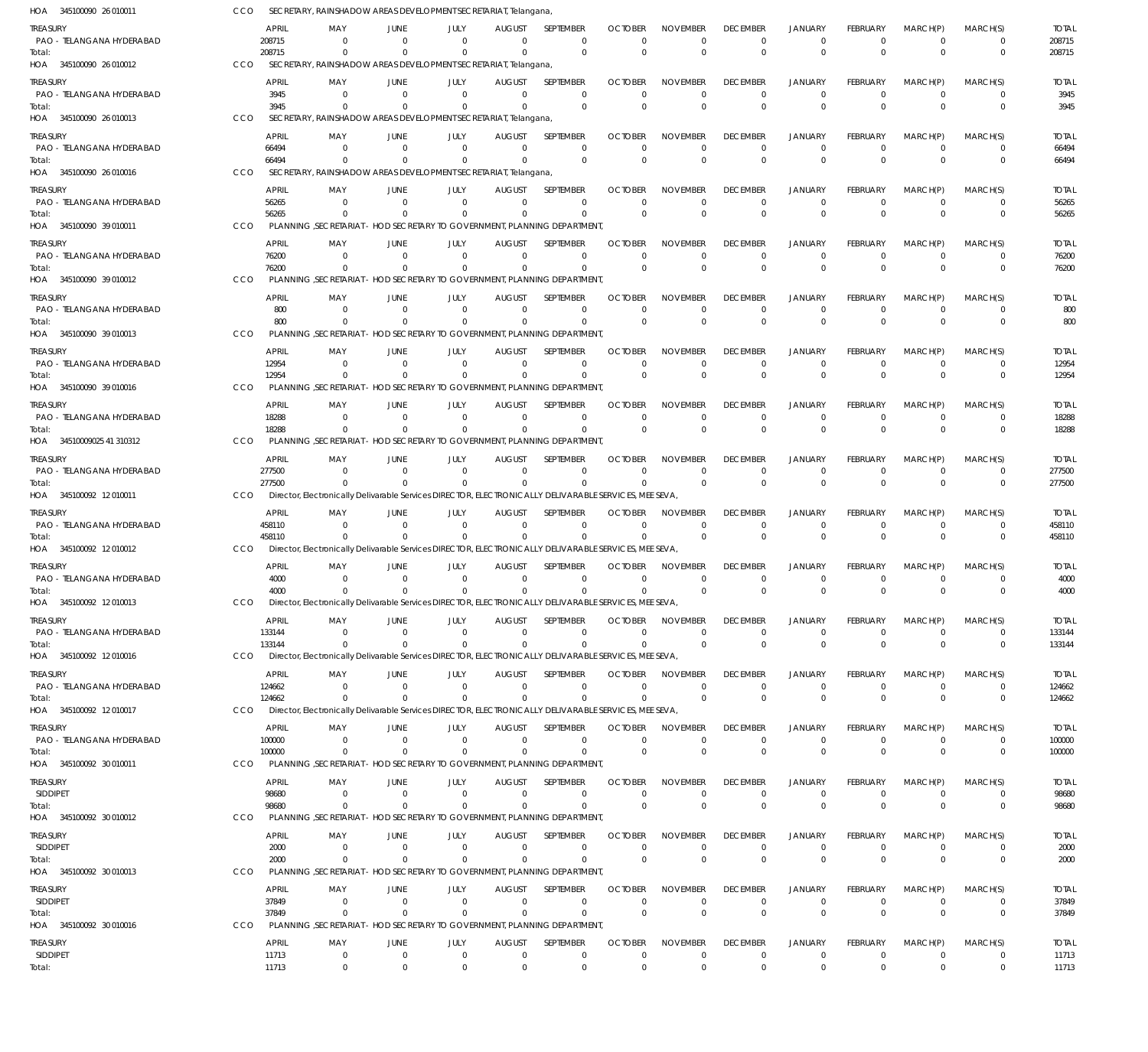345100102 05 010011 HOA

ECONOMICS & STATISTICS-HOD DIRECTOR, BUREAU OF ECONOMICS&STATISTICS CHINTALABASTI, CCO

| TREASURY                   | <b>APRIL</b> | MAY          | JUNE           | JULY                                                                               | <b>AUGUST</b>  | SEPTEMBER    | <b>OCTOBER</b> | <b>NOVEMBER</b> | <b>DECEMBER</b> | <b>JANUARY</b> | <b>FEBRUARY</b> | MARCH(P)     | MARCH(S)    | <b>TOTAL</b> |
|----------------------------|--------------|--------------|----------------|------------------------------------------------------------------------------------|----------------|--------------|----------------|-----------------|-----------------|----------------|-----------------|--------------|-------------|--------------|
| ADILABAD                   | 145940       | $\mathbf 0$  | $\overline{0}$ | $\mathbf 0$                                                                        | $\overline{0}$ | $\mathbf 0$  | $\overline{0}$ | $\mathbf 0$     | 0               | $\mathbf 0$    | 0               | $\mathbf 0$  | $\mathbf 0$ | 145940       |
| <b>BHADRADI KOTHAGUDEM</b> | 36430        | $\Omega$     | $\mathbf 0$    | $\Omega$                                                                           | $\mathbf 0$    | $\mathbf 0$  | $\overline{0}$ | $\mathbf 0$     | $\mathbf 0$     | $\mathbf 0$    | $\Omega$        | $\Omega$     | $\Omega$    | 36430        |
| BHOOPALAPALLY              | 36430        | $\mathbf 0$  | $\mathbf{0}$   | $\Omega$                                                                           | $\Omega$       | $\mathbf 0$  | $\mathbf 0$    | $\mathbf 0$     | $\mathbf 0$     | $\mathbf 0$    | $\Omega$        | $\Omega$     | $\Omega$    | 36430        |
| <b>JAGTIAL</b>             | 65350        | $\Omega$     | $\overline{0}$ | $\Omega$                                                                           | $\Omega$       | $\Omega$     | $\Omega$       | $\Omega$        | $\mathbf 0$     | $\mathbf 0$    | $\cup$          | $\Omega$     | $\Omega$    | 65350        |
|                            |              |              |                |                                                                                    |                |              |                |                 |                 |                |                 |              |             |              |
| <b>JANGAON</b>             | 160025       | 0            | $\Omega$       | $\Omega$                                                                           | $\Omega$       | $\Omega$     | $\Omega$       | $\Omega$        | $\Omega$        | $\mathbf 0$    | C.              | $\Omega$     | $\Omega$    | 160025       |
| JOGULAMBA GADWAL           | 25380        | $\Omega$     | $\Omega$       | $\Omega$                                                                           | $\Omega$       | $\Omega$     | $\Omega$       | $\Omega$        | $\Omega$        | $\mathbf 0$    | $\cup$          | $\Omega$     | $\Omega$    | 25380        |
| KAMAREDDY                  | 167430       | 0            | $\Omega$       | $\Omega$                                                                           | $\Omega$       | $\Omega$     | $\Omega$       | $\Omega$        | $\Omega$        | $\mathbf 0$    | C.              | $\Omega$     | $\Omega$    | 167430       |
| KARIMNAGAR                 | 165520       | $\Omega$     | $\Omega$       | $\Omega$                                                                           | $\Omega$       | $\Omega$     | $\Omega$       | $\Omega$        | $\Omega$        | $\Omega$       | $\cup$          | $\Omega$     | $\Omega$    | 165520       |
| <b>KHAMMAM</b>             | 164375       | $\Omega$     | $\Omega$       | $\Omega$                                                                           | $\Omega$       | $\Omega$     | $\Omega$       | $\Omega$        | 0               | $\mathbf 0$    | C.              | $\Omega$     | $\Omega$    | 164375       |
| KOMARAMBHEEM ASIFABAD      | 42940        | <sup>0</sup> | $\Omega$       | $\Omega$                                                                           | $\Omega$       | 0            | $\Omega$       | $\Omega$        | $\Omega$        | $\mathbf 0$    | C.              | $\Omega$     | $\Omega$    | 42940        |
|                            |              |              |                |                                                                                    |                |              |                |                 |                 |                |                 |              |             |              |
| MAHABOOB NAGAR             | 179950       | $\Omega$     | $\Omega$       | $\Omega$                                                                           | $\Omega$       | $\Omega$     | $\Omega$       | $\Omega$        | $\Omega$        | $\mathbf 0$    | C.              | $\Omega$     | $\Omega$    | 179950       |
| MAHABUBABAD                | 180835       | $\Omega$     | $\Omega$       | $\Omega$                                                                           | $\Omega$       | $\Omega$     | $\Omega$       | $\Omega$        | $\Omega$        | $\Omega$       | $\cup$          | $\Omega$     | $\Omega$    | 180835       |
| <b>MANCHERIAL</b>          | 81770        | 0            | $\Omega$       | $\Omega$                                                                           | $\Omega$       | $\Omega$     | $\Omega$       | $\Omega$        | $\Omega$        | $\mathbf 0$    | C.              | $\Omega$     | $\Omega$    | 81770        |
| MEDAK                      | 53120        | $\Omega$     | $\Omega$       | $\Omega$                                                                           | $\Omega$       | $\Omega$     | $\Omega$       | $\Omega$        | $\Omega$        | $\mathbf 0$    | $\cup$          | $\Omega$     | $\Omega$    | 53120        |
| <b>MEDCHAL</b>             | 143160       | 0            | $\Omega$       | $\Omega$                                                                           | $\Omega$       | $\Omega$     | $\Omega$       | $\Omega$        | $\Omega$        | $\mathbf 0$    | C.              | $\Omega$     | $\Omega$    | 143160       |
| NAGARKURNOOL               | 60600        | <sup>0</sup> | $\Omega$       | $\Omega$                                                                           | $\Omega$       | $\Omega$     | $\Omega$       | $\Omega$        | $\Omega$        | $\Omega$       | C.              | $\Omega$     | $\Omega$    | 60600        |
|                            |              |              |                |                                                                                    |                |              |                |                 |                 |                |                 |              |             |              |
| NALGONDA                   | 44130        | 0            | $\Omega$       | $\Omega$                                                                           | $\Omega$       | $\Omega$     | $\Omega$       | $\Omega$        | $\Omega$        | $\mathbf 0$    | C.              | $\Omega$     | $\Omega$    | 44130        |
| NIRMAL                     | 73920        | <sup>0</sup> | $\Omega$       | $\Omega$                                                                           | $\Omega$       | 0            | $\Omega$       | $\Omega$        | $\Omega$        | $\mathbf 0$    | C.              | $\Omega$     | $\Omega$    | 73920        |
| NIZAMABAD                  | 127170       | 0            | $\Omega$       | $\Omega$                                                                           | $\Omega$       | $\Omega$     | $\Omega$       | $\Omega$        | $\Omega$        | $\mathbf 0$    | C.              | $\Omega$     | $\Omega$    | 127170       |
| PAO - TELANGANA HYDERABAD  | 209905       | $\Omega$     | $\Omega$       | $\Omega$                                                                           | $\Omega$       | $\Omega$     | $\Omega$       | $\Omega$        | $\Omega$        | $\Omega$       | $\cup$          | $\Omega$     | $\Omega$    | 209905       |
| <b>RANGA REDDY</b>         | 157226       | 0            | $\Omega$       | $\Omega$                                                                           | $\Omega$       | $\Omega$     | $\Omega$       | $\Omega$        | $\Omega$        | $\mathbf 0$    | C.              | $\Omega$     | $\Omega$    | 157226       |
| SANGAREDDY                 | 79980        | <sup>0</sup> | $\Omega$       | $\Omega$                                                                           | $\Omega$       | $\Omega$     | $\Omega$       | $\Omega$        | $\Omega$        | $\mathbf 0$    | $\cup$          | $\Omega$     | $\Omega$    | 79980        |
|                            |              |              |                |                                                                                    |                |              |                |                 |                 |                |                 |              |             |              |
| SIRICILLA                  | 26860        | $\Omega$     | $\Omega$       | $\Omega$                                                                           | $\Omega$       | $\Omega$     | $\Omega$       | $\Omega$        | $\Omega$        | $\mathbf 0$    | C.              | $\Omega$     | $\Omega$    | 26860        |
| VIKARABAD                  | 107880       | <sup>0</sup> | $\Omega$       | $\Omega$                                                                           | $\Omega$       | $\Omega$     | $\Omega$       | $\Omega$        | $\Omega$        | $\Omega$       | $\cup$          | $\Omega$     | $\Omega$    | 107880       |
| WANAPARTHY                 | 66900        | 0            | $\Omega$       | $\Omega$                                                                           | $\Omega$       | $\Omega$     | $\Omega$       | $\Omega$        | $\Omega$        | $\mathbf 0$    | C.              | $\Omega$     | $\Omega$    | 66900        |
| WARANGAL (R)               | 100110       | <sup>0</sup> | $\Omega$       | $\Omega$                                                                           | $\Omega$       | $\Omega$     | $\Omega$       | $\Omega$        | 0               | $\mathbf 0$    | $\cup$          | $\Omega$     | $\Omega$    | 100110       |
| WARANGAL (U)               | 80370        | <sup>0</sup> | $\Omega$       | $\Omega$                                                                           | $\Omega$       | $\Omega$     | $\Omega$       | $\Omega$        | $\Omega$        | $\mathbf 0$    | C.              | $\Omega$     | $\Omega$    | 80370        |
|                            |              | $\Omega$     | $\Omega$       | $\Omega$                                                                           | $\Omega$       | $\mathbf 0$  | $\Omega$       | $\Omega$        | $\mathbf 0$     | $\mathbf 0$    | $\Omega$        |              | $\Omega$    |              |
| YADADRI                    | 190310       |              |                |                                                                                    |                |              |                |                 |                 |                |                 | $\mathbf 0$  |             | 190310       |
| Total:                     | 2974016      | $\Omega$     | $\Omega$       | $\Omega$                                                                           | $\Omega$       | $\Omega$     | $\Omega$       | $\Omega$        | $\mathbf 0$     | $\mathbf 0$    | $\Omega$        | $\mathbf 0$  | $\Omega$    | 2974016      |
| HOA 345100102 05 010012    | CCO          |              |                | ECONOMICS & STATISTICS-HOD DIRECTOR, BUREAU OF ECONOMICS&STATISTICS CHINTALABASTI, |                |              |                |                 |                 |                |                 |              |             |              |
| TREASURY                   | <b>APRIL</b> | MAY          | JUNE           | JULY                                                                               | <b>AUGUST</b>  | SEPTEMBER    | <b>OCTOBER</b> | <b>NOVEMBER</b> | <b>DECEMBER</b> | <b>JANUARY</b> | FEBRUARY        | MARCH(P)     | MARCH(S)    | <b>TOTAL</b> |
|                            |              |              |                |                                                                                    |                |              |                |                 |                 |                |                 |              |             |              |
| ADILABAD                   | 1687         | 0            | $\mathbf 0$    | $\mathbf 0$                                                                        | $\mathbf 0$    | $\mathbf 0$  | $\Omega$       | $\Omega$        | $\mathbf 0$     | $\mathbf 0$    | $\Omega$        | $\Omega$     | $\mathbf 0$ | 1687         |
| JANGAON                    | 2000         | 0            | $\Omega$       | $\Omega$                                                                           | $\Omega$       | $\Omega$     | $\Omega$       | $\Omega$        | $\Omega$        | $\Omega$       | O               | $\Omega$     | $\Omega$    | 2000         |
| KARIMNAGAR                 | 1500         | 0            | $\Omega$       | $\Omega$                                                                           | $\Omega$       | $\Omega$     | $\Omega$       | $\Omega$        | $\Omega$        | $\Omega$       | O               | $\Omega$     | $\Omega$    | 1500         |
| <b>KHAMMAM</b>             | 1500         | 0            | $\Omega$       | $\Omega$                                                                           | $\Omega$       | 0            | $\Omega$       | $\Omega$        | $\Omega$        | $\Omega$       | C.              | $\Omega$     | $\Omega$    | 1500         |
| MAHABOOB NAGAR             | 2000         | 0            | 0              | $\Omega$                                                                           | $\Omega$       | 0            | $\Omega$       | $\Omega$        | $\Omega$        | $\Omega$       | -0              | $\Omega$     | $\Omega$    | 2000         |
| <b>MEDCHAL</b>             | 3503         | 0            | 0              | U                                                                                  | $\Omega$       | 0            | C              | $\Omega$        | $\Omega$        | $\Omega$       | T               | $\Omega$     | $\Omega$    | 3503         |
|                            |              |              |                |                                                                                    |                |              |                |                 |                 |                |                 |              |             |              |
| NIZAMABAD                  | 1350         | 0            | $\Omega$       | $\Omega$                                                                           | $\Omega$       | 0            | C              | $\Omega$        | $\Omega$        | $\Omega$       | T               | $\Omega$     | $\Omega$    | 1350         |
| PAO - TELANGANA HYDERABAD  | 3700         | 0            | 0              | U                                                                                  | $\Omega$       | 0            | C              | $\Omega$        | $\Omega$        | $\Omega$       | T               | $\Omega$     | $\Omega$    | 3700         |
| <b>RANGA REDDY</b>         | 2700         | 0            | 0              | $\Omega$                                                                           | $\Omega$       | $\Omega$     | $\Omega$       | $\Omega$        | $\Omega$        | $\Omega$       | O               | $\Omega$     | $\Omega$    | 2700         |
| WARANGAL (R)               | 1000         | 0            | $\Omega$       | $\Omega$                                                                           | $\Omega$       | 0            | C              | O               | $\Omega$        | $\Omega$       | C               | $\Omega$     | $\Omega$    | 1000         |
| WARANGAL (U)               | 620          | 0            | $\Omega$       | $\Omega$                                                                           | $\Omega$       | $\Omega$     | $\Omega$       | $\Omega$        | $\Omega$        | $\Omega$       | O               | $\Omega$     | $\Omega$    | 620          |
|                            |              |              | $\Omega$       | $\Omega$                                                                           | $\Omega$       | $\Omega$     | $\Omega$       | $\Omega$        |                 |                |                 | $\Omega$     |             |              |
| YADADRI                    | 2000         | 0            |                |                                                                                    |                |              |                |                 | $\mathbf 0$     | $\mathbf 0$    | $\Omega$        |              | $\Omega$    | 2000         |
| Total:                     | 23560        | $\Omega$     | $\Omega$       | $\Omega$                                                                           | $\Omega$       | $\Omega$     | $\Omega$       | $\Omega$        | $\Omega$        | $\mathbf 0$    | $\Omega$        | $\Omega$     | $\Omega$    | 23560        |
| HOA 345100102 05 010013    | CCO          |              |                | ECONOMICS & STATISTICS-HOD DIRECTOR, BUREAU OF ECONOMICS&STATISTICS CHINTALABASTI, |                |              |                |                 |                 |                |                 |              |             |              |
|                            |              |              |                |                                                                                    |                |              |                |                 |                 |                |                 |              |             |              |
| treasury                   | <b>APRIL</b> | MAY          | JUNE           | JULY                                                                               | <b>AUGUST</b>  | SEPTEMBER    | <b>OCTOBER</b> | <b>NOVEMBER</b> | <b>DECEMBER</b> | <b>JANUARY</b> | FEBRUARY        | MARCH(P)     | MARCH(S)    | <b>TOTAL</b> |
| ADILABAD                   | 56083        | $\mathbf 0$  | $\mathbf 0$    | $\overline{0}$                                                                     | $\overline{0}$ | $\mathbf 0$  | $\overline{0}$ | $\mathbf 0$     | 0               | $\mathbf 0$    | $\mathbf 0$     | $\mathbf 0$  | $\mathbf 0$ | 56083        |
| <b>BHADRADI KOTHAGUDEM</b> | 13987        | 0            | 0              |                                                                                    |                |              | -0             | O               | $\Omega$        | $\Omega$       | -0              | $\Omega$     |             | 13987        |
| BHOOPALAPALLY              | 13987        | $\mathbf 0$  | $\mathbf{0}$   | $\Omega$                                                                           | $\mathbf 0$    | $\mathbf 0$  | $\mathbf 0$    | $\mathbf 0$     | 0               | $\mathbf 0$    | $\Omega$        | $\mathbf 0$  | $\Omega$    | 13987        |
| <b>JAGTIAL</b>             | 25076        | $\mathbf 0$  | $\mathbf{0}$   | $\mathbf 0$                                                                        | $\mathbf 0$    | $\mathbf 0$  | $\mathbf 0$    | $\mathbf 0$     | 0               | $\mathbf 0$    | $\Omega$        | $\mathbf 0$  | $\Omega$    | 25076        |
| <b>JANGAON</b>             | 54604        | 0            | $\Omega$       | $\Omega$                                                                           | $\Omega$       | $\Omega$     | $\mathbf 0$    | $\mathbf 0$     | $\Omega$        | $\mathbf 0$    | $\cup$          | $\Omega$     | $\Omega$    | 54604        |
|                            |              |              |                |                                                                                    | $\Omega$       |              |                | $\Omega$        |                 |                |                 | $\Omega$     |             |              |
| JOGULAMBA GADWAL           | 14340        | 0            | $\overline{0}$ | $\Omega$                                                                           |                | 0            | $\mathbf 0$    |                 | $\mathbf 0$     | $\mathbf 0$    | O               |              | $\Omega$    | 14340        |
| KAMAREDDY                  | 64306        | 0            | $\overline{0}$ | $\Omega$                                                                           | $\Omega$       | $\Omega$     | $\Omega$       | $\Omega$        | $\mathbf 0$     | $\mathbf 0$    | $\Omega$        | $\Omega$     | $\Omega$    | 64306        |
| KARIMNAGAR                 | 63511        | 0            | $\mathbf{0}$   | $\Omega$                                                                           | $\Omega$       | $\Omega$     | $\Omega$       | $\Omega$        | 0               | $\mathbf 0$    | C.              | $\mathbf{0}$ | $\Omega$    | 63511        |
| <b>KHAMMAM</b>             | 63046        | $\Omega$     | $\mathbf 0$    | $\Omega$                                                                           | $\Omega$       | $\Omega$     | $\mathbf 0$    | $\mathbf 0$     | $\mathbf 0$     | $\mathbf 0$    | $\Omega$        | $\Omega$     | $\Omega$    | 63046        |
| KOMARAMBHEEM ASIFABAD      | 16476        | 0            | $\Omega$       | $\Omega$                                                                           | $\Omega$       | $\Omega$     | $\mathbf 0$    | $\mathbf 0$     | $\mathbf 0$     | $\mathbf 0$    | C.              | $\Omega$     | $\Omega$    | 16476        |
| MAHABOOB NAGAR             | 69072        | $\Omega$     | $\Omega$       | $\Omega$                                                                           | $\Omega$       | $\Omega$     | $\Omega$       | $\Omega$        | $\Omega$        | $\mathbf 0$    | $\Omega$        | $\Omega$     | $\Omega$    | 69072        |
| MAHABUBABAD                | 69424        | $\mathbf 0$  | $\overline{0}$ | $\Omega$                                                                           | $\Omega$       | 0            | $\mathbf 0$    | $\mathbf 0$     | $\mathbf 0$     | $\mathbf 0$    | 0               | $\mathbf{0}$ | $\Omega$    | 69424        |
| <b>MANCHERIAL</b>          | 31381        | $\Omega$     | $\Omega$       | $\Omega$                                                                           | $\Omega$       | $\Omega$     | $\Omega$       | $\mathbf 0$     | $\mathbf 0$     | $\mathbf 0$    | C.              | $\Omega$     | $\Omega$    | 31381        |
|                            |              |              |                |                                                                                    |                |              |                |                 |                 |                |                 |              |             |              |
| MEDAK                      | 20392        | 0            | $\overline{0}$ | $\Omega$                                                                           | $\Omega$       | $\Omega$     | $\Omega$       | $\Omega$        | $\mathbf 0$     | $\mathbf 0$    | 0               | $\Omega$     | $\Omega$    | 20392        |
| <b>MEDCHAL</b>             | 55019        | $\Omega$     | $\Omega$       | $\Omega$                                                                           | $\Omega$       | $\Omega$     | $\Omega$       | $\Omega$        | $\mathbf 0$     | $\mathbf 0$    | $\Omega$        | $\Omega$     | $\Omega$    | 55019        |
| NAGARKURNOOL               | 23270        | 0            | $\Omega$       | $\Omega$                                                                           | $\Omega$       | $\Omega$     | $\Omega$       | $\Omega$        | 0               | $\mathbf 0$    | C.              | $\mathbf{0}$ | $\Omega$    | 23270        |
| NALGONDA                   | 16937        | $\Omega$     | $\Omega$       | $\Omega$                                                                           | $\Omega$       | $\Omega$     | $\Omega$       | $\mathbf 0$     | $\mathbf 0$     | $\mathbf 0$    | $\Omega$        | $\Omega$     | $\Omega$    | 16937        |
| NIRMAL                     | 28411        | 0            | $\Omega$       | $\Omega$                                                                           | $\Omega$       | $\Omega$     | $\mathbf 0$    | $\mathbf 0$     | $\mathbf 0$     | $\mathbf 0$    | C.              | $\Omega$     | $\Omega$    | 28411        |
|                            |              | 0            | $\Omega$       | $\Omega$                                                                           | $\Omega$       | $\Omega$     | $\Omega$       | $\Omega$        | $\Omega$        | $\mathbf 0$    | C.              | $\Omega$     | $\Omega$    |              |
| NIZAMABAD                  | 48827        |              |                |                                                                                    |                |              |                |                 |                 |                |                 |              |             | 48827        |
| PAO - TELANGANA HYDERABAD  | 80534        | 0            | $\overline{0}$ | $\Omega$                                                                           | $\Omega$       | $\Omega$     | $\Omega$       | $\mathbf 0$     | $\mathbf 0$     | $\mathbf 0$    | 0               | $\mathbf{0}$ | $\Omega$    | 80534        |
| <b>RANGA REDDY</b>         | 54116        | 0            | $\Omega$       | $\Omega$                                                                           | $\Omega$       | $\Omega$     | $\Omega$       | $\mathbf 0$     | $\mathbf 0$     | $\mathbf 0$    | C.              | $\Omega$     | $\Omega$    | 54116        |
| SANGAREDDY                 | 30706        | 0            | $\Omega$       | 0                                                                                  | $\Omega$       | $\Omega$     | $\Omega$       | $\Omega$        | $\mathbf 0$     | $\mathbf 0$    | C.              | $\Omega$     | $\Omega$    | 30706        |
| SIRICILLA                  | 10314        | $\Omega$     | $\mathbf 0$    | $\Omega$                                                                           | $\Omega$       | $\Omega$     | $\Omega$       | $\Omega$        | $\mathbf 0$     | $\mathbf 0$    | $\Omega$        | $\Omega$     | $\Omega$    | 10314        |
| VIKARABAD                  | 41409        | 0            | $\Omega$       | $\Omega$                                                                           | $\Omega$       | $\Omega$     | $\Omega$       | 0               | 0               | $\mathbf 0$    | C.              | $\Omega$     | $\Omega$    | 41409        |
|                            |              |              |                |                                                                                    |                |              |                |                 |                 |                |                 |              |             |              |
| WANAPARTHY                 | 25735        | 0            | $\Omega$       | 0                                                                                  | $\Omega$       | $\Omega$     | $\Omega$       | $\mathbf 0$     | 0               | $\mathbf 0$    | C.              | $\Omega$     | $\Omega$    | 25735        |
| WARANGAL (R)               | 38408        | $\mathbf 0$  | $\overline{0}$ | $\Omega$                                                                           | $\Omega$       | $\mathbf 0$  | $\Omega$       | $\mathbf 0$     | $\mathbf 0$     | $\mathbf 0$    | 0               | $\Omega$     | $\Omega$    | 38408        |
| WARANGAL (U)               | 40553        | $\Omega$     | $\Omega$       | $\Omega$                                                                           | $\Omega$       | $\Omega$     | $\Omega$       | $\Omega$        | $\mathbf 0$     | $\mathbf 0$    | $\Omega$        | $\mathbf{0}$ | $\Omega$    | 40553        |
| YADADRI                    | 59025        | $\mathbf 0$  | $\mathbf 0$    | $\Omega$                                                                           | $\overline{0}$ | $\mathbf 0$  | $\overline{0}$ | $\mathbf 0$     | $\mathbf 0$     | $\mathbf 0$    | $\Omega$        | $\mathbf 0$  | 0           | 59025        |
| Total:                     | 1128949      | $\mathbf 0$  | $\mathbf 0$    | $\Omega$                                                                           | $\overline{0}$ | $\mathbf 0$  | $\mathbf 0$    | $\overline{0}$  | $\mathbf 0$     | $\mathbf 0$    | $\Omega$        | $\mathbf 0$  | $\Omega$    | 1128949      |
| HOA 345100102 05 010015    | CCO          |              |                | ECONOMICS & STATISTICS-HOD DIRECTOR, BUREAU OF ECONOMICS&STATISTICS CHINTALABASTI, |                |              |                |                 |                 |                |                 |              |             |              |
|                            |              |              |                |                                                                                    |                |              |                |                 |                 |                |                 |              |             |              |
| TREASURY                   | <b>APRIL</b> | MAY          | JUNE           | JULY                                                                               | <b>AUGUST</b>  | SEPTEMBER    | <b>OCTOBER</b> | <b>NOVEMBER</b> | <b>DECEMBER</b> | <b>JANUARY</b> | FEBRUARY        | MARCH(P)     | MARCH(S)    | <b>TOTAL</b> |
| WARANGAL (U)               | 3024         | $\mathbf 0$  | $\mathbf 0$    | $\mathbf 0$                                                                        | $\mathbf 0$    | $\mathbf 0$  | $\overline{0}$ | $\mathbf 0$     | $\mathbf 0$     | $\mathbf 0$    | $\mathbf 0$     | $\mathbf 0$  | $\mathbf 0$ | 3024         |
| Total:                     | 3024         | $\mathbf 0$  | $\mathbf 0$    | $\overline{0}$                                                                     | $\mathbb O$    | $\mathbf{0}$ | $\mathbf 0$    | $\mathbf 0$     | $\mathbf 0$     | $\mathbf{0}$   | $\mathbf 0$     | $\mathbf 0$  | $\mathbf 0$ | 3024         |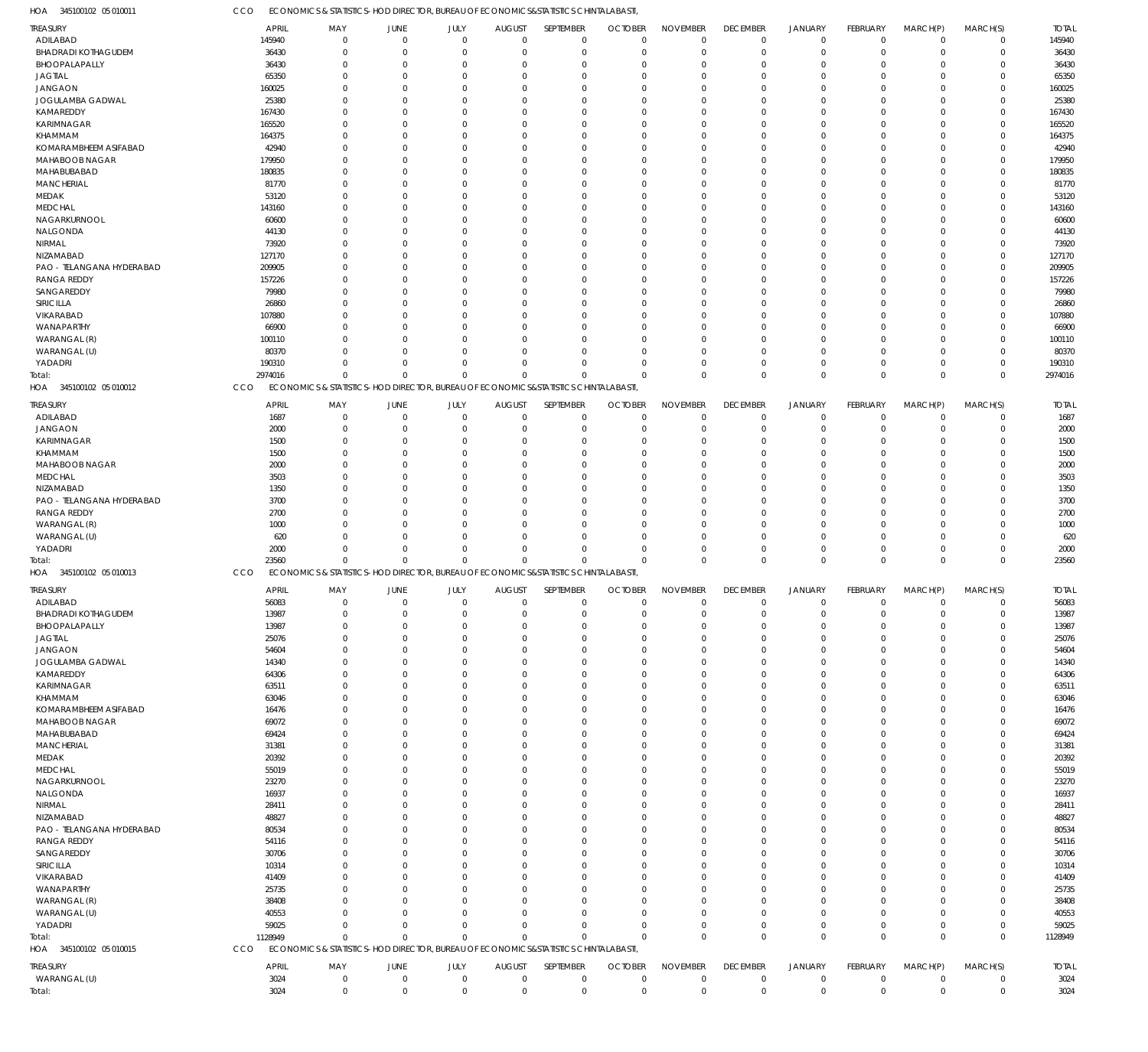345100102 05 010016 HOA ECONOMICS & STATISTICS-HOD DIRECTOR, BUREAU OF ECONOMICS&STATISTICS CHINTALABASTI, CCO

| <b>TREASURY</b>                              |            | <b>APRIL</b>          | MAY                                                                                | JUNE                          | JULY                    | <b>AUGUST</b>                   | SEPTEMBER                  | <b>OCTOBER</b>                   | <b>NOVEMBER</b>                | <b>DECEMBER</b>                | <b>JANUARY</b>                   | FEBRUARY                       | MARCH(P)                      | MARCH(S)                   | <b>TOTAL</b>          |
|----------------------------------------------|------------|-----------------------|------------------------------------------------------------------------------------|-------------------------------|-------------------------|---------------------------------|----------------------------|----------------------------------|--------------------------------|--------------------------------|----------------------------------|--------------------------------|-------------------------------|----------------------------|-----------------------|
| ADILABAD                                     |            | 20971                 | 0                                                                                  | $\mathbf 0$                   | $\mathbf 0$             | $\Omega$                        | $\mathbf 0$                | $\Omega$                         | $\Omega$                       | $\overline{0}$                 | $\overline{0}$                   | $\Omega$                       | $\mathbf 0$                   | $\mathbf 0$                | 20971                 |
| <b>BHADRADI KOTHAGUDEM</b>                   |            | 5230                  | $\Omega$                                                                           | $\Omega$                      | $\Omega$                | n                               | $\mathbf{0}$               | $\Omega$                         | $\Omega$                       | $\Omega$                       | $\Omega$                         | $\Omega$                       | $\Omega$                      | $\Omega$                   | 5230                  |
| BHOOPALAPALLY                                |            | 4328                  | O                                                                                  | $\Omega$                      | $\Omega$                | -0                              | $\Omega$                   | $\Omega$                         | $\Omega$                       | $\Omega$                       | $\Omega$                         | $\Omega$                       | $\Omega$                      | $\Omega$                   | 4328                  |
| <b>JAGTIAL</b>                               |            | 9377                  | O<br>n                                                                             | $\Omega$<br>$\Omega$          | $\Omega$<br>$\Omega$    | -0                              | $\Omega$<br>$\Omega$       | $\Omega$<br>$\Omega$             | $\Omega$<br>$\Omega$           | $\Omega$<br>$\Omega$           | $\Omega$<br>$\Omega$             | $\Omega$<br>$\Omega$           | $\Omega$<br>$\Omega$          | $\Omega$<br>$\Omega$       | 9377<br>20419         |
| <b>JANGAON</b><br>JOGULAMBA GADWAL           |            | 20419<br>3645         | O                                                                                  | $\Omega$                      | $\Omega$                | -0<br>n                         | $\Omega$                   | $\Omega$                         | $\Omega$                       | $\Omega$                       | $\Omega$                         | $\Omega$                       | $\Omega$                      | $\Omega$                   | 3645                  |
| KAMAREDDY                                    |            | 24046                 |                                                                                    | C                             | $\Omega$                |                                 | $\Omega$                   |                                  | $\Omega$                       | $\Omega$                       | $\Omega$                         | U                              | $\Omega$                      | $\Omega$                   | 24046                 |
| KARIMNAGAR                                   |            | 32758                 | n                                                                                  | $\Omega$                      | $\Omega$                | n                               | $\Omega$                   | $\Omega$                         | $\Omega$                       | $\Omega$                       | $\Omega$                         | $\Omega$                       | $\Omega$                      | $\Omega$                   | 32758                 |
| <b>KHAMMAM</b>                               |            | 32518                 |                                                                                    | $\Omega$                      | $\Omega$                | -0                              | $\Omega$                   |                                  | $\Omega$                       | $\Omega$                       | $\Omega$                         | $\Omega$                       | $\Omega$                      | $\Omega$                   | 32518                 |
| KOMARAMBHEEM ASIFABAD                        |            | 5099                  |                                                                                    | -C                            | $\Omega$                | n                               | $\Omega$                   | $\Omega$                         | $\Omega$                       | $\Omega$                       | $\Omega$                         | $\Omega$                       | $\Omega$                      | $\Omega$                   | 5099                  |
| MAHABOOB NAGAR                               |            | 35626                 |                                                                                    | $\Omega$                      | $\Omega$                | -0                              | $\Omega$                   |                                  | $\Omega$                       | $\Omega$                       | $\Omega$                         | U                              | $\Omega$                      | $\Omega$                   | 35626                 |
| MAHABUBABAD                                  |            | 21486                 | O                                                                                  | $\Omega$                      | $\Omega$                | n                               | $\Omega$                   | $\Omega$                         | $\Omega$                       | $\Omega$                       | $\Omega$                         | $\Omega$                       | $\Omega$                      | $\Omega$                   | 21486                 |
| <b>MANCHERIAL</b>                            |            | 11735                 |                                                                                    | C                             | $\Omega$                |                                 | $\Omega$                   |                                  | $\Omega$                       | $\Omega$                       | $\Omega$                         | $\Omega$                       | $\Omega$                      | $\Omega$                   | 11735                 |
| MEDAK                                        |            | 6311                  |                                                                                    | $\Omega$                      | $\Omega$                | -0                              | $\Omega$                   | $\Omega$                         | $\Omega$                       | $\Omega$                       | $\Omega$                         | $\Omega$                       | $\Omega$                      | $\Omega$                   | 6311                  |
| <b>MEDCHAL</b>                               |            | 42567                 |                                                                                    | C                             | $\Omega$                | -0                              | $\Omega$                   |                                  | $\Omega$                       | $\Omega$                       | $\Omega$                         | U                              | $\Omega$                      | $\Omega$                   | 42567                 |
| NAGARKURNOOL                                 |            | 7201                  |                                                                                    | $\Omega$                      | $\Omega$                | n                               | $\Omega$                   | $\Omega$                         | $\Omega$                       | $\Omega$                       | $\Omega$                         | $\Omega$                       | $\Omega$                      | $\Omega$                   | 7201                  |
| NALGONDA                                     |            | 6334                  |                                                                                    | C                             | $\Omega$                |                                 | $\Omega$                   |                                  | $\Omega$                       | $\Omega$                       | $\Omega$                         | $\Omega$                       | $\Omega$                      | $\Omega$                   | 6334                  |
| NIRMAL                                       |            | 10624                 | n                                                                                  | $\Omega$                      | $\Omega$                | n                               | $\Omega$                   | $\Omega$                         | $\Omega$                       | $\Omega$                       | $\Omega$                         | $\Omega$                       | $\Omega$                      | $\Omega$                   | 10624                 |
| NIZAMABAD<br>PAO - TELANGANA HYDERABAD       |            | 25184<br>62307        |                                                                                    | C<br>$\Omega$                 | $\Omega$<br>$\Omega$    | -0<br>-0                        | $\Omega$<br>$\Omega$       | $\Omega$                         | $\Omega$<br>$\Omega$           | $\Omega$<br>$\Omega$           | $\Omega$<br>$\Omega$             | U<br>$\Omega$                  | $\Omega$<br>$\Omega$          | $\Omega$<br>$\Omega$       | 25184<br>62307        |
| <b>RANGA REDDY</b>                           |            | 41868                 |                                                                                    | $\Omega$                      | $\Omega$                | -0                              | $\Omega$                   |                                  | $\Omega$                       | $\Omega$                       | $\Omega$                         | $\Omega$                       | $\Omega$                      | $\Omega$                   | 41868                 |
| SANGAREDDY                                   |            | 11483                 | O                                                                                  | -C                            | $\Omega$                | n                               | $\Omega$                   | $\Omega$                         | $\Omega$                       | $\Omega$                       | $\Omega$                         | $\Omega$                       | $\Omega$                      | $\Omega$                   | 11483                 |
| SIRICILLA                                    |            | 3857                  |                                                                                    | C                             | $\Omega$                |                                 | $\Omega$                   |                                  | $\Omega$                       | $\Omega$                       | $\Omega$                         | U                              | $\Omega$                      | $\Omega$                   | 3857                  |
| VIKARABAD                                    |            | 13559                 |                                                                                    | $\Omega$                      | $\Omega$                | n                               | $\Omega$                   | $\Omega$                         | $\Omega$                       | $\Omega$                       | $\Omega$                         | $\Omega$                       | $\Omega$                      | $\Omega$                   | 13559                 |
| WANAPARTHY                                   |            | 9624                  |                                                                                    | C                             | $\Omega$                |                                 | $\Omega$                   |                                  | $\Omega$                       | $\Omega$                       | $\Omega$                         | U                              | $\Omega$                      | $\Omega$                   | 9624                  |
| WARANGAL (R)                                 |            | 19810                 |                                                                                    | $\Omega$                      | $\Omega$                | -0                              | $\Omega$                   | $\Omega$                         | $\Omega$                       | $\Omega$                       | $\Omega$                         | $\Omega$                       | $\Omega$                      | $\Omega$                   | 19810                 |
| WARANGAL (U)                                 |            | 15838                 |                                                                                    | $\Omega$                      | $\Omega$                | -0                              | $\Omega$                   |                                  | $\Omega$                       | $\Omega$                       | $\Omega$                         | $\Omega$                       | $\Omega$                      | $\Omega$                   | 15838                 |
| YADADRI                                      |            | 22072                 | $\Omega$                                                                           | $\Omega$                      | $\Omega$                | $\Omega$                        | $\Omega$                   | $\Omega$                         | $\Omega$                       | $\Omega$                       | $\Omega$                         | $\Omega$                       | $\Omega$                      | $\mathbf 0$                | 22072                 |
| Total:                                       |            | 525877                | $\Omega$                                                                           | $\Omega$                      | $\Omega$                | $\Omega$                        | $\Omega$                   |                                  | $\Omega$                       | $\Omega$                       | $\mathbf{0}$                     | $\Omega$                       | $\Omega$                      | $\mathbf 0$                | 525877                |
| HOA 345100102 05 010017                      | CCO        |                       | ECONOMICS & STATISTICS-HOD DIRECTOR, BUREAU OF ECONOMICS&STATISTICS CHINTALABASTI  |                               |                         |                                 |                            |                                  |                                |                                |                                  |                                |                               |                            |                       |
| treasury                                     |            | <b>APRIL</b>          | MAY                                                                                | JUNE                          | JULY                    | <b>AUGUST</b>                   | SEPTEMBER                  | <b>OCTOBER</b>                   | <b>NOVEMBER</b>                | <b>DECEMBER</b>                | <b>JANUARY</b>                   | FEBRUARY                       | MARCH(P)                      | MARCH(S)                   | <b>TOTAL</b>          |
| KHAMMAM                                      |            | 45500                 | $\mathbf 0$                                                                        | $\mathbf 0$                   | 0                       | $\mathbf 0$                     | 0                          | $\mathcal{L}$                    | $\Omega$                       | $^{\circ}$                     | $\overline{0}$                   | 0                              | $\mathbf 0$                   | 0                          | 45500                 |
| WANAPARTHY                                   |            | 14050                 | $\mathbf{0}$                                                                       | $\mathbf 0$                   | $\mathbf 0$             | 0                               | $\mathbf 0$                | $\Omega$                         | $\Omega$                       | $\overline{0}$                 | $\overline{0}$                   | $\mathbf 0$                    | $\mathbf 0$                   | $\mathbf 0$                | 14050                 |
| Total:                                       |            | 59550                 | $\Omega$                                                                           | $\mathbf 0$                   | $\mathbf 0$             | $\Omega$                        | $\Omega$                   | $\Omega$                         | $\Omega$                       | $\mathbf 0$                    | $\mathbf 0$                      | $\Omega$                       | $\Omega$                      | $\mathbf 0$                | 59550                 |
| HOA 345100102 05 130132                      | CCO        |                       | ECONOMICS & STATISTICS-HOD DIRECTOR, BUREAU OF ECONOMICS&STATISTICS CHINTALABASTI, |                               |                         |                                 |                            |                                  |                                |                                |                                  |                                |                               |                            |                       |
| treasury                                     |            | <b>APRIL</b>          | MAY                                                                                | <b>JUNE</b>                   | JULY                    | <b>AUGUST</b>                   | SEPTEMBER                  | <b>OCTOBER</b>                   | <b>NOVEMBER</b>                | <b>DECEMBER</b>                | <b>JANUARY</b>                   | FEBRUARY                       | MARCH(P)                      | MARCH(S)                   | <b>TOTAL</b>          |
| SURYAPET                                     |            | $-2010$               | $\mathbf{0}$                                                                       | $\mathbf 0$                   | $\mathbf 0$             | $\Omega$                        | $\mathbf 0$                | $\Omega$                         | $\Omega$                       | $\overline{0}$                 | 0                                | $\mathbf 0$                    | $\mathbf 0$                   | $\mathbf 0$                | $-2010$               |
| YADADRI                                      |            | 9600                  | $\mathbf{0}$                                                                       | $\mathbf 0$                   | $\Omega$                | $\Omega$                        | $\mathbf 0$                | $\Omega$                         | $\Omega$                       | $\overline{0}$                 | $\overline{0}$                   | $\mathbf 0$                    | $\mathbf 0$                   | $\mathbf 0$                | 9600                  |
| Total:                                       |            | 7590                  | $\Omega$                                                                           | $\Omega$                      | $\Omega$                | $\Omega$                        | $\Omega$                   | $\Omega$                         | $\Omega$                       | $\mathbf 0$                    | $\mathbf{0}$                     | $\Omega$                       | $\Omega$                      | $\mathbf 0$                | 7590                  |
| HOA 345100102 05 130134                      | CCO        |                       | ECONOMICS & STATISTICS-HOD DIRECTOR, BUREAU OF ECONOMICS&STATISTICS CHINTALABASTI, |                               |                         |                                 |                            |                                  |                                |                                |                                  |                                |                               |                            |                       |
|                                              |            |                       |                                                                                    |                               |                         |                                 |                            |                                  |                                |                                |                                  |                                |                               |                            |                       |
| treasury<br>NALGONDA                         |            | <b>APRIL</b><br>50000 | MAY<br>$\mathbf 0$                                                                 | JUNE<br>$\mathbf 0$           | JULY<br>$\mathbf 0$     | <b>AUGUST</b><br>$\overline{0}$ | SEPTEMBER<br>$\mathbf 0$   | <b>OCTOBER</b><br>$\Omega$       | <b>NOVEMBER</b><br>$\Omega$    | <b>DECEMBER</b><br>$^{\circ}$  | <b>JANUARY</b><br>$\overline{0}$ | FEBRUARY<br>$\mathbf 0$        | MARCH(P)<br>$\mathbf 0$       | MARCH(S)<br>$\mathbf 0$    | <b>TOTAL</b><br>50000 |
| PAO - TELANGANA HYDERABAD                    |            | 114140                | $\Omega$                                                                           | 0                             | $\mathbf 0$             | 0                               | $\mathbf 0$                | $\Omega$                         | $\Omega$                       | $^{\circ}$                     | $\overline{0}$                   | 0                              | $\mathbf 0$                   | 0                          | 114140                |
| <b>RANGA REDDY</b>                           |            | 34000                 |                                                                                    | $\Omega$                      | $\mathbf 0$             | n                               | $\Omega$                   | $\Omega$                         | $\Omega$                       | $\Omega$                       | $\Omega$                         | 0                              | $\mathbf 0$                   | $\mathbf 0$                | 34000                 |
| SURYAPET                                     |            | 66000                 | $\Omega$                                                                           | $\Omega$                      | $\mathbf 0$             | 0                               | $\mathbf 0$                | $\Omega$                         | $\Omega$                       | 0                              | $\Omega$                         | 0                              | $\mathbf 0$                   | $\mathbf 0$                | 66000                 |
| Total:                                       |            | 264140                | $\Omega$                                                                           | $\mathbf 0$                   | $\mathbf 0$             | $\Omega$                        | $\Omega$                   | $\Omega$                         | $\Omega$                       | $\Omega$                       | $\Omega$                         | $\Omega$                       | $\Omega$                      | $\mathbf 0$                | 264140                |
| HOA 345201102 04 010011                      | <b>CCO</b> |                       | TOURISM- HOD DIRECTOR, DEPT. OF TOURISM SECRETARIAT ROAD                           |                               |                         |                                 |                            |                                  |                                |                                |                                  |                                |                               |                            |                       |
|                                              |            |                       |                                                                                    |                               |                         |                                 |                            |                                  |                                |                                |                                  |                                |                               |                            |                       |
| TREASURY<br>NALGONDA                         |            | <b>APRIL</b><br>66530 | MAY<br>$\mathbf 0$                                                                 | <b>JUNE</b><br>$\mathbf{0}$   | JULY<br>$\mathbf 0$     | <b>AUGUST</b><br>$\Omega$       | SEPTEMBER<br>$\mathbf 0$   | <b>OCTOBER</b><br>$\Omega$       | <b>NOVEMBER</b><br>$\Omega$    | <b>DECEMBER</b><br>$\mathbf 0$ | <b>JANUARY</b><br>$\mathbf 0$    | FEBRUARY<br>$\mathbf 0$        | MARCH(P)<br>$^{\circ}$        | MARCH(S)<br>$\mathbf 0$    | <b>TOTAL</b><br>66530 |
| Total:                                       |            | 66530                 | $\Omega$                                                                           | $\Omega$                      | $\Omega$                | $\Omega$                        | $\mathbf 0$                | $\mathbf{0}$                     | $\mathbf 0$                    | $\mathbb O$                    | $\mathbb O$                      | $\Omega$                       | $\Omega$                      | $\mathbf 0$                | 66530                 |
| HOA 345201102 04 010013                      | CCO        |                       | TOURISM- HOD DIRECTOR, DEPT. OF TOURISM SECRETARIAT ROAD                           |                               |                         |                                 |                            |                                  |                                |                                |                                  |                                |                               |                            |                       |
|                                              |            |                       |                                                                                    |                               |                         |                                 |                            |                                  |                                |                                |                                  |                                |                               |                            |                       |
| <b>TREASURY</b>                              |            | <b>APRIL</b>          | MAY                                                                                | JUNE                          | JULY                    | <b>AUGUST</b>                   | SEPTEMBER                  | <b>OCTOBER</b>                   | <b>NOVEMBER</b>                | <b>DECEMBER</b>                | <b>JANUARY</b>                   | <b>FEBRUARY</b>                | MARCH(P)                      | MARCH(S)                   | <b>TOTAL</b>          |
| NALGONDA                                     |            | 25523                 | $\overline{0}$                                                                     | $\mathbf 0$                   | $\mathbf 0$             | $\mathbf{0}$                    | 0                          | $\mathbf 0$                      | $\mathbf 0$                    | $\mathbf 0$                    | $\mathbf 0$                      | $\mathbf 0$                    | $\overline{0}$                | $\mathbf 0$                | 25523                 |
| Total:                                       |            | 25523                 | $\mathbf 0$                                                                        | $\overline{0}$                | $\mathbf 0$             | $\Omega$                        | $\mathbf 0$                | $\overline{0}$                   | $\mathbf 0$                    | $\mathbf 0$                    | $\mathbf 0$                      | $\overline{0}$                 | $\Omega$                      | $\mathbf 0$                | 25523                 |
| HOA 345201102 04 010016                      | CCO        |                       | TOURISM- HOD DIRECTOR, DEPT. OF TOURISM SECRETARIAT ROAD                           |                               |                         |                                 |                            |                                  |                                |                                |                                  |                                |                               |                            |                       |
| <b>TREASURY</b>                              |            | <b>APRIL</b>          | MAY                                                                                | JUNE                          | JULY                    | <b>AUGUST</b>                   | SEPTEMBER                  | <b>OCTOBER</b>                   | <b>NOVEMBER</b>                | <b>DECEMBER</b>                | JANUARY                          | <b>FEBRUARY</b>                | MARCH(P)                      | MARCH(S)                   | <b>TOTAL</b>          |
| NALGONDA                                     |            | 9544                  | $\mathbf 0$                                                                        | $\mathbf{0}$                  | $\mathbf 0$             | $\mathbf{0}$                    | 0                          | $\Omega$                         | 0                              | $\mathbf 0$                    | 0                                | $\mathbf 0$                    | $^{\circ}$                    | $\mathbf 0$                | 9544                  |
| Total:                                       |            | 9544                  | $\Omega$                                                                           | $\mathbf{0}$                  | $\Omega$                | $\Omega$                        | $\mathbf 0$                | $\mathbf{0}$                     | $\mathbf 0$                    | $\mathbf 0$                    | $\mathbb O$                      | $\overline{0}$                 | $\overline{0}$                | $\mathbf 0$                | 9544                  |
| HOA 345201102 06 010011                      | CCO        |                       | TOURISM- HOD DIRECTOR, DEPT. OF TOURISM SECRETARIAT ROAD                           |                               |                         |                                 |                            |                                  |                                |                                |                                  |                                |                               |                            |                       |
| Treasury                                     |            | <b>APRIL</b>          | MAY                                                                                | JUNE                          | JULY                    | <b>AUGUST</b>                   | SEPTEMBER                  | <b>OCTOBER</b>                   | <b>NOVEMBER</b>                | <b>DECEMBER</b>                | <b>JANUARY</b>                   | FEBRUARY                       | MARCH(P)                      | MARCH(S)                   | <b>TOTAL</b>          |
| HYDERABAD URBAN                              |            | -4492                 | $\overline{0}$                                                                     | $\overline{0}$                | $\mathbf 0$             | $\Omega$                        | $\mathbf 0$                | $\Omega$                         | $\Omega$                       | $\overline{0}$                 | $\overline{0}$                   | $\mathbf 0$                    | $\overline{0}$                | $\mathbf 0$                | $-4492$               |
| PAO - TELANGANA HYDERABAD                    |            | 35540                 | $\mathbf 0$                                                                        | $\overline{0}$                | $\mathbf 0$             | $\Omega$                        | $\mathbf 0$                | $\overline{0}$                   | $\mathbf 0$                    | $\mathbf 0$                    | $\mathbf 0$                      | $\mathbf 0$                    | $\overline{0}$                | $\boldsymbol{0}$           | 35540                 |
| Total:                                       |            | 31048                 | $\Omega$                                                                           | $\Omega$                      | $\mathbf 0$             | $\Omega$                        | $\mathbf 0$                | $\overline{0}$                   | $\mathbf 0$                    | $\mathbf 0$                    | $\mathbf 0$                      | $\overline{0}$                 | $\Omega$                      | $\bf 0$                    | 31048                 |
| HOA 345201102 06 010012                      | CCO        |                       | TOURISM- HOD DIRECTOR, DEPT. OF TOURISM SECRETARIAT ROAD                           |                               |                         |                                 |                            |                                  |                                |                                |                                  |                                |                               |                            |                       |
| <b>TREASURY</b>                              |            | <b>APRIL</b>          | MAY                                                                                | JUNE                          | JULY                    | <b>AUGUST</b>                   | SEPTEMBER                  | <b>OCTOBER</b>                   | <b>NOVEMBER</b>                | <b>DECEMBER</b>                | <b>JANUARY</b>                   | FEBRUARY                       | MARCH(P)                      | MARCH(S)                   | <b>TOTAL</b>          |
| PAO - TELANGANA HYDERABAD                    |            | 700                   | $\mathbf 0$                                                                        | $\overline{0}$                | $\mathbf 0$             | $\Omega$                        | $\mathbf 0$                | $\Omega$                         | $\Omega$                       | $\mathbf 0$                    | $\mathbf 0$                      | $\mathbf 0$                    | $\overline{0}$                | $\mathbf 0$                | 700                   |
| Total:                                       |            | 700                   | $\mathbf 0$                                                                        | $\overline{0}$                | $\Omega$                | $\Omega$                        | $\mathbf 0$                | $\mathbf{0}$                     | $\mathbf 0$                    | $\mathbf 0$                    | $\mathbb O$                      | $\overline{0}$                 | $\overline{0}$                | $\mathbf 0$                | 700                   |
| HOA 345201102 06 010013                      | CCO        |                       | TOURISM- HOD DIRECTOR, DEPT. OF TOURISM SECRETARIAT ROAD                           |                               |                         |                                 |                            |                                  |                                |                                |                                  |                                |                               |                            |                       |
|                                              |            |                       |                                                                                    |                               |                         |                                 |                            |                                  |                                |                                |                                  |                                |                               |                            |                       |
| <b>TREASURY</b><br>PAO - TELANGANA HYDERABAD |            | <b>APRIL</b>          | MAY<br>$\overline{0}$                                                              | JUNE<br>$\mathbf 0$           | JULY<br>$\mathbf 0$     | <b>AUGUST</b><br>$\overline{0}$ | SEPTEMBER                  | <b>OCTOBER</b><br>$\overline{0}$ | <b>NOVEMBER</b><br>$\mathbf 0$ | <b>DECEMBER</b>                | <b>JANUARY</b>                   | <b>FEBRUARY</b><br>$\mathbf 0$ | MARCH(P)<br>$\mathbf 0$       | MARCH(S)<br>0              | <b>TOTAL</b><br>13618 |
| Total:                                       |            | 13618                 |                                                                                    |                               |                         | $\Omega$                        | 0<br>$\mathbf 0$           | $\mathbf 0$                      | $\overline{0}$                 | $\mathbf 0$<br>$\mathbf 0$     | 0<br>$\mathbf 0$                 | $\overline{0}$                 | $\overline{0}$                | $\boldsymbol{0}$           | 13618                 |
|                                              |            |                       |                                                                                    |                               |                         |                                 |                            |                                  |                                |                                |                                  |                                |                               |                            |                       |
|                                              |            | 13618                 | $\mathbf 0$                                                                        | $\overline{0}$                | $\mathbf 0$             |                                 |                            |                                  |                                |                                |                                  |                                |                               |                            |                       |
| HOA 345201102 06 010016                      | CCO        |                       | TOURISM- HOD DIRECTOR, DEPT. OF TOURISM SECRETARIAT ROAD                           |                               |                         |                                 |                            |                                  |                                |                                |                                  |                                |                               |                            |                       |
| <b>TREASURY</b>                              |            | <b>APRIL</b>          | MAY                                                                                | JUNE                          | JULY                    | <b>AUGUST</b>                   | SEPTEMBER                  | <b>OCTOBER</b>                   | <b>NOVEMBER</b>                | <b>DECEMBER</b>                | <b>JANUARY</b>                   | <b>FEBRUARY</b>                | MARCH(P)                      | MARCH(S)                   | <b>TOTAL</b>          |
| PAO - TELANGANA HYDERABAD<br>Total:          |            | 10536<br>10536        | $\mathbf 0$<br>$\mathbf 0$                                                         | $\overline{0}$<br>$\mathbf 0$ | $\mathbf 0$<br>$\Omega$ | $\mathbf 0$<br>$\Omega$         | $\mathbf 0$<br>$\mathbf 0$ | $\mathbf{0}$<br>$\Omega$         | $\mathbf 0$<br>$\mathbf 0$     | $\mathbf 0$<br>$\mathbf 0$     | $\mathbf 0$<br>$\mathbf 0$       | $\mathbf 0$<br>$\Omega$        | $\overline{0}$<br>$\mathbf 0$ | $\mathbf 0$<br>$\mathbf 0$ | 10536<br>10536        |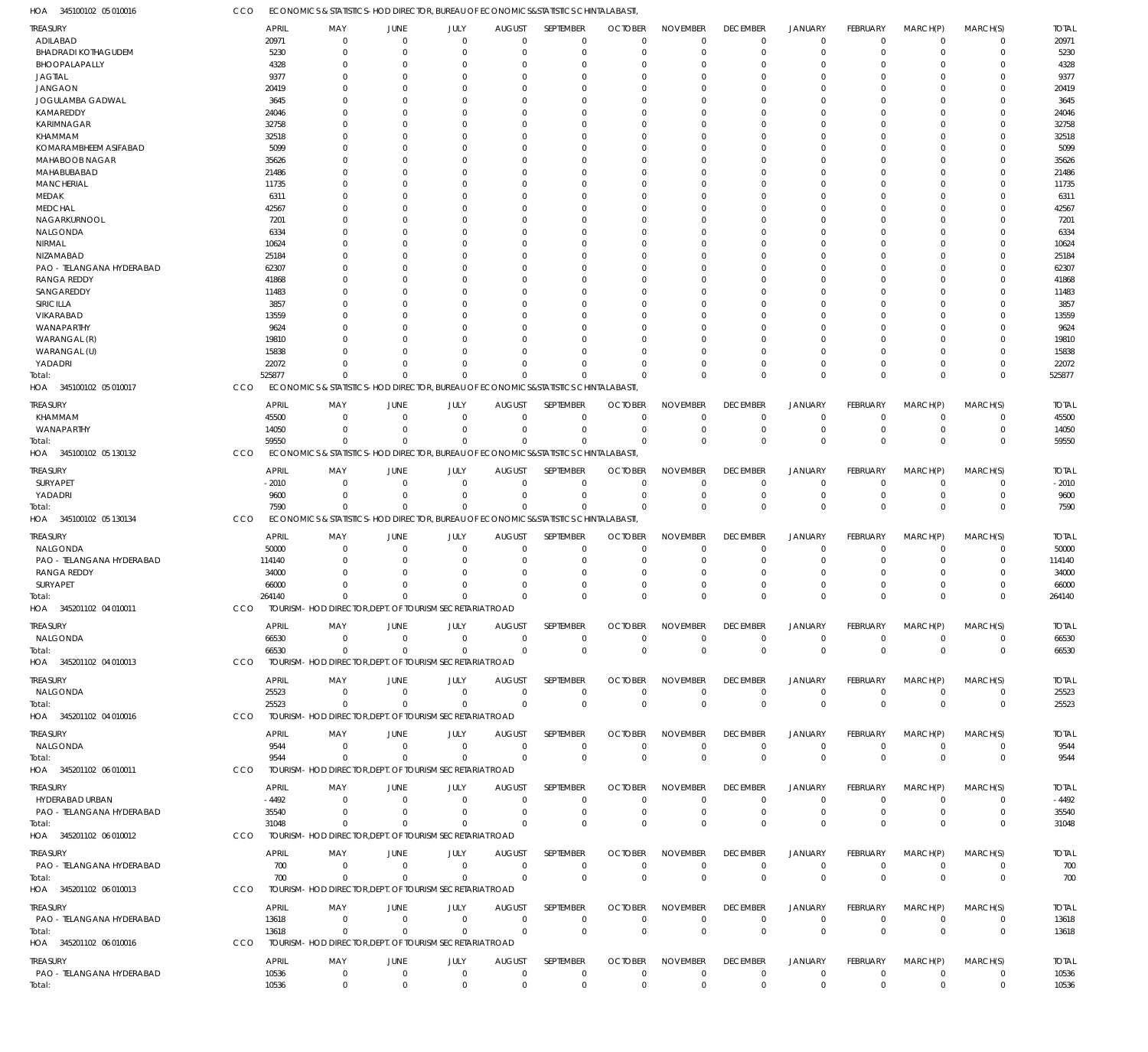| HOA<br>345201102 06 300301                   | CCO |                        | TOURISM- HOD DIRECTOR, DEPT. OF TOURISM SECRETARIAT ROAD                |                         |                         |                           |                               |                |                                                                                                                                         |                                |                                  |                                |                         |                            |                        |
|----------------------------------------------|-----|------------------------|-------------------------------------------------------------------------|-------------------------|-------------------------|---------------------------|-------------------------------|----------------|-----------------------------------------------------------------------------------------------------------------------------------------|--------------------------------|----------------------------------|--------------------------------|-------------------------|----------------------------|------------------------|
| TREASURY<br>PAO - TELANGANA HYDERABAD        |     | <b>APRIL</b><br>22700  | MAY<br>$\mathbf{0}$                                                     | <b>JUNE</b><br>$\Omega$ | <b>JULY</b><br>$\Omega$ | <b>AUGUST</b><br>$\Omega$ | SEPTEMBER<br>$\Omega$         | <b>OCTOBER</b> | <b>NOVEMBER</b><br>$\Omega$<br>$\overline{0}$                                                                                           | <b>DECEMBER</b><br>$\mathbf 0$ | <b>JANUARY</b><br>$\mathbf 0$    | <b>FEBRUARY</b><br>$\mathbf 0$ | MARCH(P)<br>$\Omega$    | MARCH(S)<br>$\mathbf 0$    | <b>TOTAL</b><br>22700  |
| Total:<br>345201102 06 300302<br>HOA         | CCO | 22700                  | $\mathbf 0$<br>TOURISM- HOD DIRECTOR, DEPT. OF TOURISM SECRETARIAT ROAD | $\Omega$                | $\Omega$                | $\Omega$                  | $\Omega$                      |                | $\mathbf{0}$<br>$\mathbf{0}$                                                                                                            | $\overline{0}$                 | $\overline{0}$                   | $\Omega$                       | $\Omega$                | $\mathbf 0$                | 22700                  |
| <b>TREASURY</b>                              |     | <b>APRIL</b>           | MAY                                                                     | <b>JUNE</b>             | JULY                    | <b>AUGUST</b>             | <b>SEPTEMBER</b>              | <b>OCTOBER</b> | <b>NOVEMBER</b>                                                                                                                         | <b>DECEMBER</b>                | <b>JANUARY</b>                   | <b>FEBRUARY</b>                | MARCH(P)                | MARCH(S)                   | <b>TOTAL</b>           |
| PAO - TELANGANA HYDERABAD                    |     | 158525                 | $\mathbf 0$                                                             | $\Omega$                | $\Omega$                | $\Omega$                  | $\overline{0}$                |                | $\overline{0}$<br>$\Omega$                                                                                                              | $\mathbf 0$                    | $\mathbf 0$                      | $\mathbf 0$                    | $\mathbf 0$             | $\mathbf 0$                | 158525                 |
| Total:                                       |     | 158525                 | $\Omega$                                                                | $\cap$                  | $\Omega$                | $\Omega$                  | $\overline{0}$                |                | $\Omega$<br>$\Omega$                                                                                                                    | $\mathbf 0$                    | $\overline{0}$                   | $\Omega$                       | $\Omega$                | $\mathbf 0$                | 158525                 |
| 345280001 01 010011<br>HOA                   | CCO |                        | TOURISM- HOD DIRECTOR, DEPT. OF TOURISM SECRETARIAT ROAD                |                         |                         |                           |                               |                |                                                                                                                                         |                                |                                  |                                |                         |                            |                        |
| <b>TREASURY</b>                              |     | <b>APRIL</b>           | MAY                                                                     | <b>JUNE</b>             | JULY                    | <b>AUGUST</b>             | SEPTEMBER                     | <b>OCTOBER</b> | <b>NOVEMBER</b>                                                                                                                         | <b>DECEMBER</b>                | <b>JANUARY</b>                   | FEBRUARY                       | MARCH(P)                | MARCH(S)                   | <b>TOTAL</b>           |
| PAO - TELANGANA HYDERABAD                    |     | 820115<br>820115       | $\mathbf{0}$<br>$\Omega$                                                | $\Omega$<br>$\Omega$    | $\Omega$<br>$\Omega$    | $\Omega$<br>$\Omega$      | $\Omega$<br>$\overline{0}$    |                | $\Omega$<br>$\overline{0}$<br>$\Omega$<br>$\mathbf 0$                                                                                   | $\mathbf 0$<br>$\mathbf 0$     | $\mathbf 0$<br>$\overline{0}$    | $\Omega$<br>$\Omega$           | $\Omega$<br>$\Omega$    | $\Omega$<br>$\mathbf 0$    | 820115<br>820115       |
| Total:<br>HOA 345280001 01 010012            | CCO |                        | TOURISM- HOD DIRECTOR, DEPT. OF TOURISM SECRETARIAT ROAD                |                         |                         |                           |                               |                |                                                                                                                                         |                                |                                  |                                |                         |                            |                        |
| TREASURY                                     |     | <b>APRIL</b>           | MAY                                                                     | <b>JUNE</b>             | JULY                    | <b>AUGUST</b>             | SEPTEMBER                     | <b>OCTOBER</b> | <b>NOVEMBER</b>                                                                                                                         | <b>DECEMBER</b>                | <b>JANUARY</b>                   | <b>FEBRUARY</b>                | MARCH(P)                | MARCH(S)                   | <b>TOTAL</b>           |
| PAO - TELANGANA HYDERABAD                    |     | 17500                  | $\mathbf 0$                                                             | $\Omega$                | $\Omega$                | $\Omega$                  | $^{\circ}$                    |                | $\overline{0}$<br>$^{\circ}$                                                                                                            | $\mathbf 0$                    | $\mathbf 0$                      | $\mathbf 0$                    | $\mathbf 0$             | $\mathbf 0$                | 17500                  |
| Total:                                       |     | 17500                  | $\Omega$                                                                | $\Omega$                | $\Omega$                | $\Omega$                  | $\Omega$                      |                | $\Omega$<br>$\Omega$                                                                                                                    | $\mathbf 0$                    | $\overline{0}$                   | $\Omega$                       | $\Omega$                | $\mathbf 0$                | 17500                  |
| 345280001 01 010013<br>HOA                   | CCO |                        | TOURISM- HOD DIRECTOR, DEPT. OF TOURISM SECRETARIAT ROAD                |                         |                         |                           |                               |                |                                                                                                                                         |                                |                                  |                                |                         |                            |                        |
| <b>TREASURY</b>                              |     | <b>APRIL</b>           | MAY                                                                     | <b>JUNE</b><br>$\Omega$ | JULY                    | <b>AUGUST</b>             | SEPTEMBER                     | <b>OCTOBER</b> | <b>NOVEMBER</b>                                                                                                                         | <b>DECEMBER</b>                | <b>JANUARY</b>                   | FEBRUARY<br>$\Omega$           | MARCH(P)                | MARCH(S)                   | <b>TOTAL</b>           |
| PAO - TELANGANA HYDERABAD<br>Total:          |     | 314409<br>314409       | $\Omega$<br>$\Omega$                                                    | $\Omega$                | $\Omega$<br>$\Omega$    | $\Omega$<br>$\Omega$      | $\Omega$<br>$\Omega$          |                | $\Omega$<br>$\Omega$<br>$\Omega$<br>$\Omega$                                                                                            | $\mathbf 0$<br>$\mathbf 0$     | $\mathbf 0$<br>$\overline{0}$    | $\Omega$                       | $\Omega$<br>$\Omega$    | $\mathbf 0$<br>$\mathbf 0$ | 314409<br>314409       |
| 345280001 01 010016<br>HOA                   | CCO |                        | TOURISM- HOD DIRECTOR, DEPT. OF TOURISM SECRETARIAT ROAD                |                         |                         |                           |                               |                |                                                                                                                                         |                                |                                  |                                |                         |                            |                        |
| <b>TREASURY</b>                              |     | <b>APRIL</b>           | MAY                                                                     | <b>JUNE</b>             | JULY                    | <b>AUGUST</b>             | <b>SEPTEMBER</b>              | <b>OCTOBER</b> | <b>NOVEMBER</b>                                                                                                                         | <b>DECEMBER</b>                | <b>JANUARY</b>                   | <b>FEBRUARY</b>                | MARCH(P)                | MARCH(S)                   | <b>TOTAL</b>           |
| PAO - TELANGANA HYDERABAD                    |     | 231065                 | $\mathbf 0$                                                             | $\Omega$                | $\Omega$                | $\Omega$                  | $\Omega$                      |                | $\overline{0}$<br>$\overline{0}$                                                                                                        | $\mathbf 0$                    | $\mathbf 0$                      | $\mathbf 0$                    | $\mathbf 0$             | $\mathbf 0$                | 231065                 |
| Total:                                       |     | 231065                 | $\Omega$                                                                | $\Omega$                | $\Omega$                | $\Omega$                  | $\Omega$                      |                | $\Omega$<br>$\Omega$                                                                                                                    | $\mathbf 0$                    | $\overline{0}$                   | $\Omega$                       | $\Omega$                | $\mathbf 0$                | 231065                 |
| HOA 345280001 01 130131                      | CCO |                        | TOURISM- HOD DIRECTOR, DEPT. OF TOURISM SECRETARIAT ROAD                |                         |                         |                           |                               |                |                                                                                                                                         |                                |                                  |                                |                         |                            |                        |
| TREASURY<br>PAO - TELANGANA HYDERABAD        |     | <b>APRIL</b><br>4935   | MAY<br>$\Omega$                                                         | <b>JUNE</b><br>$\Omega$ | JULY<br>$\Omega$        | <b>AUGUST</b><br>$\Omega$ | <b>SEPTEMBER</b><br>$\Omega$  | <b>OCTOBER</b> | <b>NOVEMBER</b><br>$\overline{0}$<br>$\Omega$                                                                                           | <b>DECEMBER</b><br>$\mathbf 0$ | <b>JANUARY</b><br>$\mathbf 0$    | FEBRUARY<br>$\mathbf 0$        | MARCH(P)<br>$\Omega$    | MARCH(S)<br>$\mathbf 0$    | <b>TOTAL</b><br>4935   |
| Total:                                       |     | 4935                   | $\Omega$                                                                | $\Omega$                | $\Omega$                | $\Omega$                  | $\overline{0}$                |                | $\mathbf{0}$<br>$\Omega$                                                                                                                | $\mathbf 0$                    | $\overline{0}$                   | $\Omega$                       | $\Omega$                | $\mathbf 0$                | 4935                   |
| HOA 345280001 01 130135                      | CCO |                        | TOURISM- HOD DIRECTOR, DEPT. OF TOURISM SECRETARIAT ROAD                |                         |                         |                           |                               |                |                                                                                                                                         |                                |                                  |                                |                         |                            |                        |
| treasury                                     |     | <b>APRIL</b>           | MAY                                                                     | <b>JUNE</b>             | JULY                    | <b>AUGUST</b>             | SEPTEMBER                     | <b>OCTOBER</b> | <b>NOVEMBER</b>                                                                                                                         | <b>DECEMBER</b>                | <b>JANUARY</b>                   | FEBRUARY                       | MARCH(P)                | MARCH(S)                   | <b>TOTAL</b>           |
| PAO - TELANGANA HYDERABAD                    |     | 3286                   | $\mathbf 0$                                                             | $\Omega$                | $\Omega$                | $\Omega$                  | $\Omega$                      |                | $\overline{0}$<br>$\Omega$                                                                                                              | $\mathbf 0$                    | $\overline{0}$                   | $\mathbf 0$                    | $\mathbf 0$             | $\mathbf 0$                | 3286                   |
| Total:<br>345280001 01 300301<br>HOA         | CCO | 3286                   | $\Omega$<br>TOURISM- HOD DIRECTOR, DEPT. OF TOURISM SECRETARIAT ROAD    | $\Omega$                | $\Omega$                | $\Omega$                  | $\Omega$                      |                | $\Omega$<br>$\Omega$                                                                                                                    | $\mathbf 0$                    | $\overline{0}$                   | $\Omega$                       | $\Omega$                | $\mathbf 0$                | 3286                   |
|                                              |     |                        |                                                                         |                         |                         |                           |                               |                |                                                                                                                                         |                                |                                  |                                |                         |                            |                        |
| <b>TREASURY</b><br>PAO - TELANGANA HYDERABAD |     | <b>APRIL</b><br>354300 | MAY<br>$\Omega$                                                         | <b>JUNE</b><br>$\Omega$ | <b>JULY</b><br>$\Omega$ | <b>AUGUST</b><br>$\Omega$ | SEPTEMBER<br>$\Omega$         | <b>OCTOBER</b> | <b>NOVEMBER</b><br>$\Omega$<br>$\overline{0}$                                                                                           | <b>DECEMBER</b><br>$\mathbf 0$ | <b>JANUARY</b><br>$\mathbf 0$    | FEBRUARY<br>$\mathbf 0$        | MARCH(P)<br>$\Omega$    | MARCH(S)<br>$\mathbf 0$    | <b>TOTAL</b><br>354300 |
| Total:                                       |     | 354300                 | $\Omega$                                                                | $\Omega$                | $\Omega$                | $\Omega$                  | $\Omega$                      |                | $\Omega$<br>$\mathbf{0}$                                                                                                                | $\mathbf{0}$                   | $\overline{0}$                   | $\Omega$                       | $\Omega$                | $\mathbf 0$                | 354300                 |
| 345280001 01 300302<br>HOA                   | CCO |                        | TOURISM- HOD DIRECTOR, DEPT. OF TOURISM SECRETARIAT ROAD                |                         |                         |                           |                               |                |                                                                                                                                         |                                |                                  |                                |                         |                            |                        |
| TREASURY                                     |     | <b>APRIL</b>           | MAY                                                                     | <b>JUNE</b>             | JULY                    | <b>AUGUST</b>             | SEPTEMBER                     | <b>OCTOBER</b> | <b>NOVEMBER</b>                                                                                                                         | <b>DECEMBER</b>                | <b>JANUARY</b>                   | <b>FEBRUARY</b>                | MARCH(P)                | MARCH(S)                   | <b>TOTAL</b>           |
| PAO - TELANGANA HYDERABAD                    |     | 779163<br>779163       | $\mathbf 0$<br>$\mathbf 0$                                              | $\Omega$<br>$\Omega$    | $\Omega$<br>$\Omega$    | $\Omega$<br>$\Omega$      | $^{\circ}$<br>$\overline{0}$  |                | $^{\circ}$<br>$\Omega$<br>$\Omega$<br>$\Omega$                                                                                          | $\mathbf 0$<br>$\mathbf{0}$    | $\mathbf 0$<br>$\overline{0}$    | $\mathbf 0$<br>$\Omega$        | $\mathbf 0$<br>$\Omega$ | $\mathbf 0$<br>$\mathbf 0$ | 779163<br>779163       |
| Total:<br>345280001 03 010011<br>HOA         | CCO |                        | TOURISM- HOD DIRECTOR.DEPT. OF TOURISM SECRETARIAT ROAD                 |                         |                         |                           |                               |                |                                                                                                                                         |                                |                                  |                                |                         |                            |                        |
| TREASURY                                     |     | <b>APRIL</b>           | MAY                                                                     | <b>JUNE</b>             | JULY                    | <b>AUGUST</b>             | <b>SEPTEMBER</b>              | <b>OCTOBER</b> | <b>NOVEMBER</b>                                                                                                                         | <b>DECEMBER</b>                | <b>JANUARY</b>                   | FEBRUARY                       | MARCH(P)                | MARCH(S)                   | <b>TOTAL</b>           |
| NALGONDA                                     |     | 69060                  | $\mathbf 0$                                                             | $\Omega$                | $\Omega$                | $\Omega$                  | $\Omega$                      |                | $\Omega$<br>$\Omega$                                                                                                                    | $\mathbf 0$                    | $\mathbf 0$                      | 0                              | $\Omega$                | $\Omega$                   | 69060                  |
| WARANGAL (U)                                 |     | 44155                  | $\Omega$                                                                | $\Omega$                | $\Omega$                | $\Omega$                  | $\Omega$                      |                | $\Omega$<br>$\Omega$                                                                                                                    | $\mathbf 0$                    | $\Omega$                         | $\Omega$                       | $\Omega$                | $\Omega$                   | 44155                  |
| Total:<br>HOA 345280001 03 010012            | CCO | 113215                 | $\mathbf 0$<br>TOURISM- HOD DIRECTOR, DEPT. OF TOURISM SECRETARIAT ROAD | $\cap$                  | $\Omega$                | $\mathbf{0}$              | $\overline{0}$                |                | $\mathbf 0$<br>$\mathbf{0}$                                                                                                             | $\mathbf 0$                    |                                  |                                | $\Omega$                | 0                          | 113215                 |
|                                              |     |                        |                                                                         |                         |                         |                           |                               |                | <b>NOVEMBER</b>                                                                                                                         |                                |                                  |                                |                         |                            |                        |
| TREASURY<br>NALGONDA                         |     | <b>APRIL</b><br>30     | MAY<br>$\mathbf 0$                                                      | JUNE<br>$\Omega$        | JULY<br>$\Omega$        | <b>AUGUST</b><br>$\Omega$ | SEPTEMBER<br>$\overline{0}$   | <b>OCTOBER</b> | $\overline{0}$<br>$\Omega$                                                                                                              | <b>DECEMBER</b><br>$\mathbf 0$ | <b>JANUARY</b><br>$\mathbf 0$    | <b>FEBRUARY</b><br>$\mathbf 0$ | MARCH(P)<br>$\mathbf 0$ | MARCH(S)<br>$\mathbf 0$    | <b>TOTAL</b><br>30     |
| WARANGAL (U)                                 |     | 500                    | $\mathbf 0$                                                             | $\Omega$                | $\mathbf{0}$            | 0                         | $\overline{0}$                |                | $\overline{0}$<br>$^{\circ}$                                                                                                            | $\mathbf 0$                    | $\mathbf 0$                      | $\mathbf 0$                    | $\mathbf 0$             | $\mathbf 0$                | 500                    |
| Total:                                       |     | 530                    | $\mathbf 0$                                                             | $\Omega$                | $\Omega$                |                           | $\Omega$<br>$\Omega$          |                | $\Omega$<br>$\Omega$                                                                                                                    | $\mathbf 0$                    | $\overline{0}$                   | $\Omega$                       | $\Omega$                | $\mathbf 0$                | 530                    |
| HOA 345280001 03 010013                      | CCO |                        | TOURISM- HOD DIRECTOR, DEPT. OF TOURISM SECRETARIAT ROAD                |                         |                         |                           |                               |                |                                                                                                                                         |                                |                                  |                                |                         |                            |                        |
| TREASURY<br>NALGONDA                         |     | <b>APRIL</b><br>26496  | MAY<br>$\mathbf 0$                                                      | <b>JUNE</b><br>$\Omega$ | <b>JULY</b><br>$\Omega$ | <b>AUGUST</b><br>$\Omega$ | SEPTEMBER<br>$\Omega$         | <b>OCTOBER</b> | <b>NOVEMBER</b><br>$\Omega$<br>$\Omega$                                                                                                 | <b>DECEMBER</b><br>$\mathbf 0$ | <b>JANUARY</b><br>$\mathbf 0$    | FEBRUARY<br>$\Omega$           | MARCH(P)<br>$\Omega$    | MARCH(S)<br>$\mathbf 0$    | <b>TOTAL</b><br>26496  |
| WARANGAL (U)                                 |     | 16937                  | $\mathbf 0$                                                             | $\Omega$                | $\Omega$                | $\Omega$                  | $\overline{0}$                |                | $\overline{0}$<br>$^{\circ}$                                                                                                            | $\mathbf 0$                    | $\mathbf 0$                      | $\mathbf 0$                    | $\mathbf 0$             | $\mathbf 0$                | 16937                  |
| Total:                                       |     | 43433                  | $\Omega$                                                                | $\Omega$                | $\Omega$                | $\Omega$                  | $\Omega$                      |                | $\mathbf 0$<br>$\Omega$                                                                                                                 | $\mathbf 0$                    | $\overline{0}$                   | $\Omega$                       | $\Omega$                | $\mathbf 0$                | 43433                  |
| HOA 345280001 03 010016                      | CCO |                        | TOURISM- HOD DIRECTOR, DEPT. OF TOURISM SECRETARIAT ROAD                |                         |                         |                           |                               |                |                                                                                                                                         |                                |                                  |                                |                         |                            |                        |
| TREASURY                                     |     | <b>APRIL</b>           | MAY                                                                     | <b>JUNE</b>             | JULY                    | <b>AUGUST</b>             | SEPTEMBER                     | <b>OCTOBER</b> | <b>NOVEMBER</b>                                                                                                                         | <b>DECEMBER</b>                | JANUARY                          | <b>FEBRUARY</b>                | MARCH(P)                | MARCH(S)                   | <b>TOTAL</b>           |
| NALGONDA<br>WARANGAL (U)                     |     | 9908<br>8736           | $\mathbf 0$<br>$\mathbf 0$                                              | $\Omega$<br>$\Omega$    | $\Omega$<br>$\Omega$    | $\Omega$<br>$\Omega$      | $\Omega$<br>$\overline{0}$    |                | $\Omega$<br>$\Omega$<br>$\overline{0}$<br>$\overline{0}$                                                                                | $\mathbf 0$<br>$\mathbf 0$     | $\overline{0}$<br>$\overline{0}$ | $\Omega$<br>$\mathbf 0$        | $\Omega$<br>$\mathbf 0$ | 0<br>$\mathbf 0$           | 9908<br>8736           |
| Total:                                       |     | 18644                  | $\Omega$                                                                |                         | $\Omega$                |                           | $\Omega$<br>$\Omega$          |                | $\overline{0}$<br>$\Omega$                                                                                                              | $\Omega$                       | $\overline{0}$                   | $\Omega$                       | $\Omega$                | $\mathbf 0$                | 18644                  |
| HOA 345300106 01 010011                      | CCO |                        |                                                                         |                         |                         |                           |                               |                | COMMERCE AND EXPORT PROMOTION - HOD DIRECTOR, COMMERCE AND EXPORT PROMOTION, INDUSTRIES OFFICE COMPLEX                                  |                                |                                  |                                |                         |                            |                        |
| <b>TREASURY</b>                              |     | <b>APRIL</b>           | MAY                                                                     | <b>JUNE</b>             | JULY                    | <b>AUGUST</b>             | SEPTEMBER                     | <b>OCTOBER</b> | <b>NOVEMBER</b>                                                                                                                         | <b>DECEMBER</b>                | JANUARY                          | <b>FEBRUARY</b>                | MARCH(P)                | MARCH(S)                   | <b>TOTAL</b>           |
| PAO - TELANGANA HYDERABAD                    |     | 311125                 | $\mathbf 0$                                                             | $\Omega$                | $\Omega$                | $\Omega$                  | $\overline{0}$                |                | $\Omega$<br>$\mathbf 0$                                                                                                                 | $\mathbf 0$                    | $\mathbf 0$                      | $\mathbf 0$                    | $\Omega$                | $\mathbf 0$                | 311125                 |
| Total:<br>HOA 345300106 01 010012            | CCO | 311125                 | $\Omega$                                                                | $\Omega$                | $\Omega$                | $\Omega$                  | $\Omega$                      |                | $\mathbf 0$<br>$\overline{0}$<br>COMMERCE AND EXPORT PROMOTION - HOD DIRECTOR, COMMERCE AND EXPORT PROMOTION, INDUSTRIES OFFICE COMPLEX | $\mathbf 0$                    | $\overline{0}$                   | $\mathbf 0$                    | $\Omega$                | $\mathbf 0$                | 311125                 |
| TREASURY                                     |     | <b>APRIL</b>           | MAY                                                                     | JUNE                    | JULY                    | <b>AUGUST</b>             | SEPTEMBER                     | <b>OCTOBER</b> | <b>NOVEMBER</b>                                                                                                                         | <b>DECEMBER</b>                | <b>JANUARY</b>                   | <b>FEBRUARY</b>                | MARCH(P)                | MARCH(S)                   | <b>TOTAL</b>           |
| PAO - TELANGANA HYDERABAD                    |     | 7800                   | $\mathbf 0$                                                             | $\Omega$                | $\Omega$                | 0                         | $^{\circ}$                    |                | $\overline{0}$<br>$^{\circ}$                                                                                                            | $\mathbf 0$                    | $\mathbf 0$                      | $\mathbf 0$                    | $\mathbf 0$             | $\mathbf 0$                | 7800                   |
| Total:                                       |     | 7800                   | $\mathbf 0$                                                             | $\Omega$                | $\Omega$                | $\Omega$                  | $\overline{0}$                |                | $\mathbf 0$<br>$\Omega$                                                                                                                 | $\Omega$                       | $\overline{0}$                   | $\mathbf 0$                    | $\overline{0}$          | $\mathbf 0$                | 7800                   |
| HOA 345300106 01 010013                      | CCO |                        |                                                                         |                         |                         |                           |                               |                | COMMERCE AND EXPORT PROMOTION - HOD DIRECTOR, COMMERCE AND EXPORT PROMOTION, INDUSTRIES OFFICE COMPLEX                                  |                                |                                  |                                |                         |                            |                        |
| TREASURY                                     |     | <b>APRIL</b>           | MAY                                                                     | <b>JUNE</b>             | JULY                    | <b>AUGUST</b>             | SEPTEMBER                     | <b>OCTOBER</b> | <b>NOVEMBER</b>                                                                                                                         | <b>DECEMBER</b>                | <b>JANUARY</b>                   | FEBRUARY                       | MARCH(P)                | MARCH(S)                   | <b>TOTAL</b>           |
| PAO - TELANGANA HYDERABAD<br>Total:          |     | 119519<br>119519       | $\mathbf 0$<br>$\mathbf 0$                                              | $^{\circ}$<br>$\Omega$  | $\Omega$<br>$\Omega$    | $\mathbf{0}$<br>$\Omega$  | $\overline{0}$<br>$\Omega$    |                | $\overline{0}$<br>$\overline{0}$<br>$\overline{0}$<br>$\Omega$                                                                          | $\mathbf 0$<br>$\Omega$        | $\mathbf 0$<br>$\overline{0}$    | $\mathbf 0$<br>$\Omega$        | $\mathbf 0$<br>$\Omega$ | $\mathbf 0$<br>$\mathbf 0$ | 119519<br>119519       |
| HOA 345300106 01 010016                      | CCO |                        |                                                                         |                         |                         |                           |                               |                | COMMERCE AND EXPORT PROMOTION - HOD DIRECTOR, COMMERCE AND EXPORT PROMOTION, INDUSTRIES OFFICE COMPLEX                                  |                                |                                  |                                |                         |                            |                        |
| TREASURY                                     |     | <b>APRIL</b>           | MAY                                                                     | JUNE                    | JULY                    | <b>AUGUST</b>             | SEPTEMBER                     | <b>OCTOBER</b> | <b>NOVEMBER</b>                                                                                                                         | <b>DECEMBER</b>                | <b>JANUARY</b>                   | FEBRUARY                       | MARCH(P)                | MARCH(S)                   | <b>TOTAL</b>           |
| PAO - TELANGANA HYDERABAD                    |     | 92469                  | $\mathbf 0$                                                             | $^{\circ}$              | $\mathbf{0}$            | $\mathbf{0}$              | $\overline{0}$                |                | $\mathbf 0$<br>$\overline{0}$                                                                                                           | $\mathbf 0$                    | $\mathbf 0$                      | $\overline{0}$                 | $\mathbf 0$             | $\mathbf 0$                | 92469                  |
| Total:                                       |     | 92469                  | $\mathbf 0$                                                             | $\Omega$                | $\Omega$                |                           | $\overline{0}$<br>$\mathbf 0$ |                | $\,0\,$<br>$\mathbf 0$                                                                                                                  | $\mathbf 0$                    | $\overline{0}$                   | $\mathbf 0$                    | $\mathbf 0$             | $\mathbf 0$                | 92469                  |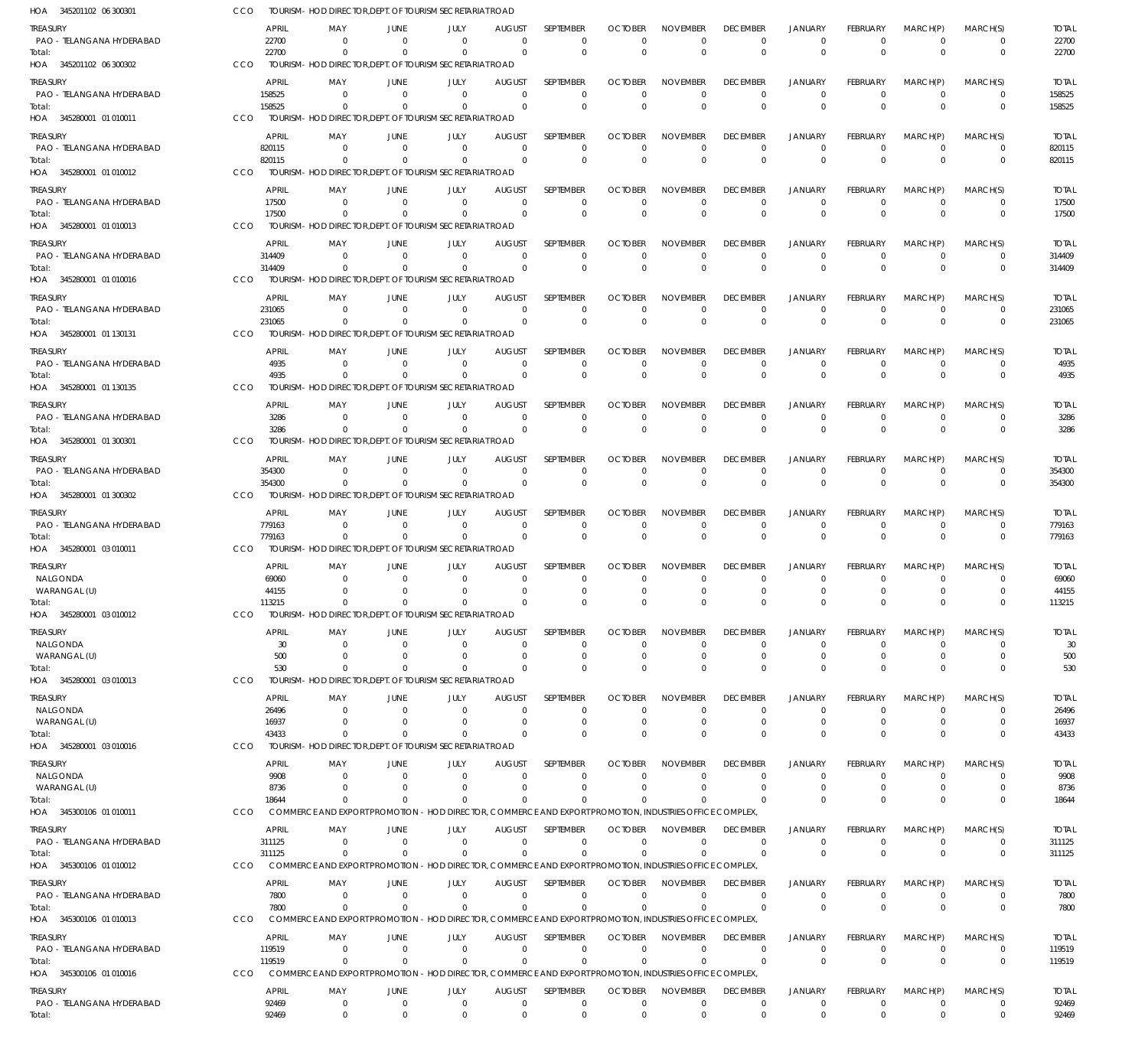| HOA 345402110 04 010011                      | CCO                | ARCHIVES TARN - HOD COMMISSIONER, RAJYA ARCHIVES, RAJYA ABHILEKHA NILAYAM, TARNAKA             |                      |                      |                           |                              |                            |                             |                             |                            |                              |                      |                        |                       |
|----------------------------------------------|--------------------|------------------------------------------------------------------------------------------------|----------------------|----------------------|---------------------------|------------------------------|----------------------------|-----------------------------|-----------------------------|----------------------------|------------------------------|----------------------|------------------------|-----------------------|
| Treasury                                     | APRIL              | MAY                                                                                            | JUNE                 | JULY                 | <b>AUGUST</b>             | <b>SEPTEMBER</b>             | <b>OCTOBER</b>             | <b>NOVEMBER</b>             | <b>DECEMBER</b>             | <b>JANUARY</b>             | <b>FEBRUARY</b>              | MARCH(P)             | MARCH(S)               | <b>TOTAL</b>          |
| PAO - TELANGANA HYDERABAD                    | 218300             | $\Omega$                                                                                       | $\Omega$             | $\Omega$             | $\Omega$                  | $\Omega$                     | $\Omega$                   | $\mathbf 0$                 | $\Omega$                    | $\Omega$                   | $\Omega$                     | $\Omega$             | $^{\circ}$             | 218300                |
| Total:                                       | 218300             |                                                                                                | $\Omega$             | $\Omega$             | $\Omega$                  | $\Omega$                     | $\Omega$                   | $\mathbf 0$                 | $\Omega$                    | $\Omega$                   | $\Omega$                     | $\Omega$             | $\overline{0}$         | 218300                |
| HOA 345402110 04 010012                      | <b>CCO</b>         | ARCHIVES TARN - HOD COMMISSIONER, RAJYA ARCHIVES, RAJYA ABHILEKHA NILAYAM, TARNAKA,            |                      |                      |                           |                              |                            |                             |                             |                            |                              |                      |                        |                       |
| treasury                                     | <b>APRIL</b>       | MAY                                                                                            | JUNE                 | JULY                 | <b>AUGUST</b>             | <b>SEPTEMBER</b>             | <b>OCTOBER</b>             | <b>NOVEMBER</b>             | <b>DECEMBER</b>             | JANUARY                    | <b>FEBRUARY</b>              | MARCH(P)             | MARCH(S)               | <b>TOTAL</b>          |
| PAO - TELANGANA HYDERABAD                    | 4400               | $\Omega$                                                                                       | $\Omega$             | $\Omega$             | $\Omega$                  | $\Omega$                     | $\Omega$                   | $\Omega$                    | $\Omega$                    | $\Omega$                   | $\Omega$                     | $\Omega$             | $^{\circ}$             | 4400                  |
| Total:                                       | 4400               |                                                                                                |                      | $\Omega$             | $\Omega$                  | $\Omega$                     | $\Omega$                   | $\Omega$                    | $\Omega$                    | $\Omega$                   | $\Omega$                     | $\Omega$             | $^{\circ}$             | 4400                  |
| HOA 345402110 04 010013                      | CCO                | ARCHIVES TARN - HOD COMMISSIONER, RAJYA ARCHIVES, RAJYA ABHILEKHA NILAYAM, TARNAKA             |                      |                      |                           |                              |                            |                             |                             |                            |                              |                      |                        |                       |
| treasury                                     | APRIL              | MAY                                                                                            | JUNE                 | JULY                 | <b>AUGUST</b>             | <b>SEPTEMBER</b>             | <b>OCTOBER</b>             | <b>NOVEMBER</b>             | <b>DECEMBER</b>             | <b>JANUARY</b>             | <b>FEBRUARY</b>              | MARCH(P)             | MARCH(S)               | <b>TOTAL</b>          |
| PAO - TELANGANA HYDERABAD                    | 83752              | $\Omega$                                                                                       | $\Omega$             | $\Omega$             | $\Omega$                  | $\Omega$                     | $\Omega$                   | $\mathbf 0$                 | $\Omega$                    | $\Omega$                   | $\Omega$                     | $\Omega$             | $^{\circ}$             | 83752                 |
| Total:                                       | 83752              |                                                                                                | $\Omega$             | $\Omega$             | $\Omega$                  | $\Omega$                     | $\Omega$                   | $\mathbf 0$                 | $\Omega$                    | $\overline{0}$             | $\Omega$                     | $\Omega$             | $^{\circ}$             | 83752                 |
| HOA 345402110 04 010016                      | CCO                | ARCHIVES TARN - HOD COMMISSIONER, RAJYA ARCHIVES, RAJYA ABHILEKHA NILAYAM, TARNAKA,            |                      |                      |                           |                              |                            |                             |                             |                            |                              |                      |                        |                       |
| <b>TREASURY</b>                              | APRIL              | MAY                                                                                            | JUNE                 | JULY                 | <b>AUGUST</b>             | SEPTEMBER                    | <b>OCTOBER</b>             | <b>NOVEMBER</b>             | <b>DECEMBER</b>             | <b>JANUARY</b>             | <b>FEBRUARY</b>              | MARCH(P)             | MARCH(S)               | <b>TOTAL</b>          |
| PAO - TELANGANA HYDERABAD                    | 64797              | $\Omega$                                                                                       | $\Omega$             | $\Omega$             | $\Omega$                  | $\Omega$                     | $\Omega$                   | $\Omega$                    | $\mathbf 0$                 | $\Omega$                   | $\Omega$                     | $\Omega$             | $^{\circ}$             | 64797                 |
| Total:<br>HOA 345402110 04 130131            | 64797<br>CCO       | ARCHIVES TARN - HOD COMMISSIONER, RAJYA ARCHIVES, RAJYA ABHILEKHA NILAYAM, TARNAKA,            | $\Omega$             | $\Omega$             | $\Omega$                  | $\Omega$                     | $\Omega$                   | $\Omega$                    | $\Omega$                    | $\Omega$                   | $\Omega$                     | $\Omega$             | $\overline{0}$         | 64797                 |
|                                              |                    |                                                                                                |                      |                      |                           |                              |                            |                             |                             |                            |                              |                      |                        |                       |
| treasury                                     | APRIL              | MAY                                                                                            | JUNE                 | JULY                 | <b>AUGUST</b>             | <b>SEPTEMBER</b>             | <b>OCTOBER</b>             | <b>NOVEMBER</b>             | <b>DECEMBER</b>             | <b>JANUARY</b>             | <b>FEBRUARY</b>              | MARCH(P)             | MARCH(S)               | <b>TOTAL</b>          |
| PAO - TELANGANA HYDERABAD                    | 1366               | $\Omega$                                                                                       | $\Omega$             | $\Omega$             | $\Omega$<br>$\Omega$      | $\Omega$                     | $\Omega$                   | $\Omega$                    | $\Omega$                    | $\Omega$<br>$\Omega$       | $\Omega$                     | $\Omega$<br>$\Omega$ | $\overline{0}$         | 1366                  |
| Total:<br>HOA 345402112 01 010011            | 1366<br>CCO        | $\Omega$<br>ECONOMICS & STATISTICS-HOD DIRECTOR, BUREAU OF ECONOMICS&STATISTICS CHINTALABASTI, | $\Omega$             | $\Omega$             |                           | $\Omega$                     | $\Omega$                   | $\mathbf 0$                 | $\Omega$                    |                            | $\Omega$                     |                      | $\overline{0}$         | 1366                  |
|                                              |                    |                                                                                                |                      |                      |                           |                              |                            |                             |                             |                            |                              |                      |                        |                       |
| treasury                                     | APRIL              | MAY                                                                                            | JUNE                 | JULY                 | <b>AUGUST</b>             | SEPTEMBER                    | <b>OCTOBER</b>             | <b>NOVEMBER</b>             | <b>DECEMBER</b>             | <b>JANUARY</b>             | <b>FEBRUARY</b>              | MARCH(P)             | MARCH(S)               | <b>TOTAL</b>          |
| HYDERABAD URBAN                              | $-238269$          | $\Omega$                                                                                       | $\Omega$<br>$\Omega$ | $\Omega$<br>$\Omega$ | $\Omega$<br>$\Omega$      | $\Omega$<br>$\Omega$         | $\Omega$<br>$\Omega$       | $\Omega$<br>$\Omega$        | $\Omega$<br>$\Omega$        | $\Omega$<br>$\Omega$       | $\Omega$<br>$\Omega$         | $\Omega$<br>$\Omega$ | 0<br>$\mathbf 0$       | $-238269$             |
| PAO - TELANGANA HYDERABAD<br>Total:          | 4132832<br>3894563 | $\Omega$                                                                                       | $\Omega$             | $\Omega$             | $\Omega$                  | $\Omega$                     | $\Omega$                   | $\Omega$                    | $\Omega$                    | $\Omega$                   | $\Omega$                     | $\Omega$             | $\Omega$               | 4132832<br>3894563    |
| HOA 345402112 01 010012                      | <b>CCO</b>         | ECONOMICS & STATISTICS-HOD DIRECTOR, BUREAU OF ECONOMICS&STATISTICS CHINTALABASTI,             |                      |                      |                           |                              |                            |                             |                             |                            |                              |                      |                        |                       |
|                                              |                    |                                                                                                |                      |                      |                           |                              |                            |                             |                             |                            |                              |                      |                        |                       |
| <b>TREASURY</b><br>PAO - TELANGANA HYDERABAD | APRIL<br>90692     | MAY<br>$\Omega$                                                                                | JUNE<br>$\Omega$     | JULY<br>$\Omega$     | <b>AUGUST</b><br>$\Omega$ | <b>SEPTEMBER</b><br>$\Omega$ | <b>OCTOBER</b><br>$\Omega$ | <b>NOVEMBER</b><br>$\Omega$ | <b>DECEMBER</b><br>$\Omega$ | <b>JANUARY</b><br>$\Omega$ | <b>FEBRUARY</b><br>$\Omega$  | MARCH(P)<br>$\Omega$ | MARCH(S)<br>$^{\circ}$ | <b>TOTAL</b><br>90692 |
| Total:                                       | 90692              |                                                                                                | $\Omega$             | $\Omega$             | $\Omega$                  | $\Omega$                     | $\Omega$                   | $\mathbf 0$                 | $\Omega$                    | $\Omega$                   | $\Omega$                     | $\Omega$             | $\overline{0}$         | 90692                 |
| HOA 345402112 01 010013                      | CCO                | ECONOMICS & STATISTICS-HOD DIRECTOR, BUREAU OF ECONOMICS&STATISTICS CHINTALABASTI,             |                      |                      |                           |                              |                            |                             |                             |                            |                              |                      |                        |                       |
| treasury                                     | <b>APRIL</b>       | MAY                                                                                            | JUNE                 | JULY                 | <b>AUGUST</b>             | <b>SEPTEMBER</b>             | <b>OCTOBER</b>             | <b>NOVEMBER</b>             | <b>DECEMBER</b>             | <b>JANUARY</b>             | <b>FEBRUARY</b>              | MARCH(P)             | MARCH(S)               | <b>TOTAL</b>          |
| PAO - TELANGANA HYDERABAD                    | 1767327            | $\Omega$                                                                                       | $\Omega$             | $\Omega$             | $\Omega$                  | $\Omega$                     | $\Omega$                   | $\mathbf 0$                 | $\Omega$                    | $\Omega$                   | $\Omega$                     | $\Omega$             | $^{\circ}$             | 1767327               |
| Total:                                       | 1767327            | $\Omega$                                                                                       |                      | $\Omega$             | $\Omega$                  | $\Omega$                     | $\Omega$                   | $\Omega$                    | $\Omega$                    | $\Omega$                   | $\Omega$                     | $\Omega$             | $\Omega$               | 1767327               |
| HOA 345402112 01 010016                      | CCO                | ECONOMICS & STATISTICS-HOD DIRECTOR, BUREAU OF ECONOMICS&STATISTICS CHINTALABASTI.             |                      |                      |                           |                              |                            |                             |                             |                            |                              |                      |                        |                       |
| treasury                                     | APRIL              | MAY                                                                                            | JUNE                 | JULY                 | <b>AUGUST</b>             | SEPTEMBER                    | <b>OCTOBER</b>             | <b>NOVEMBER</b>             | <b>DECEMBER</b>             | <b>JANUARY</b>             | <b>FEBRUARY</b>              | MARCH(P)             | MARCH(S)               | <b>TOTAL</b>          |
| PAO - TELANGANA HYDERABAD                    | 1166434            | $\Omega$                                                                                       | $\Omega$             | $\Omega$             | $\Omega$                  | $\Omega$                     | $\Omega$                   | $\mathbf 0$                 | $\Omega$                    | $\Omega$                   | $\Omega$                     | $\Omega$             | $\overline{0}$         | 1166434               |
| Total:                                       | 1166434            |                                                                                                | $\Omega$             | $\Omega$             | $\Omega$                  | $\Omega$                     | $\overline{0}$             | $\mathbf 0$                 | $\Omega$                    | $\overline{0}$             | $\Omega$                     | $\Omega$             | $\overline{0}$         | 1166434               |
| HOA 345402112 01 010017                      | CCO                | ECONOMICS & STATISTICS-HOD DIRECTOR, BUREAU OF ECONOMICS&STATISTICS CHINTALABASTI,             |                      |                      |                           |                              |                            |                             |                             |                            |                              |                      |                        |                       |
| TREASURY                                     | APRIL              | MAY                                                                                            | JUNE                 | JULY                 | <b>AUGUST</b>             | <b>SEPTEMBER</b>             | <b>OCTOBER</b>             | <b>NOVEMBER</b>             | <b>DECEMBER</b>             | <b>JANUARY</b>             | <b>FEBRUARY</b>              | MARCH(P)             | MARCH(S)               | <b>TOTAL</b>          |
| PAO - TELANGANA HYDERABAD                    | 100000             | $\Omega$                                                                                       | $\Omega$             | $\Omega$             | $\Omega$                  | $\Omega$                     | $\Omega$                   | $\Omega$                    | $\mathbf 0$                 | $\Omega$                   | $\Omega$                     | $\Omega$             | $^{\circ}$             | 100000                |
| Total:                                       | 100000             | $\Omega$                                                                                       | $\Omega$             | $\Omega$             | $\Omega$                  | $\Omega$                     | $\Omega$                   | $\Omega$                    | $\Omega$                    | $\Omega$                   | $\Omega$                     | $\Omega$             | $\overline{0}$         | 100000                |
| HOA 345402112 01 010018                      | CCO                | ECONOMICS & STATISTICS-HOD DIRECTOR, BUREAU OF ECONOMICS&STATISTICS CHINTALABASTI.             |                      |                      |                           |                              |                            |                             |                             |                            |                              |                      |                        |                       |
| <b>TREASURY</b>                              | APRIL              | MAY                                                                                            | JUNE                 | JULY                 | <b>AUGUST</b>             | <b>SEPTEMBER</b>             | <b>OCTOBER</b>             | <b>NOVEMBER</b>             | <b>DECEMBER</b>             | <b>JANUARY</b>             | FEBRUARY                     | MARCH(P)             | MARCH(S)               | <b>TOTAL</b>          |
| PAO - TELANGANA HYDERABAD                    | 95959              | $\Omega$                                                                                       | $\overline{0}$       | $\mathbf 0$          | $\overline{0}$            | $\mathbf 0$                  | $\Omega$                   | $\Omega$                    | $\Omega$                    | $\Omega$                   | $\Omega$                     | $\Omega$             | $\Omega$               | 95959                 |
| Total:                                       | 95959              | $\Omega$                                                                                       | $\Omega$             | $\Omega$             | $\Omega$                  | $\Omega$                     | $\Omega$                   | $\Omega$                    | $\Omega$                    | $\Omega$                   | $\Omega$                     | $\Omega$             |                        | 95959                 |
| HOA 345402112 03 010011                      | CCO                | ECONOMICS & STATISTICS-HOD DIRECTOR, BUREAU OF ECONOMICS&STATISTICS CHINTALABASTI,             |                      |                      |                           |                              |                            |                             |                             |                            |                              |                      |                        |                       |
| treasury                                     | <b>APRIL</b>       | MAY                                                                                            | JUNE                 | JULY                 | <b>AUGUST</b>             | SEPTEMBER                    | <b>OCTOBER</b>             | <b>NOVEMBER</b>             | <b>DECEMBER</b>             | <b>JANUARY</b>             | <b>FEBRUARY</b>              | MARCH(P)             | MARCH(S)               | <b>TOTAL</b>          |
| ADILABAD                                     | 447570             | $\Omega$                                                                                       | $\Omega$             | $\Omega$             | $\mathbf 0$               | $\mathbf 0$                  | $\Omega$                   | $\Omega$                    | $\Omega$                    | $\Omega$                   | $\Omega$                     | $\Omega$             | $\mathbf 0$            | 447570                |
| <b>BHADRADI KOTHAGUDEM</b>                   | 444265             | $\Omega$                                                                                       | $\Omega$             | $\Omega$             | $\Omega$                  | $\Omega$                     | $\mathbf 0$                | $\Omega$                    | $\Omega$                    | $\Omega$                   | $\Omega$                     | $\Omega$             | 0                      | 444265                |
| BHOOPALAPALLY<br>JAGTIAL                     | 645010<br>386251   |                                                                                                | $\Omega$<br>$\Omega$ | U<br>U               | $\Omega$<br>$\Omega$      | $\Omega$<br>$\Omega$         | $\Omega$<br>$\Omega$       | $\Omega$<br>$\Omega$        | $\Omega$<br>$\Omega$        | $\Omega$<br>$\Omega$       | <sup>0</sup><br><sup>0</sup> |                      | $\Omega$<br>$\Omega$   | 645010<br>386251      |
| <b>JANGAON</b>                               | 325330             |                                                                                                | $\Omega$             |                      |                           |                              |                            |                             |                             |                            |                              |                      |                        |                       |
| JOGULAMBA GADWAL                             |                    |                                                                                                |                      |                      | $\Omega$                  | $\Omega$                     | $\Omega$                   | $\cup$                      | $\Omega$                    | $\Omega$                   |                              |                      | $\Omega$               |                       |
|                                              | 298945             |                                                                                                | $\Omega$             |                      | $\Omega$                  | $\Omega$                     | $\Omega$                   | $\Omega$                    | $\Omega$                    | $\Omega$                   |                              |                      | $\Omega$               | 325330<br>298945      |
| KAMAREDDY                                    | 288390             |                                                                                                | $\Omega$             |                      | O                         | $\Omega$                     | $\Omega$                   | C.                          |                             |                            |                              |                      | $\Omega$               | 288390                |
| KARIMNAGAR                                   | 325050             |                                                                                                | $\Omega$             |                      | $\Omega$                  | $\Omega$                     | $\Omega$                   | $\cup$                      | $\Omega$                    | $\Omega$                   | <sup>0</sup>                 |                      | $\Omega$               | 325050                |
| KHAMMAM                                      | 255528             |                                                                                                | $\Omega$             |                      | $\Omega$                  | $\Omega$                     | $\Omega$                   | $\cup$                      | $\Omega$                    | $\Omega$                   |                              |                      | $\Omega$               | 255528                |
| KOMARAMBHEEM ASIFABAD                        | 66530              |                                                                                                | $\Omega$             |                      | $\Omega$                  | $\Omega$                     | $\Omega$                   | $\Omega$                    | $\Omega$                    | $\Omega$                   |                              |                      | $\Omega$               | 66530                 |
| MAHABOOB NAGAR                               | 262790             |                                                                                                | $\Omega$             |                      | O                         | $\Omega$                     | $\Omega$                   | $\cup$                      |                             |                            |                              |                      | $\Omega$               | 262790                |
| MAHABUBABAD                                  | 228890             | $\Omega$                                                                                       | $\Omega$<br>$\Omega$ |                      | $\Omega$<br>O             | $\Omega$<br>O                | $\Omega$<br>$\Omega$       | $\Omega$<br>$\cup$          | $\Omega$                    | $\Omega$                   | <sup>0</sup>                 |                      | $\Omega$<br>$\Omega$   | 228890                |
| <b>MANCHERIAL</b><br>MEDAK                   | 332515<br>396415   |                                                                                                | $\Omega$             |                      | 0                         | $\Omega$                     | $\Omega$                   | $\cup$                      | $\Omega$                    | $\Omega$                   |                              |                      | $\Omega$               | 332515<br>396415      |
| <b>MEDCHAL</b>                               | 283384             |                                                                                                | $\Omega$             |                      | O                         | $\Omega$                     | $\Omega$                   | $\cup$                      |                             | $\Omega$                   |                              |                      | $\Omega$               | 283384                |
| NAGARKURNOOL                                 | 219740             |                                                                                                | $\Omega$             |                      | $\Omega$                  | $\Omega$                     | $\Omega$                   | $\Omega$                    | $\Omega$                    | $\Omega$                   |                              |                      | $\Omega$               | 219740                |
| NALGONDA                                     | 509950             |                                                                                                | $\Omega$             |                      | O                         | O                            | $\Omega$                   | $\cup$                      |                             |                            |                              |                      | $\Omega$               | 509950                |
| NIRMAL                                       | 170200             |                                                                                                | $\Omega$             |                      | $\Omega$                  | $\Omega$                     | $\Omega$                   | $\Omega$                    | $\Omega$                    | $\Omega$                   |                              |                      | $\Omega$               | 170200                |
| NIZAMABAD                                    | 326050             |                                                                                                | $\Omega$             |                      | 0                         | $\Omega$                     | $\Omega$                   | $\cup$                      | ſ                           | $\Omega$                   |                              |                      | $\Omega$               | 326050                |
| PAO - TELANGANA HYDERABAD                    | 574436             |                                                                                                | $\Omega$             |                      | $\Omega$                  | $\Omega$                     | $\Omega$                   | $\Omega$                    | $\Omega$                    | $\Omega$                   |                              |                      | $\Omega$               | 574436                |
| PEDDAPALLY                                   | 412070             |                                                                                                | $\Omega$<br>$\Omega$ |                      | O<br>$\Omega$             | $\Omega$<br>$\Omega$         | $\Omega$<br>$\Omega$       | $\cup$<br>$\Omega$          | $\Omega$<br>$\Omega$        | $\Omega$<br>$\Omega$       |                              |                      | $\Omega$<br>$\Omega$   | 412070                |
| <b>RANGA REDDY</b><br>SANGAREDDY             | 475600<br>371070   |                                                                                                | $\Omega$             |                      | O                         | O                            | $\Omega$                   | $\cup$                      |                             |                            |                              |                      | $\Omega$               | 475600<br>371070      |
| SIDDIPET                                     | 477542             |                                                                                                | $\Omega$             |                      | $\Omega$                  | $\Omega$                     | $\Omega$                   | $\Omega$                    | $\Omega$                    | $\Omega$                   |                              |                      | $\Omega$               | 477542                |
| SIRICILLA                                    | 314020             |                                                                                                | $\Omega$             |                      | O                         | $\Omega$                     | $\Omega$                   | $\cup$                      | $\Omega$                    | $\Omega$                   |                              |                      | $\Omega$               | 314020                |
| SURYAPET                                     | 446700             |                                                                                                | $\Omega$             |                      | $\Omega$                  | $\Omega$                     | $\Omega$                   | $\Omega$                    | $\Omega$                    | $\Omega$                   |                              |                      | $\Omega$               | 446700                |
| VIKARABAD                                    | 316850             |                                                                                                | $\Omega$             |                      | O                         | O                            | $\Omega$                   |                             |                             |                            |                              |                      | $\Omega$               | 316850                |
| WANAPARTHY                                   | 219520             | $\left($                                                                                       | $\Omega$             |                      | $\Omega$                  | $\Omega$                     | $\Omega$                   | $\Omega$                    | $\Omega$<br>$\Omega$        | $\Omega$<br>$\Omega$       | <sup>0</sup>                 |                      | $\Omega$               | 219520                |
| WARANGAL (R)<br>WARANGAL (U)                 | 244210             |                                                                                                | $\Omega$<br>$\Omega$ |                      | $\Omega$<br>$\Omega$      | $\Omega$<br>$\Omega$         | $\Omega$<br>$\Omega$       | $\Omega$<br>$\Omega$        | $\Omega$                    | $\Omega$                   |                              | U                    | $\Omega$<br>$\Omega$   | 244210<br>227088      |
| YADADRI                                      | 227088<br>302820   | $\Omega$                                                                                       | $\overline{0}$       | $\Omega$             | $\mathbf 0$               | $\Omega$                     | $\Omega$                   | $\Omega$                    | $\Omega$                    | $\Omega$                   | $\Omega$                     | $\mathbf 0$          | $\Omega$               | 302820                |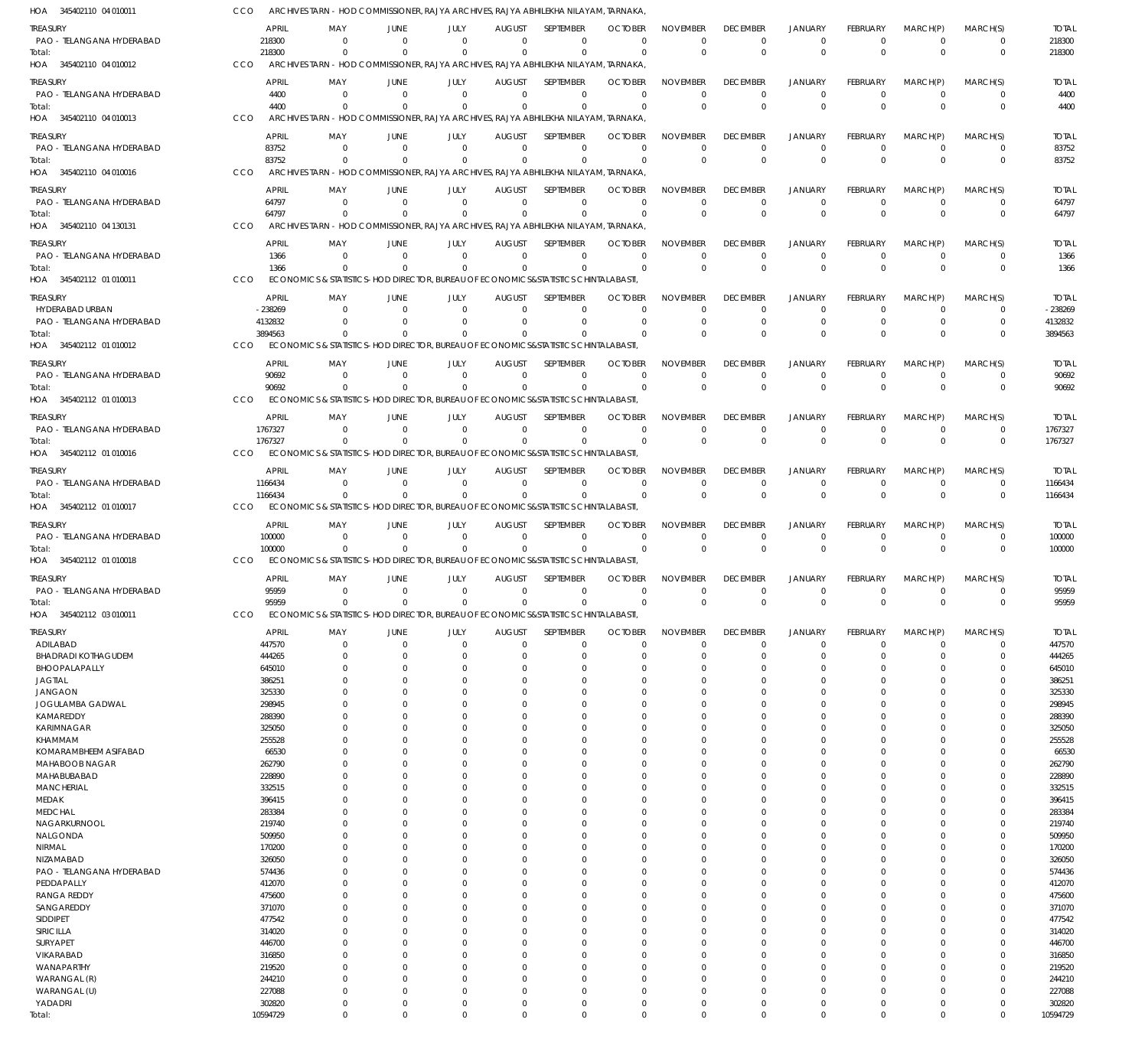ECONOMICS & STATISTICS-HOD DIRECTOR, BUREAU OF ECONOMICS&STATISTICS CHINTALABASTI, CCO

| HOA<br>345402112 03 010012              | CCO     | ECONOMICS & STATISTICS-HOD DIRECTOR, BUREAU OF ECONOMICS&STATISTICS CHINTALABASTI  |                                                 |             |                                              |                      |                      |                            |                      |                      |                         |                        |                            |                 |
|-----------------------------------------|---------|------------------------------------------------------------------------------------|-------------------------------------------------|-------------|----------------------------------------------|----------------------|----------------------|----------------------------|----------------------|----------------------|-------------------------|------------------------|----------------------------|-----------------|
| <b>TREASURY</b>                         |         | <b>APRIL</b><br>MAY                                                                | JUNE                                            | JULY        | <b>AUGUST</b>                                | SEPTEMBER            | <b>OCTOBER</b>       | <b>NOVEMBER</b>            | <b>DECEMBER</b>      | <b>JANUARY</b>       | FEBRUARY                | MARCH(P)               | MARCH(S)                   | <b>TOTAL</b>    |
| ADILABAD                                |         | 1800                                                                               | $\mathbf 0$<br>$\mathbf 0$                      |             | $\mathbf 0$<br>$\Omega$                      | $\mathbf 0$          | $\mathbf 0$          | $\mathbf 0$                | $\overline{0}$       | $\overline{0}$       | $\mathbf 0$             | $\mathbf 0$            | $\mathbf 0$                | 1800            |
| <b>BHADRADI KOTHAGUDEM</b>              |         | 2525                                                                               | $\mathbf 0$<br>$\mathbf 0$                      |             | $\mathbf 0$<br>$\Omega$                      | $\mathbf 0$          | $\mathbf 0$          | $\mathbf 0$                | $\overline{0}$       | $\overline{0}$       | $\mathbf 0$             | $\mathbf 0$            | $\mathbf 0$                | 2525            |
| BHOOPALAPALLY                           |         | 4575                                                                               | $\mathbf 0$<br>-0                               |             | $\mathbf 0$<br>$\Omega$                      | $\Omega$             | $\Omega$             | $\mathbf 0$                | $\mathbf 0$          | $^{\circ}$           | $\Omega$                | 0                      | $\mathbf 0$                | 4575            |
| <b>JAGTIAL</b>                          |         | 4000                                                                               | $\Omega$<br>$\Omega$                            |             | $\Omega$<br>$\Omega$                         | $\Omega$             | $\Omega$             | $\Omega$                   | $\Omega$             | $\Omega$             | $\Omega$                | $\Omega$               | $\mathbf 0$                | 4000            |
| <b>JANGAON</b>                          |         | 2000                                                                               | $\mathbf 0$<br>-0                               |             | $\Omega$<br>$\Omega$                         | $\Omega$             | $\Omega$             | $\Omega$                   | $\Omega$             | $\Omega$             | $\Omega$                | 0                      | $\mathbf 0$                | 2000            |
| <b>KARIMNAGAR</b>                       |         | 1100                                                                               | $\Omega$<br>-0                                  |             | $\Omega$<br>$\Omega$                         | $\Omega$             | $\Omega$             | $\Omega$                   | $\Omega$             | $\Omega$             | $\Omega$                | $\Omega$               | $\mathbf 0$                | 1100            |
| KHAMMAM                                 |         | 3865                                                                               | $\Omega$<br>$\Omega$                            |             | $\Omega$<br>$\Omega$                         | $\Omega$             | $\Omega$             | $\Omega$                   | $\Omega$             | $\Omega$             | $\Omega$                | $\Omega$               | $\mathbf 0$                | 3865            |
| MAHABUBABAD                             |         | 725                                                                                | $\Omega$<br>$\Omega$                            |             | $\Omega$<br>$\Omega$                         | $\Omega$             | $\Omega$             | $\Omega$                   | $\Omega$             | $\Omega$             | $\Omega$                | 0                      | $\mathbf 0$                | 725             |
| <b>MANCHERIAL</b>                       |         | 725                                                                                | $\mathbf 0$<br>-0                               |             | $\Omega$<br>$\Omega$                         | $\Omega$             | $\Omega$             | $\Omega$                   | $\Omega$             | $\Omega$             | $\Omega$                | 0                      | $\mathbf 0$                | 725             |
| MEDAK                                   |         | 2000                                                                               | $\Omega$<br>$\Omega$                            |             | $\Omega$<br>$\Omega$<br>$\Omega$<br>$\Omega$ | $\Omega$<br>$\Omega$ | $\Omega$<br>$\Omega$ | $\Omega$<br>$\Omega$       | $\Omega$<br>$\Omega$ | $\Omega$<br>$\Omega$ | $\Omega$<br>$\Omega$    | $\Omega$               | $\mathbf 0$                | 2000            |
| <b>MEDCHAL</b><br>NALGONDA              |         | 1300<br>4000                                                                       | $\mathbf 0$<br>$\Omega$<br>$\Omega$<br>$\Omega$ |             | $\Omega$<br>$\Omega$                         | $\Omega$             | $\Omega$             | $\Omega$                   | $\Omega$             | $\Omega$             | $\Omega$                | 0<br>0                 | $\mathbf 0$<br>$\mathbf 0$ | 1300<br>4000    |
| NIZAMABAD                               |         | 2740                                                                               | $\Omega$<br>$\Omega$                            |             | $\Omega$<br>$\Omega$                         | $\Omega$             | $\Omega$             | $\Omega$                   | $\Omega$             | $\Omega$             | $\Omega$                | $\Omega$               | $\mathbf 0$                | 2740            |
| PAO - TELANGANA HYDERABAD               |         | 15155                                                                              | $\Omega$<br>$\Omega$                            |             | $\Omega$<br>$\Omega$                         | $\Omega$             | $\Omega$             | $\Omega$                   | $\Omega$             | $\Omega$             | $\Omega$                | $\Omega$               | $\mathbf 0$                | 15155           |
| PEDDAPALLY                              |         | 4940                                                                               | 0<br>-0                                         |             | $\Omega$<br>$\Omega$                         | $\Omega$             | $\Omega$             | $\Omega$                   | $\Omega$             | $\Omega$             | $\Omega$                | 0                      | $\mathbf 0$                | 4940            |
| <b>RANGA REDDY</b>                      |         | 2700                                                                               | $\Omega$<br>$\Omega$                            |             | $\Omega$<br>$\Omega$                         | $\Omega$             | $\Omega$             | $\Omega$                   | $\Omega$             | $\Omega$             | $\Omega$                | $\Omega$               | $\mathbf 0$                | 2700            |
| SANGAREDDY                              |         | 2300                                                                               | $\Omega$<br>$\Omega$                            |             | $\Omega$<br>$\Omega$                         | $\Omega$             | $\Omega$             | $\Omega$                   | $\Omega$             | $\Omega$             | $\Omega$                | $\Omega$               | $\mathbf 0$                | 2300            |
| WANAPARTHY                              |         | 2000                                                                               | $\Omega$<br>$\Omega$                            |             | $\Omega$<br>$\Omega$                         | $\Omega$             | $\Omega$             | $\Omega$                   | $\Omega$             | $\Omega$             | $\Omega$                | $^{\circ}$             | $\mathbf 0$                | 2000            |
| WARANGAL (R)                            |         | 2660                                                                               | $\Omega$<br>$\Omega$                            |             | $\Omega$<br>$\Omega$                         | $\Omega$             | $\Omega$             | $\Omega$                   | $\Omega$             | $\Omega$             | $\Omega$                | 0                      | $\mathbf 0$                | 2660            |
| WARANGAL (U)                            |         | 3287                                                                               | $\Omega$<br>$\Omega$                            |             | $\mathbf{0}$<br>$\Omega$                     | $\Omega$             | $\Omega$             | $\Omega$                   | $\Omega$             | $\Omega$             | $\Omega$                | $^{\circ}$             | $\mathbf 0$                | 3287            |
| YADADRI                                 |         | 2330                                                                               | $\mathbf 0$<br>0                                |             | $\mathbf 0$<br>$\Omega$                      | $\Omega$             | $\Omega$             | $\Omega$                   | $\mathbf 0$          | $\mathbf 0$          | $\mathbf 0$             | $^{\circ}$             | $\mathbf 0$                | 2330            |
| Total:                                  |         | 66727                                                                              | $\mathbf 0$<br>$\Omega$                         |             | $\mathbf 0$<br>$\Omega$                      | $\Omega$             | $\Omega$             | $\overline{0}$             | $\Omega$             | $\Omega$             | $\Omega$                | $\Omega$               | $\mathbf 0$                | 66727           |
| HOA 345402112 03 010013                 | CCO     | ECONOMICS & STATISTICS-HOD DIRECTOR, BUREAU OF ECONOMICS&STATISTICS CHINTALABASTI, |                                                 |             |                                              |                      |                      |                            |                      |                      |                         |                        |                            |                 |
| <b>TREASURY</b>                         |         | <b>APRIL</b><br>MAY                                                                | JUNE                                            | JULY        | <b>AUGUST</b>                                | SEPTEMBER            | <b>OCTOBER</b>       | <b>NOVEMBER</b>            | <b>DECEMBER</b>      | <b>JANUARY</b>       | FEBRUARY                | MARCH(P)               | MARCH(S)                   | <b>TOTAL</b>    |
| ADILABAD                                | 172567  |                                                                                    | $\mathbf 0$<br>$\overline{0}$                   |             | $\mathbf 0$<br>$\Omega$                      | $\mathbf 0$          | $\overline{0}$       | $\mathbf 0$                | $\overline{0}$       | $\overline{0}$       | $\mathbf 0$             | $^{\circ}$             | $\mathbf 0$                | 172567          |
| <b>BHADRADI KOTHAGUDEM</b>              | 171110  |                                                                                    | $\mathbf 0$<br>$^{\circ}$                       |             | $\mathbf 0$<br>C                             | $\mathbf 0$          | $\overline{0}$       | $\overline{0}$             | 0                    | $\overline{0}$       | $\mathbf 0$             | -0                     | $\mathbf 0$                | 171110          |
| BHOOPALAPALLY                           | 249058  |                                                                                    | $\mathbf 0$<br>-0                               | $\mathbf 0$ |                                              | $\Omega$             | $\Omega$             | $\Omega$                   | 0                    | $\overline{0}$       | $\mathbf 0$             | -0                     | $\mathbf 0$                | 249058          |
| <b>JAGTIAL</b>                          | 148702  |                                                                                    | $\mathbf 0$<br>-0                               |             | $\mathbf{0}$<br>$\Omega$                     | $\Omega$             | $\Omega$             | $\Omega$                   | 0                    | $\Omega$             | 0                       | -0                     | $\mathbf 0$                | 148702          |
| <b>JANGAON</b>                          | 125373  |                                                                                    | $\mathbf 0$<br>-0                               |             | $\Omega$                                     | $\Omega$             | $\Omega$             | $\Omega$                   | $\Omega$             | $\Omega$             | $\Omega$                | 0                      | $\mathbf 0$                | 125373          |
| JOGULAMBA GADWAL                        | 140387  |                                                                                    | $\mathbf 0$<br>-0                               |             | $\mathbf 0$<br>$\Omega$                      | $\Omega$             | $\Omega$             | $\Omega$                   | $\Omega$             | $\Omega$             | 0                       | -0                     | $\mathbf 0$                | 140387          |
| KAMAREDDY                               | 111297  |                                                                                    | $\mathbf 0$<br>$\Omega$                         |             | $\Omega$                                     | $\Omega$             | $\Omega$             | $\Omega$                   | $\Omega$             | $\Omega$             | $\Omega$                | -0                     | $\mathbf 0$                | 111297          |
| <b>KARIMNAGAR</b>                       | 125265  |                                                                                    | $\mathbf 0$<br>$\Omega$                         |             | $\Omega$<br>$\Omega$                         | $\Omega$             | $\Omega$             | $\Omega$                   | $\Omega$             | $\Omega$             | $\mathbf 0$             | 0                      | $\mathbf 0$                | 125265          |
| KHAMMAM                                 |         | 98618                                                                              | $\mathbf 0$<br>-0<br>$\mathbf 0$<br>$\Omega$    |             | $\Omega$<br>$\Omega$<br>$\Omega$             | $\Omega$<br>$\Omega$ | $\Omega$<br>$\Omega$ | $\Omega$<br>$\Omega$       | $\Omega$<br>$\Omega$ | $\Omega$<br>$\Omega$ | $\mathbf 0$<br>$\Omega$ | 0                      | $\mathbf 0$<br>$\mathbf 0$ | 98618           |
| KOMARAMBHEEM ASIFABAD<br>MAHABOOB NAGAR | 101580  | 25515                                                                              | $\mathbf 0$<br>$\Omega$                         |             | $\Omega$                                     | $\Omega$             | $\Omega$             | $\Omega$                   | $\Omega$             | $\Omega$             | $\Omega$                | -0<br>$\Omega$         | $\mathbf 0$                | 25515<br>101580 |
| MAHABUBABAD                             |         | 87859                                                                              | $\mathbf 0$<br>-0                               |             | $\Omega$<br>$\Omega$                         | $\Omega$             | $\Omega$             | $\mathbf 0$                | 0                    | $\Omega$             | $\mathbf 0$             | 0                      | $\mathbf 0$                | 87859           |
| <b>MANCHERIAL</b>                       | 128285  |                                                                                    | $\mathbf 0$<br>-0                               |             | $\Omega$                                     | $\Omega$             | $\Omega$             | $\Omega$                   | $\Omega$             | $\Omega$             | $\Omega$                | $\Omega$               | $\mathbf 0$                | 128285          |
| MEDAK                                   | 152622  |                                                                                    | $\mathbf 0$<br>$\Omega$                         |             | $\Omega$                                     | $\Omega$             | $\Omega$             | $\Omega$                   | $\Omega$             | $\Omega$             | $\Omega$                | 0                      | $\mathbf 0$                | 152622          |
| <b>MEDCHAL</b>                          | 109024  |                                                                                    | $\mathbf 0$<br>-0                               |             | $\Omega$                                     | $\Omega$             | $\Omega$             | $\Omega$                   | $\Omega$             | $\Omega$             | $\Omega$                | 0                      | $\mathbf 0$                | 109024          |
| NAGARKURNOOL                            |         | 84504                                                                              | $\mathbf 0$<br>$\Omega$                         |             | $\Omega$                                     | $\Omega$             | $\Omega$             | $\Omega$                   | $\Omega$             | $\Omega$             | $\mathbf 0$             | 0                      | $\mathbf 0$                | 84504           |
| NALGONDA                                | 196840  |                                                                                    | $\mathbf 0$<br>$\Omega$                         |             | $\Omega$                                     | $\Omega$             | $\Omega$             | $\Omega$                   | $\Omega$             | $\Omega$             | $\Omega$                | $\Omega$               | $\mathbf 0$                | 196840          |
| NIRMAL                                  |         | 65357                                                                              | $\mathbf 0$<br>-0                               |             | $\Omega$                                     | $\Omega$             | $\Omega$             | $\Omega$                   | $\Omega$             | $\Omega$             | $\mathbf 0$             | 0                      | $\mathbf 0$                | 65357           |
| NIZAMABAD                               | 126221  |                                                                                    | $\mathbf 0$<br>-0                               |             | $\Omega$                                     | $\Omega$             | $\Omega$             | $\Omega$                   | $\Omega$             | $\Omega$             | $\Omega$                | 0                      | $\mathbf 0$                | 126221          |
| PAO - TELANGANA HYDERABAD               | 309431  |                                                                                    | $\mathbf 0$<br>$\Omega$                         |             | $\Omega$<br>$\Omega$                         | $\Omega$             | $\Omega$             | $\Omega$                   | $\Omega$             | $\Omega$             | 0                       | -0                     | $\mathbf 0$                | 309431          |
| PEDDAPALLY                              | 158554  |                                                                                    | 0<br>-0                                         |             | $\Omega$                                     | $\Omega$             | $\Omega$             | $\Omega$                   | $\Omega$             | $\Omega$             | $\mathbf 0$             | -0                     | $\mathbf 0$                | 158554          |
| <b>RANGA REDDY</b>                      | 183517  |                                                                                    | $\mathbf 0$<br>-0                               |             | $\mathbf 0$<br>$\Omega$                      | $\Omega$             | $\Omega$             | $\Omega$                   | $\Omega$             | $\Omega$             | 0                       | $^{\circ}$             | $\mathbf 0$                | 183517          |
| SANGAREDDY                              | 143318  |                                                                                    | $\mathbf 0$<br>$\mathbf 0$                      |             | $\mathbf 0$<br>$\Omega$                      | $\Omega$             | $\Omega$             | $\Omega$                   | $\Omega$             | $\Omega$             | $\mathbf 0$             | $\mathbf 0$            | $\mathbf 0$                | 143318          |
| SIDDIPET                                | 184141  |                                                                                    | 0<br>-0                                         |             | $\Omega$                                     |                      | $\Omega$             | 0                          | 0                    | n                    | 0                       | 0                      | $\mathbf 0$                | 184141          |
| SIRICILLA                               | 120954  |                                                                                    | $\mathbf 0$<br>-0                               |             | $\mathbf 0$                                  | $\Omega$             | $\mathbf 0$          | $\Omega$                   | 0                    | $\mathbf 0$          | $\mathbf 0$             | -0                     | $\mathbf 0$                | 120954          |
| SURYAPET                                | 172140  |                                                                                    | $\mathbf 0$<br>-0                               |             | $\mathbf 0$<br>$\Omega$                      | $\Omega$<br>$\Omega$ | 0                    | $\mathbf 0$                | 0<br>$\Omega$        | $\Omega$<br>$\Omega$ | $\mathbf 0$<br>$\Omega$ | $^{\circ}$             | $\mathbf 0$                | 172140          |
| VIKARABAD<br>WANAPARTHY                 | 122074  | 84342                                                                              | $\mathbf 0$<br>-0<br>0<br>-0                    |             | $\Omega$                                     | $\Omega$             | $\mathbf 0$<br>0     | $\mathbf 0$<br>$\mathbf 0$ | 0                    | $\Omega$             | 0                       | $\Omega$<br>$^{\circ}$ | $\mathbf 0$<br>$\mathbf 0$ | 122074<br>84342 |
| WARANGAL (R)                            | 101999  |                                                                                    | $\mathbf 0$<br>$\Omega$                         |             | $\Omega$                                     | $\Omega$             | $\Omega$             | $\Omega$                   | $\Omega$             | $\Omega$             | $\Omega$                | $\Omega$               | $\mathbf 0$                | 101999          |
| WARANGAL (U)                            |         | 90732                                                                              | $\mathbf 0$<br>-0                               |             | $\mathbf 0$<br>$\Omega$                      | $\Omega$             | $\Omega$             | $\mathbf 0$                | 0                    | $\Omega$             | 0                       | $^{\circ}$             | $\mathbf 0$                | 90732           |
| YADADRI                                 | 117032  |                                                                                    | $\mathbf 0$<br>-0                               |             | $\mathbf 0$<br>$\Omega$                      | $\Omega$             | $\overline{0}$       | $\overline{0}$             | 0                    | $\mathbf 0$          | $\mathbf 0$             | $\mathbf 0$            | $\mathbf 0$                | 117032          |
| Total:                                  | 4208418 |                                                                                    | $\mathbf 0$<br>$\Omega$                         |             | $\mathbf 0$<br>$\Omega$                      | $\Omega$             | $\Omega$             | $\overline{0}$             | $\mathbf 0$          | $\overline{0}$       | $\mathbf 0$             | $\mathbf 0$            | $\mathbf 0$                | 4208418         |
| HOA 345402112 03 010016                 | CCO     | ECONOMICS & STATISTICS-HOD DIRECTOR, BUREAU OF ECONOMICS&STATISTICS CHINTALABASTI, |                                                 |             |                                              |                      |                      |                            |                      |                      |                         |                        |                            |                 |
| TREASURY                                |         | <b>APRIL</b><br>MAY                                                                | JUNE                                            | JULY        | <b>AUGUST</b>                                | SEPTEMBER            | <b>OCTOBER</b>       | <b>NOVEMBER</b>            | <b>DECEMBER</b>      | <b>JANUARY</b>       | FEBRUARY                | MARCH(P)               | MARCH(S)                   | <b>TOTAL</b>    |
| ADILABAD                                |         | 63840                                                                              | $\mathbf 0$<br>$\mathbf 0$                      |             | $\mathbf 0$<br>$\Omega$                      | $\mathbf 0$          | $\mathbf 0$          | $\mathbf 0$                | $\overline{0}$       | $\overline{0}$       | $\mathbf 0$             | $\mathbf 0$            | $\mathbf 0$                | 63840           |
| <b>BHADRADI KOTHAGUDEM</b>              |         | 67135                                                                              | $\mathbf 0$<br>-0                               | $\mathbf 0$ | $\Omega$                                     | $\mathbf 0$          | $\overline{0}$       | $\overline{0}$             | $\mathbf 0$          | $\mathbf 0$          | $\mathbf 0$             | -0                     | $\mathbf 0$                | 67135           |
| BHOOPALAPALLY                           |         | 91081                                                                              | $\mathbf 0$<br>-0                               |             | $\mathbf 0$<br>$\Omega$                      | $\Omega$             | $\overline{0}$       | $\mathbf 0$                | $\mathbf 0$          | $\mathbf 0$          | $\mathbf 0$             | $^{\circ}$             | $\mathbf 0$                | 91081           |
| <b>JAGTIAL</b>                          |         | 54350                                                                              | $\mathbf 0$<br>-0                               |             | $\Omega$<br>$\Omega$                         | $\Omega$             | $\Omega$             | $\Omega$                   | $\Omega$             | $\Omega$             | $\Omega$                | $\Omega$               | $\mathbf 0$                | 54350           |
| <b>JANGAON</b>                          |         | 43605                                                                              | $\Omega$<br>$\Omega$                            |             | $\Omega$<br>$\Omega$                         | $\Omega$             | $\Omega$             | $\Omega$                   | $\Omega$             | $\Omega$             | $\Omega$                | $\Omega$               | $\mathbf 0$                | 43605           |
| JOGULAMBA GADWAL                        |         | 39350                                                                              | $\mathbf 0$<br>0                                |             | $\Omega$<br>$\Omega$                         | $\Omega$             | $\Omega$             | $\mathbf 0$                | 0                    | $\Omega$             | $\Omega$                | $^{\circ}$             | $\mathbf 0$                | 39350           |
| KAMAREDDY                               |         | 37713                                                                              | $\Omega$<br>$\Omega$                            |             | $\Omega$<br>$\Omega$                         | $\Omega$             | $\Omega$             | $\Omega$                   | $\Omega$             | $\Omega$             | $\Omega$                | $\Omega$               | $\mathbf 0$                | 37713           |
| <b>KARIMNAGAR</b>                       |         | 51691                                                                              | $\mathbf 0$<br>$\Omega$                         |             | $\Omega$<br>$\Omega$                         | $\Omega$             | $\Omega$             | $\Omega$                   | $\Omega$             | $\Omega$             | $\Omega$                | 0                      | $\mathbf 0$                | 51691           |
| KHAMMAM                                 |         | 44290                                                                              | $\Omega$<br>-0                                  |             | $\Omega$<br>$\Omega$                         | $\Omega$             | $\Omega$             | $\mathbf 0$                | $\Omega$             | $\Omega$             | $\mathbf 0$             | $^{\circ}$             | $\mathbf 0$                | 44290           |
| KOMARAMBHEEM ASIFABAD                   |         | 7896                                                                               | 0<br>$\Omega$                                   |             | $\Omega$<br>$\Omega$                         | $\Omega$             | $\Omega$             | $\mathbf 0$                | $\Omega$             | $\Omega$             | $\Omega$                | $^{\circ}$             | $\mathbf 0$                | 7896            |
| MAHABOOB NAGAR<br>MAHABUBABAD           |         | 40328<br>29190                                                                     | $\Omega$<br>$\Omega$<br>$\mathbf 0$<br>-0       |             | $\Omega$<br>$\Omega$<br>$\Omega$<br>$\Omega$ | $\Omega$<br>$\Omega$ | $\Omega$<br>$\Omega$ | $\Omega$<br>$\mathbf 0$    | $\Omega$<br>$\Omega$ | $\Omega$<br>$\Omega$ | $\Omega$<br>$\Omega$    | $\Omega$<br>$^{\circ}$ | $\mathbf 0$<br>$\mathbf 0$ | 40328<br>29190  |
| <b>MANCHERIAL</b>                       |         | 46201                                                                              | $\Omega$<br>$\Omega$                            |             | $\Omega$<br>$\Omega$                         | $\Omega$             | $\Omega$             | $\Omega$                   | $\Omega$             | $\Omega$             | $\Omega$                | $\Omega$               | $\mathbf 0$                | 46201           |
| MEDAK                                   |         | 47233                                                                              | $\mathbf 0$<br>$\Omega$                         |             | $\Omega$<br>$\Omega$                         | $\Omega$             | $\Omega$             | $\mathbf 0$                | $\Omega$             | $\Omega$             | $\Omega$                | 0                      | $\mathbf 0$                | 47233           |
| <b>MEDCHAL</b>                          |         | 78542                                                                              | $\Omega$<br>$\Omega$                            |             | $\Omega$<br>$\Omega$                         | $\Omega$             | $\Omega$             | $\mathbf 0$                | $\Omega$             | $\Omega$             | $\Omega$                | $^{\circ}$             | $\mathbf 0$                | 78542           |
| NAGARKURNOOL                            |         | 26152                                                                              | $\mathbf 0$<br>-0                               |             | $\Omega$<br>$\Omega$                         | $\Omega$             | $\Omega$             | $\Omega$                   | $\Omega$             | $\Omega$             | $\Omega$                | $^{\circ}$             | $\mathbf 0$                | 26152           |
| NALGONDA                                |         | 66424                                                                              | $\Omega$<br>$\Omega$                            |             | $\Omega$<br>$\Omega$                         | $\Omega$             | $\Omega$             | $\Omega$                   | $\Omega$             | $\Omega$             | $\Omega$                | $\Omega$               | $\mathbf 0$                | 66424           |
| NIRMAL                                  |         | 24439                                                                              | $\mathbf 0$<br>$\Omega$                         |             | $\Omega$<br>$\Omega$                         | $\Omega$             | $\Omega$             | $\mathbf 0$                | 0                    | $\Omega$             | $\Omega$                | $^{\circ}$             | $\mathbf 0$                | 24439           |
| NIZAMABAD                               |         | 47826                                                                              | $\Omega$<br>$\Omega$                            |             | $\Omega$<br>$\Omega$                         | $\Omega$             | $\Omega$             | $\Omega$                   | $\Omega$             | $\Omega$             | $\Omega$                | $^{\circ}$             | $\mathbf 0$                | 47826           |
| PAO - TELANGANA HYDERABAD               | 171263  |                                                                                    | $\mathbf 0$<br>$\Omega$                         |             | $\Omega$<br>$\Omega$                         | $\Omega$             | $\Omega$             | $\Omega$                   | $\Omega$             | $\Omega$             | $\Omega$                | $\Omega$               | $\mathbf 0$                | 171263          |
| PEDDAPALLY                              |         | 51385                                                                              | $\mathbf 0$<br>-0                               |             | $\mathbf 0$<br>$\Omega$                      | $\Omega$             | $^{\circ}$           | $\mathbf 0$                | 0                    | $\Omega$             | $\mathbf 0$             | $\mathbf 0$            | $\mathbf 0$                | 51385           |
| <b>RANGA REDDY</b>                      |         | 92082                                                                              | $\mathsf 0$<br>$\mathbf 0$                      |             | $\mathbf 0$<br>0                             | $\mathbf 0$          | $\mathbf 0$          | $\overline{0}$             | $\mathbf 0$          | $\mathbf 0$          | $\mathbf 0$             | $\mathbf 0$            | $\mathbf 0$                | 92082           |
| SANGAREDDY                              |         | 62103                                                                              | $\mathbf 0$<br>$\overline{0}$                   |             | $\mathbf 0$<br>$\mathbf 0$                   | $\mathbf 0$          | $\mathbf 0$          | $\mathbf 0$                | $\overline{0}$       | $\mathbf 0$          | $\mathbf 0$             | $\mathbf 0$            | $\mathbf 0$                | 62103           |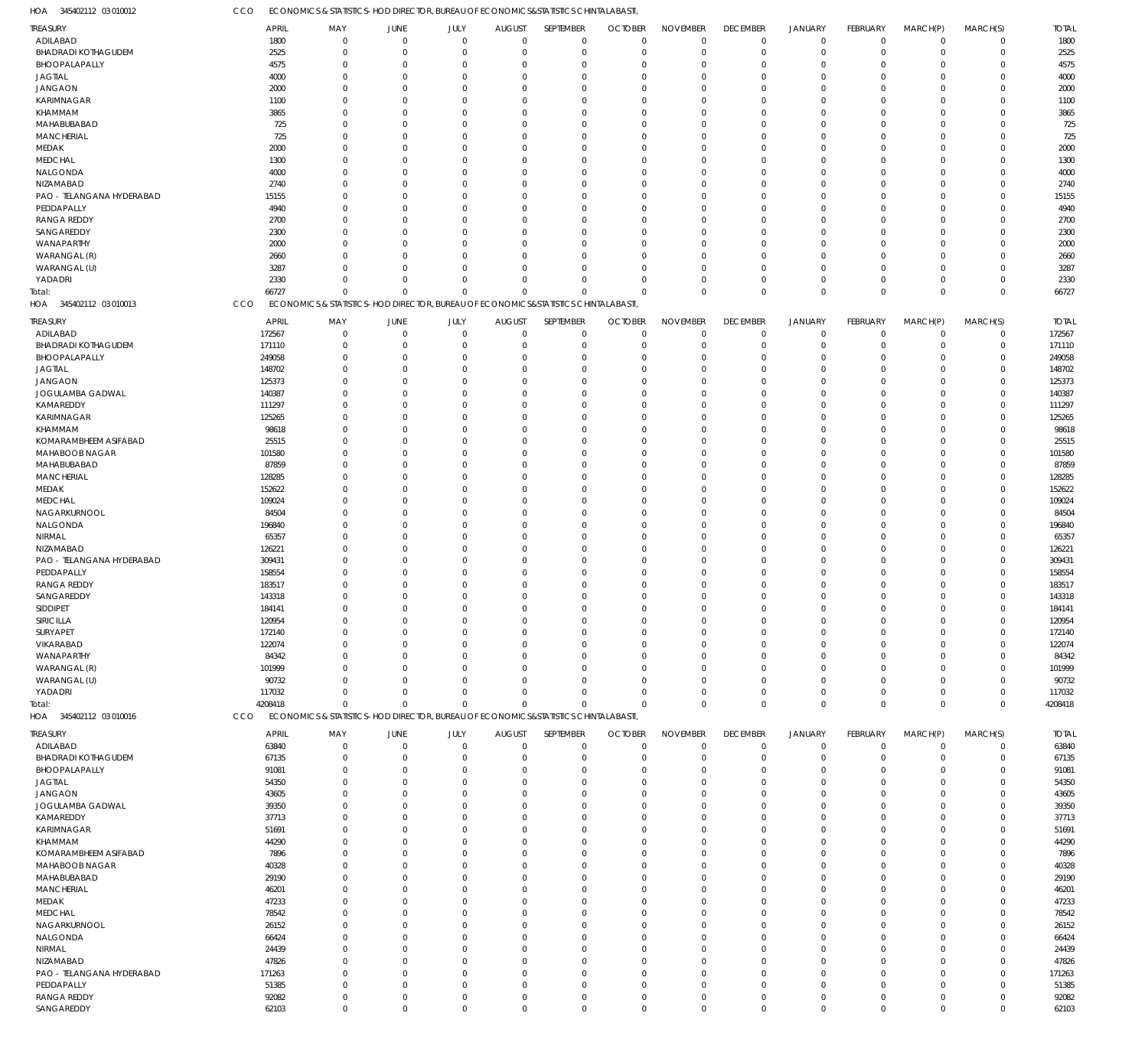| <b>TREASURY</b>           | <b>APRIL</b> | MAY                                                                                | <b>JUNE</b>    | JULY        | <b>AUGUST</b> | SEPTEMBER   | <b>OCTOBER</b> | <b>NOVEMBER</b> | <b>DECEMBER</b> | <b>JANUARY</b> | <b>FEBRUARY</b> | MARCH(P)       | MARCH(S)    | <b>TOTAL</b> |
|---------------------------|--------------|------------------------------------------------------------------------------------|----------------|-------------|---------------|-------------|----------------|-----------------|-----------------|----------------|-----------------|----------------|-------------|--------------|
| <b>SIDDIPET</b>           | 65088        | 0                                                                                  | $\overline{0}$ | $\mathbf 0$ | $\Omega$      | $\mathbf 0$ | $\Omega$       | $\Omega$        | $\Omega$        | $\overline{0}$ | $\mathbf 0$     | $\Omega$       | 0           | 65088        |
| SIRICILLA                 | 43345        | $\Omega$                                                                           | - 0            | $\Omega$    | $\Omega$      | 0           | $\Omega$       | $\Omega$        | $\Omega$        | $\Omega$       | $\Omega$        | $\Omega$       | 0           | 43345        |
| SURYAPET                  | 61094        |                                                                                    | $\Omega$       | $\Omega$    |               | $\Omega$    |                | $\Omega$        |                 | $\Omega$       |                 |                | $\Omega$    | 61094        |
| VIKARABAD                 | 41743        |                                                                                    |                | 0           | 0             | $\Omega$    |                | $\Omega$        |                 | $\Omega$       |                 |                | $\Omega$    | 41743        |
| WANAPARTHY                | 30911        |                                                                                    |                | $\Omega$    | 0             | $\Omega$    |                | -0              |                 | $\Omega$       |                 |                | $\Omega$    | 30911        |
| WARANGAL (R)              | 36055        |                                                                                    |                |             | 0             | O           |                |                 |                 |                |                 |                | $\Omega$    | 36055        |
| WARANGAL (U)              | 40330        |                                                                                    |                | $\Omega$    | n             | $\Omega$    |                |                 |                 | $\Omega$       |                 | $\Omega$       | $\Omega$    | 40330        |
| YADADRI                   | 39229        |                                                                                    |                | $\Omega$    | $\Omega$      | $\Omega$    |                | $\Omega$        | $\Omega$        | $\Omega$       | $\Omega$        | $\Omega$       | 0           | 39229        |
| Total:                    | 1641914      |                                                                                    |                | $\Omega$    | $\Omega$      | $\Omega$    | -C             | $\Omega$        | $\Omega$        | $\Omega$       | $\Omega$        | $\Omega$       | $\mathbf 0$ | 1641914      |
| HOA 345402112 03 110114   | CCO          | ECONOMICS & STATISTICS-HOD DIRECTOR, BUREAU OF ECONOMICS&STATISTICS CHINTALABASTI, |                |             |               |             |                |                 |                 |                |                 |                |             |              |
|                           |              |                                                                                    |                |             |               |             |                |                 |                 |                |                 |                |             |              |
| treasury                  | <b>APRIL</b> | MAY                                                                                | JUNE           | JULY        | <b>AUGUST</b> | SEPTEMBER   | <b>OCTOBER</b> | <b>NOVEMBER</b> | <b>DECEMBER</b> | <b>JANUARY</b> | <b>FEBRUARY</b> | MARCH(P)       | MARCH(S)    | <b>TOTAL</b> |
| <b>MEDCHAL</b>            | 15680        | 0                                                                                  | $\Omega$       | $\Omega$    | $\Omega$      | 0           | $\Omega$       | $\Omega$        | $\Omega$        | $\Omega$       | $\Omega$        | $\Omega$       | O           | 15680        |
| NAGARKURNOOL              | 7200         | $\Omega$                                                                           | $\Omega$       | $\Omega$    | $\Omega$      | $\mathbf 0$ | $\Omega$       | $\Omega$        | $\Omega$        | $\overline{0}$ | $\Omega$        | $\Omega$       | 0           | 7200         |
| YADADRI                   | 77200        |                                                                                    |                | $\Omega$    | 0             | $\Omega$    |                |                 |                 | $^{\circ}$     |                 |                | $\Omega$    | 77200        |
| Total:                    | 100080       |                                                                                    |                | $\Omega$    | $\Omega$      | $\Omega$    | -C             | $\Omega$        | $\Omega$        | $\Omega$       | $\Omega$        | $\Omega$       | $\mathbf 0$ | 100080       |
| HOA 345402112 03 130132   | CCO          | ECONOMICS & STATISTICS-HOD DIRECTOR, BUREAU OF ECONOMICS&STATISTICS CHINTALABASTI, |                |             |               |             |                |                 |                 |                |                 |                |             |              |
|                           | <b>APRIL</b> | MAY                                                                                | JUNE           | JULY        | <b>AUGUST</b> | SEPTEMBER   | <b>OCTOBER</b> | <b>NOVEMBER</b> | <b>DECEMBER</b> | JANUARY        | <b>FEBRUARY</b> | MARCH(P)       | MARCH(S)    | <b>TOTAL</b> |
| treasury                  |              |                                                                                    | $\Omega$       |             |               |             | $\Omega$       |                 |                 |                |                 | $\Omega$       |             |              |
| JANGAON                   | 2300         | 0                                                                                  |                | 0           | $\mathbf 0$   | $\mathbf 0$ |                | $\Omega$        | $\Omega$        | $\Omega$       | $\mathbf 0$     |                | $\Omega$    | 2300         |
| YADADRI                   | 42795        | $\Omega$                                                                           | - 0            | $\Omega$    | $\Omega$      | $\mathbf 0$ | $\Omega$       | $\Omega$        | $\Omega$        | $\overline{0}$ | $\mathbf 0$     | $\mathbf 0$    | $\mathbf 0$ | 42795        |
| Total:                    | 45095        | $\Omega$                                                                           | $\Omega$       | $\Omega$    | $\Omega$      | $\mathbf 0$ | $\Omega$       | $\Omega$        | $\Omega$        | $\Omega$       | $\Omega$        | $\Omega$       | $\mathbf 0$ | 45095        |
| HOA 345402112 03 130134   | CCO          | ECONOMICS & STATISTICS-HOD DIRECTOR, BUREAU OF ECONOMICS&STATISTICS CHINTALABASTI, |                |             |               |             |                |                 |                 |                |                 |                |             |              |
| treasury                  | <b>APRIL</b> | MAY                                                                                | JUNE           | JULY        | <b>AUGUST</b> | SEPTEMBER   | <b>OCTOBER</b> | <b>NOVEMBER</b> | <b>DECEMBER</b> | <b>JANUARY</b> | <b>FEBRUARY</b> | MARCH(P)       | MARCH(S)    | <b>TOTAL</b> |
| <b>JAGTIAL</b>            | 33000        | $\Omega$                                                                           | $\Omega$       | $\Omega$    | 0             | $\Omega$    | $\Omega$       | $\Omega$        | $\Omega$        | $\Omega$       | $\Omega$        | $\Omega$       | O           | 33000        |
| <b>KARIMNAGAR</b>         | 33000        | 0                                                                                  |                | $\Omega$    | 0             | $\Omega$    | -0             | $\Omega$        | $\Omega$        | $\Omega$       | 0               |                | $\Omega$    | 33000        |
| <b>MANCHERIAL</b>         | 33000        |                                                                                    |                |             |               | $\Omega$    |                |                 |                 |                |                 |                |             | 33000        |
| MEDAK                     | 33000        |                                                                                    |                | $\Omega$    | $\Omega$      | $\Omega$    | -0             | $\Omega$        |                 | $\Omega$       | 0               | $\Omega$       | 0           | 33000        |
|                           | 132000       |                                                                                    | $\Omega$       | $\Omega$    | $\Omega$      | $\Omega$    |                |                 | $\Omega$        | $\Omega$       | $\Omega$        | $\Omega$       | $\mathbf 0$ | 132000       |
| iotal:                    |              | ECONOMICS & STATISTICS-HOD DIRECTOR, BUREAU OF ECONOMICS&STATISTICS CHINTALABASTI. |                |             |               |             |                |                 |                 |                |                 |                |             |              |
| HOA 345402112 03 140      | CCO          |                                                                                    |                |             |               |             |                |                 |                 |                |                 |                |             |              |
| TREASURY                  | <b>APRIL</b> | MAY                                                                                | <b>JUNE</b>    | JULY        | <b>AUGUST</b> | SEPTEMBER   | <b>OCTOBER</b> | <b>NOVEMBER</b> | <b>DECEMBER</b> | <b>JANUARY</b> | <b>FEBRUARY</b> | MARCH(P)       | MARCH(S)    | <b>TOTAL</b> |
| YADADRI                   | 90585        | 0                                                                                  | $\overline{0}$ | $\mathbf 0$ | $\mathbf 0$   | $\mathbf 0$ | $\Omega$       | $\Omega$        | $\Omega$        | $\overline{0}$ | $\overline{0}$  | $\Omega$       | 0           | 90585        |
| Total:                    | 90585        | $\Omega$                                                                           | $\Omega$       | $\mathbf 0$ | $\Omega$      | $\mathbf 0$ | $\Omega$       | $\Omega$        | $\Omega$        | $\overline{0}$ | $\mathbf{0}$    | $\Omega$       | $\mathbf 0$ | 90585        |
| HOA 3454021121207010011   | CCO          | ECONOMICS & STATISTICS-HOD DIRECTOR, BUREAU OF ECONOMICS&STATISTICS CHINTALABASTI, |                |             |               |             |                |                 |                 |                |                 |                |             |              |
|                           |              |                                                                                    |                |             |               |             |                |                 |                 |                |                 |                |             |              |
| TREASURY                  | <b>APRIL</b> | MAY                                                                                | JUNE           | JULY        | <b>AUGUST</b> | SEPTEMBER   | <b>OCTOBER</b> | <b>NOVEMBER</b> | <b>DECEMBER</b> | <b>JANUARY</b> | <b>FEBRUARY</b> | MARCH(P)       | MARCH(S)    | <b>TOTAL</b> |
| HYDERABAD URBAN           | $-3400$      | $\Omega$                                                                           | $\Omega$       | $\Omega$    | 0             | $\mathbf 0$ | $\Omega$       | $\Omega$        | $\Omega$        | $^{\circ}$     | $\mathbf 0$     | $\Omega$       | 0           | $-3400$      |
| PAO - TELANGANA HYDERABAD | 294180       | $\Omega$                                                                           | $\Omega$       | $\Omega$    | 0             | $\mathbf 0$ | $\Omega$       | $\Omega$        | $\Omega$        | $^{\circ}$     | 0               | $\Omega$       | $\mathbf 0$ | 294180       |
| Total:                    | 290780       | $\Omega$                                                                           | $\Omega$       | $\Omega$    | $\Omega$      | $\Omega$    | $\Omega$       | $\Omega$        | $\Omega$        | $\Omega$       | $\Omega$        | $\Omega$       | $\mathbf 0$ | 290780       |
| HOA 34540211212 07 010012 | CCO          | ECONOMICS & STATISTICS-HOD DIRECTOR, BUREAU OF ECONOMICS&STATISTICS CHINTALABASTI, |                |             |               |             |                |                 |                 |                |                 |                |             |              |
|                           |              |                                                                                    |                |             |               |             |                |                 |                 |                |                 |                |             |              |
| treasury                  | <b>APRIL</b> | MAY                                                                                | JUNE           | JULY        | <b>AUGUST</b> | SEPTEMBER   | <b>OCTOBER</b> | <b>NOVEMBER</b> | <b>DECEMBER</b> | <b>JANUARY</b> | <b>FEBRUARY</b> | MARCH(P)       | MARCH(S)    | <b>TOTAL</b> |
| PAO - TELANGANA HYDERABAD | 6089         | $\overline{0}$                                                                     | $\overline{0}$ | $\mathbf 0$ | $\mathbf 0$   | $\mathbf 0$ | $\Omega$       | $\Omega$        | $\Omega$        | $^{\circ}$     | $\mathbf 0$     | $\Omega$       | 0           | 6089         |
| Total:                    | 6089         | $\Omega$                                                                           | $\Omega$       | $\mathbf 0$ | $\Omega$      | $\mathbf 0$ | $\Omega$       | $\Omega$        | $\Omega$        | $\overline{0}$ | $\mathbf{0}$    | $\Omega$       | $\mathbf 0$ | 6089         |
| HOA 3454021121207010013   | CCO          | ECONOMICS & STATISTICS-HOD DIRECTOR, BUREAU OF ECONOMICS&STATISTICS CHINTALABASTI, |                |             |               |             |                |                 |                 |                |                 |                |             |              |
| treasury                  | <b>APRIL</b> | MAY                                                                                | <b>JUNE</b>    | JULY        | <b>AUGUST</b> | SEPTEMBER   | <b>OCTOBER</b> | <b>NOVEMBER</b> | <b>DECEMBER</b> | <b>JANUARY</b> | FEBRUARY        | MARCH(P)       | MARCH(S)    | <b>TOTAL</b> |
| PAO - TELANGANA HYDERABAD | 127440       | 0                                                                                  | $\Omega$       | 0           | 0             | $\mathbf 0$ | $\Omega$       | $\Omega$        | $^{\circ}$      | $\overline{0}$ | $\mathbf 0$     | $\mathbf 0$    | 0           | 127440       |
| Total:                    | 127440       | $\mathbf 0$                                                                        | $\Omega$       | $\mathbf 0$ | $\mathbf 0$   | $\mathbf 0$ | $\Omega$       | $\Omega$        | $\Omega$        | $\Omega$       | $\Omega$        | $\Omega$       | $\mathbf 0$ | 127440       |
| HOA 3454021121207010016   | CCO          | ECONOMICS & STATISTICS-HOD DIRECTOR, BUREAU OF ECONOMICS&STATISTICS CHINTALABASTI, |                |             |               |             |                |                 |                 |                |                 |                |             |              |
|                           |              |                                                                                    |                |             |               |             |                |                 |                 |                |                 |                |             |              |
| <b>TREASURY</b>           | <b>APRIL</b> | MAY                                                                                | <b>JUNE</b>    | JULY        | <b>AUGUST</b> | SEPTEMBER   | <b>OCTOBER</b> | <b>NOVEMBER</b> | <b>DECEMBER</b> | <b>JANUARY</b> | FEBRUARY        | MARCH(P)       | MARCH(S)    | <b>TOTAL</b> |
| PAO - TELANGANA HYDERABAD | 87018        | $\mathbf 0$                                                                        | $\overline{0}$ | $\mathbf 0$ | $\mathbf 0$   | $\mathbf 0$ | $\overline{0}$ | $\Omega$        | $\mathbf 0$     | $\overline{0}$ | $\mathbf 0$     | $\overline{0}$ | $\mathbf 0$ | 87018        |
| Total:                    | 87018        | $\Omega$                                                                           | $\Omega$       | $\mathbf 0$ | $\Omega$      | $\mathbf 0$ | $\Omega$       | $\Omega$        | $\mathbf 0$     | $\mathbf 0$    | $\mathbf 0$     | $\overline{0}$ | $\mathbf 0$ | 87018        |
| HOA 34540211212 07 010018 | CCO          | ECONOMICS & STATISTICS-HOD DIRECTOR, BUREAU OF ECONOMICS&STATISTICS CHINTALABASTI, |                |             |               |             |                |                 |                 |                |                 |                |             |              |
|                           | <b>APRIL</b> |                                                                                    | <b>JUNE</b>    | JULY        |               | SEPTEMBER   | <b>OCTOBER</b> | <b>NOVEMBER</b> | <b>DECEMBER</b> | <b>JANUARY</b> | <b>FEBRUARY</b> |                |             |              |
| treasury                  |              | MAY                                                                                |                |             | <b>AUGUST</b> |             |                |                 |                 |                |                 | MARCH(P)       | MARCH(S)    | <b>TOTAL</b> |
| PAO - TELANGANA HYDERABAD | 29436        | 0                                                                                  | $\overline{0}$ | $\mathbf 0$ | $\mathbf 0$   | $\mathbf 0$ | $\Omega$       | $\Omega$        | $\mathbf 0$     | $\overline{0}$ | $\mathbf 0$     | $\overline{0}$ | 0           | 29436        |
| Total:                    | 29436        | $\Omega$                                                                           | $\Omega$       | $\mathbf 0$ | $\mathbf 0$   | $\mathbf 0$ | $\Omega$       | $\Omega$        | $\overline{0}$  | $\overline{0}$ | $\mathbf 0$     | $\Omega$       | $\mathbf 0$ | 29436        |
| HOA 3454021121207 130132  | CCO          | ECONOMICS & STATISTICS-HOD DIRECTOR, BUREAU OF ECONOMICS&STATISTICS CHINTALABASTI, |                |             |               |             |                |                 |                 |                |                 |                |             |              |
| TREASURY                  | <b>APRIL</b> | MAY                                                                                | JUNE           | JULY        | <b>AUGUST</b> | SEPTEMBER   | <b>OCTOBER</b> | <b>NOVEMBER</b> | <b>DECEMBER</b> | <b>JANUARY</b> | <b>FEBRUARY</b> | MARCH(P)       | MARCH(S)    | <b>TOTAL</b> |
| KHAMMAM                   | $-7071$      | $\overline{0}$                                                                     | $\overline{0}$ | $\mathbf 0$ | $\mathbf 0$   | 0           | $\Omega$       | $\Omega$        | $^{\circ}$      | $\overline{0}$ | $\mathbf 0$     | $\overline{0}$ | 0           | $-7071$      |
| Total:                    | $-7071$      | $\Omega$                                                                           | $\Omega$       | $\Omega$    | $\Omega$      | $\mathbf 0$ | $\Omega$       | $\Omega$        | $\mathbf 0$     | $\mathbb O$    | $\mathbf 0$     | $\Omega$       | $\mathbf 0$ | $-7071$      |
| HOA 3454021121208010011   | CCO          | ECONOMICS & STATISTICS-HOD DIRECTOR, BUREAU OF ECONOMICS&STATISTICS CHINTALABASTI, |                |             |               |             |                |                 |                 |                |                 |                |             |              |
|                           |              |                                                                                    |                |             |               |             |                |                 |                 |                |                 |                |             |              |
| <b>TREASURY</b>           | <b>APRIL</b> | MAY                                                                                | JUNE           | JULY        | <b>AUGUST</b> | SEPTEMBER   | <b>OCTOBER</b> | <b>NOVEMBER</b> | <b>DECEMBER</b> | <b>JANUARY</b> | <b>FEBRUARY</b> | MARCH(P)       | MARCH(S)    | <b>TOTAL</b> |
| ADILABAD                  | 76500        | 0                                                                                  | $\mathbf 0$    | $\mathbf 0$ | 0             | $\mathbf 0$ | $\Omega$       | $\Omega$        | $^{\circ}$      | $\overline{0}$ | $\mathbf 0$     | $\overline{0}$ | 0           | 76500        |
| KARIMNAGAR                | 50360        | 0                                                                                  | $\Omega$       | $\Omega$    | 0             | $\mathbf 0$ | $\Omega$       | $\Omega$        |                 | $\Omega$       | 0               | $\Omega$       | $\mathbf 0$ | 50360        |
| KHAMMAM                   | 36430        | 0                                                                                  |                | C           | 0             | $\Omega$    | -0             | $\Omega$        |                 | $\Omega$       |                 |                | $\Omega$    | 36430        |
| KOMARAMBHEEM ASIFABAD     | 74060        | 0                                                                                  |                | C           | 0             | $\Omega$    | -0             | $\Omega$        | $\Omega$        | $\Omega$       |                 | $\Omega$       | $\Omega$    | 74060        |
| MAHABOOB NAGAR            | 115330       |                                                                                    |                |             |               | $\Omega$    |                |                 |                 |                |                 |                |             | 115330       |
| NALGONDA                  | 85093        |                                                                                    |                |             |               | $\Omega$    |                | -0              |                 |                |                 | $\Omega$       | O           | 85093        |
| PAO - TELANGANA HYDERABAD | 348290       |                                                                                    |                |             |               | $\Omega$    |                |                 |                 |                |                 | $\Omega$       |             | 348290       |
| SANGAREDDY                | 34500        |                                                                                    |                | 0           | 0             | $\Omega$    |                |                 |                 |                |                 | $\Omega$       | O           | 34500        |
| WARANGAL (U)              | 36407        | 0                                                                                  |                | $\Omega$    | $\Omega$      | $\Omega$    | -0             | $\Omega$        |                 | $\Omega$       |                 | $\Omega$       | $\Omega$    | 36407        |
| Total:                    | 856970       | $\Omega$                                                                           | $\Omega$       | $\Omega$    | $\Omega$      | $\Omega$    | $\Omega$       | $\Omega$        | $\mathbf 0$     | $\Omega$       | $\Omega$        | $\Omega$       | $\mathbf 0$ | 856970       |
| HOA 3454021121208010012   | CCO          | ECONOMICS & STATISTICS-HOD DIRECTOR, BUREAU OF ECONOMICS&STATISTICS CHINTALABASTI, |                |             |               |             |                |                 |                 |                |                 |                |             |              |
|                           |              |                                                                                    |                |             |               |             |                |                 |                 |                |                 |                |             |              |
| treasury                  | <b>APRIL</b> | MAY                                                                                | JUNE           | JULY        | <b>AUGUST</b> | SEPTEMBER   | <b>OCTOBER</b> | <b>NOVEMBER</b> | <b>DECEMBER</b> | <b>JANUARY</b> | <b>FEBRUARY</b> | MARCH(P)       | MARCH(S)    | <b>TOTAL</b> |
| ADILABAD                  | 1640         | 0                                                                                  | $\overline{0}$ | 0           | 0             | 0           | $\Omega$       | $\Omega$        | $\Omega$        | $^{\circ}$     | $\mathbf 0$     | $\Omega$       | 0           | 1640         |
| KARIMNAGAR                | 500          | 0                                                                                  | $\Omega$       | $\Omega$    | $\Omega$      | 0           | $\Omega$       | $\Omega$        | $\Omega$        | $^{\circ}$     | $\Omega$        | $\Omega$       | $\mathbf 0$ | 500          |
| KHAMMAM                   | 350          | $\Omega$                                                                           | $\Omega$       | $\Omega$    | $\Omega$      | $\Omega$    | $\Omega$       | $\Omega$        | $\Omega$        | $\Omega$       |                 | $\Omega$       | $\mathbf 0$ | 350          |
| PAO - TELANGANA HYDERABAD | 6668         | 0                                                                                  | $\Omega$       | $\Omega$    | $\Omega$      | 0           | $\Omega$       | $\Omega$        | $\Omega$        | $\Omega$       |                 | $\Omega$       | $\mathbf 0$ | 6668         |
| WARANGAL (U)              | 258          | $\mathbf 0$                                                                        | $\mathbf 0$    | $\mathbf 0$ | $\Omega$      | $\mathbf 0$ | $\Omega$       | $\Omega$        | $\Omega$        | $\overline{0}$ | 0               | $\overline{0}$ | $\mathbf 0$ | 258          |
| Total:                    | 9416         | $\Omega$                                                                           | $\Omega$       | $\Omega$    | $\Omega$      | $\Omega$    | $\Omega$       | $\Omega$        | $\mathbf 0$     | $\mathbf{0}$   | $\Omega$        | $\Omega$       | $\Omega$    | 9416         |

ECONOMICS & STATISTICS-HOD DIRECTOR, BUREAU OF ECONOMICS&STATISTICS CHINTALABASTI, CCO

345402112 03 010016 HOA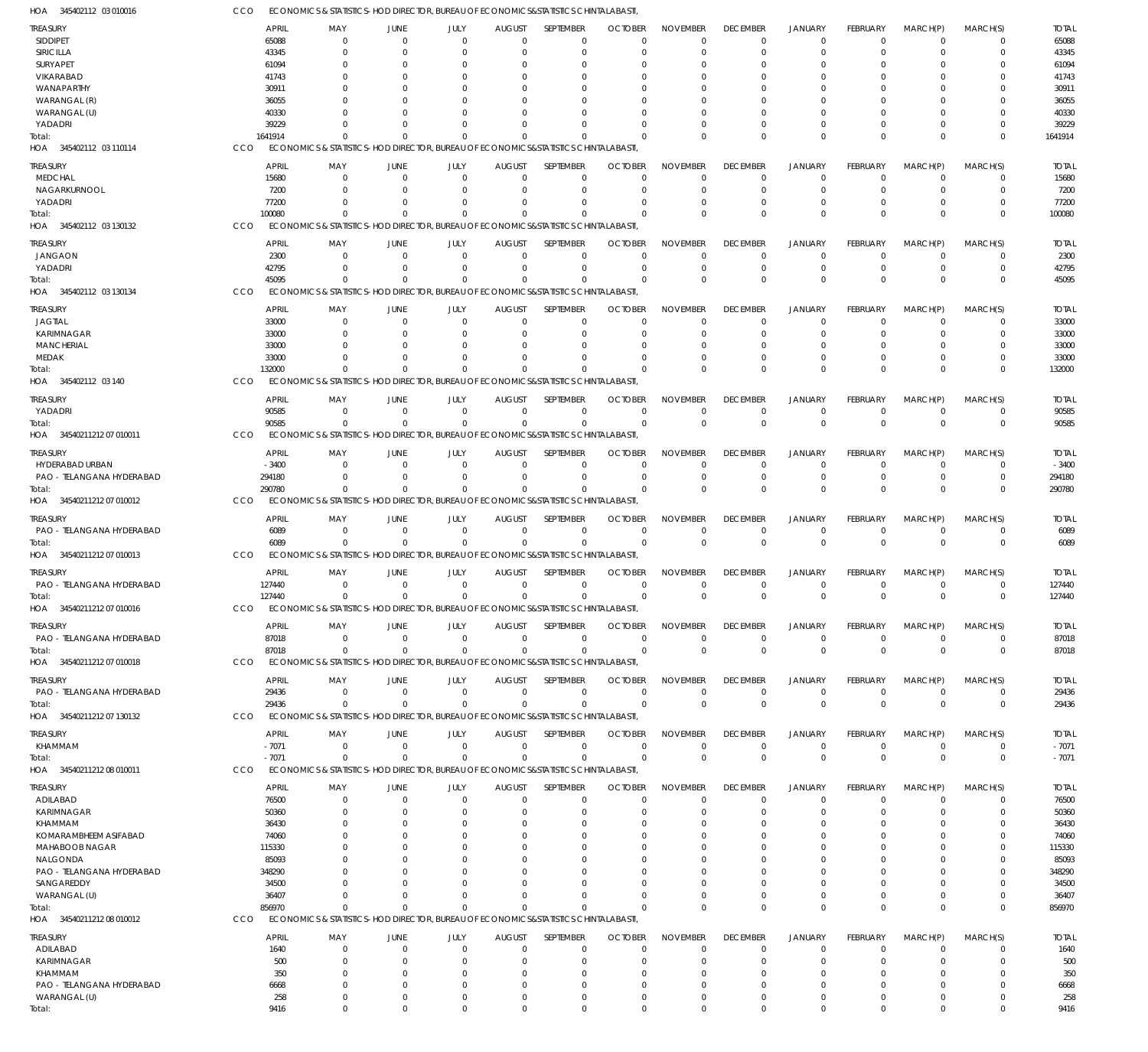| <b>TREASURY</b>                     |     | <b>APRIL</b><br>MAY                                                                | JUNE                          | JULY        | <b>AUGUST</b>  | SEPTEMBER   | <b>OCTOBER</b>                    | <b>NOVEMBER</b> | <b>DECEMBER</b> | <b>JANUARY</b> | FEBRUARY       | MARCH(P)       | MARCH(S)    | <b>TOTAL</b> |
|-------------------------------------|-----|------------------------------------------------------------------------------------|-------------------------------|-------------|----------------|-------------|-----------------------------------|-----------------|-----------------|----------------|----------------|----------------|-------------|--------------|
| ADILABAD                            |     | 29357                                                                              | $\mathbf{0}$<br>$\mathbf 0$   | $\mathbf 0$ | $\overline{0}$ | $\mathbf 0$ | $\Omega$                          | $\Omega$        | $\overline{0}$  | $\overline{0}$ | $\mathbf 0$    | $\overline{0}$ | $\mathbf 0$ | 29357        |
| KARIMNAGAR                          |     | 19338                                                                              | $\Omega$<br>$\Omega$          | $\mathbf 0$ | 0              | $\mathbf 0$ | $\Omega$                          | $\Omega$        | $^{\circ}$      | $\overline{0}$ | $\Omega$       | $\Omega$       | $\mathbf 0$ | 19338        |
| <b>KHAMMAM</b>                      |     | 13987                                                                              | O<br>$\Omega$                 | 0           |                | $\Omega$    |                                   |                 | $\Omega$        | $\Omega$       | $\Omega$       | $\Omega$       | $\mathbf 0$ | 13987        |
| KOMARAMBHEEM ASIFABAD               |     | 28411                                                                              | 0<br>C                        | 0           | 0              | $\mathbf 0$ |                                   | $\Omega$        | 0               | $\Omega$       | 0              | $\Omega$       | $\mathbf 0$ | 28411        |
| MAHABOOB NAGAR                      |     | 44286                                                                              | C                             | $\Omega$    |                | $\Omega$    |                                   |                 |                 | $\Omega$       | O              | $\Omega$       | $\Omega$    | 44286        |
| NALGONDA                            |     | 27974                                                                              | C                             | $\Omega$    |                | $\Omega$    |                                   |                 | $\Omega$        | $\Omega$       |                | $\Omega$       | $\mathbf 0$ | 27974        |
| PAO - TELANGANA HYDERABAD           |     | 139636                                                                             | C                             | $\Omega$    |                | $\Omega$    |                                   |                 |                 | $\Omega$       |                | $\Omega$       | $\Omega$    | 139636       |
| SANGAREDDY                          |     | 13250                                                                              | $\Omega$                      | $\mathbf 0$ | n              | $\Omega$    |                                   |                 | $\Omega$        | $\Omega$       | $\Omega$       | $\Omega$       | $\mathbf 0$ | 13250        |
| WARANGAL (U)                        |     | 13959                                                                              | $\Omega$                      | $\mathbf 0$ | n              | $\Omega$    |                                   |                 | $\Omega$        | $\Omega$       | $\Omega$       | $\Omega$       | $\mathbf 0$ | 13959        |
| Total:                              |     | 330198                                                                             | $\Omega$<br>$\sqrt{ }$        | $\Omega$    | $\Omega$       | $\Omega$    | $\cap$                            | $\Omega$        | $\mathbf 0$     | $\Omega$       | $\Omega$       | $\Omega$       | $\mathbf 0$ | 330198       |
| HOA 3454021121208010016             | CCO | ECONOMICS & STATISTICS-HOD DIRECTOR, BUREAU OF ECONOMICS&STATISTICS CHINTALABASTI, |                               |             |                |             |                                   |                 |                 |                |                |                |             |              |
| <b>TREASURY</b>                     |     | <b>APRIL</b><br>MAY                                                                | JUNE                          | JULY        | <b>AUGUST</b>  | SEPTEMBER   | <b>OCTOBER</b>                    | <b>NOVEMBER</b> | <b>DECEMBER</b> | <b>JANUARY</b> | FEBRUARY       | MARCH(P)       | MARCH(S)    | <b>TOTAL</b> |
| ADILABAD                            |     | 10978                                                                              | $\mathbf{0}$<br>$\mathbf 0$   | $\mathbf 0$ | $\mathbf{0}$   | $\mathbf 0$ | $\Omega$                          | $\Omega$        | $\mathbf 0$     | $\mathbf 0$    | $\mathbf 0$    | $\mathbf 0$    | $\mathbf 0$ | 10978        |
| KARIMNAGAR                          |     | 9974                                                                               | $\Omega$<br>$\Omega$          | $\mathbf 0$ | $\Omega$       | $\mathbf 0$ | $\Omega$                          | $\Omega$        | $^{\circ}$      | $\overline{0}$ | $\Omega$       | $\Omega$       | $\mathbf 0$ | 9974         |
| KHAMMAM                             |     | 7214                                                                               | $\Omega$<br>$\Omega$          | $\Omega$    | $\Omega$       | $\Omega$    | $\Omega$                          | $\Omega$        | $\Omega$        | $\Omega$       | $\Omega$       | $\Omega$       | $\Omega$    | 7214         |
| KOMARAMBHEEM ASIFABAD               |     | 8792                                                                               | 0<br>$\Omega$                 | $\Omega$    | 0              | 0           |                                   | $\Omega$        | $\Omega$        | $\Omega$       |                | $\Omega$       | $\Omega$    | 8792         |
| MAHABOOB NAGAR                      |     | 22842                                                                              | $\Omega$                      | $\Omega$    | $\Omega$       | $\Omega$    |                                   | $\Omega$        | $\Omega$        | $\Omega$       | $\Omega$       | $\Omega$       | $\Omega$    | 22842        |
| NALGONDA                            |     | 10461                                                                              | C                             | $\Omega$    | n              | $\Omega$    |                                   | $\Omega$        | $\Omega$        | $\Omega$       |                | $\Omega$       | $\Omega$    | 10461        |
| PAO - TELANGANA HYDERABAD           |     | 100086                                                                             | C                             | $\Omega$    | n              | $\Omega$    | $\Omega$                          | $\Omega$        | $\Omega$        | $\Omega$       | $\Omega$       | $\Omega$       | $\Omega$    | 100086       |
| SANGAREDDY                          |     | 4955                                                                               | $\Omega$                      | $\Omega$    | n              | $\Omega$    |                                   |                 | $\Omega$        | $\Omega$       | $\Omega$       | $\Omega$       | $\mathbf 0$ | 4955         |
| WARANGAL (U)                        |     | 7200                                                                               | $\Omega$<br>$\Omega$          | $\Omega$    | $\Omega$       | $\Omega$    | $\Omega$                          | $\cap$          | $\Omega$        | $\Omega$       | $\Omega$       | $\Omega$       | $\mathbf 0$ | 7200         |
|                                     |     | 182502                                                                             | $\Omega$<br>$\Omega$          | $\mathbf 0$ | $\Omega$       | $\Omega$    | $\Omega$                          | $\Omega$        | $\mathbf 0$     | $\mathbf{0}$   | $\Omega$       | $\Omega$       | $\mathbf 0$ | 182502       |
| Total:<br>HOA 34540211212 09 010011 | CCO | ECONOMICS & STATISTICS-HOD DIRECTOR, BUREAU OF ECONOMICS&STATISTICS CHINTALABASTI, |                               |             |                |             |                                   |                 |                 |                |                |                |             |              |
|                                     |     |                                                                                    |                               |             |                |             |                                   |                 |                 |                |                |                |             |              |
| <b>TREASURY</b>                     |     | <b>APRIL</b><br>MAY                                                                | <b>JUNE</b>                   | JULY        | <b>AUGUST</b>  | SEPTEMBER   | <b>OCTOBER</b>                    | <b>NOVEMBER</b> | <b>DECEMBER</b> | <b>JANUARY</b> | FEBRUARY       | MARCH(P)       | MARCH(S)    | <b>TOTAL</b> |
| KARIMNAGAR                          |     | 39550                                                                              | $\mathbf 0$<br>$\mathbf 0$    | 0           | 0              | $\mathbf 0$ | $\mathcal{L}$                     | $\Omega$        | $^{\circ}$      | $\overline{0}$ | $\mathbf 0$    | $\mathbf 0$    | $\mathbf 0$ | 39550        |
| <b>KHAMMAM</b>                      |     | 33610                                                                              | $\Omega$<br>0                 | $\mathbf 0$ | 0              | $\mathbf 0$ | $\Omega$                          | $\Omega$        | $\Omega$        | $\Omega$       | $\Omega$       | $\Omega$       | $\mathbf 0$ | 33610        |
| <b>MEDCHAL</b>                      |     | 88834                                                                              | $\Omega$<br>$\Omega$          | 0           | 0              | $\mathbf 0$ |                                   | $\Omega$        | $\Omega$        | $\Omega$       | 0              | $\Omega$       | $\mathbf 0$ | 88834        |
| NALGONDA                            |     | 110724                                                                             | $\Omega$                      | 0           |                | $\Omega$    |                                   |                 | $\Omega$        | $\Omega$       | $\Omega$       | $\Omega$       | 0           | 110724       |
| NIZAMABAD                           |     | 15030                                                                              | C                             | 0           | n              | $\Omega$    |                                   |                 | $\Omega$        | $\Omega$       | U              | $\Omega$       | $\mathbf 0$ | 15030        |
| PAO - TELANGANA HYDERABAD           |     | 177990                                                                             | C                             | $\Omega$    |                | $\Omega$    |                                   |                 |                 | $\Omega$       |                | $\Omega$       | $\Omega$    | 177990       |
| RANGA REDDY                         |     | 92800                                                                              | C                             | 0           |                | $\Omega$    |                                   |                 | $\Omega$        | $\Omega$       | 0              | $\Omega$       | $\mathbf 0$ | 92800        |
| SANGAREDDY                          |     | 81340                                                                              | C                             | $\Omega$    |                | $\Omega$    |                                   |                 |                 | $\Omega$       | $\Omega$       | $\Omega$       | $\Omega$    | 81340        |
| WARANGAL (R)                        |     | 49961                                                                              | $\Omega$                      | $\mathbf 0$ | n              | $\Omega$    |                                   |                 | $\Omega$        | $\Omega$       | 0              | $\Omega$       | $\mathbf 0$ | 49961        |
| WARANGAL (U)                        |     | 15930                                                                              | $\Omega$<br>$\Omega$          | $\mathbf 0$ | $\Omega$       | $\Omega$    |                                   |                 | $\Omega$        | $\overline{0}$ | $\Omega$       | $\Omega$       | $\mathbf 0$ | 15930        |
| Total:                              |     | 705769                                                                             | $\Omega$<br>$\Omega$          | $\mathbf 0$ | $\Omega$       | $\Omega$    |                                   | $\Omega$        | $\mathbf 0$     | $\Omega$       | $\Omega$       | $\Omega$       | $\mathbf 0$ | 705769       |
| HOA 3454021121209010012             | CCO | ECONOMICS & STATISTICS-HOD DIRECTOR, BUREAU OF ECONOMICS&STATISTICS CHINTALABASTI, |                               |             |                |             |                                   |                 |                 |                |                |                |             |              |
|                                     |     |                                                                                    |                               |             |                |             |                                   |                 |                 |                |                |                |             |              |
| <b>TREASURY</b>                     |     | <b>APRIL</b><br>MAY                                                                | JUNE                          | JULY        | <b>AUGUST</b>  | SEPTEMBER   | <b>OCTOBER</b>                    | <b>NOVEMBER</b> | <b>DECEMBER</b> | <b>JANUARY</b> | FEBRUARY       | MARCH(P)       | MARCH(S)    | <b>TOTAL</b> |
| KARIMNAGAR                          |     | 500                                                                                | $\mathbf{0}$<br>$\mathbf 0$   | $\mathbf 0$ | 0              | $\mathbf 0$ | $\Omega$                          | $\Omega$        | $\overline{0}$  | $\overline{0}$ | $\mathbf 0$    | $\mathbf 0$    | $\mathbf 0$ | 500          |
| <b>KHAMMAM</b>                      |     | 350                                                                                | $\Omega$<br>$\Omega$          | $\mathbf 0$ | 0              | $\mathbf 0$ | $\sqrt{ }$                        | $\Omega$        | $^{\circ}$      | $\Omega$       | $\Omega$       | $\Omega$       | $\mathbf 0$ | 350          |
| NIZAMABAD                           |     | 200                                                                                | $\Omega$<br>$\Omega$          | $\mathbf 0$ | $\Omega$       | $\mathbf 0$ | $\Omega$                          | $\Omega$        | $\Omega$        | $\Omega$       | $\Omega$       | $\Omega$       | $\mathbf 0$ | 200          |
| PAO - TELANGANA HYDERABAD           |     | 3600                                                                               | 0<br>$\Omega$                 | $\Omega$    | $\Omega$       | 0           |                                   | $\Omega$        | $\Omega$        | $\Omega$       | $\Omega$       | $\Omega$       | $\mathbf 0$ | 3600         |
| <b>RANGA REDDY</b>                  |     | 1700                                                                               | $\Omega$<br>$\Omega$          | $\Omega$    | n              | $\Omega$    | $\Omega$                          | $\Omega$        | $\Omega$        | $\Omega$       | $\Omega$       | $\Omega$       | $\Omega$    | 1700         |
| WARANGAL (R)                        |     | 355                                                                                | $\Omega$                      | $\Omega$    | n              | $\Omega$    |                                   |                 | $\Omega$        | $\Omega$       |                | $\Omega$       | 0           | 355          |
| WARANGAL (U)                        |     | 200                                                                                | $\Omega$<br>$\Omega$          | $\Omega$    | $\Omega$       | $\Omega$    | $\Omega$                          | $\cap$          | $\Omega$        | $\Omega$       | $\Omega$       | $\Omega$       | $\mathbf 0$ | 200          |
| Total:                              |     | 6905                                                                               | $\Omega$<br>$\Omega$          | $\mathbf 0$ | $\Omega$       | $\Omega$    | $\cap$                            | $\Omega$        | $\Omega$        | $\Omega$       | $\Omega$       | $\Omega$       | $\mathbf 0$ | 6905         |
| HOA 34540211212 09 010013           | CCO | ECONOMICS & STATISTICS-HOD DIRECTOR, BUREAU OF ECONOMICS&STATISTICS CHINTALABASTI, |                               |             |                |             |                                   |                 |                 |                |                |                |             |              |
|                                     |     |                                                                                    |                               |             |                |             | AUGUST SEPTEMBER OCTOBER NOVEMBER |                 |                 |                |                |                |             |              |
| TREASURY                            |     | APRIL<br>MAY                                                                       | <b>JUNE</b>                   | JULY        |                |             |                                   |                 | <b>DECEMBER</b> | <b>JANUARY</b> | FEBRUARY       | MARCH(P)       | MARCH(S)    | <b>TOTAL</b> |
| KARIMNAGAR                          |     | 15185                                                                              | $\mathbf 0$<br>$\mathbf 0$    | 0           | $\Omega$       | $\mathbf 0$ | $\Omega$                          | $\Omega$        | $^{\circ}$      | $\overline{0}$ | 0              | $\Omega$       | $\mathbf 0$ | 15185        |
| <b>KHAMMAM</b>                      |     | 12881                                                                              | $\Omega$<br>0                 | $\mathbf 0$ |                | $\mathbf 0$ | $\Omega$                          | $\Omega$        | 0               | $\mathbf 0$    | 0              | $\Omega$       | $\mathbf 0$ | 12881        |
| <b>MEDCHAL</b>                      |     | 34136                                                                              | C                             | $\Omega$    |                | 0           |                                   |                 | $\Omega$        | $\Omega$       | U              | $\Omega$       | $\mathbf 0$ | 34136        |
| NALGONDA                            |     | 30160                                                                              | C                             | $\Omega$    |                | $\Omega$    |                                   |                 | 0               |                |                | $\Omega$       | $\Omega$    | 30160        |
| NIZAMABAD                           |     | 5828                                                                               | C                             | 0           |                | 0           |                                   |                 | $\Omega$        | $\Omega$       |                | $\Omega$       | 0           | 5828         |
| PAO - TELANGANA HYDERABAD           |     | 73737                                                                              |                               | $\Omega$    |                | $\Omega$    |                                   |                 |                 |                |                | $\Omega$       | $\Omega$    | 73737        |
| <b>RANGA REDDY</b>                  |     | 35763                                                                              |                               | 0           |                | $\Omega$    |                                   |                 | 0               |                |                | $\Omega$       | $\Omega$    | 35763        |
| SANGAREDDY                          |     | 31234                                                                              |                               | $\Omega$    |                | $\Omega$    |                                   |                 |                 |                |                | $\Omega$       | $\Omega$    | 31234        |
| WARANGAL (R)                        |     | 19194                                                                              | C                             | 0           |                | $\Omega$    |                                   |                 | $\Omega$        | $\Omega$       | 0              | $\Omega$       | 0           | 19194        |
| WARANGAL (U)                        |     | 6177                                                                               | C                             | 0           | n              | $\Omega$    |                                   |                 | $\Omega$        | $\Omega$       | 0              | $\Omega$       | 0           | 6177         |
| Total:                              |     | 264295                                                                             | $\Omega$<br>$\Omega$          | $\Omega$    | $\Omega$       | $\Omega$    |                                   | $\Omega$        | $\mathbf 0$     | $\overline{0}$ | $\Omega$       | $\mathbf 0$    | $\mathbf 0$ | 264295       |
| HOA 3454021121209010016             | CCO | ECONOMICS & STATISTICS-HOD DIRECTOR, BUREAU OF ECONOMICS&STATISTICS CHINTALABASTI, |                               |             |                |             |                                   |                 |                 |                |                |                |             |              |
| <b>TREASURY</b>                     |     | <b>APRIL</b><br>MAY                                                                | JUNE                          | JULY        | <b>AUGUST</b>  | SEPTEMBER   | <b>OCTOBER</b>                    | <b>NOVEMBER</b> | <b>DECEMBER</b> | <b>JANUARY</b> | FEBRUARY       | MARCH(P)       | MARCH(S)    | <b>TOTAL</b> |
| KARIMNAGAR                          |     | 7832                                                                               | $\mathbf 0$<br>$\mathbf 0$    | $\mathbf 0$ | $\mathbf{0}$   | $\mathbf 0$ | $\Omega$                          | $\Omega$        | $\mathbf 0$     | $\mathbf 0$    | $\mathbf 0$    | $\mathbf 0$    | $\mathbf 0$ | 7832         |
| <b>KHAMMAM</b>                      |     | 6644                                                                               | $\mathbf 0$<br>0              | 0           | $\Omega$       | $\mathbf 0$ | $\Omega$                          | $\Omega$        | $^{\circ}$      | $\overline{0}$ | $\Omega$       | $\Omega$       | $\mathbf 0$ | 6644         |
| <b>MEDCHAL</b>                      |     | 22857                                                                              | O<br>$\Omega$                 | $\Omega$    |                | $\mathbf 0$ | $\Omega$                          | $\Omega$        | $\Omega$        | $\Omega$       | $\Omega$       | $\Omega$       | $\Omega$    | 22857        |
|                                     |     |                                                                                    |                               |             |                |             |                                   | $\Omega$        |                 |                |                |                | $\Omega$    |              |
| NALGONDA                            |     | 11278                                                                              | C                             | $\Omega$    | 0              | 0           |                                   |                 | $\Omega$        | $\Omega$       |                | 0              |             | 11278        |
| NIZAMABAD                           |     | 3006                                                                               | O                             | $\Omega$    | $\Omega$       | $\Omega$    |                                   | $\Omega$        | $\Omega$        | $\Omega$       | $\Omega$       | $\Omega$       | $\Omega$    | 3006         |
| PAO - TELANGANA HYDERABAD           |     | 52848                                                                              | C                             | $\Omega$    |                | $\Omega$    |                                   |                 | 0               | $\Omega$       |                | O              | $\Omega$    | 52848        |
| <b>RANGA REDDY</b>                  |     | 27669                                                                              |                               | $\Omega$    |                | $\Omega$    |                                   | $\Omega$        | $\Omega$        | $\Omega$       |                | $\Omega$       | $\Omega$    | 27669        |
| SANGAREDDY                          |     | 11679                                                                              |                               | $\Omega$    |                | $\Omega$    |                                   |                 | 0               | $\Omega$       |                | $\Omega$       | $\Omega$    | 11679        |
| WARANGAL (R)                        |     | 9900                                                                               | C                             | $\Omega$    |                | $\Omega$    |                                   | $\cap$          | $\Omega$        | $\Omega$       | $\Omega$       | $\Omega$       | $\Omega$    | 9900         |
| WARANGAL (U)                        |     | 3186                                                                               | $\Omega$<br>$\Omega$          | $\Omega$    | $\Omega$       | $\Omega$    |                                   | $\Omega$        | 0               | 0              | $\Omega$       | $\mathbf 0$    | $\mathbf 0$ | 3186         |
| Total:                              |     | 156899                                                                             | $\Omega$<br>$\Omega$          | $\mathbf 0$ | $\Omega$       | $\Omega$    |                                   | $\Omega$        | $\mathbf 0$     | $\mathbf{0}$   | $\Omega$       | $\Omega$       | $\mathbf 0$ | 156899       |
| HOA 34540211212 10 010011           | CCO | ECONOMICS & STATISTICS-HOD DIRECTOR, BUREAU OF ECONOMICS&STATISTICS CHINTALABASTI, |                               |             |                |             |                                   |                 |                 |                |                |                |             |              |
| treasury                            |     | <b>APRIL</b><br>MAY                                                                | JUNE                          | JULY        | <b>AUGUST</b>  | SEPTEMBER   | <b>OCTOBER</b>                    | <b>NOVEMBER</b> | <b>DECEMBER</b> | <b>JANUARY</b> | FEBRUARY       | MARCH(P)       | MARCH(S)    | <b>TOTAL</b> |
| PAO - TELANGANA HYDERABAD           |     | 91600                                                                              | $\mathbf 0$<br>$\mathbf 0$    | $\mathbf 0$ | $\mathbf{0}$   | $\mathbf 0$ | $^{\circ}$                        | $\Omega$        | $\overline{0}$  | $\mathbf 0$    | $\mathbf 0$    | $\overline{0}$ | 0           | 91600        |
| Total:                              |     | 91600                                                                              | $\mathbf 0$<br>$\overline{0}$ | $\mathbf 0$ | $\Omega$       | $\mathbf 0$ | $\Omega$                          | $\mathbf 0$     | $\mathbf 0$     | $\mathbf 0$    | $\overline{0}$ | $\overline{0}$ | $\mathbf 0$ | 91600        |
| HOA 34540211212 10 010012           | CCO | ECONOMICS & STATISTICS-HOD DIRECTOR, BUREAU OF ECONOMICS&STATISTICS CHINTALABASTI, |                               |             |                |             |                                   |                 |                 |                |                |                |             |              |
|                                     |     |                                                                                    |                               |             |                |             |                                   |                 |                 |                |                |                |             |              |
| treasury                            |     | <b>APRIL</b><br>MAY                                                                | JUNE                          | JULY        | <b>AUGUST</b>  | SEPTEMBER   | <b>OCTOBER</b>                    | <b>NOVEMBER</b> | <b>DECEMBER</b> | <b>JANUARY</b> | FEBRUARY       | MARCH(P)       | MARCH(S)    | <b>TOTAL</b> |
| PAO - TELANGANA HYDERABAD           |     | 2000                                                                               | 0<br>$\mathbf 0$              | $\mathbf 0$ | $\mathbf{0}$   | $\mathbf 0$ | $\overline{0}$                    | $\mathbf 0$     | $\mathbf 0$     | 0              | $\mathbf 0$    | $\overline{0}$ | $\mathbf 0$ | 2000         |
| Total:                              |     | 2000                                                                               | $\mathbf 0$<br>$\mathbf 0$    | $\mathbf 0$ | $\mathbf 0$    | $\mathbf 0$ | $\Omega$                          | $\mathbf 0$     | $\mathbf 0$     | $\mathbf 0$    | $\overline{0}$ | $\mathbf 0$    | $\mathbf 0$ | 2000         |

ECONOMICS & STATISTICS-HOD DIRECTOR, BUREAU OF ECONOMICS&STATISTICS CHINTALABASTI, CCO

34540211212 08 010013 HOA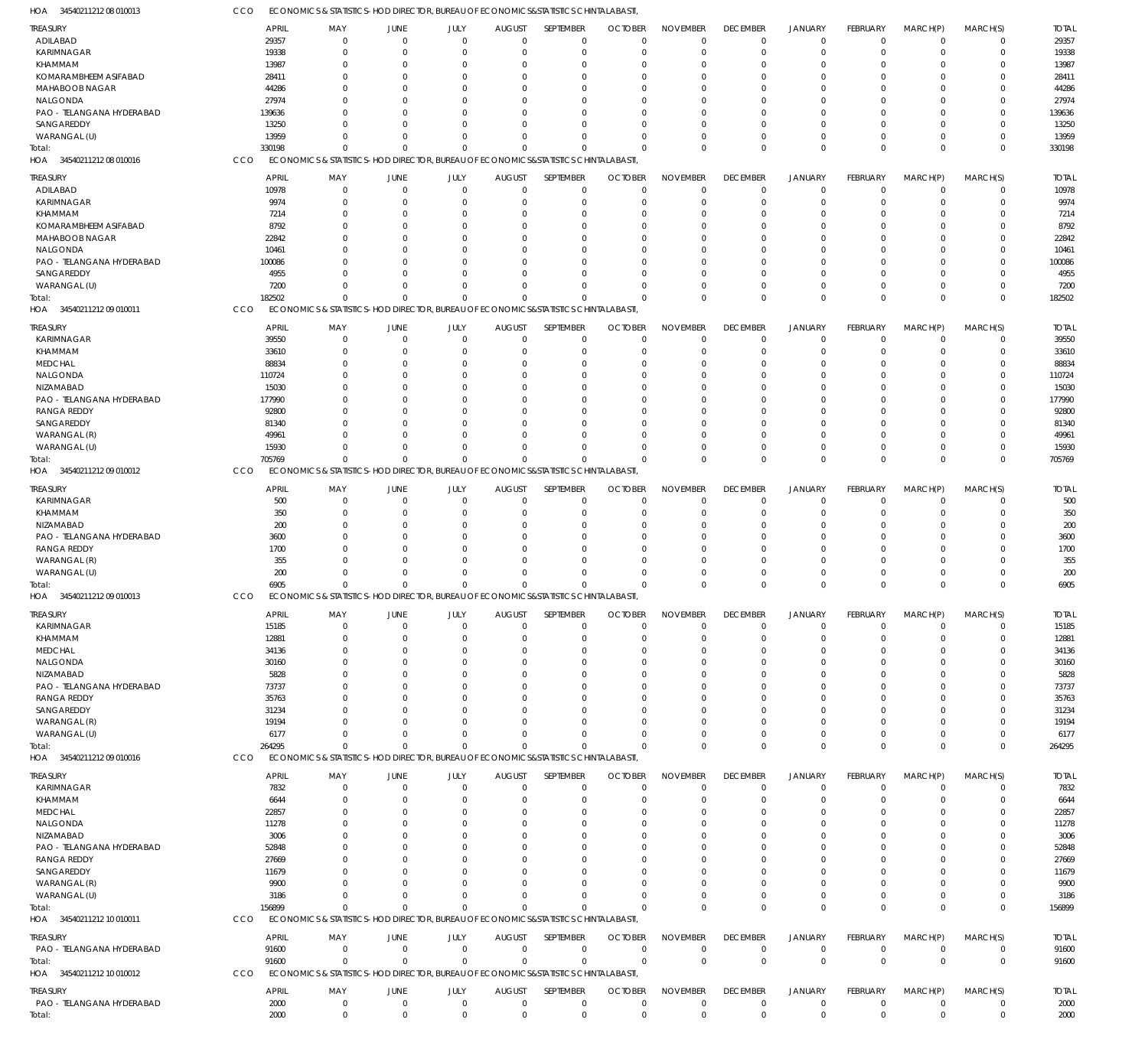| HOA 34540211212 10 010013              | CCO              | ECONOMICS & STATISTICS-HOD DIRECTOR, BUREAU OF ECONOMICS&STATISTICS CHINTALABASTI                       |                                              |                      |                               |                            |                            |                                   |                             |                                  |                                |                                  |                            |                      |
|----------------------------------------|------------------|---------------------------------------------------------------------------------------------------------|----------------------------------------------|----------------------|-------------------------------|----------------------------|----------------------------|-----------------------------------|-----------------------------|----------------------------------|--------------------------------|----------------------------------|----------------------------|----------------------|
| treasury                               |                  | APRIL<br>MAY                                                                                            | JUNE                                         | JULY                 | <b>AUGUST</b>                 | SEPTEMBER                  | <b>OCTOBER</b>             | <b>NOVEMBER</b>                   | <b>DECEMBER</b>             | <b>JANUARY</b>                   | <b>FEBRUARY</b>                | MARCH(P)                         | MARCH(S)                   | <b>TOTAL</b>         |
| PAO - TELANGANA HYDERABAD              |                  | 35177<br>$\Omega$                                                                                       | $\Omega$                                     | $\Omega$             | $\Omega$                      | $\mathbf 0$                | $\Omega$                   | $\Omega$                          | 0                           | $^{\circ}$                       | $\mathbf 0$                    | $\overline{0}$                   | $\mathbf 0$                | 35177                |
| Total:                                 |                  | 35177<br>$\Omega$                                                                                       | $\Omega$                                     | $\Omega$             | $\Omega$                      | $\mathbf 0$                | $\Omega$                   | $\mathbf 0$                       | $\Omega$                    | $\overline{0}$                   | $\mathbf 0$                    | $\overline{0}$                   | $\mathbf 0$                | 35177                |
| HOA 34540211212 10 010016              | <b>CCO</b>       | ECONOMICS & STATISTICS-HOD DIRECTOR, BUREAU OF ECONOMICS&STATISTICS CHINTALABASTI,                      |                                              |                      |                               |                            |                            |                                   |                             |                                  |                                |                                  |                            |                      |
| treasury                               |                  | <b>APRIL</b><br>MAY                                                                                     | <b>JUNE</b>                                  | JULY                 | <b>AUGUST</b>                 | SEPTEMBER                  | <b>OCTOBER</b>             | <b>NOVEMBER</b>                   | <b>DECEMBER</b>             | <b>JANUARY</b>                   | <b>FEBRUARY</b>                | MARCH(P)                         | MARCH(S)                   | <b>TOTAL</b>         |
| PAO - TELANGANA HYDERABAD              |                  | 27216<br>$\Omega$                                                                                       | $\overline{0}$                               | $\mathbf 0$          | $\overline{0}$                | $\mathbf 0$                | $\Omega$                   | $\Omega$                          | $\Omega$                    | $^{\circ}$                       | $\mathbf 0$                    | $\overline{0}$                   | $\mathbf 0$                | 27216                |
| Total:                                 |                  | 27216<br>$\Omega$                                                                                       | $\Omega$                                     | $\Omega$             | $\Omega$                      | $\mathbf 0$                | $\Omega$                   | $\Omega$                          | $\Omega$                    | $\Omega$                         | $\Omega$                       | $\Omega$                         | $\mathbf 0$                | 27216                |
| HOA 34540211212 10 130132              | CCO              | ECONOMICS & STATISTICS-HOD DIRECTOR, BUREAU OF ECONOMICS&STATISTICS CHINTALABASTI                       |                                              |                      |                               |                            |                            |                                   |                             |                                  |                                |                                  |                            |                      |
| treasury                               |                  | <b>APRIL</b><br>MAY                                                                                     | JUNE                                         | JULY                 | <b>AUGUST</b>                 | SEPTEMBER                  | <b>OCTOBER</b>             | <b>NOVEMBER</b>                   | <b>DECEMBER</b>             | <b>JANUARY</b>                   | <b>FEBRUARY</b>                | MARCH(P)                         | MARCH(S)                   | <b>TOTAL</b>         |
| YADADRI                                |                  | 60900<br>$\Omega$                                                                                       | $\Omega$                                     | $\overline{0}$       | $\mathbf 0$                   | $\mathbf 0$                | $\mathbf 0$                | $\overline{0}$                    | $\Omega$                    | $^{\circ}$<br>$\Omega$           | $\mathbf 0$                    | $\overline{0}$<br>$\Omega$       | 0                          | 60900                |
| Total:<br>HOA 34540211212 11 010011    | CCO              | 60900<br>$\Omega$<br>ECONOMICS & STATISTICS-HOD DIRECTOR, BUREAU OF ECONOMICS&STATISTICS CHINTALABASTI, | $\Omega$                                     | $\Omega$             | $\Omega$                      | $\mathbf 0$                | $\Omega$                   | $\mathbf 0$                       | $\Omega$                    |                                  | $\Omega$                       |                                  | $\mathbf 0$                | 60900                |
|                                        |                  |                                                                                                         |                                              |                      |                               |                            |                            |                                   |                             |                                  |                                |                                  |                            |                      |
| treasury                               |                  | <b>APRIL</b><br>MAY<br>23518<br>$\Omega$                                                                | JUNE<br>$\overline{0}$                       | JULY<br>$\mathbf 0$  | <b>AUGUST</b><br>$\Omega$     | SEPTEMBER<br>$\mathbf 0$   | <b>OCTOBER</b><br>$\Omega$ | <b>NOVEMBER</b><br>$\overline{0}$ | <b>DECEMBER</b><br>$\Omega$ | <b>JANUARY</b><br>$\overline{0}$ | <b>FEBRUARY</b><br>$\mathbf 0$ | MARCH(P)<br>$\overline{0}$       | MARCH(S)<br>$\mathbf 0$    | <b>TOTAL</b>         |
| PAO - TELANGANA HYDERABAD<br>Total:    |                  | 23518<br>$\Omega$                                                                                       | $\Omega$                                     | $\Omega$             | $\Omega$                      | $\Omega$                   | $\Omega$                   | $\mathbf 0$                       | $\Omega$                    | $\overline{0}$                   | $\overline{0}$                 | $\Omega$                         | $\mathbf 0$                | 23518<br>23518       |
| HOA 34540211212 11 010012              | CCO              | ECONOMICS & STATISTICS-HOD DIRECTOR, BUREAU OF ECONOMICS&STATISTICS CHINTALABASTI,                      |                                              |                      |                               |                            |                            |                                   |                             |                                  |                                |                                  |                            |                      |
| treasury                               |                  | <b>APRIL</b><br>MAY                                                                                     | JUNE                                         | JULY                 | <b>AUGUST</b>                 | SEPTEMBER                  | <b>OCTOBER</b>             | <b>NOVEMBER</b>                   | <b>DECEMBER</b>             | <b>JANUARY</b>                   | <b>FEBRUARY</b>                | MARCH(P)                         | MARCH(S)                   | <b>TOTAL</b>         |
| PAO - TELANGANA HYDERABAD              |                  | 561<br>$\Omega$                                                                                         | $\overline{0}$                               | $\overline{0}$       | $\mathbf 0$                   | 0                          | $\Omega$                   | $\Omega$                          | 0                           | $^{\circ}$                       | $\mathbf 0$                    | $\overline{0}$                   | 0                          | 561                  |
| Total:                                 |                  | 561<br>$\Omega$                                                                                         | - 0                                          | $\Omega$             | $\Omega$                      | $\mathbf 0$                | $\Omega$                   | $\Omega$                          | $\Omega$                    | $\Omega$                         | $\Omega$                       | $\Omega$                         | $\mathbf 0$                | 561                  |
| HOA 34540211212 11 010013              | CCO              | ECONOMICS & STATISTICS-HOD DIRECTOR, BUREAU OF ECONOMICS&STATISTICS CHINTALABASTI.                      |                                              |                      |                               |                            |                            |                                   |                             |                                  |                                |                                  |                            |                      |
| treasury                               |                  | APRIL<br>MAY                                                                                            | JUNE                                         | JULY                 | <b>AUGUST</b>                 | <b>SEPTEMBER</b>           | <b>OCTOBER</b>             | <b>NOVEMBER</b>                   | <b>DECEMBER</b>             | <b>JANUARY</b>                   | <b>FEBRUARY</b>                | MARCH(P)                         | MARCH(S)                   | <b>TOTAL</b>         |
| PAO - TELANGANA HYDERABAD              |                  | 11476<br>$\Omega$                                                                                       | $\Omega$                                     | $\Omega$             | $\Omega$                      | 0                          | $\Omega$                   | $\mathbf 0$                       | $\Omega$                    | $^{\circ}$                       | 0                              | $\overline{0}$                   | 0                          | 11476                |
| Total:                                 |                  | 11476<br>$\Omega$                                                                                       | $\Omega$                                     | $\Omega$             | $\Omega$                      | $\Omega$                   | $\Omega$                   | $\mathbf 0$                       | $\Omega$                    | $\Omega$                         | $\overline{0}$                 | $\Omega$                         | $\mathbf 0$                | 11476                |
| 34540211212 11 010016<br>HOA           | CCO              | ECONOMICS & STATISTICS-HOD DIRECTOR, BUREAU OF ECONOMICS&STATISTICS CHINTALABASTI                       |                                              |                      |                               |                            |                            |                                   |                             |                                  |                                |                                  |                            |                      |
| treasury                               |                  | <b>APRIL</b><br>MAY                                                                                     | JUNE                                         | JULY                 | <b>AUGUST</b>                 | SEPTEMBER                  | <b>OCTOBER</b>             | <b>NOVEMBER</b>                   | <b>DECEMBER</b>             | <b>JANUARY</b>                   | <b>FEBRUARY</b>                | MARCH(P)                         | MARCH(S)                   | <b>TOTAL</b>         |
| PAO - TELANGANA HYDERABAD              |                  | 7055<br>$\Omega$                                                                                        | $\Omega$                                     | $^{\circ}$           | $\overline{0}$                | $\mathbf 0$                | $\Omega$                   | $\Omega$                          | $\Omega$                    | $^{\circ}$                       | $\mathbf 0$                    | $^{\circ}$                       | $\mathbf 0$                | 7055                 |
| Total:                                 |                  | 7055<br>$\Omega$                                                                                        | $\Omega$                                     | $\Omega$             | $\Omega$                      | $\mathbf 0$                | $\Omega$                   | $\mathbf 0$                       | $\Omega$                    | $\Omega$                         | $\Omega$                       | $\Omega$                         | $\mathbf 0$                | 7055                 |
| HOA 345402800 04 010011                | CCO              | ECONOMICS & STATISTICS-HOD DIRECTOR, BUREAU OF ECONOMICS&STATISTICS CHINTALABASTI,                      |                                              |                      |                               |                            |                            |                                   |                             |                                  |                                |                                  |                            |                      |
| treasury                               |                  | <b>APRIL</b><br>MAY                                                                                     | JUNE                                         | JULY                 | <b>AUGUST</b>                 | SEPTEMBER                  | <b>OCTOBER</b>             | <b>NOVEMBER</b>                   | <b>DECEMBER</b>             | <b>JANUARY</b>                   | <b>FEBRUARY</b>                | MARCH(P)                         | MARCH(S)                   | <b>TOTAL</b>         |
| ADILABAD                               |                  | 18215<br>$\Omega$                                                                                       | $\Omega$                                     | $^{\circ}$           | $\mathbf 0$                   | 0                          | $\Omega$                   | $\mathbf 0$                       | $\Omega$                    | $\Omega$                         | 0                              | - 0                              | 0                          | 18215                |
| <b>BHADRADI KOTHAGUDEM</b>             |                  | 270300<br>$\Omega$                                                                                      | $\Omega$                                     | $\Omega$             | $\Omega$                      | 0                          | $\Omega$                   | $\Omega$                          | $\Omega$                    | $\Omega$                         | $\Omega$                       | $\Omega$                         | $\mathbf 0$                | 270300               |
| BHOOPALAPALLY                          | 383849           | 84155                                                                                                   | $\Omega$<br>$\Omega$                         | $\Omega$<br>$\Omega$ | $\Omega$<br>$\Omega$          | $\Omega$<br>0              | $\Omega$<br>0              | $\Omega$<br>$\Omega$              |                             | $\Omega$<br>$\Omega$             | 0                              | $\Omega$<br>$\Omega$             | $\Omega$<br>$\Omega$       | 84155<br>383849      |
| JAGTIAL<br><b>JANGAON</b>              |                  | 128724                                                                                                  | $\Omega$                                     | $\Omega$             | $\Omega$                      | $\Omega$                   | 0                          | $\Omega$                          |                             | $\Omega$                         | 0                              | $\Omega$                         | $\Omega$                   | 128724               |
| JOGULAMBA GADWAL                       | 144655           |                                                                                                         | $\Omega$                                     | $\Omega$             | $\Omega$                      | $\Omega$                   |                            | $\Omega$                          |                             | $\Omega$                         |                                | $\Omega$                         | 0                          | 144655               |
| KAMAREDDY                              |                  | 406630                                                                                                  | $\Omega$                                     | $\Omega$             | $\Omega$                      | $\Omega$                   | $\Omega$                   | $\Omega$                          |                             | $\Omega$                         | 0                              | $\Omega$                         | $\Omega$                   | 406630               |
| KARIMNAGAR                             | 272500           |                                                                                                         | $\Omega$                                     | $\Omega$             | $\Omega$                      | 0                          | O                          | $\Omega$                          |                             | $\Omega$                         |                                | $\Omega$                         | $\Omega$                   | 272500               |
| KHAMMAM                                | 318650           |                                                                                                         | $\Omega$                                     | $\Omega$             | $\Omega$                      | $\Omega$                   | $\Omega$                   | $\Omega$                          |                             | $\Omega$                         | 0                              | $\Omega$                         | $\Omega$                   | 318650               |
| <b>KOMARAMBHEEM ASIFABAD</b>           |                  | 426730                                                                                                  | $\Omega$                                     | $\Omega$             | $\Omega$                      | $\Omega$                   | O                          | $\Omega$                          |                             | $\Omega$                         |                                | $\Omega$                         | 0                          | 426730               |
| <b>MAHABOOB NAGAR</b><br>MAHABUBABAD   | 379380<br>348749 |                                                                                                         | $\Omega$<br>$\Omega$                         | $\Omega$<br>$\Omega$ | $\Omega$<br>$\Omega$          | $\Omega$<br>$\Omega$       | $\Omega$<br>O              | $\Omega$<br>$\Omega$              |                             | $\Omega$<br>$\Omega$             | 0                              | $\Omega$<br>$\Omega$             | $\Omega$<br>0              | 379380<br>348749     |
| <b>MANCHERIAL</b>                      | 332060           |                                                                                                         | $\Omega$                                     | $\Omega$             | $\Omega$                      | $\Omega$                   | $\Omega$                   | $\Omega$                          |                             | $\Omega$                         | $\Omega$                       | $\Omega$                         | $\Omega$                   | 332060               |
| MEDAK                                  | 316040           |                                                                                                         | $\Omega$                                     | $\Omega$             | $\Omega$                      | 0                          | O                          | $\Omega$                          |                             | $\Omega$                         |                                | $\Omega$                         | $\Omega$                   | 316040               |
| <b>MEDCHAL</b>                         |                  | 286590                                                                                                  | $\Omega$                                     | $\Omega$             | $\cup$                        | $\Omega$                   | $\Omega$                   | $\Omega$                          |                             | $\Omega$                         | $\Omega$                       | $\Omega$                         | $\Omega$                   | 286590               |
| NAGARKURNOOL                           | 518240           | $\Omega$                                                                                                | $\Omega$                                     | $\Omega$             | $\Omega$                      | $\Omega$                   | $\Omega$                   | $\Omega$                          | $\Omega$                    | $\Omega$                         | $\Omega$                       | $\Omega$                         | $\Omega$                   | 518240               |
| NALGONDA                               |                  | 520640<br>$\Omega$                                                                                      | $\Omega$<br>$\overline{0}$<br>$\Omega$       | $\Omega$<br>$\Omega$ | $\Omega$<br>$\Omega$          | 0<br>$\mathbf 0$           | $\Omega$<br>$\Omega$       | $\Omega$<br>$\Omega$              | $\Omega$                    | $\Omega$<br>$\overline{0}$       | $\Omega$<br>0                  | $\mathbf 0$<br>$\Omega$          | 0<br>$\mathbf 0$           | 520640<br>489530     |
| NIRMAL<br>NIZAMABAD                    |                  | 489530<br>409180                                                                                        | $\Omega$                                     | $\Omega$             | $\Omega$                      | $\mathbf 0$                | $\Omega$                   | $\Omega$                          | $\Omega$                    | $\Omega$                         | 0                              | $\Omega$                         | $\Omega$                   | 409180               |
| PAO - TELANGANA HYDERABAD              |                  | 686959                                                                                                  | $\Omega$                                     | 0                    | $\Omega$                      | 0                          | $\Omega$                   | $\Omega$                          |                             | $\Omega$                         |                                | $\Omega$                         | $\Omega$                   | 686959               |
| PEDDAPALLY                             | 319450           |                                                                                                         | $\Omega$                                     | $\Omega$             | $\Omega$                      | 0                          | $\Omega$                   | $\Omega$                          |                             | $\Omega$                         | 0                              | $\Omega$                         | $\Omega$                   | 319450               |
| <b>RANGA REDDY</b>                     | 515080           |                                                                                                         | $\Omega$                                     |                      | $\Omega$                      | 0                          | 0                          | $\Omega$                          |                             | $\Omega$                         |                                | $\Omega$                         | 0                          | 515080               |
| SANGAREDDY                             |                  | 379750                                                                                                  | $\Omega$                                     | $\Omega$             | $\Omega$                      | $\Omega$                   | $\Omega$                   | $\Omega$                          |                             | $\Omega$                         | 0                              | $\Omega$                         | $\Omega$                   | 379750               |
| SIDDIPET<br>SIRICILLA                  | 353200           |                                                                                                         | $\Omega$<br>$\Omega$                         |                      | $\Omega$<br>$\Omega$          | 0<br>$\Omega$              | 0<br>$\Omega$              | $\Omega$<br>$\Omega$              |                             | $\Omega$<br>$\Omega$             |                                | $\Omega$<br>$\Omega$             | $\mathbf 0$<br>$\Omega$    | 353200<br>206890     |
| <b>SURYAPET</b>                        | 206890<br>388340 |                                                                                                         | $\Omega$                                     |                      | $\Omega$                      | 0                          | C                          | $\Omega$                          |                             | $\Omega$                         |                                | $\Omega$                         | $\Omega$                   | 388340               |
| <b>VIKARABAD</b>                       |                  | 310070                                                                                                  | $\Omega$                                     | $\Omega$             | $\Omega$                      | $\Omega$                   | $\Omega$                   | $\Omega$                          |                             | $\Omega$                         | 0                              | $\Omega$                         | $\Omega$                   | 310070               |
| WANAPARTHY                             |                  | 231330                                                                                                  | $\Omega$                                     |                      | $\Omega$                      | 0                          |                            | $\Omega$                          |                             | $\Omega$                         |                                | $\Omega$                         | $\mathbf 0$                | 231330               |
| WARANGAL (R)                           |                  | 236575                                                                                                  | $\Omega$                                     |                      | $\Omega$                      | $\Omega$                   | $\Omega$                   | $\Omega$                          |                             | $\Omega$                         |                                | $\Omega$                         | $\Omega$                   | 236575               |
| WARANGAL (U)                           | 309335           |                                                                                                         | $\Omega$                                     | $\Omega$             | $\Omega$                      | $\mathbf 0$                | C                          | $\Omega$                          | $\Omega$                    | $\Omega$                         |                                | $\Omega$                         | $\mathbf 0$                | 309335               |
| YADADRI                                | 10301991         | 310195<br>$\Omega$<br>$\Omega$                                                                          | $\Omega$<br>$\Omega$                         | $\Omega$<br>$\Omega$ | $\Omega$<br>$\Omega$          | $\Omega$<br>$\Omega$       | $\Omega$<br>$\Omega$       | $\Omega$<br>$\Omega$              | $\Omega$<br>$\Omega$        | $\overline{0}$<br>$\Omega$       | $\Omega$<br>$\Omega$           | $\overline{0}$<br>$\Omega$       | $\mathbf 0$<br>$\mathbf 0$ | 310195<br>10301991   |
| Total:<br>HOA 345402800 04 010012      | CCO              | ECONOMICS & STATISTICS-HOD DIRECTOR, BUREAU OF ECONOMICS&STATISTICS CHINTALABASTI,                      |                                              |                      |                               |                            |                            |                                   |                             |                                  |                                |                                  |                            |                      |
|                                        |                  |                                                                                                         |                                              |                      |                               |                            |                            |                                   |                             |                                  |                                |                                  |                            |                      |
| treasury<br><b>BHADRADI KOTHAGUDEM</b> |                  | <b>APRIL</b><br>MAY<br>3125                                                                             | JUNE<br>$\Omega$                             | JULY<br>0            | <b>AUGUST</b><br>$\mathbf 0$  | SEPTEMBER<br>$\mathbf 0$   | <b>OCTOBER</b><br>O        | <b>NOVEMBER</b><br>$\mathbf 0$    | <b>DECEMBER</b><br>0        | JANUARY<br>$^{\circ}$            | FEBRUARY<br>0                  | MARCH(P)<br>0                    | MARCH(S)<br>0              | <b>TOTAL</b><br>3125 |
| KARIMNAGAR                             |                  | 600<br>$\Omega$                                                                                         | $\Omega$                                     | $\Omega$             | $\Omega$                      | $\mathbf 0$                | $\Omega$                   | $\Omega$                          | $\Omega$                    | $\Omega$                         | $\Omega$                       | $\Omega$                         | $\mathbf 0$                | 600                  |
| KHAMMAM                                |                  | 500                                                                                                     | $\Omega$<br>0                                | 0                    | C                             | 0                          | O                          | $\Omega$                          |                             | $\Omega$                         |                                | $\Omega$                         | $\Omega$                   | 500                  |
| KOMARAMBHEEM ASIFABAD                  |                  | 2525                                                                                                    | $\Omega$                                     |                      |                               | $\Omega$                   | O                          | $\Omega$                          |                             | $\Omega$                         |                                | $\Omega$                         | $\Omega$                   | 2525                 |
| MAHABUBABAD                            |                  | 987                                                                                                     | $\Omega$                                     |                      | C                             | 0                          | O                          | $\Omega$                          |                             | $\Omega$                         |                                | $\Omega$                         | $\Omega$                   | 987                  |
| <b>MANCHERIAL</b>                      |                  | 1450                                                                                                    | $\Omega$                                     |                      | C                             | $\Omega$                   | O                          | $\Omega$                          |                             | $\Omega$                         |                                | $\Omega$                         | $\Omega$                   | 1450                 |
| <b>MEDCHAL</b>                         |                  | 2500                                                                                                    | $\Omega$                                     |                      | C                             | 0                          |                            | $\Omega$                          |                             | $\Omega$                         |                                | $\Omega$                         | $\Omega$                   | 2500                 |
| NAGARKURNOOL<br>NALGONDA               |                  | 1800<br>8000                                                                                            | $\Omega$                                     |                      | C                             | $\Omega$<br>0              | O<br>O                     | $\Omega$<br>$\Omega$              |                             | $\Omega$                         |                                | $\Omega$                         | $\Omega$<br>$\Omega$       | 1800<br>8000         |
| NIZAMABAD                              |                  | 575                                                                                                     |                                              |                      |                               | $\Omega$                   |                            | $\Omega$                          |                             |                                  |                                | $\Omega$                         | $\Omega$                   | 575                  |
| PAO - TELANGANA HYDERABAD              |                  | 12986                                                                                                   |                                              |                      | C                             | 0                          | O                          | $\Omega$                          |                             |                                  |                                | $\Omega$                         | $\Omega$                   | 12986                |
| <b>RANGA REDDY</b>                     |                  | 4910                                                                                                    |                                              |                      |                               | $\Omega$                   | O                          | $\Omega$                          |                             |                                  |                                | $\Omega$                         | $\Omega$                   | 4910                 |
| SIRICILLA                              |                  | 2000                                                                                                    | $\Omega$<br>$\Omega$                         |                      | $\Omega$                      | 0                          | O                          | $\Omega$                          |                             | $\Omega$                         |                                | $\Omega$                         | $\mathbf 0$                | 2000                 |
| <b>SURYAPET</b>                        |                  | 2000                                                                                                    | $\Omega$                                     |                      | $\Omega$                      | 0                          | O                          | $\Omega$                          |                             |                                  |                                | $\Omega$                         | $\Omega$                   | 2000                 |
| VIKARABAD<br>WARANGAL (R)              |                  | 4000<br>0<br>500                                                                                        | $\overline{0}$<br>$\mathbf 0$<br>$\mathbf 0$ | $\Omega$<br>$\Omega$ | $\overline{0}$<br>$\mathbf 0$ | $\mathbf 0$<br>$\mathbf 0$ | $\Omega$<br>0              | $\mathbf 0$<br>$^{\circ}$         | $\Omega$<br>$\Omega$        | $\overline{0}$<br>$\mathbf 0$    | 0<br>$\mathbf 0$               | $\overline{0}$<br>$\overline{0}$ | $\mathbf 0$<br>$\mathbf 0$ | 4000<br>500          |
|                                        |                  |                                                                                                         |                                              |                      |                               |                            |                            |                                   |                             |                                  |                                |                                  |                            |                      |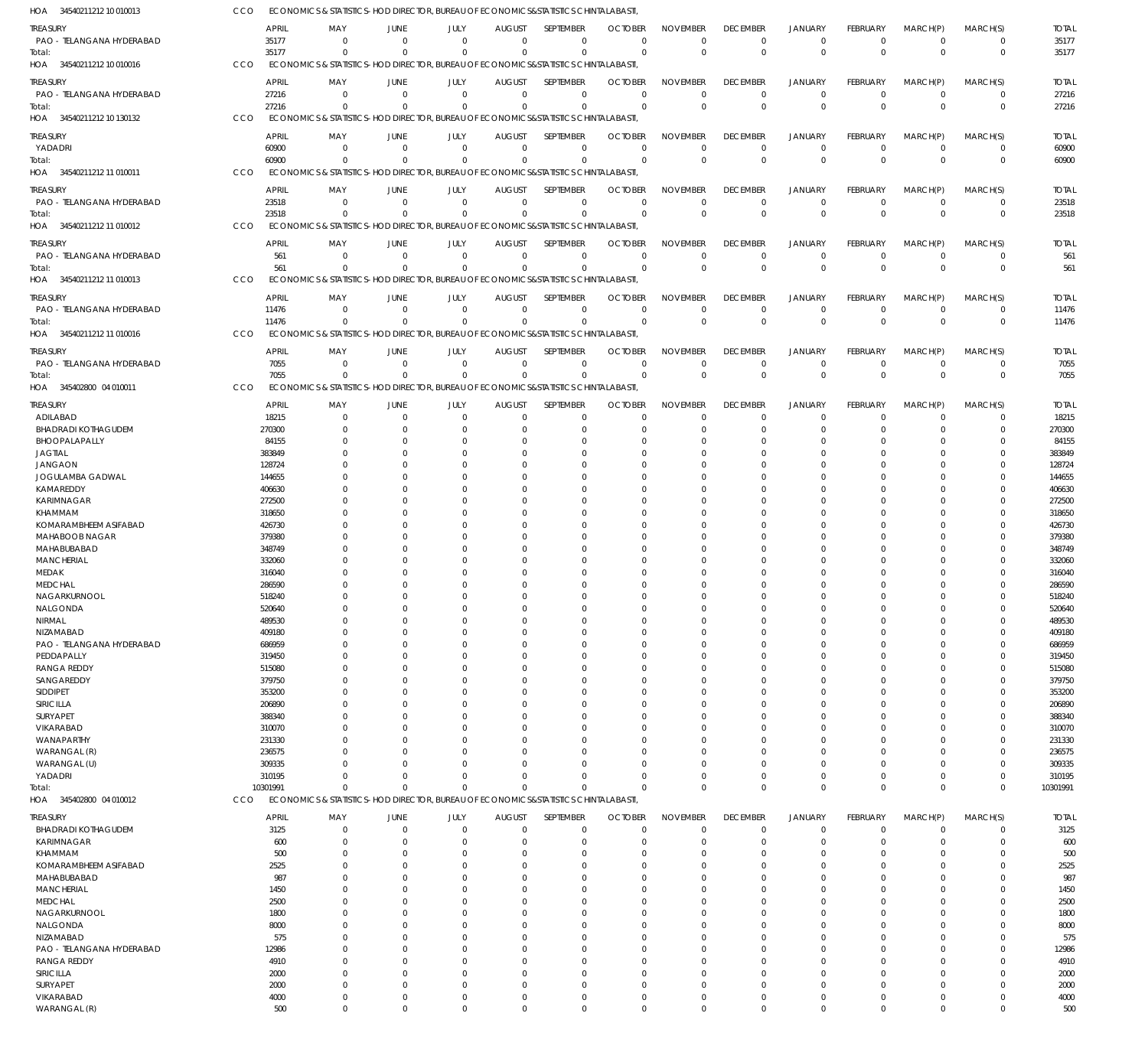| HOA<br>345402800 04 010012                  | CCO            |                                                                                   |                     | ECONOMICS & STATISTICS-HOD DIRECTOR, BUREAU OF ECONOMICS&STATISTICS CHINTALABASTI |                              |                             |                            |                                |                                |                                  |                         |                         |                         |                |
|---------------------------------------------|----------------|-----------------------------------------------------------------------------------|---------------------|-----------------------------------------------------------------------------------|------------------------------|-----------------------------|----------------------------|--------------------------------|--------------------------------|----------------------------------|-------------------------|-------------------------|-------------------------|----------------|
| <b>TREASURY</b>                             | <b>APRIL</b>   | MAY                                                                               | JUNE                | JULY                                                                              | <b>AUGUST</b>                | SEPTEMBER                   | <b>OCTOBER</b>             | <b>NOVEMBER</b>                | <b>DECEMBER</b>                | <b>JANUARY</b>                   | FEBRUARY                | MARCH(P)                | MARCH(S)                | <b>TOTAL</b>   |
| WARANGAL (U)                                | 2650           | $\overline{0}$                                                                    | $\mathbf 0$         | $\mathbf 0$                                                                       | $\mathbf 0$                  | $\overline{0}$              | $\overline{0}$             | $\overline{0}$                 | $\mathbf 0$                    | $\mathbf 0$                      | $\mathbf 0$             | $\overline{0}$          | $\mathbf 0$             | 2650           |
| Total:                                      | 51108          | $\overline{0}$                                                                    | $\mathbf 0$         | $\mathbf 0$                                                                       | $\Omega$                     | $\mathbf 0$                 | $\Omega$                   | $\mathbf 0$                    | $\mathbf 0$                    | $\overline{0}$                   | $\mathbf 0$             | $\mathbf 0$             | $\mathbf 0$             | 51108          |
| HOA 345402800 04 010013                     | CCO            | ECONOMICS & STATISTICS-HOD DIRECTOR, BUREAU OF ECONOMICS&STATISTICS CHINTALABASTI |                     |                                                                                   |                              |                             |                            |                                |                                |                                  |                         |                         |                         |                |
|                                             |                |                                                                                   |                     |                                                                                   |                              |                             |                            |                                |                                |                                  |                         |                         |                         |                |
| <b>TREASURY</b>                             | <b>APRIL</b>   | MAY                                                                               | JUNE                | JULY                                                                              | <b>AUGUST</b>                | SEPTEMBER                   | <b>OCTOBER</b>             | <b>NOVEMBER</b>                | <b>DECEMBER</b>                | <b>JANUARY</b>                   | FEBRUARY                | MARCH(P)                | MARCH(S)                | <b>TOTAL</b>   |
| ADILABAD                                    | 6993           | $\overline{0}$                                                                    | $\mathbf 0$         | $\overline{0}$                                                                    | $\mathbf 0$                  | $\overline{0}$              | $\mathbf 0$                | $\overline{0}$                 | $\mathbf 0$                    | $\overline{0}$                   | $\mathbf 0$             | $\mathbf 0$             | $\mathbf 0$             | 6993           |
| <b>BHADRADI KOTHAGUDEM</b>                  | 104168         | $\overline{0}$                                                                    | $\Omega$            | $\overline{0}$                                                                    | $\mathbf 0$                  | $\overline{0}$              | $\mathbf 0$                | $\mathbf 0$                    | $\mathbf 0$                    | $\mathbf 0$                      | $\mathbf 0$             | $\mathbf 0$             | $\mathsf 0$             | 104168         |
| BHOOPALAPALLY                               | 32366          | $\overline{0}$                                                                    | $\Omega$            | $\Omega$                                                                          | $\mathbf 0$                  | $\overline{0}$              | $\Omega$                   | $\mathbf 0$                    | $\mathbf 0$                    | $\mathbf 0$                      | $\mathbf 0$             | 0                       | $\mathbf 0$             | 32366          |
| <b>JAGTIAL</b>                              | 138836         | $\Omega$                                                                          | $\Omega$            | $\Omega$                                                                          | $\mathbf 0$                  | $\Omega$                    | $\Omega$                   | $\mathbf 0$                    | $\mathbf 0$                    | $\mathbf 0$                      | $\mathbf 0$             | $\mathbf 0$             | $\mathbf 0$             | 138836         |
| <b>JANGAON</b>                              | 49673          | $\overline{0}$                                                                    | $\Omega$            | $\Omega$                                                                          | $\Omega$                     | $\Omega$                    | $\Omega$                   | $\mathbf 0$                    | $\mathbf 0$                    | $\mathbf 0$                      | $\Omega$                | $\mathbf 0$             | $\mathbf 0$             | 49673          |
| JOGULAMBA GADWAL                            | 81410          | $\Omega$                                                                          | $\Omega$            | $\Omega$                                                                          | $\Omega$                     | $\Omega$                    | $\Omega$                   | $\Omega$                       | $\Omega$                       | $\Omega$                         | $\Omega$                | $\Omega$                | $\mathbf 0$             | 81410          |
| KAMAREDDY                                   | 157083         | $\Omega$                                                                          | $\Omega$            | $\Omega$                                                                          | $\Omega$                     | $\Omega$                    | $\Omega$                   | $\Omega$                       | $\Omega$                       | $\Omega$                         | $\Omega$                | $\Omega$                | $\mathbf 0$             | 157083         |
| KARIMNAGAR                                  | 105163         | $\Omega$                                                                          | $\Omega$            | $\Omega$                                                                          | $\Omega$                     | $\Omega$                    | $\Omega$                   | $\mathbf 0$                    | $\mathbf 0$                    | $\Omega$                         | $\Omega$                | $\mathbf 0$             | $\mathbf 0$             | 105163         |
| KHAMMAM                                     | 123085         | $\Omega$                                                                          | $\Omega$            | $\Omega$                                                                          | $\Omega$                     | $\Omega$                    | $\Omega$                   | $\Omega$                       | $\Omega$                       | $\Omega$                         | $\Omega$                | $\Omega$                | $\mathbf 0$             | 123085         |
| KOMARAMBHEEM ASIFABAD                       | 165082         | $\Omega$                                                                          | $\Omega$            | $\Omega$                                                                          | $\Omega$                     | $\Omega$                    | $\Omega$                   | $\mathbf 0$                    | $\mathbf 0$                    | $\Omega$                         | $\Omega$                | $\Omega$                | $\mathbf 0$             | 165082         |
| MAHABOOB NAGAR                              | 146421         | $\Omega$                                                                          | $\Omega$            | $\Omega$                                                                          | $\Omega$                     | $\Omega$                    | $\Omega$                   | $\Omega$                       | $\Omega$                       | $\Omega$                         | $\Omega$                | $\Omega$                | $\mathbf 0$             | 146421         |
| MAHABUBABAD                                 | 134786         | $\Omega$                                                                          | $\Omega$            | $\Omega$                                                                          | $\Omega$                     | $\Omega$                    | $\Omega$                   | $\Omega$                       | $\mathbf 0$                    | $\Omega$                         | $\Omega$                | $\Omega$                | $\mathbf 0$             | 134786         |
| MANCHERIAL                                  | 128045         | $\mathbf 0$                                                                       | $\Omega$            | $\Omega$                                                                          | $\Omega$                     | $\Omega$                    | $\Omega$                   | $\mathbf 0$                    | $\mathbf 0$                    | $\Omega$                         | $\Omega$                | $\Omega$                | $\mathbf 0$             | 128045         |
| MEDAK                                       | 122192         | $\Omega$                                                                          | $\Omega$            | $\Omega$                                                                          | $\Omega$                     | $\Omega$                    | $\Omega$                   | $\Omega$                       | $\Omega$                       | $\Omega$                         | $\Omega$                | $\Omega$                | $\mathbf 0$             | 122192         |
| <b>MEDCHAL</b>                              | 109072         | $\Omega$                                                                          | $\Omega$            | $\Omega$                                                                          | $\Omega$                     | $\Omega$                    | $\Omega$                   | $\Omega$                       | $\Omega$                       | $\Omega$                         | $\Omega$                | $\Omega$                | $\mathbf 0$             | 109072         |
| NAGARKURNOOL                                | 200198         | $\Omega$                                                                          | $\Omega$            | $\Omega$                                                                          | $\Omega$                     | $\Omega$                    | $\Omega$                   | $\mathbf 0$                    | $\mathbf 0$                    | $\Omega$                         | $\Omega$                | 0                       | $\mathbf 0$             | 200198         |
| NALGONDA                                    | 200897         | $\Omega$                                                                          | $\Omega$            | $\Omega$                                                                          | $\Omega$                     | $\Omega$                    | $\Omega$                   | $\Omega$                       | $\Omega$                       | $\Omega$                         | $\Omega$                | $\Omega$                | $\mathbf 0$             | 200897         |
| NIRMAL                                      | 189166         | $\Omega$                                                                          | $\Omega$            | $\Omega$                                                                          | $\Omega$                     | $\Omega$                    | $\Omega$                   | $\mathbf 0$                    | $\mathbf 0$                    | $\Omega$                         | $\Omega$                | $\mathbf 0$             | $\mathbf 0$             | 189166         |
| NIZAMABAD                                   | 157658         | $\Omega$                                                                          | $\Omega$            | $\Omega$                                                                          | $\Omega$                     | $\Omega$                    | $\Omega$                   | $\Omega$                       | $\Omega$                       | $\Omega$                         | $\Omega$                | $\Omega$                | $\mathbf 0$             | 157658         |
| PAO - TELANGANA HYDERABAD                   | 299127         | $\Omega$                                                                          | $\Omega$            | $\Omega$                                                                          | $\Omega$                     | $\Omega$                    | $\Omega$                   | $\mathbf 0$                    | $\mathbf 0$                    | $\Omega$                         | $\Omega$                | $\Omega$                | $\mathbf 0$             | 299127         |
| PEDDAPALLY                                  | 123091         | $\Omega$                                                                          | $\Omega$            | $\Omega$                                                                          | $\Omega$                     | $\Omega$                    | $\Omega$                   | $\mathbf 0$                    | $\Omega$                       | $\Omega$                         | $\Omega$                | $\Omega$                | $\mathbf 0$             | 123091         |
| <b>RANGA REDDY</b>                          | 198584         | $\Omega$                                                                          | $\Omega$            | $\Omega$                                                                          | $\Omega$                     | $\Omega$                    | $\Omega$                   | $\Omega$                       | $\Omega$                       | $\Omega$                         | $\Omega$                | $\Omega$                | $\mathbf 0$             | 198584         |
| SANGAREDDY                                  | 146271         | $\Omega$                                                                          | $\Omega$            | $\Omega$                                                                          | $\Omega$                     | $\Omega$                    | $\Omega$                   | $\Omega$                       | $\Omega$                       | $\Omega$                         | $\Omega$                | $\Omega$                | $\mathbf 0$             | 146271         |
| SIDDIPET                                    | 136365         | $\Omega$                                                                          | $\Omega$            | $\Omega$                                                                          | $\Omega$                     | $\Omega$                    | $\Omega$                   | $\mathbf 0$                    | $\mathbf 0$                    | $\Omega$                         | $\Omega$                | $\Omega$                | $\mathbf 0$             | 136365         |
| SIRICILLA                                   | 80094          | $\Omega$                                                                          | $\Omega$            | $\Omega$                                                                          | $\Omega$                     | $\Omega$                    | $\Omega$                   | $\Omega$                       | $\Omega$                       | $\Omega$                         | $\Omega$                | $\Omega$                | $\mathbf 0$             | 80094          |
| SURYAPET                                    | 149814         | $\Omega$                                                                          | $\Omega$            | $\Omega$                                                                          | $\Omega$                     | $\Omega$                    | $\Omega$                   | $\mathbf 0$                    | $\mathbf 0$                    | $\Omega$                         | $\Omega$                | $\mathbf 0$             | $\mathbf 0$             | 149814         |
| VIKARABAD                                   | 119708         | $\Omega$                                                                          | $\Omega$            | $\Omega$                                                                          | $\Omega$                     | $\Omega$                    | $\Omega$                   | $\Omega$                       | $\Omega$                       | $\Omega$                         | $\Omega$                | $\Omega$                | $\mathbf 0$             | 119708         |
| WANAPARTHY                                  | 89571          | $\Omega$                                                                          | $\Omega$            | $\Omega$                                                                          | $\Omega$                     | $\Omega$                    | $\Omega$                   | $\mathbf 0$                    | $\mathbf 0$                    | $\Omega$                         | $\Omega$                | $\Omega$                | $\mathbf 0$             | 89571          |
| WARANGAL (R)                                | 91184          | $\Omega$                                                                          | $\Omega$            | $\Omega$                                                                          | $\Omega$                     | $\Omega$                    | $\Omega$                   | $\mathbf 0$                    | $\mathbf 0$                    | $\Omega$                         | $\Omega$                | $\Omega$                | $\mathbf 0$             | 91184          |
| WARANGAL (U)                                | 119163         | $\Omega$                                                                          | $\Omega$            | $\Omega$                                                                          | $\Omega$                     | $\Omega$                    | $\Omega$                   | $\Omega$                       | $\mathbf 0$                    | $\Omega$                         | $\Omega$                | $\Omega$                | $\mathbf 0$             | 119163         |
| YADADRI                                     | 119616         | $\mathbf 0$                                                                       | $\Omega$            | $\overline{0}$                                                                    | $\mathbf 0$                  | $\Omega$                    | $\Omega$                   | $\Omega$                       | $\mathbf 0$                    | $\mathbf 0$                      | $\mathbf 0$             | $\mathbf 0$             | $\mathbf 0$             | 119616         |
| Total:                                      | 4024882        | $\Omega$                                                                          | $\Omega$            | $\Omega$                                                                          | $\Omega$                     | $\Omega$                    | $\Omega$                   | $\Omega$                       | $\mathbf 0$                    | $\Omega$                         | $\mathbf 0$             | $\Omega$                | $\mathbf 0$             | 4024882        |
| 345402800 04 010016<br>HOA                  | CCO            | ECONOMICS & STATISTICS-HOD DIRECTOR, BUREAU OF ECONOMICS&STATISTICS CHINTALABASTI |                     |                                                                                   |                              |                             |                            |                                |                                |                                  |                         |                         |                         |                |
|                                             |                |                                                                                   |                     |                                                                                   |                              |                             |                            |                                |                                |                                  |                         |                         |                         |                |
|                                             | <b>APRIL</b>   |                                                                                   |                     |                                                                                   |                              |                             |                            |                                |                                |                                  |                         |                         |                         |                |
| <b>TREASURY</b><br>ADILABAD                 |                | MAY<br>$\overline{0}$                                                             | JUNE<br>$\mathbf 0$ | JULY<br>$\overline{0}$                                                            | <b>AUGUST</b><br>$\mathbf 0$ | SEPTEMBER<br>$\overline{0}$ | <b>OCTOBER</b><br>$\Omega$ | <b>NOVEMBER</b><br>$\mathbf 0$ | <b>DECEMBER</b><br>$\mathbf 0$ | <b>JANUARY</b><br>$\overline{0}$ | FEBRUARY<br>$\mathbf 0$ | MARCH(P)<br>$\mathbf 0$ | MARCH(S)<br>$\mathbf 0$ | <b>TOTAL</b>   |
|                                             | 2164<br>43140  | $\overline{0}$                                                                    | $\Omega$            | $\mathbf 0$                                                                       | $\mathbf 0$                  | $\overline{0}$              | $\Omega$                   | $\mathbf 0$                    | $\mathbf 0$                    | $\mathbf 0$                      | $\mathbf 0$             | $\mathbf 0$             | $\mathbf 0$             | 2164<br>43140  |
| <b>BHADRADI KOTHAGUDEM</b><br>BHOOPALAPALLY | 10017          | $\Omega$                                                                          | $\Omega$            | $\Omega$                                                                          | $\Omega$                     | $\Omega$                    | $\Omega$                   | $\mathbf 0$                    | $\mathbf 0$                    | $\mathbf 0$                      | $\mathbf 0$             | $\Omega$                | $\mathbf 0$             | 10017          |
| JAGTIAL                                     |                | $\Omega$                                                                          | $\Omega$            | $\Omega$                                                                          | $\Omega$                     | $\Omega$                    | $\Omega$                   | $\mathbf 0$                    | $\mathbf 0$                    | $\Omega$                         | $\Omega$                | $\Omega$                | $\mathbf 0$             |                |
|                                             | 45539          | $\Omega$                                                                          | $\Omega$            | $\Omega$                                                                          | $\Omega$                     | $\Omega$                    | $\Omega$                   | $\Omega$                       | $\Omega$                       | $\Omega$                         | $\Omega$                | $\Omega$                | $\mathbf 0$             | 45539          |
| JANGAON                                     | 15374          | $\Omega$                                                                          | $\Omega$            | $\Omega$                                                                          | $\Omega$                     | $\Omega$                    | $\Omega$                   | $\Omega$                       | $\Omega$                       | $\Omega$                         | $\Omega$                | $\Omega$                | $\mathbf 0$             | 15374          |
| JOGULAMBA GADWAL<br>KAMAREDDY               | 20217<br>51329 | $\Omega$                                                                          | $\Omega$            | $\Omega$                                                                          | $\Omega$                     | $\Omega$                    | $\Omega$                   | $\Omega$                       | $\Omega$                       | $\Omega$                         | $\mathbf 0$             | $\mathbf 0$             | $\mathbf 0$             | 20217          |
|                                             | 36569          | $\Omega$                                                                          | $\Omega$            | $\Omega$                                                                          | $\Omega$                     | $\Omega$                    | $\Omega$                   | $\Omega$                       | $\Omega$                       | $\Omega$                         | $\Omega$                | $\Omega$                | $\mathbf 0$             | 51329          |
| <b>KARIMNAGAR</b><br>KHAMMAM                | 42885          | $\Omega$                                                                          | $\Omega$            | $\mathbf 0$                                                                       | $\Omega$                     | $\Omega$                    | $\Omega$                   | $\Omega$                       | $\mathbf 0$                    | $\Omega$                         | $\mathbf 0$             | $\mathbf 0$             | $\mathbf 0$             | 36569<br>42885 |
| KOMARAMBHEEM ASIFABAD                       | 60574          | $\overline{0}$                                                                    | $\Omega$            | $\mathbf 0$                                                                       | $\mathbf 0$                  | $\mathbf 0$                 | $\Omega$                   | $\mathbf 0$                    | $\mathbf 0$                    | $\mathbf 0$                      | $\mathbf 0$             | $\mathbf 0$             | $\mathbf 0$             | 60574          |
| MAHABOOB NAGAR                              |                | $\overline{0}$                                                                    | $\Omega$            | $\Omega$                                                                          | $\mathbf 0$                  | $\overline{0}$              | $\mathbf 0$                | $\mathbf 0$                    | $\mathbf 0$                    | $\mathbf 0$                      | $\mathbf 0$             | $\mathbf 0$             | $\mathbf 0$             |                |
| MAHABUBABAD                                 | 54593<br>45005 | $\mathbf 0$                                                                       | $\Omega$            | $\Omega$                                                                          | $\mathbf 0$                  | $\mathbf 0$                 | $\Omega$                   | $\mathbf 0$                    | $\mathbf 0$                    | $\mathbf 0$                      | $\Omega$                | 0                       | $\mathbf 0$             | 54593<br>45005 |
| MANCHERIAL                                  | 48604          | $\mathbf 0$                                                                       | $\Omega$            | $\Omega$                                                                          | $\Omega$                     | $\mathbf 0$                 | $\Omega$                   | $\mathbf 0$                    | $\mathbf 0$                    | 0                                | $\Omega$                | $\Omega$                | $\mathbf 0$             | 48604          |
| MEDAK                                       | 37817          | $\mathbf 0$                                                                       | $\Omega$            | $\Omega$                                                                          | $\Omega$                     | $\Omega$                    | $\Omega$                   | $\mathbf 0$                    | $\mathbf 0$                    | $\Omega$                         | $\Omega$                | $\Omega$                | $\mathbf 0$             | 37817          |
| <b>MEDCHAL</b>                              | 85527          | $\Omega$                                                                          | $\Omega$            | $\Omega$                                                                          | $\Omega$                     | $\Omega$                    | $\Omega$                   | $\mathbf 0$                    | $\Omega$                       | $\Omega$                         | $\Omega$                | $\Omega$                | $\mathbf 0$             | 85527          |
| NAGARKURNOOL                                | 67958          | $\Omega$                                                                          | O                   | $\Omega$                                                                          | $\mathbf 0$                  | $\Omega$                    | $\Omega$                   | $\mathbf 0$                    | $\mathbf 0$                    | 0                                | $\Omega$                | $\Omega$                | $\mathbf 0$             | 67958          |
| NALGONDA                                    | 65921          | $\Omega$                                                                          | $\Omega$            | $\Omega$                                                                          | $\Omega$                     | $\Omega$                    | $\Omega$                   | $\Omega$                       | $\Omega$                       | $\Omega$                         | $\Omega$                | $\Omega$                | $\mathbf 0$             | 65921          |
| NIRMAL                                      | 60632          | $\mathbf 0$                                                                       | O                   | $\Omega$                                                                          | $\mathbf 0$                  | $\mathbf 0$                 | $\Omega$                   | $\mathbf 0$                    | $\mathbf 0$                    | 0                                | $\Omega$                | 0                       | $\mathbf 0$             | 60632          |
| NIZAMABAD                                   | 55921          | $\Omega$                                                                          | <sup>0</sup>        | $\Omega$                                                                          | $\Omega$                     | $\Omega$                    | $\Omega$                   | $\Omega$                       | $\Omega$                       | $\Omega$                         | $\Omega$                | $\Omega$                | $\mathbf 0$             | 55921          |
| PAO - TELANGANA HYDERABAD                   | 200668         | $\Omega$                                                                          | O                   | $\Omega$                                                                          | $\Omega$                     | $\Omega$                    | $\Omega$                   | $\mathbf 0$                    | $\mathbf 0$                    | $\Omega$                         | $\Omega$                | $\Omega$                | $\mathbf 0$             | 200668         |
| PEDDAPALLY                                  | 46573          | $\Omega$                                                                          | $\Omega$            | $\Omega$                                                                          | $\Omega$                     | $\Omega$                    | $\Omega$                   | $\mathbf 0$                    | $\Omega$                       | $\Omega$                         | $\Omega$                | $\Omega$                | $\mathbf 0$             | 46573          |
| <b>RANGA REDDY</b>                          | 103305         | $\Omega$                                                                          | O                   | $\Omega$                                                                          | $\Omega$                     | $\Omega$                    | $\Omega$                   | $\Omega$                       | $\Omega$                       | $\Omega$                         | $\Omega$                | $\Omega$                | $\mathbf 0$             | 103305         |
| SANGAREDDY                                  | 49753          | $\Omega$                                                                          | $\Omega$            | $\Omega$                                                                          | $\Omega$                     | $\Omega$                    | $\Omega$                   | $\mathbf 0$                    | $\Omega$                       | $\Omega$                         | $\Omega$                | $\Omega$                | $\mathbf 0$             | 49753          |
| SIDDIPET                                    | 43058          | $\Omega$                                                                          | O                   | $\Omega$                                                                          | $\mathbf 0$                  | $\Omega$                    | $\Omega$                   | $\mathbf 0$                    | $\mathbf 0$                    | $\Omega$                         | $\Omega$                | $\Omega$                | $\mathbf 0$             | 43058          |
| SIRICILLA                                   | 25417          | $\Omega$                                                                          | $\Omega$            | $\Omega$                                                                          | $\Omega$                     | $\Omega$                    | $\Omega$                   | $\Omega$                       | $\Omega$                       | $\Omega$                         | $\Omega$                | $\Omega$                | $\mathbf 0$             | 25417          |
| SURYAPET                                    | 48567          | 0                                                                                 | O                   | $\Omega$                                                                          | $\mathbf 0$                  | $\Omega$                    | $\Omega$                   | $\mathbf 0$                    | $\mathbf 0$                    | $\Omega$                         | $\Omega$                | 0                       | $\mathbf 0$             | 48567          |
| VIKARABAD                                   | 40231          | $\Omega$                                                                          | <sup>0</sup>        | $\Omega$                                                                          | $\Omega$                     | $\Omega$                    | $\Omega$                   | $\Omega$                       | $\Omega$                       | $\Omega$                         | $\Omega$                | $\Omega$                | $\mathbf 0$             | 40231          |
| WANAPARTHY                                  | 27722          | $\Omega$                                                                          | O                   | $\Omega$                                                                          | $\Omega$                     | $\Omega$                    | $\Omega$                   | $\mathbf 0$                    | $\mathbf 0$                    | $\Omega$                         | $\Omega$                | $\Omega$                | $\mathbf 0$             | 27722          |
| WARANGAL (R)                                | 32770          | $\Omega$                                                                          | $\Omega$            | $\Omega$                                                                          | $\Omega$                     | $\Omega$                    | $\Omega$                   | $\mathbf 0$                    | $\Omega$                       | $\Omega$                         | $\Omega$                | $\Omega$                | $\mathbf 0$             | 32770          |
| WARANGAL (U)                                | 57440          | $\Omega$                                                                          | $\Omega$            | $\Omega$                                                                          | $\mathbf 0$                  | $\Omega$                    | $\Omega$                   | $\mathbf 0$                    | $\mathbf 0$                    | $\Omega$                         | $\Omega$                | $\Omega$                | $\mathbf 0$             | 57440          |
| YADADRI                                     | 37874          | $\Omega$                                                                          | $\Omega$            | $\overline{0}$                                                                    | $\mathbf 0$                  | $\mathbf 0$                 | $\Omega$                   | $\mathbf 0$                    | $\mathbf 0$                    | $\mathbf 0$                      | $\mathbf 0$             | $\mathbf 0$             | $\mathbf 0$             | 37874          |
| Total:                                      | 1563164        | $\Omega$                                                                          | $\Omega$            | $\Omega$                                                                          | $\Omega$                     | $\Omega$                    | $\Omega$                   | $\mathbf 0$                    | $\mathbf 0$                    | $\mathbf 0$                      | $\mathbf 0$             | $\mathbf 0$             | $\mathbf 0$             | 1563164        |
| HOA 345402800 04 110114                     | CCO            | ECONOMICS & STATISTICS-HOD DIRECTOR, BUREAU OF ECONOMICS&STATISTICS CHINTALABASTI |                     |                                                                                   |                              |                             |                            |                                |                                |                                  |                         |                         |                         |                |
|                                             |                |                                                                                   |                     |                                                                                   |                              |                             |                            |                                |                                |                                  |                         |                         |                         |                |
| <b>TREASURY</b>                             | <b>APRIL</b>   | MAY                                                                               | JUNE                | JULY                                                                              | <b>AUGUST</b>                | SEPTEMBER                   | <b>OCTOBER</b>             | <b>NOVEMBER</b>                | <b>DECEMBER</b>                | <b>JANUARY</b>                   | FEBRUARY                | MARCH(P)                | MARCH(S)                | <b>TOTAL</b>   |
| NAGARKURNOOL                                | 25100          | $\overline{0}$                                                                    | $\mathbf 0$         | $\overline{0}$                                                                    | $\mathbf 0$                  | $\overline{0}$              | $\mathbf 0$                | $\mathbf 0$                    | $\mathbf 0$                    | $\mathbf 0$                      | $\mathbf 0$             | $\mathbf 0$             | $\mathbf 0$             | 25100          |
| YADADRI                                     | 94100          | $\overline{0}$                                                                    | $\mathbf 0$         | $\overline{0}$                                                                    | $\mathbf 0$                  | $\overline{0}$              | $\mathbf 0$                | $\mathbf 0$                    | $\mathbf 0$                    | $\mathbf 0$                      | $\mathbf 0$             | $\mathbf 0$             | $\mathsf 0$             | 94100          |
| Total:                                      | 119200         | $\Omega$                                                                          | $\Omega$            | $\Omega$                                                                          | $\Omega$                     | $\overline{0}$              | $\mathbf 0$                | $\mathbf 0$                    | $\mathbf 0$                    | $\overline{0}$                   | $\mathbf 0$             | $\mathbf 0$             | $\mathbf 0$             | 119200         |
| 34540280025 04 280284<br>HOA                | CCO            | ECONOMICS & STATISTICS-HOD DIRECTOR, BUREAU OF ECONOMICS&STATISTICS CHINTALABASTI |                     |                                                                                   |                              |                             |                            |                                |                                |                                  |                         |                         |                         |                |
| <b>TREASURY</b>                             | <b>APRIL</b>   | MAY                                                                               | JUNE                | JULY                                                                              | <b>AUGUST</b>                | SEPTEMBER                   | <b>OCTOBER</b>             | <b>NOVEMBER</b>                | <b>DECEMBER</b>                | JANUARY                          | FEBRUARY                | MARCH(P)                | MARCH(S)                | <b>TOTAL</b>   |
| JANGAON                                     | 58884          | $\overline{0}$                                                                    | $\mathbf 0$         | $\overline{0}$                                                                    | $\mathbf 0$                  | $\overline{0}$              | $\mathbf 0$                | $\mathbf 0$                    | $\mathbf 0$                    | $\mathbf 0$                      | $\mathbf 0$             | $\mathbf 0$             | $\mathbf 0$             | 58884<br>58884 |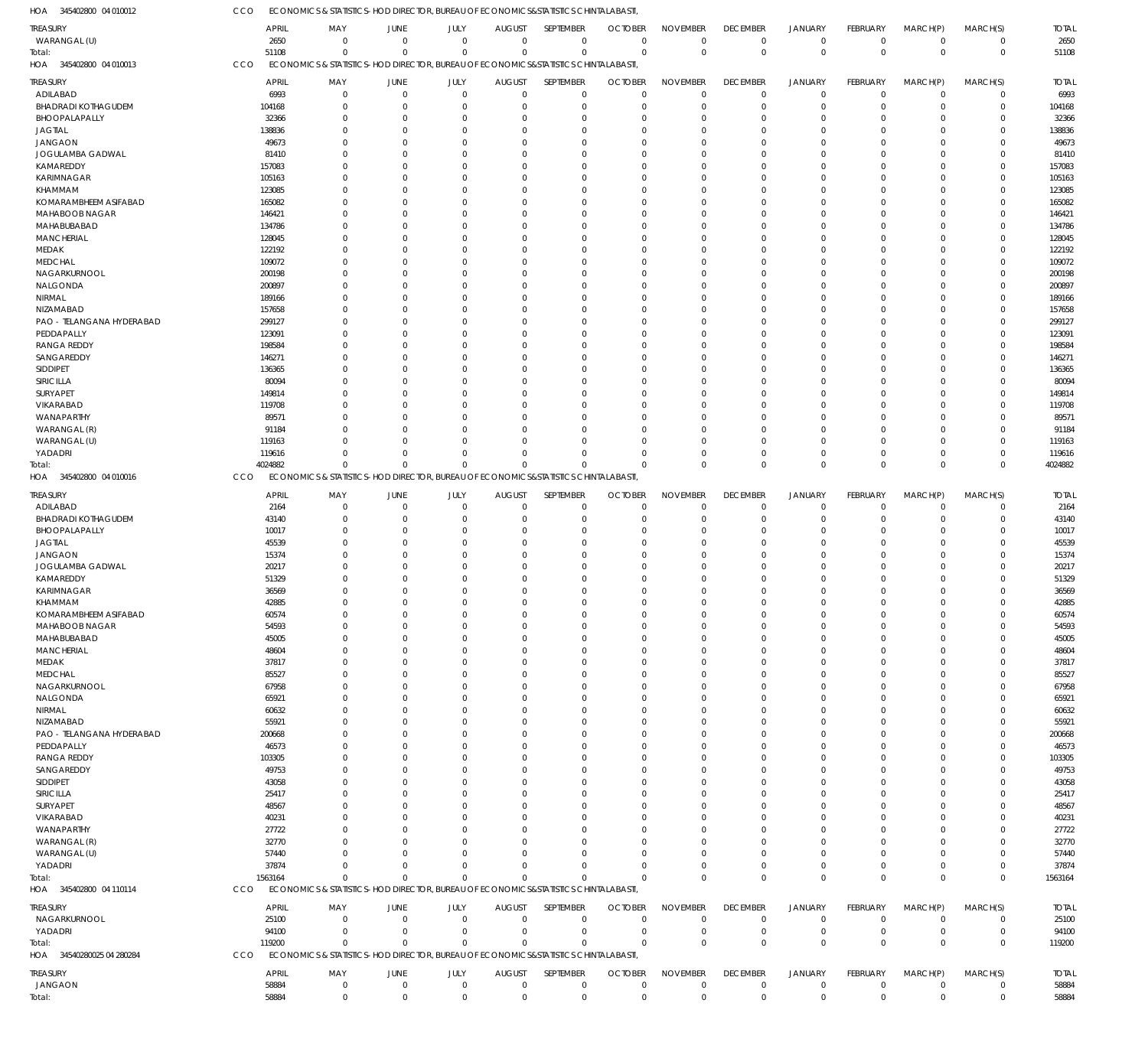| HOA<br>345600001 01 010011             | CCO                  | CIVIL SUPPLIES - HOD COMMISSIONER OF CIVIL SUPPLIES CIVIL SUPPLIES BHAVAN, SOMAJIGUDA |                               |                         |                               |                            |                                              |                                |                                |                               |                             |                               |                         |                      |
|----------------------------------------|----------------------|---------------------------------------------------------------------------------------|-------------------------------|-------------------------|-------------------------------|----------------------------|----------------------------------------------|--------------------------------|--------------------------------|-------------------------------|-----------------------------|-------------------------------|-------------------------|----------------------|
| <b>TREASURY</b>                        | APRIL                | MAY                                                                                   | <b>JUNE</b>                   | JULY                    | <b>AUGUST</b>                 | SEPTEMBER                  | <b>OCTOBER</b>                               | <b>NOVEMBER</b>                | <b>DECEMBER</b>                | <b>JANUARY</b>                | <b>FEBRUARY</b>             | MARCH(P)                      | MARCH(S)                | <b>TOTAL</b>         |
| PAO - TELANGANA HYDERABAD              | 1313240              | $\mathbf{0}$                                                                          | $\overline{0}$                | $\mathbf 0$             | $\mathbf{0}$                  |                            | $\mathbf 0$<br>$\mathbf 0$                   | $\mathbf 0$                    | $\mathbf 0$                    | $\mathbf 0$                   | $\Omega$                    | $^{\circ}$                    | $\mathbf 0$             | 1313240              |
| Total:                                 | 1313240              | $\Omega$                                                                              | $\overline{0}$                | $\Omega$                | $\Omega$                      |                            | $\mathbf 0$<br>$\Omega$                      | $\mathbf 0$                    | $\Omega$                       | $\Omega$                      | $\Omega$                    | $\mathbf{0}$                  | $\mathbf 0$             | 1313240              |
| HOA 345600001 01 010012                | CCO                  | CIVIL SUPPLIES - HOD COMMISSIONER OF CIVIL SUPPLIES CIVIL SUPPLIES BHAVAN, SOMAJIGUDA |                               |                         |                               |                            |                                              |                                |                                |                               |                             |                               |                         |                      |
| <b>TREASURY</b>                        | <b>APRIL</b>         | MAY                                                                                   | <b>JUNE</b>                   | JULY                    | <b>AUGUST</b>                 | <b>SEPTEMBER</b>           | <b>OCTOBER</b>                               | <b>NOVEMBER</b>                | <b>DECEMBER</b>                | <b>JANUARY</b>                | <b>FEBRUARY</b>             | MARCH(P)                      | MARCH(S)                | <b>TOTAL</b>         |
| PAO - TELANGANA HYDERABAD              | 30300                | $\overline{0}$                                                                        | $\overline{0}$                | $\mathbf 0$             | $\mathbf{0}$                  |                            | $\mathbf 0$<br>$\overline{0}$                | $\mathbf 0$                    | $^{\circ}$                     | $\mathbf 0$                   | $\mathbf 0$                 | $^{\circ}$                    | 0                       | 30300                |
| Total:                                 | 30300                | $\Omega$                                                                              | $\Omega$                      | $\Omega$                | $\mathbf 0$                   |                            | $\mathbf 0$<br>$\overline{0}$                | $\mathbf 0$                    | $\Omega$                       | $\Omega$                      | $\Omega$                    | $\Omega$                      | $\mathbf{0}$            | 30300                |
| 345600001 01 010013<br>HOA             | CCO                  | CIVIL SUPPLIES - HOD COMMISSIONER OF CIVIL SUPPLIES CIVIL SUPPLIES BHAVAN, SOMAJIGUDA |                               |                         |                               |                            |                                              |                                |                                |                               |                             |                               |                         |                      |
| treasury                               | <b>APRIL</b>         | MAY                                                                                   | <b>JUNE</b>                   | JULY                    | <b>AUGUST</b>                 | SEPTEMBER                  | <b>OCTOBER</b>                               | <b>NOVEMBER</b>                | <b>DECEMBER</b>                | <b>JANUARY</b>                | FEBRUARY                    | MARCH(P)                      | MARCH(S)                | <b>TOTAL</b>         |
| PAO - TELANGANA HYDERABAD              | 504279               | $\mathbf{0}$                                                                          | $\overline{0}$                | $\mathbf 0$             | $\mathbf 0$                   |                            | $\mathbf 0$<br>$\Omega$                      | $\mathbf 0$                    | $\mathbf 0$                    | $\mathbf 0$                   | $\Omega$                    | $\Omega$                      | $\mathbf 0$             | 504279               |
| Total:                                 | 504279               | $\Omega$                                                                              | $\Omega$                      | $\mathbf 0$             | $\mathbf 0$                   |                            | $\mathbf 0$<br>$\overline{0}$                | $\mathbf 0$                    | $\Omega$                       | $\mathbf 0$                   | $\Omega$                    | $\Omega$                      | $\mathbf 0$             | 504279               |
| 345600001 01 010016<br>HOA             | CCO                  | CIVIL SUPPLIES - HOD COMMISSIONER OF CIVIL SUPPLIES CIVIL SUPPLIES BHAVAN, SOMAJIGUDA |                               |                         |                               |                            |                                              |                                |                                |                               |                             |                               |                         |                      |
| <b>TREASURY</b>                        | <b>APRIL</b>         | MAY                                                                                   | <b>JUNE</b>                   | JULY                    | <b>AUGUST</b>                 | SEPTEMBER                  | <b>OCTOBER</b>                               | <b>NOVEMBER</b>                | <b>DECEMBER</b>                | <b>JANUARY</b>                | <b>FEBRUARY</b>             | MARCH(P)                      | MARCH(S)                | <b>TOTAL</b>         |
| PAO - TELANGANA HYDERABAD              | 380822               | $\mathbf 0$                                                                           | $\overline{0}$                | $\mathbf 0$             | $\overline{0}$                | $\mathbf 0$                | $\overline{0}$                               | $\mathbf 0$                    | $\overline{0}$                 | $\mathbf 0$                   | $^{\circ}$                  | $\overline{0}$                | $\mathbf 0$             | 380822               |
| Total:                                 | 380822               | $\Omega$                                                                              | $\overline{0}$                | $\mathbf 0$             | $\mathbf{0}$                  |                            | $\mathbf 0$<br>$\Omega$                      | $\mathbf 0$                    | $\Omega$                       | $\mathbf{0}$                  | $\Omega$                    | $\Omega$                      | $\mathbf{0}$            | 380822               |
| HOA 345600001 01 130131                | CCO                  | CIVIL SUPPLIES - HOD COMMISSIONER OF CIVIL SUPPLIES CIVIL SUPPLIES BHAVAN, SOMAJIGUDA |                               |                         |                               |                            |                                              |                                |                                |                               |                             |                               |                         |                      |
|                                        |                      |                                                                                       |                               |                         |                               |                            |                                              |                                |                                |                               |                             |                               |                         |                      |
| TREASURY<br>PAO - TELANGANA HYDERABAD  | <b>APRIL</b><br>5539 | MAY<br>$\mathbf{0}$                                                                   | <b>JUNE</b><br>$\overline{0}$ | JULY<br>$\mathbf 0$     | <b>AUGUST</b><br>$\mathbf{0}$ | SEPTEMBER                  | <b>OCTOBER</b><br>$\mathbf 0$<br>$^{\circ}$  | <b>NOVEMBER</b><br>$\mathbf 0$ | <b>DECEMBER</b><br>$\mathbf 0$ | <b>JANUARY</b><br>$\mathbf 0$ | <b>FEBRUARY</b><br>$\Omega$ | MARCH(P)<br>$^{\circ}$        | MARCH(S)<br>$\mathbf 0$ | <b>TOTAL</b><br>5539 |
| Total:                                 | 5539                 | $\Omega$                                                                              | $\Omega$                      | $\Omega$                | $\Omega$                      | $\mathbf 0$                | $\Omega$                                     | $\mathbf 0$                    | $\Omega$                       | $\Omega$                      | $\Omega$                    | $\Omega$                      | $\mathbf 0$             | 5539                 |
| 345600001 03 010011<br>HOA             | CCO                  | CIVIL SUPPLIES - HOD COMMISSIONER OF CIVIL SUPPLIES CIVIL SUPPLIES BHAVAN, SOMAJIGUDA |                               |                         |                               |                            |                                              |                                |                                |                               |                             |                               |                         |                      |
|                                        |                      |                                                                                       |                               |                         |                               |                            |                                              |                                |                                |                               |                             |                               |                         |                      |
| <b>TREASURY</b>                        | <b>APRIL</b>         | MAY                                                                                   | <b>JUNE</b>                   | JULY                    | <b>AUGUST</b>                 | SEPTEMBER                  | <b>OCTOBER</b>                               | <b>NOVEMBER</b>                | <b>DECEMBER</b>                | <b>JANUARY</b>                | FEBRUARY                    | MARCH(P)                      | MARCH(S)                | <b>TOTAL</b>         |
| ADILABAD<br><b>BHADRADI KOTHAGUDEM</b> | 436490               | $\mathbf 0$                                                                           | $\overline{0}$                | $\mathbf 0$             | $\mathbf 0$                   | $\mathbf 0$                | $^{\circ}$                                   | $\mathbf 0$                    | $^{\circ}$                     | $\Omega$                      | $\Omega$                    | $\Omega$                      | $\mathbf 0$             | 436490               |
| BHOOPALAPALLY                          | 426251<br>181270     | 0<br>0                                                                                | $\overline{0}$<br>$\Omega$    | $\Omega$<br>O           | 0<br>0                        | $\mathbf 0$                | -0<br>0<br>$\Omega$                          | $\mathbf 0$<br>$\Omega$        | 0<br>$\Omega$                  | $\mathbf 0$<br>$\Omega$       |                             | $\Omega$<br>$\Omega$          | $\mathbf 0$<br>$\Omega$ | 426251<br>181270     |
| HYDERABAD URBAN                        | $-25115$             | 0                                                                                     | $\Omega$                      | 0                       | $\Omega$                      | $\mathbf 0$                | $\Omega$                                     | $\Omega$                       | $\Omega$                       | $\Omega$                      |                             | $\Omega$                      | $\Omega$                | $-25115$             |
| <b>JAGTIAL</b>                         | 276925               | U                                                                                     | $\Omega$                      | O                       | $\Omega$                      | $\mathbf 0$                | $\Omega$                                     | $\Omega$                       | $\Omega$                       | $\Omega$                      |                             | $\Omega$                      | $\Omega$                | 276925               |
| <b>JANGAON</b>                         | 188670               | U                                                                                     | $\Omega$                      | O                       | $\Omega$                      | $\mathbf 0$                | 0                                            | $\Omega$                       | $\Omega$                       | $\Omega$                      |                             | $\Omega$                      | $\Omega$                | 188670               |
| JOGULAMBA GADWAL                       | 206570               |                                                                                       | $\Omega$                      | O                       | 0                             | 0                          | $\Omega$                                     | $\Omega$                       | $\Omega$                       | $\Omega$                      |                             | $\Omega$                      | $\Omega$                | 206570               |
| KAMAREDDY                              | 355271               | 0                                                                                     | $\Omega$                      | O                       | $\Omega$                      | $\mathbf 0$                | $\Omega$                                     | $\Omega$                       | $\Omega$                       | $\Omega$                      |                             | $\Omega$                      | $\Omega$                | 355271               |
| KARIMNAGAR                             | 438479               |                                                                                       | $\Omega$                      | O                       | $\Omega$                      | $\Omega$                   | $\Omega$                                     | $\Omega$                       | $\Omega$                       | $\Omega$                      |                             | $\Omega$                      | $\Omega$                | 438479               |
| KHAMMAM                                | 327240               |                                                                                       | $\Omega$                      | O                       | $\Omega$                      | $\mathbf 0$                | $\Omega$                                     | $\Omega$                       | $\Omega$                       | $\Omega$                      |                             | $\Omega$                      | $\Omega$                | 327240               |
| KOMARAMBHEEM ASIFABAD                  | 223750               |                                                                                       | $\Omega$                      | O                       | 0                             | 0                          | $\Omega$                                     | $\mathbf 0$                    | $\Omega$                       | $\Omega$                      |                             | $\Omega$                      | $\Omega$                | 223750               |
| MAHABOOB NAGAR                         | 769930               | U                                                                                     | $\Omega$                      | O                       | $\Omega$                      | $\mathbf 0$                | $\Omega$                                     | $\Omega$                       | $\Omega$                       | $\Omega$                      |                             | $\Omega$                      | 0                       | 769930               |
| MAHABUBABAD                            | 146938               |                                                                                       | $\Omega$                      | O                       | 0                             | $\Omega$                   | $\Omega$                                     | $\Omega$                       | $\Omega$                       | $\Omega$                      |                             | $\Omega$                      | $\Omega$                | 146938               |
| <b>MANCHERIAL</b>                      | 208980               | 0                                                                                     | $\Omega$                      | O                       | $\Omega$                      | $\mathbf 0$                | $\Omega$                                     | $\mathbf 0$                    | $\Omega$                       | $\Omega$                      |                             | $\Omega$                      | 0                       | 208980               |
| MEDAK                                  | 83560                |                                                                                       | $\Omega$                      |                         | 0                             | 0                          | $\Omega$                                     | $\Omega$                       | $\Omega$                       | $\Omega$                      |                             | $\Omega$                      | $\Omega$                | 83560                |
| <b>MEDCHAL</b><br>NAGARKURNOOL         | 417505<br>150170     | N                                                                                     | $\Omega$<br>$\Omega$          | O<br>O                  | $\Omega$<br>0                 | $\mathbf 0$<br>0           | $\Omega$<br>$\Omega$                         | $\Omega$<br>$\Omega$           | $\Omega$<br>$\Omega$           | $\Omega$<br>$\Omega$          |                             | $\Omega$<br>$\Omega$          | $\Omega$<br>$\Omega$    | 417505<br>150170     |
| NALGONDA                               | 691675               | N                                                                                     | $\Omega$                      | O                       | 0                             | $\mathbf 0$                | 0                                            | $\Omega$                       | $\Omega$                       | $\Omega$                      |                             | $\Omega$                      | $\Omega$                | 691675               |
| NIRMAL                                 | 320710               |                                                                                       | $\Omega$                      | O                       | 0                             | $\Omega$                   | $\Omega$                                     | $\Omega$                       | $\Omega$                       | $\Omega$                      |                             | $\Omega$                      | $\Omega$                | 320710               |
| NIZAMABAD                              | 666314               |                                                                                       | $\Omega$                      | O                       | $\Omega$                      | $\mathbf 0$                | $\Omega$                                     | $\mathbf 0$                    | $\Omega$                       | $\Omega$                      |                             | $\Omega$                      | 0                       | 666314               |
| PAO - TELANGANA HYDERABAD              | 4368694              |                                                                                       | $\Omega$                      | O                       | $\Omega$                      | $\mathbf 0$                | $\Omega$                                     | $\Omega$                       | $\Omega$                       | $\Omega$                      |                             | $\Omega$                      | $\Omega$                | 4368694              |
| PEDDAPALLY                             | 258362               |                                                                                       | $\Omega$                      | O                       | $\Omega$                      | $\mathbf 0$                | 0                                            | $\Omega$                       | $\Omega$                       | $\Omega$                      |                             | $\Omega$                      | $\Omega$                | 258362               |
| <b>RANGA REDDY</b>                     | 523065               |                                                                                       | $\Omega$                      | O                       | $\Omega$                      | $\mathbf 0$                | $\Omega$                                     | $\Omega$                       | $\Omega$                       | $\Omega$                      |                             | $\Omega$                      | $\Omega$                | 523065               |
| SANGAREDDY                             | 591847               | 0                                                                                     | $\Omega$                      | O                       | $\Omega$                      | $\mathbf 0$                | -0                                           | $\mathbf 0$                    | $\Omega$                       | $\Omega$                      |                             | $\Omega$                      | 0                       | 591847               |
| SIDDIPET                               | 112260               | $\Omega$                                                                              | $\Omega$                      | $\Omega$                | $\Omega$                      |                            | $\mathbf 0$<br>$\Omega$                      | $\Omega$                       | $\Omega$                       | $\Omega$                      | $\Omega$                    | $\Omega$                      | $\Omega$                | 112260               |
| SIRICILLA                              | 150280               | 0                                                                                     | 0                             |                         |                               | 0                          | -0                                           |                                |                                |                               |                             | $\Omega$                      | 0                       | 150280               |
| SURYAPET                               | 375766               | $\Omega$                                                                              | $\Omega$                      |                         | 0                             | $\mathbf 0$                | -0                                           | $\Omega$                       | $\Omega$                       | $\Omega$                      |                             | $\Omega$                      | 0                       | 375766               |
| VIKARABAD                              | 349720               | 0                                                                                     | $\Omega$                      | O                       | 0                             | $\mathbf 0$                | -0                                           | $\mathbf 0$                    | $\Omega$                       | $\Omega$                      |                             | $\Omega$                      | 0                       | 349720               |
| WANAPARTHY                             | 177880               |                                                                                       | $\Omega$                      |                         | C                             | 0                          | $\Omega$                                     | $\Omega$                       | $\Omega$                       |                               |                             |                               | 0                       | 177880               |
| WARANGAL (R)                           | 293245               | 0                                                                                     | $\Omega$<br>$\Omega$          |                         | 0                             | 0<br>$\Omega$              | -0<br>$\Omega$                               | 0<br>$\Omega$                  | $\Omega$<br>$\Omega$           | $\Omega$<br>$\Omega$          |                             | $\Omega$<br>$\Omega$          | 0<br>0                  | 293245               |
| WARANGAL (U)<br>YADADRI                | 453970<br>229050     | 0                                                                                     | $\Omega$                      | 0                       | $\Omega$<br>$\Omega$          | $\mathbf 0$                | -0                                           | 0                              | $\Omega$                       | $\Omega$                      |                             | $\Omega$                      | 0                       | 453970<br>229050     |
| Total:                                 | 14375722             | $\Omega$                                                                              | $\overline{0}$                | $\Omega$                | $\mathbf 0$                   | $\mathbf 0$                | $\Omega$                                     | $\Omega$                       | $\Omega$                       | $\Omega$                      | $\Omega$                    | $\Omega$                      | $\mathbf 0$             | 14375722             |
| HOA 345600001 03 010012                | CCO                  | CIVIL SUPPLIES - HOD COMMISSIONER OF CIVIL SUPPLIES CIVIL SUPPLIES BHAVAN, SOMAJIGUDA |                               |                         |                               |                            |                                              |                                |                                |                               |                             |                               |                         |                      |
|                                        |                      |                                                                                       |                               |                         |                               |                            |                                              |                                |                                |                               |                             |                               |                         |                      |
| TREASURY                               | <b>APRIL</b>         | MAY                                                                                   | JUNE                          | JULY                    | <b>AUGUST</b>                 | SEPTEMBER                  | <b>OCTOBER</b>                               | <b>NOVEMBER</b>                | <b>DECEMBER</b>                | <b>JANUARY</b>                | FEBRUARY                    | MARCH(P)                      | MARCH(S)                | <b>TOTAL</b>         |
| <b>BHADRADI KOTHAGUDEM</b>             | 5605                 | $\mathbf 0$                                                                           | $\overline{0}$                | $\mathbf 0$             | $\mathbf 0$                   | $\mathbf 0$                | $^{\circ}$                                   | $\mathbf 0$                    | $\mathbf 0$                    | $\mathbf 0$                   | $\Omega$                    | $\Omega$                      | $\mathbf 0$             | 5605                 |
| KARIMNAGAR                             | 3750                 | $\Omega$                                                                              | $\Omega$<br>$\overline{0}$    | $\Omega$<br>0           | 0<br>$\Omega$                 | $\mathbf 0$<br>$\mathbf 0$ | $^{\circ}$                                   | $\mathbf 0$<br>$\Omega$        | $\Omega$<br>$\Omega$           | $\Omega$<br>$\Omega$          | $\Omega$                    | $\Omega$<br>$\Omega$          | $\mathbf 0$<br>0        | 3750                 |
| KHAMMAM<br><b>MEDCHAL</b>              | 3270<br>2800         | 0<br>0                                                                                | $\Omega$                      | O                       | 0                             | $\mathbf 0$                | 0<br>-0                                      | $\Omega$                       | $\Omega$                       | $\Omega$                      |                             | $\Omega$                      | $\Omega$                | 3270<br>2800         |
| NIZAMABAD                              | 7554                 | N                                                                                     | $\Omega$                      |                         | 0                             | 0                          | 0                                            | $\Omega$                       | $\Omega$                       | $\Omega$                      |                             | $\Omega$                      | 0                       | 7554                 |
| PAO - TELANGANA HYDERABAD              | 123700               | U                                                                                     | $\Omega$                      | O                       | 0                             | $\Omega$                   | $\Omega$                                     | $\Omega$                       | $\Omega$                       | $\Omega$                      |                             | $\Omega$                      | 0                       | 123700               |
| <b>RANGA REDDY</b>                     | 11000                |                                                                                       | $\Omega$                      |                         | 0                             | 0                          | 0                                            | $\Omega$                       | $\Omega$                       | -0                            |                             | $\Omega$                      | 0                       | 11000                |
| SANGAREDDY                             | 4700                 | <sup>0</sup>                                                                          | $\Omega$                      | O                       | <sup>0</sup>                  | $\Omega$                   | -0                                           | $\Omega$                       | $\Omega$                       | $\Omega$                      |                             | $\Omega$                      | 0                       | 4700                 |
| SIRICILLA                              | 4000                 |                                                                                       | $\Omega$                      |                         | 0                             | $\Omega$                   | 0                                            | $\Omega$                       | $\Omega$                       | $\Omega$                      |                             | $\Omega$                      | 0                       | 4000                 |
| SURYAPET                               | 2000                 | U                                                                                     | $\Omega$                      | O                       | $\Omega$                      | $\Omega$                   | 0                                            | $\Omega$                       | $\Omega$                       | $\Omega$                      |                             | $\Omega$                      | 0                       | 2000                 |
| WARANGAL (R)                           | 2150                 | 0                                                                                     | $\Omega$                      | O                       | $\Omega$                      | $\mathbf 0$                | 0                                            | $\Omega$                       | $\Omega$                       | $\Omega$                      |                             | $\Omega$                      | $\Omega$                | 2150                 |
| WARANGAL (U)                           | 5250                 | $\Omega$                                                                              | $\Omega$                      | $\Omega$                | $\Omega$                      | $\mathbf 0$                | -0                                           | $\Omega$                       | $\Omega$                       | $\Omega$                      | $\Omega$                    | $\Omega$                      | 0                       | 5250                 |
| Total:                                 | 175779               | $\Omega$                                                                              | $\Omega$                      | $\Omega$                | $\Omega$                      | $\mathbf 0$                | $\Omega$                                     | $\Omega$                       | $\Omega$                       | $\Omega$                      | $\Omega$                    | $\mathbf{0}$                  | $\mathbf 0$             | 175779               |
| HOA 345600001 03 010013                | CCO                  | CIVIL SUPPLIES - HOD COMMISSIONER OF CIVIL SUPPLIES CIVIL SUPPLIES BHAVAN, SOMAJIGUDA |                               |                         |                               |                            |                                              |                                |                                |                               |                             |                               |                         |                      |
| <b>TREASURY</b>                        | <b>APRIL</b>         | MAY                                                                                   | <b>JUNE</b>                   | JULY                    | <b>AUGUST</b>                 | SEPTEMBER                  | <b>OCTOBER</b>                               | <b>NOVEMBER</b>                | <b>DECEMBER</b>                | <b>JANUARY</b>                | FEBRUARY                    | MARCH(P)                      | MARCH(S)                | <b>TOTAL</b>         |
| ADILABAD                               | 167614               | 0                                                                                     | $\overline{0}$                | $\mathbf 0$             | $\mathbf 0$                   | $\mathbf 0$                | $^{\circ}$                                   | $\mathbf 0$                    | $\overline{0}$                 | $\mathbf 0$                   |                             | $^{\circ}$                    | $\mathbf 0$             | 167614               |
| <b>BHADRADI KOTHAGUDEM</b>             | 168959               | 0                                                                                     | $\Omega$                      | 0                       | $\Omega$                      | $\mathbf 0$                | -0                                           | $\mathbf 0$                    | $\Omega$                       | $\Omega$                      |                             | $\Omega$                      | $\mathbf 0$             | 168959               |
| BHOOPALAPALLY                          | 69537                | 0                                                                                     | $\Omega$                      | 0                       | 0                             | $\mathbf 0$                | -0                                           | $\mathbf 0$                    | $\Omega$                       | $\Omega$                      |                             | $\Omega$                      | 0                       | 69537                |
| <b>JAGTIAL</b>                         | 109390               | 0                                                                                     | $\Omega$                      |                         | 0                             | $\mathbf 0$                | $\Omega$                                     | $\Omega$                       | $\Omega$                       | $\Omega$                      |                             | $\Omega$                      | $\Omega$                | 109390               |
| <b>JANGAON</b>                         | 72387                | 0                                                                                     | $\Omega$                      |                         | 0                             | 0                          | -0                                           | $\Omega$                       | $\Omega$                       | $\Omega$                      |                             | $\Omega$                      | 0                       | 72387                |
| JOGULAMBA GADWAL                       | 79294                | 0                                                                                     | $\Omega$                      |                         | 0                             | $\mathbf 0$                | -0                                           | 0                              | $\Omega$                       | $\Omega$                      |                             | $\Omega$                      | 0                       | 79294                |
| KAMAREDDY                              | 136575               | 0                                                                                     | 0                             | 0                       | 0                             | $\mathbf 0$                | -0                                           | $\mathbf 0$                    | $\Omega$                       | $\Omega$                      |                             | $\Omega$                      | 0                       | 136575               |
| KARIMNAGAR                             | 168543<br>125856     | 0<br>$\mathbf 0$                                                                      | $\overline{0}$<br>$\Omega$    | $\mathbf 0$<br>$\Omega$ | $\mathbf 0$<br>$\Omega$       |                            | $\mathbf 0$<br>-0<br>$\Omega$<br>$\mathbf 0$ | $\mathbf 0$<br>$\mathbf 0$     | 0<br>$\mathbf 0$               | $\Omega$<br>$\Omega$          | $\Omega$<br>$\Omega$        | $\overline{0}$<br>$\mathbf 0$ | 0<br>$\mathbf 0$        | 168543<br>125856     |
| KHAMMAM                                |                      |                                                                                       |                               |                         |                               |                            |                                              |                                |                                |                               |                             |                               |                         |                      |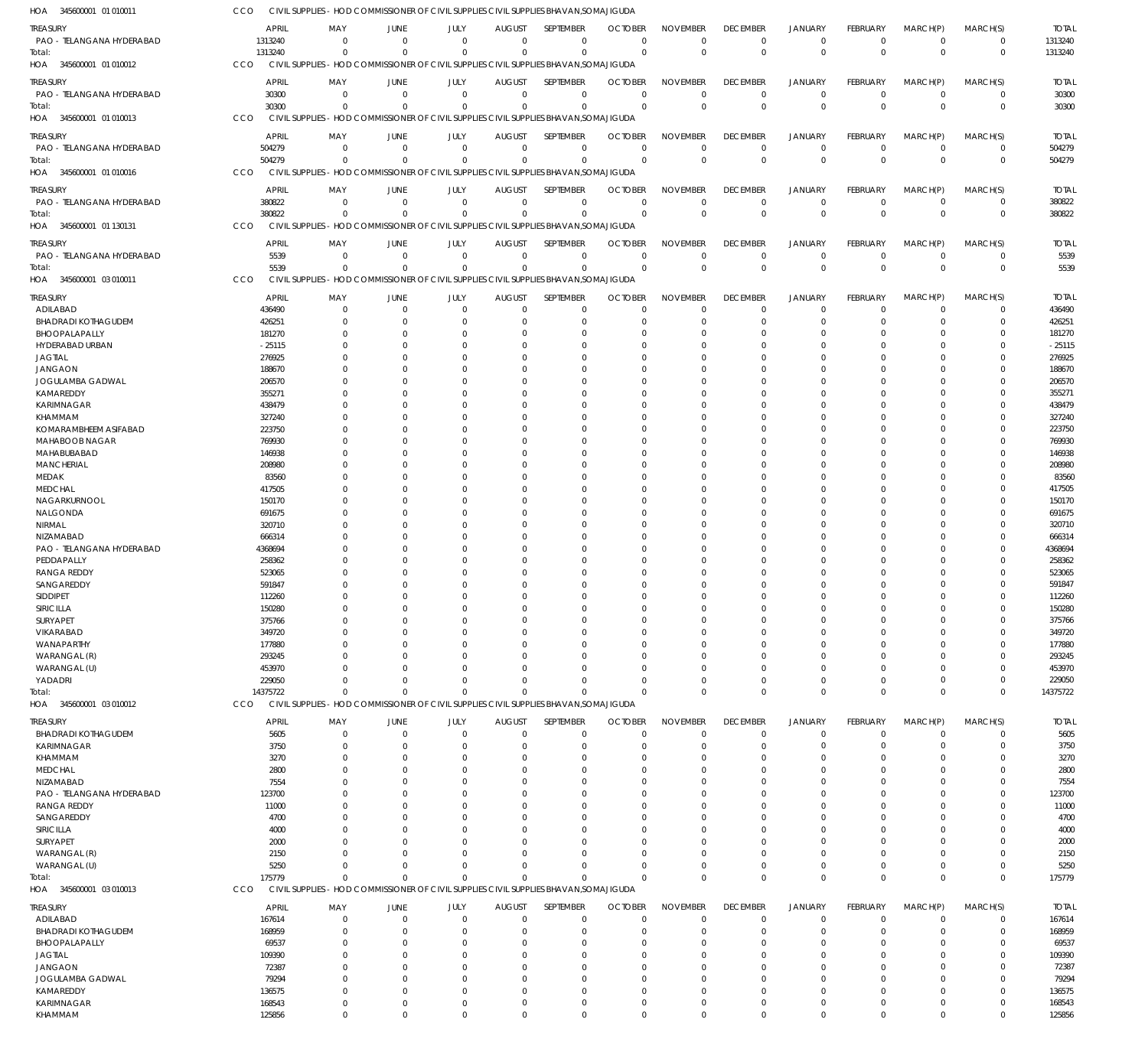CCO CIVIL SUPPLIES - HOD COMMISSIONER OF CIVIL SUPPLIES CIVIL SUPPLIES BHAVAN, SOMAJIGUDA

345600001 03 010013 HOA

| <b>TREASURY</b>            | <b>APRIL</b>        | MAY                                                                                   | JUNE         | JULY           | <b>AUGUST</b>  | SEPTEMBER    | <b>OCTOBER</b> | <b>NOVEMBER</b> | <b>DECEMBER</b> | JANUARY        | <b>FEBRUARY</b> | MARCH(P)     | MARCH(S)     | <b>TOTAL</b> |
|----------------------------|---------------------|---------------------------------------------------------------------------------------|--------------|----------------|----------------|--------------|----------------|-----------------|-----------------|----------------|-----------------|--------------|--------------|--------------|
| KOMARAMBHEEM ASIFABAD      | 85862               | $\circ$                                                                               | $\mathbf 0$  | $\overline{0}$ | $\mathbf{0}$   | $\mathbf 0$  | $\mathbf 0$    | $\mathbf 0$     | $\mathbf 0$     | $\mathbf 0$    | $\mathbf 0$     | $\mathbf 0$  | $\mathbf 0$  | 85862        |
| MAHABOOB NAGAR             | 291384              | $\Omega$                                                                              | $\mathbf 0$  | $\Omega$       | $\overline{0}$ | $^{\circ}$   | $\mathbf 0$    | $^{\circ}$      | $\mathbf 0$     | $^{\circ}$     | $\mathbf 0$     | $\mathbf 0$  | $\mathbf 0$  | 291384       |
| MAHABUBABAD                | 38044               | $\Omega$                                                                              | $\mathbf 0$  | $\Omega$       | $\Omega$       | $\Omega$     | $\mathbf 0$    | $\Omega$        | $\mathbf 0$     | $\Omega$       | $\mathbf 0$     | $\Omega$     | $\mathbf 0$  | 38044        |
|                            |                     | $\Omega$                                                                              |              | $\Omega$       | $\Omega$       | $\Omega$     | $\mathbf 0$    | $\Omega$        | $\mathbf 0$     | $\mathbf 0$    | $\mathbf 0$     | $\Omega$     | $\mathbf 0$  |              |
| <b>MANCHERIAL</b>          | 80197               |                                                                                       | $\mathbf 0$  |                |                |              |                |                 |                 |                |                 |              |              | 80197        |
| MEDAK                      | 32064               | $\Omega$                                                                              | $\mathbf{0}$ | $\Omega$       | $\Omega$       | $\Omega$     | $\Omega$       | $\Omega$        | $\mathbf 0$     | $\Omega$       | $\mathbf 0$     | $\Omega$     | $\Omega$     | 32064        |
| <b>MEDCHAL</b>             | 161175              | $\Omega$                                                                              | $\mathbf{0}$ | $\Omega$       | $\Omega$       | $\Omega$     | $\mathbf 0$    | $\Omega$        | $\mathbf 0$     | $\Omega$       | $\mathbf 0$     | $\Omega$     | $\Omega$     | 161175       |
| NAGARKURNOOL               | 57637               | $\Omega$                                                                              | $\Omega$     | $\Omega$       | $\Omega$       | $\Omega$     | $\Omega$       | $\Omega$        | $\mathbf 0$     | $\Omega$       | $\mathbf 0$     | $\Omega$     | $\mathbf 0$  | 57637        |
| NALGONDA                   | 265609              | $\Omega$                                                                              | $\mathbf{0}$ | $\Omega$       | $\Omega$       | $\Omega$     | $\mathbf 0$    | $\Omega$        | $\Omega$        | $\Omega$       | $\mathbf 0$     | $\Omega$     | $\Omega$     | 265609       |
| NIRMAL                     | 123262              | $\Omega$                                                                              | $\mathbf{0}$ | $\Omega$       | $\Omega$       | $\Omega$     | $\mathbf 0$    | $\Omega$        | $\mathbf 0$     | $\Omega$       | $\mathbf 0$     | $\Omega$     | $\mathbf 0$  | 123262       |
|                            |                     |                                                                                       |              | $\Omega$       | $\Omega$       |              |                |                 |                 | $\Omega$       |                 |              |              |              |
| NIZAMABAD                  | 256195              | $\Omega$                                                                              | $\mathbf{0}$ |                |                | $\Omega$     | $\mathbf 0$    | $\Omega$        | $\mathbf 0$     |                | $\mathbf 0$     | $\Omega$     | $\mathbf 0$  | 256195       |
| PAO - TELANGANA HYDERABAD  | 1702654             | $\Omega$                                                                              | $\Omega$     | $\Omega$       | $\Omega$       | $\Omega$     | $\Omega$       | $\Omega$        | $\mathbf 0$     | $\Omega$       | $\Omega$        | $\Omega$     | $\mathbf 0$  | 1702654      |
| PEDDAPALLY                 | 99569               | $\Omega$                                                                              | $\mathbf{0}$ | $\Omega$       | $\Omega$       | $\Omega$     | $\mathbf 0$    | $\Omega$        | $\mathbf 0$     | $^{\circ}$     | $\mathbf 0$     | $\Omega$     | $\mathbf 0$  | 99569        |
| <b>RANGA REDDY</b>         | 203559              | $\Omega$                                                                              | $\Omega$     | $\Omega$       | $\Omega$       | $\Omega$     | $\Omega$       | $\Omega$        | $\mathbf 0$     | $\Omega$       | $\mathbf 0$     | $\Omega$     | $\mathbf 0$  | 203559       |
| SANGAREDDY                 | 227276              | $\Omega$                                                                              | $\mathbf{0}$ | $\Omega$       | $\Omega$       | $\Omega$     | $\mathbf 0$    | $\Omega$        | $\mathbf 0$     | $^{\circ}$     | $\mathbf 0$     | $\Omega$     | $\mathbf 0$  | 227276       |
| SIDDIPET                   | 43123               | $\Omega$                                                                              | $\Omega$     | $\Omega$       | $\Omega$       | $\Omega$     | $\Omega$       | $\Omega$        | $\mathbf 0$     | $\Omega$       | $\Omega$        | $\Omega$     | $\Omega$     | 43123        |
|                            |                     |                                                                                       |              |                |                |              |                |                 |                 |                |                 |              |              |              |
| SIRICILLA                  | 57756               | $\Omega$                                                                              | $\mathbf{0}$ | $\Omega$       | $\Omega$       | $\Omega$     | $\mathbf 0$    | $\Omega$        | $\mathbf 0$     | $\Omega$       | $\mathbf 0$     | $\Omega$     | $\Omega$     | 57756        |
| SURYAPET                   | 144417              | $\Omega$                                                                              | $\mathbf 0$  | $\Omega$       | $\Omega$       | $\Omega$     | $\Omega$       | $\Omega$        | $\mathbf 0$     | $\Omega$       | $\mathbf 0$     | $\Omega$     | $\Omega$     | 144417       |
| VIKARABAD                  | 134341              | $\Omega$                                                                              | $\mathbf{0}$ | $\Omega$       | $\Omega$       | $\Omega$     | $\mathbf 0$    | $\Omega$        | $\mathbf 0$     | $\Omega$       | $\mathbf 0$     | $\Omega$     | $\mathbf 0$  | 134341       |
| WANAPARTHY                 | 68277               | $\Omega$                                                                              | $\Omega$     | $\Omega$       | $\Omega$       | $\Omega$     | $\Omega$       | $\Omega$        | $\mathbf 0$     | $\Omega$       | $\mathbf 0$     | $\Omega$     | $\mathbf 0$  | 68277        |
| WARANGAL (R)               | 112528              | n                                                                                     | $\Omega$     | $\Omega$       | $\Omega$       | $\Omega$     | $\mathbf 0$    | $\Omega$        | $\mathbf 0$     | $\mathbf 0$    | $\mathbf 0$     | $\Omega$     | $\mathbf 0$  | 112528       |
| WARANGAL (U)               | 174223              | $\Omega$                                                                              | $\Omega$     | $\Omega$       | $\Omega$       | $\Omega$     | $\mathbf 0$    | $\Omega$        | $\mathbf 0$     | $\mathbf 0$    | $\mathbf 0$     | $\Omega$     | $\mathbf 0$  | 174223       |
|                            |                     |                                                                                       |              |                |                |              |                |                 |                 |                |                 |              |              |              |
| YADADRI                    | 87956               | $\Omega$                                                                              | $\mathbf 0$  | $\Omega$       | $\mathbf 0$    | $\mathbf 0$  | $\mathbf 0$    | $\Omega$        | $\mathbf 0$     | $^{\circ}$     | $\mathbf 0$     | $\Omega$     | $\mathbf 0$  | 87956        |
| Total:                     | 5545263             | $\Omega$                                                                              | $\Omega$     | $\Omega$       | $\mathbf 0$    | $\Omega$     | $\Omega$       | $\Omega$        | $\mathbf{0}$    | $\Omega$       | $\mathbf{0}$    | $\Omega$     | $\mathbf 0$  | 5545263      |
| HOA 345600001 03 010015    | CCO                 | CIVIL SUPPLIES - HOD COMMISSIONER OF CIVIL SUPPLIES CIVIL SUPPLIES BHAVAN, SOMAJIGUDA |              |                |                |              |                |                 |                 |                |                 |              |              |              |
|                            |                     |                                                                                       |              |                |                |              |                |                 |                 |                |                 |              |              |              |
| TREASURY                   | <b>APRIL</b>        | MAY                                                                                   | JUNE         | JULY           | <b>AUGUST</b>  | SEPTEMBER    | <b>OCTOBER</b> | <b>NOVEMBER</b> | <b>DECEMBER</b> | JANUARY        | <b>FEBRUARY</b> | MARCH(P)     | MARCH(S)     | <b>TOTAL</b> |
| <b>RANGA REDDY</b>         | 3024                | $\circ$                                                                               | $\mathbf{0}$ | $\overline{0}$ | $\mathbf{0}$   | $\mathbf 0$  | $\mathbf 0$    | $^{\circ}$      | $\mathbf 0$     | $^{\circ}$     | $\mathbf 0$     | $\mathbf 0$  | $\mathbf 0$  | 3024         |
| Total:                     | 3024                | $\Omega$                                                                              | $\Omega$     | $\Omega$       | $\Omega$       | $\Omega$     | $\Omega$       | $\Omega$        | $\Omega$        | $\overline{0}$ | $\mathbf{0}$    | $\Omega$     | $\mathbf{0}$ | 3024         |
| HOA 345600001 03 010016    | CCO<br><b>CIVIL</b> | SUPPLIES - HOD COMMISSIONER OF CIVIL SUPPLIES CIVIL SUPPLIES BHAVAN, SOMAJIGUDA       |              |                |                |              |                |                 |                 |                |                 |              |              |              |
|                            |                     |                                                                                       |              |                |                |              |                |                 |                 |                |                 |              |              |              |
| treasury                   | <b>APRIL</b>        | MAY                                                                                   | JUNE         | JULY           | <b>AUGUST</b>  | SEPTEMBER    | <b>OCTOBER</b> | <b>NOVEMBER</b> | <b>DECEMBER</b> | <b>JANUARY</b> | FEBRUARY        | MARCH(P)     | MARCH(S)     | <b>TOTAL</b> |
| ADILABAD                   | 62677               | $\circ$                                                                               | $\mathbf 0$  | $\overline{0}$ | $\mathbf{0}$   | $^{\circ}$   | $\mathbf 0$    | $^{\circ}$      | $\mathbf 0$     | $^{\circ}$     | $\mathbf 0$     | $\mathbf 0$  | $\mathbf 0$  | 62677        |
| <b>BHADRADI KOTHAGUDEM</b> | 67659               | $\Omega$                                                                              | 0            | - 0            | $\overline{0}$ | 0            | $\mathbf 0$    | $^{\circ}$      | $\mathbf 0$     | $^{\circ}$     | $\mathbf 0$     | $\mathbf 0$  | $\mathbf 0$  | 67659        |
| BHOOPALAPALLY              | 21519               | $\Omega$                                                                              | $\mathbf 0$  | $\Omega$       | $\mathbf{0}$   | $\Omega$     | $\mathbf 0$    | $\Omega$        | $\mathbf 0$     | $^{\circ}$     | $\mathbf 0$     | $\Omega$     | $\mathbf 0$  | 21519        |
|                            |                     |                                                                                       |              |                |                |              |                |                 |                 |                |                 |              |              |              |
| <b>JAGTIAL</b>             | 43602               | $\Omega$                                                                              | $\mathbf 0$  | $\Omega$       | $\Omega$       | $\Omega$     | $\mathbf 0$    | $\Omega$        | $\mathbf 0$     | $^{\circ}$     | $\mathbf 0$     | $\Omega$     | $\mathbf 0$  | 43602        |
| <b>JANGAON</b>             | 25238               | $\Omega$                                                                              | $\mathbf{0}$ | $\Omega$       | $\Omega$       | $\Omega$     | $\Omega$       | $\Omega$        | $\mathbf 0$     | $\Omega$       | $\Omega$        | $\Omega$     | $\Omega$     | 25238        |
| JOGULAMBA GADWAL           | 29652               | $\Omega$                                                                              | $\mathbf{0}$ | $\Omega$       | $\Omega$       | $\Omega$     | $\mathbf 0$    | $\Omega$        | $\mathbf 0$     | $\Omega$       | $\mathbf 0$     | $\Omega$     | $\Omega$     | 29652        |
| KAMAREDDY                  | 50193               | $\Omega$                                                                              | $\mathbf 0$  | $\Omega$       | $\Omega$       | $\Omega$     | $\mathbf 0$    | $\Omega$        | $\mathbf 0$     | $\Omega$       | $\mathbf 0$     | $\Omega$     | $\Omega$     | 50193        |
| KARIMNAGAR                 | 82390               | $\Omega$                                                                              | $\mathbf{0}$ | $\Omega$       | $\Omega$       | $\Omega$     | $\mathbf 0$    | $\Omega$        | $\Omega$        | $\Omega$       | $\mathbf 0$     | $\Omega$     | $\Omega$     | 82390        |
| KHAMMAM                    | 59500               | $\Omega$                                                                              | $\mathbf 0$  | $\Omega$       | $\Omega$       | $\Omega$     | $\Omega$       | $\Omega$        | $\mathbf 0$     | $\Omega$       | $\mathbf 0$     | $\Omega$     | $\mathbf 0$  | 59500        |
|                            |                     |                                                                                       |              |                |                |              |                |                 |                 |                |                 |              |              |              |
| KOMARAMBHEEM ASIFABAD      | 26571               | $\Omega$                                                                              | $\mathbf{0}$ | $\Omega$       | $\Omega$       | $\Omega$     | $\mathbf 0$    | $\Omega$        | $\mathbf 0$     | $^{\circ}$     | $\mathbf 0$     | $\Omega$     | $\Omega$     | 26571        |
| MAHABOOB NAGAR             | 122062              | $\Omega$                                                                              | $\mathbf{0}$ | $\Omega$       | $\Omega$       | $\Omega$     | $\mathbf 0$    | $\Omega$        | $\mathbf 0$     | $\Omega$       | $\mathbf 0$     | $\Omega$     | $\mathbf 0$  | 122062       |
| MAHABUBABAD                | 11773               | $\Omega$                                                                              | $\mathbf{0}$ | $\Omega$       | $\Omega$       | $\Omega$     | $\mathbf 0$    | $\Omega$        | $\mathbf 0$     | $^{\circ}$     | $\mathbf 0$     | $\Omega$     | $\Omega$     | 11773        |
| <b>MANCHERIAL</b>          | 29989               | $\Omega$                                                                              | $\Omega$     | $\Omega$       | $\Omega$       | $\Omega$     | $\Omega$       | $\Omega$        | $\mathbf 0$     | $\Omega$       | $\Omega$        | $\Omega$     | $\mathbf 0$  | 29989        |
| MEDAK                      | 9923                | $\Omega$                                                                              | $\mathbf{0}$ | $\Omega$       | $\Omega$       | $\Omega$     | $\mathbf 0$    | $\Omega$        | $\mathbf 0$     | $\mathbf 0$    | $\mathbf 0$     | $\Omega$     | $\mathbf 0$  | 9923         |
|                            |                     |                                                                                       |              |                |                |              |                |                 |                 |                |                 |              |              |              |
| <b>MEDCHAL</b>             | 124698              | n                                                                                     | $\Omega$     | $\Omega$       | $\Omega$       | $\Omega$     | $\Omega$       | $\Omega$        | $\mathbf 0$     | $\Omega$       | $\Omega$        | $\Omega$     | $\Omega$     | 124698       |
| NAGARKURNOOL               | 17836               | n                                                                                     | $\Omega$     | $\Omega$       | $\Omega$       | $\Omega$     | $\mathbf 0$    | $\Omega$        | $\mathbf 0$     | $\Omega$       | $\Omega$        | $\Omega$     | $\mathbf 0$  | 17836        |
| NALGONDA                   | 93719               |                                                                                       | $\Omega$     | $\Omega$       | $\Omega$       | $\Omega$     | $\mathbf 0$    | $\Omega$        | $\Omega$        | $\Omega$       | $\Omega$        | $\Omega$     | $\Omega$     | 93719        |
| NIRMAL                     | 46093               | $\Omega$                                                                              | $\mathbf 0$  | $\Omega$       | $\mathbf{0}$   | $\Omega$     | $\mathbf 0$    | $\Omega$        | $\Omega$        | $\Omega$       | $\mathbf 0$     | $\Omega$     | $\mathbf 0$  | 46093        |
| NIZAMABAD                  | 132142              | $\Omega$                                                                              | $\cap$       | $\Omega$       | $\Omega$       | $\Omega$     | $\Omega$       | $\cap$          | $\Omega$        | $\Omega$       | $\Omega$        | $\Omega$     | $\Omega$     | 132142       |
|                            |                     | n                                                                                     | $\mathbf 0$  | $\Omega$       | $\Omega$       | $\Omega$     | $\mathbf 0$    | $\Omega$        | $\Omega$        | $\Omega$       | $\mathbf 0$     | $\Omega$     | $\mathbf 0$  |              |
| PAO - TELANGANA HYDERABAD  | 1290388             |                                                                                       |              |                |                |              |                |                 |                 |                |                 |              |              | 1290388      |
| PEDDAPALLY                 | 30813               | $\Omega$                                                                              | $\mathbf{0}$ | $\Omega$       | $\Omega$       | $\Omega$     | $\mathbf 0$    | -0              | $\mathbf 0$     | $\Omega$       | $\mathbf 0$     | $\Omega$     | $\mathbf 0$  | 30813        |
| <b>RANGA REDDY</b>         | 133004              | -0                                                                                    | $\Omega$     | n              | $\Omega$       | $\Omega$     | $\mathbf 0$    | $\Omega$        | $\mathbf 0$     | $\Omega$       | $\mathbf 0$     | $\Omega$     | $\Omega$     | 133004       |
| SANGAREDDY                 | 98717               |                                                                                       | $\Omega$     | n              | $\Omega$       | n            | $\Omega$       | $\Omega$        | $\Omega$        | $\Omega$       | $\Omega$        | 0            | $\Omega$     | 98717        |
| SIDDIPET                   | 16126               |                                                                                       | $\Omega$     | n              | $\Omega$       | $\Omega$     | $\mathbf 0$    | 0               | $\Omega$        | $\Omega$       | $^{\circ}$      | 0            | $\Omega$     | 16126        |
| SIRICILLA                  | 21598               |                                                                                       | $\Omega$     | n              | $\Omega$       | n            | $\Omega$       | $\Omega$        | $\Omega$        | $\Omega$       | $\Omega$        | n            | $\Omega$     | 21598        |
|                            |                     |                                                                                       |              |                |                |              | $\Omega$       |                 |                 |                |                 |              |              |              |
| SURYAPET                   | 52589               |                                                                                       | $\Omega$     | -0             | $\Omega$       | n            |                | 0               | $\Omega$        | $\Omega$       | $\Omega$        | 0            | $\Omega$     | 52589        |
| VIKARABAD                  | 50235               |                                                                                       | $\Omega$     | n              | $\Omega$       | $\Omega$     | $\Omega$       | $\Omega$        | $\Omega$        | $\Omega$       | $\Omega$        | $\Omega$     | $\Omega$     | 50235        |
| WANAPARTHY                 | 25531               |                                                                                       | $\Omega$     | -0             | $\Omega$       | n            | $\Omega$       | n               | $\Omega$        | $\Omega$       | $\Omega$        | 0            | $\Omega$     | 25531        |
| WARANGAL (R)               | 50401               |                                                                                       | $\Omega$     |                | $\Omega$       | n            | $\Omega$       | $\Omega$        | $\Omega$        | $\Omega$       | $\Omega$        | 0            | $\Omega$     | 50401        |
| WARANGAL (U)               | 89862               |                                                                                       | $\Omega$     | -0             | $\Omega$       | $\Omega$     | $\Omega$       | n               | $\Omega$        | $\Omega$       | $\Omega$        | 0            | $\Omega$     | 89862        |
| YADADRI                    | 31315               | $\Omega$                                                                              | $\Omega$     | n              | $\Omega$       | $\Omega$     | $\Omega$       | $\Omega$        | $\mathbf 0$     | $\mathbf 0$    | $\mathbf 0$     | 0            | $\mathbf 0$  | 31315        |
|                            |                     | $\Omega$                                                                              | $\mathbf 0$  | $\Omega$       |                | $\Omega$     | $\Omega$       | $\Omega$        |                 | $\Omega$       |                 | $\Omega$     |              |              |
| Total:                     | 2947815             |                                                                                       |              |                | $\mathbf{0}$   |              |                |                 | $\mathbf{0}$    |                | $\mathbf 0$     |              | 0            | 2947815      |
| HOA 345600001 03 010017    | CCO                 | CIVIL SUPPLIES - HOD COMMISSIONER OF CIVIL SUPPLIES CIVIL SUPPLIES BHAVAN, SOMAJIGUDA |              |                |                |              |                |                 |                 |                |                 |              |              |              |
| TREASURY                   | <b>APRIL</b>        | MAY                                                                                   | JUNE         | JULY           | <b>AUGUST</b>  | SEPTEMBER    | <b>OCTOBER</b> | <b>NOVEMBER</b> | <b>DECEMBER</b> | JANUARY        | FEBRUARY        | MARCH(P)     | MARCH(S)     | <b>TOTAL</b> |
| ADILABAD                   | 11300               | 0                                                                                     | $\Omega$     | $\Omega$       | $\Omega$       | $\mathbf 0$  | $\mathbf 0$    | $^{\circ}$      | $\mathbf 0$     | $\mathbf 0$    | $\mathbf 0$     | $\Omega$     | $\Omega$     | 11300        |
|                            |                     |                                                                                       |              |                |                |              |                |                 |                 |                |                 |              |              |              |
| <b>JANGAON</b>             | 30330               | -0                                                                                    | $\Omega$     | $\Omega$       | $\Omega$       | $\Omega$     | $\mathbf 0$    | $\Omega$        | $\Omega$        | $\Omega$       | $\mathbf 0$     | $\Omega$     | $\mathbf 0$  | 30330        |
| PAO - TELANGANA HYDERABAD  | 100000              | -0                                                                                    | $\Omega$     | n              | $\Omega$       | n            | $\Omega$       | 0               | $\Omega$        | $\Omega$       | $\Omega$        | 0            | $\Omega$     | 100000       |
| PEDDAPALLY                 | 38981               |                                                                                       | $\Omega$     | n              | $\Omega$       | n            | $\Omega$       | 0               | $\Omega$        | $\Omega$       | $\Omega$        | 0            | $\Omega$     | 38981        |
| WARANGAL (U)               | 61113               | $\Omega$                                                                              | $\Omega$     | n              | $\Omega$       | $\Omega$     | $\Omega$       | $\Omega$        | $\Omega$        | $^{\circ}$     | $\mathbf 0$     | $\Omega$     | $\Omega$     | 61113        |
|                            | 241724              | $\Omega$                                                                              | $\Omega$     | $\Omega$       | $\Omega$       | $\Omega$     | $\Omega$       | $\Omega$        | $\Omega$        | $\mathbf{0}$   | $\Omega$        | $\Omega$     | $\Omega$     | 241724       |
| Total:                     |                     |                                                                                       |              |                |                |              |                |                 |                 |                |                 |              |              |              |
| HOA 345600001 03 020021    | CCO                 | CIVIL SUPPLIES - HOD COMMISSIONER OF CIVIL SUPPLIES CIVIL SUPPLIES BHAVAN, SOMAJIGUDA |              |                |                |              |                |                 |                 |                |                 |              |              |              |
| TREASURY                   | <b>APRIL</b>        | MAY                                                                                   | JUNE         | JULY           | <b>AUGUST</b>  | SEPTEMBER    | <b>OCTOBER</b> | <b>NOVEMBER</b> | <b>DECEMBER</b> | <b>JANUARY</b> | FEBRUARY        | MARCH(P)     | MARCH(S)     | <b>TOTAL</b> |
| SURYAPET                   | $-9000$             | $\circ$                                                                               | 0            | $\mathbf{0}$   | $\mathbf 0$    | $\mathbf 0$  | $\mathbf 0$    | $^{\circ}$      | $\mathbf 0$     | $\mathbf 0$    | $\mathbf 0$     | $\mathbf 0$  | $\mathbf 0$  | $-9000$      |
|                            |                     |                                                                                       |              |                |                |              |                |                 |                 |                |                 |              |              |              |
| Total:                     | $-9000$             | $\Omega$                                                                              | $\mathbf 0$  | $\mathbf{0}$   | $\mathbf 0$    | $\mathbf{0}$ | $\mathbf{0}$   | $\overline{0}$  | $\mathbf{0}$    | $\mathbf{0}$   | $\mathbf 0$     | $\mathbf 0$  | 0            | $-9000$      |
| HOA 345600001 03 110115    | CCO                 | CIVIL SUPPLIES - HOD COMMISSIONER OF CIVIL SUPPLIES CIVIL SUPPLIES BHAVAN, SOMAJIGUDA |              |                |                |              |                |                 |                 |                |                 |              |              |              |
| <b>TREASURY</b>            | <b>APRIL</b>        | MAY                                                                                   | JUNE         | JULY           | <b>AUGUST</b>  | SEPTEMBER    | <b>OCTOBER</b> | <b>NOVEMBER</b> | <b>DECEMBER</b> | JANUARY        | FEBRUARY        | MARCH(P)     | MARCH(S)     | <b>TOTAL</b> |
| SANGAREDDY                 | 8000                | $\overline{0}$                                                                        | 0            | $\mathbf 0$    | $\mathbf{0}$   | $\mathbf 0$  | $\mathbf 0$    | $\mathbf 0$     | $\mathbf 0$     | $\mathbf 0$    | $\mathbf 0$     | $\mathbf 0$  | $\mathbf 0$  | 8000         |
|                            |                     |                                                                                       |              |                |                |              |                |                 |                 |                |                 |              |              |              |
| Total:                     | 8000                | 0                                                                                     | $\mathbf 0$  | $\mathbf{0}$   | $\mathbf 0$    | $\mathbf 0$  | $\mathbf 0$    | $\mathbf 0$     | $\mathbf 0$     | $\mathbf 0$    | $\mathbf{0}$    | $\mathbf{0}$ | 0            | 8000         |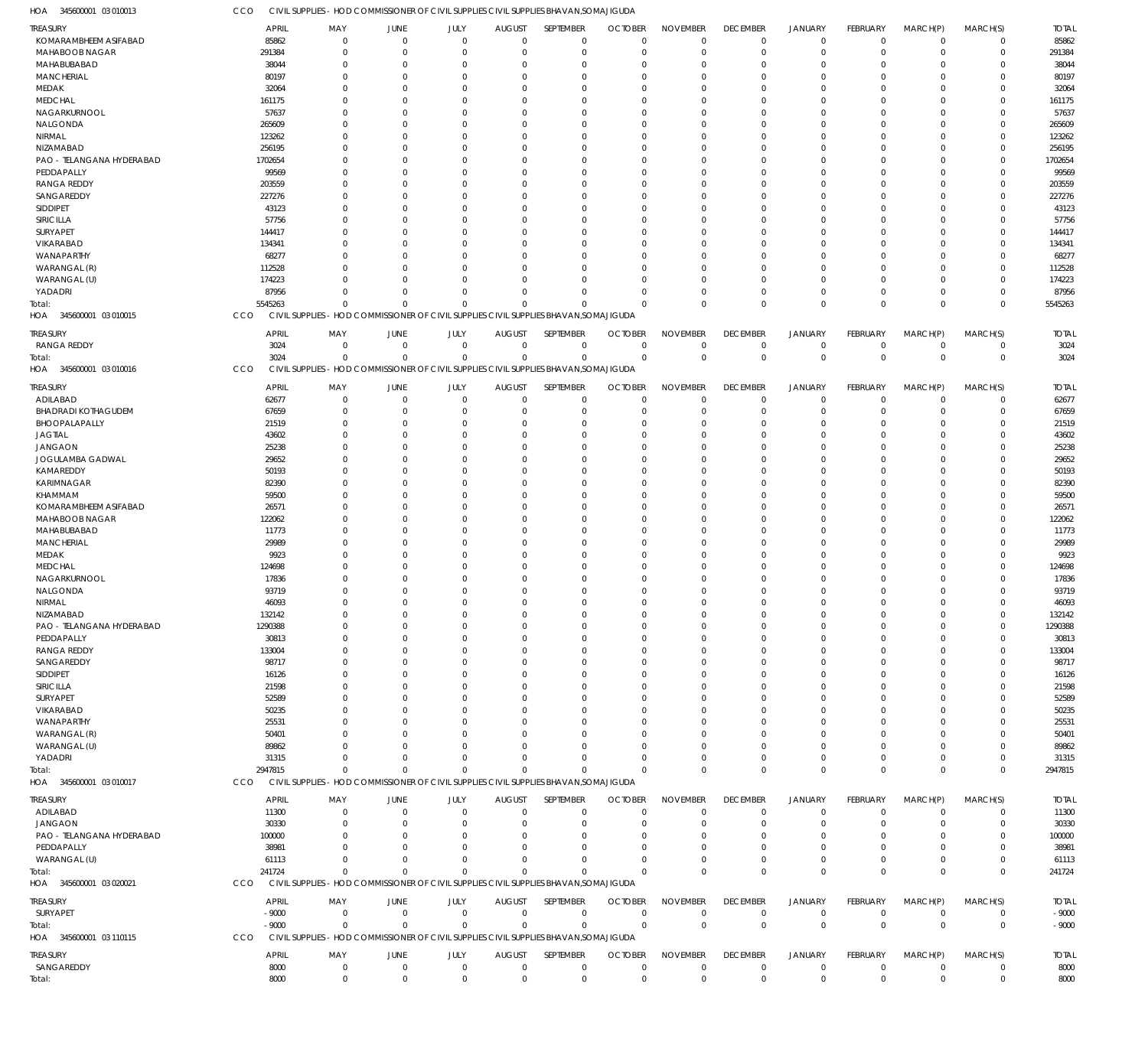| HOA 345600001 03 130134           | CCO             | CIVIL SUPPLIES - HOD COMMISSIONER OF CIVIL SUPPLIES CIVIL SUPPLIES BHAVAN, SOMAJIGUDA                         |                      |                            |                           |                            |                            |                                                                      |                      |                            |                      |                         |                            |              |
|-----------------------------------|-----------------|---------------------------------------------------------------------------------------------------------------|----------------------|----------------------------|---------------------------|----------------------------|----------------------------|----------------------------------------------------------------------|----------------------|----------------------------|----------------------|-------------------------|----------------------------|--------------|
| TREASURY                          |                 | <b>APRIL</b><br>MAY                                                                                           | JUNE                 | JULY                       | <b>AUGUST</b>             | SEPTEMBER                  | <b>OCTOBER</b>             | <b>NOVEMBER</b>                                                      | <b>DECEMBER</b>      | <b>JANUARY</b>             | FEBRUARY             | MARCH(P)                | MARCH(S)                   | <b>TOTAL</b> |
| KHAMMAM                           |                 | 33000<br>$\Omega$                                                                                             | $\Omega$             | $\Omega$                   | $\Omega$                  | $\mathbf 0$                | $\Omega$                   | $\Omega$                                                             | $\Omega$             | $^{\circ}$                 | $\Omega$             | $\mathbf 0$             | 0                          | 33000        |
| NALGONDA                          |                 | 33000<br>$\Omega$                                                                                             | $\Omega$             | $\Omega$                   | $\Omega$                  | $\mathbf 0$                | $\Omega$                   | $\Omega$                                                             | $\Omega$             | $^{\circ}$                 | $\mathbf 0$          | $\mathbf 0$             | $\mathbf 0$                | 33000        |
| Total:                            | 66000           | $\Omega$                                                                                                      | $\Omega$             | $\Omega$                   | $\Omega$                  | $\Omega$                   | $\Omega$                   | $\Omega$                                                             | $\Omega$             | $\Omega$                   | $\Omega$             | $\Omega$                | $\mathbf{0}$               | 66000        |
| HOA 345600001 05 010011           | CCO             | STATE CONSUMER DISPUTES REDRESSAL COMM. - HOD REGISTRAR, STATE CONSUMER DISPUTES REDRESSAL COMM, ERUVAKA BLDG |                      |                            |                           |                            |                            |                                                                      |                      |                            |                      |                         |                            |              |
| TREASURY                          |                 | <b>APRIL</b><br>MAY                                                                                           | JUNE                 | JULY                       | <b>AUGUST</b>             | SEPTEMBER                  | <b>OCTOBER</b>             | <b>NOVEMBER</b>                                                      | <b>DECEMBER</b>      | <b>JANUARY</b>             | FEBRUARY             | MARCH(P)                | MARCH(S)                   | <b>TOTAL</b> |
| ADILABAD                          | 205520          | 0                                                                                                             | $\Omega$             | $\Omega$                   | $\Omega$                  | $\mathbf 0$                | $\Omega$                   | $\Omega$                                                             | $^{\circ}$           | $^{\circ}$                 | $\Omega$             | 0                       | 0                          | 205520       |
| KARIMNAGAR                        | 98930           | O                                                                                                             | $\Omega$             | $\Omega$                   | -0                        | $\Omega$                   | $\Omega$                   | $\Omega$                                                             | $\Omega$             | $\Omega$                   | O                    | $\Omega$                | $\Omega$                   | 98930        |
| KHAMMAM                           | 107080          |                                                                                                               | 0                    | $\Omega$                   |                           | $\Omega$                   | ſ                          | $\Omega$                                                             | $\Omega$             | $\Omega$                   |                      | 0                       | $\Omega$                   | 107080       |
| MAHABOOB NAGAR                    | 111990          |                                                                                                               | C                    | n                          |                           | $\Omega$                   |                            | $\Omega$                                                             |                      | $\Omega$                   |                      | O                       | 0                          | 111990       |
| NALGONDA                          | 119835          |                                                                                                               | 0                    | 0                          |                           | $\Omega$                   | ſ                          | $\Omega$                                                             | $\left($             | $\Omega$                   |                      | O                       | 0                          | 119835       |
| NIZAMABAD                         | 234740          |                                                                                                               | C                    | ſ                          |                           | -C                         |                            |                                                                      |                      | $\Omega$                   |                      | U                       | 0                          | 234740       |
| PAO - TELANGANA HYDERABAD         | 1334095         |                                                                                                               | C                    | n                          |                           | -C                         |                            |                                                                      |                      | $\Omega$                   |                      | $\Omega$                | 0                          | 1334095      |
| <b>RANGA REDDY</b>                | 122315          |                                                                                                               | C                    | ſ                          |                           |                            |                            |                                                                      |                      | $\Omega$                   |                      | U                       | O                          | 122315       |
| SANGAREDDY                        | 107610          |                                                                                                               | C                    | $\Omega$                   |                           | $\Omega$                   |                            |                                                                      |                      | $\Omega$                   |                      | $\Omega$                | $\Omega$                   | 107610       |
| WARANGAL (U)                      | 228130          |                                                                                                               | C                    | $\Omega$                   |                           | $\Omega$                   |                            |                                                                      |                      | $\Omega$                   |                      | $\Omega$                | $\Omega$                   | 228130       |
| Total:                            | 2670245         | $\Omega$                                                                                                      |                      | $\Omega$                   |                           | $\Omega$                   |                            |                                                                      | $\Omega$             | $\Omega$                   | <sup>0</sup>         | $\Omega$                | $\Omega$                   | 2670245      |
| HOA 345600001 05 010012           | <b>CCO</b>      | STATE CONSUMER DISPUTES REDRESSAL COMM. - HOD REGISTRAR, STATE                                                |                      |                            |                           |                            |                            | CONSUMER DISPUTES REDRESSAL COMM, ERUVAKA BLDG                       |                      |                            |                      |                         |                            |              |
| TREASURY                          |                 | <b>APRIL</b><br>MAY                                                                                           | JUNE                 | JULY                       | <b>AUGUST</b>             | SEPTEMBER                  | <b>OCTOBER</b>             | <b>NOVEMBER</b>                                                      | <b>DECEMBER</b>      | <b>JANUARY</b>             | FEBRUARY             | MARCH(P)                | MARCH(S)                   | <b>TOTAL</b> |
| KARIMNAGAR                        |                 | 1570<br>$\mathbf 0$                                                                                           | $\overline{0}$       | $\mathbf 0$                | 0                         | $\mathbf 0$                | $\Omega$                   | $\Omega$                                                             | $\Omega$             | $\overline{0}$             | $\mathbf 0$          | 0                       | $\mathbf 0$                | 1570         |
| KHAMMAM                           |                 | 1450<br>$\Omega$                                                                                              | $\Omega$             | $\Omega$                   | 0                         | $\mathbf 0$                | $\mathcal{L}$              | $\Omega$                                                             | $\Omega$             | $\Omega$                   | 0                    | $\Omega$                | 0                          | 1450         |
| MAHABOOB NAGAR                    |                 | 2000<br><sup>0</sup>                                                                                          | $\Omega$             | $\Omega$                   | -0                        | $\Omega$                   | ſ                          | $\Omega$                                                             | $\Omega$             | $\Omega$                   | 0                    | $\Omega$                | $\Omega$                   | 2000         |
| NALGONDA                          |                 | 2000<br>0                                                                                                     | 0                    | $\Omega$                   | n                         | $\Omega$                   |                            | $\Omega$                                                             | $\Omega$             | $\Omega$                   |                      | $\Omega$                | $\Omega$                   | 2000         |
| NIZAMABAD                         |                 | 2800<br>O                                                                                                     | C                    | $\Omega$                   |                           | $\Omega$                   |                            | $\Omega$                                                             |                      | $\Omega$                   | O                    | 0                       | O                          | 2800         |
| PAO - TELANGANA HYDERABAD         | 29700           | O                                                                                                             | C                    | $\Omega$                   |                           | $\Omega$                   |                            |                                                                      |                      | $\Omega$                   |                      | $\Omega$                | 0                          | 29700        |
| <b>RANGA REDDY</b>                |                 | 2400                                                                                                          | C                    | $\Omega$                   |                           | $\Omega$                   |                            |                                                                      |                      | $\Omega$                   | U                    | $\Omega$                | 0                          | 2400         |
| SANGAREDDY                        |                 | 300<br>0                                                                                                      | $\Omega$             | $\Omega$                   | n                         | $\Omega$                   |                            | $\Omega$                                                             | $\Omega$             | $\Omega$                   |                      | $\Omega$                | $\Omega$                   | 300          |
| WARANGAL (U)                      |                 | 2500<br>O                                                                                                     | C                    | $\Omega$                   | n                         | $\Omega$                   | $\sqrt{ }$                 | $\Omega$                                                             | $\Omega$             | $\Omega$                   | 0                    | $\Omega$                | $\Omega$                   | 2500         |
| Total:                            | 44720           | $\Omega$                                                                                                      | C                    | $\Omega$                   | $\Omega$                  | $\Omega$                   |                            | $\Omega$                                                             | $\Omega$             | $\Omega$                   | $\Omega$             | $\Omega$                | $\Omega$                   | 44720        |
| HOA 345600001 05 010013           | CCO             | STATE CONSUMER DISPUTES REDRESSAL COMM.                                                                       |                      |                            | - HOD REGISTRAR, STATE    |                            |                            | CONSUMER DISPUTES REDRESSAL COMM, ERUVAKA BLDG                       |                      |                            |                      |                         |                            |              |
|                                   |                 | <b>APRIL</b><br>MAY                                                                                           | <b>JUNE</b>          | JULY                       | <b>AUGUST</b>             | SEPTEMBER                  | <b>OCTOBER</b>             | <b>NOVEMBER</b>                                                      | <b>DECEMBER</b>      | <b>JANUARY</b>             | FEBRUARY             | MARCH(P)                | MARCH(S)                   | <b>TOTAL</b> |
| TREASURY<br>ADILABAD              |                 | 78766<br>0                                                                                                    | $\Omega$             | $\Omega$                   | $\Omega$                  | $\Omega$                   | $\Omega$                   | $\Omega$                                                             | $\Omega$             | $^{\circ}$                 | 0                    | $\Omega$                | 0                          | 78766        |
| KARIMNAGAR                        | 38028           | n                                                                                                             | 0                    | $\Omega$                   |                           | $\Omega$                   | $\Omega$                   | $\Omega$                                                             | $\Omega$             | $\Omega$                   | 0                    | $\Omega$                | $\Omega$                   | 38028        |
| KHAMMAM                           | 41161           |                                                                                                               | 0                    | 0                          |                           | $\Omega$                   | ſ                          | $\Omega$                                                             | $\Omega$             | $\Omega$                   |                      | 0                       | $\Omega$                   | 41161        |
| MAHABOOB NAGAR                    |                 | 42870                                                                                                         | C                    | ſ                          |                           | -C                         |                            |                                                                      |                      | $\Omega$                   |                      |                         | O                          | 42870        |
| NALGONDA                          | 45833           |                                                                                                               | 0                    | n                          |                           | $\Omega$                   |                            | $\Omega$                                                             |                      | $\Omega$                   |                      | O                       | 0                          | 45833        |
| NIZAMABAD                         | 90041           |                                                                                                               | C                    | ſ                          |                           | -C                         |                            |                                                                      |                      | $\Omega$                   |                      |                         | 0                          | 90041        |
| PAO - TELANGANA HYDERABAD         | 463810          |                                                                                                               | C                    | n                          |                           | -C                         |                            |                                                                      |                      | $\Omega$                   |                      | $\Omega$                | 0                          | 463810       |
| <b>RANGA REDDY</b>                |                 | 46919                                                                                                         | C                    | ſ                          |                           |                            |                            |                                                                      |                      | $\Omega$                   |                      | U                       | O                          | 46919        |
| SANGAREDDY                        |                 | 41196                                                                                                         | C                    | $\Omega$                   |                           | $\Omega$                   |                            | $\Omega$                                                             | $\left($             | $\Omega$                   |                      | $\Omega$                | $\Omega$                   | 41196        |
| WARANGAL (U)                      | 87076           |                                                                                                               | C                    | $\Omega$                   |                           | $\Omega$                   |                            | $\Omega$                                                             |                      | $\Omega$                   |                      | $\Omega$                | 0                          | 87076        |
| Total:                            | 975700          |                                                                                                               |                      | $\Omega$                   |                           | $\Omega$                   |                            |                                                                      | $\Omega$             | $\Omega$                   | $\Omega$             | $\Omega$                | $\Omega$                   | 975700       |
| HOA 345600001 05 010014           | CCO             | STATE CONSUMER DISPUTES REDRESSAL COMM.                                                                       |                      |                            |                           |                            |                            | -HOD REGISTRAR, STATE CONSUMER DISPUTES REDRESSAL COMM, ERUVAKA BLDG |                      |                            |                      |                         |                            |              |
|                                   |                 |                                                                                                               |                      |                            |                           |                            |                            |                                                                      |                      |                            |                      |                         |                            |              |
| TREASURY                          |                 | <b>APRIL</b><br>MAY<br>$\Omega$                                                                               | JUNE<br>$\Omega$     | JULY                       | <b>AUGUST</b><br>$\Omega$ | SEPTEMBER                  | <b>OCTOBER</b><br>$\Omega$ | <b>NOVEMBER</b><br>$\Omega$                                          | <b>DECEMBER</b>      | <b>JANUARY</b>             | FEBRUARY             | MARCH(P)                | MARCH(S)                   | <b>TOTAL</b> |
| PAO - TELANGANA HYDERABAD         |                 | 27000<br>27000<br>$\Omega$                                                                                    | $\Omega$             | $\mathbf 0$<br>$\mathbf 0$ | $\Omega$                  | $\mathbf 0$<br>$\mathbf 0$ | $\Omega$                   | $\Omega$                                                             | $\Omega$<br>$\Omega$ | $\overline{0}$<br>$\Omega$ | $\Omega$<br>$\Omega$ | 0<br>$\Omega$           | 0<br>$\mathbf 0$           | 27000        |
| Total:<br>HOA 345600001 05 010016 | CCO             | STATE CONSUMER DISPUTES REDRESSAL COMM. -HOD REGISTRAR STATE CONSUMER DISPUTES REDRESSAL COMM ERUVAKA BLDG.   |                      |                            |                           |                            |                            |                                                                      |                      |                            |                      |                         |                            | 27000        |
|                                   |                 |                                                                                                               |                      |                            |                           |                            |                            |                                                                      |                      |                            |                      |                         |                            |              |
| TREASURY                          |                 | <b>APRIL</b><br>MAY                                                                                           | JUNE                 | JULY                       | <b>AUGUST</b>             | <b>SEPTEMBER</b>           | <b>OCTOBER</b>             | <b>NOVEMBER</b>                                                      | <b>DECEMBER</b>      | <b>JANUARY</b>             | FEBRUARY             | MARCH(P)                | MARCH(S)                   | <b>TOTAL</b> |
| ADILABAD                          |                 | 29455<br>$\Omega$                                                                                             | $\Omega$             | $\Omega$                   | $\Omega$                  | $\Omega$                   | $\Omega$                   | $\Omega$                                                             | $\mathbf 0$          | $\overline{0}$             | $\Omega$             | $\mathbf 0$             | $\Omega$                   | 29455        |
| <b>KARIMNAGAR</b>                 |                 | 19614<br>0                                                                                                    | $\Omega$             | $\Omega$                   | -0                        | $\Omega$                   | $\Omega$                   | $\Omega$                                                             | $\Omega$             | $\Omega$                   | 0                    | $\Omega$                | $\Omega$                   | 19614        |
| KHAMMAM                           |                 | 21230<br>n                                                                                                    | 0                    | $\Omega$                   |                           | $\Omega$                   | $\Omega$                   | $\Omega$                                                             | $\Omega$             | $\Omega$                   |                      | 0                       | $\Omega$                   | 21230        |
| MAHABOOB NAGAR                    |                 | 22112                                                                                                         | C                    | ſ                          |                           | $\Omega$                   |                            | $\Omega$                                                             | $\left($             | $\Omega$                   |                      |                         | O                          | 22112        |
| NALGONDA                          |                 | 17139                                                                                                         | 0                    | n                          |                           | $\Omega$                   |                            | $\Omega$                                                             | $\left($             | $\Omega$                   |                      | 0                       | O                          | 17139        |
| NIZAMABAD                         |                 | 46442                                                                                                         | C                    |                            |                           |                            |                            |                                                                      |                      | $\Omega$                   |                      |                         |                            | 46442        |
| PAO - TELANGANA HYDERABAD         | 354561          |                                                                                                               |                      |                            |                           |                            |                            |                                                                      |                      | $\Omega$                   |                      | U                       | O                          | 354561       |
| <b>RANGA REDDY</b>                |                 | 36300                                                                                                         |                      |                            |                           |                            |                            |                                                                      |                      |                            |                      |                         |                            | 36300        |
| SANGAREDDY                        |                 | 15405                                                                                                         | <sup>r</sup>         | ſ                          |                           |                            |                            |                                                                      |                      | $\Omega$                   |                      | $\Omega$                |                            | 15405        |
| WARANGAL (U)                      | 44912<br>607170 | $\Omega$                                                                                                      | C                    |                            |                           | $\Omega$                   |                            | $\Omega$                                                             | $\Omega$             | $\Omega$<br>$\Omega$       |                      | $\Omega$<br>$\Omega$    | 0<br>$\Omega$              | 44912        |
| Total:<br>HOA 345600001 05 010017 | CCO             | STATE CONSUMER DISPUTES REDRESSAL COMM.                                                                       |                      |                            |                           |                            |                            | -HOD REGISTRAR. STATE CONSUMER DISPUTES REDRESSAL COMM. ERUVAKA BLDG |                      |                            | 0                    |                         |                            | 607170       |
|                                   |                 |                                                                                                               |                      |                            |                           |                            |                            |                                                                      |                      |                            |                      |                         |                            |              |
| TREASURY                          |                 | <b>APRIL</b><br>MAY                                                                                           | JUNE                 | JULY                       | <b>AUGUST</b>             | SEPTEMBER                  | <b>OCTOBER</b>             | <b>NOVEMBER</b>                                                      | <b>DECEMBER</b>      | <b>JANUARY</b>             | FEBRUARY             | MARCH(P)                | MARCH(S)                   | <b>TOTAL</b> |
| PAO - TELANGANA HYDERABAD         |                 | 31058<br>$\mathbf 0$                                                                                          | $\mathbf 0$          | $\mathbf 0$                | $\mathbf{0}$              | $\mathbf 0$                | $\Omega$                   | $\Omega$                                                             | $\Omega$             | $\overline{0}$             | $\mathbf 0$          | $\mathbf 0$             | $\mathbf 0$                | 31058        |
| Total:                            |                 | 31058<br>$\Omega$                                                                                             | $\Omega$             | $\mathbf{0}$               | $\Omega$                  | $\mathbf{0}$               | $\Omega$                   | $\Omega$                                                             | $\Omega$             | $\overline{0}$             | $\mathbf{0}$         | $\overline{0}$          | $\mathbf 0$                | 31058        |
| HOA 345600001 05 010018           | CCO             | STATE CONSUMER DISPUTES REDRESSAL COMM. - HOD REGISTRAR, STATE CONSUMER DISPUTES REDRESSAL COMM, ERUVAKA BLDG |                      |                            |                           |                            |                            |                                                                      |                      |                            |                      |                         |                            |              |
| TREASURY                          |                 | <b>APRIL</b><br>MAY                                                                                           | JUNE                 | JULY                       | <b>AUGUST</b>             | SEPTEMBER                  | <b>OCTOBER</b>             | <b>NOVEMBER</b>                                                      | <b>DECEMBER</b>      | <b>JANUARY</b>             | <b>FEBRUARY</b>      | MARCH(P)                | MARCH(S)                   | <b>TOTAL</b> |
| PAO - TELANGANA HYDERABAD         |                 | 34694<br>$\Omega$                                                                                             | $\Omega$             | $\Omega$                   | $\Omega$                  | $\mathbf 0$                | $\Omega$                   | $\Omega$                                                             | $\mathbf 0$          | $\overline{0}$             | 0                    | $\mathbf 0$             | 0                          | 34694        |
| Total:                            | 34694           | $\Omega$                                                                                                      | $\Omega$             | $\Omega$                   | $\Omega$                  | $\mathbf 0$                | $\Omega$                   | $\Omega$                                                             | $\Omega$             | $\overline{0}$             | $\Omega$             | $\overline{0}$          | $\mathbf 0$                | 34694        |
| HOA 345600001 05 130131           | CCO             | STATE CONSUMER DISPUTES REDRESSAL COMM. - HOD REGISTRAR, STATE CONSUMER DISPUTES REDRESSAL COMM, ERUVAKA BLDG |                      |                            |                           |                            |                            |                                                                      |                      |                            |                      |                         |                            |              |
|                                   |                 |                                                                                                               |                      |                            |                           |                            |                            |                                                                      |                      |                            |                      |                         |                            |              |
| <b>TREASURY</b>                   |                 | <b>APRIL</b><br>MAY                                                                                           | <b>JUNE</b>          | JULY                       | <b>AUGUST</b>             | SEPTEMBER                  | <b>OCTOBER</b>             | <b>NOVEMBER</b>                                                      | <b>DECEMBER</b>      | <b>JANUARY</b>             | FEBRUARY             | MARCH(P)                | MARCH(S)                   | <b>TOTAL</b> |
| KHAMMAM                           |                 | 761<br>0<br>$\Omega$                                                                                          | $\overline{0}$       | $\mathbf 0$                | $\Omega$                  | $\mathbf 0$                | $\Omega$                   | $\Omega$<br>$\Omega$                                                 | $\Omega$             | $\overline{0}$             | $\Omega$             | 0                       | 0                          | 761          |
| PAO - TELANGANA HYDERABAD         |                 | 8685<br>$\Omega$<br>9446                                                                                      | $\Omega$<br>$\Omega$ | $\mathbf 0$<br>$\Omega$    | $\Omega$<br>$\Omega$      | $\mathbf 0$<br>$\Omega$    | $\Omega$<br>$\Omega$       | $\Omega$                                                             | $\Omega$<br>$\Omega$ | $\overline{0}$<br>$\Omega$ | 0<br>$\Omega$        | $\mathbf 0$<br>$\Omega$ | $\mathbf 0$<br>$\mathbf 0$ | 8685<br>9446 |
| Total:<br>HOA 345600001 05 130133 | <b>CCO</b>      | STATE CONSUMER DISPUTES REDRESSAL COMM. - HOD REGISTRAR, STATE CONSUMER DISPUTES REDRESSAL COMM, ERUVAKA BLDG |                      |                            |                           |                            |                            |                                                                      |                      |                            |                      |                         |                            |              |
|                                   |                 |                                                                                                               |                      |                            |                           |                            |                            |                                                                      |                      |                            |                      |                         |                            |              |
| TREASURY                          |                 | <b>APRIL</b><br>MAY                                                                                           | JUNE                 | JULY                       | <b>AUGUST</b>             | SEPTEMBER                  | <b>OCTOBER</b>             | <b>NOVEMBER</b>                                                      | <b>DECEMBER</b>      | <b>JANUARY</b>             | <b>FEBRUARY</b>      | MARCH(P)                | MARCH(S)                   | <b>TOTAL</b> |
| PAO - TELANGANA HYDERABAD         | 11601           | 0                                                                                                             | $\mathbf{0}$         | $\mathbf 0$                | $\mathbf{0}$              | $\mathbf 0$                | $\mathbf 0$                | $\mathbf 0$                                                          | $\mathbf 0$          | $\mathbf 0$                | $\mathbf 0$          | $\mathbf 0$             | $\mathbf 0$                | 11601        |
| Total:                            | 11601           | $\Omega$                                                                                                      | $\Omega$             | $\Omega$                   | $\Omega$                  | $\mathbf{0}$               | $\mathbf 0$                | $\mathbf 0$                                                          | $\mathbf 0$          | $\mathbf{0}$               | $\Omega$             | $\Omega$                | $\mathbf 0$                | 11601        |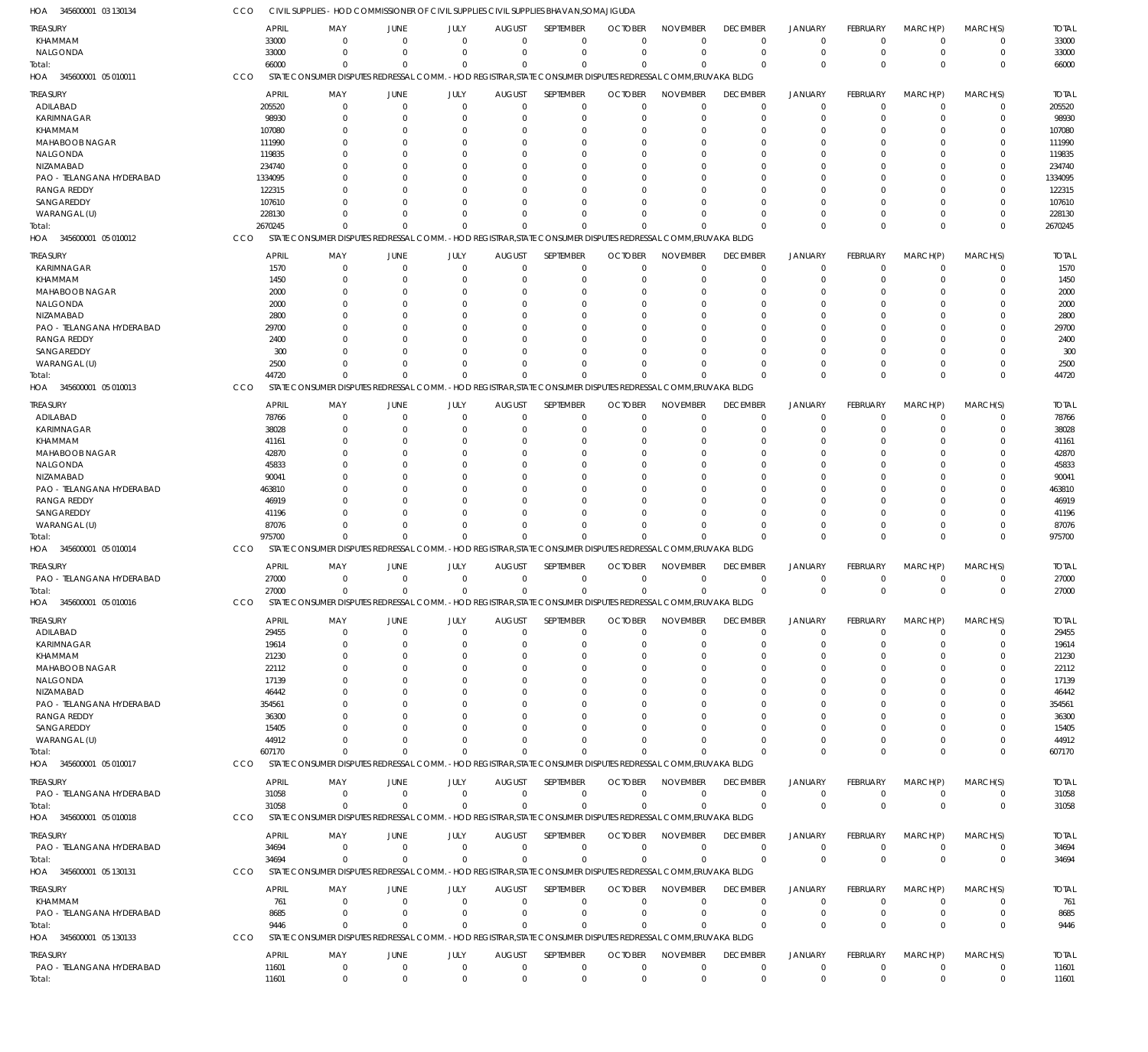| HOA 345600001 05 130135               | CCO                   | STATE CONSUMER DISPUTES REDRESSAL COMM. - HOD REGISTRAR, STATE CONSUMER DISPUTES REDRESSAL COMM, ERUVAKA BLDG          |                                              |                      |                           |                          |                            |                             |                                |                              |                             |                            |                  |                         |
|---------------------------------------|-----------------------|------------------------------------------------------------------------------------------------------------------------|----------------------------------------------|----------------------|---------------------------|--------------------------|----------------------------|-----------------------------|--------------------------------|------------------------------|-----------------------------|----------------------------|------------------|-------------------------|
| TREASURY                              |                       | APRIL<br>MAY                                                                                                           | JUNE                                         | JULY                 | <b>AUGUST</b>             | SEPTEMBER                | <b>OCTOBER</b>             | <b>NOVEMBER</b>             | <b>DECEMBER</b>                | <b>JANUARY</b>               | FEBRUARY                    | MARCH(P)                   | MARCH(S)         | <b>TOTAL</b>            |
| KHAMMAM                               |                       | 2420                                                                                                                   | $\Omega$                                     | $\Omega$             | $\Omega$                  | 0                        | $\Omega$                   | $\Omega$                    | $\Omega$                       | $^{\circ}$                   | $\Omega$                    | - 0                        | 0                | 2420                    |
| PAO - TELANGANA HYDERABAD             |                       | 36468                                                                                                                  | $\Omega$                                     | $\Omega$             | $\Omega$                  | $\Omega$                 | $\Omega$                   | $\Omega$                    | $\Omega$                       | $\Omega$                     | 0                           | $\overline{0}$             | $\mathbf 0$      | 36468                   |
| Total:                                | CCO                   | 38888<br>STATE CONSUMER DISPUTES REDRESSAL COMM. - HOD REGISTRAR, STATE CONSUMER DISPUTES REDRESSAL COMM, ERUVAKA BLDG |                                              |                      | $\Omega$                  | $\Omega$                 |                            | $\Omega$                    |                                | $\Omega$                     | $\Omega$                    | $\Omega$                   | $\Omega$         | 38888                   |
| HOA 345600001 05 300301               |                       |                                                                                                                        |                                              |                      |                           |                          |                            |                             |                                |                              |                             |                            |                  |                         |
| treasury                              |                       | APRIL<br>MAY                                                                                                           | JUNE                                         | JULY                 | <b>AUGUST</b>             | SEPTEMBER                | <b>OCTOBER</b>             | <b>NOVEMBER</b>             | <b>DECEMBER</b>                | <b>JANUARY</b>               | <b>FEBRUARY</b>             | MARCH(P)                   | MARCH(S)         | <b>TOTAL</b>            |
| PAO - TELANGANA HYDERABAD             |                       | 119516<br>119516                                                                                                       | $\Omega$<br>$\Omega$<br>$\Omega$<br>$\Omega$ | $\Omega$<br>$\Omega$ | $\Omega$<br>$\Omega$      | $\mathbf 0$<br>$\Omega$  | $\Omega$<br>$\Omega$       | $^{\circ}$<br>$\Omega$      | $\Omega$<br>$\Omega$           | $\Omega$<br>$\Omega$         | 0<br>$\Omega$               | - 0<br>$\Omega$            | 0<br>$\mathbf 0$ | 119516<br>119516        |
| Total:<br>HOA 345600001 05 300302     | CCO                   | STATE CONSUMER DISPUTES REDRESSAL COMM. - HOD REGISTRAR, STATE CONSUMER DISPUTES REDRESSAL COMM, ERUVAKA BLDG          |                                              |                      |                           |                          |                            |                             |                                |                              |                             |                            |                  |                         |
|                                       |                       |                                                                                                                        |                                              |                      |                           |                          |                            |                             |                                |                              |                             |                            |                  |                         |
| treasury<br>PAO - TELANGANA HYDERABAD |                       | <b>APRIL</b><br>MAY<br>360282                                                                                          | JUNE<br>$\Omega$<br>$\Omega$                 | JULY<br>$\Omega$     | <b>AUGUST</b><br>$\Omega$ | SEPTEMBER<br>$\mathbf 0$ | <b>OCTOBER</b><br>$\Omega$ | <b>NOVEMBER</b><br>$\Omega$ | <b>DECEMBER</b><br>$\mathbf 0$ | <b>JANUARY</b><br>$^{\circ}$ | <b>FEBRUARY</b><br>$\Omega$ | MARCH(P)<br>$\overline{0}$ | MARCH(S)<br>0    | <b>TOTAL</b><br>360282  |
| Total:                                |                       | 360282                                                                                                                 | $\Omega$<br>$\Omega$                         | $\Omega$             | $\Omega$                  | $\mathbf 0$              | $\Omega$                   | $\Omega$                    | $\Omega$                       | $\overline{0}$               | $\Omega$                    | $\Omega$                   | $\mathbf 0$      | 360282                  |
| HOA 34560000125 01 500503             | CCO                   | CIVIL SUPPLIES - HOD COMMISSIONER OF CIVIL SUPPLIES CIVIL SUPPLIES BHAVAN, SOMAJIGUDA                                  |                                              |                      |                           |                          |                            |                             |                                |                              |                             |                            |                  |                         |
|                                       |                       |                                                                                                                        |                                              |                      |                           |                          |                            |                             |                                |                              |                             |                            |                  |                         |
| treasury<br>PAO - TELANGANA HYDERABAD | 3000000               | APRIL<br>MAY                                                                                                           | JUNE<br>$\Omega$<br>- 0                      | JULY<br>$\Omega$     | <b>AUGUST</b><br>$\Omega$ | SEPTEMBER<br>0           | <b>OCTOBER</b><br>$\Omega$ | <b>NOVEMBER</b><br>$\Omega$ | <b>DECEMBER</b><br>$\Omega$    | <b>JANUARY</b><br>$^{\circ}$ | <b>FEBRUARY</b><br>0        | MARCH(P)<br>- 0            | MARCH(S)<br>0    | <b>TOTAL</b><br>3000000 |
| Total:                                | 3000000               |                                                                                                                        | $\Omega$<br>$\Omega$                         | $\Omega$             | $\Omega$                  | $\Omega$                 | $\Omega$                   | $\Omega$                    | $\Omega$                       | $\Omega$                     | $\Omega$                    | $\Omega$                   | $\mathbf 0$      | 3000000                 |
| HOA 34560000125 05 280284             | CCO                   | STATE CONSUMER DISPUTES REDRESSAL COMM. - HOD REGISTRAR, STATE CONSUMER DISPUTES REDRESSAL COMM, ERUVAKA BLDG          |                                              |                      |                           |                          |                            |                             |                                |                              |                             |                            |                  |                         |
|                                       |                       | <b>APRIL</b><br>MAY                                                                                                    |                                              | JULY                 | <b>AUGUST</b>             | SEPTEMBER                | <b>OCTOBER</b>             | <b>NOVEMBER</b>             | <b>DECEMBER</b>                | <b>JANUARY</b>               | <b>FEBRUARY</b>             | MARCH(P)                   | MARCH(S)         | <b>TOTAL</b>            |
| treasury<br>ADILABAD                  |                       | 153834                                                                                                                 | JUNE<br>$\Omega$                             | $\Omega$             | 0                         | 0                        | $\Omega$                   | $\Omega$                    | $\Omega$                       | $\Omega$                     | $\Omega$                    | 0                          | C                | 153834                  |
| HYDERABAD URBAN                       |                       | $-1774$                                                                                                                |                                              | 0                    |                           | 0                        | O                          | $\Omega$                    |                                | $\Omega$                     |                             | 0                          | C                | $-1774$                 |
| <b>KARIMNAGAR</b>                     |                       | 555000                                                                                                                 |                                              |                      |                           | $\Omega$                 |                            | $\Omega$                    |                                |                              |                             |                            |                  | 555000                  |
| KHAMMAM                               |                       | 370000                                                                                                                 |                                              |                      |                           | 0                        |                            | $\Omega$                    |                                |                              |                             |                            |                  | 370000                  |
| <b>MAHABOOB NAGAR</b>                 |                       | 75000                                                                                                                  |                                              |                      |                           | O                        |                            | -C                          |                                |                              |                             |                            |                  | 75000                   |
| NIZAMABAD                             |                       | 75000                                                                                                                  |                                              |                      |                           | 0                        |                            | $\Omega$                    |                                |                              |                             |                            |                  | 75000                   |
| PAO - TELANGANA HYDERABAD             | 1922758               |                                                                                                                        |                                              |                      |                           |                          |                            |                             |                                |                              |                             |                            |                  | 1922758                 |
| <b>RANGA REDDY</b><br>SANGAREDDY      |                       | 370000<br>75000                                                                                                        |                                              |                      |                           | 0<br>0                   |                            | $\Omega$<br>$\Omega$        |                                |                              |                             |                            |                  | 370000<br>75000         |
| WARANGAL (U)                          |                       | 157116                                                                                                                 |                                              |                      | $\Omega$                  | $\Omega$                 |                            | $\Omega$                    |                                | $\Omega$                     |                             | $\Omega$                   | 0                | 157116                  |
| Total:                                | 3751934               |                                                                                                                        |                                              |                      | $\Omega$                  | $\Omega$                 |                            | $\Omega$                    |                                | $\Omega$                     | 0                           | $\Omega$                   | $\mathbf 0$      | 3751934                 |
| HOA 347500106 01 010011               | <b>CCO</b>            | LEGAL METROLOGY-HOD CONTROLLER LEGAL METROLOGY GANDHI NAGAR                                                            |                                              |                      |                           |                          |                            |                             |                                |                              |                             |                            |                  |                         |
| treasury                              |                       | <b>APRIL</b><br>MAY                                                                                                    | JUNE                                         | JULY                 | <b>AUGUST</b>             | SEPTEMBER                | <b>OCTOBER</b>             | <b>NOVEMBER</b>             | <b>DECEMBER</b>                | <b>JANUARY</b>               | <b>FEBRUARY</b>             | MARCH(P)                   | MARCH(S)         | <b>TOTAL</b>            |
| PAO - TELANGANA HYDERABAD             |                       | 897655                                                                                                                 | $\Omega$<br>- 0                              | $\Omega$             | $\Omega$                  | 0                        | $\Omega$                   | $\Omega$                    | $\Omega$                       | $^{\circ}$                   | $\Omega$                    | - 0                        | 0                | 897655                  |
| Total:                                |                       | 897655                                                                                                                 | $\Omega$<br>$\Omega$                         | $\Omega$             | $\Omega$                  | $\Omega$                 | $\Omega$                   | $\Omega$                    | $\Omega$                       | $\Omega$                     | $\Omega$                    | $\Omega$                   | $\mathbf 0$      | 897655                  |
| HOA 347500106 01 010012               | CCO                   | LEGAL METROLOGY-HOD CONTROLLER LEGAL METROLOGY GANDHI NAGAR                                                            |                                              |                      |                           |                          |                            |                             |                                |                              |                             |                            |                  |                         |
| treasury                              |                       | APRIL<br>MAY                                                                                                           | JUNE                                         | JULY                 | <b>AUGUST</b>             | SEPTEMBER                | <b>OCTOBER</b>             | <b>NOVEMBER</b>             | <b>DECEMBER</b>                | <b>JANUARY</b>               | <b>FEBRUARY</b>             | MARCH(P)                   | MARCH(S)         | <b>TOTAL</b>            |
| PAO - TELANGANA HYDERABAD             |                       | 17400                                                                                                                  | $\Omega$<br>$\Omega$                         | $\Omega$             | $\Omega$                  | $\mathbf 0$              | $\Omega$                   | $\mathbf 0$                 | $\Omega$                       | $^{\circ}$                   | $\mathbf 0$                 | $\Omega$                   | 0                | 17400                   |
| Total:                                |                       | 17400                                                                                                                  | $\Omega$<br>$\Omega$                         | $\Omega$             | $\Omega$                  | $\mathbf 0$              | $\Omega$                   | $\Omega$                    | $\Omega$                       | $\Omega$                     | $\Omega$                    | $\Omega$                   | $\mathbf 0$      | 17400                   |
| HOA 347500106 01 010013               | CCO                   | LEGAL METROLOGY-HOD CONTROLLER LEGAL METROLOGY GANDHI NAGAR                                                            |                                              |                      |                           |                          |                            |                             |                                |                              |                             |                            |                  |                         |
| treasury                              |                       | APRIL<br>MAY                                                                                                           | JUNE                                         | JULY                 | <b>AUGUST</b>             | SEPTEMBER                | <b>OCTOBER</b>             | <b>NOVEMBER</b>             | <b>DECEMBER</b>                | <b>JANUARY</b>               | FEBRUARY                    | MARCH(P)                   | MARCH(S)         | <b>TOTAL</b>            |
| PAO - TELANGANA HYDERABAD             | 309287                |                                                                                                                        | $\Omega$<br>$\Omega$                         | $\Omega$             | $\Omega$                  | $\mathbf 0$              | $\Omega$                   | 0                           | $\Omega$                       | $^{\circ}$                   | 0                           | - 0                        | 0                | 309287                  |
| Total:                                | 309287                |                                                                                                                        | $\Omega$<br>$\Omega$                         | $\Omega$             | $\Omega$                  | $\mathbf 0$              | $\Omega$                   | $\Omega$                    | $\Omega$                       | $\Omega$                     | $\Omega$                    | $\Omega$                   | $\mathbf 0$      | 309287                  |
| HOA 347500106 01 010016               | CCO                   | LEGAL METROLOGY-HOD CONTROLLER LEGAL METROLOGY GANDHI NAGAR                                                            |                                              |                      |                           |                          |                            |                             |                                |                              |                             |                            |                  |                         |
| TREASURY                              |                       | APRIL<br>MAY                                                                                                           | JUNE                                         | JULY                 | <b>AUGUST</b>             | SEPTEMBER                | <b>OCTOBER</b>             | <b>NOVEMBER</b>             | <b>DECEMBER</b>                | <b>JANUARY</b>               | <b>FEBRUARY</b>             | MARCH(P)                   | MARCH(S)         | <b>TOTAL</b>            |
| PAO - TELANGANA HYDERABAD             |                       | 227603                                                                                                                 | $\overline{0}$<br>$\Omega$                   | $\overline{0}$       | $\mathbf 0$               | $\mathbf 0$              | 0                          | $\Omega$                    | $\Omega$                       | $^{\circ}$                   | $\mathbf 0$                 | $\Omega$                   | $\Omega$         | 227603                  |
| Total:                                |                       | 227603                                                                                                                 |                                              |                      | $\sqrt{ }$                | $\cap$                   | $\cap$                     |                             |                                |                              |                             |                            |                  | 227603                  |
| HOA 347500106 01 020021               | CCO                   | LEGAL METROLOGY-HOD CONTROLLER LEGAL METROLOGY GANDHI NAGAR                                                            |                                              |                      |                           |                          |                            |                             |                                |                              |                             |                            |                  |                         |
| treasury                              |                       | <b>APRIL</b><br>MAY                                                                                                    | <b>JUNE</b>                                  | JULY                 | <b>AUGUST</b>             | SEPTEMBER                | <b>OCTOBER</b>             | <b>NOVEMBER</b>             | <b>DECEMBER</b>                | <b>JANUARY</b>               | <b>FEBRUARY</b>             | MARCH(P)                   | MARCH(S)         | <b>TOTAL</b>            |
| PAO - TELANGANA HYDERABAD             |                       | 1200                                                                                                                   | $\Omega$<br>$\Omega$                         | $\mathbf 0$          | $\Omega$                  | $\mathbf 0$              | $\Omega$                   | $\Omega$                    | 0                              | $\overline{0}$               | $\mathbf 0$                 | $\overline{0}$             | $\mathbf 0$      | 1200                    |
| Total:                                |                       | 1200                                                                                                                   | $\Omega$<br>$\Omega$                         | $\Omega$             | $\Omega$                  | $\mathbf 0$              | $\Omega$                   | $\mathbf 0$                 | $\Omega$                       | $\overline{0}$               | $\mathbf 0$                 | $^{\circ}$                 | $\mathbf 0$      | 1200                    |
| HOA 347500106 01 130131               | CCO                   | LEGAL METROLOGY-HOD CONTROLLER LEGAL METROLOGY GANDHI NAGAR                                                            |                                              |                      |                           |                          |                            |                             |                                |                              |                             |                            |                  |                         |
| treasury                              |                       | <b>APRIL</b><br>MAY                                                                                                    | JUNE                                         | JULY                 | <b>AUGUST</b>             | SEPTEMBER                | <b>OCTOBER</b>             | <b>NOVEMBER</b>             | <b>DECEMBER</b>                | <b>JANUARY</b>               | <b>FEBRUARY</b>             | MARCH(P)                   | MARCH(S)         | <b>TOTAL</b>            |
| PAO - TELANGANA HYDERABAD             |                       | 2399                                                                                                                   | $\overline{0}$<br>$\Omega$                   | $\overline{0}$       | $\mathbf 0$               | $\mathbf 0$              | $\mathbf 0$                | $\mathbf 0$                 | 0                              | $\overline{0}$               | $\mathbf 0$                 | $\overline{0}$             | 0                | 2399                    |
| Total:                                |                       | 2399                                                                                                                   | $\Omega$<br>$\Omega$                         | $\Omega$             | $\Omega$                  | $\mathbf 0$              | $\Omega$                   | $\mathbf 0$                 | $\Omega$                       | $\overline{0}$               | $\Omega$                    | $\Omega$                   | $\mathbf 0$      | 2399                    |
| HOA 347500106 01 130135               | CCO                   | LEGAL METROLOGY-HOD CONTROLLER LEGAL METROLOGY GANDHI NAGAR                                                            |                                              |                      |                           |                          |                            |                             |                                |                              |                             |                            |                  |                         |
| treasury                              |                       | APRIL<br>MAY                                                                                                           | JUNE                                         | JULY                 | <b>AUGUST</b>             | <b>SEPTEMBER</b>         | <b>OCTOBER</b>             | <b>NOVEMBER</b>             | <b>DECEMBER</b>                | <b>JANUARY</b>               | <b>FEBRUARY</b>             | MARCH(P)                   | MARCH(S)         | <b>TOTAL</b>            |
| PAO - TELANGANA HYDERABAD             |                       | 12383                                                                                                                  | $\Omega$<br>$\Omega$                         | $\overline{0}$       | $\Omega$                  | $\mathbf 0$              | $\Omega$                   | $\mathbf 0$                 | 0                              | $^{\circ}$                   | $\mathbf 0$                 | $\overline{0}$             | $\mathbf 0$      | 12383                   |
| Total:                                |                       | 12383                                                                                                                  | $\Omega$<br>$\Omega$                         | $\Omega$             | $\Omega$                  | $\mathbf 0$              | $\mathbf 0$                | $\mathbf 0$                 | $\mathbf 0$                    | $\overline{0}$               | $\mathbf 0$                 | $^{\circ}$                 | $\mathbf 0$      | 12383                   |
| HOA 347500106 01 300302               | CCO                   | LEGAL METROLOGY-HOD CONTROLLER LEGAL METROLOGY GANDHI NAGAR                                                            |                                              |                      |                           |                          |                            |                             |                                |                              |                             |                            |                  |                         |
| treasury                              |                       | APRIL<br>MAY                                                                                                           | JUNE                                         | JULY                 | <b>AUGUST</b>             | SEPTEMBER                | <b>OCTOBER</b>             | <b>NOVEMBER</b>             | <b>DECEMBER</b>                | <b>JANUARY</b>               | <b>FEBRUARY</b>             | MARCH(P)                   | MARCH(S)         | <b>TOTAL</b>            |
| PAO - TELANGANA HYDERABAD             |                       | 103014                                                                                                                 | $\overline{0}$<br>$\Omega$                   | $\overline{0}$       | $\mathbf 0$               | $\mathbf 0$              | $\Omega$                   | $\Omega$                    | $\mathbf 0$                    | $\overline{0}$               | $\mathbf 0$                 | $\overline{0}$             | 0                | 103014                  |
| Total:                                |                       | 103014                                                                                                                 | $\Omega$<br>- 0                              | 0                    | $\Omega$                  | $\mathbf 0$              | $\Omega$                   | $\overline{0}$              | $\Omega$                       | $\overline{0}$               | $\mathbf 0$                 | $\overline{0}$             | $\mathbf 0$      | 103014                  |
| HOA 347500106 03 010011               | CCO                   | LEGAL METROLOGY-HOD CONTROLLER LEGAL METROLOGY GANDHI NAGAR                                                            |                                              |                      |                           |                          |                            |                             |                                |                              |                             |                            |                  |                         |
| TREASURY                              |                       | APRIL<br>MAY                                                                                                           | JUNE                                         | JULY                 | <b>AUGUST</b>             | SEPTEMBER                | <b>OCTOBER</b>             | <b>NOVEMBER</b>             | <b>DECEMBER</b>                | <b>JANUARY</b>               | <b>FEBRUARY</b>             | MARCH(P)                   | MARCH(S)         | <b>TOTAL</b>            |
| KARIMNAGAR                            |                       | 813900                                                                                                                 | $\Omega$<br>$\Omega$                         | $\Omega$             | 0                         | 0                        | $\Omega$                   | $\Omega$                    | $\Omega$                       | $^{\circ}$                   | $\Omega$                    | 0                          | 0                | 813900                  |
| NALGONDA                              |                       | 616374                                                                                                                 | $\Omega$                                     | $\Omega$             | $\Omega$                  | $\mathbf 0$              | $\Omega$                   | $\Omega$                    | $\Omega$                       | $\Omega$                     | $\Omega$                    | $\Omega$                   | $\Omega$         | 616374                  |
| NIZAMABAD                             |                       | 520680                                                                                                                 |                                              |                      |                           | 0                        |                            | $\Omega$                    |                                | $\Omega$                     |                             | 0                          | 0                | 520680                  |
| PAO - TELANGANA HYDERABAD             | 1833241               |                                                                                                                        |                                              |                      | $\Omega$                  | $\Omega$                 |                            | $\Omega$                    |                                |                              |                             | $\Omega$                   | $\Omega$         | 1833241                 |
| WARANGAL (U)                          |                       | 745860                                                                                                                 | - 0                                          | $\Omega$             | $\Omega$                  | 0                        |                            | $\Omega$                    | $\Omega$                       | $^{\circ}$                   | 0                           | $\mathbf 0$                | 0                | 745860                  |
| Total:<br>HOA 347500106 03 010012     | 4530055<br><b>CCO</b> | LEGAL METROLOGY-HOD CONTROLLER LEGAL METROLOGY GANDHI NAGAR                                                            | $\Omega$<br>$\Omega$                         | $\Omega$             | $\Omega$                  | $\Omega$                 | $\Omega$                   | $\Omega$                    | $\Omega$                       | $\Omega$                     | $\Omega$                    | $\Omega$                   | $\mathbf 0$      | 4530055                 |
|                                       |                       |                                                                                                                        |                                              |                      |                           |                          |                            |                             |                                |                              |                             |                            |                  |                         |
| TREASURY                              |                       | <b>APRIL</b><br>MAY                                                                                                    | JUNE                                         | JULY                 | <b>AUGUST</b>             | SEPTEMBER                | <b>OCTOBER</b>             | <b>NOVEMBER</b>             | <b>DECEMBER</b>                | <b>JANUARY</b>               | <b>FEBRUARY</b>             | MARCH(P)                   | MARCH(S)         | <b>TOTAL</b>            |
| KARIMNAGAR                            |                       | 15818                                                                                                                  | $\overline{0}$<br>$\Omega$                   | $\overline{0}$       | $\mathbf 0$               | $\mathbf 0$              | $\Omega$                   | $\Omega$                    | $\Omega$                       | $\overline{0}$               | $\Omega$                    | $\overline{0}$             | 0                | 15818                   |
| NALGONDA<br>NIZAMABAD                 |                       | 3350<br>4300                                                                                                           | $\Omega$<br>0<br>$\Omega$                    | 0                    | $\Omega$                  | 0<br>0                   | O<br>O                     | $\Omega$<br>$\Omega$        | $\Omega$                       | $\Omega$<br>$\Omega$         |                             | $\Omega$                   | 0<br>0           | 3350<br>4300            |
| PAO - TELANGANA HYDERABAD             |                       | 40150                                                                                                                  | 0<br>- 0                                     | 0                    | 0                         | 0                        | 0                          | $\mathbf 0$                 | $\Omega$                       | $^{\circ}$                   | 0                           | 0                          | $\mathbf 0$      | 40150                   |
| WARANGAL (U)                          |                       | 9790                                                                                                                   | $\Omega$<br>$\Omega$                         | $\Omega$             | $\Omega$                  | $\mathbf 0$              | $\Omega$                   | $\Omega$                    | $\Omega$                       | $\Omega$                     | $\Omega$                    | $\Omega$                   | $\mathbf 0$      | 9790                    |
|                                       |                       |                                                                                                                        |                                              |                      |                           |                          |                            |                             |                                |                              |                             |                            |                  |                         |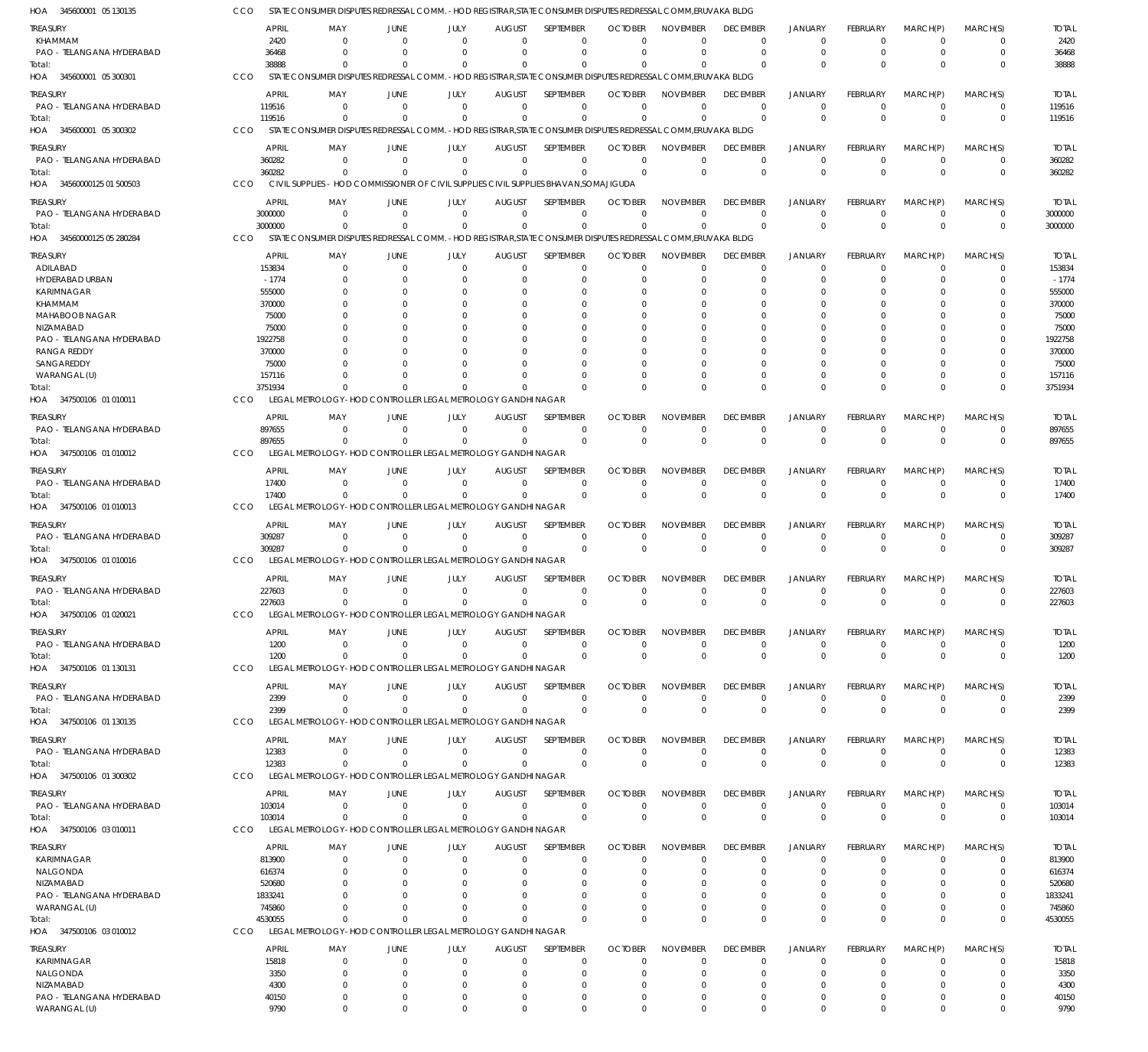| HOA 347500106 03 010012   | CCO                   |                 | LEGAL METROLOGY-HOD CONTROLLER LEGAL METROLOGY GANDHI NAGAR                                      |                  |                           |                             |                            |                                   |                             |                               |                                |                            |                            |                       |
|---------------------------|-----------------------|-----------------|--------------------------------------------------------------------------------------------------|------------------|---------------------------|-----------------------------|----------------------------|-----------------------------------|-----------------------------|-------------------------------|--------------------------------|----------------------------|----------------------------|-----------------------|
| treasury<br>Total:        | <b>APRIL</b><br>73408 | MAY<br>$\Omega$ | JUNE<br>$\Omega$                                                                                 | JULY<br>$\Omega$ | <b>AUGUST</b><br>$\Omega$ | SEPTEMBER<br>$\overline{0}$ | <b>OCTOBER</b><br>$\Omega$ | <b>NOVEMBER</b><br>$\overline{0}$ | <b>DECEMBER</b><br>$\Omega$ | <b>JANUARY</b><br>$\mathbf 0$ | <b>FEBRUARY</b><br>$\mathbf 0$ | MARCH(P)<br>$\overline{0}$ | MARCH(S)<br>$\overline{0}$ | <b>TOTAL</b><br>73408 |
| HOA 347500106 03 010013   | CCO                   |                 | LEGAL METROLOGY-HOD CONTROLLER LEGAL METROLOGY GANDHI NAGAR                                      |                  |                           |                             |                            |                                   |                             |                               |                                |                            |                            |                       |
| treasury                  | APRIL                 | MAY             | JUNE                                                                                             | JULY             | <b>AUGUST</b>             | SEPTEMBER                   | <b>OCTOBER</b>             | <b>NOVEMBER</b>                   | <b>DECEMBER</b>             | <b>JANUARY</b>                | <b>FEBRUARY</b>                | MARCH(P)                   | MARCH(S)                   | <b>TOTAL</b>          |
| <b>KARIMNAGAR</b>         | 314516                | $\Omega$        | $\Omega$                                                                                         | $\Omega$         | $\Omega$                  | $\Omega$                    |                            | $\Omega$                          | $\Omega$                    | $\Omega$                      | $\Omega$                       | C                          | $\Omega$                   | 314516                |
| NALGONDA                  | 236641                | $\Omega$        | $\Omega$                                                                                         | $\Omega$         | $\Omega$                  | $\Omega$                    | 0                          | $\Omega$                          | $\Omega$                    | $\Omega$                      | $\Omega$                       | C                          | $\Omega$                   | 236641                |
| NIZAMABAD                 | 199916                | O               |                                                                                                  |                  | $\Omega$                  | 0                           |                            |                                   |                             | $\Omega$                      | n                              |                            | $\Omega$                   | 199916                |
| PAO - TELANGANA HYDERABAD | 703631                |                 |                                                                                                  |                  | $\Omega$                  | 0                           |                            |                                   |                             | $\Omega$                      | 0                              |                            | 0                          | 703631                |
| WARANGAL (U)              | 286307                |                 |                                                                                                  |                  | $\Omega$                  | $\Omega$                    |                            | $\Omega$                          | $\Omega$                    | $\Omega$                      | 0                              |                            | $\Omega$                   | 286307                |
| Total:                    | 1741011               |                 | $\Omega$                                                                                         | $\Omega$         | $\Omega$                  | $\Omega$                    |                            | $\Omega$                          | $\Omega$                    | $\Omega$                      | $\Omega$                       |                            | $\Omega$                   | 1741011               |
| HOA 347500106 03 010016   | CCO                   |                 | LEGAL METROLOGY-HOD CONTROLLER LEGAL METROLOGY GANDHI NAGAR                                      |                  |                           |                             |                            |                                   |                             |                               |                                |                            |                            |                       |
|                           | APRIL                 |                 |                                                                                                  |                  |                           | SEPTEMBER                   | <b>OCTOBER</b>             | <b>NOVEMBER</b>                   | <b>DECEMBER</b>             | <b>JANUARY</b>                | <b>FEBRUARY</b>                |                            |                            | <b>TOTAL</b>          |
| treasury                  |                       | MAY             | JUNE                                                                                             | JULY             | <b>AUGUST</b>             |                             |                            |                                   |                             |                               |                                | MARCH(P)                   | MARCH(S)                   |                       |
| <b>KARIMNAGAR</b>         | 133739                | $\Omega$        | $\Omega$                                                                                         | $\Omega$         | $\mathbf 0$               | $\overline{0}$              | $\Omega$                   | $\Omega$                          | $\Omega$                    | $^{\circ}$                    | $\Omega$                       | $\Omega$                   | 0                          | 133739                |
| NALGONDA                  | 94461                 | $\Omega$        | $\Omega$                                                                                         | $\Omega$         | $\Omega$                  | $\Omega$                    | $\Omega$                   | $\Omega$                          | $\Omega$                    | $\Omega$                      | $\Omega$                       | $\Omega$                   | $\Omega$                   | 94461                 |
| NIZAMABAD                 | 90995                 |                 |                                                                                                  | - ( )            | $\Omega$                  | $\Omega$                    |                            | O                                 | $\left($                    | $\Omega$                      | C                              |                            | $\Omega$                   | 90995                 |
| PAO - TELANGANA HYDERABAD | 515184                |                 |                                                                                                  |                  | $\Omega$                  | $\Omega$                    |                            |                                   | $\Omega$                    | $\Omega$                      | -0                             |                            | $\Omega$                   | 515184                |
| WARANGAL (U)              | 123770                | O               | $\Omega$                                                                                         | $\Omega$         | $\Omega$                  | $\Omega$                    | $\Omega$                   | $\Omega$                          | $\Omega$                    | $\Omega$                      | $\Omega$                       | C                          | $\Omega$                   | 123770                |
| Total:                    | 958149                |                 |                                                                                                  |                  | $\Omega$                  | $\Omega$                    | $\Omega$                   | $\Omega$                          | $\Omega$                    | $\Omega$                      | $\Omega$                       | $\Omega$                   | $\Omega$                   | 958149                |
| HOA 347500106 03 010017   | CCO                   |                 | LEGAL METROLOGY-HOD CONTROLLER LEGAL METROLOGY GANDHI NAGAR                                      |                  |                           |                             |                            |                                   |                             |                               |                                |                            |                            |                       |
| treasury                  | <b>APRIL</b>          | MAY             | JUNE                                                                                             | JULY             | <b>AUGUST</b>             | SEPTEMBER                   | <b>OCTOBER</b>             | <b>NOVEMBER</b>                   | <b>DECEMBER</b>             | JANUARY                       | <b>FEBRUARY</b>                | MARCH(P)                   | MARCH(S)                   | <b>TOTAL</b>          |
| KARIMNAGAR                | 142456                | $\Omega$        | $\Omega$                                                                                         | $\Omega$         | $\Omega$                  | $\Omega$                    | 0                          | $\Omega$                          | $\Omega$                    | $\Omega$                      | $\Omega$                       | $\Omega$                   | 0                          | 142456                |
| PAO - TELANGANA HYDERABAD | 81230                 | $\Omega$        | $\Omega$                                                                                         | $\Omega$         | $\Omega$                  | $\Omega$                    | $\Omega$                   | $\Omega$                          | $\Omega$                    | $\mathbf 0$                   | $\Omega$                       | $\Omega$                   | $\mathbf 0$                | 81230                 |
| Total:                    | 223686                |                 | $\Omega$                                                                                         | $\Omega$         | $\Omega$                  | $\Omega$                    | $\Omega$                   | $\Omega$                          | $\Omega$                    | $\Omega$                      | $\Omega$                       | $\Omega$                   | $\Omega$                   | 223686                |
| HOA 347500106 03 300302   | CCO                   |                 | LEGAL METROLOGY-HOD CONTROLLER LEGAL METROLOGY GANDHI NAGAR                                      |                  |                           |                             |                            |                                   |                             |                               |                                |                            |                            |                       |
|                           |                       |                 |                                                                                                  |                  |                           |                             |                            |                                   |                             |                               |                                |                            |                            |                       |
| treasury                  | <b>APRIL</b>          | MAY             | JUNE                                                                                             | JULY             | <b>AUGUST</b>             | <b>SEPTEMBER</b>            | <b>OCTOBER</b>             | <b>NOVEMBER</b>                   | <b>DECEMBER</b>             | <b>JANUARY</b>                | <b>FEBRUARY</b>                | MARCH(P)                   | MARCH(S)                   | <b>TOTAL</b>          |
| KARIMNAGAR                | 21791                 | $\Omega$        | $\Omega$                                                                                         | $\Omega$         | $\Omega$                  | $\Omega$                    | O                          | $\Omega$                          | $\Omega$                    | $\Omega$                      | $\Omega$                       | C                          | $\Omega$                   | 21791                 |
| NALGONDA                  | 21284                 | $\Omega$        | $\Omega$                                                                                         | $\Omega$         | $\Omega$                  | $\Omega$                    | $\Omega$                   | $\Omega$                          | $\Omega$                    | $\Omega$                      | $\Omega$                       | $\Omega$                   | $\Omega$                   | 21284                 |
| PAO - TELANGANA HYDERABAD | 21461                 | $\Omega$        | $\Omega$                                                                                         | $\Omega$         | $\Omega$                  | $\Omega$                    | 0                          | $\Omega$                          | $\Omega$                    | $\Omega$                      | $\Omega$                       | $\Omega$                   | $\Omega$                   | 21461                 |
| Total:                    | 64536                 |                 | $\Omega$                                                                                         | $\Omega$         | $\Omega$                  | $\Omega$                    | $\Omega$                   | $\Omega$                          | $\Omega$                    | $\Omega$                      | $\Omega$                       | $\Omega$                   | $\Omega$                   | 64536                 |
| HOA 40550020712 07 520521 | CCO                   |                 | The DG & IG of Police, Telangana, Saifabad,                                                      |                  |                           |                             |                            |                                   |                             |                               |                                |                            |                            |                       |
|                           |                       |                 |                                                                                                  |                  |                           | SEPTEMBER                   | <b>OCTOBER</b>             | <b>NOVEMBER</b>                   | <b>DECEMBER</b>             |                               |                                |                            |                            | <b>TOTAL</b>          |
| treasury                  | APRIL                 | MAY             | JUNE<br>$\Omega$                                                                                 | JULY             | <b>AUGUST</b><br>$\Omega$ |                             |                            |                                   |                             | <b>JANUARY</b><br>$\Omega$    | <b>FEBRUARY</b>                | MARCH(P)                   | MARCH(S)                   |                       |
| PAO - TELANGANA HYDERABAD | 48844156              | $\Omega$        |                                                                                                  | $\Omega$         |                           | $\Omega$                    | $\Omega$                   | $\Omega$                          | $\Omega$                    |                               | $\Omega$                       | $\Omega$                   | $\mathbf 0$                | 48844156              |
| Total:                    | 48844156              |                 | $\Omega$                                                                                         | $\Omega$         | $\Omega$                  | $\Omega$                    | $\Omega$                   | $\Omega$                          | $\Omega$                    | $\mathbf 0$                   | $\Omega$                       | $\Omega$                   | $\Omega$                   | 48844156              |
| HOA 40550020712 12 510512 | CCO                   |                 | The Commissioner of Police, Hyderabad City Police, Basheerbagh X Roads,                          |                  |                           |                             |                            |                                   |                             |                               |                                |                            |                            |                       |
| treasury                  | APRIL                 | MAY             | JUNE                                                                                             | JULY             | <b>AUGUST</b>             | SEPTEMBER                   | <b>OCTOBER</b>             | <b>NOVEMBER</b>                   | <b>DECEMBER</b>             | <b>JANUARY</b>                | <b>FEBRUARY</b>                | MARCH(P)                   | MARCH(S)                   | <b>TOTAL</b>          |
| PAO - TELANGANA HYDERABAD | 13416328              | $\Omega$        | $\Omega$                                                                                         | $\Omega$         | $\mathbf 0$               | $\mathbf 0$                 | $\Omega$                   | $\Omega$                          | $\Omega$                    | $\mathbf 0$                   | $\Omega$                       | $\Omega$                   | $\mathbf 0$                | 13416328              |
| Total:                    | 13416328              | $\Omega$        | $\Omega$                                                                                         | $\Omega$         | $^{\circ}$                | $\Omega$                    | $\Omega$                   | $\Omega$                          | $\Omega$                    | $\mathbf 0$                   | $\Omega$                       | $\Omega$                   | $\mathbf 0$                | 13416328              |
| HOA 42100111025 28 530531 | CCO                   |                 | The Director of Health, Govt. of TS, Sultan Bazar,                                               |                  |                           |                             |                            |                                   |                             |                               |                                |                            |                            |                       |
|                           |                       |                 |                                                                                                  |                  |                           |                             |                            |                                   |                             |                               |                                |                            |                            |                       |
| treasury                  | APRIL                 | MAY             | JUNE                                                                                             | JULY             | <b>AUGUST</b>             | <b>SEPTEMBER</b>            | <b>OCTOBER</b>             | <b>NOVEMBER</b>                   | <b>DECEMBER</b>             | <b>JANUARY</b>                | <b>FEBRUARY</b>                | MARCH(P)                   | MARCH(S)                   | <b>TOTAL</b>          |
| HYDERABAD URBAN           | 100564000             | $\Omega$        | $\Omega$                                                                                         | $\Omega$         | $\Omega$                  | $\Omega$                    | $\Omega$                   | $\Omega$                          | $\Omega$                    | 0                             | $\Omega$                       | 0                          | 0                          | 100564000             |
| Total:                    | 100564000             |                 | $\Omega$                                                                                         | $\Omega$         | $\Omega$                  | $\Omega$                    |                            | $\Omega$                          | $\Omega$                    | $\mathbf 0$                   | $\mathbf 0$                    | $\Omega$                   | $\mathbf 0$                | 100564000             |
| HOA 42250280025 05 530531 | CCO                   |                 | The Accounts Officer, O \o The Commissioner of Tribal Welfare D.S. Samkshema Bhavan, Masab Tank, |                  |                           |                             |                            |                                   |                             |                               |                                |                            |                            |                       |
| treasury                  | APRIL                 | MAY             | JUNE                                                                                             | JULY             | <b>AUGUST</b>             | SEPTEMBER                   | <b>OCTOBER</b>             | <b>NOVEMBER</b>                   | <b>DECEMBER</b>             | <b>JANUARY</b>                | FEBRUARY                       | MARCH(P)                   | MARCH(S)                   | <b>TOTAL</b>          |
| WARANGAL (U)              | -17290                | $\Omega$        | $\Omega$                                                                                         |                  | $\Omega$                  |                             |                            | $\Omega$                          |                             | $\Omega$                      | $\Omega$                       | $\Omega$                   | 0                          | -17290                |
| Total:                    | $-17290$              | $\Omega$        | $\Omega$                                                                                         | $\Omega$         | $\Omega$                  |                             |                            | $\Omega$                          | $\Omega$                    | $\Omega$                      | $\Omega$                       | $\Omega$                   | $\Omega$                   | $-17290$              |
| HOA 45150010112 05 500503 | CCO                   |                 | COMMISSIONER OF RURAL DEVELOPMENT Rural Development, 2nd Floor, HUDA Hermitage Complex, Saifabad |                  |                           |                             |                            |                                   |                             |                               |                                |                            |                            |                       |
|                           |                       |                 |                                                                                                  |                  |                           |                             |                            |                                   |                             |                               |                                |                            |                            |                       |
| treasury                  | APRIL                 | MAY             | JUNE                                                                                             | JULY             | <b>AUGUST</b>             | SEPTEMBER                   | <b>OCTOBER</b>             | <b>NOVEMBER</b>                   | <b>DECEMBER</b>             | <b>JANUARY</b>                | <b>FEBRUARY</b>                | MARCH(P)                   | MARCH(S)                   | <b>TOTAL</b>          |
| PAO - TELANGANA HYDERABAD | 354700000             | $\Omega$        | $\Omega$                                                                                         | $\Omega$         | $\Omega$                  | $\Omega$                    | $\Omega$                   | $\Omega$                          | $\Omega$                    | $^{\circ}$                    | $\Omega$                       | $\Omega$                   | $\mathbf 0$                | 354700000             |
| Total:                    | 354700000             | $\Omega$        | $\Omega$                                                                                         | $\Omega$         | $\Omega$                  | $\Omega$                    | $\Omega$                   | $\Omega$                          | $\Omega$                    | $\mathbf 0$                   | $\Omega$                       | $\Omega$                   | $\mathbf 0$                | 354700000             |
| HOA 4515007961205500503   | CCO                   |                 | COMMISSIONER OF RURAL DEVELOPMENT Rural Development, 2nd Floor, HUDA Hermitage Complex, Saifabad |                  |                           |                             |                            |                                   |                             |                               |                                |                            |                            |                       |
| treasury                  | APRIL                 | MAY             | JUNE                                                                                             | JULY             | <b>AUGUST</b>             | SEPTEMBER                   | <b>OCTOBER</b>             | <b>NOVEMBER</b>                   | <b>DECEMBER</b>             | <b>JANUARY</b>                | <b>FEBRUARY</b>                | MARCH(P)                   | MARCH(S)                   | <b>TOTAL</b>          |
| PAO - TELANGANA HYDERABAD | 283300000             | $\Omega$        | $\Omega$                                                                                         | $\Omega$         | $\mathbf 0$               | $^{\circ}$                  | $\Omega$                   | $\mathbf 0$                       | $\Omega$                    | $\mathbf 0$                   | $\Omega$                       | $\Omega$                   | $\mathbf 0$                | 283300000             |
|                           | 283300000             | $\Omega$        | $\Omega$                                                                                         | $\Omega$         | $\mathbf 0$               | $\overline{0}$              | $\Omega$                   | $\Omega$                          | $\Omega$                    | $\mathbf 0$                   | $\Omega$                       | $\Omega$                   | $\mathbf 0$                | 283300000             |
| Total:                    |                       |                 | CHIEF ENGINEER, IRRIGATION, HYDERABAD                                                            |                  |                           |                             |                            |                                   |                             |                               |                                |                            |                            |                       |
| HOA 470001800 29 010011   | CCO                   |                 |                                                                                                  |                  |                           |                             |                            |                                   |                             |                               |                                |                            |                            |                       |
| treasury                  | <b>APRIL</b>          | MAY             | JUNE                                                                                             | JULY             | <b>AUGUST</b>             | <b>SEPTEMBER</b>            | <b>OCTOBER</b>             | <b>NOVEMBER</b>                   | <b>DECEMBER</b>             | <b>JANUARY</b>                | FEBRUARY                       | MARCH(P)                   | MARCH(S)                   | TOTAL                 |
| RANGA REDDY               | $-84031$              | $\Omega$        | $\Omega$                                                                                         | $\Omega$         | $\Omega$                  | $\Omega$                    | $\Omega$                   | 0                                 | $\Omega$                    | $\mathbf 0$                   | $\Omega$                       | $\Omega$                   | $\mathbf 0$                | $-84031$              |
| Total:                    | $-84031$              | $\Omega$        | $\Omega$                                                                                         | $\Omega$         | $\Omega$                  | $\Omega$                    | $\Omega$                   | $\mathbf 0$                       | $^{\circ}$                  | $\mathbf 0$                   | $\mathbf 0$                    | $\Omega$                   | $\mathbf 0$                | $-84031$              |
| HOA 48756019025 13 530532 | CCO                   |                 | INDUSTRIES - HOD COMMISSIONER OF INDUSTRIES, CHIRAG ALI LANE, ABIDS,                             |                  |                           |                             |                            |                                   |                             |                               |                                |                            |                            |                       |
|                           |                       |                 |                                                                                                  |                  |                           |                             |                            |                                   |                             |                               |                                |                            |                            |                       |
| treasury                  | APRIL                 | MAY             | JUNE                                                                                             | JULY             | <b>AUGUST</b>             | SEPTEMBER                   | <b>OCTOBER</b>             | <b>NOVEMBER</b>                   | <b>DECEMBER</b>             | <b>JANUARY</b>                | FEBRUARY                       | MARCH(P)                   | MARCH(S)                   | <b>TOTAL</b>          |
| PAO - TELANGANA HYDERABAD | 2500000000            | $\Omega$        | $\Omega$                                                                                         | $\Omega$         | $\mathbf 0$               | $\overline{0}$              | $\Omega$                   | $\Omega$                          | $^{\circ}$                  | $\mathbf 0$                   | $\overline{0}$                 | $\Omega$                   | $\mathbf 0$                | 2500000000            |
| Total:                    | 2500000000            | $\Omega$        | $\Omega$                                                                                         | $\Omega$         | $\Omega$                  | $\Omega$                    | $\Omega$                   | $\Omega$                          | $\Omega$                    | $\mathbf 0$                   | $\Omega$                       | $\Omega$                   | $\overline{0}$             | 2500000000            |
| HOA 50530210225 05 280284 | CCO                   |                 | SECRETARY, Transport, Roads and Buildings Department TELANGANA STATE SECRETARIAT SECRETARIAT     |                  |                           |                             |                            |                                   |                             |                               |                                |                            |                            |                       |
| treasury                  | APRIL                 | MAY             | JUNE                                                                                             | JULY             | <b>AUGUST</b>             | SEPTEMBER                   | <b>OCTOBER</b>             | <b>NOVEMBER</b>                   | <b>DECEMBER</b>             | <b>JANUARY</b>                | <b>FEBRUARY</b>                | MARCH(P)                   | MARCH(S)                   | TOTAL                 |
| PAO - TELANGANA HYDERABAD | 31860000              | $\Omega$        | $\Omega$                                                                                         | $\mathbf 0$      | $\mathbf 0$               | $\overline{0}$              | $\Omega$                   | $\mathbf 0$                       | $\Omega$                    | $\mathbf 0$                   | $\Omega$                       | $\Omega$                   | $\mathbf 0$                | 31860000              |
| Total:                    | 31860000              | $\Omega$        | $\Omega$                                                                                         | $\Omega$         | $\mathbf 0$               | $\overline{0}$              | $\Omega$                   | $\overline{0}$                    | $\Omega$                    | $\mathbf 0$                   | $\Omega$                       | $\Omega$                   | $\mathbf 0$                | 31860000              |
| HOA 600300101 01 125      | Dummy CCO<br>CCO      |                 |                                                                                                  |                  |                           |                             |                            |                                   |                             |                               |                                |                            |                            |                       |
|                           |                       |                 |                                                                                                  |                  |                           |                             |                            |                                   |                             |                               |                                |                            |                            |                       |
| treasury                  | <b>APRIL</b>          | MAY             | JUNE                                                                                             | JULY             | <b>AUGUST</b>             | SEPTEMBER                   | <b>OCTOBER</b>             | <b>NOVEMBER</b>                   | <b>DECEMBER</b>             | <b>JANUARY</b>                | <b>FEBRUARY</b>                | MARCH(P)                   | MARCH(S)                   | <b>TOTAL</b>          |
| <b>TRANSFER ENTRY</b>     | 5001600000            | $\Omega$        | $\Omega$                                                                                         | $\Omega$         | $\overline{0}$            | $\overline{0}$              | $\Omega$                   | 0                                 | $\Omega$                    | $\mathbf 0$                   | $\overline{0}$                 | $\Omega$                   | $\mathbf 0$                | 5001600000            |
| Total:                    | 5001600000            | $\Omega$        | $\Omega$                                                                                         | $\Omega$         | $\mathbf 0$               | $\Omega$                    | $\Omega$                   | $\overline{0}$                    | $\Omega$                    | $\mathbf 0$                   | $\overline{0}$                 | $\Omega$                   | $\overline{0}$             | 5001600000            |
| HOA 600300105 02 560      | CCO                   |                 | FINANCE - HOD SECRETARY, FINANCE Telangana SECRETARIAT                                           |                  |                           |                             |                            |                                   |                             |                               |                                |                            |                            |                       |
|                           |                       |                 |                                                                                                  |                  |                           |                             |                            |                                   |                             |                               |                                |                            |                            |                       |
| treasury                  | APRIL                 | MAY             | JUNE                                                                                             | JULY             | <b>AUGUST</b>             | SEPTEMBER                   | <b>OCTOBER</b>             | <b>NOVEMBER</b>                   | <b>DECEMBER</b>             | <b>JANUARY</b>                | FEBRUARY                       | MARCH(P)                   | MARCH(S)                   | <b>TOTAL</b>          |
| PAO - TELANGANA HYDERABAD | 60446240              | $^{\circ}$      | $\mathbf 0$                                                                                      | $\overline{0}$   | $\mathbf 0$               | $\mathbf 0$                 | $\Omega$                   | $\mathbf 0$                       | $\mathbf 0$                 | $\mathbf 0$                   | $\Omega$                       | $\Omega$                   | $\mathbf 0$                | 60446240              |
| Total:                    | 60446240              | $\mathbf 0$     | $\mathbf 0$                                                                                      | $\mathbf 0$      | $\mathbf 0$               | $\mathbf 0$                 | $\mathbf 0$                | $\mathbf 0$                       | $\mathbf 0$                 | $\mathbf 0$                   | $\Omega$                       | $\Omega$                   | $\mathbf 0$                | 60446240              |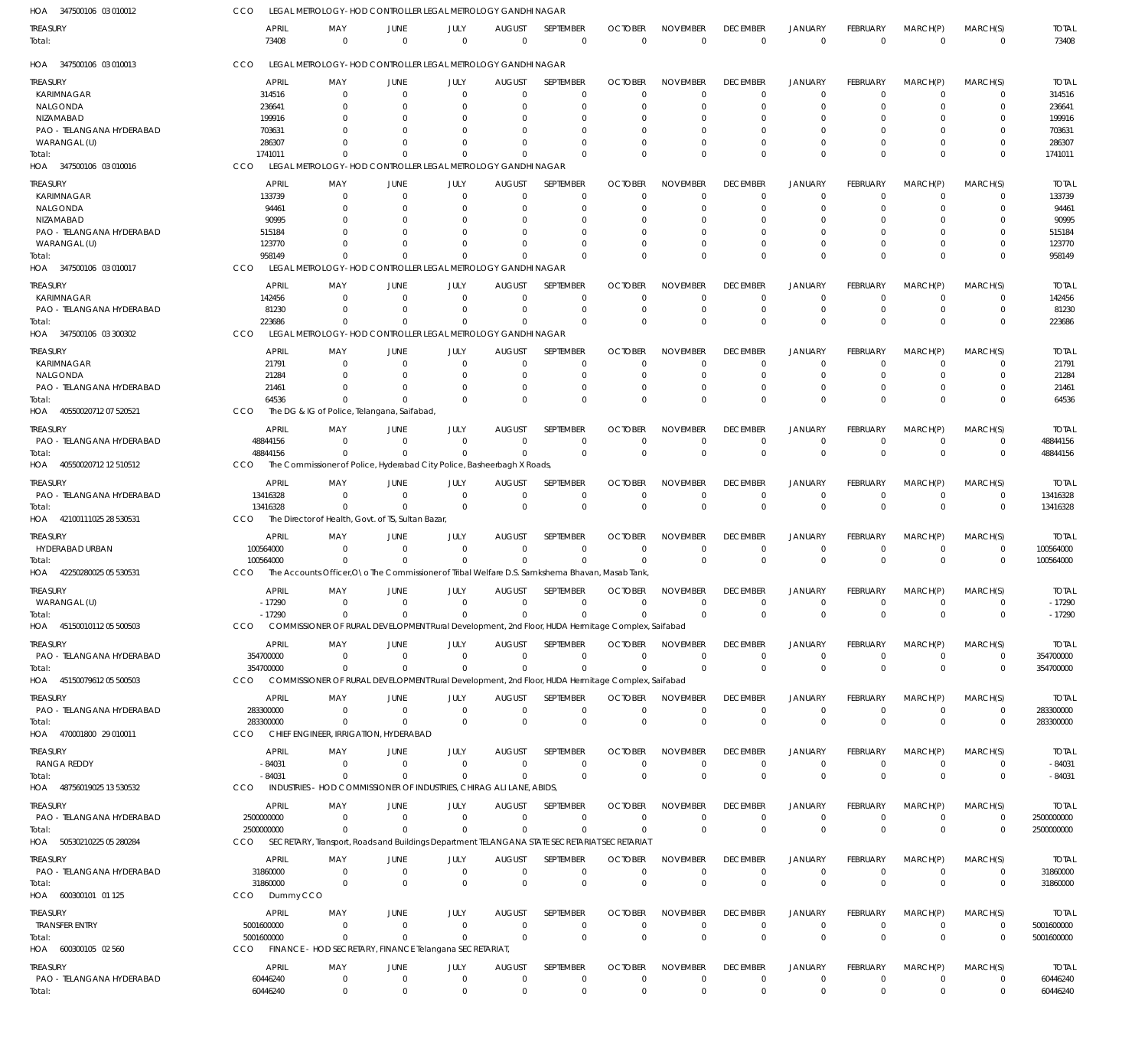600300109 12 560 HOA 600300109 16 560 HOA 600300109 23 560 600300110 05 560 HOA 600300111 01 560 HOA 600402101 02 560 HOA 621501190 06 001 HOA 670001232 05 001 HOA 670001800 05 001 HOA 680100190 06 001 HOA 687560800 05 001 HOA 705500190 06 001 761000201 05 001 HOA 761000202 04 001 HOA 761000202 05 001 HOA 761000800 04 001 HOA HOA HOA FINANCE - HOD SECRETARY, FINANCE Telangana SECRETARIAT, FINANCE - HOD SECRETARY, FINANCE Telangana SECRETARIAT, FINANCE - HOD SECRETARY, FINANCE Telangana SECRETARIAT, Dummy CCO FINANCE - HOD SECRETARY, FINANCE Telangana SECRETARIAT, FINANCE - HOD SECRETARY, FINANCE Telangana SECRETARIAT, CHIEF ENGINEER RURAL WATER SUPPLY ERRA MANJIL ENGINEER-IN-CHIEF, IRRIGATION, GAJWEL THE SECRETARY (PROJECTS) I&CAD DEPARTMENT TELANGANA SECRETARIAT, THE SECRETARY, ENERGY DEPARTMENT, TELANGANA STATE SECRETARIAT, INDUSTRIES AND COMMERCE SECRETARIAT DEPT-HOD SECRETARY, INDUSTRIES & COMMERCE DEPT. SECRETARY, Transport, Roads and Buildings Department TELANGANA STATE SECRETARIAT SECRETARIAT FINANCE - HOD SECRETARY, FINANCE Telangana SECRETARIAT, FINANCE - HOD SECRETARY, FINANCE Telangana SECRETARIAT, FINANCE - HOD SECRETARY, FINANCE Telangana SECRETARIAT, FINANCE - HOD SECRETARY, FINANCE Telangana SECRETARIAT, CCO CCO. CCO CCO CCO CCO CCO CCO CCO CCO CCO CCO CCO CCO CCO CCO 1338000000 39439631 39831448 \*\*\*\*\*\*\*\*\*\*\*\*\*\*\*\* 372252416 6699073 2888398438 3489592500 2025471592 500476800 1000000000 340186011 1615000 1200000 80000 0 0  $\Omega$ 0  $\Omega$  $\Omega$ 0 0 0 0 0 0 0 0 0 0 0 0 0  $\Omega$ 0 0  $\Omega$ 0 0  $\Omega$ 0 0 0 0 0 0 0 0 0 0 0  $\Omega$ 0 0  $\Omega$ 0 0 0 0 0 0  $\Omega$ 0  $\Omega$ 0 0  $\Omega$  $\Omega$ 0  $\Omega$ 0  $\Omega$ 0  $\Omega$ 0 0 0 0  $\Omega$ 0 0  $\Omega$ 0 0  $\Omega$ 0  $\Omega$ 0  $\Omega$ 0 0  $\Omega$ 0  $\Omega$ 0 0  $\Omega$ 0 0  $\Omega$ 0  $\Omega$ 0  $\Omega$ 0 0  $\Omega$ 0  $\Omega$  $\Omega$ 0  $\Omega$ 0 0  $\Omega$ 0  $\Omega$ 0  $\Omega$ 0 0 0 0  $\Omega$ 0 0  $\Omega$ 0 0  $\Omega$ 0 0 0  $\Omega$ 0 0 0 0  $\Omega$ 0 0  $\Omega$ 0 0  $\Omega$ 0  $\Omega$ 0  $\Omega$ 0 0 0 0  $\Omega$ 0 0  $\Omega$ 0 0  $\Omega$  $\boldsymbol{0}$  $\Omega$ 0 0 0 0  $\Omega$ 0  $\Omega$ 0 0  $\Omega$ 0 0  $\Omega$ 0  $\Omega$ 0  $\Omega$ 0 0  $\Omega$ 0  $\Omega$  $\Omega$ 0  $\Omega$ 0 0  $\Omega$ 0  $\Omega$ 0  $\Omega$ 1338000000 39439631 39831448 21523800000 372252416 6699073 2888398438 3489592500 2025471592 500476800 1000000000 340186011 1615000 1200000 80000 PAO - TELANGANA HYDERABAD PAO - TELANGANA HYDERABAD PAO - TELANGANA HYDERABAD TRANSFER ENTRY TRANSFER ENTRY TRANSFER ENTRY PAO - TELANGANA HYDERABAD PAO - TELANGANA HYDERABAD PAO - TELANGANA HYDERABAD PAO - TELANGANA HYDERABAD PAO - TELANGANA HYDERABAD PAO - TELANGANA HYDERABAD PAO - TELANGANA HYDERABAD SIRICILLA PAO - TELANGANA HYDERABAD JANGAON ADILABAD BHADRADI KOTHAGUDEM BHOOPALAPALLY JANGAON KAMAREDDY KARIMNAGAR KHAMMAM KOMARAMBHEEM ASIFABAD MAHABOOB NAGAR MANCHERIAL Mulugu NAGARKURNOOL NALGONDA TREASURY **TREASURY** TREASURY TREASURY **TREASURY** TREASURY **TREASURY TREASURY** TREASURY **TREASURY TREASURY** TREASURY TREASURY TREASURY **TREASURY** TREASURY 1338000000 39439631 39831448 \*\*\*\*\*\*\*\*\*\*\*\*\*\* 372252416 6699073 2888398438 3489592500 2025471592 500476800 1000000000 340186011 385000 1230000 1200000 80000 22500 5000 22500 15000 55000 110000 370000 240000 70000 25000 7500 50000 7500 APRIL APRIL APRIL APRIL APRIL APRIL APRIL APRIL APRIL APRIL APRIL APRIL APRIL APRIL APRIL APRIL  $\Omega$ 0 0  $\Omega$ 0 0  $\Omega$ 0 0 0 0 0  $\Omega$ 0  $\Omega$ 0  $\Omega$  $\Omega$ 0 0  $\Omega$  $\Omega$  $\Omega$ 0  $\Omega$ 0  $\Omega$  $\Omega$ 0 MAY MAY MAY MAY MAY MAY MAY MAY MAY MAY MAY MAY MAY MAY MAY MAY 0 0 0  $\Omega$ 0 0 0 0 0 0 0 0 0 0  $\Omega$  $\,$   $\,$   $\,$ 0  $\Omega$ 0 0 0 0  $\Omega$ 0  $\Omega$ 0 0  $\Omega$ 0 JUNE **JUNE** JUNE JUNE **JUNE** JUNE JUNE **JUNE** JUNE JUNE JUNE JUNE JUNE JUNE JUNE JUNE 0 0 0  $\Omega$ 0 0 0 0 0 0 0 0 0 0  $\Omega$ 0 0  $\Omega$ 0 0 0 0  $\Omega$ 0  $\Omega$ 0 0  $\Omega$ 0 JULY JULY JULY JULY JULY JULY JULY JULY JULY JULY JULY JULY JULY JULY JULY JULY  $\Omega$ 0 0  $\Omega$ 0 0 0 0 0 0 0 0 0 0  $\Omega$ 0  $\Omega$  $\Omega$ 0 0 0  $\Omega$  $\Omega$ 0  $\Omega$ 0 0  $\Omega$ 0 AUGUST **AUGUST** AUGUST AUGUST AUGUST AUGUST AUGUST AUGUST AUGUST AUGUST **AUGUST** AUGUST AUGUST AUGUST **AUGUST** AUGUST  $\Omega$ 0 0  $\Omega$ 0 0  $\Omega$ 0 0  $\Omega$ 0 0 0 0  $\Omega$ 0  $\Omega$  $\Omega$ 0 0  $\Omega$  $\Omega$  $\Omega$  $\overline{0}$  $\Omega$ 0 0  $\Omega$ 0 SEPTEMBER **SEPTEMBER** SEPTEMBER SEPTEMBER **SEPTEMBER** SEPTEMBER SEPTEMBER **SEPTEMBER** SEPTEMBER SEPTEMBER **SEPTEMBER** SEPTEMBER SEPTEMBER SEPTEMBER **SEPTEMBER** SEPTEMBER  $\Omega$ 0  $\Omega$  $\Omega$ 0 0  $\Omega$ 0 0  $\Omega$ 0 0 0 0  $\Omega$ 0  $\Omega$  $\Omega$ 0 0  $\Omega$  $\Omega$  $\Omega$ 0  $\Omega$ 0  $\Omega$  $\Omega$ 0 **OCTOBER OCTOBER** OCTOBER **OCTOBER OCTOBER** OCTOBER **OCTOBER OCTOBER** OCTOBER **OCTOBER OCTOBER** OCTOBER **OCTOBER OCTOBER OCTOBER OCTOBER**  $\Omega$ 0 0  $\Omega$ 0 0  $\Omega$ 0 0  $\Omega$ 0 0 0 0  $\Omega$ 0  $\Omega$  $\Omega$ 0 0  $\Omega$  $\Omega$  $\Omega$ 0  $\Omega$ 0 0  $\Omega$ 0 NOVEMBER NOVEMBER NOVEMBER NOVEMBER NOVEMBER NOVEMBER NOVEMBER NOVEMBER NOVEMBER NOVEMBER NOVEMBER NOVEMBER NOVEMBER NOVEMBER NOVEMBER NOVEMBER  $\Omega$ 0 0  $\Omega$ 0 0  $\Omega$ 0 0  $\Omega$ 0 0  $\Omega$ 0  $\Omega$ 0  $\Omega$  $\Omega$ 0 0  $\Omega$  $\Omega$  $\Omega$ 0  $\Omega$ 0 0  $\Omega$ 0 DECEMBER **DECEMBER** DECEMBER DECEMBER **DECEMBER** DECEMBER DECEMBER **DECEMBER** DECEMBER DECEMBER **DECEMBER** DECEMBER DECEMBER DECEMBER **DECEMBER** DECEMBER  $\Omega$ 0 0  $\Omega$ 0 0  $\Omega$ 0 0  $\Omega$ 0 0  $\Omega$ 0  $\Omega$ 0  $\Omega$  $\Omega$ 0 0  $\Omega$  $\Omega$  $\Omega$ 0  $\Omega$ 0 0  $\Omega$  $\,$  0  $\,$ JANUARY JANUARY JANUARY JANUARY JANUARY JANUARY JANUARY JANUARY JANUARY JANUARY JANUARY JANUARY JANUARY JANUARY JANUARY JANUARY 0 0 0  $\Omega$ 0 0 0 0 0 0 0 0 0 0  $\Omega$ 0  $\Omega$  $\Omega$ 0 0 0 0  $\Omega$ 0  $\Omega$ 0 0  $\Omega$  $\boldsymbol{0}$ FEBRUARY FEBRUARY FEBRUARY FEBRUARY FEBRUARY FEBRUARY FEBRUARY FEBRUARY FEBRUARY FEBRUARY FEBRUARY FEBRUARY FEBRUARY FEBRUARY FEBRUARY FEBRUARY  $\Omega$ 0  $\Omega$  $\Omega$ 0 0  $\Omega$ 0 0  $\Omega$ 0 0 0 0  $\Omega$ 0  $\Omega$  $\Omega$ 0  $\Omega$  $\Omega$  $\Omega$  $\Omega$ 0  $\Omega$ 0  $\Omega$  $\Omega$ 0 MARCH(P) MARCH(P) MARCH(P) MARCH(P) MARCH(P) MARCH(P) MARCH(P) MARCH(P) MARCH(P) MARCH(P) MARCH(P) MARCH(P) MARCH(P) MARCH(P) MARCH(P) MARCH(P)  $\Omega$ 0  $\Omega$  $\Omega$ 0  $\Omega$  $\Omega$ 0  $\Omega$  $\Omega$ 0 0  $\Omega$ 0  $\Omega$ 0 0  $\Omega$ 0  $\Omega$ 0  $\Omega$  $\Omega$ 0  $\Omega$ 0  $\Omega$  $\Omega$ 0 MARCH(S) MARCH(S) MARCH(S) MARCH(S) MARCH(S) MARCH(S) MARCH(S) MARCH(S) MARCH(S) MARCH(S) MARCH(S) MARCH(S) MARCH(S) MARCH(S) MARCH(S) MARCH(S) 1338000000 39439631 39831448 21523800000 372252416 6699073 2888398438 3489592500 2025471592 500476800 1000000000 340186011 385000 1230000 1200000 80000 22500 5000 22500 15000 55000 110000 370000 240000 70000 25000 7500 50000 7500 TOTAL TOTAL TOTAL TOTAL TOTAL TOTAL TOTAL TOTAL TOTAL TOTAL TOTAL TOTAL TOTAL TOTAL TOTAL TOTAL Total: Total: Total: Total: Total: Total: Total: Total: Total: Total: Total: Total: Total: Total: Total:

NIRMAL

7500

 $\Omega$ 

 $\Omega$ 

 $\Omega$ 

 $\Omega$ 

 $\Omega$ 

 $\Omega$ 

 $\Omega$ 

 $\Omega$ 

 $\Omega$ 

 $\Omega$ 

 $\Omega$ 

 $\Omega$ 

7500